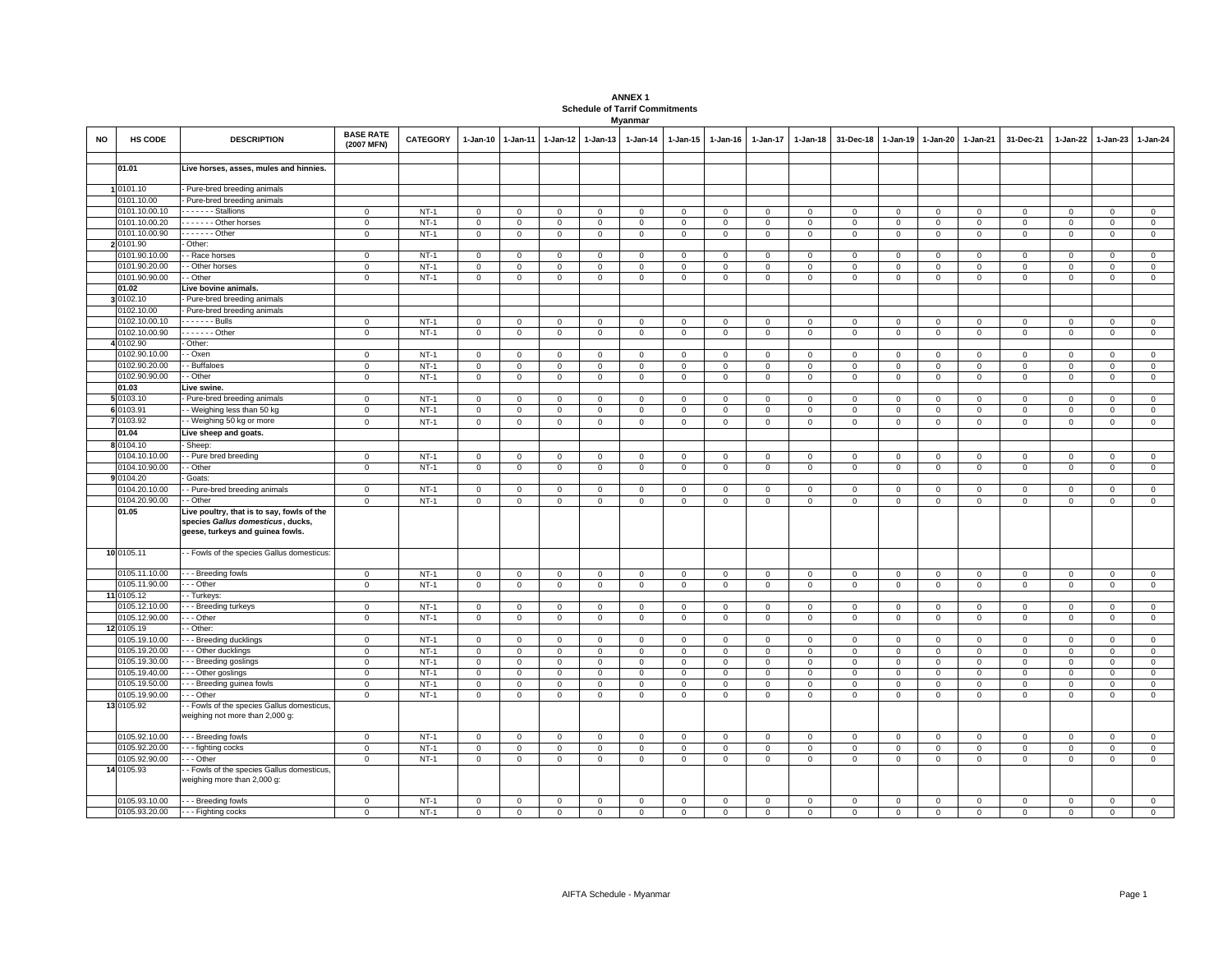| <b>NO</b> | HS CODE                        | <b>DESCRIPTION</b>                                                                     | <b>BASE RATE</b><br>(2007 MFN) | <b>CATEGORY</b>  | 1-Jan-10                   | 1-Jan-11                   | 1-Jan-12             | 1-Jan-13                 | 1-Jan-14                   | 1-Jan-15                   | 1-Jan-16                   | 1-Jan-17                   | 1-Jan-18                   | 31-Dec-18                  | 1-Jan-19                   | 1-Jan-20                  | 1-Jan-21                | 31-Dec-21                  | 1-Jan-22                   | 1-Jan-23                | 1-Jan-24                   |
|-----------|--------------------------------|----------------------------------------------------------------------------------------|--------------------------------|------------------|----------------------------|----------------------------|----------------------|--------------------------|----------------------------|----------------------------|----------------------------|----------------------------|----------------------------|----------------------------|----------------------------|---------------------------|-------------------------|----------------------------|----------------------------|-------------------------|----------------------------|
|           | 0105.93.90.00                  | - - - Other                                                                            | $^{\circ}$                     | <b>NT-1</b>      | 0                          | $\mathbf 0$                | $\mathbf 0$          | $\mathbf 0$              | $\,0\,$                    | $\mathbf 0$                | $\mathbf 0$                | $\mathbf 0$                | $\mathsf 0$                | $\mathbf 0$                | $\mathbf 0$                | $\mathbf 0$               | $\mathbf{0}$            | $\mathsf 0$                | $\mathsf 0$                | $\mathsf 0$             | $\mathbf 0$                |
|           | 15 0105.99                     | - Other                                                                                |                                |                  |                            |                            |                      |                          |                            |                            |                            |                            |                            |                            |                            |                           |                         |                            |                            |                         |                            |
|           | 0105.99.10.00                  | - - Breeding ducks                                                                     | $\Omega$                       | $NT-1$           | $\mathbf{0}$               | $\Omega$                   | $\Omega$<br>$\Omega$ | $\Omega$                 | $\mathbf 0$                | $\mathbf 0$                | $\Omega$                   | $\Omega$                   | $\Omega$                   | $\Omega$                   | $\Omega$                   | $\Omega$                  | $\mathbf 0$             | $\Omega$                   | $\Omega$                   | $\Omega$                | $\mathbf{0}$               |
|           | 0105.99.20.00<br>0105.99.30.00 | - - Other ducks                                                                        | $\Omega$                       | $NT-1$           | $\mathbf 0$                | $\Omega$                   |                      | $\Omega$                 | $\Omega$                   | $\Omega$                   | $\mathbf 0$                | $\Omega$                   | $\Omega$                   | $\Omega$                   | $\Omega$<br>$\Omega$       | $\Omega$                  | $\Omega$<br>$\Omega$    | $\Omega$                   | $\Omega$                   | $\Omega$                | $\circ$<br>$\circ$         |
|           | 0105.99.40.00                  | -- Breeding geese, turkeys and guinea for<br>- - Other geese, turkeys and guinea fowls | $\Omega$<br>$\Omega$           | $NT-1$<br>$NT-1$ | $\mathbf 0$<br>$\mathbf 0$ | $\mathbf 0$<br>$\mathbf 0$ | $\Omega$<br>0        | $\mathbf{0}$<br>$\Omega$ | $\mathsf 0$<br>$\mathsf 0$ | $\mathbf 0$<br>$\mathbf 0$ | $\mathbf 0$<br>$\mathbf 0$ | $\mathbf 0$<br>$\mathbf 0$ | $\mathsf 0$<br>$\mathbf 0$ | $\mathbf 0$<br>$\mathbf 0$ | $\mathbf 0$                | $\Omega$<br>$\mathbf 0$   | $\mathbf 0$             | $\mathbf 0$<br>$\mathbf 0$ | $\Omega$<br>$\Omega$       | $\Omega$<br>$\Omega$    | $\mathbf{0}$               |
|           | 01.06                          | Other live animals.                                                                    |                                |                  |                            |                            |                      |                          |                            |                            |                            |                            |                            |                            |                            |                           |                         |                            |                            |                         |                            |
|           | 16 0106.11                     | - Primates                                                                             | $\Omega$                       | EL               |                            |                            |                      |                          |                            |                            |                            |                            |                            |                            |                            |                           |                         |                            |                            |                         |                            |
|           | 17 0106.12                     | - - Whales, dolphins and porpoises                                                     | $^{\circ}$                     | EL               |                            |                            |                      |                          |                            |                            |                            |                            |                            |                            |                            |                           |                         |                            |                            |                         |                            |
|           | 18 0106.19                     | - Other                                                                                | $\mathbf 0$                    | EL               |                            |                            |                      |                          |                            |                            |                            |                            |                            |                            |                            |                           |                         |                            |                            |                         |                            |
|           | 19 0106.20                     | - Reptiles (including snakes and turtles)                                              |                                |                  |                            |                            |                      |                          |                            |                            |                            |                            |                            |                            |                            |                           |                         |                            |                            |                         |                            |
|           |                                |                                                                                        | $\mathbf 0$                    | EL.              |                            |                            |                      |                          |                            |                            |                            |                            |                            |                            |                            |                           |                         |                            |                            |                         |                            |
|           | 20 0106.31                     | - - Birds of prey                                                                      | $\mathsf 0$                    | EL.              |                            |                            |                      |                          |                            |                            |                            |                            |                            |                            |                            |                           |                         |                            |                            |                         |                            |
|           | 21 0106.32                     | - Psittaciformes (including parrots,                                                   | $\mathsf 0$                    | EL               |                            |                            |                      |                          |                            |                            |                            |                            |                            |                            |                            |                           |                         |                            |                            |                         |                            |
|           |                                | parakeets, macaws and                                                                  |                                |                  |                            |                            |                      |                          |                            |                            |                            |                            |                            |                            |                            |                           |                         |                            |                            |                         |                            |
|           | 22 0106.39<br>23 0106.90       | - Other<br>- Other                                                                     | $\mathbf 0$                    | EL               |                            |                            |                      |                          |                            |                            |                            |                            |                            |                            |                            |                           |                         |                            |                            |                         |                            |
|           | 0106.90.10.00                  | - - For human consumption                                                              | $\Omega$                       | EL.              |                            |                            |                      |                          |                            |                            |                            |                            |                            |                            |                            |                           |                         |                            |                            |                         |                            |
|           | 02.01                          | Meat of bovine animals, fresh or chilled.                                              |                                |                  |                            |                            |                      |                          |                            |                            |                            |                            |                            |                            |                            |                           |                         |                            |                            |                         |                            |
|           |                                |                                                                                        |                                |                  |                            |                            |                      |                          |                            |                            |                            |                            |                            |                            |                            |                           |                         |                            |                            |                         |                            |
|           | 24 0201.10                     | - Carcasses and half-carcasses                                                         | 15                             | $NT-1$           | 15                         | 12.5                       | 12.5                 | 10                       | 10                         | 7.5                        | 7.5                        | 5                          | 5                          | $\mathbf 0$                | $\mathbf 0$                | $\mathbf 0$               | $\mathbf 0$             | $\mathsf 0$                | $\mathbf 0$                | $\mathsf 0$             | $\mathbf 0$                |
|           | 25 0201.20                     | - Other cuts with bone in                                                              | 15                             | $NT-1$           | 15                         | 12.5                       | 12.5                 | 10                       | 10                         | 7.5                        | 7.5                        | $5\overline{5}$            | $5\overline{5}$            | $\mathbf{O}$               | $\mathbf 0$                | $\mathbf{0}$              | $\Omega$                | $\mathbf{0}$               | $\mathbf 0$                | $\mathbf{0}$            | $\overline{0}$             |
|           | 26 0201.30                     | - Boneless                                                                             | 15                             | $NT-1$           | 15                         | 12.5                       | 12.5                 | 10                       | 10                         | 7.5                        | 7.5                        | 5 <sup>5</sup>             | 5                          | $\mathbf{0}$               | $\mathbf 0$                | $\mathbf{O}$              | $\circ$                 | $\mathbf{0}$               | $\mathbf 0$                | $\Omega$                | $\mathbf{0}$               |
|           | 02.02                          | Meat of bovine animals, frozen.                                                        |                                |                  |                            |                            |                      |                          |                            |                            |                            |                            |                            |                            |                            |                           |                         |                            |                            |                         |                            |
|           | 27 0202.10                     | - Carcasses and half-carcasses                                                         | 15                             | <b>NT-1</b>      | 15                         | 12.5                       | 12.5                 | 10                       | 10                         | 7.5                        | 7.5                        | 5                          | $5\phantom{.0}$            | $\mathsf 0$                | $\mathsf 0$                | $\mathbf 0$               | $\mathbf 0$             | $\mathsf 0$                | $\mathbf 0$                | $^{\circ}$              | $\mathbf 0$                |
| 28        | 0202.20                        | - Other cuts with bone in                                                              | 15                             | $NT-1$           | 15                         | 12.5                       | 12.5                 | 10                       | 10                         | 7.5                        | 7.5                        | 5                          | $5\phantom{.0}$            | $\mathbf{0}$               | $\mathbf 0$                | $\mathbf{0}$              | $\Omega$                | $\Omega$                   | $\Omega$                   | $\Omega$                | $\mathbf{0}$               |
|           | 29 0202.30                     | - Boneless                                                                             | 15                             | $NT-1$           | 15                         | 12.5                       | 12.5                 | 10                       | 10                         | 7.5                        | 7.5                        | 5                          | 5                          | $\mathbf 0$                | $\mathbf 0$                | $\mathbf{O}$              | $\mathbf 0$             | $\mathbf{0}$               | $\mathbf 0$                | $\mathbf 0$             | $\mathbf 0$                |
|           | 02.03                          | Meat of swine, fresh, chilled or frozen.                                               |                                |                  |                            |                            |                      |                          |                            |                            |                            |                            |                            |                            |                            |                           |                         |                            |                            |                         |                            |
|           | 30 0203.11                     | - Carcasses and half-carcasses                                                         | 15                             | $NT-1$           | 15                         | 12.5                       | 12.5                 | 10                       | 10                         | 7.5                        | 7.5                        | 5                          | 5                          | $\mathbf 0$                | $\mathbf 0$                | $\mathbf{0}$              | $\mathbf 0$             | $\mathbf 0$                | $\circ$                    | $\mathbf{0}$            | $\mathbf{0}$               |
|           | 31 0203.12                     | - - Hams, shoulders and cuts thereof, with                                             |                                |                  |                            |                            |                      |                          |                            |                            |                            |                            |                            |                            |                            |                           |                         |                            |                            |                         |                            |
|           |                                | bone in                                                                                | 15                             | $NT-1$           | 15                         | 12.5                       | 12.5                 | 10                       | 10                         | 7.5                        | 7.5                        | 5                          | 5                          | $\mathbf 0$                | $\mathbf 0$                | $\mathbf 0$               | $\mathbf 0$             | $\mathsf 0$                | $\mathbf 0$                | $\mathsf 0$             | $\mathsf 0$                |
|           | 32 0203.19                     | - Other                                                                                | 15                             | $NT-1$           | 15                         | 12.5                       | 12.5                 | 10                       | 10                         | 7.5                        | 7.5                        | 5                          | 5                          | $\mathbf 0$                | $\Omega$                   | $\circ$                   | $\circ$                 | $\mathbf 0$                | $\Omega$                   | $\Omega$                | $\circ$                    |
|           | 33 0203.21                     | - Carcasses and half carcasses                                                         | 15                             | $NT-1$           | 15                         | 12.5                       | 12.5                 | 10                       | 10                         | 7.5                        | 7.5                        | 5                          | 5                          | $\mathbf{0}$               | $\mathbf 0$                | $\overline{0}$            | $\mathbf{0}$            | $\mathbf{0}$               | $\mathbf{0}$               | $\mathbf{0}$            | $\mathbf 0$                |
|           | 34 0203.22                     | - - Hams, shoulders and cuts thereof, with                                             | 15                             | $NT-1$           | 15                         |                            |                      | 10                       | 10                         | 7.5                        | 7.5                        | 5                          | 5                          | $\mathbf 0$                | $\mathbf 0$                | $\mathsf 0$               | $\mathbf 0$             | $\mathsf 0$                | $\mathbf 0$                | $\mathsf 0$             | $\mathbf 0$                |
|           |                                | bone in                                                                                |                                |                  |                            | 12.5                       | 12.5                 |                          |                            |                            |                            |                            |                            |                            |                            |                           |                         |                            |                            |                         |                            |
|           | 35 0203.29                     | - - Other                                                                              | 15                             | $NT-1$           | 15                         | 12.5                       | 12.5                 | 10                       | 10                         | 7.5                        | 7.5                        | $5\overline{5}$            | $5\overline{5}$            | $\mathbf{0}$               | $\mathbf{0}$               | $\overline{0}$            | $\overline{0}$          | $\mathbf{0}$               | $\circ$                    | $\overline{0}$          | $\overline{0}$             |
|           | 02.04                          | Meat of sheep or goats, fresh, chilled or<br>frozen.                                   |                                |                  |                            |                            |                      |                          |                            |                            |                            |                            |                            |                            |                            |                           |                         |                            |                            |                         |                            |
|           | 36 0204.10                     | - Carcasses and half-carcasses of lamb,                                                |                                |                  |                            |                            |                      |                          |                            |                            |                            |                            |                            |                            |                            |                           |                         |                            |                            |                         |                            |
|           |                                | fresh or chilled                                                                       | 15                             | $NT-1$           | 15                         | 12.5                       | 12.5                 | 10                       | 10                         | 7.5                        | 7.5                        | 5                          | 5                          | $\mathbf 0$                | $\mathsf 0$                | $\mathsf 0$               | $\mathbf 0$             | $\mathsf 0$                | $\mathsf 0$                | $\mathsf 0$             | $\mathsf 0$                |
|           | 37 0204.21                     | - Carcasses and half-carcasses                                                         | 15                             | $NT-1$           | 15                         | 12.5                       | 12.5                 | 10                       | 10                         | 7.5                        | 7.5                        | 5                          | 5                          | $\mathbf 0$                | $\mathbf 0$                | $\Omega$                  | $\mathbf 0$             | $\mathsf 0$                | $\circ$                    | $\mathsf 0$             | $\mathbf 0$                |
|           | 38 0204.22                     | - Other cuts with bone in                                                              | 15                             | $NT-1$           | 15                         | 12.5                       | 12.5                 | 10                       | 10                         | 7.5                        | 7.5                        | 5                          | 5                          | $\Omega$                   | $\mathbf{0}$               | $\mathbf 0$               | $\Omega$                | $\circ$                    | $\Omega$                   | $\Omega$                | $\mathbf 0$                |
|           | 39 0204.23                     | - Boneless                                                                             | 15                             | $NT-1$           | 15                         | 12.5                       | 12.5                 | 10                       | 10                         | 7.5                        | 7.5                        | 5                          | 5                          | $\mathbf 0$                | $\mathbf 0$                | $\mathbf{0}$              | $\mathbf 0$             | $\mathsf 0$                | $\circ$                    | $\Omega$                | $\circ$                    |
|           | 40 0204.30                     | Carcasses and half-carcasses of lamb,                                                  | 15                             | $NT-1$           | 15                         | 12.5                       | 12.5                 | 10                       | 10                         | 7.5                        | 7.5                        | 5                          | $5\phantom{.0}$            | $\mathsf 0$                | $\mathbf 0$                | $\mathbf 0$               | $\mathbf{0}$            | $\mathsf 0$                | $\mathbf{0}$               | $\mathbf 0$             | $\mathsf 0$                |
|           |                                |                                                                                        |                                |                  |                            |                            |                      |                          |                            |                            |                            |                            |                            |                            |                            |                           |                         |                            |                            |                         |                            |
|           | 41 0204.41<br>42 0204.42       | - - Carcasses and half-carcasses<br>- Other cuts with bone in                          | 15<br>15                       | $NT-1$<br>$NT-1$ | 15<br>15                   | 12.5<br>12.5               | 12.5<br>12.5         | 10<br>10                 | 10<br>10                   | 7.5<br>7.5                 | 7.5<br>7.5                 | 5<br>5                     | 5<br>$\overline{5}$        | $\mathbf 0$<br>$\mathbf 0$ | $\mathbf 0$<br>$\mathbf 0$ | $\mathbf 0$<br>$^{\circ}$ | $\mathbf 0$<br>$\Omega$ | $\mathbf 0$<br>$^{\circ}$  | $\mathbf 0$<br>$\mathbf 0$ | $\mathsf 0$<br>$\Omega$ | $\mathbf 0$<br>$\mathsf 0$ |
|           | 43 0204.43                     | - - Boneless                                                                           | 15                             | $NT-1$           | 15                         | 12.5                       | 12.5                 | 10                       | 10                         | 7.5                        | 7.5                        | 5                          | 5                          | $\mathbf 0$                | $\mathbf 0$                | 0                         | $\mathbf 0$             | $\mathbf 0$                | $\mathbf 0$                | $\mathsf 0$             | $\mathbf{0}$               |
|           | 44 0204.50                     | Meat of goats                                                                          | 15                             | $NT-1$           | 15                         | 12.5                       | 12.5                 | 10                       | 10                         | 7.5                        | 7.5                        | 5                          | $5\phantom{.0}$            | $\mathsf 0$                | $\mathbf 0$                | $\mathsf 0$               | $\mathbf 0$             | $\mathsf 0$                | $\mathbf 0$                | $\mathsf 0$             | $\mathsf 0$                |
|           | 02.05                          | Meat of horses, asses, mules or hinnies,                                               |                                |                  |                            |                            |                      |                          |                            |                            |                            |                            |                            |                            |                            |                           |                         |                            |                            |                         |                            |
|           |                                | fresh, chilled or frozen.                                                              |                                |                  |                            |                            |                      |                          |                            |                            |                            |                            |                            |                            |                            |                           |                         |                            |                            |                         |                            |
|           | 45 0205.00                     | Meat of horses, asses, mules or hinnies,                                               | 15                             | $NT-1$           | 15                         | 12.5                       | 12.5                 | 10                       | 10                         | 7.5                        | 7.5                        | 5                          | 5                          | $\mathbf 0$                | $\mathbf 0$                | $\mathbf 0$               | $\mathbf 0$             | $\mathsf 0$                | $\mathbf 0$                | $\mathsf 0$             | $\mathsf 0$                |
|           |                                | fresh, chilled or frozen                                                               |                                |                  |                            |                            |                      |                          |                            |                            |                            |                            |                            |                            |                            |                           |                         |                            |                            |                         |                            |
|           | 02.06                          | Edible offal of bovine animals, swine,                                                 |                                |                  |                            |                            |                      |                          |                            |                            |                            |                            |                            |                            |                            |                           |                         |                            |                            |                         |                            |
|           |                                | sheep, goats, horses, asses, mules or<br>hinnies, fresh, chilled or frozen             |                                |                  |                            |                            |                      |                          |                            |                            |                            |                            |                            |                            |                            |                           |                         |                            |                            |                         |                            |
|           | 46 0206.10                     | - Of bovine animals, fresh or chilled                                                  | 15                             | $NT-1$           | $15\,$                     | 12.5                       | 12.5                 | 10                       | 10                         | 7.5                        | 7.5                        | 5                          | 5                          | $\Omega$                   | $\Omega$                   | $\Omega$                  | $\Omega$                | $^{\circ}$                 | $\Omega$                   | $\Omega$                | $\mathbf 0$                |
|           | 47 0206.21                     | - - Tongues                                                                            | 15                             | $NT-1$           | $15\,$                     | 12.5                       | 12.5                 | 10                       | 10                         | 7.5                        | $7.5\,$                    | 5                          | $\overline{5}$             | 0                          | $\mathsf 0$                | $\Omega$                  | $\mathbf 0$             | $\mathsf 0$                | $\Omega$                   | $\mathsf 0$             | $\overline{0}$             |
|           | 48 0206.22                     | - Livers                                                                               | 15                             | $NT-1$           | 15                         | 12.5                       | 12.5                 | 10                       | 10                         | 7.5                        | 7.5                        | 5                          | 5                          | $\mathbf{0}$               | $\Omega$                   | $\Omega$                  | $\mathbf{0}$            | $\mathbf 0$                | $\mathbf{0}$               | $\Omega$                | $\circ$                    |
|           | 49 0206.29                     | - Other                                                                                | 15                             | $NT-1$           | 15                         | 12.5                       | 12.5                 | 10                       | 10                         | 7.5                        | 7.5                        | 5                          | 5                          | 0                          | 0                          | 0                         | $\mathbf 0$             | $\circ$                    | $\Omega$                   | $\mathbf 0$             | $\mathbf{0}$               |
|           | 50 0206.30                     | - Of swine, fresh or chilled                                                           | 15                             | $NT-1$           | 15                         | 12.5                       | 12.5                 | 10                       | 10                         | 7.5                        | 7.5                        | 5                          | 5                          | $\Omega$                   | $\Omega$                   | $\mathbf{0}$              | $\mathbf{0}$            | $\mathbf 0$                | $\mathbf{0}$               | $\mathbf 0$             | $\mathbf{0}$               |
| 51        | 0206.41                        | - - Livers                                                                             | 15                             | $NT-1$           | 15                         | 12.5                       | 12.5                 | 10                       | 10                         | 7.5                        | 7.5                        | 5                          | 5                          | 0                          | $\mathbf 0$                | $\mathbf 0$               | $\mathbf 0$             | 0                          | $\Omega$                   | $\mathbf 0$             | $\mathsf 0$                |
| 52(       | 0206.49                        | - Other                                                                                | 15                             | $NT-1$           | 15                         | 12.5                       | 12.5                 | 10                       | 10                         | 7.5                        | 7.5                        | 5                          | 5                          | $\Omega$                   | $\Omega$                   | $\Omega$                  | $\Omega$                | $\Omega$                   | $\Omega$                   | $\Omega$                | $\Omega$                   |
|           | 53 0206.80                     | - Other, fresh or chilled                                                              | 15                             | $NT-1$           | 15                         | 12.5                       | 12.5                 | 10                       | 10                         | 7.5                        | 7.5                        | 5                          | 5                          | 0                          | 0                          | 0                         | $\Omega$                | $\mathbf 0$                | $\circ$                    | $\mathbf 0$             | $\mathbf 0$                |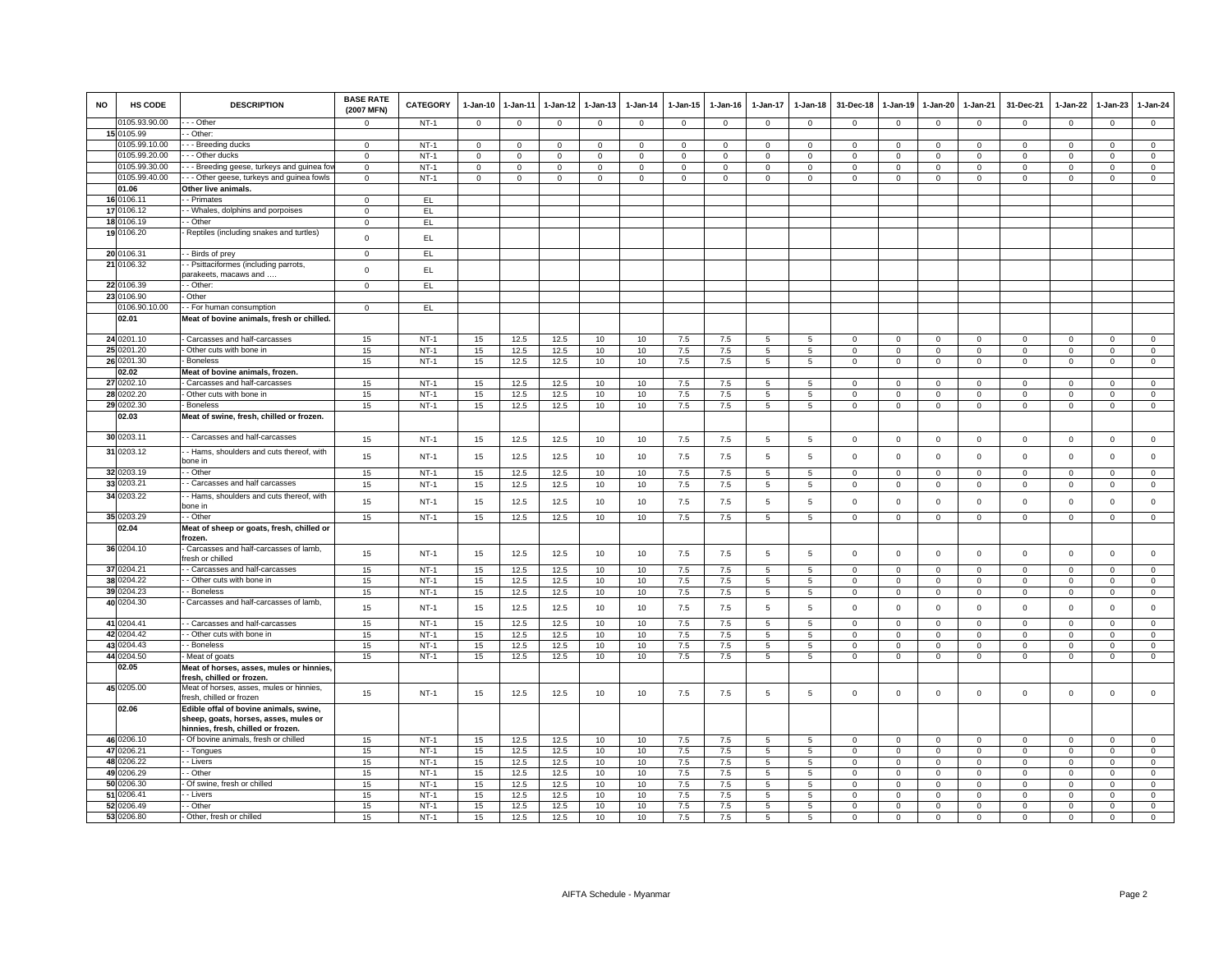| <b>NO</b> | HS CODE                        | <b>DESCRIPTION</b>                                                                                                                                    | <b>BASE RATE</b><br>(2007 MFN) | <b>CATEGORY</b>  | 1-Jan-10 | $1-Jan-11$ | $1-Jan-12$ | 1-Jan-13 | 1-Jan-14   | 1-Jan-15                           | $1-Jan-16$                         | 1-Jan-17             | 1-Jan-18       | 31-Dec-18                  | 1-Jan-19                   | 1-Jan-20                | 1-Jan-21               | 31-Dec-21                  | 1-Jan-22                   | 1-Jan-23                | 1-Jan-24                   |
|-----------|--------------------------------|-------------------------------------------------------------------------------------------------------------------------------------------------------|--------------------------------|------------------|----------|------------|------------|----------|------------|------------------------------------|------------------------------------|----------------------|----------------|----------------------------|----------------------------|-------------------------|------------------------|----------------------------|----------------------------|-------------------------|----------------------------|
|           | 54 0206.90                     | Other, frozen                                                                                                                                         | 15                             | $NT-1$           | 15       | 12.5       | 12.5       | 10       | 10         | $7.5\,$                            | 7.5                                | 5                    | 5              | $\mathbf 0$                | $\mathbf{0}$               | $\mathbf 0$             | $\circ$                | $\mathbf 0$                | $\mathbf 0$                | $\mathsf 0$             | $\overline{0}$             |
|           | 02.07                          | Meat and edible offal, of the poultry of<br>heading 01.05, fresh, chilled or frozen.                                                                  |                                |                  |          |            |            |          |            |                                    |                                    |                      |                |                            |                            |                         |                        |                            |                            |                         |                            |
|           | 55 0207.11                     | - - Not cut in pieces, fresh or chilled                                                                                                               | 15                             | $NT-1$           | 15       | 12.5       | 12.5       | 10       | 10         | $7.5\,$                            | $7.5\,$                            | 5                    | 5              | $\mathbf 0$                | $\mathbf 0$                | $\mathsf 0$             | $\mathbf 0$            | $\mathsf 0$                | $\mathbf 0$                | $\mathbf 0$             | $\mathsf 0$                |
|           | 56 0207.12                     | - Not cut in pieces, frozen                                                                                                                           | 15                             | $NT-1$           | 15       | 12.5       | 12.5       | 10       | 10         | 7.5                                | 7.5                                | 5                    | 5              | $\mathbf 0$                | $^{\circ}$                 | $\Omega$                | $\mathbf 0$            | $\Omega$                   | $\Omega$                   | $\Omega$                | $\mathsf 0$                |
|           | 57 0207.13                     | - Cuts and offal, fresh or chilled                                                                                                                    | 15                             | $NT-1$           | 15       | 12.5       | 12.5       | 10       | 10         | $7.5\,$                            | 7.5                                | 5                    | 5              | $\mathbf 0$                | $\mathsf 0$                | $\mathsf 0$             | $\mathbf 0$            | $\mathbf 0$                | $\mathbf 0$                | $\mathbf 0$             | $\mathsf 0$                |
|           | 58 0207.14                     | - Cuts and offal, frozen                                                                                                                              | 15                             | $NT-1$           | 15       | 12.5       | 12.5       | 10       | 10         | 7.5                                | 7.5                                | $\overline{5}$       | $\overline{5}$ | $\mathsf 0$                | $\mathbf 0$                | $\mathbf 0$             | $\mathbf{0}$           | $\mathbf 0$                | $\Omega$                   | $\Omega$                | $\mathsf 0$                |
|           | 59 0207.24                     | - Not cut in pieces, fresh or chilled                                                                                                                 | 15                             | $NT-1$           | 15       | 12.5       | 12.5       | 10       | 10         | 7.5                                | 7.5                                | 5                    | 5              | $\mathbf 0$                | $\mathsf 0$                | $\mathsf 0$             | $\mathbf 0$            | $\mathsf 0$                | $\mathbf 0$                | $\mathbf 0$             | $\mathsf 0$                |
|           | 60 0207.25                     | - Not cut in pieces, frozen                                                                                                                           | 15                             | $NT-1$           | 15       | 12.5       | 12.5       | 10       | 10         | 7.5                                | 7.5                                | 5                    | 5              | $\mathbf 0$                | $\mathsf 0$                | $\mathsf 0$             | $\mathbf 0$            | $\mathbf 0$                | $\mathbf 0$                | $\mathbf 0$             | $\mathbf 0$                |
|           | 61 0207.26                     | - Cuts and offal, fresh or chilled                                                                                                                    | 15                             | $NT-1$           | 15       | 12.5       | 12.5       | 10       | 10         | $7.5\,$                            | 7.5                                | 5                    | $\overline{5}$ | $\mathsf 0$                | $\mathbf 0$                | $\mathbf 0$             | $\mathbf 0$            | $\mathbf 0$                | $\Omega$                   | $\mathbf 0$             | $\mathsf 0$                |
|           | 62 0207.27                     | - Cuts and offal, frozen:                                                                                                                             | 15                             | $NT-1$           | 15       | 12.5       | 12.5       | 10       | 10         | 7.5                                | 7.5                                | $\overline{5}$       | 5              | $\mathbf 0$                | $\mathsf 0$                | $\mathsf 0$             | $\mathbf 0$            | $\mathsf 0$                | $\mathbf 0$                | $\mathbf 0$             | $\mathsf 0$                |
|           | 63 0207.32                     | - Not cut in pieces, fresh or chilled:                                                                                                                |                                |                  |          |            |            |          |            |                                    |                                    |                      |                |                            |                            |                         |                        |                            |                            |                         |                            |
|           | 0207.32.10.00                  | - - Of ducks                                                                                                                                          | 15                             | $NT-1$           | 15       | 12.5       | 12.5       | 10       | 10         | 7.5                                | 7.5                                | 5                    | -5             | $\mathbf 0$                | 0                          | 0                       | $\mathbf 0$            | 0                          | $\mathbf 0$                | $\Omega$                | $\mathbf 0$                |
|           | 0207.32.20.00                  | - - - Of geese or guinea fowls                                                                                                                        | 15                             | $NT-1$           | 15       | 12.5       | 12.5       | 10       | 10         | 7.5                                | 7.5                                | 5                    | $5^{\circ}$    | $\mathbf 0$                | $\mathbf 0$                | $\mathbf 0$             | $\overline{0}$         | $\mathbf 0$                | $\Omega$                   | $\mathbf{0}$            | $\circ$                    |
|           | 64 0207.33                     | - Not cut in pieces, frozen:                                                                                                                          |                                |                  |          |            |            |          |            |                                    |                                    |                      |                |                            |                            |                         |                        |                            |                            |                         |                            |
|           | 0207.33.10.00                  | - - Of ducks                                                                                                                                          | 15                             | $NT-1$           | 15       | 12.5       | 12.5       | 10       | 10         | $7.5\,$                            | 7.5                                | 5                    | -5             | $\mathbf 0$                | 0                          | $\Omega$                | $\mathbf 0$            | $\Omega$                   | $\Omega$                   | $\mathbf 0$             | $\mathsf 0$                |
|           | 0207.33.20.00                  | - - Of geese or guinea fowls                                                                                                                          | 15                             | $NT-1$           | 15       | 12.5       | 12.5       | 10       | 10         | $7.5\,$                            | 7.5                                | 5                    | 5              | $\mathbf 0$                | $\mathsf 0$                | $\mathsf 0$             | $\mathbf 0$            | $\mathbf 0$                | $\mathbf 0$                | $\mathbf 0$             | $\mathsf 0$                |
|           | 65 0207.34                     | - Fatty livers, fresh or chilled                                                                                                                      | 15                             | $NT-1$           | 15       | 12.5       | 12.5       | 10       | 10         | 7.5                                | 7.5                                | 5                    | $5^{\circ}$    | $\mathsf 0$                | $\Omega$                   | $\Omega$                | $\mathbf{0}$           | $\mathbf 0$                | $\Omega$                   | $\mathbf 0$             | $\mathsf 0$                |
|           | 66 0207.35                     | - Other fresh or chilled                                                                                                                              | 15                             | $NT-1$           | 15       | 12.5       | 12.5       | 10       | 10         | 7.5                                | 7.5                                | 5                    | 5              | $\,0\,$                    | $\mathsf 0$                | $\mathsf 0$             | $\mathbf 0$            | $\mathsf 0$                | $\mathbf 0$                | $\mathbf 0$             | $\mathsf 0$                |
|           | 67 0207.36<br>0207.36.10.00    | - Other, frozen:<br>- - Fatty livers                                                                                                                  | 15                             | $NT-1$           | 15       | 12.5       | 12.5       | 10       | 10         | $7.5\,$                            | 7.5                                | 5                    | -5             | $\,0\,$                    | 0                          | 0                       | $\mathsf 0$            | $\Omega$                   | $\Omega$                   | $\Omega$                | $\mathsf 0$                |
|           | 0207.36.20.00                  | -- Cuts of ducks                                                                                                                                      | 15                             | $NT-1$           | 15       | 12.5       | 12.5       | 10       | 10         | 7.5                                | 7.5                                | 5                    | 5              | $\mathbf 0$                | $\mathbf 0$                | $\mathbf 0$             | $\mathbf{0}$           | $\mathbf 0$                | $\mathbf{0}$               | $\mathbf{0}$            | $\circ$                    |
|           | 0207.36.30.00                  | --- Cuts of geese or guinea fowls                                                                                                                     | 15                             | $NT-1$           | 15       | 12.5       | 12.5       | 10       | 10         | 7.5                                | 7.5                                | 5                    | $5^{\circ}$    | $\mathbf 0$                | $\mathsf 0$                | $\mathsf 0$             | $\mathbf 0$            | $\mathsf 0$                | $\mathbf 0$                | $\mathbf 0$             | $\mathsf 0$                |
|           | 02.08                          | Other meat and edible meat offal, fresh,                                                                                                              |                                |                  |          |            |            |          |            |                                    |                                    |                      |                |                            |                            |                         |                        |                            |                            |                         |                            |
|           |                                | chilled or frozen.                                                                                                                                    |                                |                  |          |            |            |          |            |                                    |                                    |                      |                |                            |                            |                         |                        |                            |                            |                         |                            |
|           | 68 0208.10                     | - Of rabbits or hares                                                                                                                                 | 15                             | $NT-1$           | 15       | 12.5       | 12.5       | 10       | 10         | 7.5                                | 7.5                                | 5                    | 5              | $\mathbf 0$                | $\mathsf 0$                | $\mathsf 0$             | $\mathbf{0}$           | $\mathbf 0$                | $\mathbf 0$                | $\mathbf 0$             | $\mathbf 0$                |
|           | 69 0208.20                     | - Frogs' legs                                                                                                                                         | 15                             | $NT-1$           | 15       | 12.5       | 12.5       | 10       | 10         | $7.5\,$                            | 7.5                                | 5                    | $5^{\circ}$    | $\mathbf 0$                | $\mathsf 0$                | $\mathsf 0$             | $\mathbf 0$            | $\mathbf 0$                | $\mathbf 0$                | $\mathbf 0$             | $\mathsf 0$                |
|           | 70 0208.30                     | Of primates                                                                                                                                           | 15                             | $NT-1$           | 15       | 12.5       | 12.5       | 10       | 10         | 7.5                                | 7.5                                | $\overline{5}$       | $5^{\circ}$    | $\mathbf 0$                | $\mathsf 0$                | $\mathsf{O}\xspace$     | $\,0\,$                | $\mathsf 0$                | $\mathbf 0$                | $\mathbf 0$             | $\overline{0}$             |
|           | 71 0208.40                     | - Of whales, dolphins and porpoises                                                                                                                   |                                |                  |          |            |            |          |            |                                    |                                    |                      |                |                            |                            |                         |                        |                            |                            |                         |                            |
|           |                                | mammals of the order Cetacea); of<br>manatees and dugongs                                                                                             | 15                             | $NT-1$           | 15       | 12.5       | 12.5       | 10       | 10         | 7.5                                | 7.5                                | 5                    | -5             | $\mathbf 0$                | $\Omega$                   | $\Omega$                | $\overline{0}$         | $\mathbf 0$                | $\Omega$                   | $\mathbf{0}$            | $\circ$                    |
|           | 72 0208.50                     | - Of reptiles (including snakes and turtles)                                                                                                          | 15                             | $NT-1$           | 15       | 12.5       | 12.5       | 10       | 10         | 7.5                                | 7.5                                | 5                    | 5              | $\mathbf 0$                | $\mathbf 0$                | $\mathsf 0$             | $\mathbf 0$            | $\mathsf 0$                | $\mathbf 0$                | $\mathbf 0$             | $\mathsf 0$                |
|           | 73 0208.90                     | - Other                                                                                                                                               | 15                             | $NT-1$           | 15       | 12.5       | 12.5       | 10       | 10         | 7.5                                | 7.5                                | 5                    | $\overline{5}$ | $\mathsf 0$                | $\Omega$                   | $\mathsf 0$             | $\Omega$               | $\Omega$                   | $\Omega$                   | $\Omega$                | $\Omega$                   |
|           | 02.09                          | Pig fat, free of lean meat, and poultry<br>fat, not rendered or otherwise extracted,<br>fresh, chilled, frozen, salted, in brine,<br>dried or smoked. |                                |                  |          |            |            |          |            |                                    |                                    |                      |                |                            |                            |                         |                        |                            |                            |                         |                            |
|           | 74 0209.00                     |                                                                                                                                                       | 1.5                            | $NT-1$           | 1.5      | 1.5        | 1.5        | 1.5      | 1.5        | 1.5                                | 1.5                                | 1.5                  | $\overline{1}$ | $\mathbf 0$                | $\circ$                    | $\mathbf 0$             | $\mathbf{0}$           | $\mathbf 0$                | $\mathbf 0$                | $\mathbf 0$             | $\mathbf{0}$               |
|           | 02.10                          | Meat and edible meat offal, salted, in<br>brine, dried or smoked; edible flours<br>and meals of meat or meat offal.                                   |                                |                  |          |            |            |          |            |                                    |                                    |                      |                |                            |                            |                         |                        |                            |                            |                         |                            |
|           | 75 0210.11                     | - - Hams, shoulders and cuts thereof, with<br>bone in                                                                                                 | 10                             | $NT-1$           | 10       | 10         | 8          | 8        | 7.5        | $5\phantom{.0}$                    | 5                                  | 5                    | 3              | $\mathsf 0$                | $\mathbf 0$                | $\mathsf 0$             | $\mathsf 0$            | $\mathsf 0$                | $\mathsf 0$                | $\mathsf 0$             | $\mathsf 0$                |
|           | 76 0210.12                     | - Bellies (streaky) and cuts thereof                                                                                                                  | 10                             | $NT-1$           | 10       | 10         | 8          | 8        | 7.5        | 5                                  | 5                                  | 5                    | 3              | $\mathbf 0$                | $\mathsf 0$                | $\mathsf 0$             | $\mathbf 0$            | $\mathbf 0$                | $\mathbf 0$                | $\mathbf{0}$            | $\,0\,$                    |
|           | 77 0210.19                     | - Other                                                                                                                                               |                                |                  |          |            |            |          |            |                                    |                                    |                      |                |                            |                            |                         |                        |                            |                            |                         |                            |
|           | 0210.19.10.00                  | - - Bacon                                                                                                                                             | 10                             | $NT-1$           | 10       | 10         | 8          | 8        | 7.5        | 5                                  | 5                                  | 5                    | $\mathbf{R}$   | $\Omega$                   | $\Omega$                   | $\mathbf 0$             | $\Omega$               | $\mathbf 0$                | $\mathbf 0$                | $\mathbf 0$             | $\circ$                    |
|           | 0210.19.20.00<br>0210.19.90.00 | --- Ham, boneless<br>$-$ Other                                                                                                                        | 10                             | $NT-1$<br>$NT-1$ | 10       | 10         | 8          | 8        | 7.5        | $\,$ 5 $\,$                        | 5                                  | 5                    | 3              | $\mathbf 0$                | $\mathsf 0$                | $\mathsf 0$             | $\mathbf 0$            | $\mathsf 0$                | $\mathbf 0$                | $\mathbf 0$             | $\mathsf 0$                |
|           | 78 0210.20                     | - Meat of bovine animals                                                                                                                              | 10<br>10                       | $NT-1$           | 10       | 10<br>10   | 8<br>8     | 8<br>8   | 7.5        | $5\phantom{.0}$                    | $5\overline{5}$<br>$5\overline{5}$ | 5                    | 3<br>3         | $\mathsf 0$<br>$\mathbf 0$ | $\mathsf 0$<br>$\mathsf 0$ | $\Omega$<br>$\mathsf 0$ | $\circ$<br>$\mathbf 0$ | $\mathbf 0$<br>$\mathbf 0$ | $\mathbf 0$<br>$\mathbf 0$ | $\Omega$<br>$\mathbf 0$ | $\mathsf 0$                |
|           | 79 0210.91                     | - Of primates                                                                                                                                         | 10                             | $NT-1$           | 10<br>10 | 10         | 8          | 8        | 7.5<br>7.5 | $5\phantom{.0}$<br>$5\phantom{.0}$ | 5                                  | $5\phantom{.0}$<br>5 | $\mathcal{R}$  | $\mathsf 0$                | $\mathbf 0$                | $\mathbf 0$             | $\mathbf{0}$           | $\mathbf 0$                | $\mathbf 0$                | $\mathbf 0$             | $\mathbf 0$<br>$\mathsf 0$ |
|           | 80 0210.92                     | - Of whales, dolphins and porpoises                                                                                                                   | 10                             | $NT-1$           | 10       | 10         | 8          | 8        | 7.5        | $5\phantom{.0}$                    | 5                                  | 5                    | 3              | $\,0\,$                    | 0                          | 0                       | $\,0\,$                | $\mathsf 0$                | $\mathbf 0$                | $\mathsf 0$             | $\mathsf 0$                |
| 81        | 0210.93                        | - Of reptiles (including snakes and turtles)                                                                                                          |                                |                  |          |            |            |          |            |                                    |                                    |                      |                |                            |                            |                         |                        |                            |                            |                         |                            |
|           | 82 0210.99                     | - Other                                                                                                                                               | 10                             | $NT-1$           | 10       | 10         | 8          | 8        | 7.5        | 5                                  | 5                                  | 5                    | $\mathbf{3}$   | $\mathsf 0$                | $\mathbf 0$                | $\mathsf 0$             | $\mathbf 0$            | $\mathsf 0$                | $\mathsf 0$                | $\mathsf 0$             | $\mathsf 0$                |
|           | 0210.99.10.00                  | -- Freeze dried chicken dice                                                                                                                          | 10                             | $NT-1$           | 10       | 10         | 8          | 8        | 7.5        | $5\overline{5}$                    | 5                                  | 5                    | $\mathbf{R}$   | $\mathbf{0}$               | $\Omega$                   | $\mathbf 0$             | $\mathbf{0}$           | $\mathbf 0$                | $\mathbf 0$                | $\mathbf{0}$            | $\circ$                    |
|           | 0210.99.20.00                  | - - Dried pork skin                                                                                                                                   | 10                             | $NT-1$           | 10       | 10         | 8          | 8        | $7.5$      | $5\phantom{.0}$                    | 5                                  | 5                    | $\mathcal{R}$  | $\mathbf 0$                | $\mathsf 0$                | $\mathsf 0$             | $\mathbf 0$            | $\mathsf 0$                | $\mathbf 0$                | $\mathbf 0$             | $\mathsf 0$                |
|           | 0210.99.90                     | - - Other                                                                                                                                             |                                |                  |          |            |            |          |            |                                    |                                    |                      |                |                            |                            |                         |                        |                            |                            |                         |                            |
|           | 0210.99.90.10                  | ------ Meat of sheeps or goats                                                                                                                        | 10                             | $NT-1$           | 10       | 10         | 8          | 8        | $7.5\,$    | $5\phantom{.0}$                    | 5                                  | 5                    | 3              | $\,0\,$                    | $^{\circ}$                 | 0                       | $\overline{0}$         | $^{\circ}$                 | $\mathbf 0$                | $\mathbf{0}$            | $\mathbf{0}$               |
|           | 0210.99.90.20                  | ------- Meat of poultry                                                                                                                               | 10                             | $NT-1$           | 10       | 10         | 8          | 8        | 7.5        | $5\phantom{.0}$                    | 5                                  | 5                    | 3              | $\mathbf 0$                | $\mathsf 0$                | $\mathsf 0$             | $\mathbf 0$            | $\mathbf 0$                | $\mathbf 0$                | $\mathbf 0$             | $\mathsf 0$                |
|           | 0210.99.90.90                  | $\cdots$ $\cdots$ Other                                                                                                                               | 10                             | $NT-1$           | 10       | 10         | 8          | 8        | 7.5        | $5\phantom{.0}$                    | $5\phantom{.0}$                    | $\,$ 5 $\,$          | $\mathcal{R}$  | $\,0\,$                    | $\mathsf 0$                | $\mathsf 0$             | $\,0\,$                | $\mathsf 0$                | $\mathbf 0$                | $\mathbf 0$             | $\overline{0}$             |
|           | 03.01                          | Live fish.                                                                                                                                            |                                |                  |          |            |            |          |            |                                    |                                    |                      |                |                            |                            |                         |                        |                            |                            |                         |                            |
|           | 83 0301.10                     | Ornamental fish:                                                                                                                                      |                                |                  |          |            |            |          |            |                                    |                                    |                      |                |                            |                            |                         |                        |                            |                            |                         |                            |
|           | 0301.10.10.00                  | - - Fish fry                                                                                                                                          | $\Omega$                       | $NT-1$           | $\Omega$ | $\Omega$   | $\Omega$   | $\Omega$ | $\Omega$   | $\Omega$                           | $\Omega$                           | $\Omega$             |                | $\Omega$                   | $\Omega$                   | $\Omega$                | $\Omega$               | $\Omega$                   | $\Omega$                   | $\mathbf{0}$            | $\mathbf 0$                |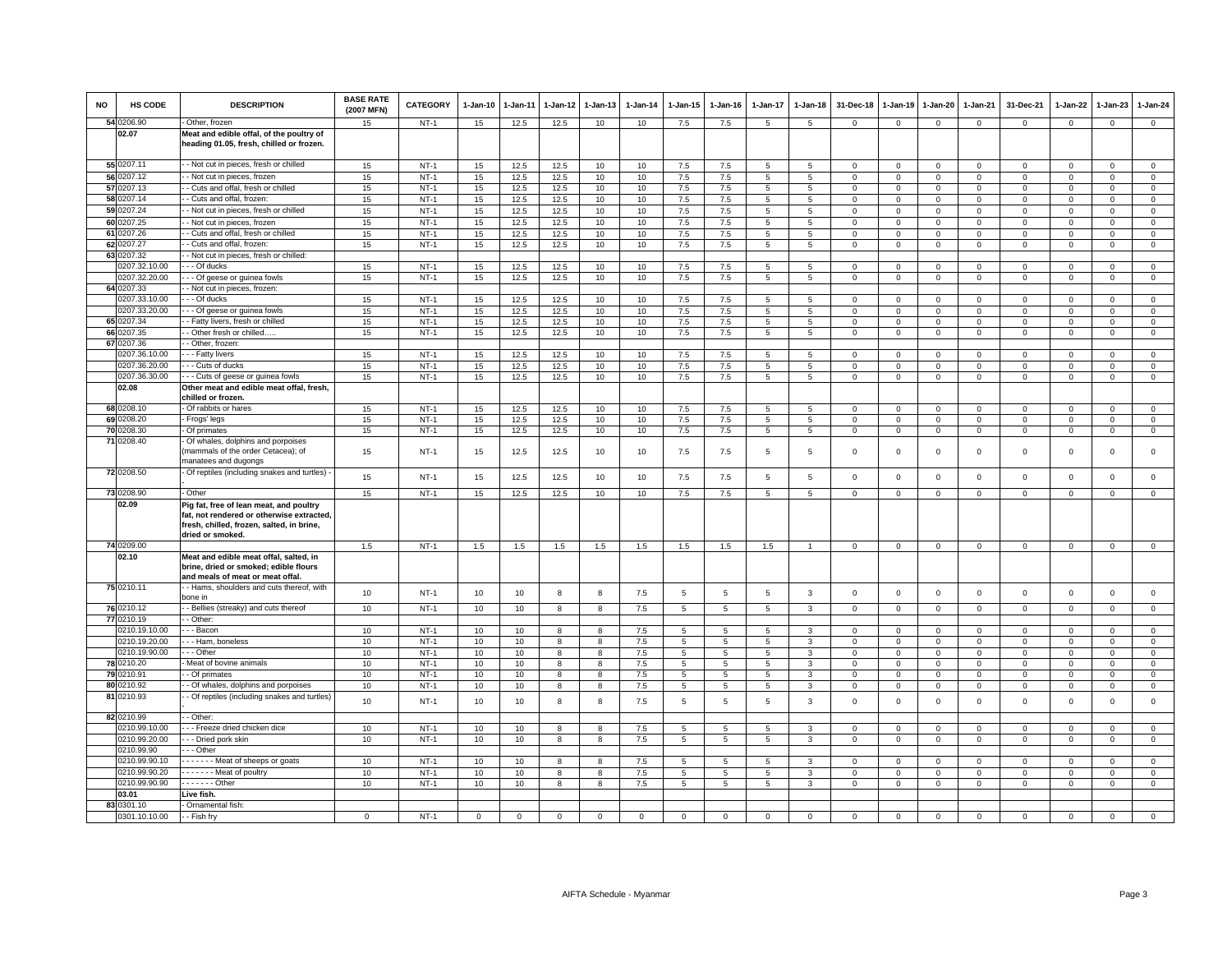| <b>NO</b> | HS CODE                  | <b>DESCRIPTION</b>                                                                         | <b>BASE RATE</b><br>(2007 MFN) | <b>CATEGORY</b> | 1-Jan-10       | 1-Jan-11     | 1-Jan-12    | 1-Jan-13    | $1-Jan-14$   | $1 - Jan-15$    | $1-Jan-16$      | 1-Jan-17        | 1-Jan-18       | 31-Dec-18      | 1-Jan-19       | $1 - Jan-20$   | 1-Jan-21     | 31-Dec-21    | 1-Jan-22     | 1-Jan-23     | $1-Jan-24$     |
|-----------|--------------------------|--------------------------------------------------------------------------------------------|--------------------------------|-----------------|----------------|--------------|-------------|-------------|--------------|-----------------|-----------------|-----------------|----------------|----------------|----------------|----------------|--------------|--------------|--------------|--------------|----------------|
|           | 0301.10.20.00            | - Other, marine fish                                                                       | $\Omega$                       | $NT-1$          | $\Omega$       | $\Omega$     | $\Omega$    | $\mathbf 0$ | $\mathbf 0$  | $\circ$         | $\Omega$        | $\Omega$        | $\Omega$       | $\Omega$       | $\Omega$       | $\mathbf{0}$   | $\mathbf 0$  | $\mathbf 0$  | $\mathbf 0$  | $\mathbf 0$  | $\mathbf{0}$   |
|           | 0301.10.30.00            | - Other, freshwater fish                                                                   | $\mathsf 0$                    | $NT-1$          | $\mathbf 0$    | $\mathbf 0$  | $\mathbf 0$ | $\mathbf 0$ | $\mathsf 0$  | $\mathbf 0$     | $\mathsf 0$     | $\mathbf 0$     | $\mathsf 0$    | $\mathbf 0$    | $\mathbf 0$    | $\mathbf 0$    | $\mathbf 0$  | $\mathsf 0$  | $\mathbf 0$  | $\mathsf 0$  | $\overline{0}$ |
|           | 84 0301.91               | - Trout (Salmo trutta, - - - -)                                                            | $\mathbf 0$                    | $NT-1$          | $\mathsf 0$    | $\Omega$     | $\Omega$    | $\Omega$    | $\mathbf 0$  | $\mathbf{0}$    | $\mathbf 0$     | $\Omega$        | $\mathbf 0$    | $\overline{0}$ | $\mathbf 0$    | $\mathbf{0}$   | $\mathbf 0$  | $\mathbf 0$  | $\Omega$     | $\Omega$     | $\mathsf 0$    |
|           | 85 0301.92<br>86 0301.93 | - Eels (Anguilla spp.)                                                                     | $\mathsf 0$                    | $NT-1$          | $\mathsf 0$    | $\mathbf 0$  | $\mathbf 0$ | $\mathsf 0$ | $\mathbf 0$  | $\mathsf 0$     | $\mathbf 0$     | $\mathsf 0$     | $\mathsf 0$    | $\mathbf 0$    | $\mathbf 0$    | $\mathbf 0$    | $\mathsf 0$  | $\mathsf 0$  | $\mathbf 0$  | $\mathsf 0$  | $\mathbf 0$    |
|           | 0301.93.10.00            | - Carp:<br>-- Carp breeder                                                                 | $\mathsf 0$                    | $NT-1$          | $\mathbf 0$    | $\mathbf 0$  | $\mathsf 0$ | $\mathsf 0$ | $\mathsf 0$  | $\mathsf 0$     | $\mathsf 0$     | $\mathsf 0$     | $\mathsf 0$    | $\mathsf 0$    | $\overline{0}$ | $\mathbf 0$    | $\mathsf 0$  | $\mathsf 0$  | $\mathbf 0$  | $\mathbf 0$  | $\mathbf 0$    |
|           | 0301.93.90.00            | $\cdots$ Other                                                                             | $\mathsf 0$                    | $NT-1$          | $\overline{0}$ | $\mathbf 0$  | $\mathbf 0$ | $\mathsf 0$ | $\mathsf 0$  | $\mathsf 0$     | $\mathsf 0$     | $\mathsf 0$     | $\mathbf 0$    | $\overline{0}$ | $\mathbf{0}$   | $\mathsf 0$    | $\mathsf 0$  | $\mathsf 0$  | $\mathbf 0$  | $\mathsf 0$  | $\overline{0}$ |
|           | 87 0301.99               | - Other                                                                                    |                                |                 |                |              |             |             |              |                 |                 |                 |                |                |                |                |              |              |              |              |                |
|           | 0301.99.11.00            | For breeding                                                                               | $\mathsf 0$                    | $NT-1$          | $\mathbf 0$    | 0            | 0           | 0           | $\mathsf 0$  | $\mathbf 0$     | $\mathbf 0$     | $\circ$         | $\mathbf 0$    | 0              | $^{\circ}$     | $\mathbf 0$    | $\mathbf 0$  | $\mathsf 0$  | 0            | $\mathbf 0$  | $\mathbf 0$    |
|           | 0301.99.19.00            | - - - - Other                                                                              | $\mathsf 0$                    | $NT-1$          | $\overline{0}$ | $\mathsf 0$  | $\mathbf 0$ | $\mathsf 0$ | $\mathsf 0$  | $\mathsf 0$     | $\mathsf 0$     | $\mathsf 0$     | $\,0\,$        | $\mathbf 0$    | $\,0\,$        | $\mathbf 0$    | $\mathsf 0$  | $\mathsf 0$  | $\mathsf 0$  | $\mathsf 0$  | $\overline{0}$ |
|           |                          | - - Other fish fry:                                                                        |                                |                 |                |              |             |             |              |                 |                 |                 |                |                |                |                |              |              |              |              |                |
|           | 0301.99.21.00            | For breeding                                                                               | $\mathsf 0$                    | $NT-1$          | $\mathbf 0$    | $\mathbf 0$  | $\mathbf 0$ | $\mathbf 0$ | $\mathsf 0$  | $\mathbf 0$     | $\mathbf{O}$    | $\mathbf 0$     | $\mathsf 0$    | $\mathbf 0$    | $\mathbf 0$    | $\mathbf 0$    | $\mathbf 0$  | $\mathsf 0$  | $\mathbf 0$  | $\mathsf 0$  | $\mathbf 0$    |
|           | 0301.99.29.00            | $- -$ - Other                                                                              | $\Omega$                       | $NT-1$          | $\mathbf 0$    | $\mathbf 0$  | $\Omega$    | $\mathbf 0$ | $\mathbf 0$  | $\mathbf{0}$    | $\circ$         | $\mathbf 0$     | $\mathbf 0$    | $\Omega$       | $\Omega$       | $\mathbf{0}$   | $\Omega$     | $\mathbf 0$  | $\Omega$     | $\Omega$     | $\mathsf 0$    |
|           | 0301.99.30.00            | --- Other marine fish                                                                      | $\mathsf 0$                    | $NT-1$          | $\mathsf 0$    | 0            | 0           | $\mathbf 0$ | $\mathsf 0$  | $\mathbf 0$     | $\mathbf 0$     | $\mathbf 0$     | $\,0\,$        | $\mathbf 0$    | $\,0\,$        | $\mathbf 0$    | $\mathbf 0$  | $\mathsf 0$  | $\mathbf 0$  | $\mathsf 0$  | $\mathsf 0$    |
|           | 0301.99.40.00            | --- Other freshwater fish                                                                  | $\mathbf{O}$                   | $NT-1$          | $\mathbf{0}$   | $\mathbf{0}$ | 0           | $\mathbf 0$ | $\mathbf{0}$ | $\mathbf 0$     | $\mathbf{0}$    | $\mathbf{O}$    | $\mathbf 0$    | $\mathbf 0$    | $\circ$        | $\overline{0}$ | $\mathbf 0$  | $\mathsf 0$  | $\mathbf 0$  | $\mathsf 0$  | $\overline{0}$ |
|           | 03.02                    | Fish, fresh or chilled, excluding fish<br>fillets and other fish meat of heading<br>03.04. |                                |                 |                |              |             |             |              |                 |                 |                 |                |                |                |                |              |              |              |              |                |
|           | 88 0302.11               | - Trout (Salmo trutta, Oncorhynchus                                                        | 10                             | EL.             |                |              |             |             |              |                 |                 |                 |                |                |                |                |              |              |              |              |                |
|           | 89 0302.12               | - Pacific Salmon(Oncorhynchus nerka,<br>Oncorhynchus orbuscha                              | 10                             | EL              |                |              |             |             |              |                 |                 |                 |                |                |                |                |              |              |              |              |                |
|           | 90 0302.19               | - Other                                                                                    | 10                             | EL.             |                |              |             |             |              |                 |                 |                 |                |                |                |                |              |              |              |              |                |
|           | 91 0302.21               | - Halibut (Reinhardtius hippoglossoides,<br>Hippoglossus hippoglossus, Hippoglossus        | 10                             | $NT-1$          | 10             | 10           | 8           | 8           | 7.5          | 5               | 5               | 5               | 3              | $\overline{0}$ | $\overline{0}$ | $\mathbf{0}$   | $\mathbf 0$  | $\mathbf 0$  | $\mathbf 0$  | $\mathbf 0$  | $\circ$        |
|           | 92 0302.22               | - - Plaice (Pleuronectes platessa) - - -                                                   | 10                             | $NT-1$          | 10             | 10           | 8           | 8           | 7.5          | 5               | 5               | 5               | 3              | $\mathbf 0$    | $\overline{0}$ | $\mathbf 0$    | $\mathbf 0$  | $\mathsf 0$  | 0            | $\mathbf 0$  | $\mathbf 0$    |
|           | 93 0302.23               | - Sole (Solea spp.) - - - - - - -                                                          | 10                             | $NT-1$          | 10             | 10           | 8           | 8           | 7.5          | $5\phantom{.0}$ | 5               | 5               | 3              | $\mathbf 0$    | $\mathsf 0$    | $\overline{0}$ | $\Omega$     | $\mathbf{0}$ | 0            | $\mathbf 0$  | $\overline{0}$ |
|           | 94 0302.29               | $-$ Other - - - - - - - -                                                                  | 10                             | $NT-1$          | 10             | 10           | 8           | 8           | 7.5          | $5\overline{5}$ | 5 <sup>5</sup>  | 5               | 3              | $\mathbf{0}$   | $\circ$        | $\mathbf{0}$   | $\mathbf{0}$ | $\mathbf{0}$ | $\mathbf 0$  | $\mathbf 0$  | $\mathbf 0$    |
|           | 95 0302.31               | - Albacore or longfinned tunas (Thunnus<br>alalunga) - - - - - - - -                       | 10                             | $NT-1$          | 10             | 10           | 8           | 8           | 7.5          | 5               | 5               | 5               | $\mathbf{3}$   | $\mathbf 0$    | $\overline{0}$ | $\mathbf 0$    | $\mathbf 0$  | $\mathsf 0$  | $\mathbf 0$  | $\mathsf 0$  | $\mathsf 0$    |
|           | 96 0302.32               | - Yellowfin tunas (Thunnus albacares) - -                                                  | 10                             | $NT-1$          | 10             | 10           | 8           | 8           | 7.5          | 5               | 5               | $\overline{5}$  | 3              | $\mathbf 0$    | $\overline{0}$ | $\mathbf{0}$   | $\mathbf{0}$ | $\mathbf 0$  | $\mathbf 0$  | $\mathbf 0$  | $\mathbf 0$    |
|           | 97 0302.33               | - - Skipjack or stripe-bellied bonito - - -                                                | 10                             | $NT-1$          | 10             | 10           | 8           | 8           | 7.5          | $5\overline{5}$ | $5\phantom{.0}$ | $5\phantom{.0}$ | $\overline{3}$ | $\mathbf{0}$   | $\mathsf 0$    | $\overline{0}$ | $\mathbf 0$  | $\mathbf{0}$ | $\mathsf 0$  | $\mathbf 0$  | $\mathbf{0}$   |
|           | 98 0302.34               | - Bigeye tunas (Thunnus obesus) - - - -                                                    | 10                             | $NT-1$          | 10             | 10           | 8           | 8           | 7.5          | $5\phantom{.0}$ | 5               | 5               | 3              | $\mathbf 0$    | $\mathsf 0$    | $\mathbf 0$    | $\mathbf 0$  | $\mathsf 0$  | $\mathsf 0$  | $\mathbf 0$  | $\circ$        |
|           | 99 0302.35               | - Bluefin tunas (Thunnus thynnus) - - - -                                                  | 10                             | $NT-1$          | 10             | 10           | 8           | 8           | 7.5          | 5               | 5               | 5               | 3              | $\mathbf 0$    | $\overline{0}$ | $\mathbf 0$    | $\mathsf 0$  | $\mathsf 0$  | $\mathbf 0$  | $\mathbf 0$  | $\mathbf{0}$   |
|           | 100 0302.36              | - Southern bluefin tunas (Thunnus                                                          | 10                             | $NT-1$          | 10             | 10           | 8           | 8           | 7.5          | 5               | 5               | 5               | 3              | $\mathbf{0}$   | $\overline{0}$ | $\mathbf 0$    | $\mathbf 0$  | $\mathbf 0$  | $\mathbf 0$  | $\mathbf 0$  | $\mathbf 0$    |
| 101       | 0302.39                  | -- Other -------------------------                                                         | 10                             | $NT-1$          | 10             | 10           | 8           | 8           | 7.5          | $5\overline{)}$ | $5\overline{)}$ | $5\overline{)}$ | 3              | $\mathbf 0$    | $\overline{0}$ | $\mathbb O$    | $\mathbf 0$  | $\mathsf 0$  | $\mathbf 0$  | $\mathbf{0}$ | $\overline{0}$ |
|           | 102 0302.40              | Herrings (Clupea harengus, Clupea<br>pallasii), excluding livers and roes - - - - - -<br>. | 10                             | $NT-1$          | 10             | 10           | 8           | 8           | 7.5          | 5               | 5               | 5               | 3              | $\mathbf 0$    | $\mathbf{0}$   | $\mathbf 0$    | $\mathsf 0$  | $\mathsf 0$  | $\mathbf 0$  | $\mathsf 0$  | $\mathsf 0$    |
|           | 103 0302.50              | Cod(Gadus morhua, Gadus ogac, Gadus<br>macrocephalus), excluding                           | 10                             | EL              |                |              |             |             |              |                 |                 |                 |                |                |                |                |              |              |              |              |                |
|           | 104 0302.61              | - Sardines (Sardina pilchardus, Sardinops<br>spp.), sardinella (Sardinella spp.), brisling | 10                             | $NT-1$          | 10             | 10           | 8           | 8           | 7.5          | 5               | 5               | 5               | 3              | $\mathbf 0$    | $\overline{0}$ | $\mathbf 0$    | $\mathbf 0$  | $\mathsf 0$  | $\mathbf 0$  | $\mathsf 0$  | $\mathsf 0$    |
|           | 105 0302.62              | - Haddock (melanogrammus aeglefinus) -                                                     | 10                             | EL.             |                |              |             |             |              |                 |                 |                 |                |                |                |                |              |              |              |              |                |
|           | 106 0302.63              | - - Coalfish (Pollachius virens) - - -                                                     | 10                             | $NT-1$          | 10             | 10           | 8           | 8           | 7.5          | $5\phantom{.0}$ | $5\overline{5}$ | $5\overline{5}$ | $\mathbf{3}$   | $\circ$        | $\mathbf 0$    | $\mathbf 0$    | $\mathbf 0$  | $\mathsf 0$  | $\mathbf{0}$ | $\mathbf 0$  | $\circ$        |
|           | 107 0302.64              | - Mackerel (Scomber scombrus, Scomber<br>australasicus,                                    | 10                             | EL              |                |              |             |             |              |                 |                 |                 |                |                |                |                |              |              |              |              |                |
|           | 108 0302.65              | - Dogfish and other sharks                                                                 | 10                             | EL.             |                |              |             |             |              |                 |                 |                 |                |                |                |                |              |              |              |              |                |
|           | 109 0302.66              | - Eels (Anguilla spp.) - - -                                                               | 10                             | EL.             |                |              |             |             |              |                 |                 |                 |                |                |                |                |              |              |              |              |                |
|           | 110 0302.69              | - Other:                                                                                   |                                |                 |                |              |             |             |              |                 |                 |                 |                |                |                |                |              |              |              |              |                |
|           | 0302.69.10.00            |                                                                                            | 10                             | EL              |                |              |             |             |              |                 |                 |                 |                |                |                |                |              |              |              |              |                |
|           | 0302.69.20.00            | --- Freshwater fish -----------------                                                      | 10                             | EL.             |                |              |             |             |              |                 |                 |                 |                |                |                |                |              |              |              |              |                |
|           | 111 0302.70              | - Livers and roes - - - - - - - - - - - - - - - - - -                                      | $10$                           | $NT-1$          | 10             | 10           | 8           | 8           | 7.5          | $\,$ 5 $\,$     | 5               | $\overline{5}$  | 3              | $\mathbf 0$    | $\overline{0}$ | $\mathsf 0$    | $\mathbf 0$  | $\mathsf 0$  | $\mathbf 0$  | $\mathsf 0$  | $\mathsf 0$    |
|           | 03.03                    | Fish, frozen, excluding fish fillets and<br>other fish meat of heading 03.04.              |                                |                 |                |              |             |             |              |                 |                 |                 |                |                |                |                |              |              |              |              |                |
|           | 112 0303.11              | - Sockeye salmon (red salmon)<br>(Oncorhynchus nerka)                                      | 10                             | EL              |                |              |             |             |              |                 |                 |                 |                |                |                |                |              |              |              |              |                |
|           | 113 0303.19              | - - Other                                                                                  | 10                             | EL <sub></sub>  |                |              |             |             |              |                 |                 |                 |                |                |                |                |              |              |              |              |                |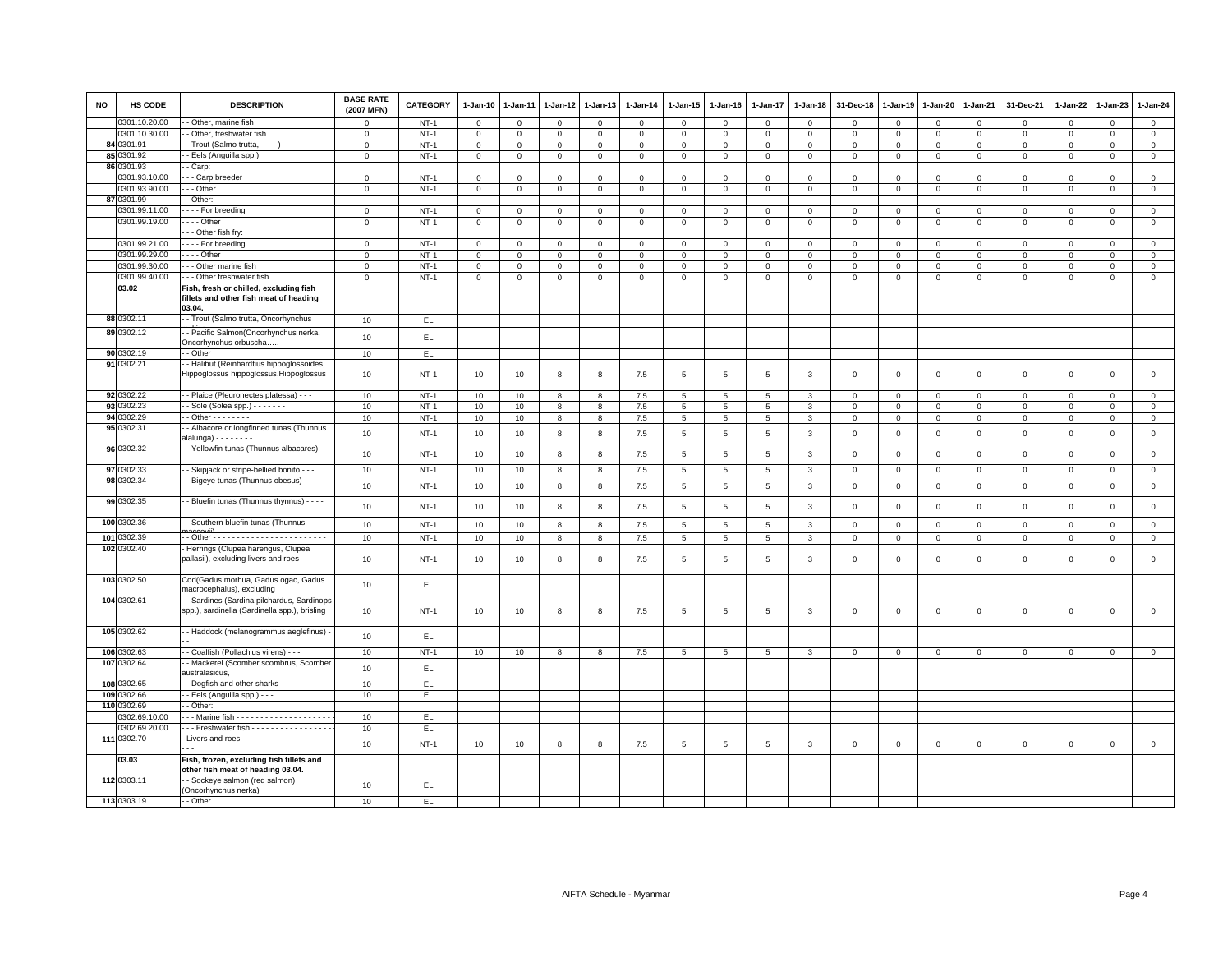| <b>NO</b> | HS CODE                | <b>DESCRIPTION</b>                                                                                                                                                  | <b>BASE RATE</b><br>(2007 MFN) | <b>CATEGORY</b> | $1-Jan-10$ | $1-Jan-11$      | $1-Jan-12$ | $1-Jan-13$   | $1-Jan-14$ | $1-Jan-15$      | $1-Jan-16$      | $1 - Jan-17$    | $1 - Jan-18$   | 31-Dec-18               | $1-Jan-19$     | $1 - Jan-20$   | 1-Jan-21       | 31-Dec-21       | 1-Jan-22     | $1-Jan-23$     | $1-Jan-24$      |
|-----------|------------------------|---------------------------------------------------------------------------------------------------------------------------------------------------------------------|--------------------------------|-----------------|------------|-----------------|------------|--------------|------------|-----------------|-----------------|-----------------|----------------|-------------------------|----------------|----------------|----------------|-----------------|--------------|----------------|-----------------|
|           | 114 0303.21            | - Trout (Salmo trutta, Oncorhynchus<br>mykiss, <u></u>                                                                                                              | 10                             | EL              |            |                 |            |              |            |                 |                 |                 |                |                         |                |                |                |                 |              |                |                 |
|           | 115 0303.22            | - Atlantic Salmon(Salmo salar) and<br>Danube salmon (Hucho hucho)                                                                                                   | 10                             | EL.             |            |                 |            |              |            |                 |                 |                 |                |                         |                |                |                |                 |              |                |                 |
|           | 116 0303.29            | - Other                                                                                                                                                             | 10                             | EL.             |            |                 |            |              |            |                 |                 |                 |                |                         |                |                |                |                 |              |                |                 |
|           | 117 0303.31            | - Halibut (Reinhardtius hippoglossoides,<br>Hippoglossus hippoglossus, Hippoglossus                                                                                 | 10                             | $NT-1$          | 10         | 10              | 8          | 8            | 7.5        | 5               | 5               | 5               | 3              | $\overline{\mathbf{0}}$ | $\overline{0}$ | $\mathbf{0}$   | $\overline{0}$ | $\mathbf{0}$    | $\mathbf{0}$ | $\mathbf{0}$   | $\mathsf 0$     |
|           | 118 0303.32            | - Plaice (Pleuronectes platessa) - - -                                                                                                                              | 10                             | <b>NT-1</b>     | 10         | 10              | 8          | 8            | 7.5        | $5\phantom{.0}$ | 5               | 5               | 3              | $\overline{0}$          | $\mathbf 0$    | $\overline{0}$ | $\mathbf 0$    | $\mathbf 0$     | $^{\circ}$   | $\mathbf 0$    | $\overline{0}$  |
|           | 119 0303.33            | Sole (Solea spp.) - - - - - - - - - - - - - - - -                                                                                                                   | 10                             | $NT-1$          | 10         | 10              | 8          | 8            | 7.5        | $5\phantom{.0}$ | 5               | 5               | $\mathbf{3}$   | $\mathbf 0$             | $\mathsf 0$    | $\circ$        | $\mathbf 0$    | $\mathsf 0$     | $\mathsf 0$  | $\mathsf 0$    | $\mathsf 0$     |
|           | 120 0303.39            |                                                                                                                                                                     | 10                             | <b>NT-1</b>     | 10         | 10              | 8          | 8            | 7.5        | 5               | 5               | 5               | 3              | $\overline{\mathbf{0}}$ | $\mathbf 0$    | $\,0\,$        | $\mathbf{0}$   | $\mathbf 0$     | $\Omega$     | $\mathbf{0}$   | $\mathsf 0$     |
|           | 121 0303.41            | - Albacore or longfinned tunas (Thunnas<br>alalunga) - - - - - - -                                                                                                  | 10                             | $NT-1$          | 10         | 10              | 8          | 8            | 7.5        | 5               | 5               | $5\phantom{.0}$ | $\mathbf{3}$   | $\mathbf 0$             | $\mathsf 0$    | $\mathsf 0$    | $\mathbf 0$    | $\mathbf 0$     | $\mathbf 0$  | $\mathbf 0$    | $\mathsf 0$     |
|           | 122 0303.42            | - Yellowfin tunas (Thunnus albacares) - -                                                                                                                           | 10                             | $NT-1$          | 10         | 10              | 8          | 8            | $7.5$      | 5               | 5               | 5               | 3              | $\mathbf 0$             | $\mathbf 0$    | $\mathbf 0$    | $\mathsf 0$    | $\mathsf 0$     | $\mathbf 0$  | $\mathsf 0$    | $\mathsf 0$     |
|           | 123 0303.43            | - Skipjack or stripe-bellied bonito - - -                                                                                                                           | 10                             | $NT-1$          | 10         | 10              | 8          | 8            | 7.5        | 5               | 5               | 5               | 3              | $\mathbf 0$             | $\mathbf 0$    | $\mathsf 0$    | $\mathbf 0$    | $\Omega$        | $\Omega$     | $\Omega$       | $\mathsf 0$     |
|           | 124 0303.44            | - Bigeye tunas (Thunnus obesus) - - -                                                                                                                               | 10                             | $NT-1$          | 10         | 10              | 8          | 8            | 7.5        | 5               | 5               | 5               | 3              | $\mathbf 0$             | $\mathbf{0}$   | $\mathbf{O}$   | $\mathbf{0}$   | $\mathbf 0$     | $\mathbf 0$  | $\mathbf 0$    | $\overline{0}$  |
| 125       | 0303.45                | - Bluefin tunas (Thunnus thynnus)                                                                                                                                   | 10                             | EL.             |            |                 |            |              |            |                 |                 |                 |                |                         |                |                |                |                 |              |                |                 |
|           | 126 0303.46            | - Southern Bluefin tunas (Thunnus<br>maccoyii)                                                                                                                      | 10                             | EL.             |            |                 |            |              |            |                 |                 |                 |                |                         |                |                |                |                 |              |                |                 |
|           | 127 0303.49            |                                                                                                                                                                     | 10                             | $NT-1$          | 10         | 10              | 8          | 8            | 7.5        | 5               | 5               | 5               | 3              | $\overline{0}$          | $\overline{0}$ | $\mathbf{0}$   | $\mathbf{0}$   | $\mathbf{0}$    | $\Omega$     | $\mathbf{0}$   | $\mathsf 0$     |
|           | 128 0303.50            | Herrings (Cupea harengus, Clupea<br>pallasii), excluding livers and roes - - - - - -<br>-----                                                                       | 10                             | $NT-1$          | 10         | 10              | 8          | 8            | 7.5        | 5               | $5\overline{5}$ | 5               | 3              | $\mathbf 0$             | $\Omega$       | $\mathbf 0$    | $\mathbf{0}$   | $\Omega$        | $\mathbf 0$  | $\mathbf{0}$   | $\mathsf 0$     |
|           | 129 0303.60            | Code (Gadus morhua, Gadus<br>ogac, Gadus macrocephalus),                                                                                                            | 10                             | EL.             |            |                 |            |              |            |                 |                 |                 |                |                         |                |                |                |                 |              |                |                 |
|           | 130 0303.71            | - Sardines (Sardina pilchardus, Sardinops<br>spp.), sardinella (Sardinella spp.), brisling                                                                          | 10                             | $NT-1$          | 10         | 10              | 8          | 8            | 7.5        | 5               | 5               | 5               | 3              | $\overline{0}$          | $\overline{0}$ | $\mathbf 0$    | $\mathbf{0}$   | $\mathbf{0}$    | $\Omega$     | $\mathbf{0}$   | $\mathsf 0$     |
|           | 131 0303.72            | - Haddock (Melanogrammus aeglefinus) -                                                                                                                              | 10                             | $NT-1$          | 10         | 10              | 8          | 8            | 7.5        | 5               | 5               | $\overline{5}$  | 3              | $\mathbf 0$             | $\mathbf 0$    | $\mathbf 0$    | $\mathbf 0$    | $\mathbf 0$     | $\Omega$     | $\mathbf 0$    | $\mathsf 0$     |
|           | 132 0303.73            | - Coalfish (Pollachius virens) - -                                                                                                                                  | 10                             | $NT-1$          | 10         | 10              | 8          | 8            | 7.5        | $5\overline{5}$ | $5\overline{5}$ | 5               | $\overline{3}$ | $\mathbf{0}$            | $\circ$        | $\circ$        | $\mathbf{0}$   | $\circ$         | $\mathbf{0}$ | $\circ$        | $\mathbf{0}$    |
|           | 133 0303.74            | - Mackerel (Scomber scombrus, Scomber<br>australasicus, Scomber japonicus) - - -                                                                                    | 10                             | $NT-1$          | 10         | 10              | 8          | 8            | 7.5        | 5               | 5               | 5               | 3              | $\overline{\mathbf{0}}$ | $\mathbf 0$    | $^{\circ}$     | $\mathbf 0$    | $\mathbf 0$     | $^{\circ}$   | $\mathbf 0$    | $\mathsf 0$     |
|           | 134 0303.75            | - Dogfish and other sharks - - -                                                                                                                                    | 10                             | $NT-1$          | 10         | 10              | 8          | $\mathbf{g}$ | 7.5        | 5               | $\overline{5}$  | 5               | 3              | $\mathbf 0$             | $\mathbf 0$    | $\mathsf 0$    | $\Omega$       | $\Omega$        | $\Omega$     | $\Omega$       | $\mathsf 0$     |
|           | 135 0303.76            | - Eels (Anguilla spp.) - - -                                                                                                                                        | 10                             | <b>NT-1</b>     | 10         | 10              | 8          | 8            | 7.5        | 5               | 5               | 5               | 3              | $\mathbf 0$             | $\mathbf 0$    | $\mathsf 0$    | $\mathbf 0$    | $\mathbf 0$     | $\Omega$     | $\mathbf 0$    | $\mathsf 0$     |
|           | 136 0303.77            | - Sea bass (Dicentrarchus labrax,<br>Dicentrarchus punctatus)- - - -                                                                                                | 10                             | <b>ST</b>       | 10         | 10              | 10         | 10           | 10         | 10              | 9               | $\mathsf g$     | 9              | 8                       | 8              | 7.5            | $7.5\,$        | 5               | 5            | $\overline{5}$ | $\,$ 5 $\,$     |
|           | 137 0303.78            | - Hake (Merluccius. Spp. Urophycis spp)                                                                                                                             | 10                             | EL.             |            |                 |            |              |            |                 |                 |                 |                |                         |                |                |                |                 |              |                |                 |
|           | 138 0303.79            | - Other:                                                                                                                                                            |                                |                 |            |                 |            |              |            |                 |                 |                 |                |                         |                |                |                |                 |              |                |                 |
|           | 0303.79.10.00          |                                                                                                                                                                     | 10                             | $NT-1$          | 10         | 10              | 8          | 8            | 7.5        | 5               | -5              | 5               | $\mathbf{3}$   | $\mathbf{0}$            | $\mathbf 0$    | $\mathbf{0}$   | $\mathbf{0}$   | $\mathbf{0}$    | $\Omega$     | $\mathbf{0}$   | $\mathbf{0}$    |
|           | 0303.79.20.00          | -- Freshwater fish ----------------                                                                                                                                 | 10                             | $NT-1$          | 10         | 10              | 8          | 8            | 7.5        | $5^{\circ}$     | 5               | 5               | 3              | $\mathbf 0$             | $\circ$        | $\circ$        | $\Omega$       | $\Omega$        | $\Omega$     | $\Omega$       | $\circ$         |
|           | 139 0303.80            | · Livers and roe                                                                                                                                                    |                                |                 |            |                 |            |              |            |                 |                 |                 |                |                         |                |                |                |                 |              |                |                 |
|           | 0303.80.10.00          |                                                                                                                                                                     | 10                             | EL              |            |                 |            |              |            |                 |                 |                 |                |                         |                |                |                |                 |              |                |                 |
|           | 0303.80.20.00<br>03.04 | Fish fillets and other fish meat (whether<br>or not minced), fresh, chilled or frozen.                                                                              | 10                             | EL              |            |                 |            |              |            |                 |                 |                 |                |                         |                |                |                |                 |              |                |                 |
|           | 140 0304.10            | Fresh or chilled - - -                                                                                                                                              | 10                             | $NT-1$          | 10         | 10              | 8          | 8            | 7.5        | 5               | 5               | $\overline{5}$  | 3              | $\mathbf 0$             | $\mathbf 0$    | $\circ$        | $\mathbf 0$    | $\mathsf 0$     | $\mathbf 0$  | $\mathsf 0$    | $\mathbf{0}$    |
|           | 141 0304.20            | Frozen fillets - - - -                                                                                                                                              | 10                             | <b>ST</b>       | 10         | 10 <sub>1</sub> | 10         | 10           | 10         | 10              | 9               | 9               | 9              | 8                       | 8              | 7.5            | 7.5            | $5\phantom{.0}$ | 5            | 5              | $5\overline{)}$ |
|           | 142 0304.90            | $\cdot$ Other - - - -                                                                                                                                               | 10                             | $NT-1$          | 10         | 10              | 8          | 8            | 7.5        | $5\overline{5}$ | $5\overline{5}$ | $5\overline{5}$ | $\mathbf{3}$   | $\mathbf{0}$            | $\mathbf{0}$   | $\mathbf{0}$   | $\mathbf 0$    | $\mathbf 0$     | $\mathbf 0$  | $\mathbf 0$    | $\circ$         |
|           | 03.05                  | Fish, dried, salted or in brine; smoked<br>fish, whether or not cooked before or<br>during the smoking process; flours,<br>meals and pellets of fish, fit for human |                                |                 |            |                 |            |              |            |                 |                 |                 |                |                         |                |                |                |                 |              |                |                 |
|           | 143 0305.10            | consumption.<br>Flours, meals and pellets of fish, fit for                                                                                                          |                                |                 |            |                 |            |              |            |                 |                 |                 |                |                         |                |                |                |                 |              |                |                 |
|           |                        | human consumption - - - - - - - - - - - - - - - -                                                                                                                   | 10                             | $NT-1$          | 10         | 10              | 8          | 8            | 7.5        | 5               | 5               | 5               | 3              | $\mathbf 0$             | $\mathbf 0$    | $^{\circ}$     | $\mathbf 0$    | $\Omega$        | $^{\circ}$   | $\mathbf{0}$   | $\mathsf 0$     |
|           | 144 0305.20            | Livers and roes of fish, dried, smoked,<br>salted or in brine - - - - - - - - - - - - - - - - - -                                                                   | 10                             | $NT-1$          | 10         | 10              | 8          | 8            | 7.5        | 5               | 5               | 5               | 3              | $\mathbf 0$             | $\mathbf 0$    | $\mathbf 0$    | $\mathbf 0$    | $\Omega$        | $^{\circ}$   | $\mathbf 0$    | $\mathsf 0$     |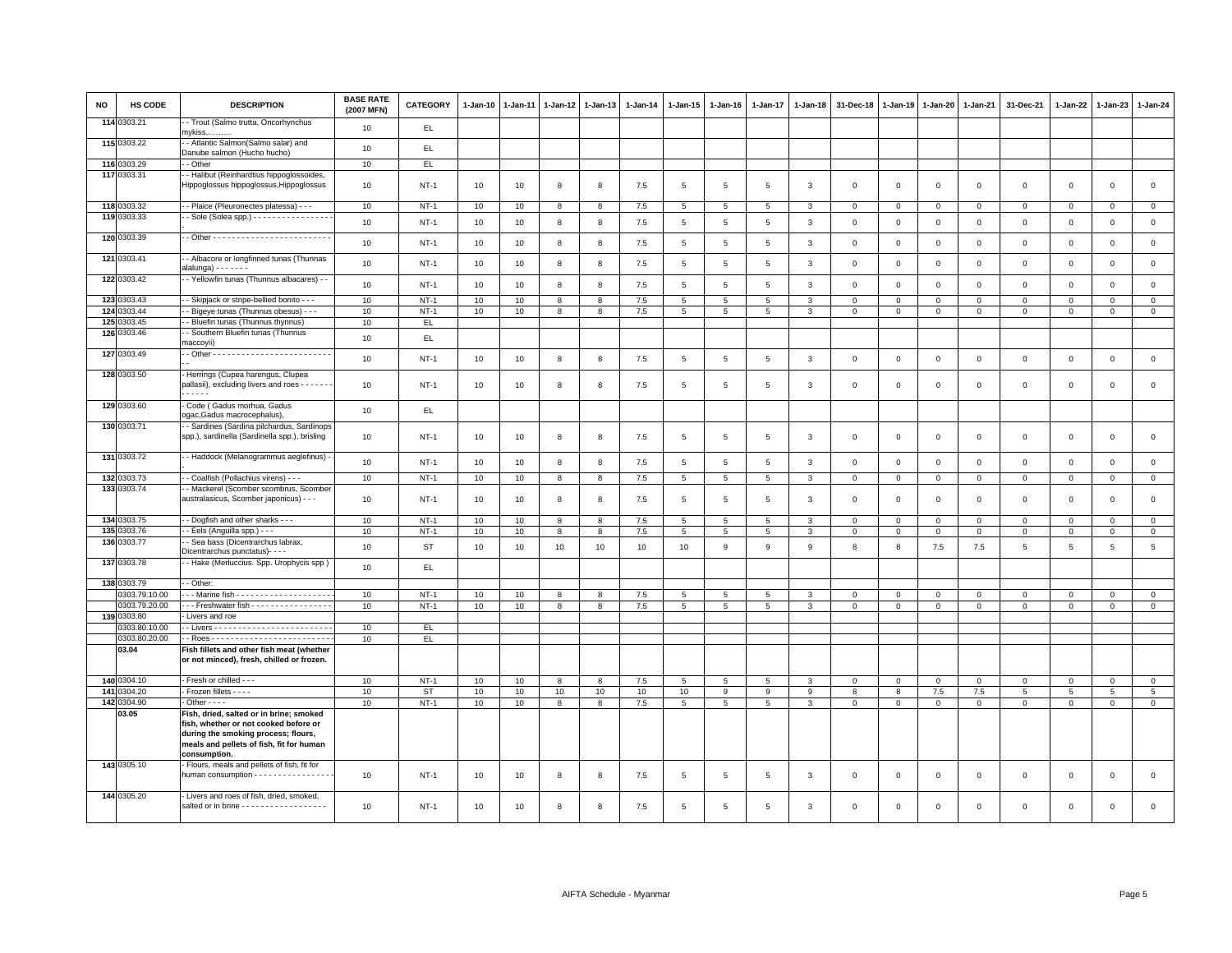| NO  | HS CODE                        | <b>DESCRIPTION</b>                                                                                                                                                                                                                                       | <b>BASE RATE</b><br>(2007 MFN)   | <b>CATEGORY</b>  | $1-Jan-10$                     | $1-Jan-11$                       | 1-Jan-12                         | $1 - Jan-13$                     | $1 - Jan-14$                     | 1-Jan-15                       | 1-Jan-16                               | $1-Jan-17$                       | $1 - Jan-18$                | 31-Dec-18                | $1-Jan-19$                  | 1-Jan-20                   | 1-Jan-21                    | 31-Dec-21                  | $1 - Jan-22$            | 1-Jan-23                | 1-Jan-24                       |
|-----|--------------------------------|----------------------------------------------------------------------------------------------------------------------------------------------------------------------------------------------------------------------------------------------------------|----------------------------------|------------------|--------------------------------|----------------------------------|----------------------------------|----------------------------------|----------------------------------|--------------------------------|----------------------------------------|----------------------------------|-----------------------------|--------------------------|-----------------------------|----------------------------|-----------------------------|----------------------------|-------------------------|-------------------------|--------------------------------|
|     | 145 0305.30                    | Fish fillets, dried, salted or in brine but not                                                                                                                                                                                                          | $\overline{1}$                   | $NT-1$           | $\mathbf{1}$                   | $\overline{1}$                   | $\overline{1}$                   | $\overline{1}$                   | $\overline{1}$                   | $\overline{1}$                 | $\overline{1}$                         | $\overline{1}$                   | $\overline{1}$              | $\mathbf 0$              | $\overline{0}$              | $\,0\,$                    | $\mathsf 0$                 | $\mathsf 0$                | $\mathsf 0$             | $\mathsf 0$             | $\mathsf 0$                    |
|     | 146 0305.41                    | - Pacific Salmon (Oncorhynchus nerka,<br>Oncorhynchus gorbuscha, - - - -                                                                                                                                                                                 | 10                               | $NT-1$           | 10                             | 10                               | 8                                | 8                                | 7.5                              | 5                              | 5                                      | 5                                | $\mathbf{3}$                | $\Omega$                 | $\Omega$                    | $\mathbf{0}$               | $\mathbf 0$                 | $\mathbf 0$                | $\mathbf 0$             | $\mathbf 0$             | $\mathbf 0$                    |
|     | 147 0305.42                    | - Herrings (Clupea harengus, Clupea - - -                                                                                                                                                                                                                | 10                               | $NT-1$           | 10                             | 10                               | 8                                | 8                                | 7.5                              | $5\phantom{.0}$                | $\,$ 5 $\,$                            | 5                                | $\mathbf{3}$                | $\mathsf 0$              | $\mathbf 0$                 | $\mathbb O$                | $\mathbf 0$                 | $\mathsf 0$                | $\mathsf 0$             | $\mathsf 0$             | $\mathsf 0$                    |
|     | 148 0305.49                    | $-$ Other $        -$                                                                                                                                                                                                                                    | 10                               | $NT-1$           | 10                             | 10                               | 8                                | 8                                | 7.5                              | $5\phantom{.0}$                | 5                                      | $\overline{5}$                   | $\mathbf{3}$                | $\mathsf 0$              | $\mathbf 0$                 | $\mathbf 0$                | $\mathbf 0$                 | $\mathsf 0$                | $\mathbf 0$             | $\mathbf{O}$            | $\mathbf 0$                    |
|     | 149 0305.51                    | - Cod (Gadus morhua, Gadus ogac,                                                                                                                                                                                                                         |                                  |                  |                                |                                  |                                  |                                  |                                  |                                |                                        |                                  |                             |                          |                             |                            |                             |                            |                         |                         |                                |
|     |                                | Gadus macrocephalus) - - - - - - - - - - - - - -                                                                                                                                                                                                         | $\overline{1}$                   | $NT-1$           | $\overline{1}$                 | -1                               | -1                               | $\overline{1}$                   | $\overline{1}$                   | $\overline{1}$                 | $\mathbf{1}$                           | 1                                | $\overline{1}$              | $\Omega$                 | $\Omega$                    | $\mathbf 0$                | $\Omega$                    | $\mathsf 0$                | 0                       | $\mathbf 0$             | $\mathsf 0$                    |
|     | 150 0305.59                    | - Other:                                                                                                                                                                                                                                                 |                                  |                  |                                |                                  |                                  |                                  |                                  |                                |                                        |                                  |                             |                          |                             |                            |                             |                            |                         |                         |                                |
|     | 0305.59.10.00                  | -- Sharks' fins ---------------------                                                                                                                                                                                                                    | $\overline{1}$                   | $NT-1$           | $\overline{1}$                 |                                  | $\overline{1}$                   | $\overline{1}$                   | $\overline{1}$                   | $\overline{1}$                 | $\overline{1}$                         | $\overline{1}$                   |                             | $\mathbf 0$              | $\mathbf 0$                 | $\mathbf 0$                | $\mathbf 0$                 | $\mathsf 0$                | 0                       | $\mathbf 0$             | $\mathbf 0$                    |
|     | 0305.59.90                     | . - Other - - - - - - - - - - - - -                                                                                                                                                                                                                      |                                  |                  |                                |                                  |                                  |                                  |                                  |                                |                                        |                                  |                             |                          |                             |                            |                             |                            |                         |                         |                                |
|     | 0305.59.90.10                  | ------ Ngayan Chauk -------------<br>------ Bomla --------------------                                                                                                                                                                                   | $\overline{1}$                   | $NT-1$           | $\overline{1}$                 | $\overline{1}$                   | $\overline{1}$                   | $\overline{1}$<br>$\overline{1}$ | $\overline{1}$<br>$\overline{1}$ | $\overline{1}$                 | $\overline{1}$<br>$\blacktriangleleft$ | $\overline{1}$<br>$\overline{1}$ | $\overline{1}$              | $\circ$                  | $\mathbf 0$                 | $\mathbf{0}$               | $\mathbf{0}$                | $\mathbf{0}$               | $\mathbf 0$             | $\mathbf{0}$            | $\mathbf{0}$                   |
|     | 0305.59.90.20<br>0305.59.90.30 | ------ Fish maws ----------------                                                                                                                                                                                                                        | $\overline{1}$<br>$\overline{1}$ | $NT-1$<br>$NT-1$ | $\overline{1}$<br>$\mathbf{1}$ | $\overline{1}$<br>$\overline{1}$ | $\overline{1}$<br>$\overline{1}$ | $\mathbf{1}$                     | $\mathbf{1}$                     | $\overline{1}$<br>$\mathbf{1}$ | $\mathbf{1}$                           | $\mathbf{1}$                     | $\overline{1}$              | $\Omega$<br>$\mathbf{0}$ | $\Omega$<br>$\circ$         | $\circ$<br>$\mathbf{0}$    | $\mathbf 0$<br>$\mathbf{0}$ | $\mathsf 0$<br>$\mathbf 0$ | $\Omega$<br>$\mathbf 0$ | $\Omega$<br>$\mathbf 0$ | $\overline{0}$<br>$\mathbf{0}$ |
|     | 0305.59.90.90                  |                                                                                                                                                                                                                                                          | $\overline{1}$                   | $NT-1$           | $\mathbf{1}$                   | $\overline{1}$                   | $\mathbf{1}$                     | $\overline{1}$                   | $\mathbf{1}$                     | $\mathbf{1}$                   | $\mathbf{1}$                           | $\mathbf{1}$                     | $\overline{1}$              | $\mathsf 0$              | $\mathbf 0$                 | $\mathbf 0$                | $\mathbf{0}$                | $\mathsf 0$                | $\mathbf 0$             | $\mathbf 0$             | $\overline{0}$                 |
|     | 151 0305.61                    | - Herrings (Clupea harengus, Clupea                                                                                                                                                                                                                      |                                  |                  |                                |                                  |                                  |                                  |                                  |                                |                                        |                                  |                             |                          |                             |                            |                             |                            |                         |                         |                                |
|     |                                |                                                                                                                                                                                                                                                          | $\mathbf{1}$                     | $NT-1$           | $\overline{1}$                 | $\overline{1}$                   | $\overline{1}$                   | $\overline{1}$                   | $\mathbf{1}$                     | $\mathbf{1}$                   | $\mathbf{1}$                           | $\overline{1}$                   | $\overline{1}$              | $\mathsf 0$              | $\mathbf 0$                 | $\circ$                    | $\mathbf 0$                 | $\mathsf 0$                | $\mathbf 0$             | $\mathsf 0$             | $\mathsf 0$                    |
|     | 152 0305.62                    | - Cod (Gadus morhua, Gadus ogac,<br>Gadus macrocephalus) - - - - - - - - - - - - - -                                                                                                                                                                     | $\mathbf{1}$                     | $NT-1$           | $\overline{1}$                 | -1                               | $\overline{1}$                   | $\overline{1}$                   | $\overline{1}$                   | $\overline{1}$                 |                                        | $\overline{1}$                   | $\overline{1}$              | $\mathbf 0$              | $\Omega$                    | $\mathbf 0$                | $\mathbf 0$                 | $\mathsf 0$                | 0                       | $\Omega$                | $\mathsf 0$                    |
|     | 153 0305.63                    | - Anchovies (Engraulis spp.) - - - - -                                                                                                                                                                                                                   | $\overline{1}$                   | $NT-1$           | $\overline{1}$                 | -1                               | $\overline{1}$                   | $\overline{1}$                   | $\overline{1}$                   | $\overline{1}$                 | $\overline{1}$                         | $\mathbf{1}$                     | $\blacktriangleleft$        | $\Omega$                 | $\Omega$                    | $\mathbf 0$                | $\Omega$                    | $\mathbf 0$                | $\Omega$                | 0                       | $\mathbf 0$                    |
|     | 154 0305.69                    | $-$ Other $     -$                                                                                                                                                                                                                                       |                                  | $NT-1$           | $\mathbf{1}$                   | $\overline{1}$                   | $\overline{1}$                   | $\overline{1}$                   | $\overline{1}$                   | $\mathbf{1}$                   | $\mathbf{1}$                           | $\overline{1}$                   | $\overline{1}$              | $\Omega$                 | $\Omega$                    | $\mathbf 0$                | $\mathbf 0$                 | $\Omega$                   | $\mathbf 0$             | $\mathbf 0$             | $\circ$                        |
|     | 03.06                          | Crustaceans, whether in shell or not,<br>live, fresh, chilled, frozen, dried, salted<br>or in brine; crustaceans, in shell,<br>cooked by steaming or by boiling in<br>water, whether or not chilled, frozen,<br>dried, salted or in brine; flours, meals |                                  |                  |                                |                                  |                                  |                                  |                                  |                                |                                        |                                  |                             |                          |                             |                            |                             |                            |                         |                         |                                |
|     | 155 0306.11                    | - Rock lobster and other sea crawfish<br>(palinurus spp,----)                                                                                                                                                                                            | 10                               | $NT-1$           | 10                             | 10                               | 8                                | 8                                | 7.5                              | $5^{\circ}$                    | 5                                      | 5                                | $\overline{3}$              | $\mathbf 0$              | $\mathbf{0}$                | $\mathbf{0}$               | $\mathbf 0$                 | $\mathbf 0$                | $\mathbf 0$             | $\mathbf 0$             | $\mathbf 0$                    |
|     | 156 0306.12                    | - Lobster(Homarus spp).                                                                                                                                                                                                                                  | 10                               | <b>ST</b>        | 10                             | 10                               | 10                               | 10                               | 10                               | 10                             | 9                                      | 9                                | 9                           | 8                        | 8                           | 7.5                        | 7.5                         | 5                          | 5                       | $\overline{5}$          | $\overline{5}$                 |
|     | 157 0306.13<br>158 0306.14     | - Lobster(Homarus spp)                                                                                                                                                                                                                                   | 10<br>10                         | <b>ST</b><br>EL  | 10                             | 10                               | 10                               | 10                               | 10                               | 10                             | 9                                      | 9                                | 9                           | 8                        | 8                           | 7.5                        | 7.5                         | 5                          | 5                       | 5                       | 5                              |
|     | 159 0306.19                    | $-$ Crabs<br>- Other, including flours, meals and                                                                                                                                                                                                        |                                  |                  |                                |                                  |                                  |                                  |                                  |                                |                                        |                                  |                             |                          |                             |                            |                             |                            |                         |                         |                                |
|     |                                | pellets of crustace.                                                                                                                                                                                                                                     | 10                               | $NT-1$           | 10                             | 10                               | 8                                | 8                                | 7.5                              | 5                              | $\overline{5}$                         | 5                                | $\mathbf{3}$                | $\mathbf 0$              | $\overline{0}$              | $\mathbf 0$                | $\mathsf 0$                 | $\mathsf 0$                | $\mathsf 0$             | $\mathsf 0$             | $\mathsf 0$                    |
|     | 160 0306.21                    | - Rock lobster and other sea crawfish<br>(Palinurus spp., Panulirus spp., Jasus spp.):                                                                                                                                                                   |                                  |                  |                                |                                  |                                  |                                  |                                  |                                |                                        |                                  |                             |                          |                             |                            |                             |                            |                         |                         |                                |
|     | 0306.21.10.00                  |                                                                                                                                                                                                                                                          | $\circ$                          | $NT-1$           | $\mathbf 0$                    | $\Omega$                         | $\mathsf 0$                      | $\mathbf 0$                      | $\mathsf 0$                      | $\mathbf 0$                    | $\mathbf 0$                            | $\mathbf 0$                      | $\mathbf 0$                 | $\mathbf 0$              | $\Omega$                    | $\mathbf 0$                | $\mathsf 0$                 | $\mathsf 0$                | $\mathbf 0$             | $\mathsf 0$             | $\overline{0}$                 |
|     | 0306.21.20.00                  |                                                                                                                                                                                                                                                          | $\mathbf 0$                      | $NT-1$           | $\mathbf 0$                    | $\mathbf 0$                      | $\mathsf 0$                      | $\mathsf 0$                      | $\mathsf 0$                      | $\mathsf 0$                    | $\circ$                                | $\mathsf 0$                      | $\mathbf 0$                 | $\mathbf 0$              | $\mathbf 0$                 | $\mathbf 0$                | $\mathsf 0$                 | $\mathsf 0$                | $\mathbf 0$             | $\mathsf 0$             | $\mathbf 0$                    |
|     | 0306.21.30.00                  | Fresh or chilled - - - - - - - - - - - - - - - -                                                                                                                                                                                                         | 10                               | $NT-1$           | 10                             | 10                               | 8                                | 8                                | 7.5                              | $\overline{5}$                 | $5\overline{5}$                        | 5                                | $\mathbf{3}$                | $\mathbf 0$              | $\mathbf 0$                 | $\circ$                    | $\mathbf{0}$                | $\mathsf 0$                | $\Omega$                | $\mathbf 0$             | $\mathsf 0$                    |
|     | 0306.21.90.00                  |                                                                                                                                                                                                                                                          | 10                               | $NT-1$           | 10                             | 10                               | 8                                | 8                                | 7.5                              | $5\overline{5}$                | $5\overline{5}$                        | 5                                | $\mathbf{3}$                | $\mathbf 0$              | $\mathbf 0$                 | $\mathbf 0$                | $\mathbf 0$                 | $\mathsf 0$                | $\mathbf 0$             | $\mathbf 0$             | $\mathbf 0$                    |
|     | 161 0306.22                    | - Lobsters (Homarus spp.):                                                                                                                                                                                                                               |                                  |                  |                                |                                  |                                  |                                  |                                  |                                |                                        |                                  |                             |                          |                             |                            |                             |                            |                         |                         |                                |
|     | 0306.22.10.00<br>0306.22.20.00 |                                                                                                                                                                                                                                                          | $\mathbf{0}$                     | $NT-1$           | $\mathbf{0}$                   | $\circ$                          | $\mathbf{0}$                     | $\mathbf 0$                      | $\circ$                          | $\mathbf{0}$                   | $\mathbf{0}$                           | $\mathbf{0}$                     | $\mathbf{0}$                | $\circ$                  | $\mathbf 0$                 | $\mathbf{0}$               | $\mathbf{0}$                | $\mathbf{0}$               | $\mathbf 0$             | $\mathbf 0$             | $\mathbf{0}$                   |
|     | 0306.22.30.00                  | - - Fresh or chilled - - - - - - - - - - - - - - - -                                                                                                                                                                                                     | $\mathbf 0$<br>10                | $NT-1$<br>$NT-1$ | $\mathsf 0$<br>10              | $\mathbf 0$<br>10                | $\mathbf 0$<br>8                 | $\mathbf 0$<br>8                 | $\mathbf 0$<br>7.5               | $\mathsf 0$<br>$5\phantom{.0}$ | $\mathbf 0$<br>5                       | $\mathbf 0$<br>5                 | $\mathbf 0$<br>$\mathbf{3}$ | $\mathbf 0$<br>$\Omega$  | $\mathbf 0$<br>$\mathbf{0}$ | $\mathsf 0$<br>$\mathsf 0$ | $\mathbf{0}$<br>$\mathbf 0$ | $\mathsf 0$<br>$\mathbf 0$ | $\Omega$<br>$\Omega$    | $\Omega$<br>$\Omega$    | $\mathsf 0$<br>$\mathbf{0}$    |
|     | 0306.22.40.00                  |                                                                                                                                                                                                                                                          | $\overline{1}$                   | $NT-1$           | $\mathbf{1}$                   | $\mathbf{1}$                     | $\overline{1}$                   | $\overline{1}$                   | $\overline{1}$                   | $\mathbf{1}$                   | $\mathbf{1}$                           | $\overline{1}$                   | $\overline{1}$              | $\mathbf 0$              | $\mathbf 0$                 | $\mathbf 0$                | $\mathbf 0$                 | $\mathsf 0$                | $\mathbf 0$             | $\mathsf 0$             | $\mathbf 0$                    |
|     | 0306.22.90.00                  |                                                                                                                                                                                                                                                          | 10                               | $NT-1$           | 10                             | 10                               | 8                                | 8                                | 7.5                              | $5^{\circ}$                    | $5\overline{5}$                        | 5                                | $\overline{3}$              | $\mathbf 0$              | $\Omega$                    | $\circ$                    | $\mathbf{0}$                | $\mathsf 0$                | $\Omega$                | $\mathbf 0$             | $\mathsf 0$                    |
| 162 | 0306.23                        | Shrimps and prawn                                                                                                                                                                                                                                        |                                  |                  |                                |                                  |                                  |                                  |                                  |                                |                                        |                                  |                             |                          |                             |                            |                             |                            |                         |                         |                                |
|     | 306.23.10.00                   |                                                                                                                                                                                                                                                          | $\circ$                          | <b>ST</b>        | $\mathsf 0$                    | $\Omega$                         | $\mathbf 0$                      | $\Omega$                         | $\mathbf 0$                      | $\mathbf 0$                    | $\mathbf 0$                            | $\Omega$                         | $\mathbf 0$                 | $\Omega$                 | $\mathbf 0$                 | $\mathbf 0$                | $\Omega$                    | $^{\circ}$                 | $\Omega$                | $\Omega$                | $\mathbf{0}$                   |
|     | 0306.23.20.00                  |                                                                                                                                                                                                                                                          | $\mathbf{0}$                     | <b>ST</b>        | $\mathbf{0}$                   | $\mathbf 0$                      | $\mathbf 0$                      | $\mathbf{0}$                     | $\mathbf 0$                      | $\mathbf{O}$                   | $\mathbf{0}$                           | $\mathbf 0$                      | $\mathbf 0$                 | $\circ$                  | $\mathbf 0$                 | $\mathbf{0}$               | $\mathbf 0$                 | $\mathbf 0$                | $\mathbf 0$             | $\mathsf 0$             | $\mathbf{0}$                   |
|     | 0306.23.30                     | - - Fresh or chilled - - - - - - - - -                                                                                                                                                                                                                   |                                  |                  |                                |                                  |                                  |                                  |                                  |                                |                                        |                                  |                             |                          |                             |                            |                             |                            |                         |                         |                                |
|     | 0306.23.30.10                  |                                                                                                                                                                                                                                                          | 10                               | <b>ST</b>        | 10                             | 10                               | 10                               | 10                               | 10                               | 10                             | 9                                      | 9                                | 9                           | 8                        | 8                           | 7.5                        | 7.5                         | $\overline{5}$             | 5                       | 5                       | $5\phantom{.0}$                |
|     | 0306.23.30.90                  | ------ Other ---------------------                                                                                                                                                                                                                       | 10                               | <b>ST</b>        | 10                             | 10                               | 10                               | 10                               | 10                               | 10                             | 9                                      | 9                                | 9                           | 8                        | 8                           | 7.5                        | $7.5\,$                     | $\overline{5}$             | 5                       | 5                       | $5\phantom{.0}$                |
|     | 0306.23.40.00                  |                                                                                                                                                                                                                                                          | $\overline{1}$                   | <b>ST</b>        | 1                              | $\overline{1}$                   | $\overline{1}$                   | $\overline{1}$                   | $\overline{1}$                   | $\mathbf{1}$                   | $\mathbf{1}$                           | $\mathbf{1}$                     | $\overline{1}$              | $\overline{1}$           | $\overline{1}$              | $\overline{1}$             | $\overline{1}$              | $\overline{1}$             | $\mathbf{1}$            |                         | $\overline{1}$                 |
|     | 0306.23.90                     | $- -$ Other - - - - - - - - - -                                                                                                                                                                                                                          |                                  |                  |                                |                                  |                                  |                                  |                                  |                                |                                        |                                  |                             |                          |                             |                            |                             |                            |                         |                         |                                |
|     | 0306.23.90.10                  | ------ Salted --------------------                                                                                                                                                                                                                       | 10                               | <b>ST</b>        | 10                             | 10                               | 10                               | 10                               | 10                               | 10                             | 9                                      | 9                                | 9                           | 8                        | 8                           | $7.5\,$                    | 7.5                         | $\overline{5}$             | 5                       | 5                       | $5\phantom{.0}$                |
|     | 0306.23.90.90                  |                                                                                                                                                                                                                                                          | 10                               | <b>ST</b>        | 10                             | 10                               | 10                               | 10                               | 10                               | 10 <sub>1</sub>                | 9                                      | 9                                | 9                           | 8                        | 8                           | 7.5                        | 7.5                         | $5^{\circ}$                | 5                       | 5                       | $5\overline{5}$                |
|     | 163 0306.24<br>0306.24.10.00   | - Crabs:                                                                                                                                                                                                                                                 |                                  | <b>ST</b>        |                                |                                  |                                  |                                  |                                  |                                |                                        |                                  |                             |                          | $\overline{0}$              |                            |                             |                            |                         |                         | $\overline{0}$                 |
|     | 0306.24.20.00                  | - - Fresh or chilled - - - - - - - - - - - - - - - -                                                                                                                                                                                                     | $\mathsf 0$<br>10 <sup>10</sup>  | ST               | $\mathsf 0$<br>10              | $\mathbf 0$<br>10                | $\mathbf 0$<br>10                | $\mathsf 0$<br>10                | $\mathsf 0$<br>10                | $\mathbf 0$<br>10              | $\mathsf 0$<br>9                       | $\mathsf 0$<br>$\mathbf{Q}$      | $\mathbf 0$<br>9            | $\mathbf 0$<br>8         | 8                           | $\mathbf 0$<br>7.5         | $\mathbf 0$<br>7.5          | $\mathsf 0$<br>-5          | $\mathbf 0$<br>5        | $\mathsf 0$<br>-5       | $\,$ 5 $\,$                    |
|     | 0306.24.90.00                  |                                                                                                                                                                                                                                                          | 10                               | <b>ST</b>        | 10                             | 10                               | 10                               | 10                               | 10                               | 10                             | 9                                      | 9                                | 9                           | 8                        | 8                           | 7.5                        | 7.5                         | 5                          | 5                       | 5                       | 5                              |
|     |                                |                                                                                                                                                                                                                                                          |                                  |                  |                                |                                  |                                  |                                  |                                  |                                |                                        |                                  |                             |                          |                             |                            |                             |                            |                         |                         |                                |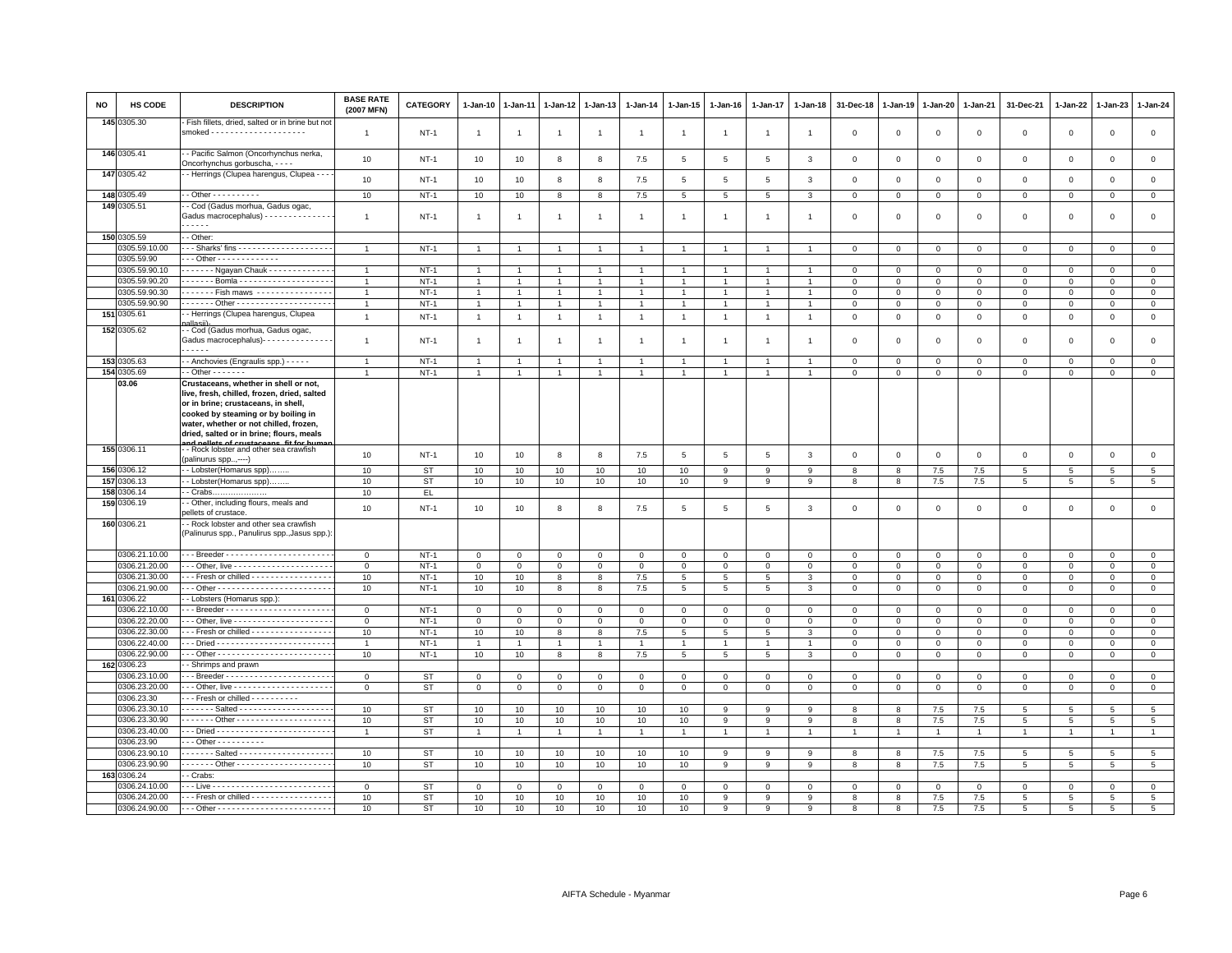| NO | HS CODE                        | <b>DESCRIPTION</b>                                                                                                                 | <b>BASE RATE</b><br>(2007 MFN) | <b>CATEGORY</b>  | $1 - Jan-10$       | $1 - Jan-11$ | $1-Jan-12$        | $1 - Jan-13$      | 1-Jan-14            | 1-Jan-15        | $1 - Jan-16$     | $1 - Jan-17$        | 1-Jan-18    | 31-Dec-18        | 1-Jan-19                   | $1 - Jan-20$                | $1 - Jan-21$                 | 31-Dec-21                   | $1 - Jan-22$     | $1-Jan-23$                  | 1-Jan-24                    |
|----|--------------------------------|------------------------------------------------------------------------------------------------------------------------------------|--------------------------------|------------------|--------------------|--------------|-------------------|-------------------|---------------------|-----------------|------------------|---------------------|-------------|------------------|----------------------------|-----------------------------|------------------------------|-----------------------------|------------------|-----------------------------|-----------------------------|
|    | 164 0306.29                    | - Other, including flours, meals and<br>bellets of crustaceans,                                                                    |                                |                  |                    |              |                   |                   |                     |                 |                  |                     |             |                  |                            |                             |                              |                             |                  |                             |                             |
|    | 0306.29.10.00                  |                                                                                                                                    | 10                             | ST               | 10                 | 10           | 10                | 10                | 10                  | 10              | 9                | 9                   | 9           | 8                | 8                          | 7.5                         | 7.5                          | 5                           | 5                | 5                           | 5                           |
|    | 0306.29.20.00                  | Fresh or chilled - - - - - - - - - - - - - - - -                                                                                   | 10                             | ST               | 10                 | 10           | 10                | 10                | 10                  | 10              | 9                | 9                   | 9           | 8                | 8                          | 7.5                         | 7.5                          | 5                           | $5\overline{5}$  | 5                           | $5\overline{5}$             |
|    | 0306.29.90                     | Other - - - - - - - - - - - - - -                                                                                                  |                                |                  |                    |              |                   |                   |                     |                 |                  |                     |             |                  |                            |                             |                              |                             |                  |                             |                             |
|    | 0306.29.90.10                  | ------- Dried or smoked whether or not s                                                                                           | 10                             | <b>ST</b>        | 10                 | 10           | 10                | 10                | 10                  | 10              | 9                | 9                   | 9           | 8                | 8                          | 7.5                         | 7.5                          | 5                           | 5                | 5                           | $5\overline{5}$             |
|    | 0306.29.90.90                  |                                                                                                                                    | 10                             | ST               | 10                 | 10           | 10                | 10                | 10                  | 10              | 9                | 9                   | 9           | 8                | 8                          | 7.5                         | 7.5                          | 5                           | 5                | 5                           | $5\overline{5}$             |
|    | 03.07                          | Molluscs, whether in shell or not, live,<br>fresh, chilled, frozen, dried, salted or in<br>brine; aquatic invertebrates other than |                                |                  |                    |              |                   |                   |                     |                 |                  |                     |             |                  |                            |                             |                              |                             |                  |                             |                             |
|    |                                | crustaceans and molluscs, live, fresh,<br>chilled, frozen, dried, salted or in brine;                                              |                                |                  |                    |              |                   |                   |                     |                 |                  |                     |             |                  |                            |                             |                              |                             |                  |                             |                             |
|    |                                | flours, meals and pellets of aquatic<br>invertebrates other than crustaceans, fit                                                  |                                |                  |                    |              |                   |                   |                     |                 |                  |                     |             |                  |                            |                             |                              |                             |                  |                             |                             |
|    |                                | for human consumption.                                                                                                             |                                |                  |                    |              |                   |                   |                     |                 |                  |                     |             |                  |                            |                             |                              |                             |                  |                             |                             |
|    | 165 0307.10                    | Oysters:                                                                                                                           |                                |                  |                    |              |                   |                   |                     |                 |                  |                     |             |                  |                            |                             |                              |                             |                  |                             |                             |
|    | 0307.10.10.00                  |                                                                                                                                    | $\mathbf 0$                    | $NT-1$           | $\mathsf 0$        | $\mathbf 0$  | $\mathbf{O}$      | $\mathbf{O}$      | $\mathbf 0$         | $\mathbf{O}$    | $\mathbf 0$      | $\mathbf 0$         | $\Omega$    | $\mathbf 0$      | $\,0\,$                    | $\mathbf 0$                 | $\,0\,$                      | $\mathsf 0$                 | $\mathbf 0$      | $\mathbf 0$                 | $\mathsf 0$                 |
|    | 0307.10.20.00                  | - Fresh, chilled or frozen - - - - - - - - - - - -                                                                                 | 10                             | $NT-1$           | 10                 | 10           | 8                 | 8                 | 7.5                 | 5               | $5^{\circ}$      | 5                   | 3           | $\mathbf 0$      | $\mathbf 0$                | $\mathbf{0}$                | $\mathbf 0$                  | $\mathbf{0}$                | $\Omega$         | $\mathbf{0}$                | $\mathbf 0$                 |
|    | 0307.10.30                     | - Dried, salted or in brine - - - - -                                                                                              |                                |                  |                    |              |                   |                   |                     |                 |                  |                     |             |                  |                            |                             |                              |                             |                  |                             |                             |
|    | 0307.10.30.10                  | Dried or smoked, whether or not :                                                                                                  | 10                             | $NT-1$           | 10                 | 10           | 8                 | 8                 | 7.5                 | 5               | 5                | 5                   | 3           | $\mathbf 0$      | $\mathbf 0$                | $\mathbf 0$                 | $\mathbf 0$                  | $\mathsf 0$                 | $\mathbf 0$      | $\mathbf 0$                 | $\mathsf 0$                 |
|    | 0307.10.30.90                  |                                                                                                                                    | 10                             | $NT-1$           | 10                 | 10           | 8                 | 8                 | 7.5                 | $5\overline{5}$ | 5                | 5                   | 3           | $\mathbf 0$      | $\mathbf 0$                | $\mathbf{0}$                | $\circ$                      | $\mathbf 0$                 | $\mathbf 0$      | $\mathbf{0}$                | $\mathbf{0}$                |
|    | 166 0307.21                    | - Live, fresh or chilled:                                                                                                          |                                |                  |                    |              |                   |                   |                     |                 |                  |                     |             |                  |                            |                             |                              |                             |                  |                             |                             |
|    | 0307.21.10.00                  |                                                                                                                                    | $\mathbf 0$                    | $NT-1$           | $\mathbf 0$        | $\mathbf 0$  | $\Omega$          | $\mathbf{0}$      | $\mathbf 0$         | $\mathbf 0$     | $\mathbf 0$      | $\mathsf 0$         | $\mathsf 0$ | $\mathbf 0$      | $\mathbf 0$                | $\mathbf 0$                 | $\mathbf 0$                  | $\mathbf 0$                 | $\Omega$         | $\mathbf 0$                 | $\mathsf 0$                 |
|    | 0307.21.20.00                  | Fresh or chilled                                                                                                                   | 10                             | $NT-1$           | 10                 | 10           | 8                 | 8                 | 7.5                 | $5\phantom{.0}$ | 5                | 5                   | 3           | $\mathbf 0$      | $\mathsf 0$                | $\mathbf 0$                 | $\circ$                      | $\mathsf 0$                 | $\circ$          | $\mathbf{0}$                | $\circ$                     |
|    | 167 0307.29                    | - Other:                                                                                                                           |                                |                  |                    |              |                   |                   |                     |                 |                  |                     |             |                  |                            |                             |                              |                             |                  |                             |                             |
|    | 0307.29.10.00                  |                                                                                                                                    | 10                             | $NT-1$           | 10                 | 10           | 8                 | 8                 | 7.5                 | 5               | 5                | 5                   | 3           | $\overline{0}$   | $\mathbf{0}$               | $\mathbf{0}$                | $\mathbf{0}$                 | $\mathbf{0}$                | $\mathbf{0}$     | $\mathbf{0}$                | $\mathbf{0}$                |
|    | 0307.29.20                     | --- Dried, salted or in brine ----                                                                                                 |                                |                  |                    |              |                   |                   |                     |                 |                  |                     |             |                  |                            |                             |                              |                             |                  |                             |                             |
|    | 0307.29.20.10                  | Dried or smoked, whether or not s                                                                                                  | 10                             | $NT-1$           | 10                 | 10           | 8                 | 8                 | $7.5\,$             | 5               | 5                | 5                   | 3           | $\mathbf 0$      | $\,0\,$                    | $\mathbf 0$                 | $\overline{0}$               | $\mathsf 0$                 | $\mathbf 0$      | $\mathbf 0$                 | $\mathsf 0$                 |
|    | 0307.29.20.90                  |                                                                                                                                    | 10                             | $NT-1$           | 10                 | 10           | 8                 | 8                 | 7.5                 | $5\overline{5}$ | $5^{\circ}$      | 5                   | 3           | $\mathbf 0$      | $\mathbf 0$                | $\mathbf 0$                 | $\mathbf 0$                  | $\mathbf 0$                 | $\mathbf 0$      | $\mathbf{0}$                | $\mathbf 0$                 |
|    | 168 0307.31                    | - Live, fresh or chilled:                                                                                                          |                                |                  |                    |              |                   |                   |                     |                 |                  |                     |             |                  |                            |                             |                              |                             |                  |                             |                             |
|    | 0307.31.10.00<br>0307.31.20.00 | - - - Fresh or chilled - - - - - - - - - - - - - - - -                                                                             | $\mathsf 0$                    | EL.              |                    |              |                   |                   |                     |                 |                  |                     |             |                  |                            |                             |                              |                             |                  |                             |                             |
|    | 169 0307.39                    | - Other:                                                                                                                           | 10                             | EL.              |                    |              |                   |                   |                     |                 |                  |                     |             |                  |                            |                             |                              |                             |                  |                             |                             |
|    | 0307.39.10.00                  |                                                                                                                                    | 10                             | EL               |                    |              |                   |                   |                     |                 |                  |                     |             |                  |                            |                             |                              |                             |                  |                             |                             |
|    | 0307.39.20                     | - - Dried, salted or in brine - - - - - - -                                                                                        |                                |                  |                    |              |                   |                   |                     |                 |                  |                     |             |                  |                            |                             |                              |                             |                  |                             |                             |
|    | 0307.39.20.10                  | Dried or smoked whether or not s                                                                                                   | 10                             | EL.              |                    |              |                   |                   |                     |                 |                  |                     |             |                  |                            |                             |                              |                             |                  |                             |                             |
|    | 0307.39.20.90                  |                                                                                                                                    | 10                             | EL.              |                    |              |                   |                   |                     |                 |                  |                     |             |                  |                            |                             |                              |                             |                  |                             |                             |
|    | 170 0307.41                    | - Live, fresh or chilled:                                                                                                          |                                |                  |                    |              |                   |                   |                     |                 |                  |                     |             |                  |                            |                             |                              |                             |                  |                             |                             |
|    | 0307.41.10.00                  |                                                                                                                                    | $\Omega$                       | $NT-1$           | $\mathbf{0}$       | $\mathbf{0}$ | $\mathbf 0$       | $\mathbf{O}$      | $\mathbf 0$         | $\mathbf{O}$    | $\mathbf 0$      | $\mathbf 0$         | $\Omega$    | $\mathbf 0$      | $\mathbf 0$                | $\Omega$                    | $\overline{0}$               | $\Omega$                    | $\mathbf{0}$     | $\Omega$                    | $\circ$                     |
|    | 0307.41.20.00                  | - - - Fresh or chilled - - - - - - - - - - - - - - - -                                                                             | 10                             | $NT-1$           | 10                 | 10           | 8                 | 8                 | 7.5                 | $5^{\circ}$     | $5\overline{5}$  | 5                   | 3           | $\mathbf{0}$     | $\mathbf{0}$               | $\mathbf{0}$                | $\mathbf{0}$                 | $\mathbf{0}$                | $\mathbf{0}$     | $\mathbf{0}$                | $\mathbf{0}$                |
|    | 171 0307.49                    | - Other:                                                                                                                           |                                |                  |                    |              |                   |                   |                     |                 |                  |                     |             |                  |                            |                             |                              |                             |                  |                             |                             |
|    | 0307.49.10.00                  |                                                                                                                                    | 10                             | $NT-1$           | 10                 | 10           | 8                 | 8                 | 7.5                 | 5               | 5                | 5                   | 3           | $\mathbf 0$      | $\,0\,$                    | $\mathbf 0$                 | $\mathbf 0$                  | $\mathsf 0$                 | $\mathbf 0$      | $\mathbf 0$                 | $\mathbf 0$                 |
|    | 0307.49.20.00                  | Dried, salted or in brine - - - - - - - - - -                                                                                      | 10                             | $NT-1$           | 10                 | 10           | 8                 | 8                 | 7.5                 | 5 <sub>5</sub>  | 5                | $5\overline{5}$     | 3           | $\mathbf 0$      | $\mathbf 0$                | $\mathbf{0}$                | $\circ$                      | $\mathbf 0$                 | $\mathbf{0}$     | $\circ$                     | $\mathbf{0}$                |
|    | 172 0307.51                    | - Live, fresh or chilled:                                                                                                          |                                |                  |                    |              |                   |                   |                     |                 |                  |                     |             |                  |                            |                             |                              |                             |                  |                             |                             |
|    | 0307.51.10.00                  | Live                                                                                                                               | $\mathsf 0$                    | $NT-1$           | $\mathbf 0$        | $\mathbf 0$  | $\mathbf{0}$      | $\mathsf 0$       | $\mathsf 0$         | $\mathbf 0$     | $\circ$          | $\mathsf 0$         | $\Omega$    | $\mathbf 0$      | $\mathbf 0$                | $\mathbf 0$                 | $\mathbf 0$                  | $\mathsf 0$                 | $\mathbf 0$      | $\circ$                     | $\mathsf 0$                 |
|    | 0307.51.20.00                  | - - - Fresh or chilled - - - - - - - - - - - - - - - -                                                                             | 10                             | $NT-1$           | 10                 | 10           | 8                 | 8                 | 7.5                 | 5               | 5                | 5                   | 3           | $\mathbf 0$      | $\mathbf 0$                | $\mathbf 0$                 | $\mathbf 0$                  | $\mathbf 0$                 | $\mathbf 0$      | $\mathbf 0$                 | $\mathsf 0$                 |
|    | 173 0307.59                    | - Other:                                                                                                                           |                                |                  |                    |              |                   |                   |                     |                 |                  |                     |             |                  |                            |                             |                              |                             |                  |                             |                             |
|    | 0307.59.10.00                  |                                                                                                                                    | 10                             | $NT-1$           | 10                 | 10           | 8                 | 8                 | 7.5                 | 5               | 5                | 5                   | 3           | $\Omega$         | $\mathbf{0}$               | $\mathbf{0}$                | $\Omega$                     | $\mathbf 0$                 | $\Omega$         | $\mathbf{0}$                | $\mathbf{0}$                |
|    | 0307.59.20.00                  | --- Dried, salted or in brine -----------                                                                                          | 10                             | $NT-1$           | 10                 | 10           | 8                 | 8                 | $7.5\,$             | 5               | 5                | 5                   | 3           | $\mathbf 0$      | $\mathsf 0$                | $\mathsf 0$                 | $\mathsf 0$                  | $\mathsf{O}\xspace$         | $\mathbf 0$      | $\mathsf 0$                 | $\mathsf 0$                 |
|    | 174 0307.60<br>0307.60.10.00   | Snails, other than sea snails:                                                                                                     |                                |                  |                    |              |                   |                   |                     |                 |                  |                     |             |                  |                            |                             |                              |                             |                  |                             |                             |
|    | 0307.60.20.00                  | - Fresh, chilled or frozen - - - - - - - - - -                                                                                     | $\mathbf 0$<br>10              | $NT-1$<br>$NT-1$ | $\mathbf{0}$<br>10 | 0<br>10      | $\mathbf{0}$<br>8 | $\mathbf{0}$<br>8 | $\mathbf{0}$<br>7.5 | 0<br>5          | $\mathbf 0$<br>5 | 0<br>$\overline{5}$ | 0<br>3      | 0<br>$\mathbf 0$ | $\mathbf 0$<br>$\mathbf 0$ | $\mathbf{0}$<br>$\mathbf 0$ | $\mathbf{0}$<br>$\mathbf{0}$ | $\mathbf 0$<br>$\mathbf{0}$ | 0<br>$\mathbf 0$ | $\mathbf{0}$<br>$\mathbf 0$ | $\mathbf{0}$<br>$\mathsf 0$ |
|    | 0307.60.30                     | - Dried, salted or in brine - - - - - -                                                                                            |                                |                  |                    |              |                   |                   |                     |                 |                  |                     |             |                  |                            |                             |                              |                             |                  |                             |                             |
|    | 0307.60.30.10                  | Dried or smoked whether or not s                                                                                                   | 10                             | $NT-1$           | 10                 | 10           | 8                 | 8                 | 7.5                 | 5               | $5^{\circ}$      | 5                   | 3           | $\mathbf{0}$     | $\circ$                    | $\Omega$                    | $\mathbf{0}$                 | $\Omega$                    | $\Omega$         | $\Omega$                    | $\mathbf{0}$                |
|    | 0307.60.30.90                  |                                                                                                                                    | 10                             | $NT-1$           | 10                 | 10           | 8                 | 8                 | 7.5                 | $5\overline{5}$ | 5                | 5                   | 3           | $\mathbf 0$      | $\mathbf 0$                | $\mathbf 0$                 | $\mathbf 0$                  | $\mathbf 0$                 | 0                | $\mathbf 0$                 | $\mathbf 0$                 |
|    | 175 0307.91                    | - Live, fresh or chilled:                                                                                                          |                                |                  |                    |              |                   |                   |                     |                 |                  |                     |             |                  |                            |                             |                              |                             |                  |                             |                             |
|    | 0307.91.10.00                  |                                                                                                                                    | $\mathbf 0$                    | $NT-1$           | $\mathbf 0$        | $\mathbf 0$  | $\mathbf 0$       | $\mathbf 0$       | $\mathbf 0$         | $\mathbf 0$     | $\mathbf 0$      | $\mathbf 0$         | $\mathsf 0$ | $\mathbf 0$      | $\mathbf 0$                | $\mathbf 0$                 | $\mathbf 0$                  | $\mathsf 0$                 | $\mathbf 0$      | $\mathbf 0$                 | $\circ$                     |
|    | 0307.91.20.00                  | - - - Fresh or chilled - - - - - - - - - - - - - - - -                                                                             | 10                             | $NT-1$           | 10                 | 10           | 8                 | 8                 | 7.5                 | 5               | 5                | 5                   | 3           | $\mathbf 0$      | $\mathbf 0$                | $\mathbf{0}$                | $\overline{0}$               | $\mathbf 0$                 | $\mathbf 0$      | $\circ$                     | $\mathbf{0}$                |
|    | 176 0307.99                    | - Other:                                                                                                                           |                                |                  |                    |              |                   |                   |                     |                 |                  |                     |             |                  |                            |                             |                              |                             |                  |                             |                             |
|    | 0307.99.10.00                  |                                                                                                                                    | 10                             | EL               |                    |              |                   |                   |                     |                 |                  |                     |             |                  |                            |                             |                              |                             |                  |                             |                             |
|    | 0307.99.20.00                  | --- Beche-de-mer (trepang), dried, salted o                                                                                        | 10                             | EL.              |                    |              |                   |                   |                     |                 |                  |                     |             |                  |                            |                             |                              |                             |                  |                             |                             |
|    | 0307.99.90                     | - - - Other - - - - - - - - -                                                                                                      |                                |                  |                    |              |                   |                   |                     |                 |                  |                     |             |                  |                            |                             |                              |                             |                  |                             |                             |
|    |                                |                                                                                                                                    |                                |                  |                    |              |                   |                   |                     |                 |                  |                     |             |                  |                            |                             |                              |                             |                  |                             |                             |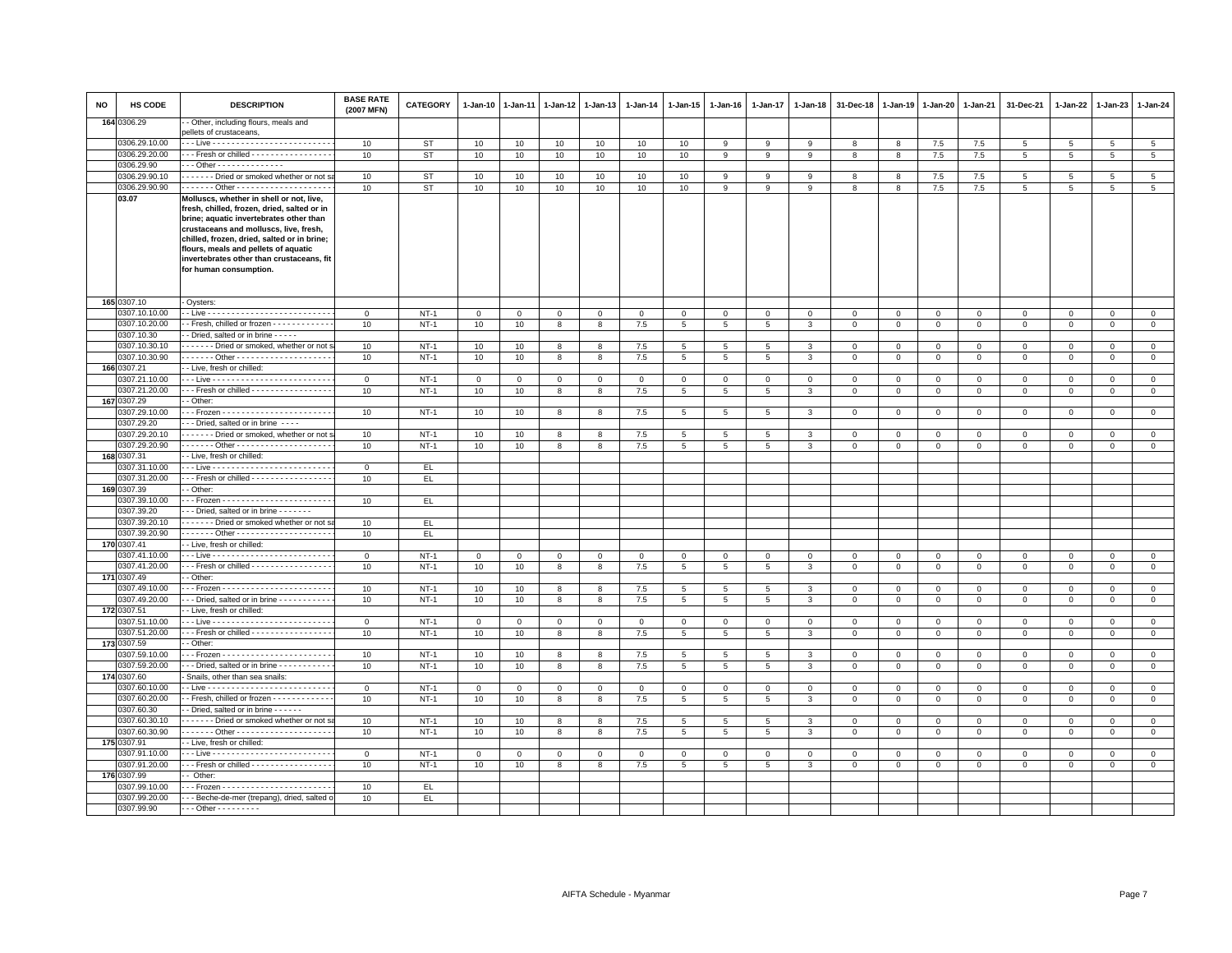| <b>NO</b> | HS CODE                      | <b>DESCRIPTION</b>                                                                                                                                                                                            | <b>BASE RATE</b><br>(2007 MFN) | CATEGORY         | $1 - Jan-10$      | $1 - Jan-11$         | $1 - Jan-12$        | 1-Jan-13                         | $1 - Jan-14$                     | 1-Jan-15                         | 1-Jan-16          | 1-Jan-17                         | 1-Jan-18            | 31-Dec-18                   | $1 - Jan-19$                  | 1-Jan-20                    | 1-Jan-21                    | 31-Dec-21                  | 1-Jan-22                | 1-Jan-23                   | $1 - Jan-24$                  |
|-----------|------------------------------|---------------------------------------------------------------------------------------------------------------------------------------------------------------------------------------------------------------|--------------------------------|------------------|-------------------|----------------------|---------------------|----------------------------------|----------------------------------|----------------------------------|-------------------|----------------------------------|---------------------|-----------------------------|-------------------------------|-----------------------------|-----------------------------|----------------------------|-------------------------|----------------------------|-------------------------------|
|           | 0307.99.90.10                | ------ Molluscs, dried or smoked, wheth                                                                                                                                                                       | 10                             | EL.              |                   |                      |                     |                                  |                                  |                                  |                   |                                  |                     |                             |                               |                             |                             |                            |                         |                            |                               |
|           | 0307.99.90.90                |                                                                                                                                                                                                               | 10                             | EL               |                   |                      |                     |                                  |                                  |                                  |                   |                                  |                     |                             |                               |                             |                             |                            |                         |                            |                               |
|           | 04.01                        | Milk and cream, not concentrated nor<br>containing added sugar or other<br>sweetening matter.                                                                                                                 |                                |                  |                   |                      |                     |                                  |                                  |                                  |                   |                                  |                     |                             |                               |                             |                             |                            |                         |                            |                               |
|           | 177 0401.10                  | - Of a fat content, by weight, not exceeding<br>$1\% - -$                                                                                                                                                     | $\mathbf{3}$                   | $NT-1$           | $\mathbf{3}$      | $\mathbf{3}$         | $\mathbf{3}$        | $\mathbf{3}$                     | $\mathbf{3}$                     | $\mathbf{3}$                     | $\overline{2}$    | $\overline{2}$                   | $\overline{1}$      | $\,0\,$                     | $\,0\,$                       | $\mathbb O$                 | $\mathsf 0$                 | $\mathsf 0$                | $\mathsf 0$             | $\mathbf 0$                | $\mathsf 0$                   |
|           | 178 0401.20                  | Of a fat content, by weight, exceeding 1%<br>but not exceeding 6% - - - - - - - - - - - - - - -                                                                                                               | 3                              | <b>NT-1</b>      | 3                 | 3                    | 3                   | 3                                | 3                                | 3                                | $\overline{2}$    | $\overline{2}$                   | $\mathbf{1}$        | $^{\circ}$                  | $^{\circ}$                    | $^{\circ}$                  | 0                           | 0                          | 0                       | $\Omega$                   | $\mathbf 0$                   |
|           | 179 0401.30                  | - Of a fat content, by weight, exceeding 6%                                                                                                                                                                   | 3                              | $NT-1$           | $\mathbf{3}$      | 3                    | $\mathsf 3$         | 3                                | 3                                | $\mathbf{3}$                     | $\overline{2}$    | $\overline{2}$                   |                     | $\mathbf 0$                 | $\mathbf 0$                   | $\,0\,$                     | $\mathbf 0$                 | $\mathsf 0$                | $\mathbf 0$             | $\mathsf 0$                | $\mathsf 0$                   |
|           | 04.02                        | Milk and cream, concentrated or                                                                                                                                                                               |                                |                  |                   |                      |                     |                                  |                                  |                                  |                   |                                  |                     |                             |                               |                             |                             |                            |                         |                            |                               |
|           | 180 0402.10                  | In powder, granules or other solid forms,                                                                                                                                                                     |                                |                  |                   |                      |                     |                                  |                                  |                                  |                   |                                  |                     |                             |                               |                             |                             |                            |                         |                            |                               |
|           |                              | of a fat content, by weight, not exceeding<br>1.5%                                                                                                                                                            |                                |                  |                   |                      |                     |                                  |                                  |                                  |                   |                                  |                     |                             |                               |                             |                             |                            |                         |                            |                               |
|           |                              | - Fit for human consumption:                                                                                                                                                                                  |                                |                  |                   |                      |                     |                                  |                                  |                                  |                   |                                  |                     |                             |                               |                             |                             |                            |                         |                            |                               |
|           | 0402.10.11.00                | --- Not containing added sugar or other sy                                                                                                                                                                    | 3                              | $NT-1$           | $\mathbf{3}$      | $\mathbf{3}$         | 3                   | 3                                | 3                                | 3                                | $\overline{2}$    | $\overline{2}$                   |                     | $\mathbf 0$                 | $\mathbf 0$                   | $\mathbf 0$                 | $\mathbf 0$                 | $\mathbf 0$                | $\mathbf 0$             | $\mathbf 0$                | $\mathbf 0$                   |
|           | 0402.10.12.00                | - - Not containing added sugar or other sv                                                                                                                                                                    | 3                              | $NT-1$           | 3                 | 3                    | 3                   | 3                                | $\mathbf{3}$                     | $\mathbf{3}$                     | $\overline{2}$    | $\overline{2}$                   |                     | $\circ$                     | $\mathsf 0$                   | $\mathbf{0}$                | $\mathbf 0$                 | $\mathsf 0$                | $\mathbf 0$             | $\mathbf{O}$               | $\mathbf{0}$                  |
|           | 0402.10.13.00                | $\cdot$ - Other, in powder form $\cdot$ - $\cdot$ - $\cdot$ - $\cdot$ - $\cdot$ - $\cdot$                                                                                                                     | $\mathbf{3}$                   | $NT-1$           | $\mathbf{3}$      | 3<br>3               | 3<br>3              | 3<br>$\overline{3}$              | 3                                | 3                                | $\overline{2}$    | $\overline{2}$<br>$\overline{2}$ | $\overline{1}$      | $\mathbf 0$                 | $\mathbf 0$                   | $\mathbf 0$                 | $\mathbf 0$                 | $\mathsf 0$                | $\mathbf 0$             | 0                          | $\mathbf 0$                   |
|           | 0402.10.19.00                | - - Other, in other form - - - - - - - - - - - - -<br>- Other:                                                                                                                                                | 3                              | $NT-1$           | $\overline{3}$    |                      |                     |                                  | $\overline{3}$                   | $\overline{3}$                   | $\overline{2}$    |                                  |                     | $\mathbf 0$                 | $\mathbf 0$                   | $\mathbf 0$                 | $\Omega$                    | $\mathsf 0$                | $\Omega$                | $^{\circ}$                 | $\overline{0}$                |
|           | 0402.10.21.00                |                                                                                                                                                                                                               |                                |                  |                   |                      |                     |                                  |                                  |                                  |                   |                                  |                     |                             |                               |                             |                             |                            |                         |                            |                               |
|           | 0402.10.22.00                | - - Not containing added sugar or other sv<br>-- Not containing added sugar or other sw                                                                                                                       | 3                              | $NT-1$<br>$NT-1$ | 3<br>$\mathbf{3}$ | 3                    | 3                   | 3                                | 3                                | 3<br>$\mathbf{3}$                | 2<br>2            | 2<br>2                           | $\overline{1}$      | $\mathbf 0$<br>$\mathbf{0}$ | $\Omega$                      | $\mathbf 0$                 | $\mathbf 0$                 | 0                          | $\Omega$                | $\Omega$                   | $\mathbf{0}$                  |
|           | 0402.10.23.00                | - - Other, in powder form - - - - - - - - - - -                                                                                                                                                               | 3<br>3                         | $NT-1$           | $\overline{3}$    | 3<br>3               | 3<br>$\overline{3}$ | 3<br>3                           | $\mathbf{3}$<br>$\mathbf{3}$     | $\overline{3}$                   | $\overline{2}$    | $\overline{2}$                   | $\overline{1}$      | $\mathbf 0$                 | $\overline{0}$<br>$\mathbf 0$ | $\mathbf{0}$<br>$\mathbf 0$ | $\mathbf{0}$<br>$\mathsf 0$ | $\mathbf 0$<br>$\mathsf 0$ | $\mathbf 0$<br>$\Omega$ | $\mathbf 0$<br>$\mathsf 0$ | $\mathbf 0$<br>$\overline{0}$ |
|           | 0402.10.29.00                | Other, in other form - - - - - - - - - - - - -                                                                                                                                                                | 3                              | $NT-1$           | $\mathbf{3}$      | 3                    | 3                   | 3                                | 3                                | 3                                | $\overline{2}$    | $\overline{2}$                   | $\overline{1}$      | $\mathbf 0$                 | $\mathsf 0$                   | $\mathbf 0$                 | $\mathbf{0}$                | $\mathsf 0$                | $\mathbf 0$             | $\mathbf 0$                | $\mathbf{0}$                  |
|           | 181 0402.21                  | - Not containing added sugar or other<br>sweetening matter:                                                                                                                                                   |                                |                  |                   |                      |                     |                                  |                                  |                                  |                   |                                  |                     |                             |                               |                             |                             |                            |                         |                            |                               |
|           | 0402.21.10.00                | - - - In powder form - - - - - - - - - - - - - - - -                                                                                                                                                          | $\mathbf{3}$                   | $NT-1$           | 3                 | $\mathbf{3}$         | 3                   | $\mathbf{3}$                     | 3                                | 3                                | $\overline{2}$    | $\overline{2}$                   | $\overline{1}$      | $\Omega$                    | $\Omega$                      | $\Omega$                    | $\Omega$                    | $\Omega$                   | $\Omega$                | $\Omega$                   | $\circ$                       |
|           | 0402.21.90.00                | - - - In other form - - - - - - - - - - - - - - - - - -                                                                                                                                                       | 3                              | $NT-1$           | $\mathbf{3}$      | $\mathbf{3}$         | 3                   | 3                                | 3                                | $\mathbf{3}$                     | $\overline{2}$    | $\overline{2}$                   | $\overline{1}$      | $\mathbf 0$                 | $\mathsf 0$                   | $\circ$                     | $\mathbf 0$                 | $\mathbf 0$                | $\mathbf 0$             | $\mathsf 0$                | $\mathsf 0$                   |
|           | 182 0402.29                  | - Other                                                                                                                                                                                                       |                                |                  |                   |                      |                     |                                  |                                  |                                  |                   |                                  |                     |                             |                               |                             |                             |                            |                         |                            |                               |
|           | 0402.29.10.00                | --- In powder form -----------------                                                                                                                                                                          | 3                              | $NT-1$           | 3                 | 3                    | 3                   | 3                                | 3                                | 3                                | $\overline{2}$    | $\overline{2}$                   |                     | $\mathbf 0$                 | $\mathbf 0$                   | $\mathbf 0$                 | $\mathbf 0$                 | $\mathsf 0$                | $\mathbf 0$             | $\mathsf 0$                | $\mathbf 0$                   |
|           | 0402.29.90.00                | $\cdot$ - In other form $\cdot$ - - - - - - - - - - - - - - - -                                                                                                                                               | 3                              | $NT-1$           | 3                 | 3                    | 3                   | 3                                | 3                                | 3                                | $\overline{2}$    | $\overline{2}$                   | $\overline{1}$      | $\mathbf 0$                 | $\overline{0}$                | $\mathbf 0$                 | $\mathsf 0$                 | $\mathsf 0$                | $\mathbf 0$             | $\mathbf 0$                | $\mathsf 0$                   |
|           | 183 0402.91                  | - Not containing added sugar or other<br>sweetening matter - - - - - - - - - - - - - - - - -                                                                                                                  | 3                              | $NT-1$           | 3                 | 3                    | 3                   | 3                                | $\mathbf{3}$                     | 3                                | $\overline{2}$    | 2                                | $\overline{1}$      | $\mathbf 0$                 | $\mathbf{0}$                  | $\mathbf 0$                 | $\mathsf 0$                 | $\mathsf 0$                | $\mathbf 0$             | $\mathsf 0$                | $\mathsf 0$                   |
|           | 184 0402.99                  | - Other Sheet                                                                                                                                                                                                 | $\mathbf{3}$                   | <b>ST</b>        | 3                 | 3                    | 3                   | 3                                | 3                                | 3                                | 3                 | 3                                | 3                   | 3                           | 3                             | 3                           | $\mathbf{3}$                | 3                          | 3                       | 3                          | $\overline{\mathbf{3}}$       |
|           | 04.03                        | Buttermilk, curdled milk and cream,<br>yogurt, kephir and other fermented or<br>acidified milk and cream, whether or not<br>concentrated or containing added sugar<br>or other sweetening matter or flavoured |                                |                  |                   |                      |                     |                                  |                                  |                                  |                   |                                  |                     |                             |                               |                             |                             |                            |                         |                            |                               |
|           | 185 0403.10                  | Yogurt:                                                                                                                                                                                                       |                                |                  |                   |                      |                     |                                  |                                  |                                  |                   |                                  |                     |                             |                               |                             |                             |                            |                         |                            |                               |
|           |                              | - Containing fruit, nuts, cocoa or flavouring-                                                                                                                                                                |                                |                  |                   |                      |                     |                                  |                                  |                                  |                   |                                  |                     |                             |                               |                             |                             |                            |                         |                            |                               |
|           | 0403.10.11.00                | -- In liquid form, including condensed forn                                                                                                                                                                   | $5\overline{5}$                | $NT-1$           | $5\phantom{.0}$   | 5                    | 5                   | $\overline{4}$                   | $\overline{4}$                   | $\overline{4}$                   | $\mathbf{3}$      | $\mathbf{3}$                     | $\overline{2}$      | $\mathsf 0$                 | $\mathbb O$                   | $\mathbf 0$                 | $\mathbf 0$                 | $\mathsf 0$                | $\Omega$                | $\Omega$                   | $\mathsf 0$                   |
|           | 0403.10.19.00                |                                                                                                                                                                                                               | 5                              | $NT-1$           | 5                 | 5                    | 5                   | $\overline{4}$                   | $\overline{4}$                   | $\overline{4}$                   | 3                 | 3                                | $\overline{2}$      | $\mathbf 0$                 | $\mathbf 0$                   | $\mathbf 0$                 | $\mathbf 0$                 | $\mathsf 0$                | 0                       | $\mathsf 0$                | $\mathbf 0$                   |
|           |                              | - Other:                                                                                                                                                                                                      |                                |                  |                   |                      |                     |                                  |                                  |                                  |                   |                                  |                     |                             |                               |                             |                             |                            |                         |                            |                               |
|           | 0403.10.91.00                | -- In condensed form - - - - - - - - - - - - -                                                                                                                                                                | 5                              | $NT-1$           | 5                 | 5                    | 5                   | $\overline{4}$                   | $\overline{4}$                   | $\overline{4}$                   | 3                 | 3                                | $\overline{2}$      | $\mathbf 0$                 | $\mathbf 0$                   | $\mathbf 0$                 | $\mathbf 0$                 | $\mathsf 0$                | $\mathbf 0$             | $\mathsf 0$                | $\mathsf 0$                   |
|           | 0403.10.99.00                |                                                                                                                                                                                                               | 5                              | $NT-1$           | 5                 | 5                    | 5                   | $\overline{4}$                   | $\overline{4}$                   | $\overline{4}$                   | $\mathbf{3}$      | 3                                | $\overline{2}$      | $\mathbf 0$                 | $\mathbf{0}$                  | $\mathsf 0$                 | $\mathbf 0$                 | $\mathsf 0$                | $\mathbf 0$             | $\mathsf 0$                | $\overline{0}$                |
|           | 186 0403.90<br>0403.90.10.00 | Other:                                                                                                                                                                                                        |                                |                  |                   |                      |                     |                                  |                                  |                                  |                   |                                  |                     | $\mathbf 0$                 | $\mathsf 0$                   |                             |                             |                            |                         |                            | $\overline{0}$                |
|           | 0403.90.90.00                |                                                                                                                                                                                                               | $5\phantom{.0}$                | $NT-1$           | 5                 | 5<br>$5\overline{5}$ | 5<br>5 <sup>5</sup> | $\overline{4}$<br>$\overline{4}$ | $\overline{4}$<br>$\overline{4}$ | $\overline{4}$<br>$\overline{4}$ | 3<br>$\mathbf{3}$ | 3<br>$\mathbf{3}$                | $\overline{2}$<br>2 | $\mathbf{0}$                |                               | $\mathbf{0}$                | $\mathbf{0}$                | $\mathsf 0$                | $^{\circ}$              | $\mathbf{0}$               | $\circ$                       |
|           | 04.04                        | Whey, whether or not concentrated or<br>containing added sugar or other<br>sweetening matter; products consisting<br>of natural milk constituents, whether or                                                 | 5                              | $NT-1$           | $5\phantom{.0}$   |                      |                     |                                  |                                  |                                  |                   |                                  |                     |                             | $\mathbf{0}$                  | $\mathbf{0}$                | $\mathbf{0}$                | $\mathbf{0}$               | $\mathbf 0$             | $\mathbf 0$                |                               |
|           |                              | not containing added sugar or other                                                                                                                                                                           |                                |                  |                   |                      |                     |                                  |                                  |                                  |                   |                                  |                     |                             |                               |                             |                             |                            |                         |                            |                               |
|           | 187 0404.10                  | - Whey and modified whey, whether or - - -                                                                                                                                                                    |                                |                  |                   |                      |                     |                                  |                                  |                                  |                   |                                  |                     |                             |                               |                             |                             |                            |                         |                            |                               |
|           |                              | - Fit for human consumption:                                                                                                                                                                                  |                                |                  |                   |                      |                     |                                  |                                  |                                  |                   |                                  |                     |                             |                               |                             |                             |                            |                         |                            |                               |
|           | 0404.10.11.00                |                                                                                                                                                                                                               | 5                              | $NT-1$           | 5                 | 5                    | 5                   | $\overline{4}$                   | $\overline{4}$                   | $\overline{4}$                   | 3                 | 3                                | $\overline{2}$      | $\mathbf 0$                 | $\mathbf{0}$                  | $\mathbf 0$                 | $\mathbf 0$                 | $\mathsf 0$                | $\mathbf 0$             | $\mathbf 0$                | $\mathbf 0$                   |
|           | 0404.10.19.00                |                                                                                                                                                                                                               | 5                              | $NT-1$           | $\overline{5}$    | 5                    | 5                   | $\overline{4}$                   | $\overline{4}$                   | $\overline{4}$                   | $\mathbf{3}$      | 3                                | 2                   | $\mathbf 0$                 | $\mathbf{0}$                  | $\mathsf 0$                 | $\mathbf 0$                 | $\mathsf 0$                | $\mathbf 0$             | $\mathsf 0$                | $\overline{0}$                |
|           |                              | - Fit for animal feeding:                                                                                                                                                                                     |                                |                  |                   |                      |                     |                                  |                                  |                                  |                   |                                  |                     |                             |                               |                             |                             |                            |                         |                            |                               |
|           | 0404.10.91.00                | Whey ------------------------                                                                                                                                                                                 | $5\overline{5}$                | $NT-1$           | 5                 | 5                    | 5                   | $\overline{4}$                   | $\overline{4}$                   | $\overline{4}$                   | 3                 | 3                                | $\overline{2}$      | $\mathbf 0$                 | $\mathbf 0$                   | $\mathsf 0$                 | $\Omega$                    | $^{\circ}$                 | $^{\circ}$              | $^{\circ}$                 | $\mathsf 0$                   |
|           | 0404.10.99.00                |                                                                                                                                                                                                               | 5                              | $NT-1$           | 5                 | $5\overline{5}$      | 5                   | $\overline{4}$                   | $\overline{4}$                   | $\overline{4}$                   | 3                 | 3                                | 2                   | $\Omega$                    | $\mathbf 0$                   | $\mathbf{0}$                | $\mathbf 0$                 | $\Omega$                   | $\mathbf 0$             | $\mathbf 0$                | $\mathbf 0$                   |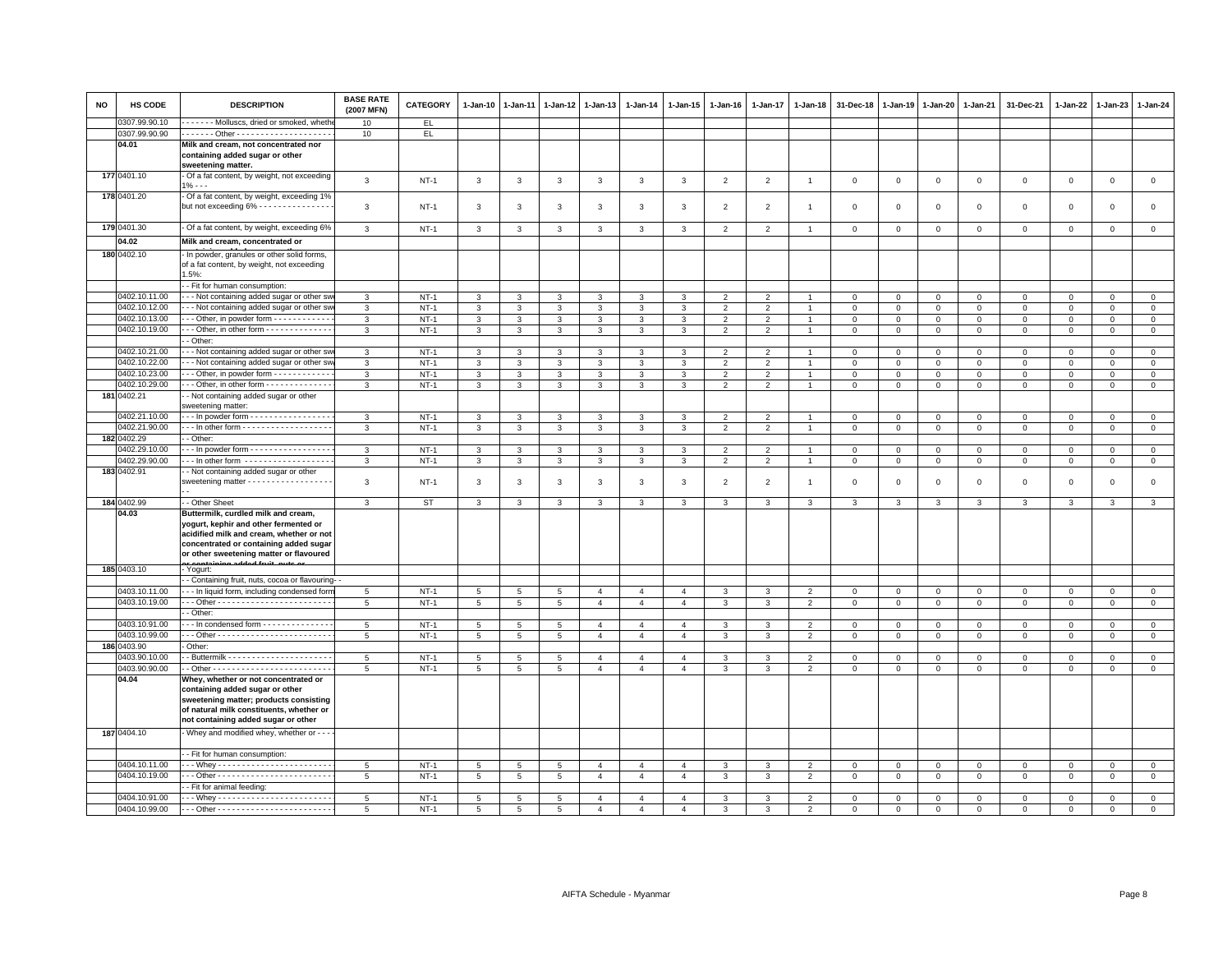| <b>NO</b> | HS CODE                      | <b>DESCRIPTION</b>                                                          | <b>BASE RATE</b><br>(2007 MFN) | <b>CATEGORY</b> | $1 - Jan-10$ | $1-Jan-11$      | 1-Jan-12        | $1-Jan-13$     | 1-Jan-14       | $1-Jan-15$     | $1-Jan-16$     | 1-Jan-17                 | $1 - Jan-18$    | 31-Dec-18      | 1-Jan-19       | $1 - Jan-20$ | 1-Jan-21       | 31-Dec-21           | 1-Jan-22       | 1-Jan-23       | 1-Jan-24             |
|-----------|------------------------------|-----------------------------------------------------------------------------|--------------------------------|-----------------|--------------|-----------------|-----------------|----------------|----------------|----------------|----------------|--------------------------|-----------------|----------------|----------------|--------------|----------------|---------------------|----------------|----------------|----------------------|
|           | 188 0404.90                  | Other:                                                                      |                                |                 |              |                 |                 |                |                |                |                |                          |                 |                |                |              |                |                     |                |                |                      |
|           | 0404.90.10.00                | - Concentrated, sweetened, with added p                                     | 5                              | $NT-1$          | 5            | 5               | 5               | $\overline{4}$ | $\overline{4}$ | $\overline{4}$ |                | 3                        | $\overline{2}$  | $\mathbf 0$    | $\mathbf 0$    | $\mathbf 0$  | $\mathbf 0$    | $\mathsf 0$         | $\mathbf 0$    | $\mathbf 0$    | $\mathbf 0$          |
|           | 0404.90.90.00                |                                                                             | 5                              | $NT-1$          | 5            | 5               | 5               | $\overline{a}$ | $\overline{4}$ | $\overline{4}$ | $\mathcal{R}$  | 3                        | $\mathcal{P}$   | $\mathbf 0$    | $\Omega$       | $\mathbf{0}$ | $\mathbf{0}$   | $\mathbf 0$         | $\Omega$       | $\Omega$       | $\Omega$             |
|           | 04.05                        | Butter and other fats and oils derived                                      |                                |                 |              |                 |                 |                |                |                |                |                          |                 |                |                |              |                |                     |                |                |                      |
|           | 189 0405.10                  | from milk; dairy spreads.<br>$-$ Butter $     -$                            | 3                              | $NT-1$          | $\mathbf{3}$ | 3               | $\mathbf{3}$    | 3              | 3              | 3              | $\overline{2}$ | $\overline{2}$           |                 | $\mathbf 0$    | $\mathbf 0$    | $\mathbf 0$  | $\circ$        | $\mathbf 0$         | $\mathbf 0$    | $\mathbf{O}$   | $\circ$              |
|           | 190 0405.20                  | Dairy spreads - - - - - - - - - -                                           | 3                              | $NT-1$          | $\mathbf{3}$ | 3               | $\mathbf{3}$    | $\mathbf{3}$   | 3              | $\mathbf{3}$   | 2              | $\overline{2}$           |                 | $\overline{0}$ | $\mathbf{0}$   | $\mathbf{0}$ | $\mathbf{0}$   | $\mathbf{0}$        | $\mathbf 0$    | $\mathbf{0}$   | $\circ$              |
|           | 191 0405.90                  | Other:                                                                      |                                |                 |              |                 |                 |                |                |                |                |                          |                 |                |                |              |                |                     |                |                |                      |
|           | 0405.90.10.00                | - Anhydrous butterfat - - - - - - - - - - - - -                             | 3                              | $NT-1$          | 3            | 3               | 3               | 3              | 3              | 3              | $\overline{2}$ | $\mathfrak{p}$           |                 | $\mathbf 0$    | $\circ$        | $\mathbf 0$  | $\mathbf{0}$   | $\mathbf 0$         | $\mathbf 0$    | $\circ$        | $\circ$              |
|           | 0405.90.20.00                |                                                                             | $\mathbf{3}$                   | $NT-1$          | $\mathbf{3}$ | $\mathbf{R}$    | 3               | 3              | $\mathbf{3}$   | 3              | $\overline{2}$ | $\mathcal{P}$            |                 | $\mathbf 0$    | $\mathbf 0$    | $\mathbf 0$  | $\mathbf 0$    | $\mathsf 0$         | $\Omega$       | $\mathbf 0$    | $\mathsf 0$          |
|           | 0405.90.30.00                |                                                                             | 3                              | $NT-1$          | $\mathbf{3}$ | 3               | 3               | $\mathbf{3}$   | $\mathbf{3}$   | 3              | $\overline{2}$ | $\overline{2}$           |                 | $\mathbf 0$    | $\mathbf 0$    | $\mathbf 0$  | $\mathbf 0$    | $\mathbf 0$         | $\Omega$       | $\mathbf 0$    | $\mathsf 0$          |
|           | 0405.90.90.00                |                                                                             | 3                              | $NT-1$          | $\mathbf{3}$ | 3               | 3               | 3              | $\mathbf{3}$   | 3              | $\overline{2}$ | 2                        |                 | $\overline{0}$ | $\mathbf{0}$   | $\mathbf 0$  | $\mathbf{0}$   | $\mathbf{0}$        | $\Omega$       | $\mathbf{0}$   | $\circ$              |
|           | 04.06                        | Cheese and curd.                                                            |                                |                 |              |                 |                 |                |                |                |                |                          |                 |                |                |              |                |                     |                |                |                      |
|           | 192 0406.10                  | Fresh (unripened or uncured) cheese                                         |                                |                 |              |                 |                 |                |                |                |                |                          |                 |                |                |              |                |                     |                |                |                      |
|           |                              | including whey cheese, and curd - - -                                       |                                |                 |              |                 |                 |                |                |                |                |                          |                 |                |                |              |                |                     |                |                |                      |
|           |                              |                                                                             |                                |                 |              |                 |                 |                |                |                |                |                          |                 |                |                |              |                |                     |                |                |                      |
|           | 0406.10.00                   | Fresh (unripened or uncured) cheese - - - -                                 |                                |                 |              |                 |                 |                |                |                |                |                          |                 |                |                |              |                |                     |                |                |                      |
|           | 0406.10.00.10                |                                                                             | 3                              | $NT-1$          | 3            | 3               | 3               | 3              | 3              | 3              | $\mathfrak{p}$ | $\overline{\phantom{0}}$ |                 | $\mathbf 0$    | $\mathbf{0}$   | $\mathbf{0}$ | $\mathbf 0$    | $\mathsf 0$         | $\Omega$       | $\mathbf{0}$   | $\mathbf 0$          |
|           | 0406.10.00.20<br>193 0406.20 | . Curd -<br>Grated or powdered cheese, of all kinds:                        | 3                              | $NT-1$          | $\mathbf{3}$ | 3               | 3               | 3              | 3              | 3              | $\overline{2}$ | $\overline{\phantom{0}}$ |                 | $\mathbf 0$    | $\overline{0}$ | $\mathbf 0$  | $\mathbf 0$    | $\mathbf 0$         | $\Omega$       | $\Omega$       | $\Omega$             |
|           |                              |                                                                             |                                |                 |              |                 |                 |                |                |                |                |                          |                 |                |                |              |                |                     |                |                |                      |
|           | 0406.20.10.00                | - In packages of a gross weight exceeding                                   | 3                              | $NT-1$          | 3            | 3               | 3               | 3              | 3              | 3              | $\overline{2}$ | $\overline{2}$           |                 | $\mathbf 0$    | $\circ$        | $\mathbf 0$  | $\mathbf 0$    | $\mathbf 0$         | $\mathbf 0$    | $\mathbf 0$    | $\mathbf{0}$         |
|           | 0406.20.90.00                |                                                                             | 3                              | $NT-1$          | $\mathbf{3}$ | 3               | $\mathbf{3}$    | 3              | $\mathbf{3}$   | 3              | $\overline{2}$ | $\overline{2}$           |                 | $\mathbf 0$    | $\mathsf 0$    | $\mathbf{0}$ | $\mathbf 0$    | $\mathbf{0}$        | $\mathbf 0$    | $\mathbf{0}$   | $\mathsf 0$          |
|           | 194 0406.30                  | Processed cheese, not grated or                                             | $\mathbf{3}$                   | $NT-1$          | $\mathbf{3}$ | 3               | $\mathbf{3}$    | $\mathbf{3}$   | $\mathbf{3}$   | $\mathbf{3}$   | $\overline{2}$ | $\overline{2}$           | $\overline{1}$  | $\mathbf{0}$   | $\mathbf 0$    | $\mathsf 0$  | $\circ$        | $\mathsf 0$         | $\mathbf{0}$   | $\mathbf{0}$   | $\circ$              |
| 195       | 0406.40                      | - Blue-veined cheese - - - - - - - - - -                                    | 3                              | $NT-1$          | $\mathbf{3}$ | 3               | 3               | $\mathbf{3}$   | $\mathbf{3}$   | 3              | $\mathfrak{D}$ | $\overline{\phantom{a}}$ |                 | $\mathbf 0$    | $\mathbf 0$    | $\mathbf 0$  | $\mathbf 0$    | $\mathsf 0$         | $\Omega$       | $\overline{0}$ | $\mathsf 0$          |
|           | 196 0406.90                  | Other cheese - - - - - -                                                    | 3                              | $NT-1$          | 3            | 3               | 3               | 3              | 3              | 3              | $\overline{2}$ | $\mathfrak{p}$           |                 | $\Omega$       | $\mathbf{0}$   | $\Omega$     | $\overline{0}$ | $\mathbf 0$         | $\Omega$       | $\mathbf{0}$   | $\mathsf 0$          |
|           | 04.07                        | Birds' eggs, in shell, fresh, preserved or                                  |                                |                 |              |                 |                 |                |                |                |                |                          |                 |                |                |              |                |                     |                |                |                      |
|           |                              | cooked.                                                                     |                                |                 |              |                 |                 |                |                |                |                |                          |                 |                |                |              |                |                     |                |                |                      |
|           | 197 0407.00                  | Birds' eggs, in shell, fresh, preserved or                                  |                                |                 |              |                 |                 |                |                |                |                |                          |                 |                |                |              |                |                     |                |                |                      |
|           |                              | cooked.                                                                     |                                |                 |              |                 |                 |                |                |                |                |                          |                 |                |                |              |                |                     |                |                |                      |
|           | 0407.00.11.00                | For hatching:                                                               |                                |                 |              |                 |                 |                |                |                |                |                          |                 |                |                |              |                |                     |                |                |                      |
|           | 0407.00.12.00                | - Ducks' eggs --------------------                                          | 15<br>15                       | ST<br><b>ST</b> | 15<br>15     | 14<br>14        | 13<br>13        | 13<br>13       | 12<br>12       | 12<br>12       | 11<br>11       | 10<br>10                 | 9<br>9          | 8<br>8         | 8<br>8         | 7.5<br>7.5   | 7.5<br>7.5     | 5<br>5              | 5<br>5         | 5<br>5         | 5<br>$5\phantom{.0}$ |
|           | 0407.00.19.00                | - Other -------------------------                                           | 15                             | ST              | 15           | 14              | 13              | 13             | 12             | 12             | 11             | 10                       | 9               | 8              | 8              | 7.5          | 7.5            | 5                   | 5              | 5              | $5\overline{5}$      |
|           |                              | Other:                                                                      |                                |                 |              |                 |                 |                |                |                |                |                          |                 |                |                |              |                |                     |                |                |                      |
|           | 0407.00.91.00                |                                                                             | 15                             | <b>ST</b>       | 15           | 14              | 13              | 13             | 12             | 12             | 11             | 10                       | 9               | 8              | 8              | 7.5          | 7.5            | 5                   | 5              | 5              | 5 <sup>5</sup>       |
|           | 0407.00.92.00                |                                                                             | 15                             | <b>ST</b>       | 15           | 14              | 13              | 13             | 12             | 12             | 11             | 10                       | 9               | 8              | 8              | 7.5          | 7.5            | $\overline{5}$      | $\overline{5}$ | $\overline{5}$ | 5                    |
|           | 0407.00.99.00                |                                                                             | 15                             | <b>ST</b>       | 15           | 14              | 13              | 13             | 12             | 12             | 11             | 10                       | 9               | 8              | 8              | 7.5          | 7.5            | 5                   | 5              | 5              | 5                    |
|           | 04.08                        | Birds' eggs, not in shell, and egg yolks,                                   |                                |                 |              |                 |                 |                |                |                |                |                          |                 |                |                |              |                |                     |                |                |                      |
|           |                              | fresh, dried, cooked by steaming or by                                      |                                |                 |              |                 |                 |                |                |                |                |                          |                 |                |                |              |                |                     |                |                |                      |
|           |                              | boiling in water, moulded, frozen or                                        |                                |                 |              |                 |                 |                |                |                |                |                          |                 |                |                |              |                |                     |                |                |                      |
|           |                              | otherwise preserved, whether or not<br>containing added sugar or other      |                                |                 |              |                 |                 |                |                |                |                |                          |                 |                |                |              |                |                     |                |                |                      |
|           |                              | sweetening matter.                                                          |                                |                 |              |                 |                 |                |                |                |                |                          |                 |                |                |              |                |                     |                |                |                      |
|           |                              |                                                                             |                                |                 |              |                 |                 |                |                |                |                |                          |                 |                |                |              |                |                     |                |                |                      |
|           | 198 0408.11                  | - Dried - - - - - - - - - -                                                 | 15                             | $NT-1$          | 15           | 12.5            | 12.5            | 10             | 10             | 7.5            | 7.5            | 5                        | 5               | $\overline{0}$ | $\mathbf{0}$   | $\mathbf{0}$ | $\mathbf{0}$   | $\mathbf{0}$        | $\mathbf{0}$   | $\mathbf{0}$   | $\mathbf{0}$         |
|           | 199 0408.19                  | - Other - - - - - - - - - - -                                               | 15                             | $NT-1$          | 15           | 12.5            | 12.5            | 10             | 10             | 7.5            | 7.5            | 5                        | 5               | $\mathbf 0$    | $\mathbf 0$    | $\mathbf 0$  | $\mathbf 0$    | $\mathsf 0$         | $\mathbf 0$    | $\mathbf 0$    | $\mathsf 0$          |
| 200       | 0408.91                      | - Dried - - - - - - - - - - - - -                                           | 15                             | $NT-1$          | 15           | 12.5            | 12.5            | 10             | 10             | 7.5            | 7.5            | 5                        | 5               | $\mathbf 0$    | $\circ$        | $\mathbf 0$  | $\mathbf 0$    | $\mathsf 0$         | $\mathsf 0$    | $\mathbf 0$    | $\mathsf 0$          |
| 201       | 0408.99                      |                                                                             | 15                             | $NT-1$          | 15           | 12.5            | 12.5            | 10             | 10             | 7.5            | 7.5            | $5\overline{5}$          | 5               | $\mathbf 0$    | $\mathbf 0$    | $\mathbf 0$  | $\mathbf{0}$   | $\mathbf 0$         | $\mathbf 0$    | $\mathbf 0$    | $\mathbf 0$          |
|           | 04.09                        | Natural honey.                                                              |                                |                 |              |                 |                 |                |                |                |                |                          |                 |                |                |              |                |                     |                |                |                      |
|           | 202 0409.00                  | Natural honey - - - -                                                       | 15                             | <b>ST</b>       | 15           | 14              | 13              | 13             | 12             | 12             | 11             | 10                       | 9               | 8              | 8              | 7.5          | 7.5            | 5                   | 5              | 5              | $5\overline{5}$      |
|           | 04.10                        | Edible products of animal origin, not                                       |                                |                 |              |                 |                 |                |                |                |                |                          |                 |                |                |              |                |                     |                |                |                      |
|           | 203 0410.00                  | elsewhere specified or included.<br>- Other - - - - - - - - - - - - -       |                                |                 |              |                 |                 |                |                |                |                |                          |                 |                |                |              |                |                     |                |                |                      |
|           | 0410.00.10.00                |                                                                             | 15                             | $NT-1$          | 15           | 12.5            | 12.5            | 10             | 10             | 7.5            | 7.5            | 5                        | $5\overline{5}$ | $^{\circ}$     | $\circ$        | $\mathbf 0$  | $\mathbf 0$    | $\mathsf 0$         | $\Omega$       | $\mathbf 0$    | $\mathbf 0$          |
|           | 0410.00.90.00                |                                                                             | 15                             | $NT-1$          | 15           | 12.5            | 12.5            | 10             | 10             | 7.5            | 7.5            | $5^{\circ}$              | $\,$ 5 $\,$     | $\overline{0}$ | $\mathbf 0$    | $\mathbf{0}$ | $\overline{0}$ | $\mathsf{O}\xspace$ | $\mathsf 0$    | $\mathbf 0$    | $\overline{0}$       |
|           | 05.01                        | Human hair, unworked, whether or not                                        |                                |                 |              |                 |                 |                |                |                |                |                          |                 |                |                |              |                |                     |                |                |                      |
|           |                              | washed or scoured; waste of human                                           |                                |                 |              |                 |                 |                |                |                |                |                          |                 |                |                |              |                |                     |                |                |                      |
|           |                              | hair.                                                                       |                                |                 |              |                 |                 |                |                |                |                |                          |                 |                |                |              |                |                     |                |                |                      |
|           | 204 0501.00                  | Human hair, unworked, whether                                               | 5                              | $NT-1$          | 5            | $5\phantom{.0}$ | $5\phantom{.0}$ | $\overline{4}$ | $\overline{4}$ | $\overline{4}$ | 3              | $\mathbf{3}$             | $\overline{2}$  | $\mathbf 0$    | $\mathbf{0}$   | $\mathbf 0$  | $\circ$        | $\mathsf 0$         | $\mathbf 0$    | $\mathbf 0$    | $\mathsf 0$          |
|           | 05.02                        | Pigs', hogs' or boars' bristles and hair;                                   |                                |                 |              |                 |                 |                |                |                |                |                          |                 |                |                |              |                |                     |                |                |                      |
|           |                              | badger hair and other brush making<br>hair; waste of such bristles or hair. |                                |                 |              |                 |                 |                |                |                |                |                          |                 |                |                |              |                |                     |                |                |                      |
|           |                              |                                                                             |                                |                 |              |                 |                 |                |                |                |                |                          |                 |                |                |              |                |                     |                |                |                      |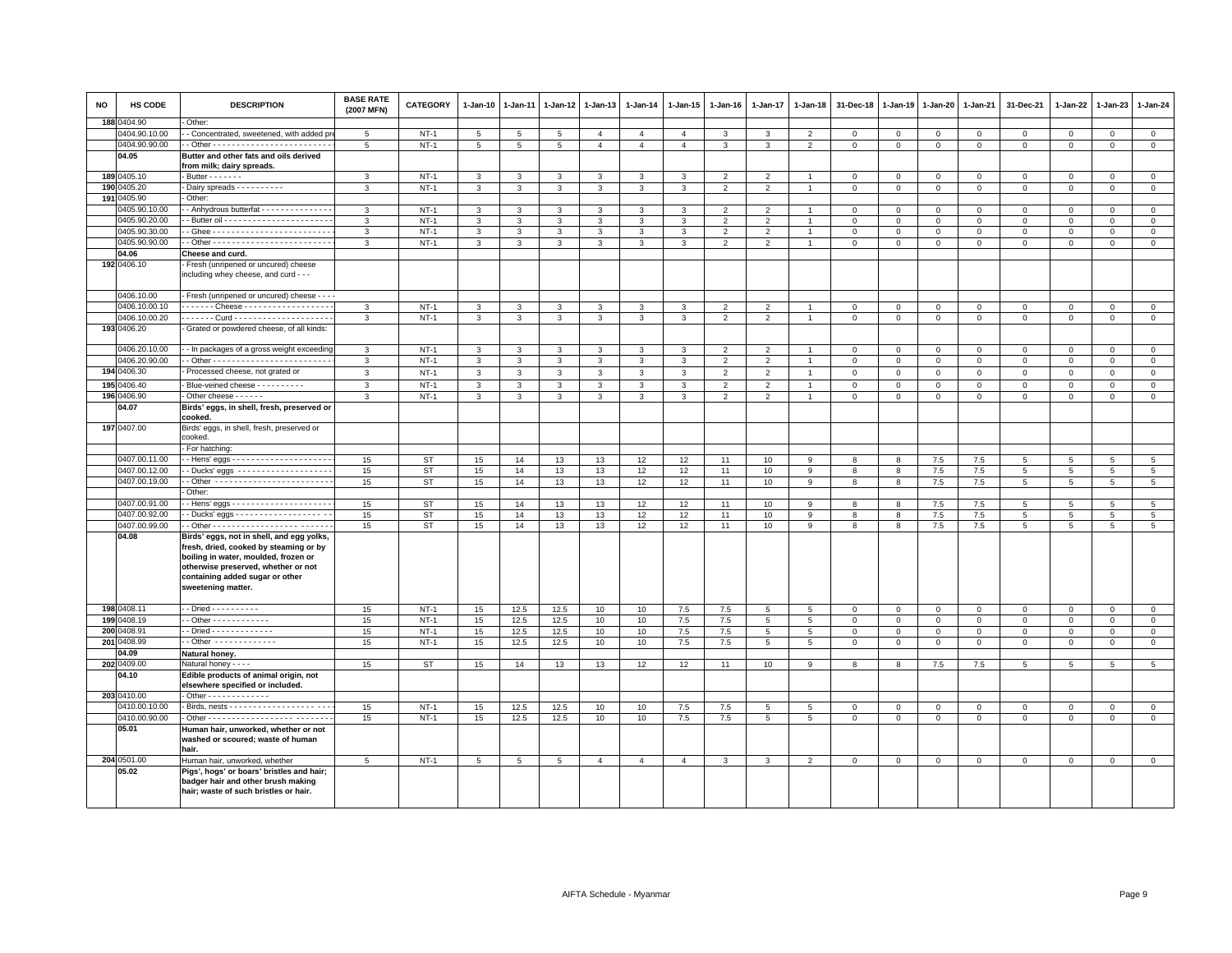| <b>NO</b> | HS CODE                        | <b>DESCRIPTION</b>                                                                                                         | <b>BASE RATE</b><br>(2007 MFN) | <b>CATEGORY</b>  | 1-Jan-10            | $1-Jan-11$           | $1-Jan-12$           | $1-Jan-13$     | 1-Jan-14       | 1-Jan-15       | 1-Jan-16          | $1 - Jan-17$ | $1 - Jan-18$        | 31-Dec-18               | $1 - Jan-19$   | 1-Jan-20               | 1-Jan-21       | 31-Dec-21                   | 1-Jan-22     | $1-Jan-23$   | 1-Jan-24                      |
|-----------|--------------------------------|----------------------------------------------------------------------------------------------------------------------------|--------------------------------|------------------|---------------------|----------------------|----------------------|----------------|----------------|----------------|-------------------|--------------|---------------------|-------------------------|----------------|------------------------|----------------|-----------------------------|--------------|--------------|-------------------------------|
|           | 205 0502.10                    | Pigs', hogs' or boars' bristles and hair<br>and waste thereof                                                              | 5                              | $NT-1$           | $\overline{5}$      | $\sqrt{5}$           | 5                    | $\overline{4}$ | $\overline{4}$ | $\overline{4}$ | $\mathbf{3}$      | $\mathbf{3}$ | $\overline{2}$      | $\mathbf{0}$            | $\mathbb O$    | $\mathbf 0$            | $\mathbf 0$    | $\mathbf 0$                 | $\mathbf 0$  | $\mathsf 0$  | $\mathbf{0}$                  |
|           | 206 0502.90                    | $\cdot$ Other - - - - - - - - - - - - - -                                                                                  | 5                              | $NT-1$           | $5\overline{5}$     | $5\phantom{.0}$      | $5\overline{5}$      | $\overline{4}$ | $\overline{4}$ | $\overline{4}$ | $\mathbf{3}$      | $\mathbf{3}$ | $\overline{2}$      | $\overline{0}$          | $\mathbf 0$    | $\circ$                | $\overline{0}$ | $\mathbf{0}$                | $\mathbf 0$  | $\mathsf 0$  | $\overline{0}$                |
|           | 05.03                          | Horsehair and horsehair waste, whether<br>or not put up as a layer with or without<br>supporting                           |                                |                  |                     |                      |                      |                |                |                |                   |              |                     |                         |                |                        |                |                             |              |              |                               |
|           | 207 0503.00                    | Horsehair and horsehair waste, whether or<br>not put up as a layer with - - -                                              | 5                              | $NT-1$           | 5                   | 5                    | 5                    | $\overline{4}$ | $\overline{4}$ | $\overline{4}$ | 3                 | 3            | $\overline{2}$      | $\mathsf 0$             | $\mathbf 0$    | $\mathbf 0$            | $\mathsf 0$    | $\mathsf 0$                 | $\mathbf 0$  | $\mathsf 0$  | $\mathsf 0$                   |
|           | 05.04                          | Guts, bladders and stomachs of animals<br>(other than fish), whole and pieces<br>thereof, fresh,                           |                                |                  |                     |                      |                      |                |                |                |                   |              |                     |                         |                |                        |                |                             |              |              |                               |
|           | 208 0504.00                    | Guts, bladders and stomachs of animals<br>(other than fish), whole and pieces - - -                                        | 5                              | $NT-1$           | $5\phantom{.0}$     | 5                    | 5                    | $\overline{4}$ | $\overline{4}$ | $\overline{4}$ | $\mathbf{3}$      | $\mathbf{3}$ | 2                   | $\overline{0}$          | $\overline{0}$ | $\,0\,$                | $\mathbf{0}$   | $\circ$                     | $\mathbf{0}$ | $\mathbf 0$  | $\mathsf 0$                   |
|           | 05.05                          | Skins and other parts of birds, with their<br>feathers or down, feathers and parts of<br>feathers                          |                                |                  |                     |                      |                      |                |                |                |                   |              |                     |                         |                |                        |                |                             |              |              |                               |
|           | 209 0505.10                    | Feathers of a kind used for stuffing; down:                                                                                |                                |                  |                     |                      |                      |                |                |                |                   |              |                     |                         |                |                        |                |                             |              |              |                               |
|           | 0505.10.10.00                  | - Duck feathers - - - - - - - - - - - - - - - - - -                                                                        | 5<br>$5\overline{5}$           | $NT-1$           | $5\overline{5}$     | $5\overline{5}$      | 5                    | $\overline{4}$ | $\overline{4}$ | $\overline{4}$ | $\mathbf{3}$      | $\mathbf{3}$ | 2                   | $\overline{0}$          | $\circ$        | $\circ$                | $\overline{0}$ | $\circ$                     | $\mathbf 0$  | $\circ$      | $\mathbf 0$                   |
|           | 0505.10.90.00                  | Other:                                                                                                                     |                                | $NT-1$           | $\overline{5}$      | $\overline{5}$       | $\overline{5}$       | $\overline{4}$ | $\overline{4}$ | $\overline{4}$ | $\overline{3}$    | 3            | $\overline{2}$      | $\overline{\mathbf{0}}$ | $\overline{0}$ | $\overline{0}$         | $\mathbf 0$    | $\mathsf 0$                 | $\Omega$     | $\mathbf 0$  | $\overline{0}$                |
|           | 210 0505.90<br>0505.90.10.00   | - Duck feathers - - - - - - - - - - - - - - - - - -                                                                        | -5                             | $NT-1$           |                     |                      |                      | $\overline{a}$ | $\overline{a}$ | $\overline{a}$ |                   | 3            |                     | $\mathbf 0$             | $\mathbf{0}$   |                        | $\Omega$       |                             | $\Omega$     | $\Omega$     | $\mathbf 0$                   |
|           | 0505.90.90.00                  |                                                                                                                            | 5                              | $NT-1$           | 5<br>5 <sup>5</sup> | 5<br>$5\overline{5}$ | 5<br>$5\overline{5}$ | $\overline{4}$ | $\overline{4}$ | $\overline{4}$ | 3<br>$\mathbf{3}$ | $\mathbf{3}$ | $\overline{2}$<br>2 | $\mathbf{0}$            | $\circ$        | $\mathbf 0$<br>$\circ$ | $\mathbf{0}$   | $\mathbf 0$<br>$\mathbf{0}$ | $\mathbf{0}$ | $\mathbf{0}$ | $\mathbf{0}$                  |
|           | 05.06                          | Bones and horn-cores, unworked,<br>defatted, simply prepared (but not cut to<br>shape), treated                            |                                |                  |                     |                      |                      |                |                |                |                   |              |                     |                         |                |                        |                |                             |              |              |                               |
|           | 211 0506.10                    | Ossein and bones treated with acid - --                                                                                    | $5\phantom{.0}$                | <b>NT-1</b>      | $5\phantom{.0}$     | $5\phantom{.0}$      | $5\phantom{.0}$      | $\overline{4}$ | $\overline{4}$ | $\overline{4}$ | $\mathbf{3}$      | $\mathbf{3}$ | $\overline{2}$      | $\overline{0}$          | $\,0\,$        | $\overline{0}$         | $\overline{0}$ | $\mathbf 0$                 | $\mathbf{0}$ | $\mathbf{0}$ | $\mathbf{0}$                  |
|           | 212 0506.90                    | . Other - - - - - - - - - - - - - - - - -                                                                                  | $\overline{5}$                 | $NT-1$           | 5                   | 5                    | 5                    | $\overline{4}$ | $\overline{4}$ | $\overline{4}$ | 3                 | $\mathbf{3}$ | $\overline{2}$      | $\mathbf 0$             | $\mathbb O$    | $\mathbf{0}$           | $\circ$        | $\mathbf 0$                 | $\mathbf{0}$ | $\mathbf{0}$ | $\mathbf{0}$                  |
|           | 05.07                          | Ivory, tortoise-shell, whalebone and<br>whalebone hair, horns, antlers, hooves,<br>nails, claws                            |                                |                  |                     |                      |                      |                |                |                |                   |              |                     |                         |                |                        |                |                             |              |              |                               |
|           | 213 0507.10                    | lvory; ivory powder and waste:                                                                                             |                                |                  |                     |                      |                      |                |                |                |                   |              |                     |                         |                |                        |                |                             |              |              |                               |
|           | 0507.10.10.00                  | - Rhinoceros horns; ivory powder and was                                                                                   | 1.5                            | EL               |                     |                      |                      |                |                |                |                   |              |                     |                         |                |                        |                |                             |              |              |                               |
|           | 0507.10.90.00                  |                                                                                                                            | 1.5                            | EL.              |                     |                      |                      |                |                |                |                   |              |                     |                         |                |                        |                |                             |              |              |                               |
|           | 214 0507.90                    | Other:                                                                                                                     |                                |                  |                     |                      |                      |                |                |                |                   |              |                     |                         |                |                        |                |                             |              |              |                               |
|           | 0507.90.10.00                  | - Horns, antlers, hooves, nails, claws and I                                                                               | 5                              | EL               |                     |                      |                      |                |                |                |                   |              |                     |                         |                |                        |                |                             |              |              |                               |
|           | 0507.90.20.00                  | - Tortoise-shell - - - - - - - - - - - - - - - - - -                                                                       | 1.5                            | EL.              |                     |                      |                      |                |                |                |                   |              |                     |                         |                |                        |                |                             |              |              |                               |
|           | 0507.90.90.00                  |                                                                                                                            | 5                              | EL.              |                     |                      |                      |                |                |                |                   |              |                     |                         |                |                        |                |                             |              |              |                               |
|           | 05.08                          | Coral and similar materials unworked or<br>simply prepared but not otherwise<br>worked; shells                             |                                |                  |                     |                      |                      |                |                |                |                   |              |                     |                         |                |                        |                |                             |              |              |                               |
|           | 215 0508.00                    | Coral and similar materials unworked or<br>simply prepared                                                                 |                                |                  |                     |                      |                      |                |                |                |                   |              |                     |                         |                |                        |                |                             |              |              |                               |
|           | 0508.00.10.00                  | Coral and similar material - - - - - - - - - - -                                                                           | 3                              | EL.              |                     |                      |                      |                |                |                |                   |              |                     |                         |                |                        |                |                             |              |              |                               |
|           | 0508.00.20.00                  | Shells of molluscs, crustaceans or echinoc                                                                                 | 1.5                            | EL.              |                     |                      |                      |                |                |                |                   |              |                     |                         |                |                        |                |                             |              |              |                               |
|           | 0508.00.90.00                  |                                                                                                                            | $5\overline{5}$                | EL.              |                     |                      |                      |                |                |                |                   |              |                     |                         |                |                        |                |                             |              |              |                               |
|           | 05.09                          | Natural sponges of animal origin - - - - -                                                                                 |                                |                  |                     |                      |                      |                |                |                |                   |              |                     |                         |                |                        |                |                             |              |              |                               |
|           | 216 0509.00                    | Natural sponges of animal origin - - -                                                                                     | 5                              | $NT-1$           | 5                   | 5                    | 5                    | $\overline{4}$ | $\overline{4}$ | $\overline{4}$ | $\mathbf{3}$      | $\mathbf{3}$ | $\overline{2}$      | $\mathbf 0$             | $\mathbf{0}$   | $\mathbf 0$            | $\mathbf 0$    | $\mathbf 0$                 | $\circ$      | $\mathbf{0}$ | $\mathbf{0}$                  |
|           | 05.10                          | Ambergris, castoreum, civet and musk;<br>cantharides; bile, whether or not dried;<br>glands and                            |                                |                  |                     |                      |                      |                |                |                |                   |              |                     |                         |                |                        |                |                             |              |              |                               |
|           | 217 0510.00                    | Ambergris, castoreum-----------                                                                                            |                                |                  |                     |                      |                      |                |                |                |                   |              |                     |                         |                |                        |                |                             |              |              |                               |
|           | 0510.00.10.00                  |                                                                                                                            | 5                              | $NT-1$           | 5                   | 5                    | 5                    | $\overline{4}$ | $\overline{4}$ | $\overline{4}$ | 3                 | $\mathbf{3}$ | $\overline{2}$      | $\mathbf 0$             | $\mathbb O$    | $\mathbf{0}$           | $\mathsf 0$    | $\mathbf 0$                 | $\Omega$     | $\Omega$     | $\mathbf{0}$                  |
|           | 0510.00.20.00<br>0510.00.90.00 |                                                                                                                            | 5                              | $NT-1$<br>$NT-1$ | 5                   | 5                    | 5                    | $\overline{4}$ | $\overline{4}$ | $\overline{4}$ | 3                 | 3            | $\overline{2}$      | $\mathbf 0$             | $\mathbf{0}$   | $\mathbf 0$            | $\mathbf{0}$   | $\mathbf{0}$                | $\Omega$     | $\Omega$     | $\mathsf 0$<br>$\overline{0}$ |
|           | 05.11                          | Animal products not elsewhere<br>specified or included; dead animals of<br>Chapter 1 or 3, unfit for human<br>consumption. | 5                              |                  | $5\phantom{.0}$     | $5\phantom{.0}$      | $5\overline{5}$      | $\overline{4}$ | $\overline{4}$ | $\overline{4}$ | 3                 | $\mathbf{3}$ | $\overline{2}$      | $\mathbf{0}$            | $\mathbf{0}$   | $\overline{0}$         | $\mathbf 0$    | $\mathbf 0$                 | $\mathbf 0$  | $\mathbf 0$  |                               |
|           | 218 0511.10                    | Bovine semen - - - - - -                                                                                                   | 5                              | $NT-1$           | $5\phantom{.0}$     | 5                    | 5                    | $\overline{4}$ | $\overline{4}$ | $\overline{4}$ | 3                 | $\mathbf{3}$ | $\overline{2}$      | $\mathbf{0}$            | $\mathbf 0$    | $\mathsf 0$            | $\mathbf 0$    | $\mathsf 0$                 | $\mathbf 0$  | $\mathsf 0$  | $\mathbf{0}$                  |
|           | 219 0511.91                    | - Products of fish or crustaceans,<br>molluscs or other aquatic invertebrates;<br>dead animals                             |                                |                  |                     |                      |                      |                |                |                |                   |              |                     |                         |                |                        |                |                             |              |              |                               |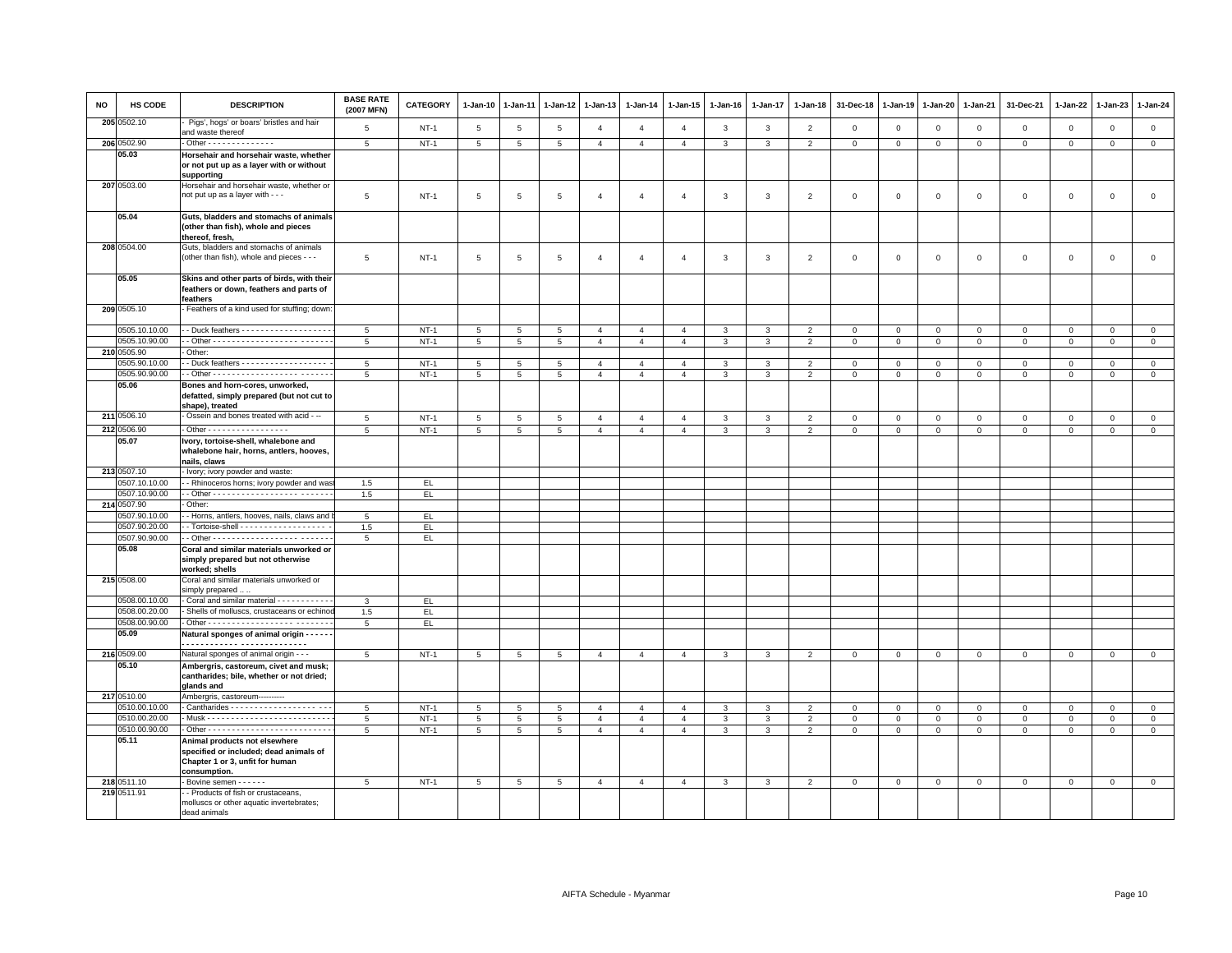| <b>NO</b> | HS CODE                        | <b>DESCRIPTION</b>                                                                                  | <b>BASE RATE</b><br>(2007 MFN) | <b>CATEGORY</b>  | 1-Jan-10        | 1-Jan-11        | $1 - Jan-12$    | 1-Jan-13       | $1 - Jan-14$   | 1-Jan-15       | $1 - Jan-16$  | 1-Jan-17       | 1-Jan-18       | 31-Dec-18    | 1-Jan-19    | 1-Jan-20            | 1-Jan-21       | 31-Dec-21           | 1-Jan-22       | 1-Jan-23     | 1-Jan-24       |
|-----------|--------------------------------|-----------------------------------------------------------------------------------------------------|--------------------------------|------------------|-----------------|-----------------|-----------------|----------------|----------------|----------------|---------------|----------------|----------------|--------------|-------------|---------------------|----------------|---------------------|----------------|--------------|----------------|
|           | 0511.91.10.00                  | - Dead animals of Chapter 3 - - - - - - -                                                           | $\overline{5}$                 | $NT-1$           | 5               | $\sqrt{5}$      | 5               | $\overline{4}$ | $\overline{4}$ | $\overline{4}$ | $\mathcal{R}$ | 3              | $\overline{2}$ | $\mathbf 0$  | $\mathbf 0$ | $\mathbf{0}$        | $\circ$        | $\mathbf{0}$        | $\circ$        | $\mathbf{0}$ | $\circ$        |
|           | 0511.91.20.00                  |                                                                                                     | 5                              | $NT-1$           | 5               | $5\overline{5}$ | 5               | $\overline{4}$ | $\overline{4}$ | $\overline{4}$ | 3             | $\overline{3}$ | 2              | $\mathbf{0}$ | $\mathbf 0$ | $\mathbf{0}$        | $\mathbf{0}$   | $\mathbf{0}$        | $\mathbf{0}$   | $\circ$      | $\mathsf 0$    |
|           | 0511.91.30.00                  | - - Artemia eggs (brine shrimp eggs)- - - -                                                         | 5                              | $NT-1$           | $\overline{5}$  | $\overline{5}$  | 5               | $\overline{4}$ | $\overline{4}$ | $\overline{4}$ | $\mathbf{3}$  | $\mathbf{3}$   | $\overline{2}$ | $\mathsf 0$  | $\mathsf 0$ | $\mathsf 0$         | $\overline{0}$ | $\mathsf 0$         | $\mathbf 0$    | $\mathsf 0$  | $\mathsf 0$    |
|           | 0511.91.40.00                  | - - Fish bladder - - - - - - - - - - - - - - - - - -                                                | 5                              | $NT-1$           | $5\phantom{.0}$ | $5\phantom{.0}$ | 5               | $\overline{4}$ | $\overline{4}$ | $\overline{4}$ | 3             | $\mathbf{3}$   | $\overline{2}$ | $\mathbf 0$  | 0           | $\mathbf 0$         | $\mathbf 0$    | $\mathbf 0$         | $\mathbf 0$    | $\Omega$     | $\mathbf 0$    |
|           | 0511.91.90.00                  |                                                                                                     | 5                              | $NT-1$           | $5\phantom{.0}$ | $5\overline{5}$ | $5\overline{5}$ | $\overline{4}$ | $\overline{4}$ | $\overline{4}$ | $\mathbf{3}$  | $\mathbf{3}$   | 2              | $\mathbf{0}$ | $\mathbf 0$ | $\mathbf 0$         | $\mathbf{0}$   | $\mathbf{0}$        | $\mathbf 0$    | $\circ$      | $\circ$        |
|           | 220 0511.99                    | $-$ Other: $       -$                                                                               |                                |                  |                 |                 |                 |                |                |                |               |                |                |              |             |                     |                |                     |                |              |                |
|           |                                | - - Domestic animal semen:                                                                          |                                |                  |                 |                 |                 |                |                |                |               |                |                |              |             |                     |                |                     |                |              |                |
|           | 0511.99.11.00<br>0511.99.19.00 | ---- Of swine, sheep or goats --------                                                              | $5\phantom{.0}$                | $NT-1$           | 5               | 5               | 5               | $\overline{4}$ | $\overline{4}$ | $\overline{4}$ | 3             | $\mathbf{3}$   | $\overline{2}$ | $\mathbf 0$  | $\mathsf 0$ | $\mathsf 0$         | $\mathbf 0$    | $\mathbf 0$         | $\mathbf{0}$   | $\mathbf 0$  | $\mathsf 0$    |
|           | 0511.99.20.00                  |                                                                                                     | 5                              | $NT-1$<br>$NT-1$ | 5               | 5               | 5               | $\overline{4}$ | $\overline{4}$ | $\overline{4}$ | 3             | 3              | $\overline{2}$ | $\mathbf 0$  | 0           | $\mathsf 0$         | $\mathbf 0$    | $\mathsf 0$         | $\mathbf 0$    | $\mathbf 0$  | $\mathbf 0$    |
|           | 0511.99.90                     | $-$ - Silkworm eggs $-$ - - - - - - - - - - - - - - - -<br>. Other -                                | 5                              |                  | $5\overline{5}$ | $5\phantom{.0}$ | 5               | $\overline{4}$ | $\overline{4}$ | $\overline{4}$ | 3             | $\mathbf{3}$   | $\overline{2}$ | $\mathbf 0$  | 0           | $\mathbf 0$         | $\circ$        | $\mathbf 0$         | $\mathbf 0$    | $\mathbf{0}$ | $\circ$        |
|           | 0511.99.90.10                  | - - - - - - - Waste of raw hides and skins - -                                                      | 5                              | $NT-1$           | 5               | 5               | 5               | $\overline{4}$ | $\overline{4}$ | $\overline{4}$ | 3             | 3              | $\overline{2}$ | $\mathbf 0$  | $\mathbf 0$ | $\mathbf 0$         | $\mathbf{0}$   | $\mathbf{0}$        | $\mathbf{0}$   | $\mathbf{0}$ | $\mathbf{0}$   |
|           | 0511.99.90.90                  |                                                                                                     | 5                              | $NT-1$           | $\overline{5}$  | $5\phantom{.0}$ | 5               | $\overline{4}$ | $\overline{4}$ | $\overline{4}$ | $\mathbf{3}$  | $\mathbf{3}$   | $\overline{2}$ | $\mathsf 0$  | $\mathsf 0$ | $\mathbf 0$         | $\mathsf 0$    | $\mathsf{O}\xspace$ | $\mathbf 0$    | $\mathbf 0$  | $\mathsf 0$    |
|           | 06.01                          | Bulbs, tubers, tuberous roots, corms,                                                               |                                |                  |                 |                 |                 |                |                |                |               |                |                |              |             |                     |                |                     |                |              |                |
|           |                                | crowns and rhizomes, dormant, in                                                                    |                                |                  |                 |                 |                 |                |                |                |               |                |                |              |             |                     |                |                     |                |              |                |
|           |                                | growth or in flower,                                                                                |                                |                  |                 |                 |                 |                |                |                |               |                |                |              |             |                     |                |                     |                |              |                |
|           | 221 0601.10                    | Bulbs, tubers, tuberous roots, corms,                                                               |                                |                  |                 |                 |                 |                |                |                |               |                |                |              |             |                     |                |                     |                |              |                |
|           |                                | crowns and rhizomes, dormant                                                                        | 15                             | EL               |                 |                 |                 |                |                |                |               |                |                |              |             |                     |                |                     |                |              |                |
|           | 222 0601.20                    | Bulbs, tubers, tuberous roots, corms,                                                               |                                |                  |                 |                 |                 |                |                |                |               |                |                |              |             |                     |                |                     |                |              |                |
|           |                                | crowns and rhizomes, in                                                                             |                                |                  |                 |                 |                 |                |                |                |               |                |                |              |             |                     |                |                     |                |              |                |
|           | 0601.20.10.00                  | - Chicory plants - - - - - - - - - - - - - - - - - -                                                | $\Omega$                       | EL               |                 |                 |                 |                |                |                |               |                |                |              |             |                     |                |                     |                |              |                |
|           | 0601.20.20.00                  | - Chicory roots - - - - - - - - - - - - - - - - - -                                                 | 15                             | EL.              |                 |                 |                 |                |                |                |               |                |                |              |             |                     |                |                     |                |              |                |
|           | 0601.20.90.00                  |                                                                                                     | 15                             | EL.              |                 |                 |                 |                |                |                |               |                |                |              |             |                     |                |                     |                |              |                |
|           | 06.02                          | Other live plants (including their roots),                                                          |                                |                  |                 |                 |                 |                |                |                |               |                |                |              |             |                     |                |                     |                |              |                |
|           |                                | cuttings and slips; mushroom spawn.                                                                 |                                |                  |                 |                 |                 |                |                |                |               |                |                |              |             |                     |                |                     |                |              |                |
|           | 223 0602.10                    | Unrooted cuttings and slips:                                                                        |                                |                  |                 |                 |                 |                |                |                |               |                |                |              |             |                     |                |                     | $\Omega$       |              |                |
|           | 0602.10.10.00                  | - Orchid cuttings and slips - - - - - - - - - -                                                     | $\overline{0}$                 | $NT-1$           | $\mathbf 0$     | $\mathbf 0$     | $\mathbf 0$     | $\,0\,$        | $\mathbf 0$    | $\mathsf 0$    | $\mathsf 0$   | $\mathbf 0$    | $\Omega$       | $\mathbf 0$  | $\mathbf 0$ | $\mathsf{O}\xspace$ | $\,0\,$        | $\mathsf 0$         |                | $\mathsf 0$  | $\mathsf 0$    |
|           | 0602.10.20.00<br>0602.10.90.00 | - Rubber wood - - - - - - - - - - - - - - - - - -                                                   | $\mathbf{0}$                   | $NT-1$           | $\mathbf 0$     | $\mathbf 0$     | $\mathbf 0$     | $\mathbf 0$    | $\mathbf{O}$   | $\mathbf 0$    | $\Omega$      | $\mathbf{0}$   | $\mathbf 0$    | $\mathbf 0$  | $\mathsf 0$ | $\mathsf 0$         | $\mathbf 0$    | $\mathbf 0$         | $\mathbf 0$    | $\mathbf{0}$ | $\mathsf 0$    |
|           | 224 0602.20                    | Trees, shrubs and bushes, grafted or not,                                                           | $\mathbf{0}$                   | $NT-1$           | $\mathbf{0}$    | $\mathbf 0$     | $\overline{0}$  | $\overline{0}$ | $\mathbf{O}$   | $\mathbf{0}$   | $\mathbf{O}$  | $\mathbf{0}$   | $\mathbf 0$    | $\mathbf 0$  | $\mathsf 0$ | $\mathbf 0$         | $\mathbf{0}$   | $\mathbf 0$         | $\mathbf 0$    | $\mathbf 0$  | $\mathbf 0$    |
|           |                                | of kinds which bear edible fruit or nuts - - -                                                      | $\mathbf{0}$                   | $NT-1$           | $\mathbf 0$     | $\mathbf 0$     | $\mathbf 0$     | $\circ$        | $\mathsf 0$    | $\mathbf 0$    | $\Omega$      | $\Omega$       | $\Omega$       | $\mathbf 0$  | $\Omega$    | $\mathbf 0$         | $\mathbf 0$    | $\mathbf 0$         | $\Omega$       | $\mathbf{0}$ | $\mathbf 0$    |
|           | 225 0602.30                    | - Rhododendrons and azaleas, grafted or<br>not -                                                    | $\mathsf 0$                    | $NT-1$           | $\mathsf 0$     | $\mathbf 0$     | $\mathbf 0$     | $\mathbf 0$    | $\mathsf 0$    | $\mathsf 0$    | $\mathsf 0$   | $\mathbf 0$    | $\mathbf 0$    | $\mathsf 0$  | $\mathsf 0$ | $\mathsf 0$         | $\mathbf 0$    | $\mathsf 0$         | $\mathsf 0$    | $\mathbf 0$  | $\mathsf 0$    |
|           | 226 0602.40                    | Roses, grafted or not - - - - - - - - - -                                                           | $\mathbf{O}$                   | $NT-1$           | $\mathbf 0$     | $\mathbf 0$     | $\mathbf{0}$    | $\mathsf 0$    | $\mathsf 0$    | $\mathsf 0$    | $\mathsf 0$   | $\mathbf 0$    | $\Omega$       | $\mathsf 0$  | $\mathsf 0$ | $\mathsf 0$         | $\mathbf 0$    | $\mathsf 0$         | $\mathbf 0$    | $\mathsf 0$  | $\circ$        |
|           | 227 0602.90                    | Other:                                                                                              |                                |                  |                 |                 |                 |                |                |                |               |                |                |              |             |                     |                |                     |                |              |                |
|           | 0602.90.10.00                  | - Rooted orchid cuttings and slips - - - - -                                                        | $\mathbf{O}$                   | $NT-1$           | $\mathbf{0}$    | $\mathbf 0$     | $\mathbf 0$     | $\mathbf 0$    | $\mathbf{O}$   | $\Omega$       | $\mathbf 0$   | $\mathbf 0$    | $\Omega$       | $\mathbf 0$  | $\mathbf 0$ | $\mathsf 0$         | $\mathbf 0$    | $\mathbf 0$         | $\Omega$       | $\mathbf{0}$ | $\mathbf 0$    |
|           | 0602.90.20.00                  | Orchid seedlings - - - - - - - - - - - - - - -                                                      | $\mathbf 0$                    | $NT-1$           | $\mathsf 0$     | $\mathbf 0$     | $\mathsf 0$     | $\mathbf 0$    | $\mathsf 0$    | $\mathsf 0$    | $\mathbf 0$   | $\mathbf 0$    | $\Omega$       | $\,0\,$      | $\mathbf 0$ | $\mathsf 0$         | $\mathbf 0$    | $\mathsf 0$         | $\Omega$       | $\mathbf{0}$ | $\mathbf 0$    |
|           | 0602.90.30.00                  | - Aquarium plants - - - - - - - - - - - - - - - -                                                   | $\mathbf{0}$                   | $NT-1$           | $\mathbf{O}$    | $\mathbf 0$     | $\mathbf 0$     | $\mathbf{0}$   | $\mathsf 0$    | $\mathbf 0$    | $\mathbf 0$   | $\mathbb O$    | $\mathbf 0$    | $\mathbf 0$  | $\mathsf 0$ | $\mathbf 0$         | $\overline{0}$ | $\mathbf 0$         | $\Omega$       | $\mathbf{0}$ | $\circ$        |
|           | 0602.90.40.00                  | - Budded rubber stumps - - - - - - - - - - -                                                        | $\mathbf{O}$                   | $NT-1$           | $\mathbf 0$     | $\mathbf 0$     | $\mathbf 0$     | $\mathbf 0$    | $\mathbf{O}$   | $\mathbf 0$    | $\mathbf{O}$  | $\mathbf 0$    | $\mathbf 0$    | $\mathbf 0$  | $\mathsf 0$ | $\mathsf 0$         | $\mathbf 0$    | $\mathsf 0$         | $\mathbf 0$    | $\mathbf 0$  | $\mathbf 0$    |
|           | 0602.90.50.00                  | - Rubber seedlings - - - - - - - - - - - - - - -                                                    | $\mathbf 0$                    | $NT-1$           | $\mathsf 0$     | $\mathbf 0$     | $\mathsf 0$     | $\mathbf 0$    | $\mathsf 0$    | $\mathsf 0$    | $\mathsf 0$   | $\mathbf 0$    | $\Omega$       | $\mathbf 0$  | $\mathsf 0$ | $\mathsf 0$         | $\mathbf 0$    | $\mathsf 0$         | $\mathbf 0$    | $\mathbf 0$  | $\mathsf 0$    |
|           | 0602.90.60.00                  | - Rubber budwood - - - - - - - - - - - - - - - -                                                    | $\mathsf 0$                    | $NT-1$           | $\mathsf 0$     | $\mathsf 0$     | $\mathsf 0$     | $\mathbf 0$    | $\mathsf 0$    | $\mathsf 0$    | $\mathbf 0$   | $\,0\,$        | $\mathsf 0$    | $\mathbf 0$  | $\mathsf 0$ | $\mathsf 0$         | $\,0\,$        | $\mathsf 0$         | $\mathsf 0$    | $\mathsf 0$  | $\overline{0}$ |
|           | 0602.90.90.00                  |                                                                                                     | $\mathbf{0}$                   | $NT-1$           | $\mathbf{0}$    | $\mathbf 0$     | $\mathbf 0$     | $\overline{0}$ | $\mathbf{O}$   | $\mathbf 0$    | $\mathbf{0}$  | $\mathbf{0}$   | $\mathbf{0}$   | $\mathbf 0$  | $\mathsf 0$ | $\mathsf 0$         | $\mathbf 0$    | $\mathbf 0$         | $\mathbf 0$    | $\mathbf 0$  | $\mathbf 0$    |
|           | 06.03                          | Cut flowers and flower buds of a kind<br>suitable for bouquets or for ornamental<br>urposes, fresh. |                                |                  |                 |                 |                 |                |                |                |               |                |                |              |             |                     |                |                     |                |              |                |
|           | 228 0603.10                    | Fresh:                                                                                              |                                |                  |                 |                 |                 |                |                |                |               |                |                |              |             |                     |                |                     |                |              |                |
|           | 0603.10.10.00                  |                                                                                                     | 5                              | $NT-1$           | 5               | 5               | 5               | $\overline{4}$ | $\overline{4}$ | $\overline{4}$ | 3             | 3              | $\mathcal{P}$  | $\mathbf 0$  | $\Omega$    | $\mathbf 0$         | $\overline{0}$ | $\mathbf 0$         | $\mathbf{0}$   | $\mathbf{0}$ | $\mathbf{0}$   |
|           | 0603.10.90.00                  |                                                                                                     | 5                              | $NT-1$           | 5               | 5               | 5               | $\overline{4}$ | $\overline{4}$ | $\overline{4}$ | 3             | 3              | $\overline{2}$ | $\mathbf 0$  | 0           | 0                   | $\mathbf 0$    | $\mathsf 0$         | $\mathbf 0$    | $\mathbf 0$  | $\mathbf 0$    |
|           | 229 0603.90                    | Other - - - - - - - - - - - - - - - -                                                               | 5                              | $NT-1$           | $5\phantom{.0}$ | $5\phantom{.0}$ | $5\overline{5}$ | $\overline{4}$ | $\overline{4}$ | $\overline{4}$ | 3             | $\mathbf{3}$   | $\overline{2}$ | $\mathbf 0$  | $\mathbf 0$ | $\mathbf 0$         | $\circ$        | $\mathbf 0$         | $\mathbf 0$    | $\mathbf 0$  | $\circ$        |
|           | 06.04                          | Foliage, branches and other parts of<br>plants, without flowers or flower buds,<br>and grasses,     |                                |                  |                 |                 |                 |                |                |                |               |                |                |              |             |                     |                |                     |                |              |                |
|           | 230 0604.10                    | - Mosses and lichens - - - - - - - - - -                                                            | 5                              | EL.              |                 |                 |                 |                |                |                |               |                |                |              |             |                     |                |                     |                |              |                |
|           | 231 0604.91                    | - - Fresh - - - - - -                                                                               | 5                              | $NT-1$           | 5               | 5               | 5               | $\overline{4}$ | $\overline{4}$ | $\overline{4}$ | 3             | $\mathbf{3}$   | 2              | $\mathbf 0$  | $\mathbf 0$ | $\mathbf 0$         | $\overline{0}$ | $\mathbf{0}$        | $\mathbf{0}$   | $\mathbf{0}$ | $\mathbf{0}$   |
|           | 232 0604.99                    | $-$ Other $        -$                                                                               | 5                              | $NT-1$           | $5\phantom{.0}$ | 5               | 5               | $\overline{4}$ | $\overline{4}$ | $\overline{4}$ | 3             | $\mathbf{3}$   | 2              | $\mathbf 0$  | $\mathsf 0$ | $\mathsf 0$         | $\mathbf 0$    | $\mathbf 0$         | $\Omega$       | $\mathbf 0$  | $\mathbf 0$    |
|           | 07.01                          | Potatoes, fresh or chilled.                                                                         |                                |                  |                 |                 |                 |                |                |                |               |                |                |              |             |                     |                |                     |                |              |                |
|           | 233 0701.10                    | Seed - - - - - - - - - - - - -                                                                      | 15                             | $NT-1$           | 15              | 12.5            | 12.5            | 10             | 10             | $7.5\,$        | 7.5           | 5              | 5              | $\mathbf 0$  | $\mathsf 0$ | $\mathbf 0$         | $\mathbf 0$    | $\mathbf 0$         | $\overline{0}$ | $\mathbf{0}$ | $\mathbf 0$    |
|           | 234 0701.90                    | Other - - - - - - - - - - -                                                                         | 15                             | $NT-1$           | 15              | 12.5            | 12.5            | 10             | 10             | 7.5            | 7.5           | $\overline{5}$ | -5             | $\mathbf 0$  | 0           | 0                   | $\mathbf 0$    | $\Omega$            | $\Omega$       | $\Omega$     | $\mathbf 0$    |
|           | 07.02                          | Tomatoes, fresh or chilled - - - - - - - - - - -                                                    |                                |                  |                 |                 |                 |                |                |                |               |                |                |              |             |                     |                |                     |                |              |                |
|           | 235 0702.00                    | Tomatoes, fresh or chilled - - - - - - - - -                                                        | 15                             | $NT-1$           | 15              | 12.5            | 12.5            | 10             | 10             | 7.5            | 7.5           | -5             | 5              | $\Omega$     | $\Omega$    | $\Omega$            | $\Omega$       | $\Omega$            | $\Omega$       | $\Omega$     | $\Omega$       |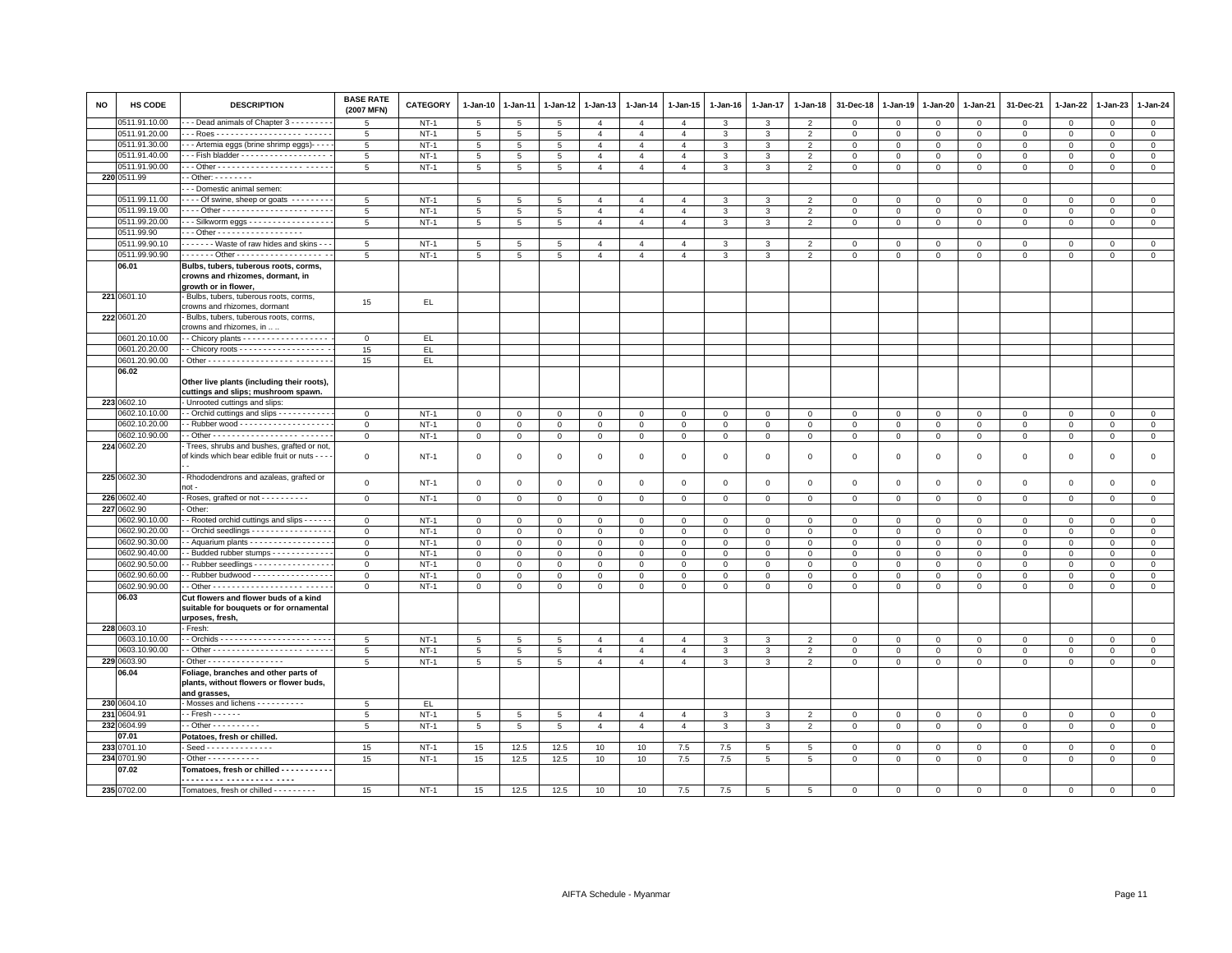| <b>NO</b> | HS CODE                        | <b>DESCRIPTION</b>                                                                                  | <b>BASE RATE</b><br>(2007 MFN) | <b>CATEGORY</b> | 1-Jan-10       | $1-Jan-11$   | 1-Jan-12 1-Jan-13 |                | $1-Jan-14$     | $1 - Jan-15$   | $1 - Jan-16$   | $1 - Jan-17$    | $1-Jan-18$      | 31-Dec-18      | 1-Jan-19     | $1-Jan-20$   | $1 - Jan-21$   | 31-Dec-21    | 1-Jan-22     | $1-Jan-23$   | 1-Jan-24       |
|-----------|--------------------------------|-----------------------------------------------------------------------------------------------------|--------------------------------|-----------------|----------------|--------------|-------------------|----------------|----------------|----------------|----------------|-----------------|-----------------|----------------|--------------|--------------|----------------|--------------|--------------|--------------|----------------|
|           | 07.03                          | Onions, shallots, garlic, leeks and other<br>alliaceous vegetables, fresh or chilled.               |                                |                 |                |              |                   |                |                |                |                |                 |                 |                |              |              |                |              |              |              |                |
|           | 236 0703.10                    | Onions and shallots:                                                                                |                                |                 |                |              |                   |                |                |                |                |                 |                 |                |              |              |                |              |              |              |                |
|           |                                | - Onions:                                                                                           |                                |                 |                |              |                   |                |                |                |                |                 |                 |                |              |              |                |              |              |              |                |
|           | 0703.10.11.00                  | - - Bulbs for propagation - - - - - - - - - - -                                                     | 0.5                            | $NT-1$          | 0.5            | 0.5          | 0.5               | 0.5            | 0.5            | 0.5            | 0.5            | 0.5             | 0.5             | $\Omega$       | $\Omega$     | $\mathbf{0}$ | $\mathbf{0}$   | $\Omega$     | $\mathbf{0}$ | $\Omega$     | $\circ$        |
|           | 0703.10.19.00                  |                                                                                                     | 0.5                            | $NT-1$          | 0.5            | 0.5          | 0.5               | 0.5            | 0.5            | 0.5            | 0.5            | 0.5             | 0.5             | $\mathbf 0$    | $\mathbf 0$  | $\mathbf 0$  | $\mathbf 0$    | $\mathbf 0$  | $\mathbf 0$  | $\mathbf 0$  | $\mathbf 0$    |
|           |                                | - Shallots:                                                                                         |                                |                 |                |              |                   |                |                |                |                |                 |                 |                |              |              |                |              |              |              |                |
|           | 0703.10.21.00                  | - - Bulbs for propagation - - - - - - - - - - - -                                                   | 0.5                            | $NT-1$          | 0.5            | 0.5          | 0.5               | 0.5            | 0.5            | 0.5            | 0.5            | 0.5             | 0.5             | $\mathbf 0$    | $\Omega$     | $\mathbf 0$  | $\mathbf{0}$   | $\mathbf 0$  | $\Omega$     | $\mathbf{0}$ | $\mathbf{0}$   |
|           | 0703.10.29.00                  | -- Other -------------------- ---                                                                   | 0.5                            | $NT-1$          | 0.5            | 0.5          | 0.5               | 0.5            | 0.5            | 0.5            | 0.5            | 0.5             | 0.5             | $\mathbf 0$    | $\Omega$     | $\mathsf 0$  | $\mathbf 0$    | $\mathbf 0$  | $\Omega$     | $\mathbf 0$  | $\circ$        |
|           | 237 0703.20                    | Garlic:                                                                                             |                                |                 |                |              |                   |                |                |                |                |                 |                 |                |              |              |                |              |              |              |                |
|           | 0703.20.10.00                  | - Bulbs for propagation - - - - - - - - - - - - -                                                   | $\mathbf{1}$                   | $NT-1$          | $\mathbf{1}$   | $\mathbf{1}$ | $\overline{1}$    | $\mathbf{1}$   | $\overline{1}$ | 1              | $\mathbf{1}$   | 1               |                 | $\mathbf 0$    | $\mathbf 0$  | $\mathbf{0}$ | $\overline{0}$ | $\mathsf 0$  | $\mathbf 0$  | $\mathbf 0$  | $\circ$        |
|           | 0703.20.90.00                  |                                                                                                     | $\overline{1}$                 | $NT-1$          | $\overline{1}$ | $\mathbf{1}$ | $\overline{1}$    | $\overline{1}$ | $\mathbf{1}$   | $\mathbf{1}$   | $\overline{1}$ | $\mathbf{1}$    |                 | $\mathbf 0$    | $\,0\,$      | $\mathsf 0$  | $\overline{0}$ | $\mathsf 0$  | $\mathsf 0$  | $\mathbf 0$  | $\mathbf 0$    |
|           | 238 0703.90                    | Leeks and other alliaceous vegetables:                                                              |                                |                 |                |              |                   |                |                |                |                |                 |                 |                |              |              |                |              |              |              |                |
|           | 0703.90.10.00                  | - - Bulbs for propagation - - - - - - - - - - - - -                                                 | 15                             | $NT-1$          | 15             | 12.5         | 12.5              | 10             | 10             | 7.5            | 7.5            | 5               | 5               | $\mathbf 0$    | $\mathbf 0$  | $\mathbf 0$  | $\mathbf 0$    | $\mathsf 0$  | $\mathbf 0$  | $\mathbf 0$  | $\mathsf 0$    |
|           | 0703.90.90.00                  |                                                                                                     | 15                             | $NT-1$          | 15             | 12.5         | 12.5              | 10             | 10             | 7.5            | 7.5            | 5               | $\overline{5}$  | $\mathbf 0$    | $\mathbf 0$  | $\mathsf 0$  | $\,0\,$        | $\mathbf 0$  | $\mathbf 0$  | $\mathbf 0$  | $\mathbf 0$    |
|           | 07.04                          | Cabbages, cauliflowers, kohlrabi, kale<br>and similar edible brassicas, fresh or<br>chilled.        |                                |                 |                |              |                   |                |                |                |                |                 |                 |                |              |              |                |              |              |              |                |
|           | 239 0704.10                    | - Cauliflowers and headed broccoli:                                                                 |                                |                 |                |              |                   |                |                |                |                |                 |                 |                |              |              |                |              |              |              |                |
|           | 0704.10.10.00                  |                                                                                                     | 15                             | $NT-1$          | 15             | 12.5         | 12.5              | 10             | 10             | 7.5            | 7.5            | 5               | 5               | $\mathbf 0$    | $\mathbf 0$  | $\mathbf 0$  | $\mathbf 0$    | $\mathbf 0$  | $\mathbf 0$  | $\mathbf 0$  | $\circ$        |
|           | 0704.10.20.00                  | - Headed broccoli - - - - - - - - - - - - - - - -                                                   | 15                             | $NT-1$          | 15             | 12.5         | 12.5              | 10             | 10             | 7.5            | 7.5            | $5\phantom{.0}$ | $\overline{5}$  | $\mathbf 0$    | $\mathbf 0$  | $\mathbf{0}$ | $\overline{0}$ | $\mathsf 0$  | $\mathbf{0}$ | $\mathbf{0}$ | $\overline{0}$ |
|           | 240 0704.20                    | - Brussels sprouts - - - - - - - -                                                                  | 15                             | $NT-1$          | 15             | 12.5         | 12.5              | 10             | 10             | 7.5            | 7.5            | $5\overline{5}$ | 5               | $\mathbf 0$    | $\mathbf 0$  | $\mathbf 0$  | $\circ$        | $\mathsf 0$  | $\mathbf 0$  | $\mathbf 0$  | $\circ$        |
|           | 241 0704.90                    | Other:                                                                                              |                                |                 |                |              |                   |                |                |                |                |                 |                 |                |              |              |                |              |              |              |                |
|           | 0704.90.10.00                  |                                                                                                     | 15                             | $NT-1$          | 15             | 12.5         | 12.5              | 10             | 10             | 7.5            | 7.5            | 5               | 5               | $\mathbf 0$    | $\mathbf{0}$ | $\mathbf{0}$ | $\mathbf{0}$   | $\mathbf 0$  | $\Omega$     | $\mathbf{0}$ | $\circ$        |
|           | 0704.90.90.00                  | - Other -------------------- -----                                                                  | 15                             | $NT-1$          | 15             | 12.5         | 12.5              | 10             | 10             | 7.5            | 7.5            | $\overline{5}$  | 5               | $\mathbf 0$    | $\mathbf 0$  | $\mathbf{0}$ | $\circ$        | $\mathbf 0$  | 0            | $\mathbf{0}$ | $\circ$        |
|           | 07.05                          | Lettuce (Lactuca sativa) and chicory<br>(Cichorium spp.), fresh or chilled.                         |                                |                 |                |              |                   |                |                |                |                |                 |                 |                |              |              |                |              |              |              |                |
|           | 242 0705.11                    | - Cabbage lettuce (head lettuce) - - - - -                                                          | 15                             | $NT-1$          | 15             | 12.5         | 12.5              | 10             | 10             | 7.5            | 7.5            | $\overline{5}$  | 5               | $\mathbf 0$    | $\mathbf 0$  | $\mathsf 0$  | $\circ$        | $\mathbf{0}$ | $\mathsf 0$  | $\circ$      | $\circ$        |
| 243       | 0705.19                        | $-$ Other $        -$                                                                               | 15                             | $NT-1$          | 15             | 12.5         | 12.5              | 10             | 10             | 7.5            | 7.5            | $5\phantom{.0}$ | $\overline{5}$  | $\mathbf 0$    | $\,0\,$      | $\mathsf 0$  | $\,0\,$        | $\mathsf 0$  | $\mathsf 0$  | $\mathsf 0$  | $\overline{0}$ |
|           | 244 0705.21                    | - Witloof chicory (Cichorium intybus var.                                                           |                                |                 |                |              |                   |                |                |                |                |                 |                 |                |              |              |                |              |              |              |                |
|           |                                |                                                                                                     | 5                              | $NT-1$          | 5              | 5            | 5                 | $\overline{4}$ | $\overline{4}$ | $\overline{4}$ | 3              | 3               | $\overline{2}$  | $\mathbf 0$    | $\Omega$     | $\mathbf 0$  | $\mathbf 0$    | $\mathsf 0$  | $\mathbf 0$  | $\mathbf 0$  | $\mathbf 0$    |
|           | 245 0705.29                    | $-$ Other - - - - - - - - - - - -                                                                   | 5                              | $NT-1$          | $\overline{5}$ | 5            | $\,$ 5 $\,$       | $\overline{4}$ | $\overline{4}$ | $\overline{4}$ | 3              | 3               | $\overline{2}$  | $\mathsf 0$    | $\circ$      | $\mathbf 0$  | $\circ$        | $\mathsf 0$  | $\mathsf 0$  | $\mathsf 0$  | $\mathsf 0$    |
|           | 07.06                          | Carrots, turnips, salad beetroot, salsify,<br>celeriac, radishes and similar edible<br>roots, fresh |                                |                 |                |              |                   |                |                |                |                |                 |                 |                |              |              |                |              |              |              |                |
|           | 246 0706.10                    | Carrots and turnips:                                                                                |                                |                 |                |              |                   |                |                |                |                |                 |                 |                |              |              |                |              |              |              |                |
|           | 0706.10.10.00                  |                                                                                                     | 15                             | $NT-1$          | 15             | 12.5         | 12.5              | 10             | 10             | 7.5            | 7.5            | 5               | $5\overline{5}$ | $\mathbf 0$    | $\circ$      | $\mathbf{0}$ | $\mathbf 0$    | $\mathbf 0$  | $\Omega$     | $\mathbf{0}$ | $\mathbf 0$    |
|           | 0706.10.20.00                  |                                                                                                     | 15                             | $NT-1$          | 15             | 12.5         | 12.5              | 10             | 10             | 7.5            | 7.5            | 5               | 5               | $\mathbf 0$    | $\circ$      | $\mathbf 0$  | $\circ$        | $\mathbf 0$  | $\mathbf 0$  | $\mathbf 0$  | $\mathsf 0$    |
|           | 247 0706.90                    | - Other - - - - - - - - - - - - -                                                                   | 15                             | $NT-1$          | 15             | 12.5         | 12.5              | 10             | 10             | 7.5            | 7.5            | 5               | 5               | $\mathbf 0$    | $\mathsf 0$  | $\mathsf 0$  | $\mathbf 0$    | $\mathbf{0}$ | $\mathbf 0$  | $\mathbf{0}$ | $\mathsf 0$    |
|           | 07.07                          | Cucumbers and gherkins, fresh or<br>chilled                                                         |                                |                 |                |              |                   |                |                |                |                |                 |                 |                |              |              |                |              |              |              |                |
|           | 248 0707.00                    | Cucumbers and gherkins, fresh or chilled -                                                          | 15                             | $NT-1$          | 15             | 12.5         | 12.5              | 10             | 10             | 7.5            | 7.5            | 5               | 5               | $\overline{0}$ | $\mathbf{0}$ | $\mathbf{0}$ | $\mathbf{0}$   | $\mathbf 0$  | $\Omega$     | $\mathbf{0}$ | $\mathbf 0$    |
|           | 07.08                          | Leguminous vegetables, shelled or<br>unshelled, fresh or chilled.                                   |                                |                 |                |              |                   |                |                |                |                |                 |                 |                |              |              |                |              |              |              |                |
|           | 249 0708.10                    | - Peas (Pisum sativum) -                                                                            | 15                             | EL              |                |              |                   |                |                |                |                |                 |                 |                |              |              |                |              |              |              |                |
|           | 250 0708.20                    | Beans (Vigna spp., Phaseolus spp.) 15                                                               |                                |                 |                |              |                   |                |                |                |                |                 |                 |                |              |              |                |              |              |              |                |
|           | 0708.20.00.11                  | - - - - - - - - Htawbatpe (butter beans, Lima                                                       | 15                             | EL.             |                |              |                   |                |                |                |                |                 |                 |                |              |              |                |              |              |              |                |
|           | 0708.20.00.12                  | Pebyugale (white beans) ----                                                                        | 15                             | EL              |                |              |                   |                |                |                |                |                 |                 |                |              |              |                |              |              |              |                |
|           | 0708.20.00.13                  | Pegadipa (sultani beans)                                                                            | 15                             | EL              |                |              |                   |                |                |                |                |                 |                 |                |              |              |                |              |              |              |                |
|           | 0708.20.00.14                  | Sultapya beans                                                                                      | 15                             | EL.             |                |              |                   |                |                |                |                |                 |                 |                |              |              |                |              |              |              |                |
|           | 0708.20.00.19                  | . 0ther -                                                                                           | 15                             | EL.             |                |              |                   |                |                |                |                |                 |                 |                |              |              |                |              |              |              |                |
|           | 0708.20.00.20                  | Bocate (cowpeas / Vigna Cating)                                                                     | 15                             | EL.             |                |              |                   |                |                |                |                |                 |                 |                |              |              |                |              |              |              |                |
|           | 0708.20.00.30                  | - - - - - - - Pelun (vigna Cating) - - - - - - - - -                                                | 15                             | EL.             |                |              |                   |                |                |                |                |                 |                 |                |              |              |                |              |              |              |                |
|           | 0708.20.00.40                  | Peyin (Phaseolus Clearatus) - -                                                                     | 15                             | EL.             |                |              |                   |                |                |                |                |                 |                 |                |              |              |                |              |              |              |                |
|           | 0708.20.00.50                  | Pedesein (Phaseolus Radiatus) -                                                                     | 15                             | EL.             |                |              |                   |                |                |                |                |                 |                 |                |              |              |                |              |              |              |                |
|           |                                | Matpe (Phaseolus Mungo)                                                                             |                                |                 |                |              |                   |                |                |                |                |                 |                 |                |              |              |                |              |              |              |                |
|           | 0708.20.00.61<br>0708.20.00.62 | $- - - - - -$ Matpe, green $- - - - - - - - - - - -$<br>Matpe, split - - - - - - - - - - - - - -    | 15<br>15                       | EL<br>EL.       |                |              |                   |                |                |                |                |                 |                 |                |              |              |                |              |              |              |                |
|           | 0708.20.00.69                  |                                                                                                     | 15                             | EL.             |                |              |                   |                |                |                |                |                 |                 |                |              |              |                |              |              |              |                |
|           | 0708.20.00.90                  |                                                                                                     | 15                             | EL.             |                |              |                   |                |                |                |                |                 |                 |                |              |              |                |              |              |              |                |
|           |                                |                                                                                                     |                                |                 |                |              |                   |                |                |                |                |                 |                 |                |              |              |                |              |              |              |                |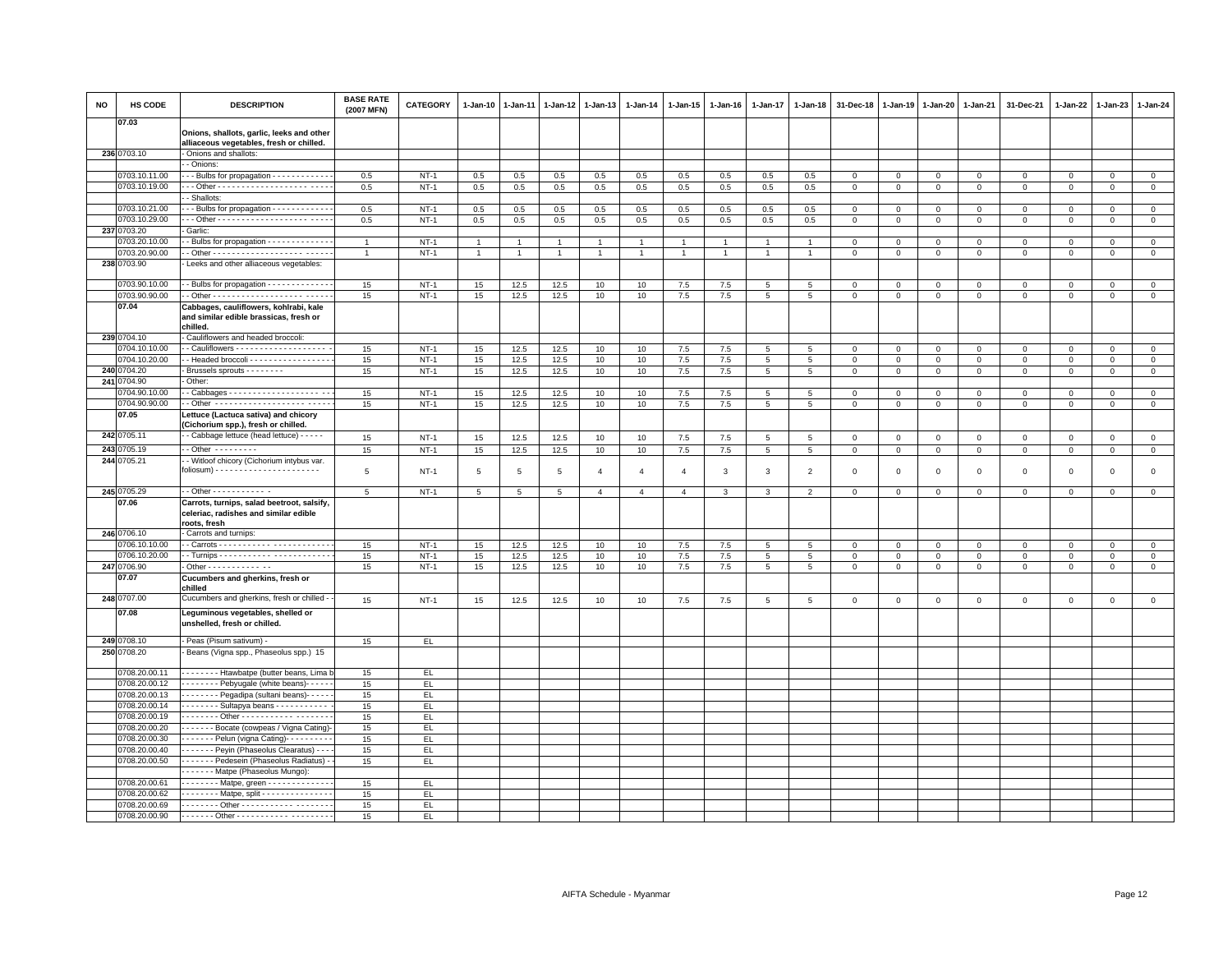| <b>NO</b> | <b>HS CODE</b>                 | <b>DESCRIPTION</b>                                                                                                          | <b>BASE RATE</b><br>(2007 MFN) | <b>CATEGORY</b>  | $1 - Jan-10$ | 1-Jan-11     | $1 - Jan-12$ | $1 - Jan-13$ | 1-Jan-14 | 1-Jan-15       | $1-Jan-16$ | 1-Jan-17        | $1-Jan-18$           | 31-Dec-18               | $1-Jan-19$                 | $1 - Jan-20$                 | 1-Jan-21                | 31-Dec-21                  | 1-Jan-22               | $1-Jan-23$              | $1-Jan-24$             |
|-----------|--------------------------------|-----------------------------------------------------------------------------------------------------------------------------|--------------------------------|------------------|--------------|--------------|--------------|--------------|----------|----------------|------------|-----------------|----------------------|-------------------------|----------------------------|------------------------------|-------------------------|----------------------------|------------------------|-------------------------|------------------------|
| 251       | 0708.90                        | Other leguminous vegetables - - - - - - -                                                                                   |                                |                  |              |              |              |              |          |                |            |                 |                      |                         |                            |                              |                         |                            |                        |                         |                        |
|           |                                | - - - - - - Pesingon (Cajaua Indicus):                                                                                      |                                |                  |              |              |              |              |          |                |            |                 |                      |                         |                            |                              |                         |                            |                        |                         |                        |
|           | 0708.90.00.11                  | - - - - - - - - Pesingo, split - - - - - - - - - - - - -                                                                    | 15                             | $NT-1$           | 15           | 12.5         | 12.5         | 10           | 10       | 7.5            | 7.5        | 5               | 5                    | $\overline{0}$          | $^{\circ}$                 | $\mathbf 0$                  | $\mathbf 0$             | 0                          | $^{\circ}$             | $^{\circ}$              | $\overline{0}$         |
|           | 0708.90.00.19                  | ------- Other ----------- -------                                                                                           | 15                             | $NT-1$           | 15           | 12.5         | 12.5         | 10           | 10       | $7.5\,$        | 7.5        | 5               | 5                    | $\Omega$                | $\mathbf 0$                | $\mathbf{0}$                 | $\Omega$                | $\mathbf 0$                | $\Omega$               | $\Omega$                | $\mathsf 0$            |
|           | 0708.90.00.20<br>0708.90.00.30 | Pegyi (Dolicho Lablab)                                                                                                      | 15                             | $NT-1$<br>$NT-1$ | 15           | 12.5         | 12.5         | 10<br>10     | 10       | 7.5            | 7.5        | 5<br>5          | 5                    | $\mathbf 0$<br>$\Omega$ | $\mathbf 0$<br>$\mathbf 0$ | $\mathbf{0}$<br>$\mathbf{0}$ | $\mathbf 0$<br>$\Omega$ | $\mathsf 0$<br>$\mathbf 0$ | $^{\circ}$<br>$\Omega$ | $^{\circ}$<br>$\Omega$  | $\mathbf 0$            |
|           | 0708.90.00.40                  | ------ Pegya (red beans) - - - - - - - - -<br>. Sadawpe                                                                     | 15<br>15                       | $NT-1$           | 15<br>15     | 12.5<br>12.5 | 12.5<br>12.5 | 10           | 10<br>10 | $7.5\,$<br>7.5 | 7.5<br>7.5 | 5               | $5\phantom{.0}$<br>5 | $\mathbf 0$             | $\mathbf 0$                | 0                            | $\mathbf 0$             | $\mathsf 0$                | $\mathbf 0$            | $\Omega$                | $\mathbf 0$<br>$\circ$ |
|           | 0708.90.00.50                  | $\cdots \cdots$ - Peyaza (red dhall) - - - - - - - - - -                                                                    | 15                             | $NT-1$           | 15           | 12.5         | 12.5         | 10           | 10       | $7.5\,$        | 7.5        | 5               | 5                    | $\mathbf{O}$            | $\mathbf 0$                | $\mathbf 0$                  | $\mathbf{0}$            | $\mathbf 0$                | $\Omega$               | $\Omega$                | $\mathbf{0}$           |
|           | 0708.90.00.90                  |                                                                                                                             | 15                             | $NT-1$           | 15           | 12.5         | 12.5         | 10           | 10       | 7.5            | 7.5        | 5               | 5                    | $\mathsf 0$             | $\mathsf 0$                | $\mathbf 0$                  | $\mathbf 0$             | $\mathsf 0$                | $\mathbf 0$            | $\Omega$                | $\mathbf 0$            |
|           | 07.09                          | Other vegetables, fresh or chilled.                                                                                         |                                |                  |              |              |              |              |          |                |            |                 |                      |                         |                            |                              |                         |                            |                        |                         |                        |
|           | 252 0709.10                    | Globe artichokes - - - - - - - - -                                                                                          | 15                             | <b>NT-1</b>      | 15           | 12.5         | 12.5         | 10           | 10       | 7.5            | 7.5        | $5\phantom{.0}$ | $\overline{5}$       | $\mathbf 0$             | $\mathbf 0$                | $\Omega$                     | $\mathbf 0$             | $\mathsf 0$                | $\Omega$               | $\Omega$                | $\mathbf 0$            |
| 253       | 709.20                         | Asparagus - - - - - - - - - -                                                                                               | 15                             | $NT-1$           | 15           | 12.5         | 12.5         | 10           | 10       | 7.5            | 7.5        | 5               | 5                    | $\mathbf 0$             | $\mathbf 0$                | $\mathbf 0$                  | $\mathbf 0$             | 0                          | $\Omega$               | $\Omega$                | $\circ$                |
| 254       | 709.30                         | - Aubergines (egg-plants)- - - - - -                                                                                        | 15                             | $NT-1$           | 15           | 12.5         | 12.5         | 10           | 10       | 7.5            | 7.5        | 5               | 5                    | $\mathbf 0$             | $\overline{0}$             | $\mathbf 0$                  | $\mathbf 0$             | 0                          | $\Omega$               | $\Omega$                | $\mathbf 0$            |
| 255       | 709.40                         | Celery other than celeriac - - - - -                                                                                        | 15                             | $NT-1$           | 15           | 12.5         | 12.5         | 10           | 10       | 7.5            | 7.5        | $\overline{5}$  | 5                    | $\Omega$                | $\mathbf 0$                | $\Omega$                     | $\Omega$                | $\Omega$                   | $\Omega$               | $\Omega$                | $\overline{0}$         |
| 256       | 709.51                         | - Mushrooms of the genus Agaricus - -                                                                                       | 15                             | $NT-1$           | 15           | 12.5         | 12.5         | 10           | 10       | 7.5            | 7.5        | 5               | 5                    | $\mathbf 0$             | $\mathbf 0$                | $\mathbf 0$                  | $\Omega$                | $\mathsf 0$                | $\Omega$               | $\Omega$                | $\mathbf 0$            |
| 257       | 709.52                         | - Truffles - - - - -                                                                                                        | 15                             | $NT-1$           | 15           | 12.5         | 12.5         | 10           | 10       | $7.5\,$        | 7.5        | $\overline{5}$  | 5                    | $\mathbf 0$             | $\Omega$                   | $\Omega$                     | $\Omega$                | $\mathbf 0$                | $\Omega$               | $\Omega$                | $\mathbf 0$            |
| 258       | 1709.59                        | $\cdot$ - Other - - - - - - - - - -                                                                                         | 15                             | <b>NT-1</b>      | 15           | 12.5         | 12.5         | 10           | 10       | 7.5            | 7.5        | 5               | 5                    | 0                       | $\mathsf 0$                | $\mathsf 0$                  | $\mathbf 0$             | $\mathbf 0$                | 0                      | $^{\circ}$              | $\mathsf 0$            |
| 259       | 709.60                         | Fruits of the genus Capsicum or of the<br>genus Pimenta:                                                                    |                                |                  |              |              |              |              |          |                |            |                 |                      |                         |                            |                              |                         |                            |                        |                         |                        |
|           | 0709.60.10.00<br>0709.60.90.00 | - Chillies, other than giant chillies - - - - -                                                                             | 1.5                            | $NT-1$           | 1.5          | 1.5          | 1.5          | 1.5          | 1.5      | 1.5            | 1.5        | 1.5             |                      | 0<br>$\mathbf 0$        | 0<br>$\mathbf{0}$          | $\circ$                      | 0<br>$\mathbf 0$        | $\mathbf 0$                | 0<br>$\Omega$          | $\mathbf 0$<br>$\Omega$ | $\mathbf 0$            |
|           | 260 0709.70                    | Spinach, New Zealand spinach and                                                                                            | 1.5                            | $NT-1$           | $1.5\,$      | 1.5          | $1.5\,$      | 1.5          | $1.5\,$  | 1.5            | 1.5        | $1.5\,$         |                      |                         |                            | $\mathsf 0$                  |                         | $\mathsf 0$                |                        |                         | $\mathsf 0$            |
|           |                                | orache spinach (garden spinach) - - - - - - -<br>.                                                                          | 15                             | $NT-1$           | 15           | 12.5         | 12.5         | 10           | 10       | 7.5            | 7.5        | 5               | 5                    | $\mathbf 0$             | $\mathbf 0$                | $\mathbf 0$                  | $\mathbf 0$             | $\mathsf 0$                | $\mathbf 0$            | $\mathbf 0$             | $\mathsf 0$            |
|           | 261 0709.90                    | - Other - - - - - - - - - - -                                                                                               | 15                             | $NT-1$           | 15           | 12.5         | 12.5         | 10           | 10       | 7.5            | 7.5        | 5               | $\,$ 5 $\,$          | $\mathsf 0$             | $\,0\,$                    | $\mathbf 0$                  | $\mathsf 0$             | $\mathsf 0$                | $\mathsf 0$            | $\mathsf 0$             | $\overline{0}$         |
|           | 07.10                          | Vegetables (uncooked or cooked by<br>steaming or boiling in water), frozen                                                  |                                |                  |              |              |              |              |          |                |            |                 |                      |                         |                            |                              |                         |                            |                        |                         |                        |
| 262       | 0710.10                        | Potatoes - - - - - - - - - -                                                                                                | 15                             | $NT-1$           | 15           | 12.5         | 12.5         | 10           | 10       | $7.5\,$        | 7.5        | 5               | 5                    | $\mathbf 0$             | $\overline{0}$             | $\mathbf{0}$                 | $\mathbf{0}$            | $\Omega$                   | $\Omega$               | $\Omega$                | $\mathsf 0$            |
| 263       | 710.21                         | - Peas (Pisum sativum) - - - - - - - - - - -                                                                                | 15                             | $NT-1$           | 15           | 12.5         | 12.5         | 10           | 10       | 7.5            | 7.5        | 5               | 5                    | $\mathbf 0$             | $\mathbf 0$                | $\circ$                      | $\mathbf 0$             | $\mathbf 0$                | $\mathbf 0$            | $\mathbf 0$             | $\mathbf{0}$           |
| 264       | 0710.22                        | - Beans (Vigna spp., Phaseolus spp.) - -                                                                                    | 15                             | $NT-1$           | 15           | 12.5         | 12.5         | 10           | 10       | $7.5\,$        | 7.5        | 5               | 5                    | $\mathsf 0$             | $\overline{0}$             | $\mathbf 0$                  | $\mathbf 0$             | $\mathsf 0$                | $\mathbf 0$            | $\mathsf 0$             | $\mathsf 0$            |
| 265       | 0710.29                        | $-$ Other $     -$                                                                                                          | 15                             | $NT-1$           | 15           | 12.5         | 12.5         | 10           | 10       | $7.5\,$        | 7.5        | $\overline{5}$  | $5\phantom{.0}$      | $\mathsf 0$             | $\,0\,$                    | $\mathbf 0$                  | $\mathsf 0$             | $\mathsf 0$                | $\mathsf 0$            | $\mathsf 0$             | $\mathsf 0$            |
|           | 266 0710.30                    | Spinach, New Zealand spinach and<br>orache spinach (garden spinach) - - - - - - -<br>.                                      | 15                             | $NT-1$           | 15           | 12.5         | 12.5         | 10           | 10       | 7.5            | 7.5        | 5               | 5                    | $\mathbf 0$             | $\overline{0}$             | $\mathbf 0$                  | $\mathbf 0$             | $\mathsf 0$                | $\mathbf 0$            | $\mathbf 0$             | $\mathsf 0$            |
|           | 267 0710.40                    | Sweet corn - - - - - -                                                                                                      | 15                             | $NT-1$           | 15           | 12.5         | 12.5         | 10           | 10       | 7.5            | 7.5        | 5               | 5                    | $\overline{0}$          | $\overline{0}$             | $\mathbf 0$                  | $\mathbf 0$             | $\mathsf 0$                | $\Omega$               | $\mathsf 0$             | $\mathsf 0$            |
| 268       | 0710.80                        | Other vegetables - - - - - - - -                                                                                            | 15                             | $NT-1$           | 15           | 12.5         | 12.5         | 10           | 10       | 7.5            | 7.5        | 5               | 5                    | $\mathbf 0$             | $\mathbf 0$                | $\mathbf 0$                  | $\mathbf 0$             | $\mathsf 0$                | $\Omega$               | $\Omega$                | $\,0\,$                |
| 269       | 0710.90<br>07.11               | Mixtures of vegetables - - -<br>Vegetables provisionally preserved (for<br>example, by sulphur dioxide gas, in<br>brine, in | 15                             | $NT-1$           | 15           | 12.5         | 12.5         | 10           | 10       | 7.5            | 7.5        | 5               | 5                    | $\mathbf{O}$            | $\mathbf 0$                | $\mathbf 0$                  | $\mathbf{0}$            | $\mathbf 0$                | $\mathbf 0$            | $\mathbf 0$             | $\circ$                |
|           | 270 0711.20                    | Olives:                                                                                                                     |                                |                  |              |              |              |              |          |                |            |                 |                      |                         |                            |                              |                         |                            |                        |                         |                        |
|           | )711.20.10.00                  | - Preserved by sulphur dioxide gas - - - -                                                                                  | 15                             | $NT-1$           | 15           | 12.5         | 12.5         | 10           | 10       | 7.5            | 7.5        | 5               | 5                    | 0                       | $^{\circ}$                 | $\Omega$                     | $\mathbf 0$             | 0                          | 0                      | $\Omega$                | $\mathbf 0$            |
|           | 0711.20.90.00                  |                                                                                                                             | 15                             | $NT-1$           | 15           | 12.5         | 12.5         | 10           | 10       | 7.5            | 7.5        | $5\overline{5}$ | $5\phantom{.0}$      | $\mathbf{O}$            | $\mathbf 0$                | $\mathbf{0}$                 | $\mathbf{0}$            | $\mathbf{0}$               | 0                      | $\mathbf 0$             | $\mathbf{0}$           |
|           | 271 0711.30                    | Capers                                                                                                                      |                                |                  |              |              |              |              |          |                |            |                 |                      |                         |                            |                              |                         |                            |                        |                         |                        |
|           | 0711.30.10.00                  | - Preserved by sulphur dioxide gas - - -                                                                                    | 15                             | $NT-1$           | 15           | 12.5         | 12.5         | 10           | 10       | $7.5\,$        | $7.5\,$    | 5               | 5                    | $\mathbf 0$             | $\mathbf 0$                | $\Omega$                     | $\Omega$                | $\mathsf 0$                | $\Omega$               | $\Omega$                | $\mathsf 0$            |
|           | 0711.30.90.00<br>272 0711.40   |                                                                                                                             | 15                             | <b>NT-1</b>      | 15           | 12.5         | 12.5         | 10           | 10       | $7.5\,$        | 7.5        | $\overline{5}$  | $\overline{5}$       | $\mathbf 0$             | $\,0\,$                    | $\mathbf 0$                  | $\mathbf 0$             | $\mathsf 0$                | 0                      | 0                       | $\mathsf 0$            |
|           | 0711.40.10.00                  | Cucumbers and gherkins:<br>- Preserved by sulphur dioxide gas - - -                                                         | 15                             | $NT-1$           | 15           | 12.5         | 12.5         | 10           | 10       | 7.5            | 7.5        | -5              | $5\overline{5}$      | $\Omega$                | $\Omega$                   | $\Omega$                     | $\Omega$                | $\Omega$                   | $\Omega$               | $\Omega$                | $\mathbf 0$            |
|           | 0711.40.90.00                  |                                                                                                                             | 15                             | $NT-1$           | 15           | 12.5         | 12.5         | 10           | 10       | 7.5            | 7.5        | $\overline{5}$  | 5                    | $\Omega$                | $\Omega$                   | $\Omega$                     | $\Omega$                | $\mathbf 0$                | $\Omega$               |                         | $\overline{0}$         |
|           | 273 0711.51                    | - Mushrooms of the genus Agaricus - -                                                                                       | 15                             | $NT-1$           | 15           | 12.5         | 12.5         | 10           | 10       | $7.5\,$        | 7.5        | 5               | $\overline{5}$       | $\mathbf 0$             | $\mathbf 0$                | $^{\circ}$                   | $\mathbf 0$             | $\mathsf 0$                | $^{\circ}$             | $^{\circ}$              | $\mathsf 0$            |
| 274       | 711.59                         | - Other - - - - - - - -                                                                                                     | 15                             | $NT-1$           | 15           | 12.5         | 12.5         | 10           | 10       | 7.5            | 7.5        | $\overline{5}$  | 5                    | $\mathbf 0$             | $\mathbf{0}$               | $\mathbf 0$                  | $\mathbf 0$             | $\mathbf 0$                | $\Omega$               | $\Omega$                | $\overline{0}$         |
|           | 275 0711.90                    | Other vegetables; mixtures of vegetables:                                                                                   |                                |                  |              |              |              |              |          |                |            |                 |                      |                         |                            |                              |                         |                            |                        |                         |                        |
|           | 0711.90.10.00                  |                                                                                                                             | 15                             | $NT-1$           | 15           | 12.5         | 12.5         | 10           | 10       | 7.5            | 7.5        | 5               | 5                    | 0                       | 0                          | $\mathbf 0$                  | 0                       | 0                          | $\Omega$               | $^{\circ}$              | $\mathbf 0$            |
|           | 0711.90.20.00                  |                                                                                                                             | 15                             | $NT-1$           | 15           | 12.5         | 12.5         | 10           | 10       | 7.5            | 7.5        | 5               | 5                    | $\Omega$                | $\Omega$                   | $\mathbf{0}$                 | $\Omega$                | $\mathbf 0$                | $\mathbf 0$            | $\Omega$                | $\mathbf{0}$           |
|           | 0711.90.30.00                  | - Onions, preserved by sulphur dioxide ga                                                                                   | 15                             | $NT-1$           | 15           | 12.5         | 12.5         | $10$         | 10       | 7.5            | 7.5        | 5               | $\overline{5}$       | $\mathbf 0$             | $\mathbf 0$                | $\mathsf 0$                  | $\Omega$                | $\mathsf 0$                | $\Omega$               | $\Omega$                | $\overline{0}$         |
|           | 0711.90.40.00                  | - Onions, preserved other than by sulphur                                                                                   | 15                             | $NT-1$           | 15           | 12.5         | 12.5         | 10           | 10       | $7.5\,$        | 7.5        | 5               | 5                    | $\mathbf 0$             | $\mathbf 0$                | $\mathbf 0$                  | $\mathbf 0$             | $\mathbf 0$                | 0                      | $\mathbf 0$             | $\mathsf 0$            |
|           | 0711.90.50.00                  | - Other, preserved by sulphur dioxide gas                                                                                   | 15                             | $NT-1$           | 15           | 12.5         | 12.5         | 10           | 10       | $7.5\,$        | 7.5        | 5               | $\overline{5}$       | $\mathbf 0$             | $\mathbf 0$                | 0                            | 0                       | 0                          | $\Omega$               | 0                       | $\overline{0}$         |
|           | 0711.90.90.00                  | Dried vegetables, whole, cut, sliced,<br>broken or in powder, but not further                                               | 15                             | $NT-1$           | 15           | 12.5         | 12.5         | 10           | 10       | 7.5            | 7.5        | $5^{\circ}$     | 5                    | $\Omega$                | $\mathbf{0}$               | $\mathbf{0}$                 | $\mathbf{0}$            | $\mathbf 0$                | $\mathbf 0$            | $\mathbf 0$             | $\circ$                |
|           | 17.12                          | prepared.                                                                                                                   |                                |                  |              |              |              |              |          |                |            |                 |                      |                         |                            |                              |                         |                            |                        |                         |                        |
| 276       | 0712.20                        | - Onions - - - - - - - - - - -                                                                                              | 15                             | $NT-1$           | 15           | 12.5         | 12.5         | 10           | 10       | 7.5            | 7.5        | 5               | 5                    | $\Omega$                | $\Omega$                   | $\Omega$                     | $\Omega$                | $\Omega$                   | $\Omega$               | $\Omega$                | $\mathbf 0$            |
|           | 277 0712.31                    | - - Mushrooms of the genus Agaricus - -                                                                                     | 15                             | $NT-1$           | 15           | 12.5         | 12.5         | 10           | 10       | 7.5            | 7.5        | 5               | 5                    | $\mathbf 0$             | $\mathbf{0}$               | $\Omega$                     | $\mathbf 0$             | $\Omega$                   | $\Omega$               | $\Omega$                | $\mathbf{0}$           |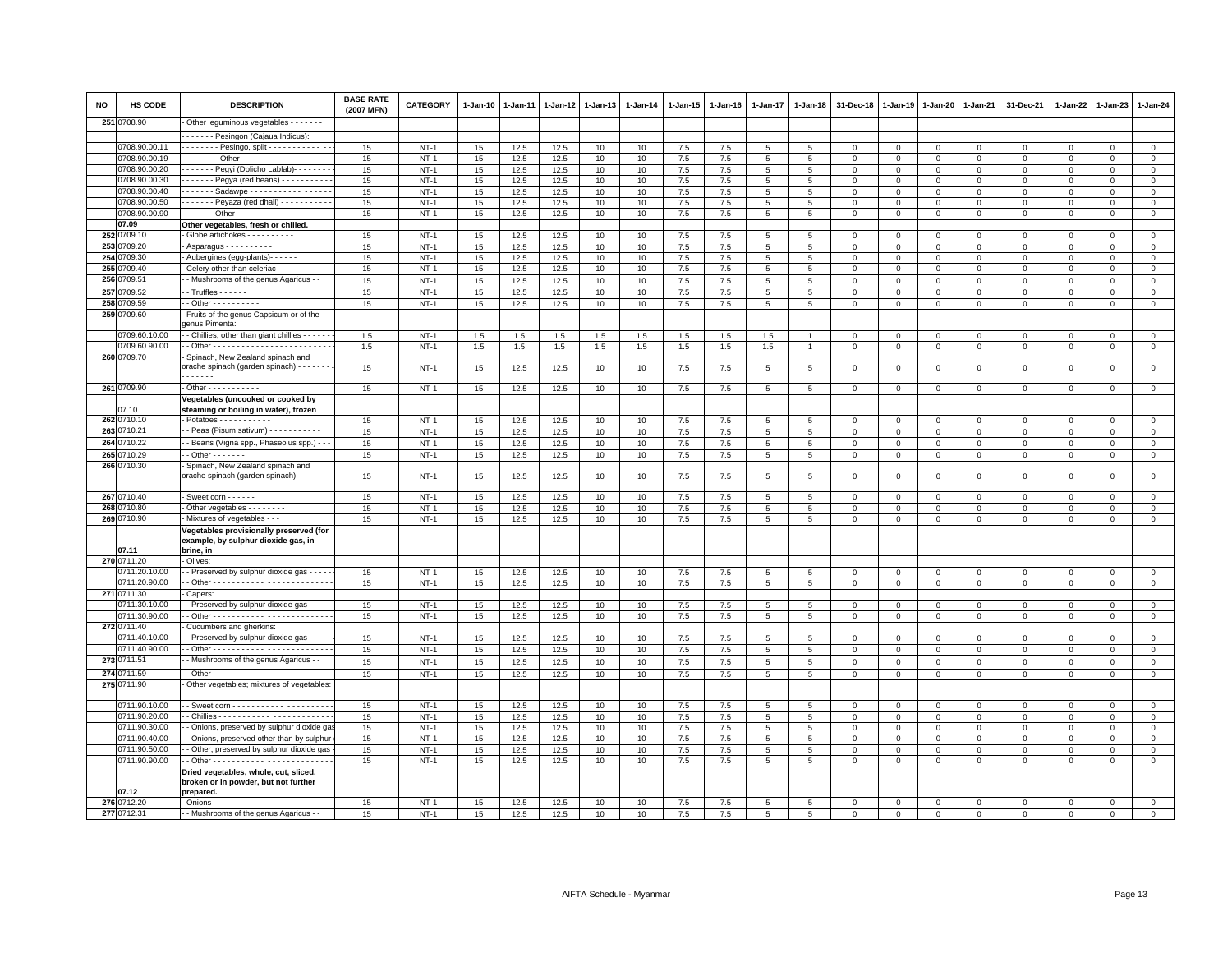| <b>NO</b> | <b>HS CODE</b> | <b>DESCRIPTION</b>                                                               | <b>BASE RATE</b><br>(2007 MFN) | <b>CATEGORY</b> | $1-Jan-10$     | 1-Jan-11     | 1-Jan-12     | 1-Jan-13     | $1-Jan-14$   | 1-Jan-15     | $1-Jan-16$          | $1-Jan-17$      | 1-Jan-18        | 31-Dec-18      | 1-Jan-19       | 1-Jan-20     | 1-Jan-21                | 31-Dec-21   | $1-Jan-22$  | $1-Jan-23$  | $1-Jan-24$     |
|-----------|----------------|----------------------------------------------------------------------------------|--------------------------------|-----------------|----------------|--------------|--------------|--------------|--------------|--------------|---------------------|-----------------|-----------------|----------------|----------------|--------------|-------------------------|-------------|-------------|-------------|----------------|
| 278       | 0712.32        | - Wood ears (Auricularia spp.) - - - - -                                         | 15                             | $NT-1$          | 15             | 12.5         | 12.5         | 10           | 10           | 7.5          | 7.5                 | $5\overline{5}$ | 5               | $\Omega$       | $\mathbf{0}$   | $\mathbf{0}$ | $\mathbf 0$             | $\Omega$    | $\mathbf 0$ | $\mathbf 0$ | $\mathbf{0}$   |
| 279       | 1712.33        | - Jelly fungi (Tremella spp.) - - - -                                            | 15                             | $NT-1$          | 15             | 12.5         | 12.5         | 10           | 10           | 7.5          | 7.5                 | 5               | 5               | $\mathbf 0$    | $\mathbf 0$    | $\mathbf 0$  | $\mathbf 0$             | $\mathsf 0$ | $\mathbf 0$ | $\mathsf 0$ | $\mathbf{0}$   |
| 280       | 0712.39        | - Other:                                                                         |                                |                 |                |              |              |              |              |              |                     |                 |                 |                |                |              |                         |             |             |             |                |
|           | 712.39.10.00   |                                                                                  | 15                             | $NT-1$          | 15             | 12.5         | 12.5         | 10           | 10           | 7.5          | 7.5                 | 5               | 5               | $\mathbf 0$    | $\mathsf 0$    | $\mathbf 0$  | $\mathsf 0$             | $\mathsf 0$ | $\mathbf 0$ | $\mathsf 0$ | $\mathbf 0$    |
|           | 0712.39.20.00  | - - Shiitake (dong-gu) - - - - - - - - - - - - - -                               | 15                             | $NT-1$          | 15             | 12.5         | 12.5         | 10           | 10           | $7.5\,$      | 7.5                 | 5               | $5\phantom{.0}$ | $\mathbf 0$    | $\mathbf 0$    | $\circ$      | $\mathbf 0$             | $\Omega$    | $\Omega$    | $\Omega$    | $\mathbf 0$    |
|           | 0712.39.90.00  |                                                                                  | 15                             | $NT-1$          | 15             | 12.5         | 12.5         | 10           | 10           | 7.5          | 7.5                 | 5               | 5               | $\mathbf 0$    | $\mathbf 0$    | $\mathbf 0$  | $\mathbf 0$             | $\mathsf 0$ | $\Omega$    | $\Omega$    | $\mathbf 0$    |
|           | 281 0712.90    | Other vegetables; mixture of vegetables -                                        |                                |                 |                |              |              |              |              |              |                     |                 |                 |                |                |              |                         |             |             |             |                |
|           |                |                                                                                  | 15                             | $NT-1$          | 15             | 12.5         | 12.5         | 10           | 10           | 7.5          | 7.5                 | 5               | 5               | $\mathbf 0$    | $\mathsf 0$    | $\mathsf 0$  | $\mathsf 0$             | $\mathsf 0$ | $\mathbf 0$ | $\mathsf 0$ | $\mathsf 0$    |
|           |                | Dried leguminous vegetables, shelled,                                            |                                |                 |                |              |              |              |              |              |                     |                 |                 |                |                |              |                         |             |             |             |                |
|           | 07.13          | whether or not skinned or split.                                                 |                                |                 |                |              |              |              |              |              |                     |                 |                 |                |                |              |                         |             |             |             |                |
|           | 282 0713.10    | Peas (Pisum sativum)                                                             |                                |                 |                |              |              |              |              |              |                     |                 |                 |                |                |              |                         |             |             |             |                |
|           | 0713.10.10.00  |                                                                                  | $\mathsf 0$                    | $NT-1$          | $\mathbf 0$    | $\mathbf 0$  | $\mathbf 0$  | $\mathsf 0$  | $\mathsf 0$  | $\mathsf 0$  | $\mathsf 0$         | $\mathbf 0$     | $\mathsf 0$     | $\mathbf 0$    | $\mathbf 0$    | $\mathsf 0$  | $\mathsf 0$             | $\mathsf 0$ | $\mathbf 0$ | $\mathsf 0$ | $\mathsf 0$    |
|           | 0713.10.90.00  |                                                                                  | $\mathsf 0$                    | $NT-1$          | $\mathsf 0$    | $\mathbf 0$  | 0            | $\mathbf 0$  | $\mathsf 0$  | $\mathbf 0$  | $\mathbf 0$         | $\mathbf 0$     | $\mathsf 0$     | $\mathsf 0$    | $\mathsf 0$    | $\mathbf 0$  | $\mathbf 0$             | $\mathsf 0$ | $\mathbf 0$ | $\mathsf 0$ | $\overline{0}$ |
|           | 283 0713.20    | Chickpeas (garbanzos):                                                           |                                |                 |                |              |              |              |              |              |                     |                 |                 |                |                |              |                         |             |             |             |                |
|           | 0713.20.10.00  |                                                                                  | $\mathbf 0$                    | $NT-1$          | $\mathbf 0$    | 0            | 0            | $\mathbf 0$  | $\mathbf 0$  | $\mathbf 0$  | $\mathbf{0}$        | $\mathbf 0$     | $\mathsf 0$     | $\Omega$       | $\mathbf 0$    | $\mathbf 0$  | $\mathbf 0$             | 0           | 0           | 0           | $\mathsf 0$    |
|           | 0713.20.90     | - Other ----------- -----                                                        |                                |                 |                |              |              |              |              |              |                     |                 |                 |                |                |              |                         |             |             |             |                |
|           | 0713.20.90.10  | Gram, split                                                                      | $\mathsf 0$                    | $NT-1$          | $\mathbf 0$    | $\mathbf 0$  | 0            | $\mathbf 0$  | $\mathsf 0$  | $\mathbf 0$  | $\mathsf 0$         | $\mathbf 0$     | $\mathbf 0$     | $\mathbf 0$    | $\mathbf 0$    | $\mathbf 0$  | $\mathbf 0$             | $\mathsf 0$ | $\mathbf 0$ | $\mathbf 0$ | $\mathsf 0$    |
|           | 0713.20.90.20  | . Other -                                                                        | $\mathbf 0$                    | $NT-1$          | $\mathsf 0$    | $\mathbf 0$  | $\mathbf 0$  | $\Omega$     | $\mathbf 0$  | $\mathsf 0$  | $\mathsf 0$         | $\mathbf 0$     | $\mathbf 0$     | $\mathbf 0$    | $\mathbf 0$    | $\mathbf 0$  | $\Omega$                | $\mathbf 0$ | $\mathbf 0$ | $\Omega$    | $\mathbf 0$    |
|           | 284 0713.31    | - Beans of the species Vigna mungo (L.)<br>Hepper or Vigna radiata (L.) Wilczek: |                                |                 |                |              |              |              |              |              |                     |                 |                 |                |                |              |                         |             |             |             |                |
|           | 0713.31.10     | - - - For sowing - - - - - - - - - - - - -                                       |                                |                 |                |              |              |              |              |              |                     |                 |                 |                |                |              |                         |             |             |             |                |
|           |                | Beans (Phaseolus Lunatus):                                                       |                                |                 |                |              |              |              |              |              |                     |                 |                 |                |                |              |                         |             |             |             |                |
|           | 0713.31.10.11  | Htawbatpe (butter beans, Lima                                                    | $\mathbf 0$                    | $NT-1$          | $\mathbf 0$    | $\Omega$     | $\Omega$     | $\Omega$     | $\Omega$     | $\mathbf{0}$ | $\mathbf 0$         | $\Omega$        | $\Omega$        | $\Omega$       | $\Omega$       | $\mathbf{0}$ | $\Omega$                | $\mathbf 0$ | $\Omega$    | $\Omega$    | $\mathsf 0$    |
|           | 0713.31.10.12  | Pebyugale (white beans) - - - -                                                  | $\mathsf 0$                    | $NT-1$          | $\mathbf 0$    | 0            | 0            | $\mathsf 0$  | 0            | $\mathsf 0$  | $\mathsf 0$         | $\mathbf 0$     | $\mathbf 0$     | 0              | $\mathbf 0$    | $\mathbf 0$  | 0                       | 0           | $\mathbf 0$ | 0           | $\mathsf 0$    |
|           | 0713.31.10.13  | Pegadipa (sultani beans) -----                                                   | $\mathsf 0$                    | $NT-1$          | $\mathbf 0$    | $\mathbf 0$  | $\mathbf 0$  | $\Omega$     | $\mathsf 0$  | $\mathsf 0$  | $\mathbf{O}$        | $\mathsf 0$     | $\mathbf 0$     | $\mathbf 0$    | $\mathbf 0$    | $\mathbf 0$  | $\mathbf 0$             | $\mathsf 0$ | $\mathbf 0$ | $\mathsf 0$ | $\overline{0}$ |
|           | 0713.31.10.14  | Sultapya beans                                                                   | $\mathsf 0$                    | $NT-1$          | $\mathbf 0$    | $\mathbf 0$  | $\mathbf 0$  | $\mathbf 0$  | $\mathsf 0$  | $\mathsf 0$  | $\mathbf{O}$        | $\mathbf 0$     | $\mathsf 0$     | $\mathbf 0$    | $\mathbf 0$    | $\mathbf 0$  | $\mathbf 0$             | $\mathsf 0$ | $\mathbf 0$ | $\mathsf 0$ | $\mathsf 0$    |
|           |                |                                                                                  |                                |                 |                |              |              |              |              |              |                     |                 |                 |                |                |              |                         |             |             |             |                |
|           | 0713.31.10.19  | . Other -                                                                        | $\mathbf 0$                    | $NT-1$          | $\mathsf 0$    | $\mathbf 0$  | $\mathbf{0}$ | $\mathbf{0}$ | $\mathsf 0$  | $\mathbf{0}$ | $\mathsf 0$         | $\mathbf 0$     | $\mathsf 0$     | $\overline{0}$ | $\mathbf 0$    | $\mathsf 0$  | $\Omega$                | $\mathsf 0$ | $\Omega$    | $\Omega$    | $\mathsf 0$    |
|           | 0713.31.10.20  | Bocate (cowpeas) (Vigna Catiand                                                  | $\mathbf 0$                    | $NT-1$          | $\mathbf 0$    | $\mathbf{0}$ | $\mathbf{0}$ | $\mathbf 0$  | $\mathbf 0$  | $\mathbf{0}$ | $\mathbf 0$         | $\mathbf{0}$    | $\mathbf 0$     | $\Omega$       | $\Omega$       | $\Omega$     | $\Omega$                | $\mathbf 0$ | $\mathbf 0$ | $\mathbf 0$ | $\mathbf{0}$   |
|           | 0713.31.10.30  | - - - - - - - Pelun (Vigna Catiang) - - - - - - -                                | $\mathbf 0$                    | $NT-1$          | $\mathbf{0}$   | $\mathbf{0}$ | 0            | $\mathbf 0$  | $\mathbf 0$  | $\mathbf{0}$ | $\mathbf{0}$        | $\mathbf{0}$    | $\mathbf 0$     | $\mathbf{O}$   | $\mathbf 0$    | $\mathbf 0$  | $\mathbf 0$             | $\mathbf 0$ | 0           | $\mathbf 0$ | $\overline{0}$ |
|           | 0713.31.10.40  | Peyin (Phaseoius Calcaratus) - -                                                 | $\mathbf 0$                    | $NT-1$          | $\mathbf{0}$   | $\mathbf 0$  | $\mathbf 0$  | $\mathbf 0$  | $\mathbf 0$  | $\mathbf{0}$ | $\mathbf{O}$        | $\mathbf 0$     | $\Omega$        | $\mathbf 0$    | $\mathbf 0$    | $\mathbf{0}$ | $\mathbf 0$             | $\mathbf 0$ | $\mathbf 0$ | $\mathbf 0$ | $\circ$        |
|           | 0713.31.10.50  | Pedesein (Phaseolus Radiatus)                                                    | $\mathsf 0$                    | $NT-1$          | $\overline{0}$ | $\mathsf 0$  | $\mathbf 0$  | $\mathbf 0$  | $\mathsf 0$  | $\mathsf 0$  | $\mathsf{O}\xspace$ | $\mathbf 0$     | $\mathbf 0$     | $\mathbf 0$    | $\mathbf 0$    | $\mathbf 0$  | $\mathbf 0$             | $\mathsf 0$ | $\mathbf 0$ | $\mathbf 0$ | $\overline{0}$ |
|           |                | Matpe (Phaseolus Mungo):                                                         |                                |                 |                |              |              |              |              |              |                     |                 |                 |                |                |              |                         |             |             |             |                |
|           | 0713.31.10.61  | Matpe, green - - - - - - - - - - - -                                             | $\mathbf{0}$                   | $NT-1$          | $\mathbf{0}$   | 0            | 0            | 0            | 0            | $\mathbf{0}$ | $\mathbf{0}$        | $\circ$         | $^{\circ}$      | 0              | $\mathbf 0$    | $\mathbf 0$  | 0                       | 0           | 0           | 0           | $\mathbf{0}$   |
|           | 0713.31.10.62  | Matpe, split - - - - - - - - - - - - -                                           | $\mathbf 0$                    | $NT-1$          | $\mathsf 0$    | $\Omega$     | $\mathbf 0$  | $\mathbf 0$  | $\mathsf 0$  | $\mathbf{0}$ | $\mathsf 0$         | $\Omega$        | $\mathbf 0$     | $\overline{0}$ | $\mathbf{0}$   | $\circ$      | $\Omega$                | $\mathbf 0$ | $\mathbf 0$ | $\Omega$    | $\mathsf 0$    |
|           | 0713.31.10.69  | . Other - - - - - - - - - -                                                      | $\mathsf 0$                    | $NT-1$          | $\mathsf 0$    | $\mathbf 0$  | $\mathbf 0$  | $\mathbf 0$  | $\mathsf 0$  | $\mathsf 0$  | $\mathsf 0$         | $\mathsf 0$     | $\mathsf 0$     | $\overline{0}$ | $\mathbf{0}$   | $\mathbf 0$  | $\mathsf 0$             | $\mathsf 0$ | $\mathbf 0$ | $\mathbf 0$ | $\mathsf 0$    |
|           | 0713.31.10.90  | ------ Other ----------- --------                                                |                                | $NT-1$          |                | $\mathbf 0$  |              | $\mathbf 0$  | $\mathsf 0$  | $\mathsf 0$  |                     | $\mathsf 0$     |                 | $\mathsf 0$    | $\mathsf 0$    |              | $\mathsf 0$             |             |             |             | $\mathsf 0$    |
|           |                |                                                                                  | $\mathsf 0$                    |                 | $\mathsf 0$    |              | $\mathbf 0$  |              |              |              | $\mathbf{O}$        |                 | $\mathsf 0$     |                |                | $\mathsf 0$  |                         | $\mathsf 0$ | $\mathbf 0$ | $\mathsf 0$ |                |
|           | 0713.31.90     | --- Other ------------ -------                                                   |                                |                 |                |              |              |              |              |              |                     |                 |                 |                |                |              |                         |             |             |             |                |
|           |                | Beans (Phaseolus Lunatus):                                                       |                                |                 |                |              |              |              |              |              |                     |                 |                 |                |                |              |                         |             |             |             |                |
|           | 0713.31.90.11  | - - - - - - - Htawbatpe (butter beans, Lima                                      | $\mathbf 0$                    | $NT-1$          | $\mathsf 0$    | 0            | 0            | $\mathbf 0$  | $\mathbf 0$  | $\mathbf{0}$ | $\mathbf 0$         | $\mathbf 0$     | $\mathbf 0$     | $\mathbf 0$    | $^{\circ}$     | $\mathbf 0$  | $\mathbf 0$             | 0           | $\mathbf 0$ | $\mathbf 0$ | $\overline{0}$ |
|           | 0713.31.90.12  | - - - - - - - Pebyugale (white beans) - - - -                                    | $\mathbf 0$                    | $NT-1$          | $\mathbf 0$    | $\mathbf 0$  | $\mathbf 0$  | $\mathbf 0$  | $\mathsf 0$  | $\mathsf 0$  | $\mathbf 0$         | $\mathbf 0$     | $\mathbf 0$     | $\mathbf 0$    | $\mathsf 0$    | $\mathsf 0$  | $\mathbf 0$             | $\mathsf 0$ | $\mathbf 0$ | $\Omega$    | $\mathsf 0$    |
|           | 0713.31.90.13  | Pegadipa (sultani beans) - - - - -                                               | $\mathsf 0$                    | $NT-1$          | $\mathbf 0$    | $\mathbf 0$  | $\mathbf 0$  | $\mathbf 0$  | $\mathsf 0$  | $\mathbf 0$  | $\mathsf 0$         | $\mathbf 0$     | $\mathsf 0$     | $\mathbf 0$    | $\mathbf 0$    | $\mathbf 0$  | $\mathbf 0$             | $\mathsf 0$ | $\mathbf 0$ | $\mathsf 0$ | $\mathbf 0$    |
|           | 0713.31.90.14  | Sultapya beans ----------                                                        | $\mathbf{0}$                   | $NT-1$          | $\mathbf 0$    | $\mathbf{0}$ | $\mathbf{0}$ | $\Omega$     | $\mathbf 0$  | $\mathbf{0}$ | $\circ$             | $\mathbf{0}$    | $\mathbf 0$     | $\mathbf{0}$   | $\mathbf{0}$   | $\mathbf{0}$ | $\Omega$                | $\mathbf 0$ | $\Omega$    | $\Omega$    | $\mathsf 0$    |
|           | 0713.31.90.19  | . Other -                                                                        | $\mathbf 0$                    | $NT-1$          | $\mathbf 0$    | $\mathbf 0$  | $\mathbf 0$  | $\mathbf{0}$ | $\mathsf 0$  | $\mathbf 0$  | $\mathbf{0}$        | $\mathbf 0$     | $\mathsf 0$     | $\mathbf 0$    | $\mathbf 0$    | $\mathbf 0$  | $\mathbf 0$             | $\mathsf 0$ | 0           | $\mathsf 0$ | $\mathbf 0$    |
|           | 0713.31.90.20  | - - - - - - - Bocate (cowpeas) (Vigna Catiano                                    | $\circ$                        | $NT-1$          | $\overline{0}$ | $\mathbf{0}$ | $\mathbf 0$  | $\circ$      | $\circ$      | $\mathbf{0}$ | $\mathbf{0}$        | $\mathbf{0}$    | $\mathsf 0$     | $\overline{0}$ | $\overline{0}$ | $\circ$      | $\mathbf 0$             | $\mathbf 0$ | $\Omega$    | $\Omega$    | $\overline{0}$ |
|           | 0713.31.90.30  | $\cdots$ $\cdots$ - Pelun (Vigna Catiang) $\cdots$                               | $\mathsf 0$                    | $NT-1$          | $\mathbf 0$    | $\mathbf 0$  | $\mathbf 0$  | $\mathsf 0$  | $\mathsf 0$  | $\mathsf 0$  | $\mathsf 0$         | $\mathsf 0$     | $\mathbf 0$     | $\mathsf 0$    | $\mathbb O$    | $\mathbf 0$  | $\mathsf 0$             | $\mathsf 0$ | $\mathbf 0$ | $\mathsf 0$ | $\mathsf 0$    |
|           | 0713.31.90.40  | - - - - - - - Peyin (Phaseoius Calcaratus) - -                                   | $\mathbf 0$                    | $NT-1$          | $\overline{0}$ | $\mathbf 0$  | $\mathbf 0$  | $\circ$      | $\mathsf 0$  | $\mathsf 0$  | $\mathbf 0$         | $\mathsf 0$     | $\mathbf 0$     | $\mathsf 0$    | $\mathsf 0$    | $\mathsf 0$  | $\mathsf 0$             | $\mathsf 0$ | $\mathbf 0$ | $\mathbf 0$ | $\overline{0}$ |
|           | 0713.31.90.50  | Pedesein (Phaseolus Radiatus)-                                                   | $\mathsf 0$                    | $NT-1$          | $\mathbf 0$    | $\mathbf 0$  | $\mathbf 0$  | $\mathbf 0$  | $\mathsf 0$  | $\mathbf 0$  | $\mathbf{O}$        | $\mathbf 0$     | $\mathsf 0$     | $\mathbf 0$    | $\mathbf 0$    | $\mathbf 0$  | $\mathbf 0$             | $\mathsf 0$ | 0           | $\mathbf 0$ | $\mathbf 0$    |
|           |                | BMatpe (Phaseolus Mungo):                                                        |                                |                 |                |              |              |              |              |              |                     |                 |                 |                |                |              |                         |             |             |             |                |
|           | 0713.31.90.61  | Batpe, green - - - - - - - - - - - -                                             |                                | $NT-1$          | $\mathbf 0$    |              |              |              |              | $\mathsf 0$  |                     |                 |                 |                |                |              |                         |             |             |             | $\mathbf 0$    |
|           | 0713.31.90.62  |                                                                                  | $\mathbf{0}$                   |                 |                | 0            | 0            | $\mathbf 0$  | $\mathbf 0$  |              | $\mathbf{0}$        | $\mathbf 0$     | $\mathbf 0$     | $\mathbf 0$    | $\circ$        | $\mathbf 0$  | $\mathbf 0$<br>$\Omega$ | 0           | 0           | $\mathbf 0$ |                |
|           |                | Matpe, split - - - - - - - - - - - - - -                                         | $\mathsf 0$                    | $NT-1$          | $\overline{0}$ | $\mathbf 0$  | $\mathbf 0$  | $\circ$      | $\mathsf 0$  | $\mathsf 0$  | $\mathsf 0$         | $\mathbf 0$     | $\mathsf 0$     | $\mathbf 0$    | $\mathbf{0}$   | $\mathsf 0$  |                         | $\mathsf 0$ | $\Omega$    | $\mathsf 0$ | $\overline{0}$ |
|           | 0713.31.90.69  | . Other -                                                                        | $\mathsf 0$                    | $NT-1$          | $\mathbf 0$    | $\mathbf 0$  | $\mathbf 0$  | $\mathbf 0$  | $\mathsf 0$  | $\mathsf 0$  | $\mathbf 0$         | $\mathsf 0$     | $\mathbf 0$     | $\mathsf 0$    | $\mathsf 0$    | $\mathbf 0$  | $\mathsf 0$             | $\mathsf 0$ | $\mathbf 0$ | $\mathsf 0$ | $\mathsf 0$    |
|           | 0713.31.90.90  | . Other -                                                                        | $\mathbf{0}$                   | $NT-1$          | $\mathbf 0$    | $\mathbf{0}$ | $\mathbf 0$  | $\mathbf 0$  | $\mathsf 0$  | $\mathbf{0}$ | $\mathbf{0}$        | $\mathbf{0}$    | $\mathbf 0$     | $\Omega$       | $\Omega$       | $\mathbf 0$  | $\mathbf 0$             | 0           | $\mathbf 0$ | $\Omega$    | $\overline{0}$ |
|           | 285 0713.32    | - Small red (Adzuki) beans (Phaseolus or<br>vigna angularis):                    |                                |                 |                |              |              |              |              |              |                     |                 |                 |                |                |              |                         |             |             |             |                |
|           | 0713.32.10.00  | --- For sowing ----------- --------                                              | $\mathbf 0$                    | $NT-1$          | $\mathsf 0$    | 0            | $\mathbf 0$  | $\mathsf 0$  | $\mathsf{O}$ | $\mathsf 0$  | $\mathbf 0$         | $\mathsf 0$     | $\,0\,$         | $\mathbf 0$    | $\,0\,$        | $\mathbf 0$  | $\mathbf 0$             | $\mathsf 0$ | $\mathbf 0$ | $\mathsf 0$ | $\overline{0}$ |
|           | 0713.32.90.00  |                                                                                  | $\mathbf 0$                    | $NT-1$          | $\mathsf 0$    | $\mathbf{0}$ | $\mathbf{0}$ | $\mathbf 0$  | $\mathsf{O}$ | $\mathbf{0}$ | $\mathbf{0}$        | $\mathbf{0}$    | $\Omega$        | $\Omega$       | $\mathbf 0$    | $\mathbf 0$  | $\mathbf 0$             | $\Omega$    | $\mathbf 0$ | $\mathbf 0$ | $\mathbf{0}$   |
|           | 286 0713.33    | - Kidney beans, including white pea beans<br>(Phaseolus vulgaris):               |                                |                 |                |              |              |              |              |              |                     |                 |                 |                |                |              |                         |             |             |             |                |
|           | 0713.33.10.00  | --- For sowing ----------- --------                                              | $\circ$                        | $NT-1$          | $\mathbf 0$    | $\mathbf 0$  | $\mathbf 0$  | $\circ$      | $\mathsf 0$  | $\mathbf{0}$ | $\mathsf 0$         | $\mathbf 0$     | $\mathbf 0$     | $\Omega$       | $\mathsf 0$    | $\mathbf{0}$ | $\mathbf 0$             | $\mathbf 0$ | $\mathbf 0$ | $\mathbf 0$ | $\mathbf 0$    |
|           | 0713.33.90.00  |                                                                                  | $\mathsf 0$                    | $NT-1$          | $\overline{0}$ | 0            | 0            | $\mathsf 0$  | $\mathsf 0$  | $\mathsf 0$  | $\mathsf 0$         | $\mathbf 0$     | $\,0\,$         | $\mathbf 0$    | $\,0\,$        | $\mathbf 0$  | $\mathsf 0$             | $\mathsf 0$ | $\mathbf 0$ | $\mathsf 0$ | $\overline{0}$ |
|           | 287 0713.39    | - Other:                                                                         |                                |                 |                |              |              |              |              |              |                     |                 |                 |                |                |              |                         |             |             |             |                |
|           | 0713.39.10.00  | --- For sowing ----------- --------                                              | $\mathbf 0$                    | $NT-1$          | 0              | $\Omega$     | $\Omega$     | $\Omega$     | $\Omega$     | $\Omega$     | $\mathbf 0$         | $\Omega$        | $\Omega$        |                | $\Omega$       | $\Omega$     | 0                       | $^{\circ}$  | $\Omega$    | $\Omega$    | $\Omega$       |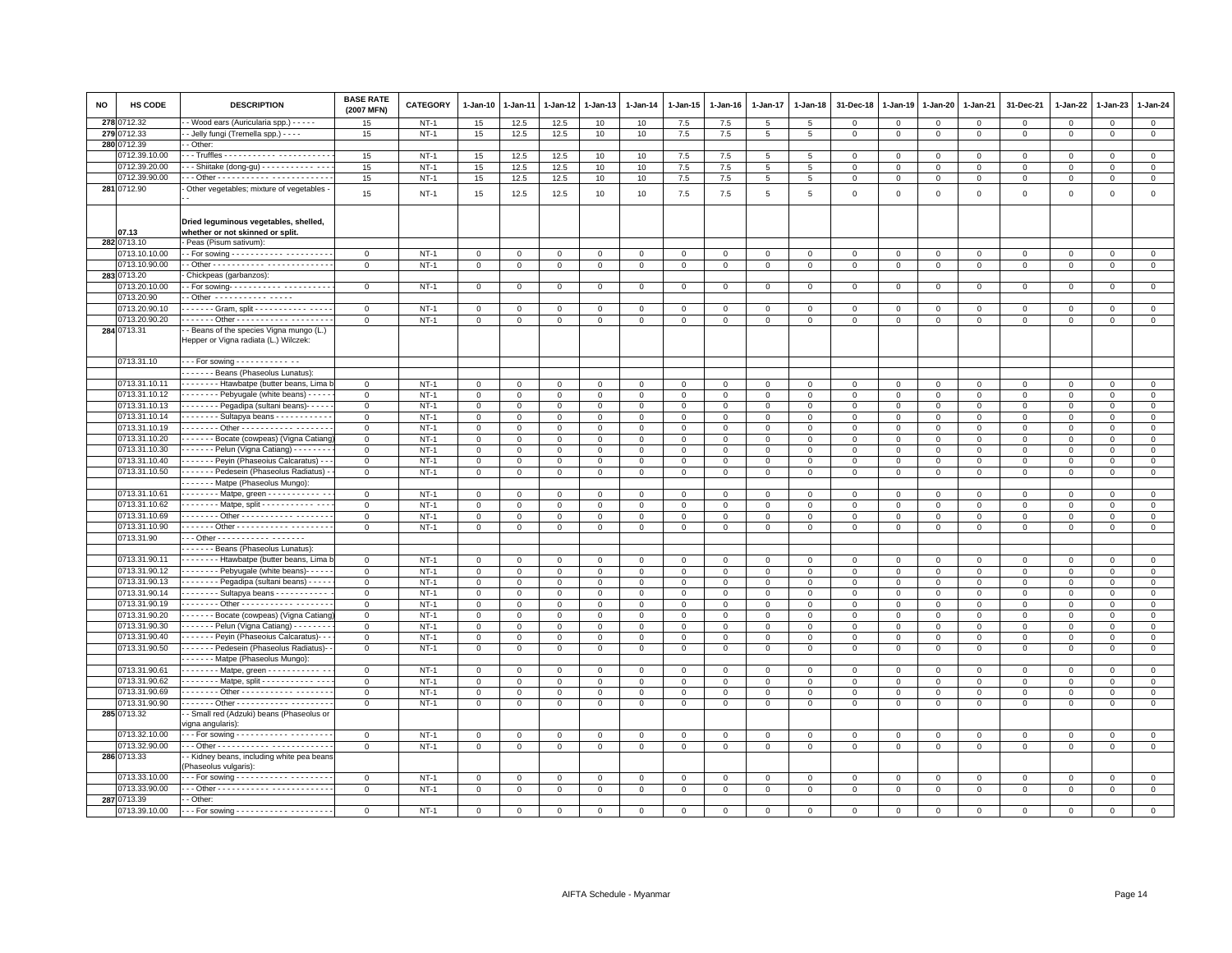| $\mathsf 0$<br>$\mathsf 0$<br>$\mathbf 0$<br>$\mathbf 0$<br>$\mathbf 0$<br>$\mathbf 0$<br>$\mathbf 0$<br>$\mathbf{O}$<br>$\mathbf 0$<br>$\mathsf 0$<br>$\mathbf 0$<br>$\mathbf{0}$<br>$\mathbf 0$<br>$\mathbf{0}$<br>$\mathbf 0$<br>$\mathbf 0$<br>$\mathbf 0$<br>$\mathbf 0$<br>288 0713.40<br>Lentils:<br>0713.40.10.00<br>$\mathbf 0$<br>$NT-1$<br>$\mathbf 0$<br>$\Omega$<br>$\mathbf{0}$<br>$\mathbf{0}$<br>$\mathbf 0$<br>$\mathbf{0}$<br>$\mathbf 0$<br>$\Omega$<br>$\mathsf 0$<br>$\mathbf 0$<br>$\Omega$<br>$\mathbf{0}$<br>$\mathsf 0$<br>$\mathbf{0}$<br>$\Omega$<br>$\mathbf{0}$<br>$\mathsf 0$<br>0713.40.90.00<br>$NT-1$<br>$\mathbf 0$<br>$\mathsf 0$<br>$\mathsf 0$<br>$\mathbf 0$<br>$\mathbf 0$<br>$\mathsf 0$<br>$\mathbf 0$<br>$\mathbf 0$<br>$\mathsf 0$<br>$\mathbf 0$<br>$\mathsf 0$<br>$\mathbf 0$<br>$\mathbf 0$<br>$\mathsf 0$<br>$\mathbf 0$<br>$\mathbf 0$<br>$\mathbf 0$<br>$\mathbf 0$<br>289 0713.50<br>Broad beans (Vicia faba var. major) and<br>horse beans (vicia faba var equina, Vicia<br>aba<br>0713.50.10.00<br>- For sowing ------------- ------<br>$\Omega$<br>$NT-1$<br>$\Omega$<br>$\Omega$<br>$\mathbf{0}$<br>$\mathbf{0}$<br>$\Omega$<br>$\mathbf{0}$<br>$\Omega$<br>$\Omega$<br>$\Omega$<br>$\Omega$<br>$\Omega$<br>$\Omega$<br>$\Omega$<br>$\mathsf 0$<br>$\Omega$<br>$\Omega$<br>$\Omega$<br>0713.50.90.00<br>$\mathsf{O}\xspace$<br>$\mathbf 0$<br>$\mathsf 0$<br>$NT-1$<br>$\mathbf 0$<br>$\mathbf 0$<br>$\mathsf 0$<br>$\mathbf 0$<br>$\mathsf 0$<br>$\mathbf 0$<br>$\mathsf 0$<br>$\mathsf 0$<br>$\circ$<br>$\mathsf 0$<br>$\mathsf 0$<br>$\mathsf 0$<br>$\mathsf 0$<br>0<br>$\mathbf 0$<br>290 0713.90<br>Other:<br>0713.90.10<br>- For sowing $-$ - - - - - - - - - - - -<br>------ Pesingon (Caganus Indicus):<br>0713.90.10.11<br>. Pesingon, split -<br>$\mathbf 0$<br>$NT-1$<br>$\mathsf 0$<br>0<br>0<br>0<br>$\Omega$<br>$\mathbf 0$<br>0<br>$\Omega$<br>0<br>$\mathbf 0$<br>$^{\circ}$<br>$^{\circ}$<br>$\circ$<br>$\Omega$<br>$\Omega$<br>$\Omega$<br>$\Omega$<br>0713.90.10.19<br>$NT-1$<br>$\overline{0}$<br>$\mathbf 0$<br>$\mathsf 0$<br>$\,0\,$<br>$\mathbf 0$<br>$\mathbf 0$<br>$\mathbf 0$<br>$\Omega$<br>$\mathbf 0$<br>$\mathbf 0$<br>$\mathbf{O}$<br>0<br>$\mathsf 0$<br>$\overline{0}$<br>$\mathbf 0$<br>$\mathbf 0$<br>$\Omega$<br>$^{\circ}$<br>0713.90.10.20<br>- - - - - - Pegyi (Dolicho Lablab) - - - - - - -<br>$NT-1$<br>$\overline{0}$<br>$\mathbf 0$<br>$\mathbf{0}$<br>$\mathbf{0}$<br>$\mathbf{0}$<br>$\mathbf{0}$<br>$\mathbf{0}$<br>$\mathbf 0$<br>$\mathbf{0}$<br>$\mathbf 0$<br>$\mathbf 0$<br>$\mathbf 0$<br>$\overline{0}$<br>$\mathbf{0}$<br>$\mathbf{0}$<br>$\mathbf{0}$<br>$\Omega$<br>$\mathbf{0}$<br>0713.90.10.30<br>------ Pegya (red beans) ----------<br>$\mathsf 0$<br>$\mathbf 0$<br>$NT-1$<br>$\mathsf 0$<br>$\mathbf{0}$<br>$\mathbf 0$<br>$\mathbf 0$<br>$\mathbf 0$<br>0<br>0<br>$\Omega$<br>$\mathbf 0$<br>$\mathbf 0$<br>0<br>$\mathbf 0$<br>$\Omega$<br>$\Omega$<br>$\Omega$<br>$\Omega$<br>0713.90.10.40<br>Sadawpe<br>$NT-1$<br>$\mathsf 0$<br>$\mathbf 0$<br>$\circ$<br>$\mathbf 0$<br>$\mathbf 0$<br>$\mathbf 0$<br>$\mathbf 0$<br>$\mathbf 0$<br>$\circ$<br>$\mathbf{0}$<br>$\mathbf 0$<br>$\mathbf{0}$<br>$\mathbf 0$<br>$\mathbf 0$<br>$\mathbf{0}$<br>$\circ$<br>$\mathbf 0$<br>$\mathbf 0$<br>0713.90.10.50<br>------ Peyaza (red dhall) ----------<br>$NT-1$<br>$\mathsf 0$<br>$\mathbf 0$<br>$\mathbf 0$<br>$\mathbf 0$<br>$\mathsf 0$<br>$\mathbf{O}$<br>0<br>$\Omega$<br>0<br>$\Omega$<br>$\mathbf{0}$<br>0<br>$\mathbf{0}$<br>0<br>$\mathbf{0}$<br>0<br>$\Omega$<br>$\mathbf 0$<br>0713.90.10.90<br>------ Other --------------------<br>$\mathbf{0}$<br>$NT-1$<br>$\mathbf{0}$<br>$\mathbf{0}$<br>$\mathbf{0}$<br>$\mathbf{0}$<br>$\mathbf 0$<br>$\mathbf{0}$<br>$\mathbf 0$<br>$\mathbf 0$<br>$\mathbf 0$<br>$\mathbf 0$<br>$\mathbf{0}$<br>$\mathbf 0$<br>$\mathbf{0}$<br>$\mathbf 0$<br>$\mathbf{0}$<br>$\Omega$<br>$\mathbf 0$<br>0713.90.90<br>- Other - - - - - - - - - - - - - - - -<br>- - - - - - Pesingon (Caganus Indicus):<br>0713.90.90.11<br>$\cdots$ Pesingon, split $\cdots$<br>$NT-1$<br>$\mathsf 0$<br>$\mathbf 0$<br>$\mathbf{0}$<br>0<br>0<br>$^{\circ}$<br>$\mathbf 0$<br>0<br>$\mathbf 0$<br>0<br>$\mathbf 0$<br>$^{\circ}$<br>$^{\circ}$<br>$\mathbf 0$<br>$^{\circ}$<br>$\Omega$<br>$\Omega$<br>$\Omega$<br>0713.90.90.19<br>------- Other ----------- -------<br>$\mathsf{O}\xspace$<br>$NT-1$<br>$\mathsf{O}\xspace$<br>$\mathbf 0$<br>$\mathbf 0$<br>$\mathbf 0$<br>$\mathbf 0$<br>$\mathsf 0$<br>0<br>$\mathbf 0$<br>$\mathbf 0$<br>$\mathsf 0$<br>$\mathbf 0$<br>0<br>$\,0\,$<br>$\mathbf 0$<br>$\mathbf 0$<br>$\mathbf 0$<br>$\Omega$<br>0713.90.90.20<br>- - - - - - Pegyi (Dolicho Lablab) - - - - - - -<br>$NT-1$<br>$\mathsf 0$<br>$\mathbf 0$<br>$\mathbf 0$<br>$\mathbf{0}$<br>$\mathbf{0}$<br>$\mathbf{0}$<br>$\mathsf 0$<br>$\mathbf{0}$<br>$\circ$<br>$\Omega$<br>$\mathbf 0$<br>$\Omega$<br>$\mathbf 0$<br>$\Omega$<br>$\mathbf{0}$<br>$\mathbf 0$<br>$\Omega$<br>$\Omega$<br>0713.90.90.30<br>------ Pegya (red beans) ----------<br>$NT-1$<br>$\mathsf 0$<br>$\mathbf 0$<br>0<br>0<br>0<br>$\mathbf 0$<br>$\mathbf 0$<br>0<br>$\mathbf 0$<br>0<br>$\mathbf 0$<br>$\mathbf 0$<br>0<br>$\mathbf 0$<br>$\mathbf 0$<br>0<br>$^{\circ}$<br>$\mathbf 0$<br>0713.90.90.40<br>$NT-1$<br>. Sadawpe<br>$\mathbf{0}$<br>$\mathbf{0}$<br>$\mathbf{0}$<br>$\mathbf{0}$<br>$\mathbf{0}$<br>$\mathbf 0$<br>$\mathbf{0}$<br>$\circ$<br>$\mathbf{0}$<br>$\mathbf 0$<br>$\overline{0}$<br>$\mathbf{0}$<br>$\mathbf{0}$<br>$\mathbf{0}$<br>$\mathbf{0}$<br>$\mathbf{0}$<br>$\mathbf{0}$<br>$\mathbf 0$<br>0713.90.90.50<br>$\mathsf 0$<br>Peyaza (red dhall) - - - - - - - - - -<br>$\mathbf 0$<br>$NT-1$<br>$\mathbf{O}$<br>$\mathbf 0$<br>$\mathbf{O}$<br>$\mathbf 0$<br>$\mathbf{0}$<br>$\mathsf 0$<br>$\mathbf 0$<br>0<br>0<br>$\mathbf 0$<br>$\mathbf 0$<br>0<br>$\mathbf 0$<br>0<br>$^{\circ}$<br>$\mathbf 0$<br>0713.90.90.90<br>------ Other ----------- --------<br>$\mathbf 0$<br>$NT-1$<br>$\mathsf 0$<br>$\mathbf 0$<br>$\mathbf 0$<br>$\mathbf 0$<br>$\mathsf 0$<br>$\mathbf 0$<br>$\,0\,$<br>$\mathbf 0$<br>$\mathbf 0$<br>$\mathbf 0$<br>$\mathbf 0$<br>$\mathsf 0$<br>$\mathbf 0$<br>$\mathsf 0$<br>$\mathsf 0$<br>$\mathbf 0$<br>$\mathbf 0$<br>Manioc, arrowroot, salep, Jerusalem<br>artichokes, sweet potatoes and similar<br>07.14<br>roots and<br>291 0714.10<br>$-$ Other $      -$<br>0714.10.10.00<br>- Sliced or in form of pellets - - - - - - - - -<br>15<br>$NT-1$<br>15<br>12.5<br>12.5<br>10<br>10<br>$7.5\,$<br>7.5<br>5<br>$\mathsf 0$<br>$\mathbf 0$<br>$\mathbf 0$<br>$\mathsf 0$<br>5<br>$\mathbf 0$<br>$\Omega$<br>$\Omega$<br>$\Omega$<br>0714.10.90.00<br>15<br><b>NT-1</b><br>15<br>12.5<br>12.5<br>10<br>10<br>7.5<br>7.5<br>5<br>5<br>$\overline{0}$<br>$\overline{0}$<br>$\mathbf{0}$<br>$\mathbf{0}$<br>$\mathbf{0}$<br>$\Omega$<br>$\mathbf{0}$<br>$\mathbf 0$<br>292 0714.20<br>Sweet potatoes - - - - - - - - - -<br>15<br>$NT-1$<br>15<br>12.5<br>12.5<br>10<br>10<br>$7.5$<br>7.5<br>$\mathsf 0$<br>5<br>5<br>$\mathbf 0$<br>$\mathbf 0$<br>$\mathbf 0$<br>$\mathsf 0$<br>$\Omega$<br>$\mathbf{0}$<br>$\Omega$<br>293 0714.90<br>Other:<br>0714.90.10.00<br>$\mathbf{0}$<br>$NT-1$<br>$\mathbf 0$<br>$\mathbf{0}$<br>$\overline{1}$<br>$\mathbf{1}$<br>$\overline{1}$<br>$\overline{1}$<br>$\overline{1}$<br>$\circ$<br>$\Omega$<br>$\Omega$<br>$\Omega$<br>$\Omega$<br>$\mathbf{1}$<br>1<br>1<br>$\overline{1}$<br>0714.90.90.00<br>$NT-1$<br>15<br>12.5<br>12.5<br>10<br>7.5<br>7.5<br>$\mathbf 0$<br>15<br>10<br>5<br>5<br>$\mathbf 0$<br>$\overline{0}$<br>$\mathbf 0$<br>$\mathbf{0}$<br>$\mathbf 0$<br>$\mathbf{0}$<br>$\mathbf{0}$<br>Coconuts, Brazil nuts and cashew nuts<br>fresh or dried, whether or not shelled or<br>peeled.<br>08.01<br>294 0801.11<br>- Desiccated - - - - -<br>$\mathsf{O}\xspace$<br><b>NT-1</b><br>$\overline{1}$<br>$\,0\,$<br>$\mathsf 0$<br>$\mathsf 0$<br>$\mathbf{0}$<br>$\mathbf{0}$<br>$\overline{1}$<br>$\overline{1}$<br>$\overline{1}$<br>$\overline{1}$<br>$\overline{1}$<br>$\mathbf{1}$<br>$\mathbf{1}$<br>$\overline{1}$<br>$\Omega$<br>$\Omega$<br>295<br>- Other - - - - - - - - - - -<br>0801.19<br>$NT-1$<br>$\mathbf 0$<br>$\mathbf 0$<br>$\mathbf{0}$<br>$\overline{0}$<br>$\mathbf 0$<br>$\mathbf 0$<br>$\mathbf 0$<br>$\mathbf{0}$<br>$\overline{1}$<br>$\mathbf{1}$<br>$\overline{1}$<br>$\overline{1}$<br>$\overline{1}$<br>$\overline{1}$<br>$\mathbf{1}$<br>$\overline{1}$<br>$\mathbf{1}$<br>$\overline{1}$<br>0801.21<br>$NT-1$<br>15<br>12.5<br>12.5<br>10<br>10<br>7.5<br>7.5<br>296<br>- In shell - - - - - - - - - - -<br>15<br>5<br>5<br>$\mathbf 0$<br>$\mathbf 0$<br>$\mathbf 0$<br>$\mathsf 0$<br>$\mathbf 0$<br>$\mathbf 0$<br>$\Omega$<br>$\Omega$<br>0801.22<br>15<br>$NT-1$<br>15<br>12.5<br>12.5<br>10<br>10<br>7.5<br>7.5<br>5<br>$\mathbf 0$<br>297<br>5<br>$\mathbf 0$<br>$\overline{0}$<br>$\mathbf{0}$<br>$\mathbf{0}$<br>$\mathbf{0}$<br>$\mathbf{0}$<br>$\mathbf{0}$<br>298<br>0801.31<br>$-$ In shell $- - - - - - - - - -$<br>12.5<br>$NT-1$<br>15<br>12.5<br>10<br>7.5<br>7.5<br>$\mathsf 0$<br>15<br>10<br>5<br>5<br>$\mathbf 0$<br>$\mathbf 0$<br>0<br>$\mathbf 0$<br>0<br>$^{\circ}$<br>$\mathbf 0$<br>299<br>0801.32<br>- Shelled - - - - - - - - - -<br>15<br>$NT-1$<br>15<br>12.5<br>12.5<br>10<br>10<br>7.5<br>7.5<br>5<br>5<br>$\mathsf 0$<br>$\mathbb O$<br>$\mathsf 0$<br>$\mathsf 0$<br>$\mathbf 0$<br>$\Omega$<br>$\mathbf 0$<br>$\mathsf 0$<br>Other nuts, fresh or dried, whether or<br>08.02<br>not shelled or peeled.<br>300 0802.11<br>15<br>$NT-1$<br>15<br>12.5<br>12.5<br>10<br>$7.5\,$<br>7.5<br>5<br>$\mathsf 0$<br>10<br>$\overline{5}$<br>$\mathbf 0$<br>$\mathsf 0$<br>$\mathsf 0$<br>$\mathbf 0$<br>$\mathbf 0$<br>$\Omega$<br>$\mathbf 0$<br>301<br>0802.12<br>- Shelled - - - - - - - - - - -<br>15<br>$NT-1$<br>15<br>12.5<br>12.5<br>10<br>10<br>7.5<br>7.5<br>5<br>5<br>$\mathbf 0$<br>$\mathbf{0}$<br>$\mathbf{0}$<br>$\mathbf 0$<br>$\mathbf 0$<br>$\mathbf 0$<br>$\mathbf{0}$<br>$\circ$<br>302<br>0802.21<br>$NT-1$<br>15<br>12.5<br>12.5<br>7.5<br>7.5<br>$\overline{0}$<br>15<br>10<br>10<br>$\overline{5}$<br>5<br>$\mathbf 0$<br>$\mathbf 0$<br>$\mathbf 0$<br>$\mathbf 0$<br>$\Omega$<br>$\Omega$<br>$\Omega$<br>303<br>0802.22<br>15<br>$NT-1$<br>15<br>12.5<br>12.5<br>10<br>10<br>7.5<br>7.5<br>5<br>$\mathbf{0}$<br>$\overline{0}$<br>$\mathbf 0$<br>5<br>$\mathbf 0$<br>$\mathbf{0}$<br>$\mathbf{0}$<br>$\Omega$<br>$\mathbf{0}$<br>0802.31<br>304<br>$NT-1$<br>12.5<br>15<br>15<br>12.5<br>10<br>10<br>7.5<br>7.5<br>$\mathsf 0$<br>5<br>5<br>$\mathbf 0$<br>$\mathbf 0$<br>$\mathbf 0$<br>$\mathbf 0$<br>0<br>$^{\circ}$<br>$\mathbf 0$<br>305<br>802.32<br>- Shelled - - - - - - - - - -<br>15<br>$NT-1$<br>15<br>12.5<br>12.5<br>10<br>10<br>$7.5\,$<br>7.5<br>5<br>5<br>$\mathbf 0$<br>$\mathbf 0$<br>$\mathsf 0$<br>$\mathbf 0$<br>$\mathbf 0$<br>$\Omega$<br>$\Omega$<br>$\mathsf 0$<br>306<br>15<br>12.5<br>12.5<br>7.5<br>$\mathsf 0$<br>0802.40<br>Chestnuts (Castanea spp.) - - - - - -<br>15<br>$NT-1$<br>10<br>10<br>7.5<br>5<br>5<br>$\mathbf 0$<br>$\mathbf{0}$<br>$\mathbf 0$<br>$\mathbf{0}$<br>$\mathbf{0}$<br>$\Omega$<br>$\mathbf{0}$<br>15<br>307<br>0802.50<br>Pistachios - - - - - - - - - -<br>15<br>$NT-1$<br>12.5<br>12.5<br>10<br>10<br>7.5<br>7.5<br>5<br>$\mathbf 0$<br>$\mathbf 0$<br>$\mathbf{0}$<br>$\mathbf 0$<br>$\mathbf 0$<br>$\mathbf 0$<br>5<br>$\mathbf{0}$<br>$\Omega$<br>308 0802.90<br>Other:<br>0802.90.10.00<br>- Areca nuts (betel nuts) - - - - - - - - - - -<br>$NT-1$<br>10<br>$7.5$<br>5<br>$\mathsf 0$<br>10<br>10<br>8<br>8<br>5<br>5<br>3<br>$\mathbf 0$<br>$\mathbf{0}$<br>$\mathbf{0}$<br>$\mathbf{0}$<br>$\Omega$<br>$\Omega$<br>$\Omega$<br>0802.90.90.00<br>15<br>$NT-1$<br>15<br>12.5<br>12.5<br>10<br>10<br>7.5<br>7.5<br>5<br>$\mathbf 0$<br>$\mathbf 0$<br>$\mathsf 0$<br>5<br>$^{\circ}$<br>$\mathbf 0$<br>0<br>$^{\circ}$<br>0<br>309 0803.00<br>$\overline{0}$<br>Bananas, including plantains, fresh or<br>15<br>$NT-1$<br>15<br>12.5<br>12.5<br>10<br>10<br>$7.5\,$<br>7.5<br>$\overline{5}$<br>$\,$ 5 $\,$<br>$\mathbf 0$<br>$\mathbf 0$<br>$\mathbf 0$<br>$\mathbf{O}$<br>$\mathbf 0$<br>$\mathbf 0$<br>0<br>Dates, figs, pineapples, avocados,<br>guavas, mangoes and mangosteens,<br>08.04 | NO | HS CODE       | <b>DESCRIPTION</b> | <b>BASE RATE</b><br>(2007 MFN) | CATEGORY | 1-Jan-10 | $1 - Jan-11$ | 1-Jan-12 | 1-Jan-13 | 1-Jan-14 | 1-Jan-15 | 1-Jan-16 | $1 - Jan-17$ | $1 - Jan-18$ | 31-Dec-18 | $1 - Jan-19$ | $1-Jan-20$ | 1-Jan-21 | 31-Dec-21 | 1-Jan-22 | 1-Jan-23 | 1-Jan-24 |
|--------------------------------------------------------------------------------------------------------------------------------------------------------------------------------------------------------------------------------------------------------------------------------------------------------------------------------------------------------------------------------------------------------------------------------------------------------------------------------------------------------------------------------------------------------------------------------------------------------------------------------------------------------------------------------------------------------------------------------------------------------------------------------------------------------------------------------------------------------------------------------------------------------------------------------------------------------------------------------------------------------------------------------------------------------------------------------------------------------------------------------------------------------------------------------------------------------------------------------------------------------------------------------------------------------------------------------------------------------------------------------------------------------------------------------------------------------------------------------------------------------------------------------------------------------------------------------------------------------------------------------------------------------------------------------------------------------------------------------------------------------------------------------------------------------------------------------------------------------------------------------------------------------------------------------------------------------------------------------------------------------------------------------------------------------------------------------------------------------------------------------------------------------------------------------------------------------------------------------------------------------------------------------------------------------------------------------------------------------------------------------------------------------------------------------------------------------------------------------------------------------------------------------------------------------------------------------------------------------------------------------------------------------------------------------------------------------------------------------------------------------------------------------------------------------------------------------------------------------------------------------------------------------------------------------------------------------------------------------------------------------------------------------------------------------------------------------------------------------------------------------------------------------------------------------------------------------------------------------------------------------------------------------------------------------------------------------------------------------------------------------------------------------------------------------------------------------------------------------------------------------------------------------------------------------------------------------------------------------------------------------------------------------------------------------------------------------------------------------------------------------------------------------------------------------------------------------------------------------------------------------------------------------------------------------------------------------------------------------------------------------------------------------------------------------------------------------------------------------------------------------------------------------------------------------------------------------------------------------------------------------------------------------------------------------------------------------------------------------------------------------------------------------------------------------------------------------------------------------------------------------------------------------------------------------------------------------------------------------------------------------------------------------------------------------------------------------------------------------------------------------------------------------------------------------------------------------------------------------------------------------------------------------------------------------------------------------------------------------------------------------------------------------------------------------------------------------------------------------------------------------------------------------------------------------------------------------------------------------------------------------------------------------------------------------------------------------------------------------------------------------------------------------------------------------------------------------------------------------------------------------------------------------------------------------------------------------------------------------------------------------------------------------------------------------------------------------------------------------------------------------------------------------------------------------------------------------------------------------------------------------------------------------------------------------------------------------------------------------------------------------------------------------------------------------------------------------------------------------------------------------------------------------------------------------------------------------------------------------------------------------------------------------------------------------------------------------------------------------------------------------------------------------------------------------------------------------------------------------------------------------------------------------------------------------------------------------------------------------------------------------------------------------------------------------------------------------------------------------------------------------------------------------------------------------------------------------------------------------------------------------------------------------------------------------------------------------------------------------------------------------------------------------------------------------------------------------------------------------------------------------------------------------------------------------------------------------------------------------------------------------------------------------------------------------------------------------------------------------------------------------------------------------------------------------------------------------------------------------------------------------------------------------------------------------------------------------------------------------------------------------------------------------------------------------------------------------------------------------------------------------------------------------------------------------------------------------------------------------------------------------------------------------------------------------------------------------------------------------------------------------------------------------------------------------------------------------------------------------------------------------------------------------------------------------------------------------------------------------------------------------------------------------------------------------------------------------------------------------------------------------------------------------------------------------------------------------------------------------------------------------------------------------------------------------------------------------------------------------------------------------------------------------------------------------------------------------------------------------------------------------------------------------------------------------------------------------------------------------------------------------------------------------------------------------------------------------------------------------------------------------------------------------------------------------------------------------------------------------------------------------------------------------------------------------------------------------------------------------------------------------------------------------------------------------------------------------------------------------------------------------------------------------------------------------------------------------------------------------------------------------------------------------------------------------------------------------------------------------------------------------------------------------------------------------------------------------------------------------------------------------------------------------------------------------------------------------------------------------------------------------------------------------------------------------------------------------------------------------------------------------------------------------------------------------------------------------------------------------------------------------------------------------------------------------------------------------------------------------------------------------------------------------------------------------------------------------------------------------------------------------------------------------------------------------------------------------------------------------------------------------------------------------------------------------------------------------------------------------------------------------------------------------------------------------------------------------------------------------------------------------------------------------------------------------------------------------------------------------------------------------------------------------------------------------------------------------------------------------------------------------------------------------------------------------------------------------------------------------------------------------------------------------------------------------------------------------------------------------------------------------------------------------------------------------------------------------------------------------------------------------------------------------------------------------------------------------------------------------------------------------------------------------------------------------------------------------------------------------------------------------------------------------------------------------------------------------------------------------------------------------------------------------------------------------------------------------------------------------------------------------------------------------------------------------------------------------------------------------------------------------------------------------------------------------------------------------------------------------------------------------------------------------------------------------------------------------------------------------------------------------------------------------------------------------------------------------------------------------------------------------------------------------|----|---------------|--------------------|--------------------------------|----------|----------|--------------|----------|----------|----------|----------|----------|--------------|--------------|-----------|--------------|------------|----------|-----------|----------|----------|----------|
|                                                                                                                                                                                                                                                                                                                                                                                                                                                                                                                                                                                                                                                                                                                                                                                                                                                                                                                                                                                                                                                                                                                                                                                                                                                                                                                                                                                                                                                                                                                                                                                                                                                                                                                                                                                                                                                                                                                                                                                                                                                                                                                                                                                                                                                                                                                                                                                                                                                                                                                                                                                                                                                                                                                                                                                                                                                                                                                                                                                                                                                                                                                                                                                                                                                                                                                                                                                                                                                                                                                                                                                                                                                                                                                                                                                                                                                                                                                                                                                                                                                                                                                                                                                                                                                                                                                                                                                                                                                                                                                                                                                                                                                                                                                                                                                                                                                                                                                                                                                                                                                                                                                                                                                                                                                                                                                                                                                                                                                                                                                                                                                                                                                                                                                                                                                                                                                                                                                                                                                                                                                                                                                                                                                                                                                                                                                                                                                                                                                                                                                                                                                                                                                                                                                                                                                                                                                                                                                                                                                                                                                                                                                                                                                                                                                                                                                                                                                                                                                                                                                                                                                                                                                                                                                                                                                                                                                                                                                                                                                                                                                                                                                                                                                                                                                                                                                                                                                                                                                                                                                                                                                                                                                                                                                                                                                                                                                                                                                                                                                                                                                                                                                                                                                                                                                                                                                                                                                                                                                                                                                                                                                                                                                                                                                                                                                                                                                                                                                                                                                                                                                                                                                                                                                                                                                                                                                                                                                                                                                                                                                                                                                                                                                                                                                                                                                                                                                                                                                                                                                                                                                                                                                                                                                                                                                                                                                                                                                                                                                                                                                                                                                                                                                                                                                                                                                                                                                                                                                                                                                                                                                                                                                                                                                                                                                                                                                                                                                                        |    | 0713.39.90.00 |                    |                                | $NT-1$   |          |              |          |          |          |          |          |              |              |           |              |            |          |           |          |          |          |
|                                                                                                                                                                                                                                                                                                                                                                                                                                                                                                                                                                                                                                                                                                                                                                                                                                                                                                                                                                                                                                                                                                                                                                                                                                                                                                                                                                                                                                                                                                                                                                                                                                                                                                                                                                                                                                                                                                                                                                                                                                                                                                                                                                                                                                                                                                                                                                                                                                                                                                                                                                                                                                                                                                                                                                                                                                                                                                                                                                                                                                                                                                                                                                                                                                                                                                                                                                                                                                                                                                                                                                                                                                                                                                                                                                                                                                                                                                                                                                                                                                                                                                                                                                                                                                                                                                                                                                                                                                                                                                                                                                                                                                                                                                                                                                                                                                                                                                                                                                                                                                                                                                                                                                                                                                                                                                                                                                                                                                                                                                                                                                                                                                                                                                                                                                                                                                                                                                                                                                                                                                                                                                                                                                                                                                                                                                                                                                                                                                                                                                                                                                                                                                                                                                                                                                                                                                                                                                                                                                                                                                                                                                                                                                                                                                                                                                                                                                                                                                                                                                                                                                                                                                                                                                                                                                                                                                                                                                                                                                                                                                                                                                                                                                                                                                                                                                                                                                                                                                                                                                                                                                                                                                                                                                                                                                                                                                                                                                                                                                                                                                                                                                                                                                                                                                                                                                                                                                                                                                                                                                                                                                                                                                                                                                                                                                                                                                                                                                                                                                                                                                                                                                                                                                                                                                                                                                                                                                                                                                                                                                                                                                                                                                                                                                                                                                                                                                                                                                                                                                                                                                                                                                                                                                                                                                                                                                                                                                                                                                                                                                                                                                                                                                                                                                                                                                                                                                                                                                                                                                                                                                                                                                                                                                                                                                                                                                                                                                                                        |    |               |                    |                                |          |          |              |          |          |          |          |          |              |              |           |              |            |          |           |          |          |          |
|                                                                                                                                                                                                                                                                                                                                                                                                                                                                                                                                                                                                                                                                                                                                                                                                                                                                                                                                                                                                                                                                                                                                                                                                                                                                                                                                                                                                                                                                                                                                                                                                                                                                                                                                                                                                                                                                                                                                                                                                                                                                                                                                                                                                                                                                                                                                                                                                                                                                                                                                                                                                                                                                                                                                                                                                                                                                                                                                                                                                                                                                                                                                                                                                                                                                                                                                                                                                                                                                                                                                                                                                                                                                                                                                                                                                                                                                                                                                                                                                                                                                                                                                                                                                                                                                                                                                                                                                                                                                                                                                                                                                                                                                                                                                                                                                                                                                                                                                                                                                                                                                                                                                                                                                                                                                                                                                                                                                                                                                                                                                                                                                                                                                                                                                                                                                                                                                                                                                                                                                                                                                                                                                                                                                                                                                                                                                                                                                                                                                                                                                                                                                                                                                                                                                                                                                                                                                                                                                                                                                                                                                                                                                                                                                                                                                                                                                                                                                                                                                                                                                                                                                                                                                                                                                                                                                                                                                                                                                                                                                                                                                                                                                                                                                                                                                                                                                                                                                                                                                                                                                                                                                                                                                                                                                                                                                                                                                                                                                                                                                                                                                                                                                                                                                                                                                                                                                                                                                                                                                                                                                                                                                                                                                                                                                                                                                                                                                                                                                                                                                                                                                                                                                                                                                                                                                                                                                                                                                                                                                                                                                                                                                                                                                                                                                                                                                                                                                                                                                                                                                                                                                                                                                                                                                                                                                                                                                                                                                                                                                                                                                                                                                                                                                                                                                                                                                                                                                                                                                                                                                                                                                                                                                                                                                                                                                                                                                                                                                        |    |               |                    |                                |          |          |              |          |          |          |          |          |              |              |           |              |            |          |           |          |          |          |
|                                                                                                                                                                                                                                                                                                                                                                                                                                                                                                                                                                                                                                                                                                                                                                                                                                                                                                                                                                                                                                                                                                                                                                                                                                                                                                                                                                                                                                                                                                                                                                                                                                                                                                                                                                                                                                                                                                                                                                                                                                                                                                                                                                                                                                                                                                                                                                                                                                                                                                                                                                                                                                                                                                                                                                                                                                                                                                                                                                                                                                                                                                                                                                                                                                                                                                                                                                                                                                                                                                                                                                                                                                                                                                                                                                                                                                                                                                                                                                                                                                                                                                                                                                                                                                                                                                                                                                                                                                                                                                                                                                                                                                                                                                                                                                                                                                                                                                                                                                                                                                                                                                                                                                                                                                                                                                                                                                                                                                                                                                                                                                                                                                                                                                                                                                                                                                                                                                                                                                                                                                                                                                                                                                                                                                                                                                                                                                                                                                                                                                                                                                                                                                                                                                                                                                                                                                                                                                                                                                                                                                                                                                                                                                                                                                                                                                                                                                                                                                                                                                                                                                                                                                                                                                                                                                                                                                                                                                                                                                                                                                                                                                                                                                                                                                                                                                                                                                                                                                                                                                                                                                                                                                                                                                                                                                                                                                                                                                                                                                                                                                                                                                                                                                                                                                                                                                                                                                                                                                                                                                                                                                                                                                                                                                                                                                                                                                                                                                                                                                                                                                                                                                                                                                                                                                                                                                                                                                                                                                                                                                                                                                                                                                                                                                                                                                                                                                                                                                                                                                                                                                                                                                                                                                                                                                                                                                                                                                                                                                                                                                                                                                                                                                                                                                                                                                                                                                                                                                                                                                                                                                                                                                                                                                                                                                                                                                                                                                                                        |    |               |                    |                                |          |          |              |          |          |          |          |          |              |              |           |              |            |          |           |          |          |          |
|                                                                                                                                                                                                                                                                                                                                                                                                                                                                                                                                                                                                                                                                                                                                                                                                                                                                                                                                                                                                                                                                                                                                                                                                                                                                                                                                                                                                                                                                                                                                                                                                                                                                                                                                                                                                                                                                                                                                                                                                                                                                                                                                                                                                                                                                                                                                                                                                                                                                                                                                                                                                                                                                                                                                                                                                                                                                                                                                                                                                                                                                                                                                                                                                                                                                                                                                                                                                                                                                                                                                                                                                                                                                                                                                                                                                                                                                                                                                                                                                                                                                                                                                                                                                                                                                                                                                                                                                                                                                                                                                                                                                                                                                                                                                                                                                                                                                                                                                                                                                                                                                                                                                                                                                                                                                                                                                                                                                                                                                                                                                                                                                                                                                                                                                                                                                                                                                                                                                                                                                                                                                                                                                                                                                                                                                                                                                                                                                                                                                                                                                                                                                                                                                                                                                                                                                                                                                                                                                                                                                                                                                                                                                                                                                                                                                                                                                                                                                                                                                                                                                                                                                                                                                                                                                                                                                                                                                                                                                                                                                                                                                                                                                                                                                                                                                                                                                                                                                                                                                                                                                                                                                                                                                                                                                                                                                                                                                                                                                                                                                                                                                                                                                                                                                                                                                                                                                                                                                                                                                                                                                                                                                                                                                                                                                                                                                                                                                                                                                                                                                                                                                                                                                                                                                                                                                                                                                                                                                                                                                                                                                                                                                                                                                                                                                                                                                                                                                                                                                                                                                                                                                                                                                                                                                                                                                                                                                                                                                                                                                                                                                                                                                                                                                                                                                                                                                                                                                                                                                                                                                                                                                                                                                                                                                                                                                                                                                                                                                        |    |               |                    |                                |          |          |              |          |          |          |          |          |              |              |           |              |            |          |           |          |          |          |
|                                                                                                                                                                                                                                                                                                                                                                                                                                                                                                                                                                                                                                                                                                                                                                                                                                                                                                                                                                                                                                                                                                                                                                                                                                                                                                                                                                                                                                                                                                                                                                                                                                                                                                                                                                                                                                                                                                                                                                                                                                                                                                                                                                                                                                                                                                                                                                                                                                                                                                                                                                                                                                                                                                                                                                                                                                                                                                                                                                                                                                                                                                                                                                                                                                                                                                                                                                                                                                                                                                                                                                                                                                                                                                                                                                                                                                                                                                                                                                                                                                                                                                                                                                                                                                                                                                                                                                                                                                                                                                                                                                                                                                                                                                                                                                                                                                                                                                                                                                                                                                                                                                                                                                                                                                                                                                                                                                                                                                                                                                                                                                                                                                                                                                                                                                                                                                                                                                                                                                                                                                                                                                                                                                                                                                                                                                                                                                                                                                                                                                                                                                                                                                                                                                                                                                                                                                                                                                                                                                                                                                                                                                                                                                                                                                                                                                                                                                                                                                                                                                                                                                                                                                                                                                                                                                                                                                                                                                                                                                                                                                                                                                                                                                                                                                                                                                                                                                                                                                                                                                                                                                                                                                                                                                                                                                                                                                                                                                                                                                                                                                                                                                                                                                                                                                                                                                                                                                                                                                                                                                                                                                                                                                                                                                                                                                                                                                                                                                                                                                                                                                                                                                                                                                                                                                                                                                                                                                                                                                                                                                                                                                                                                                                                                                                                                                                                                                                                                                                                                                                                                                                                                                                                                                                                                                                                                                                                                                                                                                                                                                                                                                                                                                                                                                                                                                                                                                                                                                                                                                                                                                                                                                                                                                                                                                                                                                                                                                                                        |    |               |                    |                                |          |          |              |          |          |          |          |          |              |              |           |              |            |          |           |          |          |          |
|                                                                                                                                                                                                                                                                                                                                                                                                                                                                                                                                                                                                                                                                                                                                                                                                                                                                                                                                                                                                                                                                                                                                                                                                                                                                                                                                                                                                                                                                                                                                                                                                                                                                                                                                                                                                                                                                                                                                                                                                                                                                                                                                                                                                                                                                                                                                                                                                                                                                                                                                                                                                                                                                                                                                                                                                                                                                                                                                                                                                                                                                                                                                                                                                                                                                                                                                                                                                                                                                                                                                                                                                                                                                                                                                                                                                                                                                                                                                                                                                                                                                                                                                                                                                                                                                                                                                                                                                                                                                                                                                                                                                                                                                                                                                                                                                                                                                                                                                                                                                                                                                                                                                                                                                                                                                                                                                                                                                                                                                                                                                                                                                                                                                                                                                                                                                                                                                                                                                                                                                                                                                                                                                                                                                                                                                                                                                                                                                                                                                                                                                                                                                                                                                                                                                                                                                                                                                                                                                                                                                                                                                                                                                                                                                                                                                                                                                                                                                                                                                                                                                                                                                                                                                                                                                                                                                                                                                                                                                                                                                                                                                                                                                                                                                                                                                                                                                                                                                                                                                                                                                                                                                                                                                                                                                                                                                                                                                                                                                                                                                                                                                                                                                                                                                                                                                                                                                                                                                                                                                                                                                                                                                                                                                                                                                                                                                                                                                                                                                                                                                                                                                                                                                                                                                                                                                                                                                                                                                                                                                                                                                                                                                                                                                                                                                                                                                                                                                                                                                                                                                                                                                                                                                                                                                                                                                                                                                                                                                                                                                                                                                                                                                                                                                                                                                                                                                                                                                                                                                                                                                                                                                                                                                                                                                                                                                                                                                                                                                        |    |               |                    |                                |          |          |              |          |          |          |          |          |              |              |           |              |            |          |           |          |          |          |
|                                                                                                                                                                                                                                                                                                                                                                                                                                                                                                                                                                                                                                                                                                                                                                                                                                                                                                                                                                                                                                                                                                                                                                                                                                                                                                                                                                                                                                                                                                                                                                                                                                                                                                                                                                                                                                                                                                                                                                                                                                                                                                                                                                                                                                                                                                                                                                                                                                                                                                                                                                                                                                                                                                                                                                                                                                                                                                                                                                                                                                                                                                                                                                                                                                                                                                                                                                                                                                                                                                                                                                                                                                                                                                                                                                                                                                                                                                                                                                                                                                                                                                                                                                                                                                                                                                                                                                                                                                                                                                                                                                                                                                                                                                                                                                                                                                                                                                                                                                                                                                                                                                                                                                                                                                                                                                                                                                                                                                                                                                                                                                                                                                                                                                                                                                                                                                                                                                                                                                                                                                                                                                                                                                                                                                                                                                                                                                                                                                                                                                                                                                                                                                                                                                                                                                                                                                                                                                                                                                                                                                                                                                                                                                                                                                                                                                                                                                                                                                                                                                                                                                                                                                                                                                                                                                                                                                                                                                                                                                                                                                                                                                                                                                                                                                                                                                                                                                                                                                                                                                                                                                                                                                                                                                                                                                                                                                                                                                                                                                                                                                                                                                                                                                                                                                                                                                                                                                                                                                                                                                                                                                                                                                                                                                                                                                                                                                                                                                                                                                                                                                                                                                                                                                                                                                                                                                                                                                                                                                                                                                                                                                                                                                                                                                                                                                                                                                                                                                                                                                                                                                                                                                                                                                                                                                                                                                                                                                                                                                                                                                                                                                                                                                                                                                                                                                                                                                                                                                                                                                                                                                                                                                                                                                                                                                                                                                                                                                                                        |    |               |                    |                                |          |          |              |          |          |          |          |          |              |              |           |              |            |          |           |          |          |          |
|                                                                                                                                                                                                                                                                                                                                                                                                                                                                                                                                                                                                                                                                                                                                                                                                                                                                                                                                                                                                                                                                                                                                                                                                                                                                                                                                                                                                                                                                                                                                                                                                                                                                                                                                                                                                                                                                                                                                                                                                                                                                                                                                                                                                                                                                                                                                                                                                                                                                                                                                                                                                                                                                                                                                                                                                                                                                                                                                                                                                                                                                                                                                                                                                                                                                                                                                                                                                                                                                                                                                                                                                                                                                                                                                                                                                                                                                                                                                                                                                                                                                                                                                                                                                                                                                                                                                                                                                                                                                                                                                                                                                                                                                                                                                                                                                                                                                                                                                                                                                                                                                                                                                                                                                                                                                                                                                                                                                                                                                                                                                                                                                                                                                                                                                                                                                                                                                                                                                                                                                                                                                                                                                                                                                                                                                                                                                                                                                                                                                                                                                                                                                                                                                                                                                                                                                                                                                                                                                                                                                                                                                                                                                                                                                                                                                                                                                                                                                                                                                                                                                                                                                                                                                                                                                                                                                                                                                                                                                                                                                                                                                                                                                                                                                                                                                                                                                                                                                                                                                                                                                                                                                                                                                                                                                                                                                                                                                                                                                                                                                                                                                                                                                                                                                                                                                                                                                                                                                                                                                                                                                                                                                                                                                                                                                                                                                                                                                                                                                                                                                                                                                                                                                                                                                                                                                                                                                                                                                                                                                                                                                                                                                                                                                                                                                                                                                                                                                                                                                                                                                                                                                                                                                                                                                                                                                                                                                                                                                                                                                                                                                                                                                                                                                                                                                                                                                                                                                                                                                                                                                                                                                                                                                                                                                                                                                                                                                                                                                        |    |               |                    |                                |          |          |              |          |          |          |          |          |              |              |           |              |            |          |           |          |          |          |
|                                                                                                                                                                                                                                                                                                                                                                                                                                                                                                                                                                                                                                                                                                                                                                                                                                                                                                                                                                                                                                                                                                                                                                                                                                                                                                                                                                                                                                                                                                                                                                                                                                                                                                                                                                                                                                                                                                                                                                                                                                                                                                                                                                                                                                                                                                                                                                                                                                                                                                                                                                                                                                                                                                                                                                                                                                                                                                                                                                                                                                                                                                                                                                                                                                                                                                                                                                                                                                                                                                                                                                                                                                                                                                                                                                                                                                                                                                                                                                                                                                                                                                                                                                                                                                                                                                                                                                                                                                                                                                                                                                                                                                                                                                                                                                                                                                                                                                                                                                                                                                                                                                                                                                                                                                                                                                                                                                                                                                                                                                                                                                                                                                                                                                                                                                                                                                                                                                                                                                                                                                                                                                                                                                                                                                                                                                                                                                                                                                                                                                                                                                                                                                                                                                                                                                                                                                                                                                                                                                                                                                                                                                                                                                                                                                                                                                                                                                                                                                                                                                                                                                                                                                                                                                                                                                                                                                                                                                                                                                                                                                                                                                                                                                                                                                                                                                                                                                                                                                                                                                                                                                                                                                                                                                                                                                                                                                                                                                                                                                                                                                                                                                                                                                                                                                                                                                                                                                                                                                                                                                                                                                                                                                                                                                                                                                                                                                                                                                                                                                                                                                                                                                                                                                                                                                                                                                                                                                                                                                                                                                                                                                                                                                                                                                                                                                                                                                                                                                                                                                                                                                                                                                                                                                                                                                                                                                                                                                                                                                                                                                                                                                                                                                                                                                                                                                                                                                                                                                                                                                                                                                                                                                                                                                                                                                                                                                                                                                                                        |    |               |                    |                                |          |          |              |          |          |          |          |          |              |              |           |              |            |          |           |          |          |          |
|                                                                                                                                                                                                                                                                                                                                                                                                                                                                                                                                                                                                                                                                                                                                                                                                                                                                                                                                                                                                                                                                                                                                                                                                                                                                                                                                                                                                                                                                                                                                                                                                                                                                                                                                                                                                                                                                                                                                                                                                                                                                                                                                                                                                                                                                                                                                                                                                                                                                                                                                                                                                                                                                                                                                                                                                                                                                                                                                                                                                                                                                                                                                                                                                                                                                                                                                                                                                                                                                                                                                                                                                                                                                                                                                                                                                                                                                                                                                                                                                                                                                                                                                                                                                                                                                                                                                                                                                                                                                                                                                                                                                                                                                                                                                                                                                                                                                                                                                                                                                                                                                                                                                                                                                                                                                                                                                                                                                                                                                                                                                                                                                                                                                                                                                                                                                                                                                                                                                                                                                                                                                                                                                                                                                                                                                                                                                                                                                                                                                                                                                                                                                                                                                                                                                                                                                                                                                                                                                                                                                                                                                                                                                                                                                                                                                                                                                                                                                                                                                                                                                                                                                                                                                                                                                                                                                                                                                                                                                                                                                                                                                                                                                                                                                                                                                                                                                                                                                                                                                                                                                                                                                                                                                                                                                                                                                                                                                                                                                                                                                                                                                                                                                                                                                                                                                                                                                                                                                                                                                                                                                                                                                                                                                                                                                                                                                                                                                                                                                                                                                                                                                                                                                                                                                                                                                                                                                                                                                                                                                                                                                                                                                                                                                                                                                                                                                                                                                                                                                                                                                                                                                                                                                                                                                                                                                                                                                                                                                                                                                                                                                                                                                                                                                                                                                                                                                                                                                                                                                                                                                                                                                                                                                                                                                                                                                                                                                                                                                        |    |               |                    |                                |          |          |              |          |          |          |          |          |              |              |           |              |            |          |           |          |          |          |
|                                                                                                                                                                                                                                                                                                                                                                                                                                                                                                                                                                                                                                                                                                                                                                                                                                                                                                                                                                                                                                                                                                                                                                                                                                                                                                                                                                                                                                                                                                                                                                                                                                                                                                                                                                                                                                                                                                                                                                                                                                                                                                                                                                                                                                                                                                                                                                                                                                                                                                                                                                                                                                                                                                                                                                                                                                                                                                                                                                                                                                                                                                                                                                                                                                                                                                                                                                                                                                                                                                                                                                                                                                                                                                                                                                                                                                                                                                                                                                                                                                                                                                                                                                                                                                                                                                                                                                                                                                                                                                                                                                                                                                                                                                                                                                                                                                                                                                                                                                                                                                                                                                                                                                                                                                                                                                                                                                                                                                                                                                                                                                                                                                                                                                                                                                                                                                                                                                                                                                                                                                                                                                                                                                                                                                                                                                                                                                                                                                                                                                                                                                                                                                                                                                                                                                                                                                                                                                                                                                                                                                                                                                                                                                                                                                                                                                                                                                                                                                                                                                                                                                                                                                                                                                                                                                                                                                                                                                                                                                                                                                                                                                                                                                                                                                                                                                                                                                                                                                                                                                                                                                                                                                                                                                                                                                                                                                                                                                                                                                                                                                                                                                                                                                                                                                                                                                                                                                                                                                                                                                                                                                                                                                                                                                                                                                                                                                                                                                                                                                                                                                                                                                                                                                                                                                                                                                                                                                                                                                                                                                                                                                                                                                                                                                                                                                                                                                                                                                                                                                                                                                                                                                                                                                                                                                                                                                                                                                                                                                                                                                                                                                                                                                                                                                                                                                                                                                                                                                                                                                                                                                                                                                                                                                                                                                                                                                                                                                                                        |    |               |                    |                                |          |          |              |          |          |          |          |          |              |              |           |              |            |          |           |          |          |          |
|                                                                                                                                                                                                                                                                                                                                                                                                                                                                                                                                                                                                                                                                                                                                                                                                                                                                                                                                                                                                                                                                                                                                                                                                                                                                                                                                                                                                                                                                                                                                                                                                                                                                                                                                                                                                                                                                                                                                                                                                                                                                                                                                                                                                                                                                                                                                                                                                                                                                                                                                                                                                                                                                                                                                                                                                                                                                                                                                                                                                                                                                                                                                                                                                                                                                                                                                                                                                                                                                                                                                                                                                                                                                                                                                                                                                                                                                                                                                                                                                                                                                                                                                                                                                                                                                                                                                                                                                                                                                                                                                                                                                                                                                                                                                                                                                                                                                                                                                                                                                                                                                                                                                                                                                                                                                                                                                                                                                                                                                                                                                                                                                                                                                                                                                                                                                                                                                                                                                                                                                                                                                                                                                                                                                                                                                                                                                                                                                                                                                                                                                                                                                                                                                                                                                                                                                                                                                                                                                                                                                                                                                                                                                                                                                                                                                                                                                                                                                                                                                                                                                                                                                                                                                                                                                                                                                                                                                                                                                                                                                                                                                                                                                                                                                                                                                                                                                                                                                                                                                                                                                                                                                                                                                                                                                                                                                                                                                                                                                                                                                                                                                                                                                                                                                                                                                                                                                                                                                                                                                                                                                                                                                                                                                                                                                                                                                                                                                                                                                                                                                                                                                                                                                                                                                                                                                                                                                                                                                                                                                                                                                                                                                                                                                                                                                                                                                                                                                                                                                                                                                                                                                                                                                                                                                                                                                                                                                                                                                                                                                                                                                                                                                                                                                                                                                                                                                                                                                                                                                                                                                                                                                                                                                                                                                                                                                                                                                                                                                        |    |               |                    |                                |          |          |              |          |          |          |          |          |              |              |           |              |            |          |           |          |          |          |
|                                                                                                                                                                                                                                                                                                                                                                                                                                                                                                                                                                                                                                                                                                                                                                                                                                                                                                                                                                                                                                                                                                                                                                                                                                                                                                                                                                                                                                                                                                                                                                                                                                                                                                                                                                                                                                                                                                                                                                                                                                                                                                                                                                                                                                                                                                                                                                                                                                                                                                                                                                                                                                                                                                                                                                                                                                                                                                                                                                                                                                                                                                                                                                                                                                                                                                                                                                                                                                                                                                                                                                                                                                                                                                                                                                                                                                                                                                                                                                                                                                                                                                                                                                                                                                                                                                                                                                                                                                                                                                                                                                                                                                                                                                                                                                                                                                                                                                                                                                                                                                                                                                                                                                                                                                                                                                                                                                                                                                                                                                                                                                                                                                                                                                                                                                                                                                                                                                                                                                                                                                                                                                                                                                                                                                                                                                                                                                                                                                                                                                                                                                                                                                                                                                                                                                                                                                                                                                                                                                                                                                                                                                                                                                                                                                                                                                                                                                                                                                                                                                                                                                                                                                                                                                                                                                                                                                                                                                                                                                                                                                                                                                                                                                                                                                                                                                                                                                                                                                                                                                                                                                                                                                                                                                                                                                                                                                                                                                                                                                                                                                                                                                                                                                                                                                                                                                                                                                                                                                                                                                                                                                                                                                                                                                                                                                                                                                                                                                                                                                                                                                                                                                                                                                                                                                                                                                                                                                                                                                                                                                                                                                                                                                                                                                                                                                                                                                                                                                                                                                                                                                                                                                                                                                                                                                                                                                                                                                                                                                                                                                                                                                                                                                                                                                                                                                                                                                                                                                                                                                                                                                                                                                                                                                                                                                                                                                                                                                                                        |    |               |                    |                                |          |          |              |          |          |          |          |          |              |              |           |              |            |          |           |          |          |          |
|                                                                                                                                                                                                                                                                                                                                                                                                                                                                                                                                                                                                                                                                                                                                                                                                                                                                                                                                                                                                                                                                                                                                                                                                                                                                                                                                                                                                                                                                                                                                                                                                                                                                                                                                                                                                                                                                                                                                                                                                                                                                                                                                                                                                                                                                                                                                                                                                                                                                                                                                                                                                                                                                                                                                                                                                                                                                                                                                                                                                                                                                                                                                                                                                                                                                                                                                                                                                                                                                                                                                                                                                                                                                                                                                                                                                                                                                                                                                                                                                                                                                                                                                                                                                                                                                                                                                                                                                                                                                                                                                                                                                                                                                                                                                                                                                                                                                                                                                                                                                                                                                                                                                                                                                                                                                                                                                                                                                                                                                                                                                                                                                                                                                                                                                                                                                                                                                                                                                                                                                                                                                                                                                                                                                                                                                                                                                                                                                                                                                                                                                                                                                                                                                                                                                                                                                                                                                                                                                                                                                                                                                                                                                                                                                                                                                                                                                                                                                                                                                                                                                                                                                                                                                                                                                                                                                                                                                                                                                                                                                                                                                                                                                                                                                                                                                                                                                                                                                                                                                                                                                                                                                                                                                                                                                                                                                                                                                                                                                                                                                                                                                                                                                                                                                                                                                                                                                                                                                                                                                                                                                                                                                                                                                                                                                                                                                                                                                                                                                                                                                                                                                                                                                                                                                                                                                                                                                                                                                                                                                                                                                                                                                                                                                                                                                                                                                                                                                                                                                                                                                                                                                                                                                                                                                                                                                                                                                                                                                                                                                                                                                                                                                                                                                                                                                                                                                                                                                                                                                                                                                                                                                                                                                                                                                                                                                                                                                                                                                        |    |               |                    |                                |          |          |              |          |          |          |          |          |              |              |           |              |            |          |           |          |          |          |
|                                                                                                                                                                                                                                                                                                                                                                                                                                                                                                                                                                                                                                                                                                                                                                                                                                                                                                                                                                                                                                                                                                                                                                                                                                                                                                                                                                                                                                                                                                                                                                                                                                                                                                                                                                                                                                                                                                                                                                                                                                                                                                                                                                                                                                                                                                                                                                                                                                                                                                                                                                                                                                                                                                                                                                                                                                                                                                                                                                                                                                                                                                                                                                                                                                                                                                                                                                                                                                                                                                                                                                                                                                                                                                                                                                                                                                                                                                                                                                                                                                                                                                                                                                                                                                                                                                                                                                                                                                                                                                                                                                                                                                                                                                                                                                                                                                                                                                                                                                                                                                                                                                                                                                                                                                                                                                                                                                                                                                                                                                                                                                                                                                                                                                                                                                                                                                                                                                                                                                                                                                                                                                                                                                                                                                                                                                                                                                                                                                                                                                                                                                                                                                                                                                                                                                                                                                                                                                                                                                                                                                                                                                                                                                                                                                                                                                                                                                                                                                                                                                                                                                                                                                                                                                                                                                                                                                                                                                                                                                                                                                                                                                                                                                                                                                                                                                                                                                                                                                                                                                                                                                                                                                                                                                                                                                                                                                                                                                                                                                                                                                                                                                                                                                                                                                                                                                                                                                                                                                                                                                                                                                                                                                                                                                                                                                                                                                                                                                                                                                                                                                                                                                                                                                                                                                                                                                                                                                                                                                                                                                                                                                                                                                                                                                                                                                                                                                                                                                                                                                                                                                                                                                                                                                                                                                                                                                                                                                                                                                                                                                                                                                                                                                                                                                                                                                                                                                                                                                                                                                                                                                                                                                                                                                                                                                                                                                                                                                                                        |    |               |                    |                                |          |          |              |          |          |          |          |          |              |              |           |              |            |          |           |          |          |          |
|                                                                                                                                                                                                                                                                                                                                                                                                                                                                                                                                                                                                                                                                                                                                                                                                                                                                                                                                                                                                                                                                                                                                                                                                                                                                                                                                                                                                                                                                                                                                                                                                                                                                                                                                                                                                                                                                                                                                                                                                                                                                                                                                                                                                                                                                                                                                                                                                                                                                                                                                                                                                                                                                                                                                                                                                                                                                                                                                                                                                                                                                                                                                                                                                                                                                                                                                                                                                                                                                                                                                                                                                                                                                                                                                                                                                                                                                                                                                                                                                                                                                                                                                                                                                                                                                                                                                                                                                                                                                                                                                                                                                                                                                                                                                                                                                                                                                                                                                                                                                                                                                                                                                                                                                                                                                                                                                                                                                                                                                                                                                                                                                                                                                                                                                                                                                                                                                                                                                                                                                                                                                                                                                                                                                                                                                                                                                                                                                                                                                                                                                                                                                                                                                                                                                                                                                                                                                                                                                                                                                                                                                                                                                                                                                                                                                                                                                                                                                                                                                                                                                                                                                                                                                                                                                                                                                                                                                                                                                                                                                                                                                                                                                                                                                                                                                                                                                                                                                                                                                                                                                                                                                                                                                                                                                                                                                                                                                                                                                                                                                                                                                                                                                                                                                                                                                                                                                                                                                                                                                                                                                                                                                                                                                                                                                                                                                                                                                                                                                                                                                                                                                                                                                                                                                                                                                                                                                                                                                                                                                                                                                                                                                                                                                                                                                                                                                                                                                                                                                                                                                                                                                                                                                                                                                                                                                                                                                                                                                                                                                                                                                                                                                                                                                                                                                                                                                                                                                                                                                                                                                                                                                                                                                                                                                                                                                                                                                                                                                        |    |               |                    |                                |          |          |              |          |          |          |          |          |              |              |           |              |            |          |           |          |          |          |
|                                                                                                                                                                                                                                                                                                                                                                                                                                                                                                                                                                                                                                                                                                                                                                                                                                                                                                                                                                                                                                                                                                                                                                                                                                                                                                                                                                                                                                                                                                                                                                                                                                                                                                                                                                                                                                                                                                                                                                                                                                                                                                                                                                                                                                                                                                                                                                                                                                                                                                                                                                                                                                                                                                                                                                                                                                                                                                                                                                                                                                                                                                                                                                                                                                                                                                                                                                                                                                                                                                                                                                                                                                                                                                                                                                                                                                                                                                                                                                                                                                                                                                                                                                                                                                                                                                                                                                                                                                                                                                                                                                                                                                                                                                                                                                                                                                                                                                                                                                                                                                                                                                                                                                                                                                                                                                                                                                                                                                                                                                                                                                                                                                                                                                                                                                                                                                                                                                                                                                                                                                                                                                                                                                                                                                                                                                                                                                                                                                                                                                                                                                                                                                                                                                                                                                                                                                                                                                                                                                                                                                                                                                                                                                                                                                                                                                                                                                                                                                                                                                                                                                                                                                                                                                                                                                                                                                                                                                                                                                                                                                                                                                                                                                                                                                                                                                                                                                                                                                                                                                                                                                                                                                                                                                                                                                                                                                                                                                                                                                                                                                                                                                                                                                                                                                                                                                                                                                                                                                                                                                                                                                                                                                                                                                                                                                                                                                                                                                                                                                                                                                                                                                                                                                                                                                                                                                                                                                                                                                                                                                                                                                                                                                                                                                                                                                                                                                                                                                                                                                                                                                                                                                                                                                                                                                                                                                                                                                                                                                                                                                                                                                                                                                                                                                                                                                                                                                                                                                                                                                                                                                                                                                                                                                                                                                                                                                                                                                                                        |    |               |                    |                                |          |          |              |          |          |          |          |          |              |              |           |              |            |          |           |          |          |          |
|                                                                                                                                                                                                                                                                                                                                                                                                                                                                                                                                                                                                                                                                                                                                                                                                                                                                                                                                                                                                                                                                                                                                                                                                                                                                                                                                                                                                                                                                                                                                                                                                                                                                                                                                                                                                                                                                                                                                                                                                                                                                                                                                                                                                                                                                                                                                                                                                                                                                                                                                                                                                                                                                                                                                                                                                                                                                                                                                                                                                                                                                                                                                                                                                                                                                                                                                                                                                                                                                                                                                                                                                                                                                                                                                                                                                                                                                                                                                                                                                                                                                                                                                                                                                                                                                                                                                                                                                                                                                                                                                                                                                                                                                                                                                                                                                                                                                                                                                                                                                                                                                                                                                                                                                                                                                                                                                                                                                                                                                                                                                                                                                                                                                                                                                                                                                                                                                                                                                                                                                                                                                                                                                                                                                                                                                                                                                                                                                                                                                                                                                                                                                                                                                                                                                                                                                                                                                                                                                                                                                                                                                                                                                                                                                                                                                                                                                                                                                                                                                                                                                                                                                                                                                                                                                                                                                                                                                                                                                                                                                                                                                                                                                                                                                                                                                                                                                                                                                                                                                                                                                                                                                                                                                                                                                                                                                                                                                                                                                                                                                                                                                                                                                                                                                                                                                                                                                                                                                                                                                                                                                                                                                                                                                                                                                                                                                                                                                                                                                                                                                                                                                                                                                                                                                                                                                                                                                                                                                                                                                                                                                                                                                                                                                                                                                                                                                                                                                                                                                                                                                                                                                                                                                                                                                                                                                                                                                                                                                                                                                                                                                                                                                                                                                                                                                                                                                                                                                                                                                                                                                                                                                                                                                                                                                                                                                                                                                                                                                        |    |               |                    |                                |          |          |              |          |          |          |          |          |              |              |           |              |            |          |           |          |          |          |
|                                                                                                                                                                                                                                                                                                                                                                                                                                                                                                                                                                                                                                                                                                                                                                                                                                                                                                                                                                                                                                                                                                                                                                                                                                                                                                                                                                                                                                                                                                                                                                                                                                                                                                                                                                                                                                                                                                                                                                                                                                                                                                                                                                                                                                                                                                                                                                                                                                                                                                                                                                                                                                                                                                                                                                                                                                                                                                                                                                                                                                                                                                                                                                                                                                                                                                                                                                                                                                                                                                                                                                                                                                                                                                                                                                                                                                                                                                                                                                                                                                                                                                                                                                                                                                                                                                                                                                                                                                                                                                                                                                                                                                                                                                                                                                                                                                                                                                                                                                                                                                                                                                                                                                                                                                                                                                                                                                                                                                                                                                                                                                                                                                                                                                                                                                                                                                                                                                                                                                                                                                                                                                                                                                                                                                                                                                                                                                                                                                                                                                                                                                                                                                                                                                                                                                                                                                                                                                                                                                                                                                                                                                                                                                                                                                                                                                                                                                                                                                                                                                                                                                                                                                                                                                                                                                                                                                                                                                                                                                                                                                                                                                                                                                                                                                                                                                                                                                                                                                                                                                                                                                                                                                                                                                                                                                                                                                                                                                                                                                                                                                                                                                                                                                                                                                                                                                                                                                                                                                                                                                                                                                                                                                                                                                                                                                                                                                                                                                                                                                                                                                                                                                                                                                                                                                                                                                                                                                                                                                                                                                                                                                                                                                                                                                                                                                                                                                                                                                                                                                                                                                                                                                                                                                                                                                                                                                                                                                                                                                                                                                                                                                                                                                                                                                                                                                                                                                                                                                                                                                                                                                                                                                                                                                                                                                                                                                                                                                                                        |    |               |                    |                                |          |          |              |          |          |          |          |          |              |              |           |              |            |          |           |          |          |          |
|                                                                                                                                                                                                                                                                                                                                                                                                                                                                                                                                                                                                                                                                                                                                                                                                                                                                                                                                                                                                                                                                                                                                                                                                                                                                                                                                                                                                                                                                                                                                                                                                                                                                                                                                                                                                                                                                                                                                                                                                                                                                                                                                                                                                                                                                                                                                                                                                                                                                                                                                                                                                                                                                                                                                                                                                                                                                                                                                                                                                                                                                                                                                                                                                                                                                                                                                                                                                                                                                                                                                                                                                                                                                                                                                                                                                                                                                                                                                                                                                                                                                                                                                                                                                                                                                                                                                                                                                                                                                                                                                                                                                                                                                                                                                                                                                                                                                                                                                                                                                                                                                                                                                                                                                                                                                                                                                                                                                                                                                                                                                                                                                                                                                                                                                                                                                                                                                                                                                                                                                                                                                                                                                                                                                                                                                                                                                                                                                                                                                                                                                                                                                                                                                                                                                                                                                                                                                                                                                                                                                                                                                                                                                                                                                                                                                                                                                                                                                                                                                                                                                                                                                                                                                                                                                                                                                                                                                                                                                                                                                                                                                                                                                                                                                                                                                                                                                                                                                                                                                                                                                                                                                                                                                                                                                                                                                                                                                                                                                                                                                                                                                                                                                                                                                                                                                                                                                                                                                                                                                                                                                                                                                                                                                                                                                                                                                                                                                                                                                                                                                                                                                                                                                                                                                                                                                                                                                                                                                                                                                                                                                                                                                                                                                                                                                                                                                                                                                                                                                                                                                                                                                                                                                                                                                                                                                                                                                                                                                                                                                                                                                                                                                                                                                                                                                                                                                                                                                                                                                                                                                                                                                                                                                                                                                                                                                                                                                                                                                        |    |               |                    |                                |          |          |              |          |          |          |          |          |              |              |           |              |            |          |           |          |          |          |
|                                                                                                                                                                                                                                                                                                                                                                                                                                                                                                                                                                                                                                                                                                                                                                                                                                                                                                                                                                                                                                                                                                                                                                                                                                                                                                                                                                                                                                                                                                                                                                                                                                                                                                                                                                                                                                                                                                                                                                                                                                                                                                                                                                                                                                                                                                                                                                                                                                                                                                                                                                                                                                                                                                                                                                                                                                                                                                                                                                                                                                                                                                                                                                                                                                                                                                                                                                                                                                                                                                                                                                                                                                                                                                                                                                                                                                                                                                                                                                                                                                                                                                                                                                                                                                                                                                                                                                                                                                                                                                                                                                                                                                                                                                                                                                                                                                                                                                                                                                                                                                                                                                                                                                                                                                                                                                                                                                                                                                                                                                                                                                                                                                                                                                                                                                                                                                                                                                                                                                                                                                                                                                                                                                                                                                                                                                                                                                                                                                                                                                                                                                                                                                                                                                                                                                                                                                                                                                                                                                                                                                                                                                                                                                                                                                                                                                                                                                                                                                                                                                                                                                                                                                                                                                                                                                                                                                                                                                                                                                                                                                                                                                                                                                                                                                                                                                                                                                                                                                                                                                                                                                                                                                                                                                                                                                                                                                                                                                                                                                                                                                                                                                                                                                                                                                                                                                                                                                                                                                                                                                                                                                                                                                                                                                                                                                                                                                                                                                                                                                                                                                                                                                                                                                                                                                                                                                                                                                                                                                                                                                                                                                                                                                                                                                                                                                                                                                                                                                                                                                                                                                                                                                                                                                                                                                                                                                                                                                                                                                                                                                                                                                                                                                                                                                                                                                                                                                                                                                                                                                                                                                                                                                                                                                                                                                                                                                                                                                                                        |    |               |                    |                                |          |          |              |          |          |          |          |          |              |              |           |              |            |          |           |          |          |          |
|                                                                                                                                                                                                                                                                                                                                                                                                                                                                                                                                                                                                                                                                                                                                                                                                                                                                                                                                                                                                                                                                                                                                                                                                                                                                                                                                                                                                                                                                                                                                                                                                                                                                                                                                                                                                                                                                                                                                                                                                                                                                                                                                                                                                                                                                                                                                                                                                                                                                                                                                                                                                                                                                                                                                                                                                                                                                                                                                                                                                                                                                                                                                                                                                                                                                                                                                                                                                                                                                                                                                                                                                                                                                                                                                                                                                                                                                                                                                                                                                                                                                                                                                                                                                                                                                                                                                                                                                                                                                                                                                                                                                                                                                                                                                                                                                                                                                                                                                                                                                                                                                                                                                                                                                                                                                                                                                                                                                                                                                                                                                                                                                                                                                                                                                                                                                                                                                                                                                                                                                                                                                                                                                                                                                                                                                                                                                                                                                                                                                                                                                                                                                                                                                                                                                                                                                                                                                                                                                                                                                                                                                                                                                                                                                                                                                                                                                                                                                                                                                                                                                                                                                                                                                                                                                                                                                                                                                                                                                                                                                                                                                                                                                                                                                                                                                                                                                                                                                                                                                                                                                                                                                                                                                                                                                                                                                                                                                                                                                                                                                                                                                                                                                                                                                                                                                                                                                                                                                                                                                                                                                                                                                                                                                                                                                                                                                                                                                                                                                                                                                                                                                                                                                                                                                                                                                                                                                                                                                                                                                                                                                                                                                                                                                                                                                                                                                                                                                                                                                                                                                                                                                                                                                                                                                                                                                                                                                                                                                                                                                                                                                                                                                                                                                                                                                                                                                                                                                                                                                                                                                                                                                                                                                                                                                                                                                                                                                                                                                        |    |               |                    |                                |          |          |              |          |          |          |          |          |              |              |           |              |            |          |           |          |          |          |
|                                                                                                                                                                                                                                                                                                                                                                                                                                                                                                                                                                                                                                                                                                                                                                                                                                                                                                                                                                                                                                                                                                                                                                                                                                                                                                                                                                                                                                                                                                                                                                                                                                                                                                                                                                                                                                                                                                                                                                                                                                                                                                                                                                                                                                                                                                                                                                                                                                                                                                                                                                                                                                                                                                                                                                                                                                                                                                                                                                                                                                                                                                                                                                                                                                                                                                                                                                                                                                                                                                                                                                                                                                                                                                                                                                                                                                                                                                                                                                                                                                                                                                                                                                                                                                                                                                                                                                                                                                                                                                                                                                                                                                                                                                                                                                                                                                                                                                                                                                                                                                                                                                                                                                                                                                                                                                                                                                                                                                                                                                                                                                                                                                                                                                                                                                                                                                                                                                                                                                                                                                                                                                                                                                                                                                                                                                                                                                                                                                                                                                                                                                                                                                                                                                                                                                                                                                                                                                                                                                                                                                                                                                                                                                                                                                                                                                                                                                                                                                                                                                                                                                                                                                                                                                                                                                                                                                                                                                                                                                                                                                                                                                                                                                                                                                                                                                                                                                                                                                                                                                                                                                                                                                                                                                                                                                                                                                                                                                                                                                                                                                                                                                                                                                                                                                                                                                                                                                                                                                                                                                                                                                                                                                                                                                                                                                                                                                                                                                                                                                                                                                                                                                                                                                                                                                                                                                                                                                                                                                                                                                                                                                                                                                                                                                                                                                                                                                                                                                                                                                                                                                                                                                                                                                                                                                                                                                                                                                                                                                                                                                                                                                                                                                                                                                                                                                                                                                                                                                                                                                                                                                                                                                                                                                                                                                                                                                                                                                                                        |    |               |                    |                                |          |          |              |          |          |          |          |          |              |              |           |              |            |          |           |          |          |          |
|                                                                                                                                                                                                                                                                                                                                                                                                                                                                                                                                                                                                                                                                                                                                                                                                                                                                                                                                                                                                                                                                                                                                                                                                                                                                                                                                                                                                                                                                                                                                                                                                                                                                                                                                                                                                                                                                                                                                                                                                                                                                                                                                                                                                                                                                                                                                                                                                                                                                                                                                                                                                                                                                                                                                                                                                                                                                                                                                                                                                                                                                                                                                                                                                                                                                                                                                                                                                                                                                                                                                                                                                                                                                                                                                                                                                                                                                                                                                                                                                                                                                                                                                                                                                                                                                                                                                                                                                                                                                                                                                                                                                                                                                                                                                                                                                                                                                                                                                                                                                                                                                                                                                                                                                                                                                                                                                                                                                                                                                                                                                                                                                                                                                                                                                                                                                                                                                                                                                                                                                                                                                                                                                                                                                                                                                                                                                                                                                                                                                                                                                                                                                                                                                                                                                                                                                                                                                                                                                                                                                                                                                                                                                                                                                                                                                                                                                                                                                                                                                                                                                                                                                                                                                                                                                                                                                                                                                                                                                                                                                                                                                                                                                                                                                                                                                                                                                                                                                                                                                                                                                                                                                                                                                                                                                                                                                                                                                                                                                                                                                                                                                                                                                                                                                                                                                                                                                                                                                                                                                                                                                                                                                                                                                                                                                                                                                                                                                                                                                                                                                                                                                                                                                                                                                                                                                                                                                                                                                                                                                                                                                                                                                                                                                                                                                                                                                                                                                                                                                                                                                                                                                                                                                                                                                                                                                                                                                                                                                                                                                                                                                                                                                                                                                                                                                                                                                                                                                                                                                                                                                                                                                                                                                                                                                                                                                                                                                                                                                        |    |               |                    |                                |          |          |              |          |          |          |          |          |              |              |           |              |            |          |           |          |          |          |
|                                                                                                                                                                                                                                                                                                                                                                                                                                                                                                                                                                                                                                                                                                                                                                                                                                                                                                                                                                                                                                                                                                                                                                                                                                                                                                                                                                                                                                                                                                                                                                                                                                                                                                                                                                                                                                                                                                                                                                                                                                                                                                                                                                                                                                                                                                                                                                                                                                                                                                                                                                                                                                                                                                                                                                                                                                                                                                                                                                                                                                                                                                                                                                                                                                                                                                                                                                                                                                                                                                                                                                                                                                                                                                                                                                                                                                                                                                                                                                                                                                                                                                                                                                                                                                                                                                                                                                                                                                                                                                                                                                                                                                                                                                                                                                                                                                                                                                                                                                                                                                                                                                                                                                                                                                                                                                                                                                                                                                                                                                                                                                                                                                                                                                                                                                                                                                                                                                                                                                                                                                                                                                                                                                                                                                                                                                                                                                                                                                                                                                                                                                                                                                                                                                                                                                                                                                                                                                                                                                                                                                                                                                                                                                                                                                                                                                                                                                                                                                                                                                                                                                                                                                                                                                                                                                                                                                                                                                                                                                                                                                                                                                                                                                                                                                                                                                                                                                                                                                                                                                                                                                                                                                                                                                                                                                                                                                                                                                                                                                                                                                                                                                                                                                                                                                                                                                                                                                                                                                                                                                                                                                                                                                                                                                                                                                                                                                                                                                                                                                                                                                                                                                                                                                                                                                                                                                                                                                                                                                                                                                                                                                                                                                                                                                                                                                                                                                                                                                                                                                                                                                                                                                                                                                                                                                                                                                                                                                                                                                                                                                                                                                                                                                                                                                                                                                                                                                                                                                                                                                                                                                                                                                                                                                                                                                                                                                                                                                                                        |    |               |                    |                                |          |          |              |          |          |          |          |          |              |              |           |              |            |          |           |          |          |          |
|                                                                                                                                                                                                                                                                                                                                                                                                                                                                                                                                                                                                                                                                                                                                                                                                                                                                                                                                                                                                                                                                                                                                                                                                                                                                                                                                                                                                                                                                                                                                                                                                                                                                                                                                                                                                                                                                                                                                                                                                                                                                                                                                                                                                                                                                                                                                                                                                                                                                                                                                                                                                                                                                                                                                                                                                                                                                                                                                                                                                                                                                                                                                                                                                                                                                                                                                                                                                                                                                                                                                                                                                                                                                                                                                                                                                                                                                                                                                                                                                                                                                                                                                                                                                                                                                                                                                                                                                                                                                                                                                                                                                                                                                                                                                                                                                                                                                                                                                                                                                                                                                                                                                                                                                                                                                                                                                                                                                                                                                                                                                                                                                                                                                                                                                                                                                                                                                                                                                                                                                                                                                                                                                                                                                                                                                                                                                                                                                                                                                                                                                                                                                                                                                                                                                                                                                                                                                                                                                                                                                                                                                                                                                                                                                                                                                                                                                                                                                                                                                                                                                                                                                                                                                                                                                                                                                                                                                                                                                                                                                                                                                                                                                                                                                                                                                                                                                                                                                                                                                                                                                                                                                                                                                                                                                                                                                                                                                                                                                                                                                                                                                                                                                                                                                                                                                                                                                                                                                                                                                                                                                                                                                                                                                                                                                                                                                                                                                                                                                                                                                                                                                                                                                                                                                                                                                                                                                                                                                                                                                                                                                                                                                                                                                                                                                                                                                                                                                                                                                                                                                                                                                                                                                                                                                                                                                                                                                                                                                                                                                                                                                                                                                                                                                                                                                                                                                                                                                                                                                                                                                                                                                                                                                                                                                                                                                                                                                                                                                        |    |               |                    |                                |          |          |              |          |          |          |          |          |              |              |           |              |            |          |           |          |          |          |
|                                                                                                                                                                                                                                                                                                                                                                                                                                                                                                                                                                                                                                                                                                                                                                                                                                                                                                                                                                                                                                                                                                                                                                                                                                                                                                                                                                                                                                                                                                                                                                                                                                                                                                                                                                                                                                                                                                                                                                                                                                                                                                                                                                                                                                                                                                                                                                                                                                                                                                                                                                                                                                                                                                                                                                                                                                                                                                                                                                                                                                                                                                                                                                                                                                                                                                                                                                                                                                                                                                                                                                                                                                                                                                                                                                                                                                                                                                                                                                                                                                                                                                                                                                                                                                                                                                                                                                                                                                                                                                                                                                                                                                                                                                                                                                                                                                                                                                                                                                                                                                                                                                                                                                                                                                                                                                                                                                                                                                                                                                                                                                                                                                                                                                                                                                                                                                                                                                                                                                                                                                                                                                                                                                                                                                                                                                                                                                                                                                                                                                                                                                                                                                                                                                                                                                                                                                                                                                                                                                                                                                                                                                                                                                                                                                                                                                                                                                                                                                                                                                                                                                                                                                                                                                                                                                                                                                                                                                                                                                                                                                                                                                                                                                                                                                                                                                                                                                                                                                                                                                                                                                                                                                                                                                                                                                                                                                                                                                                                                                                                                                                                                                                                                                                                                                                                                                                                                                                                                                                                                                                                                                                                                                                                                                                                                                                                                                                                                                                                                                                                                                                                                                                                                                                                                                                                                                                                                                                                                                                                                                                                                                                                                                                                                                                                                                                                                                                                                                                                                                                                                                                                                                                                                                                                                                                                                                                                                                                                                                                                                                                                                                                                                                                                                                                                                                                                                                                                                                                                                                                                                                                                                                                                                                                                                                                                                                                                                                                                        |    |               |                    |                                |          |          |              |          |          |          |          |          |              |              |           |              |            |          |           |          |          |          |
|                                                                                                                                                                                                                                                                                                                                                                                                                                                                                                                                                                                                                                                                                                                                                                                                                                                                                                                                                                                                                                                                                                                                                                                                                                                                                                                                                                                                                                                                                                                                                                                                                                                                                                                                                                                                                                                                                                                                                                                                                                                                                                                                                                                                                                                                                                                                                                                                                                                                                                                                                                                                                                                                                                                                                                                                                                                                                                                                                                                                                                                                                                                                                                                                                                                                                                                                                                                                                                                                                                                                                                                                                                                                                                                                                                                                                                                                                                                                                                                                                                                                                                                                                                                                                                                                                                                                                                                                                                                                                                                                                                                                                                                                                                                                                                                                                                                                                                                                                                                                                                                                                                                                                                                                                                                                                                                                                                                                                                                                                                                                                                                                                                                                                                                                                                                                                                                                                                                                                                                                                                                                                                                                                                                                                                                                                                                                                                                                                                                                                                                                                                                                                                                                                                                                                                                                                                                                                                                                                                                                                                                                                                                                                                                                                                                                                                                                                                                                                                                                                                                                                                                                                                                                                                                                                                                                                                                                                                                                                                                                                                                                                                                                                                                                                                                                                                                                                                                                                                                                                                                                                                                                                                                                                                                                                                                                                                                                                                                                                                                                                                                                                                                                                                                                                                                                                                                                                                                                                                                                                                                                                                                                                                                                                                                                                                                                                                                                                                                                                                                                                                                                                                                                                                                                                                                                                                                                                                                                                                                                                                                                                                                                                                                                                                                                                                                                                                                                                                                                                                                                                                                                                                                                                                                                                                                                                                                                                                                                                                                                                                                                                                                                                                                                                                                                                                                                                                                                                                                                                                                                                                                                                                                                                                                                                                                                                                                                                                                                        |    |               |                    |                                |          |          |              |          |          |          |          |          |              |              |           |              |            |          |           |          |          |          |
|                                                                                                                                                                                                                                                                                                                                                                                                                                                                                                                                                                                                                                                                                                                                                                                                                                                                                                                                                                                                                                                                                                                                                                                                                                                                                                                                                                                                                                                                                                                                                                                                                                                                                                                                                                                                                                                                                                                                                                                                                                                                                                                                                                                                                                                                                                                                                                                                                                                                                                                                                                                                                                                                                                                                                                                                                                                                                                                                                                                                                                                                                                                                                                                                                                                                                                                                                                                                                                                                                                                                                                                                                                                                                                                                                                                                                                                                                                                                                                                                                                                                                                                                                                                                                                                                                                                                                                                                                                                                                                                                                                                                                                                                                                                                                                                                                                                                                                                                                                                                                                                                                                                                                                                                                                                                                                                                                                                                                                                                                                                                                                                                                                                                                                                                                                                                                                                                                                                                                                                                                                                                                                                                                                                                                                                                                                                                                                                                                                                                                                                                                                                                                                                                                                                                                                                                                                                                                                                                                                                                                                                                                                                                                                                                                                                                                                                                                                                                                                                                                                                                                                                                                                                                                                                                                                                                                                                                                                                                                                                                                                                                                                                                                                                                                                                                                                                                                                                                                                                                                                                                                                                                                                                                                                                                                                                                                                                                                                                                                                                                                                                                                                                                                                                                                                                                                                                                                                                                                                                                                                                                                                                                                                                                                                                                                                                                                                                                                                                                                                                                                                                                                                                                                                                                                                                                                                                                                                                                                                                                                                                                                                                                                                                                                                                                                                                                                                                                                                                                                                                                                                                                                                                                                                                                                                                                                                                                                                                                                                                                                                                                                                                                                                                                                                                                                                                                                                                                                                                                                                                                                                                                                                                                                                                                                                                                                                                                                                                                        |    |               |                    |                                |          |          |              |          |          |          |          |          |              |              |           |              |            |          |           |          |          |          |
|                                                                                                                                                                                                                                                                                                                                                                                                                                                                                                                                                                                                                                                                                                                                                                                                                                                                                                                                                                                                                                                                                                                                                                                                                                                                                                                                                                                                                                                                                                                                                                                                                                                                                                                                                                                                                                                                                                                                                                                                                                                                                                                                                                                                                                                                                                                                                                                                                                                                                                                                                                                                                                                                                                                                                                                                                                                                                                                                                                                                                                                                                                                                                                                                                                                                                                                                                                                                                                                                                                                                                                                                                                                                                                                                                                                                                                                                                                                                                                                                                                                                                                                                                                                                                                                                                                                                                                                                                                                                                                                                                                                                                                                                                                                                                                                                                                                                                                                                                                                                                                                                                                                                                                                                                                                                                                                                                                                                                                                                                                                                                                                                                                                                                                                                                                                                                                                                                                                                                                                                                                                                                                                                                                                                                                                                                                                                                                                                                                                                                                                                                                                                                                                                                                                                                                                                                                                                                                                                                                                                                                                                                                                                                                                                                                                                                                                                                                                                                                                                                                                                                                                                                                                                                                                                                                                                                                                                                                                                                                                                                                                                                                                                                                                                                                                                                                                                                                                                                                                                                                                                                                                                                                                                                                                                                                                                                                                                                                                                                                                                                                                                                                                                                                                                                                                                                                                                                                                                                                                                                                                                                                                                                                                                                                                                                                                                                                                                                                                                                                                                                                                                                                                                                                                                                                                                                                                                                                                                                                                                                                                                                                                                                                                                                                                                                                                                                                                                                                                                                                                                                                                                                                                                                                                                                                                                                                                                                                                                                                                                                                                                                                                                                                                                                                                                                                                                                                                                                                                                                                                                                                                                                                                                                                                                                                                                                                                                                                                                        |    |               |                    |                                |          |          |              |          |          |          |          |          |              |              |           |              |            |          |           |          |          |          |
|                                                                                                                                                                                                                                                                                                                                                                                                                                                                                                                                                                                                                                                                                                                                                                                                                                                                                                                                                                                                                                                                                                                                                                                                                                                                                                                                                                                                                                                                                                                                                                                                                                                                                                                                                                                                                                                                                                                                                                                                                                                                                                                                                                                                                                                                                                                                                                                                                                                                                                                                                                                                                                                                                                                                                                                                                                                                                                                                                                                                                                                                                                                                                                                                                                                                                                                                                                                                                                                                                                                                                                                                                                                                                                                                                                                                                                                                                                                                                                                                                                                                                                                                                                                                                                                                                                                                                                                                                                                                                                                                                                                                                                                                                                                                                                                                                                                                                                                                                                                                                                                                                                                                                                                                                                                                                                                                                                                                                                                                                                                                                                                                                                                                                                                                                                                                                                                                                                                                                                                                                                                                                                                                                                                                                                                                                                                                                                                                                                                                                                                                                                                                                                                                                                                                                                                                                                                                                                                                                                                                                                                                                                                                                                                                                                                                                                                                                                                                                                                                                                                                                                                                                                                                                                                                                                                                                                                                                                                                                                                                                                                                                                                                                                                                                                                                                                                                                                                                                                                                                                                                                                                                                                                                                                                                                                                                                                                                                                                                                                                                                                                                                                                                                                                                                                                                                                                                                                                                                                                                                                                                                                                                                                                                                                                                                                                                                                                                                                                                                                                                                                                                                                                                                                                                                                                                                                                                                                                                                                                                                                                                                                                                                                                                                                                                                                                                                                                                                                                                                                                                                                                                                                                                                                                                                                                                                                                                                                                                                                                                                                                                                                                                                                                                                                                                                                                                                                                                                                                                                                                                                                                                                                                                                                                                                                                                                                                                                                                                        |    |               |                    |                                |          |          |              |          |          |          |          |          |              |              |           |              |            |          |           |          |          |          |
|                                                                                                                                                                                                                                                                                                                                                                                                                                                                                                                                                                                                                                                                                                                                                                                                                                                                                                                                                                                                                                                                                                                                                                                                                                                                                                                                                                                                                                                                                                                                                                                                                                                                                                                                                                                                                                                                                                                                                                                                                                                                                                                                                                                                                                                                                                                                                                                                                                                                                                                                                                                                                                                                                                                                                                                                                                                                                                                                                                                                                                                                                                                                                                                                                                                                                                                                                                                                                                                                                                                                                                                                                                                                                                                                                                                                                                                                                                                                                                                                                                                                                                                                                                                                                                                                                                                                                                                                                                                                                                                                                                                                                                                                                                                                                                                                                                                                                                                                                                                                                                                                                                                                                                                                                                                                                                                                                                                                                                                                                                                                                                                                                                                                                                                                                                                                                                                                                                                                                                                                                                                                                                                                                                                                                                                                                                                                                                                                                                                                                                                                                                                                                                                                                                                                                                                                                                                                                                                                                                                                                                                                                                                                                                                                                                                                                                                                                                                                                                                                                                                                                                                                                                                                                                                                                                                                                                                                                                                                                                                                                                                                                                                                                                                                                                                                                                                                                                                                                                                                                                                                                                                                                                                                                                                                                                                                                                                                                                                                                                                                                                                                                                                                                                                                                                                                                                                                                                                                                                                                                                                                                                                                                                                                                                                                                                                                                                                                                                                                                                                                                                                                                                                                                                                                                                                                                                                                                                                                                                                                                                                                                                                                                                                                                                                                                                                                                                                                                                                                                                                                                                                                                                                                                                                                                                                                                                                                                                                                                                                                                                                                                                                                                                                                                                                                                                                                                                                                                                                                                                                                                                                                                                                                                                                                                                                                                                                                                                                                        |    |               |                    |                                |          |          |              |          |          |          |          |          |              |              |           |              |            |          |           |          |          |          |
|                                                                                                                                                                                                                                                                                                                                                                                                                                                                                                                                                                                                                                                                                                                                                                                                                                                                                                                                                                                                                                                                                                                                                                                                                                                                                                                                                                                                                                                                                                                                                                                                                                                                                                                                                                                                                                                                                                                                                                                                                                                                                                                                                                                                                                                                                                                                                                                                                                                                                                                                                                                                                                                                                                                                                                                                                                                                                                                                                                                                                                                                                                                                                                                                                                                                                                                                                                                                                                                                                                                                                                                                                                                                                                                                                                                                                                                                                                                                                                                                                                                                                                                                                                                                                                                                                                                                                                                                                                                                                                                                                                                                                                                                                                                                                                                                                                                                                                                                                                                                                                                                                                                                                                                                                                                                                                                                                                                                                                                                                                                                                                                                                                                                                                                                                                                                                                                                                                                                                                                                                                                                                                                                                                                                                                                                                                                                                                                                                                                                                                                                                                                                                                                                                                                                                                                                                                                                                                                                                                                                                                                                                                                                                                                                                                                                                                                                                                                                                                                                                                                                                                                                                                                                                                                                                                                                                                                                                                                                                                                                                                                                                                                                                                                                                                                                                                                                                                                                                                                                                                                                                                                                                                                                                                                                                                                                                                                                                                                                                                                                                                                                                                                                                                                                                                                                                                                                                                                                                                                                                                                                                                                                                                                                                                                                                                                                                                                                                                                                                                                                                                                                                                                                                                                                                                                                                                                                                                                                                                                                                                                                                                                                                                                                                                                                                                                                                                                                                                                                                                                                                                                                                                                                                                                                                                                                                                                                                                                                                                                                                                                                                                                                                                                                                                                                                                                                                                                                                                                                                                                                                                                                                                                                                                                                                                                                                                                                                                                                        |    |               |                    |                                |          |          |              |          |          |          |          |          |              |              |           |              |            |          |           |          |          |          |
|                                                                                                                                                                                                                                                                                                                                                                                                                                                                                                                                                                                                                                                                                                                                                                                                                                                                                                                                                                                                                                                                                                                                                                                                                                                                                                                                                                                                                                                                                                                                                                                                                                                                                                                                                                                                                                                                                                                                                                                                                                                                                                                                                                                                                                                                                                                                                                                                                                                                                                                                                                                                                                                                                                                                                                                                                                                                                                                                                                                                                                                                                                                                                                                                                                                                                                                                                                                                                                                                                                                                                                                                                                                                                                                                                                                                                                                                                                                                                                                                                                                                                                                                                                                                                                                                                                                                                                                                                                                                                                                                                                                                                                                                                                                                                                                                                                                                                                                                                                                                                                                                                                                                                                                                                                                                                                                                                                                                                                                                                                                                                                                                                                                                                                                                                                                                                                                                                                                                                                                                                                                                                                                                                                                                                                                                                                                                                                                                                                                                                                                                                                                                                                                                                                                                                                                                                                                                                                                                                                                                                                                                                                                                                                                                                                                                                                                                                                                                                                                                                                                                                                                                                                                                                                                                                                                                                                                                                                                                                                                                                                                                                                                                                                                                                                                                                                                                                                                                                                                                                                                                                                                                                                                                                                                                                                                                                                                                                                                                                                                                                                                                                                                                                                                                                                                                                                                                                                                                                                                                                                                                                                                                                                                                                                                                                                                                                                                                                                                                                                                                                                                                                                                                                                                                                                                                                                                                                                                                                                                                                                                                                                                                                                                                                                                                                                                                                                                                                                                                                                                                                                                                                                                                                                                                                                                                                                                                                                                                                                                                                                                                                                                                                                                                                                                                                                                                                                                                                                                                                                                                                                                                                                                                                                                                                                                                                                                                                                                                        |    |               |                    |                                |          |          |              |          |          |          |          |          |              |              |           |              |            |          |           |          |          |          |
|                                                                                                                                                                                                                                                                                                                                                                                                                                                                                                                                                                                                                                                                                                                                                                                                                                                                                                                                                                                                                                                                                                                                                                                                                                                                                                                                                                                                                                                                                                                                                                                                                                                                                                                                                                                                                                                                                                                                                                                                                                                                                                                                                                                                                                                                                                                                                                                                                                                                                                                                                                                                                                                                                                                                                                                                                                                                                                                                                                                                                                                                                                                                                                                                                                                                                                                                                                                                                                                                                                                                                                                                                                                                                                                                                                                                                                                                                                                                                                                                                                                                                                                                                                                                                                                                                                                                                                                                                                                                                                                                                                                                                                                                                                                                                                                                                                                                                                                                                                                                                                                                                                                                                                                                                                                                                                                                                                                                                                                                                                                                                                                                                                                                                                                                                                                                                                                                                                                                                                                                                                                                                                                                                                                                                                                                                                                                                                                                                                                                                                                                                                                                                                                                                                                                                                                                                                                                                                                                                                                                                                                                                                                                                                                                                                                                                                                                                                                                                                                                                                                                                                                                                                                                                                                                                                                                                                                                                                                                                                                                                                                                                                                                                                                                                                                                                                                                                                                                                                                                                                                                                                                                                                                                                                                                                                                                                                                                                                                                                                                                                                                                                                                                                                                                                                                                                                                                                                                                                                                                                                                                                                                                                                                                                                                                                                                                                                                                                                                                                                                                                                                                                                                                                                                                                                                                                                                                                                                                                                                                                                                                                                                                                                                                                                                                                                                                                                                                                                                                                                                                                                                                                                                                                                                                                                                                                                                                                                                                                                                                                                                                                                                                                                                                                                                                                                                                                                                                                                                                                                                                                                                                                                                                                                                                                                                                                                                                                                                                        |    |               |                    |                                |          |          |              |          |          |          |          |          |              |              |           |              |            |          |           |          |          |          |
|                                                                                                                                                                                                                                                                                                                                                                                                                                                                                                                                                                                                                                                                                                                                                                                                                                                                                                                                                                                                                                                                                                                                                                                                                                                                                                                                                                                                                                                                                                                                                                                                                                                                                                                                                                                                                                                                                                                                                                                                                                                                                                                                                                                                                                                                                                                                                                                                                                                                                                                                                                                                                                                                                                                                                                                                                                                                                                                                                                                                                                                                                                                                                                                                                                                                                                                                                                                                                                                                                                                                                                                                                                                                                                                                                                                                                                                                                                                                                                                                                                                                                                                                                                                                                                                                                                                                                                                                                                                                                                                                                                                                                                                                                                                                                                                                                                                                                                                                                                                                                                                                                                                                                                                                                                                                                                                                                                                                                                                                                                                                                                                                                                                                                                                                                                                                                                                                                                                                                                                                                                                                                                                                                                                                                                                                                                                                                                                                                                                                                                                                                                                                                                                                                                                                                                                                                                                                                                                                                                                                                                                                                                                                                                                                                                                                                                                                                                                                                                                                                                                                                                                                                                                                                                                                                                                                                                                                                                                                                                                                                                                                                                                                                                                                                                                                                                                                                                                                                                                                                                                                                                                                                                                                                                                                                                                                                                                                                                                                                                                                                                                                                                                                                                                                                                                                                                                                                                                                                                                                                                                                                                                                                                                                                                                                                                                                                                                                                                                                                                                                                                                                                                                                                                                                                                                                                                                                                                                                                                                                                                                                                                                                                                                                                                                                                                                                                                                                                                                                                                                                                                                                                                                                                                                                                                                                                                                                                                                                                                                                                                                                                                                                                                                                                                                                                                                                                                                                                                                                                                                                                                                                                                                                                                                                                                                                                                                                                                                                        |    |               |                    |                                |          |          |              |          |          |          |          |          |              |              |           |              |            |          |           |          |          |          |
|                                                                                                                                                                                                                                                                                                                                                                                                                                                                                                                                                                                                                                                                                                                                                                                                                                                                                                                                                                                                                                                                                                                                                                                                                                                                                                                                                                                                                                                                                                                                                                                                                                                                                                                                                                                                                                                                                                                                                                                                                                                                                                                                                                                                                                                                                                                                                                                                                                                                                                                                                                                                                                                                                                                                                                                                                                                                                                                                                                                                                                                                                                                                                                                                                                                                                                                                                                                                                                                                                                                                                                                                                                                                                                                                                                                                                                                                                                                                                                                                                                                                                                                                                                                                                                                                                                                                                                                                                                                                                                                                                                                                                                                                                                                                                                                                                                                                                                                                                                                                                                                                                                                                                                                                                                                                                                                                                                                                                                                                                                                                                                                                                                                                                                                                                                                                                                                                                                                                                                                                                                                                                                                                                                                                                                                                                                                                                                                                                                                                                                                                                                                                                                                                                                                                                                                                                                                                                                                                                                                                                                                                                                                                                                                                                                                                                                                                                                                                                                                                                                                                                                                                                                                                                                                                                                                                                                                                                                                                                                                                                                                                                                                                                                                                                                                                                                                                                                                                                                                                                                                                                                                                                                                                                                                                                                                                                                                                                                                                                                                                                                                                                                                                                                                                                                                                                                                                                                                                                                                                                                                                                                                                                                                                                                                                                                                                                                                                                                                                                                                                                                                                                                                                                                                                                                                                                                                                                                                                                                                                                                                                                                                                                                                                                                                                                                                                                                                                                                                                                                                                                                                                                                                                                                                                                                                                                                                                                                                                                                                                                                                                                                                                                                                                                                                                                                                                                                                                                                                                                                                                                                                                                                                                                                                                                                                                                                                                                                                                        |    |               |                    |                                |          |          |              |          |          |          |          |          |              |              |           |              |            |          |           |          |          |          |
|                                                                                                                                                                                                                                                                                                                                                                                                                                                                                                                                                                                                                                                                                                                                                                                                                                                                                                                                                                                                                                                                                                                                                                                                                                                                                                                                                                                                                                                                                                                                                                                                                                                                                                                                                                                                                                                                                                                                                                                                                                                                                                                                                                                                                                                                                                                                                                                                                                                                                                                                                                                                                                                                                                                                                                                                                                                                                                                                                                                                                                                                                                                                                                                                                                                                                                                                                                                                                                                                                                                                                                                                                                                                                                                                                                                                                                                                                                                                                                                                                                                                                                                                                                                                                                                                                                                                                                                                                                                                                                                                                                                                                                                                                                                                                                                                                                                                                                                                                                                                                                                                                                                                                                                                                                                                                                                                                                                                                                                                                                                                                                                                                                                                                                                                                                                                                                                                                                                                                                                                                                                                                                                                                                                                                                                                                                                                                                                                                                                                                                                                                                                                                                                                                                                                                                                                                                                                                                                                                                                                                                                                                                                                                                                                                                                                                                                                                                                                                                                                                                                                                                                                                                                                                                                                                                                                                                                                                                                                                                                                                                                                                                                                                                                                                                                                                                                                                                                                                                                                                                                                                                                                                                                                                                                                                                                                                                                                                                                                                                                                                                                                                                                                                                                                                                                                                                                                                                                                                                                                                                                                                                                                                                                                                                                                                                                                                                                                                                                                                                                                                                                                                                                                                                                                                                                                                                                                                                                                                                                                                                                                                                                                                                                                                                                                                                                                                                                                                                                                                                                                                                                                                                                                                                                                                                                                                                                                                                                                                                                                                                                                                                                                                                                                                                                                                                                                                                                                                                                                                                                                                                                                                                                                                                                                                                                                                                                                                                                                        |    |               |                    |                                |          |          |              |          |          |          |          |          |              |              |           |              |            |          |           |          |          |          |
|                                                                                                                                                                                                                                                                                                                                                                                                                                                                                                                                                                                                                                                                                                                                                                                                                                                                                                                                                                                                                                                                                                                                                                                                                                                                                                                                                                                                                                                                                                                                                                                                                                                                                                                                                                                                                                                                                                                                                                                                                                                                                                                                                                                                                                                                                                                                                                                                                                                                                                                                                                                                                                                                                                                                                                                                                                                                                                                                                                                                                                                                                                                                                                                                                                                                                                                                                                                                                                                                                                                                                                                                                                                                                                                                                                                                                                                                                                                                                                                                                                                                                                                                                                                                                                                                                                                                                                                                                                                                                                                                                                                                                                                                                                                                                                                                                                                                                                                                                                                                                                                                                                                                                                                                                                                                                                                                                                                                                                                                                                                                                                                                                                                                                                                                                                                                                                                                                                                                                                                                                                                                                                                                                                                                                                                                                                                                                                                                                                                                                                                                                                                                                                                                                                                                                                                                                                                                                                                                                                                                                                                                                                                                                                                                                                                                                                                                                                                                                                                                                                                                                                                                                                                                                                                                                                                                                                                                                                                                                                                                                                                                                                                                                                                                                                                                                                                                                                                                                                                                                                                                                                                                                                                                                                                                                                                                                                                                                                                                                                                                                                                                                                                                                                                                                                                                                                                                                                                                                                                                                                                                                                                                                                                                                                                                                                                                                                                                                                                                                                                                                                                                                                                                                                                                                                                                                                                                                                                                                                                                                                                                                                                                                                                                                                                                                                                                                                                                                                                                                                                                                                                                                                                                                                                                                                                                                                                                                                                                                                                                                                                                                                                                                                                                                                                                                                                                                                                                                                                                                                                                                                                                                                                                                                                                                                                                                                                                                                                                        |    |               |                    |                                |          |          |              |          |          |          |          |          |              |              |           |              |            |          |           |          |          |          |
|                                                                                                                                                                                                                                                                                                                                                                                                                                                                                                                                                                                                                                                                                                                                                                                                                                                                                                                                                                                                                                                                                                                                                                                                                                                                                                                                                                                                                                                                                                                                                                                                                                                                                                                                                                                                                                                                                                                                                                                                                                                                                                                                                                                                                                                                                                                                                                                                                                                                                                                                                                                                                                                                                                                                                                                                                                                                                                                                                                                                                                                                                                                                                                                                                                                                                                                                                                                                                                                                                                                                                                                                                                                                                                                                                                                                                                                                                                                                                                                                                                                                                                                                                                                                                                                                                                                                                                                                                                                                                                                                                                                                                                                                                                                                                                                                                                                                                                                                                                                                                                                                                                                                                                                                                                                                                                                                                                                                                                                                                                                                                                                                                                                                                                                                                                                                                                                                                                                                                                                                                                                                                                                                                                                                                                                                                                                                                                                                                                                                                                                                                                                                                                                                                                                                                                                                                                                                                                                                                                                                                                                                                                                                                                                                                                                                                                                                                                                                                                                                                                                                                                                                                                                                                                                                                                                                                                                                                                                                                                                                                                                                                                                                                                                                                                                                                                                                                                                                                                                                                                                                                                                                                                                                                                                                                                                                                                                                                                                                                                                                                                                                                                                                                                                                                                                                                                                                                                                                                                                                                                                                                                                                                                                                                                                                                                                                                                                                                                                                                                                                                                                                                                                                                                                                                                                                                                                                                                                                                                                                                                                                                                                                                                                                                                                                                                                                                                                                                                                                                                                                                                                                                                                                                                                                                                                                                                                                                                                                                                                                                                                                                                                                                                                                                                                                                                                                                                                                                                                                                                                                                                                                                                                                                                                                                                                                                                                                                                                                        |    |               |                    |                                |          |          |              |          |          |          |          |          |              |              |           |              |            |          |           |          |          |          |
|                                                                                                                                                                                                                                                                                                                                                                                                                                                                                                                                                                                                                                                                                                                                                                                                                                                                                                                                                                                                                                                                                                                                                                                                                                                                                                                                                                                                                                                                                                                                                                                                                                                                                                                                                                                                                                                                                                                                                                                                                                                                                                                                                                                                                                                                                                                                                                                                                                                                                                                                                                                                                                                                                                                                                                                                                                                                                                                                                                                                                                                                                                                                                                                                                                                                                                                                                                                                                                                                                                                                                                                                                                                                                                                                                                                                                                                                                                                                                                                                                                                                                                                                                                                                                                                                                                                                                                                                                                                                                                                                                                                                                                                                                                                                                                                                                                                                                                                                                                                                                                                                                                                                                                                                                                                                                                                                                                                                                                                                                                                                                                                                                                                                                                                                                                                                                                                                                                                                                                                                                                                                                                                                                                                                                                                                                                                                                                                                                                                                                                                                                                                                                                                                                                                                                                                                                                                                                                                                                                                                                                                                                                                                                                                                                                                                                                                                                                                                                                                                                                                                                                                                                                                                                                                                                                                                                                                                                                                                                                                                                                                                                                                                                                                                                                                                                                                                                                                                                                                                                                                                                                                                                                                                                                                                                                                                                                                                                                                                                                                                                                                                                                                                                                                                                                                                                                                                                                                                                                                                                                                                                                                                                                                                                                                                                                                                                                                                                                                                                                                                                                                                                                                                                                                                                                                                                                                                                                                                                                                                                                                                                                                                                                                                                                                                                                                                                                                                                                                                                                                                                                                                                                                                                                                                                                                                                                                                                                                                                                                                                                                                                                                                                                                                                                                                                                                                                                                                                                                                                                                                                                                                                                                                                                                                                                                                                                                                                                                                        |    |               |                    |                                |          |          |              |          |          |          |          |          |              |              |           |              |            |          |           |          |          |          |
|                                                                                                                                                                                                                                                                                                                                                                                                                                                                                                                                                                                                                                                                                                                                                                                                                                                                                                                                                                                                                                                                                                                                                                                                                                                                                                                                                                                                                                                                                                                                                                                                                                                                                                                                                                                                                                                                                                                                                                                                                                                                                                                                                                                                                                                                                                                                                                                                                                                                                                                                                                                                                                                                                                                                                                                                                                                                                                                                                                                                                                                                                                                                                                                                                                                                                                                                                                                                                                                                                                                                                                                                                                                                                                                                                                                                                                                                                                                                                                                                                                                                                                                                                                                                                                                                                                                                                                                                                                                                                                                                                                                                                                                                                                                                                                                                                                                                                                                                                                                                                                                                                                                                                                                                                                                                                                                                                                                                                                                                                                                                                                                                                                                                                                                                                                                                                                                                                                                                                                                                                                                                                                                                                                                                                                                                                                                                                                                                                                                                                                                                                                                                                                                                                                                                                                                                                                                                                                                                                                                                                                                                                                                                                                                                                                                                                                                                                                                                                                                                                                                                                                                                                                                                                                                                                                                                                                                                                                                                                                                                                                                                                                                                                                                                                                                                                                                                                                                                                                                                                                                                                                                                                                                                                                                                                                                                                                                                                                                                                                                                                                                                                                                                                                                                                                                                                                                                                                                                                                                                                                                                                                                                                                                                                                                                                                                                                                                                                                                                                                                                                                                                                                                                                                                                                                                                                                                                                                                                                                                                                                                                                                                                                                                                                                                                                                                                                                                                                                                                                                                                                                                                                                                                                                                                                                                                                                                                                                                                                                                                                                                                                                                                                                                                                                                                                                                                                                                                                                                                                                                                                                                                                                                                                                                                                                                                                                                                                                                                        |    |               |                    |                                |          |          |              |          |          |          |          |          |              |              |           |              |            |          |           |          |          |          |
|                                                                                                                                                                                                                                                                                                                                                                                                                                                                                                                                                                                                                                                                                                                                                                                                                                                                                                                                                                                                                                                                                                                                                                                                                                                                                                                                                                                                                                                                                                                                                                                                                                                                                                                                                                                                                                                                                                                                                                                                                                                                                                                                                                                                                                                                                                                                                                                                                                                                                                                                                                                                                                                                                                                                                                                                                                                                                                                                                                                                                                                                                                                                                                                                                                                                                                                                                                                                                                                                                                                                                                                                                                                                                                                                                                                                                                                                                                                                                                                                                                                                                                                                                                                                                                                                                                                                                                                                                                                                                                                                                                                                                                                                                                                                                                                                                                                                                                                                                                                                                                                                                                                                                                                                                                                                                                                                                                                                                                                                                                                                                                                                                                                                                                                                                                                                                                                                                                                                                                                                                                                                                                                                                                                                                                                                                                                                                                                                                                                                                                                                                                                                                                                                                                                                                                                                                                                                                                                                                                                                                                                                                                                                                                                                                                                                                                                                                                                                                                                                                                                                                                                                                                                                                                                                                                                                                                                                                                                                                                                                                                                                                                                                                                                                                                                                                                                                                                                                                                                                                                                                                                                                                                                                                                                                                                                                                                                                                                                                                                                                                                                                                                                                                                                                                                                                                                                                                                                                                                                                                                                                                                                                                                                                                                                                                                                                                                                                                                                                                                                                                                                                                                                                                                                                                                                                                                                                                                                                                                                                                                                                                                                                                                                                                                                                                                                                                                                                                                                                                                                                                                                                                                                                                                                                                                                                                                                                                                                                                                                                                                                                                                                                                                                                                                                                                                                                                                                                                                                                                                                                                                                                                                                                                                                                                                                                                                                                                                                                        |    |               |                    |                                |          |          |              |          |          |          |          |          |              |              |           |              |            |          |           |          |          |          |
|                                                                                                                                                                                                                                                                                                                                                                                                                                                                                                                                                                                                                                                                                                                                                                                                                                                                                                                                                                                                                                                                                                                                                                                                                                                                                                                                                                                                                                                                                                                                                                                                                                                                                                                                                                                                                                                                                                                                                                                                                                                                                                                                                                                                                                                                                                                                                                                                                                                                                                                                                                                                                                                                                                                                                                                                                                                                                                                                                                                                                                                                                                                                                                                                                                                                                                                                                                                                                                                                                                                                                                                                                                                                                                                                                                                                                                                                                                                                                                                                                                                                                                                                                                                                                                                                                                                                                                                                                                                                                                                                                                                                                                                                                                                                                                                                                                                                                                                                                                                                                                                                                                                                                                                                                                                                                                                                                                                                                                                                                                                                                                                                                                                                                                                                                                                                                                                                                                                                                                                                                                                                                                                                                                                                                                                                                                                                                                                                                                                                                                                                                                                                                                                                                                                                                                                                                                                                                                                                                                                                                                                                                                                                                                                                                                                                                                                                                                                                                                                                                                                                                                                                                                                                                                                                                                                                                                                                                                                                                                                                                                                                                                                                                                                                                                                                                                                                                                                                                                                                                                                                                                                                                                                                                                                                                                                                                                                                                                                                                                                                                                                                                                                                                                                                                                                                                                                                                                                                                                                                                                                                                                                                                                                                                                                                                                                                                                                                                                                                                                                                                                                                                                                                                                                                                                                                                                                                                                                                                                                                                                                                                                                                                                                                                                                                                                                                                                                                                                                                                                                                                                                                                                                                                                                                                                                                                                                                                                                                                                                                                                                                                                                                                                                                                                                                                                                                                                                                                                                                                                                                                                                                                                                                                                                                                                                                                                                                                                                                        |    |               |                    |                                |          |          |              |          |          |          |          |          |              |              |           |              |            |          |           |          |          |          |
|                                                                                                                                                                                                                                                                                                                                                                                                                                                                                                                                                                                                                                                                                                                                                                                                                                                                                                                                                                                                                                                                                                                                                                                                                                                                                                                                                                                                                                                                                                                                                                                                                                                                                                                                                                                                                                                                                                                                                                                                                                                                                                                                                                                                                                                                                                                                                                                                                                                                                                                                                                                                                                                                                                                                                                                                                                                                                                                                                                                                                                                                                                                                                                                                                                                                                                                                                                                                                                                                                                                                                                                                                                                                                                                                                                                                                                                                                                                                                                                                                                                                                                                                                                                                                                                                                                                                                                                                                                                                                                                                                                                                                                                                                                                                                                                                                                                                                                                                                                                                                                                                                                                                                                                                                                                                                                                                                                                                                                                                                                                                                                                                                                                                                                                                                                                                                                                                                                                                                                                                                                                                                                                                                                                                                                                                                                                                                                                                                                                                                                                                                                                                                                                                                                                                                                                                                                                                                                                                                                                                                                                                                                                                                                                                                                                                                                                                                                                                                                                                                                                                                                                                                                                                                                                                                                                                                                                                                                                                                                                                                                                                                                                                                                                                                                                                                                                                                                                                                                                                                                                                                                                                                                                                                                                                                                                                                                                                                                                                                                                                                                                                                                                                                                                                                                                                                                                                                                                                                                                                                                                                                                                                                                                                                                                                                                                                                                                                                                                                                                                                                                                                                                                                                                                                                                                                                                                                                                                                                                                                                                                                                                                                                                                                                                                                                                                                                                                                                                                                                                                                                                                                                                                                                                                                                                                                                                                                                                                                                                                                                                                                                                                                                                                                                                                                                                                                                                                                                                                                                                                                                                                                                                                                                                                                                                                                                                                                                                                                        |    |               |                    |                                |          |          |              |          |          |          |          |          |              |              |           |              |            |          |           |          |          |          |
|                                                                                                                                                                                                                                                                                                                                                                                                                                                                                                                                                                                                                                                                                                                                                                                                                                                                                                                                                                                                                                                                                                                                                                                                                                                                                                                                                                                                                                                                                                                                                                                                                                                                                                                                                                                                                                                                                                                                                                                                                                                                                                                                                                                                                                                                                                                                                                                                                                                                                                                                                                                                                                                                                                                                                                                                                                                                                                                                                                                                                                                                                                                                                                                                                                                                                                                                                                                                                                                                                                                                                                                                                                                                                                                                                                                                                                                                                                                                                                                                                                                                                                                                                                                                                                                                                                                                                                                                                                                                                                                                                                                                                                                                                                                                                                                                                                                                                                                                                                                                                                                                                                                                                                                                                                                                                                                                                                                                                                                                                                                                                                                                                                                                                                                                                                                                                                                                                                                                                                                                                                                                                                                                                                                                                                                                                                                                                                                                                                                                                                                                                                                                                                                                                                                                                                                                                                                                                                                                                                                                                                                                                                                                                                                                                                                                                                                                                                                                                                                                                                                                                                                                                                                                                                                                                                                                                                                                                                                                                                                                                                                                                                                                                                                                                                                                                                                                                                                                                                                                                                                                                                                                                                                                                                                                                                                                                                                                                                                                                                                                                                                                                                                                                                                                                                                                                                                                                                                                                                                                                                                                                                                                                                                                                                                                                                                                                                                                                                                                                                                                                                                                                                                                                                                                                                                                                                                                                                                                                                                                                                                                                                                                                                                                                                                                                                                                                                                                                                                                                                                                                                                                                                                                                                                                                                                                                                                                                                                                                                                                                                                                                                                                                                                                                                                                                                                                                                                                                                                                                                                                                                                                                                                                                                                                                                                                                                                                                                                                        |    |               |                    |                                |          |          |              |          |          |          |          |          |              |              |           |              |            |          |           |          |          |          |
|                                                                                                                                                                                                                                                                                                                                                                                                                                                                                                                                                                                                                                                                                                                                                                                                                                                                                                                                                                                                                                                                                                                                                                                                                                                                                                                                                                                                                                                                                                                                                                                                                                                                                                                                                                                                                                                                                                                                                                                                                                                                                                                                                                                                                                                                                                                                                                                                                                                                                                                                                                                                                                                                                                                                                                                                                                                                                                                                                                                                                                                                                                                                                                                                                                                                                                                                                                                                                                                                                                                                                                                                                                                                                                                                                                                                                                                                                                                                                                                                                                                                                                                                                                                                                                                                                                                                                                                                                                                                                                                                                                                                                                                                                                                                                                                                                                                                                                                                                                                                                                                                                                                                                                                                                                                                                                                                                                                                                                                                                                                                                                                                                                                                                                                                                                                                                                                                                                                                                                                                                                                                                                                                                                                                                                                                                                                                                                                                                                                                                                                                                                                                                                                                                                                                                                                                                                                                                                                                                                                                                                                                                                                                                                                                                                                                                                                                                                                                                                                                                                                                                                                                                                                                                                                                                                                                                                                                                                                                                                                                                                                                                                                                                                                                                                                                                                                                                                                                                                                                                                                                                                                                                                                                                                                                                                                                                                                                                                                                                                                                                                                                                                                                                                                                                                                                                                                                                                                                                                                                                                                                                                                                                                                                                                                                                                                                                                                                                                                                                                                                                                                                                                                                                                                                                                                                                                                                                                                                                                                                                                                                                                                                                                                                                                                                                                                                                                                                                                                                                                                                                                                                                                                                                                                                                                                                                                                                                                                                                                                                                                                                                                                                                                                                                                                                                                                                                                                                                                                                                                                                                                                                                                                                                                                                                                                                                                                                                                                                        |    |               |                    |                                |          |          |              |          |          |          |          |          |              |              |           |              |            |          |           |          |          |          |
|                                                                                                                                                                                                                                                                                                                                                                                                                                                                                                                                                                                                                                                                                                                                                                                                                                                                                                                                                                                                                                                                                                                                                                                                                                                                                                                                                                                                                                                                                                                                                                                                                                                                                                                                                                                                                                                                                                                                                                                                                                                                                                                                                                                                                                                                                                                                                                                                                                                                                                                                                                                                                                                                                                                                                                                                                                                                                                                                                                                                                                                                                                                                                                                                                                                                                                                                                                                                                                                                                                                                                                                                                                                                                                                                                                                                                                                                                                                                                                                                                                                                                                                                                                                                                                                                                                                                                                                                                                                                                                                                                                                                                                                                                                                                                                                                                                                                                                                                                                                                                                                                                                                                                                                                                                                                                                                                                                                                                                                                                                                                                                                                                                                                                                                                                                                                                                                                                                                                                                                                                                                                                                                                                                                                                                                                                                                                                                                                                                                                                                                                                                                                                                                                                                                                                                                                                                                                                                                                                                                                                                                                                                                                                                                                                                                                                                                                                                                                                                                                                                                                                                                                                                                                                                                                                                                                                                                                                                                                                                                                                                                                                                                                                                                                                                                                                                                                                                                                                                                                                                                                                                                                                                                                                                                                                                                                                                                                                                                                                                                                                                                                                                                                                                                                                                                                                                                                                                                                                                                                                                                                                                                                                                                                                                                                                                                                                                                                                                                                                                                                                                                                                                                                                                                                                                                                                                                                                                                                                                                                                                                                                                                                                                                                                                                                                                                                                                                                                                                                                                                                                                                                                                                                                                                                                                                                                                                                                                                                                                                                                                                                                                                                                                                                                                                                                                                                                                                                                                                                                                                                                                                                                                                                                                                                                                                                                                                                                                                                        |    |               |                    |                                |          |          |              |          |          |          |          |          |              |              |           |              |            |          |           |          |          |          |
|                                                                                                                                                                                                                                                                                                                                                                                                                                                                                                                                                                                                                                                                                                                                                                                                                                                                                                                                                                                                                                                                                                                                                                                                                                                                                                                                                                                                                                                                                                                                                                                                                                                                                                                                                                                                                                                                                                                                                                                                                                                                                                                                                                                                                                                                                                                                                                                                                                                                                                                                                                                                                                                                                                                                                                                                                                                                                                                                                                                                                                                                                                                                                                                                                                                                                                                                                                                                                                                                                                                                                                                                                                                                                                                                                                                                                                                                                                                                                                                                                                                                                                                                                                                                                                                                                                                                                                                                                                                                                                                                                                                                                                                                                                                                                                                                                                                                                                                                                                                                                                                                                                                                                                                                                                                                                                                                                                                                                                                                                                                                                                                                                                                                                                                                                                                                                                                                                                                                                                                                                                                                                                                                                                                                                                                                                                                                                                                                                                                                                                                                                                                                                                                                                                                                                                                                                                                                                                                                                                                                                                                                                                                                                                                                                                                                                                                                                                                                                                                                                                                                                                                                                                                                                                                                                                                                                                                                                                                                                                                                                                                                                                                                                                                                                                                                                                                                                                                                                                                                                                                                                                                                                                                                                                                                                                                                                                                                                                                                                                                                                                                                                                                                                                                                                                                                                                                                                                                                                                                                                                                                                                                                                                                                                                                                                                                                                                                                                                                                                                                                                                                                                                                                                                                                                                                                                                                                                                                                                                                                                                                                                                                                                                                                                                                                                                                                                                                                                                                                                                                                                                                                                                                                                                                                                                                                                                                                                                                                                                                                                                                                                                                                                                                                                                                                                                                                                                                                                                                                                                                                                                                                                                                                                                                                                                                                                                                                                                                                        |    |               |                    |                                |          |          |              |          |          |          |          |          |              |              |           |              |            |          |           |          |          |          |
|                                                                                                                                                                                                                                                                                                                                                                                                                                                                                                                                                                                                                                                                                                                                                                                                                                                                                                                                                                                                                                                                                                                                                                                                                                                                                                                                                                                                                                                                                                                                                                                                                                                                                                                                                                                                                                                                                                                                                                                                                                                                                                                                                                                                                                                                                                                                                                                                                                                                                                                                                                                                                                                                                                                                                                                                                                                                                                                                                                                                                                                                                                                                                                                                                                                                                                                                                                                                                                                                                                                                                                                                                                                                                                                                                                                                                                                                                                                                                                                                                                                                                                                                                                                                                                                                                                                                                                                                                                                                                                                                                                                                                                                                                                                                                                                                                                                                                                                                                                                                                                                                                                                                                                                                                                                                                                                                                                                                                                                                                                                                                                                                                                                                                                                                                                                                                                                                                                                                                                                                                                                                                                                                                                                                                                                                                                                                                                                                                                                                                                                                                                                                                                                                                                                                                                                                                                                                                                                                                                                                                                                                                                                                                                                                                                                                                                                                                                                                                                                                                                                                                                                                                                                                                                                                                                                                                                                                                                                                                                                                                                                                                                                                                                                                                                                                                                                                                                                                                                                                                                                                                                                                                                                                                                                                                                                                                                                                                                                                                                                                                                                                                                                                                                                                                                                                                                                                                                                                                                                                                                                                                                                                                                                                                                                                                                                                                                                                                                                                                                                                                                                                                                                                                                                                                                                                                                                                                                                                                                                                                                                                                                                                                                                                                                                                                                                                                                                                                                                                                                                                                                                                                                                                                                                                                                                                                                                                                                                                                                                                                                                                                                                                                                                                                                                                                                                                                                                                                                                                                                                                                                                                                                                                                                                                                                                                                                                                                                                                        |    |               |                    |                                |          |          |              |          |          |          |          |          |              |              |           |              |            |          |           |          |          |          |
|                                                                                                                                                                                                                                                                                                                                                                                                                                                                                                                                                                                                                                                                                                                                                                                                                                                                                                                                                                                                                                                                                                                                                                                                                                                                                                                                                                                                                                                                                                                                                                                                                                                                                                                                                                                                                                                                                                                                                                                                                                                                                                                                                                                                                                                                                                                                                                                                                                                                                                                                                                                                                                                                                                                                                                                                                                                                                                                                                                                                                                                                                                                                                                                                                                                                                                                                                                                                                                                                                                                                                                                                                                                                                                                                                                                                                                                                                                                                                                                                                                                                                                                                                                                                                                                                                                                                                                                                                                                                                                                                                                                                                                                                                                                                                                                                                                                                                                                                                                                                                                                                                                                                                                                                                                                                                                                                                                                                                                                                                                                                                                                                                                                                                                                                                                                                                                                                                                                                                                                                                                                                                                                                                                                                                                                                                                                                                                                                                                                                                                                                                                                                                                                                                                                                                                                                                                                                                                                                                                                                                                                                                                                                                                                                                                                                                                                                                                                                                                                                                                                                                                                                                                                                                                                                                                                                                                                                                                                                                                                                                                                                                                                                                                                                                                                                                                                                                                                                                                                                                                                                                                                                                                                                                                                                                                                                                                                                                                                                                                                                                                                                                                                                                                                                                                                                                                                                                                                                                                                                                                                                                                                                                                                                                                                                                                                                                                                                                                                                                                                                                                                                                                                                                                                                                                                                                                                                                                                                                                                                                                                                                                                                                                                                                                                                                                                                                                                                                                                                                                                                                                                                                                                                                                                                                                                                                                                                                                                                                                                                                                                                                                                                                                                                                                                                                                                                                                                                                                                                                                                                                                                                                                                                                                                                                                                                                                                                                                                                        |    |               |                    |                                |          |          |              |          |          |          |          |          |              |              |           |              |            |          |           |          |          |          |
|                                                                                                                                                                                                                                                                                                                                                                                                                                                                                                                                                                                                                                                                                                                                                                                                                                                                                                                                                                                                                                                                                                                                                                                                                                                                                                                                                                                                                                                                                                                                                                                                                                                                                                                                                                                                                                                                                                                                                                                                                                                                                                                                                                                                                                                                                                                                                                                                                                                                                                                                                                                                                                                                                                                                                                                                                                                                                                                                                                                                                                                                                                                                                                                                                                                                                                                                                                                                                                                                                                                                                                                                                                                                                                                                                                                                                                                                                                                                                                                                                                                                                                                                                                                                                                                                                                                                                                                                                                                                                                                                                                                                                                                                                                                                                                                                                                                                                                                                                                                                                                                                                                                                                                                                                                                                                                                                                                                                                                                                                                                                                                                                                                                                                                                                                                                                                                                                                                                                                                                                                                                                                                                                                                                                                                                                                                                                                                                                                                                                                                                                                                                                                                                                                                                                                                                                                                                                                                                                                                                                                                                                                                                                                                                                                                                                                                                                                                                                                                                                                                                                                                                                                                                                                                                                                                                                                                                                                                                                                                                                                                                                                                                                                                                                                                                                                                                                                                                                                                                                                                                                                                                                                                                                                                                                                                                                                                                                                                                                                                                                                                                                                                                                                                                                                                                                                                                                                                                                                                                                                                                                                                                                                                                                                                                                                                                                                                                                                                                                                                                                                                                                                                                                                                                                                                                                                                                                                                                                                                                                                                                                                                                                                                                                                                                                                                                                                                                                                                                                                                                                                                                                                                                                                                                                                                                                                                                                                                                                                                                                                                                                                                                                                                                                                                                                                                                                                                                                                                                                                                                                                                                                                                                                                                                                                                                                                                                                                                                                        |    |               | fresh or dried.    |                                |          |          |              |          |          |          |          |          |              |              |           |              |            |          |           |          |          |          |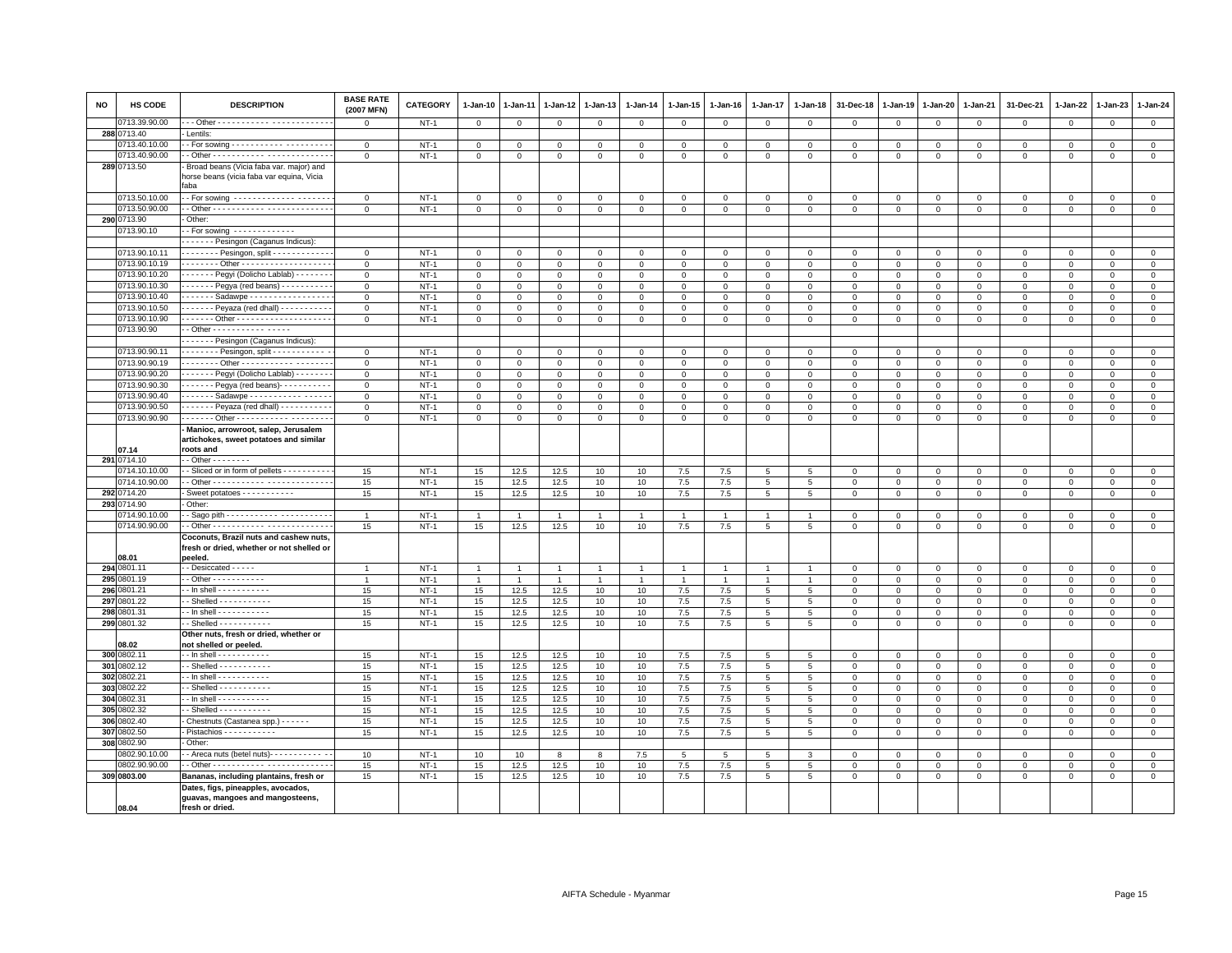| NO  | HS CODE       | <b>DESCRIPTION</b>                                                                                    | <b>BASE RATE</b><br>(2007 MFN) | CATEGORY    | 1-Jan-10 | 1-Jan-11 | $1 - Jan-12$ | 1-Jan-13 | $1 - Jan-14$ | 1-Jan-15 | 1-Jan-16 | 1-Jan-17        | $1 - Jan-18$    | 31-Dec-18      | $1 - Jan-19$   | 1-Jan-20       | 1-Jan-21     | 31-Dec-21    | $1 - Jan-22$ | 1-Jan-23     | $1 - Jan-24$   |
|-----|---------------|-------------------------------------------------------------------------------------------------------|--------------------------------|-------------|----------|----------|--------------|----------|--------------|----------|----------|-----------------|-----------------|----------------|----------------|----------------|--------------|--------------|--------------|--------------|----------------|
|     | 310 0804.10   | Dates - - - - - - - - - - -                                                                           |                                |             |          |          |              |          |              |          |          |                 |                 |                |                |                |              |              |              |              |                |
|     | 0804.10.00.10 | . Fresh -                                                                                             | 15                             | $NT-1$      | 15       | 12.5     | 12.5         | 10       | 10           | $7.5\,$  | 7.5      | 5               | 5               | $\mathbf 0$    | $\mathsf 0$    | $\mathbf 0$    | $\mathbf 0$  | 0            | $^{\circ}$   | $^{\circ}$   | $\mathbf{0}$   |
|     | 0804.10.00.20 |                                                                                                       | 15                             | $NT-1$      | 15       | 12.5     | 12.5         | 10       | 10           | 7.5      | 7.5      | 5               | 5               | $\mathbf 0$    | $\mathbf 0$    | $\mathbf 0$    | $\mathbf 0$  | $\mathbf 0$  | $\mathbf 0$  | $\mathsf 0$  | $\mathbf 0$    |
| 311 | 0804.20       |                                                                                                       |                                |             |          |          |              |          |              |          |          |                 |                 |                |                |                |              |              |              |              |                |
|     | 0804.20.00.10 |                                                                                                       | 15                             | $NT-1$      | 15       | 12.5     | 12.5         | 10       | 10           | 7.5      | 7.5      | 5               | 5               | $\mathbf{0}$   | $\mathbf{0}$   | $\mathbf{0}$   | $\mathbf{0}$ | $\mathbf 0$  | $\mathbf 0$  | $\mathbf{0}$ | $\mathbf{0}$   |
|     | 0804.20.00.20 |                                                                                                       | 15                             | $NT-1$      | 15       | 12.5     | 12.5         | 10       | 10           | 7.5      | 7.5      | 5               | $\,$ 5 $\,$     | $\mathbf 0$    | $\mathsf 0$    | $\mathbf 0$    | $\mathbf 0$  | $\mathsf 0$  | $^{\circ}$   | $^{\circ}$   | $\overline{0}$ |
|     | 312 0804.30   | Pineapples - - - - - - - - - - -                                                                      |                                |             |          |          |              |          |              |          |          |                 |                 |                |                |                |              |              |              |              |                |
|     | 0804.30.00.10 | . Fresh -                                                                                             | 15                             | $NT-1$      | 15       | 12.5     | 12.5         | 10       | 10           | 7.5      | 7.5      | 5               | 5               | $\mathbf 0$    | $^{\circ}$     | $\mathbf 0$    | $\Omega$     | $\mathsf 0$  | $\Omega$     | $\Omega$     | $\mathsf 0$    |
|     | 0804.30.00.20 |                                                                                                       | 15                             | $NT-1$      | 15       | 12.5     | 12.5         | 10       | 10           | 7.5      | 7.5      | 5               | 5               | $\mathbf{0}$   | $\mathbf{0}$   | $\mathbf{0}$   | $\mathbf 0$  | $\mathbf 0$  | $\Omega$     | $\Omega$     | $\mathsf 0$    |
|     | 313 0804.40   | - Avocados - - - - - - - - - -                                                                        | 15                             | $NT-1$      | 15       | 12.5     | 12.5         | 10       | 10           | $7.5\,$  | 7.5      | $\overline{5}$  | 5               | $\mathbf 0$    | $\mathbf 0$    | $\mathbf 0$    | $\mathbf 0$  | $\mathsf 0$  | $\mathbf 0$  | $\mathsf 0$  | $\mathbf 0$    |
|     | 314 0804.50   | Guavas, mangoes and mangosteens - - -                                                                 |                                |             |          |          |              |          |              |          |          |                 |                 |                |                |                |              |              |              |              |                |
|     |               |                                                                                                       |                                |             |          |          |              |          |              |          |          |                 |                 |                |                |                |              |              |              |              |                |
|     |               | - - - - - - - Mangoes:                                                                                |                                |             |          |          |              |          |              |          |          |                 |                 |                |                |                |              |              |              |              |                |
|     | 0804.50.00.11 | . Fresh                                                                                               | 15                             | $NT-1$      | 15       | 12.5     | 12.5         | 10       | 10           | $7.5\,$  | 7.5      | 5               | $\overline{5}$  | $\mathbf 0$    | $\mathbf 0$    | $\mathbf 0$    | $\mathbf{0}$ | $\mathsf 0$  | $\Omega$     | $\Omega$     | $\mathsf 0$    |
|     | 0804.50.00.12 | . Dried -                                                                                             | 15                             | $NT-1$      | 15       | 12.5     | 12.5         | 10       | 10           | $7.5\,$  | 7.5      | 5               | 5               | $\mathbf 0$    | $\mathbf 0$    | $\mathbf 0$    | $\mathbf 0$  | $\mathsf 0$  | $\mathbf 0$  | $^{\circ}$   | $\mathbf 0$    |
|     |               | Other:                                                                                                |                                |             |          |          |              |          |              |          |          |                 |                 |                |                |                |              |              |              |              |                |
|     | 0804.50.00.91 | . Fresh -                                                                                             | 15                             | $NT-1$      | 15       | 12.5     | 12.5         | 10       | 10           | 7.5      | 7.5      | 5               | 5               | 0              | $\mathbf 0$    | 0              | 0            | 0            | 0            | $\mathbf 0$  | $\circ$        |
|     | 0804.50.00.92 |                                                                                                       | 15                             | $NT-1$      | 15       | 12.5     | 12.5         | 10       | 10           | 7.5      | 7.5      | $5\phantom{.0}$ | $5\phantom{.0}$ | $\mathbf{0}$   | $\mathsf 0$    | $\overline{0}$ | $\mathbf 0$  | $\mathbf 0$  | $\mathbf 0$  | $\mathbf{O}$ | $\overline{0}$ |
|     | 08.05         |                                                                                                       |                                |             |          |          |              |          |              |          |          |                 |                 |                |                |                |              |              |              |              |                |
|     | 315 0805.10   | $-$ Oranges $        -$                                                                               |                                |             |          |          |              |          |              |          |          |                 |                 |                |                |                |              |              |              |              |                |
|     | 0805.10.00.10 |                                                                                                       | 15                             | $NT-1$      | 15       | 12.5     | 12.5         | 10       | 10           | 7.5      | 7.5      | 5               | 5               | 0              | $\circ$        | $\mathbf 0$    | $\mathbf 0$  | 0            | 0            | $\mathbf 0$  | $\circ$        |
|     | 0805.10.00.20 |                                                                                                       | 15                             | $NT-1$      | 15       | 12.5     | 12.5         | 10       | 10           | 7.5      | 7.5      | $5\phantom{.0}$ | $5\phantom{.0}$ | $\mathbf 0$    | $\circ$        | $\overline{0}$ | $\mathbf 0$  | $\mathbf{0}$ | $\mathbf 0$  | $\mathbf{O}$ | $\overline{0}$ |
|     | 316 0805.20   | Mandarins (including tangerines and                                                                   |                                |             |          |          |              |          |              |          |          |                 |                 |                |                |                |              |              |              |              |                |
|     |               | satsumas); clementines, wilkings and                                                                  |                                |             |          |          |              |          |              |          |          |                 |                 |                |                |                |              |              |              |              |                |
|     |               | similar                                                                                               |                                |             |          |          |              |          |              |          |          |                 |                 |                |                |                |              |              |              |              |                |
|     | 0805.20.00.10 |                                                                                                       | 15                             | <b>NT-1</b> | 15       | 12.5     | 12.5         | 10       | 10           | 7.5      | 7.5      | $\overline{5}$  | $5\phantom{.0}$ | $^{\circ}$     | $\mathbf 0$    | $\mathbf 0$    | $\mathbf 0$  | $\mathsf 0$  | $^{\circ}$   | $^{\circ}$   | $\mathbf 0$    |
|     | 0805.20.00.20 |                                                                                                       | $15\,$                         | $NT-1$      | 15       | 12.5     | 12.5         | 10       | 10           | 7.5      | 7.5      | $5\phantom{.0}$ | $\,$ 5 $\,$     | $\mathbf 0$    | $\mathsf 0$    | $\overline{0}$ | $\mathbf{0}$ | $\mathbf 0$  | $\mathsf 0$  | $\circ$      | $\overline{0}$ |
|     | 317 0805.40   | Grapefruit - - - - - - - - - -                                                                        |                                |             |          |          |              |          |              |          |          |                 |                 |                |                |                |              |              |              |              |                |
|     | 0805.40.00.10 |                                                                                                       | 15                             | $NT-1$      | 15       | 12.5     | 12.5         | 10       | 10           | 7.5      | 7.5      | $\overline{5}$  | 5               | $\mathbf 0$    | $\mathbf 0$    | $\Omega$       | $\Omega$     | 0            | $\Omega$     | $\Omega$     | $\overline{0}$ |
|     | 0805.40.00.20 |                                                                                                       | 15                             | $NT-1$      | 15       | 12.5     | 12.5         | 10       | 10           | 7.5      | 7.5      | 5               | 5               | $\mathbf 0$    | $\mathbf 0$    | $\mathbf 0$    | $\mathbf 0$  | $\mathsf 0$  | $\mathbf 0$  | $\mathsf 0$  | $\mathsf 0$    |
|     | 318 0805.50   | Lemons (Citrus limon, Citrus limonum)<br>and limes (Citrus aurantifolia, Citrus<br>latifolia) - - - - |                                |             |          |          |              |          |              |          |          |                 |                 |                |                |                |              |              |              |              |                |
|     | 0805.50.00.10 | . Fresh -                                                                                             | 15                             | $NT-1$      | 15       | 12.5     | 12.5         | 10       | 10           | $7.5$    | 7.5      | $\overline{5}$  | 5               | $\overline{0}$ | $\overline{0}$ | $\mathbf 0$    | $\mathbf 0$  | $\mathbf 0$  | $\Omega$     | $\Omega$     | $\mathsf 0$    |
|     | 0805.50.00.20 |                                                                                                       | 15                             | $NT-1$      | 15       | 12.5     | 12.5         | 10       | 10           | 7.5      | 7.5      | 5               | 5               | $\mathbf 0$    | $\mathbf 0$    | $\mathbf 0$    | $\mathbf 0$  | $\mathsf 0$  | 0            | $\Omega$     | $\mathbf 0$    |
|     | 319 0805.90   | Other - - - - - - - - - - - -                                                                         |                                |             |          |          |              |          |              |          |          |                 |                 |                |                |                |              |              |              |              |                |
|     | 0805.90.00.10 | . Fresh -                                                                                             | 15                             | $NT-1$      | 15       | 12.5     | 12.5         | 10       | 10           | $7.5\,$  | 7.5      | 5               | 5               | $\mathbf 0$    | $\mathbf 0$    | $\mathbf 0$    | $\mathbf 0$  | $\mathsf 0$  | $^{\circ}$   | $^{\circ}$   | $\mathbf 0$    |
|     | 0805.90.00.20 |                                                                                                       | 15                             | $NT-1$      | 15       | 12.5     | 12.5         | 10       | 10           | 7.5      | 7.5      | 5               | $\overline{5}$  | $\mathbf 0$    | $\mathbf 0$    | $\,0\,$        | $\mathbf 0$  | $\mathsf 0$  | $\Omega$     | $\Omega$     | $\mathsf 0$    |
|     | 08.06         | Grapes, fresh or dried.                                                                               |                                |             |          |          |              |          |              |          |          |                 |                 |                |                |                |              |              |              |              |                |
| 320 | 0806.10       | $-$ Fresh - - - - - - - - - -                                                                         | 15                             | $NT-1$      | 15       | 12.5     | 12.5         | 10       | 10           | 7.5      | 7.5      | 5               | 5               | $\Omega$       | $\mathbf 0$    | $\mathbf 0$    | $\Omega$     | 0            | $\Omega$     | $\Omega$     | $\mathbf{0}$   |
|     | 321 0806.20   | - Dried - - - - - - - - -                                                                             | 15                             | $NT-1$      | 15       | 12.5     | 12.5         | 10       | 10           | 7.5      | 7.5      | $5\overline{5}$ | 5               | $\mathbf 0$    | $\mathbf 0$    | $\mathbf 0$    | $\mathbf 0$  | $\mathsf 0$  | $\mathbf 0$  | $\mathsf 0$  | $\mathbf 0$    |
|     |               | Melons (including watermelons) and                                                                    |                                |             |          |          |              |          |              |          |          |                 |                 |                |                |                |              |              |              |              |                |
|     | 08.07         | papaws (papayas), fresh.                                                                              |                                |             |          |          |              |          |              |          |          |                 |                 |                |                |                |              |              |              |              |                |
|     | 322 0807.11   | - Watermelons - - - - - -                                                                             | 15                             | $NT-1$      | 15       | 12.5     | 12.5         | 10       | 10           | 7.5      | 7.5      | 5               | 5               | $^{\circ}$     | $^{\circ}$     | $\mathbf 0$    | 0            | 0            | 0            | 0            | $\mathbf 0$    |
|     | 323 0807.19   | $\cdot$ - Other - - - - - - - - - - -                                                                 | 15                             | $NT-1$      | 15       | 12.5     | 12.5         | 10       | 10           | $7.5\,$  | 7.5      | 5               | $\,$ 5 $\,$     | $\mathsf 0$    | $\mathsf 0$    | $\mathbf 0$    | $\mathbf 0$  | $\mathsf 0$  | $\mathbf 0$  | $\mathsf 0$  | $\overline{0}$ |
|     | 324 0807.20   | - Papaws (papayas) - - - - - - -                                                                      | 15                             | $NT-1$      | 15       | 12.5     | 12.5         | 10       | 10           | 7.5      | 7.5      | $5\overline{5}$ | 5               | $\mathbf{0}$   | $\mathbf 0$    | $\mathbf 0$    | $\mathbf 0$  | $\mathbf 0$  | $\mathbf 0$  | $\mathsf 0$  | $\mathbf{0}$   |
|     | 08.08         | Apples, pears and quinces, fresh.                                                                     |                                |             |          |          |              |          |              |          |          |                 |                 |                |                |                |              |              |              |              |                |
| 325 | 0808.10       | Apples - - - - - - - - - - -                                                                          | 15                             | $NT-1$      | 15       | 12.5     | 12.5         | 10       | 10           | 7.5      | 7.5      | 5               | 5               | $\Omega$       | $\Omega$       | $\mathbf 0$    | $\Omega$     | $\Omega$     | $\Omega$     | $\mathbf 0$  | $\mathbf{0}$   |
|     | 326 0808.20   | Pears and quinces - - - - - - - -                                                                     |                                |             |          |          |              |          |              |          |          |                 |                 |                |                |                |              |              |              |              |                |
|     | 0808.20.00.10 |                                                                                                       | 15                             | $NT-1$      | 15       | 12.5     | 12.5         | 10       | 10           | 7.5      | 7.5      | 5               | 5               | $\Omega$       | $\Omega$       | $\mathbf 0$    | $\Omega$     | $\mathbf 0$  | $\Omega$     | $\Omega$     | $\mathbf 0$    |
|     | 0808.20.00.20 | - - - - - - - Quinces - - - - - - - - - - - - - - - - - -                                             | 15                             | $NT-1$      | 15       | 12.5     | 12.5         | 10       | 10           | 7.5      | 7.5      | 5               | 5               | $\mathbf 0$    | $\mathbf{0}$   | $\mathsf 0$    | $\mathbf 0$  | $\mathsf 0$  | $\mathbf 0$  | $\mathsf 0$  | $\overline{0}$ |
|     | 08.09         | Apricots, cherries, peaches (including<br>nectarines), plums and sloes, fresh.                        |                                |             |          |          |              |          |              |          |          |                 |                 |                |                |                |              |              |              |              |                |
|     | 327 0809.10   | $-$ Apricots $- - - - - - - - -$                                                                      | 15                             | $NT-1$      | 15       | 12.5     | 12.5         | 10       | 10           | 7.5      | 7.5      | 5               | 5               | $\mathbf 0$    | $\mathbf 0$    | $\mathbf 0$    | $\mathbf 0$  | $\mathsf 0$  | 0            | 0            | $\mathbf 0$    |
| 328 | 0809.20       | - Cherries - - - - - - - - - -                                                                        | 15                             | $NT-1$      | 15       | 12.5     | 12.5         | 10       | 10           | 7.5      | 7.5      | $\overline{5}$  | 5               | $\mathbf 0$    | $\overline{0}$ | $\overline{0}$ | $\mathbf{0}$ | $\mathsf 0$  | $\mathbf 0$  | $\Omega$     | $\overline{0}$ |
| 329 | 0809.30       | Peaches, including nectarines - - - -                                                                 | 15                             | $NT-1$      | 15       | 12.5     | 12.5         | 10       | 10           | $7.5\,$  | 7.5      | $\overline{5}$  | 5               | $\mathbf{O}$   | $\mathbf 0$    | $\mathbf 0$    | $\mathbf 0$  | $\mathsf 0$  | $\mathbf 0$  | $\mathsf 0$  | $\mathbf 0$    |
| 330 | 0809.40       | Plums and sloes - - - - - - -                                                                         | 15                             | $NT-1$      | 15       | 12.5     | 12.5         | 10       | 10           | $7.5\,$  | 7.5      | $5\phantom{.0}$ | $\,$ 5 $\,$     | $\mathbf 0$    | $\mathbf 0$    | $\mathbf{0}$   | $\mathbf 0$  | $\mathsf 0$  | $\mathsf 0$  | $\mathbf 0$  | $\overline{0}$ |
|     | 08.10         | Other fruit, fresh.                                                                                   |                                |             |          |          |              |          |              |          |          |                 |                 |                |                |                |              |              |              |              |                |
| 331 | 0810.10       | Strawberries - - - - - -                                                                              | 15                             | $NT-1$      | 15       | 12.5     | 12.5         | 10       | 10           | 7.5      | 7.5      | 5               | 5               | $^{\circ}$     | $^{\circ}$     | $\mathbf 0$    | $\mathbf 0$  | 0            | 0            | 0            | $\mathsf 0$    |
|     | 332 0810.20   | Raspberries, blackberries, mulberries and                                                             | 15                             | $NT-1$      | 15       | 12.5     | 12.5         | 10       | 10           | $7.5\,$  | 7.5      | 5               | $\overline{5}$  | $\mathbf 0$    | $\mathbf 0$    | $\,$ 0         | $\mathsf 0$  | $\mathsf 0$  | $\mathsf 0$  | $\mathsf 0$  | $\circ$        |
|     | 333 0810.30   | - Black, white or red currants and                                                                    | 15                             | $NT-1$      | 15       | 12.5     | 12.5         | 10       | 10           | $7.5\,$  | 7.5      | 5               | 5               | $\Omega$       | $\Omega$       | $\mathbf 0$    | $\Omega$     | $\Omega$     | $\mathbf 0$  | $\mathbf 0$  | $\mathbf 0$    |
|     |               |                                                                                                       |                                |             |          |          |              |          |              |          |          |                 |                 |                |                |                |              |              |              |              |                |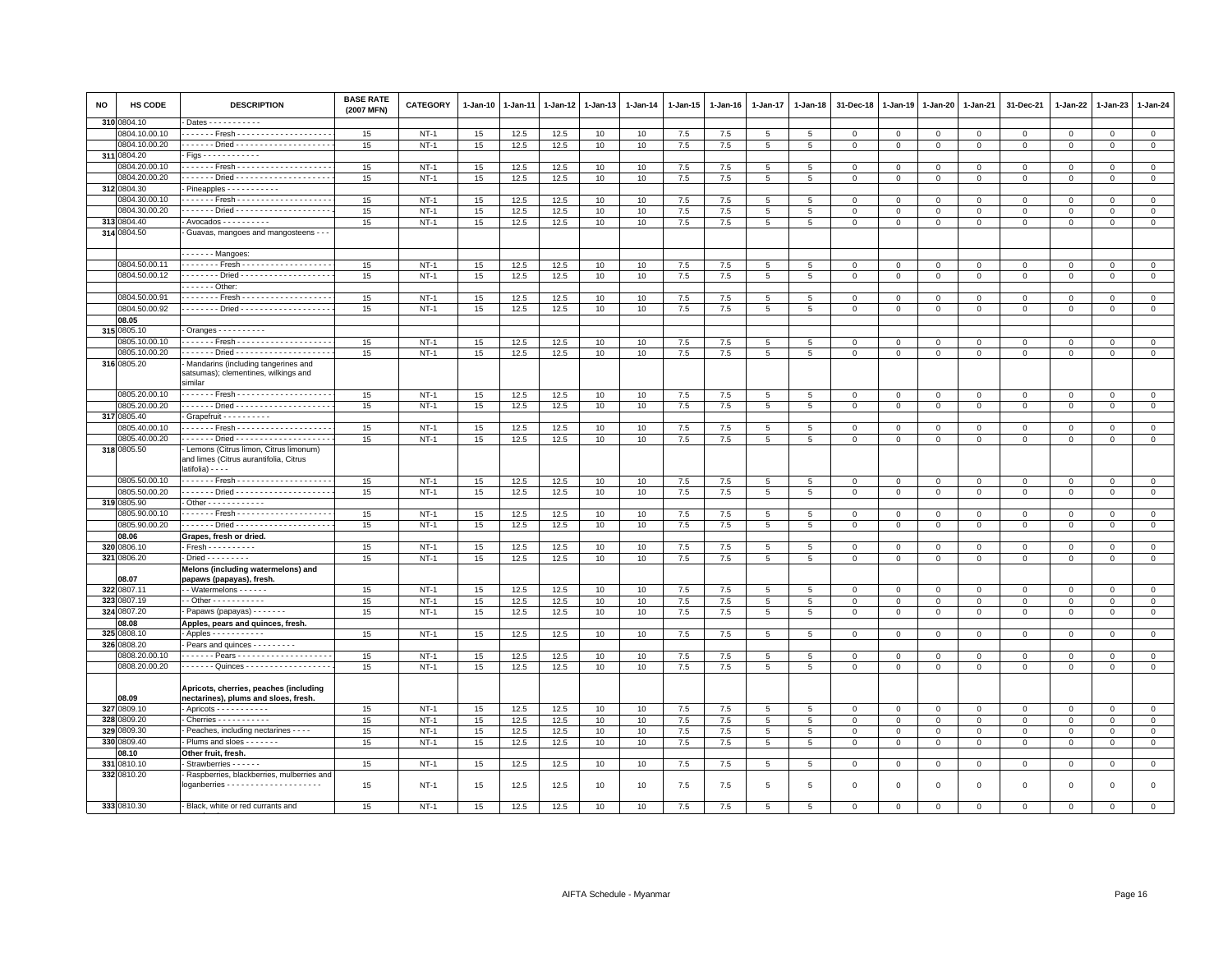| NO | HS CODE       | <b>DESCRIPTION</b>                                                                                 | <b>BASE RATE</b><br>(2007 MFN) | <b>CATEGORY</b> | 1-Jan-10 | $1 - Jan-11$ | 1-Jan-12 | $1 - Jan-13$            | $1-Jan-14$ | 1-Jan-15        | $1 - Jan-16$    | $1 - Jan-17$    | 1-Jan-18        | 31-Dec-18   | $1 - Jan-19$   | 1-Jan-20            | $1-Jan-21$      | 31-Dec-21    | 1-Jan-22     | 1-Jan-23       | 1-Jan-24       |
|----|---------------|----------------------------------------------------------------------------------------------------|--------------------------------|-----------------|----------|--------------|----------|-------------------------|------------|-----------------|-----------------|-----------------|-----------------|-------------|----------------|---------------------|-----------------|--------------|--------------|----------------|----------------|
|    | 334 0810.40   | Cranberries, bilberries and other fruits of<br>the genus Vaccinium - - - - - - - - - - - - - - -   | 15                             | $NT-1$          | 15       | 12.5         | 12.5     | 10                      | 10         | 7.5             | 7.5             | $5\overline{5}$ | 5               | $\mathbf 0$ | $\mathbf 0$    | $\mathsf 0$         | $\circ$         | $\mathbf{0}$ | $\mathbf 0$  | $\mathbf{0}$   | $\mathbf 0$    |
|    | 335 0810.50   | - Kiwifruit - - - - - - - - -                                                                      | 15                             | <b>NT-1</b>     | 15       | 12.5         | 12.5     | 10                      | 10         | 7.5             | 7.5             | $5\phantom{.0}$ | 5               | $\mathbf 0$ | $\mathsf 0$    | $\mathsf 0$         | $\mathbf 0$     | $\mathbf 0$  | $\mathbf 0$  | $\mathbf 0$    | $\mathbf 0$    |
|    | 336 0810.60   | Durians - - - - - - - - - - -                                                                      | 15                             | $NT-1$          | 15       | 12.5         | 12.5     | 10                      | 10         | $7.5\,$         | 7.5             | 5               | 5               | $\mathsf 0$ | $\mathsf 0$    | $\mathsf 0$         | $\mathbf 0$     | $\mathsf 0$  | $\mathbf 0$  | $\circ$        | $\mathsf 0$    |
|    | 337 0810.90   | Other:                                                                                             |                                |                 |          |              |          |                         |            |                 |                 |                 |                 |             |                |                     |                 |              |              |                |                |
|    | 0810.90.10.00 |                                                                                                    | 15                             | $NT-1$          | 15       | 12.5         | 12.5     | 10                      | 10         | $7.5\,$         | 7.5             | $\overline{5}$  | -5              | $\mathsf 0$ | 0              | $\mathbf 0$         | $\mathsf 0$     | $\mathsf 0$  | $\Omega$     | $\mathbf 0$    | $\mathsf 0$    |
|    | 0810.90.20.00 |                                                                                                    | 15                             | $NT-1$          | 15       | 12.5         | 12.5     | 10                      | 10         | 7.5             | 7.5             | 5               | $5^{\circ}$     | $\mathbf 0$ | $\mathbf 0$    | $\mathbf 0$         | $\mathbf{0}$    | $\mathbf{0}$ | $\Omega$     | $\mathbf{0}$   | $\circ$        |
|    | 0810.90.90.00 |                                                                                                    | 15                             | $NT-1$          | 15       | 12.5         | 12.5     | 10                      | $10$       | 7.5             | 7.5             | $\overline{5}$  | 5               | $\mathbf 0$ | $\mathsf 0$    | $\mathsf 0$         | $\mathsf 0$     | $\mathsf 0$  | $\mathbf 0$  | $\mathsf 0$    | $\mathsf 0$    |
|    | 08.11         | Fruit and nuts, uncooked or cooked by<br>steaming or boiling in water, frozen,<br>whether or not   |                                |                 |          |              |          |                         |            |                 |                 |                 |                 |             |                |                     |                 |              |              |                |                |
|    | 338 0811.10   | - Strawberries - - - - - - - -                                                                     | 15                             | $NT-1$          | 15       | 12.5         | 12.5     | 10                      | 10         | 7.5             | 7.5             | $5\overline{5}$ | 5               | $\mathsf 0$ | $\overline{0}$ | $\overline{0}$      | $\circ$         | $\mathbf 0$  | $\mathbf 0$  | $\mathbf{0}$   | $\mathbf{0}$   |
|    | 339 0811.20   | Raspberries, blackberries, mulberries,<br>loganberries, black, white or red currants<br>and        | 15                             | <b>NT-1</b>     | 15       | 12.5         | 12.5     | 10                      | 10         | 7.5             | 7.5             | $\overline{5}$  | 5               | $\,0\,$     | $\mathsf 0$    | $\mathsf 0$         | $\mathsf 0$     | $\mathsf 0$  | $\mathbf 0$  | $\mathbf 0$    | $\mathbf 0$    |
|    | 340 0811.90   | $-$ Other - - - - - - - - - -                                                                      | 15                             | $NT-1$          | 15       | 12.5         | 12.5     | 10                      | 10         | $7.5\,$         | 7.5             | $\,$ 5 $\,$     | 5               | $\mathbf 0$ | $\mathsf 0$    | $\mathsf 0$         | $\,0\,$         | $\mathsf 0$  | $\mathbf 0$  | $\mathsf 0$    | $\mathbf 0$    |
|    | 08.12         | Fruit and nuts, provisionally preserved<br>(for example, by sulphur dioxide gas, in<br>brine, in   |                                |                 |          |              |          |                         |            |                 |                 |                 |                 |             |                |                     |                 |              |              |                |                |
|    | 341 0812.10   | Cherries - - - - - - - - - - -                                                                     | 15                             | $NT-1$          | 15       | 12.5         | 12.5     | 10                      | 10         | 7.5             | 7.5             | 5               | -5              | $\mathbf 0$ | $\mathsf 0$    | $\mathbf 0$         | $\mathbf 0$     | $\mathbf 0$  | $\Omega$     | $\mathbf{0}$   | $\mathbf 0$    |
|    | 342 0812.90   | Other - - - - - - - - - - - -                                                                      | 15                             | $NT-1$          | 15       | 12.5         | 12.5     | 10                      | 10         | 7.5             | 7.5             | $5\phantom{.0}$ | $5\phantom{.0}$ | $\,0\,$     | $\mathsf 0$    | $\mathbf 0$         | $\overline{0}$  | $\mathsf 0$  | $\mathbf{0}$ | $\mathbf{O}$   | $\overline{0}$ |
|    | 08.13         | Fruit, dried, other than that of headings<br>08.01 to 08.06; mixtures of nuts or dried<br>fruit of |                                |                 |          |              |          |                         |            |                 |                 |                 |                 |             |                |                     |                 |              |              |                |                |
|    | 343 0813.10   | - Apricots - - - - - - - - - - - -                                                                 | 15                             | $NT-1$          | 15       | 12.5         | 12.5     | 10                      | 10         | 7.5             | 7.5             | 5               | 5               | $\mathsf 0$ | $\mathbf{0}$   | $\mathbf 0$         | $\mathbf 0$     | $\mathsf 0$  | $\mathsf 0$  | $\overline{0}$ | $\mathsf 0$    |
|    | 344 0813.20   | Prunes - - - - - - - - - - -                                                                       | 15                             | $NT-1$          | 15       | 12.5         | 12.5     | 10                      | 10         | 7.5             | 7.5             | 5               | 5               | $\mathbf 0$ | $\mathsf 0$    | $\mathbf 0$         | $\mathbf 0$     | $\mathsf 0$  | $\mathbf 0$  | $\mathbf{0}$   | $\mathsf 0$    |
|    | 345 0813.30   | - Apples - - - - - - - - - - -                                                                     | 15                             | $NT-1$          | 15       | 12.5         | 12.5     | 10                      | 10         | $7.5\,$         | 7.5             | $5\overline{5}$ | 5               | $\mathsf 0$ | $\mathbf{0}$   | $\mathbf 0$         | $\mathbf 0$     | $\mathbf 0$  | $\mathbf 0$  | $\mathbf 0$    | $\mathbf 0$    |
|    | 346 0813.40   | - Other fruit - - - - - - - - - - -                                                                | 15                             | $NT-1$          | 15       | 12.5         | 12.5     | 10                      | 10         | $7.5\,$         | 7.5             | $5\phantom{.0}$ | $\overline{5}$  | $\mathbf 0$ | $\mathsf 0$    | $\mathsf 0$         | $\mathbf 0$     | $\mathsf 0$  | $\mathbf 0$  | $\mathbf{0}$   | $\Omega$       |
|    | 347 0813.50   | - Mixtures of nuts or dried fruits of this                                                         | 15                             | $NT-1$          | 15       | 12.5         | 12.5     | 10                      | 10         | 7.5             | 7.5             | 5               | 5               | $\mathsf 0$ | $\mathbf 0$    | $\mathsf 0$         | $\mathbf 0$     | $\mathsf 0$  | $\Omega$     | $\mathbf{0}$   | $\mathsf 0$    |
|    | 348 0814.00   | Peel of citrus fruit or melons (including<br>watermelons), fresh - - - -                           | 15                             | $NT-1$          | 15       | 12.5         | 12.5     | 10                      | 10         | 7.5             | 7.5             | $\overline{5}$  | $5\phantom{.0}$ | $\mathbf 0$ | $\mathsf 0$    | $\mathsf{O}\xspace$ | $\,$ 0          | $\mathsf 0$  | $\mathsf 0$  | $\mathsf 0$    | $\mathsf 0$    |
|    | 09.01         | Coffee, whether or not roasted or<br>decaffeinated; coffee husks and skins;<br>coffee substitutes  |                                |                 |          |              |          |                         |            |                 |                 |                 |                 |             |                |                     |                 |              |              |                |                |
|    | 349 0901.11   | - Not decaffeinated:                                                                               |                                |                 |          |              |          |                         |            |                 |                 |                 |                 |             |                |                     |                 |              |              |                |                |
|    | 0901.11.10.00 | - - Arabica WIB or Robusta OIB - - - - - - -                                                       | 5                              | EL.             |          |              |          |                         |            |                 |                 |                 |                 |             |                |                     |                 |              |              |                |                |
|    | 0901.11.90.00 |                                                                                                    | $5\overline{5}$                | EL.             |          |              |          |                         |            |                 |                 |                 |                 |             |                |                     |                 |              |              |                |                |
|    | 350 0901.12   | -Decaaffeinated:                                                                                   |                                |                 |          |              |          |                         |            |                 |                 |                 |                 |             |                |                     |                 |              |              |                |                |
|    | 0001.12.10.00 | - - Arabica WIB or Robusta OIB - - - - - -                                                         | 5                              | EL.             |          |              |          |                         |            |                 |                 |                 |                 |             |                |                     |                 |              |              |                |                |
|    | 0901.12.90.00 |                                                                                                    | $5\overline{5}$                | EL.             |          |              |          |                         |            |                 |                 |                 |                 |             |                |                     |                 |              |              |                |                |
|    | 351 0901.21   | - Not decaffeinated:                                                                               |                                |                 |          |              |          |                         |            |                 |                 |                 |                 |             |                |                     |                 |              |              |                |                |
|    | 0901.21.10.00 |                                                                                                    | 10                             | $NT-1$          | 10       | 10           | 8        | 8                       | 7.5        | 5               | 5               | 5               | 3               | $\mathbf 0$ | 0              | $\mathbf 0$         | $\mathbf 0$     | $\mathbf 0$  | $\circ$      | $\overline{0}$ | $\mathsf 0$    |
|    | 0901.21.20.00 |                                                                                                    | 10                             | $NT-1$          | 10       | 10           | 8        | $\overline{\mathbf{8}}$ | 7.5        | $5\phantom{.0}$ | $5\phantom{.0}$ | $\overline{5}$  | 3               | $\mathbf 0$ | $\mathsf 0$    | $\mathbf 0$         | $\mathsf 0$     | $\mathsf 0$  | $\mathbf 0$  | $\mathsf 0$    | $\mathbf 0$    |
|    | 352 0901.22   | - Decaffeinated:                                                                                   |                                |                 |          |              |          |                         |            |                 |                 |                 |                 |             |                |                     |                 |              |              |                |                |
|    | 0901.22.10.00 | -- Unground ---------------------                                                                  | 10                             | $NT-2$          | 10       | 10           | 9        | 9                       | 8          | 8               | 7.5             | 7.5             | -6              | $\,6\,$     | 6              | 5                   | 5               | $\mathbf 0$  | $\Omega$     | $\Omega$       | $\mathsf 0$    |
|    | 0901.22.20.00 |                                                                                                    | 10                             | $NT-2$          | 10       | 10           | 9        | 9                       | 8          | 8               | 7.5             | $7.5\,$         | 6               | 6           | 6              | 5                   | $5\overline{5}$ | $\mathbf 0$  | $\mathbf 0$  | $\mathbf 0$    | $\circ$        |
|    | 353 0901.90   | - Other - - - - - - - - - - - - - - -                                                              | 15                             | $NT-2$          | 15       | 14           | 13       | 13                      | 12         | 12              | 11              | 11              | 10              | 8           | 8              | 8                   | 7.5             | $\mathbf 0$  | $\mathbf 0$  | $\mathbf{0}$   | $\mathbf{0}$   |
|    | 09.02         | Tea, whether or not flavoured.                                                                     |                                |                 |          |              |          |                         |            |                 |                 |                 |                 |             |                |                     |                 |              |              |                |                |
|    | 354 0902.10   | Green tea (not fermented) in immediate<br>packings of a content……                                  |                                |                 |          |              |          |                         |            |                 |                 |                 |                 |             |                |                     |                 |              |              |                |                |
|    | 0902.10.10.00 |                                                                                                    | 15                             | EL.             |          |              |          |                         |            |                 |                 |                 |                 |             |                |                     |                 |              |              |                |                |
|    | 0902.10.90.00 |                                                                                                    | 15                             | EL.             |          |              |          |                         |            |                 |                 |                 |                 |             |                |                     |                 |              |              |                |                |
|    | 355 0902.20   | Other green tea (not fermented)                                                                    |                                |                 |          |              |          |                         |            |                 |                 |                 |                 |             |                |                     |                 |              |              |                |                |
|    | 0902.20.10.00 |                                                                                                    | 15                             | EL              |          |              |          |                         |            |                 |                 |                 |                 |             |                |                     |                 |              |              |                |                |
|    | 0902.20.90.00 |                                                                                                    | 15                             | EL.             |          |              |          |                         |            |                 |                 |                 |                 |             |                |                     |                 |              |              |                |                |
|    | 356 0902.30   | Black tea (fermented) and partly<br>fermented tea, in immediate packings of a<br>content not       |                                |                 |          |              |          |                         |            |                 |                 |                 |                 |             |                |                     |                 |              |              |                |                |
|    | 0902.30.10.00 |                                                                                                    | 15                             | $NT-2$          | 15       | 14           | 13       | 13                      | 12         | 12              | 11              | 11              | 10              | 8           | 8              | 8                   | 7.5             | $\mathbf 0$  | $\mathbf 0$  | $\mathbf 0$    | $\mathbf 0$    |
|    | 0902.30.90.00 |                                                                                                    | 15                             | $NT-2$          | $15\,$   | 14           | 13       | 13                      | 12         | 12              | 11              | 11              | 10              | 8           | 8              | 8                   | 7.5             | $\mathbf 0$  | $\mathbf 0$  | $\mathbf{0}$   | $\mathsf 0$    |
|    | 357 0902.40   | Other black tea (fermented) and other<br>partly fermented tea:                                     |                                |                 |          |              |          |                         |            |                 |                 |                 |                 |             |                |                     |                 |              |              |                |                |
|    | 0902.40.10.00 |                                                                                                    | 15                             | $NT-2$          | 15       | 14           | 13       | 13                      | 12         | 12              | 11              | 11              | 10              | 8           | 8              | 8                   | 7.5             | $\mathbf 0$  | $\Omega$     | $\circ$        | $\Omega$       |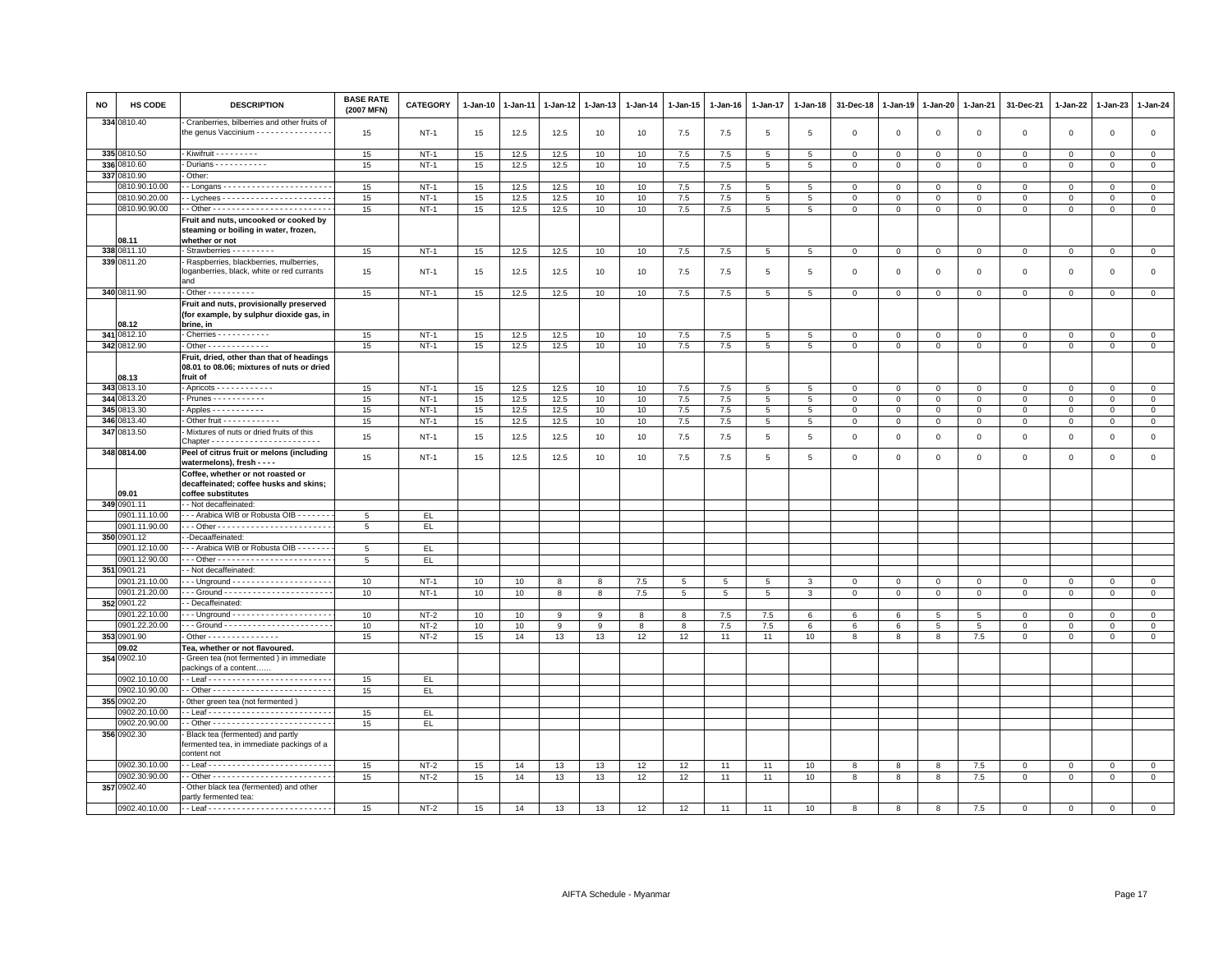| <b>NO</b> | <b>HS CODE</b> | <b>DESCRIPTION</b>                                                                                 | <b>BASE RATE</b><br>(2007 MFN) | CATEGORY  | 1-Jan-10       | $1-Jan-11$   | $1 - Jan-12$ | 1-Jan-13       | $1-Jan-14$    | 1-Jan-15     | $1-Jan-16$     | $1-Jan-17$               | 1-Jan-18       | 31-Dec-18      | 1-Jan-19     | 1-Jan-20     | $1-Jan-21$     | 31-Dec-21           | $1-Jan-22$     | 1-Jan-23       | $1 - Jan-24$   |
|-----------|----------------|----------------------------------------------------------------------------------------------------|--------------------------------|-----------|----------------|--------------|--------------|----------------|---------------|--------------|----------------|--------------------------|----------------|----------------|--------------|--------------|----------------|---------------------|----------------|----------------|----------------|
|           | 0902.40.90.00  |                                                                                                    | 15                             | $NT-2$    | 15             | 14           | 13           | 13             | 12            | 12           | 11             | 11                       | 10             | 8              | 8            | 8            | 7.5            | $\Omega$            | $\mathbf{0}$   | $\Omega$       | $\circ$        |
|           | 358 0903.00    | Maté - - - - - - - - - - - - -                                                                     | 15                             | $NT-2$    | 15             | 14           | 13           | 13             | 12            | 12           | 11             | 11                       | 10             | 8              | 8            | 8            | 7.5            | $\mathbf 0$         | 0              | $\mathbf 0$    | $\mathbf{0}$   |
|           | 09.04          | Pepper of the genus Piper; dried or<br>crushed or ground fruits of the genus<br>Capsicum or of the |                                |           |                |              |              |                |               |              |                |                          |                |                |              |              |                |                     |                |                |                |
|           | 359 0904.11    | - Neither crushed nor ground:                                                                      |                                |           |                |              |              |                |               |              |                |                          |                |                |              |              |                |                     |                |                |                |
|           | 0904.11.10.00  |                                                                                                    | 3                              | $NT-1$    | 3              | 3            | 3            | 3              | 3             | 3            | 2              | 2                        |                | $^{\circ}$     | $^{\circ}$   | $\mathbf 0$  | $\mathbf 0$    | 0                   | 0              | $\mathbf 0$    | $\mathbf 0$    |
|           | 0904.11.20.00  |                                                                                                    | 3                              | $NT-1$    | $\mathbf{3}$   | 3            | 3            | 3              | $\mathbf{3}$  | $\mathbf{3}$ | $\overline{2}$ | $\overline{2}$           |                | $\mathbf{0}$   | $\mathbf 0$  | $\mathbf 0$  | $\mathbf{0}$   | $\mathbf{0}$        | $\Omega$       | $\mathbf 0$    | $\mathsf 0$    |
|           | 0904.11.90.00  | -- Other -------------------------                                                                 | 3                              | $NT-1$    | $\mathbf{3}$   | 3            | 3            | 3              | $\mathbf{3}$  | 3            | $\overline{2}$ | $\overline{2}$           |                | $\mathbf 0$    | $\mathbf 0$  | $\mathsf 0$  | $\mathbf 0$    | $\mathsf 0$         | $\mathbf 0$    | $\mathbf 0$    | $\mathsf 0$    |
|           | 360 0904.12    | - Crushed or ground:                                                                               |                                |           |                |              |              |                |               |              |                |                          |                |                |              |              |                |                     |                |                |                |
|           | 0904.12.10.00  |                                                                                                    | 3                              | $NT-1$    | 3              | 3            | 3            | 3              | 3             | 3            | $\overline{2}$ | $\mathfrak{p}$           |                | $^{\circ}$     | $\circ$      | $\mathbf 0$  | $\mathbf 0$    | $\mathbf 0$         | $\Omega$       | $\mathbf 0$    | $\mathbf 0$    |
|           | 0904.12.20.00  |                                                                                                    | 3                              | $NT-1$    | $\mathbf{3}$   | 3            | 3            | 3              | 3             | 3            | 2              | $\overline{\phantom{0}}$ |                | $\overline{0}$ | $\mathbf{0}$ | $\mathbf{0}$ | $\overline{0}$ | $\mathbf{0}$        | $\Omega$       | $\mathbf{0}$   | $\mathbf{0}$   |
|           | 0904.12.90.00  |                                                                                                    | 3                              | $NT-1$    | $\mathbf{3}$   | 3            | 3            | $\mathbf{3}$   | 3             | 3            | $\overline{2}$ | $\overline{2}$           |                | $\mathbf 0$    | $\mathbf 0$  | $\mathbf 0$  | $\mathbf 0$    | $\mathbf 0$         | $\mathbf 0$    | $\mathbf 0$    | $\mathsf 0$    |
|           | 361 0904.20    | Fruit of the genus Capsicum or of the<br>denus Pimenta dried or                                    |                                |           |                |              |              |                |               |              |                |                          |                |                |              |              |                |                     |                |                |                |
|           | 0904.20.10.00  | - Chillies, dried - - - - - - - - - - - - - - - - - -                                              | 1.5                            | EL.       |                |              |              |                |               |              |                |                          |                |                |              |              |                |                     |                |                |                |
|           | 0904.20.20.00  | - Chillies, crushed or ground - - - - - - - -                                                      | 1.5                            | EL.       |                |              |              |                |               |              |                |                          |                |                |              |              |                |                     |                |                |                |
|           | 0904.20.90.00  |                                                                                                    | 1.5                            | EL        |                |              |              |                |               |              |                |                          |                |                |              |              |                |                     |                |                |                |
|           | 362 0905.00    | Vanilla - - - - - - - -                                                                            | 3                              | $NT-1$    | $\overline{3}$ | $\mathbf{3}$ | $\mathbf{3}$ | $\mathbf{3}$   | 3             | $\mathbf{3}$ | $\overline{2}$ | $\overline{2}$           |                | $\mathbf 0$    | $\,0\,$      | $\mathbf 0$  | $\mathsf 0$    | $\mathsf 0$         | $\,0\,$        | $\mathsf 0$    | $\mathsf 0$    |
|           |                |                                                                                                    |                                |           |                |              |              |                |               |              |                |                          |                |                |              |              |                |                     |                |                |                |
|           | 09.06          | Cinnamon and cinnamon-tree flowers.                                                                |                                |           |                |              |              |                |               |              |                |                          |                |                |              |              |                |                     |                |                |                |
|           | 363 0906.10    | - Neither crushed nor ground - - - - - -                                                           | 3                              | $NT-1$    | 3              | 3            | 3            | 3              | 3             | 3            | $\overline{2}$ | $\mathfrak{p}$           |                | $\Omega$       | $\Omega$     | $\mathbf{0}$ | $\Omega$       | $\mathbf 0$         | $\Omega$       | $\Omega$       | $\Omega$       |
|           | 364 0906.20    | - Crushed or ground - - - - - - - - - -                                                            | 3                              | $NT-1$    | $\mathbf{3}$   | 3            | 3            | $\mathbf{3}$   | $\mathbf{3}$  | 3            | $\overline{2}$ | $\overline{2}$           |                | $\mathbf 0$    | $\mathbf 0$  | $\mathbf 0$  | $\mathbf 0$    | $\mathsf 0$         | $\mathbf 0$    | $\mathbf 0$    | $\mathsf 0$    |
|           | 365 0907.00    | Cloves (whole fruit, cloves and stems) -                                                           | 3                              | $NT-1$    | $\mathbf{3}$   | 3            | 3            | $\mathbf{3}$   | 3             | 3            | $\overline{2}$ | $\overline{2}$           | $\overline{1}$ | $\mathbf 0$    | $\mathbf 0$  | $\mathbf 0$  | $\mathbf 0$    | $\mathsf 0$         | $\mathbf 0$    | $\mathbf 0$    | $\mathbf 0$    |
|           | 09.08          | Nutmeg, mace and cardamoms.                                                                        |                                |           |                |              |              |                |               |              |                |                          |                |                |              |              |                |                     |                |                |                |
|           | 366 0908.10    | - Nutmeg - - - - - - -                                                                             | 3                              | $NT-1$    | 3              | 3            | 3            | 3              | 3             | 3            | $\overline{2}$ | $\overline{2}$           |                | $\mathbf 0$    | $\mathbf 0$  | $\mathbf 0$  | $\mathbf 0$    | $\mathsf 0$         | $\circ$        | $\mathbf 0$    | $\mathbf 0$    |
| 367       | 0908.20        | - Mace - - - - - - - - - - - - -                                                                   | $\mathbf{3}$                   | $NT-1$    | $\mathbf{3}$   | 3            | $\mathbf{3}$ | $\mathbf{3}$   | $\mathbf{3}$  | $\mathbf{3}$ | $\overline{2}$ | $\overline{2}$           |                | $\mathbf 0$    | $\mathbf{0}$ | $\mathbf{0}$ | $\mathbf{0}$   | $\mathbf{0}$        | $\mathbf{0}$   | $\Omega$       | $\circ$        |
|           | 368 0908.30    | Cardamoms - - - -                                                                                  | 3                              | ST        | 3              | 3            | 3            | 3              | 3             | 3            | 3              | 3                        | 3              | 3              | 3            | 3            | 3              | 3                   | 3              | 3              | 3              |
|           | 09.09          | Seeds of anise, badian, fennel,<br>coriander, cumin or caraway; juniper<br>berries.                |                                |           |                |              |              |                |               |              |                |                          |                |                |              |              |                |                     |                |                |                |
|           | 369 0909.10    | Seeds of anise or badian:                                                                          |                                |           |                |              |              |                |               |              |                |                          |                |                |              |              |                |                     |                |                |                |
|           | 0909.10.10.00  |                                                                                                    | 1.5                            | $NT-1$    | 1.5            | 1.5          | 1.5          | 1.5            | 1.5           | 1.5          | 1.5            | 1.5                      |                | $\mathbf 0$    | $\circ$      | $\mathbf 0$  | $\mathbf 0$    | 0                   | $\circ$        | $\mathbf 0$    | $\mathbf 0$    |
|           | 0909.10.20.00  |                                                                                                    | 1.5                            | $NT-1$    | 1.5            | 1.5          | 1.5          | 1.5            | 1.5           | 1.5          | 1.5            | 1.5                      |                | $\mathbf 0$    | $\mathbf 0$  | $\mathbf 0$  | $\mathbf 0$    | $\mathsf 0$         | $\Omega$       | $\mathbf 0$    | $\mathsf 0$    |
|           | 370 0909.20    | Seeds of coriander - - - - -                                                                       | 1.5                            | $NT-1$    | 1.5            | 1.5          | 1.5          | 1.5            | 1.5           | 1.5          | 1.5            | 1.5                      |                | $\mathbf 0$    | $\mathbf 0$  | $\mathbf 0$  | $\mathbf 0$    | $\mathbf 0$         | $\mathbf 0$    | $\mathbf 0$    | $\mathbf 0$    |
|           | 371 0909.30    | Seeds of cumin - - - - - -                                                                         | 1.5                            | $NT-1$    | 1.5            | 1.5          | 1.5          | 1.5            | 1.5           | 1.5          | 1.5            | 1.5                      |                | $\mathbf 0$    | $\Omega$     | $\mathbf 0$  | $\mathbf 0$    | $\mathbf 0$         | $\Omega$       | $\mathbf 0$    | $\mathsf 0$    |
|           | 372 0909.40    | Seeds of caraway - - - - - -                                                                       | 1.5                            | $NT-1$    | 1.5            | 1.5          | 1.5          | 1.5            | 1.5           | 1.5          | 1.5            | 1.5                      |                | $\mathbf 0$    | $\mathbf 0$  | $\mathbf 0$  | $\mathbf 0$    | $\mathsf 0$         | $\Omega$       | $\mathbf{0}$   | $\circ$        |
|           | 373 0909.50    | Seeds of fennel; juniper berries - - - -                                                           | 1.5                            | $NT-1$    | 1.5            | 1.5          | 1.5          | 1.5            | 1.5           | 1.5          | 1.5            | 1.5                      |                | $\mathbf 0$    | $\mathbf 0$  | $\mathbf 0$  | $\Omega$       | $\Omega$            | $\Omega$       | $\mathbf{0}$   | $\Omega$       |
|           | 09.10          | Ginger, saffron turmeric (curcuma),<br>thyme, bay leaves, curry and other<br>spices.               |                                |           |                |              |              |                |               |              |                |                          |                |                |              |              |                |                     |                |                |                |
|           | 374 0910.10    | $-Ginger - - - - - - - - -$                                                                        | 3                              | $NT-1$    | 3              | 3            | $\mathbf{3}$ | 3              | $\mathcal{R}$ | 3            | $\mathcal{P}$  | $\overline{2}$           |                | $\mathbf 0$    | $\circ$      | $\mathbf{0}$ | $\overline{0}$ | $\mathbf 0$         | $\Omega$       | $\mathbf{0}$   | $\circ$        |
|           | 375 0910.20    | Saffron - - - - - - - - - - - - - -                                                                | 3                              | $NT-1$    | 3              | 3            | 3            | 3              | 3             | 3            | 2              | $\overline{2}$           |                | $\mathbf 0$    | $\circ$      | $\mathbf 0$  | $\mathbf 0$    | $\mathsf 0$         | 0              | $\mathbf 0$    | $\mathbf 0$    |
|           | 376 0910.30    | Turmeric (curcuma) - - - - - - - - -                                                               | 3                              | $NT-1$    | $\mathbf{3}$   | 3            | 3            | $\overline{3}$ | $\mathbf{3}$  | 3            | $\overline{2}$ | $\overline{2}$           |                | $\,0\,$        | $\mathsf 0$  | $\mathbf 0$  | $\overline{0}$ | $\mathsf 0$         | $\mathbf 0$    | $\circ$        | $\overline{0}$ |
|           | 377 0910.40    | - Thyme; bay leaves - - - - - - - - -                                                              | $\mathbf{3}$                   | $NT-1$    | $\mathbf{3}$   | $\mathbf{3}$ | $\mathbf{3}$ | $\mathbf{3}$   | $\mathbf{3}$  | $\mathbf{3}$ | $\overline{2}$ | $\overline{2}$           | $\overline{1}$ | $\mathbf 0$    | $\mathbf 0$  | $\mathbf 0$  | $\mathbf 0$    | $\mathsf 0$         | $\mathbf 0$    | $\mathbf 0$    | $\mathsf 0$    |
| 378       | 0910.50        | - Curry - - - - - - - - - - - - - -                                                                | $\mathbf{3}$                   | $NT-1$    | $\mathbf{3}$   | 3            | 3            | 3              | $\mathbf{3}$  | $\mathbf{3}$ | $\overline{2}$ | $\overline{2}$           |                | $\mathbf 0$    | $\,0\,$      | $\mathsf 0$  | $\,$ 0         | $\mathsf 0$         | $\mathbf 0$    | $\,0\,$        | $\mathsf 0$    |
| 379       | 0910.91        | - Mixtures referred to in Note 1 (b) to this                                                       | 3                              | $NT-1$    | $\mathbf{3}$   | 3            | $\mathbf{3}$ | $\mathbf{3}$   | $\mathbf{3}$  | $\mathbf{3}$ | $\overline{2}$ | $\overline{2}$           | $\overline{1}$ | $\mathbf 0$    | $\mathbf 0$  | $\mathbf 0$  | $\mathbf 0$    | $\mathsf 0$         | $\overline{0}$ | $\mathsf 0$    | $\mathsf 0$    |
|           | 380 0910.99    | - Other:                                                                                           | 3                              | <b>ST</b> | $\mathbf{3}$   | 3            | $\mathbf{3}$ | $\mathbf{3}$   | $\mathbf{3}$  | 3            | 3              | $\mathbf{3}$             | 3              | $\mathbf{3}$   | 3            | 3            | $\mathbf{3}$   | 3                   | 3              | 3              | 3              |
|           | 10.01          | Wheat and meslin.                                                                                  |                                |           |                |              |              |                |               |              |                |                          |                |                |              |              |                |                     |                |                |                |
|           | 381 1001.10    | - Durum wheat - - - - - - - -                                                                      | $\mathbf 0$                    | $NT-1$    | $\mathbf 0$    | $\Omega$     | $\mathbf 0$  | $\mathsf 0$    | $\mathbf 0$   | $\Omega$     | $\mathbf 0$    | $\Omega$                 | $\Omega$       | $\mathbf 0$    | $\,0\,$      | $\mathbf 0$  | $\,0\,$        | $\mathsf{O}\xspace$ | $\Omega$       | $\mathbf 0$    | $\mathsf 0$    |
|           | 382 1001.90    | Other:                                                                                             |                                |           |                |              |              |                |               |              |                |                          |                |                |              |              |                |                     |                |                |                |
|           |                | - For human consumption:                                                                           |                                |           |                |              |              |                |               |              |                |                          |                |                |              |              |                |                     |                |                |                |
|           | 1001.90.11.00  |                                                                                                    | $\circ$                        | $NT-1$    | $\mathbf 0$    | $\mathbf 0$  | $\mathbf{0}$ | $\mathbf 0$    | $\circ$       | $\mathbf 0$  | $\circ$        | $\Omega$                 | $\Omega$       | $\Omega$       | $\mathbf 0$  | $\mathbf 0$  | $\mathbf{0}$   | $\mathbf{0}$        | $\mathbf 0$    | $\circ$        | $\mathsf 0$    |
|           | 1001.90.19.00  |                                                                                                    | $\mathbf 0$                    | $NT-1$    | $\circ$        | $\mathbf 0$  | $\mathbf 0$  | $\mathbf{O}$   | $\mathbf 0$   | $\mathbf{O}$ | $\mathbf 0$    | $\mathbf 0$              | $\mathsf 0$    | $\mathbf 0$    | $\mathbf 0$  | $\mathbf 0$  | $\mathbf 0$    | $\mathbf 0$         | $\mathbf 0$    | $\overline{0}$ | $\mathsf 0$    |
|           |                | - Other:                                                                                           |                                |           |                |              |              |                |               |              |                |                          |                |                |              |              |                |                     |                |                |                |
|           | 1001.90.91.00  |                                                                                                    | $\Omega$                       | $NT-1$    | $\mathbf 0$    | $\Omega$     | 0            | $\Omega$       | $\mathbf 0$   | $\Omega$     | $\Omega$       | $^{\circ}$               | $\Omega$       | $\mathbf 0$    | $\circ$      | $\mathbf 0$  | $\overline{0}$ | 0                   | $\Omega$       | $\Omega$       | $\mathbf{0}$   |
|           | 1001.90.99.00  |                                                                                                    | $\mathbf 0$                    | $NT-1$    | $\mathbf{0}$   | $\mathbf 0$  | $\mathbf{0}$ | $\mathbf 0$    | $\mathbf{0}$  | $\Omega$     | $\mathbf{0}$   | $\Omega$                 | $\Omega$       | $\overline{0}$ | $\mathbf{0}$ | $\mathbf{0}$ | $\overline{0}$ | $\mathbf 0$         | $\Omega$       | $\mathbf{0}$   | $\mathbf{0}$   |
|           | 383 1002.00    | Rye - - - - - - - -                                                                                | $\mathbf 0$                    | $NT-1$    | $\mathbf 0$    | $^{\circ}$   | 0            | $^{\circ}$     | $\circ$       | 0            | $\mathbf 0$    | $^{\circ}$               | $^{\circ}$     | $\mathbf 0$    | $\circ$      | $\mathbf 0$  | $\overline{0}$ | $\mathbf 0$         | $\mathbf 0$    | $\mathbf 0$    | $\mathbf 0$    |
|           | 384 1003.00    | Barley - - - - - - - - - - - -                                                                     | $\mathbf 0$                    | $NT-1$    | $\mathsf 0$    | $\mathbf 0$  | $\mathbf 0$  | $\mathbf{0}$   | $\mathsf 0$   | $\mathbf 0$  | $\mathsf 0$    | $\mathbf 0$              | $\Omega$       | $\mathbf 0$    | $\mathbf 0$  | $\mathbf 0$  | $\mathbf 0$    | $\mathbf 0$         | $\mathbf 0$    | $\Omega$       | $\mathsf 0$    |
|           | 385 1004.00    | Oats - - - - - - - - - - - - - - - - -                                                             | $\mathbf 0$                    | $NT-1$    | $\mathbf{0}$   | $\mathbf 0$  | 0            | $\mathbf{O}$   | $\mathbf 0$   | $\mathbf 0$  | $\mathbf 0$    | $\mathbf 0$              | $\mathsf 0$    | $\mathbf 0$    | $\mathbf 0$  | $\mathbf 0$  | $\mathbf 0$    | $\mathbf 0$         | 0              | $\mathbf 0$    | $\mathbf 0$    |
|           | 0.05           | Maize (corn).                                                                                      |                                |           |                |              |              |                |               |              |                |                          |                |                |              |              |                |                     |                |                |                |
|           | 386 1005.10    | Seed -C72                                                                                          | $\Omega$                       | EL.       |                |              |              |                |               |              |                |                          |                |                |              |              |                |                     |                |                |                |
|           | 387 1005.90    | - Other:                                                                                           |                                |           |                |              |              |                |               |              |                |                          |                |                |              |              |                |                     |                |                |                |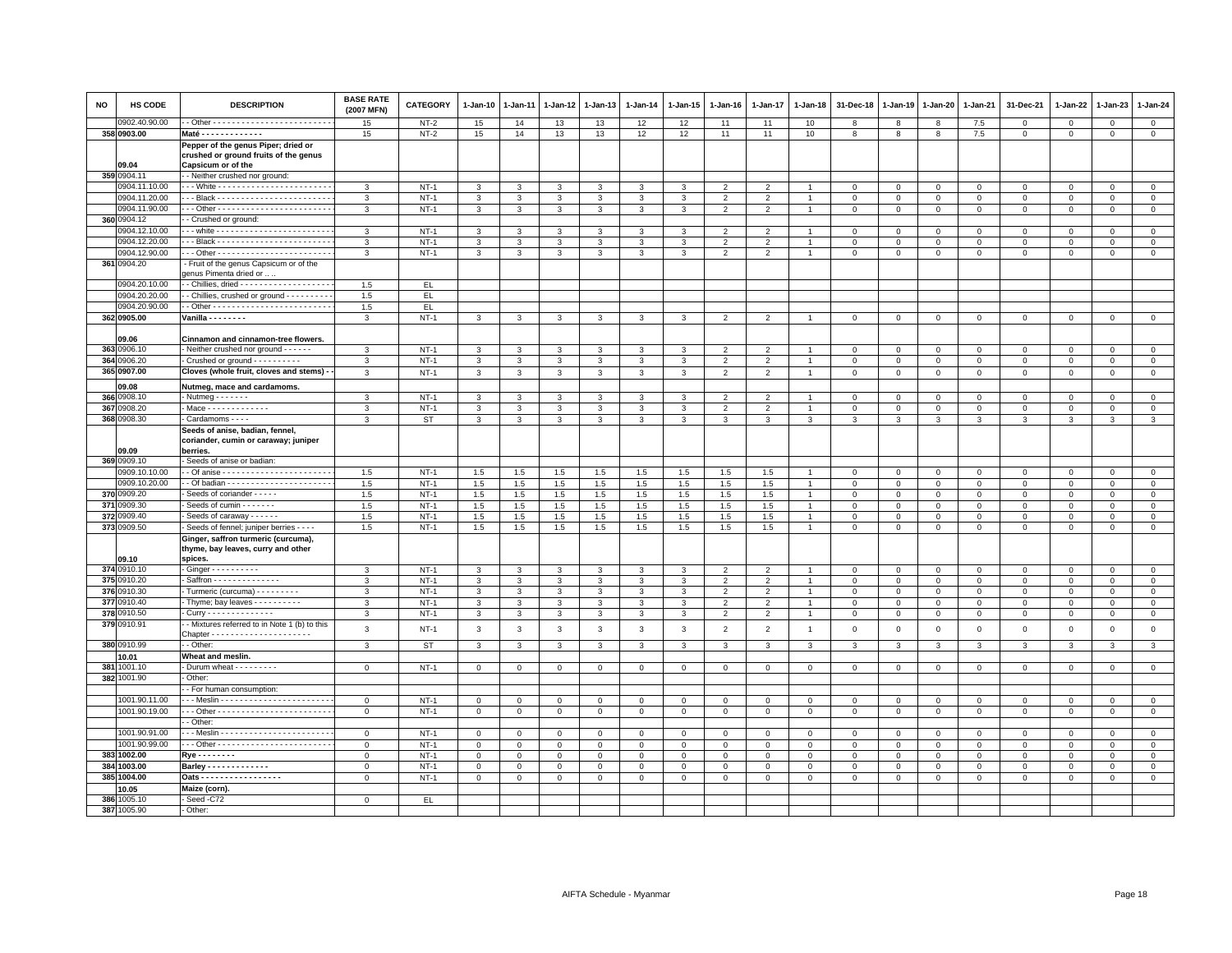| <b>NO</b> | HS CODE                        | <b>DESCRIPTION</b>                                             | <b>BASE RATE</b><br>(2007 MFN) | <b>CATEGORY</b> | 1-Jan-10       | $1 - Jan-11$ | $1 - Jan-12$ | $1 - Jan-13$ | 1-Jan-14       | 1-Jan-15    | $1 - Jan-16$ | 1-Jan-17     | $1 - Jan-18$ | 31-Dec-18   | $1 - Jan-19$        | 1-Jan-20    | 1-Jan-21    | 31-Dec-21   | 1-Jan-22     | 1-Jan-23    | 1-Jan-24       |
|-----------|--------------------------------|----------------------------------------------------------------|--------------------------------|-----------------|----------------|--------------|--------------|--------------|----------------|-------------|--------------|--------------|--------------|-------------|---------------------|-------------|-------------|-------------|--------------|-------------|----------------|
|           | 1005.90.10.00                  |                                                                | $\mathsf 0$                    | <b>NT-1</b>     | $\mathsf 0$    | $\mathsf 0$  | $\mathbf 0$  | $\mathbf 0$  | $^{\circ}$     | $\mathbf 0$ | $^{\circ}$   | $\mathsf 0$  | $\,0\,$      | $\mathbf 0$ | $\,0\,$             | $\mathbf 0$ | $\mathbf 0$ | $\mathbf 0$ | $\mathbf{0}$ | $\mathbf 0$ | $\mathsf 0$    |
|           | 1005.90.90.00                  |                                                                | $\mathsf 0$                    | $NT-1$          | $\overline{0}$ | $\mathbf 0$  | 0            | $\mathbf{O}$ | $\overline{0}$ | $\mathbf 0$ | $\mathbf{0}$ | $\mathsf{O}$ | $\mathbf 0$  | $\mathsf 0$ | $\mathsf{O}\xspace$ | $\mathbf 0$ | $\mathbf 0$ | $\mathbf 0$ | $\mathbf 0$  | $\mathbf 0$ | $\overline{0}$ |
|           | 10.06                          | Rice.                                                          |                                |                 |                |              |              |              |                |             |              |              |              |             |                     |             |             |             |              |             |                |
|           | 388 1006.10                    | Rice in the husk (paddy or rough):                             |                                |                 |                |              |              |              |                |             |              |              |              |             |                     |             |             |             |              |             |                |
|           | 1006.10.10.00                  | - Suitable for sowing - - - - - - - - - - - - - - -            | $\mathbf 0$                    | EL.             |                |              |              |              |                |             |              |              |              |             |                     |             |             |             |              |             |                |
|           | 1006.10.90.00                  |                                                                | $\mathbf 0$                    | EL.             |                |              |              |              |                |             |              |              |              |             |                     |             |             |             |              |             |                |
|           | 389 1006.20                    | Husked (brown) rice:                                           | 5                              | EL.             |                |              |              |              |                |             |              |              |              |             |                     |             |             |             |              |             |                |
|           | 1006.20.10.00                  | - Thai Hom Mali rice - - - - - - - - - - - - - -               | 5                              | EL              |                |              |              |              |                |             |              |              |              |             |                     |             |             |             |              |             |                |
|           | 1006.20.90                     |                                                                |                                |                 |                |              |              |              |                |             |              |              |              |             |                     |             |             |             |              |             |                |
|           | 1006.20.90.10                  | ------ Shwebo Khunni ------------                              | 5                              | EL.             |                |              |              |              |                |             |              |              |              |             |                     |             |             |             |              |             |                |
|           | 1006.20.90.20                  | . - Ngasein - - - - - - - - - - - - - - - - - -                | 5                              | EL.             |                |              |              |              |                |             |              |              |              |             |                     |             |             |             |              |             |                |
|           | 1006.20.90.90                  |                                                                | 5                              | EL.             |                |              |              |              |                |             |              |              |              |             |                     |             |             |             |              |             |                |
|           | 390 1006.30                    | Semi-milled or wholly milled rice, whether                     |                                |                 |                |              |              |              |                |             |              |              |              |             |                     |             |             |             |              |             |                |
|           |                                | or not polished or glazed:<br>- Fragrant rice:                 |                                |                 |                |              |              |              |                |             |              |              |              |             |                     |             |             |             |              |             |                |
|           | 1006.30.11                     |                                                                |                                |                 |                |              |              |              |                |             |              |              |              |             |                     |             |             |             |              |             |                |
|           |                                | $\cdots$ - Emata:                                              |                                |                 |                |              |              |              |                |             |              |              |              |             |                     |             |             |             |              |             |                |
|           | 1006.30.11.11                  | Emata, Loonzein 100% - - - - - -                               | 5                              | EL.             |                |              |              |              |                |             |              |              |              |             |                     |             |             |             |              |             |                |
|           | 1006.30.11.12                  | Emata, Super-------------                                      | 5                              | EL.             |                |              |              |              |                |             |              |              |              |             |                     |             |             |             |              |             |                |
|           | 1006.30.11.20                  | Zeera, Super 100%                                              | $5\phantom{.0}$                | EL.             |                |              |              |              |                |             |              |              |              |             |                     |             |             |             |              |             |                |
|           | 1006.30.11.90                  | . Other- - - - - - - - - - - - - - - - - - -                   | 5                              | EL.             |                |              |              |              |                |             |              |              |              |             |                     |             |             |             |              |             |                |
|           | 1006.30.12                     | --- Not more than 5% broken --------                           |                                |                 |                |              |              |              |                |             |              |              |              |             |                     |             |             |             |              |             |                |
|           |                                | - - - - - - Emata:                                             |                                |                 |                |              |              |              |                |             |              |              |              |             |                     |             |             |             |              |             |                |
|           | 1006.30.12.11                  | Emata, Loonzein 5%--------                                     | 5                              | EL              |                |              |              |              |                |             |              |              |              |             |                     |             |             |             |              |             |                |
|           | 1006.30.12.12                  | Emata, Super 5% - - - - - - - - -                              | 5                              | EL.             |                |              |              |              |                |             |              |              |              |             |                     |             |             |             |              |             |                |
|           | 1006.30.12.20                  | Ngakywe, Super 5%                                              | 5                              | EL.             |                |              |              |              |                |             |              |              |              |             |                     |             |             |             |              |             |                |
|           | 1006.30.12.30                  | ------ Zeera, Super 5% -----------                             | 5                              | EL.             |                |              |              |              |                |             |              |              |              |             |                     |             |             |             |              |             |                |
|           | 1006.30.12.90                  |                                                                | 5                              | EL.             |                |              |              |              |                |             |              |              |              |             |                     |             |             |             |              |             |                |
|           | 1006.30.13                     | - - - More than 5% but not more than 10% - - - -               |                                |                 |                |              |              |              |                |             |              |              |              |             |                     |             |             |             |              |             |                |
|           | 1006.30.13.10                  | Emata, Super 10%                                               | 5                              | EL              |                |              |              |              |                |             |              |              |              |             |                     |             |             |             |              |             |                |
|           | 1006.30.13.20                  | Zeera, Super 10% - - - - - - - - - -                           | 5                              | EL.             |                |              |              |              |                |             |              |              |              |             |                     |             |             |             |              |             |                |
|           | 1006.30.13.90                  |                                                                | 5                              | EL              |                |              |              |              |                |             |              |              |              |             |                     |             |             |             |              |             |                |
|           | 1006.30.14                     | --- More than 10% but not more than 25% -                      |                                |                 |                |              |              |              |                |             |              |              |              |             |                     |             |             |             |              |             |                |
|           |                                | . - Emata:                                                     |                                |                 |                |              |              |              |                |             |              |              |              |             |                     |             |             |             |              |             |                |
|           | 1006.30.14.11                  | Emata, Myanmar 15%-------                                      | $5\phantom{.0}$                | EL.             |                |              |              |              |                |             |              |              |              |             |                     |             |             |             |              |             |                |
|           | 1006.30.14.12                  | Emata, Myanmar 25%                                             | $\overline{5}$                 | EL              |                |              |              |              |                |             |              |              |              |             |                     |             |             |             |              |             |                |
|           | 1006.30.14.13                  | . Emata Super 15% -                                            | 5                              | EL.             |                |              |              |              |                |             |              |              |              |             |                     |             |             |             |              |             |                |
|           | 1006.30.14.20                  | ------ Meedone, Myanmar 15% -----                              | 5                              | EL.             |                |              |              |              |                |             |              |              |              |             |                     |             |             |             |              |             |                |
|           |                                | $---Ngakywe:$                                                  |                                |                 |                |              |              |              |                |             |              |              |              |             |                     |             |             |             |              |             |                |
|           | 1006.30.14.31                  | Bygakywe, Myanmar 15%-----                                     | 5                              | EL              |                |              |              |              |                |             |              |              |              |             |                     |             |             |             |              |             |                |
|           | 1006.30.14.32                  | DYgakywe, Myanmar 25% - - - - .                                | 5                              | EL.             |                |              |              |              |                |             |              |              |              |             |                     |             |             |             |              |             |                |
|           |                                | $---$ Ngasein:                                                 |                                |                 |                |              |              |              |                |             |              |              |              |             |                     |             |             |             |              |             |                |
|           | 1006.30.14.41                  | Bgasein, Myanmar 15%------                                     | 5                              | EL.             |                |              |              |              |                |             |              |              |              |             |                     |             |             |             |              |             |                |
|           | 1006.30.14.42                  | Ngasein, Myanmar 25% - - - - - -                               | 5 <sub>5</sub>                 | EL              |                |              |              |              |                |             |              |              |              |             |                     |             |             |             |              |             |                |
|           |                                | $\cdots$ $\cdots$ Zeera:                                       |                                |                 |                |              |              |              |                |             |              |              |              |             |                     |             |             |             |              |             |                |
|           | 1006.30.14.51                  | . Zeera, Myanmar 15%-                                          | $5\overline{5}$                | EL.             |                |              |              |              |                |             |              |              |              |             |                     |             |             |             |              |             |                |
|           | 1006.30.14.52                  | Zeera, Super 25% - - - - - - - - -                             | $5\phantom{.0}$                | EL              |                |              |              |              |                |             |              |              |              |             |                     |             |             |             |              |             |                |
|           | 1006.30.14.90                  |                                                                | 5                              | EL.             |                |              |              |              |                |             |              |              |              |             |                     |             |             |             |              |             |                |
|           | 1006.30.19.00                  |                                                                | 5                              | EL.             |                |              |              |              |                |             |              |              |              |             |                     |             |             |             |              |             |                |
|           | 1006.30.20                     | - Parboiled rice - - - - - - - - - - - - - - - -               |                                |                 |                |              |              |              |                |             |              |              |              |             |                     |             |             |             |              |             |                |
|           | 1006.30.20.10                  | ------ Emata, long boiled 10% ------                           | 5                              | EL.             |                |              |              |              |                |             |              |              |              |             |                     |             |             |             |              |             |                |
|           | 1006.30.20.20                  | Ngasein, full boiled 12% - - - - - - -                         | 5                              | EL              |                |              |              |              |                |             |              |              |              |             |                     |             |             |             |              |             |                |
|           | 1006.30.20.30                  | Zeera, full boiled 12% - - - - - - -                           | 5                              | EL.             |                |              |              |              |                |             |              |              |              |             |                     |             |             |             |              |             |                |
|           | 1006.30.20.40                  | ------ Emata, boiled 12% ----------                            | 5                              | EL.             |                |              |              |              |                |             |              |              |              |             |                     |             |             |             |              |             |                |
|           | 1006.30.20.50<br>1006.30.30    |                                                                | 5                              | EL.             |                |              |              |              |                |             |              |              |              |             |                     |             |             |             |              |             |                |
|           |                                | - Glutinous rice (pulot) - - - - - - - - - - -                 |                                |                 |                |              |              |              |                |             |              |              |              |             |                     |             |             |             |              |             |                |
|           | 1006.30.30.10<br>1006.30.30.20 | - - - - - - Kauknyin, Myanmar 15% - - - - - -                  | 5                              | EL.             |                |              |              |              |                |             |              |              |              |             |                     |             |             |             |              |             |                |
|           |                                | ------ Other ---------------------                             | 5                              | EL.             |                |              |              |              |                |             |              |              |              |             |                     |             |             |             |              |             |                |
|           | 1006.30.40.00<br>1006.30.50.00 |                                                                | $5\phantom{.0}$                | EL              |                |              |              |              |                |             |              |              |              |             |                     |             |             |             |              |             |                |
|           |                                | - Thai Hom Mali rice - - - - - - - - - - - - - - -<br>- Other: | 5                              | EL.             |                |              |              |              |                |             |              |              |              |             |                     |             |             |             |              |             |                |
|           | 1006.30.61                     | $-$ - Whole - - - - - - - - - - -                              |                                |                 |                |              |              |              |                |             |              |              |              |             |                     |             |             |             |              |             |                |
|           | 1006.30.61.10                  | Emata, Super 100% - - - - - - - - -                            | 5                              | EL.             |                |              |              |              |                |             |              |              |              |             |                     |             |             |             |              |             |                |
|           | 1006.30.61.20                  | Emata, Loonzein 100% -                                         | $5^{\circ}$                    | EL <sub></sub>  |                |              |              |              |                |             |              |              |              |             |                     |             |             |             |              |             |                |
|           |                                |                                                                |                                |                 |                |              |              |              |                |             |              |              |              |             |                     |             |             |             |              |             |                |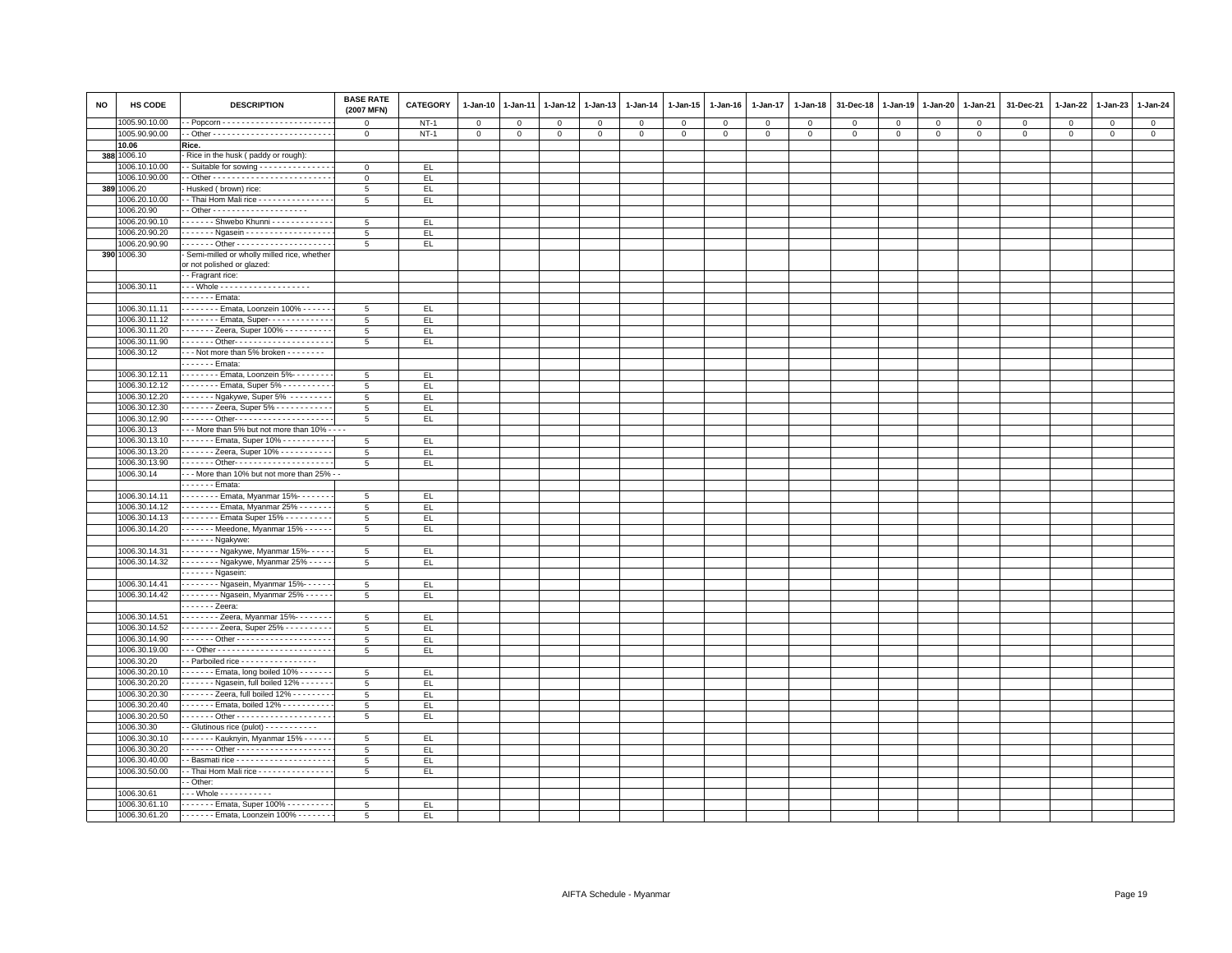| <b>NO</b> | <b>HS CODE</b>                 | <b>DESCRIPTION</b>                                  | <b>BASE RATE</b><br>(2007 MFN) | <b>CATEGORY</b> | 1-Jan-10        | $1-Jan-11$      | 1-Jan-12    | $1-Jan-13$     | 1-Jan-14         | 1-Jan-15       | 1-Jan-16     | 1-Jan-17     | 1-Jan-18       | 31-Dec-18      | 1-Jan-19       | $1 - Jan-20$   | 1-Jan-21       | 31-Dec-21    | 1-Jan-22     | 1-Jan-23        | 1-Jan-24       |
|-----------|--------------------------------|-----------------------------------------------------|--------------------------------|-----------------|-----------------|-----------------|-------------|----------------|------------------|----------------|--------------|--------------|----------------|----------------|----------------|----------------|----------------|--------------|--------------|-----------------|----------------|
|           | 1006.30.61.30                  | - - - - - - Zeera, Super 100% - - - - - - - - -     | 5                              | EL.             |                 |                 |             |                |                  |                |              |              |                |                |                |                |                |              |              |                 |                |
|           | 1006.30.62.00                  | -- Not more than 5% broken - - - - - - - - -        | -5                             | EL.             |                 |                 |             |                |                  |                |              |              |                |                |                |                |                |              |              |                 |                |
|           | 1006.30.63.00                  | - - More than 5% but not more than 10% b            | 5                              | EL.             |                 |                 |             |                |                  |                |              |              |                |                |                |                |                |              |              |                 |                |
|           | 1006.30.64.00                  | --- More than 10% but not more than 25%             | 5                              | EL.             |                 |                 |             |                |                  |                |              |              |                |                |                |                |                |              |              |                 |                |
|           | 1006.30.69.00                  |                                                     | 5                              | EL              |                 |                 |             |                |                  |                |              |              |                |                |                |                |                |              |              |                 |                |
|           | 391 1006.40                    | Broken rice                                         |                                |                 |                 |                 |             |                |                  |                |              |              |                |                |                |                |                |              |              |                 |                |
|           | 1006.40.00.10                  | ------ B Extra - - - - - - - - - - - - - - - - -    | 5                              | EL              |                 |                 |             |                |                  |                |              |              |                |                |                |                |                |              |              |                 |                |
|           | 1006.40.00.20                  | ------ B 1 & 2 Extra --------------                 | 5                              | EL.             |                 |                 |             |                |                  |                |              |              |                |                |                |                |                |              |              |                 |                |
|           | 1006.40.00.30                  | . B 1 & 2 Mixed -                                   | 5                              | EL              |                 |                 |             |                |                  |                |              |              |                |                |                |                |                |              |              |                 |                |
|           | 1006.40.00.40                  | ------ B 2, 3 & 4 Mixed ------------                | 5                              | EL.             |                 |                 |             |                |                  |                |              |              |                |                |                |                |                |              |              |                 |                |
|           | 1006.40.00.50                  | ------ Ordinary 1 -----------------                 | $\overline{5}$                 | EL.             |                 |                 |             |                |                  |                |              |              |                |                |                |                |                |              |              |                 |                |
|           | 1006.40.00.60                  | Ordinary 2, 3 & 4 mixed - - - - - -                 | 5                              | EL.             |                 |                 |             |                |                  |                |              |              |                |                |                |                |                |              |              |                 |                |
|           | 1006.40.00.70                  | - - - - - - Boiled broken rice, mixed - - - - -     | $5^{\circ}$                    | EL.             |                 |                 |             |                |                  |                |              |              |                |                |                |                |                |              |              |                 |                |
|           | 1006.40.00.80                  | ------ Zeera white broken - - - - - - - - -         | 5                              | EL.             |                 |                 |             |                |                  |                |              |              |                |                |                |                |                |              |              |                 |                |
|           | 1006.40.00.90                  |                                                     | 5                              | EL.             |                 |                 |             |                |                  |                |              |              |                |                |                |                |                |              |              |                 |                |
|           | 392 1007.00                    | Grain sorghum - - - - - - - - - - - - - - -         | $\mathbf 0$                    | $NT-1$          | $\mathbf{0}$    | $\mathbf 0$     | $\mathbf 0$ | $\mathbf 0$    | $\mathsf 0$      | $\mathbf 0$    | $\mathbf{O}$ | $\mathbf 0$  | $\mathsf 0$    | $\overline{0}$ | $\mathsf 0$    | $\mathbf{0}$   | $\mathbf{0}$   | $\mathbf 0$  | $\mathbf 0$  | $\mathbf 0$     | $\circ$        |
|           |                                | Buckwheat, millet and canary seed;                  |                                |                 |                 |                 |             |                |                  |                |              |              |                |                |                |                |                |              |              |                 |                |
|           | 10.08                          | other cereals.                                      |                                |                 |                 |                 |             |                |                  |                |              |              |                |                |                |                |                |              |              |                 |                |
|           | 393 1008.10                    | Buckwheat - - - - - - - - - - -                     | $\mathbf{0}$                   | $NT-1$          | $\Omega$        | $\Omega$        | $\mathbf 0$ | $\Omega$       | $\Omega$         | $\Omega$       | $\Omega$     | $\Omega$     | $\mathbf 0$    | $\mathbf 0$    | $\mathbf{0}$   | $\mathbf{0}$   | $\Omega$       | $\Omega$     | $\Omega$     | $\Omega$        | $\mathbf{0}$   |
| 394       | 1008.20                        | millet - - - - - - - - - - - - - - -                | $\mathbf{0}$                   | $NT-1$          | 0               | $\mathbf 0$     | $\mathbf 0$ | $\mathbf{0}$   | $\mathsf 0$      | $\mathbf 0$    | $\mathbf 0$  | 0            | $\mathbf 0$    | $\mathbf 0$    | $\mathbf{0}$   | $\mathbf 0$    | $\mathbf 0$    | $\mathbf 0$  | $\Omega$     | $\mathbf{0}$    | $\mathbf{0}$   |
| 395       | 008.30                         | Canary seed - - - - - - - - - - - - -               | $\mathbf 0$                    | $NT-1$          | 0               | 0               | $\mathbf 0$ | $\mathbf 0$    |                  | $\mathbf 0$    | $\mathbf 0$  | $\mathbf 0$  | $\mathbf 0$    | $\,0\,$        | $\mathbf 0$    | $\mathsf 0$    | $\mathbf 0$    | $\mathbf 0$  | $\Omega$     | $\Omega$        | $\mathsf 0$    |
|           | 396 1008.90                    | Other cereals - - - - - - - - - -                   | $\Omega$                       | $NT-1$          | $\mathbf{O}$    | $\mathbf 0$     | $\mathbf 0$ | $\mathbf{0}$   | 0<br>$\mathsf 0$ | $\mathbf{0}$   | $\mathbf{0}$ | $\mathbf 0$  | $\mathbf 0$    | $\mathbf 0$    | $\mathsf 0$    | $\mathbf 0$    | $\mathbf{0}$   | $\mathbf 0$  | $\Omega$     | $\Omega$        | $\mathsf 0$    |
|           |                                |                                                     |                                |                 |                 |                 |             |                |                  |                |              |              |                |                |                |                |                |              |              |                 |                |
|           | 11.01<br>397 1101.00           | Wheat or meslin flour.                              |                                |                 |                 |                 |             |                |                  |                |              |              |                |                |                |                |                |              |              |                 |                |
|           |                                | Wheat or meslin flour                               |                                |                 |                 |                 |             |                |                  |                |              |              |                |                |                |                |                |              |              |                 |                |
|           | 1101.00.10.00                  |                                                     | 5                              | ST              | 5               | 5               | 5           | 5              | 5                | 5              | 5            | 5            | 5              | 5              | 5              | 5              | 5              | 5            | 5            | 5               | $\overline{5}$ |
|           | 1101.00.20.00                  |                                                     | 5                              | ST              | $5\overline{5}$ | 5               | 5           | 5              | 5                | 5              | 5            | 5            | 5              | 5              | 5              | 5              | 5              | 5            | 5            | 5               | 5              |
|           |                                | Cereal flours other than of wheat or                |                                |                 |                 |                 |             |                |                  |                |              |              |                |                |                |                |                |              |              |                 |                |
|           | 11.02                          | meslin.                                             |                                |                 |                 |                 |             |                |                  |                |              |              |                |                |                |                |                |              |              |                 |                |
|           | 398 1102.10                    | - Rye flour - - - - - - - - - - - -                 | 5                              | $NT-1$          | 5               | 5               | 5           | $\overline{4}$ | $\overline{4}$   | $\overline{4}$ | 3            | 3            | $\overline{2}$ | $\Omega$       | $\mathbf 0$    | $\Omega$       | $\Omega$       | $\Omega$     | $\Omega$     | $\Omega$        | $\mathsf 0$    |
|           | 399 1102.20                    | Maize (corn) flour - - - - - - - - - - - -          | 5                              | $NT-1$          | $5\phantom{.0}$ | 5               | 5           | $\overline{4}$ | $\overline{4}$   | $\overline{4}$ | 3            | 3            | $\overline{2}$ | $\mathbf 0$    | $\,0\,$        | $\mathbf{0}$   | $\mathbf{O}$   | 0            | $\circ$      | $\mathbf 0$     | $\overline{0}$ |
|           | 400 1102.30                    | - Rice flour - - - - - - - - - - - - - -            | 5                              | $NT-1$          | 5 <sup>5</sup>  | 5 <sup>5</sup>  | 5           | $\mathbf{A}$   | $\overline{4}$   | $\overline{4}$ | 3            | 3            | $\overline{2}$ | $\mathbf 0$    | $\overline{0}$ | $\mathbf 0$    | $\mathbf{0}$   | $\mathbf 0$  | $\mathbf{0}$ | $\Omega$        | $\mathbf{0}$   |
|           | 401 1102.90                    | - Other                                             |                                |                 |                 |                 |             |                |                  |                |              |              |                |                |                |                |                |              |              |                 |                |
|           | 102.90.00.10                   | $\cdots$ Barley flour                               | 5                              | EL.             |                 |                 |             |                |                  |                |              |              |                |                |                |                |                |              |              |                 |                |
|           | 1102.90.00.90                  |                                                     | $5^{\circ}$                    | EL.             |                 |                 |             |                |                  |                |              |              |                |                |                |                |                |              |              |                 |                |
|           | 11.03                          | Cereal groats, meal and pellets.                    |                                |                 |                 |                 |             |                |                  |                |              |              |                |                |                |                |                |              |              |                 |                |
|           | 402 1103.11                    |                                                     |                                |                 |                 |                 |             |                |                  |                |              |              |                |                |                |                |                |              |              |                 |                |
|           | 1103.11.10.00                  | -- Bulgar ------------------------                  | 5                              | $NT-1$          | 5               | 5               | 5           | $\overline{4}$ | $\overline{4}$   | $\overline{4}$ | 3            | 3            | $\overline{2}$ | $\mathbf 0$    | 0              | $\mathbf{0}$   | $\mathbf 0$    | 0            | $\circ$      | $\mathbf 0$     | $\mathbf{0}$   |
|           | 1103.11.90                     | - - Other - - - - - - - - - - - - - - - - - -       |                                |                 |                 |                 |             |                |                  |                |              |              |                |                |                |                |                |              |              |                 |                |
|           | 1103.11.90.10                  | ------ Groats --------------------                  | 5                              | $NT-1$          | 5               | 5               | 5           | $\overline{4}$ | $\overline{4}$   | 4              | 3            | 3            | $\overline{2}$ | $\mathbf 0$    | 0              | 0              | $\mathbf 0$    | $\mathbf 0$  | $^{\circ}$   | $\mathbf 0$     | $\mathbf 0$    |
|           | 1103.11.90.90                  |                                                     | 5                              | $NT-1$          | 5               | $5\overline{5}$ | 5           | $\overline{a}$ | $\overline{4}$   | $\overline{4}$ | 3            | 3            | $\overline{2}$ | $\mathbf 0$    | $\mathbf{0}$   | $\mathbf{0}$   | $\mathbf 0$    | $\mathbf 0$  | $\circ$      | $\mathbf 0$     | $\circ$        |
|           | 403 1103.13                    | - Of maize (corn) - - - - - - - - - -               | $\overline{5}$                 | $NT-1$          | $5\phantom{.0}$ | 5               | 5           | $\overline{4}$ | $\overline{4}$   | $\overline{4}$ | 3            | 3            | 2              | $\mathbf 0$    | $\mathbf 0$    | $\Omega$       | $\Omega$       | $\Omega$     | $\Omega$     | $\Omega$        | $\mathbf 0$    |
|           | 404 1103.19                    | - Of other cereals:                                 |                                |                 |                 |                 |             |                |                  |                |              |              |                |                |                |                |                |              |              |                 |                |
|           | 1103.19.10.00                  |                                                     | $5\phantom{.0}$                | EL.             |                 |                 |             |                |                  |                |              |              |                |                |                |                |                |              |              |                 |                |
|           | 1103.19.20.00                  |                                                     | 5                              | EL.             |                 |                 |             |                |                  |                |              |              |                |                |                |                |                |              |              |                 |                |
|           | 1103.19.90                     | $-$ Other                                           |                                |                 |                 |                 |             |                |                  |                |              |              |                |                |                |                |                |              |              |                 |                |
|           | 1103.19.90.10                  | ------ Of ryes -------------------                  | 5                              | EL.             |                 |                 |             |                |                  |                |              |              |                |                |                |                |                |              |              |                 |                |
|           | 1103.19.90.20                  | Of barley                                           | 5                              | EL.             |                 |                 |             |                |                  |                |              |              |                |                |                |                |                |              |              |                 |                |
|           | 1103.19.90.90                  |                                                     | 5                              | EL              |                 |                 |             |                |                  |                |              |              |                |                |                |                |                |              |              |                 |                |
|           | 405 1103.20                    | $-Pellets - - - - - - - - - - - - - - -$            | 5                              | $NT-1$          | $5\overline{5}$ | 5               | 5           | $\overline{4}$ | $\overline{4}$   | $\overline{4}$ | $\mathbf{3}$ | $\mathbf{3}$ | $\overline{2}$ | $\mathbf{0}$   | $\mathbf{0}$   | $\mathbf{0}$   | $\overline{0}$ | $\mathbf{0}$ | $\mathbf{0}$ | $\mathbf{0}$    | $\circ$        |
|           |                                | Cereal grains otherwise worked (for                 |                                |                 |                 |                 |             |                |                  |                |              |              |                |                |                |                |                |              |              |                 |                |
|           |                                | example, hulled, rolled, flaked, pearled,           |                                |                 |                 |                 |             |                |                  |                |              |              |                |                |                |                |                |              |              |                 |                |
|           | 11.04                          | sliced or                                           |                                |                 |                 |                 |             |                |                  |                |              |              |                |                |                |                |                |              |              |                 |                |
|           | 406 1104.12                    | - Of oats - - - - - - - - - - - - - -               | 5                              | $NT-1$          | 5               | 5               | 5           | $\overline{4}$ | $\overline{4}$   | $\overline{4}$ | 3            | $\mathbf{3}$ | $\overline{2}$ | $\mathbf 0$    | $\mathbf{0}$   | $\mathbf{0}$   | $\overline{0}$ | $\mathbf 0$  | $^{\circ}$   | $\mathbf 0$     | $\mathbf{0}$   |
|           | 407 1104.19                    | - Of other cereals:                                 |                                |                 |                 |                 |             |                |                  |                |              |              |                |                |                |                |                |              |              |                 |                |
|           | 1104.19.10.00                  | - - Of maize (corn) - - - - - - - - - - - - - - - - | 5                              | ST              | 5               | 5               | 5           | -5             | -5               | $\overline{5}$ | -5           | 5            | -5             | 5              | 5              | 5              | 5              | 5            | 5            | 5               | 5              |
|           | 1104.19.90.00                  |                                                     | 5                              | <b>ST</b>       | 5               | $\overline{5}$  | 5           | 5              | 5                | 5              | 5            | 5            | 5              | 5              | 5              | 5              | 5              | 5            | 5            | $5\overline{5}$ | $\overline{5}$ |
|           | 408 1104.22                    |                                                     | 5                              | $NT-1$          | 5               | 5               | 5           | $\overline{4}$ | $\overline{4}$   | $\overline{4}$ | 3            | 3            | $\overline{2}$ | $\mathsf 0$    | $\mathsf 0$    | $\mathsf 0$    | $\mathbf{O}$   | $\mathbf 0$  | $\mathbf 0$  | $\mathbf 0$     | $\mathsf 0$    |
|           | 409 1104.23                    | - Of maize (corn) - - - - - - - - - - - - - -       | 5                              | $NT-1$          | 5 <sub>5</sub>  | 5               | 5           | $\overline{4}$ | $\overline{4}$   | $\overline{4}$ | 3            | 3            | $\overline{2}$ | $\mathbf 0$    | $\mathbf{0}$   | $\mathbf 0$    | $\mathbf{0}$   | $\mathbf 0$  | $\circ$      | $\mathbf 0$     | $\mathbf{0}$   |
|           | 410 1104.29                    | - Of other cereals:                                 |                                |                 |                 |                 |             |                |                  |                |              |              |                |                |                |                |                |              |              |                 |                |
|           |                                |                                                     |                                |                 |                 |                 |             |                |                  |                |              |              |                |                |                |                |                |              |              |                 |                |
|           | 1104.29.10.00<br>1104.29.90.00 |                                                     | 5                              | $NT-1$          | 5               | 5               | 5           | $\overline{4}$ | $\overline{4}$   | $\overline{4}$ | 3            | 3            | $\overline{2}$ | $\mathbf 0$    | $\mathsf 0$    | $\mathbf 0$    | $\mathbf 0$    | $\mathbf 0$  | $\circ$      | $\mathbf 0$     | $\mathbf 0$    |
|           |                                |                                                     | $5\phantom{.0}$                | $NT-1$          | $5\phantom{.0}$ | 5               | 5           | $\overline{4}$ | $\overline{4}$   | $\overline{4}$ | 3            | 3            | $\overline{2}$ | $\mathbf 0$    | $\overline{0}$ | $\overline{0}$ | $\mathbf 0$    | $\mathbf{0}$ | $\mathbf 0$  | $\mathbf 0$     | $\overline{0}$ |
|           | 411 1104.30                    | Germ of cereals, whole, rolled, flaked or           | 5                              | $NT-1$          | 5               | 5               | $\,$ 5 $\,$ | $\overline{4}$ | $\overline{4}$   | $\overline{4}$ | 3            | 3            | $\overline{2}$ | $\mathbf 0$    | $\mathbf 0$    | $\mathbf 0$    | $\Omega$       | $\mathbf 0$  | $\mathbf 0$  | $\mathbf 0$     | $\Omega$       |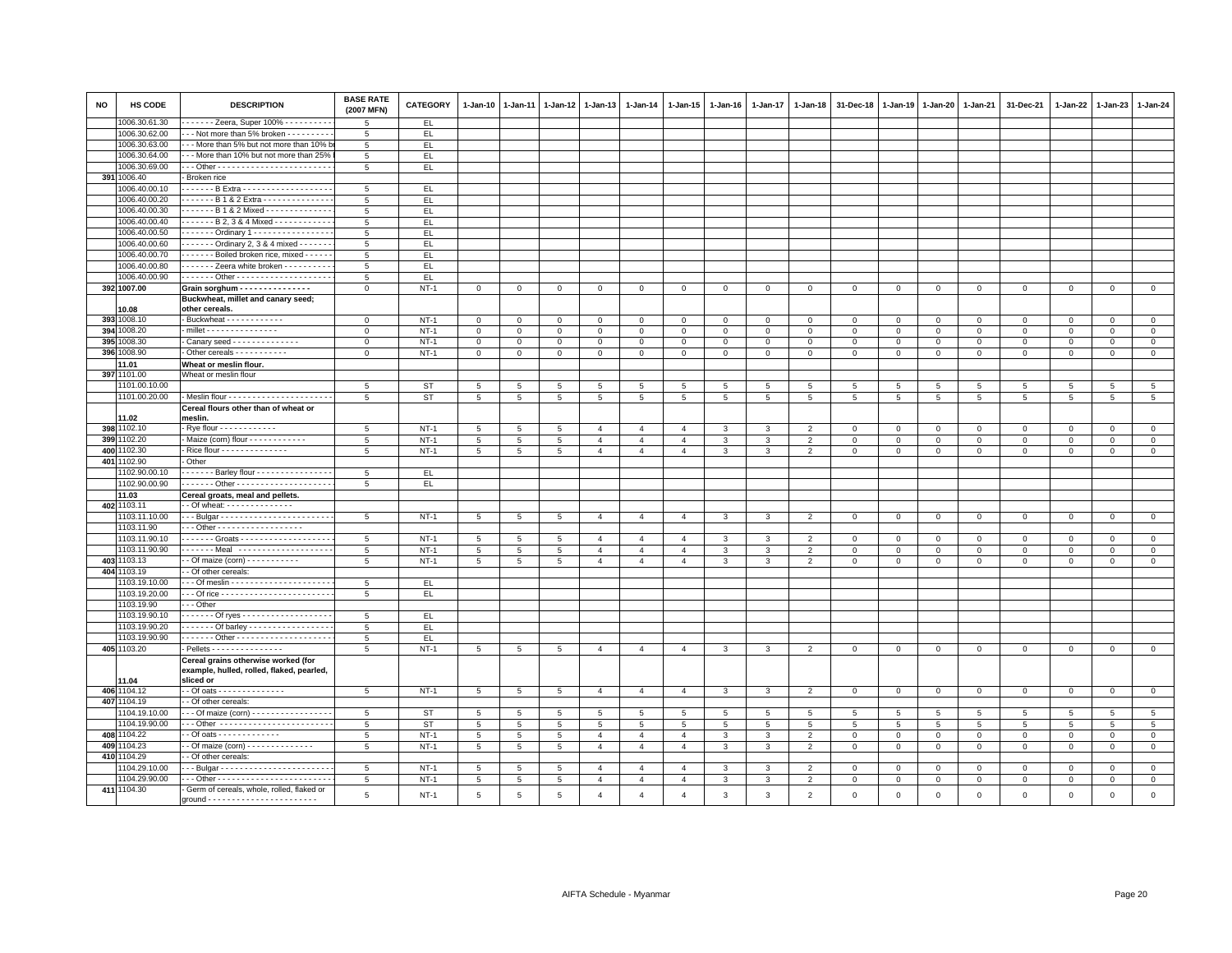| NO  | HS CODE       | <b>DESCRIPTION</b>                                                                    | <b>BASE RATE</b><br>(2007 MFN) | CATEGORY | 1-Jan-10        | $1 - Jan-11$    | $1-Jan-12$      | 1-Jan-13       | 1-Jan-14       | 1-Jan-15       | 1-Jan-16       | 1-Jan-17       | 1-Jan-18       | 31-Dec-18    | 1-Jan-19     | 1-Jan-20       | 1-Jan-21     | 31-Dec-21    | 1-Jan-22     | 1-Jan-23     | 1-Jan-24     |
|-----|---------------|---------------------------------------------------------------------------------------|--------------------------------|----------|-----------------|-----------------|-----------------|----------------|----------------|----------------|----------------|----------------|----------------|--------------|--------------|----------------|--------------|--------------|--------------|--------------|--------------|
|     | 1.05          | Flour, meal, powder, flakes, granules<br>and pellets of potatoes.                     |                                |          |                 |                 |                 |                |                |                |                |                |                |              |              |                |              |              |              |              |              |
|     | 412 1105.10   | - Flour, meal and powder - - - - - - - - -                                            | 5                              | $NT-1$   | $5\overline{5}$ | $5\overline{5}$ | $5\overline{5}$ | $\overline{4}$ | $\overline{4}$ | $\overline{4}$ | $\mathcal{R}$  | $\mathbf{a}$   | $\overline{2}$ | $\mathsf 0$  | $\mathbf{0}$ | $\circ$        | $\mathbf{0}$ | $\Omega$     | $\Omega$     | $\Omega$     | $\circ$      |
|     | 413 1105.20   | - Flakes, granules and pellets - - - - - -                                            | 5                              | $NT-1$   | $5\phantom{.0}$ | 5               | 5               | $\overline{4}$ | $\overline{4}$ | $\overline{4}$ | 3              | 3              | $\overline{2}$ | $\mathsf 0$  | $\mathsf 0$  | $\mathbf{0}$   | $\mathbf 0$  | $\mathbf 0$  | 0            | $\mathbf{0}$ | $\mathbf{0}$ |
|     | 11.06         | leguminous vegetables of heading                                                      |                                |          |                 |                 |                 |                |                |                |                |                |                |              |              |                |              |              |              |              |              |
|     | 414 1106.10   | - Of the dried leguminous vegetables of                                               |                                |          |                 |                 |                 |                |                |                |                |                |                |              |              |                |              |              |              |              |              |
|     |               |                                                                                       | 5                              | $NT-1$   | 5               | 5               | 5               | $\overline{4}$ | $\overline{4}$ | $\overline{4}$ | 3              | 3              | $\overline{2}$ | $\mathbf 0$  | $^{\circ}$   | $\mathsf 0$    | $\mathbf 0$  | $\mathbf 0$  | $\mathbf 0$  | $\mathbf 0$  | $\mathsf 0$  |
|     | 415 1106.20   | - Of sago or of roots or tubers of heading                                            |                                |          |                 |                 |                 |                |                |                |                |                |                |              |              |                |              |              |              |              |              |
|     | 1106.20.10.00 | - - Of manioc (cassava) - - - - - - - - - - - -                                       |                                |          |                 |                 |                 |                |                |                |                |                |                |              |              |                |              |              |              |              |              |
|     |               | - Of sago:                                                                            |                                |          |                 |                 |                 |                |                |                |                |                |                |              |              |                |              |              |              |              |              |
|     | 1106.20.21.00 | - - Meal of sago - - - - - - - - - - - - - - - - - -                                  | $\overline{1}$                 | $NT-1$   |                 |                 | -1              |                |                |                |                |                |                | $\mathbf 0$  | $^{\circ}$   | $^{\circ}$     | $\mathbf{0}$ | $\Omega$     | $\Omega$     | $\Omega$     | $\mathbf 0$  |
|     | 1106.20.29.00 |                                                                                       | $5\overline{5}$                | $NT-1$   | $5\overline{5}$ | $5\overline{5}$ | 5               | $\overline{4}$ | $\overline{4}$ | $\overline{4}$ | 3              | 3              | $\overline{2}$ | $\mathbf{0}$ | $\mathbf{0}$ | $\mathbf{0}$   | $\mathbf{0}$ | $\circ$      | $\mathbf 0$  | $\circ$      | $\mathbf{0}$ |
|     | 1106.20.90.00 |                                                                                       | 5                              | $NT-1$   | 5               | $5\phantom{.0}$ | $\overline{5}$  | $\overline{4}$ | $\overline{4}$ | $\overline{4}$ | 3              | 3              | $\overline{2}$ | $\mathbf 0$  | $\mathsf 0$  | $\mathsf 0$    | $\mathsf 0$  | $\mathbf 0$  | $\mathbf 0$  | $\mathbf 0$  | $\mathsf 0$  |
|     | 416 1106.30   | Of the products of Chapter 8 - - - - - -                                              | 5                              | $NT-1$   | $5\overline{5}$ | $5\phantom{.0}$ | 5               | $\overline{4}$ | $\overline{4}$ | $\overline{4}$ | 3              | 3              | $\overline{2}$ | $\mathbf 0$  | $\mathbf 0$  | $\mathbf 0$    | $\mathbf 0$  | 0            | 0            | 0            | $\mathsf 0$  |
|     | 11.07         | Malt, whether or not roasted.                                                         |                                |          |                 |                 |                 |                |                |                |                |                |                |              |              |                |              |              |              |              |              |
|     | 417 1107.10   | - Not roasted                                                                         |                                |          |                 |                 |                 |                |                |                |                |                |                |              |              |                |              |              |              |              |              |
|     | 1107.10.00.10 | . - Malt flour - - - - - - - - - - - - - - - - -                                      | 5                              | EL.      |                 |                 |                 |                |                |                |                |                |                |              |              |                |              |              |              |              |              |
|     | 1107.10.00.90 |                                                                                       | 5                              | EL.      |                 |                 |                 |                |                |                |                |                |                |              |              |                |              |              |              |              |              |
|     | 418 1107.20   | Roasted - - - - - - - - - - -                                                         | 5                              | $NT-1$   | 5               | 5               | 5               | $\overline{4}$ | $\overline{4}$ | $\overline{4}$ | 3              | 3              | $\overline{2}$ | $\mathbf 0$  | $\mathbf 0$  | $\mathbf 0$    | $\mathsf 0$  | $\circ$      | $\mathbf 0$  | $\mathbf{0}$ | $\mathbb O$  |
|     | 11.08         | Starches; inulin.                                                                     |                                |          |                 |                 |                 |                |                |                |                |                |                |              |              |                |              |              |              |              |              |
|     | 419 1108.11   | - Wheat starch                                                                        | $\overline{5}$                 | EL.      |                 |                 |                 |                |                |                |                |                |                |              |              |                |              |              |              |              |              |
|     | 420 1108.12   | - Maize (corn) starch - - - -                                                         | 5                              | EL.      |                 |                 |                 |                |                |                |                |                |                |              |              |                |              |              |              |              |              |
| 421 | 1108.13       | - Potato starch - - - - - - - - - -                                                   | 5                              | $NT-1$   | 5               | 5               | 5               | $\overline{4}$ | $\overline{4}$ | $\overline{4}$ | 3              | 3              | $\overline{2}$ | $\mathbf 0$  | $\mathbf 0$  | $\mathbf 0$    | $\mathbf 0$  | $\mathbf 0$  | 0            | $\mathbf 0$  | $\mathbf 0$  |
| 422 | 1108.14       | - Manioc (cassava) starch - - - - - -                                                 | 5                              | EL.      |                 |                 |                 |                |                |                |                |                |                |              |              |                |              |              |              |              |              |
|     | 423 1108.19   | - Other starches:                                                                     |                                |          |                 |                 |                 |                |                |                |                |                |                |              |              |                |              |              |              |              |              |
|     | 1108.19.10.00 | --- Sago starch -------------------                                                   | $\overline{1}$                 | $NT-1$   |                 |                 | -1              | 1              | $\mathbf{1}$   |                |                |                |                | $\mathbf 0$  | $^{\circ}$   | $\mathbf 0$    | $\mathbf 0$  | 0            | 0            | $\mathbf 0$  | $\mathbf 0$  |
|     | 1108.19.90.00 |                                                                                       | 5                              | $NT-1$   | $5\overline{5}$ | 5               | 5               | $\overline{4}$ | $\overline{4}$ | $\Delta$       | $\mathcal{R}$  | 3              | $\overline{2}$ | $\mathbf 0$  | $\mathsf 0$  | $\mathbf 0$    | $\mathbf 0$  | $\circ$      | $\Omega$     | $\Omega$     | $\mathsf 0$  |
|     | 424 1108.20   | $-$ Inulin $- - - - - - - - - -$                                                      | 5                              | $NT-1$   | $5\overline{5}$ | $5\phantom{.0}$ | $5\overline{5}$ | $\overline{4}$ | $\overline{4}$ | $\overline{4}$ | 3              | 3              | $\overline{2}$ | $\mathbf{0}$ | $\mathbf{0}$ | $\mathbf{0}$   | $\mathbf{0}$ | $\circ$      | $\Omega$     | $\mathbf{0}$ | $\mathbf{0}$ |
|     | 425 1109.00   | Wheat gluten, whether or not dried - - -                                              | 5                              | $NT-1$   | $5\phantom{.0}$ | $\overline{5}$  | 5               | $\overline{4}$ | $\overline{4}$ | $\overline{4}$ | 3              | 3              | $\overline{2}$ | $\mathbf 0$  | $\mathbf 0$  | $\mathbf 0$    | $\mathsf 0$  | $\mathbf 0$  | 0            | $\mathbf 0$  | $\mathsf 0$  |
|     | 12.01         | Soya beans, whether or not broken.                                                    |                                |          |                 |                 |                 |                |                |                |                |                |                |              |              |                |              |              |              |              |              |
|     | 426 1201.00   | Soya beans, whether or not broken                                                     |                                |          |                 |                 |                 |                |                |                |                |                |                |              |              |                |              |              |              |              |              |
|     | 1201.00.10.00 | - Suitable for sowing - - - - - - - - - - - - - - -                                   | $\overline{1}$                 | $NT-1$   |                 |                 | $\overline{1}$  |                | $\overline{1}$ |                |                |                |                | $\mathbf 0$  | $^{\circ}$   | $^{\circ}$     | $^{\circ}$   | $\mathbf 0$  | $\Omega$     | $\mathbf 0$  | $\mathsf 0$  |
|     | 1201.00.90.00 |                                                                                       | $\overline{1}$                 | $NT-1$   | $\overline{1}$  | $\overline{1}$  | $\overline{1}$  | $\mathbf{1}$   | $\overline{1}$ | $\overline{1}$ | $\overline{1}$ | $\overline{1}$ |                | $\mathbf 0$  | $\mathsf 0$  | $\mathsf 0$    | $\mathbf 0$  | $\mathbf 0$  | $\mathbf 0$  | $\mathbf 0$  | $\mathsf 0$  |
|     | 12.02         | Ground-nuts, not roasted or otherwise<br>cooked, whether or not shelled or<br>broken. |                                |          |                 |                 |                 |                |                |                |                |                |                |              |              |                |              |              |              |              |              |
|     | 427 1202.10   | - In shell:                                                                           |                                |          |                 |                 |                 |                |                |                |                |                |                |              |              |                |              |              |              |              |              |
|     | 1202.10.10.00 | - Suitable for sowing $- - - - - - - - - - - - -$                                     | $\overline{1}$                 | $NT-1$   | $\mathbf{1}$    | -1              | $\overline{1}$  | $\mathbf{1}$   | $\overline{1}$ | $\overline{1}$ |                |                |                | $\mathbf 0$  | $\mathbf 0$  | $\mathbf 0$    | $\mathbf{0}$ | $\mathbf{0}$ | $\mathbf 0$  | $\mathbf{0}$ | $\mathbf{0}$ |
|     | 1202.10.90.00 |                                                                                       | $\overline{1}$                 | $NT-1$   | $\mathbf{1}$    | $\overline{1}$  | $\overline{1}$  | $\overline{1}$ | $\mathbf{1}$   | $\overline{1}$ | $\overline{1}$ | $\overline{1}$ |                | $\mathbf 0$  | $\mathbf 0$  | $\mathbf 0$    | $\mathbf 0$  | $\mathbf 0$  | 0            | $\mathbf 0$  | $\mathbf{0}$ |
|     | 428 1202.20   | - Shelled, whether or not broken - - - -                                              | $\mathbf{1}$                   | $NT-1$   | $\overline{1}$  | $\overline{1}$  | $\overline{1}$  | $\mathbf{1}$   | $\mathbf{1}$   | $\overline{1}$ | $\mathbf{1}$   | $\overline{1}$ |                | $\mathbf 0$  | $\mathbf 0$  | $\mathbf 0$    | $\mathsf 0$  | $\mathbf 0$  | $\mathbf 0$  | $\mathbf 0$  | $\mathsf 0$  |
|     | 429 1203.00   | $Conva - - - - - -$                                                                   | $\overline{1}$                 | $NT-1$   | 1               | 1               | -1              | $\mathbf{1}$   | $\mathbf{1}$   |                |                |                |                | $\mathbf 0$  | $\mathbf 0$  | $^{\circ}$     | $\mathbf 0$  | $\mathbf 0$  | $\Omega$     | $\Omega$     | $\mathsf 0$  |
|     | 430 1204.00   | Linseed, whether or not broken - - - - -                                              | $\mathbf{1}$                   | $NT-1$   | $\mathbf{1}$    | $\overline{1}$  | $\overline{1}$  | $\mathbf{1}$   | $\mathbf{1}$   | $\mathbf{1}$   | $\overline{1}$ | $\overline{1}$ |                | $\mathbf{0}$ | $\mathbf 0$  | $\mathbf{0}$   | $\mathbf{0}$ | $\mathbf{0}$ | $\mathbf 0$  | $\mathbf{0}$ | $\mathsf 0$  |
|     | 12.05         | Rape or colza seeds, whether or not<br>broken.                                        |                                |          |                 |                 |                 |                |                |                |                |                |                |              |              |                |              |              |              |              |              |
|     | 431 1205.10   | - Low erucic acid rape or colza seeds -                                               | $\mathbf{1}$                   | $NT-1$   | -1              |                 | $\overline{1}$  |                | $\mathbf{1}$   |                |                |                |                | $\mathbf 0$  | 0            | $\overline{0}$ | $\mathbf 0$  | $\mathbf{0}$ | 0            | $\mathbf 0$  | $\mathbf 0$  |
| 432 | 1205.90       | - Other - - - - - - - - - - - -                                                       | $\overline{1}$                 | $NT-1$   | $\overline{1}$  | $\overline{1}$  | $\overline{1}$  | $\overline{1}$ | $\mathbf{1}$   | $\overline{1}$ | $\mathbf{1}$   | $\overline{1}$ | $\overline{1}$ | $\mathbf 0$  | $\mathbf 0$  | $\mathbf 0$    | $\mathbf 0$  | $\mathbf 0$  | $\Omega$     | $\mathbf{0}$ | $\mathsf 0$  |
|     | 433 1206.00   | Sunflower seeds - - - - - -                                                           | $\mathbf{1}$                   | $NT-1$   | $\overline{1}$  | $\overline{1}$  | $\overline{1}$  | $\overline{1}$ | $\mathbf{1}$   | $\overline{1}$ | $\overline{1}$ | $\overline{1}$ |                | $\mathbf 0$  | $\mathbf 0$  | $\mathbf 0$    | $\mathbf 0$  | $\mathbf 0$  | $\mathbf 0$  | $\mathbf 0$  | $\mathbf 0$  |
|     |               | Other oil seeds and oleaginous fruits,                                                |                                |          |                 |                 |                 |                |                |                |                |                |                |              |              |                |              |              |              |              |              |
|     | 12.07         | whether or not broken.                                                                |                                |          |                 |                 |                 |                |                |                |                |                |                |              |              |                |              |              |              |              |              |
| 434 | 1207.10       | - Palm nuts and kernels - - - - - -                                                   | $\overline{1}$                 | $NT-1$   | $\overline{1}$  | $\overline{1}$  | $\overline{1}$  | $\overline{1}$ | $\overline{1}$ | $\overline{1}$ | $\overline{1}$ | $\overline{1}$ |                | $\mathsf 0$  | $\mathsf 0$  | $\mathsf 0$    | $\mathbf 0$  | $\circ$      | $\mathbf{0}$ | $\circ$      | $\mathbf{0}$ |
|     | 435 1207.20   | Other oil seeds and oleaginous fruits,<br>whether or not broken.                      | $\overline{1}$                 | EL.      |                 |                 |                 |                |                |                |                |                |                |              |              |                |              |              |              |              |              |
|     | 436 1207.30   | Castor oil seeds - - - - - -                                                          | $\overline{1}$                 | $NT-1$   |                 | $\overline{1}$  | $\overline{1}$  |                | $\overline{1}$ |                |                |                |                | $\mathbf 0$  | $\mathbf 0$  | $\mathbf 0$    | $\mathbf 0$  | $\mathbf 0$  | $\Omega$     | $\Omega$     | $\mathbf 0$  |
|     | 437 1207.40   | Sesamum seeds - - - - - - -                                                           |                                | $NT-1$   |                 |                 | $\overline{1}$  |                | $\overline{1}$ |                |                |                |                | $\mathbf 0$  | $\mathbf 0$  | $\mathbf 0$    | $\mathsf 0$  | $\mathbf 0$  | $\Omega$     | $\Omega$     | $\mathsf 0$  |
|     | 438 1207.50   | Mustard seeds - - - - - - -                                                           | $\overline{1}$                 | $NT-1$   | $\overline{1}$  | $\mathbf{1}$    | $\overline{1}$  | $\mathbf{1}$   | $\mathbf{1}$   | $\mathbf{1}$   | $\overline{1}$ | $\overline{1}$ |                | $\mathbf 0$  | $\mathbf 0$  | $\mathbf 0$    | $\mathbf{0}$ | $\mathbf 0$  | $\Omega$     | $\mathbf{0}$ | $\mathsf 0$  |
| 439 | 1207.60       | - Safflower seeds ------------                                                        | $\mathbf{1}$                   | $NT-1$   | $\mathbf{1}$    | $\overline{1}$  | $\overline{1}$  | $\overline{1}$ | $\mathbf{1}$   | $\mathbf{1}$   | $\overline{1}$ | $\overline{1}$ |                | $\mathbf 0$  | $\mathbf 0$  | $\mathbf 0$    | $\mathbf{0}$ | $\mathbf 0$  | 0            | $\mathbf 0$  | $\mathbf 0$  |
| 440 | 1207.91       | - - Poppy seeds                                                                       | $\mathbf{1}$                   | EL       |                 |                 |                 |                |                |                |                |                |                |              |              |                |              |              |              |              |              |
|     | 441 1207.99   | - Other                                                                               |                                |          |                 |                 |                 |                |                |                |                |                |                |              |              |                |              |              |              |              |              |
|     | 1207.99.10.00 | --- Kapok seeds -------------------                                                   | $\overline{1}$                 | $NT-1$   | $\overline{1}$  | $\overline{1}$  | $\overline{1}$  | $\overline{1}$ | $\overline{1}$ | $\overline{1}$ |                |                |                | $\Omega$     | $\Omega$     | $\Omega$       | $\Omega$     | $\Omega$     | $\Omega$     | $\Omega$     | $\mathsf 0$  |
|     | 1207.99.90.00 |                                                                                       | 1                              | $NT-1$   |                 | $\overline{1}$  | $\overline{1}$  |                |                |                |                |                |                | $\Omega$     | $\mathbf{0}$ | $\mathbf 0$    | $\Omega$     | $\Omega$     | $\Omega$     | $\mathbf 0$  | $\mathbf 0$  |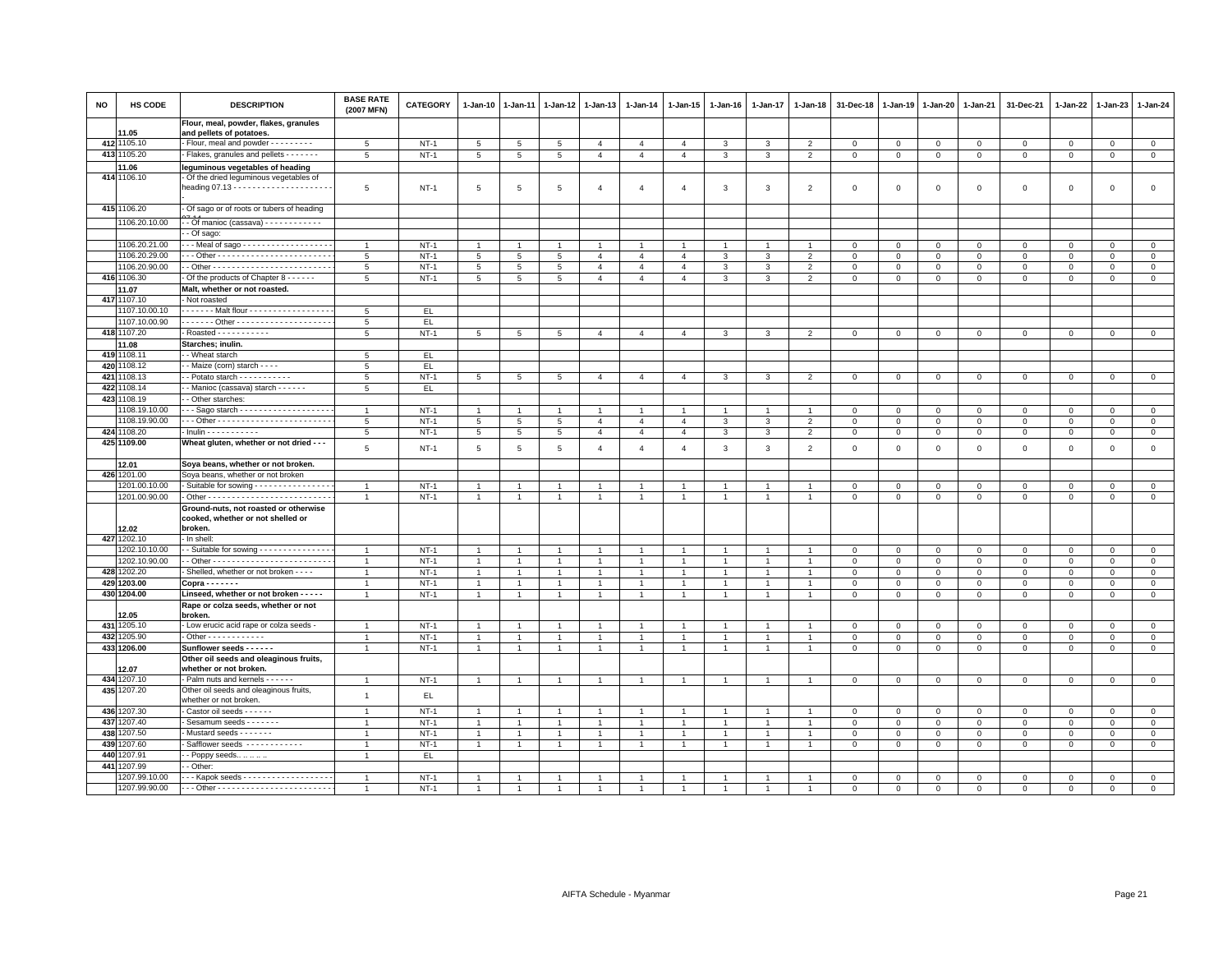| Flours and meals of oil seeds or<br>oleaginous fruits, other than those of<br>12.08<br>mustard<br>442 1208.10<br>$NT-1$<br>- Of soya beans - - - - - - -<br>$5\overline{5}$<br>5<br>$\overline{5}$<br>5<br>$\overline{4}$<br>$\overline{4}$<br>$\overline{4}$<br>3<br>3<br>$\overline{2}$<br>$\mathbf 0$<br>$\mathsf 0$<br>$\mathsf 0$<br>$\mathbf{0}$<br>$\mathbf 0$<br>$\mathbf 0$<br>$\mathbf 0$<br>$\mathbf 0$<br>443 1208.90<br>- Other - - - - - - - - - - - - - -<br>$NT-1$<br>5<br>$5\phantom{.0}$<br>5<br>5<br>$\overline{4}$<br>$\overline{4}$<br>$\overline{4}$<br>$\mathbf{3}$<br>3<br>2<br>$\mathsf 0$<br>$\mathsf 0$<br>$\mathsf 0$<br>$\mathbf 0$<br>$\mathbf{0}$<br>$\mathsf 0$<br>$\circ$<br>$\mathsf 0$<br>Seeds, fruit and spores, of a kind used<br>12.09<br>for sowing.<br>444 1209.10<br>Sugar beet seed - - - - - - - - - -<br>$NT-1$<br>$\mathbf 0$<br>$\mathbf 0$<br>$\mathbf 0$<br>$\Omega$<br>$\mathbf 0$<br>$\Omega$<br>$\mathbf{0}$<br>$\mathbf 0$<br>$\overline{1}$<br>445<br>1209.21<br>- Lucerne (alfalfa) seed - - - - - - - - - - -<br>$NT-1$<br>$\mathbf 0$<br>$\circ$<br>$\mathbf{0}$<br>$\mathbf{0}$<br>$\circ$<br>$\overline{1}$<br>$\mathbf{1}$<br>$\overline{1}$<br>$\overline{1}$<br>$\overline{1}$<br>$\mathbf{1}$<br>$\overline{1}$<br>$\overline{1}$<br>$\overline{1}$<br>$\overline{1}$<br>$\mathbf{0}$<br>$\overline{0}$<br>$\mathbf{0}$<br>446 1209.22<br>- Clover (Trifolium spp.) seed - - - - - -<br>$NT-1$<br>$\mathbf 0$<br>$\mathsf 0$<br>$\mathsf 0$<br>$\overline{1}$<br>$\overline{1}$<br>$\overline{1}$<br>$\overline{1}$<br>$\overline{1}$<br>$\mathbf{1}$<br>$\overline{1}$<br>$\overline{1}$<br>$\overline{1}$<br>$\mathbf 0$<br>0<br>0<br>$\mathbf 0$<br>$\mathbf 0$<br>447<br>1209.23<br>- Fescue seed - - - - - - - - - -<br>$NT-1$<br>$\overline{0}$<br>$\overline{0}$<br>$\overline{0}$<br>$\mathbf{1}$<br>$\mathsf 0$<br>$\mathsf{O}\xspace$<br>$\mathbf 0$<br>$\mathbf 0$<br>$\mathbf{1}$<br>$\mathbf{1}$<br>$\mathbf{1}$<br>$\overline{1}$<br>$\mathbf 0$<br>$\overline{1}$<br>$\overline{1}$<br>$\mathbf{1}$<br>$\overline{1}$<br>448 1209.24<br>- Kentucky blue grass (Poa pratensis L.)<br>$\overline{1}$<br>$NT-1$<br>$\overline{1}$<br>$\overline{1}$<br>$\mathbf 0$<br>$\mathsf 0$<br>$\mathsf 0$<br>$\mathbf 0$<br>$\mathsf 0$<br>$\mathbf 0$<br>$\mathbf 0$<br>$\mathbf 0$<br>$\overline{1}$<br>$\overline{1}$<br>$\overline{1}$<br>$\mathbf{1}$<br>$\mathbf{1}$<br>$\overline{1}$<br>$\overline{1}$<br>449 1209.25<br>- - Rye grass (Lolium multiflorum Lam.,<br>Lolium perenne L.) seed - - - - - - - -<br>$NT-1$<br>$\overline{1}$<br>$\mathbf 0$<br>$\mathbf 0$<br>$\mathsf 0$<br>$\mathbf 0$<br>$\mathbf 0$<br>$\mathbf{1}$<br>$\overline{1}$<br>$\mathbf{1}$<br>$\overline{1}$<br>$\mathbf{1}$<br>$\overline{1}$<br>$\overline{1}$<br>$\overline{1}$<br>0<br>0<br>$\circ$<br>$\mathbf{1}$<br>450 1209.26<br>- Timothy grass seed - - - - -<br>$NT-1$<br>$\mathbf 0$<br>$\mathbf 0$<br>$\mathbf 0$<br>$\mathbf 0$<br>$\mathsf 0$<br>$\mathbf{1}$<br>$\mathbf 0$<br>$\mathsf 0$<br>$\mathsf 0$<br>$\overline{1}$<br>$\mathbf{1}$<br>$\overline{1}$<br>-1<br>-1<br>451<br>1209.29<br>$-$ Other - - - - - - - - - - - -<br>$NT-1$<br>$\,0\,$<br>$\mathsf 0$<br>$\mathsf 0$<br>$\overline{0}$<br>$\mathsf 0$<br>$\mathsf 0$<br>$\mathbf 0$<br>$\mathbf 0$<br>$\mathbf{1}$<br>1<br>$\mathbf{1}$<br>$\mathbf{1}$<br>$\mathbf{1}$<br>$\mathbf{1}$<br>$\mathbf{1}$<br>452 1209.30<br>Seeds of herbaceous plants cultivated<br>principally for their flowers - - - - - - - - -<br>$NT-1$<br>$\mathbf 0$<br>$\mathsf 0$<br>$\mathsf 0$<br>$\overline{1}$<br>$\overline{1}$<br>$\mathbf 0$<br>$\mathsf 0$<br>$\mathsf 0$<br>$\mathbf 0$<br>$\mathbf 0$<br>$\overline{1}$<br>$\overline{1}$<br>$\overline{1}$<br>$\overline{1}$<br>$\overline{1}$<br>$\overline{1}$<br>$\mathbf{1}$<br>$\overline{1}$<br>453 1209.91<br>- - Vegetable seeds - - - - - -<br>$NT-1$<br>$\mathsf 0$<br>$\mathsf 0$<br>$\mathsf 0$<br>$\circ$<br>$\mathsf 0$<br>$\mathsf 0$<br>$\mathbf 0$<br>$\circ$<br>$\overline{1}$<br>$\mathbf{1}$<br>$\mathbf{1}$<br>$\mathbf{1}$<br>$\overline{1}$<br>$\overline{1}$<br>$\overline{1}$<br>$\overline{1}$<br>1<br>454 1209.99<br>- Other<br>1209.99.10.00<br>- - Rubber seeds, kenaf seeds - - - - - - - -<br>$\mathbf{O}$<br>ST<br>$\mathbf{0}$<br>$\mathbf 0$<br>$\mathbf 0$<br>$\mathbf{0}$<br>$\mathbf{O}$<br>$\mathbf 0$<br>$\mathbf{O}$<br>$\mathbf{0}$<br>$\mathbf 0$<br>$\mathsf 0$<br>$\mathsf 0$<br>$\mathbf{0}$<br>$\mathbf 0$<br>$\mathbf 0$<br>$\mathbf{0}$<br>$\mathbf 0$<br>$\mathbf{0}$<br>1209.99.90.00<br>ST<br>$\overline{1}$<br>$\overline{1}$<br>$\overline{1}$<br>$\overline{1}$<br>$\overline{1}$<br>$\overline{1}$<br>1<br>$\overline{1}$<br>$\overline{1}$<br>$\overline{1}$<br>$\ddot{\phantom{0}}$<br>$\overline{1}$<br>$\overline{1}$<br>Hop cones, fresh or dried, whether or<br>not ground, powdered or in the form of<br>12.10<br>pellets; lupulin.<br>455 1210.10<br>Hop cones, neither ground nor powdered<br>nor in the form of pellets - - - - - - - - - - - -<br>15<br>$NT-2$<br>15<br>13<br>13<br>12<br>12<br>11<br>11<br>10<br>8<br>8<br>8<br>7.5<br>$\mathsf 0$<br>$\Omega$<br>$\mathbf 0$<br>$\mathbf 0$<br>14<br>456 1210.20<br>- Hop cones, ground, powdered or in the<br>15<br>$NT-2$<br>15<br>13<br>13<br>12<br>12<br>$10$<br>8<br>7.5<br>$\mathsf{O}\xspace$<br>$\,0\,$<br>$\mathsf 0$<br>$\mathbf 0$<br>14<br>11<br>11<br>8<br>8<br>form of pellets: lupulin - - - -<br>Plants and parts of plants (including<br>seeds and fruit), of a kind used<br>primarily in perfumery,<br>12.11<br>457 1211.10<br>Liquorice root:<br>1211.10.10.00<br>- Cut, crushed or powdered form - - - - - -<br>$NT-1$<br>$\mathbf 0$<br>$\mathsf 0$<br>$\mathsf 0$<br>$\mathsf 0$<br>$\overline{1}$<br>$\overline{1}$<br>$\overline{1}$<br>$\overline{1}$<br>$\mathbf{1}$<br>$\overline{1}$<br>$\overline{1}$<br>$\overline{1}$<br>$\overline{1}$<br>$\mathbf 0$<br>0<br>0<br>$\mathbf 0$<br>1211.10.90.00<br>$NT-1$<br>$\overline{0}$<br>$\overline{0}$<br>$\overline{1}$<br>$\mathbf 0$<br>$\mathsf 0$<br>$\mathsf 0$<br>$\mathsf 0$<br>$\Omega$<br>$\overline{1}$<br>$\overline{1}$<br>$\overline{1}$<br>$\overline{1}$<br>$\mathsf 0$<br>458 1211.20<br>Ginseng roots:<br>211.20.10.00<br>- Cut, crushed or powdered form - - - - - -<br>$NT-1$<br>$\mathbf 0$<br>$\overline{1}$<br>$\,0\,$<br>$\mathsf 0$<br>$\mathsf 0$<br>$\mathbf 0$<br>$\mathbf{1}$<br>$\overline{1}$<br>1<br>$\overline{1}$<br>$\overline{1}$<br>0<br>0<br>0<br>$\mathbf{1}$<br>1<br>1211.20.90.00<br>$NT-1$<br>$\overline{1}$<br>$\overline{1}$<br>$\overline{1}$<br>$\overline{1}$<br>$\mathbf 0$<br>$\mathsf 0$<br>$\mathbf 0$<br>$\mathbf 0$<br>$\mathbf 0$<br>$\mathbf 0$<br>$\mathbf{0}$<br>$\mathbf 0$<br>$\overline{1}$<br>$\overline{1}$<br>$\overline{1}$<br>$\overline{1}$<br>$\overline{1}$<br>$\overline{1}$<br>459<br>1211.30<br>Coca leaf<br>1211.30.10.00<br>- Cut, crushed or powdered form - - - - - -<br>EL.<br>1211.30.90.00<br>EL<br>$\mathbf{1}$<br>460 1211.40<br>- Poppy straw - - - - - - - - - -<br>$NT-1$<br>$\circ$<br>$\mathsf 0$<br>$\circ$<br>$\mathsf 0$<br>$\circ$<br>$\mathbf{1}$<br>$\mathbf{1}$<br>$\overline{1}$<br>$\mathbf{1}$<br>$\overline{1}$<br>$\mathbf{1}$<br>$\mathbf{1}$<br>$\overline{1}$<br>$\overline{1}$<br>$\overline{1}$<br>$\mathbf 0$<br>$\mathsf 0$<br>$\mathbf 0$<br>461 1211.90<br>Other:<br>- Of a kind used primarily in pharmacy:<br>1211.90.11.00<br>- - Cannabis, in cut, crushed or powdered<br>EL.<br>$\overline{1}$<br>1211.90.12.00<br>-- Cannabis, other form - - - - - - - - - - -<br>EL.<br>$\overline{1}$<br>1211.90.13<br>- - Other, in cut, crushed or powdered form - -<br>1211.90.13.10<br>. Senna leaves<br>EL.<br>$\overline{1}$<br>1211.90.13.20<br>. Soap nuts<br>EL<br>$\mathbf{1}$<br>1211.90.13.90<br>. Other -<br>EL.<br>$\mathbf{1}$<br>1211.90.19<br>-- Other - - - - - - - - - - - - - - - - -<br>1211.90.19.10<br>Senna leaves - - - - - - - - - - - - -<br>EL.<br>1<br>1211.90.19.20<br>. Soap nuts<br>EL.<br>$\overline{1}$<br>1211.90.19.90<br>EL.<br>$\overline{1}$<br>- Other:<br>1211.90.91.00<br>- - Pyrethrum, in cut, crushed or powdered<br>EL.<br>$\overline{1}$<br>1211.90.92.00<br>- - Pyrethrum, other form - - - - - - - - - - -<br>EL<br>$\overline{1}$<br>1211.90.93.00<br>-- Cannabis ----------------------<br>EL.<br>$\overline{1}$<br>1211.90.94.00<br>EL<br>-- Sandalwood - - - - - - - - - - - - - - - - - -<br>1211.90.95.00<br>--- Gaharu wood chips --------------<br>EL.<br>- - - Other - - - - - - - - - - - -<br>1211.90.99 | <b>NO</b> | HS CODE | <b>DESCRIPTION</b> | <b>BASE RATE</b><br>(2007 MFN) | <b>CATEGORY</b> | 1-Jan-10 | 1-Jan-11 | 1-Jan-12 | 1-Jan-13 | 1-Jan-14 | 1-Jan-15 | $1 - Jan-16$ | 1-Jan-17 | 1-Jan-18 | 31-Dec-18 | 1-Jan-19 | 1-Jan-20 | 1-Jan-21 | 31-Dec-21 | 1-Jan-22 | 1-Jan-23 | 1-Jan-24 |
|--------------------------------------------------------------------------------------------------------------------------------------------------------------------------------------------------------------------------------------------------------------------------------------------------------------------------------------------------------------------------------------------------------------------------------------------------------------------------------------------------------------------------------------------------------------------------------------------------------------------------------------------------------------------------------------------------------------------------------------------------------------------------------------------------------------------------------------------------------------------------------------------------------------------------------------------------------------------------------------------------------------------------------------------------------------------------------------------------------------------------------------------------------------------------------------------------------------------------------------------------------------------------------------------------------------------------------------------------------------------------------------------------------------------------------------------------------------------------------------------------------------------------------------------------------------------------------------------------------------------------------------------------------------------------------------------------------------------------------------------------------------------------------------------------------------------------------------------------------------------------------------------------------------------------------------------------------------------------------------------------------------------------------------------------------------------------------------------------------------------------------------------------------------------------------------------------------------------------------------------------------------------------------------------------------------------------------------------------------------------------------------------------------------------------------------------------------------------------------------------------------------------------------------------------------------------------------------------------------------------------------------------------------------------------------------------------------------------------------------------------------------------------------------------------------------------------------------------------------------------------------------------------------------------------------------------------------------------------------------------------------------------------------------------------------------------------------------------------------------------------------------------------------------------------------------------------------------------------------------------------------------------------------------------------------------------------------------------------------------------------------------------------------------------------------------------------------------------------------------------------------------------------------------------------------------------------------------------------------------------------------------------------------------------------------------------------------------------------------------------------------------------------------------------------------------------------------------------------------------------------------------------------------------------------------------------------------------------------------------------------------------------------------------------------------------------------------------------------------------------------------------------------------------------------------------------------------------------------------------------------------------------------------------------------------------------------------------------------------------------------------------------------------------------------------------------------------------------------------------------------------------------------------------------------------------------------------------------------------------------------------------------------------------------------------------------------------------------------------------------------------------------------------------------------------------------------------------------------------------------------------------------------------------------------------------------------------------------------------------------------------------------------------------------------------------------------------------------------------------------------------------------------------------------------------------------------------------------------------------------------------------------------------------------------------------------------------------------------------------------------------------------------------------------------------------------------------------------------------------------------------------------------------------------------------------------------------------------------------------------------------------------------------------------------------------------------------------------------------------------------------------------------------------------------------------------------------------------------------------------------------------------------------------------------------------------------------------------------------------------------------------------------------------------------------------------------------------------------------------------------------------------------------------------------------------------------------------------------------------------------------------------------------------------------------------------------------------------------------------------------------------------------------------------------------------------------------------------------------------------------------------------------------------------------------------------------------------------------------------------------------------------------------------------------------------------------------------------------------------------------------------------------------------------------------------------------------------------------------------------------------------------------------------------------------------------------------------------------------------------------------------------------------------------------------------------------------------------------------------------------------------------------------------------------------------------------------------------------------------------------------------------------------------------------------------------------------------------------------------------------------------------------------------------------------------------------------------------------------------------------------------------------------------------------------------------------------------------------------------------------------------------------------------------------------------------------------------------------------------------------------------------------------------------------------------------------------------------------------------------------------------------------------------------------------------------------------------------------------------------------------------------------------------------------------------------------------------------------------------------------------------------------------------------------------------------------------------------------------------------------------------------------------------------------------------------------------------------------------------------------------------------------------------------------------------------------------------------------------------------------------------------------------------------------------------------------------------------------------------------------------------------|-----------|---------|--------------------|--------------------------------|-----------------|----------|----------|----------|----------|----------|----------|--------------|----------|----------|-----------|----------|----------|----------|-----------|----------|----------|----------|
|                                                                                                                                                                                                                                                                                                                                                                                                                                                                                                                                                                                                                                                                                                                                                                                                                                                                                                                                                                                                                                                                                                                                                                                                                                                                                                                                                                                                                                                                                                                                                                                                                                                                                                                                                                                                                                                                                                                                                                                                                                                                                                                                                                                                                                                                                                                                                                                                                                                                                                                                                                                                                                                                                                                                                                                                                                                                                                                                                                                                                                                                                                                                                                                                                                                                                                                                                                                                                                                                                                                                                                                                                                                                                                                                                                                                                                                                                                                                                                                                                                                                                                                                                                                                                                                                                                                                                                                                                                                                                                                                                                                                                                                                                                                                                                                                                                                                                                                                                                                                                                                                                                                                                                                                                                                                                                                                                                                                                                                                                                                                                                                                                                                                                                                                                                                                                                                                                                                                                                                                                                                                                                                                                                                                                                                                                                                                                                                                                                                                                                                                                                                                                                                                                                                                                                                                                                                                                                                                                                                                                                                                                                                                                                                                                                                                                                                                                                                                                                                                                                                                                                                                                                                                                                                                                                                                                                                                                                                                                                                                                                                                                                                                                                                                                                                                                                                                                                                                                                                                                                                                                                                                                                            |           |         |                    |                                |                 |          |          |          |          |          |          |              |          |          |           |          |          |          |           |          |          |          |
|                                                                                                                                                                                                                                                                                                                                                                                                                                                                                                                                                                                                                                                                                                                                                                                                                                                                                                                                                                                                                                                                                                                                                                                                                                                                                                                                                                                                                                                                                                                                                                                                                                                                                                                                                                                                                                                                                                                                                                                                                                                                                                                                                                                                                                                                                                                                                                                                                                                                                                                                                                                                                                                                                                                                                                                                                                                                                                                                                                                                                                                                                                                                                                                                                                                                                                                                                                                                                                                                                                                                                                                                                                                                                                                                                                                                                                                                                                                                                                                                                                                                                                                                                                                                                                                                                                                                                                                                                                                                                                                                                                                                                                                                                                                                                                                                                                                                                                                                                                                                                                                                                                                                                                                                                                                                                                                                                                                                                                                                                                                                                                                                                                                                                                                                                                                                                                                                                                                                                                                                                                                                                                                                                                                                                                                                                                                                                                                                                                                                                                                                                                                                                                                                                                                                                                                                                                                                                                                                                                                                                                                                                                                                                                                                                                                                                                                                                                                                                                                                                                                                                                                                                                                                                                                                                                                                                                                                                                                                                                                                                                                                                                                                                                                                                                                                                                                                                                                                                                                                                                                                                                                                                                            |           |         |                    |                                |                 |          |          |          |          |          |          |              |          |          |           |          |          |          |           |          |          |          |
|                                                                                                                                                                                                                                                                                                                                                                                                                                                                                                                                                                                                                                                                                                                                                                                                                                                                                                                                                                                                                                                                                                                                                                                                                                                                                                                                                                                                                                                                                                                                                                                                                                                                                                                                                                                                                                                                                                                                                                                                                                                                                                                                                                                                                                                                                                                                                                                                                                                                                                                                                                                                                                                                                                                                                                                                                                                                                                                                                                                                                                                                                                                                                                                                                                                                                                                                                                                                                                                                                                                                                                                                                                                                                                                                                                                                                                                                                                                                                                                                                                                                                                                                                                                                                                                                                                                                                                                                                                                                                                                                                                                                                                                                                                                                                                                                                                                                                                                                                                                                                                                                                                                                                                                                                                                                                                                                                                                                                                                                                                                                                                                                                                                                                                                                                                                                                                                                                                                                                                                                                                                                                                                                                                                                                                                                                                                                                                                                                                                                                                                                                                                                                                                                                                                                                                                                                                                                                                                                                                                                                                                                                                                                                                                                                                                                                                                                                                                                                                                                                                                                                                                                                                                                                                                                                                                                                                                                                                                                                                                                                                                                                                                                                                                                                                                                                                                                                                                                                                                                                                                                                                                                                                            |           |         |                    |                                |                 |          |          |          |          |          |          |              |          |          |           |          |          |          |           |          |          |          |
|                                                                                                                                                                                                                                                                                                                                                                                                                                                                                                                                                                                                                                                                                                                                                                                                                                                                                                                                                                                                                                                                                                                                                                                                                                                                                                                                                                                                                                                                                                                                                                                                                                                                                                                                                                                                                                                                                                                                                                                                                                                                                                                                                                                                                                                                                                                                                                                                                                                                                                                                                                                                                                                                                                                                                                                                                                                                                                                                                                                                                                                                                                                                                                                                                                                                                                                                                                                                                                                                                                                                                                                                                                                                                                                                                                                                                                                                                                                                                                                                                                                                                                                                                                                                                                                                                                                                                                                                                                                                                                                                                                                                                                                                                                                                                                                                                                                                                                                                                                                                                                                                                                                                                                                                                                                                                                                                                                                                                                                                                                                                                                                                                                                                                                                                                                                                                                                                                                                                                                                                                                                                                                                                                                                                                                                                                                                                                                                                                                                                                                                                                                                                                                                                                                                                                                                                                                                                                                                                                                                                                                                                                                                                                                                                                                                                                                                                                                                                                                                                                                                                                                                                                                                                                                                                                                                                                                                                                                                                                                                                                                                                                                                                                                                                                                                                                                                                                                                                                                                                                                                                                                                                                                            |           |         |                    |                                |                 |          |          |          |          |          |          |              |          |          |           |          |          |          |           |          |          |          |
|                                                                                                                                                                                                                                                                                                                                                                                                                                                                                                                                                                                                                                                                                                                                                                                                                                                                                                                                                                                                                                                                                                                                                                                                                                                                                                                                                                                                                                                                                                                                                                                                                                                                                                                                                                                                                                                                                                                                                                                                                                                                                                                                                                                                                                                                                                                                                                                                                                                                                                                                                                                                                                                                                                                                                                                                                                                                                                                                                                                                                                                                                                                                                                                                                                                                                                                                                                                                                                                                                                                                                                                                                                                                                                                                                                                                                                                                                                                                                                                                                                                                                                                                                                                                                                                                                                                                                                                                                                                                                                                                                                                                                                                                                                                                                                                                                                                                                                                                                                                                                                                                                                                                                                                                                                                                                                                                                                                                                                                                                                                                                                                                                                                                                                                                                                                                                                                                                                                                                                                                                                                                                                                                                                                                                                                                                                                                                                                                                                                                                                                                                                                                                                                                                                                                                                                                                                                                                                                                                                                                                                                                                                                                                                                                                                                                                                                                                                                                                                                                                                                                                                                                                                                                                                                                                                                                                                                                                                                                                                                                                                                                                                                                                                                                                                                                                                                                                                                                                                                                                                                                                                                                                                            |           |         |                    |                                |                 |          |          |          |          |          |          |              |          |          |           |          |          |          |           |          |          |          |
|                                                                                                                                                                                                                                                                                                                                                                                                                                                                                                                                                                                                                                                                                                                                                                                                                                                                                                                                                                                                                                                                                                                                                                                                                                                                                                                                                                                                                                                                                                                                                                                                                                                                                                                                                                                                                                                                                                                                                                                                                                                                                                                                                                                                                                                                                                                                                                                                                                                                                                                                                                                                                                                                                                                                                                                                                                                                                                                                                                                                                                                                                                                                                                                                                                                                                                                                                                                                                                                                                                                                                                                                                                                                                                                                                                                                                                                                                                                                                                                                                                                                                                                                                                                                                                                                                                                                                                                                                                                                                                                                                                                                                                                                                                                                                                                                                                                                                                                                                                                                                                                                                                                                                                                                                                                                                                                                                                                                                                                                                                                                                                                                                                                                                                                                                                                                                                                                                                                                                                                                                                                                                                                                                                                                                                                                                                                                                                                                                                                                                                                                                                                                                                                                                                                                                                                                                                                                                                                                                                                                                                                                                                                                                                                                                                                                                                                                                                                                                                                                                                                                                                                                                                                                                                                                                                                                                                                                                                                                                                                                                                                                                                                                                                                                                                                                                                                                                                                                                                                                                                                                                                                                                                            |           |         |                    |                                |                 |          |          |          |          |          |          |              |          |          |           |          |          |          |           |          |          |          |
|                                                                                                                                                                                                                                                                                                                                                                                                                                                                                                                                                                                                                                                                                                                                                                                                                                                                                                                                                                                                                                                                                                                                                                                                                                                                                                                                                                                                                                                                                                                                                                                                                                                                                                                                                                                                                                                                                                                                                                                                                                                                                                                                                                                                                                                                                                                                                                                                                                                                                                                                                                                                                                                                                                                                                                                                                                                                                                                                                                                                                                                                                                                                                                                                                                                                                                                                                                                                                                                                                                                                                                                                                                                                                                                                                                                                                                                                                                                                                                                                                                                                                                                                                                                                                                                                                                                                                                                                                                                                                                                                                                                                                                                                                                                                                                                                                                                                                                                                                                                                                                                                                                                                                                                                                                                                                                                                                                                                                                                                                                                                                                                                                                                                                                                                                                                                                                                                                                                                                                                                                                                                                                                                                                                                                                                                                                                                                                                                                                                                                                                                                                                                                                                                                                                                                                                                                                                                                                                                                                                                                                                                                                                                                                                                                                                                                                                                                                                                                                                                                                                                                                                                                                                                                                                                                                                                                                                                                                                                                                                                                                                                                                                                                                                                                                                                                                                                                                                                                                                                                                                                                                                                                                            |           |         |                    |                                |                 |          |          |          |          |          |          |              |          |          |           |          |          |          |           |          |          |          |
|                                                                                                                                                                                                                                                                                                                                                                                                                                                                                                                                                                                                                                                                                                                                                                                                                                                                                                                                                                                                                                                                                                                                                                                                                                                                                                                                                                                                                                                                                                                                                                                                                                                                                                                                                                                                                                                                                                                                                                                                                                                                                                                                                                                                                                                                                                                                                                                                                                                                                                                                                                                                                                                                                                                                                                                                                                                                                                                                                                                                                                                                                                                                                                                                                                                                                                                                                                                                                                                                                                                                                                                                                                                                                                                                                                                                                                                                                                                                                                                                                                                                                                                                                                                                                                                                                                                                                                                                                                                                                                                                                                                                                                                                                                                                                                                                                                                                                                                                                                                                                                                                                                                                                                                                                                                                                                                                                                                                                                                                                                                                                                                                                                                                                                                                                                                                                                                                                                                                                                                                                                                                                                                                                                                                                                                                                                                                                                                                                                                                                                                                                                                                                                                                                                                                                                                                                                                                                                                                                                                                                                                                                                                                                                                                                                                                                                                                                                                                                                                                                                                                                                                                                                                                                                                                                                                                                                                                                                                                                                                                                                                                                                                                                                                                                                                                                                                                                                                                                                                                                                                                                                                                                                            |           |         |                    |                                |                 |          |          |          |          |          |          |              |          |          |           |          |          |          |           |          |          |          |
|                                                                                                                                                                                                                                                                                                                                                                                                                                                                                                                                                                                                                                                                                                                                                                                                                                                                                                                                                                                                                                                                                                                                                                                                                                                                                                                                                                                                                                                                                                                                                                                                                                                                                                                                                                                                                                                                                                                                                                                                                                                                                                                                                                                                                                                                                                                                                                                                                                                                                                                                                                                                                                                                                                                                                                                                                                                                                                                                                                                                                                                                                                                                                                                                                                                                                                                                                                                                                                                                                                                                                                                                                                                                                                                                                                                                                                                                                                                                                                                                                                                                                                                                                                                                                                                                                                                                                                                                                                                                                                                                                                                                                                                                                                                                                                                                                                                                                                                                                                                                                                                                                                                                                                                                                                                                                                                                                                                                                                                                                                                                                                                                                                                                                                                                                                                                                                                                                                                                                                                                                                                                                                                                                                                                                                                                                                                                                                                                                                                                                                                                                                                                                                                                                                                                                                                                                                                                                                                                                                                                                                                                                                                                                                                                                                                                                                                                                                                                                                                                                                                                                                                                                                                                                                                                                                                                                                                                                                                                                                                                                                                                                                                                                                                                                                                                                                                                                                                                                                                                                                                                                                                                                                            |           |         |                    |                                |                 |          |          |          |          |          |          |              |          |          |           |          |          |          |           |          |          |          |
|                                                                                                                                                                                                                                                                                                                                                                                                                                                                                                                                                                                                                                                                                                                                                                                                                                                                                                                                                                                                                                                                                                                                                                                                                                                                                                                                                                                                                                                                                                                                                                                                                                                                                                                                                                                                                                                                                                                                                                                                                                                                                                                                                                                                                                                                                                                                                                                                                                                                                                                                                                                                                                                                                                                                                                                                                                                                                                                                                                                                                                                                                                                                                                                                                                                                                                                                                                                                                                                                                                                                                                                                                                                                                                                                                                                                                                                                                                                                                                                                                                                                                                                                                                                                                                                                                                                                                                                                                                                                                                                                                                                                                                                                                                                                                                                                                                                                                                                                                                                                                                                                                                                                                                                                                                                                                                                                                                                                                                                                                                                                                                                                                                                                                                                                                                                                                                                                                                                                                                                                                                                                                                                                                                                                                                                                                                                                                                                                                                                                                                                                                                                                                                                                                                                                                                                                                                                                                                                                                                                                                                                                                                                                                                                                                                                                                                                                                                                                                                                                                                                                                                                                                                                                                                                                                                                                                                                                                                                                                                                                                                                                                                                                                                                                                                                                                                                                                                                                                                                                                                                                                                                                                                            |           |         |                    |                                |                 |          |          |          |          |          |          |              |          |          |           |          |          |          |           |          |          |          |
|                                                                                                                                                                                                                                                                                                                                                                                                                                                                                                                                                                                                                                                                                                                                                                                                                                                                                                                                                                                                                                                                                                                                                                                                                                                                                                                                                                                                                                                                                                                                                                                                                                                                                                                                                                                                                                                                                                                                                                                                                                                                                                                                                                                                                                                                                                                                                                                                                                                                                                                                                                                                                                                                                                                                                                                                                                                                                                                                                                                                                                                                                                                                                                                                                                                                                                                                                                                                                                                                                                                                                                                                                                                                                                                                                                                                                                                                                                                                                                                                                                                                                                                                                                                                                                                                                                                                                                                                                                                                                                                                                                                                                                                                                                                                                                                                                                                                                                                                                                                                                                                                                                                                                                                                                                                                                                                                                                                                                                                                                                                                                                                                                                                                                                                                                                                                                                                                                                                                                                                                                                                                                                                                                                                                                                                                                                                                                                                                                                                                                                                                                                                                                                                                                                                                                                                                                                                                                                                                                                                                                                                                                                                                                                                                                                                                                                                                                                                                                                                                                                                                                                                                                                                                                                                                                                                                                                                                                                                                                                                                                                                                                                                                                                                                                                                                                                                                                                                                                                                                                                                                                                                                                                            |           |         |                    |                                |                 |          |          |          |          |          |          |              |          |          |           |          |          |          |           |          |          |          |
|                                                                                                                                                                                                                                                                                                                                                                                                                                                                                                                                                                                                                                                                                                                                                                                                                                                                                                                                                                                                                                                                                                                                                                                                                                                                                                                                                                                                                                                                                                                                                                                                                                                                                                                                                                                                                                                                                                                                                                                                                                                                                                                                                                                                                                                                                                                                                                                                                                                                                                                                                                                                                                                                                                                                                                                                                                                                                                                                                                                                                                                                                                                                                                                                                                                                                                                                                                                                                                                                                                                                                                                                                                                                                                                                                                                                                                                                                                                                                                                                                                                                                                                                                                                                                                                                                                                                                                                                                                                                                                                                                                                                                                                                                                                                                                                                                                                                                                                                                                                                                                                                                                                                                                                                                                                                                                                                                                                                                                                                                                                                                                                                                                                                                                                                                                                                                                                                                                                                                                                                                                                                                                                                                                                                                                                                                                                                                                                                                                                                                                                                                                                                                                                                                                                                                                                                                                                                                                                                                                                                                                                                                                                                                                                                                                                                                                                                                                                                                                                                                                                                                                                                                                                                                                                                                                                                                                                                                                                                                                                                                                                                                                                                                                                                                                                                                                                                                                                                                                                                                                                                                                                                                                            |           |         |                    |                                |                 |          |          |          |          |          |          |              |          |          |           |          |          |          |           |          |          |          |
|                                                                                                                                                                                                                                                                                                                                                                                                                                                                                                                                                                                                                                                                                                                                                                                                                                                                                                                                                                                                                                                                                                                                                                                                                                                                                                                                                                                                                                                                                                                                                                                                                                                                                                                                                                                                                                                                                                                                                                                                                                                                                                                                                                                                                                                                                                                                                                                                                                                                                                                                                                                                                                                                                                                                                                                                                                                                                                                                                                                                                                                                                                                                                                                                                                                                                                                                                                                                                                                                                                                                                                                                                                                                                                                                                                                                                                                                                                                                                                                                                                                                                                                                                                                                                                                                                                                                                                                                                                                                                                                                                                                                                                                                                                                                                                                                                                                                                                                                                                                                                                                                                                                                                                                                                                                                                                                                                                                                                                                                                                                                                                                                                                                                                                                                                                                                                                                                                                                                                                                                                                                                                                                                                                                                                                                                                                                                                                                                                                                                                                                                                                                                                                                                                                                                                                                                                                                                                                                                                                                                                                                                                                                                                                                                                                                                                                                                                                                                                                                                                                                                                                                                                                                                                                                                                                                                                                                                                                                                                                                                                                                                                                                                                                                                                                                                                                                                                                                                                                                                                                                                                                                                                                            |           |         |                    |                                |                 |          |          |          |          |          |          |              |          |          |           |          |          |          |           |          |          |          |
|                                                                                                                                                                                                                                                                                                                                                                                                                                                                                                                                                                                                                                                                                                                                                                                                                                                                                                                                                                                                                                                                                                                                                                                                                                                                                                                                                                                                                                                                                                                                                                                                                                                                                                                                                                                                                                                                                                                                                                                                                                                                                                                                                                                                                                                                                                                                                                                                                                                                                                                                                                                                                                                                                                                                                                                                                                                                                                                                                                                                                                                                                                                                                                                                                                                                                                                                                                                                                                                                                                                                                                                                                                                                                                                                                                                                                                                                                                                                                                                                                                                                                                                                                                                                                                                                                                                                                                                                                                                                                                                                                                                                                                                                                                                                                                                                                                                                                                                                                                                                                                                                                                                                                                                                                                                                                                                                                                                                                                                                                                                                                                                                                                                                                                                                                                                                                                                                                                                                                                                                                                                                                                                                                                                                                                                                                                                                                                                                                                                                                                                                                                                                                                                                                                                                                                                                                                                                                                                                                                                                                                                                                                                                                                                                                                                                                                                                                                                                                                                                                                                                                                                                                                                                                                                                                                                                                                                                                                                                                                                                                                                                                                                                                                                                                                                                                                                                                                                                                                                                                                                                                                                                                                            |           |         |                    |                                |                 |          |          |          |          |          |          |              |          |          |           |          |          |          |           |          |          |          |
|                                                                                                                                                                                                                                                                                                                                                                                                                                                                                                                                                                                                                                                                                                                                                                                                                                                                                                                                                                                                                                                                                                                                                                                                                                                                                                                                                                                                                                                                                                                                                                                                                                                                                                                                                                                                                                                                                                                                                                                                                                                                                                                                                                                                                                                                                                                                                                                                                                                                                                                                                                                                                                                                                                                                                                                                                                                                                                                                                                                                                                                                                                                                                                                                                                                                                                                                                                                                                                                                                                                                                                                                                                                                                                                                                                                                                                                                                                                                                                                                                                                                                                                                                                                                                                                                                                                                                                                                                                                                                                                                                                                                                                                                                                                                                                                                                                                                                                                                                                                                                                                                                                                                                                                                                                                                                                                                                                                                                                                                                                                                                                                                                                                                                                                                                                                                                                                                                                                                                                                                                                                                                                                                                                                                                                                                                                                                                                                                                                                                                                                                                                                                                                                                                                                                                                                                                                                                                                                                                                                                                                                                                                                                                                                                                                                                                                                                                                                                                                                                                                                                                                                                                                                                                                                                                                                                                                                                                                                                                                                                                                                                                                                                                                                                                                                                                                                                                                                                                                                                                                                                                                                                                                            |           |         |                    |                                |                 |          |          |          |          |          |          |              |          |          |           |          |          |          |           |          |          |          |
|                                                                                                                                                                                                                                                                                                                                                                                                                                                                                                                                                                                                                                                                                                                                                                                                                                                                                                                                                                                                                                                                                                                                                                                                                                                                                                                                                                                                                                                                                                                                                                                                                                                                                                                                                                                                                                                                                                                                                                                                                                                                                                                                                                                                                                                                                                                                                                                                                                                                                                                                                                                                                                                                                                                                                                                                                                                                                                                                                                                                                                                                                                                                                                                                                                                                                                                                                                                                                                                                                                                                                                                                                                                                                                                                                                                                                                                                                                                                                                                                                                                                                                                                                                                                                                                                                                                                                                                                                                                                                                                                                                                                                                                                                                                                                                                                                                                                                                                                                                                                                                                                                                                                                                                                                                                                                                                                                                                                                                                                                                                                                                                                                                                                                                                                                                                                                                                                                                                                                                                                                                                                                                                                                                                                                                                                                                                                                                                                                                                                                                                                                                                                                                                                                                                                                                                                                                                                                                                                                                                                                                                                                                                                                                                                                                                                                                                                                                                                                                                                                                                                                                                                                                                                                                                                                                                                                                                                                                                                                                                                                                                                                                                                                                                                                                                                                                                                                                                                                                                                                                                                                                                                                                            |           |         |                    |                                |                 |          |          |          |          |          |          |              |          |          |           |          |          |          |           |          |          |          |
|                                                                                                                                                                                                                                                                                                                                                                                                                                                                                                                                                                                                                                                                                                                                                                                                                                                                                                                                                                                                                                                                                                                                                                                                                                                                                                                                                                                                                                                                                                                                                                                                                                                                                                                                                                                                                                                                                                                                                                                                                                                                                                                                                                                                                                                                                                                                                                                                                                                                                                                                                                                                                                                                                                                                                                                                                                                                                                                                                                                                                                                                                                                                                                                                                                                                                                                                                                                                                                                                                                                                                                                                                                                                                                                                                                                                                                                                                                                                                                                                                                                                                                                                                                                                                                                                                                                                                                                                                                                                                                                                                                                                                                                                                                                                                                                                                                                                                                                                                                                                                                                                                                                                                                                                                                                                                                                                                                                                                                                                                                                                                                                                                                                                                                                                                                                                                                                                                                                                                                                                                                                                                                                                                                                                                                                                                                                                                                                                                                                                                                                                                                                                                                                                                                                                                                                                                                                                                                                                                                                                                                                                                                                                                                                                                                                                                                                                                                                                                                                                                                                                                                                                                                                                                                                                                                                                                                                                                                                                                                                                                                                                                                                                                                                                                                                                                                                                                                                                                                                                                                                                                                                                                                            |           |         |                    |                                |                 |          |          |          |          |          |          |              |          |          |           |          |          |          |           |          |          |          |
|                                                                                                                                                                                                                                                                                                                                                                                                                                                                                                                                                                                                                                                                                                                                                                                                                                                                                                                                                                                                                                                                                                                                                                                                                                                                                                                                                                                                                                                                                                                                                                                                                                                                                                                                                                                                                                                                                                                                                                                                                                                                                                                                                                                                                                                                                                                                                                                                                                                                                                                                                                                                                                                                                                                                                                                                                                                                                                                                                                                                                                                                                                                                                                                                                                                                                                                                                                                                                                                                                                                                                                                                                                                                                                                                                                                                                                                                                                                                                                                                                                                                                                                                                                                                                                                                                                                                                                                                                                                                                                                                                                                                                                                                                                                                                                                                                                                                                                                                                                                                                                                                                                                                                                                                                                                                                                                                                                                                                                                                                                                                                                                                                                                                                                                                                                                                                                                                                                                                                                                                                                                                                                                                                                                                                                                                                                                                                                                                                                                                                                                                                                                                                                                                                                                                                                                                                                                                                                                                                                                                                                                                                                                                                                                                                                                                                                                                                                                                                                                                                                                                                                                                                                                                                                                                                                                                                                                                                                                                                                                                                                                                                                                                                                                                                                                                                                                                                                                                                                                                                                                                                                                                                                            |           |         |                    |                                |                 |          |          |          |          |          |          |              |          |          |           |          |          |          |           |          |          |          |
|                                                                                                                                                                                                                                                                                                                                                                                                                                                                                                                                                                                                                                                                                                                                                                                                                                                                                                                                                                                                                                                                                                                                                                                                                                                                                                                                                                                                                                                                                                                                                                                                                                                                                                                                                                                                                                                                                                                                                                                                                                                                                                                                                                                                                                                                                                                                                                                                                                                                                                                                                                                                                                                                                                                                                                                                                                                                                                                                                                                                                                                                                                                                                                                                                                                                                                                                                                                                                                                                                                                                                                                                                                                                                                                                                                                                                                                                                                                                                                                                                                                                                                                                                                                                                                                                                                                                                                                                                                                                                                                                                                                                                                                                                                                                                                                                                                                                                                                                                                                                                                                                                                                                                                                                                                                                                                                                                                                                                                                                                                                                                                                                                                                                                                                                                                                                                                                                                                                                                                                                                                                                                                                                                                                                                                                                                                                                                                                                                                                                                                                                                                                                                                                                                                                                                                                                                                                                                                                                                                                                                                                                                                                                                                                                                                                                                                                                                                                                                                                                                                                                                                                                                                                                                                                                                                                                                                                                                                                                                                                                                                                                                                                                                                                                                                                                                                                                                                                                                                                                                                                                                                                                                                            |           |         |                    |                                |                 |          |          |          |          |          |          |              |          |          |           |          |          |          |           |          |          |          |
|                                                                                                                                                                                                                                                                                                                                                                                                                                                                                                                                                                                                                                                                                                                                                                                                                                                                                                                                                                                                                                                                                                                                                                                                                                                                                                                                                                                                                                                                                                                                                                                                                                                                                                                                                                                                                                                                                                                                                                                                                                                                                                                                                                                                                                                                                                                                                                                                                                                                                                                                                                                                                                                                                                                                                                                                                                                                                                                                                                                                                                                                                                                                                                                                                                                                                                                                                                                                                                                                                                                                                                                                                                                                                                                                                                                                                                                                                                                                                                                                                                                                                                                                                                                                                                                                                                                                                                                                                                                                                                                                                                                                                                                                                                                                                                                                                                                                                                                                                                                                                                                                                                                                                                                                                                                                                                                                                                                                                                                                                                                                                                                                                                                                                                                                                                                                                                                                                                                                                                                                                                                                                                                                                                                                                                                                                                                                                                                                                                                                                                                                                                                                                                                                                                                                                                                                                                                                                                                                                                                                                                                                                                                                                                                                                                                                                                                                                                                                                                                                                                                                                                                                                                                                                                                                                                                                                                                                                                                                                                                                                                                                                                                                                                                                                                                                                                                                                                                                                                                                                                                                                                                                                                            |           |         |                    |                                |                 |          |          |          |          |          |          |              |          |          |           |          |          |          |           |          |          |          |
|                                                                                                                                                                                                                                                                                                                                                                                                                                                                                                                                                                                                                                                                                                                                                                                                                                                                                                                                                                                                                                                                                                                                                                                                                                                                                                                                                                                                                                                                                                                                                                                                                                                                                                                                                                                                                                                                                                                                                                                                                                                                                                                                                                                                                                                                                                                                                                                                                                                                                                                                                                                                                                                                                                                                                                                                                                                                                                                                                                                                                                                                                                                                                                                                                                                                                                                                                                                                                                                                                                                                                                                                                                                                                                                                                                                                                                                                                                                                                                                                                                                                                                                                                                                                                                                                                                                                                                                                                                                                                                                                                                                                                                                                                                                                                                                                                                                                                                                                                                                                                                                                                                                                                                                                                                                                                                                                                                                                                                                                                                                                                                                                                                                                                                                                                                                                                                                                                                                                                                                                                                                                                                                                                                                                                                                                                                                                                                                                                                                                                                                                                                                                                                                                                                                                                                                                                                                                                                                                                                                                                                                                                                                                                                                                                                                                                                                                                                                                                                                                                                                                                                                                                                                                                                                                                                                                                                                                                                                                                                                                                                                                                                                                                                                                                                                                                                                                                                                                                                                                                                                                                                                                                                            |           |         |                    |                                |                 |          |          |          |          |          |          |              |          |          |           |          |          |          |           |          |          |          |
|                                                                                                                                                                                                                                                                                                                                                                                                                                                                                                                                                                                                                                                                                                                                                                                                                                                                                                                                                                                                                                                                                                                                                                                                                                                                                                                                                                                                                                                                                                                                                                                                                                                                                                                                                                                                                                                                                                                                                                                                                                                                                                                                                                                                                                                                                                                                                                                                                                                                                                                                                                                                                                                                                                                                                                                                                                                                                                                                                                                                                                                                                                                                                                                                                                                                                                                                                                                                                                                                                                                                                                                                                                                                                                                                                                                                                                                                                                                                                                                                                                                                                                                                                                                                                                                                                                                                                                                                                                                                                                                                                                                                                                                                                                                                                                                                                                                                                                                                                                                                                                                                                                                                                                                                                                                                                                                                                                                                                                                                                                                                                                                                                                                                                                                                                                                                                                                                                                                                                                                                                                                                                                                                                                                                                                                                                                                                                                                                                                                                                                                                                                                                                                                                                                                                                                                                                                                                                                                                                                                                                                                                                                                                                                                                                                                                                                                                                                                                                                                                                                                                                                                                                                                                                                                                                                                                                                                                                                                                                                                                                                                                                                                                                                                                                                                                                                                                                                                                                                                                                                                                                                                                                                            |           |         |                    |                                |                 |          |          |          |          |          |          |              |          |          |           |          |          |          |           |          |          |          |
|                                                                                                                                                                                                                                                                                                                                                                                                                                                                                                                                                                                                                                                                                                                                                                                                                                                                                                                                                                                                                                                                                                                                                                                                                                                                                                                                                                                                                                                                                                                                                                                                                                                                                                                                                                                                                                                                                                                                                                                                                                                                                                                                                                                                                                                                                                                                                                                                                                                                                                                                                                                                                                                                                                                                                                                                                                                                                                                                                                                                                                                                                                                                                                                                                                                                                                                                                                                                                                                                                                                                                                                                                                                                                                                                                                                                                                                                                                                                                                                                                                                                                                                                                                                                                                                                                                                                                                                                                                                                                                                                                                                                                                                                                                                                                                                                                                                                                                                                                                                                                                                                                                                                                                                                                                                                                                                                                                                                                                                                                                                                                                                                                                                                                                                                                                                                                                                                                                                                                                                                                                                                                                                                                                                                                                                                                                                                                                                                                                                                                                                                                                                                                                                                                                                                                                                                                                                                                                                                                                                                                                                                                                                                                                                                                                                                                                                                                                                                                                                                                                                                                                                                                                                                                                                                                                                                                                                                                                                                                                                                                                                                                                                                                                                                                                                                                                                                                                                                                                                                                                                                                                                                                                            |           |         |                    |                                |                 |          |          |          |          |          |          |              |          |          |           |          |          |          |           |          |          |          |
|                                                                                                                                                                                                                                                                                                                                                                                                                                                                                                                                                                                                                                                                                                                                                                                                                                                                                                                                                                                                                                                                                                                                                                                                                                                                                                                                                                                                                                                                                                                                                                                                                                                                                                                                                                                                                                                                                                                                                                                                                                                                                                                                                                                                                                                                                                                                                                                                                                                                                                                                                                                                                                                                                                                                                                                                                                                                                                                                                                                                                                                                                                                                                                                                                                                                                                                                                                                                                                                                                                                                                                                                                                                                                                                                                                                                                                                                                                                                                                                                                                                                                                                                                                                                                                                                                                                                                                                                                                                                                                                                                                                                                                                                                                                                                                                                                                                                                                                                                                                                                                                                                                                                                                                                                                                                                                                                                                                                                                                                                                                                                                                                                                                                                                                                                                                                                                                                                                                                                                                                                                                                                                                                                                                                                                                                                                                                                                                                                                                                                                                                                                                                                                                                                                                                                                                                                                                                                                                                                                                                                                                                                                                                                                                                                                                                                                                                                                                                                                                                                                                                                                                                                                                                                                                                                                                                                                                                                                                                                                                                                                                                                                                                                                                                                                                                                                                                                                                                                                                                                                                                                                                                                                            |           |         |                    |                                |                 |          |          |          |          |          |          |              |          |          |           |          |          |          |           |          |          |          |
|                                                                                                                                                                                                                                                                                                                                                                                                                                                                                                                                                                                                                                                                                                                                                                                                                                                                                                                                                                                                                                                                                                                                                                                                                                                                                                                                                                                                                                                                                                                                                                                                                                                                                                                                                                                                                                                                                                                                                                                                                                                                                                                                                                                                                                                                                                                                                                                                                                                                                                                                                                                                                                                                                                                                                                                                                                                                                                                                                                                                                                                                                                                                                                                                                                                                                                                                                                                                                                                                                                                                                                                                                                                                                                                                                                                                                                                                                                                                                                                                                                                                                                                                                                                                                                                                                                                                                                                                                                                                                                                                                                                                                                                                                                                                                                                                                                                                                                                                                                                                                                                                                                                                                                                                                                                                                                                                                                                                                                                                                                                                                                                                                                                                                                                                                                                                                                                                                                                                                                                                                                                                                                                                                                                                                                                                                                                                                                                                                                                                                                                                                                                                                                                                                                                                                                                                                                                                                                                                                                                                                                                                                                                                                                                                                                                                                                                                                                                                                                                                                                                                                                                                                                                                                                                                                                                                                                                                                                                                                                                                                                                                                                                                                                                                                                                                                                                                                                                                                                                                                                                                                                                                                                            |           |         |                    |                                |                 |          |          |          |          |          |          |              |          |          |           |          |          |          |           |          |          |          |
|                                                                                                                                                                                                                                                                                                                                                                                                                                                                                                                                                                                                                                                                                                                                                                                                                                                                                                                                                                                                                                                                                                                                                                                                                                                                                                                                                                                                                                                                                                                                                                                                                                                                                                                                                                                                                                                                                                                                                                                                                                                                                                                                                                                                                                                                                                                                                                                                                                                                                                                                                                                                                                                                                                                                                                                                                                                                                                                                                                                                                                                                                                                                                                                                                                                                                                                                                                                                                                                                                                                                                                                                                                                                                                                                                                                                                                                                                                                                                                                                                                                                                                                                                                                                                                                                                                                                                                                                                                                                                                                                                                                                                                                                                                                                                                                                                                                                                                                                                                                                                                                                                                                                                                                                                                                                                                                                                                                                                                                                                                                                                                                                                                                                                                                                                                                                                                                                                                                                                                                                                                                                                                                                                                                                                                                                                                                                                                                                                                                                                                                                                                                                                                                                                                                                                                                                                                                                                                                                                                                                                                                                                                                                                                                                                                                                                                                                                                                                                                                                                                                                                                                                                                                                                                                                                                                                                                                                                                                                                                                                                                                                                                                                                                                                                                                                                                                                                                                                                                                                                                                                                                                                                                            |           |         |                    |                                |                 |          |          |          |          |          |          |              |          |          |           |          |          |          |           |          |          |          |
|                                                                                                                                                                                                                                                                                                                                                                                                                                                                                                                                                                                                                                                                                                                                                                                                                                                                                                                                                                                                                                                                                                                                                                                                                                                                                                                                                                                                                                                                                                                                                                                                                                                                                                                                                                                                                                                                                                                                                                                                                                                                                                                                                                                                                                                                                                                                                                                                                                                                                                                                                                                                                                                                                                                                                                                                                                                                                                                                                                                                                                                                                                                                                                                                                                                                                                                                                                                                                                                                                                                                                                                                                                                                                                                                                                                                                                                                                                                                                                                                                                                                                                                                                                                                                                                                                                                                                                                                                                                                                                                                                                                                                                                                                                                                                                                                                                                                                                                                                                                                                                                                                                                                                                                                                                                                                                                                                                                                                                                                                                                                                                                                                                                                                                                                                                                                                                                                                                                                                                                                                                                                                                                                                                                                                                                                                                                                                                                                                                                                                                                                                                                                                                                                                                                                                                                                                                                                                                                                                                                                                                                                                                                                                                                                                                                                                                                                                                                                                                                                                                                                                                                                                                                                                                                                                                                                                                                                                                                                                                                                                                                                                                                                                                                                                                                                                                                                                                                                                                                                                                                                                                                                                                            |           |         |                    |                                |                 |          |          |          |          |          |          |              |          |          |           |          |          |          |           |          |          |          |
|                                                                                                                                                                                                                                                                                                                                                                                                                                                                                                                                                                                                                                                                                                                                                                                                                                                                                                                                                                                                                                                                                                                                                                                                                                                                                                                                                                                                                                                                                                                                                                                                                                                                                                                                                                                                                                                                                                                                                                                                                                                                                                                                                                                                                                                                                                                                                                                                                                                                                                                                                                                                                                                                                                                                                                                                                                                                                                                                                                                                                                                                                                                                                                                                                                                                                                                                                                                                                                                                                                                                                                                                                                                                                                                                                                                                                                                                                                                                                                                                                                                                                                                                                                                                                                                                                                                                                                                                                                                                                                                                                                                                                                                                                                                                                                                                                                                                                                                                                                                                                                                                                                                                                                                                                                                                                                                                                                                                                                                                                                                                                                                                                                                                                                                                                                                                                                                                                                                                                                                                                                                                                                                                                                                                                                                                                                                                                                                                                                                                                                                                                                                                                                                                                                                                                                                                                                                                                                                                                                                                                                                                                                                                                                                                                                                                                                                                                                                                                                                                                                                                                                                                                                                                                                                                                                                                                                                                                                                                                                                                                                                                                                                                                                                                                                                                                                                                                                                                                                                                                                                                                                                                                                            |           |         |                    |                                |                 |          |          |          |          |          |          |              |          |          |           |          |          |          |           |          |          |          |
|                                                                                                                                                                                                                                                                                                                                                                                                                                                                                                                                                                                                                                                                                                                                                                                                                                                                                                                                                                                                                                                                                                                                                                                                                                                                                                                                                                                                                                                                                                                                                                                                                                                                                                                                                                                                                                                                                                                                                                                                                                                                                                                                                                                                                                                                                                                                                                                                                                                                                                                                                                                                                                                                                                                                                                                                                                                                                                                                                                                                                                                                                                                                                                                                                                                                                                                                                                                                                                                                                                                                                                                                                                                                                                                                                                                                                                                                                                                                                                                                                                                                                                                                                                                                                                                                                                                                                                                                                                                                                                                                                                                                                                                                                                                                                                                                                                                                                                                                                                                                                                                                                                                                                                                                                                                                                                                                                                                                                                                                                                                                                                                                                                                                                                                                                                                                                                                                                                                                                                                                                                                                                                                                                                                                                                                                                                                                                                                                                                                                                                                                                                                                                                                                                                                                                                                                                                                                                                                                                                                                                                                                                                                                                                                                                                                                                                                                                                                                                                                                                                                                                                                                                                                                                                                                                                                                                                                                                                                                                                                                                                                                                                                                                                                                                                                                                                                                                                                                                                                                                                                                                                                                                                            |           |         |                    |                                |                 |          |          |          |          |          |          |              |          |          |           |          |          |          |           |          |          |          |
|                                                                                                                                                                                                                                                                                                                                                                                                                                                                                                                                                                                                                                                                                                                                                                                                                                                                                                                                                                                                                                                                                                                                                                                                                                                                                                                                                                                                                                                                                                                                                                                                                                                                                                                                                                                                                                                                                                                                                                                                                                                                                                                                                                                                                                                                                                                                                                                                                                                                                                                                                                                                                                                                                                                                                                                                                                                                                                                                                                                                                                                                                                                                                                                                                                                                                                                                                                                                                                                                                                                                                                                                                                                                                                                                                                                                                                                                                                                                                                                                                                                                                                                                                                                                                                                                                                                                                                                                                                                                                                                                                                                                                                                                                                                                                                                                                                                                                                                                                                                                                                                                                                                                                                                                                                                                                                                                                                                                                                                                                                                                                                                                                                                                                                                                                                                                                                                                                                                                                                                                                                                                                                                                                                                                                                                                                                                                                                                                                                                                                                                                                                                                                                                                                                                                                                                                                                                                                                                                                                                                                                                                                                                                                                                                                                                                                                                                                                                                                                                                                                                                                                                                                                                                                                                                                                                                                                                                                                                                                                                                                                                                                                                                                                                                                                                                                                                                                                                                                                                                                                                                                                                                                                            |           |         |                    |                                |                 |          |          |          |          |          |          |              |          |          |           |          |          |          |           |          |          |          |
|                                                                                                                                                                                                                                                                                                                                                                                                                                                                                                                                                                                                                                                                                                                                                                                                                                                                                                                                                                                                                                                                                                                                                                                                                                                                                                                                                                                                                                                                                                                                                                                                                                                                                                                                                                                                                                                                                                                                                                                                                                                                                                                                                                                                                                                                                                                                                                                                                                                                                                                                                                                                                                                                                                                                                                                                                                                                                                                                                                                                                                                                                                                                                                                                                                                                                                                                                                                                                                                                                                                                                                                                                                                                                                                                                                                                                                                                                                                                                                                                                                                                                                                                                                                                                                                                                                                                                                                                                                                                                                                                                                                                                                                                                                                                                                                                                                                                                                                                                                                                                                                                                                                                                                                                                                                                                                                                                                                                                                                                                                                                                                                                                                                                                                                                                                                                                                                                                                                                                                                                                                                                                                                                                                                                                                                                                                                                                                                                                                                                                                                                                                                                                                                                                                                                                                                                                                                                                                                                                                                                                                                                                                                                                                                                                                                                                                                                                                                                                                                                                                                                                                                                                                                                                                                                                                                                                                                                                                                                                                                                                                                                                                                                                                                                                                                                                                                                                                                                                                                                                                                                                                                                                                            |           |         |                    |                                |                 |          |          |          |          |          |          |              |          |          |           |          |          |          |           |          |          |          |
|                                                                                                                                                                                                                                                                                                                                                                                                                                                                                                                                                                                                                                                                                                                                                                                                                                                                                                                                                                                                                                                                                                                                                                                                                                                                                                                                                                                                                                                                                                                                                                                                                                                                                                                                                                                                                                                                                                                                                                                                                                                                                                                                                                                                                                                                                                                                                                                                                                                                                                                                                                                                                                                                                                                                                                                                                                                                                                                                                                                                                                                                                                                                                                                                                                                                                                                                                                                                                                                                                                                                                                                                                                                                                                                                                                                                                                                                                                                                                                                                                                                                                                                                                                                                                                                                                                                                                                                                                                                                                                                                                                                                                                                                                                                                                                                                                                                                                                                                                                                                                                                                                                                                                                                                                                                                                                                                                                                                                                                                                                                                                                                                                                                                                                                                                                                                                                                                                                                                                                                                                                                                                                                                                                                                                                                                                                                                                                                                                                                                                                                                                                                                                                                                                                                                                                                                                                                                                                                                                                                                                                                                                                                                                                                                                                                                                                                                                                                                                                                                                                                                                                                                                                                                                                                                                                                                                                                                                                                                                                                                                                                                                                                                                                                                                                                                                                                                                                                                                                                                                                                                                                                                                                            |           |         |                    |                                |                 |          |          |          |          |          |          |              |          |          |           |          |          |          |           |          |          |          |
|                                                                                                                                                                                                                                                                                                                                                                                                                                                                                                                                                                                                                                                                                                                                                                                                                                                                                                                                                                                                                                                                                                                                                                                                                                                                                                                                                                                                                                                                                                                                                                                                                                                                                                                                                                                                                                                                                                                                                                                                                                                                                                                                                                                                                                                                                                                                                                                                                                                                                                                                                                                                                                                                                                                                                                                                                                                                                                                                                                                                                                                                                                                                                                                                                                                                                                                                                                                                                                                                                                                                                                                                                                                                                                                                                                                                                                                                                                                                                                                                                                                                                                                                                                                                                                                                                                                                                                                                                                                                                                                                                                                                                                                                                                                                                                                                                                                                                                                                                                                                                                                                                                                                                                                                                                                                                                                                                                                                                                                                                                                                                                                                                                                                                                                                                                                                                                                                                                                                                                                                                                                                                                                                                                                                                                                                                                                                                                                                                                                                                                                                                                                                                                                                                                                                                                                                                                                                                                                                                                                                                                                                                                                                                                                                                                                                                                                                                                                                                                                                                                                                                                                                                                                                                                                                                                                                                                                                                                                                                                                                                                                                                                                                                                                                                                                                                                                                                                                                                                                                                                                                                                                                                                            |           |         |                    |                                |                 |          |          |          |          |          |          |              |          |          |           |          |          |          |           |          |          |          |
|                                                                                                                                                                                                                                                                                                                                                                                                                                                                                                                                                                                                                                                                                                                                                                                                                                                                                                                                                                                                                                                                                                                                                                                                                                                                                                                                                                                                                                                                                                                                                                                                                                                                                                                                                                                                                                                                                                                                                                                                                                                                                                                                                                                                                                                                                                                                                                                                                                                                                                                                                                                                                                                                                                                                                                                                                                                                                                                                                                                                                                                                                                                                                                                                                                                                                                                                                                                                                                                                                                                                                                                                                                                                                                                                                                                                                                                                                                                                                                                                                                                                                                                                                                                                                                                                                                                                                                                                                                                                                                                                                                                                                                                                                                                                                                                                                                                                                                                                                                                                                                                                                                                                                                                                                                                                                                                                                                                                                                                                                                                                                                                                                                                                                                                                                                                                                                                                                                                                                                                                                                                                                                                                                                                                                                                                                                                                                                                                                                                                                                                                                                                                                                                                                                                                                                                                                                                                                                                                                                                                                                                                                                                                                                                                                                                                                                                                                                                                                                                                                                                                                                                                                                                                                                                                                                                                                                                                                                                                                                                                                                                                                                                                                                                                                                                                                                                                                                                                                                                                                                                                                                                                                                            |           |         |                    |                                |                 |          |          |          |          |          |          |              |          |          |           |          |          |          |           |          |          |          |
|                                                                                                                                                                                                                                                                                                                                                                                                                                                                                                                                                                                                                                                                                                                                                                                                                                                                                                                                                                                                                                                                                                                                                                                                                                                                                                                                                                                                                                                                                                                                                                                                                                                                                                                                                                                                                                                                                                                                                                                                                                                                                                                                                                                                                                                                                                                                                                                                                                                                                                                                                                                                                                                                                                                                                                                                                                                                                                                                                                                                                                                                                                                                                                                                                                                                                                                                                                                                                                                                                                                                                                                                                                                                                                                                                                                                                                                                                                                                                                                                                                                                                                                                                                                                                                                                                                                                                                                                                                                                                                                                                                                                                                                                                                                                                                                                                                                                                                                                                                                                                                                                                                                                                                                                                                                                                                                                                                                                                                                                                                                                                                                                                                                                                                                                                                                                                                                                                                                                                                                                                                                                                                                                                                                                                                                                                                                                                                                                                                                                                                                                                                                                                                                                                                                                                                                                                                                                                                                                                                                                                                                                                                                                                                                                                                                                                                                                                                                                                                                                                                                                                                                                                                                                                                                                                                                                                                                                                                                                                                                                                                                                                                                                                                                                                                                                                                                                                                                                                                                                                                                                                                                                                                            |           |         |                    |                                |                 |          |          |          |          |          |          |              |          |          |           |          |          |          |           |          |          |          |
|                                                                                                                                                                                                                                                                                                                                                                                                                                                                                                                                                                                                                                                                                                                                                                                                                                                                                                                                                                                                                                                                                                                                                                                                                                                                                                                                                                                                                                                                                                                                                                                                                                                                                                                                                                                                                                                                                                                                                                                                                                                                                                                                                                                                                                                                                                                                                                                                                                                                                                                                                                                                                                                                                                                                                                                                                                                                                                                                                                                                                                                                                                                                                                                                                                                                                                                                                                                                                                                                                                                                                                                                                                                                                                                                                                                                                                                                                                                                                                                                                                                                                                                                                                                                                                                                                                                                                                                                                                                                                                                                                                                                                                                                                                                                                                                                                                                                                                                                                                                                                                                                                                                                                                                                                                                                                                                                                                                                                                                                                                                                                                                                                                                                                                                                                                                                                                                                                                                                                                                                                                                                                                                                                                                                                                                                                                                                                                                                                                                                                                                                                                                                                                                                                                                                                                                                                                                                                                                                                                                                                                                                                                                                                                                                                                                                                                                                                                                                                                                                                                                                                                                                                                                                                                                                                                                                                                                                                                                                                                                                                                                                                                                                                                                                                                                                                                                                                                                                                                                                                                                                                                                                                                            |           |         |                    |                                |                 |          |          |          |          |          |          |              |          |          |           |          |          |          |           |          |          |          |
|                                                                                                                                                                                                                                                                                                                                                                                                                                                                                                                                                                                                                                                                                                                                                                                                                                                                                                                                                                                                                                                                                                                                                                                                                                                                                                                                                                                                                                                                                                                                                                                                                                                                                                                                                                                                                                                                                                                                                                                                                                                                                                                                                                                                                                                                                                                                                                                                                                                                                                                                                                                                                                                                                                                                                                                                                                                                                                                                                                                                                                                                                                                                                                                                                                                                                                                                                                                                                                                                                                                                                                                                                                                                                                                                                                                                                                                                                                                                                                                                                                                                                                                                                                                                                                                                                                                                                                                                                                                                                                                                                                                                                                                                                                                                                                                                                                                                                                                                                                                                                                                                                                                                                                                                                                                                                                                                                                                                                                                                                                                                                                                                                                                                                                                                                                                                                                                                                                                                                                                                                                                                                                                                                                                                                                                                                                                                                                                                                                                                                                                                                                                                                                                                                                                                                                                                                                                                                                                                                                                                                                                                                                                                                                                                                                                                                                                                                                                                                                                                                                                                                                                                                                                                                                                                                                                                                                                                                                                                                                                                                                                                                                                                                                                                                                                                                                                                                                                                                                                                                                                                                                                                                                            |           |         |                    |                                |                 |          |          |          |          |          |          |              |          |          |           |          |          |          |           |          |          |          |
|                                                                                                                                                                                                                                                                                                                                                                                                                                                                                                                                                                                                                                                                                                                                                                                                                                                                                                                                                                                                                                                                                                                                                                                                                                                                                                                                                                                                                                                                                                                                                                                                                                                                                                                                                                                                                                                                                                                                                                                                                                                                                                                                                                                                                                                                                                                                                                                                                                                                                                                                                                                                                                                                                                                                                                                                                                                                                                                                                                                                                                                                                                                                                                                                                                                                                                                                                                                                                                                                                                                                                                                                                                                                                                                                                                                                                                                                                                                                                                                                                                                                                                                                                                                                                                                                                                                                                                                                                                                                                                                                                                                                                                                                                                                                                                                                                                                                                                                                                                                                                                                                                                                                                                                                                                                                                                                                                                                                                                                                                                                                                                                                                                                                                                                                                                                                                                                                                                                                                                                                                                                                                                                                                                                                                                                                                                                                                                                                                                                                                                                                                                                                                                                                                                                                                                                                                                                                                                                                                                                                                                                                                                                                                                                                                                                                                                                                                                                                                                                                                                                                                                                                                                                                                                                                                                                                                                                                                                                                                                                                                                                                                                                                                                                                                                                                                                                                                                                                                                                                                                                                                                                                                                            |           |         |                    |                                |                 |          |          |          |          |          |          |              |          |          |           |          |          |          |           |          |          |          |
|                                                                                                                                                                                                                                                                                                                                                                                                                                                                                                                                                                                                                                                                                                                                                                                                                                                                                                                                                                                                                                                                                                                                                                                                                                                                                                                                                                                                                                                                                                                                                                                                                                                                                                                                                                                                                                                                                                                                                                                                                                                                                                                                                                                                                                                                                                                                                                                                                                                                                                                                                                                                                                                                                                                                                                                                                                                                                                                                                                                                                                                                                                                                                                                                                                                                                                                                                                                                                                                                                                                                                                                                                                                                                                                                                                                                                                                                                                                                                                                                                                                                                                                                                                                                                                                                                                                                                                                                                                                                                                                                                                                                                                                                                                                                                                                                                                                                                                                                                                                                                                                                                                                                                                                                                                                                                                                                                                                                                                                                                                                                                                                                                                                                                                                                                                                                                                                                                                                                                                                                                                                                                                                                                                                                                                                                                                                                                                                                                                                                                                                                                                                                                                                                                                                                                                                                                                                                                                                                                                                                                                                                                                                                                                                                                                                                                                                                                                                                                                                                                                                                                                                                                                                                                                                                                                                                                                                                                                                                                                                                                                                                                                                                                                                                                                                                                                                                                                                                                                                                                                                                                                                                                                            |           |         |                    |                                |                 |          |          |          |          |          |          |              |          |          |           |          |          |          |           |          |          |          |
|                                                                                                                                                                                                                                                                                                                                                                                                                                                                                                                                                                                                                                                                                                                                                                                                                                                                                                                                                                                                                                                                                                                                                                                                                                                                                                                                                                                                                                                                                                                                                                                                                                                                                                                                                                                                                                                                                                                                                                                                                                                                                                                                                                                                                                                                                                                                                                                                                                                                                                                                                                                                                                                                                                                                                                                                                                                                                                                                                                                                                                                                                                                                                                                                                                                                                                                                                                                                                                                                                                                                                                                                                                                                                                                                                                                                                                                                                                                                                                                                                                                                                                                                                                                                                                                                                                                                                                                                                                                                                                                                                                                                                                                                                                                                                                                                                                                                                                                                                                                                                                                                                                                                                                                                                                                                                                                                                                                                                                                                                                                                                                                                                                                                                                                                                                                                                                                                                                                                                                                                                                                                                                                                                                                                                                                                                                                                                                                                                                                                                                                                                                                                                                                                                                                                                                                                                                                                                                                                                                                                                                                                                                                                                                                                                                                                                                                                                                                                                                                                                                                                                                                                                                                                                                                                                                                                                                                                                                                                                                                                                                                                                                                                                                                                                                                                                                                                                                                                                                                                                                                                                                                                                                            |           |         |                    |                                |                 |          |          |          |          |          |          |              |          |          |           |          |          |          |           |          |          |          |
|                                                                                                                                                                                                                                                                                                                                                                                                                                                                                                                                                                                                                                                                                                                                                                                                                                                                                                                                                                                                                                                                                                                                                                                                                                                                                                                                                                                                                                                                                                                                                                                                                                                                                                                                                                                                                                                                                                                                                                                                                                                                                                                                                                                                                                                                                                                                                                                                                                                                                                                                                                                                                                                                                                                                                                                                                                                                                                                                                                                                                                                                                                                                                                                                                                                                                                                                                                                                                                                                                                                                                                                                                                                                                                                                                                                                                                                                                                                                                                                                                                                                                                                                                                                                                                                                                                                                                                                                                                                                                                                                                                                                                                                                                                                                                                                                                                                                                                                                                                                                                                                                                                                                                                                                                                                                                                                                                                                                                                                                                                                                                                                                                                                                                                                                                                                                                                                                                                                                                                                                                                                                                                                                                                                                                                                                                                                                                                                                                                                                                                                                                                                                                                                                                                                                                                                                                                                                                                                                                                                                                                                                                                                                                                                                                                                                                                                                                                                                                                                                                                                                                                                                                                                                                                                                                                                                                                                                                                                                                                                                                                                                                                                                                                                                                                                                                                                                                                                                                                                                                                                                                                                                                                            |           |         |                    |                                |                 |          |          |          |          |          |          |              |          |          |           |          |          |          |           |          |          |          |
|                                                                                                                                                                                                                                                                                                                                                                                                                                                                                                                                                                                                                                                                                                                                                                                                                                                                                                                                                                                                                                                                                                                                                                                                                                                                                                                                                                                                                                                                                                                                                                                                                                                                                                                                                                                                                                                                                                                                                                                                                                                                                                                                                                                                                                                                                                                                                                                                                                                                                                                                                                                                                                                                                                                                                                                                                                                                                                                                                                                                                                                                                                                                                                                                                                                                                                                                                                                                                                                                                                                                                                                                                                                                                                                                                                                                                                                                                                                                                                                                                                                                                                                                                                                                                                                                                                                                                                                                                                                                                                                                                                                                                                                                                                                                                                                                                                                                                                                                                                                                                                                                                                                                                                                                                                                                                                                                                                                                                                                                                                                                                                                                                                                                                                                                                                                                                                                                                                                                                                                                                                                                                                                                                                                                                                                                                                                                                                                                                                                                                                                                                                                                                                                                                                                                                                                                                                                                                                                                                                                                                                                                                                                                                                                                                                                                                                                                                                                                                                                                                                                                                                                                                                                                                                                                                                                                                                                                                                                                                                                                                                                                                                                                                                                                                                                                                                                                                                                                                                                                                                                                                                                                                                            |           |         |                    |                                |                 |          |          |          |          |          |          |              |          |          |           |          |          |          |           |          |          |          |
|                                                                                                                                                                                                                                                                                                                                                                                                                                                                                                                                                                                                                                                                                                                                                                                                                                                                                                                                                                                                                                                                                                                                                                                                                                                                                                                                                                                                                                                                                                                                                                                                                                                                                                                                                                                                                                                                                                                                                                                                                                                                                                                                                                                                                                                                                                                                                                                                                                                                                                                                                                                                                                                                                                                                                                                                                                                                                                                                                                                                                                                                                                                                                                                                                                                                                                                                                                                                                                                                                                                                                                                                                                                                                                                                                                                                                                                                                                                                                                                                                                                                                                                                                                                                                                                                                                                                                                                                                                                                                                                                                                                                                                                                                                                                                                                                                                                                                                                                                                                                                                                                                                                                                                                                                                                                                                                                                                                                                                                                                                                                                                                                                                                                                                                                                                                                                                                                                                                                                                                                                                                                                                                                                                                                                                                                                                                                                                                                                                                                                                                                                                                                                                                                                                                                                                                                                                                                                                                                                                                                                                                                                                                                                                                                                                                                                                                                                                                                                                                                                                                                                                                                                                                                                                                                                                                                                                                                                                                                                                                                                                                                                                                                                                                                                                                                                                                                                                                                                                                                                                                                                                                                                                            |           |         |                    |                                |                 |          |          |          |          |          |          |              |          |          |           |          |          |          |           |          |          |          |
|                                                                                                                                                                                                                                                                                                                                                                                                                                                                                                                                                                                                                                                                                                                                                                                                                                                                                                                                                                                                                                                                                                                                                                                                                                                                                                                                                                                                                                                                                                                                                                                                                                                                                                                                                                                                                                                                                                                                                                                                                                                                                                                                                                                                                                                                                                                                                                                                                                                                                                                                                                                                                                                                                                                                                                                                                                                                                                                                                                                                                                                                                                                                                                                                                                                                                                                                                                                                                                                                                                                                                                                                                                                                                                                                                                                                                                                                                                                                                                                                                                                                                                                                                                                                                                                                                                                                                                                                                                                                                                                                                                                                                                                                                                                                                                                                                                                                                                                                                                                                                                                                                                                                                                                                                                                                                                                                                                                                                                                                                                                                                                                                                                                                                                                                                                                                                                                                                                                                                                                                                                                                                                                                                                                                                                                                                                                                                                                                                                                                                                                                                                                                                                                                                                                                                                                                                                                                                                                                                                                                                                                                                                                                                                                                                                                                                                                                                                                                                                                                                                                                                                                                                                                                                                                                                                                                                                                                                                                                                                                                                                                                                                                                                                                                                                                                                                                                                                                                                                                                                                                                                                                                                                            |           |         |                    |                                |                 |          |          |          |          |          |          |              |          |          |           |          |          |          |           |          |          |          |
|                                                                                                                                                                                                                                                                                                                                                                                                                                                                                                                                                                                                                                                                                                                                                                                                                                                                                                                                                                                                                                                                                                                                                                                                                                                                                                                                                                                                                                                                                                                                                                                                                                                                                                                                                                                                                                                                                                                                                                                                                                                                                                                                                                                                                                                                                                                                                                                                                                                                                                                                                                                                                                                                                                                                                                                                                                                                                                                                                                                                                                                                                                                                                                                                                                                                                                                                                                                                                                                                                                                                                                                                                                                                                                                                                                                                                                                                                                                                                                                                                                                                                                                                                                                                                                                                                                                                                                                                                                                                                                                                                                                                                                                                                                                                                                                                                                                                                                                                                                                                                                                                                                                                                                                                                                                                                                                                                                                                                                                                                                                                                                                                                                                                                                                                                                                                                                                                                                                                                                                                                                                                                                                                                                                                                                                                                                                                                                                                                                                                                                                                                                                                                                                                                                                                                                                                                                                                                                                                                                                                                                                                                                                                                                                                                                                                                                                                                                                                                                                                                                                                                                                                                                                                                                                                                                                                                                                                                                                                                                                                                                                                                                                                                                                                                                                                                                                                                                                                                                                                                                                                                                                                                                            |           |         |                    |                                |                 |          |          |          |          |          |          |              |          |          |           |          |          |          |           |          |          |          |
|                                                                                                                                                                                                                                                                                                                                                                                                                                                                                                                                                                                                                                                                                                                                                                                                                                                                                                                                                                                                                                                                                                                                                                                                                                                                                                                                                                                                                                                                                                                                                                                                                                                                                                                                                                                                                                                                                                                                                                                                                                                                                                                                                                                                                                                                                                                                                                                                                                                                                                                                                                                                                                                                                                                                                                                                                                                                                                                                                                                                                                                                                                                                                                                                                                                                                                                                                                                                                                                                                                                                                                                                                                                                                                                                                                                                                                                                                                                                                                                                                                                                                                                                                                                                                                                                                                                                                                                                                                                                                                                                                                                                                                                                                                                                                                                                                                                                                                                                                                                                                                                                                                                                                                                                                                                                                                                                                                                                                                                                                                                                                                                                                                                                                                                                                                                                                                                                                                                                                                                                                                                                                                                                                                                                                                                                                                                                                                                                                                                                                                                                                                                                                                                                                                                                                                                                                                                                                                                                                                                                                                                                                                                                                                                                                                                                                                                                                                                                                                                                                                                                                                                                                                                                                                                                                                                                                                                                                                                                                                                                                                                                                                                                                                                                                                                                                                                                                                                                                                                                                                                                                                                                                                            |           |         |                    |                                |                 |          |          |          |          |          |          |              |          |          |           |          |          |          |           |          |          |          |
|                                                                                                                                                                                                                                                                                                                                                                                                                                                                                                                                                                                                                                                                                                                                                                                                                                                                                                                                                                                                                                                                                                                                                                                                                                                                                                                                                                                                                                                                                                                                                                                                                                                                                                                                                                                                                                                                                                                                                                                                                                                                                                                                                                                                                                                                                                                                                                                                                                                                                                                                                                                                                                                                                                                                                                                                                                                                                                                                                                                                                                                                                                                                                                                                                                                                                                                                                                                                                                                                                                                                                                                                                                                                                                                                                                                                                                                                                                                                                                                                                                                                                                                                                                                                                                                                                                                                                                                                                                                                                                                                                                                                                                                                                                                                                                                                                                                                                                                                                                                                                                                                                                                                                                                                                                                                                                                                                                                                                                                                                                                                                                                                                                                                                                                                                                                                                                                                                                                                                                                                                                                                                                                                                                                                                                                                                                                                                                                                                                                                                                                                                                                                                                                                                                                                                                                                                                                                                                                                                                                                                                                                                                                                                                                                                                                                                                                                                                                                                                                                                                                                                                                                                                                                                                                                                                                                                                                                                                                                                                                                                                                                                                                                                                                                                                                                                                                                                                                                                                                                                                                                                                                                                                            |           |         |                    |                                |                 |          |          |          |          |          |          |              |          |          |           |          |          |          |           |          |          |          |
|                                                                                                                                                                                                                                                                                                                                                                                                                                                                                                                                                                                                                                                                                                                                                                                                                                                                                                                                                                                                                                                                                                                                                                                                                                                                                                                                                                                                                                                                                                                                                                                                                                                                                                                                                                                                                                                                                                                                                                                                                                                                                                                                                                                                                                                                                                                                                                                                                                                                                                                                                                                                                                                                                                                                                                                                                                                                                                                                                                                                                                                                                                                                                                                                                                                                                                                                                                                                                                                                                                                                                                                                                                                                                                                                                                                                                                                                                                                                                                                                                                                                                                                                                                                                                                                                                                                                                                                                                                                                                                                                                                                                                                                                                                                                                                                                                                                                                                                                                                                                                                                                                                                                                                                                                                                                                                                                                                                                                                                                                                                                                                                                                                                                                                                                                                                                                                                                                                                                                                                                                                                                                                                                                                                                                                                                                                                                                                                                                                                                                                                                                                                                                                                                                                                                                                                                                                                                                                                                                                                                                                                                                                                                                                                                                                                                                                                                                                                                                                                                                                                                                                                                                                                                                                                                                                                                                                                                                                                                                                                                                                                                                                                                                                                                                                                                                                                                                                                                                                                                                                                                                                                                                                            |           |         |                    |                                |                 |          |          |          |          |          |          |              |          |          |           |          |          |          |           |          |          |          |
|                                                                                                                                                                                                                                                                                                                                                                                                                                                                                                                                                                                                                                                                                                                                                                                                                                                                                                                                                                                                                                                                                                                                                                                                                                                                                                                                                                                                                                                                                                                                                                                                                                                                                                                                                                                                                                                                                                                                                                                                                                                                                                                                                                                                                                                                                                                                                                                                                                                                                                                                                                                                                                                                                                                                                                                                                                                                                                                                                                                                                                                                                                                                                                                                                                                                                                                                                                                                                                                                                                                                                                                                                                                                                                                                                                                                                                                                                                                                                                                                                                                                                                                                                                                                                                                                                                                                                                                                                                                                                                                                                                                                                                                                                                                                                                                                                                                                                                                                                                                                                                                                                                                                                                                                                                                                                                                                                                                                                                                                                                                                                                                                                                                                                                                                                                                                                                                                                                                                                                                                                                                                                                                                                                                                                                                                                                                                                                                                                                                                                                                                                                                                                                                                                                                                                                                                                                                                                                                                                                                                                                                                                                                                                                                                                                                                                                                                                                                                                                                                                                                                                                                                                                                                                                                                                                                                                                                                                                                                                                                                                                                                                                                                                                                                                                                                                                                                                                                                                                                                                                                                                                                                                                            |           |         |                    |                                |                 |          |          |          |          |          |          |              |          |          |           |          |          |          |           |          |          |          |
|                                                                                                                                                                                                                                                                                                                                                                                                                                                                                                                                                                                                                                                                                                                                                                                                                                                                                                                                                                                                                                                                                                                                                                                                                                                                                                                                                                                                                                                                                                                                                                                                                                                                                                                                                                                                                                                                                                                                                                                                                                                                                                                                                                                                                                                                                                                                                                                                                                                                                                                                                                                                                                                                                                                                                                                                                                                                                                                                                                                                                                                                                                                                                                                                                                                                                                                                                                                                                                                                                                                                                                                                                                                                                                                                                                                                                                                                                                                                                                                                                                                                                                                                                                                                                                                                                                                                                                                                                                                                                                                                                                                                                                                                                                                                                                                                                                                                                                                                                                                                                                                                                                                                                                                                                                                                                                                                                                                                                                                                                                                                                                                                                                                                                                                                                                                                                                                                                                                                                                                                                                                                                                                                                                                                                                                                                                                                                                                                                                                                                                                                                                                                                                                                                                                                                                                                                                                                                                                                                                                                                                                                                                                                                                                                                                                                                                                                                                                                                                                                                                                                                                                                                                                                                                                                                                                                                                                                                                                                                                                                                                                                                                                                                                                                                                                                                                                                                                                                                                                                                                                                                                                                                                            |           |         |                    |                                |                 |          |          |          |          |          |          |              |          |          |           |          |          |          |           |          |          |          |
|                                                                                                                                                                                                                                                                                                                                                                                                                                                                                                                                                                                                                                                                                                                                                                                                                                                                                                                                                                                                                                                                                                                                                                                                                                                                                                                                                                                                                                                                                                                                                                                                                                                                                                                                                                                                                                                                                                                                                                                                                                                                                                                                                                                                                                                                                                                                                                                                                                                                                                                                                                                                                                                                                                                                                                                                                                                                                                                                                                                                                                                                                                                                                                                                                                                                                                                                                                                                                                                                                                                                                                                                                                                                                                                                                                                                                                                                                                                                                                                                                                                                                                                                                                                                                                                                                                                                                                                                                                                                                                                                                                                                                                                                                                                                                                                                                                                                                                                                                                                                                                                                                                                                                                                                                                                                                                                                                                                                                                                                                                                                                                                                                                                                                                                                                                                                                                                                                                                                                                                                                                                                                                                                                                                                                                                                                                                                                                                                                                                                                                                                                                                                                                                                                                                                                                                                                                                                                                                                                                                                                                                                                                                                                                                                                                                                                                                                                                                                                                                                                                                                                                                                                                                                                                                                                                                                                                                                                                                                                                                                                                                                                                                                                                                                                                                                                                                                                                                                                                                                                                                                                                                                                                            |           |         |                    |                                |                 |          |          |          |          |          |          |              |          |          |           |          |          |          |           |          |          |          |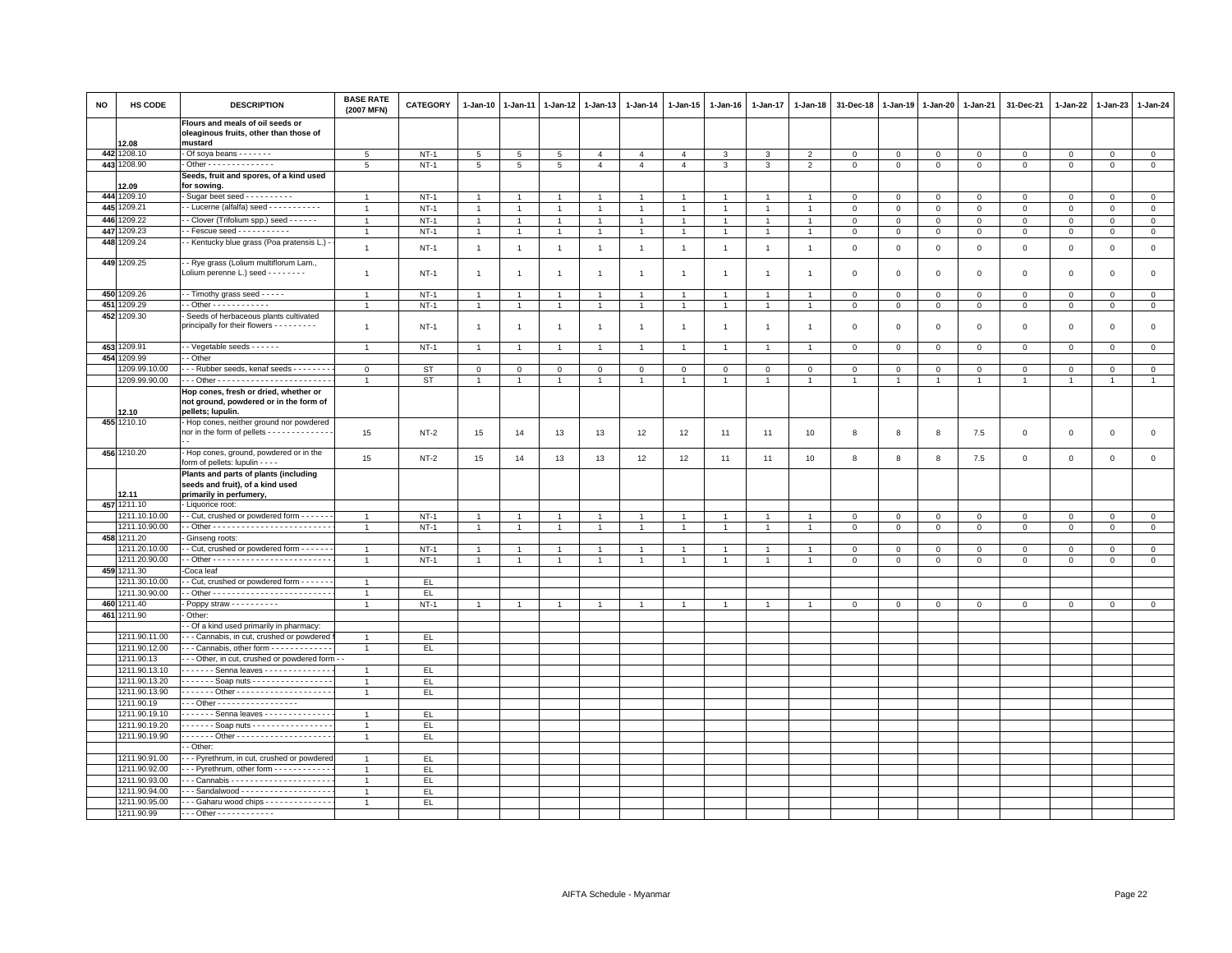| <b>NO</b> | HS CODE              | <b>DESCRIPTION</b>                                                                                 | <b>BASE RATE</b><br>(2007 MFN) | <b>CATEGORY</b> | $1-Jan-10$      | $1-Jan-11$      | $1 - Jan-12$    | 1-Jan-13       | $1 - Jan-14$   | 1-Jan-15       | $1 - Jan-16$            | 1-Jan-17       | $1 - Jan-18$   | 31-Dec-18      | $1 - Jan-19$ | 1-Jan-20            | 1-Jan-21     | 31-Dec-21    | 1-Jan-22     | $1-Jan-23$   | 1-Jan-24       |
|-----------|----------------------|----------------------------------------------------------------------------------------------------|--------------------------------|-----------------|-----------------|-----------------|-----------------|----------------|----------------|----------------|-------------------------|----------------|----------------|----------------|--------------|---------------------|--------------|--------------|--------------|--------------|----------------|
|           | 1211.90.99.10        | ------ Senna leaves --------------                                                                 | $\overline{1}$                 | EL.             |                 |                 |                 |                |                |                |                         |                |                |                |              |                     |              |              |              |              |                |
|           | 1211.90.99.20        | Soap nuts                                                                                          | $\mathbf{1}$                   | EL              |                 |                 |                 |                |                |                |                         |                |                |                |              |                     |              |              |              |              |                |
|           | 1211.90.99.90        |                                                                                                    | $\overline{1}$                 | EL.             |                 |                 |                 |                |                |                |                         |                |                |                |              |                     |              |              |              |              |                |
|           | 12.12                | Locust beans, seaweeds and other<br>algae, sugar beet and sugar cane, fresh,<br>chilled, frozen or |                                |                 |                 |                 |                 |                |                |                |                         |                |                |                |              |                     |              |              |              |              |                |
|           | 462 1212.10          | Locust beans, including locust bean<br>seeds:                                                      |                                |                 |                 |                 |                 |                |                |                |                         |                |                |                |              |                     |              |              |              |              |                |
|           | 1212.10.10.00        |                                                                                                    | 1.5                            | $NT-1$          | 1.5             | 1.5             | 1.5             | 1.5            | 1.5            | 1.5            | 1.5                     | 1.5            |                | $\mathbf 0$    | $\mathbf 0$  | $\mathsf 0$         | $^{\circ}$   | $\mathbf 0$  | $^{\circ}$   | $\mathbf 0$  | $\mathsf 0$    |
|           | 1212.10.90.00        |                                                                                                    | 5                              | $NT-1$          | 5               | $5\overline{5}$ | 5               | $\overline{4}$ | $\overline{4}$ | $\overline{4}$ | $\mathbf{3}$            | 3              | 2              | $\overline{0}$ | $\mathsf 0$  | $\mathbf{0}$        | $\circ$      | $\circ$      | $\Omega$     | $\Omega$     | $\mathbf{0}$   |
|           | 463 1212.20          | Seaweeds and other algae:                                                                          |                                |                 |                 |                 |                 |                |                |                |                         |                |                |                |              |                     |              |              |              |              |                |
|           | 1212.20.10.00        | - Fresh, chilled or dried, of a kind used in                                                       | $5\phantom{.0}$                | $NT-1$          | $5\overline{5}$ | 5               | 5               | $\overline{4}$ | $\overline{4}$ | $\overline{4}$ | 3                       | 3              | $\overline{2}$ | $\mathbf 0$    | $\mathbf 0$  | $\overline{0}$      | $\mathbf 0$  | $\mathbf 0$  | $\mathbf{0}$ | $\mathbf 0$  | $\overline{0}$ |
|           | 1212.20.20.00        | - Other, fresh, chilled or dried, unfit for hui                                                    | 5                              | $NT-1$          | 5 <sup>5</sup>  | $5\overline{5}$ | $5\overline{5}$ | $\overline{4}$ | $\overline{4}$ | $\overline{4}$ | $\mathbf{3}$            | $\mathbf{3}$   | 2              | $\mathbf{0}$   | $\circ$      | $\mathbf{0}$        | $\mathbf{0}$ | $\mathbf{0}$ | $\mathbf{0}$ | $\mathbf{0}$ | $\mathbf{0}$   |
|           | 1212.20.90.00        |                                                                                                    | 5                              | $NT-1$          | $\overline{5}$  | $\overline{5}$  | $\overline{5}$  | $\overline{4}$ | $\overline{4}$ | $\overline{4}$ | $\overline{\mathbf{3}}$ | $\overline{3}$ | $\overline{2}$ | $\mathbf{0}$   | $\mathsf 0$  | $\circ$             | $\mathbf 0$  | $\mathsf 0$  | $\mathbf 0$  | $\mathsf 0$  | $\mathbf{0}$   |
|           | 464 1212.30          | Apricot, peach (including nectarine) or<br>olum stones and kernels - - - - - - - - - - -           | 5                              | $NT-1$          | 5               | 5               | 5               | $\overline{4}$ | $\overline{4}$ | $\overline{4}$ | $\mathbf{3}$            | 3              | $\overline{2}$ | $\mathbf 0$    | $\mathbf 0$  | $\mathbf 0$         | $\mathbf 0$  | $\mathsf 0$  | $\Omega$     | $\mathsf 0$  | $\mathsf 0$    |
|           | 465 1212.91          | $-Suqar$ beet $- - - - - -$                                                                        | 5                              | $NT-1$          | 5 <sup>5</sup>  | 5               | $5\overline{5}$ | $\overline{4}$ | $\overline{4}$ | $\overline{4}$ | $\mathbf{3}$            | $\mathbf{3}$   | 2              | $\overline{0}$ | $\circ$      | $\circ$             | $\mathbf{0}$ | $\mathbf{0}$ | $\mathbf{0}$ | $\mathbf{0}$ | $\mathbf 0$    |
|           | 466 1212.99          | - Other:                                                                                           |                                |                 |                 |                 |                 |                |                |                |                         |                |                |                |              |                     |              |              |              |              |                |
|           |                      | - - Sugar cane:                                                                                    |                                |                 |                 |                 |                 |                |                |                |                         |                |                |                |              |                     |              |              |              |              |                |
|           | 1212.99.11.00        | $\cdots$ For sowing - - - - - - - - - - - - - - - - - -                                            | 5                              | $NT-1$          | 5               | 5               | 5               | $\overline{4}$ | $\overline{4}$ | $\overline{4}$ | 3                       | 3              | $\overline{2}$ | $\mathbf 0$    | $^{\circ}$   | $\mathsf 0$         | $\mathbf 0$  | $\mathbf 0$  | $^{\circ}$   | $\mathbf 0$  | $\mathsf 0$    |
|           | 1212.99.19.00        |                                                                                                    | 5                              | $NT-1$          | 5               | $5\overline{5}$ | $5\overline{5}$ | $\mathbf{A}$   | $\overline{4}$ | $\overline{4}$ | 3                       | $\mathbf{3}$   | $\overline{2}$ | $\mathbf 0$    | $\mathbf{0}$ | $\mathbf{0}$        | $\mathbf{0}$ | $\mathbf{0}$ | $\Omega$     | $\Omega$     | $\mathbb O$    |
|           | 1212.99.90.00        |                                                                                                    | 5                              | $NT-1$          | $5\overline{5}$ | 5               | 5               | $\overline{4}$ | $\overline{4}$ | $\overline{4}$ | 3                       | 3              | $\overline{2}$ | $\overline{0}$ | $\mathbf{0}$ | $\mathbf{0}$        | $\mathbf{O}$ | $\mathbf 0$  | $^{\circ}$   | $\mathbf 0$  | $\mathbf 0$    |
|           | 467 1213.00          | Cereal straw and husks, unprepared,                                                                |                                |                 |                 |                 |                 |                |                |                |                         |                |                |                |              |                     |              |              |              |              |                |
|           |                      | whether or not chopped, ground, - - - -                                                            | 5                              | $NT-1$          | 5               | 5               | 5               | $\overline{4}$ | $\overline{4}$ | $\overline{4}$ | $\mathbf{3}$            | $\mathbf{3}$   | $\overline{2}$ | $\mathbf 0$    | $\mathbf 0$  | $\mathbf 0$         | $\mathbf 0$  | $\mathsf 0$  | $\mathbf 0$  | $\mathsf 0$  | $\mathsf 0$    |
|           |                      | Swedes, mangolds, fodder roots, hay,<br>lucerne (alfalfa), clover, sainfoin, forage                |                                |                 |                 |                 |                 |                |                |                |                         |                |                |                |              |                     |              |              |              |              |                |
|           | 12.14                | kale, lupines,                                                                                     |                                |                 |                 |                 |                 |                |                |                |                         |                |                |                |              |                     |              |              |              |              |                |
|           | 468 1214.10          | - Lucerne (alfalfa) meal and pellets ---                                                           | 5                              | $NT-1$          | $5\overline{5}$ | 5               | 5               | $\overline{4}$ | $\overline{4}$ | $\overline{4}$ | 3                       | 3              | $\overline{2}$ | $\mathbf 0$    | $\mathbf 0$  | $\mathsf 0$         | $\mathbf 0$  | $\mathbf 0$  | $^{\circ}$   | $\mathbf 0$  | $\mathbf{0}$   |
|           | 469 1214.90          | $\cdot$ Other - - - - - - - - -                                                                    | 5                              | $NT-1$          | $\overline{5}$  | 5               | 5               | $\overline{4}$ | $\overline{4}$ | $\overline{4}$ | 3                       | 3              | $\overline{2}$ | $\mathbf 0$    | $\mathbf 0$  | $\mathsf{O}\xspace$ | $\mathsf 0$  | $\mathsf 0$  | $\mathsf 0$  | $\mathsf 0$  | $\overline{0}$ |
|           | 13.01<br>470 1301.10 | Lac, natural gums, resins, gum-resins<br>and oleoresins (for example balsams).<br>$Lac - - - - -$  | 1.5                            | <b>ST</b>       | 1.5             | 1.5             | 1.5             | 1.5            | 1.5            | 1.5            | 1.5                     | 1.5            | 1.5            | 1.5            | 1.5          | 1.5                 | 1.5          | 1.5          | 1.5          | 1.5          | 1.5            |
|           | 471 1301.20          | Gum Arabic - - - - - - - - -                                                                       | 1.5                            | <b>ST</b>       | 1.5             | 1.5             | 1.5             | 1.5            | 1.5            | 1.5            | 1.5                     | 1.5            | 1.5            | 1.5            | 1.5          | 1.5                 | 1.5          | 1.5          | 1.5          | 1.5          | 1.5            |
|           | 472 1301.90          | Other:                                                                                             |                                |                 |                 |                 |                 |                |                |                |                         |                |                |                |              |                     |              |              |              |              |                |
|           | 1301.90.10.00        | - Gum benjamin - - - - - - - - - - - - - - - - -                                                   | 1.5                            | EL              |                 |                 |                 |                |                |                |                         |                |                |                |              |                     |              |              |              |              |                |
|           | 1301.90.20.00        |                                                                                                    | 1.5                            | EL.             |                 |                 |                 |                |                |                |                         |                |                |                |              |                     |              |              |              |              |                |
|           | 1301.90.30.00        | Cannabis resin - - - - - - - - - - - - - - - - - -                                                 | 1.5                            | EL              |                 |                 |                 |                |                |                |                         |                |                |                |              |                     |              |              |              |              |                |
|           | 1301.90.90.00        |                                                                                                    | 1.5                            | EL.             |                 |                 |                 |                |                |                |                         |                |                |                |              |                     |              |              |              |              |                |
|           |                      | Vegetable saps and extracts; pectic                                                                |                                |                 |                 |                 |                 |                |                |                |                         |                |                |                |              |                     |              |              |              |              |                |
|           |                      | substances, pectinates and pectates;                                                               |                                |                 |                 |                 |                 |                |                |                |                         |                |                |                |              |                     |              |              |              |              |                |
|           | 13.02                | agar-agar and                                                                                      |                                |                 |                 |                 |                 |                |                |                |                         |                |                |                |              |                     |              |              |              |              |                |
|           | 473 1302.11          | - Opium:                                                                                           |                                |                 |                 |                 |                 |                |                |                |                         |                |                |                |              |                     |              |              |              |              |                |
|           | 1302.11.10.00        |                                                                                                    | $\overline{1}$                 | EL.             |                 |                 |                 |                |                |                |                         |                |                |                |              |                     |              |              |              |              |                |
|           | 1302.11.90.00        |                                                                                                    | $\overline{1}$                 | EL.             |                 |                 |                 |                |                |                |                         |                |                |                |              |                     |              |              |              |              |                |
|           | 474 1302.12          | - Of liquorice - - - - - - - - -                                                                   | $\overline{1}$                 | $NT-1$          | $\overline{1}$  | $\overline{1}$  | $\mathbf{1}$    | $\overline{1}$ |                | $\overline{1}$ |                         | $\mathbf{1}$   | $\overline{1}$ | $\mathbf 0$    | $\,0\,$      | $\circ$             | $\mathbf 0$  | $\mathbf 0$  | $^{\circ}$   | $\mathbf 0$  | $\mathbf 0$    |
|           | 475 1302.13          | $-$ Of hops $        -$                                                                            | 15                             | $NT-2$          | 15              | 14              | 13              | 13             | 12             | 12             | 11                      | 11             | 10             | 8              | 8            | 8                   | $7.5\,$      | $\mathsf 0$  | $\mathsf 0$  | $\mathsf 0$  | $\mathbf{0}$   |
|           | 476 1302.14          | - Of pyrethrum or of the roots of plants<br>containing rotenone - - - - - - - - - - - - -          | 1.5                            | $NT-1$          | 1.5             | 1.5             | 1.5             | 1.5            | 1.5            | 1.5            | 1.5                     | 1.5            | $\overline{1}$ | $\mathbf 0$    | $\mathbf 0$  | $\mathbf 0$         | $\mathbf 0$  | $\Omega$     | $\mathbf 0$  | $\Omega$     | $\mathbf 0$    |
|           | 477 1302.19          | - Other:                                                                                           |                                |                 |                 |                 |                 |                |                |                |                         |                |                |                |              |                     |              |              |              |              |                |
|           | 1302.19.10.00        | - - Medicinal extracts - - - - - - - - - - - - - -                                                 |                                | $NT-2$          |                 |                 |                 | $\overline{1}$ |                |                |                         |                |                |                |              |                     |              | $\mathbf 0$  | $\Omega$     | $\Omega$     | $\mathsf 0$    |
|           | 1302.19.20.00        | - - Extracts and tinctures of cannabis - - -                                                       | 15                             | $NT-2$          | 15              | 14              | 13              | 13             | 12             | 12             | 11                      | 11             | 10             | 8              | 8            | 8                   | 7.5          | $\mathbf 0$  | $\mathbf 0$  | $\mathbf 0$  | $\circ$        |
|           | 1302.19.90.00        |                                                                                                    | 15                             | $NT-2$          | 15              | 14              | 13              | 13             | 12             | 12             | 11                      | 11             | 10             | 8              | 8            | 8                   | 7.5          | $\circ$      | $\Omega$     | $\circ$      | $\mathbb O$    |
|           | 478 1302.20          | Pectic substances, pectinates and<br>bectates -                                                    | 5                              | $NT-1$          | $5\phantom{.0}$ | 5               | 5               | $\overline{4}$ | $\overline{4}$ | $\overline{4}$ | 3                       | $\mathbf{3}$   | $\overline{2}$ | $\mathbf 0$    | $\mathbf 0$  | $\mathbf 0$         | $\mathbf 0$  | $\mathsf 0$  | $\mathbf 0$  | $\mathsf 0$  | $\mathsf 0$    |
|           | 479 1302.31          | - Agar-agar - - - - - - - -                                                                        | $\overline{2}$                 | $NT-1$          | $\overline{2}$  | $\overline{2}$  | $\overline{2}$  | $\overline{2}$ | $\overline{2}$ | $\overline{2}$ | $\overline{2}$          | $\overline{a}$ | $\mathbf{1}$   | $\mathbf 0$    | $\mathbf 0$  | $\mathsf 0$         | $\mathsf 0$  | $\mathbf 0$  | $\mathbf 0$  | $\mathsf 0$  | $\mathbf{0}$   |
|           | 480 1302.32          | - Mucilages and thickeners, whether or<br>not modified - - -                                       | 5                              | $NT-1$          | 5               | 5               | 5               | $\overline{4}$ | $\overline{4}$ | $\overline{4}$ | $\mathbf{3}$            | $\mathbf{3}$   | $\overline{2}$ | $\mathbf 0$    | $\mathbf 0$  | $\mathbf 0$         | $\mathbf 0$  | $\mathbf 0$  | $\mathbf 0$  | $\mathsf 0$  | $\mathsf 0$    |
|           | 481 1302.39          | - Other:                                                                                           |                                |                 |                 |                 |                 |                |                |                |                         |                |                |                |              |                     |              |              |              |              |                |
|           | 1302.39.10.00        | -- Carageenan -------------------                                                                  | 5                              | <b>NT-1</b>     | 5               | $\overline{5}$  | $\overline{5}$  | $\overline{4}$ | $\overline{4}$ | $\overline{4}$ | 3                       | 3              | $\overline{2}$ | $\Omega$       | $\mathbf 0$  | $\mathbf 0$         | $\mathsf 0$  | $\mathbf 0$  | $\Omega$     | $\mathbf 0$  | $\mathbf{0}$   |
|           | 1302.39.90.00        |                                                                                                    | 5                              | $NT-1$          | 5               | 5               | 5               | $\overline{4}$ | $\overline{4}$ | $\overline{4}$ | 3                       | 3              | $\overline{2}$ | $\mathbf 0$    | $\mathbf{0}$ | $\mathbf{0}$        | $\mathbf 0$  | $^{\circ}$   | $^{\circ}$   | $\mathbf 0$  | $\mathbf{0}$   |
|           |                      | Vegetable materials of a kind used<br>primarily for plaiting (for example,                         |                                |                 |                 |                 |                 |                |                |                |                         |                |                |                |              |                     |              |              |              |              |                |
|           | 14.01                | bamboos, rattans,                                                                                  |                                |                 |                 |                 |                 |                |                |                |                         |                |                |                |              |                     |              |              |              |              |                |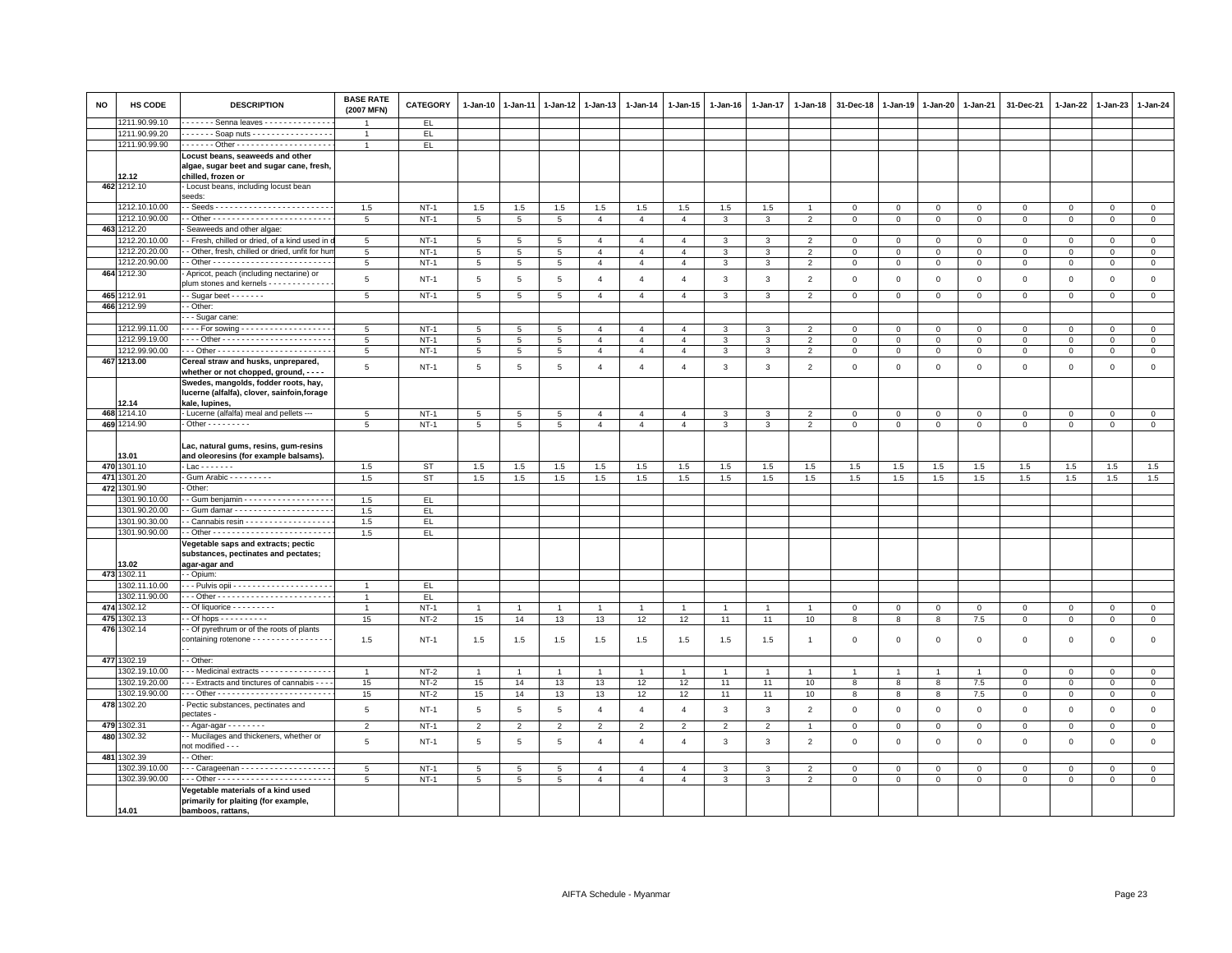| <b>NO</b> | HS CODE                        | <b>DESCRIPTION</b>                                                                                   | <b>BASE RATE</b><br>(2007 MFN) | <b>CATEGORY</b> | $1 - Jan-10$    | $1-Jan-11$      | $1 - Jan-12$   | $1-Jan-13$     | $1 - Jan-14$   | $1 - Jan-15$   | $1 - Jan-16$   | 1-Jan-17       | 1-Jan-18       | 31-Dec-18      | $1-Jan-19$     | 1-Jan-20       | 1-Jan-21       | 31-Dec-21           | 1-Jan-22       | 1-Jan-23     | 1-Jan-24       |
|-----------|--------------------------------|------------------------------------------------------------------------------------------------------|--------------------------------|-----------------|-----------------|-----------------|----------------|----------------|----------------|----------------|----------------|----------------|----------------|----------------|----------------|----------------|----------------|---------------------|----------------|--------------|----------------|
|           | 482 1401.10                    | Bamboos - - - - - - - - -                                                                            |                                |                 |                 |                 |                |                |                |                |                |                |                |                |                |                |                |                     |                |              |                |
|           | 401.10.00.10                   | ------ Smoked -----------------                                                                      | 5                              | $NT-1$          | 5               | 5               | 5              | $\overline{4}$ | $\overline{4}$ | $\overline{4}$ | 3              | 3              | $\overline{2}$ | $\mathbf 0$    | $\mathbf 0$    | $\overline{0}$ | $\mathbf{0}$   | $\mathbf 0$         | 0              | $\mathbf 0$  | $\mathbf{0}$   |
|           | 1401.10.00.90                  |                                                                                                      | 5                              | $NT-1$          | 5               | 5               | 5              | $\overline{4}$ | $\overline{4}$ | $\overline{4}$ | $\mathbf{3}$   | $\mathbf{3}$   | $\overline{2}$ | $\mathsf 0$    | $\mathsf 0$    | $\mathbf 0$    | $\mathbf 0$    | $\mathsf 0$         | $\mathsf 0$    | $\mathsf 0$  | $\mathbf 0$    |
| 483       | 1401.20                        |                                                                                                      | 15                             | $NT-2$          | 15              | 14              | 13             | 13             | 12             | 12             | 11             | 11             | 10             | 8              | 8              | 8              | 7.5            | $\mathsf 0$         | $\Omega$       | $\Omega$     | $\overline{0}$ |
|           | 484 1401.90                    | $\cdot$ Other - - - - - - - - -                                                                      | 5                              | $NT-1$          | $5\phantom{.0}$ | $5\phantom{.0}$ | 5              | $\overline{4}$ | $\overline{4}$ | $\overline{4}$ | $\mathbf{3}$   | $\mathbf{3}$   | $\overline{2}$ | $\circ$        | $\mathsf 0$    | $\mathsf 0$    | $\mathbf 0$    | $\mathsf 0$         | $\mathsf 0$    | $\mathsf 0$  | $\mathbf 0$    |
|           |                                | Vegetable materials of a kind used                                                                   |                                |                 |                 |                 |                |                |                |                |                |                |                |                |                |                |                |                     |                |              |                |
|           |                                | primarily as stuffing or as padding (for                                                             |                                |                 |                 |                 |                |                |                |                |                |                |                |                |                |                |                |                     |                |              |                |
|           | 14.02                          | example, kapok,                                                                                      |                                |                 |                 |                 |                |                |                |                |                |                |                |                |                |                |                |                     |                |              |                |
|           | 485 1402.00                    | Vegetable materials of a kind used<br>primarily - -                                                  | 5                              | $NT-1$          | $\,$ 5 $\,$     | $\overline{5}$  | 5              | $\overline{4}$ | $\overline{4}$ | $\overline{4}$ | $\mathbf{3}$   | $\mathbf{3}$   | $\overline{2}$ | $\mathbf 0$    | $\overline{0}$ | $\mathbf 0$    | $\mathsf 0$    | $\mathsf 0$         | $\mathsf 0$    | $\mathsf 0$  | $\mathsf 0$    |
|           | 486 1403.00                    | Vegetable materials of a kind used                                                                   |                                |                 |                 |                 |                |                |                |                |                |                |                |                |                |                |                |                     |                |              |                |
|           |                                | primarily in brooms or in brushes - - -                                                              | 5                              | $NT-1$          | 5               | $\,$ 5 $\,$     | 5              | $\overline{4}$ | $\overline{4}$ | $\overline{4}$ | 3              | $\mathbf{3}$   | $\overline{2}$ | $\,0\,$        | $\mathsf 0$    | $\,0\,$        | $\mathsf 0$    | $\mathsf 0$         | $\mathsf 0$    | $\mathbf 0$  | $\mathbf{0}$   |
|           |                                | Vegetable products not elsewhere                                                                     |                                |                 |                 |                 |                |                |                |                |                |                |                |                |                |                |                |                     |                |              |                |
|           | 14.04                          | specified or included.                                                                               |                                |                 |                 |                 |                |                |                |                |                |                |                |                |                |                |                |                     |                |              |                |
|           | 487 1404.10                    | Raw vegetable materials of a kind used                                                               |                                |                 |                 |                 |                |                |                |                |                |                |                |                |                |                |                |                     |                |              |                |
|           |                                | primarily in dyeing or tanning:                                                                      |                                |                 |                 |                 |                |                |                |                |                |                |                |                |                |                |                |                     |                |              |                |
|           | 1404.10.10.00                  | - - Barks for tanning - - - - - - - - - - - - - - -                                                  | $\mathbf 0$                    | <b>ST</b>       | $\mathsf 0$     | $\Omega$        | $\mathbf 0$    | $\mathbf 0$    | $\mathbf 0$    | $\mathbf{0}$   | $\Omega$       | $\mathbf{0}$   | $\Omega$       | $\Omega$       | $\Omega$       | $\mathbf 0$    | $\mathbf 0$    | $\mathbf 0$         | $\Omega$       | $\mathbf 0$  | $\mathsf 0$    |
|           | 1404.10.90.00                  | - Other - - - - - - - - - - - - - - - - - - <del>- - - - - - - -</del> -                             | $\overline{1}$                 | <b>ST</b>       | $\overline{1}$  | $\overline{1}$  |                | $\overline{1}$ |                | $\mathbf{1}$   |                | $\overline{1}$ | $\overline{1}$ | $\overline{1}$ | $\overline{1}$ | $\overline{1}$ | $\overline{1}$ |                     | $\overline{1}$ |              | $\overline{1}$ |
|           | 488 1404.20                    | Cotton linters - - - - - -                                                                           | 5                              | $NT-1$          | 5               | $5\phantom{.0}$ | 5              | $\overline{4}$ | $\overline{4}$ | $\overline{4}$ | $\mathbf{3}$   | $\mathbf{3}$   | $\overline{2}$ | $\mathbf 0$    | $\mathbf{0}$   | $\mathbf{0}$   | $\mathbf{0}$   | $\mathbf{0}$        | $\mathbf 0$    | $\mathbf{0}$ | $\mathbf{0}$   |
|           | 489 1404.90                    | Other:                                                                                               |                                |                 |                 |                 |                |                |                |                |                |                |                |                |                |                |                |                     |                |              |                |
|           | 1404.90.10                     | - Betel leaves, biri leaves and betel-nut - -                                                        |                                |                 |                 |                 |                |                |                |                |                |                |                |                |                |                |                |                     |                |              |                |
|           | 1404.90.10.10                  | Betal leaves - - - - - - - - - - - - - -                                                             | 15                             | $NT-2$          | 15              | 14              | 13             | 13             | 12             | 12             | 11             | 11             | 10             | 8              | 8              | 8              | 7.5            | $\mathsf 0$         | $^{\circ}$     | $\mathsf 0$  | $\mathbf 0$    |
|           | 1404.90.10.20                  | . Biri leaves                                                                                        | 15                             | $NT-2$          | 15              | 14              | 13             | 13             | 12             | 12             | 11             | 11             | 10             | 8              | 8              | 8              | 7.5            | $\mathbf 0$         | $\mathbf 0$    | $\Omega$     | $\mathbf{0}$   |
|           | 1404.90.10.30                  | Betal-nut leaves - - - - - - - - - - -                                                               | 15                             | $NT-2$          | 15              | 14              | 13             | 13             | 12             | 12             | 11             | 11             | 10             | 8              | 8              | 8              | 7.5            | $\mathbf 0$         | $\mathbf 0$    | $\mathsf 0$  | $\mathbf 0$    |
|           | 1404.90.90.00                  |                                                                                                      | 5                              | $NT-2$          | $\overline{4}$  | $\Delta$        | $\overline{4}$ | 3              | 3              | $\mathbf{3}$   | 2              | 2              | $\overline{2}$ | $\overline{2}$ | $\overline{2}$ | $\overline{1}$ | $\overline{1}$ | $\mathbf{0}$        | $\Omega$       | $\mathbf 0$  | $\circ$        |
|           | 490 1501.00                    | Pig fat (including lard) and poultry fat,<br>other than that of heading 02.09 or 15.03<br>.          |                                |                 |                 |                 |                |                |                |                |                |                |                |                |                |                |                |                     |                |              |                |
|           | 1501.00.00.10                  |                                                                                                      | 1.5                            | $NT-1$          | 1.5             | 1.5             | 1.5            | 1.5            | 1.5            | 1.5            | 1.5            | 1.5            | $\overline{1}$ | $\mathbf{0}$   | $\mathbf{0}$   | $\overline{0}$ | $\mathbf{0}$   | $\mathbf 0$         | $\mathbf{0}$   | $\mathbf{0}$ | $\mathbf{0}$   |
|           | 1501.00.00.20                  | Poultry fat, rendered                                                                                | 1.5                            | $NT-1$          | 1.5             | 1.5             | 1.5            | 1.5            | 1.5            | 1.5            | 1.5            | 1.5            | $\overline{1}$ | $\mathbf{0}$   | $\mathbf 0$    | $\mathbf{0}$   | $\mathbf{0}$   | $\mathbf{0}$        | $\mathbf 0$    | $\mathbf{0}$ | $\mathbf 0$    |
|           | 1501.00.00.90                  |                                                                                                      | 1.5                            | $NT-1$          | 1.5             | 1.5             | 1.5            | 1.5            | 1.5            | 1.5            | 1.5            | 1.5            | $\overline{1}$ | $\circ$        | $\overline{0}$ | $\overline{0}$ | $\mathsf 0$    | $\mathsf{O}\xspace$ | $\mathsf 0$    | $\mathsf 0$  | $\overline{0}$ |
|           |                                | Fats of bovine animals, sheep or goats,                                                              |                                |                 |                 |                 |                |                |                |                |                |                |                |                |                |                |                |                     |                |              |                |
|           | 15.02                          | other than those of heading 15.03.                                                                   |                                |                 |                 |                 |                |                |                |                |                |                |                |                |                |                |                |                     |                |              |                |
|           | 491 1502.00                    | - Other - - - - - - - - - -                                                                          |                                |                 |                 |                 |                |                |                |                |                |                |                |                |                |                |                |                     |                |              |                |
|           | 1502.00.10.00                  |                                                                                                      | $\mathbf 0$                    | $NT-1$          | $\mathbf 0$     | $\mathbf 0$     | $\mathbf{0}$   | $\overline{0}$ | $\mathbf 0$    | $\mathsf 0$    | $\mathbf 0$    | $\mathbf{0}$   | $\mathbf 0$    | $\mathbf 0$    | $\overline{0}$ | $\mathbf 0$    | $\mathbf 0$    | $\mathsf 0$         | $\mathbf 0$    | $\mathbf{0}$ | $\mathbf 0$    |
|           | 1502.00.90.00                  |                                                                                                      | 1.5                            | $NT-1$          | $1.5\,$         | 1.5             | 1.5            | 1.5            | 1.5            | 1.5            | 1.5            | 1.5            | $\overline{1}$ | $\mathbf 0$    | $\mathbb O$    | $\mathbf 0$    | $\mathbf 0$    | $\mathsf 0$         | $\mathbf 0$    | $\mathbf 0$  | $\overline{0}$ |
|           | 15.03                          | Lard stearin, lard oil, oleostearin, oleo-<br>oil and tallow oil, not emulsified or<br>mixed or      |                                |                 |                 |                 |                |                |                |                |                |                |                |                |                |                |                |                     |                |              |                |
|           | 492 1503.00                    | - Lard stearin and oleostearin - - - - - -                                                           | 1.5                            | $NT-1$          | 1.5             | 1.5             | 1.5            | 1.5            | 1.5            | 1.5            | 1.5            | 1.5            | $\overline{1}$ | $\mathbf 0$    | $\mathbf{0}$   | $\mathbf 0$    | $\mathsf 0$    | $\Omega$            | $\mathbf 0$    | $\mathsf 0$  | $\mathbf 0$    |
|           | 15.04                          | Fats and oils and their fractions, of fish<br>or marine mammals, whether or not                      |                                |                 |                 |                 |                |                |                |                |                |                |                |                |                |                |                |                     |                |              |                |
|           | 493 1504.10                    | Fish liver oils and their fractions:                                                                 |                                |                 |                 |                 |                |                |                |                |                |                |                |                |                |                |                |                     |                |              |                |
|           | 1504.10.10.00                  | - Fit for human consumption - - - - - - - - -                                                        | $\overline{1}$                 | $NT-1$          | $\overline{1}$  |                 | $\overline{1}$ | $\overline{1}$ |                | $\overline{1}$ |                | $\mathbf{1}$   |                | $\mathbf 0$    | $\mathbf 0$    | $\mathbf 0$    | $\mathbf 0$    | $\mathsf 0$         | $\mathbf 0$    | $\mathsf 0$  | $\circ$        |
|           | 1504.10.90.00                  |                                                                                                      | $\overline{1}$                 | $NT-1$          | $\overline{1}$  | $\overline{1}$  | $\mathbf{1}$   | $\overline{1}$ | $\overline{1}$ | $\mathbf{1}$   | $\overline{1}$ | $\overline{1}$ | $\overline{1}$ | $\,0\,$        | $\,0\,$        | $\mathbf 0$    | $\mathbf 0$    | $\mathsf 0$         | $\mathbf 0$    | $\mathsf 0$  | $\mathsf 0$    |
|           | 494 1504.20                    | Fats and oils and their fractions, of fish,<br>other than liver oils - - - - - - - - - - - - - - - - | 1.5                            | $NT-1$          | 1.5             | 1.5             | 1.5            | 1.5            | 1.5            | 1.5            | 1.5            | 1.5            | $\overline{1}$ | $\mathbf 0$    | $\mathbf 0$    | $\mathbf 0$    | $\mathbf 0$    | $\mathsf 0$         | $\mathbf 0$    | $\mathsf 0$  | $\mathsf 0$    |
|           | 495 1504.30                    | Fats and oils and their fractions, of<br>marine mammals - - - - - - - - - - - - - - - - - -          | 1.5                            | $NT-1$          | 1.5             | 1.5             | 1.5            | 1.5            | 1.5            | 1.5            | 1.5            | 1.5            | $\overline{1}$ | $^{\circ}$     | $\Omega$       | $\Omega$       | $\mathbf 0$    | $\mathbf 0$         | $\Omega$       | $\Omega$     | $\circ$        |
|           |                                | $- - -$<br>Wool grease and fatty substances                                                          |                                |                 |                 |                 |                |                |                |                |                |                |                |                |                |                |                |                     |                |              |                |
|           | 15.05                          | derived therefrom (including lanolin).                                                               |                                |                 |                 |                 |                |                |                |                |                |                |                |                |                |                |                |                     |                |              |                |
|           | 496 1505.00                    | - Lanolin - - - - - - - - -                                                                          |                                |                 |                 |                 |                |                |                |                |                |                |                |                |                |                |                |                     |                |              |                |
|           | 1505.00.10.00<br>1505.00.90.00 |                                                                                                      | 1.5                            | $NT-1$          | 1.5             | 1.5             | 1.5            | 1.5            | 1.5            | 1.5            | 1.5            | 1.5            |                | $\mathbf 0$    | $\mathbf 0$    | $\mathbf{0}$   | $\mathbf 0$    | $\mathsf 0$         | $\mathbf 0$    | $\mathbf 0$  | $\circ$        |
|           |                                |                                                                                                      | 1.5                            | $NT-1$          | 1.5             | 1.5             | 1.5            | 1.5            | 1.5            | 1.5            | 1.5            | 1.5            | $\overline{1}$ | $\mathbf 0$    | $\mathbf 0$    | $\overline{0}$ | $\mathbf 0$    | $\overline{0}$      | $\circ$        | $\mathbf 0$  | $\overline{0}$ |
|           | 497 1506.00                    | Other animal fats and oils and their<br>fractions, whether or not refined, but<br>not chemically     | 1.5                            | $NT-1$          | $1.5\,$         | 1.5             | 1.5            | $1.5\,$        | 1.5            | $1.5\,$        | 1.5            | 1.5            | $\overline{1}$ | $\,0\,$        | $\,$ 0         | $\,0\,$        | $\mathsf 0$    | $\mathsf 0$         | $\mathsf 0$    | $\mathsf 0$  | $\mathbf 0$    |
|           | 5.07                           | Soya-bean oil and its fractions, whether<br>or not refined, but not chemically<br>modified.          |                                |                 |                 |                 |                |                |                |                |                |                |                |                |                |                |                |                     |                |              |                |
|           | 498 1507.10                    | Crude oil, whether or not degummed                                                                   | $\overline{1}$                 | EL.             |                 |                 |                |                |                |                |                |                |                |                |                |                |                |                     |                |              |                |
|           | 499 1507.90                    | - Other:                                                                                             |                                |                 |                 |                 |                |                |                |                |                |                |                |                |                |                |                |                     |                |              |                |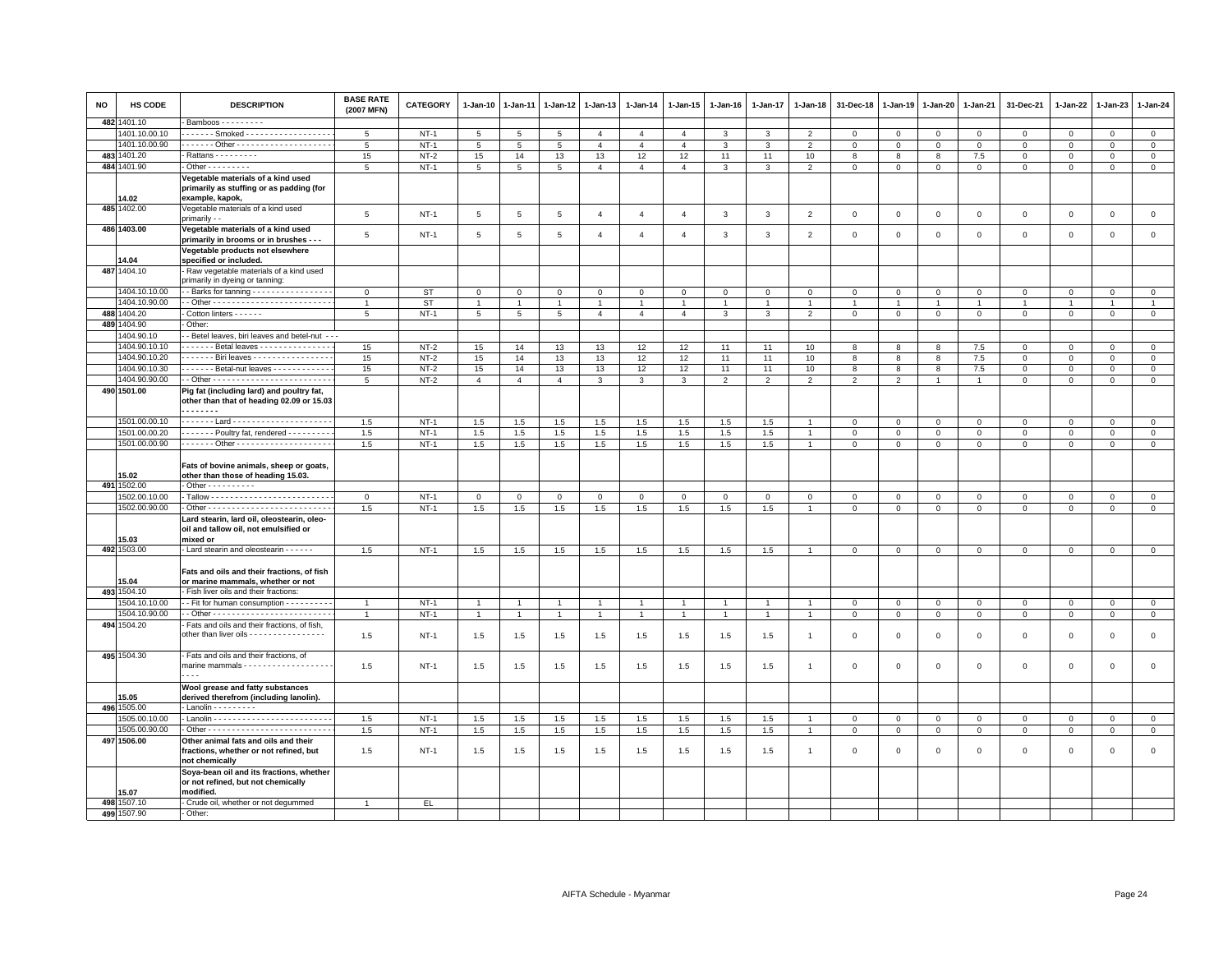| NO | HS CODE       | <b>DESCRIPTION</b>                                                                                 | <b>BASE RATE</b><br>(2007 MFN) | <b>CATEGORY</b> | 1-Jan-10       | 1-Jan-11       | 1-Jan-12             | 1-Jan-13       | 1-Jan-14       | 1-Jan-15       | 1-Jan-16       | 1-Jan-17       | 1-Jan-18       | 31-Dec-18      | 1-Jan-19       | 1-Jan-20       | 1-Jan-21       | 31-Dec-21      | 1-Jan-22    | 1-Jan-23    | 1-Jan-24       |
|----|---------------|----------------------------------------------------------------------------------------------------|--------------------------------|-----------------|----------------|----------------|----------------------|----------------|----------------|----------------|----------------|----------------|----------------|----------------|----------------|----------------|----------------|----------------|-------------|-------------|----------------|
|    | 1507.90.10.00 |                                                                                                    |                                | $NT-1$          | $\overline{1}$ |                | $\overline{1}$       | $\overline{1}$ |                | $\overline{1}$ |                | $\overline{1}$ |                | $\Omega$       | $\mathbf{0}$   | $\mathbf{0}$   | $\mathbf{0}$   | $\mathbf 0$    | $\mathbf 0$ | $\mathbf 0$ | $\circ$        |
|    | 1507.90.20.00 | - Fractions of unrefined soya-bean oil - - -                                                       | $\overline{1}$                 | $NT-1$          | $\mathbf{1}$   |                | $\mathbf{1}$         | $\overline{1}$ | $\overline{1}$ | $\mathbf{1}$   |                | $\overline{1}$ | $\overline{1}$ | $\mathbf 0$    | $\mathbf 0$    | $\mathbf 0$    | $\mathbf 0$    | $\mathbf 0$    | 0           | $\mathbf 0$ | $\overline{0}$ |
|    | 1507.90.90.00 |                                                                                                    | $\overline{1}$                 | $NT-1$          | $\mathbf{1}$   | $\overline{1}$ | $\blacktriangleleft$ | $\overline{1}$ | $\overline{1}$ | $\mathbf{1}$   | $\overline{1}$ | $\mathbf{1}$   | $\overline{1}$ | $\mathbf 0$    | $\mathbf{0}$   | $\mathbf{0}$   | $\mathbf{0}$   | $\mathbf{0}$   | $\mathbf 0$ | $\mathbf 0$ | $\circ$        |
|    | 15.08         | Ground-nut oil and its fractions,<br>whether or not refined, but not<br>chemically modified.       |                                |                 |                |                |                      |                |                |                |                |                |                |                |                |                |                |                |             |             |                |
|    | 500 1508.10   | Crude oil                                                                                          | 1.5                            | EL.             |                |                |                      |                |                |                |                |                |                |                |                |                |                |                |             |             |                |
|    | 501 1508.90   | $-$ Other $     -$                                                                                 |                                |                 |                |                |                      |                |                |                |                |                |                |                |                |                |                |                |             |             |                |
|    | 1508.90.10.00 |                                                                                                    | 1.5                            | $NT-1$          | 1.5            | 1.5            | 1.5                  | 1.5            | 1.5            | 1.5            | 1.5            | 1.5            |                | $\Omega$       | $\Omega$       | $\Omega$       | $\Omega$       | $\Omega$       | $\Omega$    | $\Omega$    | $\circ$        |
|    | 1508.90.20.00 | - Fractions of unrefined ground-nut oil - -                                                        | 1.5                            | $NT-1$          | 1.5            | $1.5\,$        | $1.5\,$              | 1.5            | 1.5            | 1.5            | 1.5            | 1.5            |                | $\mathbf 0$    | $\mathbf 0$    | $\mathbf 0$    | $\mathsf 0$    | $\mathsf 0$    | $\mathbf 0$ | $\mathbf 0$ | $\mathsf 0$    |
|    | 1508.90.90.00 |                                                                                                    | 1.5                            | $NT-1$          | 1.5            | 1.5            | 1.5                  | 1.5            | 1.5            | 1.5            | 1.5            | 1.5            |                | $\mathsf 0$    | $\mathsf 0$    | $\mathbf 0$    | $\mathsf 0$    | $\mathsf 0$    | $\mathsf 0$ | $\mathsf 0$ | $\overline{0}$ |
|    | 15.09         | Olive oil and its fractions, whether or<br>not refined but not chemically modified.                |                                |                 |                |                |                      |                |                |                |                |                |                |                |                |                |                |                |             |             |                |
|    | 502 1509.10   | - Virgin                                                                                           |                                |                 |                |                |                      |                |                |                |                |                |                |                |                |                |                |                |             |             |                |
|    | 1509.10.10.00 | - In packing of net weight not exceeding 3                                                         | 15                             | EL.             |                |                |                      |                |                |                |                |                |                |                |                |                |                |                |             |             |                |
|    | 1509.10.90.00 |                                                                                                    | $\overline{1}$                 | EL              |                |                |                      |                |                |                |                |                |                |                |                |                |                |                |             |             |                |
|    | 503 1509.90   | Other:                                                                                             |                                |                 |                |                |                      |                |                |                |                |                |                |                |                |                |                |                |             |             |                |
|    |               | - Refined oil:                                                                                     |                                |                 |                |                |                      |                |                |                |                |                |                |                |                |                |                |                |             |             |                |
|    | 1509.90.11.00 | -- In packing of net weight not exceeding                                                          | 15                             | $NT-2$          | 15             | 14             | 13                   | 13             | 12             | 12             | 11             | 11             | 10             | 8              | 8              | 8              | 7.5            | $\mathsf 0$    | $\mathbf 0$ | $\mathsf 0$ | $\mathbf 0$    |
|    | 1509.90.19.00 |                                                                                                    | $\overline{1}$                 | $NT-2$          | $\mathbf{1}$   | $\mathbf{1}$   | $\mathbf{1}$         | $\mathbf{1}$   | $\mathbf{1}$   | $\mathbf{1}$   | $\overline{1}$ | $\mathbf{1}$   | $\overline{1}$ | $\overline{1}$ | $\mathbf{1}$   | $\overline{1}$ | $\mathbf{1}$   | $\mathsf 0$    | $\mathsf 0$ | $\mathsf 0$ | $\mathsf 0$    |
|    |               | - Fractions of unrefined oil:                                                                      |                                |                 |                |                |                      |                |                |                |                |                |                |                |                |                |                |                |             |             |                |
|    | 1509.90.21.00 | -- In packing of net weight not exceeding                                                          | 15                             | $NT-2$          | 15             | 14             | 13                   | 13             | 12             | 12             | 11             | 11             | 10             | 8              | 8              | 8              | 7.5            | $\overline{0}$ | $\Omega$    | $\Omega$    | $\mathsf 0$    |
|    | 1509.90.29.00 |                                                                                                    |                                | $NT-2$          | $\mathbf{1}$   |                |                      | $\overline{1}$ |                | $\mathbf{1}$   |                | 1              | $\mathbf{1}$   | -1             | $\mathbf{1}$   | $\overline{1}$ | $\overline{1}$ | $\mathsf 0$    | 0           | $\mathbf 0$ | $\mathbf 0$    |
|    |               | - Other:                                                                                           |                                |                 |                |                |                      |                |                |                |                |                |                |                |                |                |                |                |             |             |                |
|    | 1509.90.91.00 | -- In packing of net weight not exceeding                                                          | 15                             | $NT-2$          | 15             | 14             | 13                   | 13             | 12             | 12             | 11             | 11             | 10             | 8              | 8              | 8              | 7.5            | $\mathsf 0$    | $\mathbf 0$ | $\mathsf 0$ | $\mathbf 0$    |
|    | 1509.90.99.00 |                                                                                                    | $\overline{1}$                 | $NT-2$          | $\overline{1}$ | $\overline{1}$ | $\overline{1}$       | $\overline{1}$ |                | $\overline{1}$ |                | $\overline{1}$ | $\overline{1}$ | $\overline{1}$ | $\overline{1}$ | $\overline{1}$ | $\overline{1}$ | $\mathsf 0$    | $\mathbf 0$ | $\mathsf 0$ | $\overline{0}$ |
|    | 15.10         | Other oils and their fractions, obtained<br>solely from olives, whether or not<br>refined, but not |                                |                 |                |                |                      |                |                |                |                |                |                |                |                |                |                |                |             |             |                |
|    | 504 1510.00   | Other oils and their fractions, obtained- - -                                                      |                                |                 |                |                |                      |                |                |                |                |                |                |                |                |                |                |                |             |             |                |
|    | 1510.00.10    |                                                                                                    |                                |                 |                |                |                      |                |                |                |                |                |                |                |                |                |                |                |             |             |                |
|    | 1510.00.10.10 | In retail packaging                                                                                | $\overline{1}$                 | $NT-1$          | $\overline{1}$ |                |                      | $\overline{1}$ |                | $\overline{1}$ |                |                |                | $\mathbf 0$    | $\mathbf 0$    | $\mathbf 0$    | $\mathbf 0$    | $\mathsf 0$    | $\Omega$    | $\mathsf 0$ | $\overline{0}$ |
|    | 1510.00.10.20 |                                                                                                    |                                | $NT-1$          | $\overline{1}$ |                | $\overline{1}$       | $\overline{1}$ |                | $\overline{1}$ |                | $\mathbf{1}$   |                | $\mathbf{0}$   | $\mathbf{0}$   | $\mathbf{0}$   | $\mathbf{0}$   | $\mathbf 0$    | $\mathbf 0$ | $\mathbf 0$ | $\circ$        |
|    |               | - Other:                                                                                           |                                |                 |                |                |                      |                |                |                |                |                |                |                |                |                |                |                |             |             |                |
|    | 1510.00.91    | - Refined oil - - - - - - - - - - -                                                                |                                |                 |                |                |                      |                |                |                |                |                |                |                |                |                |                |                |             |             |                |
|    | 1510.00.91.10 | In retail packaging                                                                                | $\overline{1}$                 | $NT-1$          | $\overline{1}$ |                | $\overline{1}$       | $\overline{1}$ |                | $\overline{1}$ |                | $\overline{1}$ | $\overline{1}$ | $\overline{0}$ | $\mathbf 0$    | $\mathbf 0$    | $\mathbf 0$    | 0              | 0           | $\mathbf 0$ | $\mathsf 0$    |
|    | 1510.00.91.20 | . In bulk -                                                                                        | $\overline{1}$                 | $NT-1$          | $\overline{1}$ |                | $\overline{1}$       | $\overline{1}$ |                | $\mathbf{1}$   |                | 1              |                | $\Omega$       | $\Omega$       | $\mathsf 0$    | $\mathbf 0$    | $\mathsf 0$    | $\mathbf 0$ | $\mathbf 0$ | $\overline{0}$ |
|    | 1510.00.92    | -- Fractions of unrefined oil -------------                                                        |                                |                 |                |                |                      |                |                |                |                |                |                |                |                |                |                |                |             |             |                |
|    | 1510.00.92.10 | $- - - - -$ In retail packaging $- - - - - - - -$                                                  | $\overline{1}$                 | $NT-1$          | $\overline{1}$ | $\overline{1}$ | $\overline{1}$       | $\overline{1}$ | $\overline{1}$ | $\overline{1}$ | $\overline{1}$ | $\overline{1}$ | $\overline{1}$ | $\mathbf 0$    | $\mathbf{0}$   | $\mathbf 0$    | $\mathbf 0$    | $\mathbf 0$    | $\mathbf 0$ | $\mathsf 0$ | $\mathbf 0$    |
|    | 1510.00.92.20 | - - - - - - - In bulk - - - - - - - - - - - - - - - - - -                                          | $\overline{1}$                 | $NT-1$          | $\overline{1}$ | $\overline{1}$ | $\overline{1}$       | $\overline{1}$ |                | $\mathbf{1}$   |                | $\overline{1}$ | $\overline{1}$ | $\,0\,$        | $\,0\,$        | $\overline{0}$ | $\mathbf 0$    | $\mathsf 0$    | $\mathbf 0$ | $\mathsf 0$ | $\overline{0}$ |
|    | 1510.00.99    | $-$ Other - - - - - - - - - - - - - -                                                              |                                |                 |                |                |                      |                |                |                |                |                |                |                |                |                |                |                |             |             |                |
|    | 1510.00.99.10 | $\cdots$ $\cdots$ - In retail packaging - - - - - - - - - -                                        | $\overline{1}$                 | $NT-1$          | -1             |                |                      | $\overline{1}$ |                | -1             |                |                |                | 0              | $^{\circ}$     | $\mathbf 0$    | $\Omega$       | 0              | $\Omega$    | 0           | $\mathsf 0$    |
|    | 1510.00.99.20 |                                                                                                    | $\overline{1}$                 | $NT-1$          | $\mathbf{1}$   | $\overline{1}$ | $\mathbf{1}$         | $\overline{1}$ |                | $\overline{1}$ | $\overline{1}$ | $\overline{1}$ | $\overline{1}$ | $\mathbf 0$    | $\mathbf{0}$   | $\mathbf{0}$   | $\mathbf 0$    | $\mathbf 0$    | $\mathbf 0$ | $\mathbf 0$ | $\circ$        |
|    | 15.11         | Palm oil and its fractions, whether or<br>not refined but not chemically modified.                 |                                |                 |                |                |                      |                |                |                |                |                |                |                |                |                |                |                |             |             |                |
|    | 505 1511.10   | - Crude oil.                                                                                       | $\overline{1}$                 | EL.             |                |                |                      |                |                |                |                |                |                |                |                |                |                |                |             |             |                |
|    | 506 1511.90   | Other:                                                                                             |                                |                 |                |                |                      |                |                |                |                |                |                |                |                |                |                |                |             |             |                |
|    | 1511.90.10.00 | - Concentrated palm stearin - - - - - - - - -                                                      | $\overline{1}$                 | EL.             |                |                |                      |                |                |                |                |                |                |                |                |                |                |                |             |             |                |
|    | 1511.90.90.00 |                                                                                                    | $\overline{1}$                 | EL.             |                |                |                      |                |                |                |                |                |                |                |                |                |                |                |             |             |                |
|    |               | Sunflower-seed, safflower or cotton-                                                               |                                |                 |                |                |                      |                |                |                |                |                |                |                |                |                |                |                |             |             |                |
|    |               | seed oil and fractions thereof, whether                                                            |                                |                 |                |                |                      |                |                |                |                |                |                |                |                |                |                |                |             |             |                |
|    | 15.12         | or not refined,                                                                                    |                                |                 |                |                |                      |                |                |                |                |                |                |                |                |                |                |                |             |             |                |
|    | 507 1512.11   | - Crude oil                                                                                        |                                |                 |                |                |                      |                |                |                |                |                |                |                |                |                |                |                |             |             |                |
|    | 1512.11.00.10 | - - - - - - Sunflower-seed oil and its fraction                                                    | $\overline{1}$                 | EL.             |                |                |                      |                |                |                |                |                |                |                |                |                |                |                |             |             |                |
|    | 1512.11.00.20 | - - - - - - - Safflower oil and its fractions - - -                                                |                                | EL.             |                |                |                      |                |                |                |                |                |                |                |                |                |                |                |             |             |                |
|    | 508 1512.19   | - Other:                                                                                           |                                |                 |                |                |                      |                |                |                |                |                |                |                |                |                |                |                |             |             |                |
|    | 1512.19.10    | --- Refined oil - - - - - - - - - - - - - - - -                                                    |                                |                 |                |                |                      |                |                |                |                |                |                |                |                |                |                |                |             |             |                |
|    | 1512.19.10.10 | ------ Sunflower-seed oil and its fraction                                                         | $\overline{1}$                 | $NT-1$          | $\overline{1}$ |                | $\overline{1}$       | $\overline{1}$ |                | $\overline{1}$ |                | $\overline{1}$ |                | $\mathbf 0$    | $\overline{0}$ | $\mathbf 0$    | $\mathbf 0$    | $\mathsf 0$    | $\Omega$    | $\Omega$    | $\overline{0}$ |
|    | 1512.19.10.20 | - - - - - - - Safflower oil and its fractions - - -                                                | $\overline{1}$                 | $NT-1$          | $\mathbf{1}$   |                |                      |                |                | $\overline{1}$ |                |                |                | $\mathbf 0$    | $\mathbf 0$    | $\mathbf 0$    | $\mathbf 0$    | $\mathsf 0$    | $\mathbf 0$ | $\mathsf 0$ | $\mathbf 0$    |
|    | 1512.19.20    | --- Fraction of unrefined sunflower-seed ---                                                       |                                |                 |                |                |                      |                |                |                |                |                |                |                |                |                |                |                |             |             |                |
|    | 1512.19.20.10 | - - - - - - Sunflower-seed oil and its fraction                                                    |                                | $NT-1$          |                |                |                      |                |                |                |                |                |                | $\Omega$       | $\Omega$       | $\Omega$       | $\Omega$       | $\Omega$       | $\Omega$    | $\Omega$    | $\mathbf{0}$   |
|    | 1512.19.20.20 | - - - - - - - Safflower oil and its fractions - - -                                                |                                | $NT-1$          | $\overline{1}$ |                |                      |                |                |                |                |                |                | $\Omega$       | $\Omega$       | $\circ$        | $\Omega$       | $\Omega$       | $\Omega$    | $\Omega$    | $\mathbf{0}$   |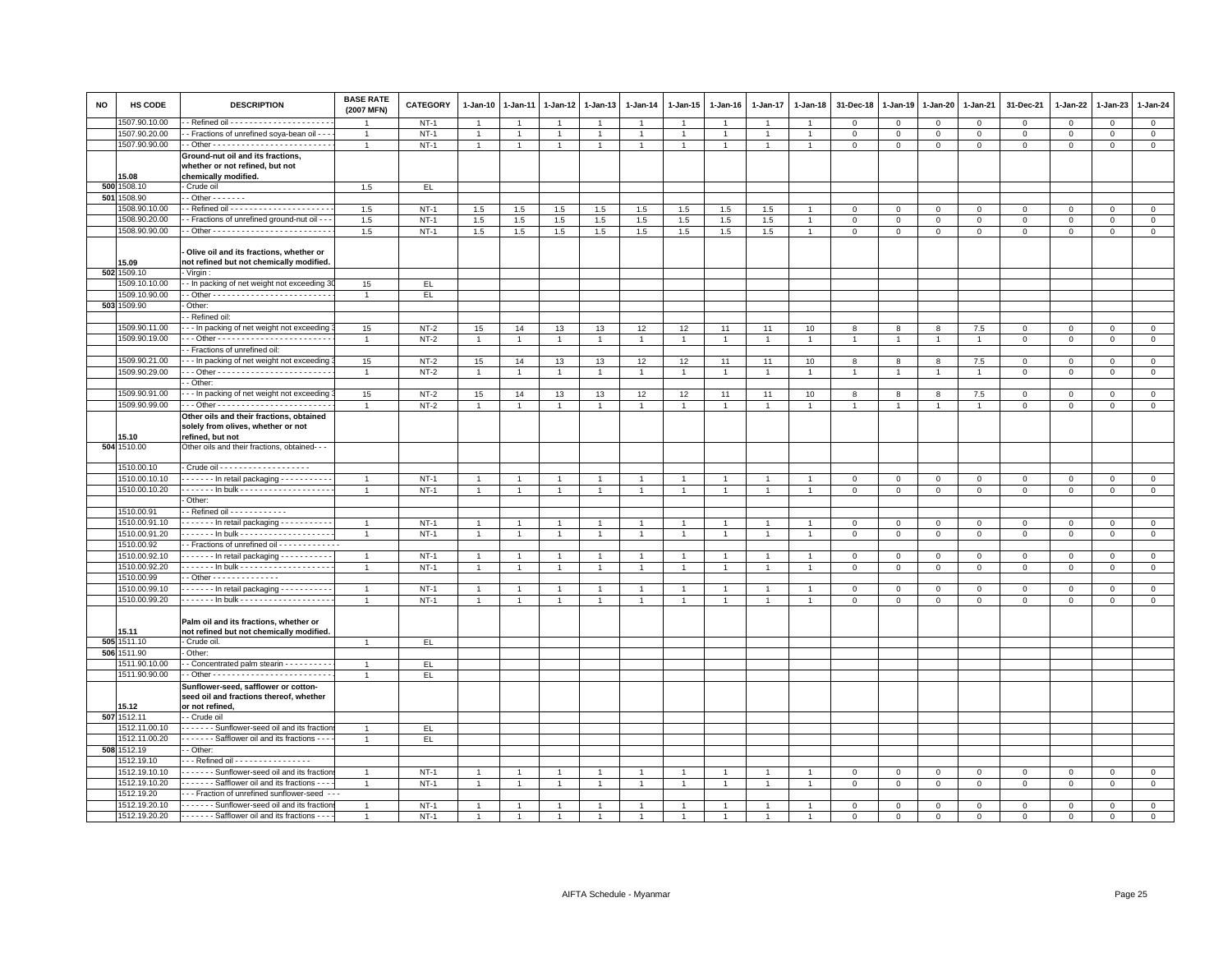| <b>NO</b> | HS CODE                   | <b>DESCRIPTION</b>                                  | <b>BASE RATE</b><br>(2007 MFN) | CATEGORY         | 1-Jan-10                       | $1 - Jan-11$   | $1 - Jan-12$   | $1 - Jan-13$   | $1 - Jan-14$   | $1 - Jan-15$   | $1 - Jan-16$   | 1-Jan-17       | $1 - Jan-18$   | 31-Dec-18                 | $1 - Jan-19$   | 1-Jan-20       | 1-Jan-21         | 31-Dec-21    | $1 - Jan-22$ | 1-Jan-23     | $1 - Jan-24$                  |
|-----------|---------------------------|-----------------------------------------------------|--------------------------------|------------------|--------------------------------|----------------|----------------|----------------|----------------|----------------|----------------|----------------|----------------|---------------------------|----------------|----------------|------------------|--------------|--------------|--------------|-------------------------------|
|           | 512.19.90                 | - - Other - - - - - - - - - - - - - - -             |                                |                  |                                |                |                |                |                |                |                |                |                |                           |                |                |                  |              |              |              |                               |
|           | 1512.19.90.10             | ------ Sunflower-seed oil and its fraction          | -1                             | $NT-1$           | 1                              |                | -1             | $\overline{1}$ |                | -1             |                |                |                | $\mathbf 0$               | $\mathbf 0$    | $\mathbf{0}$   | $\mathbf 0$      | $\mathsf 0$  | $^{\circ}$   | $^{\circ}$   | $\overline{0}$                |
|           | 1512.19.90.20             | Safflower oil and its fractions - -                 | $\overline{1}$                 | $NT-1$           | $\mathbf{1}$                   |                | $\mathbf{1}$   | $\overline{1}$ | $\mathbf{1}$   | $\mathbf{1}$   |                | $\mathbf{1}$   | $\overline{1}$ | $\mathsf 0$               | $\mathbf 0$    | $\mathbf 0$    | $\mathbf 0$      | $\mathbf 0$  | $\mathbf 0$  | $\mathsf 0$  | $\mathbf 0$                   |
|           | 509 1512.21               | - Crude oil, whether or not gossypol                | $\overline{1}$                 | $NT-1$           | $\overline{1}$                 | $\overline{1}$ | $\overline{1}$ | $\mathbf{1}$   | $\mathbf{1}$   | $\mathbf{1}$   | $\overline{1}$ | $\mathbf{1}$   | $\overline{1}$ | $\,0\,$                   | $\,$ 0         | $\mathsf 0$    | $\mathsf 0$      | $\mathsf 0$  | $\mathsf 0$  | $\mathsf 0$  | $\mathsf 0$                   |
|           |                           |                                                     |                                |                  |                                |                |                |                |                |                |                |                |                |                           |                |                |                  |              |              |              |                               |
|           | 510 1512.29               | - Other:                                            |                                |                  |                                |                |                |                |                |                |                |                |                |                           |                |                |                  |              |              |              |                               |
|           | 1512.29.10.00             | $\overline{\cdots}$ Refined oil $\cdots$            | $\overline{1}$                 | $NT-1$           | $\overline{1}$                 |                |                | $\overline{1}$ |                | $\mathbf{1}$   |                |                |                | $\mathbf 0$               | $\mathbf 0$    | $\mathbf 0$    | $\Omega$         | $\mathbf{0}$ | $^{\circ}$   | $^{\circ}$   | $\overline{0}$                |
|           | 1512.29.20.00             | - - Fractions of unrefined cotton-seed oil -        | $\overline{1}$                 | $NT-1$           | $\mathbf{1}$                   |                | $\overline{1}$ | $\overline{1}$ | $\overline{1}$ | $\mathbf{1}$   |                | $\overline{1}$ |                | $\mathbf 0$               | $\mathbf 0$    | $\mathbf 0$    | $\mathbf 0$      | $\mathbf 0$  | $\mathbf 0$  | $\mathsf 0$  | $\mathsf 0$                   |
|           | 1512.29.90.00             |                                                     | $\overline{1}$                 | $NT-1$           | $\mathbf{1}$                   | $\overline{1}$ | $\overline{1}$ | $\overline{1}$ |                | $\mathbf{1}$   |                | $\overline{1}$ | $\overline{1}$ | $\mathsf 0$               | $\mathbf 0$    | $\mathsf 0$    | $\mathbf 0$      | $\mathsf 0$  | $\mathbf 0$  | $\mathsf 0$  | $\overline{0}$                |
|           |                           | Coconut (copra), palm kernel or                     |                                |                  |                                |                |                |                |                |                |                |                |                |                           |                |                |                  |              |              |              |                               |
|           |                           | babassu oil and fractions thereof,                  |                                |                  |                                |                |                |                |                |                |                |                |                |                           |                |                |                  |              |              |              |                               |
|           | 15.13                     | whether or not refined,                             |                                |                  |                                |                |                |                |                |                |                |                |                |                           |                |                |                  |              |              |              |                               |
|           | 511 1513.1<br>512 1513.19 | - Crude oil                                         | 3                              | EL.              |                                |                |                |                |                |                |                |                |                |                           |                |                |                  |              |              |              |                               |
|           |                           | - Other:                                            |                                |                  |                                |                |                |                |                |                |                |                |                |                           |                |                |                  |              |              |              |                               |
|           | 1513.19.10.00             |                                                     | 3                              | $NT-1$           | 3                              | 3              | 3              | 3              | 3              | 3              | $\overline{2}$ | $\overline{2}$ |                | $\Omega$                  | $\mathbf 0$    | $\mathbf 0$    | $\Omega$         | $\mathsf 0$  | $\Omega$     | $\Omega$     | $\mathbf 0$                   |
|           | 1513.19.20.00             | - - Fractions of unrefined coconut oil - - - -      | 3                              | $NT-1$           | 3                              | 3              | 3              | 3              | 3              | 3              | $\overline{2}$ | $\overline{2}$ |                | $\mathbf 0$               | $\,0\,$        | $\circ$        | $\mathbf 0$      | 0            | $^{\circ}$   | $^{\circ}$   | $\mathsf 0$                   |
|           | 1513.19.90.00             |                                                     | 3                              | $NT-1$           | 3                              | 3              | 3              | 3              | 3              | 3              | 2              | 2              | $\overline{1}$ | $\mathbf{0}$              | $\mathbf{0}$   | $\mathbf 0$    | $\mathbf{0}$     | $\mathbf 0$  | $\mathbf 0$  | $\mathbf 0$  | $\mathbf 0$                   |
|           | 513 1513.21               | - Crude oil - - - - - - - - -                       |                                |                  |                                |                |                |                |                |                |                |                |                |                           |                |                |                  |              |              |              |                               |
|           | 1513.21.00.10             | Palm kernel oil and its fractions -                 |                                | $NT-1$           | $\mathbf{1}$                   |                |                | $\mathbf{1}$   |                | -1             |                |                |                | 0                         | $^{\circ}$     | $\mathbf 0$    | $\mathbf 0$      | 0            | $\mathbf 0$  | 0            | $\mathbf 0$                   |
|           | 1513.21.00.20             | - - - - - - - Babassu oil and its fractions - - -   | $\overline{1}$                 | $NT-1$           | $\mathbf{1}$                   |                | $\mathbf{1}$   | $\overline{1}$ | $\mathbf{1}$   | $\mathbf{1}$   |                | $\mathbf{1}$   | $\overline{1}$ | $\mathbf 0$               | $\,0\,$        | $\overline{0}$ | $\mathbf 0$      | $\mathsf 0$  | $\mathbf 0$  | $\mathsf 0$  | $\overline{0}$                |
|           | 514 1513.29               | - Other:                                            |                                |                  |                                |                |                |                |                |                |                |                |                |                           |                |                |                  |              |              |              |                               |
|           | 1513.29.10                | - - - Refined oil - - - - - -                       |                                |                  |                                |                |                |                |                |                |                |                |                |                           |                |                |                  |              |              |              |                               |
|           | 1513.29.10.10             | Palm kernel oil and its fractions -                 |                                | $NT-1$           | $\mathbf{1}$                   |                | $\overline{1}$ | $\overline{1}$ |                | $\overline{1}$ |                |                |                | $\Omega$                  | $\mathbf{0}$   | $\mathbf{0}$   | $\mathbf{0}$     | $\mathbf 0$  | $\mathbf 0$  | $\mathbf 0$  | $\mathbf{0}$                  |
|           | 1513.29.10.20             | Babassu oil and its fractions - --                  | $\overline{1}$                 | $NT-1$           | -1                             |                | $\mathbf{1}$   | $\mathbf{1}$   |                | $\mathbf{1}$   |                | -1             |                | $\mathbf 0$               | $\mathsf 0$    | $\mathbf 0$    | $\mathsf 0$      | $\mathsf 0$  | $\mathbf 0$  | $\mathsf 0$  | $\overline{0}$                |
|           | 1513.29.20                | - - Fractions of unrefined palm kernel and - -      |                                |                  |                                |                |                |                |                |                |                |                |                |                           |                |                |                  |              |              |              |                               |
|           | 1513.29.20.10             | - - - - - - Palm kernel oil and its fractions -     | $\overline{1}$                 | $NT-1$           | $\overline{1}$                 |                |                | $\overline{1}$ |                | $\overline{1}$ |                |                |                | $\mathbf 0$               | $\mathbf 0$    | $\mathsf 0$    | $\Omega$         | $\mathsf 0$  | $\Omega$     | $\mathsf 0$  | $\mathsf 0$                   |
|           | 1513.29.20.20             | - - - - - - - Babassu oil and its fractions - - -   | $\overline{1}$                 | $NT-1$           | $\mathbf{1}$                   |                |                | $\mathbf{1}$   |                | $\overline{1}$ |                |                |                | $\Omega$                  | $\Omega$       | $\mathbf 0$    | $\mathbf 0$      | $\mathsf 0$  | $\mathbf 0$  | $\mathbf 0$  | $\mathbf 0$                   |
|           | 1513.29.90                | $-$ - Other - - - - - - - - - - - -                 |                                |                  |                                |                |                |                |                |                |                |                |                |                           |                |                |                  |              |              |              |                               |
|           | 1513.29.90.10             | - - - - - - Palm kernel oil and its fractions -     | $\overline{1}$                 | $NT-1$           | $\overline{1}$                 |                |                | $\overline{1}$ |                | $\overline{1}$ |                |                |                | $\mathbf 0$               | $\mathbf{0}$   | $\mathsf 0$    | $\Omega$         | $\mathsf 0$  | $\Omega$     | $\Omega$     | $\mathbf 0$                   |
|           | 1513.29.90.20             | - - - - - - - Babassu oil and its fractions - - -   |                                | $NT-1$           | $\mathbf{1}$                   |                |                | $\overline{1}$ |                | $\overline{1}$ |                |                |                | $\mathbf 0$               | $\mathbf 0$    | $\mathsf 0$    | $\mathsf 0$      | $\mathsf 0$  | $\mathbf 0$  | $\mathsf 0$  | $\mathsf 0$                   |
|           |                           | Rape, colza or mustard oil and fractions            |                                |                  |                                |                |                |                |                |                |                |                |                |                           |                |                |                  |              |              |              |                               |
|           |                           | thereof, whether or not refined, but not            |                                |                  |                                |                |                |                |                |                |                |                |                |                           |                |                |                  |              |              |              |                               |
|           | 15.14<br>515 1514.11      | chemically<br>- Crude oil - - - - - -               |                                |                  |                                |                |                |                |                |                |                |                |                |                           |                |                |                  |              |              |              |                               |
|           | 1514.11.00.10             | - - - - - - Rape oil and its fractions - - - -      |                                | $NT-1$           |                                |                |                |                |                |                |                |                |                | $\Omega$                  | $\Omega$       | $\Omega$       | $\Omega$         | $\Omega$     | $\Omega$     | $\Omega$     | $\circ$                       |
|           | 1514.11.00.20             | Colza oil and its fractions - - - - -               | $\overline{1}$                 | $NT-1$           |                                | $\overline{1}$ | $\overline{1}$ | $\mathbf{1}$   | $\overline{1}$ | $\mathbf{1}$   | $\overline{1}$ | $\mathbf{1}$   | $\overline{1}$ | $\mathbf{0}$              | $\mathbf{0}$   | $\mathbf{0}$   | $\mathbf{0}$     |              | $\mathbf 0$  | $\mathbf 0$  | $\mathbf 0$                   |
|           | 516 1514.19               | - Other:                                            |                                |                  | $\mathbf{1}$                   |                |                |                |                |                |                |                |                |                           |                |                |                  | $\mathbf 0$  |              |              |                               |
|           | 1514.19.10                | - - Refined oil - - - - - - - - - - -               |                                |                  |                                |                |                |                |                |                |                |                |                |                           |                |                |                  |              |              |              |                               |
|           | 1514.19.10.10             | Rape oil and its fractions                          | $\overline{1}$                 | $NT-1$           | $\overline{1}$                 |                |                | $\overline{1}$ |                |                |                |                |                | $\mathbf 0$               | $\mathbf 0$    | $\mathbf 0$    | $\mathsf 0$      | $\mathsf 0$  | $\Omega$     | $^{\circ}$   | $\overline{0}$                |
|           | 1514.19.10.20             | - - - - - - - Colza oil and its fractions - - - - - | $\overline{1}$                 | $NT-1$           | $\overline{1}$                 | $\overline{1}$ | $\overline{1}$ | $\mathbf{1}$   |                | $\overline{1}$ |                | $\overline{1}$ |                | $\mathbf{0}$              | $\overline{0}$ | $\mathbf 0$    | $\mathbf{0}$     | $\mathbf 0$  | $\mathbf 0$  | $\mathbf{0}$ | $\circ$                       |
|           | 1514.19.20                | --- Fractions of unrefined oil -----                |                                |                  |                                |                |                |                |                |                |                |                |                |                           |                |                |                  |              |              |              |                               |
|           | 1514.19.20.10             | Rape oil and its fractions                          | $\overline{1}$                 | $NT-1$           | $\overline{1}$                 |                |                | $\overline{1}$ |                | $\overline{1}$ |                |                |                | $\Omega$                  | $\Omega$       | $\mathbf 0$    | $\Omega$         | $\mathbf 0$  | $\Omega$     | $\mathbf 0$  | $\mathsf 0$                   |
|           | 1514.19.20.20             | - - - - - - Colza oil and its fractions - - - - -   | $\overline{1}$                 | $NT-1$           | $\mathbf{1}$                   |                |                | $\overline{1}$ |                | $\overline{1}$ |                |                |                | $\mathbf 0$               | $\mathbf 0$    | $\mathbf 0$    | $\mathbf 0$      | $\mathsf 0$  | $\mathbf 0$  | $\mathsf 0$  | $\mathsf 0$                   |
|           | 1514.19.90                | $-$ - Other - - - - - - - - -                       |                                |                  |                                |                |                |                |                |                |                |                |                |                           |                |                |                  |              |              |              |                               |
|           | 1514.19.90.10             | Rape oil and its fractions                          | $\overline{1}$                 | $NT-1$           | -1                             |                |                | -1             |                |                |                |                |                | 0                         | $^{\circ}$     | 0              | 0                | 0            | 0            | $\mathbf 0$  | $\mathbf{0}$                  |
|           | 1514.19.90.20             | Colza oil and its fractions                         | $\overline{1}$                 | $NT-1$           | $\overline{1}$                 |                |                | $\overline{1}$ |                | $\overline{1}$ |                |                |                | $\Omega$                  | $\mathbf 0$    | $\mathbf{0}$   | $\mathbf{0}$     | $\mathbf 0$  | $\mathbf 0$  | $\mathbf 0$  | $\mathbf 0$                   |
|           | 517 1514.91               | - Crude oil:                                        |                                |                  |                                |                |                |                |                |                |                |                |                |                           |                |                |                  |              |              |              |                               |
|           | 514.91.10                 | - - Rape or colza oil and its fractions - - - -     |                                |                  |                                |                |                |                |                |                |                |                |                |                           |                |                |                  |              |              |              |                               |
|           | 1514.91.10.10             | Rape oil and its fractions                          | $\overline{1}$                 | $NT-1$           |                                |                |                |                |                |                |                |                |                | $\Omega$                  | $\Omega$       | $\Omega$       | $\Omega$         | $\Omega$     | $\Omega$     | $\Omega$     | $\mathbf 0$                   |
|           | 1514.91.10.20             | - - - - - - Colza oil and its fractions - - - - -   | $\overline{1}$                 | $NT-1$           |                                |                |                | $\overline{1}$ |                | $\overline{1}$ |                |                |                | $\mathbf 0$               | $\mathbf 0$    | $\mathbf 0$    | $\Omega$         | $\mathsf 0$  | $\Omega$     | $\Omega$     | $\mathsf 0$                   |
|           | 1514.91.90.00             |                                                     | $\overline{1}$                 | $NT-1$           | $\overline{1}$                 |                |                |                |                | $\mathbf{1}$   |                |                |                | $^{\circ}$                | $^{\circ}$     | $\mathbf 0$    | $\mathsf 0$      | 0            | 0            | 0            | $\mathsf 0$                   |
|           | 518 1514.99               | - Other:                                            |                                |                  |                                |                |                |                |                |                |                |                |                |                           |                |                |                  |              |              |              |                               |
|           | 1514.99.10                | - - Refined oil - - - - - - - - -                   |                                |                  |                                |                |                |                |                |                |                |                |                |                           |                |                |                  |              |              |              |                               |
|           | 1514.99.10.10             | - - - - - - Rape oil and its fractions - - - - -    | $\overline{1}$                 | $NT-1$           | $\overline{1}$                 |                |                | $\overline{1}$ |                |                |                |                |                | $\mathbf 0$               | $\overline{0}$ | $\mathbf{0}$   | $\mathbf 0$      | $\mathbf 0$  | $\Omega$     | $\Omega$     | $\mathsf 0$                   |
|           | 1514.99.10.20             | Colga oil and its fractions                         | $\mathbf{1}$                   |                  |                                |                |                | $\overline{1}$ |                | $\overline{1}$ |                |                |                |                           | $\mathbf 0$    |                |                  |              |              |              |                               |
|           | 1514.99.10.30             | Mustard oil and its fractions - --                  | $\overline{1}$                 | $NT-1$<br>$NT-1$ | $\mathbf{1}$<br>$\overline{1}$ |                | $\mathbf{1}$   | $\overline{1}$ |                | $\overline{1}$ |                | $\mathbf{1}$   |                | $^{\circ}$<br>$\mathbf 0$ | $\mathsf 0$    | $\mathbf 0$    | 0<br>$\mathsf 0$ | 0            | 0            | 0            | $\mathbf 0$<br>$\overline{0}$ |
|           |                           |                                                     |                                |                  |                                |                |                |                |                |                |                |                |                |                           |                | $\mathbb O$    |                  | $\mathsf 0$  | $\mathbf 0$  | $\mathsf 0$  |                               |
|           | 1514.99.20                | --- Fractions of unrefined oil -----                |                                |                  |                                |                |                |                |                |                |                |                |                |                           |                |                |                  |              |              |              |                               |
|           | 1514.99.20.10             | - - - - - - - Rape oil and its fractions - - - - -  | $\overline{1}$                 | $NT-1$           | $\overline{1}$                 |                |                | $\overline{1}$ |                | $\overline{1}$ |                |                |                | $\mathbf 0$               | $\mathbf 0$    | $\mathsf 0$    | $\overline{0}$   | $\mathsf 0$  | $\Omega$     | 0            | $\mathsf 0$                   |
|           | 1514.99.20.20             | Colga oil and its fractions                         | $\overline{1}$                 | $NT-1$           | $\mathbf{1}$                   |                |                | $\overline{1}$ |                | $\overline{1}$ |                |                |                | $\Omega$                  | $\Omega$       | $\Omega$       | $\mathbf 0$      | $\mathsf 0$  | $\mathbf 0$  | $\mathbf 0$  | $\mathbf 0$                   |
|           | 1514.99.20.30             | - - - - - - - Mustard oil and its fractions - - - - | $\overline{1}$                 | $NT-1$           | $\mathbf{1}$                   |                | $\mathbf{1}$   | $\overline{1}$ | $\overline{1}$ | $\mathbf{1}$   |                | $\overline{1}$ | $\overline{1}$ | $\mathbf{O}$              | $\mathbf 0$    | $\mathbf{0}$   | $\mathbf{0}$     | $\mathbf{0}$ | 0            | $\mathbf{0}$ | $\overline{0}$                |
|           |                           | -- Other:                                           |                                |                  |                                |                |                |                |                |                |                |                |                |                           |                |                |                  |              |              |              |                               |
|           | 1514.99.91                | - - - - Rape or colza oil and its fractions - - - - |                                |                  |                                |                |                |                |                |                |                |                |                |                           |                |                |                  |              |              |              |                               |
|           | 1514.99.91.10             | - - - - - - - Rape oil and its fractions - - - - -  | $\overline{1}$                 | $NT-1$           |                                |                |                |                |                |                |                |                |                | $\Omega$                  | $\Omega$       | $\Omega$       | $\Omega$         | $\Omega$     | $\Omega$     | $\mathbf 0$  | $\circ$                       |
|           | 1514.99.91.20             | - - - - - - - Colga oil and its fractions - - - - - | $\overline{1}$                 | $NT-1$           |                                |                |                |                |                |                |                |                |                | $\Omega$                  | $\Omega$       | 0              | $\Omega$         | $^{\circ}$   | 0            | $\mathbf 0$  | $\circ$                       |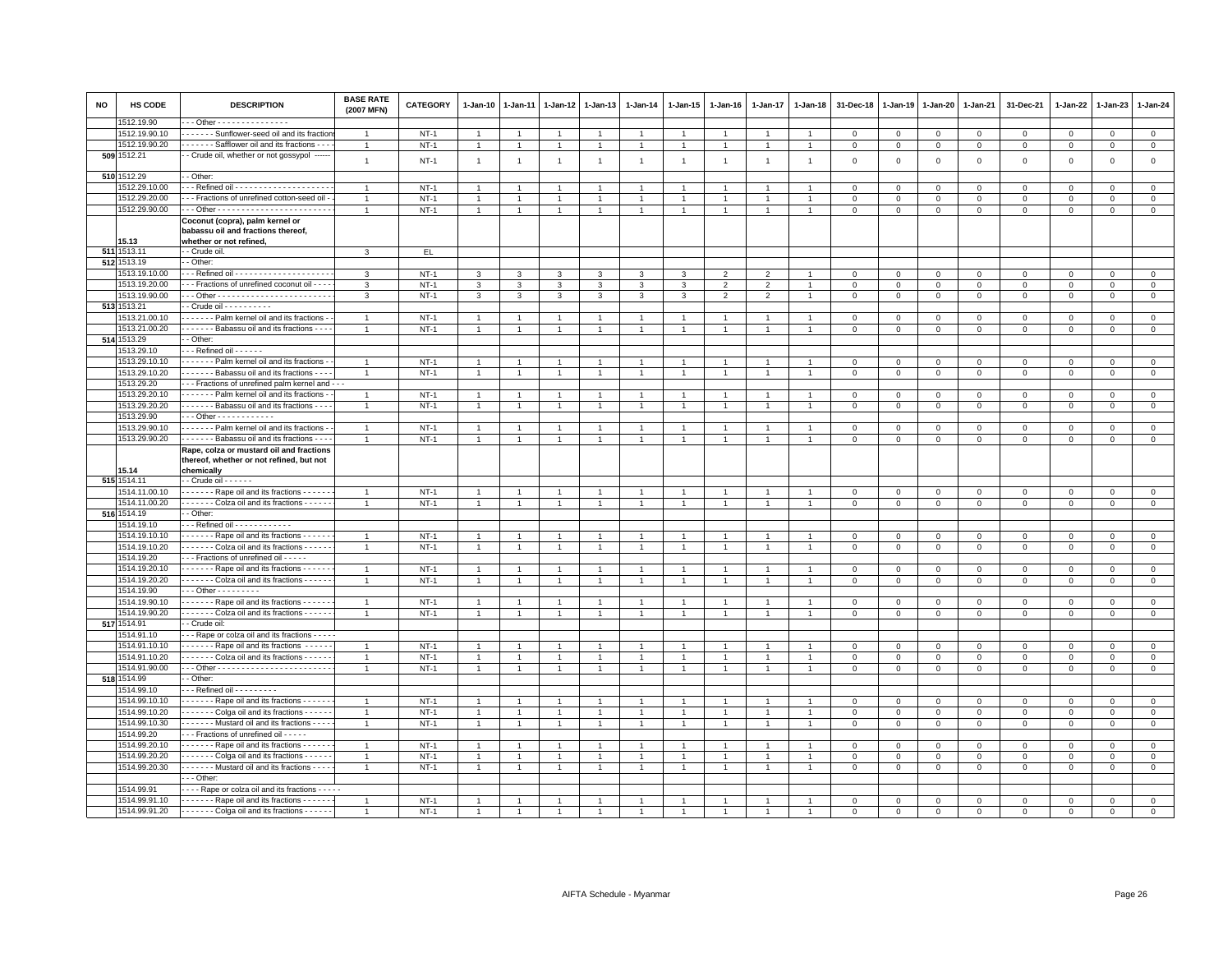| <b>NO</b> | HS CODE       | <b>DESCRIPTION</b>                                                                               | <b>BASE RATE</b><br>(2007 MFN) | CATEGORY  | $1 - Jan-10$   | $1-Jan-11$     | $1-Jan-12$   | $1 - Jan-13$   | $1 - Jan-14$   | $1-Jan-15$     | $1-Jan-16$     | $1 - Jan-17$   | $1 - Jan-18$ | 31-Dec-18    | $1 - Jan-19$ | $1 - Jan-20$ | 1-Jan-21       | 31-Dec-21    | $1 - Jan-22$ | $1-Jan-23$     | 1-Jan-24       |
|-----------|---------------|--------------------------------------------------------------------------------------------------|--------------------------------|-----------|----------------|----------------|--------------|----------------|----------------|----------------|----------------|----------------|--------------|--------------|--------------|--------------|----------------|--------------|--------------|----------------|----------------|
|           | 1514.99.99.00 | --- Other ------------------------                                                               | -1                             | $NT-1$    | $\overline{1}$ | $\overline{1}$ | $\mathbf{1}$ | $\overline{1}$ | $\overline{1}$ | $\overline{1}$ | $\overline{1}$ | $\overline{1}$ |              | $\mathbf 0$  | $\mathbf 0$  | $\mathbf 0$  | $\mathbf 0$    | $\mathbf 0$  | $\mathbf 0$  | $\overline{0}$ | $\mathbf 0$    |
|           | 15.15         | Other fixed vegetable fats and oils<br>(including jojoba oil) and their fractions,<br>whether or |                                |           |                |                |              |                |                |                |                |                |              |              |              |              |                |              |              |                |                |
|           | 519 1515.11   | - Crude oil - - - - - - - - - - - -                                                              | $\overline{1}$                 | $NT-1$    | $\overline{1}$ | -1             |              | $\overline{1}$ | $\overline{1}$ | $\overline{1}$ | $\overline{1}$ | $\overline{1}$ |              | $\mathbf 0$  | $\mathbf 0$  | $\mathsf 0$  | $\mathbf 0$    | $\mathsf 0$  | $\mathbf 0$  | $\mathbf 0$    | $\mathsf 0$    |
| 520       | 1515.19       | $-$ Other $       -$                                                                             |                                | $NT-1$    | $\overline{1}$ |                |              |                |                |                |                |                |              | $\mathbf 0$  | $\mathbf 0$  | $\mathsf 0$  | $\mathbf 0$    | $\mathsf 0$  | $\Omega$     | $\Omega$       | $\mathsf 0$    |
| 5211      | 1515.21       | - Crude oil - - - - - - - - -                                                                    | $\overline{1}$                 | $NT-1$    | $\overline{1}$ | $\overline{1}$ | $\mathbf{1}$ | $\mathbf{1}$   | $\overline{1}$ | $\mathbf{1}$   | $\mathbf{1}$   | $\overline{1}$ |              | $\mathbf{0}$ | $\mathbf 0$  | $\mathbf{0}$ | $\mathbf{0}$   | $\mathbf{0}$ | $\mathbf{0}$ | $\mathbf 0$    | $\mathbf{0}$   |
| 522       | 1515.29       | - Other:                                                                                         |                                |           |                |                |              |                |                |                |                |                |              |              |              |              |                |              |              |                |                |
|           | 1515.29.10.00 | - - Fractions of unrefined maize (corn)oil                                                       | $\overline{1}$                 | EL.       |                |                |              |                |                |                |                |                |              |              |              |              |                |              |              |                |                |
|           | 1515.29.90.00 |                                                                                                  |                                | EL        |                |                |              |                |                |                |                |                |              |              |              |              |                |              |              |                |                |
|           | 523 1515.30   | Castor oil and its fractions:                                                                    |                                |           |                |                |              |                |                |                |                |                |              |              |              |              |                |              |              |                |                |
|           | 1515.30.10    | - Crude oil - - - - - - - - -                                                                    |                                |           |                |                |              |                |                |                |                |                |              |              |              |              |                |              |              |                |                |
|           | 1515.30.10.10 | ------ In retail packaging ----------                                                            | $\overline{1}$                 | EL.       |                |                |              |                |                |                |                |                |              |              |              |              |                |              |              |                |                |
|           | 1515.30.10.20 |                                                                                                  | $\overline{1}$                 | EL        |                |                |              |                |                |                |                |                |              |              |              |              |                |              |              |                |                |
|           | 1515.30.90    | - Other - - - - - - - - - - - - -                                                                |                                |           |                |                |              |                |                |                |                |                |              |              |              |              |                |              |              |                |                |
|           | 1515.30.90.10 |                                                                                                  | $\overline{1}$                 | EL.       |                |                |              |                |                |                |                |                |              |              |              |              |                |              |              |                |                |
|           |               | In retail packaging                                                                              |                                |           |                |                |              |                |                |                |                |                |              |              |              |              |                |              |              |                |                |
|           | 1515.30.90.20 | ------ In bulk -------------------                                                               | $\overline{1}$                 | EL        |                |                |              |                |                |                |                |                |              |              |              |              |                |              |              |                |                |
|           | 524 1515.40   | Tung oil and its fractions:                                                                      |                                |           |                |                |              |                |                |                |                |                |              |              |              |              |                |              |              |                |                |
|           | 1515.40.10.00 |                                                                                                  | $\overline{1}$                 | $NT-1$    | -1             |                |              | $\overline{1}$ | -1             | 1              |                | -1             |              | $\mathbf 0$  | $\mathbf{0}$ | $\Omega$     | $\mathbf 0$    | $\Omega$     | $\Omega$     | $\mathbf{0}$   | $\mathbf{0}$   |
|           | 1515.40.20.00 | - Fractions of unrefined tung oil - - - - - - -                                                  | $\overline{1}$                 | $NT-1$    | $\overline{1}$ |                |              | $\overline{1}$ | $\overline{1}$ | $\mathbf{1}$   | $\overline{1}$ |                |              | $\mathbf 0$  | $\mathbf 0$  | $\mathbf 0$  | $\mathbf 0$    | $\mathbf 0$  | $\mathbf 0$  | $\mathbf 0$    | $\mathbf 0$    |
|           | 1515.40.90.00 |                                                                                                  | $\overline{1}$                 | $NT-1$    | $\overline{1}$ |                |              |                | $\overline{1}$ |                |                |                |              | $\mathbf 0$  | $\mathbf 0$  | $\mathsf 0$  | $\overline{0}$ | $\mathbf 0$  | $\Omega$     | $\Omega$       | $\overline{0}$ |
|           | 525 1515.50   | Sesame oil and its fractions:                                                                    |                                |           |                |                |              |                |                |                |                |                |              |              |              |              |                |              |              |                |                |
|           | 1515.50.10.00 |                                                                                                  | 1.5                            | EL.       |                |                |              |                |                |                |                |                |              |              |              |              |                |              |              |                |                |
|           | 1515.50.20.00 | - Fractions of unrefined sesame oil - - - -                                                      | 1.5                            | EL.       |                |                |              |                |                |                |                |                |              |              |              |              |                |              |              |                |                |
|           | 1515.50.90.00 |                                                                                                  | 1.5                            | EL.       |                |                |              |                |                |                |                |                |              |              |              |              |                |              |              |                |                |
|           | 526 1515.90   | Others                                                                                           |                                |           |                |                |              |                |                |                |                |                |              |              |              |              |                |              |              |                |                |
|           |               | - Tengkawang oil:                                                                                |                                |           |                |                |              |                |                |                |                |                |              |              |              |              |                |              |              |                |                |
|           | 1515.90.11.00 |                                                                                                  | $\overline{1}$                 | EL.       |                |                |              |                |                |                |                |                |              |              |              |              |                |              |              |                |                |
|           | 1515.90.12.00 | -- Fractions of unrefined oil ----------                                                         | $\overline{1}$                 | EL.       |                |                |              |                |                |                |                |                |              |              |              |              |                |              |              |                |                |
|           | 1515.90.19.00 |                                                                                                  | $\overline{1}$                 | EL        |                |                |              |                |                |                |                |                |              |              |              |              |                |              |              |                |                |
|           |               | - Other:                                                                                         |                                |           |                |                |              |                |                |                |                |                |              |              |              |              |                |              |              |                |                |
|           | 1515.90.91    | - - Crude oil - - - - - - - - - - - - - - - - - -                                                |                                |           |                |                |              |                |                |                |                |                |              |              |              |              |                |              |              |                |                |
|           | 1515.90.91.10 | Rice bran oil                                                                                    | $\overline{1}$                 | EL.       |                |                |              |                |                |                |                |                |              |              |              |              |                |              |              |                |                |
|           | 1515.90.91.20 | ------ Vegetable tallows - - - - - - - - - -                                                     | $\overline{1}$                 | EL.       |                |                |              |                |                |                |                |                |              |              |              |              |                |              |              |                |                |
|           | 1515.90.91.90 | ------ Other ---------------------                                                               | $\overline{1}$                 | EL        |                |                |              |                |                |                |                |                |              |              |              |              |                |              |              |                |                |
|           | 1515.90.92    | - - Fractions of unrefined oil - - - - - - -                                                     |                                |           |                |                |              |                |                |                |                |                |              |              |              |              |                |              |              |                |                |
|           | 1515.90.92.10 | Rice bran oil - - - - - - - - - - - - - -                                                        | $\overline{1}$                 | EL.       |                |                |              |                |                |                |                |                |              |              |              |              |                |              |              |                |                |
|           | 1515.90.92.20 | $\cdots$ $\cdots$ Vegetable tallows $\cdots$                                                     | $\overline{1}$                 | EL.       |                |                |              |                |                |                |                |                |              |              |              |              |                |              |              |                |                |
|           | 1515.90.92.90 | ------ Other ---------------------                                                               | $\mathbf{1}$                   | EL.       |                |                |              |                |                |                |                |                |              |              |              |              |                |              |              |                |                |
|           | 1515.90.99    | $\cdot$ - Other - - - - - - - - - - - - - - -                                                    |                                |           |                |                |              |                |                |                |                |                |              |              |              |              |                |              |              |                |                |
|           | 1515.90.99.10 | ------ Rice bran oil --------------                                                              | $\overline{1}$                 | EL.       |                |                |              |                |                |                |                |                |              |              |              |              |                |              |              |                |                |
|           |               |                                                                                                  |                                |           |                |                |              |                |                |                |                |                |              |              |              |              |                |              |              |                |                |
|           | 1515.90.99.20 | Vegetable tallows - - - - - - - - - -                                                            | $\overline{1}$                 | EL        |                |                |              |                |                |                |                |                |              |              |              |              |                |              |              |                |                |
|           | 1515.90.99.90 | ------ Other ---------------------                                                               | $\mathbf{1}$                   | EL.       |                |                |              |                |                |                |                |                |              |              |              |              |                |              |              |                |                |
|           |               | Animal or vegetable fats and oils and<br>their fractions, partly or wholly                       |                                |           |                |                |              |                |                |                |                |                |              |              |              |              |                |              |              |                |                |
|           | 5.16          | hydrogenated,                                                                                    |                                |           |                |                |              |                |                |                |                |                |              |              |              |              |                |              |              |                |                |
|           | 527 1516.10   | Animal fats and oils and their fractions:                                                        |                                |           |                |                |              |                |                |                |                |                |              |              |              |              |                |              |              |                |                |
|           | 1516.10.10    | - In packings of 10 kg net or more - - - - - - -                                                 |                                |           |                |                |              |                |                |                |                |                |              |              |              |              |                |              |              |                |                |
|           | 1516.10.10.10 | ------ Hydrogenated -------------                                                                | 1.5                            | $NT-1$    | 1.5            | 1.5            | 1.5          | 1.5            | $1.5\,$        | $1.5\,$        | 1.5            | 1.5            |              | $\mathbf 0$  | $\mathsf 0$  | $\,0\,$      | $\,0\,$        | $\mathsf 0$  | $\Omega$     | $\mathbf 0$    | $\mathsf 0$    |
|           | 1516.10.10.90 | ------ Other ---------------------                                                               | 1.5                            | $NT-1$    | 1.5            | 1.5            | 1.5          | 1.5            | 1.5            | 1.5            | 1.5            | 1.5            |              | $\mathbf 0$  | $\mathbf 0$  | $\mathbf 0$  | $\mathbf 0$    | $\mathbf 0$  | $\mathbf 0$  | $\mathbf{0}$   | $\circ$        |
|           | 1516.10.90    | - Other - - - - - - - - - - - - - - - - -                                                        |                                |           |                |                |              |                |                |                |                |                |              |              |              |              |                |              |              |                |                |
|           | 1516.10.90.10 | ------ Hydrogenated -------------                                                                | 1.5                            | $NT-1$    | 1.5            | 1.5            | 1.5          | 1.5            | 1.5            | 1.5            | 1.5            | 1.5            |              | $\mathsf 0$  | $\mathbf 0$  | $\mathsf 0$  | $\mathbf 0$    | $\mathsf 0$  | $\mathbf 0$  | $\mathbf 0$    | $\circ$        |
|           | 1516.10.90.90 | ------ Other ---------------------                                                               | 1.5                            | $NT-1$    | 1.5            | 1.5            | 1.5          | 1.5            | 1.5            | 1.5            | 1.5            | 1.5            |              | $\mathbf 0$  | $\mathsf 0$  | $\mathsf 0$  | $\,$ 0         | $\mathsf 0$  | $\mathbf 0$  | $\mathbf 0$    | $\overline{0}$ |
|           | 528 1516.20   | Vegtbl fats & oils & their Fractns                                                               |                                |           |                |                |              |                |                |                |                |                |              |              |              |              |                |              |              |                |                |
|           |               | - Re-esterified fats and oils and their fractions:                                               |                                |           |                |                |              |                |                |                |                |                |              |              |              |              |                |              |              |                |                |
|           | 1516.20.11.00 | - - Of soya bean - - - - - - - - - - - - - - - -                                                 | 5                              | EL        |                |                |              |                |                |                |                |                |              |              |              |              |                |              |              |                |                |
|           | 1516.20.12.00 | - - Of palm oil, crude - - - - - - - - - - - - - - -                                             | 5                              | EL.       |                |                |              |                |                |                |                |                |              |              |              |              |                |              |              |                |                |
|           |               | - - Of palm oil, other than crude:                                                               |                                |           |                |                |              |                |                |                |                |                |              |              |              |              |                |              |              |                |                |
|           | 1516.20.21.00 |                                                                                                  |                                |           |                |                |              |                |                |                |                |                |              |              |              |              |                |              |              |                |                |
|           | 1516.20.29.00 | In packings of a net weight not exceed                                                           | 5                              | EL.<br>EL |                |                |              |                |                |                |                |                |              |              |              |              |                |              |              |                |                |
|           | 1516.20.30.00 | --- Other -----------------------                                                                | 5                              |           |                |                |              |                |                |                |                |                |              |              |              |              |                |              |              |                |                |
|           |               | - - Of palm kernel oil:                                                                          | $5\overline{5}$                | EL.       |                |                |              |                |                |                |                |                |              |              |              |              |                |              |              |                |                |
|           |               |                                                                                                  |                                |           |                |                |              |                |                |                |                |                |              |              |              |              |                |              |              |                |                |
|           | 1516.20.41.00 |                                                                                                  | 5                              | EL.       |                |                |              |                |                |                |                |                |              |              |              |              |                |              |              |                |                |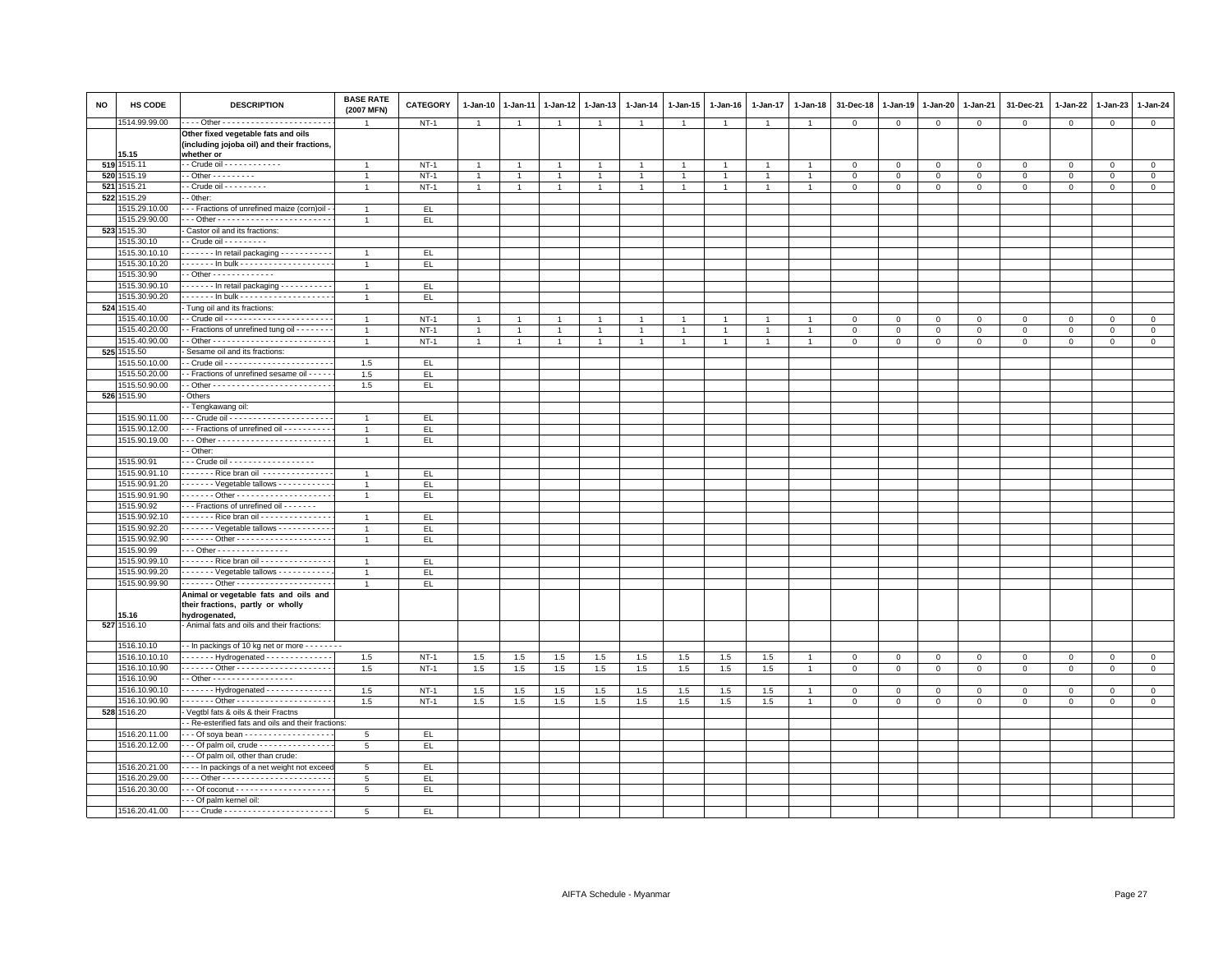| <b>NO</b> | <b>HS CODE</b>                 | <b>DESCRIPTION</b>                                                                                           | <b>BASE RATE</b><br>(2007 MFN) | <b>CATEGORY</b> | 1-Jan-10 | $1-Jan-11$ | $1 - Jan-12$ | $1-Jan-13$ | 1-Jan-14 | 1-Jan-15 | $1-Jan-16$ | $1-Jan-17$ | $1-Jan-18$ | 31-Dec-18 | $1-Jan-19$ | 1-Jan-20 | 1-Jan-21 | 31-Dec-21 | 1-Jan-22 | $1-Jan-23$ | $1 - Jan-24$ |
|-----------|--------------------------------|--------------------------------------------------------------------------------------------------------------|--------------------------------|-----------------|----------|------------|--------------|------------|----------|----------|------------|------------|------------|-----------|------------|----------|----------|-----------|----------|------------|--------------|
|           | 1516.20.42.00                  | - - - - Refined, bleached and deodorised (R                                                                  | 5                              | EL              |          |            |              |            |          |          |            |            |            |           |            |          |          |           |          |            |              |
|           |                                | -- Of palm kernel olein:                                                                                     |                                |                 |          |            |              |            |          |          |            |            |            |           |            |          |          |           |          |            |              |
|           | 1516.20.51.00                  |                                                                                                              | 5                              | EL.             |          |            |              |            |          |          |            |            |            |           |            |          |          |           |          |            |              |
|           | 1516.20.52.00                  | - - - - Refined, bleached and deodorised (RI                                                                 | 5                              | EL.             |          |            |              |            |          |          |            |            |            |           |            |          |          |           |          |            |              |
|           | 1516.20.61.00                  | - - - Of illipenut oil - - - - - - - - - - - - - - - - - -                                                   | 5                              | EL              |          |            |              |            |          |          |            |            |            |           |            |          |          |           |          |            |              |
|           | 1516.20.69.00                  |                                                                                                              | 5                              | EL.             |          |            |              |            |          |          |            |            |            |           |            |          |          |           |          |            |              |
|           |                                | - Other:                                                                                                     |                                |                 |          |            |              |            |          |          |            |            |            |           |            |          |          |           |          |            |              |
|           | 1516.20.71.00                  | -- Hydrogenated fats in flakes, in package                                                                   | 5                              | EL              |          |            |              |            |          |          |            |            |            |           |            |          |          |           |          |            |              |
|           | 1516.20.72.00                  | -- Hydrogenated fats in flakes, in package                                                                   | 5                              | EL.             |          |            |              |            |          |          |            |            |            |           |            |          |          |           |          |            |              |
|           | 1516.20.73.00                  | -- Hydrogenated castor oil (opal wax) - -                                                                    | 5                              | EL.             |          |            |              |            |          |          |            |            |            |           |            |          |          |           |          |            |              |
|           | 1516.20.81.00                  | - - - Of palm kernel stearin, crude - - - - - - -                                                            | 5                              | EL.             |          |            |              |            |          |          |            |            |            |           |            |          |          |           |          |            |              |
|           | 1516.20.82.00                  | - - - Of palm kernel stearin, refined, bleache                                                               | 5                              | EL              |          |            |              |            |          |          |            |            |            |           |            |          |          |           |          |            |              |
|           | 1516.20.83.00                  | --- Other hydrogenated refined, bleached                                                                     | $\overline{5}$                 | EL.             |          |            |              |            |          |          |            |            |            |           |            |          |          |           |          |            |              |
|           |                                | - - Of palm stearin of iodine value not-----                                                                 |                                |                 |          |            |              |            |          |          |            |            |            |           |            |          |          |           |          |            |              |
|           | 1516.20.84.00                  |                                                                                                              | 5                              | EL.             |          |            |              |            |          |          |            |            |            |           |            |          |          |           |          |            |              |
|           | 1516.20.85.00                  | - - - - Refined, bleached and deodorised - -                                                                 | 5                              | EL              |          |            |              |            |          |          |            |            |            |           |            |          |          |           |          |            |              |
|           | 1516.20.86.00                  |                                                                                                              | $5\overline{5}$                | EL.             |          |            |              |            |          |          |            |            |            |           |            |          |          |           |          |            |              |
|           | 1516.20.99.00                  |                                                                                                              | $5\overline{5}$                | EL.             |          |            |              |            |          |          |            |            |            |           |            |          |          |           |          |            |              |
|           |                                | Margarine, edible mixtures or                                                                                |                                |                 |          |            |              |            |          |          |            |            |            |           |            |          |          |           |          |            |              |
|           |                                | preparations of animal or vegetable fat                                                                      |                                |                 |          |            |              |            |          |          |            |            |            |           |            |          |          |           |          |            |              |
|           | 15.17                          | or oils or of fractions                                                                                      |                                |                 |          |            |              |            |          |          |            |            |            |           |            |          |          |           |          |            |              |
|           | 529 1517.10                    | Margarine, excluding liquid margarine                                                                        |                                |                 |          |            |              |            |          |          |            |            |            |           |            |          |          |           |          |            |              |
|           | 1517.10.00.10                  | Vegetable margarine - - - - - - - -                                                                          | 10                             | EL.             |          |            |              |            |          |          |            |            |            |           |            |          |          |           |          |            |              |
|           | 1517.10.00.90                  |                                                                                                              | 10                             | EL.             |          |            |              |            |          |          |            |            |            |           |            |          |          |           |          |            |              |
|           | 530 1517.90                    | - Other:                                                                                                     |                                |                 |          |            |              |            |          |          |            |            |            |           |            |          |          |           |          |            |              |
|           | 1517.90.10.00                  | - Imitation ghee - - - - - - - - - - - - - - - - - -<br>- Liquid margarine - - - - - - - - - - - - - - - - - | 3                              | EL.             |          |            |              |            |          |          |            |            |            |           |            |          |          |           |          |            |              |
|           | 1517.90.20.00<br>1517.90.30.00 |                                                                                                              | $\mathbf{3}$                   | EL.             |          |            |              |            |          |          |            |            |            |           |            |          |          |           |          |            |              |
|           |                                | - - Mould release preparation - - - - - - - - - -                                                            | 3                              | EL.             |          |            |              |            |          |          |            |            |            |           |            |          |          |           |          |            |              |
|           | 1517.90.41.00                  | - Imitation lard; shortening:<br>--- Imitation lard of animal origin -------                                 |                                | EL              |          |            |              |            |          |          |            |            |            |           |            |          |          |           |          |            |              |
|           |                                |                                                                                                              | 3                              |                 |          |            |              |            |          |          |            |            |            |           |            |          |          |           |          |            |              |
|           | 1517.90.42.00                  | - - - Imitation lard of vegetable origin - - - -                                                             | 3<br>$\mathcal{R}$             | EL.             |          |            |              |            |          |          |            |            |            |           |            |          |          |           |          |            |              |
|           | 1517.90.43.00                  | $\cdots$ Shortening $\cdots$                                                                                 |                                | EL.             |          |            |              |            |          |          |            |            |            |           |            |          |          |           |          |            |              |
|           | 1517.90.51.00                  | - Of mixtures or preparations of vegetable-<br>- - - Solid mixtures or preparations - - - - - -              |                                |                 |          |            |              |            |          |          |            |            |            |           |            |          |          |           |          |            |              |
|           |                                | - - Liquid mixtures or preparations:                                                                         | 3                              | EL.             |          |            |              |            |          |          |            |            |            |           |            |          |          |           |          |            |              |
|           | 1517.90.61.00                  | - - - - In which ground-nut oil predominates                                                                 | 3                              | EL.             |          |            |              |            |          |          |            |            |            |           |            |          |          |           |          |            |              |
|           |                                | In which palm oil predominates:                                                                              |                                |                 |          |            |              |            |          |          |            |            |            |           |            |          |          |           |          |            |              |
|           | 1517.90.71.00                  |                                                                                                              | 3                              | EL.             |          |            |              |            |          |          |            |            |            |           |            |          |          |           |          |            |              |
|           | 1517.90.72.00                  | - - - - - Other, in packings of net weight not                                                               | 3                              | EL.             |          |            |              |            |          |          |            |            |            |           |            |          |          |           |          |            |              |
|           | 1517.90.79.00                  | Other                                                                                                        | 3                              | EL.             |          |            |              |            |          |          |            |            |            |           |            |          |          |           |          |            |              |
|           | 1517.90.81.00                  | - - - - In which crude palm kernel oil predom                                                                | 3                              | EL              |          |            |              |            |          |          |            |            |            |           |            |          |          |           |          |            |              |
|           | 1517.90.82.00                  | - - - - In which refined, bleached and deodor                                                                | 3                              | EL.             |          |            |              |            |          |          |            |            |            |           |            |          |          |           |          |            |              |
|           | 1517.90.83.00                  | - - - - In which crude palm kernel olein pred                                                                | 3                              | EL.             |          |            |              |            |          |          |            |            |            |           |            |          |          |           |          |            |              |
|           | 1517.90.84.00                  | - - - - In which refined, bleached and deodor                                                                | 3                              | EL              |          |            |              |            |          |          |            |            |            |           |            |          |          |           |          |            |              |
|           | 1517.90.85.00                  | - - - - In which soya bean oil or coconut oil p                                                              | 3                              | EL              |          |            |              |            |          |          |            |            |            |           |            |          |          |           |          |            |              |
|           | 1517.90.86.00                  | - - - - In which illipenut oil predominates - -                                                              | 3                              | EL.             |          |            |              |            |          |          |            |            |            |           |            |          |          |           |          |            |              |
|           | 1517.90.89.00                  |                                                                                                              | 3                              | EL.             |          |            |              |            |          |          |            |            |            |           |            |          |          |           |          |            |              |
|           | 1517.90.90.00                  |                                                                                                              | 3                              | EL.             |          |            |              |            |          |          |            |            |            |           |            |          |          |           |          |            |              |
|           |                                | Animal or vegetable fats and oils and<br>their fractions, boiled, oxidized,                                  |                                |                 |          |            |              |            |          |          |            |            |            |           |            |          |          |           |          |            |              |
|           | 15.18<br>531 1518.00           | dehydrated,<br>Animal or vegetable fats and oils ----------                                                  |                                |                 |          |            |              |            |          |          |            |            |            |           |            |          |          |           |          |            |              |
|           |                                |                                                                                                              |                                |                 |          |            |              |            |          |          |            |            |            |           |            |          |          |           |          |            |              |
|           | 1518.00.11.00                  |                                                                                                              | 5                              | EL.             |          |            |              |            |          |          |            |            |            |           |            |          |          |           |          |            |              |
|           | 1518.00.12.00                  | - Animal fats and oils - - - - - - - - - - - - - -                                                           | 1.5                            | EL              |          |            |              |            |          |          |            |            |            |           |            |          |          |           |          |            |              |
|           | 1518.00.13.00                  | - Vegetable fats and oils - - - - - - - - - - - -                                                            | $\overline{1}$                 | EL.             |          |            |              |            |          |          |            |            |            |           |            |          |          |           |          |            |              |
|           | 1518.00.19.00                  |                                                                                                              | $5\overline{5}$                | EL.             |          |            |              |            |          |          |            |            |            |           |            |          |          |           |          |            |              |
|           | 1518.00.20.00                  | - Inedible mixtures or preparations of anima                                                                 | 1.5                            | EL.             |          |            |              |            |          |          |            |            |            |           |            |          |          |           |          |            |              |
|           |                                | Inedible mixtures or preparations----                                                                        |                                |                 |          |            |              |            |          |          |            |            |            |           |            |          |          |           |          |            |              |
|           | 1518.00.31.00                  | - - Of ground-nut oil - - - - - - - - - - - - - - - -                                                        | $\overline{1}$                 | EL.             |          |            |              |            |          |          |            |            |            |           |            |          |          |           |          |            |              |
|           | 1518.00.32.00                  |                                                                                                              | $\overline{1}$                 | EL.             |          |            |              |            |          |          |            |            |            |           |            |          |          |           |          |            |              |
|           | 1518.00.33.00                  | - Of palm oil, crude - - - - - - - - - - - - - - - -                                                         | $\overline{1}$                 | EL.             |          |            |              |            |          |          |            |            |            |           |            |          |          |           |          |            |              |
|           | 1518.00.34.00                  | - - Of palm oil, other than crude, in packings                                                               | $\overline{1}$                 | EL              |          |            |              |            |          |          |            |            |            |           |            |          |          |           |          |            |              |
|           | 1518.00.35.00                  | - - Of palm oil, other than crude, in packings                                                               | $\overline{1}$                 | EL.             |          |            |              |            |          |          |            |            |            |           |            |          |          |           |          |            |              |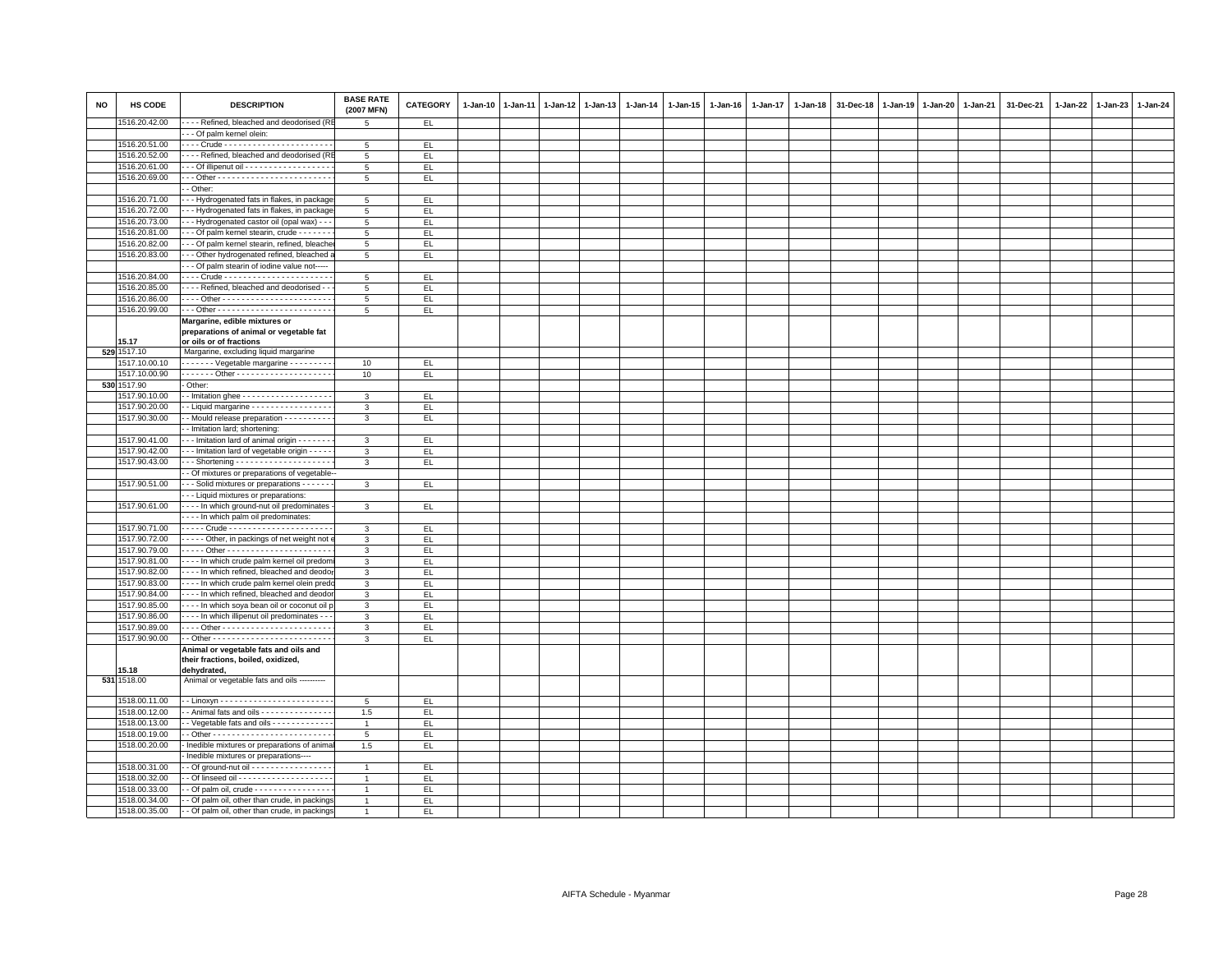| NO  | HS CODE                      | <b>DESCRIPTION</b>                                                                                    | <b>BASE RATE</b><br>(2007 MFN) | <b>CATEGORY</b> | 1-Jan-10        | 1-Jan-11        | 1-Jan-12 1-Jan-13 |                | $1-Jan-14$     | 1-Jan-15       | 1-Jan-16 | 1-Jan-17        | 1-Jan-18       | 31-Dec-18    | 1-Jan-19             | 1-Jan-20     | 1-Jan-21     | 31-Dec-21            | 1-Jan-22                | 1-Jan-23             | 1-Jan-24     |
|-----|------------------------------|-------------------------------------------------------------------------------------------------------|--------------------------------|-----------------|-----------------|-----------------|-------------------|----------------|----------------|----------------|----------|-----------------|----------------|--------------|----------------------|--------------|--------------|----------------------|-------------------------|----------------------|--------------|
|     | 518.00.36.00                 | - Of palm kernel oil, crude - - - - - - - - - -                                                       |                                | EL.             |                 |                 |                   |                |                |                |          |                 |                |              |                      |              |              |                      |                         |                      |              |
|     | 1518.00.37.00                | - Of palm kernel oil, refined, bleached and                                                           | $\overline{1}$                 | EL.             |                 |                 |                   |                |                |                |          |                 |                |              |                      |              |              |                      |                         |                      |              |
|     | 1518.00.38.00                | - Of palm kernel olein, crude - - - - - - - -                                                         |                                | EL.             |                 |                 |                   |                |                |                |          |                 |                |              |                      |              |              |                      |                         |                      |              |
|     | 1518.00.41.00                | - Of palm kernel olein, refined, bleached a                                                           |                                | EL              |                 |                 |                   |                |                |                |          |                 |                |              |                      |              |              |                      |                         |                      |              |
|     | 1518.00.42.00                | - Of castor or sesame oil - - - - - - - - - - - -                                                     | $\overline{1}$                 | EL              |                 |                 |                   |                |                |                |          |                 |                |              |                      |              |              |                      |                         |                      |              |
|     | 1518.00.43.00                | - Of soya bean or cotton seed oil - - - - - -                                                         | $\mathbf{1}$                   | EL.             |                 |                 |                   |                |                |                |          |                 |                |              |                      |              |              |                      |                         |                      |              |
|     | 1518.00.44.00                | - Of illipenut oil - - - - - - - - - - - - - - - - - -                                                |                                | EL              |                 |                 |                   |                |                |                |          |                 |                |              |                      |              |              |                      |                         |                      |              |
|     | 1518.00.45.00                |                                                                                                       |                                | EL              |                 |                 |                   |                |                |                |          |                 |                |              |                      |              |              |                      |                         |                      |              |
|     | 1518.00.49.00                |                                                                                                       | $\overline{1}$                 | EL              |                 |                 |                   |                |                |                |          |                 |                |              |                      |              |              |                      |                         |                      |              |
|     | 1518.00.60.00                | Inedible mixtures and preparations of anim                                                            | 1.5                            | EL.             |                 |                 |                   |                |                |                |          |                 |                |              |                      |              |              |                      |                         |                      |              |
|     | 1518.00.90.00                |                                                                                                       | 5                              | EL              |                 |                 |                   |                |                |                |          |                 |                |              |                      |              |              |                      |                         |                      |              |
|     |                              | Glycerol, crude; glycerol waters and                                                                  |                                |                 |                 |                 |                   |                |                |                |          |                 |                |              |                      |              |              |                      |                         |                      |              |
|     | 5.20                         | glycerol lyes.                                                                                        |                                |                 |                 |                 |                   |                |                |                |          |                 |                |              |                      |              |              |                      |                         |                      |              |
| 532 | 1520.00                      | Glycerol, crude;-----                                                                                 |                                |                 |                 |                 |                   |                |                |                |          |                 |                |              |                      |              |              |                      |                         |                      |              |
|     | 1520.00.10.00                | Crude Glycerol - - - - - - - - - - - - - - - - - -                                                    |                                | $NT-1$          |                 |                 |                   | $\overline{1}$ |                |                |          |                 |                | $\mathbf 0$  | $\Omega$             | $\Omega$     | $\Omega$     | $\mathbf 0$          | $\Omega$                | $\Omega$             | $\Omega$     |
|     | 1520.00.90.00                |                                                                                                       |                                | $NT-1$          | $\overline{1}$  | $\overline{1}$  | $\mathbf{1}$      | $\overline{1}$ | $\overline{1}$ | $\mathbf{1}$   |          | $\mathbf{1}$    |                | $\mathbf 0$  | $\mathsf 0$          | $\mathsf 0$  | $\mathbf 0$  | $\mathsf 0$          | $\mathbf 0$             | $\mathbf 0$          | $\mathsf 0$  |
|     |                              | Vegetable waxes (other than<br>triglycerides) , beeswax, other insect                                 |                                |                 |                 |                 |                   |                |                |                |          |                 |                |              |                      |              |              |                      |                         |                      |              |
| 533 | 15.21<br>1521.10             | waxes and spermaceti,<br>- Vegetable waxes - - - - - - - - - - - - -                                  |                                | $NT-1$          | 1.5             |                 |                   |                | 1.5            |                |          |                 | $\overline{1}$ |              |                      |              |              |                      |                         |                      |              |
| 534 |                              | Other:                                                                                                | 1.5                            |                 |                 | 1.5             | 1.5               | 1.5            |                | 1.5            | 1.5      | 1.5             |                | $\mathbf 0$  | $\mathbf 0$          | $\mathsf 0$  | $\mathbf{0}$ | $\mathbf{0}$         | $\mathbf 0$             | $\mathbf{0}$         | $\mathbf{0}$ |
|     | 1521.90                      |                                                                                                       |                                |                 |                 |                 |                   |                |                |                |          |                 |                |              |                      |              |              |                      |                         |                      |              |
|     | 521.90.10                    | - Beeswax and other insect waxes - - - -                                                              |                                |                 |                 |                 |                   |                |                |                |          |                 |                |              |                      |              |              |                      |                         |                      |              |
|     | 1521.90.10.10                | . Beeswax                                                                                             | 1.5                            | $NT-1$          | 1.5             | 1.5             | 1.5               | 1.5            | 1.5            | 1.5            | 1.5      | 1.5             |                | $\Omega$     | $\Omega$<br>$\Omega$ | $\Omega$     | $\Omega$     | $\Omega$<br>$\Omega$ | $\Omega$<br>$\Omega$    | $\Omega$<br>$\Omega$ | $\mathbf{0}$ |
|     | 1521.90.10.90                | Other insect waxes - - - - - - - - -                                                                  | 1.5                            | $NT-1$          | 1.5             | $1.5\,$         | $1.5\,$           | 1.5            | $1.5\,$        | 1.5            | 1.5      | 1.5             |                | $\mathbf 0$  |                      | $\mathsf 0$  | $\mathbf 0$  |                      |                         |                      | $\mathsf 0$  |
|     | 1521.90.20.00                |                                                                                                       |                                | $NT-1$          | $\overline{1}$  |                 | $\mathbf{1}$      | $\mathbf{1}$   | $\overline{1}$ | $\mathbf{1}$   |          |                 |                | $\mathbf 0$  | $\mathsf 0$          | $\mathsf 0$  | $\mathbf 0$  | $\mathsf 0$          | 0                       | $\mathbf 0$          | $\mathbf 0$  |
|     | 15.22                        | Degras; residues resulting from the<br>treatment of fatty substances or animal<br>or vegetable waxes. |                                |                 |                 |                 |                   |                |                |                |          |                 |                |              |                      |              |              |                      |                         |                      |              |
| 535 | 1522.00                      | Degras ; residues resulating from---                                                                  |                                |                 |                 |                 |                   |                |                |                |          |                 |                |              |                      |              |              |                      |                         |                      |              |
|     | 1522.00.10.00                |                                                                                                       | 1.5                            | $NT-1$          | 1.5             | 1.5             | 1.5               | 1.5            | 1.5            | 1.5            | 1.5      | 1.5             |                | $\mathbf 0$  | 0                    | $\mathsf 0$  | $\mathbf 0$  | $\mathsf 0$          | 0                       | $\mathbf 0$          | $\mathbf 0$  |
|     | 1522.00.90.00                |                                                                                                       | 5                              | $NT-1$          | $5\overline{5}$ | $5\overline{5}$ | 5                 | $\overline{4}$ | $\overline{4}$ | $\overline{4}$ | 3        | $\mathbf{3}$    | $\overline{2}$ | $\mathbf 0$  | $\circ$              | $\mathbf 0$  | $\mathbf{0}$ | $\mathbf 0$          | $\mathbf 0$             | $\Omega$             | $\circ$      |
|     |                              | Sausages and similar products, of meat.<br>meat offal or blood; food preparations                     |                                |                 |                 |                 |                   |                |                |                |          |                 |                |              |                      |              |              |                      |                         |                      |              |
|     | 6.01                         | based on these                                                                                        |                                |                 |                 |                 |                   |                |                |                |          |                 |                |              |                      |              |              |                      |                         |                      |              |
|     | 536 1601.00                  | - Sausages:                                                                                           |                                |                 |                 |                 |                   |                |                |                |          |                 |                |              |                      |              |              |                      |                         |                      |              |
|     | 601.00.11                    | - Containing pork - - - - - - - - -                                                                   |                                |                 |                 |                 |                   |                |                |                |          |                 |                |              |                      |              |              |                      |                         |                      |              |
|     | 1601.00.11.10                | - - - - - - - In airtight containers - - - - - - - - -                                                | 15                             | $NT-1$          | $15\,$          | 12.5            | 12.5              | 10             | 10             | $7.5\,$        | 7.5      | 5               | 5              | $\mathbf 0$  | $\mathsf 0$          | $\mathsf 0$  | $\mathbf 0$  | $\mathbf 0$          | $\mathbf 0$             | $\mathbf 0$          | $\mathsf 0$  |
|     | 1601.00.11.90                |                                                                                                       | 15                             | $NT-1$          | 15              | 12.5            | 12.5              | 10             | 10             | 7.5            | 7.5      | $\overline{5}$  | -5             | $\mathbf 0$  | $\mathsf 0$          | $\mathsf 0$  | $\mathbf 0$  | $\mathsf 0$          | $\mathbf 0$             | $\mathbf{0}$         | $\mathsf 0$  |
|     | 1601.00.12                   | - Containing beef - - - - - -                                                                         |                                |                 |                 |                 |                   |                |                |                |          |                 |                |              |                      |              |              |                      |                         |                      |              |
|     | 1601.00.12.10                | $\cdots$ $\cdots$ - In airtight containers - - - - - - - - -                                          | 15                             | $NT-1$          | 15              | 12.5            | 12.5              | 10             | 10             | $7.5\,$        | 7.5      | 5               | 5              | $\mathbf 0$  | $\mathsf 0$          | $\mathsf 0$  | $\mathbf 0$  | $\mathbf 0$          | $\mathbf 0$             | $\mathbf 0$          | $\circ$      |
|     | 1601.00.12.90                | . Other -                                                                                             | 15                             | $NT-1$          | 15              | 12.5            | 12.5              | 10             | 10             | 7.5            | 7.5      | 5               | 5              | $\mathbf 0$  | $\mathbf 0$          | $\mathbf{0}$ | $\mathbf{0}$ | $\mathbf{0}$         | $\mathbf 0$             | $\mathbf{0}$         | $\circ$      |
|     | 1601.00.13                   | - Containing both pork and beef - - - - -                                                             |                                |                 |                 |                 |                   |                |                |                |          |                 |                |              |                      |              |              |                      |                         |                      |              |
|     | 1601.00.13.10                | ------ In airtight containers ---------                                                               | 15                             | $NT-1$          | 15              | 12.5            | 12.5              | 10             | 10             | $7.5\,$        | 7.5      | $\,$ 5 $\,$     | 5              | $\mathsf 0$  | $\mathsf 0$          | $\mathsf 0$  | $\mathbf 0$  | $\mathsf 0$          | $\mathbf 0$             | $\mathbf 0$          | $\mathsf 0$  |
|     | 1601.00.13.90                |                                                                                                       | 15                             | $NT-1$          | 15              | 12.5            | 12.5              | 10             | 10             | 7.5            | 7.5      | 5               | -5             | $\mathbf 0$  | $\mathsf 0$          | $\mathbf 0$  | $\mathbf 0$  | $\mathbf 0$          | $\Omega$                | $\mathbf{0}$         | $\mathbf 0$  |
|     | 1601.00.19                   | $-$ Other - - - - - - - - - - - -                                                                     |                                |                 |                 |                 |                   |                |                |                |          |                 |                |              |                      |              |              |                      |                         |                      |              |
|     | 1601.00.19.10                | In airtight containers - - - - - - - -                                                                | 15                             | $NT-1$          | 15              | 12.5            | 12.5              | 10             | 10             | 7.5            | 7.5      | $\overline{5}$  | 5              | $\mathbf 0$  | $\mathsf 0$          | $\mathsf 0$  | $\mathbf 0$  | $\mathsf 0$          | $\mathbf 0$             | $\mathbf 0$          | $\mathsf 0$  |
|     | 1601.00.19.90                |                                                                                                       | 15                             | $NT-1$          | 15              | 12.5            | 12.5              | 10             | 10             | 7.5            | 7.5      | $5\overline{5}$ | 5              | $\mathbf{0}$ | $\mathbf 0$          | $\mathbf 0$  | $\mathbf{0}$ | $\mathbf 0$          | 0                       | $\Omega$             | $\circ$      |
|     | 1601.00.90.00                |                                                                                                       | 15                             | $NT-1$          | 15              | 12.5            | 12.5              | 10             | 10             | 7.5            | 7.5      | 5               | 5              | $\mathbf 0$  | $\mathbf 0$          | $\mathbf 0$  | $\mathbf{0}$ | $\mathbf{0}$         | $\mathbf{0}$            | $\mathbf{0}$         | $\circ$      |
|     | 16.02<br>537 1602.10         | Other prepared or preserved meat, meat<br>offal or blood.<br>- Homogenised preparations - - - -       |                                | $NT-1$          |                 |                 |                   | 10             |                |                |          |                 |                |              |                      |              |              |                      |                         | $\mathbf 0$          |              |
| 538 |                              |                                                                                                       | 15                             |                 | 15              | 12.5            | 12.5              |                | 10             | $7.5\,$        | 7.5      | $\,$ 5 $\,$     | 5              | $\mathbf 0$  | $\mathsf 0$          | $\mathsf 0$  | $\mathbf 0$  | $\mathsf 0$          | $\mathsf 0$<br>$\Omega$ |                      | $\mathsf 0$  |
|     | 1602.20                      | - Of liver of any animal - - - -                                                                      | 15                             | $NT-1$          | 15              | 12.5            | 12.5              | 10             | 10             | 7.5            | 7.5      | 5               | -5             | $\,0\,$      | $\mathsf 0$          | $\mathsf 0$  | $\,0\,$      | $\mathbf 0$          |                         | $\mathbf 0$          | $\mathbf 0$  |
| 539 | 602.31                       | - - Of turkeys - - - -                                                                                | 15                             | $NT-1$          | 15              | 12.5            | 12.5              | 10             | 10             | 7.5            | 7.5      | 5               | 5              | $\mathbf 0$  | 0                    | $\mathsf 0$  | $\mathbf{0}$ | $\mathbf{0}$         | $\mathbf 0$             | $\mathbf{0}$         | $\mathsf 0$  |
|     | 540 1602.32<br>1602.32.10.00 | - Of fowls of the species Gallus<br>domesticus:<br>- - Canned chicken curry - - - - - - - - - - -     |                                | $NT-1$          |                 |                 |                   |                |                |                |          |                 |                |              |                      |              |              |                      |                         | $\Omega$             |              |
|     |                              |                                                                                                       | 15                             |                 | 15              | 12.5            | 12.5              | 10             | 10             | 7.5            | 7.5      | 5               | -5             | $\mathbf 0$  | 0                    | $\mathbf 0$  | $\mathbf 0$  | $\mathsf 0$          | $\mathbf 0$             |                      | $\mathbf 0$  |
|     | 1602.32.90.00                |                                                                                                       | 15                             | $NT-1$          | 15              | 12.5            | 12.5              | 10             | 10             | 7.5            | 7.5      | 5               | 5              | $\mathbf 0$  | $\mathsf 0$          | $\mathsf 0$  | $\mathbf 0$  | $\mathbf 0$          | $\mathbf 0$             | $\mathsf 0$          | $\mathsf 0$  |
|     | 541 1602.39                  | $-$ Other $       -$                                                                                  |                                |                 |                 |                 |                   |                |                |                |          |                 |                |              |                      |              |              |                      |                         |                      |              |
|     | 1602.39.00                   | - Other - - - - - - - - - - - - - -                                                                   |                                |                 |                 |                 |                   |                |                |                |          |                 |                |              |                      |              |              |                      |                         |                      |              |
|     | 1602.39.00.10                | ------- In airtight containers ---------                                                              | 15                             | $NT-1$          | 15              | 12.5            | 12.5              | 10             | 10             | 7.5            | 7.5      | 5               | 5              | $\mathbf 0$  | $\mathsf 0$          | $\mathbf 0$  | $\mathbf{0}$ | $\mathbf 0$          | $\mathbf{0}$            | $\mathbf 0$          | $\mathbf{0}$ |
|     | 1602.39.00.90                | . Other -                                                                                             | 15                             | $NT-1$          | 15              | 12.5            | 12.5              | 10             | 10             | 7.5            | 7.5      | $\overline{5}$  | 5              | $\mathsf 0$  | $\Omega$             | $\mathbf 0$  | $\mathbf{0}$ | $\Omega$             | $\Omega$                | $\Omega$             | $\circ$      |
| 542 | 1602.41                      | - Hams and cuts thereof - - - - - -                                                                   | 15                             | $NT-1$          | 15              | 12.5            | 12.5              | 10             | 10             | 7.5            | 7.5      | 5               | 5              | $\mathbf 0$  | 0                    | $\mathbf 0$  | $\mathbf 0$  | 0                    | $\mathbf 0$             | $\mathbf 0$          | $\mathbf 0$  |
| 543 | 1602.42                      | - Shoulders and cuts thereof - - - - - -                                                              | 15                             | $NT-1$          | 15              | 12.5            | 12.5              | 10             | 10             | $7.5\,$        | 7.5      | $\overline{5}$  | 5              | $\mathbf 0$  | $\mathsf 0$          | $^{\circ}$   | $\mathsf 0$  | 0                    | $\mathbf 0$             | $\mathbf 0$          | $\mathsf 0$  |
| 544 | 1602.49                      | - - Other, including mixtures:                                                                        |                                |                 |                 |                 |                   |                |                |                |          |                 |                |              |                      |              |              |                      |                         |                      |              |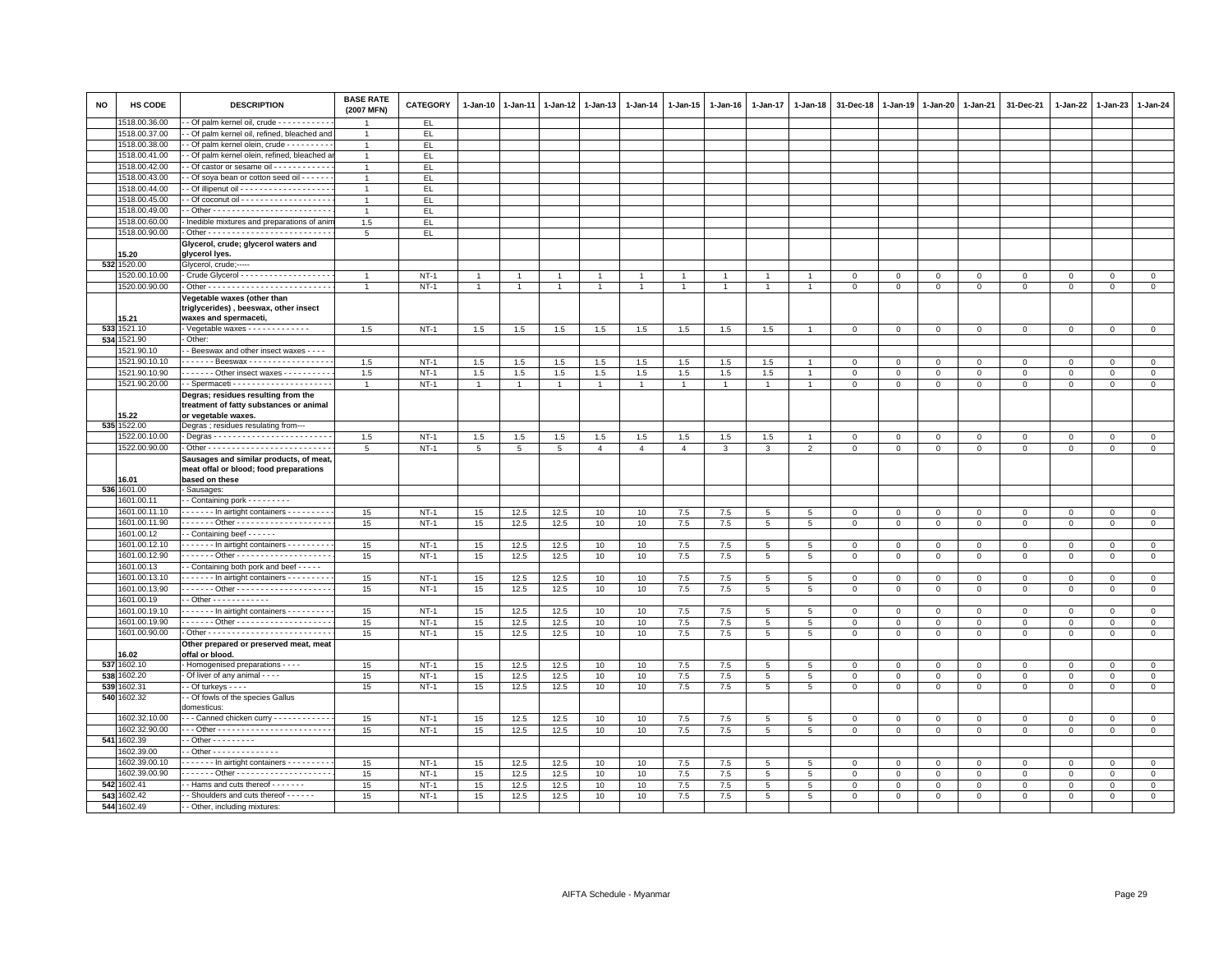| NO  | HS CODE       | <b>DESCRIPTION</b>                                                              | <b>BASE RATE</b><br>(2007 MFN) | <b>CATEGORY</b> | 1-Jan-10         | $1 - Jan-11$ | $1 - Jan-12$ | $1 - Jan-13$ | $1 - Jan-14$     | 1-Jan-15                       | $1 - Jan-16$                   | $1 - Jan-17$        | 1-Jan-18        | 31-Dec-18              | $1 - Jan-19$     | 1-Jan-20                    | $1 - Jan-21$   | 31-Dec-21                   | 1-Jan-22     | 1-Jan-23       | 1-Jan-24       |
|-----|---------------|---------------------------------------------------------------------------------|--------------------------------|-----------------|------------------|--------------|--------------|--------------|------------------|--------------------------------|--------------------------------|---------------------|-----------------|------------------------|------------------|-----------------------------|----------------|-----------------------------|--------------|----------------|----------------|
|     | 602.49.10     | -- Luncheon meat -----------                                                    |                                |                 |                  |              |              |              |                  |                                |                                |                     |                 |                        |                  |                             |                |                             |              |                |                |
|     | 1602.49.10.10 | ------ In airtight containers ---------                                         | 15                             | $NT-1$          | 15               | 12.5         | 12.5         | 10           | 10               | $7.5\,$                        | 7.5                            | $\overline{5}$      | 5               | $\,0\,$                | $\mathsf 0$      | $\mathbf 0$                 | $\mathsf 0$    | $\mathbf 0$                 | $\mathsf 0$  | $\mathbf{O}$   | $\overline{0}$ |
|     | 1602.49.10.90 | . Other -                                                                       | 15                             | $NT-1$          | $15\,$           | 12.5         | 12.5         | 10           | 10               | 7.5                            | 7.5                            | $5\overline{5}$     | 5               | $\mathbf 0$            | $\mathsf 0$      | $\mathbf 0$                 | $\circ$        | $\mathbf 0$                 | $\mathbf 0$  | $\mathbf 0$    | $\circ$        |
|     | 1602.49.90    | - - - Other - - - - -                                                           |                                |                 |                  |              |              |              |                  |                                |                                |                     |                 |                        |                  |                             |                |                             |              |                |                |
|     | 1602.49.90.10 | In airtight containers - - - - - - - -                                          | 15                             | $NT-1$          | 15               | 12.5         | 12.5         | 10           | 10               | 7.5                            | 7.5                            | 5                   | 5               | $\mathbf 0$            | $\mathbf 0$      | $\mathbf 0$                 | $\mathbf{0}$   | $\mathbf{0}$                | $\mathbf{0}$ | $\mathbf{0}$   | $\mathbf{0}$   |
|     | 1602.49.90.90 |                                                                                 | 15                             | $NT-1$          | 15               | 12.5         | 12.5         | 10           | 10               | 7.5                            | 7.5                            | $\overline{5}$      | $5\phantom{.0}$ | $\mathsf 0$            | $\mathsf 0$      | $\mathbf 0$                 | $\circ$        | $\mathsf 0$                 | $\mathbf 0$  | $\mathsf 0$    | $\overline{0}$ |
| 545 | 1602.50       | - Of bovine animals:                                                            |                                |                 |                  |              |              |              |                  |                                |                                |                     |                 |                        |                  |                             |                |                             |              |                |                |
|     | 602.50.10     | - Corned beef - - - - - - - - - - -                                             |                                |                 |                  |              |              |              |                  |                                |                                |                     |                 |                        |                  |                             |                |                             |              |                |                |
|     | 1602.50.10.10 | In airtight containers                                                          | 15                             | $NT-1$          | 15               | 12.5         | 12.5         | 10           | 10               | 7.5                            | 7.5                            | 5                   | -5              | $\mathbf 0$            | $\mathbf 0$      | $\mathbf 0$                 | $\mathbf{0}$   | $\mathbf 0$                 | $\mathbf{0}$ | $\mathbf{0}$   | $\mathbf{0}$   |
|     | 1602.50.10.90 |                                                                                 | 15                             | $NT-1$          | 15               | 12.5         | 12.5         | 10           | 10               | 7.5                            | 7.5                            | 5                   | 5               | $\mathbf 0$            | $\mathsf 0$      | $\mathbf 0$                 | $\mathbf{0}$   | $\mathbf 0$                 | $\mathbf 0$  | $\mathbf{0}$   | $\mathbf{0}$   |
|     | 1602.50.90    | - Other - - - - - - - - - - - -                                                 |                                |                 |                  |              |              |              |                  |                                |                                |                     |                 |                        |                  |                             |                |                             |              |                |                |
|     | 1602.50.90.10 | $\cdots$ $\cdots$ - In airtight containers $\cdots$                             | 15                             | $NT-1$          | 15               | 12.5         | 12.5         | 10           | 10               | 7.5                            | 7.5                            | 5                   | -5              | $\mathbf 0$            | $\mathbf 0$      | $\mathbf{0}$                | $\mathbf{0}$   | $\mathbf{0}$                | $\mathbf{0}$ | $\overline{0}$ | $\mathbf{0}$   |
|     | 1602.50.90.90 | ------ Other ---------------------                                              | 15                             | $NT-1$          | 15               | 12.5         | 12.5         | 10           | 10               | $7.5\,$                        | 7.5                            | $\overline{5}$      | 5               | $\mathbf 0$            | 0                | $\mathbf 0$                 | $\mathbf{0}$   | $\mathbf 0$                 | $\mathbf 0$  | $\mathbf{0}$   | $\circ$        |
| 546 | 1602.90       | Other, including preparations---                                                |                                |                 |                  |              |              |              |                  |                                |                                |                     |                 |                        |                  |                             |                |                             |              |                |                |
|     | 1602.90.10.00 | - Canned mutton curry - - - - - - - - - - - -                                   | 15                             | $NT-1$          | $15\,$           | 12.5         | 12.5         | 10           | 10               | $7.5\,$                        | 7.5                            | $5\phantom{.0}$     | 5               | $\mathbf 0$            | $\mathsf 0$      | $\mathsf{O}\xspace$         | $\mathbf 0$    | $\mathsf 0$                 | $\mathbf 0$  | $\mathsf 0$    | $\mathsf 0$    |
|     | 1602.90.90    | - Other - - - - - - - - - - - -                                                 |                                |                 |                  |              |              |              |                  |                                |                                |                     |                 |                        |                  |                             |                |                             |              |                |                |
|     | 1602.90.90.10 | ------ Mutton - - - - - - - - - - - - - - - - -                                 | 15                             | $NT-1$          | 15               | 12.5         | 12.5         | 10           | 10 <sup>10</sup> | 7.5                            | 7.5                            | $\overline{5}$      | 5               | $\mathbf 0$            | 0                | $\mathbf 0$                 | $\overline{0}$ | $\mathbf 0$                 | $\mathbf 0$  | $\mathbf 0$    | $\mathbf{0}$   |
|     | 1602.90.90.90 | ------ Other --------------------                                               | 15                             | $NT-1$          | 15               | 12.5         | 12.5         | 10           | 10               | 7.5                            | 7.5                            | 5                   | 5               | $\mathsf 0$            | $\mathsf 0$      | $\mathsf 0$                 | $\mathbf 0$    | $\mathsf 0$                 | $\mathbf 0$  | $\mathsf 0$    | $\circ$        |
|     |               | Extracts and juices of meat, fish or<br>crustaceans, molluscs or other aquatic  |                                |                 |                  |              |              |              |                  |                                |                                |                     |                 |                        |                  |                             |                |                             |              |                |                |
|     | 6.03          | invertebrates.                                                                  |                                |                 |                  |              |              |              |                  |                                |                                |                     |                 |                        |                  |                             |                |                             |              |                |                |
| 547 | 1603.00       | Extract and jyce of meat, fish or----                                           |                                |                 |                  |              |              |              |                  |                                |                                |                     |                 |                        |                  |                             |                |                             |              |                |                |
|     | 1603.00.10.00 | Of chicken, with herbs - - - - - - - - - - - -                                  | 15                             | $NT-1$          | 15               | 12.5         | 12.5         | 10           | 10               | 7.5                            | 7.5                            | 5                   | 5               | $\mathbf 0$            | $^{\circ}$       | $^{\circ}$                  | $\mathbf 0$    | $\mathsf 0$                 | $^{\circ}$   | $^{\circ}$     | $\mathbf 0$    |
|     | 1603.00.20.00 | Of chicken, without herbs - - - - - - - - - -                                   | 15                             | $NT-1$          | 15               | 12.5         | 12.5         | 10           | 10               | $7.5\,$                        | 7.5                            | 5                   | $5^{\circ}$     | $\mathbf 0$            | $^{\circ}$       | $\mathbf 0$                 | $\mathbf 0$    | $\mathbf{0}$                | $\mathbf{0}$ | $\Omega$       | $\mathsf 0$    |
|     | 1603.00.30.00 | Other, with herbs - - - - - - - - - - - - - - - -                               | 15                             | $NT-1$          | 15               | 12.5         | 12.5         | 10           | 10               | 7.5                            | 7.5                            | 5                   | 5               | $\mathbf 0$            | 0                | $\mathsf 0$                 | $\mathbf 0$    | $\mathbf 0$                 | 0            | $\mathbf 0$    | $\mathbf{0}$   |
|     | 1603.00.90.00 |                                                                                 | 15                             | $NT-1$          | $15\,$           | 12.5         | 12.5         | 10           | 10               | 7.5                            | 7.5                            | $\overline{5}$      | $5\phantom{.0}$ | $\mathbf 0$            | $\mathsf 0$      | $\mathsf 0$                 | $\,0\,$        | $\mathsf{O}\xspace$         | $\mathsf 0$  | $\mathsf 0$    | $\mathsf 0$    |
|     |               | Prepared or preserved fish, caviar and<br>caviar substitutes prepared from fish |                                |                 |                  |              |              |              |                  |                                |                                |                     |                 |                        |                  |                             |                |                             |              |                |                |
|     | 16.04         | eggs.                                                                           |                                |                 |                  |              |              |              |                  |                                |                                |                     |                 |                        |                  |                             |                |                             |              |                |                |
| 548 | 1604.11       | - Salmon:                                                                       |                                |                 |                  |              |              |              |                  |                                |                                |                     |                 |                        |                  |                             |                |                             |              |                |                |
|     | 1604.11.10.00 | -- In airtight containers - - - - - - - - - - - -                               | 7.5                            | $NT-1$          | 7.5              | 7.5          | 7.5          | 6            | 6                | 5                              | 5                              | 5                   | 3               | $\mathbf 0$            | $\mathbf 0$      | $\mathbf 0$                 | $\mathbf{0}$   | $\mathbf 0$                 | $\mathbf{0}$ | $\circ$        | $\circ$        |
|     | 1604.11.90.00 |                                                                                 | 10                             | $NT-1$          | 10               | 10           | 8            | 8            | 7.5              | $5\overline{5}$                | 5                              | 5                   | 3               | $\mathbf 0$            | 0                | $\mathbf 0$                 | $\mathbf{0}$   | $\mathbf 0$                 | $\mathbf 0$  | $\mathbf{0}$   | $\mathbf{0}$   |
| 549 | 1604.12       | - Herrings                                                                      |                                |                 |                  |              |              |              |                  |                                |                                |                     |                 |                        |                  |                             |                |                             |              |                |                |
|     | 1604.12.10.00 | -- In airtight containers - - - - - - - - - - - -                               | 7.5                            | <b>NT-1</b>     | 7.5              | 7.5          | 7.5          | 6            | 6                | $5\phantom{.0}$                | $5\phantom{.0}$                | $5\phantom{.0}$     | 3               | $\,0\,$                | $\mathsf 0$      | $\mathsf 0$                 | $\,0\,$        | $\mathsf 0$                 | $\mathbf 0$  | $\mathbf 0$    | $\mathbf{0}$   |
|     | 604.12.90.00  |                                                                                 | 10                             | $NT-1$          | 10               | 10           | 8            | 8            | 7.5              | $\overline{5}$                 | $5\phantom{.0}$                | $\overline{5}$      | 3               | $\mathbf 0$            | $\mathsf 0$      | $\mathbf 0$                 | $\overline{0}$ | $\mathsf 0$                 | $\mathbf{0}$ | $\mathbf{0}$   | $\overline{0}$ |
|     | 550 1604.13   | - Sardines, sardinella and brisling or                                          |                                |                 |                  |              |              |              |                  |                                |                                |                     |                 |                        |                  |                             |                |                             |              |                |                |
|     |               | sprats:<br>- - Sardines:                                                        |                                |                 |                  |              |              |              |                  |                                |                                |                     |                 |                        |                  |                             |                |                             |              |                |                |
|     | 1604.13.11.00 |                                                                                 |                                |                 |                  |              |              |              |                  |                                |                                |                     |                 |                        |                  |                             |                |                             |              |                |                |
|     | 1604.13.19.00 | In airtight containers                                                          | 7.5                            | $NT-1$          | 7.5              | 7.5          | 7.5          | 6            | 6                | $5\overline{5}$                | $5\overline{5}$                | 5                   | 3               | $\mathbf 0$            | 0                | $\mathsf 0$                 | $\mathbf 0$    | $\mathsf 0$                 | $\mathbf 0$  | $\mathbf 0$    | $\mathbf 0$    |
|     |               | -- Other:                                                                       | 10                             | $NT-1$          | 10               | 10           | 8            | 8            | 7.5              | $5\phantom{.0}$                | 5                              | $5\overline{5}$     | 3               | $\mathbf{0}$           | $\mathbf 0$      | $\mathbf 0$                 | $\overline{0}$ | $\mathbf 0$                 | $\circ$      | $\mathbf{0}$   | $\mathbf{0}$   |
|     | 1604.13.91.00 | - - - - In airtight containers - - - - - - - - - - -                            | 7.5                            | $NT-1$          | $7.5\,$          | $7.5\,$      | $7.5\,$      |              |                  |                                |                                |                     | 3               |                        |                  |                             | $\,0\,$        |                             | $\mathbf 0$  | $\mathbf 0$    | $\mathbf 0$    |
|     | 1604.13.99.00 |                                                                                 | 10                             | $NT-1$          | 10 <sup>10</sup> | 10           | 8            | 6<br>8       | 6<br>7.5         | $5\phantom{.0}$<br>$5^{\circ}$ | $5\phantom{.0}$<br>$5^{\circ}$ | $\overline{5}$<br>5 | 3               | $\,0\,$<br>$\mathbf 0$ | 0<br>$\mathbf 0$ | $\mathsf 0$<br>$\mathbf{0}$ | $\circ$        | $\mathsf 0$<br>$\mathbf{0}$ | $\mathbf 0$  | $\mathbf{0}$   | $\mathbf{0}$   |
| 551 | 1604.14       | - Tunas, skipjack and bonito (Sarda spp.)                                       |                                |                 |                  |              |              |              |                  |                                |                                |                     |                 |                        |                  |                             |                |                             |              |                |                |
|     |               |                                                                                 |                                |                 |                  |              |              |              |                  |                                |                                |                     |                 |                        |                  |                             |                |                             |              |                |                |
|     | 1604.14.10.00 | --- In airtight containers ------------                                         | 7.5                            | $NT-1$          | 7.5              | 7.5          | 7.5          | 6            | 6                | $5\overline{5}$                | 5                              | 5                   | 3               | $\mathbf 0$            | $\mathsf 0$      | $\mathsf 0$                 | $\circ$        | $\mathsf 0$                 | $\mathbf 0$  | $\mathsf 0$    | $\circ$        |
|     | 1604.14.90.00 |                                                                                 | 10                             | $NT-1$          | 10               | 10           | 8            | 8            | 7.5              | $5\overline{)}$                | 5                              | 5                   | 3               | $\mathbf 0$            | $\mathsf 0$      | $\mathbf 0$                 | $\mathbf 0$    | $\mathsf 0$                 | $\mathsf 0$  | $\mathbf 0$    | $\mathsf 0$    |
|     | 552 1604.15   | - Mackerel:                                                                     |                                |                 |                  |              |              |              |                  |                                |                                |                     |                 |                        |                  |                             |                |                             |              |                |                |
|     | 1604.15.10.00 | -- In airtight containers ------------                                          | 7.5                            | $NT-1$          | 7.5              | 7.5          | 7.5          | 6            | 6                | 5                              | 5                              | 5                   |                 | $\mathbf 0$            | $\mathsf 0$      | $\mathsf 0$                 | $\mathbf 0$    | $\mathsf 0$                 | $^{\circ}$   | $\mathbf 0$    | $\mathbf 0$    |
|     | 1604.15.90.00 |                                                                                 | 10                             | $NT-1$          | 10               | 10           | 8            | 8            | 7.5              | $5\phantom{.0}$                | 5                              | $\overline{5}$      | $\mathbf{R}$    | $\mathsf 0$            | $\mathbf 0$      | $\mathsf 0$                 | $\mathbf 0$    | $\mathbf{0}$                | $\mathbf 0$  | $\mathbf{0}$   | $\mathbf 0$    |
| 553 | 1604.16       | - Anchovies:                                                                    |                                |                 |                  |              |              |              |                  |                                |                                |                     |                 |                        |                  |                             |                |                             |              |                |                |
|     | 604.16.10.00  | -- In airtight containers -------------                                         | 7.5                            | $NT-1$          | 7.5              | 7.5          | 7.5          | 6            | 6                | 5                              | 5                              | 5                   | 3               | $\mathbf 0$            | $\mathsf 0$      | $\mathbf 0$                 | $\mathbf 0$    | $\mathbf 0$                 | $\Omega$     | $\mathbf{0}$   | $\mathbf 0$    |
|     | 1604.16.90.00 |                                                                                 | 10                             | $NT-1$          | 10               | 10           | 8            | 8            | 7.5              | $5\overline{5}$                | 5                              | 5                   | 3               | $\mathbf 0$            | $\mathsf 0$      | $\mathbf 0$                 | $\mathbf{0}$   | $\mathbf 0$                 | $\mathbf 0$  | $\mathbf 0$    | $\circ$        |
| 554 | 1604.19       | - Other                                                                         |                                |                 |                  |              |              |              |                  |                                |                                |                     |                 |                        |                  |                             |                |                             |              |                |                |
|     | 1604.19.10.00 | - - In airtight containers - - - - - - - - - - - -                              | 7.5                            | $NT-1$          | 7.5              | 7.5          | 7.5          | 6            | 6                | 5                              | 5                              | 5                   | 3               | $\mathbf 0$            | $\mathsf 0$      | $\mathsf 0$                 | $\mathbf 0$    | $\mathbf 0$                 | $\mathbf{0}$ | $\mathbf{0}$   | $\mathbf 0$    |
|     | 1604.19.90.00 |                                                                                 | 10                             | $NT-1$          | 10               | 10           | 8            | 8            | 7.5              | $5\overline{5}$                | 5                              | 5                   | 3               | $\mathbf 0$            | 0                | $\mathbf 0$                 | $\mathbf{0}$   | $\mathbf 0$                 | 0            | $\mathbf{0}$   | $\circ$        |
|     | 555 1604.20   | Other prepared or preserved fish                                                |                                |                 |                  |              |              |              |                  |                                |                                |                     |                 |                        |                  |                             |                |                             |              |                |                |
|     | 1604.20.10.00 | - Sharks' fins, prepared and ready for use                                      | 10                             | EL.             |                  |              |              |              |                  |                                |                                |                     |                 |                        |                  |                             |                |                             |              |                |                |
|     | 1604.20.20.00 | $\cdot$ - Fish sausages - - - - - - - - - - - - - - - - - -                     | 10                             | EL.             |                  |              |              |              |                  |                                |                                |                     |                 |                        |                  |                             |                |                             |              |                |                |
|     |               | - Other:                                                                        |                                |                 |                  |              |              |              |                  |                                |                                |                     |                 |                        |                  |                             |                |                             |              |                |                |
|     | 1604.20.91    | - - In airtight containers - - -                                                |                                |                 |                  |              |              |              |                  |                                |                                |                     |                 |                        |                  |                             |                |                             |              |                |                |
|     | 1604.20.91.10 | . Fish paste (Ngapi)                                                            | 7.5                            | EL              |                  |              |              |              |                  |                                |                                |                     |                 |                        |                  |                             |                |                             |              |                |                |
|     | 1604.20.91.90 |                                                                                 | 7.5                            | EL.             |                  |              |              |              |                  |                                |                                |                     |                 |                        |                  |                             |                |                             |              |                |                |
|     | 1604.20.99    | - - - Other - - - - - - - - - - - - -                                           |                                |                 |                  |              |              |              |                  |                                |                                |                     |                 |                        |                  |                             |                |                             |              |                |                |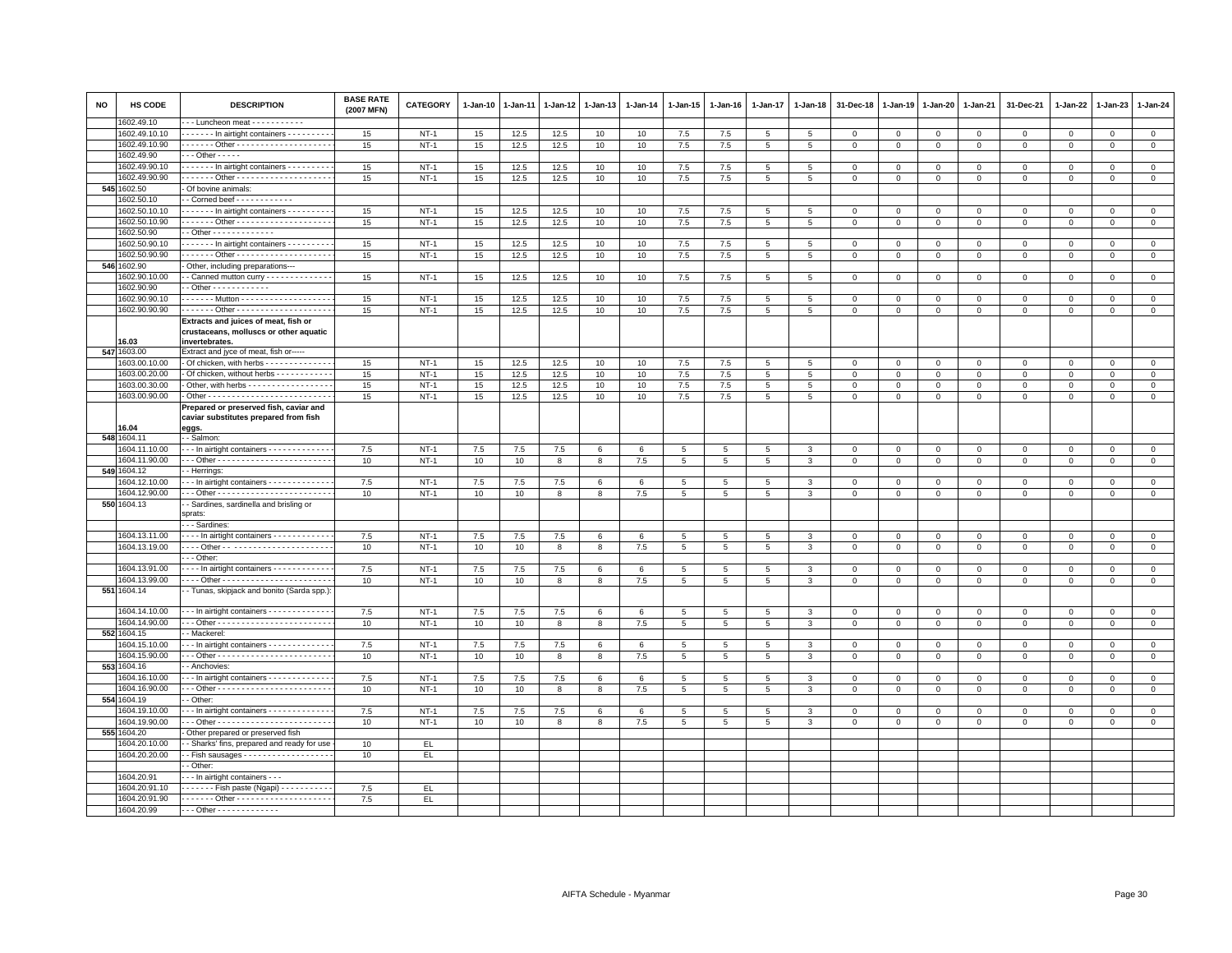| NO  | HS CODE       | <b>DESCRIPTION</b>                                               | <b>BASE RATE</b><br>(2007 MFN) | CATEGORY  | $1 - Jan-10$   | $1-Jan-11$     | $1 - Jan-12$   | $1-Jan-13$     | 1-Jan-14       | $1 - Jan-15$    | $1 - Jan-16$    | 1-Jan-17        | $1 - Jan-18$   | 31-Dec-18      | $1 - Jan-19$   | $1-Jan-20$  | 1-Jan-21     | 31-Dec-21      | 1-Jan-22    | $1-Jan-23$  | $1 - Jan-24$   |
|-----|---------------|------------------------------------------------------------------|--------------------------------|-----------|----------------|----------------|----------------|----------------|----------------|-----------------|-----------------|-----------------|----------------|----------------|----------------|-------------|--------------|----------------|-------------|-------------|----------------|
|     | 604.20.99.10  | Fish paste (Ngapi) - - - - - - - - -                             | 10                             | EL.       |                |                |                |                |                |                 |                 |                 |                |                |                |             |              |                |             |             |                |
|     | 1604.20.99.90 |                                                                  | 10                             | EL.       |                |                |                |                |                |                 |                 |                 |                |                |                |             |              |                |             |             |                |
|     | 556 1604.30   | Caviar and caviar substitutes                                    |                                |           |                |                |                |                |                |                 |                 |                 |                |                |                |             |              |                |             |             |                |
|     | 1604.30.10.00 | - In airtight containers - - - - - - - - - - - - -               | 7.5                            | <b>ST</b> | $7.5\,$        | 7.5            | $7.5$          | 7.5            | 6              | 6               | 6               | 6               | 5              | 5              | 5              | 5           | 5            | $\overline{5}$ | 5           | 5           | $\overline{5}$ |
|     | 1604.30.90.00 |                                                                  | 10                             | <b>ST</b> | 10             | 10             | 10             | 10             | 10             | 10              | 9               | 9               | 9              | 8              | $\mathbf{8}$   | 7.5         | 7.5          | 5              | 5           | 5           | 5              |
|     |               | Cruffitaceans, molluscs and other                                |                                |           |                |                |                |                |                |                 |                 |                 |                |                |                |             |              |                |             |             |                |
|     |               | aquatic invertebrates, prepared or                               |                                |           |                |                |                |                |                |                 |                 |                 |                |                |                |             |              |                |             |             |                |
|     | 16.05         | preserved.                                                       |                                |           |                |                |                |                |                |                 |                 |                 |                |                |                |             |              |                |             |             |                |
|     | 557 1605.10   | - Crab - - - - - - -                                             |                                |           |                |                |                |                |                |                 |                 |                 |                |                |                |             |              |                |             |             |                |
|     | 1605.10.00.10 | ------- In airtight containers --------                          | 10                             | <b>ST</b> | 10             | 10             | 10             | 10             | 10             | 10              | 9               | 9               | 9              | 8              | 8              | $7.5\,$     | 7.5          | 5              | 5           | 5           | $\overline{5}$ |
|     | 1605.10.00.90 | . Other -                                                        | 10                             | <b>ST</b> | 10             | 10             | 10             | 10             | 10             | 10              | 9               | 9               | 9              | 8              | 8              | 7.5         | 7.5          | 5              | 5           | 5           | 5 <sub>5</sub> |
|     | 558 1605.20   | Shrimps and prawns:                                              |                                |           |                |                |                |                |                |                 |                 |                 |                |                |                |             |              |                |             |             |                |
|     | 1605.20.10.00 | - - Shrimps paste - - - - - - - - - - - - - - - - - -            | 10                             | $NT-1$    | 10             | 10             | 8              | 8              | 7.5            | $5\phantom{.0}$ | 5               | $5\phantom{.0}$ | 3              | $\mathbf 0$    | $\,0\,$        | $\mathbf 0$ | $\mathbf 0$  | $\mathsf 0$    | $\mathbf 0$ | $\mathsf 0$ | $\overline{0}$ |
|     | 1605.20.90    | $-$ Other - - - - - - - - - - - - - - - -                        |                                |           |                |                |                |                |                |                 |                 |                 |                |                |                |             |              |                |             |             |                |
|     | 1605.20.90.10 | Prawn paste (ngapi) - - - - - - - -                              | 10                             | $NT-1$    | 10             | 10             | 8              | 8              | 7.5            | 5               | 5               | 5               | 3              | 0              | $^{\circ}$     | $\mathbf 0$ | 0            | 0              | $^{\circ}$  | $^{\circ}$  | $\circ$        |
|     | 1605.20.90.20 | In airtight containers, other than                               | 10                             | $NT-1$    | 10             | 10             | 8              | 8              | 7.5            | 5               | 5               | 5               | 3              | $\overline{0}$ | $\mathbf{0}$   | $\mathsf 0$ | $\mathbf 0$  | $\mathsf 0$    | $\Omega$    | $\Omega$    | $\mathsf 0$    |
|     | 1605.20.90.90 |                                                                  | 10                             | $NT-1$    | 10             | 10             | 8              | 8              | 7.5            | 5               | 5               | 5               | 3              | $\mathbf 0$    | $\mathsf 0$    | $\mathsf 0$ | $\mathbf 0$  | $\mathsf 0$    | $\mathbf 0$ | $\mathbf 0$ | $\mathsf 0$    |
|     | 559 1605.30   | Lobster - - - - - - - - - - - -                                  |                                |           |                |                |                |                |                |                 |                 |                 |                |                |                |             |              |                |             |             |                |
|     | 1605.30.00.10 | In airtight containers - - - - - - - -                           | 10                             | ST        | 10             | 10             | 10             | 10             | 10             | 10              | 9               | 9               | 9              | 8              | 8              | 7.5         | 7.5          | 5              | 5           | 5           | $\overline{5}$ |
|     | 1605.30.00.90 |                                                                  | 10                             | <b>ST</b> | 10             | 10             | 10             | 10             | 10             | 10              | 9               | 9               | 9              | 8              | 8              | $7.5\,$     | 7.5          | $\overline{5}$ | 5           | 5           | 5              |
|     | 560 1605.40   | Other crustaceans - - - - - -                                    |                                |           |                |                |                |                |                |                 |                 |                 |                |                |                |             |              |                |             |             |                |
|     | 605.40.00.10  | In airtight containers - - - - - - - -                           | 10                             | <b>ST</b> | 10             | 10             | 10             | 10             | 10             | 10              | 9               | 9               | 9              | 8              | 8              | 7.5         | 7.5          | 5              | 5           | 5           | $\overline{5}$ |
|     | 1605.40.00.90 |                                                                  | 10                             | <b>ST</b> | 10             | 10             | 10             | 10             | 10             | 10              | 9               | 9               | 9              | 8              | 8              | 7.5         | 7.5          | 5              | 5           | 5           | 5              |
|     | 561 1605.90   | Other:                                                           |                                |           |                |                |                |                |                |                 |                 |                 |                |                |                |             |              |                |             |             |                |
|     | 605.90.10     |                                                                  |                                |           |                |                |                |                |                |                 |                 |                 |                |                |                |             |              |                |             |             |                |
|     | 1605.90.10.10 | $\cdots$ $\cdots$ - In airtight containers - $\cdots$ - $\cdots$ | 10                             | $NT-1$    | 10             | 10             | 8              | 8              | 7.5            | 5               | 5               | 5               | 3              | 0              | $\mathbf 0$    | $\mathbf 0$ | 0            | 0              | 0           | $\mathbf 0$ | $\mathbf{0}$   |
|     | 1605.90.10.90 | . Other -                                                        | 10                             | $NT-1$    | 10             | 10             | 8              | 8              | 7.5            | $5^{\circ}$     | 5               | 5               | 3              | $\mathbf 0$    | $\mathbf{0}$   | $\mathbf 0$ | $\mathbf{0}$ | $\mathsf 0$    | $\mathbf 0$ | $\mathbf 0$ | $\mathbf 0$    |
|     | 1605.90.90    | - Other - - - - - - - - - - - - - -                              |                                |           |                |                |                |                |                |                 |                 |                 |                |                |                |             |              |                |             |             |                |
|     | 1605.90.90.10 | $\cdots$ $\cdots$ - In airtight containers $\cdots$              | 10                             | $NT-1$    | 10             | 10             | 8              | 8              | 7.5            | 5               | 5               | 5               | 3              | $\Omega$       | $\mathbf 0$    | $\mathbf 0$ | $\Omega$     | 0              | $\Omega$    | $\Omega$    | $\mathbf{0}$   |
|     | 1605.90.90.90 |                                                                  | 10                             | $NT-1$    | 10             | 10             | 8              | 8              | 7.5            | $5\overline{5}$ | $5\overline{5}$ | 5               | 3              | $\mathbf{O}$   | $\mathbf 0$    | $\mathbf 0$ | $\mathbf 0$  | 0              | 0           | $\mathbf 0$ | $\mathbf 0$    |
|     |               | Cane or beet sugar and chemically pure                           |                                |           |                |                |                |                |                |                 |                 |                 |                |                |                |             |              |                |             |             |                |
|     | 17.01         | sucrose, in solid form.                                          |                                |           |                |                |                |                |                |                 |                 |                 |                |                |                |             |              |                |             |             |                |
|     | 562 1701.11   | - Cane sugar                                                     | 0.5                            | EL.       |                |                |                |                |                |                 |                 |                 |                |                |                |             |              |                |             |             |                |
|     | 563 1701.12   | - Beet sugar                                                     | 0.5                            | EL        |                |                |                |                |                |                 |                 |                 |                |                |                |             |              |                |             |             |                |
|     | 564 1701.91   | - Containing added flavouring or colouring                       | 0.5                            | EL.       |                |                |                |                |                |                 |                 |                 |                |                |                |             |              |                |             |             |                |
|     | 565 1701.99   | --Other:                                                         |                                |           |                |                |                |                |                |                 |                 |                 |                |                |                |             |              |                |             |             |                |
|     |               | - - Refined sugar:                                               |                                |           |                |                |                |                |                |                 |                 |                 |                |                |                |             |              |                |             |             |                |
|     | 1701.99.11    | . White - - - - - - - - - - - - - -                              |                                |           |                |                |                |                |                |                 |                 |                 |                |                |                |             |              |                |             |             |                |
|     | 1701.99.11.10 | ------- Cane sugar, refined --------                             | 0.5                            | EL.       |                |                |                |                |                |                 |                 |                 |                |                |                |             |              |                |             |             |                |
|     | 1701.99.11.20 | ------- Beet sugar, refined ----------                           | 0.5                            | EL.       |                |                |                |                |                |                 |                 |                 |                |                |                |             |              |                |             |             |                |
|     | 1701.99.19    | - - - - Other - - - - - - - - - - - - - - -                      |                                |           |                |                |                |                |                |                 |                 |                 |                |                |                |             |              |                |             |             |                |
|     | 1701.99.19.10 | Cane sugar, refined -                                            | 0.5                            | EL.       |                |                |                |                |                |                 |                 |                 |                |                |                |             |              |                |             |             |                |
|     | 1701.99.19.20 | Beet sugar, refined - - - - - - - - -                            | 0.5                            | EL        |                |                |                |                |                |                 |                 |                 |                |                |                |             |              |                |             |             |                |
|     | 1701.99.90    |                                                                  |                                |           |                |                |                |                |                |                 |                 |                 |                |                |                |             |              |                |             |             |                |
|     | 1701.99.90.10 | Cane jaggery - - - - - - - - - - - - -                           | 0.5                            | EL.       |                |                |                |                |                |                 |                 |                 |                |                |                |             |              |                |             |             |                |
|     | 1701.99.90.20 | Palm jaggery and palmyra sugar                                   | 0.5                            | EL.       |                |                |                |                |                |                 |                 |                 |                |                |                |             |              |                |             |             |                |
|     | 1701.99.90.30 | . Khandsari sugar                                                | 0.5                            | EL.       |                |                |                |                |                |                 |                 |                 |                |                |                |             |              |                |             |             |                |
|     | 1701.99.90.90 |                                                                  | 0.5                            | EL        |                |                |                |                |                |                 |                 |                 |                |                |                |             |              |                |             |             |                |
|     |               | Other sugars, including chemically pure                          |                                |           |                |                |                |                |                |                 |                 |                 |                |                |                |             |              |                |             |             |                |
|     |               | lactose, maltose, glucose and fructose,                          |                                |           |                |                |                |                |                |                 |                 |                 |                |                |                |             |              |                |             |             |                |
|     | 17.02         | in solid form;                                                   |                                |           |                |                |                |                |                |                 |                 |                 |                |                |                |             |              |                |             |             |                |
|     | 566 1702.11   | - Containing by weight 99% or more--                             | $\overline{1}$                 | $NT-1$    | $\overline{1}$ |                | $\overline{1}$ | $\overline{1}$ |                | $\overline{1}$  |                 | $\overline{1}$  | $\overline{1}$ | $\mathbf 0$    | $\overline{0}$ | $\mathbf 0$ | $\mathbf 0$  | 0              | $\mathbf 0$ | $\mathbf 0$ | $\mathbf{0}$   |
| 567 | 1702.19       | - Other                                                          | $\mathbf{1}$                   | EL.       |                |                |                |                |                |                 |                 |                 |                |                |                |             |              |                |             |             |                |
| 568 | 702.20        | Maple sugar and maple syrup - - -                                | $\overline{1}$                 | $NT-1$    |                |                |                |                |                |                 |                 |                 |                | $\Omega$       | $\Omega$       | 0           | $\mathbf 0$  | $\Omega$       | $\Omega$    | $\Omega$    | $\mathbf{0}$   |
| 569 | 1702.30       | Glucose and glucose syrup, not                                   |                                |           |                |                |                |                |                |                 |                 |                 |                |                |                |             |              |                |             |             |                |
|     |               | containing---                                                    |                                |           |                |                |                |                |                |                 |                 |                 |                |                |                |             |              |                |             |             |                |
|     | 1702.30.10.00 |                                                                  | $\overline{1}$                 | EL.       |                |                |                |                |                |                 |                 |                 |                |                |                |             |              |                |             |             |                |
|     | 1702.30.20.00 | - Glucose syrup - - - - - - - - - - - - - - - - - -              | $\overline{1}$                 | EL.       |                |                |                |                |                |                 |                 |                 |                |                |                |             |              |                |             |             |                |
|     | 570 1702.40   | Glucose and glucose syrup, containing---                         | $\overline{1}$                 | $NT-1$    |                | $\overline{1}$ | $\overline{1}$ | $\overline{1}$ | $\overline{1}$ | $\overline{1}$  |                 | $\overline{1}$  |                | $\mathbf 0$    | $\overline{0}$ | $\mathbf 0$ | $\mathsf 0$  | $\mathsf 0$    | $\mathsf 0$ | $\mathsf 0$ | $\mathsf 0$    |
|     |               |                                                                  |                                |           |                |                |                |                |                |                 |                 |                 |                |                |                |             |              |                |             |             |                |
|     | 571 1702.50   | - Chemically pure fructose - - - - - - - -                       | $\overline{1}$                 | $NT-1$    |                |                |                |                |                |                 |                 |                 |                | $\Omega$       | $\Omega$       | $\mathbf 0$ | $\Omega$     | $^{\circ}$     | $\Omega$    |             | $\overline{0}$ |
|     | 572 1702.60   | Other fructose and fructose syrup,-----                          |                                |           |                |                |                |                |                |                 |                 |                 |                |                |                |             |              |                |             |             |                |
|     | 1702.60.10.00 |                                                                  | $\overline{1}$                 | $NT-1$    |                |                |                |                |                |                 |                 |                 |                |                | <sup>0</sup>   | $\mathbf 0$ | <sup>o</sup> | $^{\circ}$     | $\Omega$    | $\Omega$    | $\Omega$       |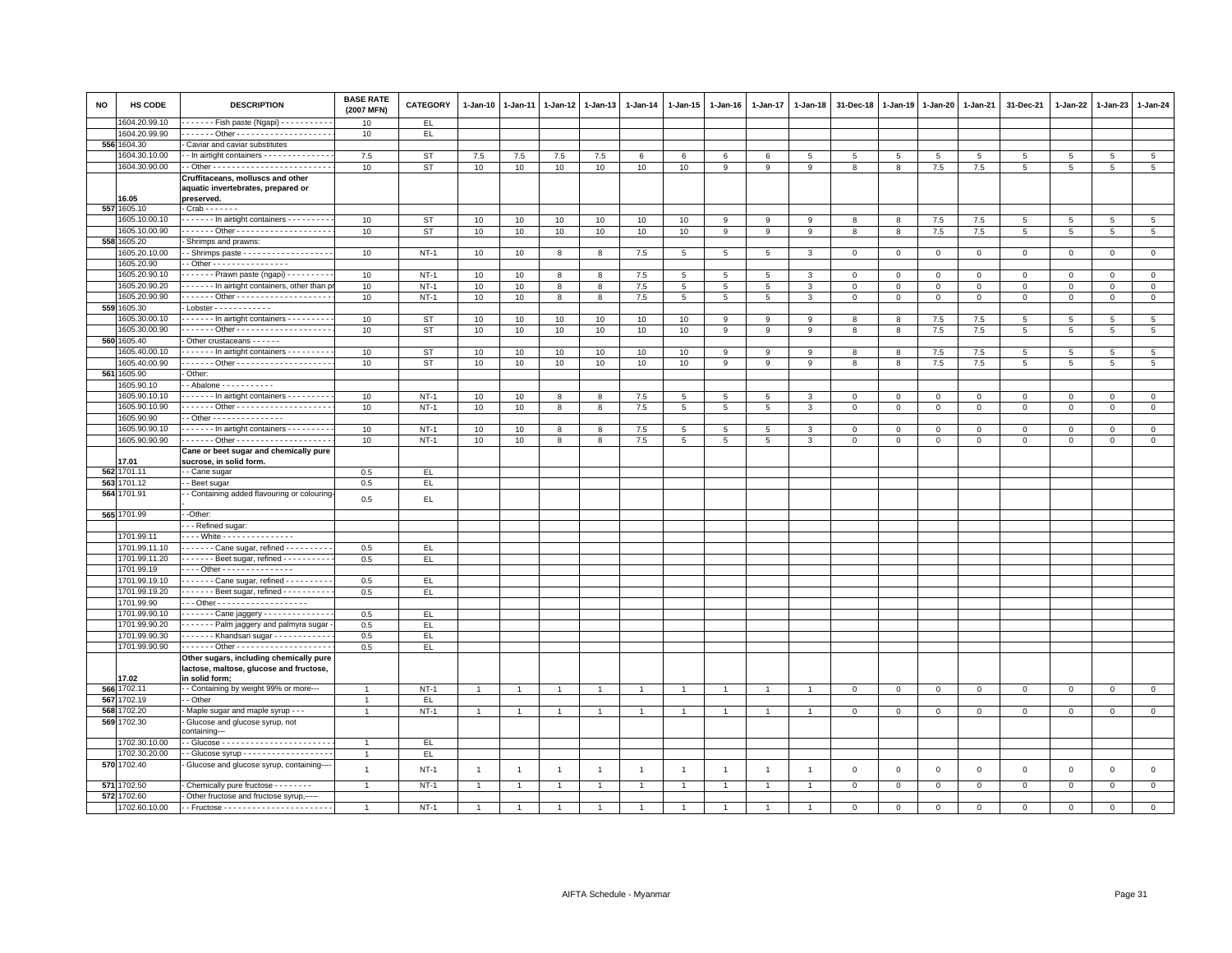| <b>NO</b> | HS CODE       | <b>DESCRIPTION</b>                                                                           | <b>BASE RATE</b><br>(2007 MFN) | CATEGORY    | $1-Jan-10$         | $1-Jan-11$     | 1-Jan-12       | 1-Jan-13       | $1-Jan-14$     | 1-Jan-15                       | $1-Jan-16$   | 1-Jan-17       | $1 - Jan-18$    | 31-Dec-18                  | $1 - Jan-19$           | 1-Jan-20          | 1-Jan-21     | 31-Dec-21    | 1-Jan-22     | 1-Jan-23     | $1-Jan-24$                 |
|-----------|---------------|----------------------------------------------------------------------------------------------|--------------------------------|-------------|--------------------|----------------|----------------|----------------|----------------|--------------------------------|--------------|----------------|-----------------|----------------------------|------------------------|-------------------|--------------|--------------|--------------|--------------|----------------------------|
|           | 1702.60.20.00 | Fructose syrup - - - - - - - - - - - - - - - - - -                                           |                                | $NT-1$      | $\overline{1}$     | $\overline{1}$ | $\overline{1}$ | $\overline{1}$ | $\overline{1}$ | $\overline{1}$                 |              | $\overline{1}$ | $\overline{1}$  | $\overline{0}$             | $\mathbf{0}$           | $\mathbf{0}$      | $\mathbf{0}$ | $\mathbf 0$  | $\mathbf{0}$ | $\mathbf{0}$ | $\mathbf 0$                |
|           | 573 1702.90   | Other, including invert sugar and other --                                                   |                                |             |                    |                |                |                |                |                                |              |                |                 |                            |                        |                   |              |              |              |              |                            |
|           | 1702.90.10.00 |                                                                                              | 5                              | $NT-1$      | 5                  | 5              | 5              | $\overline{4}$ | $\overline{4}$ | $\overline{4}$                 | 3            | 3              | $\overline{2}$  | $\mathbf 0$                | $\mathbf 0$            | $\mathsf 0$       | $\mathbf 0$  | $\mathbf 0$  | $^{\circ}$   | $\mathbf 0$  | $\mathbf 0$                |
|           | 1702.90.20.00 | - Artificial honey, whether or not mixed wit                                                 | 15                             | $NT-1$      | 15                 | 12.5           | 12.5           | 10             | 10             | $7.5\,$                        | 7.5          | 5              | 5               | $\mathbf 0$                | $\mathbf 0$            | $\mathbf 0$       | $\mathbf 0$  | $\mathbf 0$  | $\Omega$     | $\mathbf{0}$ | $\mathsf 0$                |
|           | 1702.90.30.00 | - Flavoured or coloured sugars (excluding                                                    | $5\phantom{.0}$                | $NT-1$      | $5\phantom{.0}$    | 5              | 5              | $\overline{4}$ | $\overline{4}$ | $\overline{4}$                 | 3            | 3              | $\overline{2}$  | $\mathsf 0$                | $\,0\,$                | $\mathbf 0$       | $\mathbf 0$  | $\mathsf 0$  | $\mathbf 0$  | $\mathbf 0$  | $\mathsf{O}\xspace$        |
|           | 1702.90.40.00 |                                                                                              | 5                              | $NT-1$      | 5                  | 5              | 5              | $\overline{4}$ | $\overline{4}$ | $\overline{4}$                 | $\mathbf{3}$ | 3              | $\overline{2}$  | $\mathbf 0$                | $\mathbf{0}$           | $\mathbf{O}$      | $\mathbf{0}$ | $\mathbf 0$  | $\Omega$     | $\mathbf{0}$ | $\mathbf{0}$               |
|           | 1702.90.90.00 |                                                                                              | 5                              | $NT-1$      | $5\overline{5}$    | 5              | 5              | $\overline{4}$ | $\overline{4}$ | $\overline{4}$                 | 3            | 3              | $\overline{2}$  | $\mathbf 0$                | $\mathbf{0}$           | $\mathsf 0$       | $\mathbf 0$  | $\mathbf 0$  | $\Omega$     | $\mathbf{0}$ | $\mathbf 0$                |
|           | 17.03         | Molasses resulting from the extraction                                                       |                                |             |                    |                |                |                |                |                                |              |                |                 |                            |                        |                   |              |              |              |              |                            |
|           | 574 1703.10   | or refining of sugar.<br>Cane molasses - - - - - - - -                                       |                                |             |                    |                |                |                |                |                                |              |                |                 |                            |                        |                   |              |              |              |              |                            |
|           | 703.10.00.10  | - - - - - - Suitable for human consumption                                                   | 15                             | $NT-1$      | 15                 | 12.5           | 12.5           | 10             | 10             | 7.5                            | 7.5          | 5              | 5               | $\mathbf 0$                | $\mathsf 0$            | $\mathbf{0}$      | $^{\circ}$   | $^{\circ}$   | $\mathbf{0}$ | $\Omega$     | $\mathbf 0$                |
|           | 1703.10.00.20 | Not suitable for human consumpt                                                              | 15                             | <b>NT-1</b> | 15                 | 12.5           | 12.5           | 10             | 10             | 7.5                            | 7.5          | 5              | $5\phantom{.0}$ | $\overline{0}$             | $\,0\,$                | $\overline{0}$    | $\mathbf 0$  | $\mathbf 0$  | $\mathbf 0$  | $\mathbf{0}$ | $\overline{0}$             |
|           | 575 1703.90   | $\cdot$ Other - - - - - - - - - - -                                                          |                                |             |                    |                |                |                |                |                                |              |                |                 |                            |                        |                   |              |              |              |              |                            |
|           | 1703.90.00.10 | - - - - - - Suitable for human consumption                                                   | 15                             | $NT-1$      | 15                 | 12.5           | 12.5           | 10             | 10             | 7.5                            | 7.5          | 5              | 5               | $\mathbf 0$                | $\mathbf 0$            | $^{\circ}$        | $\Omega$     | $\Omega$     | $\Omega$     | $\Omega$     | $\mathsf 0$                |
|           | 1703.90.00.20 | ------ Not suitable for human consumpti                                                      | 15                             | $NT-1$      | 15                 | 12.5           | 12.5           | 10             | 10             | 7.5                            | 7.5          | 5              | $5\phantom{.0}$ | $\mathbf 0$                | $\mathbf{0}$           | $\mathbf{0}$      | $\mathbf{O}$ | 0            | $\circ$      | $\mathbf 0$  | $\overline{0}$             |
|           |               | Sugar confectionery (including white                                                         |                                |             |                    |                |                |                |                |                                |              |                |                 |                            |                        |                   |              |              |              |              |                            |
|           | 17.04         | chocolate), not containing cocoa.                                                            |                                |             |                    |                |                |                |                |                                |              |                |                 |                            |                        |                   |              |              |              |              |                            |
|           | 576 1704.10   | Chewing gum, whether or not sugar-                                                           | 20                             | <b>NT-1</b> | 20                 | 17.5           | 15             | 15             | 12.5           | 11                             | 9            | 7.5            | 5               | $\mathbf 0$                | $\mathbf 0$            | $\mathbf 0$       | $\mathbf 0$  | $\mathbf 0$  | $\mathbf 0$  | $\mathbf 0$  | $\mathsf 0$                |
|           | 577 1704.90   | Other:                                                                                       |                                |             |                    |                |                |                |                |                                |              |                |                 |                            |                        |                   |              |              |              |              |                            |
|           | 1704.90.10.00 | - Medicated sweets - - - - - - - - - - - - - -                                               | 20                             | $NT-1$      | 20                 | 17.5           | 15             | 15             | 12.5           | 11                             | 9            | 7.5            | 5               | $\overline{0}$             | $\overline{0}$         | $\mathbf{0}$      | $\mathbf{0}$ | $\mathbf{0}$ | $\Omega$     | $\mathbf{0}$ | $\mathbf{0}$               |
|           | 1704.90.20.00 | - White chocolate - - - - - - - - - - - - - - - -                                            | 20                             | $NT-1$      | 20                 | 17.5           | 15             | 15             | 12.5           | 11                             | 9            | 7.5            | 5               | $\mathbf 0$                | $\mathbf{0}$           | $\mathbf{0}$      | $\mathsf 0$  | 0            | $^{\circ}$   | $\Omega$     | $\mathsf 0$                |
|           | 1704.90.90.00 |                                                                                              | 20                             | $NT-1$      | 20                 | 17.5           | 15             | 15             | 12.5           | 11                             | 9            | 7.5            | $5\phantom{.0}$ | $\,0\,$                    | $\mathbf 0$            | $\mathsf 0$       | $\mathbf 0$  | $\mathbf 0$  | $^{\circ}$   | $\mathbf 0$  | $\mathsf 0$                |
|           | 578 1801.00   | Cocoa beans, whole or broken, raw or---                                                      |                                |             |                    |                |                |                |                |                                |              |                |                 |                            |                        |                   |              |              |              |              |                            |
|           |               |                                                                                              | 15                             | $NT-1$      | 15                 | 12.5           | 12.5           | 10             | 10             | 7.5                            | 7.5          | 5              | 5               | $\mathbf 0$                | $\mathbf 0$            | $\mathbf 0$       | $\mathsf 0$  | $\mathbf 0$  | $\mathbf 0$  | $\mathbf 0$  | $\mathsf 0$                |
|           | 579 1802.00   | Cocoa shells, husks, skins and other                                                         | 15                             | $NT-1$      | 15                 | 12.5           | 12.5           | 10             | 10             | 7.5                            | 7.5          | 5              | 5               | $\mathsf 0$                | $\mathbf 0$            | $\mathbf 0$       | $\mathbf 0$  | $\mathbf 0$  | $\Omega$     | $\mathbf 0$  | $\mathsf 0$                |
|           | 18.03         | Cocoa paste, whether or not defatted.                                                        |                                |             |                    |                |                |                |                |                                |              |                |                 |                            |                        |                   |              |              |              |              |                            |
|           | 580 1803.10   | Not defatted - - - -                                                                         | 15                             | $NT-1$      | 15                 | 12.5           | 12.5           | 10             | 10             | 7.5                            | 7.5          | 5              | 5               | $\Omega$                   | $\Omega$               | $\Omega$          | $\mathbf{0}$ | $\mathbf 0$  | $\Omega$     | $\Omega$     | $\mathbf 0$                |
|           | 581 1803.20   | Wholly or partly defatted - - - - - -                                                        | 15                             | $NT-1$      | 15                 | 12.5           | 12.5           | 10             | 10             | 7.5                            | 7.5          | 5              | 5               | $\mathbf 0$                | 0                      | $\mathbf 0$       | $\mathbf 0$  | $\mathbf 0$  | $\circ$      | $\mathbf 0$  | $\mathbf 0$                |
|           | 582 1804.00   | Cocoa butter, fat and oil - - - -                                                            | 15                             | $NT-1$      | 15                 | 12.5           | 12.5           | 10             | 10             | $7.5\,$                        | 7.5          | 5              | 5               | $\mathbf 0$                | $\mathbf 0$            | $\mathsf 0$       | $\mathbf 0$  | $\mathbf 0$  | $\Omega$     | $\Omega$     | $\mathsf 0$                |
|           | 583 1805.00   | Cocoa powder, not containing added--                                                         | 15                             | $NT-1$      | 15                 | 12.5           | 12.5           | 10             | 10             | 7.5                            | 7.5          | 5              | 5               | $\mathbf 0$                | $\mathbf 0$            | $\mathbf 0$       | $\mathsf 0$  | $\mathbf 0$  | $^{\circ}$   | $\mathbf 0$  | $\mathsf 0$                |
|           |               |                                                                                              |                                |             |                    |                |                |                |                |                                |              |                |                 |                            |                        |                   |              |              |              |              |                            |
|           | 18.06         | Chocolate and other food preparations<br>containing cocoa.                                   |                                |             |                    |                |                |                |                |                                |              |                |                 |                            |                        |                   |              |              |              |              |                            |
|           | 584 1806.10   | · Cocoa powder, containing added sugar---                                                    | 15                             | EL.         |                    |                |                |                |                |                                |              |                |                 |                            |                        |                   |              |              |              |              |                            |
|           | 585 1806.20   | -Other preparations in block , slabs or---                                                   |                                |             |                    |                |                |                |                |                                |              |                |                 |                            |                        |                   |              |              |              |              |                            |
|           | 1806.20.10.00 | - Chocolate confectionery in blocks, slabs                                                   | 15                             | ST          | 15                 | 14             | 13             | 13             | 12             | 12                             | 11           | 10             | 9               | 8                          | 8                      | 7.5               | 7.5          | 5            | 5            | 5            | 5                          |
|           | 1806.20.90.00 |                                                                                              | 15                             | <b>ST</b>   | 15                 | 14             | 13             | 13             | 12             | 12                             | 11           | 10             | 9               | 8                          | 8                      | 7.5               | 7.5          | 5            | 5            | 5            | 5                          |
|           | 586 1806.31   | - Filled:                                                                                    |                                |             |                    |                |                |                |                |                                |              |                |                 |                            |                        |                   |              |              |              |              |                            |
|           | 1806.31.10.00 | - - Chocolate confectionery in blocks, slab                                                  | 20                             | $NT-1$      | 20                 | 17.5           | 15             | 15             | 12.5           | 11                             | 9            | 7.5            | 5               | $\mathbf 0$                | $\mathbf 0$            | $\mathbf{0}$      | $\mathbf{0}$ | $\mathbf 0$  | $\mathbf 0$  | $\mathbf 0$  | $\mathbf{0}$               |
|           | 1806.31.90.00 |                                                                                              | 20                             | $NT-1$      | 20                 | 17.5           | 15             | 15             | 12.5           | 11                             | 9            | 7.5            | $\,$ 5          | $\mathbf 0$                | $\mathbf 0$            | $\mathsf 0$       | $\mathsf 0$  | $\mathsf 0$  | $\mathbf 0$  | $\Omega$     | $\overline{0}$             |
|           | 587 1806.32   | - Not filled:                                                                                |                                |             |                    |                |                |                |                |                                |              |                |                 |                            |                        |                   |              |              |              |              |                            |
|           | 1806.32.10.00 | - - Chocolate confectionery in blocks, slabs                                                 | 20                             | $NT-1$      | 20                 | 17.5           | 15             | 15             | 12.5           | 11                             | 9            | 7.5            | 5               | $\Omega$                   | $^{\circ}$             | 0                 | $\Omega$     | 0            | $\Omega$     | $\Omega$     | $\mathbf 0$                |
|           | 1806.32.90.00 |                                                                                              | 20                             | $NT-1$      | 20                 | 17.5           | 15             | 15             | 12.5           | 11                             | 9            | 7.5            | 5               | $\mathbf 0$                | $\overline{0}$         | $\mathbf 0$       | $\mathbf{0}$ | $\mathbf 0$  | $\Omega$     | $\Omega$     | $\mathbf 0$                |
|           | 588 1806.90   | Other:                                                                                       |                                |             |                    |                |                |                |                |                                |              |                |                 |                            |                        |                   |              |              |              |              |                            |
|           | 1806.90.10.00 | - Chocolate confectionery in tablets or pas                                                  | 20                             | $NT-1$      | 20                 | 17.5           | 15             | 15             | 12.5           | 11                             | 9            | 7.5            | 5               | $\mathbf 0$                | $\mathbf 0$            | $\mathbf 0$       | $\Omega$     | $\circ$      | $\Omega$     | $\Omega$     | $\mathbf 0$                |
|           | 1806.90.20.00 | - Food preparations of flour, meal, starch                                                   | 20                             | $NT-1$      | 20                 | 17.5           | 15             | 15             | 12.5           | 11                             | 9            | 7.5            | 5               | $\mathsf 0$                | $\mathsf 0$            | $\mathbf{O}$      | $\mathbf 0$  | $\mathbf 0$  | $\mathbf 0$  | $\mathbf 0$  | $\mathsf 0$                |
|           | 1806.90.30.00 | - Other food preparations of flour, meal, st                                                 | 20                             | $NT-1$      | 20                 | 17.5           | 15             | 15             | 12.5           | 11                             | 9            | 7.5            | 5               | $\mathbf 0$                | $\mathbf 0$            | $\mathsf 0$       | $\mathbf 0$  | $\mathbf 0$  | $\mathbf 0$  | $\mathbf 0$  | $\mathsf 0$                |
|           | 1806.90.90.00 |                                                                                              | 20                             | $NT-1$      | 20                 | 17.5           | 15             | 15             | 12.5           | 11                             | 9            | 7.5            | $\,$ 5          | $\mathbf 0$                | $\mathbf 0$            | $\mathbf 0$       | $\Omega$     | $\mathsf 0$  | $\Omega$     | $\Omega$     | $\mathsf 0$                |
|           |               | Malt extract; food preparations of flour,                                                    |                                |             |                    |                |                |                |                |                                |              |                |                 |                            |                        |                   |              |              |              |              |                            |
|           | 9.01          | groats, meal, starch or malt extract, not                                                    |                                |             |                    |                |                |                |                |                                |              |                |                 |                            |                        |                   |              |              |              |              |                            |
|           | 589 1901.10   | Preparations for infant use, put up for                                                      |                                |             |                    |                |                |                |                |                                |              |                |                 |                            |                        |                   |              |              |              |              |                            |
|           | 1901.10.10.00 | retail sale:<br>- Of malt extract - - - - - - - - - - - - - - - - -                          | $\overline{1}$                 | $NT-1$      | $\overline{1}$     |                | $\overline{1}$ |                |                | $\overline{1}$                 |              |                |                 | $\Omega$                   | $\Omega$               | $\mathbf 0$       | $\Omega$     | $\Omega$     | $\Omega$     | $\Omega$     | $\mathbf 0$                |
|           |               |                                                                                              |                                |             |                    |                |                |                |                |                                |              |                |                 |                            |                        |                   |              |              |              |              |                            |
|           | 1901.10.21.00 | Of goods of headings 04.01 to 04.04:<br>- - Medical food - - - - - - - - - - - - - - - - - - | $\overline{1}$                 | $NT-1$      |                    | $\overline{1}$ | $\mathbf{1}$   | $\overline{1}$ |                |                                |              | 1              | $\mathbf{1}$    |                            |                        |                   | $\mathbf{0}$ | $\Omega$     | $\Omega$     | $\Omega$     |                            |
|           | 1901.10.29.00 |                                                                                              | $\mathbf{1}$                   | $NT-1$      | $\mathbf{1}$<br>-1 |                | $\mathbf{1}$   | $\overline{1}$ |                | $\overline{1}$<br>$\mathbf{1}$ |              |                | $\overline{1}$  | $\mathbf 0$<br>$\mathbf 0$ | $\,0\,$<br>$\mathsf 0$ | 0<br>$\mathbf{O}$ | $\mathbf{0}$ | $\mathbf 0$  | $\mathbf 0$  | $\mathbf 0$  | $\mathbf 0$<br>$\mathsf 0$ |
|           | 1901.10.30.00 | - Of soya bean powder - - - - - - - - - - - -                                                |                                | $NT-1$      | $\overline{1}$     |                |                |                |                | $\ddot{\phantom{1}}$           |              |                |                 | $\mathbf 0$                | $\mathbf 0$            | $\mathbf 0$       | $\mathbf 0$  | $\Omega$     | $\Omega$     | $\Omega$     | $\mathsf 0$                |
|           |               | . Other                                                                                      |                                |             |                    |                |                |                |                |                                |              |                |                 |                            |                        |                   |              |              |              |              |                            |
|           | 1901.10.91.00 | - - For lactase deficiency infants - - - - - -                                               | $\mathbf{1}$                   | $NT-1$      |                    |                | $\mathbf{1}$   | -1             |                |                                |              |                |                 | $\mathbf 0$                | $\mathsf 0$            | $\mathbf 0$       | $\mathbf 0$  | $\Omega$     | $\Omega$     | $\Omega$     | $\mathsf 0$                |
|           | 1901.10.92.00 | Other medical foods - - - - - - - - - - - - -                                                | $\overline{1}$                 | $NT-1$      |                    |                |                |                |                |                                |              |                |                 | $\Omega$                   | $\Omega$               | $\Omega$          | $\Omega$     | $\Omega$     | $\Omega$     | $\Omega$     | $\mathbf 0$                |
|           | 1901.10.93.00 | --- Other, containing cocoa -----------                                                      | $\overline{1}$                 | $NT-1$      | $\overline{1}$     |                |                |                |                |                                |              |                |                 | $\Omega$                   | $\Omega$               | $\Omega$          | $\Omega$     | $\Omega$     | $\Omega$     | $\Omega$     | $\Omega$                   |
|           |               |                                                                                              |                                |             |                    |                |                |                |                |                                |              |                |                 |                            |                        |                   |              |              |              |              |                            |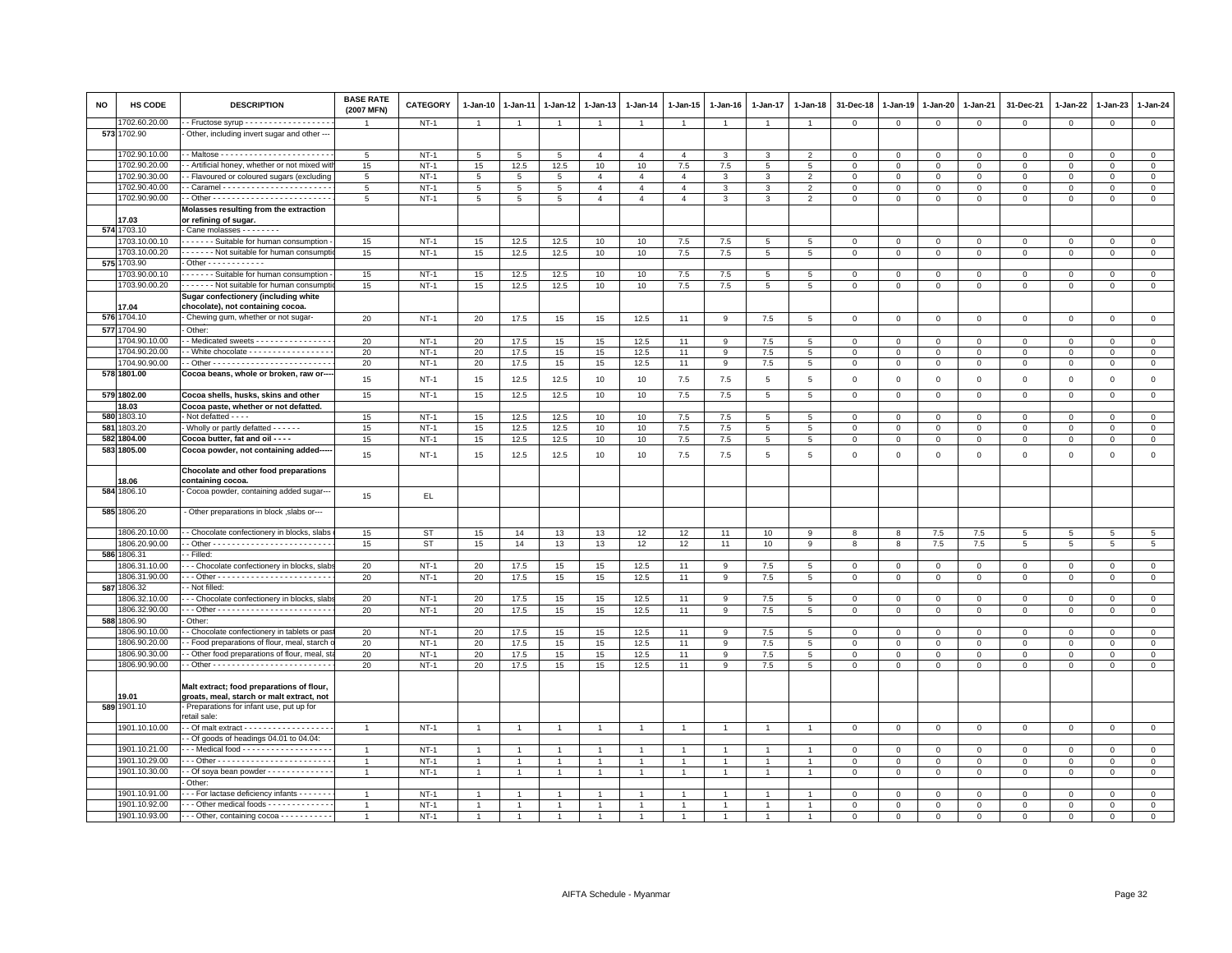| <b>NO</b> | HS CODE                      | <b>DESCRIPTION</b>                                                                                   | <b>BASE RATE</b><br>(2007 MFN) | CATEGORY  | $1-Jan-10$     | $1 - Jan-11$   | $1 - Jan-12$   | 1-Jan-13       | $1 - Jan-14$   | 1-Jan-15       | $1-Jan-16$     | $1 - Jan-17$    | $1 - Jan-18$   | 31-Dec-18      | $1 - Jan-19$   | $1-Jan-20$     | 1-Jan-21       | 31-Dec-21      | 1-Jan-22     | 1-Jan-23        | $1-Jan-24$      |
|-----------|------------------------------|------------------------------------------------------------------------------------------------------|--------------------------------|-----------|----------------|----------------|----------------|----------------|----------------|----------------|----------------|-----------------|----------------|----------------|----------------|----------------|----------------|----------------|--------------|-----------------|-----------------|
|           | 1901.10.99.00                |                                                                                                      |                                | $NT-1$    | $\overline{1}$ | $\overline{1}$ | $\overline{1}$ | $\overline{1}$ |                | $\overline{1}$ |                | $\mathbf{1}$    | $\overline{1}$ | $\mathbf 0$    | $\mathbf{0}$   | $\mathbf 0$    | $\mathbf 0$    | $\mathbf 0$    | $\circ$      | $\mathbf 0$     | $\mathbf 0$     |
|           | 590 1901.20                  | Mixes and doughs for the preparation--                                                               |                                |           |                |                |                |                |                |                |                |                 |                |                |                |                |                |                |              |                 |                 |
|           | 1901.20.10.00                | - Of flour, groats, meal, starch or malt ext                                                         | 15                             | $NT-1$    | 15             | 12.5           | 12.5           | 10             | 10             | 7.5            | 7.5            | 5               | 5              | $^{\circ}$     | $\mathbf 0$    | $\mathbf 0$    | $\mathbf 0$    | $\mathbf 0$    | $^{\circ}$   | $\mathbf 0$     | $\mathbf 0$     |
|           | 1901.20.20.00                | - Of flour, groats, meal, starch or malt ext                                                         | 15                             | $NT-1$    | 15             | 12.5           | 12.5           | 10             | 10             | 7.5            | 7.5            | 5               | 5              | $\mathbf 0$    | $\mathbf 0$    | $\mathbf{0}$   | $\mathbf{0}$   | $\mathbf 0$    | $\Omega$     | $\Omega$        | $\mathsf 0$     |
|           | 1901.20.30.00                | - Other, not containing cocoa - - - - - - - - -                                                      | 15                             | $NT-1$    | 15             | 12.5           | 12.5           | 10             | 10             | 7.5            | 7.5            | 5               | 5              | $\mathbf 0$    | $\mathbf{0}$   | $\mathbf{O}$   | $\mathbf 0$    | $\mathbf 0$    | $^{\circ}$   | $\mathbf{0}$    | $\mathsf 0$     |
|           | 1901.20.40.00<br>591 1901.90 | - Other, containing cocoa - - - - - - - - - - -<br>Other:                                            | 15                             | $NT-1$    | 15             | 12.5           | 12.5           | 10             | 10             | 7.5            | 7.5            | $5\overline{5}$ | 5              | $\overline{0}$ | $\mathbf{0}$   | $\overline{0}$ | $\mathbf{0}$   | $\mathbf 0$    | $\circ$      | $\mathbf 0$     | $\overline{0}$  |
|           |                              | - Infant food, not put up for retail sale:                                                           |                                |           |                |                |                |                |                |                |                |                 |                |                |                |                |                |                |              |                 |                 |
|           | 1901.90.11.00                | - - Of goods of heading 04.01 to 04.04 -                                                             |                                | $NT-1$    | $\overline{1}$ |                | $\overline{1}$ | $\overline{1}$ |                | $\mathbf{1}$   |                |                 |                | $\Omega$       | $\Omega$       | $\Omega$       | $\Omega$       | $\mathbf 0$    | $\Omega$     | $\Omega$        | $\mathbf{0}$    |
|           | 1901.90.12.00                | - - For lactase deficiency infants - - - - - -                                                       | $\mathbf{1}$                   | $NT-1$    | $\mathbf{1}$   | $\mathbf{1}$   | $\overline{1}$ | $\overline{1}$ | $\overline{1}$ | $\mathbf{1}$   |                | 1               | $\mathbf{1}$   | $\overline{0}$ | $\mathbf{0}$   | $\mathbf{0}$   | $\mathbf{0}$   | $\mathbf 0$    | $\circ$      | $\mathbf 0$     | $\mathbf 0$     |
|           | 1901.90.13.00                | - - Other medical food - - - - - - - - - - - - -                                                     | $\mathbf{1}$                   | $NT-1$    | $\mathbf{1}$   | $\overline{1}$ | $\overline{1}$ | $\overline{1}$ | $\overline{1}$ | $\mathbf{1}$   | $\overline{1}$ | $\mathbf{1}$    | $\overline{1}$ | $\mathbf 0$    | $\mathbf 0$    | $\mathbf{0}$   | $\mathbf{0}$   | 0              | $\circ$      | $\mathbf 0$     | $\mathbf 0$     |
|           | 1901.90.19.00                |                                                                                                      | $\overline{1}$                 | $NT-1$    | $\overline{1}$ |                |                | $\overline{1}$ |                | $\overline{1}$ |                |                 |                | $\mathbf 0$    | $\mathbf 0$    | $\Omega$       | $\mathbf 0$    | $\Omega$       | $\Omega$     | $\Omega$        | $\overline{0}$  |
|           | 1901.90.20.00                |                                                                                                      | 15                             | $NT-1$    | 15             | 12.5           | 12.5           | 10             | 10             | 7.5            | 7.5            | 5               | 5              | $\mathbf 0$    | $\mathbf 0$    | $\mathsf 0$    | $\mathbf 0$    | $\mathbf 0$    | $\mathbf 0$  | $\mathbf 0$     | $\mathsf 0$     |
|           |                              | - Other, of goods of heading 04.01 to 04.04:                                                         |                                |           |                |                |                |                |                |                |                |                 |                |                |                |                |                |                |              |                 |                 |
|           | 1901.90.31.00                |                                                                                                      | 15                             | $NT-1$    | 15             | 12.5           | 12.5           | 10             | 10             | 7.5            | 7.5            | 5               | 5              | $\Omega$       | $\Omega$       | $\overline{0}$ | $\mathbf 0$    | $\mathbf{0}$   | $\Omega$     | $\mathbf{0}$    | $\mathbf 0$     |
|           | 1901.90.32.00                | - - Medical food - - - - - - - - - - - - - - - - - -                                                 | 15                             | $NT-1$    | 15             | 12.5           | 12.5           | 10             | 10             | $7.5\,$        | 7.5            | 5               | 5              | $\mathbf 0$    | $\mathbf 0$    | $^{\circ}$     | $^{\circ}$     | 0              | $^{\circ}$   | $\mathbf 0$     | $\mathsf 0$     |
|           | 1901.90.33.00                | - - Other, not containing cocoa - - - - - - -                                                        | 15                             | $NT-1$    | 15             | 12.5           | 12.5           | 10             | 10             | 7.5            | 7.5            | 5               | 5              | $\mathbf 0$    | $\mathsf 0$    | 0              | $\circ$        | $\circ$        | $\Omega$     | $\circ$         | $\mathsf 0$     |
|           | 1901.90.34.00                | - - Other, containing cocoa - - - - - - - - - -                                                      | 15                             | $NT-1$    | 15             | 12.5           | 12.5           | 10             | 10             | 7.5            | 7.5            | 5               | 5              | $\mathbf 0$    | $\mathbf{0}$   | $\mathbf{0}$   | $\mathbf{0}$   | $\mathbf 0$    | $\mathbf 0$  | $\mathbf 0$     | $\mathbf{0}$    |
|           |                              | - Other soya based preparations:- - - -                                                              |                                |           |                |                |                |                |                |                |                |                 |                |                |                |                |                |                |              |                 |                 |
|           | 1901.90.41.00                | - - In powder form - - - - - - - - - - - - - - - -                                                   | 15                             | $NT-1$    | 15             | 12.5           | 12.5           | 10             | 10             | 7.5            | 7.5            | $\overline{5}$  | 5              | $\mathbf 0$    | $\mathbf 0$    | $\overline{0}$ | $\mathbf 0$    | $\Omega$       | $\Omega$     | $\mathbf{0}$    | $\mathsf 0$     |
|           | 1901.90.49.00                | - - In other form - - - - - - - - - - - - - - - - - -                                                | 15                             | $NT-1$    | 15             | 12.5           | 12.5           | 10             | 10             | 7.5            | 7.5            | 5               | 5              | $\Omega$       | $\Omega$       | $\mathbf 0$    | $\mathbf 0$    | $\mathbf 0$    | $\Omega$     | $\mathbf{0}$    | $\mathbf 0$     |
|           | 1901.90.51.00                | - - Medical foods - - - - - - - - - - - - - - - - -                                                  | 15                             | $NT-1$    | 15             | 12.5           | 12.5           | 10             | 10             | 7.5            | 7.5            | 5               | 5              | $\mathbf 0$    | $\mathbf 0$    | $\mathbf 0$    | $\mathbf 0$    | 0              | $^{\circ}$   | $\mathbf 0$     | $\mathbf 0$     |
|           | 1901.90.52.00                | - - Other, not containing cocoa - - - - - - - -                                                      | 15                             | $NT-1$    | 15             | 12.5           | 12.5           | 10             | 10             | $7.5\,$        | 7.5            | 5               | 5              | $\mathbf 0$    | $\mathbf 0$    | $\mathsf 0$    | $\overline{0}$ | $\Omega$       | $\Omega$     | $\Omega$        | $\mathsf 0$     |
|           | 1901.90.53.00                | - - Other, containing cocoa - - - - - - - - - -                                                      | 15                             | $NT-1$    | 15             | 12.5           | 12.5           | 10             | 10             | 7.5            | 7.5            | $\overline{5}$  | 5              | $\,0\,$        | $\,0\,$        | $\mathsf 0$    | $\mathbf 0$    | $\mathsf 0$    | $\mathbf 0$  | $\mathbf 0$     | $\mathsf 0$     |
|           |                              | Pasta, whether or not cooked or stuffed<br>(with meat or other substances) or                        |                                |           |                |                |                |                |                |                |                |                 |                |                |                |                |                |                |              |                 |                 |
|           | 19.02                        | otherwise prepared,                                                                                  |                                |           |                |                |                |                |                |                |                |                 |                |                |                |                |                |                |              |                 |                 |
|           | 592 1902.11                  | - Containing eggs - - - - -                                                                          | 15                             | $NT-1$    | 15             | 12.5           | 12.5           | 10             | 10             | 7.5            | 7.5            | 5               | 5              | $\mathbf{0}$   | $\mathsf 0$    | $\circ$        | $\mathbf 0$    | $\mathsf 0$    | $\mathsf 0$  | $\mathsf 0$     | $\mathbf{0}$    |
| 593       | 1902.19                      | - Other:                                                                                             |                                |           |                |                |                |                |                |                |                |                 |                |                |                |                |                |                |              |                 |                 |
|           | 902.19.10.00                 | - - Bean vermicelli (tang hoon) - - - - - - -                                                        | 15                             | <b>ST</b> | 15             | 14             | 13             | 13             | 12             | 12             | 11             | 10              | 9              | 8              | 8              | 7.5            | 7.5            | 5              | 5            | $\overline{5}$  | 5               |
|           | 1902.19.20.00                | - - - Rice vermicelli (bee hoon) - - - - - - - - -                                                   | 15                             | ST        | 15             | 14             | 13             | 13             | 12             | 12             | 11             | 10              | 9              | 8              | 8              | 7.5            | 7.5            | 5              | 5            | 5               | $5\overline{5}$ |
|           | 1902.19.90                   | $-$ - Other - - - - - - - -<br>- - - - - - Vermicelli:                                               |                                |           |                |                |                |                |                |                |                |                 |                |                |                |                |                |                |              |                 |                 |
|           | 1902.19.90.11                | ------- Of wheat flour                                                                               | 15                             | <b>ST</b> | 15             | 14             | 13             | 13             | 12             | 12             | 11             | 10              | 9              | 8              | 8              | 7.5            | $7.5\,$        | 5              | 5            | 5               | $\overline{5}$  |
|           | 1902.19.90.19                | $\cdots$ $\cdots$ Other                                                                              | 15                             | <b>ST</b> | 15             | 14             | 13             | 13             | 12             | 12             | 11             | 10              | 9              | 8              | 8              | 7.5            | $7.5\,$        | $\overline{5}$ | 5            | $5\phantom{.0}$ | $\overline{5}$  |
|           | 1902.19.90.90                | $\cdots$ $\cdots$ Other                                                                              | 15                             | <b>ST</b> | 15             | 14             | 13             | 13             | 12             | 12             | 11             | 10              | 9              | 8              | 8              | 7.5            | 7.5            | 5              | 5            | 5               | 5               |
|           | 594 1902.20                  | - Stuffed pasta, whether or not cooked--                                                             | 15                             | $NT-1$    | 15             | 12.5           | 12.5           | 10             | 10             | 7.5            | 7.5            | 5               | 5              | $\mathbf 0$    | $\mathbf 0$    | $\mathbf 0$    | $\mathbf 0$    | $\mathbf 0$    | $\mathbf 0$  | $\mathsf 0$     | $\mathsf 0$     |
|           | 595 1902.30                  | Other pasta:                                                                                         |                                |           |                |                |                |                |                |                |                |                 |                |                |                |                |                |                |              |                 |                 |
|           | 1902.30.10.00                | - Instant noodles - - - - - - - - - - - - - - - - -                                                  | 15                             | ST        | 15             | 14             | 13             | 13             | 12             | 12             | 11             | 10              | 9              | 8              | 8              | 7.5            | 7.5            | 5              | -5           | 5               | 5               |
|           | 1902.30.90.00                |                                                                                                      | 15                             | <b>ST</b> | 15             | 14             | 13             | 13             | 12             | 12             | 11             | 10              | 9              | 8              | 8              | 7.5            | 7.5            | 5              | 5            | 5               | 5               |
| 596       | 1902.40                      | Couscous - - - - -                                                                                   | 15                             | $NT-1$    | 15             | 12.5           | 12.5           | 10             | 10             | $7.5\,$        | 7.5            | 5               | 5              | $\mathbf 0$    | $\mathbf{0}$   | $\mathbf 0$    | $\mathbf 0$    | $\mathbf 0$    | $\circ$      | $\mathbf 0$     | $\mathsf 0$     |
|           | 597 1903.00                  | Tapioca and substitutes therefor<br>prepared----                                                     |                                |           |                |                |                |                |                |                |                |                 |                |                |                |                |                |                |              |                 |                 |
|           | 1903.00.00.10                | Tapioca pearls                                                                                       | $\mathbf{1}$                   | $NT-1$    | $\overline{1}$ | $\overline{1}$ | $\overline{1}$ | $\overline{1}$ | $\overline{1}$ | $\overline{1}$ |                |                 | $\overline{1}$ | $\mathbf{0}$   | 0              | $\mathbf 0$    | $\mathbf 0$    | $\mathbf 0$    | $\circ$      | $\mathbf 0$     | $\mathbf{0}$    |
|           | 1903.00.00.20                | Sago pearls - - - - - - - - - - - - - -                                                              | $\mathbf{1}$                   | $NT-1$    | $\overline{1}$ | $\overline{1}$ | $\mathbf{1}$   | $\overline{1}$ | $\overline{1}$ | $\mathbf{1}$   | $\overline{1}$ | $\overline{1}$  | $\overline{1}$ | $\mathbf 0$    | $\overline{0}$ | $\mathbf{0}$   | $\mathbf{0}$   | $\mathbf 0$    | $\mathbf{0}$ | $\mathbf{0}$    | $\mathsf 0$     |
|           | 1903.00.00.90                | ------ Other ---------------------                                                                   | $\mathbf{1}$                   | $NT-1$    | $\overline{1}$ | $\mathbf{1}$   | $\mathbf{1}$   | $\overline{1}$ | $\overline{1}$ | $\mathbf{1}$   | $\overline{1}$ | $\mathbf{1}$    | $\overline{1}$ | $\mathbf 0$    | $\mathbf{0}$   | $\mathsf 0$    | $\mathbf 0$    | 0              | $\circ$      | $\mathbf 0$     | $\overline{0}$  |
|           | 19.04                        | Prepared food obtained by the swelling<br>or roasting of cereals or cereal products<br>(for example, |                                |           |                |                |                |                |                |                |                |                 |                |                |                |                |                |                |              |                 |                 |
|           | 598 1904.10                  | Prepared foods obtained by the swelling<br>or roasting of                                            | 15                             | ST        | 15             | 14             | 13             | 13             | 12             | 12             | 11             | 10              | 9              | 8              | 8              | 7.5            | 7.5            | 5              | 5            | 5               | $\,$ 5 $\,$     |
|           | 599 1904.20                  | Prepared foods obtained from unroasted-                                                              |                                |           |                |                |                |                |                |                |                |                 |                |                |                |                |                |                |              |                 |                 |
|           | 1904.20.10.00                | - Mixtures of roasted or unroasted cereal                                                            | 15                             | $NT-1$    | 15             | 12.5           | 12.5           | 10             | 10             | 7.5            | 7.5            | 5               | 5              | $^{\circ}$     | $^{\circ}$     | 0              | $\mathbf 0$    | 0              | $^{\circ}$   | $\mathbf 0$     | $\mathbf 0$     |
|           | 1904.20.90.00                |                                                                                                      | 15                             | $NT-1$    | 15             | 12.5           | 12.5           | 10             | 10             | $7.5\,$        | 7.5            | $5\phantom{.0}$ | $\,$ 5 $\,$    | $\mathbf{0}$   | $\overline{0}$ | $\overline{0}$ | $\mathbf{0}$   | $\mathbf 0$    | $\circ$      | $\mathsf 0$     | $\overline{0}$  |
|           | 600 1904.30                  | Bulgur wheat - - - - -                                                                               | 15                             | $NT-1$    | 15             | 12.5           | 12.5           | 10             | 10             | 7.5            | 7.5            | $5\overline{5}$ | 5              | $\mathbf{0}$   | $\mathbf{0}$   | $\circ$        | $\mathbf 0$    | $\mathbf 0$    | $\mathbf 0$  | $\mathbf 0$     | $\circ$         |
| 601       | 1904.90                      | Other:                                                                                               |                                |           |                |                |                |                |                |                |                |                 |                |                |                |                |                |                |              |                 |                 |
|           | 1904.90.10.00                | - Rice preparations, including pre-cooked                                                            | 15                             | <b>ST</b> | 15             | 14             | 13             | 13             | 12             | 12             | 11             | 10              | 9              | 8              | 8              | 7.5            | 7.5            | 5              | 5            | 5               | 5               |
|           | 1904.90.90.00                | Bread, pastry, cakes, biscuits and other                                                             | 15                             | ST        | 15             | 14             | 13             | 13             | 12             | 12             | 11             | 10              | 9              | 8              | 8              | 7.5            | 7.5            | 5              | 5            | 5               | 5               |
|           | 19.05                        | bakers' wares, whether or not<br>containing cocoa;                                                   |                                |           |                |                |                |                |                |                |                |                 |                |                |                |                |                |                |              |                 |                 |
|           | 602 1905.10                  | Crispbread - - - - -                                                                                 | 15                             | $NT-1$    | 15             | 12.5           | 12.5           | 10             | 10             | 7.5            | 7.5            | 5               | $\overline{5}$ | $\Omega$       | $\Omega$       | $\mathbf 0$    | $\Omega$       | $\Omega$       | $\Omega$     | $\mathbf 0$     | $\mathbf 0$     |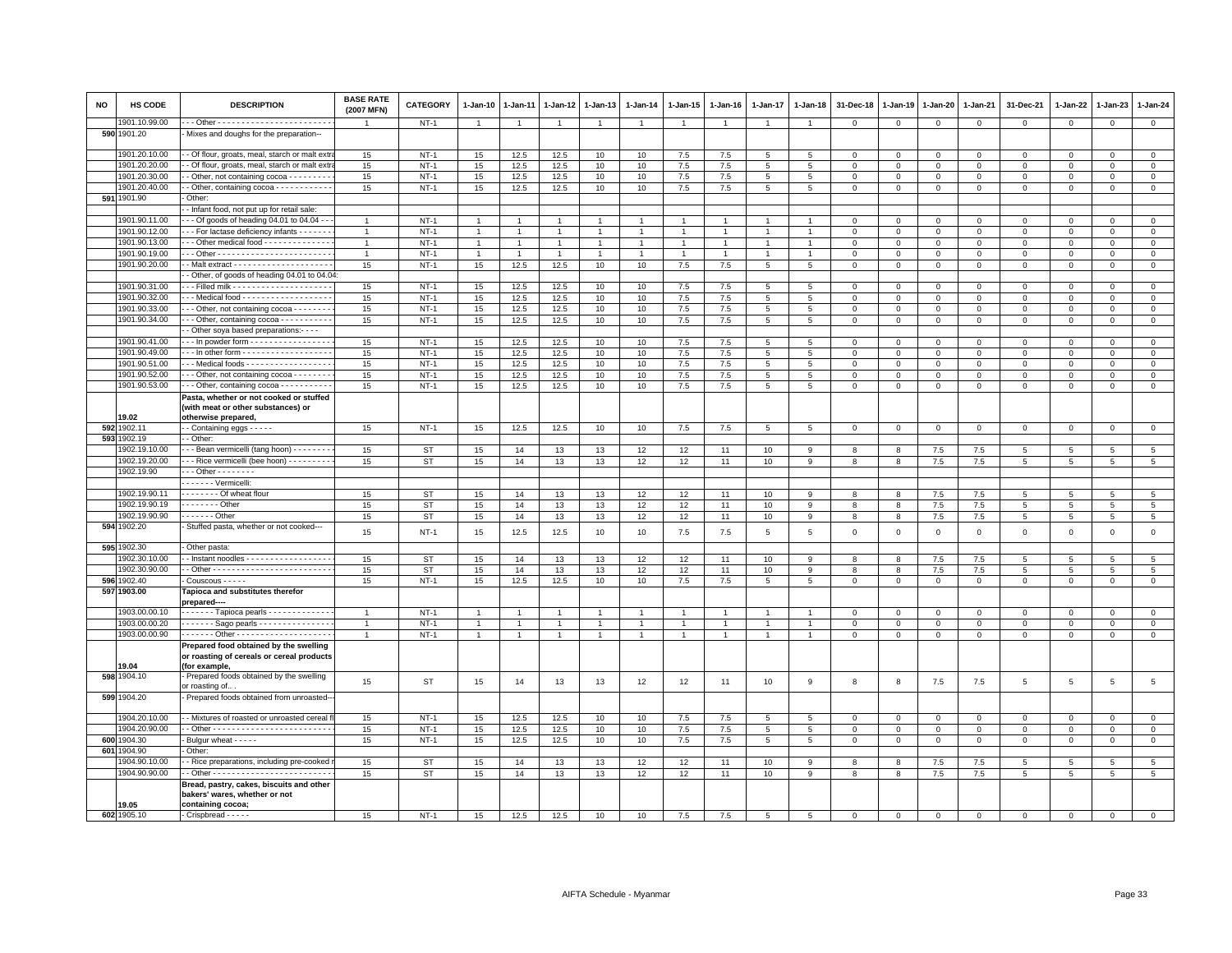| <b>NO</b> | HS CODE                        | <b>DESCRIPTION</b>                                                                       | <b>BASE RATE</b><br>(2007 MFN) | <b>CATEGORY</b> | 1-Jan-10 | 1-Jan-11        | 1-Jan-12        | 1-Jan-13       | 1-Jan-14       | 1-Jan-15       | 1-Jan-16 | 1-Jan-17        | 1-Jan-18        | 31-Dec-18      | $1 - Jan-19$   | 1-Jan-20     | 1-Jan-21     | 31-Dec-21   | $1 - Jan-22$   | 1-Jan-23     | $1 - Jan-24$                |
|-----------|--------------------------------|------------------------------------------------------------------------------------------|--------------------------------|-----------------|----------|-----------------|-----------------|----------------|----------------|----------------|----------|-----------------|-----------------|----------------|----------------|--------------|--------------|-------------|----------------|--------------|-----------------------------|
| 603       | 905.20                         | Gingerbread and the like - - - -                                                         | 15                             | $NT-1$          | 15       | 12.5            | 12.5            | 10             | 10             | 7.5            | 7.5      | 5               | 5               | $\mathbf 0$    | $\mathbf 0$    | $\mathbf 0$  | $\mathbf 0$  | 0           | 0              | 0            | $\mathbf 0$                 |
| 604       | 905.31                         | - Sweet biscuits:                                                                        |                                |                 |          |                 |                 |                |                |                |          |                 |                 |                |                |              |              |             |                |              |                             |
|           | 905.31.10.00                   | $\cdot$ - Not containing cocoa $\cdot$ - $\cdot$ - $\cdot$ - $\cdot$ - $\cdot$ - $\cdot$ | 15                             | $NT-1$          | 15       | 12.5            | 12.5            | 10             | 10             | 7.5            | 7.5      | 5               | 5               | $^{\circ}$     | $^{\circ}$     | $\mathbf 0$  | $\mathbf 0$  | 0           | $\Omega$       | $\Omega$     | $\mathbf 0$                 |
|           | 905.31.20.00                   | $\cdots$ Containing cocoa - - - - - - - - - - - - - - -                                  | 15                             | $NT-1$          | 15       | 12.5            | 12.5            | 10             | 10             | 7.5            | 7.5      | $\overline{5}$  | 5               | $\mathbf 0$    | $\mathbf{0}$   | $\mathsf 0$  | $\mathbf 0$  | $\mathsf 0$ | $\Omega$       | $\Omega$     | $\overline{0}$              |
|           | 605 1905.32                    | - Waffles and wafers:                                                                    |                                |                 |          |                 |                 |                |                |                |          |                 |                 |                |                |              |              |             |                |              |                             |
|           | 905.32.10.00                   |                                                                                          | 15                             | $NT-1$          | 15       | 12.5            | 12.5            | 10             | 10             | $7.5\,$        | 7.5      | 5               | 5               | $\mathbf 0$    | $\mathsf 0$    | $\mathbf 0$  | $\mathbf 0$  | $\mathsf 0$ | $^{\circ}$     | $\mathsf 0$  | $\mathsf 0$                 |
|           | 905.32.20.00<br>606 1905.40    |                                                                                          | 15                             | $NT-1$          | 15       | 12.5            | 12.5            | 10             | 10             | 7.5            | 7.5      | 5               | 5               | $\mathbf 0$    | $\mathbf{0}$   | $\mathbf 0$  | $\mathbf 0$  | $\mathsf 0$ | 0              | $\Omega$     | $\mathbf 0$                 |
|           |                                | Rusks, toasted bread and similar toasted                                                 | 15                             | $NT-1$          | 15       | 12.5            | 12.5            | 10             | 10             | $7.5\,$        | 7.5      | 5               | 5               | $\mathbf 0$    | $\circ$        | $\,0\,$      | $\mathsf 0$  | 0           | 0              | 0            | $\mathsf 0$                 |
|           |                                |                                                                                          |                                |                 |          |                 |                 |                |                |                |          |                 |                 |                |                |              |              |             |                |              |                             |
|           | 607 1905.90                    | Other:                                                                                   |                                |                 |          |                 |                 |                |                |                |          |                 |                 |                |                |              |              |             |                |              |                             |
|           | 905.90.10.00                   | - Unsweetened teething biscuits - - - - -                                                | 15                             | $NT-1$          | 15       | 12.5            | 12.5            | 10             | 10             | 7.5            | 7.5      | 5               | 5               | 0              | $\mathbf 0$    | $\mathbf 0$  | 0            | 0           | $\Omega$       | 0            | $\mathbf{0}$                |
|           | 1905.90.20.00                  | - Other unsweetened biscuits - - - - - - - -                                             | 15                             | $NT-1$          | 15       | 12.5            | 12.5            | 10             | 10             | 7.5            | 7.5      | 5               | 5               | $\mathbf{0}$   | $\Omega$       | $\mathbf{0}$ | $\mathbf{0}$ | $\mathbf 0$ | $\mathbf 0$    | $\mathbf 0$  | $\circ$                     |
|           | 1905.90.30.00                  |                                                                                          | 15                             | $NT-1$          | 15       | 12.5            | 12.5            | 10             | 10             | 7.5            | 7.5      | 5               | 5               | $^{\circ}$     | $^{\circ}$     | $\mathbf 0$  | $\mathbf 0$  | 0           | $\mathbf 0$    | 0            | $\mathbf 0$                 |
|           | 1905.90.40.00                  |                                                                                          | 15                             | $NT-1$          | 15       | 12.5            | 12.5            | 10             | 10             | 7.5            | 7.5      | 5               | 5               | $\Omega$       | $\Omega$       | $\mathbf 0$  | $\Omega$     | 0           | $\Omega$       | $\Omega$     | $\Omega$                    |
|           | 1905.90.50.00                  | - Bakery products made without flour - - -                                               | 15                             | $NT-1$          | 15       | 12.5            | 12.5            | 10             | 10             | $7.5\,$        | 7.5      | 5               | 5               | $\mathbf{O}$   | $\mathbf 0$    | $\mathbf 0$  | $\mathbf 0$  | $\mathbf 0$ | $\mathbf 0$    | $\mathsf 0$  | $\mathbf 0$                 |
|           | 1905.90.60.00                  | - Empty cachets of a kind suitable for pha                                               | $\overline{5}$                 | $NT-1$          | 5        | $5\overline{5}$ | $5\overline{5}$ | $\overline{4}$ | $\overline{4}$ | $\overline{4}$ | 3        | 3               | 2               | $\Omega$       | $\Omega$       | $\mathbf 0$  | $\mathbf 0$  | $\mathbf 0$ | $\mathbf 0$    | $\Omega$     | $\mathsf 0$                 |
|           | 1905.90.70.00                  | - Communion wafers, sealing wafers, rice                                                 | 15                             | $NT-1$          | 15       | 12.5            | 12.5            | 10             | 10             | 7.5            | 7.5      | 5               | $\overline{5}$  | $\mathbf 0$    | $\mathbf 0$    | $\mathsf 0$  | $\mathbf 0$  | $\mathsf 0$ | $\Omega$       | $\mathbf 0$  | $\,0\,$                     |
|           | 1905.90.80.00<br>1905.90.90.00 | - Other crisp savoury food products - - - -                                              | 15                             | $NT-1$          | 15       | 12.5            | 12.5            | 10             | 10             | 7.5            | 7.5      | 5               | 5               | $\Omega$       | $\Omega$       | $\Omega$     | $\mathbf 0$  | $\mathbf 0$ | $\mathbf 0$    | $\mathbf 0$  | $\mathsf 0$<br>$\mathbf{0}$ |
|           |                                |                                                                                          | 15                             | $NT-1$          | 15       | 12.5            | 12.5            | 10             | 10             | 7.5            | 7.5      | $5\overline{5}$ | 5               | $\mathbf{O}$   | $\mathbf 0$    | $\mathbf 0$  | $\mathbf{0}$ | $\mathbf 0$ | 0              | 0            |                             |
|           |                                | Vegetables, fruit, nuts and other edible<br>parts of plants, prepared or preserved       |                                |                 |          |                 |                 |                |                |                |          |                 |                 |                |                |              |              |             |                |              |                             |
|           | 20.01                          | by vinegar                                                                               |                                |                 |          |                 |                 |                |                |                |          |                 |                 |                |                |              |              |             |                |              |                             |
| 608       | 2001.10                        | - Cucumbers and gherkins - - - -                                                         | 15                             | $NT-1$          | 15       | 12.5            | 12.5            | 10             | 10             | 7.5            | 7.5      | 5               | 5               | $\mathbf 0$    | $\mathbf 0$    | $\mathbf 0$  | $\mathbf 0$  | $\mathsf 0$ | 0              | $\Omega$     | $\circ$                     |
| 609       | 2001.90                        | Other:                                                                                   |                                |                 |          |                 |                 |                |                |                |          |                 |                 |                |                |              |              |             |                |              |                             |
|           | 2001.90.10.00                  |                                                                                          | 15                             | $NT-1$          | 15       | 12.5            | 12.5            | 10             | 10             | 7.5            | 7.5      | 5               | 5               | $^{\circ}$     | $^{\circ}$     | $\mathbf 0$  | 0            | $\Omega$    | $\Omega$       | $\Omega$     | $\mathbf 0$                 |
|           | 2001.90.90.00                  |                                                                                          | 15                             | $NT-1$          | 15       | 12.5            | 12.5            | 10             | 10             | 7.5            | 7.5      | $\overline{5}$  | $\,$ 5          | $\pmb{0}$      | $\circ$        | $\,0\,$      | $\mathbf 0$  | $\mathsf 0$ | $\mathbf 0$    | $\mathbf 0$  | $\overline{0}$              |
|           |                                | Tomatoes prepared or preserved                                                           |                                |                 |          |                 |                 |                |                |                |          |                 |                 |                |                |              |              |             |                |              |                             |
|           |                                | otherwise than by vinegar or acetic<br>acid.                                             |                                |                 |          |                 |                 |                |                |                |          |                 |                 |                |                |              |              |             |                |              |                             |
|           | 20.02<br>610 2002.10           | Tomatoes, whole or in pieces - - - -                                                     | 15                             | <b>NT-1</b>     | 15       | 12.5            | 12.5            | 10             | 10             | 7.5            | 7.5      | 5               | 5               | 0              | $\circ$        | $\mathbf 0$  | 0            | $\mathbf 0$ | 0              | 0            | $\mathbf{0}$                |
|           | 611 2002.90                    | Other                                                                                    |                                |                 |          |                 |                 |                |                |                |          |                 |                 |                |                |              |              |             |                |              |                             |
|           | 2002.90.10.00                  | - Tomato paste - - - - - - - - - - - - - - - - - -                                       | 15                             | $NT-1$          | 15       | 12.5            | 12.5            | 10             | 10             | 7.5            | 7.5      | 5               | 5               | $\mathbf 0$    | $\mathbf 0$    | $\mathbf 0$  | $\mathbf 0$  | $\mathsf 0$ | $\mathbf 0$    | $^{\circ}$   | $\mathbf 0$                 |
|           | 2002.90.90.00                  |                                                                                          | 15                             | $NT-1$          | 15       | 12.5            | 12.5            | 10             | 10             | 7.5            | 7.5      | 5               | $5\phantom{.0}$ | $\mathbf 0$    | $\,0\,$        | $\mathbf 0$  | $\mathbf 0$  | $\mathsf 0$ | $\mathbf 0$    | $\mathsf 0$  | $\mathsf 0$                 |
|           |                                | Mushrooms and truffles, prepared or                                                      |                                |                 |          |                 |                 |                |                |                |          |                 |                 |                |                |              |              |             |                |              |                             |
|           |                                | preserved otherwise than by vinegar or                                                   |                                |                 |          |                 |                 |                |                |                |          |                 |                 |                |                |              |              |             |                |              |                             |
|           | 20.03                          | acetic acid.                                                                             |                                |                 |          |                 |                 |                |                |                |          |                 |                 |                |                |              |              |             |                |              |                             |
|           | 612 2003.10                    | - Mushrooms of the genus Agaricus - -                                                    | 15                             | <b>ST</b>       | 15       | 14              | 13              | 13             | 12             | 12             | 11       | 10              | 9               | 8              | 8              | $7.5\,$      | 7.5          | 5           | $\overline{5}$ | 5            | $5\phantom{.0}$             |
|           | 613 2003.20<br>614 2003.90     | . Truffles - - - - - - - - - - - - - - - - -<br>$\cdot$ Other - - - - - -                | 15                             | $NT-1$          | 15       | 12.5            | 12.5            | 10             | 10             | $7.5\,$        | 7.5      | 5               | 5               | $\mathbf 0$    | $\mathbf 0$    | $\mathbf 0$  | $\mathbf 0$  | $\mathsf 0$ | 0              | $\mathbf{0}$ | $\mathbf 0$                 |
|           |                                | Other vegetables prepared or preserved                                                   | 15                             | $NT-1$          | 15       | 12.5            | 12.5            | 10             | 10             | 7.5            | 7.5      | $5\phantom{.0}$ | $5\overline{5}$ | $\overline{0}$ | $\mathbf{0}$   | $\mathbf{0}$ | $\mathbf{0}$ | 0           | $\mathbf{0}$   | $\mathbf{0}$ | $\overline{0}$              |
|           |                                | otherwise than by vinegar or acetic                                                      |                                |                 |          |                 |                 |                |                |                |          |                 |                 |                |                |              |              |             |                |              |                             |
|           | 20.04                          | acid, frozen,                                                                            |                                |                 |          |                 |                 |                |                |                |          |                 |                 |                |                |              |              |             |                |              |                             |
|           | 615 2004.10                    | - Potatoes - - - - - - -                                                                 | 15                             | $NT-1$          | 15       | 12.5            | 12.5            | 10             | 10             | 7.5            | 7.5      | $5\phantom{.0}$ | $\,$ 5          | $\,0\,$        | $\,0\,$        | $\mathbf 0$  | $\mathbf 0$  | $\mathsf 0$ | $\mathbf 0$    | $\mathbf 0$  | $\overline{0}$              |
|           | 616 2004.90                    | Other vegetables and mixtures of ----                                                    |                                |                 |          |                 |                 |                |                |                |          |                 |                 |                |                |              |              |             |                |              |                             |
|           | 2004.90.10.00                  |                                                                                          | 15                             | $NT-1$          | 15       | 12.5            | 12.5            | 10             | 10             | 7.5            | 7.5      | 5               | 5               | $\mathbf{0}$   | 0              | $\mathbf 0$  | $\Omega$     | $\mathbf 0$ | $\Omega$       | 0            | $\mathbf{0}$                |
|           | 2004.90.20.00                  | - Other preparations of sweet corn - - - -                                               | 15                             | $NT-1$          | 15       | 12.5            | 12.5            | 10             | 10             | 7.5            | 7.5      | $5^{\circ}$     | 5               | $\mathbf 0$    | $\mathbf 0$    | $\mathbf{0}$ | $\mathbf 0$  | $\Omega$    | $\mathbf 0$    | $\mathbf 0$  | $\mathbf 0$                 |
|           | 2004.90.90.00                  |                                                                                          | 15                             | $NT-1$          | 15       | 12.5            | 12.5            | 10             | 10             | 7.5            | 7.5      | 5               | 5               | $\mathbf 0$    | $\mathbf 0$    | $\mathbf 0$  | $\mathbf 0$  | $\mathbf 0$ | 0              | $\mathbf 0$  | $\mathsf 0$                 |
|           |                                | Other vegetables prepared or preserved                                                   |                                |                 |          |                 |                 |                |                |                |          |                 |                 |                |                |              |              |             |                |              |                             |
|           | 20.05                          | otherwise than by vinegar or acetic<br>acid, not                                         |                                |                 |          |                 |                 |                |                |                |          |                 |                 |                |                |              |              |             |                |              |                             |
|           | 617 2005.10                    | - Homogenised vegetables - - - - -                                                       | 15                             | $NT-1$          | 15       | 12.5            | 12.5            | 10             | 10             | 7.5            | 7.5      | 5               | 5               | $\mathbf 0$    | $\mathbf 0$    | $\mathbf 0$  | $\mathbf 0$  | $\mathbf 0$ | 0              | $\Omega$     | $\circ$                     |
|           | 618 2005.20                    | - Potatoes:                                                                              |                                |                 |          |                 |                 |                |                |                |          |                 |                 |                |                |              |              |             |                |              |                             |
|           | 2005.20.10.00                  | - Chips and sticks - - - - - - - - - - - - - - - -                                       | 15                             | $NT-1$          | 15       | 12.5            | 12.5            | 10             | 10             | 7.5            | 7.5      | 5               | 5               | $\mathbf 0$    | $\mathbf 0$    | $\mathbf 0$  | $\mathbf 0$  | $\mathsf 0$ | $\Omega$       | $\Omega$     | $\mathsf 0$                 |
|           | 2005.20.90.00                  |                                                                                          | 15                             | $NT-1$          | 15       | 12.5            | 12.5            | 10             | 10             | $7.5\,$        | 7.5      | 5               | 5               | $\mathbf 0$    | $\mathbf 0$    | $\mathbf 0$  | $\Omega$     | $\mathbf 0$ | $^{\circ}$     | $\Omega$     | $\mathbf 0$                 |
| 619       | 2005.40                        | Peas (Pisum sativum) - - - - -                                                           | 15                             | $NT-1$          | 15       | 12.5            | 12.5            | 10             | 10             | $7.5\,$        | 7.5      | 5               | 5               | $\mathbf 0$    | $\mathbf 0$    | $\mathbf 0$  | $\mathbf 0$  | $\mathsf 0$ | $\mathbf 0$    | $\mathbf{0}$ | $\mathbf 0$                 |
| 620       | 2005.51                        | - Beans, shelled - - - - - - -                                                           | 15                             | $NT-1$          | 15       | 12.5            | 12.5            | 10             | 10             | $7.5\,$        | 7.5      | 5               | 5               | $\mathbf 0$    | $\mathbf 0$    | $\mathsf 0$  | $\Omega$     | $\mathsf 0$ | $\Omega$       | $\Omega$     | $\mathbf 0$                 |
| 621       | 2005.59                        | - Other - - - - - - - - - -                                                              | 15                             | $NT-1$          | 15       | 12.5            | 12.5            | 10             | 10             | 7.5            | 7.5      | 5               | 5               | $\mathbf 0$    | $\mathbf 0$    | $\mathbf 0$  | $\mathbf 0$  | $\mathsf 0$ | 0              | $\Omega$     | $\mathbf 0$                 |
| 622       | 2005.60                        | - Asparagus - - - - - - - -                                                              | 15                             | $NT-1$          | 15       | 12.5            | 12.5            | 10             | 10             | 7.5            | 7.5      | 5               | 5               | $\mathbf{0}$   | $\mathbf 0$    | $^{\circ}$   | $\Omega$     | $\mathbf 0$ | $\Omega$       | $\Omega$     | $\mathbf{0}$                |
| 623       | :005.70                        | - Olives - - - - - - - -                                                                 | 15                             | $NT-1$          | 15       | 12.5            | 12.5            | 10             | 10             | 7.5            | 7.5      | 5               | 5               | $\mathbf 0$    | $\mathbf 0$    | $\mathbf 0$  | $\mathbf 0$  | 0           | 0              | $\mathbf 0$  | $\mathbf{0}$                |
|           | 624 2005.80                    | - Sweet corn (Zea mays var. saccharata) -                                                | 15                             | $NT-1$          | 15       | 12.5            | 12.5            | 10             | 10             | 7.5            | 7.5      | $\overline{5}$  | $5\phantom{.0}$ | $\mathbf 0$    | $\overline{0}$ | $\,0\,$      | $\mathsf 0$  | $\mathsf 0$ | $\mathbf 0$    | $\mathsf 0$  | $\mathsf 0$                 |
|           | 625 2005.90                    | Other vegetables and mixtures of ------                                                  |                                |                 |          |                 |                 |                |                |                |          |                 |                 |                |                |              |              |             |                |              |                             |
|           | 2005.90.10.00                  | - Smoked garlic - - - - - - - - - - - - - - - - - -                                      | 15                             | <b>ST</b>       | 15       | 14              | 13              | 13             | 12             | 12             | 11       | 10              | 9               | 8              | 8              | 7.5          | 7.5          | -5          | -5             | 5            | 5                           |
|           | 2005.90.90.00                  |                                                                                          | 15                             | ST              | 15       | 14              | 13              | 13             | 12             | 12             | 11       | 10              | 9               | 8              | 8              | 7.5          | 7.5          | -5          | 5              | -5           | 5                           |
|           |                                |                                                                                          |                                |                 |          |                 |                 |                |                |                |          |                 |                 |                |                |              |              |             |                |              |                             |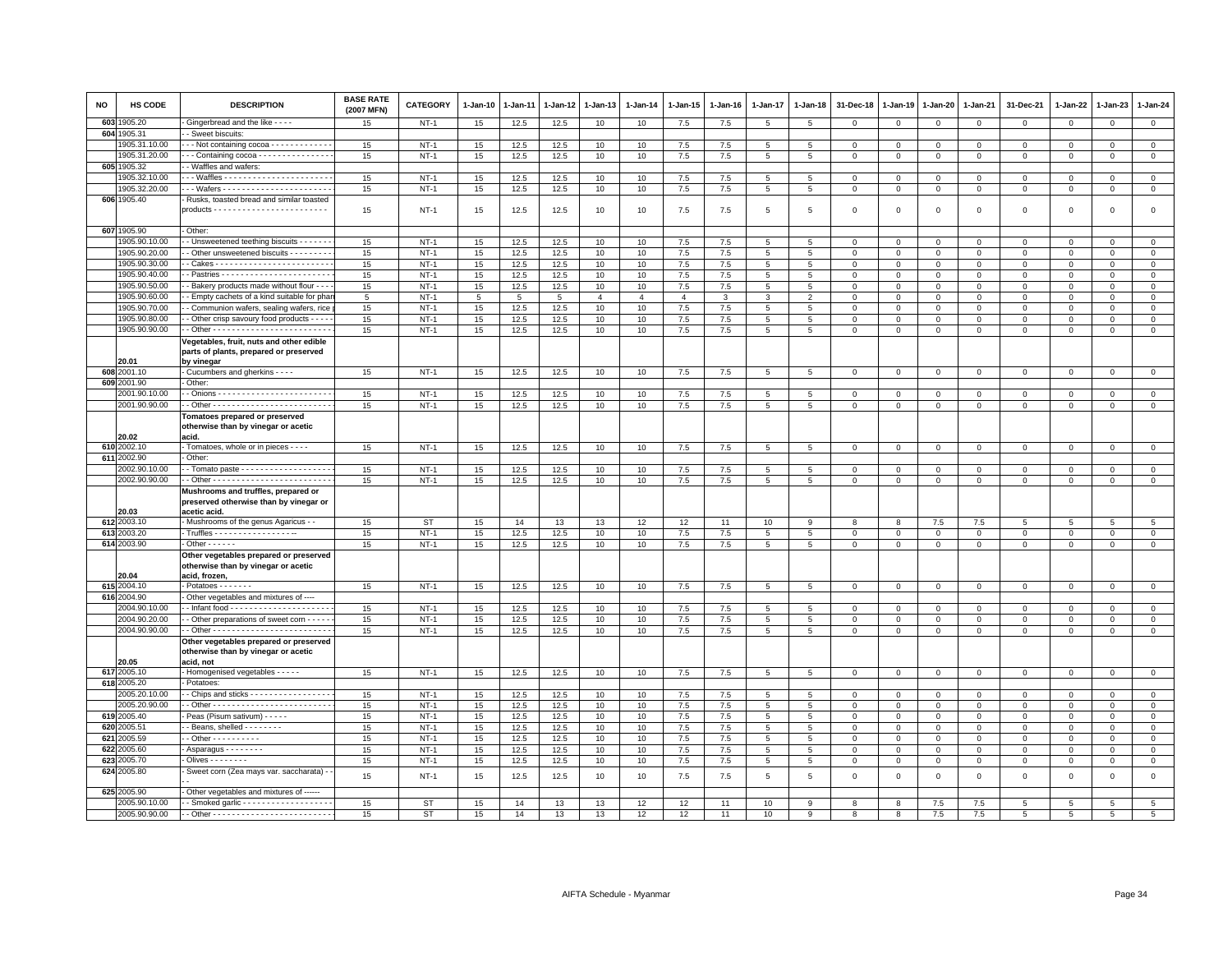| NO  | HS CODE                        | <b>DESCRIPTION</b>                                                                             | <b>BASE RATE</b><br>(2007 MFN) | CATEGORY | 1-Jan-10 | 1-Jan-11 | 1-Jan-12 | 1-Jan-13 | $1-Jan-14$ | 1-Jan-15 | $1 - Jan-16$ | $1 - Jan-17$   | 1-Jan-18       | 31-Dec-18    | 1-Jan-19     | 1-Jan-20    | 1-Jan-21       | 31-Dec-21           | $1-Jan-22$   | 1-Jan-23                    | 1-Jan-24       |
|-----|--------------------------------|------------------------------------------------------------------------------------------------|--------------------------------|----------|----------|----------|----------|----------|------------|----------|--------------|----------------|----------------|--------------|--------------|-------------|----------------|---------------------|--------------|-----------------------------|----------------|
|     | 626 2006.00                    | Vegetables, fruit, nuts, fruit-peel and---                                                     | 15                             | $NT-1$   | 15       | 12.5     | 12.5     | 10       | 10         | 7.5      | 7.5          | 5              | 5              | $\mathbf 0$  | $\mathbf 0$  | $\mathsf 0$ | $\mathbf 0$    | $\mathbf 0$         | $\mathbf 0$  | $\mathbf{0}$                | $\mathbf 0$    |
|     | 20.07                          | Jams, fruit jellies, marmalades, fruit or<br>nut purée and fruit or nut pastes,<br>obtained by |                                |          |          |          |          |          |            |          |              |                |                |              |              |             |                |                     |              |                             |                |
| 627 | 2007.10                        | Homogenised preparations - - -                                                                 | 15                             | $NT-1$   | 15       | 12.5     | 12.5     | 10       | 10         | 7.5      | 7.5          | $\overline{5}$ | 5              | $\mathbf{0}$ | $\mathsf 0$  | $\mathbf 0$ | $\mathbf{0}$   | $\mathbf{0}$        | $\circ$      | $\circ$                     | $\mathsf 0$    |
| 628 | 2007.91                        | - Citrus fruit - - - - - - - - -                                                               | 15                             | $NT-1$   | 15       | 12.5     | 12.5     | 10       | 10         | 7.5      | 7.5          | 5              | 5              | $\mathbf 0$  | $\mathbf 0$  | $\mathsf 0$ | $\mathbf 0$    | $\mathsf 0$         | $\Omega$     | $\mathsf 0$                 | $\mathsf 0$    |
| 629 | 2007.99                        | - Other:                                                                                       |                                |          |          |          |          |          |            |          |              |                |                |              |              |             |                |                     |              |                             |                |
|     | 2007.99.10.00                  | - - Fruit grains and pastes other than - -                                                     | 15                             | NT-1     | 15       | 12.5     | 12.5     | 10       | 10         | 7.5      | 7.5          | 5              | 5              | $^{\circ}$   | $\mathbf 0$  | 0           | 0              | 0                   | 0            | $\mathbf 0$                 | 0              |
|     | 2007.99.90.00                  | $-$ - Other - - - - - - - -                                                                    | 15                             | $NT-1$   | 15       | 12.5     | 12.5     | 10       | 10         | 7.5      | 7.5          | 5              | 5              | $\mathsf 0$  | $\mathsf 0$  | $\mathbf 0$ | $\mathbf 0$    | $\mathbf{0}$        | $\mathsf 0$  | $\mathbf{0}$                | $\mathsf 0$    |
|     |                                | Fruit, nuts and other edible parts of<br>plants, otherwise prepared or                         |                                |          |          |          |          |          |            |          |              |                |                |              |              |             |                |                     |              |                             |                |
|     | 20.08<br>630 2008.11           | preserved, whether or not                                                                      |                                |          |          |          |          |          |            |          |              |                |                |              |              |             |                |                     |              |                             |                |
|     | 2008.11.10                     | - Ground-nuts:<br>- - Roasted nuts - - - - - - - - - - - - - - -                               |                                |          |          |          |          |          |            |          |              |                |                |              |              |             |                |                     |              |                             |                |
|     | 2008.11.10.10                  | In airtight containers -                                                                       | 15                             | $NT-1$   | 15       | 12.5     | 12.5     | 10       | 10         | 7.5      | 7.5          | 5              | 5              | $\mathbf 0$  | $\mathbf 0$  | $\mathbf 0$ | $\mathbf 0$    | $\mathbf 0$         | $\mathbf 0$  | $\mathbf 0$                 | $\mathsf 0$    |
|     | 2008.11.10.90                  |                                                                                                | 15                             | $NT-1$   | 15       | 12.5     | 12.5     | 10       | 10         | $7.5\,$  | 7.5          | 5              | $\overline{5}$ | $\mathbf 0$  | $\mathbf 0$  | 0           | $\mathbf 0$    | $\mathbf 0$         | $\mathbf 0$  | $\mathbf{0}$                | $\mathbf 0$    |
|     | 2008.11.20                     | - - Peanut butter - - - - - - - - - - - - - - - - -                                            |                                |          |          |          |          |          |            |          |              |                |                |              |              |             |                |                     |              |                             |                |
|     | 2008.11.20.10                  | - - - - - - In airtight containers - - - - - - - - -                                           | 15                             | $NT-1$   | 15       | 12.5     | 12.5     | 10       | 10         | 7.5      | 7.5          | 5              | 5              | $\Omega$     | $\Omega$     | $\mathsf 0$ | $\mathbf{0}$   | $\mathbf 0$         | $\Omega$     | $\mathbf{0}$                | $\mathsf 0$    |
|     | 2008.11.20.90                  | ------ Other ---------------------                                                             | 15                             | $NT-1$   | 15       | 12.5     | 12.5     | 10       | 10         | 7.5      | 7.5          | 5              | 5              | $\mathbf 0$  | $\mathbf 0$  | $\mathbf 0$ | $\mathbf 0$    | $\mathsf 0$         | $\mathbf 0$  | $\mathbf 0$                 | $\mathsf 0$    |
|     | 2008.11.90                     | $-$ - Other - - - - - - - - -                                                                  |                                |          |          |          |          |          |            |          |              |                |                |              |              |             |                |                     |              |                             |                |
|     | 2008.11.90.10                  | - - - - - - In airtight containers - - - - - - - - -                                           | 15                             | $NT-1$   | 15       | 12.5     | 12.5     | 10       | 10         | 7.5      | 7.5          | 5              | 5              | $\mathbf 0$  | $\mathbf 0$  | $\mathbf 0$ | $\mathsf 0$    | $\mathbf 0$         | $\Omega$     | $\mathbf 0$                 | $\mathbf 0$    |
|     | 2008.11.90.90                  |                                                                                                | 15                             | $NT-1$   | 15       | 12.5     | 12.5     | 10       | 10         | 7.5      | 7.5          | 5              | 5              | $\mathbf 0$  | $\mathbf 0$  | $\Omega$    | $\mathbf{0}$   | $\Omega$            | $\Omega$     | $\Omega$                    | $\Omega$       |
| 631 | 2008.19                        | - Other, including mixtures:                                                                   |                                |          |          |          |          |          |            |          |              |                |                |              |              |             |                |                     |              |                             |                |
|     | 2008.19.10                     | -- Cashew ----------------                                                                     |                                |          |          |          |          |          |            |          |              |                |                |              |              |             |                |                     |              |                             |                |
|     | 2008.19.10.10                  | ------ In airtight containers ---------                                                        | 15                             | $NT-1$   | 15       | 12.5     | 12.5     | 10       | 10         | 7.5      | 7.5          | 5              | 5              | $^{\circ}$   | $\mathbf 0$  | 0           | 0              | $\mathbf 0$         | $\mathbf 0$  | $\mathbf 0$                 | $\circ$        |
|     | 2008.19.10.90                  | ------ Other --------------------                                                              | 15                             | $NT-1$   | 15       | 12.5     | 12.5     | 10       | 10         | 7.5      | 7.5          | 5              | 5              | $\mathbf 0$  | $\,0\,$      | $\mathsf 0$ | $\overline{0}$ | $\mathsf 0$         | $\mathsf 0$  | $\mathsf 0$                 | $\overline{0}$ |
|     | 2008.19.90                     | - - Other - - - - - - - - - - - - - - - - - -                                                  |                                |          |          |          |          |          |            |          |              |                |                |              |              |             |                |                     |              |                             |                |
|     |                                | - - - - - - Nuts:                                                                              |                                |          |          |          |          |          |            |          |              |                |                |              |              |             |                |                     |              |                             |                |
|     | 2008.19.90.11                  | In airtight containers                                                                         | 15                             | $NT-1$   | 15       | 12.5     | 12.5     | 10       | 10         | 7.5      | 7.5          | 5              | 5              | $\mathbf 0$  | $\mathbf 0$  | $\mathbf 0$ | $\circ$        | $\mathbf 0$         | 0            | $\mathbf 0$                 | $\mathbf 0$    |
|     | 2008.19.90.19                  | ------- Other -------------------                                                              | 15                             | $NT-1$   | 15       | 12.5     | 12.5     | 10       | 10         | 7.5      | 7.5          | $\sqrt{5}$     | 5              | $\,0\,$      | $\mathbf 0$  | $\mathbf 0$ | $\,0\,$        | $\mathsf 0$         | $\mathsf 0$  | $\Omega$                    | $\overline{0}$ |
|     | 2008.19.90.90                  | ------ Other --------------------                                                              | 15                             | $NT-1$   | 15       | 12.5     | 12.5     | 10       | 10         | 7.5      | 7.5          | 5              | 5              | $\mathbf 0$  | $\mathbf 0$  | $\mathbf 0$ | $\mathbf 0$    | $\mathbf 0$         | $\mathbf 0$  | $\mathbf 0$                 | $\circ$        |
|     | 632 2008.20                    | Pineapples - - - - - - - -                                                                     | 15                             | $NT-1$   | 15       | 12.5     | 12.5     | 10       | 10         | 7.5      | 7.5          | 5              | 5              | $\mathbf{0}$ | $\mathbf{0}$ | $\mathbf 0$ | $\mathbf 0$    | $\mathbf 0$         | 0            | $\mathbf{0}$                | $\circ$        |
|     | 633 2008.30                    | Citrus fruit:                                                                                  |                                |          |          |          |          |          |            |          |              |                |                |              |              |             |                |                     |              |                             |                |
|     |                                | - Containing added sugar or other ---                                                          |                                |          |          |          |          |          |            |          |              |                |                |              |              |             |                |                     |              |                             |                |
|     | 2008.30.11.00                  | - - In airtight containers - - - - - - - - - - - -                                             | 15                             | $NT-1$   | 15       | 12.5     | 12.5     | 10       | 10         | 7.5      | 7.5          | 5              | 5              | $\mathsf 0$  | $\mathbf 0$  | $\Omega$    | $\mathbf 0$    | $\mathsf 0$         | $\mathbf 0$  | $\mathbf{0}$                | $\circ$        |
|     | 2008.30.19.00                  |                                                                                                | 15                             | $NT-1$   | 15       | 12.5     | 12.5     | 10       | 10         | 7.5      | 7.5          | $\overline{5}$ | 5              | $\mathbf 0$  | $\mathbf{0}$ | $\mathbf 0$ | $\mathbf 0$    | $\mathbf 0$         | $\mathbf{O}$ | $\mathbf{0}$                | $\overline{0}$ |
|     |                                | - Other                                                                                        |                                |          |          |          |          |          |            |          |              |                |                |              |              |             |                |                     |              |                             |                |
|     | 2008.30.91.00<br>2008.30.99.00 | -- In airtight containers -------------<br>-- Other ------------------------                   | 15                             | $NT-1$   | 15       | 12.5     | 12.5     | 10       | 10         | 7.5      | 7.5          | 5<br>5         | 5              | $\mathbf 0$  | $\mathbf 0$  | $\mathbf 0$ | $\mathbf 0$    | $\mathbf 0$         | $\mathbf 0$  | $\mathbf 0$<br>$\mathbf{0}$ | $\mathsf 0$    |
|     | 634 2008.40                    | Pears:                                                                                         | 15                             | $NT-1$   | 15       | 12.5     | 12.5     | 10       | 10         | 7.5      | 7.5          |                | 5              | $\mathbf 0$  | $\mathbf 0$  | $\mathbf 0$ | $\mathbf 0$    | $\mathbf 0$         | $\mathbf 0$  |                             | $\mathsf 0$    |
|     |                                | - Containing added sugar or other---                                                           |                                |          |          |          |          |          |            |          |              |                |                |              |              |             |                |                     |              |                             |                |
|     | 2008.40.11.00                  | -- In airtight containers -------------                                                        | 15                             | $NT-1$   | 15       | 12.5     | 12.5     | 10       | 10         | 7.5      | 7.5          | 5              | 5              | $\mathbf 0$  | $\mathbf 0$  | $\mathbf 0$ | $\mathbf 0$    | $\mathbf 0$         | 0            | $\mathbf 0$                 | $\mathbf{0}$   |
|     | 2008.40.19.00                  |                                                                                                | 15                             | $NT-1$   | 15       | 12.5     | 12.5     | 10       | 10         | $7.5\,$  | 7.5          | 5              | $\overline{5}$ | $\,0\,$      | $\mathbf 0$  | $\mathbf 0$ | $\mathbf 0$    | $\mathsf{O}\xspace$ | $\circ$      | $\mathsf 0$                 | $\mathsf 0$    |
|     |                                | - Other                                                                                        |                                |          |          |          |          |          |            |          |              |                |                |              |              |             |                |                     |              |                             |                |
|     | 2008.40.91.00                  | - - In airtight containers - - - - - - - - - - - -                                             | 15                             | $NT-1$   | 15       | 12.5     | 12.5     | 10       | 10         | 7.5      | 7.5          | 5              | 5              | $\mathbf 0$  | $\mathbf 0$  | $\mathbf 0$ | $\mathbf{0}$   | $\mathbf{0}$        | $\mathbf{0}$ | $\Omega$                    | $\circ$        |
|     | 2008.40.99.00                  |                                                                                                | 15                             | $NT-1$   | 15       | 12.5     | 12.5     | 10       | 10         | 7.5      | 7.5          | 5              | 5              | $\mathbf 0$  | $\mathbf 0$  | $\mathbf 0$ | $\mathbf 0$    | $\mathsf 0$         | 0            | $\mathbf 0$                 | $\mathbf 0$    |
|     | 635 2008.50                    | Apricots:                                                                                      |                                |          |          |          |          |          |            |          |              |                |                |              |              |             |                |                     |              |                             |                |
|     |                                | - Containing added sugar or other -----                                                        |                                |          |          |          |          |          |            |          |              |                |                |              |              |             |                |                     |              |                             |                |
|     | 2008.50.11.00                  | -- In airtight containers - - - - - - - - - - - -                                              | 15                             | $NT-1$   | 15       | 12.5     | 12.5     | 10       | 10         | 7.5      | 7.5          | 5              | 5              | $\mathbf 0$  | $\mathbf 0$  | $\mathbf 0$ | $\mathbf 0$    | $\mathbf 0$         | $\Omega$     | $\mathbf{0}$                | $\mathsf 0$    |
|     | 2008.50.19.00                  | -- Other ------------------------                                                              | 15                             | $NT-1$   | 15       | 12.5     | 12.5     | 10       | 10         | 7.5      | 7.5          | 5              | 5              | $\mathbf 0$  | $\Omega$     | $\mathbf 0$ | $\mathbf 0$    | $\mathbf 0$         | $\Omega$     | $\mathbf{0}$                | $\mathbf 0$    |
|     |                                | - Other:                                                                                       |                                |          |          |          |          |          |            |          |              |                |                |              |              |             |                |                     |              |                             |                |
|     | 2008.50.91.00                  | -- In airtight containers ------------                                                         | 15                             | $NT-1$   | 15       | 12.5     | 12.5     | 10       | 10         | 7.5      | 7.5          | 5              | 5              | $\mathbf 0$  | $\mathbf 0$  | $\mathsf 0$ | $\mathbf 0$    | $\mathsf 0$         | $\mathbf 0$  | $\mathbf 0$                 | $\circ$        |
|     | 2008.50.99.00                  |                                                                                                | 15                             | $NT-1$   | 15       | 12.5     | 12.5     | 10       | 10         | 7.5      | 7.5          | 5              | $\overline{5}$ | $\mathbf 0$  | $\mathsf 0$  | $\mathbf 0$ | $\,0\,$        | $\mathsf 0$         | $\mathbf 0$  | $\mathbf 0$                 | $\overline{0}$ |
|     | 636 2008.60                    | Cherries:                                                                                      |                                |          |          |          |          |          |            |          |              |                |                |              |              |             |                |                     |              |                             |                |
|     |                                | - Containing added sugar or other----                                                          |                                |          |          |          |          |          |            |          |              |                |                |              |              |             |                |                     |              |                             |                |
|     | 2008.60.11.00                  | - - In airtight containers - - - - - - - - - - -                                               | 15                             | $NT-1$   | 15       | 12.5     | 12.5     | 10       | 10         | 7.5      | 7.5          | $\overline{5}$ | 5              | $\mathbf 0$  | $\mathbf{0}$ | $\mathbf 0$ | $\Omega$       | $\mathbf 0$         | $\Omega$     | $\mathbf{0}$                | $\circ$        |
|     | 2008.60.19.00                  |                                                                                                | 15                             | $NT-1$   | 15       | 12.5     | 12.5     | 10       | 10         | 7.5      | 7.5          | 5              | 5              | $\mathbf 0$  | $\mathbf 0$  | $\mathsf 0$ | $\mathbf 0$    | $\mathsf 0$         | $\mathbf 0$  | $\mathbf 0$                 | $\mathbf 0$    |
|     |                                | - Other:                                                                                       |                                |          |          |          |          |          |            |          |              |                |                |              |              |             |                |                     |              |                             |                |
|     | 2008.60.91.00                  | In airtight containers                                                                         | 15                             | $NT-1$   | 15       | 12.5     | 12.5     | 10       | 10         | 7.5      | 7.5          | 5              | 5              | 0            | $\mathbf 0$  | $\mathbf 0$ | $\mathbf 0$    | $\mathbf 0$         | $\Omega$     | $\mathbf 0$                 | $\mathbf{0}$   |
|     | 2008.60.99.00                  |                                                                                                | 15                             | $NT-1$   | 15       | 12.5     | 12.5     | 10       | 10         | 7.5      | 7.5          | 5              | 5              | $\mathbf 0$  | $\mathbf 0$  | $\mathbf 0$ | $\mathbf 0$    | $\Omega$            | $\Omega$     | $\Omega$                    | $\Omega$       |
|     | 637 2008.70                    | Peaches, including nectarines                                                                  |                                |          |          |          |          |          |            |          |              |                |                |              |              |             |                |                     |              |                             |                |
|     |                                | - Containing added sugar or other---                                                           |                                |          |          |          |          |          |            |          |              |                |                |              |              |             |                |                     |              |                             |                |
|     | 2008.70.11.00                  | In airtight containers                                                                         | 15                             | $NT-1$   | 15       | 12.5     | 12.5     |          | 10         | 7.5      | 7.5          |                |                |              |              |             |                |                     |              |                             |                |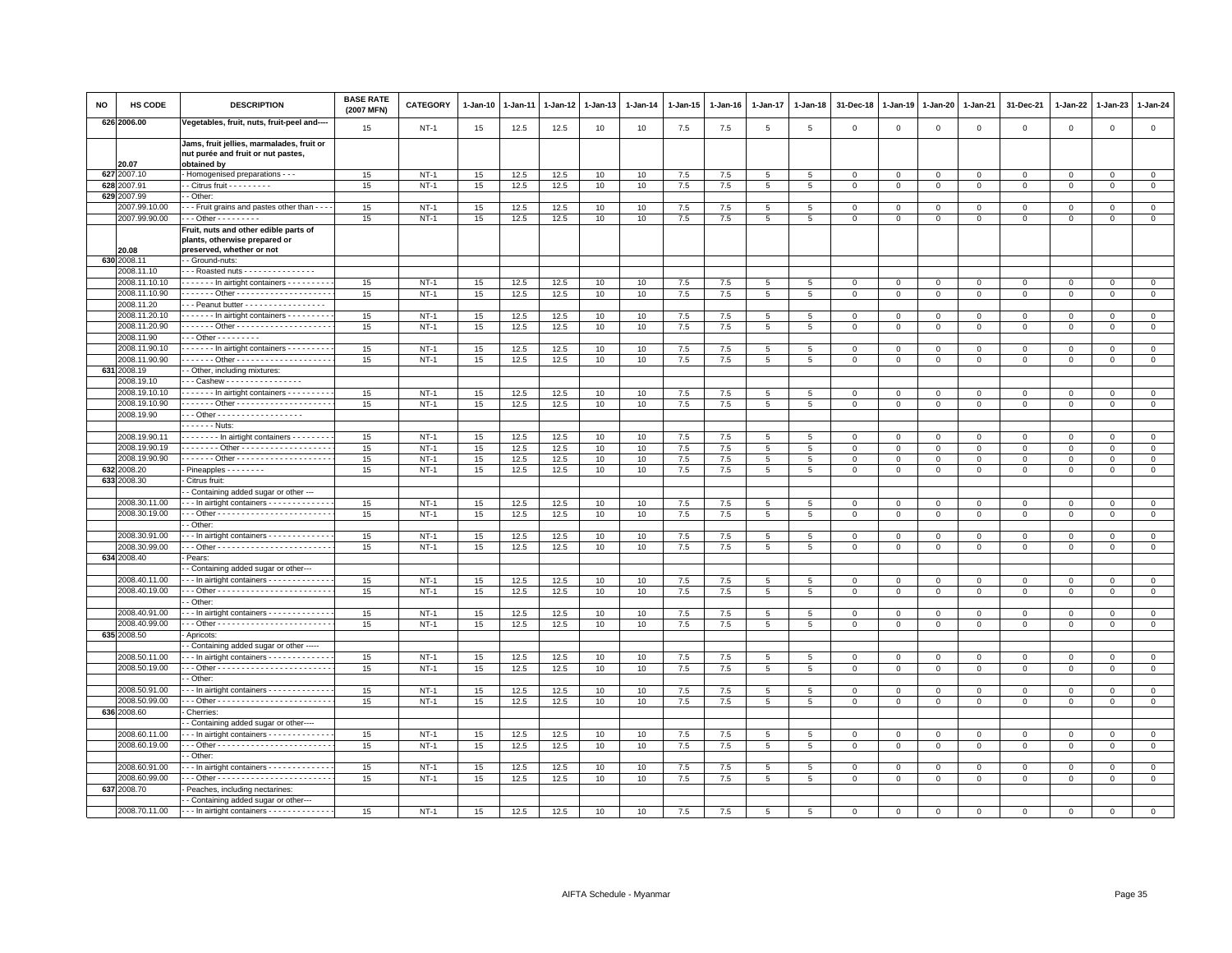| <b>NO</b> | HS CODE                        | <b>DESCRIPTION</b>                                                                    | <b>BASE RATE</b><br>(2007 MFN) | CATEGORY         | $1-Jan-10$ | $1-Jan-11$   | 1-Jan-12     | 1-Jan-13 | $1 - Jan-14$ | $1 - Jan-15$   | $1-Jan-16$ | $1 - Jan-17$        | $1 - Jan-18$        | 31-Dec-18                   | $1 - Jan-19$               | 1-Jan-20                       | 1-Jan-21                   | 31-Dec-21                  | 1-Jan-22                   | 1-Jan-23                | $1 - Jan-24$                   |
|-----------|--------------------------------|---------------------------------------------------------------------------------------|--------------------------------|------------------|------------|--------------|--------------|----------|--------------|----------------|------------|---------------------|---------------------|-----------------------------|----------------------------|--------------------------------|----------------------------|----------------------------|----------------------------|-------------------------|--------------------------------|
|           | 2008.70.19.00                  |                                                                                       | 15                             | $NT-1$           | 15         | 12.5         | 12.5         | 10       | 10           | 7.5            | 7.5        | 5                   | 5                   | $\mathbf 0$                 | $\mathbf 0$                | $\mathbf 0$                    | $\mathbf 0$                | $\mathbf 0$                | $^{\circ}$                 | $\mathbf 0$             | $\mathbf 0$                    |
|           |                                | - Other:                                                                              |                                |                  |            |              |              |          |              |                |            |                     |                     |                             |                            |                                |                            |                            |                            |                         |                                |
|           | 2008.70.91.00<br>2008.70.99.00 | -- In airtight containers -------------<br>-- Other ------------------------          | 15<br>15                       | $NT-1$<br>$NT-1$ | 15<br>15   | 12.5<br>12.5 | 12.5<br>12.5 | 10<br>10 | 10<br>10     | 7.5<br>7.5     | 7.5<br>7.5 | 5<br>5              | 5<br>5              | $\mathbf 0$<br>$\mathbf 0$  | $\mathbf 0$<br>$\mathbf 0$ | $\mathbf 0$<br>$\mathsf 0$     | $\mathbf 0$<br>$\mathbf 0$ | $\mathbf 0$<br>$\mathbf 0$ | $\mathbf 0$<br>$\mathbf 0$ | $\mathbf 0$<br>$\Omega$ | $\mathsf 0$<br>$\overline{0}$  |
|           | 638 2008.80                    | Strawberries:                                                                         |                                |                  |            |              |              |          |              |                |            |                     |                     |                             |                            |                                |                            |                            |                            |                         |                                |
|           |                                | Containing added sugar or other-----                                                  |                                |                  |            |              |              |          |              |                |            |                     |                     |                             |                            |                                |                            |                            |                            |                         |                                |
|           | 2008.80.11.00                  | -- In airtight containers -------------                                               | 15                             | $NT-1$           | 15         | 12.5         | 12.5         | 10       | 10           | 7.5            | 7.5        | 5                   | 5                   | $^{\circ}$                  | $\mathbf 0$                | $\mathbf 0$                    | $^{\circ}$                 | $\Omega$                   | $\Omega$                   | $\Omega$                | $\mathsf 0$                    |
|           | 2008.80.19.00                  |                                                                                       | 15                             | $NT-1$           | 15         | 12.5         | 12.5         | 10       | 10           | 7.5            | 7.5        | $\overline{5}$      | 5                   | $\mathbf 0$                 | $\overline{0}$             | $\overline{0}$                 | $\mathbf 0$                | $\mathbf 0$                | $\Omega$                   | $\mathbf 0$             | $\overline{0}$                 |
|           |                                | - Other:                                                                              |                                |                  |            |              |              |          |              |                |            |                     |                     |                             |                            |                                |                            |                            |                            |                         |                                |
|           | 2008.80.91.00                  | -- In airtight containers -------------                                               | 15                             | $NT-1$           | 15         | 12.5         | 12.5         | 10       | 10           | 7.5            | 7.5        | 5                   | 5                   | $^{\circ}$                  | $^{\circ}$                 | $\mathbf 0$                    | $\Omega$                   | 0                          | $^{\circ}$                 | $\mathbf 0$             | $\mathbf 0$                    |
|           | 2008.80.99.00                  |                                                                                       | 15                             | $NT-1$           | 15         | 12.5         | 12.5         | 10       | 10           | 7.5            | 7.5        | 5                   | 5                   | $\overline{0}$              | $\overline{0}$             | $\mathbf{0}$                   | $\mathbf{0}$               | $\mathbf{0}$               | $\mathbf{0}$               | $\mathbf{0}$            | $\mathbf 0$                    |
| 639       | 2008.91                        | - Palm hearts - - - - - - - -                                                         | 15                             | $NT-1$           | 15         | 12.5         | 12.5         | 10       | 10           | $7.5\,$        | 7.5        | 5                   | 5                   | $\mathbf 0$                 | $\mathbf 0$                | $\mathbf 0$                    | $\mathbf 0$                | 0                          | $^{\circ}$                 | $\mathbf 0$             | $\mathsf 0$                    |
| 640       | 008.92<br>2008.92.10.00        | - Mixtures:<br>- - Of stems, roots and other edible parts                             | 15                             | $NT-1$           | 15         | 12.5         | 12.5         | 10       | 10           | $7.5\,$        | 7.5        | 5                   | 5                   | $\mathbf 0$                 | $\mathsf 0$                | $\mathbf 0$                    | $\mathbf{O}$               | 0                          | $\mathbf{0}$               | $^{\circ}$              | $\mathsf 0$                    |
|           |                                | -- Other, containing added sugar or----                                               |                                |                  |            |              |              |          |              |                |            |                     |                     |                             |                            |                                |                            |                            |                            |                         |                                |
|           | 2008.92.21.00                  | In airtight containers                                                                | 15                             | $NT-1$           | 15         | 12.5         | 12.5         | 10       | 10           | 7.5            | 7.5        | 5                   | 5                   | $^{\circ}$                  | $\mathbf 0$                | $\mathbf 0$                    | $\mathbf 0$                | $\mathbf 0$                | $^{\circ}$                 | $\mathbf 0$             | $\mathbf 0$                    |
|           | 2008.92.29.00                  | --- Other ------------------------                                                    | 15                             | $NT-1$           | 15         | 12.5         | 12.5         | 10       | 10           | 7.5            | 7.5        | 5                   | 5                   | $\mathsf 0$                 | $\mathbb O$                | $\mathsf 0$                    | $\mathbf 0$                | $\mathsf 0$                | $\mathbf 0$                | $\mathsf 0$             | $\overline{0}$                 |
|           |                                | - - Other                                                                             |                                |                  |            |              |              |          |              |                |            |                     |                     |                             |                            |                                |                            |                            |                            |                         |                                |
|           | 2008.92.91.00                  | --- In airtight containers - - - - - - - - - - -                                      | 15                             | $NT-1$           | 15         | 12.5         | 12.5         | 10       | 10           | 7.5            | 7.5        | $\overline{5}$      | $\,$ 5              | $\overline{0}$              | $\mathbf 0$                | $\mathbf 0$                    | $\,0\,$                    | $\Omega$                   | $\Omega$                   | $\mathbf 0$             | $\mathsf 0$                    |
|           | 2008.92.99.00                  |                                                                                       | 15                             | $NT-1$           | 15         | 12.5         | 12.5         | 10       | 10           | 7.5            | 7.5        | 5                   | 5                   | $\mathbf 0$                 | $\mathbf 0$                | $\mathbf 0$                    | $\mathbf 0$                | $\mathbf 0$                | $^{\circ}$                 | $\mathbf{0}$            | $\mathsf 0$                    |
|           | 641 2008.99                    | - Other:                                                                              |                                |                  |            |              |              |          |              |                |            |                     |                     |                             |                            |                                |                            |                            |                            |                         |                                |
|           | 2008.99.10.00                  |                                                                                       | 15                             | EL.              |            |              |              |          |              |                |            |                     |                     |                             |                            |                                |                            |                            |                            |                         |                                |
|           | 2008.99.20.00                  |                                                                                       | 15                             | EL.              |            |              |              |          |              |                |            |                     |                     |                             |                            |                                |                            |                            |                            |                         |                                |
|           | 2008.99.30.00                  | - - Of stems, roots and other edible parts<br>-- Other, containing added sugar or---- | 15                             | EL               |            |              |              |          |              |                |            |                     |                     |                             |                            |                                |                            |                            |                            |                         |                                |
|           | 2008.99.41.00                  | --- In airtight containers ------------                                               | 15                             | EL.              |            |              |              |          |              |                |            |                     |                     |                             |                            |                                |                            |                            |                            |                         |                                |
|           | 2008.99.49.00                  | --- Other ------------------------                                                    | 15                             | EL               |            |              |              |          |              |                |            |                     |                     |                             |                            |                                |                            |                            |                            |                         |                                |
|           |                                | - - Other:                                                                            |                                |                  |            |              |              |          |              |                |            |                     |                     |                             |                            |                                |                            |                            |                            |                         |                                |
|           | 2008.99.91.00                  | In airtight containers                                                                | 15                             | EL               |            |              |              |          |              |                |            |                     |                     |                             |                            |                                |                            |                            |                            |                         |                                |
|           | 2008.99.99.00                  | --- Other ------------------------                                                    | 15                             | EL.              |            |              |              |          |              |                |            |                     |                     |                             |                            |                                |                            |                            |                            |                         |                                |
|           |                                | Fruit juices (including grape must) and                                               |                                |                  |            |              |              |          |              |                |            |                     |                     |                             |                            |                                |                            |                            |                            |                         |                                |
|           |                                | vegetable juices, unfermented and not                                                 |                                |                  |            |              |              |          |              |                |            |                     |                     |                             |                            |                                |                            |                            |                            |                         |                                |
|           | 20.09<br>642 2009.11           | containing added<br>$-$ Frozen $       -$                                             |                                |                  |            |              |              |          |              |                |            |                     |                     |                             |                            |                                |                            |                            | $\mathbf 0$                | $\circ$                 |                                |
|           | 643 2009.12                    | - Not frozen, of a Brix value not                                                     | 15                             | $NT-1$           | 15         | 12.5         | 12.5         | 10       | 10           | 7.5            | 7.5        | 5                   | 5                   | $\mathsf 0$                 | $\mathbf{0}$               | $\mathsf 0$                    | $\mathbf 0$                | $\mathsf 0$                |                            |                         | $\circ$                        |
|           | 2009.12.00.10                  | exceeding ---<br>------ Dehydrated ---------------                                    | 15                             | $NT-1$           |            |              |              | 10       | 10           |                | 7.5        | 5                   | 5                   | $\mathbf 0$                 | $\mathbf 0$                | $\mathbf{0}$                   | $\mathbf 0$                | $\Omega$                   | $\Omega$                   | $\mathbf 0$             | $\mathsf 0$                    |
|           | 2009.12.00.90                  | ------ Other --------------------                                                     | 15                             | <b>NT-1</b>      | 15<br>15   | 12.5<br>12.5 | 12.5<br>12.5 | 10       | 10           | 7.5<br>$7.5\,$ | 7.5        | 5                   | $5\phantom{.0}$     | $\,0\,$                     | $\,0\,$                    | $\mathsf 0$                    | $\mathbf 0$                | $\mathsf 0$                | $\mathsf 0$                | $\mathbf 0$             | $\mathsf 0$                    |
| 6442      | 2009.19                        | $-$ Other $       -$                                                                  |                                |                  |            |              |              |          |              |                |            |                     |                     |                             |                            |                                |                            |                            |                            |                         |                                |
|           | 2009.19.00.10                  | ------ Dehydrated ---------------                                                     | 15                             | $NT-1$           | 15         | 12.5         | 12.5         | 10       | 10           | 7.5            | 7.5        | 5                   | -5                  | $\Omega$                    | $\Omega$                   | $\Omega$                       | $\Omega$                   | $\Omega$                   | $\Omega$                   | $\Omega$                | $\mathbf{0}$                   |
|           | 2009.19.00.90                  |                                                                                       | 15                             | $NT-1$           | 15         | 12.5         | 12.5         | 10       | 10           | 7.5            | 7.5        | 5                   | 5                   | $\mathbf 0$                 | $\mathbf 0$                | $\mathsf 0$                    | $\mathbf 0$                | $\Omega$                   | $\Omega$                   | $\Omega$                | $\mathsf 0$                    |
|           | 645 2009.21                    | - Of a Brix value not exceeding 20 - -                                                |                                |                  |            |              |              |          |              |                |            |                     |                     |                             |                            |                                |                            |                            |                            |                         |                                |
|           | 009.21.00.10                   | Dehydrated ---------------                                                            | 15                             | $NT-1$           | 15         | 12.5         | 12.5         | 10       | 10           | 7.5            | 7.5        | 5                   | 5                   | $\mathbf{0}$                | $\mathsf 0$                | 0                              | $\Omega$                   | $\Omega$                   | $\Omega$                   | $\Omega$                | $\mathsf{O}\xspace$            |
|           | 2009.21.00.90                  | ------ Other ---------------------                                                    | 15                             | $NT-1$           | 15         | 12.5         | 12.5         | 10       | 10           | 7.5            | 7.5        | 5                   | 5                   | $\mathbf 0$                 | $\mathbf{0}$               | $\mathbf 0$                    | $\mathbf{0}$               | $\mathbf 0$                | $\circ$                    | $\mathbf 0$             | $\mathbf{0}$                   |
|           | 646 2009.29                    | $-$ Other $        -$                                                                 |                                |                  |            |              |              |          |              |                |            |                     |                     |                             |                            |                                |                            |                            |                            |                         |                                |
|           | 2009.29.00.10                  | ------ Dehydrated ---------------                                                     | 15                             | $NT-1$           | 15         | 12.5         | 12.5         | 10       | 10           | 7.5            | 7.5        | 5                   | 5                   | $\mathbf 0$                 | $\mathbf 0$                | $\mathsf 0$                    | $\mathbf 0$                | $\mathsf 0$                | $\mathbf 0$                | $\mathbf 0$             | $\mathsf 0$                    |
|           | 2009.29.00.90<br>647 2009.31   | - Of a Brix value not exceeding 20 - - -                                              | 15<br>15                       | $NT-1$<br>$NT-1$ | 15<br>15   | 12.5<br>12.5 | 12.5<br>12.5 | 10<br>10 | 10<br>10     | $7.5\,$<br>7.5 | 7.5<br>7.5 | 5<br>5 <sup>5</sup> | $\overline{5}$<br>5 | $\mathsf 0$<br>$\mathbf{0}$ | $\,0\,$<br>$\mathbf{0}$    | $\overline{0}$<br>$\mathbf{0}$ | $\Omega$<br>$\Omega$       | $^{\circ}$<br>$\mathbf 0$  | $\mathbf{0}$<br>$\Omega$   | $\mathbf 0$<br>$\Omega$ | $\overline{0}$<br>$\mathbf{0}$ |
|           | 648 2009.39                    | - Other - - - - - - - - -                                                             | 15                             | $NT-1$           | 15         | 12.5         | 12.5         | 10       | 10           | 7.5            | 7.5        | 5 <sup>5</sup>      | 5                   | $\Omega$                    | $\Omega$                   | $\mathbf 0$                    | $\Omega$                   | $\mathbf 0$                | $\Omega$                   | $\Omega$                | $\mathsf 0$                    |
|           | 649 2009.41                    | - Of a Brix value not exceeding 20 - -                                                | 15                             | $NT-1$           | 15         | 12.5         | 12.5         | 10       | 10           | 7.5            | 7.5        | 5                   | 5                   | $\mathbf 0$                 | $\mathbf 0$                | $\mathbf 0$                    | $\mathbf 0$                | 0                          | $^{\circ}$                 | $\mathbf 0$             | $\overline{0}$                 |
| 650       | 2009.49                        | - Other - - - - - - - - - -                                                           | 15                             | $NT-1$           | 15         | 12.5         | 12.5         | 10       | 10           | 7.5            | 7.5        | 5                   | $\,$ 5              | $\mathsf 0$                 | $\mathbf 0$                | $\mathbf 0$                    | $\mathsf 0$                | $\mathsf 0$                | $\Omega$                   | $\Omega$                | $\mathsf 0$                    |
| 651       | 2009.50                        | Tomato juice - - - - - -                                                              | 15                             | $NT-1$           | 15         | 12.5         | 12.5         | 10       | 10           | $7.5\,$        | 7.5        | 5                   | 5                   | $\mathbf 0$                 | $\mathbf 0$                | $\mathbf 0$                    | $\mathbf 0$                | $\mathbf 0$                | $\mathbf 0$                | $\mathbf 0$             | $\mathbf 0$                    |
| 652       | 2009.61                        | - Of a Brix value not exceeding 20 - - -                                              | 15                             | $NT-1$           | 15         | 12.5         | 12.5         | 10       | 10           | 7.5            | 7.5        | $\overline{5}$      | $5\phantom{.0}$     | $\mathbf 0$                 | $\mathbf 0$                | $\mathsf 0$                    | $\Omega$                   | $\mathbf 0$                | $\Omega$                   | $\Omega$                | $\mathsf 0$                    |
|           | 653 2009.69                    | $-$ Other $       -$                                                                  | 15                             | $NT-1$           | 15         | 12.5         | 12.5         | 10       | 10           | 7.5            | 7.5        | 5                   | 5                   | $\overline{0}$              | $\overline{0}$             | $\mathbf 0$                    | $\mathbf{0}$               | $\mathbf{0}$               | $\Omega$                   | $\mathbf{0}$            | $\mathbf 0$                    |
| 654       | 2009.71                        | - Of a Brix value not exceeding 20 - -                                                | 15                             | $NT-1$           | 15         | 12.5         | 12.5         | 10       | 10           | $7.5\,$        | 7.5        | 5                   | 5                   | $\mathbf 0$                 | $\mathbf 0$                | $\Omega$                       | $\mathbf 0$                | $\mathbf 0$                | $\Omega$                   | $\Omega$                | $\mathsf 0$                    |
|           | 655 2009.79                    | $-$ Other $     -$                                                                    | 15                             | $NT-1$           | 15         | 12.5         | 12.5         | 10       | 10           | 7.5            | 7.5        | 5                   | 5                   | $\mathbf 0$                 | $\mathbf 0$                | $\mathsf 0$                    | $\mathbf{0}$               | $\mathbf 0$                | $^{\circ}$                 | $\mathbf 0$             | $\mathbf 0$                    |
|           | 656 2009.80                    | Juice of any other single fruit or<br>regetable:                                      |                                |                  |            |              |              |          |              |                |            |                     |                     |                             |                            |                                |                            |                            |                            |                         |                                |
|           | 2009.80.10.00                  | - Blackcurrant juice - - - - - - - - - - - - - - - -                                  | 15                             | $NT-1$           | 15         | 12.5         | 12.5         | 10       | 10           | 7.5            | 7.5        | 5                   | 5                   | $^{\circ}$                  | $^{\circ}$                 | $\mathbf 0$                    | $\mathbf 0$                | $\mathbf 0$                | $\Omega$                   | $\Omega$                | $\mathbf{0}$                   |
|           | 2009.80.90.00                  |                                                                                       | 15                             | $NT-1$           | 15         | 12.5         | 12.5         | 10       | 10           | 7.5            | 7.5        | 5                   | 5                   | $\mathbf 0$                 | $\mathbf 0$                | $\mathsf 0$                    | $\mathbf 0$                | $\mathbf 0$                | $\Omega$                   | $\Omega$                | $\mathsf 0$                    |
|           | 657 2009.90                    | Mixtures of juices - - - -                                                            | 15                             | EL.              |            |              |              |          |              |                |            |                     |                     |                             |                            |                                |                            |                            |                            |                         |                                |
|           |                                | Extracts, essences and concentrates, of                                               |                                |                  |            |              |              |          |              |                |            |                     |                     |                             |                            |                                |                            |                            |                            |                         |                                |
|           | 21.01                          | coffee, tea or maté and preparations<br>with a basis of                               |                                |                  |            |              |              |          |              |                |            |                     |                     |                             |                            |                                |                            |                            |                            |                         |                                |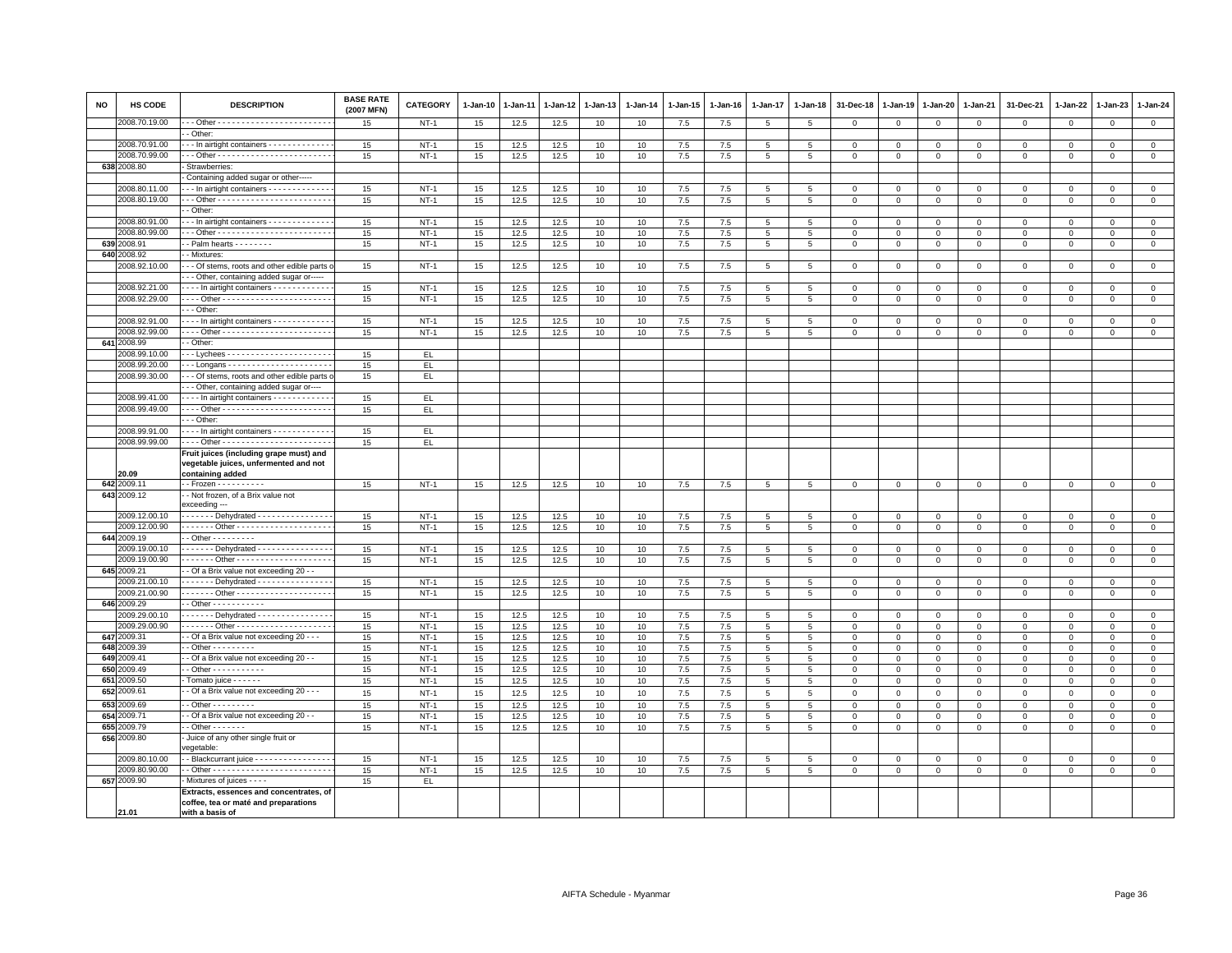| NO | HS CODE                        | <b>DESCRIPTION</b>                                                                               | <b>BASE RATE</b><br>(2007 MFN) | <b>CATEGORY</b>  | $1 - Jan-10$ | $1-Jan-11$   | 1-Jan-12     | 1-Jan-13       | $1 - Jan-14$     | 1-Jan-15       | $1-Jan-16$ | 1-Jan-17            | $1-Jan-18$     | 31-Dec-18                  | 1-Jan-19                      | $1-Jan-20$                 | 1-Jan-21                   | 31-Dec-21                  | 1-Jan-22                   | $1-Jan-23$                 | $1 - Jan-24$               |
|----|--------------------------------|--------------------------------------------------------------------------------------------------|--------------------------------|------------------|--------------|--------------|--------------|----------------|------------------|----------------|------------|---------------------|----------------|----------------------------|-------------------------------|----------------------------|----------------------------|----------------------------|----------------------------|----------------------------|----------------------------|
|    | 658 2101.11                    | - Extracts, essences and concentrates:                                                           |                                |                  |              |              |              |                |                  |                |            |                     |                |                            |                               |                            |                            |                            |                            |                            |                            |
|    | 2101.11.10.00                  | --- Instant coffee ------------------                                                            | 15                             | $NT-1$           | 15           | 12.5         | 12.5         | 10             | 10 <sup>10</sup> | 7.5            | 7.5        | 5                   | 5              | $\overline{0}$             | $\overline{0}$                | $\mathbf{0}$               | $\mathbf{0}$               | $\mathbf{0}$               | $\mathbf 0$                | $\mathbf{0}$               | $\mathbf{0}$               |
|    | 2101.11.90.00                  |                                                                                                  | 15                             | $NT-1$           | 15           | 12.5         | 12.5         | 10             | 10               | $7.5\,$        | 7.5        | $\overline{5}$      | 5              | $\mathbf 0$                | $\overline{0}$                | $\mathbf 0$                | $\mathbf{0}$               | $\mathsf 0$                | $\mathbf 0$                | $\mathbf 0$                | $\mathbf 0$                |
|    | 659 2101.12                    | - Preparations with a basis of extracts,-                                                        | 15                             | $NT-1$           | 15           | 12.5         | 12.5         | 10             | 10               | 7.5            | 7.5        | 5                   | 5              | $\mathbf 0$                | $\circ$                       | $\mathbf 0$                | $\circ$                    | $\mathbf 0$                | $\mathbf 0$                | $\mathbf{0}$               | $\mathbf 0$                |
|    | 660 2101.20                    | Extracts, essences and concentrates, of<br>tea or maté, and preparations with a basis            | 15                             | $NT-1$           | 15           | 12.5         | 12.5         | 10             | 10               | $7.5\,$        | 7.5        | 5                   | 5              | $\,0\,$                    | $\,$ 0                        | $\,0\,$                    | $\mathsf 0$                | $\mathsf 0$                | $\mathsf 0$                | $\mathsf 0$                | $\mathsf 0$                |
|    | 661 2101.30                    | Roasted chicory and other roasted coffee<br>substitutes, and extracts, essences and              | 5                              | $NT-1$           | 5            | 5            | 5            | $\overline{4}$ | $\overline{4}$   | $\overline{4}$ | 3          | 3                   | $\overline{2}$ | $\mathbf 0$                | $\overline{0}$                | $\mathbf 0$                | $\mathbf{0}$               | $\mathbf 0$                | $\Omega$                   | $\mathbf 0$                | $\mathsf 0$                |
|    | 21.02                          | Yeasts (active or inactive); other single-<br>cell micro-organisms, dead (but not<br>including   |                                |                  |              |              |              |                |                  |                |            |                     |                |                            |                               |                            |                            |                            |                            |                            |                            |
|    | 662 2102.10                    | - Active yeasts:                                                                                 |                                |                  |              |              |              |                |                  |                |            |                     |                |                            |                               |                            |                            |                            |                            |                            |                            |
|    | 2102.10.10.00                  |                                                                                                  | 15                             | EL.              |              |              |              |                |                  |                |            |                     |                |                            |                               |                            |                            |                            |                            |                            |                            |
|    | 2102.10.90.00                  |                                                                                                  | 15                             | EL.              |              |              |              |                |                  |                |            |                     |                |                            |                               |                            |                            |                            |                            |                            |                            |
|    | 663 2102.20                    | Inactive yeasts; other single-cell micro - -                                                     | 15                             | $NT-1$           | 15           | 12.5         | 12.5         | 10             | 10               | 7.5            | 7.5        | 5                   | 5              | $\mathbf 0$                | $\overline{0}$                | $\mathbf{0}$               | $\circ$                    | $\mathbf 0$                | $\mathbf 0$                | $\mathbf 0$                | $\mathbf{0}$               |
|    | 664 2102.30                    | - Prepared baking powders - - - - -                                                              | 15                             | $NT-1$           | 15           | 12.5         | 12.5         | 10             | 10               | 7.5            | 7.5        | $\overline{5}$      | $\overline{5}$ | $\mathsf 0$                | $\overline{0}$                | $\mathbf 0$                | $\mathsf 0$                | $\mathsf 0$                | $\mathsf 0$                | $\mathbf 0$                | $\overline{0}$             |
|    | 21.03                          | Sauces and preparations therefor;<br>mixed condiments and mixed<br>seasonings; mustard flour and |                                |                  |              |              |              |                |                  |                |            |                     |                |                            |                               |                            |                            |                            |                            |                            |                            |
|    | 665 2103.10                    | - Soya sauce $- - - - -$                                                                         | 15                             | $NT-1$           | 15           | 12.5         | 12.5         | 10             | 10               | 7.5            | 7.5        | 5                   | 5              | $\mathbf 0$                | $\mathbf{0}$                  | $\mathbf 0$                | $\mathbf{O}$               | $\mathsf 0$                | $\mathbf 0$                | $\mathsf 0$                | $\mathbf{0}$               |
|    | 666 2103.20<br>667 2103.30     | Tomato ketchup and other tomato sauces<br>Mustard flour and meal and prepared - - -              | 15<br>15                       | $NT-1$<br>$NT-1$ | 15<br>15     | 12.5<br>12.5 | 12.5<br>12.5 | 10<br>10       | 10<br>10         | 7.5<br>7.5     | 7.5<br>7.5 | $\overline{5}$<br>5 | 5<br>5         | $\mathsf 0$<br>$\mathbf 0$ | $\mathbb O$<br>$\overline{0}$ | $\mathbf 0$<br>$\mathbf 0$ | $\mathsf 0$<br>$\mathbf 0$ | $\mathsf 0$<br>$\mathsf 0$ | $\mathsf 0$<br>$\mathbf 0$ | $\mathsf 0$<br>$\mathsf 0$ | $\mathsf 0$<br>$\mathsf 0$ |
|    |                                |                                                                                                  |                                |                  |              |              |              |                |                  |                |            |                     |                |                            |                               |                            |                            |                            |                            |                            |                            |
|    | 668 2103.90                    | - Other:                                                                                         |                                |                  |              |              |              |                |                  |                |            |                     |                |                            |                               |                            |                            |                            |                            |                            |                            |
|    | 2103.90.10.00                  |                                                                                                  | 15                             | EL.              |              |              |              |                |                  |                |            |                     |                |                            |                               |                            |                            |                            |                            |                            |                            |
|    | 2103.90.20.00                  | - Mixed condiments and mixed seasonings                                                          | 15                             | EL.              |              |              |              |                |                  |                |            |                     |                |                            |                               |                            |                            |                            |                            |                            |                            |
|    | 2103.90.30.00<br>2103.90.90.00 |                                                                                                  | 15<br>15                       | EL.              |              |              |              |                |                  |                |            |                     |                |                            |                               |                            |                            |                            |                            |                            |                            |
|    |                                | Soups and broths and preparations<br>therefor; homogenised composite food                        |                                | EL.              |              |              |              |                |                  |                |            |                     |                |                            |                               |                            |                            |                            |                            |                            |                            |
|    | 21.04<br>669 2104.10           | preparations.<br>Soups and broths and preparations                                               |                                |                  |              |              |              |                |                  |                |            |                     |                |                            |                               |                            |                            |                            |                            |                            |                            |
|    | 2104.10.10.00                  | - - Containing meat - - - - - - - - - - - - - - - -                                              | 15                             | $NT-1$           | 15           | 12.5         | 12.5         | 10             | 10               | $7.5\,$        | 7.5        | $\,$ 5              | $\overline{5}$ | $\overline{0}$             | $\,0\,$                       | $\mathbf 0$                | $\mathbf{0}$               | $\mathsf 0$                | $\mathbf 0$                | $\Omega$                   | $\overline{\mathbf{0}}$    |
|    | 2104.10.90.00                  |                                                                                                  | 15                             | $NT-1$           | 15           | 12.5         | 12.5         | 10             | 10               | 7.5            | 7.5        | 5                   | 5              | $\mathsf 0$                | $\mathbb O$                   | $\mathbf 0$                | $\mathsf 0$                | $\mathsf 0$                | $\mathbf 0$                | $\mathsf 0$                | $\mathsf 0$                |
|    | 670 2104.20                    | Homogenised composite food<br>preparations:                                                      |                                |                  |              |              |              |                |                  |                |            |                     |                |                            |                               |                            |                            |                            |                            |                            |                            |
|    | 2104.20.10.00                  | - Containing meat - - - - - - - - - - - - - - - -                                                | 15                             | $NT-1$           | 15           | 12.5         | 12.5         | 10             | 10               | 7.5            | 7.5        | 5                   | 5              | $\mathbf 0$                | $\overline{0}$                | $\mathbf 0$                | $\mathsf 0$                | $\mathsf 0$                | $\mathbf 0$                | $\mathsf 0$                | $\mathsf 0$                |
|    | 2104.20.90.00                  |                                                                                                  | 15                             | $NT-1$           | 15           | 12.5         | 12.5         | 10             | 10               | 7.5            | 7.5        | $\overline{5}$      | 5              | $\mathbf 0$                | $\overline{0}$                | $\mathbf 0$                | $\mathsf 0$                | $\mathsf 0$                | $\Omega$                   | $\mathbf 0$                | $\mathsf 0$                |
|    | 671 2105.00                    | Ice cream and other edible ice, whether                                                          | 15                             | $NT-1$           | 15           | 12.5         | 12.5         | 10             | 10               | 7.5            | 7.5        | 5                   | 5              | $\overline{0}$             | $\overline{0}$                | $\mathbf{0}$               | $\mathbf{0}$               | $\mathbf 0$                | $\mathbf 0$                | $\mathbf 0$                | $\circ$                    |
|    | 21.06                          | Food preparations not elsewhere<br>specified or included.                                        |                                |                  |              |              |              |                |                  |                |            |                     |                |                            |                               |                            |                            |                            |                            |                            |                            |
|    | 672 2106.10                    | - Protein concentrates and textured protein                                                      | 15                             | $NT-1$           | 15           | 12.5         | 12.5         | 10             | $10$             | $7.5\,$        | $7.5\,$    | $\,$ 5 $\,$         | 5              | $\mathbf 0$                | $\overline{0}$                | $\mathbf 0$                | $\mathsf 0$                | $\mathsf 0$                | $\mathsf 0$                | $\mathbf 0$                | $\mathsf 0$                |
|    | 673 2106.90                    | Other                                                                                            |                                |                  |              |              |              |                |                  |                |            |                     |                |                            |                               |                            |                            |                            |                            |                            |                            |
|    | 2106.90.10.00                  | - Dried bean curd and bean curd sticks -                                                         | 15                             | EL.              |              |              |              |                |                  |                |            |                     |                |                            |                               |                            |                            |                            |                            |                            |                            |
|    | 2106.90.20.00                  | - Flavoured or coloured syrups - - - - - - -                                                     | 15                             | EL.              |              |              |              |                |                  |                |            |                     |                |                            |                               |                            |                            |                            |                            |                            |                            |
|    | 2106.90.30.00                  | - Non-dairy creamer - - - - - - - - - - - - - - -                                                | 15                             | EL.              |              |              |              |                |                  |                |            |                     |                |                            |                               |                            |                            |                            |                            |                            |                            |
|    | 2106.90.40.00                  | - Autolysed yeast preparations - - - - - - -                                                     | 15                             | EL.              |              |              |              |                |                  |                |            |                     |                |                            |                               |                            |                            |                            |                            |                            |                            |
|    |                                | - Preparations of a kind used in the------                                                       |                                |                  |              |              |              |                |                  |                |            |                     |                |                            |                               |                            |                            |                            |                            |                            |                            |
|    | 2106.90.51.00                  | - - Non-alcoholic preparations:                                                                  |                                |                  |              |              |              |                |                  |                |            |                     |                |                            |                               |                            |                            |                            |                            |                            |                            |
|    | 2106.90.52.00                  | - - - - Preparations to be used as raw mate<br>Composite concentrates for simple dil             | 15<br>15                       | EL.<br>EL.       |              |              |              |                |                  |                |            |                     |                |                            |                               |                            |                            |                            |                            |                            |                            |
|    | 2106.90.53.00                  | Ginseng based products                                                                           | 15                             | EL.              |              |              |              |                |                  |                |            |                     |                |                            |                               |                            |                            |                            |                            |                            |                            |
|    | 2106.90.54.00                  | --- Other mixtures of chemical with foods                                                        | 15                             | EL               |              |              |              |                |                  |                |            |                     |                |                            |                               |                            |                            |                            |                            |                            |                            |
|    | 2106.90.59.00                  |                                                                                                  | 15                             | EL.              |              |              |              |                |                  |                |            |                     |                |                            |                               |                            |                            |                            |                            |                            |                            |
|    |                                | - - Alchoholic preparations:                                                                     |                                |                  |              |              |              |                |                  |                |            |                     |                |                            |                               |                            |                            |                            |                            |                            |                            |
|    |                                | Preparations to be used as raw material----                                                      |                                |                  |              |              |              |                |                  |                |            |                     |                |                            |                               |                            |                            |                            |                            |                            |                            |
|    | 2106.90.61.00                  | Of a kind used for the manufacture o                                                             | 15                             | EL               |              |              |              |                |                  |                |            |                     |                |                            |                               |                            |                            |                            |                            |                            |                            |
|    | 2106.90.62.00                  | - - - - - Of a kind used for the manufacture o                                                   | 15                             | EL.              |              |              |              |                |                  |                |            |                     |                |                            |                               |                            |                            |                            |                            |                            |                            |
|    | 2106.90.63.00                  |                                                                                                  | 15                             | EL.              |              |              |              |                |                  |                |            |                     |                |                            |                               |                            |                            |                            |                            |                            |                            |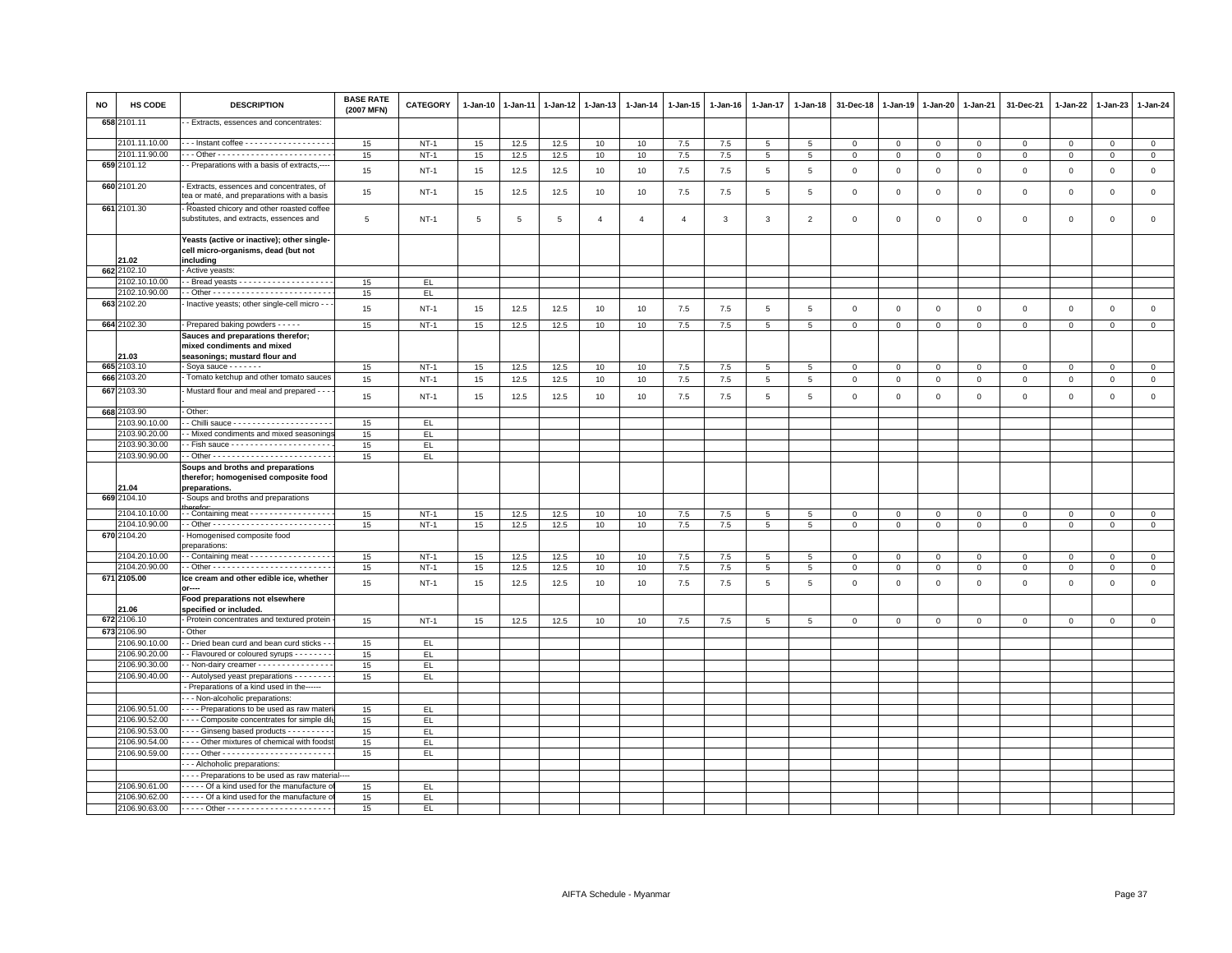| NO | HS CODE       | <b>DESCRIPTION</b>                                   | <b>BASE RATE</b><br>(2007 MFN) | <b>CATEGORY</b> | $1-Jan-10$      | $1-Jan-11$      | 1-Jan-12 1-Jan-13 |                | $1-Jan-14$     | $1-Jan-15$      | $1 - Jan-16$   | $1 - Jan-17$ | 1-Jan-18       | 31-Dec-18   | $1-Jan-19$  | 1-Jan-20    | 1-Jan-21    | 31-Dec-21   | 1-Jan-22 | $1-Jan-23$   | 1-Jan-24    |
|----|---------------|------------------------------------------------------|--------------------------------|-----------------|-----------------|-----------------|-------------------|----------------|----------------|-----------------|----------------|--------------|----------------|-------------|-------------|-------------|-------------|-------------|----------|--------------|-------------|
|    |               | ---- Composite concentrates for simple---            |                                |                 |                 |                 |                   |                |                |                 |                |              |                |             |             |             |             |             |          |              |             |
|    | 2106.90.64.00 | Of a kind used for the manufacture o                 | 15                             | EL.             |                 |                 |                   |                |                |                 |                |              |                |             |             |             |             |             |          |              |             |
|    | 2106.90.65.00 | - - - - - Of a kind used for the manufacture o       | 15                             | EL              |                 |                 |                   |                |                |                 |                |              |                |             |             |             |             |             |          |              |             |
|    | 2106.90.66.00 |                                                      | 15                             | EL.             |                 |                 |                   |                |                |                 |                |              |                |             |             |             |             |             |          |              |             |
|    | 2106.90.67.00 | - - - - Other mixtures of chemicals with food        | 15                             | EL.             |                 |                 |                   |                |                |                 |                |              |                |             |             |             |             |             |          |              |             |
|    | 2106.90.69.00 |                                                      | 15                             | EL.             |                 |                 |                   |                |                |                 |                |              |                |             |             |             |             |             |          |              |             |
|    |               | - Sweetening preparations consisting----             |                                |                 |                 |                 |                   |                |                |                 |                |              |                |             |             |             |             |             |          |              |             |
|    | 2106.90.71.00 | - - - Containing saccharin or aspartame as a         | 15                             | EL.             |                 |                 |                   |                |                |                 |                |              |                |             |             |             |             |             |          |              |             |
|    | 2106.90.79.00 |                                                      | 15                             | EL.             |                 |                 |                   |                |                |                 |                |              |                |             |             |             |             |             |          |              |             |
|    |               | - Flavouring preparations:                           |                                |                 |                 |                 |                   |                |                |                 |                |              |                |             |             |             |             |             |          |              |             |
|    |               |                                                      |                                |                 |                 |                 |                   |                |                |                 |                |              |                |             |             |             |             |             |          |              |             |
|    | 2106.90.81.00 | -- Cheese flavouring powder - - - - - - - -          | 15                             | EL.             |                 |                 |                   |                |                |                 |                |              |                |             |             |             |             |             |          |              |             |
|    | 2106.90.82.00 |                                                      | 15                             | EL.             |                 |                 |                   |                |                |                 |                |              |                |             |             |             |             |             |          |              |             |
|    |               | - Food supplements:                                  |                                |                 |                 |                 |                   |                |                |                 |                |              |                |             |             |             |             |             |          |              |             |
|    | 2106.90.83.00 | - - Preparations containing vitamins or min          | 1.5                            | EL              |                 |                 |                   |                |                |                 |                |              |                |             |             |             |             |             |          |              |             |
|    | 2106.90.84.00 | -- Medical food - - - - - - - - - - - - - - - - - -  | 15                             | EL.             |                 |                 |                   |                |                |                 |                |              |                |             |             |             |             |             |          |              |             |
|    | 2106.90.89.00 |                                                      | 15                             | EL              |                 |                 |                   |                |                |                 |                |              |                |             |             |             |             |             |          |              |             |
|    |               | - Other:                                             |                                |                 |                 |                 |                   |                |                |                 |                |              |                |             |             |             |             |             |          |              |             |
|    | 2106.90.91.00 | - - Food Preparations for lactase deficient          | $\overline{1}$                 | EL.             |                 |                 |                   |                |                |                 |                |              |                |             |             |             |             |             |          |              |             |
|    | 2106.90.92.00 | -- Medical food - - - - - - - - - - - - - - - - - -  | 15                             | EL.             |                 |                 |                   |                |                |                 |                |              |                |             |             |             |             |             |          |              |             |
|    | 2106.90.93.00 | - - Other pr%parations for infant use - - - -        | $\overline{1}$                 | EL.             |                 |                 |                   |                |                |                 |                |              |                |             |             |             |             |             |          |              |             |
|    | 2106.90.94.00 | -- Ice cream powder - - - - - - - - - - - - - - -    | 15                             | EL.             |                 |                 |                   |                |                |                 |                |              |                |             |             |             |             |             |          |              |             |
|    | 2106.90.95.00 | -- Fortificant premixes - - - - - - - - - - - - -    | 15                             | EL.             |                 |                 |                   |                |                |                 |                |              |                |             |             |             |             |             |          |              |             |
|    | 2106.90.96.00 | - - Other mixtures of chemicals with foodst          | 15                             | EL              |                 |                 |                   |                |                |                 |                |              |                |             |             |             |             |             |          |              |             |
|    | 2106.90.99.00 |                                                      | 15                             | EL.             |                 |                 |                   |                |                |                 |                |              |                |             |             |             |             |             |          |              |             |
|    |               | Waters, including natural or artificial              |                                |                 |                 |                 |                   |                |                |                 |                |              |                |             |             |             |             |             |          |              |             |
|    |               | mineral waters and aerated waters, not               |                                |                 |                 |                 |                   |                |                |                 |                |              |                |             |             |             |             |             |          |              |             |
|    | 22.01         | containing                                           |                                |                 |                 |                 |                   |                |                |                 |                |              |                |             |             |             |             |             |          |              |             |
|    | 674 2201.10   | - Mineral waters and aerated waters - - -            | 10                             | $NT-1$          | 10              | 10              | 8                 | 8              | $7.5\,$        | $5\phantom{.0}$ | $\overline{5}$ | 5            | 3              | $\mathbf 0$ | $\mathbf 0$ | $\mathsf 0$ | $\mathbf 0$ | $\mathbf 0$ | $\Omega$ | $\mathbf{0}$ | $\mathsf 0$ |
|    | 675 2201.90   | Other:                                               |                                |                 |                 |                 |                   |                |                |                 |                |              |                |             |             |             |             |             |          |              |             |
|    | 2201.90.10.00 |                                                      | 5                              | $NT-1$          | 5               | 5               | 5                 | $\overline{4}$ | $\overline{4}$ | $\overline{4}$  |                | 3            | $\overline{2}$ | $\mathbf 0$ | $\mathbf 0$ | $\mathbf 0$ | $\mathbf 0$ | $\mathbf 0$ | 0        | $\mathbf 0$  | $\mathsf 0$ |
|    | 2201.90.90.00 |                                                      | 5                              | $NT-1$          | $5\phantom{.0}$ | $5\phantom{.0}$ | 5                 | $\overline{4}$ | $\overline{4}$ | $\overline{4}$  | 3              | 3            | $\overline{2}$ | $\mathbf 0$ | $\mathbf 0$ | $\mathbf 0$ | $\mathbf 0$ | $\mathbf 0$ | $\Omega$ | $\Omega$     | $\mathsf 0$ |
|    |               | Waters, including mineral waters and                 |                                |                 |                 |                 |                   |                |                |                 |                |              |                |             |             |             |             |             |          |              |             |
|    |               | aerated waters, containing added sugar               |                                |                 |                 |                 |                   |                |                |                 |                |              |                |             |             |             |             |             |          |              |             |
|    | 22.02         | or other                                             |                                |                 |                 |                 |                   |                |                |                 |                |              |                |             |             |             |             |             |          |              |             |
|    | 676 2202.10   | - Waters, including mineral waters-----              |                                |                 |                 |                 |                   |                |                |                 |                |              |                |             |             |             |             |             |          |              |             |
|    | 2202.10.10.00 |                                                      | 10                             | <b>ST</b>       | 10              | 10              | 10                | 10             | 10             | 10              | 9              | 9            | 9              | 8           | 8           | 7.5         | 7.5         | 5           | 5        | 5            | 5           |
|    | 2202.10.90.00 |                                                      | 10                             | ST              | 10              | 10              | 10                | 10             | 10             | 10              | 9              | 9            | 9              | 8           | 8           | 7.5         | 7.5         | 5           | 5        | 5            | 5           |
|    | 677 2202.90   | Other                                                |                                |                 |                 |                 |                   |                |                |                 |                |              |                |             |             |             |             |             |          |              |             |
|    | 2202.90.10.00 | - Flavoured UHT milk drink - - - - - - - - - -       | 10                             | EL.             |                 |                 |                   |                |                |                 |                |              |                |             |             |             |             |             |          |              |             |
|    | 2202.90.20.00 | - Soya milk drink - - - - - - - - - - - - - - - - -  | 10                             | EL.             |                 |                 |                   |                |                |                 |                |              |                |             |             |             |             |             |          |              |             |
|    | 2202.90.30.00 | - Non-aerated beverages ready for immed              | 10                             | EL.             |                 |                 |                   |                |                |                 |                |              |                |             |             |             |             |             |          |              |             |
|    | 2202.90.90.00 |                                                      | 10                             | EL              |                 |                 |                   |                |                |                 |                |              |                |             |             |             |             |             |          |              |             |
|    |               |                                                      |                                |                 |                 |                 |                   |                |                |                 |                |              |                |             |             |             |             |             |          |              |             |
|    | 22.03         | Beer made from malt.                                 |                                |                 |                 |                 |                   |                |                |                 |                |              |                |             |             |             |             |             |          |              |             |
|    | 678 2203.00   | Beer made from malt                                  |                                |                 |                 |                 |                   |                |                |                 |                |              |                |             |             |             |             |             |          |              |             |
|    | 2203.00.10.00 | Stout and porter - - - - - - - - - - - - - - - - - - | 30                             | EL.             |                 |                 |                   |                |                |                 |                |              |                |             |             |             |             |             |          |              |             |
|    | 2203.00.90.00 | Other, including ale - - - - - - - - - - - - - - -   | 30                             | EL              |                 |                 |                   |                |                |                 |                |              |                |             |             |             |             |             |          |              |             |
|    |               | Wine of fresh grapes, including fortified            |                                |                 |                 |                 |                   |                |                |                 |                |              |                |             |             |             |             |             |          |              |             |
|    |               | wines; grape must other than that of                 |                                |                 |                 |                 |                   |                |                |                 |                |              |                |             |             |             |             |             |          |              |             |
|    | 22.04         | heading 20.09.                                       |                                |                 |                 |                 |                   |                |                |                 |                |              |                |             |             |             |             |             |          |              |             |
|    | 679 2204.10   | - Sparkling wine                                     |                                |                 |                 |                 |                   |                |                |                 |                |              |                |             |             |             |             |             |          |              |             |
|    | 2204.10.00.10 | - - - - - - - Champagne - - - - - - - - - - - - - -  | 30                             | EL.             |                 |                 |                   |                |                |                 |                |              |                |             |             |             |             |             |          |              |             |
|    | 2204.10.00.90 |                                                      | 30                             | EL.             |                 |                 |                   |                |                |                 |                |              |                |             |             |             |             |             |          |              |             |
|    | 680 2204.21   | -- in containers holding 2 1 or less                 |                                |                 |                 |                 |                   |                |                |                 |                |              |                |             |             |             |             |             |          |              |             |
|    |               | $-$ - Wine:                                          |                                |                 |                 |                 |                   |                |                |                 |                |              |                |             |             |             |             |             |          |              |             |
|    | 2204.21.11.00 | - - - - Of an alcoholic strength by volume no        | 30                             | EL.             |                 |                 |                   |                |                |                 |                |              |                |             |             |             |             |             |          |              |             |
|    | 2204.21.12.00 | - - - - Of an alcoholic strength by volume ex        | 30                             | EL.             |                 |                 |                   |                |                |                 |                |              |                |             |             |             |             |             |          |              |             |
|    |               | - - - Grape must:                                    |                                |                 |                 |                 |                   |                |                |                 |                |              |                |             |             |             |             |             |          |              |             |
|    | 2204.21.21.00 | - - - - Of an alcoholic strength by volume no        | 30                             | EL.             |                 |                 |                   |                |                |                 |                |              |                |             |             |             |             |             |          |              |             |
|    | 2204.21.22.00 | - - - - Of an alcoholic strength by volume ex-       | 30                             | EL.             |                 |                 |                   |                |                |                 |                |              |                |             |             |             |             |             |          |              |             |
|    | 681 2204.29   | - - Other:                                           |                                |                 |                 |                 |                   |                |                |                 |                |              |                |             |             |             |             |             |          |              |             |
|    |               | $\cdots$ Wine:                                       |                                |                 |                 |                 |                   |                |                |                 |                |              |                |             |             |             |             |             |          |              |             |
|    | 2204.29.11.00 | - - - - Of an alcoholic strength by volume no        | 30                             | EL.             |                 |                 |                   |                |                |                 |                |              |                |             |             |             |             |             |          |              |             |
|    | 2204.29.12.00 | - - - - Of an alcoholic strength by volume exo-      | 30                             | EL.             |                 |                 |                   |                |                |                 |                |              |                |             |             |             |             |             |          |              |             |
|    |               | - - - Grape must:                                    |                                |                 |                 |                 |                   |                |                |                 |                |              |                |             |             |             |             |             |          |              |             |
|    |               |                                                      |                                |                 |                 |                 |                   |                |                |                 |                |              |                |             |             |             |             |             |          |              |             |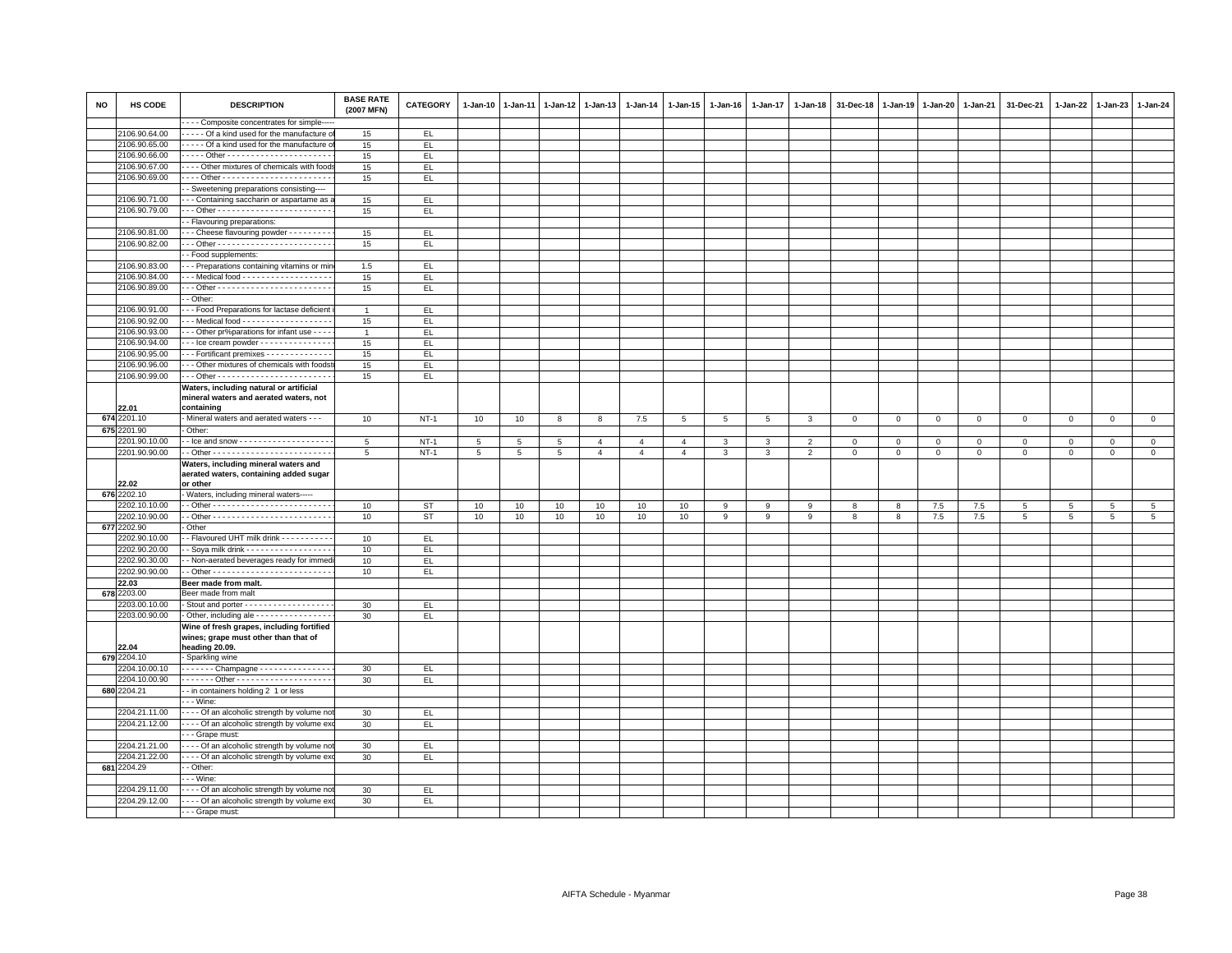| <b>NO</b> | HS CODE                        | <b>DESCRIPTION</b>                                                                                 | <b>BASE RATE</b><br>(2007 MFN) | CATEGORY   | $1 - Jan-10$ | $1 - Jan-11$ | 1-Jan-12 | $1-Jan-13$ | $1 - Jan-14$ | 1-Jan-15 | 1-Jan-16 | 1-Jan-17 | $1 - Jan-18$ | 31-Dec-18 | 1-Jan-19 1-Jan-20 1-Jan-21 | 31-Dec-21 | $1 - Jan-22$ | 1-Jan-23 | $1-Jan-24$ |
|-----------|--------------------------------|----------------------------------------------------------------------------------------------------|--------------------------------|------------|--------------|--------------|----------|------------|--------------|----------|----------|----------|--------------|-----------|----------------------------|-----------|--------------|----------|------------|
|           | 2204.29.21.00                  | --- Of an alcoholic strength by volume no                                                          | 30                             | EL         |              |              |          |            |              |          |          |          |              |           |                            |           |              |          |            |
|           | 2204.29.22.00                  | ---- Of an alcoholic strength by volume ex                                                         | 30                             | EL.        |              |              |          |            |              |          |          |          |              |           |                            |           |              |          |            |
|           | 682 2204.30                    | - Other grape must:                                                                                | 30                             | EL.        |              |              |          |            |              |          |          |          |              |           |                            |           |              |          |            |
|           |                                | Vermouth and other wines of fresh<br>grapes flavoured with plants or                               |                                |            |              |              |          |            |              |          |          |          |              |           |                            |           |              |          |            |
|           | 22.05<br>683 2205.10           | aromatic substances.                                                                               |                                |            |              |              |          |            |              |          |          |          |              |           |                            |           |              |          |            |
|           |                                | - In containers holding 2 I or less:                                                               |                                |            |              |              |          |            |              |          |          |          |              |           |                            |           |              |          |            |
|           | 2205.10.10.00<br>2205.10.20.00 | - - Of an alcoholic strength by volume not e:                                                      | 30                             | EL.        |              |              |          |            |              |          |          |          |              |           |                            |           |              |          |            |
|           | 684 2205.90                    | - Of an alcoholic strength by volume excer<br>- Other:                                             | 30                             | EL         |              |              |          |            |              |          |          |          |              |           |                            |           |              |          |            |
|           | 2205.90.10.00                  | - Of an alcoholic strength by volume not e                                                         |                                |            |              |              |          |            |              |          |          |          |              |           |                            |           |              |          |            |
|           | 2205.90.20.00                  | - - Of an alcoholic strength by volume excee                                                       | 30                             | EL.        |              |              |          |            |              |          |          |          |              |           |                            |           |              |          |            |
|           |                                |                                                                                                    | 30                             | EL.        |              |              |          |            |              |          |          |          |              |           |                            |           |              |          |            |
|           | 22.06                          | Other fermented beverages (for<br>example, cider, perry, mead); mixtures<br>of fermented beverages |                                |            |              |              |          |            |              |          |          |          |              |           |                            |           |              |          |            |
|           | 685 2206.00                    | Other fermented beverages (for example,<br>cider, perry, mead);                                    |                                |            |              |              |          |            |              |          |          |          |              |           |                            |           |              |          |            |
|           | 2206.00.10.00                  | - Cider and perry-------------------                                                               | 30                             | EL.        |              |              |          |            |              |          |          |          |              |           |                            |           |              |          |            |
|           | 2206.00.20.00                  | Sake (rice wine) - - - - - - - - - - - - - - - - -                                                 | 30                             | EL         |              |              |          |            |              |          |          |          |              |           |                            |           |              |          |            |
|           | 2206.00.30.00                  |                                                                                                    | 30                             | EL.        |              |              |          |            |              |          |          |          |              |           |                            |           |              |          |            |
|           | 2206.00.40.00                  | - Shandy of an alcoholic strength by volume                                                        | 30                             | EL         |              |              |          |            |              |          |          |          |              |           |                            |           |              |          |            |
|           | 2206.00.50.00                  | - Shandy of an alcoholic strength by volume                                                        | 30                             | EL.        |              |              |          |            |              |          |          |          |              |           |                            |           |              |          |            |
|           | 2206.00.90.00                  | - Other, including mead - - - - - - - - - - - - -                                                  | 30                             | EL         |              |              |          |            |              |          |          |          |              |           |                            |           |              |          |            |
|           | 22.07                          | Undenatured ethyl alcohol of an<br>alcoholic strength by volume of 80% vol<br>or higher; ethyl     |                                |            |              |              |          |            |              |          |          |          |              |           |                            |           |              |          |            |
|           | 686 2207.10                    | - Un denatured ethyl alcohol of and                                                                | 40                             | EL         |              |              |          |            |              |          |          |          |              |           |                            |           |              |          |            |
|           | 687 2207.20                    | - Ethyl alcohol and other spirits, denatured-                                                      |                                |            |              |              |          |            |              |          |          |          |              |           |                            |           |              |          |            |
|           |                                | - - Denatured ethyl alcohol, including methylated spirits:                                         |                                |            |              |              |          |            |              |          |          |          |              |           |                            |           |              |          |            |
|           | 2207.20.11.00                  | - - Ethyl alcohol strength by volume of exc                                                        |                                | EL         |              |              |          |            |              |          |          |          |              |           |                            |           |              |          |            |
|           | 2207.20.19.00                  |                                                                                                    | 5                              | EL.        |              |              |          |            |              |          |          |          |              |           |                            |           |              |          |            |
|           | 2207.20.90.00                  |                                                                                                    | 5                              | EL         |              |              |          |            |              |          |          |          |              |           |                            |           |              |          |            |
|           | 22.08                          | Undenatured ethyl alcohol of an<br>alcoholic strength by volume of less<br>than 80% vol; spirits,  |                                |            |              |              |          |            |              |          |          |          |              |           |                            |           |              |          |            |
|           | 688 2208.20                    | - Spirits obtain by distilling grape wine---                                                       |                                |            |              |              |          |            |              |          |          |          |              |           |                            |           |              |          |            |
|           | 2208.20.10.00                  | - - Brandy of an alcoholic strength by volum                                                       | 40                             | EL.        |              |              |          |            |              |          |          |          |              |           |                            |           |              |          |            |
|           | 2208.20.20.00                  | - Brandy of an alcoholic strength by volum                                                         | 40                             | EL         |              |              |          |            |              |          |          |          |              |           |                            |           |              |          |            |
|           | 2208.20.30.00                  | - Other, of an alcoholic strength by volume                                                        | 40                             | EL         |              |              |          |            |              |          |          |          |              |           |                            |           |              |          |            |
|           | 2208.20.40.00                  | - Other, of an alcoholic strength by volume                                                        | 40                             | EL.        |              |              |          |            |              |          |          |          |              |           |                            |           |              |          |            |
|           | 689 2208.30                    | - Whiskies (2283.00 not in---                                                                      |                                |            |              |              |          |            |              |          |          |          |              |           |                            |           |              |          |            |
|           | 2208.30.10.00                  | - Of an alcoholic strength by volume not e                                                         | 40                             | EL         |              |              |          |            |              |          |          |          |              |           |                            |           |              |          |            |
|           | 2208.30.20.00                  | - Of an alcoholic strength by volume excee                                                         | 40                             | E          |              |              |          |            |              |          |          |          |              |           |                            |           |              |          |            |
|           | 690 2208.40                    | Rum and tafia                                                                                      |                                |            |              |              |          |            |              |          |          |          |              |           |                            |           |              |          |            |
|           | 2208.40.10.00                  | - - Of an alcoholic strength by volume not e:                                                      | 40                             | EL.        |              |              |          |            |              |          |          |          |              |           |                            |           |              |          |            |
|           | 2208.40.20.00                  | - - Of an alcoholic strength by volume excee                                                       | 40                             | E          |              |              |          |            |              |          |          |          |              |           |                            |           |              |          |            |
| 691       | 2208.50<br>2208.50.10.00       | Gin and Genava<br>- Of an alcoholic strength by volume not e                                       |                                |            |              |              |          |            |              |          |          |          |              |           |                            |           |              |          |            |
|           | 2208.50.20.00                  | - - Of an alcoholic strength by volume excer                                                       | 40<br>40                       | EL.<br>EL. |              |              |          |            |              |          |          |          |              |           |                            |           |              |          |            |
|           | 692 2208.60                    | Vodka:                                                                                             |                                |            |              |              |          |            |              |          |          |          |              |           |                            |           |              |          |            |
|           | 2208.60.10.00                  | - Of an alcoholic strength by volume not e                                                         | 40                             | EL         |              |              |          |            |              |          |          |          |              |           |                            |           |              |          |            |
|           | 2208.60.20.00                  | - - Of an alcoholic strength by volume exce                                                        | 40                             | EL         |              |              |          |            |              |          |          |          |              |           |                            |           |              |          |            |
| 693       | 2208.70                        | Liqueurs and cordials:                                                                             |                                |            |              |              |          |            |              |          |          |          |              |           |                            |           |              |          |            |
|           | 2208.70.10.00                  | - Of an alcoholic strength by volume not e                                                         | 40                             | EL.        |              |              |          |            |              |          |          |          |              |           |                            |           |              |          |            |
|           | 2208.70.20.00                  | - - Of an alcoholic strength by volume excee                                                       | 40                             | EL         |              |              |          |            |              |          |          |          |              |           |                            |           |              |          |            |
|           | 694 2208.90                    | Other:                                                                                             |                                |            |              |              |          |            |              |          |          |          |              |           |                            |           |              |          |            |
|           | 2208.90.10.00                  | - Medicated samsu of an alcoholic strengt                                                          | 40                             | E          |              |              |          |            |              |          |          |          |              |           |                            |           |              |          |            |
|           | 2208.90.20.00                  | - Medicated samsu of an alcoholic streng                                                           | 40                             | EL.        |              |              |          |            |              |          |          |          |              |           |                            |           |              |          |            |
|           | 2208.90.30.00                  | - Other samsu of an alcoholic strength by                                                          | 40                             | EL.        |              |              |          |            |              |          |          |          |              |           |                            |           |              |          |            |
|           | 2208.90.40.00                  | -Other samsu of an alcoholic strength by                                                           | 40                             | EL         |              |              |          |            |              |          |          |          |              |           |                            |           |              |          |            |
|           | 2208.90.50.00                  | - Arrack and pineapple spirit of an alcohol                                                        | 40                             | EL.        |              |              |          |            |              |          |          |          |              |           |                            |           |              |          |            |
|           | 2208.90.60.00                  | - - Arrack and pineapple spirit of an alcoholi                                                     | 40                             | EL         |              |              |          |            |              |          |          |          |              |           |                            |           |              |          |            |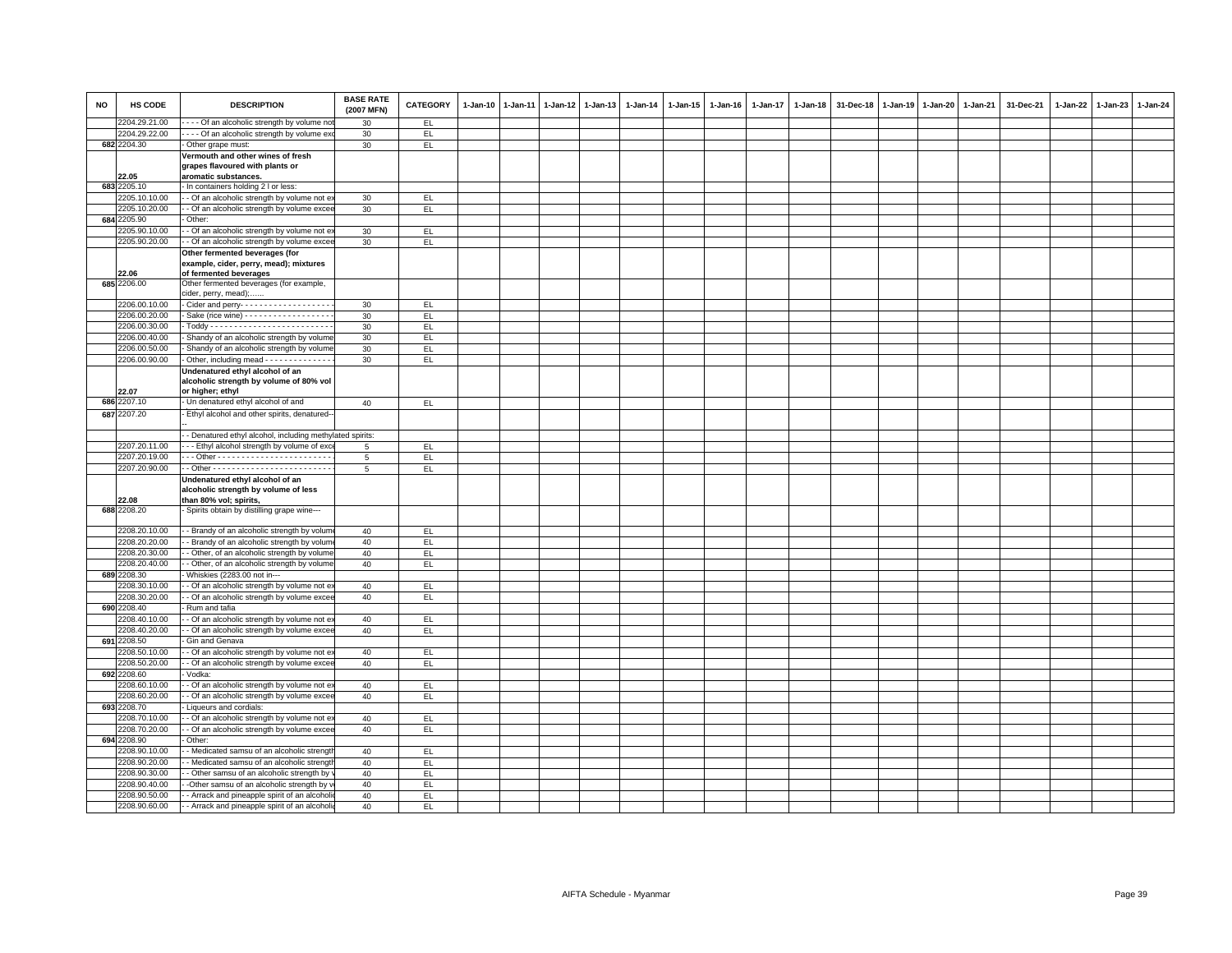| <b>NO</b> | HS CODE       | <b>DESCRIPTION</b>                                                                                  | <b>BASE RATE</b><br>(2007 MFN) | CATEGORY  | $1 - Jan-10$ | $1 - Jan-11$ | $1 - Jan-12$ | $1 - Jan-13$   | 1-Jan-14       | 1-Jan-15       | $1 - Jan-16$  | 1-Jan-17       | $1 - Jan-18$   | 31-Dec-18      | $1 - Jan-19$   | $1-Jan-20$     | 1-Jan-21       | 31-Dec-21    | 1-Jan-22     | $1-Jan-23$     | $1 - Jan-24$   |
|-----------|---------------|-----------------------------------------------------------------------------------------------------|--------------------------------|-----------|--------------|--------------|--------------|----------------|----------------|----------------|---------------|----------------|----------------|----------------|----------------|----------------|----------------|--------------|--------------|----------------|----------------|
|           | 2208.90.70.00 | - Bitters and similar beverages of an alcoh                                                         | 40                             | EL.       |              |              |              |                |                |                |               |                |                |                |                |                |                |              |              |                |                |
|           | 2208.90.80.00 | - Bitters and similar beverages of an alcoh                                                         | 40                             | EL.       |              |              |              |                |                |                |               |                |                |                |                |                |                |              |              |                |                |
|           | 2208.90.90    | - Other - - - - - - - - - - - - - -                                                                 |                                |           |              |              |              |                |                |                |               |                |                |                |                |                |                |              |              |                |                |
|           | 2208.90.90.10 | . - Brandies -                                                                                      | 40                             | EL        |              |              |              |                |                |                |               |                |                |                |                |                |                |              |              |                |                |
|           | 2208.90.90.90 |                                                                                                     | 40                             | EL.       |              |              |              |                |                |                |               |                |                |                |                |                |                |              |              |                |                |
|           | 695 2209.00   | Vinegar and substitutes for vinegar -----                                                           | 15                             | $NT-1$    | 15           | 12.5         | 12.5         | 10             | 10             | 7.5            | 7.5           | $\overline{5}$ | $\,$ 5 $\,$    | $\mathbf 0$    | $\mathbb O$    | $\mathbf 0$    | $\mathsf 0$    | $\mathsf 0$  | $\mathsf 0$  | $\mathsf 0$    | $\mathsf 0$    |
|           | 23.01         | Flours, meals and pellets, of meat or<br>meat offal, of fish or of crustaceans,                     |                                |           |              |              |              |                |                |                |               |                |                |                |                |                |                |              |              |                |                |
|           | 696 2301.10   | Flours, meals and pellets, of meat - - -                                                            | 15                             | $NT-1$    | 15           | 12.5         | 12.5         | 10             | 10             | $7.5\,$        | 7.5           | $\overline{5}$ | $\sqrt{5}$     | $\mathbf 0$    | $\mathsf 0$    | $\mathbb O$    | $\mathsf 0$    | $\mathsf 0$  | $\mathsf 0$  | $\mathsf 0$    | $\mathsf 0$    |
|           | 697 2301.20   | - Flours, meals and pellets, -----                                                                  | 10                             | EL.       |              |              |              |                |                |                |               |                |                |                |                |                |                |              |              |                |                |
|           | 23.02         | Bran, sharps and other residues,<br>whether or not in the form of pellets,<br>derived from the      |                                |           |              |              |              |                |                |                |               |                |                |                |                |                |                |              |              |                |                |
|           | 698 2302.10   | Of maize (corn)                                                                                     | 1.5                            | EL        |              |              |              |                |                |                |               |                |                |                |                |                |                |              |              |                |                |
|           | 699 2302.20   | - Of rice                                                                                           | 1.5                            | EL.       |              |              |              |                |                |                |               |                |                |                |                |                |                |              |              |                |                |
| 700       | 302.30        | Of wheat - - - - - - - - - - -                                                                      | 1.5                            | $NT-1$    | 1.5          | 1.5          | 1.5          | 1.5            | 1.5            | $1.5\,$        | 1.5           | $1.5\,$        |                | $\mathbf 0$    | $\mathsf 0$    | $\overline{0}$ | $\mathbf{0}$   | $\mathbf 0$  | $^{\circ}$   | $\mathbf{O}$   | $\mathbf{0}$   |
| 701       | 2302.40       | - Of other cereals - - - - - - - - - - -                                                            | 1.5                            | $NT-1$    | 1.5          | 1.5          | 1.5          | 1.5            | 1.5            | 1.5            | 1.5           | 1.5            | $\overline{1}$ | $\mathbf{0}$   | $\mathbf{0}$   | $\mathbf{0}$   | $\mathbf{0}$   | $\mathbf{0}$ | $\mathbf{0}$ | $\mathbf{0}$   | $\mathbf{0}$   |
|           | 702 2302.50   | - Of leguminous plants - - - - -                                                                    |                                |           |              |              |              |                |                |                |               |                |                |                |                |                |                |              |              |                |                |
|           | 2302.50.00.10 | - - - - - - - Of chick peas (gram) - - - - - - - - -                                                | 1.5                            | $NT-1$    | 1.5          | 1.5          | 1.5          | 1.5            | 1.5            | 1.5            | 1.5           | 1.5            | $\mathbf{1}$   | $^{\circ}$     | $^{\circ}$     | $\mathbf 0$    | $\mathbf 0$    | 0            | $\mathbf 0$  | 0              | $\mathbf 0$    |
|           | 2302.50.00.90 |                                                                                                     | 1.5                            | $NT-1$    | 1.5          | 1.5          | 1.5          | 1.5            | 1.5            | 1.5            | 1.5           | 1.5            | $\mathbf{1}$   | $\mathbf 0$    | $\mathsf 0$    | $\mathbf 0$    | $\mathsf 0$    | $\mathsf 0$  | $\mathsf 0$  | $\mathsf 0$    | $\overline{0}$ |
|           | 23.03         | Residues of starch manufacture and<br>similar residues, beet-pulp, bagasse<br>and other waste of    |                                |           |              |              |              |                |                |                |               |                |                |                |                |                |                |              |              |                |                |
|           | 703 2303.10   | Residues of starch manufacture---                                                                   |                                |           |              |              |              |                |                |                |               |                |                |                |                |                |                |              |              |                |                |
|           | 2303.10.10.00 | - Of manioc (cassava) or sago - - - - - - - -                                                       | 1.5                            | $NT-1$    | 1.5          | 1.5          | 1.5          | 1.5            | 1.5            | 1.5            | 1.5           | 1.5            | $\overline{1}$ | $\circ$        | $\mathsf 0$    | $\mathbf 0$    | $\mathsf 0$    | $\mathbf 0$  | $\mathbf 0$  | $\mathsf 0$    | $\mathbf 0$    |
|           | 2303.10.90.00 |                                                                                                     | 1.5                            | $NT-1$    | 1.5          | 1.5          | 1.5          | 1.5            | 1.5            | 1.5            | 1.5           | 1.5            | $\overline{1}$ | $\mathbf 0$    | $\,0\,$        | $\overline{0}$ | $\overline{0}$ | $\mathbf 0$  | $\mathbf 0$  | $\overline{0}$ | $\overline{0}$ |
|           | 704 2303.20   | Beet-pulp, bagasse and other waste---                                                               | 1.5                            | $NT-1$    | 1.5          | 1.5          | 1.5          | 1.5            | 1.5            | 1.5            | 1.5           | 1.5            | $\mathbf{1}$   | $\mathbf 0$    | $\mathbf{0}$   | $\mathbf 0$    | $\mathsf 0$    | $\mathsf 0$  | $\mathsf 0$  | $\mathsf 0$    | $\mathsf 0$    |
|           | 705 2303.30   | - Brewing or distilling dregs and waste - -                                                         | 1.5                            | $NT-1$    | $1.5\,$      | $1.5$        | $1.5\,$      | 1.5            | $1.5\,$        | $1.5\,$        | 1.5           | $1.5\,$        | $\overline{1}$ | $\mathbf 0$    | $\mathbb O$    | $\mathbf 0$    | $\mathsf 0$    | $\mathsf 0$  | $\mathsf 0$  | $\mathsf 0$    | $\mathsf 0$    |
|           | 706 2304.00   | Oil-cake and other solid residues, wheth                                                            | 1.5                            | <b>ST</b> | 1.5          | 1.5          | 1.5          | 1.5            | 1.5            | 1.5            | 1.5           | 1.5            | 1.5            | 1.5            | 1.5            | 1.5            | 1.5            | 1.5          | 1.5          | 1.5            | 1.5            |
|           | 707 2305.00   | Oil-cake and other solid residues, wheth                                                            | 1.5                            | EL        |              |              |              |                |                |                |               |                |                |                |                |                |                |              |              |                |                |
|           | 23.06         | Oil-cake and other solid residues,<br>whether or not ground or in the form of<br>pellets, resulting |                                |           |              |              |              |                |                |                |               |                |                |                |                |                |                |              |              |                |                |
|           | 708 2306.10   | Of cotton seeds - - - - - - - - -                                                                   | 1.5                            | $NT-1$    | 1.5          | 1.5          | 1.5          | 1.5            | 1.5            | 1.5            | 1.5           | 1.5            | $\overline{1}$ | $\circ$        | $\mathbf{0}$   | $\mathbf 0$    | $\mathbf 0$    | $\mathsf 0$  | $\mathbf 0$  | $\mathsf 0$    | $\mathbf 0$    |
| 709       | 2306.20       | - Of linseed - - - - - - - - - - - -                                                                | 1.5                            | $NT-1$    | 1.5          | 1.5          | 1.5          | 1.5            | 1.5            | 1.5            | 1.5           | 1.5            | $\overline{1}$ | $\overline{0}$ | $\overline{0}$ | $\overline{0}$ | $\mathbf{0}$   | $\mathbf{0}$ | $\mathbf 0$  | $\mathbf{0}$   | $\overline{0}$ |
|           | 710 2306.30   | - Of sunflower seeds - - - - - - - - -                                                              | 1.5                            | $NT-1$    | 1.5          | 1.5          | 1.5          | 1.5            | 1.5            | 1.5            | 1.5           | 1.5            | $\overline{1}$ | $\mathbf{0}$   | $\mathbf{0}$   | $\mathbf{0}$   | $\mathbf{0}$   | $\mathbf{0}$ | $\mathbf 0$  | $\mathbf 0$    | $\circ$        |
|           | 711 2306.41   | - Of low erucic acid rape or colza seeds -                                                          | 1.5                            | $NT-1$    | 1.5          | 1.5          | 1.5          | 1.5            | 1.5            | 1.5            | 1.5           | 1.5            | $\mathbf{1}$   | $\,0\,$        | $\mathsf 0$    | $\,0\,$        | $\mathsf 0$    | $\mathsf 0$  | $\mathsf 0$  | $\mathbf 0$    | $\mathsf 0$    |
|           | 712 2306.49   | $-$ Other - - - - - - - - - - - -                                                                   | 1.5                            | $NT-1$    | 1.5          | 1.5          | 1.5          | 1.5            | 1.5            | 1.5            | 1.5           | 1.5            |                | $\mathbf 0$    | $\mathbf 0$    | $\mathbf 0$    | $\mathbf 0$    | $\mathsf 0$  | $\mathbf 0$  | $\mathsf 0$    | $\mathbf 0$    |
|           | 713 2306.50   | - Of coconut or copra - - - - - -                                                                   | 1.5                            | $NT-1$    | 1.5          | 1.5          | 1.5          | 1.5            | 1.5            | 1.5            | 1.5           | 1.5            | $\overline{1}$ | $\mathbf 0$    | $\mathbf 0$    | $\mathbf{0}$   | $\mathbf 0$    | $\mathsf 0$  | $\mathbf 0$  | 0              | $\overline{0}$ |
|           | 714 2306.60   | Of palm nuts or kernels - - - - - - - - -                                                           | 1.5                            | $NT-1$    | 1.5          | 1.5          | 1.5          | 1.5            | 1.5            | 1.5            | 1.5           | 1.5            | $\overline{1}$ | $\mathbf 0$    | $\mathbf{0}$   | $\mathbf{0}$   | $\mathbf{0}$   | $\mathbf{0}$ | $\mathbf 0$  | $\mathbf 0$    | $\mathbf 0$    |
|           | 715 2306.70   | Of maize (corn) germ - - - - - - - - - - - -                                                        | 1.5                            | $NT-1$    | 1.5          | 1.5          | 1.5          | 1.5            | 1.5            | 1.5            | 1.5           | 1.5            | $\overline{1}$ | $\mathbf 0$    | $\mathbf 0$    | $\mathbf{0}$   | $\mathbf 0$    | $\mathbf 0$  | 0            | 0              | $\mathsf 0$    |
|           | 716 2306.90   | Other                                                                                               |                                |           |              |              |              |                |                |                |               |                |                |                |                |                |                |              |              |                |                |
|           | 2306.90.10.00 | - Of safflower seed meal - - - - - - - - - - -                                                      | 1.5                            | EL.       |              |              |              |                |                |                |               |                |                |                |                |                |                |              |              |                |                |
|           | 2306.90.90    | - Other - - - - - - - - - - - - - - - -                                                             |                                |           |              |              |              |                |                |                |               |                |                |                |                |                |                |              |              |                |                |
|           | 2306.90.90.10 | Of sesamum seeds - - - - - - - - -                                                                  | 1.5                            | EL.       |              |              |              |                |                |                |               |                |                |                |                |                |                |              |              |                |                |
|           | 2306.90.90.20 | Dil-extracted rice bran                                                                             | 1.5                            | EL.       |              |              |              |                |                |                |               |                |                |                |                |                |                |              |              |                |                |
|           | 2306.90.90.90 | . Other -                                                                                           | 1.5                            | EL.       |              |              |              |                |                |                |               |                |                |                |                |                |                |              |              |                |                |
|           | 717 2307.00   | Wine lees; argol - - - - - - - - -                                                                  | 1.5                            | $NT-1$    | $1.5\,$      | 1.5          | 1.5          | 1.5            | 1.5            | 1.5            | 1.5           | 1.5            |                | $\mathbf 0$    | $\mathsf 0$    | $\mathbf 0$    | $\mathbf{0}$   | $\mathsf 0$  | $\Omega$     | $\mathbf 0$    | $\mathsf 0$    |
|           | 718 2308.00   | Vegetable materials and vegetable<br>waste,                                                         | 1.5                            | $NT-1$    | $1.5\,$      | 1.5          | 1.5          | 1.5            | 1.5            | 1.5            | 1.5           | 1.5            | $\overline{1}$ | $\mathsf 0$    | $\mathbb O$    | $\mathbf 0$    | $\mathsf 0$    | $\mathsf 0$  | 0            | $\mathsf 0$    | $\mathsf 0$    |
|           | 23.09         | Preparations of a kind used in animal<br>feeding.                                                   |                                |           |              |              |              |                |                |                |               |                |                |                |                |                |                |              |              |                |                |
|           | 719 2309.10   | Dog or cat food, put up for retail sale:                                                            |                                |           |              |              |              |                |                |                |               |                |                |                |                |                |                |              |              |                |                |
|           | 2309.10.10.00 | - Containing meat - - - - - - - - - - - - - - - -                                                   | 5                              | $NT-1$    | 5            | $\sqrt{5}$   | $5^{\circ}$  | $\Delta$       | $\overline{4}$ | $\overline{4}$ | $\mathcal{R}$ | $\mathbf{3}$   | $\mathcal{P}$  | $\Omega$       | $\Omega$       | $\mathsf 0$    | $\Omega$       | $\Omega$     | $\Omega$     | $\Omega$       | $\mathsf 0$    |
|           | 2309.10.90.00 |                                                                                                     | 5                              | $NT-1$    | 5            | 5            | 5            | $\overline{4}$ | $\overline{4}$ | $\overline{4}$ | 3             | 3              | $\overline{2}$ | $\mathbf 0$    | $\mathbf 0$    | $\mathbf 0$    | $\mathbf 0$    | $\mathsf 0$  | 0            | $\Omega$       | $\mathbf 0$    |
|           | 720 2309.90   | Other:                                                                                              |                                |           |              |              |              |                |                |                |               |                |                |                |                |                |                |              |              |                |                |
|           |               | - Complete feed:                                                                                    |                                |           |              |              |              |                |                |                |               |                |                |                |                |                |                |              |              |                |                |
|           | 2309.90.11.00 |                                                                                                     | 5                              | EL.       |              |              |              |                |                |                |               |                |                |                |                |                |                |              |              |                |                |
|           | 2309.90.12.00 |                                                                                                     | 5                              | EL.       |              |              |              |                |                |                |               |                |                |                |                |                |                |              |              |                |                |
|           | 2309.90.13.00 |                                                                                                     | 5                              | EL.       |              |              |              |                |                |                |               |                |                |                |                |                |                |              |              |                |                |
|           | 2309.90.19.00 |                                                                                                     | -5                             | EL.       |              |              |              |                |                |                |               |                |                |                |                |                |                |              |              |                |                |
|           |               |                                                                                                     |                                |           |              |              |              |                |                |                |               |                |                |                |                |                |                |              |              |                |                |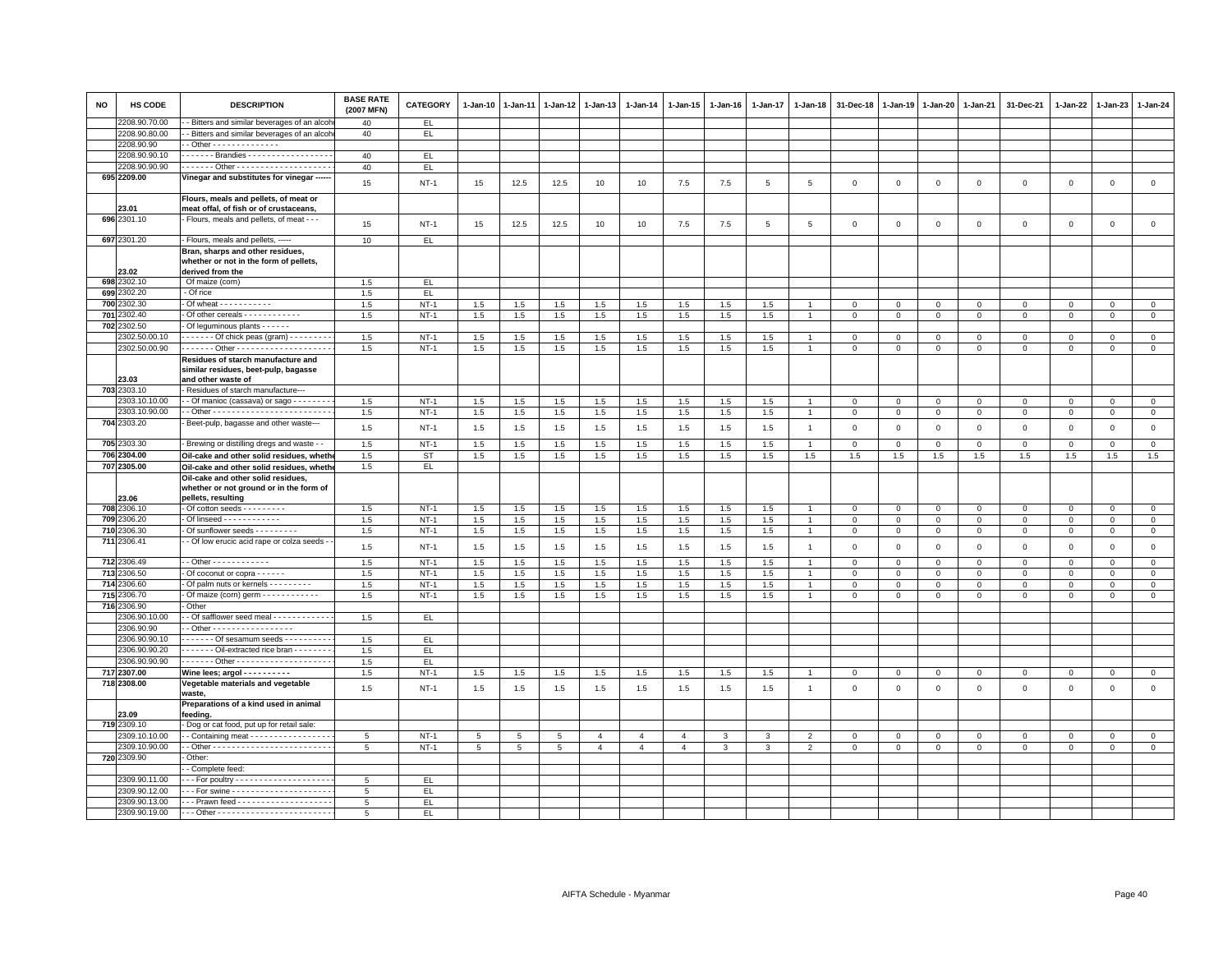| NO | HS CODE                        | <b>DESCRIPTION</b>                                                    | <b>BASE RATE</b><br>(2007 MFN) | <b>CATEGORY</b>  | $1-Jan-10$ | $1 - Jan-11$ |              | 1-Jan-12 1-Jan-13 | 1-Jan-14 | 1-Jan-15   | $1 - Jan-16$ | $1 - Jan-17$    | $1 - Jan-18$ | 31-Dec-18                   | 1-Jan-19         | 1-Jan-20     | $1 - Jan-21$           | 31-Dec-21                  | 1-Jan-22          | 1-Jan-23                    | 1-Jan-24                    |
|----|--------------------------------|-----------------------------------------------------------------------|--------------------------------|------------------|------------|--------------|--------------|-------------------|----------|------------|--------------|-----------------|--------------|-----------------------------|------------------|--------------|------------------------|----------------------------|-------------------|-----------------------------|-----------------------------|
|    | 2309.90.20.00                  | - Premixes, feed supplements and feed a                               | 1.5                            | EL               |            |              |              |                   |          |            |              |                 |              |                             |                  |              |                        |                            |                   |                             |                             |
|    | 2309.90.30.00                  | - Other, containing meat - - - - - - - - - - -                        | 5                              | EL.              |            |              |              |                   |          |            |              |                 |              |                             |                  |              |                        |                            |                   |                             |                             |
|    | 2309.90.90.00                  |                                                                       | $5\overline{5}$                | EL.              |            |              |              |                   |          |            |              |                 |              |                             |                  |              |                        |                            |                   |                             |                             |
|    |                                | Unmanufactured tobacco; tobacco                                       |                                |                  |            |              |              |                   |          |            |              |                 |              |                             |                  |              |                        |                            |                   |                             |                             |
|    | 24.01<br>721 2401.10           | refuse.<br>Tobacco, not stemmed/stripped:                             |                                |                  |            |              |              |                   |          |            |              |                 |              |                             |                  |              |                        |                            |                   |                             |                             |
|    | 2401.10.10                     | - Virginia type, flue-cured - - - - - - - -                           |                                |                  |            |              |              |                   |          |            |              |                 |              |                             |                  |              |                        |                            |                   |                             |                             |
|    | 2401.10.10.10                  | $\cdots$ For cigarette - - - - - - - - - - - - - -                    | 15                             | <b>ST</b>        | 15         | 14           | 13           | 13                | 12       | 12         | 11           | 10              | $\mathbf{Q}$ | 8                           | 8                | 7.5          | 7.5                    | 5                          | $5\overline{5}$   | 5                           | 5                           |
|    | 2401.10.10.90                  |                                                                       | 15                             | <b>ST</b>        | 15         | 14           | 13           | 13                | 12       | 12         | 11           | 10              | 9            | 8                           | 8                | 7.5          | 7.5                    | 5                          | 5                 | 5                           | 5                           |
|    | 2401.10.20                     | - Virginia type, not flue cured - - - - - - - -                       |                                |                  |            |              |              |                   |          |            |              |                 |              |                             |                  |              |                        |                            |                   |                             |                             |
|    | 2401.10.20.10                  | ------ For cigarette ---------------                                  | 15                             | <b>ST</b>        | 15         | 14           | 13           | 13                | 12       | 12         | 11           | 10              | 9            | 8                           | 8                | 7.5          | 7.5                    | 5                          | 5                 | 5                           | 5                           |
|    | 2401.10.20.90                  | . Other -                                                             | 15                             | ST               | 15         | 14           | 13           | 13                | 12       | 12         | 11           | 10              | 9            | 8                           | 8                | 7.5          | 7.5                    | 5                          | 5                 | 5                           | 5                           |
|    | 2401.10.30                     | - - Other, flue-cured - - - - - - - -                                 |                                |                  |            |              |              |                   |          |            |              |                 |              |                             |                  |              |                        |                            |                   |                             |                             |
|    | 2401.10.30.10                  | For cigarette - - - - - - - - - - - - - -                             | 15                             | <b>ST</b>        | 15         | 14           | 13           | 13                | 12       | 12         | 11           | 10              | 9            | 8                           | 8                | 7.5          | 7.5                    | 5                          | 5                 | 5                           | $5\phantom{.0}$             |
|    | 2401.10.30.90                  |                                                                       | 15                             | <b>ST</b>        | 15         | 14           | 13           | 13                | 12       | 12         | 11           | 10              | -9           | 8                           | 8                | 7.5          | 7.5                    | 5                          | 5                 | 5                           | 5                           |
|    | 2401.10.90                     | - Other, not flue cured - - - - - - -                                 |                                |                  |            |              |              |                   |          |            |              |                 |              |                             |                  |              |                        |                            |                   |                             |                             |
|    | 2401.10.90.10                  | For cigarette - - - - - - - - - - - - - -                             | 15                             | <b>ST</b>        | 15         | 14           | 13           | 13                | 12       | 12         | 11           | 10              | 9            | 8                           | 8                | 7.5          | 7.5                    | 5                          | 5                 | 5                           | 5                           |
|    | 2401.10.90.90                  |                                                                       | 15                             | ST               | 15         | 14           | 13           | 13                | 12       | 12         | 11           | 10              | 9            | 8                           | 8                | 7.5          | 7.5                    | 5                          | 5                 | $5\overline{5}$             | $5\phantom{.0}$             |
|    | 722 2401.20                    | - Tobacco, partly or wholly stemmed/stripped:                         |                                |                  |            |              |              |                   |          |            |              |                 |              |                             |                  |              |                        |                            |                   |                             |                             |
|    | 2401.20.10                     | - Virginia type, flue-cured - - - - - -                               |                                |                  |            |              |              |                   |          |            |              |                 |              |                             |                  |              |                        |                            |                   |                             |                             |
|    | 2401.20.10.10                  | $\cdots$ For cigarette - - - - - - - - - - - - - -                    | 15                             | $NT-1$           | 15         | 12.5         | 12.5         | 10                | 10       | 7.5        | 7.5          | 5               | -5           | $\Omega$                    | $\mathbf 0$      | $\mathbf 0$  | $\mathbf{0}$           | $\mathbf 0$                | $\Omega$          | $\mathbf{0}$                | $\mathsf 0$                 |
|    | 2401.20.10.90<br>2401.20.20    |                                                                       | 15                             | $NT-1$           | 15         | 12.5         | 12.5         | 10                | 10       | 7.5        | 7.5          | 5               | 5            | $\mathbf 0$                 | 0                | $\mathbf 0$  | $\mathbf{0}$           | $\mathbf 0$                | 0                 | $\mathbf 0$                 | $\mathbf{0}$                |
|    | 2401.20.20.10                  | - Virginia type, not flue cured - - - - - -                           |                                |                  |            |              |              |                   |          |            |              |                 |              |                             |                  |              |                        |                            |                   |                             |                             |
|    | 2401.20.20.90                  | For cigarette - - - - - - - - - - - - - - -                           | 15<br>15                       | $NT-1$<br>$NT-1$ | 15<br>15   | 12.5<br>12.5 | 12.5<br>12.5 | 10<br>10          | 10<br>10 | 7.5<br>7.5 | 7.5<br>7.5   | 5               | -5           | $\mathbf 0$<br>$\mathbf{0}$ | 0<br>$\mathsf 0$ | $\mathsf 0$  | $\mathbf 0$<br>$\circ$ | $\mathsf 0$<br>$\mathbf 0$ | 0<br>$\mathbf{0}$ | $\mathbf 0$<br>$\mathbf{0}$ | $\mathbf 0$<br>$\mathbf{0}$ |
|    | 2401.20.30                     | - - Oriental type - - - - - - - -                                     |                                |                  |            |              |              |                   |          |            |              | $5\overline{5}$ | 5            |                             |                  | $\mathbf 0$  |                        |                            |                   |                             |                             |
|    | 2401.20.30.10                  | For cigarette - - - - - - - - - - - - - -                             | 15                             | $NT-1$           | 15         | 12.5         | 12.5         | 10                | 10       | 7.5        | 7.5          | 5               | 5            | $\mathbf 0$                 | $\mathbf 0$      | $\mathbf 0$  | $\mathbf{0}$           | $\mathbf{0}$               | $\Omega$          | $\Omega$                    | $\circ$                     |
|    | 2401.20.30.90                  | $- - - - - -$ Other - - - - - -                                       | 15                             | $NT-1$           | 15         | 12.5         | 12.5         | 10                | 10       | 7.5        | 7.5          | 5               | 5            | $\mathbf 0$                 | $\mathbf 0$      | $\mathbf{0}$ | $\mathbf{0}$           | $\mathbf{0}$               | $\mathbf 0$       | $\mathbf{0}$                | $\mathsf 0$                 |
|    | 2401.20.40                     | - Burley type - - - - - - -                                           |                                |                  |            |              |              |                   |          |            |              |                 |              |                             |                  |              |                        |                            |                   |                             |                             |
|    | 2401.20.40.10                  | $\cdots$ For cigarette - - - - - - - - - - - - - -                    | 15                             | $NT-1$           | $15\,$     | 12.5         | 12.5         | 10                | 10       | $7.5\,$    | 7.5          | 5               | 5            | $\mathbf 0$                 | $\mathbf 0$      | $\mathbf 0$  | $\overline{0}$         | $\mathbf{0}$               | $\mathbf{0}$      | $\mathbf{0}$                | $\mathbf{0}$                |
|    | 2401.20.40.90                  |                                                                       | 15                             | $NT-1$           | 15         | 12.5         | 12.5         | 10                | 10       | $7.5\,$    | 7.5          | $\overline{5}$  | 5            | $\mathbf 0$                 | $\mathsf 0$      | $\mathbf 0$  | $\mathbf 0$            | $\mathbf 0$                | $\mathbf 0$       | $\mathbf 0$                 | $\mathsf 0$                 |
|    | 2401.20.50                     | - Other, flue-cured - - - - - -                                       |                                |                  |            |              |              |                   |          |            |              |                 |              |                             |                  |              |                        |                            |                   |                             |                             |
|    | 2401.20.50.10                  | ------ For cigarette --------------                                   | 15                             | $NT-1$           | 15         | 12.5         | 12.5         | 10                | 10       | 7.5        | 7.5          | 5               | 5            | $\mathbf 0$                 | $^{\circ}$       | $\mathsf 0$  | $\mathbf 0$            | $\mathsf 0$                | $^{\circ}$        | $\mathbf 0$                 | $\mathbf 0$                 |
|    | 2401.20.50.90                  | ------ Other --------------------                                     | 15                             | $NT-1$           | 15         | 12.5         | 12.5         | 10                | 10       | $7.5\,$    | 7.5          | $\,$ 5 $\,$     | $5^{\circ}$  | $\mathbf 0$                 | $^{\circ}$       | $\mathsf 0$  | $\mathbf 0$            | $\mathbf 0$                | $\mathbf 0$       | $\mathbf{0}$                | $\mathsf 0$                 |
|    | 2401.20.90                     | - Other, not flue cured - - - - - -                                   |                                |                  |            |              |              |                   |          |            |              |                 |              |                             |                  |              |                        |                            |                   |                             |                             |
|    | 2401.20.90.10                  | ------ For cigarette ---------------                                  | 15                             | $NT-1$           | 15         | 12.5         | 12.5         | 10                | 10       | $7.5\,$    | 7.5          | 5               | 5            | $\,0\,$                     | 0                | $^{\circ}$   | $\mathsf 0$            | $\mathsf 0$                | $\mathbf 0$       | $\mathbf 0$                 | $\mathsf 0$                 |
|    | 2401.20.90.90                  | ------ Other ---------------------                                    | 15                             | $NT-1$           | 15         | 12.5         | 12.5         | 10                | 10       | 7.5        | 7.5          | 5               | 5            | $\mathbf 0$                 | $\mathsf 0$      | $\mathsf 0$  | $\mathbf 0$            | $\mathbf 0$                | $\mathbf 0$       | $\mathbf 0$                 | $\mathbf 0$                 |
|    | 723 2401.30                    | Tobacco refuse:                                                       |                                |                  |            |              |              |                   |          |            |              |                 |              |                             |                  |              |                        |                            |                   |                             |                             |
|    | 2401.30.10.00<br>2401.30.90.00 |                                                                       | 15                             | $NT-1$           | 15         | 12.5         | 12.5         | 10                | 10       | 7.5        | 7.5          | 5               | 5            | $\mathbf 0$                 | $\mathsf 0$      | $\mathsf 0$  | $\mathbf 0$            | $\mathsf 0$                | $\mathbf 0$       | $\mathbf 0$                 | $\mathsf 0$                 |
|    |                                |                                                                       | 15                             | $NT-1$           | 15         | 12.5         | 12.5         | 10                | 10       | 7.5        | 7.5          | $5\overline{5}$ | 5            | $\mathbf 0$                 | $\mathbf 0$      | $\mathbf 0$  | $\circ$                | $\mathbf 0$                | 0                 | $\mathbf 0$                 | $\circ$                     |
|    |                                | Cigars, cheroots, cigarillos and<br>cigarettes, of tobacco or tobacco |                                |                  |            |              |              |                   |          |            |              |                 |              |                             |                  |              |                        |                            |                   |                             |                             |
|    | 24.02                          | substitutes.                                                          |                                |                  |            |              |              |                   |          |            |              |                 |              |                             |                  |              |                        |                            |                   |                             |                             |
|    | 724 2402.10                    | Cigars, cheroots and cigarillos, containing                           |                                |                  |            |              |              |                   |          |            |              |                 |              |                             |                  |              |                        |                            |                   |                             |                             |
|    |                                | $tobacco - - - - - - - - - - -$                                       |                                |                  |            |              |              |                   |          |            |              |                 |              |                             |                  |              |                        |                            |                   |                             |                             |
|    | 2402.10.00.10                  |                                                                       | 30                             | EL.              |            |              |              |                   |          |            |              |                 |              |                             |                  |              |                        |                            |                   |                             |                             |
|    | 2402.10.00.20                  | ------ Cheroots -----------------                                     | 30                             | EL.              |            |              |              |                   |          |            |              |                 |              |                             |                  |              |                        |                            |                   |                             |                             |
|    | 2402.10.00.30                  | ------ Cigarillos - - - - - - - - - - - - - - - -                     | 30                             | EL               |            |              |              |                   |          |            |              |                 |              |                             |                  |              |                        |                            |                   |                             |                             |
|    | 725 2402.20                    | Cigarettes containing tobacco                                         |                                |                  |            |              |              |                   |          |            |              |                 |              |                             |                  |              |                        |                            |                   |                             |                             |
|    | 2402.20.10.00                  |                                                                       | 30                             | EL.              |            |              |              |                   |          |            |              |                 |              |                             |                  |              |                        |                            |                   |                             |                             |
|    | 2402.20.90.00<br>726 2402.90   |                                                                       | 30                             | EL.              |            |              |              |                   |          |            |              |                 |              |                             |                  |              |                        |                            |                   |                             |                             |
|    | 2402.90.10.00                  | Other:<br>- Cigars, cheroots and cigarillos of tobacco                | 30                             | EL.              |            |              |              |                   |          |            |              |                 |              |                             |                  |              |                        |                            |                   |                             |                             |
|    | 2402.90.20.00                  | - Cigarettes of tobacco substitutes - - - -                           | 30                             | EL.              |            |              |              |                   |          |            |              |                 |              |                             |                  |              |                        |                            |                   |                             |                             |
|    |                                | Other manufactured tobacco and                                        |                                |                  |            |              |              |                   |          |            |              |                 |              |                             |                  |              |                        |                            |                   |                             |                             |
|    | 24.03                          | manufactured tobacco substitutes;<br>?homogenised? or                 |                                |                  |            |              |              |                   |          |            |              |                 |              |                             |                  |              |                        |                            |                   |                             |                             |
|    | 727 2403.10                    | Smoking tobacco, whether or not<br>containing tobacco substitutes     |                                |                  |            |              |              |                   |          |            |              |                 |              |                             |                  |              |                        |                            |                   |                             |                             |
|    |                                | - Packed for retail sale:                                             |                                |                  |            |              |              |                   |          |            |              |                 |              |                             |                  |              |                        |                            |                   |                             |                             |
|    | 2403.10.11.00                  | --- Blended tobacco ----------------                                  | 30                             | EL.              |            |              |              |                   |          |            |              |                 |              |                             |                  |              |                        |                            |                   |                             |                             |
|    | 2403.10.19.00                  |                                                                       | 30                             | EL.              |            |              |              |                   |          |            |              |                 |              |                             |                  |              |                        |                            |                   |                             |                             |
|    |                                | - Other manufactured tobacco for cigarette making:                    |                                |                  |            |              |              |                   |          |            |              |                 |              |                             |                  |              |                        |                            |                   |                             |                             |
|    | 2403.10.21.00                  | --- Blended tobacco ----------------                                  | 30                             | EL.              |            |              |              |                   |          |            |              |                 |              |                             |                  |              |                        |                            |                   |                             |                             |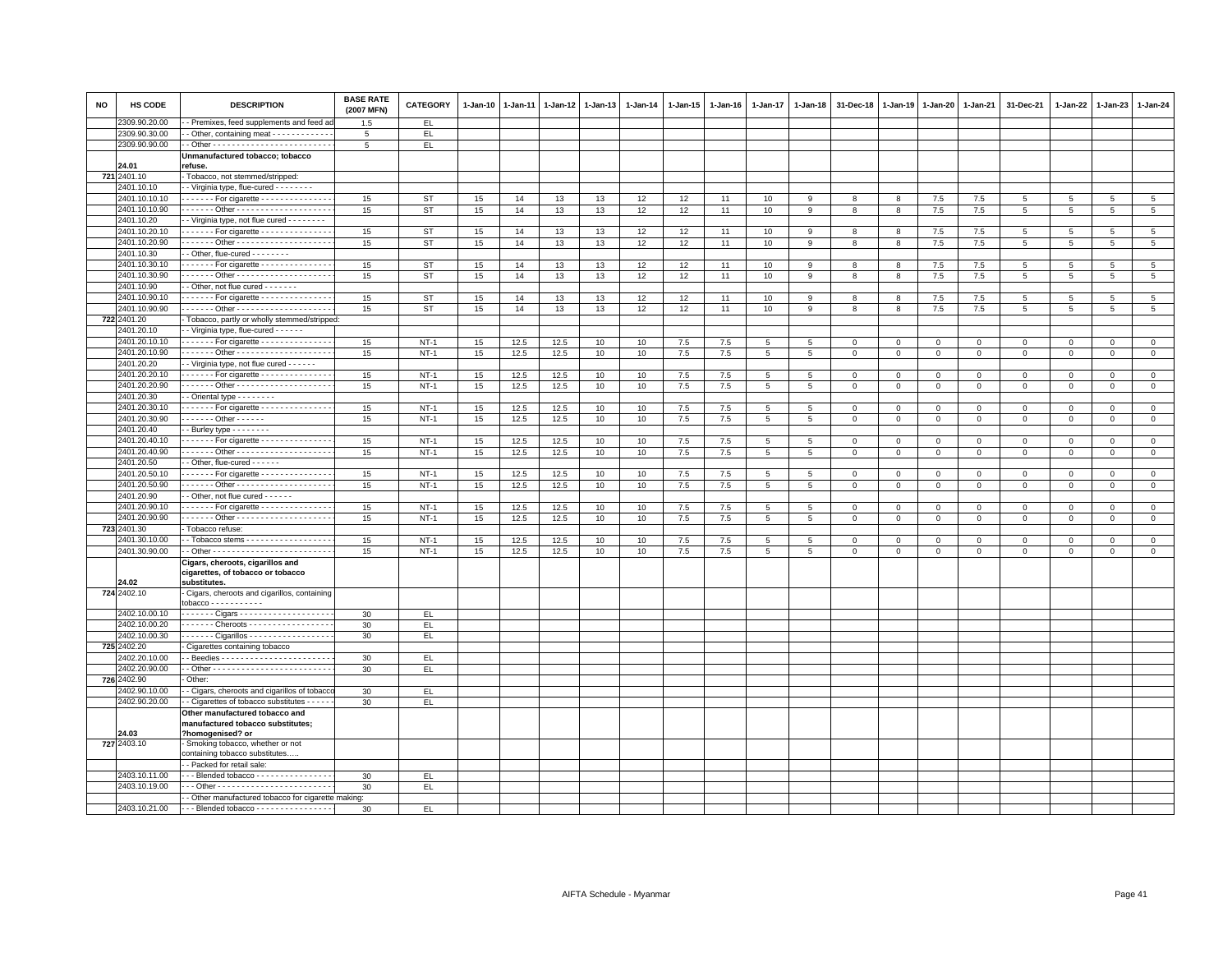| <b>NO</b> | HS CODE       | <b>DESCRIPTION</b>                                                                           | <b>BASE RATE</b><br>(2007 MFN) | <b>CATEGORY</b> | $1 - Jan-10$                   | $1 - Jan-11$        | 1-Jan-12                         | $1 - Jan-13$         | $1 - Jan-14$                   | 1-Jan-15            | $1 - Jan-16$   | $1 - Jan-17$                   | 1-Jan-18       | 31-Dec-18      | 1-Jan-19       | $1 - Jan-20$    | 1-Jan-21        | 31-Dec-21           | 1-Jan-22     | 1-Jan-23       | 1-Jan-24       |
|-----------|---------------|----------------------------------------------------------------------------------------------|--------------------------------|-----------------|--------------------------------|---------------------|----------------------------------|----------------------|--------------------------------|---------------------|----------------|--------------------------------|----------------|----------------|----------------|-----------------|-----------------|---------------------|--------------|----------------|----------------|
|           | 2403.10.29.00 |                                                                                              | 30                             | EL.             |                                |                     |                                  |                      |                                |                     |                |                                |                |                |                |                 |                 |                     |              |                |                |
|           | 2403.10.90.00 |                                                                                              | 30                             | EL.             |                                |                     |                                  |                      |                                |                     |                |                                |                |                |                |                 |                 |                     |              |                |                |
|           | 728 2403.91   | -Other:--"Homogenised" or "reconstituted"                                                    | 30                             | EL.             |                                |                     |                                  |                      |                                |                     |                |                                |                |                |                |                 |                 |                     |              |                |                |
|           |               | tobacco                                                                                      |                                |                 |                                |                     |                                  |                      |                                |                     |                |                                |                |                |                |                 |                 |                     |              |                |                |
|           | 729 2403.99   | - Other:                                                                                     |                                |                 |                                |                     |                                  |                      |                                |                     |                |                                |                |                |                |                 |                 |                     |              |                |                |
|           | 2403.99.10.00 | - - Tobacco extracts and essences - - - -                                                    | 30                             | $NT-1$          | 30                             | 25                  | 22.5                             | 20                   | 17.5                           | 15                  | 12.5           | 10                             | 7.5            | $\mathbf 0$    | $\mathbf 0$    | $\mathbf 0$     | $\mathsf 0$     | $\mathsf 0$         | $\mathbf 0$  | $\overline{0}$ | $\mathbf 0$    |
|           | 2403.99.30.00 | - - Manufactured tobacco substitutes - - -                                                   | 30                             | $NT-1$          | 30 <sup>°</sup>                | 25                  | 22.5                             | 20                   | 17.5                           | 15                  | 12.5           | 10                             | 7.5            | $\mathbf 0$    | $\mathbf 0$    | $\Omega$        | $\mathbf{0}$    | $\mathbf{0}$        | $\Omega$     | $\circ$        | $\circ$        |
|           | 2403.99.40.00 |                                                                                              | 30                             | $NT-1$          | 30                             | 25                  | 22.5                             | 20                   | 17.5                           | 15                  | 12.5           | 10                             | 7.5            | $\mathbf 0$    | $\mathbf 0$    | $\mathbf 0$     | $\mathbf 0$     | $\mathbf 0$         | $\mathbf 0$  | $\mathbf 0$    | $\mathbf 0$    |
|           | 2403.99.50.00 | - Smokeless tobacco, including chewing                                                       | 30                             | $NT-1$          | 30                             | 25                  | 22.5                             | 20                   | 17.5                           | 15                  | 12.5           | 10                             | 7.5            | $\mathbf 0$    | $\mathbf{0}$   | $\mathbf 0$     | $\mathbf 0$     | $\mathbf{0}$        | $\Omega$     | $\mathbf{0}$   | $\mathbf 0$    |
|           | 2403.99.60.00 |                                                                                              | 30                             | $NT-1$          | 30                             | 25                  | 22.5                             | 20                   | 17.5                           | 15                  | 12.5           | 10                             | 7.5            | $\mathbf 0$    | $\circ$        | $\mathsf 0$     | $\mathbf 0$     | $\mathsf 0$         | 0            | $\mathbf 0$    | $\mathsf 0$    |
|           | 2403.99.90.00 |                                                                                              | 30                             | $NT-1$          | 30 <sup>°</sup>                | 25                  | 22.5                             | 20                   | 17.5                           | 15                  | 12.5           | 10                             | $7.5\,$        | $\,0\,$        | $\,0\,$        | $\mathbf 0$     | $\mathsf 0$     | $\mathsf 0$         | $\mathsf 0$  | $\mathbf 0$    | $\mathbf 0$    |
|           |               | Salt (including table salt and denatured                                                     |                                |                 |                                |                     |                                  |                      |                                |                     |                |                                |                |                |                |                 |                 |                     |              |                |                |
|           |               | salt) and pure sodium chloride, whether                                                      |                                |                 |                                |                     |                                  |                      |                                |                     |                |                                |                |                |                |                 |                 |                     |              |                |                |
|           | 25.01         | or not in                                                                                    |                                |                 |                                |                     |                                  |                      |                                |                     |                |                                |                |                |                |                 |                 |                     |              |                |                |
|           | 730 2501.00   | Salt(including table salt and denatured salt)                                                |                                |                 |                                |                     |                                  |                      |                                |                     |                |                                |                |                |                |                 |                 |                     |              |                |                |
|           |               |                                                                                              |                                |                 |                                |                     |                                  |                      |                                |                     |                |                                |                |                |                |                 |                 |                     |              |                |                |
|           | 2501.00.10.00 |                                                                                              | 10                             | $NT-2$          | 10                             | 10                  | 9                                | 9                    | 8                              | 8                   | 7.5            | 7.5                            | 6              | 6              | 6              | 5               | 5               | $\mathbf 0$         | $\mathbf 0$  | $\mathbf 0$    | $\circ$        |
|           |               | Rock salt, non processed,----                                                                |                                |                 |                                |                     |                                  |                      |                                |                     |                |                                |                |                |                |                 |                 |                     |              |                |                |
|           | 2501.00.21.00 | - Salt containing at least 94.7% of sodium                                                   | 10                             | $NT-2$          | 10                             | 10                  | 9                                | 9                    | 8                              | 8                   | 7.5            | 7.5                            | 6              | 6              | 6              | 5               | 5               | $\mathbf{0}$        | $\mathbf{0}$ | $\mathbf{0}$   | $\circ$        |
|           | 2501.00.29.00 |                                                                                              | 10                             | $NT-2$          | 10                             | 10                  | 9                                | 9                    | 8                              | 8                   | 7.5            | 7.5                            | 6              | 6              | 6              | $\overline{5}$  | 5               | $\mathbf 0$         | $\mathbf 0$  | $\mathbf 0$    | $\mathsf 0$    |
|           |               | Other salt containing at least 96%---                                                        |                                |                 |                                |                     |                                  |                      |                                |                     |                |                                |                |                |                |                 |                 |                     |              |                |                |
|           | 2501.00.31.00 |                                                                                              | 10                             | $NT-2$          | 10                             | 10                  | 9                                | 9                    | 8                              | 8                   | 7.5            | 7.5                            | 6              | 6              | 6              | $5\phantom{.0}$ | 5               | $\mathbf 0$         | $\mathbf 0$  | $\Omega$       | $\circ$        |
|           | 2501.00.32.00 | - Other, in package of 50 kg or more - - -                                                   | 10                             | $NT-2$          | 10                             | 10                  | 9                                | 9                    | 8                              | 8                   | 7.5            | 7.5                            | 6              | 6              | 6              | 5               | 5               | $\mathsf 0$         | $\mathbf 0$  | $\mathbf 0$    | $\mathsf 0$    |
|           | 2501.00.33.00 | - Other, in package of less than 50 kg -                                                     | 10                             | $NT-2$          | 10                             | 10                  | 9                                | 9                    | 8                              | 8                   | 7.5            | 7.5                            | 6              | $\,6$          | 6              | $\overline{5}$  | $5\phantom{.0}$ | $\mathsf 0$         | $\Omega$     | $\Omega$       | $\overline{0}$ |
|           | 2501.00.90.00 |                                                                                              | 10                             | $NT-2$          | 10                             | 10                  | 9                                | 9                    | 8                              | 8                   | 7.5            | 7.5                            | 6              | 6              | 6              | 5               | 5               | $\mathsf 0$         | $\mathbf 0$  | $\mathbf 0$    | $\mathsf 0$    |
|           | 731 2502.00   | Unroasted iron pyrites - - - - - -                                                           | $\overline{1}$                 | $NT-1$          | $\mathbf{1}$                   | $\overline{1}$      | $\overline{1}$                   | $\overline{1}$       | $\overline{1}$                 | $\mathbf{1}$        | $\overline{1}$ | $\overline{1}$                 | $\overline{1}$ | $\mathsf 0$    | $\mathbf 0$    | $\mathbf{0}$    | $\circ$         | $\mathbf 0$         | $\mathbf 0$  | $\mathbf{O}$   | $\mathsf 0$    |
|           | 732 2503.00   | Sulphur of all kinds, other than                                                             |                                |                 |                                |                     |                                  |                      |                                |                     |                |                                |                |                |                |                 |                 |                     |              |                |                |
|           |               | sublimed sulphur, precipitated sulphur<br>and colloidal sulphur                              | $\mathbf 0$                    | $NT-1$          | $\mathbf 0$                    | $\Omega$            | $\mathbf 0$                      | $\Omega$             | $\mathbf 0$                    | $\mathbf 0$         | $\mathbf{0}$   | $\overline{0}$                 | $\Omega$       | $\overline{0}$ | $\mathbf{0}$   | $\mathbf 0$     | $\mathbf 0$     | $\mathbf 0$         | $\Omega$     | $\mathbf{0}$   | $\mathbf 0$    |
|           | 25.04         | Natural graphite.                                                                            |                                |                 |                                |                     |                                  |                      |                                |                     |                |                                |                |                |                |                 |                 |                     |              |                |                |
|           | 733 2504.10   | - In powder or in flakes - - - - - -                                                         | 3                              | $NT-1$          | 3                              | 3                   | 3                                | 3                    | 3                              | 3                   | 2              | $\overline{2}$                 |                | $\mathbf 0$    | $\mathbf 0$    | $\mathbf{0}$    | $\overline{0}$  | $^{\circ}$          | $\mathbf 0$  | $^{\circ}$     | $\mathbf{0}$   |
|           | 734 2504.90   | $\cdot$ Other - - - - - - - - -                                                              | 3                              | $NT-1$          | 3                              | 3                   | 3                                | $\mathbf{3}$         | 3                              | 3                   | 2              | $\overline{2}$                 |                | $\mathbf 0$    | $\mathbf 0$    | $\mathbf 0$     | $\mathbf{0}$    | $\mathbf 0$         | 0            | $\mathbf 0$    | $\mathbf 0$    |
|           | 25.05         | Natural sands of all kinds, whether or<br>not coloured, other than metal-bearing<br>sands of |                                |                 |                                |                     |                                  |                      |                                |                     |                |                                |                |                |                |                 |                 |                     |              |                |                |
|           | 735 2505.10   | - Silica sands and quartz sands - - - - -                                                    | $\mathsf 0$                    | $NT-1$          | $\mathbf 0$                    | $\mathbf 0$         | $\mathbf{O}$                     | $\mathbf{O}$         | $\mathbf 0$                    | $\mathbf{O}$        | $\mathbf 0$    | $\mathbf 0$                    | $\mathbf 0$    | $\mathbf 0$    | $\mathbf 0$    | $\mathbf 0$     | $\mathbf 0$     | $\mathbf 0$         | $\mathbf 0$  | $\mathbf 0$    | $\mathsf 0$    |
|           | 736 2505.90   | - Other - - - - - - - - - - - -                                                              | $\mathbf{0}$                   | $NT-1$          | $\overline{0}$                 | $\mathbf 0$         | $\mathbf{0}$                     | $\overline{0}$       | $\mathbf 0$                    | $\mathbf 0$         | $\circ$        | $\circ$                        | $\mathbf{0}$   | $\mathbf 0$    | $\mathbf 0$    | $\overline{0}$  | $\mathsf 0$     | $\mathsf 0$         | $\mathbf{0}$ | $\overline{0}$ | $\overline{0}$ |
|           |               | Quartz (other than natural sands) ;                                                          |                                |                 |                                |                     |                                  |                      |                                |                     |                |                                |                |                |                |                 |                 |                     |              |                |                |
|           | 25.06         | quartzite, whether or not roughly<br>trimmed or merely cut,                                  |                                |                 |                                |                     |                                  |                      |                                |                     |                |                                |                |                |                |                 |                 |                     |              |                |                |
|           | 737 2506.10   | - Quartz - - - - - - - - - - - - - - -                                                       | $\overline{1}$                 | $NT-1$          | $\overline{1}$                 | $\overline{1}$      | $\overline{1}$                   | $\overline{1}$       | $\overline{1}$                 | $\overline{1}$      | $\mathbf{1}$   | $\overline{1}$                 |                | $\mathbf 0$    | $\mathbf 0$    | $\mathbf 0$     | $\mathbf{0}$    | $\mathbf{0}$        | $\mathbf 0$  | $\mathbf 0$    | $\mathbf 0$    |
|           | 738 2506.21   | - Crude or roughly trimmed - - - - - - -                                                     | $\overline{1}$                 | $NT-1$          | $\overline{1}$                 | $\overline{1}$      | $\overline{1}$                   | $\mathbf{1}$         | $\overline{1}$                 | $\mathbf{1}$        | $\overline{1}$ | $\overline{1}$                 | $\overline{1}$ | $\mathbf 0$    | $\mathsf 0$    | $\Omega$        | $\circ$         | $\mathsf 0$         | $\circ$      | $\mathbf 0$    | $\circ$        |
|           | 739 2506.29   |                                                                                              | $\overline{1}$                 | $NT-1$          | $\mathbf{1}$                   | $\overline{1}$      | $\overline{1}$                   | $\mathbf{1}$         | $\mathbf{1}$                   | $\mathbf{1}$        | $\overline{1}$ | $\overline{1}$                 |                | $\,0\,$        | $\mathbf 0$    | $\mathbf{0}$    | $\overline{0}$  | $\mathsf 0$         | $\mathbf 0$  | $\mathbf 0$    | $\overline{0}$ |
|           | 740 2507.00   | Kaolin and other kaolinic clays, whether<br>or not calcined ------------------               | $\mathbf{1}$                   | $NT-1$          | $\overline{1}$                 | -1                  | $\overline{1}$                   | $\overline{1}$       | $\mathbf{1}$                   | $\overline{1}$      | $\overline{1}$ | 1                              | $\overline{1}$ | $\mathbf 0$    | $\circ$        | $\mathbf 0$     | $\mathbf 0$     | $\mathsf 0$         | $\mathbf 0$  | $\mathbf 0$    | $\mathsf 0$    |
|           | 25.08         | Other clays (not including expanded<br>clays of heading 68.06), andalusite,<br>kvanite and   |                                |                 |                                |                     |                                  |                      |                                |                     |                |                                |                |                |                |                 |                 |                     |              |                |                |
|           | 741 2508.10   | Bentonite - - - - - - - - -                                                                  | $\overline{1}$                 | $NT-1$          |                                |                     | $\overline{1}$                   | 1                    | $\overline{1}$                 |                     |                |                                |                | $\mathbf 0$    | $\circ$        | $\mathbf 0$     | $\mathbf 0$     | 0                   | $\Omega$     | $\mathbf 0$    | $\mathbf 0$    |
|           | 742 2508.20   | Decolourising earths and fuller's earth                                                      | $\overline{1}$                 | $NT-1$          | $\overline{1}$                 | $\overline{1}$      | $\overline{1}$                   | $\overline{1}$       | $\mathbf{1}$                   | $\overline{1}$      | $\overline{1}$ | $\overline{1}$                 |                | $\mathbf 0$    | $\circ$        | $\mathbf 0$     | $\mathbf 0$     | $\mathsf 0$         | $\mathbf 0$  | $\mathbf 0$    | $\mathsf 0$    |
|           | 743 2508.30   |                                                                                              |                                |                 |                                |                     |                                  |                      |                                |                     |                |                                |                |                |                |                 |                 |                     |              |                |                |
|           |               | - Fire-clay - - - - - - - - - -                                                              | $\mathbf{1}$<br>$\overline{1}$ | $NT-1$          | $\mathbf{1}$<br>$\overline{1}$ | 1<br>$\overline{1}$ | $\overline{1}$<br>$\overline{1}$ | -1<br>$\overline{1}$ | $\mathbf{1}$<br>$\overline{1}$ | 1<br>$\overline{1}$ | $\overline{1}$ | $\mathbf{1}$<br>$\overline{1}$ |                | $\mathbf 0$    | $\circ$        | $\mathbf 0$     | $\mathbf{0}$    | $\mathbf 0$         | 0            | $\mathbf 0$    | $\mathbf 0$    |
|           | 744 2508.40   | - Other clays - - - - - - - - -                                                              |                                | $NT-1$          |                                |                     |                                  |                      |                                |                     | $\overline{1}$ |                                |                | $\mathbf{0}$   | $\mathbf 0$    | $\mathbf{0}$    | $\mathbf{0}$    | $\mathbf{0}$        | $\mathbf 0$  | $\circ$        | $\circ$        |
| 745       | 2508.50       | Andalusite, kyanite and sillimanite - - -                                                    | $\overline{1}$                 | $NT-1$          | $\overline{1}$                 | $\overline{1}$      | $\overline{1}$                   | $\overline{1}$       | $\mathbf{1}$                   | $\mathbf{1}$        | $\overline{1}$ |                                |                | $\mathbf 0$    | $\mathbf 0$    | $\mathsf 0$     | $\mathbf 0$     | $\mathsf 0$         | $\mathbf 0$  | $\mathsf 0$    | $\mathsf 0$    |
| 746       | 2508.60       | - Mullite - - - - - - - -                                                                    | $\overline{1}$                 | $NT-1$          | $\overline{1}$                 |                     | $\mathbf{1}$                     |                      | $\overline{1}$                 |                     |                |                                |                | $\mathbf 0$    | $\mathbf 0$    | $\mathbf 0$     | $\mathbf 0$     | $\mathbf 0$         | $\mathbf 0$  | $\mathbf 0$    | $\mathbf 0$    |
| 747       | 2508.70       | Chamotte or dinas earths - - - - - -                                                         | $\overline{1}$                 | $NT-1$          | $\mathbf{1}$                   | $\overline{1}$      | $\overline{1}$                   | $\overline{1}$       | $\mathbf{1}$                   | $\overline{1}$      | $\overline{1}$ | $\overline{1}$                 |                | $\mathbf 0$    | $\overline{0}$ | $\mathsf 0$     | $\mathbf 0$     | $\mathbf 0$         | $\Omega$     | $\mathbf{0}$   | $\mathbf 0$    |
|           | 748 2509.00   | Chalk -----                                                                                  | $\mathbf{1}$                   | $NT-1$          | $\mathbf{1}$                   | $\overline{1}$      | $\overline{1}$                   | $\overline{1}$       | $\mathbf{1}$                   | $\mathbf{1}$        | $\mathbf{1}$   | $\overline{1}$                 |                | $\mathbf 0$    | $\,0\,$        | $\mathbf 0$     | $\,0\,$         | $\mathsf{O}\xspace$ | $\mathsf 0$  | $\mathbf 0$    | $\mathbf 0$    |
|           | 25.10         | Natural calcium phosphates, natural<br>aluminium calcium phosphates and<br>phosphatic chalk. |                                |                 |                                |                     |                                  |                      |                                |                     |                |                                |                |                |                |                 |                 |                     |              |                |                |
|           | 749 2510.10   | - Unground:                                                                                  |                                |                 |                                |                     |                                  |                      |                                |                     |                |                                |                |                |                |                 |                 |                     |              |                |                |
|           | 2510.10.10.00 |                                                                                              | $\overline{1}$                 | $NT-1$          |                                |                     |                                  |                      |                                |                     |                |                                |                | $\mathbf 0$    | $\overline{0}$ | $\Omega$        | $\mathbf 0$     | $\mathbf 0$         | $\mathbf 0$  | $\mathbf{0}$   | $\mathsf 0$    |
|           | 2510.10.90.00 |                                                                                              |                                | $NT-1$          |                                |                     |                                  |                      |                                |                     |                |                                |                | $\mathbf 0$    | $\,0\,$        | $\,0\,$         | $\mathbf 0$     | $\mathbf 0$         | $\mathbf 0$  | $\mathbf{0}$   | $\mathbf 0$    |
|           | 750 2510.20   | - Ground:                                                                                    |                                |                 |                                |                     |                                  |                      |                                |                     |                |                                |                |                |                |                 |                 |                     |              |                |                |
|           | 2510.20.10.00 |                                                                                              |                                | $NT-1$          |                                |                     |                                  |                      |                                |                     |                |                                |                |                |                | $\Omega$        | $\Omega$        | $\Omega$            |              |                | $\Omega$       |
|           |               |                                                                                              |                                |                 |                                |                     |                                  |                      |                                |                     |                |                                |                |                |                |                 |                 |                     |              |                |                |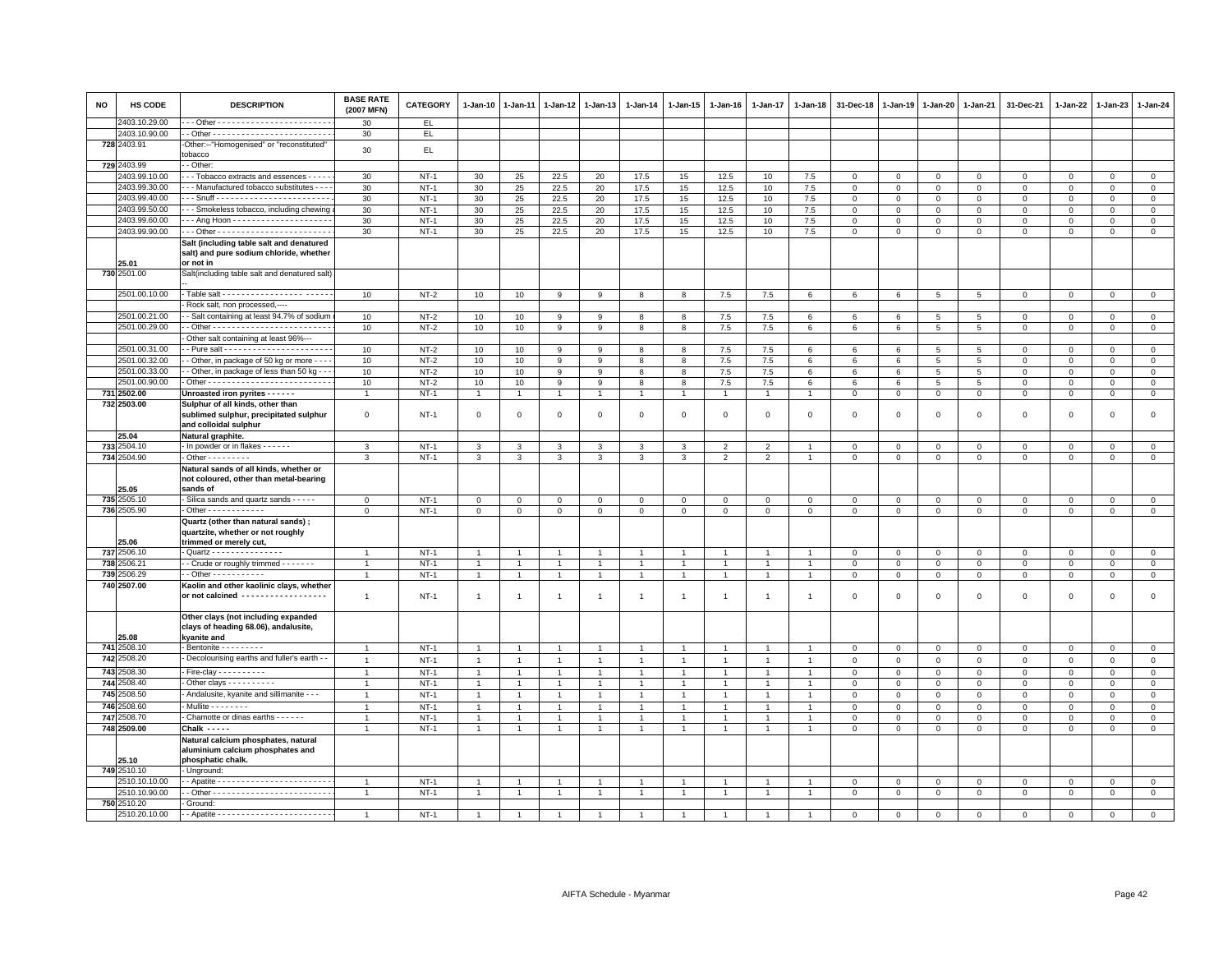| <b>NO</b> | HS CODE              | <b>DESCRIPTION</b>                                                                                                       | <b>BASE RATE</b><br>(2007 MFN) | <b>CATEGORY</b> | 1-Jan-10       | $1-Jan-11$     | $1-Jan-12$     | $1-Jan-13$     | $1-Jan-14$     | $1-Jan-15$     | $1 - Jan-16$   | 1-Jan-17                 | $1 - Jan-18$   | 31-Dec-18    | $1-Jan-19$     | $1-Jan-20$     | $1-Jan-21$     | 31-Dec-21    | 1-Jan-22            | $1-Jan-23$          | $1-Jan-24$     |
|-----------|----------------------|--------------------------------------------------------------------------------------------------------------------------|--------------------------------|-----------------|----------------|----------------|----------------|----------------|----------------|----------------|----------------|--------------------------|----------------|--------------|----------------|----------------|----------------|--------------|---------------------|---------------------|----------------|
|           | 2510.20.90.00        |                                                                                                                          |                                | $NT-1$          | $\mathbf{1}$   | $\overline{1}$ | $\mathbf{1}$   | $\overline{1}$ | $\mathbf{1}$   | $\mathbf{1}$   | $\overline{1}$ | $\overline{1}$           | $\overline{1}$ | $\mathbf 0$  | $\mathbf 0$    | $\mathbf{0}$   | $\circ$        | $\mathbf{0}$ | $\mathbf 0$         | $\mathbf{O}$        | $\overline{0}$ |
|           |                      | Natural barium sulphate (barytes);                                                                                       |                                |                 |                |                |                |                |                |                |                |                          |                |              |                |                |                |              |                     |                     |                |
|           |                      | natural barium carbonate (witherite),                                                                                    |                                |                 |                |                |                |                |                |                |                |                          |                |              |                |                |                |              |                     |                     |                |
|           | 25.11                | whether or not                                                                                                           |                                |                 |                |                |                |                |                |                |                |                          |                |              |                |                |                |              |                     |                     |                |
| 751       | 2511.10              | - Natural barium sulphate (barytes) - - - -                                                                              | $\mathbf{1}$                   | $NT-1$          | $\mathbf{1}$   | $\overline{1}$ | $\overline{1}$ | $\overline{1}$ | $\overline{1}$ | $\overline{1}$ | $\overline{1}$ | $\overline{1}$           | $\overline{1}$ | $\mathbf 0$  | $\mathbf 0$    | $\mathbf{0}$   | $\overline{0}$ | $\mathbf 0$  | $\mathbf{0}$        | $\mathbf{0}$        | $\overline{0}$ |
| 752       | 2511.20              | - Natural barium carbonate (witherite) - - -                                                                             | $\mathbf{1}$                   | $NT-1$          | $\overline{1}$ | $\overline{1}$ | $\overline{1}$ | $\overline{1}$ | $\overline{1}$ | $\overline{1}$ | $\mathbf{1}$   | $\overline{1}$           |                | $\mathbf 0$  | $\mathbf 0$    | $\mathbf 0$    | $\circ$        | $\mathsf 0$  | $\mathbf 0$         | $\mathsf 0$         | $\mathbf 0$    |
|           | 753 2512.00          | Siliceous fossil meals (for example,<br>kieselguhr, tripolite and diatomite) and<br>similar siliceous                    | $\overline{1}$                 | $NT-1$          | $\mathbf{1}$   | $\overline{1}$ | $\overline{1}$ | $\overline{1}$ | $\overline{1}$ | $\overline{1}$ | $\overline{1}$ | $\overline{1}$           | $\mathbf{1}$   | $\Omega$     | $\Omega$       | $\mathbf 0$    | $\mathbf 0$    | $\mathbf 0$  | $\mathbf{0}$        | $\mathbf 0$         | $\circ$        |
|           | 25.13                | Pumice stone; emery; natural<br>corundum, natural garnet and other<br>natural abrasives, whether or                      |                                |                 |                |                |                |                |                |                |                |                          |                |              |                |                |                |              |                     |                     |                |
|           | 754 2513.11          | - Crude or in irregular pieces, including<br>crushed pumice ("bimskies") - - - - - - - - - -                             | $\mathbf{1}$                   | $NT-1$          | $\mathbf{1}$   | $\overline{1}$ | $\overline{1}$ | $\mathbf{1}$   | $\mathbf{1}$   | $\mathbf{1}$   | $\overline{1}$ | $\overline{1}$           | $\overline{1}$ | $\mathbf 0$  | $\mathbf 0$    | $\mathsf 0$    | $\mathbf 0$    | $\mathsf 0$  | $\mathsf 0$         | $\mathsf{O}\xspace$ | $\mathsf 0$    |
|           | 755 2513.19          | $-$ - Other $-$ - $-$ - $-$ -                                                                                            | $\overline{1}$                 | $NT-1$          | $\mathbf{1}$   | $\overline{1}$ | $\overline{1}$ | $\overline{1}$ | $\overline{1}$ | $\mathbf{1}$   | $\overline{1}$ | $\overline{1}$           | $\overline{1}$ | $\mathbf 0$  | $\overline{0}$ | $\mathbf 0$    | $\circ$        | $\mathbf 0$  | $\mathbf 0$         | $\mathbf 0$         | $\overline{0}$ |
|           | 756 2513.20          | - Emery, natural corundum, natural garnet                                                                                |                                |                 |                |                |                |                |                |                |                |                          |                |              |                |                |                |              |                     |                     |                |
|           |                      | and other natural abrasives - - - - - - - - - - -                                                                        | $\overline{1}$                 | $NT-1$          | $\mathbf{1}$   | $\overline{1}$ | $\overline{1}$ | $\mathbf{1}$   | $\overline{1}$ | $\mathbf{1}$   | $\overline{1}$ | $\overline{1}$           |                | $\mathbf 0$  | $\Omega$       | $\Omega$       | $\mathbf 0$    | $\mathbf 0$  | $\Omega$            | $\mathbf 0$         | $\mathbf 0$    |
|           | 757 2514.00          | Slate, whether or not roughly trimmed<br>or merely cut, by sawing or<br>otherwise, into blocks or                        | 3                              | <b>NT-1</b>     | $\mathbf{3}$   | 3              | 3              | 3              | $\mathbf{3}$   | 3              | $\overline{2}$ | $\overline{2}$           | $\overline{1}$ | $\Omega$     | $\Omega$       | $\Omega$       | $\mathbf 0$    | $\mathsf 0$  | $\Omega$            | $\mathsf 0$         | $\mathsf 0$    |
|           | 25.15                | Marble, travertine, ecaussine and other<br>calcareous monumental or building<br>stone of an apparent                     |                                |                 |                |                |                |                |                |                |                |                          |                |              |                |                |                |              |                     |                     |                |
|           | 758 2515.11          | - Crude or roughly trimmed - - - - - -                                                                                   | 3                              | $NT-1$          | 3              | 3              | 3              | 3              | 3              | 3              | $\overline{2}$ | $\overline{2}$           |                | $\mathbf 0$  | $\mathbf 0$    | $\mathbf 0$    | $\mathbf 0$    | $\mathbf 0$  | $\mathbf 0$         | $\mathsf 0$         | $\mathbf 0$    |
|           | 759 2515.12          | - Merely cut, by sawing or otherwise, into<br>blocks or slabs of a rectangular (including                                |                                |                 |                |                |                |                |                |                |                |                          |                |              |                |                |                |              |                     |                     |                |
|           | 2515.12.10.00        |                                                                                                                          | 3                              | $NT-1$          | 3              | 3              | 3              | 3              | 3              | 3              | $\overline{2}$ | $\overline{2}$           |                | $\mathsf 0$  | $\overline{0}$ | $\mathsf 0$    | $\circ$        | $\mathbf 0$  | $\mathbf 0$         | $\mathbf 0$         | $\mathsf 0$    |
|           | 2515.12.20.00        | --- Slabs -------------------------                                                                                      | 3                              | $NT-1$          | $\mathbf{3}$   | 3              | 3              | 3              | $\mathbf{3}$   | 3              | $\overline{2}$ | $\overline{2}$           | $\overline{1}$ | $\mathsf 0$  | $\mathbf 0$    | $\mathsf 0$    | $\mathbf 0$    | $\mathsf 0$  | $\mathbf 0$         | $\mathsf 0$         | $\overline{0}$ |
|           | 760 2515.20          | Ecaussine and other calcareous                                                                                           |                                |                 |                |                |                |                |                |                |                |                          |                |              |                |                |                |              |                     |                     |                |
|           |                      | monumental or building stone; alabaster -                                                                                | 3                              | $NT-1$          | 3              | 3              | 3              | 3              | 3              | 3              | $\overline{2}$ | $\overline{2}$           | -1             | 0            | $\mathbf 0$    | $^{\circ}$     | $\mathbf 0$    | $\mathsf 0$  | $\circ$             | $^{\circ}$          | $\mathsf 0$    |
|           | 25.16                | Granite, porphyry, basalt, sandstone<br>and other monumental or building<br>stone, whether or not                        |                                |                 |                |                |                |                |                |                |                |                          |                |              |                |                |                |              |                     |                     |                |
|           | 761 2516.11          | - - Crude or roughly trimmed - - - - - -                                                                                 | 3                              | $NT-1$          | $\mathbf{3}$   | 3              | 3              | $\mathbf{3}$   | $\overline{3}$ | 3              | $\overline{2}$ | $\overline{2}$           | $\overline{1}$ | $\mathbf 0$  | $\mathbf 0$    | $\mathsf 0$    | $\circ$        | $\mathbf 0$  | $\mathbf 0$         | $\mathbf 0$         | $\overline{0}$ |
|           | 762 2516.12          | - Merely cut, by sawing or otherwise, into<br>blocks or slabs of a rectangular (including                                |                                |                 |                |                |                |                |                |                |                |                          |                |              |                |                |                |              |                     |                     |                |
|           | 2516.12.10.00        |                                                                                                                          | 3                              | $NT-1$          | $\mathbf{3}$   | 3              | $\mathbf{3}$   | $\mathbf{3}$   | $\overline{3}$ | 3              | $\overline{2}$ | $\overline{2}$           | $\overline{1}$ | $\mathbf{0}$ | $\mathbf 0$    | $\overline{0}$ | $\mathbf 0$    | $\mathbf 0$  | $\mathbf 0$         | $\mathbf{0}$        | $\mathbf 0$    |
|           | 2516.12.20.00        |                                                                                                                          | 3                              | $NT-1$          | $\overline{3}$ | 3              | 3              | 3              | 3              | 3              | $\overline{2}$ | $\overline{2}$           | $\overline{1}$ | $\mathbf 0$  | $\mathbf 0$    | $\mathbf{0}$   | $\mathbf 0$    | $\mathsf 0$  | $\mathbf{0}$        | $\mathsf 0$         | $\overline{0}$ |
|           | 763 2516.21          | - Crude or roughly trimmed - - - - - - -                                                                                 | 3                              | $NT-1$          | 3              | 3              | 3              | 3              | 3              | 3              | $\overline{2}$ | $\overline{2}$           |                | $\mathbf 0$  | $\mathbf 0$    | $\mathbf{0}$   | $\mathbf 0$    | $\mathsf 0$  | $\mathbf 0$         | $\mathsf 0$         | $\mathbf 0$    |
|           | 764 2516.22          | - Merely cut, by sawing or otherwise, into<br>blocks or slabs of a rectangular (including                                | 3                              | $NT-1$          | 3              | 3              | 3              | 3              | 3              | 3              | $\overline{2}$ | $\overline{2}$           |                | $\mathbf 0$  | $\mathbf 0$    | $\mathbf 0$    | $\mathbf 0$    | $\mathsf 0$  | $\mathbf 0$         | $\mathbf 0$         | $\mathsf 0$    |
|           | 765 2516.90          | - Other monumental or building stone - -                                                                                 | $\mathcal{R}$                  | $NT-1$          | $\overline{3}$ | $\mathcal{R}$  | $\mathbf{R}$   | $\mathcal{R}$  | 3              | $\mathbf{R}$   | $\overline{2}$ | $\overline{\phantom{0}}$ |                | $\Omega$     | $\Omega$       | $\Omega$       | $\Omega$       | $\mathbf 0$  | $\Omega$            | $\mathbf 0$         | $\overline{0}$ |
|           | 25.17<br>766 2517.10 | stone, of a kind commonly used for<br>- Pebbles, gravel, broken or crushed stone<br>of a kind commonly used for concrete |                                |                 |                |                |                |                |                |                |                |                          |                |              |                |                |                |              |                     |                     |                |
|           | 2517.10.10.00        |                                                                                                                          | $\mathbf{0}$                   | $NT-1$          | $\mathbf 0$    | $\mathbf 0$    | $\mathbf 0$    | $\circ$        | $\mathbf 0$    | $\mathbf{0}$   | $\mathsf 0$    | $\mathbf 0$              | $\mathbf{0}$   | $\mathbf{0}$ | $\mathbf{0}$   | $\overline{0}$ | $\mathbf{0}$   | $\mathbf 0$  | $\mathbf 0$         | $\mathbf{0}$        | $\overline{0}$ |
|           | 2517.10.90.00        |                                                                                                                          | $\mathbf 0$                    | <b>NT-1</b>     | $\mathbf 0$    | $\mathbf 0$    | $\mathbf 0$    | $\mathbf 0$    | $\overline{0}$ | $\mathbf 0$    | $\mathbf 0$    | $\circ$                  | $\mathbf 0$    | $\mathsf 0$  | $\mathbf 0$    | $\mathbf 0$    | $\mathbf 0$    | $\mathsf 0$  | $\mathbf 0$         | $\mathsf 0$         | $\mathsf 0$    |
|           | 767 2517.20          | Macadam of slag, dross or similar                                                                                        | $\mathsf 0$                    | $NT-1$          | $\mathsf 0$    | $\mathsf 0$    | $\mathsf 0$    | $\mathsf 0$    | $\mathbf 0$    | $\mathsf 0$    | $\mathsf 0$    | $\mathsf 0$              | $\mathbf 0$    | $\mathbf 0$  | $\mathsf 0$    | $\mathsf 0$    | $\mathsf 0$    | $\mathsf 0$  | $\mathsf 0$         | $\mathsf 0$         | $\mathsf 0$    |
|           |                      | ndustrial waste, whether or not                                                                                          |                                |                 |                |                |                |                |                |                |                |                          |                |              |                |                |                |              |                     |                     |                |
|           | 768 2517.30          | Tarred macadam - - - - - - -                                                                                             | $\mathbf 0$                    | $NT-1$          | $\mathbf 0$    | $\Omega$       | $\mathbf 0$    | $\mathbf{0}$   | $\mathbf 0$    | $\mathsf 0$    | $\circ$        | $\mathbf 0$              | $\mathbf 0$    | $\Omega$     | $\Omega$       | $\mathsf 0$    | $\mathbf 0$    | $\mathsf 0$  | $\Omega$            | $\Omega$            | $\mathsf 0$    |
|           | 769 2517.41          | $-$ Of marble $      -$                                                                                                  | $\mathsf 0$                    | $NT-1$          | $\mathbf 0$    | $\mathbf 0$    | $\mathbf 0$    | $\mathbf 0$    | $\overline{0}$ | $\mathbf 0$    | $\mathbf{0}$   | $\mathbf 0$              | $\mathbf 0$    | $\mathbf 0$  | $\mathbf 0$    | $\mathbf 0$    | $\mathbf 0$    | $\mathbf 0$  | $\mathbf 0$         | $\mathsf 0$         | $\mathbf 0$    |
|           | 770 2517.49          | - Other:                                                                                                                 |                                |                 |                |                |                |                |                |                |                |                          |                |              |                |                |                |              |                     |                     |                |
|           | 2517.49.10.00        |                                                                                                                          | $\mathbf 0$                    | $NT-1$          | 0              | 0              | 0              | $\Omega$       | $\mathsf 0$    | 0              | $\mathbf 0$    | 0                        | $^{\circ}$     | 0            | 0              | $\Omega$       | 0              | 0            | 0                   | $\mathbf 0$         | $\mathbf 0$    |
|           | 2517.49.90.00        |                                                                                                                          | $\mathsf 0$                    | $NT-1$          | $\mathsf 0$    | $\mathsf 0$    | $\mathsf 0$    | $\mathsf 0$    | $\overline{0}$ | $\overline{0}$ | $\mathsf 0$    | $\mathsf 0$              | $\overline{0}$ | $\mathbf 0$  | $\mathbf 0$    | $\mathbf 0$    | $\circ$        | $\mathsf 0$  | $\mathsf{O}\xspace$ | $\mathbf 0$         | $\overline{0}$ |
|           | 25.18                | Dolomite, whether or not calcined or<br>sintered, including dolomite roughly<br>trimmed or merely                        |                                |                 |                |                |                |                |                |                |                |                          |                |              |                |                |                |              |                     |                     |                |
| 771       | 2518.10              | - Dolomite, not calcined or sintered - - - -                                                                             | 3                              | $NT-1$          | 3              | 3              | 3              | 3              | 3              | 3              | $\overline{2}$ | $\overline{2}$           |                | $\mathsf 0$  | $\mathbf 0$    | $\mathsf 0$    | $\mathsf 0$    | $\mathsf 0$  | $\mathbf 0$         | $\mathsf 0$         | $\mathsf 0$    |
| 772       | 2518.20              | - Calcined or sintered dolomite - - - -                                                                                  | 3                              | $NT-1$          | 3              | $\mathbf{R}$   | 3              | 3              | $\mathbf{3}$   | 3              | $\overline{2}$ | $\overline{2}$           | $\overline{1}$ | $\mathbf 0$  | $\mathbf 0$    | $\mathbf 0$    | $\mathbf 0$    | $\mathsf 0$  | $\mathbf 0$         | $\mathbf 0$         | $\overline{0}$ |
|           | 773 2518.30          | - Dolomite ramming mix - - - - - -                                                                                       | $\mathcal{R}$                  | $NT-1$          | 3              | $\mathbf{R}$   | $\mathbf{R}$   | $\mathcal{R}$  | 3              | $\mathbf{R}$   | 2              | $\mathcal{P}$            |                | $\Omega$     | $\Omega$       | $\Omega$       | $\Omega$       | $\Omega$     | $\mathbf{0}$        | $\Omega$            | $\Omega$       |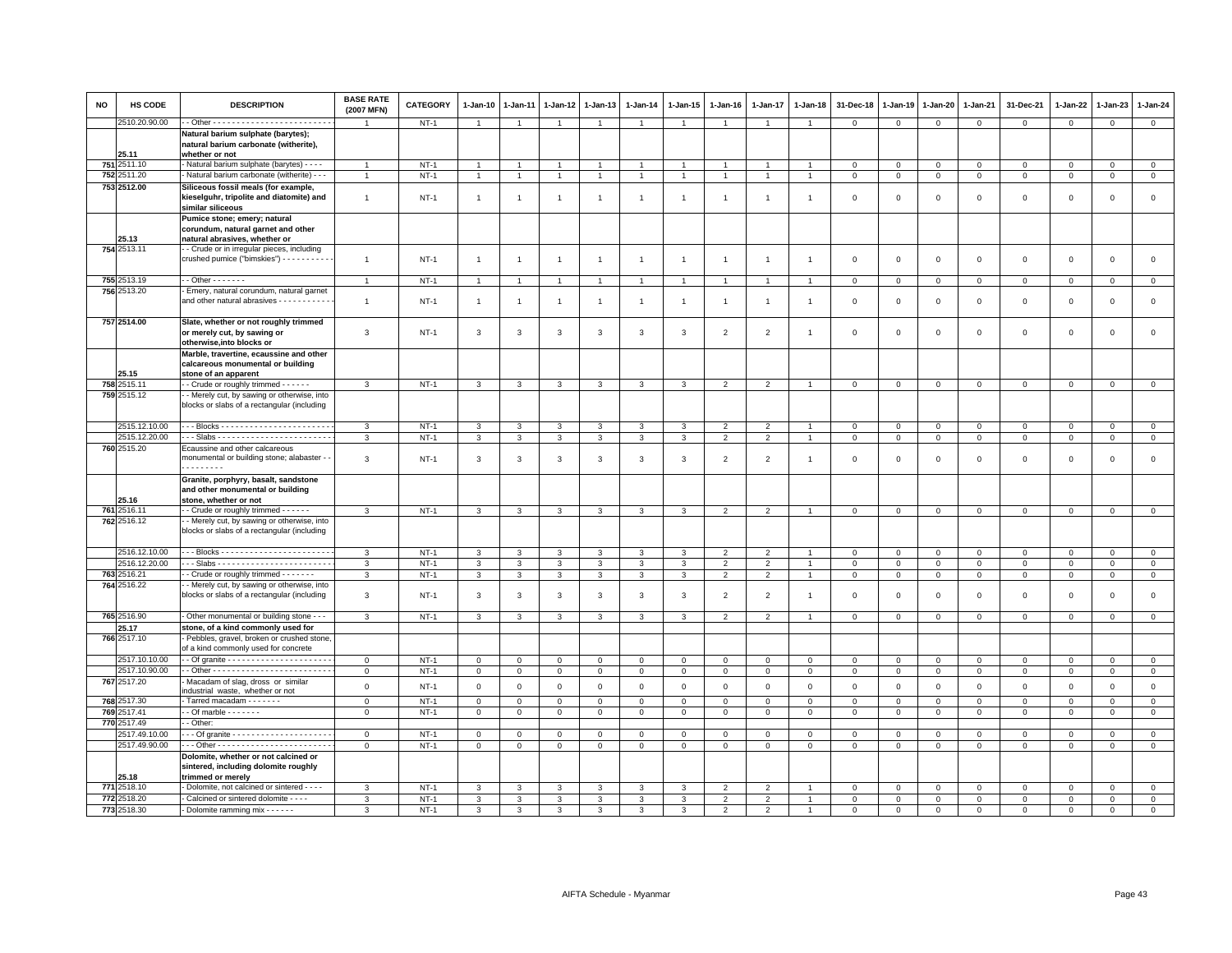| <b>NO</b> | HS CODE                      | <b>DESCRIPTION</b>                                                                                  | <b>BASE RATE</b><br>(2007 MFN) | <b>CATEGORY</b> | $1 - Jan-10$    | $1 - Jan-11$   | $1 - Jan-12$   | $1 - Jan-13$   | $1 - Jan-14$   | $1 - Jan-15$   | $1 - Jan-16$   | 1-Jan-17                 | $1 - Jan-18$   | 31-Dec-18               | $1 - Jan-19$            | $1 - Jan-20$   | 1-Jan-21     | 31-Dec-21    | 1-Jan-22     | $1-Jan-23$   | 1-Jan-24       |
|-----------|------------------------------|-----------------------------------------------------------------------------------------------------|--------------------------------|-----------------|-----------------|----------------|----------------|----------------|----------------|----------------|----------------|--------------------------|----------------|-------------------------|-------------------------|----------------|--------------|--------------|--------------|--------------|----------------|
|           | 25.19                        | Natural magnesium carbonate<br>(magnesite); fused magnesia; dead-<br>burned (sintered) magnesia,    |                                |                 |                 |                |                |                |                |                |                |                          |                |                         |                         |                |              |              |              |              |                |
|           | 774 2519.10                  | Natural magnesium carbonate<br>(magnesite) - -                                                      | $\overline{1}$                 | $NT-1$          | $\overline{1}$  | $\overline{1}$ | $\overline{1}$ | $\overline{1}$ | $\overline{1}$ | $\overline{1}$ | $\overline{1}$ | $\mathbf{1}$             | $\overline{1}$ | $\mathbf 0$             | $\mathbf 0$             | $\mathsf 0$    | $\mathsf 0$  | $\mathsf 0$  | $\mathbf{0}$ | $\mathbf 0$  | $\mathsf 0$    |
|           | 775 2519.90                  | - Other - - - - - - - - - - -                                                                       | $\overline{1}$                 | $NT-1$          | $\overline{1}$  | $\overline{1}$ | $\overline{1}$ | $\overline{1}$ |                | $\mathbf{1}$   |                | $\mathbf{1}$             | $\overline{1}$ | $\mathbf 0$             | $\circ$                 | $\mathbf{0}$   | $\circ$      | $\mathbf{0}$ | $\mathbf{0}$ | $\circ$      | $\mathbf{0}$   |
|           | 25.20                        | Gypsum; anhydrite; plasters (consisting<br>of calcined gypsum or calcium<br>sulphate) whether or    |                                |                 |                 |                |                |                |                |                |                |                          |                |                         |                         |                |              |              |              |              |                |
|           | 776 2520.10                  | Gysum; anhydrite - - - - - - -                                                                      |                                |                 |                 |                |                |                |                |                |                |                          |                |                         |                         |                |              |              |              |              |                |
|           | 2520.10.00.10                | . Gypsum -                                                                                          | $\overline{1}$                 | $NT-1$          |                 |                | $\overline{1}$ | $\overline{1}$ |                | $\overline{1}$ |                |                          |                | $\mathbf 0$             | $\mathbf 0$             | $\mathbf 0$    | $\mathbf{0}$ | $\Omega$     | $\Omega$     | $\mathbf{0}$ | $\mathbf{0}$   |
|           | 2520.10.00.20                | ------ Anhydrite -----------------                                                                  | $\overline{1}$                 | $NT-1$          | $\mathbf{1}$    | $\overline{1}$ | $\mathbf{1}$   | $\overline{1}$ | $\overline{1}$ | $\mathbf{1}$   | $\overline{1}$ | $\mathbf{1}$             | $\overline{1}$ | $\overline{0}$          | $\circ$                 | $\mathbf{0}$   | $\mathbf{0}$ | $\mathbf{0}$ | $\Omega$     | $\mathbf{0}$ | $\mathbf{0}$   |
|           | 777 2520.20                  | Plasters:                                                                                           |                                |                 |                 |                |                |                |                |                |                |                          |                |                         |                         |                |              |              |              |              |                |
|           | 520.20.10.00                 | - Plasters for use in dentistry - - - - - - - - -                                                   | $\overline{1}$                 | $NT-1$          | $\mathbf{1}$    |                | $\mathbf{1}$   | $\mathbf{1}$   |                | $\mathbf{1}$   |                |                          |                | $\mathsf 0$             | $\mathsf 0$             | $\mathsf 0$    | $\mathbf 0$  | $\mathbf 0$  | $\Omega$     | $\mathbf 0$  | $\mathsf 0$    |
|           | 2520.20.90.00                |                                                                                                     | $\overline{1}$                 | <b>NT-1</b>     | $\mathbf{1}$    | $\overline{1}$ | $\mathbf{1}$   | $\overline{1}$ | $\overline{1}$ | $\mathbf{1}$   |                |                          | $\overline{1}$ | $\overline{0}$          | $\mathbf{0}$            | $\overline{0}$ | $\mathbf{0}$ | $\mathbf 0$  | $\mathbf 0$  | $\mathbf 0$  | $\overline{0}$ |
|           | 778 2521.00                  | Limestone flux; limestone and other<br>calcareous stone, of a kind used for the                     | 3                              | $NT-1$          | $_{\rm 3}$      | $\mathsf 3$    | 3              | $\mathbf{3}$   | $\mathbf{3}$   | 3              | $\overline{2}$ | $\overline{a}$           | $\overline{1}$ | $\,0\,$                 | $\mathbf 0$             | $\,0\,$        | $\mathbf 0$  | $\mathsf 0$  | $\mathbf 0$  | $\,0\,$      | $\mathsf 0$    |
|           | 25.22                        | Quicklime, slaked lime and hydraulic<br>lime, other than calcium oxide and                          |                                |                 |                 |                |                |                |                |                |                |                          |                |                         |                         |                |              |              |              |              |                |
|           | 779 2522.10                  | hydroxide of<br>Quicklime - - - - - - - - - -                                                       | 3                              | $NT-1$          | 3               | 3              | 3              | 3              | 3              | 3              | $\overline{2}$ | $\overline{2}$           |                | $\mathbf 0$             | $\mathbf 0$             | $\mathsf 0$    | $\mathbf 0$  | $\mathbf 0$  | $^{\circ}$   | $\mathbf 0$  | $\mathbf{0}$   |
|           | 780 2522.20                  | Slaked lime - - - - - - - -                                                                         | 3                              | $NT-1$          | $\mathbf{3}$    | 3              | $\mathbf{3}$   | 3              | $\mathbf{3}$   | $\mathbf{3}$   | $\overline{2}$ | 2                        | $\overline{1}$ | $\mathbf 0$             | $\circ$                 | $\circ$        | $\mathbf{0}$ | $\mathbf 0$  | $\mathbf{0}$ | $\mathbf{0}$ | $\mathbf{0}$   |
|           | 781 2522.30                  | Hydraulic lime - - - - - - - - -                                                                    | 3                              | $NT-1$          | $\mathbf{3}$    | $\mathbf{3}$   | 3              | $\mathbf{3}$   | $\mathbf{3}$   | $\mathbf{3}$   | $\overline{2}$ | $\overline{2}$           | $\mathbf{1}$   | $\mathbf{0}$            | $\mathbf{0}$            | $\mathbf{O}$   | $\mathbf 0$  | $\mathbf 0$  | $\mathbf 0$  | $\mathbf 0$  | $\overline{0}$ |
|           |                              | Portland cement, aluminous cement,<br>slag cement, supersulphate cement and                         |                                |                 |                 |                |                |                |                |                |                |                          |                |                         |                         |                |              |              |              |              |                |
|           | 25.23                        | similar hydraulic                                                                                   |                                |                 |                 |                |                |                |                |                |                |                          |                |                         |                         |                |              |              |              |              |                |
|           | 782 2523.10<br>2523.10.10.00 | Cement clinkers:<br>- For white cement - - - - - - - - - - - - - - -                                | $\overline{1}$                 | $NT-1$          | $\overline{1}$  | $\overline{1}$ | $\overline{1}$ | $\overline{1}$ | $\overline{1}$ | $\overline{1}$ |                | $\mathbf{1}$             | $\overline{1}$ | $\mathbf 0$             | $\mathbf 0$             | $\mathbf{0}$   | $\mathsf 0$  | $\circ$      | $\Omega$     | $\Omega$     | $\mathsf 0$    |
|           | 2523.10.90.00                |                                                                                                     | $\overline{1}$                 | $NT-1$          | $\overline{1}$  |                | $\overline{1}$ | $\overline{1}$ |                | $\overline{1}$ |                |                          |                | $\mathbf 0$             | $\mathbf 0$             | $\mathbf 0$    | $\mathbf 0$  | $\mathbf 0$  | $^{\circ}$   | $\mathbf 0$  | $\mathsf 0$    |
|           | 783 2523.21                  | - White cement, whether or not artificially                                                         | $\mathbf{1}$                   | $NT-1$          | $\overline{1}$  | $\overline{1}$ | $\overline{1}$ | $\overline{1}$ | $\mathbf{1}$   | $\mathbf{1}$   | $\overline{1}$ | $\mathbf{1}$             | $\overline{1}$ | $\mathbf 0$             | $\mathbf 0$             | $\mathbf 0$    | $\mathbf 0$  | $\mathsf 0$  | $\mathbf 0$  | $\mathbf 0$  | $\mathsf 0$    |
|           | 784 2523.29                  | - Other:                                                                                            |                                |                 |                 |                |                |                |                |                |                |                          |                |                         |                         |                |              |              |              |              |                |
|           | 2523.29.10.00                | - - Coloured cement - - - - - - - - - - - - - -                                                     | $\overline{1}$                 | $NT-1$          |                 |                |                |                |                |                |                |                          |                | $\mathbf 0$             | $\mathbf 0$             | $\overline{0}$ | $\Omega$     | $\Omega$     | $\Omega$     | $\mathbf{0}$ | $\mathsf 0$    |
|           | 2523.29.90.00                |                                                                                                     | $\overline{1}$                 | $NT-1$          | $\mathbf{1}$    | $\overline{1}$ | $\overline{1}$ | $\overline{1}$ |                | $\overline{1}$ |                |                          |                | $\mathbf 0$             | $\overline{0}$          | $\mathbf 0$    | $\mathbf{0}$ | $\mathbf{0}$ | $\Omega$     | $\mathbf{0}$ | $\mathbf{0}$   |
|           | 785 2523.30                  | Aluminous cement - - - - - - - -                                                                    | $\overline{1}$                 | $NT-1$          | -1              |                | $\mathbf{1}$   | $\mathbf{1}$   | 1              | $\mathbf{1}$   |                |                          | $\overline{1}$ | $\mathbf 0$             | $\mathbf{0}$            | $\mathbf{0}$   | $\mathbf 0$  | $\mathbf 0$  | $^{\circ}$   | $\mathbf 0$  | $\mathbf 0$    |
| 786       | 2523.90                      | Other hydraulic cements - - - - - -                                                                 | $\overline{1}$                 | $NT-1$          | $\overline{1}$  | $\overline{1}$ | $\overline{1}$ | $\overline{1}$ |                | $\mathbf{1}$   |                |                          |                | $\mathbf 0$             | $\mathbf 0$             | $\mathsf 0$    | $\mathbf 0$  | $\circ$      | $\Omega$     | $\mathbf 0$  | $\mathsf 0$    |
|           | 787 2524.00                  | Asbestos - - - - - - - -                                                                            | 5                              | $NT-1$          | $5\phantom{.0}$ | $\overline{5}$ | 5              | $\overline{4}$ | $\overline{4}$ | $\overline{4}$ | 3              | $\mathbf{3}$             | $\overline{2}$ | $\overline{0}$          | $\mathsf 0$             | $\mathbf 0$    | $\mathsf 0$  | $\mathbf 0$  | $\mathbf 0$  | $\mathbf 0$  | $\mathsf 0$    |
|           | 25.25                        | Mica, including splittings; mica waste.                                                             |                                |                 |                 |                |                |                |                |                |                |                          |                |                         |                         |                |              |              |              |              |                |
|           | 788 2525.10                  | Crude mica and mica rifted into sheets--                                                            | 5                              | $NT-1$          | 5               | 5              | 5              | $\overline{4}$ | $\overline{4}$ | $\overline{4}$ | 3              | $\mathbf{3}$             | $\overline{2}$ | $\overline{\mathbf{0}}$ | $\mathbf 0$             | $\mathbf 0$    | $\mathsf 0$  | $\mathsf 0$  | $\mathbf 0$  | $\mathsf 0$  | $\mathsf 0$    |
| 7892      | 2525.20                      | Mica powder - - - - - - - - - -                                                                     | 5                              | $NT-1$          | 5               | $\overline{5}$ | 5              | $\overline{4}$ | $\overline{4}$ | $\overline{4}$ | 3              | 3                        | 2              | $\Omega$                | $\mathbf 0$             | $\mathbf 0$    | $\Omega$     | $\mathbf 0$  | $\Omega$     | $\mathbf 0$  | $\overline{0}$ |
|           | 790 2525.30                  | - Mica waste - - - - - - - - - -                                                                    | 5                              | $NT-1$          | $5\phantom{.0}$ | 5              | 5              | $\overline{4}$ | $\overline{4}$ | $\overline{4}$ | 3              | 3                        | $\overline{2}$ | $\mathbf 0$             | $\mathbf 0$             | $\mathsf 0$    | $\mathbf 0$  | $\mathbf 0$  | $\mathbf 0$  | $\mathbf 0$  | $\mathsf 0$    |
|           | 25.26                        | Natural steatite, whether or not roughly<br>trimmed or merely cut, by sawing or<br>otherwise,       |                                |                 |                 |                |                |                |                |                |                |                          |                |                         |                         |                |              |              |              |              |                |
|           | 791 2526.10                  | Not crushed, not powdered - - - - - -                                                               |                                |                 |                 |                |                |                |                |                |                |                          |                |                         |                         |                |              |              |              |              |                |
|           | 2526.10.00.10                | Soapstone ---------------                                                                           | 3                              | $NT-1$          | $\mathbf{3}$    | 3              | 3              | $\mathbf{3}$   | 3              | 3              | $\overline{2}$ | $\overline{2}$           |                | $\overline{\mathbf{0}}$ | $\mathbf 0$             | $\mathbf 0$    | $\mathbf 0$  | $\circ$      | $\Omega$     | $\mathbf 0$  | $\mathsf 0$    |
|           | 2526.10.00.90                | ------ Other ---------------------                                                                  | 3                              | <b>NT-1</b>     | $\mathbf{3}$    | $\mathbf{3}$   | 3              | 3              | 3              | 3              | $\overline{2}$ | $\overline{2}$           | $\mathbf{1}$   | $\overline{0}$          | $\,0\,$                 | $\overline{0}$ | $\mathbf 0$  | $\mathbf 0$  | $\mathsf 0$  | $\mathbf 0$  | $\mathbf 0$    |
|           | 792 2526.20                  | Crushed or powdere:                                                                                 |                                |                 |                 |                |                |                |                |                |                |                          |                |                         |                         |                |              |              |              |              |                |
|           | 2526.20.10.00                |                                                                                                     | 3                              | ST              | 3               | 3              | 3              | 3              | 3              | 3              | 3              | 3                        | $\mathbf{3}$   | 3                       | 3                       | 3              | 3            | 3            | 3            | 3            | 3              |
|           | 2526.20.90                   | - Other - - - - - - - - - - - -                                                                     |                                |                 |                 |                |                |                |                |                |                |                          |                |                         |                         |                |              |              |              |              |                |
|           | 2526.20.90.10                | ------ Soapstone ----------------<br>. Other -                                                      | 3                              | <b>ST</b>       | 3               | 3              | 3              | 3              | 3              | 3              | 3              | 3                        | 3              | 3                       | $\mathbf{3}$            | 3              | $\mathbf{3}$ | 3            | 3            | 3            | $\mathbf{3}$   |
|           | 2526.20.90.90                |                                                                                                     | $\mathbf{3}$                   | <b>ST</b>       | $\mathbf{3}$    | $\mathbf{3}$   | 3              | $\mathbf{3}$   | $\mathbf{3}$   | $\mathbf{3}$   | $\mathbf{3}$   | $\overline{3}$           | $\mathbf{3}$   | $\overline{3}$          | $\overline{\mathbf{3}}$ | $\mathbf{3}$   | $\mathbf{3}$ | $\mathbf{3}$ | 3            | 3            | $\mathbf{3}$   |
|           | 25.28                        | Natural borates and concentrates<br>thereof (whether or not calcined), but<br>not including borates |                                |                 |                 |                |                |                |                |                |                |                          |                |                         |                         |                |              |              |              |              |                |
|           | 793 2528.10                  | Natural sodium borates and concentrates<br>thereof (whether or not calcined) - - - - - - -          | $\mathbf{1}$                   | <b>NT-1</b>     | $\overline{1}$  | 1              | $\mathbf{1}$   | $\overline{1}$ | $\overline{1}$ | $\mathbf{1}$   | $\overline{1}$ | $\mathbf{1}$             | $\overline{1}$ | $\mathbf 0$             | $\mathbf 0$             | $\mathbf 0$    | $\mathsf 0$  | $\mathbf 0$  | $\mathbf 0$  | $\mathbf 0$  | $\mathsf 0$    |
|           | 794 2528.90                  | $\cdot$ Other - - - - - - - - - - - - -                                                             | $\mathbf{1}$                   | $NT-1$          | $\overline{1}$  | $\mathbf{1}$   | $\mathbf{1}$   | $\overline{1}$ |                | 1              |                | $\mathbf{1}$             | $\overline{1}$ | $\mathbf{0}$            | $\mathbf{0}$            | $\overline{0}$ | $\mathbf{0}$ | $\mathbf 0$  | $\Omega$     | $\mathbf 0$  | $\circ$        |
|           | 25.29                        | Felspar, leucite, nepheline and<br>nepheline syenite; fluorspar.                                    |                                |                 |                 |                |                |                |                |                |                |                          |                |                         |                         |                |              |              |              |              |                |
| 795       | 2529.10                      | Felspar - - - - - - - - - - - - - -                                                                 | $\mathbf{3}$                   | $NT-1$          | 3               | 3              | 3              | 3              |                | 3              |                | $\overline{\phantom{a}}$ |                | $\Omega$                | $\Omega$                | $\Omega$       | $\Omega$     | $\Omega$     | $\Omega$     | $\Omega$     | $\mathsf 0$    |
|           | 796 2529.21                  | - Containing by weight 97% or less of<br>calcium fluoride - - - - - - - - - - - - - - - - - -       | 3                              | $NT-1$          | 3               | 3              | $\mathsf 3$    | $\mathbf{3}$   | 3              | 3              | $\overline{2}$ | $\overline{2}$           | $\overline{1}$ | $\mathbf 0$             | $\mathbf 0$             | $\mathbf 0$    | $\mathbf 0$  | $\mathbf 0$  | $\mathbf 0$  | $\mathsf 0$  | $\mathsf 0$    |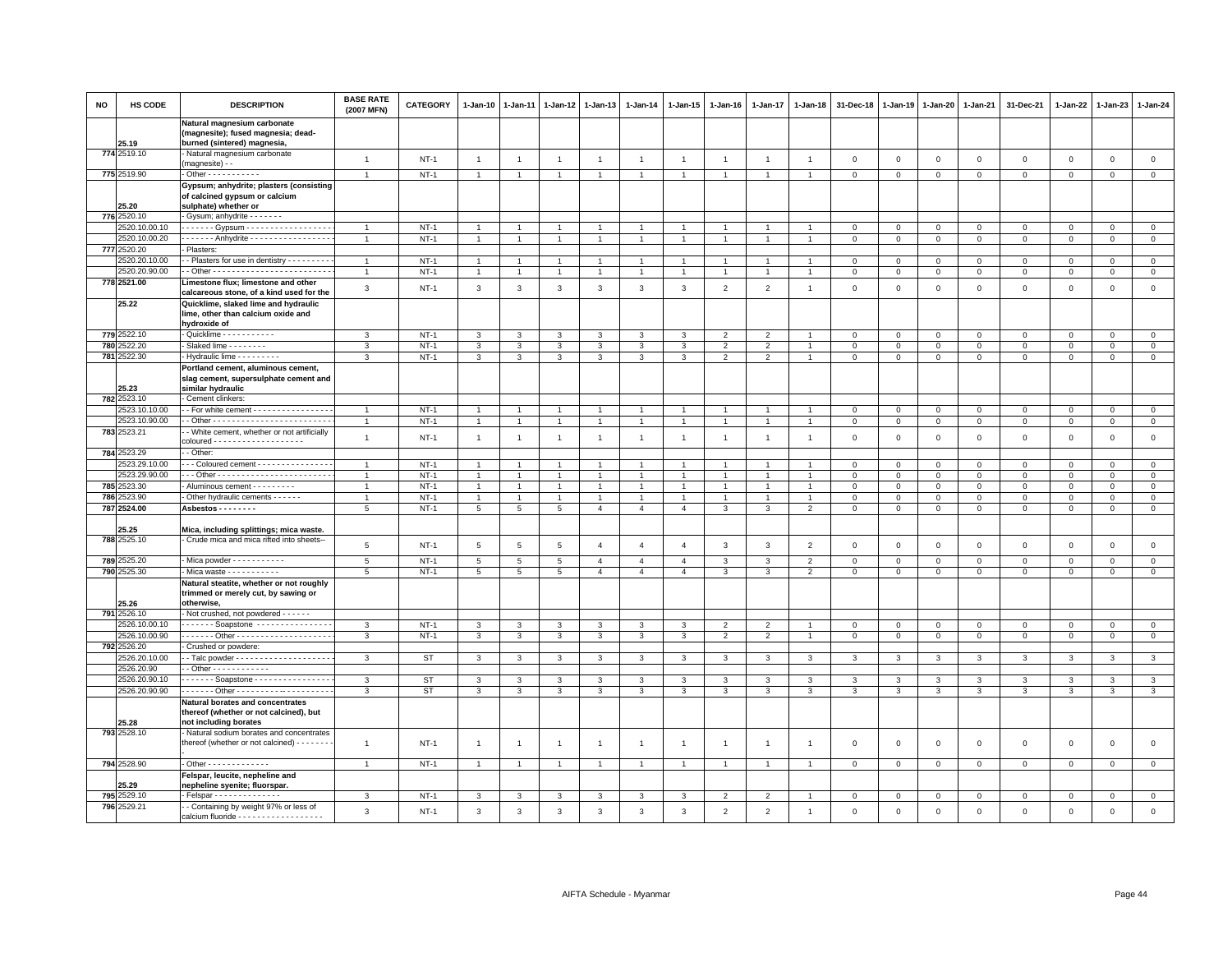| NO  | <b>HS CODE</b>              | <b>DESCRIPTION</b>                                                                                | <b>BASE RATE</b><br>(2007 MFN)   | <b>CATEGORY</b>  | 1-Jan-10           | 1-Jan-11       | 1-Jan-12       | 1-Jan-13                         | 1-Jan-14       | 1-Jan-15                         | 1-Jan-16       | 1-Jan-17             | 1-Jan-18       | 31-Dec-18                  | 1-Jan-19                   | 1-Jan-20               | 1-Jan-21                    | 31-Dec-21        | 1-Jan-22                  | 1-Jan-23                  | 1-Jan-24                      |
|-----|-----------------------------|---------------------------------------------------------------------------------------------------|----------------------------------|------------------|--------------------|----------------|----------------|----------------------------------|----------------|----------------------------------|----------------|----------------------|----------------|----------------------------|----------------------------|------------------------|-----------------------------|------------------|---------------------------|---------------------------|-------------------------------|
|     | 797 2529.22                 | - Containing by weight more than 97% of<br>calcium fluoride - - - - - - - - - - - - - - - - -     | 3                                | $NT-1$           | 3                  | $\mathbf{3}$   | 3              | 3                                | $\mathbf{3}$   | 3                                | $\overline{2}$ | $\overline{2}$       | $\overline{1}$ | $\mathbf{0}$               | $\Omega$                   | $\mathbf 0$            | $\mathbf{0}$                | $\mathbf 0$      | $\mathbf 0$               | $\mathbf{0}$              | $\mathbf 0$                   |
|     | 798 2529.30                 | - Leucite, nepheline and nepheline syenite                                                        | $\mathbf{3}$                     | <b>NT-1</b>      | $\mathbf{3}$       | 3              | 3              | 3                                | $\mathbf{3}$   | 3                                | $\overline{2}$ | $\overline{2}$       | $\overline{1}$ | $\mathbf 0$                | $\mathbf{0}$               | $\mathbf 0$            | $\mathbf 0$                 | $\mathsf 0$      | $\mathbf 0$               | $\mathsf 0$               | $\mathsf 0$                   |
|     |                             | Mineral substances not elsewhere                                                                  |                                  |                  |                    |                |                |                                  |                |                                  |                |                      |                |                            |                            |                        |                             |                  |                           |                           |                               |
| 799 | 25.30<br>2530.10            | specified or included.<br>- Vermiculite, perlite and chlorites, - - -                             | 3                                | $NT-1$           | 3                  | $\mathbf{3}$   | 3              | 3                                | 3              | $\mathbf{3}$                     | $\overline{2}$ | $\overline{2}$       | $\overline{1}$ | $\mathbf 0$                | $\mathbf 0$                | $\mathsf 0$            | $\mathbf 0$                 | $\mathsf 0$      | $\mathbf 0$               | $\mathbf 0$               | $\overline{0}$                |
|     | 800 2530.20                 | Kieserite, epsomite (natural magnesium                                                            |                                  |                  |                    |                |                |                                  |                |                                  |                |                      |                |                            |                            |                        |                             |                  |                           |                           |                               |
|     |                             | sulphate):                                                                                        |                                  |                  |                    |                |                |                                  |                |                                  |                |                      |                |                            |                            |                        |                             |                  |                           |                           |                               |
|     | 2530.20.10.00               |                                                                                                   | 3                                | $NT-1$           | 3                  | 3              | 3              | 3                                | 3              | 3                                | $\overline{2}$ | $\overline{2}$       |                | 0                          | $\circ$                    | $\mathbf 0$            | 0                           | 0                | 0                         | 0                         | $\mathbf{0}$                  |
|     | 2530.20.20.00               |                                                                                                   | 3                                | $NT-1$           | $\mathbf{3}$       | $\mathbf{3}$   | 3              | $\mathbf{3}$                     | 3              | $\mathbf{3}$                     | $\overline{2}$ | $\overline{2}$       | $\overline{1}$ | $\mathbf 0$                | $\mathbf 0$                | $\mathbf 0$            | $\mathsf 0$                 | $\mathbf 0$      | $\mathsf 0$               | $\mathsf 0$               | $\mathbf{0}$                  |
|     | 801 2530.90                 | Other:                                                                                            |                                  |                  |                    |                |                |                                  |                |                                  |                |                      |                |                            |                            |                        |                             |                  |                           |                           |                               |
|     | 2530.90.10<br>2530.90.10.10 | - Realgar, orpiment and munshell - - - - -<br>Orpiment-                                           |                                  |                  |                    |                |                |                                  |                |                                  |                |                      |                |                            |                            |                        |                             |                  |                           |                           |                               |
|     | 2530.90.10.90               | . Other- - - - - - - - - - - - - - - - - - -                                                      | $\overline{1}$<br>$\overline{1}$ | $NT-1$<br>$NT-1$ | -1<br>$\mathbf{1}$ |                | $\mathbf{1}$   | $\overline{1}$<br>$\overline{1}$ | $\mathbf{1}$   | $\overline{1}$<br>$\overline{1}$ |                | 1                    |                | $\mathbf 0$<br>$\mathbf 0$ | $\mathbf 0$<br>$\mathbf 0$ | $\circ$<br>$\mathbf 0$ | $\mathbf{0}$<br>$\mathsf 0$ | 0<br>$\mathbf 0$ | $^{\circ}$<br>$\mathbf 0$ | $^{\circ}$<br>$\mathsf 0$ | $\overline{0}$<br>$\mathbf 0$ |
|     | 2530.90.90                  | - Other - - - - - - - - - - - - - - - - -                                                         |                                  |                  |                    |                |                |                                  |                |                                  |                |                      |                |                            |                            |                        |                             |                  |                           |                           |                               |
|     | 2530.90.90.10               | Meerschaum - - - - - - - - - - - - -                                                              | $\overline{1}$                   | $NT-1$           | $\overline{1}$     |                |                | $\overline{1}$                   |                |                                  |                |                      |                | $\Omega$                   | $\Omega$                   | $\mathbf{0}$           | $\mathbf{0}$                | $\mathbf 0$      | $\mathbf 0$               | $\mathbf 0$               | $\circ$                       |
|     | 2530.90.90.20               | . Amber -                                                                                         | $\overline{1}$                   | $NT-1$           | -1                 |                | $\overline{1}$ | $\overline{1}$                   |                | $\mathbf{1}$                     |                | -1                   |                | $\mathbf{0}$               | $\mathbf 0$                | $\mathbf 0$            | $\Omega$                    | $\mathbf 0$      | $\Omega$                  | $\mathbf 0$               | $\mathbf{0}$                  |
|     | 2530.90.90.30               | Earth colours - - - - - - - - - - - - -                                                           | $\overline{1}$                   | $NT-1$           | $\overline{1}$     |                | $\overline{1}$ | $\overline{1}$                   |                | $\mathbf{1}$                     |                | $\overline{1}$       |                | $\mathbf 0$                | $\mathbf 0$                | $\mathbf 0$            | $\mathbf 0$                 | 0                | $\Omega$                  | $\Omega$                  | $\mathbf 0$                   |
|     | 2530.90.90.90               |                                                                                                   | $\overline{1}$                   | $NT-1$           | $\overline{1}$     |                | $\overline{1}$ | $\overline{1}$                   |                | $\overline{1}$                   |                |                      |                | $\mathbf 0$                | $\overline{0}$             | $\overline{0}$         | $\overline{0}$              | $\mathsf 0$      | $\Omega$                  | $\mathbf 0$               | $\overline{0}$                |
|     | 26.01                       | Iron ores and concentrates, including<br>roasted iron pyrites.                                    |                                  |                  |                    |                |                |                                  |                |                                  |                |                      |                |                            |                            |                        |                             |                  |                           |                           |                               |
|     | 802 2601.11                 | - - Non-agglomerated - - - -                                                                      | $\overline{1}$                   | $NT-1$           |                    |                |                | -1                               |                | -1                               |                |                      |                | $\Omega$                   | $\mathbf 0$                | $\mathbf 0$            | $\mathbf{0}$                | 0                | $^{\circ}$                | $^{\circ}$                | $\mathbf{0}$                  |
|     | 803 2601.12                 | $-$ Agglomerated $     -$                                                                         | $\overline{1}$                   | $NT-1$           | $\mathbf{1}$       |                | $\overline{1}$ | $\overline{1}$                   | $\mathbf{1}$   | $\overline{1}$                   |                | $\ddot{\phantom{0}}$ |                | $\mathbf 0$                | $\mathbf 0$                | $\mathbf 0$            | $\mathbf 0$                 | $\mathbf 0$      | $\Omega$                  | $\mathsf 0$               | $\mathbf 0$                   |
|     | 804 2601.20                 | - Roasted iron pyrites - - - - - -                                                                | $\overline{1}$                   | $NT-1$           | $\mathbf{1}$       | $\overline{1}$ | $\mathbf{1}$   | $\overline{1}$                   | $\overline{1}$ | $\mathbf{1}$                     | $\overline{1}$ | $\mathbf{1}$         | $\overline{1}$ | $\,0\,$                    | $\,0\,$                    | $\mathbb O$            | $\mathsf 0$                 | $\mathsf 0$      | $\mathbf 0$               | $\mathsf 0$               | $\mathsf 0$                   |
|     | 805 2602.00                 | Manganese ores and concentrates,<br>including ferruginous manganese ores<br>and concentrates with | $\overline{1}$                   | $NT-1$           | $\overline{1}$     | -1             | -1             | $\overline{1}$                   | $\mathbf{1}$   | $\mathbf{1}$                     | $\overline{1}$ | $\overline{1}$       | -1             | $\Omega$                   | $\Omega$                   | $\mathbf 0$            | $\mathbf 0$                 | $\mathbf 0$      | $\Omega$                  | $\mathbf 0$               | $\mathsf 0$                   |
|     | 806 2603.00                 | Copper ores and concentrates - - - -                                                              | $\overline{1}$                   | $NT-1$           | $\overline{1}$     |                |                | $\overline{1}$                   |                | $\overline{1}$                   |                |                      |                | $\mathbf 0$                | $\mathbf 0$                | $\mathbf 0$            | $\mathbf 0$                 | $\mathsf 0$      | $\mathbf 0$               | $\mathsf 0$               | $\mathsf 0$                   |
|     | 807 2604.00                 | Nickel ores and concentrates - - - - -                                                            | $\mathbf{1}$                     | $NT-1$           | $\mathbf{1}$       | $\overline{1}$ | $\mathbf{1}$   | $\mathbf{1}$                     | $\overline{1}$ | $\mathbf{1}$                     |                | $\overline{1}$       | $\overline{1}$ | $\mathbf 0$                | $\mathbf 0$                | $\mathbf 0$            | $\mathbf 0$                 | $\mathsf 0$      | $\mathbf 0$               | $\mathsf 0$               | $\mathbf 0$                   |
|     | 808 2605.00                 | Cobalt ores and concentrates - - - - - - -                                                        | $\mathbf{1}$                     | $NT-1$           | $\overline{1}$     | $\overline{1}$ | $\overline{1}$ | $\mathbf{1}$                     | $\mathbf{1}$   | $\mathbf{1}$                     | $\mathbf{1}$   | $\mathbf{1}$         | $\overline{1}$ | $\mathbf 0$                | $\mathbf{0}$               | $\mathbf 0$            | $\mathbf 0$                 | $\mathsf 0$      | $\mathbf 0$               | $\mathsf 0$               | $\mathsf 0$                   |
|     | 809 2606.00                 | Aluminium ores and concentrates - - - -                                                           | $\mathbf{1}$                     | $NT-1$           | $\overline{1}$     | $\overline{1}$ | $\overline{1}$ | $\mathbf{1}$                     | $\overline{1}$ | $\mathbf{1}$                     | $\overline{1}$ | $\mathbf{1}$         | $\overline{1}$ | $\mathsf 0$                | $\overline{0}$             | $\mathbf 0$            | $\mathsf 0$                 | $\mathsf 0$      | $\mathbf 0$               | $\mathsf 0$               | $\mathsf 0$                   |
|     | 810 2607.00                 | Lead ores and concentrates - - - -                                                                | $\overline{1}$                   | $NT-1$           | -1                 |                | $\overline{1}$ | $\mathbf{1}$                     | -1             | $\mathbf{1}$                     |                | 1                    | $\overline{1}$ | $\mathbf{O}$               | $\mathbf 0$                | $\mathbf 0$            | $\mathbf{0}$                | 0                | $\Omega$                  | $\mathbf 0$               | $\overline{0}$                |
|     | 811 2608.00<br>812 2609.00  | Zinc ores and concentrates - - - - -<br>Tin ores and concentrates - - - - - -                     | $\overline{1}$                   | $NT-1$           | $\mathbf{1}$       | $\overline{1}$ | $\mathbf{1}$   | $\overline{1}$                   | $\mathbf{1}$   | $\overline{1}$                   | $\overline{1}$ | $\mathbf{1}$         | $\overline{1}$ | $\mathbf 0$                | $\mathsf 0$                | $\mathbf 0$            | $\mathbf 0$                 | $\mathbf 0$      | $\mathbf 0$               | $\mathsf 0$               | $\mathbf 0$                   |
|     | 2609.00.00.10               | - - - - - - - Mixed with tungsten ores - - - - - -                                                | $\overline{1}$                   | $NT-1$           | $\overline{1}$     |                | $\mathbf{1}$   | $\mathbf{1}$                     |                | $\overline{1}$                   |                |                      |                | $\mathbf 0$                | $\mathbf 0$                | $\mathbf 0$            | $\mathbf 0$                 | $\mathsf 0$      | $\mathbf 0$               | $\mathsf 0$               | $\mathsf 0$                   |
|     | 2609.00.00.90               |                                                                                                   | $\overline{1}$                   | $NT-1$           | $\mathbf{1}$       |                | $\overline{1}$ | $\overline{1}$                   |                | $\overline{1}$                   |                | -1                   | $\overline{1}$ | $\mathbf{O}$               | $\mathbf 0$                | $\overline{0}$         | $\mathbf{0}$                | $\mathbf{0}$     | $^{\circ}$                | $^{\circ}$                | $\mathsf 0$                   |
|     | 813 2610.00                 | Chromium ores and concentrates - - - - -                                                          | $\overline{1}$                   | $NT-1$           | $\overline{1}$     | $\overline{1}$ | $\overline{1}$ | $\overline{1}$                   | $\overline{1}$ | $\mathbf{1}$                     | $\overline{1}$ | $\overline{1}$       |                | $\Omega$                   | $\mathbf{0}$               | $\mathsf 0$            | $\mathbf 0$                 | $\mathsf 0$      | $\mathbf 0$               | $\mathbf 0$               | $\mathsf 0$                   |
|     | 814 2611.00                 | Tungsten ores and concentrates - - - -                                                            |                                  |                  |                    |                |                |                                  |                |                                  |                |                      |                |                            |                            |                        |                             |                  |                           |                           |                               |
|     | 2611.00.00.10               | Mixed with tin ores                                                                               | $\overline{1}$                   | <b>NT-1</b>      | -1                 |                |                | $\mathbf{1}$                     |                | $\mathbf{1}$                     |                |                      |                | $\Omega$                   | 0                          | $\mathbf 0$            | $\Omega$                    | 0                | $\Omega$                  | 0                         | $\overline{0}$                |
|     | 2611.00.00.90               |                                                                                                   | $\overline{1}$                   | $NT-1$           | $\mathbf{1}$       |                | $\mathbf{1}$   | $\overline{1}$                   |                | $\blacktriangleleft$             |                |                      | $\overline{1}$ | $\Omega$                   | $\Omega$                   | $\mathbf{0}$           | $\mathbf 0$                 | $\mathbf 0$      | $\mathbf 0$               | $\mathbf 0$               | $\mathbf{0}$                  |
|     | 26.12                       | Uranium or thorium ores and<br><b>concentrates</b>                                                |                                  |                  |                    |                |                |                                  |                |                                  |                |                      |                |                            |                            |                        |                             |                  |                           |                           |                               |
|     | 815 2612.10                 | - Uranium ores and concentrates - - - -                                                           | $\overline{1}$                   | EL.              |                    |                |                |                                  |                |                                  |                |                      |                |                            |                            |                        |                             |                  |                           |                           |                               |
|     | 816 2612.20                 | Uranium ores and concentrates - - - -                                                             | $\overline{1}$                   | EL               |                    |                |                |                                  |                |                                  |                |                      |                |                            |                            |                        |                             |                  |                           |                           |                               |
|     | 26.13                       | Molybdenum ores and concentrates.                                                                 |                                  |                  |                    |                |                |                                  |                |                                  |                |                      |                |                            |                            |                        |                             |                  |                           |                           |                               |
|     | 817 2613.10                 | - Roasted - - - - - - - -                                                                         |                                  | $NT-1$           |                    |                |                |                                  |                |                                  |                |                      |                | $\mathbf 0$                | $\overline{0}$             | $\mathbf 0$            | $\mathbf 0$                 | $\mathbf 0$      | $\Omega$                  | $\Omega$                  | $\mathsf 0$                   |
|     | 818 2613.90                 | - Other - - - - - - - - - - - - - - -                                                             | $\overline{1}$                   | $NT-1$           | $\overline{1}$     | $\overline{1}$ | $\overline{1}$ | $\overline{1}$                   |                | $\overline{1}$                   |                | 1                    |                | $\mathsf 0$                | $\mathsf 0$                | $\mathsf 0$            | $\mathsf 0$                 | $\mathsf 0$      | $\mathbf 0$               | $\mathsf 0$               | $\mathsf 0$                   |
|     | 26.14<br>819 2614.00        | Titanium ores and concentrates.<br>Titanium ores and concentrates.                                |                                  |                  |                    |                |                |                                  |                |                                  |                |                      |                |                            |                            |                        |                             |                  |                           |                           |                               |
|     | 2614.00.10.00               | - Ilmenite ores and concentrates - - - - - - -                                                    | $\overline{1}$                   | $NT-1$           | $\overline{1}$     | $\mathbf{1}$   | $\overline{1}$ | $\overline{1}$                   |                | $\overline{1}$                   |                | $\overline{1}$       | $\overline{1}$ | $\mathbf 0$                | $\mathbf{0}$               | $\mathbf{0}$           | $\mathbf{0}$                | 0                | $\Omega$                  | $\Omega$                  | $\mathbf 0$                   |
|     | 2614.00.90.00               |                                                                                                   | $\overline{1}$                   | $NT-1$           | $\mathbf{1}$       | $\mathbf{1}$   | $\mathbf{1}$   | $\overline{1}$                   |                | $\overline{1}$                   |                | $\overline{1}$       | $\overline{1}$ | $\mathbf 0$                | $\mathbf 0$                | $\mathbf 0$            | $\mathbf 0$                 | 0                | 0                         | 0                         | $\mathbf 0$                   |
|     |                             | Niobium, tantalum, vanadium or                                                                    |                                  |                  |                    |                |                |                                  |                |                                  |                |                      |                |                            |                            |                        |                             |                  |                           |                           |                               |
|     | 26.15                       | zirconium ores and concentrates.                                                                  |                                  |                  |                    |                |                |                                  |                |                                  |                |                      |                |                            |                            |                        |                             |                  |                           |                           |                               |
|     | 820 2615.10                 | - Zirconium ores and concentrates - - - -                                                         | $\overline{1}$                   | $NT-1$           | $\overline{1}$     | $\overline{1}$ | $\overline{1}$ | $\overline{1}$                   |                | $\overline{1}$                   |                | $\overline{1}$       |                | $\overline{0}$             | $\overline{0}$             | $\mathbf{0}$           | $\mathbf 0$                 | $\mathbf 0$      | $\mathbf 0$               | $\mathbf{0}$              | $\mathsf 0$                   |
|     | 821 2615.90                 | Other:                                                                                            |                                  |                  |                    |                |                |                                  |                |                                  |                |                      |                |                            |                            |                        |                             |                  |                           |                           |                               |
|     | 2615.90.10.00               |                                                                                                   | $\overline{1}$                   | $NT-1$           |                    |                |                | -1                               |                | $\mathbf{1}$                     |                |                      |                | $\mathbf 0$                | $\mathbf 0$                | $\circ$                | $\mathbf{0}$                | 0                | $^{\circ}$                | $^{\circ}$                | $\overline{0}$                |
|     | 2615.90.90.00               |                                                                                                   | $\overline{1}$                   | $NT-1$           | $\overline{1}$     | $\overline{1}$ |                | $\mathbf{1}$                     |                | $\mathbf{1}$                     |                | $\overline{1}$       | $\overline{1}$ | $\mathbf 0$                | $\mathbf 0$                | $\mathbf 0$            | $\mathbf 0$                 | $\mathbf 0$      | $\mathbf 0$               | $\mathsf 0$               | $\mathbf 0$                   |
|     | 26.16                       | Precious metal ores and concentrates.                                                             |                                  |                  |                    |                |                |                                  |                |                                  |                |                      |                |                            |                            |                        |                             |                  |                           |                           |                               |
|     | 822 2616.10                 | Silver ores and concentrates - - - -                                                              |                                  | $NT-1$           |                    |                |                |                                  |                |                                  |                |                      |                | $\Omega$                   | $\Omega$                   | $\mathbf{0}$           | $\mathbf 0$                 | $\Omega$         | $\mathbf 0$               | $\mathbf 0$               | $\mathbf{0}$                  |
|     | 823 2616.90                 | $-$ Other - - - - - - - - - - -                                                                   |                                  |                  |                    |                |                |                                  |                |                                  |                |                      |                |                            |                            |                        |                             |                  |                           |                           |                               |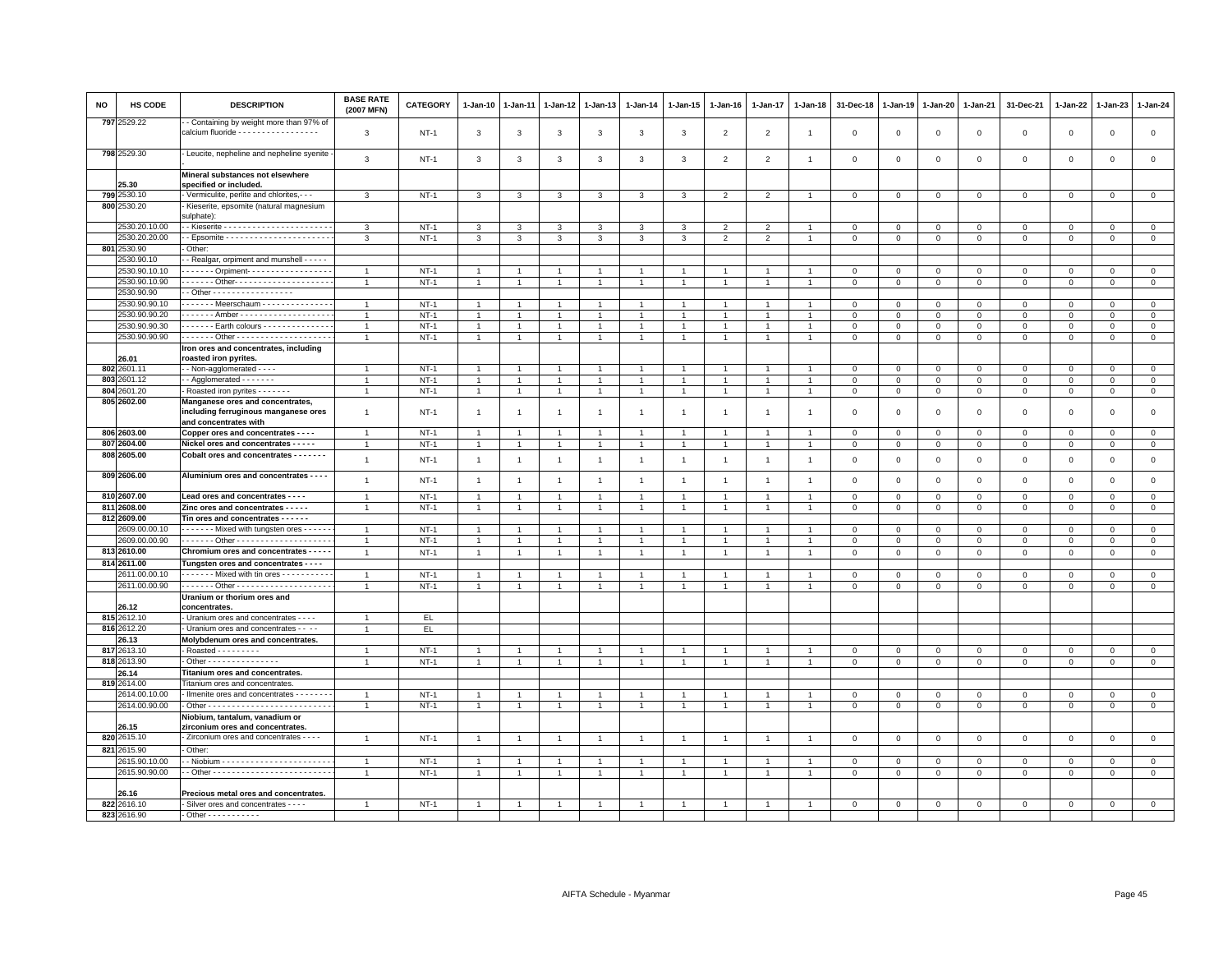| <b>NO</b> | HS CODE       | <b>DESCRIPTION</b>                                                                              | <b>BASE RATE</b><br>(2007 MFN) | <b>CATEGORY</b>  | 1-Jan-10       | 1-Jan-11       | 1-Jan-12       | 1-Jan-13       | $1 - Jan-14$   | 1-Jan-15       | 1-Jan-16       | 1-Jan-17       | 1-Jan-18       | 31-Dec-18    | 1-Jan-19       | 1-Jan-20                       | 1-Jan-21     | 31-Dec-21                     | 1-Jan-22     | 1-Jan-23     | $1-Jan-24$     |
|-----------|---------------|-------------------------------------------------------------------------------------------------|--------------------------------|------------------|----------------|----------------|----------------|----------------|----------------|----------------|----------------|----------------|----------------|--------------|----------------|--------------------------------|--------------|-------------------------------|--------------|--------------|----------------|
|           | 2616.90.00.10 | Platinum-bearing sands - - - - - -                                                              |                                | $NT-1$           | $\overline{1}$ |                | $\overline{1}$ | $\overline{1}$ |                | $\overline{1}$ |                | $\overline{1}$ |                | $\mathbf{0}$ | $\mathbf{0}$   | $\mathbf{0}$                   | $\mathbf{0}$ | $\mathbf 0$                   | $\mathbf 0$  | $\mathbf 0$  | $\circ$        |
|           | 2616.90.00.90 |                                                                                                 | $\overline{1}$                 | $NT-1$           | $\mathbf{1}$   | $\mathbf{1}$   | $\mathbf{1}$   | $\overline{1}$ | $\overline{1}$ | $\mathbf{1}$   |                | $\mathbf{1}$   | $\overline{1}$ | $\mathbf 0$  | $\mathbf 0$    | $\mathbf 0$                    | $\mathbf{0}$ | $\mathbf 0$                   | $\circ$      | $\mathbf 0$  | $\circ$        |
|           | 26.17         | Other ores and concentrates.                                                                    |                                |                  |                |                |                |                |                |                |                |                |                |              |                |                                |              |                               |              |              |                |
|           | 824 2617.10   | - Antimony ores and concentrates - - - -                                                        | $\overline{1}$                 | $NT-1$           | $\overline{1}$ |                |                | $\overline{1}$ |                | $\overline{1}$ |                | $\overline{1}$ | $\overline{1}$ | $\mathbf 0$  | $\mathbf 0$    | $\Omega$                       | $\mathsf 0$  | $\mathsf 0$                   | $\Omega$     | $\Omega$     | $\overline{0}$ |
|           | 825 2617.90   | - Other - - - - - - - - - - - - -                                                               | $\overline{1}$                 | $NT-1$           | $\overline{1}$ | $\overline{1}$ | $\overline{1}$ | $\overline{1}$ | $\overline{1}$ | $\overline{1}$ | $\overline{1}$ | $\mathbf{1}$   | $\overline{1}$ | $\,0\,$      | $\mathbb O$    | $\overline{0}$                 | $\mathbf 0$  | $\mathsf 0$                   | $\mathbf 0$  | $\mathbf 0$  | $\mathbf 0$    |
|           | 826 2618.00   | Granulated slag (slag sand) from the                                                            |                                |                  |                |                |                |                |                |                |                |                |                |              |                |                                |              |                               |              |              |                |
|           |               | manufacture of iron or steel.                                                                   | $\overline{1}$                 | $NT-1$           | $\overline{1}$ | $\overline{1}$ | $\mathbf{1}$   | $\overline{1}$ | $\overline{1}$ | $\overline{1}$ | $\overline{1}$ | $\overline{1}$ | $\overline{1}$ | $\mathbf 0$  | $\mathbf 0$    | $\mathbf 0$                    | $\mathbf 0$  | $\mathsf 0$                   | $\mathbf 0$  | $\mathbf 0$  | $\mathbf 0$    |
|           |               | .                                                                                               |                                |                  |                |                |                |                |                |                |                |                |                |              |                |                                |              |                               |              |              |                |
|           | 827 2619.00   | Slag, dross (other than granulated slag),                                                       |                                |                  |                |                |                |                |                |                |                |                |                |              |                |                                |              |                               |              |              |                |
|           |               | scalings and other waste from the                                                               | $\mathbf{1}$                   | <b>NT-1</b>      | $\overline{1}$ | $\overline{1}$ | $\mathbf{1}$   | $\overline{1}$ | $\overline{1}$ | $\mathbf{1}$   | $\overline{1}$ | $\mathbf{1}$   | $\overline{1}$ | $\mathbf 0$  | $\mathbf 0$    | $\,0\,$                        | $\mathsf 0$  | $\mathsf 0$                   | 0            | $\mathsf 0$  | $\,0\,$        |
|           |               | manufacture of                                                                                  |                                |                  |                |                |                |                |                |                |                |                |                |              |                |                                |              |                               |              |              |                |
|           |               | Ash and residues (other than from the                                                           |                                |                  |                |                |                |                |                |                |                |                |                |              |                |                                |              |                               |              |              |                |
|           |               | manufacture of iron or steel), containing                                                       |                                |                  |                |                |                |                |                |                |                |                |                |              |                |                                |              |                               |              |              |                |
|           | 26.20         | arsenic,                                                                                        |                                |                  |                |                |                |                |                |                |                |                |                |              |                |                                |              |                               |              |              |                |
|           | 828 2620.1    | - Hard zinc spelter - - - - - - - -                                                             | $\overline{1}$                 | $NT-1$           | $\mathbf{1}$   |                | $\overline{1}$ | $\overline{1}$ |                | $\overline{1}$ |                | $\overline{1}$ | $\overline{1}$ | $\mathbf 0$  | $\mathbf{0}$   | $\mathbf{0}$                   | $\mathbf 0$  | $\mathbf{0}$                  | $\mathbf 0$  | $\mathbf 0$  | $\mathbf 0$    |
|           | 829 2620.19   | $-$ Other - - - - - - - - - - - - -                                                             | $\overline{1}$                 | $NT-1$           | $\overline{1}$ | $\overline{1}$ | $\overline{1}$ | $\overline{1}$ | $\overline{1}$ | $\mathbf{1}$   | $\overline{1}$ | $\mathbf{1}$   | $\overline{1}$ | $\mathbf{0}$ | $\circ$        | $\overline{0}$                 | $\mathbf{0}$ | $\mathsf 0$                   | $\mathbf 0$  | $\mathbf 0$  | $\mathbf 0$    |
|           | 830 2620.21   | - Leaded gasoline sludges and leaded ant                                                        |                                |                  |                |                |                |                |                |                |                |                |                |              |                |                                |              |                               |              |              |                |
|           |               | knock compound sludges - - - - - - - - - - - -                                                  | $\overline{1}$                 | $NT-1$           | $\mathbf{1}$   | $\overline{1}$ | $\mathbf{1}$   | $\overline{1}$ | $\overline{1}$ | $\overline{1}$ |                | $\mathbf{1}$   | $\overline{1}$ | $\mathbf 0$  | $\mathbf 0$    | $\mathbf 0$                    | $\mathsf 0$  | $\mathsf 0$                   | $\mathbf 0$  | $\Omega$     | $\mathsf 0$    |
|           | 831 2620.29   | - - Other - - - - - - - - - -                                                                   | $\overline{1}$                 |                  | $\overline{1}$ | $\overline{1}$ | $\overline{1}$ | $\overline{1}$ | $\overline{1}$ | $\overline{1}$ |                | $\mathbf{1}$   | $\overline{1}$ | $\mathbf{0}$ | $\mathbf{0}$   |                                | $\mathbf{0}$ |                               | $\mathbf{0}$ | $\mathbf{0}$ | $\mathbf{0}$   |
|           | 832 2620.30   | - Containing mainly copper - - - - - - - -                                                      | $\mathbf{1}$                   | $NT-1$<br>$NT-1$ | $\overline{1}$ | $\overline{1}$ | $\mathbf{1}$   | $\overline{1}$ | $\overline{1}$ | $\mathbf{1}$   |                | $\overline{1}$ | $\overline{1}$ | $\mathbf{0}$ | $\mathbf{0}$   | $\overline{0}$<br>$\mathbf{0}$ | $\mathbf{0}$ | $\overline{0}$<br>$\mathbf 0$ | $\mathbf 0$  | $\mathbf 0$  | $\circ$        |
|           | 833 2620.40   | Containing mainly aluminium - - - - - - -                                                       | $\overline{1}$                 | $NT-1$           | $\overline{1}$ | $\mathbf{1}$   |                | $\mathbf{1}$   |                | $\mathbf{1}$   |                | $\overline{1}$ | $\overline{1}$ | $\mathbf 0$  | $\mathsf 0$    | $\mathsf 0$                    |              |                               |              |              | $\mathsf 0$    |
|           | 834 2620.60   | Containing arsenic, mercury, thallium or                                                        |                                |                  |                |                | $\mathbf{1}$   |                |                |                |                |                |                |              |                |                                | $\mathbf 0$  | $\mathsf 0$                   | $\mathbf 0$  | 0            |                |
|           |               | their mixtures, of a kind used for the                                                          |                                |                  |                |                |                |                |                |                |                |                |                |              |                |                                |              |                               |              |              | $\mathsf 0$    |
|           |               | extraction                                                                                      | $\mathbf{1}$                   | $NT-1$           | $\overline{1}$ | $\mathbf{1}$   | $\mathbf{1}$   | $\mathbf{1}$   | $\mathbf{1}$   | $\mathbf{1}$   | $\overline{1}$ | $\overline{1}$ | $\overline{1}$ | $\mathbf 0$  | $\mathbf 0$    | $\,0\,$                        | $\mathsf 0$  | $\mathsf 0$                   | $\mathsf 0$  | $\mathsf 0$  |                |
|           | 835 2620.91   | - Containing antimony, beryllium,                                                               |                                |                  |                |                |                |                |                |                |                |                |                |              |                |                                |              |                               |              |              |                |
|           |               | cadmium, chromium or their mixtures - - - -                                                     | $\mathbf{1}$                   | $NT-1$           | $\overline{1}$ | $\overline{1}$ | $\overline{1}$ | $\mathbf{1}$   | $\mathbf{1}$   | $\mathbf{1}$   | $\overline{1}$ | $\overline{1}$ | $\overline{1}$ | $\mathbf 0$  | $\overline{0}$ | $\mathbf 0$                    | $\mathbf 0$  | $\mathbf 0$                   | $\mathbf 0$  | $\mathbf 0$  | $\mathbf 0$    |
|           |               | .                                                                                               |                                |                  |                |                |                |                |                |                |                |                |                |              |                |                                |              |                               |              |              |                |
|           | 836 2620.99   | $-$ - Other - - - - - - - - - - - - -                                                           |                                |                  |                |                |                |                |                |                |                |                |                |              |                |                                |              |                               |              |              |                |
|           | 2620.99.10.00 | Containing mainly tin                                                                           | $\overline{1}$                 | $NT-1$           | $\overline{1}$ |                |                | $\overline{1}$ |                | $\overline{1}$ |                |                |                | $\Omega$     | $\mathbf{0}$   | $\mathbf{0}$                   | $\mathbf{0}$ | $\mathbf 0$                   | $\mathbf 0$  | $\mathbf 0$  | $\circ$        |
|           | 2620.99.90.00 |                                                                                                 | $\overline{1}$                 | $NT-1$           | $\mathbf{1}$   | $\overline{1}$ | $\overline{1}$ | $\mathbf{1}$   |                | $\overline{1}$ |                | $\mathbf{1}$   | $\mathbf{1}$   | $\mathbf{O}$ | $\mathbf 0$    | $\mathbf 0$                    | $\mathbf 0$  | 0                             | 0            | 0            | $\mathbf{0}$   |
|           |               | Other slag and ash, including seaweed                                                           |                                |                  |                |                |                |                |                |                |                |                |                |              |                |                                |              |                               |              |              |                |
|           |               | ash (kelp); ash and residues from the                                                           |                                |                  |                |                |                |                |                |                |                |                |                |              |                |                                |              |                               |              |              |                |
|           | 26.21         | incineration of                                                                                 |                                |                  |                |                |                |                |                |                |                |                |                |              |                |                                |              |                               |              |              |                |
|           | 837 2621.10   | - Ash and residues from the incineration of                                                     |                                |                  |                |                |                |                |                |                |                |                |                |              |                |                                |              |                               |              |              |                |
|           |               | municipal waste - - - - - - - - - - - - - - - - -                                               | $\mathbf{1}$                   | $NT-1$           | $\overline{1}$ | $\overline{1}$ | $\overline{1}$ | $\mathbf{1}$   | $\overline{1}$ | $\mathbf{1}$   | $\overline{1}$ | $\overline{1}$ | $\overline{1}$ | $\mathbf 0$  | $\Omega$       | $\mathbf 0$                    | $\mathbf 0$  | $\mathsf 0$                   | $\mathbf 0$  | $\mathsf 0$  | $\mathbf 0$    |
|           |               |                                                                                                 |                                |                  |                |                |                |                |                |                |                |                |                |              |                |                                |              |                               |              |              |                |
|           | 838 2621.90   | - Other - - - - - - - - - - - -                                                                 | $\overline{1}$                 | $NT-1$           | $\overline{1}$ | $\mathbf{1}$   | $\overline{1}$ | $\mathbf{1}$   |                | $\mathbf{1}$   |                | $\overline{1}$ | $\overline{1}$ | $\mathbf 0$  | $\mathbf 0$    | $\overline{0}$                 | $\mathsf 0$  | $\mathbf 0$                   | $\mathbf 0$  | $\mathbf 0$  | $\overline{0}$ |
|           |               | Coal; briquettes, ovoids and similar                                                            |                                |                  |                |                |                |                |                |                |                |                |                |              |                |                                |              |                               |              |              |                |
|           | 27.01         | solid fuels manufactured from coal.                                                             |                                |                  |                |                |                |                |                |                |                |                |                |              |                |                                |              |                               |              |              |                |
|           | 839 2701.11   | - Anthracite - - - - - - - -                                                                    | $\mathbf{0}$                   | $NT-1$           | $\mathbf 0$    | $\mathbf 0$    | 0              | $\overline{0}$ | $\mathbf 0$    | $\mathbf 0$    | $\mathbf{0}$   | $\mathbf{0}$   | $\mathsf 0$    | $\mathbf 0$  | $\mathbf{0}$   | $\mathbf 0$                    | $\mathbf 0$  | $\mathbf 0$                   | $\mathbf 0$  | $\mathbf 0$  | $\mathbf 0$    |
|           | 840 2701.12   | - Bituminous coal:                                                                              |                                |                  |                |                |                |                |                |                |                |                |                |              |                |                                |              |                               |              |              |                |
|           | 2701.12.10.00 |                                                                                                 | $\mathsf 0$                    | $NT-1$           | $\mathbf 0$    | $\mathbf 0$    | $\mathbf 0$    | $\mathbf 0$    | $\mathsf 0$    | $\mathbf 0$    | $\mathbf{O}$   | $\mathbf 0$    | $\mathsf 0$    | $\mathsf 0$  | $\mathsf 0$    | $\mathbf 0$                    | $\mathbf 0$  | $\mathsf 0$                   | $\mathbf 0$  | $\mathsf 0$  | $\mathsf 0$    |
|           | 2701.12.90.00 |                                                                                                 | $\mathsf 0$                    | $NT-1$           | $\mathbf 0$    | $\mathbf 0$    | $\mathbf 0$    | $\mathbf 0$    | $\mathsf 0$    | $\mathsf 0$    | $\mathbf{0}$   | $\mathbf 0$    | $\mathsf 0$    | $\circ$      | $\mathsf 0$    | $\mathbf 0$                    | $\mathbf 0$  | $\mathbf 0$                   | $\mathbf 0$  | $\mathsf 0$  | $\mathbf 0$    |
|           | 841 2701.19   | $\cdot$ - Other coal - - - - - - - - -                                                          | $\mathsf 0$                    | $NT-1$           | $\mathsf 0$    | $\mathbf 0$    | $\mathbf 0$    | $\mathbf 0$    | $\mathsf 0$    | $\mathsf 0$    | $\mathsf 0$    | $\mathsf 0$    | $\mathbf 0$    | $\mathbf 0$  | $\mathbf{0}$   | $\mathsf 0$                    | $\mathsf 0$  | $\mathsf 0$                   | $\mathbf 0$  | $\mathsf 0$  | $\overline{0}$ |
|           | 842 2701.20   | Briquettes, ovoids and similar solid fuels                                                      |                                |                  |                |                |                |                |                |                |                |                |                |              |                |                                |              |                               |              |              |                |
|           |               | manufactured from coal - - - - - - - - - - - - -                                                | $\mathsf 0$                    | $NT-1$           | $\mathbf 0$    | $\Omega$       | $\Omega$       | $\mathbf 0$    | $\mathbf 0$    | $\mathbf 0$    | $\Omega$       | $\Omega$       | $\mathbf 0$    | $\mathbf 0$  | $\Omega$       | $\mathbf 0$                    | $\mathbf 0$  | $\mathbf 0$                   | $\mathbf 0$  | $\mathsf 0$  | $\mathsf 0$    |
|           |               |                                                                                                 |                                |                  |                |                |                |                |                |                |                |                |                |              |                |                                |              |                               |              |              |                |
|           |               | Lignite, whether or not agglomerated,                                                           |                                |                  |                |                |                |                |                |                |                |                |                |              |                |                                |              |                               |              |              |                |
|           | 27.02         | excluding jet.                                                                                  |                                |                  |                |                |                |                |                |                |                |                |                |              |                |                                |              |                               |              |              |                |
|           | 843 2702.10   | - Lignite, whether or not pulverised, but not<br>agglomerated - - - - - - - - - - - - - - - - - | $\mathsf 0$                    | $NT-1$           | $\mathsf 0$    | $\mathbf 0$    | $\mathbf 0$    | $\mathsf 0$    | $\mathsf 0$    | $\mathsf 0$    | $\mathsf 0$    | $\mathsf 0$    | $\mathbf 0$    | $\mathbf 0$  | $\overline{0}$ | $\mathbf 0$                    | $\mathsf 0$  | $\mathsf 0$                   | $\mathsf 0$  | $\mathsf 0$  | $\mathsf 0$    |
|           |               |                                                                                                 |                                |                  |                |                |                |                |                |                |                |                |                |              |                |                                |              |                               |              |              |                |
|           | 844 2702.20   | - Agglomerated lignite -- - - - - - - - -                                                       | $\mathsf 0$                    | $NT-1$           | $\mathbf{0}$   | $\mathbf 0$    | $\mathbf 0$    | $\mathbf 0$    | $\mathbf 0$    | $\mathbf 0$    | $\mathbf{O}$   | $\mathbf 0$    | $\mathsf 0$    | $\mathbf 0$  | $\mathbf{0}$   | $\mathbf 0$                    | $\mathbf 0$  | $\mathsf 0$                   | $\mathbf 0$  | $\mathsf 0$  | $\mathbf 0$    |
|           |               | Peat (including peat litter), whether or                                                        |                                |                  |                |                |                |                |                |                |                |                |                |              |                |                                |              |                               |              |              |                |
|           | 27.03         | not agglomerated.                                                                               |                                |                  |                |                |                |                |                |                |                |                |                |              |                |                                |              |                               |              |              |                |
|           | 845 2703.00   | - Agglomerated peat - - - - - - - - - -                                                         |                                |                  |                |                |                |                |                |                |                |                |                |              |                |                                |              |                               |              |              |                |
|           | 2703.00.10.00 | - Peat, whether or not compressed into bal                                                      | $\mathsf 0$                    | $NT-1$           | $\mathbf 0$    | $\mathbf 0$    | $\mathbf 0$    | $\mathbf 0$    | 0              | $\mathbf 0$    | 0              | $\mathbf 0$    | $\,0\,$        | $\mathbf 0$  | $\mathbf 0$    | $\mathsf 0$                    | $\mathbf 0$  | $\mathsf 0$                   | $\Omega$     | $\mathsf 0$  | $\mathbf 0$    |
|           | 2703.00.20.00 | - Agglomerated peat - - - - - - - - - - - - - - -                                               | $\mathsf 0$                    | $NT-1$           | $\mathsf 0$    | $\mathbf 0$    | $\mathbf 0$    | $\mathbf{0}$   | $\mathsf 0$    | $\mathsf 0$    | $\mathbf 0$    | $\mathbf 0$    | $\mathsf 0$    | $\mathbf 0$  | $\mathsf 0$    | $\mathbf 0$                    | $\mathbf{0}$ | $\mathsf 0$                   | $\mathbf 0$  | $\mathsf 0$  | $\mathbf{0}$   |
|           |               | Coke and semi-coke of coal, of lignite or                                                       |                                |                  |                |                |                |                |                |                |                |                |                |              |                |                                |              |                               |              |              |                |
|           |               | of peat, whether or not agglomerated;                                                           |                                |                  |                |                |                |                |                |                |                |                |                |              |                |                                |              |                               |              |              |                |
|           | 27.04         | retort carbon                                                                                   |                                |                  |                |                |                |                |                |                |                |                |                |              |                |                                |              |                               |              |              |                |
|           | 846 2704.00   | - Retort carbon - - - - - - - - - - - - - -                                                     |                                |                  |                |                |                |                |                |                |                |                |                |              |                |                                |              |                               |              |              |                |
|           | 2704.00.10.00 | Coke and semi-coke of coal - - - - - - - - -                                                    | $\mathsf 0$                    | $NT-1$           | $\Omega$       | $\Omega$       | $\mathbf 0$    | $\mathbf 0$    | $\mathsf 0$    | $\mathbf 0$    | $\Omega$       | $\mathsf 0$    | $\mathsf 0$    | $\Omega$     | $\Omega$       | $\mathbf 0$                    | $\mathbf 0$  | $\mathsf 0$                   | $\Omega$     | $\Omega$     | $\overline{0}$ |
|           | 2704.00.20.00 | - Coke and semi-coke of lignite or of peat -                                                    | $\Omega$                       | $NT-1$           | $\mathbf{0}$   | $\Omega$       | $\Omega$       | $\Omega$       | $\Omega$       | $\Omega$       | $\Omega$       | $\Omega$       | $\Omega$       | $\Omega$     | $\mathbf{0}$   | $\mathbf 0$                    | $\Omega$     | $\Omega$                      | $\Omega$     | $\Omega$     | $\mathbf{0}$   |
|           | 2704.00.30.00 |                                                                                                 | $\mathbf 0$                    | $NT-1$           | $\mathbf 0$    | $\mathbf{0}$   | $\mathbf 0$    | $\Omega$       | $\mathsf 0$    | $\circ$        | $\Omega$       | $\mathbf{0}$   | $\mathbf 0$    | $\mathbf 0$  | $\mathbf{0}$   | $\mathbf 0$                    | $\mathbf 0$  | $\Omega$                      | $\mathbf 0$  | $\mathbf 0$  | $\mathbf{0}$   |
|           |               |                                                                                                 |                                |                  |                |                |                |                |                |                |                |                |                |              |                |                                |              |                               |              |              |                |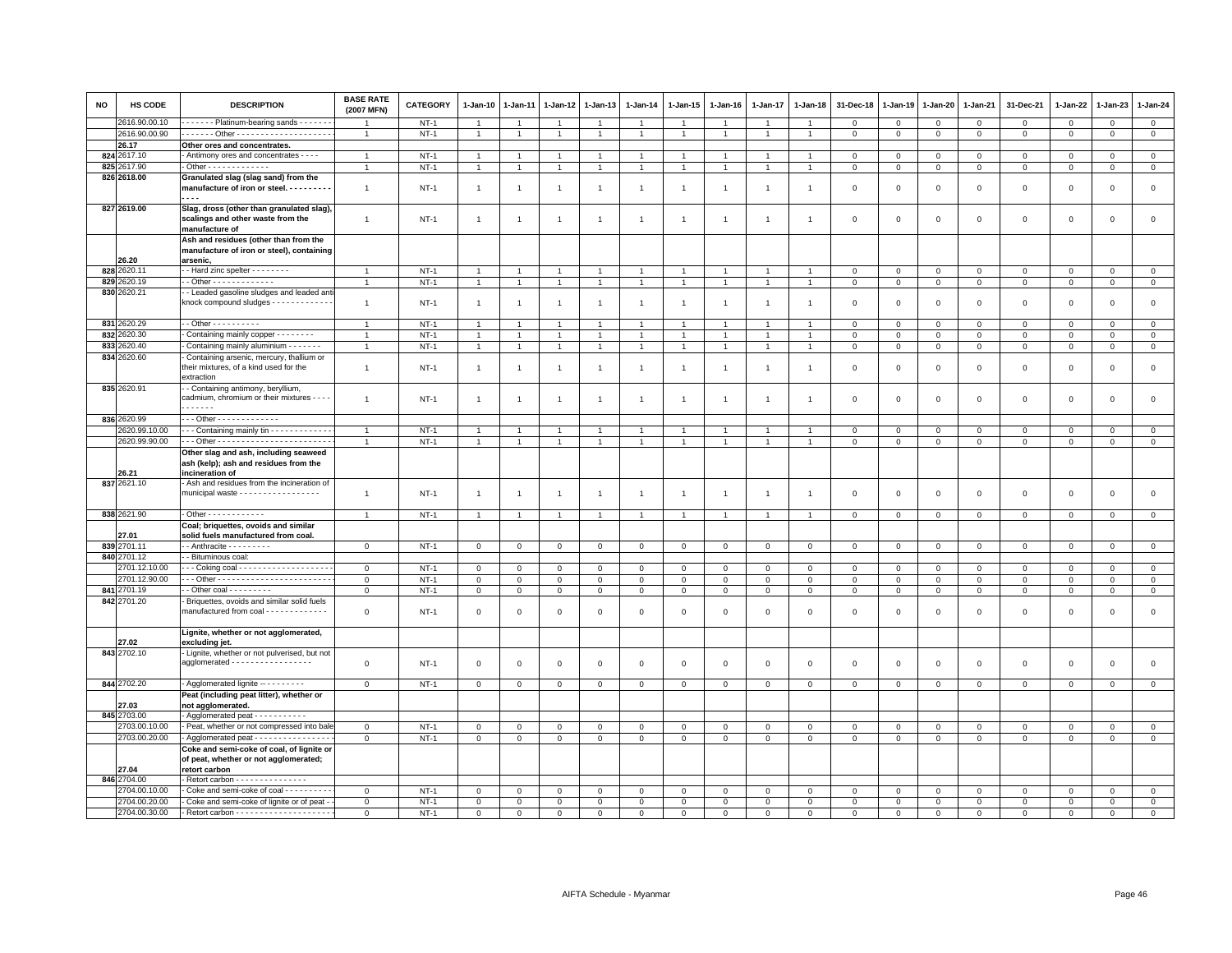| <b>NO</b> | HS CODE                        | <b>DESCRIPTION</b>                                                                                  | <b>BASE RATE</b><br>(2007 MFN)   | <b>CATEGORY</b>  | 1-Jan-10                       | 1-Jan-11       | 1-Jan-12       | 1-Jan-13                       | 1-Jan-14                         | $1 - Jan-15$   | 1-Jan-16       | 1-Jan-17                 | 1-Jan-18    | 31-Dec-18                  | 1-Jan-19                   | 1-Jan-20                   | 1-Jan-21                   | 31-Dec-21                          | 1-Jan-22                   | 1-Jan-23                   | 1-Jan-24                   |
|-----------|--------------------------------|-----------------------------------------------------------------------------------------------------|----------------------------------|------------------|--------------------------------|----------------|----------------|--------------------------------|----------------------------------|----------------|----------------|--------------------------|-------------|----------------------------|----------------------------|----------------------------|----------------------------|------------------------------------|----------------------------|----------------------------|----------------------------|
|           | 847 2705.00                    | Coal gas, water gas, producer gas and<br>similar gases, other than petroleum<br>gases and other     | $\overline{1}$                   | $NT-1$           | $\overline{1}$                 | $\overline{1}$ | $\overline{1}$ | $\overline{1}$                 | $\overline{1}$                   | $\mathbf{1}$   | $\overline{1}$ | $\overline{1}$           |             | $\mathbf 0$                | $\mathbf 0$                | $\mathsf 0$                | $\mathbf 0$                | $\mathsf 0$                        | $\mathbf 0$                | $\mathbf 0$                | $\mathbf 0$                |
|           | 848 2706.00                    | Tar distilled from coal, from lignite or<br>from peat, and other mineral tars,<br>whether or not    | $\mathbf{1}$                     | $NT-1$           | $\mathbf{1}$                   | $\overline{1}$ | $\overline{1}$ | $\mathbf{1}$                   | $\overline{1}$                   | $\overline{1}$ | $\overline{1}$ | $\mathbf{1}$             |             | $\mathbf 0$                | $\mathbf 0$                | $\mathsf 0$                | $\mathbf 0$                | $\mathsf 0$                        | $\mathsf 0$                | $\mathsf 0$                | $\mathsf 0$                |
|           |                                | Oils and other products of the<br>distillation of high temperature coal tar;                        |                                  |                  |                                |                |                |                                |                                  |                |                |                          |             |                            |                            |                            |                            |                                    |                            |                            |                            |
|           | 27.07                          | similar products in                                                                                 |                                  |                  |                                |                |                |                                |                                  |                |                |                          |             |                            |                            |                            |                            |                                    |                            |                            |                            |
|           | 849 2707.10                    | Benzol (benzene) - - - - - - - - -                                                                  | $\overline{1}$                   | $NT-1$           | $\overline{1}$                 |                |                | $\overline{1}$                 | $\overline{1}$                   |                |                |                          |             | $\mathbf 0$                | $\mathbf 0$                | $\mathsf 0$                | $\mathbf 0$                | $\mathsf 0$                        | $\mathbf 0$                | $\mathbf{0}$               | $\mathsf 0$                |
| 850       | 707.20                         | Toluol (toluene) - - - - - - - - - - - - - -                                                        |                                  | $NT-1$           | $\mathbf{1}$                   |                | 1              | $\overline{1}$                 | $\mathbf{1}$                     | $\mathbf{1}$   | $\mathbf{1}$   | -1                       |             | $\overline{0}$             | $\mathbf 0$                | $\Omega$                   | $\overline{0}$             | $\mathbf 0$                        | $\mathbf{0}$               | $\mathbf{0}$               | $\mathbf{0}$               |
| 851       | 707.30                         | Xylol (xylenes) - - - - - - - - - - - - -                                                           | $\overline{1}$                   | $NT-1$           | $\mathbf{1}$                   | $\overline{1}$ | $\mathbf{1}$   | $\overline{1}$                 | $\overline{1}$                   | $\mathbf{1}$   | $\overline{1}$ | $\overline{1}$           |             | $\mathbf 0$                | $\mathbf 0$                | $\mathbf 0$                | $\mathbf 0$                | $\mathbf 0$                        | 0                          | $\mathbf 0$                | $\mathbf 0$                |
| 852       | 2707.40                        | Naphthalene:                                                                                        |                                  |                  |                                |                |                |                                |                                  |                |                |                          |             |                            |                            |                            |                            |                                    |                            |                            |                            |
|           | 2707.40.10.00<br>2707.40.90.00 | - Used in the manufacture of solvents - -                                                           | $\overline{1}$<br>$\overline{1}$ | $NT-1$<br>$NT-1$ | $\overline{1}$<br>$\mathbf{1}$ |                | 1              | $\overline{1}$<br>$\mathbf{1}$ | $\overline{1}$<br>$\overline{1}$ | $\mathbf{1}$   |                | $\overline{1}$           |             | $\mathbf 0$<br>$\mathbf 0$ | $\mathbf 0$<br>$\,0\,$     | $\mathsf 0$                | $\mathbf 0$<br>$\mathbb O$ | $\mathbf 0$<br>$\mathsf{O}\xspace$ | $\mathbf 0$<br>$\mathsf 0$ | $\mathbf 0$<br>$\mathsf 0$ | $\mathbf 0$<br>$\mathsf 0$ |
|           | 853 2707.50                    | Other aromatic hydrocarbon mixtures of                                                              |                                  |                  |                                |                |                |                                |                                  |                |                |                          |             |                            |                            | $\mathbf 0$                |                            |                                    |                            |                            |                            |
|           |                                | which 65% or more by volume (including<br>losses)                                                   | $\overline{1}$                   | $NT-1$           | $\mathbf{1}$                   |                |                | $\mathbf{1}$                   | $\overline{1}$                   | 1              | $\mathbf{1}$   | $\overline{1}$           |             | $\mathbf 0$                | $\mathbf 0$                | $\mathsf 0$                | $\mathbf 0$                | $\mathsf 0$                        | $\mathbf 0$                | $\mathbf 0$                | $\mathbf 0$                |
|           | 854 2707.60                    |                                                                                                     | $\overline{1}$                   | $NT-1$           | $\overline{1}$                 | $\overline{1}$ | $\overline{1}$ | $\overline{1}$                 | $\overline{1}$                   | $\overline{1}$ | $\overline{1}$ | $\overline{1}$           |             | $\mathbf 0$                | $\mathbf 0$                | $\mathbf 0$                | $\mathbf 0$                | $\mathbf{0}$                       | $\circ$                    | $\circ$                    | $\circ$                    |
|           | 855 2707.91                    | - Creosote oils - - - - - - - - - -                                                                 | $\overline{1}$                   | $NT-1$           | $\overline{1}$                 |                |                | $\overline{1}$                 | $\overline{1}$                   |                |                |                          |             | $\overline{0}$             | $\mathbf 0$                | $\mathbf{0}$               | $\mathbf{0}$               | $\mathbf{0}$                       | $\mathbf 0$                | $\mathbf{0}$               | $\mathbf{0}$               |
| 856       | 2707.99                        | - Other:                                                                                            |                                  |                  |                                |                |                |                                |                                  |                |                |                          |             |                            |                            |                            |                            |                                    |                            |                            |                            |
|           | 2707.99.10.00<br>2707.99.90.00 | - - - Aromatic rubber processing oil - - - - -                                                      | $\overline{1}$                   | NT-1<br>$NT-1$   | $\overline{1}$                 |                |                | $\mathbf{1}$<br>$\overline{1}$ | $\overline{1}$<br>$\overline{1}$ | $\overline{1}$ |                |                          |             | $\mathbf 0$<br>$\Omega$    | $\mathbf 0$<br>$\Omega$    | $\mathbf 0$<br>$\Omega$    | $\circ$<br>$\mathbf{0}$    | 0<br>$\Omega$                      | $^{\circ}$<br>$\Omega$     | $\mathbf 0$<br>$\mathbf 0$ | 0<br>$\mathbf 0$           |
|           | 27.08                          | Pitch and pitch coke, obtained from<br>coal tar or from other mineral tars.                         |                                  |                  |                                |                |                |                                |                                  |                |                |                          |             |                            |                            |                            |                            |                                    |                            |                            |                            |
|           | 857 2708.10                    |                                                                                                     | $\overline{1}$                   | $NT-1$           | $\overline{1}$                 |                | $\mathbf{1}$   | $\mathbf{1}$                   | $\overline{1}$                   | $\mathbf{1}$   |                | $\overline{1}$           |             | $\mathbf 0$                | $\mathbf 0$                | $\mathsf 0$                | $\mathbf 0$                | $\mathbf{0}$                       | $\Omega$                   | $\mathbf 0$                | $\circ$                    |
|           | 858 2708.20                    | Pitch coke - - - - - - - - - -                                                                      | $\mathsf 0$                      | $NT-1$           | $\mathbf 0$                    | $\mathbf 0$    | $\mathbf 0$    | $\mathbf 0$                    | $\mathbf 0$                      | $\mathbf{O}$   | $\mathbf 0$    | $\mathbf 0$              | $\mathsf 0$ | $\mathbf 0$                | $\mathbf 0$                | $\mathbf 0$                | $\mathbf 0$                | $\mathbf 0$                        | $\mathbf 0$                | $\mathbf 0$                | $\circ$                    |
|           | 27.09                          | Petroleum oils and oils obtained from<br>bituminous minerals, crude.                                |                                  |                  |                                |                |                |                                |                                  |                |                |                          |             |                            |                            |                            |                            |                                    |                            |                            |                            |
|           | 859 2709.00                    | . Other - - - - - - - - - - - - - - - - -                                                           |                                  |                  |                                |                |                |                                |                                  |                |                |                          |             |                            |                            |                            |                            |                                    |                            |                            |                            |
|           | 709.00.10.00                   | Crude petroleum oil - - - - - - - - - - - - - -                                                     | 3                                | $NT-1$           | 3                              | 3              | 3              | 3                              | 3                                | 3              | $\overline{2}$ | $\overline{\phantom{0}}$ |             | $\mathbf 0$                | $\Omega$                   | $\mathbf 0$                | $\mathbf{0}$               | $\mathbf 0$                        | $\mathbf 0$                | $\mathbf{0}$               | $\mathbf{0}$               |
|           | 2709.00.20.00                  |                                                                                                     | 3                                | $NT-1$           | 3                              | 3              | 3              | 3                              | 3                                | 3              | $\overline{2}$ | $\overline{2}$           |             | $\mathbf 0$                | $\mathbf 0$                | $\mathbf 0$                | $\mathbf 0$                | $\mathbf 0$                        | $\mathbf 0$                | $\mathbf 0$                | $\mathbf 0$                |
|           | 2709.00.90.00                  |                                                                                                     | 3                                | $NT-1$           | 3                              | 3              | 3              | 3                              | 3                                | 3              | $\overline{2}$ | $\overline{2}$           |             | $\Omega$                   | $\Omega$                   | $\Omega$                   | $\mathbf{0}$               | $\mathbf 0$                        | $\Omega$                   | $\mathbf 0$                | $\mathbf 0$                |
|           | 27.10                          | Petroleum oils and oils obtained from<br>bituminous minerals, other than crude;<br>preparations not |                                  |                  |                                |                |                |                                |                                  |                |                |                          |             |                            |                            |                            |                            |                                    |                            |                            |                            |
|           | 860 2710.11                    | - Light oils and preparations:                                                                      |                                  |                  |                                |                |                |                                |                                  |                |                |                          |             |                            |                            |                            |                            |                                    |                            |                            |                            |
|           | 2710.11.11.00                  | - - Motor spirit, premium leaded                                                                    | 1.5                              | $NT-1$           | 1.5                            | 1.5            | 1.5            | 1.5                            | 1.5                              | 1.5            | 1.5            | 1.5                      |             | $\mathbf 0$                | $\mathbf 0$                | $\mathbf 0$                | $\mathbf 0$                | $\mathbf 0$                        | 0                          | $\mathbf 0$                | $\mathbf{0}$               |
|           | 2710.11.12.00                  | - - Motor spirit, premium unleaded - - - - -                                                        | 1.5                              | $NT-1$           | 1.5                            | 1.5            | 1.5            | 1.5                            | 1.5                              | 1.5            | 1.5            | 1.5                      |             | $\overline{0}$             | $\mathbf 0$                | $\mathbf 0$                | $\mathbf{0}$               | $\mathbf{0}$                       | $\mathbf{0}$               | $\mathbf{0}$               | $\mathbf{0}$               |
|           | 2710.11.13.00                  | - - Motor spirit, regular leaded - - - - - - - -                                                    | 1.5                              | $NT-1$           | 1.5                            | 1.5            | 1.5            | 1.5                            | 1.5                              | 1.5            | 1.5            | 1.5                      |             | $\mathbf 0$                | $\mathbf 0$                | $\mathbf 0$                | $\mathbf 0$                | $\mathbf 0$                        | $\mathbf 0$                | $\mathbf 0$                | $\mathbf 0$                |
|           | 2710.11.14.00                  | - - Motor spirit, regular unleaded - - - - - -                                                      | 1.5                              | $NT-1$           | 1.5                            | 1.5            | 1.5            | 1.5                            | 1.5                              | 1.5            | 1.5            | 1.5                      |             | $\mathbf 0$                | $\Omega$                   | $\Omega$                   | $\mathbf{0}$               | $\Omega$                           | $\Omega$                   | $\mathbf 0$                | $\mathbf 0$                |
|           | 2710.11.15.00                  | - - Other motor spirit, leaded - - - - - - - - -                                                    | 1.5                              | $NT-1$           | 1.5                            | 1.5            | 1.5            | 1.5                            | $1.5\,$                          | 1.5            | 1.5            | 1.5                      |             | $\mathbf 0$                | $\mathbf 0$                | $\mathsf 0$                | $\mathbf 0$                | $\mathbf 0$                        | $\mathbf 0$                | $\mathbf 0$                | $\mathbf 0$                |
|           | 2710.11.16.00                  | - - Other motor spirit, unleaded - - - - - - -                                                      | 1.5                              | $NT-1$           | 1.5                            | 1.5            | $1.5\,$        | 1.5                            | $1.5\,$                          | 1.5            | 1.5            | 1.5                      |             | $\mathbf 0$                | $\mathbf 0$                | $\mathbf 0$                | $\mathbf 0$                | $\Omega$                           | $\Omega$                   | $\Omega$                   | $\mathbf 0$                |
|           | 2710.11.17.00                  | - - Aviation spirit - - - - - - - - - - - - - - - - -                                               | 1.5                              | $NT-1$           | 1.5                            | $1.5\,$        | 1.5            | 1.5                            | $1.5\,$                          | 1.5            | 1.5            | 1.5                      |             | $\mathbf 0$                | $\mathbf 0$                | $\mathsf 0$                | $\mathbf 0$                | $\mathsf 0$                        | $\mathbf 0$                | $\mathbf 0$                | $\mathsf 0$                |
|           | 2710.11.18.00                  | - Tetrapropylene - - - - - - - - - - - - - - - -                                                    | 1.5                              | $NT-1$           | 1.5                            | $1.5\,$        | $1.5\,$        | 1.5                            | 1.5                              | 1.5            | 1.5            | 1.5                      |             | $\mathbf 0$                | $\mathbf 0$                | 0                          | $\mathbf 0$                | $\mathbf 0$                        | $\mathbf 0$                | $\Omega$                   | $\mathsf 0$                |
|           | 2710.11.21.00<br>2710.11.22.00 | - - Low aromatic solvents containing by w                                                           | 1.5<br>1.5                       | $NT-1$<br>$NT-1$ | 1.5<br>1.5                     | 1.5<br>1.5     | 1.5<br>1.5     | 1.5<br>1.5                     | 1.5<br>1.5                       | 1.5<br>1.5     | 1.5<br>1.5     | 1.5<br>1.5               |             | $\mathbf 0$<br>$\mathbf 0$ | $\mathbf 0$<br>$\mathbf 0$ | $\mathbf 0$<br>$\mathbf 0$ | $\mathbf 0$<br>$\mathbf 0$ | $\mathbf 0$<br>$\mathbf 0$         | $\mathbf 0$<br>$\Omega$    | $\mathbf 0$<br>$\mathbf 0$ | $\circ$<br>$\mathsf 0$     |
|           | 2710.11.23.00                  | - - Other solvent spirits - - - - - - - - - - - -                                                   | 1.5                              | $NT-1$           | 1.5                            | 1.5            | 1.5            | 1.5                            | 1.5                              | 1.5            | 1.5            | 1.5                      |             | $\mathbf 0$                | $\mathbf 0$                | $\mathbf 0$                | $\mathbf 0$                | $\mathbf 0$                        | $\Omega$                   | $\mathbf{0}$               | $\mathsf 0$                |
|           | 2710.11.24.00                  | - - Naphtha, reformate or preparations for                                                          | 1.5                              | $NT-1$           | 1.5                            | 1.5            | 1.5            | 1.5                            | 1.5                              | 1.5            | 1.5            | 1.5                      |             | $\Omega$                   | $\Omega$                   | $\Omega$                   | $\Omega$                   | $\Omega$                           | $\Omega$                   | $\mathbf{0}$               | $\mathbf 0$                |
|           | 2710.11.25.00                  | - - Other light oil - - - - - - - - - - - - - - - - - -                                             | 1.5                              | $NT-1$           | 1.5                            | 1.5            | 1.5            | 1.5                            | 1.5                              | 1.5            | 1.5            | 1.5                      |             | $\mathbf 0$                | $\mathbf 0$                | $\mathbf 0$                | $\mathbf 0$                | 0                                  | 0                          | $\mathbf 0$                | $\mathbf 0$                |
|           | 2710.11.29.00                  |                                                                                                     | 1.5                              | $NT-1$           | 1.5                            | 1.5            | 1.5            | 1.5                            | 1.5                              | 1.5            | 1.5            | 1.5                      |             | $\Omega$                   | $\mathbf 0$                | $\mathbf 0$                | $\overline{0}$             | $\mathbf 0$                        | $\Omega$                   | $\mathbf{0}$               | $\mathbf{0}$               |
|           | 861 2710.19                    | -Other:                                                                                             |                                  |                  |                                |                |                |                                |                                  |                |                |                          |             |                            |                            |                            |                            |                                    |                            |                            |                            |
|           |                                | - - Medium oils and preparations:                                                                   |                                  |                  |                                |                |                |                                |                                  |                |                |                          |             |                            |                            |                            |                            |                                    |                            |                            |                            |
|           | 2710.19.11.00                  | Lamp kerosene - - - - - - - - - - - - - -                                                           | 0.5                              | <b>ST</b>        | 0.5                            | 0.5            | 0.5            | 0.5                            | 0.5                              | 0.5            | 0.5            | 0.5                      | 0.5         | 0.5                        | 0.5                        | 0.5                        | 0.5                        | 0.5                                | 0.5                        | 0.5                        | 0.5                        |
|           | 2710.19.12.00                  | - - - Other kerosene, including vaporising                                                          | 0.5                              | <b>ST</b>        | 0.5                            | 0.5            | 0.5            | 0.5                            | 0.5                              | 0.5            | 0.5            | 0.5                      | 0.5         | 0.5                        | 0.5                        | 0.5                        | 0.5                        | 0.5                                | 0.5                        | 0.5                        | 0.5                        |
|           | 2710.19.13                     | - - - Aviation turbine fuel (jet fuel) - - - - -                                                    |                                  |                  |                                |                |                |                                |                                  |                |                |                          |             |                            |                            |                            |                            |                                    |                            |                            |                            |
|           | 2710.19.13.10<br>2710.19.13.20 | Kerosene type-------------<br>$\cdots$ Neptha type-                                                 | 1.5                              | <b>ST</b>        | 1.5                            | 1.5            | 1.5            | 1.5                            | 1.5                              | 1.5            | 1.5            | 1.5                      | 1.5         | 1.5                        | 1.5                        | 1.5                        | 1.5                        | 1.5                                | 1.5                        | 1.5                        | 1.5                        |
|           | 2710.19.14                     | - - - Aviation turbine fuel (jet fuel) - - - - - -                                                  | 1.5                              | ST               | 1.5                            | 1.5            | 1.5            | 1.5                            | 1.5                              | 1.5            | 1.5            | 1.5                      | 1.5         | 1.5                        | 1.5                        | 1.5                        | 1.5                        | 1.5                                | 1.5                        | 1.5                        | 1.5                        |
|           | 2710.19.14.10                  | ------ Kerosene type------------                                                                    | 1.5                              | <b>ST</b>        | 1.5                            | 1.5            | 1.5            | 1.5                            | 1.5                              | 1.5            | 1.5            | 1.5                      | 1.5         | 1.5                        | 1.5                        | 1.5                        | 1.5                        | 1.5                                | 1.5                        | 1.5                        | 1.5                        |
|           | 2710.19.14.20                  | $- - - -$ Naptha type $- - - - - - - - - - - -$                                                     | 1.5                              | <b>ST</b>        | 1.5                            | 1.5            | 1.5            | 1.5                            | 1.5                              | 1.5            | 1.5            | 1.5                      | 1.5         | 1.5                        | 1.5                        | 1.5                        | 1.5                        | 1.5                                | 1.5                        | 1.5                        | 1.5                        |
|           | 2710.19.15.00                  | Normal paraffin - - - - - - - - - - - - - - -                                                       | 1.5                              | <b>ST</b>        | 1.5                            | 1.5            | 1.5            | 1.5                            | 1.5                              | 1.5            | 1.5            | 1.5                      | 1.5         | 1.5                        | 1.5                        | 1.5                        | 1.5                        | 1.5                                | 1.5                        | 1.5                        | 1.5                        |
|           | 2710.19.19.00                  | - - - Other medium oils and preparations -                                                          | 1.5                              | <b>ST</b>        | 1.5                            | 1.5            | 1.5            | 1.5                            | 1.5                              | 1.5            | 1.5            | 1.5                      | 1.5         | 1.5                        | 1.5                        | 1.5                        | 1.5                        | 1.5                                | 1.5                        | 1.5                        | 1.5                        |
|           |                                | $-$ Other:                                                                                          |                                  |                  |                                |                |                |                                |                                  |                |                |                          |             |                            |                            |                            |                            |                                    |                            |                            |                            |
|           | 2710.19.21.00                  | ---- Topped crudes ----------------                                                                 | 1.5                              | <b>ST</b>        | 1.5                            | 1.5            | 1.5            | 1.5                            | 1.5                              | 1.5            | 1.5            | 1.5                      | 1.5         | 1.5                        | 1.5                        | 1.5                        | 1.5                        | 1.5                                | 1.5                        | 1.5                        | 1.5                        |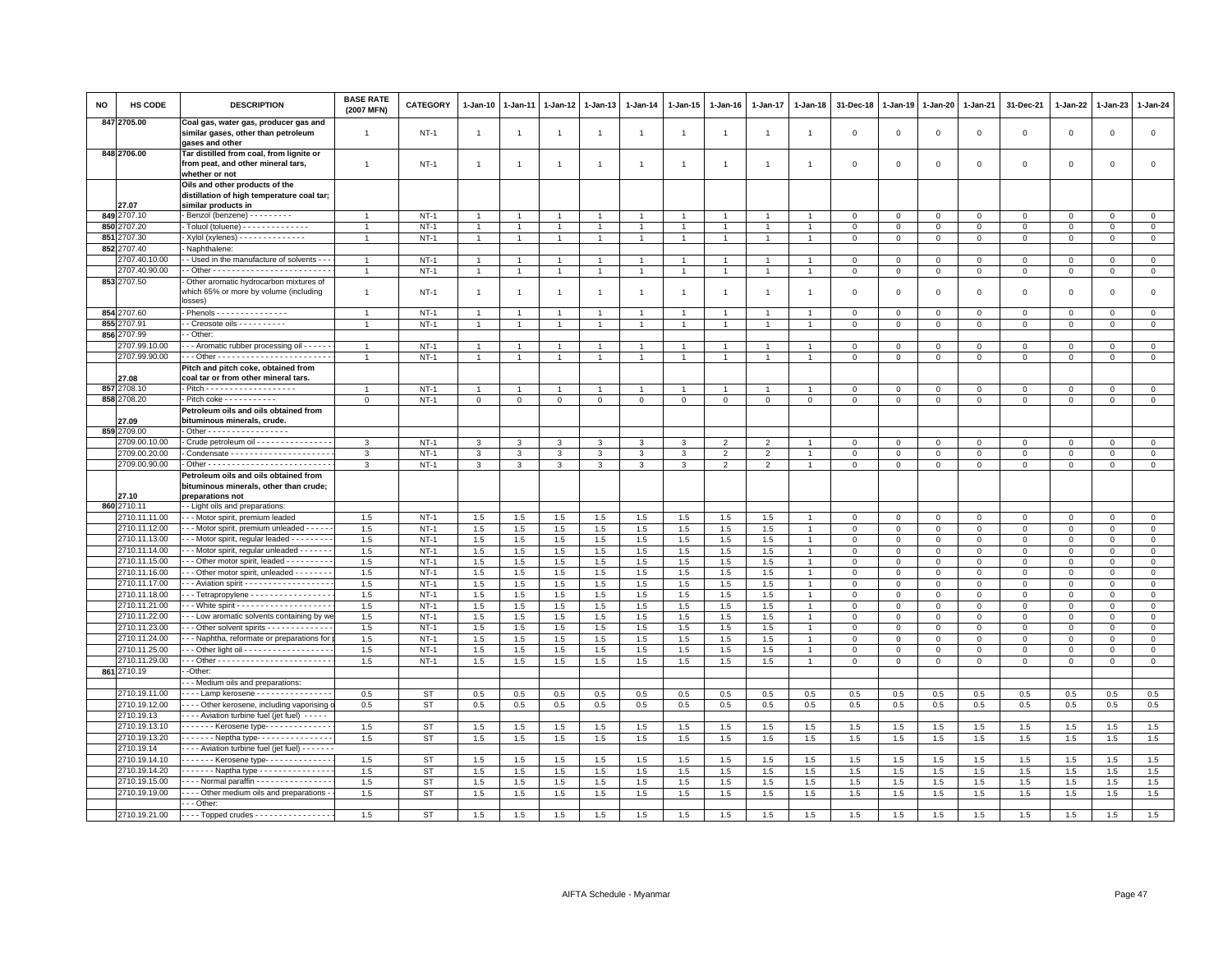| <b>NO</b> | <b>HS CODE</b>       | <b>DESCRIPTION</b>                                                                                   | <b>BASE RATE</b><br>(2007 MFN) | <b>CATEGORY</b>  | 1-Jan-10       | $1-Jan-11$     | 1-Jan-12       | 1-Jan-13       | 1-Jan-14       | $1-Jan-15$           | $1-Jan-16$     | 1-Jan-17       | 1-Jan-18       | 31-Dec-18                  | 1-Jan-19                  | 1-Jan-20                  | 1-Jan-21                  | 31-Dec-21          | 1-Jan-22       | 1-Jan-23     | 1-Jan-24                   |
|-----------|----------------------|------------------------------------------------------------------------------------------------------|--------------------------------|------------------|----------------|----------------|----------------|----------------|----------------|----------------------|----------------|----------------|----------------|----------------------------|---------------------------|---------------------------|---------------------------|--------------------|----------------|--------------|----------------------------|
|           | 2710.19.22.00        | --- Carbon black feedstock oil -------                                                               | 1.5                            | ST               | 1.5            | 1.5            | 1.5            | 1.5            | 1.5            | 1.5                  | 1.5            | 1.5            | 1.5            | 1.5                        | 1.5                       | 1.5                       | 1.5                       | 1.5                | 1.5            | 1.5          | 1.5                        |
|           | 2710.19.23.00        | --- Lubricating oil basestock --------                                                               | 1.5                            | ST               | 1.5            | 1.5            | $1.5\,$        | 1.5            | 1.5            | 1.5                  | 1.5            | 1.5            | 1.5            | $1.5\,$                    | 1.5                       | 1.5                       | 1.5                       | 1.5                | 1.5            | $1.5\,$      | $1.5\,$                    |
|           | 2710.19.24.00        | - - - Lubricating oils for aircraft engines - -                                                      | 1.5                            | ST               | 1.5            | 1.5            | 1.5            | 1.5            | 1.5            | 1.5                  | 1.5            | 1.5            | 1.5            | 1.5                        | 1.5                       | 1.5                       | 1.5                       | 1.5                | 1.5            | 1.5          | 1.5                        |
|           | 2710.19.25.00        | --- Other lubricating oil ------------                                                               | 1.5                            | ST               | 1.5            | 1.5            | 1.5            | 1.5            | 1.5            | 1.5                  | 1.5            | 1.5            | 1.5            | 1.5                        | 1.5                       | 1.5                       | 1.5                       | 1.5                | 1.5            | 1.5          | 1.5                        |
|           | 2710.19.26.00        | --- Lubricating greases -----------                                                                  | 1.5                            | ST               | 1.5            | 1.5            | 1.5            | 1.5            | 1.5            | 1.5                  | 1.5            | 1.5            | 1.5            | 1.5                        | 1.5                       | 1.5                       | 1.5                       | 1.5                | 1.5            | 1.5          | 1.5                        |
|           | 2710.19.27.00        | --- Hydraulic brake fluid ------------                                                               | 1.5                            | <b>ST</b>        | 1.5            | 1.5            | 1.5            | 1.5            | 1.5            | 1.5                  | 1.5            | 1.5            | 1.5            | 1.5                        | 1.5                       | 1.5                       | 1.5                       | 1.5                | 1.5            | 1.5          | 1.5                        |
|           | 2710.19.28.00        | - - - Oil for transformer or circuit breakers                                                        | 1.5                            | ST               | 1.5            | 1.5            | $1.5\,$        | 1.5            | 1.5            | 1.5                  | 1.5            | 1.5            | 1.5            | $1.5\,$                    | 1.5                       | 1.5                       | 1.5                       | 1.5                | 1.5            | 1.5          | 1.5                        |
|           | 2710.19.31.00        | - - - High speed diesel fuel - - - - - - - - -                                                       | 1.5                            | ST               | 1.5            | 1.5            | $1.5\,$        | 1.5            | 1.5            | 1.5                  | 1.5            | 1.5            | 1.5            | $1.5\,$                    | 1.5                       | 1.5                       | $1.5\,$                   | 1.5                | 1.5            | 1.5          | 1.5                        |
|           | 2710.19.32.00        | Other diesel fuel - - - - - - - - - - - - - -                                                        | 1.5                            | <b>ST</b>        | 1.5            | 1.5            | 1.5            | 1.5            | 1.5            | 1.5                  | 1.5            | 1.5            | 1.5            | 1.5                        | 1.5                       | 1.5                       | 1.5                       | 1.5                | 1.5            | 1.5          | 1.5                        |
|           | 2710.19.33.00        | Other fuel oils                                                                                      | 1.5                            | ST               | 1.5            | 1.5            | 1.5            | 1.5            | 1.5            | 1.5                  | 1.5            | 1.5            | 1.5            | 1.5                        | 1.5                       | 1.5                       | 1.5                       | 1.5                | 1.5            | 1.5          | 1.5                        |
|           | 2710.19.39.00        |                                                                                                      | 1.5                            | ST               | 1.5            | 1.5            | 1.5            | 1.5            | 1.5            | 1.5                  | 1.5            | 1.5            | 1.5            | 1.5                        | 1.5                       | 1.5                       | 1.5                       | 1.5                | 1.5            | 1.5          | 1.5                        |
|           | 862 2710.91          | - Containing polychlorinated biphenyls<br>PCBs), polychlorinated terphenyls (PCTs)                   | 1.5                            | $NT-1$           | 1.5            | 1.5            | 1.5            | 1.5            | 1.5            | 1.5                  | 1.5            | 1.5            | $\overline{1}$ | $\mathbf 0$                | $\Omega$                  | $\mathbf 0$               | $\mathbf{O}$              | $\mathbf{0}$       | $\mathbf 0$    | $\mathsf 0$  | $\mathsf 0$                |
|           | 863 2710.99          | - - Other - - - - - - - - - - - - -                                                                  | 1.5                            | $NT-1$           | 1.5            | 1.5            | 1.5            | 1.5            | 1.5            | 1.5                  | 1.5            | 1.5            |                | $\mathbf 0$                | $\mathbf 0$               | $\mathbf 0$               | $\mathbf 0$               | $\mathbf 0$        | $\mathbf 0$    | $\mathbf 0$  | $\overline{0}$             |
|           |                      | Petroleum gases and other gaseous                                                                    |                                |                  |                |                |                |                |                |                      |                |                |                |                            |                           |                           |                           |                    |                |              |                            |
|           | 27.11<br>864 2711.11 | hydrocarbons.                                                                                        | $\overline{1}$                 |                  | $\overline{1}$ |                | $\overline{1}$ | $\overline{1}$ | $\overline{1}$ | $\overline{1}$       |                | $\overline{1}$ |                |                            |                           |                           |                           |                    | $\Omega$       | $\Omega$     |                            |
|           | 865 2711.12          | $\cdot$ - Natural gas - - - - - - - - -<br>$-$ Propane $      -$                                     | $\mathbf{1}$                   | $NT-1$<br>$NT-1$ | $\mathbf{1}$   |                | $\overline{1}$ | $\overline{1}$ | $\overline{1}$ | $\mathbf{1}$         |                |                |                | $\mathbf 0$<br>$\mathbf 0$ | $^{\circ}$<br>$\mathbf 0$ | $^{\circ}$<br>$\mathbf 0$ | $^{\circ}$<br>$\mathbf 0$ | $\circ$<br>$\circ$ | $\mathbf 0$    | $^{\circ}$   | $\mathbf 0$<br>$\mathsf 0$ |
|           | 866 2711.13          | $-$ Butanes $- - - - - - -$                                                                          | $\overline{1}$                 | $NT-1$           |                | 1              | $\overline{1}$ | $\overline{1}$ | $\mathbf{1}$   | $\mathbf{1}$         | $\overline{1}$ | $\mathbf{1}$   |                | $\mathbf 0$                | $\mathbf 0$               |                           | $\mathbf{O}$              |                    | $\mathbf 0$    |              | $\mathbf{0}$               |
|           | 867 2711.14          | --Ethylene, propylene, butylene and                                                                  |                                |                  | $\mathbf{1}$   |                |                |                |                |                      |                |                |                |                            |                           | $\mathbf{0}$              |                           | $\circ$            |                | $\mathbf 0$  |                            |
|           | 2711.14.10.00        | butadiene<br>-- Ethylene -----------------------                                                     | $\overline{1}$                 | <b>ST</b>        |                |                |                | $\overline{1}$ |                |                      |                |                |                |                            |                           |                           |                           |                    |                |              | $\overline{1}$             |
|           | 2711.14.90.00        |                                                                                                      | $\overline{1}$                 | <b>ST</b>        |                |                | $\overline{1}$ | $\overline{1}$ | $\mathbf{1}$   | -1                   |                | $\mathbf{1}$   |                | $\overline{1}$             |                           | $\overline{1}$            | -1                        |                    | $\overline{1}$ |              | $\mathbf{1}$               |
|           | 868 2711.19          | $-$ Other $        -$                                                                                | $\overline{1}$                 | $NT-1$           | $\overline{1}$ |                | $\overline{1}$ | $\overline{1}$ | $\overline{1}$ | $\ddot{\phantom{1}}$ |                | $\overline{1}$ |                | $\mathbf{0}$               | $\mathbf{0}$              | $\Omega$                  | $\Omega$                  | $\Omega$           | $\Omega$       | $\Omega$     | $\mathsf 0$                |
|           | 869 2711.21          | - Natural gas - - - - - - - -                                                                        | $\mathbf{1}$                   | $NT-1$           | $\mathbf{1}$   |                | $\mathbf{1}$   | $\mathbf{1}$   | $\mathbf{1}$   | $\mathbf{1}$         |                |                |                | $\mathbf 0$                | $\mathbf 0$               | $\mathbf 0$               | $\mathbf 0$               | $\circ$            | $\mathbf 0$    | 0            | $\mathsf 0$                |
|           | 870 2711.29          | $-$ Other $- - - - - - - - - -$                                                                      | $\overline{1}$                 | $NT-1$           | $\overline{1}$ | $\overline{1}$ | $\overline{1}$ | $\overline{1}$ | $\mathbf{1}$   | $\mathbf{1}$         | $\overline{1}$ | $\mathbf{1}$   |                | $\mathbf 0$                | $\mathsf 0$               | 0                         | $\mathbf{0}$              | $\circ$            | 0              | 0            | $\mathbf 0$                |
|           | 27.12                | Petroleum jelly; paraffin wax, micro-<br>crystalline petroleum wax, slack wax,<br>ozokerite lignite  |                                |                  |                |                |                |                |                |                      |                |                |                |                            |                           |                           |                           |                    |                |              |                            |
|           | 871 2712.10          | Petroleum jelly - - - - - - - - - -                                                                  |                                |                  |                |                |                |                |                |                      |                |                |                |                            |                           |                           |                           |                    |                |              |                            |
|           | 2712.10.00.10        | ------ In retail packing. -----------                                                                | 1.5                            | $NT-1$           | 1.5            | 1.5            | 1.5            | 1.5            | 1.5            | 1.5                  | 1.5            | 1.5            |                | $\Omega$                   | $\Omega$                  | $\Omega$                  | $\Omega$                  | $\Omega$           | $\Omega$       | $\Omega$     | $\mathbf{0}$               |
|           | 2712.10.00.90        | ------ Other. ---------------------                                                                  | 1.5                            | $NT-1$           | 1.5            | 1.5            | 1.5            | 1.5            | 1.5            | 1.5                  | 1.5            | 1.5            |                | $\Omega$                   | $\Omega$                  | $\mathbf{0}$              | $\circ$                   | $\mathbf{0}$       | $\mathbf 0$    | $\mathbf 0$  | $\circ$                    |
|           | 872 2712.20          | Paraffin wax containing by weight less<br>than 0.75% of oil - - - - - - - - - - - - - - - - -        | 1.5                            | $NT-1$           | 1.5            | 1.5            | 1.5            | 1.5            | 1.5            | 1.5                  | 1.5            | 1.5            | $\overline{1}$ | $\mathbf 0$                | $\mathbf 0$               | $\mathbf 0$               | $\mathsf 0$               | $\mathsf 0$        | $\mathbf 0$    | $\mathbf 0$  | $\mathsf 0$                |
|           | 873 2712.90          | Other - - - - - - - - - -                                                                            |                                |                  |                |                |                |                |                |                      |                |                |                |                            |                           |                           |                           |                    |                |              |                            |
|           | 2712.90.10.00        |                                                                                                      | 1.5                            | $NT-1$           | 1.5            | 1.5            | 1.5            | 1.5            | 1.5            | 1.5                  | 1.5            | 1.5            |                | $\mathbf 0$                | $\mathbf 0$               | 0                         | 0                         | $\circ$            | $\Omega$       | $^{\circ}$   | $\mathsf 0$                |
|           | 2712.90.90.00        | Petroleum coke, petroleum bitumen and<br>other residues of petroleum oils or of                      | 1.5                            | $NT-1$           | 1.5            | 1.5            | $1.5\,$        | 1.5            | 1.5            | 1.5                  | 1.5            | 1.5            | $\overline{1}$ | $\overline{0}$             | $\mathbf{0}$              | $\Omega$                  | $\mathbf{0}$              | $\mathbf{0}$       | $\mathbf 0$    | $\mathbf 0$  | $\mathsf 0$                |
|           | 27.13                | oils obtained                                                                                        |                                |                  |                |                |                |                |                |                      |                |                |                |                            |                           |                           |                           |                    |                |              |                            |
|           | 874 2713.11          | $-$ Not calcined $      -$                                                                           | $\mathbf{0}$                   | $NT-1$           | $\mathbf{0}$   | $\overline{0}$ | $\mathbf{0}$   | $\overline{0}$ | $\circ$        | $\mathbf{0}$         | $\mathbf{0}$   | $\mathbf{0}$   | $\mathbf{0}$   | $\mathbf 0$                | $\mathbf 0$               | $\circ$                   | $\overline{0}$            | $\mathbf{0}$       | $\mathbf{0}$   | $\mathbf{0}$ | $\mathbf{0}$               |
|           | 875 2713.12          | $-$ Calcined $        -$                                                                             | $\Omega$                       | $NT-1$           | $\mathsf 0$    | $\overline{0}$ | $\mathbf 0$    | $\overline{0}$ | $\mathsf 0$    | $\mathbf 0$          | $\mathbf 0$    | $\Omega$       | $\mathbf 0$    | $\mathbf 0$                | $\mathbf 0$               | $\overline{0}$            | $\Omega$                  | $\mathbf{0}$       | $\Omega$       | $\Omega$     | $\mathsf 0$                |
| 876       | 2713.20              | Petroleum bitumen - - - - - - - - -                                                                  | $\mathbf{1}$                   | $NT-1$           | $\mathbf{1}$   |                | -1             | -1             | $\overline{1}$ | 1                    | -1             |                |                | $\mathsf 0$                | $\,0\,$                   | $\mathbf{0}$              | $\mathbf{0}$              | $\circ$            | 0              | 0            | $\mathbf 0$                |
|           | 877 2713.90          | Other residues of petroleum oils or of oils<br>obtained from bituminous minerals - - - - - -         | $\overline{1}$                 | $NT-1$           | $\overline{1}$ | $\mathbf{1}$   | $\overline{1}$ | $\overline{1}$ | $\mathbf{1}$   | $\overline{1}$       | $\overline{1}$ | 1              | -1             | $\mathbf 0$                | $\mathbf 0$               | $\mathbf 0$               | $\mathsf 0$               | $\circ$            | 0              | $^{\circ}$   | $\mathsf 0$                |
|           | 27.14                | Bitumen and asphalt, natural;<br>bituminous or oil shale and tar sands;<br>asphaltites and asphaltic |                                |                  |                |                |                |                |                |                      |                |                |                |                            |                           |                           |                           |                    |                |              |                            |
|           | 878 2714.10          | Bituminous or oil shale and tar sands - -                                                            | $\overline{1}$                 | $NT-1$           | $\overline{1}$ | $\overline{1}$ | $\overline{1}$ | $\overline{1}$ | $\overline{1}$ | $\overline{1}$       | $\overline{1}$ | $\overline{1}$ | $\overline{1}$ | $\mathbf 0$                | $\mathbf 0$               | $\mathbf{0}$              | $\mathbf{0}$              | $\circ$            | $\circ$        | $\mathbf 0$  | $\mathbf 0$                |
|           | 879 2714.90          | $-$ Other - - - - - - - - - - -                                                                      | $\overline{1}$                 | $NT-1$           | $\mathbf{1}$   | $\overline{1}$ | $\overline{1}$ | $\overline{1}$ | $\mathbf{1}$   | $\overline{1}$       | $\mathbf{1}$   | $\overline{1}$ |                | $\mathbf{0}$               | $\mathbf{0}$              | $\mathbf{0}$              | $\mathbf 0$               | $\mathbf{0}$       | $\mathbf 0$    | $\mathbf 0$  | $\circ$                    |
|           | 880 2715.00          | Bituminous mixtures based on natural<br>asphalt, on natural bitumen, on                              | $\mathbf{1}$                   | $NT-1$           | $\overline{1}$ | $\overline{1}$ | $\mathbf{1}$   | $\overline{1}$ | $\mathbf{1}$   | $\mathbf{1}$         | $\mathbf{1}$   | $\mathbf{1}$   | $\overline{1}$ | $\mathbf 0$                | $\mathbf 0$               | $^{\circ}$                | $\mathbf 0$               | $\mathbf 0$        | $\mathbf 0$    | $^{\circ}$   | $\mathsf 0$                |
|           | 881 2716.00          | Electrical energy (1000 KWH)- - - - - - - -                                                          | $\mathbf 0$                    | $NT-1$           | $\circ$        | $\overline{0}$ | $\mathbf 0$    | $\circ$        | $\mathbf 0$    | $\mathbf 0$          | $\mathbf 0$    | $\mathbf 0$    | $\mathbf 0$    | $\Omega$                   | $\mathbf{0}$              | $\mathbf 0$               | $\mathbf 0$               | $\mathbf{0}$       | $\mathbf 0$    | $\mathbf 0$  | $\circ$                    |
|           | 28.01                | Fluorine, chlorine, bromine and iodine.                                                              |                                |                  |                |                |                |                |                |                      |                |                |                |                            |                           |                           |                           |                    |                |              |                            |
|           | 882 2801.10          | Chlorine - - - - - - - -                                                                             | $\overline{1}$                 | $NT-1$           | $\mathbf{1}$   |                | $\mathbf{1}$   | $\overline{1}$ | $\overline{1}$ | 1                    |                | 1              |                | $\mathbf 0$                | $\mathsf 0$               | $\mathbf 0$               | $\mathbf{O}$              | $\circ$            | 0              | $\mathbf 0$  | $\mathbf{0}$               |
|           | 883 2801.20          | $1$ odine - - - - - - - - -                                                                          | $\overline{1}$                 | $NT-1$           |                |                |                | $\overline{1}$ | $\overline{1}$ |                      |                |                |                | $\mathbf 0$                | $\Omega$                  | $\Omega$                  | $\Omega$                  | $\mathbf 0$        | $\Omega$       | $\Omega$     | $\mathsf 0$                |
|           | 884 2801.30          | Fluorine; bromine - - - - - - - - -                                                                  |                                |                  |                |                |                |                |                |                      |                |                |                |                            |                           |                           |                           |                    |                |              |                            |
|           | 2801.30.00.10        | . Flourine -                                                                                         |                                | $NT-1$           |                |                |                |                |                |                      |                |                |                | $\Omega$                   | $\Omega$                  | $\Omega$                  | $\Omega$                  | $\Omega$           | $\Omega$       | $\Omega$     | $\Omega$                   |
|           | 2801.30.00.20        | . Bromine -                                                                                          |                                | $NT-1$           |                |                |                |                |                |                      |                |                |                | $\Omega$                   | $\Omega$                  | $\Omega$                  | $\Omega$                  | $\Omega$           | $\Omega$       |              | $\overline{0}$             |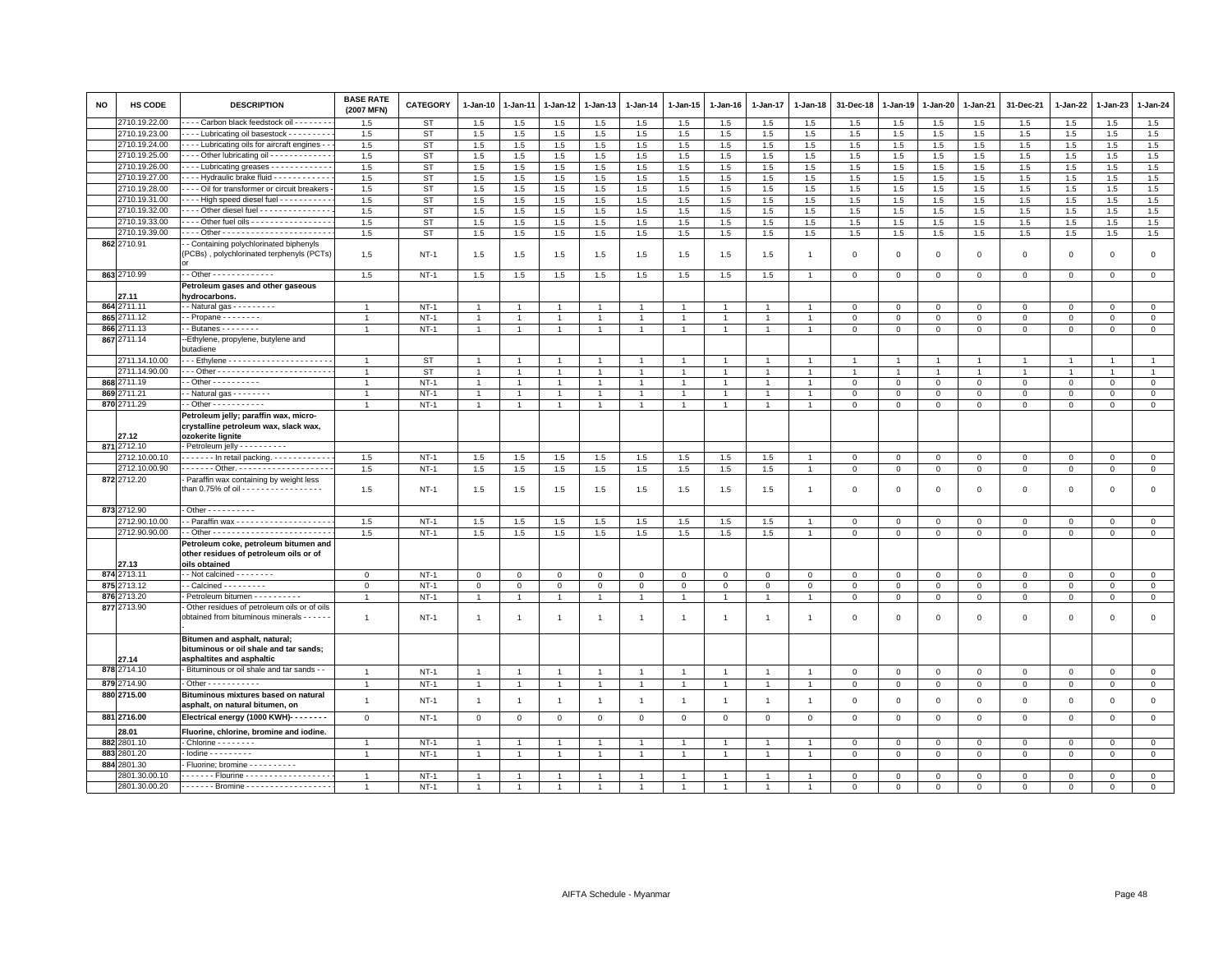| NO  | HS CODE                     | <b>DESCRIPTION</b>                                                                               | <b>BASE RATE</b><br>(2007 MFN) | CATEGORY    | 1-Jan-10       | 1-Jan-11       | 1-Jan-12       | 1-Jan-13       | 1-Jan-14       | 1-Jan-15       | 1-Jan-16       | 1-Jan-17       | 1-Jan-18       | 31-Dec-18      | 1-Jan-19       | 1-Jan-20       | 1-Jan-21       | 31-Dec-21      | 1-Jan-22       | 1-Jan-23       | 1-Jan-24       |
|-----|-----------------------------|--------------------------------------------------------------------------------------------------|--------------------------------|-------------|----------------|----------------|----------------|----------------|----------------|----------------|----------------|----------------|----------------|----------------|----------------|----------------|----------------|----------------|----------------|----------------|----------------|
|     | 885 2802.00                 | Sulphur, sublimed or precipitated;<br>colloidal sulphur - - - - - - - - - - - - - - - - - -      | $\mathbf 0$                    | $NT-1$      | $\mathbf 0$    | $\mathbf 0$    | $\mathbf 0$    | $\mathbf 0$    | $\mathbf 0$    | $\mathbf 0$    | $\mathbf 0$    | $\mathbf 0$    | $\mathbf 0$    | $\mathbf 0$    | $\mathbf 0$    | $\mathbf 0$    | $\mathbf 0$    | $\mathsf 0$    | $\mathbf 0$    | $\mathbf 0$    | $\mathsf 0$    |
|     | 28.03                       | Carbon (carbon blacks and other forms<br>of carbon not elsewhere specified or<br>included).      |                                |             |                |                |                |                |                |                |                |                |                |                |                |                |                |                |                |                |                |
|     | 886 2803.00                 | Carbon (carbon blacks and other forms                                                            |                                |             |                |                |                |                |                |                |                |                |                |                |                |                |                |                |                |                |                |
|     | 2803.00.10.00               | Rubber grade carbon black - - - - - - - - -                                                      | $\mathbf{1}$                   | <b>ST</b>   | $\overline{1}$ |                | $\overline{1}$ |                | $\overline{1}$ |                |                |                |                |                |                | $\overline{1}$ | $\mathbf{1}$   | $\mathbf{1}$   |                | -1             | $\mathbf{1}$   |
|     | 2803.00.20.00               | Acetylene black - - - - - - - - - - - - - - - - - -                                              | $\mathbf{1}$                   | <b>ST</b>   | $\overline{1}$ | $\overline{1}$ | $\overline{1}$ | $\overline{1}$ | $\mathbf{1}$   | $\mathbf{1}$   |                |                |                |                |                | $\overline{1}$ | $\mathbf{1}$   | $\mathbf{1}$   | $\overline{1}$ | $\overline{1}$ | $\mathbf{1}$   |
|     | 2803.00.30.00               | Other carbon blacks - - - - - - - - - - - - - - -                                                | $\overline{1}$                 | ST          | $\mathbf{1}$   | $\overline{1}$ | $\overline{1}$ | $\overline{1}$ | $\mathbf{1}$   | $\overline{1}$ | $\overline{1}$ | $\overline{1}$ | $\overline{1}$ | $\overline{1}$ | $\overline{1}$ | $\overline{1}$ | $\overline{1}$ | $\mathbf{1}$   | $\overline{1}$ | $\overline{1}$ | $\mathbf{1}$   |
|     | 2803.00.90.00               |                                                                                                  | $\mathbf{1}$                   | <b>ST</b>   | $\overline{1}$ | $\overline{1}$ | $\overline{1}$ | $\overline{1}$ | $\overline{1}$ | $\overline{1}$ | $\overline{1}$ | $\mathbf{1}$   | $\overline{1}$ | $\overline{1}$ | $\overline{1}$ | $\overline{1}$ | $\overline{1}$ | $\overline{1}$ | $\overline{1}$ | $\overline{1}$ | $\overline{1}$ |
|     | 28.04                       | Hydrogen, rare gases and other non-<br>metals.                                                   |                                |             |                |                |                |                |                |                |                |                |                |                |                |                |                |                |                |                |                |
|     | 887 2804.10                 | - Hydrogen - - - - - - -                                                                         | $\overline{1}$                 | $NT-1$      | $\overline{1}$ | $\overline{1}$ | $\overline{1}$ | $\overline{1}$ | $\overline{1}$ | $\overline{1}$ | $\overline{1}$ | $\overline{1}$ | $\overline{1}$ | $\overline{0}$ | $\mathbf{0}$   | $\mathbf{0}$   | $\mathbf{0}$   | $\mathbf{0}$   | $\mathbf{0}$   | $\mathbf{0}$   | $\circ$        |
|     | 888 2804.21                 | - - Argon - - - - - - - - -                                                                      | $\mathbf{1}$                   | $NT-1$      | $\mathbf{1}$   |                | 1              | $\overline{1}$ | $\mathbf{1}$   |                |                |                |                | $\mathbf 0$    | $\circ$        | $\mathbf 0$    | $\,0\,$        | $\mathbf{0}$   | $\mathbf 0$    | $\mathbf 0$    | $\mathbf 0$    |
| 889 | 2804.29                     | $-$ Other $      -$                                                                              | $\mathbf{1}$                   | <b>ST</b>   | $\mathbf{1}$   |                | 1              | $\mathbf{1}$   | $\overline{1}$ | 1              | $\overline{1}$ | -1             |                | $\overline{1}$ | -1             | $\overline{1}$ | $\overline{1}$ | $\mathbf{1}$   | $\mathbf{1}$   | $\overline{1}$ | $\mathbf{1}$   |
|     | 890 2804.30                 | - Nitrogen - - - - - - - -                                                                       | $\mathbf{1}$                   | $NT-1$      | $\overline{1}$ | $\overline{1}$ | $\overline{1}$ | $\overline{1}$ | $\mathbf{1}$   | $\overline{1}$ | $\overline{1}$ | $\overline{1}$ | $\overline{1}$ | $\mathbf 0$    | $\mathbf 0$    | $\mathbf 0$    | $\mathbf 0$    | $\mathbf{0}$   | $\mathbf{0}$   | $\mathbf{0}$   | $\mathsf 0$    |
| 891 | 2804.40                     | . Oxygen - - - - - - - - - - - - -                                                               | $\mathbf{1}$                   | $NT-1$      | $\overline{1}$ | $\overline{1}$ | $\overline{1}$ | $\overline{1}$ | $\mathbf{1}$   | $\overline{1}$ | $\overline{1}$ | $\overline{1}$ |                | $\mathbf 0$    | $\mathbf 0$    | $\mathbf 0$    | $\mathbf{0}$   | $\mathbf 0$    | $\mathbf{0}$   | $\mathbf 0$    | $\mathsf 0$    |
| 892 | 2804.50                     | Boron; tellurium - - - - - - - - -                                                               | $\mathbf{1}$                   | $NT-1$      | $\mathbf{1}$   | $\mathbf{1}$   | $\overline{1}$ | $\mathbf{1}$   | $\mathbf{1}$   | $\mathbf{1}$   | $\mathbf{1}$   | $\mathbf{1}$   |                | $\mathbf 0$    | $\circ$        | $\mathbf 0$    | $\mathbf{0}$   | $\mathbf 0$    | 0              | $\mathbf 0$    | $\mathbf 0$    |
|     | 893 2804.61                 | - Containing by weight not less than<br>99.99% of silicon - - - - - - - - - - - - - - - - - -    | $\overline{1}$                 | $NT-1$      | $\overline{1}$ | $\overline{1}$ | $\overline{1}$ | $\overline{1}$ | $\mathbf{1}$   | $\overline{1}$ | $\overline{1}$ | $\overline{1}$ | -1             | $\mathbf 0$    | $\mathbf 0$    | $\mathbf 0$    | $\mathbf 0$    | $\mathsf 0$    | $\mathbf 0$    | $\mathsf 0$    | $\mathsf 0$    |
|     | 894 2804.69                 | $-$ Other - - - - - - - - - - - -                                                                | $\mathbf{1}$                   | $NT-1$      | $\overline{1}$ | -1             | $\mathbf{1}$   | $\overline{1}$ | $\mathbf{1}$   | 1              | -1             | $\overline{1}$ |                | $\mathbf 0$    | $\circ$        | $\mathbf 0$    | $\overline{0}$ | $\mathbf 0$    | $\mathbf 0$    | $\mathbf 0$    | $\mathbf 0$    |
|     | 895 2804.70                 | - Phosphorus - - - - - - -                                                                       | $\overline{1}$                 | $NT-1$      | $\overline{1}$ | $\overline{1}$ | $\overline{1}$ | $\overline{1}$ | $\mathbf{1}$   | $\overline{1}$ | $\overline{1}$ | $\overline{1}$ | $\overline{1}$ | $\mathbf 0$    | $\mathbf 0$    | $\mathbf 0$    | $\mathbf 0$    | $\mathbf 0$    | $\mathbf 0$    | $\mathbf 0$    | $\mathbf 0$    |
|     | 896 2804.80                 | - Arsenic - - - - - - - - - - -                                                                  | $\mathbf{1}$                   | $NT-1$      | $\mathbf{1}$   | $\overline{1}$ | $\overline{1}$ | $\overline{1}$ | $\mathbf{1}$   | $\overline{1}$ | $\overline{1}$ | $\mathbf{1}$   |                | $\mathbf 0$    | $\circ$        | $\mathbf 0$    | $\mathbf 0$    | $\mathbf 0$    | $\mathbf 0$    | $\mathbf 0$    | $\mathbf 0$    |
|     | 897 2804.90                 | Selenium - - - - - - - - - - - - -                                                               | $\overline{1}$                 | $NT-1$      | $\mathbf{1}$   | $\mathbf{1}$   | 1              | $\overline{1}$ | $\overline{1}$ | $\mathbf{1}$   | $\overline{1}$ | $\mathbf{1}$   |                | $\mathbf 0$    | $\mathbf 0$    | $\mathbf 0$    | $\,0\,$        | $\mathsf 0$    | $\mathbf 0$    | $\mathbf 0$    | $\mathsf 0$    |
|     |                             | Alkali or alkaline-earth metals; rare earth<br>metals, scandium and yttrium, whether             |                                |             |                |                |                |                |                |                |                |                |                |                |                |                |                |                |                |                |                |
|     | 28.05                       | or not                                                                                           |                                |             |                |                |                |                |                |                |                |                |                |                |                |                |                |                |                |                |                |
|     | 898 2805.11                 | - - Sodium - - - - - - - - - - - - - -                                                           | $\overline{1}$                 | $NT-1$      | 1              |                | $\mathbf{1}$   | $\overline{1}$ | $\overline{1}$ | $\mathbf{1}$   |                |                |                | $\mathbf 0$    | $\mathbf{0}$   | $\mathsf 0$    | $\circ$        | $\mathbf{0}$   | $\circ$        | $\mathbf{0}$   | $\circ$        |
|     | 899 2805.12                 | - - Calcium - - - - - - - - -                                                                    | $\overline{1}$                 | $NT-1$      | $\overline{1}$ | $\overline{1}$ | $\overline{1}$ | $\overline{1}$ | $\mathbf{1}$   | $\overline{1}$ | $\overline{1}$ | $\overline{1}$ | $\overline{1}$ | $\mathbf 0$    | $\mathsf 0$    | $\mathsf 0$    | $\mathbf 0$    | $\mathsf 0$    | $\mathsf 0$    | $\mathbf 0$    | $\mathbf 0$    |
| 900 | 2805.19                     | . - Other - - - - - - - - - - -                                                                  | $\mathbf{1}$                   | <b>NT-1</b> | $\overline{1}$ | $\overline{1}$ | $\overline{1}$ | $\overline{1}$ | $\mathbf{1}$   | $\overline{1}$ | $\mathbf{1}$   | $\overline{1}$ | $\mathbf{1}$   | $\mathbf 0$    | $\mathbf 0$    | $\overline{0}$ | $\mathsf 0$    | $\mathsf 0$    | $\mathbf 0$    | $\overline{0}$ | $\mathbf 0$    |
|     | 901 2805.30                 | Rare-earth metals, scandium and yttrium<br>whether or not intermixed or interalloyed -           | $\overline{1}$                 | $NT-1$      | $\overline{1}$ | -1             | $\overline{1}$ | $\overline{1}$ | $\mathbf{1}$   | $\mathbf{1}$   | $\overline{1}$ | $\mathbf{1}$   | $\mathbf{1}$   | $\mathbf 0$    | $\circ$        | $\mathbf 0$    | $\mathbf 0$    | $\mathsf 0$    | $\mathbf 0$    | $\mathbf 0$    | $\mathbf 0$    |
|     | 902 2805.40                 | - Mercury - - - - - - - - -                                                                      | $\mathbf{1}$                   | $NT-1$      | $\overline{1}$ | $\overline{1}$ | $\overline{1}$ | $\overline{1}$ | $\mathbf{1}$   | $\overline{1}$ | $\overline{1}$ | $\overline{1}$ | $\overline{1}$ | $\mathbf 0$    | $\mathbf 0$    | $\mathbf 0$    | $\mathbf 0$    | $\mathsf 0$    | $\mathbf 0$    | $\mathsf 0$    | $\mathsf 0$    |
|     | 28.06                       | Hydrogen chloride (hydrochloric acid);<br>chlorosulphuric acid.                                  |                                |             |                |                |                |                |                |                |                |                |                |                |                |                |                |                |                |                |                |
|     | 903 2806.10                 | - Hydrogen chloride (hydrochloric acid) -                                                        | $\mathbf{1}$                   | ST          | $\overline{1}$ | $\overline{1}$ | $\overline{1}$ | $\overline{1}$ | $\mathbf{1}$   | $\overline{1}$ | $\mathbf{1}$   | $\overline{1}$ | $\overline{1}$ | $\overline{1}$ | $\overline{1}$ | $\overline{1}$ | $\overline{1}$ | $\mathbf{1}$   | $\overline{1}$ | $\mathbf{1}$   | $\mathbf{1}$   |
|     | 904 2806.20                 | Chlorosulphuric acid - - - - - - - -                                                             | $\mathbf{1}$                   | $NT-1$      | $\overline{1}$ | $\overline{1}$ | $\overline{1}$ | $\overline{1}$ | $\mathbf{1}$   | $\overline{1}$ | $\overline{1}$ | $\overline{1}$ | -1             | $\mathbf 0$    | $\mathbf{0}$   | $\mathbf 0$    | $\mathbf{0}$   | $\mathbf 0$    | $\mathbf 0$    | $\mathbf{0}$   | $\mathbf{0}$   |
|     | 28.07                       | Sulphuric acid; oleum.                                                                           |                                |             |                |                |                |                |                |                |                |                |                |                |                |                |                |                |                |                |                |
|     | 905 2807.00                 | - Other - - - - - - - - - - - - -                                                                |                                |             |                | $\overline{1}$ |                |                |                |                |                | $\overline{1}$ |                |                |                |                |                |                |                |                |                |
|     | 2807.00.10.00<br>2807.00.90 | Sulphuric acid from copper smelter - - - - -<br>$\cdot$ Other - - - - - - - - - - -              | $\overline{1}$                 | $NT-1$      | $\overline{1}$ |                | $\overline{1}$ | $\overline{1}$ | $\overline{1}$ | $\overline{1}$ | $\overline{1}$ |                |                | $\mathbf{0}$   | $\mathbf{0}$   | $\mathbf{0}$   | $\mathbf{0}$   | $\mathbf{0}$   | $\mathbf{0}$   | $\mathbf{0}$   | $\circ$        |
|     | 2807.00.90.10               | ------ Sulphuric Acid ------------                                                               | $\overline{1}$                 | $NT-1$      | $\overline{1}$ | $\overline{1}$ | $\overline{1}$ | $\overline{1}$ | $\overline{1}$ | $\overline{1}$ |                | $\overline{1}$ |                | $\mathbf 0$    | $\mathbf{0}$   | $\mathbf{0}$   | $\mathbf{0}$   | $\mathbf{0}$   | $\circ$        | $\circ$        | $\circ$        |
|     | 2807.00.90.20               | . Oleum -                                                                                        | $\mathbf{1}$                   | $NT-1$      | $\overline{1}$ | $\overline{1}$ | $\overline{1}$ | $\overline{1}$ | $\mathbf{1}$   | $\overline{1}$ | $\overline{1}$ | $\overline{1}$ |                | $\mathbf 0$    | $\mathbf 0$    | $\mathbf 0$    | $\mathbf 0$    | $\mathsf 0$    | $\mathbf 0$    | $\mathbf 0$    | $\mathsf 0$    |
|     | 906 2808.00                 | Nitric acid; sulphonitric acids - - - -                                                          |                                |             |                |                |                |                |                |                |                |                |                |                |                |                |                |                |                |                |                |
|     | 2808.00.00.10               | . Nitric Acid                                                                                    | $\mathbf{1}$                   | $NT-1$      | $\overline{1}$ | $\overline{1}$ | $\overline{1}$ | $\overline{1}$ | $\overline{1}$ | $\mathbf{1}$   | $\overline{1}$ | $\overline{1}$ |                | $\mathbf 0$    | $\mathbf 0$    | $\mathsf 0$    | $\mathsf 0$    | $\mathbf 0$    | $\mathbf 0$    | $\mathbf 0$    | $\mathbf 0$    |
|     | 2808.00.00.20               | Sulphonitric Acids - - - - - - - - - -                                                           | $\overline{1}$                 | $NT-1$      | $\mathbf{1}$   | $\mathbf{1}$   | $\mathbf{1}$   | $\overline{1}$ | $\mathbf{1}$   | $\mathbf{1}$   | $\overline{1}$ | $\mathbf{1}$   |                | $\mathbf 0$    | $\mathbf 0$    | $\mathbf 0$    | $\circ$        | $\mathbf 0$    | $\mathbf 0$    | $\mathbf 0$    | $\mathsf 0$    |
|     | 28.09                       | Diphosphorous pentaoxide; phosphoric<br>acid; polyphosphoric acids, whether or<br>not chemically |                                |             |                |                |                |                |                |                |                |                |                |                |                |                |                |                |                |                |                |
| 907 | 2809.10                     | Diphosphorous pentaoxide - - - - -                                                               | $\overline{1}$                 | $NT-1$      | $\overline{1}$ | $\overline{1}$ | $\overline{1}$ | $\overline{1}$ | $\overline{1}$ | $\overline{1}$ | $\overline{1}$ | $\overline{1}$ |                | $\mathbf 0$    | $\mathbf 0$    | $\mathbf 0$    | $\mathbf 0$    | $\mathbf{0}$   | $\mathbf 0$    | $\mathbf{0}$   | $\mathsf 0$    |
|     | 908 2809.20                 | Phosphoric acid and polyphosphoric<br>acids:                                                     |                                |             |                |                |                |                |                |                |                |                |                |                |                |                |                |                |                |                |                |
|     | 2809.20.10.00               | - Phosphoric acids - - - - - - - - - - - - - - -                                                 | $\overline{1}$                 | $NT-1$      |                |                | -1             |                |                |                |                |                |                | $^{\circ}$     | $^{\circ}$     | $\mathbf 0$    | $\mathbf 0$    | $\mathsf 0$    | $\circ$        | $\mathbf 0$    | $\mathbf 0$    |
|     |                             | - Polyphosphoric acids:                                                                          |                                |             |                |                |                |                |                |                |                |                |                |                |                |                |                |                |                |                |                |
|     | 2809.20.21.00               | - - - Hypophosphoric acid - - - - - - - - - - - -                                                | $\mathbf{1}$                   | $NT-1$      | $\overline{1}$ | $\overline{1}$ | $\overline{1}$ | $\overline{1}$ | $\mathbf{1}$   | $\overline{1}$ | $\overline{1}$ | $\overline{1}$ | $\mathbf{1}$   | $\mathbf 0$    | $\circ$        | $\mathbf 0$    | $\mathbf{0}$   | $\mathbf 0$    | $\mathbf 0$    | $\mathbf 0$    | $\mathbf{0}$   |
|     | 2809.20.29.00               |                                                                                                  | $\mathbf{1}$                   | $NT-1$      | $\overline{1}$ | $\overline{1}$ | $\overline{1}$ | $\overline{1}$ | $\overline{1}$ | $\overline{1}$ | $\overline{1}$ | $\overline{1}$ |                | $\mathbf 0$    | $\mathbf 0$    | $\mathbf 0$    | $\mathbf 0$    | $\mathbf 0$    | $\mathbf 0$    | $\mathbf 0$    | $\mathsf 0$    |
|     | 909 2810.00                 | Oxide of boron; boric acids                                                                      |                                |             |                |                |                |                |                |                |                |                |                |                |                |                |                |                |                |                |                |
|     | 2810.00.00.10               | ------- Oxides of boron ------------                                                             | $\overline{1}$                 | <b>ST</b>   |                |                | $\overline{1}$ |                |                |                |                |                |                |                |                |                |                |                |                |                |                |
|     | 2810.00.00.20               | - - - - - - - Boric acids - - - - - - - - - - - - - - -                                          | $\overline{1}$                 | <b>ST</b>   |                | $\overline{1}$ |                |                |                |                |                |                |                |                |                |                |                |                |                |                |                |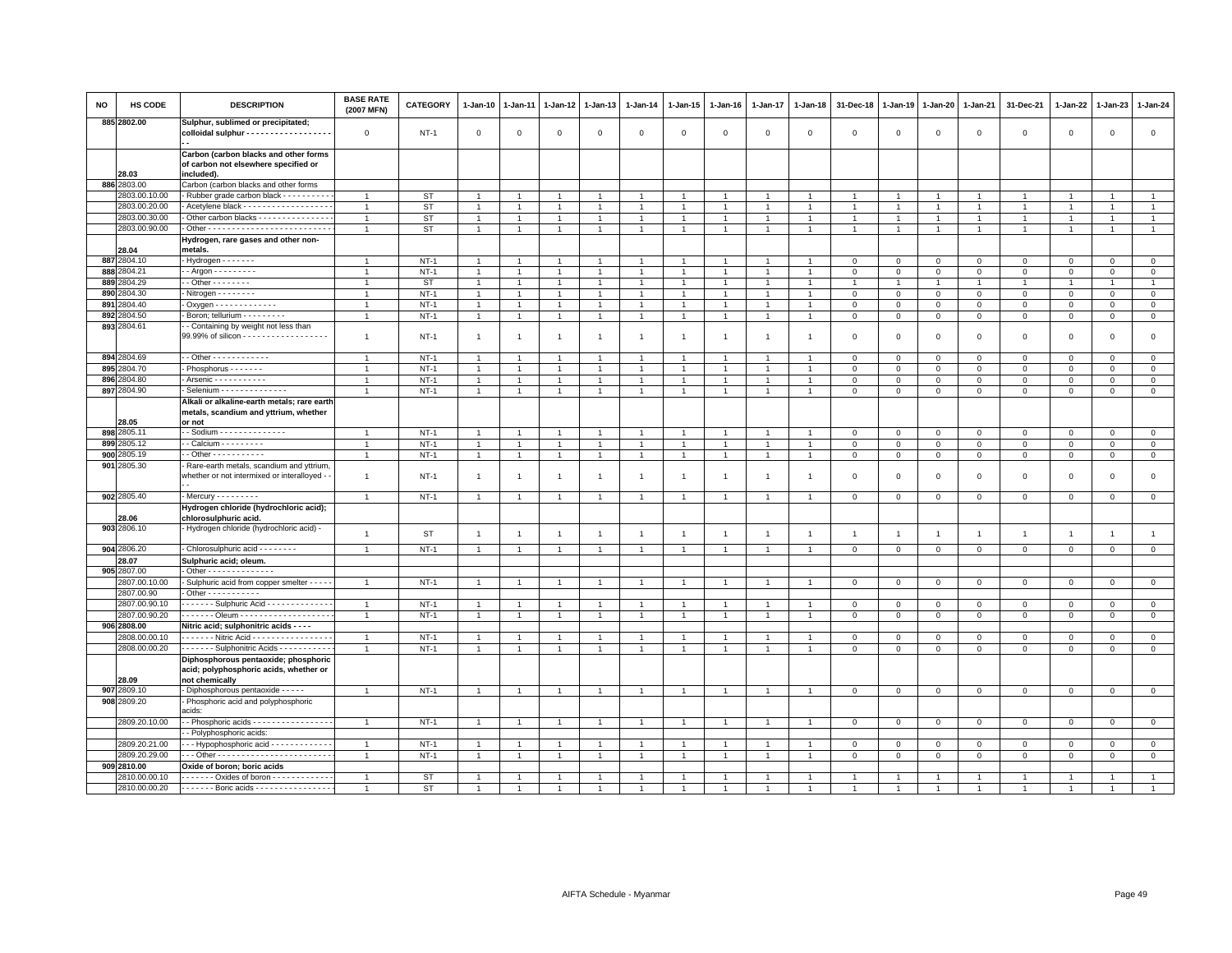| <b>NO</b> | HS CODE              | <b>DESCRIPTION</b>                                                                                  | <b>BASE RATE</b><br>(2007 MFN) | <b>CATEGORY</b> | 1-Jan-10       | 1-Jan-11       | 1-Jan-12       | 1-Jan-13       | 1-Jan-14       | 1-Jan-15             | $1-Jan-16$     | 1-Jan-17       | 1-Jan-18       | 31-Dec-18      | 1-Jan-19       | 1-Jan-20       | 1-Jan-21       | 31-Dec-21           | 1-Jan-22       | 1-Jan-23       | 1-Jan-24       |
|-----------|----------------------|-----------------------------------------------------------------------------------------------------|--------------------------------|-----------------|----------------|----------------|----------------|----------------|----------------|----------------------|----------------|----------------|----------------|----------------|----------------|----------------|----------------|---------------------|----------------|----------------|----------------|
|           | 28.11                | Other inorganic acids and other<br>inorganic oxygen compounds of non-<br>metals.                    |                                |                 |                |                |                |                |                |                      |                |                |                |                |                |                |                |                     |                |                |                |
|           | 910 2811.11          | - Hydrogen fluoride (hydrofluoric acid) - -                                                         | $\overline{1}$                 | $NT-1$          | $\overline{1}$ | $\overline{1}$ | $\overline{1}$ | $\overline{1}$ | $\overline{1}$ | $\overline{1}$       | $\overline{1}$ | $\overline{1}$ | $\overline{1}$ | $\,0\,$        | $\mathsf 0$    | $\,0\,$        | $\,0\,$        | $\mathsf 0$         | $\,0\,$        | $\mathbb O$    | $\mathsf 0$    |
|           | 911 2811.19          | - Other:                                                                                            |                                |                 |                |                |                |                |                |                      |                |                |                |                |                |                |                |                     |                |                |                |
|           | 2811.19.10.00        | - - Arsenic acid - - - - - - - - - - - - - - - - -                                                  | $\overline{1}$                 | $NT-1$          | $\overline{1}$ |                |                | $\overline{1}$ | $\overline{1}$ |                      |                |                | $\overline{1}$ | $\mathbf 0$    | $\mathsf 0$    | $\Omega$       | $\mathbf 0$    | $\Omega$            | $\Omega$       | $\Omega$       | $\mathsf 0$    |
|           | 2811.19.90.00        |                                                                                                     | $\overline{1}$                 | $NT-1$          | $\mathbf{1}$   |                | $\mathbf{1}$   | $\mathbf{1}$   | $\mathbf{1}$   | $\mathbf{1}$         |                |                |                | $\mathbf 0$    | 0              | 0              | $\mathsf 0$    | $\mathbf 0$         | $\mathbf 0$    | $\mathbf 0$    | $\mathbf 0$    |
|           | 912 2811.21          | - Carbon dioxide - - - - - -                                                                        | $\overline{1}$                 | $NT-1$          | $\mathbf{1}$   | $\overline{1}$ | $\overline{1}$ | $\overline{1}$ | $\mathbf{1}$   | $\blacktriangleleft$ | $\overline{1}$ | $\overline{1}$ | $\overline{1}$ | $\mathsf 0$    | $\mathsf 0$    | $\mathbf{O}$   | $\overline{0}$ | $\mathsf 0$         | $\mathsf 0$    | $\mathbf{0}$   | $\overline{0}$ |
|           | 913 2811.22          | - Silicon dioxide:                                                                                  |                                |                 |                |                |                |                |                |                      |                |                |                |                |                |                |                |                     |                |                |                |
|           | 2811.22.10.00        | - - Silica powder - - - - - - - - - - - - - - - - -                                                 |                                | <b>ST</b>       | $\overline{1}$ |                |                | $\overline{1}$ | $\overline{1}$ |                      |                |                |                |                |                |                | $\overline{1}$ | $\overline{1}$      |                | $\overline{1}$ | $\overline{1}$ |
|           | 2811.22.90.00        |                                                                                                     | $\overline{1}$                 | ST              | $\mathbf{1}$   |                | $\mathbf{1}$   | $\overline{1}$ | $\overline{1}$ | $\mathbf{1}$         |                |                | -1             | $\overline{1}$ |                | -1             | $\overline{1}$ | $\mathbf{1}$        | 1              | $\mathbf{1}$   | $\mathbf{1}$   |
|           | 2811.23.00.00        | - Sulphur dioxide - - - - - - - - - - - - - - - -                                                   | $\overline{1}$                 | <b>ST</b>       | $\overline{1}$ | $\overline{1}$ | $\overline{1}$ | $\overline{1}$ | $\mathbf{1}$   | $\mathbf{1}$         | $\overline{1}$ | $\overline{1}$ | $\overline{1}$ | $\overline{1}$ |                | $\overline{1}$ | $\overline{1}$ | $\overline{1}$      | $\overline{1}$ | $\overline{1}$ | $\overline{1}$ |
|           | 914 2811.23          | Sulphur dioxide - - - - - -                                                                         | $\overline{1}$                 | $NT-1$          | $\overline{1}$ |                |                | $\overline{1}$ | $\overline{1}$ |                      | -1             |                |                | $\mathbf 0$    | $\mathsf 0$    | $\mathsf 0$    | $\mathbf 0$    | $\mathsf 0$         | $\mathbf 0$    | $\mathbf 0$    | $\mathsf 0$    |
|           | 915 2811.29          | - Other:                                                                                            |                                |                 |                |                |                |                |                |                      |                |                |                |                |                |                |                |                     |                |                |                |
|           | 2811.29.10.00        | - - Diarsenic pentaoxide - - - - - - - - - - -                                                      | $\mathbf{1}$                   | $NT-1$          | $\mathbf{1}$   |                | $\overline{1}$ | $\overline{1}$ | $\overline{1}$ |                      | -1             |                | -1             | $\mathbf 0$    | 0              | 0              | $\mathbf 0$    | $\circ$             | $^{\circ}$     | $\mathbf 0$    | $\mathbf 0$    |
|           | 2811.29.90.00        |                                                                                                     | $\overline{1}$                 | $NT-1$          | $\mathbf{1}$   | $\overline{1}$ | $\overline{1}$ | $\overline{1}$ | $\overline{1}$ | $\overline{1}$       | $\overline{1}$ | $\overline{1}$ | $\overline{1}$ | $\mathbf 0$    | $\mathsf 0$    | $\mathsf 0$    | $\mathbf 0$    | $\mathsf 0$         | $\mathsf 0$    | $\mathbf{0}$   | $\mathsf 0$    |
|           | 28.12                | Halides and halide oxides of non-<br>metals.                                                        |                                |                 |                |                |                |                |                |                      |                |                |                |                |                |                |                |                     |                |                |                |
|           | 916 2812.10          | Chlorides and chloride oxides - - - - -                                                             |                                |                 |                |                |                |                |                |                      |                |                |                |                |                |                |                |                     |                |                |                |
|           | 2812.10.00.10        | ------ Thionyl Chloride ----------                                                                  | $\overline{1}$                 | $NT-1$          |                |                |                | $\overline{1}$ | $\overline{1}$ |                      |                |                |                | $\mathbf 0$    | $\Omega$       | $\mathbf 0$    | $\Omega$       | $\mathbf{0}$        | $\Omega$       | $\mathbf{0}$   | $\mathsf 0$    |
|           | 2812.10.00.90        | ------ Other --------------------                                                                   | $\overline{1}$                 | $NT-1$          | $\mathbf{1}$   |                |                | $\overline{1}$ | $\overline{1}$ | $\mathbf{1}$         | $\overline{1}$ |                |                | $\,0\,$        | $\mathsf 0$    | $\mathsf 0$    | $\,0\,$        | $\mathsf 0$         | $\mathbf 0$    | $\mathbf 0$    | $\overline{0}$ |
|           | 917 2812.90          | Other - - - - - - - - - - - - -                                                                     | $\overline{1}$                 | $NT-1$          | $\overline{1}$ | $\overline{1}$ | $\overline{1}$ | $\mathbf{1}$   | $\mathbf{1}$   | $\overline{1}$       | $\overline{1}$ | $\overline{1}$ | $\overline{1}$ | $\mathbf 0$    | $\mathbf 0$    | $\overline{0}$ | $\mathbf{0}$   | $\mathbf{0}$        | $\circ$        | $\mathbf 0$    | $\circ$        |
|           | 28.13                | Sulphides of non-metals; commercial<br>phosphorus trisulphide.                                      |                                |                 |                |                |                |                |                |                      |                |                |                |                |                |                |                |                     |                |                |                |
|           | 918 2813.10          | Carbon disulphide - - - - - - - -                                                                   | $\overline{1}$                 | $NT-1$          | $\overline{1}$ |                | $\overline{1}$ | $\overline{1}$ | $\overline{1}$ | $\overline{1}$       | $\overline{1}$ |                |                | $\mathbf 0$    | $\mathbf 0$    | $\mathbf{0}$   | $\mathbf 0$    | $\mathbf 0$         | $\mathbf 0$    | $\overline{0}$ | $\mathbf 0$    |
|           | 919 2813.90          | Other - - - - - - - - - - -                                                                         | $\overline{1}$                 | $NT-1$          | $\mathbf{1}$   |                | $\mathbf{1}$   | $\overline{1}$ | $\overline{1}$ | $\mathbf{1}$         | $\overline{1}$ |                |                | $\,0\,$        | $\mathsf 0$    | $\mathsf 0$    | $\mathsf 0$    | $\mathbf 0$         | $\mathbf 0$    | $\mathbf 0$    | $\mathbf 0$    |
|           |                      | Ammonia, anhydrous or in aqueous                                                                    |                                |                 |                |                |                |                |                |                      |                |                |                |                |                |                |                |                     |                |                |                |
|           | 28.14                | solution.                                                                                           |                                |                 |                |                |                |                |                |                      |                |                |                |                |                |                |                |                     |                |                |                |
|           | 920 2814.10          | Anhydrous ammonia - - - - - - - - - - -                                                             |                                | $NT-1$          |                |                |                | $\overline{1}$ | $\overline{1}$ |                      | -1             |                |                | $\mathbf 0$    | 0              | $\mathsf 0$    | $\mathsf 0$    | $\mathbf 0$         | $\Omega$       | $\mathbf 0$    | $\mathsf 0$    |
|           | 921 2814.20          | Ammonia in aqueous solution - - - - -                                                               | $\overline{1}$                 | $NT-1$          | $\mathbf{1}$   | $\mathbf{1}$   | $\overline{1}$ | $\overline{1}$ | $\mathbf{1}$   | $\mathbf{1}$         | $\overline{1}$ | $\mathbf{1}$   | -1.            | $\,0\,$        | $\,0\,$        | $\mathsf 0$    | $\mathsf 0$    | $\mathsf{O}\xspace$ | $\mathsf 0$    | $\mathbf 0$    | $\overline{0}$ |
|           | 28.15                | Sodium hydroxide (caustic soda);<br>potassium hydroxide (caustic potash);<br>peroxides of sodium    |                                |                 |                |                |                |                |                |                      |                |                |                |                |                |                |                |                     |                |                |                |
|           | 922 2815.11          | $-Solid - - - - - - - -$                                                                            | $\mathbf{1}$                   | $NT-1$          | $\overline{1}$ | $\overline{1}$ | $\overline{1}$ | $\overline{1}$ | $\mathbf{1}$   | $\overline{1}$       | $\overline{1}$ | $\overline{1}$ | $\overline{1}$ | $\overline{0}$ | $\,0\,$        | $\overline{0}$ | $\mathbb O$    | $\mathbf 0$         | $\mathbf 0$    | $\overline{0}$ | $\mathbf 0$    |
|           | 923 2815.12          | - In aqueous solution (soda lye or liquid                                                           | $\overline{1}$                 | $NT-1$          | $\overline{1}$ | $\overline{1}$ | $\overline{1}$ | $\overline{1}$ | $\overline{1}$ | $\overline{1}$       | $\overline{1}$ | $\overline{1}$ | $\overline{1}$ | $\mathbf 0$    | $\Omega$       | 0              | $\mathsf 0$    | $\mathsf 0$         | $\mathbf 0$    | $\mathbf 0$    | $\circ$        |
|           | 924 2815.20          | - Potassium hydroxide (caustic potash) -                                                            | $\overline{1}$                 | $NT-1$          | $\overline{1}$ |                | $\overline{1}$ | $\overline{1}$ | $\overline{1}$ |                      | $\overline{1}$ |                |                | $^{\circ}$     | $^{\circ}$     | $^{\circ}$     | $^{\circ}$     | $\mathbf 0$         | $\Omega$       | $^{\circ}$     | $\mathbf 0$    |
|           | 925 2815.30          | Peroxides of sodium or potassium - - -                                                              | $\overline{1}$                 | $NT-1$          | $\mathbf{1}$   | $\overline{1}$ | $\overline{1}$ | $\overline{1}$ | $\mathbf{1}$   | $\mathbf{1}$         | $\mathbf{1}$   | $\overline{1}$ | $\overline{1}$ | $\mathbf 0$    | $\mathsf 0$    | $\mathbf 0$    | $\mathsf 0$    | $\mathsf{O}\xspace$ | $\mathbf{0}$   | $\mathbf 0$    | $\overline{0}$ |
|           | 28.16                | oxides, hydroxides and peroxides, of                                                                |                                |                 |                |                |                |                |                |                      |                |                |                |                |                |                |                |                     |                |                |                |
|           | 926 2816.10          | Hydroxide and peroxide of magnesium                                                                 |                                |                 |                |                |                |                |                |                      |                |                |                |                |                |                |                |                     |                |                |                |
|           |                      |                                                                                                     | $\mathbf{1}$                   | ST              | $\mathbf{1}$   | $\overline{1}$ | $\overline{1}$ | $\overline{1}$ | $\overline{1}$ | $\overline{1}$       | $\overline{1}$ | $\overline{1}$ | $\overline{1}$ | $\overline{1}$ | $\overline{1}$ | $\overline{1}$ | $\mathbf{1}$   | $\mathbf{1}$        | $\overline{1}$ | $\overline{1}$ | $\mathbf{1}$   |
|           | 927 2816.40          | Oxides, hydroxides and peroxides, of<br>strontium or barium - - - - - - - - - - - - - - - - -       | $\overline{1}$                 | $NT-1$          | $\overline{1}$ |                | $\overline{1}$ | $\overline{1}$ | $\overline{1}$ | $\overline{1}$       | -1             | -1             | $\overline{1}$ | $\mathbf 0$    | $\Omega$       | 0              | $\mathsf 0$    | $\mathbf 0$         | $\mathbf 0$    | $\mathbf 0$    | $\mathsf 0$    |
|           | 28.17                | Zinc oxide; zinc peroxide.                                                                          |                                |                 |                |                |                |                |                |                      |                |                |                |                |                |                |                |                     |                |                |                |
|           | 928 2817.00          | Zinc peroxide - - - - - - -                                                                         |                                |                 |                |                |                |                |                |                      |                |                |                |                |                |                |                |                     |                |                |                |
|           | 2817.00.10.00        |                                                                                                     | -1                             | $NT-1$          | 1              |                | $\mathbf{1}$   | $\mathbf{1}$   | $\overline{1}$ | $\mathbf{1}$         | -1             |                | -1             | $\mathbf 0$    | 0              | 0              | $\mathbf{0}$   | $\mathbf 0$         | $\mathbf 0$    | $\Omega$       | $\mathbf{0}$   |
|           | 2817.00.20.00        |                                                                                                     | $\overline{1}$                 | $NT-1$          | 1              | $\overline{1}$ | $\overline{1}$ | $\overline{1}$ | $\mathbf{1}$   | $\mathbf{1}$         | $\overline{1}$ | $\overline{1}$ | $\overline{1}$ | $\mathsf 0$    | $\mathsf 0$    | $\mathsf 0$    | $\mathsf 0$    | $\mathsf 0$         | $\mathbf 0$    | $\mathsf 0$    | $\circ$        |
|           | 28.18                | Artificial corundum, whether or not<br>chemically defined; aluminium oxide;<br>aluminium hydroxide. |                                |                 |                |                |                |                |                |                      |                |                |                |                |                |                |                |                     |                |                |                |
|           | 929 2818.10          | Artificial corundum, whether or not<br>chemically defined - - - - - - - - - - - - - - - - -         | $\mathbf{1}$                   | $NT-1$          | $\overline{1}$ | $\overline{1}$ | $\overline{1}$ | $\mathbf{1}$   | $\overline{1}$ | $\mathbf{1}$         | -1             | $\overline{1}$ | $\mathbf{1}$   | $\mathbf 0$    | $\mathsf 0$    | $\mathsf 0$    | $\mathbf 0$    | $\mathbf 0$         | $\mathbf 0$    | $\mathbf 0$    | $\mathsf 0$    |
|           | 930 2818.20          | Aluminium oxide, other than artificial                                                              | $\overline{1}$                 | $NT-1$          | $\overline{1}$ | $\overline{1}$ | $\overline{1}$ | $\overline{1}$ | $\mathbf{1}$   | $\overline{1}$       | $\mathbf{1}$   | $\overline{1}$ | $\overline{1}$ | $\,0\,$        | $\,0\,$        | $\mathbf 0$    | $\,0\,$        | $\mathsf{O}\xspace$ | $\,0\,$        | $\mathsf 0$    | $\mathsf 0$    |
|           |                      |                                                                                                     |                                |                 |                |                |                |                |                |                      |                |                |                |                |                |                |                |                     |                |                |                |
|           | 931 2818.30          | Aluminium hydroxide                                                                                 | $\overline{1}$                 | ST              | $\mathbf{1}$   | $\overline{1}$ | $\overline{1}$ | $\overline{1}$ | $\mathbf{1}$   | $\overline{1}$       | $\overline{1}$ | $\overline{1}$ | $\overline{1}$ | $\overline{1}$ | $\overline{1}$ | $\overline{1}$ | $\overline{1}$ | $\overline{1}$      | $\overline{1}$ | $\mathbf{1}$   | $\overline{1}$ |
|           | 28.19                | Chromium oxides and hydroxides.                                                                     |                                |                 |                |                |                |                |                |                      |                | $\overline{1}$ | $\overline{1}$ |                |                |                |                |                     |                |                |                |
|           | 932 2819.10          | - Chromium trioxide - - - - - - -                                                                   | $\overline{1}$                 | $NT-1$          | $\overline{1}$ | $\overline{1}$ | $\overline{1}$ | $\overline{1}$ | $\overline{1}$ | $\overline{1}$       | $\overline{1}$ |                |                | $\mathbf 0$    | $\mathsf 0$    | $\mathbf 0$    | $\mathsf 0$    | $\mathsf 0$         | $\mathbb O$    | $\mathsf 0$    | $\mathsf 0$    |
|           | 933 2819.90          | Other - -                                                                                           | $\mathbf{1}$                   | <b>ST</b>       | $\mathbf{1}$   |                | $\mathbf{1}$   | $\mathbf{1}$   | $\overline{1}$ | $\overline{1}$       | $\overline{1}$ |                |                | $\overline{1}$ |                |                | $\overline{1}$ | $\mathbf{1}$        | $\mathbf{1}$   | $\overline{1}$ | $\mathbf{1}$   |
|           | 28.20<br>934 2820.10 | Manganese oxides.<br>Manganese dioxides - - - - -                                                   |                                | $NT-1$          |                |                |                |                |                |                      |                |                |                | $\mathbf 0$    | $\mathbf 0$    | $\mathbf 0$    | $\mathbf 0$    | $\Omega$            | $\Omega$       | $\Omega$       | $\mathbf 0$    |
|           | 935 2820.90          | $-$ Other - - - - - - - - - -                                                                       |                                | $NT-1$          |                |                |                | 1              |                |                      |                |                |                | $\mathbf 0$    | $\mathbf 0$    | $\mathsf 0$    | $\mathbf 0$    | $\mathbf{0}$        | $\Omega$       | $\mathbf{0}$   | $\Omega$       |
|           |                      |                                                                                                     |                                |                 |                |                |                |                |                |                      |                |                |                |                |                |                |                |                     |                |                |                |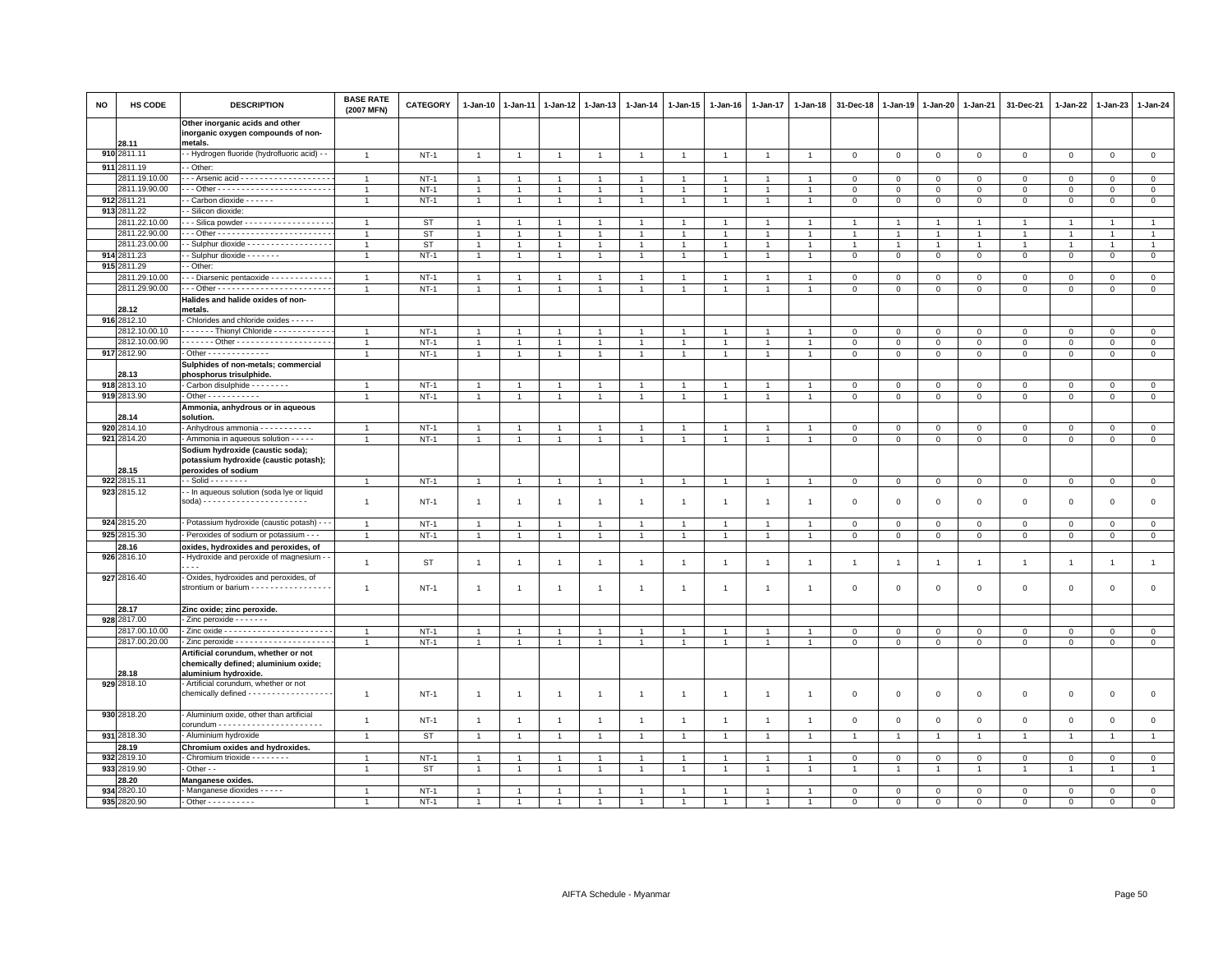| <b>NO</b> | HS CODE              | <b>DESCRIPTION</b>                                                     | <b>BASE RATE</b><br>(2007 MFN) | <b>CATEGORY</b> | $1 - Jan-10$   | $1 - Jan-11$   | $1-Jan-12$     | $1-Jan-13$     | $1 - Jan-14$   | 1-Jan-15       | $1 - Jan-16$   | $1 - Jan-17$   | $1 - Jan-18$   | 31-Dec-18      | $1 - Jan-19$              | $1 - Jan-20$         | $1 - Jan-21$   | 31-Dec-21      | 1-Jan-22       | 1-Jan-23       | 1-Jan-24       |
|-----------|----------------------|------------------------------------------------------------------------|--------------------------------|-----------------|----------------|----------------|----------------|----------------|----------------|----------------|----------------|----------------|----------------|----------------|---------------------------|----------------------|----------------|----------------|----------------|----------------|----------------|
|           |                      | Iron oxides and hydroxides; earth<br>colours containing 70% or more by |                                |                 |                |                |                |                |                |                |                |                |                |                |                           |                      |                |                |                |                |                |
|           | 28.21<br>936 2821.10 | weight of combined iron<br>- Iron oxides and hydroxides - - - - -      |                                | $NT-1$          | $\overline{1}$ | $\mathbf{1}$   | $\mathbf{1}$   | $\mathbf{1}$   | $\overline{1}$ | $\overline{1}$ | $\mathbf{1}$   | $\mathbf{1}$   | $\overline{1}$ | $\mathbf 0$    |                           | $\mathbf 0$          | $\mathbf{0}$   | $\mathbf 0$    | $\mathbf{O}$   | $\mathbf{0}$   | $\mathbf{0}$   |
|           | 937 2821.20          | Earth colours - - -                                                    |                                | ST              | $\mathbf{1}$   | $\overline{1}$ | $\overline{1}$ | $\overline{1}$ | $\mathbf{1}$   | $\mathbf{1}$   | $\overline{1}$ | $\overline{1}$ | $\overline{1}$ | $\overline{1}$ | $\circ$<br>$\overline{1}$ | $\blacktriangleleft$ | $\overline{1}$ | $\overline{1}$ | $\overline{1}$ | $\overline{1}$ | $\overline{1}$ |
|           |                      | <b>Cobalt oxides and hydroxides;</b>                                   |                                |                 |                |                |                |                |                |                |                |                |                |                |                           |                      |                |                |                |                |                |
|           | 28.22                | commercial cobalt oxides.                                              |                                |                 |                |                |                |                |                |                |                |                |                |                |                           |                      |                |                |                |                |                |
|           | 938 2822.00          | Cobalt oxides and hydroxide; commercial<br>cobalt oxides               |                                |                 |                |                |                |                |                |                |                |                |                |                |                           |                      |                |                |                |                |                |
|           | 2822.00.10.00        | - Cobalt oxides; commercial cobalt oxides                              |                                | ST              |                |                |                |                |                |                |                |                |                |                |                           |                      |                |                |                |                |                |
|           | 2822.00.20.00        | Cobalt hydroxides - - - - - - - - - - - - - - - -                      | $\overline{1}$                 | <b>ST</b>       | $\overline{1}$ | $\overline{1}$ | $\overline{1}$ | $\overline{1}$ | $\mathbf{1}$   | $\mathbf{1}$   | $\overline{1}$ | $\overline{1}$ | $\overline{1}$ | $\overline{1}$ | $\overline{1}$            | $\overline{1}$       | $\overline{1}$ | $\mathbf{1}$   | $\mathbf{1}$   | $\overline{1}$ | $\mathbf{1}$   |
|           | 939 2823.00          | Titanium oxides - - - - - - -                                          | $\overline{1}$                 | $NT-1$          | $\overline{1}$ | $\overline{1}$ | $\overline{1}$ | $\overline{1}$ | $\mathbf{1}$   | $\overline{1}$ | $\mathbf{1}$   | $\overline{1}$ | $\overline{1}$ | $\mathsf 0$    | $\mathbf 0$               | $\overline{0}$       | $\mathbf 0$    | $\mathbf 0$    | $\circ$        | $\overline{0}$ | $\circ$        |
|           |                      |                                                                        |                                |                 |                |                |                |                |                |                |                |                |                |                |                           |                      |                |                |                |                |                |
|           | 28.24                | Lead oxides; red lead and orange lead.                                 |                                |                 |                |                |                |                |                |                |                |                |                |                |                           |                      |                |                |                |                |                |
|           | 940 2824.10          | Lead monoxide (litharge, massicot) - - -                               | $\overline{1}$                 | $NT-1$          | $\overline{1}$ | $\overline{1}$ | $\overline{1}$ | $\overline{1}$ | $\mathbf{1}$   | $\overline{1}$ | $\overline{1}$ | $\overline{1}$ | $\overline{1}$ | $\mathbf 0$    | $\mathbf 0$               | $\mathbf{0}$         | $\mathbf 0$    | $\mathbf{0}$   | $\overline{0}$ | $\mathbf{0}$   | $\mathbf{0}$   |
|           | 941 2824.20          | Red lead and orange lead - - - - -                                     |                                | $NT-1$          |                |                |                | $\overline{1}$ | $\overline{1}$ |                |                |                |                | $\mathsf 0$    | $\mathsf 0$               | $\Omega$             | $\mathbf 0$    | $\Omega$       | $\Omega$       | $\Omega$       | $\mathsf 0$    |
|           | 942 2824.90          | Other                                                                  | $\overline{1}$                 | <b>ST</b>       | $\overline{1}$ | $\overline{1}$ | $\overline{1}$ | $\overline{1}$ | $\mathbf{1}$   | $\overline{1}$ | $\overline{1}$ | $\overline{1}$ | $\overline{1}$ | $\mathbf{1}$   | $\mathbf{1}$              | $\overline{1}$       | $\overline{1}$ | $\overline{1}$ | 1              | $\overline{1}$ | $\mathbf{1}$   |
|           |                      | Hydrazine and hydroxylamine and their                                  |                                |                 |                |                |                |                |                |                |                |                |                |                |                           |                      |                |                |                |                |                |
|           |                      | inorganic salts; other inorganic bases;                                |                                |                 |                |                |                |                |                |                |                |                |                |                |                           |                      |                |                |                |                |                |
|           | 28.25<br>943 2825.10 | other metal<br>- Hydrazine and hydroxylamine and their                 |                                |                 |                |                |                |                |                |                |                |                |                |                |                           |                      |                |                |                |                |                |
|           |                      | norganic salts:                                                        |                                |                 |                |                |                |                |                |                |                |                |                |                |                           |                      |                |                |                |                |                |
|           | 2825.10.10.00        |                                                                        | $\overline{1}$                 | $NT-1$          | $\overline{1}$ | $\overline{1}$ | $\overline{1}$ | $\overline{1}$ | $\overline{1}$ | $\mathbf{1}$   |                | $\overline{1}$ |                | $\mathbf 0$    | 0                         | $\mathbf 0$          | $\mathbf{0}$   | $\mathbf 0$    | 0              | $\mathbf 0$    | $\mathbf 0$    |
|           | 2825.10.90.00        |                                                                        | $\overline{1}$                 | $NT-1$          | $\overline{1}$ | $\overline{1}$ | $\overline{1}$ | $\overline{1}$ | $\overline{1}$ | $\overline{1}$ |                | $\overline{1}$ | $\overline{1}$ | $\mathbf 0$    | $\mathbf 0$               | $\mathbf 0$          | $\mathbf{0}$   | $\mathbf{0}$   | $\mathbf{0}$   | $\mathbf{0}$   | $\circ$        |
|           | 944 2825.20          | - Lithium oxide and hydroxide - - - -                                  |                                | $NT-1$          | $\overline{1}$ |                |                | $\overline{1}$ |                | $\overline{1}$ |                |                |                | $\mathbf 0$    | $\mathsf 0$               | $\mathsf 0$          | $\mathbf 0$    | $\mathsf 0$    | $\mathbf 0$    | $\mathbf 0$    | $\mathsf 0$    |
|           | 945 2825.30          | Vanadium oxides and hydroxides - - -                                   | 1                              | $NT-1$          | $\overline{1}$ | $\mathbf{1}$   | $\mathbf{1}$   | $\overline{1}$ | $\overline{1}$ | $\mathbf{1}$   |                | 1              |                | $\mathbf 0$    | $\mathsf 0$               | $\mathsf 0$          | $\mathbf 0$    | $\mathsf 0$    | $\mathbf 0$    | $\mathbf 0$    | $\mathsf 0$    |
|           | 946 2825.40          | Nickel oxides and hydroxides - - - -                                   | $\overline{1}$                 | $NT-1$          | $\overline{1}$ | $\overline{1}$ | $\mathbf{1}$   | $\overline{1}$ | $\overline{1}$ | $\overline{1}$ | $\overline{1}$ | $\overline{1}$ | $\overline{1}$ | $\mathbf 0$    | $\mathsf 0$               | $\mathbf 0$          | $\,0\,$        | $\mathsf 0$    | $\mathsf 0$    | $\mathbf{0}$   | $\mathbf 0$    |
|           | 947 2825.50          | Copper oxides and hydroxides - - -                                     | 1                              | $NT-1$          | $\mathbf{1}$   | $\overline{1}$ | $\overline{1}$ | $\overline{1}$ | $\mathbf{1}$   | $\overline{1}$ | $\overline{1}$ | $\overline{1}$ | $\overline{1}$ | $\mathbf 0$    | $\mathbf 0$               | $\mathbf 0$          | $\mathbf{0}$   | $\mathbf{0}$   | $\mathbf{0}$   | $\mathbf{0}$   | $\circ$        |
|           | 948 2825.60          | Germanium oxides and zirconium dioxide                                 |                                |                 |                |                |                |                |                |                |                |                |                |                |                           |                      |                |                |                |                |                |
|           |                      |                                                                        | $\mathbf{1}$                   | $NT-1$          | $\mathbf{1}$   | $\mathbf{1}$   | $\overline{1}$ | $\overline{1}$ | $\mathbf{1}$   | $\overline{1}$ | $\overline{1}$ | $\mathbf{1}$   | $\overline{1}$ | $\mathbf 0$    | $\mathsf 0$               | $\mathsf 0$          | $\mathbf 0$    | $\mathsf 0$    | $\mathbf 0$    | $\mathbf 0$    | $\mathsf 0$    |
|           |                      |                                                                        |                                |                 |                |                |                |                |                |                |                |                |                |                |                           |                      |                |                |                |                |                |
|           | 949 2825.70          | - Molybdenum oxides and hydroxides - - -                               | $\overline{1}$                 | $NT-1$          | $\overline{1}$ | $\overline{1}$ | $\overline{1}$ | $\overline{1}$ | $\overline{1}$ | $\overline{1}$ | $\overline{1}$ | $\overline{1}$ | $\overline{1}$ | $\mathbf 0$    | $\mathsf 0$               | $\mathsf 0$          | $\mathbf{0}$   | $\mathbf 0$    | $\mathbf 0$    | $\mathbf 0$    | $\mathbf 0$    |
| 950       | 2825.80              | - Antimony oxide - - - - -                                             | $\mathbf{1}$                   | $NT-1$          | $\overline{1}$ | $\overline{1}$ | $\overline{1}$ | $\overline{1}$ | $\overline{1}$ | $\overline{1}$ | $\overline{1}$ | $\overline{1}$ | $\overline{1}$ | $\mathbf 0$    | $\mathsf 0$               | $\mathbf 0$          | $\mathbf 0$    | $\mathbf{0}$   | $\mathbf 0$    | $\mathbf{0}$   | $\mathsf 0$    |
|           | 951 2825.90          | Other                                                                  | $\overline{1}$                 | $NT-1$          | $\mathbf{1}$   | $\overline{1}$ | $\overline{1}$ | $\overline{1}$ | $\mathbf{1}$   | $\overline{1}$ | $\overline{1}$ | $\mathbf{1}$   | $\mathbf{1}$   | $\mathbf 0$    | 0                         | 0                    | $\mathbf 0$    | $\mathsf 0$    | $\mathbf 0$    | $\mathbf 0$    | $\mathbf 0$    |
|           |                      | Fluorides; fluorosilicates,                                            |                                |                 |                |                |                |                |                |                |                |                |                |                |                           |                      |                |                |                |                |                |
|           | 28.26                | fluoroaluminates and other complex<br>fluorine salts.                  |                                |                 |                |                |                |                |                |                |                |                |                |                |                           |                      |                |                |                |                |                |
|           | 952 2826.11          | - Of ammonium or of sodium - - - - -                                   |                                |                 |                |                |                |                |                |                |                |                |                |                |                           |                      |                |                |                |                |                |
|           | 2826.11.00.10        | . Of ammonium -                                                        | $\overline{1}$                 | $NT-1$          | $\overline{1}$ | $\overline{1}$ | $\overline{1}$ | $\overline{1}$ | $\overline{1}$ | $\overline{1}$ |                |                |                | $\,0\,$        | $\mathsf 0$               | $\mathsf 0$          | $\mathbf 0$    | $\mathsf 0$    | $\mathbf 0$    | $\mathbf 0$    | $\mathbf 0$    |
|           | 2826.11.00.20        | . Of sodium                                                            | $\overline{1}$                 | $NT-1$          | $\overline{1}$ | $\mathbf{1}$   | $\overline{1}$ | $\overline{1}$ | $\mathbf{1}$   | $\mathbf{1}$   |                | 1              |                | $\,0\,$        | $\mathsf 0$               | $\mathsf 0$          | $\,0\,$        | $\mathsf 0$    | $\mathbf 0$    | $\Omega$       | $\mathbf 0$    |
|           | 953 2826.12          | - Of aluminium - - - - - - -                                           | $\overline{1}$                 | $NT-1$          | $\overline{1}$ | $\mathbf{1}$   | $\overline{1}$ | $\overline{1}$ | $\overline{1}$ | $\mathbf{1}$   |                | $\overline{1}$ |                | $\,0\,$        | $\mathsf 0$               | $\mathsf 0$          | $\mathsf 0$    | $\mathsf 0$    | $\Omega$       | $\mathbf{0}$   | $\mathbf 0$    |
|           | 954 2826.19          | $\cdot$ - Other - - - - - - - - - - - -                                | $\overline{1}$                 | $NT-1$          | $\mathbf{1}$   | $\overline{1}$ | $\overline{1}$ | $\overline{1}$ | $\overline{1}$ | $\overline{1}$ | $\overline{1}$ | $\overline{1}$ | $\overline{1}$ | $\,0\,$        | $\mathbf{0}$              | $\mathbf 0$          | $\mathbf 0$    | $\mathbf 0$    | $\mathbf 0$    | $\overline{0}$ | $\mathsf 0$    |
|           | 955 2826.20          | - fluorosilicates of sodium or of potassium                            |                                |                 |                |                |                |                |                |                |                |                |                |                |                           |                      |                |                |                |                |                |
|           |                      |                                                                        | $\mathbf{1}$                   | $NT-1$          | $\overline{1}$ | $\overline{1}$ | $\overline{1}$ | $\overline{1}$ | $\mathbf{1}$   | $\overline{1}$ | $\overline{1}$ | $\mathbf{1}$   | -1             | $\mathbf 0$    | $\mathbf 0$               | $\mathsf 0$          | $\mathbf 0$    | $\mathsf 0$    | $\mathbf 0$    | $\mathsf 0$    | $\mathsf 0$    |
|           |                      |                                                                        |                                |                 |                |                |                |                |                |                |                |                |                |                |                           |                      |                |                |                |                |                |
|           | 956 2826.30          | - Sodium hexafluoroaluminate (synthetic                                |                                |                 |                |                |                |                |                |                |                |                |                |                |                           |                      |                |                |                |                |                |
|           |                      |                                                                        | $\overline{1}$                 | $NT-1$          | $\overline{1}$ | 1              | 1              | $\overline{1}$ | $\overline{1}$ | $\mathbf{1}$   | -1             | $\mathbf{1}$   | $\overline{1}$ | $\mathbf 0$    | 0                         | 0                    | $\mathbf 0$    | 0              | $^{\circ}$     | $\mathbf 0$    | $\mathbf 0$    |
|           | 957 2826.90          | - Other - - - - - - - - - - -                                          | $\overline{1}$                 | $NT-1$          | $\overline{1}$ | $\overline{1}$ | $\overline{1}$ | $\overline{1}$ |                | $\mathbf{1}$   |                | $\overline{1}$ |                | $\mathbf 0$    | $\mathsf 0$               | $\mathbf 0$          | $\mathbf 0$    | $\mathbf 0$    | $\mathsf 0$    | $\mathsf 0$    | $\mathsf 0$    |
|           |                      | Chlorides, chloride oxides and chloride                                |                                |                 |                |                |                |                |                |                |                |                |                |                |                           |                      |                |                |                |                |                |
|           |                      | hydroxides; bromides and bromide                                       |                                |                 |                |                |                |                |                |                |                |                |                |                |                           |                      |                |                |                |                |                |
|           | 28.27                | oxides; iodides and                                                    |                                |                 |                |                |                |                |                |                |                |                |                |                |                           |                      |                |                |                |                |                |
|           | 958 2827.10          | - Ammonium chloride                                                    | 1                              | ST              | $\overline{1}$ |                | $\mathbf{1}$   | $\overline{1}$ | $\overline{1}$ | -1             |                | $\mathbf{1}$   |                | $\mathbf{1}$   |                           |                      | $\overline{1}$ | $\overline{1}$ | $\mathbf{1}$   | $\overline{1}$ | $\overline{1}$ |
|           | 959 2827.20          | Calcium chloride:                                                      |                                |                 |                |                |                |                |                |                |                |                |                |                |                           |                      |                |                |                |                |                |
|           | 2827.20.10.00        | - - Commercial grades - - - - - - - - - - - - - -                      | $\overline{1}$                 | <b>ST</b>       | $\overline{1}$ |                |                | $\overline{1}$ | $\mathbf{1}$   |                |                | $\mathbf{1}$   |                | $\mathbf{1}$   |                           | $\overline{1}$       | $\overline{1}$ | $\overline{1}$ |                | $\overline{1}$ | $\overline{1}$ |
|           | 2827.20.90.00        |                                                                        | $\mathbf{1}$                   | <b>ST</b>       | $\overline{1}$ | $\overline{1}$ | $\overline{1}$ | $\overline{1}$ | $\overline{1}$ | $\overline{1}$ | $\overline{1}$ | $\overline{1}$ | $\mathbf{1}$   | $\overline{1}$ | $\overline{1}$            | $\overline{1}$       | $\overline{1}$ | $\overline{1}$ | $\mathbf{1}$   | $\overline{1}$ | $\overline{1}$ |
|           | 960 2827.31          | - Of magnesium - - - - - - - - - -                                     | $\overline{1}$                 | $NT-1$          | $\overline{1}$ | $\overline{1}$ | $\overline{1}$ | $\overline{1}$ | $\mathbf{1}$   | $\mathbf{1}$   |                | $\overline{1}$ | -1             | $\mathbf 0$    | $\mathsf 0$               | $\mathbf 0$          | $\,0\,$        | $\mathsf 0$    | $\mathbf 0$    | $\mathbf 0$    | $\mathsf 0$    |
|           | 961 2827.32          | - Of aluminium - - - - - - - - - - - - -                               | $\overline{1}$                 | $NT-1$          | $\overline{1}$ | $\overline{1}$ | $\overline{1}$ | $\overline{1}$ | $\mathbf{1}$   | $\overline{1}$ |                | $\overline{1}$ | $\overline{1}$ | $\mathbf 0$    | $\mathsf 0$               | $\mathsf 0$          | $\mathbf 0$    | $\mathbf 0$    | $\mathbf 0$    | $\mathbf 0$    | $\mathsf 0$    |
|           | 962 2827.33          | - - Of iron - - - - - - - - - - - - - - - -                            | $\mathbf{1}$                   | $NT-1$          | $\overline{1}$ | $\overline{1}$ | $\overline{1}$ | $\overline{1}$ | $\overline{1}$ | $\mathbf{1}$   |                | $\overline{1}$ |                | $\mathbf 0$    | $\mathsf 0$               | $\mathsf 0$          | $\mathbf 0$    | $\mathbf 0$    | $\mathbf 0$    | $\mathbf 0$    | $\mathsf 0$    |
|           | 963 2827.34          | - - Of cobalt                                                          | $\overline{1}$                 | <b>ST</b>       | $\overline{1}$ |                | $\mathbf{1}$   | $\mathbf{1}$   | $\overline{1}$ |                |                |                |                |                |                           | $\mathbf{1}$         | $\mathbf{1}$   | $\mathbf{1}$   |                | $\overline{1}$ | $\mathbf{1}$   |
|           | 964 2827.35          | - Of nickel - - - - - - - - - - -                                      | $\mathbf{1}$                   | $NT-1$          | $\overline{1}$ | $\mathbf{1}$   | $\mathbf{1}$   | $\overline{1}$ | -1             | 1              |                | $\mathbf{1}$   | $\mathbf{1}$   | $\mathbf 0$    | 0                         | $\mathbf 0$          | $\circ$        | $\mathbf 0$    | $\mathbf 0$    | $\mathbf 0$    | $\mathsf 0$    |
|           | 965 2827.36          | - Of zinc - - - - - - - - - - - -                                      |                                | $NT-1$          |                |                |                | $\overline{1}$ |                |                |                |                |                | $\mathsf 0$    | $\mathbf 0$               | $\mathsf 0$          | $\mathbf 0$    | $\mathbf 0$    | $\Omega$       | $\Omega$       | $\mathsf 0$    |
|           | 966 2827.39          | - Other                                                                |                                | <b>ST</b>       | $\overline{1}$ |                |                | $\overline{1}$ |                |                |                |                |                |                |                           |                      | $\overline{1}$ |                |                | $\overline{1}$ |                |
|           | 967 2827.41          |                                                                        | $\mathbf{1}$                   | $NT-1$          | $\overline{1}$ |                | $\overline{1}$ | $\overline{1}$ |                |                |                |                |                | $\mathbf 0$    | $\mathsf 0$               | $\mathbf 0$          | $\mathbf{0}$   | $\mathbf 0$    | $\Omega$       | $\mathbf{0}$   | $\mathbf 0$    |
|           | 968 2827.49          | - - Other - - - - - - - - - -                                          | $\overline{1}$                 | $NT-1$          | $\overline{1}$ | $\overline{1}$ | $\overline{1}$ | $\mathbf{1}$   | $\overline{1}$ |                |                | $\overline{1}$ |                | $\mathbf 0$    | $\mathsf 0$               | $\mathbf 0$          | $\mathbf 0$    | $\mathbf 0$    | 0              | $\mathbf 0$    | $\mathbf 0$    |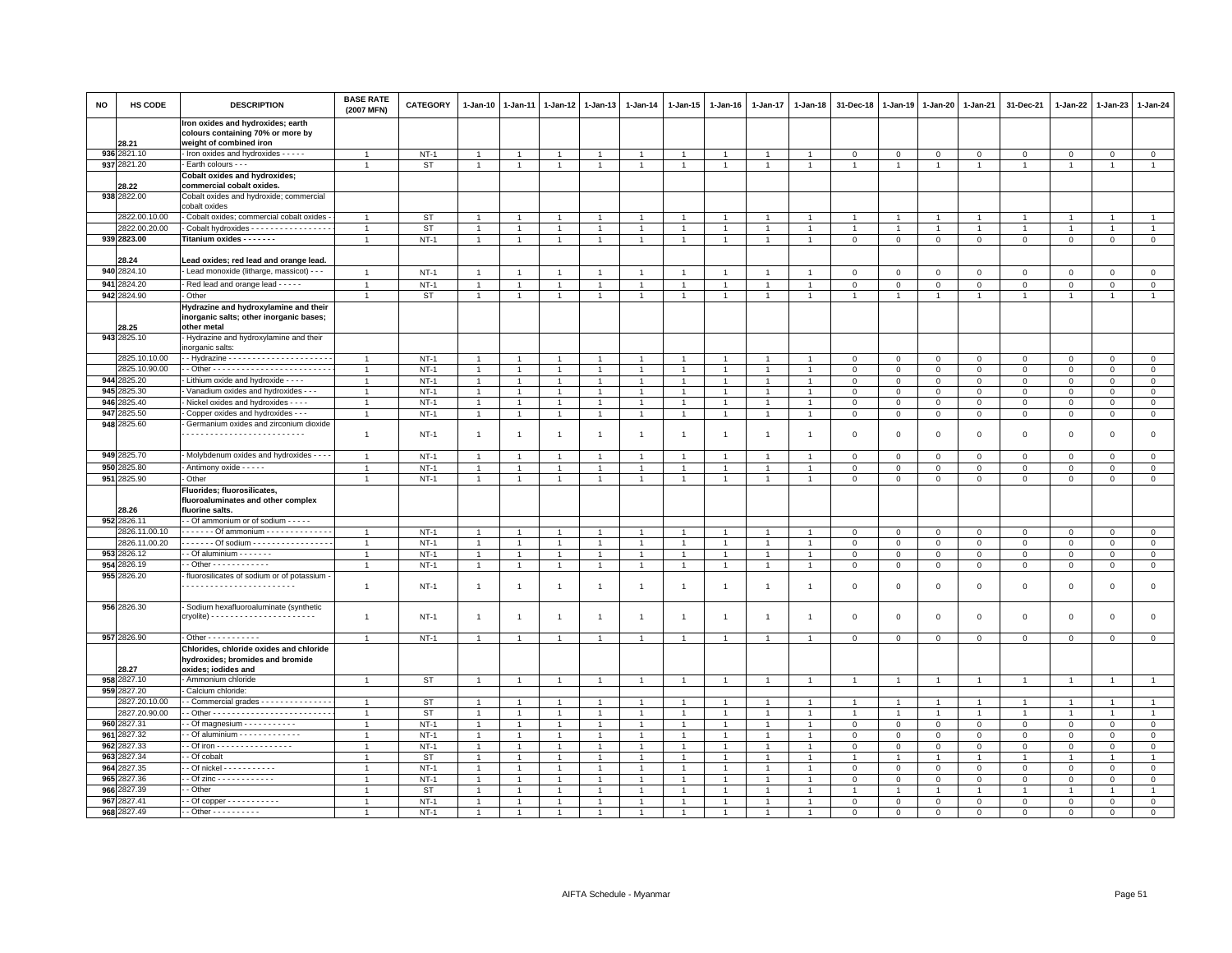| NO   | HS CODE                      | <b>DESCRIPTION</b>                                                                                                 | <b>BASE RATE</b><br>(2007 MFN) | <b>CATEGORY</b>  | 1-Jan-10                     | 1-Jan-11       | 1-Jan-12                         | 1-Jan-13                       | 1-Jan-14                       | 1-Jan-15                     | 1-Jan-16       | 1-Jan-17                         | 1-Jan-18       | 31-Dec-18                        | 1-Jan-19                         | 1-Jan-20                         | 1-Jan-21                    | 31-Dec-21                      | 1-Jan-22                         | 1-Jan-23                    | 1-Jan-24                     |
|------|------------------------------|--------------------------------------------------------------------------------------------------------------------|--------------------------------|------------------|------------------------------|----------------|----------------------------------|--------------------------------|--------------------------------|------------------------------|----------------|----------------------------------|----------------|----------------------------------|----------------------------------|----------------------------------|-----------------------------|--------------------------------|----------------------------------|-----------------------------|------------------------------|
| 969: | 2827.51                      | - Bromides of sodium or of potassium -                                                                             |                                | $NT-1$           | $\overline{1}$               |                | $\overline{1}$                   | $\overline{1}$                 | $\mathbf{1}$                   | 1                            |                | $\overline{1}$                   |                | $\Omega$                         | $\mathbf 0$                      | $\mathbf 0$                      | $\mathbf{0}$                | $\mathbf 0$                    | $\mathbf{0}$                     | $\mathbf{0}$                | $\mathbf{0}$                 |
|      | 970 2827.59                  | $-$ Other - - - - - - - - - -                                                                                      | $\overline{1}$                 | $NT-1$           | $\mathbf{1}$                 |                | 1                                | $\overline{1}$                 | $\overline{1}$                 | 1                            |                | $\mathbf{1}$                     |                | $\mathbf 0$                      | $\mathbf 0$                      | $\mathbf 0$                      | $\mathbf 0$                 | $\mathbf 0$                    | 0                                | $\mathbf 0$                 | $\circ$                      |
|      | 971 2827.60                  | lodides and iodide oxides                                                                                          | $\overline{1}$                 | <b>ST</b>        | $\mathbf{1}$                 | $\overline{1}$ | $\mathbf{1}$                     | $\mathbf{1}$                   | $\mathbf{1}$                   | $\mathbf{1}$                 | $\overline{1}$ | $\overline{1}$                   | $\overline{1}$ | $\overline{1}$                   | $\overline{1}$                   | $\overline{1}$                   | $\overline{1}$              | $\mathbf{1}$                   | $\overline{1}$                   | $\overline{1}$              | $\overline{1}$               |
|      | 28.28<br>972 2828.10         | Hypochlorites; commercial calcium<br>hypochlorite; chlorites; hypobromites.<br>Commercial calcium hypochlorite and |                                |                  |                              |                |                                  |                                |                                |                              |                |                                  |                |                                  |                                  |                                  |                             |                                |                                  |                             |                              |
|      |                              | other calcium hypochlorites - - - - - - - - - -                                                                    | $\mathbf{1}$                   | $NT-1$           | $\overline{1}$               | $\overline{1}$ | $\overline{1}$                   | $\overline{1}$                 | $\overline{1}$                 | $\mathbf{1}$                 | $\mathbf{1}$   | $\overline{1}$                   | -1             | $\mathbf 0$                      | $\Omega$                         | $\mathsf 0$                      | $\mathbf 0$                 | $\mathsf 0$                    | $\mathbf 0$                      | $\mathbf{0}$                | $\circ$                      |
|      | 973 2828.90                  | Other:                                                                                                             |                                |                  |                              |                |                                  |                                |                                |                              |                |                                  |                |                                  |                                  |                                  |                             |                                |                                  |                             |                              |
|      | 2828.90.10.00                | - Sodium hypochlorite - - - - - - - - - - - - -                                                                    | $\overline{1}$                 | $NT-1$           | $\overline{1}$               |                | $\overline{1}$                   | $\overline{1}$                 | $\overline{1}$                 | $\mathbf{1}$                 |                | $\overline{1}$                   |                | $\mathbf 0$                      | $\mathsf 0$                      | $\mathsf 0$                      | $\,0\,$                     | $\mathbf 0$                    | $\Omega$                         | $\Omega$                    | $\circ$                      |
|      | 2828.90.90.00                |                                                                                                                    | $\overline{1}$                 | $NT-1$           | $\mathbf{1}$                 | $\mathbf{1}$   | $\mathbf{1}$                     | $\mathbf{1}$                   | $\overline{1}$                 | $\mathbf{1}$                 | $\overline{1}$ | $\overline{1}$                   | $\overline{1}$ | $\mathsf 0$                      | $\mathsf 0$                      | $\mathsf 0$                      | $\mathbf 0$                 | $\mathsf 0$                    | $\mathbf{O}$                     | $\mathsf 0$                 | $\circ$                      |
|      | 28.29                        | Chlorates and perchlorates; bromates<br>and perbromates; iodates and<br>periodates.                                |                                |                  |                              |                |                                  |                                |                                |                              |                |                                  |                |                                  |                                  |                                  |                             |                                |                                  |                             |                              |
|      | 974 2829.1                   | - Of sodium - - - - - - - - - - -                                                                                  | $\overline{1}$                 | $NT-1$           | $\overline{1}$               | $\overline{1}$ | $\overline{1}$                   | $\mathbf{1}$                   | $\overline{1}$                 | $\overline{1}$               | $\overline{1}$ | $\overline{1}$                   |                | $\overline{0}$                   | $\mathbf 0$                      | $\mathbf 0$                      | $\overline{0}$              | $\mathbf 0$                    | $\mathbf 0$                      | $\mathbf{0}$                | $\mathbf{0}$                 |
| 975  | 2829.19                      | - Other - - - - - - - - - - - - -                                                                                  |                                | $NT-1$           | $\overline{1}$               |                |                                  | $\overline{1}$                 | $\overline{1}$                 |                              |                |                                  |                | $\mathbf 0$                      | $\mathbf 0$                      | $\mathbf 0$                      | $\mathbf 0$                 | $\mathsf 0$                    | $\Omega$                         | $\mathbf 0$                 | $\mathbf 0$                  |
|      | 976 2829.90                  |                                                                                                                    | $\overline{1}$                 | $NT-1$           | $\mathbf{1}$                 | $\overline{1}$ | $\overline{1}$                   | $\mathbf{1}$                   | $\overline{1}$                 | $\overline{1}$               | $\overline{1}$ | $\mathbf{1}$                     |                | $\mathbf 0$                      | $\mathbf 0$                      | $\mathsf 0$                      | $\mathbf 0$                 | $\mathsf 0$                    | $\mathbf 0$                      | $\mathsf 0$                 | $\mathsf 0$                  |
|      | 28.30<br>977 2830.10         | Sulphides; polysulphides, whether or<br>not chemically defined.<br>Sodium sulphides - - - - - - - - - - -          |                                | $NT-1$           | $\overline{1}$               |                |                                  | $\overline{1}$                 | $\overline{1}$                 | $\overline{1}$               |                | $\overline{1}$                   |                | $\Omega$                         |                                  |                                  |                             |                                |                                  |                             |                              |
|      | 978 2830.20                  | - Zinc sulphide - - - - - -                                                                                        | $\overline{1}$                 |                  | $\overline{1}$               |                |                                  | $\mathbf{1}$                   | $\overline{1}$                 |                              |                |                                  |                |                                  | $\mathbf 0$                      | $\mathbf 0$                      | $\overline{0}$              | $\mathbf 0$                    | $\mathbf 0$<br>$\Omega$          | $\mathbf{0}$                | $\mathbf{0}$<br>$\mathsf 0$  |
|      | 979 2830.30                  | Cadmium sulphide - - - - - - -                                                                                     | $\overline{1}$                 | $NT-1$<br>$NT-1$ | $\mathbf{1}$                 | $\overline{1}$ | $\overline{1}$                   | $\mathbf{1}$                   | $\overline{1}$                 | $\overline{1}$               | $\mathbf{1}$   | $\overline{1}$                   |                | $\mathbf 0$<br>$\overline{0}$    | $\mathbf 0$<br>$\mathbf 0$       | $\mathbf 0$<br>$\mathbf{0}$      | $\mathbf 0$<br>$\mathbf{0}$ | $\mathbf 0$<br>$\mathbf{0}$    | $\mathbf{0}$                     | $\mathbf 0$<br>$\mathbf{0}$ | $\mathsf 0$                  |
|      | 980 2830.90                  | $\cdot$ Other - - - - - - - - - - -                                                                                | $\overline{1}$                 | $NT-1$           | $\mathbf{1}$                 | $\mathbf{1}$   | 1                                | $\mathbf{1}$                   | $\mathbf{1}$                   | 1                            | $\overline{1}$ | $\mathbf{1}$                     |                | $\,0\,$                          | $\mathbf 0$                      | $\mathbf 0$                      | $\mathbb O$                 | $\mathsf{O}\xspace$            | $\mathsf 0$                      | $\mathbf 0$                 | $\mathsf 0$                  |
|      | 28.31                        | Dithionites and sulphoxylates.                                                                                     |                                |                  |                              |                |                                  |                                |                                |                              |                |                                  |                |                                  |                                  |                                  |                             |                                |                                  |                             |                              |
| 981  | 2831.10                      | - Of sodium - - - - - - - - - - - -                                                                                | $\overline{1}$                 | $NT-1$           | $\overline{1}$               |                |                                  | $\overline{1}$                 | $\overline{1}$                 |                              |                |                                  |                | $\mathbf 0$                      | $\mathbf 0$                      | $\mathsf 0$                      | $\,$ 0                      | $\mathsf 0$                    | $\mathbf 0$                      | $\mathbf 0$                 | $\mathsf 0$                  |
|      | 982 2831.90                  | $\cdot$ Other - - - - - - - - - - -                                                                                | $\overline{1}$                 | $NT-1$           | $\overline{1}$               |                |                                  | $\mathbf{1}$                   | $\overline{1}$                 | $\overline{1}$               | $\overline{1}$ | $\overline{1}$                   |                | $\mathbf 0$                      | $\mathbf 0$                      | $\mathbf 0$                      | $\mathbf 0$                 | $\mathbf 0$                    | $\mathbf 0$                      | $\mathbf 0$                 | $\mathsf 0$                  |
|      | 28.32                        | Sulphites; thiosulphates.                                                                                          |                                |                  |                              |                |                                  |                                |                                |                              |                |                                  |                |                                  |                                  |                                  |                             |                                |                                  |                             |                              |
| 983  | 2832.10                      | Sodium sulphites - - - - - - - - - - - - -                                                                         | $\overline{1}$                 | $NT-1$           | $\overline{1}$               |                |                                  | $\overline{1}$                 | $\overline{1}$                 |                              |                |                                  |                | $\Omega$                         | $\Omega$                         | $\mathbf 0$                      | $\overline{0}$              | $\mathbf 0$                    | $\Omega$                         | $\mathbf{0}$                | $\circ$                      |
|      | 984 2832.20                  | Other sulphites - - - - - - - - - - - - -                                                                          | $\overline{1}$                 | $NT-1$           | $\mathbf{1}$                 |                |                                  | $\overline{1}$                 | $\mathbf{1}$                   | $\overline{1}$               |                | $\overline{1}$                   |                | $\mathbf 0$                      | $\mathbf 0$                      | $\mathbf 0$                      | $\mathsf 0$                 | $\mathsf 0$                    | $\mathbf 0$                      | $\mathbf 0$                 | $\mathbf 0$                  |
|      | 985 2832.30                  | Thiosulphates - - - - - - - - - -                                                                                  | $\overline{1}$                 | $NT-1$           | $\mathbf{1}$                 | 1              | $\overline{1}$                   | $\overline{1}$                 | $\overline{1}$                 | $\overline{1}$               | $\overline{1}$ | $\mathbf{1}$                     |                | $\mathsf 0$                      | $\mathsf 0$                      | $\mathbf 0$                      | $\mathbf 0$                 | $\mathsf 0$                    | $\mathsf 0$                      | $\mathsf 0$                 | $\overline{0}$               |
|      |                              | Sulphates; alums; peroxosulphates                                                                                  |                                |                  |                              |                |                                  |                                |                                |                              |                |                                  |                |                                  |                                  |                                  |                             |                                |                                  |                             |                              |
|      | 28.33                        | (persulphates).                                                                                                    |                                |                  |                              |                |                                  |                                |                                |                              |                |                                  |                |                                  |                                  |                                  |                             |                                |                                  |                             |                              |
|      | 986 2833.11                  | - Disodium sulphate - - - - - - - -                                                                                | $\overline{1}$                 | $NT-1$           | $\overline{1}$               | $\overline{1}$ | $\overline{1}$                   | $\overline{1}$                 | $\mathbf{1}$                   | $\mathbf{1}$                 | $\overline{1}$ | $\overline{1}$                   |                | $\mathbf 0$                      | $\mathbf 0$                      | $\mathsf 0$                      | $\mathbf 0$                 | $\mathsf 0$                    | $\mathbf 0$                      | $\mathbf 0$                 | $\mathsf 0$                  |
| 987  | 2833.19                      | - Other - - - - - - - - -                                                                                          | $\overline{1}$                 | $NT-1$           | $\overline{1}$               |                |                                  | $\overline{1}$                 | $\overline{1}$                 | $\mathbf{1}$                 | $\overline{1}$ | $\overline{1}$                   |                | $\mathbf 0$                      | $\mathbf 0$                      | $\mathbf 0$                      | $\mathbf 0$                 | $\mathsf 0$                    | $\mathbf 0$                      | $\mathbf 0$                 | $\mathsf 0$                  |
| 988  | 833.21                       | - Of magnesium                                                                                                     | $\overline{1}$                 | <b>ST</b>        | $\mathbf{1}$                 |                |                                  | 1                              | $\overline{1}$                 |                              |                |                                  |                |                                  |                                  | $\mathbf{1}$                     | $\mathbf{1}$                | $\mathbf{1}$                   | $\overline{1}$                   | $\mathbf{1}$                | $\mathbf{1}$                 |
|      | 989 2833.22<br>2833.22.10.00 | - Of aluminium:                                                                                                    | $\overline{1}$                 | <b>ST</b>        | $\overline{1}$               |                |                                  | $\overline{1}$                 |                                |                              |                |                                  |                |                                  |                                  |                                  | $\overline{1}$              |                                |                                  | $\overline{1}$              |                              |
|      | 2833.22.90.00                | - - Commercial grades - - - - - - - - - - - -                                                                      | $\overline{1}$                 | <b>ST</b>        | $\overline{1}$               |                | $\overline{1}$                   | $\overline{1}$                 | $\mathbf{1}$<br>$\overline{1}$ | $\mathbf{1}$<br>$\mathbf{1}$ |                | $\overline{1}$<br>$\overline{1}$ |                | $\overline{1}$<br>$\overline{1}$ | $\overline{1}$<br>$\overline{1}$ | $\overline{1}$<br>$\overline{1}$ | $\overline{1}$              | $\mathbf{1}$<br>$\overline{1}$ | $\overline{1}$<br>$\overline{1}$ | $\overline{1}$              | $\mathbf{1}$<br>$\mathbf{1}$ |
|      | 990 2833.23                  | - Of chromium - - - - - - - - - - -                                                                                | $\overline{1}$                 | $NT-1$           | $\mathbf{1}$                 |                |                                  | $\mathbf{1}$                   | $\overline{1}$                 |                              |                |                                  |                | $\mathsf 0$                      | $\mathbf 0$                      | $\mathbf 0$                      | $\mathbf 0$                 | $\mathbf 0$                    | $\mathbf 0$                      | $\mathbf 0$                 | $\circ$                      |
|      | 991 2833.24                  | - Of nickel - - - - - - - - - -                                                                                    | $\overline{1}$                 | $NT-1$           | $\mathbf{1}$                 |                | 1                                | $\overline{1}$                 | $\mathbf{1}$                   | 1                            | $\overline{1}$ | $\overline{1}$                   |                | $\mathbf 0$                      | $\mathbf{0}$                     | $\mathbf{0}$                     | $\mathbb O$                 | $\mathsf 0$                    | $\mathbf 0$                      | $\mathbf{0}$                | $\overline{0}$               |
|      | 992 2833.25                  | $-$ Of copper - - - - - - - - - - - - - -                                                                          | $\overline{1}$                 | $NT-1$           | $\overline{1}$               |                | $\mathbf{1}$                     | $\overline{1}$                 | $\overline{1}$                 | $\mathbf{1}$                 | $\overline{1}$ |                                  |                | $\overline{0}$                   | $\mathbf 0$                      | $\mathbf{0}$                     | $\mathbf{0}$                | $\mathbf{0}$                   | $\mathbf 0$                      | $\mathbf{0}$                | $\circ$                      |
| 993  | 2833.26                      | - Of zinc - - - - - - - - - - - - - - - - - -                                                                      | $\overline{1}$                 | $NT-1$           | $\overline{1}$               |                |                                  | $\mathbf{1}$                   | $\overline{1}$                 |                              |                | $\overline{1}$                   |                | $\mathbf 0$                      | $\mathbf 0$                      | $\mathbf 0$                      | $\mathbf 0$                 | $\mathbf 0$                    | $\Omega$                         | $\mathbf 0$                 | $\mathsf 0$                  |
| 994  | 2833.27                      | - Of barium - - - - - - - - - - - -                                                                                |                                | $NT-1$           | $\mathbf{1}$                 |                |                                  | $\mathbf{1}$                   | $\overline{1}$                 |                              |                |                                  |                | $\Omega$                         | $\Omega$                         | $\mathbf 0$                      | $\Omega$                    | $\mathbf 0$                    | $\Omega$                         | $\mathbf{0}$                | $\mathbf 0$                  |
| 995  | 2833.29                      | - Other                                                                                                            | $\overline{1}$                 | $NT-1$           | $\mathbf{1}$                 |                | $\overline{1}$                   | $\overline{1}$                 | $\overline{1}$                 |                              |                |                                  |                | $\mathbf 0$                      | $\mathbf 0$                      | $\mathbf 0$                      | $\mathbf 0$                 | $\mathbf 0$                    | 0                                | $\mathbf 0$                 | $\mathbf 0$                  |
| 996  | 2833.30                      | Alums - - - - - - - - - - - - - - -                                                                                | $\overline{1}$                 | $NT-1$           | $\overline{1}$               | $\overline{1}$ | $\overline{1}$                   | $\overline{1}$                 | $\mathbf{1}$                   | $\mathbf{1}$                 | $\overline{1}$ | $\overline{1}$                   |                | $\mathbf{0}$                     | $\mathbf{0}$                     | $\mathbf 0$                      | $\mathbf{0}$                | $\mathbf{0}$                   | $\Omega$                         | $\mathbf{0}$                | $\mathsf 0$                  |
| 997  | 2833.40                      | Peroxosulphates (persulphates) - - -                                                                               | $\overline{1}$                 | $NT-1$           | $\overline{1}$               |                |                                  | 1                              | $\overline{1}$                 |                              |                |                                  |                | $\mathbf 0$                      | $\,0\,$                          | $\,0\,$                          | $\,$ 0                      | $\mathsf 0$                    | $\mathbf 0$                      | $\mathsf 0$                 | $\overline{0}$               |
|      | 28.34                        | Nitrites; nitrates.                                                                                                |                                |                  |                              |                |                                  |                                |                                |                              |                |                                  |                |                                  |                                  |                                  |                             |                                |                                  |                             |                              |
|      | 998 2834.10                  | Nitrites ---------------                                                                                           |                                |                  |                              |                |                                  |                                |                                |                              |                |                                  |                |                                  |                                  |                                  |                             |                                |                                  |                             |                              |
|      | 2834.10.00.10                | ------ Of potassium --------------                                                                                 | $\overline{1}$                 | $NT-1$           | $\overline{1}$               |                |                                  | $\overline{1}$                 | $\overline{1}$                 | $\overline{1}$               |                | $\overline{1}$                   |                | $\overline{0}$                   | $\mathbf 0$                      | $\mathbf 0$                      | $\mathbf{0}$                | $\mathbf{0}$                   | $\mathbf 0$                      | $\mathbf{0}$                | $\circ$                      |
|      | 2834.10.00.90                |                                                                                                                    | $\overline{1}$                 | $NT-1$           | $\overline{1}$               |                |                                  | $\overline{1}$                 | $\overline{1}$                 |                              |                |                                  |                | $\mathbf 0$                      | $\mathbf 0$                      | $\mathbf 0$                      | $\mathbf 0$                 | $\mathsf 0$                    | $\mathbf 0$                      | $\mathbf 0$                 | $\mathbf 0$                  |
|      | 999 2834.21<br>1000 2834.29  | - Of potassium - - - - - - - - - -<br>$-$ Other - - - - - - - - - - -                                              | $\mathbf{1}$                   | $NT-1$           | $\mathbf{1}$                 | 1              | -1                               | $\overline{1}$                 | $\overline{1}$                 | $\mathbf{1}$                 | $\mathbf{1}$   | -1                               |                | $\mathbf 0$                      | $\mathbf 0$                      | $\mathbf 0$                      | $\overline{0}$              | $\mathbf 0$                    | $\Omega$                         | $\mathbf{0}$                | $\mathbf{0}$                 |
|      |                              |                                                                                                                    | $\overline{1}$                 | $NT-1$           | $\mathbf{1}$                 | $\overline{1}$ | $\overline{1}$                   | $\mathbf{1}$                   | $\mathbf{1}$                   | 1                            | $\mathbf{1}$   | $\mathbf{1}$                     |                | $\mathbf 0$                      | $\mathbf 0$                      | $\mathbf 0$                      | $\mathbf 0$                 | $\mathbf 0$                    | 0                                | $\mathbf 0$                 | $\mathbf 0$                  |
|      | 28.35                        | Phosphinates (hypophosphites),<br>phosphonates (phosphites) and<br>phosphates; polyphosphates,                     |                                |                  |                              |                |                                  |                                |                                |                              |                |                                  |                |                                  |                                  |                                  |                             |                                |                                  |                             |                              |
|      | 1001 2835.10                 | Phosphinates (hypophosphites) and- - - -                                                                           |                                |                  |                              |                |                                  |                                |                                |                              |                |                                  |                |                                  |                                  |                                  |                             |                                |                                  |                             |                              |
|      | 1002 2835.22                 | - Of mono- or disodium - - - - - - -                                                                               | $\overline{1}$<br>-1           | $NT-1$<br>$NT-1$ | $\mathbf{1}$<br>$\mathbf{1}$ | $\overline{1}$ | $\overline{1}$<br>$\overline{1}$ | $\mathbf{1}$<br>$\overline{1}$ | $\overline{1}$<br>$\mathbf{1}$ | $\overline{1}$               | $\overline{1}$ | $\overline{1}$                   | $\overline{1}$ | $\mathbf 0$<br>$\mathbf 0$       | $\mathbf 0$<br>$\mathsf 0$       | $\mathsf 0$<br>$\mathbf 0$       | $\mathbf 0$<br>$\mathbf 0$  | $\mathsf 0$<br>$\mathsf 0$     | $\mathbf 0$<br>$\Omega$          | $\mathbf 0$<br>$\mathbf{0}$ | $\mathsf 0$<br>$\mathsf 0$   |
| 1003 | 2835.23                      | - Of trisodium - - - - - - - -                                                                                     | $\overline{1}$                 | $NT-1$           | $\mathbf{1}$                 |                | $\overline{1}$                   | $\mathbf{1}$                   | $\mathbf{1}$                   | 1                            |                | $\overline{1}$                   |                | $\mathbf 0$                      | $\mathbf 0$                      | $\mathbf 0$                      | $\mathbf 0$                 | $\mathbf 0$                    | $\mathbf 0$                      | $\mathbf 0$                 | $\mathsf 0$                  |
| 1004 | 2835.24                      | - Of potassium - - - - - - - -                                                                                     |                                | $NT-1$           | $\overline{1}$               |                |                                  | $\overline{1}$                 | $\overline{1}$                 | $\mathbf{1}$                 |                |                                  |                | $\mathbf 0$                      | $\mathbf 0$                      | $\mathsf 0$                      | $\mathbf 0$                 | $\mathsf 0$                    | $\mathbf 0$                      | $\mathbf{0}$                | $\mathsf 0$                  |
|      | 1005 2835.25                 | - Calcium hydrogenorthophosphate- - - - -                                                                          | $\overline{1}$                 | $NT-1$           | $\overline{1}$               | $\mathbf{1}$   | $\mathbf{1}$                     | $\mathbf{1}$                   | $\mathbf{1}$                   | $\mathbf{1}$                 | $\overline{1}$ | $\overline{1}$                   |                | $\mathbf 0$                      | $\mathsf 0$                      | $\mathbf 0$                      | $\mathsf 0$                 | $\mathsf 0$                    | $\mathbf 0$                      | $\mathsf 0$                 | $\mathsf 0$                  |
|      | 1006 2835.26                 | - Other phosphates of calcium - - - - - -                                                                          | $\overline{1}$                 | $NT-1$           | $\overline{1}$               |                |                                  |                                | -1                             |                              |                |                                  |                | $\Omega$                         | $\mathbf 0$                      | $\Omega$                         | $\Omega$                    | $\Omega$                       | $\Omega$                         | $\Omega$                    | $\mathbf 0$                  |
|      | 1007 2835.29                 | $-$ - Other $-$ - $-$ - $-$ -                                                                                      | $\overline{1}$                 | $NT-1$           | $\mathbf{1}$                 |                |                                  |                                |                                |                              |                |                                  |                | $\mathbf 0$                      | $\mathbf 0$                      | $\Omega$                         | $\mathbf 0$                 | $\Omega$                       | $\Omega$                         | $\mathbf{0}$                | $\mathbf 0$                  |
|      |                              |                                                                                                                    |                                |                  |                              |                |                                  |                                |                                |                              |                |                                  |                |                                  |                                  |                                  |                             |                                |                                  |                             |                              |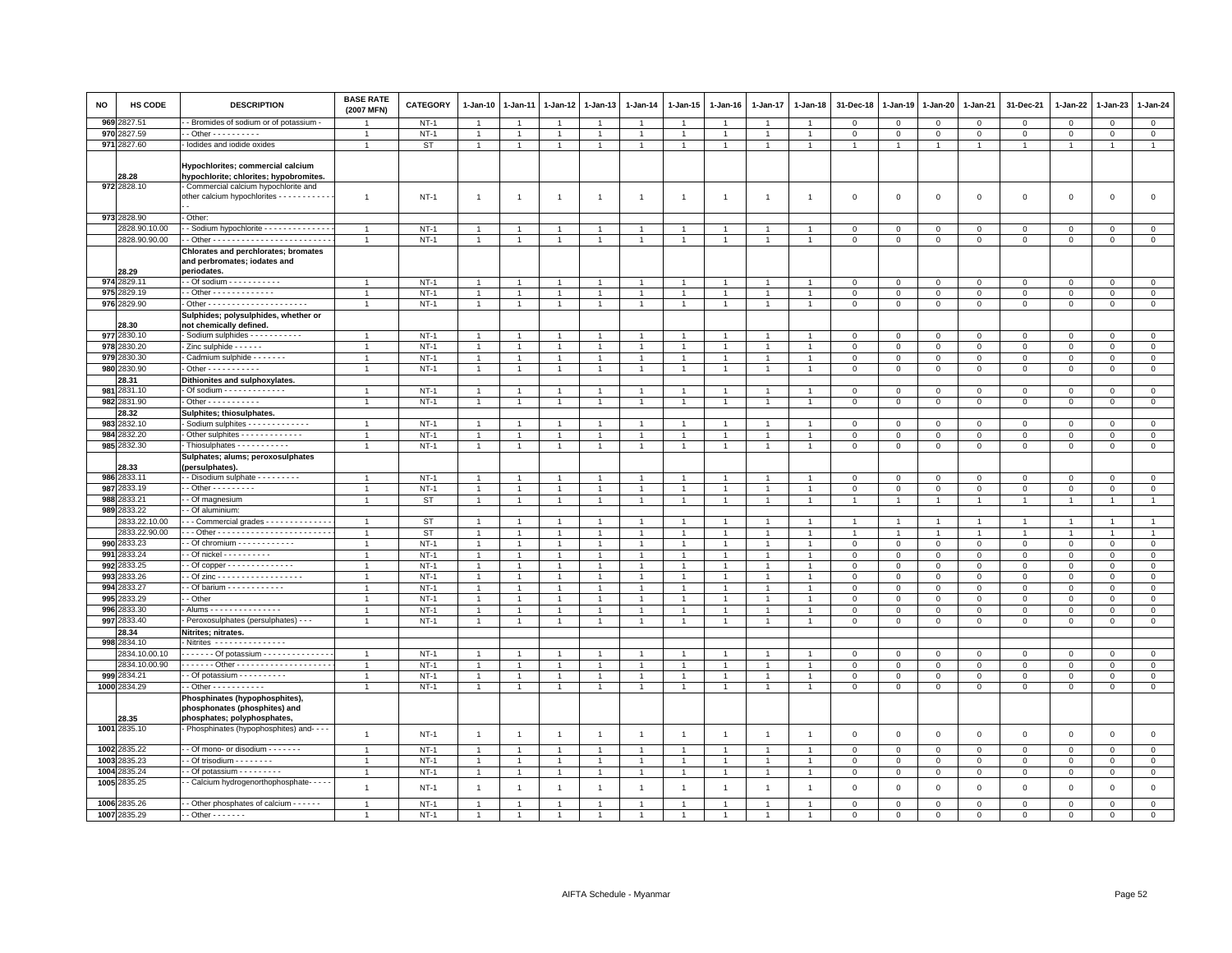| NO   | HS CODE                      | <b>DESCRIPTION</b>                                                                           | <b>BASE RATE</b><br>(2007 MFN)   | <b>CATEGORY</b>  | 1-Jan-10                         | 1-Jan-11                       | 1-Jan-12                         | 1-Jan-13                         | $1-Jan-14$                       | 1-Jan-15                         | 1-Jan-16       | 1-Jan-17          | 1-Jan-18                         | 31-Dec-18        | 1-Jan-19               | 1-Jan-20                   | 1-Jan-21          | 31-Dec-21        | 1-Jan-22         | 1-Jan-23                    | $1-Jan-24$                   |
|------|------------------------------|----------------------------------------------------------------------------------------------|----------------------------------|------------------|----------------------------------|--------------------------------|----------------------------------|----------------------------------|----------------------------------|----------------------------------|----------------|-------------------|----------------------------------|------------------|------------------------|----------------------------|-------------------|------------------|------------------|-----------------------------|------------------------------|
|      | 1008 2835.31                 | - Sodium triphosphate (sodium<br>tripolyphosphate) - - - - - - - - - - - - - - - - - -       | $\overline{1}$                   | $NT-1$           | $\overline{1}$                   | $\overline{1}$                 | $\mathbf{1}$                     | $\overline{1}$                   | $\overline{1}$                   | $\overline{1}$                   | $\overline{1}$ | $\overline{1}$    | $\overline{1}$                   | $\overline{0}$   | $\mathbf 0$            | $\mathbf 0$                | $\mathbf 0$       | $\mathsf 0$      | $\mathbf 0$      | $\mathsf 0$                 | $\mathsf 0$                  |
|      | 1009 2835.39                 | - Other:                                                                                     |                                  |                  |                                  |                                |                                  |                                  |                                  |                                  |                |                   |                                  |                  |                        |                            |                   |                  |                  |                             |                              |
|      | 2835.39.10.00                | - - Tetrasodium pyrophosphate - - - - - - -                                                  | $\overline{1}$                   | $NT-1$           | $\overline{1}$                   |                                | $\overline{1}$                   | $\overline{1}$                   |                                  | -1                               |                |                   |                                  | $^{\circ}$       | $^{\circ}$             | $\mathbf 0$                | $\mathbf 0$       | 0                | $\Omega$         | $\mathbf 0$                 | $\mathbf 0$                  |
|      | 2835.39.20.00                | - - Sodium hexametaphosphates, sodium                                                        | $\overline{1}$                   | $NT-1$           | $\mathbf{1}$                     |                                |                                  | $\overline{1}$                   |                                  | $\overline{1}$                   |                |                   |                                  | $\overline{0}$   | $\mathbf 0$            | $\mathbf 0$                | $\mathbf 0$       | $\mathsf 0$      | $\Omega$         | $^{\circ}$                  | $\overline{0}$               |
|      | 2835.39.90.00                |                                                                                              | $\mathbf{1}$                     | $NT-1$           | $\mathbf{1}$                     | $\overline{1}$                 | $\mathbf{1}$                     | $\mathbf{1}$                     | $\overline{1}$                   | $\mathbf{1}$                     | $\overline{1}$ | $\mathbf{1}$      | $\mathbf{1}$                     | $\mathbf 0$      | $\mathbf 0$            | $\mathbf 0$                | $\mathsf 0$       | $\mathsf 0$      | $\mathsf 0$      | $\mathsf 0$                 | $\overline{0}$               |
|      | 28.36                        | Carbonates; peroxocarbonates<br>(percarbonates); commercial<br>ammonium carbonate containing |                                  |                  |                                  |                                |                                  |                                  |                                  |                                  |                |                   |                                  |                  |                        |                            |                   |                  |                  |                             |                              |
|      | 1010 2836.10                 | Commercial ammonium carbonate and<br>other ammonium carbonates - - - - - - - - -<br>.        | $\overline{1}$                   | $NT-1$           | $\overline{1}$                   | $\overline{1}$                 | $\overline{1}$                   | $\overline{1}$                   | $\overline{1}$                   | $\mathbf{1}$                     | $\overline{1}$ | $\overline{1}$    | $\overline{1}$                   | $\mathbf{0}$     | $\overline{0}$         | $\mathbf{0}$               | $\mathbf{0}$      | $\mathbf 0$      | $\mathbf 0$      | $\mathbf 0$                 | $\circ$                      |
|      | 1011 2836.20                 | -Disodium carbonate                                                                          | $\overline{1}$                   | <b>ST</b>        | $\mathbf{1}$                     |                                | $\overline{1}$                   | $\overline{1}$                   |                                  | $\overline{1}$                   |                | $\mathbf{1}$      | $\overline{1}$                   | $\overline{1}$   | $\overline{1}$         | $\overline{1}$             | $\overline{1}$    | $\mathbf{1}$     | $\overline{1}$   |                             | $\mathbf{1}$                 |
|      | 1012 2836.30                 | Sodium hydrogencarbonate (sodium                                                             | $\overline{1}$                   | <b>NT-1</b>      | $\overline{1}$                   | $\mathbf{1}$                   | $\mathbf{1}$                     | $\overline{1}$                   | $\overline{1}$                   | $\overline{1}$                   | $\overline{1}$ | $\mathbf{1}$      | $\overline{1}$                   | $\mathbf 0$      | $\overline{0}$         | $\mathbf 0$                | 0                 | $\mathsf 0$      | 0                | $\mathsf 0$                 | $\mathsf 0$                  |
|      | 1013 2836.40                 | - Potassium carbonates - - - - - - - - -                                                     | $\overline{1}$                   | $NT-1$           | $\mathbf{1}$                     | $\overline{1}$                 | $\mathbf{1}$                     | $\overline{1}$                   | $\overline{1}$                   | $\overline{1}$                   |                | $\mathbf{1}$      | $\overline{1}$                   | $\mathbf 0$      | $\mathbf 0$            | $\overline{0}$             | $\mathbf 0$       | $\mathbf 0$      | $\mathbf 0$      | $\overline{0}$              | $\overline{0}$               |
|      | 1014 2836.50                 | - Food or pharmaceutical grade                                                               |                                  |                  |                                  |                                |                                  |                                  |                                  |                                  |                |                   |                                  |                  |                        |                            |                   |                  |                  |                             |                              |
|      | 2836.50.10.00                | - Food or pharmaceutical grade - - - - - - -                                                 | $\overline{1}$                   | <b>ST</b>        | $\overline{1}$                   |                                |                                  | $\overline{1}$                   |                                  | $\overline{1}$                   |                |                   | $\overline{1}$                   |                  | $\overline{1}$         | $\overline{1}$             | $\overline{1}$    |                  | $\overline{1}$   |                             | $\overline{1}$               |
|      | 2836.50.90.00                |                                                                                              | $\overline{1}$                   | <b>ST</b>        | $\mathbf{1}$                     |                                | $\overline{1}$                   | $\overline{1}$                   |                                  | $\overline{1}$                   |                | $\mathbf{1}$      |                                  | $\mathbf{1}$     |                        | $\mathbf{1}$               | $\overline{1}$    | $\mathbf{1}$     | $\mathbf{1}$     | -1                          | $\mathbf{1}$                 |
|      | 1015 2836.60                 | Barium carbonate - - - - - - - -                                                             | $\overline{1}$                   | $NT-1$           | $\mathbf{1}$                     |                                | $\overline{1}$                   | $\overline{1}$                   | $\overline{1}$                   | $\overline{1}$                   |                | $\overline{1}$    | $\overline{1}$                   | $\mathbf 0$      | $\mathbf 0$            | $\mathbf 0$                | $\mathbf 0$       | $\mathsf 0$      | 0                | $\mathbf 0$                 | $\circ$                      |
|      | 1016 2836.70                 | Lead carbonates - - - - - - -                                                                | $\overline{1}$                   | $NT-1$           | $\overline{1}$                   |                                | $\overline{1}$                   | $\overline{1}$                   |                                  | $\mathbf{1}$                     |                | $\overline{1}$    |                                  | $\mathbf 0$      | $\mathbf{0}$           | $\mathsf 0$                | $\mathbf 0$       | $\mathsf 0$      | $\mathbf 0$      | $\mathbf 0$                 | $\overline{0}$               |
| 1017 | 2836.91                      | - Lithium carbonates - - - - - - - -                                                         | $\overline{1}$                   | $NT-1$           | $\mathbf{1}$                     |                                | $\mathbf{1}$                     | $\mathbf{1}$                     |                                  | $\mathbf{1}$                     |                |                   |                                  | $\mathbf 0$      | $\mathbf 0$            | $\mathbf 0$                | $\Omega$          | $\mathsf 0$      | 0                | $\Omega$                    | $\mathbf 0$                  |
| 1018 | 2836.92                      | - Strontium carbonate - - - - - - - -                                                        | $\overline{1}$                   | $NT-1$           | $\overline{1}$                   | 1                              | $\overline{1}$                   | $\overline{1}$                   | $\overline{1}$                   | $\overline{1}$<br>$\overline{1}$ |                | $\overline{1}$    | $\overline{1}$                   | $\mathbf 0$      | $\mathbf 0$            | $\mathbf 0$                | $\mathbf 0$       | $\mathsf 0$      | 0                | $\mathsf 0$                 | $\mathbf 0$                  |
|      | 1019 2836.99                 | $-$ Other $        -$                                                                        | $\overline{1}$                   | $NT-1$           | $\overline{1}$                   |                                |                                  | $\overline{1}$                   |                                  |                                  |                |                   |                                  | 0                | $\mathbf 0$            | $\,0\,$                    | $\mathbf 0$       | $\mathsf 0$      | $\Omega$         | $\mathbf 0$                 | $\overline{0}$               |
|      | 28.37                        | Cyanides, cyanide oxides and complex<br>cyanides.                                            |                                  |                  |                                  |                                |                                  |                                  |                                  |                                  |                |                   |                                  |                  |                        |                            |                   |                  |                  |                             |                              |
|      | 1020 2837.1                  | - - Of sodium - - - - - - - - - - - - -                                                      | $\overline{1}$                   | $NT-1$           |                                  |                                |                                  |                                  |                                  |                                  |                |                   |                                  | $\overline{0}$   | $\mathbf 0$            | $\mathbf 0$                | $\mathbf 0$       | $\mathsf 0$      | $\mathbf 0$      | $^{\circ}$                  | $\mathbf 0$                  |
|      | 1021 2837.19                 | - Other - - - - - - - - - - -                                                                | $\overline{1}$                   | $NT-1$           | $\overline{1}$                   |                                | $\overline{1}$                   | $\overline{1}$                   |                                  | $\overline{1}$                   |                |                   |                                  | $\mathbf 0$      | $\mathbf 0$            | $\mathbf 0$                | $\Omega$          | $\mathsf 0$      | $\Omega$         | $\Omega$                    | $\mathbf 0$                  |
|      | 1022 2837.20                 | Complex cyanides - - - - - - -                                                               | $\overline{1}$                   | $NT-1$           | $\mathbf{1}$                     |                                | $\overline{1}$                   | $\overline{1}$                   |                                  | $\overline{1}$                   |                | $\mathbf{1}$      |                                  | $\mathbf 0$      | $\mathbf 0$            | $\mathbf 0$                | $\mathbf 0$       | $\mathsf 0$      | $\mathbf 0$      | $\mathsf 0$                 | $\mathbf 0$                  |
|      | 1023 2838.00                 | - Fulminates, cyanates and                                                                   |                                  |                  |                                  |                                |                                  |                                  |                                  |                                  |                |                   |                                  |                  |                        |                            |                   |                  |                  |                             |                              |
|      |                              | thiocyanates. - - -                                                                          | $\overline{1}$                   | <b>NT-1</b>      | $\overline{1}$                   | $\mathbf{1}$                   | $\mathbf{1}$                     | $\overline{1}$                   | $\overline{1}$                   | $\overline{1}$                   | $\overline{1}$ | $\overline{1}$    | $\overline{1}$                   | $\mathbf 0$      | $\,0\,$                | $\mathsf 0$                | $\mathbf 0$       | $\mathsf 0$      | 0                | $\mathbf 0$                 | $\mathsf 0$                  |
|      | 28.39                        | Silicates; commercial alkali metal<br>silicates.                                             |                                  |                  |                                  |                                |                                  |                                  |                                  |                                  |                |                   |                                  |                  |                        |                            |                   |                  |                  |                             |                              |
|      | 1024 2839.11                 | - Sodium metasilicates - - - - - - -                                                         | $\mathbf{1}$                     | $NT-1$           | $\overline{1}$                   | $\overline{1}$                 | $\overline{1}$                   | $\mathbf{1}$                     |                                  | $\overline{1}$                   |                | $\overline{1}$    |                                  | $\mathbf 0$      | $\mathbf{0}$           | $\overline{0}$             | $\overline{0}$    | $\mathbf 0$      | $\mathbf 0$      | $\mathbf{0}$                | $\mathbf 0$                  |
|      | 1025 2839.19                 | - Other:                                                                                     |                                  |                  |                                  |                                |                                  |                                  |                                  |                                  |                |                   |                                  |                  |                        |                            |                   |                  |                  |                             |                              |
|      | 2839.19.10.00                | - - Sodium silicates - - - - - - - - - - - - - - -                                           | $\overline{1}$                   | $NT-1$           | $\overline{1}$                   |                                | $\overline{1}$                   | $\overline{1}$                   |                                  | $\overline{1}$                   |                | $\mathbf{1}$      |                                  | $\overline{0}$   | $\mathbf 0$            | $\mathbf{0}$               | $\Omega$          | $\Omega$         | $\Omega$         | $\Omega$                    | $\mathbf 0$                  |
|      | 2839.19.90.00                |                                                                                              | -1                               | $NT-1$           | $\mathbf{1}$                     |                                |                                  | $\mathbf{1}$                     |                                  | $\mathbf{1}$                     |                |                   |                                  | $\mathbf 0$      | $\mathbf 0$            | 0                          | 0                 | $\mathsf 0$      | 0                | $\mathbf 0$                 | $\mathbf 0$                  |
|      | 1026 2839.20                 | Of potassium - - - - - - - - - - - -                                                         | $\mathbf{1}$                     | $NT-1$           | $\mathbf{1}$                     |                                | $\overline{1}$                   | $\mathbf{1}$                     | $\overline{1}$                   | $\mathbf{1}$                     |                | $\overline{1}$    | $\overline{1}$                   | $\mathbf 0$      | $\mathbf 0$            | $\circ$                    | $\mathbf 0$       | $\mathsf 0$      | $^{\circ}$       | 0                           | $\overline{0}$               |
|      | 1027 2839.90                 | - Other - - - - - - - - - - - - - - - - - -                                                  | $\overline{1}$                   | $NT-1$           | $\mathbf{1}$                     | $\overline{1}$                 | $\overline{1}$                   | $\overline{1}$                   | $\overline{1}$                   | $\overline{1}$                   | $\overline{1}$ | $\mathbf{1}$      | $\overline{1}$                   | $\mathbf 0$      | $\mathbf 0$            | $\mathbf 0$                | $\mathbf{0}$      | $\mathsf 0$      | $\mathbf 0$      | $\mathbf 0$                 | $\mathsf 0$                  |
|      | 28.40                        | Borates; peroxoborates (perborates).                                                         |                                  |                  |                                  |                                |                                  |                                  |                                  |                                  |                |                   |                                  |                  |                        |                            |                   |                  |                  |                             |                              |
|      | 1028 2840.11<br>1029 2840.19 | - - Anhydrous                                                                                | $\overline{1}$                   | ST               | -1                               |                                | $\overline{1}$                   | $\overline{1}$                   | $\overline{1}$                   | $\overline{1}$                   |                | -1                | $\overline{1}$                   |                  |                        | $\overline{1}$             | $\overline{1}$    |                  | $\overline{1}$   |                             | $\overline{1}$               |
|      | 1030 2840.20                 | - - Other - - - - - - - - - - - - -                                                          | $\overline{1}$<br>$\overline{1}$ | $NT-1$           | $\overline{1}$<br>$\overline{1}$ | $\overline{1}$<br>$\mathbf{1}$ | $\overline{1}$<br>$\overline{1}$ | $\overline{1}$<br>$\overline{1}$ |                                  | $\overline{1}$<br>$\overline{1}$ | $\overline{1}$ | $\mathbf{1}$<br>1 | $\overline{1}$<br>$\overline{1}$ | $\mathbf{0}$     | $\circ$<br>$\,0\,$     | $\Omega$                   | $\Omega$          | $\mathbf 0$      | $\Omega$         | $\Omega$                    | $\mathbf{0}$<br>$\mathsf 0$  |
|      | 1031 2840.30                 | - Other borates - - - - - - -<br>Peroxoborates (perborates) - - - - - - - -                  |                                  | <b>NT-1</b>      |                                  |                                |                                  |                                  |                                  |                                  |                |                   |                                  | 0                |                        | $\mathbf{0}$               | $\mathbf 0$       | 0                | 0                | $\mathbf 0$                 |                              |
|      | 2840.30.00.10                | Sodium peroxoborates - - - - - -                                                             | $\mathbf{1}$                     | $NT-1$           | $\overline{1}$                   |                                |                                  | $\overline{1}$                   |                                  | $\overline{1}$                   |                | $\mathbf{1}$      |                                  | $\mathbf 0$      | $\mathbf 0$            | $\mathbf 0$                |                   |                  | $\Omega$         | $\Omega$                    | $\mathsf 0$                  |
|      | 2840.30.00.90                | . Other -                                                                                    | $\overline{1}$                   | $NT-1$           |                                  |                                |                                  |                                  |                                  |                                  |                |                   | $\overline{1}$                   |                  | $\mathbf 0$            |                            | $\mathsf{O}$      | $\mathsf 0$      |                  |                             | $\mathsf 0$                  |
|      | 28.41                        |                                                                                              |                                  |                  | -1                               |                                | -1                               | $\overline{1}$                   |                                  | -1                               |                |                   |                                  | 0                |                        | $\mathbf{0}$               | 0                 | 0                | 0                | $^{\circ}$                  |                              |
|      | 1032 2841.10                 | acids.<br>Aluminates - - - - - - - - -                                                       | $\mathbf{1}$                     | $NT-1$           | $\mathbf{1}$                     |                                | $\overline{1}$                   | $\mathbf{1}$                     |                                  | $\overline{1}$                   |                | 1                 |                                  | $\mathbf 0$      |                        |                            |                   |                  |                  |                             | $\mathbf 0$                  |
|      | 1033 2841.20                 |                                                                                              |                                  |                  |                                  |                                |                                  |                                  |                                  |                                  |                | $\overline{1}$    | $\overline{1}$                   |                  | $\mathbf 0$            | $\mathbf 0$                | $\mathbf 0$       | $\mathsf 0$      | $\mathbf 0$      | $\mathsf 0$                 |                              |
|      | 1034 2841.30                 | - Chromates of zinc or of lead - - - - - -<br>- Sodium dichromate - - - - - -                | $\overline{1}$<br>$\overline{1}$ | $NT-1$<br>$NT-1$ | $\mathbf{1}$<br>$\overline{1}$   | $\mathbf{1}$<br>$\mathbf{1}$   | $\overline{1}$<br>$\overline{1}$ | $\overline{1}$<br>$\overline{1}$ | $\overline{1}$<br>$\overline{1}$ | $\overline{1}$<br>$\overline{1}$ | $\overline{1}$ | $\mathbf{1}$      | $\overline{1}$                   | 0<br>$\mathbf 0$ | $\circ$<br>$\mathbf 0$ | $\mathbf 0$<br>$\mathbf 0$ | 0<br>$\mathbf{0}$ | 0<br>$\mathbf 0$ | 0<br>$\mathbf 0$ | $\mathbf 0$<br>$\mathbf{0}$ | $\mathbf{0}$<br>$\mathbf{0}$ |
|      | 1035 2841.50                 | - Other chromates and dichromates;                                                           |                                  |                  |                                  |                                |                                  |                                  |                                  |                                  |                |                   |                                  |                  |                        |                            |                   |                  |                  |                             |                              |
|      |                              | peroxochromates - - - - - - - - - - - - - - - - - -                                          | $\overline{1}$                   | $NT-1$           | -1                               | -1                             | -1                               | $\overline{1}$                   | $\overline{1}$                   | $\overline{1}$                   | -1             | 1                 | -1                               | $\Omega$         | $\Omega$               | $\mathbf 0$                | $\mathbf 0$       | $\mathbf 0$      | $\Omega$         | $\Omega$                    | $\mathsf 0$                  |
|      | 1036 2841.61                 | · - Potassium permanganate - - - -                                                           | $\mathbf{1}$                     | <b>NT-1</b>      |                                  |                                |                                  |                                  |                                  |                                  |                |                   |                                  | 0                | $^{\circ}$             | $\mathbf 0$                | 0                 | 0                | 0                | $^{\circ}$                  | $\mathbf 0$                  |
|      | 1037 2841.69                 | - Other - - - - - - - - - - - -                                                              | $\overline{1}$                   | $NT-1$           | $\overline{1}$                   |                                | $\overline{1}$                   | $\overline{1}$                   |                                  | $\overline{1}$                   |                |                   |                                  | $\mathbf 0$      | $\mathbf{0}$           | $\circ$                    | $\Omega$          | $\mathsf 0$      | $\Omega$         | $\mathbf 0$                 | $\mathsf 0$                  |
|      | 1038 2841.70                 | Molybdates - - - - - - - - - - - -                                                           | $\overline{1}$                   | $NT-1$           | $\mathbf{1}$                     |                                |                                  | $\overline{1}$                   |                                  | $\mathbf{1}$                     |                |                   |                                  | $\mathbf 0$      | $\mathbf 0$            | $\mathbf 0$                | $\mathbf 0$       | $\mathsf 0$      | $\mathbf 0$      | $\mathsf 0$                 | $\mathsf 0$                  |
|      | 1039 2841.80                 | Tungstates (wolframates) - - - - - - - -                                                     | $\overline{1}$                   | $NT-1$           | $\mathbf{1}$                     | $\mathbf{1}$                   | $\overline{1}$                   | $\overline{1}$                   | $\overline{1}$                   | $\mathbf{1}$                     |                | $\mathbf{1}$      | $\mathbf{1}$                     | $\mathbf 0$      | $\mathbf 0$            | 0                          | $\mathbf 0$       | 0                | 0                | 0                           | $\mathbf{0}$                 |
|      | 1040 2841.90                 | $\cdot$ Other - - - - - - - - - - - - -                                                      | $\overline{1}$                   | $NT-1$           | $\mathbf{1}$                     |                                |                                  | $\overline{1}$                   |                                  | $\overline{1}$                   |                |                   |                                  | $\overline{0}$   | $\mathbf{0}$           | $\mathsf 0$                | $\Omega$          | $\mathsf 0$      | $\mathbf 0$      | $\mathbf 0$                 | $\mathsf 0$                  |
|      |                              | Other salts of inorganic acids or                                                            |                                  |                  |                                  |                                |                                  |                                  |                                  |                                  |                |                   |                                  |                  |                        |                            |                   |                  |                  |                             |                              |
|      |                              | peroxoacids (including aluminosilicates                                                      |                                  |                  |                                  |                                |                                  |                                  |                                  |                                  |                |                   |                                  |                  |                        |                            |                   |                  |                  |                             |                              |
|      | 28.42                        | whether or not                                                                               |                                  |                  |                                  |                                |                                  |                                  |                                  |                                  |                |                   |                                  |                  |                        |                            |                   |                  |                  |                             |                              |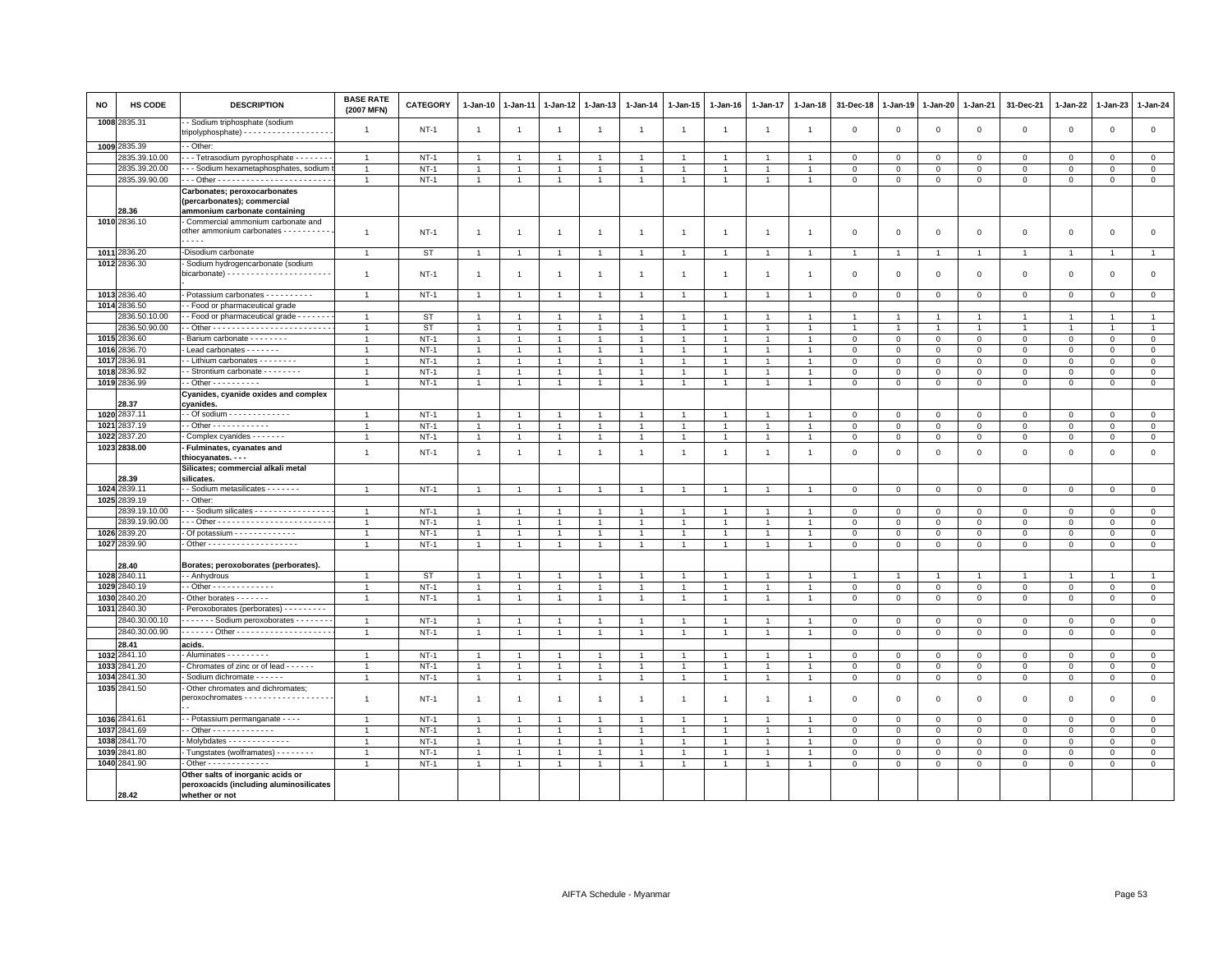| NO           | HS CODE            | <b>DESCRIPTION</b>                                                                                  | <b>BASE RATE</b><br>(2007 MFN) | CATEGORY  | $1 - Jan-10$   | $1 - Jan-11$   | $1 - Jan-12$   | $1 - Jan-13$   | $1 - Jan-14$   | $1 - Jan-15$         | $1 - Jan-16$   | $1 - Jan-17$   | $1 - Jan-18$   | 31-Dec-18                  | $1 - Jan-19$   | $1-Jan-20$     | $1 - Jan-21$   | 31-Dec-21           | $1 - Jan-22$   | $1-Jan-23$     | 1-Jan-24       |
|--------------|--------------------|-----------------------------------------------------------------------------------------------------|--------------------------------|-----------|----------------|----------------|----------------|----------------|----------------|----------------------|----------------|----------------|----------------|----------------------------|----------------|----------------|----------------|---------------------|----------------|----------------|----------------|
|              | 1041 2842.10       | Double or complex silicates, including<br>aluminosilicates whether or not chemically<br>defined - - | $\overline{1}$                 | $NT-1$    | $\overline{1}$ | $\overline{1}$ | $\mathbf{1}$   | $\mathbf{1}$   | $\overline{1}$ | $\mathbf{1}$         | $\overline{1}$ | $\overline{1}$ |                | $\mathbf 0$                | $\mathbf 0$    | $\mathsf 0$    | $\mathbf 0$    | $\mathsf 0$         | $\mathbf 0$    | $\mathbf 0$    | $\mathbf 0$    |
|              | 1042 2842.90       | Other:                                                                                              |                                |           |                |                |                |                |                |                      |                |                |                |                            |                |                |                |                     |                |                |                |
|              | 2842.90.10.00      | - Sodium arsenite - - - - - - - - - - - - - - - - -                                                 | $\overline{1}$                 | $NT-1$    | $\overline{1}$ | $\overline{1}$ | $\overline{1}$ | $\overline{1}$ | $\mathbf{1}$   | $\mathbf{1}$         | $\mathbf{1}$   | $\overline{1}$ |                | $\mathbf 0$                | $\mathbf 0$    | $\mathbf 0$    | $\mathbf 0$    | $\mathsf 0$         | $\mathbf 0$    | $\mathbf{0}$   | $\circ$        |
|              | 2842.90.20.00      | - Copper and/or chromium salts - - - - - -                                                          | $\overline{1}$                 | $NT-1$    | $\mathbf{1}$   | $\overline{1}$ | $\mathbf{1}$   | $\mathbf{1}$   | $\mathbf{1}$   | $\mathbf{1}$         | $\overline{1}$ | $\overline{1}$ | $\overline{1}$ | $\,0\,$                    | $\mathsf 0$    | $\mathbf 0$    | $\,0\,$        | $\mathsf{O}\xspace$ | $\mathsf 0$    | $\mathbf 0$    | $\overline{0}$ |
|              | 2842.90.90.00      |                                                                                                     | $\overline{1}$                 | $NT-1$    | $\overline{1}$ | $\overline{1}$ | $\overline{1}$ | $\mathbf{1}$   | $\overline{1}$ | $\mathbf{1}$         | $\mathbf{1}$   | $\overline{1}$ |                | $\mathbf 0$                | $\mathbf 0$    | $\mathbf 0$    | $\mathbf 0$    | $\mathbf 0$         | $\mathbf 0$    | $\mathbf{0}$   | $\mathsf 0$    |
|              |                    | Colloidal precious metals; inorganic or<br>organic compounds of precious metals,                    |                                |           |                |                |                |                |                |                      |                |                |                |                            |                |                |                |                     |                |                |                |
|              | 28.43              | whether or not                                                                                      |                                |           |                |                |                |                |                |                      |                |                |                |                            |                |                |                |                     |                |                |                |
|              | 1043 2843.10       | Colloidal precious metals - - - - -                                                                 | $\overline{1}$                 | $NT-1$    | $\overline{1}$ |                | $\overline{1}$ | $\overline{1}$ | $\overline{1}$ | $\overline{1}$       |                | $\overline{1}$ |                | $\mathbf 0$                | $\mathsf 0$    | $\mathbf 0$    | $\mathbf 0$    | $\mathbf{0}$        | $\Omega$       | $\mathbf 0$    | $\mathsf 0$    |
|              | 1044 2843.21       | - Silver nitrate - - - - - - - - -                                                                  | $\overline{1}$                 | $NT-1$    | $\overline{1}$ | $\overline{1}$ | $\overline{1}$ | $\overline{1}$ | $\mathbf{1}$   | $\mathbf{1}$         | $\overline{1}$ | $\overline{1}$ |                | $\mathbf 0$                | $\mathbf 0$    | $\mathbf 0$    | $\mathbb O$    | $\mathbf 0$         | $\mathbf 0$    | $\mathbf 0$    | $\circ$        |
|              | 1045 2843.29       | - Other - - - - - - - - - - - - - -                                                                 | $\overline{1}$                 | $NT-1$    | $\overline{1}$ | $\mathbf{1}$   | $\mathbf{1}$   | $\overline{1}$ | $\overline{1}$ | $\blacktriangleleft$ | $\overline{1}$ | $\overline{1}$ |                | $\mathbf 0$                | $\mathbf 0$    | $\Omega$       | $\mathbf 0$    | $\mathbf 0$         | $\mathbf{0}$   | $\mathbf{0}$   | $\mathbf{0}$   |
| 1046<br>1047 | 2843.30<br>2843.90 | Gold compounds - - - - - - - - - -                                                                  | $\overline{1}$                 | $NT-1$    | $\mathbf{1}$   |                | $\overline{1}$ | $\mathbf{1}$   | $\mathbf{1}$   | $\mathbf{1}$         | $\mathbf{1}$   | $\overline{1}$ |                | $\mathbf 0$                | $\mathbf 0$    | $\mathbf 0$    | $\mathbf 0$    | $\mathbf{0}$        | 0              | $\mathbf 0$    | $\mathbf{0}$   |
|              | 2843.90.10.00      | Other compounds; amalgams:                                                                          | $\overline{1}$                 | $NT-1$    | $\overline{1}$ | $\overline{1}$ | $\mathbf{1}$   | $\overline{1}$ | $\mathbf{1}$   | $\mathbf{1}$         | $\overline{1}$ | $\overline{1}$ |                |                            | $\mathbf 0$    | $\mathbf 0$    | $\mathbf 0$    | $\mathbf 0$         | $\mathbf 0$    | $\overline{0}$ | $\mathsf 0$    |
|              | 2843.90.90.00      |                                                                                                     |                                | $NT-1$    | $\mathbf{1}$   |                | 1              | $\overline{1}$ | $\overline{1}$ | $\mathbf{1}$         |                | $\overline{1}$ |                | $\mathbf 0$<br>$\mathbf 0$ | $\,0\,$        | $\,0\,$        | $\,0\,$        | $\mathsf 0$         | $\mathsf 0$    | $\mathbf 0$    | $\mathsf 0$    |
|              |                    | Radioactive chemical elements and                                                                   |                                |           |                |                |                |                |                |                      |                |                |                |                            |                |                |                |                     |                |                |                |
|              | 28.44              | radioactive isotopes (including the<br>fissile or fertile                                           |                                |           |                |                |                |                |                |                      |                |                |                |                            |                |                |                |                     |                |                |                |
|              | 1048 2844.10       | Natural uranium and its compounds;                                                                  |                                |           |                |                |                |                |                |                      |                |                |                |                            |                |                |                |                     |                |                |                |
|              |                    | alloys, dispersions (including cermets),<br>ceramic                                                 |                                |           |                |                |                |                |                |                      |                |                |                |                            |                |                |                |                     |                |                |                |
|              | 2844.10.10.00      | - Natural uranium and its compounds - -                                                             | $\overline{1}$                 | EL.       |                |                |                |                |                |                      |                |                |                |                            |                |                |                |                     |                |                |                |
|              | 2844.10.90.00      |                                                                                                     | $\mathbf{1}$                   | EL.       |                |                |                |                |                |                      |                |                |                |                            |                |                |                |                     |                |                |                |
|              | 1049 2844.20       | Uraniun enriched in U235 and.                                                                       |                                |           |                |                |                |                |                |                      |                |                |                |                            |                |                |                |                     |                |                |                |
|              | 2844.20.10.00      | - Uranium and its compounds; plutonium                                                              | $\overline{1}$                 | EL.       |                |                |                |                |                |                      |                |                |                |                            |                |                |                |                     |                |                |                |
|              | 2844.20.90.00      |                                                                                                     | $\overline{1}$                 | EL        |                |                |                |                |                |                      |                |                |                |                            |                |                |                |                     |                |                |                |
|              | 1050 2844.30       | Uranium depleted in U235 and its<br>compounds; thorium and its compounds;                           |                                |           |                |                |                |                |                |                      |                |                |                |                            |                |                |                |                     |                |                |                |
|              |                    | alloys, dispersions                                                                                 |                                |           |                |                |                |                |                |                      |                |                |                |                            |                |                |                |                     |                |                |                |
|              | 2844.30.10.00      | - Uranium and its compounds; thorium and                                                            | $\overline{1}$                 | EL.       |                |                |                |                |                |                      |                |                |                |                            |                |                |                |                     |                |                |                |
|              | 2844.30.90.00      |                                                                                                     | $\overline{1}$                 | EL.       |                |                |                |                |                |                      |                |                |                |                            |                |                |                |                     |                |                |                |
|              | 1051 2844.40       | Radioactive elements and isotopes and<br>compounds other than those of subheading<br>2844.10.       |                                |           |                |                |                |                |                |                      |                |                |                |                            |                |                |                |                     |                |                |                |
|              | 2844.40.11.00      | - - Radium and its salts - - - - - - - - - - - -                                                    | $\mathbf{1}$                   | EL.       |                |                |                |                |                |                      |                |                |                |                            |                |                |                |                     |                |                |                |
|              | 2844.40.19.00      |                                                                                                     | $\overline{1}$                 | EL.       |                |                |                |                |                |                      |                |                |                |                            |                |                |                |                     |                |                |                |
|              | 2844.40.90.00      |                                                                                                     | $\overline{1}$                 | EL.       |                |                |                |                |                |                      |                |                |                |                            |                |                |                |                     |                |                |                |
|              | 1052 2844.50       | Spent (irradiated) fuel elements<br>(cartridges) of nuclear reactors - - - - - - - -<br>.           | $\mathbf{1}$                   | EL        |                |                |                |                |                |                      |                |                |                |                            |                |                |                |                     |                |                |                |
|              | 28.45              | Isotopes other than those of heading<br>28.44; compounds, inorganic or<br>organic, of such isotopes |                                |           |                |                |                |                |                |                      |                |                |                |                            |                |                |                |                     |                |                |                |
|              | 1053 2845.10       | - Heavy water (deuterium oxide) - - - - - -                                                         | $\overline{1}$                 | $NT-1$    | $\mathbf{1}$   | $\overline{1}$ | $\overline{1}$ | $\mathbf{1}$   | $\overline{1}$ | $\overline{1}$       | $\mathbf{1}$   | $\overline{1}$ |                | $\mathsf 0$                | $\mathsf 0$    | $\mathbf 0$    | $\mathbf 0$    | $\mathsf 0$         | $\circ$        | $\circ$        | $\mathbf{0}$   |
|              | 1054 2845.90       | $\cdot$ Other - - - - - - - - -                                                                     | $\overline{1}$                 | $NT-1$    | $\mathbf{1}$   | $\mathbf{1}$   | $\mathbf{1}$   | $\overline{1}$ | $\mathbf{1}$   | $\mathbf{1}$         | $\overline{1}$ | $\overline{1}$ | $\overline{1}$ | $\mathsf 0$                | $\mathsf 0$    | $\mathsf 0$    | $\mathbf 0$    | $\mathsf 0$         | $\mathbf 0$    | $\mathbf 0$    | $\circ$        |
|              |                    | Compounds, inorganic or organic, of<br>rare earth metals, of yttrium or of                          |                                |           |                |                |                |                |                |                      |                |                |                |                            |                |                |                |                     |                |                |                |
|              | 28.46              | scandium, or of                                                                                     |                                |           |                |                |                |                |                |                      |                |                |                |                            |                |                |                |                     |                |                |                |
|              | 1055 2846.10       | Cerium compounds - - - - - - -                                                                      | $\overline{1}$                 | $NT-1$    | $\overline{1}$ | $\overline{1}$ | $\overline{1}$ | $\mathbf{1}$   | $\overline{1}$ | $\mathbf{1}$         | $\overline{1}$ | $\overline{1}$ | $\overline{1}$ | $\mathbf 0$                | $\mathsf 0$    | $\circ$        | $\mathbf 0$    | $\mathbf{0}$        | $\mathbf{0}$   | $\mathbf{0}$   | $\circ$        |
|              | 1056 2846.90       | $\cdot$ Other - - -                                                                                 | $\overline{1}$                 | <b>ST</b> | $\mathbf{1}$   | $\overline{1}$ | $\mathbf{1}$   | $\overline{1}$ | $\overline{1}$ | $\mathbf{1}$         | $\overline{1}$ | $\mathbf{1}$   |                | $\overline{1}$             | $\overline{1}$ | $\overline{1}$ | $\overline{1}$ | $\overline{1}$      | $\mathbf{1}$   | $\overline{1}$ | 1              |
|              | 28.47              | Hydrogen peroxide, whether or not<br>solidified with urea.                                          |                                |           |                |                |                |                |                |                      |                |                |                |                            |                |                |                |                     |                |                |                |
|              | 1057 2847.00       | Hydrogen peroxide, whether or not<br>solidified with urea.                                          |                                |           |                |                |                |                |                |                      |                |                |                |                            |                |                |                |                     |                |                |                |
|              | 2847.00.10.00      |                                                                                                     |                                | $NT-1$    | $\mathbf{1}$   |                | $\mathbf{1}$   | $\mathbf{1}$   | $\mathbf{1}$   | $\overline{1}$       |                |                |                | $\mathbf 0$                | $\mathbf 0$    | $\mathbf 0$    | $\mathbf 0$    | $\mathbf 0$         | $\mathbf 0$    | $\mathbf 0$    | $\mathbf{0}$   |
|              | 2847.00.90.00      |                                                                                                     | $\overline{1}$                 | $NT-1$    | $\mathbf{1}$   | $\mathbf{1}$   | $\mathbf{1}$   | $\mathbf{1}$   | 1              | $\mathbf{1}$         | $\overline{1}$ | $\overline{1}$ | $\overline{1}$ | $\mathbf{0}$               | $\overline{0}$ | $\overline{0}$ | $\overline{0}$ | $\mathsf 0$         | $\overline{0}$ | $\mathbf{0}$   | $\overline{0}$ |
|              | 1058 2848.00       | Phosphides, whether or not chemically<br>defined, excluding ferrophosphorus                         | $\mathbf{1}$                   | $NT-1$    | $\overline{1}$ | $\mathbf{1}$   | $\overline{1}$ | $\mathbf{1}$   | $\mathbf{1}$   | $\overline{1}$       | $\overline{1}$ | $\overline{1}$ | $\overline{1}$ | $\mathbf 0$                | $\mathbf 0$    | $\mathsf 0$    | $\mathbf 0$    | $\mathsf 0$         | $\mathbf 0$    | $\mathbf{0}$   | $\circ$        |
|              | 28.49              | Carbides, whether or not chemically<br>defined.                                                     |                                |           |                |                |                |                |                |                      |                |                |                |                            |                |                |                |                     |                |                |                |
| 1059         | 2849.10            | Of calcium - - - - - - - - - - -                                                                    | $\overline{1}$                 | $NT-1$    | -1             |                | 1              | $\overline{1}$ |                | 1                    |                |                |                | $\mathbf 0$                | $\mathbf 0$    | $\mathbf 0$    | $\mathbf 0$    | $\mathbf 0$         | $\mathbf 0$    | $\mathbf{O}$   | $\mathsf 0$    |
|              | 1060 2849.20       | - Of silicon - - - - - - - - - - - - - - -                                                          | $\overline{1}$                 | $NT-1$    | $\overline{1}$ |                | 1              | $\overline{1}$ | $\overline{1}$ | 1                    |                |                |                | $\mathbf 0$                | $\mathbf 0$    | $\mathbf{0}$   | $\mathbf{0}$   | $\mathbf{0}$        | $\Omega$       | $\mathbf{0}$   | $\mathbf 0$    |
|              | 1061 2849.90       | $\cdot$ Other - - - - - - - - - - - - -                                                             | $\overline{1}$                 | $NT-1$    | $\overline{1}$ | $\overline{1}$ | $\overline{1}$ | $\overline{1}$ | $\overline{1}$ | $\overline{1}$       | $\overline{1}$ | $\overline{1}$ |                | $\Omega$                   | $\mathbf{0}$   | $\mathbf 0$    | $\Omega$       | $\Omega$            | $\Omega$       | $\Omega$       | $\Omega$       |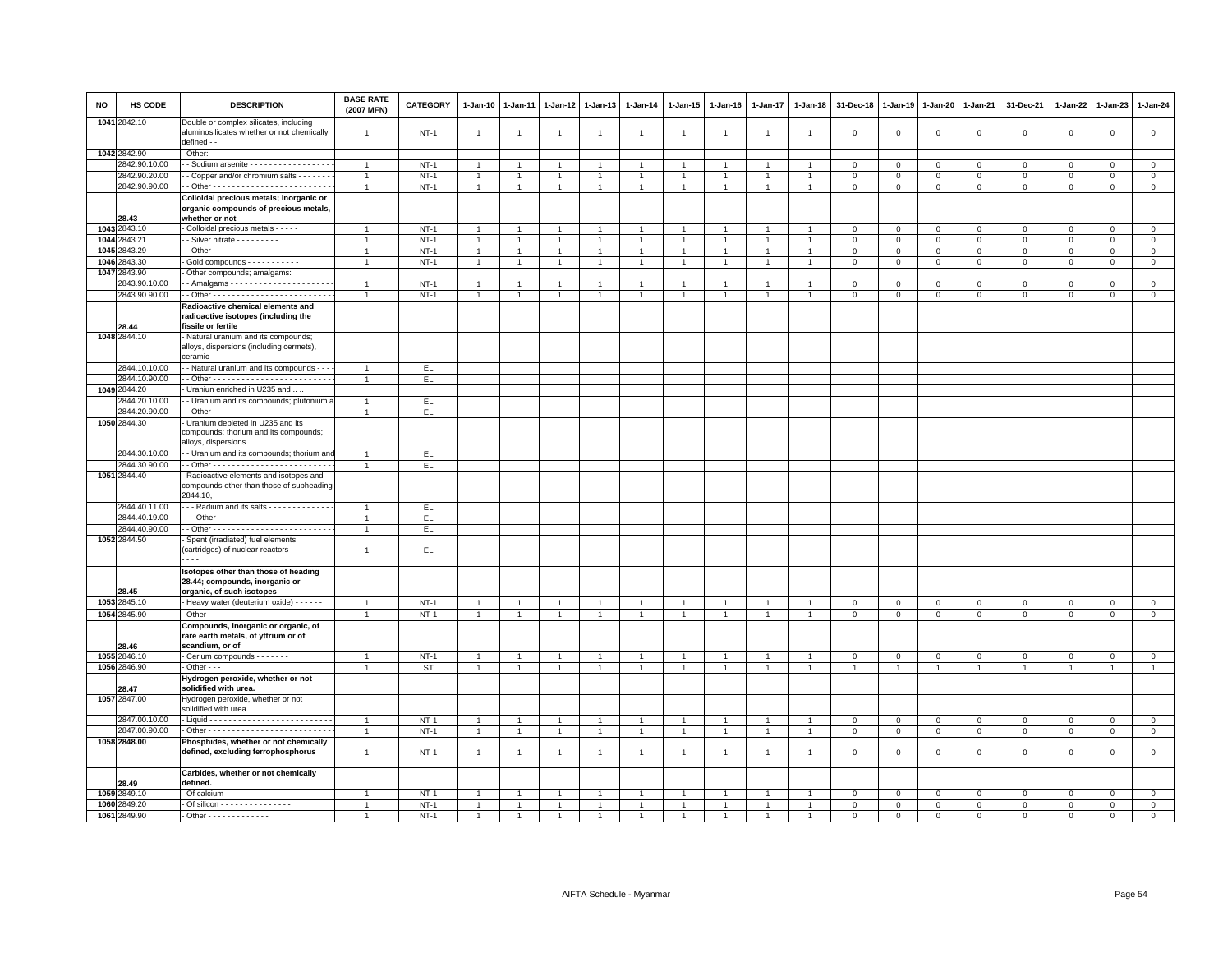| NO   | HS CODE                        | <b>DESCRIPTION</b>                                                                    | <b>BASE RATE</b><br>(2007 MFN) | <b>CATEGORY</b>       | 1-Jan-10                       | 1-Jan-11       | 1-Jan-12          | 1-Jan-13                         | 1-Jan-14       | 1-Jan-15                               | 1-Jan-16       | 1-Jan-17             | 1-Jan-18       | 31-Dec-18                   | 1-Jan-19               | 1-Jan-20                | 1-Jan-21          | 31-Dec-21               | $1 - Jan-22$           | 1-Jan-23               | 1-Jan-24                    |
|------|--------------------------------|---------------------------------------------------------------------------------------|--------------------------------|-----------------------|--------------------------------|----------------|-------------------|----------------------------------|----------------|----------------------------------------|----------------|----------------------|----------------|-----------------------------|------------------------|-------------------------|-------------------|-------------------------|------------------------|------------------------|-----------------------------|
|      | 1062 2850.00                   | Hydrides, nitrides, azides, silicides and<br>borides, whether or not chemically       | -1                             | $NT-1$                | -1                             | $\overline{1}$ | $\overline{1}$    | $\overline{1}$                   | -1             | -1                                     | $\mathbf{1}$   | $\overline{1}$       | $\overline{1}$ | $\mathbf 0$                 | $\overline{0}$         | $\mathbf 0$             | $\mathbf 0$       | 0                       | 0                      | 0                      | $\mathsf 0$                 |
|      | 1063 2851.00                   | Carbides, whether or not chemically defined.                                          |                                |                       |                                |                |                   |                                  |                |                                        |                |                      |                |                             |                        |                         |                   |                         |                        |                        |                             |
|      | 2851.00.10.00                  | - Liquid and compressed air - - - - - - - - - -                                       |                                | ST                    |                                |                |                   |                                  |                |                                        |                |                      |                |                             |                        |                         |                   |                         |                        |                        |                             |
|      | 2851.00.90.00                  |                                                                                       | $\overline{1}$                 | <b>ST</b>             | $\overline{1}$                 |                |                   | $\overline{1}$                   |                | $\overline{1}$                         |                |                      |                |                             |                        | $\mathbf{1}$            | $\overline{1}$    |                         | -1                     |                        | $\overline{1}$              |
|      | 29.01                          | Acyclic hydrocarbons.                                                                 |                                |                       |                                |                |                   |                                  |                |                                        |                |                      |                |                             |                        |                         |                   |                         |                        |                        |                             |
|      | 1064 2901.10                   | Saturated - - - - - - - - - - - - - - -                                               |                                | $NT-1$                |                                |                |                   |                                  |                |                                        |                |                      |                | $\Omega$                    | $\Omega$               | $\Omega$                | $\Omega$          | $\Omega$                | $\Omega$               | $\Omega$               | $\Omega$                    |
|      | 1065 2901.21                   |                                                                                       |                                | $NT-1$                | 1                              |                |                   |                                  |                |                                        |                |                      |                | 0                           | 0                      | 0                       | $\mathbf 0$       | 0                       | $\Omega$               | $\Omega$               | $\mathbf 0$                 |
|      | 1066 2901.22                   | - Propene (propylene) - - - - - -                                                     | $\overline{1}$                 | $NT-1$                | $\mathbf{1}$                   |                | $\overline{1}$    | $\mathbf{1}$                     | 1              | $\mathbf{1}$                           |                | 1                    | $\overline{1}$ | $\mathbf 0$                 | $\mathbf 0$            | $\overline{0}$          | $\mathbf{0}$      | $\mathbf{0}$            | 0                      | 0                      | $\overline{0}$              |
|      | 1067 2901.23                   | - Butene (butylene) and isomers thereof                                               |                                |                       |                                |                |                   |                                  |                |                                        |                |                      |                |                             |                        |                         |                   |                         |                        |                        |                             |
|      |                                |                                                                                       | $\overline{1}$                 | $NT-1$                | -1                             | $\overline{1}$ | -1                | $\overline{1}$                   | $\overline{1}$ | $\mathbf{1}$                           | $\overline{1}$ | $\overline{1}$       | -1             | $\Omega$                    | $\Omega$               | $\overline{0}$          | $\mathbf{0}$      | $\mathbf 0$             | $\mathbf 0$            | $\mathbf 0$            | $\mathsf 0$                 |
|      | 1068 2901.24                   | - Buta-1, 3-diene and isoprene - - - - -                                              | $\overline{1}$                 | $NT-1$                | $\overline{1}$                 |                | $\overline{1}$    | $\overline{1}$                   |                |                                        |                |                      |                | $^{\circ}$                  | $\mathbf 0$            | $\mathbf 0$             | $\mathbf 0$       | $\mathsf 0$             | 0                      | $\mathsf 0$            | $\mathbf 0$                 |
|      | 1069 2901.29                   | $-$ Other: $        -$                                                                |                                |                       |                                |                |                   |                                  |                |                                        |                |                      |                |                             |                        |                         |                   |                         |                        |                        |                             |
|      | 2901.29.10.00                  | --- Acetylene ---------------------                                                   | $\overline{1}$                 | $NT-1$                | $\overline{1}$                 |                | $\overline{1}$    | $\overline{1}$                   |                | $\overline{1}$                         |                |                      |                | $\mathbf 0$                 | $\mathbf 0$            | $\mathbf 0$             | $\mathbf 0$       | $\mathsf 0$             | $\mathbf 0$            | $\mathsf 0$            | $\mathsf 0$                 |
|      | 2901.29.90.00                  |                                                                                       | $\overline{1}$                 | $NT-1$                | $\overline{1}$                 | $\overline{1}$ | $\overline{1}$    | $\overline{1}$                   |                | $\mathbf{1}$                           |                | $\ddot{\phantom{0}}$ | $\overline{1}$ | $\Omega$                    | $\mathbf{0}$           | $\mathsf 0$             | $\mathbf 0$       | $\mathsf 0$             | $\mathbf 0$            | $\mathbf 0$            | $\overline{0}$              |
|      | 29.02                          | <b>Cyclic hydrocarbons.</b>                                                           |                                |                       |                                |                |                   |                                  |                |                                        |                |                      |                |                             |                        |                         |                   |                         |                        |                        |                             |
|      | 1070 2902.11                   | $\cdot$ - Cyclohexane - - - - - - - - - -                                             | $\overline{1}$                 | $NT-1$                | $\mathbf{1}$                   |                |                   | $\overline{1}$                   |                | $\mathbf{1}$                           |                |                      |                | 0                           | $\mathbf 0$            | $\circ$                 | $\mathbf{0}$      | 0                       | $^{\circ}$             | $\mathbf{0}$           | $\mathbf{0}$                |
|      | 1071 2902.19                   | - Other - - - - - - - - - - - - - - -                                                 | $\overline{1}$                 | $NT-1$                | $\mathbf{1}$                   |                |                   | $\overline{1}$                   |                | $\blacktriangleleft$                   |                |                      |                | $\Omega$                    | $\Omega$               | $\mathbf{0}$            | $\mathbf{0}$      | $\mathbf 0$             | $\mathbf 0$            | $\mathbf 0$            | $\circ$                     |
|      | 1072 2902.20                   | - Benzene - - - - - - - - -                                                           | $\overline{1}$                 | <b>NT-1</b>           | $\overline{1}$                 | $\overline{1}$ | 1                 | $\overline{1}$                   |                | $\overline{1}$                         |                | $\overline{1}$       | $\mathbf{1}$   | $^{\circ}$                  | $^{\circ}$             | $\mathbf 0$             | $\mathbf 0$       | 0                       | $\mathbf 0$            | 0                      | $\mathbf 0$                 |
| 1073 | 902.30                         | Toluene - - - - - - - - - - -                                                         | $\overline{1}$                 | $NT-1$                | $\overline{1}$                 |                | $\mathbf{1}$      | $\mathbf{1}$                     |                | $\overline{1}$                         |                |                      |                | $\overline{0}$              | $\mathbf 0$            | $\mathbf 0$             | $\Omega$          | $\mathsf 0$             | $^{\circ}$             | $\Omega$               | $\mathsf 0$                 |
| 1074 | 902.41                         | $-$ o-Xylenes - - - - - - - - -                                                       |                                | $NT-1$                | $\overline{1}$                 |                |                   |                                  |                |                                        |                |                      |                | $\Omega$                    | $\Omega$               | $\circ$                 | $\Omega$          | $\Omega$                | $\Omega$               | $\Omega$               | $\mathbf 0$                 |
| 1075 | 2902.42                        | $-m-Xy$ lenes - - - - - - - -                                                         | -1                             | $NT-1$                | $\overline{1}$                 |                | $\overline{1}$    | $\overline{1}$                   |                | $\overline{1}$                         |                |                      |                | 0                           | $\mathbf 0$            | $\mathbf 0$             | $\Omega$          | 0                       | $\Omega$               | $\Omega$               | $\mathbf 0$                 |
| 1076 | 2902.43                        | $-p$ -Xylenes - - - - - - - - - - - - - - -                                           | $\overline{1}$                 | $NT-1$                | $\mathbf{1}$                   |                | $\overline{1}$    | $\mathbf{1}$                     |                | $\mathbf{1}$                           |                |                      |                | $\mathbf 0$                 | $\mathbf 0$            | $\mathbf 0$             | $\mathbf 0$       | $\mathsf 0$             | $\mathbf 0$            | $\mathsf 0$            | $\mathsf 0$                 |
| 1077 | 2902.44                        | - - Mixed xylene isomers - - - - - - -                                                | $\overline{1}$                 | $NT-1$                | $\mathbf{1}$                   |                | $\overline{1}$    | $\overline{1}$                   | 1              | $\overline{1}$                         |                | -1                   | $\mathbf{1}$   | $\mathbf 0$                 | $\mathbf 0$            | $\mathbf 0$             | $\mathbf 0$       | $\mathbf 0$             | $\Omega$               | 0                      | $\mathbf{0}$                |
| 1078 | 2902.50                        | - Styrene - - - - - - - - - - - - - - -                                               | $\overline{1}$                 | $NT-1$                | $\overline{1}$                 |                | $\overline{1}$    | $\overline{1}$                   | $\overline{1}$ | $\overline{1}$                         |                | $\overline{1}$       |                | $\mathbf 0$                 | $^{\circ}$             | $\mathbf 0$             | $\mathbf 0$       | 0                       | 0                      | $\mathbf 0$            | $\mathsf 0$                 |
| 1079 | 2902.60                        | Ethylbenzene - - - - - - - - - -                                                      |                                | $NT-1$                | $\overline{1}$                 |                |                   | -1                               |                |                                        |                |                      |                | 0                           | $\mathbf 0$            | $\mathbf 0$             | $\mathbf 0$       | $\mathsf 0$             | $\Omega$               | $\Omega$               | $\,0\,$                     |
| 1080 | 902.70                         | - Cumene - - - - - - - - - -                                                          | $\overline{1}$                 | $NT-1$                | $\overline{1}$                 | $\overline{1}$ | $\overline{1}$    | $\overline{1}$                   |                | $\overline{1}$                         |                | $\overline{1}$       |                | $\mathbf{0}$                | $\mathbf{0}$           | $\mathbf 0$             | $\mathbf{0}$      | $\mathbf 0$             | $\mathbf 0$            | $\mathbf{0}$           | $\mathbf{0}$                |
| 1081 | 2902.90                        | Other:                                                                                |                                |                       |                                |                |                   |                                  |                |                                        |                |                      |                |                             |                        |                         |                   |                         |                        |                        |                             |
|      | 2902.90.10.00                  | - Dodecylbenzene - - - - - - - - - - - - - - -                                        | $\overline{1}$                 | $NT-1$                | $\overline{1}$                 |                |                   | $\overline{1}$                   |                | $\overline{1}$                         |                |                      |                | $\Omega$                    | $\Omega$               | $\Omega$                | $\Omega$          | $\Omega$                | $\Omega$               | $\Omega$               | $\mathsf 0$                 |
|      | 2902.90.20.00<br>2902.90.90.00 | - Other alkylbenzenes - - - - - - - - - - - - -                                       | $\overline{1}$                 | $NT-1$                | $\overline{1}$                 |                |                   | $\mathbf{1}$                     |                | $\overline{1}$                         |                |                      |                | $\mathbf 0$                 | $\mathbf 0$            | $^{\circ}$              | $^{\circ}$        | 0                       | $\mathbf 0$            | $\Omega$               | $\mathbf 0$                 |
|      |                                | Halogenated derivatives of                                                            | $\overline{1}$                 | $NT-1$                | -1                             |                | -1                | $\overline{1}$                   |                | $\mathbf{1}$                           |                | 1                    | $\mathbf{1}$   | $\mathsf 0$                 | $\mathsf 0$            | $\mathbf 0$             | $\mathsf 0$       | $\mathsf 0$             | $^{\circ}$             | 0                      | $\overline{0}$              |
|      | 29.03                          | hydrocarbons.                                                                         |                                |                       |                                |                |                   |                                  |                |                                        |                |                      |                |                             |                        |                         |                   |                         |                        |                        |                             |
|      | 1082 2903.11                   | - Chloromethane (methyl chloride) and<br>chloroethane (ethyl chloride)                |                                |                       |                                |                |                   |                                  |                |                                        |                |                      |                |                             |                        |                         |                   |                         |                        |                        |                             |
|      | 2903.11.10.00                  | -- Methyl chloride used in the manufactur                                             | -1                             | $NT-1$                | -1                             |                | $\overline{1}$    | $\overline{1}$                   |                | $\mathbf{1}$                           |                | -1                   |                | $\mathbf{0}$                | $\overline{0}$         | $\mathbf{0}$            | $\mathbf{0}$      | $\Omega$                | $\Omega$               | $\Omega$               | $\mathbf{0}$                |
|      | 2903.11.90.00<br>1083 2903.12  | - Dichloromethane (methylene chloride) -                                              | $\overline{1}$                 | $NT-1$                | $\mathbf{1}$                   | $\overline{1}$ | $\mathbf{1}$      | $\overline{1}$                   |                | $\overline{1}$                         |                | $\overline{1}$       | $\overline{1}$ | $\mathsf 0$                 | $\mathsf 0$            | $\mathbf 0$             | $\mathbf 0$       | $\mathsf 0$             | $\mathbf 0$            | $\mathsf 0$            | $\mathbf 0$                 |
|      |                                |                                                                                       | $\mathbf{1}$                   | $NT-1$                | $\overline{1}$                 | $\overline{1}$ | $\overline{1}$    | $\mathbf{1}$                     | $\overline{1}$ | $\overline{1}$                         | $\overline{1}$ | $\mathbf{1}$         | $\overline{1}$ | $\mathsf 0$                 | $\,$ 0                 | $\mathsf 0$             | $\mathsf 0$       | $\mathsf 0$             | $\mathbf 0$            | $\mathbf 0$            | $\mathsf 0$                 |
|      | 1084 2903.13                   | - Chloroform (trichloromethane) - - -                                                 |                                | <b>NT-1</b>           | $\mathbf{1}$                   |                | $\mathbf{1}$      | $\overline{1}$                   |                |                                        |                |                      |                | $\Omega$                    | $\mathbf 0$            | $\mathsf 0$             | $\Omega$          | $\mathsf 0$             | 0                      | $\Omega$               | $\mathbf 0$                 |
|      | 1085 2903.14<br>1086 2903.15   | - Carbon tetrachloride - - - - - - -<br>- - 1,2- Dichloroethane (ethylene dichloride) | $\overline{1}$                 | $NT-1$                | 1                              |                | $\overline{1}$    | -1                               | $\overline{1}$ | $\mathbf{1}$                           |                | 1                    | $\overline{1}$ | $\mathbf{O}$                | $\mathbf 0$            | $\overline{0}$          | $\mathbf 0$       | $\mathbf{0}$            | 0                      | 0                      | $\mathbf{0}$                |
|      |                                |                                                                                       | $\overline{1}$                 | $NT-1$                | $\overline{1}$                 | $\mathbf{1}$   |                   | $\overline{1}$                   | $\overline{1}$ | $\overline{1}$                         |                | $\mathbf{1}$         | $\overline{1}$ | $\mathbf 0$                 | $\mathbf 0$            | $\mathbf 0$             | $\mathbf 0$       | $\mathsf 0$             | 0                      | $\mathbf 0$            | $\mathsf 0$                 |
|      | 1087 2903.19                   | - Other:                                                                              |                                |                       |                                |                |                   |                                  |                |                                        |                |                      |                |                             |                        |                         |                   |                         |                        |                        |                             |
|      | 2903.19.10.00<br>2903.19.90.00 | -- 1,1,1-trichloroethane (methyl chloroforn<br>Other                                  | $\overline{1}$                 | $NT-1$                | $\overline{1}$                 |                |                   | $\mathbf{1}$                     |                | $\overline{1}$                         |                |                      |                | $\mathbf 0$                 | $\mathbf 0$            | $\mathbf 0$             | $\mathsf 0$       | $\mathsf 0$             | $\mathbf 0$            | $\mathsf 0$            | $\mathsf 0$                 |
|      | 1088 2903.21                   |                                                                                       | $\overline{1}$                 | $NT-1$                | -1                             |                | $\mathbf{1}$      | $\overline{1}$                   |                | $\mathbf{1}$                           |                |                      |                | $\Omega$                    | $\mathbf 0$            | $\mathbf 0$             | 0                 | 0                       | 0                      | 0                      | $\mathbf 0$                 |
|      | 2903.21.10.00                  | - Vinyl chloride (chloroethylene)                                                     | $\overline{1}$                 |                       |                                |                |                   |                                  |                |                                        |                | $\mathbf{1}$         |                |                             |                        |                         |                   |                         |                        |                        |                             |
|      | 2903.21.90.00                  | - - - Vinyl chloride monomer (VCM) - - - - - -                                        | $\overline{1}$                 | <b>NT-1</b><br>$NT-1$ | $\overline{1}$<br>$\mathbf{1}$ | $\overline{1}$ | 1<br>$\mathbf{1}$ | $\overline{1}$<br>$\overline{1}$ | $\overline{1}$ | $\overline{1}$<br>$\blacktriangleleft$ | $\overline{1}$ | $\mathbf{1}$         | $\overline{1}$ | $\mathbf 0$<br>$\mathbf{0}$ | $\,0\,$<br>$\mathbf 0$ | $\mathsf 0$<br>$\Omega$ | 0<br>$\mathbf{0}$ | $\mathsf 0$<br>$\Omega$ | $^{\circ}$<br>$\Omega$ | $^{\circ}$<br>$\Omega$ | $\mathbf 0$<br>$\mathbf{0}$ |
|      | 1089 2903.22                   | - Trichloroethylene - - - - -                                                         | $\overline{1}$                 | $NT-1$                |                                | $\mathbf{1}$   | $\overline{1}$    | $\overline{1}$                   | $\overline{1}$ | $\mathbf{1}$                           |                | $\overline{1}$       | $\overline{1}$ | $\mathbf 0$                 | $\mathbf 0$            |                         | $\mathbf 0$       | $\mathsf 0$             |                        |                        | $\mathbf 0$                 |
|      | 1090 2903.23                   | - Tetrachloroethylene (perchloroethylene)                                             |                                |                       | $\overline{1}$                 |                |                   |                                  |                |                                        |                |                      |                |                             |                        | $\mathbf 0$             |                   |                         | 0                      | 0                      |                             |
|      |                                |                                                                                       | $\overline{1}$                 | $NT-1$                | $\overline{1}$                 | $\mathbf{1}$   | $\mathbf{1}$      | $\mathbf{1}$                     | -1             | $\mathbf{1}$                           | $\overline{1}$ | $\mathbf{1}$         | $\overline{1}$ | $\mathbf 0$                 | $\,$ 0                 | $\overline{0}$          | $\mathsf 0$       | $\mathsf 0$             | 0                      | $\mathbf 0$            | $\mathsf 0$                 |
|      | 1091 2903.29                   | - - Other - - - - - - - - - - - - -                                                   | $\overline{1}$                 | $NT-1$                | $\overline{1}$                 |                | $\overline{1}$    | $\mathbf{1}$                     |                | $\mathbf{1}$                           |                | 1                    |                | $\mathbf 0$                 | $\mathbf 0$            | $\mathbf 0$             | $\mathsf 0$       | $\mathsf 0$             | $\mathbf 0$            | $\mathsf 0$            | $\mathbf 0$                 |
|      | 1092 2903.30                   | Fluorinated, brominated or iodinated<br>derivatives of acyclic hydrocarbons:          |                                |                       |                                |                |                   |                                  |                |                                        |                |                      |                |                             |                        |                         |                   |                         |                        |                        |                             |
|      | 2903.30.10.00                  |                                                                                       | $\overline{1}$                 | $NT-1$                | $\overline{1}$                 |                | $\overline{1}$    | -1                               |                | $\overline{1}$                         |                |                      |                | $\mathbf 0$                 | $\mathbf 0$            | $\mathbf 0$             | $\mathsf 0$       | $\mathsf 0$             | $\Omega$               | $\mathbf 0$            | $\mathsf 0$                 |
|      | 2903.30.20.00                  | - Methyl bromide - - - - - - - - - - - - - - - - -                                    | $\overline{1}$                 | $NT-1$                | $\overline{1}$                 |                |                   | $\overline{1}$                   |                | $\overline{1}$                         |                |                      |                | $\mathbf 0$                 | $\mathbf 0$            | $\mathbf 0$             | $\mathbf 0$       | $\mathsf 0$             | $\Omega$               | $\Omega$               | $\mathsf 0$                 |
|      | 2903.30.90.00                  |                                                                                       | $\overline{1}$                 | $NT-1$                | -1                             |                | -1                | -1                               |                | -1                                     |                |                      |                | $\Omega$                    | $\Omega$               | $\Omega$                | $\Omega$          | 0                       | $\Omega$               | $\Omega$               | $\mathbf 0$                 |
|      | 1093 2903.41                   | - Trichlorofluoromethane - - - - - -                                                  | $\overline{1}$                 | $NT-1$                | $\mathbf{1}$                   |                |                   | $\overline{1}$                   |                | $\mathbf{1}$                           |                |                      |                | $\mathbf 0$                 | $\mathbf 0$            | $\mathbf 0$             | $\mathbf 0$       | $\mathsf 0$             | $^{\circ}$             | $^{\circ}$             | $\mathbf 0$                 |
| 1094 | 2903.42                        | - Dichlorodifluoromethane - - - - - -                                                 | $\overline{1}$                 | $NT-1$                | $\overline{1}$                 |                | $\overline{1}$    | $\overline{1}$                   |                | $\overline{1}$                         |                |                      |                | $\mathbf 0$                 | $\mathbf 0$            | $\Omega$                | $\Omega$          | $\mathbf 0$             | $\Omega$               | $\Omega$               | $\mathsf 0$                 |
| 1095 | 903.43                         | - Trichlorotrifluoroethanes - - - - - -                                               | -1                             | $NT-1$                | $\overline{1}$                 |                | $\mathbf{1}$      | $\mathbf{1}$                     |                | $\overline{1}$                         |                |                      |                | 0                           | $^{\circ}$             | $\mathbf 0$             | 0                 | 0                       | 0                      | $\mathbf 0$            | $\mathbf 0$                 |
|      | 1096 2903.44                   | - Dichlorotetrafluoroethanes and<br>chloropentafluoroethane - - - -                   | $\overline{1}$                 | $NT-1$                | $\overline{1}$                 |                |                   | $\overline{1}$                   |                | $\overline{1}$                         |                |                      |                | $\Omega$                    | $\Omega$               | $\Omega$                | $\Omega$          | $\Omega$                | $\Omega$               | $\Omega$               | $\Omega$                    |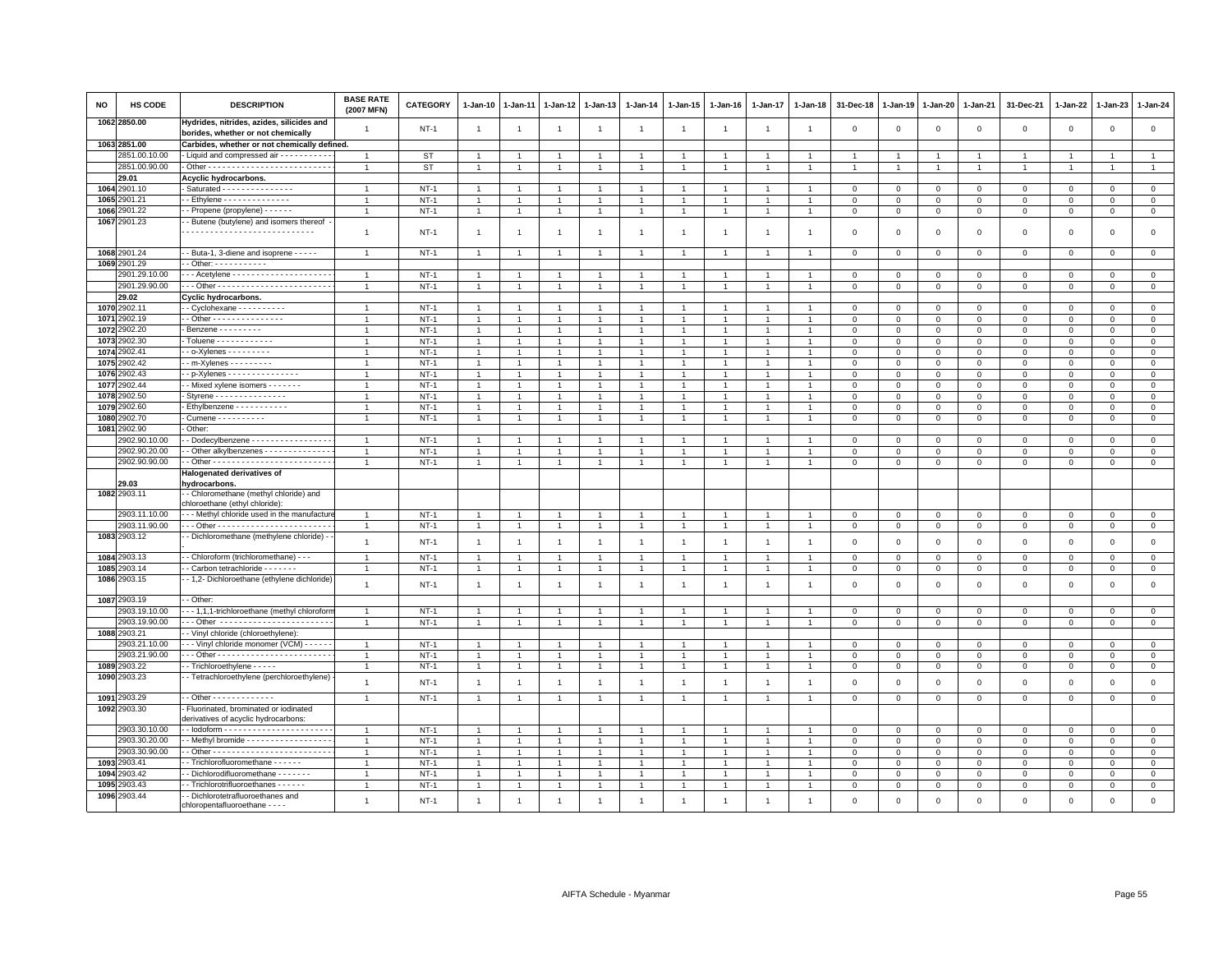| NO   | <b>HS CODE</b>        | <b>DESCRIPTION</b>                                                                                      | <b>BASE RATE</b><br>(2007 MFN) | <b>CATEGORY</b> | $1 - Jan-10$   | 1-Jan-11       | $1 - Jan-12$   | $1 - Jan-13$   | $1 - Jan-14$   | $1 - Jan-15$   | $1 - Jan-16$   | 1-Jan-17       | 1-Jan-18       | 31-Dec-18      | 1-Jan-19       | 1-Jan-20       | $1 - Jan-21$ | 31-Dec-21      | 1-Jan-22     | 1-Jan-23     | $1 - Jan-24$   |
|------|-----------------------|---------------------------------------------------------------------------------------------------------|--------------------------------|-----------------|----------------|----------------|----------------|----------------|----------------|----------------|----------------|----------------|----------------|----------------|----------------|----------------|--------------|----------------|--------------|--------------|----------------|
| 1097 | 2903.45               | - Other derivatives perhalogenated only<br>with fluorine and chlorine:                                  |                                |                 |                |                |                |                |                |                |                |                |                |                |                |                |              |                |              |              |                |
|      | 2903.45.10.00         | --- Chlorotrifluoromethane -----------                                                                  | $\overline{1}$                 | $NT-1$          | $\overline{1}$ |                | $\overline{1}$ | $\overline{1}$ | $\overline{1}$ | $\overline{1}$ |                | $\overline{1}$ | $\overline{1}$ | $\mathbf{0}$   | $\mathbf{0}$   | $\overline{0}$ | $\mathbf{0}$ | $\mathbf 0$    | $\mathbf{0}$ | $\mathbf{0}$ | $\overline{0}$ |
|      |                       | -- Derivatives of ethane:                                                                               |                                |                 |                |                |                |                |                |                |                |                |                |                |                |                |              |                |              |              |                |
|      | 2903.45.21.00         | Pentachlorofluoroethane - - - - - - - -                                                                 | $\overline{1}$                 | $NT-1$          |                |                |                |                |                |                |                |                |                | $\Omega$       | $\Omega$       | $\mathbf{0}$   | $\mathbf{0}$ | $\mathbf 0$    | $\Omega$     | $\mathbf 0$  | $\circ$        |
|      | 2903.45.22.00         | Tetrachlorodifluoroethane - - - - - - -                                                                 | $\overline{1}$                 | $NT-1$          | $\overline{1}$ | $\mathbf{1}$   | -1             | $\mathbf{1}$   |                | $\mathbf{1}$   |                | 1              | $\mathbf{1}$   | $\mathbf{0}$   | $\mathbf 0$    | $\mathbf 0$    | $\mathbf 0$  | $^{\circ}$     | $^{\circ}$   | $\mathbf{0}$ | $\mathbf{0}$   |
|      |                       | -- Derivatives of propane:                                                                              |                                |                 |                |                |                |                |                |                |                |                |                |                |                |                |              |                |              |              |                |
|      | 2903.45.31.00         | - - - - Heptachlorofluoropropanes - - - - - - -                                                         | $\overline{1}$                 | $NT-1$          | $\overline{1}$ |                | $\overline{1}$ | $\overline{1}$ |                | $\overline{1}$ |                | $\overline{1}$ |                | $\mathbf 0$    | $\mathbf 0$    | $\mathbf 0$    | $\mathbf 0$  | $\mathsf 0$    | $\mathbf 0$  | $\mathsf 0$  | $\overline{0}$ |
|      | 2903.45.32.00         | Hexachlorodifluoropropanes - - - - -                                                                    | $\overline{1}$                 | $NT-1$          | $\mathbf{1}$   |                |                | $\overline{1}$ |                | $\mathbf{1}$   |                |                |                | $\Omega$       | $\Omega$       | $\Omega$       | $\mathbf 0$  | $\mathbf 0$    | $\mathbf 0$  | $\mathbf 0$  | $\mathbf 0$    |
|      | 2903.45.33.00         | - - - - Pentachlorotrifluoropropanes - - - - - -                                                        | $\overline{1}$                 | $NT-1$          | $\mathbf{1}$   |                | $\overline{1}$ | $\overline{1}$ | $\overline{1}$ | $\mathbf{1}$   |                | $\overline{1}$ | $\mathbf{1}$   | $^{\circ}$     | $\mathbf 0$    | $\mathbf 0$    | $\mathbf 0$  | $\mathbf 0$    | 0            | $\mathbf 0$  | $\overline{0}$ |
|      | 2903.45.34.00         | - - - Tetrachlorotetrafluoropropanes - - - -                                                            | $\overline{1}$                 | $NT-1$          | $\overline{1}$ | $\overline{1}$ | $\overline{1}$ | $\overline{1}$ | $\overline{1}$ | $\mathbf{1}$   | $\overline{1}$ | $\mathbf{1}$   | $\overline{1}$ | $\mathbf 0$    | $\circ$        | $\mathbf{0}$   | $\mathbf 0$  | $\mathbf 0$    | $\mathbf 0$  | $\mathbf 0$  | $\mathbf 0$    |
|      | 2903.45.35.00         | - - - - Trichloropentafluoropropanes - - - - -                                                          | $\overline{1}$                 | $NT-1$          | $\overline{1}$ |                |                | $\overline{1}$ |                | $\overline{1}$ |                | $\mathbf{1}$   |                | $\mathbf 0$    | $\mathbf 0$    | $\mathbf 0$    | $\mathsf 0$  | $\mathsf 0$    | $\Omega$     | $\mathbf 0$  | $\mathsf 0$    |
|      | 2903.45.36.00         | Dichlorohexafluoropropanes                                                                              | $\overline{1}$                 | $NT-1$          | $\mathbf{1}$   |                | -1             | $\overline{1}$ |                | $\overline{1}$ |                |                |                | $\Omega$       | $\Omega$       | $\mathbf 0$    | $\Omega$     | $\Omega$       | $\Omega$     | $\Omega$     | $\mathbf 0$    |
|      | 2903.45.37.00         | - - - - Chloroheptafluoropropanes - - - - - - -                                                         | $\overline{1}$                 | $NT-1$          | $\mathbf{1}$   |                | $\mathbf{1}$   | $\overline{1}$ |                | $\overline{1}$ |                |                |                | $\mathbf 0$    | $\mathbf 0$    | $\mathbf 0$    | $\mathbf 0$  | $\mathsf 0$    | $\mathbf 0$  | $\mathsf 0$  | $\mathsf 0$    |
|      | 2903.45.90            | - - Other - - - - - - - - - - - - - - - - -                                                             |                                |                 |                |                |                |                |                |                |                |                |                |                |                |                |              |                |              |              |                |
|      | 2903.45.90.10         | - - - - - - Trichlorchexafluoropropanes                                                                 |                                | $NT-1$          | $\mathbf{1}$   |                |                | $\mathbf{1}$   |                | -1             |                |                |                | $\mathbf 0$    | $^{\circ}$     | $\mathbf 0$    | 0            | 0              | $\mathbf 0$  | $\Omega$     | $\mathbf 0$    |
|      | 2903.45.90.90         | - - - - - - - other                                                                                     | $\overline{1}$                 | $NT-1$          | $\mathbf{1}$   |                | $\mathbf{1}$   | $\mathbf{1}$   |                | $\overline{1}$ |                | $\mathbf{1}$   | $\overline{1}$ | $\overline{0}$ | $\,0\,$        | $\overline{0}$ | $\mathbf 0$  | $\mathsf 0$    | $\mathsf 0$  | $\mathsf 0$  | $\overline{0}$ |
|      | 1098 2903.46          | - Bromochlorodifluoromethane,<br>bromotrifluoromethane and<br>dibromotetrafluoroethanes - - - - - - - - | $\overline{1}$                 | $NT-1$          | -1             | $\overline{1}$ | $\overline{1}$ | $\overline{1}$ | $\overline{1}$ | $\mathbf{1}$   | -1             | -1             | -1             | $\overline{0}$ | $\mathbf 0$    | $\overline{0}$ | $\mathbf 0$  | $\mathbf 0$    | $\mathbf 0$  | $\mathbf 0$  | $\mathsf 0$    |
|      | 1099 2903.47          | - Other perhalogenated derivatives - - -                                                                | $\overline{1}$                 |                 |                |                |                | $\overline{1}$ |                |                |                |                |                |                | $\mathbf 0$    |                |              |                |              |              |                |
|      | 1100 2903.49          | - Other:                                                                                                |                                | $NT-1$          | $\overline{1}$ |                | $\overline{1}$ |                |                | -1             |                |                |                | $^{\circ}$     |                | $\mathbf 0$    | $\mathbf 0$  | 0              | 0            | $\mathbf 0$  | $\mathbf 0$    |
|      | 2903.49.10.00         | -- Derivatives of methane, ethane or prop                                                               | $\overline{1}$                 | $NT-1$          | $\overline{1}$ | $\overline{1}$ | $\overline{1}$ | $\overline{1}$ | $\overline{1}$ | $\mathbf{1}$   |                | $\overline{1}$ |                | $\mathbf 0$    | $\overline{0}$ | $\mathbf{0}$   | $\mathbf 0$  | $\mathbf 0$    | $\mathbf 0$  | $\mathbf 0$  | $\mathbf 0$    |
|      | 2903.49.20.00         | - - - Derivatives of methane, ethane or prop                                                            | $\overline{1}$                 | $NT-1$          | $\overline{1}$ | $\overline{1}$ | $\overline{1}$ | $\overline{1}$ |                | $\mathbf{1}$   |                | $\overline{1}$ | $\overline{1}$ | $\mathbf 0$    | $\mathbf 0$    | $\mathbf 0$    | $\mathbf 0$  | $\mathsf 0$    | $\mathbf 0$  | $\mathsf 0$  | $\overline{0}$ |
|      | 2903.49.90.00         |                                                                                                         | $\overline{1}$                 | $NT-1$          | $\mathbf{1}$   |                | $\overline{1}$ | $\overline{1}$ |                | $\overline{1}$ |                | 1              |                | $\mathbf 0$    | $\mathbf 0$    | $\mathbf 0$    | $\mathbf 0$  | $\mathsf 0$    | 0            | $\mathsf 0$  | $\mathbf 0$    |
|      | 1101 2903.51          | $-1, 2, 3, 4, 5, 6$ -Hexachlorocyclohexane -                                                            |                                |                 |                |                |                |                |                |                |                |                |                |                |                |                |              |                |              |              |                |
|      |                       |                                                                                                         | $\overline{1}$                 | $NT-1$          | $\overline{1}$ | $\overline{1}$ | $\overline{1}$ | $\overline{1}$ | $\overline{1}$ | $\overline{1}$ |                | $\overline{1}$ | $\overline{1}$ | $\mathbf 0$    | $\mathbf 0$    | $\mathbf 0$    | $\mathbf 0$  | $\mathsf 0$    | $\mathbf 0$  | $\mathsf 0$  | $\mathsf 0$    |
|      | 1102 2903.59          | $-$ Other $       -$                                                                                    | $\overline{1}$                 | $NT-1$          | $\overline{1}$ |                | $\overline{1}$ | $\overline{1}$ |                | $\overline{1}$ |                | $\overline{1}$ |                | $\overline{0}$ | $\overline{0}$ | $\mathbf 0$    | $\mathsf 0$  | $\mathsf 0$    | $\mathbf 0$  | $\mathsf 0$  | $\overline{0}$ |
|      | 1103 2903.61          | - Chlorobenzene, o-dichlorobenzene and<br>p-dichlorobenzene - - - - - - - - - - - - - - - - -           | $\overline{1}$                 | $NT-1$          | $\overline{1}$ | -1             | $\mathbf{1}$   | $\overline{1}$ | $\overline{1}$ | $\overline{1}$ | -1             | -1             |                | $\Omega$       | $\Omega$       | $\Omega$       | $\mathbf 0$  | $\mathbf 0$    | $\Omega$     | $\Omega$     | $\mathbf 0$    |
|      | 1104 2903.62          | - Hexachlorobenzene and DDT (1,1, 1-<br>trichloro-2,2-bis (p-chlorophenyl) ethane) -<br>.               | $\overline{1}$                 | $NT-1$          | $\overline{1}$ |                |                | $\overline{1}$ | $\overline{1}$ | $\overline{1}$ |                |                |                | $\overline{0}$ | $\Omega$       | $\mathbf 0$    | $\Omega$     | $\mathbf 0$    | $\mathbf 0$  | $\Omega$     | $\mathbf 0$    |
|      | 1105 2903.69          | - - Other - - - - - - - - - -                                                                           | $\overline{1}$                 | $NT-1$          | $\overline{1}$ |                |                | $\overline{1}$ |                | $\overline{1}$ |                |                | $\overline{1}$ | $\overline{0}$ | $\mathbf 0$    | $\,0\,$        | $\mathsf 0$  | $\mathsf 0$    | $\mathbf 0$  | $\mathsf 0$  | $\overline{0}$ |
|      |                       | Sulphonated, nitrated or nitrosated                                                                     |                                |                 |                |                |                |                |                |                |                |                |                |                |                |                |              |                |              |              |                |
|      | 29.04                 | derivatives of hydrocarbons, whether or<br>not halogenated.                                             |                                |                 |                |                |                |                |                |                |                |                |                |                |                |                |              |                |              |              |                |
|      | 1106 2904.10          | - Derivatives containing only sulpho<br>groups, their salts and ethyl esters - - - - -<br>.             | $\overline{1}$                 | $NT-1$          | $\overline{1}$ | $\overline{1}$ | $\overline{1}$ | $\mathbf{1}$   | $\mathbf{1}$   | $\mathbf{1}$   | $\overline{1}$ | $\overline{1}$ | $\overline{1}$ | $\mathbf 0$    | $\mathbf 0$    | $\mathbf 0$    | $\mathsf 0$  | $\mathsf 0$    | $\mathsf 0$  | $\mathsf 0$  | $\mathsf 0$    |
|      | 1107 2904.20          | - Derivatives containing only nitro or only                                                             | $\overline{1}$                 | <b>NT-1</b>     | $\overline{1}$ |                | $\overline{1}$ | $\overline{1}$ | $\overline{1}$ | $\mathbf{1}$   |                |                |                | $\overline{0}$ | $\mathbf 0$    | $\mathbf 0$    | $\mathbf 0$  | $\mathsf 0$    | $\mathbf 0$  | $\mathbf 0$  | $\mathsf 0$    |
|      | 1108 2904.90          | $-$ Other - - - - - - - - - - -                                                                         | $\overline{1}$                 | $NT-1$          | $\overline{1}$ | $\overline{1}$ | $\overline{1}$ | $\mathbf{1}$   |                | $\mathbf{1}$   |                | -1             | $\overline{1}$ | $\mathbf{O}$   | $\mathbf 0$    | $\overline{0}$ | $\mathbf{0}$ | $\mathbf 0$    | 0            | 0            | $\mathbf{0}$   |
|      |                       | Acyclic alcohols and their halogenated,<br>sulphonated, nitrated or nitrosated                          |                                |                 |                |                |                |                |                |                |                |                |                |                |                |                |              |                |              |              |                |
|      | 29.05<br>1109 2905.11 | derivatives.                                                                                            |                                |                 |                |                |                |                |                |                |                |                |                |                |                |                |              |                |              |              |                |
|      | 1110 2905.12          | - - Methanol (methyl alcohol) - - - -<br>- Propan-l-ol (propyl alcohol) and propan-                     | $\overline{4}$                 | $NT-1$          | $\overline{4}$ | $\overline{4}$ | $\overline{4}$ | 3              | 3              | 3              | $\overline{2}$ | $\overline{2}$ |                | $\mathbf 0$    | $\mathbf{0}$   | $\mathbf 0$    | $\mathbf 0$  | $\overline{0}$ | $\mathsf 0$  | $\mathsf 0$  | $\overline{0}$ |
|      |                       | 2-ol (isopropyl alcohol) - - - - - - - - - - - - - -                                                    | $\overline{a}$                 | $NT-1$          | $\overline{4}$ | $\overline{4}$ | $\overline{4}$ | 3              | $\mathbf{3}$   | 3              | 2              | $\overline{2}$ | -1             | $\mathbf 0$    | $\overline{0}$ | $\mathbf 0$    | $\mathbf 0$  | $\mathsf 0$    | $\mathbf 0$  | $\mathsf 0$  | $\mathsf 0$    |
|      | 1111 2905.13          | - - Butan-l-ol (n-butyl alcohol) - - -                                                                  | $\overline{1}$                 | $NT-1$          | $\overline{1}$ | $\overline{1}$ | $\overline{1}$ | $\overline{1}$ |                | $\overline{1}$ |                | $\overline{1}$ | $\overline{1}$ | $\Omega$       | $\Omega$       | $\mathbf{0}$   | $\mathbf{0}$ | $\mathbf 0$    | $\mathbf 0$  | $\mathbf{0}$ | $\mathbf 0$    |
|      | 1112 2905.14          | - Other butanols - - - - - - - -                                                                        | $\overline{1}$                 | $NT-1$          | $\mathbf{1}$   | $\overline{1}$ | $\mathbf{1}$   | $\overline{1}$ | $\overline{1}$ | $\mathbf{1}$   | $\overline{1}$ | $\mathbf{1}$   | $\overline{1}$ | $\mathbf 0$    | $\mathbf{0}$   | $\mathbf 0$    | $\mathbf 0$  | $\mathsf 0$    | $\mathbf 0$  | $\mathsf 0$  | $\mathbf 0$    |
|      | 1113 2905.15          | - Pentanol (amyl alcohol) and isomers--                                                                 | $\mathbf{1}$                   | $NT-1$          | $\overline{1}$ | $\overline{1}$ | $\mathbf{1}$   | $\overline{1}$ | $\overline{1}$ | $\mathbf{1}$   | $\overline{1}$ | $\mathbf{1}$   | $\overline{1}$ | $\mathbf 0$    | $\overline{0}$ | $\mathbf 0$    | $\mathsf 0$  | $\mathsf 0$    | $\mathsf 0$  | $\mathsf 0$  | $\mathsf 0$    |
|      | 1114 2905.16          | - Octanol (octyl alcohol) and isomers -                                                                 | $\overline{1}$                 | $NT-1$          | $\mathbf{1}$   |                | $\mathbf{1}$   | $\overline{1}$ |                | $\overline{1}$ |                |                |                | $\mathbf 0$    | $\mathbf 0$    | $\mathbf 0$    | $\mathbf 0$  | $\mathsf 0$    | $\mathbf 0$  | $\mathsf 0$  | $\mathbf 0$    |
|      | 1115 2905.17          | - Dodecan-I-ol (lauryl alcohol)<br>hexadecane-l-ol (cetyl alcohol) and<br>octadecan-l-ol                | $\overline{1}$                 | $NT-1$          | $\overline{1}$ |                | $\mathbf{1}$   | $\overline{1}$ | $\overline{1}$ | $\overline{1}$ |                | -1             |                | $^{\circ}$     | $^{\circ}$     | $\overline{0}$ | 0            | 0              | 0            | $\mathbf 0$  | $\mathsf 0$    |
|      | 1116 2905.19          | - Other:                                                                                                |                                |                 |                |                |                |                |                |                |                |                |                |                |                |                |              |                |              |              |                |
|      | 2905.19.10.00         | - - - Triacontanol - - - - - - - - - -                                                                  | -1                             | <b>NT-1</b>     |                |                |                | $\mathbf{1}$   |                | -1             |                |                |                | 0              | $\mathbf 0$    | $\mathbf 0$    | 0            | 0              | 0            | $\mathbf 0$  | $\mathbf{0}$   |
|      | 2905.19.90.00         | $\cdots$ Other - - - - - - - -                                                                          |                                | $NT-1$          |                |                |                |                |                | $\overline{1}$ |                |                |                | $\Omega$       | $\mathbf 0$    | $\mathbf 0$    | $\Omega$     | $\mathbf 0$    | $\mathbf 0$  | $\Omega$     | $\overline{0}$ |
|      | 1117 2905.22          | - Acyclic terpene alcohols - - - - -                                                                    | $\overline{1}$                 | $NT-1$          |                |                |                |                |                |                |                |                |                | $\Omega$       | $\Omega$       | $\Omega$       | $\Omega$     | $\mathbf 0$    | $\mathbf 0$  | $\mathbf 0$  | $\overline{0}$ |
|      | 1118 2905.29          | $-$ Other $     -$                                                                                      | $\overline{1}$                 | $NT-1$          |                |                |                |                |                |                |                |                |                | $\Omega$       | $\mathbf 0$    | $\mathbf 0$    | $\mathbf 0$  | $^{\circ}$     | $\mathbf 0$  | $\Omega$     | $\mathbf 0$    |
|      |                       |                                                                                                         |                                |                 |                |                |                |                |                |                |                |                |                |                |                |                |              |                |              |              |                |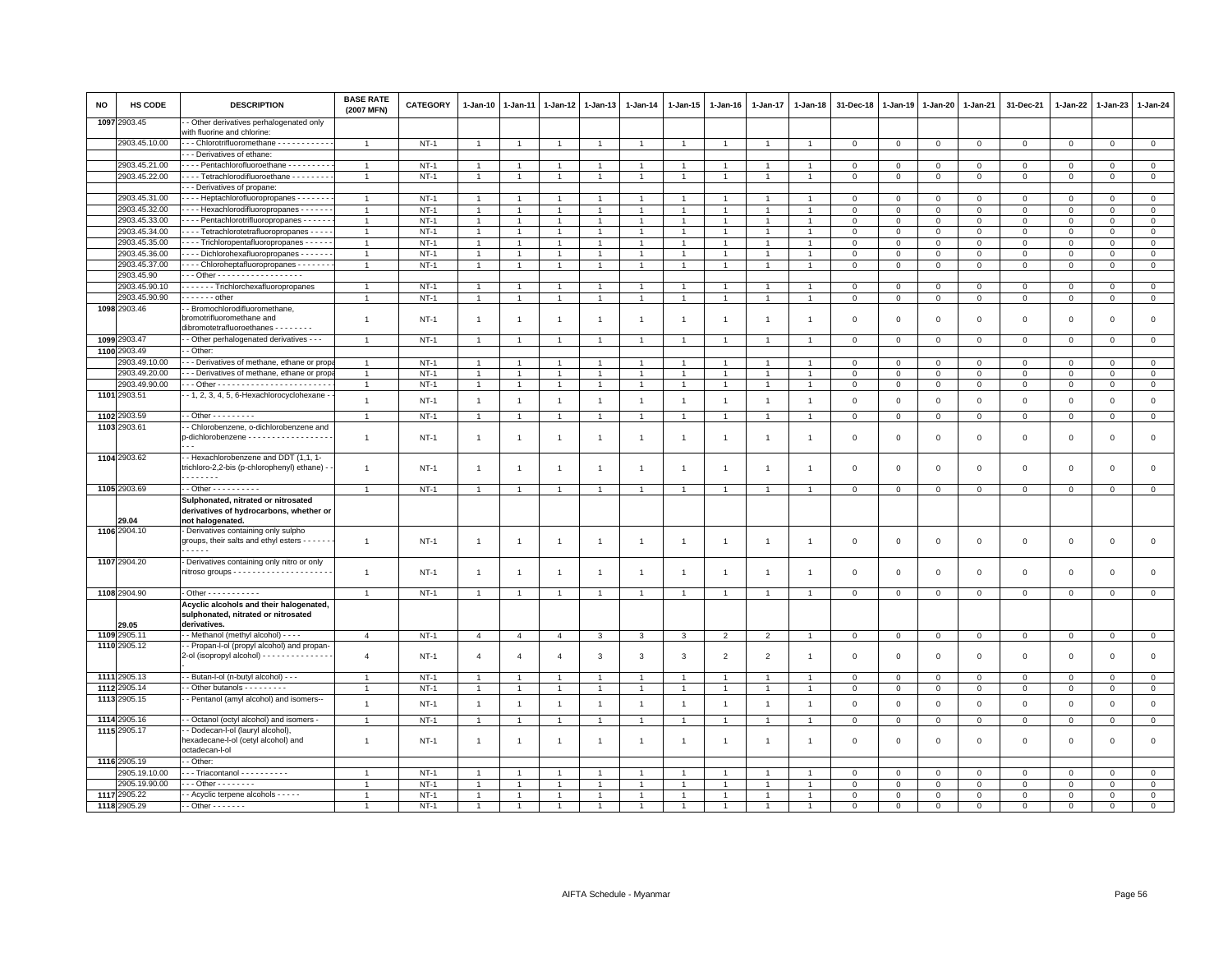| NO   | HS CODE       | <b>DESCRIPTION</b>                                                                                                | <b>BASE RATE</b><br>(2007 MFN) | CATEGORY  | 1-Jan-10       | 1-Jan-11       | 1-Jan-12       | 1-Jan-13       | 1-Jan-14       | 1-Jan-15       | 1-Jan-16       | 1-Jan-17       | 1-Jan-18       | 31-Dec-18               | 1-Jan-19       | 1-Jan-20       | 1-Jan-21       | 31-Dec-21      | 1-Jan-22       | 1-Jan-23       | 1-Jan-24       |
|------|---------------|-------------------------------------------------------------------------------------------------------------------|--------------------------------|-----------|----------------|----------------|----------------|----------------|----------------|----------------|----------------|----------------|----------------|-------------------------|----------------|----------------|----------------|----------------|----------------|----------------|----------------|
|      | 1119 2905.31  | - Ethylene glycol (ethanediol) - - - -                                                                            |                                | $NT-1$    |                |                | -1             | 1              | $\mathbf{1}$   |                |                |                |                | 0                       | $^{\circ}$     | $\mathbf 0$    | 0              | $\circ$        | 0              | $\circ$        | $\mathbf{0}$   |
| 1120 | 2905.32       | - Propylene glycol (propane-1,2-diol) -                                                                           | $\overline{1}$                 | ST        | $\overline{1}$ | $\overline{1}$ | $\overline{1}$ | $\overline{1}$ | $\overline{1}$ | $\mathbf{1}$   | $\overline{1}$ | $\mathbf{1}$   | $\overline{1}$ | $\mathbf{1}$            | $\overline{1}$ | $\overline{1}$ | $\overline{1}$ | $\overline{1}$ | $\overline{1}$ | $\overline{1}$ | $\overline{1}$ |
|      | 1121 2905.39  | $-$ Other $    -$                                                                                                 | $\overline{1}$                 | $NT-1$    | $\mathbf{1}$   | $\overline{1}$ | $\overline{1}$ | $\overline{1}$ | $\mathbf{1}$   | $\mathbf{1}$   | $\mathbf{1}$   | $\mathbf{1}$   | $\overline{1}$ | $\mathbf 0$             | $\mathbf{0}$   | $\mathbf{0}$   | $\overline{0}$ | $\circ$        | 0              | $\mathbf 0$    | $\mathbf 0$    |
|      | 1122 2905.41  | - 2-Ethyl-2-(hydroxymethyl)propane-1,3-<br>diol (trimethylolpropane) - - - - - - - - - - - - - -<br>$\sim$ $\sim$ | $\overline{1}$                 | $NT-1$    | $\overline{1}$ | $\overline{1}$ | $\overline{1}$ | $\overline{1}$ | $\mathbf{1}$   | $\overline{1}$ | -1             | $\overline{1}$ | $\overline{1}$ | $^{\circ}$              | $^{\circ}$     | $\mathbf 0$    | $\mathbf 0$    | $\mathbf 0$    | 0              | $\mathbf 0$    | $\mathbf{0}$   |
|      | 1123 2905.42  | - - Pentaerythritol - - - - - -                                                                                   |                                | $NT-1$    | $\overline{1}$ |                | -1             |                | $\mathbf{1}$   |                |                |                |                | $\mathbf 0$             | $^{\circ}$     | 0              | 0              | $\circ$        | 0              | $\mathbf 0$    | $\mathbf 0$    |
|      | 1124 2905.43  | - Mannitol - - - - - - - -                                                                                        | $\overline{1}$                 | $NT-1$    | $\mathbf{1}$   | $\mathbf{1}$   | $\mathbf{1}$   | $\mathbf{1}$   | $\mathbf{1}$   | 1              |                |                | $\overline{1}$ | $\mathbf 0$             | $\mathbf 0$    | $\mathbf 0$    | $\mathbf{0}$   | $\mathbf 0$    | $\mathbf 0$    | $\mathbf{0}$   | $\overline{0}$ |
|      | 1125 2905.44  | --D-glucitol (sobitol)-------                                                                                     | $\overline{1}$                 | <b>ST</b> | $\overline{1}$ | $\overline{1}$ | $\overline{1}$ | $\overline{1}$ | $\mathbf{1}$   | $\mathbf{1}$   | $\overline{1}$ | $\mathbf{1}$   | $\overline{1}$ | $\overline{1}$          | $\overline{1}$ | $\overline{1}$ | $\overline{1}$ | $\overline{1}$ | $\overline{1}$ | $\overline{1}$ | $\overline{1}$ |
|      | 1126 2905.45  | - Glycerol - - - - - - - - -                                                                                      |                                | $NT-1$    | $\overline{1}$ |                | 1              |                | $\overline{1}$ |                |                |                |                | $\mathbf 0$             | $\mathbf 0$    | $\mathbf 0$    | $\mathbf 0$    | $\mathbf 0$    | $\mathsf 0$    | $\mathsf 0$    | $\mathbf 0$    |
|      | 1127 2905.49  | $-$ Other - - - - - - - - - - - - - -                                                                             | $\mathbf{1}$                   | $NT-1$    | $\overline{1}$ | $\overline{1}$ | $\overline{1}$ | $\mathbf{1}$   | $\overline{1}$ |                |                |                | $\mathbf{1}$   | $\mathbf 0$             | $\mathbf 0$    | $\mathbf 0$    | 0              | $\circ$        | 0              | $\mathbf 0$    | $\mathbf 0$    |
|      | 1128 2905.51  | - Ethchlorvynol (INN) - - - - - -                                                                                 | $\overline{1}$                 | $NT-1$    | $\overline{1}$ | $\overline{1}$ | $\overline{1}$ | $\overline{1}$ | $\mathbf{1}$   | $\overline{1}$ |                |                | $\overline{1}$ | $\mathbf 0$             | $\mathbf 0$    | $\mathbf 0$    | $\Omega$       | $\mathsf 0$    | $\Omega$       | $\mathbf 0$    | $\mathbf 0$    |
|      | 1129 2905.59  | $-$ Other - - - - - - - - - - - - - - -                                                                           | $\overline{1}$                 | $NT-1$    | $\mathbf{1}$   | $\overline{1}$ | $\overline{1}$ | $\overline{1}$ | $\mathbf{1}$   | $\mathbf{1}$   | $\overline{1}$ | $\mathbf{1}$   | $\overline{1}$ | $\mathbf 0$             | $\mathsf 0$    | $\mathbf 0$    | $\mathbf 0$    | $\mathbf 0$    | $\mathsf 0$    | $\mathsf 0$    | $\circ$        |
|      | 29.06         | Cyclic alcohols and their halogenated,<br>sulphonated, nitrated or nitrosated<br>derivatives.                     |                                |           |                |                |                |                |                |                |                |                |                |                         |                |                |                |                |                |                |                |
|      | 1130 2906.11  | - Menthol                                                                                                         | $\overline{1}$                 | <b>ST</b> | $\overline{1}$ | $\overline{1}$ | $\overline{1}$ | $\overline{1}$ | $\overline{1}$ | $\overline{1}$ | -1             |                |                | $\overline{1}$          | $\overline{1}$ | $\overline{1}$ | $\overline{1}$ | $\overline{1}$ | $\mathbf{1}$   | $\overline{1}$ | $\overline{1}$ |
|      | 1131 2906.12  | - Cyclohexanol, methylcyclohexanols and<br>dimethylcyclohexanols -                                                | $\overline{1}$                 | $NT-1$    | $\overline{1}$ | $\overline{1}$ | $\overline{1}$ | $\overline{1}$ | $\mathbf{1}$   | $\overline{1}$ | $\overline{1}$ | $\overline{1}$ | $\overline{1}$ | $\Omega$                | $\overline{0}$ | $\Omega$       | $\circ$        | $\mathbf 0$    | $\mathbf 0$    | $\mathbf 0$    | $\mathbf{0}$   |
|      | 1132 2906.13  | - Sterols and inositols - - - - - - -                                                                             | $\overline{1}$                 | $NT-1$    | $\overline{1}$ | $\overline{1}$ | $\overline{1}$ | -1             | $\overline{1}$ |                |                |                |                | $\mathbf 0$             | $\mathbf 0$    | $\mathbf 0$    | 0              | $\mathbf 0$    | $\Omega$       | $\mathbf 0$    | $\overline{0}$ |
|      | 1133 2906.14  | $-$ Terpineols $       -$                                                                                         | -1                             | $NT-1$    | $\overline{1}$ |                | $\mathbf{1}$   | $\mathbf{1}$   | $\mathbf{1}$   | 1              |                |                |                | $\mathbf 0$             | $\mathbf 0$    | $\mathbf 0$    | $\mathbf 0$    | $\mathbf 0$    | 0              | $\mathbf 0$    | $\mathbf{0}$   |
|      | 1134 2906.19  | $-$ Other - - - - - - - - - - - -                                                                                 | $\overline{1}$                 | $NT-1$    | $\overline{1}$ | $\overline{1}$ | $\overline{1}$ | $\overline{1}$ | $\mathbf{1}$   | $\mathbf{1}$   | $\overline{1}$ | $\overline{1}$ | $\overline{1}$ | $\mathbf 0$             | $\overline{0}$ | $\mathbf 0$    | $\mathbf 0$    | $\mathbf 0$    | $\mathsf 0$    | $\mathbf 0$    | $\mathbf 0$    |
|      | 1135 2906.21  | - Benzyl alcohol - - - - - - - - - - -                                                                            | $\overline{1}$                 | $NT-1$    | $\mathbf{1}$   | $\overline{1}$ | $\overline{1}$ | $\mathbf{1}$   | $\mathbf{1}$   | $\overline{1}$ | $\overline{1}$ |                | $\overline{1}$ | $\mathbf 0$             | $\mathbf 0$    | $\mathsf 0$    | $\mathbf 0$    | $\mathbf 0$    | 0              | $\mathbf 0$    | $\mathsf 0$    |
|      | 1136 2906.29  | $-$ Other $        -$                                                                                             | $\overline{1}$                 | $NT-1$    | $\mathbf{1}$   | $\overline{1}$ | $\overline{1}$ | -1             | $\mathbf{1}$   | 1              | -1             |                | -1             | $\mathbf 0$             | 0              | $\mathbf{0}$   | 0              | $^{\circ}$     | 0              | $\mathbf{0}$   | $\mathbf{0}$   |
|      | 29.07         | Phenols; phenol-alcohols.                                                                                         |                                |           |                |                |                |                |                |                |                |                |                |                         |                |                |                |                |                |                |                |
|      | 1137 2907.11  | - Phenol (hydroxybenzene) and its salts -                                                                         | $\mathbf{1}$                   | $NT-1$    | $\overline{1}$ | $\mathbf{1}$   | $\overline{1}$ | $\overline{1}$ | $\overline{1}$ | $\mathbf{1}$   | -1             | $\mathbf{1}$   | -1             | $\mathbf 0$             | $\mathbf 0$    | $\mathbf 0$    | $\mathbf 0$    | $\mathbf 0$    | $\mathsf 0$    | $\mathsf 0$    | $\mathbf 0$    |
|      | 1138 2907.12  | - - Cresols and their salts - - - - - - -                                                                         | $\overline{1}$                 | $NT-1$    | $\overline{1}$ | $\overline{1}$ | $\overline{1}$ | $\overline{1}$ | $\mathbf{1}$   | $\overline{1}$ | $\overline{1}$ | $\overline{1}$ | $\overline{1}$ | $\mathbf 0$             | $\mathbf{0}$   | $\mathbf 0$    | $\mathbf{0}$   | $\mathbf 0$    | $\mathbf 0$    | $\mathbf 0$    | $\circ$        |
|      | 1139 2907.13  | - Octylphenol, nonylphenol and their<br>isomers; salts thereof -------------                                      | $\mathbf{1}$                   | $NT-1$    | $\overline{1}$ | $\overline{1}$ | $\overline{1}$ | $\mathbf{1}$   | $\mathbf{1}$   | $\overline{1}$ | $\overline{1}$ | $\mathbf{1}$   | $\mathbf{1}$   | $\mathbf 0$             | $\mathbf 0$    | $\mathsf 0$    | $\mathbf 0$    | $\mathbf 0$    | $\mathsf 0$    | $\mathsf 0$    | $\mathsf 0$    |
|      | 1140 2907.14  | - - Xylenols and their salts - - - - - -                                                                          | $\overline{1}$                 | $NT-1$    | $\overline{1}$ |                | $\overline{1}$ | $\mathbf{1}$   | $\overline{1}$ | $\mathbf{1}$   |                |                |                | $\Omega$                | $\Omega$       | $\Omega$       | $\mathbf 0$    | $\mathbf{0}$   | $\mathbf 0$    | $\mathbf 0$    | $\mathbf{0}$   |
|      | 1141 2907.15  | - Naphthols and their salts - - - -                                                                               | $\overline{1}$                 | $NT-1$    | $\overline{1}$ | $\overline{1}$ | $\overline{1}$ | $\overline{1}$ | $\overline{1}$ | $\mathbf{1}$   | $\overline{1}$ | $\overline{1}$ | $\overline{1}$ | $\mathbf 0$             | $\mathsf 0$    | $\mathbf 0$    | $\mathbf{0}$   | $\mathbf 0$    | $\mathsf 0$    | $\mathbf 0$    | $\circ$        |
|      | 1142 2907.19  | $-$ Other - - - - - - - - - - - - - -                                                                             | $\overline{1}$                 | $NT-1$    | $\overline{1}$ | $\overline{1}$ |                | $\overline{1}$ | $\overline{1}$ |                |                |                |                | $\mathbf 0$             | $\mathbf 0$    | $\mathbf 0$    | $\mathbf{0}$   | $\mathbf 0$    | $\Omega$       | $\mathbf 0$    | $\mathsf 0$    |
|      | 1143 2907.21  | - Resorcinol and its salts - - - - - - -                                                                          | $\overline{1}$                 | $NT-1$    | $\mathbf{1}$   | $\overline{1}$ | $\overline{1}$ | $\mathbf{1}$   | $\mathbf{1}$   | $\overline{1}$ |                |                |                | $\Omega$                | $\Omega$       | $\mathbf 0$    | $\Omega$       | $\mathbf{0}$   | $\mathbf 0$    | $\mathbf 0$    | $\mathbf 0$    |
|      | 1144 2907.22  | - Hydroquinone (quinol) and its salts -                                                                           | $\overline{1}$                 | $NT-1$    | $\overline{1}$ | $\overline{1}$ | $\overline{1}$ | $\overline{1}$ | $\mathbf{1}$   | $\overline{1}$ | $\overline{1}$ | $\overline{1}$ | $\overline{1}$ | $\overline{0}$          | $\overline{0}$ | $\mathbf 0$    | $\circ$        | $\mathbf 0$    | $\mathbf 0$    | $\mathbf 0$    | $\mathbf 0$    |
|      | 1145 2907.23  | - 4,4'-Isopropylidenediphenol (bisphenol<br>A, diphenylolpropane) and its salts - - - - -                         | $\overline{1}$                 | $NT-1$    | $\overline{1}$ | $\overline{1}$ | $\overline{1}$ | $\overline{1}$ | $\overline{1}$ | $\overline{1}$ | -1             | $\mathbf{1}$   |                | $\mathbf 0$             | $\mathbf 0$    | $\Omega$       | $\Omega$       | $\mathbf 0$    | $\Omega$       | $\mathbf 0$    | $\mathsf 0$    |
|      | 1146 2907.29  |                                                                                                                   | $\overline{1}$                 | $NT-1$    | $\overline{1}$ | $\overline{1}$ | $\overline{1}$ | $\overline{1}$ | $\overline{1}$ | $\overline{1}$ | $\overline{1}$ | $\overline{1}$ | $\overline{1}$ | $\mathbf 0$             | $\overline{0}$ | $\mathsf 0$    | $\mathbf 0$    | $\mathbf 0$    | $\mathsf 0$    | $\mathsf 0$    | $\overline{0}$ |
|      | 29.08         | Halogenated, sulphonated, nitrated or<br>nitrosated derivatives of phenols or<br>phenol-alcohols.                 |                                |           |                |                |                |                |                |                |                |                |                |                         |                |                |                |                |                |                |                |
|      | 1147 2908.10  | - Derivatives containing only halogen<br>substituents and their salts - - - - - - - - - - -                       | $\overline{1}$                 | $NT-1$    | $\overline{1}$ | $\overline{1}$ | $\overline{1}$ | $\overline{1}$ | $\mathbf{1}$   | $\overline{1}$ | $\overline{1}$ | $\overline{1}$ | $\overline{1}$ | $\mathbf 0$             | $\overline{0}$ | $\mathsf 0$    | $\mathbf 0$    | $\mathbf 0$    | $\mathsf 0$    | $\mathsf 0$    | $\mathbf 0$    |
|      | 1148 2908.20  | Derivatives containing only sulpho<br>groups, their salts and esters - - - - - - - - - -<br>.                     | $\overline{1}$                 | $NT-1$    | $\overline{1}$ | $\overline{1}$ | $\overline{1}$ | $\overline{1}$ | $\overline{1}$ | $\overline{1}$ | -1             | $\mathbf{1}$   | $\overline{1}$ | $\overline{\mathbf{0}}$ | $\overline{0}$ | $\mathbf 0$    | $\mathbf 0$    | $\mathbf 0$    | $\mathsf 0$    | $\mathsf 0$    | $\mathbf{0}$   |
|      | 1149 2908.90  | Other - - - - - - - - - - - - - -                                                                                 | $\mathbf{1}$                   | $NT-1$    | $\overline{1}$ | $\mathbf{1}$   | $\mathbf{1}$   | $\mathbf{1}$   | $\overline{1}$ | $\overline{1}$ |                |                |                | $\mathbf 0$             | $\mathsf 0$    | $\mathbf 0$    | $\mathbf 0$    | $\mathbf 0$    | $\mathsf 0$    | $\mathsf 0$    | $\circ$        |
|      | 29.09         | Ethers, ether-alcohols, ether-phenols,<br>ether-alcohol-phenols, alcohol<br>peroxides, ether                      |                                |           |                |                |                |                |                |                |                |                |                |                         |                |                |                |                |                |                |                |
|      | 1150 2909.11  | - Diethyl ether:                                                                                                  |                                |           |                |                |                |                |                |                |                |                |                |                         |                |                |                |                |                |                |                |
|      | 2909.11.10.00 | - - Pharmaceutical grade - - - - - - - - - - -                                                                    | $\overline{1}$                 | $NT-1$    | $\overline{1}$ | $\overline{1}$ | $\overline{1}$ | $\overline{1}$ | $\mathbf{1}$   | $\overline{1}$ | $\overline{1}$ | $\overline{1}$ | $\overline{1}$ | $\mathbf 0$             | $\mathsf 0$    | $\mathbf 0$    | $\mathbf 0$    | $\mathbf 0$    | $\mathsf 0$    | $\mathbf 0$    | $\circ$        |
|      | 2909.11.90.00 |                                                                                                                   | $\overline{1}$                 | $NT-1$    | $\overline{1}$ | $\overline{1}$ | $\overline{1}$ | $\overline{1}$ | $\overline{1}$ |                |                |                | $\overline{1}$ | $\mathbf 0$             | $\overline{0}$ | $\mathsf 0$    | $\mathsf 0$    | $\mathbf 0$    | $\mathbf 0$    | $\mathsf 0$    | $\mathsf 0$    |
|      | 1151 2909.19  | - Other:                                                                                                          |                                |           |                |                |                |                |                |                |                |                |                |                         |                |                |                |                |                |                |                |
|      | 2909.19.10.00 | - - Methyl tertiary butyl ether - - - - - - - - -                                                                 | $\overline{1}$                 | $NT-1$    | $\overline{1}$ | $\overline{1}$ | $\overline{1}$ | $\overline{1}$ | $\overline{1}$ |                |                |                |                | $^{\circ}$              | $^{\circ}$     | $\mathbf 0$    | $\Omega$       | $\Omega$       | $\Omega$       | $\mathbf 0$    | $\mathbf 0$    |
|      | 2909.19.90.00 |                                                                                                                   | $\overline{1}$                 | $NT-1$    | $\overline{1}$ | $\overline{1}$ | $\overline{1}$ | $\overline{1}$ | $\mathbf{1}$   | 1              |                | $\overline{1}$ | $\overline{1}$ | $\mathbf 0$             | $\mathbf 0$    | $\mathsf 0$    | $\mathbf 0$    | $\mathbf 0$    | $\mathsf 0$    | $\mathsf 0$    | $\mathbf 0$    |
|      | 1152 2909.20  | Cyclanic, cyclenic or cycloterpenic ethers<br>and their halogenated, sulphonated,                                 | $\overline{1}$                 | $NT-1$    | $\overline{1}$ |                | $\overline{1}$ | $\overline{1}$ | $\mathbf{1}$   | $\overline{1}$ | -1             | $\overline{1}$ |                | $\mathbf 0$             | $\mathbf 0$    | $\mathbf 0$    | $\Omega$       | $\mathbf 0$    | $\Omega$       | $\mathsf 0$    | $\mathsf 0$    |
|      | 1153 2909.30  | Aromatic ethers and their halogenated,                                                                            | $\overline{1}$                 | $NT-1$    | $\overline{1}$ | $\overline{1}$ | $\overline{1}$ | $\overline{1}$ | $\overline{1}$ | $\overline{1}$ | $\overline{1}$ | $\overline{1}$ | $\overline{1}$ | $\mathbf{0}$            | $\Omega$       | $\mathsf 0$    | $\mathbf 0$    | $\mathbf{0}$   | $\mathbf 0$    | $\mathbf 0$    | $\mathbf 0$    |
|      | 1154 2909.41  | - 2,2'-Oxydiethanol (diethylene glycol, ----                                                                      | $\overline{1}$                 | $NT-1$    |                | $\overline{1}$ | $\overline{1}$ | $\overline{1}$ | $\overline{1}$ | $\overline{1}$ | -1             | -1             | $\overline{1}$ | $\Omega$                | $\Omega$       | $\Omega$       | $\Omega$       | $\mathbf 0$    | $\mathbf 0$    | $\mathbf 0$    | $\Omega$       |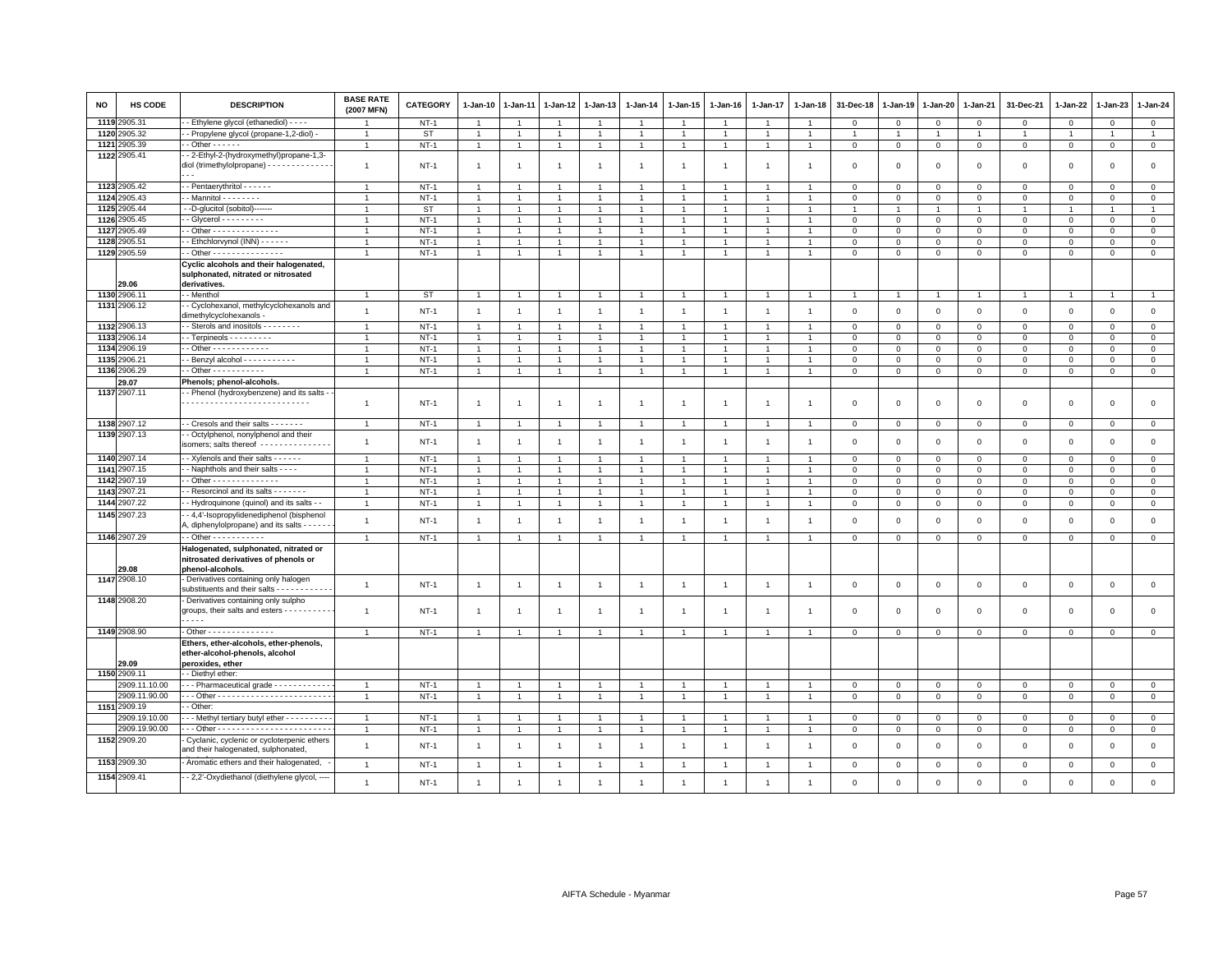| 1155 2909.42<br>- Monomethyl ethers of ethylene glycol or<br>of diethylene glycol - - - - - - - - - - - - - - - - -<br>$NT-1$<br>$\mathbf 0$<br>$\mathbf 0$<br>$\mathbf 0$<br>$\mathbf 0$<br>$\mathsf 0$<br>$\mathbf 0$<br>$\mathsf 0$<br>$\mathbf{1}$<br>$\overline{1}$<br>$\mathbf{1}$<br>-1<br>-1<br>$\overline{1}$<br>$\overline{1}$<br>$\mathbf{1}$<br>$\overline{1}$<br>-1<br>1156 2909.43<br>- Monobutyl ethers of ethylene glycol or of<br>diethylene glycol - - - - - - - - - - - - - - - - - -<br>$\mathbf{1}$<br>$NT-1$<br>$\overline{1}$<br>$\mathbf{1}$<br>$\overline{1}$<br>$\overline{1}$<br>$\Omega$<br>$\Omega$<br>$\Omega$<br>$\mathbf 0$<br>$\mathbf 0$<br>$\mathbf 0$<br>$\mathbf 0$<br>$\overline{1}$<br>$\overline{1}$<br>$\overline{1}$<br>$\overline{1}$<br>$\overline{1}$<br>1157 2909.44<br>- Other monoalkylethers of ethylene<br>glycol or of diethylene glycol - - - - - - - - -<br>$\mathbf{1}$<br>$NT-1$<br>$\overline{1}$<br>$\mathbf{1}$<br>$\overline{1}$<br>$\overline{1}$<br>$\mathbf 0$<br>$\mathbf 0$<br>$\mathbf 0$<br>$\mathbf 0$<br>$\mathsf 0$<br>$\mathbf 0$<br>$\mathsf 0$<br>$\overline{1}$<br>$\overline{1}$<br>$\overline{1}$<br>$\overline{1}$<br>----<br>1158 2909.49<br>$-$ Other - - - - - - - - - - - - -<br>$NT-1$<br>$\mathbf 0$<br>$\mathbf 0$<br>$\mathbf{0}$<br>$\mathbf{0}$<br>$\mathbf 0$<br>$\mathbf{0}$<br>$\overline{1}$<br>$\overline{1}$<br>$\overline{1}$<br>0<br>-1<br>-1<br>$\overline{1}$<br>$\mathbf{1}$<br>$\overline{1}$<br>$\mathbf{1}$<br>$\overline{1}$<br>1159 2909.50<br>Ether-phenols, ether-alcohol-phenols and<br>their halogenated, sulphonated, nitrated or<br>$NT-1$<br>$\mathsf 0$<br>$\overline{0}$<br>$\mathbf 0$<br>$\mathbf 0$<br>$\mathbf 0$<br>$\mathbf 0$<br>$\mathbf 0$<br>$\overline{1}$<br>$\overline{1}$<br>$\overline{1}$<br>$\overline{1}$<br>$\overline{1}$<br>-1<br>$\overline{1}$<br>$\overline{1}$<br>$\overline{1}$<br>-1<br>1160 2909.60<br>Alcohol peroxides, ether peroxides,<br>$NT-1$<br>$\mathbf 0$<br>$\mathbf 0$<br>$\mathbf 0$<br>$\mathbf 0$<br>$\mathsf 0$<br>$\mathsf 0$<br>$\mathsf 0$<br>$\mathbf{1}$<br>$\overline{1}$<br>$\overline{1}$<br>$\overline{1}$<br>$\overline{1}$<br>$\overline{1}$<br>$\overline{1}$<br>-1<br>$\overline{1}$<br>$\overline{1}$<br>ketone peroxides and their halogenated<br>epoxyphenols, and epoxyethers, with a<br>29.10<br>three-membered ring, and their<br>1161 2910.10<br>Oxirane (ethylene oxide) - - - - -<br>$NT-1$<br>$\overline{1}$<br>$\mathbf{1}$<br>$\overline{1}$<br>$\overline{1}$<br>$\overline{1}$<br>$\mathbf 0$<br>$\overline{0}$<br>$\mathbf 0$<br>$\mathbf 0$<br>$\mathsf 0$<br>$\mathbf 0$<br>$\mathbf 0$<br>$\overline{1}$<br>$\overline{1}$<br>$\overline{1}$<br>$\overline{1}$<br>1162<br>2910.20<br>Methyloxirane (propylene oxide) - - - -<br>$NT-1$<br>$\mathbf 0$<br>$\mathbf 0$<br>$\mathbf 0$<br>$\mathbf{1}$<br>$\overline{1}$<br>$\mathbf{1}$<br>$\mathbf{0}$<br>0<br>$^{\circ}$<br>$\mathbf{0}$<br>$\overline{1}$<br>1<br>$\overline{1}$<br>$\overline{1}$<br>$\mathbf{1}$<br>1<br>1163<br>2910.30<br>1-Chloro-2,3-epoxypropane<br>$NT-1$<br>$\mathbf{1}$<br>$\overline{1}$<br>$\mathbf{1}$<br>$\mathbf{1}$<br>$\mathbf{1}$<br>$\,0\,$<br>$\overline{1}$<br>$\overline{1}$<br>$\overline{1}$<br>$\mathbf{1}$<br>$\overline{1}$<br>$\mathbf 0$<br>$\mathbf 0$<br>$\mathbf 0$<br>$\mathsf 0$<br>$\mathbf 0$<br>$\mathsf 0$<br>1164 2910.90<br>- Other - - - - - - - - - - - - - -<br>$\overline{1}$<br>$NT-1$<br>$\overline{1}$<br>$\mathbf{1}$<br>$\mathbf{1}$<br>$\mathbf{1}$<br>$\mathbf 0$<br>$\mathbf 0$<br>$\overline{0}$<br>$\mathbf 0$<br>$\overline{0}$<br>$\mathsf 0$<br>$\mathsf 0$<br>$\mathbf{1}$<br>$\overline{1}$<br>$\overline{1}$<br>$\mathbf{1}$<br>$\overline{1}$<br>1165 2911.00<br>Acetals and hemiacetals, whether or not<br>$\mathsf 0$<br>$NT-1$<br>$\mathbf{1}$<br>$\mathbf 0$<br>$\mathbf 0$<br>$\mathbf 0$<br>$\mathsf 0$<br>$\mathsf 0$<br>$\mathsf 0$<br>$\mathbf{1}$<br>$\mathbf{1}$<br>$\overline{1}$<br>$\overline{1}$<br>$\overline{1}$<br>$\overline{1}$<br>$\overline{1}$<br>$\overline{1}$<br>$\overline{1}$<br>$\mathbf 0$<br>with other oxygen function, and their<br>oxygen function; cyclic polymers of<br>aldehydes;<br>29.12<br>1166 2912.11<br>- Methanal (formaldehyde) - - - - -<br>$NT-1$<br>$\mathbf 0$<br>$\mathbf 0$<br>$\mathbf{0}$<br>$\mathbf{1}$<br>$\mathbf{1}$<br>$\mathbf{0}$<br>$\mathbf{0}$<br>$\mathbf 0$<br>$\mathbf{0}$<br>$\mathbf{1}$<br>$\overline{1}$<br>$\mathbf{1}$<br>$\overline{1}$<br>$\mathbf{1}$<br>1<br>$\mathbf{1}$<br>$\overline{1}$<br>1167 2912.12<br>- Ethanal (acetaldehyde) - - - -<br>$NT-1$<br>$\mathbf{1}$<br>$\mathbf{1}$<br>$\overline{1}$<br>$\overline{1}$<br>$\mathbf{1}$<br>$\mathbf{1}$<br>$\mathbf{1}$<br>$\mathbf{1}$<br>$\overline{1}$<br>$\mathsf 0$<br>$\circ$<br>$\circ$<br>$\circ$<br>$\circ$<br>$\mathsf 0$<br>$\mathsf 0$<br>$\overline{1}$<br>1168 2912.13<br>- Butanal (butyraldehyde, normal isomer)<br>$NT-1$<br>$\mathbf{1}$<br>$\mathbf{1}$<br>$\mathbf{1}$<br>$\mathbf 0$<br>$\mathbf 0$<br>$\mathbb O$<br>$\mathbf 0$<br>$\mathsf 0$<br>$\mathsf 0$<br>$\mathbf 0$<br>$\overline{1}$<br>$\overline{1}$<br>$\overline{1}$<br>$\mathbf{1}$<br>$\overline{1}$<br>$\mathbf{1}$<br>$\overline{1}$<br>1169 2912.19<br>$-$ Other $        -$<br>$NT-1$<br>$\mathbf 0$<br>$\mathbf 0$<br>$\mathbf 0$<br>$\mathbf 0$<br>$\mathsf 0$<br>$\mathsf 0$<br>$\overline{1}$<br>$\overline{1}$<br>$\overline{1}$<br>$\overline{1}$<br>$\overline{1}$<br>$\overline{1}$<br>$\overline{1}$<br>$\overline{1}$<br>$\overline{1}$<br>$\mathbf{1}$<br>0<br>1170<br>2912.21<br>- Benzaldehyde - - - - - -<br>$NT-1$<br>$\mathbf 0$<br>$\circ$<br>$\mathbf{0}$<br>$\Omega$<br>$\mathbf 0$<br>$\mathbf 0$<br>$\overline{1}$<br>-1<br>$\overline{1}$<br>$\overline{1}$<br>$\overline{1}$<br>$\overline{1}$<br>$\mathbf{1}$<br>1<br>$\mathbf{1}$<br>$\overline{1}$<br>$\Omega$<br>1171<br>- Other - - - - - - - - - - - - -<br>2912.29<br>$NT-1$<br>$\mathsf 0$<br>$\mathsf 0$<br>$\mathsf 0$<br>$\mathbf{1}$<br>$\mathbf{1}$<br>$\overline{1}$<br>$\overline{1}$<br>$\overline{1}$<br>$\overline{1}$<br>$\overline{1}$<br>$\mathbf{1}$<br>$\mathbf{1}$<br>$\overline{1}$<br>$\mathbf 0$<br>$\mathsf 0$<br>$\mathbf 0$<br>$\mathsf 0$<br>1172 2912.30<br>- Aldehyde-alcohols - - - - - - - - -<br>$NT-1$<br>$\overline{1}$<br>$\mathbf{1}$<br>$\mathbf{1}$<br>$\mathbf{1}$<br>$\mathbf 0$<br>$\mathsf 0$<br>$\mathsf 0$<br>$\mathsf 0$<br>$\mathbf{1}$<br>$\overline{1}$<br>$\mathbf{1}$<br>$\overline{1}$<br>$\mathbf{1}$<br>$\overline{1}$<br>$\mathsf 0$<br>$\Omega$<br>$\mathsf 0$<br>1173 2912.41<br>- Vanillin (4-hydroxy-3-<br>$NT-1$<br>$\overline{1}$<br>$\overline{1}$<br>$\overline{1}$<br>$\overline{1}$<br>$\overline{1}$<br>$\overline{1}$<br>$\overline{1}$<br>$\overline{1}$<br>$\mathbf{1}$<br>$\overline{1}$<br>$\mathbf 0$<br>$\mathbf 0$<br>$\mathsf 0$<br>$\mathbf 0$<br>$\mathsf 0$<br>$\mathbf 0$<br>$\mathsf 0$<br>methoxybenzaldehyde) - -<br>1174 2912.42<br>- Ethylvanillin (3-ethoxy-4-<br>$\mathbf 0$<br>$\overline{1}$<br>$NT-1$<br>$\overline{1}$<br>$\overline{1}$<br>$\overline{1}$<br>$\overline{1}$<br>$\overline{1}$<br>$\Omega$<br>$\overline{0}$<br>$\mathbf 0$<br>$\mathbf 0$<br>$\mathbf 0$<br>$\mathbf 0$<br>$\overline{1}$<br>$\overline{1}$<br>$\overline{1}$<br>$\overline{1}$<br>hydroxybenzaldehyde) - - - - - - - - - - - - - -<br>- Other - - - - - - - - - - - - -<br>1175 2912.49<br>$NT-1$<br>$\mathsf 0$<br>$\mathsf 0$<br>$\mathsf 0$<br>$\overline{1}$<br>$\overline{1}$<br>$\mathbf{1}$<br>$\overline{1}$<br>$\overline{1}$<br>$\overline{1}$<br>$\overline{1}$<br>$\overline{1}$<br>$\overline{1}$<br>$\mathbf 0$<br>$\overline{0}$<br>$\mathbf 0$<br>$\mathsf 0$<br>$\overline{1}$<br>11762<br>2912.50<br>Cyclic polymers of aldehydes - - - -<br>$NT-1$<br>$\mathbf 0$<br>$\mathbf 0$<br>$\mathbf{0}$<br>$\Omega$<br>$^{\circ}$<br>$^{\circ}$<br>$^{\circ}$<br>$\overline{1}$<br>1<br>$\overline{1}$<br>$\mathbf{1}$<br>$\overline{1}$<br>$\overline{1}$<br>$\mathbf{1}$<br>1<br>$\mathbf{1}$<br>-1<br>1177 2912.60<br>Paraformaldehyde - - - - - -<br>$NT-1$<br>$\overline{1}$<br>$\mathbf 0$<br>$\mathbf 0$<br>$\mathbf{0}$<br>$\mathbf 0$<br>$\mathbf 0$<br>$\mathbf 0$<br>$\mathsf 0$<br>$\overline{1}$<br>$\mathbf{1}$<br>$\overline{1}$<br>$\overline{1}$<br>$\overline{1}$<br>$\mathbf{1}$<br>$\mathbf{1}$<br>$\overline{1}$<br>$\overline{1}$<br>1178 2913.00<br>Halogenated, sulphonated, nitrated or<br>$NT-1$<br>$\mathsf 0$<br>$\mathsf 0$<br>$\mathbf{1}$<br>$\mathbf 0$<br>$\mathbf 0$<br>$\mathsf 0$<br>$\mathbf 0$<br>$\mathsf 0$<br>$\mathbf{1}$<br>$\overline{1}$<br>$\overline{1}$<br>$\overline{1}$<br>$\mathbf{1}$<br>$\overline{1}$<br>$\overline{1}$<br>$\overline{1}$<br>$\overline{1}$<br>nitrosated derivatives of products of<br>caling 20.43<br>Ketones and quinones, whether or not<br>with other oxygen function, and their<br>29.14<br>halogenated,<br>1179 2914.11<br>- Acetone -<br><b>ST</b><br>$\overline{1}$<br>$\overline{1}$<br>1<br>$\mathbf{1}$<br>-1<br>$\overline{1}$<br>-1<br>-1<br>-1<br>1<br>-1<br>1180 2914.12<br>- Butanone (methyl ethyl ketone) - - - - -<br>$NT-1$<br>$\mathbf 0$<br>$\Omega$<br>$\mathbf 0$<br>$\mathbf 0$<br>$\mathsf 0$<br>$\mathbf 0$<br>$\mathsf 0$<br>$\overline{1}$<br>$\overline{1}$<br>$\overline{1}$<br>$\overline{1}$<br>$\overline{1}$<br>$\overline{1}$<br>1<br>$\overline{1}$<br>$\mathbf{1}$<br>1181 2914.13<br>- 4-Methylpentan-2-one (methyl isobutyl<br>$NT-1$<br>$\mathbf{1}$<br>$\overline{1}$<br>$\mathbf 0$<br>$\overline{0}$<br>$\mathbf 0$<br>$\mathbf 0$<br>$\mathsf 0$<br>$\mathbf 0$<br>$\mathsf 0$<br>$\overline{1}$<br>$\overline{1}$<br>$\overline{1}$<br>$\overline{1}$<br>$\overline{1}$<br>$\overline{1}$<br>$\overline{1}$<br>$\overline{1}$<br>1182 2914.19<br>$-$ Other $        -$<br>$NT-1$<br>$\overline{1}$<br>$\Omega$<br>$\Omega$<br>$\mathbf 0$<br>$\mathbf 0$<br>$\mathbf 0$<br>$\mathbf 0$<br>$\mathbf 0$<br>$\overline{1}$<br>$\mathbf{1}$<br>$\overline{1}$<br>$\mathbf{1}$<br>1<br>1183 2914.21<br>$-$ Camphor $- - - - - - -$<br>$NT-1$<br>$\mathbf 0$<br>$\mathbf{1}$<br>$\mathbf 0$<br>$\mathbf{0}$<br>$\mathbf{0}$<br>$\mathbf 0$<br>$\mathbf 0$<br>$\overline{1}$<br>$\mathbf{1}$<br>$\overline{1}$<br>$\overline{1}$<br>$\overline{1}$<br>$\mathbf{1}$<br>$\overline{1}$<br>$\overline{1}$<br>$\overline{1}$<br>$\mathbf{0}$<br>1184 2914.22<br>- Cyclohexanone and<br>$NT-1$<br>$\mathbf{1}$<br>$\overline{1}$<br>$\mathbf{1}$<br>$\overline{1}$<br>$\overline{1}$<br>$\overline{1}$<br>$\overline{1}$<br>$\overline{1}$<br>$\mathbf{1}$<br>$\overline{1}$<br>$\mathbf 0$<br>$\mathbf 0$<br>$\mathbf 0$<br>$\mathbf 0$<br>$\mathsf 0$<br>$\mathbf 0$<br>$\mathsf 0$<br>1185 2914.23<br>- lonones and methylionones - - -<br>$NT-1$<br>$\mathbf 0$<br>$\mathbf 0$<br>$\mathbf 0$<br>$\mathbf 0$<br>$\mathsf 0$<br>$\overline{1}$<br>$\overline{1}$<br>$\overline{1}$<br>$\overline{1}$<br>$\overline{1}$<br>$\overline{1}$<br>$\overline{1}$<br>$\overline{1}$<br>$\overline{1}$<br>$\overline{1}$<br>0<br>0<br>1186<br>2914.29<br>- Other - - - - - - - - - - - - -<br>$NT-1$<br>$\overline{1}$<br>$\overline{1}$<br>$\overline{1}$<br>$\overline{0}$<br>$\overline{0}$<br>$\overline{1}$<br>$\overline{1}$<br>$\overline{1}$<br>$\blacktriangleleft$<br>$\overline{1}$<br>$\overline{1}$<br>$\mathbf 0$<br>$\mathbf{0}$<br>$\mathsf 0$<br>$\Omega$<br>$\mathbf 0$<br>$\overline{1}$<br>1187<br>2914.31<br>-Phenylacetone(phenylpropan-2-one) - -<br>$NT-1$<br>$\mathsf 0$<br>$\mathsf 0$<br>$\mathsf 0$<br>$\mathsf 0$<br>$\overline{1}$<br>$\overline{1}$<br>$\overline{1}$<br>$\overline{1}$<br>$\overline{1}$<br>$\overline{1}$<br>$\overline{1}$<br>$\mathbf{1}$<br>$\mathbf{1}$<br>$\overline{1}$<br>$\mathbf 0$<br>$\mathbf 0$<br>$\mathsf 0$<br>1188 2914.39<br>$-$ Other $        -$<br>$NT-1$<br>$\mathsf 0$<br>$\mathsf 0$<br>$\mathbf{1}$<br>$\mathbf{1}$<br>$\mathbf 0$<br>$\mathbf 0$<br>$\mathsf 0$<br>$\mathsf 0$<br>$\mathsf{O}$<br>$\overline{1}$<br>$\mathbf{1}$<br>$\overline{1}$<br>$\mathbf{1}$<br>$\mathbf{1}$<br>$\mathbf{1}$<br>$\mathbf{1}$<br>$\overline{1}$<br>1189 2914.40<br>- Ketone-alcohols and ketone-aldehydes -<br>$\overline{1}$<br>$NT-1$<br>$\mathbf{1}$<br>$\mathbf{1}$<br>$\mathbf 0$<br>$\mathbf 0$<br>$\mathbb O$<br>$\mathsf 0$<br>$\mathsf 0$<br>$\mathsf 0$<br>$\mathbf 0$<br>$\overline{1}$<br>$\overline{1}$<br>$\overline{1}$<br>$\mathbf{1}$<br>$\overline{1}$<br>$\mathbf{1}$<br>$\overline{1}$<br>1190 2914.50<br>Ketone-phenols and ketones with other<br>$\overline{1}$<br>$NT-1$<br>$\mathbf{1}$<br>$\mathbf{1}$<br>$\mathbf 0$<br>$\mathbf 0$<br>$\mathbf 0$<br>$\mathbf 0$<br>$\mathsf 0$<br>$\mathbf 0$<br>$\mathsf 0$<br>$\overline{1}$<br>$\overline{1}$<br>$\mathbf{1}$<br>$\mathbf{1}$<br>1191 2914.61<br>$-$ Anthraquinone $    -$<br>$NT-1$<br>$\mathbf{0}$<br>$\Omega$<br>$\Omega$<br>$\Omega$<br>$\Omega$<br>$\Omega$<br>$\Omega$<br>$\overline{1}$<br>$\mathbf{1}$<br>1192 2914.69<br>- - Other - - - - - - - - - - - -<br>$NT-1$<br>$\Omega$<br>$\mathbf 0$<br>$\mathbf 0$<br>$\mathbf 0$<br>$\mathbf 0$<br>$\overline{1}$<br>$\Omega$<br>$\Omega$ | <b>NO</b> | <b>HS CODE</b> | <b>DESCRIPTION</b> | <b>BASE RATE</b><br>(2007 MFN) | <b>CATEGORY</b> | 1-Jan-10 | 1-Jan-11 | 1-Jan-12 | $1-Jan-13$ | 1-Jan-14 | 1-Jan-15 | 1-Jan-16 | 1-Jan-17 | $1-Jan-18$ | 31-Dec-18 | $1-Jan-19$ | 1-Jan-20 | 1-Jan-21 | 31-Dec-21 | 1-Jan-22 | 1-Jan-23 | 1-Jan-24       |
|---------------------------------------------------------------------------------------------------------------------------------------------------------------------------------------------------------------------------------------------------------------------------------------------------------------------------------------------------------------------------------------------------------------------------------------------------------------------------------------------------------------------------------------------------------------------------------------------------------------------------------------------------------------------------------------------------------------------------------------------------------------------------------------------------------------------------------------------------------------------------------------------------------------------------------------------------------------------------------------------------------------------------------------------------------------------------------------------------------------------------------------------------------------------------------------------------------------------------------------------------------------------------------------------------------------------------------------------------------------------------------------------------------------------------------------------------------------------------------------------------------------------------------------------------------------------------------------------------------------------------------------------------------------------------------------------------------------------------------------------------------------------------------------------------------------------------------------------------------------------------------------------------------------------------------------------------------------------------------------------------------------------------------------------------------------------------------------------------------------------------------------------------------------------------------------------------------------------------------------------------------------------------------------------------------------------------------------------------------------------------------------------------------------------------------------------------------------------------------------------------------------------------------------------------------------------------------------------------------------------------------------------------------------------------------------------------------------------------------------------------------------------------------------------------------------------------------------------------------------------------------------------------------------------------------------------------------------------------------------------------------------------------------------------------------------------------------------------------------------------------------------------------------------------------------------------------------------------------------------------------------------------------------------------------------------------------------------------------------------------------------------------------------------------------------------------------------------------------------------------------------------------------------------------------------------------------------------------------------------------------------------------------------------------------------------------------------------------------------------------------------------------------------------------------------------------------------------------------------------------------------------------------------------------------------------------------------------------------------------------------------------------------------------------------------------------------------------------------------------------------------------------------------------------------------------------------------------------------------------------------------------------------------------------------------------------------------------------------------------------------------------------------------------------------------------------------------------------------------------------------------------------------------------------------------------------------------------------------------------------------------------------------------------------------------------------------------------------------------------------------------------------------------------------------------------------------------------------------------------------------------------------------------------------------------------------------------------------------------------------------------------------------------------------------------------------------------------------------------------------------------------------------------------------------------------------------------------------------------------------------------------------------------------------------------------------------------------------------------------------------------------------------------------------------------------------------------------------------------------------------------------------------------------------------------------------------------------------------------------------------------------------------------------------------------------------------------------------------------------------------------------------------------------------------------------------------------------------------------------------------------------------------------------------------------------------------------------------------------------------------------------------------------------------------------------------------------------------------------------------------------------------------------------------------------------------------------------------------------------------------------------------------------------------------------------------------------------------------------------------------------------------------------------------------------------------------------------------------------------------------------------------------------------------------------------------------------------------------------------------------------------------------------------------------------------------------------------------------------------------------------------------------------------------------------------------------------------------------------------------------------------------------------------------------------------------------------------------------------------------------------------------------------------------------------------------------------------------------------------------------------------------------------------------------------------------------------------------------------------------------------------------------------------------------------------------------------------------------------------------------------------------------------------------------------------------------------------------------------------------------------------------------------------------------------------------------------------------------------------------------------------------------------------------------------------------------------------------------------------------------------------------------------------------------------------------------------------------------------------------------------------------------------------------------------------------------------------------------------------------------------------------------------------------------------------------------------------------------------------------------------------------------------------------------------------------------------------------------------------------------------------------------------------------------------------------------------------------------------------------------------------------------------------------------------------------------------------------------------------------------------------------------------------------------------------------------------------------------------------------------------------------------------------------------------------------------------------------------------------------------------------------------------------------------------------------------------------------------------------------------------------------------------------------------------------------------------------------------------------------------------------------------------------------------------------------------------------------------------------------------------------------------------------------------------------------------------------------------------------------------------------------------------------------------------------------------------------------------------------------------------------------------------------------------------------------------------------------------------------------------------------------------------------------------------------------------------------------------------------------------------------------------------------------------------------------------------------------------------------------------------------------------------------------------------------------------------------------------------------------------------------------------------------------------------------------------------------------------------------------------------------------------------------------------------------------------------------------------------------------------------------------------------------------------------------------------------------------------------------------------------------------------------------------------------------------------------------------------------------------------------------------------------------------------------------------------------------------------------------------------------------------------------------------------------------------------------------------------------------------------------------------------------------------------------------------------------------------------------------------------------------------------------------------------------------------------------------------------------------------------------------------------------------------------------------------------------------------------------------------------------------------------------------------------------------------------------------------------------------------------------------------------------------------------------------------------------------------------------------------------------------------------------------------------------------------------------------------------------------------------------------------------------------------------------------------------------------------------------------------------------------------------------------------------------------------------------------------------------------------------------------------------------------------------------------------------------------------------------------------------------------------------------------------------------------------------------------------------------------------------------------------------------------------------------------------------------------------------------------------------------------------------------------------------------------------------------------------------------------------------------------------------------------------------------------------------------------------------------------------------------------------------------------------------------------------------------------------------------------------------------------------------------------------------------------------------------------------------------------------------------------------------------------------------------------------------------------------------------------------------------------------------------------------------------------------------------------------------------------------------------------------------------------------------------------------------------------------------------------------------------------------------------------------------------------------------------------------------------------------------------------------------------------------------------------------------------------------------------------------------------------------------------------------------------------------------------------------------------------------------------------------------|-----------|----------------|--------------------|--------------------------------|-----------------|----------|----------|----------|------------|----------|----------|----------|----------|------------|-----------|------------|----------|----------|-----------|----------|----------|----------------|
|                                                                                                                                                                                                                                                                                                                                                                                                                                                                                                                                                                                                                                                                                                                                                                                                                                                                                                                                                                                                                                                                                                                                                                                                                                                                                                                                                                                                                                                                                                                                                                                                                                                                                                                                                                                                                                                                                                                                                                                                                                                                                                                                                                                                                                                                                                                                                                                                                                                                                                                                                                                                                                                                                                                                                                                                                                                                                                                                                                                                                                                                                                                                                                                                                                                                                                                                                                                                                                                                                                                                                                                                                                                                                                                                                                                                                                                                                                                                                                                                                                                                                                                                                                                                                                                                                                                                                                                                                                                                                                                                                                                                                                                                                                                                                                                                                                                                                                                                                                                                                                                                                                                                                                                                                                                                                                                                                                                                                                                                                                                                                                                                                                                                                                                                                                                                                                                                                                                                                                                                                                                                                                                                                                                                                                                                                                                                                                                                                                                                                                                                                                                                                                                                                                                                                                                                                                                                                                                                                                                                                                                                                                                                                                                                                                                                                                                                                                                                                                                                                                                                                                                                                                                                                                                                                                                                                                                                                                                                                                                                                                                                                                                                                                                                                                                                                                                                                                                                                                                                                                                                                                                                                                                                                                                                                                                                                                                                                                                                                                                                                                                                                                                                                                                                                                                                                                                                                                                                                                                                                                                                                                                                                                                                                                                                                                                                                                                                                                                                                                                                                                                                                                                                                                                                                                                                                                                                                                                                                                                                                                                                                                                                                                                                                                                                                                                                                                                                                                                                                                                                                                                                                                                                                                                                                                                                                                                                                                                                                                                                                                                                                                                                                                                                                                                                                                                                                                                                                                                                                                                                                                                                                                                                                                                                                                                                                                                                                                                                                                                                                                                                                                                                                                                                                                                                                                                                                                                                                                                                                                                                                                                                                                                                                                                                                                                                           |           |                |                    |                                |                 |          |          |          |            |          |          |          |          |            |           |            |          |          |           |          |          | $\mathbf 0$    |
|                                                                                                                                                                                                                                                                                                                                                                                                                                                                                                                                                                                                                                                                                                                                                                                                                                                                                                                                                                                                                                                                                                                                                                                                                                                                                                                                                                                                                                                                                                                                                                                                                                                                                                                                                                                                                                                                                                                                                                                                                                                                                                                                                                                                                                                                                                                                                                                                                                                                                                                                                                                                                                                                                                                                                                                                                                                                                                                                                                                                                                                                                                                                                                                                                                                                                                                                                                                                                                                                                                                                                                                                                                                                                                                                                                                                                                                                                                                                                                                                                                                                                                                                                                                                                                                                                                                                                                                                                                                                                                                                                                                                                                                                                                                                                                                                                                                                                                                                                                                                                                                                                                                                                                                                                                                                                                                                                                                                                                                                                                                                                                                                                                                                                                                                                                                                                                                                                                                                                                                                                                                                                                                                                                                                                                                                                                                                                                                                                                                                                                                                                                                                                                                                                                                                                                                                                                                                                                                                                                                                                                                                                                                                                                                                                                                                                                                                                                                                                                                                                                                                                                                                                                                                                                                                                                                                                                                                                                                                                                                                                                                                                                                                                                                                                                                                                                                                                                                                                                                                                                                                                                                                                                                                                                                                                                                                                                                                                                                                                                                                                                                                                                                                                                                                                                                                                                                                                                                                                                                                                                                                                                                                                                                                                                                                                                                                                                                                                                                                                                                                                                                                                                                                                                                                                                                                                                                                                                                                                                                                                                                                                                                                                                                                                                                                                                                                                                                                                                                                                                                                                                                                                                                                                                                                                                                                                                                                                                                                                                                                                                                                                                                                                                                                                                                                                                                                                                                                                                                                                                                                                                                                                                                                                                                                                                                                                                                                                                                                                                                                                                                                                                                                                                                                                                                                                                                                                                                                                                                                                                                                                                                                                                                                                                                                                                                                           |           |                |                    |                                |                 |          |          |          |            |          |          |          |          |            |           |            |          |          |           |          |          | $\mathbf{0}$   |
|                                                                                                                                                                                                                                                                                                                                                                                                                                                                                                                                                                                                                                                                                                                                                                                                                                                                                                                                                                                                                                                                                                                                                                                                                                                                                                                                                                                                                                                                                                                                                                                                                                                                                                                                                                                                                                                                                                                                                                                                                                                                                                                                                                                                                                                                                                                                                                                                                                                                                                                                                                                                                                                                                                                                                                                                                                                                                                                                                                                                                                                                                                                                                                                                                                                                                                                                                                                                                                                                                                                                                                                                                                                                                                                                                                                                                                                                                                                                                                                                                                                                                                                                                                                                                                                                                                                                                                                                                                                                                                                                                                                                                                                                                                                                                                                                                                                                                                                                                                                                                                                                                                                                                                                                                                                                                                                                                                                                                                                                                                                                                                                                                                                                                                                                                                                                                                                                                                                                                                                                                                                                                                                                                                                                                                                                                                                                                                                                                                                                                                                                                                                                                                                                                                                                                                                                                                                                                                                                                                                                                                                                                                                                                                                                                                                                                                                                                                                                                                                                                                                                                                                                                                                                                                                                                                                                                                                                                                                                                                                                                                                                                                                                                                                                                                                                                                                                                                                                                                                                                                                                                                                                                                                                                                                                                                                                                                                                                                                                                                                                                                                                                                                                                                                                                                                                                                                                                                                                                                                                                                                                                                                                                                                                                                                                                                                                                                                                                                                                                                                                                                                                                                                                                                                                                                                                                                                                                                                                                                                                                                                                                                                                                                                                                                                                                                                                                                                                                                                                                                                                                                                                                                                                                                                                                                                                                                                                                                                                                                                                                                                                                                                                                                                                                                                                                                                                                                                                                                                                                                                                                                                                                                                                                                                                                                                                                                                                                                                                                                                                                                                                                                                                                                                                                                                                                                                                                                                                                                                                                                                                                                                                                                                                                                                                                                                                           |           |                |                    |                                |                 |          |          |          |            |          |          |          |          |            |           |            |          |          |           |          |          | $\mathsf 0$    |
|                                                                                                                                                                                                                                                                                                                                                                                                                                                                                                                                                                                                                                                                                                                                                                                                                                                                                                                                                                                                                                                                                                                                                                                                                                                                                                                                                                                                                                                                                                                                                                                                                                                                                                                                                                                                                                                                                                                                                                                                                                                                                                                                                                                                                                                                                                                                                                                                                                                                                                                                                                                                                                                                                                                                                                                                                                                                                                                                                                                                                                                                                                                                                                                                                                                                                                                                                                                                                                                                                                                                                                                                                                                                                                                                                                                                                                                                                                                                                                                                                                                                                                                                                                                                                                                                                                                                                                                                                                                                                                                                                                                                                                                                                                                                                                                                                                                                                                                                                                                                                                                                                                                                                                                                                                                                                                                                                                                                                                                                                                                                                                                                                                                                                                                                                                                                                                                                                                                                                                                                                                                                                                                                                                                                                                                                                                                                                                                                                                                                                                                                                                                                                                                                                                                                                                                                                                                                                                                                                                                                                                                                                                                                                                                                                                                                                                                                                                                                                                                                                                                                                                                                                                                                                                                                                                                                                                                                                                                                                                                                                                                                                                                                                                                                                                                                                                                                                                                                                                                                                                                                                                                                                                                                                                                                                                                                                                                                                                                                                                                                                                                                                                                                                                                                                                                                                                                                                                                                                                                                                                                                                                                                                                                                                                                                                                                                                                                                                                                                                                                                                                                                                                                                                                                                                                                                                                                                                                                                                                                                                                                                                                                                                                                                                                                                                                                                                                                                                                                                                                                                                                                                                                                                                                                                                                                                                                                                                                                                                                                                                                                                                                                                                                                                                                                                                                                                                                                                                                                                                                                                                                                                                                                                                                                                                                                                                                                                                                                                                                                                                                                                                                                                                                                                                                                                                                                                                                                                                                                                                                                                                                                                                                                                                                                                                                                                           |           |                |                    |                                |                 |          |          |          |            |          |          |          |          |            |           |            |          |          |           |          |          | $\mathbf{0}$   |
|                                                                                                                                                                                                                                                                                                                                                                                                                                                                                                                                                                                                                                                                                                                                                                                                                                                                                                                                                                                                                                                                                                                                                                                                                                                                                                                                                                                                                                                                                                                                                                                                                                                                                                                                                                                                                                                                                                                                                                                                                                                                                                                                                                                                                                                                                                                                                                                                                                                                                                                                                                                                                                                                                                                                                                                                                                                                                                                                                                                                                                                                                                                                                                                                                                                                                                                                                                                                                                                                                                                                                                                                                                                                                                                                                                                                                                                                                                                                                                                                                                                                                                                                                                                                                                                                                                                                                                                                                                                                                                                                                                                                                                                                                                                                                                                                                                                                                                                                                                                                                                                                                                                                                                                                                                                                                                                                                                                                                                                                                                                                                                                                                                                                                                                                                                                                                                                                                                                                                                                                                                                                                                                                                                                                                                                                                                                                                                                                                                                                                                                                                                                                                                                                                                                                                                                                                                                                                                                                                                                                                                                                                                                                                                                                                                                                                                                                                                                                                                                                                                                                                                                                                                                                                                                                                                                                                                                                                                                                                                                                                                                                                                                                                                                                                                                                                                                                                                                                                                                                                                                                                                                                                                                                                                                                                                                                                                                                                                                                                                                                                                                                                                                                                                                                                                                                                                                                                                                                                                                                                                                                                                                                                                                                                                                                                                                                                                                                                                                                                                                                                                                                                                                                                                                                                                                                                                                                                                                                                                                                                                                                                                                                                                                                                                                                                                                                                                                                                                                                                                                                                                                                                                                                                                                                                                                                                                                                                                                                                                                                                                                                                                                                                                                                                                                                                                                                                                                                                                                                                                                                                                                                                                                                                                                                                                                                                                                                                                                                                                                                                                                                                                                                                                                                                                                                                                                                                                                                                                                                                                                                                                                                                                                                                                                                                                                                           |           |                |                    |                                |                 |          |          |          |            |          |          |          |          |            |           |            |          |          |           |          |          |                |
|                                                                                                                                                                                                                                                                                                                                                                                                                                                                                                                                                                                                                                                                                                                                                                                                                                                                                                                                                                                                                                                                                                                                                                                                                                                                                                                                                                                                                                                                                                                                                                                                                                                                                                                                                                                                                                                                                                                                                                                                                                                                                                                                                                                                                                                                                                                                                                                                                                                                                                                                                                                                                                                                                                                                                                                                                                                                                                                                                                                                                                                                                                                                                                                                                                                                                                                                                                                                                                                                                                                                                                                                                                                                                                                                                                                                                                                                                                                                                                                                                                                                                                                                                                                                                                                                                                                                                                                                                                                                                                                                                                                                                                                                                                                                                                                                                                                                                                                                                                                                                                                                                                                                                                                                                                                                                                                                                                                                                                                                                                                                                                                                                                                                                                                                                                                                                                                                                                                                                                                                                                                                                                                                                                                                                                                                                                                                                                                                                                                                                                                                                                                                                                                                                                                                                                                                                                                                                                                                                                                                                                                                                                                                                                                                                                                                                                                                                                                                                                                                                                                                                                                                                                                                                                                                                                                                                                                                                                                                                                                                                                                                                                                                                                                                                                                                                                                                                                                                                                                                                                                                                                                                                                                                                                                                                                                                                                                                                                                                                                                                                                                                                                                                                                                                                                                                                                                                                                                                                                                                                                                                                                                                                                                                                                                                                                                                                                                                                                                                                                                                                                                                                                                                                                                                                                                                                                                                                                                                                                                                                                                                                                                                                                                                                                                                                                                                                                                                                                                                                                                                                                                                                                                                                                                                                                                                                                                                                                                                                                                                                                                                                                                                                                                                                                                                                                                                                                                                                                                                                                                                                                                                                                                                                                                                                                                                                                                                                                                                                                                                                                                                                                                                                                                                                                                                                                                                                                                                                                                                                                                                                                                                                                                                                                                                                                                                           |           |                |                    |                                |                 |          |          |          |            |          |          |          |          |            |           |            |          |          |           |          |          | $\mathbf 0$    |
|                                                                                                                                                                                                                                                                                                                                                                                                                                                                                                                                                                                                                                                                                                                                                                                                                                                                                                                                                                                                                                                                                                                                                                                                                                                                                                                                                                                                                                                                                                                                                                                                                                                                                                                                                                                                                                                                                                                                                                                                                                                                                                                                                                                                                                                                                                                                                                                                                                                                                                                                                                                                                                                                                                                                                                                                                                                                                                                                                                                                                                                                                                                                                                                                                                                                                                                                                                                                                                                                                                                                                                                                                                                                                                                                                                                                                                                                                                                                                                                                                                                                                                                                                                                                                                                                                                                                                                                                                                                                                                                                                                                                                                                                                                                                                                                                                                                                                                                                                                                                                                                                                                                                                                                                                                                                                                                                                                                                                                                                                                                                                                                                                                                                                                                                                                                                                                                                                                                                                                                                                                                                                                                                                                                                                                                                                                                                                                                                                                                                                                                                                                                                                                                                                                                                                                                                                                                                                                                                                                                                                                                                                                                                                                                                                                                                                                                                                                                                                                                                                                                                                                                                                                                                                                                                                                                                                                                                                                                                                                                                                                                                                                                                                                                                                                                                                                                                                                                                                                                                                                                                                                                                                                                                                                                                                                                                                                                                                                                                                                                                                                                                                                                                                                                                                                                                                                                                                                                                                                                                                                                                                                                                                                                                                                                                                                                                                                                                                                                                                                                                                                                                                                                                                                                                                                                                                                                                                                                                                                                                                                                                                                                                                                                                                                                                                                                                                                                                                                                                                                                                                                                                                                                                                                                                                                                                                                                                                                                                                                                                                                                                                                                                                                                                                                                                                                                                                                                                                                                                                                                                                                                                                                                                                                                                                                                                                                                                                                                                                                                                                                                                                                                                                                                                                                                                                                                                                                                                                                                                                                                                                                                                                                                                                                                                                                                                           |           |                |                    |                                |                 |          |          |          |            |          |          |          |          |            |           |            |          |          |           |          |          | $\mathsf{o}\,$ |
|                                                                                                                                                                                                                                                                                                                                                                                                                                                                                                                                                                                                                                                                                                                                                                                                                                                                                                                                                                                                                                                                                                                                                                                                                                                                                                                                                                                                                                                                                                                                                                                                                                                                                                                                                                                                                                                                                                                                                                                                                                                                                                                                                                                                                                                                                                                                                                                                                                                                                                                                                                                                                                                                                                                                                                                                                                                                                                                                                                                                                                                                                                                                                                                                                                                                                                                                                                                                                                                                                                                                                                                                                                                                                                                                                                                                                                                                                                                                                                                                                                                                                                                                                                                                                                                                                                                                                                                                                                                                                                                                                                                                                                                                                                                                                                                                                                                                                                                                                                                                                                                                                                                                                                                                                                                                                                                                                                                                                                                                                                                                                                                                                                                                                                                                                                                                                                                                                                                                                                                                                                                                                                                                                                                                                                                                                                                                                                                                                                                                                                                                                                                                                                                                                                                                                                                                                                                                                                                                                                                                                                                                                                                                                                                                                                                                                                                                                                                                                                                                                                                                                                                                                                                                                                                                                                                                                                                                                                                                                                                                                                                                                                                                                                                                                                                                                                                                                                                                                                                                                                                                                                                                                                                                                                                                                                                                                                                                                                                                                                                                                                                                                                                                                                                                                                                                                                                                                                                                                                                                                                                                                                                                                                                                                                                                                                                                                                                                                                                                                                                                                                                                                                                                                                                                                                                                                                                                                                                                                                                                                                                                                                                                                                                                                                                                                                                                                                                                                                                                                                                                                                                                                                                                                                                                                                                                                                                                                                                                                                                                                                                                                                                                                                                                                                                                                                                                                                                                                                                                                                                                                                                                                                                                                                                                                                                                                                                                                                                                                                                                                                                                                                                                                                                                                                                                                                                                                                                                                                                                                                                                                                                                                                                                                                                                                                                                           |           |                |                    |                                |                 |          |          |          |            |          |          |          |          |            |           |            |          |          |           |          |          |                |
|                                                                                                                                                                                                                                                                                                                                                                                                                                                                                                                                                                                                                                                                                                                                                                                                                                                                                                                                                                                                                                                                                                                                                                                                                                                                                                                                                                                                                                                                                                                                                                                                                                                                                                                                                                                                                                                                                                                                                                                                                                                                                                                                                                                                                                                                                                                                                                                                                                                                                                                                                                                                                                                                                                                                                                                                                                                                                                                                                                                                                                                                                                                                                                                                                                                                                                                                                                                                                                                                                                                                                                                                                                                                                                                                                                                                                                                                                                                                                                                                                                                                                                                                                                                                                                                                                                                                                                                                                                                                                                                                                                                                                                                                                                                                                                                                                                                                                                                                                                                                                                                                                                                                                                                                                                                                                                                                                                                                                                                                                                                                                                                                                                                                                                                                                                                                                                                                                                                                                                                                                                                                                                                                                                                                                                                                                                                                                                                                                                                                                                                                                                                                                                                                                                                                                                                                                                                                                                                                                                                                                                                                                                                                                                                                                                                                                                                                                                                                                                                                                                                                                                                                                                                                                                                                                                                                                                                                                                                                                                                                                                                                                                                                                                                                                                                                                                                                                                                                                                                                                                                                                                                                                                                                                                                                                                                                                                                                                                                                                                                                                                                                                                                                                                                                                                                                                                                                                                                                                                                                                                                                                                                                                                                                                                                                                                                                                                                                                                                                                                                                                                                                                                                                                                                                                                                                                                                                                                                                                                                                                                                                                                                                                                                                                                                                                                                                                                                                                                                                                                                                                                                                                                                                                                                                                                                                                                                                                                                                                                                                                                                                                                                                                                                                                                                                                                                                                                                                                                                                                                                                                                                                                                                                                                                                                                                                                                                                                                                                                                                                                                                                                                                                                                                                                                                                                                                                                                                                                                                                                                                                                                                                                                                                                                                                                                                                           |           |                |                    |                                |                 |          |          |          |            |          |          |          |          |            |           |            |          |          |           |          |          | $\overline{0}$ |
|                                                                                                                                                                                                                                                                                                                                                                                                                                                                                                                                                                                                                                                                                                                                                                                                                                                                                                                                                                                                                                                                                                                                                                                                                                                                                                                                                                                                                                                                                                                                                                                                                                                                                                                                                                                                                                                                                                                                                                                                                                                                                                                                                                                                                                                                                                                                                                                                                                                                                                                                                                                                                                                                                                                                                                                                                                                                                                                                                                                                                                                                                                                                                                                                                                                                                                                                                                                                                                                                                                                                                                                                                                                                                                                                                                                                                                                                                                                                                                                                                                                                                                                                                                                                                                                                                                                                                                                                                                                                                                                                                                                                                                                                                                                                                                                                                                                                                                                                                                                                                                                                                                                                                                                                                                                                                                                                                                                                                                                                                                                                                                                                                                                                                                                                                                                                                                                                                                                                                                                                                                                                                                                                                                                                                                                                                                                                                                                                                                                                                                                                                                                                                                                                                                                                                                                                                                                                                                                                                                                                                                                                                                                                                                                                                                                                                                                                                                                                                                                                                                                                                                                                                                                                                                                                                                                                                                                                                                                                                                                                                                                                                                                                                                                                                                                                                                                                                                                                                                                                                                                                                                                                                                                                                                                                                                                                                                                                                                                                                                                                                                                                                                                                                                                                                                                                                                                                                                                                                                                                                                                                                                                                                                                                                                                                                                                                                                                                                                                                                                                                                                                                                                                                                                                                                                                                                                                                                                                                                                                                                                                                                                                                                                                                                                                                                                                                                                                                                                                                                                                                                                                                                                                                                                                                                                                                                                                                                                                                                                                                                                                                                                                                                                                                                                                                                                                                                                                                                                                                                                                                                                                                                                                                                                                                                                                                                                                                                                                                                                                                                                                                                                                                                                                                                                                                                                                                                                                                                                                                                                                                                                                                                                                                                                                                                                                                           |           |                |                    |                                |                 |          |          |          |            |          |          |          |          |            |           |            |          |          |           |          |          | $\mathbf 0$    |
|                                                                                                                                                                                                                                                                                                                                                                                                                                                                                                                                                                                                                                                                                                                                                                                                                                                                                                                                                                                                                                                                                                                                                                                                                                                                                                                                                                                                                                                                                                                                                                                                                                                                                                                                                                                                                                                                                                                                                                                                                                                                                                                                                                                                                                                                                                                                                                                                                                                                                                                                                                                                                                                                                                                                                                                                                                                                                                                                                                                                                                                                                                                                                                                                                                                                                                                                                                                                                                                                                                                                                                                                                                                                                                                                                                                                                                                                                                                                                                                                                                                                                                                                                                                                                                                                                                                                                                                                                                                                                                                                                                                                                                                                                                                                                                                                                                                                                                                                                                                                                                                                                                                                                                                                                                                                                                                                                                                                                                                                                                                                                                                                                                                                                                                                                                                                                                                                                                                                                                                                                                                                                                                                                                                                                                                                                                                                                                                                                                                                                                                                                                                                                                                                                                                                                                                                                                                                                                                                                                                                                                                                                                                                                                                                                                                                                                                                                                                                                                                                                                                                                                                                                                                                                                                                                                                                                                                                                                                                                                                                                                                                                                                                                                                                                                                                                                                                                                                                                                                                                                                                                                                                                                                                                                                                                                                                                                                                                                                                                                                                                                                                                                                                                                                                                                                                                                                                                                                                                                                                                                                                                                                                                                                                                                                                                                                                                                                                                                                                                                                                                                                                                                                                                                                                                                                                                                                                                                                                                                                                                                                                                                                                                                                                                                                                                                                                                                                                                                                                                                                                                                                                                                                                                                                                                                                                                                                                                                                                                                                                                                                                                                                                                                                                                                                                                                                                                                                                                                                                                                                                                                                                                                                                                                                                                                                                                                                                                                                                                                                                                                                                                                                                                                                                                                                                                                                                                                                                                                                                                                                                                                                                                                                                                                                                                                                                           |           |                |                    |                                |                 |          |          |          |            |          |          |          |          |            |           |            |          |          |           |          |          | $\mathsf 0$    |
|                                                                                                                                                                                                                                                                                                                                                                                                                                                                                                                                                                                                                                                                                                                                                                                                                                                                                                                                                                                                                                                                                                                                                                                                                                                                                                                                                                                                                                                                                                                                                                                                                                                                                                                                                                                                                                                                                                                                                                                                                                                                                                                                                                                                                                                                                                                                                                                                                                                                                                                                                                                                                                                                                                                                                                                                                                                                                                                                                                                                                                                                                                                                                                                                                                                                                                                                                                                                                                                                                                                                                                                                                                                                                                                                                                                                                                                                                                                                                                                                                                                                                                                                                                                                                                                                                                                                                                                                                                                                                                                                                                                                                                                                                                                                                                                                                                                                                                                                                                                                                                                                                                                                                                                                                                                                                                                                                                                                                                                                                                                                                                                                                                                                                                                                                                                                                                                                                                                                                                                                                                                                                                                                                                                                                                                                                                                                                                                                                                                                                                                                                                                                                                                                                                                                                                                                                                                                                                                                                                                                                                                                                                                                                                                                                                                                                                                                                                                                                                                                                                                                                                                                                                                                                                                                                                                                                                                                                                                                                                                                                                                                                                                                                                                                                                                                                                                                                                                                                                                                                                                                                                                                                                                                                                                                                                                                                                                                                                                                                                                                                                                                                                                                                                                                                                                                                                                                                                                                                                                                                                                                                                                                                                                                                                                                                                                                                                                                                                                                                                                                                                                                                                                                                                                                                                                                                                                                                                                                                                                                                                                                                                                                                                                                                                                                                                                                                                                                                                                                                                                                                                                                                                                                                                                                                                                                                                                                                                                                                                                                                                                                                                                                                                                                                                                                                                                                                                                                                                                                                                                                                                                                                                                                                                                                                                                                                                                                                                                                                                                                                                                                                                                                                                                                                                                                                                                                                                                                                                                                                                                                                                                                                                                                                                                                                                                                           |           |                |                    |                                |                 |          |          |          |            |          |          |          |          |            |           |            |          |          |           |          |          | $\overline{0}$ |
|                                                                                                                                                                                                                                                                                                                                                                                                                                                                                                                                                                                                                                                                                                                                                                                                                                                                                                                                                                                                                                                                                                                                                                                                                                                                                                                                                                                                                                                                                                                                                                                                                                                                                                                                                                                                                                                                                                                                                                                                                                                                                                                                                                                                                                                                                                                                                                                                                                                                                                                                                                                                                                                                                                                                                                                                                                                                                                                                                                                                                                                                                                                                                                                                                                                                                                                                                                                                                                                                                                                                                                                                                                                                                                                                                                                                                                                                                                                                                                                                                                                                                                                                                                                                                                                                                                                                                                                                                                                                                                                                                                                                                                                                                                                                                                                                                                                                                                                                                                                                                                                                                                                                                                                                                                                                                                                                                                                                                                                                                                                                                                                                                                                                                                                                                                                                                                                                                                                                                                                                                                                                                                                                                                                                                                                                                                                                                                                                                                                                                                                                                                                                                                                                                                                                                                                                                                                                                                                                                                                                                                                                                                                                                                                                                                                                                                                                                                                                                                                                                                                                                                                                                                                                                                                                                                                                                                                                                                                                                                                                                                                                                                                                                                                                                                                                                                                                                                                                                                                                                                                                                                                                                                                                                                                                                                                                                                                                                                                                                                                                                                                                                                                                                                                                                                                                                                                                                                                                                                                                                                                                                                                                                                                                                                                                                                                                                                                                                                                                                                                                                                                                                                                                                                                                                                                                                                                                                                                                                                                                                                                                                                                                                                                                                                                                                                                                                                                                                                                                                                                                                                                                                                                                                                                                                                                                                                                                                                                                                                                                                                                                                                                                                                                                                                                                                                                                                                                                                                                                                                                                                                                                                                                                                                                                                                                                                                                                                                                                                                                                                                                                                                                                                                                                                                                                                                                                                                                                                                                                                                                                                                                                                                                                                                                                                                                                           |           |                |                    |                                |                 |          |          |          |            |          |          |          |          |            |           |            |          |          |           |          |          |                |
|                                                                                                                                                                                                                                                                                                                                                                                                                                                                                                                                                                                                                                                                                                                                                                                                                                                                                                                                                                                                                                                                                                                                                                                                                                                                                                                                                                                                                                                                                                                                                                                                                                                                                                                                                                                                                                                                                                                                                                                                                                                                                                                                                                                                                                                                                                                                                                                                                                                                                                                                                                                                                                                                                                                                                                                                                                                                                                                                                                                                                                                                                                                                                                                                                                                                                                                                                                                                                                                                                                                                                                                                                                                                                                                                                                                                                                                                                                                                                                                                                                                                                                                                                                                                                                                                                                                                                                                                                                                                                                                                                                                                                                                                                                                                                                                                                                                                                                                                                                                                                                                                                                                                                                                                                                                                                                                                                                                                                                                                                                                                                                                                                                                                                                                                                                                                                                                                                                                                                                                                                                                                                                                                                                                                                                                                                                                                                                                                                                                                                                                                                                                                                                                                                                                                                                                                                                                                                                                                                                                                                                                                                                                                                                                                                                                                                                                                                                                                                                                                                                                                                                                                                                                                                                                                                                                                                                                                                                                                                                                                                                                                                                                                                                                                                                                                                                                                                                                                                                                                                                                                                                                                                                                                                                                                                                                                                                                                                                                                                                                                                                                                                                                                                                                                                                                                                                                                                                                                                                                                                                                                                                                                                                                                                                                                                                                                                                                                                                                                                                                                                                                                                                                                                                                                                                                                                                                                                                                                                                                                                                                                                                                                                                                                                                                                                                                                                                                                                                                                                                                                                                                                                                                                                                                                                                                                                                                                                                                                                                                                                                                                                                                                                                                                                                                                                                                                                                                                                                                                                                                                                                                                                                                                                                                                                                                                                                                                                                                                                                                                                                                                                                                                                                                                                                                                                                                                                                                                                                                                                                                                                                                                                                                                                                                                                                                                           |           |                |                    |                                |                 |          |          |          |            |          |          |          |          |            |           |            |          |          |           |          |          |                |
|                                                                                                                                                                                                                                                                                                                                                                                                                                                                                                                                                                                                                                                                                                                                                                                                                                                                                                                                                                                                                                                                                                                                                                                                                                                                                                                                                                                                                                                                                                                                                                                                                                                                                                                                                                                                                                                                                                                                                                                                                                                                                                                                                                                                                                                                                                                                                                                                                                                                                                                                                                                                                                                                                                                                                                                                                                                                                                                                                                                                                                                                                                                                                                                                                                                                                                                                                                                                                                                                                                                                                                                                                                                                                                                                                                                                                                                                                                                                                                                                                                                                                                                                                                                                                                                                                                                                                                                                                                                                                                                                                                                                                                                                                                                                                                                                                                                                                                                                                                                                                                                                                                                                                                                                                                                                                                                                                                                                                                                                                                                                                                                                                                                                                                                                                                                                                                                                                                                                                                                                                                                                                                                                                                                                                                                                                                                                                                                                                                                                                                                                                                                                                                                                                                                                                                                                                                                                                                                                                                                                                                                                                                                                                                                                                                                                                                                                                                                                                                                                                                                                                                                                                                                                                                                                                                                                                                                                                                                                                                                                                                                                                                                                                                                                                                                                                                                                                                                                                                                                                                                                                                                                                                                                                                                                                                                                                                                                                                                                                                                                                                                                                                                                                                                                                                                                                                                                                                                                                                                                                                                                                                                                                                                                                                                                                                                                                                                                                                                                                                                                                                                                                                                                                                                                                                                                                                                                                                                                                                                                                                                                                                                                                                                                                                                                                                                                                                                                                                                                                                                                                                                                                                                                                                                                                                                                                                                                                                                                                                                                                                                                                                                                                                                                                                                                                                                                                                                                                                                                                                                                                                                                                                                                                                                                                                                                                                                                                                                                                                                                                                                                                                                                                                                                                                                                                                                                                                                                                                                                                                                                                                                                                                                                                                                                                                                                           |           |                |                    |                                |                 |          |          |          |            |          |          |          |          |            |           |            |          |          |           |          |          |                |
|                                                                                                                                                                                                                                                                                                                                                                                                                                                                                                                                                                                                                                                                                                                                                                                                                                                                                                                                                                                                                                                                                                                                                                                                                                                                                                                                                                                                                                                                                                                                                                                                                                                                                                                                                                                                                                                                                                                                                                                                                                                                                                                                                                                                                                                                                                                                                                                                                                                                                                                                                                                                                                                                                                                                                                                                                                                                                                                                                                                                                                                                                                                                                                                                                                                                                                                                                                                                                                                                                                                                                                                                                                                                                                                                                                                                                                                                                                                                                                                                                                                                                                                                                                                                                                                                                                                                                                                                                                                                                                                                                                                                                                                                                                                                                                                                                                                                                                                                                                                                                                                                                                                                                                                                                                                                                                                                                                                                                                                                                                                                                                                                                                                                                                                                                                                                                                                                                                                                                                                                                                                                                                                                                                                                                                                                                                                                                                                                                                                                                                                                                                                                                                                                                                                                                                                                                                                                                                                                                                                                                                                                                                                                                                                                                                                                                                                                                                                                                                                                                                                                                                                                                                                                                                                                                                                                                                                                                                                                                                                                                                                                                                                                                                                                                                                                                                                                                                                                                                                                                                                                                                                                                                                                                                                                                                                                                                                                                                                                                                                                                                                                                                                                                                                                                                                                                                                                                                                                                                                                                                                                                                                                                                                                                                                                                                                                                                                                                                                                                                                                                                                                                                                                                                                                                                                                                                                                                                                                                                                                                                                                                                                                                                                                                                                                                                                                                                                                                                                                                                                                                                                                                                                                                                                                                                                                                                                                                                                                                                                                                                                                                                                                                                                                                                                                                                                                                                                                                                                                                                                                                                                                                                                                                                                                                                                                                                                                                                                                                                                                                                                                                                                                                                                                                                                                                                                                                                                                                                                                                                                                                                                                                                                                                                                                                                                                           |           |                |                    |                                |                 |          |          |          |            |          |          |          |          |            |           |            |          |          |           |          |          | $\overline{0}$ |
|                                                                                                                                                                                                                                                                                                                                                                                                                                                                                                                                                                                                                                                                                                                                                                                                                                                                                                                                                                                                                                                                                                                                                                                                                                                                                                                                                                                                                                                                                                                                                                                                                                                                                                                                                                                                                                                                                                                                                                                                                                                                                                                                                                                                                                                                                                                                                                                                                                                                                                                                                                                                                                                                                                                                                                                                                                                                                                                                                                                                                                                                                                                                                                                                                                                                                                                                                                                                                                                                                                                                                                                                                                                                                                                                                                                                                                                                                                                                                                                                                                                                                                                                                                                                                                                                                                                                                                                                                                                                                                                                                                                                                                                                                                                                                                                                                                                                                                                                                                                                                                                                                                                                                                                                                                                                                                                                                                                                                                                                                                                                                                                                                                                                                                                                                                                                                                                                                                                                                                                                                                                                                                                                                                                                                                                                                                                                                                                                                                                                                                                                                                                                                                                                                                                                                                                                                                                                                                                                                                                                                                                                                                                                                                                                                                                                                                                                                                                                                                                                                                                                                                                                                                                                                                                                                                                                                                                                                                                                                                                                                                                                                                                                                                                                                                                                                                                                                                                                                                                                                                                                                                                                                                                                                                                                                                                                                                                                                                                                                                                                                                                                                                                                                                                                                                                                                                                                                                                                                                                                                                                                                                                                                                                                                                                                                                                                                                                                                                                                                                                                                                                                                                                                                                                                                                                                                                                                                                                                                                                                                                                                                                                                                                                                                                                                                                                                                                                                                                                                                                                                                                                                                                                                                                                                                                                                                                                                                                                                                                                                                                                                                                                                                                                                                                                                                                                                                                                                                                                                                                                                                                                                                                                                                                                                                                                                                                                                                                                                                                                                                                                                                                                                                                                                                                                                                                                                                                                                                                                                                                                                                                                                                                                                                                                                                                                                           |           |                |                    |                                |                 |          |          |          |            |          |          |          |          |            |           |            |          |          |           |          |          | $\mathbf{0}$   |
|                                                                                                                                                                                                                                                                                                                                                                                                                                                                                                                                                                                                                                                                                                                                                                                                                                                                                                                                                                                                                                                                                                                                                                                                                                                                                                                                                                                                                                                                                                                                                                                                                                                                                                                                                                                                                                                                                                                                                                                                                                                                                                                                                                                                                                                                                                                                                                                                                                                                                                                                                                                                                                                                                                                                                                                                                                                                                                                                                                                                                                                                                                                                                                                                                                                                                                                                                                                                                                                                                                                                                                                                                                                                                                                                                                                                                                                                                                                                                                                                                                                                                                                                                                                                                                                                                                                                                                                                                                                                                                                                                                                                                                                                                                                                                                                                                                                                                                                                                                                                                                                                                                                                                                                                                                                                                                                                                                                                                                                                                                                                                                                                                                                                                                                                                                                                                                                                                                                                                                                                                                                                                                                                                                                                                                                                                                                                                                                                                                                                                                                                                                                                                                                                                                                                                                                                                                                                                                                                                                                                                                                                                                                                                                                                                                                                                                                                                                                                                                                                                                                                                                                                                                                                                                                                                                                                                                                                                                                                                                                                                                                                                                                                                                                                                                                                                                                                                                                                                                                                                                                                                                                                                                                                                                                                                                                                                                                                                                                                                                                                                                                                                                                                                                                                                                                                                                                                                                                                                                                                                                                                                                                                                                                                                                                                                                                                                                                                                                                                                                                                                                                                                                                                                                                                                                                                                                                                                                                                                                                                                                                                                                                                                                                                                                                                                                                                                                                                                                                                                                                                                                                                                                                                                                                                                                                                                                                                                                                                                                                                                                                                                                                                                                                                                                                                                                                                                                                                                                                                                                                                                                                                                                                                                                                                                                                                                                                                                                                                                                                                                                                                                                                                                                                                                                                                                                                                                                                                                                                                                                                                                                                                                                                                                                                                                                                                           |           |                |                    |                                |                 |          |          |          |            |          |          |          |          |            |           |            |          |          |           |          |          | $\mathsf{O}$   |
|                                                                                                                                                                                                                                                                                                                                                                                                                                                                                                                                                                                                                                                                                                                                                                                                                                                                                                                                                                                                                                                                                                                                                                                                                                                                                                                                                                                                                                                                                                                                                                                                                                                                                                                                                                                                                                                                                                                                                                                                                                                                                                                                                                                                                                                                                                                                                                                                                                                                                                                                                                                                                                                                                                                                                                                                                                                                                                                                                                                                                                                                                                                                                                                                                                                                                                                                                                                                                                                                                                                                                                                                                                                                                                                                                                                                                                                                                                                                                                                                                                                                                                                                                                                                                                                                                                                                                                                                                                                                                                                                                                                                                                                                                                                                                                                                                                                                                                                                                                                                                                                                                                                                                                                                                                                                                                                                                                                                                                                                                                                                                                                                                                                                                                                                                                                                                                                                                                                                                                                                                                                                                                                                                                                                                                                                                                                                                                                                                                                                                                                                                                                                                                                                                                                                                                                                                                                                                                                                                                                                                                                                                                                                                                                                                                                                                                                                                                                                                                                                                                                                                                                                                                                                                                                                                                                                                                                                                                                                                                                                                                                                                                                                                                                                                                                                                                                                                                                                                                                                                                                                                                                                                                                                                                                                                                                                                                                                                                                                                                                                                                                                                                                                                                                                                                                                                                                                                                                                                                                                                                                                                                                                                                                                                                                                                                                                                                                                                                                                                                                                                                                                                                                                                                                                                                                                                                                                                                                                                                                                                                                                                                                                                                                                                                                                                                                                                                                                                                                                                                                                                                                                                                                                                                                                                                                                                                                                                                                                                                                                                                                                                                                                                                                                                                                                                                                                                                                                                                                                                                                                                                                                                                                                                                                                                                                                                                                                                                                                                                                                                                                                                                                                                                                                                                                                                                                                                                                                                                                                                                                                                                                                                                                                                                                                                                                                           |           |                |                    |                                |                 |          |          |          |            |          |          |          |          |            |           |            |          |          |           |          |          | $\mathbf 0$    |
|                                                                                                                                                                                                                                                                                                                                                                                                                                                                                                                                                                                                                                                                                                                                                                                                                                                                                                                                                                                                                                                                                                                                                                                                                                                                                                                                                                                                                                                                                                                                                                                                                                                                                                                                                                                                                                                                                                                                                                                                                                                                                                                                                                                                                                                                                                                                                                                                                                                                                                                                                                                                                                                                                                                                                                                                                                                                                                                                                                                                                                                                                                                                                                                                                                                                                                                                                                                                                                                                                                                                                                                                                                                                                                                                                                                                                                                                                                                                                                                                                                                                                                                                                                                                                                                                                                                                                                                                                                                                                                                                                                                                                                                                                                                                                                                                                                                                                                                                                                                                                                                                                                                                                                                                                                                                                                                                                                                                                                                                                                                                                                                                                                                                                                                                                                                                                                                                                                                                                                                                                                                                                                                                                                                                                                                                                                                                                                                                                                                                                                                                                                                                                                                                                                                                                                                                                                                                                                                                                                                                                                                                                                                                                                                                                                                                                                                                                                                                                                                                                                                                                                                                                                                                                                                                                                                                                                                                                                                                                                                                                                                                                                                                                                                                                                                                                                                                                                                                                                                                                                                                                                                                                                                                                                                                                                                                                                                                                                                                                                                                                                                                                                                                                                                                                                                                                                                                                                                                                                                                                                                                                                                                                                                                                                                                                                                                                                                                                                                                                                                                                                                                                                                                                                                                                                                                                                                                                                                                                                                                                                                                                                                                                                                                                                                                                                                                                                                                                                                                                                                                                                                                                                                                                                                                                                                                                                                                                                                                                                                                                                                                                                                                                                                                                                                                                                                                                                                                                                                                                                                                                                                                                                                                                                                                                                                                                                                                                                                                                                                                                                                                                                                                                                                                                                                                                                                                                                                                                                                                                                                                                                                                                                                                                                                                                                                                           |           |                |                    |                                |                 |          |          |          |            |          |          |          |          |            |           |            |          |          |           |          |          | $\overline{0}$ |
|                                                                                                                                                                                                                                                                                                                                                                                                                                                                                                                                                                                                                                                                                                                                                                                                                                                                                                                                                                                                                                                                                                                                                                                                                                                                                                                                                                                                                                                                                                                                                                                                                                                                                                                                                                                                                                                                                                                                                                                                                                                                                                                                                                                                                                                                                                                                                                                                                                                                                                                                                                                                                                                                                                                                                                                                                                                                                                                                                                                                                                                                                                                                                                                                                                                                                                                                                                                                                                                                                                                                                                                                                                                                                                                                                                                                                                                                                                                                                                                                                                                                                                                                                                                                                                                                                                                                                                                                                                                                                                                                                                                                                                                                                                                                                                                                                                                                                                                                                                                                                                                                                                                                                                                                                                                                                                                                                                                                                                                                                                                                                                                                                                                                                                                                                                                                                                                                                                                                                                                                                                                                                                                                                                                                                                                                                                                                                                                                                                                                                                                                                                                                                                                                                                                                                                                                                                                                                                                                                                                                                                                                                                                                                                                                                                                                                                                                                                                                                                                                                                                                                                                                                                                                                                                                                                                                                                                                                                                                                                                                                                                                                                                                                                                                                                                                                                                                                                                                                                                                                                                                                                                                                                                                                                                                                                                                                                                                                                                                                                                                                                                                                                                                                                                                                                                                                                                                                                                                                                                                                                                                                                                                                                                                                                                                                                                                                                                                                                                                                                                                                                                                                                                                                                                                                                                                                                                                                                                                                                                                                                                                                                                                                                                                                                                                                                                                                                                                                                                                                                                                                                                                                                                                                                                                                                                                                                                                                                                                                                                                                                                                                                                                                                                                                                                                                                                                                                                                                                                                                                                                                                                                                                                                                                                                                                                                                                                                                                                                                                                                                                                                                                                                                                                                                                                                                                                                                                                                                                                                                                                                                                                                                                                                                                                                                                                                           |           |                |                    |                                |                 |          |          |          |            |          |          |          |          |            |           |            |          |          |           |          |          | $\mathbf 0$    |
|                                                                                                                                                                                                                                                                                                                                                                                                                                                                                                                                                                                                                                                                                                                                                                                                                                                                                                                                                                                                                                                                                                                                                                                                                                                                                                                                                                                                                                                                                                                                                                                                                                                                                                                                                                                                                                                                                                                                                                                                                                                                                                                                                                                                                                                                                                                                                                                                                                                                                                                                                                                                                                                                                                                                                                                                                                                                                                                                                                                                                                                                                                                                                                                                                                                                                                                                                                                                                                                                                                                                                                                                                                                                                                                                                                                                                                                                                                                                                                                                                                                                                                                                                                                                                                                                                                                                                                                                                                                                                                                                                                                                                                                                                                                                                                                                                                                                                                                                                                                                                                                                                                                                                                                                                                                                                                                                                                                                                                                                                                                                                                                                                                                                                                                                                                                                                                                                                                                                                                                                                                                                                                                                                                                                                                                                                                                                                                                                                                                                                                                                                                                                                                                                                                                                                                                                                                                                                                                                                                                                                                                                                                                                                                                                                                                                                                                                                                                                                                                                                                                                                                                                                                                                                                                                                                                                                                                                                                                                                                                                                                                                                                                                                                                                                                                                                                                                                                                                                                                                                                                                                                                                                                                                                                                                                                                                                                                                                                                                                                                                                                                                                                                                                                                                                                                                                                                                                                                                                                                                                                                                                                                                                                                                                                                                                                                                                                                                                                                                                                                                                                                                                                                                                                                                                                                                                                                                                                                                                                                                                                                                                                                                                                                                                                                                                                                                                                                                                                                                                                                                                                                                                                                                                                                                                                                                                                                                                                                                                                                                                                                                                                                                                                                                                                                                                                                                                                                                                                                                                                                                                                                                                                                                                                                                                                                                                                                                                                                                                                                                                                                                                                                                                                                                                                                                                                                                                                                                                                                                                                                                                                                                                                                                                                                                                                                                           |           |                |                    |                                |                 |          |          |          |            |          |          |          |          |            |           |            |          |          |           |          |          | $\overline{0}$ |
|                                                                                                                                                                                                                                                                                                                                                                                                                                                                                                                                                                                                                                                                                                                                                                                                                                                                                                                                                                                                                                                                                                                                                                                                                                                                                                                                                                                                                                                                                                                                                                                                                                                                                                                                                                                                                                                                                                                                                                                                                                                                                                                                                                                                                                                                                                                                                                                                                                                                                                                                                                                                                                                                                                                                                                                                                                                                                                                                                                                                                                                                                                                                                                                                                                                                                                                                                                                                                                                                                                                                                                                                                                                                                                                                                                                                                                                                                                                                                                                                                                                                                                                                                                                                                                                                                                                                                                                                                                                                                                                                                                                                                                                                                                                                                                                                                                                                                                                                                                                                                                                                                                                                                                                                                                                                                                                                                                                                                                                                                                                                                                                                                                                                                                                                                                                                                                                                                                                                                                                                                                                                                                                                                                                                                                                                                                                                                                                                                                                                                                                                                                                                                                                                                                                                                                                                                                                                                                                                                                                                                                                                                                                                                                                                                                                                                                                                                                                                                                                                                                                                                                                                                                                                                                                                                                                                                                                                                                                                                                                                                                                                                                                                                                                                                                                                                                                                                                                                                                                                                                                                                                                                                                                                                                                                                                                                                                                                                                                                                                                                                                                                                                                                                                                                                                                                                                                                                                                                                                                                                                                                                                                                                                                                                                                                                                                                                                                                                                                                                                                                                                                                                                                                                                                                                                                                                                                                                                                                                                                                                                                                                                                                                                                                                                                                                                                                                                                                                                                                                                                                                                                                                                                                                                                                                                                                                                                                                                                                                                                                                                                                                                                                                                                                                                                                                                                                                                                                                                                                                                                                                                                                                                                                                                                                                                                                                                                                                                                                                                                                                                                                                                                                                                                                                                                                                                                                                                                                                                                                                                                                                                                                                                                                                                                                                                                                           |           |                |                    |                                |                 |          |          |          |            |          |          |          |          |            |           |            |          |          |           |          |          | $\mathsf 0$    |
|                                                                                                                                                                                                                                                                                                                                                                                                                                                                                                                                                                                                                                                                                                                                                                                                                                                                                                                                                                                                                                                                                                                                                                                                                                                                                                                                                                                                                                                                                                                                                                                                                                                                                                                                                                                                                                                                                                                                                                                                                                                                                                                                                                                                                                                                                                                                                                                                                                                                                                                                                                                                                                                                                                                                                                                                                                                                                                                                                                                                                                                                                                                                                                                                                                                                                                                                                                                                                                                                                                                                                                                                                                                                                                                                                                                                                                                                                                                                                                                                                                                                                                                                                                                                                                                                                                                                                                                                                                                                                                                                                                                                                                                                                                                                                                                                                                                                                                                                                                                                                                                                                                                                                                                                                                                                                                                                                                                                                                                                                                                                                                                                                                                                                                                                                                                                                                                                                                                                                                                                                                                                                                                                                                                                                                                                                                                                                                                                                                                                                                                                                                                                                                                                                                                                                                                                                                                                                                                                                                                                                                                                                                                                                                                                                                                                                                                                                                                                                                                                                                                                                                                                                                                                                                                                                                                                                                                                                                                                                                                                                                                                                                                                                                                                                                                                                                                                                                                                                                                                                                                                                                                                                                                                                                                                                                                                                                                                                                                                                                                                                                                                                                                                                                                                                                                                                                                                                                                                                                                                                                                                                                                                                                                                                                                                                                                                                                                                                                                                                                                                                                                                                                                                                                                                                                                                                                                                                                                                                                                                                                                                                                                                                                                                                                                                                                                                                                                                                                                                                                                                                                                                                                                                                                                                                                                                                                                                                                                                                                                                                                                                                                                                                                                                                                                                                                                                                                                                                                                                                                                                                                                                                                                                                                                                                                                                                                                                                                                                                                                                                                                                                                                                                                                                                                                                                                                                                                                                                                                                                                                                                                                                                                                                                                                                                                                                           |           |                |                    |                                |                 |          |          |          |            |          |          |          |          |            |           |            |          |          |           |          |          | $\mathsf 0$    |
|                                                                                                                                                                                                                                                                                                                                                                                                                                                                                                                                                                                                                                                                                                                                                                                                                                                                                                                                                                                                                                                                                                                                                                                                                                                                                                                                                                                                                                                                                                                                                                                                                                                                                                                                                                                                                                                                                                                                                                                                                                                                                                                                                                                                                                                                                                                                                                                                                                                                                                                                                                                                                                                                                                                                                                                                                                                                                                                                                                                                                                                                                                                                                                                                                                                                                                                                                                                                                                                                                                                                                                                                                                                                                                                                                                                                                                                                                                                                                                                                                                                                                                                                                                                                                                                                                                                                                                                                                                                                                                                                                                                                                                                                                                                                                                                                                                                                                                                                                                                                                                                                                                                                                                                                                                                                                                                                                                                                                                                                                                                                                                                                                                                                                                                                                                                                                                                                                                                                                                                                                                                                                                                                                                                                                                                                                                                                                                                                                                                                                                                                                                                                                                                                                                                                                                                                                                                                                                                                                                                                                                                                                                                                                                                                                                                                                                                                                                                                                                                                                                                                                                                                                                                                                                                                                                                                                                                                                                                                                                                                                                                                                                                                                                                                                                                                                                                                                                                                                                                                                                                                                                                                                                                                                                                                                                                                                                                                                                                                                                                                                                                                                                                                                                                                                                                                                                                                                                                                                                                                                                                                                                                                                                                                                                                                                                                                                                                                                                                                                                                                                                                                                                                                                                                                                                                                                                                                                                                                                                                                                                                                                                                                                                                                                                                                                                                                                                                                                                                                                                                                                                                                                                                                                                                                                                                                                                                                                                                                                                                                                                                                                                                                                                                                                                                                                                                                                                                                                                                                                                                                                                                                                                                                                                                                                                                                                                                                                                                                                                                                                                                                                                                                                                                                                                                                                                                                                                                                                                                                                                                                                                                                                                                                                                                                                                                                           |           |                |                    |                                |                 |          |          |          |            |          |          |          |          |            |           |            |          |          |           |          |          | $\overline{0}$ |
|                                                                                                                                                                                                                                                                                                                                                                                                                                                                                                                                                                                                                                                                                                                                                                                                                                                                                                                                                                                                                                                                                                                                                                                                                                                                                                                                                                                                                                                                                                                                                                                                                                                                                                                                                                                                                                                                                                                                                                                                                                                                                                                                                                                                                                                                                                                                                                                                                                                                                                                                                                                                                                                                                                                                                                                                                                                                                                                                                                                                                                                                                                                                                                                                                                                                                                                                                                                                                                                                                                                                                                                                                                                                                                                                                                                                                                                                                                                                                                                                                                                                                                                                                                                                                                                                                                                                                                                                                                                                                                                                                                                                                                                                                                                                                                                                                                                                                                                                                                                                                                                                                                                                                                                                                                                                                                                                                                                                                                                                                                                                                                                                                                                                                                                                                                                                                                                                                                                                                                                                                                                                                                                                                                                                                                                                                                                                                                                                                                                                                                                                                                                                                                                                                                                                                                                                                                                                                                                                                                                                                                                                                                                                                                                                                                                                                                                                                                                                                                                                                                                                                                                                                                                                                                                                                                                                                                                                                                                                                                                                                                                                                                                                                                                                                                                                                                                                                                                                                                                                                                                                                                                                                                                                                                                                                                                                                                                                                                                                                                                                                                                                                                                                                                                                                                                                                                                                                                                                                                                                                                                                                                                                                                                                                                                                                                                                                                                                                                                                                                                                                                                                                                                                                                                                                                                                                                                                                                                                                                                                                                                                                                                                                                                                                                                                                                                                                                                                                                                                                                                                                                                                                                                                                                                                                                                                                                                                                                                                                                                                                                                                                                                                                                                                                                                                                                                                                                                                                                                                                                                                                                                                                                                                                                                                                                                                                                                                                                                                                                                                                                                                                                                                                                                                                                                                                                                                                                                                                                                                                                                                                                                                                                                                                                                                                                                                           |           |                |                    |                                |                 |          |          |          |            |          |          |          |          |            |           |            |          |          |           |          |          | $\mathbf 0$    |
|                                                                                                                                                                                                                                                                                                                                                                                                                                                                                                                                                                                                                                                                                                                                                                                                                                                                                                                                                                                                                                                                                                                                                                                                                                                                                                                                                                                                                                                                                                                                                                                                                                                                                                                                                                                                                                                                                                                                                                                                                                                                                                                                                                                                                                                                                                                                                                                                                                                                                                                                                                                                                                                                                                                                                                                                                                                                                                                                                                                                                                                                                                                                                                                                                                                                                                                                                                                                                                                                                                                                                                                                                                                                                                                                                                                                                                                                                                                                                                                                                                                                                                                                                                                                                                                                                                                                                                                                                                                                                                                                                                                                                                                                                                                                                                                                                                                                                                                                                                                                                                                                                                                                                                                                                                                                                                                                                                                                                                                                                                                                                                                                                                                                                                                                                                                                                                                                                                                                                                                                                                                                                                                                                                                                                                                                                                                                                                                                                                                                                                                                                                                                                                                                                                                                                                                                                                                                                                                                                                                                                                                                                                                                                                                                                                                                                                                                                                                                                                                                                                                                                                                                                                                                                                                                                                                                                                                                                                                                                                                                                                                                                                                                                                                                                                                                                                                                                                                                                                                                                                                                                                                                                                                                                                                                                                                                                                                                                                                                                                                                                                                                                                                                                                                                                                                                                                                                                                                                                                                                                                                                                                                                                                                                                                                                                                                                                                                                                                                                                                                                                                                                                                                                                                                                                                                                                                                                                                                                                                                                                                                                                                                                                                                                                                                                                                                                                                                                                                                                                                                                                                                                                                                                                                                                                                                                                                                                                                                                                                                                                                                                                                                                                                                                                                                                                                                                                                                                                                                                                                                                                                                                                                                                                                                                                                                                                                                                                                                                                                                                                                                                                                                                                                                                                                                                                                                                                                                                                                                                                                                                                                                                                                                                                                                                                                                                           |           |                |                    |                                |                 |          |          |          |            |          |          |          |          |            |           |            |          |          |           |          |          | $\mathbf{0}$   |
|                                                                                                                                                                                                                                                                                                                                                                                                                                                                                                                                                                                                                                                                                                                                                                                                                                                                                                                                                                                                                                                                                                                                                                                                                                                                                                                                                                                                                                                                                                                                                                                                                                                                                                                                                                                                                                                                                                                                                                                                                                                                                                                                                                                                                                                                                                                                                                                                                                                                                                                                                                                                                                                                                                                                                                                                                                                                                                                                                                                                                                                                                                                                                                                                                                                                                                                                                                                                                                                                                                                                                                                                                                                                                                                                                                                                                                                                                                                                                                                                                                                                                                                                                                                                                                                                                                                                                                                                                                                                                                                                                                                                                                                                                                                                                                                                                                                                                                                                                                                                                                                                                                                                                                                                                                                                                                                                                                                                                                                                                                                                                                                                                                                                                                                                                                                                                                                                                                                                                                                                                                                                                                                                                                                                                                                                                                                                                                                                                                                                                                                                                                                                                                                                                                                                                                                                                                                                                                                                                                                                                                                                                                                                                                                                                                                                                                                                                                                                                                                                                                                                                                                                                                                                                                                                                                                                                                                                                                                                                                                                                                                                                                                                                                                                                                                                                                                                                                                                                                                                                                                                                                                                                                                                                                                                                                                                                                                                                                                                                                                                                                                                                                                                                                                                                                                                                                                                                                                                                                                                                                                                                                                                                                                                                                                                                                                                                                                                                                                                                                                                                                                                                                                                                                                                                                                                                                                                                                                                                                                                                                                                                                                                                                                                                                                                                                                                                                                                                                                                                                                                                                                                                                                                                                                                                                                                                                                                                                                                                                                                                                                                                                                                                                                                                                                                                                                                                                                                                                                                                                                                                                                                                                                                                                                                                                                                                                                                                                                                                                                                                                                                                                                                                                                                                                                                                                                                                                                                                                                                                                                                                                                                                                                                                                                                                                                                           |           |                |                    |                                |                 |          |          |          |            |          |          |          |          |            |           |            |          |          |           |          |          | $\mathsf 0$    |
|                                                                                                                                                                                                                                                                                                                                                                                                                                                                                                                                                                                                                                                                                                                                                                                                                                                                                                                                                                                                                                                                                                                                                                                                                                                                                                                                                                                                                                                                                                                                                                                                                                                                                                                                                                                                                                                                                                                                                                                                                                                                                                                                                                                                                                                                                                                                                                                                                                                                                                                                                                                                                                                                                                                                                                                                                                                                                                                                                                                                                                                                                                                                                                                                                                                                                                                                                                                                                                                                                                                                                                                                                                                                                                                                                                                                                                                                                                                                                                                                                                                                                                                                                                                                                                                                                                                                                                                                                                                                                                                                                                                                                                                                                                                                                                                                                                                                                                                                                                                                                                                                                                                                                                                                                                                                                                                                                                                                                                                                                                                                                                                                                                                                                                                                                                                                                                                                                                                                                                                                                                                                                                                                                                                                                                                                                                                                                                                                                                                                                                                                                                                                                                                                                                                                                                                                                                                                                                                                                                                                                                                                                                                                                                                                                                                                                                                                                                                                                                                                                                                                                                                                                                                                                                                                                                                                                                                                                                                                                                                                                                                                                                                                                                                                                                                                                                                                                                                                                                                                                                                                                                                                                                                                                                                                                                                                                                                                                                                                                                                                                                                                                                                                                                                                                                                                                                                                                                                                                                                                                                                                                                                                                                                                                                                                                                                                                                                                                                                                                                                                                                                                                                                                                                                                                                                                                                                                                                                                                                                                                                                                                                                                                                                                                                                                                                                                                                                                                                                                                                                                                                                                                                                                                                                                                                                                                                                                                                                                                                                                                                                                                                                                                                                                                                                                                                                                                                                                                                                                                                                                                                                                                                                                                                                                                                                                                                                                                                                                                                                                                                                                                                                                                                                                                                                                                                                                                                                                                                                                                                                                                                                                                                                                                                                                                                                                           |           |                |                    |                                |                 |          |          |          |            |          |          |          |          |            |           |            |          |          |           |          |          |                |
|                                                                                                                                                                                                                                                                                                                                                                                                                                                                                                                                                                                                                                                                                                                                                                                                                                                                                                                                                                                                                                                                                                                                                                                                                                                                                                                                                                                                                                                                                                                                                                                                                                                                                                                                                                                                                                                                                                                                                                                                                                                                                                                                                                                                                                                                                                                                                                                                                                                                                                                                                                                                                                                                                                                                                                                                                                                                                                                                                                                                                                                                                                                                                                                                                                                                                                                                                                                                                                                                                                                                                                                                                                                                                                                                                                                                                                                                                                                                                                                                                                                                                                                                                                                                                                                                                                                                                                                                                                                                                                                                                                                                                                                                                                                                                                                                                                                                                                                                                                                                                                                                                                                                                                                                                                                                                                                                                                                                                                                                                                                                                                                                                                                                                                                                                                                                                                                                                                                                                                                                                                                                                                                                                                                                                                                                                                                                                                                                                                                                                                                                                                                                                                                                                                                                                                                                                                                                                                                                                                                                                                                                                                                                                                                                                                                                                                                                                                                                                                                                                                                                                                                                                                                                                                                                                                                                                                                                                                                                                                                                                                                                                                                                                                                                                                                                                                                                                                                                                                                                                                                                                                                                                                                                                                                                                                                                                                                                                                                                                                                                                                                                                                                                                                                                                                                                                                                                                                                                                                                                                                                                                                                                                                                                                                                                                                                                                                                                                                                                                                                                                                                                                                                                                                                                                                                                                                                                                                                                                                                                                                                                                                                                                                                                                                                                                                                                                                                                                                                                                                                                                                                                                                                                                                                                                                                                                                                                                                                                                                                                                                                                                                                                                                                                                                                                                                                                                                                                                                                                                                                                                                                                                                                                                                                                                                                                                                                                                                                                                                                                                                                                                                                                                                                                                                                                                                                                                                                                                                                                                                                                                                                                                                                                                                                                                                                                           |           |                |                    |                                |                 |          |          |          |            |          |          |          |          |            |           |            |          |          |           |          |          |                |
|                                                                                                                                                                                                                                                                                                                                                                                                                                                                                                                                                                                                                                                                                                                                                                                                                                                                                                                                                                                                                                                                                                                                                                                                                                                                                                                                                                                                                                                                                                                                                                                                                                                                                                                                                                                                                                                                                                                                                                                                                                                                                                                                                                                                                                                                                                                                                                                                                                                                                                                                                                                                                                                                                                                                                                                                                                                                                                                                                                                                                                                                                                                                                                                                                                                                                                                                                                                                                                                                                                                                                                                                                                                                                                                                                                                                                                                                                                                                                                                                                                                                                                                                                                                                                                                                                                                                                                                                                                                                                                                                                                                                                                                                                                                                                                                                                                                                                                                                                                                                                                                                                                                                                                                                                                                                                                                                                                                                                                                                                                                                                                                                                                                                                                                                                                                                                                                                                                                                                                                                                                                                                                                                                                                                                                                                                                                                                                                                                                                                                                                                                                                                                                                                                                                                                                                                                                                                                                                                                                                                                                                                                                                                                                                                                                                                                                                                                                                                                                                                                                                                                                                                                                                                                                                                                                                                                                                                                                                                                                                                                                                                                                                                                                                                                                                                                                                                                                                                                                                                                                                                                                                                                                                                                                                                                                                                                                                                                                                                                                                                                                                                                                                                                                                                                                                                                                                                                                                                                                                                                                                                                                                                                                                                                                                                                                                                                                                                                                                                                                                                                                                                                                                                                                                                                                                                                                                                                                                                                                                                                                                                                                                                                                                                                                                                                                                                                                                                                                                                                                                                                                                                                                                                                                                                                                                                                                                                                                                                                                                                                                                                                                                                                                                                                                                                                                                                                                                                                                                                                                                                                                                                                                                                                                                                                                                                                                                                                                                                                                                                                                                                                                                                                                                                                                                                                                                                                                                                                                                                                                                                                                                                                                                                                                                                                                                                           |           |                |                    |                                |                 |          |          |          |            |          |          |          |          |            |           |            |          |          |           |          |          | $\mathbf{0}$   |
|                                                                                                                                                                                                                                                                                                                                                                                                                                                                                                                                                                                                                                                                                                                                                                                                                                                                                                                                                                                                                                                                                                                                                                                                                                                                                                                                                                                                                                                                                                                                                                                                                                                                                                                                                                                                                                                                                                                                                                                                                                                                                                                                                                                                                                                                                                                                                                                                                                                                                                                                                                                                                                                                                                                                                                                                                                                                                                                                                                                                                                                                                                                                                                                                                                                                                                                                                                                                                                                                                                                                                                                                                                                                                                                                                                                                                                                                                                                                                                                                                                                                                                                                                                                                                                                                                                                                                                                                                                                                                                                                                                                                                                                                                                                                                                                                                                                                                                                                                                                                                                                                                                                                                                                                                                                                                                                                                                                                                                                                                                                                                                                                                                                                                                                                                                                                                                                                                                                                                                                                                                                                                                                                                                                                                                                                                                                                                                                                                                                                                                                                                                                                                                                                                                                                                                                                                                                                                                                                                                                                                                                                                                                                                                                                                                                                                                                                                                                                                                                                                                                                                                                                                                                                                                                                                                                                                                                                                                                                                                                                                                                                                                                                                                                                                                                                                                                                                                                                                                                                                                                                                                                                                                                                                                                                                                                                                                                                                                                                                                                                                                                                                                                                                                                                                                                                                                                                                                                                                                                                                                                                                                                                                                                                                                                                                                                                                                                                                                                                                                                                                                                                                                                                                                                                                                                                                                                                                                                                                                                                                                                                                                                                                                                                                                                                                                                                                                                                                                                                                                                                                                                                                                                                                                                                                                                                                                                                                                                                                                                                                                                                                                                                                                                                                                                                                                                                                                                                                                                                                                                                                                                                                                                                                                                                                                                                                                                                                                                                                                                                                                                                                                                                                                                                                                                                                                                                                                                                                                                                                                                                                                                                                                                                                                                                                                                                           |           |                |                    |                                |                 |          |          |          |            |          |          |          |          |            |           |            |          |          |           |          |          | $\mathsf 0$    |
|                                                                                                                                                                                                                                                                                                                                                                                                                                                                                                                                                                                                                                                                                                                                                                                                                                                                                                                                                                                                                                                                                                                                                                                                                                                                                                                                                                                                                                                                                                                                                                                                                                                                                                                                                                                                                                                                                                                                                                                                                                                                                                                                                                                                                                                                                                                                                                                                                                                                                                                                                                                                                                                                                                                                                                                                                                                                                                                                                                                                                                                                                                                                                                                                                                                                                                                                                                                                                                                                                                                                                                                                                                                                                                                                                                                                                                                                                                                                                                                                                                                                                                                                                                                                                                                                                                                                                                                                                                                                                                                                                                                                                                                                                                                                                                                                                                                                                                                                                                                                                                                                                                                                                                                                                                                                                                                                                                                                                                                                                                                                                                                                                                                                                                                                                                                                                                                                                                                                                                                                                                                                                                                                                                                                                                                                                                                                                                                                                                                                                                                                                                                                                                                                                                                                                                                                                                                                                                                                                                                                                                                                                                                                                                                                                                                                                                                                                                                                                                                                                                                                                                                                                                                                                                                                                                                                                                                                                                                                                                                                                                                                                                                                                                                                                                                                                                                                                                                                                                                                                                                                                                                                                                                                                                                                                                                                                                                                                                                                                                                                                                                                                                                                                                                                                                                                                                                                                                                                                                                                                                                                                                                                                                                                                                                                                                                                                                                                                                                                                                                                                                                                                                                                                                                                                                                                                                                                                                                                                                                                                                                                                                                                                                                                                                                                                                                                                                                                                                                                                                                                                                                                                                                                                                                                                                                                                                                                                                                                                                                                                                                                                                                                                                                                                                                                                                                                                                                                                                                                                                                                                                                                                                                                                                                                                                                                                                                                                                                                                                                                                                                                                                                                                                                                                                                                                                                                                                                                                                                                                                                                                                                                                                                                                                                                                                                                           |           |                |                    |                                |                 |          |          |          |            |          |          |          |          |            |           |            |          |          |           |          |          | $\mathbf{0}$   |
|                                                                                                                                                                                                                                                                                                                                                                                                                                                                                                                                                                                                                                                                                                                                                                                                                                                                                                                                                                                                                                                                                                                                                                                                                                                                                                                                                                                                                                                                                                                                                                                                                                                                                                                                                                                                                                                                                                                                                                                                                                                                                                                                                                                                                                                                                                                                                                                                                                                                                                                                                                                                                                                                                                                                                                                                                                                                                                                                                                                                                                                                                                                                                                                                                                                                                                                                                                                                                                                                                                                                                                                                                                                                                                                                                                                                                                                                                                                                                                                                                                                                                                                                                                                                                                                                                                                                                                                                                                                                                                                                                                                                                                                                                                                                                                                                                                                                                                                                                                                                                                                                                                                                                                                                                                                                                                                                                                                                                                                                                                                                                                                                                                                                                                                                                                                                                                                                                                                                                                                                                                                                                                                                                                                                                                                                                                                                                                                                                                                                                                                                                                                                                                                                                                                                                                                                                                                                                                                                                                                                                                                                                                                                                                                                                                                                                                                                                                                                                                                                                                                                                                                                                                                                                                                                                                                                                                                                                                                                                                                                                                                                                                                                                                                                                                                                                                                                                                                                                                                                                                                                                                                                                                                                                                                                                                                                                                                                                                                                                                                                                                                                                                                                                                                                                                                                                                                                                                                                                                                                                                                                                                                                                                                                                                                                                                                                                                                                                                                                                                                                                                                                                                                                                                                                                                                                                                                                                                                                                                                                                                                                                                                                                                                                                                                                                                                                                                                                                                                                                                                                                                                                                                                                                                                                                                                                                                                                                                                                                                                                                                                                                                                                                                                                                                                                                                                                                                                                                                                                                                                                                                                                                                                                                                                                                                                                                                                                                                                                                                                                                                                                                                                                                                                                                                                                                                                                                                                                                                                                                                                                                                                                                                                                                                                                                                                                           |           |                |                    |                                |                 |          |          |          |            |          |          |          |          |            |           |            |          |          |           |          |          | $\overline{0}$ |
|                                                                                                                                                                                                                                                                                                                                                                                                                                                                                                                                                                                                                                                                                                                                                                                                                                                                                                                                                                                                                                                                                                                                                                                                                                                                                                                                                                                                                                                                                                                                                                                                                                                                                                                                                                                                                                                                                                                                                                                                                                                                                                                                                                                                                                                                                                                                                                                                                                                                                                                                                                                                                                                                                                                                                                                                                                                                                                                                                                                                                                                                                                                                                                                                                                                                                                                                                                                                                                                                                                                                                                                                                                                                                                                                                                                                                                                                                                                                                                                                                                                                                                                                                                                                                                                                                                                                                                                                                                                                                                                                                                                                                                                                                                                                                                                                                                                                                                                                                                                                                                                                                                                                                                                                                                                                                                                                                                                                                                                                                                                                                                                                                                                                                                                                                                                                                                                                                                                                                                                                                                                                                                                                                                                                                                                                                                                                                                                                                                                                                                                                                                                                                                                                                                                                                                                                                                                                                                                                                                                                                                                                                                                                                                                                                                                                                                                                                                                                                                                                                                                                                                                                                                                                                                                                                                                                                                                                                                                                                                                                                                                                                                                                                                                                                                                                                                                                                                                                                                                                                                                                                                                                                                                                                                                                                                                                                                                                                                                                                                                                                                                                                                                                                                                                                                                                                                                                                                                                                                                                                                                                                                                                                                                                                                                                                                                                                                                                                                                                                                                                                                                                                                                                                                                                                                                                                                                                                                                                                                                                                                                                                                                                                                                                                                                                                                                                                                                                                                                                                                                                                                                                                                                                                                                                                                                                                                                                                                                                                                                                                                                                                                                                                                                                                                                                                                                                                                                                                                                                                                                                                                                                                                                                                                                                                                                                                                                                                                                                                                                                                                                                                                                                                                                                                                                                                                                                                                                                                                                                                                                                                                                                                                                                                                                                                                                                           |           |                |                    |                                |                 |          |          |          |            |          |          |          |          |            |           |            |          |          |           |          |          | $\mathsf 0$    |
|                                                                                                                                                                                                                                                                                                                                                                                                                                                                                                                                                                                                                                                                                                                                                                                                                                                                                                                                                                                                                                                                                                                                                                                                                                                                                                                                                                                                                                                                                                                                                                                                                                                                                                                                                                                                                                                                                                                                                                                                                                                                                                                                                                                                                                                                                                                                                                                                                                                                                                                                                                                                                                                                                                                                                                                                                                                                                                                                                                                                                                                                                                                                                                                                                                                                                                                                                                                                                                                                                                                                                                                                                                                                                                                                                                                                                                                                                                                                                                                                                                                                                                                                                                                                                                                                                                                                                                                                                                                                                                                                                                                                                                                                                                                                                                                                                                                                                                                                                                                                                                                                                                                                                                                                                                                                                                                                                                                                                                                                                                                                                                                                                                                                                                                                                                                                                                                                                                                                                                                                                                                                                                                                                                                                                                                                                                                                                                                                                                                                                                                                                                                                                                                                                                                                                                                                                                                                                                                                                                                                                                                                                                                                                                                                                                                                                                                                                                                                                                                                                                                                                                                                                                                                                                                                                                                                                                                                                                                                                                                                                                                                                                                                                                                                                                                                                                                                                                                                                                                                                                                                                                                                                                                                                                                                                                                                                                                                                                                                                                                                                                                                                                                                                                                                                                                                                                                                                                                                                                                                                                                                                                                                                                                                                                                                                                                                                                                                                                                                                                                                                                                                                                                                                                                                                                                                                                                                                                                                                                                                                                                                                                                                                                                                                                                                                                                                                                                                                                                                                                                                                                                                                                                                                                                                                                                                                                                                                                                                                                                                                                                                                                                                                                                                                                                                                                                                                                                                                                                                                                                                                                                                                                                                                                                                                                                                                                                                                                                                                                                                                                                                                                                                                                                                                                                                                                                                                                                                                                                                                                                                                                                                                                                                                                                                                                                                           |           |                |                    |                                |                 |          |          |          |            |          |          |          |          |            |           |            |          |          |           |          |          | $\mathbf 0$    |
|                                                                                                                                                                                                                                                                                                                                                                                                                                                                                                                                                                                                                                                                                                                                                                                                                                                                                                                                                                                                                                                                                                                                                                                                                                                                                                                                                                                                                                                                                                                                                                                                                                                                                                                                                                                                                                                                                                                                                                                                                                                                                                                                                                                                                                                                                                                                                                                                                                                                                                                                                                                                                                                                                                                                                                                                                                                                                                                                                                                                                                                                                                                                                                                                                                                                                                                                                                                                                                                                                                                                                                                                                                                                                                                                                                                                                                                                                                                                                                                                                                                                                                                                                                                                                                                                                                                                                                                                                                                                                                                                                                                                                                                                                                                                                                                                                                                                                                                                                                                                                                                                                                                                                                                                                                                                                                                                                                                                                                                                                                                                                                                                                                                                                                                                                                                                                                                                                                                                                                                                                                                                                                                                                                                                                                                                                                                                                                                                                                                                                                                                                                                                                                                                                                                                                                                                                                                                                                                                                                                                                                                                                                                                                                                                                                                                                                                                                                                                                                                                                                                                                                                                                                                                                                                                                                                                                                                                                                                                                                                                                                                                                                                                                                                                                                                                                                                                                                                                                                                                                                                                                                                                                                                                                                                                                                                                                                                                                                                                                                                                                                                                                                                                                                                                                                                                                                                                                                                                                                                                                                                                                                                                                                                                                                                                                                                                                                                                                                                                                                                                                                                                                                                                                                                                                                                                                                                                                                                                                                                                                                                                                                                                                                                                                                                                                                                                                                                                                                                                                                                                                                                                                                                                                                                                                                                                                                                                                                                                                                                                                                                                                                                                                                                                                                                                                                                                                                                                                                                                                                                                                                                                                                                                                                                                                                                                                                                                                                                                                                                                                                                                                                                                                                                                                                                                                                                                                                                                                                                                                                                                                                                                                                                                                                                                                                                                           |           |                |                    |                                |                 |          |          |          |            |          |          |          |          |            |           |            |          |          |           |          |          | $\overline{0}$ |
|                                                                                                                                                                                                                                                                                                                                                                                                                                                                                                                                                                                                                                                                                                                                                                                                                                                                                                                                                                                                                                                                                                                                                                                                                                                                                                                                                                                                                                                                                                                                                                                                                                                                                                                                                                                                                                                                                                                                                                                                                                                                                                                                                                                                                                                                                                                                                                                                                                                                                                                                                                                                                                                                                                                                                                                                                                                                                                                                                                                                                                                                                                                                                                                                                                                                                                                                                                                                                                                                                                                                                                                                                                                                                                                                                                                                                                                                                                                                                                                                                                                                                                                                                                                                                                                                                                                                                                                                                                                                                                                                                                                                                                                                                                                                                                                                                                                                                                                                                                                                                                                                                                                                                                                                                                                                                                                                                                                                                                                                                                                                                                                                                                                                                                                                                                                                                                                                                                                                                                                                                                                                                                                                                                                                                                                                                                                                                                                                                                                                                                                                                                                                                                                                                                                                                                                                                                                                                                                                                                                                                                                                                                                                                                                                                                                                                                                                                                                                                                                                                                                                                                                                                                                                                                                                                                                                                                                                                                                                                                                                                                                                                                                                                                                                                                                                                                                                                                                                                                                                                                                                                                                                                                                                                                                                                                                                                                                                                                                                                                                                                                                                                                                                                                                                                                                                                                                                                                                                                                                                                                                                                                                                                                                                                                                                                                                                                                                                                                                                                                                                                                                                                                                                                                                                                                                                                                                                                                                                                                                                                                                                                                                                                                                                                                                                                                                                                                                                                                                                                                                                                                                                                                                                                                                                                                                                                                                                                                                                                                                                                                                                                                                                                                                                                                                                                                                                                                                                                                                                                                                                                                                                                                                                                                                                                                                                                                                                                                                                                                                                                                                                                                                                                                                                                                                                                                                                                                                                                                                                                                                                                                                                                                                                                                                                                                                                           |           |                |                    |                                |                 |          |          |          |            |          |          |          |          |            |           |            |          |          |           |          |          | $\mathbf 0$    |
|                                                                                                                                                                                                                                                                                                                                                                                                                                                                                                                                                                                                                                                                                                                                                                                                                                                                                                                                                                                                                                                                                                                                                                                                                                                                                                                                                                                                                                                                                                                                                                                                                                                                                                                                                                                                                                                                                                                                                                                                                                                                                                                                                                                                                                                                                                                                                                                                                                                                                                                                                                                                                                                                                                                                                                                                                                                                                                                                                                                                                                                                                                                                                                                                                                                                                                                                                                                                                                                                                                                                                                                                                                                                                                                                                                                                                                                                                                                                                                                                                                                                                                                                                                                                                                                                                                                                                                                                                                                                                                                                                                                                                                                                                                                                                                                                                                                                                                                                                                                                                                                                                                                                                                                                                                                                                                                                                                                                                                                                                                                                                                                                                                                                                                                                                                                                                                                                                                                                                                                                                                                                                                                                                                                                                                                                                                                                                                                                                                                                                                                                                                                                                                                                                                                                                                                                                                                                                                                                                                                                                                                                                                                                                                                                                                                                                                                                                                                                                                                                                                                                                                                                                                                                                                                                                                                                                                                                                                                                                                                                                                                                                                                                                                                                                                                                                                                                                                                                                                                                                                                                                                                                                                                                                                                                                                                                                                                                                                                                                                                                                                                                                                                                                                                                                                                                                                                                                                                                                                                                                                                                                                                                                                                                                                                                                                                                                                                                                                                                                                                                                                                                                                                                                                                                                                                                                                                                                                                                                                                                                                                                                                                                                                                                                                                                                                                                                                                                                                                                                                                                                                                                                                                                                                                                                                                                                                                                                                                                                                                                                                                                                                                                                                                                                                                                                                                                                                                                                                                                                                                                                                                                                                                                                                                                                                                                                                                                                                                                                                                                                                                                                                                                                                                                                                                                                                                                                                                                                                                                                                                                                                                                                                                                                                                                                                                                           |           |                |                    |                                |                 |          |          |          |            |          |          |          |          |            |           |            |          |          |           |          |          | $\overline{0}$ |
|                                                                                                                                                                                                                                                                                                                                                                                                                                                                                                                                                                                                                                                                                                                                                                                                                                                                                                                                                                                                                                                                                                                                                                                                                                                                                                                                                                                                                                                                                                                                                                                                                                                                                                                                                                                                                                                                                                                                                                                                                                                                                                                                                                                                                                                                                                                                                                                                                                                                                                                                                                                                                                                                                                                                                                                                                                                                                                                                                                                                                                                                                                                                                                                                                                                                                                                                                                                                                                                                                                                                                                                                                                                                                                                                                                                                                                                                                                                                                                                                                                                                                                                                                                                                                                                                                                                                                                                                                                                                                                                                                                                                                                                                                                                                                                                                                                                                                                                                                                                                                                                                                                                                                                                                                                                                                                                                                                                                                                                                                                                                                                                                                                                                                                                                                                                                                                                                                                                                                                                                                                                                                                                                                                                                                                                                                                                                                                                                                                                                                                                                                                                                                                                                                                                                                                                                                                                                                                                                                                                                                                                                                                                                                                                                                                                                                                                                                                                                                                                                                                                                                                                                                                                                                                                                                                                                                                                                                                                                                                                                                                                                                                                                                                                                                                                                                                                                                                                                                                                                                                                                                                                                                                                                                                                                                                                                                                                                                                                                                                                                                                                                                                                                                                                                                                                                                                                                                                                                                                                                                                                                                                                                                                                                                                                                                                                                                                                                                                                                                                                                                                                                                                                                                                                                                                                                                                                                                                                                                                                                                                                                                                                                                                                                                                                                                                                                                                                                                                                                                                                                                                                                                                                                                                                                                                                                                                                                                                                                                                                                                                                                                                                                                                                                                                                                                                                                                                                                                                                                                                                                                                                                                                                                                                                                                                                                                                                                                                                                                                                                                                                                                                                                                                                                                                                                                                                                                                                                                                                                                                                                                                                                                                                                                                                                                                                                           |           |                |                    |                                |                 |          |          |          |            |          |          |          |          |            |           |            |          |          |           |          |          | $\mathsf 0$    |
|                                                                                                                                                                                                                                                                                                                                                                                                                                                                                                                                                                                                                                                                                                                                                                                                                                                                                                                                                                                                                                                                                                                                                                                                                                                                                                                                                                                                                                                                                                                                                                                                                                                                                                                                                                                                                                                                                                                                                                                                                                                                                                                                                                                                                                                                                                                                                                                                                                                                                                                                                                                                                                                                                                                                                                                                                                                                                                                                                                                                                                                                                                                                                                                                                                                                                                                                                                                                                                                                                                                                                                                                                                                                                                                                                                                                                                                                                                                                                                                                                                                                                                                                                                                                                                                                                                                                                                                                                                                                                                                                                                                                                                                                                                                                                                                                                                                                                                                                                                                                                                                                                                                                                                                                                                                                                                                                                                                                                                                                                                                                                                                                                                                                                                                                                                                                                                                                                                                                                                                                                                                                                                                                                                                                                                                                                                                                                                                                                                                                                                                                                                                                                                                                                                                                                                                                                                                                                                                                                                                                                                                                                                                                                                                                                                                                                                                                                                                                                                                                                                                                                                                                                                                                                                                                                                                                                                                                                                                                                                                                                                                                                                                                                                                                                                                                                                                                                                                                                                                                                                                                                                                                                                                                                                                                                                                                                                                                                                                                                                                                                                                                                                                                                                                                                                                                                                                                                                                                                                                                                                                                                                                                                                                                                                                                                                                                                                                                                                                                                                                                                                                                                                                                                                                                                                                                                                                                                                                                                                                                                                                                                                                                                                                                                                                                                                                                                                                                                                                                                                                                                                                                                                                                                                                                                                                                                                                                                                                                                                                                                                                                                                                                                                                                                                                                                                                                                                                                                                                                                                                                                                                                                                                                                                                                                                                                                                                                                                                                                                                                                                                                                                                                                                                                                                                                                                                                                                                                                                                                                                                                                                                                                                                                                                                                                                                                           |           |                |                    |                                |                 |          |          |          |            |          |          |          |          |            |           |            |          |          |           |          |          | $\mathsf 0$    |
|                                                                                                                                                                                                                                                                                                                                                                                                                                                                                                                                                                                                                                                                                                                                                                                                                                                                                                                                                                                                                                                                                                                                                                                                                                                                                                                                                                                                                                                                                                                                                                                                                                                                                                                                                                                                                                                                                                                                                                                                                                                                                                                                                                                                                                                                                                                                                                                                                                                                                                                                                                                                                                                                                                                                                                                                                                                                                                                                                                                                                                                                                                                                                                                                                                                                                                                                                                                                                                                                                                                                                                                                                                                                                                                                                                                                                                                                                                                                                                                                                                                                                                                                                                                                                                                                                                                                                                                                                                                                                                                                                                                                                                                                                                                                                                                                                                                                                                                                                                                                                                                                                                                                                                                                                                                                                                                                                                                                                                                                                                                                                                                                                                                                                                                                                                                                                                                                                                                                                                                                                                                                                                                                                                                                                                                                                                                                                                                                                                                                                                                                                                                                                                                                                                                                                                                                                                                                                                                                                                                                                                                                                                                                                                                                                                                                                                                                                                                                                                                                                                                                                                                                                                                                                                                                                                                                                                                                                                                                                                                                                                                                                                                                                                                                                                                                                                                                                                                                                                                                                                                                                                                                                                                                                                                                                                                                                                                                                                                                                                                                                                                                                                                                                                                                                                                                                                                                                                                                                                                                                                                                                                                                                                                                                                                                                                                                                                                                                                                                                                                                                                                                                                                                                                                                                                                                                                                                                                                                                                                                                                                                                                                                                                                                                                                                                                                                                                                                                                                                                                                                                                                                                                                                                                                                                                                                                                                                                                                                                                                                                                                                                                                                                                                                                                                                                                                                                                                                                                                                                                                                                                                                                                                                                                                                                                                                                                                                                                                                                                                                                                                                                                                                                                                                                                                                                                                                                                                                                                                                                                                                                                                                                                                                                                                                                                                                           |           |                |                    |                                |                 |          |          |          |            |          |          |          |          |            |           |            |          |          |           |          |          | $\mathbf{0}$   |
|                                                                                                                                                                                                                                                                                                                                                                                                                                                                                                                                                                                                                                                                                                                                                                                                                                                                                                                                                                                                                                                                                                                                                                                                                                                                                                                                                                                                                                                                                                                                                                                                                                                                                                                                                                                                                                                                                                                                                                                                                                                                                                                                                                                                                                                                                                                                                                                                                                                                                                                                                                                                                                                                                                                                                                                                                                                                                                                                                                                                                                                                                                                                                                                                                                                                                                                                                                                                                                                                                                                                                                                                                                                                                                                                                                                                                                                                                                                                                                                                                                                                                                                                                                                                                                                                                                                                                                                                                                                                                                                                                                                                                                                                                                                                                                                                                                                                                                                                                                                                                                                                                                                                                                                                                                                                                                                                                                                                                                                                                                                                                                                                                                                                                                                                                                                                                                                                                                                                                                                                                                                                                                                                                                                                                                                                                                                                                                                                                                                                                                                                                                                                                                                                                                                                                                                                                                                                                                                                                                                                                                                                                                                                                                                                                                                                                                                                                                                                                                                                                                                                                                                                                                                                                                                                                                                                                                                                                                                                                                                                                                                                                                                                                                                                                                                                                                                                                                                                                                                                                                                                                                                                                                                                                                                                                                                                                                                                                                                                                                                                                                                                                                                                                                                                                                                                                                                                                                                                                                                                                                                                                                                                                                                                                                                                                                                                                                                                                                                                                                                                                                                                                                                                                                                                                                                                                                                                                                                                                                                                                                                                                                                                                                                                                                                                                                                                                                                                                                                                                                                                                                                                                                                                                                                                                                                                                                                                                                                                                                                                                                                                                                                                                                                                                                                                                                                                                                                                                                                                                                                                                                                                                                                                                                                                                                                                                                                                                                                                                                                                                                                                                                                                                                                                                                                                                                                                                                                                                                                                                                                                                                                                                                                                                                                                                                                                           |           |                |                    |                                |                 |          |          |          |            |          |          |          |          |            |           |            |          |          |           |          |          | $\mathbf{0}$   |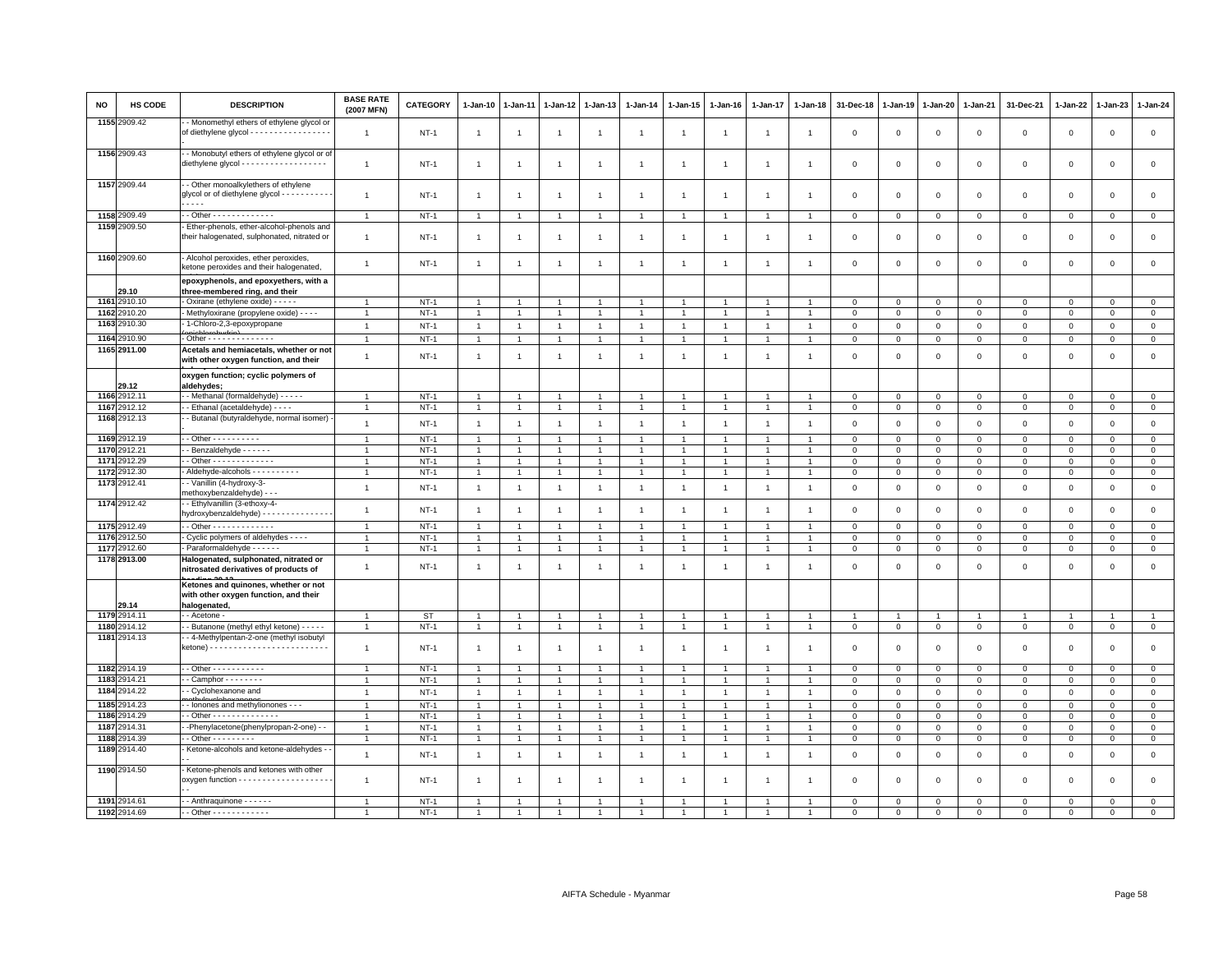| NO | <b>HS CODE</b>               | <b>DESCRIPTION</b>                                                                                   | <b>BASE RATE</b><br>(2007 MFN) | <b>CATEGORY</b> | 1-Jan-10                       | 1-Jan-11                       | $1-Jan-12$                       | $1-Jan-13$                     | 1-Jan-14                     | 1-Jan-15                       | 1-Jan-16                         | 1-Jan-17       | 1-Jan-18                       | 31-Dec-18               | 1-Jan-19       | 1-Jan-20       | 1-Jan-21       | 31-Dec-21      | 1-Jan-22                    | 1-Jan-23                  | 1-Jan-24       |
|----|------------------------------|------------------------------------------------------------------------------------------------------|--------------------------------|-----------------|--------------------------------|--------------------------------|----------------------------------|--------------------------------|------------------------------|--------------------------------|----------------------------------|----------------|--------------------------------|-------------------------|----------------|----------------|----------------|----------------|-----------------------------|---------------------------|----------------|
|    | 1193 2914.70                 | Halogenated, sulphonated, nitrated or<br>nitrosated derivatives - - - - - - - - - - - - - -          | $\overline{1}$                 | $NT-1$          | $\overline{1}$                 | $\overline{1}$                 | $\overline{1}$                   | $\overline{1}$                 | $\mathbf{1}$                 | $\overline{1}$                 | $\overline{1}$                   | $\overline{1}$ | $\overline{1}$                 | $\overline{0}$          | $\mathbf 0$    | $\mathbf 0$    | $\mathsf 0$    | $\mathsf 0$    | $\mathbf 0$                 | $\mathsf 0$               | $\mathsf 0$    |
|    | 29.15                        | and their anhydrides, halides, peroxides<br>and                                                      |                                |                 |                                |                                |                                  |                                |                              |                                |                                  |                |                                |                         |                |                |                |                |                             |                           |                |
|    | 1194 2915.11                 | - - Formic acid - - - - - - - -                                                                      |                                | $NT-1$          |                                |                                | -1                               |                                |                              |                                |                                  |                |                                | $^{\circ}$              | $^{\circ}$     | $\mathbf 0$    | 0              | 0              | 0                           | $\mathbf 0$               | $\circ$        |
|    | 1195 2915.12                 | - Salts of formic acid - - -                                                                         |                                | <b>ST</b>       | $\overline{1}$                 | $\overline{1}$                 | $\overline{1}$                   | $\ddot{\phantom{0}}$           | $\overline{1}$               | $\mathbf{1}$                   |                                  |                |                                | $\overline{1}$          | $\overline{1}$ | $\overline{1}$ | $\overline{1}$ |                | $\overline{1}$              |                           | $\mathbf{1}$   |
|    | 1196 2915.13                 | - Esters of formic acid - - - - - -                                                                  | $\mathbf{1}$                   | $NT-1$          | $\overline{1}$                 | $\mathbf{1}$                   | $\mathbf{1}$                     | $\mathbf{1}$                   | $\overline{1}$               | 1                              |                                  |                |                                | $\mathbf 0$             | $\mathbf{0}$   | $\mathbf 0$    | $\mathsf 0$    | $\mathsf 0$    | $\mathbf 0$                 | $\mathsf 0$               | $\mathbf 0$    |
|    | 1197 2915.21                 | - Acetic acid - - - - -                                                                              | $\mathbf{1}$                   | $NT-1$          | $\mathbf{1}$                   |                                | 1                                | $\mathbf{1}$                   | $\overline{1}$               | 1                              |                                  |                |                                | $\mathbf 0$             | $\mathsf 0$    | $\mathbf 0$    | $\Omega$       | $\mathsf 0$    | $\mathbf 0$                 | $\Omega$                  | $\mathsf 0$    |
|    | 1198 2915.22                 | - Sodium acetate - -                                                                                 |                                | ST              | $\mathbf{1}$                   | $\mathbf{1}$                   | $\overline{1}$                   | $\mathbf{1}$                   | $\mathbf{1}$                 |                                |                                  |                | $\blacktriangleleft$           | $\overline{1}$          | $\mathbf{1}$   | $\overline{1}$ | $\mathbf{1}$   | $\overline{1}$ | $\overline{1}$              |                           | $\overline{1}$ |
|    | 1199 2915.23                 | - Cobalt acetates - - - - - -                                                                        |                                | $NT-1$          | $\overline{1}$                 |                                | $\overline{1}$                   | $\overline{1}$                 | $\overline{1}$               |                                |                                  |                |                                | $\Omega$                | $\Omega$       | $\Omega$       | $\Omega$       | $\Omega$       | $\Omega$                    | $\Omega$                  | $\circ$        |
|    | 1200 2915.24                 | - Acetic anhydride - - - - - -                                                                       |                                | $NT-1$          | $\overline{1}$                 | $\mathbf{1}$                   | 1                                | $\mathbf{1}$                   | $\overline{1}$               |                                |                                  |                |                                | $\mathbf 0$             | $\mathbf{0}$   | $\mathbf{O}$   | $\Omega$       | 0              | 0                           | $\mathbf 0$               | $\mathbf 0$    |
|    | 1201 2915.29                 | $-$ Other $    -$                                                                                    | 1                              | <b>ST</b>       | $\overline{1}$                 | $\mathbf{1}$                   | $\mathbf{1}$                     | $\overline{1}$                 | $\overline{1}$               | $\overline{1}$                 | $\overline{1}$                   | $\mathbf{1}$   | $\overline{1}$                 | 1                       | $\mathbf{1}$   | $\mathbf{1}$   | $\overline{1}$ | $\overline{1}$ | $\mathbf{1}$                | $\mathbf{1}$              | $\overline{1}$ |
|    | 1202 2915.31                 | - Ethyl acetate - - - - -                                                                            | -1                             | $NT-1$          | $\overline{1}$                 | $\overline{1}$                 | $\overline{1}$                   | $\mathbf{1}$                   | $\mathbf{1}$                 | $\mathbf{1}$                   | $\mathbf{1}$                     | $\mathbf{1}$   | $\overline{1}$                 | $\mathbf 0$             | $\mathbf{0}$   | $\mathbf{0}$   | $\mathbf{0}$   | 0              | 0                           | $\mathbf 0$               | $\circ$        |
|    | 1203 2915.32                 | $-$ Vinyl acetate $      -$                                                                          |                                | $NT-1$          | $\overline{1}$                 | $\overline{1}$                 | $\ddot{\phantom{1}}$             | $\mathbf{1}$                   | $\overline{1}$               | $\overline{1}$                 |                                  |                |                                | $\Omega$                | $\Omega$       | $\Omega$       | $\Omega$       | $\mathbf 0$    | $\Omega$                    | $\Omega$                  | $\mathbf 0$    |
|    | 1204 2915.33                 | - n-Butyl acetate - - - -                                                                            |                                | $NT-1$          | $\overline{1}$                 | $\mathbf{1}$                   | $\mathbf{1}$                     | $\mathbf{1}$                   | $\overline{1}$               |                                |                                  |                |                                | $\mathbf 0$             | $\mathbf 0$    | $\mathsf 0$    | $\mathbf 0$    | $\mathsf 0$    | $\mathbf 0$                 | $^{\circ}$                | $\mathsf 0$    |
|    | 1205 2915.34                 | - Isobutyl acetate - - - - -                                                                         | -1                             | $NT-1$          | $\mathbf{1}$                   | 1                              | 1                                | $\mathbf{1}$                   | $\mathbf{1}$                 | $\mathbf{1}$                   |                                  | $\mathbf{1}$   |                                | $\mathbf 0$             | $\mathsf 0$    | $\mathbf{0}$   | $\mathbf{O}$   | $\mathbf 0$    | $\Omega$                    | $\Omega$                  | $\mathbf 0$    |
|    | 1206 2915.35<br>1207 2915.39 | - 2-Ethoxyethyl acetate - - - - - -                                                                  | $\mathbf{1}$<br>$\overline{1}$ | $NT-1$          | $\mathbf{1}$<br>$\overline{1}$ | $\mathbf{1}$<br>$\overline{1}$ | $\overline{1}$<br>$\overline{1}$ | $\mathbf{1}$<br>$\overline{1}$ | $\mathbf{1}$<br>$\mathbf{1}$ | $\mathbf{1}$<br>$\overline{1}$ | $\overline{1}$<br>$\overline{1}$ | $\overline{1}$ | $\mathbf{1}$<br>$\overline{1}$ | $\overline{0}$          | $\mathbf 0$    | $\mathbf 0$    | $\mathbf{O}$   | $\mathsf 0$    | $\mathbf{0}$<br>$\mathbf 0$ | $^{\circ}$<br>$\mathbf 0$ | $\mathbf 0$    |
|    | 1208 2915.40                 | Mono-, di- or trichloroacetic acids, their                                                           |                                | $NT-1$          |                                |                                |                                  |                                |                              |                                |                                  |                |                                | $\overline{0}$          | $\mathbf 0$    | $\circ$        | $\mathsf 0$    | $\mathsf 0$    |                             |                           | $\mathsf 0$    |
|    |                              | salts and esters - - - - - - - - - - - - - - - - - -                                                 | $\overline{1}$                 | $NT-1$          | $\overline{1}$                 | $\mathbf{1}$                   | $\overline{1}$                   | $\mathbf{1}$                   | $\overline{1}$               | $\overline{1}$                 | -1                               | -1             |                                | $\mathbf 0$             | $^{\circ}$     | $^{\circ}$     | $\mathbf 0$    | 0              | $\circ$                     | $\Omega$                  | $\mathbf 0$    |
|    | 1209 2915.50                 | Propionic acid, its salts and esters - -                                                             | $\overline{1}$                 | $NT-1$          | $\overline{1}$                 | $\overline{1}$                 | $\overline{1}$                   | $\mathbf{1}$                   | $\overline{1}$               |                                |                                  |                |                                | $\mathsf 0$             | $\overline{0}$ | $\mathsf 0$    | $\mathbf{O}$   | $\mathsf 0$    | $\mathbf{0}$                | $\mathsf 0$               | $\overline{0}$ |
|    | 1210 2915.60                 | Butanoic acids, pentanoic acids, their                                                               |                                |                 |                                |                                |                                  |                                |                              |                                |                                  |                |                                |                         |                |                |                |                |                             |                           |                |
|    |                              | salts and esters - - - - - - - - - - - - - - - - - -                                                 | $\overline{1}$                 | $NT-1$          | $\overline{1}$                 | $\mathbf{1}$                   | $\overline{1}$                   | $\overline{1}$                 | $\overline{1}$               | $\overline{1}$                 | $\overline{1}$                   | $\overline{1}$ | $\mathbf{1}$                   | $\Omega$                | $\overline{0}$ | $\Omega$       | $\Omega$       | $\mathbf 0$    | $\Omega$                    | $\Omega$                  | $\mathbf{0}$   |
|    | 1211 2915.70                 | Palmitic acid, stearic acid, their salts and<br>esters:                                              |                                |                 |                                |                                |                                  |                                |                              |                                |                                  |                |                                |                         |                |                |                |                |                             |                           |                |
|    | 2915.70.10.00                | - Palmitic acid, its salts and esters - - - -                                                        | $\mathbf{1}$                   | <b>ST</b>       | $\mathbf{1}$                   |                                | $\overline{1}$                   | $\mathbf{1}$                   | $\overline{1}$               | $\overline{1}$                 |                                  |                |                                |                         |                | $\overline{1}$ | $\mathbf{1}$   |                | $\overline{1}$              |                           | $\mathbf{1}$   |
|    | 2915.70.20.00                |                                                                                                      | $\mathbf{1}$                   | <b>ST</b>       | $\overline{1}$                 | $\mathbf{1}$                   | $\overline{1}$                   | $\mathbf{1}$                   | $\overline{1}$               | $\mathbf{1}$                   |                                  |                | $\overline{1}$                 | $\mathbf{1}$            | $\mathbf{1}$   | $\overline{1}$ | $\mathbf{1}$   |                | $\overline{1}$              |                           | $\mathbf{1}$   |
|    | 2915.70.30.00                | - Salts and esters of stearic acid - - - - - -                                                       | $\overline{1}$                 | ST              | $\mathbf{1}$                   | $\overline{1}$                 | $\overline{1}$                   | $\overline{1}$                 | $\mathbf{1}$                 | $\mathbf{1}$                   | $\overline{1}$                   |                | $\overline{1}$                 | $\overline{1}$          | $\overline{1}$ | $\overline{1}$ | $\overline{1}$ | $\overline{1}$ | $\overline{1}$              | $\overline{1}$            | $\mathbf{1}$   |
|    | 1212 2915.90                 | Other:                                                                                               |                                |                 |                                |                                |                                  |                                |                              |                                |                                  |                |                                |                         |                |                |                |                |                             |                           |                |
|    | 2915.90.10.00                | - Acetyl chloride - - - - - - - - - - - - - - - -                                                    | -1                             | $NT-1$          |                                |                                |                                  |                                | $\overline{1}$               |                                |                                  |                |                                | $\Omega$                | $\mathbf 0$    | $\mathbf 0$    | $\Omega$       | $\mathbf 0$    | $\Omega$                    | $\mathbf 0$               | $\mathbf{0}$   |
|    | 2915.90.20.00                | - Lauric acid, myristic acid, their salts and                                                        | $\overline{1}$                 | $NT-1$          | $\overline{1}$                 | $\overline{1}$                 | $\overline{1}$                   | -1                             | $\overline{1}$               | 1                              |                                  |                | $\overline{1}$                 | $\overline{\mathbf{0}}$ | $\mathbf{0}$   | 0              | 0              | 0              | 0                           | 0                         | $\overline{0}$ |
|    | 2915.90.90.00                |                                                                                                      | $\mathbf{1}$                   | $NT-1$          | $\overline{1}$                 | $\mathbf{1}$                   | $\mathbf{1}$                     | $\mathbf{1}$                   | $\overline{1}$               | $\mathbf{1}$                   |                                  | $\overline{1}$ |                                | $\mathbf 0$             | $\mathbf 0$    | $\mathbf 0$    | $\mathbf 0$    | $\mathsf 0$    | $\mathbf 0$                 | $\mathsf 0$               | $\mathsf 0$    |
|    | 29.16                        | Unsaturated acyclic monocarboxylic<br>acids, cyclic monocarboxylic acids,<br>their anhydrides,       |                                |                 |                                |                                |                                  |                                |                              |                                |                                  |                |                                |                         |                |                |                |                |                             |                           |                |
|    | 1213 2916.11                 | - Acrylic acid and its salts - - - -                                                                 | -1                             | $NT-1$          | $\mathbf{1}$                   | $\overline{1}$                 | $\mathbf{1}$                     | $\mathbf{1}$                   | $\mathbf{1}$                 | $\mathbf{1}$                   |                                  | -1             |                                | $\mathbf 0$             | $\mathbf{0}$   | $\mathbf{0}$   | $\Omega$       | 0              | $\Omega$                    | $\Omega$                  | $\mathbf{0}$   |
|    | 1214 2916.12                 | - Esters of acrylic acid - - - - -                                                                   | $\overline{1}$                 | $NT-1$          | $\overline{1}$                 | $\overline{1}$                 | $\overline{1}$                   | $\overline{1}$                 | $\mathbf{1}$                 | $\mathbf{1}$                   | $\mathbf{1}$                     | $\overline{1}$ | $\overline{1}$                 | $\overline{0}$          | $\mathbf 0$    | $\overline{0}$ | $\mathbf{0}$   | $\mathbf 0$    | $\mathbf 0$                 | $\mathsf 0$               | $\mathbf{0}$   |
|    | 1215 2916.13                 | - Methacrylic acid and its salts - - - -                                                             |                                | $NT-1$          | $\overline{1}$                 | $\overline{1}$                 | $\overline{1}$                   | $\overline{1}$                 | $\overline{1}$               | $\overline{1}$                 | $\overline{1}$                   | $\overline{1}$ | $\overline{1}$                 | $\overline{0}$          | $\mathsf 0$    | $\mathsf 0$    | $\mathbf{0}$   | $\mathsf 0$    | $\mathbf 0$                 | $\mathbf 0$               | $\mathsf 0$    |
|    | 1216 2916.14                 | - Esters of methacrylic acid:                                                                        |                                |                 |                                |                                |                                  |                                |                              |                                |                                  |                |                                |                         |                |                |                |                |                             |                           |                |
|    | 2916.14.10.00                | - - Methyl methacrylate - - - - - -                                                                  | -1                             | $NT-1$          | -1                             |                                | 1                                | $\mathbf{1}$                   | $\mathbf{1}$                 | 1                              |                                  |                |                                | $\mathbf 0$             | $\mathsf 0$    | $\mathsf 0$    | $\Omega$       | $\mathbf 0$    | $\Omega$                    | $\Omega$                  | $\mathsf 0$    |
|    | 2916.14.90.00                |                                                                                                      | $\mathbf{1}$                   | $NT-1$          | $\mathbf{1}$                   | $\overline{1}$                 | $\mathbf{1}$                     | $\mathbf{1}$                   | $\mathbf{1}$                 |                                |                                  |                | $\overline{1}$                 | $\overline{0}$          | $\,0\,$        | $\overline{0}$ | $\mathbf 0$    | $\mathsf 0$    | $\mathsf 0$                 | $\mathsf 0$               | $\mathbf 0$    |
|    | 1217 2916.15                 | - Oleic, linoleic or linolenic acids, their                                                          | $\overline{1}$                 | $NT-1$          | $\overline{1}$                 | $\overline{1}$                 | $\overline{1}$                   | $\overline{1}$                 | $\overline{1}$               | $\overline{1}$                 | $\mathbf{1}$                     | $\overline{1}$ | $\mathbf{1}$                   | $\overline{\mathbf{0}}$ | $\mathbf 0$    | $\mathbf 0$    | $\mathbf{0}$   | $\mathbf 0$    | 0                           | $\Omega$                  | $\mathsf 0$    |
|    | 1218 2916.19                 | $-$ Other - - - - - - - - - - - - -                                                                  | $\mathbf{1}$                   | $NT-1$          | $\mathbf{1}$                   | $\mathbf{1}$                   | $\overline{1}$                   | $\mathbf{1}$                   | $\mathbf{1}$                 | $\overline{1}$                 |                                  | $\overline{1}$ |                                | $\mathbf 0$             | $\mathbb O$    | $\circ$        | $\mathsf 0$    | $\mathbf 0$    | $\mathbf 0$                 | $\mathsf 0$               | $\mathbf 0$    |
|    | 1219 2916.20                 | Cyclanic, cyclenic or cycloterpenic<br>monocarboxylic acids, their anhydrides,<br>halides.           | $\overline{1}$                 | <b>NT-1</b>     | $\overline{1}$                 | $\overline{1}$                 | $\overline{1}$                   | $\overline{1}$                 | $\mathbf{1}$                 | $\mathbf{1}$                   | $\overline{1}$                   | $\overline{1}$ | $\overline{1}$                 | $\overline{0}$          | $\mathbf 0$    | $\mathsf 0$    | $\mathbf 0$    | $\mathsf 0$    | $\mathbf 0$                 | $^{\circ}$                | $\mathbf 0$    |
|    | 1220 2916.31                 | - Benzoic acid, its salts and esters - - -                                                           |                                | $NT-1$          | $\overline{1}$                 | $\overline{1}$                 | $\overline{1}$                   | $\mathbf{1}$                   | $\overline{1}$               |                                |                                  |                |                                | $\overline{\mathbf{0}}$ | $\mathbf 0$    | $\mathbf 0$    | $\mathbf{O}$   | $\mathsf 0$    | 0                           | $\mathbf 0$               | $\circ$        |
|    | 1221 2916.32                 | Benzoyl peroxide and benzoyl chloride                                                                | $\overline{1}$                 | $NT-1$          | $\overline{1}$                 | $\overline{1}$                 | $\overline{1}$                   | $\overline{1}$                 | $\mathbf{1}$                 | $\overline{1}$                 | $\overline{1}$                   | $\overline{1}$ | $\overline{1}$                 | $\mathbf 0$             | $\mathsf 0$    | $\mathbf 0$    | $\mathbf 0$    | $\mathsf 0$    | $\mathbf 0$                 | $\mathbf 0$               | $\mathsf 0$    |
|    | 1222 2916.34                 | - Phenylacetic acid and its salts - -                                                                | $\mathbf{1}$                   | <b>NT-1</b>     | $\overline{1}$                 | $\overline{1}$                 | $\mathbf{1}$                     | $\overline{1}$                 | $\mathbf{1}$                 | $\overline{1}$                 | $\overline{1}$                   | $\overline{1}$ | $\overline{1}$                 | $\overline{0}$          | $\,0\,$        | $\overline{0}$ | $\mathbf{0}$   | $\mathsf 0$    | $\mathbf 0$                 | $\mathbf 0$               | $\mathsf 0$    |
|    | 1223 2916.35                 | - Esters of phenylacetic acid - - - -                                                                | $\mathbf{1}$                   | $NT-1$          | $\overline{1}$                 | $\mathbf{1}$                   | $\mathbf{1}$                     | $\mathbf{1}$                   | $\mathbf{1}$                 | $\mathbf{1}$                   | $\mathbf{1}$                     | $\mathbf{1}$   |                                | $\mathsf 0$             | $\mathsf 0$    | $\mathbf 0$    | 0              | 0              | 0                           | $\mathsf 0$               | $\mathbf 0$    |
|    | 1224 2916.39                 | - Other:                                                                                             |                                |                 |                                |                                |                                  |                                |                              |                                |                                  |                |                                |                         |                |                |                |                |                             |                           |                |
|    | 2916.39.10.00                | -- 2,4-Dichlorophenyl acetic acid and its s                                                          | $\overline{1}$                 | $NT-1$          | $\overline{1}$                 | $\overline{1}$                 | $\overline{1}$                   | $\overline{1}$                 | $\overline{1}$               |                                |                                  |                |                                | $\mathbf 0$             | $\mathbf 0$    | $\Omega$       | $\Omega$       | $\Omega$       | $\Omega$                    | $\Omega$                  | $\mathsf 0$    |
|    | 2916.39.90.00                |                                                                                                      | $\overline{1}$                 | $NT-1$          | $\overline{1}$                 | $\mathbf{1}$                   | $\mathbf{1}$                     | $\mathbf{1}$                   | $\overline{1}$               | $\overline{1}$                 |                                  |                |                                | $\mathbf 0$             | $\mathsf 0$    | $\mathsf 0$    | $\mathbf{O}$   | 0              | 0                           | $\mathbf 0$               | $\mathbf 0$    |
|    | 29.17                        | Polycarboxylic acids, their anhydrides,<br>halides, peroxides and peroxyacids;<br>their halogenated, |                                |                 |                                |                                |                                  |                                |                              |                                |                                  |                |                                |                         |                |                |                |                |                             |                           |                |
|    | 1225 2917.11                 | - Oxalic acid, its salts and esters - -                                                              | $\overline{1}$                 | $NT-1$          | $\overline{1}$                 | $\overline{1}$                 | $\overline{1}$                   | $\overline{1}$                 | $\overline{1}$               | $\overline{1}$                 |                                  | $\overline{1}$ |                                | $\overline{\mathbf{0}}$ | $\mathbf{0}$   | $\mathbf 0$    | $\mathbf{0}$   | $\mathsf 0$    | $\mathbf 0$                 | $\mathbf 0$               | $\mathbf{0}$   |
|    | 1226 2917.12                 | - Adipic acid, its salts and esters:                                                                 |                                |                 |                                |                                |                                  |                                |                              |                                |                                  |                |                                |                         |                |                |                |                |                             |                           |                |
|    | 2917.12.10.00                | - - Dioctyl adipate (DOA) - - - - - - - - - - -                                                      | $\mathbf{1}$                   | $NT-1$          |                                |                                |                                  |                                |                              |                                |                                  |                |                                | $\mathbf 0$             | $\mathbf 0$    | $\mathsf 0$    | $\Omega$       | $\Omega$       | $\mathbf 0$                 | $\mathsf 0$               | $\mathbf 0$    |
|    | 2917.12.90.00                |                                                                                                      | -1                             | $NT-1$          |                                |                                |                                  |                                |                              |                                |                                  |                |                                | $\mathbf 0$             | $\overline{0}$ | $\mathbf 0$    | $\mathbf 0$    | 0              | $\mathbf 0$                 | $\mathbf 0$               | $\overline{0}$ |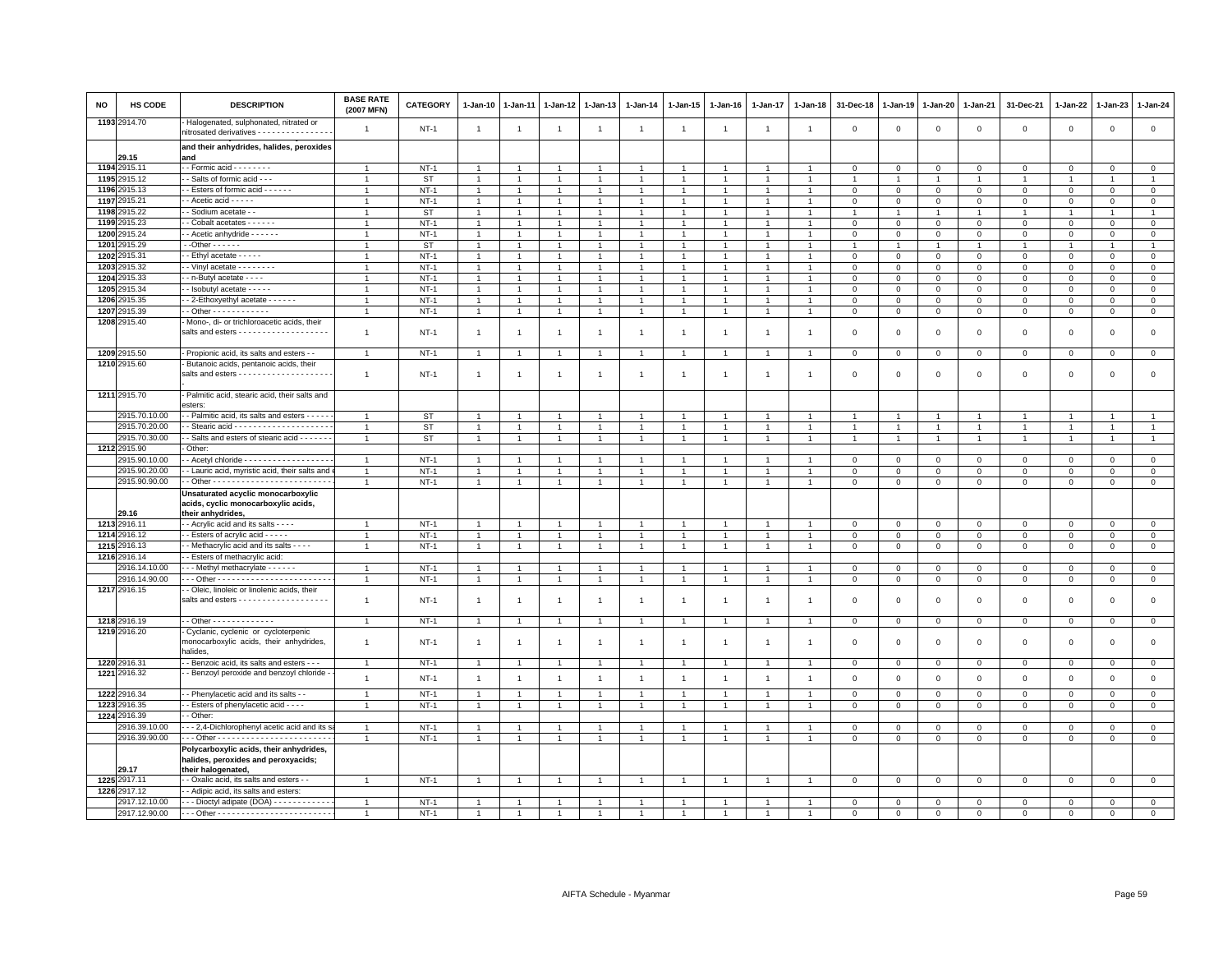| NO | HS CODE                      | <b>DESCRIPTION</b>                                                                                  | <b>BASE RATE</b><br>(2007 MFN) | CATEGORY    | 1-Jan-10       | 1-Jan-11                         | $1-Jan-12$     | $1 - Jan-13$   | 1-Jan-14       | 1-Jan-15       | 1-Jan-16       | 1-Jan-17       | 1-Jan-18                               | 31-Dec-18               | 1-Jan-19       | 1-Jan-20       | 1-Jan-21       | 31-Dec-21      | 1-Jan-22       | 1-Jan-23       | $1 - Jan-24$   |
|----|------------------------------|-----------------------------------------------------------------------------------------------------|--------------------------------|-------------|----------------|----------------------------------|----------------|----------------|----------------|----------------|----------------|----------------|----------------------------------------|-------------------------|----------------|----------------|----------------|----------------|----------------|----------------|----------------|
|    | 1227 2917.13                 | - Azelaic acid, sebacic acid, their salts                                                           | -1                             | $NT-1$      | $\overline{1}$ | $\mathbf{1}$                     | $\overline{1}$ | $\overline{1}$ | $\mathbf{1}$   | $\overline{1}$ | $\overline{1}$ | -1             | $\mathbf{1}$                           | $\mathbf 0$             | $\mathbf 0$    | $\mathbf 0$    | $\mathbf{O}$   | $\mathsf 0$    | $\mathbf 0$    | $\mathbf 0$    | $\mathsf 0$    |
|    | 1228 2917.14                 | - Maleic anhydride - - - -                                                                          | $\mathbf{1}$                   | $NT-1$      | $\overline{1}$ | $\overline{1}$                   | $\overline{1}$ | $\mathbf{1}$   | $\overline{1}$ | $\overline{1}$ | $\overline{1}$ | $\overline{1}$ | $\overline{1}$                         | $\overline{\mathbf{0}}$ | $\mathbf 0$    | $\mathbf 0$    | $\mathbf{O}$   | $\mathsf 0$    | $\Omega$       | $\Omega$       | $\mathbf 0$    |
|    | 1229 2917.19                 | - Other - - - - - - - - - -                                                                         |                                | $NT-1$      | $\overline{1}$ |                                  | $\overline{1}$ |                | $\overline{1}$ |                |                |                |                                        | $\mathbf 0$             | $\mathbf 0$    | $\mathbf 0$    | $\mathbf 0$    | 0              | $\mathbf 0$    | $^{\circ}$     | $\overline{0}$ |
|    | 1230 2917.20                 | Cyclanic, cyclenic or cycloterpenic                                                                 |                                |             |                |                                  |                |                |                |                |                |                |                                        |                         |                |                |                |                |                |                |                |
|    |                              | polycarboxylic acids, their anhydrides,<br>halides.                                                 | -1                             | $NT-1$      | -1             | -1                               | -1             | -1             | $\mathbf{1}$   | -1             | -1             | -1             |                                        | $\mathbf 0$             | $\mathbf 0$    | $\mathbf 0$    | $\Omega$       | $\mathbf 0$    | $\Omega$       | $\Omega$       | $\mathsf 0$    |
|    | 1231 2917.31                 | - Dibutyl orthophthalates - - - - -                                                                 |                                | $NT-1$      |                | $\overline{1}$                   | $\overline{1}$ |                | $\overline{1}$ |                |                |                |                                        | $\mathbf 0$             | $\mathbf 0$    | $\mathbf 0$    | $\Omega$       | 0              | $\Omega$       | $\Omega$       | $\mathbf 0$    |
|    | 1232 2917.32                 | - Dioctyl orthophthalates                                                                           |                                | <b>ST</b>   |                |                                  | $\overline{1}$ |                | $\mathbf{1}$   |                |                |                |                                        |                         |                |                |                |                |                |                | $\overline{1}$ |
|    | 1233 2917.33                 | - Dinonyl or didecyl orthophthalates - -                                                            | $\mathbf{1}$                   | $NT-1$      | $\overline{1}$ | $\overline{1}$                   | $\overline{1}$ | $\mathbf{1}$   | $\overline{1}$ | $\overline{1}$ |                |                |                                        | $\Omega$                | $\mathbf 0$    | $\mathbf 0$    | $\mathbf{0}$   | $\mathbf 0$    | $\mathbf 0$    | $\mathbf 0$    | $\circ$        |
|    | 1234 2917.34                 | - Other esters of orthophthalic acid - - -                                                          | -1                             | $NT-1$      | 1              |                                  | 1              | -1             | $\mathbf{1}$   |                |                |                |                                        | $^{\circ}$              | $^{\circ}$     | $\mathbf 0$    | $\mathbf 0$    | 0              | 0              | $\mathbf 0$    | $\mathbf{0}$   |
|    | 1235 2917.35                 | - Phthalic anhydride - -                                                                            | $\mathbf{1}$                   | $NT-1$      |                |                                  | $\overline{1}$ | $\mathbf{1}$   | $\overline{1}$ | $\overline{1}$ |                |                |                                        | $\overline{0}$          | $\mathbf 0$    | $\mathsf 0$    | $\mathbf 0$    | $\mathsf 0$    | $\Omega$       | $\Omega$       | $\mathbf 0$    |
|    | 1236 2917.36                 | - Terephthalic acid and its salts - - - -                                                           | $\mathbf{1}$                   | $NT-1$      | $\overline{1}$ | $\overline{1}$                   | $\mathbf{1}$   | $\mathbf{1}$   | $\overline{1}$ | $\overline{1}$ | $\overline{1}$ | $\overline{1}$ | $\mathbf{1}$                           | $\mathbf 0$             | $\mathbf 0$    | $\mathsf 0$    | $\mathsf 0$    | $\mathsf 0$    | $\mathbf 0$    | $\Omega$       | $\mathsf 0$    |
|    | 1237 2917.37                 | - Dimethyl terephthalate - - - - -                                                                  | -1                             | $NT-1$      | $\overline{1}$ | $\overline{1}$                   | $\overline{1}$ | $\mathbf{1}$   | $\mathbf{1}$   | 1              | -1             | -1             | $\overline{1}$                         | $\mathbf 0$             | $\,0\,$        | $\mathbf{0}$   | $\mathbf{O}$   | 0              | 0              | $\mathbf 0$    | $\overline{0}$ |
|    | 1238 2917.39                 | - Other:                                                                                            |                                |             |                |                                  |                |                |                |                |                |                |                                        |                         |                |                |                |                |                |                |                |
|    | 2917.39.10.00                | - - Trioctyltrimellitate (TOTM) - - - - - - - -                                                     | $\mathbf{1}$                   | $NT-1$      | $\overline{1}$ |                                  | $\overline{1}$ | $\mathbf{1}$   | $\overline{1}$ |                |                |                |                                        | $\mathbf 0$             | $\mathbf 0$    | $^{\circ}$     | $^{\circ}$     | 0              | $\mathbf 0$    | $^{\circ}$     | $\mathsf 0$    |
|    | 2917.39.20.00                | - - Other phthalic plasticizers and esters of                                                       | $\mathbf{1}$                   | $NT-1$      | 1              |                                  | $\mathbf{1}$   | $\mathbf{1}$   | $\overline{1}$ | $\mathbf{1}$   |                | 1              |                                        | $\mathbf 0$             | $\mathsf 0$    | $\mathbf 0$    | 0              | $\mathsf 0$    | $\mathbf 0$    | $\Omega$       | $\mathsf 0$    |
|    | 2917.39.90.00                |                                                                                                     | $\overline{1}$                 | $NT-1$      | $\mathbf{1}$   | $\overline{1}$                   | $\overline{1}$ | $\overline{1}$ | $\mathbf{1}$   | $\overline{1}$ | $\overline{1}$ | $\mathbf{1}$   | $\overline{1}$                         | $\mathbf 0$             | $\mathbf{0}$   | $\mathbf{0}$   | $\mathbf{0}$   | $\mathsf 0$    | $\mathbf 0$    | $\mathbf 0$    | $\circ$        |
|    |                              | Carboxylic acids with additional oxygen<br>function and their anhydrides, halides,                  |                                |             |                |                                  |                |                |                |                |                |                |                                        |                         |                |                |                |                |                |                |                |
|    | 29.18<br>1239 2918.11        | peroxides and<br>- Lactic acid, its salts and esters - - - -                                        |                                | $NT-1$      |                |                                  | -1             |                | $\mathbf{1}$   |                |                |                |                                        | $\mathbf 0$             | $\mathbf 0$    | $\mathsf{O}$   | $\mathbf 0$    | $\mathsf 0$    | $\mathbf 0$    | $\Omega$       | $\mathsf 0$    |
|    | 1240 2918.12                 |                                                                                                     | $\overline{1}$                 | $NT-1$      | $\overline{1}$ | $\overline{1}$                   | $\overline{1}$ | $\overline{1}$ | $\overline{1}$ | $\mathbf{1}$   |                | $\overline{1}$ | $\overline{1}$                         | $\overline{0}$          | $\overline{0}$ | $\mathbf{0}$   | $\mathbf 0$    | $\mathbf 0$    | $\mathbf 0$    | $\mathbf 0$    | $\circ$        |
|    | 1241 2918.13                 | - Salts and esters of tartaric acid - - - - -                                                       | -1                             | $NT-1$      | $\overline{1}$ | $\overline{1}$                   | $\overline{1}$ | $\overline{1}$ | $\mathbf{1}$   | $\overline{1}$ |                |                |                                        | $\mathbf 0$             | $\mathbf 0$    | $\mathbf 0$    | $\mathsf 0$    | 0              | $\mathbf 0$    | $\mathbf 0$    | $\mathbf 0$    |
|    | 1242 2918.14                 | - Citric acid - - - - - - - - -                                                                     | $\mathbf{1}$                   | $NT-1$      | $\overline{1}$ |                                  | $\overline{1}$ |                | $\mathbf{1}$   |                |                |                |                                        | $\mathbf 0$             | $\mathbf 0$    |                | $\mathbf{O}$   |                | $\mathbf 0$    | $\mathsf 0$    | $\overline{0}$ |
|    | 1243 2918.15                 | Salts and esters of citric acid:                                                                    |                                |             |                |                                  |                |                |                |                |                |                |                                        |                         |                | $\mathbf 0$    |                | $\mathsf 0$    |                |                |                |
|    | 2918.15.10.00                | - - Calcium citrate - - - - - - - - - - - - - - - -                                                 | $\overline{1}$                 | $NT-1$      | $\mathbf{1}$   | $\overline{1}$                   | $\overline{1}$ | $\overline{1}$ | $\overline{1}$ | $\overline{1}$ | $\overline{1}$ | $\overline{1}$ | $\overline{1}$                         | $\overline{\mathbf{0}}$ | $\mathbf 0$    | $\mathbf 0$    | $\mathsf 0$    | $\mathsf 0$    | $\mathbf 0$    | $\mathbf 0$    | $\overline{0}$ |
|    | 2918.15.90.00                |                                                                                                     | -1                             | $NT-1$      | 1              |                                  | 1              | $\overline{1}$ | $\overline{1}$ | 1              |                |                |                                        | $\overline{\mathbf{0}}$ | $\mathbf 0$    | $\mathbf 0$    | $\Omega$       | $\Omega$       | $\Omega$       | $\Omega$       | $\mathsf 0$    |
|    | 1244 2918.16                 | - Gluconic acid, its salts and esters - -                                                           | $\overline{1}$                 | $NT-1$      | $\overline{1}$ | $\overline{1}$                   | $\overline{1}$ | $\overline{1}$ | $\mathbf{1}$   | $\overline{1}$ | $\overline{1}$ | $\overline{1}$ | $\overline{1}$                         | $\overline{\mathbf{0}}$ | $\mathbf 0$    | $\mathbf 0$    | $\mathbf{0}$   | $\mathsf 0$    | $\mathbf 0$    | $\mathbf{0}$   | $\mathbf 0$    |
|    | 1245 2918.19                 | - Other - - - - - - - - - - - - -                                                                   |                                | $NT-1$      | $\overline{1}$ | $\overline{1}$                   | $\overline{1}$ | $\mathbf{1}$   | $\mathbf{1}$   | $\mathbf{1}$   |                | $\overline{1}$ | $\overline{1}$                         | $\overline{0}$          | $\mathbf 0$    | $\mathsf 0$    | $\mathbf 0$    | $\mathsf 0$    | $\mathbf 0$    | $\mathbf 0$    | $\mathbf 0$    |
|    | 1246 2918.21                 | - Salicylic acid and its salts - - - -                                                              | -1                             | $NT-1$      | $\overline{1}$ | 1                                | $\overline{1}$ | -1             | $\overline{1}$ | $\mathbf{1}$   | -1.            | $\mathbf{1}$   | $\mathbf{1}$                           | $\overline{0}$          | $\overline{0}$ | $\overline{0}$ | $\mathbf 0$    | 0              | $^{\circ}$     | $^{\circ}$     | $\overline{0}$ |
|    | 1247 2918.22                 | - 0-Acetylsalicyclic acid, its salts and                                                            | $\overline{1}$                 | $NT-1$      | $\overline{1}$ | $\mathbf{1}$                     | $\overline{1}$ | $\overline{1}$ | $\overline{1}$ | $\overline{1}$ | $\overline{1}$ | $\overline{1}$ | $\overline{1}$                         | $\mathbf 0$             | $\mathbf 0$    | $\mathbf 0$    | $\mathsf 0$    | $\mathsf 0$    | $\mathbf 0$    | $\mathsf 0$    | $\mathsf 0$    |
|    | 1248 2918.23                 | - Other esters of salicylic acid and their                                                          | $\overline{1}$                 | $NT-1$      | $\overline{1}$ | $\overline{1}$                   | $\overline{1}$ | $\overline{1}$ | $\mathbf{1}$   | $\overline{1}$ | $\overline{1}$ | $\overline{1}$ | $\overline{1}$                         | $\overline{\mathbf{0}}$ | $\mathbf 0$    | $\mathbf 0$    | $\mathsf 0$    | $\mathsf 0$    | $\mathbf 0$    | $\mathbf 0$    | $\mathsf 0$    |
|    | 1249 2918.29                 | - Other:                                                                                            |                                |             |                |                                  |                |                |                |                |                |                |                                        |                         |                |                |                |                |                |                |                |
|    | 2918.29.10.00                | - - Alkyl sulphonic ester of phenol - - - - -                                                       | $\overline{1}$                 | <b>ST</b>   |                |                                  |                |                |                |                |                |                |                                        |                         |                |                |                |                |                |                | $\mathbf{1}$   |
|    | 2918.29.90.00                |                                                                                                     | $\overline{1}$                 | <b>ST</b>   | $\overline{1}$ | $\overline{1}$                   | $\overline{1}$ | $\overline{1}$ | $\overline{1}$ | $\overline{1}$ | $\overline{1}$ | $\overline{1}$ | $\overline{1}$                         | $\overline{1}$          | $\overline{1}$ | $\overline{1}$ | $\overline{1}$ | $\overline{1}$ | $\overline{1}$ | $\overline{1}$ | $\overline{1}$ |
|    | 1250 2918.30                 | Carboxylic acids with aldehyde or ketone<br>function but without other oxygen function,             | $\overline{1}$                 | $NT-1$      |                | $\mathbf{1}$                     | $\overline{1}$ | $\overline{1}$ | $\overline{1}$ | $\overline{1}$ |                | $\overline{1}$ |                                        | $\overline{\mathbf{0}}$ | $\mathbf 0$    | $\mathbf 0$    | $\mathsf 0$    | $\mathsf 0$    | $\mathbf 0$    | $\mathbf 0$    | $\mathsf 0$    |
|    | 1251 2918.90                 | $\cdot$ Other $\cdot \cdot \cdot \cdot \cdot \cdot$                                                 | $\overline{1}$                 | $NT-1$      | $\overline{1}$ | $\overline{1}$                   | $\overline{1}$ | $\overline{1}$ | $\overline{1}$ | $\mathbf{1}$   | $\mathbf{1}$   | $\overline{1}$ | $\mathbf{1}$                           | $\mathbf 0$             | $\mathbf 0$    | $\circ$        | $\mathbf 0$    | $\mathsf 0$    | $\mathbf{0}$   | $\mathsf 0$    | $\mathbf 0$    |
|    | 1252 2919.00                 | Phosphoric esters and their salts,<br>including lactophosphates; their<br>halogenated, sulphonated, | $\overline{1}$                 | $NT-1$      | $\overline{1}$ | $\mathbf{1}$                     | $\overline{1}$ | $\overline{1}$ | $\mathbf{1}$   | $\mathbf{1}$   | -1             | $\overline{1}$ |                                        | $\overline{\mathbf{0}}$ | $\mathbf 0$    | $\mathbf 0$    | $\mathbf 0$    | $\mathsf 0$    | $\mathbf 0$    | $\mathbf 0$    | $\mathbf 0$    |
|    | 1253 2920.10                 | Thiophosphoric esters<br>phosophorothioates) and -----                                              | $\overline{1}$                 | $NT-1$      | $\overline{1}$ | $\overline{1}$                   | $\overline{1}$ | $\overline{1}$ | $\mathbf{1}$   | $\overline{1}$ | $\overline{1}$ | $\overline{1}$ | $\overline{1}$                         | $\overline{\mathbf{0}}$ | $\mathbf 0$    | $\mathbf 0$    | $\mathbf{O}$   | $\mathsf 0$    | 0              | $\mathsf 0$    | $\mathsf 0$    |
|    | 1254 2920.90                 | Other:                                                                                              |                                |             |                |                                  |                |                |                |                |                |                |                                        |                         |                |                |                |                |                |                |                |
|    | 2920.90.10.00                | - Dimethyl Sulphate (DMS) - - - - - - - - -                                                         | $\mathbf{1}$                   | <b>NT-1</b> | $\mathbf{1}$   | $\mathbf{1}$                     | $\overline{1}$ | $\mathbf{1}$   | $\overline{1}$ | 1              |                |                | $\overline{1}$                         | $\mathbf 0$             | $\mathbf 0$    | $\mathsf 0$    | $\mathbf 0$    | $\mathsf 0$    | $\Omega$       | $\Omega$       | $\mathbf 0$    |
|    | 2920.90.90.00                |                                                                                                     |                                | $NT-1$      | $\overline{1}$ | $\overline{1}$                   | $\overline{1}$ | $\overline{1}$ | $\overline{1}$ | $\overline{1}$ | $\overline{1}$ |                |                                        | $\overline{\mathbf{0}}$ | $\mathbf 0$    | $\mathbf 0$    | $\mathbf 0$    | $\mathsf 0$    | $\mathbf 0$    | $\Omega$       | $\mathsf 0$    |
|    | 29.21                        | Amine-function compounds.                                                                           |                                |             |                |                                  |                |                |                |                |                |                |                                        |                         |                |                |                |                |                |                |                |
|    | 1255 2921.11                 | - Methylamine, di- or trimethylamine and                                                            |                                |             |                |                                  |                |                |                |                |                |                |                                        |                         |                |                |                |                |                |                |                |
|    |                              |                                                                                                     | $\mathbf{1}$                   | NT-1        | $\overline{1}$ | 1                                | -1             | $\mathbf{1}$   | $\mathbf{1}$   | -1             |                | $\mathbf{1}$   |                                        | $\overline{0}$          | $\mathbf 0$    | $^{\circ}$     | 0              | 0              | 0              | $^{\circ}$     | $\mathsf 0$    |
|    | 1256 2921.12                 | - Diethylamine and its salts - - -                                                                  |                                | $NT-1$      |                |                                  | $\overline{1}$ |                |                |                |                |                |                                        | $\Omega$                | $\mathbf 0$    | $\overline{0}$ | $\Omega$       | $\Omega$       | $\Omega$       | $\Omega$       | $\mathsf 0$    |
|    | 1257 2921.19                 | - Other - - - - - - - - - - -                                                                       |                                | $NT-1$      | $\mathbf{1}$   |                                  | $\mathbf{1}$   | $\mathbf{1}$   | $\overline{1}$ | 1              |                |                |                                        | $\mathbf 0$             | $\mathbf 0$    | $\mathbf 0$    | $\mathbf 0$    | $\mathsf 0$    | $\mathbf 0$    | $\mathsf 0$    | $\mathsf 0$    |
|    | 1258 2921.21                 | - Ethylenediamine and its salts - - -                                                               | $\mathbf{1}$                   | $NT-1$      | $\overline{1}$ | $\overline{1}$                   | $\overline{1}$ | $\mathbf{1}$   | $\mathbf{1}$   | $\mathbf{1}$   | $\overline{1}$ | $\mathbf{1}$   | $\mathbf{1}$                           | $\mathbf 0$             | $\mathsf 0$    | $\mathbf 0$    | $\mathbf 0$    | 0              | 0              | $\mathbf 0$    | $\mathbf{0}$   |
|    | 1259 2921.22                 | - Hexamethylenediamine and its salts -                                                              | $\overline{1}$                 | $NT-1$      | $\overline{1}$ | $\overline{1}$<br>$\overline{1}$ | $\overline{1}$ | $\overline{1}$ | $\mathbf{1}$   | $\mathbf{1}$   | $\mathbf{1}$   | $\overline{1}$ | $\overline{1}$<br>$\blacktriangleleft$ | $\mathbf 0$             | $\mathbf 0$    | $\circ$        | $\mathbf 0$    | $\mathsf 0$    | $\mathbf 0$    | $\mathsf 0$    | $\mathbf 0$    |
|    | 1260 2921.29<br>1261 2921.30 | - Other - - - - - - - - - -                                                                         | $\overline{1}$                 | $NT-1$      | $\overline{1}$ |                                  | $\overline{1}$ | $\mathbf{1}$   | $\overline{1}$ | $\overline{1}$ | $\overline{1}$ | $\overline{1}$ |                                        | $\overline{0}$          | $\mathbf 0$    | $\mathbf 0$    | $\mathsf 0$    | $\mathsf 0$    | $\mathbf 0$    | $\mathsf 0$    | $\overline{0}$ |
|    |                              | Cyclanic, cyclenic or cycloterpenic<br>mono- or polyamines, and their<br>derivatives; salts         | -1                             | $NT-1$      |                |                                  | -1             | -1             | $\overline{1}$ | $\overline{1}$ |                | $\mathbf{1}$   |                                        | $\mathbf 0$             | $\mathbf 0$    | $\mathbf 0$    | $\mathbf 0$    | $\mathsf 0$    | $\mathbf 0$    | $\mathbf 0$    | $\mathsf 0$    |
|    | 1262 2921.41                 | - Aniline and its salts - - - -                                                                     |                                | $NT-1$      |                |                                  | $\overline{1}$ |                |                |                |                |                |                                        | $\mathbf 0$             | $\mathbf 0$    | $\mathbf 0$    | $\Omega$       | $\Omega$       | $\mathbf 0$    | $\mathbf 0$    | $\mathbf 0$    |
|    | 1263 2921.42                 | - - Aniline derivatives and their salts - - -                                                       |                                | $NT-1$      |                |                                  |                |                |                |                |                |                |                                        | $\Omega$                | $\Omega$       | $\Omega$       | $\Omega$       | $\Omega$       | $\Omega$       | $\Omega$       | $\Omega$       |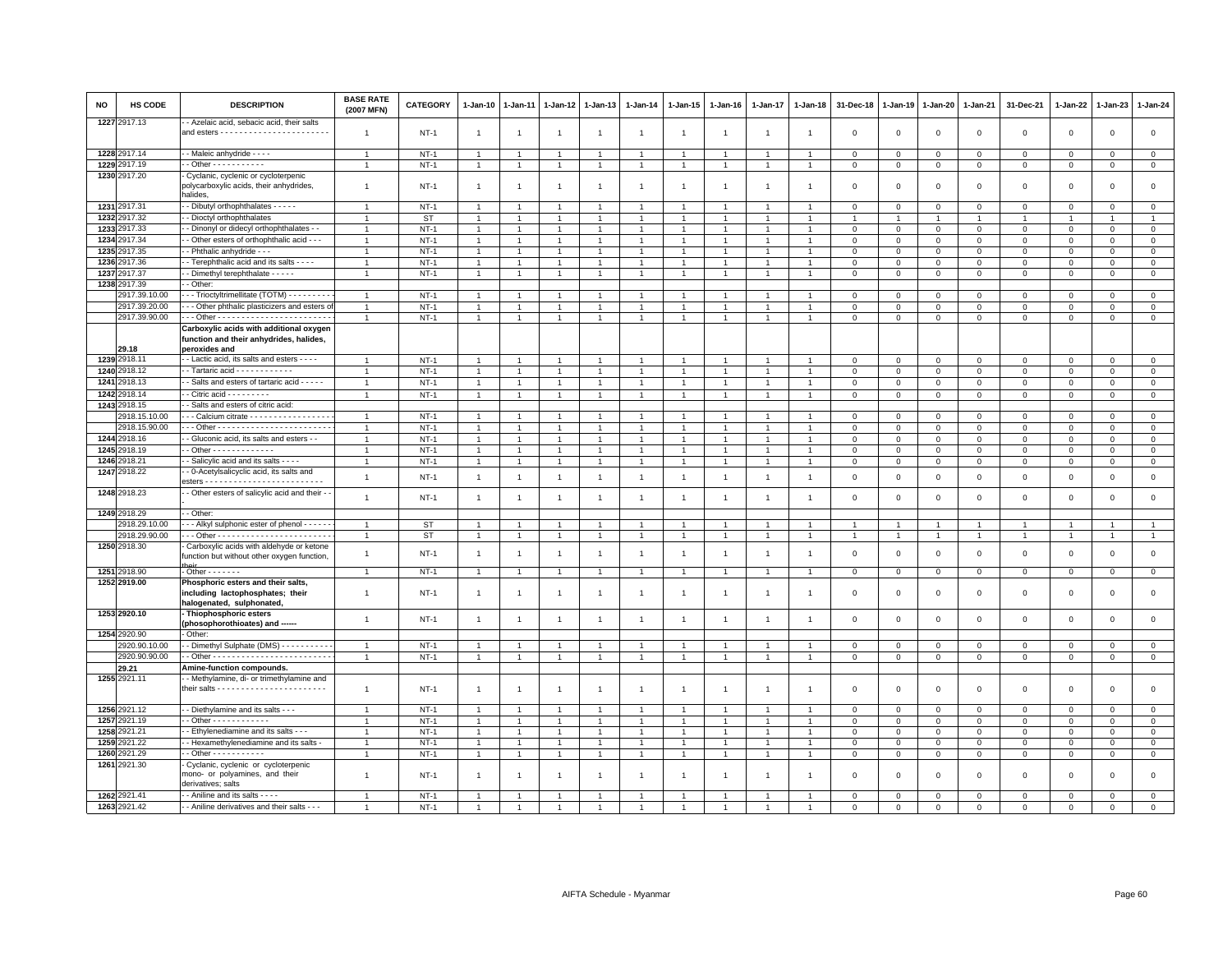| <b>NO</b> | HS CODE                        | <b>DESCRIPTION</b>                                                                                         | <b>BASE RATE</b><br>(2007 MFN)   | <b>CATEGORY</b>  | $1 - Jan-10$                   | 1-Jan-11       | 1-Jan-12                         | 1-Jan-13                         | $1 - Jan-14$   | $1 - Jan-15$                   | $1-Jan-16$     | 1-Jan-17       | 1-Jan-18       | 31-Dec-18           | 1-Jan-19                    | 1-Jan-20                   | $1 - Jan-21$     | 31-Dec-21        | $1 - Jan-22$   | 1-Jan-23                   | $1 - Jan-24$                   |
|-----------|--------------------------------|------------------------------------------------------------------------------------------------------------|----------------------------------|------------------|--------------------------------|----------------|----------------------------------|----------------------------------|----------------|--------------------------------|----------------|----------------|----------------|---------------------|-----------------------------|----------------------------|------------------|------------------|----------------|----------------------------|--------------------------------|
|           | 1264 2921.43                   | - Toluidines and their derivatives; salts                                                                  | $\overline{1}$                   | $NT-1$           | $\overline{1}$                 | $\overline{1}$ | $\overline{1}$                   | $\overline{1}$                   | $\overline{1}$ | $\overline{1}$                 | $\overline{1}$ | $\overline{1}$ | $\overline{1}$ | $\mathbf 0$         | $\overline{0}$              | $\,0\,$                    | $\mathsf 0$      | $\mathsf 0$      | $\mathsf 0$    | $\mathbf 0$                | $\mathsf 0$                    |
|           | 1265 2921.44                   | - Diphenylamine and its derivatives; salts                                                                 | $\mathbf{1}$                     | $NT-1$           | $\overline{1}$                 | $\overline{1}$ | $\overline{1}$                   | $\mathbf{1}$                     | $\mathbf{1}$   | $\mathbf{1}$                   | $\overline{1}$ | $\overline{1}$ | $\overline{1}$ | $\mathbf 0$         | $\mathbf 0$                 | $\mathbf 0$                | $\mathsf 0$      | $\mathsf 0$      | $\mathbf 0$    | $\mathsf 0$                | $\mathsf 0$                    |
|           | 1266 2921.45                   | -- 1-Naphthylamine (alpha-<br>naphthylamine), 2-naphthylamine (beta-                                       | $\mathbf{1}$                     | $NT-1$           | $\overline{1}$                 | $\mathbf{1}$   | $\mathbf{1}$                     | $\overline{1}$                   | $\overline{1}$ | $\overline{1}$                 |                | 1              | $\overline{1}$ | $\mathbf 0$         | $\mathbf 0$                 | $\mathbf 0$                | $\mathsf 0$      | $\mathsf 0$      | $\mathbf 0$    | $\mathbf 0$                | $\mathsf 0$                    |
|           | 1267 2921.46                   | naphthylamine) and their<br>- Amfetamine (INN), benzfetamine (INN),<br>dexamfetamine (INN), etilamfetamine | $\overline{1}$                   | <b>NT-1</b>      | $\overline{1}$                 | $\mathbf{1}$   | 1                                | $\overline{1}$                   | $\overline{1}$ | $\overline{1}$                 | -1             | $\overline{1}$ | $\overline{1}$ | $^{\circ}$          | $^{\circ}$                  | $\overline{0}$             | 0                | 0                | 0              | $\mathbf 0$                | $\mathbf 0$                    |
|           | 1268 2921.49                   | (INN),<br>$\overline{\cdot}$ - Other $\cdot \cdot \cdot \cdot \cdot \cdot$                                 | $\overline{1}$                   | $NT-1$           | $\overline{1}$                 |                | $\overline{1}$                   | $\overline{1}$                   |                | $\overline{1}$                 |                | $\overline{1}$ |                | $\Omega$            | $\Omega$                    | $\mathbf{0}$               | $\mathbf{0}$     | $\mathbf 0$      | $\mathbf 0$    | $\mathbf 0$                | $\mathbf{0}$                   |
|           | 1269 2921.51                   | - - o-, m-, p-Phenylenediamine,                                                                            |                                  |                  |                                |                |                                  |                                  |                |                                |                |                |                |                     |                             |                            |                  |                  |                |                            |                                |
|           |                                | diaminotoluenes, and their derivatives;                                                                    | $\overline{1}$                   | <b>NT-1</b>      | $\overline{1}$                 | $\overline{1}$ | -1                               | $\mathbf{1}$                     | $\overline{1}$ | $\overline{1}$                 | -1             | $\mathbf{1}$   | $\overline{1}$ | $\mathbf 0$         | $\mathbf 0$                 | $\mathbf 0$                | $\mathbf 0$      | $\mathsf 0$      | $\mathbf 0$    | $\mathsf 0$                | $\mathsf 0$                    |
|           | 1270 2921.59                   | - - Other - - - - - - - - - - - - - - -                                                                    | $\overline{1}$                   | $NT-1$           | $\overline{1}$                 | $\overline{1}$ | $\overline{1}$                   | $\overline{1}$                   | $\overline{1}$ | $\mathbf{1}$                   |                | $\overline{1}$ | $\overline{1}$ | $\,0\,$             | $\,0\,$                     | $\mathbb O$                | $\mathsf 0$      | $\mathsf 0$      | $\mathbf 0$    | $\mathsf 0$                | $\overline{0}$                 |
|           | 29.22                          | Oxygen-function amino-compounds.                                                                           |                                  |                  |                                |                |                                  |                                  |                |                                |                |                |                |                     |                             |                            |                  |                  |                |                            |                                |
|           | 1271 2922.11<br>1272 2922.12   | - Monoethanolamine and its salts - - -<br>- Diethanolamine and its salts - - - -                           | $\overline{1}$<br>$\overline{1}$ | $NT-1$<br>$NT-1$ | -1<br>$\overline{1}$           |                | $\overline{1}$                   | $\overline{1}$<br>$\overline{1}$ |                | -1<br>$\mathbf{1}$             |                | $\overline{1}$ |                | 0<br>$\overline{0}$ | $\mathbf 0$<br>$\mathbf{0}$ | $\mathbf 0$<br>$\mathsf 0$ | 0<br>$\Omega$    | 0<br>$\mathsf 0$ | 0<br>$\Omega$  | $\mathbf 0$<br>$\mathbf 0$ | $\mathbf{0}$<br>$\overline{0}$ |
|           | 1273 2922.13                   | - Triethanolamine and its salts - - -                                                                      | $\overline{1}$                   | $NT-1$           | $\mathbf{1}$                   |                | $\mathbf{1}$                     | $\overline{1}$                   |                | $\overline{1}$                 |                | $\overline{1}$ |                | $\mathbf 0$         | $\mathbf 0$                 | $\mathbf 0$                | $\mathsf 0$      | $\mathsf 0$      | $\mathbf 0$    | $\mathsf 0$                | $\overline{0}$                 |
|           | 1274 2922.14                   | - Dextropropoxyphene (INN) and its salts                                                                   | $\mathbf{1}$                     | $NT-1$           | $\overline{1}$                 | $\overline{1}$ | $\overline{1}$                   | $\mathbf{1}$                     | $\overline{1}$ | $\overline{1}$                 | $\overline{1}$ | $\mathbf{1}$   | $\overline{1}$ | $\circ$             | $\mathbb O$                 | $\mathbf 0$                | $\mathbf 0$      | $\mathsf 0$      | $\mathsf 0$    | $\mathsf 0$                | $\mathsf 0$                    |
|           |                                | - Other:                                                                                                   |                                  |                  |                                |                |                                  |                                  |                |                                |                |                |                |                     |                             |                            |                  |                  |                |                            |                                |
|           | 1275 2922.19<br>2922.19.10.00  | - - Ethambutol and its salts, esters and oth                                                               | $\overline{1}$                   | $NT-1$           | $\overline{1}$                 |                |                                  | $\overline{1}$                   |                | $\overline{1}$                 |                | $\overline{1}$ |                | $\overline{0}$      | $\mathbf 0$                 | $\mathbf 0$                | $\mathsf 0$      | $\mathsf 0$      | $\Omega$       | $\Omega$                   | $\mathbf 0$                    |
|           | 2922.19.20.00                  | - - D-2-Amino-Normal-Butyl-Alcohol - - - -                                                                 | $\overline{1}$                   | $NT-1$           | $\mathbf{1}$                   |                |                                  | $\overline{1}$                   |                | $\overline{1}$                 |                | $\mathbf{1}$   |                | $\mathbf 0$         | $\mathbf 0$                 | $\mathbf 0$                | $\mathsf 0$      | $\mathsf 0$      | 0              | $\mathbf 0$                | $\mathbf 0$                    |
|           | 2922.19.90.00                  |                                                                                                            | $\overline{1}$                   | $NT-1$           | $\mathbf{1}$                   |                | $\overline{1}$                   | $\overline{1}$                   | $\overline{1}$ | $\overline{1}$                 |                | $\mathbf{1}$   | $\overline{1}$ | $\mathbf 0$         | $\mathbb O$                 | $\overline{0}$             | $\mathbf 0$      | 0                | 0              | $\mathbf 0$                | $\mathsf 0$                    |
|           | 1276 2922.21                   | - Aminohydroxynaphthalenesulphonic<br>acids and their salts - - - - - - - - - - - - - - -                  | $\mathbf{1}$                     | $NT-1$           | $\overline{1}$                 | $\overline{1}$ | $\mathbf{1}$                     | $\mathbf{1}$                     | $\overline{1}$ | $\overline{1}$                 | $\overline{1}$ | $\overline{1}$ | $\overline{1}$ | $\overline{0}$      | $\overline{0}$              | $\mathsf 0$                | $\mathbf 0$      | $\mathsf 0$      | $\mathbf 0$    | $\mathsf 0$                | $\mathbf 0$                    |
|           | 1277 2922.22                   | - Anisidines, dianisidines, phenetidines,                                                                  | $\overline{1}$                   | <b>NT-1</b>      | $\overline{1}$                 | $\overline{1}$ | $\mathbf{1}$                     | $\overline{1}$                   | $\overline{1}$ | $\overline{1}$                 | -1             | $\mathbf{1}$   | $\overline{1}$ | $\mathbf 0$         | $^{\circ}$                  | $\circ$                    | 0                | $\mathsf 0$      | 0              | $\mathbf 0$                | $\mathsf 0$                    |
|           | 1278 2922.29                   | - - Other - - - - - - - - - - -                                                                            | $\overline{1}$                   | $NT-1$           | $\overline{1}$                 | $\overline{1}$ | $\overline{1}$                   | $\overline{1}$                   | $\overline{1}$ | $\overline{1}$                 |                | $\overline{1}$ | $\overline{1}$ | $\mathbf 0$         | $\overline{0}$              | $\mathbf 0$                | $\mathbf{0}$     | $\mathsf 0$      | $\mathbf{0}$   | $\mathbf{0}$               | $\mathbf 0$                    |
|           | 1279 2922.31                   | - Amfepramone (INN), methadone (INN)<br>and normethadone - - - - - - - -                                   | $\overline{1}$                   | <b>NT-1</b>      | $\overline{1}$                 | $\mathbf{1}$   | $\mathbf{1}$                     | $\mathbf{1}$                     | $\mathbf{1}$   | $\overline{1}$                 | $\overline{1}$ | $\overline{1}$ | $\overline{1}$ | $\mathbf 0$         | $\overline{0}$              | $\mathsf 0$                | $\mathbf 0$      | $\mathsf 0$      | $\mathbf 0$    | $\mathsf{O}$               | $\mathsf 0$                    |
|           | 1280 2922.39                   | - Other - - - - - - - - - - - - - - -                                                                      | $\overline{1}$                   | $NT-1$           | -1                             |                | $\mathbf{1}$                     | $\mathbf{1}$                     |                | $\mathbf{1}$                   |                | -1             |                | $\mathbf 0$         | $\mathbf{0}$                | $\mathbf 0$                | $\Omega$         | $\mathbf 0$      | $^{\circ}$     | $^{\circ}$                 | $\mathsf 0$                    |
|           | 1281 2922.41<br>1282 2922.42   | - Lysine and its esters; salts thereof - - -                                                               | $\overline{1}$                   | $NT-1$           | $\overline{1}$                 |                | $\mathbf{1}$                     | $\overline{1}$                   |                | $\overline{1}$                 |                | $\mathbf{1}$   | $\overline{1}$ | $\mathbf 0$         | $\mathbf{0}$                | $\mathbf{0}$               | $\mathbf 0$      | $\mathsf 0$      | 0              | $\mathbf 0$                | $\mathbf{0}$                   |
|           | 2922.42.10.00                  | - Glutamic acid and its salts:<br>- - - Glutamic acid - - - - - - - - - - - - - - - - -                    | $\overline{1}$                   | <b>ST</b>        | $\overline{1}$                 |                |                                  |                                  |                |                                |                |                |                |                     |                             |                            |                  |                  |                |                            | $\overline{1}$                 |
|           | 2922.42.20.00                  | -- Monosodium glutamate - - - - - - - - - -                                                                | $\mathbf{3}$                     | <b>ST</b>        | 3                              | $\mathbf{a}$   | $\mathbf{R}$                     | 3                                | 3              | 3                              | $\mathcal{R}$  | $\mathbf{3}$   | 3              | $\mathbf{\hat{z}}$  | 3                           | 3                          | $\mathbf{a}$     | $\mathbf{3}$     | 3              | 3                          | $\mathbf{3}$                   |
|           | 2922.42.90.00                  |                                                                                                            | $\mathbf{1}$                     | <b>ST</b>        | $\overline{1}$                 |                | $\overline{1}$                   | $\mathbf{1}$                     | $\mathbf{1}$   | $\mathbf{1}$                   |                | $\mathbf{1}$   | $\overline{1}$ | $\mathbf{1}$        | $\mathbf{1}$                | $\overline{1}$             | $\overline{1}$   | $\mathbf{1}$     | $\overline{1}$ |                            | $\mathbf{1}$                   |
|           | 1283 2922.43                   | - Anthranilic acid and its salts - -                                                                       | $\overline{1}$                   | $NT-1$           | $\overline{1}$                 |                |                                  | $\overline{1}$                   |                | $\mathbf{1}$                   |                |                |                | $\overline{0}$      | $\mathbf{0}$                | $\mathbf 0$                | $\Omega$         | $\mathsf 0$      | $\mathbf 0$    | $\mathbf 0$                | $\overline{0}$                 |
|           | 1284 2922.44                   | - Tilidine (INN) and its salts - - -                                                                       | $\overline{1}$                   | $NT-1$           | $\mathbf{1}$                   | $\overline{1}$ | $\overline{1}$                   | $\mathbf{1}$                     |                | $\overline{1}$                 |                | $\overline{1}$ | $\overline{1}$ | $\mathbf 0$         | $\mathbf 0$                 | $\mathbf 0$                | $\mathbf 0$      | $\mathsf 0$      | $\mathbf 0$    | $\mathsf 0$                | $\mathsf 0$                    |
|           | 1285 2922.49                   | - Other:                                                                                                   |                                  |                  |                                |                |                                  |                                  |                |                                |                |                |                |                     |                             |                            |                  |                  |                |                            |                                |
|           | 2922.49.10.00<br>2922.49.90.00 | -- Mefenamic acid and its salts - - - - - - -                                                              | $\overline{1}$<br>$\overline{1}$ | $NT-1$<br>$NT-1$ | $\mathbf{1}$<br>$\overline{1}$ | $\overline{1}$ | $\overline{1}$<br>$\overline{1}$ | $\overline{1}$<br>$\overline{1}$ |                | $\overline{1}$<br>$\mathbf{1}$ |                | $\mathbf{1}$   | $\overline{1}$ | 0<br>$\mathsf 0$    | $^{\circ}$<br>$\,0\,$       | $\mathbf 0$<br>$\mathbf 0$ | 0<br>$\mathsf 0$ | 0<br>$\mathsf 0$ | $\Omega$       | $^{\circ}$                 | $\mathbf 0$<br>$\overline{0}$  |
|           | 1286 2922.50                   | - Amino-alcohol-phenols, amino-acid-<br>phenols and other amino-compounds with<br>oxygen function:         |                                  |                  |                                |                |                                  |                                  |                |                                |                |                |                |                     |                             |                            |                  |                  | 0              | $\mathbf 0$                |                                |
|           | 2922.50.10.00                  | - - p-Aminosalicylic acid and its salts, ester                                                             | $\mathbf{1}$                     | $NT-1$           |                                |                |                                  | $\overline{1}$                   |                | $\overline{1}$                 |                |                |                | $\mathbf 0$         | $\mathbf 0$                 | $\mathbf 0$                | $\mathbf 0$      | $\mathsf 0$      | $^{\circ}$     | $\mathsf 0$                | $\overline{0}$                 |
|           | 2922.50.90.00                  |                                                                                                            | $\overline{1}$                   | $NT-1$           | $\mathbf{1}$                   | $\overline{1}$ | $\blacktriangleleft$             | $\overline{1}$                   |                | $\mathbf{1}$                   | $\overline{1}$ | $\mathbf{1}$   | $\overline{1}$ | $\Omega$            | $\mathsf 0$                 | $\Omega$                   | $\Omega$         | $\mathsf 0$      | $\Omega$       | $\mathsf 0$                | $\mathsf 0$                    |
|           | 29.23                          | Quaternary ammonium salts and<br>hydroxides; lecithins and other<br>phosphoaminolipids,                    |                                  |                  |                                |                |                                  |                                  |                |                                |                |                |                |                     |                             |                            |                  |                  |                |                            |                                |
|           | 1287 2923.10                   | - Choline and its salts - - - - -                                                                          | $\overline{1}$                   | $NT-1$           | $\overline{1}$                 |                | $\overline{1}$                   | $\overline{1}$                   |                | $\overline{1}$                 |                | $\mathbf{1}$   | $\mathbf{1}$   | $\mathbf{0}$        | $\mathbf{0}$                | $\overline{0}$             | $\overline{0}$   | $\mathbf 0$      | $\circ$        | $\mathbf{0}$               | $\overline{0}$                 |
|           | 1288 2923.20                   | Lecithins and other phosphoaminolipids:                                                                    |                                  |                  |                                |                |                                  |                                  |                |                                |                |                |                |                     |                             |                            |                  |                  |                |                            |                                |
|           | 2923.20.10.00                  | - - Lecithins, whether or not chemically defir                                                             | $\overline{1}$                   | $NT-1$           |                                |                |                                  | $\overline{1}$                   |                | $\overline{1}$                 |                |                |                | $\mathbf 0$         | $\mathbf 0$                 | $\mathbf{0}$               | $\Omega$         | 0                | $\Omega$       | $\Omega$                   | $\mathsf 0$                    |
|           | 2923.20.90.00<br>1289 2923.90  |                                                                                                            | $\overline{1}$                   | $NT-1$           | $\mathbf{1}$                   | $\overline{1}$ | $\overline{1}$                   | $\overline{1}$                   |                | $\overline{1}$                 |                | $\overline{1}$ |                | $\mathbf 0$         | $\mathbf{0}$                | $\mathbf{0}$               | $\mathbf{0}$     | $\mathsf 0$      | $\mathbf 0$    | $\Omega$                   | $\mathbf 0$<br>$\overline{0}$  |
|           |                                | - Other - - - - - - - - - - - - - -<br>Carboxyamide-function compounds;                                    | $\overline{1}$                   | $NT-1$           | $\mathbf{1}$                   | 1              | 1                                | $\overline{1}$                   | $\overline{1}$ | $\mathbf{1}$                   | $\mathbf{1}$   | $\mathbf{1}$   | $\overline{1}$ | $\mathbf{0}$        | $\mathbf 0$                 | $\mathbf{0}$               | $\mathbf{0}$     | $\mathbf 0$      | 0              | 0                          |                                |
|           | 29.24                          | amide-function compounds of carbonic<br>acid.                                                              |                                  |                  |                                |                |                                  |                                  |                |                                |                |                |                |                     |                             |                            |                  |                  |                |                            |                                |
|           | 1290 2924.11                   | $-$ Meprobamate (INN) $    -$                                                                              | $\mathbf{1}$                     | $NT-1$           |                                |                | $\mathbf{1}$                     | $\overline{1}$                   |                | $\overline{1}$                 |                |                |                | $\mathbf 0$         | $\mathbf 0$                 | $\mathbf 0$                | $\mathsf 0$      | $\mathsf 0$      | $\mathbf 0$    | $\mathsf 0$                | $\mathsf 0$                    |
|           | 1291 2924.19                   | - Other:                                                                                                   |                                  |                  |                                |                |                                  |                                  |                |                                |                |                |                |                     |                             |                            |                  |                  |                |                            |                                |
|           |                                | 2924.19.10.00 --- Monocrotophos -----------------                                                          | $\overline{1}$                   | $NT-1$           | $\overline{1}$                 |                |                                  |                                  |                |                                |                |                |                | $\Omega$            | $\Omega$                    | $\Omega$                   | $\Omega$         | $\Omega$         | $\Omega$       | $\Omega$                   | $\Omega$                       |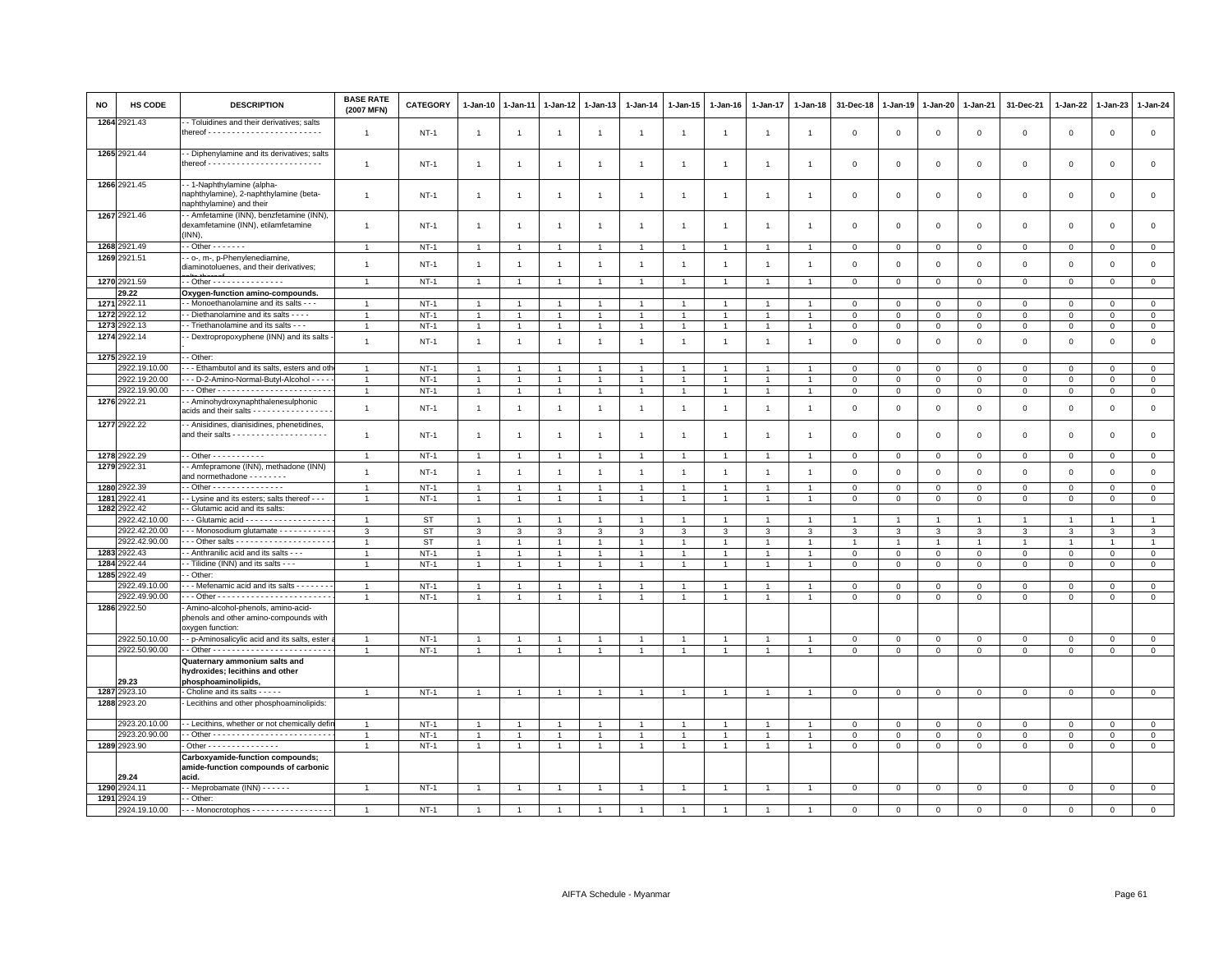| NO   | HS CODE                        | <b>DESCRIPTION</b>                                                                             | <b>BASE RATE</b><br>(2007 MFN) | <b>CATEGORY</b>  | 1-Jan-10          | $1 - Jan-11$   | 1-Jan-12                     | $1 - Jan-13$                     | $1 - Jan-14$   | 1-Jan-15             | $1 - Jan-16$   | 1-Jan-17       | 1-Jan-18       | 31-Dec-18                  | 1-Jan-19         | 1-Jan-20         | 1-Jan-21                    | 31-Dec-21                  | 1-Jan-22       | 1-Jan-23                    | $1 - Jan-24$                |
|------|--------------------------------|------------------------------------------------------------------------------------------------|--------------------------------|------------------|-------------------|----------------|------------------------------|----------------------------------|----------------|----------------------|----------------|----------------|----------------|----------------------------|------------------|------------------|-----------------------------|----------------------------|----------------|-----------------------------|-----------------------------|
|      | 2924.19.90.00<br>1292 2924.21  | - Ureines and their derivatives; salts                                                         |                                | $NT-1$           | $\overline{1}$    | $\overline{1}$ | $\overline{1}$               | $\overline{1}$                   | $\overline{1}$ | $\overline{1}$       | $\overline{1}$ | $\overline{1}$ | $\overline{1}$ | $\mathbf 0$                | 0                | $\mathbf 0$      | $\mathbf 0$                 | $\mathbf 0$                | $\mathbf 0$    | $\mathbf 0$                 | $\mathbf{0}$                |
|      |                                | hereof:                                                                                        |                                |                  |                   |                |                              |                                  |                |                      |                |                |                |                            |                  |                  |                             |                            |                |                             |                             |
|      | 2924.21.10.00                  | - - 4-Ethoxyphenylurea (dulcin) - - - - - - -                                                  |                                | $NT-1$           |                   |                | $\mathbf{1}$                 | $\overline{1}$                   |                |                      |                |                |                | $\mathbf 0$                | $^{\circ}$       | 0                | $\mathbf 0$                 | $\mathsf 0$                | $\circ$        | $\mathbf 0$                 | $\mathbf 0$                 |
|      | 2924.21.20.00                  | -- Diuron and monuron ------------                                                             |                                | $NT-1$           | $\overline{1}$    | $\overline{1}$ | $\overline{1}$               | $\overline{1}$                   | $\overline{1}$ | $\overline{1}$       |                | $\overline{1}$ |                | $\,0\,$                    | $\mathsf 0$      | $\mathsf 0$      | $\mathbf 0$                 | $\mathsf 0$                | $\mathsf 0$    | $\circ$                     | $\overline{0}$              |
|      | 2924.21.90.00<br>1293 2924.23  | - - Acetamidobenzoic acid (N-                                                                  | $\mathbf{1}$                   | $NT-1$           | $\mathbf{1}$      | $\mathbf{1}$   | $\mathbf{1}$                 | $\overline{1}$                   | $\mathbf{1}$   | $\overline{1}$       | $\overline{1}$ | $\mathbf{1}$   |                | $\,0\,$                    | $\mathsf 0$      | $\mathbf 0$      | $\mathbf 0$                 | $\mathbf 0$                | $\mathbf 0$    | $\mathbf 0$                 | $\mathbf 0$                 |
|      |                                | acetylanthranilic acid) - - - -                                                                | $\mathbf{1}$                   | $NT-1$           | $\overline{1}$    | $\overline{1}$ | $\overline{1}$               | $\overline{1}$                   | $\mathbf{1}$   | $\overline{1}$       | $\overline{1}$ | $\overline{1}$ | $\overline{1}$ | $\mathbf 0$                | $\mathsf 0$      | $\mathsf 0$      | $\mathbf 0$                 | $\mathsf 0$                | $\,0\,$        | $\mathsf 0$                 | $\mathsf 0$                 |
|      | 1294 2924.24                   | - Ethinamate (INN) - - - - - - - - -                                                           | $\overline{1}$                 | $NT-1$           | $\overline{1}$    | $\overline{1}$ | $\overline{1}$               | $\overline{1}$                   | $\overline{1}$ | $\overline{1}$       | $\overline{1}$ | $\overline{1}$ | $\overline{1}$ | $\mathbf 0$                | $\mathbf 0$      | $\mathbf 0$      | $\mathbf{0}$                | $\mathbf 0$                | $\mathbf 0$    | $\mathbf{0}$                | $\circ$                     |
|      | 1295 2924.29<br>924.29.10.00   | - Other:<br>Aspartame                                                                          |                                | $NT-1$           |                   |                |                              |                                  |                |                      |                |                |                |                            |                  |                  |                             |                            | $\Omega$       |                             |                             |
|      | 2924.29.20.00                  | - - Butylphenylmethyl carbamate; methyl is                                                     | -1                             | $NT-1$           | $\mathbf{1}$<br>1 |                | $\mathbf{1}$<br>$\mathbf{1}$ | $\mathbf{1}$<br>$\overline{1}$   | -1             | -1<br>1              |                | 1              |                | $\mathbf 0$<br>$\mathbf 0$ | $\mathbf 0$<br>0 | $\mathbf 0$<br>0 | $\mathbf{0}$<br>$\mathbf 0$ | $\mathbf 0$<br>$\mathbf 0$ | $^{\circ}$     | $\mathbf{0}$<br>$\mathbf 0$ | $\mathbf{0}$<br>$\mathbf 0$ |
|      | 2924.29.90.00                  |                                                                                                | $\overline{1}$                 | $NT-1$           | $\overline{1}$    | $\overline{1}$ | $\ddot{\phantom{1}}$         | $\overline{1}$                   | $\mathbf{1}$   | $\mathbf{1}$         | $\overline{1}$ | $\overline{1}$ |                | $\mathbf 0$                | $\mathsf 0$      | $\mathsf 0$      | $\mathbf 0$                 | $\mathbf 0$                | $\mathbf 0$    | $\mathbf{0}$                | $\mathsf 0$                 |
|      |                                | <b>Carboxyimide-function compounds</b>                                                         |                                |                  |                   |                |                              |                                  |                |                      |                |                |                |                            |                  |                  |                             |                            |                |                             |                             |
|      | 29.25                          | (including saccharin and its salts) and<br>imine-function                                      |                                |                  |                   |                |                              |                                  |                |                      |                |                |                |                            |                  |                  |                             |                            |                |                             |                             |
|      | 1296 2925.11                   | - Saccharin and its salts - - - -                                                              |                                | $NT-1$           | $\mathbf{1}$      |                | $\overline{1}$               | $\overline{1}$                   | $\mathbf{1}$   | $\mathbf{1}$         |                | $\overline{1}$ |                | $\mathbf 0$                | 0                | $\mathbf 0$      | $\mathsf 0$                 | $\mathbf{0}$               | 0              | $^{\circ}$                  | $\mathsf 0$                 |
| 1297 | 2925.12                        | - - Glutethimide (INN) - - - - -                                                               | $\overline{1}$                 | $NT-1$           | $\mathbf{1}$      | $\overline{1}$ | $\overline{1}$               | $\overline{1}$                   | $\mathbf{1}$   | $\mathbf{1}$         | $\overline{1}$ | $\overline{1}$ | $\overline{1}$ | $\mathbf 0$                | $\mathbf 0$      | $\mathbf 0$      | $\overline{0}$              | $\mathbf{0}$               | $\Omega$       | $\mathbf{0}$                | $\mathsf 0$                 |
| 1298 | 2925.19                        | $-$ Other - - - - - - - - - - - - - -                                                          | $\mathbf{1}$                   | $NT-1$           | $\mathbf{1}$      | $\overline{1}$ | $\overline{1}$               | $\overline{1}$                   | $\mathbf{1}$   | $\mathbf{1}$         | $\overline{1}$ | $\overline{1}$ | $\overline{1}$ | $\mathbf 0$                | 0                | $\mathbf 0$      | $\mathsf 0$                 | $\mathbf 0$                | $\mathbf 0$    | $\mathbf 0$                 | $\mathsf 0$                 |
|      | 1299 2925.20                   | Imines and their derivatives; salts thereof                                                    |                                |                  |                   |                |                              |                                  |                |                      |                |                |                |                            |                  |                  |                             |                            |                |                             |                             |
|      | 2925.20.10.00                  | - - Metformin and phenformin; its salts and                                                    |                                | ST               |                   |                |                              | -1                               |                |                      |                |                |                |                            |                  |                  |                             | $\mathbf{1}$               |                |                             | $\mathbf{1}$                |
|      | 2925.20.20.00                  | - - Ethylene imine, propylene imine - - - - -                                                  | $\overline{1}$                 | <b>ST</b>        | $\overline{1}$    |                |                              | $\overline{1}$                   | $\mathbf{1}$   | $\ddot{\phantom{1}}$ |                |                |                |                            |                  |                  | $\overline{1}$              | $\overline{1}$             | 1              | $\overline{1}$              | $\mathbf{1}$                |
|      | 2925.20.90.00                  |                                                                                                | $\mathbf{1}$                   | ST               | $\mathbf{1}$      | $\overline{1}$ | 1                            | $\overline{1}$                   | $\overline{1}$ | $\overline{1}$       | $\overline{1}$ | $\overline{1}$ |                | $\overline{1}$             | $\overline{1}$   | $\overline{1}$   | $\overline{1}$              | $\overline{1}$             | $\mathbf{1}$   | $\overline{1}$              | $\overline{1}$              |
|      | 29.26                          | Nitrile-function compounds.                                                                    |                                |                  |                   |                |                              |                                  |                |                      |                |                |                |                            |                  |                  |                             |                            |                |                             |                             |
|      | 1300 2926.10                   | - Acrylonitrile - - - - - - - - - -                                                            |                                | $NT-1$           | $\overline{1}$    | $\overline{1}$ | $\overline{1}$               | $\overline{1}$                   | $\overline{1}$ | $\overline{1}$       |                | $\overline{1}$ |                | $\mathbf 0$                | $^{\circ}$       | 0                | $\mathbf 0$                 | 0                          | $^{\circ}$     | $\mathbf 0$                 | $\mathbf 0$                 |
| 1301 | 2926.20                        | 1-Cyanoguanidine (dicyandiamide) - -                                                           |                                | $NT-1$           | $\overline{1}$    |                | $\mathbf{1}$                 | $\overline{1}$                   | $\overline{1}$ | $\overline{1}$       |                |                |                | $\mathbf 0$                | $\mathsf 0$      | $\mathsf 0$      | $\,0\,$                     | $\mathsf 0$                | $\mathbf 0$    | $\mathbf 0$                 | $\mathbf 0$                 |
|      | 1302 2926.30                   | Fenproporex (INN) and its salts;<br>methadone (INN) intermediate (4-cyano-2-<br>dimethylamino- | $\overline{1}$                 | $NT-1$           | $\overline{1}$    | $\mathbf{1}$   | $\overline{1}$               | $\overline{1}$                   | $\mathbf{1}$   | -1                   | $\overline{1}$ | 1              | $\mathbf{1}$   | $\mathbf 0$                | $\Omega$         | 0                | $\mathbf 0$                 | $\mathsf 0$                | $^{\circ}$     | $\mathbf 0$                 | $\mathbf 0$                 |
|      | 1303 2926.90                   | - Other - - - - - - - - - - - - -                                                              |                                | $NT-1$           | $\overline{1}$    | $\overline{1}$ | $\overline{1}$               | $\overline{1}$                   | $\mathbf{1}$   | $\overline{1}$       |                | $\overline{1}$ |                | $\mathsf 0$                | $\mathsf 0$      | $\mathsf 0$      | $\mathbf 0$                 | $\mathbf{0}$               | $\mathbf 0$    | $\circ$                     | $\mathbf 0$                 |
|      | 29.27                          | Diazo-, azo- or azoxy-compounds.                                                               |                                |                  |                   |                |                              |                                  |                |                      |                |                |                |                            |                  |                  |                             |                            |                |                             |                             |
| 1304 | 2927.00                        | Diazo-, azo- or azoxy-compounds.                                                               |                                |                  |                   |                |                              |                                  |                |                      |                |                |                |                            |                  |                  |                             |                            |                |                             |                             |
|      | 2927.00.10.00                  | - Azodicarbonamide - - - - - - - - - - - - - - -                                               |                                | <b>ST</b>        |                   |                | $\mathbf{1}$                 | $\overline{1}$                   |                | $\overline{1}$       |                | 1              |                |                            |                  |                  | $\mathbf{1}$                | $\mathbf{1}$               | 1              | $\overline{1}$              | $\mathbf{1}$                |
|      | 2927.00.90.00                  |                                                                                                |                                | <b>ST</b>        | $\overline{1}$    | $\overline{1}$ | $\overline{1}$               | $\overline{1}$                   | $\overline{1}$ | $\ddot{\phantom{1}}$ |                | 1              |                |                            |                  |                  | $\overline{1}$              |                            | 1              | $\overline{1}$              | $\mathbf{1}$                |
|      | 29.28                          | Organic derivatives of hydrazine or of<br>hydroxylamine.                                       |                                |                  |                   |                |                              |                                  |                |                      |                |                |                |                            |                  |                  |                             |                            |                |                             |                             |
|      | 1305 2928.00                   | - Other - - - - - - - - - - - - - - -                                                          |                                |                  |                   |                |                              |                                  |                |                      |                |                |                |                            |                  |                  |                             |                            |                |                             |                             |
|      | 2928.00.10.00                  |                                                                                                |                                | $NT-1$           | $\mathbf{1}$      | $\mathbf{1}$   | $\overline{1}$               | $\overline{1}$                   | $\overline{1}$ | $\overline{1}$       |                | $\overline{1}$ |                | $\mathbf 0$                | $\mathsf 0$      | $\mathsf 0$      | $\mathbf 0$                 | $\mathbf 0$                | $\mathbf 0$    | $\mathbf 0$                 | $\circ$                     |
|      | 2928.00.90.00                  | Compounds with other nitrogen                                                                  |                                | $NT-1$           | $\overline{1}$    | $\overline{1}$ | $\overline{1}$               | $\overline{1}$                   | $\overline{1}$ | $\overline{1}$       | $\overline{1}$ | $\overline{1}$ | $\overline{1}$ | $\mathbf 0$                | $\mathsf 0$      | $\mathsf 0$      | $\mathbf 0$                 | $\mathsf 0$                | $\mathbf 0$    | $\Omega$                    | $\circ$                     |
|      | 29.29<br>1306 2929.10          | function.<br>- Isocyanates - - - - - - - - - - - -                                             |                                | $NT-1$           |                   |                |                              |                                  |                |                      |                |                |                |                            |                  |                  |                             |                            | $\Omega$       | $\Omega$                    |                             |
|      | 1307 2929.90                   | - Other:                                                                                       |                                |                  |                   |                |                              |                                  |                |                      |                |                |                | $\,0\,$                    | 0                | $\mathbf 0$      | $\mathsf 0$                 | $\mathbf{0}$               |                |                             | $\mathbf 0$                 |
|      | 2929.90.10.00                  | - - Sodium Cyclamate - - - - - - - - - - - - -                                                 | -1                             | <b>ST</b>        | $\overline{1}$    |                | $\mathbf{1}$                 | $\mathbf{1}$                     |                | 1                    |                |                |                |                            |                  | $\mathbf{1}$     | -1                          | $\mathbf{1}$               |                |                             | $\mathbf{1}$                |
|      | 2929.90.20.00                  | -- Other Cyclamate ----------------                                                            | $\mathbf{1}$                   | <b>ST</b>        | $\mathbf{1}$      | $\mathbf{1}$   | $\mathbf{1}$                 | $\overline{1}$                   | $\mathbf{1}$   | $\mathbf{1}$         |                | $\mathbf{1}$   |                | $\overline{1}$             | $\overline{1}$   | $\overline{1}$   | $\overline{1}$              | $\mathbf{1}$               | $\mathbf{1}$   | $\overline{1}$              | $\mathbf{1}$                |
|      | 2929.90.90.00                  |                                                                                                | $\overline{1}$                 | ST               | $\overline{1}$    | $\overline{1}$ | $\overline{1}$               | $\overline{1}$                   | $\mathbf{1}$   | $\overline{1}$       | $\overline{1}$ | $\overline{1}$ | $\mathbf{1}$   | $\overline{1}$             | $\mathbf{1}$     | $\overline{1}$   | $\overline{1}$              | $\overline{1}$             | $\overline{1}$ | $\overline{1}$              | $\overline{1}$              |
|      | 29.30                          | Organo-sulphur compounds.                                                                      |                                |                  |                   |                |                              |                                  |                |                      |                |                |                |                            |                  |                  |                             |                            |                |                             |                             |
| 1308 | 2930.10                        | - Dithiocarbonates (xanthates) - - - - - -                                                     | -1                             | $NT-1$           | $\overline{1}$    | $\overline{1}$ | $\overline{1}$               | $\overline{1}$                   | $\mathbf{1}$   | $\overline{1}$       |                | $\overline{1}$ |                | $\,0\,$                    | $\mathsf 0$      | $\mathsf 0$      | $\mathbf 0$                 | $\mathbf 0$                | $\mathbf 0$    | $\overline{0}$              | $\mathsf 0$                 |
| 1309 | 2930.20                        | Thiocarbamates and dithiocarbamates -                                                          | $\mathbf{1}$                   | $NT-1$           | $\overline{1}$    | $\mathbf{1}$   | $\overline{1}$               | $\overline{1}$                   | $\mathbf{1}$   | $\overline{1}$       | $\overline{1}$ | $\overline{1}$ | $\overline{1}$ | $\,0\,$                    | $\mathsf 0$      | $\mathsf 0$      | $\mathbf 0$                 | $\mathsf 0$                | $\mathbf 0$    | $\mathbf 0$                 | $\mathbf 0$                 |
| 1310 | 2930.30                        | - Thiuram mono-, di-, or tetrasulphides - -                                                    | $\overline{1}$                 | $NT-1$           | $\mathbf{1}$      | $\overline{1}$ | $\mathbf{1}$                 | $\mathbf{1}$                     | $\mathbf{1}$   | $\overline{1}$       | $\overline{1}$ | $\overline{1}$ | $\overline{1}$ | $\mathsf 0$                | $\mathsf 0$      | $\mathsf 0$      | $\mathbf 0$                 | $\mathsf 0$                | $\mathsf 0$    | $\mathsf 0$                 | $\mathsf 0$                 |
| 1311 | 2930.40                        | - Methionine - - - - - - - - - - -                                                             | $\overline{1}$                 | $NT-1$           | $\overline{1}$    | $\overline{1}$ | $\overline{1}$               | $\overline{1}$                   | $\overline{1}$ | $\mathbf{1}$         |                | $\overline{1}$ | $\overline{1}$ | $\mathbf 0$                | $\mathsf 0$      | $\Omega$         | $\mathbf 0$                 | $\mathbf 0$                | $\mathbf 0$    | $\mathbf{0}$                | $\mathbf 0$                 |
|      | 1312 2930.90                   | $\cdot$ Other - - - - - - - - - - -                                                            |                                | <b>ST</b>        | $\overline{1}$    | $\overline{1}$ |                              | $\overline{1}$                   | $\overline{1}$ | $\overline{1}$       |                |                |                |                            |                  |                  | $\overline{1}$              |                            |                |                             | $\overline{1}$              |
|      | 29.31                          | Other organo-inorganic compounds.                                                              |                                |                  |                   |                |                              |                                  |                |                      |                |                |                |                            |                  |                  |                             |                            |                |                             |                             |
|      | 1313 2931.00                   | $-$ Other - - - - - - - - - - -                                                                |                                |                  |                   |                |                              |                                  |                |                      |                |                |                |                            |                  |                  |                             |                            |                |                             |                             |
|      | 2931.00.10.00                  | - Tetraethyl lead - - - - - - - - - - - - - - - - -                                            | $\overline{1}$                 | $NT-1$           |                   |                | $\overline{1}$               | $\overline{1}$                   |                |                      |                |                |                | $\mathbf 0$                | $\mathbf 0$      | $\mathbf 0$      | $\Omega$                    | $\mathbf 0$                | $\Omega$       | $\mathbf{0}$                | $\mathbf{0}$                |
|      | 2931.00.20.00                  | - N -(Phosphonomethyl) glycine and salts th                                                    |                                | NT-              | $\overline{1}$    |                | $\overline{1}$               | $\overline{1}$                   |                | $\overline{1}$       |                |                |                | $\mathbf 0$                | 0                | 0                | $\mathbf 0$                 | 0                          | $\Omega$       | $\mathbf 0$                 | $\mathbf 0$                 |
|      | 2931.00.30.00                  |                                                                                                | $\mathbf{1}$                   | $NT-1$           | $\mathbf{1}$      | $\mathbf{1}$   | $\overline{1}$               | $\overline{1}$                   | $\overline{1}$ | $\overline{1}$       | $\overline{1}$ | 1              |                | $\mathsf 0$                | $\mathsf 0$      | $\mathsf 0$      | $\mathbf 0$                 | $\mathsf 0$                | $\mathsf 0$    | $\mathbf{0}$                | $\mathsf 0$                 |
|      | 2931.00.90                     | Other - - - - - - -                                                                            | $\overline{1}$                 |                  | $\overline{1}$    | $\overline{1}$ | $\overline{1}$               |                                  | $\overline{1}$ | $\overline{1}$       | $\overline{1}$ | $\overline{1}$ |                |                            |                  |                  |                             |                            |                |                             |                             |
|      | 2931.00.90.10<br>2931.00.90.20 | - - - - - - Organo-Mercury Compounds - -                                                       |                                | $NT-1$<br>$NT-1$ |                   | $\overline{1}$ |                              | $\overline{1}$<br>$\overline{1}$ | $\overline{1}$ | $\mathbf{1}$         |                | 1              | $\overline{1}$ | $\mathbf 0$                | $\mathbf 0$      | $\mathbf 0$      | $\overline{0}$              | $\mathbf 0$                | $\mathbf{0}$   | $\mathbf{0}$                | $\circ$<br>$\mathbf 0$      |
|      |                                | Organo-arsenic compounds<br>Heterocyclic compounds with oxygen                                 |                                |                  | $\overline{1}$    |                | $\mathbf{1}$                 |                                  |                |                      |                |                |                | $\mathbf 0$                | 0                | $\mathbf 0$      | $\mathbf 0$                 | 0                          | $\mathbf 0$    | $\mathbf 0$                 |                             |
|      | 29.32                          | hetero-atom(s) only.                                                                           |                                |                  |                   |                |                              |                                  |                |                      |                |                |                |                            |                  |                  |                             |                            |                |                             |                             |
|      | 1314 2932.11                   | - - Tetrahydrofuran - - - - - - - - - - -                                                      |                                | $NT-1$           |                   |                |                              |                                  |                |                      |                |                |                | $\Omega$                   | $\Omega$         | $\Omega$         | $\Omega$                    | $\Omega$                   | $\Omega$       | $\mathbf{0}$                | $\mathbf 0$                 |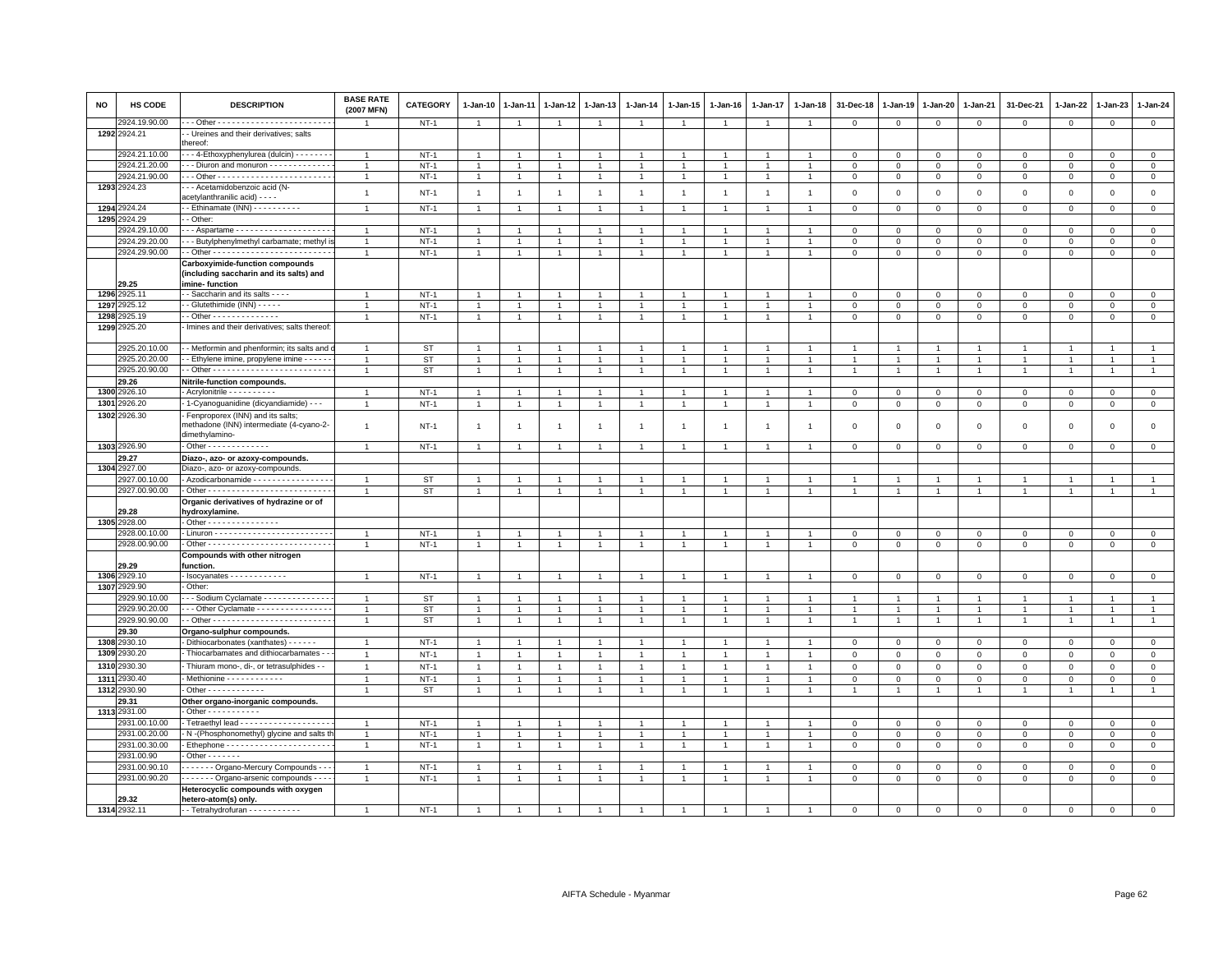| NO   | <b>HS CODE</b>               | <b>DESCRIPTION</b>                                                                              | <b>BASE RATE</b><br>(2007 MFN)   | <b>CATEGORY</b>       | $1-Jan-10$                       | 1-Jan-11       | $1-Jan-12$                       | 1-Jan-13                         | 1-Jan-14       | 1-Jan-15                         | $1-Jan-16$     | 1-Jan-17             | $1-Jan-18$     | 31-Dec-18                     | $1-Jan-19$                | 1-Jan-20                      | 1-Jan-21                      | 31-Dec-21                  | 1-Jan-22                      | 1-Jan-23                 | 1-Jan-24                      |
|------|------------------------------|-------------------------------------------------------------------------------------------------|----------------------------------|-----------------------|----------------------------------|----------------|----------------------------------|----------------------------------|----------------|----------------------------------|----------------|----------------------|----------------|-------------------------------|---------------------------|-------------------------------|-------------------------------|----------------------------|-------------------------------|--------------------------|-------------------------------|
|      | 1315 2932.12                 | - 2-Furaldehyde (furfuraldehyde) - - - -                                                        | -1                               | $NT-1$                | $\overline{1}$                   |                | $\mathbf{1}$                     | $\overline{1}$                   |                | $\mathbf{1}$                     |                | $\mathbf{1}$         | $\overline{1}$ | $\mathbf 0$                   | $\mathbf 0$               | $\overline{0}$                | $\mathbf 0$                   | $\mathsf 0$                | $\mathbf 0$                   | $\mathsf 0$              | $\overline{0}$                |
|      | 1316 2932.13                 | - Furfuryl alcohol and tetrahydrofurfuryl                                                       |                                  |                       |                                  |                |                                  |                                  |                |                                  |                |                      |                |                               |                           |                               |                               |                            |                               |                          |                               |
|      |                              |                                                                                                 | $\overline{1}$                   | $NT-1$                | $\overline{1}$                   | $\overline{1}$ | $\overline{1}$                   | $\overline{1}$                   | $\overline{1}$ | $\overline{1}$                   |                | 1                    | $\overline{1}$ | $\overline{0}$                | $\mathbf 0$               | $\mathbf 0$                   | $\mathbf 0$                   | $\mathsf 0$                | $\mathbf 0$                   | $\mathbf 0$              | $\mathsf 0$                   |
|      | 1317 2932.19                 | $-$ Other $       -$                                                                            | $\overline{1}$                   |                       |                                  |                |                                  |                                  |                |                                  |                |                      |                |                               |                           |                               |                               |                            |                               |                          |                               |
|      | 1318 2932.21                 | - Coumarin, methylcoumarins and                                                                 |                                  | $NT-1$                |                                  |                |                                  |                                  |                |                                  |                |                      |                | $\overline{0}$                | $\mathbf{0}$              | $\mathbf 0$                   | $\Omega$                      | $\mathsf 0$                | $\Omega$                      | $\mathbf 0$              | $\overline{0}$                |
|      |                              | ethylcoumarins - - - - -                                                                        | $\overline{1}$                   | $NT-1$                | $\overline{1}$                   | $\overline{1}$ | $\overline{1}$                   | $\overline{1}$                   | $\overline{1}$ | $\overline{1}$                   |                | 1                    | $\overline{1}$ | $\mathbf 0$                   | $\mathbf 0$               | $\mathbf 0$                   | $\mathbf 0$                   | $\mathsf 0$                | $\Omega$                      | $\mathsf 0$              | $\mathbf 0$                   |
| 1319 | 932.29                       | - Other lactones - - - - - - - -                                                                | $\overline{1}$                   | $NT-1$                | $\overline{1}$                   |                | $\overline{1}$                   | $\overline{1}$                   |                | $\mathbf{1}$                     |                | -1                   |                | $\mathbf 0$                   | $\mathbf{0}$              | $\mathbf 0$                   | $\mathbf{0}$                  | $\Omega$                   | $\Omega$                      | $\Omega$                 | $\circ$                       |
| 1320 | 932.91                       | $\cdot$ - Isosafrole - - - - - - - - - - - -                                                    | $\overline{1}$                   | $NT-1$                | $\overline{1}$                   | $\mathbf{1}$   | $\overline{1}$                   | $\overline{1}$                   | $\overline{1}$ | $\overline{1}$                   |                | $\overline{1}$       | $\overline{1}$ | $\mathbf 0$                   | $\mathbf 0$               | $\mathbf 0$                   | $\mathbf 0$                   | $\mathsf 0$                | 0                             | $\mathbf 0$              | $\circ$                       |
| 1321 | 2932.92                      | - 1-(1,3-Benzodioxol-5-yl)propan-2-one                                                          |                                  |                       |                                  |                |                                  |                                  |                |                                  |                |                      |                |                               |                           |                               |                               |                            |                               |                          |                               |
|      | 2932.92.00.10                | ------ 3,4-methylenedioxyphenyl-2-prop                                                          | $\overline{1}$                   | $NT-1$                | $\overline{1}$                   |                |                                  |                                  |                |                                  |                |                      |                | $\Omega$                      | $\Omega$                  | $\Omega$                      | $\Omega$                      | $\mathbf 0$                | $\Omega$                      | $\Omega$                 | $\circ$                       |
|      | 2932.92.00.90                | . Other                                                                                         | $\overline{1}$                   |                       | $\overline{1}$                   |                |                                  | $\overline{1}$                   |                |                                  |                |                      |                | $\Omega$                      | $\Omega$                  | $\Omega$                      | $\Omega$                      |                            | $\Omega$                      |                          |                               |
|      | 1322 2932.93                 |                                                                                                 |                                  | $NT-1$                |                                  |                |                                  |                                  |                | $\overline{1}$                   |                |                      |                |                               |                           |                               |                               | $\mathsf 0$                |                               | $\mathsf 0$              | $\mathsf 0$                   |
| 1323 | 2932.94                      | - Piperonal - - - - - - - -<br>$-$ Safrole $- - - - - - - - -$                                  | $\overline{1}$<br>$\mathbf{1}$   | <b>NT-1</b><br>$NT-1$ | $\mathbf{1}$<br>$\overline{1}$   | $\overline{1}$ | $\overline{1}$<br>$\overline{1}$ | $\overline{1}$<br>$\overline{1}$ |                | $\overline{1}$<br>$\overline{1}$ |                | $\overline{1}$       | $\overline{1}$ | $\mathbf 0$<br>$\overline{0}$ | $\,0\,$<br>$\overline{0}$ | $\mathbf 0$<br>$\mathbf{0}$   | $\mathbf 0$<br>$\mathbf 0$    | $\mathsf 0$<br>$\mathbf 0$ | $\mathbf 0$<br>$\Omega$       | $\mathsf{O}$<br>$\Omega$ | $\mathsf 0$<br>$\mathsf 0$    |
| 1324 | 2932.95                      | - Tetrahydrocannabinols (all isomers) - -                                                       | $\overline{1}$                   | $NT-1$                | $\overline{1}$                   | $\overline{1}$ | $\overline{1}$                   | $\overline{1}$                   |                | $\overline{1}$                   |                | $\overline{1}$       | $\overline{1}$ | $\mathsf 0$                   | $\mathsf 0$               | $\mathbf 0$                   | $\mathbf 0$                   | $\mathbf 0$                | $\mathbf 0$                   | $\mathbf 0$              | $\mathsf 0$                   |
| 1325 | 932.99                       | - Other:                                                                                        |                                  |                       |                                  |                |                                  |                                  |                |                                  |                |                      |                |                               |                           |                               |                               |                            |                               |                          |                               |
|      | 2932.99.10.00                |                                                                                                 | $\overline{1}$                   | $NT-1$                | $\mathbf{1}$                     |                |                                  | $\overline{1}$                   |                | $\mathbf{1}$                     |                |                      |                | 0                             | $^{\circ}$                | $\mathbf 0$                   | $\mathbf 0$                   | 0                          | 0                             | $\mathbf 0$              | $\mathbf 0$                   |
|      | 2932.99.90.00                |                                                                                                 | $\overline{1}$                   | $NT-1$                | $\overline{1}$                   | $\mathbf{1}$   | $\overline{1}$                   | $\overline{1}$                   | $\overline{1}$ | $\mathbf{1}$                     |                | $\mathbf{1}$         | $\overline{1}$ | $\overline{0}$                | $\overline{0}$            | $\mathsf 0$                   | $\overline{0}$                | $\mathsf 0$                | $\mathsf 0$                   | $\mathsf 0$              | $\overline{0}$                |
|      |                              | Heterocyclic compounds with nitrogen                                                            |                                  |                       |                                  |                |                                  |                                  |                |                                  |                |                      |                |                               |                           |                               |                               |                            |                               |                          |                               |
|      | 29.33                        | hetero-atom(s) only.                                                                            |                                  |                       |                                  |                |                                  |                                  |                |                                  |                |                      |                |                               |                           |                               |                               |                            |                               |                          |                               |
|      | 1326 2933.11                 | - Phenazone (antipyrin) and its                                                                 |                                  |                       |                                  |                |                                  |                                  |                |                                  |                |                      |                |                               |                           |                               |                               |                            |                               |                          |                               |
|      | 2933.11.10.00                | derivatives:<br>$\cdot$ - Dipyrone (analgin) - - - - - - - - - - - - - -                        |                                  |                       | $\mathbf{1}$                     |                | $\mathbf{1}$                     | $\overline{1}$                   |                | $\overline{1}$                   |                |                      |                | $\mathbf 0$                   | $\mathbf 0$               |                               |                               |                            |                               |                          |                               |
|      | 2933.11.90.00                |                                                                                                 | $\overline{1}$                   | $NT-1$<br>$NT-1$      | $\overline{1}$                   | $\mathbf{1}$   | $\mathbf{1}$                     | -1                               | $\overline{1}$ | $\mathbf{1}$                     |                | $\mathbf{1}$         | $\mathbf{1}$   | $\mathbf{0}$                  | $\mathbf 0$               | $\mathbf 0$<br>$\mathbf 0$    | $\mathbf 0$<br>$\Omega$       | $\mathsf 0$<br>$\mathbf 0$ | 0<br>$\Omega$                 | $\mathsf 0$<br>$\Omega$  | $\mathbf 0$<br>$\overline{0}$ |
|      | 1327 2933.19                 | - - Other - - - - - - - - - - - -                                                               | $\overline{1}$                   | $NT-1$                | $\mathbf{1}$                     | $\mathbf{1}$   | $\overline{1}$                   | $\overline{1}$                   | $\mathbf{1}$   | $\mathbf{1}$                     | $\mathbf{1}$   | $\mathbf{1}$         | $\overline{1}$ | $\circ$                       | $\mathbf 0$               | $\circ$                       | $\mathbf 0$                   | $\mathsf 0$                | $\mathbf 0$                   | $\mathsf 0$              | $\mathbf{0}$                  |
| 1328 | 2933.21                      | - Hydantoin and its derivatives - - - -                                                         | $\overline{1}$                   | $NT-1$                | $\overline{1}$                   | $\overline{1}$ | $\overline{1}$                   | $\overline{1}$                   |                | $\overline{1}$                   |                | $\ddot{\phantom{0}}$ |                | $\overline{0}$                | $\mathbf{0}$              | $\,0\,$                       | $\mathsf 0$                   | $\mathsf 0$                | $\Omega$                      | $\mathbf 0$              | $\mathsf 0$                   |
|      | 1329 2933.29                 | - Other                                                                                         |                                  |                       |                                  |                |                                  |                                  |                |                                  |                |                      |                |                               |                           |                               |                               |                            |                               |                          |                               |
|      | 2933.29.10.00                |                                                                                                 | $\overline{1}$                   | $NT-1$                | -1                               |                | $\mathbf{1}$                     | $\overline{1}$                   |                | 1                                |                | 1                    |                | $\Omega$                      | $\mathbf 0$               | $\Omega$                      | $\Omega$                      | $\Omega$                   | $\Omega$                      | $\Omega$                 | $\mathbf{0}$                  |
|      | 2933.29.90.00                |                                                                                                 | $\overline{1}$                   | $NT-1$                | $\overline{1}$                   |                | $\overline{1}$                   | $\overline{1}$                   | $\mathbf{1}$   | $\mathbf{1}$                     |                | $\mathbf{1}$         | $\overline{1}$ | $\mathbf 0$                   | $\mathbf 0$               | $\mathbf 0$                   | $\mathbf 0$                   | $\mathsf 0$                | $\mathbf 0$                   | $\mathbf 0$              | $\mathbf 0$                   |
| 1330 | 2933.31                      | - Pyridine and its salts - - - - -                                                              | $\overline{1}$                   | $NT-1$                | $\overline{1}$                   | $\overline{1}$ | $\overline{1}$                   | $\overline{1}$                   | $\overline{1}$ | $\overline{1}$                   |                | $\overline{1}$       | $\overline{1}$ | $\mathbf 0$                   | $\overline{0}$            | $\mathbf{0}$                  | $\mathbf{0}$                  | $\mathbf 0$                | $\Omega$                      | $\Omega$                 | $\mathsf 0$                   |
|      | 1331 2933.32<br>1332 2933.33 | - Piperidine and its salts - - - -<br>- Alfentanil (INN), anileridine (INN).                    | $\overline{1}$                   | $NT-1$                | $\overline{1}$                   | $\mathbf{1}$   | $\overline{1}$                   | $\overline{1}$                   |                | $\overline{1}$                   |                | $\overline{1}$       | $\overline{1}$ | $\mathbf 0$                   | $\mathbf 0$               | $\mathbf 0$                   | $\mathbf 0$                   | $\mathsf 0$                | 0                             | $\mathsf 0$              | $\mathbf 0$                   |
|      |                              | bezitramide (INN), bromazepam (INN),                                                            | $\overline{1}$                   | <b>NT-1</b>           | $\mathbf{1}$                     | -1             | $\overline{1}$                   | $\mathbf{1}$                     | $\overline{1}$ | $\overline{1}$                   | $\mathbf{1}$   | 1                    | $\overline{1}$ | $\overline{0}$                | $\mathbf 0$               | $\mathbf 0$                   | $\mathbf 0$                   | $\mathsf 0$                | $\mathbf 0$                   | $^{\circ}$               | $\mathsf 0$                   |
|      |                              | difenoxin (INN),                                                                                |                                  |                       |                                  |                |                                  |                                  |                |                                  |                |                      |                |                               |                           |                               |                               |                            |                               |                          |                               |
|      | 1333 2933.39                 | - Other:                                                                                        |                                  |                       |                                  |                |                                  |                                  |                |                                  |                |                      |                |                               |                           |                               |                               |                            |                               |                          |                               |
|      | 2933.39.10.00                | - - - Chlorpheniramine and isoniazid - - -                                                      | $\overline{1}$                   | <b>ST</b>             | $\overline{1}$                   |                |                                  | $\overline{1}$                   |                | $\overline{1}$                   |                |                      |                |                               |                           | $\overline{1}$                |                               |                            | $\overline{1}$                |                          | $\overline{1}$                |
|      | 2933.39.20.00                | -- Isonicotinic acid hydrazide and its salts                                                    | $\overline{1}$                   | <b>ST</b>             | $\mathbf{1}$                     |                | $\overline{1}$                   | $\mathbf{1}$                     |                | $\overline{1}$                   |                |                      |                |                               |                           | $\mathbf{1}$                  | 1                             | $\mathbf{1}$               | $\overline{1}$                |                          | $\mathbf{1}$                  |
|      | 2933.39.90.00                |                                                                                                 | $\mathbf{1}$                     | <b>ST</b>             | $\mathbf{1}$                     |                | $\mathbf{1}$                     | $\overline{1}$                   |                | $\mathbf{1}$                     |                | -1                   |                | -1                            | -1                        | $\overline{1}$                | $\mathbf{1}$                  | $\mathbf{1}$               | $\mathbf{1}$                  |                          | $\overline{1}$                |
|      | 1334 2933.41<br>1335 2933.49 | - Levorphanol (INN) and its salts - - - -<br>- Other                                            | $\overline{1}$<br>$\overline{1}$ | $NT-1$<br><b>ST</b>   | $\overline{1}$<br>$\overline{1}$ | $\mathbf{1}$   | $\mathbf{1}$<br>$\overline{1}$   | $\overline{1}$<br>$\overline{1}$ | $\mathbf{1}$   | $\mathbf{1}$<br>$\overline{1}$   | $\overline{1}$ | $\mathbf{1}$<br>1    | $\overline{1}$ | $\mathbf 0$<br>$\overline{1}$ | $\mathbf{0}$<br>1         | $\mathbf 0$<br>$\overline{1}$ | $\mathsf 0$<br>$\overline{1}$ | $\mathsf 0$                | $\mathbf 0$<br>$\overline{1}$ | $\mathbf 0$              | $\mathbf 0$<br>$\overline{1}$ |
|      | 1336 2933.52                 | - Malonylurea (barbituric acid) and its                                                         | $\overline{1}$                   | $NT-1$                | $\overline{1}$                   | $\mathbf{1}$   | $\mathbf{1}$                     | $\mathbf{1}$                     | $\overline{1}$ | $\overline{1}$                   | $\overline{1}$ | $\mathbf{1}$         | $\overline{1}$ | $\,0\,$                       | $\,0\,$                   | $\mathbb O$                   | $\mathbf 0$                   | $\mathsf 0$                | $\mathsf 0$                   | $\mathbf 0$              | $\mathsf 0$                   |
|      | 1337 2933.53                 | - - Allobarbital (INN), amobarbital (INN),                                                      |                                  |                       |                                  |                |                                  |                                  |                |                                  |                |                      |                |                               |                           |                               |                               |                            |                               |                          |                               |
|      |                              | barbital (INN), butalbital (INN),<br>butobarbital                                               | $\overline{1}$                   | <b>NT-1</b>           | $\overline{1}$                   |                | 1                                | $\mathbf{1}$                     | $\overline{1}$ | $\overline{1}$                   |                |                      |                | $\mathbf 0$                   | $\mathbf 0$               | $\mathbf 0$                   | $\mathsf 0$                   | $\mathsf 0$                | $\mathbf 0$                   | $\mathsf 0$              | $\mathbf 0$                   |
|      | 1338 2933.54                 | - Other derivatives of malonylurea<br>(barbituric acid); salts thereof - - - - - - - - -        | $\overline{1}$                   | $NT-1$                | $\overline{1}$                   | $\overline{1}$ | $\overline{1}$                   | $\mathbf{1}$                     | $\overline{1}$ | $\overline{1}$                   | $\overline{1}$ | $\overline{1}$       | $\overline{1}$ | $\,0\,$                       | $\,$ 0                    | $\,0\,$                       | $\mathsf{O}\xspace$           | $\mathsf 0$                | $\mathbf 0$                   | $\mathsf 0$              | $\mathsf 0$                   |
|      | 1339 2933.55                 | - Loprazolam (INN), mecloqualone (INN),<br>methaqualone (INN) and zipeprol (INN);<br>salts      | $\mathbf{1}$                     | $NT-1$                | $\overline{1}$                   | $\overline{1}$ | $\mathbf{1}$                     | $\mathbf{1}$                     | $\mathbf{1}$   | $\overline{1}$                   | $\overline{1}$ | $\overline{1}$       | $\overline{1}$ | $\mathbf 0$                   | $\mathbf 0$               | $\mathbf 0$                   | $\mathsf 0$                   | $\mathsf 0$                | $\mathbf 0$                   | $\mathsf 0$              | $\mathsf 0$                   |
|      | 1340 2933.59                 | - Other:                                                                                        |                                  |                       |                                  |                |                                  |                                  |                |                                  |                |                      |                |                               |                           |                               |                               |                            |                               |                          |                               |
|      | 2933.59.10.00                |                                                                                                 | $\mathbf{1}$                     | $NT-1$                | $\overline{1}$                   |                | $\overline{1}$                   | $\mathbf{1}$                     |                |                                  |                |                      |                | $\mathbf{0}$                  | $\Omega$                  | $\mathbf{0}$                  | $\mathbf{0}$                  | $\mathbf 0$                | $\mathbf 0$                   | $\mathbf{0}$             | $\circ$                       |
|      | 2933.59.90.00                |                                                                                                 | $\overline{1}$                   | $NT-1$                | -1                               |                | $\mathbf{1}$                     | $\mathbf{1}$                     |                | 1                                |                | -1                   |                | $^{\circ}$                    | $\circ$                   | $\mathbf 0$                   | $\mathbf 0$                   | 0                          | 0                             | $\mathbf 0$              | $\mathbf 0$                   |
|      | 1341 2933.61                 | - Melamine -                                                                                    | $\overline{1}$                   | <b>ST</b>             | $\overline{1}$                   |                | $\overline{1}$                   | $\overline{1}$                   |                | $\mathbf{1}$                     |                | $\overline{1}$       |                | $\overline{1}$                | 1                         | $\overline{1}$                | $\overline{1}$                | $\mathbf{1}$               | $\overline{1}$                |                          | $\overline{1}$                |
|      | 1342 2933.69                 | $\cdot$ - Other - - - - - - - - -                                                               | $\overline{1}$                   | $NT-1$                | $\mathbf{1}$                     | $\overline{1}$ | $\mathbf{1}$                     | $\mathbf{1}$                     | $\mathbf{1}$   | $\mathbf{1}$                     |                | $\mathbf{1}$         |                | $\mathbf 0$                   | $\mathbf 0$               | $\mathbf 0$                   | $\mathbf 0$                   | $\mathsf 0$                | $\mathbf 0$                   | $\mathbf 0$              | $\overline{0}$                |
|      | 1343 2933.71                 | - 6-Hexanelactam (epsilon-caprolactam) -                                                        | $\mathbf{1}$                     | $NT-1$                | $\overline{1}$                   | $\overline{1}$ | $\overline{1}$                   | $\overline{1}$                   | $\overline{1}$ | $\overline{1}$                   | $\overline{1}$ | $\overline{1}$       | $\overline{1}$ | $\mathbf 0$                   | $\mathbf{0}$              | $\mathbf 0$                   | $\mathbf{0}$                  | $\mathbf 0$                | $\mathbf 0$                   | $\mathbf 0$              | $\mathsf 0$                   |
|      | 1344 2933.72                 | - Clobazam (INN) and methyprylon (INN)                                                          | $\overline{1}$                   | $NT-1$                | $\overline{1}$                   | $\overline{1}$ | $\overline{1}$                   | $\overline{1}$                   | $\overline{1}$ | $\overline{1}$                   | $\overline{1}$ | $\overline{1}$       | $\overline{1}$ | $\overline{0}$                | $\circ$                   | $\mathbf{0}$                  | $\mathbf{0}$                  | $\circ$                    | $\circ$                       | $\mathbf{0}$             | $\circ$                       |
|      | 1345 2933.79                 | - Other lactams - - - - - - - -                                                                 | $\overline{1}$                   | $NT-1$                | $\overline{1}$                   | $\overline{1}$ | $\overline{1}$                   | $\overline{1}$                   |                | $\mathbf{1}$                     |                | $\overline{1}$       | $\overline{1}$ | $\mathbf 0$                   | $\mathbf 0$               | $\mathbf 0$                   | $\mathbf 0$                   | $\mathsf 0$                | 0                             | $\mathbf 0$              | $\mathsf 0$                   |
|      | 1346 2933.91                 | Alprazolam (INN), camazepam (INN),<br>chlordiazepoxide (INN), clonazepam (INN),<br>clorazepate, | $\overline{1}$                   | $NT-1$                | -1                               | -1             | $\mathbf{1}$                     | $\mathbf{1}$                     | -1             | -1                               | -1             | 1                    | -1             | $\mathbf 0$                   | $\overline{0}$            | $\mathbf 0$                   | $\mathbf 0$                   | $\mathsf 0$                | $\mathbf 0$                   | $\mathbf 0$              | $\mathsf 0$                   |
|      | 1347 2933.99                 | Other:                                                                                          |                                  |                       |                                  |                |                                  |                                  |                |                                  |                |                      |                |                               |                           |                               |                               |                            |                               |                          |                               |
|      | 2933.99.10.00                | - - - Mebendazole and parbendazole - - - -                                                      | $\overline{1}$                   | $NT-1$                | $\overline{1}$                   |                |                                  |                                  |                |                                  |                |                      |                | $\Omega$                      | $\mathbf 0$               | $\mathbf 0$                   | $\Omega$                      | $\Omega$                   | $\Omega$                      | $\Omega$                 | $\mathbf 0$                   |
|      | 2933.99.90.00                |                                                                                                 |                                  | $NT-1$                |                                  |                |                                  |                                  |                |                                  |                |                      |                | $\Omega$                      | $\Omega$                  | $\Omega$                      | $\Omega$                      | $\mathbf 0$                | $\mathbf 0$                   | $\mathbf 0$              | $\Omega$                      |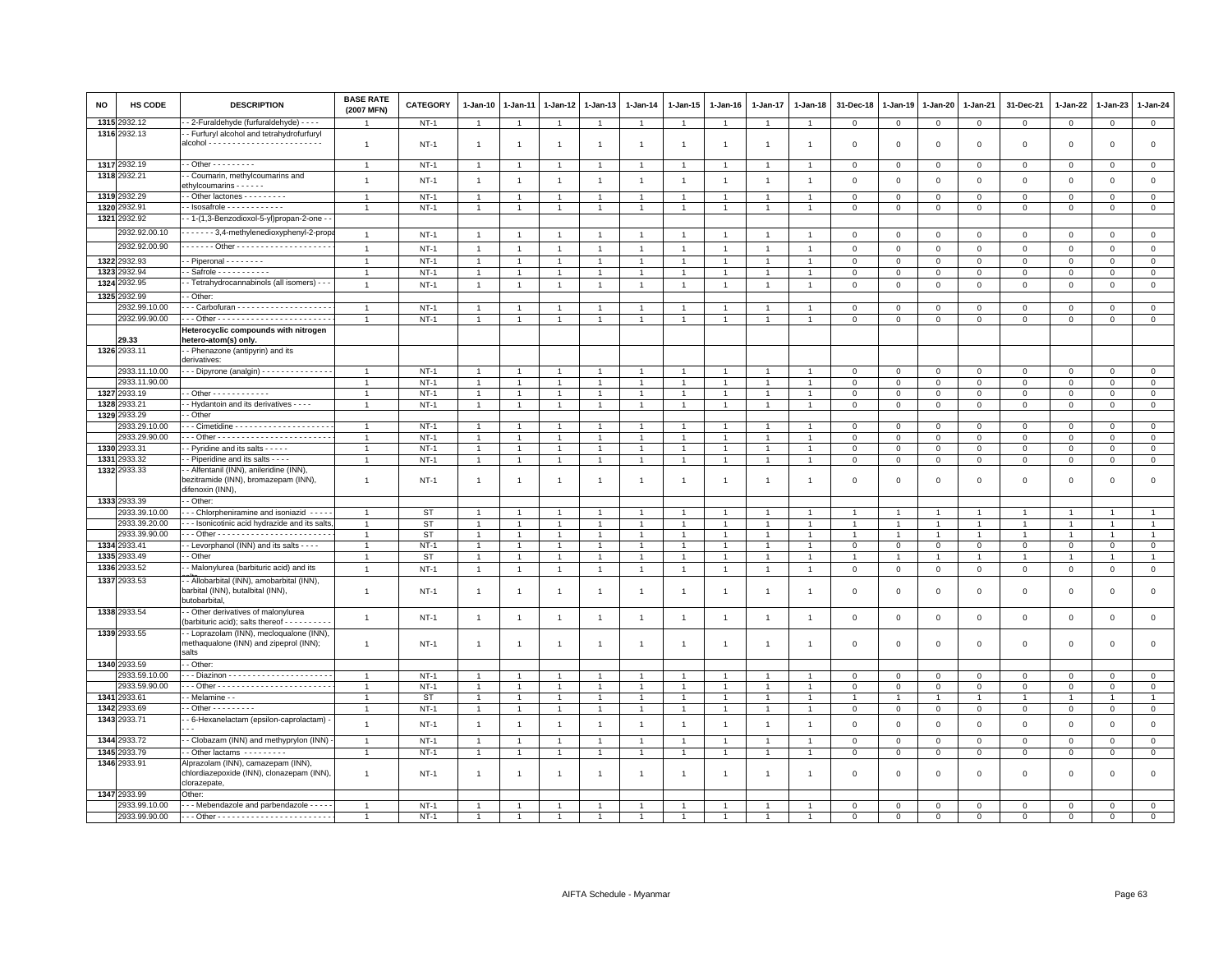| <b>NO</b> | HS CODE                      | <b>DESCRIPTION</b>                                                                                       | <b>BASE RATE</b><br>(2007 MFN) | <b>CATEGORY</b>  | 1-Jan-10                         | 1-Jan-11                             | 1-Jan-12                         | $1 - Jan-13$                     | $1-Jan-14$                       | 1-Jan-15                         | 1-Jan-16                         | 1-Jan-17                       | 1-Jan-18                         | 31-Dec-18                     | 1-Jan-19                      | 1-Jan-20                   | 1-Jan-21                | 31-Dec-21                  | 1-Jan-22                   | 1-Jan-23                   | $1-Jan-24$                  |
|-----------|------------------------------|----------------------------------------------------------------------------------------------------------|--------------------------------|------------------|----------------------------------|--------------------------------------|----------------------------------|----------------------------------|----------------------------------|----------------------------------|----------------------------------|--------------------------------|----------------------------------|-------------------------------|-------------------------------|----------------------------|-------------------------|----------------------------|----------------------------|----------------------------|-----------------------------|
|           | 29.34                        | Nucleic acids and their salts; whether or<br>not chemically defined; other<br>heterocyclic compounds.    |                                |                  |                                  |                                      |                                  |                                  |                                  |                                  |                                  |                                |                                  |                               |                               |                            |                         |                            |                            |                            |                             |
|           | 1348 2934.10                 | Compounds containing an unfused<br>thiazole ring (whether or not hydrogenated)<br>in the                 | $\overline{1}$                 | <b>NT-1</b>      | $\mathbf{1}$                     | $\mathbf{1}$                         | 1                                | $\mathbf{1}$                     | $\overline{1}$                   | $\overline{1}$                   | $\overline{1}$                   | $\overline{1}$                 | $\overline{1}$                   | $\mathbf 0$                   | $\mathbf 0$                   | $\mathbf 0$                | $\mathbf 0$             | $\mathsf 0$                | $\mathbf 0$                | $\mathsf 0$                | $\mathsf 0$                 |
|           | 1349 2934.20                 | Compounds containing in the structure a<br>benzothiazole ring-system (whether or not                     | $\mathbf{1}$                   | <b>NT-1</b>      | $\overline{1}$                   | $\overline{1}$                       | $\overline{1}$                   | $\overline{1}$                   | $\overline{1}$                   | $\overline{1}$                   | $\overline{1}$                   | $\overline{1}$                 | $\overline{1}$                   | $\mathbf 0$                   | $^{\circ}$                    | $\mathbf 0$                | 0                       | $\mathsf 0$                | 0                          | $\mathbf 0$                | $\mathsf 0$                 |
|           | 1350 2934.30                 | - Compounds containing in the structure a<br>phenothiazine ring-system                                   | $\overline{1}$                 | ST               | $\overline{1}$                   | $\overline{1}$                       | $\overline{1}$                   | $\overline{1}$                   | $\overline{1}$                   | $\overline{1}$                   | $\mathbf{1}$                     | $\overline{1}$                 | $\overline{1}$                   | $\overline{1}$                | -1                            | $\overline{1}$             | $\overline{1}$          | $\overline{1}$             | $\overline{1}$             | $\overline{1}$             | $\mathbf{1}$                |
|           | 1351 2934.91                 | - Aminorex (INN), brotizolam (INN),<br>clotiazepam (INN), cloxazolam (INN),<br>dextromoramide            | $\overline{1}$                 | $NT-1$           | $\mathbf{1}$                     | $\overline{1}$                       | $\mathbf{1}$                     | $\overline{1}$                   | $\overline{1}$                   | $\overline{1}$                   | $\overline{1}$                   | $\mathbf{1}$                   | $\overline{1}$                   | $\overline{0}$                | $\mathbf 0$                   | $\mathbf 0$                | $\mathbf 0$             | $\mathsf 0$                | $\mathbf 0$                | $\Omega$                   | $\mathsf 0$                 |
|           | 1352 2934.99                 | - - Other:                                                                                               |                                |                  |                                  |                                      |                                  |                                  |                                  |                                  |                                  |                                |                                  |                               |                               |                            |                         |                            |                            |                            |                             |
|           | 2934.99.10.00                | --- Nucleic acid and its salts ----------                                                                | $\overline{1}$                 | $NT-1$           | $\mathbf{1}$                     |                                      |                                  | $\overline{1}$                   |                                  |                                  |                                  |                                |                                  | $\Omega$                      | $\mathbf 0$                   | $\mathbf 0$                | $\mathbf 0$             | $\mathsf 0$                | 0                          | $\Omega$                   | $\mathbf 0$                 |
|           | 2934.99.20.00                | - - Sultones; sultams; diltiazem - - - - - - -                                                           | $\overline{1}$                 | $NT-1$           | $\mathbf{1}$                     | $\mathbf{1}$                         | $\mathbf{1}$                     | $\mathbf{1}$                     | $\overline{1}$                   | $\mathbf{1}$                     |                                  | $\mathbf{1}$                   | $\overline{1}$                   | $\mathbf{0}$                  | $\mathbf 0$                   | $\mathbf 0$                | $\mathbf{0}$            | $\mathbf 0$                | $\Omega$                   | $\Omega$                   | $\mathbf{0}$                |
|           | 2934.99.30.00                | - - - 6-Amino penicillanic acid - - - - - - - - - -                                                      | $\mathbf{1}$                   | $NT-1$           | $\mathbf{1}$                     | $\mathbf{1}$                         | $\overline{1}$                   | $\overline{1}$                   | $\overline{1}$                   | $\mathbf{1}$                     | $\overline{1}$                   | $\overline{1}$                 | $\overline{1}$                   | $\mathbf 0$                   | $\mathbf 0$                   | $\mathbf 0$                | $\mathbf 0$             | $\mathsf 0$                | $\mathbf 0$                | 0                          | $\circ$                     |
|           | 2934.99.90.00                |                                                                                                          | $\mathbf{1}$                   | $NT-1$           | $\overline{1}$                   | $\overline{1}$                       | $\overline{1}$                   | $\overline{1}$                   | $\overline{1}$                   | $\mathbf{1}$                     | $\overline{1}$                   | $\mathbf{1}$                   | $\overline{1}$                   | $\mathsf 0$                   | $\mathbb O$                   | $\mathbf 0$                | $\mathbf{0}$            | $\mathsf 0$                | $\Omega$                   | $\Omega$                   | $\overline{0}$              |
|           | 1353 2935.00                 | Sulphonamides - - - - - - - - - -                                                                        | $\overline{1}$                 | $NT-1$           | $\mathbf{1}$                     | $\mathbf{1}$                         | $\mathbf{1}$                     | $\mathbf{1}$                     | $\overline{1}$                   | $\mathbf{1}$                     | $\mathbf{1}$                     | $\mathbf{1}$                   | $\overline{1}$                   | $\mathbf 0$                   | $\mathsf 0$                   | $\mathsf 0$                | $\mathsf 0$             | $\mathsf 0$                | $\mathbf 0$                | $\mathsf 0$                | $\mathbf 0$                 |
|           | 29.36                        | Provitamins and vitamins, natural or<br>reproduced by synthesis (including<br>natural concentrates),     |                                |                  |                                  |                                      |                                  |                                  |                                  |                                  |                                  |                                |                                  |                               |                               |                            |                         |                            |                            |                            |                             |
|           | 1354 2936.10                 | - Provitamins, unmixed - - - - - - -                                                                     |                                | $NT-1$           | $\overline{1}$                   |                                      | $\overline{1}$                   | $\overline{1}$                   |                                  | $\overline{1}$                   |                                  | $\overline{1}$                 |                                  | $\Omega$                      | $\mathbf{0}$                  | $\mathbf{0}$               | $\Omega$                | $\mathbf 0$                | $\Omega$                   | $\mathbf 0$                | $\mathsf 0$                 |
|           | 1355 2936.21                 | - - Vitamins A and their derivatives - - -                                                               | $\overline{1}$                 | $NT-1$           | $\mathbf{1}$                     | $\overline{1}$                       | $\mathbf{1}$                     | $\overline{1}$                   | $\overline{1}$                   | $\mathbf{1}$                     |                                  | $\mathbf{1}$                   | $\overline{1}$                   | $\mathbf 0$                   | $\overline{0}$                | $\mathbf 0$                | $\mathsf 0$             | $\mathsf 0$                | $\mathbf 0$                | $\mathbf 0$                | $\overline{0}$              |
|           | 1356 2936.22                 | - Vitamin B1 and its derivatives                                                                         | $\overline{1}$                 | <b>ST</b>        | $\mathbf{1}$                     | $\mathbf{1}$                         | $\mathbf{1}$                     | $\mathbf{1}$                     | $\overline{1}$                   | $\overline{1}$                   |                                  | $\mathbf{1}$                   |                                  | $\mathbf{1}$                  | $\mathbf{1}$                  | -1                         | $\overline{1}$          | $\mathbf{1}$               | $\mathbf{1}$               |                            | $\overline{1}$              |
|           | 1357 2936.23                 | - - Vitamin B2 and its derivatives - - - -                                                               | $\overline{1}$                 | $NT-1$           | $\mathbf{1}$                     |                                      | $\overline{1}$                   | $\overline{1}$                   | $\mathbf{1}$                     | $\overline{1}$                   |                                  | $\mathbf{1}$                   | $\mathbf{1}$                     | $\mathbf 0$                   | $\mathbf 0$                   | $\mathbf 0$                | $\mathbf 0$             | $\mathsf 0$                | $\mathbf 0$                | $\mathsf 0$                | $\mathbf{0}$                |
|           | 1358 2936.24                 | - D- or DL-Pantothenic acid (Vitamin B3<br>or Vitamin B5) and its derivatives - - - - - -                | $\mathbf{1}$                   | $NT-1$           | $\mathbf{1}$                     | $\overline{1}$                       | $\overline{1}$                   | $\mathbf{1}$                     | $\mathbf{1}$                     | $\overline{1}$                   | $\overline{1}$                   | $\mathbf{1}$                   | $\overline{1}$                   | $\mathbf 0$                   | $\overline{0}$                | $\mathbf 0$                | $\mathbf{0}$            | $\mathsf 0$                | $\mathbf 0$                | $\mathbf 0$                | $\mathsf 0$                 |
|           | 1359 2936.25<br>1360 2936.26 | - - Vitamin B6 and its derivatives - - -<br>- Vitamin B12, and its derivatives - - - - -                 | $\overline{1}$<br>$\mathbf{1}$ | $NT-1$<br>$NT-1$ | $\overline{1}$<br>$\mathbf{1}$   | $\mathbf{1}$<br>$\blacktriangleleft$ | $\overline{1}$<br>$\overline{1}$ | $\overline{1}$<br>$\overline{1}$ | $\mathbf{1}$<br>$\overline{1}$   | $\overline{1}$<br>$\mathbf{1}$   |                                  | $\overline{1}$<br>$\mathbf{1}$ | $\overline{1}$<br>$\overline{1}$ | $\mathbf 0$<br>$\overline{0}$ | $\mathbf 0$<br>$\overline{0}$ | $\mathbf 0$                | $\mathbf 0$<br>$\Omega$ | $\mathsf 0$<br>$\Omega$    | 0<br>$\Omega$              | $\mathsf 0$<br>$\Omega$    | $\circ$<br>$\overline{0}$   |
| 1361      | 2936.27                      | - Vitamin C and its derivatives - - -                                                                    | $\overline{1}$                 | $NT-1$           | $\mathbf{1}$                     | $\mathbf{1}$                         | $\overline{1}$                   | $\mathbf{1}$                     | $\overline{1}$                   | $\mathbf{1}$                     |                                  | $\mathbf{1}$                   | $\overline{1}$                   | $\mathsf 0$                   | $\,0\,$                       | $\mathbf 0$<br>$\mathbf 0$ | $\mathbf 0$             | 0                          | $\mathbf 0$                | $^{\circ}$                 | $\mathbf 0$                 |
| 1362      | 2936.28                      | - - Vitamin E and its derivatives - - -                                                                  | $\overline{1}$                 | $NT-1$           | $\mathbf{1}$                     | $\overline{1}$                       | $\mathbf{1}$                     | $\overline{1}$                   | $\overline{1}$                   | $\mathbf{1}$                     |                                  | $\mathbf{1}$                   | $\overline{1}$                   | $\mathbf 0$                   | $\mathbf 0$                   | $\mathbf 0$                | $\mathbf 0$             | $\mathsf 0$                | $\mathbf 0$                | $\mathsf 0$                | $\mathbf 0$                 |
| 1363      | 2936.29                      | - Other vitamins and their derivatives                                                                   | $\overline{1}$                 | <b>ST</b>        | $\overline{1}$                   |                                      | $\overline{1}$                   | $\overline{1}$                   |                                  | $\overline{1}$                   |                                  | $\overline{1}$                 |                                  | $\overline{1}$                | $\overline{1}$                | $\overline{1}$             | $\overline{1}$          | $\overline{1}$             | $\overline{1}$             |                            | $\overline{1}$              |
|           | 1364 2936.90                 | Other, including natural concentrates                                                                    |                                | <b>ST</b>        | $\overline{1}$                   | $\overline{1}$                       | $\overline{1}$                   | $\overline{1}$                   |                                  | $\overline{1}$                   |                                  | $\mathbf{1}$                   | $\overline{1}$                   | $\overline{1}$                | $\mathbf{1}$                  | $\overline{1}$             | $\overline{1}$          |                            | $\overline{1}$             |                            | $\overline{1}$              |
|           |                              | Hormones,<br>prostaglandins,thromboxanes and                                                             |                                |                  |                                  |                                      |                                  |                                  |                                  |                                  |                                  |                                |                                  |                               |                               |                            |                         |                            |                            |                            |                             |
|           | 29.37<br>1365 2937.11        | leukotrienes, natural or reproduced by<br>synthesis;<br>- Somatotropin, its derivatives and              |                                |                  |                                  |                                      |                                  |                                  |                                  |                                  |                                  |                                |                                  |                               |                               |                            |                         |                            |                            |                            |                             |
|           |                              | structural analogues - - - - - - - - - - - - - -                                                         | $\overline{1}$                 | $NT-1$           | $\overline{1}$                   | $\overline{1}$                       | $\overline{1}$                   | $\mathbf{1}$                     | $\overline{1}$                   | $\overline{1}$                   | $\overline{1}$                   | $\overline{1}$                 | $\overline{1}$                   | $\mathbf 0$                   | $\mathbf{0}$                  | $\mathbf 0$                | $\mathsf 0$             | $\mathsf 0$                | $\mathsf 0$                | $\mathsf 0$                | $\mathsf 0$                 |
|           | 1366 2937.12                 | - Insulin and its salts - - - - -                                                                        | $\overline{1}$                 | $NT-1$           | $\overline{1}$                   |                                      | $\overline{1}$                   | $\overline{1}$                   |                                  | $\overline{1}$                   |                                  |                                | $\overline{1}$                   | $^{\circ}$                    | $^{\circ}$                    | $\mathbf 0$                | $\mathbf 0$             | 0                          | 0                          | $\mathbf 0$                | $\mathbf 0$                 |
|           | 1367 2937.19                 | - Other - - - - - - - - - - - -                                                                          | $\overline{1}$                 | $NT-1$           | $\overline{1}$                   | $\overline{1}$                       | $\overline{1}$                   | $\overline{1}$                   | $\overline{1}$                   | $\overline{1}$                   |                                  | $\overline{1}$                 | $\overline{1}$                   | $\mathbf 0$                   | $\mathbf{0}$                  | $\overline{0}$             | $\mathbf 0$             | $\mathsf 0$                | $\mathbf 0$                | $\mathsf 0$                | $\overline{0}$              |
|           | 1368 2937.21                 | - Cortisone, hydrocortisone, prednisone<br>dehydrocortisone) and prednisolone                            | $\mathbf{1}$                   | $NT-1$           | $\overline{1}$                   | $\overline{1}$                       | $\mathbf{1}$                     | $\mathbf{1}$                     | $\mathbf{1}$                     | $\mathbf{1}$                     | $\overline{1}$                   | $\mathbf{1}$                   | $\overline{1}$                   | $\mathbf 0$                   | $\mathbf 0$                   | $\mathbf 0$                | $\mathsf 0$             | $\mathsf 0$                | $\mathbf 0$                | $\mathsf 0$                | $\mathsf 0$                 |
|           | 1369 2937.22                 | - Halogenated derivatives of<br>corticosteroidal hormones - - - - - - - - - - - -                        | $\mathbf{1}$                   | $NT-1$           | $\mathbf{1}$                     | $\overline{1}$                       | $\mathbf{1}$                     | $\mathbf{1}$                     | $\overline{1}$                   | $\overline{1}$                   | $\overline{1}$                   | 1                              | $\overline{1}$                   | $\mathbf 0$                   | $\mathbf{0}$                  | $\mathbf 0$                | $\mathsf 0$             | $\mathsf 0$                | $\mathsf 0$                | $\mathsf 0$                | $\mathsf 0$                 |
|           | 1370 2937.23                 | - Oestrogens and progestogens - - - -                                                                    | $\overline{1}$                 | $NT-1$           | $\overline{1}$                   | $\overline{1}$                       | $\overline{1}$                   | $\overline{1}$                   | $\overline{1}$                   | $\overline{1}$                   | $\overline{1}$                   | $\mathbf{1}$                   | $\overline{1}$                   | $\mathbf 0$                   | $\mathbf{0}$                  | $\overline{0}$             | $\mathbf 0$             | $\mathbf 0$                | $\mathbf 0$                | $\mathbf 0$                | $\circ$                     |
|           | 1371 2937.29                 | $-$ Other $        -$                                                                                    | $\overline{1}$                 | $NT-1$           | $\mathbf{1}$                     | $\overline{1}$                       | $\overline{1}$                   | $\mathbf{1}$                     | $\overline{1}$                   | $\overline{1}$                   | $\overline{1}$                   | $\mathbf{1}$                   | $\overline{1}$                   | $\mathbf 0$                   | $\mathsf 0$                   | $\mathbf 0$                | $\Omega$                | $\mathbf 0$                | $\mathbf 0$                | $\Omega$                   | $\mathsf 0$                 |
|           | 1372 2937.31                 | - Epinephrine - - - - - -                                                                                | $\overline{1}$                 | $NT-1$           | $\mathbf{1}$                     | $\mathbf{1}$                         | $\mathbf{1}$                     | $\overline{1}$                   | $\overline{1}$                   | $\mathbf{1}$                     |                                  | $\mathbf{1}$                   | $\overline{1}$                   | $\mathbf 0$                   | $\mathbf 0$                   | $\mathbf 0$                | $\mathbf 0$             | $\mathsf 0$                | $\mathbf 0$                | $\mathsf 0$                | $\mathbf 0$                 |
|           | 1373 2937.39                 | - Other - - - - - - - - - - -                                                                            | $\overline{1}$                 | $NT-1$           | $\mathbf{1}$                     | $\mathbf{1}$                         | $\mathbf{1}$                     | $\overline{1}$                   | $\overline{1}$                   | $\mathbf{1}$                     | $\blacktriangleleft$             | $\mathbf{1}$                   | $\overline{1}$                   | $\mathbf 0$                   | $\mathsf 0$                   | $\mathbf 0$                | $\mathbf 0$             | $\mathsf 0$                | $\mathbf 0$                | $\Omega$                   | $\mathbf 0$                 |
|           | 1374 2937.40                 | Amino - acid derivatives - - - -                                                                         | $\overline{1}$                 | ST               | $\mathbf{1}$                     | $\mathbf{1}$                         | $\mathbf{1}$                     | $\overline{1}$                   | $\overline{1}$                   | $\overline{1}$                   | $\overline{1}$                   | $\overline{1}$                 | $\overline{1}$                   | $\mathbf{1}$                  | $\mathbf{1}$                  | $\mathbf{1}$               | $\overline{1}$          | $\mathbf{1}$               | $\overline{1}$             |                            | $\overline{1}$              |
|           | 1375 2937.50                 | Prostaglandins, thromboxanes and                                                                         | $\overline{1}$                 |                  |                                  |                                      |                                  |                                  |                                  |                                  |                                  |                                |                                  |                               |                               |                            |                         |                            |                            |                            |                             |
|           | 1376 2937.90                 | leukotrienes, their derivatives and<br>structural analogues - - - -<br>- Other - - - - - - - - - - - - - | $\overline{1}$                 | $NT-1$<br>$NT-1$ | $\overline{1}$<br>$\overline{1}$ | $\overline{1}$<br>$\overline{1}$     | $\overline{1}$<br>$\overline{1}$ | $\overline{1}$<br>$\overline{1}$ | $\overline{1}$<br>$\overline{1}$ | $\overline{1}$<br>$\overline{1}$ | $\overline{1}$<br>$\overline{1}$ | -1<br>$\mathbf{1}$             | $\overline{1}$<br>$\overline{1}$ | $\mathbf 0$<br>$\circ$        | $\mathbf 0$<br>$\mathbf 0$    | $\mathbf 0$<br>$\circ$     | $\mathbf 0$<br>$\circ$  | $\mathsf 0$<br>$\mathsf 0$ | $\mathbf 0$<br>$\mathsf 0$ | $\mathsf 0$<br>$\mathbf 0$ | $\mathsf 0$<br>$\mathbf{0}$ |
|           |                              | Glycosides, natural or reproduced by                                                                     |                                |                  |                                  |                                      |                                  |                                  |                                  |                                  |                                  |                                |                                  |                               |                               |                            |                         |                            |                            |                            |                             |
|           | 29.38                        | synthesis, and their salts, ethers, esters<br>and other                                                  |                                |                  |                                  |                                      |                                  |                                  |                                  |                                  |                                  |                                |                                  |                               |                               |                            |                         |                            |                            |                            |                             |
|           | 1377 2938.10                 | - Rutoside (rutin) and its derivatives - - - -                                                           | $\mathbf{1}$                   | $NT-1$           | $\mathbf{1}$                     |                                      | $\overline{1}$                   | $\overline{1}$                   |                                  | $\overline{1}$                   |                                  | $\overline{1}$                 | $\mathbf{1}$                     | $\mathbf{0}$                  | $\mathsf 0$                   | $\mathbf{0}$               | $\mathbf{0}$            | $\mathbf 0$                | $\mathbf 0$                | $\mathbf{0}$               | $\mathsf 0$                 |
|           | 1378 2938.90                 | $\cdot$ Other - - - - - - - - - - - -                                                                    | $\overline{1}$                 | $NT-1$           | $\mathbf{1}$                     | $\mathbf{1}$                         | $\mathbf{1}$                     | $\mathbf{1}$                     |                                  | $\mathbf{1}$                     |                                  | $\mathbf{1}$                   | $\overline{1}$                   | $\mathbf 0$                   | $\mathsf 0$                   | $\mathbf 0$                | $\mathbf 0$             | $\mathbf{0}$               | $\mathbf 0$                | 0                          | $\overline{0}$              |
|           |                              | Vegetable alkaloids, natural or<br>reproduced by synthesis, and their                                    |                                |                  |                                  |                                      |                                  |                                  |                                  |                                  |                                  |                                |                                  |                               |                               |                            |                         |                            |                            |                            |                             |
|           | 29.39                        | salts, ethers, esters and                                                                                |                                |                  |                                  |                                      |                                  |                                  |                                  |                                  |                                  |                                |                                  |                               |                               |                            |                         |                            |                            |                            |                             |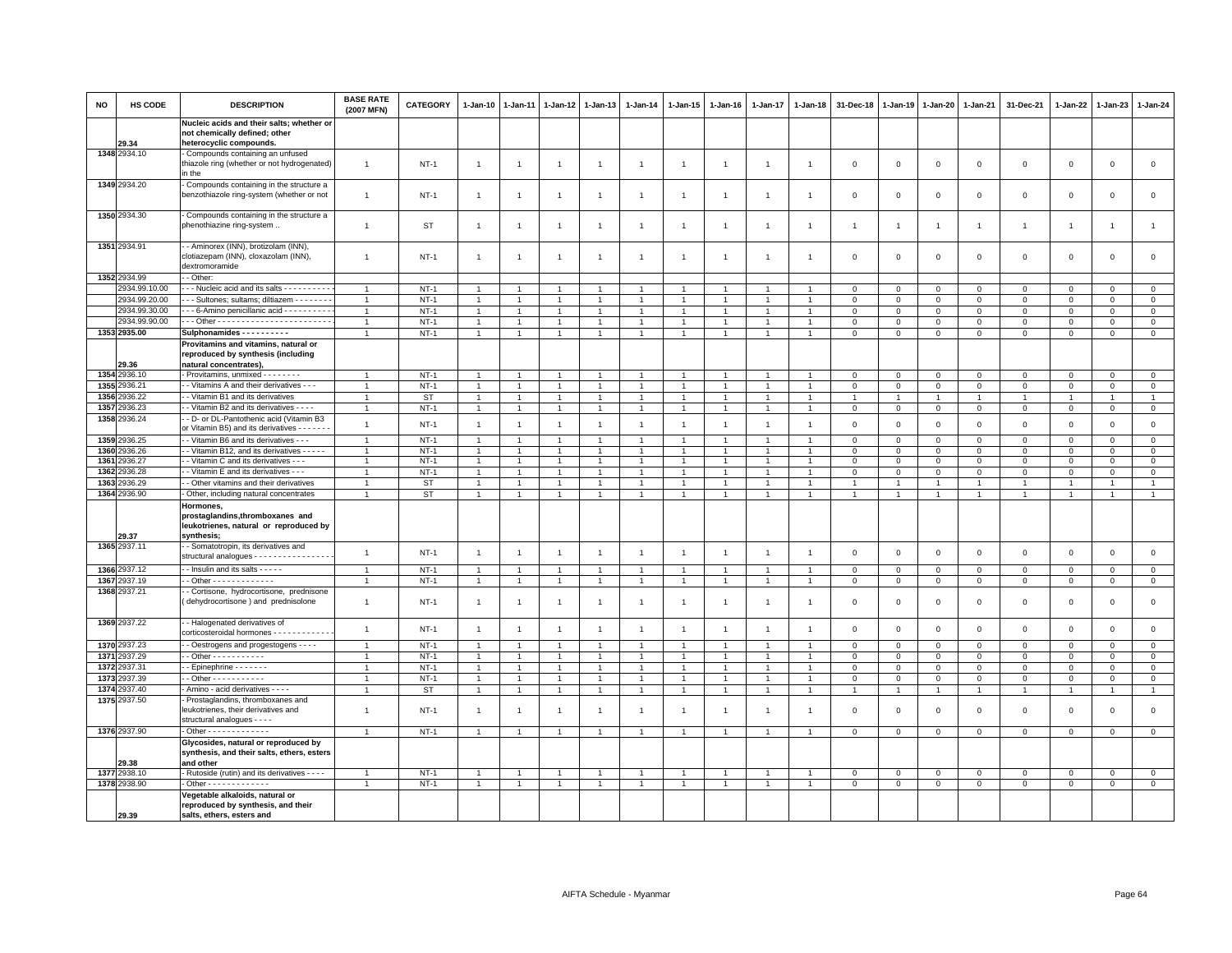| <b>NO</b> | HS CODE       | <b>DESCRIPTION</b>                                                                                   | <b>BASE RATE</b><br>(2007 MFN) | <b>CATEGORY</b> | $1 - Jan-10$   | $1 - Jan-11$   | $1-Jan-12$     | $1 - Jan-13$   | 1-Jan-14       | 1-Jan-15             | $1 - Jan-16$   | $1 - Jan-17$   | 1-Jan-18       | 31-Dec-18      | $1 - Jan-19$   | 1-Jan-20       | $1 - Jan-21$   | 31-Dec-21      | $1 - Jan-22$   | 1-Jan-23       | 1-Jan-24       |
|-----------|---------------|------------------------------------------------------------------------------------------------------|--------------------------------|-----------------|----------------|----------------|----------------|----------------|----------------|----------------------|----------------|----------------|----------------|----------------|----------------|----------------|----------------|----------------|----------------|----------------|----------------|
|           | 1379 2939.11  | - Concentrates of poppy straw;<br>buprenorphine (INN), codeine,<br>dihydrocodeine (INN)              | $\overline{1}$                 | $NT-1$          | $\overline{1}$ | $\overline{1}$ | $\overline{1}$ | $\overline{1}$ | $\mathbf{1}$   | $\overline{1}$       | $\overline{1}$ | $\overline{1}$ | $\overline{1}$ | $\mathbf 0$    | $\mathsf 0$    | $\mathsf 0$    | $\mathbf 0$    | $\mathsf 0$    | $\mathbf 0$    | $\mathbf 0$    | $\mathbf 0$    |
|           | 1380 2939.19  | - - Other - - - - - - - - - - - - - -                                                                | $\mathbf{1}$                   | $NT-1$          | $\overline{1}$ | $\overline{1}$ | $\mathbf{1}$   | $\overline{1}$ | $\mathbf{1}$   | $\overline{1}$       | $\mathbf{1}$   | $\overline{1}$ |                | $\mathbf 0$    | $\mathsf 0$    | $\mathbf{0}$   | $\overline{0}$ | $\mathbf 0$    | $\mathbf{0}$   | $\mathbf{O}$   | $\mathbf{0}$   |
| 1381      | 2939.21       | - - Quinine and its salts - - - - - - - -                                                            | $\mathbf 0$                    | $NT-1$          | $\mathbf{O}$   | $\mathbf 0$    | $\overline{0}$ | $\mathsf 0$    | $\mathbf{O}$   | $\mathbf 0$          | $\mathbf{O}$   | $\mathbf 0$    | $\mathbf 0$    | $\mathbf 0$    | $\mathsf 0$    | $\mathsf 0$    | $\mathbf 0$    | $\mathbf 0$    | $\mathbf 0$    | $\mathbf 0$    | $\mathsf 0$    |
|           | 1382 2939.29  | $-$ Other $- - - - - - - - - - - - -$                                                                | $\mathbf 0$                    | $NT-1$          | $\mathbf 0$    | $\mathbf 0$    | $\mathbf 0$    | $\mathbf 0$    | $\mathbf{O}$   | $\mathbf 0$          | $\mathbf{O}$   | $\mathbf{0}$   | $\mathbf 0$    | $\mathbf 0$    | $\mathsf 0$    | $\mathbf 0$    | $\mathbf 0$    | $\mathbf 0$    | $\mathbf 0$    | $\mathbf 0$    | $\mathsf 0$    |
| 1383      | 2939.30       | Caffeine and its salts - - - - - - - - -                                                             | 1                              | $NT-1$          | $\overline{1}$ |                | $\mathbf{1}$   | $\overline{1}$ | $\mathbf{1}$   | $\mathbf{1}$         |                |                |                | $\mathbf 0$    | $\mathbf 0$    | $\mathbf 0$    | $\overline{0}$ | $\mathbf 0$    | $\Omega$       | $\mathbf{0}$   | $\circ$        |
| 1384      | 2939.41       | - - Ephedrine and its salts - -                                                                      | $\mathbf{1}$                   | <b>ST</b>       | $\overline{1}$ | $\overline{1}$ | $\overline{1}$ | $\overline{1}$ | $\overline{1}$ | $\overline{1}$       | $\mathbf{1}$   | $\overline{1}$ | $\overline{1}$ | $\overline{1}$ | $\mathbf{1}$   | $\mathbf{1}$   | $\overline{1}$ | $\overline{1}$ | $\mathbf{1}$   | $\overline{1}$ | $\mathbf{1}$   |
| 1385      | 2939.42       | - Pseudophedrine (INN) and its salts - -                                                             | $\overline{1}$                 | $NT-1$          | $\mathbf{1}$   | $\overline{1}$ | $\overline{1}$ | $\overline{1}$ | $\mathbf{1}$   | $\mathbf{1}$         | $\overline{1}$ | $\overline{1}$ | $\overline{1}$ | $\mathsf 0$    | $\mathsf 0$    | $\mathbf 0$    | $\mathbf 0$    | $\mathbf{0}$   | $\mathbf 0$    | $\circ$        | $\mathsf 0$    |
|           | 1386 2939.43  | - - Cathine (INN) and its salts - - - - -                                                            | $\mathbf{1}$                   | $NT-1$          | $\mathbf{1}$   | $\overline{1}$ | $\overline{1}$ | $\overline{1}$ | $\mathbf{1}$   | $\mathbf{1}$         | $\overline{1}$ | $\overline{1}$ | $\overline{1}$ | $\,0\,$        | $\mathsf 0$    | $\mathbf 0$    | $\mathsf 0$    | $\mathsf 0$    | $\mathbf 0$    | $\overline{0}$ | $\mathbf 0$    |
|           | 1387 2939.49  | - Other - - - - - - - - - - - - - -                                                                  |                                |                 |                |                |                |                |                |                      |                |                |                |                |                |                |                |                |                |                |                |
|           | 2939.49.00.10 | $\cdots \cdots$ Norephedrine $\cdots \cdots \cdots$                                                  | $\overline{1}$                 | $NT-1$          | $\overline{1}$ | $\overline{1}$ | $\overline{1}$ | $\overline{1}$ | $\overline{1}$ | $\mathbf{1}$         |                | $\overline{1}$ |                | $\,0\,$        | $\Omega$       | $\mathsf 0$    | $\mathsf 0$    | $\mathsf 0$    | $\Omega$       | $\mathbf{0}$   | $\mathbf 0$    |
|           | 2939.49.00.90 | Other                                                                                                | $\overline{1}$                 | $NT-1$          | $\overline{1}$ |                |                | $\overline{1}$ | $\overline{1}$ | $\overline{1}$       |                | $\overline{1}$ |                | $\mathbf 0$    | $\Omega$       | $\mathbf 0$    | $\mathbf{0}$   | $\mathbf 0$    | $\mathbf 0$    | $\Omega$       | $\mathsf 0$    |
|           | 1388 2939.51  | - Fenetylline (INN) and its salts - - - -                                                            | $\overline{1}$                 | $NT-1$          | $\mathbf{1}$   |                | $\mathbf{1}$   | $\mathbf{1}$   | $\overline{1}$ | $\overline{1}$       |                |                |                | $\mathbf 0$    | 0              | $\mathsf 0$    | $\mathbf 0$    | $\mathsf 0$    | $\mathbf 0$    | $\mathbf 0$    | $\mathbf 0$    |
| 1389      | 2939.59       | $-$ Other $     -$                                                                                   | $\overline{1}$                 | $NT-2$          | $\overline{1}$ | $\mathbf{1}$   | $\overline{1}$ | $\overline{1}$ | $\overline{1}$ | $\mathbf{1}$         | $\mathbf{1}$   | $\overline{1}$ |                | $\overline{1}$ | $\mathbf{1}$   | $\overline{1}$ | $\overline{1}$ | $\mathbf 0$    | $\mathbf 0$    | $\mathbf{0}$   | $\overline{0}$ |
| 1390      | 2939.61       | - Ergometrine (INN) and its salts - - - -                                                            | $\mathbf{1}$                   | $NT-2$          | $\mathbf{1}$   | $\overline{1}$ | $\overline{1}$ | $\overline{1}$ | $\mathbf{1}$   | $\overline{1}$       | $\overline{1}$ | $\overline{1}$ | $\overline{1}$ | $\overline{1}$ | $\overline{1}$ | $\overline{1}$ | $\overline{1}$ | $\mathsf 0$    | $\mathbf 0$    | $\mathsf 0$    | $\circ$        |
| 1391      | 939.62        | - Ergotamine (INN) and its salts - - - -                                                             | $\overline{1}$                 | $NT-2$          | $\overline{1}$ | $\overline{1}$ | $\overline{1}$ | $\overline{1}$ | $\overline{1}$ | $\ddot{\phantom{1}}$ |                | $\overline{1}$ |                | $\overline{1}$ |                | $\overline{1}$ | $\overline{1}$ | $\mathsf 0$    | $\mathbf 0$    | $\mathbf 0$    | $\mathsf 0$    |
|           | 1392 2939.63  | - Lysergic acid and its salts - - - - -                                                              |                                | $NT-2$          | $\overline{1}$ | $\overline{1}$ | $\overline{1}$ | $\mathbf{1}$   | $\overline{1}$ | $\mathbf{1}$         |                | $\mathbf{1}$   |                | $\overline{1}$ |                | $\overline{1}$ | $\overline{1}$ | $\mathsf 0$    | $\Omega$       | $\mathbf 0$    | $\mathbf 0$    |
|           | 1393 2939.69  | $-$ Other $        -$                                                                                | $\mathbf{1}$                   | $NT-2$          | $\overline{1}$ | $\overline{1}$ | $\overline{1}$ | $\overline{1}$ | $\mathbf{1}$   | $\overline{1}$       | $\mathbf{1}$   | $\overline{1}$ | $\mathbf{1}$   | $\overline{1}$ | $\mathbf{1}$   | $\mathbf{1}$   | $\overline{1}$ | $\mathbf{0}$   | $\mathbf 0$    | $\mathbf{0}$   | $\circ$        |
|           | 1394 2939.91  | - Cocaine, ecgonine, levometamfetamine<br>metamfetamine (INN), metamfetamine<br>racemate; salts,     |                                |                 |                |                |                |                |                |                      |                |                |                |                |                |                |                |                |                |                |                |
|           | 2939.91.10.00 | --- Cocaine and its derivatives --------                                                             |                                | $NT-2$          | $\overline{1}$ | $\overline{1}$ | $\overline{1}$ | $\overline{1}$ |                | $\overline{1}$       | $\overline{1}$ | $\overline{1}$ |                | $\overline{1}$ | $\overline{1}$ | $\overline{1}$ | $\overline{1}$ | $\mathbf 0$    | $\mathbf 0$    | $\overline{0}$ | $\mathbf 0$    |
|           | 1395 2939.99  | - Other:                                                                                             |                                |                 |                |                |                |                |                |                      |                |                |                |                |                |                |                |                |                |                |                |
|           | 2939.99.10.00 | - - Nicotine sulphate - - - - - - - - - - - - - -                                                    | $\overline{1}$                 | $NT-2$          | $\overline{1}$ | $\overline{1}$ | $\overline{1}$ | $\overline{1}$ |                |                      |                | $\overline{1}$ |                | $\overline{1}$ |                | $\overline{1}$ | $\overline{1}$ | 0              | $\Omega$       | $\mathbf 0$    | $\mathbf 0$    |
|           | 2939.99.90.00 |                                                                                                      |                                | $NT-2$          |                |                |                | $\overline{1}$ |                |                      |                |                |                |                |                |                | $\overline{1}$ | $\mathsf 0$    | $\mathbf 0$    | $\mathbf 0$    | $\overline{0}$ |
|           | 1396 2940.00  | Sugars, chemically pure, other than<br>sucrose, lactose,                                             | $\mathbf{1}$                   | <b>ST</b>       | $\overline{1}$ | $\overline{1}$ | $\overline{1}$ | $\overline{1}$ | $\overline{1}$ | $\overline{1}$       | $\mathbf{1}$   | $\overline{1}$ | $\overline{1}$ | $\mathbf{1}$   | $\overline{1}$ | $\mathbf{1}$   | $\overline{1}$ | $\overline{1}$ | $\overline{1}$ | $\overline{1}$ | $\mathbf{1}$   |
|           | 29.41         | Antibiotics.                                                                                         |                                |                 |                |                |                |                |                |                      |                |                |                |                |                |                |                |                |                |                |                |
|           | 1397 2941.10  | Penicillins and their derivatives with a<br>penicillanic                                             |                                |                 |                |                |                |                |                |                      |                |                |                |                |                |                |                |                |                |                |                |
|           | 2941.10.11.00 |                                                                                                      | $\overline{1}$                 | <b>ST</b>       | $\overline{1}$ | $\overline{1}$ | $\overline{1}$ | $\overline{1}$ | $\overline{1}$ | $\overline{1}$       | $\overline{1}$ | $\overline{1}$ | $\overline{1}$ | $\overline{1}$ | $\overline{1}$ | $\overline{1}$ | $\overline{1}$ | $\overline{1}$ | $\overline{1}$ | $\overline{1}$ | $\overline{1}$ |
|           | 2941.10.19.00 |                                                                                                      | $\overline{1}$                 | <b>ST</b>       | $\overline{1}$ | $\overline{1}$ | $\mathbf{1}$   | $\overline{1}$ | $\mathbf{1}$   | $\overline{1}$       | $\overline{1}$ | $\mathbf{1}$   |                | $\overline{1}$ | $\mathbf{1}$   | $\mathbf{1}$   | $\overline{1}$ | $\mathbf{1}$   | $\mathbf{1}$   | $\overline{1}$ | $\mathbf{1}$   |
|           | 2941.10.20.00 | - Ampicillin and its salts - - - - - - - - - - - - -                                                 | 1                              | <b>ST</b>       | $\overline{1}$ | $\overline{1}$ | $\overline{1}$ | $\overline{1}$ | $\overline{1}$ | $\mathbf{1}$         | $\overline{1}$ | $\mathbf{1}$   | $\overline{1}$ | $\overline{1}$ | $\mathbf{1}$   | $\overline{1}$ | $\overline{1}$ | $\overline{1}$ | $\overline{1}$ | $\overline{1}$ | $\mathbf{1}$   |
|           | 2941.10.90.00 |                                                                                                      | $\overline{1}$                 | <b>ST</b>       | $\overline{1}$ | $\overline{1}$ | $\overline{1}$ | $\overline{1}$ | $\overline{1}$ | $\overline{1}$       | $\overline{1}$ | $\overline{1}$ | $\overline{1}$ | $\overline{1}$ | $\overline{1}$ | $\overline{1}$ | $\overline{1}$ | $\mathbf{1}$   | $\overline{1}$ | $\overline{1}$ | $\overline{1}$ |
|           | 1398 2941.20  | Streptomycins and their derivatives; salts                                                           | $\overline{1}$                 | $NT-2$          | $\overline{1}$ | $\overline{1}$ | $\overline{1}$ | $\overline{1}$ | $\mathbf{1}$   | $\overline{1}$       | $\overline{1}$ | $\mathbf{1}$   | $\overline{1}$ | $\overline{1}$ | $\overline{1}$ | $\overline{1}$ | $\overline{1}$ | $\mathsf 0$    | $\,0\,$        | $\mathsf 0$    | $\mathsf 0$    |
|           | 1399 2941.30  | - Tetracyclines and their derivatives; salts<br>thereof                                              | $\mathbf{1}$                   | ST              | $\overline{1}$ | $\overline{1}$ | $\overline{1}$ | $\overline{1}$ | $\overline{1}$ | $\overline{1}$       | $\overline{1}$ | $\overline{1}$ | $\overline{1}$ | $\overline{1}$ | $\overline{1}$ | $\overline{1}$ | $\overline{1}$ | $\overline{1}$ | $\overline{1}$ | $\overline{1}$ | $\overline{1}$ |
|           | 1400 2941.40  | Chloramphenicol and its derivatives; salts                                                           | $\overline{1}$                 | $NT-2$          | $\overline{1}$ | $\mathbf{1}$   | $\mathbf{1}$   | $\overline{1}$ | $\mathbf{1}$   | $\mathbf{1}$         | $\overline{1}$ | $\overline{1}$ | $\overline{1}$ | $\overline{1}$ | $\overline{1}$ | $\overline{1}$ | $\overline{1}$ | $\mathsf 0$    | $\mathbf 0$    | $\mathbf 0$    | $\mathsf 0$    |
|           | 1401 2941.50  | - Erythromycin and its derivatives; salts                                                            |                                |                 |                |                |                |                |                |                      |                |                |                |                |                |                |                |                |                |                |                |
|           |               |                                                                                                      | $\mathbf{1}$                   | $NT-2$          | $\overline{1}$ | $\overline{1}$ | $\overline{1}$ | $\overline{1}$ | $\mathbf{1}$   | $\overline{1}$       | $\overline{1}$ | $\overline{1}$ | $\overline{1}$ | $\overline{1}$ | $\overline{1}$ | $\overline{1}$ | $\overline{1}$ | $\mathsf 0$    | $\mathbf{0}$   | $\mathbf{0}$   | $\mathbf 0$    |
|           | 1402 2941.90  | - Other - - - - - - - - - - - - - -                                                                  | $\overline{1}$                 | $NT-2$          | $\overline{1}$ | $\overline{1}$ | $\mathbf{1}$   | $\overline{1}$ | $\mathbf{1}$   | $\overline{1}$       |                | $\mathbf{1}$   |                | $\overline{1}$ | $\mathbf{1}$   | $\mathbf{1}$   | $\overline{1}$ | $\mathbf 0$    | $\mathbf 0$    | $\mathbf 0$    | $\mathsf 0$    |
|           | 1403 2942.00  | Other organic compounds - - - -                                                                      | $\mathbf{1}$                   | ST              | $\mathbf{1}$   | $\overline{1}$ | $\mathbf{1}$   | $\overline{1}$ | $\mathbf{1}$   | $\overline{1}$       | $\overline{1}$ | $\overline{1}$ | $\overline{1}$ | $\overline{1}$ | $\mathbf{1}$   | $\overline{1}$ | $\overline{1}$ | $\overline{1}$ | $\mathbf{1}$   | $\mathbf{1}$   | $\mathbf{1}$   |
|           | 30.01         | Glands and other organs for organo-<br>therapeutic uses, dried, whether or not<br>powdered; extracts |                                |                 |                |                |                |                |                |                      |                |                |                |                |                |                |                |                |                |                |                |
|           | 1404 3001.10  | - Glands and other organs, dried, whether<br>or not powdered                                         | $\mathbf{1}$                   | EL.             |                |                |                |                |                |                      |                |                |                |                |                |                |                |                |                |                |                |
|           | 1405 3001.20  | - Extracts of glands or other organs or of                                                           | $\overline{1}$                 | $NT-2$          | $\overline{1}$ | $\overline{1}$ | $\overline{1}$ | $\overline{1}$ | $\mathbf{1}$   | $\mathbf{1}$         | $\overline{1}$ | $\mathbf{1}$   | $\mathbf{1}$   | $\overline{1}$ | $\mathbf{1}$   | $\overline{1}$ | $\overline{1}$ | $\mathsf 0$    | $\mathbf 0$    | $\mathbf 0$    | $\mathbf 0$    |
|           | 1406 3001.90  | - Other                                                                                              | $\overline{1}$                 | EL.             |                |                |                |                |                |                      |                |                |                |                |                |                |                |                |                |                |                |
|           | 30.02         | Human blood; animal blood prepared<br>for therapeutic, prophylactic or<br>diagnostic uses; antisera  |                                |                 |                |                |                |                |                |                      |                |                |                |                |                |                |                |                |                |                |                |
|           | 1407 3002.10  | - Antisera and other blood fractions and                                                             |                                |                 |                |                |                |                |                |                      |                |                |                |                |                |                |                |                |                |                |                |
|           | 3002.10.10.00 | - Plasma protein solution - - - - - - - - - -                                                        | 1.5                            | <b>ST</b>       | 1.5            | 1.5            | 1.5            | 1.5            | 1.5            | 1.5                  | 1.5            | 1.5            | 1.5            | 1.5            | 1.5            | 1.5            | 1.5            | 1.5            | 1.5            | 1.5            | 1.5            |
|           | 3002.10.20.00 | - - Antisera and modified immunological pro                                                          | $\mathbf 0$                    | <b>ST</b>       | $\mathbf{0}$   | $\mathbf{0}$   | $\mathbf 0$    | $\mathbf 0$    | $\mathbf 0$    | $\mathbf{0}$         | $\mathbf 0$    | $\circ$        | $\mathbf 0$    | $\mathbf 0$    | $\mathbf 0$    | $\mathbf 0$    | $\mathbf{0}$   | $\mathbf 0$    | $\Omega$       | $\mathbf{0}$   | $\circ$        |
|           | 3002.10.90.00 |                                                                                                      | 1.5                            | <b>ST</b>       | 1.5            | 1.5            | 1.5            | 1.5            | 1.5            | 1.5                  | 1.5            | 1.5            | 1.5            | 1.5            | 1.5            | 1.5            | 1.5            | 1.5            | 1.5            | 1.5            | 1.5            |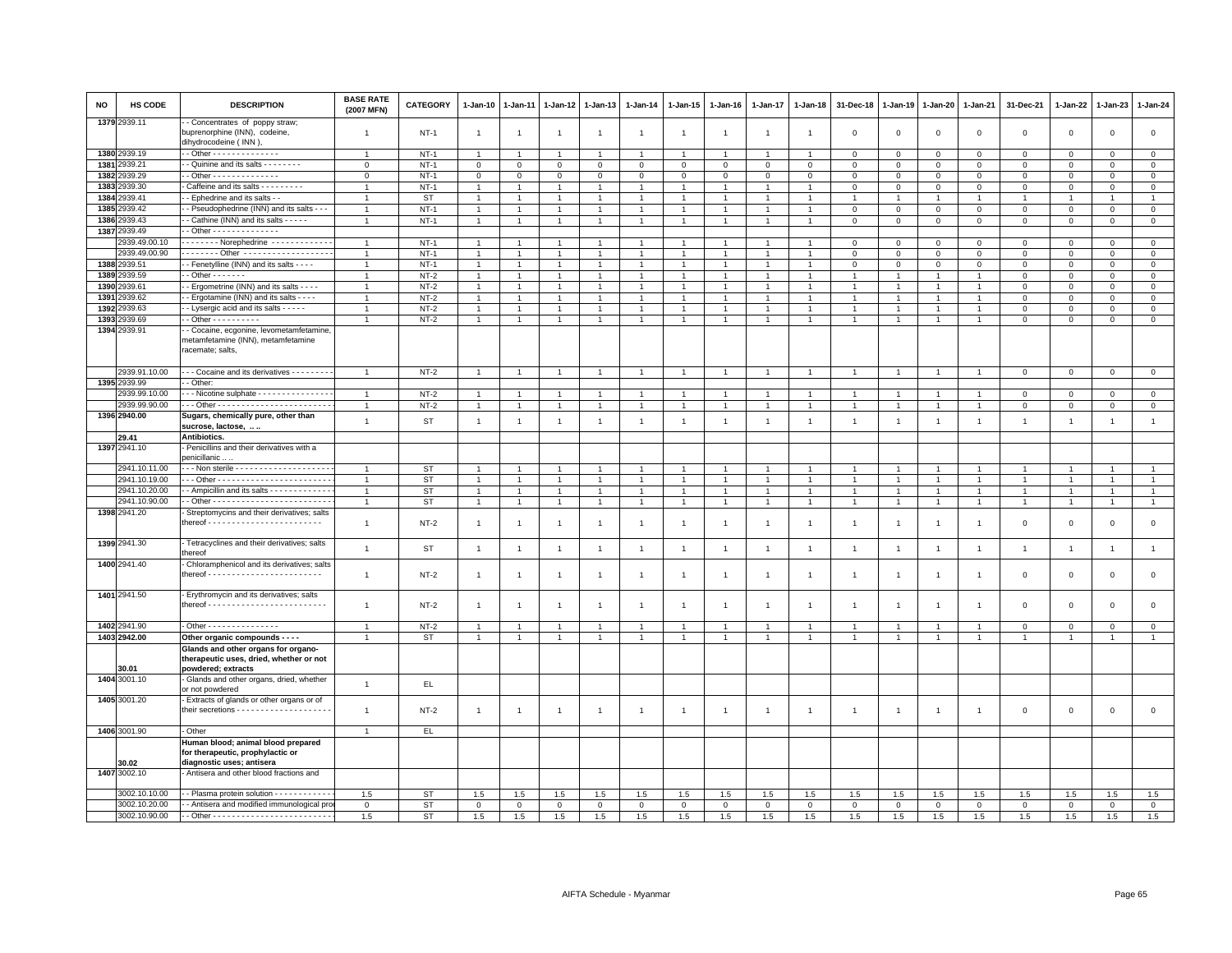| <b>NO</b> | HS CODE       | <b>DESCRIPTION</b>                                                                                        | <b>BASE RATE</b><br>(2007 MFN) | <b>CATEGORY</b> | 1-Jan-10       | $1 - Jan-11$ | $1 - Jan-12$ | 1-Jan-13    | $1-Jan-14$  | $1 - Jan-15$ | 1-Jan-16     | 1-Jan-17     | 1-Jan-18       | 31-Dec-18   | $1 - Jan-19$ | 1-Jan-20       | 1-Jan-21       | 31-Dec-21    | $1 - Jan-22$ | 1-Jan-23    | $1 - Jan-24$   |
|-----------|---------------|-----------------------------------------------------------------------------------------------------------|--------------------------------|-----------------|----------------|--------------|--------------|-------------|-------------|--------------|--------------|--------------|----------------|-------------|--------------|----------------|----------------|--------------|--------------|-------------|----------------|
|           | 1408 3002.20  | Vaccines for human medicine:                                                                              |                                |                 |                |              |              |             |             |              |              |              |                |             |              |                |                |              |              |             |                |
|           | 3002.20.10.00 | - Tetanus toxoid - - - - - - - - - - - - - - - - -                                                        | $^{\circ}$                     | $NT-2$          | 0              | $\mathbf{0}$ | 0            | $^{\circ}$  | $\mathbf 0$ | $\mathbf 0$  | $\mathbf{0}$ | $\mathbf{0}$ | $\overline{0}$ | $\mathbf 0$ | $\mathsf 0$  | $\mathbf{0}$   | $\mathbf 0$    | $\mathbf{0}$ | $^{\circ}$   | $^{\circ}$  | $\overline{0}$ |
|           | 3002.20.20.00 | - Pertusis, measles, meningitis A/C, and p                                                                | $\mathbf 0$                    | $NT-2$          | $\mathbf{0}$   | $\mathbf{0}$ | $\mathbf{0}$ | $\mathbf 0$ | $\mathbf 0$ | $\mathbf{0}$ | $\mathbf{0}$ | $\mathbf{0}$ | $\mathbf 0$    | $\Omega$    | $\Omega$     | $\mathbf{0}$   | $\mathbf{0}$   | $\mathbf 0$  | $\mathbf 0$  | $\mathbf 0$ | $\circ$        |
|           | 3002.20.90.00 |                                                                                                           | $\mathsf 0$                    | $NT-2$          | $\overline{0}$ | 0            | 0            | $\mathbf 0$ | 0           | $\mathbf{0}$ | $\mathbf{O}$ | $\circ$      | $\mathbf 0$    | 0           | $\mathbf 0$  | $\mathbf 0$    | $\mathbf 0$    | $\mathsf 0$  | $\mathbf 0$  | $^{\circ}$  | $\overline{0}$ |
|           | 1409 3002.30  | Vaccines for veterinary medicine - - - -                                                                  | $\mathsf 0$                    | $NT-2$          | $\mathbf 0$    | $\mathbf 0$  | $\mathbf 0$  | $\mathbf 0$ | $\mathsf 0$ | $\mathsf 0$  | $\mathbf 0$  | $\mathsf 0$  | $\mathbf 0$    | $\mathsf 0$ | $\mathsf 0$  | $\mathbf{O}$   | $\mathbf 0$    | $\mathsf 0$  | $\mathbf 0$  | $\mathsf 0$ | $\mathbf 0$    |
|           | 1410 3002.90  | Other                                                                                                     | $\Omega$                       | EL.             |                |              |              |             |             |              |              |              |                |             |              |                |                |              |              |             |                |
|           | 30.03         | Medicaments (excluding goods of<br>heading 30.02, 30.05 or 30.06)<br>consisting of two or more            |                                |                 |                |              |              |             |             |              |              |              |                |             |              |                |                |              |              |             |                |
|           | 1411 3003.10  | Containing penicillins or derivatives<br>thereof, with a                                                  |                                |                 |                |              |              |             |             |              |              |              |                |             |              |                |                |              |              |             |                |
|           | 3003.10.10.00 | - Containing amoxicillin (INN) or its salts                                                               | 1.5                            | <b>ST</b>       | 1.5            | 1.5          | 1.5          | 1.5         | 1.5         | 1.5          | 1.5          | 1.5          | 1.5            | 1.5         | 1.5          | 1.5            | 1.5            | 1.5          | 1.5          | 1.5         | 1.5            |
|           | 3003.10.20.00 | - Containing ampicillin (INN) or its salts -                                                              | 1.5                            | <b>ST</b>       | 1.5            | 1.5          | 1.5          | 1.5         | 1.5         | 1.5          | 1.5          | 1.5          | 1.5            | 1.5         | 1.5          | 1.5            | 1.5            | 1.5          | 1.5          | 1.5         | 1.5            |
|           | 3003.10.90    | $-$ Other $     -$                                                                                        |                                |                 |                |              |              |             |             |              |              |              |                |             |              |                |                |              |              |             |                |
|           | 3003.10.90.10 | Containing penicillions or derivativ                                                                      | 1.5                            | <b>ST</b>       | 1.5            | 1.5          | 1.5          | 1.5         | 1.5         | 1.5          | 1.5          | 1.5          | 1.5            | 1.5         | 1.5          | 1.5            | 1.5            | 1.5          | 1.5          | 1.5         | 1.5            |
|           | 3003.10.90.20 | - - - - - - Containing streptomycins or deriva                                                            | 1.5                            | <b>ST</b>       | 1.5            | 1.5          | 1.5          | 1.5         | 1.5         | $1.5\,$      | 1.5          | 1.5          | 1.5            | 1.5         | 1.5          | 1.5            | 1.5            | 1.5          | 1.5          | 1.5         | 1.5            |
|           | 1412 3003.20  | Containing other antibiotics - - -                                                                        | 1.5                            | <b>ST</b>       | 1.5            | 1.5          | 1.5          | 1.5         | 1.5         | 1.5          | 1.5          | 1.5          | 1.5            | 1.5         | 1.5          | 1.5            | 1.5            | 1.5          | 1.5          | 1.5         | 1.5            |
|           | 1413 3003.31  | - Containing insulin - - - - - - - - - -                                                                  | 1.5                            | $NT-2$          | $1.5\,$        | $1.5\,$      | $1.5\,$      | 1.5         | $1.5\,$     | $1.5\,$      | 1.5          | 1.5          | 1.5            | $1.5\,$     | $1.5\,$      | $\overline{1}$ | $\overline{1}$ | $\mathbf 0$  | $\mathbf 0$  | $\mathsf 0$ | $\overline{0}$ |
|           | 1414 3003.39  | - Other - - - - - - - - - - - - - -                                                                       | 1.5                            | $NT-2$          | 1.5            | 1.5          | 1.5          | $1.5\,$     | 1.5         | 1.5          | 1.5          | 1.5          | 1.5            | 1.5         | 1.5          | $\mathbf{1}$   | $\overline{1}$ | $\mathsf 0$  | $\mathbf 0$  | $\mathsf 0$ | $\mathbf 0$    |
|           | 1415 3003.40  | Containing alkaloids or derivatives                                                                       |                                |                 |                |              |              |             |             |              |              |              |                |             |              |                |                |              |              |             |                |
|           |               | thereof, but not containing                                                                               |                                |                 |                |              |              |             |             |              |              |              |                |             |              |                |                |              |              |             |                |
|           | 3003.40.10.00 |                                                                                                           | 1.5                            | EL.             |                |              |              |             |             |              |              |              |                |             |              |                |                |              |              |             |                |
|           | 3003.40.90.00 |                                                                                                           | 1.5                            | EL.             |                |              |              |             |             |              |              |              |                |             |              |                |                |              |              |             |                |
|           | 1416 3003.90  | - Other:----                                                                                              |                                |                 |                |              |              |             |             |              |              |              |                |             |              |                |                |              |              |             |                |
|           | 3003.90.10.00 | - Containing vitamins - - - - - - - - - - - - - -                                                         | 1.5                            | EL.             |                |              |              |             |             |              |              |              |                |             |              |                |                |              |              |             |                |
|           | 3003.90.20.00 | - Containing analgesics or antipyretics, wh                                                               | 1.5                            | EL              |                |              |              |             |             |              |              |              |                |             |              |                |                |              |              |             |                |
|           | 3003.90.30.00 | - Other preparations for the treatment of c                                                               | 1.5                            | EL.             |                |              |              |             |             |              |              |              |                |             |              |                |                |              |              |             |                |
|           | 3003.90.40.00 |                                                                                                           | 1.5                            | EL.             |                |              |              |             |             |              |              |              |                |             |              |                |                |              |              |             |                |
|           | 3003.90.90.00 |                                                                                                           | 1.5                            | EL              |                |              |              |             |             |              |              |              |                |             |              |                |                |              |              |             |                |
|           | 30.04         | Medicaments (excluding goods of<br>heading 30.02, 30.05 or 30.06)<br>consisting of mixed or               |                                |                 |                |              |              |             |             |              |              |              |                |             |              |                |                |              |              |             |                |
|           | 1417 3004.10  | Containing penicillins or derivatives                                                                     |                                |                 |                |              |              |             |             |              |              |              |                |             |              |                |                |              |              |             |                |
|           |               | thereof, with a                                                                                           |                                |                 |                |              |              |             |             |              |              |              |                |             |              |                |                |              |              |             |                |
|           | 3004.10.11.00 | - - Containing penicillin G or its salts (excl                                                            | 1.5                            | EL.             |                |              |              |             |             |              |              |              |                |             |              |                |                |              |              |             |                |
|           | 3004.10.12.00 | - - Containing phenoxymethyl penicillin or                                                                | 1.5                            | EL              |                |              |              |             |             |              |              |              |                |             |              |                |                |              |              |             |                |
|           | 3004.10.13.00 | --- Containing ampicillin or its salts, for tak                                                           | 1.5                            | EL.             |                |              |              |             |             |              |              |              |                |             |              |                |                |              |              |             |                |
|           | 3004.10.14.00 | -- Containing amoxycillin or its salts, for ta                                                            | 1.5                            | EL.             |                |              |              |             |             |              |              |              |                |             |              |                |                |              |              |             |                |
|           | 3004.10.19.00 |                                                                                                           | 1.5                            | EL.             |                |              |              |             |             |              |              |              |                |             |              |                |                |              |              |             |                |
|           | 3004.10.21.00 |                                                                                                           | 1.5                            | EL              |                |              |              |             |             |              |              |              |                |             |              |                |                |              |              |             |                |
|           | 3004.10.29.00 |                                                                                                           | 1.5                            | EL.             |                |              |              |             |             |              |              |              |                |             |              |                |                |              |              |             |                |
|           | 1418 3004.20  | Containing other antibiotics:                                                                             |                                |                 |                |              |              |             |             |              |              |              |                |             |              |                |                |              |              |             |                |
|           |               | - Containing tetracycline or derivatives thereof:                                                         |                                |                 |                |              |              |             |             |              |              |              |                |             |              |                |                |              |              |             |                |
|           | 3004.20.11.00 | $\cdot$ - For taking orally - - - - - - - - - - - - - - - -                                               | 1.5                            | EL.             |                |              |              |             |             |              |              |              |                |             |              |                |                |              |              |             |                |
|           | 3004.20.12.00 |                                                                                                           | 1.5                            | EL.             |                |              |              |             |             |              |              |              |                |             |              |                |                |              |              |             |                |
|           | 3004.20.19.00 |                                                                                                           | 1.5                            | EL.             |                |              |              |             |             |              |              |              |                |             |              |                |                |              |              |             |                |
|           |               | - Containing chloramphenicols or ----                                                                     |                                |                 |                |              |              |             |             |              |              |              |                |             |              |                |                |              |              |             |                |
|           | 3004.20.21.00 | $\cdot$ - For taking orally $\cdot$ - $\cdot$ - $\cdot$ - $\cdot$ - $\cdot$ - $\cdot$ - $\cdot$ - $\cdot$ | 1.5                            | EL.             |                |              |              |             |             |              |              |              |                |             |              |                |                |              |              |             |                |
|           | 3004.20.22.00 |                                                                                                           | 1.5                            | EL.             |                |              |              |             |             |              |              |              |                |             |              |                |                |              |              |             |                |
|           | 3004.20.29.00 |                                                                                                           | 1.5                            | EL.             |                |              |              |             |             |              |              |              |                |             |              |                |                |              |              |             |                |
|           |               | - Containing erythromycin or derivatives --                                                               |                                |                 |                |              |              |             |             |              |              |              |                |             |              |                |                |              |              |             |                |
|           | 3004.20.31.00 |                                                                                                           |                                |                 |                |              |              |             |             |              |              |              |                |             |              |                |                |              |              |             |                |
|           | 3004.20.32.00 | - - For taking orally - - - - - - - - - - - - - - - -                                                     | 1.5<br>1.5                     | EL.<br>EL.      |                |              |              |             |             |              |              |              |                |             |              |                |                |              |              |             |                |
|           |               |                                                                                                           |                                |                 |                |              |              |             |             |              |              |              |                |             |              |                |                |              |              |             |                |
|           | 3004.20.39.00 |                                                                                                           | 1.5                            | EL.             |                |              |              |             |             |              |              |              |                |             |              |                |                |              |              |             |                |
|           | 3004.20.41.00 | - Containing gentamycines, lincomycins or -                                                               |                                |                 |                |              |              |             |             |              |              |              |                |             |              |                |                |              |              |             |                |
|           |               | - - Containing gentamycines or derivatives                                                                | 1.5                            | EL.             |                |              |              |             |             |              |              |              |                |             |              |                |                |              |              |             |                |
|           | 3004.20.42.00 | - - Containing lincomycins or derivatives t                                                               | 1.5                            | EL.             |                |              |              |             |             |              |              |              |                |             |              |                |                |              |              |             |                |
|           | 3004.20.43.00 |                                                                                                           | 1.5                            | EL.             |                |              |              |             |             |              |              |              |                |             |              |                |                |              |              |             |                |
|           | 3004.20.49.00 |                                                                                                           | 1.5                            | EL.             |                |              |              |             |             |              |              |              |                |             |              |                |                |              |              |             |                |
|           |               | - Containing sulfamethoxazols and -----                                                                   |                                |                 |                |              |              |             |             |              |              |              |                |             |              |                |                |              |              |             |                |
|           | 3004.20.51.00 | $\cdot$ - For taking orally - - - - - - - - - - - - - - - -                                               | 1.5                            | EL.             |                |              |              |             |             |              |              |              |                |             |              |                |                |              |              |             |                |
|           | 3004.20.52.00 |                                                                                                           | 1.5                            | EL.             |                |              |              |             |             |              |              |              |                |             |              |                |                |              |              |             |                |
|           | 3004.20.59.00 |                                                                                                           | 1.5                            | EL              |                |              |              |             |             |              |              |              |                |             |              |                |                |              |              |             |                |
|           | 3004.20.60.00 | - - Containing isoniazide, pyrazinamide or --                                                             | 1.5                            | EL.             |                |              |              |             |             |              |              |              |                |             |              |                |                |              |              |             |                |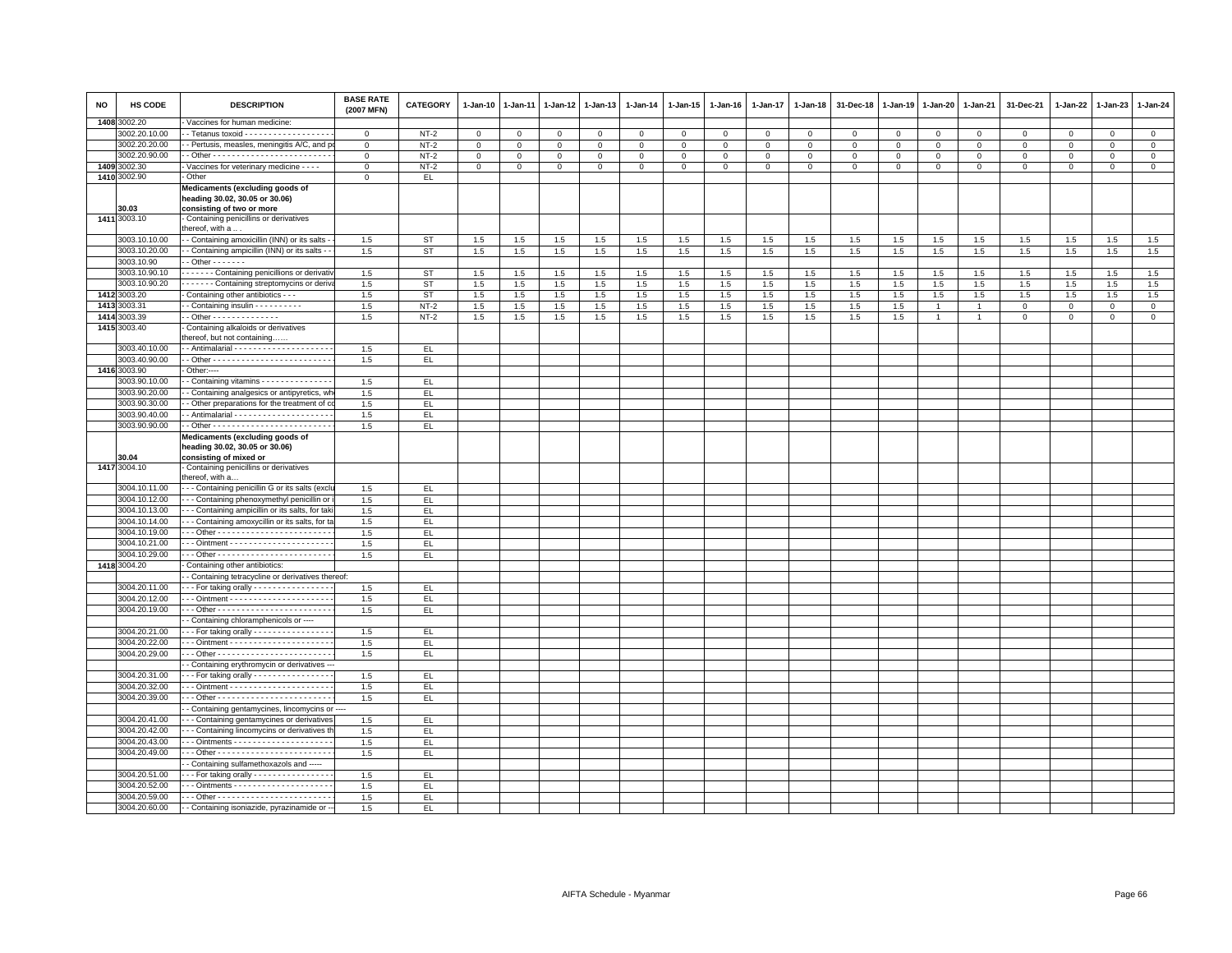| <b>NO</b> | HS CODE                        | <b>DESCRIPTION</b>                                                                        | <b>BASE RATE</b><br>(2007 MFN) | <b>CATEGORY</b> | 1-Jan-10 | $1-Jan-11$ | 1-Jan-12 | $1 - Jan-13$ | 1-Jan-14 | 1-Jan-15 | 1-Jan-16 | $1 - Jan-17$ | 1-Jan-18       | 31-Dec-18   | 1-Jan-19       | $1 - Jan-20$   | $1 - Jan-21$   | 31-Dec-21   | 1-Jan-22    | $1-Jan-23$   | 1-Jan-24     |
|-----------|--------------------------------|-------------------------------------------------------------------------------------------|--------------------------------|-----------------|----------|------------|----------|--------------|----------|----------|----------|--------------|----------------|-------------|----------------|----------------|----------------|-------------|-------------|--------------|--------------|
|           | 3004.20.90.00                  |                                                                                           | 1.5                            | EL.             |          |            |          |              |          |          |          |              |                |             |                |                |                |             |             |              |              |
|           | 1419 3004.31<br>1420 3004.32   | - Containing insulin                                                                      | 1.5                            | EL.             |          |            |          |              |          |          |          |              |                |             |                |                |                |             |             |              |              |
|           |                                | - Containing corticosteriod hormones<br>heir derivatives and                              |                                |                 |          |            |          |              |          |          |          |              |                |             |                |                |                |             |             |              |              |
|           | 3004.32.10.00                  | - - Containing hydrocortisone sodium suco                                                 | 1.5                            | EL.             |          |            |          |              |          |          |          |              |                |             |                |                |                |             |             |              |              |
|           | 3004.32.20.00                  | - - Containing dexamethasone or its deriv                                                 | 1.5                            | EL.             |          |            |          |              |          |          |          |              |                |             |                |                |                |             |             |              |              |
|           | 3004.32.30.00                  | - - Containing fluocinolone acetonide - - -                                               | 1.5                            | EL.             |          |            |          |              |          |          |          |              |                |             |                |                |                |             |             |              |              |
|           | 3004.32.90.00                  |                                                                                           | 1.5                            | EL.             |          |            |          |              |          |          |          |              |                |             |                |                |                |             |             |              |              |
|           | 1421 3004.39                   | - Other                                                                                   |                                |                 |          |            |          |              |          |          |          |              |                |             |                |                |                |             |             |              |              |
|           | 3004.39.10.00                  | - - Containing adrenaline - - - - - - - - - - -                                           | 1.5                            | EL.             |          |            |          |              |          |          |          |              |                |             |                |                |                |             |             |              |              |
|           | 3004.39.90.00                  |                                                                                           | 1.5                            | EL.             |          |            |          |              |          |          |          |              |                |             |                |                |                |             |             |              |              |
|           | 1422 3004.40                   | Containing alkaloids or derivatives                                                       |                                |                 |          |            |          |              |          |          |          |              |                |             |                |                |                |             |             |              |              |
|           |                                | hereof, but not containing                                                                |                                |                 |          |            |          |              |          |          |          |              |                |             |                |                |                |             |             |              |              |
|           | 3004.40.10.00                  | - Containing morphine or its derivatives, f                                               | 1.5                            | EL.             |          |            |          |              |          |          |          |              |                |             |                |                |                |             |             |              |              |
|           | 3004.40.20.00                  | - Containing quinine hydrochloride or dihy                                                | 1.5                            | EL.             |          |            |          |              |          |          |          |              |                |             |                |                |                |             |             |              |              |
|           | 3004.40.30.00                  | - Containing quinine sulphate or bisulphat                                                | 1.5                            | EL.             |          |            |          |              |          |          |          |              |                |             |                |                |                |             |             |              |              |
|           | 3004.40.40.00<br>3004.40.50.00 | - Containing quinine or its salts and anti-r                                              | 1.5<br>1.5                     | EL.<br>EL.      |          |            |          |              |          |          |          |              |                |             |                |                |                |             |             |              |              |
|           | 3004.40.60.00                  | - Containing papaverine or berberine - - -<br>Containing theophylline - - - - - - - - - - | 1.5                            | EL.             |          |            |          |              |          |          |          |              |                |             |                |                |                |             |             |              |              |
|           | 3004.40.70.00                  | - Containing atropin sulphate - - - - - - - - -                                           | 1.5                            | EL              |          |            |          |              |          |          |          |              |                |             |                |                |                |             |             |              |              |
|           | 3004.40.90.00                  |                                                                                           | 1.5                            | EL.             |          |            |          |              |          |          |          |              |                |             |                |                |                |             |             |              |              |
|           | 1423 3004.50                   | Other medicaments containing vitamins                                                     |                                |                 |          |            |          |              |          |          |          |              |                |             |                |                |                |             |             |              |              |
|           |                                | or other products of heading 29.36:                                                       |                                |                 |          |            |          |              |          |          |          |              |                |             |                |                |                |             |             |              |              |
|           | 3004.50.10.00                  | - Syrups and drops of vitamins, of a kind :                                               | 1.5                            | $NT-2$          | 1.5      | 1.5        | 1.5      | 1.5          | $1.5\,$  | 1.5      | 1.5      | 1.5          | 1.5            | 1.5         | 1.5            |                |                | $\Omega$    | $\mathbf 0$ | $\Omega$     | $\mathbf 0$  |
|           | 3004.50.20.00                  | - Containing vitamins A, other than goods                                                 | 1.5                            | $NT-2$          | 1.5      | 1.5        | 1.5      | 1.5          | 1.5      | 1.5      | 1.5      | 1.5          | 1.5            | 1.5         | 1.5            | $\overline{1}$ | $\overline{1}$ | $\mathsf 0$ | 0           | $\mathbf 0$  | $\mathbf 0$  |
|           | 3004.50.30.00                  | Containing vitamins B1, B2, B6, or B12                                                    | 1.5                            | $NT-2$          | $1.5\,$  | 1.5        | $1.5\,$  | 1.5          | $1.5\,$  | $1.5\,$  | 1.5      | 1.5          | $1.5\,$        | $1.5\,$     | 1.5            | $\overline{1}$ |                | $\Omega$    | $\Omega$    | $\Omega$     | $\Omega$     |
|           | 3004.50.40.00                  | Containing vitamins C, other than goods                                                   | 1.5                            | $NT-2$          | 1.5      | 1.5        | 1.5      | 1.5          | 1.5      | 1.5      | 1.5      | 1.5          | 1.5            | 1.5         | 1.5            |                |                | $\mathbf 0$ | $\Omega$    | $\mathbf 0$  | $\mathbf 0$  |
|           | 3004.50.50.00                  | - Containing vitamins PP, other than good                                                 | 1.5                            | $NT-2$          | 1.5      | 1.5        | 1.5      | 1.5          | 1.5      | 1.5      | 1.5      | 1.5          | 1.5            | 1.5         | 1.5            | $\mathbf{1}$   | $\mathbf{1}$   | $\mathbf 0$ | 0           | $\Omega$     | $\circ$      |
|           | 3004.50.60.00                  | - Containing other vitamins, other than go<br>- Containing other complex vitamins:        | 1.5                            | $NT-2$          | 1.5      | 1.5        | 1.5      | 1.5          | 1.5      | 1.5      | 1.5      | 1.5          | 1.5            | 1.5         | 1.5            | $\mathbf{1}$   | $\overline{1}$ | $\Omega$    | $\Omega$    | $\mathbf 0$  | $\mathsf 0$  |
|           | 3004.50.71.00                  | - - Containing B complex vitamins - - - - -                                               | 1.5                            | $NT-2$          | 1.5      | 1.5        | 1.5      | 1.5          | 1.5      | 1.5      | 1.5      | 1.5          | 1.5            | 1.5         | 1.5            | $\overline{1}$ | $\overline{1}$ | $\mathsf 0$ | $\mathbf 0$ | $\mathbf 0$  | $\mathbf 0$  |
|           | 3004.50.79.00                  |                                                                                           | 1.5                            | $NT-2$          | 1.5      | 1.5        | 1.5      | 1.5          | 1.5      | 1.5      | 1.5      | 1.5          | 1.5            | 1.5         | 1.5            | $\mathbf{1}$   | $\overline{1}$ | $\Omega$    | $\Omega$    | $\Omega$     | $\mathbf{0}$ |
|           | 3004.50.90.00                  |                                                                                           | 1.5                            | $NT-2$          | 1.5      | 1.5        | 1.5      | 1.5          | 1.5      | 1.5      | 1.5      | 1.5          | 1.5            | 1.5         | 1.5            | $\overline{1}$ | $\overline{1}$ | $\Omega$    | $\Omega$    | $\Omega$     | $\mathbf 0$  |
|           | 1424 3004.90                   | Other:                                                                                    |                                |                 |          |            |          |              |          |          |          |              |                |             |                |                |                |             |             |              |              |
|           | 3004.90.10.00                  | - Specialised medicines for cancer, AIDS                                                  | 1.5                            | $NT-1$          | 1.5      | 1.5        | 1.5      | 1.5          | 1.5      | 1.5      | 1.5      | 1.5          |                | $\mathbf 0$ | $\mathbf 0$    | $\mathbf 0$    | $\mathbf 0$    | $\mathbf 0$ | $\mathbf 0$ | $\mathbf 0$  | $\circ$      |
|           |                                | - Infusion fluids; nutritional or electrolytic- - -                                       |                                |                 |          |            |          |              |          |          |          |              |                |             |                |                |                |             |             |              |              |
|           | 3004.90.21.00                  | - - Sodium chloride solution - - - - - - - - -                                            | 1.5                            | $NT-1$          | 1.5      | 1.5        | 1.5      | 1.5          | 1.5      | 1.5      | 1.5      | 1.5          |                | $\mathbf 0$ | $\Omega$       | $\Omega$       | $\mathbf 0$    | $\mathsf 0$ | $\Omega$    | $\Omega$     | $\mathbf 0$  |
|           | 3004.90.22.00                  | - - 5% glucose solution - - - - - - - - - - - -                                           | 1.5                            | $NT-1$          | 1.5      | 1.5        | 1.5      | 1.5          | 1.5      | 1.5      | 1.5      | 1.5          |                | $\mathbf 0$ | $\Omega$       | $\Omega$       | $\overline{0}$ | $\Omega$    | $\Omega$    | $\Omega$     | $\mathbf 0$  |
|           | 3004.90.23.00                  | $-30\%$ glucose solution $-0.1$                                                           | 1.5                            | $NT-1$          | 1.5      | 1.5        | 1.5      | 1.5          | 1.5      | 1.5      | 1.5      | 1.5          |                | $\mathbf 0$ | $\mathbf 0$    | $\mathbf 0$    | $\mathbf 0$    | $\mathsf 0$ | 0           | $\mathbf 0$  | $\mathbf 0$  |
|           | 3004.90.29.00                  |                                                                                           | 1.5                            | $NT-1$          | 1.5      | 1.5        | 1.5      | 1.5          | 1.5      | 1.5      | 1.5      | 1.5          |                | $\mathbf 0$ | $\mathbf 0$    | $^{\circ}$     | $\mathbf 0$    | $\mathbf 0$ | $\Omega$    | $\Omega$     | $\mathbf{0}$ |
|           | 3004.90.30.00                  |                                                                                           | 1.5                            | $NT-1$          | 1.5      | 1.5        | 1.5      | 1.5          | 1.5      | 1.5      | 1.5      | 1.5          | $\overline{1}$ | $\mathsf 0$ | $\mathbf 0$    | $\mathsf 0$    | $\mathbf 0$    | $\mathbf 0$ | $\mathbf 0$ | $\mathbf 0$  | $\mathsf 0$  |
|           |                                | - Anaesthetics:                                                                           |                                |                 |          |            |          |              |          |          |          |              |                |             |                |                |                |             |             |              |              |
|           | 3004.90.41.00                  | - - Containing procaine hydrochloride - - -                                               | 1.5                            | $NT-1$          | 1.5      | 1.5        | 1.5      | 1.5          | 1.5      | 1.5      | 1.5      | 1.5          |                | $\Omega$    | $\Omega$       | $\Omega$       | $\mathsf 0$    | $\mathsf 0$ | $\Omega$    | $\mathbf 0$  | $\mathsf 0$  |
|           | 3004.90.49.00                  |                                                                                           | 1.5                            | $NT-1$          | 1.5      | 1.5        | 1.5      | 1.5          | 1.5      | 1.5      | 1.5      | 1.5          | $\mathbf{1}$   | $\mathbf 0$ | $\mathbf 0$    | $\mathbf 0$    | $\mathbf 0$    | $\mathbf 0$ | 0           | $\mathbf{O}$ | $\circ$      |
|           |                                | - Analgesics, antipyretics and other<br>medicaments- - -                                  |                                |                 |          |            |          |              |          |          |          |              |                |             |                |                |                |             |             |              |              |
|           | 3004.90.51.00                  | - - Containing acetylsalicylic acid, paracet                                              | 1.5                            | $NT-1$          | 1.5      | 1.5        | 1.5      | 1.5          | $1.5\,$  | 1.5      | 1.5      | 1.5          |                | $\mathbf 0$ | $\mathbf 0$    | $\mathsf 0$    | $\,0\,$        | $\mathbf 0$ | $\mathbf 0$ | $\Omega$     | $\mathsf 0$  |
|           | 3004.90.52.00                  | - - Containing chlorpheniramine maleate                                                   | 1.5                            | $NT-1$          | 1.5      | 1.5        | 1.5      | 1.5          | 1.5      | 1.5      | 1.5      | 1.5          |                | $\mathbf 0$ | $\mathbf 0$    | $\mathbf 0$    | $\mathbf 0$    | $\mathsf 0$ | $\mathbf 0$ | $\mathbf 0$  | $\mathbf 0$  |
|           | 3004.90.53.00                  | - - Containing diclofenac - - - - - - - - - - - -                                         | 1.5                            | $NT-1$          | 1.5      | 1.5        | 1.5      | 1.5          | 1.5      | 1.5      | 1.5      | 1.5          |                | $\mathbf 0$ | $\mathbf 0$    | $\mathbf 0$    | $\mathbf 0$    | $\mathbf 0$ | 0           | $\Omega$     | $\circ$      |
|           | 3004.90.54.00                  | - - Analgesic balm oil, solid or liquid - - - -                                           | 1.5                            | $NT-1$          | 1.5      | 1.5        | 1.5      | 1.5          | $1.5\,$  | 1.5      | 1.5      | 1.5          |                | $\Omega$    | $\Omega$       | $\Omega$       | $\Omega$       | $\Omega$    | $\Omega$    | $\mathbf{0}$ | $\mathbf 0$  |
|           | 3004.90.59.00                  |                                                                                           | 1.5                            | $NT-1$          | 1.5      | 1.5        | 1.5      | 1.5          | 1.5      | 1.5      | 1.5      | 1.5          |                | $\mathbf 0$ | $\mathbf 0$    | $\mathsf 0$    | $\mathbf 0$    | $\mathbf 0$ | $\mathbf 0$ | $\mathbf 0$  | $\mathsf 0$  |
|           |                                | Antimalarials:                                                                            |                                |                 |          |            |          |              |          |          |          |              |                |             |                |                |                |             |             |              |              |
|           | 3004.90.61.00                  | - - Containing artemisinin, artesunate or c                                               | 1.5                            | $NT-1$          | 1.5      | 1.5        | 1.5      | 1.5          | 1.5      | 1.5      | 1.5      | 1.5          |                | $\mathbf 0$ | $\mathbf{0}$   | $\circ$        | $\mathbf 0$    | $\mathsf 0$ | $^{\circ}$  | $\mathbf{O}$ | $\mathbf{0}$ |
|           | 3004.90.62.00                  | - - Containing primaquine - - - - - - - - - -                                             | 1.5                            | $NT-1$          | 1.5      | 1.5        | $1.5\,$  | 1.5          | 1.5      | 1.5      | 1.5      | 1.5          | $\overline{1}$ | $\Omega$    | $\mathbf 0$    | $\Omega$       | $\mathbf 0$    | $\mathbf 0$ | $\mathbf 0$ | $\mathbf 0$  | $\mathbf 0$  |
|           | 3004.90.69.00                  |                                                                                           | 1.5                            | $NT-1$          | 1.5      | 1.5        | 1.5      | 1.5          | 1.5      | 1.5      | 1.5      | 1.5          | $\overline{1}$ | $\mathbf 0$ | $\mathbf 0$    | $\mathbf 0$    | $\mathbf 0$    | $\mathbf 0$ | $\mathbf 0$ | $\mathbf 0$  | $\mathsf 0$  |
|           |                                | - Antihelmintic:                                                                          |                                |                 |          |            |          |              |          |          |          |              |                |             |                |                |                |             |             |              |              |
|           | 3004.90.71.00                  | - - Containing piperazine or mebendazole                                                  | 1.5                            | NT-1            | 1.5      | 1.5        | 1.5      | 1.5          | 1.5      | 1.5      | 1.5      | 1.5          |                | $^{\circ}$  | $^{\circ}$     | 0              | $^{\circ}$     | 0           | 0           | $\mathbf 0$  | 0            |
|           | 3004.90.72.00                  | - Containing dichlorophen (INN) - - - - -                                                 | 1.5                            | $NT-1$          | 1.5      | 1.5        | 1.5      | 1.5          | $1.5\,$  | 1.5      | 1.5      | 1.5          |                | $\Omega$    | $\Omega$       | $\Omega$       | $\Omega$       | $\mathbf 0$ | $\Omega$    | $\Omega$     | $\Omega$     |
|           | 3004.90.79.00                  |                                                                                           | 1.5                            | $NT-1$          | 1.5      | 1.5        | 1.5      | 1.5          | 1.5      | 1.5      | 1.5      | 1.5          |                | $\mathbf 0$ | $\mathbf 0$    | $\mathbf 0$    | $\mathbf 0$    | $\mathbf 0$ | $\mathbf 0$ | $\mathbf 0$  | $\mathbf 0$  |
|           | 3004.90.80.00                  | - Transdermal therapeutic systems (TTS)                                                   | 1.5                            | $NT-1$          | 1.5      | $1.5\,$    | $1.5\,$  | 1.5          | 1.5      | 1.5      | 1.5      | $1.5\,$      |                | $\Omega$    | $\mathsf 0$    | $\mathsf 0$    | $\,0\,$        | $\mathsf 0$ | $\mathsf 0$ | $\mathsf 0$  | $\mathbf 0$  |
|           |                                | - Other:                                                                                  |                                |                 |          |            |          |              |          |          |          |              |                |             |                |                |                |             |             |              |              |
|           | 3004.90.91.00                  | - - Containing sulpiride (INN), cimetidine                                                | 1.5                            | $NT-1$          | 1.5      | 1.5        | 1.5      | 1.5          | 1.5      | 1.5      | 1.5      | 1.5          |                | $\Omega$    | $\Omega$       | $\Omega$       | $\Omega$       | $\Omega$    | $\Omega$    | $\mathbf{0}$ | $\mathbf 0$  |
|           | 3004.90.92.00                  | - - - Containing piroxicam (INN) or ibuprofer                                             | 1.5                            | $NT-1$          | 1.5      | 1.5        | 1.5      | 1.5          | $1.5\,$  | 1.5      | 1.5      | 1.5          |                | $\mathbf 0$ | $\overline{0}$ | $\mathbf 0$    | $\mathbf 0$    | $\Omega$    | $\mathbf 0$ | $\mathbf 0$  | $\Omega$     |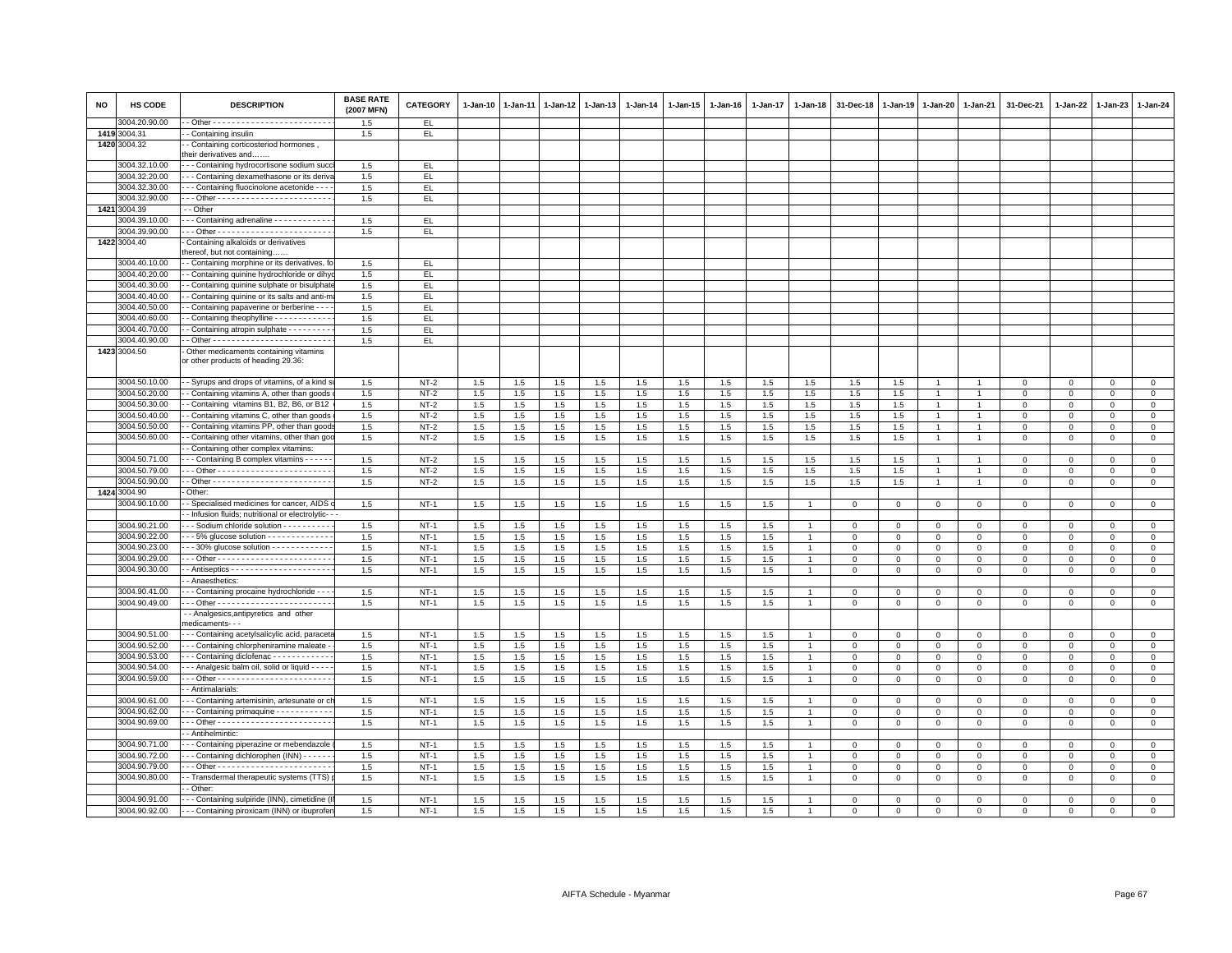| <b>NO</b> | <b>HS CODE</b> | <b>DESCRIPTION</b>                                                                 | <b>BASE RATE</b><br>(2007 MFN) | <b>CATEGORY</b> | $1-Jan-10$   | 1-Jan-11     | 1-Jan-12     | 1-Jan-13       | $1-Jan-14$   | $1 - Jan-15$ | 1-Jan-16     | 1-Jan-17     | 1-Jan-18       | 31-Dec-18      | 1-Jan-19       | 1-Jan-20     | 1-Jan-21     | 31-Dec-21           | $1 - Jan-22$ | 1-Jan-23     | 1-Jan-24       |
|-----------|----------------|------------------------------------------------------------------------------------|--------------------------------|-----------------|--------------|--------------|--------------|----------------|--------------|--------------|--------------|--------------|----------------|----------------|----------------|--------------|--------------|---------------------|--------------|--------------|----------------|
|           | 3004.90.93.00  | - - Containing phenobarbital, diazepam, cl                                         | 1.5                            | $NT-1$          | 1.5          | 1.5          | 1.5          | 1.5            | 1.5          | 1.5          | 1.5          | 1.5          |                | $\Omega$       | $\mathbf{0}$   | $\Omega$     | $\mathbf 0$  | $\Omega$            | $\Omega$     | $\Omega$     | $\mathbf{0}$   |
|           | 3004.90.94.00  | --- Containing salbutamol (INN) -------                                            | 1.5                            | $NT-1$          | 1.5          | 1.5          | 1.5          | 1.5            | 1.5          | 1.5          | 1.5          | 1.5          | $\overline{1}$ | $\mathbf 0$    | $\mathbf 0$    | $\mathbf 0$  | $\mathbf 0$  | $\mathsf 0$         | $\mathbf 0$  | 0            | $\mathbf 0$    |
|           | 3004.90.95.00  | - - Closed sterile water for inhalation, phar                                      | 1.5                            | $NT-1$          | 1.5          | 1.5          | 1.5          | 1.5            | 1.5          | 1.5          | 1.5          | 1.5          | $\overline{1}$ | $\mathbf 0$    | $\mathbf{0}$   | $\mathsf 0$  | $\Omega$     | $\mathsf 0$         | $\Omega$     | $\Omega$     | $\overline{0}$ |
|           | 3004.90.96.00  | -- Containing o-methoxyphenyl glyceryl e                                           | 1.5                            | $NT-1$          | 1.5          | 1.5          | 1.5          | 1.5            | 1.5          | 1.5          | 1.5          | 1.5          |                | $\mathbf 0$    | $\Omega$       | $\mathbf 0$  | $\mathbf 0$  | $\mathbf 0$         | $\mathbf 0$  | $\mathbf 0$  | $\mathbf{0}$   |
|           | 3004.90.97.00  | -- Nose-drop medicaments containing nap                                            | 1.5                            | $NT-1$          | 1.5          | 1.5          | $1.5\,$      | 1.5            | $1.5\,$      | 1.5          | 1.5          | 1.5          | $\overline{1}$ | $\mathbf 0$    | $\mathsf 0$    | $\mathbf 0$  | $\mathbf 0$  | $\mathsf 0$         | $\mathbf 0$  | $\mathsf 0$  | $\mathsf 0$    |
|           | 3004.90.98.00  |                                                                                    | 1.5                            | $NT-1$          | 1.5          | 1.5          | 1.5          | 1.5            | 1.5          | 1.5          | 1.5          | 1.5          | $\overline{1}$ | $\mathbf{0}$   | $\mathbf{0}$   | $\mathbf{0}$ | $\mathbf{0}$ | $\mathbf 0$         | $\mathbf 0$  | $\mathbf 0$  | $\mathbf{0}$   |
|           | 3004.90.99.00  |                                                                                    | 1.5                            | $NT-1$          | 1.5          | 1.5          | 1.5          | 1.5            | 1.5          | 1.5          | 1.5          | 1.5          | $\overline{1}$ | $\mathbf 0$    | $\mathbf 0$    | $\mathbf 0$  | 0            | 0                   | 0            | 0            | $\mathsf 0$    |
|           |                | wadding, gauze, bandages and similar                                               |                                |                 |              |              |              |                |              |              |              |              |                |                |                |              |              |                     |              |              |                |
|           |                | articles (for example, dressings                                                   |                                |                 |              |              |              |                |              |              |              |              |                |                |                |              |              |                     |              |              |                |
|           | 30.05          | adhesive plasters,                                                                 |                                |                 |              |              |              |                |              |              |              |              |                |                |                |              |              |                     |              |              |                |
|           | 1425 3005.10   | Adhesive dressings and other articles                                              |                                |                 |              |              |              |                |              |              |              |              |                |                |                |              |              |                     |              |              |                |
|           |                | having an adhesive layer:                                                          |                                |                 |              |              |              |                |              |              |              |              |                |                |                |              |              |                     |              |              |                |
|           | 3005.10.10.00  | - Covered or impregnated with pharmaceu                                            | 1.5                            | $NT-1$          | 1.5          | 1.5          | 1.5          | 1.5            | 1.5          | 1.5          | 1.5          | 1.5          |                | $\mathbf 0$    | $\mathbf 0$    | $\mathbf{0}$ | $\mathbf 0$  | $\mathsf 0$         | 0            | $\mathbf{0}$ | $\mathbf 0$    |
|           | 3005.10.90.00  |                                                                                    | 1.5                            | $NT-1$          | 1.5          | 1.5          | 1.5          | 1.5            | 1.5          | 1.5          | 1.5          | 1.5          | $\overline{1}$ | $\overline{0}$ | $\overline{0}$ | $\circ$      | $\circ$      | $\mathbf 0$         | $\mathbf 0$  | $\circ$      | $\overline{0}$ |
|           | 1426 3005.90   | Other:                                                                             |                                |                 |              |              |              |                |              |              |              |              |                |                |                |              |              |                     |              |              |                |
|           | 3005.90.10.00  |                                                                                    | 1.5                            | <b>ST</b>       | 1.5          | 1.5          | 1.5          | 1.5            | 1.5          | 1.5          | 1.5          | 1.5          | 1.5            | 1.5            | 1.5            | 1.5          | 1.5          | 1.5                 | 1.5          | 1.5          | 1.5            |
|           | 3005.90.20.00  |                                                                                    | 1.5                            | <b>ST</b>       | 1.5          | 1.5          | 1.5          | 1.5            | 1.5          | 1.5          | 1.5          | 1.5          | 1.5            | 1.5            | 1.5            | 1.5          | 1.5          | 1.5                 | 1.5          | 1.5          | 1.5            |
|           | 3005.90.30.00  |                                                                                    | 1.5                            | <b>ST</b>       | 1.5          | 1.5          | 1.5          | 1.5            | 1.5          | 1.5          | 1.5          | 1.5          | 1.5            | 1.5            | 1.5            | 1.5          | 1.5          | 1.5                 | 1.5          | 1.5          | 1.5            |
|           | 3005.90.90.00  |                                                                                    | 1.5                            | <b>ST</b>       | 1.5          | 1.5          | $1.5\,$      | 1.5            | 1.5          | 1.5          | 1.5          | 1.5          | 1.5            | 1.5            | 1.5            | $1.5\,$      | 1.5          | 1.5                 | 1.5          | 1.5          | 1.5            |
|           |                | Pharmaceutical goods specified in Note                                             |                                |                 |              |              |              |                |              |              |              |              |                |                |                |              |              |                     |              |              |                |
|           | 30.06          | 4 to this Chapter.                                                                 |                                |                 |              |              |              |                |              |              |              |              |                |                |                |              |              |                     |              |              |                |
|           | 1427 3006.10   | Sterile surgical catgut, similar sterile<br>suture materials and sterile tissue    | 1.5                            | <b>NT-1</b>     | 1.5          | 1.5          | 1.5          | 1.5            | 1.5          | 1.5          | 1.5          | 1.5          | $\mathbf{1}$   | $^{\circ}$     | $^{\circ}$     | $^{\circ}$   | 0            | 0                   | 0            | 0            | $\mathsf 0$    |
|           |                | adhesives for                                                                      |                                |                 |              |              |              |                |              |              |              |              |                |                |                |              |              |                     |              |              |                |
|           | 1428 3006.20   | Blood - grouping reagents - - - - - - - - - -                                      | 1.5                            | $NT-1$          | 1.5          | 1.5          | 1.5          | 1.5            | 1.5          | 1.5          | 1.5          | 1.5          |                | $\mathbf 0$    | $\Omega$       | $\mathbf{0}$ | $\mathbf 0$  | $\mathbf{0}$        | $\mathbf 0$  | $\mathbf 0$  | $\mathbf{0}$   |
|           | 1429 3006.30   | Opacifying preparations for x-ray                                                  |                                |                 |              |              |              |                |              |              |              |              |                |                |                |              |              |                     |              |              |                |
|           |                | examinations; diagnostic.                                                          |                                |                 |              |              |              |                |              |              |              |              |                |                |                |              |              |                     |              |              |                |
|           | 3006.30.10.00  | - Barium sulfate (for taking orally) - - - - -                                     | 1.5                            | EL.             |              |              |              |                |              |              |              |              |                |                |                |              |              |                     |              |              |                |
|           | 3006.30.20.00  | - Reagents of microbial origin for veterinal                                       | 1.5                            | EL.             |              |              |              |                |              |              |              |              |                |                |                |              |              |                     |              |              |                |
|           | 3006.30.30.00  | - Other microbial diagnostic reagents - -                                          | 1.5                            | EL.             |              |              |              |                |              |              |              |              |                |                |                |              |              |                     |              |              |                |
|           | 3006.30.90.00  |                                                                                    | 1.5                            | EL.             |              |              |              |                |              |              |              |              |                |                |                |              |              |                     |              |              |                |
|           | 1430 3006.40   | Dental cements and other dental fillings;                                          |                                |                 |              |              |              |                |              |              |              |              |                |                |                |              |              |                     |              |              |                |
|           |                | bone reconstruction cements:                                                       |                                |                 |              |              |              |                |              |              |              |              |                |                |                |              |              |                     |              |              |                |
|           | 3006.40.10.00  | - Dental cements and other dental fillings                                         | 1.5                            | $NT-1$          | 1.5          | 1.5          | 1.5          | 1.5            | 1.5          | 1.5          | 1.5          | 1.5          |                | $\Omega$       | $\Omega$       | $\mathbf{0}$ | $\mathbf 0$  | $\mathbf 0$         | $\Omega$     | $\mathbf 0$  | $\mathbf{0}$   |
|           | 3006.40.20.00  | - - Bone reconstruction cements - - - - - - -                                      | 1.5                            | $NT-1$          | 1.5          | $1.5\,$      | 1.5          | 1.5            | 1.5          | 1.5          | 1.5          | 1.5          |                | $\mathbf 0$    | $\overline{0}$ | $\mathbf 0$  | $\mathsf 0$  | $\mathsf 0$         | $\mathbf 0$  | $\mathsf 0$  | $\overline{0}$ |
|           | 1431 3006.50   | First-aid boxes and kits                                                           | 1.5                            | <b>ST</b>       | 1.5          | 1.5          | 1.5          | 1.5            | 1.5          | 1.5          | 1.5          | 1.5          | 1.5            | 1.5            | 1.5            | 1.5          | 1.5          | 1.5                 | 1.5          | 1.5          | 1.5            |
|           | 1432 3006.60   | Chemical contraceptive preparations                                                | 1.5                            | EL.             |              |              |              |                |              |              |              |              |                |                |                |              |              |                     |              |              |                |
|           |                | based on hormones,.                                                                |                                |                 |              |              |              |                |              |              |              |              |                |                |                |              |              |                     |              |              |                |
|           | 1433 3006.70   | - Gel preparations designed to be used in<br>human or veterinary medicine as a --- | 1.5                            | <b>ST</b>       | 1.5          | 1.5          | 1.5          | 1.5            | 1.5          | 1.5          | 1.5          | 1.5          | 1.5            | 1.5            | 1.5            | 1.5          | 1.5          | 1.5                 | 1.5          | 1.5          | 1.5            |
|           | 1434 3006.80   | - Waste pharmaceuticals - - - - -                                                  | 1.5                            | $NT-1$          | $1.5\,$      | 1.5          | 1.5          | $1.5\,$        | 1.5          | 1.5          | 1.5          | 1.5          |                | $\mathbf 0$    | $\mathbf 0$    | $\mathbf 0$  | $\mathbf 0$  | $\mathbf 0$         | $^{\circ}$   | $\mathsf 0$  | $\mathsf 0$    |
|           |                | Animal or vegetable fertilisers, whether                                           |                                |                 |              |              |              |                |              |              |              |              |                |                |                |              |              |                     |              |              |                |
|           |                | or not mixed together or chemically                                                |                                |                 |              |              |              |                |              |              |              |              |                |                |                |              |              |                     |              |              |                |
|           | 31.01          | treated;                                                                           |                                |                 |              |              |              |                |              |              |              |              |                |                |                |              |              |                     |              |              |                |
|           | 1435 3101.00   | $-$ Other - - - - - - - - - - - -                                                  |                                |                 |              |              |              |                |              |              |              |              |                |                |                |              |              |                     |              |              |                |
|           | 3101.00.11.00  | - Supplement fertilizers in liquid form, not                                       | $\Omega$                       | $NT-1$          | $\mathbf{0}$ | $\Omega$     | $\Omega$     | $\Omega$       | $\Omega$     | $\Omega$     | $\Omega$     | $\Omega$     | $\Omega$       | $\mathbf 0$    | $\mathbf{0}$   | $\Omega$     | $\Omega$     | $^{\circ}$          | $\Omega$     | $\Omega$     | $\mathbf{0}$   |
|           | 3101.00.19.00  |                                                                                    | $\mathbf{O}$                   | $NT-1$          | $\mathbf{0}$ | $\mathbf 0$  | 0            | $\overline{0}$ | $\mathbf{0}$ | $\mathbf{O}$ | $\mathbf{0}$ | $\mathbf 0$  | $\mathbf 0$    | $\mathbf 0$    | $\mathbf 0$    | $\mathbf 0$  | $\mathbf 0$  | $\mathbf 0$         | $\mathbf 0$  | $\mathbf 0$  | $\mathbf{0}$   |
|           |                | Other:                                                                             |                                |                 |              |              |              |                |              |              |              |              |                |                |                |              |              |                     |              |              |                |
|           | 3101.00.91.00  | - Supplement fertilizers in liquid form, not                                       | $\mathbf 0$                    | $NT-1$          | $\mathbf{0}$ | $\mathbf{0}$ | $\mathbf{0}$ | $\mathbf{0}$   | $\mathbf{0}$ | $\mathbf{0}$ | $\circ$      | $\mathbf{0}$ | $\mathbf 0$    | $\mathbf 0$    | $\mathbf{0}$   | $\mathbf{0}$ | $\mathbf{0}$ | $\mathbf 0$         | $\mathbf 0$  | $\mathbf 0$  | $\circ$        |
|           | 3101.00.99.00  |                                                                                    | $\mathsf 0$                    | $NT-1$          | $\mathsf 0$  | $\mathbf 0$  | 0            | $\mathbf 0$    | $\mathsf 0$  | $\mathbf 0$  | $\mathbf{0}$ | $\mathbf{O}$ | $\mathbf 0$    | $\mathbf 0$    | $\mathsf 0$    | $\mathbf 0$  | $\mathbf 0$  | 0                   | $^{\circ}$   | $^{\circ}$   | $\overline{0}$ |
|           |                | Mineral or chemical fertilisers,                                                   |                                |                 |              |              |              |                |              |              |              |              |                |                |                |              |              |                     |              |              |                |
|           | 31.02          | nitrogenous.                                                                       |                                |                 |              |              |              |                |              |              |              |              |                |                |                |              |              |                     |              |              |                |
|           | 1436 3102.10   | Urea, whether or not in aqueous solution                                           |                                |                 |              |              |              |                |              |              |              |              |                |                |                |              |              |                     |              |              |                |
|           |                |                                                                                    | $\mathbf 0$                    | $NT-1$          | $\mathsf 0$  | 0            | $\mathbf 0$  | $\mathsf 0$    | $\mathsf 0$  | $\mathsf 0$  | 0            | $\mathbf 0$  | $\mathbf 0$    | $\mathbf 0$    | $\mathbf{0}$   | $\mathbf 0$  | $\mathsf 0$  | $\mathsf 0$         | $\mathsf 0$  | $\mathsf 0$  | $\mathsf 0$    |
|           |                |                                                                                    |                                |                 |              |              |              |                |              |              |              |              |                |                |                |              |              |                     |              |              |                |
|           | 1437 3102.21   | - - Ammonium sulphate - - - - - - - - -                                            | $\mathbf{0}$                   | <b>NT-1</b>     | 0            | 0            | 0            | 0              | $\mathbf{0}$ | $\mathbf{0}$ | 0            | $\circ$      | $\mathbf 0$    | 0              | $^{\circ}$     | $\mathbf 0$  | 0            | 0                   | 0            | 0            | $\mathbf{0}$   |
|           | 1438 3102.29   | - - Other - - - - - - - - - - - - - - -                                            | $\circ$                        | $NT-1$          | $\mathsf 0$  | $\mathbf 0$  | $\mathbf 0$  | $\mathsf 0$    | $\mathsf 0$  | $\mathsf 0$  | $\mathsf 0$  | $\mathsf 0$  | $\mathbf 0$    | $\,0\,$        | $\,0\,$        | $\mathbf 0$  | $\mathbf 0$  | $\mathsf{O}\xspace$ | $\mathsf 0$  | $\mathsf 0$  | $\,0\,$        |
|           | 1439 3102.30   | Ammonium nitrate, whether or not in                                                |                                |                 |              |              |              |                |              |              |              |              |                |                |                |              |              |                     |              |              |                |
|           |                | aqueous solution - - - - - - - - - - - - - - - - - -<br>$- - -$                    | $\mathsf 0$                    | $NT-1$          | $\mathbf 0$  | $\mathbf 0$  | $\mathbf 0$  | $\mathbf 0$    | $\mathsf 0$  | $\mathbf 0$  | $\mathsf 0$  | $\mathbf 0$  | $\mathsf 0$    | $\mathbf 0$    | $\mathbf 0$    | $\mathbf 0$  | $\mathsf 0$  | $\mathsf 0$         | $\mathbf 0$  | $\mathsf 0$  | $\mathsf 0$    |
|           | 1440 3102.40   | Mixtures of ammonium nitrate with                                                  |                                |                 |              |              |              |                |              |              |              |              |                |                |                |              |              |                     |              |              |                |
|           |                | calcium carbonate or other inorganic non-                                          | $\Omega$                       | $NT-1$          | $\Omega$     | $\Omega$     | $\Omega$     | $\mathbf 0$    | $\mathbf 0$  | $\circ$      | $\mathbf 0$  | $\Omega$     | $\mathbf 0$    | $\Omega$       | $\Omega$       | $\Omega$     | $\mathbf 0$  | $\mathbf 0$         | $\Omega$     | $\Omega$     | $\circ$        |
|           |                | fertilising                                                                        |                                |                 |              |              |              |                |              |              |              |              |                |                |                |              |              |                     |              |              |                |
|           | 1441 3102.50   | - Sodium nitrate - - - - - - - - - - - -                                           | $\Omega$                       | $NT-1$          | $\Omega$     | $\Omega$     | $\Omega$     | $\Omega$       | $\Omega$     | $\Omega$     | $\mathbf 0$  | $\Omega$     | $\Omega$       | $\Omega$       | $\Omega$       | $\Omega$     | $\Omega$     | $\Omega$            | $\Omega$     | $\Omega$     | $\Omega$       |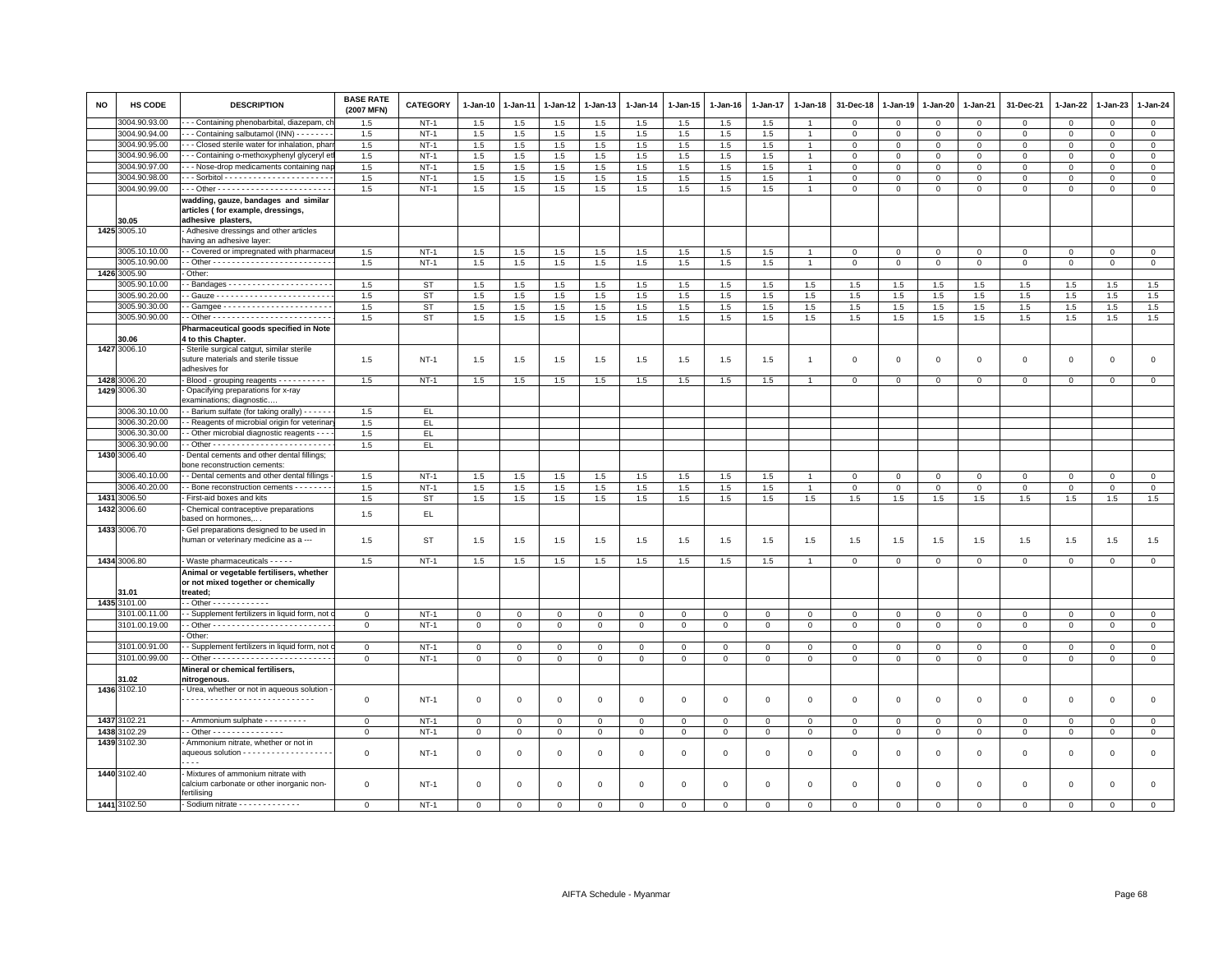| <b>NO</b> | <b>HS CODE</b>        | <b>DESCRIPTION</b>                                                                              | <b>BASE RATE</b><br>(2007 MFN) | <b>CATEGORY</b> | $1 - Jan-10$        | 1-Jan-11       | 1-Jan-12       | 1-Jan-13       | $1-Jan-14$     | $1 - Jan-15$   | $1-Jan-16$     | 1-Jan-17       | $1-Jan-18$     | 31-Dec-18      | 1-Jan-19       | 1-Jan-20       | 1-Jan-21       | 31-Dec-21      | 1-Jan-22    | $1-Jan-23$     | 1-Jan-24       |
|-----------|-----------------------|-------------------------------------------------------------------------------------------------|--------------------------------|-----------------|---------------------|----------------|----------------|----------------|----------------|----------------|----------------|----------------|----------------|----------------|----------------|----------------|----------------|----------------|-------------|----------------|----------------|
|           | 1442 3102.60          | Double salts and mixtures of calcium<br>nitrate and ammonium nitrate - - - - - - - - - -<br>.   | $\mathbf 0$                    | $NT-1$          | $\circ$             | 0              | 0              | 0              | $\mathbf{0}$   | $\mathbf 0$    | $\mathbf 0$    | $\circ$        | $\mathbf 0$    | $\mathbf 0$    | $\,$ 0         | $\,0\,$        | $\mathbf 0$    | $\mathsf 0$    | $\mathsf 0$ | $\mathbf{0}$   | $\mathsf 0$    |
|           | 1443 3102.70          | - Calcium cyanamide - - - - - - - - -                                                           | $\mathbf{0}$                   | $NT-1$          | $\overline{0}$      | $\mathbf 0$    | $\mathbf 0$    | $\overline{0}$ | $\mathbf 0$    | $\mathbf{0}$   | $\mathsf 0$    | $\mathbf{0}$   | $\mathsf 0$    | $\mathbf 0$    | $\mathbf{0}$   | $\overline{0}$ | $\mathbf 0$    | $\mathbf 0$    | $\mathbf 0$ | $\mathbf 0$    | $\overline{0}$ |
|           | 1444 3102.80          | - Mixtures of urea and ammonium nitrate in                                                      |                                |                 |                     |                |                |                |                |                |                |                |                |                |                |                |                |                |             |                |                |
|           |                       | aqueous or ammoniacal solution - - - - - - -<br>.                                               | $\mathsf 0$                    | $NT-1$          | $\mathbf 0$         | 0              | 0              | $\mathbf 0$    | $\mathsf 0$    | $\mathbf 0$    | $\mathbf 0$    | $\circ$        | $\mathbf 0$    | $\mathbf 0$    | $\mathbf 0$    | $\mathbf 0$    | $\mathbf 0$    | $\mathsf 0$    | 0           | 0              | $\mathbf 0$    |
|           | 1445 3102.90          | - Other, including mixtures not specified in                                                    |                                |                 |                     |                |                |                |                |                |                |                |                |                |                |                |                |                |             |                |                |
|           |                       | the foregoing subheadings - - - - - - - - - - -<br>$\sim$ $\sim$                                | $\mathsf 0$                    | $NT-1$          | $\mathbf 0$         | $\Omega$       | $\mathbf 0$    | $\mathbf 0$    | $\mathbf 0$    | $\mathbf 0$    | $\mathbf 0$    | $\Omega$       | $\mathbf 0$    | $\mathbf 0$    | $\mathbf 0$    | $\mathbf 0$    | $\mathbf 0$    | $\mathbf 0$    | $\mathbf 0$ | $\mathbf 0$    | $\mathsf 0$    |
|           | 31.03                 | Mineral or chemical fertilisers,<br>phosphatic.                                                 |                                |                 |                     |                |                |                |                |                |                |                |                |                |                |                |                |                |             |                |                |
|           | 1446 3103.10          | Superphosphates - - - - - - - -                                                                 | $\Omega$                       | $NT-1$          | $\mathbf 0$         | $\Omega$       | $\Omega$       | $\Omega$       | $\mathbf 0$    | $\Omega$       | $\Omega$       | $\Omega$       | $\mathbf 0$    | $\mathbf 0$    | $\mathbf 0$    | $\mathbf 0$    | $\Omega$       | $^{\circ}$     | $\Omega$    | $\Omega$       | $\mathbf{0}$   |
| 14473     | 3103.20               | - Basic slag - - - - - - - - - -                                                                | $\mathbf{0}$                   | $NT-1$          | $\mathbf{0}$        | $\mathbf{0}$   | $\mathbf 0$    | $\overline{0}$ | $\mathbf{0}$   | $\mathbf{O}$   | $\mathbf{0}$   | $\mathbf{0}$   | $\mathbf 0$    | $\mathbf 0$    | $\mathbf{0}$   | $\overline{0}$ | $\overline{0}$ | $\mathbf{0}$   | $\mathbf 0$ | $\mathsf 0$    | $\mathbf{0}$   |
| 1448      | 103.90                | - Other:                                                                                        |                                |                 |                     |                |                |                |                |                |                |                |                |                |                |                |                |                |             |                |                |
|           | 3103.90.10.00         | - Calcined phosphatic fertiliser - - - - - - -                                                  | $\mathsf 0$                    | $NT-1$          | $\mathbf 0$         | $\mathbf 0$    | 0              | $\mathbf 0$    | $\mathbf 0$    | $\mathbf{0}$   | $\mathbf{O}$   | $\mathbf 0$    | $\mathbf 0$    | 0              | $\mathbf 0$    | $\mathbf 0$    | $\mathbf 0$    | 0              | 0           | $\mathbf 0$    | $\mathbf 0$    |
|           | 3103.90.90.00         |                                                                                                 | $\mathsf 0$                    | $NT-1$          | $\mathsf 0$         | $\mathbf 0$    | 0              | $\mathbf 0$    | $\mathsf 0$    | $\mathbf 0$    | $\mathbf 0$    | $\mathbf 0$    | $\mathbf 0$    | $\mathbf 0$    | $\mathbf 0$    | $\mathbf 0$    | $\mathbf 0$    | 0              | $\mathsf 0$ | 0              | $\overline{0}$ |
|           |                       |                                                                                                 |                                |                 |                     |                |                |                |                |                |                |                |                |                |                |                |                |                |             |                |                |
|           | 31.04<br>1449 3104.10 | Mineral or chemical fertilisers, potassic.<br>Carnallite, sylvite and other crude natural       |                                |                 |                     |                |                |                |                |                |                |                |                |                |                |                |                |                |             |                |                |
|           |                       |                                                                                                 | $\mathsf 0$                    | $NT-1$          | $\mathsf 0$         | $\mathbf 0$    | $\mathbf 0$    | $\mathsf 0$    | $\mathsf 0$    | $\mathbf 0$    | $\mathsf 0$    | $\mathbf 0$    | $\mathsf 0$    | $\mathsf 0$    | $\mathbf{0}$   | $\mathbf 0$    | $\mathsf 0$    | $\mathsf 0$    | $\mathsf 0$ | $\mathsf 0$    | $\mathbf 0$    |
|           | 1450 3104.20          | - Potassium chloride - - - - - - - - -                                                          | $\mathsf 0$                    | <b>NT-1</b>     | $\mathbf 0$         | $\mathbf 0$    | $^{\circ}$     | $\mathbf 0$    | $\mathsf 0$    | $\mathbf 0$    | $^{\circ}$     | $\mathbf 0$    | $\,0\,$        | $\mathbf 0$    | $\mathbf 0$    | $\mathbf 0$    | $\mathbf 0$    | $\mathsf 0$    | $^{\circ}$  | $^{\circ}$     | $\mathbf 0$    |
|           | 1451 3104.30          | - Potassium sulphate - - - - - - -                                                              | $\mathbf 0$                    | $NT-1$          | $\mathsf 0$         | $\mathbf 0$    | $\mathbf{0}$   | $\mathbf{0}$   | $\mathsf 0$    | $\mathbf 0$    | $\mathbf{O}$   | $\mathbf 0$    | $\mathsf 0$    | $\mathbf 0$    | $\mathsf 0$    | $\mathbf 0$    | $\mathbf{0}$   | $\mathsf 0$    | $\mathbf 0$ | $\mathbf 0$    | $\mathsf 0$    |
|           | 1452 3104.90          | - Other - - - - - - - - - - - - - - - -                                                         | $\mathsf 0$                    | $NT-1$          | $\mathsf{O}\xspace$ | $\mathsf 0$    | $\mathbf 0$    | $\mathsf 0$    | $\mathbf 0$    | $\mathsf 0$    | $\mathsf 0$    | $\mathsf 0$    | $\mathbf 0$    | $\mathsf 0$    | $\mathsf 0$    | $\mathbf{O}$   | $\mathsf 0$    | $\mathsf 0$    | $\mathsf 0$ | $\mathsf 0$    | $\mathsf 0$    |
|           |                       | Mineral or chemical fertilisers                                                                 |                                |                 |                     |                |                |                |                |                |                |                |                |                |                |                |                |                |             |                |                |
|           | 31.05                 | containing two or three of the fertilising<br>elements nitrogen.                                |                                |                 |                     |                |                |                |                |                |                |                |                |                |                |                |                |                |             |                |                |
|           | 1453 3105.10          | - Goods of this Chapter in tablets or simila                                                    |                                |                 |                     |                |                |                |                |                |                |                |                |                |                |                |                |                |             |                |                |
|           |                       | forms or in packages of a gross weight not                                                      | $\mathsf 0$                    | $NT-1$          | $\mathbf 0$         | 0              | 0              | $\mathbf 0$    | $\mathsf 0$    | $\mathbf{0}$   | 0              | $\mathbf 0$    | $\mathbf 0$    | $\mathbf 0$    | $\overline{0}$ | $\mathbf 0$    | $\mathbf 0$    | $\mathsf 0$    | 0           | $\mathbf 0$    | $\mathbf 0$    |
|           | 1454 3105.20          | - Mineral or chemical fertilisers containing<br>the three fertilising elements nitrogen,        | $\mathsf{O}\xspace$            | $NT-1$          | $\mathbf 0$         | 0              | 0              | $\mathsf 0$    | $\,0\,$        | $\mathbf 0$    | 0              | $\mathbf 0$    | $\,0\,$        | $\,0\,$        | $\mathbf 0$    | $\mathbf 0$    | $\mathsf 0$    | $\mathsf 0$    | $\mathsf 0$ | $\,0\,$        | $\mathsf 0$    |
|           | 1455 3105.30          | - Diammonium hydrogenorthophosphate<br>(diammonium phosphate) - - - - -                         | $\mathsf 0$                    | $NT-1$          | $\overline{0}$      | 0              | $\mathbf 0$    | $\mathbf 0$    | $\mathsf 0$    | $\overline{0}$ | $\mathbf 0$    | $\mathbf 0$    | $\mathsf 0$    | $\overline{0}$ | $\overline{0}$ | $\mathbf 0$    | $\mathbf 0$    | $\mathsf 0$    | 0           | $\mathbf 0$    | $\mathsf 0$    |
|           | 1456 3105.40          | - Ammonium dihydrogenorthophosphate (<br>monoammonium phosphate) and<br>mixtures thereof with   | $\mathsf 0$                    | <b>NT-1</b>     | $\mathbf 0$         | 0              | 0              | $\mathbf 0$    | $\mathsf 0$    | $\mathbf 0$    | $\mathsf 0$    | $\mathsf 0$    | $\mathsf 0$    | $\mathsf 0$    | $\overline{0}$ | $\,0\,$        | $\mathbf 0$    | $\mathsf 0$    | $\mathbf 0$ | $\mathbf 0$    | $\mathsf 0$    |
|           | 1457 3105.51          | - Containing nitrates and phosphates - -                                                        | $\mathsf 0$                    | $NT-1$          | $\mathbf 0$         | $\mathbf 0$    | $\Omega$       | $\mathbf 0$    | 0              | $\mathbf 0$    | 0              | $\mathbf 0$    | $\mathsf 0$    | $\mathbf 0$    | $\mathbf 0$    | $\mathbf{0}$   | 0              | $\mathsf 0$    | $\Omega$    | $\Omega$       | $\mathsf 0$    |
|           | 1458 3105.59          | $-$ Other - - - - - - - - - - -                                                                 | $\mathsf 0$                    | $NT-1$          | $\mathbf{0}$        | $\mathbf 0$    | $\mathbf{0}$   | $\overline{0}$ | $\overline{0}$ | $\mathbf 0$    | $\overline{0}$ | $\mathsf 0$    | $\mathsf 0$    | $\overline{0}$ | $\overline{0}$ | $\overline{0}$ | $\mathsf 0$    | $\overline{0}$ | $\mathsf 0$ | $\overline{0}$ | $\overline{0}$ |
|           | 1459 3105.60          | Mineral or chemical fertilisers containing<br>the two fertilising elements phosphorus and       | $\mathsf 0$                    | $NT-1$          | $\mathbf 0$         | $\mathbf 0$    | 0              | $\mathbf{0}$   | $\mathsf 0$    | $\mathbf 0$    | $\Omega$       | $\Omega$       | $\mathsf 0$    | $\mathbf 0$    | $\overline{0}$ | $\mathbf 0$    | $\mathbf{0}$   | $\mathbf 0$    | $\mathbf 0$ | $\mathbf 0$    | $\mathsf 0$    |
|           | 1460 3105.90          | - Other - - - - - - - - - - - - -                                                               | $\mathbf{O}$                   | $NT-1$          | $\mathbf{0}$        | $\mathbf 0$    | 0              | $\mathbf 0$    | $\mathbf 0$    | $\mathbf{0}$   | $\mathbf 0$    | $\mathbf 0$    | $\mathbf 0$    | $\mathbf{0}$   | $\mathbf{0}$   | $\mathbf 0$    | $\mathbf 0$    | $\mathbf 0$    | 0           | 0              | $\mathbf 0$    |
|           | 32.01                 | Tanning extracts of vegetable origin;<br>tannins and their salts, ethers, eaters<br>and other   |                                |                 |                     |                |                |                |                |                |                |                |                |                |                |                |                |                |             |                |                |
|           | 1461 3201.10          | - Quebracho extract - - - - - -                                                                 | $\overline{1}$                 | $NT-1$          | $\overline{1}$      |                | $\overline{1}$ | $\overline{1}$ |                | $\overline{1}$ |                | $\overline{1}$ | $\overline{1}$ | $\mathbf 0$    | $\,0\,$        | $\mathbf 0$    | $\mathbf{0}$   | 0              | $\Omega$    | $\Omega$       | $\mathsf 0$    |
|           | 1462 3201.20          | - Wattle extract - - - - - - - - -                                                              | $\overline{1}$                 | $NT-1$          | $\overline{1}$      | $\overline{1}$ | $\overline{1}$ | $\mathbf{1}$   | $\overline{1}$ | $\mathbf{1}$   | $\overline{1}$ | $\mathbf{1}$   | $\overline{1}$ | $\mathbf{0}$   | $\mathbf 0$    | $\mathbf{0}$   | $\mathbf{0}$   | $\mathsf 0$    | $\mathbf 0$ | $\mathbf{0}$   | $\mathbf{0}$   |
|           | 1463 3201.90          | - Other:                                                                                        |                                |                 |                     |                |                |                |                |                |                |                |                |                |                |                |                |                |             |                |                |
|           | 3201.90.10.00         |                                                                                                 | $\overline{1}$                 | $NT-1$          | $\overline{1}$      |                |                | $\overline{1}$ |                | $\overline{1}$ |                |                |                | $\Omega$       | $\overline{0}$ | $\mathbf 0$    | $\mathsf 0$    | $\mathsf 0$    | $\Omega$    | $\Omega$       | $\mathbf 0$    |
|           | 3201.90.90            | $-$ Other $        -$                                                                           |                                |                 |                     |                |                |                |                |                |                |                |                |                |                |                |                |                |             |                |                |
|           | 3201.90.90.10         | . Cutch extract -                                                                               | $\overline{1}$                 | $NT-1$          | $\mathbf{1}$        |                | $\mathbf{1}$   | $\overline{1}$ |                | $\mathbf{1}$   |                |                |                | $\mathsf 0$    | $\mathsf 0$    | $\mathbf 0$    | $\mathsf 0$    | $\mathsf 0$    | $^{\circ}$  | $\mathsf 0$    | $\mathbf 0$    |
|           | 3201.90.90.90         |                                                                                                 | $\overline{1}$                 | $NT-1$          | $\overline{1}$      | $\overline{1}$ | $\overline{1}$ | $\overline{1}$ | $\overline{1}$ | $\mathbf{1}$   | $\overline{1}$ | $\overline{1}$ | $\overline{1}$ | $\mathbf 0$    | $\mathbf 0$    | $\mathbf 0$    | $\mathbf 0$    | $\mathsf 0$    | 0           | 0              | $\mathbf 0$    |
|           | 32.02                 | Synthetic organic tanning substances;<br>inorganic tanning substances; tanning<br>preparations, |                                |                 |                     |                |                |                |                |                |                |                |                |                |                |                |                |                |             |                |                |
|           | 1464 3202.10          | - Synthetic organic tanning substances - -                                                      | $\overline{1}$                 | $NT-1$          | $\overline{1}$      | $\overline{1}$ | $\overline{1}$ | $\overline{1}$ | $\overline{1}$ | $\mathbf{1}$   | $\overline{1}$ | $\mathbf{1}$   | $\overline{1}$ | $\overline{0}$ | $\overline{0}$ | $\mathbf{0}$   | $\mathbf{0}$   | $\mathbf 0$    | $\mathbf 0$ | $\mathbf{0}$   | $\mathsf 0$    |
|           | 1465 3202.90          | Other - - - - - - - - - - - -                                                                   | $\overline{1}$                 | $NT-1$          | $\overline{1}$      | $\mathbf{1}$   | $\overline{1}$ | $\overline{1}$ |                | $\mathbf{1}$   |                | $\overline{1}$ | $\mathbf{1}$   | $\mathsf 0$    | $\mathsf 0$    | $\mathbf 0$    | $\mathsf 0$    | $\mathsf 0$    | $\mathsf 0$ | $\mathsf 0$    | $\overline{0}$ |
|           |                       | Colouring matter of vegetable or animal<br>origin (including dyeing extracts but                |                                |                 |                     |                |                |                |                |                |                |                |                |                |                |                |                |                |             |                |                |
|           | 32.03                 | excluding animal                                                                                |                                |                 |                     |                |                |                |                |                |                |                |                |                |                |                |                |                |             |                |                |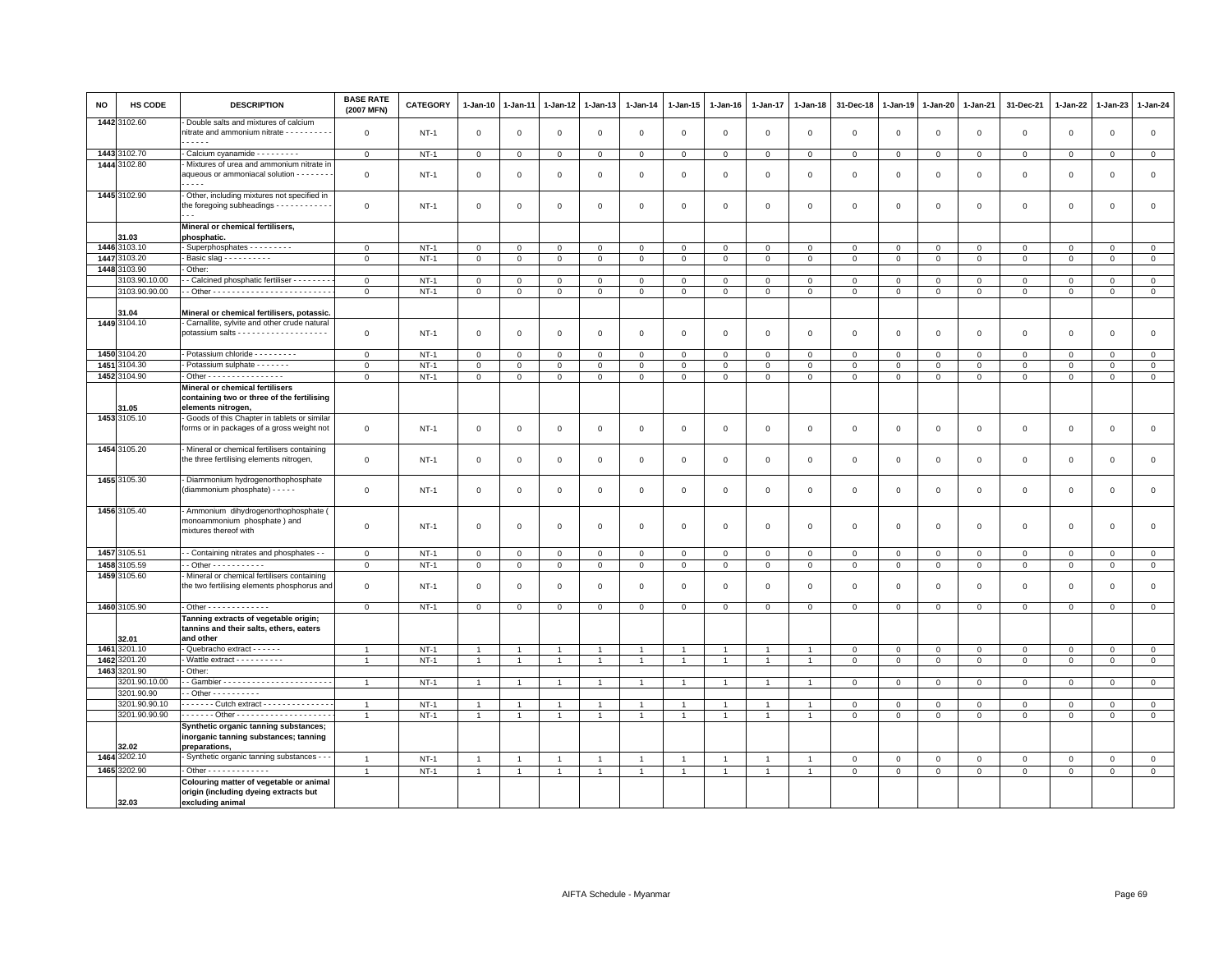| <b>NO</b> | HS CODE                        | <b>DESCRIPTION</b>                                                                                                                                                                                                                                                       | <b>BASE RATE</b><br>(2007 MFN) | CATEGORY         | 1-Jan-10       | $1 - Jan-11$   | 1-Jan-12       | 1-Jan-13       | $1 - Jan-14$   | 1-Jan-15             | 1-Jan-16        | 1-Jan-17             | $1 - Jan-18$    | 31-Dec-18                  | 1-Jan-19                   | 1-Jan-20        | 1-Jan-21                   | 31-Dec-21                  | 1-Jan-22                  | 1-Jan-23                   | $1-Jan-24$                    |
|-----------|--------------------------------|--------------------------------------------------------------------------------------------------------------------------------------------------------------------------------------------------------------------------------------------------------------------------|--------------------------------|------------------|----------------|----------------|----------------|----------------|----------------|----------------------|-----------------|----------------------|-----------------|----------------------------|----------------------------|-----------------|----------------------------|----------------------------|---------------------------|----------------------------|-------------------------------|
|           | 1466 3203.00                   | Colouring matter of vegetable or animal<br>origin (including dyeing extracts but<br>excluding animal black), whether or not<br>chemically defined; preparations as<br>specified in Note 3 to this Chapter based<br>on colouring matter of vegetable or animal<br>origin. | 7.5                            | ST               | 7.5            | 7.5            | 7.5            | 7.5            | 6              | 6                    | 6               | 6                    | 5               | 5                          | 5                          | 5               | 5                          | 5                          | 5                         | 5                          | 5                             |
|           |                                | Synthetic organic colouring matter,<br>whether or not chemically defined;                                                                                                                                                                                                |                                |                  |                |                |                |                |                |                      |                 |                      |                 |                            |                            |                 |                            |                            |                           |                            |                               |
|           | 32.04<br>1467 3204.11          | preparations as<br>- Disperse dyes and preparations based                                                                                                                                                                                                                |                                |                  |                |                |                |                |                |                      |                 |                      |                 |                            |                            |                 |                            |                            |                           |                            |                               |
|           |                                | :hereon:                                                                                                                                                                                                                                                                 |                                |                  |                |                |                |                |                |                      |                 |                      |                 |                            |                            |                 |                            |                            |                           |                            |                               |
|           | 3204.11.10.00                  |                                                                                                                                                                                                                                                                          |                                | $NT-1$           | $\overline{1}$ |                | $\overline{1}$ | $\overline{1}$ |                | $\overline{1}$       |                 |                      |                 | $\Omega$                   | $\Omega$                   | $\mathbf{0}$    | $\mathbf 0$                | $\mathbf 0$                | $\Omega$                  | $\mathbf{0}$               | $\mathbf 0$                   |
|           | 3204.11.90.00                  |                                                                                                                                                                                                                                                                          | $\overline{1}$                 | $NT-1$           | $\overline{1}$ | $\overline{1}$ | $\overline{1}$ | $\overline{1}$ |                | $\overline{1}$       |                 | $\overline{1}$       | $\overline{1}$  | $\overline{0}$             | $\overline{0}$             | $\overline{0}$  | $\overline{0}$             | $\mathsf 0$                | $\mathbf 0$               | $\mathsf 0$                | $\overline{0}$                |
|           | 1468 3204.12                   | - Acid dyes, whether or not premetallised,<br>and preparations based thereon; - - -                                                                                                                                                                                      | $\overline{1}$                 | $NT-1$           | $\overline{1}$ | $\overline{1}$ | $\overline{1}$ | $\overline{1}$ | $\overline{1}$ | $\mathbf{1}$         | $\overline{1}$  | 1                    | -1              | $\mathbf 0$                | $\mathbf 0$                | $\mathbf 0$     | $\mathbf{0}$               | $\mathbf 0$                | $\Omega$                  | $\mathbf 0$                | $\mathsf 0$                   |
|           | 1469 3204.13                   | - Basic dyes and preparations based                                                                                                                                                                                                                                      | $\overline{1}$                 | <b>NT-1</b>      | $\overline{1}$ | $\overline{1}$ | $\overline{1}$ | $\overline{1}$ | $\overline{1}$ | $\overline{1}$       | $\overline{1}$  | $\mathbf{1}$         | $\overline{1}$  | $\mathbf 0$                | $\mathbf 0$                | $\,0\,$         | $\overline{0}$             | $\mathbf 0$                | $\mathbf 0$               | $\mathsf 0$                | $\mathsf 0$                   |
|           | 1470 3204.14                   | - Direct dyes and preparations based                                                                                                                                                                                                                                     | $\overline{1}$                 | $NT-1$           | $\overline{1}$ | -1             | $\mathbf{1}$   | $\overline{1}$ | $\overline{1}$ | $\overline{1}$       | -1              | $\mathbf{1}$         | $\overline{1}$  | $\mathbf 0$                | $\mathbf 0$                | $\mathbf 0$     | $\mathbf{0}$               | $\Omega$                   | $^{\circ}$                | $\mathbf 0$                | $\mathsf 0$                   |
|           | 1471 3204.15                   | - Vat dyes (including those usable in that<br>state as pigments)                                                                                                                                                                                                         | $\mathbf{1}$                   | <b>ST</b>        | $\overline{1}$ | $\overline{1}$ | $\overline{1}$ | $\mathbf{1}$   | $\overline{1}$ | $\mathbf{1}$         | $\overline{1}$  | $\overline{1}$       | $\overline{1}$  | $\overline{1}$             | $\overline{1}$             | $\overline{1}$  | $\overline{1}$             | $\overline{1}$             | $\overline{1}$            | $\overline{1}$             | $\mathbf{1}$                  |
|           | 1472 3204.16                   | - Reactive dyes and preparations based<br>hereon - - - - -                                                                                                                                                                                                               | $\mathbf{1}$                   | ST               | $\overline{1}$ | $\overline{1}$ | $\overline{1}$ | $\overline{1}$ | $\overline{1}$ | $\mathbf{1}$         | $\overline{1}$  | $\mathbf{1}$         | $\overline{1}$  | $\overline{1}$             | $\overline{1}$             | $\overline{1}$  | $\overline{1}$             | $\overline{1}$             | $\overline{1}$            | $\overline{1}$             | $\mathbf{1}$                  |
|           | 1473 3204.17                   | - - Pigments and preparations based<br>hereon                                                                                                                                                                                                                            |                                |                  |                |                |                |                |                |                      |                 |                      |                 |                            |                            |                 |                            |                            |                           |                            |                               |
|           | 3204.17.10.00                  | - - Pasty pigment preparation in aqueous                                                                                                                                                                                                                                 | 7.5                            | $NT-1$           | $7.5\,$        | 7.5            | $7.5$          | 6              | 6              | 5                    | 5               | 5                    | 3               | $\Omega$                   | $\Omega$                   | $\mathbf 0$     | $\mathbf 0$                | $\circ$                    | $\mathbf 0$               | $\mathbf{0}$               | $\mathsf 0$                   |
|           | 3204.17.20.00                  | - - Synthetic organic pigment in powder fo                                                                                                                                                                                                                               | 7.5                            | $NT-1$           | $7.5\,$        | $7.5$          | $7.5\,$        | 6              | 6              | 5                    | 5               | 5                    | 3               | $\mathbf 0$                | $\,0\,$                    | $\mathbf{0}$    | $\mathbf 0$                | $\mathbf 0$                | $\Omega$                  | $\mathbf{0}$               | $\mathsf 0$                   |
|           | 3204.17.90.00<br>1474 3204.19  | - Other, including mixtures of colouring                                                                                                                                                                                                                                 | 7.5                            | $NT-1$           | $7.5\,$        | 7.5            | 7.5            | 6              | 6              | 5                    | $5\overline{5}$ | 5                    | 3               | $\overline{0}$             | $\mathbf{0}$               | $\mathbf 0$     | $\mathbf{0}$               | $\mathbf 0$                | $\mathbf 0$               | $\mathbf 0$                | $\mathsf 0$                   |
|           |                                | matter of two or more of the subheadings<br>3204.11                                                                                                                                                                                                                      | $\mathbf{1}$                   | $NT-1$           | $\overline{1}$ | $\overline{1}$ | $\overline{1}$ | $\overline{1}$ | $\mathbf{1}$   | $\mathbf{1}$         | $\overline{1}$  | $\mathbf{1}$         | $\overline{1}$  | $\overline{\mathbf{0}}$    | $\mathbf 0$                | $\mathbf 0$     | $\mathbf 0$                | $\mathbf 0$                | $\mathbf 0$               | $\mathbf 0$                | $\mathsf 0$                   |
|           | 1475 3204.20                   | Synthetic organic products of a kind used<br>as fluorescent brightening agents - - - - - -                                                                                                                                                                               | $\mathbf{1}$                   | $NT-1$           | $\overline{1}$ | $\overline{1}$ | $\overline{1}$ | $\overline{1}$ | $\overline{1}$ | $\overline{1}$       | $\overline{1}$  | $\mathbf{1}$         | $\overline{1}$  | $\mathbf 0$                | $\mathbf 0$                | $\mathbf 0$     | $\mathbf{0}$               | $\mathbf{0}$               | $\Omega$                  | $\mathbf{0}$               | $\mathsf 0$                   |
|           | 1476 3204.90                   | $\cdot$ Other - - -                                                                                                                                                                                                                                                      | $\overline{1}$                 | <b>ST</b>        | $\overline{1}$ | $\overline{1}$ | $\overline{1}$ | $\overline{1}$ |                | $\blacktriangleleft$ |                 |                      |                 | $\overline{1}$             | $\overline{1}$             | $\overline{1}$  | $\overline{1}$             | $\overline{1}$             |                           | $\overline{1}$             | $\mathbf{1}$                  |
|           | 1477 3205.00                   | Colour lakes; preparations as specified<br>in Note 3 to this Chapter based on                                                                                                                                                                                            | 7.5                            | $NT-1$           | $7.5\,$        | 7.5            | 7.5            | 6              | 6              | 5                    | $\overline{5}$  | $\,$ 5 $\,$          | $\mathbf{3}$    | $\,0\,$                    | $\mathbf 0$                | $\,0\,$         | $\mathsf 0$                | $\mathsf 0$                | $\mathbf 0$               | $\mathsf 0$                | $\mathsf 0$                   |
|           | 32.06                          | Other colouring matter; preparations as<br>specified in Note 3 to this chapter, other                                                                                                                                                                                    |                                |                  |                |                |                |                |                |                      |                 |                      |                 |                            |                            |                 |                            |                            |                           |                            |                               |
|           | 1478 3206.11                   | - Containing 80% or more by weight of<br>titanium dioxide .                                                                                                                                                                                                              |                                |                  |                |                |                |                |                |                      |                 |                      |                 |                            |                            |                 |                            |                            |                           |                            |                               |
|           | 3206.11.10.00                  |                                                                                                                                                                                                                                                                          | 7.5                            | <b>ST</b>        | $7.5\,$        | 7.5            | 7.5            | 7.5            | 6              | 6                    | 6               | 6                    | $5\phantom{.0}$ | $\overline{5}$             | $5\phantom{.0}$            | $5\phantom{.0}$ | 5                          | 5                          | 5                         | 5                          | 5                             |
|           | 3206.11.20.00<br>3206.11.90.00 | - - Preparations of inorganic pigments - -                                                                                                                                                                                                                               | 7.5                            | ST               | 7.5<br>7.5     | 7.5            | 7.5            | 7.5            | 6              | 6                    | 6               | 6                    | 5               | $5\phantom{.0}$            | $5\phantom{.0}$            | 5               | 5                          | 5                          | 5                         | 5<br>5                     | 5<br>$5\overline{5}$          |
| 1479      | 3206.19                        | - Other                                                                                                                                                                                                                                                                  | 7.5                            | ST               |                | 7.5            | 7.5            | 7.5            | 6              | 6                    | 6               | 6                    | 5               | $5\overline{5}$            | 5                          | $5\overline{5}$ | 5                          | 5                          | 5                         |                            |                               |
|           | 3206.19.10.00                  |                                                                                                                                                                                                                                                                          | 7.5                            | <b>NT-1</b>      | 7.5            | 7.5            | 7.5            | 6              | 6              | 5                    | 5               | 5                    | 3               | $\mathbf 0$                | $\mathbf 0$                | $\mathbf 0$     | $\mathbf 0$                | $\mathbf 0$                | 0                         | $\mathbf 0$                | $\mathsf 0$                   |
|           | 3206.19.20.00                  | - - Preparations of inorganic pigments - -                                                                                                                                                                                                                               | 7.5                            | $NT-1$           | 7.5            | 7.5            | 7.5            | 6              | 6              | 5                    | 5               | 5                    | 3               | $\mathbf 0$                | $\mathbf{0}$               | $\mathbf{0}$    | $\Omega$                   | $\Omega$                   | $\Omega$                  | $\Omega$                   | $\circ$                       |
|           | 3206.19.90.00                  |                                                                                                                                                                                                                                                                          | 7.5                            | $NT-1$           | 7.5            | 7.5            | 7.5            | 6              | 6              | $5\overline{5}$      | 5               | $5\overline{5}$      | 3               | $\mathbf 0$                | $\mathbf{0}$               | $\mathbf{0}$    | $\mathbf{0}$               | $\mathbf 0$                | $\circ$                   | $\mathbf 0$                | $\mathbf 0$                   |
|           | 1480 3206.20                   | Pigments and preparations based on<br>chromium compounds:                                                                                                                                                                                                                |                                |                  |                |                |                |                |                |                      |                 |                      |                 |                            |                            |                 |                            |                            |                           |                            |                               |
|           | 3206.20.10.00<br>3206.20.90.00 | - Chrome yellow, chrome green, molybdat                                                                                                                                                                                                                                  | 7.5                            | EL.              |                |                |                |                |                |                      |                 |                      |                 |                            |                            |                 |                            |                            |                           |                            |                               |
|           | 1481 3206.30                   | Pigments and preparations based on                                                                                                                                                                                                                                       | 7.5                            | EL.              |                |                |                |                |                |                      |                 |                      |                 |                            |                            |                 |                            |                            |                           |                            |                               |
|           |                                | cadmium compounds:                                                                                                                                                                                                                                                       |                                |                  |                |                |                |                |                |                      |                 |                      |                 |                            |                            |                 |                            |                            |                           |                            |                               |
|           | 3206.30.10.00<br>206.30.90.00  | - - Preparations of inorganic pigments - -                                                                                                                                                                                                                               | 7.5<br>7.5                     | $NT-1$<br>$NT-1$ | 7.5            | 7.5            | 7.5            | 6<br>6         | 6<br>6         | 5<br>5               | 5               | 5<br>$5\phantom{.0}$ | 3               | $^{\circ}$<br>$\mathbf{0}$ | $\mathbf 0$<br>$\mathbf 0$ | $\mathbf{0}$    | $\mathbf 0$<br>$\mathsf 0$ | $\mathbf 0$<br>$\mathsf 0$ | $^{\circ}$<br>$\mathbf 0$ | $\mathbf 0$<br>$\mathsf 0$ | $\mathsf 0$<br>$\overline{0}$ |
|           | 1482 3206.41                   | - Ultramarine and preparations based<br>hereon:                                                                                                                                                                                                                          |                                |                  | 7.5            | 7.5            | 7.5            |                |                |                      | $\,$ 5 $\,$     |                      | 3               |                            |                            | $\mathbf 0$     |                            |                            |                           |                            |                               |
|           | 3206.41.10.00                  | - - Preparations of inorganic pigments - -                                                                                                                                                                                                                               | 7.5                            | $NT-1$           | $7.5\,$        | 7.5            | 7.5            | 6              | 6              | 5                    | 5               | $\overline{5}$       | $\mathbf{3}$    | $\mathbf 0$                | $\mathbf 0$                | $\mathbf{0}$    | $\mathbf{0}$               | $\Omega$                   | $\Omega$                  | $\mathbf{0}$               | $\mathsf 0$                   |
|           | 3206.41.90.00                  |                                                                                                                                                                                                                                                                          | 7.5                            | <b>NT-1</b>      | $7.5\,$        | 7.5            | 7.5            | 6              | 6              | 5                    | 5               | 5                    | 3               | $\mathbf 0$                | $\mathbf 0$                | $\mathsf 0$     | $\mathsf 0$                | $\mathbf 0$                | $\Omega$                  | $\mathbf 0$                | $\mathsf 0$                   |
|           | 1483 3206.42                   | - Lithopone and other pigments and<br>reparations based on zinc sulphide:                                                                                                                                                                                                |                                |                  |                |                |                |                |                |                      |                 |                      |                 |                            |                            |                 |                            |                            |                           |                            |                               |
|           | 3206.42.10.00                  | - - - Preparations of inorganic pigments - -                                                                                                                                                                                                                             | 7.5                            | $NT-1$           | 7.5            | 7.5            | 7.5            | 6              | 6              | 5                    | 5               | 5                    | 3               | $^{\circ}$                 | $^{\circ}$                 | $^{\circ}$      | $\Omega$                   | $\mathbf 0$                | 0                         | 0                          | $\mathsf 0$                   |
|           | 3206.42.90.00                  |                                                                                                                                                                                                                                                                          | 7.5                            | $NT-1$           | 7.5            | 7.5            | 7.5            | $\epsilon$     | $\epsilon$     | $5^{\circ}$          | $\overline{5}$  | 5                    | $\mathbf{3}$    | $\Omega$                   | $\overline{0}$             | $\Omega$        | $\Omega$                   | $\Omega$                   | $\Omega$                  | $\Omega$                   | $\Omega$                      |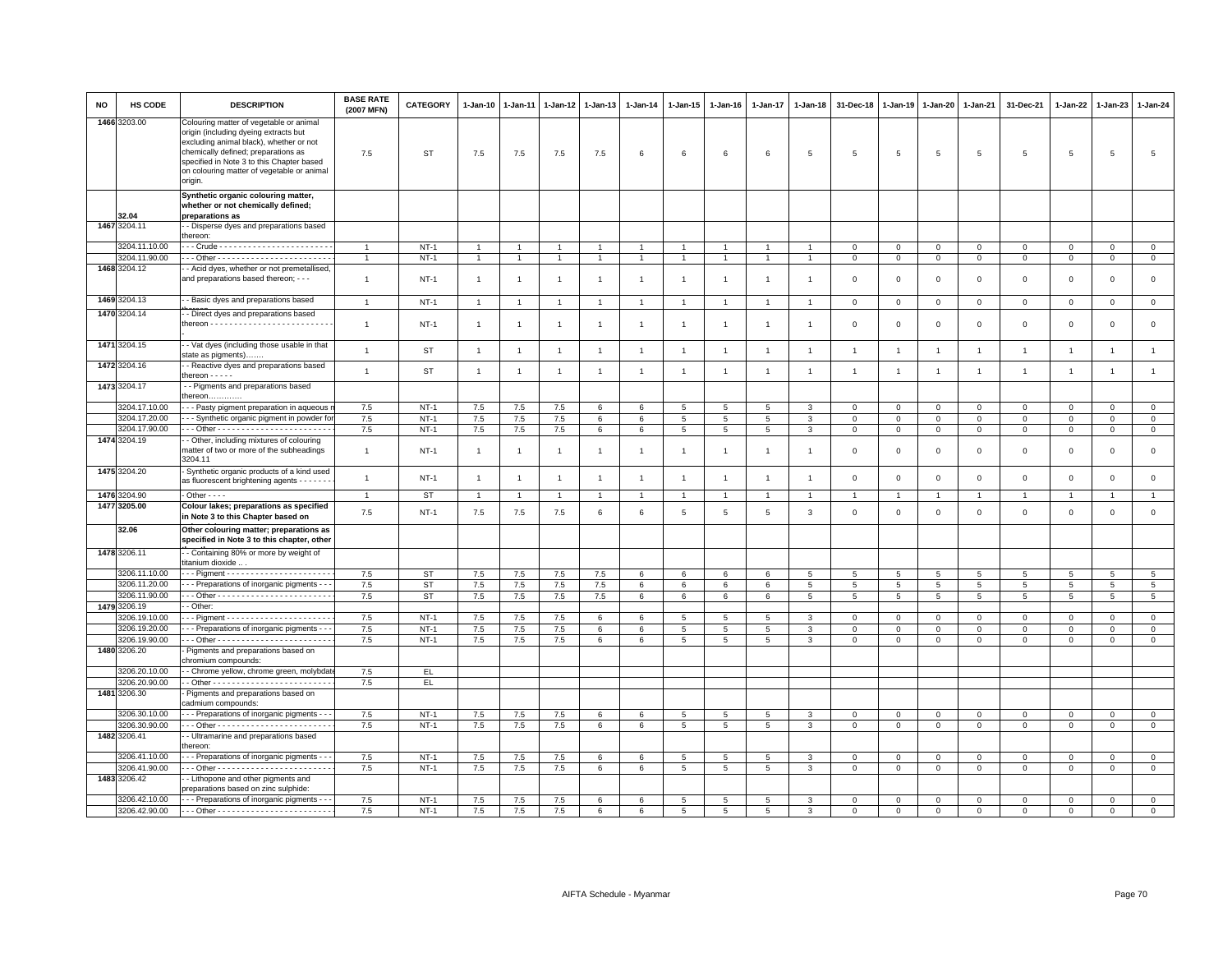| <b>NO</b> | HS CODE       | <b>DESCRIPTION</b>                                                                                 | <b>BASE RATE</b><br>(2007 MFN) | CATEGORY  | 1-Jan-10        | $1 - Jan-11$ | $1 - Jan-12$    | $1 - Jan-13$   | 1-Jan-14        | 1-Jan-15        | $1 - Jan-16$    | $1 - Jan-17$    | $1 - Jan-18$    | 31-Dec-18      | $1 - Jan-19$   | $1 - Jan-20$    | 1-Jan-21        | 31-Dec-21      | $1 - Jan-22$   | $1-Jan-23$      | 1-Jan-24        |
|-----------|---------------|----------------------------------------------------------------------------------------------------|--------------------------------|-----------|-----------------|--------------|-----------------|----------------|-----------------|-----------------|-----------------|-----------------|-----------------|----------------|----------------|-----------------|-----------------|----------------|----------------|-----------------|-----------------|
|           | 1484 3206.43  | - Pigments and preparations based on<br>hexacynanoferrates (ferrocyanides and<br>ferricyanides):   |                                |           |                 |              |                 |                |                 |                 |                 |                 |                 |                |                |                 |                 |                |                |                 |                 |
|           | 3206.43.10.00 | - - Preparations of inorganic pigments - -                                                         | 7.5                            | $NT-1$    | 7.5             | 7.5          | 7.5             | 6              | 6               | 5               | 5               | 5               | 3               | $\mathbf 0$    | $\mathbf 0$    | $\mathbf 0$     | $\mathbf 0$     | $\mathbf 0$    | 0              | $\mathbf 0$     | $\mathbf{0}$    |
|           | 3206.43.90.00 |                                                                                                    | 7.5                            | $NT-1$    | 7.5             | 7.5          | $7.5\,$         | 6              | 6               | 5               | 5               | 5               | 3               | $\mathsf 0$    | $\mathbf 0$    | $\mathbf 0$     | $\mathbf 0$     | $\mathbf{0}$   | $\mathbf 0$    | $\circ$         | $\mathsf 0$     |
| 1485      | 3206.49       | - Other:                                                                                           |                                |           |                 |              |                 |                |                 |                 |                 |                 |                 |                |                |                 |                 |                |                |                 |                 |
|           | 206.49.10.00  | - - Preparations of inorganic pigments - -                                                         | 7.5                            | $NT-1$    | $7.5\,$         | $7.5\,$      | $7.5\,$         | 6              | $\,6\,$         | 5               | 5               | 5               | 3               | $\,0\,$        | $\mathsf 0$    | $\mathsf 0$     | $\mathbf 0$     | $\mathsf 0$    | $\mathbf 0$    | $\mathbf{0}$    | $\mathsf 0$     |
|           | 3206.49.90.00 |                                                                                                    | 7.5                            | $NT-1$    | 7.5             | 7.5          | 7.5             | 6              | 6               | 5               | 5               | 5               | 3               | $\mathbf 0$    | $\mathbf 0$    | $\mathbf 0$     | $\mathbf 0$     | $\mathbf{0}$   | $\Omega$       | $\mathbf{0}$    | $\mathbf{0}$    |
|           | 1486 3206.50  | Inorganic products of a kind used as<br>uminophores:                                               |                                |           |                 |              |                 |                |                 |                 |                 |                 |                 |                |                |                 |                 |                |                |                 |                 |
|           | 3206.50.10.00 | - - Preparations of inorganic pigments - -                                                         | 7.5                            | ST        | 7.5             | 7.5          | 7.5             | 7.5            | 6               | 6               | 6               | 6               | $5\phantom{.0}$ | $\overline{5}$ | $\overline{5}$ | $5\phantom{.0}$ | $5\phantom{.0}$ | $\overline{5}$ | $\overline{5}$ | $5\phantom{.0}$ | $5\overline{5}$ |
|           | 3206.50.90.00 |                                                                                                    | 7.5                            | <b>ST</b> | 7.5             | 7.5          | $7.5\,$         | 7.5            | $6\phantom{.0}$ | 6               | 6               | 6               | 5               | 5              | $\overline{5}$ | $\,$ 5 $\,$     | $5\phantom{.0}$ | 5              | 5              | $5\phantom{.0}$ | $5\overline{5}$ |
|           | 32.07         | Prepared pigments, prepared opacifiers<br>and prepared colours, vitrifiable<br>enamels and glazes, |                                |           |                 |              |                 |                |                 |                 |                 |                 |                 |                |                |                 |                 |                |                |                 |                 |
|           | 1487 3207.10  | Prepared pigments, prepared opacifiers,                                                            | 7.5                            | $NT-1$    | 7.5             | 7.5          | $7.5\,$         | 6              | $\,6\,$         | 5               | 5               | 5               | $\mathbf{3}$    | $\mathbf 0$    | $\,0\,$        | $\mathbf 0$     | $\mathbf 0$     | $\mathsf 0$    | $\,0\,$        | $\mathsf 0$     | $\mathbf 0$     |
|           | 1488 3207.20  | Vitrifiable enamels and glazes, engobes<br>(slips) and similar preparations:                       |                                |           |                 |              |                 |                |                 |                 |                 |                 |                 |                |                |                 |                 |                |                |                 |                 |
|           | 3207.20.10.00 |                                                                                                    | $\overline{1}$                 | $NT-1$    | $\overline{1}$  |              | $\overline{1}$  | $\overline{1}$ | $\overline{1}$  | $\mathbf{1}$    |                 | $\overline{1}$  |                 | $\mathbf 0$    | $\Omega$       | $\mathsf 0$     | $\mathbf 0$     | $\mathsf 0$    | $\Omega$       | $\mathbf{0}$    | $\mathbf 0$     |
|           | 3207.20.90.00 |                                                                                                    | 5                              | $NT-1$    | $5\phantom{.0}$ | 5            | $5\overline{5}$ | $\overline{4}$ | $\overline{4}$  | $\overline{4}$  | 3               | $\mathbf{3}$    | $\overline{2}$  | $\mathbf 0$    | $\mathsf 0$    | $\mathbf 0$     | $\mathbf 0$     | $\mathbf 0$    | $\Omega$       | $\mathbf{0}$    | $\mathsf 0$     |
|           | 1489 3207.30  | - Liquid lustres and similar preparations -                                                        | 7.5                            | $NT-1$    | $7.5\,$         | 7.5          | 7.5             | 6              | 6               | $5\phantom{.0}$ | $5\phantom{.0}$ | $5\phantom{.0}$ | $\mathbf{3}$    | $\,0\,$        | $\mathbf{0}$   | $\overline{0}$  | $\overline{0}$  | $\mathsf 0$    | $\overline{0}$ | $\mathbf 0$     | $\overline{0}$  |
|           | 1490 3207.40  | Glass frit and other glass, in the form of<br>powder,                                              | 5                              | <b>ST</b> | $5\phantom{.0}$ | $\,$ 5 $\,$  | $\overline{5}$  | $\,$ 5 $\,$    | $\,$ 5 $\,$     | $5\phantom{.0}$ | 5               | 5               | $\,$ 5 $\,$     | $\sqrt{5}$     | $\sqrt{5}$     | $\,$ 5          | $\,$ 5 $\,$     | $\overline{5}$ | 5              | $\overline{5}$  | $\,$ 5 $\,$     |
|           | 32.08         | Paints and varnishes (including<br>enamels and lacquers) based on                                  |                                |           |                 |              |                 |                |                 |                 |                 |                 |                 |                |                |                 |                 |                |                |                 |                 |
|           | 1491 3208.10  | synthetic polymers or chemically<br>Based on polyesters:                                           |                                |           |                 |              |                 |                |                 |                 |                 |                 |                 |                |                |                 |                 |                |                |                 |                 |
|           |               | - Varnishes (including lacquers),                                                                  |                                |           |                 |              |                 |                |                 |                 |                 |                 |                 |                |                |                 |                 |                |                |                 |                 |
|           |               | exceeding 100 HC heat-resistance:                                                                  |                                |           |                 |              |                 |                |                 |                 |                 |                 |                 |                |                |                 |                 |                |                |                 |                 |
|           | 3208.10.11.00 | -- For dental use ------------------                                                               | 7.5                            | EL.       |                 |              |                 |                |                 |                 |                 |                 |                 |                |                |                 |                 |                |                |                 |                 |
|           | 3208.10.19.00 |                                                                                                    | 7.5                            | EL        |                 |              |                 |                |                 |                 |                 |                 |                 |                |                |                 |                 |                |                |                 |                 |
|           |               | - Varnishes (including lacquers), not<br>exceeding 100 HC heat-resistance:                         |                                |           |                 |              |                 |                |                 |                 |                 |                 |                 |                |                |                 |                 |                |                |                 |                 |
|           | 3208.10.21.00 | - - For dental use - - - - - - - - - - - - - - - - -                                               | 7.5                            | EL.       |                 |              |                 |                |                 |                 |                 |                 |                 |                |                |                 |                 |                |                |                 |                 |
|           | 3208.10.29.00 |                                                                                                    | 7.5                            | EL.       |                 |              |                 |                |                 |                 |                 |                 |                 |                |                |                 |                 |                |                |                 |                 |
|           | 3208.10.30.00 |                                                                                                    | 7.5                            | EL        |                 |              |                 |                |                 |                 |                 |                 |                 |                |                |                 |                 |                |                |                 |                 |
|           | 3208.10.40.00 | - Anti-fouling and anti-corrosive paints for                                                       | 7.5                            | EL.       |                 |              |                 |                |                 |                 |                 |                 |                 |                |                |                 |                 |                |                |                 |                 |
|           | 3208.10.50.00 | - Undercoats and priming paints - - - - - -                                                        | 7.5                            | EL        |                 |              |                 |                |                 |                 |                 |                 |                 |                |                |                 |                 |                |                |                 |                 |
|           | 3208.10.61.00 | Other paints:<br>- - Containing insecticide derivatives - - - -                                    | 7.5                            | EL        |                 |              |                 |                |                 |                 |                 |                 |                 |                |                |                 |                 |                |                |                 |                 |
|           | 3208.10.69.00 |                                                                                                    | 7.5                            | EL.       |                 |              |                 |                |                 |                 |                 |                 |                 |                |                |                 |                 |                |                |                 |                 |
|           | 3208.10.90.00 |                                                                                                    | 7.5                            | EL.       |                 |              |                 |                |                 |                 |                 |                 |                 |                |                |                 |                 |                |                |                 |                 |
|           | 1492 3208.20  | - - For dental use                                                                                 |                                |           |                 |              |                 |                |                 |                 |                 |                 |                 |                |                |                 |                 |                |                |                 |                 |
|           |               | - Varnishes (including lacquers),                                                                  |                                |           |                 |              |                 |                |                 |                 |                 |                 |                 |                |                |                 |                 |                |                |                 |                 |
|           |               | exceeding 100 HC heat-resistance:                                                                  |                                |           |                 |              |                 |                |                 |                 |                 |                 |                 |                |                |                 |                 |                |                |                 |                 |
|           | 3208.20.11.00 | -- For dental use ------------------                                                               | 7.5                            | EL.       |                 |              |                 |                |                 |                 |                 |                 |                 |                |                |                 |                 |                |                |                 |                 |
|           | 3208.20.19.00 |                                                                                                    | 7.5                            | EL.       |                 |              |                 |                |                 |                 |                 |                 |                 |                |                |                 |                 |                |                |                 |                 |
|           |               | - Varnishes (including lacquers), not<br>exceeding 100 HC heat-resistance:                         |                                |           |                 |              |                 |                |                 |                 |                 |                 |                 |                |                |                 |                 |                |                |                 |                 |
|           | 3208.20.21.00 | For dental use - - - - - - - - - - - - - - - - -                                                   | 7.5                            | EL.       |                 |              |                 |                |                 |                 |                 |                 |                 |                |                |                 |                 |                |                |                 |                 |
|           | 3208.20.29.00 |                                                                                                    | 7.5                            | EL.       |                 |              |                 |                |                 |                 |                 |                 |                 |                |                |                 |                 |                |                |                 |                 |
|           | 3208.20.30.00 |                                                                                                    | 7.5                            | EL.       |                 |              |                 |                |                 |                 |                 |                 |                 |                |                |                 |                 |                |                |                 |                 |
|           | 3208.20.40.00 | - Anti-fouling or anti-corrosive paints for sh                                                     | 7.5                            | EL.       |                 |              |                 |                |                 |                 |                 |                 |                 |                |                |                 |                 |                |                |                 |                 |
|           | 3208.20.50.00 | - Undercoats and priming paints - - - - - - -                                                      | 7.5                            | EL.       |                 |              |                 |                |                 |                 |                 |                 |                 |                |                |                 |                 |                |                |                 |                 |
|           |               | Other paints:                                                                                      |                                |           |                 |              |                 |                |                 |                 |                 |                 |                 |                |                |                 |                 |                |                |                 |                 |
|           | 3208.20.61.00 | - - Containing insecticide derivatives - - -                                                       | 7.5                            | EL.       |                 |              |                 |                |                 |                 |                 |                 |                 |                |                |                 |                 |                |                |                 |                 |
|           | 3208.20.69.00 |                                                                                                    | 7.5                            | EL        |                 |              |                 |                |                 |                 |                 |                 |                 |                |                |                 |                 |                |                |                 |                 |
|           | 3208.20.90.00 |                                                                                                    | 7.5                            | EL.       |                 |              |                 |                |                 |                 |                 |                 |                 |                |                |                 |                 |                |                |                 |                 |
|           | 1493 3208.90  | - Other                                                                                            |                                |           |                 |              |                 |                |                 |                 |                 |                 |                 |                |                |                 |                 |                |                |                 |                 |
|           |               | - Varnishes (including lacquers),<br>exceeding 100 HC heat-resistance:                             |                                |           |                 |              |                 |                |                 |                 |                 |                 |                 |                |                |                 |                 |                |                |                 |                 |
|           | 3208.90.11.00 | For dental use -                                                                                   | 7.5                            | $NT-1$    | 7.5             | 7.5          | 7.5             | 6              | $\epsilon$      | 5               | 5               | 5               | 3               | $\mathbf 0$    | $\Omega$       | $\Omega$        | $\Omega$        | $\Omega$       | $\Omega$       | $\Omega$        | $\mathbf 0$     |
|           |               |                                                                                                    | 7.5                            | $NT-1$    | 7.5             | 7.5          | 7.5             | 6              | 6               | 5 <sup>5</sup>  | 5               | 5               | $\mathbf{3}$    | $\mathbf{0}$   | $\mathbf 0$    | $\mathbf 0$     | $\mathbf{0}$    | $\Omega$       | $\Omega$       | $\mathbf{0}$    | $\mathbf 0$     |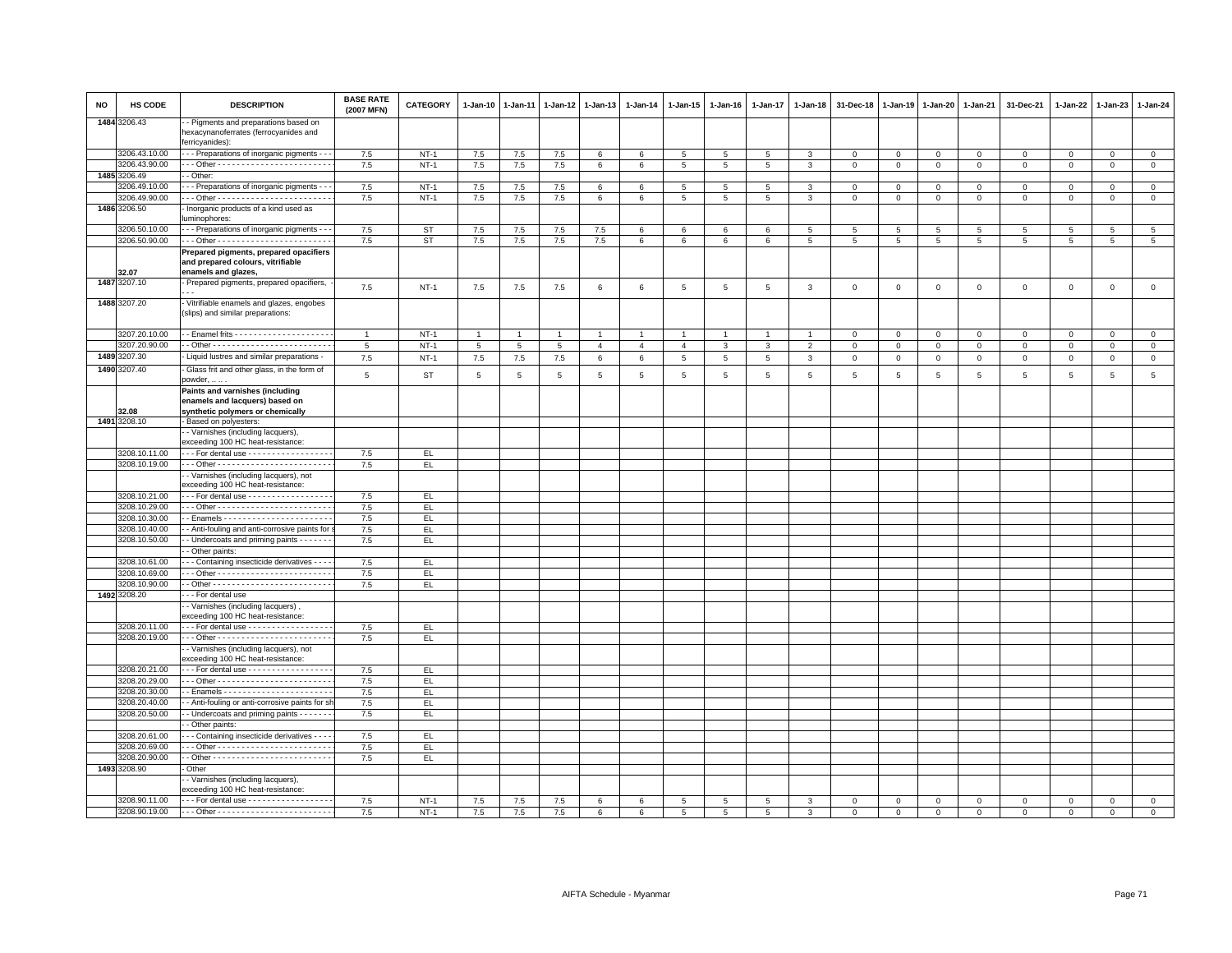| NO   | <b>HS CODE</b>                 | <b>DESCRIPTION</b>                                                                                  | <b>BASE RATE</b><br>(2007 MFN) | CATEGORY  | 1-Jan-10 | 1-Jan-11 | $1 - Jan-12$ | 1-Jan-13        | $1-Jan-14$ | 1-Jan-15        | 1-Jan-16        | 1-Jan-17        | 1-Jan-18       | 31-Dec-18      | 1-Jan-19        | 1-Jan-20     | 1-Jan-21     | 31-Dec-21      | 1-Jan-22     | 1-Jan-23     | 1-Jan-24        |
|------|--------------------------------|-----------------------------------------------------------------------------------------------------|--------------------------------|-----------|----------|----------|--------------|-----------------|------------|-----------------|-----------------|-----------------|----------------|----------------|-----------------|--------------|--------------|----------------|--------------|--------------|-----------------|
|      |                                | - Varnishes (including lacquers), not<br>exceeding 100 HC heat-resistance:                          |                                |           |          |          |              |                 |            |                 |                 |                 |                |                |                 |              |              |                |              |              |                 |
|      | 3208.90.21.00                  | - - For dental use - - - - - - - - - - - - - - - - -                                                | 7.5                            | $NT-1$    | 7.5      | 7.5      | 7.5          | 6               | 6          | $5^{\circ}$     | 5               | 5               | 3              | $\mathbf 0$    | $\mathbf 0$     | $\mathbf 0$  | $\mathbf{0}$ | $\mathbf{0}$   | $\mathbf{0}$ | $\mathbf{0}$ | $\mathbf{0}$    |
|      | 3208.90.29.00                  |                                                                                                     | 7.5                            | $NT-1$    | 7.5      | 7.5      | 7.5          | 6               | 6          | 5               | 5               | 5               | 3              | $\mathbf 0$    | $\mathsf 0$     | $\mathsf 0$  | $\mathbf 0$  | $\mathbf 0$    | $\Omega$     | $\mathbf 0$  | $\mathbf 0$     |
|      | 3208.90.30.00                  |                                                                                                     | 7.5                            | $NT-1$    | 7.5      | $7.5\,$  | $7.5\,$      | 6               | 6          | $5\phantom{.0}$ | 5               | $\overline{5}$  | 3              | $\mathsf 0$    | $\mathsf 0$     | $\mathsf 0$  | $\mathbf 0$  | $\mathsf 0$    | $\mathsf 0$  | $\mathbf{0}$ | $\mathsf 0$     |
|      | 3208.90.40.00                  | - Anti-fouling or anti-corrosive paints for sh                                                      | 7.5                            | $NT-1$    | 7.5      | 7.5      | 7.5          | 6               | 6          | $5\overline{5}$ | 5               | 5               | 3              | $\mathbf 0$    | $\mathsf 0$     | 0            | $\mathbf 0$  | $\mathbf 0$    | $\mathbf 0$  | $\mathbf 0$  | $\mathbf 0$     |
|      | 3208.90.50.00                  | - Undercoats and priming paints - - - - - -                                                         | 7.5                            | $NT-1$    | 7.5      | 7.5      | $7.5\,$      | $6\phantom{.0}$ | 6          | $5\phantom{.0}$ | 5               | $\overline{5}$  | 3              | $\mathbf 0$    | $\mathsf 0$     | $\mathbf 0$  | $\mathbf 0$  | $\mathsf 0$    | $\mathbf 0$  | $\mathbf 0$  | $\mathsf 0$     |
|      |                                | - Other paints:                                                                                     |                                |           |          |          |              |                 |            |                 |                 |                 |                |                |                 |              |              |                |              |              |                 |
|      | 3208.90.61.00                  | - - Containing insecticide derivatives - - -                                                        | 7.5                            | $NT-1$    | 7.5      | 7.5      | 7.5          | 6               | 6          | 5               | 5               | 5               | 3              | $\mathbf 0$    | 0               | 0            | $\mathbf 0$  | $\mathbf 0$    | $\circ$      | $\mathbf 0$  | $\mathbf 0$     |
|      | 3208.90.69.00                  |                                                                                                     | 7.5                            | $NT-1$    | 7.5      | 7.5      | 7.5          | 6               | 6          | 5               | 5               | $\overline{5}$  | $\mathcal{R}$  | $\mathbf 0$    | $\mathsf 0$     | $\mathsf 0$  | $\mathbf 0$  | $\mathsf 0$    | $\Omega$     | $\Omega$     | $\mathsf 0$     |
|      | 3208.90.90.00                  |                                                                                                     | 7.5                            | $NT-1$    | 7.5      | 7.5      | $7.5\,$      | 6               | 6          | $5\phantom{.0}$ | 5               | 5               | 3              | $\mathsf 0$    | $\mathsf 0$     | $\mathsf 0$  | $\mathbf 0$  | $\mathbf{0}$   | $\circ$      | $\mathbf{0}$ | $\mathsf 0$     |
|      |                                | Paints and varnishes (including                                                                     |                                |           |          |          |              |                 |            |                 |                 |                 |                |                |                 |              |              |                |              |              |                 |
|      |                                | enamels and lacquers) based on                                                                      |                                |           |          |          |              |                 |            |                 |                 |                 |                |                |                 |              |              |                |              |              |                 |
|      | 2.09                           | synthetic polymers or chemically                                                                    |                                |           |          |          |              |                 |            |                 |                 |                 |                |                |                 |              |              |                |              |              |                 |
| 1494 | 3209.10                        | Based on acrylic or vinyl polymers:                                                                 |                                |           |          |          |              |                 |            |                 |                 |                 |                |                |                 |              |              |                |              |              |                 |
|      | 3209.10.10.00                  | - Varnishes (including lacquers),                                                                   |                                |           |          |          |              |                 |            |                 |                 |                 |                |                |                 |              |              |                |              |              |                 |
|      |                                | exceeding 1OO HC heat-resistance - - - - -<br>.                                                     | 7.5                            | $NT-1$    | 7.5      | 7.5      | 7.5          | 6               | 6          | 5               | 5               | 5               | 3              | $\mathbf 0$    | $\Omega$        | $\mathsf 0$  | $\mathbf 0$  | $\mathsf 0$    | $\mathbf 0$  | $\mathbf 0$  | $\mathbf 0$     |
|      | 3209.10.20.00                  | - Varnishes (including lacquers), not exce                                                          | 7.5                            | $NT-1$    | $7.5\,$  | $7.5$    | $7.5\,$      | 6               | 6          | 5               | 5               | 5               | 3              | $\mathbf 0$    | $\mathsf 0$     | $\mathsf 0$  | $\mathbf 0$  | $\mathsf 0$    | $\mathsf 0$  | $\mathbf 0$  | $\mathsf 0$     |
|      | 3209.10.30.00                  |                                                                                                     | 7.5                            | $NT-1$    | 7.5      | 7.5      | 7.5          | 6               | 6          | 5               | 5               | 5               | 3              | $\mathbf 0$    | $\mathbf 0$     | $\mathbf 0$  | $\Omega$     | $\Omega$       | $\Omega$     | $\mathbf{0}$ | $\mathbf{0}$    |
|      | 3209.10.40.00                  | - Leather paints - - - - - - - - - - - - - - - - - -                                                | 7.5                            | $NT-1$    | 7.5      | 7.5      | 7.5          | 6               | 6          | $5\overline{5}$ | $5\overline{5}$ | 5               | 3              | $\mathbf 0$    | $\mathsf 0$     | $\mathsf 0$  | $\mathbf 0$  | $\mathsf 0$    | $\mathbf{0}$ | $\mathbf 0$  | $\mathbf 0$     |
|      | 3209.10.50.00                  | - Anti-fouling or anti-corrosive paints for sh                                                      | 7.5                            | $NT-1$    | 7.5      | 7.5      | 7.5          | 6               | 6          | 5               | 5               | 5               | $\mathcal{R}$  | $\mathbf 0$    | $\mathbf 0$     | $\mathsf 0$  | $\,0\,$      | $\mathsf 0$    | $\mathbf 0$  | $\mathbf 0$  | $\mathsf 0$     |
|      | 3209.10.60.00                  | - Undercoats and priming paints - - - - - -                                                         | 7.5                            | $NT-1$    | 7.5      | $7.5\,$  | 7.5          | 6               | 6          | $5\phantom{.0}$ | $5\phantom{.0}$ | 5               | 3              | $\mathbf 0$    | $\mathsf 0$     | $\mathbf 0$  | $\mathbf{0}$ | $\mathsf 0$    | $\mathbf 0$  | $\mathbf{O}$ | $\mathsf 0$     |
|      |                                | - Other paints:                                                                                     |                                |           |          |          |              |                 |            |                 |                 |                 |                |                |                 |              |              |                |              |              |                 |
|      | 3209.10.71.00                  | - - Containing insecticide derivatives - - - -                                                      | 7.5                            | $NT-1$    | 7.5      | 7.5      | 7.5          | $6\phantom{.0}$ | 6          | 5               | 5               | 5               | 3              | $\mathbf 0$    | $\mathsf 0$     | $\mathsf 0$  | $\mathbf 0$  | $\mathsf 0$    | $\mathbf{0}$ | $\mathbf{0}$ | $\mathsf 0$     |
|      | 3209.10.79.00                  |                                                                                                     | 7.5                            | $NT-1$    | 7.5      | 7.5      | 7.5          | 6               | 6          | $5\phantom{.0}$ | $5\overline{5}$ | $\overline{5}$  | 3              | $\mathbf 0$    | 0               | 0            | $\mathbf 0$  | $\mathsf 0$    | $\mathbf 0$  | $\mathbf{0}$ | $\mathbf 0$     |
|      | 3209.10.90.00                  |                                                                                                     | 7.5                            | $NT-1$    | 7.5      | 7.5      | 7.5          | 6               | 6          | $5\overline{5}$ | $5^{\circ}$     | 5               | 3              | $\mathbf{0}$   | $\overline{0}$  | $\mathbf{0}$ | $\mathbf{0}$ | $\mathbf{0}$   | $\mathbf{0}$ | $\mathbf{0}$ | $\mathbf{0}$    |
| 1495 | 3209.90                        | - Other                                                                                             |                                |           |          |          |              |                 |            |                 |                 |                 |                |                |                 |              |              |                |              |              |                 |
|      | 3209.90.10.00                  | - Varnishes (including lacquers), exceedin                                                          | 7.5                            | <b>ST</b> | 7.5      | $7.5$    | 7.5          | 7.5             | 6          | 6               | 6               | 6               | 5              | 5              | 5               | 5            | 5            | 5              | 5            | 5            | $5\overline{5}$ |
|      | 3209.90.20.00                  | - Varnishes (including lacquers), not exce                                                          | 7.5                            | ST        | 7.5      | 7.5      | 7.5          | 7.5             | 6          | 6               | 6               | 6               | 5              | $\overline{5}$ | 5               | 5            | 5            | 5              | 5            | 5            | $5\overline{5}$ |
|      | 3209.90.30.00                  |                                                                                                     | 7.5                            | <b>ST</b> | 7.5      | $7.5\,$  | 7.5          | 7.5             | 6          | 6               | 6               | 6               | $\overline{5}$ | $\sqrt{5}$     | 5               | 5            | 5            | 5              | 5            | 5            | 5               |
|      | 3209.90.40.00                  | - Leather paints - - - - - - - - - - - - - - - - - -                                                | 7.5                            | <b>ST</b> | 7.5      | 7.5      | 7.5          | 7.5             | 6          | 6               | 6               | 6               | $5^{\circ}$    | 5              | $5\overline{5}$ | 5            | 5            | 5              | 5            | 5            | 5               |
|      | 3209.90.50.00                  | - Anti-fouling or anti-corrosive paints for sh                                                      | 7.5                            | <b>ST</b> | 7.5      | $7.5$    | 7.5          | 7.5             | 6          | 6               | 6               | 6               | 5              | 5              | 5               | 5            | 5            | 5              | 5            | 5            | $5\overline{5}$ |
|      | 3209.90.60.00                  | - Undercoats and priming paints - - - - - -                                                         | 7.5                            | ST        | $7.5\,$  | $7.5\,$  | $7.5\,$      | $7.5\,$         | 6          | 6               | 6               | 6               | $5^{\circ}$    | $\sqrt{5}$     | 5               | 5            | 5            | 5              | 5            | 5            | 5               |
|      |                                | - Other paints:                                                                                     |                                |           |          |          |              |                 |            |                 |                 |                 |                |                |                 |              |              |                |              |              |                 |
|      | 3209.90.71.00                  | - - Containing insecticide derivatives - - - -                                                      | 7.5                            | ST        | $7.5\,$  | 7.5      | 7.5          | $7.5\,$         | 6          | 6               | 6               | 6               | 5              | $\overline{5}$ | 5               | 5            | 5            | $\overline{5}$ | 5            | 5            | $5\overline{5}$ |
|      | 3209.90.79.00                  |                                                                                                     | 7.5                            | ST        | $7.5\,$  | $7.5$    | 7.5          | 7.5             | 6          | 6               | 6               | 6               | 5              | 5              | 5               | 5            | 5            | 5              | 5            | 5            | 5               |
|      | 3209.90.90.00                  |                                                                                                     | 7.5                            | <b>ST</b> | 7.5      | 7.5      | 7.5          | 7.5             | 6          | 6               | 6               | 6               | 5              | 5              | 5               | 5            | 5            | 5              | 5            | 5            | 5               |
|      |                                | Other paints and varnishes (including                                                               |                                |           |          |          |              |                 |            |                 |                 |                 |                |                |                 |              |              |                |              |              |                 |
|      |                                | enamels, lacquers and distempers);                                                                  |                                |           |          |          |              |                 |            |                 |                 |                 |                |                |                 |              |              |                |              |              |                 |
|      | 32.10                          | prepared water                                                                                      |                                |           |          |          |              |                 |            |                 |                 |                 |                |                |                 |              |              |                |              |              |                 |
|      | 1496 3210.00                   | Other paint and varnishes(including                                                                 |                                |           |          |          |              |                 |            |                 |                 |                 |                |                |                 |              |              |                |              |              |                 |
|      |                                | enamels-----) prepared--                                                                            |                                |           |          |          |              |                 |            |                 |                 |                 |                |                |                 |              |              |                |              |              |                 |
|      | 3210.00.11.00                  | - Exceeding 100?C heat-resistance - - - -                                                           | 7.5                            | EL.       |          |          |              |                 |            |                 |                 |                 |                |                |                 |              |              |                |              |              |                 |
|      | 3210.00.19.00<br>3210.00.20.00 |                                                                                                     | 7.5                            | EL.       |          |          |              |                 |            |                 |                 |                 |                |                |                 |              |              |                |              |              |                 |
|      | 3210.00.30.00                  | Prepared water pigments of a kind used                                                              | $7.5\,$                        | EL        |          |          |              |                 |            |                 |                 |                 |                |                |                 |              |              |                |              |              |                 |
|      |                                | for finishing leather - - - - - - - - - - - - - - - -                                               | 7.5                            | EL.       |          |          |              |                 |            |                 |                 |                 |                |                |                 |              |              |                |              |              |                 |
|      |                                |                                                                                                     |                                |           |          |          |              |                 |            |                 |                 |                 |                |                |                 |              |              |                |              |              |                 |
|      | 3210.00.40.00                  |                                                                                                     | 7.5                            | EL        |          |          |              |                 |            |                 |                 |                 |                |                |                 |              |              |                |              |              |                 |
|      | 3210.00.50.00                  | Polyurethane tar coating - - - - - - - - - - -                                                      | 7.5                            | EL.       |          |          |              |                 |            |                 |                 |                 |                |                |                 |              |              |                |              |              |                 |
|      | 3210.00.60.00                  | - Anti-fouling or anti - corrosive paints for sh                                                    | 7.5                            | EL.       |          |          |              |                 |            |                 |                 |                 |                |                |                 |              |              |                |              |              |                 |
|      | 3210.00.70.00                  | - Undercoats and priming paints - - - - - -                                                         | 7.5                            | EL.       |          |          |              |                 |            |                 |                 |                 |                |                |                 |              |              |                |              |              |                 |
|      |                                | Other paints:                                                                                       |                                |           |          |          |              |                 |            |                 |                 |                 |                |                |                 |              |              |                |              |              |                 |
|      | 3210.00.81.00                  | - Containing insecticide derivatives - - - -                                                        | 7.5                            | EL.       |          |          |              |                 |            |                 |                 |                 |                |                |                 |              |              |                |              |              |                 |
|      | 3210.00.89.00                  |                                                                                                     | 7.5                            | EL.       |          |          |              |                 |            |                 |                 |                 |                |                |                 |              |              |                |              |              |                 |
|      | 3210.00.90.00                  |                                                                                                     | 7.5                            | EL.       |          |          |              |                 |            |                 |                 |                 |                |                |                 |              |              |                |              |              |                 |
|      | 1497 3211.00                   | Prepared driers - - - -                                                                             | 7.5                            | $NT-1$    | 7.5      | 7.5      | 7.5          | 6               | 6          | $5\overline{5}$ | 5               | $5\overline{5}$ | 3              | $\mathbf 0$    | $\mathbf{0}$    | $\mathbf{0}$ | $\circ$      | $\mathbf 0$    | $\mathbf{O}$ | $\mathbf{0}$ | $\mathbf{0}$    |
|      | 32.12                          | Pigments (including metallic powders<br>and flakes) dispersed in non-aqueous<br>media, in liquid or |                                |           |          |          |              |                 |            |                 |                 |                 |                |                |                 |              |              |                |              |              |                 |
|      | 1498 3212.10                   | Stamping foils - - - - - - - - - - -                                                                | 7.5                            | $NT-1$    | 7.5      | 7.5      | 7.5          | 6               |            | 5               | 5               | 5               |                | $\Omega$       | $\Omega$        | $\Omega$     | $\mathbf 0$  | $\mathbf{0}$   | $\mathbf{0}$ | $\Omega$     | $\mathbf 0$     |
|      | 1499 3212.90                   | - Other:                                                                                            |                                |           |          |          |              |                 |            |                 |                 |                 |                |                |                 |              |              |                |              |              |                 |
|      |                                |                                                                                                     |                                |           |          |          |              |                 |            |                 |                 |                 |                |                |                 |              |              |                |              |              |                 |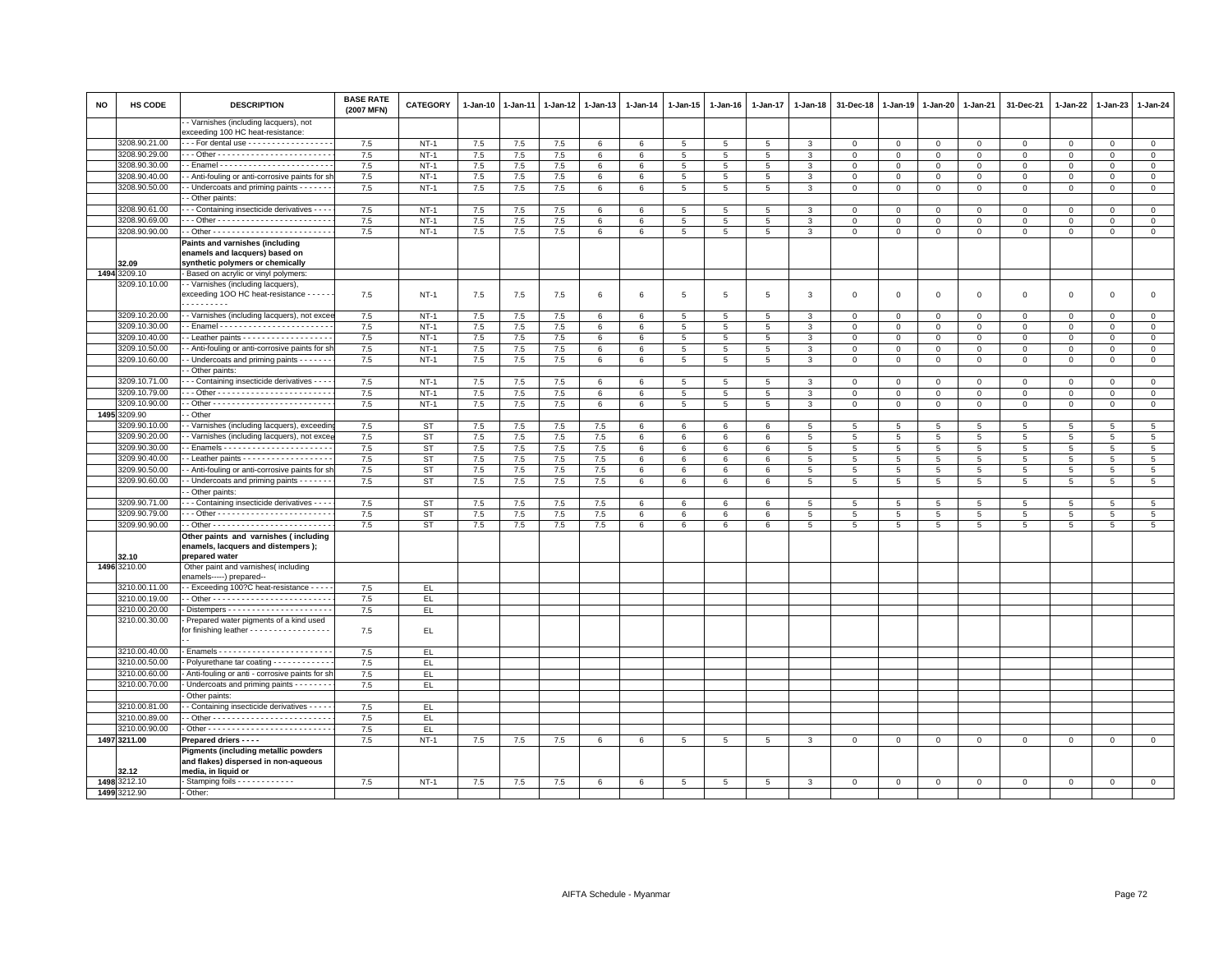| <b>NO</b> | HS CODE                        | <b>DESCRIPTION</b>                                                                                 | <b>BASE RATE</b><br>(2007 MFN)   | <b>CATEGORY</b>        | 1-Jan-10                         | 1-Jan-11       | $1-Jan-12$     | 1-Jan-13            | 1-Jan-14       | 1-Jan-15                               | 1-Jan-16            | 1-Jan-17                         | $1 - Jan-18$   | 31-Dec-18                   | 1-Jan-19                   | 1-Jan-20                         | 1-Jan-21                         | 31-Dec-21                      | 1-Jan-22                       | 1-Jan-23                         | 1-Jan-24                       |
|-----------|--------------------------------|----------------------------------------------------------------------------------------------------|----------------------------------|------------------------|----------------------------------|----------------|----------------|---------------------|----------------|----------------------------------------|---------------------|----------------------------------|----------------|-----------------------------|----------------------------|----------------------------------|----------------------------------|--------------------------------|--------------------------------|----------------------------------|--------------------------------|
|           |                                | - Pigments (including metallic powders<br>and flakes) dispersed in non-aqueous<br>media, in liquid |                                  |                        |                                  |                |                |                     |                |                                        |                     |                                  |                |                             |                            |                                  |                                  |                                |                                |                                  |                                |
|           | 3212.90.11.00                  | -- Aluminium paste ---------------                                                                 | 7.5                              | EL.                    |                                  |                |                |                     |                |                                        |                     |                                  |                |                             |                            |                                  |                                  |                                |                                |                                  |                                |
|           | 3212.90.12.00                  | $-$ - Other, for leather - - - - - - - - - - - - - - -                                             | 7.5                              | EL.                    |                                  |                |                |                     |                |                                        |                     |                                  |                |                             |                            |                                  |                                  |                                |                                |                                  |                                |
|           | 3212.90.19.00                  |                                                                                                    | 7.5                              | EL                     |                                  |                |                |                     |                |                                        |                     |                                  |                |                             |                            |                                  |                                  |                                |                                |                                  |                                |
|           |                                | - Dyes or other colouring matter in forms<br>or packings for retail sale:                          |                                  |                        |                                  |                |                |                     |                |                                        |                     |                                  |                |                             |                            |                                  |                                  |                                |                                |                                  |                                |
|           | 3212.90.21.00                  | - - Suitable for use in food or drink - - - - -                                                    | $\overline{1}$                   | EL.                    |                                  |                |                |                     |                |                                        |                     |                                  |                |                             |                            |                                  |                                  |                                |                                |                                  |                                |
|           | 3212.90.29.00                  |                                                                                                    | $\overline{1}$                   | EL.                    |                                  |                |                |                     |                |                                        |                     |                                  |                |                             |                            |                                  |                                  |                                |                                |                                  |                                |
|           | 3212.90.90.00                  |                                                                                                    | 7.5                              | EL.                    |                                  |                |                |                     |                |                                        |                     |                                  |                |                             |                            |                                  |                                  |                                |                                |                                  |                                |
|           |                                | Artists', students' or signboard                                                                   |                                  |                        |                                  |                |                |                     |                |                                        |                     |                                  |                |                             |                            |                                  |                                  |                                |                                |                                  |                                |
|           |                                | painters', colours, modifying tints,                                                               |                                  |                        |                                  |                |                |                     |                |                                        |                     |                                  |                |                             |                            |                                  |                                  |                                |                                |                                  |                                |
|           | 32.13<br>1500 3213.10          | amusement colours and<br>Colours in sets - - - - - - - - - - -                                     |                                  |                        |                                  |                |                |                     |                |                                        |                     |                                  |                |                             |                            |                                  |                                  |                                |                                |                                  |                                |
|           | 1501 3213.90                   |                                                                                                    | 3<br>7.5                         | $NT-1$<br>$NT-1$       | 3<br>7.5                         | 3<br>7.5       | 3<br>7.5       | 3<br>6              | 3<br>6         | 3<br>$5\overline{5}$                   | $\overline{2}$<br>5 | 2<br>5                           | $\mathbf{3}$   | $\mathbf{0}$<br>$\mathbf 0$ | $\mathbf 0$<br>$\mathbf 0$ | $\mathbf{0}$<br>$\mathbf 0$      | $\overline{0}$<br>$\mathbf 0$    | $\mathbf 0$<br>$\mathbf 0$     | $\mathbf{0}$<br>$\mathbf{O}$   | $\mathbf{0}$<br>$\mathbf 0$      | $\overline{0}$<br>$\mathbf{0}$ |
|           |                                | Glaziers' putty, grafting putty, resin                                                             |                                  |                        |                                  |                |                |                     |                |                                        |                     |                                  |                |                             |                            |                                  |                                  |                                |                                |                                  |                                |
|           | 32.14                          | cements, caulking compounds and<br>other mastics;                                                  |                                  |                        |                                  |                |                |                     |                |                                        |                     |                                  |                |                             |                            |                                  |                                  |                                |                                |                                  |                                |
|           | 1502 3214.10                   | Glaziers' putty, grafting putty, resin                                                             | 7.5                              | $NT-1$                 | 7.5                              | 7.5            | 7.5            | 6                   | 6              | $\,$ 5 $\,$                            | 5                   | $\overline{5}$                   | $\mathbf{3}$   | $\mathbf 0$                 | $\mathbf 0$                | $\mathsf 0$                      | $\mathbf 0$                      | $\mathsf 0$                    | $\mathsf 0$                    | $\mathbf 0$                      | $\mathbf 0$                    |
|           |                                | cements, caulking compounds and other                                                              |                                  |                        |                                  |                |                |                     |                |                                        |                     |                                  |                |                             |                            |                                  |                                  |                                |                                |                                  |                                |
|           | 1503 3214.90                   | Other                                                                                              | 7.5                              | <b>ST</b>              | 7.5                              | 7.5            | 7.5            | 7.5                 | $\epsilon$     | 6                                      | 6                   | $\epsilon$                       | 5              | $\overline{5}$              | 5                          | 5                                | $\sqrt{5}$                       | 5 <sup>5</sup>                 | 5 <sup>5</sup>                 | 5                                | 5                              |
|           | 32.15                          | Printing ink, writing or drawing ink and<br>other inks, whether or not concentrated<br>or solid.   |                                  |                        |                                  |                |                |                     |                |                                        |                     |                                  |                |                             |                            |                                  |                                  |                                |                                |                                  |                                |
|           | 1504 3215.11                   | - Black:                                                                                           |                                  |                        |                                  |                |                |                     |                |                                        |                     |                                  |                |                             |                            |                                  |                                  |                                |                                |                                  |                                |
|           | 3215.11.10.00                  | -- UV curable inks - - - - - - - - - - - - - - - -                                                 | 1.5                              | EL.                    |                                  |                |                |                     |                |                                        |                     |                                  |                |                             |                            |                                  |                                  |                                |                                |                                  |                                |
|           | 3215.11.90.00                  |                                                                                                    | 1.5                              | EL.                    |                                  |                |                |                     |                |                                        |                     |                                  |                |                             |                            |                                  |                                  |                                |                                |                                  |                                |
| 1505      | 3215.19                        | - Other -                                                                                          | 1.5                              | EL                     |                                  |                |                |                     |                |                                        |                     |                                  |                |                             |                            |                                  |                                  |                                |                                |                                  |                                |
| 1506      | 3215.90                        | - Other -                                                                                          |                                  |                        |                                  |                |                |                     |                |                                        |                     |                                  |                |                             |                            |                                  |                                  |                                |                                |                                  |                                |
|           | 3215.90.10.00                  | - Carbon mass for one time carbon paper                                                            | 1.5                              | EL.                    |                                  |                |                |                     |                |                                        |                     |                                  |                |                             |                            |                                  |                                  |                                |                                |                                  |                                |
|           | 3215.90.20.00                  |                                                                                                    | 1.5                              | EL.                    |                                  |                |                |                     |                |                                        |                     |                                  |                |                             |                            |                                  |                                  |                                |                                |                                  |                                |
|           | 3215.90.30.00                  |                                                                                                    | 1.5                              | EL                     |                                  |                |                |                     |                |                                        |                     |                                  |                |                             |                            |                                  |                                  |                                |                                |                                  |                                |
|           | 3215.90.40.00                  |                                                                                                    | 1.5                              | EL.                    |                                  |                |                |                     |                |                                        |                     |                                  |                |                             |                            |                                  |                                  |                                |                                |                                  |                                |
|           | 3215.90.50.00<br>3215.90.90.00 | - Inks for duplicating machines - - - - - - -                                                      | 1.5<br>1.5                       | EL.<br>EL.             |                                  |                |                |                     |                |                                        |                     |                                  |                |                             |                            |                                  |                                  |                                |                                |                                  |                                |
|           |                                | Essential oils (terpeneless or not),                                                               |                                  |                        |                                  |                |                |                     |                |                                        |                     |                                  |                |                             |                            |                                  |                                  |                                |                                |                                  |                                |
|           | 33.01                          | including concretes and absolutes;<br>resinoids; extracted                                         |                                  |                        |                                  |                |                |                     |                |                                        |                     |                                  |                |                             |                            |                                  |                                  |                                |                                |                                  |                                |
|           | 1507 3301.11                   | - Of bergamot:                                                                                     |                                  |                        |                                  |                |                |                     |                |                                        |                     |                                  |                |                             |                            |                                  |                                  |                                |                                |                                  |                                |
|           | 3301.11.10.00                  | - - Pharmaceutical grade - - - - - - - - - - -                                                     | $\overline{1}$                   | $NT-1$                 |                                  |                |                |                     |                |                                        |                     |                                  |                | $\mathbf 0$                 | $\mathbf 0$                | $\circ$                          | $\,0\,$                          | $\mathbf 0$                    | 0                              | $\mathbf 0$                      | $\mathsf 0$                    |
|           | 3301.11.90.00                  |                                                                                                    | $\overline{1}$                   | $NT-1$                 | $\mathbf{1}$                     |                |                | $\overline{1}$      | $\overline{1}$ | $\mathbf{1}$                           |                     |                                  |                | $\mathbf 0$                 | $\mathbf 0$                | $\mathsf 0$                      | $\mathbf 0$                      | $\mathsf 0$                    | $\mathbf 0$                    | $\mathsf 0$                      | $\mathsf 0$                    |
|           | 1508 3301.12                   | - Of orange:                                                                                       |                                  |                        |                                  |                |                |                     |                |                                        |                     |                                  |                |                             |                            |                                  |                                  |                                |                                |                                  |                                |
|           | 301.12.10.00                   | - - Pharmaceutical grade - - - - - - - - - - -                                                     | $\overline{1}$                   | $NT-1$                 | $\mathbf{1}$                     |                |                | $\mathbf{1}$        | $\overline{1}$ |                                        |                     |                                  |                | $\mathbf 0$                 | $\mathbf 0$                | $\mathsf 0$                      | $\mathbf 0$                      | $\mathbf 0$                    | $\mathbf 0$                    | $\mathbf 0$                      | $\circ$                        |
|           | 3301.12.90.00                  |                                                                                                    | $\overline{1}$                   | $NT-1$                 | $\mathbf{1}$                     | $\overline{1}$ | 1              | $\mathbf{1}$        | $\mathbf{1}$   | $\mathbf{1}$                           | $\overline{1}$      | $\mathbf{1}$                     | $\mathbf{1}$   | $\mathbf 0$                 | $\mathbf{0}$               | $\overline{0}$                   | $\overline{0}$                   | $\mathsf 0$                    | $\mathbf{0}$                   | $\mathbf 0$                      | $\overline{0}$                 |
|           | 1509 3301.13                   | - Of lemon:                                                                                        |                                  |                        |                                  |                |                |                     | $\overline{1}$ |                                        |                     |                                  |                |                             | $\overline{1}$             |                                  |                                  |                                |                                |                                  | $\overline{1}$                 |
|           | 3301.13.10.00<br>3301.13.90.00 | - - Pharmaceutical grade - - - - - - - - - - -                                                     | $\overline{1}$<br>$\overline{1}$ | <b>ST</b><br><b>ST</b> | $\overline{1}$<br>$\overline{1}$ | $\overline{1}$ | $\mathbf{1}$   | $\overline{1}$<br>1 | $\overline{1}$ | $\blacktriangleleft$<br>$\overline{1}$ | $\overline{1}$      | $\overline{1}$<br>$\overline{1}$ |                | $\overline{1}$              | $\overline{1}$             | $\overline{1}$<br>$\overline{1}$ | $\overline{1}$<br>$\overline{1}$ | $\overline{1}$<br>$\mathbf{1}$ | $\overline{1}$<br>$\mathbf{1}$ | $\overline{1}$<br>$\overline{1}$ | $\mathbf{1}$                   |
|           | 1510 3301.14                   | - Of lime:                                                                                         |                                  |                        |                                  |                |                |                     |                |                                        |                     |                                  |                |                             |                            |                                  |                                  |                                |                                |                                  |                                |
|           | 3301.14.10.00                  | - - Pharmaceutical grade - - - - - - - - - - -                                                     | $\overline{1}$                   | EL.                    |                                  |                |                |                     |                |                                        |                     |                                  |                |                             |                            |                                  |                                  |                                |                                |                                  |                                |
|           | 3301.14.90.00                  |                                                                                                    | $\overline{1}$                   | EL                     |                                  |                |                |                     |                |                                        |                     |                                  |                |                             |                            |                                  |                                  |                                |                                |                                  |                                |
|           | 1511 3301.19                   | - Other:                                                                                           |                                  |                        |                                  |                |                |                     |                |                                        |                     |                                  |                |                             |                            |                                  |                                  |                                |                                |                                  |                                |
|           | 3301.19.10.00                  | - - Pharmaceutical grade - - - - - - - - - - -                                                     | $\overline{1}$                   | <b>ST</b>              |                                  |                |                |                     |                |                                        |                     |                                  |                |                             |                            | $\overline{1}$                   | $\mathbf{1}$                     | $\overline{1}$                 |                                | $\mathbf{1}$                     |                                |
|           | 3301.19.90.00                  |                                                                                                    | $\overline{1}$                   | <b>ST</b>              | $\mathbf{1}$                     |                |                | $\mathbf{1}$        | $\mathbf{1}$   | $\mathbf{1}$                           | $\overline{1}$      | $\overline{1}$                   |                | $\overline{1}$              | $\overline{1}$             | $\overline{1}$                   | $\overline{1}$                   | $\mathbf{1}$                   | $\overline{1}$                 | $\overline{1}$                   | $\mathbf{1}$                   |
|           | 1512 3301.21                   | - Of geranium:                                                                                     |                                  |                        |                                  |                |                |                     |                |                                        |                     |                                  |                |                             |                            |                                  |                                  |                                |                                |                                  |                                |
|           | 3301.21.10.00                  | - - Pharmaceutical grade - - - - - - - - - - - -                                                   | $\overline{1}$                   | $NT-1$                 | $\mathbf{1}$                     | $\overline{1}$ | $\mathbf{1}$   | $\mathbf{1}$        | $\mathbf{1}$   | $\mathbf{1}$                           | $\mathbf{1}$        | $\overline{1}$                   | $\overline{1}$ | $\mathbf 0$                 | $\mathsf 0$                | $\mathsf 0$                      | $\mathbf 0$                      | $\mathsf 0$                    | $\mathbf 0$                    | $\mathsf 0$                      | $\circ$                        |
|           | 3301.21.90.00                  |                                                                                                    | $\overline{1}$                   | $NT-1$                 | $\mathbf{1}$                     |                | $\mathbf{1}$   | $\overline{1}$      | $\mathbf{1}$   | $\mathbf{1}$                           |                     | $\mathbf{1}$                     |                | $\mathbf 0$                 | $\mathsf 0$                | $\circ$                          | $\mathbf 0$                      | $\mathsf 0$                    | $\mathbf{0}$                   | $\mathbf{O}$                     | $\mathsf 0$                    |
|           | 1513 3301.22<br>3301.22.10.00  | - Of jasmin:<br>- - Pharmaceutical grade - - - - - - - - - - -                                     | $\overline{1}$                   |                        | $\overline{1}$                   |                | $\overline{1}$ | $\overline{1}$      | $\overline{1}$ | $\mathbf{1}$                           |                     | $\overline{1}$                   |                |                             |                            |                                  | $\mathbf{0}$                     | $\Omega$                       | $\mathbf 0$                    | $\Omega$                         | $\circ$                        |
|           | 3301.22.90.00                  |                                                                                                    | $\overline{1}$                   | $NT-1$<br>$NT-1$       | $\mathbf{1}$                     |                |                | $\overline{1}$      | $\overline{1}$ | 1                                      |                     | $\overline{1}$                   |                | $\mathbf 0$<br>$\mathbf 0$  | 0<br>$\mathbf 0$           | $\mathbf 0$<br>$\mathbf 0$       | $\mathbf 0$                      | $\mathbf 0$                    | $\mathbf 0$                    | $\mathbf 0$                      | $\mathbf 0$                    |
|           | 1514 3301.23                   | - Of lavender or of lavandin:                                                                      |                                  |                        |                                  |                |                |                     |                |                                        |                     |                                  |                |                             |                            |                                  |                                  |                                |                                |                                  |                                |
|           | 3301.23.10.00                  | -- Pharmaceutical grade ------------                                                               | $\overline{1}$                   | $NT-1$                 | $\overline{1}$                   |                | $\overline{1}$ | $\overline{1}$      | $\overline{1}$ | $\overline{1}$                         |                     | $\overline{1}$                   |                | $\mathbf 0$                 | $\mathbf 0$                | $\mathbf 0$                      | $\mathbf 0$                      | $\mathbf 0$                    | $\mathbf 0$                    | $\mathbf 0$                      | $\mathbf 0$                    |
|           | 3301.23.90.00                  |                                                                                                    | $\overline{1}$                   | $NT-1$                 | $\overline{1}$                   |                |                | $\overline{1}$      | $\overline{1}$ |                                        |                     | $\overline{1}$                   |                | $\mathbf 0$                 | $\mathbf 0$                | $\mathbf 0$                      | $\mathbf 0$                      | $\mathbf 0$                    | $\Omega$                       | $\Omega$                         | $\mathsf 0$                    |
|           | 1515 3301.24                   | - Of peppermint (Mentha piperita) - -                                                              |                                  | $NT-1$                 | $\mathbf{1}$                     |                |                |                     | $\overline{1}$ |                                        |                     |                                  |                | $\mathbf 0$                 | $\mathbf 0$                | $\mathbf 0$                      | $\mathbf{0}$                     | $\mathbf{0}$                   | $\mathbf 0$                    | $\mathbf{0}$                     | $\mathbf{0}$                   |
|           | 1516 3301.25                   | - Of other mints:                                                                                  |                                  |                        |                                  |                |                |                     |                |                                        |                     |                                  |                |                             |                            |                                  |                                  |                                |                                |                                  |                                |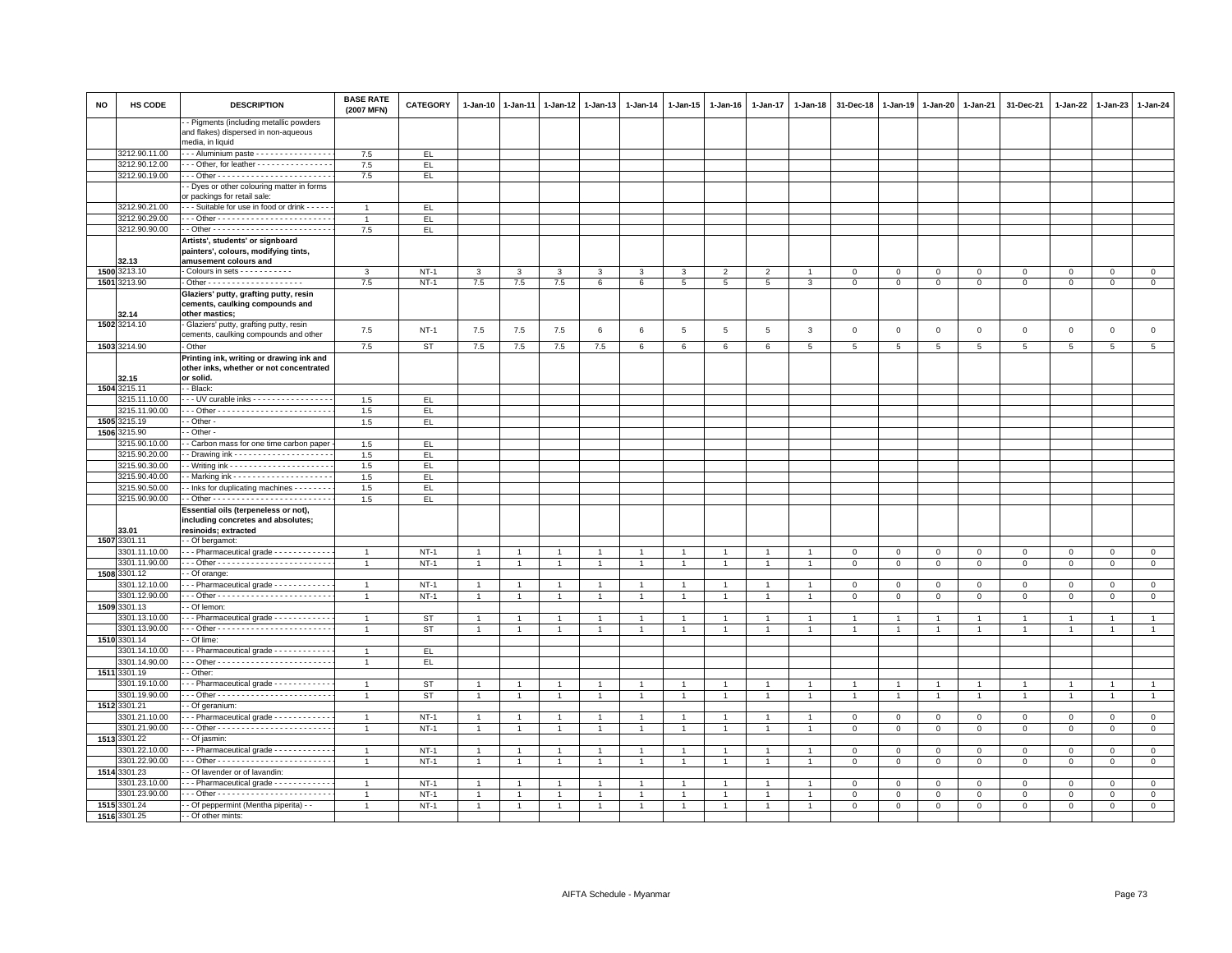| <b>NO</b> | HS CODE                        | <b>DESCRIPTION</b>                                                                           | <b>BASE RATE</b><br>(2007 MFN) | <b>CATEGORY</b> | 1-Jan-10       | $1-Jan-11$           | 1-Jan-12       | $1-Jan-13$     | $1 - Jan-14$   | $1 - Jan-15$         | $1 - Jan-16$   | 1-Jan-17       | $1 - Jan-18$    | 31-Dec-18      | $1-Jan-19$   | $1-Jan-20$     | $1 - Jan-21$   | 31-Dec-21      | 1-Jan-22       | 1-Jan-23       | $1 - Jan-24$    |
|-----------|--------------------------------|----------------------------------------------------------------------------------------------|--------------------------------|-----------------|----------------|----------------------|----------------|----------------|----------------|----------------------|----------------|----------------|-----------------|----------------|--------------|----------------|----------------|----------------|----------------|----------------|-----------------|
|           | 3301.25.10.00                  | -- Pharmaceutical grade ------------                                                         |                                | ST              | $\overline{1}$ |                      | $\overline{1}$ | $\overline{1}$ | $\mathbf{1}$   | $\overline{1}$       | $\mathbf{1}$   | $\overline{1}$ | $\overline{1}$  |                |              | $\mathbf{1}$   | $\overline{1}$ | $\overline{1}$ | $\overline{1}$ |                | $\overline{1}$  |
|           | 3301.25.90.00                  |                                                                                              | $\mathbf{1}$                   | ST              | $\mathbf{1}$   | $\mathbf{1}$         | $\overline{1}$ | $\overline{1}$ | $\overline{1}$ | $\overline{1}$       | $\mathbf{1}$   | $\overline{1}$ | $\overline{1}$  | $\mathbf{1}$   | $\mathbf{1}$ | $\overline{1}$ | $\mathbf{1}$   | $\mathbf{1}$   | $\overline{1}$ | $\overline{1}$ | $\mathbf{1}$    |
|           | 1517 3301.26                   | - Of vetiver:                                                                                |                                |                 |                |                      |                |                |                |                      |                |                |                 |                |              |                |                |                |                |                |                 |
|           | 3301.26.10.00                  | - - Pharmaceutical grade - - - - - - - - - - -                                               | $\overline{1}$                 | $NT-1$          | $\overline{1}$ |                      |                | $\overline{1}$ | $\overline{1}$ | $\blacktriangleleft$ |                | $\overline{1}$ |                 | $\mathbf 0$    | $\Omega$     | $\Omega$       | $\circ$        | $\mathbf 0$    | $\Omega$       | $\Omega$       | $\overline{0}$  |
|           | 3301.26.90.00                  |                                                                                              | $\overline{1}$                 | $NT-1$          | $\mathbf{1}$   | $\overline{1}$       | $\overline{1}$ | $\overline{1}$ | $\overline{1}$ | $\mathbf{1}$         | $\mathbf{1}$   | $\overline{1}$ | $\overline{1}$  | $\mathsf 0$    | $\mathsf 0$  | 0              | $\mathsf 0$    | $\mathsf 0$    | $\mathbf 0$    | $\mathsf 0$    | $\mathbf 0$     |
|           | 1518 3301.29                   | - Other:                                                                                     |                                |                 |                |                      |                |                |                |                      |                |                |                 |                |              |                |                |                |                |                |                 |
|           |                                | --- Pharmaceutical grade:                                                                    | $\overline{1}$                 |                 | $\overline{1}$ |                      |                |                |                | $\blacktriangleleft$ |                | $\overline{1}$ |                 |                |              |                | $\overline{1}$ | $\mathbf{1}$   |                |                | $\overline{1}$  |
|           | 3301.29.11.00                  | Of lemon grass, of citronella. nutmeg                                                        |                                | ST              |                |                      | $\mathbf{1}$   |                |                |                      |                |                |                 |                |              |                |                |                |                |                |                 |
|           | 3301.29.12.00<br>3301.29.19.00 | - - - - Of sandalwood - - - - - - - - - - - - - - -<br>Other -----------------------         | $\overline{1}$                 | <b>ST</b>       | $\mathbf{1}$   |                      | -1             | $\overline{1}$ | $\mathbf{1}$   | $\overline{1}$       |                | $\overline{1}$ |                 |                |              | -1             | $\overline{1}$ | $\mathbf{1}$   |                |                | $\overline{1}$  |
|           |                                |                                                                                              | $\overline{1}$                 | <b>ST</b>       | $\mathbf{1}$   | $\blacktriangleleft$ | $\overline{1}$ | $\overline{1}$ | $\overline{1}$ | $\overline{1}$       | $\mathbf{1}$   |                | $\overline{1}$  | $\overline{1}$ |              | $\mathbf{1}$   | $\mathbf{1}$   | $\overline{1}$ | $\overline{1}$ |                | $\mathbf{1}$    |
|           |                                | --- Other:                                                                                   |                                |                 |                | $\overline{1}$       |                | $\overline{1}$ |                | $\overline{1}$       |                | $\overline{1}$ |                 |                |              |                |                |                | $\overline{1}$ | $\overline{1}$ |                 |
|           | 3301.29.91.00                  | - - - - Of lemon grass, of citronella, nutmeg,                                               | $\mathbf{1}$                   | ST              | $\overline{1}$ |                      | $\overline{1}$ |                | $\overline{1}$ |                      | $\overline{1}$ |                | $\overline{1}$  | $\overline{1}$ | $\mathbf{1}$ | $\overline{1}$ | $\mathbf{1}$   | $\mathbf{1}$   |                |                | $\overline{1}$  |
|           | 3301.29.92.00<br>3301.29.99.00 | - - - - Of sandalwood - - - - - - - - - - - - - - -                                          | $\overline{1}$                 | <b>ST</b>       | $\overline{1}$ | $\overline{1}$       | $\mathbf{1}$   | $\overline{1}$ | $\overline{1}$ | $\mathbf{1}$         | $\overline{1}$ | $\overline{1}$ | $\overline{1}$  | $\overline{1}$ |              | -1             | $\overline{1}$ | $\mathbf{1}$   | $\mathbf{1}$   |                | $\overline{1}$  |
|           |                                |                                                                                              | $\overline{1}$                 | <b>ST</b>       | $\overline{1}$ | $\mathbf{1}$         | $\mathbf{1}$   | $\overline{1}$ | $\overline{1}$ | $\overline{1}$       | -1             | $\mathbf{1}$   | -1              | $\mathbf{1}$   | 1            | -1             | -1             | $\mathbf{1}$   | $\overline{1}$ |                | $\overline{1}$  |
|           | 1519 3301.30                   | Resinoids - - - - - - -                                                                      | $\overline{1}$                 | $NT-1$          | $\overline{1}$ | $\overline{1}$       | $\overline{1}$ |                | $\overline{1}$ | $\overline{1}$       | $\mathbf{1}$   | $\mathbf{1}$   | $\mathbf{1}$    | $\mathbf 0$    | 0            | 0              | $\mathbf 0$    | $\mathbf 0$    | $\circ$        | $\Omega$       | $\mathbf 0$     |
|           | 1520 3301.90                   | Other:                                                                                       |                                |                 |                |                      |                |                |                |                      |                |                |                 |                |              |                |                |                |                |                |                 |
|           | 3301.90.10.00                  | - Aqueous distillates and solutions of esse                                                  | $\overline{1}$                 | EL.             |                |                      |                |                |                |                      |                |                |                 |                |              |                |                |                |                |                |                 |
|           | 3301.90.90.00                  |                                                                                              | $\overline{1}$                 | EL              |                |                      |                |                |                |                      |                |                |                 |                |              |                |                |                |                |                |                 |
|           |                                | Mixtures of odoriferous substances and                                                       |                                |                 |                |                      |                |                |                |                      |                |                |                 |                |              |                |                |                |                |                |                 |
|           |                                | mixtures (including alcoholic solutions)<br>with a basis                                     |                                |                 |                |                      |                |                |                |                      |                |                |                 |                |              |                |                |                |                |                |                 |
| 1521      | 33.02<br>3302.10               | - Of akind used in the food or drink                                                         |                                |                 |                |                      |                |                |                |                      |                |                |                 |                |              |                |                |                |                |                |                 |
|           |                                | ndustries:                                                                                   |                                |                 |                |                      |                |                |                |                      |                |                |                 |                |              |                |                |                |                |                |                 |
|           | 3302.10.10.00                  | - Odoriferous alcoholic preparations of a k                                                  | 10                             | EL.             |                |                      |                |                |                |                      |                |                |                 |                |              |                |                |                |                |                |                 |
|           | 3302.10.20.00                  | - Odoriferous alcoholic preparations of a k                                                  | 10                             | FL              |                |                      |                |                |                |                      |                |                |                 |                |              |                |                |                |                |                |                 |
|           | 3302.10.90.00                  |                                                                                              | 10                             | EL.             |                |                      |                |                |                |                      |                |                |                 |                |              |                |                |                |                |                |                 |
|           | 1522 3302.90                   | - Other                                                                                      | 10                             | E               |                |                      |                |                |                |                      |                |                |                 |                |              |                |                |                |                |                |                 |
|           | 1523 3303.00                   | Perfumes and toilet waters-                                                                  | 20                             | EL              |                |                      |                |                |                |                      |                |                |                 |                |              |                |                |                |                |                |                 |
|           |                                | Beauty or make-up preparations and                                                           |                                |                 |                |                      |                |                |                |                      |                |                |                 |                |              |                |                |                |                |                |                 |
|           |                                | preparations for the care of the skin                                                        |                                |                 |                |                      |                |                |                |                      |                |                |                 |                |              |                |                |                |                |                |                 |
|           | 33.04<br>1524 3304.10          | (other than                                                                                  |                                |                 |                |                      |                |                |                |                      |                |                |                 |                |              |                |                |                |                |                | $\overline{0}$  |
|           |                                | - Lip make-up preparations - - - -                                                           | 20                             | $NT-1$          | 20             | 17.5                 | 15             | 15             | 12.5           | 11                   | 9              | 7.5            | $5\phantom{.0}$ | $\mathbf{0}$   | $\mathbf 0$  | $\mathbf 0$    | $\mathbf{0}$   | $\mathbf 0$    | $\mathbf{0}$   | $\mathbf{0}$   |                 |
|           | 1525 3304.20<br>1526 3304.30   | Eye make-up preparations - - - - - - - -                                                     | 20                             | $NT-1$          | 20             | 17.5                 | 15             | 15             | 12.5           | 11                   | 9              | 7.5            | 5               | $\mathsf 0$    | $\mathbf 0$  | $\mathbf{O}$   | $\mathbf{O}$   | $\mathsf 0$    | $\mathbf 0$    | $\mathsf 0$    | $\mathbf 0$     |
|           |                                | Manicure or pedicure preparations - - - -                                                    | 20                             | <b>ST</b>       | 20             | 19                   | 18             | 17             | 16             | 15                   | 12             | 10             | $\mathsf g$     | 8              | 8            | 7.5            | 7.5            | $\,$ 5         | 5              | 5              | $5\phantom{a}$  |
|           | 1527 3304.91                   | - Powders, whether or not compressed                                                         |                                |                 |                |                      |                |                |                |                      |                |                |                 |                |              |                |                |                |                |                |                 |
|           |                                |                                                                                              |                                |                 |                |                      |                |                |                |                      |                |                |                 |                |              |                |                |                |                |                |                 |
|           | 3304.91.00.10                  | - - - - - - - Face powderr- - - - - - - - - - - - -                                          | 20                             | E               |                |                      |                |                |                |                      |                |                |                 |                |              |                |                |                |                |                |                 |
|           | 3304.91.00.20                  | Talcum powder-                                                                               | 20                             | EL              |                |                      |                |                |                |                      |                |                |                 |                |              |                |                |                |                |                |                 |
|           | 3304.91.00.30                  | Baby powder--------------                                                                    | 20                             | EL              |                |                      |                |                |                |                      |                |                |                 |                |              |                |                |                |                |                |                 |
|           | 3304.91.00.90                  | - - - - - - - Other- - - - - - - - - - - - - - - - - - -                                     | 20                             | EL.             |                |                      |                |                |                |                      |                |                |                 |                |              |                |                |                |                |                |                 |
|           | 1528 3304.99                   | - Other:                                                                                     |                                |                 |                |                      |                |                |                |                      |                |                |                 |                |              |                |                |                |                |                |                 |
|           | 3304.99.10.00                  | - - Face and skin creams and lotions - - -                                                   | 20                             | EL.             |                |                      |                |                |                |                      |                |                |                 |                |              |                |                |                |                |                |                 |
|           | 3304.99.20.00                  | -- Anti-acne creams - - - - - - - - - - - - - -                                              | 20                             | EL              |                |                      |                |                |                |                      |                |                |                 |                |              |                |                |                |                |                |                 |
|           | 3304.99.90.00                  |                                                                                              | 20                             | EL.             |                |                      |                |                |                |                      |                |                |                 |                |              |                |                |                |                |                |                 |
|           | 33.05                          | Preparations for use on the hair.                                                            |                                |                 |                |                      |                |                |                |                      |                |                |                 |                |              |                |                |                |                |                |                 |
|           | 1529 3305.10<br>3305.10.10.00  | Shampoos:                                                                                    |                                | EL.             |                |                      |                |                |                |                      |                |                |                 |                |              |                |                |                |                |                |                 |
|           |                                | - - Anti- mycosis shampoos - - - - - - - - - - -                                             | 20                             |                 |                |                      |                |                |                |                      |                |                |                 |                |              |                |                |                |                |                |                 |
|           | 3305.10.90.00<br>1530 3305.20  | Preparations for permanent waving or                                                         | 20                             | EL.             |                |                      |                |                |                |                      |                |                |                 |                |              |                |                |                |                |                |                 |
|           |                                | straightening                                                                                | 20                             | <b>ST</b>       | 20             | 19                   | 18             | 17             | 16             | 15                   | 12             | 10             | 9               | 8              | 8            | 7.5            | 7.5            | 5              | 5              | 5              | $5\overline{5}$ |
|           | 1531 3305.30                   | Hair lacquers - - - - - - -                                                                  | 20                             | $NT-1$          | 20             | 17.5                 | 15             | 15             | 12.5           | 11                   | 9              | 7.5            | 5               | $\mathsf 0$    | $\mathbf 0$  | $\mathbf{O}$   | $\mathbf 0$    | $\mathbf 0$    | $\mathbf 0$    | $\mathsf 0$    | $\mathbf 0$     |
|           | 1532 3305.90                   | - Other:                                                                                     |                                |                 |                |                      |                |                |                |                      |                |                |                 |                |              |                |                |                |                |                |                 |
|           | 3305.90.10.00                  | - Brilliantines and other hair oils - - - - - - -                                            | 20                             | EL.             |                |                      |                |                |                |                      |                |                |                 |                |              |                |                |                |                |                |                 |
|           | 3305.90.90.00                  |                                                                                              | 20                             | EL              |                |                      |                |                |                |                      |                |                |                 |                |              |                |                |                |                |                |                 |
|           |                                | Preparations for oral or dental hygiene,                                                     |                                |                 |                |                      |                |                |                |                      |                |                |                 |                |              |                |                |                |                |                |                 |
|           |                                | including denture fixative pastes and                                                        |                                |                 |                |                      |                |                |                |                      |                |                |                 |                |              |                |                |                |                |                |                 |
|           | 33.06                          | powders; yarn                                                                                |                                |                 |                |                      |                |                |                |                      |                |                |                 |                |              |                |                |                |                |                |                 |
|           | 1533 3306.10<br>3306.10.10.00  | Dentifrices:                                                                                 |                                | EL.             |                |                      |                |                |                |                      |                |                |                 |                |              |                |                |                |                |                |                 |
|           |                                | - Prophylactic pastes and powders - - - -                                                    | 5                              |                 |                |                      |                |                |                |                      |                |                |                 |                |              |                |                |                |                |                |                 |
|           | 3306.10.90.00                  |                                                                                              | 5                              | EL              |                |                      |                |                |                |                      |                |                |                 |                |              |                |                |                |                |                |                 |
|           | 1534 3306.20                   | Yarn used to clean between the teeth<br>(dental floss) $- - - - - - - - - - - - - - - - - -$ | 10                             | $NT-1$          | 10             | 10                   | 8              | 8              | 7.5            | $5\phantom{.0}$      | $\overline{5}$ | 5              | 3               | $\mathbf 0$    | $\mathbf 0$  | $\mathsf 0$    | $\mathbf 0$    | $\mathbf 0$    | $\mathbf 0$    | $\mathsf 0$    | $\mathsf 0$     |
|           | 1535 3306.90                   | $-$ Other $  -$                                                                              | 1.5                            | EL.             |                |                      |                |                |                |                      |                |                |                 |                |              |                |                |                |                |                |                 |
|           |                                |                                                                                              |                                |                 |                |                      |                |                |                |                      |                |                |                 |                |              |                |                |                |                |                |                 |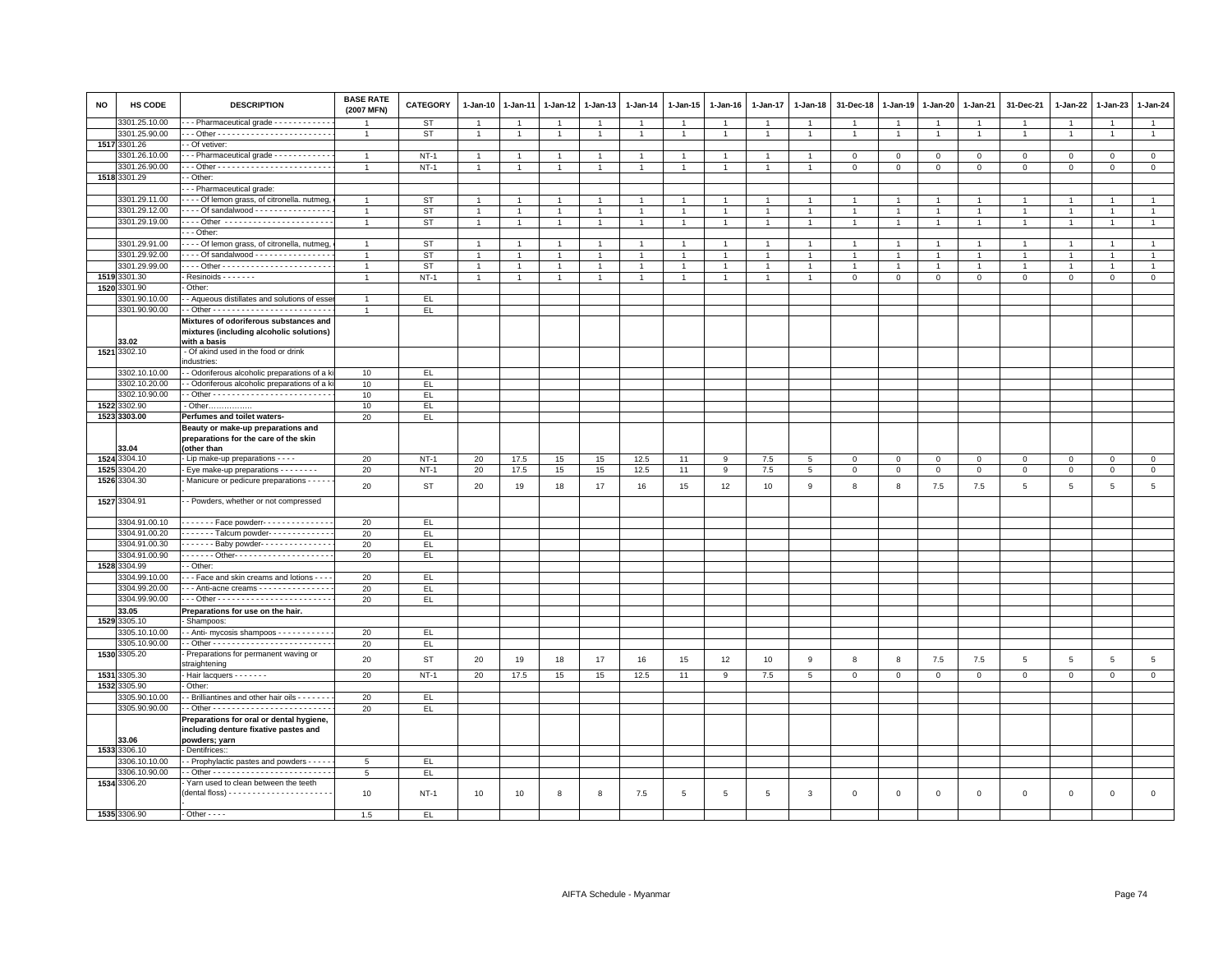| <b>NO</b> | HS CODE                       | <b>DESCRIPTION</b>                                                                                 | <b>BASE RATE</b><br>(2007 MFN) | <b>CATEGORY</b> | 1-Jan-10     | $1 - Jan-11$ | 1-Jan-12 1-Jan-13 |                | 1-Jan-14     | 1-Jan-15     | $1 - Jan-16$   | $1 - Jan-17$   | 1-Jan-18 | 31-Dec-18    | $1 - Jan-19$ | 1-Jan-20    | $1 - Jan-21$   | 31-Dec-21   | 1-Jan-22    | $1-Jan-23$  | 1-Jan-24       |
|-----------|-------------------------------|----------------------------------------------------------------------------------------------------|--------------------------------|-----------------|--------------|--------------|-------------------|----------------|--------------|--------------|----------------|----------------|----------|--------------|--------------|-------------|----------------|-------------|-------------|-------------|----------------|
|           | 33.07                         | Pre - shave, shaving or after - shave<br>preparations, personal deodorants,                        |                                |                 |              |              |                   |                |              |              |                |                |          |              |              |             |                |             |             |             |                |
|           | 1536 3307.10                  | bath preparations,<br>Pre-shave, shaving or after-shave                                            | 15                             | EL              |              |              |                   |                |              |              |                |                |          |              |              |             |                |             |             |             |                |
|           | 1537 3307.20                  | preparations<br>Personal deodorants and antiperspirants                                            | 20                             | EL.             |              |              |                   |                |              |              |                |                |          |              |              |             |                |             |             |             |                |
|           | 1538 3307.30                  | Perfumed bath salts and other bath                                                                 |                                |                 |              |              |                   |                |              |              |                |                |          |              |              |             |                |             |             |             |                |
|           |                               |                                                                                                    | 20                             | $NT-1$          | 20           | 17.5         | 15                | 15             | 12.5         | 11           | 9              | 7.5            | 5        | $\mathbf 0$  | $\mathbf 0$  | $\mathsf 0$ | $\,0\,$        | $\mathsf 0$ | $\,0\,$     | $\mathbf 0$ | $\mathbf 0$    |
|           | 1539 3307.41                  | - "Agarbatti" and other odoriferous<br>preparation which operate by.                               |                                |                 |              |              |                   |                |              |              |                |                |          |              |              |             |                |             |             |             |                |
|           | 3307.41.10.00                 | - - Scented joss sticks - - - - - - - - - - - - -                                                  | 20                             | EL              |              |              |                   |                |              |              |                |                |          |              |              |             |                |             |             |             |                |
|           | 3307.41.90.00                 |                                                                                                    | 20                             | EL.             |              |              |                   |                |              |              |                |                |          |              |              |             |                |             |             |             |                |
|           | 1540 3307.49                  | - Other:                                                                                           |                                |                 |              |              |                   |                |              |              |                |                |          |              |              |             |                |             |             |             |                |
|           | 307.49.10.00                  | - - Room perfuming preparations - - - - - -                                                        | $\overline{1}$                 | EL.             |              |              |                   |                |              |              |                |                |          |              |              |             |                |             |             |             |                |
|           | 3307.49.90.00<br>1541 3307.90 | - Other                                                                                            | $\overline{1}$                 | EL.             |              |              |                   |                |              |              |                |                |          |              |              |             |                |             |             |             |                |
|           | 3307.90.10.00                 | - Animal toilet preparations; other perfume                                                        | 20                             | EL              |              |              |                   |                |              |              |                |                |          |              |              |             |                |             |             |             |                |
|           | 3307.90.20.00                 | Contact lens solution - - - - - - - - - - - -                                                      | 20                             | EL.             |              |              |                   |                |              |              |                |                |          |              |              |             |                |             |             |             |                |
|           | 3307.90.30.00                 | - Papers and tissues, impregnated or coat                                                          | 20                             | EL.             |              |              |                   |                |              |              |                |                |          |              |              |             |                |             |             |             |                |
|           | 3307.90.90.00                 |                                                                                                    | 20                             | EL.             |              |              |                   |                |              |              |                |                |          |              |              |             |                |             |             |             |                |
|           | 34.01                         | Soap; organic surface-active products<br>and preparations for use as soap, in the<br>form of bars, |                                |                 |              |              |                   |                |              |              |                |                |          |              |              |             |                |             |             |             |                |
|           | 1542 3401.11                  | - For toilet use, (including medicated                                                             |                                |                 |              |              |                   |                |              |              |                |                |          |              |              |             |                |             |             |             |                |
|           | 3401.11.10.00                 | products):<br>--- Medicated products ------------                                                  | 3                              | EL.             |              |              |                   |                |              |              |                |                |          |              |              |             |                |             |             |             |                |
|           | 3401.11.20.00                 | Bath soap                                                                                          | 10                             | EL              |              |              |                   |                |              |              |                |                |          |              |              |             |                |             |             |             |                |
|           | 3401.11.30.00                 | - - Other, of felt or nonwovens, impregnate                                                        | 10                             | EL.             |              |              |                   |                |              |              |                |                |          |              |              |             |                |             |             |             |                |
|           | 3401.11.90.00                 |                                                                                                    | 10                             | EL.             |              |              |                   |                |              |              |                |                |          |              |              |             |                |             |             |             |                |
|           | 1543 3401.19                  | - Other                                                                                            |                                |                 |              |              |                   |                |              |              |                |                |          |              |              |             |                |             |             |             |                |
|           | 3401.19.10.00                 | - - - Of felt or nonwovens, impregnated, coa                                                       | $\overline{3}$                 | EL              |              |              |                   |                |              |              |                |                |          |              |              |             |                |             |             |             |                |
|           | 3401.19.90                    | $-$ - Other - - - -                                                                                |                                |                 |              |              |                   |                |              |              |                |                |          |              |              |             |                |             |             |             |                |
|           | 3401.19.90.10                 | Laundry soaps                                                                                      | 3                              | EL              |              |              |                   |                |              |              |                |                |          |              |              |             |                |             |             |             |                |
|           | 3401.19.90.90                 |                                                                                                    | $\mathbf{3}$                   | EL.             |              |              |                   |                |              |              |                |                |          |              |              |             |                |             |             |             |                |
|           | 1544 3401.20                  | - Soap in other forms:                                                                             |                                |                 |              |              |                   |                |              |              |                |                |          |              |              |             |                |             |             |             |                |
|           | 3401.20.10.00                 | - For flotation de-inking of recycled paper                                                        | 3                              | <b>ST</b>       | 3            | 3            | 3                 | 3              | 3            | 3            | $\mathcal{R}$  | 3              | 3        | 3            | 3            | 3           | 3              | 3           | 3           | 3           | 3              |
|           | 3401.20.20.00                 |                                                                                                    | 3                              | <b>ST</b>       | 3            | 3            | 3                 | 3              | 3            | 3            | 3              | 3              | 3        | 3            | 3            | 3           | 3              | 3           | 3           | 3           | $\mathbf{3}$   |
|           | 3401.20.90                    | $-$ Other $   -$                                                                                   |                                |                 |              |              |                   |                |              |              |                |                |          |              |              |             |                |             |             |             |                |
|           | 3401.20.90.10                 | . - Laundry soaps                                                                                  | 3                              | ST              | 3            | 3            | 3                 | 3              | 3            | 3            |                | 3              |          | 3            | 3            | 3           | 3              | 3           | 3           | 3           | 3              |
|           | 3401.20.90.90                 |                                                                                                    | 3                              | ST              | $\mathbf{3}$ | 3            | 3                 | 3              | 3            | 3            | 3              | 3              | 3        | 3            | 3            | 3           | $\mathbf{3}$   | 3           | 3           | 3           | $\mathbf{3}$   |
|           | 1545 3401.30                  | - Organic surface-active products and<br>preparations for washing the                              | 3                              | ST              | $\mathbf{3}$ | 3            | 3                 | $\mathbf{3}$   | 3            | $\mathbf{3}$ | 3              | $\mathbf{3}$   | 3        | $\mathbf{3}$ | 3            | 3           | $\mathbf{3}$   | 3           | 3           | 3           | $_{3}$         |
|           |                               | Organic surface-active agents (other                                                               |                                |                 |              |              |                   |                |              |              |                |                |          |              |              |             |                |             |             |             |                |
|           |                               | than soap); surface-active preparations,                                                           |                                |                 |              |              |                   |                |              |              |                |                |          |              |              |             |                |             |             |             |                |
|           | 34.02<br>1546 3402.11         | washing<br>- Anionic:                                                                              |                                |                 |              |              |                   |                |              |              |                |                |          |              |              |             |                |             |             |             |                |
|           | 3402.11.10.00                 | - Sulphated fatty alcohols - - - - - - - -                                                         | 3                              | EL.             |              |              |                   |                |              |              |                |                |          |              |              |             |                |             |             |             |                |
|           | 3402.11.20.00                 | - - Wetting agents used in the manufactur                                                          | $\mathbf{3}$                   | EL.             |              |              |                   |                |              |              |                |                |          |              |              |             |                |             |             |             |                |
|           | 3402.11.90.00                 |                                                                                                    | 3                              | EL              |              |              |                   |                |              |              |                |                |          |              |              |             |                |             |             |             |                |
| 1547      | 3402.12                       | - Cationic:                                                                                        |                                |                 |              |              |                   |                |              |              |                |                |          |              |              |             |                |             |             |             |                |
|           | 3402.12.10.00                 | - - Wetting agents used in the manufacture                                                         | 3                              | $NT-1$          | 3            | 3            | 3                 | 3              | 3            | 3            | $\overline{2}$ | $\overline{2}$ |          | $\mathbf 0$  | $^{\circ}$   | $\mathbf 0$ | $\mathbf{0}$   | $\mathbf 0$ | $\Omega$    | $\Omega$    | $\mathbf{0}$   |
|           | 3402.12.90.00                 |                                                                                                    | 3                              | $NT-1$          | 3            | 3            | 3                 | $\mathbf{3}$   | 3            | 3            | $\overline{2}$ | $\overline{2}$ |          | $\mathbf 0$  | $\circ$      | $\mathbf 0$ | $\mathbf 0$    | $\mathbf 0$ | $\circ$     | $\mathbf 0$ | $\mathbf 0$    |
| 1548      | 3402.13                       | $-Non - ionic - - -$                                                                               | 3                              | $NT-1$          | $\mathbf{3}$ | 3            | 3                 | $\overline{3}$ | 3            | 3            | $\overline{2}$ | $\overline{2}$ |          | $\mathbf 0$  | $\,0\,$      | $\mathbf 0$ | $\overline{0}$ | $\mathsf 0$ | $\mathbf 0$ | $\Omega$    | $\Omega$       |
|           | 1549 3402.19                  | $-$ Other $- - - - -$                                                                              | 3                              | EL.             |              |              |                   |                |              |              |                |                |          |              |              |             |                |             |             |             |                |
|           | 1550 3402.20                  | Preparations put up for retail sale:                                                               |                                |                 |              |              |                   |                |              |              |                |                |          |              |              |             |                |             |             |             |                |
|           |                               | - In liquid form:                                                                                  |                                |                 |              |              |                   |                |              |              |                |                |          |              |              |             |                |             |             |             |                |
|           | 3402.20.11.00                 | - - - Anionic surface active preparations -                                                        | 3                              | <b>ST</b>       | 3            | 3            | 3                 | 3              | 3            | 3            | 3              | 3              | 3        | 3            | 3            | 3           | 3              | 3           | 3           | 3           | 3              |
|           | 3402.20.12.00                 | - - Anionic washing preparations and clea                                                          | 3                              | <b>ST</b>       | 3            | 3            | 3                 | 3              | 3            | 3            | 3              | 3              | 3        | 3            | 3            | 3           | $\mathbf{3}$   | 3           | 3           | 3           | $\overline{3}$ |
|           | 3402.20.13.00                 | - - Other surface active preparations - - -                                                        | 3                              | ST              | 3            | 3            | 3                 | 3              | 3            | 3            | 3              | 3              | 3        | 3            | 3            | 3           | 3              | 3           | 3           | 3           | $\mathbf{3}$   |
|           | 3402.20.19.00                 | - - Other washing preparations and cleani<br>- Others:                                             | 3                              | ST              | $\mathbf{3}$ | 3            | $\mathbf{3}$      | $\mathbf{3}$   | $\mathbf{3}$ | $\mathbf{3}$ | 3              | 3              | 3        | 3            | 3            | 3           | $\mathbf{3}$   | 3           | 3           | 3           | $\mathbf{3}$   |
|           | 3402.20.91.00                 | - - - Anionic surface active preparations - -                                                      | 3                              | <b>ST</b>       | 3            | 3            | 3                 | 3              | 3            | 3            | 3              | 3              | 3        | 3            | 3            | 3           | 3              | 3           | 3           | 3           | 3              |
|           | 3402.20.92.00                 | - - - Anionic washing preparations and clear                                                       | 3                              | ST              | 3            | 3            | 3                 | 3              | 3            | 3            | 3              | 3              | 3        | 3            | 3            | 3           | 3              | 3           | 3           | 3           | 3              |
|           |                               |                                                                                                    |                                |                 |              |              |                   |                |              |              |                |                |          |              |              |             |                |             |             |             |                |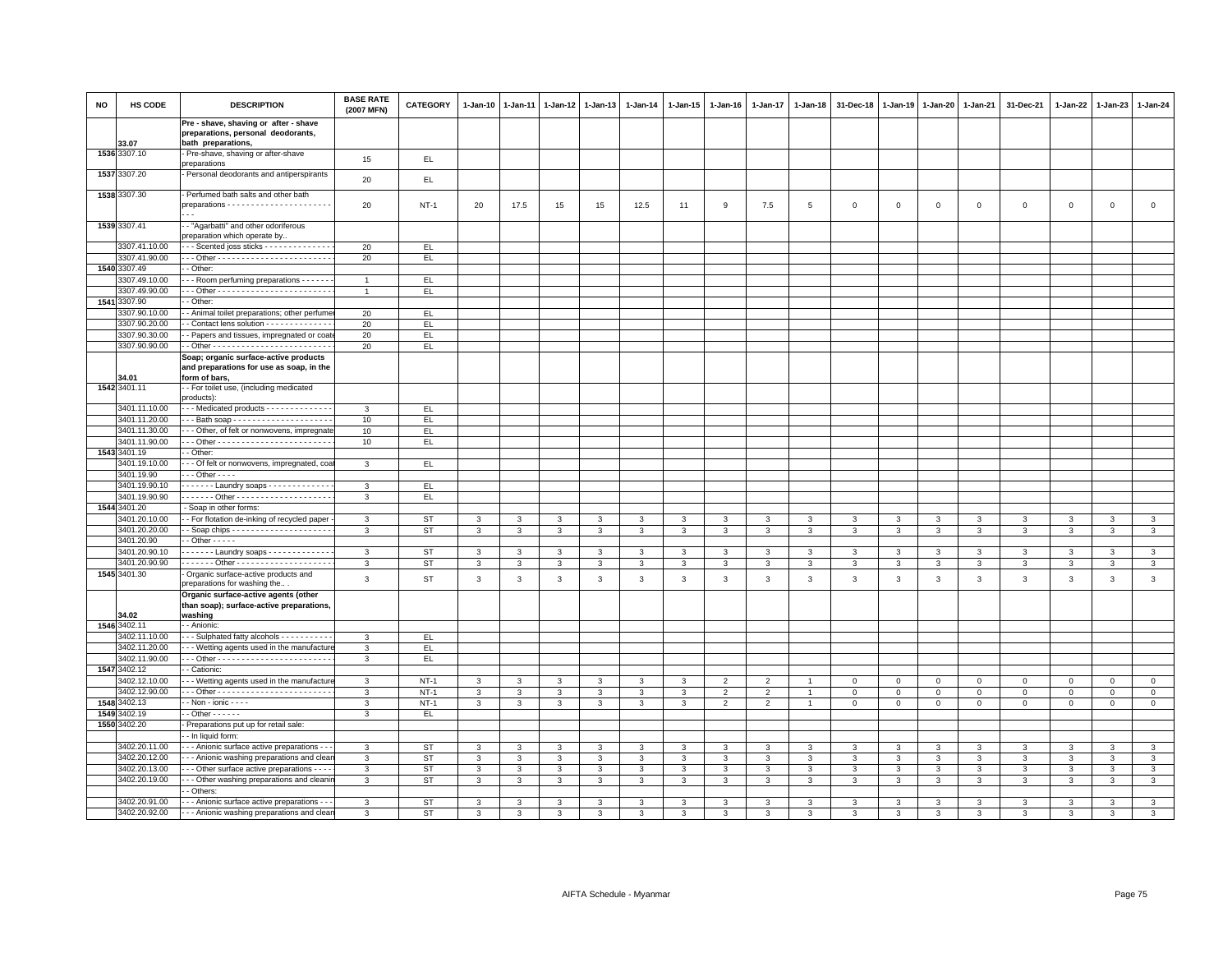| <b>NO</b> | HS CODE       | <b>DESCRIPTION</b>                                                                                 | <b>BASE RATE</b><br>(2007 MFN) | <b>CATEGORY</b> | 1-Jan-10 | $1 - Jan-11$            | $1 - Jan-12$ | $1 - Jan-13$   | $1 - Jan-14$ | 1-Jan-15 | $1 - Jan-16$ | 1-Jan-17                | $1 - Jan-18$   | 31-Dec-18    | 1-Jan-19       | 1-Jan-20     | 1-Jan-21        | 31-Dec-21           | 1-Jan-22     | 1-Jan-23       | 1-Jan-24        |
|-----------|---------------|----------------------------------------------------------------------------------------------------|--------------------------------|-----------------|----------|-------------------------|--------------|----------------|--------------|----------|--------------|-------------------------|----------------|--------------|----------------|--------------|-----------------|---------------------|--------------|----------------|-----------------|
|           | 3402.20.93.00 | - - Other surface active preparations - - -                                                        | 3                              | <b>ST</b>       | 3        | 3                       | 3            | 3              | 3            | 3        | 3            | 3                       | 3              | 3            | 3              | 3            | 3               | 3                   | 3            | 3              | 3               |
|           | 3402.20.99.00 | - - Other washing preparations and cleanii                                                         | 3                              | <b>ST</b>       | 3        | $\overline{\mathbf{3}}$ | 3            | $\overline{3}$ | 3            | 3        | 3            | $\overline{\mathbf{3}}$ | 3              | 3            | 3              | 3            | $\overline{3}$  | 3                   | 3            | $\overline{3}$ | $\overline{3}$  |
|           | 1551 3402.90  | Other:                                                                                             |                                |                 |          |                         |              |                |              |          |              |                         |                |              |                |              |                 |                     |              |                |                 |
|           |               | - In liquid form:                                                                                  |                                |                 |          |                         |              |                |              |          |              |                         |                |              |                |              |                 |                     |              |                |                 |
|           | 3402.90.11.00 | - - Anionic surface active preparations - -                                                        | $\mathbf{3}$                   | EL.             |          |                         |              |                |              |          |              |                         |                |              |                |              |                 |                     |              |                |                 |
|           | 3402.90.12.00 | - - Anionic washing preparations and clear                                                         | $\mathbf{1}$                   | EL.             |          |                         |              |                |              |          |              |                         |                |              |                |              |                 |                     |              |                |                 |
|           | 3402.90.13.00 | - - Other surface active preparations - - -                                                        | $\mathbf{3}$                   | EL.             |          |                         |              |                |              |          |              |                         |                |              |                |              |                 |                     |              |                |                 |
|           | 3402.90.19.00 | - - Other washing preparations and cleani                                                          |                                | EL              |          |                         |              |                |              |          |              |                         |                |              |                |              |                 |                     |              |                |                 |
|           |               | - Other:                                                                                           |                                |                 |          |                         |              |                |              |          |              |                         |                |              |                |              |                 |                     |              |                |                 |
|           | 3402.90.91.00 | - - Anionic surface active preparations - -                                                        | 3                              | EL.             |          |                         |              |                |              |          |              |                         |                |              |                |              |                 |                     |              |                |                 |
|           | 3402.90.92.00 | - - Anionic washing preparations and clear                                                         |                                | EL.             |          |                         |              |                |              |          |              |                         |                |              |                |              |                 |                     |              |                |                 |
|           | 3402.90.93.00 | - - - Other surface active preparations - - - -                                                    | $\overline{3}$                 | EL.             |          |                         |              |                |              |          |              |                         |                |              |                |              |                 |                     |              |                |                 |
|           | 3402.90.99.00 | - - Other washing preparations and cleanir                                                         | $\overline{1}$                 | EL              |          |                         |              |                |              |          |              |                         |                |              |                |              |                 |                     |              |                |                 |
|           | 4.03          | Lubricating preparations, (including<br>cutting - oil preparations, bolt or nut<br>release         |                                |                 |          |                         |              |                |              |          |              |                         |                |              |                |              |                 |                     |              |                |                 |
|           | 1552 3403.11  | - Preparations for the treatment of textile<br>materials, leather, furskins or other<br>materials: |                                |                 |          |                         |              |                |              |          |              |                         |                |              |                |              |                 |                     |              |                |                 |
|           |               | - - Liquid:                                                                                        |                                |                 |          |                         |              |                |              |          |              |                         |                |              |                |              |                 |                     |              |                |                 |
|           | 3403.11.11.00 | Lubricating oil preparation - - - - - - -                                                          | 1.5                            | $NT-1$          | 1.5      | 1.5                     | $1.5\,$      | 1.5            | 1.5          | 1.5      | 1.5          | 1.5                     |                | $\mathbf 0$  | $\mathsf 0$    | $\mathbf 0$  | $\circ$         | $\mathbf 0$         | $\mathbf 0$  | $\mathbf{O}$   | $\circ$         |
|           | 3403.11.12.00 | - - - - Preparations containing silicone oil -                                                     | 1.5                            | $NT-1$          | 1.5      | 1.5                     | 1.5          | 1.5            | 1.5          | 1.5      | 1.5          | 1.5                     | $\overline{1}$ | $\mathsf 0$  | $\mathsf 0$    | $\mathbf 0$  | $\circ$         | $\mathsf 0$         | $\mathbf 0$  | $\mathbf 0$    | $\circ$         |
|           | 3403.11.19.00 |                                                                                                    | 1.5                            | $NT-1$          | $1.5\,$  | $1.5\,$                 | $1.5\,$      | $1.5\,$        | $1.5\,$      | $1.5\,$  | 1.5          | $1.5\,$                 |                | $\,0\,$      | $\mathsf 0$    | $\mathbf 0$  | $\,0\,$         | $\mathsf 0$         | $\mathsf 0$  | $\mathbf{0}$   | $\mathbf 0$     |
|           | 3403.11.90.00 |                                                                                                    | 1.5                            | $NT-1$          | 1.5      | 1.5                     | 1.5          | 1.5            | 1.5          | 1.5      | 1.5          | 1.5                     |                | $\mathbf 0$  | $\mathsf 0$    | $\mathbf 0$  | $\mathbf 0$     | $\mathsf 0$         | $\mathbf 0$  | $\mathbf{0}$   | $\mathsf 0$     |
|           | 1553 3403.19  | - Other:                                                                                           |                                |                 |          |                         |              |                |              |          |              |                         |                |              |                |              |                 |                     |              |                |                 |
|           |               | - - Liquid:                                                                                        |                                |                 |          |                         |              |                |              |          |              |                         |                |              |                |              |                 |                     |              |                |                 |
|           | 3403.19.11.00 | - - - - Oil for aircraft engines - - - - - - - - - -                                               | 1.5                            | $NT-1$          | 1.5      | $1.5\,$                 | 1.5          | 1.5            | 1.5          | $1.5\,$  | 1.5          | 1.5                     |                | $\mathbf 0$  | $\mathsf 0$    | $\mathsf 0$  | $\mathbf 0$     | $\mathsf 0$         | $\mathbf 0$  | $\mathbf 0$    | $\mathbf 0$     |
|           | 3403.19.12.00 | - - - Preparations containing silicone oil -                                                       | 1.5                            | $NT-1$          | 1.5      | 1.5                     | 1.5          | 1.5            | 1.5          | 1.5      | 1.5          | 1.5                     |                | $\,0\,$      | $\Omega$       | $\Omega$     | $\overline{0}$  | $\mathsf 0$         | $\mathbf{0}$ | $\circ$        | $\mathbf{0}$    |
|           | 3403.19.19.00 |                                                                                                    | 1.5                            | $NT-1$          | 1.5      | 1.5                     | 1.5          | 1.5            | 1.5          | 1.5      | 1.5          | 1.5                     |                | $\mathbf 0$  | $\mathbf 0$    | 0            | $\mathbf{0}$    | $\mathbf 0$         | $\Omega$     | $\mathbf 0$    | $\mathbf{0}$    |
|           | 3403.19.90.00 |                                                                                                    | 1.5                            | $NT-1$          | 1.5      | 1.5                     | 1.5          | 1.5            | 1.5          | 1.5      | 1.5          | 1.5                     | $\overline{1}$ | $\,0\,$      | $\mathsf 0$    | $\mathsf 0$  | $\mathbf 0$     | $\Omega$            | $\mathbf 0$  | $\mathbf{0}$   | $\mathbf 0$     |
|           | 1554 3403.91  | - Preparations for the treatment of textile<br>materials, leather, furskins or other<br>naterials: |                                |                 |          |                         |              |                |              |          |              |                         |                |              |                |              |                 |                     |              |                |                 |
|           |               | - - Liquid:                                                                                        |                                |                 |          |                         |              |                |              |          |              |                         |                |              |                |              |                 |                     |              |                |                 |
|           | 3403.91.11.00 | - - - Preparations containing silicone oil -                                                       | 1.5                            | $NT-1$          | 1.5      | 1.5                     | 1.5          | 1.5            | 1.5          | 1.5      | 1.5          | 1.5                     |                | $\mathbf 0$  | $\mathbf 0$    | $\mathsf 0$  | $\mathbf 0$     | $\mathsf 0$         | $\mathbf 0$  | $\mathbf 0$    | $\mathsf 0$     |
|           | 3403.91.19.00 |                                                                                                    | 1.5                            | $NT-1$          | 1.5      | 1.5                     | 1.5          | 1.5            | 1.5          | 1.5      | 1.5          | 1.5                     |                | $\mathbf 0$  | $\mathsf 0$    | $\mathsf 0$  | $\,0\,$         | $\mathsf 0$         | $\mathbf 0$  | $\mathsf 0$    | $\overline{0}$  |
|           | 3403.91.90.00 | --- Other ------------------------                                                                 | 1.5                            | $NT-1$          | 1.5      | 1.5                     | 1.5          | 1.5            | 1.5          | $1.5\,$  | 1.5          | 1.5                     |                | $\mathbf 0$  | $\mathsf 0$    | $\mathsf 0$  | $\mathbf 0$     | $\mathbf 0$         | $\mathbf 0$  | $\mathbf 0$    | $\circ$         |
|           | 1555 3403.99  | - Other:                                                                                           | 1.5                            | $NT-1$          | 1.5      | 1.5                     | 1.5          | 1.5            | 1.5          | 1.5      | 1.5          | 1.5                     | $\overline{1}$ | $\mathbf{0}$ | $\mathbf 0$    | $\mathbf{0}$ | $\overline{0}$  | $\mathbf 0$         | $\mathbf 0$  | $\mathbf{0}$   | $\mathbf{0}$    |
|           |               | - - Liquid:                                                                                        |                                |                 |          |                         |              |                |              |          |              |                         |                |              |                |              |                 |                     |              |                |                 |
|           | 3403.99.11.00 | $\cdots$ Oil for aircraft engines $\cdots$                                                         | 1.5                            | $NT-1$          | 1.5      | 1.5                     | 1.5          | 1.5            | 1.5          | 1.5      | 1.5          | 1.5                     |                | $\mathbf 0$  | $\mathsf 0$    | $\mathsf 0$  | $\mathbf 0$     | $\mathsf 0$         | $\mathbf 0$  | $\overline{0}$ | $\mathsf 0$     |
|           | 3403.99.12.00 | - - - Preparations containing silicone oil -                                                       | 1.5                            | $NT-1$          | 1.5      | $1.5\,$                 | $1.5\,$      | 1.5            | 1.5          | 1.5      | 1.5          | $1.5\,$                 |                | $\mathsf 0$  | $\mathsf 0$    | $\mathsf 0$  | $\mathbf 0$     | $\mathsf 0$         | $\mathbf 0$  | $\mathbf 0$    | $\mathsf 0$     |
|           | 3403.99.19.00 |                                                                                                    | 1.5                            | $NT-1$          | 1.5      | 1.5                     | $1.5\,$      | $1.5\,$        | 1.5          | 1.5      | 1.5          | $1.5\,$                 | $\overline{1}$ | $\mathsf 0$  | $\mathsf 0$    | $\mathsf 0$  | $\mathbf 0$     | $\mathbf 0$         | $\mathbf 0$  | $\mathbf 0$    | $\mathsf 0$     |
|           | 3403.99.90.00 |                                                                                                    | 1.5                            | $NT-1$          | 1.5      | 1.5                     | 1.5          | 1.5            | 1.5          | 1.5      | 1.5          | 1.5                     | $\overline{1}$ | $\mathbf 0$  | $\mathbf 0$    | $\mathsf 0$  | $\mathbf 0$     | $\mathbf{0}$        | $\mathbf 0$  | $\mathbf{0}$   | $\mathsf 0$     |
|           |               |                                                                                                    |                                |                 |          |                         |              |                |              |          |              |                         |                |              |                |              |                 |                     |              |                |                 |
|           | 4.04          | Artificial waxes and prepared waxes.                                                               |                                |                 |          |                         |              |                |              |          |              |                         |                |              |                |              |                 |                     |              |                |                 |
|           | 1556 3404.10  | - Of chemically modified lignite - - - -                                                           | 1.5                            | $NT-1$          | 1.5      | $1.5\,$                 | $1.5\,$      | $1.5\,$        | 1.5          | 1.5      | 1.5          | $1.5\,$                 |                | $\mathbf 0$  | $\mathsf 0$    | $\mathsf 0$  | $\mathsf 0$     | $\mathsf{O}\xspace$ | $\mathsf 0$  | $\mathsf 0$    | $\overline{0}$  |
|           | 1557 3404.20  | Of poly(oxyethylene) (polyethylene glycol)                                                         | 1.5                            | $NT-1$          | $1.5\,$  | 1.5                     | $1.5\,$      | 1.5            | 1.5          | $1.5\,$  | 1.5          | 1.5                     | $\overline{1}$ | $\mathsf 0$  | $\mathsf 0$    | $\mathsf 0$  | $\mathsf 0$     | $\mathsf 0$         | $\mathsf 0$  | $\mathbf 0$    | $\mathsf 0$     |
|           | 1558 3404.90  | - Other - - - - - - - - - - - -                                                                    | 1.5                            | $NT-1$          | 1.5      | 1.5                     | $1.5\,$      | 1.5            | 1.5          | 1.5      | 1.5          | $1.5\,$                 | $\overline{1}$ | $\mathsf 0$  | $\mathsf 0$    | $\mathsf 0$  | $\mathbf 0$     | $\mathbf{0}$        | $\mathsf 0$  | $\circ$        | $\overline{0}$  |
|           | 34.05         | Polishes and creams, for footwear,<br>furniture, floors, coachwork, glass or<br>metal, scouring    |                                |                 |          |                         |              |                |              |          |              |                         |                |              |                |              |                 |                     |              |                |                 |
|           | 1559 3405.10  | Polishes, creams and similar preparations<br>for footwear                                          | 7.5                            | <b>ST</b>       | 7.5      | 7.5                     | 7.5          | 7.5            | 6            | 6        | 6            | 6                       | 5              | $\sqrt{5}$   | $\overline{5}$ | 5            | 5               | 5                   | 5            | 5              | $5\overline{5}$ |
|           | 1560 3405.20  | - Polishes, creams and similar preparations<br>for the maintenance of wooden furniture,<br>floors  | 7.5                            | $NT-1$          | 7.5      | 7.5                     | 7.5          | 6              | 6            | 5        | -5           | 5                       | 3              | $\mathbf 0$  | $\mathbf 0$    | $\mathsf 0$  | $\mathbf 0$     | $\mathbf{0}$        | $\mathbf{0}$ | $\mathbf{0}$   | $\mathbf 0$     |
|           | 1561 3405.30  | - Polishes and similar preparations for ---                                                        | 7.5                            | $NT-1$          | 7.5      | 7.5                     | 7.5          | 6              | 6            | 5        | 5            | 5                       | 3              | $\mathbf 0$  | 0              | $\mathsf 0$  | $\mathbf 0$     | $\mathsf 0$         | $\mathbf 0$  | $\mathbf 0$    | $\mathbf 0$     |
|           | 1562 3405.40  | Scouring pastes and powders and other<br>scouring preparations:                                    |                                |                 |          |                         |              |                |              |          |              |                         |                |              |                |              |                 |                     |              |                |                 |
|           |               | - Scouring pastes and powders:                                                                     |                                |                 |          |                         |              |                |              |          |              |                         |                |              |                |              |                 |                     |              |                |                 |
|           | 3405.40.11.00 | - - Abrasive lapping and abrasive honing,                                                          | 7.5                            | ST              | 7.5      | $7.5\,$                 | $7.5\,$      | $7.5\,$        | 6            | 6        | 6            | 6                       | 5              | $\,$ 5 $\,$  | $\,$ 5 $\,$    | 5            | $5\phantom{.0}$ | $\overline{5}$      | $\,$ 5 $\,$  | 5              | $\,$ 5 $\,$     |
|           | 3405.40.19.00 |                                                                                                    | 7.5                            | <b>ST</b>       | 7.5      | 7.5                     | 7.5          | 7.5            | 6            | 6        | 6            | 6                       | $5^{\circ}$    | 5            | 5              | 5            | 5               | 5                   | 5            | 5              | 5               |
|           | 3405.40.90.00 |                                                                                                    | 7.5                            | <b>ST</b>       | 7.5      | $7.5\,$                 | $7.5\,$      | $7.5\,$        | 6            | 6        | 6            | 6                       | 5              | 5            | 5              | 5            | 5               | 5                   | 5            | 5              | 5               |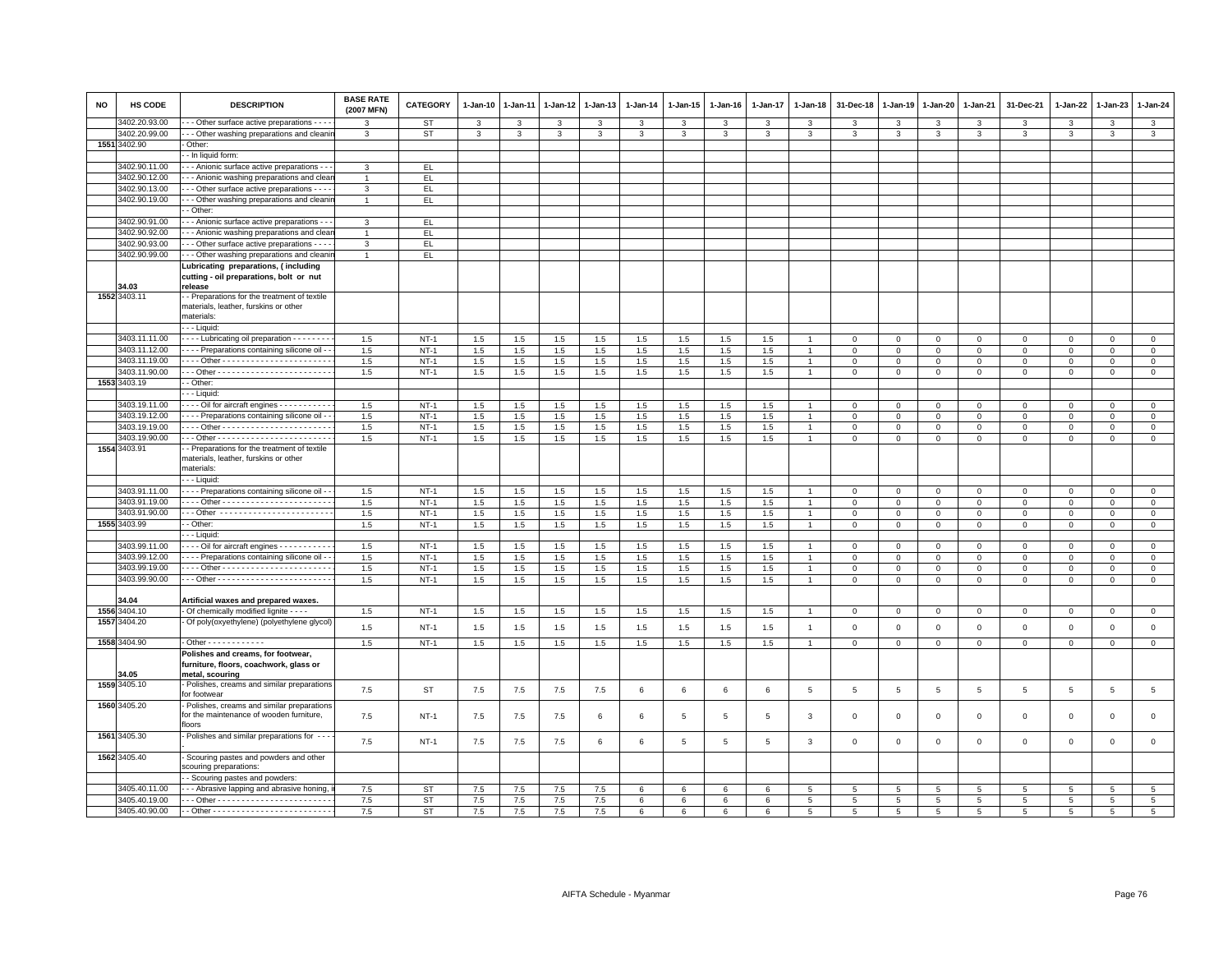| NO   | HS CODE                        | <b>DESCRIPTION</b>                                                                               | <b>BASE RATE</b><br>(2007 MFN) | <b>CATEGORY</b>  | 1-Jan-10             | 1-Jan-11             | 1-Jan-12             | 1-Jan-13                         | 1-Jan-14                         | 1-Jan-15                         | 1-Jan-16          | 1-Jan-17          | 1-Jan-18                         | 31-Dec-18                   | 1-Jan-19               | 1-Jan-20                       | 1-Jan-21                    | 31-Dec-21                     | 1-Jan-22               | 1-Jan-23                   | 1-Jan-24                       |
|------|--------------------------------|--------------------------------------------------------------------------------------------------|--------------------------------|------------------|----------------------|----------------------|----------------------|----------------------------------|----------------------------------|----------------------------------|-------------------|-------------------|----------------------------------|-----------------------------|------------------------|--------------------------------|-----------------------------|-------------------------------|------------------------|----------------------------|--------------------------------|
| 1563 | 3405.90                        | Other:                                                                                           |                                |                  |                      |                      |                      |                                  |                                  |                                  |                   |                   |                                  |                             |                        |                                |                             |                               |                        |                            |                                |
|      | 3405.90.10.00                  | - Metal polishes - - - - - - - - - - - - - - - - -                                               | 7.5                            | ST               | 7.5                  | 7.5                  | 7.5                  | 7.5                              | 6                                | 6                                | 6                 | 6                 | 5                                | 5                           | 5                      | 5                              | 5                           | 5                             | 5                      | 5                          | 5                              |
|      | 3405.90.90.00                  |                                                                                                  | 7.5                            | <b>ST</b>        | 7.5                  | 7.5                  | 7.5                  | 7.5                              | 6                                | 6                                | 6                 | 6                 | 5                                | 5                           | 5                      | $\overline{5}$                 | 5                           | 5                             | 5                      | 5                          | $\,$ 5 $\,$                    |
|      | 1564 3406.00                   | Candles, tapers, and the like - - - - -                                                          | 7.5                            | <b>ST</b>        | 7.5                  | 7.5                  | 7.5                  | 7.5                              | 6                                | 6                                | 6                 | 6                 | 5                                | 5                           | 5                      | 5                              | 5                           | 5                             | 5                      | -5                         | 5                              |
|      | 34.07                          | Modelling pastes, including those put<br>up for children's amusement;<br>preparations known as   |                                |                  |                      |                      |                      |                                  |                                  |                                  |                   |                   |                                  |                             |                        |                                |                             |                               |                        |                            |                                |
|      | 1565 3407.00                   | - Other - - - - - - - - - -                                                                      |                                |                  |                      |                      |                      |                                  |                                  |                                  |                   |                   |                                  |                             |                        |                                |                             |                               |                        |                            |                                |
|      | 3407.00.10.00                  | - Modelling pastes, including those put up                                                       | 1.5                            | $NT-1$           | 1.5                  | 1.5                  | 1.5                  | 1.5                              | 1.5                              | 1.5                              | 1.5               | 1.5               |                                  | $\mathbf 0$                 | $\mathbf 0$            | $\mathbf 0$                    | $\mathbf 0$                 | $\mathbf 0$                   | $\Omega$               | $\Omega$                   | $\mathbf 0$                    |
|      | 3407.00.20.00                  | - Preparations known as "dental wax" or "d                                                       | 1.5                            | $NT-1$           | $1.5\,$              | $1.5\,$              | 1.5                  | $1.5\,$                          | 1.5                              | 1.5                              | 1.5               | 1.5               |                                  | $\mathbf 0$                 | $\mathsf 0$            | $\mathbf 0$                    | $\mathbf 0$                 | $\mathsf 0$                   | $\mathbf 0$            | $\mathsf 0$                | $\overline{0}$                 |
|      | 3407.00.90.00                  |                                                                                                  | 1.5                            | $NT-1$           | 1.5                  | 1.5                  | 1.5                  | 1.5                              | 1.5                              | 1.5                              | 1.5               | 1.5               | $\overline{1}$                   | $\mathbf{0}$                | $\mathbf 0$            | $\overline{0}$                 | $\overline{0}$              | $\mathbf 0$                   | $\mathbf 0$            | $\mathsf 0$                | $\mathbf{0}$                   |
|      |                                | Casein, caseinates and other casein                                                              |                                |                  |                      |                      |                      |                                  |                                  |                                  |                   |                   |                                  |                             |                        |                                |                             |                               |                        |                            |                                |
|      | 35.01                          | derivatives; casein glues.                                                                       |                                |                  |                      |                      |                      |                                  |                                  |                                  |                   |                   |                                  |                             |                        |                                |                             |                               |                        |                            |                                |
|      | 1566 3501.10                   | Casein - - - - - - - - - - - -                                                                   | 5                              | $NT-1$           | 5                    | 5                    | 5                    | $\overline{4}$                   | $\overline{4}$                   | $\overline{4}$                   | 3                 | 3                 | $\overline{2}$                   | $\mathbf 0$                 | $\mathbf{0}$           | $\mathsf 0$                    | $\mathbf 0$                 | $\mathsf 0$                   | $\Omega$               | $\mathbf 0$                | $\mathsf 0$                    |
|      | 1567 3501.90                   | - Other - - - - - - - - - - - - - -                                                              | 5                              | $NT-1$           | 5                    | $5\phantom{.0}$      | 5                    | $\overline{4}$                   | $\overline{4}$                   | $\overline{4}$                   | $\mathbf{3}$      | $\mathbf{3}$      | $\overline{2}$                   | $\mathbf{0}$                | $\mathbf{0}$           | $\overline{0}$                 | $\mathbf{0}$                | $\mathbf{0}$                  | $\mathbf{0}$           | $\mathbf 0$                | $\mathbf{0}$                   |
|      |                                | Albumins (including concentrates of                                                              |                                |                  |                      |                      |                      |                                  |                                  |                                  |                   |                   |                                  |                             |                        |                                |                             |                               |                        |                            |                                |
|      |                                | two or more whey proteins, containing                                                            |                                |                  |                      |                      |                      |                                  |                                  |                                  |                   |                   |                                  |                             |                        |                                |                             |                               |                        |                            |                                |
|      | 35.02<br>1568 3502.11          | by weight more than                                                                              |                                |                  |                      |                      |                      |                                  |                                  |                                  |                   |                   |                                  |                             |                        |                                |                             |                               |                        |                            |                                |
|      | 1569 3502.19                   | $-$ Other - - - - - - - - - - - - - -                                                            | $5\phantom{.0}$<br>5           | $NT-1$<br>$NT-1$ | 5<br>$5\phantom{.0}$ | 5<br>$5\phantom{.0}$ | 5<br>$5\overline{5}$ | $\overline{4}$<br>$\overline{4}$ | $\overline{4}$<br>$\overline{4}$ | $\overline{4}$<br>$\overline{4}$ | 3<br>$\mathbf{3}$ | 3<br>$\mathbf{3}$ | $\overline{2}$<br>$\overline{2}$ | $\mathbf 0$<br>$\mathbf{0}$ | $\mathsf 0$<br>$\circ$ | $\mathbf{0}$<br>$\overline{0}$ | $\mathsf 0$<br>$\mathbf{0}$ | $\mathsf 0$<br>$\overline{0}$ | $\mathsf 0$<br>$\circ$ | $\mathsf 0$<br>$\mathbf 0$ | $\mathbf{0}$<br>$\overline{0}$ |
|      | 1570 3502.20                   | Milk albumin, including concentrates of                                                          |                                |                  |                      |                      |                      |                                  |                                  |                                  |                   |                   |                                  |                             |                        |                                |                             |                               |                        |                            |                                |
|      |                                | two or more whey proteins - - - - - - - - - -<br>$- - -$                                         | 5                              | $NT-1$           | 5                    | 5                    | 5                    | 4                                | $\overline{4}$                   | $\overline{4}$                   | 3                 | 3                 | $\overline{2}$                   | $\mathbf 0$                 | $\overline{0}$         | $\mathbf 0$                    | $\mathbf 0$                 | $\mathsf 0$                   | 0                      | 0                          | $\mathsf 0$                    |
|      | 1571 3502.90                   | - Other - - - - - - - - - - - - - - - -                                                          | 5                              | $NT-1$           | 5                    | 5                    | 5                    | $\overline{4}$                   | $\overline{4}$                   | $\overline{4}$                   | 3                 | 3                 | $\overline{2}$                   | $\mathbf 0$                 | $\mathbf 0$            | $\mathbf 0$                    | $\mathbf{0}$                | $\mathbf 0$                   | $\mathbf 0$            | $\mathbf 0$                | $\mathbf 0$                    |
|      |                                | Gelatin (including gelatin in rectangular                                                        |                                |                  |                      |                      |                      |                                  |                                  |                                  |                   |                   |                                  |                             |                        |                                |                             |                               |                        |                            |                                |
|      |                                | (including square) sheets, whether or                                                            |                                |                  |                      |                      |                      |                                  |                                  |                                  |                   |                   |                                  |                             |                        |                                |                             |                               |                        |                            |                                |
|      | 35.03                          | not                                                                                              |                                |                  |                      |                      |                      |                                  |                                  |                                  |                   |                   |                                  |                             |                        |                                |                             |                               |                        |                            |                                |
|      | 1572 3503.00                   | Gelatin (including gelatin in rectangular                                                        |                                |                  |                      |                      |                      |                                  |                                  |                                  |                   |                   |                                  |                             |                        |                                |                             |                               |                        |                            |                                |
|      | 3503.00.10.00                  | including                                                                                        | 1.5                            | <b>ST</b>        | 1.5                  | 1.5                  | 1.5                  | $1.5\,$                          | 1.5                              | 1.5                              | 1.5               | 1.5               | 1.5                              | 1.5                         | 1.5                    | 1.5                            | 1.5                         | 1.5                           | 1.5                    | 1.5                        | 1.5                            |
|      | 3503.00.20.00                  | Gelatin in powder form with bloating level                                                       | 5                              | <b>ST</b>        | 5                    | 5                    | 5                    | 5                                | 5                                | $5\overline{5}$                  | 5                 | 5                 | 5                                | 5                           | 5                      | $5\overline{5}$                | 5                           | 5                             | 5                      | 5                          | 5                              |
|      | 3503.00.90.00                  |                                                                                                  | 5                              | <b>ST</b>        | $\overline{5}$       | $\overline{5}$       | $\overline{5}$       | $\overline{5}$                   | 5                                | $\overline{5}$                   | $\overline{5}$    | $\overline{5}$    | 5                                | 5                           | 5                      | $\overline{5}$                 | $\overline{5}$              | 5                             | 5                      | 5                          | $\overline{5}$                 |
|      |                                | Peptones and their derivatives; other                                                            |                                |                  |                      |                      |                      |                                  |                                  |                                  |                   |                   |                                  |                             |                        |                                |                             |                               |                        |                            |                                |
|      | 35.04                          | protein substances and their<br>derivatives, not elsewhere                                       |                                |                  |                      |                      |                      |                                  |                                  |                                  |                   |                   |                                  |                             |                        |                                |                             |                               |                        |                            |                                |
|      | 1573 3504.00                   | Peptones and their derivatives; other<br>protein substances and --------                         |                                |                  |                      |                      |                      |                                  |                                  |                                  |                   |                   |                                  |                             |                        |                                |                             |                               |                        |                            |                                |
|      | 3504.00.10.00                  | - Protein substances from soyabean - - - -                                                       | 1.5                            | <b>ST</b>        | 1.5                  | 1.5                  | 1.5                  | 1.5                              | 1.5                              | 1.5                              | 1.5               | 1.5               | 1.5                              | 1.5                         | 1.5                    | 1.5                            | 1.5                         | 1.5                           | 1.5                    | 1.5                        | 1.5                            |
|      | 3504.00.90.00                  |                                                                                                  | 1.5                            | <b>ST</b>        | 1.5                  | 1.5                  | 1.5                  | 1.5                              | 1.5                              | 1.5                              | 1.5               | 1.5               | 1.5                              | 1.5                         | 1.5                    | 1.5                            | 1.5                         | 1.5                           | 1.5                    | 1.5                        | 1.5                            |
|      | 35.05                          | Dextrins and other modified starches<br>(for example, pregelatinised or<br>esterified starches); |                                |                  |                      |                      |                      |                                  |                                  |                                  |                   |                   |                                  |                             |                        |                                |                             |                               |                        |                            |                                |
|      | 1574 3505.10                   | Dextrins and other modified starches:                                                            |                                |                  |                      |                      |                      |                                  |                                  |                                  |                   |                   |                                  |                             |                        |                                |                             |                               |                        |                            |                                |
|      |                                |                                                                                                  |                                |                  |                      |                      |                      |                                  |                                  |                                  |                   |                   |                                  |                             |                        |                                |                             |                               |                        |                            |                                |
|      | 3505.10.10.00                  | - Dextrins and soluble or roasted starches                                                       | 1.5                            | EL               |                      |                      |                      |                                  |                                  |                                  |                   |                   |                                  |                             |                        |                                |                             |                               |                        |                            |                                |
|      | 3505.10.90.00                  | - Glues - - - - - - - - - - - - - -                                                              | 1.5                            | EL.              |                      |                      |                      |                                  |                                  |                                  |                   |                   |                                  |                             |                        |                                |                             |                               |                        |                            |                                |
|      | 1575 3505.20                   |                                                                                                  | 1.5                            | $NT-1$           | 1.5                  | $1.5\,$              | 1.5                  | 1.5                              | 1.5                              | 1.5                              | 1.5               | 1.5               | $\overline{1}$                   | $\mathbf 0$                 | $\,0\,$                | $\mathbf 0$                    | $\mathsf 0$                 | $\mathsf 0$                   | $\mathbf 0$            | $\mathsf 0$                | $\overline{0}$                 |
|      |                                | Prepared glues and other prepared<br>adhesives, not elsewhere specified or                       |                                |                  |                      |                      |                      |                                  |                                  |                                  |                   |                   |                                  |                             |                        |                                |                             |                               |                        |                            |                                |
|      | 35.06                          | included; products                                                                               |                                |                  |                      |                      |                      |                                  |                                  |                                  |                   |                   |                                  |                             |                        |                                |                             |                               |                        |                            |                                |
|      | 1576 3506.10                   | Products suitable for use as glues or                                                            |                                |                  |                      |                      |                      |                                  |                                  |                                  |                   |                   |                                  |                             |                        |                                |                             |                               |                        |                            |                                |
|      |                                | adhesives, put up for retail sale as glues or                                                    | 1.5                            | $NT-1$           | $1.5\,$              | 1.5                  | 1.5                  | 1.5                              | 1.5                              | 1.5                              | 1.5               | 1.5               | $\overline{1}$                   | $\,0\,$                     | $\overline{0}$         | $\mathbf 0$                    | $\mathsf 0$                 | $\mathsf 0$                   | $\mathsf 0$            | $\mathsf 0$                | $\mathsf 0$                    |
|      | 1577 3506.91                   | - - Adhesives based on polymers of<br>headings 39.01 to 39.13 or on rubber -                     | 1.5                            | EL.              |                      |                      |                      |                                  |                                  |                                  |                   |                   |                                  |                             |                        |                                |                             |                               |                        |                            |                                |
|      | 1578 3506.99                   | $-$ Other $    -$                                                                                | 1.5                            | EL               |                      |                      |                      |                                  |                                  |                                  |                   |                   |                                  |                             |                        |                                |                             |                               |                        |                            |                                |
|      | 35.07                          | Enzymes; prepared enzymes not<br>elsewhere specified or included.                                |                                |                  |                      |                      |                      |                                  |                                  |                                  |                   |                   |                                  |                             |                        |                                |                             |                               |                        |                            |                                |
|      | 1579 3507.10                   | Rennet and concentrates thereof - - - -                                                          | $\overline{1}$                 | $NT-1$           | $\overline{1}$       |                      | $\overline{1}$       | $\overline{1}$                   |                                  | $\overline{1}$                   |                   | $\overline{1}$    |                                  | $\overline{0}$              | $\mathbf{0}$           | $\mathbf{0}$                   | $\mathbf{0}$                | $\mathbf 0$                   | $\mathbf 0$            | $\mathbf{0}$               | $\mathbf{0}$                   |
|      | 1580 3507.90                   | $\cdot$ Other $\cdot$ $\cdot$ $\cdot$ $\cdot$ $\cdot$ $\cdot$ $\cdot$                            | $\mathbf{1}$                   | $NT-1$           | -1                   |                      |                      | $\overline{1}$                   |                                  | $\mathbf{1}$                     |                   | $\overline{1}$    | $\mathbf{1}$                     | $\mathbf 0$                 | $\mathbf 0$            | $\mathbf{0}$                   | $\mathbf{0}$                | $\mathbf 0$                   | 0                      | $\mathbf{0}$               | $\overline{0}$                 |
|      | 1581 3601.00                   | Propellent powders                                                                               |                                |                  |                      |                      |                      |                                  |                                  |                                  |                   |                   |                                  |                             |                        |                                |                             |                               |                        |                            |                                |
|      | 3601.00.00.10<br>3601.00.00.90 | . Black powder                                                                                   | 7.5                            | EL.              |                      |                      |                      |                                  |                                  |                                  |                   |                   |                                  |                             |                        |                                |                             |                               |                        |                            |                                |
|      | 1582 3602.00                   | Prepared explosives, other than                                                                  | 7.5                            | EL<br>EL.        |                      |                      |                      |                                  |                                  |                                  |                   |                   |                                  |                             |                        |                                |                             |                               |                        |                            |                                |
|      |                                |                                                                                                  | $\overline{2}$                 |                  |                      |                      |                      |                                  |                                  |                                  |                   |                   |                                  |                             |                        |                                |                             |                               |                        |                            |                                |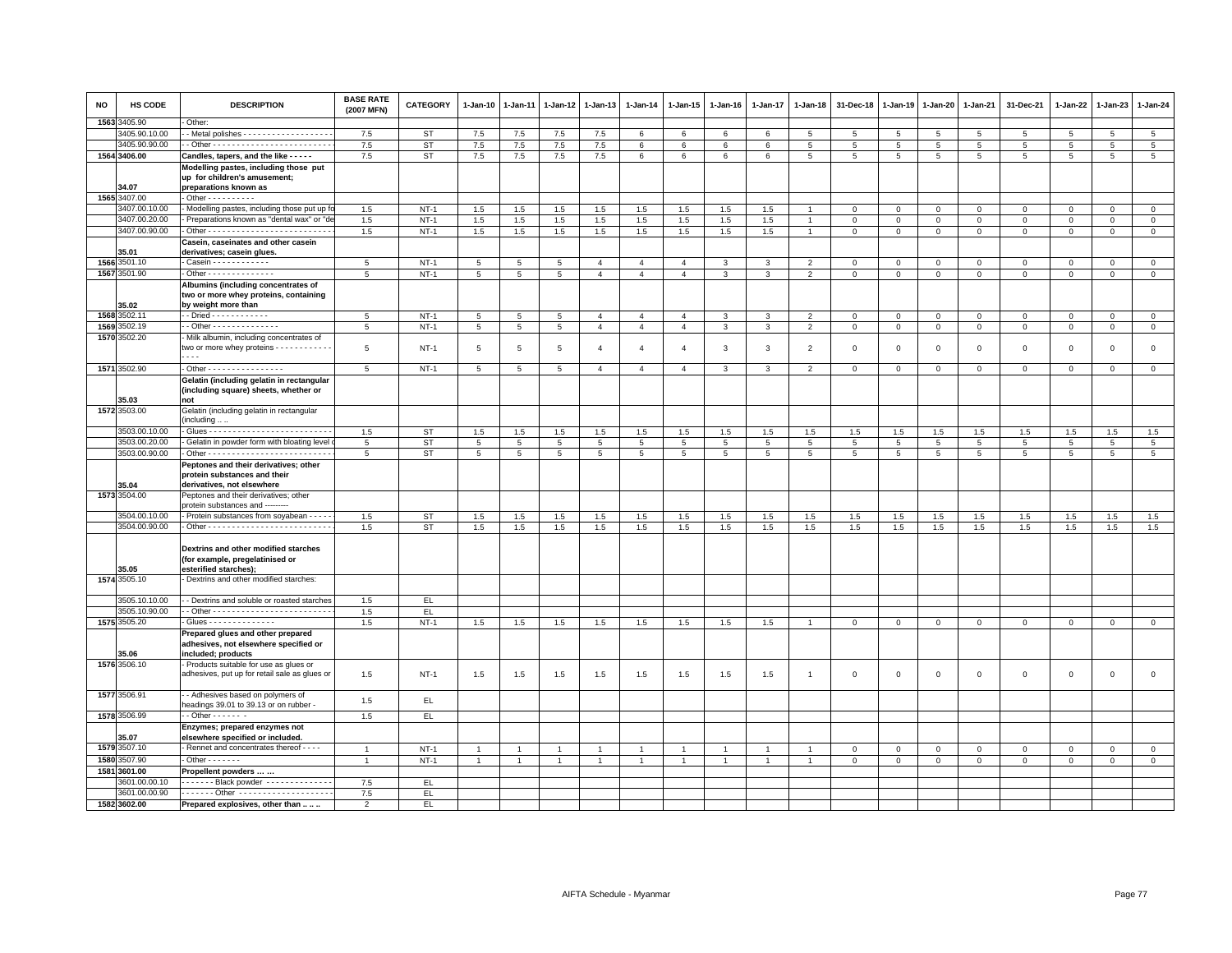| <b>NO</b> | HS CODE                       | <b>DESCRIPTION</b>                                                          | <b>BASE RATE</b><br>(2007 MFN) | <b>CATEGORY</b> | 1-Jan-10        | $1 - Jan-11$    | 1-Jan-12        | 1-Jan-13 | 1-Jan-14    | 1-Jan-15        | 1-Jan-16        | 1-Jan-17        | 1-Jan-18        | 31-Dec-18       | 1-Jan-19       | 1-Jan-20        | 1-Jan-21       | 31-Dec-21           | 1-Jan-22       | 1-Jan-23        | 1-Jan-24        |
|-----------|-------------------------------|-----------------------------------------------------------------------------|--------------------------------|-----------------|-----------------|-----------------|-----------------|----------|-------------|-----------------|-----------------|-----------------|-----------------|-----------------|----------------|-----------------|----------------|---------------------|----------------|-----------------|-----------------|
|           |                               | Safety fuses; detonating fuses;<br>percussion or detonating caps; igniters; |                                |                 |                 |                 |                 |          |             |                 |                 |                 |                 |                 |                |                 |                |                     |                |                 |                 |
|           | 36.03                         | electric detonators.                                                        |                                |                 |                 |                 |                 |          |             |                 |                 |                 |                 |                 |                |                 |                |                     |                |                 |                 |
|           | 1583 3603.00                  | Safety fuses; detonating fuses; .                                           |                                |                 |                 |                 |                 |          |             |                 |                 |                 |                 |                 |                |                 |                |                     |                |                 |                 |
|           | 3603.00.10                    | Semi-fuses; elemented caps; signal tubes - - -                              |                                |                 |                 |                 |                 |          |             |                 |                 |                 |                 |                 |                |                 |                |                     |                |                 |                 |
|           | 3603.00.10.10                 | $\cdots$ $\cdots$ Safety fuses $\cdots$ $\cdots$ $\cdots$                   | $\overline{2}$                 | EL              |                 |                 |                 |          |             |                 |                 |                 |                 |                 |                |                 |                |                     |                |                 |                 |
|           | 3603.00.10.90                 |                                                                             | $\overline{2}$                 | EL              |                 |                 |                 |          |             |                 |                 |                 |                 |                 |                |                 |                |                     |                |                 |                 |
|           | 3603.00.90                    | - Other - - - - - - - - - - - - -                                           |                                |                 |                 |                 |                 |          |             |                 |                 |                 |                 |                 |                |                 |                |                     |                |                 |                 |
|           | 3603.00.90.10                 | ------ Safety fuses --------------                                          | $\overline{2}$                 | EL              |                 |                 |                 |          |             |                 |                 |                 |                 |                 |                |                 |                |                     |                |                 |                 |
|           | 3603.00.90.90                 |                                                                             | $\overline{2}$                 | EL.             |                 |                 |                 |          |             |                 |                 |                 |                 |                 |                |                 |                |                     |                |                 |                 |
|           |                               | Fireworks, signalling flares, rain                                          |                                |                 |                 |                 |                 |          |             |                 |                 |                 |                 |                 |                |                 |                |                     |                |                 |                 |
|           |                               | rockets, fog signals and other                                              |                                |                 |                 |                 |                 |          |             |                 |                 |                 |                 |                 |                |                 |                |                     |                |                 |                 |
|           | 36.04<br>1584 3604.10         | pyrotechnic articles.<br>- Fireworks:                                       |                                |                 |                 |                 |                 |          |             |                 |                 |                 |                 |                 |                |                 |                |                     |                |                 |                 |
|           | 3604.10.10.00                 | - Firecrackers - - - - - - - - - - - - - - - - - -                          | 10                             | EL              |                 |                 |                 |          |             |                 |                 |                 |                 |                 |                |                 |                |                     |                |                 |                 |
|           | 3604.10.90.00                 |                                                                             | 10                             | EL.             |                 |                 |                 |          |             |                 |                 |                 |                 |                 |                |                 |                |                     |                |                 |                 |
|           | 1585 3604.90                  | Other:                                                                      |                                |                 |                 |                 |                 |          |             |                 |                 |                 |                 |                 |                |                 |                |                     |                |                 |                 |
|           | 3604.90.10.00                 | - Distress signal equipment - - - - - - - - -                               | $\overline{2}$                 | EL.             |                 |                 |                 |          |             |                 |                 |                 |                 |                 |                |                 |                |                     |                |                 |                 |
|           | 3604.90.20.00                 | - Miniature pyrotechnic munitions and per                                   | $\overline{2}$                 | EL.             |                 |                 |                 |          |             |                 |                 |                 |                 |                 |                |                 |                |                     |                |                 |                 |
|           | 3604.90.90.00                 |                                                                             | $\overline{2}$                 | EL              |                 |                 |                 |          |             |                 |                 |                 |                 |                 |                |                 |                |                     |                |                 |                 |
|           |                               | Matches, other than pyrotechnic articles                                    |                                |                 |                 |                 |                 |          |             |                 |                 |                 |                 |                 |                |                 |                |                     |                |                 |                 |
|           | 36.05                         | of heading 36.04                                                            |                                |                 |                 |                 |                 |          |             |                 |                 |                 |                 |                 |                |                 |                |                     |                |                 |                 |
|           | 1586 3605.00                  | Matches, other than pyrotechnic articles of                                 |                                |                 |                 |                 |                 |          |             |                 |                 |                 |                 |                 |                |                 |                |                     |                |                 |                 |
|           |                               | heading 36.04                                                               |                                |                 |                 |                 |                 |          |             |                 |                 |                 |                 |                 |                |                 |                |                     |                |                 |                 |
|           | 3605.00.10.00                 | - In packings of less than 25 matches - - -                                 | 5                              | <b>ST</b>       | 5               | 5               | 5               | 5        | 5           | 5               | 5               | 5               | 5               | 5               | 5              | 5               | 5              | 5                   | 5              | 5               | 5               |
|           | 3605.00.20.00                 | - In packings of 25 or more but less than 50                                | 5                              | ST              | $5\phantom{.0}$ | $5\phantom{.0}$ | $5\overline{5}$ | 5        | $\,$ 5 $\,$ | $5\phantom{.0}$ | $5\overline{5}$ | $5\overline{5}$ | 5               | $5\overline{5}$ | $\overline{5}$ | $5\phantom{.0}$ | 5              | $\overline{5}$      | $\overline{5}$ | $5\phantom{.0}$ | $5\phantom{.0}$ |
|           | 3605.00.30.00                 | - In packings of 50 or more but less than 10                                | 5                              | ST              | 5               | $5^{\circ}$     | $5\overline{5}$ | 5        | 5           | 5               | $5\overline{5}$ | 5               | 5               | $\overline{5}$  | 5              | 5               | 5              | 5                   | $5^{\circ}$    | 5               | $5\phantom{.0}$ |
|           | 3605.00.40.00                 | - In packings of 100 or more matches - - -                                  | 5                              | ST              | $5\phantom{.0}$ | $5\phantom{.0}$ | $5\phantom{.0}$ | 5        | $\,$ 5 $\,$ | $5\phantom{.0}$ | $5\overline{5}$ | 5               | 5               | $\overline{5}$  | 5              | 5               | 5              | 5                   | 5              | 5               | $5\phantom{.0}$ |
|           |                               | Ferro-cerium and other pyrophoric                                           |                                |                 |                 |                 |                 |          |             |                 |                 |                 |                 |                 |                |                 |                |                     |                |                 |                 |
|           |                               | alloys in all forms; articles of                                            |                                |                 |                 |                 |                 |          |             |                 |                 |                 |                 |                 |                |                 |                |                     |                |                 |                 |
|           | 36.06<br>1587 3606.10         | combustible materials as<br>- Liquid or liquefied-gas fuels in containers   |                                |                 |                 |                 |                 |          |             |                 |                 |                 |                 |                 |                |                 |                |                     |                |                 |                 |
|           |                               | of a kind used for                                                          | 20                             | ST              | 20              | 19              | 18              | 17       | 16          | 15              | 12              | 10              | 9               | 8               | 8              | 7.5             | 7.5            | 5                   | 5              | $5\phantom{.0}$ | $\,$ 5 $\,$     |
|           | 1588 3606.90                  | Other:                                                                      |                                |                 |                 |                 |                 |          |             |                 |                 |                 |                 |                 |                |                 |                |                     |                |                 |                 |
|           | 3606.90.10.00                 | - Solid or semi-solid fuels, solidified alcoh                               | 20                             | <b>ST</b>       | 20              | 19              | 18              | 17       | 16          | 15              | 12              | 10              | 9               | 8               | 8              | 7.5             | 7.5            | 5                   | 5              | 5               | 5               |
|           | 3606.90.20.00                 |                                                                             | 20                             | ST              | 20              | 19              | 18              | 17       | 16          | 15              | 12              | 10              | 9               | 8               | 8              | $7.5$           | 7.5            | 5                   | 5              | 5               | $5\phantom{.0}$ |
|           | 3606.90.30.00                 | - Other ferro-cerium and other pyrophoric                                   | 20                             | <b>ST</b>       | 20              | 19              | 18              | 17       | 16          | 15              | 12              | 10              | 9               | 8               | 8              | 7.5             | 7.5            | 5                   | 5              | 5               | $5^{\circ}$     |
|           | 3606.90.40.00                 | - Resin torches, firelighters and the like -                                | 20                             | <b>ST</b>       | 20              | 19              | 18              | 17       | 16          | 15              | 12              | 10              | 9               | 8               | 8              | 7.5             | 7.5            | $\overline{5}$      | 5              | 5               | $5\phantom{.0}$ |
|           | 3606.90.90.00                 |                                                                             | 20                             | <b>ST</b>       | 20              | 19              | 18              | 17       | 16          | 15              | 12              | 10              | 9               | 8               | 8              | $7.5\,$         | 7.5            | $\,$ 5 $\,$         | 5              | $\overline{5}$  | 5               |
|           |                               | Photographic plates and film in the flat,                                   |                                |                 |                 |                 |                 |          |             |                 |                 |                 |                 |                 |                |                 |                |                     |                |                 |                 |
|           |                               | sensitised, unexposed, of any material                                      |                                |                 |                 |                 |                 |          |             |                 |                 |                 |                 |                 |                |                 |                |                     |                |                 |                 |
|           | 37.01                         | other than                                                                  |                                |                 |                 |                 |                 |          |             |                 |                 |                 |                 |                 |                |                 |                |                     |                |                 |                 |
| 1589      | 3701.10                       | - For X-ray - - - - - - - -                                                 | 1.5                            | $NT-1$          | 1.5             | 1.5             | $1.5\,$         | 1.5      | $1.5\,$     | $1.5\,$         | $1.5\,$         | $1.5$           | $\overline{1}$  | $\mathbf 0$     | $\,0\,$        | $\mathbb O$     | $\,0\,$        | $\mathsf{O}\xspace$ | $\mathbf 0$    | $\mathbf 0$     | $\mathbf 0$     |
|           | 1590 3701.20                  | Instant print film - - - - -                                                | 15                             | $NT-1$          | 15              | 12.5            | 12.5            | 10       | 10          | 7.5             | 7.5             | 5               | 5               | $\mathbf 0$     | $\mathbf{0}$   | $\mathbf 0$     | $\mathbf 0$    | $\mathbf{0}$        | $\Omega$       | $\mathbf{0}$    | $\mathsf 0$     |
|           | 1591 3701.30                  | Other plates and film, with any side<br>exceeding 255 mm:                   |                                |                 |                 |                 |                 |          |             |                 |                 |                 |                 |                 |                |                 |                |                     |                |                 |                 |
|           | 3701.30.10.00                 | - Specially manufactured for printing indus                                 | 15                             | $NT-1$          | 15              | 12.5            | 12.5            | 10       | 10          | 7.5             | 7.5             | 5               | 5               | $\overline{0}$  | $\mathbf{0}$   | $\mathbf{0}$    | $\overline{0}$ | $\mathbf{0}$        | $\mathbf{0}$   | $\mathbf{0}$    | $\circ$         |
|           | 3701.30.90.00                 |                                                                             | 15                             | $NT-1$          | 15              | 12.5            | 12.5            | 10       | 10          | 7.5             | 7.5             | $\overline{5}$  | 5               | $\mathbf 0$     | $\mathbf 0$    | $\mathbf 0$     | $\mathbf 0$    | $\mathbf 0$         | $\mathbf 0$    | $\mathbf 0$     | $\mathsf 0$     |
|           | 1592 3701.91                  | - For colour photography (polychrome):                                      |                                |                 |                 |                 |                 |          |             |                 |                 |                 |                 |                 |                |                 |                |                     |                |                 |                 |
|           |                               |                                                                             |                                |                 |                 |                 |                 |          |             |                 |                 |                 |                 |                 |                |                 |                |                     |                |                 |                 |
|           | 3701.91.10.00                 | -- Specially manufactured for printing indi                                 | 15                             | $NT-1$          | 15              | 12.5            | 12.5            | 10       | 10          | 7.5             | 7.5             | 5               | 5               | $\mathbf 0$     | $\circ$        | $\mathbf 0$     | $\mathbf 0$    | $\mathbf 0$         | $\Omega$       | $\mathbf 0$     | $\mathbf 0$     |
|           | 3701.91.90.00                 |                                                                             | 15                             | $NT-1$          | 15              | 12.5            | 12.5            | 10       | 10          | 7.5             | 7.5             | $\overline{5}$  | 5               | $\mathbf 0$     | $\mathbf 0$    | $\mathbf 0$     | $\mathbf 0$    | $\mathsf 0$         | $\mathsf 0$    | $\circ$         | $\mathsf 0$     |
| 1593      | 3701.99                       | - Other:                                                                    |                                |                 |                 |                 |                 |          |             |                 |                 |                 |                 |                 |                |                 |                |                     |                |                 |                 |
|           | 3701.99.10.00                 | - - Specially manufactured for printing indi                                | 15                             | $NT-1$          | 15              | 12.5            | 12.5            | 10       | 10          | 7.5             | 7.5             | $\overline{5}$  | 5               | $\mathbf 0$     | $\mathbf 0$    | $\mathbf 0$     | $\overline{0}$ | $\mathsf 0$         | $\Omega$       | $\Omega$        | $\mathbf{0}$    |
|           | 3701.99.90.00                 |                                                                             | 15                             | $NT-1$          | 15              | 12.5            | 12.5            | 10       | 10          | 7.5             | 7.5             | $5\overline{5}$ | 5               | $\mathbf 0$     | $\mathbf 0$    | $\mathbf 0$     | $\mathbf 0$    | $\mathbf 0$         | $\mathbf 0$    | $\mathbf 0$     | $\mathbf 0$     |
|           |                               | Photographic film in rolls, sensitised,                                     |                                |                 |                 |                 |                 |          |             |                 |                 |                 |                 |                 |                |                 |                |                     |                |                 |                 |
|           |                               | unexposed, of any material other than                                       |                                |                 |                 |                 |                 |          |             |                 |                 |                 |                 |                 |                |                 |                |                     |                |                 |                 |
|           | 37.02                         | paper,                                                                      |                                |                 |                 |                 |                 |          |             |                 |                 |                 |                 |                 |                |                 |                |                     |                |                 |                 |
|           | 1594 3702.10                  | $\overline{\mathsf{F}}$ or X-ray $\cdots$                                   | 1.5                            | $NT-1$          | 1.5             | 1.5             | 1.5             | 1.5      | 1.5         | 1.5             | 1.5             | 1.5             |                 | $\mathbf 0$     | $\mathbf 0$    | $\mathbf 0$     | $\mathbf{0}$   | $\mathsf 0$         | $\mathbf 0$    | $\mathbf{0}$    | $\mathbf{0}$    |
|           | 1595 3702.20                  | Instant print film:                                                         |                                |                 |                 |                 |                 |          |             |                 |                 |                 |                 |                 |                |                 |                |                     |                |                 |                 |
|           | 3702.20.10.00                 | - In bands of 16 mm or more in width and                                    | $15\,$                         | $NT-1$          | 15              | 12.5            | 12.5            | 10       | $10$        | $7.5\,$         | $7.5\,$         | 5               | $\overline{5}$  | $\mathbf 0$     | $\mathbf 0$    | $\mathbf 0$     | $\mathbf 0$    | $\mathsf 0$         | $\mathbf{0}$   | $\circ$         | $\mathsf 0$     |
|           | 3702.20.90.00<br>1596 3702.31 |                                                                             | 15                             | $NT-1$          | 15              | 12.5            | 12.5            | 10       | 10          | 7.5             | 7.5             | 5               | 5               | $\mathbf 0$     | $\circ$        | $\mathbf 0$     | $\mathbf 0$    | $\mathsf 0$         | 0              | $\mathbf 0$     | $\mathbf 0$     |
|           |                               | - For colour photography (polychrome):                                      |                                |                 |                 |                 |                 |          |             |                 |                 |                 |                 |                 |                |                 |                |                     |                |                 |                 |
|           |                               | 3702.31.10.00 --- In bands of 16 mm up to 105 mm in wid                     | 15                             | $NT-1$          | 15 <sub>1</sub> | 12.5            | 12.5            | 10       | 10          | 7.5             | 7.5             | 5               | $5\overline{5}$ | $\Omega$        | $\Omega$       | $\Omega$        | $\Omega$       | $\Omega$            |                | $\Omega$        | $\mathbf 0$     |
|           |                               |                                                                             |                                |                 |                 |                 |                 |          |             |                 |                 |                 |                 |                 |                |                 |                |                     |                |                 |                 |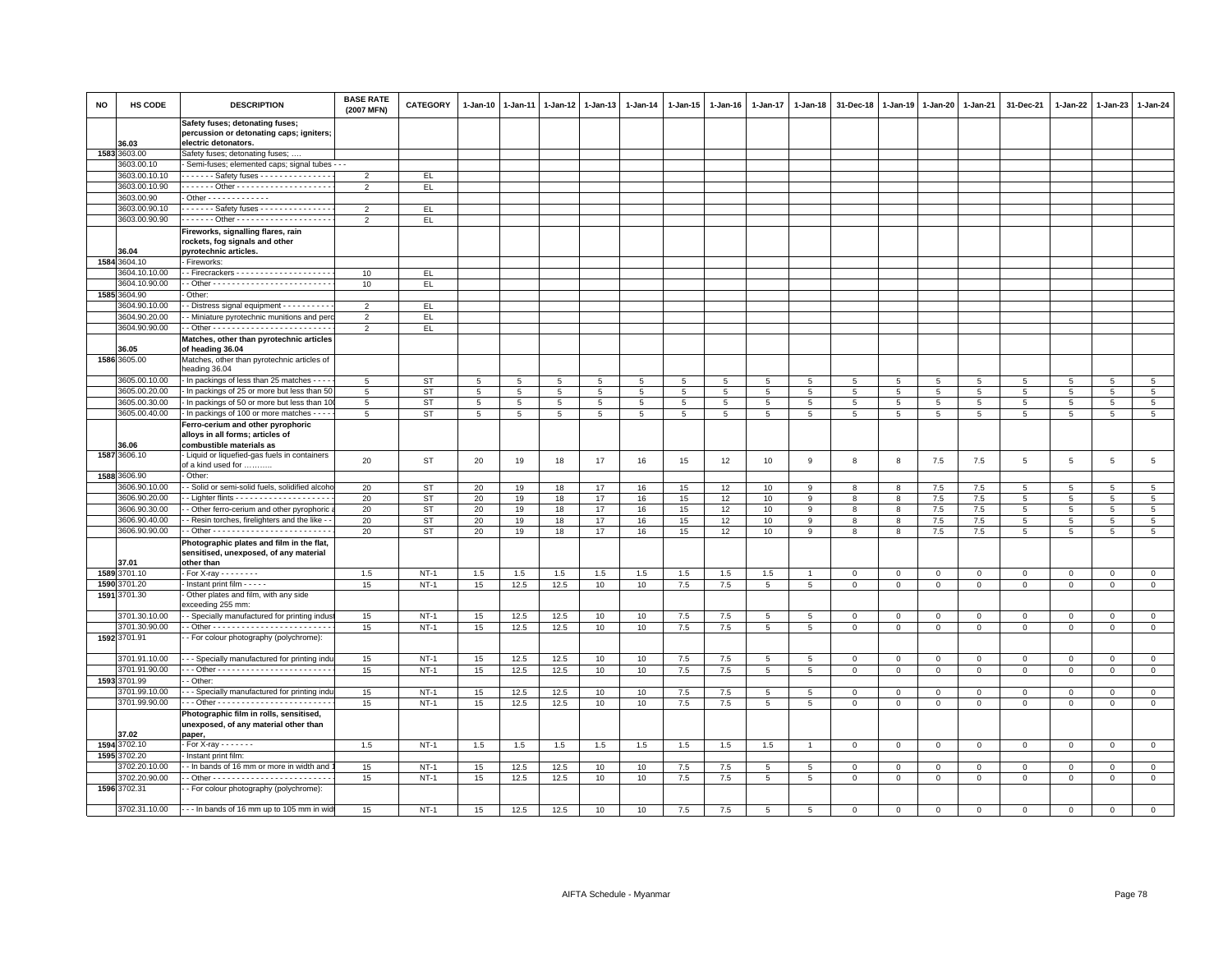| NO   | <b>HS CODE</b>                 | <b>DESCRIPTION</b>                                                                             | <b>BASE RATE</b><br>(2007 MFN) | <b>CATEGORY</b>  | 1-Jan-10         | 1-Jan-11     | 1-Jan-12     | 1-Jan-13 | $1-Jan-14$ | 1-Jan-15   | 1-Jan-16       | 1-Jan-17 | 1-Jan-18        | 31-Dec-18     | 1-Jan-19       | 1-Jan-20      | 1-Jan-21                | 31-Dec-21              | $1 - Jan-22$        | 1-Jan-23      | 1-Jan-24                      |
|------|--------------------------------|------------------------------------------------------------------------------------------------|--------------------------------|------------------|------------------|--------------|--------------|----------|------------|------------|----------------|----------|-----------------|---------------|----------------|---------------|-------------------------|------------------------|---------------------|---------------|-------------------------------|
|      | 3702.31.90.00                  |                                                                                                | 15                             | $NT-1$           | 15               | 12.5         | 12.5         | 10       | 10         | 7.5        | 7.5            | 5        | 5               | $\Omega$      | $\Omega$       | $\mathbf{0}$  | $\mathbf{0}$            | $\mathbf 0$            | $\mathbf 0$         | $\mathsf 0$   | $\mathbf{0}$                  |
|      | 1597 3702.32                   | - Other, with silver halide emulsion:                                                          |                                |                  |                  |              |              |          |            |            |                |          |                 |               |                |               |                         |                        |                     |               |                               |
|      | 3702.32.10.00                  | - - Specially prepared for medical service                                                     | 15                             | $NT-1$           | 15               | 12.5         | 12.5         | 10       | 10         | 7.5        | 7.5            | 5        | 5               | $\Omega$      | $\Omega$       | $\Omega$      | $\mathbf{0}$            | $\Omega$               | $\Omega$            | $\Omega$      | $\mathsf 0$                   |
|      | 3702.32.20.00                  | - - Specially manufactured for printing indu                                                   | 15                             | $NT-1$           | 15               | 12.5         | 12.5         | 10       | 10         | 7.5        | 7.5            | 5        | $5^{\circ}$     | $\Omega$      | $\Omega$       | $\Omega$      | $\Omega$                | $\Omega$               | $\Omega$            | $\Omega$      | $\circ$                       |
|      | 3702.32.30.00                  | -- Other, in bands of 16 mm up to 105 mi                                                       | 15                             | $NT-1$           | 15               | 12.5         | 12.5         | 10       | 10         | 7.5        | 7.5            | 5        | 5               | 0             | 0              | $\mathbf 0$   | $\Omega$                | $\Omega$               | $\Omega$            | $\Omega$      | $\mathbf 0$                   |
|      | 3702.32.90.00                  |                                                                                                | 15                             | $NT-1$           | 15               | 12.5         | 12.5         | 10       | 10         | 7.5        | 7.5            | 5        | 5               | 0             | 0              | 0             | 0                       | 0                      | $\circ$             | $\Omega$      | $\mathbf 0$                   |
| 1598 | 3702.39                        | - Other:                                                                                       |                                |                  |                  |              |              |          |            |            |                |          |                 |               |                |               |                         |                        |                     |               |                               |
|      | 3702.39.10.00<br>3702.39.20.00 | - - Specially prepared for medical service                                                     | 15                             | $NT-1$<br>$NT-1$ | 15               | 12.5<br>12.5 | 12.5<br>12.5 | 10       | 10         | 7.5<br>7.5 | 7.5            | 5        | $\overline{5}$  | $\Omega$      | $\Omega$       | $\Omega$      | $\mathbf 0$             | $\mathbf 0$            | $\mathbf{0}$        | $\mathbf 0$   | $\mathbf{0}$<br>$\mathbf{0}$  |
|      | 3702.39.30.00                  | --- Specially manufactured for printing indi<br>-- Infra red transparent film ---------        | 15<br>15                       | $NT-1$           | 15<br>15         | 12.5         | 12.5         | 10<br>10 | 10<br>10   | 7.5        | 7.5<br>$7.5\,$ | 5<br>5   | 5<br>5          | 0<br>$\Omega$ | 0<br>$\Omega$  | 0<br>$\Omega$ | 0<br>$\Omega$           | $\circ$<br>$\mathbf 0$ | $\circ$<br>$\Omega$ | 0<br>$\Omega$ | $\mathbf 0$                   |
|      | 3702.39.40.00                  | -- Other, in bands of 16 mm up to 105 mr                                                       | 15                             | $NT-1$           | 15               | 12.5         | 12.5         | 10       | 10         | 7.5        | 7.5            | 5        | 5               | $\Omega$      | $\Omega$       | $\Omega$      | $\mathbf{0}$            | $\mathbf 0$            | $\Omega$            | $\Omega$      | $\mathbf{0}$                  |
|      | 3702.39.90.00                  |                                                                                                | 15                             | $NT-1$           | 15               | 12.5         | 12.5         | 10       | 10         | 7.5        | 7.5            | 5        | 5               | 0             | $\mathbf 0$    | $\mathbf{0}$  | $\Omega$                | $^{\circ}$             | $\circ$             | 0             | $\mathsf 0$                   |
|      | 1599 3702.41                   | - Of a width exceeding 610 mm and of a                                                         |                                |                  |                  |              |              |          |            |            |                |          |                 |               |                |               |                         |                        |                     |               |                               |
|      |                                | length exceeding 200 m, for colour                                                             |                                |                  |                  |              |              |          |            |            |                |          |                 |               |                |               |                         |                        |                     |               |                               |
|      | 3702.41.10.00                  | --- Specially prepared for medical service                                                     | 15                             | $NT-1$           | 15               | 12.5         | 12.5         | 10       | 10         | 7.5        | 7.5            | 5        | 5               | $\Omega$      | $\Omega$       | $\Omega$      | $\mathbf 0$             | $\mathbf 0$            | $\Omega$            | $\mathbf 0$   | $\mathbf{0}$                  |
|      | 3702.41.20.00                  | - - Specially manufactured for printing indu                                                   | 15                             | $NT-1$           | 15               | 12.5         | 12.5         | 10       | 10         | 7.5        | 7.5            | 5        | 5               | $\mathbf 0$   | $\Omega$       | $\mathbf 0$   | $\Omega$                | $\mathsf 0$            | $\Omega$            | $\mathbf 0$   | $\mathsf 0$                   |
|      | 3702.41.90.00                  |                                                                                                | 15                             | $NT-1$           | 15               | 12.5         | 12.5         | 10       | 10         | 7.5        | 7.5            | 5        | 5               | $\mathbf 0$   | $\mathbf 0$    | $\mathbf 0$   | $\mathbf 0$             | $\mathsf 0$            | $\mathbf 0$         | $\mathsf 0$   | $\mathsf 0$                   |
|      | 1600 3702.42                   | - Of a width exceeding 610 mm and of a<br>length exceeding 200 m, other than for<br>colour     |                                |                  |                  |              |              |          |            |            |                |          |                 |               |                |               |                         |                        |                     |               |                               |
|      | 3702.42.10.00                  | - - Specially prepared for medical service                                                     | 15                             | $NT-1$           | 15               | 12.5         | 12.5         | 10       | 10         | $7.5\,$    | 7.5            | 5        | 5               | $\Omega$      | $\Omega$       | $\Omega$      | $\Omega$                | $\mathbf 0$            | $\Omega$            | $\Omega$      | $\mathbf 0$                   |
|      | 3702.42.20.00                  | - - Specially manufactured for printing indi                                                   | 15                             | $NT-1$           | 15               | 12.5         | 12.5         | 10       | 10         | 7.5        | 7.5            | 5        | 5               | $\mathbf 0$   | $\mathbf 0$    | $\mathbf 0$   | $\mathbf 0$             | $\mathsf 0$            | $\mathbf 0$         | $\mathbf 0$   | $\overline{0}$                |
|      | 3702.42.30.00                  | -- Infra red transparent film ---------                                                        | 15                             | $NT-1$           | 15               | 12.5         | 12.5         | 10       | 10         | 7.5        | 7.5            | 5        | 5               | $\Omega$      | $\Omega$       | $\Omega$      | $\Omega$                | $\Omega$               | $\Omega$            | $\Omega$      | $\mathsf 0$                   |
|      | 3702.42.90.00                  |                                                                                                | 15                             | $NT-1$           | 15               | 12.5         | 12.5         | 10       | 10         | 7.5        | 7.5            | 5        | 5               | 0             | 0              | 0             | $\mathbf 0$             | 0                      | $\circ$             | 0             | $\circ$                       |
| 1601 | 3702.43                        | - Of a width exceeding 610 mm and of a<br>ength not exceeding 200 m:                           |                                |                  |                  |              |              |          |            |            |                |          |                 |               |                |               |                         |                        |                     |               |                               |
|      | 3702.43.10.00                  | - - Specially prepared for medical service                                                     | 15                             | $NT-1$           | 15               | 12.5         | 12.5         | 10       | 10         | 7.5        | 7.5            | 5        | 5               | 0             | $\mathbf 0$    | $\Omega$      | $\Omega$                | 0                      | $\Omega$            | $\Omega$      | $\mathbf 0$                   |
|      | 3702.43.20.00                  | - - Specially manufactured for printing indu                                                   | 15                             | $NT-1$           | 15               | 12.5         | 12.5         | 10       | 10         | 7.5        | 7.5            | 5        | $\,$ 5 $\,$     | $\mathbf 0$   | $\overline{0}$ | $\mathbf{O}$  | $\Omega$                | $\mathsf 0$            | $\Omega$            | $^{\circ}$    | $\overline{0}$                |
|      | 3702.43.30.00                  | -- Infra red transparent film - - - - - - - - -                                                | 15                             | $NT-1$           | 15               | 12.5         | 12.5         | 10       | 10         | 7.5        | 7.5            | 5        | 5               | $\mathbf{0}$  | $\Omega$       | $\mathbf{0}$  | $\mathbf{0}$            | $\mathbf 0$            | $\mathbf{0}$        | $\mathbf 0$   | $\circ$                       |
|      | 3702.43.40.00                  | - - Other, of a length of 120 m or more - -                                                    | 15                             | $NT-1$           | 15               | 12.5         | 12.5         | 10       | 10         | 7.5        | 7.5            | 5        | 5               | 0             | $\mathbf 0$    | 0             | 0                       | 0                      | 0                   | $^{\circ}$    | $\mathsf 0$                   |
|      | 3702.43.90.00                  |                                                                                                | 15                             | $NT-1$           | 15               | 12.5         | 12.5         | 10       | 10         | 7.5        | 7.5            | 5        | $5\phantom{.0}$ | $\mathbf 0$   | $\mathbf 0$    | $\mathbf 0$   | $\mathsf 0$             | $\mathsf 0$            | $\mathbf 0$         | $\mathsf 0$   | $\mathbf 0$                   |
|      | 1602 3702.44                   | - Of a width exceeding 105 mm but not<br>exceeding 610 mm:                                     |                                |                  |                  |              |              |          |            |            |                |          |                 |               |                |               |                         |                        |                     |               |                               |
|      | 3702.44.10.00                  | - - Specially prepared for medical service                                                     | 15                             | $NT-1$           | 15               | 12.5         | 12.5         | 10       | 10         | 7.5        | 7.5            | 5        | 5               | $\mathbf 0$   | $\Omega$       | $\mathbf 0$   | $\Omega$                | $\mathbf 0$            | $\Omega$            | $\Omega$      | $\mathsf 0$                   |
|      | 3702.44.20.00                  | - - Specially manufactured for printing indu                                                   | 15                             | $NT-1$           | 15               | 12.5         | 12.5         | 10       | 10         | 7.5        | 7.5            | 5        | 5               | $\mathbf 0$   | $\Omega$       | $\Omega$      | $\mathbf{0}$            | $\mathbf 0$            | $\Omega$            | $\Omega$      | $\mathsf 0$                   |
|      | 3702.44.30.00                  | -- Infra red transparent film ---------                                                        | 15                             | $NT-1$           | 15               | 12.5         | 12.5         | 10       | 10         | 7.5        | 7.5            | 5        | 5               | $\mathbf{0}$  | $\mathbf 0$    | $\mathbf 0$   | $\Omega$                | 0                      | $\Omega$            | 0             | $\mathsf 0$                   |
|      | 3702.44.40.00<br>3702.44.90.00 | - - Other, of a length of 120 m or more -                                                      | 15                             | $NT-1$           | 15<br>15         | 12.5         | 12.5<br>12.5 | 10       | 10         | 7.5<br>7.5 | 7.5            | 5        | 5<br>5          | $\mathbf 0$   | $\mathbf 0$    | $\mathbf 0$   | $\mathbf 0$<br>$\Omega$ | $\mathsf 0$            | $\Omega$            | $\mathbf 0$   | $\mathsf 0$<br>$\overline{0}$ |
|      | 1603 3702.51                   | - Of a width not exceeding 16 mm and of                                                        | 15                             | $NT-1$           |                  | 12.5         |              | 10       | 10         |            | 7.5            | 5        |                 | $\mathbf 0$   | $\mathbf 0$    | $\mathbf 0$   |                         | $\mathsf 0$            | $\Omega$            | $\mathbf 0$   |                               |
|      |                                | a length not exceeding 14 m:                                                                   |                                |                  |                  |              |              |          |            |            |                |          |                 |               |                |               |                         |                        |                     |               |                               |
|      | 3702.51.10.00                  | --- Specially prepared for medical service                                                     | 15                             | $NT-1$           | 15               | 12.5         | 12.5         | 10       | 10         | 7.5        | 7.5            | 5        | 5               | $\Omega$      | $\Omega$       | 0             | $\Omega$                | $\circ$                | $\Omega$            | 0             | $\circ$                       |
|      | 3702.51.20.00                  | -- For cinematography - - - - - - - - - - -                                                    | 15                             | $NT-1$           | 15               | 12.5         | 12.5         | 10       | 10         | 7.5        | 7.5            | 5        | 5               | $\Omega$      | $\Omega$       | $\Omega$      | $\Omega$                | $\mathbf 0$            | $\Omega$            | $\mathbf 0$   | $\mathbf 0$                   |
|      | 3702.51.30.00                  | - - Specially manufactured for printing indu                                                   | 15                             | $NT-1$           | 15               | 12.5         | 12.5         | 10       | 10         | 7.5        | 7.5            | 5        | 5               | $\mathbf 0$   | $\mathbf 0$    | $\mathbf 0$   | $\mathbf 0$             | $\mathsf 0$            | $\mathbf 0$         | $\mathbf 0$   | $\mathsf 0$                   |
|      | 3702.51.90.00<br>1604 3702.52  | - Of a width not exceeding 16 mm and of                                                        | 15                             | $NT-1$           | 15               | 12.5         | 12.5         | 10       | 10         | 7.5        | 7.5            | 5        | 5               | 0             | 0              | $\mathbf 0$   | $\Omega$                | $^{\circ}$             | $\circ$             | $\Omega$      | $\mathsf 0$                   |
|      |                                | a length exceeding 14 m:                                                                       |                                |                  |                  |              |              |          |            |            |                |          |                 |               |                |               |                         |                        |                     |               |                               |
|      | 3702.52.10.00                  | - - Specially prepared for medical service                                                     | 15                             | $NT-1$           | 15               | 12.5         | 12.5         | 10       | 10         | 7.5        | 7.5            | 5        | 5               | $\Omega$      | $\Omega$       | $\mathbf{0}$  | $\Omega$                | $\mathbf 0$            | $\Omega$            | $\Omega$      | $\mathsf 0$                   |
|      | 3702.52.20.00                  | --- For cinematography ------------                                                            | 1.5                            | $NT-1$           | 15               | 12.5         | 12.5         | 10       | 10         | 7.5        | 7.5            | 5        | 5               | $\mathbf 0$   | $\mathbf 0$    | $\mathbf 0$   | $\mathbf 0$             | $\mathsf 0$            | $\mathbf 0$         | $\mathsf 0$   | $\mathsf 0$                   |
|      | 3702.52.30.00                  | - - Specially manufactured for printing indi                                                   | 15                             | $NT-1$           | 15               | 12.5         | 12.5         | 10       | 10         | 7.5        | 7.5            | 5        | $\,$ 5 $\,$     | $\mathbf 0$   | $\Omega$       | 0             | $\mathbf 0$             | $\mathsf 0$            | $\mathbf 0$         | $\Omega$      | $\overline{0}$                |
|      | 3702.52.40.00                  | -- Other, of a length of 120 m or more -                                                       | 15                             | $NT-1$           | 15               | 12.5         | 12.5         | 10       | 10         | 7.5        | 7.5            | 5        | 5               | $\Omega$      | $\Omega$       | $\Omega$      | $\Omega$                | $\Omega$               | $\mathbf{0}$        | $\mathbf 0$   | $\mathsf 0$                   |
|      | 3702.52.90.00                  |                                                                                                | 15                             | $NT-1$           | 15               | 12.5         | 12.5         | 10       | 10         | 7.5        | 7.5            | 5        | 5               | $\mathbf 0$   | $\mathbf 0$    | $\mathbf 0$   | $\mathbf 0$             | $\mathsf 0$            | $\mathbf 0$         | $\mathsf 0$   | $\overline{0}$                |
|      | 1605 3702.53                   | - Of a width exceeding 16 mm but not<br>exceeding 35 mm and of a length not<br>exceeding 30 m, |                                |                  |                  |              |              |          |            |            |                |          |                 |               |                |               |                         |                        |                     |               |                               |
|      | 3702.53.10.00                  | - - Specially prepared for medical service                                                     | 15                             | $NT-1$           | 15               | 12.5         | 12.5         | 10       | 10         | 7.5        | 7.5            | 5        | 5               | $\Omega$      | $\Omega$       | $\Omega$      | $\Omega$                | $\mathbf 0$            | $\Omega$            | $\mathbf 0$   | $\circ$                       |
|      | 3702.53.20.00                  | --- For cinematography -------------                                                           | 15                             | $NT-1$           | 15               | 12.5         | 12.5         | 10       | 10         | 7.5        | 7.5            | 5        | 5               | $\mathbf 0$   | $\mathbf 0$    | $\Omega$      | $\mathbf 0$             | $\mathsf 0$            | $\Omega$            | $\Omega$      | $\overline{0}$                |
|      | 3702.53.30.00                  | - - Specially manufactured for printing indu                                                   | 15                             | $NT-1$           | 15               | 12.5         | 12.5         | 10       | 10         | 7.5        | 7.5            | 5        | 5               | $\mathbf 0$   | $\mathbf 0$    | $\mathbf 0$   | $\mathbf 0$             | $\mathsf 0$            | $\mathbf 0$         | $\mathsf 0$   | $\mathsf 0$                   |
|      | 3702.53.90.00                  |                                                                                                | 15                             | $NT-1$           | 15 <sub>15</sub> | 12.5         | 12.5         | 10       | 10         | 7.5        | 7.5            | 5        | 5               | $\mathbf{O}$  | 0              | 0             | $\mathbf{0}$            | $\mathbf{0}$           | $\mathbf 0$         | $\mathbf{0}$  | $\overline{0}$                |
|      | 1606 3702.54                   | - Of a width exceeding 16 mm but not<br>exceeding 35 mm and of a length not<br>exceeding 30 m, |                                |                  |                  |              |              |          |            |            |                |          |                 |               |                |               |                         |                        |                     |               |                               |
|      | 3702.54.10.00                  | - - Specially prepared for medical service                                                     | 15                             | $NT-1$           | 15               | 12.5         | 12.5         | 10       | 10         | 7.5        | 7.5            | 5        | 5               | 0             | $\mathbf 0$    | 0             | 0                       | 0                      | $\circ$             | 0             | $\mathbf 0$                   |
|      | 3702.54.20.00                  | - - - For cinematography - - - - - - - - - - - -                                               | 15                             | $NT-1$           | 15               | 12.5         | 12.5         | 10       | 10         | 7.5        | $7.5\,$        | 5        | $\,$ 5 $\,$     | $\Omega$      | $\mathbf 0$    | $\mathbf 0$   | $\Omega$                | $\mathbf 0$            | $\mathbf 0$         | $\mathsf 0$   | $\overline{0}$                |
|      | 3702.54.30.00                  | - - - Specially manufactured for printing indu                                                 | 15                             | $NT-1$           | 15               | 12.5         | 12.5         | 10       | 10         | 7.5        | 7.5            | 5        | 5               | $\Omega$      | $\Omega$       | $\Omega$      | $\Omega$                | $\Omega$               | $\Omega$            | $\Omega$      | $\mathbf 0$                   |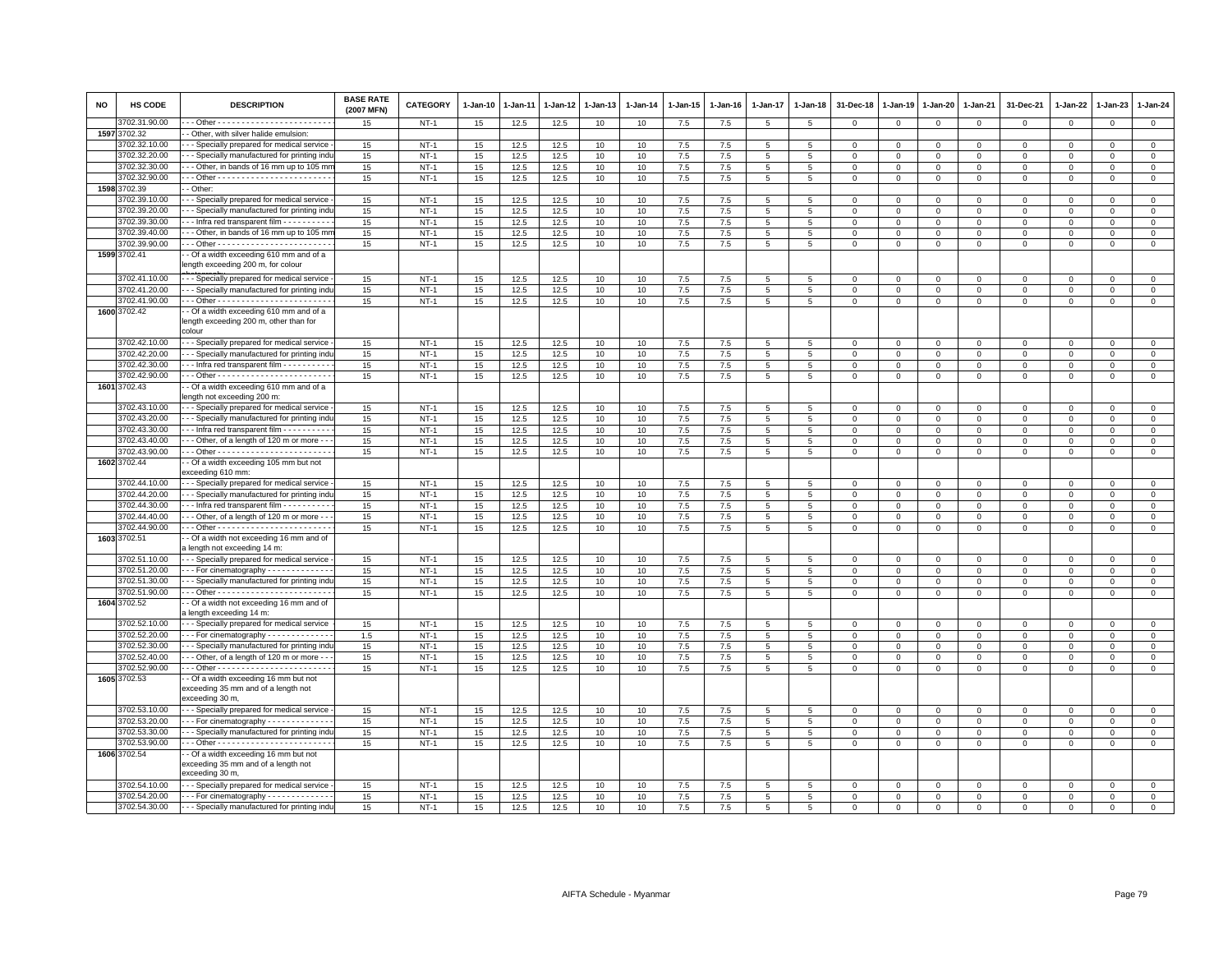| NO | HS CODE                        | <b>DESCRIPTION</b>                                                                                   | <b>BASE RATE</b><br>(2007 MFN) | CATEGORY         | 1-Jan-10  | 1-Jan-11     | 1-Jan-12     | 1-Jan-13    | 1-Jan-14  | 1-Jan-15       | 1-Jan-16    | 1-Jan-17             | 1-Jan-18            | 31-Dec-18                     | 1-Jan-19                   | 1-Jan-20                            | 1-Jan-21                   | 31-Dec-21                  | $1 - Jan-22$               | 1-Jan-23                   | 1-Jan-24                    |
|----|--------------------------------|------------------------------------------------------------------------------------------------------|--------------------------------|------------------|-----------|--------------|--------------|-------------|-----------|----------------|-------------|----------------------|---------------------|-------------------------------|----------------------------|-------------------------------------|----------------------------|----------------------------|----------------------------|----------------------------|-----------------------------|
|    | 3702.54.90.00                  |                                                                                                      | 15                             | $NT-1$           | 15        | 12.5         | 12.5         | 10          | 10        | $7.5\,$        | 7.5         | $\overline{5}$       | $\overline{5}$      | $\mathbf 0$                   | $\mathbf 0$                | $\mathbf 0$                         | $\mathbf 0$                | $\mathsf 0$                | $\mathbf 0$                | $\mathsf 0$                | $\mathbf 0$                 |
|    | 1607 3702.55                   | - Of a width exceeding 16 mm but not<br>exceeding 35 mm and of a length<br>exceeding 30 m:           |                                |                  |           |              |              |             |           |                |             |                      |                     |                               |                            |                                     |                            |                            |                            |                            |                             |
|    | 3702.55.10.00                  | - - Specially prepared for medical service                                                           | 15                             | $NT-1$           | 15        | 12.5         | 12.5         | 10          | 10        | 7.5            | 7.5         | 5                    | $5\phantom{.0}$     | $\mathbf 0$                   | $\mathbf 0$                | $\mathbf 0$                         | $\mathbf 0$                | 0                          | $\mathbf 0$                | $\Omega$                   | $\overline{0}$              |
|    | 3702.55.20.00                  | - - For cinematography - - - - - - - - - - - -                                                       | 1.5                            | $NT-1$           | 1.5       | 1.5          | $1.5\,$      | 1.5         | 1.5       | $1.5\,$        | 1.5         | 1.5                  |                     | $\Omega$                      | $\Omega$                   | $\mathbf 0$                         | $\mathbf 0$                | $\mathsf 0$                | $\mathbf 0$                | $\mathsf 0$                | $\mathsf 0$                 |
|    | 3702.55.30.00                  | - - Specially manufactured for printing indi                                                         | 15                             | $NT-1$           | 15        | 12.5         | 12.5         | 10          | 10        | 7.5            | 7.5         | $5\overline{5}$      | 5                   | $\mathbf 0$                   | $\mathbf 0$                | $\mathbf 0$                         | $\mathbf 0$                | 0                          | 0                          | $\mathbf 0$                | $\mathbf 0$                 |
|    | 3702.55.40.00                  | - - Other, of a length of 120 m or more -                                                            | 15                             | $NT-1$           | 15        | 12.5         | 12.5         | 10          | 10        | $7.5\,$        | 7.5         | 5                    | $\,$ 5              | $\mathbf 0$                   | $\mathbf{0}$               | $\mathsf 0$                         | $\mathbf 0$                | $\mathsf 0$                | $\mathbf 0$                | $\mathbf 0$                | $\mathsf 0$                 |
|    | 3702.55.90.00                  |                                                                                                      | 15                             | $NT-1$           | 15        | 12.5         | 12.5         | 10          | 10        | 7.5            | 7.5         | 5                    | 5                   | $\mathsf 0$                   | $\mathsf 0$                | $\mathbf 0$                         | $\mathbf 0$                | $\mathsf 0$                | $\mathbf 0$                | $\mathbf 0$                | $\mathsf 0$                 |
|    | 1608 3702.56                   | - Of a width exceeding 35 mm:                                                                        |                                |                  |           |              |              |             |           |                |             |                      |                     |                               |                            |                                     |                            |                            |                            |                            |                             |
|    | 3702.56.10.00<br>3702.56.20.00 | - - Specially prepared for medical service                                                           | 15                             | $NT-1$           | 15        | 12.5         | 12.5         | 10          | 10        | 7.5            | 7.5         | 5                    | 5                   | 0                             | $^{\circ}$                 | $\mathbf 0$                         | $\mathbf 0$                | $\mathsf 0$                | $\mathbf 0$<br>$\Omega$    | $^{\circ}$                 | $\mathbf 0$                 |
|    | 3702.56.30.00                  | -- For cinematography ------------<br>- - Specially manufactured for printing indu                   | 1.5<br>15                      | $NT-1$<br>$NT-1$ | 1.5<br>15 | 1.5<br>12.5  | 1.5<br>12.5  | 1.5<br>10   | 1.5<br>10 | 1.5<br>7.5     | 1.5<br>7.5  | 1.5<br>5             | 5                   | $\mathbf 0$<br>$\mathbf 0$    | $\mathbf 0$<br>$\mathbf 0$ | $\mathbf{0}$                        | $\mathbf 0$<br>$\mathsf 0$ | $\mathbf 0$                |                            | $\Omega$                   | $\mathsf 0$<br>$\mathsf 0$  |
|    | 3702.56.40.00                  | -- Other, of a length of 120 m or more -                                                             | 15                             | $NT-1$           | 15        | 12.5         | 12.5         | 10          | 10        | 7.5            | 7.5         | 5                    | 5                   | $\mathbf 0$                   | $\mathbf 0$                | $\mathbf 0$<br>$\mathbf 0$          | $\Omega$                   | $\mathsf 0$<br>0           | $\mathbf 0$<br>$\Omega$    | $\mathsf 0$<br>0           | $\mathbf 0$                 |
|    | 3702.56.90.00                  |                                                                                                      | 15                             | $NT-1$           | 15        | 12.5         | 12.5         | 10          | 10        | $7.5\,$        | 7.5         | 5 <sup>5</sup>       | 5                   | $\Omega$                      | $\Omega$                   | $\mathbf 0$                         | $\Omega$                   | $\Omega$                   | $\Omega$                   | $\Omega$                   | $\mathbf 0$                 |
|    | 1609 3702.91                   | - Of a width not exceeding 16 mm                                                                     |                                |                  |           |              |              |             |           |                |             |                      |                     |                               |                            |                                     |                            |                            |                            |                            |                             |
|    | 3702.91.10.00                  | - - Specially prepared for medical service                                                           | 15                             | $NT-1$           | 15        | 12.5         | 12.5         | 10          | 10        | 7.5            | 7.5         | $5\overline{5}$      | 5                   | $\Omega$                      | $\mathbf{0}$               | $\mathbf{0}$                        | $\Omega$                   | $\Omega$                   | $\Omega$                   | $\Omega$                   | $\circ$                     |
|    | 3702.91.20.00                  | --- For cinematography -------------                                                                 | 15                             | $NT-1$           | 15        | 12.5         | 12.5         | 10          | 10        | $7.5\,$        | 7.5         | 5                    | 5                   | $\mathbf 0$                   | $\mathbf 0$                | $\mathbf 0$                         | $\mathbf 0$                | $\mathsf 0$                | $\mathbf 0$                | $^{\circ}$                 | $\circ$                     |
|    | 3702.91.30.00                  | - - Specially manufactured for printing indi                                                         | 15                             | $NT-1$           | 15        | 12.5         | 12.5         | 10          | 10        | 7.5            | 7.5         | 5                    | 5                   | $\overline{0}$                | $\Omega$                   | $\mathbf{0}$                        | $\Omega$                   | $\mathbf 0$                | $\Omega$                   | $\Omega$                   | $\mathsf 0$                 |
|    | 3702.91.40.00                  | - - Infra red transparent film - - - - - - - - - -                                                   | 15                             | $NT-1$           | 15        | 12.5         | 12.5         | 10          | 10        | 7.5            | 7.5         | 5                    | 5                   | $\mathbf 0$                   | $\mathbf 0$                | 0                                   | $\mathbf 0$                | 0                          | $\mathbf 0$                | $\mathbf 0$                | $\mathbf 0$                 |
|    | 3702.91.90.00                  |                                                                                                      | 15                             | $NT-1$           | 15        | 12.5         | 12.5         | 10          | 10        | 7.5            | 7.5         | 5                    | $\,$ 5              | $\mathbf 0$                   | $\mathsf 0$                | $\mathbf 0$                         | $\mathbf 0$                | $\mathsf 0$                | $\mathbf 0$                | $\mathsf 0$                | $\overline{0}$              |
|    | 1610 3702.93                   | - Of a width exceeding 16 mm but not<br>exceeding 35 mm and of a length not<br>exceeding 30 m:       |                                |                  |           |              |              |             |           |                |             |                      |                     |                               |                            |                                     |                            |                            |                            |                            |                             |
|    | 3702.93.10.00                  | - - Specially prepared for medical service                                                           | 15                             | $NT-1$           | 15        | 12.5         | 12.5         | 10          | 10        | 7.5            | 7.5         | 5                    | 5                   | 0                             | $^{\circ}$                 | $\mathbf 0$                         | $\mathbf 0$                | 0                          | 0                          | 0                          | $\mathbf 0$                 |
|    | 3702.93.20.00                  | - - For cinematography - - - - - - - - - - - -                                                       | 15                             | $NT-1$           | 15        | 12.5         | 12.5         | 10          | 10        | 7.5            | 7.5         | 5                    | $\,$ 5              | $\mathsf 0$                   | $\mathbf 0$                | $\mathbf 0$                         | $\mathbf 0$                | $\mathsf 0$                | $\mathbf 0$                | $\mathsf 0$                | $\overline{0}$              |
|    | 3702.93.30.00                  | - - Specially manufactured for printing indu                                                         | 15                             | $NT-1$           | 15        | 12.5         | 12.5         | 10          | 10        | 7.5            | 7.5         | 5                    | 5                   | $\mathbf{0}$                  | $\mathbf{0}$               | $\mathbf{0}$                        | $\mathbf{0}$               | $\mathbf 0$                | $\mathbf 0$                | $\mathbf 0$                | $\circ$                     |
|    | 3702.93.40.00                  | --- Infra red transparent film ----------                                                            | 15                             | $NT-1$           | 15        | 12.5         | 12.5         | 10          | 10        | $7.5\,$        | 7.5         | $\overline{5}$       | 5                   | $\mathbf 0$                   | $\mathbf 0$                | $\mathbf 0$                         | $\mathbf 0$                | $\mathsf 0$                | $\mathbf 0$                | $\mathsf 0$                | $\mathsf 0$                 |
|    | 3702.93.90.00                  |                                                                                                      | 15                             | $NT-1$           | 15        | 12.5         | 12.5         | 10          | 10        | 7.5            | 7.5         | 5                    | 5                   | $\mathbf 0$                   | $\mathsf 0$                | $\mathbf{0}$                        | $\mathbf 0$                | $\mathsf 0$                | $\mathbf 0$                | $\mathsf 0$                | $\mathbf{0}$                |
|    | 1611 3702.94                   | - Of a width exceeding 16 mm but not<br>exceeding 35 mm and of a length<br>exceeding 30 m:           |                                |                  |           |              |              |             |           |                |             |                      |                     |                               |                            |                                     |                            |                            |                            |                            |                             |
|    | 3702.94.10.00                  | --- Specially manufactured for printing ind                                                          | 15                             | $NT-1$           | 15        | 12.5         | 12.5         | 10          | 10        | $7.5\,$        | 7.5         | 5                    | 5                   | $\mathbf 0$                   | $\mathbf 0$                | $\mathbf 0$                         | $\mathbf 0$                | $\mathsf 0$                | $\mathbf 0$                | $\mathsf 0$                | $\mathbf 0$                 |
|    | 3702.94.20.00                  | -- Infra red transparent film - - - - - - - - -                                                      | 15                             | $NT-1$           | 15        | 12.5         | 12.5         | 10          | 10        | 7.5            | 7.5         | 5                    | 5                   | $\mathbf 0$                   | $\mathbf{0}$               | $\mathbf{0}$                        | $\mathbf{0}$               | $\mathbf 0$                | $\mathbf 0$                | $\mathbf 0$                | $\circ$                     |
|    | 3702.94.30.00                  | - - Other, of a length of 120 m or more - -                                                          | 15                             | $NT-1$           | 15        | 12.5         | 12.5         | 10          | 10        | $7.5\,$        | 7.5         | 5                    | 5                   | 0                             | $^{\circ}$                 | $\mathbf 0$                         | 0                          | 0                          | 0                          | 0                          | $\circ$                     |
|    | 3702.94.90.00                  |                                                                                                      | 15                             | $NT-1$           | 15        | 12.5         | 12.5         | 10          | 10        | 7.5            | 7.5         | 5                    | $\overline{5}$      | $\mathbf 0$                   | $\mathbf{0}$               | $\mathbf 0$                         | $\mathsf 0$                | $\mathsf 0$                | $\Omega$                   | $\mathsf 0$                | $\mathsf 0$                 |
|    | 1612 3702.95<br>3702.95.10.00  | - Of a width exceeding 35 mm:                                                                        |                                |                  |           |              |              |             |           |                |             |                      |                     |                               |                            |                                     |                            |                            |                            |                            |                             |
|    | 3702.95.20.00                  | - - Specially prepared for medical service<br>-- For cinematography -----------                      | 15<br>1.5                      | $NT-1$<br>$NT-1$ | 15<br>1.5 | 12.5<br>1.5  | 12.5<br>1.5  | $10$<br>1.5 | 10<br>1.5 | $7.5\,$<br>1.5 | 7.5<br>1.5  | 5<br>1.5             | 5<br>$\overline{1}$ | $\overline{0}$<br>$\mathbf 0$ | $\mathbf 0$<br>$\Omega$    | $\mathbf 0$<br>$\mathbf{0}$         | $\Omega$<br>$\mathbf{0}$   | $\mathsf 0$<br>$\mathbf 0$ | $^{\circ}$<br>$\mathbf 0$  | $\mathsf 0$<br>$\mathbf 0$ | $\overline{0}$<br>$\circ$   |
|    | 3702.95.30.00                  | -- Specially manufactured for printing indi                                                          | 15                             | $NT-1$           | 15        | 12.5         | 12.5         | 10          | 10        | $7.5\,$        | 7.5         | 5                    | 5                   | $\mathbf 0$                   | $\mathbf 0$                | $\mathbf 0$                         | $\mathbf 0$                | $\mathsf 0$                | $\mathbf 0$                | $^{\circ}$                 | $\mathsf 0$                 |
|    | 3702.95.40.00                  | - - Infra red transparent film - - - - - - - -                                                       | 15                             | $NT-1$           | 15        | 12.5         | 12.5         | 10          | 10        | $7.5\,$        | 7.5         | 5                    | 5                   | $\mathbf 0$                   | $\mathbf 0$                | 0                                   | $\mathbf 0$                | $\mathsf 0$                | $\Omega$                   | $^{\circ}$                 | $\mathsf 0$                 |
|    | 3702.95.50.00                  | - - Other, of a length of 120 m or more - -                                                          | 15                             | $NT-1$           | 15        | 12.5         | 12.5         | 10          | 10        | 7.5            | 7.5         | 5                    | 5                   | $\Omega$                      | $\Omega$                   | $\mathbf 0$                         | $\mathbf 0$                | $\mathbf 0$                | $\mathbf 0$                | $\mathbf 0$                | $\mathbf 0$                 |
|    | 3702.95.90.00                  |                                                                                                      | 15                             | $NT-1$           | 15        | 12.5         | 12.5         | 10          | 10        | $7.5\,$        | 7.5         | 5                    | 5                   | $\mathbf 0$                   | $\mathbf{0}$               | $\mathbf 0$                         | $\Omega$                   | $\mathbf 0$                | $\Omega$                   | $\Omega$                   | $\mathbf 0$                 |
|    | 37.03                          | Photographic paper, paperboard and<br>textiles, sensitised, unexposed.                               |                                |                  |           |              |              |             |           |                |             |                      |                     |                               |                            |                                     |                            |                            |                            |                            |                             |
|    | 1613 3703.10                   | In rolls of a width exceeding 610 mm:                                                                |                                |                  |           |              |              |             |           |                |             |                      |                     |                               |                            |                                     |                            |                            |                            |                            |                             |
|    | 3703.10.10.00<br>3703.10.90.00 | $\cdot$ - Of a width of less than 1,000 mm - - -                                                     | 15<br>15                       | $NT-1$           | 15        | 12.5<br>12.5 | 12.5<br>12.5 | 10<br>10    | 10        | 7.5<br>7.5     | 7.5         | $5\overline{5}$<br>5 | 5<br>5              | $\Omega$<br>$\mathbf 0$       | $\Omega$<br>$\mathbf 0$    | $\mathbf{0}$<br>$\mathsf{O}\xspace$ | $\Omega$                   | $\mathbf 0$                | $\mathbf 0$<br>$\mathbf 0$ | $\mathbf 0$                | $\mathbf{0}$<br>$\mathsf 0$ |
|    | 1614 3703.20                   | Other, for colour photography                                                                        |                                | $NT-1$           | 15        |              |              |             | 10        |                | 7.5         |                      |                     |                               |                            |                                     | $\mathsf 0$                | $\mathsf 0$                |                            | $\mathbf 0$                |                             |
|    | 3703.20.10.00                  |                                                                                                      | 15                             | $NT-1$           | 15        | 12.5         | 12.5         | 10          | 10        | 7.5            | 7.5         | $\overline{5}$       | 5                   | $\Omega$                      | $\Omega$                   | $\Omega$                            | $\Omega$                   | $\mathbf 0$                | $\Omega$                   | $\Omega$                   | $\mathsf 0$                 |
|    | 3703.20.20.00                  | - Photo typesetting paper - - - - - - - - - -<br>- Other, of paper - - - - - - - - - - - - - - - - - | 15                             | $NT-1$           | 15        | 12.5         | 12.5         | 10          | 10        | $7.5\,$        | 7.5         | $\overline{5}$       | $\overline{5}$      | $\mathbf 0$                   | $\mathbf 0$                | $\mathbf 0$                         | $\mathbf 0$                | $\mathsf 0$                | $\mathbf 0$                | $\mathsf 0$                | $\mathsf 0$                 |
|    | 3703.20.90.00                  |                                                                                                      | 15                             | $NT-1$           | 15        | 12.5         | 12.5         | 10          | 10        | 7.5            | 7.5         | 5                    | 5                   | $\mathbf{0}$                  | $\mathbf{0}$               | $\mathbf 0$                         | $\Omega$                   | 0                          | $\Omega$                   | $\Omega$                   | $\circ$                     |
|    | 1615 3703.90                   | Other - - - - - - - - -                                                                              | 15                             | $NT-1$           | 15        | 12.5         | 12.5         | 10          | 10        | 7.5            | 7.5         | 5                    | 5                   | $\mathbf 0$                   | $\mathbf 0$                | $\mathbf 0$                         | $\mathbf 0$                | 0                          | 0                          | 0                          | $\mathbf 0$                 |
|    | 37.04                          | Photographic plates, film, paper,<br>paperboard and textiles, exposed but<br>not developed.          |                                |                  |           |              |              |             |           |                |             |                      |                     |                               |                            |                                     |                            |                            |                            |                            |                             |
|    | 1616 3704.00                   | Other - - - - - - - - - - - - - -                                                                    |                                |                  |           |              |              |             |           |                |             |                      |                     |                               |                            |                                     |                            |                            |                            |                            |                             |
|    | 3704.00.10.00                  | Plate and film for X-ray - - - - - - - - - - - - -                                                   | 1.5                            | $NT-1$           | $1.5\,$   | 1.5          | 1.5          | 1.5         | 1.5       | 1.5            | 1.5         | 1.5                  | $\overline{1}$      | $\mathbf 0$                   | $\mathbf 0$                | $\mathbf 0$                         | $\mathbf 0$                | $\mathsf 0$                | $\mathbf 0$                | $\mathsf 0$                | $\mathsf 0$                 |
|    | 3704.00.20.00                  | - Other plates and film - - - - - - - - - - - - - -                                                  | 15                             | $NT-1$           | 15        | 12.5         | 12.5         | 10          | 10        | 7.5            | 7.5         | 5                    | 5                   | $\mathbf 0$                   | $\mathbf 0$                | $\mathbf 0$                         | $\Omega$                   | $\mathsf 0$                | $\Omega$                   | $\Omega$                   | $\overline{0}$              |
|    | 3704.00.90.00<br>37.05         | Photographic plates, and film, exposed<br>and developed, other than<br>cinematographic film.         | 15                             | $NT-1$           | 15        | 12.5         | 12.5         | 10          | 10        | 7.5            | 7.5         | 5                    | 5                   | $\mathbf 0$                   | $\mathbf 0$                | $\mathbf 0$                         | $\mathbf 0$                | $\mathsf 0$                | $\mathbf 0$                | $\mathbf 0$                | $\overline{0}$              |
|    | 1617 3705.10                   | - For offset reproduction - - - -                                                                    | $\Omega$                       | $NT-1$           | $\Omega$  | $\Omega$     | $\Omega$     | $\Omega$    | $\Omega$  | $\Omega$       | $\mathbf 0$ | $\Omega$             | $\mathbf 0$         | $\Omega$                      | $\Omega$                   | $\mathbf 0$                         | $\Omega$                   | $\mathbf 0$                | $\Omega$                   | $\mathbf 0$                | $\overline{0}$              |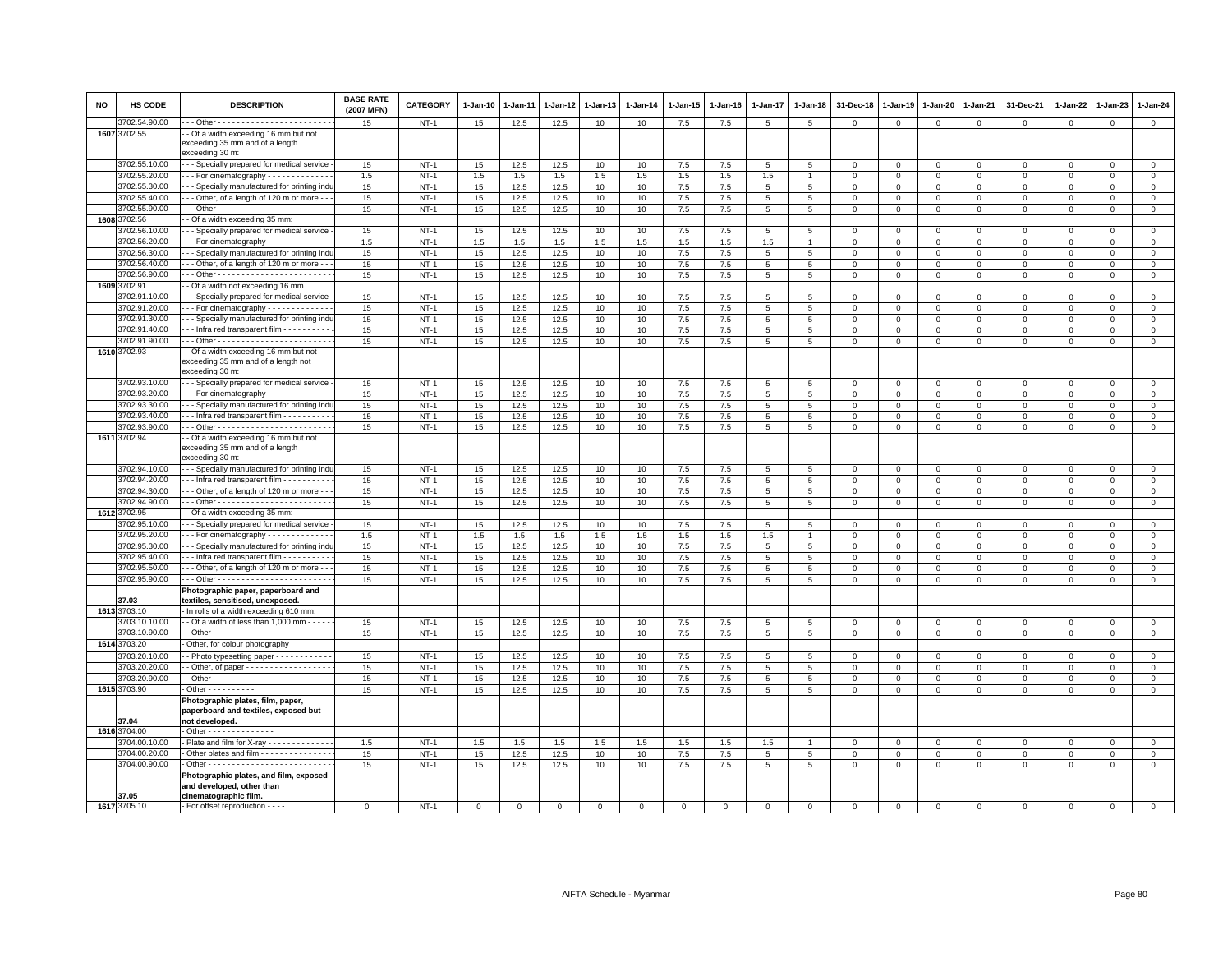| NO   | HS CODE       | <b>DESCRIPTION</b>                                                                                      | <b>BASE RATE</b><br>(2007 MFN) | CATEGORY | $1-Jan-10$     | $1 - Jan-11$   | $1 - Jan-12$   | 1-Jan-13                | $1 - Jan-14$   | $1 - Jan-15$   | $1 - Jan-16$   | $1 - Jan-17$    | $1 - Jan-18$    | 31-Dec-18      | $1 - Jan-19$   | 1-Jan-20            | 1-Jan-21       | 31-Dec-21           | $1 - Jan-22$   | 1-Jan-23       | $1 - Jan-24$   |
|------|---------------|---------------------------------------------------------------------------------------------------------|--------------------------------|----------|----------------|----------------|----------------|-------------------------|----------------|----------------|----------------|-----------------|-----------------|----------------|----------------|---------------------|----------------|---------------------|----------------|----------------|----------------|
| 1618 | 3705.20       | Microfilms - - - - -                                                                                    | 15                             | $NT-1$   | 15             | 12.5           | 12.5           | 10                      | 10             | $7.5\,$        | 7.5            | $5\phantom{.0}$ | $5\phantom{.0}$ | $\mathbf 0$    | $\mathsf 0$    | $\mathbf 0$         | $\circ$        | $\mathbf 0$         | $\circ$        | $\mathbf 0$    | $\overline{0}$ |
|      | 1619 3705.90  | Other:                                                                                                  |                                |          |                |                |                |                         |                |                |                |                 |                 |                |                |                     |                |                     |                |                |                |
|      | 3705.90.10.00 |                                                                                                         | 1.5                            | $NT-1$   | $1.5\,$        | 1.5            | $1.5\,$        | 1.5                     | 1.5            | $1.5\,$        | 1.5            | 1.5             | $\mathbf{1}$    | $\,0\,$        | $\mathsf 0$    | $\mathbf 0$         | $\,0\,$        | $\mathbf 0$         | $\mathbf{0}$   | $\mathbf 0$    | $\mathsf 0$    |
|      | 3705.90.90.00 |                                                                                                         | 15                             | $NT-1$   | 15             | 12.5           | 12.5           | 10                      | 10             | 7.5            | 7.5            | 5               | 5               | $\mathsf 0$    | $\mathsf 0$    | $\mathsf 0$         | $\mathbf 0$    | $\mathsf 0$         | $\mathbf{O}$   | $\mathsf 0$    | $\mathsf 0$    |
|      | 37.06         | Cinematographic film, exposed and<br>developed, whether or not<br>incorporating sound track or          |                                |          |                |                |                |                         |                |                |                |                 |                 |                |                |                     |                |                     |                |                |                |
|      | 1620 3706.10  | - Of a width of 35 mm or more:                                                                          |                                |          |                |                |                |                         |                |                |                |                 |                 |                |                |                     |                |                     |                |                |                |
|      | 3706.10.10.00 | - Newsreels, travelogues, technical and so                                                              | 0.5                            | EL.      |                |                |                |                         |                |                |                |                 |                 |                |                |                     |                |                     |                |                |                |
|      | 3706.10.20.00 | - Consisting only of sound track - - - - - -                                                            | 0.5                            | EL.      |                |                |                |                         |                |                |                |                 |                 |                |                |                     |                |                     |                |                |                |
|      | 3706.10.91.00 | - - With picture taken abroad - - - - - - - - -                                                         | 0.5                            | EL.      |                |                |                |                         |                |                |                |                 |                 |                |                |                     |                |                     |                |                |                |
|      | 3706.10.99.00 |                                                                                                         | 0.5                            | EL       |                |                |                |                         |                |                |                |                 |                 |                |                |                     |                |                     |                |                |                |
| 1621 | 3706.90       | Other:                                                                                                  |                                |          |                |                |                |                         |                |                |                |                 |                 |                |                |                     |                |                     |                |                |                |
|      | 3706.90.10.00 | - Newsreels, travelogues, technical and so                                                              | 0.5                            | $NT-1$   | 0.5            | 0.5            | 0.5            | 0.5                     | 0.5            | 0.5            | 0.5            | 0.5             | 0.5             | $\mathbf 0$    | $\mathbf 0$    | 0                   | 0              | $\mathbf 0$         | 0              | $\mathbf 0$    | $\mathbf{0}$   |
|      | 3706.90.20.00 | - Consisting only of sound track - - - - - -                                                            | 0.5                            | $NT-1$   | 0.5            | 0.5            | 0.5            | 0.5                     | 0.5            | 0.5            | 0.5            | 0.5             | 0.5             | $\mathsf 0$    | $\Omega$       | $\mathbf 0$         | $\mathbf 0$    | $\mathbf 0$         | $\Omega$       | $\mathbf 0$    | $\overline{0}$ |
|      | 3706.90.90.00 |                                                                                                         | 0.5                            | $NT-1$   | 0.5            | 0.5            | 0.5            | 0.5                     | 0.5            | 0.5            | 0.5            | 0.5             | 0.5             | $\mathbf 0$    | $\mathsf 0$    | $\mathsf 0$         | $\mathbf 0$    | $\mathbf 0$         | $\mathbf 0$    | $\mathbf 0$    | $\mathsf 0$    |
|      |               | Chemical preparations for<br>photographic uses (otherthan                                               |                                |          |                |                |                |                         |                |                |                |                 |                 |                |                |                     |                |                     |                |                |                |
|      | 37.07         | varnishes, glues, adhesives and                                                                         |                                |          |                |                |                |                         |                |                |                |                 |                 |                |                |                     |                |                     |                |                |                |
|      | 1622 3707.10  | - Sensitising emulsions - - - - - - -                                                                   |                                | $NT-1$   | $\overline{1}$ |                | $\overline{1}$ | $\overline{1}$          | $\overline{1}$ | $\mathbf{1}$   |                |                 |                 | $\mathbf 0$    | $\mathbf 0$    | $\mathbf 0$         | $\mathbf 0$    | $\mathbf{0}$        | $\mathbf{0}$   | $\mathbf{0}$   | $\mathbf 0$    |
|      | 1623 3707.90  | Other:                                                                                                  |                                | ST       | $\mathbf{1}$   | $\overline{1}$ | $\overline{1}$ | $\overline{1}$          | $\mathbf{1}$   | $\overline{1}$ | $\overline{1}$ | $\overline{1}$  | $\overline{1}$  | $\overline{1}$ | $\mathbf{1}$   |                     | $\overline{1}$ | $\overline{1}$      | $\mathbf{1}$   | $\overline{1}$ | $\mathbf{1}$   |
|      | 38.01         | Artificial graphite; colloidal or semi-<br>colloidal graphite; preparations based<br>on graphite or     |                                |          |                |                |                |                         |                |                |                |                 |                 |                |                |                     |                |                     |                |                |                |
|      | 1624 3801.10  | - Artificial graphite - - - - - - - -                                                                   | 3                              | $NT-1$   | 3              | 3              | $\mathbf{3}$   | $\mathbf{3}$            | 3              | 3              | 2              | 2               | $\overline{1}$  | $\mathbf 0$    | $\mathbf 0$    | $\mathbf{0}$        | $\mathbf{0}$   | $\mathbf{0}$        | $\mathbf{0}$   | $\mathbf{0}$   | $\mathbf{0}$   |
| 1625 | 801.20        | Colloidal or semi-colloidal graphite - -                                                                | 3                              | $NT-1$   | $\overline{3}$ | 3              | 3              | $\overline{\mathbf{3}}$ | 3              | 3              | $\overline{2}$ | $\overline{2}$  | $\overline{1}$  | $\overline{0}$ | $\overline{0}$ | $\overline{0}$      | $\overline{0}$ | $\overline{0}$      | $\overline{0}$ | $\overline{0}$ | $\overline{0}$ |
|      | 1626 3801.30  | Carbonaceous pastes for electrodes and                                                                  | $\mathbf{3}$                   | $NT-1$   | $_{3}$         | $\mathbf{3}$   | $\mathbf{3}$   | $\mathbf{3}$            | $\mathbf{3}$   | $\mathbf{3}$   | $\overline{2}$ | $\overline{2}$  | $\overline{1}$  | $\mathbf 0$    | $\mathsf 0$    | $\mathbf 0$         | $\mathbf 0$    | $\mathsf 0$         | $\mathsf 0$    | $\mathsf 0$    | $\mathsf 0$    |
|      | 1627 3801.90  | - Other - - - - - - - - - - - -                                                                         | $\mathbf{3}$                   | $NT-1$   | $\mathbf{3}$   | $\mathbf{3}$   | $\mathbf{3}$   | $\mathbf{3}$            | $\mathbf{3}$   | $\mathbf{3}$   | $\overline{2}$ | $\overline{2}$  | $\overline{1}$  | $\mathbf 0$    | $\,0\,$        | $\mathsf 0$         | $\overline{0}$ | $\mathsf{O}\xspace$ | $\mathbf{0}$   | $\mathbf 0$    | $\overline{0}$ |
|      | 38.02         | Activated carbon; activated natural<br>mineral products; animal black,<br>including spent animal black. |                                |          |                |                |                |                         |                |                |                |                 |                 |                |                |                     |                |                     |                |                |                |
| 1628 | 3802.10       | - Activated carbon - - - - - - - - -                                                                    | 1.5                            | $NT-1$   | 1.5            | 1.5            | 1.5            | 1.5                     | 1.5            | 1.5            | 1.5            | 1.5             |                 | $\mathbf 0$    | $\mathbf{0}$   | $\mathbf 0$         | $\mathbf 0$    | $\mathbf 0$         | $\mathbf 0$    | $\overline{0}$ | $\mathsf 0$    |
|      | 1629 3802.90  | Other:                                                                                                  |                                |          |                |                |                |                         |                |                |                |                 |                 |                |                |                     |                |                     |                |                |                |
|      | 3802.90.10.00 | - Activated bauxite - - - - - - - - - - - - - - -                                                       | 1.5                            | $NT-1$   | 1.5            | 1.5            | 1.5            | 1.5                     | 1.5            | 1.5            | 1.5            | 1.5             |                 | $\mathbf 0$    | 0              | 0                   | $\mathbf 0$    | $\mathbf 0$         | $\mathbf 0$    | $\mathbf 0$    | $\mathbf 0$    |
|      | 3802.90.20.00 | - Activated clays and activated earths - -                                                              | 1.5                            | $NT-1$   | 1.5            | 1.5            | 1.5            | 1.5                     | 1.5            | 1.5            | 1.5            | 1.5             |                 | $\mathbf 0$    | $\mathsf 0$    | $\mathbf 0$         | $\overline{0}$ | $\mathbf{0}$        | $\mathbf{0}$   | $\mathbf{0}$   | $\mathbf 0$    |
|      | 3802.90.90.00 |                                                                                                         | 1.5                            | $NT-1$   | 1.5            | 1.5            | 1.5            | 1.5                     | 1.5            | 1.5            | 1.5            | 1.5             |                 | $\,0\,$        | $\mathsf 0$    | $\mathsf 0$         | $\mathsf 0$    | $\mathsf 0$         | $\mathsf 0$    | $\mathbf 0$    | $\mathbf 0$    |
|      | 1630 3803.00  | Tall oil, whether or not refined - - - - - - -                                                          | $\mathbf{1}$                   | $NT-1$   | $\mathbf{1}$   | $\overline{1}$ | $\overline{1}$ | $\overline{1}$          | $\mathbf{1}$   | $\mathbf{1}$   | $\mathbf{1}$   | $\overline{1}$  | $\overline{1}$  | $\mathbf 0$    | $\mathsf 0$    | $\mathsf{O}\xspace$ | $\,0\,$        | $\mathsf 0$         | $\mathsf 0$    | $\mathsf 0$    | $\mathsf 0$    |
|      | 38.04         | Residual lyes from the manufacture of<br>wood pulp, whether or not<br>concentrated, desugared or        |                                |          |                |                |                |                         |                |                |                |                 |                 |                |                |                     |                |                     |                |                |                |
|      | 1631 3804.00  | Other - - - - - - - - - - - - -                                                                         |                                |          |                |                |                |                         |                |                |                |                 |                 |                |                |                     |                |                     |                |                |                |
|      | 804.00.10.00  | Concentrated sulphite lye - - - - - - - - - -                                                           | $\overline{1}$                 | $NT-1$   | $\overline{1}$ | $\overline{1}$ | $\overline{1}$ | $\overline{1}$          | $\overline{1}$ |                | -1             |                 |                 | $\mathbf 0$    | 0              | $\Omega$            | $\mathbf 0$    | $\mathsf 0$         | $\mathbf{0}$   | $\mathbf{0}$   | $\mathsf 0$    |
|      | 3804.00.90.00 |                                                                                                         | $\overline{1}$                 | $NT-1$   | $\overline{1}$ | $\overline{1}$ | $\mathbf{1}$   | $\overline{1}$          | $\mathbf{1}$   | $\overline{1}$ | $\overline{1}$ | $\mathbf{1}$    | $\overline{1}$  | $\mathbf 0$    | $\mathsf 0$    | $\mathsf 0$         | $\mathsf 0$    | $\mathbf 0$         | $\mathbf 0$    | $\mathbf 0$    | $\mathbf 0$    |
|      | 38.05         | Gum, wood or sulphate turpentine and<br>other terpenic oils produced by the<br>distillation or          |                                |          |                |                |                |                         |                |                |                |                 |                 |                |                |                     |                |                     |                |                |                |
|      | 1632 3805.10  | Gum, wood or sulphate turpentine oils -                                                                 | 7.5                            | $NT-1$   | 7.5            | 7.5            | 7.5            | 6                       | 6              | $\sqrt{5}$     | 5              | 5               | 3               | $\mathbf{0}$   | $\mathbf 0$    | $\mathbf 0$         | $\mathbf{0}$   | $\mathbf{0}$        | $\mathbf{0}$   | $\mathbf{0}$   | $\circ$        |
|      | 1633 3805.20  | - Pine oil - - - - - - - - - - - - - - - -                                                              |                                | $NT-1$   | $\overline{1}$ |                | $\mathbf{1}$   | $\overline{1}$          | $\overline{1}$ | $\mathbf{1}$   |                | $\overline{1}$  |                 | $\mathbf 0$    | $\Omega$       | $\mathsf 0$         | $\mathbf 0$    | $\mathbf 0$         | $\Omega$       | $\mathbf{0}$   | $\mathbf 0$    |
|      | 1634 3805.90  | $-$ Other - - - - - - - - - -                                                                           | $\overline{1}$                 | $NT-1$   | $\mathbf{1}$   | $\overline{1}$ | $\overline{1}$ | $\overline{1}$          | $\overline{1}$ | $\overline{1}$ | $\overline{1}$ | $\overline{1}$  | $\overline{1}$  | $\,0\,$        | $\mathsf 0$    | $\mathsf 0$         | $\,0\,$        | $\mathbf 0$         | $\mathbf 0$    | $\mathbf 0$    | $\mathsf 0$    |
|      | 38.06         | Rosin and resin acids, and derivatives<br>thereof; rosin spirit and rosin oils; run<br>aums.            |                                |          |                |                |                |                         |                |                |                |                 |                 |                |                |                     |                |                     |                |                |                |
|      | 1635 3806.10  | - Rosin and resin acids - - - - - - - -                                                                 | 1.5                            | $NT-1$   | 1.5            | 1.5            | 1.5            | 1.5                     | 1.5            | 1.5            | 1.5            | 1.5             |                 | $\mathbf 0$    | $\mathsf 0$    | $\mathsf 0$         | $\,0\,$        | $\mathbf 0$         | $\mathbf 0$    | $\mathbf 0$    | $\mathbf 0$    |
|      | 1636 3806.20  | Salts of rosin, of resin acids or of<br>derivatives of rosin or resin acids, other<br>than salts        | 1.5                            | $NT-1$   | 1.5            | 1.5            | 1.5            | 1.5                     | 1.5            | 1.5            | 1.5            | 1.5             | $\overline{1}$  | $\,0\,$        | $\mathsf 0$    | $\mathsf 0$         | $\,0\,$        | $\mathsf{O}\xspace$ | $\,0\,$        | $\mathsf 0$    | $\mathsf 0$    |
|      | 1637 3806.30  | - Ester gums:                                                                                           |                                |          |                |                |                |                         |                |                |                |                 |                 |                |                |                     |                |                     |                |                |                |
|      | 3806.30.10.00 |                                                                                                         | 1.5                            | $NT-1$   | 1.5            | 1.5            | 1.5            | 1.5                     | 1.5            | 1.5            | 1.5            | 1.5             |                 | $\mathbf 0$    | $\mathsf 0$    | $\mathbf 0$         | $\mathbf{0}$   | $\mathbf 0$         | $\mathbf 0$    | $\mathbf 0$    | $\mathbf{0}$   |
|      | 3806.30.90.00 | -- In other forms - - - - - - - - - - - - - - - - - -                                                   | 1.5                            | $NT-1$   | 1.5            | 1.5            | $1.5\,$        | 1.5                     | 1.5            | 1.5            | 1.5            | 1.5             | $\overline{1}$  | $\mathsf 0$    | $\mathbf 0$    | $\mathbf{0}$        | $\mathbf{0}$   | $\mathbf{0}$        | $\circ$        | $\circ$        | $\circ$        |
|      | 1638 3806.90  | Other:                                                                                                  |                                |          |                |                |                |                         |                |                |                |                 |                 |                |                |                     |                |                     |                |                |                |
|      | 3806.90.10.00 | - Run gums in blocks - - - - - - - - - - - - - -                                                        | 1.5                            | $NT-1$   | 1.5            | $1.5\,$        | $1.5\,$        | 1.5                     | 1.5            | 1.5            | 1.5            | 1.5             |                 | $\mathbf 0$    | $\mathsf 0$    | $\mathsf 0$         | $\mathsf 0$    | $\mathbf 0$         | $\mathbf 0$    | $\mathbf{0}$   | $\mathsf 0$    |
|      | 3806.90.90.00 |                                                                                                         | 1.5                            | $NT-1$   | 1.5            | 1.5            | 1.5            | 1.5                     | 1.5            | 1.5            | 1.5            | 1.5             |                 | $\mathbf 0$    | $\mathbf 0$    | $\mathbf 0$         | $\mathbf 0$    | $\mathbf 0$         | $\Omega$       | $\mathbf{0}$   | $\mathbf 0$    |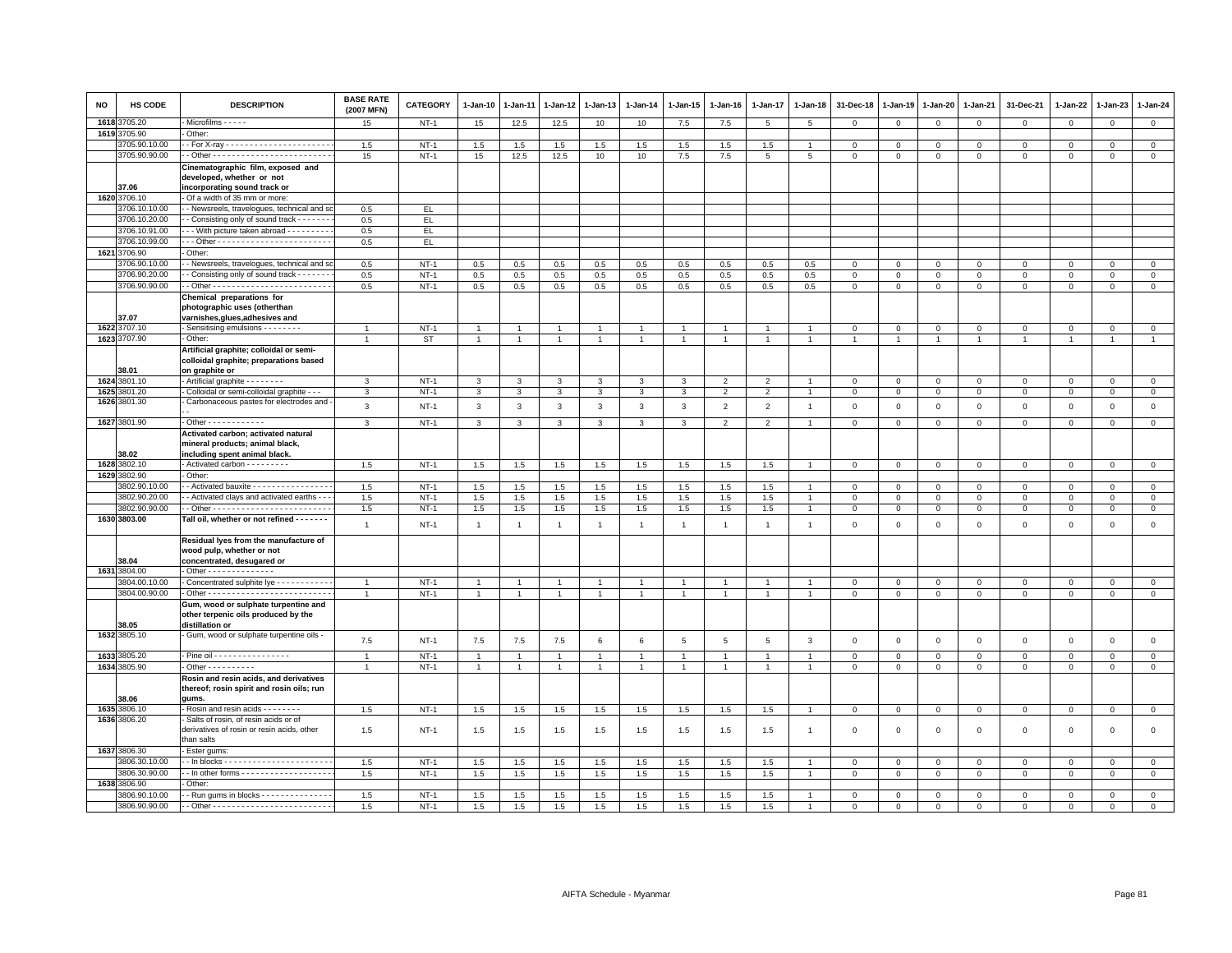| <b>NO</b> | HS CODE                        | <b>DESCRIPTION</b>                                                                                 | <b>BASE RATE</b><br>(2007 MFN) | <b>CATEGORY</b>  | 1-Jan-10                       | 1-Jan-11                     | 1-Jan-12                    | 1-Jan-13                         | 1-Jan-14                     | 1-Jan-15                     | 1-Jan-16                    | 1-Jan-17                   | 1-Jan-18                   | 31-Dec-18                     | 1-Jan-19                    | 1-Jan-20                   | 1-Jan-21                    | 31-Dec-21                  | 1-Jan-22             | 1-Jan-23                     | 1-Jan-24               |
|-----------|--------------------------------|----------------------------------------------------------------------------------------------------|--------------------------------|------------------|--------------------------------|------------------------------|-----------------------------|----------------------------------|------------------------------|------------------------------|-----------------------------|----------------------------|----------------------------|-------------------------------|-----------------------------|----------------------------|-----------------------------|----------------------------|----------------------|------------------------------|------------------------|
|           | 38.07                          | Wood tar; wood tar oils; wood creosote;<br>wood naphtha; vegetable pitch;<br>brewers' pitch and    |                                |                  |                                |                              |                             |                                  |                              |                              |                             |                            |                            |                               |                             |                            |                             |                            |                      |                              |                        |
|           | 1639 3807.00                   | Wood tar; wood tar oils;------------------------                                                   |                                |                  |                                |                              |                             |                                  |                              |                              |                             |                            |                            |                               |                             |                            |                             |                            |                      |                              |                        |
|           | 3807.00.10.00                  |                                                                                                    | $\overline{1}$                 | EL.              |                                |                              |                             |                                  |                              |                              |                             |                            |                            |                               |                             |                            |                             |                            |                      |                              |                        |
|           | 3807.00.90                     | $\cdot$ Other - - - - - - - - - - - - - - -                                                        |                                |                  |                                |                              |                             |                                  |                              |                              |                             |                            |                            |                               |                             |                            |                             |                            |                      |                              |                        |
|           | 3807.00.90.10                  | ------ Wood tar -----------------                                                                  | $\overline{1}$                 | EL.              |                                |                              |                             |                                  |                              |                              |                             |                            |                            |                               |                             |                            |                             |                            |                      |                              |                        |
|           | 3807.00.90.20                  | ------ Wood tar oils --------------                                                                | $\overline{1}$                 | EL.              |                                |                              |                             |                                  |                              |                              |                             |                            |                            |                               |                             |                            |                             |                            |                      |                              |                        |
|           | 3807.00.90.90                  |                                                                                                    | $\mathbf{1}$                   | EL.              |                                |                              |                             |                                  |                              |                              |                             |                            |                            |                               |                             |                            |                             |                            |                      |                              |                        |
|           | 38.08                          | Insecticides, rodenticides, fungicides,<br>herbicides, anti-sprouting products and<br>plant-growth |                                |                  |                                |                              |                             |                                  |                              |                              |                             |                            |                            |                               |                             |                            |                             |                            |                      |                              |                        |
|           | 1640 3808.10                   | Insecticides:                                                                                      |                                |                  |                                |                              |                             |                                  |                              |                              |                             |                            |                            |                               |                             |                            |                             |                            |                      |                              |                        |
|           | 3808.10.11.00                  | -- Containing BPMC (FENOBUCARD) -                                                                  | $\mathbf{O}$                   | $NT-1$           | $\mathbf 0$                    | 0                            | 0                           | 0                                | $\mathbf 0$                  | $\mathbf{0}$                 | $\Omega$                    | $\mathbf 0$                | $\mathbf 0$                | $\mathbf 0$                   | $\mathbf 0$                 | $\mathbf 0$                | $\mathbf 0$                 | $\mathbf 0$                | 0                    | $\mathbf{0}$                 | $\circ$                |
|           | 3808.10.12.00                  |                                                                                                    | $\mathbf 0$                    | $NT-1$           | $\mathsf 0$                    | $\mathbf 0$                  | $\mathbf 0$                 | $\mathbf 0$                      | $\mathsf 0$                  | $\mathbf 0$                  | $\mathsf 0$                 | $\mathsf 0$                | $\mathsf 0$                | $\mathbf 0$                   | $\mathsf 0$                 | $\mathbf 0$                | $\mathbf 0$                 | $\mathbf 0$                | $\mathbf 0$          | $\mathbf 0$                  | $\overline{0}$         |
|           | 3808.10.20.00                  | - Mosquito coils (including premixed mosq                                                          | $\mathsf 0$                    | $NT-1$           | $\mathbf{0}$                   | $\mathbf 0$                  | $\mathbf 0$                 | $\mathbf 0$                      | $\mathbf 0$                  | $\mathbf 0$                  | $\mathbf 0$                 | $\mathbf 0$                | $\mathsf 0$                | $\mathbf 0$                   | $\mathbf 0$                 | $\mathsf 0$                | $\mathbf 0$                 | $\mathbf 0$                | $\mathbf 0$          | $\mathbf 0$                  | $\mathsf 0$            |
|           | 3808.10.30.00                  | - Mosquito mats - - - - - - - - - - - - - - - - -                                                  | $\circ$                        | $NT-1$           | $\mathbf{0}$                   | $\mathbf 0$                  | $\mathbf{0}$                | $\mathbf{0}$                     | $\circ$                      | $\mathbf 0$                  | $\Omega$                    | $\mathbf 0$                | $\mathbf 0$                | $\overline{0}$                | $\mathsf 0$                 | $\mathbf{0}$               | $\overline{0}$              | $\mathsf 0$                | $\mathbf 0$          | $\mathbf 0$                  | $\overline{0}$         |
|           | 3808.10.40.00                  | - In aerosol tins - - - - - - - - - - - - - - - - -                                                | $\mathbf{0}$                   | $NT-1$           | $\overline{0}$                 | $\mathbf 0$                  | $\mathbf{0}$                | $\mathbf{0}$                     | $\mathbf 0$                  | $\mathbf{0}$                 | $\mathbf 0$                 | $\mathbf 0$                | $\mathbf 0$                | $\mathbf 0$                   | $\mathbf 0$                 | $\mathbf 0$                | $\mathbf{0}$                | $\mathbf{0}$               | $\mathbf{0}$         | $\mathbf{0}$                 | $\mathsf 0$            |
|           | 3808.10.50.00                  | - Not in aerosol tins and having additional                                                        | $\mathsf 0$                    | $NT-1$           | $\mathbf 0$                    | $\mathbf 0$                  | $\mathbf 0$                 | $\mathbf 0$                      | $\mathsf 0$                  | $\mathbf 0$                  | $\mathsf 0$                 | $\mathbf 0$                | $\mathsf 0$                | $\mathbf 0$                   | $\mathbf 0$                 | $\mathbf 0$                | $\mathbf 0$                 | $\mathsf 0$                | $\mathbf 0$          | $\mathbf 0$                  | $\mathsf 0$            |
|           |                                | - Other:                                                                                           |                                |                  |                                |                              |                             |                                  |                              |                              |                             |                            |                            |                               |                             |                            |                             |                            |                      |                              |                        |
|           | 3808.10.91.00                  | - - In liquid form - - - - - - - - - - - - - - - - - -                                             | $\mathbf{0}$                   | $NT-1$           | $\mathbf 0$                    | 0                            | 0                           | $\mathbf 0$                      | $\mathbf 0$                  | $\mathbf 0$                  | $\Omega$                    | $\overline{0}$             | $\mathbf 0$                | $\mathbf 0$                   | $\mathbf 0$                 | $\mathbf 0$                | $\mathbf 0$                 | $\mathsf 0$                | $\mathbf 0$          | $\mathbf 0$                  | $\mathbf 0$            |
|           | 3808.10.92.00                  | -- In powder form -----------------                                                                | $\mathbf 0$                    | $NT-1$           | $\mathsf 0$                    | $\Omega$                     | $\Omega$                    | $\Omega$                         | $\mathsf 0$                  | $\Omega$                     | $\Omega$                    | $\Omega$                   | $\mathsf 0$                | $\mathbf 0$                   | $\mathsf 0$                 | $\mathsf 0$                | $\overline{0}$              | $\mathsf 0$                | $\Omega$             | $\mathbf 0$                  | $\overline{0}$         |
|           | 3808.10.99.00                  | - - In other form, including articles - - - - - -                                                  | $\mathsf 0$                    | $NT-1$           | $\mathbf 0$                    | $\mathbf 0$                  | $\mathbf 0$                 | $\mathbf 0$                      | $\mathsf 0$                  | $\mathbf 0$                  | $\mathbf 0$                 | $\mathbf 0$                | $\mathsf 0$                | $\mathbf 0$                   | $\mathbf 0$                 | $\mathbf 0$                | $\mathbf 0$                 | $\mathbf 0$                | $\mathbf 0$          | $\mathbf{0}$                 | $\circ$                |
|           | 1641 3808.20                   | Fungicides                                                                                         |                                |                  |                                |                              |                             |                                  |                              |                              |                             |                            |                            |                               |                             |                            |                             |                            |                      |                              |                        |
|           | 3808.20.10.00<br>3808.20.20.00 | - Validamycin up to 3% content - - - - - - -<br>- Other, fumigant for cigarette industry - -       | $\mathsf 0$                    | $NT-1$<br>$NT-1$ | $\mathbf 0$<br>$\circ$         | $\mathbf 0$                  | $\Omega$                    | $\circ$                          | $\mathsf 0$                  | $\mathbf 0$                  | $\mathbf 0$                 | $\mathsf 0$                | $\mathsf 0$                | $\mathbf 0$                   | $\mathbf 0$                 | $\mathbf 0$                | $\mathbf 0$                 | $\mathsf 0$                | $\Omega$<br>$\Omega$ | $\circ$                      | $\mathsf 0$<br>$\circ$ |
|           | 3808.20.30.00                  | - Other, not in aerosol tins and having add                                                        | $\mathbf 0$<br>$\mathbf 0$     | $NT-1$           | $\mathbf 0$                    | $\mathbf{0}$<br>$\mathbf{0}$ | $\mathbf{0}$<br>$\mathbf 0$ | $\mathbf{0}$<br>$\mathbf 0$      | $\mathbf{0}$<br>$\mathbf 0$  | $\mathbf{0}$<br>$\mathbf{0}$ | $\mathbf{0}$<br>$\mathbf 0$ | $\mathbf 0$<br>$\mathbf 0$ | $\mathbf 0$<br>$\mathsf 0$ | $\overline{0}$<br>$\mathsf 0$ | $\mathbf 0$<br>$\mathsf 0$  | $\mathbf 0$<br>$\mathbf 0$ | $\mathbf{0}$<br>$\mathbf 0$ | $\mathbf 0$<br>$\mathbf 0$ | $\mathbf 0$          | $\mathbf{0}$<br>$\mathbf{0}$ | $\circ$                |
|           | 3808.20.40.00                  | - Other, not in aerosol tins - - - - - - - - - -                                                   | $\mathbf 0$                    | $NT-1$           | $\mathbf 0$                    | $\mathbf{0}$                 | $\Omega$                    | $\mathbf 0$                      | $\mathbf{0}$                 | $\mathbf{0}$                 | $\mathbf 0$                 | $\Omega$                   | $\mathbf 0$                | $\mathbf 0$                   | $\mathbf 0$                 | $\mathsf 0$                | $\overline{0}$              | $\mathbf 0$                | $\Omega$             | $\mathbf{0}$                 | $\mathbf 0$            |
|           | 3808.20.90.00                  |                                                                                                    | $\mathsf 0$                    | $NT-1$           | $\mathbf 0$                    | $\mathbf 0$                  | $\mathbf 0$                 | $\mathbf 0$                      | $\mathbf 0$                  | $\mathbf 0$                  | $\mathbf 0$                 | $\mathbf 0$                | $\mathsf 0$                | $\mathbf 0$                   | $\mathbf 0$                 | $\mathsf 0$                | $\mathbf 0$                 | $\mathsf 0$                | $\mathbf 0$          | $\mathbf 0$                  | $\mathbf 0$            |
|           | 1642 3808.30                   | Herbicides, anti-sprouting products and                                                            |                                |                  |                                |                              |                             |                                  |                              |                              |                             |                            |                            |                               |                             |                            |                             |                            |                      |                              |                        |
|           |                                | plant-growth regulators:                                                                           |                                |                  |                                |                              |                             |                                  |                              |                              |                             |                            |                            |                               |                             |                            |                             |                            |                      |                              |                        |
|           |                                | - Herbicides, put up for retail sale:                                                              |                                |                  |                                |                              |                             |                                  |                              |                              |                             |                            |                            |                               |                             |                            |                             |                            |                      |                              |                        |
|           | 3808.30.11.00                  | - - Not put up in aerosol tins - - - - - - - - - -                                                 | $\mathbf{O}$                   | $NT-1$           | $\mathbf 0$                    | $\mathbf 0$                  | $\mathbf 0$                 | $\mathbf{0}$                     | $\mathbf 0$                  | $\mathbf{0}$                 | $\mathbf 0$                 | $\overline{0}$             | $\mathbf 0$                | $\mathbf 0$                   | $\mathbf 0$                 | $\mathbf 0$                | $\mathbf 0$                 | $\mathbf 0$                | $\mathbf 0$          | $\overline{0}$               | $\mathsf 0$            |
|           | 3808.30.19.00                  |                                                                                                    | $\Omega$                       | $NT-1$           | $\mathbf 0$                    | $\mathbf{0}$                 | 0                           | $\Omega$                         | $\mathbf{0}$                 | $\mathbf{0}$                 | $\mathbf 0$                 | $\mathbf 0$                | $\mathbf 0$                | $\mathbf 0$                   | $\mathbf 0$                 | $\mathbf 0$                | $\mathbf 0$                 | 0                          | $\Omega$             | $\mathbf{0}$                 | $\mathsf 0$            |
|           | 3808.30.20.00                  | - Herbicides, not put for retail sale - - - - -                                                    | $\mathsf 0$                    | $NT-1$           | $\mathbf 0$                    | $\mathbf 0$                  | $\mathbf 0$                 | $\mathsf 0$                      | $\mathsf 0$                  | $\mathbf 0$                  | $\mathbf 0$                 | $\mathsf 0$                | $\mathsf 0$                | $\mathbf 0$                   | $\mathbf 0$                 | $\mathsf 0$                | $\mathbf 0$                 | $\mathsf 0$                | $\mathbf 0$          | $\mathsf 0$                  | $\mathsf 0$            |
|           | 3808.30.30.00                  | - Anti-sprouting products - - - - - - - - - - -                                                    | $\mathsf 0$                    | $NT-1$           | $\mathsf 0$                    | $\mathbf 0$                  | 0                           | $\mathbf 0$                      | $\mathbf 0$                  | $\mathbf 0$                  | $\mathbf 0$                 | $\mathbf 0$                | 0                          | $\mathbf 0$                   | $\mathbf 0$                 | $\mathsf 0$                | $\mathbf 0$                 | $\mathbf 0$                | $\mathbf 0$          | $\mathbf 0$                  | $\mathsf 0$            |
|           |                                | - Plant-growth regulators:                                                                         |                                |                  |                                |                              |                             |                                  |                              |                              |                             |                            |                            |                               |                             |                            |                             |                            |                      |                              |                        |
|           | 3808.30.41.00                  | - - Of triacontanol or ethephon - - - - - - - -                                                    | $\mathbf{0}$                   | $NT-1$           | $\overline{0}$                 | 0                            | 0                           | $\mathbf 0$                      | $\mathbf 0$                  | $\mathbf 0$                  | $\mathbf 0$                 | $\mathbf 0$                | $\mathbf 0$                | $\mathbf 0$                   | $\mathbf 0$                 | $\mathbf 0$                | $\mathbf 0$                 | $\mathbf 0$                | $\mathbf 0$          | $\mathbf 0$                  | $\mathbf{0}$           |
|           | 3808.30.49.00                  |                                                                                                    | $\mathsf 0$                    | $NT-1$           | $\mathbf 0$                    | $\mathbf 0$                  | 0                           | $\mathbf 0$                      | $\mathbf 0$                  | $\mathbf 0$                  | $\mathbf 0$                 | $\mathbf 0$                | $\mathsf 0$                | $\mathbf 0$                   | $\mathbf 0$                 | $\mathbf 0$                | $\mathbf 0$                 | $\mathbf 0$                | $\mathbf 0$          | $\mathbf 0$                  | $\mathsf 0$            |
|           | 1643 3808.40                   | Disinfectants:                                                                                     |                                |                  |                                |                              |                             |                                  |                              |                              |                             |                            |                            |                               |                             |                            |                             |                            |                      |                              |                        |
|           | 3808.40.10.00                  | - Containing mixture of coal tar acid with a                                                       | $\overline{1}$                 | $NT-1$           | $\mathbf{1}$                   |                              |                             | 1                                | $\overline{1}$               |                              |                             |                            |                            | $\Omega$                      | $\Omega$                    | $\mathsf 0$                | $\mathbf 0$                 | $\mathbf{0}$               | $\Omega$             | $\mathbf{0}$                 | $\mathbf{0}$           |
|           |                                | - Other:                                                                                           |                                |                  |                                |                              |                             |                                  |                              |                              |                             |                            |                            |                               |                             |                            |                             |                            |                      |                              |                        |
|           | 3808.40.91.00<br>3808.40.92.00 | - - Not in aerosol tins and having additiona<br>- - Other, not put up in aerosol tins - - - - -    | $\overline{1}$<br>$\mathbf{1}$ | $NT-1$<br>$NT-1$ | $\mathbf{1}$                   | $\mathbf{1}$                 | $\overline{1}$              | $\overline{1}$<br>$\overline{1}$ | $\overline{1}$               | 1<br>$\mathbf{1}$            | $\overline{1}$              | $\mathbf{1}$               |                            | $\mathbf 0$<br>$\mathbf 0$    | $\mathbf 0$<br>$\mathbf{0}$ | $\mathbf 0$                | $\mathbf 0$<br>$\mathbf 0$  | $\mathbf 0$<br>$\mathbf 0$ | 0<br>$\mathbf 0$     | $\mathbf 0$<br>$\mathbf{O}$  | $\mathbf 0$<br>$\circ$ |
|           | 3808.40.99.00                  |                                                                                                    | $\overline{1}$                 | $NT-1$           | $\overline{1}$<br>$\mathbf{1}$ |                              | $\overline{1}$              | $\overline{1}$                   | $\mathbf{1}$<br>$\mathbf{1}$ | $\overline{1}$               | $\overline{1}$              | $\overline{1}$             |                            | $\mathbf 0$                   | $\mathsf 0$                 | $\mathbf 0$<br>$\mathbf 0$ | $\mathbf 0$                 | $\mathbf{0}$               | $\mathbf 0$          | $\mathbf 0$                  | $\mathsf 0$            |
|           | 1644 3808.90                   | Other:                                                                                             |                                |                  |                                |                              |                             |                                  |                              |                              |                             |                            |                            |                               |                             |                            |                             |                            |                      |                              |                        |
|           | 3808.90.10.00                  | - Wood preservatives, being preparations                                                           | $\overline{1}$                 | $NT-1$           | -1                             |                              |                             |                                  |                              |                              |                             |                            |                            | $\mathbf 0$                   | $\mathbf 0$                 | $\mathbf 0$                | $\mathbf 0$                 | $\mathsf 0$                | $\Omega$             | $\mathbf{0}$                 | $\mathbf 0$            |
|           | 3808.90.20.00                  | - Other, put up for retail sale - - - - - - - - -                                                  | $\mathbf{1}$                   | $NT-1$           | $\overline{1}$                 | $\overline{1}$               | $\mathbf{1}$                | $\mathbf{1}$                     | $\mathbf{1}$                 | $\mathbf{1}$                 | $\overline{1}$              | $\overline{1}$             |                            | $\overline{0}$                | $\mathbf 0$                 | $\mathsf 0$                | $\mathbf{0}$                | $\mathbf{0}$               | $\Omega$             | $\mathbf{0}$                 | $\mathbf 0$            |
|           | 3808.90.90.00                  | - Other, not put up for retail sale - - - - - - -                                                  | $\overline{1}$                 | $NT-1$           | $\mathbf{1}$                   | $\mathbf{1}$                 | $\mathbf{1}$                | $\mathbf{1}$                     | $\mathbf{1}$                 | $\mathbf{1}$                 | $\overline{1}$              | $\overline{1}$             |                            | $\mathbf 0$                   | $\mathbf 0$                 | $\mathbf 0$                | $\mathbf 0$                 | $\mathbf 0$                | $\mathbf{O}$         | $\mathbf 0$                  | $\mathbf 0$            |
|           |                                | Finishing agents, dye carriers to                                                                  |                                |                  |                                |                              |                             |                                  |                              |                              |                             |                            |                            |                               |                             |                            |                             |                            |                      |                              |                        |
|           |                                | accelerate the dyeing or fixing of                                                                 |                                |                  |                                |                              |                             |                                  |                              |                              |                             |                            |                            |                               |                             |                            |                             |                            |                      |                              |                        |
|           | 38.09                          | dyestuffs and other                                                                                |                                |                  |                                |                              |                             |                                  |                              |                              |                             |                            |                            |                               |                             |                            |                             |                            |                      |                              |                        |
|           | 1645 3809.10                   | With a basis of amylaceous substances -                                                            | $\mathbf{1}$                   | $NT-1$           | $\overline{1}$                 | $\overline{1}$               | $\overline{1}$              | $\mathbf{1}$                     | $\mathbf{1}$                 | $\mathbf{1}$                 | $\overline{1}$              | $\overline{1}$             | $\overline{1}$             | $\mathbf 0$                   | $\mathbf 0$                 | $\mathbb O$                | $\mathbb O$                 | $\mathsf{O}\xspace$        | $\mathbf 0$          | $\mathsf 0$                  | $\mathbf 0$            |
|           | 1646 3809.91                   | - Of a kind used in the textile or like                                                            | $\overline{1}$                 | ST               | $\overline{1}$                 | $\overline{1}$               | $\overline{1}$              | $\mathbf{1}$                     | $\mathbf{1}$                 | $\mathbf{1}$                 | $\overline{1}$              | $\overline{1}$             |                            | $\overline{1}$                | $\mathbf{1}$                | $\overline{1}$             | $\overline{1}$              | $\overline{1}$             | $\overline{1}$       | $\overline{1}$               | $\mathbf{1}$           |
| 1647      | 3809.92                        | - Of a kind used in the paper or like                                                              | $\overline{1}$                 | $NT-1$           | $\overline{1}$                 | $\overline{1}$               | $\overline{1}$              | $\overline{1}$                   | $\mathbf{1}$                 | $\overline{1}$               | $\mathbf{1}$                | $\overline{1}$             | $\overline{1}$             | $\mathsf 0$                   | $\mathbf 0$                 | $\mathbf 0$                | $\mathbf 0$                 | $\mathbf{0}$               | $\mathbf{0}$         | $\mathbf{0}$                 | $\mathsf 0$            |
|           | 1648 3809.93                   | - Of a kind used in the leather or like                                                            |                                |                  |                                |                              |                             |                                  |                              |                              |                             |                            |                            |                               |                             |                            |                             |                            |                      |                              |                        |
|           |                                |                                                                                                    | $\mathbf{1}$                   | <b>NT-1</b>      | $\mathbf{1}$                   | $\mathbf{1}$                 | $\mathbf{1}$                | $\mathbf{1}$                     | $\overline{1}$               | 1                            | $\mathbf{1}$                | $\mathbf{1}$               | -1                         | $\mathbf 0$                   | $\mathbf 0$                 | $\mathbf 0$                | $\,0\,$                     | $\mathsf 0$                | 0                    | $\mathbf 0$                  | $\mathbf 0$            |
|           | 38.10                          | Pickling preparations for metal<br>surfaces; fluxes and other auxiliary<br>preparations for        |                                |                  |                                |                              |                             |                                  |                              |                              |                             |                            |                            |                               |                             |                            |                             |                            |                      |                              |                        |
|           |                                |                                                                                                    |                                |                  |                                |                              |                             |                                  |                              |                              |                             |                            |                            |                               |                             |                            |                             |                            |                      |                              |                        |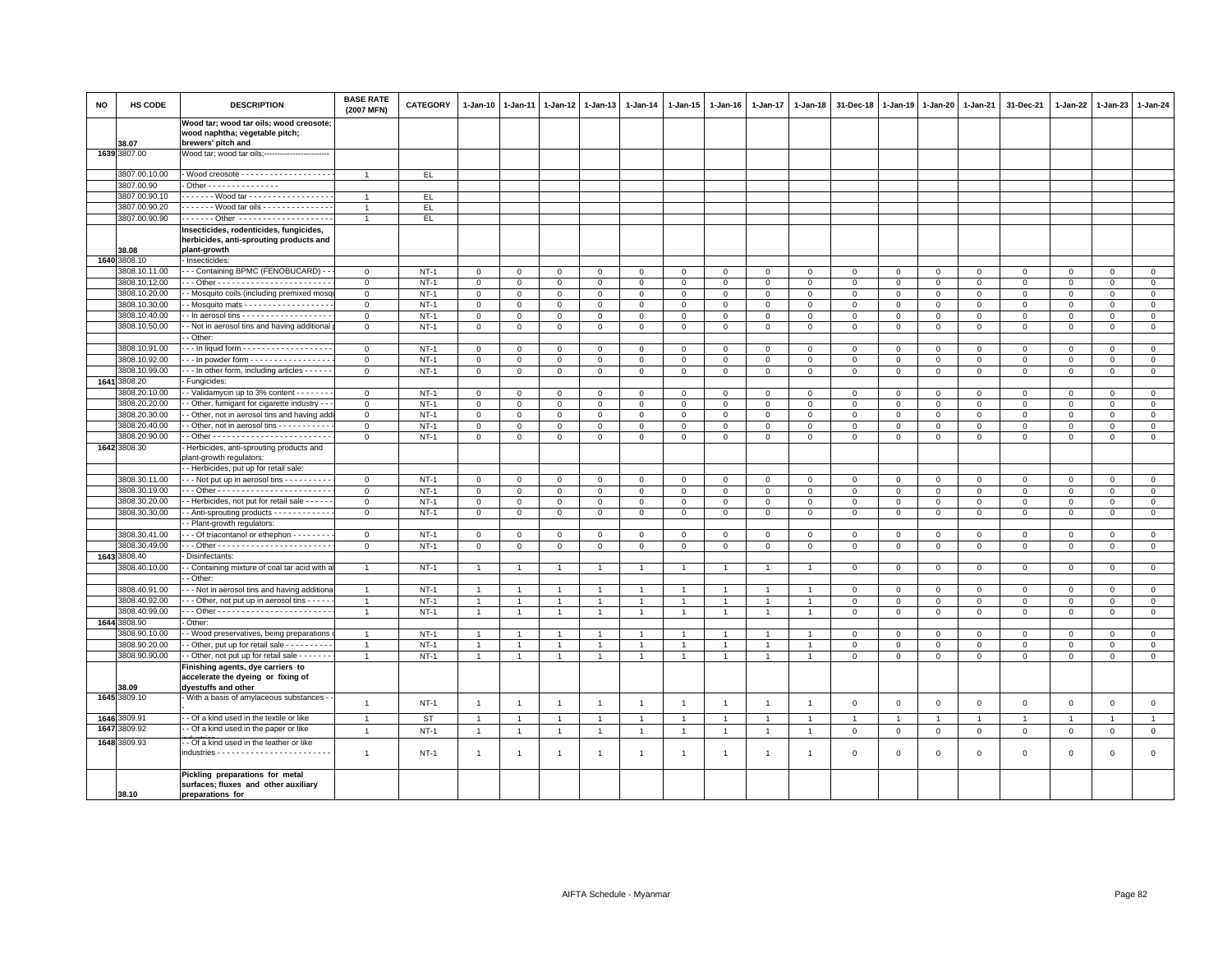| NO   | HS CODE       | <b>DESCRIPTION</b>                                                                                                             | <b>BASE RATE</b><br>(2007 MFN) | <b>CATEGORY</b> | $1 - Jan-10$   | $1 - Jan-11$   | 1-Jan-12       | $1 - Jan-13$   | $1 - Jan-14$   | 1-Jan-15       | $1-Jan-16$     | 1-Jan-17       | 1-Jan-18       | 31-Dec-18    | 1-Jan-19        | 1-Jan-20     | $1 - Jan-21$   | 31-Dec-21           | 1-Jan-22     | 1-Jan-23       | $1 - Jan-24$   |
|------|---------------|--------------------------------------------------------------------------------------------------------------------------------|--------------------------------|-----------------|----------------|----------------|----------------|----------------|----------------|----------------|----------------|----------------|----------------|--------------|-----------------|--------------|----------------|---------------------|--------------|----------------|----------------|
|      | 1649 3810.10  | Pickling preparations for metal surfaces;<br>soldering, brazing or welding powders and<br>pastes consisting of metal and other | 5                              | <b>ST</b>       | 5              | 5              | 5              | 5              | 5              | 5              | 5              | 5              | 5              | 5            | $5\overline{5}$ | 5            | 5              | 5                   | 5            | 5              | 5              |
|      | 1650 3810.90  | -Other                                                                                                                         | $\overline{5}$                 | <b>ST</b>       | 5              | 5              | 5              | 5              | 5              | 5              | 5              | 5              | $5^{\circ}$    | 5            | 5               | 5            | 5              | 5                   | 5            | 5              | 5              |
|      | 38.11         | Antiknock preparations, oxidation<br>inhibitors, gum inhibitors, viscosity<br>improvers,                                       |                                |                 |                |                |                |                |                |                |                |                |                |              |                 |              |                |                     |              |                |                |
|      | 1651 3811.11  | - - Based on lead compounds - - -                                                                                              |                                | $NT-1$          |                |                |                | $\overline{1}$ |                | -1             |                |                |                | $\mathbf 0$  | $^{\circ}$      | 0            | $\mathbf 0$    | 0                   | $^{\circ}$   | $\mathbf 0$    | $\mathbf 0$    |
|      | 1652 3811.19  | $-$ Other - - - - - - - - - - - - -                                                                                            | $\overline{1}$                 | $NT-1$          | $\overline{1}$ | $\overline{1}$ | $\mathbf{1}$   | $\overline{1}$ | $\mathbf{1}$   | $\overline{1}$ | $\overline{1}$ | $\overline{1}$ | $\mathbf{1}$   | $\mathsf 0$  | $\mathsf 0$     | $\mathbf 0$  | $\overline{0}$ | $\mathsf 0$         | $\mathbf{0}$ | $\mathbf{0}$   | $\mathsf 0$    |
|      | 1653 3811.21  | - Containing petroleum oils or oils<br>obtained from bituminous minerals:                                                      |                                |                 |                |                |                |                |                |                |                |                |                |              |                 |              |                |                     |              |                |                |
|      | 3811.21.10.00 | --- Put up for retail sale --------------                                                                                      | 1.5                            | $NT-1$          | 1.5            | 1.5            | 1.5            | 1.5            | 1.5            | 1.5            | 1.5            | 1.5            | $\overline{1}$ | $\mathbf 0$  | $\mathbf{0}$    | $\mathbf{0}$ | $\mathbf{0}$   | $\mathbf{0}$        | $\mathbf{0}$ | $\mathbf{0}$   | $\mathbf{0}$   |
|      | 3811.21.90.00 |                                                                                                                                | 1.5                            | $NT-1$          | 1.5            | 1.5            | 1.5            | 1.5            | 1.5            | 1.5            | 1.5            | 1.5            | $\overline{1}$ | $\mathsf 0$  | $\mathsf 0$     | $\mathbf 0$  | $\circ$        | $\mathbf{0}$        | $\mathbf{0}$ | $\overline{0}$ | $\mathbf{0}$   |
| 1654 | 3811.29       | $-$ Other $    -$                                                                                                              | 1.5                            | $NT-1$          | 1.5            | 1.5            | $1.5\,$        | 1.5            | 1.5            | 1.5            | 1.5            | 1.5            |                | $\mathbf 0$  | $\mathbf 0$     | $\mathbf 0$  | $\mathbf{0}$   | $\mathbf 0$         | $\Omega$     | $\mathbf 0$    | $\circ$        |
|      | 1655 3811.90  | Other:                                                                                                                         |                                |                 |                |                |                |                |                |                |                |                |                |              |                 |              |                |                     |              |                |                |
|      | 3811.90.10.00 | - Rust preventatives and corrosion inhibito                                                                                    | 1.5                            | $NT-1$          | 1.5            | 1.5            | 1.5            | 1.5            | 1.5            | 1.5            | 1.5            | 1.5            | $\overline{1}$ | $\mathbf 0$  | $\mathbf 0$     | $\mathbf 0$  | $\mathbf 0$    | $\mathbf 0$         | $\Omega$     | $\mathbf{0}$   | $\mathbf 0$    |
|      | 3811.90.90.00 |                                                                                                                                | 1.5                            | $NT-1$          | 1.5            | $1.5\,$        | $1.5\,$        | 1.5            | 1.5            | 1.5            | 1.5            | 1.5            | $\overline{1}$ | $\,0\,$      | $\mathsf 0$     | $\mathsf 0$  | $\,0\,$        | $\mathsf 0$         | $\mathbf 0$  | $\mathbf 0$    | $\mathsf 0$    |
|      | 38.12         | Prepared rubber accelerators;<br>compound plasticisers for rubber or<br>plastics, not elsewhere                                |                                |                 |                |                |                |                |                |                |                |                |                |              |                 |              |                |                     |              |                |                |
|      | 1656 3812.10  | - Prepared rubber accelerators - - - - - -                                                                                     |                                | $NT-1$          | $\overline{1}$ | $\overline{1}$ | $\overline{1}$ | $\overline{1}$ | $\overline{1}$ | $\overline{1}$ | $\overline{1}$ | $\overline{1}$ | $\overline{1}$ | $\mathbf 0$  | $\mathsf 0$     | $\mathbf 0$  | $\mathbf 0$    | $\mathbf{0}$        | $\mathbf{0}$ | $\mathbf{0}$   | $\mathsf 0$    |
|      | 1657 3812.20  | Compound plasticisers for rubber or                                                                                            | $\overline{1}$                 | $NT-1$          | $\mathbf{1}$   | $\overline{1}$ | $\overline{1}$ | $\overline{1}$ | $\mathbf{1}$   | $\overline{1}$ | $\overline{1}$ | $\overline{1}$ | $\overline{1}$ | $\mathsf 0$  | $\mathsf 0$     | $\mathsf 0$  | $\mathsf 0$    | $\mathsf 0$         | $\mathsf 0$  | $\mathsf 0$    | $\mathsf 0$    |
|      | 1658 3812.30  | - Anti-oxidising preparations and other<br>compound                                                                            |                                |                 |                |                |                |                |                |                |                |                |                |              |                 |              |                |                     |              |                |                |
|      | 3812.30.10.00 | - - White carbon - - - - - - - - - - - - - - - - - -                                                                           |                                | EL.             |                |                |                |                |                |                |                |                |                |              |                 |              |                |                     |              |                |                |
|      | 3812.30.90.00 |                                                                                                                                | $\overline{1}$                 | EL              |                |                |                |                |                |                |                |                |                |              |                 |              |                |                     |              |                |                |
|      | 1659 3813.00  | Preparations and charges for fire-<br>extinguishers; charged fire-                                                             | $\mathbf{1}$                   | $NT-1$          | $\overline{1}$ | $\mathbf{1}$   | 1              | $\overline{1}$ | $\mathbf{1}$   | $\overline{1}$ | -1             | 1              | -1             | $\mathbf 0$  | $\mathbf 0$     | $\mathsf 0$  | $\mathbf 0$    | $\mathsf 0$         | $\mathbf 0$  | $\mathbf 0$    | $\mathsf 0$    |
|      | 1660 3814.00  | extinguishing grenades - - - - - - - -<br>Organic composite solvents and<br>thinners, not elsewhere specified.                 | 7.5                            | EL.             |                |                |                |                |                |                |                |                |                |              |                 |              |                |                     |              |                |                |
|      | 38.15         | Reaction initiators, reaction<br>accelerators and catalytic preparations,<br>not elsewhere specified                           |                                |                 |                |                |                |                |                |                |                |                |                |              |                 |              |                |                     |              |                |                |
|      | 1661 3815.11  | - - With nickel or nickel compounds as the                                                                                     |                                |                 |                |                |                |                |                |                |                |                |                |              |                 |              |                |                     |              |                |                |
|      |               | active substance - - - - - - - - - - - - - - - - - -                                                                           | $\overline{1}$                 | $NT-1$          | $\overline{1}$ | $\overline{1}$ | $\overline{1}$ | $\overline{1}$ | $\overline{1}$ | $\overline{1}$ | $\overline{1}$ | $\mathbf{1}$   | $\mathbf{1}$   | $\mathbf 0$  | $\mathsf 0$     | $\mathsf 0$  | $\mathbf 0$    | $\mathbf 0$         | $\mathbf 0$  | $\mathbf 0$    | $\mathbf 0$    |
|      | 1662 3815.12  | - With precious metal or precious metal<br>compounds as the active substance -                                                 | $\mathbf{1}$                   | $NT-1$          | $\overline{1}$ | $\overline{1}$ | $\overline{1}$ | $\overline{1}$ | $\overline{1}$ | $\overline{1}$ | $\overline{1}$ | $\overline{1}$ | $\mathbf{1}$   | $\mathsf 0$  | $\mathsf 0$     | $\mathsf 0$  | $\mathbf 0$    | $\mathsf 0$         | $\mathbf{0}$ | $\mathsf 0$    | $\mathsf 0$    |
|      | 1663 3815.19  | $-$ Other - - - - - - - - - - - - -                                                                                            | $\overline{1}$                 | $NT-1$          | $\overline{1}$ | $\overline{1}$ | $\overline{1}$ | $\overline{1}$ | $\overline{1}$ | $\overline{1}$ | $\overline{1}$ | $\overline{1}$ | -1             |              |                 |              | $\circ$        | $\mathbf{0}$        | $\circ$      | $\circ$        |                |
|      | 1664 3815.90  | Other:                                                                                                                         |                                |                 |                |                |                |                |                |                |                |                |                | $\mathsf 0$  | $\mathsf 0$     | $\mathsf 0$  |                |                     |              |                | $\mathsf 0$    |
|      | 3815.90.10.00 | - For CO shift conversion or desulphurisat                                                                                     |                                | $NT-1$          |                |                |                | $\overline{1}$ |                |                |                |                |                | $\mathsf 0$  | $\mathsf 0$     | $\mathbf 0$  | $\overline{0}$ | $\mathbf 0$         | $\Omega$     | $\mathbf{0}$   | $\mathbf 0$    |
|      | 3815.90.90.00 |                                                                                                                                | $\mathbf{1}$                   | $NT-1$          | $\overline{1}$ | $\mathbf{1}$   | $\mathbf{1}$   | $\overline{1}$ | $\mathbf{1}$   | $\mathbf{1}$   |                |                |                | $\mathsf 0$  | $\mathsf 0$     | $\mathbf 0$  | $\mathsf 0$    | $\mathsf{O}\xspace$ | $\,0\,$      | $\mathsf 0$    | $\overline{0}$ |
|      | 1665 3816.00  | Refractory cements, mortars,                                                                                                   |                                |                 |                |                |                |                |                |                |                |                |                |              |                 |              |                |                     |              |                |                |
|      |               | concretes and similar compositions,.                                                                                           | $\overline{1}$                 | EL.             |                |                |                |                |                |                |                |                |                |              |                 |              |                |                     |              |                |                |
|      | 1666 3817.00  | Mixed alkylbenzenes and mixed<br>alkylnaphthalenes, other than those of<br>heading 27.07 or 29.02 - - - -                      | $\overline{1}$                 | $NT-1$          | $\overline{1}$ | $\overline{1}$ | $\overline{1}$ | $\overline{1}$ | -1             | $\mathbf{1}$   | $\mathbf{1}$   | $\mathbf{1}$   | -1             | $\mathbf 0$  | $\Omega$        | $\mathsf 0$  | $\mathbf 0$    | $\mathsf 0$         | $\mathbf 0$  | $\mathbf{0}$   | $\mathsf 0$    |
|      | 38.18         | Chemical elements doped for use in<br>electronics, in the form of discs, wafers<br>or similar forms:                           |                                |                 |                |                |                |                |                |                |                |                |                |              |                 |              |                |                     |              |                |                |
|      | 1667 3818.00  | Chemical elements doped for use in                                                                                             |                                |                 |                |                |                |                |                |                |                |                |                |              |                 |              |                |                     |              |                |                |
|      |               | electronics                                                                                                                    |                                |                 |                |                |                |                |                |                |                |                |                |              |                 |              |                |                     |              |                |                |
|      | 3818.00.10.00 | - Wafers or discs with silicon content not les                                                                                 | 1.5                            | <b>ST</b>       | $1.5\,$        | $1.5\,$        | $1.5\,$        | 1.5            | 1.5            | 1.5            | 1.5            | 1.5            | 1.5            | 1.5          | 1.5             | 1.5          | 1.5            | 1.5                 | 1.5          | 1.5            | 1.5            |
|      | 3818.00.90.00 |                                                                                                                                | 1.5                            | <b>ST</b>       | 1.5            | $1.5\,$        | $1.5\,$        | $1.5\,$        | 1.5            | 1.5            | 1.5            | $1.5\,$        | $1.5\,$        | 1.5          | $1.5\,$         | 1.5          | 1.5            | 1.5                 | 1.5          | 1.5            | 1.5            |
|      | 1668 3819.00  | Hydraulic brake fluids and other<br>prepared liquids for hydraulic<br>transmission, - - -                                      | 1.5                            | $NT-1$          | 1.5            | 1.5            | 1.5            | 1.5            | 1.5            | 1.5            | 1.5            | 1.5            | $\overline{1}$ | $\mathbf 0$  | $\mathbf 0$     | $\mathbf 0$  | $\mathbf 0$    | $\mathbf 0$         | $\Omega$     | $\mathbf{0}$   | $\mathbf 0$    |
|      | 1669 3820.00  | Anti-freezing preparations and prepared                                                                                        | $\overline{1}$                 | $NT-1$          |                | 1              | 1              | $\overline{1}$ | -1             | 1              | -1             |                | -1             | $\mathbf{0}$ | $\mathbf 0$     | $\mathbf 0$  | $\Omega$       | $\mathbf 0$         | $\mathbf 0$  | $\mathbf{0}$   | $\Omega$       |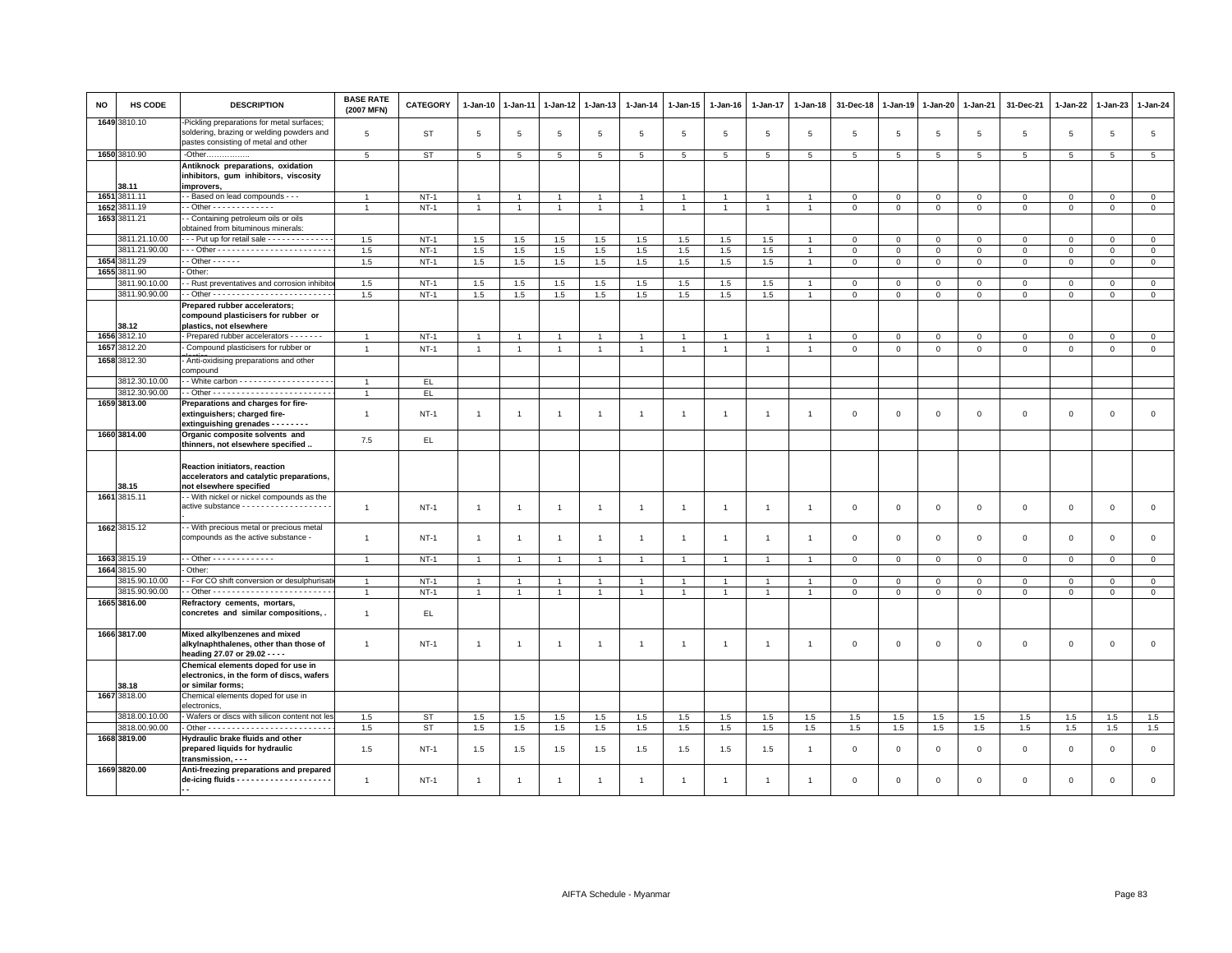| NO   | HS CODE       | <b>DESCRIPTION</b>                                                                              | <b>BASE RATE</b><br>(2007 MFN) | CATEGORY    | 1-Jan-10       | 1-Jan-11       | 1-Jan-12       | 1-Jan-13       | 1-Jan-14       | $1 - Jan-15$         | $1 - Jan-16$   | 1-Jan-17       | $1 - Jan-18$   | 31-Dec-18      | $1 - Jan-19$   | 1-Jan-20                  | 1-Jan-21                    | 31-Dec-21                  | $1 - Jan-22$           | 1-Jan-23        | 1-Jan-24       |
|------|---------------|-------------------------------------------------------------------------------------------------|--------------------------------|-------------|----------------|----------------|----------------|----------------|----------------|----------------------|----------------|----------------|----------------|----------------|----------------|---------------------------|-----------------------------|----------------------------|------------------------|-----------------|----------------|
|      | 1670 3821.00  | Prepared culture media for development<br>of micro-organisms - - - - - - - - - - - - - - -<br>. | 1.5                            | $NT-1$      | 1.5            | 1.5            | 1.5            | 1.5            | 1.5            | 1.5                  | 1.5            | 1.5            | $\overline{1}$ | $\Omega$       | $\Omega$       | $\mathbf 0$               | $\mathbf 0$                 | $\mathsf 0$                | $\mathbf{0}$           | $\mathsf 0$     | $\mathsf 0$    |
|      | 38.22         | Diagnostic or laboratory reagents on a<br>backing, prepared diagnostic or                       |                                |             |                |                |                |                |                |                      |                |                |                |                |                |                           |                             |                            |                        |                 |                |
| 1671 | 3822.00       | laboratory reagents<br>- Other - - - - - - - - - - - - - - -                                    |                                |             |                |                |                |                |                |                      |                |                |                |                |                |                           |                             |                            |                        |                 |                |
|      | 3822.00.10.00 | - Plates, sheets, film, foil and strip of plastic                                               | 1.5                            | $NT-1$      | 1.5            | 1.5            | 1.5            | 1.5            | 1.5            | 1.5                  | 1.5            | 1.5            |                | $\mathbf 0$    | $\Omega$       | $\mathbf 0$               | $\mathbf 0$                 | $\mathsf 0$                | $\Omega$               | $\Omega$        | $\mathsf 0$    |
|      | 3822.00.20.00 | - Paperboard, cellulose wadding and web                                                         | 1.5                            | $NT-1$      | 1.5            | 1.5            | 1.5            | 1.5            | 1.5            | 1.5                  | 1.5            | 1.5            | $\overline{1}$ | $\mathbf 0$    | $\mathbf 0$    | $\mathbf 0$               | $\mathbf{0}$                | $\mathbf 0$                | $\mathbf{0}$           | $\mathbf 0$     | $\mathbf 0$    |
|      | 3822.00.90.00 |                                                                                                 | $1.5\,$                        | $NT-1$      | 1.5            | 1.5            | 1.5            | 1.5            | $1.5\,$        | 1.5                  | 1.5            | 1.5            | $\overline{1}$ | $\Omega$       | $\mathbf 0$    | $\mathbf 0$               | $\mathbf 0$                 | $\mathsf 0$                | $\mathbf{0}$           | $\mathsf 0$     | $\mathsf 0$    |
|      |               | Industrial monocarboxylic fatty acids;                                                          |                                |             |                |                |                |                |                |                      |                |                |                |                |                |                           |                             |                            |                        |                 |                |
|      | 38.23         | acid oils from refining; industrial fatty<br>alcohols.                                          |                                |             |                |                |                |                |                |                      |                |                |                |                |                |                           |                             |                            |                        |                 |                |
|      | 1672 3823.1   |                                                                                                 | $\overline{1}$                 | $NT-1$      | $\overline{1}$ |                | $\overline{1}$ | $\overline{1}$ | $\overline{1}$ | $\mathbf{1}$         |                | $\overline{1}$ |                | 0              | $\Omega$       | $\Omega$                  | $\mathbf{0}$                | $\mathbf 0$                | $\Omega$               | $\Omega$        | $\mathbf 0$    |
| 1673 | 3823.12       | - Oleic acid - - - - - - - - -                                                                  |                                | $NT-1$      | $\overline{1}$ |                | $\overline{1}$ |                | $\overline{1}$ | $\overline{1}$       |                |                |                | $\Omega$       | $\Omega$       | $\Omega$                  | $\mathbf{0}$                | $\mathbf 0$                | $\Omega$               | $\mathbf 0$     | $\mathsf 0$    |
| 1674 | 823.13        | - Tall oil fatty acids - - - - - - - - - -                                                      |                                | $NT-1$      | $\mathbf{1}$   |                | $\overline{1}$ |                | $\mathbf{1}$   | $\overline{1}$       | $\mathbf{1}$   |                |                | $\mathbf 0$    | $\mathbf 0$    | $\mathbf 0$               | $\mathsf 0$                 | $\mathsf 0$                | $\mathbf 0$            | $\mathbf{O}$    | $\mathbf 0$    |
| 1675 | 3823.19       | - Other:                                                                                        |                                |             |                |                |                |                |                |                      |                |                |                |                |                |                           |                             |                            |                        |                 |                |
|      | 3823.19.10.00 | - - - Acid oils from refining - - - - - - - - - - -                                             | $\overline{1}$                 | $NT-1$      | $\overline{1}$ |                | $\overline{1}$ | $\overline{1}$ | $\overline{1}$ | $\mathbf{1}$         |                | $\overline{1}$ |                | $\mathbf 0$    | $\mathbf 0$    | $\mathbf 0$               | $\mathbf 0$                 | $\mathsf 0$                | $\mathbf 0$            | $\mathsf 0$     | $\mathbf 0$    |
|      | 3823.19.90.00 |                                                                                                 |                                | $NT-1$      | $\overline{1}$ |                | $\overline{1}$ | $\overline{1}$ | $\overline{1}$ | $\blacktriangleleft$ | $\overline{1}$ | $\overline{1}$ |                | $\mathbf 0$    | $\Omega$       | $\Omega$                  | $\Omega$                    | $\mathsf 0$                | $\Omega$               | $\mathbf 0$     | $\overline{0}$ |
|      | 1676 3823.70  | Industrial fatty alcohols - - - - -                                                             | -1                             | $NT-1$      | $\mathbf{1}$   | $\overline{1}$ | $\overline{1}$ | $\overline{1}$ | $\overline{1}$ | $\mathbf{1}$         | $\mathbf{1}$   | $\overline{1}$ | $\mathbf{1}$   | $\mathbf{0}$   | $\mathbf 0$    | $\mathbf 0$               | $\mathbf{0}$                | $\mathsf 0$                | $\mathbf 0$            | $\mathsf 0$     | $\mathbf 0$    |
|      | 38.24         | Prepared binders for foundry moulds or<br>cores; chemical products and<br>preparations of the   |                                |             |                |                |                |                |                |                      |                |                |                |                |                |                           |                             |                            |                        |                 |                |
| 1677 | 3824.10       | - Prepared binders for foundry moulds or                                                        | $\overline{1}$                 | <b>ST</b>   | $\overline{1}$ | $\overline{1}$ | $\overline{1}$ | $\overline{1}$ | $\overline{1}$ | $\overline{1}$       | $\overline{1}$ | $\overline{1}$ |                | $\overline{1}$ | $\overline{1}$ | $\overline{1}$            | $\mathbf{1}$                | $\overline{1}$             | $\overline{1}$         | $\mathbf{1}$    | $\overline{1}$ |
| 1678 | 3824.20       | - Naphthenic acids, their water-insoluble                                                       |                                |             |                |                |                |                |                |                      |                |                |                |                |                |                           |                             |                            |                        |                 |                |
|      |               | salts and their esters - - - - - - - - - - - - - - -                                            | $\overline{1}$                 | $NT-1$      | $\mathbf{1}$   | -1             | $\overline{1}$ | $\mathbf{1}$   | $\overline{1}$ | $\mathbf{1}$         | $\overline{1}$ | $\overline{1}$ | $\overline{1}$ | 0              | $\mathbf 0$    | $\mathbf 0$               | 0                           | 0                          | $\circ$                | 0               | $\mathsf 0$    |
|      | 1679 3824.30  | - Non-agglomerated metal carbides mixed<br>together or with metallic binders - -                | $\overline{1}$                 | <b>NT-1</b> | 1              | $\overline{1}$ | $\overline{1}$ | $\overline{1}$ | $\mathbf{1}$   | $\overline{1}$       | $\overline{1}$ | $\overline{1}$ | $\mathbf{1}$   | $\mathsf 0$    | $\mathsf 0$    | $\mathbf 0$               | $\mathsf 0$                 | $\mathsf 0$                | $\mathsf 0$            | $\mathsf 0$     | $\mathbf 0$    |
|      | 1680 3824.40  | - Prepared additives for cements, mortars                                                       | $\overline{1}$                 | $NT-1$      | $\mathbf{1}$   | $\overline{1}$ | $\overline{1}$ | $\overline{1}$ | $\overline{1}$ | $\overline{1}$       | $\overline{1}$ | $\overline{1}$ | $\mathbf{1}$   | $\mathbf 0$    | $\mathbf 0$    | $\mathbf 0$               | $\mathbf{0}$                | $\mathsf 0$                | $\mathbf 0$            | $\mathbf 0$     | $\mathsf 0$    |
|      | 1681 3824.50  | - Non-refractory mortars and concretes - -                                                      | $\overline{1}$                 | $NT-1$      | $\mathbf{1}$   | $\overline{1}$ | $\overline{1}$ | $\overline{1}$ | $\mathbf{1}$   | $\mathbf{1}$         | $\mathbf{1}$   | $\mathbf{1}$   | $\overline{1}$ | $\mathbf 0$    | $\mathbf 0$    | $\mathbf 0$               | $\mathbf 0$                 | $\mathsf 0$                | $\mathbf 0$            | $\mathsf 0$     | $\mathbf 0$    |
|      | 1682 3824.60  | - Sorbitol other than that of subheading                                                        | $\overline{1}$                 | $NT-1$      | $\mathbf{1}$   | $\overline{1}$ | $\overline{1}$ | $\mathbf{1}$   | $\overline{1}$ | $\mathbf{1}$         |                | $\mathbf{1}$   |                | $\mathbf 0$    | $\mathbf 0$    | $\mathbf 0$               | $\mathbf 0$                 | $\mathsf 0$                | $\mathbf 0$            | $\mathsf 0$     | $\mathsf 0$    |
|      | 1683 3824.71  | - Containing acyclic hydrocarbons<br>perhalogenated only with fluorine and<br>chlorine          |                                |             |                |                |                |                |                |                      |                |                |                |                |                |                           |                             |                            |                        |                 |                |
|      | 3824.71.10.00 | --- Oil for transformers or circuit-breakers                                                    | $\mathbf{1}$                   | $NT-1$      | $\overline{1}$ |                | $\overline{1}$ | $\overline{1}$ | $\overline{1}$ | $\overline{1}$       | 1              | $\mathbf{1}$   |                | $\mathbf 0$    | $\mathbf 0$    | $\mathbf 0$               | $\mathbf{O}$                | $\mathbf 0$                | $\mathbf 0$            | $\mathbf{O}$    | $\overline{0}$ |
|      | 3824.71.90.00 |                                                                                                 | $\overline{1}$                 | $NT-1$      | $\mathbf{1}$   | $\overline{1}$ | $\overline{1}$ | $\overline{1}$ | $\overline{1}$ | $\mathbf{1}$         | $\overline{1}$ | $\overline{1}$ | $\overline{1}$ | $\mathbf 0$    | $\mathbf 0$    | $\mathbf{O}$              | $\mathbf 0$                 | $\mathbf 0$                | $\mathbf 0$            | $\mathsf 0$     | $\mathbf 0$    |
| 1684 | 3824.79       |                                                                                                 |                                | $NT-1$      | $\overline{1}$ |                | $\overline{1}$ | $\overline{1}$ | $\overline{1}$ | $\mathbf{1}$         | $\overline{1}$ |                |                | $\Omega$       | $\Omega$       | $\Omega$                  | $\mathbf{0}$                | $\mathsf 0$                | $\Omega$               | $\Omega$        | $\mathsf 0$    |
| 1685 | 3824.90       | Other:                                                                                          |                                |             |                |                |                |                |                |                      |                |                |                |                |                |                           |                             |                            |                        |                 |                |
|      | 3824.90.10.00 | - Ink removers, stencil correctors, other o                                                     | $\mathbf{1}$                   | ST          | -1             |                | -1             | -1             | $\overline{1}$ | $\mathbf{1}$         |                |                |                |                |                | -1                        | $\mathbf{1}$                | -1                         | -1                     |                 | $\overline{1}$ |
|      | 3824.90.20.00 | - Mixtures of chemicals, of a kind used in                                                      | $\overline{1}$                 | <b>ST</b>   | $\mathbf{1}$   |                | $\overline{1}$ | $\overline{1}$ | $\overline{1}$ | $\overline{1}$       | $\mathbf{1}$   | $\overline{1}$ | $\overline{1}$ |                |                | $\overline{1}$            | $\overline{1}$              | $\mathbf{1}$               | $\overline{1}$         | $\overline{1}$  | $\mathbf{1}$   |
|      | 3824.90.30.00 | - Copying pastes with a basis of gelatin                                                        | $\overline{1}$                 | <b>ST</b>   | $\overline{1}$ |                | $\overline{1}$ | $\overline{1}$ | $\overline{1}$ | $\overline{1}$       | $\overline{1}$ | $\overline{1}$ |                |                |                | $\overline{1}$            | $\overline{1}$              | $\mathbf{1}$               | $\overline{1}$         |                 | $\overline{1}$ |
|      | 3824.90.40.00 | - Composite inorganic solvents - - - - - - -                                                    | $\mathbf{1}$                   | ST          | $\mathbf{1}$   |                | -1             | $\overline{1}$ | $\overline{1}$ | $\mathbf{1}$         | $\overline{1}$ | $\overline{1}$ |                |                |                | -1                        | $\overline{1}$              | $\overline{1}$             | -1                     |                 | $\overline{1}$ |
|      | 3824.90.50.00 |                                                                                                 | $\overline{1}$                 | <b>ST</b>   | $\mathbf{1}$   |                | $\overline{1}$ | $\overline{1}$ | $\overline{1}$ | $\mathbf{1}$         | $\overline{1}$ | $\overline{1}$ | $\overline{1}$ |                |                | $\overline{1}$            | $\overline{1}$              | $\mathbf{1}$               | $\overline{1}$         |                 | $\overline{1}$ |
|      | 3824.90.60.00 | - Preparations or mixtures containing mor                                                       |                                | <b>ST</b>   | $\overline{1}$ |                | $\overline{1}$ | $\overline{1}$ | $\overline{1}$ | $\overline{1}$       | $\overline{1}$ | $\overline{1}$ |                |                |                | $\overline{1}$            | $\overline{1}$              | $\overline{1}$             | $\overline{1}$         |                 | $\overline{1}$ |
|      | 3824.90.70.00 | - Products and preparations containing CI                                                       |                                | ST          | $\mathbf{1}$   |                | $\overline{1}$ |                | $\overline{1}$ | $\overline{1}$       | $\mathbf{1}$   | $\mathbf{1}$   | 1              |                |                | $\mathbf{1}$              | $\overline{1}$              | $\mathbf{1}$               | $\overline{1}$         |                 | $\overline{1}$ |
|      | 3824.90.90.00 |                                                                                                 | $\overline{1}$                 | ST          | $\mathbf{1}$   | $\overline{1}$ | $\overline{1}$ | $\overline{1}$ | $\mathbf{1}$   | $\mathbf{1}$         | $\mathbf{1}$   | $\mathbf{1}$   | $\overline{1}$ | $\mathbf{1}$   | $\mathbf{1}$   | $\overline{1}$            | $\mathbf{1}$                | $\mathbf{1}$               | $\overline{1}$         |                 | $\mathbf{1}$   |
|      | 38.25         | Residual products of the chemical or<br>allied industries, not elsewhere                        |                                |             |                |                |                |                |                |                      |                |                |                |                |                |                           |                             |                            |                        |                 |                |
| 1686 | 3825.10       | specified or included;<br>- Municipal waste - - - - - - - - - -                                 |                                | $NT-1$      | $\overline{1}$ |                | $\overline{1}$ | $\overline{1}$ | $\overline{1}$ | $\mathbf{1}$         | $\overline{1}$ | $\overline{1}$ |                | 0              | 0              |                           |                             |                            |                        |                 | $\mathbf 0$    |
| 1687 | 3825.20       | Sewage sludge - - - - - -                                                                       | $\overline{1}$                 | $NT-1$      | $\mathbf{1}$   | $\overline{1}$ | $\overline{1}$ | $\overline{1}$ | $\overline{1}$ | $\overline{1}$       | $\mathbf{1}$   | $\overline{1}$ | $\overline{1}$ | 0              | $\mathsf 0$    | $\mathbf 0$<br>$^{\circ}$ | $\mathbf 0$<br>$\mathbf{0}$ | 0                          | $\circ$<br>$\mathbf 0$ | 0<br>$^{\circ}$ | $\overline{0}$ |
| 1688 | 3825.30       | - Clinical waste                                                                                |                                | $NT-1$      | $\mathbf{1}$   |                | $\overline{1}$ | $\overline{1}$ | $\overline{1}$ | $\overline{1}$       | $\overline{1}$ | $\overline{1}$ | $\overline{1}$ | $\mathbf 0$    | $\mathbf 0$    | $\mathbf 0$               | $\mathbf 0$                 | $\mathbf 0$<br>$\mathsf 0$ | $\mathbf 0$            | 0               | $\mathbf 0$    |
| 1689 | 3825.41       | $-Halogenated - - - - - - - -$                                                                  |                                | $NT-1$      | $\overline{1}$ |                |                | $\overline{1}$ | $\overline{1}$ | $\overline{1}$       | $\overline{1}$ | $\overline{1}$ |                | $\mathbf 0$    | $\mathbf 0$    | $\Omega$                  | $\Omega$                    | $\mathsf 0$                | $\Omega$               | $\Omega$        | $\overline{0}$ |
| 1690 | 825.49        | $-$ Other - - - - - - - - -                                                                     | $\mathbf{1}$                   | $NT-1$      | $\mathbf{1}$   | $\overline{1}$ | $\overline{1}$ | $\overline{1}$ | $\overline{1}$ | $\mathbf{1}$         | $\overline{1}$ | $\mathbf{1}$   | $\overline{1}$ | $\mathbf{0}$   | $\mathbf{0}$   | $\mathbf{0}$              | $\mathbf{0}$                | $\mathbf 0$                | $\mathbf{0}$           | $\mathbf{0}$    | $\circ$        |
| 1691 | 825.50        | - Wastes of metal pickling liquors,<br>hydraulic fluids, brake fluids and anti-                 | $\overline{1}$                 | $NT-1$      | $\mathbf{1}$   | $\overline{1}$ | $\overline{1}$ | $\overline{1}$ | $\overline{1}$ | $\mathbf{1}$         | $\overline{1}$ | $\overline{1}$ | $\overline{1}$ | $\mathbf 0$    | $\mathbf 0$    | $\mathbf 0$               | $\mathbf 0$                 | $\mathsf 0$                | $\mathbf 0$            | $\mathsf 0$     | $\mathsf 0$    |
|      | 1692 3825.61  | - Mainly containing organic constituents -                                                      | $\overline{1}$                 | $NT-1$      | $\overline{1}$ | $\overline{1}$ | $\overline{1}$ | $\overline{1}$ | $\overline{1}$ | $\overline{1}$       | -1             | $\overline{1}$ | -1             | $\mathbf 0$    | $\mathbf 0$    | $\mathbf 0$               | $\Omega$                    | $\mathsf 0$                | $\mathbf 0$            | $\mathsf 0$     | $\mathsf 0$    |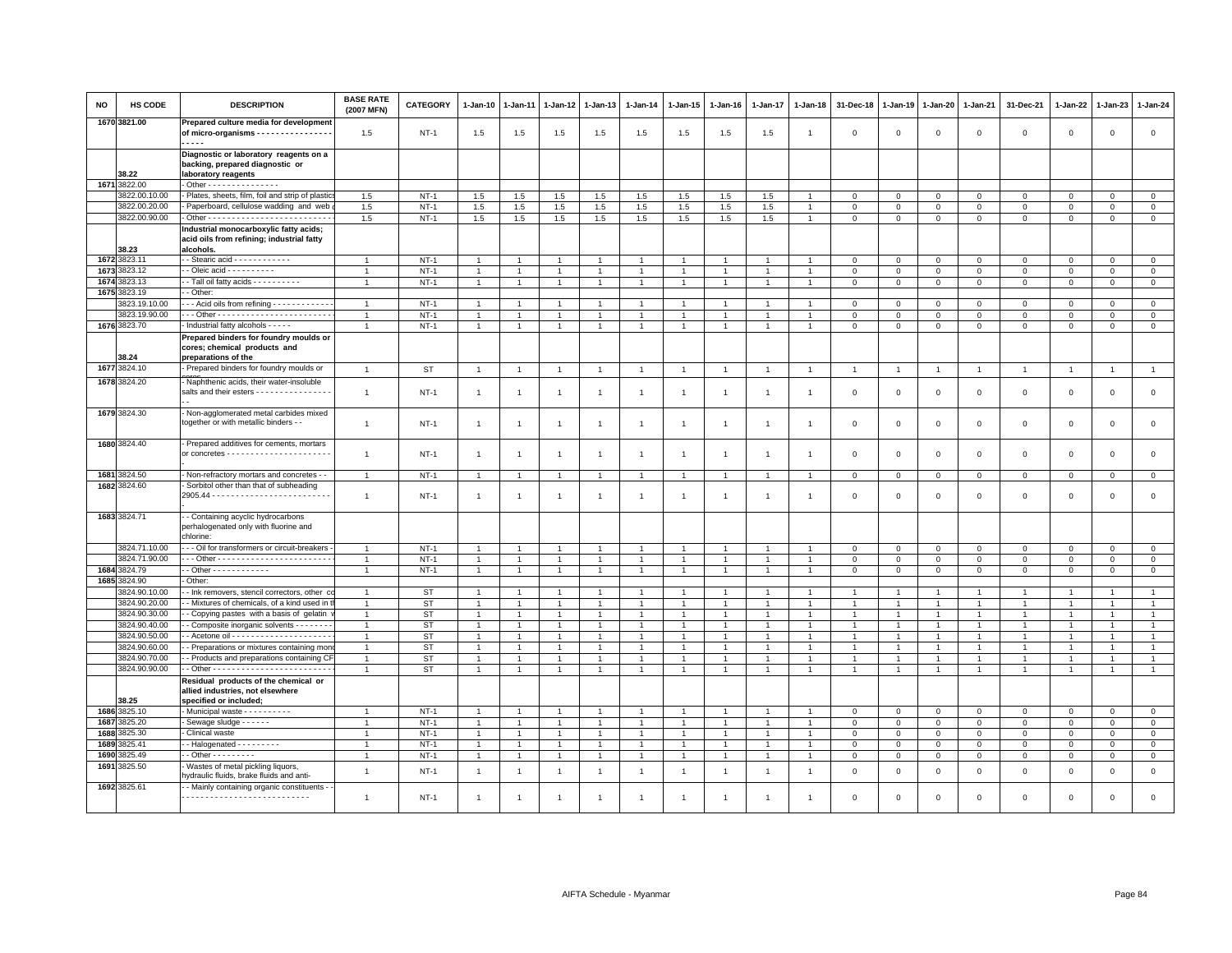| NO | HS CODE                        | <b>DESCRIPTION</b>                                                                                             | <b>BASE RATE</b><br>(2007 MFN) | <b>CATEGORY</b> | 1-Jan-10       | 1-Jan-11 | $1 - Jan-12$ | 1-Jan-13       | $1 - Jan-14$ | $1 - Jan-15$ | $1-Jan-16$ | 1-Jan-17       | 1-Jan-18       | 31-Dec-18        | 1-Jan-19               | 1-Jan-20     | 1-Jan-21                | 31-Dec-21            | $1 - Jan-22$         | 1-Jan-23      | 1-Jan-24       |
|----|--------------------------------|----------------------------------------------------------------------------------------------------------------|--------------------------------|-----------------|----------------|----------|--------------|----------------|--------------|--------------|------------|----------------|----------------|------------------|------------------------|--------------|-------------------------|----------------------|----------------------|---------------|----------------|
|    | 1693 3825.69                   | - Other - - - - - - - - -                                                                                      |                                | $NT-1$          | $\overline{1}$ |          |              | $\overline{1}$ |              |              |            |                |                | $\mathbf 0$      | $^{\circ}$             | $\mathbf 0$  | 0                       | $\Omega$             | $\Omega$             | $\Omega$      | $\mathbf 0$    |
|    | 1694 3825.90                   | Other - - - - - - - - - - - - - - - -                                                                          | $\overline{1}$                 | $NT-1$          | $\mathbf{1}$   |          | 1            | $\overline{1}$ |              | $\mathbf{1}$ |            | $\overline{1}$ | $\overline{1}$ | $\mathbf{O}$     | $\mathbf 0$            | $\mathbf{0}$ | $\mathbf{0}$            | $\mathbf{0}$         | $\mathbf 0$          | 0             | $\overline{0}$ |
|    |                                |                                                                                                                |                                |                 |                |          |              |                |              |              |            |                |                |                  |                        |              |                         |                      |                      |               |                |
|    | 39.01                          | Polymers of ethylene, in primary forms.                                                                        |                                |                 |                |          |              |                |              |              |            |                |                |                  |                        |              |                         |                      |                      |               |                |
|    | 1695 3901.10                   | -Polyethylene having a specific gravity of<br>less than 0.94                                                   |                                |                 |                |          |              |                |              |              |            |                |                |                  |                        |              |                         |                      |                      |               |                |
|    | 3901.10.10.00                  | - - In powder form - - - - - - - - - - - - - - - - -                                                           | 1.5                            | <b>ST</b>       | 1.5            | 1.5      | 1.5          | 1.5            | 1.5          | 1.5          | 1.5        | 1.5            | 1.5            | 1.5              | 1.5                    | 1.5          | 1.5                     | 1.5                  | 1.5                  | 1.5           | 1.5            |
|    |                                | - Granules:                                                                                                    |                                |                 |                |          |              |                |              |              |            |                |                |                  |                        |              |                         |                      |                      |               |                |
|    | 3901.10.21.00<br>3901.10.22.00 | -- Pharmaceutical grade -----------                                                                            | 1.5                            | <b>ST</b>       | 1.5            | 1.5      | 1.5          | 1.5            | 1.5          | 1.5          | 1.5        | 1.5            | 1.5            | 1.5              | 1.5                    | 1.5          | 1.5                     | 1.5                  | 1.5                  | 1.5           | 1.5            |
|    |                                | -- Cable grade ------------------                                                                              | 1.5                            | <b>ST</b>       | 1.5            | 1.5      | 1.5          | 1.5            | 1.5          | 1.5          | 1.5        | 1.5            | 1.5            | 1.5              | 1.5                    | 1.5          | 1.5                     | 1.5                  | 1.5                  | 1.5           | 1.5            |
|    | 3901.10.23.00<br>3901.10.29.00 | -- Other, used in the manufacture of telep                                                                     | 1.5                            | <b>ST</b>       | 1.5            | 1.5      | 1.5          | 1.5            | 1.5          | 1.5          | 1.5        | 1.5            | 1.5            | 1.5              | 1.5                    | 1.5          | 1.5                     | 1.5                  | 1.5                  | 1.5           | 1.5            |
|    |                                |                                                                                                                | 1.5                            | <b>ST</b>       | 1.5            | 1.5      | 1.5          | 1.5            | 1.5          | 1.5          | 1.5        | 1.5            | $1.5\,$        | 1.5              | 1.5                    | 1.5          | 1.5                     | 1.5                  | 1.5                  | 1.5           | 1.5            |
|    | 3901.10.30.00                  | -- Liquids or pastes ----------------<br>- Other forms:                                                        | 1.5                            | <b>ST</b>       | 1.5            | 1.5      | 1.5          | 1.5            | 1.5          | 1.5          | 1.5        | 1.5            | 1.5            | 1.5              | 1.5                    | 1.5          | 1.5                     | 1.5                  | 1.5                  | 1.5           | 1.5            |
|    | 3901.10.91.00                  | - - Used in the manufacture of telephonic                                                                      | 1.5                            | <b>ST</b>       |                |          |              | 1.5            |              |              |            |                |                |                  |                        |              | 1.5                     | 1.5                  |                      | 1.5           | 1.5            |
|    | 3901.10.99.00                  |                                                                                                                |                                |                 | 1.5            | 1.5      | 1.5          |                | 1.5<br>1.5   | 1.5<br>1.5   | 1.5        | 1.5            | 1.5            | 1.5              | 1.5                    | 1.5          |                         |                      | 1.5                  |               | 1.5            |
|    | 1696 3901.20                   | -Polyethylene having a specific gravity of                                                                     | 1.5                            | <b>ST</b>       | 1.5            | 1.5      | 1.5          | 1.5            |              |              | 1.5        | 1.5            | 1.5            | 1.5              | 1.5                    | 1.5          | 1.5                     | 1.5                  | 1.5                  | 1.5           |                |
|    |                                | 0.94 or more                                                                                                   |                                |                 |                |          |              |                |              |              |            |                |                |                  |                        |              |                         |                      |                      |               |                |
|    | 3901.20.10.00                  | - - In powder form - - - - - - - - - - - - - - - - -                                                           | 1.5                            | <b>ST</b>       | 1.5            | 1.5      | 1.5          | 1.5            | 1.5          | 1.5          | 1.5        | 1.5            | 1.5            | 1.5              | 1.5                    | 1.5          | 1.5                     | 1.5                  | 1.5                  | 1.5           | 1.5            |
|    |                                | - Granules:                                                                                                    |                                |                 |                |          |              |                |              |              |            |                |                |                  |                        |              |                         |                      |                      |               |                |
|    | 3901.20.21.00                  | $\cdot$ - Cable grade - - - - - - - - - - - - - - - - - -                                                      | 1.5                            | <b>ST</b>       | 1.5            | 1.5      | 1.5          | 1.5            | 1.5          | 1.5          | 1.5        | 1.5            | 1.5            | 1.5              | 1.5                    | 1.5          | 1.5                     | 1.5                  | 1.5                  | 1.5           | 1.5            |
|    | 3901.20.22.00                  | - - Other, used in the manufacture of telep                                                                    | 1.5                            | <b>ST</b>       | 1.5            | $1.5\,$  | 1.5          | 1.5            | 1.5          | $1.5\,$      | 1.5        | 1.5            | 1.5            | 1.5              | 1.5                    | 1.5          | 1.5                     | 1.5                  | 1.5                  | 1.5           | 1.5            |
|    | 3901.20.29.00                  |                                                                                                                | 1.5                            | <b>ST</b>       | 1.5            | 1.5      | 1.5          | 1.5            | 1.5          | 1.5          | 1.5        | 1.5            | 1.5            | 1.5              | 1.5                    | 1.5          | 1.5                     | 1.5                  | 1.5                  | 1.5           | 1.5            |
|    | 3901.20.30.00                  | - Liquids or pastes - - - - - - - - - - - - - - - -                                                            | 1.5                            | <b>ST</b>       | 1.5            | 1.5      | 1.5          | 1.5            | 1.5          | 1.5          | 1.5        | 1.5            | 1.5            | 1.5              | 1.5                    | 1.5          | 1.5                     | 1.5                  | 1.5                  | 1.5           | 1.5            |
|    | 3901.20.90.00                  |                                                                                                                | 1.5                            | ST              | 1.5            | 1.5      | 1.5          | 1.5            | 1.5          | 1.5          | 1.5        | 1.5            | 1.5            | 1.5              | 1.5                    | 1.5          | 1.5                     | 1.5                  | 1.5                  | 1.5           | 1.5            |
|    | 1697 3901.30                   | Ethylene-vinyl acetate copolymers                                                                              |                                |                 |                |          |              |                |              |              |            |                |                |                  |                        |              |                         |                      |                      |               |                |
|    | 3901.30.10.00<br>3901.30.20.00 | $\cdot$ - In powder form $\cdot$ - - - - - - - - - - - - - - - -                                               | 1.5                            | $NT-1$          | 1.5            | 1.5      | 1.5          | 1.5            | 1.5          | 1.5          | 1.5        | 1.5            |                | $\mathbf 0$      | $\mathbf 0$            | $\mathbf 0$  | $\mathbf 0$             | $\mathbf 0$          | 0                    | $^{\circ}$    | $\mathbf 0$    |
|    |                                |                                                                                                                | 1.5                            | $NT-1$          | 1.5            | 1.5      | 1.5          | 1.5            | 1.5          | $1.5\,$      | 1.5        | 1.5            | -1             | $\Omega$         | $\Omega$               | $\Omega$     | $\Omega$                | $\Omega$             | $\Omega$             | $\Omega$      | $\mathbf{0}$   |
|    | 3901.30.30.00<br>3901.30.90.00 | $\cdot$ - Liquids or pastes $\cdot \cdot \cdot \cdot \cdot \cdot \cdot \cdot \cdot \cdot \cdot \cdot$          | 1.5<br>1.5                     | $NT-1$          | 1.5            | 1.5      | 1.5          | 1.5<br>1.5     | 1.5          | 1.5<br>1.5   | 1.5        | 1.5            |                | 0                | $\circ$<br>$\mathbf 0$ | $\Omega$     | $\mathbf 0$<br>$\Omega$ | $\Omega$<br>$\Omega$ | $\Omega$<br>$\Omega$ | $\Omega$      | $\mathbf 0$    |
|    | 1698 3901.90                   | Other:                                                                                                         |                                | $NT-1$          | $1.5\,$        | 1.5      | 1.5          |                | 1.5          |              | 1.5        | 1.5            |                | $^{\circ}$       |                        | $\mathbf 0$  |                         |                      |                      | $\Omega$      | $\mathbf 0$    |
|    | 3901.90.10.00                  | $\cdot$ - In powder form - - - - - - - - - - - - - - - - -                                                     | 1.5                            | EL.             |                |          |              |                |              |              |            |                |                |                  |                        |              |                         |                      |                      |               |                |
|    | 3901.90.20.00                  |                                                                                                                | 1.5                            | EL.             |                |          |              |                |              |              |            |                |                |                  |                        |              |                         |                      |                      |               |                |
|    | 3901.90.30.00                  | $\cdot$ - Liquids or pastes $\cdot \cdot \cdot \cdot \cdot \cdot \cdot \cdot \cdot \cdot \cdot \cdot$          | 1.5                            | EL.             |                |          |              |                |              |              |            |                |                |                  |                        |              |                         |                      |                      |               |                |
|    | 3901.90.90.00                  |                                                                                                                | 1.5                            | EL.             |                |          |              |                |              |              |            |                |                |                  |                        |              |                         |                      |                      |               |                |
|    |                                | Polymers of propylene or of other                                                                              |                                |                 |                |          |              |                |              |              |            |                |                |                  |                        |              |                         |                      |                      |               |                |
|    | 39.02                          | olefins, in primary forms.                                                                                     |                                |                 |                |          |              |                |              |              |            |                |                |                  |                        |              |                         |                      |                      |               |                |
|    | 1699 3902.10                   | - Polypropylene:                                                                                               |                                |                 |                |          |              |                |              |              |            |                |                |                  |                        |              |                         |                      |                      |               |                |
|    | 3902.10.10.00                  | - - In powder form - - - - - - - - - - - - - - - - -                                                           | 1.5                            | $NT-1$          | 1.5            | 1.5      | 1.5          | 1.5            | 1.5          | 1.5          | 1.5        | 1.5            |                | $\mathbf 0$      | $\mathbf{0}$           | $\mathbf 0$  | $\Omega$                | 0                    | $\Omega$             | $\Omega$      | $\mathbf 0$    |
|    |                                | - Granules:                                                                                                    |                                |                 |                |          |              |                |              |              |            |                |                |                  |                        |              |                         |                      |                      |               |                |
|    | 3902.10.21.00                  | -- Used in the manufacture of telephonic                                                                       | 1.5                            | $NT-1$          | 1.5            | 1.5      | 1.5          | 1.5            | 1.5          | 1.5          | 1.5        | 1.5            |                | $\mathbf{O}$     | $\mathbf 0$            | $^{\circ}$   | $\Omega$                | $\mathbf{0}$         | $\Omega$             | $^{\circ}$    | $\mathbf{0}$   |
|    | 3902.10.29.00                  |                                                                                                                | 1.5                            | $NT-1$          | 1.5            | 1.5      | 1.5          | 1.5            | 1.5          | 1.5          | 1.5        | 1.5            |                | $\mathbf 0$      | $\mathbf 0$            | $\mathbf 0$  | $\mathbf 0$             | $\mathsf 0$          | $\Omega$             | $\mathsf 0$   | $\mathbf 0$    |
|    | 3902.10.30.00                  | - Liquids or pastes - - - - - - - - - - - - - - - -                                                            | 1.5                            | $NT-1$          | 1.5            | 1.5      | 1.5          | 1.5            | 1.5          | 1.5          | 1.5        | 1.5            |                | $\mathbf 0$      | $^{\circ}$             | $\mathbf 0$  | 0                       | $\mathsf 0$          | $\Omega$             | 0             | $\mathsf 0$    |
|    |                                | - Other forms:                                                                                                 |                                |                 |                |          |              |                |              |              |            |                |                |                  |                        |              |                         |                      |                      |               |                |
|    | 3902.10.91.00                  | -- Used in the manufacture of telephonic                                                                       | 1.5                            | <b>NT-1</b>     | 1.5            | 1.5      | 1.5          | 1.5            | 1.5          | 1.5          | 1.5        | 1.5            |                | 0                | 0                      | 0            | $^{\circ}$              | $^{\circ}$           | 0                    | $^{\circ}$    | $\mathbf 0$    |
|    | 3902.10.99.00                  |                                                                                                                | 1.5                            | $NT-1$          | 1.5            | 1.5      | $1.5\,$      | 1.5            | 1.5          | 1.5          | 1.5        | 1.5            |                | $\Omega$         | $\Omega$               | $\circ$      | $\mathbf{0}$            | $\mathsf 0$          | $\Omega$             | $\Omega$      | $\mathsf 0$    |
|    | 1700 3902.20                   | Polyisobutylene:                                                                                               |                                |                 |                |          |              |                |              |              |            |                |                |                  |                        |              |                         |                      |                      |               |                |
|    | 3902.20.10.00                  | $\cdot$ - In powder form $\cdot \cdot \cdot \cdot \cdot \cdot \cdot \cdot \cdot \cdot \cdot \cdot \cdot \cdot$ | 1.5                            | $NT-1$          | 1.5            | 1.5      | 1.5          | 1.5            | 1.5          | 1.5          | 1.5        | 1.5            |                | $\Omega$         | $\Omega$               | $\mathbf{0}$ | $\Omega$                | $\mathbf 0$          | $\Omega$             | $\mathbf 0$   | $\mathbf{0}$   |
|    | 3902.20.20.00                  |                                                                                                                | 1.5                            | $NT-1$          | 1.5            | 1.5      | 1.5          | 1.5            | 1.5          | 1.5          | 1.5        | 1.5            |                | $^{\circ}$       | $\circ$                | $\mathbf 0$  | 0                       | 0                    | 0                    | 0             | $\mathbf 0$    |
|    | 3902.20.30.00                  | - Liquids or pastes - - - - - - - - - - - - - - -                                                              | 1.5                            | $NT-1$          | 1.5            | 1.5      | 1.5          | 1.5            | 1.5          | 1.5          | 1.5        | 1.5            |                | $\Omega$         | $\Omega$               | $\mathbf 0$  | $\Omega$                | $\mathbf 0$          | $\Omega$             | $\Omega$      | $\Omega$       |
|    | 3902.20.90.00                  |                                                                                                                | 1.5                            | <b>NT-1</b>     | 1.5            | 1.5      | 1.5          | 1.5            | 1.5          | 1.5          | 1.5        | 1.5            |                | $\mathbf 0$      | $\mathbf 0$            | $\mathsf 0$  | $\mathbf 0$             | $\mathsf 0$          | $\mathbf 0$          | $\mathsf 0$   | $\mathbf 0$    |
|    | 1701 3902.30                   | Propylene copolymers:                                                                                          |                                |                 |                |          |              |                |              |              |            |                |                |                  |                        |              |                         |                      |                      |               |                |
|    | 3902.30.10.00                  | - - In powder form - - - - - - - - - - - - - - - - -<br>- Granules:                                            | 1.5                            | $NT-1$          | 1.5            | 1.5      | 1.5          | 1.5            | 1.5          | 1.5          | 1.5        | 1.5            | $\overline{1}$ | $\Omega$         | $\Omega$               | $\Omega$     | $\Omega$                | 0                    | $\Omega$             | $\Omega$      | $\mathbf 0$    |
|    | 3902.30.21.00                  | - - Used in the manufacture of telephonic                                                                      | 1.5                            | $NT-1$          | 1.5            | 1.5      | 1.5          | 1.5            | 1.5          | 1.5          | 1.5        | 1.5            |                |                  | $\mathsf 0$            | $\mathsf 0$  | $\mathbf 0$             | $\mathsf 0$          | $\Omega$             |               | $\mathsf 0$    |
|    | 3902.30.29.00                  |                                                                                                                | 1.5                            | $NT-1$          | 1.5            | 1.5      | $1.5\,$      | 1.5            | 1.5          | 1.5          | 1.5        | 1.5            |                | 0<br>$\mathbf 0$ | $\mathbf 0$            | $^{\circ}$   | $\Omega$                | $\mathbf 0$          | $\Omega$             | 0<br>$\Omega$ | $\mathsf 0$    |
|    | 3902.30.30.00                  | - Liquids or pastes - - - - - - - - - - - - - - - -                                                            | 1.5                            | $NT-1$          | 1.5            | 1.5      | 1.5          | 1.5            | 1.5          | 1.5          | 1.5        | 1.5            |                | $\Omega$         | $\mathbf 0$            | $\mathbf 0$  | $\mathbf 0$             | $\mathsf 0$          | $\Omega$             | $\Omega$      | $\mathbf 0$    |
|    |                                | - Other:                                                                                                       |                                |                 |                |          |              |                |              |              |            |                |                |                  |                        |              |                         |                      |                      |               |                |
|    | 3902.30.91.00                  | - - Used in the manufacture of telephonic                                                                      | 1.5                            | $NT-1$          | 1.5            | 1.5      | 1.5          | 1.5            | 1.5          | 1.5          | 1.5        | 1.5            |                | 0                | $^{\circ}$             | $\mathbf 0$  | 0                       | 0                    | $\Omega$             | $\Omega$      | $\mathbf 0$    |
|    | 3902.30.99.00                  |                                                                                                                | 1.5                            | $NT-1$          | 1.5            | $1.5\,$  | 1.5          | 1.5            | 1.5          | 1.5          | 1.5        | 1.5            |                | $\mathsf 0$      | $\mathbf 0$            | $\mathbf 0$  | $\mathsf 0$             | $\mathsf 0$          | $\mathbf 0$          | $\mathsf 0$   | $\overline{0}$ |
|    | 1702 3902.90                   | Other:                                                                                                         |                                |                 |                |          |              |                |              |              |            |                |                |                  |                        |              |                         |                      |                      |               |                |
|    | 3902.90.10.00                  | . - In nowder form - - - - - - - - - - - - - - - - -                                                           | 1.5                            | $NT-1$          | $1.5\,$        | 1.5      | 1.5          | 1.5            | 1.5          | $1.5\,$      | 1.5        | 1.5            |                | $\mathbf 0$      | $\mathbf 0$            | $\mathbf 0$  | $\mathbf 0$             | $\mathbf 0$          | $\Omega$             | $^{\circ}$    | $\mathbf 0$    |
|    | 3902.90.20.00                  |                                                                                                                | 1.5                            | $NT-1$          | 1.5            | 1.5      | 1.5          | 1.5            | 1.5          | 1.5          | 1.5        | 1.5            |                | $\Omega$         | $\Omega$               | $\Omega$     | $\Omega$                | $\Omega$             | $\mathbf 0$          | $\mathbf 0$   | $\Omega$       |
|    | 3902.90.30.00                  | - - Liquids or pastes - - - - - - - - - - - - - - - -                                                          | 1.5                            | $NT-1$          | 1.5            | 1.5      | $1.5\,$      | $1.5\,$        | 1.5          | $1.5\,$      | 1.5        | 1.5            |                | $\Omega$         | $\mathbf 0$            | $\mathbf 0$  | $\Omega$                | $^{\circ}$           | $\Omega$             | $\Omega$      | $\mathbf{0}$   |
|    |                                |                                                                                                                |                                |                 |                |          |              |                |              |              |            |                |                |                  |                        |              |                         |                      |                      |               |                |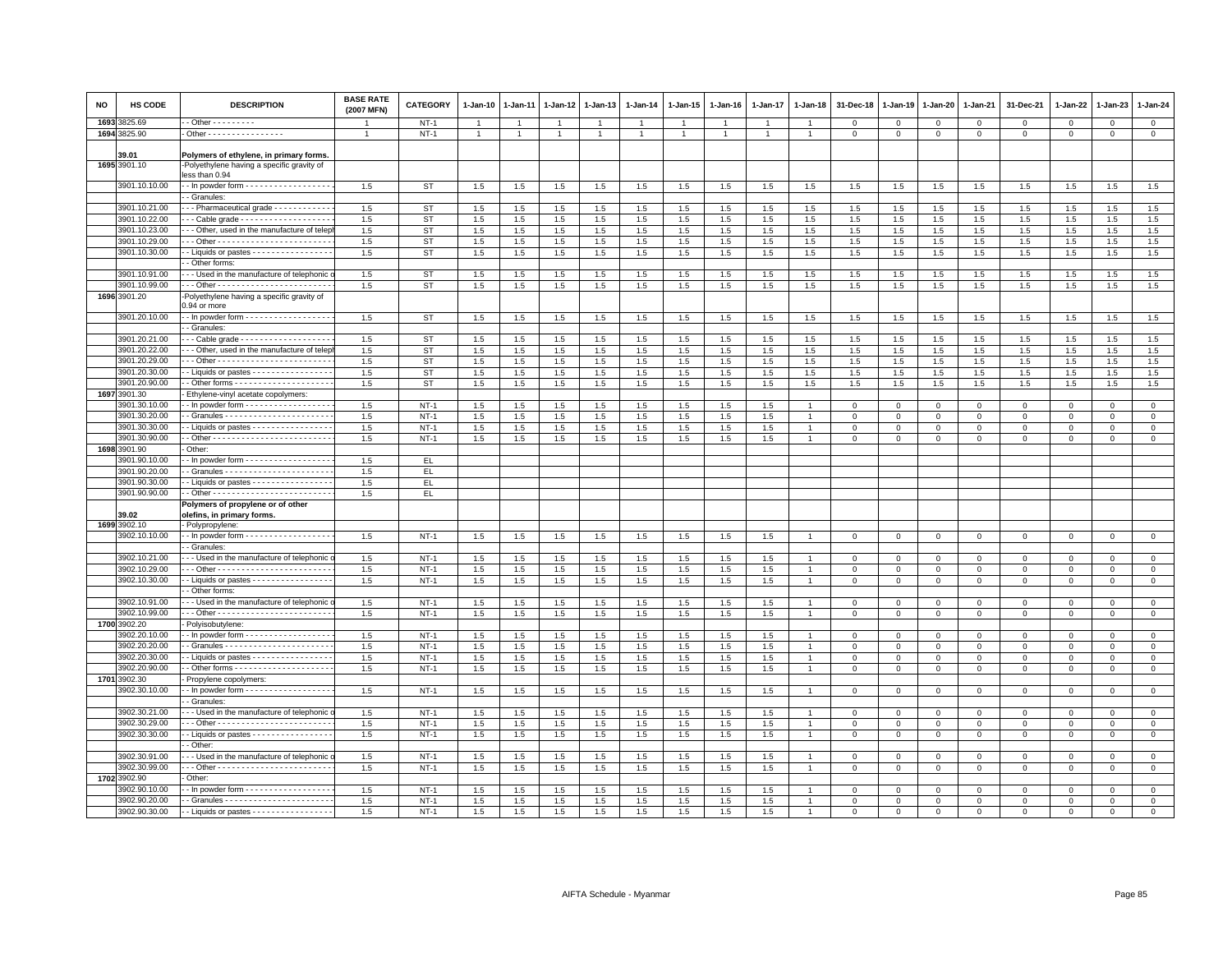| NO   | HS CODE                        | <b>DESCRIPTION</b>                                                                                             | <b>BASE RATE</b><br>(2007 MFN) | CATEGORY               | 1-Jan-10   | 1-Jan-11   | $1 - Jan-12$ | 1-Jan-13   | $1-Jan-14$ | 1-Jan-15   | 1-Jan-16   | 1-Jan-17       | 1-Jan-18       | 31-Dec-18   | 1-Jan-19    | 1-Jan-20    | 1-Jan-21                   | 31-Dec-21           | 1-Jan-22                | 1-Jan-23     | $1-Jan-24$                 |
|------|--------------------------------|----------------------------------------------------------------------------------------------------------------|--------------------------------|------------------------|------------|------------|--------------|------------|------------|------------|------------|----------------|----------------|-------------|-------------|-------------|----------------------------|---------------------|-------------------------|--------------|----------------------------|
|      | 902.90.90.00                   |                                                                                                                | 1.5                            | $NT-1$                 | 1.5        | 1.5        | $1.5\,$      | $1.5\,$    | 1.5        | $1.5\,$    | 1.5        | 1.5            | $\overline{1}$ | $\mathbf 0$ | $\mathsf 0$ | $\mathbf 0$ | $\circ$                    | $\mathbf 0$         | $\mathbf 0$             | $\mathbf 0$  | $\circ$                    |
|      | 39.03<br>1703 3903.11          | Polymers of styrene, in primary forms.<br>- Expansible:                                                        |                                |                        |            |            |              |            |            |            |            |                |                |             |             |             |                            |                     |                         |              |                            |
|      | 3903.11.10.00                  | - - In powder form - - - - - - - - - - - - - - - -                                                             | 1.5                            | $NT-1$                 | $1.5\,$    | $1.5\,$    | $1.5\,$      | 1.5        | 1.5        | 1.5        | 1.5        | 1.5            |                | $\,0\,$     | $\mathbf 0$ | $\mathsf 0$ | $\,0\,$                    | $\mathsf 0$         | $\mathbf 0$             | $\mathbf 0$  | $\mathbf 0$                |
|      | 3903.11.20.00                  |                                                                                                                | 1.5                            | $NT-1$                 | 1.5        | 1.5        | 1.5          | 1.5        | 1.5        | 1.5        | 1.5        | 1.5            |                | $\mathbf 0$ | $\mathbf 0$ | $\mathbf 0$ | $\overline{0}$             | $\mathbf 0$         | $\mathbf{0}$            | $\mathbf{0}$ | $\circ$                    |
|      | 3903.11.30.00                  | -- Liquids or pastes ---------------                                                                           | 1.5                            | $NT-1$                 | 1.5        | 1.5        | 1.5          | 1.5        | 1.5        | 1.5        | 1.5        | 1.5            |                | $\mathbf 0$ | 0           | $\mathbf 0$ | $\mathbf 0$                | 0                   | $\mathbf 0$             | $\mathbf 0$  | 0                          |
|      | 3903.11.90.00                  |                                                                                                                | 1.5                            | $NT-1$                 | 1.5        | $1.5\,$    | $1.5\,$      | 1.5        | $1.5\,$    | 1.5        | 1.5        | 1.5            |                | $\mathbf 0$ | $\mathbf 0$ | $\mathsf 0$ | $\mathbf 0$                | $\mathbf 0$         | $\mathbf 0$             | $\mathbf 0$  | $\mathbf 0$                |
|      | 1704 3903.19                   | - Other:                                                                                                       |                                |                        |            |            |              |            |            |            |            |                |                |             |             |             |                            |                     |                         |              |                            |
|      | 3903.19.10.00                  | $\cdot$ - In powder form $\cdot \cdot \cdot \cdot \cdot \cdot \cdot \cdot \cdot \cdot \cdot \cdot \cdot \cdot$ | 1.5                            | $NT-1$                 | 1.5        | 1.5        | 1.5          | 1.5        | 1.5        | 1.5        | 1.5        | 1.5            |                | $\mathbf 0$ | 0           | $\mathbf 0$ | $\mathbf{0}$               | $\Omega$            | $\Omega$                | $\Omega$     | $\mathbf 0$                |
|      | 3903.19.20.00                  |                                                                                                                | 1.5                            | $NT-1$                 | 1.5        | 1.5        | 1.5          | 1.5        | 1.5        | 1.5        | 1.5        | 1.5            |                | $\mathbf 0$ | $\Omega$    | $\mathsf 0$ | $\mathbf 0$                | $\mathsf 0$         | $\Omega$                | $\mathbf 0$  | $\mathsf 0$                |
|      | 3903.19.30.00                  | -- Liquids or pastes ---------------                                                                           | 1.5                            | $NT-1$                 | 1.5        | 1.5        | $1.5\,$      | 1.5        | $1.5\,$    | $1.5\,$    | 1.5        | 1.5            |                | $\mathbf 0$ | $\Omega$    | $\mathbf 0$ | $\mathbf 0$                | $\mathbf 0$         | $\Omega$                | $\mathbf{0}$ | $\mathsf 0$                |
|      | 3903.19.90.00                  |                                                                                                                | 1.5                            | $NT-1$                 | 1.5        | 1.5        | 1.5          | 1.5        | 1.5        | 1.5        | 1.5        | 1.5            |                | $\mathbf 0$ | 0           | 0           | $\mathbf 0$                | $\mathsf 0$         | 0                       | $\mathbf 0$  | $\mathbf 0$                |
|      | 1705 3903.20                   | Styrene-acrylonitrile (SAN) copolymers:                                                                        |                                |                        |            |            |              |            |            |            |            |                |                |             |             |             |                            |                     |                         |              |                            |
|      | 3903.20.10.00                  | $\cdot$ - In powder form $\cdot$ - $\cdot$ - $\cdot$ - $\cdot$ - $\cdot$ - $\cdot$ - $\cdot$ - $\cdot$         | 1.5                            | $NT-1$                 | 1.5        | 1.5        | 1.5          | 1.5        | 1.5        | 1.5        | 1.5        | 1.5            |                | $\Omega$    | $\Omega$    | $\mathbf 0$ | $\Omega$                   | $\mathbf 0$         | $\Omega$                | $\Omega$     | $\mathbf 0$                |
|      | 3903.20.20.00                  |                                                                                                                | 1.5                            | $NT-1$                 | 1.5        | 1.5        | 1.5          | 1.5        | 1.5        | 1.5        | 1.5        | 1.5            |                | $\mathsf 0$ | $\mathsf 0$ | $\mathsf 0$ | $\overline{0}$             | $\mathsf 0$         | $\mathbf 0$             | $\mathbf 0$  | $\overline{0}$             |
|      | 3903.20.30.00                  | - In aqueous dispersion - - - - - - - - - - - -                                                                | 1.5                            | $NT-1$                 | 1.5        | 1.5        | $1.5\,$      | 1.5        | 1.5        | 1.5        | 1.5        | 1.5            |                | $\Omega$    | $\Omega$    | $\Omega$    | $\Omega$                   | $\mathsf 0$         | $\Omega$                | $\mathbf 0$  | $\mathsf 0$                |
|      | 3903.20.40.00                  | - Other liquids and pastes - - - - - - - - - -                                                                 | 1.5                            | $NT-1$                 | 1.5        | 1.5        | 1.5          | 1.5        | 1.5        | 1.5        | 1.5        | 1.5            |                | $\mathbf 0$ | 0           | 0           | $\mathbf 0$                | $\mathbf 0$         | 0                       | $\mathbf 0$  | $\mathsf 0$                |
|      | 3903.20.90.00                  |                                                                                                                | 1.5                            | $NT-1$                 | 1.5        | $1.5\,$    | $1.5\,$      | 1.5        | 1.5        | 1.5        | 1.5        | $1.5\,$        |                | $\mathbf 0$ | $\mathbf 0$ | $\mathbf 0$ | $\mathbf 0$                | $\Omega$            | $\mathbf 0$             | $\Omega$     | $\mathbf 0$                |
|      | 1706 3903.30                   | Acrylonitrile-butadiene-styrene (ABS)<br>copolymers:                                                           |                                |                        |            |            |              |            |            |            |            |                |                |             |             |             |                            |                     |                         |              |                            |
|      | 3903.30.10.00                  | - In powder form - - - - - - - - - - - - - - - - -                                                             | 1.5                            | $NT-1$                 | 1.5        | 1.5        | 1.5          | 1.5        | 1.5        | 1.5        | 1.5        | 1.5            |                | $\mathbf 0$ | 0           | 0           | $\mathbf 0$                | $\Omega$            | $\Omega$                | $\Omega$     | $\mathbf{0}$               |
|      | 3903.30.20.00                  |                                                                                                                | 1.5                            | $NT-1$                 | 1.5        | 1.5        | 1.5          | 1.5        | 1.5        | 1.5        | 1.5        | 1.5            |                | $\mathsf 0$ | $\Omega$    | $\Omega$    | $\mathbf 0$                | $\mathsf 0$         | $\Omega$                | $\mathbf 0$  | $\mathsf 0$                |
|      | 3903.30.30.00                  | - In aqueous dispersion - - - - - - - - - - - -                                                                | 1.5                            | $NT-1$                 | 1.5        | $1.5\,$    | $1.5\,$      | 1.5        | 1.5        | 1.5        | 1.5        | 1.5            |                | $\mathbf 0$ | $\Omega$    | $\mathbf 0$ | $\mathbf 0$                | $\mathbf 0$         | $\Omega$                | $\mathbf{0}$ | $\mathsf 0$                |
|      | 3903.30.40.00                  | Other liquids and pastes - - - - - - - - - -                                                                   | 1.5                            | $NT-1$                 | 1.5        | 1.5        | 1.5          | 1.5        | 1.5        | 1.5        | 1.5        | 1.5            |                | $\mathbf 0$ | 0           | 0           | $\mathbf 0$                | 0                   | 0                       | $\mathbf 0$  | $\mathbf 0$                |
|      | 3903.30.90.00                  |                                                                                                                | 1.5                            | $NT-1$                 | 1.5        | 1.5        | 1.5          | $1.5\,$    | 1.5        | 1.5        | 1.5        | $1.5\,$        | $\overline{1}$ | $\mathbf 0$ | $\mathsf 0$ | $\mathbf 0$ | $\overline{0}$             | $\mathsf{O}\xspace$ | $\mathsf 0$             | $\mathsf 0$  | $\overline{0}$             |
|      | 1707 3903.90                   | Other:                                                                                                         |                                |                        |            |            |              |            |            |            |            |                |                |             |             |             |                            |                     |                         |              |                            |
|      | 3903.90.10.00                  | $\cdot$ - In powder form - - - - - - - - - - - - - - - - -                                                     | 1.5                            | $NT-1$                 | 1.5        | 1.5        | 1.5          | 1.5        | 1.5        | 1.5        | 1.5        | 1.5            |                | $\mathbf 0$ | 0           | $\mathbf 0$ | $\mathbf 0$                | $\mathsf 0$         | $^{\circ}$              | $\mathbf 0$  | $\mathsf 0$                |
|      | 3903.90.20.00                  |                                                                                                                | 1.5                            | $NT-1$                 | 1.5        | 1.5        | 1.5          | 1.5        | 1.5        | 1.5        | 1.5        | 1.5            |                | $\mathbf 0$ | $\mathsf 0$ | $\Omega$    | $\mathbf{0}$               | $\Omega$            | $\Omega$                | $\Omega$     | $\circ$                    |
|      | 3903.90.30.00                  | - In aqueous dispersion - - - - - - - - - - - -                                                                | 1.5                            | $NT-1$                 | 1.5        | 1.5        | 1.5          | 1.5        | 1.5        | 1.5        | 1.5        | 1.5            |                | $\mathbf 0$ | $\mathsf 0$ | $\mathsf 0$ | $\mathbf 0$                | $\mathbf 0$         | $\mathbf 0$             | $\mathbf 0$  | $\mathbf 0$                |
|      | 3903.90.40.00<br>3903.90.90.00 | Other liquids and pastes - - - - - - - - - -                                                                   | 1.5<br>1.5                     | $NT-1$<br>$NT-1$       | 1.5<br>1.5 | 1.5        | $1.5\,$      | 1.5<br>1.5 | 1.5<br>1.5 | 1.5<br>1.5 | 1.5<br>1.5 | $1.5\,$<br>1.5 |                | $\mathbf 0$ | $\Omega$    | $\mathbf 0$ | $\mathbf 0$<br>$\mathbf 0$ | $\Omega$            | $\Omega$<br>$\mathbf 0$ | $\Omega$     | $\mathsf 0$<br>$\mathsf 0$ |
|      |                                | Polymers of vinyl chloride or of other                                                                         |                                |                        |            | $1.5\,$    | $1.5\,$      |            |            |            |            |                |                | $\mathbf 0$ | $\mathsf 0$ | $\mathsf 0$ |                            | $\mathsf 0$         |                         | $\mathbf 0$  |                            |
|      | 39.04                          | halogenated olefins, in primary forms.                                                                         |                                |                        |            |            |              |            |            |            |            |                |                |             |             |             |                            |                     |                         |              |                            |
|      | 1708 3904.10                   | - Poly (vinyl chloride), not mixed with any                                                                    |                                |                        |            |            |              |            |            |            |            |                |                |             |             |             |                            |                     |                         |              |                            |
|      |                                | other substances:                                                                                              |                                |                        |            |            |              |            |            |            |            |                |                |             |             |             |                            |                     |                         |              |                            |
|      | 3904.10.10.00                  | - PVC homopolymers, suspension type                                                                            | 1.5                            | <b>ST</b>              | 1.5        | 1.5        | $1.5\,$      | 1.5        | 1.5        | 1.5        | 1.5        | 1.5            | 1.5            | 1.5         | 1.5         | 1.5         | 1.5                        | 1.5                 | 1.5                     | 1.5          | 1.5                        |
|      | 3904.10.20.00                  | - PVC resin emulsion process in powder f                                                                       | 1.5                            | ST                     | 1.5        | $1.5\,$    | 1.5          | 1.5        | 1.5        | 1.5        | 1.5        | $1.5\,$        | 1.5            | 1.5         | 1.5         | 1.5         | 1.5                        | 1.5                 | 1.5                     | $1.5\,$      | 1.5                        |
|      |                                | - Granules:                                                                                                    |                                |                        |            |            |              |            |            |            |            |                |                |             |             |             |                            |                     |                         |              |                            |
|      | 3904.10.31.00                  | - - Used in the manufacture of telephonic                                                                      | 1.5                            | <b>ST</b><br><b>ST</b> | 1.5        | 1.5        | 1.5          | 1.5        | 1.5        | 1.5        | 1.5        | 1.5            | 1.5            | 1.5         | 1.5         | 1.5         | 1.5                        | 1.5                 | 1.5                     | 1.5          | 1.5                        |
|      | 3904.10.39.00<br>3904.10.40.00 | - - Other - - - - - - - - - - - - - - - - -                                                                    | 1.5                            |                        | 1.5        | $1.5\,$    | 1.5          | 1.5        | 1.5        | 1.5        | 1.5        | 1.5            | $1.5\,$        | 1.5         | $1.5\,$     | 1.5         | 1.5                        | 1.5                 | 1.5                     | 1.5          | 1.5                        |
|      | 3904.10.90.00                  | - Other, in powder form - - - - - - - - - - - -<br>- Other -------------------------                           | 1.5<br>1.5                     | ST<br><b>ST</b>        | 1.5<br>1.5 | 1.5<br>1.5 | 1.5<br>1.5   | 1.5<br>1.5 | 1.5<br>1.5 | 1.5<br>1.5 | 1.5<br>1.5 | 1.5<br>1.5     | 1.5<br>1.5     | 1.5<br>1.5  | 1.5<br>1.5  | 1.5<br>1.5  | 1.5<br>1.5                 | 1.5<br>1.5          | 1.5<br>1.5              | 1.5<br>1.5   | 1.5<br>1.5                 |
| 1709 | 3904.21                        | - Non-plasticised:                                                                                             |                                |                        |            |            |              |            |            |            |            |                |                |             |             |             |                            |                     |                         |              |                            |
|      | 904.21.10.00                   | -- In powder form -----------------                                                                            | 1.5                            | $NT-1$                 | 1.5        | 1.5        | 1.5          | $1.5\,$    | 1.5        | 1.5        | 1.5        | 1.5            |                | $\mathbf 0$ | $\mathbf 0$ | $\mathbf 0$ | $\mathbf{0}$               | $\mathbf{0}$        | $\Omega$                | $\mathbf{0}$ | $\mathsf 0$                |
|      |                                | - - Granules:                                                                                                  |                                |                        |            |            |              |            |            |            |            |                |                |             |             |             |                            |                     |                         |              |                            |
|      | 3904.21.21.00                  | - - - Used in the manufacture of telephonic                                                                    | 1.5                            | $NT-1$                 | 1.5        | $1.5\,$    | $1.5\,$      | 1.5        | 1.5        | 1.5        | 1.5        | 1.5            |                | $\mathbf 0$ | $\Omega$    | $\mathbf 0$ | $\Omega$                   | $\mathbf 0$         | $\Omega$                | $\Omega$     | $\mathsf 0$                |
|      | 3904.21.29.00                  | --- Other ------------------------                                                                             | 1.5                            | $NT-1$                 | 1.5        | 1.5        | 1.5          | 1.5        | 1.5        | 1.5        | 1.5        | 1.5            |                | $\mathbf 0$ | $\mathbf 0$ | $\mathsf 0$ | $\mathbf 0$                | $\mathsf 0$         | $\mathbf 0$             | $\mathbf 0$  | $\mathsf 0$                |
|      | 3904.21.30.00                  | - - Liquids or pastes - - - - - - - - - - - - - - -                                                            | 1.5                            | $NT-1$                 | 1.5        | 1.5        | 1.5          | 1.5        | 1.5        | 1.5        | 1.5        | 1.5            |                | $\mathbf 0$ | $\Omega$    | $\Omega$    | $\mathbf 0$                | $\Omega$            | $\Omega$                | $\Omega$     | $\mathsf 0$                |
|      | 3904.21.90.00                  | $-$ - Other forms $-$ - - - - - - - - - - - - - - - - - -                                                      | 1.5                            | $NT-1$                 | 1.5        | 1.5        | 1.5          | 1.5        | 1.5        | 1.5        | 1.5        | 1.5            |                | $\mathbf 0$ | 0           | $\mathbf 0$ | $\mathbf{0}$               | $\mathbf 0$         | 0                       | $\mathbf 0$  | 0                          |
| 1710 | 3904.22                        | - Plasticised:                                                                                                 |                                |                        |            |            |              |            |            |            |            |                |                |             |             |             |                            |                     |                         |              |                            |
|      | 3904.22.10.00                  | - - In powder form - - - - - - - - - - - - - - - -                                                             | 1.5                            | $NT-1$                 | 1.5        | 1.5        | 1.5          | 1.5        | 1.5        | 1.5        | 1.5        | 1.5            |                | $\mathbf 0$ | 0           | $\mathsf 0$ | $\mathbf 0$                | $\mathsf 0$         | $\Omega$                | $\mathbf 0$  | $\mathbf 0$                |
|      |                                | - Granules:                                                                                                    |                                |                        |            |            |              |            |            |            |            |                |                |             |             |             |                            |                     |                         |              |                            |
|      | 3904.22.21.00                  | - - - Used in the manufacture of telephonic                                                                    | 1.5                            | $NT-1$                 | 1.5        | 1.5        | 1.5          | 1.5        | 1.5        | 1.5        | 1.5        | 1.5            |                | $\mathbf 0$ | $\mathbf 0$ | $\mathsf 0$ | $\mathbf 0$                | $\mathsf 0$         | $\mathbf 0$             | $\mathbf 0$  | $\mathsf 0$                |
|      | 3904.22.29.00                  |                                                                                                                | 1.5                            | $NT -$                 | 1.5        | 1.5        | 1.5          | 1.5        | 1.5        | 1.5        | 1.5        | 1.5            |                | $\mathbf 0$ | $\mathbf 0$ | $\mathsf 0$ | $\mathbf 0$                | $\mathsf 0$         | $\Omega$                | $\Omega$     | $\mathsf 0$                |
|      | 904.22.30.00                   | -- Liquids or pastes ---------------                                                                           | 1.5                            | $NT-1$                 | 1.5        | 1.5        | 1.5          | 1.5        | 1.5        | 1.5        | 1.5        | 1.5            |                | $\mathbf 0$ | $\mathbf 0$ | $\Omega$    | $\mathbf{0}$               | $\mathbf 0$         | $\Omega$                | $\mathbf{0}$ | $\mathsf 0$                |
|      | 3904.22.90.00                  |                                                                                                                | 1.5                            | $NT-1$                 | 1.5        | 1.5        | 1.5          | 1.5        | 1.5        | 1.5        | 1.5        | 1.5            | $\overline{1}$ | $\mathsf 0$ | $\mathsf 0$ | $\mathsf 0$ | $\mathsf 0$                | $\mathbf 0$         | 0                       | $\mathsf 0$  | $\mathsf 0$                |
|      | 1711 3904.30                   | Vinyl chloride-vinyl acetate copolymers:                                                                       |                                |                        |            |            |              |            |            |            |            |                |                |             |             |             |                            |                     |                         |              |                            |
|      | 3904.30.10.00                  | - - In powder form - - - - - - - - - - - - - - - - -                                                           | 1.5                            | $NT-1$                 | 1.5        | 1.5        | $1.5\,$      | 1.5        | 1.5        | 1.5        | 1.5        | 1.5            |                | $\mathbf 0$ | $\mathsf 0$ | $\mathsf 0$ | $\mathbf 0$                | $\mathsf 0$         | $\mathsf 0$             | $\mathsf 0$  | $\mathsf 0$                |
|      |                                | - Granules:                                                                                                    |                                |                        |            |            |              |            |            |            |            |                |                |             |             |             |                            |                     |                         |              |                            |
|      | 3904.30.21.00                  | -- Used in the manufacture of telephonic                                                                       | 1.5                            | $NT-1$                 | 1.5        | 1.5        | 1.5          | 1.5        | 1.5        | 1.5        | 1.5        | 1.5            |                |             |             |             |                            |                     |                         |              | $\Omega$                   |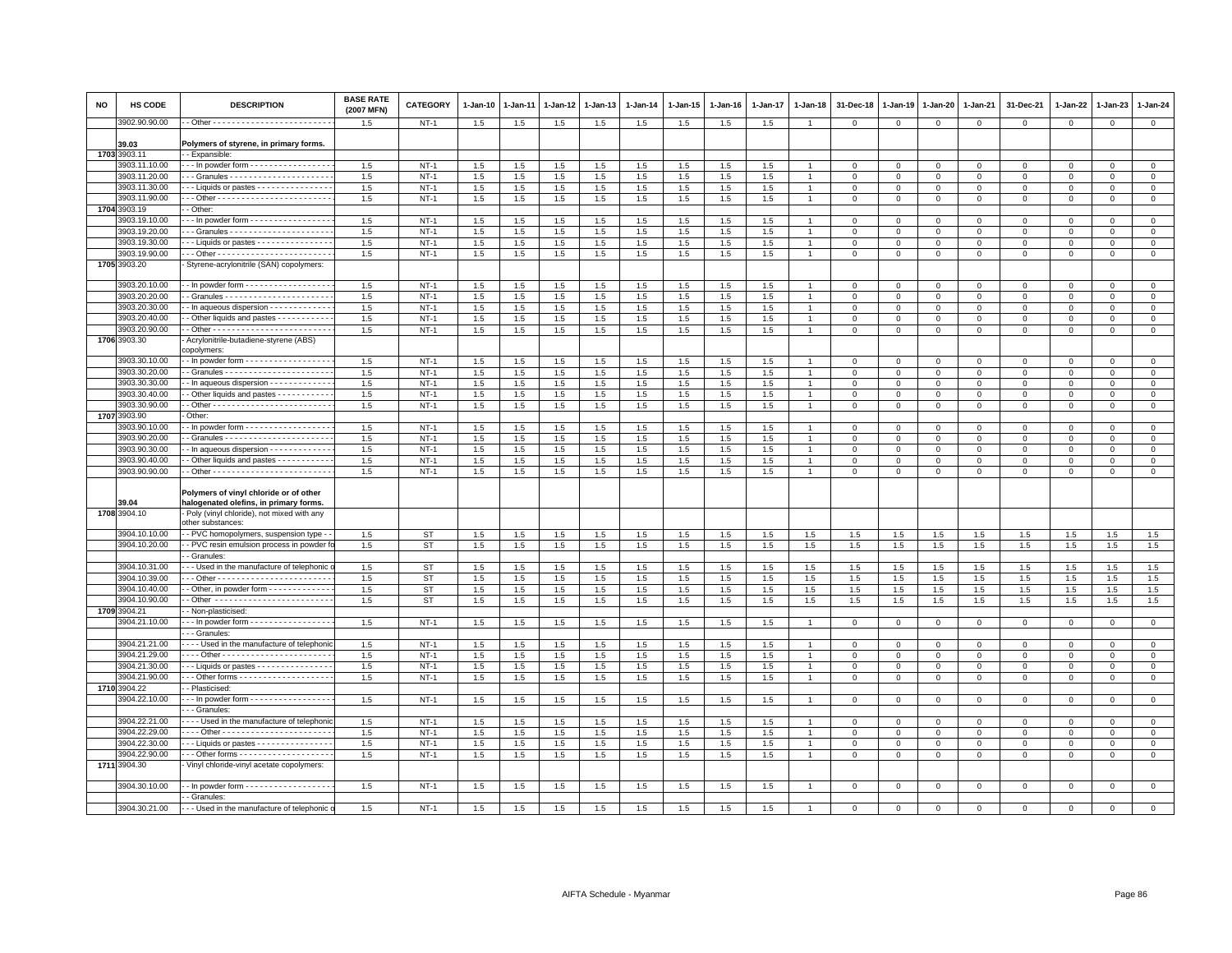| <b>NO</b> | HS CODE       | <b>DESCRIPTION</b>                                                               | <b>BASE RATE</b><br>(2007 MFN) | CATEGORY    | 1-Jan-10 | 1-Jan-11   | 1-Jan-12 | 1-Jan-13 | $1-Jan-14$ | 1-Jan-15 | 1-Jan-16   | 1-Jan-17 | 1-Jan-18       | 31-Dec-18    | $1 - Jan-19$ | 1-Jan-20            | 1-Jan-21     | 31-Dec-21    | $1 - Jan-22$           | 1-Jan-23    | 1-Jan-24            |
|-----------|---------------|----------------------------------------------------------------------------------|--------------------------------|-------------|----------|------------|----------|----------|------------|----------|------------|----------|----------------|--------------|--------------|---------------------|--------------|--------------|------------------------|-------------|---------------------|
|           | 3904.30.29.00 |                                                                                  | 1.5                            | $NT-1$      | 1.5      | 1.5        | 1.5      | 1.5      | 1.5        | 1.5      | 1.5        | 1.5      |                | $\Omega$     | $^{\circ}$   | $\Omega$            | $\mathbf 0$  | $\Omega$     | $\Omega$               | $\Omega$    | $\mathbf 0$         |
|           | 3904.30.90.00 |                                                                                  | 1.5                            | $NT-1$      | 1.5      | 1.5        | $1.5\,$  | 1.5      | 1.5        | 1.5      | 1.5        | 1.5      | $\overline{1}$ | $\mathbf{O}$ | $\mathbf 0$  | $\mathbf 0$         | $\mathbf{0}$ | $\mathbf{0}$ | 0                      | $\mathsf 0$ | $\mathbf{0}$        |
|           | 1712 3904.40  | Other vinyl chloride copolymers:                                                 |                                |             |          |            |          |          |            |          |            |          |                |              |              |                     |              |              |                        |             |                     |
|           | 904.40.10.00  | - In powder form - - - - - - - - - - - - - - - - -                               | 1.5                            | $NT-1$      | 1.5      | 1.5        | 1.5      | 1.5      | 1.5        | 1.5      | 1.5        | 1.5      |                |              | $\mathbf 0$  | $\mathbf 0$         | $\mathbf 0$  | $\mathbf 0$  | $\Omega$               |             | $\overline{0}$      |
|           | 3904.40.21.00 | - Granules<br>- - Used in the manufacture of telephonic                          | 1.5                            | $NT-1$      | 1.5      |            | $1.5\,$  | 1.5      | $1.5\,$    | 1.5      |            | 1.5      |                | 0            | $^{\circ}$   |                     | $\mathbf 0$  | $\mathbf 0$  |                        | $\Omega$    | $\mathsf 0$         |
|           | 3904.40.29.00 |                                                                                  | 1.5                            | $NT-1$      | 1.5      | 1.5<br>1.5 | 1.5      | 1.5      | 1.5        | 1.5      | 1.5<br>1.5 | 1.5      |                | $\Omega$     | $\mathbf{0}$ | $\circ$<br>$\Omega$ | $\mathbf{0}$ | $\Omega$     | $^{\circ}$<br>$\Omega$ | $\Omega$    | $\mathbf{0}$        |
|           | 3904.40.90.00 |                                                                                  | 1.5                            | $NT-1$      | 1.5      | 1.5        | 1.5      | 1.5      | 1.5        | $1.5\,$  | 1.5        | $1.5\,$  |                | $\mathbf 0$  | $\mathbf 0$  | $\mathbf 0$         | $\mathbf 0$  | $\mathsf 0$  | $\Omega$               | $\Omega$    | $\mathsf 0$         |
|           | 1713 3904.50  | Vinylidene chloride polymers:                                                    |                                |             |          |            |          |          |            |          |            |          |                |              |              |                     |              |              |                        |             |                     |
|           | 3904.50.10.00 | - In powder form -----------------                                               | 1.5                            | $NT-1$      | 1.5      | 1.5        | 1.5      | 1.5      | 1.5        | 1.5      | 1.5        | 1.5      |                | $\mathbf 0$  | $\mathbf 0$  | $\mathbf 0$         | $\mathbf{0}$ | $\mathbf{0}$ | $^{\circ}$             | $^{\circ}$  | $\overline{0}$      |
|           | 3904.50.20.00 |                                                                                  | 1.5                            | $NT-1$      | 1.5      | 1.5        | 1.5      | 1.5      | 1.5        | $1.5\,$  | 1.5        | 1.5      |                | $\mathbf 0$  | $\mathbf 0$  | $\mathbf 0$         | $\mathbf 0$  | $\mathsf 0$  | $\mathbf 0$            | $\mathsf 0$ | $\mathbf 0$         |
|           | 3904.50.30.00 | - Liquids or pastes - - - - - - - - - - - - - - -                                | 1.5                            | $NT-1$      | 1.5      | $1.5\,$    | 1.5      | 1.5      | $1.5\,$    | 1.5      | 1.5        | $1.5\,$  | $\overline{1}$ | $\mathbf 0$  | $\mathbf 0$  | $\Omega$            | $\Omega$     | $\Omega$     | $\Omega$               | $\Omega$    | $\overline{0}$      |
|           | 3904.50.90.00 |                                                                                  | 1.5                            | $NT-1$      | 1.5      | 1.5        | 1.5      | 1.5      | 1.5        | $1.5\,$  | 1.5        | $1.5\,$  | $\overline{1}$ | $\mathbf 0$  | $\mathbf{0}$ | $\mathbf{0}$        | $\mathbf 0$  | $\mathbf 0$  | $\Omega$               | $\mathbf 0$ | $\circ$             |
|           | 1714 3904.61  | - Polytetrafluoroethylene:                                                       |                                |             |          |            |          |          |            |          |            |          |                |              |              |                     |              |              |                        |             |                     |
|           | 904.61.10.00  | In powder form                                                                   | 1.5                            | $NT-1$      | 1.5      | 1.5        | 1.5      | 1.5      | 1.5        | 1.5      | 1.5        | 1.5      |                | $^{\circ}$   | $^{\circ}$   | $\mathbf 0$         | 0            | 0            | $\Omega$               | $\Omega$    | $\mathbf 0$         |
|           | 3904.61.20.00 |                                                                                  | 1.5                            | $NT-1$      | 1.5      | 1.5        | 1.5      | 1.5      | $1.5\,$    | 1.5      | 1.5        | 1.5      |                | $\mathbf 0$  | $\mathbf{0}$ | $\mathsf 0$         | $\mathbf 0$  | $\mathsf 0$  | $\Omega$               | $\Omega$    | $\overline{0}$      |
|           | 3904.61.90.00 |                                                                                  | 1.5                            | $NT-1$      | 1.5      | 1.5        | $1.5\,$  | 1.5      | 1.5        | 1.5      | 1.5        | 1.5      |                | $\mathbf 0$  | $\mathbf 0$  | $\mathbf 0$         | $\mathbf 0$  | $\mathsf 0$  | $\mathbf 0$            | $\mathsf 0$ | $\mathsf 0$         |
|           | 1715 3904.69  | - Other:                                                                         |                                |             |          |            |          |          |            |          |            |          |                |              |              |                     |              |              |                        |             |                     |
|           | 3904.69.10.00 | --- In powder form -----------------                                             | 1.5                            | $NT-1$      | 1.5      | 1.5        | 1.5      | 1.5      | 1.5        | $1.5\,$  | 1.5        | 1.5      |                | $\mathbf 0$  | $\Omega$     | $\mathbf 0$         | $\mathbf 0$  | $\mathsf 0$  | $\Omega$               | $\mathsf 0$ | $\mathsf 0$         |
|           | 3904.69.20.00 |                                                                                  | 1.5                            | $NT-1$      | 1.5      | 1.5        | 1.5      | 1.5      | 1.5        | 1.5      | 1.5        | 1.5      |                | 0            | $^{\circ}$   | $\Omega$            | $\Omega$     | 0            | $\Omega$               | $\Omega$    | $\mathsf 0$         |
|           | 3904.69.90.00 |                                                                                  | 1.5                            | $NT-1$      | 1.5      | 1.5        | 1.5      | 1.5      | 1.5        | 1.5      | 1.5        | 1.5      |                | $\mathbf{0}$ | $\mathbf{0}$ | $\mathbf{0}$        | $\mathbf{0}$ | $\mathbf 0$  | $\mathbf 0$            | $\mathbf 0$ | $\circ$             |
|           | 1716 3904.90  | Other:                                                                           |                                |             |          |            |          |          |            |          |            |          |                |              |              |                     |              |              |                        |             |                     |
|           | 3904.90.10.00 | - In powder form - - - - - - - - - - - - - - - - -                               | 1.5                            | <b>ST</b>   | 1.5      | 1.5        | 1.5      | 1.5      | 1.5        | 1.5      | 1.5        | 1.5      | 1.5            | 1.5          | 1.5          | 1.5                 | 1.5          | 1.5          | 1.5                    | 1.5         | 1.5                 |
|           | 3904.90.20.00 |                                                                                  | 1.5                            | <b>ST</b>   | 1.5      | 1.5        | 1.5      | 1.5      | $1.5\,$    | 1.5      | 1.5        | 1.5      | 1.5            | 1.5          | 1.5          | 1.5                 | 1.5          | $1.5\,$      | 1.5                    | 1.5         | 1.5                 |
|           | 3904.90.90.00 |                                                                                  | 1.5                            | ST          | 1.5      | 1.5        | 1.5      | $1.5\,$  | 1.5        | 1.5      | 1.5        | 1.5      | $1.5\,$        | 1.5          | 1.5          | 1.5                 | 1.5          | 1.5          | 1.5                    | 1.5         | 1.5                 |
|           | 39.05         | Polymers of vinyl acetate or of other<br>vinyl esters, in primary forms; other   |                                |             |          |            |          |          |            |          |            |          |                |              |              |                     |              |              |                        |             |                     |
|           | 1717 3905.12  | vinyl polymers<br>- - In aqueous dispersion - - - - - - -                        | 1.5                            | $NT-1$      | $1.5\,$  | 1.5        | 1.5      | 1.5      | 1.5        | 1.5      | 1.5        | 1.5      |                | $\mathbf 0$  | $\mathbf 0$  | $\mathbf 0$         | $\mathsf 0$  | $\mathsf 0$  | $\Omega$               | $\Omega$    | $\mathbf 0$         |
|           | 1718 3905.19  | - Other:                                                                         |                                |             |          |            |          |          |            |          |            |          |                |              |              |                     |              |              |                        |             |                     |
|           | 3905.19.10.00 | -- Liquids or pastes ---------------                                             | 1.5                            | $NT-1$      | 1.5      | 1.5        | 1.5      | 1.5      | 1.5        | $1.5\,$  | 1.5        | 1.5      |                | $\mathbf{0}$ | $\mathbf{0}$ | $\circ$             | $\mathbf 0$  | $\mathbf{0}$ | $\Omega$               | $\Omega$    | $\mathbf{0}$        |
|           | 3905.19.90.00 |                                                                                  | 1.5                            | $NT-1$      | 1.5      | 1.5        | 1.5      | 1.5      | 1.5        | 1.5      | 1.5        | 1.5      | $\overline{1}$ | $\mathbf 0$  | $\mathbf{0}$ | $\mathbf 0$         | $\mathbf 0$  | $\Omega$     | $\Omega$               | $\Omega$    | $\mathbf 0$         |
|           | 1719 3905.21  | - In aqueous dispersion - - - - - - -                                            | 1.5                            | $NT-1$      | 1.5      | 1.5        | 1.5      | 1.5      | 1.5        | $1.5\,$  | 1.5        | 1.5      | $\overline{1}$ | $\Omega$     | $\mathbf{0}$ | $\mathsf 0$         | $\mathbf 0$  | $\mathsf 0$  | $\Omega$               | $\Omega$    | $\circ$             |
|           | 1720 3905.29  | - Other:                                                                         |                                |             |          |            |          |          |            |          |            |          |                |              |              |                     |              |              |                        |             |                     |
|           | 905.29.10.00  | -- Liquids or pastes ---------------                                             | 1.5                            | $NT-1$      | 1.5      | 1.5        | 1.5      | $1.5\,$  | 1.5        | $1.5\,$  | 1.5        | $1.5\,$  |                | $\mathbf 0$  | $\mathbf 0$  | $\mathbf 0$         | $\mathbf 0$  | $^{\circ}$   | $^{\circ}$             | $\Omega$    | $\mathsf{O}\xspace$ |
|           | 3905.29.90.00 |                                                                                  | 1.5                            | <b>NT-1</b> | 1.5      | 1.5        | 1.5      | 1.5      | 1.5        | 1.5      | 1.5        | 1.5      |                | $\mathbf 0$  | $\mathbf 0$  | $\mathbf{0}$        | $\mathbf 0$  | $\mathsf 0$  | $^{\circ}$             | $^{\circ}$  | $\mathbf 0$         |
|           | 1721 3905.30  | · Poly(vinyl alcohol), whether or not<br>containing unhydrolysed acetate groups: |                                |             |          |            |          |          |            |          |            |          |                |              |              |                     |              |              |                        |             |                     |
|           | 3905.30.10.00 | - In aqueous dispersion - - - - - - - - - - - -                                  | 1.5                            | $NT-1$      | 1.5      | 1.5        | 1.5      | 1.5      | 1.5        | 1.5      | 1.5        | 1.5      |                | $\mathbf 0$  | $\mathbf 0$  | $\mathbf 0$         | $\mathbf 0$  | $\mathsf 0$  | $\mathbf 0$            | $\mathsf 0$ | $\mathsf 0$         |
|           | 3905.30.20.00 | - Other Liquids or pastes - - - - - - - - - - -                                  | 1.5                            | $NT-1$      | 1.5      | 1.5        | 1.5      | 1.5      | 1.5        | $1.5\,$  | 1.5        | 1.5      | $\overline{1}$ | $\mathbf{O}$ | $\mathbf 0$  | $\overline{0}$      | $\mathbf{0}$ | $\mathbf{0}$ | $^{\circ}$             | $^{\circ}$  | $\overline{0}$      |
|           | 3905.30.90.00 |                                                                                  | 1.5                            | $NT-1$      | 1.5      | 1.5        | 1.5      | 1.5      | 1.5        | 1.5      | 1.5        | 1.5      | $\overline{1}$ | $\mathbf 0$  | $\mathbf 0$  | $\mathbf 0$         | $\mathbf 0$  | $\mathsf 0$  | $\mathbf 0$            | $\mathsf 0$ | $\mathbf 0$         |
|           | 1722 3905.91  | - Copolymers:                                                                    |                                |             |          |            |          |          |            |          |            |          |                |              |              |                     |              |              |                        |             |                     |
|           | 905.91.10.00  | $\cdot$ - Liquids or pastes - - - - - - - - - - - - - - -                        | 1.5                            | $NT-1$      | 1.5      | 1.5        | 1.5      | 1.5      | 1.5        | 1.5      | 1.5        | 1.5      |                | $\mathbf 0$  | $\mathbf{0}$ | $\mathbf{0}$        | $\mathbf 0$  | $\Omega$     | $\Omega$               | $\Omega$    | $\mathbf{0}$        |
|           | 3905.91.90.00 |                                                                                  | 1.5                            | $NT-1$      | 1.5      | 1.5        | 1.5      | 1.5      | 1.5        | 1.5      | 1.5        | 1.5      | $\overline{1}$ | $\mathbf{0}$ | $\mathbf 0$  | $\mathbf{0}$        | $\mathbf{0}$ | $\mathbf 0$  | 0                      | $\mathbf 0$ | $\overline{0}$      |
|           | 1723 3905.99  | - Other                                                                          |                                |             |          |            |          |          |            |          |            |          |                |              |              |                     |              |              |                        |             |                     |
|           |               | - - Liquids or pastes:                                                           |                                |             |          |            |          |          |            |          |            |          |                |              |              |                     |              |              |                        |             |                     |
|           | 3905.99.11.00 | ---- In aqueous dispersion -----------                                           | 1.5                            | ST          | 1.5      | 1.5        | 1.5      | 1.5      | 1.5        | 1.5      | 1.5        | 1.5      | 1.5            | 1.5          | 1.5          | 1.5                 | 1.5          | 1.5          | 1.5                    | 1.5         | 1.5                 |
|           | 3905.99.19.00 |                                                                                  | 1.5                            | <b>ST</b>   | 1.5      | 1.5        | 1.5      | 1.5      | 1.5        | 1.5      | 1.5        | 1.5      | 1.5            | 1.5          | 1.5          | 1.5                 | 1.5          | 1.5          | 1.5                    | 1.5         | 1.5                 |
|           | 3905.99.90.00 |                                                                                  | 1.5                            | <b>ST</b>   | 1.5      | 1.5        | 1.5      | 1.5      | 1.5        | 1.5      | 1.5        | 1.5      | 1.5            | 1.5          | 1.5          | 1.5                 | 1.5          | 1.5          | 1.5                    | 1.5         | 1.5                 |
|           | 39.06         | Acrylic polymers in primary forms.                                               |                                |             |          |            |          |          |            |          |            |          |                |              |              |                     |              |              |                        |             |                     |
| 1724      | 3906.10       | Poly(methyl methacrylate)                                                        |                                |             |          |            |          |          |            |          |            |          |                |              |              |                     |              |              |                        |             |                     |
|           | 3906.10.10.00 | - In aqueous dispersion - - - - - - - - - - - -                                  | 1.5                            | $NT-1$      | 1.5      | 1.5        | 1.5      | 1.5      | 1.5        | 1.5      | 1.5        | 1.5      |                | 0            | $^{\circ}$   | $\mathbf 0$         | $\mathbf 0$  | $\mathsf 0$  | $^{\circ}$             | $^{\circ}$  | $\mathbf 0$         |
|           | 3906.10.20.00 |                                                                                  | 1.5                            | $NT-1$      | $1.5\,$  | $1.5\,$    | 1.5      | 1.5      | $1.5\,$    | $1.5\,$  | 1.5        | $1.5\,$  | $\overline{1}$ | $\mathbf 0$  | $\mathbf 0$  | $\Omega$            | $\Omega$     | $\Omega$     | $\Omega$               | $\Omega$    | $\mathbf 0$         |
|           | 3906.10.90.00 |                                                                                  | 1.5                            | <b>NT-1</b> | 1.5      | 1.5        | 1.5      | 1.5      | 1.5        | $1.5\,$  | $1.5\,$    | 1.5      |                | $\mathbf 0$  | $\,0\,$      | $\mathsf 0$         | $\mathbf{0}$ | $\mathbf 0$  | $\mathbf 0$            | $\Omega$    | $\circ$             |
|           | 1725 3906.90  | Other:                                                                           |                                |             |          |            |          |          |            |          |            |          |                |              |              |                     |              |              |                        |             |                     |
|           |               | - Copolymers:                                                                    |                                |             |          |            |          |          |            |          |            |          |                |              |              |                     |              |              |                        |             |                     |
|           | 3906.90.11.00 | In aqueous dispersion                                                            | 1.5                            | <b>ST</b>   | 1.5      | 1.5        | $1.5\,$  | 1.5      | 1.5        | 1.5      | 1.5        | 1.5      | 1.5            | 1.5          | 1.5          | 1.5                 | 1.5          | 1.5          | 1.5                    | 1.5         | 1.5                 |
|           | 3906.90.12.00 | --- Other liquids or pastes -----------                                          | 1.5                            | <b>ST</b>   | 1.5      | 1.5        | 1.5      | 1.5      | 1.5        | 1.5      | 1.5        | 1.5      | 1.5            | 1.5          | 1.5          | 1.5                 | 1.5          | 1.5          | 1.5                    | 1.5         | 1.5                 |
|           | 3906.90.19.00 |                                                                                  | 1.5                            | <b>ST</b>   | 1.5      | 1.5        | 1.5      | $1.5\,$  | 1.5        | 1.5      | 1.5        | 1.5      | 1.5            | 1.5          | 1.5          | 1.5                 | 1.5          | $1.5\,$      | 1.5                    | 1.5         | 1.5                 |
|           | 3906.90.91.00 | - Other                                                                          |                                |             |          |            |          |          |            |          |            |          |                |              |              |                     |              |              |                        |             |                     |
|           |               | -- In aqueous dispersion -----------                                             | 1.5                            | <b>ST</b>   | 1.5      | 1.5        | 1.5      | 1.5      | 1.5        | 1.5      | 1.5        | 1.5      | 1.5            | 1.5          | 1.5          | 1.5                 | 1.5          | 1.5          | 1.5                    | 1.5         | 1.5                 |
|           | 3906.90.92.00 | -- Other liquids or pastes - - - - - - - - - -                                   | 1.5                            | <b>ST</b>   | 1.5      | 1.5        | 1.5      | 1.5      | 1.5        | 1.5      | 1.5        | 1.5      | 1.5            | 1.5          | 1.5          | 1.5                 | 1.5          | 1.5          | 1.5                    | 1.5         | 1.5                 |
|           | 3906.90.99.00 |                                                                                  | 1.5                            | <b>ST</b>   | 1.5      | 1.5        | 1.5      | 1.5      | 1.5        | 1.5      | 1.5        | 1.5      | 1.5            | 1.5          | 1.5          | 1.5                 | 1.5          | 1.5          | 1.5                    | 1.5         | 1.5                 |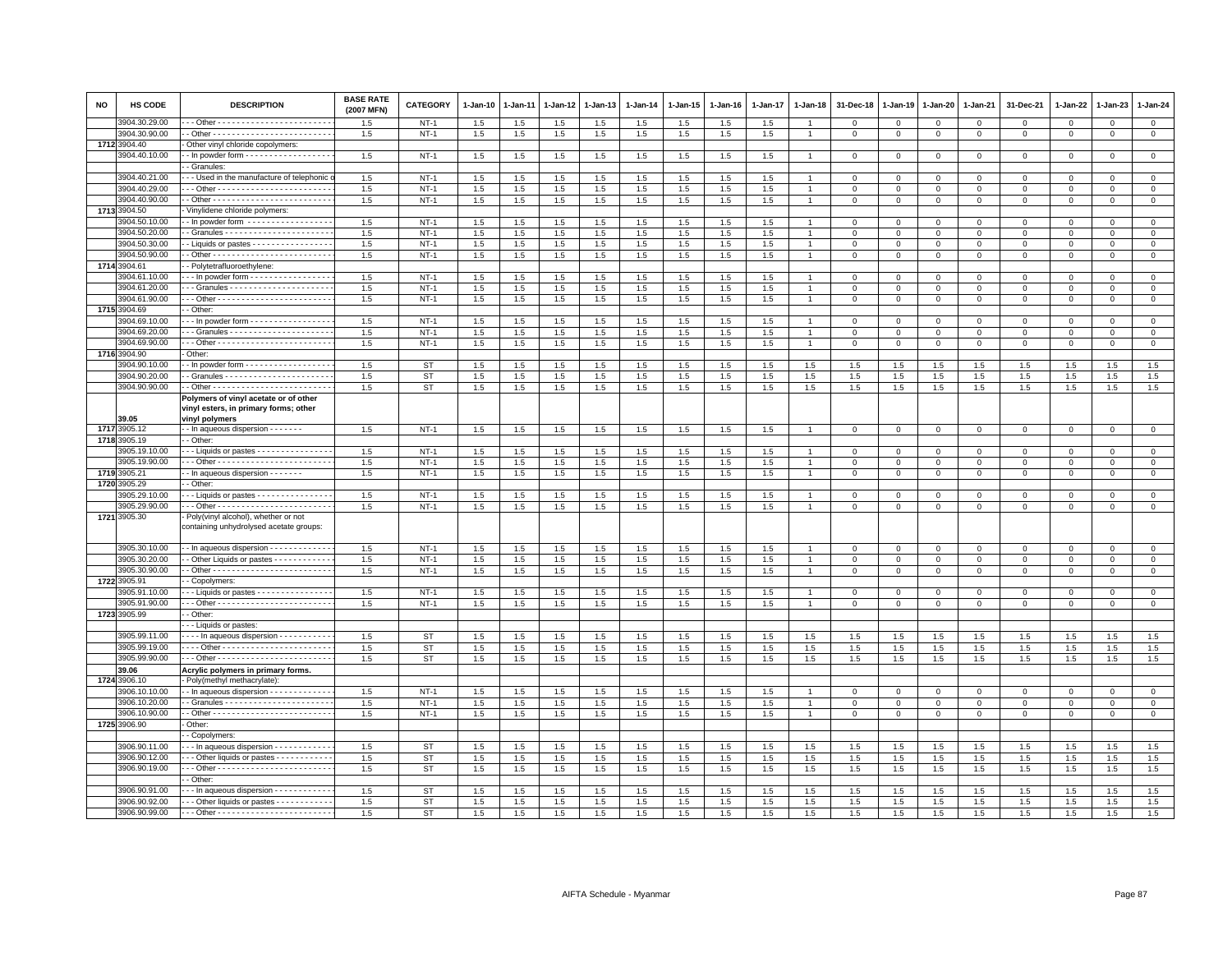| <b>NO</b> | HS CODE                        | <b>DESCRIPTION</b>                                                     | <b>BASE RATE</b><br>(2007 MFN) | <b>CATEGORY</b>  | $1 - Jan-10$ | 1-Jan-11   | $1-Jan-12$ | 1-Jan-13   | $1 - Jan-14$ | $1 - Jan-15$ | $1-Jan-16$ | 1-Jan-17   | 1-Jan-18       | 31-Dec-18      | $1 - Jan-19$ | 1-Jan-20    | 1-Jan-21                   | 31-Dec-21            | 1-Jan-22    | $1-Jan-23$   | 1-Jan-24                    |
|-----------|--------------------------------|------------------------------------------------------------------------|--------------------------------|------------------|--------------|------------|------------|------------|--------------|--------------|------------|------------|----------------|----------------|--------------|-------------|----------------------------|----------------------|-------------|--------------|-----------------------------|
|           |                                | Polyacetals, other polyethers and<br>epoxide resins, in primary forms; |                                |                  |              |            |            |            |              |              |            |            |                |                |              |             |                            |                      |             |              |                             |
|           | 39.07                          | polycarbonates, alkyd                                                  |                                |                  |              |            |            |            |              |              |            |            |                |                |              |             |                            |                      |             |              |                             |
|           | 1726 3907.10                   | Polyacetals:                                                           |                                |                  |              |            |            |            |              |              |            |            |                |                |              |             |                            |                      |             |              |                             |
|           | 3907.10.10.00                  |                                                                        | 1.5                            | $NT-1$           | 1.5          | 1.5        | 1.5        | 1.5        | 1.5          | 1.5          | 1.5        | 1.5        |                | $^{\circ}$     | $\mathbf 0$  | 0           | $\mathsf 0$                | $^{\circ}$           | $\mathbf 0$ | $^{\circ}$   | $\mathbf 0$                 |
|           | 3907.10.20.00<br>3907.10.90.00 | - Liquids or pastes - - - - - - - - - - - - - -                        | 1.5                            | $NT-1$           | 1.5          | 1.5        | 1.5        | 1.5        | $1.5\,$      | 1.5          | 1.5        | 1.5        |                | $\Omega$       | $\Omega$     | $\Omega$    | $\mathbf{0}$               | $\Omega$<br>$\Omega$ | $\Omega$    | $\Omega$     | $\Omega$                    |
|           | 1727 3907.20                   | Other polyethers:                                                      | 1.5                            | $NT-1$           | 1.5          | 1.5        | 1.5        | 1.5        | 1.5          | 1.5          | 1.5        | 1.5        |                | $^{\circ}$     | $\mathbf 0$  | $\mathbf 0$ | $\mathbf 0$                |                      | 0           | $\mathbf 0$  | $\mathbf 0$                 |
|           |                                | - Liquids or pastes:                                                   |                                |                  |              |            |            |            |              |              |            |            |                |                |              |             |                            |                      |             |              |                             |
|           | 3907.20.11.00                  | - - Polyether polyols - - - - - - - - - - - - -                        | 1.5                            | $NT-1$           | 1.5          | 1.5        | 1.5        | 1.5        | $1.5\,$      | 1.5          | 1.5        | 1.5        |                | $\Omega$       | $\Omega$     | $\Omega$    | $\Omega$                   | $\Omega$             | $\Omega$    | $\Omega$     | $\Omega$                    |
|           | 3907.20.19.00                  |                                                                        | 1.5                            | $NT-1$           | 1.5          | 1.5        | 1.5        | 1.5        | $1.5\,$      | 1.5          | 1.5        | 1.5        |                | $\mathbf 0$    | $\mathbf 0$  | $\mathsf 0$ | $\mathbf 0$                | $\mathsf 0$          | $\mathbf 0$ | $\mathbf 0$  | $\mathsf 0$                 |
|           | 3907.20.90.00                  |                                                                        | 1.5                            | $NT-1$           | 1.5          | $1.5\,$    | 1.5        | 1.5        | 1.5          | 1.5          | 1.5        | 1.5        |                | $\mathbf 0$    | $\mathbf 0$  | $\circ$     | $\mathbf 0$                | $\mathsf 0$          | $\mathbf 0$ | $\mathbf{O}$ | $\mathsf 0$                 |
|           | 1728 3907.30                   | Epoxide resins:                                                        |                                |                  |              |            |            |            |              |              |            |            |                |                |              |             |                            |                      |             |              |                             |
|           | 3907.30.10.00                  |                                                                        | 1.5                            | $NT-1$           | 1.5          | 1.5        | 1.5        | 1.5        | 1.5          | 1.5          | 1.5        | 1.5        |                | $\mathbf 0$    | $\Omega$     | $\Omega$    | $\mathbf{0}$               | $\mathbf{0}$         | $\Omega$    | $\Omega$     | $\circ$                     |
|           | 3907.30.20.00                  | - Epoxide based powder coating - - - - - -                             | 1.5                            | $NT-1$           | 1.5          | 1.5        | 1.5        | 1.5        | 1.5          | 1.5          | 1.5        | 1.5        |                | $\mathbf 0$    | $\mathbf 0$  | $\mathbf 0$ | $\mathbf 0$                | $\mathsf 0$          | 0           | $\mathbf 0$  | $\mathbf 0$                 |
|           | 3907.30.30.00                  | - Liquids or pastes - - - - - - - - - - - - - - - -                    | 1.5                            | $NT-1$           | 1.5          | 1.5        | 1.5        | 1.5        | 1.5          | 1.5          | 1.5        | 1.5        | $\mathbf{1}$   | $\overline{0}$ | $\mathbf 0$  | $\mathbf 0$ | $\mathbf 0$                | $\mathbf 0$          | $\Omega$    | $\mathbf{0}$ | $\overline{0}$              |
|           | 3907.30.90.00                  |                                                                        | 1.5                            | $NT-1$           | 1.5          | 1.5        | 1.5        | 1.5        | 1.5          | 1.5          | 1.5        | 1.5        | $\overline{1}$ | $\mathbf{0}$   | $\mathbf{0}$ | $\Omega$    | $\mathbf{0}$               | $\mathbf{0}$         | $\Omega$    | $\mathbf 0$  | $\mathbf 0$                 |
| 1729      | 3907.40                        | Polycarbonates:                                                        |                                |                  |              |            |            |            |              |              |            |            |                |                |              |             |                            |                      |             |              |                             |
|           | 3907.40.10.00                  | - In aqueous dispersion - - - - - - - - - - - -                        | 1.5                            | <b>NT-1</b>      | 1.5          | 1.5        | 1.5        | 1.5        | 1.5          | 1.5          | 1.5        | 1.5        |                | $\mathbf 0$    | 0            | $\mathsf 0$ | $\,0\,$                    | $\mathsf 0$          | 0           | $^{\circ}$   | $\mathbf 0$                 |
|           | 3907.40.20.00                  | - Other Liquids or pastes - - - - - - - - - - -                        | 1.5                            | $NT-1$           | 1.5          | 1.5        | 1.5        | 1.5        | 1.5          | 1.5          | 1.5        | 1.5        |                | $\mathbf 0$    | $\mathbf{0}$ | $\Omega$    | $\mathbf 0$                | $\Omega$             | $\Omega$    | $\Omega$     | $\mathbf{0}$                |
|           | 3907.40.90.00<br>1730 3907.50  |                                                                        | 1.5                            | $NT-1$           | 1.5          | 1.5        | 1.5        | 1.5        | 1.5          | 1.5          | 1.5        | 1.5        |                | $^{\circ}$     | $\mathbf 0$  | $\Omega$    | $\mathbf 0$                | $\Omega$             | $\Omega$    | $\Omega$     | $\mathbf 0$                 |
|           | 3907.50.10.00                  | Alkyd resins:<br>- Liquids or pastes - - - - - - - - - - - - - - -     | 1.5                            | EL.              |              |            |            |            |              |              |            |            |                |                |              |             |                            |                      |             |              |                             |
|           | 3907.50.90.00                  |                                                                        | 1.5                            | EL.              |              |            |            |            |              |              |            |            |                |                |              |             |                            |                      |             |              |                             |
|           | 1731 3907.60                   | Poly(ethylene terephthalate):                                          |                                |                  |              |            |            |            |              |              |            |            |                |                |              |             |                            |                      |             |              |                             |
|           | 3907.60.10.00                  | - In aqueous dispersion - - - - - - - - - - - -                        | 1.5                            | $NT-1$           | 1.5          | 1.5        | $1.5\,$    | 1.5        | $1.5\,$      | 1.5          | 1.5        | 1.5        |                | $\mathbf 0$    | $\circ$      | $\mathsf 0$ | $\mathbf 0$                | $\Omega$             | $\Omega$    | $\Omega$     | $\mathbf 0$                 |
|           | 3907.60.20.00                  | Other Liquids or pastes - - - - - - - - - - -                          | 1.5                            | $NT-1$           | 1.5          | 1.5        | 1.5        | 1.5        | 1.5          | 1.5          | 1.5        | 1.5        |                | $\mathbf 0$    | $\mathbf 0$  | $\mathbf 0$ | $\mathbf 0$                | $\mathsf 0$          | $\Omega$    | $\mathbf{0}$ | $\mathbf 0$                 |
|           | 3907.60.90.00                  |                                                                        | 1.5                            | $NT-1$           | 1.5          | $1.5\,$    | $1.5\,$    | 1.5        | 1.5          | 1.5          | 1.5        | 1.5        |                | $\mathsf 0$    | $\mathbf 0$  | $\mathbf 0$ | $\mathbf 0$                | $\mathbf 0$          | $\mathbf 0$ | $\mathbf{0}$ | $\circ$                     |
|           | 1732 3907.91                   | - Unsaturated:                                                         |                                |                  |              |            |            |            |              |              |            |            |                |                |              |             |                            |                      |             |              |                             |
|           | 3907.91.10.00                  | - Liquids or pastes - - - - - - - - - - - - - -                        | 1.5                            | $NT-1$           | 1.5          | 1.5        | 1.5        | 1.5        | 1.5          | 1.5          | 1.5        | 1.5        |                | $\mathbf 0$    | $\mathbf 0$  | $\Omega$    | $\mathbf 0$                | $\Omega$             | $\Omega$    | $\Omega$     | $\mathbf 0$                 |
|           | 3907.91.90.00                  |                                                                        | 1.5                            | $NT-1$           | 1.5          | 1.5        | 1.5        | 1.5        | 1.5          | 1.5          | 1.5        | 1.5        |                | $\mathbf 0$    | $\mathbf 0$  | $\mathsf 0$ | $\mathbf 0$                | $\mathsf 0$          | $\mathbf 0$ | $\mathbf 0$  | $\mathsf 0$                 |
|           | 1733 3907.99                   | - Other than unsaturated:                                              |                                |                  |              |            |            |            |              |              |            |            |                |                |              |             |                            |                      |             |              |                             |
|           | 3907.99.10.00                  | - - In aqueous dispersion - - - - - - - - - - -                        | 1.5                            | $NT-1$           | 1.5          | 1.5        | 1.5        | 1.5        | 1.5          | 1.5          | 1.5        | 1.5        |                | $\Omega$       | $\Omega$     | $\Omega$    | $\Omega$                   | $\Omega$             | $\Omega$    | $\Omega$     | $\mathbf 0$                 |
|           | 3907.99.20.00                  | - - Other Liquids or pastes - - - - - - - - -                          | 1.5                            | $NT-1$           | 1.5          | 1.5        | 1.5        | 1.5        | $1.5\,$      | 1.5          | 1.5        | 1.5        |                | $\mathbf 0$    | $\Omega$     | $\mathbf 0$ | $\mathbf 0$                | $\mathbf 0$          | $\Omega$    | $\Omega$     | $\mathbf 0$                 |
|           | 3907.99.30.00                  | -- Granules or flakes --------------                                   | 1.5                            | $NT-1$           | 1.5          | 1.5        | 1.5        | 1.5        | 1.5          | 1.5          | 1.5        | 1.5        |                | $\mathbf 0$    | $\mathbf 0$  | $\mathbf 0$ | $\mathsf 0$                | $\mathsf 0$          | $\Omega$    | $\mathbf 0$  | $\mathbf 0$                 |
|           | 3907.99.40.00<br>3907.99.90.00 | - - Polyester based powder coating - - - - -                           | 1.5<br>1.5                     | $NT-1$<br>$NT-1$ | 1.5<br>1.5   | 1.5<br>1.5 | 1.5<br>1.5 | 1.5<br>1.5 | 1.5<br>1.5   | 1.5<br>1.5   | 1.5<br>1.5 | 1.5<br>1.5 |                | $\mathbf 0$    | $\mathbf 0$  | $^{\circ}$  | $\mathbf 0$<br>$\mathbf 0$ | $\mathbf 0$          | $\Omega$    | $\Omega$     | $\mathbf{0}$<br>$\mathsf 0$ |
|           | 39.08                          | Polyamides in primary forms                                            |                                |                  |              |            |            |            |              |              |            |            |                | 0              | $\mathbf 0$  | $\mathbf 0$ |                            | $\mathbf 0$          | 0           | $\mathbf 0$  |                             |
|           | 1734 3908.10                   | Polyamide-6, -11, -12, -6,6, -6,9, -6,10 or                            |                                |                  |              |            |            |            |              |              |            |            |                |                |              |             |                            |                      |             |              |                             |
|           |                                |                                                                        |                                |                  |              |            |            |            |              |              |            |            |                |                |              |             |                            |                      |             |              |                             |
|           | 3908.10.11.00                  | - Polyamide-6:<br>-- Liquids or pastes --------------                  | 1.5                            | $NT-1$           | 1.5          |            | 1.5        | 1.5        | $1.5\,$      | 1.5          | 1.5        |            |                | $\mathbf 0$    | $\mathbf 0$  | $\mathsf 0$ | $\mathbf 0$                | $\mathbf 0$          | $\Omega$    | $\Omega$     | $\mathsf 0$                 |
|           | 3908.10.12.00                  | - - Granules or flakes - - - - - - - - - - - - -                       | 1.5                            | $NT-1$           | 1.5          | 1.5<br>1.5 | 1.5        | 1.5        | 1.5          | 1.5          | 1.5        | 1.5<br>1.5 |                | $\mathbf 0$    | $\mathbf 0$  | $\mathbf 0$ | $\mathbf 0$                | $\mathsf 0$          | $\mathbf 0$ | $\mathbf 0$  | $\mathbf 0$                 |
|           | 3908.10.19.00                  |                                                                        | 1.5                            | $NT-1$           | 1.5          | 1.5        | 1.5        | 1.5        | $1.5\,$      | 1.5          | 1.5        | 1.5        |                | $\mathbf 0$    | $\mathbf 0$  | $\mathbf 0$ | $\mathbf 0$                | $\mathbf 0$          | $\mathbf 0$ | $\mathbf{0}$ | $\mathsf 0$                 |
|           |                                | - Other:                                                               |                                |                  |              |            |            |            |              |              |            |            |                |                |              |             |                            |                      |             |              |                             |
|           | 3908.10.91.00                  | -- Liquids or pastes ---------------                                   | 1.5                            | $NT-1$           | 1.5          | 1.5        | 1.5        | 1.5        | 1.5          | 1.5          | 1.5        | 1.5        |                | $\mathbf 0$    | $\mathbf 0$  | $\mathbf 0$ | $\mathbf 0$                | $\mathbf 0$          | $\Omega$    | $\Omega$     | $\circ$                     |
|           | 3908.10.92.00                  | -- Granules or flakes --------------                                   | 1.5                            | $NT-1$           | 1.5          | 1.5        | 1.5        | 1.5        | 1.5          | 1.5          | 1.5        | 1.5        | $\overline{1}$ | $\mathbf 0$    | $\mathbf{0}$ | $\Omega$    | $\mathbf 0$                | $\mathbf{0}$         | $\Omega$    | $\Omega$     | $\mathbf 0$                 |
|           | 3908.10.99.00                  |                                                                        | 1.5                            | $NT-1$           | 1.5          | $1.5\,$    | $1.5\,$    | 1.5        | $1.5\,$      | 1.5          | 1.5        | 1.5        |                | $\mathbf 0$    | $\mathbf 0$  | $\mathbf 0$ | $\mathbf 0$                | $\Omega$             | $\Omega$    | $\Omega$     | $\Omega$                    |
| 1735      | 3908.90                        | Other:                                                                 |                                |                  |              |            |            |            |              |              |            |            |                |                |              |             |                            |                      |             |              |                             |
|           | 3908.90.10.00                  | - Liquids or pastes - - - - - - - - - - - - - - - -                    | 1.5                            | $NT-1$           | 1.5          | 1.5        | 1.5        | 1.5        | 1.5          | 1.5          | 1.5        | 1.5        |                | 0              | $\Omega$     | $\Omega$    | $\mathbf 0$                | $\Omega$             | $\Omega$    | $\Omega$     | $\mathbf{0}$                |
|           | 3908.90.20.00                  |                                                                        | 1.5                            | $NT-1$           | 1.5          | 1.5        | 1.5        | 1.5        | 1.5          | 1.5          | 1.5        | 1.5        |                | $\Omega$       | $\mathbf 0$  | $\Omega$    | $\mathbf 0$                | $\mathbf{0}$         | $\Omega$    | $\Omega$     | $\mathbf 0$                 |
|           | 3908.90.90.00                  |                                                                        | 1.5                            | $NT-1$           | 1.5          | 1.5        | 1.5        | 1.5        | $1.5\,$      | 1.5          | 1.5        | 1.5        |                | $\mathbf 0$    | $\mathbf 0$  | $\mathbf 0$ | $\mathbf 0$                | $\Omega$             | $\Omega$    | $\mathbf{0}$ | $\Omega$                    |
|           | 39.09                          | Amino-resins, phenolic resins and<br>polyurethanes, in primary forms.  |                                |                  |              |            |            |            |              |              |            |            |                |                |              |             |                            |                      |             |              |                             |
|           | 1736 3909.10                   | Urea resins; thiourea resins                                           |                                |                  |              |            |            |            |              |              |            |            |                |                |              |             |                            |                      |             |              |                             |
|           | 3909.10.10.00                  | - Moulding compounds - - - - - - - - - - - -                           | 1.5                            | ST               | 1.5          | 1.5        | 1.5        | 1.5        | 1.5          | 1.5          | 1.5        | 1.5        | 1.5            | 1.5            | 1.5          | 1.5         | 1.5                        | 1.5                  | 1.5         | 1.5          | 1.5                         |
|           | 3909.10.90.00                  |                                                                        | 1.5                            | <b>ST</b>        | 1.5          | 1.5        | 1.5        | 1.5        | $1.5\,$      | 1.5          | 1.5        | 1.5        | 1.5            | 1.5            | 1.5          | 1.5         | 1.5                        | 1.5                  | 1.5         | 1.5          | $1.5\,$                     |
|           | 1737 3909.20                   | Melamine resins:                                                       |                                |                  |              |            |            |            |              |              |            |            |                |                |              |             |                            |                      |             |              |                             |
|           | 909.20.10.00                   | - Moulding compound - - - - - - - - - - - - - -                        | 1.5                            | $NT-1$           | 1.5          | 1.5        | 1.5        | 1.5        | 1.5          | 1.5          | 1.5        | 1.5        |                | $\mathbf 0$    | $\mathbf 0$  | $^{\circ}$  | $\mathbf 0$                | $\mathbf 0$          | $\Omega$    | $\Omega$     | $\mathbf{0}$                |
|           | 3909.20.90.00                  |                                                                        | 1.5                            | $NT-1$           | 1.5          | 1.5        | 1.5        | 1.5        | 1.5          | 1.5          | 1.5        | 1.5        | $\overline{1}$ | $\mathbf 0$    | $\mathbf 0$  | $\mathbf 0$ | $\mathbf 0$                | $\mathsf 0$          | 0           | $\mathbf 0$  | $\circ$                     |
| 1738      | 3909.30                        | Other amino-resins:                                                    |                                |                  |              |            |            |            |              |              |            |            |                |                |              |             |                            |                      |             |              |                             |
|           | 909.30.10.00                   | - Moulding compound - - - - - - - - - - - - -                          | 1.5                            | $NT-1$           | 1.5          | 1.5        | 1.5        | 1.5        | $1.5\,$      | 1.5          | 1.5        | 1.5        |                | $\mathbf 0$    | $\mathbf 0$  | $\mathsf 0$ | $\mathbf 0$                | $\mathsf 0$          | $\mathbf 0$ | $\mathbf 0$  | $\mathsf 0$                 |
|           | 3909.30.90.00                  |                                                                        | 1.5                            | $NT-1$           | 1.5          | 1.5        | 1.5        | 1.5        | 1.5          | 1.5          | 1.5        | 1.5        |                | $\mathbf 0$    | $\mathsf 0$  | $\circ$     | $\mathbf 0$                | $\mathsf 0$          | $^{\circ}$  | $\mathbf 0$  | $\mathsf 0$                 |
|           | 1739 3909.40                   | Phenolic resins                                                        |                                |                  |              |            |            |            |              |              |            |            |                |                |              |             |                            |                      |             |              |                             |
|           | 3909.40.10.00                  | - - Moulding compound other than phenol fo                             | 1.5                            | <b>ST</b>        | 1.5          | 1.5        | 1.5        | 1.5        | 1.5          | 1.5          | 1.5        | 1.5        | 1.5            | 1.5            | 1.5          | 1.5         | 1.5                        | 1.5                  | 1.5         | 1.5          | 1.5                         |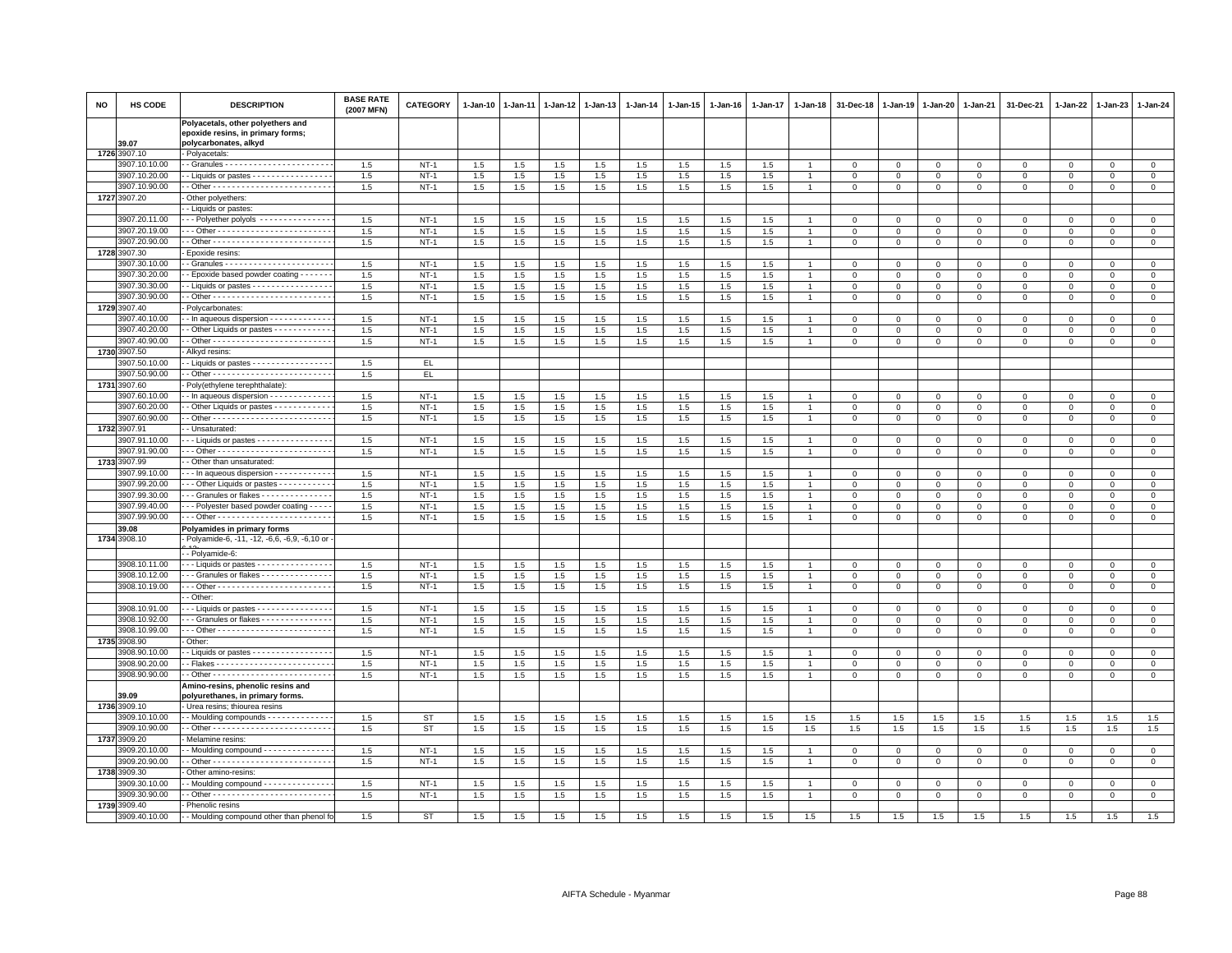| <b>NO</b> | <b>HS CODE</b>        | <b>DESCRIPTION</b>                                                                                          | <b>BASE RATE</b><br>(2007 MFN) | <b>CATEGORY</b> | $1-Jan-10$      | 1-Jan-11 | 1-Jan-12 | 1-Jan-13 | $1-Jan-14$ | $1 - Jan-15$ | 1-Jan-16 | 1-Jan-17 | 1-Jan-18       | 31-Dec-18       | 1-Jan-19       | 1-Jan-20       | 1-Jan-21     | 31-Dec-21           | $1 - Jan-22$ | 1-Jan-23     | $1 - Jan-24$   |
|-----------|-----------------------|-------------------------------------------------------------------------------------------------------------|--------------------------------|-----------------|-----------------|----------|----------|----------|------------|--------------|----------|----------|----------------|-----------------|----------------|----------------|--------------|---------------------|--------------|--------------|----------------|
|           | 909.40.90.00          |                                                                                                             | 1.5                            | <b>ST</b>       | 1.5             | 1.5      | 1.5      | 1.5      | 1.5        | 1.5          | 1.5      | 1.5      | 1.5            | 1.5             | 1.5            | 1.5            | 1.5          | 1.5                 | 1.5          | 1.5          | 1.5            |
|           | 1740 3909.50          | Polyurethanes - - - - - - - -                                                                               | 1.5                            | ST              | 1.5             | 1.5      | 1.5      | 1.5      | 1.5        | 1.5          | 1.5      | 1.5      | 1.5            | 1.5             | 1.5            | 1.5            | 1.5          | 1.5                 | 1.5          | 1.5          | 1.5            |
|           | 39.10                 | Silicones in primary forms.                                                                                 |                                |                 |                 |          |          |          |            |              |          |          |                |                 |                |                |              |                     |              |              |                |
| 1741      | 1910.00               | Silicones in primary forms.                                                                                 |                                |                 |                 |          |          |          |            |              |          |          |                |                 |                |                |              |                     |              |              |                |
|           | 3910.00.11.00         | - Dispersions and solutions - - - - - - - - -                                                               | 1.5                            | <b>ST</b>       | 1.5             | 1.5      | 1.5      | 1.5      | 1.5        | 1.5          | 1.5      | 1.5      | 1.5            | 1.5             | 1.5            | 1.5            | 1.5          | 1.5                 | 1.5          | 1.5          | $1.5\,$        |
|           | 3910.00.19.00         |                                                                                                             | 1.5                            | ST              | 1.5             | 1.5      | 1.5      | 1.5      | 1.5        | 1.5          | 1.5      | 1.5      | 1.5            | 1.5             | 1.5            | 1.5            | 1.5          | 1.5                 | 1.5          | 1.5          | 1.5            |
|           | 3910.00.90.00         |                                                                                                             | 1.5                            | <b>ST</b>       | 1.5             | 1.5      | 1.5      | 1.5      | 1.5        | $1.5\,$      | 1.5      | 1.5      | $1.5\,$        | 1.5             | 1.5            | 1.5            | 1.5          | 1.5                 | 1.5          | 1.5          | 1.5            |
|           |                       | Petroleum resins, coumarone-indene<br>resins, polyterpenes, polysulphides,                                  |                                |                 |                 |          |          |          |            |              |          |          |                |                 |                |                |              |                     |              |              |                |
|           | 39.11<br>1742 3911.10 | polysulphones and<br>· Petroleum resins, coumarone, indene or ·                                             |                                |                 |                 |          |          |          |            |              |          |          |                |                 |                |                |              |                     |              |              |                |
|           | 3911.10.10.00         | - Liquids or pastes - - - - - - - - - - - - - - -                                                           | 5                              | <b>ST</b>       | $5\phantom{.0}$ | 5        | 5        | 5        | 5          | 5            | 5        | 5        | 5              | 5               | 5              | 5              | 5            | 5                   | 5            | 5            | 5              |
|           | 911.10.90.00          |                                                                                                             | 5                              | <b>ST</b>       | 5               | 5        | 5        | 5        | 5          | 5            | 5        | 5        | 5              | $5\overline{5}$ | 5              | 5              | 5            | 5                   | 5            | -5           | 5              |
|           | 1743 3911.90          | Other:                                                                                                      |                                |                 |                 |          |          |          |            |              |          |          |                |                 |                |                |              |                     |              |              |                |
|           | 3911.90.10.00         | $\cdot$ - Liquids or pastes $\cdot \cdot \cdot \cdot \cdot \cdot \cdot \cdot \cdot \cdot \cdot \cdot \cdot$ | 1.5                            | $NT-1$          | 1.5             | 1.5      | 1.5      | 1.5      | 1.5        | 1.5          | 1.5      | 1.5      |                | 0               | $\Omega$       | $\Omega$       | $\Omega$     | $\Omega$            | $\Omega$     | $\Omega$     | $\mathbf 0$    |
|           | 3911.90.90.00         |                                                                                                             | 1.5                            | $NT-1$          | 1.5             | 1.5      | 1.5      | 1.5      | 1.5        | $1.5\,$      | 1.5      | 1.5      | $\overline{1}$ | $\mathbf 0$     | $\mathbf 0$    | $\mathbf 0$    | $\mathsf 0$  | $\mathsf 0$         | $\mathbf 0$  | $\mathbf 0$  | $\mathsf 0$    |
|           |                       | Cellulose and its chemical derivatives,                                                                     |                                |                 |                 |          |          |          |            |              |          |          |                |                 |                |                |              |                     |              |              |                |
|           | 39.12                 | not elsewhere specified or included, in<br>primary forms.                                                   |                                |                 |                 |          |          |          |            |              |          |          |                |                 |                |                |              |                     |              |              |                |
|           | 1744 3912.11          | - Non-plasticised - - - - - - - - - - -                                                                     | 1.5                            | $NT-1$          | 1.5             | 1.5      | 1.5      | 1.5      | 1.5        | 1.5          | 1.5      | 1.5      |                | $\mathbf 0$     | $\mathbf 0$    | $\mathbf 0$    | $\mathbf 0$  | $\mathsf 0$         | $\mathbf 0$  | $^{\circ}$   | $\mathbf{0}$   |
|           | 1745 3912.12          | $\cdot$ - Plasticised $\cdot$ - $\cdot$ - $\cdot$ - $\cdot$ - $\cdot$ - $\cdot$                             | 1.5                            | $NT-1$          | $1.5\,$         | $1.5\,$  | $1.5\,$  | 1.5      | 1.5        | $1.5\,$      | $1.5\,$  | 1.5      | $\overline{1}$ | $\mathbf 0$     | $\,0\,$        | $\mathbf 0$    | $\mathsf 0$  | $\mathsf{O}\xspace$ | $\mathsf 0$  | $\mathsf 0$  | $\,0\,$        |
|           | 1746 3912.20          | Cellulose nitrates (including collodions):                                                                  |                                |                 |                 |          |          |          |            |              |          |          |                |                 |                |                |              |                     |              |              |                |
|           | 3912.20.10.00         | - - Non-plasticised - - - - - - - - - - - - - - - -                                                         | 1.5                            | $NT-1$          | 1.5             | 1.5      | 1.5      | 1.5      | 1.5        | 1.5          | 1.5      | 1.5      | $\overline{1}$ | $\circ$         | $\mathsf 0$    | $\overline{0}$ | $\mathbf 0$  | $\mathbf 0$         | $\mathbf 0$  | $\mathsf 0$  | $\overline{0}$ |
|           | 3912.20.20.00         |                                                                                                             | 1.5                            | $NT-1$          | 1.5             | 1.5      | 1.5      | 1.5      | 1.5        | 1.5          | 1.5      | 1.5      | $\overline{1}$ | $\mathbf{O}$    | $\mathbf 0$    | $\mathbf 0$    | $\mathbf 0$  | $\mathsf 0$         | $\mathbf 0$  | $\Omega$     | $\mathbf 0$    |
|           | 1747 3912.31          | - Carboxymethylcellulose and its salts -                                                                    | 1.5                            | EL.             |                 |          |          |          |            |              |          |          |                |                 |                |                |              |                     |              |              |                |
|           | 1748 3912.39          | $-$ Other $       -$                                                                                        | 1.5                            | $NT-1$          | 1.5             | 1.5      | 1.5      | 1.5      | 1.5        | 1.5          | 1.5      | 1.5      |                | $\mathbf 0$     | $\mathbf{0}$   | $\mathbf{0}$   | $\mathbf{0}$ | $\mathbf 0$         | $\mathbf 0$  | $\mathbf{0}$ | $\mathbf{0}$   |
|           | 1749 3912.90          | Other:                                                                                                      |                                |                 |                 |          |          |          |            |              |          |          |                |                 |                |                |              |                     |              |              |                |
|           | 3912.90.10.00         | - Regenerated cellulose - - - - - - - - - - -                                                               | 1.5                            | $NT-1$          | $1.5\,$         | 1.5      | 1.5      | 1.5      | 1.5        | 1.5          | 1.5      | 1.5      |                | $\Omega$        | $\Omega$       | $\Omega$       | $\mathbf{0}$ | $\mathbf 0$         | $\Omega$     | $\Omega$     | $\mathsf 0$    |
|           | 3912.90.20.00         | - Other, granules - - - - - - - - - - - - - - - - -                                                         | 1.5                            | $NT-1$          | 1.5             | 1.5      | 1.5      | 1.5      | $1.5\,$    | 1.5          | 1.5      | 1.5      |                | $\Omega$        | $\Omega$       | $\Omega$       | $\Omega$     | $\Omega$            | $\Omega$     | $\Omega$     | $\mathsf 0$    |
|           | 3912.90.90.00         | - Other -------------------------                                                                           | 1.5                            | $NT-1$          | 1.5             | 1.5      | 1.5      | 1.5      | 1.5        | 1.5          | 1.5      | 1.5      | $\overline{1}$ | $\mathbf 0$     | $\mathbf 0$    | $\mathbf 0$    | $\mathbf{0}$ | $\mathsf 0$         | $\mathbf 0$  | $\mathbf 0$  | $\circ$        |
|           | 39.13                 | Natural polymers (for example, alginic<br>acid) and modified natural polymers (for<br>example,              |                                |                 |                 |          |          |          |            |              |          |          |                |                 |                |                |              |                     |              |              |                |
|           | 1750 3913.10          | - Alginic acid, its salts and esters - - - -                                                                | 1.5                            | $NT-1$          | 1.5             | 1.5      | 1.5      | 1.5      | 1.5        | 1.5          | 1.5      | 1.5      |                | $\mathbf 0$     | $\mathbf 0$    | $\mathbf 0$    | $\mathbf{0}$ | $\mathsf 0$         | $\Omega$     | $\Omega$     | $\mathbf 0$    |
|           | 1751 3913.90          | . Other - - - - - - - - - - - -                                                                             | 1.5                            | $NT-1$          | 1.5             | 1.5      | 1.5      | 1.5      | 1.5        | 1.5          | 1.5      | 1.5      | $\overline{1}$ | $\mathbf 0$     | $\mathbf 0$    | $\mathbf 0$    | $\mathbf 0$  | $\mathsf 0$         | $\mathbf 0$  | $\mathsf 0$  | $\mathsf 0$    |
|           | 1752 3914.00          | lon exchangers based on polymers of<br>headings 39.01 to 39.13, in primary                                  | 1.5                            | $NT-1$          | 1.5             | 1.5      | 1.5      | 1.5      | 1.5        | 1.5          | 1.5      | 1.5      | $\overline{1}$ | $\mathsf 0$     | $\overline{0}$ | $\mathbf 0$    | $\mathbf 0$  | $\mathsf 0$         | $\mathbf 0$  | $\mathsf 0$  | $\mathsf 0$    |
|           | 39.15                 | Waste, parings and scrap, of plastics.                                                                      |                                |                 |                 |          |          |          |            |              |          |          |                |                 |                |                |              |                     |              |              |                |
|           | 1753 3915.10          | - Of polymers of ethylene - - - - -                                                                         | 1.5                            | $NT-1$          | 1.5             | 1.5      | 1.5      | 1.5      | 1.5        | 1.5          | 1.5      | 1.5      |                | $\Omega$        | $\Omega$       | $\mathbf 0$    | $\mathbf 0$  | $\mathsf 0$         | $\Omega$     | $\mathsf 0$  | $\mathbf 0$    |
| 1754      | 3915.20               | - Of polymers of styrene - - - -                                                                            | 1.5                            | $NT-1$          | 1.5             | 1.5      | 1.5      | 1.5      | 1.5        | 1.5          | 1.5      | 1.5      |                | $\mathbf 0$     | $\mathbf 0$    | $\mathbf{0}$   | $\mathsf 0$  | $\mathsf 0$         | $\Omega$     | $\Omega$     | $\mathsf 0$    |
| 1755      | 3915.30               | Of polymers of vinyl chloride - - - -                                                                       | 1.5                            | $NT-1$          | 1.5             | 1.5      | $1.5\,$  | 1.5      | 1.5        | 1.5          | 1.5      | 1.5      | $\overline{1}$ | $\mathsf 0$     | $\circ$        | $\mathbf 0$    | $\mathsf 0$  | $\mathsf 0$         | 0            | $\mathbf 0$  | $\mathbf 0$    |
| 1756      | 3915.90               | Of other plastics:                                                                                          |                                |                 |                 |          |          |          |            |              |          |          |                |                 |                |                |              |                     |              |              |                |
|           | 3915.90.10.00         | - - Of coplymers of vinyl acetate and vinyl c                                                               | 1.5                            | $NT-1$          | 1.5             | 1.5      | 1.5      | 1.5      | 1.5        | 1.5          | 1.5      | 1.5      |                | $\Omega$        | $\Omega$       | $\mathbf{0}$   | $\Omega$     | $\mathbf 0$         | $\Omega$     | $\mathbf 0$  | $\mathbf{0}$   |
|           | 3915.90.90.00         | - Other ------------------------                                                                            | 1.5                            | $NT-1$          | $1.5\,$         | 1.5      | 1.5      | 1.5      | 1.5        | 1.5          | 1.5      | 1.5      | $\overline{1}$ | $\mathbf 0$     | $\mathbf 0$    | $\mathbf 0$    | $\mathbf 0$  | $\mathsf 0$         | 0            | $\mathbf 0$  | $\mathsf 0$    |
|           |                       | Monofilament of which any cross<br>sectional dimension exceeds. 1 mm,                                       |                                |                 |                 |          |          |          |            |              |          |          |                |                 |                |                |              |                     |              |              |                |
|           | 39.16<br>1757 3916.10 | rods, sticks and profile<br>- Of polymers of ethylene:                                                      |                                |                 |                 |          |          |          |            |              |          |          |                |                 |                |                |              |                     |              |              |                |
|           | 3916.10.10.00         | - - Monofilament - - - - - - - - - - - - - - - - - -                                                        | 1.5                            | $NT-1$          | 1.5             | 1.5      | $1.5\,$  | 1.5      | $1.5\,$    | 1.5          | 1.5      | $1.5\,$  | $\overline{1}$ | $\mathbf 0$     | $\,0\,$        | $\mathbf 0$    | $\mathbf 0$  | $\mathsf 0$         | $\mathbf 0$  | $\mathsf 0$  | $\overline{0}$ |
|           |                       | - Rods, sticks and profile shapes:                                                                          |                                |                 |                 |          |          |          |            |              |          |          |                |                 |                |                |              |                     |              |              |                |
|           |                       | . - - Used as an adhesive by melting; used                                                                  |                                |                 |                 |          |          |          |            |              |          |          |                |                 |                |                |              |                     |              |              |                |
|           |                       | for making ready articles by moulding,<br>founding,                                                         |                                |                 |                 |          |          |          |            |              |          |          |                |                 |                |                |              |                     |              |              |                |
|           | 3916.10.21.00         | - - - - Of polyethylene - - - - - - - - - - - - - - -                                                       | 1.5                            | $NT-1$          | 1.5             | 1.5      | 1.5      | 1.5      | 1.5        | $1.5\,$      | 1.5      | 1.5      |                | $\mathbf 0$     | $\overline{0}$ | $\mathbf 0$    | $\Omega$     | $\mathbf 0$         | $\Omega$     | $\Omega$     | $\overline{0}$ |
|           | 3916.10.22.00         |                                                                                                             | 1.5                            | $NT-1$          | 1.5             | 1.5      | 1.5      | 1.5      | 1.5        | 1.5          | 1.5      | 1.5      |                | $\mathbf 0$     | $\mathbf 0$    | $\mathbf 0$    | $\mathbf 0$  | $\mathsf 0$         | $\mathbf 0$  | $\mathsf 0$  | $\mathbf 0$    |
|           | 3916.10.29.00         |                                                                                                             | 1.5                            | $NT-1$          | 1.5             | 1.5      | 1.5      | 1.5      | 1.5        | 1.5          | 1.5      | 1.5      | $\overline{1}$ | $\mathbf{0}$    | $\mathbf 0$    | $\mathbf{0}$   | $\mathbf{0}$ | $\mathbf 0$         | 0            | 0            | $\circ$        |
|           | 1758 3916.20          | - Of polymers of vinyl chloride:                                                                            |                                |                 |                 |          |          |          |            |              |          |          |                |                 |                |                |              |                     |              |              |                |
|           | 3916.20.10.00         | - Monofilament - - - - - - - - - - - - - - - - - -                                                          | 1.5                            | $NT-1$          | 1.5             | 1.5      | 1.5      | 1.5      | 1.5        | 1.5          | 1.5      | 1.5      |                | $\mathbf 0$     | $\,0\,$        | $\mathbf 0$    | $\mathsf 0$  | $\mathsf 0$         | $\mathbf 0$  | $\mathsf 0$  | $\overline{0}$ |
|           |                       | - Rods, sticks and profile shapes:                                                                          |                                |                 |                 |          |          |          |            |              |          |          |                |                 |                |                |              |                     |              |              |                |
|           | 3916.20.21.00         | - - - Used as an adhesive by melting; used                                                                  | 1.5                            | $NT-1$          | 1.5             | 1.5      | 1.5      | 1.5      | 1.5        | 1.5          | 1.5      | 1.5      |                | $\Omega$        | $\Omega$       | 0              | $\Omega$     | $^{\circ}$          | $\Omega$     | $\Omega$     | $\mathbf{0}$   |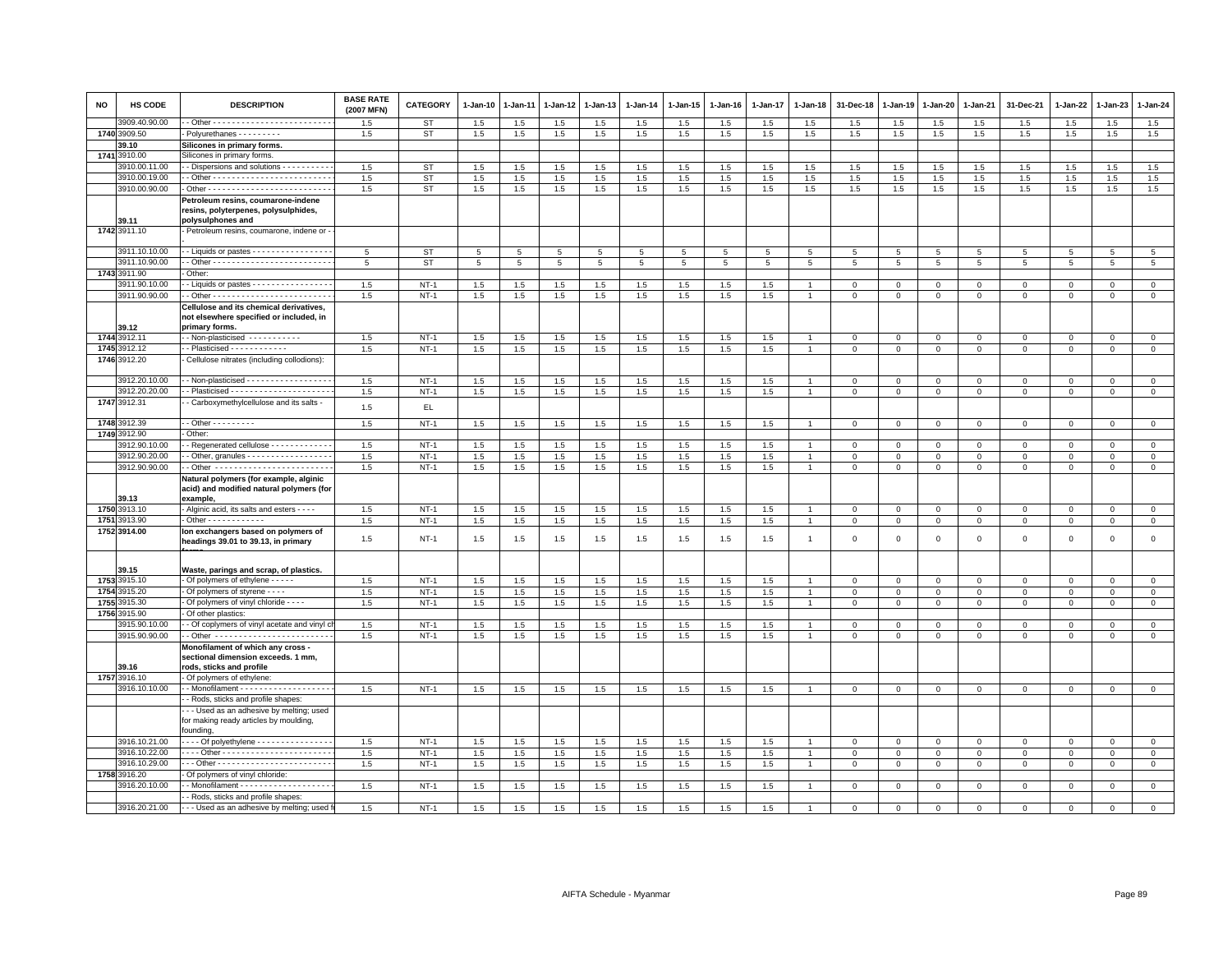| <b>NO</b> | HS CODE       | <b>DESCRIPTION</b>                                                                                 | <b>BASE RATE</b><br>(2007 MFN) | <b>CATEGORY</b> | 1-Jan-10                | 1-Jan-11       | 1-Jan-12       | 1-Jan-13       | 1-Jan-14       | 1-Jan-15       | $1 - Jan-16$   | $1 - Jan-17$             | 1-Jan-18       | 31-Dec-18      | 1-Jan-19       | 1-Jan-20       | 1-Jan-21                 | 31-Dec-21      | 1-Jan-22       | 1-Jan-23       | 1-Jan-24        |
|-----------|---------------|----------------------------------------------------------------------------------------------------|--------------------------------|-----------------|-------------------------|----------------|----------------|----------------|----------------|----------------|----------------|--------------------------|----------------|----------------|----------------|----------------|--------------------------|----------------|----------------|----------------|-----------------|
|           | 3916.20.29.00 |                                                                                                    | 1.5                            | $NT-1$          | 1.5                     | 1.5            | 1.5            | 1.5            | 1.5            | 1.5            | 1.5            | 1.5                      |                | $^{\circ}$     | $\mathbf 0$    | $\mathbf 0$    | $\mathbf 0$              | $\mathbf 0$    | $\mathbf 0$    | $\mathbf 0$    | $\mathbf 0$     |
|           | 1759 3916.90  | Of other plastics:                                                                                 |                                |                 |                         |                |                |                |                |                |                |                          |                |                |                |                |                          |                |                |                |                 |
|           |               | - Monofilament:                                                                                    |                                |                 |                         |                |                |                |                |                |                |                          |                |                |                |                |                          |                |                |                |                 |
|           | 3916.90.11.00 | - - Of hardened proteins - - - - - - - - - - - -                                                   | 1.5                            | EL.             |                         |                |                |                |                |                |                |                          |                |                |                |                |                          |                |                |                |                 |
|           | 3916.90.19.00 |                                                                                                    | 1.5                            | EL              |                         |                |                |                |                |                |                |                          |                |                |                |                |                          |                |                |                |                 |
|           |               | - Rods and sticks:                                                                                 |                                |                 |                         |                |                |                |                |                |                |                          |                |                |                |                |                          |                |                |                |                 |
|           | 3916.90.21.00 | - - Of hardened proteins - - - - - - - - - - -                                                     | 1.5                            | EL.             |                         |                |                |                |                |                |                |                          |                |                |                |                |                          |                |                |                |                 |
|           |               | - - Used as an adhesive by melting; used                                                           |                                |                 |                         |                |                |                |                |                |                |                          |                |                |                |                |                          |                |                |                |                 |
|           |               | for making ready articles by moulding,                                                             |                                |                 |                         |                |                |                |                |                |                |                          |                |                |                |                |                          |                |                |                |                 |
|           |               | founding,                                                                                          |                                |                 |                         |                |                |                |                |                |                |                          |                |                |                |                |                          |                |                |                |                 |
|           | 3916.90.22.00 | --- Of polystyrene and its copolymer; of                                                           | 1.5                            | EL.             |                         |                |                |                |                |                |                |                          |                |                |                |                |                          |                |                |                |                 |
|           | 3916.90.23.00 |                                                                                                    | 1.5                            | EL.             |                         |                |                |                |                |                |                |                          |                |                |                |                |                          |                |                |                |                 |
|           | 3916.90.29.00 |                                                                                                    | 1.5                            | EL              |                         |                |                |                |                |                |                |                          |                |                |                |                |                          |                |                |                |                 |
|           |               | - Profile shapes:                                                                                  |                                |                 |                         |                |                |                |                |                |                |                          |                |                |                |                |                          |                |                |                |                 |
|           | 3916.90.31.00 | - - Of hardened proteins - - - - - - - - - - -                                                     | 1.5                            | EL.             |                         |                |                |                |                |                |                |                          |                |                |                |                |                          |                |                |                |                 |
|           | 3916.90.39.00 |                                                                                                    | 1.5                            | EL              |                         |                |                |                |                |                |                |                          |                |                |                |                |                          |                |                |                |                 |
|           | 39.17         | Tubes, pipes and hoses, and fittings<br>therefor (for example, joints, elbows,<br>flanges)Of       |                                |                 |                         |                |                |                |                |                |                |                          |                |                |                |                |                          |                |                |                |                 |
|           | 1760 3917.10  | Artificial guts (sausage casings) of                                                               |                                |                 |                         |                |                |                |                |                |                |                          |                |                |                |                |                          |                |                |                |                 |
|           |               | nardened protein or                                                                                |                                |                 |                         |                |                |                |                |                |                |                          |                |                |                |                |                          |                |                |                |                 |
|           | 3917.10.10.00 | - Of hardened proteins - - - - - - - - - - - - -                                                   | 5                              | <b>ST</b>       | 5                       | 5              | 5              | 5              | 5              | 5              | 5              | 5                        | 5              | 5              | 5              | 5              | 5                        | 5              | 5              | 5              | $5\overline{5}$ |
|           | 3917.10.90.00 |                                                                                                    | 5                              | <b>ST</b>       | $\overline{5}$          | $\overline{5}$ | $\overline{5}$ | $\overline{5}$ | $\overline{5}$ | $\overline{5}$ | $\overline{5}$ | 5                        | $\overline{5}$ | $\overline{5}$ | $\overline{5}$ | $\overline{5}$ | $\overline{\phantom{a}}$ | $\overline{5}$ | $\overline{5}$ | $\overline{5}$ | $\overline{5}$  |
|           | 1761 3917.21  | - Of polymers of ethylene:                                                                         |                                |                 |                         |                |                |                |                |                |                |                          |                |                |                |                |                          |                |                |                |                 |
|           | 3917.21.10.00 | - - Porous tubes suitable for agricultural w                                                       | 3                              | $NT-1$          | 3                       | 3              | 3              | 3              | 3              | 3              | $\overline{2}$ | $\mathfrak{p}$           |                | $\mathbf 0$    | $\mathbf 0$    | $\mathbf 0$    | $\mathbf 0$              | $\mathbf 0$    | $\Omega$       | $\Omega$       | $\circ$         |
|           | 3917.21.90.00 |                                                                                                    | 3                              | $NT-1$          | 3                       | 3              | 3              | 3              | $\mathbf{3}$   | 3              | $\overline{2}$ | $\overline{2}$           |                | $\overline{0}$ | $\mathbf 0$    | $\mathbf 0$    | $\mathbf{0}$             | $\mathbf{0}$   | $\Omega$       | $\mathbf{0}$   | $\circ$         |
|           | 1762 3917.22  | Of polymers of propylene:                                                                          |                                |                 |                         |                |                |                |                |                |                |                          |                |                |                |                |                          |                |                |                |                 |
|           | 3917.22.10.00 | - - Porous tubes suitable for agricultural w                                                       | 3                              | $NT-1$          | 3                       | 3              | 3              | 3              | $\mathbf{3}$   | 3              | $\overline{2}$ | $\overline{2}$           |                | $\mathbf 0$    | $\mathbf 0$    | $\mathsf 0$    | $\mathbf 0$              | $\mathbf 0$    | $\mathbf 0$    | $\mathbf 0$    | $\mathsf 0$     |
|           | 3917.22.90.00 |                                                                                                    | 3                              | $NT-1$          | $\mathbf{3}$            | 3              | 3              | 3              | $\mathbf{3}$   | $\mathbf{3}$   | $\overline{2}$ | $\overline{2}$           | $\mathbf{1}$   | $\mathbf 0$    | $\mathbf{0}$   | $\mathbf{0}$   | $\circ$                  | $\mathbf 0$    | $\mathbf{0}$   | $\mathbf{0}$   | $\mathbf{0}$    |
|           | 1763 3917.23  | - Of polymers of vinyl chloride                                                                    |                                |                 |                         |                |                |                |                |                |                |                          |                |                |                |                |                          |                |                |                |                 |
|           | 3917.23.10.00 | - - Porous tubes suitable for agricultural w                                                       | 3                              | $NT-1$          | $\overline{3}$          | 3              | 3              | $\mathbf{3}$   | $\mathbf{3}$   | 3              | $\overline{2}$ | $\overline{2}$           |                | $\mathbf 0$    | $\mathbf 0$    | $\mathsf 0$    | $\overline{0}$           | $\mathsf 0$    | $\mathsf 0$    | $\mathsf 0$    | $\mathsf 0$     |
|           | 3917.23.90.00 | -- Other ------------------------                                                                  | 3                              | $NT-1$          | 3                       | 3              | 3              | 3              | 3              | $\mathbf{3}$   | $\overline{2}$ | $\overline{2}$           |                | $\mathbf 0$    | $\mathsf 0$    | $\mathbf 0$    | $\mathbb O$              | $\mathsf 0$    | $\mathbf{0}$   | $\mathbf 0$    | $\mathsf 0$     |
|           | 1764 3917.29  | - Of other plastics:                                                                               |                                |                 |                         |                |                |                |                |                |                |                          |                |                |                |                |                          |                |                |                |                 |
|           | 3917.29.10.00 | - - Porous tubes suitable for agricultural w                                                       | 3                              | $NT-1$          | $\mathbf{3}$            | 3              | 3              | $\mathbf{3}$   | 3              | 3              | $\mathcal{P}$  | $\overline{2}$           |                | $\mathbf 0$    | $\mathbf 0$    | $\mathsf 0$    | $\mathbf 0$              | $\mathbf{0}$   | $\mathbf{0}$   | $\mathbf{0}$   | $\mathbf{0}$    |
|           | 3917.29.90.00 |                                                                                                    | 3                              | $NT-1$          | $\mathbf{3}$            | 3              | 3              | $\mathbf{3}$   | $\mathbf{3}$   | 3              | $\overline{2}$ | $\overline{2}$           | $\overline{1}$ | $\mathsf 0$    | $\mathsf 0$    | $\mathsf 0$    | $\mathbf 0$              | $\mathsf 0$    | $\mathbf 0$    | $\mathbf 0$    | $\circ$         |
|           | 1765 3917.31  | - Flexible tubes, pipes and hoses, having                                                          |                                |                 |                         |                |                |                |                |                |                |                          |                |                |                |                |                          |                |                |                |                 |
|           | 3917.31.10.00 | - - Porous tubes suitable for agricultural w                                                       | $\mathbf{3}$                   | <b>ST</b>       | $\mathbf{3}$            | 3              | 3              | $\mathbf{3}$   | $\mathbf{3}$   | 3              | 3              | $\mathbf{3}$             | 3              | 3              | 3              | $\mathbf{3}$   | $\mathbf{3}$             | $\mathbf{3}$   | $\mathbf{3}$   | $\mathbf{3}$   | $\overline{3}$  |
|           | 3917.31.90.00 |                                                                                                    | 3                              | <b>ST</b>       | $\mathbf{3}$            | 3              | 3              | $\mathbf{3}$   | $\mathbf{3}$   | 3              | $\mathbf{3}$   | 3                        | 3              | 3              | 3              | 3              | $\mathbf{3}$             | 3              | 3              | 3              | $\mathbf{3}$    |
|           | 1766 3917.32  | - Other, not reinforced or otherwise                                                               |                                |                 |                         |                |                |                |                |                |                |                          |                |                |                |                |                          |                |                |                |                 |
|           | 3917.32.10.00 | combined with other materials, without<br>- - Sausage and ham casings - - - - - - - -              | 3                              | $NT-1$          | 3                       | 3              | 3              | 3              | 3              | 3              | $\overline{2}$ | $\overline{2}$           |                | $\overline{0}$ | $\mathbf 0$    | $\mathbf 0$    | $\mathbf{0}$             | $\mathbf{0}$   | $\mathbf{0}$   | $\mathbf{0}$   | $\mathbf{0}$    |
|           | 3917.32.20.00 | --- Porous tubes suitable for agricultural w                                                       | 3                              | $NT-1$          | 3                       | 3              | 3              | 3              | 3              | 3              | 2              | 2                        |                | $\mathbf 0$    | $\mathbf 0$    | $\mathbf 0$    | $\mathbf 0$              | $\mathbf 0$    | 0              | $\mathbf 0$    | $\mathbf{0}$    |
|           | 3917.32.90.00 |                                                                                                    | $\mathbf{3}$                   | $NT-1$          | $\overline{\mathbf{3}}$ | 3              | 3              | $\mathbf{3}$   | $\mathbf{3}$   | $\overline{3}$ | 2              | $\overline{2}$           |                | $\mathbf 0$    | $\mathsf 0$    | $\mathbf 0$    | $\mathbf 0$              | $\mathbf{0}$   | $\mathbf 0$    | $\circ$        | $\mathsf 0$     |
|           | 1767 3917.33  | - Other, not reinforced or otherwise                                                               |                                |                 |                         |                |                |                |                |                |                |                          |                |                |                |                |                          |                |                |                |                 |
|           |               | combined with other materials, with fittings:                                                      |                                |                 |                         |                |                |                |                |                |                |                          |                |                |                |                |                          |                |                |                |                 |
|           | 3917.33.10.00 | -- Porous tubes suitable for agricultural w                                                        | 3                              | $NT-1$          | 3                       | 3              | 3              | 3              | 3              | $\mathbf{3}$   | $\overline{2}$ | $\overline{2}$           |                | $\mathbf 0$    | $\mathbf 0$    | $\mathbf 0$    | $\mathbb O$              | $\mathbf 0$    | $\mathbf{0}$   | $\mathbf{O}$   | $\mathbf{0}$    |
|           | 3917.33.90.00 |                                                                                                    | 3                              | $NT-1$          | $\mathbf{3}$            | $\mathbf{3}$   | $\mathbf{3}$   | $\mathbf{3}$   | $\mathbf{3}$   | $\mathbf{3}$   | 2              | 2                        | $\overline{1}$ | $\mathbf{0}$   | $\mathbf 0$    | $\mathbf{0}$   | $\mathbf{0}$             | $\mathbf{0}$   | $\mathbf{0}$   | $\mathbf{0}$   | $\mathbf{0}$    |
|           | 1768 3917.39  | - Other:                                                                                           |                                |                 |                         |                |                |                |                |                |                |                          |                |                |                |                |                          |                |                |                |                 |
|           | 917.39.10.00  | - - Porous tubes suitable for agricultural w                                                       | 3                              | $NT-1$          | 3                       | 3              | 3              | 3              | 3              | 3              | $\overline{2}$ | $\overline{\phantom{0}}$ |                | $\mathbf 0$    | $\mathbf 0$    | $\mathbf 0$    | $\mathsf 0$              | $\mathsf 0$    | $\Omega$       | $\mathbf{0}$   | $\mathbf 0$     |
|           | 3917.39.90.00 |                                                                                                    | 3                              | $NT-1$          | 3                       | 3              | 3              | 3              | 3              | 3              | $\mathfrak{p}$ | $\overline{2}$           |                | $\mathbf 0$    | $\mathbf 0$    | $\mathbf 0$    | $\mathbf 0$              | $\mathbf 0$    | $\mathbf 0$    | $\mathbf 0$    | $\mathsf 0$     |
|           | 1769 3917.40  | · Fittinas                                                                                         | $\mathbf{3}$                   | <b>ST</b>       | $\mathbf{3}$            | 3              | $\mathbf{3}$   | $\mathbf{3}$   | $\mathbf{3}$   | $\mathbf{3}$   | 3              | 3                        | $\mathbf{3}$   | 3              | $\mathbf{3}$   | $\mathbf{3}$   | $\mathbf{3}$             | $\mathbf{3}$   | $\mathbf{3}$   | $\mathbf{3}$   | $\mathbf{3}$    |
|           | 39.18         | Floor coverings of plastics, whether or<br>not self-adhesive, in rolls or in the form<br>of tiles; |                                |                 |                         |                |                |                |                |                |                |                          |                |                |                |                |                          |                |                |                |                 |
|           | 1770 3918.10  | - Of polymers of vinyl chloride:                                                                   |                                |                 |                         |                |                |                |                |                |                |                          |                |                |                |                |                          |                |                |                |                 |
|           |               | - Floor covering:                                                                                  |                                |                 |                         |                |                |                |                |                |                |                          |                |                |                |                |                          |                |                |                |                 |
|           | 3918.10.11.00 |                                                                                                    | 1.5                            | $NT-1$          | 1.5                     | 1.5            | 1.5            | 1.5            | $1.5\,$        | 1.5            | 1.5            | 1.5                      |                | $\mathbf 0$    | $\mathsf 0$    | $\mathbf 0$    | $\,0\,$                  | $\mathbf 0$    | $\mathbf 0$    | $\mathbf 0$    | $\mathsf 0$     |
|           | 3918.10.19.00 |                                                                                                    | 7.5                            | $NT-1$          | 7.5                     | 7.5            | $7.5\,$        | 6              | 6              | 5              | 5              | 5                        | 3              | $\Omega$       | $\mathbf 0$    | $\Omega$       | $\mathbf{0}$             | $\mathbf{0}$   | $\Omega$       | $\mathbf{0}$   | $\mathsf 0$     |
|           | 3918.10.90.00 |                                                                                                    | 7.5                            | $NT-1$          | 7.5                     | 7.5            | 7.5            | 6              | 6              | 5              | 5 <sub>5</sub> | 5                        | 3              | $\mathbf 0$    | $\mathbf{0}$   | $\mathbf{0}$   | $\overline{0}$           | $\mathbf{0}$   | $\mathbf{0}$   | $\mathbf{0}$   | $\mathbf{0}$    |
|           | 1771 3918.90  | Of other plastics:                                                                                 |                                |                 |                         |                |                |                |                |                |                |                          |                |                |                |                |                          |                |                |                |                 |
|           |               | - Floor covering:                                                                                  |                                |                 |                         |                |                |                |                |                |                |                          |                |                |                |                |                          |                |                |                |                 |
|           | 3918.90.11.00 | - - Tiles, of polyethylene - - - - - - - - - - - -                                                 | 1.5                            | $NT-1$          | 1.5                     | 1.5            | 1.5            | 1.5            | 1.5            | 1.5            | 1.5            | 1.5                      |                | $\mathbf 0$    | $\Omega$       | $\Omega$       | $\mathbf 0$              | $\Omega$       | $\Omega$       | $\mathbf{0}$   | $\circ$         |
|           | 3918.90.12.00 | --- Tiles, of other plastics ------------                                                          | 1.5                            | $NT-1$          | 1.5                     | 1.5            | 1.5            | 1.5            | 1.5            | 1.5            | 1.5            | 1.5                      |                | $\mathbf 0$    | $\mathbf 0$    | $\mathbf 0$    | $\mathbf 0$              | $\Omega$       | $\Omega$       | $\mathbf{0}$   | $\mathbf 0$     |
|           |               |                                                                                                    |                                |                 |                         |                |                |                |                |                |                |                          |                |                |                |                |                          |                |                |                |                 |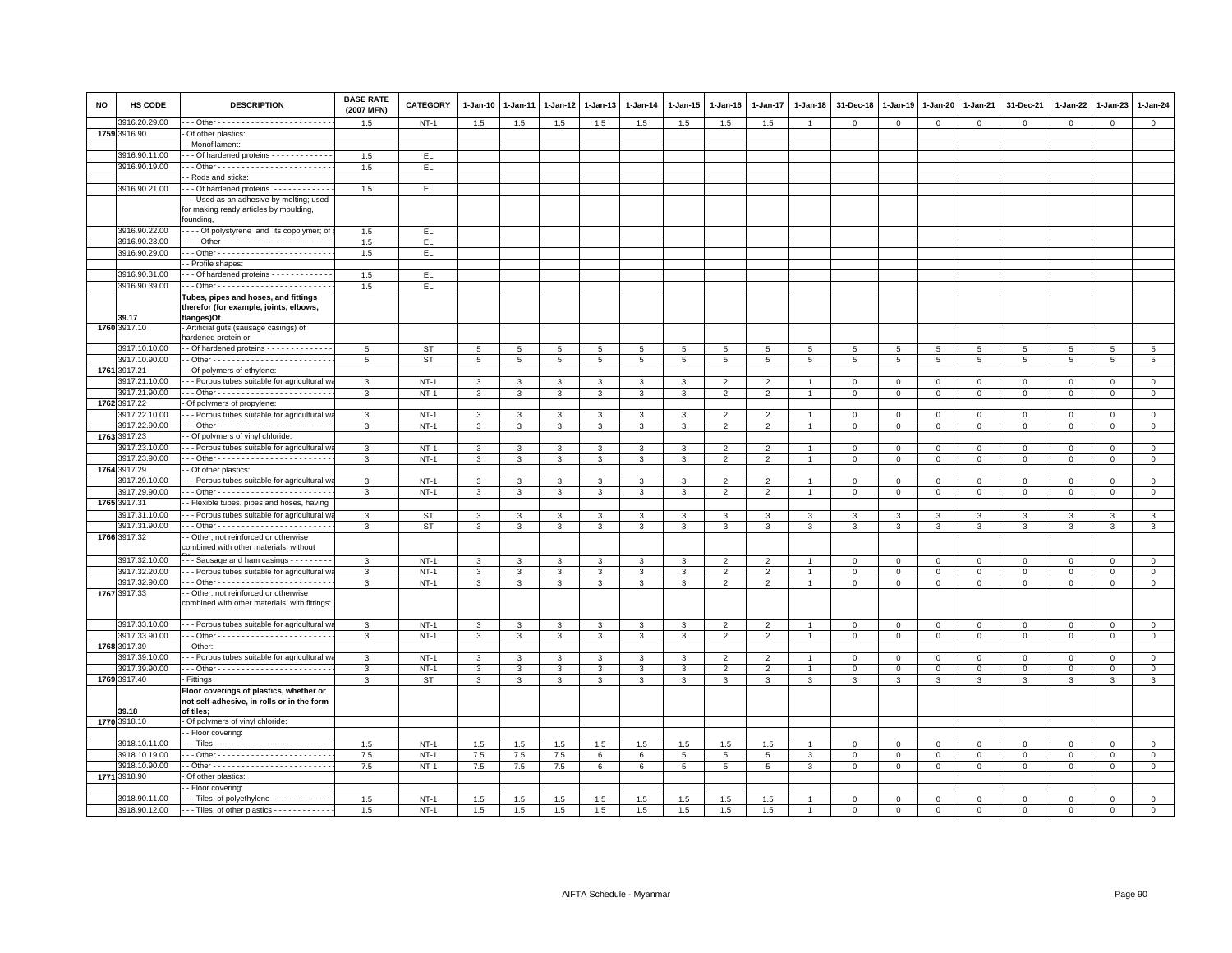| NO   | <b>HS CODE</b>                 | <b>DESCRIPTION</b>                                                             | <b>BASE RATE</b><br>(2007 MFN) | <b>CATEGORY</b> | 1-Jan-10        | 1-Jan-11    | 1-Jan-12   | 1-Jan-13       | 1-Jan-14        | 1-Jan-15        | 1-Jan-16        | 1-Jan-17   | 1-Jan-18       | 31-Dec-18       | 1-Jan-19    | 1-Jan-20             | 1-Jan-21        | 31-Dec-21      | 1-Jan-22        | 1-Jan-23       | 1-Jan-24                          |
|------|--------------------------------|--------------------------------------------------------------------------------|--------------------------------|-----------------|-----------------|-------------|------------|----------------|-----------------|-----------------|-----------------|------------|----------------|-----------------|-------------|----------------------|-----------------|----------------|-----------------|----------------|-----------------------------------|
|      | 3918.90.13.00                  | - - Other, of polyethylene - - - - - - - - - - -                               | 7.5                            | $NT-1$          | 7.5             | 7.5         | 7.5        | -6             | 6               | $5^{\circ}$     | 5               | 5          | 3              | $\Omega$        | $\Omega$    | $\mathbf{0}$         | $\mathbf{0}$    | $\Omega$       | $\mathbf{0}$    | $\Omega$       | $\mathbf{0}$                      |
|      | 3918.90.19.00                  |                                                                                | 7.5                            | $NT-1$          | 7.5             | 7.5         | 7.5        | 6              | 6               | 5               | 5               | 5          | 3              | 0               | 0           | $\mathbf{0}$         | $\mathbf{0}$    | $\circ$        | $\circ$         | 0              | $\circ$                           |
|      |                                | - Other                                                                        |                                |                 |                 |             |            |                |                 |                 |                 |            |                |                 |             |                      |                 |                |                 |                |                                   |
|      | 3918.90.91.00                  | - - Of polyethylene - - - - - - - - - - - - - - - -                            | 7.5                            | $NT-1$          | 7.5             | 7.5         | 7.5        | 6              | 6               | 5               | 5               | 5          | 3              | $\mathbf 0$     | $\mathbf 0$ | $\Omega$             | $\mathbf 0$     | $\mathsf 0$    | $^{\circ}$      | $^{\circ}$     | $\overline{0}$                    |
|      | 3918.90.99.00                  |                                                                                | 7.5                            | $NT-1$          | 7.5             | 7.5         | 7.5        | 6              | 6               | 5               | 5               | 5          | 3              | $\mathbf 0$     | $\mathsf 0$ | $\mathbf{0}$         | $\mathsf 0$     | $\mathsf 0$    | $\mathbf 0$     | $\mathsf 0$    | $\mathbf 0$                       |
|      |                                | Self-adhesive plates, sheets, film, foil,                                      |                                |                 |                 |             |            |                |                 |                 |                 |            |                |                 |             |                      |                 |                |                 |                |                                   |
|      |                                | tape, strip and other flat shapes, of                                          |                                |                 |                 |             |            |                |                 |                 |                 |            |                |                 |             |                      |                 |                |                 |                |                                   |
|      | 39.19                          | plastics,                                                                      |                                |                 |                 |             |            |                |                 |                 |                 |            |                |                 |             |                      |                 |                |                 |                |                                   |
|      | 1772 3919.10                   | - In rolls of a width not exceeding 20 cm:                                     |                                |                 |                 |             |            |                |                 |                 |                 |            |                |                 |             |                      |                 |                |                 |                |                                   |
|      |                                |                                                                                |                                |                 |                 |             |            |                |                 |                 |                 |            |                |                 |             |                      |                 |                |                 |                |                                   |
|      |                                | - Of polymers of vinyl chloride                                                |                                |                 |                 |             |            |                |                 |                 |                 |            |                |                 |             |                      |                 |                |                 |                |                                   |
|      | 3919.10.11.00                  | -- Tapes used in the manufacture of telep                                      | 5                              | <b>ST</b>       | 5               | 5           | 5          | 5              | 5               | 5               | 5               | 5          | 5              | 5               | 5           | 5                    | 5               | -5             | -5              | 5              | $5\overline{5}$                   |
|      | 3919.10.19.00                  |                                                                                | 5                              | ST              | $5\overline{5}$ | 5           | 5          | 5              | 5               | 5               | 5               | 5          | 5              | $5\overline{5}$ | 5           | 5                    | $5\overline{5}$ | 5              | 5               | 5              | $5\overline{5}$                   |
|      |                                | - Of polyethylene:                                                             |                                |                 |                 |             |            |                |                 |                 |                 |            |                |                 |             |                      |                 |                |                 |                |                                   |
|      | 3919.10.21.00                  | -- Tapes used in the manufacture of telep                                      | 5                              | <b>ST</b>       | 5               | 5           | 5          | $\overline{5}$ | 5               | 5               | 5               | 5          | 5              | 5               | 5           | 5                    | 5               | 5              | 5               | 5              | $5\overline{5}$                   |
|      | 3919.10.29.00                  |                                                                                | -5                             | <b>ST</b>       | 5               | 5           | 5          | 5              | 5               | $5\phantom{.0}$ | $5\phantom{.0}$ | 5          | 5              | 5               | 5           | 5                    | 5               | 5              | 5               | 5              | $5\phantom{.0}$                   |
|      | 3919.10.90.00                  |                                                                                | -5                             | <b>ST</b>       | 5               | 5           | 5          | -5             | 5               | 5               | 5               | 5          | 5              | 5               | 5           | 5                    | 5               | 5              | -5              | -5             | 5                                 |
|      | 1773 3919.90                   | Other:                                                                         |                                |                 |                 |             |            |                |                 |                 |                 |            |                |                 |             |                      |                 |                |                 |                |                                   |
|      | 3919.90.11.00                  | - of polymers of vinyl chloride:<br>--- Tapes used in the manufacture of telep |                                |                 |                 |             |            |                |                 |                 |                 |            |                |                 |             |                      |                 |                |                 |                |                                   |
|      |                                |                                                                                | 5                              | <b>ST</b>       | 5               | 5           | 5          | 5              | $5\phantom{.0}$ | 5               | $5\phantom{.0}$ | 5          | $\overline{5}$ | 5               | 5           | 5                    | 5               | $\overline{5}$ | 5               | 5              | 5 <sub>5</sub>                    |
|      | 3919.90.19.00<br>3919.90.90.00 |                                                                                | $5\overline{5}$                | <b>ST</b>       | $5\phantom{.0}$ | 5           | 5<br>5     | 5<br>5         | 5               | 5               | $5\phantom{.0}$ | 5          | 5              | 5               | 5<br>5      | $5\overline{5}$<br>5 | 5               | 5              | 5               | 5              | $5\phantom{.0}$<br>$\overline{5}$ |
|      |                                |                                                                                | $\overline{5}$                 | <b>ST</b>       | 5               | $\,$ 5 $\,$ |            |                | $\,$ 5          | $\,$ 5 $\,$     | $5\phantom{.0}$ | 5          | $\overline{5}$ | $\overline{5}$  |             |                      | $\,$ 5 $\,$     | $\,$ 5 $\,$    | $5\phantom{.0}$ | $\overline{5}$ |                                   |
|      |                                | Other plates, sheets, film, foil and                                           |                                |                 |                 |             |            |                |                 |                 |                 |            |                |                 |             |                      |                 |                |                 |                |                                   |
|      | 39.20                          | strip, of plastics, non-cellular and not<br>reinforced,                        |                                |                 |                 |             |            |                |                 |                 |                 |            |                |                 |             |                      |                 |                |                 |                |                                   |
| 1774 | 3920.10                        | - Of polymers of ethylene:                                                     |                                |                 |                 |             |            |                |                 |                 |                 |            |                |                 |             |                      |                 |                |                 |                |                                   |
|      | 3920.10.10.00                  | - Tapes used in the manufacture of teleph                                      | 1.5                            | <b>ST</b>       | 1.5             | 1.5         | 1.5        | 1.5            | 1.5             | 1.5             | 1.5             | 1.5        | 1.5            | 1.5             | 1.5         | 1.5                  | 1.5             | 1.5            | 1.5             | 1.5            | 1.5                               |
|      | 3920.10.90.00                  |                                                                                | 1.5                            | <b>ST</b>       | 1.5             | 1.5         | 1.5        | 1.5            | 1.5             | 1.5             | 1.5             | 1.5        | 1.5            | 1.5             | 1.5         | 1.5                  | 1.5             | 1.5            | 1.5             | 1.5            | 1.5                               |
| 1775 | 3920.20                        | Of polymers of propylene:                                                      |                                |                 |                 |             |            |                |                 |                 |                 |            |                |                 |             |                      |                 |                |                 |                |                                   |
|      | 3920.20.10.00                  | - Tapes used in the manufacture of teleph                                      | 1.5                            | $NT-1$          | 1.5             | 1.5         | 1.5        | 1.5            | 1.5             | 1.5             | 1.5             | 1.5        |                | 0               | 0           | 0                    | $\mathbf 0$     | $\mathsf 0$    | 0               | $^{\circ}$     | $\mathbf{0}$                      |
|      | 3920.20.20.00                  |                                                                                | $1.5\,$                        | $NT-1$          | 1.5             | 1.5         | 1.5        | 1.5            | $1.5\,$         | 1.5             | 1.5             | 1.5        |                | $\mathbf 0$     | $\Omega$    | $\mathbf 0$          | $\mathbf{0}$    | $\mathbf 0$    | $\Omega$        | $\Omega$       | $\mathsf 0$                       |
|      |                                | - Used as an adhesive by melting:                                              |                                |                 |                 |             |            |                |                 |                 |                 |            |                |                 |             |                      |                 |                |                 |                |                                   |
|      | 3920.20.31.00                  | - - Of polypropylene - - - - - - - - - - - - - -                               | 1.5                            | $NT-1$          | 1.5             | 1.5         | 1.5        | 1.5            | 1.5             | 1.5             | 1.5             | 1.5        |                | $\Omega$        | $\Omega$    | $\mathbf 0$          | $\mathbf 0$     | $\Omega$       | $\Omega$        | $\Omega$       | $\mathbf{0}$                      |
|      | 3920.20.39.00                  |                                                                                | 1.5                            | $NT-1$          | 1.5             | 1.5         | 1.5        | 1.5            | 1.5             | 1.5             | 1.5             | 1.5        |                | $\mathbf 0$     | $\mathbf 0$ | 0                    | $\mathbf 0$     | $\Omega$       | $\Omega$        | $\Omega$       | $\mathbf 0$                       |
|      | 3920.20.90.00                  |                                                                                | 1.5                            | $NT-1$          | 1.5             | 1.5         | 1.5        | 1.5            | 1.5             | 1.5             | 1.5             | 1.5        | $\overline{1}$ | $\mathbf 0$     | $\mathbf 0$ | $\mathbf 0$          | $\mathbf{0}$    | $\mathsf 0$    | $\mathbf{0}$    | $\mathbf 0$    | $\mathsf 0$                       |
| 1776 | 3920.30                        | - Other - -                                                                    |                                |                 |                 |             |            |                |                 |                 |                 |            |                |                 |             |                      |                 |                |                 |                |                                   |
|      |                                | Of polymers of styrene:                                                        |                                |                 |                 |             |            |                |                 |                 |                 |            |                |                 |             |                      |                 |                |                 |                |                                   |
|      | 3920.30.10.00                  | - Used as an adhesive by melting - - - -                                       | 1.5                            | ST              | 1.5             | 1.5         | 1.5        | 1.5            | 1.5             | 1.5             | 1.5             | 1.5        | 1.5            | 1.5             | 1.5         | 1.5                  | 1.5             | 1.5            | 1.5             | 1.5            | $1.5\,$                           |
|      | 3920.30.90.00                  |                                                                                | 1.5                            | <b>ST</b>       | 1.5             | 1.5         | 1.5        | 1.5            | 1.5             | 1.5             | 1.5             | 1.5        | 1.5            | 1.5             | 1.5         | 1.5                  | 1.5             | 1.5            | 1.5             | 1.5            | 1.5                               |
| 1777 | 3920.43                        | - Containing by weight not less than 6% of                                     |                                |                 |                 |             |            |                |                 |                 |                 |            |                |                 |             |                      |                 |                |                 |                |                                   |
|      |                                | <b>plasticisers</b>                                                            |                                |                 |                 |             |            |                |                 |                 |                 |            |                |                 |             |                      |                 |                |                 |                |                                   |
|      | 3920.43.10.00                  | - - Tapes used in the manufacture of telep                                     | $1.5\,$                        | $NT-1$          | 1.5             | 1.5         | 1.5        | 1.5            | 1.5             | 1.5             | 1.5             | 1.5        |                | $\mathbf 0$     | $\mathbf 0$ | $\mathbf 0$          | $\mathbf 0$     | $^{\circ}$     | $\mathbf 0$     | $\mathsf 0$    | $\mathbf 0$                       |
|      | 3920.43.90.00                  |                                                                                | 1.5                            | $NT-1$          | 1.5             | 1.5         | 1.5        | 1.5            | 1.5             | 1.5             | 1.5             | 1.5        | $\overline{1}$ | $\mathbf 0$     | $\mathbf 0$ | $\mathbf{O}$         | $\mathbf 0$     | $\mathbf 0$    | $\mathbf 0$     | $\mathsf 0$    | $\mathbf 0$                       |
| 1778 | 3920.49                        | - Other                                                                        |                                |                 |                 |             |            |                |                 |                 |                 |            |                |                 |             |                      |                 |                |                 |                |                                   |
|      | 3920.49.10.00                  | - - Tapes used in the manufacture of telep                                     | 1.5                            | $NT-1$          | 1.5             | 1.5         | 1.5        | 1.5            | 1.5             | 1.5             | 1.5             | 1.5        |                | $\mathbf 0$     | $\mathbf 0$ | $\Omega$             | 0               | 0              | $\Omega$        | $\Omega$       | $\mathbf 0$                       |
|      | 3920.49.90.00                  |                                                                                | 1.5                            | $NT-1$          | 1.5             | 1.5         | 1.5        | 1.5            | 1.5             | 1.5             | 1.5             | 1.5        | $\overline{1}$ | $\mathbf{0}$    | 0           | $\mathbf{O}$         | $\mathbf{0}$    | $\mathbf 0$    | $\mathbf 0$     | 0              | $\mathbf{0}$                      |
| 1779 | 3920.51                        | - Of poly(methyl methacrylate) - - - -                                         | 1.5                            | $NT-1$          | 1.5             | 1.5         | 1.5        | 1.5            | 1.5             | 1.5             | 1.5             | 1.5        | $\overline{1}$ | $\mathbf 0$     | $\mathbf 0$ | $\mathbf{O}$         | $\mathbf 0$     | $\mathsf 0$    | $\mathbf 0$     | $\mathsf 0$    | $\mathbf 0$                       |
| 1780 | 3920.59                        |                                                                                | $1.5\,$                        | $NT-1$          | 1.5             | 1.5         | 1.5        | 1.5            | 1.5             | 1.5             | 1.5             | 1.5        | $\overline{1}$ | 0               | $\mathsf 0$ | $\mathbf 0$          | $\mathsf 0$     | $\mathsf 0$    | $\mathbf 0$     | $\mathsf 0$    | $\overline{0}$                    |
| 1781 | 920.61                         | - Of polycarbonates:                                                           |                                |                 |                 |             |            |                |                 |                 |                 |            |                |                 |             |                      |                 |                |                 |                |                                   |
|      | 3920.61.10.00                  |                                                                                | 1.5                            | $NT-1$          | 1.5             | 1.5         | 1.5        | 1.5            | 1.5             | 1.5             | 1.5             | 1.5        | $\overline{1}$ | $\Omega$        | $\Omega$    | $\circ$              | $\Omega$        | $\Omega$       | $\Omega$        | $\Omega$       | $\mathbf{0}$                      |
|      | 3920.61.20.00<br>3920.61.90.00 | - - Used as an adhesive by melting - - -                                       | 1.5                            | $NT-1$          | 1.5             | 1.5         | 1.5        | 1.5            | 1.5             | 1.5             | 1.5             | 1.5        |                | 0               | $\Omega$    | $\Omega$             | $\Omega$        | $\Omega$       | $\Omega$        | $\Omega$       | $\mathbf 0$                       |
|      |                                |                                                                                | 1.5                            | $NT-1$          | 1.5             | 1.5         | 1.5        | 1.5            | 1.5             | 1.5             | 1.5             | 1.5        | $\overline{1}$ | $\mathbf 0$     | $\mathbf 0$ | $\mathbf 0$          | $\mathbf 0$     | $\mathsf 0$    | $\mathbf{0}$    | $\mathsf 0$    | $\overline{0}$                    |
|      | 1782 3920.62<br>3920.62.10.00  | - Of poly(ethylene terephthalate):                                             | 1.5                            | $NT-1$          | 1.5             |             | 1.5        | 1.5            | $1.5\,$         | 1.5             | 1.5             | 1.5        | $\overline{1}$ | $\mathbf{0}$    | 0           |                      | $\mathbf{0}$    |                | $\mathbf 0$     |                | $\overline{0}$                    |
|      |                                |                                                                                |                                |                 |                 | 1.5         |            |                |                 |                 |                 |            | $\overline{1}$ |                 |             | $\mathbf 0$          |                 | $\mathbf 0$    |                 | $\mathbf{0}$   |                                   |
|      | 3920.62.20.00<br>3920.62.90.00 | - - - Used as an adhesive by melting - - - -                                   | 1.5                            | $NT-1$          | 1.5             | 1.5         | 1.5        | 1.5            | 1.5             | 1.5             | 1.5             | 1.5        |                | $\mathbf 0$     | $\Omega$    | $\mathbf{O}$         | $\mathbf 0$     | $\mathbf 0$    | $\mathbf 0$     | $\mathsf 0$    | $\mathbf 0$                       |
|      |                                |                                                                                | 1.5                            | $NT-1$          | 1.5             | 1.5         | 1.5        | 1.5            | 1.5             | 1.5             | 1.5             | 1.5        | $\overline{1}$ | $\mathbf 0$     | $\mathbf 0$ | $\mathbf{O}$         | $\mathbf 0$     | $\mathbf 0$    | $\mathbf 0$     | $\mathsf 0$    | $\mathbf 0$                       |
| 1783 | 3920.63<br>3920.63.10.00       | - Of unsaturated polyesters:                                                   |                                |                 |                 |             |            |                |                 |                 |                 |            |                |                 |             |                      |                 |                |                 |                |                                   |
|      | 3920.63.90.00                  | - - - Used as an adhesive by melting - - - -                                   | 1.5                            | $NT-1$          | 1.5             | 1.5         | 1.5        | 1.5            | 1.5             | 1.5             | 1.5             | 1.5        | $\overline{1}$ | 0               | $\Omega$    | 0                    | $\Omega$        | 0              | $\Omega$        | $\mathbf 0$    | $\mathbf 0$                       |
| 1784 | 3920.69                        |                                                                                | 1.5                            | $NT-1$          | 1.5             | 1.5         | 1.5        | 1.5            | 1.5             | 1.5             | 1.5             | 1.5        |                | $\mathbf 0$     | $\mathbf 0$ | $\mathsf 0$          | $\circ$         | $\mathsf 0$    | $\mathbf 0$     | $\mathsf 0$    | $\mathbf 0$                       |
|      | 3920.69.10.00                  | - Of other polyesters:                                                         |                                | $NT-1$          |                 |             |            | 1.5            |                 |                 |                 |            |                | $\Omega$        | $\Omega$    | $\Omega$             | $\mathbf 0$     | $\mathbf 0$    | $\mathbf{0}$    | $\Omega$       | $\mathbf{0}$                      |
|      | 3920.69.90.00                  | - - Used as an adhesive by melting - - - -                                     | 1.5<br>1.5                     | $NT-1$          | 1.5<br>1.5      | 1.5<br>1.5  | 1.5<br>1.5 | 1.5            | 1.5<br>$1.5\,$  | 1.5<br>1.5      | 1.5<br>1.5      | 1.5<br>1.5 | $\overline{1}$ | $\mathbf 0$     | 0           |                      | $\mathbf{0}$    |                | $\mathbf 0$     |                | $\overline{0}$                    |
| 1785 | 3920.71                        | - Of regenerated cellulose:                                                    |                                |                 |                 |             |            |                |                 |                 |                 |            |                |                 |             | 0                    |                 | $\mathbf{0}$   |                 | $\mathbf{0}$   |                                   |
|      | 3920.71.10.00                  | - - - Cellophane film - - - - - - - - - - - - - - - - - -                      | 1.5                            | $NT-1$          | 1.5             | 1.5         | 1.5        | 1.5            | 1.5             | 1.5             | 1.5             | 1.5        |                |                 |             |                      |                 |                |                 |                | $\overline{0}$                    |
|      |                                |                                                                                |                                |                 |                 |             |            |                |                 |                 |                 |            |                |                 |             |                      |                 |                |                 |                |                                   |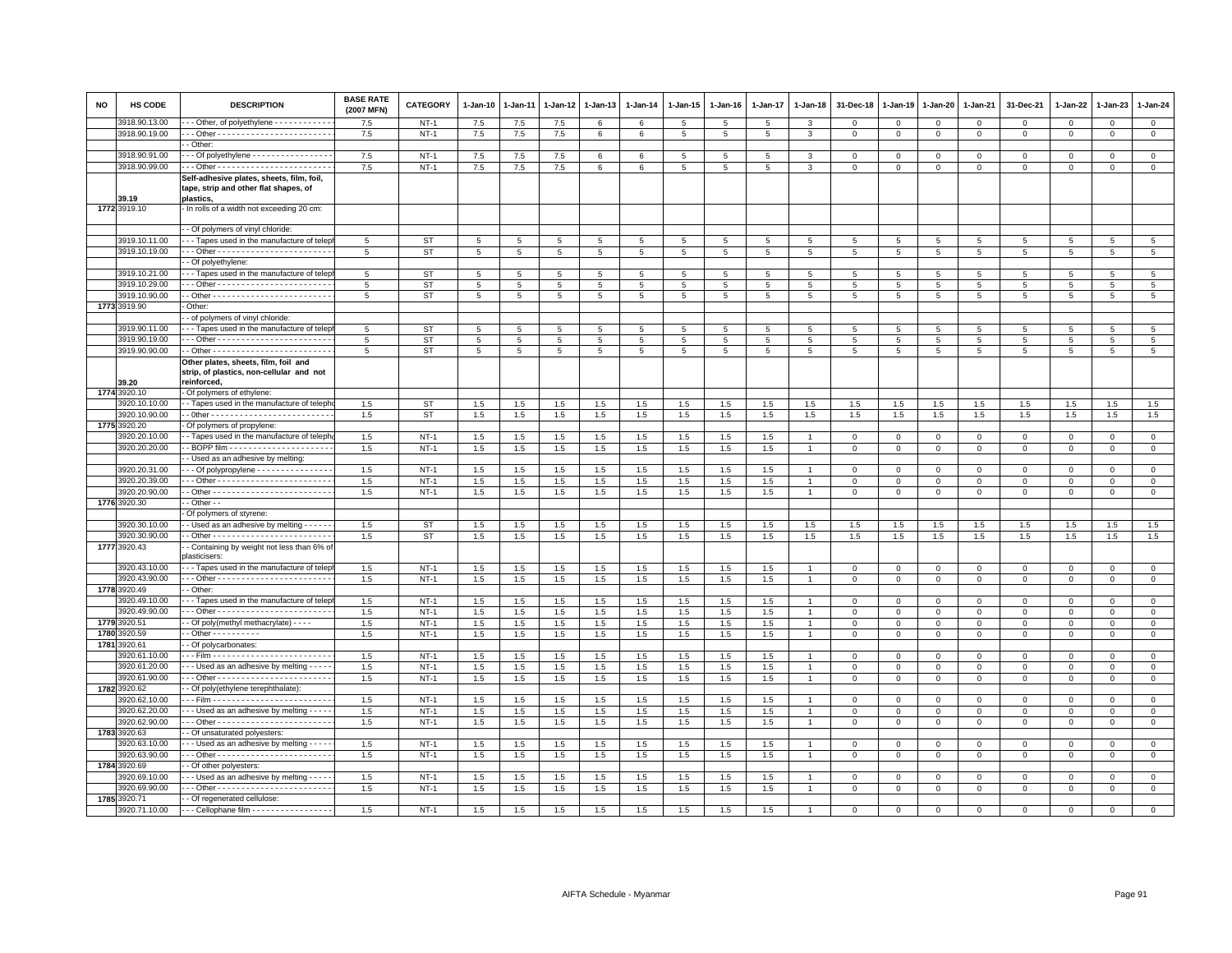| <b>NO</b> | HS CODE                        | <b>DESCRIPTION</b>                                   | <b>BASE RATE</b><br>(2007 MFN) | CATEGORY         | 1-Jan-10   | 1-Jan-11   | 1-Jan-12   | 1-Jan-13   | 1-Jan-14   | $1 - Jan-15$ | $1 - Jan-16$ | 1-Jan-17   | 1-Jan-18       | 31-Dec-18                  | 1-Jan-19         | 1-Jan-20                   | 1-Jan-21                   | 31-Dec-21               | 1-Jan-22                | $1 - Jan-23$               | 1-Jan-24                      |
|-----------|--------------------------------|------------------------------------------------------|--------------------------------|------------------|------------|------------|------------|------------|------------|--------------|--------------|------------|----------------|----------------------------|------------------|----------------------------|----------------------------|-------------------------|-------------------------|----------------------------|-------------------------------|
|           | 3920.71.20.00                  | - - Viscose tear-off ribbon; foil - - - - - - - -    | 1.5                            | $NT-1$           | 1.5        | 1.5        | 1.5        | 1.5        | 1.5        | 1.5          | 1.5          | 1.5        | $\overline{1}$ | $\mathbf 0$                | $\mathbf 0$      | $\mathbf 0$                | $\mathbf 0$                | $\mathsf 0$             | $\mathbf 0$             | $\mathsf 0$                | $\mathbf 0$                   |
|           | 3920.71.30.00                  | - - Viscose film - - - - - - - - - - - - - - - - - - | 1.5                            | $NT-1$           | 1.5        | 1.5        | 1.5        | 1.5        | $1.5\,$    | 1.5          | 1.5          | 1.5        | 1              | $\mathbf{0}$               | $\Omega$         | $\mathbf 0$                | $\mathbf{0}$               | $\mathbf 0$             | $\mathbf{0}$            | $\circ$                    | $\overline{0}$                |
|           | 3920.71.40.00                  | - - Used as an adhesive by melting - - - -           | 1.5                            | $NT-1$           | 1.5        | 1.5        | 1.5        | 1.5        | 1.5        | 1.5          | 1.5          | 1.5        |                | $\Omega$                   | $\Omega$         | $\Omega$                   | $\mathbf{0}$               | $\Omega$                | $\Omega$                | $\Omega$                   | $\mathbf 0$                   |
|           | 3920.71.90.00                  |                                                      | 1.5                            | $NT-1$           | 1.5        | 1.5        | 1.5        | 1.5        | 1.5        | 1.5          | 1.5          | 1.5        | $\overline{1}$ | $\mathbf{0}$               | $\Omega$         | $\mathbf 0$                | $\mathbf{0}$               | $\mathsf 0$             | $\mathbf{0}$            | $\mathbf 0$                | $\circ$                       |
| 1786      | 920.72                         | - Of vulcanised fibre:                               |                                |                  |            |            |            |            |            |              |              |            |                |                            |                  |                            |                            |                         |                         |                            |                               |
|           | 920.72.10.00                   | - - Used as an adhesive by melting - - - -           | 1.5                            | $NT-1$           | 1.5        | 1.5        | 1.5        | 1.5        | 1.5        | 1.5          | 1.5          | 1.5        |                | $\Omega$                   | $\Omega$         | 0                          | $\Omega$                   | $\Omega$                | $\Omega$                | $\Omega$                   | $\mathsf 0$                   |
|           | 3920.72.90.00                  |                                                      | 1.5                            | $NT-1$           | 1.5        | 1.5        | 1.5        | 1.5        | 1.5        | 1.5          | 1.5          | 1.5        | $\overline{1}$ | $\mathbf 0$                | $\mathbf 0$      | $\mathbf 0$                | $\mathbf 0$                | $\mathbf 0$             | $\mathbf 0$             | $\mathsf 0$                | $\mathbf 0$                   |
|           | 1787 3920.73                   | - Of cellulose acetate:                              |                                |                  |            |            |            |            |            |              |              |            |                |                            |                  |                            |                            |                         |                         |                            |                               |
|           |                                | -- Used as an adhesive by melting                    |                                |                  |            |            |            |            |            |              |              |            |                |                            |                  |                            |                            |                         |                         |                            |                               |
|           | 3920.73.11.00                  | - - - - Cellulose acetate, plasticized - - - - -     | 1.5                            | EL.              |            |            |            |            |            |              |              |            |                |                            |                  |                            |                            |                         |                         |                            |                               |
|           | 3920.73.19.00                  |                                                      | 1.5                            | EL               |            |            |            |            |            |              |              |            |                |                            |                  |                            |                            |                         |                         |                            |                               |
|           | 3920.73.90.00                  |                                                      | $1.5\,$                        | EL               |            |            |            |            |            |              |              |            |                |                            |                  |                            |                            |                         |                         |                            |                               |
| 1788      | 920.79                         | - Of other cellulose derivatives:                    |                                |                  |            |            |            |            |            |              |              |            |                |                            |                  |                            |                            |                         |                         |                            |                               |
|           | 920.79.10.00                   | --- Used as an adhesive by melting ----              | 1.5                            | $NT-1$           | 1.5        | 1.5        | 1.5        | 1.5        | 1.5        | 1.5          | 1.5          | 1.5        |                | $\mathbf{0}$               | $\mathbf{0}$     | $\mathbf{0}$               | $\mathbf{0}$               | $\mathbf 0$             | $\Omega$                | $\mathbf 0$                | $\circ$                       |
|           | 3920.79.90.00                  |                                                      | 1.5                            | $NT-1$           | 1.5        | 1.5        | 1.5        | 1.5        | 1.5        | 1.5          | 1.5          | 1.5        | -1             | 0                          | 0                | $\mathbf 0$                | $\mathbf 0$                | $\circ$                 | $\circ$                 | 0                          | $\mathbf{0}$                  |
| 1789      | 3920.91                        | - Of poly (vinyl butyral)                            |                                |                  |            |            |            |            |            |              |              |            |                |                            |                  |                            |                            |                         |                         |                            |                               |
|           | 3920.91.10.00                  | - - - Film of a kind used in safety glass, of a      | 1.5                            | $NT-1$           | 1.5        | 1.5        | 1.5        | 1.5        | 1.5        | 1.5          | 1.5          | 1.5        |                | $\mathbf 0$                | $\mathbf 0$      | $\mathbf 0$                | $\mathbf 0$                | $\mathsf 0$             | $\mathbf 0$             | $^{\circ}$                 | $\mathbf 0$                   |
|           | 3920.91.90.00                  |                                                      | $1.5\,$                        | $NT-1$           | 1.5        | 1.5        | 1.5        | 1.5        | $1.5\,$    | 1.5          | 1.5          | 1.5        | 1              | $\mathbf 0$                | $\mathsf 0$      | $\mathbf 0$                | $\mathsf 0$                | $\mathsf 0$             | $\mathbf 0$             | $\mathsf 0$                | $\mathsf 0$                   |
|           | 1790 3920.92                   | - Of polyamides:                                     |                                |                  |            |            |            |            |            |              |              |            |                |                            |                  |                            |                            |                         |                         |                            |                               |
|           | 3920.92.10.00                  |                                                      | 1.5                            | $NT-1$           | 1.5        | 1.5        | 1.5        | 1.5        | 1.5        | 1.5          | 1.5          | 1.5        |                | $\Omega$                   | $\Omega$         | $\Omega$                   | $\mathbf 0$                | $\Omega$                | $\Omega$                | $\Omega$                   | $\mathsf 0$                   |
|           | 3920.92.20.00<br>3920.92.90.00 | - - - Used as an adhesive by melting - - - -         | 1.5<br>1.5                     | $NT-1$<br>$NT-1$ | 1.5<br>1.5 | 1.5<br>1.5 | 1.5<br>1.5 | 1.5<br>1.5 | 1.5<br>1.5 | 1.5<br>1.5   | 1.5          | 1.5<br>1.5 |                | $\mathbf 0$<br>$\mathbf 0$ | 0<br>$\mathbf 0$ | 0<br>$\mathbf 0$           | $\mathbf 0$<br>$\mathbf 0$ | $\mathbf 0$<br>$\Omega$ | 0<br>$\mathbf{0}$       | $\mathbf 0$<br>$\mathbf 0$ | $\mathbf 0$<br>$\circ$        |
|           | 1791 3920.93                   | - Of amino-resins:                                   |                                |                  |            |            |            |            |            |              | $1.5\,$      |            |                |                            |                  |                            |                            |                         |                         |                            |                               |
|           |                                | - - Used as an adhesive by melting:                  |                                |                  |            |            |            |            |            |              |              |            |                |                            |                  |                            |                            |                         |                         |                            |                               |
|           | 3920.93.11.00                  | - - - - Of melamine resins; of other amino-re        | 1.5                            | $NT-1$           | 1.5        | 1.5        | 1.5        | 1.5        | 1.5        | 1.5          | 1.5          | 1.5        |                | $\Omega$                   | $\Omega$         | $\Omega$                   | $\Omega$                   | 0                       | $\Omega$                | $\Omega$                   | $\mathbf 0$                   |
|           | 3920.93.19.00                  |                                                      | 1.5                            | $NT-1$           | 1.5        | 1.5        | 1.5        | 1.5        | 1.5        | 1.5          | 1.5          | 1.5        |                | $\Omega$                   | $\Omega$         | $\Omega$                   | $\Omega$                   | 0                       | $\Omega$                | $\Omega$                   | $\mathbf 0$                   |
|           | 3920.93.90.00                  |                                                      | 1.5                            | $NT-1$           | 1.5        | 1.5        | 1.5        | 1.5        | 1.5        | 1.5          | 1.5          | 1.5        |                | $\mathbf 0$                | $\mathbf 0$      | $\mathbf 0$                | $\mathbf 0$                | $\mathbf 0$             | $\mathbf 0$             | $\mathsf 0$                | $\mathbf{0}$                  |
| 1792      | 3920.94                        | - Of phenolic resins:                                |                                |                  |            |            |            |            |            |              |              |            |                |                            |                  |                            |                            |                         |                         |                            |                               |
|           | 3920.94.10.00                  | --- Phenol formaldehyde (bakelite) sheets            | 1.5                            | EL.              |            |            |            |            |            |              |              |            |                |                            |                  |                            |                            |                         |                         |                            |                               |
|           | 3920.94.20.00                  | - - Used as an adhesive by melting - - - -           | 1.5                            | EL               |            |            |            |            |            |              |              |            |                |                            |                  |                            |                            |                         |                         |                            |                               |
|           | 3920.94.90.00                  |                                                      | 1.5                            | EL.              |            |            |            |            |            |              |              |            |                |                            |                  |                            |                            |                         |                         |                            |                               |
| 1793      | 3920.99                        | - Of other plastics:                                 |                                |                  |            |            |            |            |            |              |              |            |                |                            |                  |                            |                            |                         |                         |                            |                               |
|           | 3920.99.10.00                  | - - - Corrugated sheets and plates - - - - - -       | 1.5                            | $NT-1$           | 1.5        | 1.5        | 1.5        | 1.5        | 1.5        | 1.5          | 1.5          | 1.5        |                | 0                          | $\circ$          | $^{\circ}$                 | 0                          | 0                       | $\Omega$                | 0                          | $\mathbf 0$                   |
|           | 3920.99.20.00                  | - - Other fluorocarbon sheets - - - - - - -          | 1.5                            | $NT-1$           | 1.5        | 1.5        | 1.5        | 1.5        | 1.5        | 1.5          | 1.5          | 1.5        |                | $\Omega$                   | $\Omega$         | $\Omega$                   | $\Omega$                   | $\mathbf 0$             | $\Omega$                | $\Omega$                   | $\mathbf 0$                   |
|           | 3920.99.30.00                  | - - - Used as an adhesive by melting - - - -         | 1.5                            | $NT-1$           | 1.5        | 1.5        | 1.5        | 1.5        | 1.5        | 1.5          | 1.5          | 1.5        |                | 0                          | 0                | 0                          | 0                          | $\circ$                 | $\circ$                 | 0                          | $\mathbf{0}$                  |
|           | 3920.99.90.00                  |                                                      | 1.5                            | $NT-1$           | 1.5        | 1.5        | 1.5        | 1.5        | 1.5        | 1.5          | 1.5          | 1.5        |                | $\Omega$                   | $\Omega$         | $\mathbf 0$                | $\mathbf 0$                | $\mathbf 0$             | $\Omega$                | $\Omega$                   | $\mathbf{0}$                  |
|           |                                | Other plates, sheets, film, foil and strip,          |                                |                  |            |            |            |            |            |              |              |            |                |                            |                  |                            |                            |                         |                         |                            |                               |
|           | 39.21                          | of plastics.                                         |                                |                  |            |            |            |            |            |              |              |            |                |                            |                  |                            |                            |                         |                         |                            |                               |
| 1794      | 3921.11                        | Cellular                                             |                                |                  |            |            |            |            |            |              |              |            |                |                            |                  |                            |                            |                         |                         |                            |                               |
|           |                                | - Of polymers of styrene:                            |                                |                  |            |            |            |            |            |              |              |            |                |                            |                  |                            |                            |                         |                         |                            |                               |
|           | 3921.11.10.00                  | Plates and sheets - - - - - - - - - - - - -          | 1.5                            | EL.              |            |            |            |            |            |              |              |            |                |                            |                  |                            |                            |                         |                         |                            |                               |
|           | 3921.11.90.00                  |                                                      | 1.5                            | EL.              |            |            |            |            |            |              |              |            |                |                            |                  |                            |                            |                         |                         |                            |                               |
|           | 1795 3921.12                   | - Of polymers of vinyl chloride:                     |                                |                  |            |            |            |            |            |              |              |            |                |                            |                  |                            |                            |                         |                         |                            |                               |
|           | 3921.12.11.00                  | -- In plates and sheets forms:                       |                                | $NT-1$           |            |            |            |            | 1.5        | 1.5          | 1.5          | 1.5        |                |                            | $\mathbf 0$      |                            |                            |                         |                         |                            |                               |
|           | 3921.12.19.00                  | - - - - Tapes used in the manufacture of tele        | 1.5<br>1.5                     |                  | 1.5<br>1.5 | 1.5<br>1.5 | 1.5<br>1.5 | 1.5<br>1.5 | 1.5        | 1.5          | 1.5          | 1.5        |                | $\mathbf 0$<br>$\mathbf 0$ | $\mathbf 0$      | $\mathbf 0$<br>$\mathbf 0$ | $\mathbf 0$<br>$\mathsf 0$ | $\mathsf 0$             | $\mathbf 0$<br>$\Omega$ | $\mathsf 0$<br>$\mathbf 0$ | $\mathbf 0$<br>$\overline{0}$ |
|           |                                | -- Other:                                            |                                | $NT-1$           |            |            |            |            |            |              |              |            |                |                            |                  |                            |                            | $\mathsf 0$             |                         |                            |                               |
|           | 3921.12.91.00                  | --- Tapes used in the manufacture of tele            | 1.5                            | $NT-1$           | 1.5        | 1.5        | 1.5        | 1.5        | $1.5\,$    | 1.5          | 1.5          | 1.5        |                | 0                          | 0                | 0                          | $\mathbf{0}$               | 0                       | $\mathbf 0$             | $^{\circ}$                 | $\mathsf 0$                   |
|           | 3921.12.99.00                  |                                                      | 1.5                            | $NT-1$           | 1.5        | 1.5        | 1.5        | 1.5        | 1.5        | 1.5          | 1.5          | 1.5        |                | $\mathbf 0$                | $\mathbf 0$      | $\mathbf 0$                | $\mathbf 0$                | $\mathbf 0$             | $\mathbf 0$             | $\mathbf 0$                | $\mathbf 0$                   |
|           | 1796 3921.13                   | - of polyurethanes                                   |                                |                  |            |            |            |            |            |              |              |            |                |                            |                  |                            |                            |                         |                         |                            |                               |
|           |                                | - Of polyurethanes:                                  |                                |                  |            |            |            |            |            |              |              |            |                |                            |                  |                            |                            |                         |                         |                            |                               |
|           | 3921.13.10.00                  | --- Plates and sheets --------------                 | 1.5                            | EL.              |            |            |            |            |            |              |              |            |                |                            |                  |                            |                            |                         |                         |                            |                               |
|           | 3921.13.90.00                  |                                                      | 1.5                            | EL.              |            |            |            |            |            |              |              |            |                |                            |                  |                            |                            |                         |                         |                            |                               |
| 1797      | 3921.14                        | - Of regenerated cellulose:                          |                                |                  |            |            |            |            |            |              |              |            |                |                            |                  |                            |                            |                         |                         |                            |                               |
|           |                                | - - Plates and sheets:                               |                                |                  |            |            |            |            |            |              |              |            |                |                            |                  |                            |                            |                         |                         |                            |                               |
|           | 3921.14.11.00                  | ---- Cellophane used in the manufactured             | 1.5                            | $NT-1$           | 1.5        | 1.5        | 1.5        | 1.5        | 1.5        | 1.5          | 1.5          | 1.5        |                | $\mathbf{0}$               | $\mathbf 0$      | $\mathbf 0$                | $^{\circ}$                 | $\mathbf{0}$            | $\mathbf 0$             | $\mathbf{0}$               | $\mathbf{0}$                  |
|           | 3921.14.12.00                  | ---- Other, used in the manufacture of adh           | 1.5                            | $NT-1$           | 1.5        | 1.5        | 1.5        | 1.5        | 1.5        | 1.5          | 1.5          | 1.5        | $\overline{1}$ | $\mathbf 0$                | $\mathbf 0$      | $\mathbf 0$                | $\mathbf 0$                | $\mathsf 0$             | $\mathbf 0$             | $\mathsf 0$                | $\mathbf 0$                   |
|           | 3921.14.19.00                  |                                                      | 1.5                            | $NT-1$           | 1.5        | 1.5        | 1.5        | 1.5        | 1.5        | 1.5          | 1.5          | 1.5        | $\overline{1}$ | $\mathbf 0$                | $\mathbf 0$      | $\mathbf 0$                | $\mathsf 0$                | $\mathsf 0$             | $\mathbf 0$             | $\mathsf 0$                | $\overline{0}$                |
|           |                                | -- Other:                                            |                                |                  |            |            |            |            |            |              |              |            |                |                            |                  |                            |                            |                         |                         |                            |                               |
|           | 3921.14.91.00                  | - - - - Used in the manufacture of adhesive          | 1.5                            | $NT-1$           | 1.5        | 1.5        | 1.5        | 1.5        | 1.5        | 1.5          | 1.5          | 1.5        |                | 0                          | $\Omega$         | 0                          | $\Omega$                   | 0                       | $\Omega$                | $\Omega$                   | $\overline{0}$                |
|           | 3921.14.99.00                  |                                                      | 1.5                            | $NT-1$           | 1.5        | 1.5        | 1.5        | 1.5        | 1.5        | 1.5          | 1.5          | 1.5        | $\overline{1}$ | $\mathbf{0}$               | $\mathbf 0$      | $\Omega$                   | $\mathbf{0}$               | $\mathbf 0$             | $\mathbf{0}$            | $\mathbf 0$                | $\mathbf{0}$                  |
| 1798      | 3921.19                        | - Of other plastic:                                  |                                |                  |            |            |            |            |            |              |              |            |                |                            |                  |                            |                            |                         |                         |                            |                               |
|           |                                | - - Plates and sheets:                               |                                |                  |            |            |            |            |            |              |              |            |                |                            |                  |                            |                            |                         |                         |                            |                               |
|           | 3921.19.11.00                  | - - - - Tapes used in the manufacture of tele        | 1.5                            | $NT-1$           | 1.5        | 1.5        | 1.5        | 1.5        | 1.5        | 1.5          | 1.5          | 1.5        |                | n                          | $\Omega$         | $\Omega$                   | $\Omega$                   | $\Omega$                | $\Omega$                | $\Omega$                   | $\mathbf{0}$                  |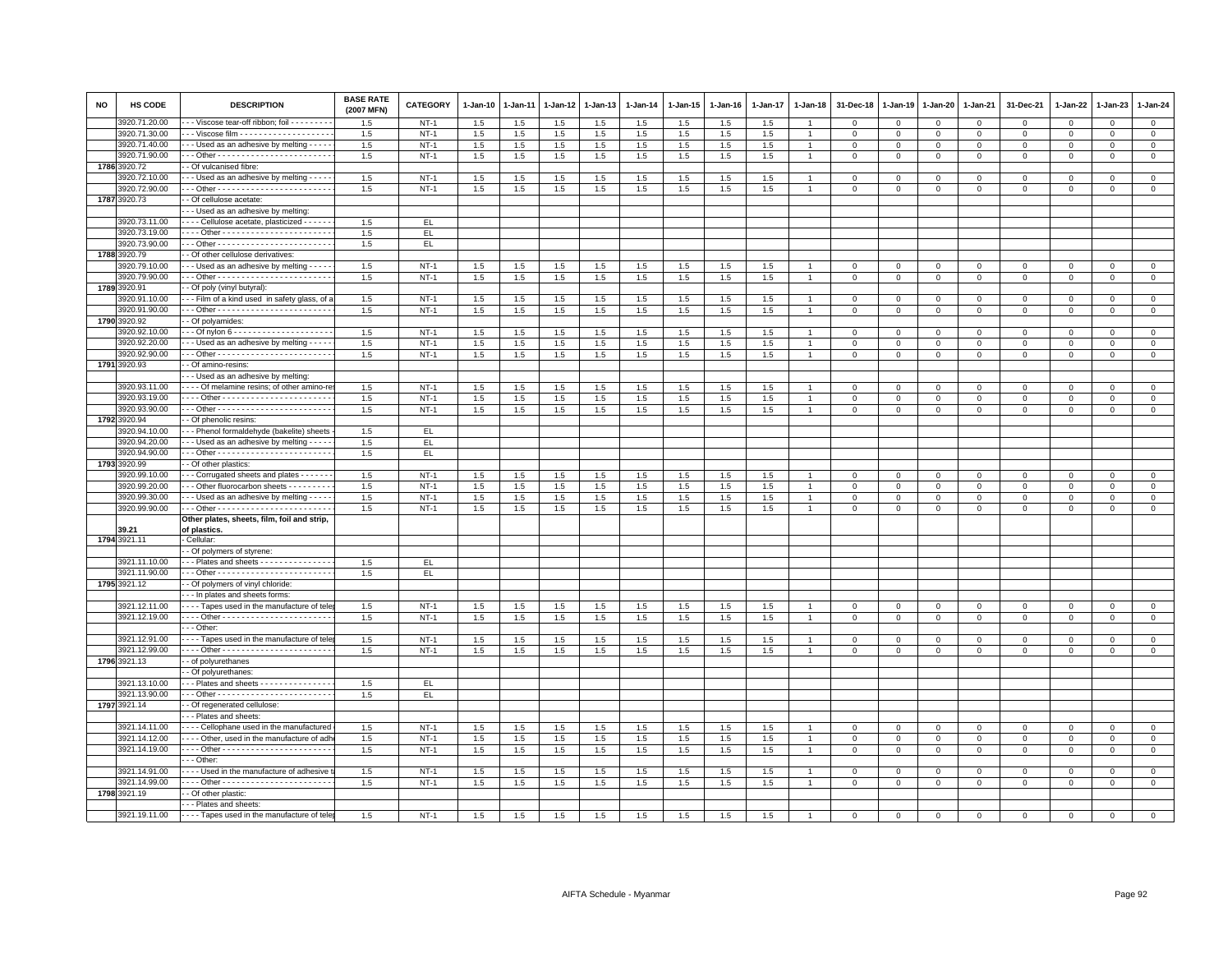| <b>NO</b> | <b>HS CODE</b>                 | <b>DESCRIPTION</b>                                                               | <b>BASE RATE</b><br>(2007 MFN) | <b>CATEGORY</b>     | $1-Jan-10$         | 1-Jan-11        | 1-Jan-12        | 1-Jan-13       | $1-Jan-14$      | $1 - Jan-15$                     | $1-Jan-16$      | 1-Jan-17        | 1-Jan-18                         | 31-Dec-18                  | 1-Jan-19                    | 1-Jan-20                   | 1-Jan-21                    | 31-Dec-21      | 1-Jan-22    | $1-Jan-23$              | 1-Jan-24                      |
|-----------|--------------------------------|----------------------------------------------------------------------------------|--------------------------------|---------------------|--------------------|-----------------|-----------------|----------------|-----------------|----------------------------------|-----------------|-----------------|----------------------------------|----------------------------|-----------------------------|----------------------------|-----------------------------|----------------|-------------|-------------------------|-------------------------------|
|           | 3921.19.19.00                  |                                                                                  | 1.5                            | $NT-1$              | 1.5                | 1.5             | 1.5             | 1.5            | 1.5             | 1.5                              | 1.5             | 1.5             | $\overline{1}$                   | $\mathbf 0$                | $\mathbf 0$                 | $\mathbf 0$                | $\mathbf{0}$                | $^{\circ}$     | $\Omega$    | $\mathbf 0$             | $\overline{0}$                |
|           |                                | $\cdots$ Other:                                                                  |                                |                     |                    |                 |                 |                |                 |                                  |                 |                 |                                  |                            |                             |                            |                             |                |             |                         |                               |
|           | 3921.19.91.00<br>3921.19.99.00 | - - - - Tapes used in the manufacture of tele                                    | 1.5<br>1.5                     | $NT-1$<br>$NT-1$    | $1.5\,$            | 1.5<br>1.5      | 1.5<br>1.5      | 1.5<br>1.5     | 1.5<br>1.5      | 1.5<br>1.5                       | 1.5<br>1.5      | 1.5<br>1.5      | $\overline{1}$<br>$\overline{1}$ | $\mathbf 0$<br>$\mathsf 0$ | $\mathbf{0}$<br>$\mathsf 0$ | $\mathbf 0$<br>$\mathsf 0$ | $\mathbf 0$<br>$\mathbf{0}$ | 0              | 0           | $\mathbf 0$<br>$\Omega$ | $\mathbf 0$<br>$\mathsf 0$    |
|           | 1799 3921.90                   | Other:                                                                           |                                |                     | 1.5                |                 |                 |                |                 |                                  |                 |                 |                                  |                            |                             |                            |                             | $\mathsf 0$    | $\mathbf 0$ |                         |                               |
|           | 3921.90.10.00                  | - Tapes used in the manufacture of teleph                                        | 1.5                            | EL.                 |                    |                 |                 |                |                 |                                  |                 |                 |                                  |                            |                             |                            |                             |                |             |                         |                               |
|           | 3921.90.20.00                  | - Plates and sheets - - - - - - - - - - - - - - -                                | 1.5                            | EL.                 |                    |                 |                 |                |                 |                                  |                 |                 |                                  |                            |                             |                            |                             |                |             |                         |                               |
|           | 3921.90.90.00                  |                                                                                  | 1.5                            | EL                  |                    |                 |                 |                |                 |                                  |                 |                 |                                  |                            |                             |                            |                             |                |             |                         |                               |
|           |                                | Baths, shower-baths, sinks, wash-                                                |                                |                     |                    |                 |                 |                |                 |                                  |                 |                 |                                  |                            |                             |                            |                             |                |             |                         |                               |
|           |                                | basins, bidets, lavatory pans, seats and                                         |                                |                     |                    |                 |                 |                |                 |                                  |                 |                 |                                  |                            |                             |                            |                             |                |             |                         |                               |
|           | 39.22                          | covers, flushing                                                                 |                                |                     |                    |                 |                 |                |                 |                                  |                 |                 |                                  |                            |                             |                            |                             |                |             |                         |                               |
|           | 1800 3922.10                   | Baths, shower-Baths, sinks and wash-                                             | $\mathbf{3}$                   | $NT-1$              | 3                  | $\mathbf{3}$    | 3               | 3              | 3               | 3                                | $\overline{2}$  | $\overline{2}$  |                                  | $\mathbf{0}$               | $\mathbf{0}$                | $\mathbf 0$                | $\mathbf{0}$                | $\mathbf 0$    | $\mathbf 0$ | $\mathbf 0$             | $\mathsf 0$                   |
|           | 1801 3922.20                   | Lavatory seats and covers:                                                       |                                |                     |                    |                 |                 |                |                 |                                  |                 |                 |                                  |                            |                             |                            |                             |                |             |                         |                               |
|           | 3922.20.10.00                  | $-$ Covers $ -$                                                                  | 3                              | $NT-1$              | $\mathbf{a}$       | $\mathbf{a}$    | $\mathbf{3}$    | 3              | 3               | 3                                | $\overline{2}$  | $\mathcal{P}$   |                                  | $\Omega$                   | $\Omega$                    | $\Omega$                   | $\Omega$                    | $\Omega$       | $\Omega$    | $\Omega$                | $\circ$                       |
|           | 3922.20.90.00                  |                                                                                  | 3                              | $NT-1$              | 3                  | 3               | 3               | 3              | 3               | 3                                | $\overline{2}$  | 2               |                                  | $\mathbf 0$                | $\mathbf 0$                 | 0                          | $\mathbf 0$                 | $\mathsf 0$    | 0           | 0                       | $\mathbf 0$                   |
|           | 1802 3922.90                   | Other:                                                                           |                                |                     |                    |                 |                 |                |                 |                                  |                 |                 |                                  |                            |                             |                            |                             |                |             |                         |                               |
|           | 3922.90.10.00                  | - Flushing water closets (lavatory pans) ar                                      | 3                              | <b>ST</b>           | $\mathbf{3}$       | 3               | 3               | $\mathbf{3}$   | $\mathbf{3}$    | $\mathbf{3}$                     | $\mathbf{3}$    | $\mathbf{3}$    | 3                                | $\mathbf{3}$               | $\mathbf{3}$                | $\mathbf{3}$               | $\mathbf{3}$                | $\mathbf{3}$   | 3           | $\mathbf{3}$            | $\mathbf{3}$                  |
|           | 3922.90.20.00                  | - Parts of flushing cisterns - - - - - - - - - -                                 | 3                              | <b>ST</b>           | 3                  | 3               | 3               | 3              | 3               | 3                                | 3               | 3               | 3                                | 3                          | 3                           | 3                          | 3                           | 3              | 3           | 3                       | 3                             |
|           | 3922.90.90.00                  |                                                                                  | 3                              | <b>ST</b>           | 3                  | 3               | 3               | 3              | 3               | 3                                | 3               | 3               | 3                                | 3                          | 3                           | 3                          | 3                           | 3              | 3           | 3                       | $\mathbf{3}$                  |
|           |                                | Articles for the conveyance or packing<br>of goods, of plastics; stoppers, lids, |                                |                     |                    |                 |                 |                |                 |                                  |                 |                 |                                  |                            |                             |                            |                             |                |             |                         |                               |
|           | 39.23                          | caps and other                                                                   |                                |                     |                    |                 |                 |                |                 |                                  |                 |                 |                                  |                            |                             |                            |                             |                |             |                         |                               |
|           | 1803 3923.10                   | Boxes, cases, crates and similar articles:                                       |                                |                     |                    |                 |                 |                |                 |                                  |                 |                 |                                  |                            |                             |                            |                             |                |             |                         |                               |
|           |                                |                                                                                  |                                |                     |                    |                 |                 |                |                 |                                  |                 |                 |                                  |                            |                             |                            |                             |                |             |                         |                               |
|           | 3923.10.10.00                  | - Boxes used for cinematographic films, ta                                       | $5\phantom{.0}$                | <b>ST</b>           | 5                  | 5               | 5               | 5              | $\overline{5}$  | $5\phantom{.0}$                  | 5               | 5               | $5\phantom{.0}$                  | 5                          | 5                           | $5\phantom{.0}$            | $5\phantom{.0}$             | $\overline{5}$ | 5           | 5                       | $\overline{5}$                |
|           | 3923.10.90.00                  |                                                                                  | 5                              | <b>ST</b>           | $5\phantom{.0}$    | 5 <sup>5</sup>  | 5 <sup>5</sup>  | 5              | $5\overline{5}$ | $5\overline{5}$                  | $5\overline{5}$ | 5               | 5                                | $5\overline{5}$            | $5\overline{5}$             | 5                          | 5                           | 5              | 5           | 5                       | $5\phantom{.0}$               |
|           | 1804 3923.21                   | - Of polymers of ethylene:                                                       |                                |                     |                    |                 |                 |                |                 |                                  |                 |                 |                                  |                            |                             |                            |                             |                |             |                         |                               |
|           | 3923.21.10.00                  | - - Aseptic bags with aluminium foil reinfor                                     | 5                              | $NT-1$              | 5                  | 5               | 5               | $\overline{4}$ | $\overline{4}$  | $\overline{4}$                   | 3               | 3               | $\overline{2}$                   | $\mathbf{0}$               | $\mathbf{0}$                | $\mathbf{0}$               | $\mathbf{0}$                | $\mathbf 0$    | $\mathbf 0$ | $\mathbf{0}$            | $\circ$                       |
|           | 3923.21.90.00                  |                                                                                  | 5                              | $NT-1$              | 5                  | 5               | 5               | $\overline{4}$ | $\overline{4}$  | $\overline{4}$                   | 3               | 3               | $\overline{2}$                   | $\mathbf 0$                | $\mathbf 0$                 | $\mathbf 0$                | $\mathbf 0$                 | $\mathsf 0$    | $\mathbf 0$ | $\mathsf 0$             | $\mathbf 0$                   |
|           | 1805 3923.29                   | - Of other plastics:                                                             |                                |                     |                    |                 |                 |                |                 |                                  |                 |                 |                                  |                            |                             |                            |                             |                |             |                         |                               |
|           | 3923.29.10.00                  | -- Aseptic bags with aluminium foil reinfor                                      | 5                              | $NT-1$              | 5                  | 5               | 5               | $\overline{4}$ | $\overline{4}$  | $\overline{4}$                   | 3               | 3               | $\overline{2}$                   | $\mathbf 0$                | $\mathbf 0$                 | $\mathbf 0$                | $\mathbf 0$                 | $\mathsf 0$    | $\mathbf 0$ | $\mathsf 0$             | $\mathbf 0$                   |
|           | 3923.29.20.00                  | -- Laminated polypropylene bags of size                                          | $5\overline{5}$                | $NT-1$              | 5                  | 5               | 5               | $\overline{4}$ | $\overline{4}$  | $\overline{4}$                   | 3               | 3               | $\overline{2}$                   | $\mathbf{O}$               | $\mathbf 0$                 | $\mathbf{0}$               | $\mathbf{0}$                | $\mathbf{0}$   | $\mathbf 0$ | $\mathbf 0$             | $\overline{0}$                |
|           | 3923.29.90.00                  |                                                                                  | 5                              | $NT-1$              | 5                  | 5               | 5               | $\overline{4}$ | $\overline{4}$  | $\overline{4}$                   | $\mathbf{3}$    | 3               | $\overline{2}$                   | $\mathbf 0$                | $\mathbf{0}$                | $\mathsf 0$                | $\mathbf 0$                 | $\mathbf 0$    | $\mathbf 0$ | $\Omega$                | $\mathsf 0$                   |
|           | 1806 3923.30                   | Carboys, bottles, flasks and similar<br>articles:                                |                                |                     |                    |                 |                 |                |                 |                                  |                 |                 |                                  |                            |                             |                            |                             |                |             |                         |                               |
|           | 3923.30.10.00                  | - Toothpaste tubes container - - - - - - - - -                                   | 5                              | $NT-1$              | 5                  | 5               | 5               | $\overline{a}$ | $\overline{4}$  | $\overline{4}$                   | 3               | 3               | $\overline{2}$                   | $\mathbf{0}$               | $\Omega$                    | $\mathbf 0$                | $\Omega$                    | 0              | $\Omega$    | $\Omega$                | $\mathbf{0}$                  |
|           | 3923.30.90.00                  |                                                                                  | $5\phantom{.0}$                | $NT-1$              | $5\phantom{.0}$    | $5\overline{5}$ | $5\phantom{.0}$ | $\overline{4}$ | $\overline{4}$  | $\overline{4}$                   | $\mathbf{3}$    | $\mathbf{3}$    | $\overline{2}$                   | $\circ$                    | $\mathbf 0$                 | $\circ$                    | $\mathbf 0$                 | $\mathbf 0$    | $\mathbf 0$ | $\mathsf 0$             | $\mathsf 0$                   |
|           | 1807 3923.40                   | Spools, cops, bobbins and similar                                                |                                |                     |                    |                 |                 |                |                 |                                  |                 |                 |                                  |                            |                             |                            |                             |                |             |                         |                               |
|           |                                | supports:                                                                        |                                |                     |                    |                 |                 |                |                 |                                  |                 |                 |                                  |                            |                             |                            |                             |                |             |                         |                               |
|           | 3923.40.10.00                  | - For sewing machines - - - - - - - - - - - -                                    | -5                             | $NT-1$              | 5                  | $\overline{5}$  | $\overline{5}$  | $\overline{4}$ | $\overline{a}$  | $\overline{4}$                   | 3               | 3               | $\overline{2}$                   | $\Omega$                   | $\mathbf{0}$                | $\mathbf{0}$               | $\mathbf 0$                 | $\Omega$       | $\Omega$    | $\Omega$                | $\mathbf 0$                   |
|           | 3923.40.20.00                  | - For cinematographic or photographic us                                         | 5                              | $NT-1$              | 5                  | 5               | 5               | $\overline{4}$ | $\overline{4}$  | $\overline{4}$                   | 3               | 3               | $\overline{2}$                   | $\mathbf 0$                | $\mathbf 0$                 | $\mathbf 0$                | $\mathbf 0$                 | $\mathsf 0$    | $\mathbf 0$ | $\Omega$                | $\circ$                       |
|           | 3923.40.30.00                  | - For textile mills - - - - - - - - - - - - - - - - -                            | $5\phantom{.0}$                | $NT-1$              | $5\phantom{.0}$    | $\overline{5}$  | 5               | $\overline{4}$ | $\overline{4}$  | $\overline{4}$                   | 3               | 3               | $\overline{2}$                   | $\mathsf 0$                | $\,0\,$                     | $\mathbf 0$                | $\mathbf 0$                 | $\mathsf 0$    | $\mathbf 0$ | $\Omega$                | $\,0\,$                       |
|           | 3923.40.90.00                  |                                                                                  | 5                              | $NT-1$              | 5                  | 5               | 5               | $\overline{4}$ | $\overline{4}$  | $\overline{4}$                   | $\mathbf{3}$    | 3               | $\overline{2}$                   | $\mathbf 0$                | $\mathbf{0}$                | $\mathbf 0$                | $\mathbf 0$                 | $\mathbf 0$    | $\mathbf 0$ | $\mathbf 0$             | $\circ$                       |
|           | 1808 3923.50                   | Stoppers, lids, caps and other closures:                                         |                                |                     |                    |                 |                 |                |                 |                                  |                 |                 |                                  |                            |                             |                            |                             |                |             |                         |                               |
|           |                                |                                                                                  |                                |                     |                    |                 |                 |                |                 |                                  |                 |                 |                                  |                            |                             |                            |                             |                |             |                         |                               |
|           | 3923.50.10.00                  | - Actuator over caps - - - - - - - - - - - - -                                   | 5                              | $NT-1$              | 5                  | 5               | 5               | $\mathbf{A}$   | $\mathbf{A}$    | $\mathbf{A}$                     | $\mathcal{R}$   | $\mathcal{R}$   | $\overline{2}$                   | $\Omega$                   | $\Omega$                    | $\mathbf{0}$               | $\Omega$                    | $\mathbf 0$    | $\Omega$    | $\Omega$                | $\mathbf 0$                   |
|           | 3923.50.90.00<br>1809 3923.90  | $\cdots$ Other - - - -                                                           | 5                              | $NT-1$<br><b>ST</b> | 5                  | 5               | 5               | $\overline{4}$ | $\overline{4}$  | $\overline{4}$<br>$\overline{5}$ | 3               | 3               | $\overline{2}$                   | $\mathbf 0$                | $\mathbf 0$                 | $\mathbf 0$                | $\mathbf 0$                 | $\mathsf 0$    | 0           | 0                       | $\mathbf 0$<br>$\overline{5}$ |
|           |                                |                                                                                  | $5\phantom{.0}$                |                     | $5\overline{5}$    | 5 <sub>5</sub>  | 5               | 5              | 5               |                                  | $5\phantom{.0}$ | $5\phantom{.0}$ | $5\phantom{.0}$                  | $5\phantom{.0}$            | $5\overline{5}$             | $5\overline{5}$            | $5\phantom{.0}$             | $\overline{5}$ | 5           | 5                       |                               |
|           |                                | Tableware, kitchenware, other<br>household articles and toilet articles, of      |                                |                     |                    |                 |                 |                |                 |                                  |                 |                 |                                  |                            |                             |                            |                             |                |             |                         |                               |
|           | 39.24                          | plastics.                                                                        |                                |                     |                    |                 |                 |                |                 |                                  |                 |                 |                                  |                            |                             |                            |                             |                |             |                         |                               |
|           | 1810 3924.10                   | Tableware and kitchenware                                                        | $5\overline{5}$                | <b>ST</b>           | 5                  | 5               | $5\phantom{.0}$ | 5              | 5               | $\overline{5}$                   | 5               | 5               | 5                                | 5                          | 5                           | $5\phantom{.0}$            | 5                           | 5              | 5           | $5\overline{5}$         | $5\phantom{.0}$               |
|           | 1811 3924.90                   | Other:                                                                           |                                |                     |                    |                 |                 |                |                 |                                  |                 |                 |                                  |                            |                             |                            |                             |                |             |                         |                               |
|           | 3924.90.10.00                  | - Bed pans, urinals (portable type) and ch                                       | 5                              | <b>ST</b>           | 5                  | $\overline{5}$  | 5               | 5              | 5               | 5                                | 5               | $\overline{5}$  | 5                                | 5                          | 5                           | $\overline{5}$             | 5                           | 5              | 5           | 5                       | $\,$ 5 $\,$                   |
|           | 3924.90.90.00                  |                                                                                  | 5                              | <b>ST</b>           | 5                  | 5               | 5               | 5              | 5               | 5                                | $5\overline{5}$ | 5               | 5                                | 5                          | 5                           | 5                          | 5                           | 5              | 5           | 5                       | 5                             |
|           |                                | Builders' ware of plastics, not elsewhere                                        |                                |                     |                    |                 |                 |                |                 |                                  |                 |                 |                                  |                            |                             |                            |                             |                |             |                         |                               |
|           | 39.25                          | specified or included.                                                           |                                |                     |                    |                 |                 |                |                 |                                  |                 |                 |                                  |                            |                             |                            |                             |                |             |                         |                               |
|           | 1812 3925.10                   | - Reservoirs, tanks, vats and similar - -                                        | $\mathbf{3}$                   | $NT-1$              | $\mathbf{3}$       | $\mathbf{3}$    | $\mathbf{3}$    | $\mathbf{3}$   | $\mathbf{3}$    | $\mathbf{3}$                     | $\overline{2}$  | $\overline{2}$  | $\overline{1}$                   | $\overline{0}$             | $\mathbf 0$                 | $\overline{0}$             | $\mathbf 0$                 | $\circ$        | $\mathbf 0$ | $\mathbf 0$             | $\mathbf{0}$                  |
|           | 1813 3925.20                   | Doors, windows and their frames                                                  | 3                              | $NT-1$              | $\mathbf{3}$       | 3               | 3               | 3              | 3               | 3                                | $\overline{2}$  | $\overline{2}$  | $\overline{1}$                   | $\mathbf 0$                | $\overline{0}$              | $\mathbf 0$                | $\mathbf 0$                 | $\mathsf 0$    | $\mathbf 0$ | $\mathsf 0$             | $\mathsf 0$                   |
|           | 1814 3925.30                   | Shutters, blinds (including Venetian                                             |                                |                     |                    |                 |                 |                |                 |                                  |                 |                 |                                  |                            |                             |                            |                             |                |             |                         |                               |
|           |                                | blinds) and similar articles and parts                                           | 3                              | $NT-1$              | 3                  | 3               | 3               | 3              | 3               | 3                                | $\overline{2}$  | $\overline{2}$  | $\overline{1}$                   | $\Omega$                   | $\Omega$                    | $\mathbf 0$                | $\mathbf 0$                 | $\mathsf 0$    | $\Omega$    | $\Omega$                | $\mathbf{0}$                  |
|           |                                | thereof $\cdots$                                                                 |                                |                     |                    |                 |                 |                |                 |                                  |                 |                 |                                  |                            |                             |                            |                             |                |             |                         |                               |
|           | 1815 3925.90                   | $-$ Other $  -$                                                                  | $\mathbf{R}$                   | <b>ST</b>           | $\mathbf{\hat{z}}$ | 3               | $\mathbf{3}$    | $\mathbf{a}$   | $\mathbf{z}$    | $\mathbf{z}$                     | $\mathbf{z}$    | $\mathbf{a}$    | $\mathcal{R}$                    | $\mathbf{\hat{z}}$         | $\mathbf{3}$                | $\mathbf{a}$               | $\mathbf{3}$                | 3              | 3           | $\mathcal{R}$           | $\mathbf{R}$                  |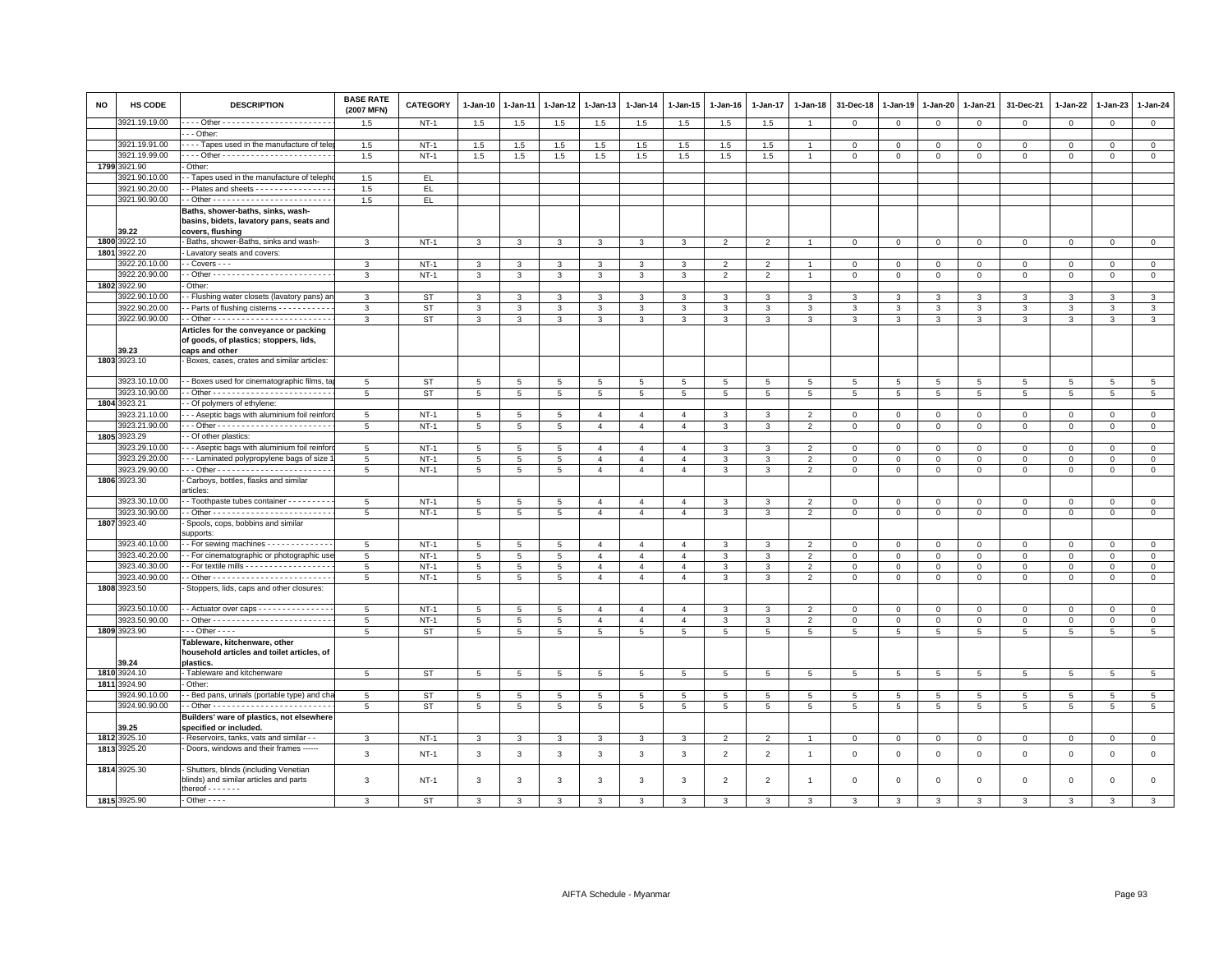| <b>NO</b> | HS CODE                        | <b>DESCRIPTION</b>                                                                               | <b>BASE RATE</b><br>(2007 MFN) | <b>CATEGORY</b>        | 1-Jan-10                           | $1 - Jan-11$        | 1-Jan-12            | $1 - Jan-13$                     | 1-Jan-14                         | 1-Jan-15                         | $1 - Jan-16$   | $1 - Jan-17$   | 1-Jan-18                         | 31-Dec-18                 | 1-Jan-19                   | 1-Jan-20                       | 1-Jan-21                   | 31-Dec-21                    | 1-Jan-22                | 1-Jan-23                     | $1 - Jan-24$               |
|-----------|--------------------------------|--------------------------------------------------------------------------------------------------|--------------------------------|------------------------|------------------------------------|---------------------|---------------------|----------------------------------|----------------------------------|----------------------------------|----------------|----------------|----------------------------------|---------------------------|----------------------------|--------------------------------|----------------------------|------------------------------|-------------------------|------------------------------|----------------------------|
|           |                                | Other articles of plastics and articles of<br>other materials of headings 39.01 to               |                                |                        |                                    |                     |                     |                                  |                                  |                                  |                |                |                                  |                           |                            |                                |                            |                              |                         |                              |                            |
|           | 39.26                          | 39.14.                                                                                           |                                |                        |                                    |                     |                     |                                  |                                  |                                  |                |                |                                  |                           |                            |                                |                            |                              |                         |                              |                            |
|           | 1816 3926.10                   | Office or school supplies:                                                                       |                                |                        |                                    |                     |                     |                                  |                                  |                                  |                |                |                                  |                           |                            |                                |                            |                              |                         |                              |                            |
|           | 926.10.10.00                   | - School supplies - - - - - - - - - - - - - - - -                                                | 5                              | EL.                    |                                    |                     |                     |                                  |                                  |                                  |                |                |                                  |                           |                            |                                |                            |                              |                         |                              |                            |
|           | 3926.10.20.00                  | - Office supplies - - - - - - - - - - - - - - - - - -                                            | 5                              | EL.                    |                                    |                     |                     |                                  |                                  |                                  |                |                |                                  |                           |                            |                                |                            |                              |                         |                              |                            |
|           | 1817 3926.20<br>3926.20.10.00  | Articles of apparel and clothing ---                                                             |                                |                        |                                    |                     |                     | 17                               |                                  |                                  |                |                |                                  |                           |                            |                                |                            |                              |                         |                              | $\overline{5}$             |
|           | 3926.20.20.00                  |                                                                                                  | 20<br>20                       | <b>ST</b><br><b>ST</b> | 20<br>20                           | 19<br>19            | 18<br>18            | 17                               | 16<br>$16\,$                     | 15<br>15                         | 12<br>12       | 10<br>10       | 9<br>9                           | 8                         | 8<br>8                     | 7.5<br>$7.5\,$                 | 7.5<br>$7.5\,$             | 5                            | 5                       | $\overline{5}$               | $\,$ 5 $\,$                |
|           | 3926.20.30.00                  | - Babies' bib, shoulder pads or shields - -                                                      | 20                             | ST                     | 20                                 | 19                  | 18                  | 17                               | 16                               | 15                               | 12             | 10             | 9                                | 8                         | 8                          | 7.5                            | 7.5                        | 5                            | 5                       | 5                            | $\overline{5}$             |
|           | 3926.20.40.00                  | - Aprons and other articles of apparel - -                                                       | 20                             | <b>ST</b>              | 20                                 | 19                  | 18                  | 17                               | 16                               | 15                               | 12             | 10             | 9                                | 8                         | 8                          | $7.5\,$                        | 7.5                        | $\overline{5}$               | 5                       | 5                            | $\overline{5}$             |
|           | 3926.20.50.00                  | - Articles of apparel used for the protection                                                    | 20                             | <b>ST</b>              | 20                                 | 19                  | 18                  | 17                               | 16                               | 15                               | 12             | 10             | 9                                | 8                         | 8                          | 7.5                            | 7.5                        | 5                            | 5                       | 5                            | 5                          |
|           | 3926.20.90.00                  | - Other, including belts - - - - - - - - - - - - -                                               | 20                             | <b>ST</b>              | 20                                 | 19                  | 18                  | 17                               | 16                               | 15                               | 12             | 10             | 9                                | 8                         | 8                          | 7.5                            | 7.5                        | 5                            | 5                       | 5                            | $\overline{5}$             |
|           | 1818 3926.30                   | Fittings for furniture, coachwork or the like                                                    |                                |                        |                                    |                     |                     |                                  |                                  |                                  |                |                |                                  |                           |                            |                                |                            |                              |                         |                              |                            |
|           |                                |                                                                                                  | 5                              | $NT-1$                 | 5                                  | 5                   | 5                   | $\overline{4}$                   | $\overline{4}$                   | $\overline{4}$                   | 3              | $\mathbf{3}$   | $\overline{2}$                   | $\overline{0}$            | $\mathbf 0$                | $\mathbf 0$                    | $\mathbf{0}$               | $\mathbf{0}$                 | $\Omega$                | $\mathbf{0}$                 | $\mathsf 0$                |
|           | 1819 3926.40                   | Statuettes and other ornamental articles                                                         | $\overline{5}$                 | $NT-1$                 | $5\phantom{.0}$                    | 5                   | 5                   | $\overline{4}$                   | $\overline{4}$                   | $\overline{4}$                   | 3              | 3              | $\overline{2}$                   | $\mathbf 0$               | $\mathbf 0$                | $\mathsf 0$                    | $\mathbf 0$                | $\mathbf 0$                  | $\mathbf 0$             | $\mathbf 0$                  | $\mathsf 0$                |
|           | 1820 3926.90                   | Other:                                                                                           |                                |                        |                                    |                     |                     |                                  |                                  |                                  |                |                |                                  |                           |                            |                                |                            |                              |                         |                              |                            |
|           | 3926.90.10.00                  | - Floats for fishing nets - - - - - - - - - - - -                                                | 5                              | $NT-1$                 | 5                                  | 5                   | 5                   | $\overline{4}$                   | $\overline{4}$                   | $\overline{4}$                   | 3              | 3              | $\overline{2}$                   | $\mathbf 0$               | $\mathbf 0$                | $\mathbf 0$                    | $\mathbf 0$                | $\Omega$                     | $\Omega$                | $\mathbf{0}$                 | $\mathsf 0$                |
|           | 3926.90.20.00                  | - Fans and handscreens, frames and hand                                                          | 5                              | $NT-1$                 | $5\phantom{.0}$                    | $\overline{5}$      | 5                   | $\overline{4}$                   | $\overline{4}$                   | $\overline{4}$                   | 3              | 3              | $\overline{2}$                   | $\mathbf 0$               | $\mathbf 0$                | $\mathbf 0$                    | $\mathbf{0}$               | $\mathbf 0$                  | 0                       | $\mathbf 0$                  | $\mathbf{0}$               |
|           |                                | - Hygienic, medical and surgical articles:                                                       | 5                              | $NT-1$                 |                                    |                     | $\overline{5}$      | $\overline{4}$                   | $\overline{4}$                   | $\overline{4}$                   | $\mathcal{R}$  | $\mathbf{B}$   | $\overline{\phantom{0}}$         | $\mathbf 0$               | $\Omega$                   |                                | $\mathbf 0$                | $\Omega$                     | $\Omega$                | $\Omega$                     | $\mathsf 0$                |
|           | 3926.90.31.00<br>3926.90.32.00 | - - Colostomy, ileostomy amd urine bags<br>- - Plastic moulds with denture prints - - -          | 5                              | $NT-1$                 | 5<br>$5\overline{5}$               | $\,$ 5 $\,$<br>5    | 5                   | $\overline{4}$                   | $\overline{4}$                   | $\overline{4}$                   | 3              | 3              | $\overline{2}$                   | $\mathbf 0$               | $\mathbf 0$                | $\mathsf 0$<br>$\mathbf 0$     | $\Omega$                   | $\Omega$                     | $\Omega$                | $\mathbf{0}$                 | $\mathsf 0$                |
|           | 3926.90.33.00                  | - - Poison mosquito nets - - - - - - - - - - -                                                   | 5                              | $NT-1$                 | $5\overline{5}$                    | 5                   | 5                   | $\overline{4}$                   | $\overline{4}$                   | $\overline{4}$                   | 3              | 3              | $\overline{2}$                   | $\mathbf 0$               | $\mathbf 0$                | $\mathbf 0$                    | $\mathbf 0$                | 0                            | $\Omega$                | $\Omega$                     | $\overline{0}$             |
|           | 3926.90.39.00                  |                                                                                                  | 5                              | $NT-1$                 | 5                                  | 5                   | 5                   | $\overline{4}$                   | $\overline{4}$                   | $\overline{4}$                   | 3              | 3              | $\overline{2}$                   | $\mathbf 0$               | $\mathbf 0$                | $\mathbf 0$                    | $\mathsf 0$                | $\mathbf 0$                  | $\mathbf 0$             | $\mathbf 0$                  | $\mathsf 0$                |
|           |                                | - Safety and protective devices:                                                                 |                                |                        |                                    |                     |                     |                                  |                                  |                                  |                |                |                                  |                           |                            |                                |                            |                              |                         |                              |                            |
|           | 3926.90.41.00                  | -- Police shields - - - - - - - - - - - - - - - - -                                              | 5                              | $NT-1$                 | 5                                  | 5                   | 5                   | $\overline{4}$                   | $\overline{4}$                   | $\overline{4}$                   | 3              | 3              | $\overline{2}$                   | $\Omega$                  | $\Omega$                   | $\Omega$                       | $\mathbf{0}$               | $\mathbf{0}$                 | $\Omega$                | $\mathbf{0}$                 | $\mathbf{0}$               |
|           | 3926.90.42.00                  | - - - Protective masks and similar articles fo                                                   | 5                              | $NT-1$                 | 5                                  | 5                   | 5                   | $\overline{4}$                   | $\overline{4}$                   | $\overline{4}$                   | 3              | 3              | $\overline{2}$                   | $\mathbf 0$               | $\mathbf 0$                | $\mathbf 0$                    | $\mathbf 0$                | $\mathbf 0$                  | 0                       | $\mathbf 0$                  | $\mathbf 0$                |
|           | 3926.90.43.00                  | - - Noise reducing devices and covers for                                                        | 5                              | $NT-1$                 | $5\overline{5}$                    | $\overline{5}$      | 5                   | $\overline{a}$                   | $\overline{4}$                   | $\overline{4}$                   | $\mathbf{z}$   | $\mathbf{3}$   | $\mathcal{P}$                    | $\mathbf{0}$              | $\Omega$                   | $\Omega$                       | $\mathbf 0$                | $\mathbf 0$                  | $\Omega$                | $\mathbf 0$                  | $\mathsf 0$                |
|           | 3926.90.44.00                  | - - Life saving cushions for protection of pe                                                    | $\overline{5}$                 | $NT-1$                 | 5                                  | 5                   | 5                   | $\overline{4}$                   | $\overline{4}$                   | $\overline{4}$                   | 3              | 3              | $\overline{\phantom{0}}$         | $\Omega$                  | $\Omega$                   | $\Omega$                       | $\Omega$                   | $\Omega$                     | $\Omega$                | $\Omega$                     | $\mathbf 0$                |
|           | 3926.90.49.00                  |                                                                                                  | 5                              | $NT-1$                 | $5\phantom{.0}$                    | 5                   | 5                   | $\overline{4}$                   | $\overline{4}$                   | $\overline{4}$                   | 3              | 3              | $\overline{2}$                   | $\mathbf 0$               | $\mathsf 0$                | $^{\circ}$                     | $\mathbf 0$                | 0                            | $\Omega$                | $\mathbf 0$                  | $\mathsf 0$                |
|           |                                | - Industrial articles:                                                                           |                                |                        |                                    |                     |                     |                                  |                                  |                                  |                |                |                                  |                           |                            |                                |                            |                              |                         |                              |                            |
|           | 3926.90.51.00                  | - - Oil spill booms - - - - - - - - - - - - - - - -                                              | 5                              | $NT-1$                 | $5\overline{5}$                    | 5                   | 5                   | $\overline{4}$                   | $\overline{4}$                   | $\Delta$                         | $\mathcal{R}$  | $\mathbf{a}$   | $\overline{2}$                   | $\mathbf 0$               | $\mathbf 0$                | $\mathbf 0$                    | $\mathbf 0$                | $\Omega$                     | $\Omega$                | $\Omega$                     | $\mathsf 0$                |
|           | 3926.90.52.00                  | - - Pipe or thread sealing tape - - - - - - - -                                                  | 5                              | $NT-1$                 | 5                                  | 5                   | 5                   | $\overline{4}$                   | $\overline{4}$                   | $\overline{4}$                   | 3              | 3              | $\overline{2}$                   | $\mathbf 0$               | $\mathbf 0$                | $\mathbf 0$                    | $\circ$                    | $\mathbf 0$                  | $\mathbf 0$             | $\Omega$                     | $\mathsf 0$                |
|           | 3926.90.53.00                  | - - Transmission or conveyor belts or belti                                                      | $\overline{1}$                 | $NT-1$                 | $\overline{1}$                     | $\mathbf{1}$        | $\mathbf{1}$        | $\overline{1}$                   | $\mathbf{1}$                     | $\mathbf{1}$                     | $\overline{1}$ | $\overline{1}$ |                                  | $\mathbf 0$               | $\mathsf 0$                | $\mathbf 0$                    | $\mathsf 0$                | $\mathbf 0$                  | 0                       | $\mathbf 0$                  | $\overline{0}$             |
|           | 3926.90.54.00                  | - - Other, articles used in machinery - - -                                                      | 5                              | $NT-1$                 | $5\overline{5}$                    | 5                   | $5\overline{5}$     | $\overline{4}$                   | $\overline{4}$                   | $\overline{4}$                   | 3              | 3              | $\overline{2}$                   | $\mathbf 0$               | $\mathbf 0$                | $\mathbf 0$                    | $\mathbf 0$                | $\mathbf 0$                  | $\Omega$                | $\mathbf 0$                  | $\mathsf 0$                |
|           | 3926.90.55.00<br>3926.90.59.00 | -- Plastic J-hooks and bunch blocks for de                                                       | 5                              | $NT-1$<br>$NT-1$       | $5\phantom{.0}$                    | 5                   | $\overline{5}$      | $\overline{4}$                   | $\overline{4}$                   | $\overline{4}$<br>$\overline{4}$ | $\mathcal{R}$  | 3              | $\overline{\phantom{0}}$         | $\mathbf 0$               | $\mathbf 0$                | $\mathbf 0$                    | $\Omega$                   | $\Omega$                     | $\Omega$                | $\Omega$                     | $\mathsf 0$<br>$\mathbf 0$ |
|           | 3926.90.60.00                  | - Nipple former, breastshells, nipple shield                                                     | 5<br>5                         | $NT-1$                 | $5\phantom{.0}$<br>$5\phantom{.0}$ | 5<br>$\overline{5}$ | 5<br>$\overline{5}$ | $\overline{4}$<br>$\overline{4}$ | $\overline{4}$<br>$\overline{4}$ | $\overline{4}$                   | 3<br>3         | 3<br>3         | $\overline{2}$<br>$\overline{2}$ | $\overline{0}$<br>$\,0\,$ | $\mathbf 0$<br>$\mathbf 0$ | $\mathbf{0}$<br>$\overline{0}$ | $\mathbf 0$<br>$\mathbf 0$ | $\mathbf{0}$<br>$\mathbf{0}$ | $\Omega$<br>0           | $\mathbf{0}$<br>$\mathbf{0}$ | $\mathsf 0$                |
|           | 3926.90.70.00                  | - Corset busks and similar supports for ar                                                       | 5                              | $NT-1$                 | $5^{\circ}$                        | 5                   | $5^{\circ}$         | $\overline{4}$                   | $\overline{4}$                   | $\overline{4}$                   | 3              | 3              | $\overline{2}$                   | $\mathbf{0}$              | $\mathbf 0$                | $\Omega$                       | $\mathbf 0$                | $\mathbf 0$                  | $\Omega$                | $\mathbf{0}$                 | $\mathbf 0$                |
|           |                                | - Other:                                                                                         |                                |                        |                                    |                     |                     |                                  |                                  |                                  |                |                |                                  |                           |                            |                                |                            |                              |                         |                              |                            |
|           | 3926.90.91.00                  | - - Poultry feeders - - - - - - - - - - - - - - - -                                              | $5^{\circ}$                    | $NT-1$                 | $5\overline{5}$                    | 5                   | 5                   | $\overline{4}$                   | $\overline{4}$                   | $\overline{4}$                   | 3              | 3              | $\overline{2}$                   | $\mathbf 0$               | $\mathbf 0$                | $\mathbf 0$                    | $\mathbf 0$                | $\Omega$                     | $\Omega$                | $\Omega$                     | $\mathsf 0$                |
|           | 3926.90.92.00                  | - - Cards for jewellery or small objects of p                                                    | 5                              | $NT-1$                 | 5                                  | $\overline{5}$      | 5                   | $\overline{4}$                   | $\overline{4}$                   | $\overline{4}$                   | 3              | 3              | $\overline{2}$                   | $\mathbf 0$               | $\mathbf 0$                | $\Omega$                       | $\mathbf{0}$               | $\mathbf{0}$                 | $\Omega$                | $\mathbf{0}$                 | $\mathsf 0$                |
|           | 3926.90.93.00                  | - - Racket strings of a length not exceedin                                                      | 5                              | $NT-1$                 | $5\overline{5}$                    | 5                   | 5                   | $\mathbf{A}$                     | $\overline{4}$                   | $\overline{4}$                   | $\mathcal{R}$  | 3              | $\overline{2}$                   | $\mathbf 0$               | $\mathbf 0$                | $\mathbf 0$                    | $\mathbf 0$                | $\Omega$                     | $\Omega$                | $\Omega$                     | $\mathsf 0$                |
|           | 3926.90.94.00                  | - - Reflected light nails - - - - - - - - - - - - -                                              | 5                              | $NT-1$                 | 5                                  | 5                   | 5                   | $\overline{4}$                   | $\overline{4}$                   | $\overline{4}$                   | 3              | 3              | $\overline{2}$                   | $\mathbf 0$               | $\mathsf 0$                | $\mathbf 0$                    | $\mathbf 0$                | $\mathbf 0$                  | $\mathbf 0$             | $\Omega$                     | $\mathsf 0$                |
|           | 3926.90.95.00                  | - - Other articles of non-rigid cellular produ                                                   | 5                              | $NT-1$                 | $5\overline{5}$                    | 5                   | $5\phantom{.0}$     | $\overline{4}$                   | $\overline{4}$                   | $\overline{4}$                   | $\mathbf{3}$   | 3              | $\overline{2}$                   | $\mathbf 0$               | $\mathsf 0$                | $\mathbf{0}$                   | $\mathbf 0$                | $\mathbf 0$                  | 0                       | $\mathbf 0$                  | $\overline{0}$             |
|           | 3926.90.96.00                  | -- Prayer beads - - - - - - - - - - - - - - - - -                                                | 5                              | $NT-1$                 | 5                                  | 5                   | 5                   | $\overline{4}$                   | $\overline{4}$                   | $\overline{4}$                   | 3              | 3              | $\overline{2}$                   | $\mathbf 0$               | $\mathbf 0$                | $\Omega$                       | $\mathsf 0$                | $\Omega$                     | $\Omega$                | $\Omega$                     | $\mathsf 0$                |
|           | 3926.90.99.00                  |                                                                                                  | 5                              | $NT-1$                 | $5\phantom{.0}$                    | 5                   | 5                   | $\overline{4}$                   | $\overline{4}$                   | $\overline{4}$                   | 3              | 3              | $\overline{2}$                   | $\mathbf 0$               | $\mathbf 0$                | $\mathbf 0$                    | $\mathbf 0$                | $\Omega$                     | $\Omega$                | $\mathbf{0}$                 | $\mathsf 0$                |
|           | 10.01                          | Natural rubber, balata, gutta-percha,<br>guayule, chicle and similar natural<br>gums, in primary |                                |                        |                                    |                     |                     |                                  |                                  |                                  |                |                |                                  |                           |                            |                                |                            |                              |                         |                              |                            |
|           | 1821 4001.10                   | - Natural rubber latex, whether or not pre-<br>ulcanised:                                        |                                |                        |                                    |                     |                     |                                  |                                  |                                  |                |                |                                  |                           |                            |                                |                            |                              |                         |                              |                            |
|           |                                | - Exceeding 0.5% ammonia content:                                                                |                                |                        |                                    |                     |                     |                                  |                                  |                                  |                |                |                                  |                           |                            |                                |                            |                              |                         |                              |                            |
|           | 4001.10.11.00                  | -- Centrifuge concentrate - - - - - - - - - -                                                    | $\overline{1}$                 | $NT-1$                 | $\overline{1}$                     | $\overline{1}$      | $\overline{1}$      | $\mathbf{1}$                     | $\mathbf{1}$                     | $\mathbf{1}$                     | $\mathbf{1}$   | $\overline{1}$ |                                  | $\mathbf 0$               | $\mathbf 0$                | $\mathbf 0$                    | $\mathbf 0$                | $\mathbf 0$                  | $\mathbf 0$             | $\mathbf 0$                  | $\mathbf{0}$               |
|           | 4001.10.12.00                  | -- Processed by other methods -------                                                            | $\overline{1}$                 | $NT-1$                 | $\overline{1}$                     | $\overline{1}$      | $\overline{1}$      | $\overline{1}$                   | $\overline{1}$                   | $\blacktriangleleft$             | $\overline{1}$ | $\overline{1}$ | $\overline{1}$                   | $\mathbf 0$               | $\mathbf 0$                | $\mathbf 0$                    | $\circ$                    | $\mathbf 0$                  | $\mathbf 0$             | $\mathbf 0$                  | $\overline{0}$             |
|           | 4001.10.21.00                  | - Not exceeding 0.5% ammonia content:<br>--- Centrifuge concentrate -----------                  | $\overline{1}$                 | $NT-1$                 | $\overline{1}$                     | $\overline{1}$      | $\overline{1}$      | $\mathbf{1}$                     | $\overline{1}$                   |                                  |                | -1             |                                  |                           |                            |                                |                            | $\Omega$                     |                         | $\Omega$                     |                            |
|           | 4001.10.22.00                  | -- Processed by other methods -------                                                            | $\overline{1}$                 | $NT-1$                 | $\mathbf{1}$                       | $\overline{1}$      | $\mathbf{1}$        | $\mathbf{1}$                     | $\mathbf{1}$                     | $\overline{1}$                   |                |                |                                  | 0<br>$\mathsf 0$          | 0<br>$\mathbf 0$           | $\mathbf 0$<br>$\mathbf 0$     | $\mathbf 0$<br>$\mathbf 0$ | $\mathbf 0$                  | $\Omega$<br>$\mathbf 0$ | $\mathbf 0$                  | $\mathsf 0$<br>$\mathsf 0$ |
|           | 1822 4001.21                   | - Smoked sheets:                                                                                 |                                |                        |                                    |                     |                     |                                  |                                  |                                  |                |                |                                  |                           |                            |                                |                            |                              |                         |                              |                            |
|           | 4001.21.10.00                  | -- RSS Grade 1 - - - - - - - - - - - - - - - - -                                                 | $\overline{1}$                 | $NT-1$                 |                                    |                     | $\overline{1}$      | $\overline{1}$                   | $\overline{1}$                   |                                  |                |                |                                  | $\Omega$                  | $\Omega$                   | $\Omega$                       | $\mathbf 0$                | $\Omega$                     | $\Omega$                | $\mathbf{0}$                 | $\mathbf 0$                |
|           | 4001.21.20.00                  | -- RSS Grade 2 - - - - - - - - - - - - - - - - - -                                               | $\mathbf{1}$                   | $NT-1$                 |                                    |                     | $\mathbf{1}$        |                                  | $\overline{1}$                   |                                  |                |                |                                  | $\mathbf 0$               | $\mathbf 0$                | $\mathsf 0$                    | $\mathbf 0$                | $\mathbf 0$                  | $\mathbf 0$             | $\mathbf 0$                  | $\mathsf 0$                |
|           | 4001.21.30.00                  | $\cdots$ RSS Grade 3 $\cdots$                                                                    | $\overline{1}$                 | $NT-1$                 |                                    | -1                  | $\mathbf{1}$        | -1                               | $\overline{1}$                   |                                  |                |                |                                  | $\mathbf 0$               | $\mathbf 0$                | $\Omega$                       | $\mathsf 0$                | $\Omega$                     | $\Omega$                | $\Omega$                     | $\mathsf 0$                |
|           | 4001.21.40.00                  |                                                                                                  | $\overline{1}$                 | $NT-1$                 |                                    |                     |                     |                                  |                                  |                                  |                |                |                                  | $\Omega$                  | $\Omega$                   | $\Omega$                       | $\Omega$                   | $\Omega$                     | $\Omega$                | $\Omega$                     | $\mathbf 0$                |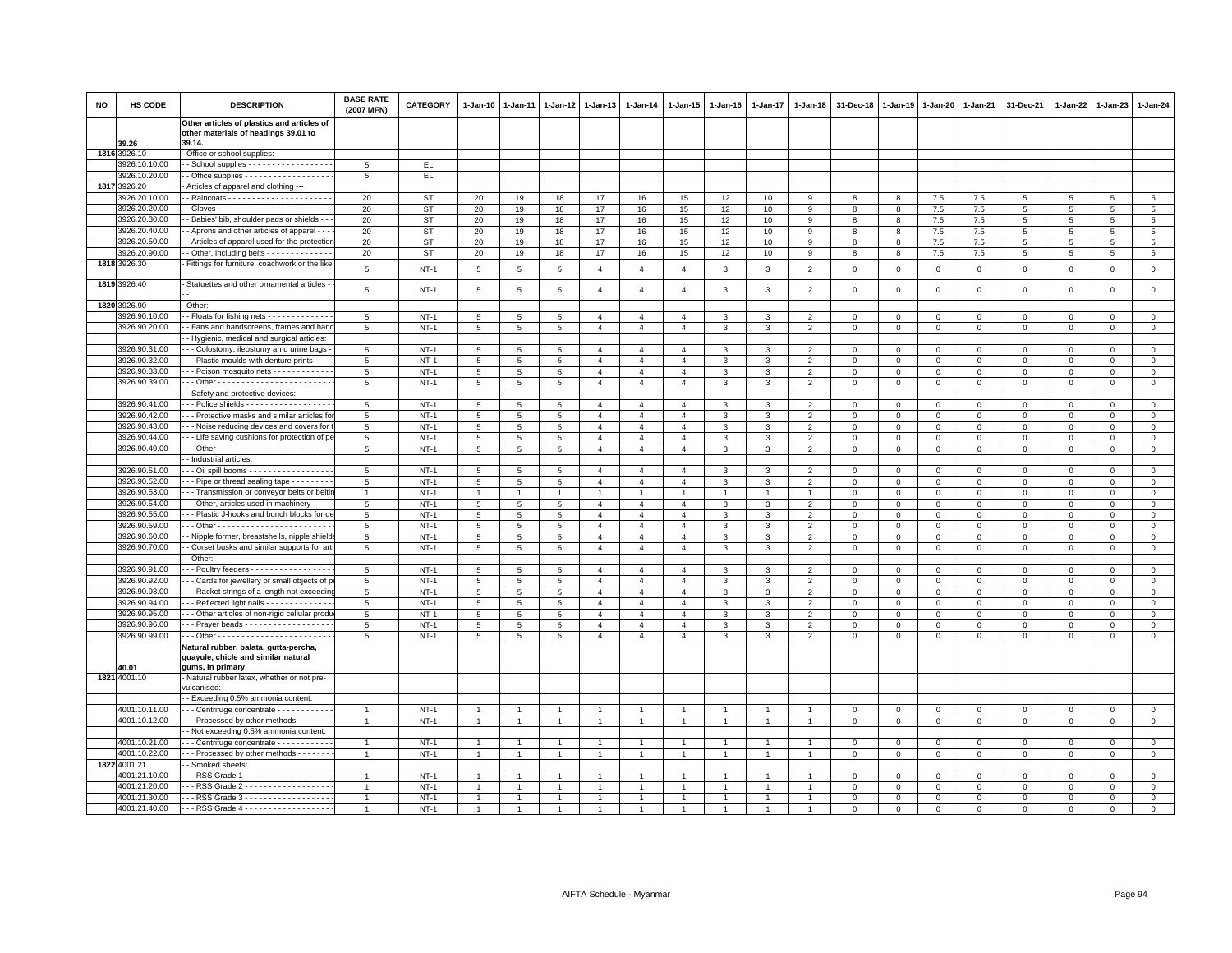| <b>NO</b> | <b>HS CODE</b> | <b>DESCRIPTION</b>                                                                                  | <b>BASE RATE</b><br>(2007 MFN)   | <b>CATEGORY</b>  | 1-Jan-10             | 1-Jan-11             | 1-Jan-12                         | 1-Jan-13                         | 1-Jan-14             | 1-Jan-15                       | 1-Jan-16       | 1-Jan-17                       | 1-Jan-18                       | 31-Dec-18                   | 1-Jan-19                | 1-Jan-20                      | 1-Jan-21          | 31-Dec-21         | 1-Jan-22                  | 1-Jan-23                   | 1-Jan-24                   |
|-----------|----------------|-----------------------------------------------------------------------------------------------------|----------------------------------|------------------|----------------------|----------------------|----------------------------------|----------------------------------|----------------------|--------------------------------|----------------|--------------------------------|--------------------------------|-----------------------------|-------------------------|-------------------------------|-------------------|-------------------|---------------------------|----------------------------|----------------------------|
|           | 4001.21.50.00  | - - RSS Grade 5 - - - - - - - - - - - - - - - - -                                                   | -1                               | $NT-1$           |                      |                      |                                  | -1                               |                      | -1                             |                |                                |                                | $\Omega$                    | $\mathbf 0$             | $\mathbf 0$                   | $\mathbf 0$       | 0                 | $\Omega$                  | $\Omega$                   | $\mathbf{0}$               |
|           | 4001.21.90.00  |                                                                                                     | $\overline{1}$                   | $NT-1$           | $\mathbf{1}$         | $\overline{1}$       | $\mathbf{1}$                     | $\overline{1}$                   | $\mathbf{1}$         | 1                              | $\overline{1}$ | $\mathbf{1}$                   | $\overline{1}$                 | $\mathbf 0$                 | $\mathbf 0$             | $\mathbf 0$                   | $\mathbf{0}$      | $\mathsf 0$       | $\mathbf 0$               | $\mathsf 0$                | $\mathbf 0$                |
|           | 1823 4001.22   | - Technically specified natural rubber<br>TSNR):                                                    |                                  |                  |                      |                      |                                  |                                  |                      |                                |                |                                |                                |                             |                         |                               |                   |                   |                           |                            |                            |
|           | 4001.22.10.00  | -- Standard Indonesian rubber SIR 3 CV                                                              | $\overline{1}$                   | $NT-1$           |                      |                      |                                  | -1                               |                      | -1                             |                |                                |                                | 0                           | $^{\circ}$              | $\mathbf{0}$                  | $^{\circ}$        | 0                 | $^{\circ}$                | $^{\circ}$                 | $\circ$                    |
|           | 4001.22.20.00  | - - Other Standard Indonesian rubber - -                                                            | $\overline{1}$                   | $NT-1$           | $\overline{1}$       |                      | $\overline{1}$                   | $\overline{1}$                   |                      | $\overline{1}$                 |                | $\overline{1}$                 |                                | $\mathbf 0$                 | $\mathbf 0$             | $\mathbf{0}$                  | $\mathbf 0$       | $\mathbf 0$       | $\mathbf 0$               | $\mathbf 0$                | $\mathsf 0$                |
|           | 4001.22.30.00  | - - Standard Malaysian rubber - - - - - - - -                                                       | $\overline{1}$                   | $NT-1$           | $\mathbf{1}$         |                      | $\mathbf{1}$                     | $\overline{1}$                   |                      | $\overline{1}$                 |                | $\mathbf{1}$                   |                                | $\mathbf 0$                 | $\mathbf 0$             | $\mathbf 0$                   | $\mathbf 0$       | $\mathsf 0$       | 0                         | $\mathbf 0$                | $\circ$                    |
|           | 4001.22.40.00  | - - Specified Singapore rubber - - - - - - - -                                                      | $\overline{1}$                   | $NT-1$           | $\overline{1}$       |                      | $\overline{1}$                   | $\overline{1}$                   | $\overline{1}$       | $\overline{1}$                 |                | $\mathbf{1}$                   | $\overline{1}$                 | $\mathbf 0$                 | $\mathbf 0$             | $\mathbf{0}$                  | $\mathbf 0$       | $\mathbf 0$       | 0                         | $\mathbf 0$                | $\overline{0}$             |
|           | 4001.22.50.00  | -- Thai tested rubber -------------                                                                 | $\overline{1}$                   | $NT-1$           | $\overline{1}$       |                      |                                  |                                  |                      | $\overline{1}$                 |                |                                |                                | $\Omega$                    | $\Omega$                | $\mathbf{0}$                  | $\Omega$          | $\mathbf 0$       | $\Omega$                  | $\Omega$                   | $\mathsf 0$                |
|           | 4001.22.60.00  | - - Standard Cambodia rubber - - - - - - - -                                                        | $\overline{1}$                   | $NT-1$           | $\overline{1}$       |                      | $\overline{1}$                   | $\mathbf{1}$                     |                      | $\mathbf{1}$                   |                |                                |                                | $\Omega$                    | $\Omega$                | $\mathbf 0$                   | $\mathbf 0$       | $\mathbf 0$       | $\mathbf 0$               | $\mathbf 0$                | $\circ$                    |
|           | 4001.22.90.00  |                                                                                                     | $\overline{1}$                   | $NT-1$           | $\mathbf{1}$         | $\overline{1}$       | $\overline{1}$                   | $\overline{1}$                   | $\overline{1}$       | $\overline{1}$                 |                | $\mathbf{1}$                   | $\overline{1}$                 | $\mathsf 0$                 | $\mathsf 0$             | $\mathbf 0$                   | $\mathbf 0$       | $\mathsf 0$       | $\mathbf 0$               | $\mathsf 0$                | $\mathsf 0$                |
|           | 1824 4001.29   | - Other:                                                                                            |                                  |                  |                      |                      |                                  |                                  |                      |                                |                |                                |                                |                             |                         |                               |                   |                   |                           |                            |                            |
|           | 4001.29.10.00  | - - Air-dried sheet - - - - - - - - - - - - - - - -                                                 | $\overline{1}$                   | $NT-1$           | $\overline{1}$       |                      |                                  | $\overline{1}$                   |                      | -1                             |                |                                |                                | $\mathbf 0$                 | $^{\circ}$              | $\mathbf 0$                   | $\mathbf 0$       | 0                 | 0                         | $\mathbf 0$                | $\mathbf 0$                |
|           | 4001.29.20.00  |                                                                                                     | $\overline{1}$                   | $NT-1$           | $\mathbf{1}$         |                      | $\mathbf{1}$                     | $\overline{1}$                   |                      | $\overline{1}$                 |                | -1                             |                                | $\mathbf 0$                 | $\mathbf 0$             | $\mathbf 0$                   | $\mathbf 0$       | 0                 | 0                         | $\mathbf 0$                | $\mathbf 0$                |
|           | 4001.29.30.00  |                                                                                                     | $\overline{1}$                   | $NT-1$           | $\overline{1}$       |                      | $\overline{1}$                   | $\overline{1}$                   |                      | $\blacktriangleleft$           |                | $\ddot{\phantom{0}}$           |                                | $\overline{0}$              | $\overline{0}$          | $\mathbf{0}$                  | $\mathbf{0}$      | $\mathsf 0$       | $\Omega$                  | $\Omega$                   | $\mathsf 0$                |
|           | 4001.29.40.00  | -- Remilled crepe, including flat bark crep                                                         | $\overline{1}$                   | $NT-1$           | $\overline{1}$       |                      | $\overline{1}$                   | $\overline{1}$                   |                      | $\overline{1}$                 |                | $\overline{1}$                 |                                | $\Omega$                    | $\mathbf{0}$            | $\mathbf{0}$                  | $\mathbf 0$       | $\mathbf 0$       | $\mathbf 0$               | $\mathbf 0$                | $\circ$                    |
|           | 4001.29.50.00  | - - Other crepe - - - - - - - - - - - - - - - - - -                                                 | $\overline{1}$                   | $NT-1$           | $\mathbf{1}$         |                      | $\mathbf{1}$                     | $\overline{1}$                   |                      | $\overline{1}$                 |                | $\overline{1}$                 |                                | $\mathbf 0$                 | $\mathbf 0$             | $\mathsf 0$                   | $\mathbf 0$       | $\mathsf 0$       | $\mathbf 0$               | $\mathsf 0$                | $\mathbf 0$                |
|           | 4001.29.60.00  | - - Superior processing rubber - - - - - - -                                                        | $\overline{1}$                   | $NT-1$           | $\overline{1}$       |                      |                                  | $\overline{1}$                   |                      | $\overline{1}$                 |                |                                |                                | $\mathbf 0$                 | $\mathbf 0$             | $\mathbf 0$                   | $\mathbf 0$       | $\mathsf 0$       | $\Omega$                  | $\mathbf 0$                | $\,0\,$                    |
|           | 4001.29.70.00  |                                                                                                     | $\overline{1}$                   | $NT-1$           | $\overline{1}$       |                      | $\overline{1}$                   | $\overline{1}$                   |                      | $\overline{1}$                 |                | $\mathbf{1}$                   |                                | $\Omega$                    | $\Omega$                | $\Omega$                      | $\mathbf 0$       | $\mathbf 0$       | $\mathbf 0$               | $\mathbf 0$                | $\circ$                    |
|           | 4001.29.80.00  | -- Scrap (tree, earth or smoked) and cup                                                            | $\overline{1}$                   | $NT-1$           | $\mathbf{1}$         |                      | $\overline{1}$                   | $\overline{1}$                   |                      | $\overline{1}$                 |                | -1                             |                                | 0                           | $^{\circ}$              | $\mathbf 0$                   | 0                 | 0                 | 0                         | $\mathbf 0$                | $\mathbf 0$                |
|           | 4001.29.90.00  |                                                                                                     | $\overline{1}$                   | $NT-1$           | $\overline{1}$       |                      | $\overline{1}$                   | $\overline{1}$                   |                      | $\overline{1}$                 |                | 1                              |                                | $\overline{0}$              | $\mathbf{0}$            | $\mathsf 0$                   | $\Omega$          | $\mathsf 0$       | $\mathbf 0$               | $\Omega$                   | $\mathsf 0$                |
|           | 1825 4001.30   | Balata, gutta-percha, guayule, chicle and                                                           |                                  |                  |                      |                      |                                  |                                  |                      |                                |                |                                |                                |                             |                         |                               |                   |                   |                           |                            |                            |
|           |                | similar natural gums:                                                                               |                                  |                  |                      |                      |                                  |                                  |                      |                                |                |                                |                                |                             |                         |                               |                   |                   |                           |                            |                            |
|           |                | - Jelutong:                                                                                         |                                  |                  |                      |                      |                                  |                                  |                      |                                |                |                                |                                |                             |                         |                               |                   |                   |                           |                            |                            |
|           | 4001.30.11.00  | - - - In primary form - - - - - - - - - - - - - - - -                                               | $\overline{1}$                   | $NT-1$           | $\overline{1}$       |                      |                                  | $\overline{1}$                   |                      | $\overline{1}$                 |                |                                |                                | $\mathbf 0$                 | $\mathbf 0$             | $\mathbf 0$                   | $\mathbf 0$       | 0                 | $\mathbf 0$               | $\Omega$                   | $\mathbf 0$                |
|           | 4001.30.19.00  |                                                                                                     | $\overline{1}$                   | $NT-1$           | $\mathbf{1}$         | $\overline{1}$       | $\mathbf{1}$                     | $\overline{1}$                   | $\mathbf{1}$         | $\overline{1}$                 | $\overline{1}$ | $\overline{1}$                 | $\overline{1}$                 | $\mathbf 0$                 | $\mathbf 0$             | $\overline{0}$                | $\mathbf 0$       | $\mathbf{0}$      | $\mathbf 0$               | $\mathbf 0$                | $\mathbf{0}$               |
|           |                | - Other:                                                                                            |                                  |                  |                      |                      |                                  |                                  |                      |                                |                |                                |                                |                             |                         |                               |                   |                   |                           |                            |                            |
|           | 4001.30.91.00  | In primary form                                                                                     | $\mathbf{1}$                     | $NT-1$           | $\overline{1}$       |                      | $\overline{1}$                   | $\overline{1}$                   |                      | $\overline{1}$                 |                | $\overline{1}$                 | $\overline{1}$                 | $\overline{0}$              | $\mathbf 0$             | $\mathbf 0$                   | $\mathsf 0$       | $\mathsf 0$       | $\mathbf 0$               | $\mathbf 0$                | $\overline{0}$             |
|           | 4001.30.99.00  |                                                                                                     | $\overline{1}$                   | $NT-1$           | -1                   |                      |                                  | $\overline{1}$                   |                      | $\overline{1}$                 |                |                                |                                | $\mathbf 0$                 | $\mathbf 0$             | $\mathbf 0$                   | $\mathbf 0$       | $^{\circ}$        | $\mathbf 0$               | $\mathbf 0$                | $\mathbf 0$                |
|           |                | Synthetic rubber and factice derived                                                                |                                  |                  |                      |                      |                                  |                                  |                      |                                |                |                                |                                |                             |                         |                               |                   |                   |                           |                            |                            |
|           |                | from oils, in primary forms or in plates,                                                           |                                  |                  |                      |                      |                                  |                                  |                      |                                |                |                                |                                |                             |                         |                               |                   |                   |                           |                            |                            |
|           | 40.02          | sheets or                                                                                           |                                  |                  |                      |                      |                                  |                                  |                      |                                |                |                                |                                |                             |                         |                               |                   |                   |                           |                            |                            |
|           | 1826 4002.11   | $-$ Latex $        -$                                                                               |                                  | $NT-1$           | $\overline{1}$       |                      | $\mathbf{1}$                     | $\overline{1}$                   |                      | $\overline{1}$                 |                |                                |                                | $\Omega$                    | $\Omega$                | $\mathbf 0$                   | $\mathbf 0$       | $\mathbf 0$       | $\mathbf 0$               | $\mathbf 0$                | $\mathbf 0$                |
|           | 1827 4002.19   | $-$ Other - - - - - - - - - - - - -                                                                 | $\overline{1}$                   | $NT-1$           | $\overline{1}$       |                      | $\overline{1}$                   | $\overline{1}$                   | $\overline{1}$       | $\overline{1}$                 |                | $\overline{1}$                 |                                | $\mathbf 0$                 | $\mathbf 0$             | $\mathbf 0$                   | $\mathbf 0$       | $\mathsf 0$       | $\mathbf 0$               | $\mathbf 0$                | $\mathbf 0$                |
|           | 1828 4002.20   | Butadiene rubber (BR) - - - - - -                                                                   | $\overline{1}$                   | $NT-1$           | $\overline{1}$       |                      | $\overline{1}$                   | $\overline{1}$                   |                      | $\overline{1}$                 |                | $\overline{1}$                 |                                | $\overline{0}$              | $\mathbf 0$             | $\mathbf 0$                   | $\mathsf 0$       | $\mathsf 0$       | $\mathbf 0$               | $\mathbf 0$                | $\mathsf 0$                |
|           | 1829 4002.31   | - Isobutene-isoprene (butyl) rubber (IIR) -                                                         | $\overline{1}$                   | $NT-1$           | $\overline{1}$       | $\overline{1}$       | $\overline{1}$                   | $\overline{1}$                   | $\overline{1}$       | $\blacktriangleleft$           | $\overline{1}$ | $\overline{1}$                 | $\overline{1}$                 | $\mathbf 0$                 | $\overline{0}$          | $\,0\,$                       | $\mathbf 0$       | $\mathbf 0$       | $\mathbf 0$               | $\mathbf 0$                | $\mathbf{0}$               |
|           | 1830 4002.39   | $\cdot$ - Other - - - - - - - - - -                                                                 | $\overline{1}$                   | $NT-1$           | $\overline{1}$       |                      | $\overline{1}$                   | $\overline{1}$                   |                      | $\overline{1}$                 |                | $\overline{1}$                 |                                | $\mathbf 0$                 | $^{\circ}$              | $\mathbf 0$                   | $\mathbf 0$       | $\mathsf 0$       | 0                         | $\mathbf 0$                | $\mathbf 0$                |
|           | 1831 4002.41   | $-$ Latex $       -$                                                                                | -1                               | $NT-1$           | $\mathbf{1}$         |                      | $\overline{1}$                   | $\overline{1}$                   |                      | $\overline{1}$                 |                |                                |                                | $\overline{0}$              | $\mathbf 0$             | $\mathbf 0$                   | $\mathbf 0$       | $\mathsf 0$       | $\mathbf 0$               | $^{\circ}$                 | $\mathsf 0$                |
|           | 1832 4002.49   | - Other - - - - - - - - - - - - -                                                                   |                                  | $NT-1$           |                      |                      |                                  |                                  |                      |                                |                |                                |                                |                             |                         |                               |                   |                   |                           |                            |                            |
|           | 1833 4002.51   | - - Latex - - - - - - - - -                                                                         | $\mathbf{1}$<br>$\mathbf{1}$     | $NT-1$           | -1<br>$\overline{1}$ | $\overline{1}$       | -1<br>$\overline{1}$             | $\overline{1}$<br>$\overline{1}$ | -1<br>$\overline{1}$ | $\mathbf{1}$<br>$\overline{1}$ | $\mathbf{1}$   | -1<br>$\overline{1}$           | $\overline{1}$                 | 0<br>$\overline{0}$         | $\circ$<br>$\mathbf{0}$ | $\mathbf{0}$<br>$\mathbf{0}$  | 0<br>$\mathbf{0}$ | 0<br>$\mathbf{0}$ | $^{\circ}$<br>$\mathbf 0$ | $^{\circ}$<br>$\mathbf{0}$ | $\mathsf 0$<br>$\mathbf 0$ |
|           | 1834 4002.59   | $\cdot$ - Other - - - - - - - - - - -                                                               | $\overline{1}$                   |                  | $\overline{1}$       | $\overline{1}$       | $\mathbf{1}$                     | $\overline{1}$                   |                      | $\overline{1}$                 |                | $\overline{1}$                 | $\overline{1}$                 | $\mathbf 0$                 |                         |                               | $\mathbf{0}$      |                   | $\Omega$                  | $\Omega$                   | $\mathsf 0$                |
|           | 1835 4002.60   | Isoprene rubber (IR) - - - - - - -                                                                  | $\overline{1}$                   | $NT-1$<br>$NT-1$ | $\mathbf{1}$         |                      | $\overline{1}$                   | $\overline{1}$                   |                      | $\overline{1}$                 |                | $\mathbf{1}$                   | $\overline{1}$                 |                             | $\mathbf 0$             | $\mathbf 0$                   |                   | $\mathsf 0$       |                           |                            | $\overline{0}$             |
|           |                |                                                                                                     |                                  |                  |                      |                      |                                  |                                  |                      |                                |                |                                |                                | $\mathbf 0$                 | $\,0\,$                 | $\overline{0}$                | $\mathsf 0$       | $\mathsf 0$       | $\mathsf 0$               | $\mathsf 0$                |                            |
|           | 1836 4002.70   | Ethylene-propylene-non-conjugated diene                                                             | $\overline{1}$                   | <b>NT-1</b>      | $\overline{1}$       | $\overline{1}$       | $\overline{1}$                   | $\overline{1}$                   | $\overline{1}$       | $\overline{1}$                 | $\overline{1}$ | $\overline{1}$                 | $\overline{1}$                 | $\mathbf 0$                 | $\overline{0}$          | $\mathbf 0$                   | $\mathbf 0$       | 0                 | 0                         | $\mathbf 0$                | $\mathsf 0$                |
|           | 1837 4002.80   | Mixtures of any product of heading 40.01<br>with any product of this heading:                       |                                  |                  |                      |                      |                                  |                                  |                      |                                |                |                                |                                |                             |                         |                               |                   |                   |                           |                            |                            |
|           | 4002.80.10.00  | - - Mixture of natural rubber latex with synth                                                      | $\overline{1}$                   | $NT-1$           | $\overline{1}$       | $\overline{1}$       | $\overline{1}$                   | $\overline{1}$                   | $\overline{1}$       | $\overline{1}$                 | $\overline{1}$ | $\overline{1}$                 | $\overline{1}$                 | $\mathbf{0}$                | $\overline{0}$          | $\mathbf{0}$                  | $\mathbf{0}$      | $\mathbf 0$       | $\mathbf 0$               | $\mathbf{0}$               | $\mathbf{0}$               |
|           | 4002.80.90.00  |                                                                                                     | $\overline{1}$                   | $NT-1$           | $\mathbf{1}$         |                      |                                  | $\mathbf{1}$                     |                      | $\overline{1}$                 |                | $\overline{1}$                 |                                | $\mathbf 0$                 | $\mathbf 0$             |                               | $\mathsf 0$       |                   | $\mathbf 0$               | $\mathsf 0$                | $\,0\,$                    |
|           | 1838 4002.91   |                                                                                                     |                                  |                  |                      |                      |                                  |                                  |                      |                                |                |                                |                                |                             |                         | $\mathbf 0$                   |                   | $\mathsf 0$       |                           |                            |                            |
|           | 1839 4002.99   | $\cdot$ - Latex - - - - - - - - - - -<br>$-$ Other - - - - - - - - - - -                            | $\overline{1}$<br>$\overline{1}$ | $NT-1$<br>$NT-1$ | -1<br>$\overline{1}$ | -1<br>$\overline{1}$ | $\overline{1}$<br>$\overline{1}$ | $\mathbf{1}$<br>$\mathbf{1}$     | $\overline{1}$       | $\mathbf{1}$<br>$\overline{1}$ | $\overline{1}$ | $\overline{1}$<br>$\mathbf{1}$ | $\mathbf{1}$<br>$\overline{1}$ | $\mathbf{0}$<br>$\mathbf 0$ | $\,0\,$<br>$\mathbf{0}$ | $\overline{0}$<br>$\mathbf 0$ | 0<br>$\mathbf 0$  | 0<br>$\mathsf 0$  | $^{\circ}$<br>$\mathbf 0$ | $^{\circ}$<br>$\mathbf{0}$ | $\mathbf 0$<br>$\mathsf 0$ |
|           |                |                                                                                                     |                                  |                  |                      |                      |                                  |                                  |                      |                                |                |                                |                                |                             |                         |                               |                   |                   |                           |                            |                            |
|           | 1840 4003.00   | Reclaimed rubber in primary forms or in<br>plates, sheets or strip - - - - - - - - - - - - - -<br>. | $\mathbf{1}$                     | $NT-1$           | $\overline{1}$       | $\overline{1}$       | $\overline{1}$                   | $\mathbf{1}$                     | $\mathbf{1}$         | $\mathbf{1}$                   | $\overline{1}$ | $\overline{1}$                 | $\overline{1}$                 | $\Omega$                    | $\Omega$                | $\mathbf 0$                   | $\mathbf 0$       | $\mathbf 0$       | $\mathbf 0$               | $\mathsf 0$                | $\mathsf 0$                |
|           | 1841 4004.00   | Waste, parings and scrap of rubber<br>(other than hard rubber) and powders<br>and granules obtained | $\mathbf{1}$                     | $NT-1$           | $\overline{1}$       | $\overline{1}$       | $\overline{1}$                   | $\mathbf{1}$                     | $\overline{1}$       | $\mathbf{1}$                   | -1             | $\mathbf{1}$                   | $\overline{1}$                 | $\,0\,$                     | $\overline{0}$          | $\mathbf 0$                   | $\mathsf 0$       | $\mathsf 0$       | $\mathsf 0$               | $\mathsf 0$                | $\mathsf 0$                |
|           | 40.05          | Compounded rubber, unvulcanised, in<br>primary forms or in plates, sheets or<br>strip.              |                                  |                  |                      |                      |                                  |                                  |                      |                                |                |                                |                                |                             |                         |                               |                   |                   |                           |                            |                            |
|           | 1842 4005.10   | - Compounded with carbon black or silica -                                                          | $\mathbf{1}$                     | $NT-1$           | $\overline{1}$       | $\overline{1}$       | $\mathbf{1}$                     | $\overline{1}$                   | $\overline{1}$       | $\overline{1}$                 | $\overline{1}$ | $\mathbf{1}$                   | $\overline{1}$                 | $\mathbf 0$                 | $\overline{0}$          | $\mathbf 0$                   | $\mathbf 0$       | $\mathsf 0$       | $\mathsf 0$               | $\mathbf 0$                | $\mathbf 0$                |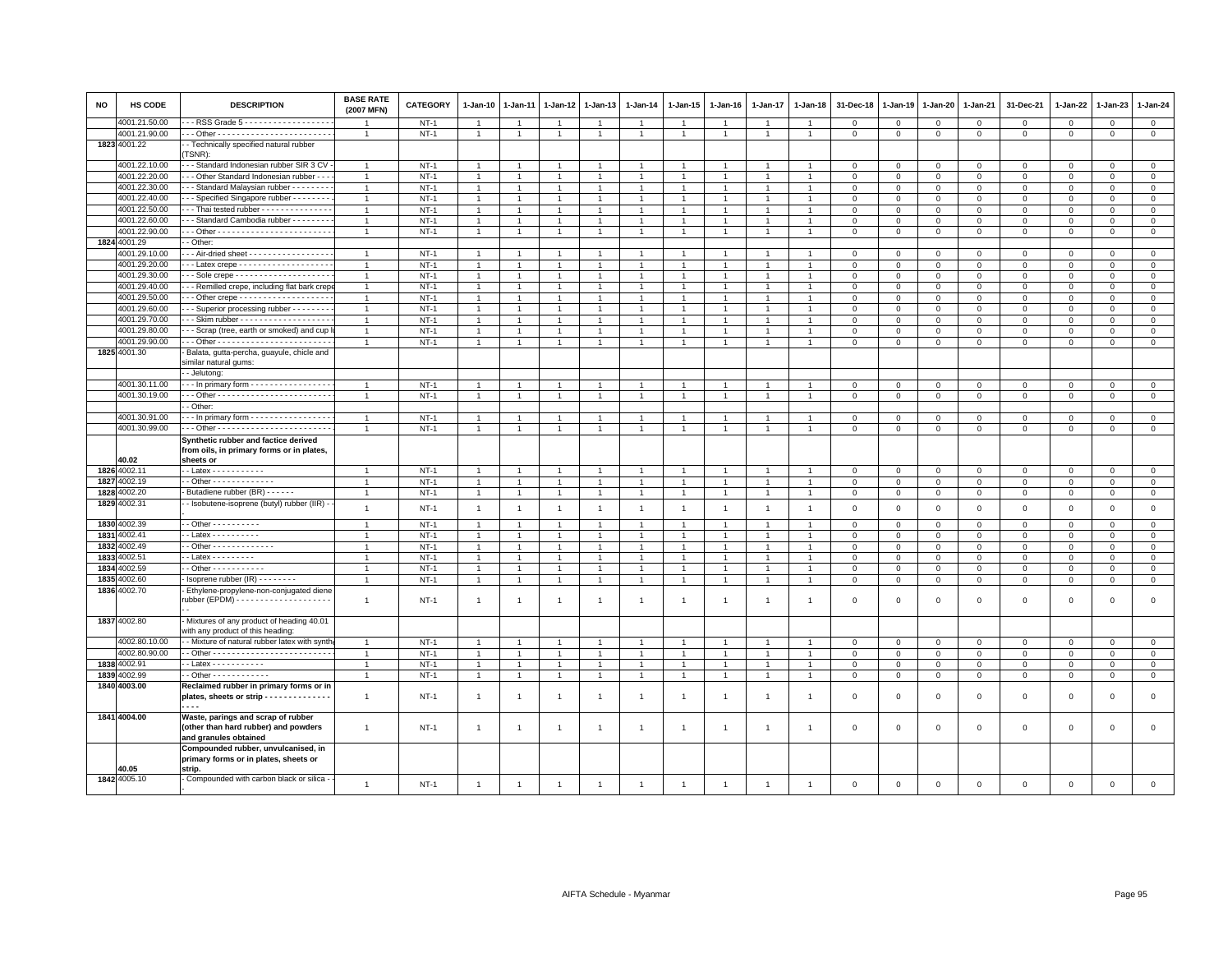| NO   | HS CODE                       | <b>DESCRIPTION</b>                                                                                 | <b>BASE RATE</b><br>(2007 MFN) | <b>CATEGORY</b> | 1-Jan-10                 | $1-Jan-11$           | $1 - Jan-12$   | 1-Jan-13                         | $1 - Jan-14$                     | 1-Jan-15                         | 1-Jan-16       | 1-Jan-17       | $1 - Jan-18$                     | 31-Dec-18               | $1-Jan-19$     | 1-Jan-20            | 1-Jan-21       | 31-Dec-21      | 1-Jan-22             | $1-Jan-23$               | $1 - Jan-24$                |
|------|-------------------------------|----------------------------------------------------------------------------------------------------|--------------------------------|-----------------|--------------------------|----------------------|----------------|----------------------------------|----------------------------------|----------------------------------|----------------|----------------|----------------------------------|-------------------------|----------------|---------------------|----------------|----------------|----------------------|--------------------------|-----------------------------|
|      | 1843 4005.20                  | Solutions; dispersions other than those of<br>subheading $4005.10$ - - - - - - - - - - - - - - - - | $\overline{1}$                 | $NT-1$          | $\overline{1}$           | $\overline{1}$       | $\overline{1}$ | $\overline{1}$                   | $\overline{1}$                   | $\mathbf{1}$                     | $\overline{1}$ | $\mathbf{1}$   | $\overline{1}$                   | $\mathbf 0$             | $\mathbf 0$    | $\,0\,$             | $\mathbf 0$    | $\mathsf 0$    | $\mathsf 0$          | $\mathsf 0$              | $\mathbb O$                 |
|      | 1844 4005.91                  | - - Plates, sheets and strip - - - - -                                                             | $\mathbf{1}$                   | $NT-1$          | $\overline{1}$           | $\overline{1}$       | $\overline{1}$ | $\overline{1}$                   | $\mathbf{1}$                     | $\overline{1}$                   | $\overline{1}$ | $\overline{1}$ | $\overline{1}$                   | $\mathbf 0$             | $\mathbb O$    | $\circ$             | $\mathbf 0$    | $\mathsf 0$    | $\mathbf 0$          | $\mathsf 0$              | $\circ$                     |
|      | 1845 4005.99                  | $-$ Other $  -$                                                                                    | $\mathbf{1}$                   | <b>ST</b>       | $\mathbf{1}$             | $\mathbf{1}$         | $\mathbf{1}$   | $\mathbf{1}$                     | $\overline{1}$                   | $\mathbf{1}$                     | $\overline{1}$ | $\mathbf{1}$   | $\overline{1}$                   | $\overline{1}$          | $\overline{1}$ | $\overline{1}$      | $\overline{1}$ | $\overline{1}$ | $\overline{1}$       | $\overline{1}$           | $\overline{1}$              |
|      |                               | Other forms (for example, rods, tubes                                                              |                                |                 |                          |                      |                |                                  |                                  |                                  |                |                |                                  |                         |                |                     |                |                |                      |                          |                             |
|      |                               | and profile shapes) and articles (for                                                              |                                |                 |                          |                      |                |                                  |                                  |                                  |                |                |                                  |                         |                |                     |                |                |                      |                          |                             |
|      | 40.06                         | example, discs                                                                                     |                                |                 |                          |                      |                |                                  |                                  |                                  |                |                |                                  |                         |                |                     |                |                |                      |                          |                             |
|      | 1846 4006.10                  | "Camel-back" strips for retreading rubber                                                          |                                |                 |                          |                      |                |                                  |                                  |                                  |                |                |                                  |                         |                |                     |                |                |                      |                          |                             |
|      |                               |                                                                                                    | 5                              | $NT-1$          | $5\phantom{.0}$          | $\sqrt{5}$           | 5              | $\overline{4}$                   | $\overline{4}$                   | $\overline{4}$                   | $\mathbf{3}$   | $\mathbf{3}$   | $\overline{2}$                   | $\overline{\mathbf{0}}$ | $\mathbf 0$    | $\mathbf 0$         | $\mathsf 0$    | $\mathbf 0$    | $\mathsf 0$          | $\mathbf{0}$             | $\mathsf 0$                 |
|      | 1847 4006.90                  | - Other - -                                                                                        | 5                              | EL.             |                          |                      |                |                                  |                                  |                                  |                |                |                                  |                         |                |                     |                |                |                      |                          |                             |
|      | 1848 4007.00                  | Vulcanised rubber thread and cord. - - -                                                           | 5                              | $NT-1$          | 5                        | 5                    | 5              | $\overline{4}$                   | $\overline{4}$                   | $\overline{4}$                   | 3              | 3              | $\overline{2}$                   | $\overline{0}$          | $\mathbf{0}$   | $\mathbf{0}$        | $\mathbf{0}$   | $\mathbf 0$    | $\mathbf 0$          | $\mathbf 0$              | $\mathbf{0}$                |
|      | 40.08                         | shapes, of vulcanised rubber other than                                                            |                                |                 |                          |                      |                |                                  |                                  |                                  |                |                |                                  |                         |                |                     |                |                |                      |                          |                             |
|      | 1849 4008.11                  | - Plates, sheets, and strip                                                                        | 5                              | EL.             |                          |                      |                |                                  |                                  |                                  |                |                |                                  |                         |                |                     |                |                |                      |                          |                             |
| 1850 | 4008.19                       | - Other                                                                                            | 5                              | EL.             |                          |                      |                |                                  |                                  |                                  |                |                |                                  |                         |                |                     |                |                |                      |                          |                             |
| 1851 | 1008.21                       | - Plates, sheets and strip                                                                         | 5                              | EL.             |                          |                      |                |                                  |                                  |                                  |                |                |                                  |                         |                |                     |                |                |                      |                          |                             |
|      | 1852 4008.29                  | - Other                                                                                            | 5                              | EL.             |                          |                      |                |                                  |                                  |                                  |                |                |                                  |                         |                |                     |                |                |                      |                          |                             |
|      |                               | Tubes, pipes and hoses, of vulcanised                                                              |                                |                 |                          |                      |                |                                  |                                  |                                  |                |                |                                  |                         |                |                     |                |                |                      |                          |                             |
|      | 40.09                         | rubber other than hard rubber, with or<br>without their                                            |                                |                 |                          |                      |                |                                  |                                  |                                  |                |                |                                  |                         |                |                     |                |                |                      |                          |                             |
| 1853 | 4009.11                       | - Without fittings                                                                                 | 5                              | EL              |                          |                      |                |                                  |                                  |                                  |                |                |                                  |                         |                |                     |                |                |                      |                          |                             |
|      | 1854 4009.12                  | - With fittings                                                                                    | 5                              | EL.             |                          |                      |                |                                  |                                  |                                  |                |                |                                  |                         |                |                     |                |                |                      |                          |                             |
| 1855 | 4009.21                       | - Without fittings:                                                                                |                                |                 |                          |                      |                |                                  |                                  |                                  |                |                |                                  |                         |                |                     |                |                |                      |                          |                             |
|      | 4009.21.10.00                 | - - Mining slurry suction and discharge hos                                                        | 5                              | $NT-1$          | 5                        | $5\overline{5}$      | 5              | $\overline{a}$                   | $\mathbf{A}$                     | $\overline{4}$                   | $\mathcal{R}$  | 3              | 2                                | $\overline{0}$          | $\circ$        | $\Omega$            | $\Omega$       | $\Omega$       | $\Omega$             | $\Omega$                 | $\circ$                     |
|      | 4009.21.90.00                 |                                                                                                    | 5                              | $NT-1$          | $5\overline{5}$          | 5                    | 5              | $\overline{4}$                   | $\overline{4}$                   | $\overline{4}$                   | 3              | 3              | $\overline{2}$                   | $\mathbf 0$             | $\mathbf{0}$   | $\mathsf 0$         | $\mathbf 0$    | $\mathbf 0$    | $^{\circ}$           | $\mathbf 0$              | $\mathbf{0}$                |
|      | 1856 4009.22                  | - With fittings:                                                                                   |                                |                 |                          |                      |                |                                  |                                  |                                  |                |                |                                  |                         |                |                     |                |                |                      |                          |                             |
|      | 4009.22.10.00                 | - - Mining slurry suction and discharge hos                                                        | 5<br>5                         | $NT-1$          | 5                        | 5<br>5               | 5<br>5         | $\overline{4}$<br>$\overline{a}$ | $\overline{4}$<br>$\overline{4}$ | $\overline{4}$<br>$\overline{4}$ | 3              | 3<br>3         | $\overline{2}$                   | $\overline{0}$          | $\overline{0}$ | $\mathbf{0}$        | $\mathbf 0$    | $\mathbf{0}$   | $\Omega$<br>$\Omega$ | $\mathbf{0}$<br>$\Omega$ | $\mathbf{0}$                |
|      | 4009.22.90.00<br>1857 4009.31 | - Without fittings:                                                                                |                                | $NT-1$          | $\overline{\phantom{a}}$ |                      |                |                                  |                                  |                                  | $\mathbf{3}$   |                | $\overline{2}$                   | $\mathbf 0$             | $\mathbf 0$    | $\mathsf{O}\xspace$ | $\mathbf 0$    | $\mathbf 0$    |                      |                          | $\mathsf 0$                 |
|      | 4009.31.10.00                 | - - Mining slurry suction and discharge hos                                                        | $5\phantom{.0}$                | EL.             |                          |                      |                |                                  |                                  |                                  |                |                |                                  |                         |                |                     |                |                |                      |                          |                             |
|      | 4009.31.90.00                 |                                                                                                    | 5                              | EL.             |                          |                      |                |                                  |                                  |                                  |                |                |                                  |                         |                |                     |                |                |                      |                          |                             |
|      | 1858 4009.32                  | - With fittings:                                                                                   |                                |                 |                          |                      |                |                                  |                                  |                                  |                |                |                                  |                         |                |                     |                |                |                      |                          |                             |
|      | 4009.32.10.00                 | - - Mining slurry suction and discharge hos                                                        | 5                              | $NT-1$          | 5                        | 5                    | 5              | $\overline{4}$                   | $\overline{4}$                   | $\overline{4}$                   | 3              | 3              | $\overline{2}$                   | $\mathbf 0$             | 0              | $\mathbf 0$         | $\mathbf 0$    | $\mathbf 0$    | $\circ$              | $\mathbf 0$              | $\mathbf 0$                 |
|      | 4009.32.90.00                 |                                                                                                    | 5                              | $NT-1$          | $\overline{5}$           | 5                    | 5              | $\overline{4}$                   | $\overline{4}$                   | $\overline{4}$                   | 3              | 3              | $\overline{2}$                   | $\overline{\mathbf{0}}$ | $\mathbf 0$    | $\mathsf 0$         | $\mathbf 0$    | $\Omega$       | $\Omega$             | $\mathbf 0$              | $\overline{0}$              |
|      | 1859 4009.41                  | - Without fittings:                                                                                |                                |                 |                          |                      |                |                                  |                                  |                                  |                |                |                                  |                         |                |                     |                |                |                      |                          |                             |
|      | 1009.41.10.00                 | - - Mining slurry suction and discharge hos                                                        | $\overline{5}$                 | $NT-1$          | $\,$ 5 $\,$              | 5                    | 5              | $\overline{4}$                   | $\overline{4}$                   | $\overline{4}$                   | 3              | 3              | $\overline{2}$                   | $\,0\,$                 | $\,0\,$        | 0                   | $\mathbf 0$    | $^{\circ}$     | $^{\circ}$           | $\mathbf{0}$             | $\mathbf{0}$                |
|      | 4009.41.90.00                 |                                                                                                    | 5                              | $NT-1$          | 5                        | $5\overline{5}$      | 5              | $\overline{4}$                   | $\overline{4}$                   | $\overline{4}$                   | $\mathbf{3}$   | 3              | $\overline{2}$                   | $\mathbf 0$             | $\mathbf{0}$   | $\mathbf{0}$        | $\overline{0}$ | $\mathbf 0$    | $\mathbf 0$          | $\mathbf{0}$             | $\mathbf{0}$                |
| 1860 | 4009.42<br>4009.42.10.00      | - With fittings:<br>- - Mining slurry suction and discharge hos                                    | 5                              | $NT-1$          | 5                        | $\overline{5}$       | $\overline{5}$ | $\overline{4}$                   | $\overline{4}$                   | $\overline{4}$                   | 3              | 3              |                                  | $\Omega$                | $\Omega$       | $\Omega$            | $\mathbf{0}$   | $\mathbf 0$    | $\Omega$             | $\Omega$                 |                             |
|      | 4009.42.90.00                 |                                                                                                    | 5                              | $NT-1$          | $5\phantom{.0}$          | 5                    | 5              | $\overline{4}$                   | $\overline{4}$                   | $\overline{4}$                   | 3              | 3              | $\overline{2}$<br>$\overline{2}$ | $\mathbf 0$             | $\mathbf{0}$   | $\mathbf{O}$        | $\overline{0}$ | $\mathbf 0$    | $\mathbf 0$          | $\mathbf 0$              | $\mathbf 0$<br>$\mathbf{0}$ |
|      |                               | Conveyor or transmission belts or                                                                  |                                |                 |                          |                      |                |                                  |                                  |                                  |                |                |                                  |                         |                |                     |                |                |                      |                          |                             |
|      | 40.10                         | belting, of vulcanised rubber                                                                      |                                |                 |                          |                      |                |                                  |                                  |                                  |                |                |                                  |                         |                |                     |                |                |                      |                          |                             |
|      | 1861 4010.11                  | - Reinforced only with metal:                                                                      |                                |                 |                          |                      |                |                                  |                                  |                                  |                |                |                                  |                         |                |                     |                |                |                      |                          |                             |
|      | 4010.11.10.00                 | - - Of a width exceeding 20 cm - - - - - - -                                                       | $\overline{1}$                 | $NT-1$          | $\mathbf{1}$             |                      | $\mathbf{1}$   | $\overline{1}$                   |                                  | $\overline{1}$                   |                |                | $\overline{1}$                   | $\mathsf 0$             | $\mathbf 0$    | $\overline{0}$      | $\mathbf{O}$   | $\mathbf 0$    | $\mathbf 0$          | $\Omega$                 | $\overline{0}$              |
|      | 4010.11.90.00                 |                                                                                                    | $\overline{1}$                 | $NT-1$          | $\mathbf{1}$             | $\blacktriangleleft$ | $\mathbf{1}$   | $\overline{1}$                   | $\overline{1}$                   | $\mathbf{1}$                     | $\overline{1}$ | $\mathbf{1}$   | $\overline{1}$                   | $\overline{0}$          | $\circ$        | $\mathbf{0}$        | $\mathbf{0}$   | $\mathbf 0$    | $\mathbf{0}$         | $\mathbf{0}$             | $\mathbf{0}$                |
|      | 1862 4010.12                  | - Reinforced only with textile materials:                                                          |                                |                 |                          |                      |                |                                  |                                  |                                  |                |                |                                  |                         |                |                     |                |                |                      |                          |                             |
|      | 4010.12.10.00                 | - - Of a width exceeding 20 cm - - - - - - -                                                       | $\mathbf{1}$                   | <b>ST</b>       | -1                       | $\mathbf{1}$         | $\mathbf{1}$   | $\mathbf{1}$                     |                                  | $\mathbf{1}$                     |                | $\mathbf{1}$   | $\overline{1}$                   | $\mathbf{1}$            | -1             | $\overline{1}$      | $\mathbf{1}$   | $\mathbf{1}$   | $\mathbf{1}$         | $\overline{1}$           | $\mathbf{1}$                |
|      | 4010.12.90.00                 |                                                                                                    | $\overline{1}$                 | ST              | $\overline{1}$           | $\overline{1}$       | $\overline{1}$ | $\overline{1}$                   | $\overline{1}$                   | $\mathbf{1}$                     | $\overline{1}$ | $\mathbf{1}$   | $\overline{1}$                   | $\overline{1}$          | $\overline{1}$ | $\overline{1}$      | $\overline{1}$ | $\overline{1}$ | $\overline{1}$       | $\overline{1}$           | $\overline{1}$              |
|      | 1863 4010.13                  | - Reinforced only with plastics:                                                                   |                                |                 |                          |                      |                |                                  |                                  |                                  |                |                |                                  |                         |                |                     |                |                |                      |                          |                             |
|      | 4010.13.10.00                 | - - Of a width exceeding 20 cm - - - - - - - -                                                     | $\overline{1}$                 | $NT-1$          | $\mathbf{1}$             |                      | $\overline{1}$ | $\overline{1}$                   |                                  | $\overline{1}$                   |                |                |                                  | $\mathbf 0$             | $\overline{0}$ | $\mathbf 0$         | $\mathbf{0}$   | $\mathbf 0$    | $\Omega$             | $\mathbf{0}$             | $\mathbf{0}$                |
|      | 4010.13.90.00                 |                                                                                                    | $\overline{1}$                 | $NT-1$          | $\overline{1}$           | $\overline{1}$       | $\mathbf{1}$   | $\overline{1}$                   | $\overline{1}$                   | $\mathbf{1}$                     |                | $\mathbf{1}$   | $\overline{1}$                   | $\mathbf 0$             | $\mathbf{0}$   | $\mathbf 0$         | $\mathbf{0}$   | $\mathbf 0$    | $\circ$              | $\mathbf 0$              | $\overline{0}$              |
|      | 1864 4010.19                  | - Other                                                                                            |                                |                 |                          |                      |                |                                  |                                  |                                  |                |                |                                  |                         |                |                     |                |                |                      |                          |                             |
|      | 4010.19.10.00                 | - - Of a width exceeding 20 cm - - - - - - - -                                                     | $\overline{1}$                 | $NT-1$          | -1                       |                      |                | $\overline{1}$                   |                                  | $\mathbf{1}$                     |                |                |                                  | $^{\circ}$              | $^{\circ}$     | $^{\circ}$          | $^{\circ}$     | 0              | $^{\circ}$           | 0                        | $\mathbf 0$                 |
|      | 4010.19.90.00                 |                                                                                                    | $\overline{1}$                 | $NT-1$          | $\mathbf{1}$             | $\mathbf{1}$         | $\overline{1}$ | $\overline{1}$                   |                                  | $\mathbf{1}$                     |                | $\mathbf{1}$   | $\overline{1}$                   | $\mathsf 0$             | $\mathbf{0}$   | $\mathbf{O}$        | $\mathbf 0$    | $\mathbf 0$    | $\circ$              | $\mathbf 0$              | $\overline{0}$              |
|      | 1865 4010.31<br>1866 4010.32  | - Endless transmission belts of<br>trapezoidal cross - section                                     | $\mathbf{1}$                   | EL.             |                          |                      |                |                                  |                                  |                                  |                |                |                                  |                         |                |                     |                |                |                      |                          |                             |
|      |                               | - Endless transmission belts of<br>trapezoidal cross-section                                       | $\overline{1}$                 | EL.             |                          |                      |                |                                  |                                  |                                  |                |                |                                  |                         |                |                     |                |                |                      |                          |                             |
|      | 1867 4010.33                  | - Endless transmission belts of<br>rapezoidal cross - section                                      | $\mathbf{1}$                   | EL.             |                          |                      |                |                                  |                                  |                                  |                |                |                                  |                         |                |                     |                |                |                      |                          |                             |
|      | 1868 4010.34                  | - Endless transmission belts of<br>trapezoidal cross - section                                     | $\mathbf{1}$                   | EL.             |                          |                      |                |                                  |                                  |                                  |                |                |                                  |                         |                |                     |                |                |                      |                          |                             |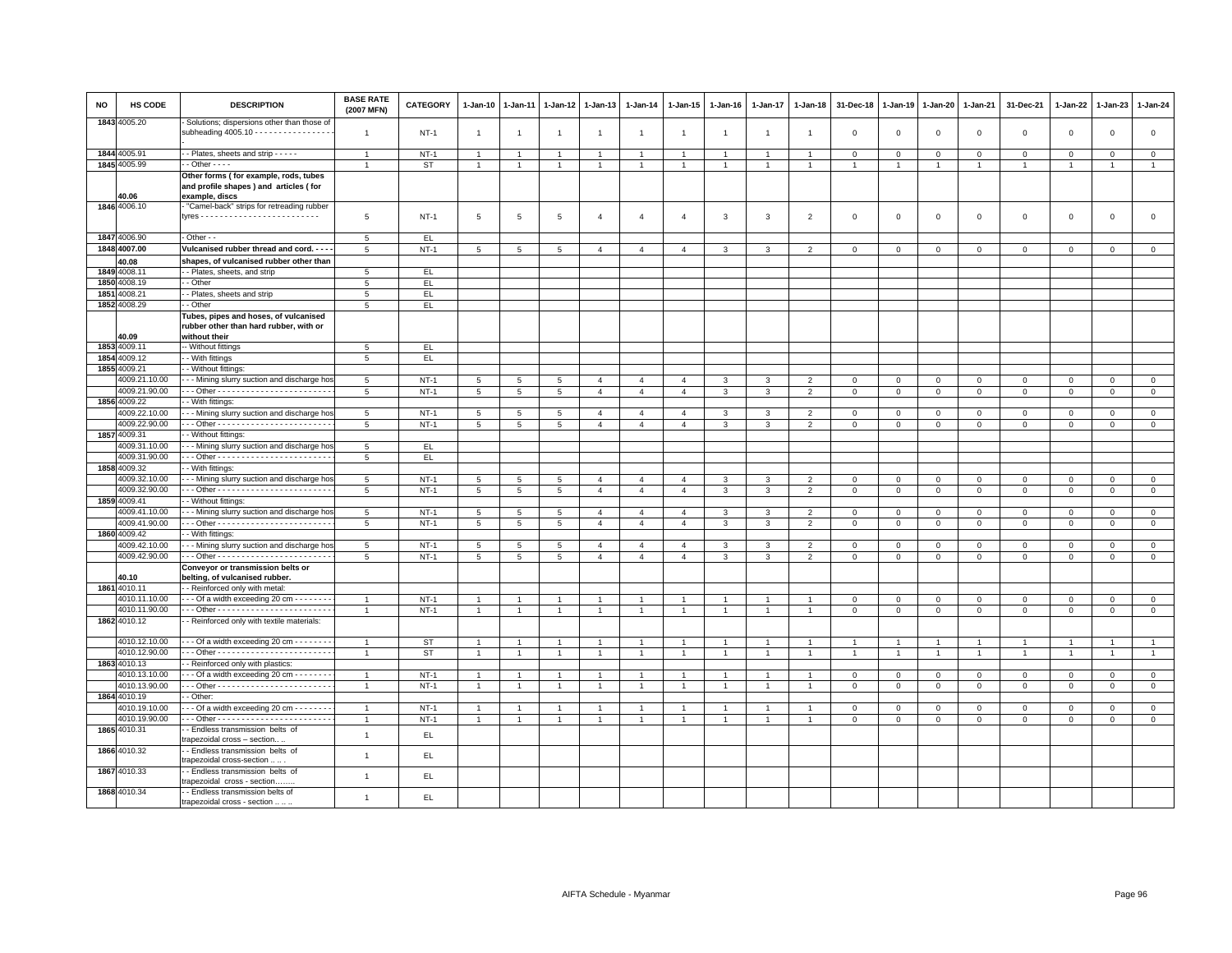| <b>NO</b> | HS CODE                        | <b>DESCRIPTION</b>                                                                          | <b>BASE RATE</b><br>(2007 MFN)   | <b>CATEGORY</b>        | 1-Jan-10                         | 1-Jan-11                         | 1-Jan-12                         | 1-Jan-13                         | 1-Jan-14                         | 1-Jan-15                         | 1-Jan-16                         | $1-Jan-17$                                 | 1-Jan-18                         | 31-Dec-18                        | 1-Jan-19                         | $1 - Jan-20$                     | $1-Jan-21$                       | 31-Dec-21                        | 1-Jan-22                         | $1-Jan-23$                       | 1-Jan-24                         |
|-----------|--------------------------------|---------------------------------------------------------------------------------------------|----------------------------------|------------------------|----------------------------------|----------------------------------|----------------------------------|----------------------------------|----------------------------------|----------------------------------|----------------------------------|--------------------------------------------|----------------------------------|----------------------------------|----------------------------------|----------------------------------|----------------------------------|----------------------------------|----------------------------------|----------------------------------|----------------------------------|
|           | 1869 4010.35                   | - Endless synchronous belts, of an<br>outside circumference                                 | $\overline{1}$                   | EL.                    |                                  |                                  |                                  |                                  |                                  |                                  |                                  |                                            |                                  |                                  |                                  |                                  |                                  |                                  |                                  |                                  |                                  |
|           | 1870 4010.36                   | - Endless synchronous belts, of an<br>outside circumference                                 | $\overline{1}$                   | EL.                    |                                  |                                  |                                  |                                  |                                  |                                  |                                  |                                            |                                  |                                  |                                  |                                  |                                  |                                  |                                  |                                  |                                  |
|           | 1871 4010.39                   | $-$ Other - - - - - - - - - - -                                                             | $\overline{1}$                   | $NT-1$                 | $\overline{1}$                   |                                  |                                  | $\overline{1}$                   | $\overline{1}$                   |                                  |                                  |                                            |                                  | $\mathbf 0$                      | $\mathbf 0$                      | $\mathbf{0}$                     | $\mathbf 0$                      | $\mathbf 0$                      | $\mathbf 0$                      | $\mathbf{O}$                     | $\mathbf 0$                      |
|           | 40.11                          | New pneumatic tyres, of rubber.                                                             |                                  |                        |                                  |                                  |                                  |                                  |                                  |                                  |                                  |                                            |                                  |                                  |                                  |                                  |                                  |                                  |                                  |                                  |                                  |
|           | 1872 4011.10                   | Of a kind used on motor cars --------                                                       | $\overline{4}$                   | $NT-1$                 | $\overline{4}$                   | $\overline{4}$                   | $\overline{4}$                   | $\mathbf{3}$                     | $\mathbf{3}$                     | 3                                | $\overline{2}$                   | $\overline{2}$                             | $\overline{1}$                   | $\mathbf 0$                      | $\mathbf 0$                      | $\mathsf 0$                      | $\mathbf 0$                      | $\mathsf 0$                      | $\mathbf 0$                      | $\mathsf 0$                      | $\mathsf 0$                      |
|           | 1873 4011.20                   | Of a kind used on buses or lorries:                                                         |                                  |                        |                                  |                                  |                                  |                                  |                                  |                                  |                                  |                                            |                                  |                                  |                                  |                                  |                                  |                                  |                                  |                                  |                                  |
|           | 4011.20.10.00                  | - Of a width not exceeding 450 mm - - -                                                     | $\overline{4}$                   | EL.                    |                                  |                                  |                                  |                                  |                                  |                                  |                                  |                                            |                                  |                                  |                                  |                                  |                                  |                                  |                                  |                                  |                                  |
|           | 4011.20.90.00                  |                                                                                             | $\overline{4}$                   | EL.                    |                                  |                                  |                                  |                                  |                                  |                                  |                                  |                                            |                                  |                                  |                                  |                                  |                                  |                                  |                                  |                                  |                                  |
|           | 1874 4011.30                   | Of a kind used on aircraft - - - - - - - -                                                  | 0.5                              | <b>ST</b>              | 0.5                              | 0.5                              | 0.5                              | 0.5                              | $0.5\,$                          | 0.5                              | 0.5                              | 0.5                                        | 0.5                              | 0.5                              | 0.5                              | 0.5                              | 0.5                              | 0.5                              | 0.5                              | 0.5                              | 0.5                              |
|           | 1875 4011.40                   | Of a kind used on motorcycles - - - -                                                       | $\overline{4}$                   | $NT-1$                 | $\overline{4}$                   | $\overline{4}$                   | $\overline{4}$                   | 3                                | 3                                | 3                                | $\mathfrak{p}$                   | $\overline{2}$                             |                                  | $\mathbf 0$                      | $\mathbf 0$                      | $\mathbf{0}$                     | $\mathbf 0$                      | $\mathbf{0}$                     | $^{\circ}$                       | $\Omega$                         | $\circ$                          |
| 1876      | 4011.50                        | Of a kind used on bicycles - - - - - -                                                      | $\overline{4}$                   | $NT-1$                 | $\overline{4}$                   | $\overline{4}$                   | $\overline{4}$                   | 3                                | 3                                | 3                                | $\overline{2}$                   | $\overline{2}$                             |                                  | $\mathbf 0$                      | $\mathbf 0$                      | $\mathbf 0$                      | $\mathbf 0$                      | $\mathbf 0$                      | 0                                | $\mathbf 0$                      | $\mathbf 0$                      |
| 1877      | 4011.61                        | - Of a kind used on agricultural or forestry                                                |                                  |                        |                                  |                                  |                                  |                                  |                                  |                                  |                                  |                                            |                                  |                                  |                                  |                                  |                                  |                                  |                                  |                                  |                                  |
|           |                                | vehicles and machines:                                                                      |                                  |                        |                                  |                                  |                                  |                                  |                                  |                                  |                                  |                                            |                                  |                                  |                                  |                                  |                                  |                                  |                                  |                                  |                                  |
|           | 4011.61.10.00<br>4011.61.20.00 | - - Of a kind used on agricultural vehicles<br>- - Of a kind used on earth moving machir    | $\overline{4}$<br>$\overline{4}$ | EL.<br>EL.             |                                  |                                  |                                  |                                  |                                  |                                  |                                  |                                            |                                  |                                  |                                  |                                  |                                  |                                  |                                  |                                  |                                  |
|           | 4011.61.90.00                  |                                                                                             | $\overline{4}$                   | EL.                    |                                  |                                  |                                  |                                  |                                  |                                  |                                  |                                            |                                  |                                  |                                  |                                  |                                  |                                  |                                  |                                  |                                  |
|           | 1878 4011.62                   | - Of a kind used on construction or                                                         |                                  |                        |                                  |                                  |                                  |                                  |                                  |                                  |                                  |                                            |                                  |                                  |                                  |                                  |                                  |                                  |                                  |                                  |                                  |
|           |                                | industrial handling vehicles - - -                                                          |                                  |                        |                                  |                                  |                                  |                                  |                                  |                                  |                                  |                                            |                                  |                                  |                                  |                                  |                                  |                                  |                                  |                                  |                                  |
|           | 4011.62.10.00                  | -- Of a kind used on construction or indus                                                  | $\overline{4}$                   | $NT-1$                 | $\overline{4}$                   | $\Delta$                         | $\mathbf{A}$                     | $\mathcal{R}$                    | $\mathcal{R}$                    | 3                                | $\mathcal{P}$                    | $\overline{2}$                             |                                  | $\Omega$                         | $\Omega$                         | $\mathsf 0$                      | $\,0\,$                          | $\mathbf 0$                      | $\Omega$                         | $\mathbf 0$                      | $\mathbf 0$                      |
|           | 4011.62.20.00                  | - - Of a kind used on earth moving machir                                                   | $\overline{4}$                   | $NT-1$                 | $\overline{4}$                   | $\overline{4}$                   | $\overline{4}$                   | 3                                | $\mathbf{3}$                     | 3                                | $\overline{2}$                   | $\mathfrak{p}$                             |                                  | $\Omega$                         | $\Omega$                         | $\Omega$                         | $\mathbf{0}$                     | $\mathbf{0}$                     | $\Omega$                         | $\mathbf{0}$                     | $\circ$                          |
|           | 4011.62.90.00                  |                                                                                             | $\overline{4}$                   | $NT-1$                 | $\overline{4}$                   | $\overline{4}$                   | $\overline{4}$                   | 3                                | 3                                | $\mathbf{3}$                     | $\overline{2}$                   | $\overline{2}$                             | $\mathbf{1}$                     | $\mathbf 0$                      | $\mathbf{0}$                     | $\mathbf{0}$                     | $\circ$                          | $\mathbf 0$                      | $\mathbf{0}$                     | $\mathbf{O}$                     | $\mathbf{0}$                     |
|           | 1879 4011.63                   | - Of a kind used on construction or                                                         |                                  |                        |                                  |                                  |                                  |                                  |                                  |                                  |                                  |                                            |                                  |                                  |                                  |                                  |                                  |                                  |                                  |                                  |                                  |
|           |                                | industrial handling vehicles and machines                                                   |                                  |                        |                                  |                                  |                                  |                                  |                                  |                                  |                                  |                                            |                                  |                                  |                                  |                                  |                                  |                                  |                                  |                                  |                                  |
|           | 4011.63.10.00                  | --- Of a kind used on earth moving machir                                                   | $\overline{4}$                   | NT-1                   | $\overline{4}$                   | $\overline{4}$                   | $\overline{4}$                   | 3                                | 3                                | 3                                | 2                                | $\overline{2}$                             |                                  | $^{\circ}$                       | $\mathbf 0$                      | $\mathbf 0$                      | $\mathbf 0$                      | 0                                | $^{\circ}$                       | $\mathbf 0$                      | $\mathbf 0$                      |
|           | 4011.63.90.00<br>1880 4011.69  | - Other:                                                                                    | $\overline{4}$                   | $NT-1$                 | $\overline{4}$                   | $\overline{4}$                   | $\overline{4}$                   | 3                                | 3                                | 3                                | $\overline{2}$                   | $\overline{2}$                             |                                  | $\Omega$                         | $\Omega$                         | $\Omega$                         | $\mathbf{0}$                     | $\mathbf 0$                      | $\Omega$                         | $\mathbf{0}$                     | $\mathbf 0$                      |
|           | 4011.69.10.00                  | - - Of a kind used on other vehicles of Cha                                                 | $\overline{4}$                   | $NT-1$                 | $\overline{4}$                   | $\overline{4}$                   | $\overline{4}$                   | 3                                | $\mathbf{3}$                     | 3                                | $\mathfrak{p}$                   | $\overline{2}$                             |                                  | $\Omega$                         | $\Omega$                         | $\Omega$                         | $\mathbf{0}$                     | $\mathbf 0$                      | $\Omega$                         | $\mathbf{0}$                     | $\circ$                          |
|           | 4011.69.20.00                  | --- Of a kind used on earth moving machir                                                   | $\overline{4}$                   | $NT-1$                 | $\overline{4}$                   | $\overline{4}$                   | $\overline{4}$                   | 3                                | 3                                | 3                                | $\overline{2}$                   | $\overline{2}$                             |                                  | $\mathbf 0$                      | $\mathbf 0$                      | $\mathbf{0}$                     | $\mathbf 0$                      | $\mathbf{0}$                     | $^{\circ}$                       | $\mathbf 0$                      | $\mathbf 0$                      |
|           | 4011.69.90.00                  |                                                                                             | $\overline{4}$                   | $NT-1$                 | $\overline{4}$                   | $\overline{4}$                   | $\overline{4}$                   | 3                                | $\mathbf{3}$                     | $\mathbf{3}$                     | 2                                | 2                                          | $\overline{1}$                   | $\mathbf{0}$                     | $\mathbf 0$                      | $\mathbf{0}$                     | $\mathbf{0}$                     | $\mathbf{0}$                     | $\mathbf 0$                      | $\mathbf{0}$                     | $\circ$                          |
|           | 1881 4011.92                   | - Of a kind used on agricultural or forestry                                                |                                  |                        |                                  |                                  |                                  |                                  |                                  |                                  |                                  |                                            |                                  |                                  |                                  |                                  |                                  |                                  |                                  |                                  |                                  |
|           |                                | vehicles and machines:                                                                      |                                  |                        |                                  |                                  |                                  |                                  |                                  |                                  |                                  |                                            |                                  |                                  |                                  |                                  |                                  |                                  |                                  |                                  |                                  |
|           | 4011.92.10.00<br>4011.92.20.00 | - - Of a kind used on agricultural vehicles<br>--- Of a kind used on earth moving machin    | $\overline{4}$<br>$\overline{4}$ | <b>ST</b>              | $\overline{4}$                   | $\overline{4}$                   | $\overline{4}$                   | $\overline{4}$                   | $\overline{4}$                   | $\overline{4}$                   | $\overline{4}$                   | $\overline{4}$                             | $\overline{a}$                   | $\overline{4}$                   | $\overline{4}$                   | $\overline{4}$                   | $\overline{4}$                   | $\overline{4}$                   | $\overline{4}$                   | $\overline{4}$                   | $\overline{4}$<br>$\overline{4}$ |
|           | 4011.92.90.00                  |                                                                                             | $\overline{4}$                   | <b>ST</b><br><b>ST</b> | $\overline{4}$<br>$\overline{4}$ | $\overline{4}$<br>$\overline{4}$ | $\overline{4}$<br>$\overline{4}$ | $\overline{4}$<br>$\overline{4}$ | $\overline{4}$<br>$\overline{4}$ | $\overline{4}$<br>$\overline{4}$ | $\overline{4}$<br>$\overline{4}$ | $\overline{4}$<br>$\overline{4}$           | $\overline{4}$<br>$\overline{4}$ | $\overline{4}$<br>$\overline{4}$ | $\overline{4}$<br>$\overline{4}$ | $\overline{4}$<br>$\overline{4}$ | $\overline{4}$<br>$\overline{4}$ | $\overline{4}$<br>$\overline{4}$ | $\overline{4}$<br>$\overline{4}$ | $\overline{4}$<br>$\overline{4}$ | $\overline{4}$                   |
|           | 1882 4011.93                   | - Of a kind used on construction or                                                         |                                  |                        |                                  |                                  |                                  |                                  |                                  |                                  |                                  |                                            |                                  |                                  |                                  |                                  |                                  |                                  |                                  |                                  |                                  |
|           |                                | industrial handling vehicles and machines                                                   |                                  |                        |                                  |                                  |                                  |                                  |                                  |                                  |                                  |                                            |                                  |                                  |                                  |                                  |                                  |                                  |                                  |                                  |                                  |
|           | 4011.93.10.00                  | --- Of a kind used on construction or indus                                                 | $\overline{4}$                   | $NT-1$                 | $\overline{4}$                   | $\overline{4}$                   | $\overline{4}$                   | 3                                | 3                                | 3                                | $\overline{2}$                   | $\overline{\phantom{a}}$                   |                                  | $\Omega$                         | $\mathbf 0$                      | $\mathbf 0$                      | $\mathbf{0}$                     | $\mathbf 0$                      | $\mathbf 0$                      | $\mathbf{0}$                     | $\mathbf{0}$                     |
|           | 4011.93.20.00                  | --- Of a kind used on earth moving machir                                                   | $\overline{4}$                   | $NT-1$                 | $\overline{4}$                   | 4                                | 4                                | 3                                | 3                                | 3                                | 2                                | $\overline{2}$                             |                                  | $\mathbf 0$                      | $\mathbf 0$                      | $\mathbf 0$                      | $\mathbf 0$                      | $\mathbf 0$                      | 0                                | $\mathbf 0$                      | $\mathbf 0$                      |
|           | 4011.93.90.00                  |                                                                                             | $\mathbf{A}$                     | $NT-1$                 | $\overline{4}$                   | $\overline{4}$                   | $\overline{4}$                   | 3                                | 3                                | 3                                | $\overline{2}$                   | $\overline{2}$                             |                                  | $\mathbf{0}$                     | $\mathbf 0$                      | $\mathbf 0$                      | $\mathbf{0}$                     | $\mathbf{0}$                     | $\mathbf 0$                      | $\mathbf{0}$                     | $\mathbf{0}$                     |
|           | 1883 4011.94                   | - Of a kind used on construction or<br>industrial handling                                  |                                  |                        |                                  |                                  |                                  |                                  |                                  |                                  |                                  |                                            |                                  |                                  |                                  |                                  |                                  |                                  |                                  |                                  |                                  |
|           | 4011.94.10.00                  | - - Of a kind used on earth moving machir                                                   | $\overline{4}$                   | $NT-1$                 | $\overline{4}$                   | $\overline{4}$                   | $\overline{4}$                   | 3                                | 3                                | 3                                | $\overline{2}$                   | $\overline{2}$                             |                                  | $\mathbf 0$                      | $\mathbf 0$                      | $\mathsf 0$                      | $\mathbf 0$                      | $\mathsf 0$                      | $\mathbf 0$                      | $\mathbf 0$                      | $\mathsf 0$                      |
|           | 4011.94.90.00                  |                                                                                             | $\overline{4}$                   | $NT-1$                 | $\overline{4}$                   | $\overline{4}$                   | $\overline{4}$                   | 3                                | 3                                | 3                                | $\overline{2}$                   | $\overline{2}$                             |                                  | $\mathsf 0$                      | $\mathbf 0$                      | $\mathbf{0}$                     | $\mathbf 0$                      | $\mathsf 0$                      | $^{\circ}$                       | $\mathbf 0$                      | $\mathsf 0$                      |
|           | 1884 4011.99                   | - Other:                                                                                    |                                  |                        |                                  |                                  |                                  |                                  |                                  |                                  |                                  |                                            |                                  |                                  |                                  |                                  |                                  |                                  |                                  |                                  |                                  |
|           | 4011.99.10.00                  | - - Of a kind used on other vehicles of Cha                                                 | $\overline{4}$                   | $NT-1$                 | $\overline{4}$                   | $\overline{4}$                   | $\mathbf{A}$                     | 3                                | 3                                | 3                                | $\mathcal{P}$                    | $\overline{2}$                             |                                  | $\mathbf 0$                      | $\mathbf 0$                      | $\mathsf 0$                      | $\mathbf 0$                      | $\mathbf{0}$                     | $\Omega$                         | $\mathbf{0}$                     | $\mathbf{0}$                     |
|           | 4011.99.20.00                  | - - Of a kind used on earth moving machir                                                   | $\overline{4}$                   | $NT-1$                 | $\overline{4}$                   | $\overline{4}$                   | $\overline{4}$                   | 3                                | 3                                | 3                                | $\overline{2}$                   | $\mathfrak{p}$                             |                                  | $\overline{0}$                   | $\mathbf 0$                      | $\mathbf 0$                      | $\mathbf{0}$                     | $\mathbf{0}$                     | $\mathbf 0$                      | $\mathbf{0}$                     | $\circ$                          |
|           | 4011.99.90.00                  | - - Other, of a width exceeding 450 mm -                                                    | $\overline{4}$                   | $NT-1$                 | $\overline{4}$                   | $\overline{4}$                   | 4                                | 3                                | 3                                | $\overline{3}$                   | $\overline{2}$                   | $\overline{2}$                             |                                  | $\mathbf 0$                      | $\mathbf 0$                      | $\mathbf 0$                      | $\overline{0}$                   | $\mathbf 0$                      | $\mathbf{O}$                     | $\mathbf{0}$                     | $\overline{0}$                   |
|           |                                | Retreaded or used pneumatic tyres of                                                        |                                  |                        |                                  |                                  |                                  |                                  |                                  |                                  |                                  |                                            |                                  |                                  |                                  |                                  |                                  |                                  |                                  |                                  |                                  |
|           | 40.12                          | rubber; solid or cushion tyres, tyre                                                        |                                  |                        |                                  |                                  |                                  |                                  |                                  |                                  |                                  |                                            |                                  |                                  |                                  |                                  |                                  |                                  |                                  |                                  |                                  |
|           | 1885 4012.11                   | treads and tyre<br>- Of a kind used on motor cars - - - - - - -                             |                                  |                        |                                  |                                  |                                  |                                  |                                  |                                  |                                  |                                            |                                  |                                  |                                  |                                  |                                  |                                  |                                  |                                  |                                  |
|           |                                |                                                                                             | $\overline{4}$                   | $NT-1$                 | $\overline{4}$                   | $\overline{4}$                   | $\overline{4}$                   | $\mathbf{3}$                     | $\mathbf{3}$                     | $\mathbf{3}$                     | $\overline{2}$                   | $\overline{2}$                             | $\overline{1}$                   | $\mathbf 0$                      | $\mathsf 0$                      | $\mathsf 0$                      | $\mathsf 0$                      | $\mathsf 0$                      | $\mathsf 0$                      | $\mathsf 0$                      | $\mathsf 0$                      |
|           | 1886 4012.12                   | - Of a kind used on buses or lorries:                                                       |                                  |                        |                                  |                                  |                                  |                                  |                                  |                                  |                                  |                                            |                                  |                                  |                                  |                                  |                                  |                                  |                                  |                                  |                                  |
|           | 4012.12.10.00                  | - - Of a width not exceeding 450 mm - -                                                     | $\overline{4}$                   | NT-1                   | 4                                | 4                                | 4                                | 3                                | 3                                | 3                                | 2                                | 2                                          |                                  | $^{\circ}$                       | $^{\circ}$                       | 0                                | $\mathbf 0$                      | $^{\circ}$                       | 0                                | $\mathbf 0$                      | 0                                |
|           | 4012.12.90.00                  |                                                                                             | $\overline{4}$                   | $NT-1$                 | $\overline{4}$                   | $\overline{4}$                   | $\overline{4}$                   | $\mathbf{3}$                     | $\mathbf{3}$                     | 3                                | $\overline{2}$                   | $\overline{2}$                             |                                  | $\mathbf{0}$                     | $\mathbf{0}$                     | $\mathbf 0$                      | $\mathbf{0}$                     | $\mathbf{0}$                     | $\Omega$                         | $\mathbf 0$                      | $\mathsf 0$                      |
|           | 1887 4012.13                   | - Of a kind used on aircraft - - - -                                                        | $\overline{4}$                   | $NT-1$                 | $\overline{4}$                   | $\overline{4}$                   | $\overline{4}$                   | 3                                | 3                                | 3                                | $\overline{2}$                   | $\overline{2}$                             |                                  | $\mathbf 0$                      | $\mathbf 0$                      | $\mathbf 0$                      | $\mathbf 0$                      | $\mathbf 0$                      | $\mathbf 0$                      | $\mathbf 0$                      | $\mathbf 0$                      |
|           | 1888 4012.19                   | - Other:                                                                                    |                                  |                        |                                  |                                  |                                  |                                  |                                  |                                  |                                  |                                            |                                  |                                  |                                  |                                  |                                  |                                  |                                  |                                  |                                  |
|           | 4012.19.10.00                  | - - Of a kind used on motorcycles - - - - -                                                 | $\mathbf{A}$<br>$\mathbf{A}$     | <b>NT-1</b>            | $\overline{4}$                   | $\overline{4}$                   | $\overline{4}$                   | 3                                | 3                                | 3                                | $\overline{2}$                   | $\overline{2}$                             |                                  | 0                                | $\mathbf{0}$                     | $\circ$                          | $\mathbf 0$                      | $\mathbf{0}$                     | $^{\circ}$                       | $^{\circ}$                       | $\mathbf 0$                      |
|           | 4012.19.20.00<br>4012.19.30.00 | - - Of a kind used on bicycles - - - - - - - -<br>- - Of a kind used on earth moving machir | $\overline{4}$                   | $NT-1$<br>$NT-1$       | $\overline{4}$<br>$\overline{4}$ | $\overline{4}$<br>$\overline{4}$ | $\overline{4}$<br>$\overline{4}$ | 3<br>3                           | 3<br>3                           | 3<br>3                           | $\overline{2}$<br>$\overline{2}$ | $\mathfrak{p}$<br>$\overline{\phantom{0}}$ |                                  | $\overline{0}$<br>$\mathbf 0$    | $\mathbf 0$<br>$\mathbf 0$       | $\mathbf 0$<br>$\mathbf 0$       | $\mathbf{0}$<br>$\mathbf 0$      | $\mathbf{0}$<br>$\mathbf 0$      | $\mathbf 0$<br>$\Omega$          | $\mathbf{0}$<br>$\mathbf{0}$     | $\mathbf{0}$<br>$\mathbf 0$      |
|           | 4012.19.40.00                  | - - Of a kind used on other vehicles of Cha                                                 | $\overline{4}$                   | $NT-1$                 | $\overline{4}$                   | $\overline{4}$                   | $\overline{4}$                   | 3                                | 3                                | 3                                | $\overline{2}$                   | $\overline{\phantom{a}}$                   |                                  | $\Omega$                         | $\Omega$                         | $\Omega$                         | $\Omega$                         | $\Omega$                         | $\Omega$                         | $\mathbf{0}$                     | $\Omega$                         |
|           | 4012.19.90.00                  |                                                                                             | $\overline{4}$                   | $NT-1$                 | $\overline{4}$                   | $\overline{4}$                   | $\overline{4}$                   | 3                                | 3                                | 3                                | 2                                | $\overline{2}$                             |                                  | $\mathbf 0$                      | $\mathbf 0$                      | 0                                | $\mathsf 0$                      | $\circ$                          | 0                                | $\mathbf 0$                      | $\mathbf 0$                      |
|           |                                |                                                                                             |                                  |                        |                                  |                                  |                                  |                                  |                                  |                                  |                                  |                                            |                                  |                                  |                                  |                                  |                                  |                                  |                                  |                                  |                                  |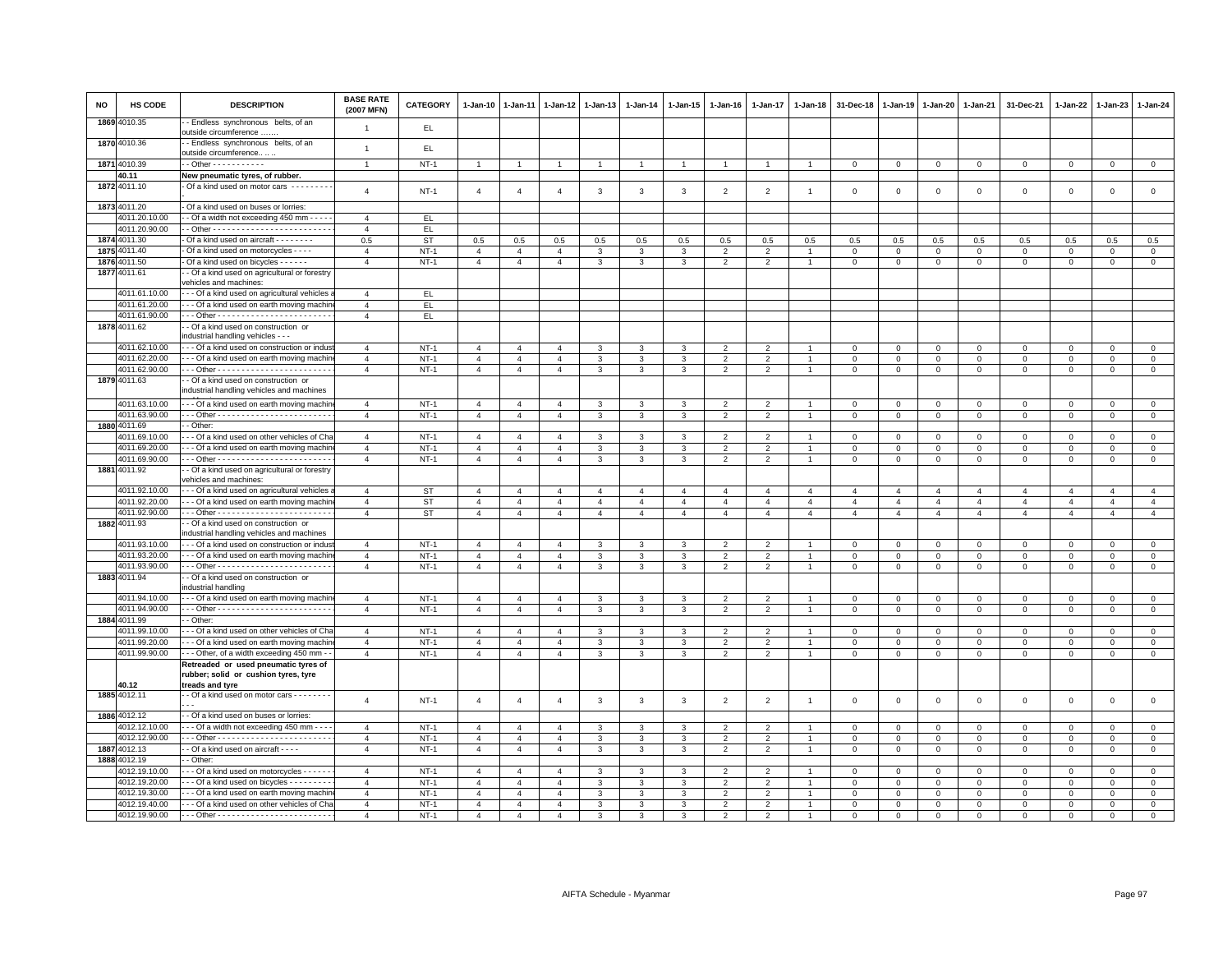| <b>NO</b> | HS CODE       | <b>DESCRIPTION</b>                                                                                                                 | <b>BASE RATE</b><br>(2007 MFN) | <b>CATEGORY</b> | 1-Jan-10       | $1-Jan-11$     | 1-Jan-12       | 1-Jan-13       | 1-Jan-14       | 1-Jan-15       | $1 - Jan-16$   | $1 - Jan-17$   | 1-Jan-18       | 31-Dec-18      | 1-Jan-19       | 1-Jan-20       | 1-Jan-21       | 31-Dec-21      | $1-Jan-22$     | 1-Jan-23       | 1-Jan-24       |
|-----------|---------------|------------------------------------------------------------------------------------------------------------------------------------|--------------------------------|-----------------|----------------|----------------|----------------|----------------|----------------|----------------|----------------|----------------|----------------|----------------|----------------|----------------|----------------|----------------|----------------|----------------|----------------|
|           | 1889 4012.20  | - Used pneumatic tyres:                                                                                                            |                                |                 |                |                |                |                |                |                |                |                |                |                |                |                |                |                |                |                |                |
|           | 4012.20.10.00 | - Of a kind used on motor cars (including:                                                                                         | $\overline{a}$                 | ST              | $\overline{4}$ | $\overline{4}$ | 4              | $\overline{4}$ | $\overline{4}$ | $\overline{4}$ | $\overline{4}$ | $\overline{4}$ | $\overline{4}$ | $\overline{4}$ | $\overline{4}$ | $\overline{4}$ | $\overline{4}$ | $\overline{4}$ | $\overline{4}$ | $\overline{4}$ | $\overline{4}$ |
|           |               | - Of a kind used on buses or lorries:                                                                                              |                                |                 |                |                |                |                |                |                |                |                |                |                |                |                |                |                |                |                |                |
|           | 4012.20.21.00 | - - Of a width not exceeding 450 mm - - -                                                                                          | $\overline{4}$                 | ST              | $\overline{4}$ | $\mathbf{A}$   | $\Lambda$      | $\mathbf{A}$   | $\mathbf{A}$   | $\Delta$       | $\mathbf{A}$   | $\mathbf{A}$   | $\overline{a}$ | $\mathbf{A}$   | $\Delta$       | $\Delta$       | $\mathbf{A}$   | $\mathbf{A}$   | $\mathbf{A}$   | $\mathbf{A}$   | $\overline{4}$ |
|           | 4012.20.29.00 |                                                                                                                                    | $\overline{4}$                 | <b>ST</b>       | $\overline{4}$ | $\overline{4}$ | $\overline{4}$ | $\overline{4}$ | $\overline{4}$ | $\overline{4}$ | $\overline{4}$ | $\overline{4}$ | $\overline{4}$ | $\overline{4}$ | $\overline{4}$ | $\overline{4}$ | $\overline{4}$ | $\overline{4}$ | $\overline{4}$ | $\overline{4}$ | $\overline{4}$ |
|           |               | - Of a kind used on aircraft:                                                                                                      |                                |                 |                |                |                |                |                |                |                |                |                |                |                |                |                |                |                |                |                |
|           | 4012.20.31.00 | - - Suitable for retreading - - - - - - - - - - -                                                                                  | $\overline{4}$                 | ST              | $\overline{4}$ | $\overline{a}$ | $\overline{4}$ | $\overline{4}$ | $\overline{4}$ | $\overline{4}$ | $\overline{4}$ | $\overline{4}$ | $\overline{4}$ | $\overline{4}$ | $\overline{4}$ | $\overline{4}$ | $\overline{4}$ | $\overline{4}$ | $\overline{4}$ | $\overline{4}$ | $\overline{4}$ |
|           | 4012.20.39.00 |                                                                                                                                    | $\overline{4}$                 | <b>ST</b>       | $\overline{4}$ | $\overline{4}$ | $\overline{4}$ | $\overline{a}$ | $\overline{4}$ | $\overline{4}$ | $\overline{4}$ | $\overline{4}$ | $\overline{4}$ | $\overline{4}$ | $\overline{4}$ | $\overline{4}$ | $\overline{4}$ | $\overline{4}$ | $\overline{4}$ | $\overline{4}$ | $\overline{4}$ |
|           | 4012.20.40.00 | - Of a kind used on motorcycles and scoo                                                                                           | $\overline{4}$                 | <b>ST</b>       | $\overline{4}$ | $\overline{4}$ | $\overline{4}$ | $\overline{4}$ | $\overline{4}$ | $\overline{4}$ | $\overline{4}$ | $\overline{4}$ | $\overline{4}$ | $\overline{4}$ | $\overline{4}$ | $\overline{4}$ | $\overline{4}$ | $\overline{4}$ | $\overline{4}$ | $\overline{4}$ | $\overline{4}$ |
|           | 4012.20.50.00 | - Of a kind used on bicycles - - - - - - - - -                                                                                     | $\overline{a}$                 | <b>ST</b>       | $\overline{4}$ | $\overline{4}$ | $\overline{4}$ | $\overline{4}$ | $\overline{4}$ | $\overline{a}$ | $\overline{4}$ | $\overline{a}$ | $\overline{a}$ | $\overline{4}$ | 4              | 4              | $\overline{a}$ | $\overline{4}$ | $\overline{4}$ | $\overline{4}$ | $\overline{4}$ |
|           | 4012.20.60.00 | - Of a kind used on earth moving machine                                                                                           | $\overline{a}$                 | ST              | $\overline{4}$ | $\overline{a}$ | $\overline{a}$ | $\overline{4}$ | $\overline{4}$ | $\overline{4}$ | $\overline{4}$ | $\overline{4}$ | $\overline{4}$ | $\overline{4}$ | $\overline{4}$ | $\overline{4}$ | $\overline{4}$ | $\overline{4}$ | $\overline{4}$ | $\overline{a}$ | $\overline{4}$ |
|           | 4012.20.70.00 | - Of a kind used on other vehicles of Chap                                                                                         | $\mathbf{A}$                   | <b>ST</b>       | $\overline{4}$ | $\mathbf{A}$   | $\mathbf{A}$   | $\mathbf{A}$   | $\overline{4}$ | $\Delta$       | $\overline{4}$ | $\mathbf{A}$   | $\overline{4}$ | $\mathbf{A}$   | $\overline{a}$ | $\Delta$       | $\mathbf{A}$   | $\mathbf{A}$   | $\mathbf{A}$   | $\mathbf{A}$   | $\overline{4}$ |
|           | 4012.20.90.00 |                                                                                                                                    | $\overline{4}$                 | <b>ST</b>       | $\overline{4}$ | $\overline{4}$ | $\overline{4}$ | $\overline{4}$ | $\overline{4}$ | $\overline{4}$ | $\overline{4}$ | $\overline{4}$ | $\overline{4}$ | $\overline{4}$ | $\overline{4}$ | $\overline{4}$ | $\overline{4}$ | $\overline{4}$ | $\overline{4}$ | $\overline{4}$ | $\overline{4}$ |
|           | 1890 4012.90  | Other                                                                                                                              |                                |                 |                |                |                |                |                |                |                |                |                |                |                |                |                |                |                |                |                |
|           |               |                                                                                                                                    |                                |                 |                |                |                |                |                |                |                |                |                |                |                |                |                |                |                |                |                |
|           |               | - Solid or cushion tyres of a kind used on vehicles of Chapter 87                                                                  |                                |                 |                |                |                |                |                |                |                |                |                |                |                |                |                |                |                |                |                |
|           | 4012.90.01.00 | - - Solid tyres not exceeding 100 mm in ex                                                                                         |                                | <b>ST</b>       | $\overline{4}$ | $\overline{4}$ | $\overline{4}$ | $\mathbf{A}$   | $\overline{4}$ | $\overline{4}$ | $\overline{4}$ | $\overline{4}$ | $\overline{4}$ | $\overline{4}$ | $\overline{4}$ | $\overline{4}$ | $\overline{4}$ | $\overline{4}$ | $\overline{4}$ | $\overline{4}$ | $\overline{4}$ |
|           | 4012.90.02.00 | --- Solid tyres exceeding 100 mm but not                                                                                           | $\overline{4}$                 | <b>ST</b>       | $\overline{4}$ | $\overline{4}$ | $\overline{4}$ | $\overline{4}$ | $\overline{4}$ | $\overline{4}$ | $\overline{4}$ | $\overline{4}$ | $\overline{4}$ | $\overline{4}$ | $\overline{4}$ | $\overline{4}$ | $\overline{4}$ | $\overline{4}$ | $\overline{4}$ | $\overline{4}$ | $\overline{4}$ |
|           | 4012.90.03.00 | - - Solid tyres exceeding 250 mm in exte                                                                                           | $\mathbf{A}$                   | <b>ST</b>       | $\overline{4}$ | $\overline{4}$ | $\overline{a}$ | $\overline{4}$ | $\overline{4}$ | $\overline{4}$ | $\overline{4}$ | $\overline{4}$ | $\overline{4}$ | $\overline{4}$ | $\overline{4}$ | $\overline{4}$ | $\overline{4}$ | $\mathbf{4}$   | $\overline{4}$ | $\mathbf{A}$   | $\overline{4}$ |
|           | 4012.90.04.00 | - - - Other solid tyres exceeding 250 mm in                                                                                        | $\overline{4}$                 | ST              | $\overline{4}$ | $\overline{4}$ | $\overline{4}$ | $\overline{4}$ | $\overline{4}$ | $\overline{4}$ | $\overline{4}$ | $\overline{4}$ | $\overline{4}$ | $\overline{4}$ | $\overline{4}$ | $\overline{4}$ | $\overline{4}$ | $\overline{4}$ | $\overline{4}$ | $\overline{4}$ | $\overline{4}$ |
|           | 4012.90.05.00 | - - Solid tyres exceeding 250 mm in exter                                                                                          | $\mathbf{A}$                   | <b>ST</b>       | $\overline{4}$ | $\overline{4}$ | $\overline{4}$ | $\mathbf{A}$   | $\overline{4}$ | $\overline{4}$ | $\overline{4}$ | $\overline{4}$ | $\overline{a}$ | $\overline{a}$ | $\overline{a}$ | $\overline{a}$ | $\Delta$       | $\mathbf{A}$   | $\overline{4}$ | $\mathbf{A}$   | $\overline{4}$ |
|           | 4012.90.06.00 | - - - Other solid tyres exceeding 250 mm in                                                                                        | $\overline{4}$                 | <b>ST</b>       | $\overline{4}$ | $\overline{4}$ | $\overline{4}$ | $\overline{4}$ | $\overline{4}$ | $\overline{4}$ | $\overline{4}$ | $\overline{4}$ | $\overline{4}$ | $\overline{4}$ | $\overline{4}$ | $\overline{4}$ | $\overline{4}$ | $\overline{4}$ | 4              | $\overline{4}$ | $\overline{4}$ |
|           | 4012.90.11.00 | - - Cushion tyres of a width not exceeding                                                                                         | $\mathbf{A}$                   | <b>ST</b>       | $\overline{4}$ | $\overline{4}$ | $\overline{4}$ | $\overline{4}$ | $\overline{4}$ | $\overline{4}$ | $\overline{4}$ | $\overline{4}$ | $\overline{4}$ | $\overline{4}$ | $\overline{4}$ | $\overline{4}$ | $\overline{4}$ | $\overline{4}$ | 4              | $\overline{a}$ | $\overline{4}$ |
|           | 4012.90.12.00 | --- Cushion tyres of a width exceeding 450                                                                                         | $\overline{a}$                 | <b>ST</b>       | $\overline{4}$ | $\overline{a}$ | $\overline{4}$ | $\overline{4}$ | $\overline{4}$ | $\overline{4}$ | $\overline{4}$ | $\overline{4}$ | $\overline{4}$ | $\overline{4}$ | $\overline{4}$ | $\overline{4}$ | $\overline{4}$ | $\overline{4}$ | $\overline{4}$ | $\overline{4}$ | $\overline{4}$ |
|           |               | - Solid or cushion tyres of a kind used on earth moving machinery                                                                  |                                |                 |                |                |                |                |                |                |                |                |                |                |                |                |                |                |                |                |                |
|           | 4012.90.21.00 | --- Solid tyres not exceeding 100 mm in ex                                                                                         | $\overline{4}$                 | <b>ST</b>       | $\overline{4}$ | $\overline{4}$ | $\overline{4}$ | $\overline{4}$ | $\overline{4}$ | $\overline{4}$ | $\overline{4}$ | $\overline{4}$ | $\overline{4}$ | $\overline{4}$ | $\overline{4}$ | $\overline{a}$ | $\overline{4}$ | $\overline{4}$ | $\overline{4}$ | $\overline{a}$ | $\overline{4}$ |
|           | 4012.90.22.00 | - - Solid tyres exceeding 100 mm but not                                                                                           | $\overline{4}$                 | <b>ST</b>       | $\overline{4}$ | $\overline{4}$ | $\overline{4}$ | $\overline{4}$ | $\overline{4}$ | $\overline{4}$ | $\overline{4}$ | $\overline{4}$ | $\overline{4}$ | $\overline{4}$ | $\overline{4}$ | $\overline{4}$ | $\overline{4}$ | $\overline{4}$ | $\overline{4}$ | $\overline{a}$ | $\overline{4}$ |
|           | 4012.90.23.00 | - - - Solid tyres exceeding 250 mm in exter                                                                                        | $\overline{4}$                 | ST              | $\overline{4}$ | $\overline{4}$ | $\overline{a}$ | $\overline{4}$ | $\overline{4}$ | $\overline{4}$ | $\overline{4}$ | $\overline{4}$ | $\overline{4}$ | $\overline{4}$ | $\overline{4}$ | $\overline{4}$ | $\overline{4}$ | $\overline{4}$ | $\overline{4}$ | $\overline{a}$ | $\overline{4}$ |
|           | 4012.90.24.00 | --- Solid tyres exceeding 250 mm in exter                                                                                          | $\mathbf{A}$                   | <b>ST</b>       | $\overline{4}$ | $\mathbf{A}$   | $\mathbf{A}$   | $\mathbf{A}$   | $\overline{4}$ | $\overline{4}$ | $\overline{4}$ | $\Delta$       | $\mathbf{A}$   | $\mathbf{A}$   | $\mathbf{A}$   | $\Delta$       | $\mathbf{A}$   | $\mathbf{A}$   | $\mathbf{A}$   | $\mathbf{A}$   | $\overline{4}$ |
|           | 4012.90.31.00 | - - - Cushion tyres of a width not exceeding                                                                                       | $\overline{4}$                 | <b>ST</b>       | $\overline{4}$ | $\overline{4}$ | $\overline{4}$ | $\overline{4}$ | $\overline{4}$ | $\overline{4}$ | $\overline{4}$ | $\overline{4}$ | $\overline{4}$ | $\overline{4}$ | $\overline{4}$ | $\overline{4}$ | $\overline{4}$ | $\overline{4}$ | $\overline{4}$ | $\overline{4}$ | $\overline{4}$ |
|           | 4012.90.32.00 | -- Cushion tyres of a width exceeding 450                                                                                          | $\overline{a}$                 | <b>ST</b>       | $\overline{4}$ | $\overline{4}$ | 4              | $\overline{4}$ | $\overline{4}$ | $\overline{4}$ | $\overline{4}$ | $\overline{4}$ | $\overline{4}$ | $\overline{4}$ | $\overline{4}$ | $\overline{4}$ | $\overline{4}$ | $\overline{4}$ | $\overline{4}$ | $\overline{a}$ | $\overline{4}$ |
|           |               | - Other solid or cushion tyres:                                                                                                    |                                |                 |                |                |                |                |                |                |                |                |                |                |                |                |                |                |                |                |                |
|           | 4012.90.41.00 | -- Solid tyres not exceeding 100 mm in e.                                                                                          | $\mathbf{A}$                   | <b>ST</b>       | $\overline{4}$ | $\Delta$       | $\overline{a}$ | $\mathbf{A}$   | $\overline{4}$ | $\overline{4}$ | $\overline{4}$ | $\overline{4}$ | $\overline{a}$ | $\overline{4}$ | $\Delta$       | $\overline{4}$ | $\overline{4}$ | $\overline{a}$ | $\overline{a}$ | $\mathbf{A}$   | $\overline{4}$ |
|           | 4012.90.42.00 | --- Solid tyres exceeding 100 mm but not                                                                                           | $\overline{4}$                 | <b>ST</b>       | $\overline{4}$ | $\overline{4}$ | $\overline{4}$ | $\overline{4}$ | $\overline{4}$ | $\overline{4}$ | $\overline{4}$ | $\overline{4}$ | $\overline{4}$ | $\overline{4}$ | $\overline{4}$ | $\overline{4}$ | $\overline{4}$ | $\overline{4}$ | $\overline{4}$ | $\overline{4}$ | $\overline{4}$ |
|           | 4012.90.43.00 | - - Solid tyres exceeding 250 mm in extern                                                                                         | $\overline{a}$                 | <b>ST</b>       | $\overline{4}$ | $\overline{4}$ | $\overline{4}$ | $\overline{4}$ | $\overline{4}$ | $\overline{4}$ | $\overline{4}$ | $\overline{4}$ | $\overline{4}$ | $\overline{4}$ | $\overline{4}$ | $\overline{4}$ | $\overline{a}$ | $\overline{4}$ | $\overline{4}$ | $\overline{a}$ | $\overline{4}$ |
|           | 4012.90.44.00 |                                                                                                                                    | $\overline{4}$                 |                 | $\overline{4}$ | $\overline{4}$ | $\overline{4}$ | $\overline{4}$ | $\overline{4}$ | $\overline{4}$ | $\overline{4}$ | $\overline{4}$ | $\overline{4}$ | $\overline{4}$ | $\overline{4}$ | $\overline{4}$ | $\overline{4}$ | $\overline{4}$ | $\overline{4}$ | $\overline{4}$ | $\overline{4}$ |
|           | 4012.90.51.00 | - - - Solid tyres exceeding 250 mm in exter<br>- - Cushion tyres of a width not exceeding                                          | $\overline{4}$                 | ST<br><b>ST</b> | $\overline{4}$ | $\overline{4}$ | $\overline{4}$ | $\overline{4}$ | $\overline{4}$ | $\overline{4}$ | $\overline{4}$ | $\overline{4}$ | $\overline{a}$ | $\overline{a}$ | $\overline{a}$ | $\overline{a}$ | $\Delta$       | $\overline{4}$ | $\overline{4}$ | $\overline{4}$ | $\overline{4}$ |
|           |               |                                                                                                                                    |                                |                 |                |                |                | $\mathbf{A}$   |                |                |                |                |                |                |                |                |                |                |                |                |                |
|           | 4012.90.52.00 | -- Cushion tyres of a width exceeding 450                                                                                          | $\overline{4}$                 | <b>ST</b>       | $\overline{4}$ | $\overline{4}$ | $\overline{4}$ |                | $\overline{4}$ | $\overline{4}$ | $\overline{4}$ | $\overline{4}$ | $\overline{4}$ | $\overline{4}$ | $\overline{4}$ | $\overline{4}$ | $\overline{4}$ | $\overline{4}$ | $\overline{4}$ | $\overline{4}$ | $\overline{4}$ |
|           | 4012.90.60.00 |                                                                                                                                    | $\mathbf{A}$                   | <b>ST</b>       | $\overline{4}$ | $\mathbf{A}$   | $\overline{a}$ | $\mathbf{A}$   | $\overline{4}$ | $\overline{4}$ | $\overline{4}$ | $\overline{4}$ | $\overline{4}$ | $\overline{4}$ | $\overline{4}$ | $\overline{4}$ | $\overline{4}$ | $\overline{4}$ | $\overline{4}$ | $\mathbf{A}$   | $\overline{4}$ |
|           | 4012.90.70.00 | - Replaceable tyre treads of a width not ex                                                                                        | $\overline{4}$                 | ST              | 4              | $\overline{a}$ | $\overline{4}$ | $\overline{4}$ | $\overline{4}$ | $\overline{4}$ | $\overline{4}$ | $\overline{4}$ | $\overline{4}$ | 4              | 4              | $\overline{4}$ | 4              | $\overline{4}$ | $\overline{4}$ | $\overline{4}$ | $\overline{4}$ |
|           | 4012.90.80.00 | $\cdot$ - Tyre flaps $\cdot \cdot \cdot \cdot \cdot \cdot \cdot \cdot \cdot \cdot \cdot \cdot \cdot \cdot \cdot \cdot \cdot \cdot$ | $\mathbf{A}$                   | <b>ST</b>       | $\overline{4}$ | $\overline{4}$ | $\overline{4}$ | $\overline{4}$ | $\overline{4}$ | $\overline{4}$ | $\overline{4}$ | $\overline{4}$ | $\overline{4}$ | $\overline{4}$ | $\overline{4}$ | $\overline{4}$ | $\overline{4}$ | $\overline{4}$ | $\overline{4}$ | $\overline{4}$ | $\overline{4}$ |
|           | 4012.90.90.00 |                                                                                                                                    | $\overline{4}$                 | <b>ST</b>       | $\overline{4}$ | $\overline{4}$ | $\overline{4}$ | $\overline{4}$ | $\overline{4}$ | $\overline{4}$ | $\overline{4}$ | $\overline{4}$ | $\overline{4}$ | $\overline{4}$ | $\overline{4}$ | $\overline{4}$ | $\overline{4}$ | $\overline{4}$ | $\overline{4}$ | $\overline{4}$ | $\overline{4}$ |
|           | 40.13         | Inner tubes, of rubber.                                                                                                            |                                |                 |                |                |                |                |                |                |                |                |                |                |                |                |                |                |                |                |                |
|           | 1891 4013.10  | - Of a kind used on motor cars (including<br>station wagons and racing cars), buses or<br>lorries:                                 |                                |                 |                |                |                |                |                |                |                |                |                |                |                |                |                |                |                |                |                |
|           |               | - Of a kind used on motor cars:                                                                                                    |                                |                 |                |                |                |                |                |                |                |                |                |                |                |                |                |                |                |                |                |
|           | 4013.10.11.00 | --- Suitable for fitting to tyres of width not a                                                                                   | $\overline{a}$                 | <b>ST</b>       | $\overline{4}$ | $\overline{4}$ | $\overline{4}$ | $\overline{4}$ | $\overline{4}$ | 4              | $\overline{4}$ | $\overline{a}$ | $\overline{4}$ | $\overline{4}$ | 4              | 4              | $\overline{4}$ | $\overline{4}$ | $\overline{4}$ | $\overline{a}$ | $\overline{4}$ |
|           | 4013.10.19.00 | -- Suitable for fitting to tyres of width exce                                                                                     | $\overline{a}$                 | <b>ST</b>       | $\overline{4}$ | $\overline{4}$ | $\overline{4}$ | $\overline{4}$ | $\overline{4}$ | $\overline{4}$ | $\overline{4}$ | $\overline{4}$ | $\overline{4}$ | $\overline{4}$ | $\overline{4}$ | $\overline{4}$ | $\overline{4}$ | $\overline{4}$ | $\overline{4}$ | $\overline{4}$ | $\overline{4}$ |
|           |               | - Of a kind used on buses or lorries                                                                                               |                                |                 |                |                |                |                |                |                |                |                |                |                |                |                |                |                |                |                |                |
|           | 4013.10.21.00 | - - - Suitable for fitting to tyres of width not                                                                                   | $\overline{a}$                 | <b>ST</b>       | $\overline{4}$ | $\mathbf{4}$   | $\mathbf{4}$   | $\mathbf{A}$   | $\overline{4}$ | $\overline{a}$ | $\overline{4}$ | $\overline{4}$ | $\overline{4}$ | $\overline{4}$ | $\Delta$       | $\mathbf{A}$   | $\overline{4}$ | $\mathbf{A}$   | $\mathbf{A}$   | $\mathbf{A}$   | $\overline{4}$ |
|           | 4013.10.29.00 | --- Suitable for fitting to tyres of width exce                                                                                    | $\overline{4}$                 | <b>ST</b>       | $\overline{4}$ | $\overline{4}$ | $\overline{4}$ | $\overline{4}$ | $\overline{4}$ | $\overline{4}$ | $\overline{4}$ | $\overline{4}$ | $\overline{4}$ | $\overline{4}$ | $\overline{4}$ | $\overline{4}$ | $\overline{4}$ | $\overline{4}$ | $\overline{4}$ | $\overline{4}$ | $\overline{4}$ |
|           | 1892 4013.20  | - Of a kind used on bicycles - - - -                                                                                               | $\overline{4}$                 | $NT-1$          | $\overline{4}$ | $\overline{4}$ | $\overline{4}$ | 3              | 3              | 3              | $\overline{2}$ | 2              | $\mathbf{1}$   | $\mathbf{0}$   | $\mathbf 0$    | $\mathbf{0}$   | $\mathbf{0}$   | $\circ$        | $\circ$        | $\Omega$       | $\mathbf{0}$   |
|           | 1893 4013.90  | - Other:                                                                                                                           |                                |                 |                |                |                |                |                |                |                |                |                |                |                |                |                |                |                |                |                |
|           |               | - Of a kind used on earth moving machinery:                                                                                        |                                |                 |                |                |                |                |                |                |                |                |                |                |                |                |                |                |                |                |                |
|           | 4013.90.11.00 | --- Suitable for fitting to tyres of width not a                                                                                   | $\overline{a}$                 | $NT-1$          | 4              | 4              | $\overline{4}$ | 3              | 3              | 3              | $\overline{2}$ | $\overline{2}$ | 1              | 0              | 0              | $\mathbf 0$    | $\mathbf 0$    | 0              | $\circ$        | $\mathbf 0$    | $\mathbf 0$    |
|           | 4013.90.19.00 | -- Suitable for fitting to tyres of width exce                                                                                     | $\overline{a}$                 | $NT-1$          | $\overline{4}$ | $\overline{a}$ | $\overline{4}$ | $\mathbf{3}$   | 3              | 3              | $\overline{2}$ | $\overline{2}$ | $\overline{1}$ | $\Omega$       | $\mathbf 0$    | $\mathbf{0}$   | $\Omega$       | $^{\circ}$     | $\Omega$       | $\Omega$       | $\overline{0}$ |
|           | 4013.90.20.00 | - - Of a kind used on motorcycles or motor                                                                                         | $\overline{4}$                 | $NT-1$          | $\overline{4}$ | $\overline{4}$ | $\overline{4}$ | $\mathbf{3}$   | $\mathbf{3}$   | 3              | $\overline{2}$ | $\overline{2}$ | $\overline{1}$ | $\mathsf 0$    | $\mathbf 0$    | $\mathbf{O}$   | $\mathbf 0$    | $\mathbf 0$    | $\mathbf 0$    | $\mathsf 0$    | $\mathbf 0$    |
|           |               | - Of a kind used on other vehicles of Chapter 87:                                                                                  |                                |                 |                |                |                |                |                |                |                |                |                |                |                |                |                |                |                |                |                |
|           | 4013.90.31.00 | - - Suitable for fitting to tyres of width not                                                                                     | $\overline{a}$                 | $NT-1$          | $\overline{4}$ | $\overline{4}$ | $\overline{4}$ | 3              | 3              | 3              | $\overline{2}$ | $\overline{2}$ |                | $\mathbf 0$    | $\mathbf 0$    | $\mathbf 0$    | $\mathbf 0$    | $\mathsf 0$    | $\mathbf 0$    | $\mathsf 0$    | $\mathbf 0$    |
|           | 4013.90.39.00 | -- Suitable for fitting to tyres of width exce                                                                                     | $\overline{4}$                 | $NT-1$          | $\overline{4}$ | $\overline{a}$ | $\overline{4}$ | $\mathbf{3}$   | 3              | 3              | $\overline{2}$ | $\overline{2}$ | $\overline{1}$ | $\Omega$       | 0              | $\Omega$       | $\Omega$       | $\Omega$       | $\Omega$       | $\Omega$       | $\overline{0}$ |
|           | 4013.90.40.00 | - - Of a kind used on aircraft - - - - - - - - - -                                                                                 | 0.5                            | $NT-1$          | 0.5            | 0.5            | 0.5            | 0.5            | 0.5            | 0.5            | 0.5            | 0.5            | 0.5            | $\mathbf{0}$   | $\mathbf{0}$   | $\Omega$       | $\mathbf{0}$   | 0              | $\Omega$       | $\Omega$       | $\mathbf 0$    |
|           |               | - Other:                                                                                                                           |                                |                 |                |                |                |                |                |                |                |                |                |                |                |                |                |                |                |                |                |
|           | 4013.90.91.00 | --- Suitable for fitting to tyres of width not a                                                                                   | $\overline{4}$                 | $NT-1$          | $\overline{4}$ | $\overline{a}$ | $\overline{4}$ | 3              | 3              | 3              | $\overline{2}$ | $\mathfrak{p}$ |                | $\Omega$       | $\Omega$       | $\Omega$       | $\Omega$       | $\Omega$       | $\Omega$       | $\Omega$       | $\mathbf 0$    |
|           | 4013.90.99.00 | - - - Suitable for fitting to tyres of width exce                                                                                  | $\overline{a}$                 | $NT-1$          | $\overline{4}$ | $\overline{4}$ | $\overline{4}$ | 3              | 3              | 3              | $\overline{2}$ | $\overline{2}$ |                | $\Omega$       | $\mathbf 0$    | 0              | $\Omega$       | $^{\circ}$     | $\circ$        | $\Omega$       | $\overline{0}$ |
|           |               |                                                                                                                                    |                                |                 |                |                |                |                |                |                |                |                |                |                |                |                |                |                |                |                |                |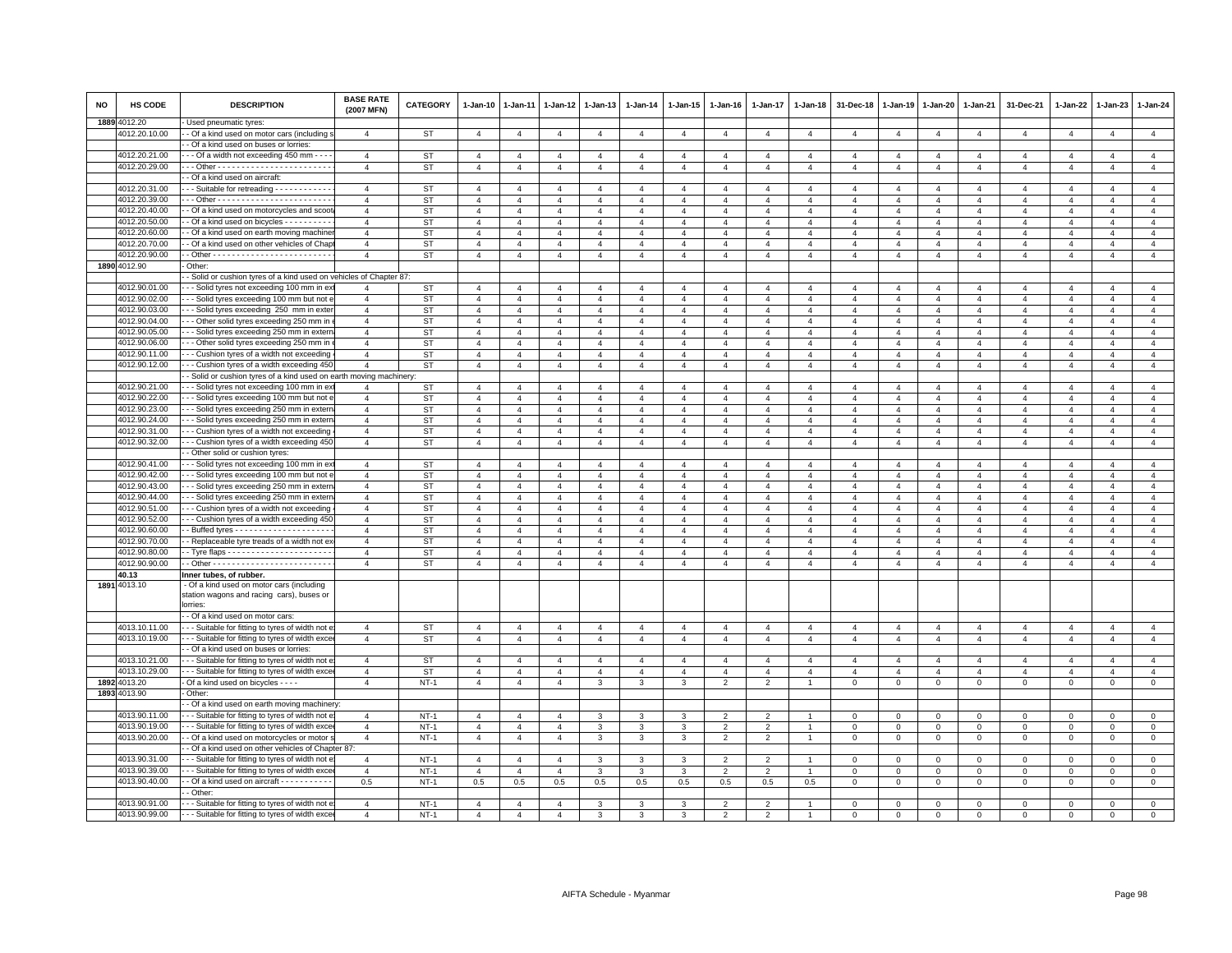| NO | HS CODE                        | <b>DESCRIPTION</b>                                                                                | <b>BASE RATE</b><br>(2007 MFN) | <b>CATEGORY</b> | 1-Jan-10        | 1-Jan-11   | $1-Jan-12$      | 1-Jan-13       | 1-Jan-14       | 1-Jan-15                | 1-Jan-16     | 1-Jan-17       | 1-Jan-18       | 31-Dec-18    | 1-Jan-19    | 1-Jan-20     | 1-Jan-21       | 31-Dec-21    | 1-Jan-22     | 1-Jan-23     | 1-Jan-24     |
|----|--------------------------------|---------------------------------------------------------------------------------------------------|--------------------------------|-----------------|-----------------|------------|-----------------|----------------|----------------|-------------------------|--------------|----------------|----------------|--------------|-------------|--------------|----------------|--------------|--------------|--------------|--------------|
|    | 40.14                          | Hygienic or pharmaceutical articles<br>(including teats), of vulcanised rubber<br>other than hard |                                |                 |                 |            |                 |                |                |                         |              |                |                |              |             |              |                |              |              |              |              |
|    | 1894 4014.10                   | - Sheath contraceptives - - - -                                                                   | $5\overline{5}$                | $NT-1$          | $5\phantom{.0}$ | $\sqrt{5}$ | $5\phantom{.0}$ | $\overline{4}$ | $\overline{4}$ | $\overline{4}$          | $\mathbf{3}$ | $\overline{3}$ | 2              | $\mathsf 0$  | $\mathsf 0$ | $\mathbf{0}$ | $\mathbf 0$    | $\mathbf{0}$ | $\mathbf{0}$ | $\circ$      | $\circ$      |
|    | 1895 4014.90                   | Other:                                                                                            |                                |                 |                 |            |                 |                |                |                         |              |                |                |              |             |              |                |              |              |              |              |
|    | 4014.90.10.00                  | - Teats for feeding bottles and similar kind                                                      | 5                              | $NT-1$          | 5               | 5          | 5               | $\overline{4}$ | $\overline{4}$ | $\overline{4}$          | 3            | 3              | $\overline{2}$ | $\mathbf 0$  | 0           | $\mathbf 0$  | $\mathbf 0$    | $\mathbf 0$  | $\mathbf 0$  | $\mathbf 0$  | $\mathbf 0$  |
|    | 4014.90.20.00                  |                                                                                                   | 5                              | $NT-1$          | 5               | $\sqrt{5}$ | 5               | $\overline{4}$ | $\overline{4}$ | $\overline{4}$          | $\mathbf{R}$ | 3              | $\mathcal{P}$  | $\mathbf{0}$ | $\Omega$    | $\mathbf 0$  | $\mathbf 0$    | $\mathbf 0$  | $\Omega$     | $\Omega$     | $\circ$      |
|    | 4014.90.30.00                  | - Ice or hot water bags - - - - - - - - - - - - -                                                 | $\overline{5}$                 | $NT-1$          | 5               | 5          | 5               | $\overline{4}$ | $\overline{4}$ | $\overline{4}$          | 3            | 3              | $\overline{2}$ | $\mathbf 0$  | $\mathsf 0$ | $\mathsf 0$  | $\mathbf 0$    | $\mathbf 0$  | $\Omega$     | $\mathbf 0$  | $\mathsf 0$  |
|    | 4014.90.90.00                  |                                                                                                   | 5                              | $NT-1$          | $5\phantom{.0}$ | 5          | 5               | $\overline{4}$ | $\overline{4}$ | $\overline{4}$          | 3            | $\mathbf{3}$   | $\overline{2}$ | $\mathsf 0$  | $\mathbf 0$ | $\mathbf 0$  | $\circ$        | $\mathbf 0$  | $\mathbf 0$  | $\mathbf 0$  | $\circ$      |
|    |                                | Articles of apparel and clothing<br>accessories (including gloves, mittens                        |                                |                 |                 |            |                 |                |                |                         |              |                |                |              |             |              |                |              |              |              |              |
|    | 40.15                          | and mitts), for all                                                                               |                                |                 |                 |            |                 |                |                |                         |              |                |                |              |             |              |                |              |              |              |              |
|    | 1896 4015.11                   | - Surgical - -                                                                                    | $\mathfrak{p}$                 | EL              |                 |            |                 |                |                |                         |              |                |                |              |             |              |                |              |              |              |              |
|    | 1897 4015.19                   | - Other - - - - - - - - - - - - - -<br>Other:                                                     | 20                             | $NT-1$          | 20              | 17.5       | 15              | 15             | 12.5           | 11                      | 9            | 7.5            | -5             | $\mathbf 0$  | $\mathbf 0$ | $\Omega$     | $\mathbf 0$    | $\mathsf 0$  | $\Omega$     | $\mathbf{0}$ | $\mathbf{0}$ |
|    | 1898 4015.90                   |                                                                                                   |                                |                 |                 |            |                 |                |                |                         |              |                |                |              |             |              |                |              |              |              |              |
|    | 4015.90.10.00<br>4015.90.20.00 |                                                                                                   | 20                             | EL.             |                 |            |                 |                |                |                         |              |                |                |              |             |              |                |              |              |              |              |
|    |                                | - Of a kind plated with lead for X-ray prote                                                      | 20                             | EL.             |                 |            |                 |                |                |                         |              |                |                |              |             |              |                |              |              |              |              |
|    | 4015.90.90.00                  | Other articles of vulcanised rubber                                                               | 20                             | EL              |                 |            |                 |                |                |                         |              |                |                |              |             |              |                |              |              |              |              |
|    | 40.16                          | other than hard rubber.                                                                           |                                |                 |                 |            |                 |                |                |                         |              |                |                |              |             |              |                |              |              |              |              |
|    | 1899 4016.10                   | - Of cellular rubber - - - - - - - - - - - -                                                      | 5                              | $NT-1$          | $5\overline{5}$ | 5          | 5               | $\overline{4}$ | $\overline{4}$ | $\overline{a}$          | 3            | 3              | $\mathcal{P}$  | $\mathbf 0$  | $\Omega$    | $\mathbf 0$  | $\overline{0}$ | $\mathbf 0$  | $\Omega$     | $\mathbf{0}$ | $\mathbf{0}$ |
|    | 1900 4016.91                   | - Floor coverings and mats:                                                                       |                                |                 |                 |            |                 |                |                |                         |              |                |                |              |             |              |                |              |              |              |              |
|    | 4016.91.10.00                  |                                                                                                   | $5\overline{5}$                | $NT-1$          | 5               | 5          | 5               | $\overline{4}$ | $\overline{4}$ | $\overline{\mathbf{4}}$ | 3            | 3              | $\overline{2}$ | $\mathbf 0$  | $\mathbf 0$ | $\mathbf 0$  | $\mathbf 0$    | $\mathbf 0$  | $\Omega$     | $\mathbf{0}$ | $\mathbf 0$  |
|    | 4016.91.90.00                  |                                                                                                   | 5                              | $NT-1$          | $5\overline{5}$ | 5          | $5\overline{5}$ | $\overline{4}$ | $\overline{4}$ | $\overline{4}$          | 3            | 3              | $\overline{2}$ | $\mathbf 0$  | $\mathsf 0$ | 0            | $\mathbf 0$    | $\mathbf 0$  | 0            | $\mathbf 0$  | $\mathbf 0$  |
|    | 1901 4016.92                   | - Erasers -                                                                                       | 3                              | EL              |                 |            |                 |                |                |                         |              |                |                |              |             |              |                |              |              |              |              |
|    | 1902 4016.93                   | - Gaskets, washers and other seals:                                                               |                                |                 |                 |            |                 |                |                |                         |              |                |                |              |             |              |                |              |              |              |              |
|    | 4016.93.10.00                  | - - Packing for electrolytic capacitors - - -                                                     | $\overline{1}$                 | EL.             |                 |            |                 |                |                |                         |              |                |                |              |             |              |                |              |              |              |              |
|    | 4016.93.90.00                  |                                                                                                   | $\overline{1}$                 | EL.             |                 |            |                 |                |                |                         |              |                |                |              |             |              |                |              |              |              |              |
|    | 1903 4016.94                   | - Boat or dock fenders, whether or not                                                            |                                |                 |                 |            |                 |                |                |                         |              |                |                |              |             |              |                |              |              |              |              |
|    |                                |                                                                                                   | 5                              | $NT-1$          | 5               | 5          | 5               | $\overline{4}$ | $\overline{a}$ | $\overline{4}$          | 3            | $\mathbf{3}$   | $\overline{2}$ | $\mathsf 0$  | $\mathsf 0$ | $\mathsf 0$  | $\mathbf 0$    | $\mathsf 0$  | $\mathsf 0$  | $\mathsf 0$  | $\mathbf 0$  |
|    | 1904 4016.95                   | - - Other inflatable articles - - - - -                                                           | 5                              | $NT-1$          | 5 <sup>5</sup>  | 5          | 5               | $\overline{4}$ | $\overline{4}$ | $\overline{4}$          | 3            | $\mathbf{3}$   | 2              | $\mathbf 0$  | $\mathbf 0$ | $\mathbf{0}$ | $\circ$        | $\mathbf{0}$ | $\mathbf{0}$ | $\circ$      | $\mathbf{0}$ |
|    | 1905 4016.99                   | - - Other:                                                                                        |                                |                 |                 |            |                 |                |                |                         |              |                |                |              |             |              |                |              |              |              |              |
|    |                                | - - Parts and accessories for vehicles of Chapter 87:                                             |                                |                 |                 |            |                 |                |                |                         |              |                |                |              |             |              |                |              |              |              |              |
|    | 4016.99.11.00                  | - - - - For motor vehicles of heading 87.02,                                                      | 5                              | EL.             |                 |            |                 |                |                |                         |              |                |                |              |             |              |                |              |              |              |              |
|    | 4016.99.12.00                  | ---- For motor vehicles of headings 87.09                                                         | 5                              | EL              |                 |            |                 |                |                |                         |              |                |                |              |             |              |                |              |              |              |              |
|    | 4016.99.13.00                  | --- Mudquards for bicycles ---------                                                              | $5\phantom{.0}$                | EL.             |                 |            |                 |                |                |                         |              |                |                |              |             |              |                |              |              |              |              |
|    | 4016.99.14.00                  | Other bicycle parts                                                                               | 5                              | EL.             |                 |            |                 |                |                |                         |              |                |                |              |             |              |                |              |              |              |              |
|    | 4016.99.15.00                  | ---- Accessories for bicycles ---------                                                           | 5                              | EL              |                 |            |                 |                |                |                         |              |                |                |              |             |              |                |              |              |              |              |
|    | 4016.99.16.00                  | - - - For carriages for disable persons - - -                                                     | 5                              | EL              |                 |            |                 |                |                |                         |              |                |                |              |             |              |                |              |              |              |              |
|    | 4016.99.19.00                  | --- Other ------------------------                                                                | 5                              | EL.             |                 |            |                 |                |                |                         |              |                |                |              |             |              |                |              |              |              |              |
|    | 4016.99.20.00                  | - - Parts and accessories of rotochutes of                                                        | 5                              | EL              |                 |            |                 |                |                |                         |              |                |                |              |             |              |                |              |              |              |              |
|    | 4016.99.30.00                  | -- Rubber bands -----------------                                                                 | 5                              | EL              |                 |            |                 |                |                |                         |              |                |                |              |             |              |                |              |              |              |              |
|    | 4016.99.40.00                  | -- Deck fenders - - - - - - - - - - - - - - - - -                                                 | 5                              | EL.             |                 |            |                 |                |                |                         |              |                |                |              |             |              |                |              |              |              |              |
|    | 4016.99.50.00                  | --- Other articles of a kind used in machine                                                      | 5                              | EL              |                 |            |                 |                |                |                         |              |                |                |              |             |              |                |              |              |              |              |
|    |                                | - - Other:                                                                                        |                                |                 |                 |            |                 |                |                |                         |              |                |                |              |             |              |                |              |              |              |              |
|    | 4016.99.91.00                  |                                                                                                   | 5                              | EL.             |                 |            |                 |                |                |                         |              |                |                |              |             |              |                |              |              |              |              |
|    | 4016.99.92.00                  | --- Structural bearings including bridge be                                                       | 5                              | EL.             |                 |            |                 |                |                |                         |              |                |                |              |             |              |                |              |              |              |              |
|    | 4016.99.93.00                  | - - - - Rubber grommets and rubber covers                                                         | 5                              | EL.             |                 |            |                 |                |                |                         |              |                |                |              |             |              |                |              |              |              |              |
|    | 4016.99.94.00                  | - - - - Table mats and table covers - - - - - -                                                   | 5                              | EL.             |                 |            |                 |                |                |                         |              |                |                |              |             |              |                |              |              |              |              |
|    | 4016.99.95.00                  | - - - - Stoppers for pharmaceutical use - - -                                                     | $5\phantom{.0}$                | EL.             |                 |            |                 |                |                |                         |              |                |                |              |             |              |                |              |              |              |              |
|    | 4016.99.99.00                  |                                                                                                   | 5                              | EL.             |                 |            |                 |                |                |                         |              |                |                |              |             |              |                |              |              |              |              |
|    | 1906 4017.00                   | Hard rubber (for example, ebonite) in all<br>forms, including waste and scrap;                    | 5                              | $NT-1$          | 5               | 5          | 5               | $\overline{4}$ | $\overline{4}$ | $\overline{4}$          | 3            | $\mathbf{3}$   | $\overline{2}$ | $\mathbf 0$  | $\mathsf 0$ | $\mathsf 0$  | $\mathbf 0$    | $\mathsf 0$  | $\mathbf 0$  | $\mathbf 0$  | $\mathsf 0$  |
|    | 11.01                          | including buffalo ) or equine animals (<br>fresh, or salted, dried,                               |                                |                 |                 |            |                 |                |                |                         |              |                |                |              |             |              |                |              |              |              |              |
|    | 1907 4101.20                   | - Whole hides and skins, of a weight per<br>skin not exceeding 8 kg when simply dried,<br>10 kg   | 5                              | $NT-1$          | $5\phantom{.0}$ | 5          | $\overline{5}$  | $\overline{4}$ | $\overline{4}$ | $\overline{4}$          | 3            | $\mathbf{3}$   | $\overline{2}$ | $\mathbf 0$  | $\mathsf 0$ | $\mathsf 0$  | $\,0\,$        | $\mathsf 0$  | $\,0\,$      | $\mathbf 0$  | $\mathbf 0$  |
|    | 1908 4101.50                   | - Whole hides and skins, of a weight<br>exceeding $16$ kg - - - - - - - - - - - - - - -           | 5                              | $NT-1$          | 5               | 5          | 5               | $\overline{4}$ | $\overline{4}$ | $\overline{4}$          | 3            | 3              | $\overline{2}$ | $\mathbf 0$  | 0           | $\mathbf 0$  | $\mathbf 0$    | $\mathsf 0$  | $\mathbf 0$  | $\mathbf 0$  | $\mathbf 0$  |
|    | 1909 4101.90                   | - Other, including butts, bends and bellies -                                                     | $\overline{5}$                 | $NT-1$          | 5               | 5          | 5               | $\overline{a}$ | $\Delta$       | $\Delta$                | 3            | 3              | 2              | $\mathbf 0$  | $\Omega$    | $\mathbf 0$  | $\Omega$       | $\Omega$     | $\Omega$     | $\mathbf{0}$ | $\mathbf 0$  |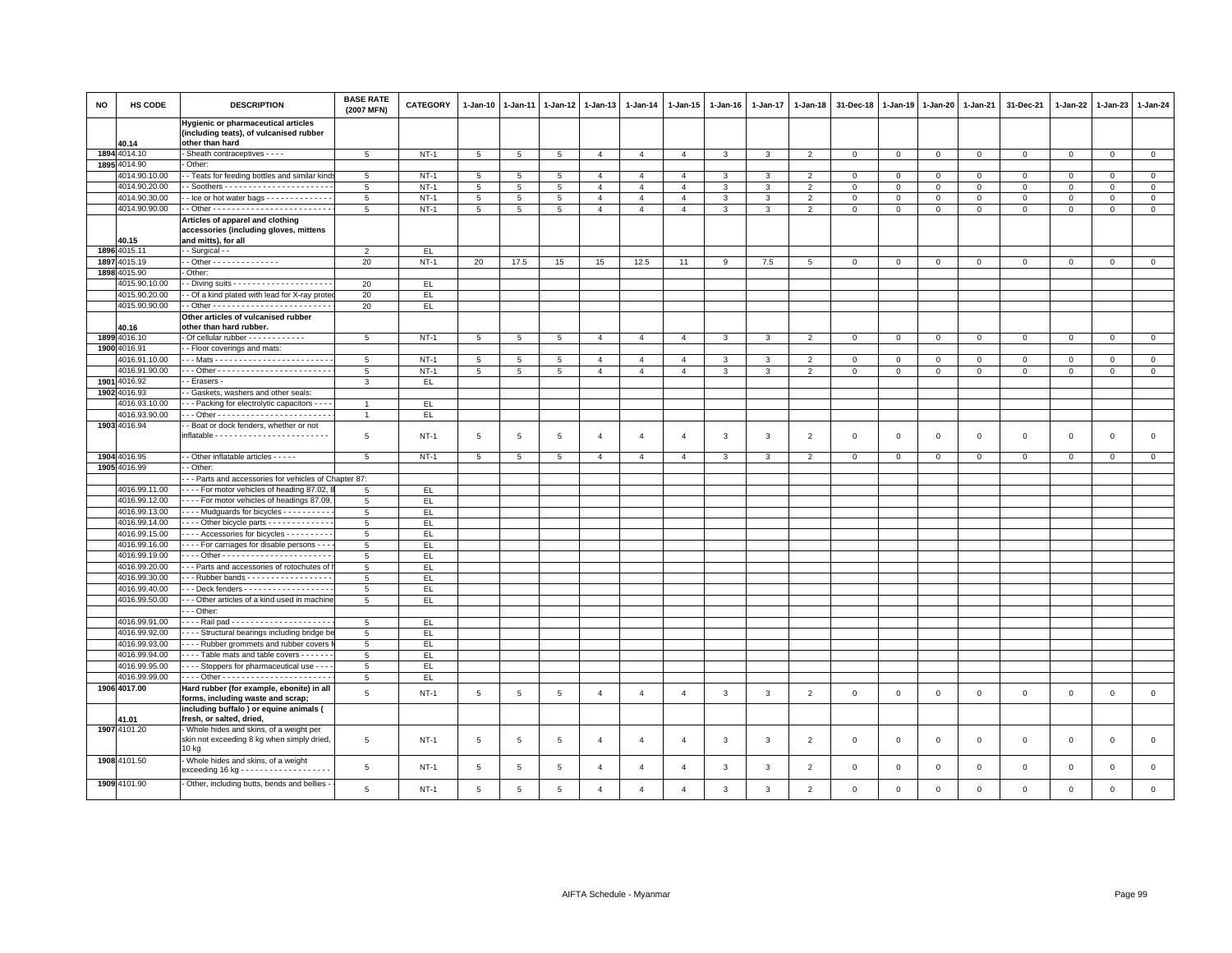| <b>NO</b> | HS CODE               | <b>DESCRIPTION</b>                                                                                  | <b>BASE RATE</b><br>(2007 MFN) | <b>CATEGORY</b> | 1-Jan-10        | 1-Jan-11   | 1-Jan-12        | 1-Jan-13                         | 1-Jan-14                         | 1-Jan-15        | 1-Jan-16       | 1-Jan-17       | 1-Jan-18       | 31-Dec-18    | 1-Jan-19     | 1-Jan-20     | 1-Jan-21     | 31-Dec-21           | 1-Jan-22    | 1-Jan-23       | 1-Jan-24                   |
|-----------|-----------------------|-----------------------------------------------------------------------------------------------------|--------------------------------|-----------------|-----------------|------------|-----------------|----------------------------------|----------------------------------|-----------------|----------------|----------------|----------------|--------------|--------------|--------------|--------------|---------------------|-------------|----------------|----------------------------|
|           |                       | Raw skins of sheep or lambs (fresh, or<br>salted, dried, limed, pickled or                          |                                |                 |                 |            |                 |                                  |                                  |                 |                |                |                |              |              |              |              |                     |             |                |                            |
|           | 41.02<br>1910 4102.10 | otherwise preserved,<br>- With wool on - - - - - - - -                                              | 5                              | $NT-1$          | 5               |            |                 | $\overline{4}$                   | $\overline{4}$                   | $\overline{4}$  | 3              | 3              | $\overline{2}$ | $\mathbf{0}$ | $\mathbf 0$  | $\mathbf 0$  | $\mathbf 0$  | $\mathbf{0}$        | $\mathbf 0$ | $\overline{0}$ |                            |
|           | 1911 4102.21          | - Pickled - - - - - - - - - - - -                                                                   | 5                              | $NT-1$          | $5\phantom{.0}$ | 5          | 5               |                                  |                                  |                 |                |                |                | $\mathbf 0$  | $\Omega$     | $\mathbf{0}$ |              |                     | $\mathbf 0$ |                | $\mathbf 0$<br>$\mathbf 0$ |
|           | 1912 4102.29          | - Other - - - - - - - - - - - - -                                                                   | 5                              | $NT-1$          |                 | 5          | 5               | $\overline{4}$<br>$\overline{4}$ | $\overline{4}$<br>$\overline{4}$ | $\overline{4}$  | 3              | 3              | $\overline{2}$ |              |              |              | $\mathsf 0$  | $\mathbf 0$         |             | $\mathbf 0$    | $\overline{0}$             |
|           |                       |                                                                                                     |                                |                 | $\,$ 5 $\,$     | $\sqrt{5}$ | $5\overline{5}$ |                                  |                                  | $\overline{4}$  | 3              | $\mathbf{3}$   | $\overline{2}$ | $\mathbf 0$  | $\mathsf 0$  | $\mathbf 0$  | $\,0\,$      | $\mathbf 0$         | $\mathsf 0$ | $\overline{0}$ |                            |
|           | 41.03                 | Other raw hides and skins (fresh, or<br>salted, dried, limed, pickled or<br>otherwise preserved,    |                                |                 |                 |            |                 |                                  |                                  |                 |                |                |                |              |              |              |              |                     |             |                |                            |
|           | 1913 4103.10          | - Of goats or kids - - - - - - - -                                                                  | 5                              | $NT-1$          | $\overline{5}$  | 5          | 5               | $\overline{4}$                   | $\overline{4}$                   | $\overline{4}$  | 3              | 3              | $\mathfrak{p}$ | $\Omega$     | $\Omega$     | $\Omega$     | $\Omega$     | $\Omega$            | $\Omega$    | $\mathbf 0$    | $\mathbf 0$                |
| 1914      | 4103.20               | Of reptiles - - - - - - - - - - - - -                                                               | 5                              | $NT-1$          | 5               | 5          | $\overline{5}$  | $\overline{4}$                   | $\overline{4}$                   | $\overline{4}$  | 3              | 3              | $\overline{2}$ | $\Omega$     | $\Omega$     | $\mathbf 0$  | $\mathsf 0$  | $\mathbf 0$         | $\mathsf 0$ | $\mathsf 0$    | $\mathbf 0$                |
| 1915      | 4103.30               | - Of swine - - - - - - - - - -                                                                      | 5                              | $NT-1$          | 5               | $\sqrt{5}$ | $5\phantom{.0}$ | $\overline{4}$                   | $\overline{4}$                   | $\overline{4}$  | 3              | $\mathbf{3}$   | $\overline{2}$ | $\Omega$     | $\Omega$     | $\Omega$     | $\mathbf 0$  | $\mathbf 0$         | $\mathbf 0$ | $\mathbf{0}$   | $\mathsf 0$                |
|           | 1916 4103.90          | Other - - - - - - - - - - - - - - - - -                                                             | 5                              | $NT-1$          | 5 <sup>5</sup>  | 5          | 5               | $\overline{4}$                   | $\overline{4}$                   | $\overline{4}$  | 3              | $\mathbf{3}$   | $\overline{2}$ | $\mathbf{0}$ | $\mathbf{0}$ | $\mathbf{0}$ | $\mathbf{0}$ | $\mathbf{0}$        | $\mathbf 0$ | $\mathbf{0}$   | $\mathbf{0}$               |
|           | 1.04                  | Tanned or crust hides and skins of<br>bovine (including buffalo) or equine<br>animals, without hair |                                |                 |                 |            |                 |                                  |                                  |                 |                |                |                |              |              |              |              |                     |             |                |                            |
|           | 1917 4104.11          | - Full grains, unsplit; grain splits                                                                |                                |                 |                 |            |                 |                                  |                                  |                 |                |                |                |              |              |              |              |                     |             |                |                            |
|           | 4104.11.10.00         | - - Chrome-wet-blue hides and skins - -                                                             | 7.5                            | EL.             |                 |            |                 |                                  |                                  |                 |                |                |                |              |              |              |              |                     |             |                |                            |
|           | 4104.11.20.00         | - - Bovine leather, vegetable pre-tanned                                                            | $7.5\,$                        | EL.             |                 |            |                 |                                  |                                  |                 |                |                |                |              |              |              |              |                     |             |                |                            |
|           | 4104.11.90.00         |                                                                                                     | 7.5                            | EL.             |                 |            |                 |                                  |                                  |                 |                |                |                |              |              |              |              |                     |             |                |                            |
|           | 1918 4104.19          | - Other                                                                                             |                                |                 |                 |            |                 |                                  |                                  |                 |                |                |                |              |              |              |              |                     |             |                |                            |
|           | 4104.19.10.00         | - - Chrome-wet-blue hides and skins -                                                               | 7.5                            | $NT-1$          | 7.5             | 7.5        | 7.5             | 6                                | 6                                | 5               | 5              | 5              | 3              |              | $^{\circ}$   | $\mathbf 0$  | $\Omega$     | $\mathbf 0$         | $^{\circ}$  | $\mathbf 0$    | $\mathbf 0$                |
|           | 4104.19.20.00         | - - Bovine leather, vegetable pre-tanned                                                            | 7.5                            | $NT-1$          | 7.5             | 7.5        | 7.5             | $6\phantom{.}6$                  | 6                                | 5               | 5              | $\overline{5}$ | 3              | $\Omega$     | $\Omega$     | $\Omega$     | $\mathbf 0$  | $\mathbf 0$         | $\Omega$    | $\mathbf 0$    | $\mathsf 0$                |
|           | 4104.19.90.00         |                                                                                                     | 7.5                            | $NT-1$          | 7.5             | 7.5        | 7.5             | 6                                | 6                                | $5^{\circ}$     | 5              | 5              | 3              | $\mathbf 0$  | $\Omega$     | $\mathbf{0}$ | $\mathbf{0}$ | $\mathbf{0}$        | $\mathbf 0$ | $\circ$        | $\mathbf{0}$               |
|           | 1919 4104.41          | - Full grains, unsplit; grain splits:                                                               |                                |                 |                 |            |                 |                                  |                                  |                 |                |                |                |              |              |              |              |                     |             |                |                            |
|           | 4104.41.10.00         | -- Crust vegetable (semi-tanned) hides ar                                                           | 7.5                            | $NT-1$          | 7.5             | 7.5        | 7.5             | 6                                | 6                                | 5               | 5              | 5              | 3              | $\Omega$     | $\mathbf 0$  | $\mathbf 0$  | $\mathbf 0$  | $\mathbf{0}$        | $\mathbf 0$ | $\overline{0}$ | $\mathbf{0}$               |
|           | 4104.41.90.00         | - - Other - - - - - - - - - - - - - - - - <del>- - - - - - -</del> - -                              | 7.5                            | $NT-1$          | 7.5             | 7.5        | 7.5             | 6                                | 6                                | $\overline{5}$  | 5              | 5              | 3              | $\mathbf 0$  | $\mathbf 0$  | $\mathsf 0$  | $\mathbf 0$  | $\mathbf 0$         | $\mathsf 0$ | $\mathbf 0$    | $\mathsf 0$                |
|           | 1920 4104.49          | - Other:                                                                                            |                                |                 |                 |            |                 |                                  |                                  |                 |                |                |                |              |              |              |              |                     |             |                |                            |
|           | 4104.49.10.00         | - - Crust vegetable (semi-tanned) hides ar                                                          | 7.5                            | $NT-1$          | 7.5             | 7.5        | 7.5             | 6                                | 6                                | 5               | 5              | 5              | 3              | $\Omega$     | $\mathbf 0$  | $\mathbf 0$  | $\mathbf 0$  | $\mathbf{0}$        | $\mathbf 0$ | $\overline{0}$ | $\mathbf{0}$               |
|           | 4104.49.90.00         |                                                                                                     | 7.5                            | $NT-1$          | 7.5             | 7.5        | 7.5             | 6                                | 6                                | $5\overline{5}$ | 5              | 5              | 3              | $^{\circ}$   | $\mathbf 0$  | $\mathbf 0$  | $\mathbf 0$  | $\mathbf 0$         | 0           | $\mathbf 0$    | $\mathbf 0$                |
|           | 11.05                 | Tanned or crust skins of sheep or<br>lambs, without wool on, whether or<br>not split, but not       |                                |                 |                 |            |                 |                                  |                                  |                 |                |                |                |              |              |              |              |                     |             |                |                            |
|           | 1921 4105.10          | - In the wet state (including wet-blue):                                                            |                                |                 |                 |            |                 |                                  |                                  |                 |                |                |                |              |              |              |              |                     |             |                |                            |
|           | 4105.10.10.00         |                                                                                                     | 7.5                            | $NT-1$          | 7.5             | 7.5        | 7.5             | $6\phantom{.}6$                  | 6                                | 5               | 5              | 5              | 3              | $\mathbf 0$  | $\mathsf 0$  | $\mathbf 0$  | $\mathbf 0$  | $\mathbf 0$         | $\mathsf 0$ | $\mathbf 0$    | $\mathbf 0$                |
|           | 4105.10.20.00         | - Vegetable pre-tanned - - - - - - - - - - - -                                                      | 7.5                            | $NT-1$          | 7.5             | 7.5        | 7.5             | 6                                | 6                                | $5\overline{5}$ | 5              | 5              | 3              | $\mathbf 0$  | 0            | $\mathbf 0$  | $\mathbf 0$  | $\mathbf 0$         | 0           | $\mathbf 0$    | $\mathbf{O}$               |
|           | 4105.10.30.00         | - Chrome-wet-blue skins - - - - - - - - - - -                                                       | 7.5                            | $NT-1$          | 7.5             | 7.5        | 7.5             | 6                                | 6                                | $5^{\circ}$     | $5^{\circ}$    | $\overline{5}$ | 3              | $\Omega$     | $\Omega$     | $\Omega$     | $\Omega$     | $\Omega$            | $\Omega$    | $\Omega$       | $\Omega$                   |
|           | 4105.10.90.00         |                                                                                                     | $7.5\,$                        | $NT-1$          | 7.5             | 7.5        | 7.5             | 6                                | 6                                | 5               | 5              | 5              | 3              | $^{\circ}$   | $\mathbf 0$  | $\mathbf 0$  | $\mathbf 0$  | $\mathbf 0$         | 0           | $\mathsf 0$    | $\mathbf 0$                |
|           | 1922 4105.30          | - In the dry state (crust) $- - -$                                                                  | $7.5\,$                        | $NT-1$          | 7.5             | 7.5        | 7.5             | 6                                | 6                                | $5\overline{5}$ | 5              | $\overline{5}$ | 3              | $\mathbf 0$  | $\Omega$     | $\mathbf 0$  | $\mathbf{0}$ | 0                   | 0           | $\overline{0}$ | $\mathbf{O}$               |
|           | 41.06                 | Tanned or crust hides and skins of<br>other animals, without wool or hair on,<br>whether or not     |                                |                 |                 |            |                 |                                  |                                  |                 |                |                |                |              |              |              |              |                     |             |                |                            |
|           | 1923 4106.21          | - In the wet state (including wet-blue):                                                            |                                |                 |                 |            |                 |                                  |                                  |                 |                |                |                |              |              |              |              |                     |             |                |                            |
|           | 4106.21.10.00         | -- Vegetable pre-tanned - - - - - - - - - -                                                         | 7.5                            | EL.             |                 |            |                 |                                  |                                  |                 |                |                |                |              |              |              |              |                     |             |                |                            |
|           | 4106.21.20.00         | - - Chrome-wet-blue skins - - - - - - - - - -                                                       | 7.5                            | EL.             |                 |            |                 |                                  |                                  |                 |                |                |                |              |              |              |              |                     |             |                |                            |
|           | 4106.21.90.00         |                                                                                                     | 7.5                            | EL.             |                 |            |                 |                                  |                                  |                 |                |                |                |              |              |              |              |                     |             |                |                            |
|           | 1924 4106.22          | - In the dry state (crust) - - - - -                                                                | 7.5                            | $NT-1$          | 7.5             | 7.5        | 7.5             | 6                                | 6                                | 5               | 5              | 5              | 3              | 0            | $\mathbf 0$  | $\mathbf 0$  | $\mathbf{0}$ | $\mathbf{0}$        | $\circ$     | $\mathbf{0}$   | $\mathbf{0}$               |
|           | 1925 4106.31          | - In the wet state (including wet-blue)                                                             |                                |                 |                 |            |                 |                                  |                                  |                 |                |                |                |              |              |              |              |                     |             |                |                            |
|           | 4106.31.10.00         | - - Chrome-wet-blue skins - - - - - - - - - -                                                       | 7.5                            | $NT-1$          | 7.5             | 7.5        | 7.5             | 6                                | 6                                | 5               | 5              | 5              | 3              | 0            | 0            | $\mathbf 0$  | $\mathbf 0$  | $\mathbf 0$         | 0           | $\mathbf 0$    | $\mathbf 0$                |
|           | 4106.31.90.00         |                                                                                                     | 7.5                            | $NT-1$          | 7.5             | 7.5        | 7.5             | 6                                | 6                                | $5\phantom{.0}$ | 5              | 5              | 3              | 0            | $\mathsf 0$  | $\mathbf 0$  | $\mathbf 0$  | 0                   | 0           | $\circ$        | $\mathbf 0$                |
|           | 1926 4106.32          | - In the dry state (crust):                                                                         |                                |                 |                 |            |                 |                                  |                                  |                 |                |                |                |              |              |              |              |                     |             |                |                            |
|           | 1106.32.10.00         | - - Crust vegetable (semi-tanned) skins -                                                           | 7.5                            | $NT-1$          | 7.5             | 7.5        | 7.5             | 6                                | 6                                | 5               | 5              | 5              | 3              | $^{\circ}$   | $\mathbf 0$  | $\mathbf 0$  | $\mathbf 0$  | $\circ$             | 0           | $\mathbf 0$    | $\mathbf 0$                |
|           | 4106.32.90.00         |                                                                                                     | $7.5\,$                        | $NT-1$          | 7.5             | 7.5        | 7.5             | $6\phantom{.0}$                  | 6                                | $5\phantom{.0}$ | 5              | $\,$ 5 $\,$    | 3              | $\mathbf 0$  | $\Omega$     | $\mathsf 0$  | $\,0\,$      | $\mathsf{O}\xspace$ | $\mathbf 0$ | $\overline{0}$ | $\mathsf 0$                |
|           | 1927 4106.40          | Of reptiles:                                                                                        |                                |                 |                 |            |                 |                                  |                                  |                 |                |                |                |              |              |              |              |                     |             |                |                            |
|           | 4106.40.10.00         | - Vegetable pre-tanned - - - - - - - - - - - -                                                      | 7.5                            | $NT-1$          | 7.5             | 7.5        | 7.5             | $6\phantom{.}6$                  | 6                                | $\overline{5}$  | $\overline{5}$ | 5              | 3              | $^{\circ}$   | $\Omega$     | $\mathbf 0$  | $\mathsf 0$  | $\mathbf 0$         | 0           | $\mathbf 0$    | $\mathsf 0$                |
|           | 4106.40.20.00         | - Chrome-we t-blue skins - - - - - - - - - - -                                                      | 7.5                            | $NT-1$          | 7.5             | 7.5        | 7.5             | $6\phantom{.0}$                  | 6                                | $5\phantom{.0}$ | 5              | $\overline{5}$ | 3              | $\mathbf 0$  | $\mathsf 0$  | $\Omega$     | $\mathbf 0$  | $\mathbf 0$         | $^{\circ}$  | $\mathbf 0$    | $\mathsf 0$                |
|           | 4106.40.90.00         |                                                                                                     | 7.5                            | $NT-1$          | 7.5             | 7.5        | 7.5             | 6                                | 6                                | 5               | 5              | 5              | 3              | $\mathbf 0$  | $\mathbf 0$  | $\mathbf{0}$ | $\mathbf 0$  | $\mathbf 0$         | $\mathbf 0$ | $\overline{0}$ | $\mathbf{O}$               |
| 1928      | 4106.91               | - In the wet state (including wet-blue)                                                             |                                |                 |                 |            |                 |                                  |                                  |                 |                |                |                |              |              |              |              |                     |             |                |                            |
|           | 4106.91.10.00         | - - Chrome-wet-blue skins - - - - - - - - - -                                                       | 7.5                            | $NT-1$          | 7.5             | 7.5        | 7.5             | 6                                | 6                                | 5               | 5              | 5              | 3              | 0            | 0            | $\mathbf 0$  | $\mathbf 0$  | $\mathbf 0$         | 0           | $\mathbf 0$    | 0                          |
|           | 4106.91.90.00         |                                                                                                     | 7.5                            | $NT-1$          | 7.5             | 7.5        | 7.5             | 6                                | 6                                | $5\overline{5}$ | 5              | 5              | 3              | 0            | 0            | $\mathbf 0$  | $\mathbf{0}$ | $\mathbf 0$         | $\circ$     | $\overline{0}$ | $\mathbf{O}$               |
|           | 1929 4106.92          | - In the dry state (crust)                                                                          |                                |                 |                 |            |                 |                                  |                                  |                 |                |                |                |              |              |              |              |                     |             |                |                            |
|           | 4106.92.10.00         | - - Crust vegetable (semi-tanned) skins -                                                           | 7.5                            | $NT-1$          | 7.5             | 7.5        | 7.5             | 6                                | 6                                | 5               | 5              | 5              | 3              | $^{\circ}$   | $\mathbf 0$  | $\mathbf 0$  | $\mathbf 0$  | $\mathbf 0$         | 0           | $\mathbf 0$    | $\mathbf{O}$               |
|           | 4106.92.90.00         |                                                                                                     | 7.5                            | $NT-1$          | 7.5             | 7.5        |                 |                                  |                                  |                 | 5              |                |                |              | $\mathbf 0$  |              |              |                     |             | $\mathsf 0$    | $\mathbf 0$                |
|           |                       |                                                                                                     |                                |                 |                 |            | 7.5             | 6                                | 6                                | $5\overline{5}$ |                | 5              | 3              | 0            |              | $\mathbf 0$  | $\mathsf 0$  | 0                   | $\circ$     |                |                            |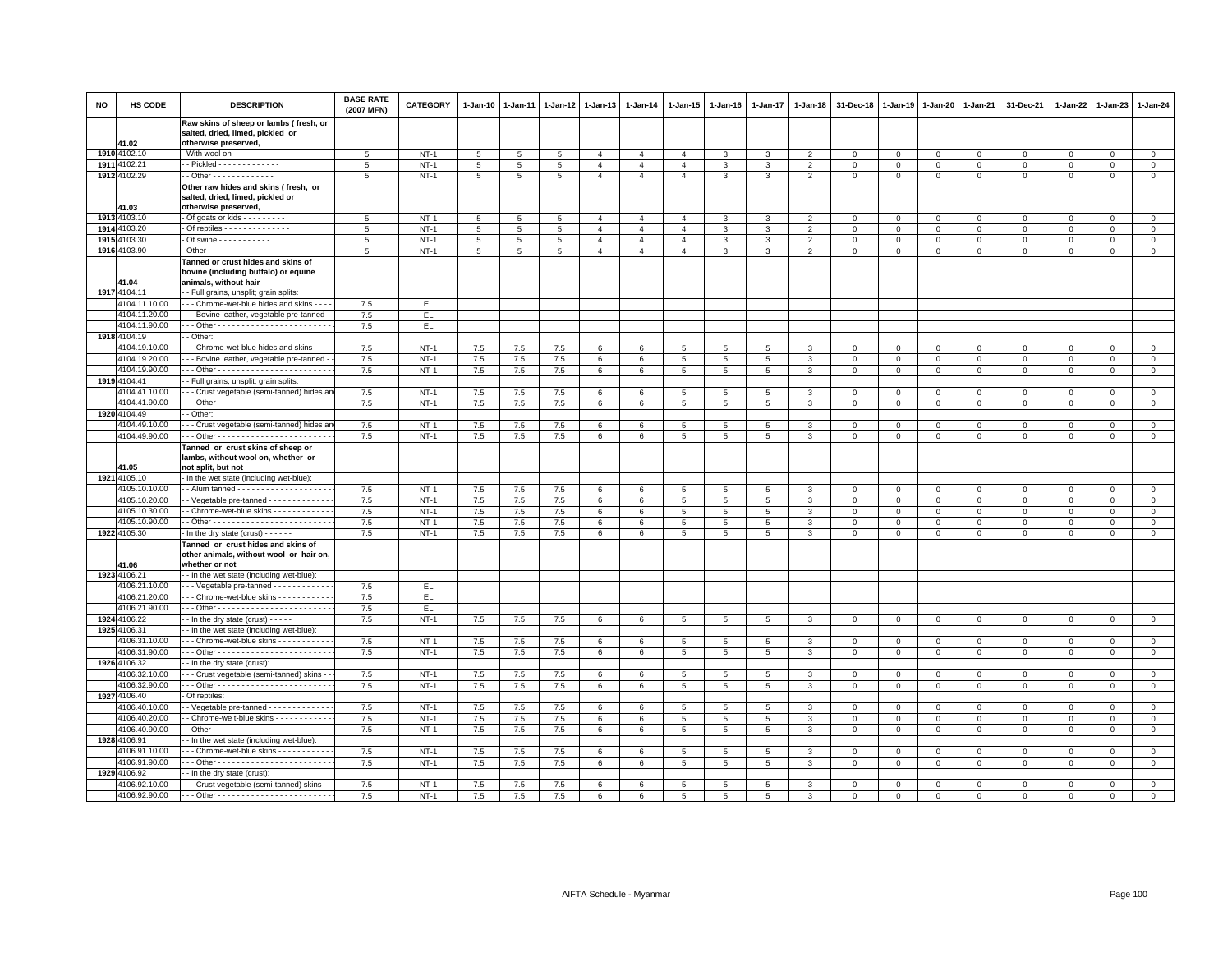| <b>NO</b> | HS CODE       | <b>DESCRIPTION</b>                                                                                    | <b>BASE RATE</b><br>(2007 MFN) | <b>CATEGORY</b> | 1-Jan-10 | 1-Jan-11 | 1-Jan-12 | 1-Jan-13 | 1-Jan-14        | 1-Jan-15        | 1-Jan-16        | 1-Jan-17        | $1 - Jan-18$   | 31-Dec-18      | 1-Jan-19                | 1-Jan-20       | 1-Jan-21       | 31-Dec-21      | 1-Jan-22       | 1-Jan-23       | $1 - Jan-24$    |
|-----------|---------------|-------------------------------------------------------------------------------------------------------|--------------------------------|-----------------|----------|----------|----------|----------|-----------------|-----------------|-----------------|-----------------|----------------|----------------|-------------------------|----------------|----------------|----------------|----------------|----------------|-----------------|
|           | 41.07         | Leather further prepared after tanning<br>or crusting, including parchment -<br>dressed leather, of   |                                |                 |          |          |          |          |                 |                 |                 |                 |                |                |                         |                |                |                |                |                |                 |
|           | 1930 4107.11  | -- Full grains, unsplit - - - - -                                                                     | 7.5                            | $NT-1$          | 7.5      | 7.5      | 7.5      | 6        | $6\phantom{.0}$ | $5\overline{5}$ | 5               | 5               | 3              | $\mathbf 0$    | $\mathbb O$             | $\circ$        | $\circ$        | $\mathsf 0$    | $\mathsf 0$    | $\mathsf 0$    | $\mathbf{0}$    |
|           | 1931 4107.12  | - Grain splits - - - - - - -                                                                          | 7.5                            | $NT-1$          | 7.5      | 7.5      | 7.5      | 6        | 6               | $\overline{5}$  | $5\overline{5}$ | 5               | 3              | $\mathbf 0$    | $\mathbb O$             | $\mathbf 0$    | $\mathbf{0}$   | $\mathsf 0$    | $\mathbf 0$    | $\mathbf 0$    | $\mathsf 0$     |
|           | 1932 4107.19  | $-$ Other $     -$                                                                                    | 7.5                            | $NT-1$          | $7.5\,$  | 7.5      | 7.5      | 6        | $\,6\,$         | 5               | $5\phantom{.0}$ | $\overline{5}$  | $\mathbf{3}$   | $\,0\,$        | $\mathbf 0$             | $\mathbf 0$    | $\mathsf 0$    | $\mathsf 0$    | $\mathbf 0$    | $\Omega$       | $\mathsf 0$     |
|           | 1933 4107.91  | - Full grains, unsplit - - - - - - - - -                                                              | 7.5                            | $NT-1$          | 7.5      | 7.5      | 7.5      | 6        | 6               | 5               | 5               | 5               | 3              | $\mathbf 0$    | $\mathbf{0}$            | $\mathbf 0$    | $\mathbf{O}$   | $\mathsf 0$    | 0              | 0              | $\mathbf 0$     |
| 1934      | 4107.92       | - Grain splits - - - - - - - - - -                                                                    | 7.5                            | $NT-1$          | 7.5      | 7.5      | 7.5      | 6        | $\,6\,$         | $\overline{5}$  | 5               | $\overline{5}$  | $\mathbf{3}$   | $\,0\,$        | $\overline{0}$          | $\,0\,$        | $\mathsf 0$    | $\mathsf 0$    | $\Omega$       | $\Omega$       | $\overline{0}$  |
|           | 1935 4107.99  | - Other - - - - - - - - - - - - - - - -                                                               | 7.5                            | $NT-1$          | 7.5      | 7.5      | 7.5      | 6        | 6               | 5 <sup>5</sup>  | $5\phantom{.0}$ | 5               | 3              | $\mathbf 0$    | $\mathbf{0}$            | $\mathbf{0}$   | $\circ$        | $\mathsf 0$    | $\mathbf 0$    | $\mathbf{0}$   | $\mathbf 0$     |
|           | 1936 4112.00  | Leather further prepared after tanning<br>or crusting,                                                | $7.5\,$                        | EL              |          |          |          |          |                 |                 |                 |                 |                |                |                         |                |                |                |                |                |                 |
|           | 41.13         | Leather further prepared after tanning<br>or crusting, including parchment -<br>dressed leather, of   |                                |                 |          |          |          |          |                 |                 |                 |                 |                |                |                         |                |                |                |                |                |                 |
|           | 1937 4113.10  | Of goats or kids - - - - - - - - - - -                                                                | 7.5                            | $NT-1$          | 7.5      | 7.5      | 7.5      | 6        | $6\phantom{.0}$ | 5               | 5               | 5               | 3              | $\mathbf 0$    | $\mathbf 0$             | $\mathsf 0$    | $\Omega$       | $\mathbf 0$    | $\Omega$       | $\mathbf 0$    | $\mathsf 0$     |
|           | 1938 4113.20  | - Of swine - - - - - - - - - - - - - -                                                                | 7.5                            | $NT-1$          | 7.5      | 7.5      | 7.5      | 6        | 6               | 5               | 5               | 5               | 3              | $\mathbf 0$    | $\mathbf{0}$            | $\mathbf 0$    | $\mathbf{0}$   | $\mathsf 0$    | $\mathbf 0$    | $\mathsf 0$    | $\mathbf 0$     |
|           | 1939 4113.30  | Of reptiles - - - - - - - - -                                                                         | 7.5                            | $NT-1$          | 7.5      | 7.5      | 7.5      | 6        | $\,6\,$         | $\overline{5}$  | 5               | $\overline{5}$  | 3              | $\mathbf 0$    | $\overline{\mathbf{0}}$ | $\overline{0}$ | $\mathsf 0$    | $\mathsf 0$    | $\Omega$       | $\Omega$       | $\overline{0}$  |
|           | 1940 4113.90  | - Other                                                                                               | 7.5                            | <b>ST</b>       | 7.5      | 7.5      | 7.5      | 7.5      | 6               | 6               | 6               | 6               | 5              | $5^{\circ}$    | 5 <sup>5</sup>          | 5              | 5              | 5              | 5              | 5              | 5               |
|           | 41.14         | Chamois (including combination<br>chamois) leather; patent leather and<br>patent laminated leather;   |                                |                 |          |          |          |          |                 |                 |                 |                 |                |                |                         |                |                |                |                |                |                 |
|           | 1941 4114.10  | - Chamois (including combination chamois)                                                             | 7.5                            | $NT-1$          | 7.5      | 7.5      | 7.5      | 6        | 6               | 5               | 5               | 5               | 3              | $\,0\,$        | $\overline{0}$          | $\mathbf 0$    | $\mathsf 0$    | $\mathsf 0$    | $\mathbf 0$    | $\mathsf 0$    | $\mathsf 0$     |
|           | 1942 4114.20  | - Patent leather and patent laminated<br>leather; metallised leather - - - - - - - - - - - -<br>$ -$  | 7.5                            | $NT-1$          | 7.5      | 7.5      | 7.5      | 6        | 6               | 5               | 5               | 5               | 3              | $\mathbf 0$    | $\overline{0}$          | $\overline{0}$ | $\mathbf{0}$   | $\mathsf 0$    | 0              | 0              | $\mathbf 0$     |
|           | 41.15         | Composition leather with a basis of<br>leather or leather fibre, in slabs, sheets<br>or strip,        |                                |                 |          |          |          |          |                 |                 |                 |                 |                |                |                         |                |                |                |                |                |                 |
|           | 1943 4115.10  | Composition leather with a basis of<br>leather or leather fibre, in slabs, sheets or<br>strip,        | 7.5                            | $NT-1$          | 7.5      | 7.5      | 7.5      | 6        | $\,6\,$         | 5               | 5               | 5               | 3              | $\,0\,$        | $\overline{0}$          | $\,0\,$        | $\mathsf 0$    | $\mathsf 0$    | $\mathsf 0$    | $\mathsf 0$    | $\mathsf 0$     |
|           | 1944 4115.20  | - Parings and other waste of leather or of<br>composition leather, not suitable for the               | 7.5                            | $NT-1$          | 7.5      | 7.5      | 7.5      | 6        | 6               | 5               | 5               | 5               | 3              | $\,0\,$        | $\overline{0}$          | $\mathbf 0$    | $\mathbf{O}$   | $\mathsf 0$    | $\mathbf 0$    | $\mathbf 0$    | $\mathbf 0$     |
|           | 1945 4201.00  | Saddlery and harness for any animal<br>(including traces, leads, knee pads,                           | 7.5                            | $NT-1$          | 7.5      | 7.5      | 7.5      | 6        | 6               | 5               | 5               | 5               | 3              | $\mathbf 0$    | $\overline{0}$          | $\mathbf 0$    | $\mathbf{0}$   | $\mathbf 0$    | $\mathbf 0$    | $\mathbf 0$    | $\mathsf 0$     |
|           | 42.02         | Trunks, suit-cases, vanity-cases,<br>executive-cases, brief-cases, school<br>satchels, spectacle      |                                |                 |          |          |          |          |                 |                 |                 |                 |                |                |                         |                |                |                |                |                |                 |
|           | 1946 4202.11  | - With outer surface of leather, of - --                                                              |                                |                 |          |          |          |          |                 |                 |                 |                 |                |                |                         |                |                |                |                |                |                 |
|           | 4202.11.10.00 | --- School satchels -----------------                                                                 | 7.5                            | $NT-1$          | 7.5      | 7.5      | 7.5      | 6        | 6               | 5               | 5               | 5               | 3              | $\mathbf{0}$   | $\mathbf{0}$            | $\mathbf{0}$   | $\mathbf{0}$   | $\mathbf 0$    | $\mathbf 0$    | $\mathbf{0}$   | $\mathsf 0$     |
|           | 4202.11.90.00 |                                                                                                       | 7.5                            | $NT-1$          | 7.5      | 7.5      | 7.5      | 6        | 6               | $5\phantom{.0}$ | $5\phantom{.0}$ | $5\phantom{.0}$ | 3              | $\mathbf 0$    | $\mathbf{0}$            | $\mathbf 0$    | $\mathbf{0}$   | $\mathsf 0$    | $\mathbf 0$    | $\mathsf 0$    | $\mathbf 0$     |
|           | 1947 4202.12  | - With outer surface of plastics or of ----                                                           |                                |                 |          |          |          |          |                 |                 |                 |                 |                |                |                         |                |                |                |                |                |                 |
|           | 4202.12.10.00 | --- School satchels ----------------                                                                  | 7.5                            | $NT-1$          | 7.5      | 7.5      | 7.5      | 6        | 6               | 5               | 5               | 5               | 3              | $\Omega$       | $\Omega$                | $\Omega$       | $\mathbf{0}$   | $\mathbf 0$    | $\mathbf 0$    | $\mathbf 0$    | $\mathbf 0$     |
|           | 4202.12.90.00 |                                                                                                       | 7.5                            | $NT-1$          | 7.5      | 7.5      | 7.5      | 6        | 6               | 5 <sup>5</sup>  | $5^{\circ}$     | 5               | 3              | $\overline{0}$ | $\mathbf{0}$            | $\mathbf{0}$   | $\mathbf{0}$   | $\mathbf{0}$   | $\mathbf 0$    | $\mathbf{0}$   | $\mathbf{0}$    |
|           | 1948 4202.19  | - Other                                                                                               |                                |                 |          |          |          |          |                 |                 |                 |                 |                |                |                         |                |                |                |                |                |                 |
|           | 4202.19.10.00 | --- Of wood, iron, steel or zinc --------                                                             | 7.5                            | EL.             |          |          |          |          |                 |                 |                 |                 |                |                |                         |                |                |                |                |                |                 |
|           | 4202.19.20.00 | --- Of nickel or aluminium ------------                                                               | 7.5                            | EL.             |          |          |          |          |                 |                 |                 |                 |                |                |                         |                |                |                |                |                |                 |
|           | 1949 4202.21  | - With outer surface of leather, of<br>composition leather or of patent leather - -                   | 7.5                            | $NT-1$          | 7.5      | 7.5      | 7.5      | 6        | 6               | $5\phantom{.0}$ | 5               | 5               | 3              | $\mathbf 0$    | $\overline{0}$          | $\mathbf 0$    | $\mathbf{O}$   | $\mathsf 0$    | $\mathbf 0$    | $\mathbf 0$    | $\mathbf 0$     |
|           | 1950 4202.22  | - With outer surface of plastic sheeting or<br>of textile materials - - - - - - - - - - - - - - - -   | 7.5                            | $NT-1$          | 7.5      | 7.5      | 7.5      | 6        | $6\phantom{.0}$ | 5 <sub>5</sub>  | 5               | 5               | 3              | $\mathbf 0$    | $\overline{0}$          | $\mathbf 0$    | $\mathbf 0$    | $\mathsf 0$    | $\mathsf 0$    | $\mathsf 0$    | $\mathbf 0$     |
|           | 1951 4202.29  | - - Other - - - - - - - - - - - - -                                                                   | 7.5                            | $NT-1$          | 7.5      | 7.5      | 7.5      | 6        | 6               | $5\overline{5}$ | 5               | 5               | $\mathbf{3}$   | $\mathbf{0}$   | $\mathbf{0}$            | $\overline{0}$ | $\mathbf{0}$   | $\mathbf 0$    | $\mathbf 0$    | $\mathbf{0}$   | $\mathbf{0}$    |
|           | 1952 4202.31  | - With outer surface of leather, of<br>composition leather or of patent leather - -                   | 7.5                            | $NT-1$          | 7.5      | 7.5      | 7.5      | 6        | 6               | 5               | 5               | 5               | 3              | $\mathbf 0$    | $\overline{0}$          | $\mathbf 0$    | $\mathbf 0$    | $\mathsf 0$    | 0              | $\mathsf 0$    | $\mathbf 0$     |
|           | 1953 4202.32  | - With outer surface of plastic sheeting or<br>of textile materials - - - - - - - - - - - - - - - - - | 7.5                            | $NT-1$          | 7.5      | 7.5      | 7.5      | 6        | 6               | 5               | 5               | 5               | 3              | $\overline{0}$ | $\overline{0}$          | $\Omega$       | $\mathbf{0}$   | $\mathbf 0$    | $\mathbf 0$    | $\mathbf 0$    | $\circ$         |
|           | 1954 4202.39  | - - Other                                                                                             | 7.5                            | <b>ST</b>       | 7.5      | 7.5      | 7.5      | 7.5      | $\epsilon$      | $\epsilon$      | $\epsilon$      | 6               | $\overline{5}$ | 5              | 5                       | $5^{\circ}$    | $\overline{5}$ | $\overline{5}$ | $\overline{5}$ | $\overline{5}$ | $5\overline{5}$ |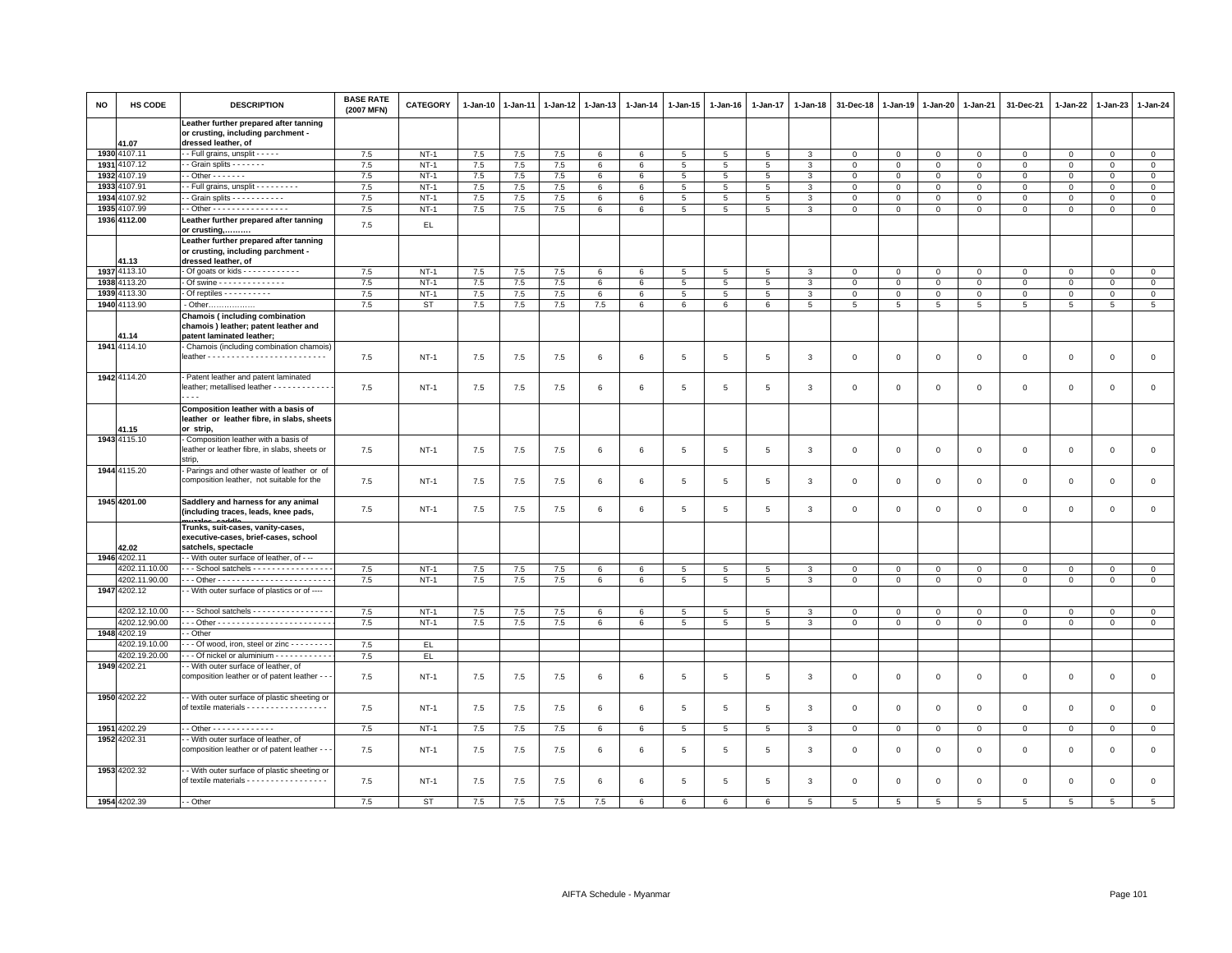| NO   | HS CODE       | <b>DESCRIPTION</b>                                                                                 | <b>BASE RATE</b><br>(2007 MFN) | <b>CATEGORY</b> | $1-Jan-10$      | 1-Jan-11        | 1-Jan-12       | $1 - Jan-13$   | $1 - Jan-14$   | 1-Jan-15        | $1 - Jan-16$    | $1 - Jan-17$   | $1 - Jan-18$   | 31-Dec-18      | $1 - Jan-19$               | $1 - Jan-20$   | 1-Jan-21       | 31-Dec-21           | 1-Jan-22     | $1-Jan-23$      | $1 - Jan-24$    |
|------|---------------|----------------------------------------------------------------------------------------------------|--------------------------------|-----------------|-----------------|-----------------|----------------|----------------|----------------|-----------------|-----------------|----------------|----------------|----------------|----------------------------|----------------|----------------|---------------------|--------------|-----------------|-----------------|
| 1955 | 1202.91       | - With outer surface of leather, of<br>composition leather or of patent leather:                   |                                |                 |                 |                 |                |                |                |                 |                 |                |                |                |                            |                |                |                     |              |                 |                 |
|      | 4202.91.10.00 |                                                                                                    | $\overline{1}$                 | $NT-1$          |                 |                 |                |                |                |                 |                 |                |                | $\Omega$       | $\Omega$                   | $\Omega$       | $\mathbf{0}$   | $\mathbf 0$         | $\Omega$     | $\Omega$        | $\mathbf{0}$    |
|      | 4202.91.20.00 | - - Bowling bags - - - - - - - - - - - - - - - - -                                                 | 7.5                            | $NT-1$          | 7.5             | $7.5$           | $7.5$          | 6              | 6              | 5               | 5               | 5              | 3              | $\mathbf 0$    | $\mathbf 0$                | $\mathbf 0$    | $\mathbf 0$    | $\mathbf{0}$        | $\Omega$     | $\mathbf{0}$    | $\mathsf 0$     |
|      | 4202.91.90.00 |                                                                                                    | 7.5                            | $NT-1$          | 7.5             | 7.5             | $7.5\,$        | 6              | 6              | 5               | 5 <sub>5</sub>  | 5              | $\mathbf{3}$   | $\mathbf 0$    | $\mathsf 0$                | $\mathbf 0$    | $\mathbf 0$    | $\mathsf 0$         | 0            | $\mathsf 0$     | $\mathsf 0$     |
|      | 1956 4202.92  | - With outer surface of plastic sheeting ---                                                       |                                |                 |                 |                 |                |                |                |                 |                 |                |                |                |                            |                |                |                     |              |                 |                 |
|      | 4202.92.10.00 | $-$ - Bowling bags - - - - - - - - - - - - - - - - - -                                             | 7.5                            | ST              | 7.5             | 7.5             | 7.5            | 7.5            |                | 6               | 6               | 6              | -5             | 5              |                            | 5              | 5              | 5                   | 5            | 5               | 5               |
|      | 4202.92.90.00 |                                                                                                    |                                | <b>ST</b>       |                 |                 |                | 7.5            | 6<br>6         | $6\overline{6}$ |                 | 6              | 5              | $\overline{5}$ | 5<br>$\overline{5}$        | $\overline{5}$ | $\overline{5}$ | $\overline{5}$      | 5            | $\overline{5}$  | $\overline{5}$  |
|      |               |                                                                                                    | 7.5                            |                 | 7.5             | 7.5             | 7.5            |                |                |                 | 6               |                |                |                |                            |                |                |                     |              |                 |                 |
|      | 1957 4202.99  | - Other:                                                                                           |                                |                 |                 |                 |                |                |                |                 |                 |                |                |                |                            |                |                |                     |              |                 |                 |
|      | 4202.99.10.00 |                                                                                                    | 7.5                            | $NT-1$          | 7.5             | 7.5             | 7.5            | 6              | 6              | 5               | 5               | 5              | 3              | $\,0\,$        | $\mathbf 0$                | $\circ$        | $\mathbf 0$    | $\mathbf{0}$        | 0            | $^{\circ}$      | $\mathbf 0$     |
|      | 4202.99.20.00 |                                                                                                    | 7.5                            | $NT-1$          | 7.5             | 7.5             | 7.5            | 6              | 6              | $5\overline{5}$ | 5               | 5              | 3              | $\overline{0}$ | $\mathbf 0$                | $\mathbf{0}$   | $\mathbf{0}$   | $\mathbf{0}$        | $\mathbf 0$  | $\mathbf{0}$    | $\circ$         |
|      | 4202.99.30.00 |                                                                                                    | 7.5                            | $NT-1$          | 7.5             | 7.5             | 7.5            | 6              | 6              | 5               | 5               | 5              | 3              | $\mathbf 0$    | $\mathbf 0$                | $\mathbf 0$    | $\mathbf 0$    | $\mathbf 0$         | $\Omega$     | $\Omega$        | $\mathbf 0$     |
|      | 4202.99.40.00 | - - Of animal carving material or worked ve                                                        | 7.5                            | $NT-1$          | 7.5             | 7.5             | 7.5            | 6              | 6              | 5               | 5               | 5              | $\mathbf{3}$   | $\mathbf 0$    | $\mathbf{0}$               | $\circ$        | $\mathbf{0}$   | $\mathbf{0}$        | $\mathbf 0$  | $\mathbf 0$     | $\mathbf{0}$    |
|      | 4202.99.90.00 |                                                                                                    | 7.5                            | $NT-1$          | 7.5             | 7.5             | $7.5\,$        | 6              | 6              | 5               | $5\phantom{.0}$ | $\overline{5}$ | 3              | $\,0\,$        | $\,0\,$                    | $\mathbf 0$    | $\mathbf 0$    | $\mathsf 0$         | 0            | $\mathsf 0$     | $\,0\,$         |
|      | 42.03         | Articles of apparel and clothing<br>accessories, of leather or of<br>composition leather.          |                                |                 |                 |                 |                |                |                |                 |                 |                |                |                |                            |                |                |                     |              |                 |                 |
| 1958 | 1203.10       | - Articles of apparel - - - - - - - - - - - -                                                      | 20                             | $NT-1$          | 20              | 17.5            | 15             | 15             | 12.5           | 11              | 9               | 7.5            | 5              | $\mathbf 0$    | $\mathbf 0$                | $\mathbf 0$    | $\mathbf 0$    | $\mathbf 0$         | $\mathbf 0$  | $\mathbf 0$     | $\mathbf 0$     |
| 1959 | 1203.21       | - Specially designed for use in sports - -                                                         | $\overline{1}$                 | $NT-1$          | $\overline{1}$  | $\overline{1}$  | $\overline{1}$ | $\overline{1}$ | $\mathbf{1}$   | $\mathbf{1}$    | $\overline{1}$  | $\overline{1}$ | $\overline{1}$ | $\mathbf 0$    | $\mathbf 0$                | $\mathbf 0$    | $\overline{0}$ | $\mathsf 0$         | $\mathsf 0$  | $\mathbf 0$     | $\mathbf{0}$    |
| 1960 | 1203.29       | - Other gloves, mittens and mitts:                                                                 |                                |                 |                 |                 |                |                |                |                 |                 |                |                |                |                            |                |                |                     |              |                 |                 |
|      | 4203.29.10.00 | - - - Protective work gloves - - - - - - - - - - -                                                 | 7.5                            | $NT-1$          | 7.5             | 7.5             | 7.5            |                | 6              | 5               | -5              | 5              | 3              | $\mathbf 0$    |                            |                | $\mathbf 0$    | $\mathsf 0$         | $\Omega$     | $\mathsf 0$     | $\mathbf 0$     |
|      | 4203.29.90.00 |                                                                                                    | 20                             | $NT-1$          | 20              | 17.5            |                | 6              | 12.5           | 11              |                 | 7.5            |                |                | $\mathbf 0$<br>$\mathsf 0$ | $\mathbf 0$    | $\mathbf 0$    | $\mathsf 0$         | $\mathbf 0$  | $\Omega$        | $\overline{0}$  |
|      |               |                                                                                                    |                                |                 |                 |                 | 15             | 15             |                |                 | 9               |                | $\overline{5}$ | $\,0\,$        |                            | $\mathbf 0$    |                |                     |              |                 |                 |
| 1961 | 4203.30       | Belts and bandoliers - - - - - - -                                                                 | 20                             | $NT-1$          | 20              | 17.5            | 15             | 15             | 12.5           | 11              | 9               | 7.5            | $\overline{5}$ | $\mathbf 0$    | $\mathsf 0$                | $\mathsf 0$    | $\mathbf 0$    | $\mathsf 0$         | $\mathbf 0$  | $\mathsf 0$     | $\mathsf 0$     |
| 1962 | 4203.40       | - Other clothing accessories - - - -                                                               | 20                             | $NT-1$          | 20              | 17.5            | 15             | 15             | 12.5           | 11              | 9               | 7.5            | $\,$ 5 $\,$    | $\mathbf 0$    | $\,0\,$                    | $\,0\,$        | $\,0\,$        | $\mathsf{O}\xspace$ | $\mathsf 0$  | $\mathbf 0$     | $\overline{0}$  |
|      | 1963 4204.00  | Articles of leather or of composition<br>leather of a kind used in machinery or<br>mechanical      | $\overline{1}$                 | $NT-1$          | $\mathbf{1}$    | -1              | -1             | $\overline{1}$ | $\overline{1}$ | $\overline{1}$  | -1              | -1             |                | $\mathbf 0$    | $\mathbf 0$                | $\mathsf 0$    | $\mathbf 0$    | $\mathsf 0$         | $\mathbf 0$  | $\mathbf 0$     | $\mathsf 0$     |
|      | 42.05         | Other articles of leather or of<br>composition leather.                                            |                                |                 |                 |                 |                |                |                |                 |                 |                |                |                |                            |                |                |                     |              |                 |                 |
| 1964 | 4205.00       | Other articles of leather or of composition<br>leather                                             |                                |                 |                 |                 |                |                |                |                 |                 |                |                |                |                            |                |                |                     |              |                 |                 |
|      | 4205.00.10.00 | - Boot laces; mats - - - - - - - - - - - - - - - - - -                                             | 7.5                            | ST              | 7.5             | 7.5             | 7.5            | 7.5            | 6              | 6               | 6               | 6              | 5              | 5              | 5                          | 5              | 5              | 5                   | 5            | 5               | 5               |
|      | 4205.00.20.00 | - Industrial safety belts and harnesses - - -                                                      | 7.5                            | ST              | 7.5             | 7.5             | 7.5            | 7.5            | 6              | 6               | 6               | 6              | 5              | 5              | 5                          | 5              | 5              | 5                   | 5            | 5               | $5\overline{5}$ |
|      | 4205.00.30.00 | - Leather strings or cords for jewelry or for p                                                    | 7.5                            | ST              | 7.5             | 7.5             | 7.5            | 7.5            | 6              | 6               | 6               | 6              | 5              | 5              | 5                          | 5              | 5              | 5                   | 5            | 5               | $5\overline{5}$ |
|      | 4205.00.90.00 |                                                                                                    | 7.5                            | <b>ST</b>       | 7.5             | 7.5             | 7.5            | 7.5            | 6              | $6\overline{6}$ | 6               | 6              | $\overline{5}$ | $\overline{5}$ | $\overline{5}$             | $\overline{5}$ | $\overline{5}$ | $\overline{5}$      | 5            | $5\phantom{.0}$ | $\overline{5}$  |
|      | 42.06         | Articles of gut (other than silk-worm<br>gut), of goldbeater's skin, of bladders or<br>of tendons. |                                |                 |                 |                 |                |                |                |                 |                 |                |                |                |                            |                |                |                     |              |                 |                 |
|      | 1965 4206.10  | - Catgut----                                                                                       | 5                              | $NT-1$          | 5               | 5               | 5              | $\overline{4}$ | $\overline{4}$ | $\overline{4}$  | 3               | 3              | $\overline{2}$ | $\mathbf 0$    | $\mathbf 0$                | $\mathbf 0$    | $\mathbf 0$    | $\mathbf 0$         | $\mathbf 0$  | $\mathsf 0$     | $\mathbf{0}$    |
|      | 1966 4206.90  | - Other - - - - - - - - - - - -                                                                    | 5                              | $NT-1$          | $5\overline{5}$ | $5\overline{5}$ | 5              | $\overline{4}$ | $\overline{4}$ | $\overline{4}$  | 3               | 3              | $\overline{2}$ | $\mathbf 0$    | $\mathsf 0$                | $\mathsf 0$    | $\mathbf 0$    | $\mathbf{0}$        | $\mathbf{0}$ | $\mathbf 0$     | $\mathsf 0$     |
|      | 13.01         | Raw furskins (including heads, tails,<br>paws and other pieces or cuttings,<br>suitable for        |                                |                 |                 |                 |                |                |                |                 |                 |                |                |                |                            |                |                |                     |              |                 |                 |
|      | 1967 4301.10  | - Of mink, whole, with or without head, tail                                                       |                                |                 |                 |                 |                |                |                |                 |                 |                |                |                |                            |                |                |                     |              |                 |                 |
|      |               |                                                                                                    | 5                              | <b>NT-1</b>     | 5               | 5               | 5              | $\overline{a}$ | $\overline{a}$ | $\overline{4}$  | 3               | 3              | $\overline{2}$ | $\mathbf 0$    | $\mathbf 0$                | $\mathbf 0$    | $\mathbf 0$    | 0                   | 0            | $\mathbf 0$     | $\mathbf 0$     |
|      | 1968 4301.30  | - Of lamb, the following: Astrakhan,<br>Broadtail, Caracul, Persian and similar                    | 5                              | $NT-1$          | $5\phantom{.0}$ | 5               | $\overline{5}$ | $\overline{4}$ | $\overline{4}$ | $\overline{4}$  | 3               | $\mathbf{3}$   | $\overline{2}$ | $\mathbf 0$    | $\mathbf 0$                | $\mathsf 0$    | $\mathbf 0$    | $\mathsf 0$         | $\mathbf 0$  | $\mathsf 0$     | $\mathsf 0$     |
|      | 1969 4301.60  | Of fox, whole, with or without head, - - -                                                         | 5                              | $NT-1$          | 5               | 5               | 5              | $\overline{4}$ | $\overline{4}$ | $\overline{4}$  | 3               | 3              | $\overline{2}$ | $\mathbf 0$    | $\mathbf 0$                | $\mathbf 0$    | $\mathbf 0$    | $\mathbf 0$         | $\mathbf 0$  | $\mathsf 0$     | $\mathbf 0$     |
|      | 1970 4301.70  | - Of seal, whole, with or without head, tail                                                       |                                |                 |                 |                 |                |                |                |                 |                 |                |                |                |                            |                |                |                     |              |                 |                 |
|      |               |                                                                                                    | 5                              | $NT-1$          | $5\phantom{.0}$ | $\overline{5}$  | $\overline{5}$ | $\overline{4}$ | $\overline{4}$ | $\overline{4}$  | 3               | 3              | $\overline{2}$ | $\,0\,$        | $\mathbf 0$                | $\,0\,$        | $\mathbf 0$    | $\mathsf{O}\xspace$ | $\mathbf 0$  | $\mathsf 0$     | $\mathsf 0$     |
|      | 1971 4301.80  | - Other furskins, whole, with or without<br>head, tail or paws - - - - - - - - - - - - - - - - - - | 5                              | $NT-1$          | 5               | 5               | 5              | $\overline{4}$ | $\overline{4}$ | $\overline{4}$  | 3               | 3              | $\overline{2}$ | $\mathbf 0$    | $\mathsf 0$                | $\mathsf 0$    | $\mathbf 0$    | $\mathsf 0$         | $\mathsf 0$  | $\mathbf 0$     | $\mathsf 0$     |
|      | 1972 4301.90  | - Heads, tails, paws and other pieces or<br>cuttings, suitable for furriers' use - - - - - -       | 5                              | $NT-1$          | $\,$ 5 $\,$     | $\,$ 5          | $\,$ 5 $\,$    | $\overline{4}$ | $\overline{4}$ | $\overline{4}$  | 3               | 3              | $\overline{2}$ | $\mathbf 0$    | $\mathsf 0$                | $\mathbf 0$    | $\mathsf 0$    | $\mathsf 0$         | $\mathsf 0$  | $\mathsf 0$     | $\mathsf 0$     |
|      | 43.02         | Tanned or dressed furskins (including<br>heads, tails, paws and other pieces or<br>cuttings),      |                                |                 |                 |                 |                |                |                |                 |                 |                |                |                |                            |                |                |                     |              |                 |                 |
|      | 1973 4302.11  | $\cdot$ - Of mink - - - - - - - - - - -                                                            | 7.5                            | $NT-1$          | 7.5             | 7.5             | 7.5            | 6              | 6              | 5               | 5               | 5              | 3              | $\mathbf 0$    | $\mathbf 0$                | $\mathbf 0$    | $\overline{0}$ | $\mathbf 0$         | $\mathbf{0}$ | $\mathbf{O}$    | $\mathbf{0}$    |
|      | 1974 4302.13  | - - Of lamb, the following: Astrakhan,                                                             |                                |                 |                 |                 |                |                |                |                 |                 |                |                |                |                            |                |                |                     |              |                 |                 |
|      |               | Broadtail, Caracul, Persian and similar                                                            | 7.5                            | $NT-1$          | 7.5             | $7.5$           | 7.5            | 6              | 6              | 5               | 5               | 5              | $\mathbf{3}$   | $\mathbf 0$    | $\mathbf 0$                | $\mathbf 0$    | $\mathsf 0$    | $\mathbf 0$         | $\mathbf 0$  | $\mathsf 0$     | $\mathsf 0$     |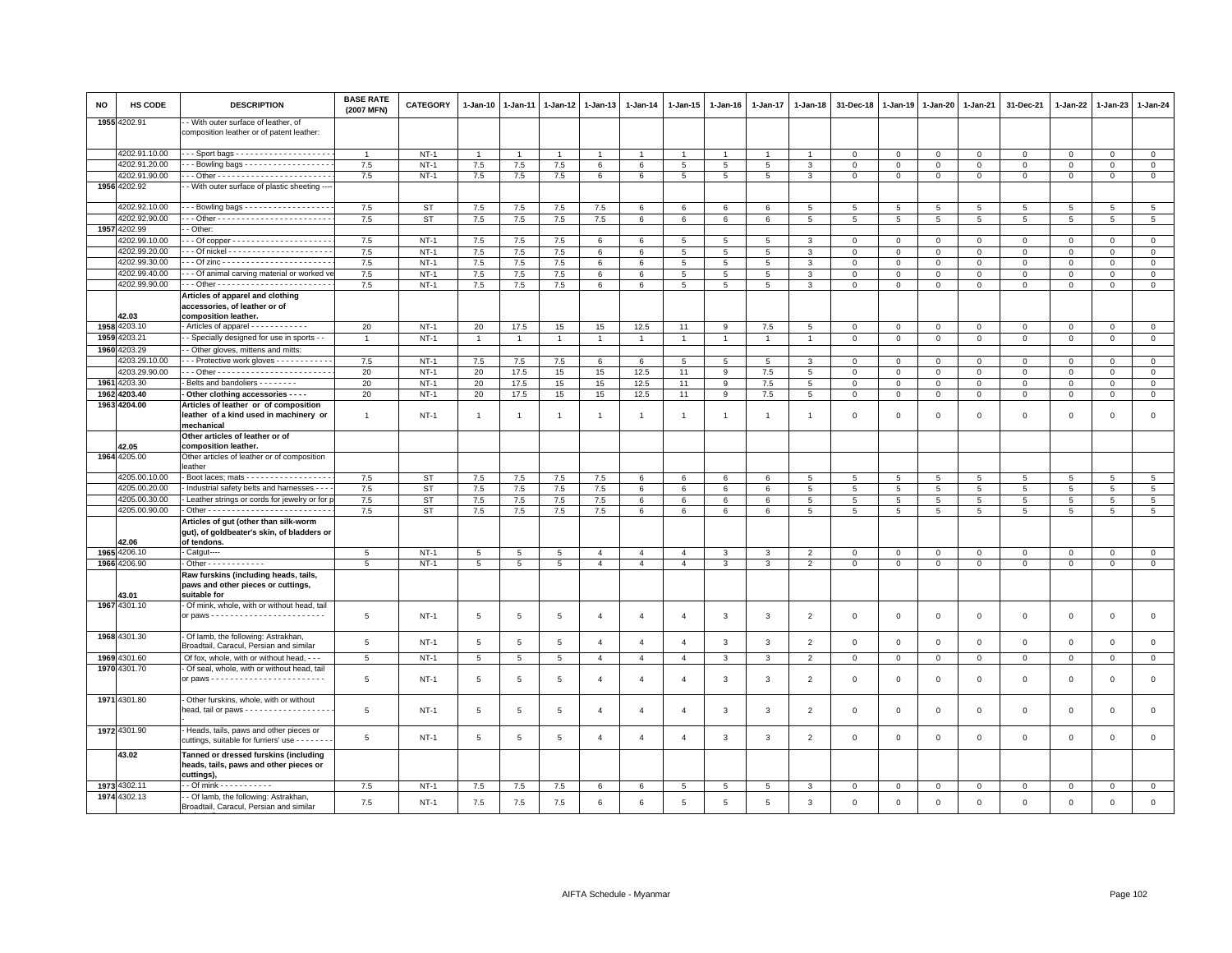| NO | HS CODE                        | <b>DESCRIPTION</b>                                                                                | <b>BASE RATE</b><br>(2007 MFN) | CATEGORY               | $1-Jan-10$      | 1-Jan-11       | 1-Jan-12       | 1-Jan-13       | $1 - Jan-14$   | $1 - Jan-15$    | $1-Jan-16$      | 1-Jan-17        | 1-Jan-18       | 31-Dec-18      | 1-Jan-19        | 1-Jan-20       | 1-Jan-21     | 31-Dec-21                     | $1 - Jan-22$    | 1-Jan-23       | $1 - Jan-24$                       |
|----|--------------------------------|---------------------------------------------------------------------------------------------------|--------------------------------|------------------------|-----------------|----------------|----------------|----------------|----------------|-----------------|-----------------|-----------------|----------------|----------------|-----------------|----------------|--------------|-------------------------------|-----------------|----------------|------------------------------------|
|    | 1975 4302.19                   |                                                                                                   | 7.5                            | $NT-1$                 | $7.5\,$         | 7.5            | 7.5            | 6              | 6              | 5               | 5               | 5               | 3              | $\mathsf 0$    | $\mathsf 0$     | $\circ$        | $\mathbf 0$  | $\mathbf 0$                   | $\mathbf 0$     | $\mathbf{O}$   | $\mathbf{0}$                       |
|    | 1976 4302.20                   | Heads, tails, paws and other pieces or<br>cuttings, not assembled - - - - - - - - - - - -         | 7.5                            | $NT-1$                 | $7.5\,$         | 7.5            | 7.5            | 6              | 6              | $\,$ 5 $\,$     | $\overline{5}$  | $\overline{5}$  | 3              | $\,0\,$        | $\,$ 0          | $\,0\,$        | $\mathsf 0$  | $\mathsf 0$                   | $\mathsf 0$     | $\mathbf 0$    | $\mathsf 0$                        |
|    | 1977 4302.30                   | - Whole skins and pieces or cuttings<br>thereof, assembled - - - - - - - - - - - - - - - - -<br>. | 7.5                            | <b>NT-1</b>            | 7.5             | 7.5            | 7.5            | 6              | 6              | 5               | 5               | $5\overline{5}$ | 3              | $\Omega$       | $\Omega$        | $\Omega$       | $\mathbf 0$  | $\mathsf 0$                   | $\mathbf 0$     | $\mathsf 0$    | $\mathsf 0$                        |
|    | 43.03                          | Articles of apparel, clothing accessories<br>and other articles of furskin.                       |                                |                        |                 |                |                |                |                |                 |                 |                 |                |                |                 |                |              |                               |                 |                |                                    |
|    | 1978 4303.10                   | Articles of apparel and clothing                                                                  |                                |                        |                 |                |                |                |                |                 |                 |                 |                |                |                 |                |              |                               |                 |                |                                    |
|    | 4303.10.10.00                  | - Clothing accessories - - - - - - - - - - - - -                                                  | 20                             | $NT-1$                 | 20              | 17.5           | 15             | 15             | 12.5           | 11              | $\mathbf{Q}$    | 7.5             | 5              | $\Omega$       | $\Omega$        | $\mathbf{0}$   | $\mathbf 0$  | $\mathbf 0$                   | $\Omega$        | $\Omega$       | $\mathsf 0$                        |
|    | 4303.10.20.00                  | - Articles of apparel - - - - - - - - - - - - - - -                                               | 20                             | $NT-1$                 | 20              | 17.5           | 15             | 15             | 12.5           | 11              | 9               | 7.5             | 5              | $\mathbf 0$    | $\mathbf 0$     | $\mathbf 0$    | $\mathbf 0$  | 0                             | 0               | $\mathbf 0$    | $\mathbf 0$                        |
|    | 1979 4303.90                   | Other:                                                                                            |                                |                        |                 |                |                |                |                |                 |                 |                 |                |                |                 |                |              |                               |                 |                |                                    |
|    | 4303.90.10.00                  |                                                                                                   | $\overline{1}$                 | $NT-1$                 | $\overline{1}$  | $\overline{1}$ | $\overline{1}$ | $\overline{1}$ | $\overline{1}$ | $\overline{1}$  |                 | $\overline{1}$  |                | $\Omega$       | $\Omega$        | $\mathbf{0}$   | $\mathbf{0}$ | $\mathbf 0$                   | $\mathbf 0$     | $\mathbf 0$    | $\mathbf{0}$                       |
|    | 4303.90.20.00                  | - Articles for industrial purposes - - - - - - -                                                  | 7.5                            | $NT-1$                 | $7.5\,$         | 7.5            | 7.5            | 6              | 6              | 5               | 5               | 5               | 3              | $\mathbf 0$    | $\mathbf 0$     | $\mathbf 0$    | $\mathbf 0$  | $\mathsf 0$                   | $\mathbf 0$     | $\mathbf 0$    | $\mathsf 0$                        |
|    | 4303.90.90.00                  |                                                                                                   | 7.5                            | $NT-1$                 | 7.5             | 7.5            | 7.5            | 6              | 6              | $5\phantom{.0}$ | $5\phantom{.0}$ | 5               | 3              | $\circ$        | $\mathsf 0$     | $\mathsf 0$    | $\mathbf 0$  | $\mathsf 0$                   | $\mathbf 0$     | $\mathsf 0$    | $\overline{0}$                     |
|    | 43.04                          | Artificial fur and articles thereof.                                                              |                                |                        |                 |                |                |                |                |                 |                 |                 |                |                |                 |                |              |                               |                 |                |                                    |
|    | 1980 4304.00                   | Artificial furnand articles thereof                                                               |                                |                        |                 |                |                |                |                |                 |                 |                 |                |                |                 |                |              |                               |                 |                |                                    |
|    | 4304.00.10.00                  |                                                                                                   | 5                              | $NT-1$                 | $5\phantom{.0}$ | 5              | 5              | $\overline{4}$ | $\overline{4}$ | $\overline{4}$  | 3               | $\mathbf{3}$    | $\overline{2}$ | $\mathbf 0$    | $\mathbf{0}$    | $\mathbf 0$    | $\mathbf 0$  | $\mathsf 0$                   | $^{\circ}$      | $\mathbf 0$    | $\overline{0}$                     |
|    | 4304.00.20.00                  | - Articles for industrial purposes --------<br>Other:                                             | 20                             | $NT-1$                 | 20              | 17.5           | 15             | 15             | 12.5           | 11              | 9               | 7.5             | 5              | $\mathbf{0}$   | $\mathbf{0}$    | $\overline{0}$ | $\mathbf{0}$ | $\mathbf 0$                   | $\Omega$        | $\Omega$       | $\mathbf{0}$                       |
|    | 4304.00.91.00                  |                                                                                                   | $\overline{1}$                 | $NT-1$                 | $\mathbf{1}$    |                |                | $\overline{1}$ |                | $\overline{1}$  |                 |                 |                | $\overline{0}$ | $\mathbf 0$     | $\mathsf 0$    | $\mathbf 0$  | $\mathsf 0$                   | $\Omega$        | $\mathbf 0$    | $\,0\,$                            |
|    | 4304.00.99.00                  |                                                                                                   | 20                             | $NT-1$                 | 20              | 17.5           | 15             | 15             | 12.5           | 11              | 9               | 7.5             | 5              | $\mathbf 0$    | $\mathbf{0}$    | $\mathbf 0$    | $\mathbf{0}$ | $\mathbf 0$                   | $\mathbf 0$     | $\mathbf 0$    | $\mathbf 0$                        |
|    |                                | Fuel wood, in logs, in billets, in twigs,                                                         |                                |                        |                 |                |                |                |                |                 |                 |                 |                |                |                 |                |              |                               |                 |                |                                    |
|    | 44.01                          | in faggots or in similar forms; wood in<br>chips or                                               |                                |                        |                 |                |                |                |                |                 |                 |                 |                |                |                 |                |              |                               |                 |                |                                    |
|    | 1981 4401.10                   | -Fuel wood, in logs, in billets, in twigs, in                                                     | 15                             | <b>ST</b>              |                 |                |                | 13             | 12             | 12              |                 | 10              | 9              | 8              | 8               | 7.5            | 7.5          | $\overline{5}$                | 5               | 5              | 5                                  |
|    |                                | faggots or in similar                                                                             |                                |                        | 15              | 14             | 13             |                |                |                 | 11              |                 |                |                |                 |                |              |                               |                 |                |                                    |
|    | 1982 4401.21                   | - Coniferous                                                                                      | 5                              | <b>ST</b>              | 5               | 5              | 5              | 5              | 5              | 5               | 5               | 5               | 5              | 5              | 5               | 5              | 5            | 5                             | 5               | 5              | 5                                  |
|    | 1983 4401.22                   | - Non-coniferous                                                                                  | 5                              | <b>ST</b>              | 5               | 5              | 5              | 5              | 5              | $5\phantom{.0}$ | 5               | $5\phantom{.0}$ | 5              | 5              | $5\phantom{.0}$ | 5              | 5            | 5                             | 5               | 5              | $5\overline{5}$                    |
|    | 1984 4401.30                   | Sawdust and other wood waste and scrap<br>whether or not.                                         | 5                              | <b>ST</b>              | 5               | $\,$ 5 $\,$    | 5              | 5              | 5              | 5               | $\,$ 5 $\,$     | $\,$ 5 $\,$     | 5              | 5              | 5               | $\,$ 5 $\,$    | 5            | $\overline{5}$                | 5               | 5              | $\,$ 5 $\,$                        |
|    | 1985 4402.00                   | Wood charcoal (including shell and nut<br>charcoal), whether or                                   | 5                              | <b>ST</b>              | 5               | 5              | 5              | 5              | 5              | 5               | 5               | 5               | 5              | 5              | 5               | 5              | 5            | 5                             | 5               | 5              | $5\phantom{.0}$                    |
|    | 44.03                          | Wood in the rough, whether or not<br>stripped of bark or sapwood, or roughly<br>squared.          |                                |                        |                 |                |                |                |                |                 |                 |                 |                |                |                 |                |              |                               |                 |                |                                    |
|    | 1986 4403.10                   | Treated with paint, stains, creosote or<br>other preservatives:                                   |                                |                        |                 |                |                |                |                |                 |                 |                 |                |                |                 |                |              |                               |                 |                |                                    |
|    | 4403.10.10.00                  |                                                                                                   | 15                             | <b>ST</b>              | 15              | 14             | 13             | 13             | 12             | 12              | 11              | 10              | 9              | -8             | 8               | 7.5            | 7.5          | 5                             | 5               | 5              | 5                                  |
|    | 4403.10.20.00                  | - Sawlogs and veneer logs - - - - - - - - -                                                       | 15                             | <b>ST</b>              | 15              | 14             | 13             | 13             | 12             | 12              | 11              | 10              | 9              | 8              | 8               | 7.5            | 7.5          | $\,$ 5 $\,$                   | 5               | 5              | $\overline{5}$                     |
|    | 4403.10.30.00<br>4403.10.40.00 | - - Pit-props (mine timber) in the round - - -<br>- Poles, piles and other wood in the round      | 15<br>15                       | ST<br><b>ST</b>        | 15<br>15        | 14<br>14       | 13<br>13       | 13<br>13       | 12<br>12       | 12<br>12        | 11              | 10<br>10        | 9<br>9         | 8<br>8         | 8<br>8          | $7.5\,$<br>7.5 | 7.5<br>7.5   | $\overline{5}$<br>$5^{\circ}$ | 5<br>5          | 5<br>5         | $5\phantom{.0}$<br>5               |
|    | 4403.10.90                     | $-$ Other $     -$                                                                                |                                |                        |                 |                |                |                |                |                 | 11              |                 |                |                |                 |                |              |                               |                 |                |                                    |
|    |                                | - - - - - - Coniferous:                                                                           |                                |                        |                 |                |                |                |                |                 |                 |                 |                |                |                 |                |              |                               |                 |                |                                    |
|    | 4403.10.90.11                  | $\overline{\cdots}$ In the rough- $\cdots$                                                        | 15                             | <b>ST</b>              | 15              | 14             | 13             | 13             | 12             | 12              | 11              | 10              | 9              | 8              | 8               | 7.5            | 7.5          | 5                             | 5               | -5             | 5                                  |
|    | 4403.10.90.12                  | $\cdots$ - Roughly square $\cdots$                                                                | 15                             | <b>ST</b>              | 15              | 14             | 13             | 13             | 12             | 12              | 11              | 10              | 9              | 8              | 8               | 7.5            | 7.5          | 5                             | $\overline{5}$  | 5              | $\overline{5}$                     |
|    | 4403.10.90.90                  | - - - - - - - Other- - - - - - - - - - - - - - - - - - -                                          | 15                             | <b>ST</b>              | 15              | 14             | 13             | 13             | 12             | 12              | 11              | 10              | 9              | 8              | 8               | $7.5\,$        | 7.5          | $\overline{5}$                | 5               | 5              | 5                                  |
|    | 1987 4403.20                   | Other, coniferous:                                                                                |                                |                        |                 |                |                |                |                |                 |                 |                 |                |                |                 |                |              |                               |                 |                |                                    |
|    |                                | - Damar Minyak:                                                                                   |                                |                        |                 |                |                |                |                |                 |                 |                 |                |                |                 |                |              |                               |                 |                |                                    |
|    | 4403.20.11.00                  |                                                                                                   | 15                             | <b>ST</b>              | 15              | 14             | 13             | 13             | 12             | 12              | 11              | 10              | 9              | 8              | 8               | $7.5\,$        | 7.5          | $\overline{5}$                | 5               | 5              | $\,$ 5 $\,$                        |
|    | 4403.20.12.00                  |                                                                                                   | 15                             | <b>ST</b>              | 15              | 14             | 13             | 13             | 12             | 12              | 11              | 10              | 9              | 8              | 8               | 7.5            | 7.5          | 5                             | 5               | 5              | 5                                  |
|    | 4403.20.13.00                  | -- Sawlogs and veneer logs ---------                                                              | 15                             | ST                     | 15              | 14             | 13             | 13             | 12             | 12              | 11              | 10              | 9              | 8              | 8               | 7.5            | 7.5          | 5                             | 5               | 5              | $5\phantom{.0}$                    |
|    | 4403.20.14.00                  | - - Pit-props (mine timber) in the round - -                                                      | 15                             | <b>ST</b>              | 15              | 14             | 13             | 13             | 12             | 12              | 11              | 10              | 9              | 8              | 8               | 7.5            | 7.5          | $\overline{5}$                | 5               | 5              | $\,$ 5 $\,$                        |
|    | 4403.20.15.00                  | -- Poles, piles and other wood in the roun                                                        | 15                             | <b>ST</b>              | 15              | 14             | 13             | 13             | 12             | 12              | 11              | 10              | 9              | 8              | 8               | 7.5            | 7.5          | 5                             | 5               | 5              | 5                                  |
|    | 4403.20.19                     | $-$ - Other - - - - - - - - - - - -                                                               |                                |                        |                 |                |                |                |                |                 |                 |                 |                |                |                 |                |              |                               |                 |                |                                    |
|    | 4403.20.19.10                  | In the rough- --------------                                                                      | 15                             | <b>ST</b>              | 15              | 14             | 13             | 13             | 12             | 12              | 11              | 10              | 9              | 8              | 8               | 7.5            | 7.5          | 5                             | $5\overline{5}$ | $\overline{5}$ | 5                                  |
|    | 4403.20.19.20                  | ------- Roughly square------------                                                                | 15                             | <b>ST</b>              | 15              | 14             | 13             | 13             | 12             | 12              | 11              | 10              | 9              | 8              | 8               | 7.5            | 7.5          | $\overline{5}$                | $\overline{5}$  | 5              | $\overline{5}$                     |
|    | 4403.20.21.00                  | - Podo:<br>-- Pulpwood ---------------------                                                      |                                |                        |                 |                |                |                |                |                 |                 |                 |                |                |                 |                |              |                               |                 |                |                                    |
|    | 4403.20.22.00                  | Baulks                                                                                            | 15<br>15                       | <b>ST</b><br><b>ST</b> | 15<br>15        | 14<br>14       | 13<br>13       | 13<br>13       | 12<br>12       | 12<br>12        | 11<br>11        | 10<br>10        | 9<br>9         | 8<br>8         | 8<br>8          | $7.5\,$<br>7.5 | 7.5<br>7.5   | $\overline{5}$<br>5           | 5<br>5          | 5<br>5         | $5\phantom{.0}$<br>$5\phantom{.0}$ |
|    | 4403.20.23.00                  | -- Sawlogs and veneer logs ---------                                                              | 15                             | <b>ST</b>              | 15              | 14             | 13             | 13             | 12             | 12              | 11              | 10              | 9              | 8              | 8               | 7.5            | 7.5          | $\overline{5}$                | 5               | 5              | $\overline{5}$                     |
|    | 4403.20.24.00                  | - - Pit-props (mine timber) in the round - -                                                      | 15                             | ST                     | 15              | 14             | 13             | 13             | 12             | 12              | 11              | 10              | 9              | 8              | 8               | $7.5\,$        | 7.5          | 5                             | 5               | $\overline{5}$ | 5                                  |
|    | 4403.20.25.00                  | - - - Poles, piles and other wood in the roun                                                     | 15                             | ST                     | 15              | 14             | 13             | 13             | 12             | 12              | 11              | 10              | 9              | 8              | 8               | 7.5            | 7.5          | 5                             | 5               | 5              | 5                                  |
|    |                                |                                                                                                   |                                |                        |                 |                |                |                |                |                 |                 |                 |                |                |                 |                |              |                               |                 |                |                                    |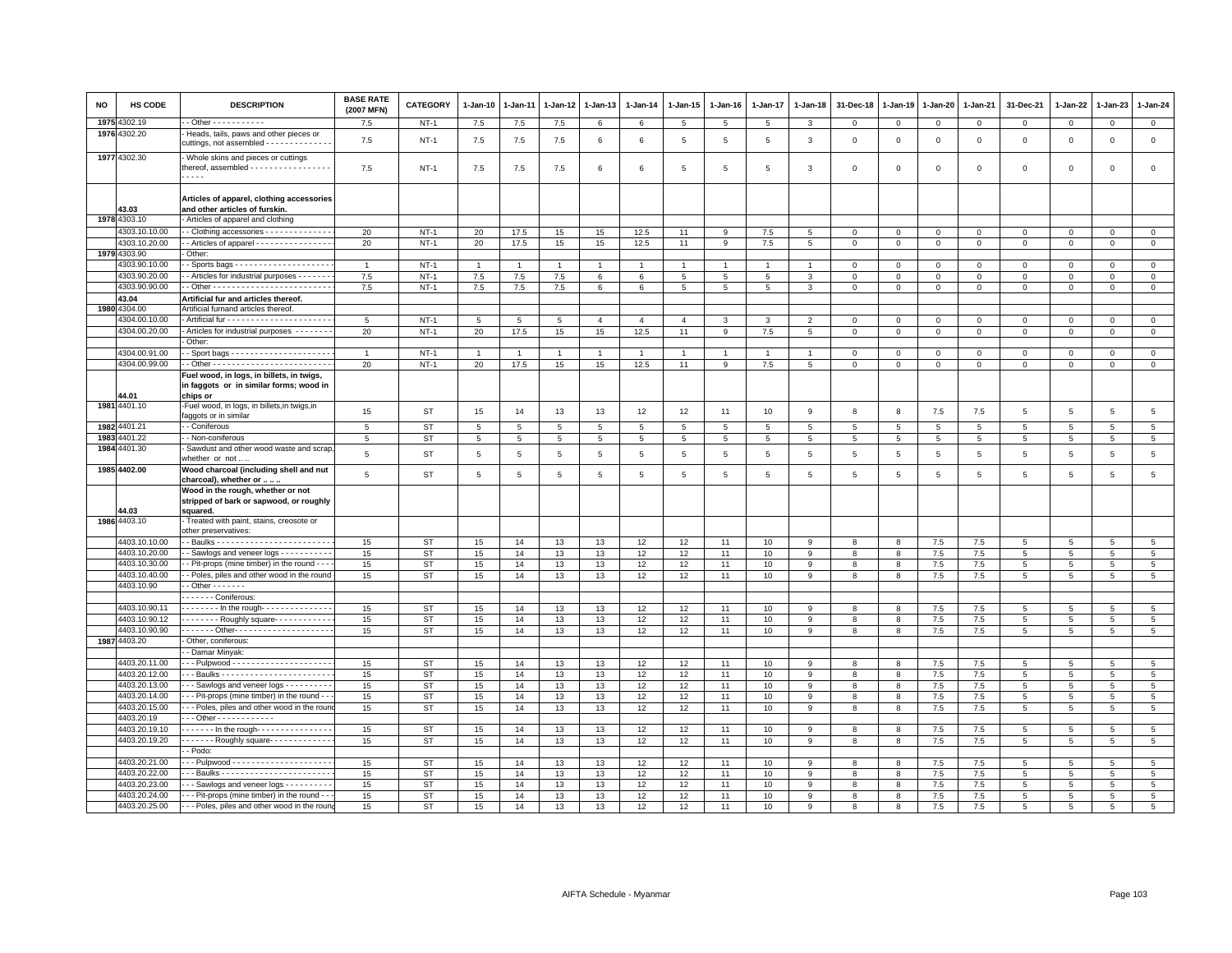| 4403.20.29<br>4403.20.29.10<br>------ In the rough---------------<br>$\overline{5}$<br>15<br>ST<br>15<br>14<br>13<br>13<br>12<br>12<br>10<br>9<br>8<br>7.5<br>7.5<br>5<br>5<br>11<br>8<br>5<br>4403.20.29.20<br>5<br>. Roughly square -<br>15<br><b>ST</b><br>15<br>14<br>13<br>13<br>12<br>12<br>11<br>10<br>9<br>8<br>7.5<br>7.5<br>5<br>5<br>8<br>5<br>- Sempilor:<br>5<br>4403.20.31.00<br>15<br><b>ST</b><br>15<br>14<br>13<br>13<br>12<br>12<br>11<br>10<br>7.5<br>7.5<br>9<br>8<br>8<br>-5<br>5<br>4403.20.32.00<br>15<br>ST<br>15<br>14<br>13<br>13<br>12<br>12<br>11<br>10<br>7.5<br>7.5<br>5<br>9<br>8<br>8<br>5<br>5<br>5<br>4403.20.33.00<br>- - Sawlogs and veneer logs - - - - - - - - -<br><b>ST</b><br>15<br>13<br>12<br>$\overline{5}$<br>15<br>14<br>13<br>12<br>11<br>10<br>9<br>8<br>8<br>7.5<br>7.5<br>5<br>5<br>5<br>$\overline{5}$<br>4403.20.34.00<br>- - Pit-props (mine timber) in the round -<br>15<br><b>ST</b><br>15<br>14<br>13<br>13<br>12<br>12<br>11<br>10<br>9<br>8<br>7.5<br>7.5<br>5<br>$\overline{5}$<br>$\overline{5}$<br>8<br>12<br>$\overline{5}$<br>4403.20.35.00<br>-- Poles, piles and other wood in the rour<br>15<br><b>ST</b><br>15<br>13<br>13<br>12<br>10<br>$7.5\,$<br>7.5<br>14<br>11<br>9<br>8<br>$5\phantom{.0}$<br>5<br>5<br>8<br>- - Other - - - - - - - - - - - - - - -<br>4403.20.39<br>In the rough-<br>4403.20.39.10<br>15<br><b>ST</b><br>15<br>13<br>13<br>12<br>12<br>10<br>7.5<br>7.5<br>5<br>14<br>11<br>9<br>8<br>8<br>5<br>5<br>5<br>4403.20.39.20<br>$\cdots$ Roughly square $\cdots$<br>15<br>ST<br>15<br>14<br>13<br>13<br>12<br>12<br>10<br>$7.5\,$<br>7.5<br>$\,$ 5 $\,$<br>11<br>9<br>8<br>5<br>$5\overline{5}$<br>$\overline{5}$<br>8<br>- Other:<br>4403.20.91.00<br>5<br>15<br>ST<br>15<br>14<br>13<br>13<br>12<br>12<br>11<br>10<br>9<br>8<br>8<br>7.5<br>7.5<br>$5\overline{5}$<br>5<br>5<br>4403.20.92.00<br>$\overline{5}$<br><b>ST</b><br>15<br>14<br>13<br>12<br>12<br>10<br>7.5<br>7.5<br>15<br>13<br>11<br>9<br>8<br>8<br>5<br>5<br>5<br>4403.20.93.00<br><b>ST</b><br>12<br>7.5<br>5<br>- - Sawlogs and veneer logs - - - - - - - -<br>15<br>15<br>14<br>13<br>13<br>12<br>11<br>10<br>9<br>8<br>8<br>7.5<br>5<br>$5\overline{5}$<br>5<br>4403.20.94.00<br>15<br><b>ST</b><br>15<br>12<br>$\overline{5}$<br>- - Pit-props (mine timber) in the round - -<br>14<br>13<br>13<br>12<br>10<br>7.5<br>7.5<br>5<br>11<br>9<br>8<br>8<br>5<br>5<br>4403.20.95.00<br>- - Poles, piles and other wood in the rour<br>15<br>ST<br>15<br>14<br>13<br>13<br>12<br>12<br>11<br>10<br>9<br>8<br>7.5<br>7.5<br>$5\phantom{.0}$<br>5<br>8<br>5<br>5<br>4403.20.99<br>Other - - - - - - - - - - - - - - -<br>4403.20.99.10<br>In the rough- --------------<br>15<br><b>ST</b><br>15<br>14<br>13<br>13<br>12<br>12<br>11<br>10<br>9<br>8<br>7.5<br>7.5<br>5<br>$\overline{5}$<br>$\overline{5}$<br>$\overline{5}$<br>8<br>$\overline{5}$<br>4403.20.99.20<br>Roughly square<br><b>ST</b><br>15<br>12<br>7.5<br>15<br>14<br>13<br>13<br>12<br>11<br>10<br>9<br>8<br>8<br>7.5<br>5<br>5<br>5<br>1988 4403.41<br>- Dark Red Meranti, Light Red Meranti<br>and Meranti Bakau:<br>- - Dark Red Meranti (Obar Suluk):<br>4403.41.11.00<br>Pulpwood - - - - - - - - - - - - - - - - - -<br><b>ST</b><br>15<br>15<br>14<br>13<br>13<br>12<br>12<br>11<br>10<br>9<br>8<br>8<br>7.5<br>7.5<br>5<br>5<br>5<br>5<br>4403.41.12.00<br>15<br><b>ST</b><br>15<br>14<br>13<br>12<br>10<br>7.5<br>$\overline{5}$<br>13<br>12<br>11<br>7.5<br>5<br>5<br>9<br>8<br>8<br>5<br>4403.41.13.00<br>Sawlogs and veneer logs<br>12<br>$\overline{5}$<br>15<br><b>ST</b><br>15<br>14<br>13<br>13<br>12<br>11<br>10<br>8<br>8<br>7.5<br>7.5<br>5<br>9<br>5<br>5<br>4403.41.14.00<br>- - - - Pit-props (mine timber) in the round -<br>15<br>5<br>15<br><b>ST</b><br>14<br>13<br>13<br>12<br>12<br>11<br>10<br>8<br>7.5<br>7.5<br>9<br>8<br>5<br>5<br>5<br>4403.41.15.00<br>- - - - Poles, piles and other wood in the rou<br>15<br><b>ST</b><br>15<br>14<br>13<br>12<br>12<br>10<br>7.5<br>7.5<br>$\overline{5}$<br>13<br>11<br>9<br>8<br>8<br>-5<br>5<br>5<br>4403.41.19.00<br>15<br><b>ST</b><br>15<br>14<br>12<br>12<br>7.5<br>$\overline{5}$<br>13<br>13<br>11<br>10<br>$7.5\,$<br>5<br>5<br>9<br>8<br>8<br>5<br>--- Light Red Meranti (Red seraya):<br>4403.41.21.00<br><b>ST</b><br>$\overline{5}$<br>15<br>15<br>14<br>13<br>13<br>12<br>12<br>10<br>7.5<br>7.5<br>11<br>- 9<br>8<br>8<br>5<br>5<br>5<br>4403.41.22.00<br><b>ST</b><br>15<br>13<br>12<br>12<br>7.5<br>7.5<br>5<br>15<br>14<br>13<br>11<br>10<br>9<br>8<br>8<br>5<br>5<br>5<br>$\overline{5}$<br>4403.41.23.00<br>15<br><b>ST</b><br>15<br>13<br>12<br>12<br>10<br>$7.5\,$<br>7.5<br>$\overline{5}$<br>Sawlogs and veneer logs - - - - - - -<br>14<br>13<br>11<br>9<br>8<br>8<br>5<br>5<br>4403.41.24.00<br>---- Pit-props (mine timber) in the round<br>ST<br>15<br>13<br>12<br>12<br>10<br>7.5<br>5<br>15<br>14<br>13<br>11<br>9<br>$\mathbf{R}$<br>8<br>7.5<br>5<br>5<br>5<br>4403.41.25.00<br>Poles, piles and other wood in the rou<br>ST<br>15<br>12<br>12<br>7.5<br>$\overline{5}$<br>15<br>14<br>13<br>13<br>11<br>10<br>9<br>8<br>8<br>7.5<br>5<br>5<br>5<br>4403.41.29.00<br>15<br><b>ST</b><br>15<br>14<br>13<br>13<br>12<br>12<br>11<br>10<br>7.5<br>7.5<br>5<br>9<br>8<br>8<br>5<br>5<br>5<br>· - - Meranti Bakau:<br>4403.41.31.00<br>. Pulpwood -<br>15<br><b>ST</b><br>15<br>13<br>12<br>12<br>10<br>7.5<br>7.5<br>5<br>14<br>13<br>11<br>9<br>8<br>8<br>5<br>5<br>5<br>4403.41.32.00<br>$\overline{5}$<br><b>ST</b><br>15<br>14<br>13<br>12<br>12<br>10<br>7.5<br>7.5<br>15<br>13<br>11<br>-9<br>8<br>8<br>-5<br>5<br>5<br>4403.41.33.00<br>Sawlogs and veneer logs - - - - - - -<br>15<br><b>ST</b><br>15<br>14<br>13<br>13<br>12<br>12<br>10<br>7.5<br>7.5<br>$\overline{5}$<br>11<br>9<br>8<br>8<br>5<br>$5\overline{5}$<br>$\overline{5}$<br>4403.41.34.00<br>--- Pit-props (mine timber) in the round<br><b>ST</b><br>15<br>13<br>12<br>12<br>7.5<br>7.5<br>$\overline{5}$<br>15<br>14<br>13<br>11<br>10<br>5<br>5<br>9<br>8<br>8<br>5<br>4403.41.35.00<br>Poles, piles and other wood in the rou<br>15<br><b>ST</b><br>15<br>14<br>13<br>12<br>12<br>10<br>7.5<br>7.5<br>$\overline{5}$<br>13<br>11<br>9<br>8<br>8<br>5<br>5<br>$\overline{5}$<br>4403.41.39.00<br>15<br>12<br>12<br>7.5<br>$\overline{5}$<br>15<br>ST<br>14<br>13<br>13<br>11<br>10<br>9<br>$7.5\,$<br>8<br>8<br>$5\phantom{.0}$<br>5<br>5<br>1989 4403.49<br>- Other:<br>- - Kapur:<br>4403.49.11.00<br>15<br>ST<br>15<br>14<br>13<br>13<br>12<br>12<br>11<br>10<br>7.5<br>7.5<br>5<br>9<br>8<br>8<br>-5<br>5<br>5<br>4403.49.12.00<br>--- Baulks ----------------------<br><b>ST</b><br>15<br>14<br>13<br>12<br>12<br>10<br>7.5<br>$\overline{5}$<br>15<br>13<br>11<br>8<br>8<br>7.5<br>5<br>-9<br>5<br>5<br>4403.49.13.00<br>Sawlogs and veneer logs<br>15<br><b>ST</b><br>15<br>14<br>13<br>13<br>12<br>12<br>11<br>10<br>8<br>7.5<br>7.5<br>5<br>5<br>9<br>8<br>5<br>5<br>4403.49.14.00<br>- - - Pit-props (mine timber) in the round<br>15<br><b>ST</b><br>15<br>14<br>13<br>13<br>12<br>12<br>10<br>7.5<br>7.5<br>5<br>$\overline{5}$<br>11<br>9<br>8<br>5<br>5<br>8<br>$\overline{5}$<br>4403.49.15.00<br>Poles, piles and other wood in the rou<br>15<br>ST<br>15<br>14<br>13<br>13<br>12<br>12<br>11<br>10<br>7.5<br>7.5<br>5<br>9<br>8<br>8<br>5<br>5<br>4403.49.19.00<br>12<br>12<br>7.5<br>$\overline{5}$<br>15<br>ST<br>15<br>14<br>13<br>13<br>11<br>10<br>9<br>8<br>8<br>7.5<br>5<br>5<br>5<br>- - Keruing(In-kanyin, Gurjun):<br>4403.49.21.00<br>15<br><b>ST</b><br>15<br>14<br>13<br>13<br>12<br>12<br>11<br>10<br>7.5<br>7.5<br>5<br>5<br>$\overline{5}$<br>$\overline{5}$<br>9<br>8<br>4403.49.22.00<br>15<br><b>ST</b><br>15<br>12<br>7.5<br>$\overline{5}$<br>14<br>13<br>13<br>12<br>11<br>10<br>9<br>8<br>7.5<br>5<br>5<br>8<br>5<br>4403.49.23.00<br>--- Sawlogs and veneer logs --------<br><b>ST</b><br>15<br>14<br>13<br>12<br>12<br>7.5<br>$\overline{5}$<br>15<br>13<br>11<br>10<br>8<br>7.5<br>9<br>8<br>5<br>5<br>5<br>- - - Pit-props (mine timber) in the round<br><b>ST</b><br>4403.49.24.00<br>15<br>15<br>14<br>13<br>13<br>12<br>12<br>11<br>10<br>9<br>8<br>7.5<br>7.5<br>5<br>5<br>8<br>5<br>5<br>4403.49.25.00<br>Poles, piles and other wood in the rou<br>15<br><b>ST</b><br>15<br>13<br>13<br>12<br>12<br>$7.5\,$<br>7.5<br>5<br>$\overline{5}$<br>14<br>11<br>10<br>$\mathbf{Q}$<br>8<br>5<br>5<br>8<br>4403.49.29.00<br>$\,$ 5 $\,$<br>15<br>ST<br>15<br>14<br>13<br>13<br>12<br>12<br>11<br>10<br>9<br>8<br>7.5<br>7.5<br>$5\phantom{.0}$<br>8<br>5<br>5<br>. - - Ramin:<br>4403.49.31.00<br>15<br><b>ST</b><br>15<br>13<br>13<br>12<br>12<br>10<br>7.5<br>7.5<br>5<br>14<br>11<br>9<br>8<br>8<br>-5<br>5<br>5<br>4403.49.32.00<br>15<br>ST<br>15<br>14<br>13<br>13<br>12<br>12<br>11<br>10<br>9<br>8<br>8<br>7.5<br>7.5<br>5<br>$5\overline{5}$<br>5<br>5<br>$\overline{5}$<br>4403.49.33.00<br><b>ST</b><br>- - - - Sawlogs and veneer logs, in the roug<br>15<br>15<br>14<br>13<br>13<br>12<br>12<br>10<br>7.5<br>7.5<br>5<br>11<br>9<br>8<br>8<br>5<br>5<br>4403.49.34.00<br>- - - - Sawlogs and veneer logs, roughly squ<br>15<br><b>ST</b><br>15<br>14<br>13<br>13<br>12<br>12<br>11<br>10<br>$\overline{9}$<br>$\mathbf{a}$<br>8<br>$7.5\,$<br>7.5<br>$\overline{5}$<br>5<br>$\overline{5}$<br>5 | <b>NO</b> | HS CODE | <b>DESCRIPTION</b> | <b>BASE RATE</b><br>(2007 MFN) | CATEGORY | 1-Jan-10 | 1-Jan-11 | 1-Jan-12 | 1-Jan-13 | 1-Jan-14 | 1-Jan-15 | 1-Jan-16 | 1-Jan-17 | 1-Jan-18 | 31-Dec-18 | 1-Jan-19 | 1-Jan-20 | 1-Jan-21 | 31-Dec-21 | 1-Jan-22 | 1-Jan-23 | 1-Jan-24 |
|------------------------------------------------------------------------------------------------------------------------------------------------------------------------------------------------------------------------------------------------------------------------------------------------------------------------------------------------------------------------------------------------------------------------------------------------------------------------------------------------------------------------------------------------------------------------------------------------------------------------------------------------------------------------------------------------------------------------------------------------------------------------------------------------------------------------------------------------------------------------------------------------------------------------------------------------------------------------------------------------------------------------------------------------------------------------------------------------------------------------------------------------------------------------------------------------------------------------------------------------------------------------------------------------------------------------------------------------------------------------------------------------------------------------------------------------------------------------------------------------------------------------------------------------------------------------------------------------------------------------------------------------------------------------------------------------------------------------------------------------------------------------------------------------------------------------------------------------------------------------------------------------------------------------------------------------------------------------------------------------------------------------------------------------------------------------------------------------------------------------------------------------------------------------------------------------------------------------------------------------------------------------------------------------------------------------------------------------------------------------------------------------------------------------------------------------------------------------------------------------------------------------------------------------------------------------------------------------------------------------------------------------------------------------------------------------------------------------------------------------------------------------------------------------------------------------------------------------------------------------------------------------------------------------------------------------------------------------------------------------------------------------------------------------------------------------------------------------------------------------------------------------------------------------------------------------------------------------------------------------------------------------------------------------------------------------------------------------------------------------------------------------------------------------------------------------------------------------------------------------------------------------------------------------------------------------------------------------------------------------------------------------------------------------------------------------------------------------------------------------------------------------------------------------------------------------------------------------------------------------------------------------------------------------------------------------------------------------------------------------------------------------------------------------------------------------------------------------------------------------------------------------------------------------------------------------------------------------------------------------------------------------------------------------------------------------------------------------------------------------------------------------------------------------------------------------------------------------------------------------------------------------------------------------------------------------------------------------------------------------------------------------------------------------------------------------------------------------------------------------------------------------------------------------------------------------------------------------------------------------------------------------------------------------------------------------------------------------------------------------------------------------------------------------------------------------------------------------------------------------------------------------------------------------------------------------------------------------------------------------------------------------------------------------------------------------------------------------------------------------------------------------------------------------------------------------------------------------------------------------------------------------------------------------------------------------------------------------------------------------------------------------------------------------------------------------------------------------------------------------------------------------------------------------------------------------------------------------------------------------------------------------------------------------------------------------------------------------------------------------------------------------------------------------------------------------------------------------------------------------------------------------------------------------------------------------------------------------------------------------------------------------------------------------------------------------------------------------------------------------------------------------------------------------------------------------------------------------------------------------------------------------------------------------------------------------------------------------------------------------------------------------------------------------------------------------------------------------------------------------------------------------------------------------------------------------------------------------------------------------------------------------------------------------------------------------------------------------------------------------------------------------------------------------------------------------------------------------------------------------------------------------------------------------------------------------------------------------------------------------------------------------------------------------------------------------------------------------------------------------------------------------------------------------------------------------------------------------------------------------------------------------------------------------------------------------------------------------------------------------------------------------------------------------------------------------------------------------------------------------------------------------------------------------------------------------------------------------------------------------------------------------------------------------------------------------------------------------------------------------------------------------------------------------------------------------------------------------------------------------------------------------------------------------------------------------------------------------------------------------------------------------------------------------------------------------------------------------------------------------------------------------------------------------------------------------------------------------------------------------------------------------------------------------------------------------------------------------------------------------------------------------------------------------------------------------------------------------------------------------------------------------------------------------------------------------------------------------------------------------------------------------------------------------------------------------------------------------------------------------------------------------------------------------------------------------------------------------------------------------------------------------------------------------------------------------------------------------------------------------------------------------------------------------------------------------------------------------------------|-----------|---------|--------------------|--------------------------------|----------|----------|----------|----------|----------|----------|----------|----------|----------|----------|-----------|----------|----------|----------|-----------|----------|----------|----------|
|                                                                                                                                                                                                                                                                                                                                                                                                                                                                                                                                                                                                                                                                                                                                                                                                                                                                                                                                                                                                                                                                                                                                                                                                                                                                                                                                                                                                                                                                                                                                                                                                                                                                                                                                                                                                                                                                                                                                                                                                                                                                                                                                                                                                                                                                                                                                                                                                                                                                                                                                                                                                                                                                                                                                                                                                                                                                                                                                                                                                                                                                                                                                                                                                                                                                                                                                                                                                                                                                                                                                                                                                                                                                                                                                                                                                                                                                                                                                                                                                                                                                                                                                                                                                                                                                                                                                                                                                                                                                                                                                                                                                                                                                                                                                                                                                                                                                                                                                                                                                                                                                                                                                                                                                                                                                                                                                                                                                                                                                                                                                                                                                                                                                                                                                                                                                                                                                                                                                                                                                                                                                                                                                                                                                                                                                                                                                                                                                                                                                                                                                                                                                                                                                                                                                                                                                                                                                                                                                                                                                                                                                                                                                                                                                                                                                                                                                                                                                                                                                                                                                                                                                                                                                                                                                                                                                                                                                                                                                                                                                                                                                                                                                                                                                                                                                                                                                                                                                                                                                                                                                                                                                                                                                                                                                                                                                                                                                                                                                                                                                                                                                                                                                                                                                                                                                                                                                                            |           |         |                    |                                |          |          |          |          |          |          |          |          |          |          |           |          |          |          |           |          |          |          |
|                                                                                                                                                                                                                                                                                                                                                                                                                                                                                                                                                                                                                                                                                                                                                                                                                                                                                                                                                                                                                                                                                                                                                                                                                                                                                                                                                                                                                                                                                                                                                                                                                                                                                                                                                                                                                                                                                                                                                                                                                                                                                                                                                                                                                                                                                                                                                                                                                                                                                                                                                                                                                                                                                                                                                                                                                                                                                                                                                                                                                                                                                                                                                                                                                                                                                                                                                                                                                                                                                                                                                                                                                                                                                                                                                                                                                                                                                                                                                                                                                                                                                                                                                                                                                                                                                                                                                                                                                                                                                                                                                                                                                                                                                                                                                                                                                                                                                                                                                                                                                                                                                                                                                                                                                                                                                                                                                                                                                                                                                                                                                                                                                                                                                                                                                                                                                                                                                                                                                                                                                                                                                                                                                                                                                                                                                                                                                                                                                                                                                                                                                                                                                                                                                                                                                                                                                                                                                                                                                                                                                                                                                                                                                                                                                                                                                                                                                                                                                                                                                                                                                                                                                                                                                                                                                                                                                                                                                                                                                                                                                                                                                                                                                                                                                                                                                                                                                                                                                                                                                                                                                                                                                                                                                                                                                                                                                                                                                                                                                                                                                                                                                                                                                                                                                                                                                                                                                            |           |         |                    |                                |          |          |          |          |          |          |          |          |          |          |           |          |          |          |           |          |          |          |
|                                                                                                                                                                                                                                                                                                                                                                                                                                                                                                                                                                                                                                                                                                                                                                                                                                                                                                                                                                                                                                                                                                                                                                                                                                                                                                                                                                                                                                                                                                                                                                                                                                                                                                                                                                                                                                                                                                                                                                                                                                                                                                                                                                                                                                                                                                                                                                                                                                                                                                                                                                                                                                                                                                                                                                                                                                                                                                                                                                                                                                                                                                                                                                                                                                                                                                                                                                                                                                                                                                                                                                                                                                                                                                                                                                                                                                                                                                                                                                                                                                                                                                                                                                                                                                                                                                                                                                                                                                                                                                                                                                                                                                                                                                                                                                                                                                                                                                                                                                                                                                                                                                                                                                                                                                                                                                                                                                                                                                                                                                                                                                                                                                                                                                                                                                                                                                                                                                                                                                                                                                                                                                                                                                                                                                                                                                                                                                                                                                                                                                                                                                                                                                                                                                                                                                                                                                                                                                                                                                                                                                                                                                                                                                                                                                                                                                                                                                                                                                                                                                                                                                                                                                                                                                                                                                                                                                                                                                                                                                                                                                                                                                                                                                                                                                                                                                                                                                                                                                                                                                                                                                                                                                                                                                                                                                                                                                                                                                                                                                                                                                                                                                                                                                                                                                                                                                                                                            |           |         |                    |                                |          |          |          |          |          |          |          |          |          |          |           |          |          |          |           |          |          |          |
|                                                                                                                                                                                                                                                                                                                                                                                                                                                                                                                                                                                                                                                                                                                                                                                                                                                                                                                                                                                                                                                                                                                                                                                                                                                                                                                                                                                                                                                                                                                                                                                                                                                                                                                                                                                                                                                                                                                                                                                                                                                                                                                                                                                                                                                                                                                                                                                                                                                                                                                                                                                                                                                                                                                                                                                                                                                                                                                                                                                                                                                                                                                                                                                                                                                                                                                                                                                                                                                                                                                                                                                                                                                                                                                                                                                                                                                                                                                                                                                                                                                                                                                                                                                                                                                                                                                                                                                                                                                                                                                                                                                                                                                                                                                                                                                                                                                                                                                                                                                                                                                                                                                                                                                                                                                                                                                                                                                                                                                                                                                                                                                                                                                                                                                                                                                                                                                                                                                                                                                                                                                                                                                                                                                                                                                                                                                                                                                                                                                                                                                                                                                                                                                                                                                                                                                                                                                                                                                                                                                                                                                                                                                                                                                                                                                                                                                                                                                                                                                                                                                                                                                                                                                                                                                                                                                                                                                                                                                                                                                                                                                                                                                                                                                                                                                                                                                                                                                                                                                                                                                                                                                                                                                                                                                                                                                                                                                                                                                                                                                                                                                                                                                                                                                                                                                                                                                                                            |           |         |                    |                                |          |          |          |          |          |          |          |          |          |          |           |          |          |          |           |          |          |          |
|                                                                                                                                                                                                                                                                                                                                                                                                                                                                                                                                                                                                                                                                                                                                                                                                                                                                                                                                                                                                                                                                                                                                                                                                                                                                                                                                                                                                                                                                                                                                                                                                                                                                                                                                                                                                                                                                                                                                                                                                                                                                                                                                                                                                                                                                                                                                                                                                                                                                                                                                                                                                                                                                                                                                                                                                                                                                                                                                                                                                                                                                                                                                                                                                                                                                                                                                                                                                                                                                                                                                                                                                                                                                                                                                                                                                                                                                                                                                                                                                                                                                                                                                                                                                                                                                                                                                                                                                                                                                                                                                                                                                                                                                                                                                                                                                                                                                                                                                                                                                                                                                                                                                                                                                                                                                                                                                                                                                                                                                                                                                                                                                                                                                                                                                                                                                                                                                                                                                                                                                                                                                                                                                                                                                                                                                                                                                                                                                                                                                                                                                                                                                                                                                                                                                                                                                                                                                                                                                                                                                                                                                                                                                                                                                                                                                                                                                                                                                                                                                                                                                                                                                                                                                                                                                                                                                                                                                                                                                                                                                                                                                                                                                                                                                                                                                                                                                                                                                                                                                                                                                                                                                                                                                                                                                                                                                                                                                                                                                                                                                                                                                                                                                                                                                                                                                                                                                                            |           |         |                    |                                |          |          |          |          |          |          |          |          |          |          |           |          |          |          |           |          |          |          |
|                                                                                                                                                                                                                                                                                                                                                                                                                                                                                                                                                                                                                                                                                                                                                                                                                                                                                                                                                                                                                                                                                                                                                                                                                                                                                                                                                                                                                                                                                                                                                                                                                                                                                                                                                                                                                                                                                                                                                                                                                                                                                                                                                                                                                                                                                                                                                                                                                                                                                                                                                                                                                                                                                                                                                                                                                                                                                                                                                                                                                                                                                                                                                                                                                                                                                                                                                                                                                                                                                                                                                                                                                                                                                                                                                                                                                                                                                                                                                                                                                                                                                                                                                                                                                                                                                                                                                                                                                                                                                                                                                                                                                                                                                                                                                                                                                                                                                                                                                                                                                                                                                                                                                                                                                                                                                                                                                                                                                                                                                                                                                                                                                                                                                                                                                                                                                                                                                                                                                                                                                                                                                                                                                                                                                                                                                                                                                                                                                                                                                                                                                                                                                                                                                                                                                                                                                                                                                                                                                                                                                                                                                                                                                                                                                                                                                                                                                                                                                                                                                                                                                                                                                                                                                                                                                                                                                                                                                                                                                                                                                                                                                                                                                                                                                                                                                                                                                                                                                                                                                                                                                                                                                                                                                                                                                                                                                                                                                                                                                                                                                                                                                                                                                                                                                                                                                                                                                            |           |         |                    |                                |          |          |          |          |          |          |          |          |          |          |           |          |          |          |           |          |          |          |
|                                                                                                                                                                                                                                                                                                                                                                                                                                                                                                                                                                                                                                                                                                                                                                                                                                                                                                                                                                                                                                                                                                                                                                                                                                                                                                                                                                                                                                                                                                                                                                                                                                                                                                                                                                                                                                                                                                                                                                                                                                                                                                                                                                                                                                                                                                                                                                                                                                                                                                                                                                                                                                                                                                                                                                                                                                                                                                                                                                                                                                                                                                                                                                                                                                                                                                                                                                                                                                                                                                                                                                                                                                                                                                                                                                                                                                                                                                                                                                                                                                                                                                                                                                                                                                                                                                                                                                                                                                                                                                                                                                                                                                                                                                                                                                                                                                                                                                                                                                                                                                                                                                                                                                                                                                                                                                                                                                                                                                                                                                                                                                                                                                                                                                                                                                                                                                                                                                                                                                                                                                                                                                                                                                                                                                                                                                                                                                                                                                                                                                                                                                                                                                                                                                                                                                                                                                                                                                                                                                                                                                                                                                                                                                                                                                                                                                                                                                                                                                                                                                                                                                                                                                                                                                                                                                                                                                                                                                                                                                                                                                                                                                                                                                                                                                                                                                                                                                                                                                                                                                                                                                                                                                                                                                                                                                                                                                                                                                                                                                                                                                                                                                                                                                                                                                                                                                                                                            |           |         |                    |                                |          |          |          |          |          |          |          |          |          |          |           |          |          |          |           |          |          |          |
|                                                                                                                                                                                                                                                                                                                                                                                                                                                                                                                                                                                                                                                                                                                                                                                                                                                                                                                                                                                                                                                                                                                                                                                                                                                                                                                                                                                                                                                                                                                                                                                                                                                                                                                                                                                                                                                                                                                                                                                                                                                                                                                                                                                                                                                                                                                                                                                                                                                                                                                                                                                                                                                                                                                                                                                                                                                                                                                                                                                                                                                                                                                                                                                                                                                                                                                                                                                                                                                                                                                                                                                                                                                                                                                                                                                                                                                                                                                                                                                                                                                                                                                                                                                                                                                                                                                                                                                                                                                                                                                                                                                                                                                                                                                                                                                                                                                                                                                                                                                                                                                                                                                                                                                                                                                                                                                                                                                                                                                                                                                                                                                                                                                                                                                                                                                                                                                                                                                                                                                                                                                                                                                                                                                                                                                                                                                                                                                                                                                                                                                                                                                                                                                                                                                                                                                                                                                                                                                                                                                                                                                                                                                                                                                                                                                                                                                                                                                                                                                                                                                                                                                                                                                                                                                                                                                                                                                                                                                                                                                                                                                                                                                                                                                                                                                                                                                                                                                                                                                                                                                                                                                                                                                                                                                                                                                                                                                                                                                                                                                                                                                                                                                                                                                                                                                                                                                                                            |           |         |                    |                                |          |          |          |          |          |          |          |          |          |          |           |          |          |          |           |          |          |          |
|                                                                                                                                                                                                                                                                                                                                                                                                                                                                                                                                                                                                                                                                                                                                                                                                                                                                                                                                                                                                                                                                                                                                                                                                                                                                                                                                                                                                                                                                                                                                                                                                                                                                                                                                                                                                                                                                                                                                                                                                                                                                                                                                                                                                                                                                                                                                                                                                                                                                                                                                                                                                                                                                                                                                                                                                                                                                                                                                                                                                                                                                                                                                                                                                                                                                                                                                                                                                                                                                                                                                                                                                                                                                                                                                                                                                                                                                                                                                                                                                                                                                                                                                                                                                                                                                                                                                                                                                                                                                                                                                                                                                                                                                                                                                                                                                                                                                                                                                                                                                                                                                                                                                                                                                                                                                                                                                                                                                                                                                                                                                                                                                                                                                                                                                                                                                                                                                                                                                                                                                                                                                                                                                                                                                                                                                                                                                                                                                                                                                                                                                                                                                                                                                                                                                                                                                                                                                                                                                                                                                                                                                                                                                                                                                                                                                                                                                                                                                                                                                                                                                                                                                                                                                                                                                                                                                                                                                                                                                                                                                                                                                                                                                                                                                                                                                                                                                                                                                                                                                                                                                                                                                                                                                                                                                                                                                                                                                                                                                                                                                                                                                                                                                                                                                                                                                                                                                                            |           |         |                    |                                |          |          |          |          |          |          |          |          |          |          |           |          |          |          |           |          |          |          |
|                                                                                                                                                                                                                                                                                                                                                                                                                                                                                                                                                                                                                                                                                                                                                                                                                                                                                                                                                                                                                                                                                                                                                                                                                                                                                                                                                                                                                                                                                                                                                                                                                                                                                                                                                                                                                                                                                                                                                                                                                                                                                                                                                                                                                                                                                                                                                                                                                                                                                                                                                                                                                                                                                                                                                                                                                                                                                                                                                                                                                                                                                                                                                                                                                                                                                                                                                                                                                                                                                                                                                                                                                                                                                                                                                                                                                                                                                                                                                                                                                                                                                                                                                                                                                                                                                                                                                                                                                                                                                                                                                                                                                                                                                                                                                                                                                                                                                                                                                                                                                                                                                                                                                                                                                                                                                                                                                                                                                                                                                                                                                                                                                                                                                                                                                                                                                                                                                                                                                                                                                                                                                                                                                                                                                                                                                                                                                                                                                                                                                                                                                                                                                                                                                                                                                                                                                                                                                                                                                                                                                                                                                                                                                                                                                                                                                                                                                                                                                                                                                                                                                                                                                                                                                                                                                                                                                                                                                                                                                                                                                                                                                                                                                                                                                                                                                                                                                                                                                                                                                                                                                                                                                                                                                                                                                                                                                                                                                                                                                                                                                                                                                                                                                                                                                                                                                                                                                            |           |         |                    |                                |          |          |          |          |          |          |          |          |          |          |           |          |          |          |           |          |          |          |
|                                                                                                                                                                                                                                                                                                                                                                                                                                                                                                                                                                                                                                                                                                                                                                                                                                                                                                                                                                                                                                                                                                                                                                                                                                                                                                                                                                                                                                                                                                                                                                                                                                                                                                                                                                                                                                                                                                                                                                                                                                                                                                                                                                                                                                                                                                                                                                                                                                                                                                                                                                                                                                                                                                                                                                                                                                                                                                                                                                                                                                                                                                                                                                                                                                                                                                                                                                                                                                                                                                                                                                                                                                                                                                                                                                                                                                                                                                                                                                                                                                                                                                                                                                                                                                                                                                                                                                                                                                                                                                                                                                                                                                                                                                                                                                                                                                                                                                                                                                                                                                                                                                                                                                                                                                                                                                                                                                                                                                                                                                                                                                                                                                                                                                                                                                                                                                                                                                                                                                                                                                                                                                                                                                                                                                                                                                                                                                                                                                                                                                                                                                                                                                                                                                                                                                                                                                                                                                                                                                                                                                                                                                                                                                                                                                                                                                                                                                                                                                                                                                                                                                                                                                                                                                                                                                                                                                                                                                                                                                                                                                                                                                                                                                                                                                                                                                                                                                                                                                                                                                                                                                                                                                                                                                                                                                                                                                                                                                                                                                                                                                                                                                                                                                                                                                                                                                                                                            |           |         |                    |                                |          |          |          |          |          |          |          |          |          |          |           |          |          |          |           |          |          |          |
|                                                                                                                                                                                                                                                                                                                                                                                                                                                                                                                                                                                                                                                                                                                                                                                                                                                                                                                                                                                                                                                                                                                                                                                                                                                                                                                                                                                                                                                                                                                                                                                                                                                                                                                                                                                                                                                                                                                                                                                                                                                                                                                                                                                                                                                                                                                                                                                                                                                                                                                                                                                                                                                                                                                                                                                                                                                                                                                                                                                                                                                                                                                                                                                                                                                                                                                                                                                                                                                                                                                                                                                                                                                                                                                                                                                                                                                                                                                                                                                                                                                                                                                                                                                                                                                                                                                                                                                                                                                                                                                                                                                                                                                                                                                                                                                                                                                                                                                                                                                                                                                                                                                                                                                                                                                                                                                                                                                                                                                                                                                                                                                                                                                                                                                                                                                                                                                                                                                                                                                                                                                                                                                                                                                                                                                                                                                                                                                                                                                                                                                                                                                                                                                                                                                                                                                                                                                                                                                                                                                                                                                                                                                                                                                                                                                                                                                                                                                                                                                                                                                                                                                                                                                                                                                                                                                                                                                                                                                                                                                                                                                                                                                                                                                                                                                                                                                                                                                                                                                                                                                                                                                                                                                                                                                                                                                                                                                                                                                                                                                                                                                                                                                                                                                                                                                                                                                                                            |           |         |                    |                                |          |          |          |          |          |          |          |          |          |          |           |          |          |          |           |          |          |          |
|                                                                                                                                                                                                                                                                                                                                                                                                                                                                                                                                                                                                                                                                                                                                                                                                                                                                                                                                                                                                                                                                                                                                                                                                                                                                                                                                                                                                                                                                                                                                                                                                                                                                                                                                                                                                                                                                                                                                                                                                                                                                                                                                                                                                                                                                                                                                                                                                                                                                                                                                                                                                                                                                                                                                                                                                                                                                                                                                                                                                                                                                                                                                                                                                                                                                                                                                                                                                                                                                                                                                                                                                                                                                                                                                                                                                                                                                                                                                                                                                                                                                                                                                                                                                                                                                                                                                                                                                                                                                                                                                                                                                                                                                                                                                                                                                                                                                                                                                                                                                                                                                                                                                                                                                                                                                                                                                                                                                                                                                                                                                                                                                                                                                                                                                                                                                                                                                                                                                                                                                                                                                                                                                                                                                                                                                                                                                                                                                                                                                                                                                                                                                                                                                                                                                                                                                                                                                                                                                                                                                                                                                                                                                                                                                                                                                                                                                                                                                                                                                                                                                                                                                                                                                                                                                                                                                                                                                                                                                                                                                                                                                                                                                                                                                                                                                                                                                                                                                                                                                                                                                                                                                                                                                                                                                                                                                                                                                                                                                                                                                                                                                                                                                                                                                                                                                                                                                                            |           |         |                    |                                |          |          |          |          |          |          |          |          |          |          |           |          |          |          |           |          |          |          |
|                                                                                                                                                                                                                                                                                                                                                                                                                                                                                                                                                                                                                                                                                                                                                                                                                                                                                                                                                                                                                                                                                                                                                                                                                                                                                                                                                                                                                                                                                                                                                                                                                                                                                                                                                                                                                                                                                                                                                                                                                                                                                                                                                                                                                                                                                                                                                                                                                                                                                                                                                                                                                                                                                                                                                                                                                                                                                                                                                                                                                                                                                                                                                                                                                                                                                                                                                                                                                                                                                                                                                                                                                                                                                                                                                                                                                                                                                                                                                                                                                                                                                                                                                                                                                                                                                                                                                                                                                                                                                                                                                                                                                                                                                                                                                                                                                                                                                                                                                                                                                                                                                                                                                                                                                                                                                                                                                                                                                                                                                                                                                                                                                                                                                                                                                                                                                                                                                                                                                                                                                                                                                                                                                                                                                                                                                                                                                                                                                                                                                                                                                                                                                                                                                                                                                                                                                                                                                                                                                                                                                                                                                                                                                                                                                                                                                                                                                                                                                                                                                                                                                                                                                                                                                                                                                                                                                                                                                                                                                                                                                                                                                                                                                                                                                                                                                                                                                                                                                                                                                                                                                                                                                                                                                                                                                                                                                                                                                                                                                                                                                                                                                                                                                                                                                                                                                                                                                            |           |         |                    |                                |          |          |          |          |          |          |          |          |          |          |           |          |          |          |           |          |          |          |
|                                                                                                                                                                                                                                                                                                                                                                                                                                                                                                                                                                                                                                                                                                                                                                                                                                                                                                                                                                                                                                                                                                                                                                                                                                                                                                                                                                                                                                                                                                                                                                                                                                                                                                                                                                                                                                                                                                                                                                                                                                                                                                                                                                                                                                                                                                                                                                                                                                                                                                                                                                                                                                                                                                                                                                                                                                                                                                                                                                                                                                                                                                                                                                                                                                                                                                                                                                                                                                                                                                                                                                                                                                                                                                                                                                                                                                                                                                                                                                                                                                                                                                                                                                                                                                                                                                                                                                                                                                                                                                                                                                                                                                                                                                                                                                                                                                                                                                                                                                                                                                                                                                                                                                                                                                                                                                                                                                                                                                                                                                                                                                                                                                                                                                                                                                                                                                                                                                                                                                                                                                                                                                                                                                                                                                                                                                                                                                                                                                                                                                                                                                                                                                                                                                                                                                                                                                                                                                                                                                                                                                                                                                                                                                                                                                                                                                                                                                                                                                                                                                                                                                                                                                                                                                                                                                                                                                                                                                                                                                                                                                                                                                                                                                                                                                                                                                                                                                                                                                                                                                                                                                                                                                                                                                                                                                                                                                                                                                                                                                                                                                                                                                                                                                                                                                                                                                                                                            |           |         |                    |                                |          |          |          |          |          |          |          |          |          |          |           |          |          |          |           |          |          |          |
|                                                                                                                                                                                                                                                                                                                                                                                                                                                                                                                                                                                                                                                                                                                                                                                                                                                                                                                                                                                                                                                                                                                                                                                                                                                                                                                                                                                                                                                                                                                                                                                                                                                                                                                                                                                                                                                                                                                                                                                                                                                                                                                                                                                                                                                                                                                                                                                                                                                                                                                                                                                                                                                                                                                                                                                                                                                                                                                                                                                                                                                                                                                                                                                                                                                                                                                                                                                                                                                                                                                                                                                                                                                                                                                                                                                                                                                                                                                                                                                                                                                                                                                                                                                                                                                                                                                                                                                                                                                                                                                                                                                                                                                                                                                                                                                                                                                                                                                                                                                                                                                                                                                                                                                                                                                                                                                                                                                                                                                                                                                                                                                                                                                                                                                                                                                                                                                                                                                                                                                                                                                                                                                                                                                                                                                                                                                                                                                                                                                                                                                                                                                                                                                                                                                                                                                                                                                                                                                                                                                                                                                                                                                                                                                                                                                                                                                                                                                                                                                                                                                                                                                                                                                                                                                                                                                                                                                                                                                                                                                                                                                                                                                                                                                                                                                                                                                                                                                                                                                                                                                                                                                                                                                                                                                                                                                                                                                                                                                                                                                                                                                                                                                                                                                                                                                                                                                                                            |           |         |                    |                                |          |          |          |          |          |          |          |          |          |          |           |          |          |          |           |          |          |          |
|                                                                                                                                                                                                                                                                                                                                                                                                                                                                                                                                                                                                                                                                                                                                                                                                                                                                                                                                                                                                                                                                                                                                                                                                                                                                                                                                                                                                                                                                                                                                                                                                                                                                                                                                                                                                                                                                                                                                                                                                                                                                                                                                                                                                                                                                                                                                                                                                                                                                                                                                                                                                                                                                                                                                                                                                                                                                                                                                                                                                                                                                                                                                                                                                                                                                                                                                                                                                                                                                                                                                                                                                                                                                                                                                                                                                                                                                                                                                                                                                                                                                                                                                                                                                                                                                                                                                                                                                                                                                                                                                                                                                                                                                                                                                                                                                                                                                                                                                                                                                                                                                                                                                                                                                                                                                                                                                                                                                                                                                                                                                                                                                                                                                                                                                                                                                                                                                                                                                                                                                                                                                                                                                                                                                                                                                                                                                                                                                                                                                                                                                                                                                                                                                                                                                                                                                                                                                                                                                                                                                                                                                                                                                                                                                                                                                                                                                                                                                                                                                                                                                                                                                                                                                                                                                                                                                                                                                                                                                                                                                                                                                                                                                                                                                                                                                                                                                                                                                                                                                                                                                                                                                                                                                                                                                                                                                                                                                                                                                                                                                                                                                                                                                                                                                                                                                                                                                                            |           |         |                    |                                |          |          |          |          |          |          |          |          |          |          |           |          |          |          |           |          |          |          |
|                                                                                                                                                                                                                                                                                                                                                                                                                                                                                                                                                                                                                                                                                                                                                                                                                                                                                                                                                                                                                                                                                                                                                                                                                                                                                                                                                                                                                                                                                                                                                                                                                                                                                                                                                                                                                                                                                                                                                                                                                                                                                                                                                                                                                                                                                                                                                                                                                                                                                                                                                                                                                                                                                                                                                                                                                                                                                                                                                                                                                                                                                                                                                                                                                                                                                                                                                                                                                                                                                                                                                                                                                                                                                                                                                                                                                                                                                                                                                                                                                                                                                                                                                                                                                                                                                                                                                                                                                                                                                                                                                                                                                                                                                                                                                                                                                                                                                                                                                                                                                                                                                                                                                                                                                                                                                                                                                                                                                                                                                                                                                                                                                                                                                                                                                                                                                                                                                                                                                                                                                                                                                                                                                                                                                                                                                                                                                                                                                                                                                                                                                                                                                                                                                                                                                                                                                                                                                                                                                                                                                                                                                                                                                                                                                                                                                                                                                                                                                                                                                                                                                                                                                                                                                                                                                                                                                                                                                                                                                                                                                                                                                                                                                                                                                                                                                                                                                                                                                                                                                                                                                                                                                                                                                                                                                                                                                                                                                                                                                                                                                                                                                                                                                                                                                                                                                                                                                            |           |         |                    |                                |          |          |          |          |          |          |          |          |          |          |           |          |          |          |           |          |          |          |
|                                                                                                                                                                                                                                                                                                                                                                                                                                                                                                                                                                                                                                                                                                                                                                                                                                                                                                                                                                                                                                                                                                                                                                                                                                                                                                                                                                                                                                                                                                                                                                                                                                                                                                                                                                                                                                                                                                                                                                                                                                                                                                                                                                                                                                                                                                                                                                                                                                                                                                                                                                                                                                                                                                                                                                                                                                                                                                                                                                                                                                                                                                                                                                                                                                                                                                                                                                                                                                                                                                                                                                                                                                                                                                                                                                                                                                                                                                                                                                                                                                                                                                                                                                                                                                                                                                                                                                                                                                                                                                                                                                                                                                                                                                                                                                                                                                                                                                                                                                                                                                                                                                                                                                                                                                                                                                                                                                                                                                                                                                                                                                                                                                                                                                                                                                                                                                                                                                                                                                                                                                                                                                                                                                                                                                                                                                                                                                                                                                                                                                                                                                                                                                                                                                                                                                                                                                                                                                                                                                                                                                                                                                                                                                                                                                                                                                                                                                                                                                                                                                                                                                                                                                                                                                                                                                                                                                                                                                                                                                                                                                                                                                                                                                                                                                                                                                                                                                                                                                                                                                                                                                                                                                                                                                                                                                                                                                                                                                                                                                                                                                                                                                                                                                                                                                                                                                                                                            |           |         |                    |                                |          |          |          |          |          |          |          |          |          |          |           |          |          |          |           |          |          |          |
|                                                                                                                                                                                                                                                                                                                                                                                                                                                                                                                                                                                                                                                                                                                                                                                                                                                                                                                                                                                                                                                                                                                                                                                                                                                                                                                                                                                                                                                                                                                                                                                                                                                                                                                                                                                                                                                                                                                                                                                                                                                                                                                                                                                                                                                                                                                                                                                                                                                                                                                                                                                                                                                                                                                                                                                                                                                                                                                                                                                                                                                                                                                                                                                                                                                                                                                                                                                                                                                                                                                                                                                                                                                                                                                                                                                                                                                                                                                                                                                                                                                                                                                                                                                                                                                                                                                                                                                                                                                                                                                                                                                                                                                                                                                                                                                                                                                                                                                                                                                                                                                                                                                                                                                                                                                                                                                                                                                                                                                                                                                                                                                                                                                                                                                                                                                                                                                                                                                                                                                                                                                                                                                                                                                                                                                                                                                                                                                                                                                                                                                                                                                                                                                                                                                                                                                                                                                                                                                                                                                                                                                                                                                                                                                                                                                                                                                                                                                                                                                                                                                                                                                                                                                                                                                                                                                                                                                                                                                                                                                                                                                                                                                                                                                                                                                                                                                                                                                                                                                                                                                                                                                                                                                                                                                                                                                                                                                                                                                                                                                                                                                                                                                                                                                                                                                                                                                                                            |           |         |                    |                                |          |          |          |          |          |          |          |          |          |          |           |          |          |          |           |          |          |          |
|                                                                                                                                                                                                                                                                                                                                                                                                                                                                                                                                                                                                                                                                                                                                                                                                                                                                                                                                                                                                                                                                                                                                                                                                                                                                                                                                                                                                                                                                                                                                                                                                                                                                                                                                                                                                                                                                                                                                                                                                                                                                                                                                                                                                                                                                                                                                                                                                                                                                                                                                                                                                                                                                                                                                                                                                                                                                                                                                                                                                                                                                                                                                                                                                                                                                                                                                                                                                                                                                                                                                                                                                                                                                                                                                                                                                                                                                                                                                                                                                                                                                                                                                                                                                                                                                                                                                                                                                                                                                                                                                                                                                                                                                                                                                                                                                                                                                                                                                                                                                                                                                                                                                                                                                                                                                                                                                                                                                                                                                                                                                                                                                                                                                                                                                                                                                                                                                                                                                                                                                                                                                                                                                                                                                                                                                                                                                                                                                                                                                                                                                                                                                                                                                                                                                                                                                                                                                                                                                                                                                                                                                                                                                                                                                                                                                                                                                                                                                                                                                                                                                                                                                                                                                                                                                                                                                                                                                                                                                                                                                                                                                                                                                                                                                                                                                                                                                                                                                                                                                                                                                                                                                                                                                                                                                                                                                                                                                                                                                                                                                                                                                                                                                                                                                                                                                                                                                                            |           |         |                    |                                |          |          |          |          |          |          |          |          |          |          |           |          |          |          |           |          |          |          |
|                                                                                                                                                                                                                                                                                                                                                                                                                                                                                                                                                                                                                                                                                                                                                                                                                                                                                                                                                                                                                                                                                                                                                                                                                                                                                                                                                                                                                                                                                                                                                                                                                                                                                                                                                                                                                                                                                                                                                                                                                                                                                                                                                                                                                                                                                                                                                                                                                                                                                                                                                                                                                                                                                                                                                                                                                                                                                                                                                                                                                                                                                                                                                                                                                                                                                                                                                                                                                                                                                                                                                                                                                                                                                                                                                                                                                                                                                                                                                                                                                                                                                                                                                                                                                                                                                                                                                                                                                                                                                                                                                                                                                                                                                                                                                                                                                                                                                                                                                                                                                                                                                                                                                                                                                                                                                                                                                                                                                                                                                                                                                                                                                                                                                                                                                                                                                                                                                                                                                                                                                                                                                                                                                                                                                                                                                                                                                                                                                                                                                                                                                                                                                                                                                                                                                                                                                                                                                                                                                                                                                                                                                                                                                                                                                                                                                                                                                                                                                                                                                                                                                                                                                                                                                                                                                                                                                                                                                                                                                                                                                                                                                                                                                                                                                                                                                                                                                                                                                                                                                                                                                                                                                                                                                                                                                                                                                                                                                                                                                                                                                                                                                                                                                                                                                                                                                                                                                            |           |         |                    |                                |          |          |          |          |          |          |          |          |          |          |           |          |          |          |           |          |          |          |
|                                                                                                                                                                                                                                                                                                                                                                                                                                                                                                                                                                                                                                                                                                                                                                                                                                                                                                                                                                                                                                                                                                                                                                                                                                                                                                                                                                                                                                                                                                                                                                                                                                                                                                                                                                                                                                                                                                                                                                                                                                                                                                                                                                                                                                                                                                                                                                                                                                                                                                                                                                                                                                                                                                                                                                                                                                                                                                                                                                                                                                                                                                                                                                                                                                                                                                                                                                                                                                                                                                                                                                                                                                                                                                                                                                                                                                                                                                                                                                                                                                                                                                                                                                                                                                                                                                                                                                                                                                                                                                                                                                                                                                                                                                                                                                                                                                                                                                                                                                                                                                                                                                                                                                                                                                                                                                                                                                                                                                                                                                                                                                                                                                                                                                                                                                                                                                                                                                                                                                                                                                                                                                                                                                                                                                                                                                                                                                                                                                                                                                                                                                                                                                                                                                                                                                                                                                                                                                                                                                                                                                                                                                                                                                                                                                                                                                                                                                                                                                                                                                                                                                                                                                                                                                                                                                                                                                                                                                                                                                                                                                                                                                                                                                                                                                                                                                                                                                                                                                                                                                                                                                                                                                                                                                                                                                                                                                                                                                                                                                                                                                                                                                                                                                                                                                                                                                                                                            |           |         |                    |                                |          |          |          |          |          |          |          |          |          |          |           |          |          |          |           |          |          |          |
|                                                                                                                                                                                                                                                                                                                                                                                                                                                                                                                                                                                                                                                                                                                                                                                                                                                                                                                                                                                                                                                                                                                                                                                                                                                                                                                                                                                                                                                                                                                                                                                                                                                                                                                                                                                                                                                                                                                                                                                                                                                                                                                                                                                                                                                                                                                                                                                                                                                                                                                                                                                                                                                                                                                                                                                                                                                                                                                                                                                                                                                                                                                                                                                                                                                                                                                                                                                                                                                                                                                                                                                                                                                                                                                                                                                                                                                                                                                                                                                                                                                                                                                                                                                                                                                                                                                                                                                                                                                                                                                                                                                                                                                                                                                                                                                                                                                                                                                                                                                                                                                                                                                                                                                                                                                                                                                                                                                                                                                                                                                                                                                                                                                                                                                                                                                                                                                                                                                                                                                                                                                                                                                                                                                                                                                                                                                                                                                                                                                                                                                                                                                                                                                                                                                                                                                                                                                                                                                                                                                                                                                                                                                                                                                                                                                                                                                                                                                                                                                                                                                                                                                                                                                                                                                                                                                                                                                                                                                                                                                                                                                                                                                                                                                                                                                                                                                                                                                                                                                                                                                                                                                                                                                                                                                                                                                                                                                                                                                                                                                                                                                                                                                                                                                                                                                                                                                                                            |           |         |                    |                                |          |          |          |          |          |          |          |          |          |          |           |          |          |          |           |          |          |          |
|                                                                                                                                                                                                                                                                                                                                                                                                                                                                                                                                                                                                                                                                                                                                                                                                                                                                                                                                                                                                                                                                                                                                                                                                                                                                                                                                                                                                                                                                                                                                                                                                                                                                                                                                                                                                                                                                                                                                                                                                                                                                                                                                                                                                                                                                                                                                                                                                                                                                                                                                                                                                                                                                                                                                                                                                                                                                                                                                                                                                                                                                                                                                                                                                                                                                                                                                                                                                                                                                                                                                                                                                                                                                                                                                                                                                                                                                                                                                                                                                                                                                                                                                                                                                                                                                                                                                                                                                                                                                                                                                                                                                                                                                                                                                                                                                                                                                                                                                                                                                                                                                                                                                                                                                                                                                                                                                                                                                                                                                                                                                                                                                                                                                                                                                                                                                                                                                                                                                                                                                                                                                                                                                                                                                                                                                                                                                                                                                                                                                                                                                                                                                                                                                                                                                                                                                                                                                                                                                                                                                                                                                                                                                                                                                                                                                                                                                                                                                                                                                                                                                                                                                                                                                                                                                                                                                                                                                                                                                                                                                                                                                                                                                                                                                                                                                                                                                                                                                                                                                                                                                                                                                                                                                                                                                                                                                                                                                                                                                                                                                                                                                                                                                                                                                                                                                                                                                                            |           |         |                    |                                |          |          |          |          |          |          |          |          |          |          |           |          |          |          |           |          |          |          |
|                                                                                                                                                                                                                                                                                                                                                                                                                                                                                                                                                                                                                                                                                                                                                                                                                                                                                                                                                                                                                                                                                                                                                                                                                                                                                                                                                                                                                                                                                                                                                                                                                                                                                                                                                                                                                                                                                                                                                                                                                                                                                                                                                                                                                                                                                                                                                                                                                                                                                                                                                                                                                                                                                                                                                                                                                                                                                                                                                                                                                                                                                                                                                                                                                                                                                                                                                                                                                                                                                                                                                                                                                                                                                                                                                                                                                                                                                                                                                                                                                                                                                                                                                                                                                                                                                                                                                                                                                                                                                                                                                                                                                                                                                                                                                                                                                                                                                                                                                                                                                                                                                                                                                                                                                                                                                                                                                                                                                                                                                                                                                                                                                                                                                                                                                                                                                                                                                                                                                                                                                                                                                                                                                                                                                                                                                                                                                                                                                                                                                                                                                                                                                                                                                                                                                                                                                                                                                                                                                                                                                                                                                                                                                                                                                                                                                                                                                                                                                                                                                                                                                                                                                                                                                                                                                                                                                                                                                                                                                                                                                                                                                                                                                                                                                                                                                                                                                                                                                                                                                                                                                                                                                                                                                                                                                                                                                                                                                                                                                                                                                                                                                                                                                                                                                                                                                                                                                            |           |         |                    |                                |          |          |          |          |          |          |          |          |          |          |           |          |          |          |           |          |          |          |
|                                                                                                                                                                                                                                                                                                                                                                                                                                                                                                                                                                                                                                                                                                                                                                                                                                                                                                                                                                                                                                                                                                                                                                                                                                                                                                                                                                                                                                                                                                                                                                                                                                                                                                                                                                                                                                                                                                                                                                                                                                                                                                                                                                                                                                                                                                                                                                                                                                                                                                                                                                                                                                                                                                                                                                                                                                                                                                                                                                                                                                                                                                                                                                                                                                                                                                                                                                                                                                                                                                                                                                                                                                                                                                                                                                                                                                                                                                                                                                                                                                                                                                                                                                                                                                                                                                                                                                                                                                                                                                                                                                                                                                                                                                                                                                                                                                                                                                                                                                                                                                                                                                                                                                                                                                                                                                                                                                                                                                                                                                                                                                                                                                                                                                                                                                                                                                                                                                                                                                                                                                                                                                                                                                                                                                                                                                                                                                                                                                                                                                                                                                                                                                                                                                                                                                                                                                                                                                                                                                                                                                                                                                                                                                                                                                                                                                                                                                                                                                                                                                                                                                                                                                                                                                                                                                                                                                                                                                                                                                                                                                                                                                                                                                                                                                                                                                                                                                                                                                                                                                                                                                                                                                                                                                                                                                                                                                                                                                                                                                                                                                                                                                                                                                                                                                                                                                                                                            |           |         |                    |                                |          |          |          |          |          |          |          |          |          |          |           |          |          |          |           |          |          |          |
|                                                                                                                                                                                                                                                                                                                                                                                                                                                                                                                                                                                                                                                                                                                                                                                                                                                                                                                                                                                                                                                                                                                                                                                                                                                                                                                                                                                                                                                                                                                                                                                                                                                                                                                                                                                                                                                                                                                                                                                                                                                                                                                                                                                                                                                                                                                                                                                                                                                                                                                                                                                                                                                                                                                                                                                                                                                                                                                                                                                                                                                                                                                                                                                                                                                                                                                                                                                                                                                                                                                                                                                                                                                                                                                                                                                                                                                                                                                                                                                                                                                                                                                                                                                                                                                                                                                                                                                                                                                                                                                                                                                                                                                                                                                                                                                                                                                                                                                                                                                                                                                                                                                                                                                                                                                                                                                                                                                                                                                                                                                                                                                                                                                                                                                                                                                                                                                                                                                                                                                                                                                                                                                                                                                                                                                                                                                                                                                                                                                                                                                                                                                                                                                                                                                                                                                                                                                                                                                                                                                                                                                                                                                                                                                                                                                                                                                                                                                                                                                                                                                                                                                                                                                                                                                                                                                                                                                                                                                                                                                                                                                                                                                                                                                                                                                                                                                                                                                                                                                                                                                                                                                                                                                                                                                                                                                                                                                                                                                                                                                                                                                                                                                                                                                                                                                                                                                                                            |           |         |                    |                                |          |          |          |          |          |          |          |          |          |          |           |          |          |          |           |          |          |          |
|                                                                                                                                                                                                                                                                                                                                                                                                                                                                                                                                                                                                                                                                                                                                                                                                                                                                                                                                                                                                                                                                                                                                                                                                                                                                                                                                                                                                                                                                                                                                                                                                                                                                                                                                                                                                                                                                                                                                                                                                                                                                                                                                                                                                                                                                                                                                                                                                                                                                                                                                                                                                                                                                                                                                                                                                                                                                                                                                                                                                                                                                                                                                                                                                                                                                                                                                                                                                                                                                                                                                                                                                                                                                                                                                                                                                                                                                                                                                                                                                                                                                                                                                                                                                                                                                                                                                                                                                                                                                                                                                                                                                                                                                                                                                                                                                                                                                                                                                                                                                                                                                                                                                                                                                                                                                                                                                                                                                                                                                                                                                                                                                                                                                                                                                                                                                                                                                                                                                                                                                                                                                                                                                                                                                                                                                                                                                                                                                                                                                                                                                                                                                                                                                                                                                                                                                                                                                                                                                                                                                                                                                                                                                                                                                                                                                                                                                                                                                                                                                                                                                                                                                                                                                                                                                                                                                                                                                                                                                                                                                                                                                                                                                                                                                                                                                                                                                                                                                                                                                                                                                                                                                                                                                                                                                                                                                                                                                                                                                                                                                                                                                                                                                                                                                                                                                                                                                                            |           |         |                    |                                |          |          |          |          |          |          |          |          |          |          |           |          |          |          |           |          |          |          |
|                                                                                                                                                                                                                                                                                                                                                                                                                                                                                                                                                                                                                                                                                                                                                                                                                                                                                                                                                                                                                                                                                                                                                                                                                                                                                                                                                                                                                                                                                                                                                                                                                                                                                                                                                                                                                                                                                                                                                                                                                                                                                                                                                                                                                                                                                                                                                                                                                                                                                                                                                                                                                                                                                                                                                                                                                                                                                                                                                                                                                                                                                                                                                                                                                                                                                                                                                                                                                                                                                                                                                                                                                                                                                                                                                                                                                                                                                                                                                                                                                                                                                                                                                                                                                                                                                                                                                                                                                                                                                                                                                                                                                                                                                                                                                                                                                                                                                                                                                                                                                                                                                                                                                                                                                                                                                                                                                                                                                                                                                                                                                                                                                                                                                                                                                                                                                                                                                                                                                                                                                                                                                                                                                                                                                                                                                                                                                                                                                                                                                                                                                                                                                                                                                                                                                                                                                                                                                                                                                                                                                                                                                                                                                                                                                                                                                                                                                                                                                                                                                                                                                                                                                                                                                                                                                                                                                                                                                                                                                                                                                                                                                                                                                                                                                                                                                                                                                                                                                                                                                                                                                                                                                                                                                                                                                                                                                                                                                                                                                                                                                                                                                                                                                                                                                                                                                                                                                            |           |         |                    |                                |          |          |          |          |          |          |          |          |          |          |           |          |          |          |           |          |          |          |
|                                                                                                                                                                                                                                                                                                                                                                                                                                                                                                                                                                                                                                                                                                                                                                                                                                                                                                                                                                                                                                                                                                                                                                                                                                                                                                                                                                                                                                                                                                                                                                                                                                                                                                                                                                                                                                                                                                                                                                                                                                                                                                                                                                                                                                                                                                                                                                                                                                                                                                                                                                                                                                                                                                                                                                                                                                                                                                                                                                                                                                                                                                                                                                                                                                                                                                                                                                                                                                                                                                                                                                                                                                                                                                                                                                                                                                                                                                                                                                                                                                                                                                                                                                                                                                                                                                                                                                                                                                                                                                                                                                                                                                                                                                                                                                                                                                                                                                                                                                                                                                                                                                                                                                                                                                                                                                                                                                                                                                                                                                                                                                                                                                                                                                                                                                                                                                                                                                                                                                                                                                                                                                                                                                                                                                                                                                                                                                                                                                                                                                                                                                                                                                                                                                                                                                                                                                                                                                                                                                                                                                                                                                                                                                                                                                                                                                                                                                                                                                                                                                                                                                                                                                                                                                                                                                                                                                                                                                                                                                                                                                                                                                                                                                                                                                                                                                                                                                                                                                                                                                                                                                                                                                                                                                                                                                                                                                                                                                                                                                                                                                                                                                                                                                                                                                                                                                                                                            |           |         |                    |                                |          |          |          |          |          |          |          |          |          |          |           |          |          |          |           |          |          |          |
|                                                                                                                                                                                                                                                                                                                                                                                                                                                                                                                                                                                                                                                                                                                                                                                                                                                                                                                                                                                                                                                                                                                                                                                                                                                                                                                                                                                                                                                                                                                                                                                                                                                                                                                                                                                                                                                                                                                                                                                                                                                                                                                                                                                                                                                                                                                                                                                                                                                                                                                                                                                                                                                                                                                                                                                                                                                                                                                                                                                                                                                                                                                                                                                                                                                                                                                                                                                                                                                                                                                                                                                                                                                                                                                                                                                                                                                                                                                                                                                                                                                                                                                                                                                                                                                                                                                                                                                                                                                                                                                                                                                                                                                                                                                                                                                                                                                                                                                                                                                                                                                                                                                                                                                                                                                                                                                                                                                                                                                                                                                                                                                                                                                                                                                                                                                                                                                                                                                                                                                                                                                                                                                                                                                                                                                                                                                                                                                                                                                                                                                                                                                                                                                                                                                                                                                                                                                                                                                                                                                                                                                                                                                                                                                                                                                                                                                                                                                                                                                                                                                                                                                                                                                                                                                                                                                                                                                                                                                                                                                                                                                                                                                                                                                                                                                                                                                                                                                                                                                                                                                                                                                                                                                                                                                                                                                                                                                                                                                                                                                                                                                                                                                                                                                                                                                                                                                                                            |           |         |                    |                                |          |          |          |          |          |          |          |          |          |          |           |          |          |          |           |          |          |          |
|                                                                                                                                                                                                                                                                                                                                                                                                                                                                                                                                                                                                                                                                                                                                                                                                                                                                                                                                                                                                                                                                                                                                                                                                                                                                                                                                                                                                                                                                                                                                                                                                                                                                                                                                                                                                                                                                                                                                                                                                                                                                                                                                                                                                                                                                                                                                                                                                                                                                                                                                                                                                                                                                                                                                                                                                                                                                                                                                                                                                                                                                                                                                                                                                                                                                                                                                                                                                                                                                                                                                                                                                                                                                                                                                                                                                                                                                                                                                                                                                                                                                                                                                                                                                                                                                                                                                                                                                                                                                                                                                                                                                                                                                                                                                                                                                                                                                                                                                                                                                                                                                                                                                                                                                                                                                                                                                                                                                                                                                                                                                                                                                                                                                                                                                                                                                                                                                                                                                                                                                                                                                                                                                                                                                                                                                                                                                                                                                                                                                                                                                                                                                                                                                                                                                                                                                                                                                                                                                                                                                                                                                                                                                                                                                                                                                                                                                                                                                                                                                                                                                                                                                                                                                                                                                                                                                                                                                                                                                                                                                                                                                                                                                                                                                                                                                                                                                                                                                                                                                                                                                                                                                                                                                                                                                                                                                                                                                                                                                                                                                                                                                                                                                                                                                                                                                                                                                                            |           |         |                    |                                |          |          |          |          |          |          |          |          |          |          |           |          |          |          |           |          |          |          |
|                                                                                                                                                                                                                                                                                                                                                                                                                                                                                                                                                                                                                                                                                                                                                                                                                                                                                                                                                                                                                                                                                                                                                                                                                                                                                                                                                                                                                                                                                                                                                                                                                                                                                                                                                                                                                                                                                                                                                                                                                                                                                                                                                                                                                                                                                                                                                                                                                                                                                                                                                                                                                                                                                                                                                                                                                                                                                                                                                                                                                                                                                                                                                                                                                                                                                                                                                                                                                                                                                                                                                                                                                                                                                                                                                                                                                                                                                                                                                                                                                                                                                                                                                                                                                                                                                                                                                                                                                                                                                                                                                                                                                                                                                                                                                                                                                                                                                                                                                                                                                                                                                                                                                                                                                                                                                                                                                                                                                                                                                                                                                                                                                                                                                                                                                                                                                                                                                                                                                                                                                                                                                                                                                                                                                                                                                                                                                                                                                                                                                                                                                                                                                                                                                                                                                                                                                                                                                                                                                                                                                                                                                                                                                                                                                                                                                                                                                                                                                                                                                                                                                                                                                                                                                                                                                                                                                                                                                                                                                                                                                                                                                                                                                                                                                                                                                                                                                                                                                                                                                                                                                                                                                                                                                                                                                                                                                                                                                                                                                                                                                                                                                                                                                                                                                                                                                                                                                            |           |         |                    |                                |          |          |          |          |          |          |          |          |          |          |           |          |          |          |           |          |          |          |
|                                                                                                                                                                                                                                                                                                                                                                                                                                                                                                                                                                                                                                                                                                                                                                                                                                                                                                                                                                                                                                                                                                                                                                                                                                                                                                                                                                                                                                                                                                                                                                                                                                                                                                                                                                                                                                                                                                                                                                                                                                                                                                                                                                                                                                                                                                                                                                                                                                                                                                                                                                                                                                                                                                                                                                                                                                                                                                                                                                                                                                                                                                                                                                                                                                                                                                                                                                                                                                                                                                                                                                                                                                                                                                                                                                                                                                                                                                                                                                                                                                                                                                                                                                                                                                                                                                                                                                                                                                                                                                                                                                                                                                                                                                                                                                                                                                                                                                                                                                                                                                                                                                                                                                                                                                                                                                                                                                                                                                                                                                                                                                                                                                                                                                                                                                                                                                                                                                                                                                                                                                                                                                                                                                                                                                                                                                                                                                                                                                                                                                                                                                                                                                                                                                                                                                                                                                                                                                                                                                                                                                                                                                                                                                                                                                                                                                                                                                                                                                                                                                                                                                                                                                                                                                                                                                                                                                                                                                                                                                                                                                                                                                                                                                                                                                                                                                                                                                                                                                                                                                                                                                                                                                                                                                                                                                                                                                                                                                                                                                                                                                                                                                                                                                                                                                                                                                                                                            |           |         |                    |                                |          |          |          |          |          |          |          |          |          |          |           |          |          |          |           |          |          |          |
|                                                                                                                                                                                                                                                                                                                                                                                                                                                                                                                                                                                                                                                                                                                                                                                                                                                                                                                                                                                                                                                                                                                                                                                                                                                                                                                                                                                                                                                                                                                                                                                                                                                                                                                                                                                                                                                                                                                                                                                                                                                                                                                                                                                                                                                                                                                                                                                                                                                                                                                                                                                                                                                                                                                                                                                                                                                                                                                                                                                                                                                                                                                                                                                                                                                                                                                                                                                                                                                                                                                                                                                                                                                                                                                                                                                                                                                                                                                                                                                                                                                                                                                                                                                                                                                                                                                                                                                                                                                                                                                                                                                                                                                                                                                                                                                                                                                                                                                                                                                                                                                                                                                                                                                                                                                                                                                                                                                                                                                                                                                                                                                                                                                                                                                                                                                                                                                                                                                                                                                                                                                                                                                                                                                                                                                                                                                                                                                                                                                                                                                                                                                                                                                                                                                                                                                                                                                                                                                                                                                                                                                                                                                                                                                                                                                                                                                                                                                                                                                                                                                                                                                                                                                                                                                                                                                                                                                                                                                                                                                                                                                                                                                                                                                                                                                                                                                                                                                                                                                                                                                                                                                                                                                                                                                                                                                                                                                                                                                                                                                                                                                                                                                                                                                                                                                                                                                                                            |           |         |                    |                                |          |          |          |          |          |          |          |          |          |          |           |          |          |          |           |          |          |          |
|                                                                                                                                                                                                                                                                                                                                                                                                                                                                                                                                                                                                                                                                                                                                                                                                                                                                                                                                                                                                                                                                                                                                                                                                                                                                                                                                                                                                                                                                                                                                                                                                                                                                                                                                                                                                                                                                                                                                                                                                                                                                                                                                                                                                                                                                                                                                                                                                                                                                                                                                                                                                                                                                                                                                                                                                                                                                                                                                                                                                                                                                                                                                                                                                                                                                                                                                                                                                                                                                                                                                                                                                                                                                                                                                                                                                                                                                                                                                                                                                                                                                                                                                                                                                                                                                                                                                                                                                                                                                                                                                                                                                                                                                                                                                                                                                                                                                                                                                                                                                                                                                                                                                                                                                                                                                                                                                                                                                                                                                                                                                                                                                                                                                                                                                                                                                                                                                                                                                                                                                                                                                                                                                                                                                                                                                                                                                                                                                                                                                                                                                                                                                                                                                                                                                                                                                                                                                                                                                                                                                                                                                                                                                                                                                                                                                                                                                                                                                                                                                                                                                                                                                                                                                                                                                                                                                                                                                                                                                                                                                                                                                                                                                                                                                                                                                                                                                                                                                                                                                                                                                                                                                                                                                                                                                                                                                                                                                                                                                                                                                                                                                                                                                                                                                                                                                                                                                                            |           |         |                    |                                |          |          |          |          |          |          |          |          |          |          |           |          |          |          |           |          |          |          |
|                                                                                                                                                                                                                                                                                                                                                                                                                                                                                                                                                                                                                                                                                                                                                                                                                                                                                                                                                                                                                                                                                                                                                                                                                                                                                                                                                                                                                                                                                                                                                                                                                                                                                                                                                                                                                                                                                                                                                                                                                                                                                                                                                                                                                                                                                                                                                                                                                                                                                                                                                                                                                                                                                                                                                                                                                                                                                                                                                                                                                                                                                                                                                                                                                                                                                                                                                                                                                                                                                                                                                                                                                                                                                                                                                                                                                                                                                                                                                                                                                                                                                                                                                                                                                                                                                                                                                                                                                                                                                                                                                                                                                                                                                                                                                                                                                                                                                                                                                                                                                                                                                                                                                                                                                                                                                                                                                                                                                                                                                                                                                                                                                                                                                                                                                                                                                                                                                                                                                                                                                                                                                                                                                                                                                                                                                                                                                                                                                                                                                                                                                                                                                                                                                                                                                                                                                                                                                                                                                                                                                                                                                                                                                                                                                                                                                                                                                                                                                                                                                                                                                                                                                                                                                                                                                                                                                                                                                                                                                                                                                                                                                                                                                                                                                                                                                                                                                                                                                                                                                                                                                                                                                                                                                                                                                                                                                                                                                                                                                                                                                                                                                                                                                                                                                                                                                                                                                            |           |         |                    |                                |          |          |          |          |          |          |          |          |          |          |           |          |          |          |           |          |          |          |
|                                                                                                                                                                                                                                                                                                                                                                                                                                                                                                                                                                                                                                                                                                                                                                                                                                                                                                                                                                                                                                                                                                                                                                                                                                                                                                                                                                                                                                                                                                                                                                                                                                                                                                                                                                                                                                                                                                                                                                                                                                                                                                                                                                                                                                                                                                                                                                                                                                                                                                                                                                                                                                                                                                                                                                                                                                                                                                                                                                                                                                                                                                                                                                                                                                                                                                                                                                                                                                                                                                                                                                                                                                                                                                                                                                                                                                                                                                                                                                                                                                                                                                                                                                                                                                                                                                                                                                                                                                                                                                                                                                                                                                                                                                                                                                                                                                                                                                                                                                                                                                                                                                                                                                                                                                                                                                                                                                                                                                                                                                                                                                                                                                                                                                                                                                                                                                                                                                                                                                                                                                                                                                                                                                                                                                                                                                                                                                                                                                                                                                                                                                                                                                                                                                                                                                                                                                                                                                                                                                                                                                                                                                                                                                                                                                                                                                                                                                                                                                                                                                                                                                                                                                                                                                                                                                                                                                                                                                                                                                                                                                                                                                                                                                                                                                                                                                                                                                                                                                                                                                                                                                                                                                                                                                                                                                                                                                                                                                                                                                                                                                                                                                                                                                                                                                                                                                                                                            |           |         |                    |                                |          |          |          |          |          |          |          |          |          |          |           |          |          |          |           |          |          |          |
|                                                                                                                                                                                                                                                                                                                                                                                                                                                                                                                                                                                                                                                                                                                                                                                                                                                                                                                                                                                                                                                                                                                                                                                                                                                                                                                                                                                                                                                                                                                                                                                                                                                                                                                                                                                                                                                                                                                                                                                                                                                                                                                                                                                                                                                                                                                                                                                                                                                                                                                                                                                                                                                                                                                                                                                                                                                                                                                                                                                                                                                                                                                                                                                                                                                                                                                                                                                                                                                                                                                                                                                                                                                                                                                                                                                                                                                                                                                                                                                                                                                                                                                                                                                                                                                                                                                                                                                                                                                                                                                                                                                                                                                                                                                                                                                                                                                                                                                                                                                                                                                                                                                                                                                                                                                                                                                                                                                                                                                                                                                                                                                                                                                                                                                                                                                                                                                                                                                                                                                                                                                                                                                                                                                                                                                                                                                                                                                                                                                                                                                                                                                                                                                                                                                                                                                                                                                                                                                                                                                                                                                                                                                                                                                                                                                                                                                                                                                                                                                                                                                                                                                                                                                                                                                                                                                                                                                                                                                                                                                                                                                                                                                                                                                                                                                                                                                                                                                                                                                                                                                                                                                                                                                                                                                                                                                                                                                                                                                                                                                                                                                                                                                                                                                                                                                                                                                                                            |           |         |                    |                                |          |          |          |          |          |          |          |          |          |          |           |          |          |          |           |          |          |          |
|                                                                                                                                                                                                                                                                                                                                                                                                                                                                                                                                                                                                                                                                                                                                                                                                                                                                                                                                                                                                                                                                                                                                                                                                                                                                                                                                                                                                                                                                                                                                                                                                                                                                                                                                                                                                                                                                                                                                                                                                                                                                                                                                                                                                                                                                                                                                                                                                                                                                                                                                                                                                                                                                                                                                                                                                                                                                                                                                                                                                                                                                                                                                                                                                                                                                                                                                                                                                                                                                                                                                                                                                                                                                                                                                                                                                                                                                                                                                                                                                                                                                                                                                                                                                                                                                                                                                                                                                                                                                                                                                                                                                                                                                                                                                                                                                                                                                                                                                                                                                                                                                                                                                                                                                                                                                                                                                                                                                                                                                                                                                                                                                                                                                                                                                                                                                                                                                                                                                                                                                                                                                                                                                                                                                                                                                                                                                                                                                                                                                                                                                                                                                                                                                                                                                                                                                                                                                                                                                                                                                                                                                                                                                                                                                                                                                                                                                                                                                                                                                                                                                                                                                                                                                                                                                                                                                                                                                                                                                                                                                                                                                                                                                                                                                                                                                                                                                                                                                                                                                                                                                                                                                                                                                                                                                                                                                                                                                                                                                                                                                                                                                                                                                                                                                                                                                                                                                                            |           |         |                    |                                |          |          |          |          |          |          |          |          |          |          |           |          |          |          |           |          |          |          |
|                                                                                                                                                                                                                                                                                                                                                                                                                                                                                                                                                                                                                                                                                                                                                                                                                                                                                                                                                                                                                                                                                                                                                                                                                                                                                                                                                                                                                                                                                                                                                                                                                                                                                                                                                                                                                                                                                                                                                                                                                                                                                                                                                                                                                                                                                                                                                                                                                                                                                                                                                                                                                                                                                                                                                                                                                                                                                                                                                                                                                                                                                                                                                                                                                                                                                                                                                                                                                                                                                                                                                                                                                                                                                                                                                                                                                                                                                                                                                                                                                                                                                                                                                                                                                                                                                                                                                                                                                                                                                                                                                                                                                                                                                                                                                                                                                                                                                                                                                                                                                                                                                                                                                                                                                                                                                                                                                                                                                                                                                                                                                                                                                                                                                                                                                                                                                                                                                                                                                                                                                                                                                                                                                                                                                                                                                                                                                                                                                                                                                                                                                                                                                                                                                                                                                                                                                                                                                                                                                                                                                                                                                                                                                                                                                                                                                                                                                                                                                                                                                                                                                                                                                                                                                                                                                                                                                                                                                                                                                                                                                                                                                                                                                                                                                                                                                                                                                                                                                                                                                                                                                                                                                                                                                                                                                                                                                                                                                                                                                                                                                                                                                                                                                                                                                                                                                                                                                            |           |         |                    |                                |          |          |          |          |          |          |          |          |          |          |           |          |          |          |           |          |          |          |
|                                                                                                                                                                                                                                                                                                                                                                                                                                                                                                                                                                                                                                                                                                                                                                                                                                                                                                                                                                                                                                                                                                                                                                                                                                                                                                                                                                                                                                                                                                                                                                                                                                                                                                                                                                                                                                                                                                                                                                                                                                                                                                                                                                                                                                                                                                                                                                                                                                                                                                                                                                                                                                                                                                                                                                                                                                                                                                                                                                                                                                                                                                                                                                                                                                                                                                                                                                                                                                                                                                                                                                                                                                                                                                                                                                                                                                                                                                                                                                                                                                                                                                                                                                                                                                                                                                                                                                                                                                                                                                                                                                                                                                                                                                                                                                                                                                                                                                                                                                                                                                                                                                                                                                                                                                                                                                                                                                                                                                                                                                                                                                                                                                                                                                                                                                                                                                                                                                                                                                                                                                                                                                                                                                                                                                                                                                                                                                                                                                                                                                                                                                                                                                                                                                                                                                                                                                                                                                                                                                                                                                                                                                                                                                                                                                                                                                                                                                                                                                                                                                                                                                                                                                                                                                                                                                                                                                                                                                                                                                                                                                                                                                                                                                                                                                                                                                                                                                                                                                                                                                                                                                                                                                                                                                                                                                                                                                                                                                                                                                                                                                                                                                                                                                                                                                                                                                                                                            |           |         |                    |                                |          |          |          |          |          |          |          |          |          |          |           |          |          |          |           |          |          |          |
|                                                                                                                                                                                                                                                                                                                                                                                                                                                                                                                                                                                                                                                                                                                                                                                                                                                                                                                                                                                                                                                                                                                                                                                                                                                                                                                                                                                                                                                                                                                                                                                                                                                                                                                                                                                                                                                                                                                                                                                                                                                                                                                                                                                                                                                                                                                                                                                                                                                                                                                                                                                                                                                                                                                                                                                                                                                                                                                                                                                                                                                                                                                                                                                                                                                                                                                                                                                                                                                                                                                                                                                                                                                                                                                                                                                                                                                                                                                                                                                                                                                                                                                                                                                                                                                                                                                                                                                                                                                                                                                                                                                                                                                                                                                                                                                                                                                                                                                                                                                                                                                                                                                                                                                                                                                                                                                                                                                                                                                                                                                                                                                                                                                                                                                                                                                                                                                                                                                                                                                                                                                                                                                                                                                                                                                                                                                                                                                                                                                                                                                                                                                                                                                                                                                                                                                                                                                                                                                                                                                                                                                                                                                                                                                                                                                                                                                                                                                                                                                                                                                                                                                                                                                                                                                                                                                                                                                                                                                                                                                                                                                                                                                                                                                                                                                                                                                                                                                                                                                                                                                                                                                                                                                                                                                                                                                                                                                                                                                                                                                                                                                                                                                                                                                                                                                                                                                                                            |           |         |                    |                                |          |          |          |          |          |          |          |          |          |          |           |          |          |          |           |          |          |          |
|                                                                                                                                                                                                                                                                                                                                                                                                                                                                                                                                                                                                                                                                                                                                                                                                                                                                                                                                                                                                                                                                                                                                                                                                                                                                                                                                                                                                                                                                                                                                                                                                                                                                                                                                                                                                                                                                                                                                                                                                                                                                                                                                                                                                                                                                                                                                                                                                                                                                                                                                                                                                                                                                                                                                                                                                                                                                                                                                                                                                                                                                                                                                                                                                                                                                                                                                                                                                                                                                                                                                                                                                                                                                                                                                                                                                                                                                                                                                                                                                                                                                                                                                                                                                                                                                                                                                                                                                                                                                                                                                                                                                                                                                                                                                                                                                                                                                                                                                                                                                                                                                                                                                                                                                                                                                                                                                                                                                                                                                                                                                                                                                                                                                                                                                                                                                                                                                                                                                                                                                                                                                                                                                                                                                                                                                                                                                                                                                                                                                                                                                                                                                                                                                                                                                                                                                                                                                                                                                                                                                                                                                                                                                                                                                                                                                                                                                                                                                                                                                                                                                                                                                                                                                                                                                                                                                                                                                                                                                                                                                                                                                                                                                                                                                                                                                                                                                                                                                                                                                                                                                                                                                                                                                                                                                                                                                                                                                                                                                                                                                                                                                                                                                                                                                                                                                                                                                                            |           |         |                    |                                |          |          |          |          |          |          |          |          |          |          |           |          |          |          |           |          |          |          |
|                                                                                                                                                                                                                                                                                                                                                                                                                                                                                                                                                                                                                                                                                                                                                                                                                                                                                                                                                                                                                                                                                                                                                                                                                                                                                                                                                                                                                                                                                                                                                                                                                                                                                                                                                                                                                                                                                                                                                                                                                                                                                                                                                                                                                                                                                                                                                                                                                                                                                                                                                                                                                                                                                                                                                                                                                                                                                                                                                                                                                                                                                                                                                                                                                                                                                                                                                                                                                                                                                                                                                                                                                                                                                                                                                                                                                                                                                                                                                                                                                                                                                                                                                                                                                                                                                                                                                                                                                                                                                                                                                                                                                                                                                                                                                                                                                                                                                                                                                                                                                                                                                                                                                                                                                                                                                                                                                                                                                                                                                                                                                                                                                                                                                                                                                                                                                                                                                                                                                                                                                                                                                                                                                                                                                                                                                                                                                                                                                                                                                                                                                                                                                                                                                                                                                                                                                                                                                                                                                                                                                                                                                                                                                                                                                                                                                                                                                                                                                                                                                                                                                                                                                                                                                                                                                                                                                                                                                                                                                                                                                                                                                                                                                                                                                                                                                                                                                                                                                                                                                                                                                                                                                                                                                                                                                                                                                                                                                                                                                                                                                                                                                                                                                                                                                                                                                                                                                            |           |         |                    |                                |          |          |          |          |          |          |          |          |          |          |           |          |          |          |           |          |          |          |
|                                                                                                                                                                                                                                                                                                                                                                                                                                                                                                                                                                                                                                                                                                                                                                                                                                                                                                                                                                                                                                                                                                                                                                                                                                                                                                                                                                                                                                                                                                                                                                                                                                                                                                                                                                                                                                                                                                                                                                                                                                                                                                                                                                                                                                                                                                                                                                                                                                                                                                                                                                                                                                                                                                                                                                                                                                                                                                                                                                                                                                                                                                                                                                                                                                                                                                                                                                                                                                                                                                                                                                                                                                                                                                                                                                                                                                                                                                                                                                                                                                                                                                                                                                                                                                                                                                                                                                                                                                                                                                                                                                                                                                                                                                                                                                                                                                                                                                                                                                                                                                                                                                                                                                                                                                                                                                                                                                                                                                                                                                                                                                                                                                                                                                                                                                                                                                                                                                                                                                                                                                                                                                                                                                                                                                                                                                                                                                                                                                                                                                                                                                                                                                                                                                                                                                                                                                                                                                                                                                                                                                                                                                                                                                                                                                                                                                                                                                                                                                                                                                                                                                                                                                                                                                                                                                                                                                                                                                                                                                                                                                                                                                                                                                                                                                                                                                                                                                                                                                                                                                                                                                                                                                                                                                                                                                                                                                                                                                                                                                                                                                                                                                                                                                                                                                                                                                                                                            |           |         |                    |                                |          |          |          |          |          |          |          |          |          |          |           |          |          |          |           |          |          |          |
|                                                                                                                                                                                                                                                                                                                                                                                                                                                                                                                                                                                                                                                                                                                                                                                                                                                                                                                                                                                                                                                                                                                                                                                                                                                                                                                                                                                                                                                                                                                                                                                                                                                                                                                                                                                                                                                                                                                                                                                                                                                                                                                                                                                                                                                                                                                                                                                                                                                                                                                                                                                                                                                                                                                                                                                                                                                                                                                                                                                                                                                                                                                                                                                                                                                                                                                                                                                                                                                                                                                                                                                                                                                                                                                                                                                                                                                                                                                                                                                                                                                                                                                                                                                                                                                                                                                                                                                                                                                                                                                                                                                                                                                                                                                                                                                                                                                                                                                                                                                                                                                                                                                                                                                                                                                                                                                                                                                                                                                                                                                                                                                                                                                                                                                                                                                                                                                                                                                                                                                                                                                                                                                                                                                                                                                                                                                                                                                                                                                                                                                                                                                                                                                                                                                                                                                                                                                                                                                                                                                                                                                                                                                                                                                                                                                                                                                                                                                                                                                                                                                                                                                                                                                                                                                                                                                                                                                                                                                                                                                                                                                                                                                                                                                                                                                                                                                                                                                                                                                                                                                                                                                                                                                                                                                                                                                                                                                                                                                                                                                                                                                                                                                                                                                                                                                                                                                                                            |           |         |                    |                                |          |          |          |          |          |          |          |          |          |          |           |          |          |          |           |          |          |          |
|                                                                                                                                                                                                                                                                                                                                                                                                                                                                                                                                                                                                                                                                                                                                                                                                                                                                                                                                                                                                                                                                                                                                                                                                                                                                                                                                                                                                                                                                                                                                                                                                                                                                                                                                                                                                                                                                                                                                                                                                                                                                                                                                                                                                                                                                                                                                                                                                                                                                                                                                                                                                                                                                                                                                                                                                                                                                                                                                                                                                                                                                                                                                                                                                                                                                                                                                                                                                                                                                                                                                                                                                                                                                                                                                                                                                                                                                                                                                                                                                                                                                                                                                                                                                                                                                                                                                                                                                                                                                                                                                                                                                                                                                                                                                                                                                                                                                                                                                                                                                                                                                                                                                                                                                                                                                                                                                                                                                                                                                                                                                                                                                                                                                                                                                                                                                                                                                                                                                                                                                                                                                                                                                                                                                                                                                                                                                                                                                                                                                                                                                                                                                                                                                                                                                                                                                                                                                                                                                                                                                                                                                                                                                                                                                                                                                                                                                                                                                                                                                                                                                                                                                                                                                                                                                                                                                                                                                                                                                                                                                                                                                                                                                                                                                                                                                                                                                                                                                                                                                                                                                                                                                                                                                                                                                                                                                                                                                                                                                                                                                                                                                                                                                                                                                                                                                                                                                                            |           |         |                    |                                |          |          |          |          |          |          |          |          |          |          |           |          |          |          |           |          |          |          |
|                                                                                                                                                                                                                                                                                                                                                                                                                                                                                                                                                                                                                                                                                                                                                                                                                                                                                                                                                                                                                                                                                                                                                                                                                                                                                                                                                                                                                                                                                                                                                                                                                                                                                                                                                                                                                                                                                                                                                                                                                                                                                                                                                                                                                                                                                                                                                                                                                                                                                                                                                                                                                                                                                                                                                                                                                                                                                                                                                                                                                                                                                                                                                                                                                                                                                                                                                                                                                                                                                                                                                                                                                                                                                                                                                                                                                                                                                                                                                                                                                                                                                                                                                                                                                                                                                                                                                                                                                                                                                                                                                                                                                                                                                                                                                                                                                                                                                                                                                                                                                                                                                                                                                                                                                                                                                                                                                                                                                                                                                                                                                                                                                                                                                                                                                                                                                                                                                                                                                                                                                                                                                                                                                                                                                                                                                                                                                                                                                                                                                                                                                                                                                                                                                                                                                                                                                                                                                                                                                                                                                                                                                                                                                                                                                                                                                                                                                                                                                                                                                                                                                                                                                                                                                                                                                                                                                                                                                                                                                                                                                                                                                                                                                                                                                                                                                                                                                                                                                                                                                                                                                                                                                                                                                                                                                                                                                                                                                                                                                                                                                                                                                                                                                                                                                                                                                                                                                            |           |         |                    |                                |          |          |          |          |          |          |          |          |          |          |           |          |          |          |           |          |          |          |
|                                                                                                                                                                                                                                                                                                                                                                                                                                                                                                                                                                                                                                                                                                                                                                                                                                                                                                                                                                                                                                                                                                                                                                                                                                                                                                                                                                                                                                                                                                                                                                                                                                                                                                                                                                                                                                                                                                                                                                                                                                                                                                                                                                                                                                                                                                                                                                                                                                                                                                                                                                                                                                                                                                                                                                                                                                                                                                                                                                                                                                                                                                                                                                                                                                                                                                                                                                                                                                                                                                                                                                                                                                                                                                                                                                                                                                                                                                                                                                                                                                                                                                                                                                                                                                                                                                                                                                                                                                                                                                                                                                                                                                                                                                                                                                                                                                                                                                                                                                                                                                                                                                                                                                                                                                                                                                                                                                                                                                                                                                                                                                                                                                                                                                                                                                                                                                                                                                                                                                                                                                                                                                                                                                                                                                                                                                                                                                                                                                                                                                                                                                                                                                                                                                                                                                                                                                                                                                                                                                                                                                                                                                                                                                                                                                                                                                                                                                                                                                                                                                                                                                                                                                                                                                                                                                                                                                                                                                                                                                                                                                                                                                                                                                                                                                                                                                                                                                                                                                                                                                                                                                                                                                                                                                                                                                                                                                                                                                                                                                                                                                                                                                                                                                                                                                                                                                                                                            |           |         |                    |                                |          |          |          |          |          |          |          |          |          |          |           |          |          |          |           |          |          |          |
|                                                                                                                                                                                                                                                                                                                                                                                                                                                                                                                                                                                                                                                                                                                                                                                                                                                                                                                                                                                                                                                                                                                                                                                                                                                                                                                                                                                                                                                                                                                                                                                                                                                                                                                                                                                                                                                                                                                                                                                                                                                                                                                                                                                                                                                                                                                                                                                                                                                                                                                                                                                                                                                                                                                                                                                                                                                                                                                                                                                                                                                                                                                                                                                                                                                                                                                                                                                                                                                                                                                                                                                                                                                                                                                                                                                                                                                                                                                                                                                                                                                                                                                                                                                                                                                                                                                                                                                                                                                                                                                                                                                                                                                                                                                                                                                                                                                                                                                                                                                                                                                                                                                                                                                                                                                                                                                                                                                                                                                                                                                                                                                                                                                                                                                                                                                                                                                                                                                                                                                                                                                                                                                                                                                                                                                                                                                                                                                                                                                                                                                                                                                                                                                                                                                                                                                                                                                                                                                                                                                                                                                                                                                                                                                                                                                                                                                                                                                                                                                                                                                                                                                                                                                                                                                                                                                                                                                                                                                                                                                                                                                                                                                                                                                                                                                                                                                                                                                                                                                                                                                                                                                                                                                                                                                                                                                                                                                                                                                                                                                                                                                                                                                                                                                                                                                                                                                                                            |           |         |                    |                                |          |          |          |          |          |          |          |          |          |          |           |          |          |          |           |          |          |          |
|                                                                                                                                                                                                                                                                                                                                                                                                                                                                                                                                                                                                                                                                                                                                                                                                                                                                                                                                                                                                                                                                                                                                                                                                                                                                                                                                                                                                                                                                                                                                                                                                                                                                                                                                                                                                                                                                                                                                                                                                                                                                                                                                                                                                                                                                                                                                                                                                                                                                                                                                                                                                                                                                                                                                                                                                                                                                                                                                                                                                                                                                                                                                                                                                                                                                                                                                                                                                                                                                                                                                                                                                                                                                                                                                                                                                                                                                                                                                                                                                                                                                                                                                                                                                                                                                                                                                                                                                                                                                                                                                                                                                                                                                                                                                                                                                                                                                                                                                                                                                                                                                                                                                                                                                                                                                                                                                                                                                                                                                                                                                                                                                                                                                                                                                                                                                                                                                                                                                                                                                                                                                                                                                                                                                                                                                                                                                                                                                                                                                                                                                                                                                                                                                                                                                                                                                                                                                                                                                                                                                                                                                                                                                                                                                                                                                                                                                                                                                                                                                                                                                                                                                                                                                                                                                                                                                                                                                                                                                                                                                                                                                                                                                                                                                                                                                                                                                                                                                                                                                                                                                                                                                                                                                                                                                                                                                                                                                                                                                                                                                                                                                                                                                                                                                                                                                                                                                                            |           |         |                    |                                |          |          |          |          |          |          |          |          |          |          |           |          |          |          |           |          |          |          |
|                                                                                                                                                                                                                                                                                                                                                                                                                                                                                                                                                                                                                                                                                                                                                                                                                                                                                                                                                                                                                                                                                                                                                                                                                                                                                                                                                                                                                                                                                                                                                                                                                                                                                                                                                                                                                                                                                                                                                                                                                                                                                                                                                                                                                                                                                                                                                                                                                                                                                                                                                                                                                                                                                                                                                                                                                                                                                                                                                                                                                                                                                                                                                                                                                                                                                                                                                                                                                                                                                                                                                                                                                                                                                                                                                                                                                                                                                                                                                                                                                                                                                                                                                                                                                                                                                                                                                                                                                                                                                                                                                                                                                                                                                                                                                                                                                                                                                                                                                                                                                                                                                                                                                                                                                                                                                                                                                                                                                                                                                                                                                                                                                                                                                                                                                                                                                                                                                                                                                                                                                                                                                                                                                                                                                                                                                                                                                                                                                                                                                                                                                                                                                                                                                                                                                                                                                                                                                                                                                                                                                                                                                                                                                                                                                                                                                                                                                                                                                                                                                                                                                                                                                                                                                                                                                                                                                                                                                                                                                                                                                                                                                                                                                                                                                                                                                                                                                                                                                                                                                                                                                                                                                                                                                                                                                                                                                                                                                                                                                                                                                                                                                                                                                                                                                                                                                                                                                            |           |         |                    |                                |          |          |          |          |          |          |          |          |          |          |           |          |          |          |           |          |          |          |
|                                                                                                                                                                                                                                                                                                                                                                                                                                                                                                                                                                                                                                                                                                                                                                                                                                                                                                                                                                                                                                                                                                                                                                                                                                                                                                                                                                                                                                                                                                                                                                                                                                                                                                                                                                                                                                                                                                                                                                                                                                                                                                                                                                                                                                                                                                                                                                                                                                                                                                                                                                                                                                                                                                                                                                                                                                                                                                                                                                                                                                                                                                                                                                                                                                                                                                                                                                                                                                                                                                                                                                                                                                                                                                                                                                                                                                                                                                                                                                                                                                                                                                                                                                                                                                                                                                                                                                                                                                                                                                                                                                                                                                                                                                                                                                                                                                                                                                                                                                                                                                                                                                                                                                                                                                                                                                                                                                                                                                                                                                                                                                                                                                                                                                                                                                                                                                                                                                                                                                                                                                                                                                                                                                                                                                                                                                                                                                                                                                                                                                                                                                                                                                                                                                                                                                                                                                                                                                                                                                                                                                                                                                                                                                                                                                                                                                                                                                                                                                                                                                                                                                                                                                                                                                                                                                                                                                                                                                                                                                                                                                                                                                                                                                                                                                                                                                                                                                                                                                                                                                                                                                                                                                                                                                                                                                                                                                                                                                                                                                                                                                                                                                                                                                                                                                                                                                                                                            |           |         |                    |                                |          |          |          |          |          |          |          |          |          |          |           |          |          |          |           |          |          |          |
|                                                                                                                                                                                                                                                                                                                                                                                                                                                                                                                                                                                                                                                                                                                                                                                                                                                                                                                                                                                                                                                                                                                                                                                                                                                                                                                                                                                                                                                                                                                                                                                                                                                                                                                                                                                                                                                                                                                                                                                                                                                                                                                                                                                                                                                                                                                                                                                                                                                                                                                                                                                                                                                                                                                                                                                                                                                                                                                                                                                                                                                                                                                                                                                                                                                                                                                                                                                                                                                                                                                                                                                                                                                                                                                                                                                                                                                                                                                                                                                                                                                                                                                                                                                                                                                                                                                                                                                                                                                                                                                                                                                                                                                                                                                                                                                                                                                                                                                                                                                                                                                                                                                                                                                                                                                                                                                                                                                                                                                                                                                                                                                                                                                                                                                                                                                                                                                                                                                                                                                                                                                                                                                                                                                                                                                                                                                                                                                                                                                                                                                                                                                                                                                                                                                                                                                                                                                                                                                                                                                                                                                                                                                                                                                                                                                                                                                                                                                                                                                                                                                                                                                                                                                                                                                                                                                                                                                                                                                                                                                                                                                                                                                                                                                                                                                                                                                                                                                                                                                                                                                                                                                                                                                                                                                                                                                                                                                                                                                                                                                                                                                                                                                                                                                                                                                                                                                                                            |           |         |                    |                                |          |          |          |          |          |          |          |          |          |          |           |          |          |          |           |          |          |          |
|                                                                                                                                                                                                                                                                                                                                                                                                                                                                                                                                                                                                                                                                                                                                                                                                                                                                                                                                                                                                                                                                                                                                                                                                                                                                                                                                                                                                                                                                                                                                                                                                                                                                                                                                                                                                                                                                                                                                                                                                                                                                                                                                                                                                                                                                                                                                                                                                                                                                                                                                                                                                                                                                                                                                                                                                                                                                                                                                                                                                                                                                                                                                                                                                                                                                                                                                                                                                                                                                                                                                                                                                                                                                                                                                                                                                                                                                                                                                                                                                                                                                                                                                                                                                                                                                                                                                                                                                                                                                                                                                                                                                                                                                                                                                                                                                                                                                                                                                                                                                                                                                                                                                                                                                                                                                                                                                                                                                                                                                                                                                                                                                                                                                                                                                                                                                                                                                                                                                                                                                                                                                                                                                                                                                                                                                                                                                                                                                                                                                                                                                                                                                                                                                                                                                                                                                                                                                                                                                                                                                                                                                                                                                                                                                                                                                                                                                                                                                                                                                                                                                                                                                                                                                                                                                                                                                                                                                                                                                                                                                                                                                                                                                                                                                                                                                                                                                                                                                                                                                                                                                                                                                                                                                                                                                                                                                                                                                                                                                                                                                                                                                                                                                                                                                                                                                                                                                                            |           |         |                    |                                |          |          |          |          |          |          |          |          |          |          |           |          |          |          |           |          |          |          |
|                                                                                                                                                                                                                                                                                                                                                                                                                                                                                                                                                                                                                                                                                                                                                                                                                                                                                                                                                                                                                                                                                                                                                                                                                                                                                                                                                                                                                                                                                                                                                                                                                                                                                                                                                                                                                                                                                                                                                                                                                                                                                                                                                                                                                                                                                                                                                                                                                                                                                                                                                                                                                                                                                                                                                                                                                                                                                                                                                                                                                                                                                                                                                                                                                                                                                                                                                                                                                                                                                                                                                                                                                                                                                                                                                                                                                                                                                                                                                                                                                                                                                                                                                                                                                                                                                                                                                                                                                                                                                                                                                                                                                                                                                                                                                                                                                                                                                                                                                                                                                                                                                                                                                                                                                                                                                                                                                                                                                                                                                                                                                                                                                                                                                                                                                                                                                                                                                                                                                                                                                                                                                                                                                                                                                                                                                                                                                                                                                                                                                                                                                                                                                                                                                                                                                                                                                                                                                                                                                                                                                                                                                                                                                                                                                                                                                                                                                                                                                                                                                                                                                                                                                                                                                                                                                                                                                                                                                                                                                                                                                                                                                                                                                                                                                                                                                                                                                                                                                                                                                                                                                                                                                                                                                                                                                                                                                                                                                                                                                                                                                                                                                                                                                                                                                                                                                                                                                            |           |         |                    |                                |          |          |          |          |          |          |          |          |          |          |           |          |          |          |           |          |          |          |
|                                                                                                                                                                                                                                                                                                                                                                                                                                                                                                                                                                                                                                                                                                                                                                                                                                                                                                                                                                                                                                                                                                                                                                                                                                                                                                                                                                                                                                                                                                                                                                                                                                                                                                                                                                                                                                                                                                                                                                                                                                                                                                                                                                                                                                                                                                                                                                                                                                                                                                                                                                                                                                                                                                                                                                                                                                                                                                                                                                                                                                                                                                                                                                                                                                                                                                                                                                                                                                                                                                                                                                                                                                                                                                                                                                                                                                                                                                                                                                                                                                                                                                                                                                                                                                                                                                                                                                                                                                                                                                                                                                                                                                                                                                                                                                                                                                                                                                                                                                                                                                                                                                                                                                                                                                                                                                                                                                                                                                                                                                                                                                                                                                                                                                                                                                                                                                                                                                                                                                                                                                                                                                                                                                                                                                                                                                                                                                                                                                                                                                                                                                                                                                                                                                                                                                                                                                                                                                                                                                                                                                                                                                                                                                                                                                                                                                                                                                                                                                                                                                                                                                                                                                                                                                                                                                                                                                                                                                                                                                                                                                                                                                                                                                                                                                                                                                                                                                                                                                                                                                                                                                                                                                                                                                                                                                                                                                                                                                                                                                                                                                                                                                                                                                                                                                                                                                                                                            |           |         |                    |                                |          |          |          |          |          |          |          |          |          |          |           |          |          |          |           |          |          |          |
|                                                                                                                                                                                                                                                                                                                                                                                                                                                                                                                                                                                                                                                                                                                                                                                                                                                                                                                                                                                                                                                                                                                                                                                                                                                                                                                                                                                                                                                                                                                                                                                                                                                                                                                                                                                                                                                                                                                                                                                                                                                                                                                                                                                                                                                                                                                                                                                                                                                                                                                                                                                                                                                                                                                                                                                                                                                                                                                                                                                                                                                                                                                                                                                                                                                                                                                                                                                                                                                                                                                                                                                                                                                                                                                                                                                                                                                                                                                                                                                                                                                                                                                                                                                                                                                                                                                                                                                                                                                                                                                                                                                                                                                                                                                                                                                                                                                                                                                                                                                                                                                                                                                                                                                                                                                                                                                                                                                                                                                                                                                                                                                                                                                                                                                                                                                                                                                                                                                                                                                                                                                                                                                                                                                                                                                                                                                                                                                                                                                                                                                                                                                                                                                                                                                                                                                                                                                                                                                                                                                                                                                                                                                                                                                                                                                                                                                                                                                                                                                                                                                                                                                                                                                                                                                                                                                                                                                                                                                                                                                                                                                                                                                                                                                                                                                                                                                                                                                                                                                                                                                                                                                                                                                                                                                                                                                                                                                                                                                                                                                                                                                                                                                                                                                                                                                                                                                                                            |           |         |                    |                                |          |          |          |          |          |          |          |          |          |          |           |          |          |          |           |          |          |          |
|                                                                                                                                                                                                                                                                                                                                                                                                                                                                                                                                                                                                                                                                                                                                                                                                                                                                                                                                                                                                                                                                                                                                                                                                                                                                                                                                                                                                                                                                                                                                                                                                                                                                                                                                                                                                                                                                                                                                                                                                                                                                                                                                                                                                                                                                                                                                                                                                                                                                                                                                                                                                                                                                                                                                                                                                                                                                                                                                                                                                                                                                                                                                                                                                                                                                                                                                                                                                                                                                                                                                                                                                                                                                                                                                                                                                                                                                                                                                                                                                                                                                                                                                                                                                                                                                                                                                                                                                                                                                                                                                                                                                                                                                                                                                                                                                                                                                                                                                                                                                                                                                                                                                                                                                                                                                                                                                                                                                                                                                                                                                                                                                                                                                                                                                                                                                                                                                                                                                                                                                                                                                                                                                                                                                                                                                                                                                                                                                                                                                                                                                                                                                                                                                                                                                                                                                                                                                                                                                                                                                                                                                                                                                                                                                                                                                                                                                                                                                                                                                                                                                                                                                                                                                                                                                                                                                                                                                                                                                                                                                                                                                                                                                                                                                                                                                                                                                                                                                                                                                                                                                                                                                                                                                                                                                                                                                                                                                                                                                                                                                                                                                                                                                                                                                                                                                                                                                                            |           |         |                    |                                |          |          |          |          |          |          |          |          |          |          |           |          |          |          |           |          |          |          |
|                                                                                                                                                                                                                                                                                                                                                                                                                                                                                                                                                                                                                                                                                                                                                                                                                                                                                                                                                                                                                                                                                                                                                                                                                                                                                                                                                                                                                                                                                                                                                                                                                                                                                                                                                                                                                                                                                                                                                                                                                                                                                                                                                                                                                                                                                                                                                                                                                                                                                                                                                                                                                                                                                                                                                                                                                                                                                                                                                                                                                                                                                                                                                                                                                                                                                                                                                                                                                                                                                                                                                                                                                                                                                                                                                                                                                                                                                                                                                                                                                                                                                                                                                                                                                                                                                                                                                                                                                                                                                                                                                                                                                                                                                                                                                                                                                                                                                                                                                                                                                                                                                                                                                                                                                                                                                                                                                                                                                                                                                                                                                                                                                                                                                                                                                                                                                                                                                                                                                                                                                                                                                                                                                                                                                                                                                                                                                                                                                                                                                                                                                                                                                                                                                                                                                                                                                                                                                                                                                                                                                                                                                                                                                                                                                                                                                                                                                                                                                                                                                                                                                                                                                                                                                                                                                                                                                                                                                                                                                                                                                                                                                                                                                                                                                                                                                                                                                                                                                                                                                                                                                                                                                                                                                                                                                                                                                                                                                                                                                                                                                                                                                                                                                                                                                                                                                                                                                            |           |         |                    |                                |          |          |          |          |          |          |          |          |          |          |           |          |          |          |           |          |          |          |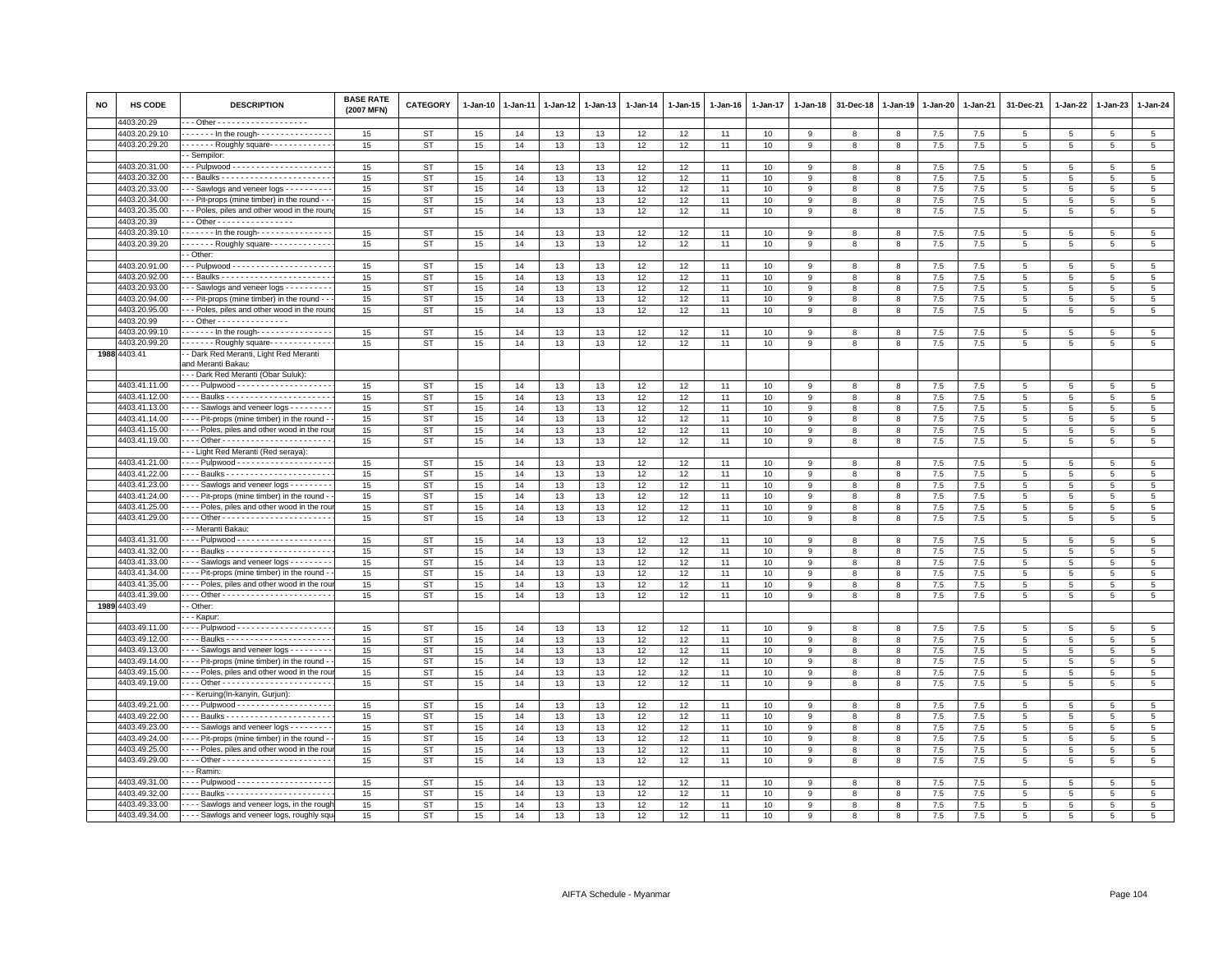| <b>NO</b> | <b>HS CODE</b> | <b>DESCRIPTION</b>                                                                               | <b>BASE RATE</b><br>(2007 MFN) | <b>CATEGORY</b> | 1-Jan-10 | 1-Jan-11 | 1-Jan-12 | 1-Jan-13       | 1-Jan-14       | 1-Jan-15       | 1-Jan-16 | 1-Jan-17 | 1-Jan-18       | 31-Dec-18    | 1-Jan-19     | I-Jan-20    | 1-Jan-21    | 31-Dec-21       | 1-Jan-22        | 1-Jan-23        | 1-Jan-24        |
|-----------|----------------|--------------------------------------------------------------------------------------------------|--------------------------------|-----------------|----------|----------|----------|----------------|----------------|----------------|----------|----------|----------------|--------------|--------------|-------------|-------------|-----------------|-----------------|-----------------|-----------------|
|           | 4403.49.35.00  | - - - Pit-props (mine timber) in the round -                                                     | 15                             | <b>ST</b>       | 15       | 14       | 13       | 13             | 12             | 12             | 11       | 10       | 9              | 8            | 8            | 7.5         | 7.5         | -5              | 5               | -5              | 5               |
|           | 4403.49.36.00  | ---- Poles, piles and other wood in the rou                                                      | 15                             | <b>ST</b>       | 15       | 14       | 13       | 13             | 12             | 12             | 11       | 10       | 9              | 8            | 8            | 7.5         | 7.5         | 5               | 5               | 5               | $5\phantom{.0}$ |
|           | 4403.49.39.00  |                                                                                                  | 15                             | <b>ST</b>       | 15       | 14       | 13       | 13             | 12             | 12             | 11       | 10       | 9              | 8            | 8            | $7.5\,$     | 7.5         | $\overline{5}$  | 5               | 5               | $\,$ 5 $\,$     |
|           |                | --- Other, of the following tropical wood----                                                    |                                |                 |          |          |          |                |                |                |          |          |                |              |              |             |             |                 |                 |                 |                 |
|           | 4403.49.91.00  |                                                                                                  | 15                             | <b>ST</b>       | 15       | 14       | 13       | 13             | 12             | 12             | 11       | 10       | 9              | $\mathbf{R}$ | R            | 7.5         | 7.5         | 5               | 5               | 5               | 5               |
|           | 4403.49.92.00  |                                                                                                  | 15                             | ST              | 15       | 14       | 13       | 13             | 12             | 12             | 11       | 10       | 9              | 8            | 8            | 7.5         | 7.5         | 5               | 5               | 5               | 5               |
|           | 4403.49.93.00  | --- Sawlogs and veneer logs --------                                                             | 15                             | <b>ST</b>       | 15       | 14       | 13       | 13             | 12             | 12             | 11       | 10       | 9              | 8            | 8            | 7.5         | 7.5         | $\overline{5}$  | 5               | 5               | $5\phantom{.0}$ |
|           | 4403.49.94.00  | - - - - Pit-props (mine timber) in the round -                                                   | 15                             | ST              | 15       | 14       | 13       | 13             | 12             | 12             | 11       | 10       | 9              | 8            | 8            | 7.5         | 7.5         | 5               | $5\phantom{.0}$ | 5               | $5\phantom{.0}$ |
|           | 4403.49.95.00  | --- Poles, piles and other wood in the rou                                                       | 15                             | ST              | 15       | 14       | 13       | 13             | 12             | 12             | 11       | 10       | 9              | 8            | 8            | $7.5\,$     | $7.5\,$     | $\,$ 5 $\,$     | 5               | $\overline{5}$  | $\overline{5}$  |
|           | 4403.49.99     | - - - - Other - - - - - - - -                                                                    |                                |                 |          |          |          |                |                |                |          |          |                |              |              |             |             |                 |                 |                 |                 |
|           |                | - - - - - - White lauan(Ingyin):                                                                 |                                |                 |          |          |          |                |                |                |          |          |                |              |              |             |             |                 |                 |                 |                 |
|           | 4403.49.99.11  | $- - - - - -$ In the rough- $- - - - - - - - - - - -$                                            | 15                             | <b>ST</b>       | 15       | 14       | 13       | 13             | 12             | 12             | 11       | 10       | 9              | 8            | 8            | 7.5         | 7.5         | 5               | 5               | $\overline{5}$  | 5               |
|           | 4403.49.99.12  | Roughly squared-----------                                                                       | 15                             | <b>ST</b>       | 15       | 14       | 13       | 13             | 12             | 12             | 11       | 10       | 9              | 8            | 8            | 7.5         | $7.5\,$     | 5               | $5\phantom{.0}$ | 5               | $5\phantom{.0}$ |
|           |                | . <b>. Teak</b> :                                                                                |                                |                 |          |          |          |                |                |                |          |          |                |              |              |             |             |                 |                 |                 |                 |
|           | 4403.49.99.21  | $-$ - - - - - - In the rough- - - - - - - - - - - - -                                            | 15                             | <b>ST</b>       | 15       | 14       | 13       | 13             | 12             | 12             | 11       | 10       | 9              | 8            | 8            | $7.5\,$     | 7.5         | 5               | 5.              | 5               | 5               |
|           | 4403.49.99.22  | $\cdots$ Roughly squared -                                                                       | 15                             | <b>ST</b>       | 15       | 14       | 13       | 13             | 12             | 12             | 11       | 10       | 9              | 8            | 8            | 7.5         | 7.5         | $\overline{5}$  | 5               | 5               | 5               |
|           | 4403.49.99.90  | . - Other                                                                                        | 15                             | <b>ST</b>       | 15       | 14       | 13       | 13             | 12             | 12             | 11       | 10       | 9              | 8            | 8            | $7.5\,$     | 7.5         | $\,$ 5 $\,$     | $5\phantom{.0}$ | $\overline{5}$  | $\overline{5}$  |
| 1990      | 4403.91        | - Of oak (Quercus spp.):                                                                         |                                |                 |          |          |          |                |                |                |          |          |                |              |              |             |             |                 |                 |                 |                 |
|           | 4403.91.10.00  |                                                                                                  | 15                             | <b>ST</b>       | 15       | 14       | 13       | 13             | 12             | 12             | 11       | 10       | 9              | 8            | 8            | 7.5         | 7.5         | 5               | 5               | 5               | $\overline{5}$  |
|           | 4403.91.20.00  |                                                                                                  | 15                             | ST              | 15       | 14       | 13       | 13             | 12             | 12             | 11       | 10       | 9              | 8            | 8            | 7.5         | 7.5         | 5               | 5               | 5               | 5               |
|           | 4403.91.30.00  | - - Sawlogs and veneer logs - - - - - - - - -                                                    | 15                             | <b>ST</b>       | 15       | 14       | 13       | 13             | 12             | 12             | 11       | 10       | 9              | 8            | 8            | 7.5         | 7.5         | $\overline{5}$  | 5               | 5               | $\overline{5}$  |
|           | 4403.91.40.00  | - - Pit-props (mine timber) in the round - -                                                     | 15                             | <b>ST</b>       | 15       | 14       | 13       | 13             | 12             | 12             | 11       | 10       | 9              | 8            | 8            | 7.5         | 7.5         | 5               | 5               | 5               | 5               |
|           | 4403.91.50.00  | - - Poles, piles and other wood in the rour                                                      | 15                             | <b>ST</b>       | 15       | 14       | 13       | 13             | 12             | 12             | 11       | 10       | 9              | 8            | 8            | 7.5         | 7.5         | $\overline{5}$  | 5               | 5               | $\overline{5}$  |
|           | 4403.91.90.00  |                                                                                                  | 15                             | ST              | 15       | 14       | 13       | 13             | 12             | 12             | 11       | 10       | 9              | 8            | 8            | $7.5\,$     | 7.5         | $\overline{5}$  | 5               | 5               | $5\phantom{.0}$ |
| 1991      | 4403.92        | - Of beech (Fagus spp.):                                                                         |                                |                 |          |          |          |                |                |                |          |          |                |              |              |             |             |                 |                 |                 |                 |
|           | 4403.92.10.00  |                                                                                                  | 15                             | <b>ST</b>       | 15       | 14       | 13       | 13             | 12             | 12             | 11       | 10       | 9              | 8            | 8            | 7.5         | 7.5         | 5               | 5               | 5               | $5\phantom{.0}$ |
|           | 4403.92.20.00  | - - Baulks - - - - - - - - - - - - - - - <del>- - - - - - -</del> -                              | 15                             | <b>ST</b>       | 15       | 14       | 13       | 13             | 12             | 12             | 11       | 10       | 9              | 8            | 8            | 7.5         | 7.5         | 5               | 5               | 5               | 5               |
|           | 4403.92.30.00  | - - Sawlogs and veneer logs - - - - - - - -                                                      | 15                             | <b>ST</b>       | 15       | 14       | 13       | 13             | 12             | 12             | 11       | 10       | 9              | 8            | 8            | 7.5         | 7.5         | 5               | -5              | 5               | 5               |
|           | 4403.92.40.00  | - - Pit-props (mine timber) in the round -                                                       | 15                             | <b>ST</b>       | 15       | 14       | 13       | 13             | 12             | 12             | 11       | 10       | 9              | 8            | 8            | 7.5         | 7.5         | 5               | -5              | -5              | 5               |
|           | 4403.92.50.00  | - - Poles, piles and other wood in the rou                                                       | 15                             | <b>ST</b>       | 15       | 14       | 13       | 13             | 12             | 12             | 11       | 10       | $\overline{9}$ | 8            | 8            | $7.5\,$     | 7.5         | $\,$ 5 $\,$     | 5               | 5               | $\,$ 5 $\,$     |
|           | 4403.92.90.00  |                                                                                                  | 15                             | <b>ST</b>       | 15       | 14       | 13       | 13             | 12             | 12             | 11       | 10       | 9              | 8            | 8            | $7.5\,$     | $7.5\,$     | $\,$ 5 $\,$     | 5               | 5               | $\overline{5}$  |
| 1992      | 4403.99        | - Other:                                                                                         |                                |                 |          |          |          |                |                |                |          |          |                |              |              |             |             |                 |                 |                 |                 |
|           | 4403.99.10.00  |                                                                                                  | 15                             | ST              | 15       | 14       | 13       | 13             | 12             | 12             | 11       | 10       | 9              | 8            | 8            | 7.5         | 7.5         | 5               | -5              | -5              | 5               |
|           | 4403.99.20.00  |                                                                                                  | 15                             | <b>ST</b>       | 15       | 14       | 13       | 13             | 12             | 12             | 11       | 10       | 9              | 8            | 8            | 7.5         | 7.5         | 5               | 5               | 5               | $5\phantom{.0}$ |
|           | 4403.99.30.00  | - - Sawlogs and veneer logs - - - - - - - -                                                      | 15                             | <b>ST</b>       | 15       | 14       | 13       | 13             | 12             | 12             | 11       | 10       | 9              | 8            | 8            | 7.5         | 7.5         | $\overline{5}$  | 5               | 5               | 5               |
|           | 4403.99.40.00  | - - Pit-props (mine timber) in the round - -                                                     | 15                             | <b>ST</b>       | 15       | 14       | 13       | 13             | 12             | 12             | 11       | 10       | 9              | 8            | 8            | $7.5\,$     | $7.5\,$     | $\overline{5}$  | 5               | $\overline{5}$  | $\overline{5}$  |
|           | 4403.99.50.00  | - - Poles, piles and other wood in the rour                                                      | 15                             | <b>ST</b>       | 15       | 14       | 13       | 13             | 12             | 12             | 11       | 10       | $\mathbf{Q}$   | $\mathbf{R}$ | $\mathbf{R}$ | 7.5         | 7.5         | 5 <sup>5</sup>  | 5               | $5\overline{5}$ | 5               |
|           | 4403.99.90     | $-$ - Other - - - - - - - - - - -                                                                |                                |                 |          |          |          |                |                |                |          |          |                |              |              |             |             |                 |                 |                 |                 |
|           |                | Pyinkado:                                                                                        |                                |                 |          |          |          |                |                |                |          |          |                |              |              |             |             |                 |                 |                 |                 |
|           | 4403.99.90.11  | . In the rough -                                                                                 | 15                             | ST              | 15       | 14       | 13       | 13             | 12             | 12             | 11       | 10       | 9              | 8            | 8            | 7.5         | 7.5         | $\overline{5}$  | 5               | 5               | $5\phantom{.0}$ |
|           | 4403.99.90.12  | Roughly squared- - - - - - - - -                                                                 | 15                             | <b>ST</b>       | 15       | 14       | 13       | 13             | 12             | 12             | 11       | 10       | 9              | 8            | 8            | 7.5         | 7.5         | 5               | 5               | $5\overline{5}$ | 5               |
|           |                | - - - - - - Padauk:                                                                              |                                |                 |          |          |          |                |                |                |          |          |                |              |              |             |             |                 |                 |                 |                 |
|           | 4403.99.90.21  | $- - - - -$ In the rough- $- - - - - - - - - -$                                                  | 15                             | ST              | 15       | 14       | 13       | 13             | 12             | 12             | 11       | 10       | 9              | 8            | 8            | 7.5         | 7.5         | $5\overline{5}$ | 5               | 5               | 5               |
|           | 4403.99.90.22  | -------- Roughly squared----------                                                               | 15                             | <b>ST</b>       | 15       | 14       | 13       | 13             | 12             | 12             | 11       | 10       | 9              | 8            | 8            | 7.5         | 7.5         | 5               | 5               | 5               | 5               |
|           |                | $---$ Pyinma                                                                                     |                                |                 |          |          |          |                |                |                |          |          |                |              |              |             |             |                 |                 |                 |                 |
|           | 4403.99.90.31  | $- - - - - -$ In the rough- $- - - - - - - - - - - -$                                            | 15                             | ST              | 15       | 14       | 13       | 13             | 12             | 12             | 11       | 10       | 9              | 8            | 8            | 7.5         | 7.5         | 5               | -5              | -5              | $5\phantom{.0}$ |
|           | 4403.99.90.32  | ------- Roughly squared----------                                                                | 15                             | <b>ST</b>       | 15       | 14       | 13       | 13             | 12             | 12             | 11       | 10       | 9              | 8            | 8            | 7.5         | 7.5         | 5               | 5               | 5               | 5               |
|           | 4403.99.90.40  | Red sandalwood(Nant-tha) - - - -                                                                 | 15                             | <b>ST</b>       | 15       | 14       | 13       | 13             | 12             | 12             | 11       | 10       | 9              | 8            | 8            | 7.5         | 7.5         | 5               | 5               | 5               | $\overline{5}$  |
|           | 4403.99.90.50  | ------ Black sandalwood(Ka-la-met) --                                                            | 15                             | <b>ST</b>       | 15       | 14       | 13       | 13             | 12             | 12             | 11       | 10       | 9              | 8            | 8            | 7.5         | 7.5         | 5               | 5               | 5               | $\,$ 5 $\,$     |
|           | 4403.99.90.90  |                                                                                                  | 15                             | <b>ST</b>       | 15       | 14       | 13       | 13             | 12             | 12             | 11       | 10       | 9              | 8            | 8            | 7.5         | 7.5         | 5               | 5               | 5               | $5\phantom{.0}$ |
|           | 44.04          | Hoopwood; split poles; piles, pickets<br>and stakes of wood, pointed but not<br>sawn lengthwise; |                                |                 |          |          |          |                |                |                |          |          |                |              |              |             |             |                 |                 |                 |                 |
|           | 1993 4404.10   | - Coniferous - - - - - - - - - -                                                                 | 15                             | $NT-1$          | 15       | 12.5     | 12.5     | 10             | 10             | 7.5            | 7.5      | 5        | 5              | $\mathbf 0$  | $\mathbf 0$  | $\mathbf 0$ | $\mathbf 0$ | $\mathsf 0$     | $\mathbf 0$     | $\mathsf 0$     | $\mathbf 0$     |
| 1994      | 4404.20        | - Non-coniferous - - - - - - - - - -                                                             | 15                             | $NT-1$          | 15       | 12.5     | 12.5     | 10             | 10             | 7.5            | 7.5      | 5        | 5              | $\mathbf 0$  | $\mathbf 0$  | $\mathbf 0$ | $\mathbf 0$ | $\mathbf 0$     | $\mathbf{0}$    | $\mathsf 0$     | $\mathsf 0$     |
|           | 1995 4405.00   | Wood wool; wood flour - - - - - - - -                                                            | 5                              | $NT-1$          | 5        | 5        | 5        | $\overline{4}$ | $\overline{4}$ | $\overline{4}$ | 3        | 3        | $\overline{2}$ | $\mathbf 0$  | $\Omega$     | $\mathbf 0$ | $\mathbf 0$ | $\mathsf 0$     | $\mathbf 0$     | $\mathbf 0$     | $\mathbf 0$     |
|           |                | Railway or tramway sleepers (cross-ties)                                                         |                                |                 |          |          |          |                |                |                |          |          |                |              |              |             |             |                 |                 |                 |                 |
|           | 44.06          | of wood.                                                                                         |                                |                 |          |          |          |                |                |                |          |          |                |              |              |             |             |                 |                 |                 |                 |
|           | 1996 4406.10   | - Not impregnated - - - - - - - - - -                                                            | 15                             | <b>ST</b>       | 15       | 14       | 13       | 13             | 12             | 12             | 11       | 10       | 9              | 8            | 8            | 7.5         | 7.5         | 5               | 5               | 5               | 5               |
|           | 1997 4406.90   | - Other - - - - - - - - - - - -                                                                  | 15                             | $NT-1$          | 15       | 12.5     | 12.5     | 10             | 10             | 7.5            | 7.5      | 5        | 5              | 0            | $\mathbf 0$  | $\mathbf 0$ | $\mathbf 0$ | $\mathsf 0$     | $\circ$         | 0               | $\mathsf 0$     |
|           |                | Wood sawn or chipped lengthwise,<br>sliced or peeled, whether or not planed,                     |                                |                 |          |          |          |                |                |                |          |          |                |              |              |             |             |                 |                 |                 |                 |
|           | 44.07          | sanded or                                                                                        |                                |                 |          |          |          |                |                |                |          |          |                |              |              |             |             |                 |                 |                 |                 |
|           | 1998 4407.10   | - Coniferous:                                                                                    |                                |                 |          |          |          |                |                |                |          |          |                |              |              |             |             |                 |                 |                 |                 |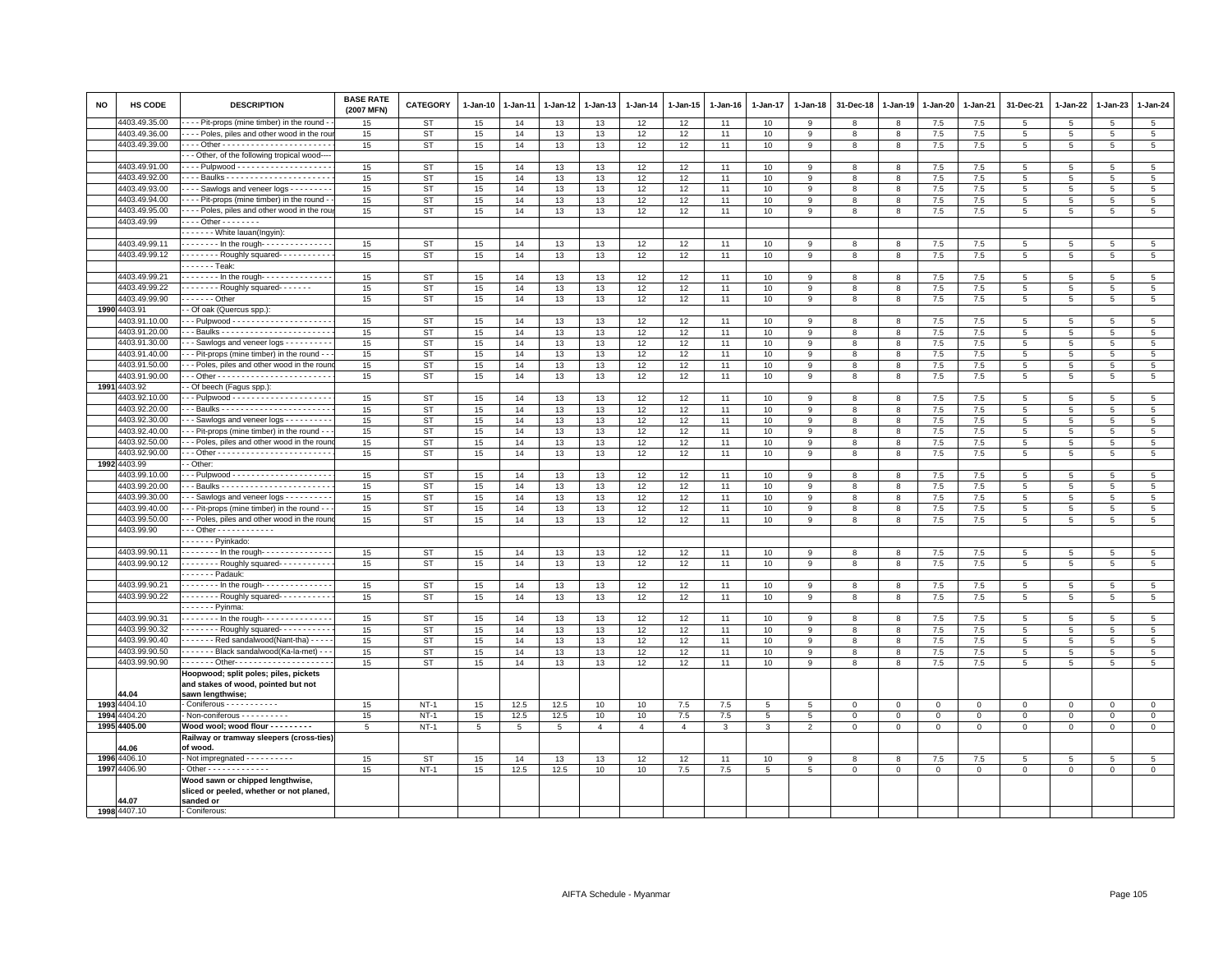| <b>NO</b> | HS CODE                        | <b>DESCRIPTION</b>                                                         | <b>BASE RATE</b><br>(2007 MFN) | <b>CATEGORY</b>       | $1-Jan-10$ | 1-Jan-11     | 1-Jan-12     | 1-Jan-13 | $1-Jan-14$ | $1-Jan-15$ | $1 - Jan-16$ | $1 - Jan-17$    | $1 - Jan-18$    | 31-Dec-18               | 1-Jan-19                   | 1-Jan-20                   | 1-Jan-21                      | 31-Dec-21                  | $1-Jan-22$           | 1-Jan-23                    | $1 - Jan-24$               |
|-----------|--------------------------------|----------------------------------------------------------------------------|--------------------------------|-----------------------|------------|--------------|--------------|----------|------------|------------|--------------|-----------------|-----------------|-------------------------|----------------------------|----------------------------|-------------------------------|----------------------------|----------------------|-----------------------------|----------------------------|
|           | 4407.10.10.00                  |                                                                            | 15                             | $NT-1$                | 15         | 12.5         | 12.5         | 10       | 10         | 7.5        | 7.5          | 5               | 5               | $^{\circ}$              | $\mathbf 0$                | $\mathbf 0$                | $\mathbf 0$                   | $\Omega$                   | $\Omega$             | $\Omega$                    | $\mathbf 0$                |
|           | 4407.10.20.00                  | Sanded or end-jointed - - - - - - - - - - - -                              | 15                             | $NT-1$                | 15         | 12.5         | 12.5         | 10       | 10         | $7.5\,$    | 7.5          | 5               | 5               | $\mathsf 0$             | $\mathbf 0$                | $\mathbf 0$                | $\mathbf 0$                   | $\mathbf 0$                | $\mathbf 0$          | $\mathbf{0}$                | $\circ$                    |
|           | 4407.10.90.00                  |                                                                            | 15                             | $NT-1$                | 15         | 12.5         | 12.5         | 10       | 10         | 7.5        | 7.5          | 5               | 5               | $\mathbf 0$             | $\mathbf 0$                | $\mathbf 0$                | $\mathbf 0$                   | $\mathbf 0$                | 0                    | $\mathbf 0$                 | $\mathbf 0$                |
| 1999      | 4407.24                        | - Virola, Mahogany (Swietenia spp.),<br>mbuia and Balsa:                   |                                |                       |            |              |              |          |            |            |              |                 |                 |                         |                            |                            |                               |                            |                      |                             |                            |
|           | 4407.24.10.00                  |                                                                            | 15                             | $NT-1$                |            |              |              | 10       |            | $7.5\,$    |              | 5               | 5               | $\mathbf 0$             | $\circ$                    | $\mathbf{0}$               | $\mathbf 0$                   | $\mathsf 0$                | $\mathbf 0$          | $\mathbf 0$                 | $\mathbf 0$                |
|           | 1407.24.20.00                  | - - Sanded or end-jointed - - - - - - - - - - -                            | 15                             | $NT-1$                | 15<br>15   | 12.5<br>12.5 | 12.5<br>12.5 | 10       | 10<br>10   | 7.5        | 7.5<br>7.5   | 5               | 5               | $\mathbf 0$             | $\Omega$                   | $\Omega$                   | $\mathbf{0}$                  | $\Omega$                   | $\Omega$             | $\Omega$                    | $\mathbf{0}$               |
|           | 4407.24.90.00                  |                                                                            | 15                             | $NT-1$                | 15         | 12.5         | 12.5         | 10       | 10         | 7.5        | 7.5          | 5               | 5               | $\mathbf 0$             | $\mathbf 0$                | $\mathbf 0$                | $\mathbf 0$                   | $\mathbf 0$                | $\Omega$             | $\mathbf{0}$                | $\mathbf 0$                |
|           | 2000 4407.25                   | - Dark Red Meranti, Light Red Meranti                                      |                                |                       |            |              |              |          |            |            |              |                 |                 |                         |                            |                            |                               |                            |                      |                             |                            |
|           |                                | and Meranti Bakau:                                                         |                                |                       |            |              |              |          |            |            |              |                 |                 |                         |                            |                            |                               |                            |                      |                             |                            |
|           |                                | - - Dark Red Meranti, Light Red Maranti:                                   |                                |                       |            |              |              |          |            |            |              |                 |                 |                         |                            |                            |                               |                            |                      |                             |                            |
|           | 4407.25.11.00                  | --- Planed ---------------------                                           | 15                             | $NT-1$                | 15         | 12.5         | 12.5         | 10       | 10         | 7.5        | 7.5          | 5               | 5               | 0                       | $\mathbf 0$                | $\mathbf 0$                | $\mathbf 0$                   | $^{\circ}$                 | $^{\circ}$           | $\Omega$                    | $\mathbf{0}$               |
|           | 4407.25.12.00                  | --- Sanded or end-jointed ----------                                       | 15                             | <b>NT-1</b>           | 15         | 12.5         | 12.5         | 10       | 10         | 7.5        | 7.5          | 5               | -5              | $\Omega$                | $\Omega$                   | $\Omega$                   | $\mathbf 0$                   | $\mathbf{0}$               | $\Omega$             | $\mathbf{0}$                | $\mathsf 0$                |
|           | 4407.25.19.00                  | --- Other ------------------------                                         | 15                             | $NT-1$                | 15         | 12.5         | 12.5         | 10       | 10         | 7.5        | 7.5          | 5               | 5               | $\mathbf 0$             | $\mathbf 0$                | $\mathbf 0$                | $\mathbf 0$                   | $\mathbf{0}$               | $\mathbf 0$          | $\mathbf{0}$                | $\mathsf 0$                |
|           |                                | - - Meranti Bakau:                                                         |                                |                       |            |              |              |          |            |            |              |                 |                 |                         |                            |                            |                               |                            |                      |                             |                            |
|           | 4407.25.21.00                  | --- Planed ----------------------                                          | 15                             | $NT-1$                | 15         | 12.5         | 12.5         | 10       | 10         | 7.5        | 7.5          | 5               | -5              | 0                       | $\mathbf 0$                | $^{\circ}$                 | $\mathbf 0$                   | $\mathbf 0$                | $\Omega$             | $\Omega$                    | $\mathbf{0}$               |
|           | 4407.25.22.00                  | --- Sanded or end-jointed ----------                                       | 15                             | $NT-1$                | 15         | 12.5         | 12.5         | 10       | 10         | 7.5        | 7.5          | $\overline{5}$  | $5^{\circ}$     | $\mathbf 0$             | $\Omega$                   | $\Omega$                   | $\Omega$                      | $\Omega$                   | $\Omega$             | $\Omega$                    | $\mathbf 0$                |
|           | 4407.25.29.00                  | --- Other ---------------------                                            | $15\,$                         | $NT-1$                | 15         | 12.5         | 12.5         | 10       | 10         | 7.5        | 7.5          | 5               | 5               | $\mathbf 0$             | $\mathbf 0$                | $\mathsf 0$                | $\mathbf 0$                   | $\Omega$                   | $\mathbf 0$          | $\mathbf{0}$                | $\mathbf 0$                |
|           | 2001 4407.26                   | - White Lauan, White Meranti, White                                        |                                |                       |            |              |              |          |            |            |              |                 |                 |                         |                            |                            |                               |                            |                      |                             |                            |
|           | 4407.26.10                     | Seraya, Yellow Meranti and Alan:<br>$-$ - Planed - - - - - - - - - - - - - |                                |                       |            |              |              |          |            |            |              |                 |                 |                         |                            |                            |                               |                            |                      |                             |                            |
|           | 4407.26.10.10                  |                                                                            |                                | $NT-1$                | 15         | 12.5         | 12.5         |          | 10         | 7.5        | 7.5          |                 |                 |                         |                            |                            |                               |                            |                      |                             | $\mathbf 0$                |
|           | 4407.26.10.90                  | ------ Other--------------------                                           | 15<br>15                       | $NT-1$                | 15         | 12.5         | 12.5         | 10<br>10 | 10         | 7.5        | 7.5          | 5<br>5          | 5<br>5          | $\mathbf 0$<br>$\,0\,$  | $\mathbf 0$<br>$\mathsf 0$ | $\mathbf 0$<br>$\mathsf 0$ | $\mathbf 0$<br>$\mathbf 0$    | $\mathbf 0$<br>$\mathsf 0$ | 0<br>$\mathsf 0$     | $\mathbf 0$<br>$\circ$      | $\overline{0}$             |
|           | 4407.26.20                     | - - Sanded or end-jointed - - - - - - - -                                  |                                |                       |            |              |              |          |            |            |              |                 |                 |                         |                            |                            |                               |                            |                      |                             |                            |
|           | 1407.26.20.10                  | - - - - - - White Lauan(Ingyin) - - - - - - - - -                          | 15                             | $NT-1$                | 15         | 12.5         | 12.5         | 10       | 10         | 7.5        | 7.5          | 5               | 5               | $\mathbf 0$             | $\mathbf{0}$               | $\mathbf{0}$               | $\mathbf 0$                   | $^{\circ}$                 | $\mathbf{0}$         | $\Omega$                    | $\mathsf 0$                |
|           | 4407.26.20.90                  | ------ Other--------------------                                           | 15                             | $NT-1$                | 15         | 12.5         | 12.5         | 10       | 10         | 7.5        | 7.5          | 5               | -5              | $\Omega$                | $\mathbf 0$                | $\Omega$                   | $\mathbf{0}$                  | $\Omega$                   | $\Omega$             | $\Omega$                    | $\mathbf 0$                |
|           | 4407.26.90                     | - - Other - - - - - - - - - -                                              |                                |                       |            |              |              |          |            |            |              |                 |                 |                         |                            |                            |                               |                            |                      |                             |                            |
|           | 4407.26.90.10                  | ------ White Lauan(Ingyin) ---------                                       | 15                             | $NT-1$                | 15         | 12.5         | 12.5         | 10       | 10         | 7.5        | 7.5          | 5               | 5               | $^{\circ}$              | $\mathbf 0$                | $\mathbf 0$                | $\mathsf 0$                   | 0                          | 0                    | $\mathbf 0$                 | $\mathbf 0$                |
|           | 4407.26.90.90                  | ------ Other--------------------                                           | 15                             | $NT-1$                | 15         | 12.5         | 12.5         | 10       | 10         | 7.5        | 7.5          | 5               | $\overline{5}$  | $\overline{0}$          | $\mathbf 0$                | $\mathbf 0$                | $\overline{0}$                | $\mathbf 0$                | $\mathbf{O}$         | $\mathbf{O}$                | $\overline{0}$             |
|           | 2002 4407.29                   | - Other:                                                                   |                                |                       |            |              |              |          |            |            |              |                 |                 |                         |                            |                            |                               |                            |                      |                             |                            |
|           |                                | - Jelutong (Dyera spp.)                                                    |                                |                       |            |              |              |          |            |            |              |                 |                 |                         |                            |                            |                               |                            |                      |                             |                            |
|           | 4407.29.11.00                  | --- Planed ----------------------                                          | 15                             | $NT-1$                | 15         | 12.5         | 12.5         | 10       | 10         | 7.5        | 7.5          | 5               | 5               | $\mathbf 0$             | $\mathbf 0$                | $\mathbf 0$                | $\mathbf 0$                   | $\mathbf 0$                | $\mathbf 0$          | $\mathbf 0$                 | $\mathsf 0$                |
|           | 1407.29.12.00                  | --- Sanded or end-jointed ----------                                       | 15                             | $NT-1$                | 15         | 12.5         | 12.5         | 10       | 10         | $7.5\,$    | 7.5          | 5               | 5               | $\mathbf 0$             | $\mathbf 0$                | $\Omega$                   | $\mathbf{0}$                  | $\Omega$                   | $\Omega$             | $\Omega$                    | $\mathbf{0}$               |
|           | 4407.29.19.00                  |                                                                            | 15                             | $NT-1$                | 15         | 12.5         | 12.5         | 10       | 10         | 7.5        | 7.5          | 5               | 5               | $\overline{0}$          | $\mathbf 0$                | $\Omega$                   | $\mathbf 0$                   | $\mathbf{0}$               | $\Omega$             | $\mathbf{0}$                | $\mathbf 0$                |
|           |                                | - - Kapur (Dryobalanops spp.)                                              |                                |                       |            |              |              |          |            |            |              |                 |                 |                         |                            |                            |                               |                            |                      |                             |                            |
|           | 4407.29.21.00                  | --- Planed ----------------------                                          | 15                             | $NT-1$                | 15         | 12.5         | 12.5         | 10       | 10         | 7.5        | 7.5          | 5               | 5               | $^{\circ}$              | $\mathbf 0$                | $\mathbf 0$                | $^{\circ}$                    | 0                          | $\Omega$             | $\mathbf 0$                 | $\mathbf 0$                |
|           | 4407.29.22.00                  | --- Sanded or end-jointed ----------                                       | 15                             | $NT-1$                | 15         | 12.5         | 12.5         | 10       | 10         | 7.5        | 7.5          | 5               | 5               | $\mathbf 0$             | $\mathbf 0$                | $\mathbf{0}$               | $\mathbf 0$                   | $\mathsf 0$                | $\mathbf 0$          | $\Omega$                    | $\mathsf 0$                |
|           | 4407.29.29.00                  | --- Other -----------------------                                          | 15                             | $NT-1$                | 15         | 12.5         | 12.5         | 10       | 10         | 7.5        | 7.5          | 5               | 5               | $\mathbf 0$             | $\mathbf 0$                | $\mathsf 0$                | $\mathbf 0$                   | $\mathbf 0$                | $\mathbf 0$          | $\mathbf 0$                 | $\mathsf 0$                |
|           |                                | - - Kempas (Koompassia spp.)                                               |                                |                       |            |              |              |          |            |            |              |                 |                 |                         |                            |                            |                               |                            |                      |                             |                            |
|           | 4407.29.31.00<br>1407.29.32.00 | --- Planed ----------------------<br>--- Sanded or end-jointed ----------- | 15<br>15                       | $NT-1$<br>$NT-1$      | 15<br>15   | 12.5<br>12.5 | 12.5<br>12.5 | 10<br>10 | 10<br>10   | 7.5<br>7.5 | 7.5<br>7.5   | 5<br>5          | 5<br>5          | $\Omega$<br>$\mathbf 0$ | $\mathbf 0$<br>$\mathbf 0$ | $\mathsf 0$<br>$\mathbf 0$ | $\mathsf 0$<br>$\mathbf 0$    | $\mathsf 0$<br>$\Omega$    | $\Omega$<br>$\Omega$ | $\mathbf 0$<br>$\mathbf{0}$ | $\mathsf 0$<br>$\mathbf 0$ |
|           | 4407.29.39.00                  | --- Other -----------------------                                          | 15                             | $NT-1$                | 15         | 12.5         | 12.5         | 10       | 10         | 7.5        | 7.5          | 5               | 5               | $\mathbf 0$             | $\mathbf 0$                | $\mathbf 0$                | $\mathbf 0$                   | $\mathbf 0$                | $\Omega$             | $\mathbf{0}$                | $\mathbf 0$                |
|           |                                | - - Keruing (Dipterocarpus spp.)                                           |                                |                       |            |              |              |          |            |            |              |                 |                 |                         |                            |                            |                               |                            |                      |                             |                            |
|           | 4407.29.41.00                  | --- Planed ----------------------                                          | 15                             | $NT-1$                | 15         | 12.5         | 12.5         | 10       | 10         | 7.5        | 7.5          | 5               | 5               | $\mathbf 0$             | $\mathbf 0$                | $\mathsf 0$                | $\mathbf 0$                   | $\mathsf 0$                | $\mathbf 0$          | $\mathbf 0$                 | $\mathsf 0$                |
|           | 4407.29.42.00                  | Sanded or end-jointed - - - - - - - - -                                    | 15                             | $NT-1$                | 15         | 12.5         | 12.5         | 10       | 10         | 7.5        | 7.5          | 5               | 5               | $\mathbf 0$             | $\mathbf 0$                | $\mathbf{0}$               | $\mathbf 0$                   | $\mathbf 0$                | $\mathbf 0$          | $\mathbf{O}$                | $\circ$                    |
|           | 4407.29.49.00                  | --- Other -----------------------                                          | 15                             | $NT-1$                | 15         | 12.5         | 12.5         | 10       | 10         | 7.5        | 7.5          | 5               | 5               | $\mathbf 0$             | $\mathbf 0$                | $\mathsf 0$                | $\mathbf 0$                   | $\mathbf 0$                | $\mathbf 0$          | $\mathbf 0$                 | $\circ$                    |
|           |                                | - - Ramin (Gonystylus spp.):                                               |                                |                       |            |              |              |          |            |            |              |                 |                 |                         |                            |                            |                               |                            |                      |                             |                            |
|           | 4407.29.51.00                  | - - - Planed - - - - - - - - - - - - - - -                                 | 15                             | $NT-1$                | 15         | 12.5         | 12.5         | 10       | 10         | 7.5        | 7.5          | 5               | 5               | $\Omega$                | $\Omega$                   | $\mathbf 0$                | $\mathbf{0}$                  | $\mathbf 0$                | $\Omega$             | $\mathbf{0}$                | $\mathbf{0}$               |
|           | 1407.29.52.00                  | --- Sanded or end-jointed ----------                                       | 15                             | $NT-1$                | 15         | 12.5         | 12.5         | 10       | 10         | 7.5        | 7.5          | 5               | 5               | $\mathbf 0$             | $\mathbf 0$                | $\mathbf 0$                | $\mathbf 0$                   | $\mathbf 0$                | $\mathbf 0$          | $\Omega$                    | $\mathbf 0$                |
|           | 4407.29.59.00                  | --- Other ------------------------                                         | 15                             | $NT-1$                | 15         | 12.5         | 12.5         | 10       | 10         | 7.5        | 7.5          | 5               | 5               | $\mathsf 0$             | $\mathbf 0$                | $\mathbf 0$                | $\mathbf 0$                   | $\mathsf 0$                | 0                    | $\mathsf 0$                 | $\mathsf 0$                |
|           |                                | - - Teak (Tectong spp.):                                                   |                                |                       |            |              |              |          |            |            |              |                 |                 |                         |                            |                            |                               |                            |                      |                             |                            |
|           | 4407.29.61.00                  | Teak decks, planed                                                         | 15                             | $NT-1$                | 15         | 12.5         | 12.5         | 10       | 10         | 7.5        | 7.5          | 5               | 5               | $\mathbf 0$             | $\mathbf 0$                | $\mathsf 0$                | $\mathsf 0$                   | $\mathsf 0$                | $\mathbf 0$          | $\mathbf 0$                 | $\circ$                    |
|           | 4407.29.62.00                  | Other, planed - - - - - - - - - - - - - - - -                              | 15                             | $NT-1$                | 15         | 12.5         | 12.5         | 10       | 10         | 7.5        | 7.5          | 5               | $5\phantom{.0}$ | $\mathbf 0$             | $\mathbf{0}$               | $\mathbf{0}$               | $\mathbb O$                   | $\mathsf 0$                | $\mathsf 0$          | $\mathbf{O}$                | $\mathsf 0$                |
|           | 4407.29.63.00                  | --- Sanded or end-jointed --------                                         | 15                             | <b>NT-1</b>           | 15         | 12.5         | 12.5         | 10       | 10         | 7.5        | 7.5          | $5\overline{5}$ | 5               | $\Omega$                | $\mathbf 0$                | $\Omega$                   | $\overline{0}$                | $\Omega$                   | $\Omega$             | $\mathbf{0}$                | $\mathbf 0$                |
|           | 4407.29.69.00                  | --- Other -----------------------                                          | 15                             | $NT-1$                | 15         | 12.5         | 12.5         | 10       | 10         | 7.5        | 7.5          | 5               | 5               | $\mathbf 0$             | $\mathbf 0$                | $\mathbf 0$                | $\mathbf 0$                   | $^{\circ}$                 | $\mathbf 0$          | $\mathbf 0$                 | $\mathsf 0$                |
|           |                                | - - Balau (Shorea spp.):                                                   |                                |                       |            |              |              |          |            |            |              |                 |                 |                         |                            |                            |                               |                            |                      |                             |                            |
|           | 4407.29.71.00                  | Planed                                                                     | 15                             | $NT-1$                | 15         | 12.5         | 12.5         | 10       | 10         | 7.5        | 7.5          | 5               | 5               | 0                       | $\mathbf 0$                | $\mathbf 0$                | $\mathbf 0$                   | $\mathbf 0$                | $\mathbf 0$          | $\mathbf 0$                 | $\mathbf{0}$               |
|           | 4407.29.72.00<br>4407.29.79.00 | --- Sanded or end-jointed ----------                                       | 15                             | $NT-1$                | 15         | 12.5         | 12.5         | 10       | 10         | 7.5        | 7.5          | 5               | 5               | $\mathbf 0$             | $\mathbf 0$                | $\mathsf 0$                | $\mathbf 0$                   | $\mathsf 0$                | $\mathbf 0$          | $\mathbf 0$                 | $\mathsf 0$                |
|           |                                |                                                                            | 15                             | $NT-1$                | 15         | 12.5         | 12.5         | 10       | 10         | 7.5        | 7.5          | 5               | 5               | $\mathbf 0$             | $\mathsf 0$                | $\,0\,$                    | $\,0\,$                       | $\mathsf 0$                | $\mathbf 0$          | $\mathbf 0$                 | $\mathsf 0$                |
|           | 4407.29.81.00                  | - - Mengkulang (Heritiera spp.):<br>Planed                                 |                                |                       |            |              |              |          | 10         |            |              | 5               |                 | $^{\circ}$              | $\mathbf 0$                | 0                          |                               | $^{\circ}$                 | $\Omega$             | $\Omega$                    | $\mathbf{0}$               |
|           | 4407.29.82.00                  | --- Sanded or end-jointed ----------                                       | 15<br>15                       | <b>NT-1</b><br>$NT-1$ | 15<br>15   | 12.5<br>12.5 | 12.5<br>12.5 | 10<br>10 | 10         | 7.5<br>7.5 | 7.5<br>7.5   | 5               | 5<br>5          | $\Omega$                | $\Omega$                   | $\Omega$                   | $\mathbf 0$<br>$\overline{0}$ | $\mathbf 0$                | $\Omega$             | $\mathbf{0}$                | $\mathbf 0$                |
|           | 4407.29.89.00                  |                                                                            | 15                             | $NT-1$                | 15         | 12.5         | 12.5         | 10       | 10         | 7.5        | 7.5          | 5               | 5               | $\mathbf 0$             | $\mathbf 0$                | $\mathbf 0$                | $\mathbf 0$                   | $\mathsf 0$                | $\mathbf 0$          | $\mathbf 0$                 | $\mathbf 0$                |
|           |                                | - - Other:                                                                 |                                |                       |            |              |              |          |            |            |              |                 |                 |                         |                            |                            |                               |                            |                      |                             |                            |
|           |                                |                                                                            |                                |                       |            |              |              |          |            |            |              |                 |                 |                         |                            |                            |                               |                            |                      |                             |                            |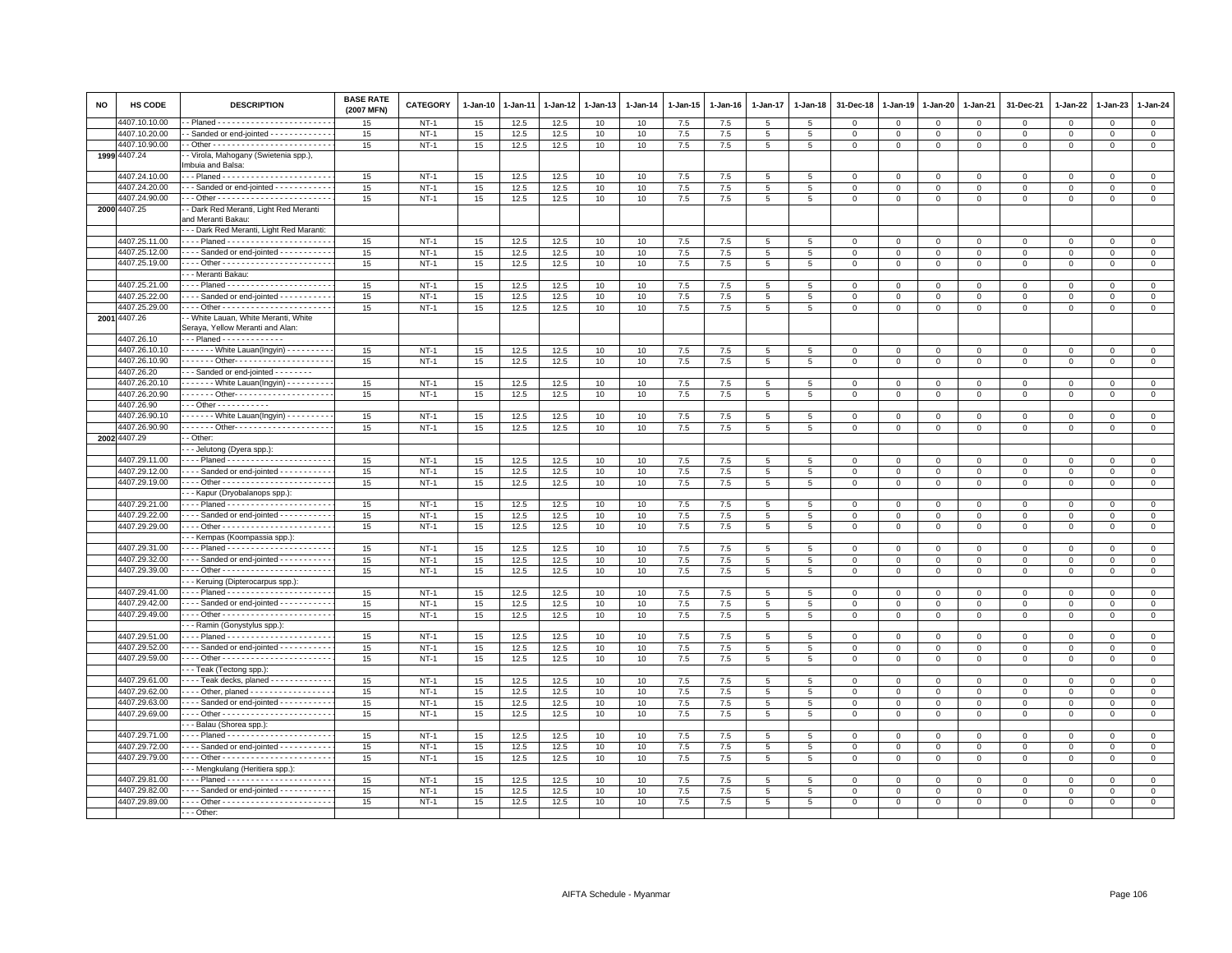| NO   | HS CODE                        | <b>DESCRIPTION</b>                                                         | <b>BASE RATE</b><br>(2007 MFN) | <b>CATEGORY</b> | 1-Jan-10        | $1 - Jan-11$ | $1 - Jan-12$ | $1 - Jan-13$ | $1 - Jan-14$     | 1-Jan-15 | $1 - Jan-16$ | 1-Jan-17        | 1-Jan-18                      | 31-Dec-18   | 1-Jan-19    | 1-Jan-20       | 1-Jan-21       | 31-Dec-21      | 1-Jan-22        | 1-Jan-23        | $1 - Jan-24$    |
|------|--------------------------------|----------------------------------------------------------------------------|--------------------------------|-----------------|-----------------|--------------|--------------|--------------|------------------|----------|--------------|-----------------|-------------------------------|-------------|-------------|----------------|----------------|----------------|-----------------|-----------------|-----------------|
|      |                                | - - - Jongkong and Merbau (Intsia spp.):                                   |                                |                 |                 |              |              |              |                  |          |              |                 |                               |             |             |                |                |                |                 |                 |                 |
|      | 4407.29.91.00                  | ---- Planed ---------------------                                          | 15                             | $NT-1$          | 15              | 12.5         | 12.5         | 10           | 10               | 7.5      | 7.5          | 5               | -5                            | $\mathbf 0$ | 0           | $\mathbf 0$    | $\overline{0}$ | 0              | 0               | $\mathbf 0$     | $\mathbf{O}$    |
|      | 4407.29.92.00<br>4407.29.93.00 | Sanded or end-jointed - - - - - - - -                                      | 15                             | $NT-1$          | 15              | 12.5         | 12.5         | 10           | 10               | 7.5      | 7.5          | 5               | $5^{\circ}$<br>$\overline{5}$ | $\mathbf 0$ | $\mathbf 0$ | $\mathsf 0$    | $\mathbf 0$    | $\mathsf 0$    | $\mathbf 0$     | $\mathbf 0$     | $\mathsf 0$     |
|      |                                | $- -$ Other:                                                               | 15                             | $NT-1$          | 15              | 12.5         | 12.5         | 10           | 10               | 7.5      | 7.5          | $\overline{5}$  |                               | $\,0\,$     | $\mathbf 0$ | $\mathsf 0$    | $\mathbf 0$    | $\mathsf 0$    | $\mathbf 0$     | $\Omega$        | $\overline{0}$  |
|      | 4407.29.94.00                  |                                                                            | 15                             | $NT-1$          | 15              | 12.5         | 12.5         | 10           | 10               | $7.5\,$  | 7.5          | $\overline{5}$  | 5                             | $\mathbf 0$ | 0           | $\Omega$       | $\mathsf 0$    | $\mathbf 0$    | $\Omega$        | $\mathbf{0}$    | $\mathbf 0$     |
|      | 4407.29.95.00                  | Sanded or end-jointed                                                      | 15                             | $NT-1$          | 15              | 12.5         | 12.5         | 10           | 10               | 7.5      | 7.5          | 5               | -5                            | $\mathbf 0$ | $^{\circ}$  | $\mathbf 0$    | $\mathbf 0$    | 0              | $\Omega$        | $\mathbf 0$     | $\mathbf 0$     |
|      | 4407.29.99.00                  |                                                                            | 15                             | $NT -$          | 15              | 12.5         | 12.5         | 10           | 10               | 7.5      | 7.5          | $\overline{5}$  | $5^{\circ}$                   | $\mathbf 0$ | $\mathbf 0$ | $\mathsf 0$    | $\overline{0}$ | $\mathsf 0$    | $\mathbf 0$     | $\Omega$        | $\overline{0}$  |
|      | 2003 4407.91                   | - Of oak (Quercus spp.):                                                   |                                |                 |                 |              |              |              |                  |          |              |                 |                               |             |             |                |                |                |                 |                 |                 |
|      | 4407.91.10.00                  | -- Planed -----------------------                                          | 15                             | $NT-1$          | 15              | 12.5         | 12.5         | 10           | 10               | 7.5      | 7.5          | 5               | 5                             | $\mathbf 0$ | 0           | 0              | $\mathsf 0$    | 0              | $\mathbf 0$     | $^{\circ}$      | $\mathbf 0$     |
|      | 4407.91.20.00                  | - - Sanded or end-jointed - - - - - - - - - -                              | 15                             | $NT-1$          | 15              | 12.5         | 12.5         | 10           | 10               | 7.5      | 7.5          | 5               | 5                             | $\mathbf 0$ | $\mathbf 0$ | $\mathbf 0$    | $\overline{0}$ | $\mathbf 0$    | $\mathbf{0}$    | $\mathbf{0}$    | $\circ$         |
|      | 4407.91.90.00                  |                                                                            | 15                             | $NT-1$          | 15              | 12.5         | 12.5         | 10           | 10               | 7.5      | 7.5          | $\overline{5}$  | 5                             | $\mathbf 0$ | 0           | $\mathsf 0$    | $\mathbf 0$    | $\mathsf 0$    | $\Omega$        | $\Omega$        | $\mathsf 0$     |
| 2004 | 4407.92                        | - Of beech (Fagus spp.):                                                   |                                |                 |                 |              |              |              |                  |          |              |                 |                               |             |             |                |                |                |                 |                 | $\mathbf{0}$    |
|      | 4407.92.10.00                  | -- Planed -----------------------                                          | 15                             | $NT-1$          | 15              | 12.5         | 12.5         | 10           | 10               | $7.5\,$  | 7.5          | 5               | 5                             | $\mathbf 0$ | $^{\circ}$  | $^{\circ}$     | $\mathbf 0$    | $\mathsf 0$    | $\mathbf 0$     | $\mathbf 0$     | $\mathsf 0$     |
|      | 4407.92.20.00                  | - - Sanded or end-jointed - - - - - - - - - -                              | 15                             | $NT-1$          | 15              | 12.5         | 12.5         | 10           | 10               | $7.5\,$  | 7.5          | 5               | 5                             | $\mathbf 0$ | $\mathbf 0$ | $\mathsf 0$    | $\mathbf 0$    | $\mathsf 0$    | $\mathbf 0$     | $\mathbf 0$     | $\mathsf 0$     |
|      | 4407.92.90.00                  |                                                                            | 15                             | $NT-1$          | $15\,$          | 12.5         | 12.5         | 10           | 10               | 7.5      | 7.5          | $\overline{5}$  | $5^{\circ}$                   | $\mathbf 0$ | $\mathsf 0$ | $\mathsf 0$    | $\mathbf 0$    | $\mathsf 0$    | $\mathbf 0$     | $\mathbf 0$     | $\mathsf 0$     |
|      | 2005 4407.99                   | - Other                                                                    |                                |                 |                 |              |              |              |                  |          |              |                 |                               |             |             |                |                |                |                 |                 |                 |
|      | 407.99.10.00                   | - - Aguila wood, planed - - - - - - - - - - - -                            | 15                             | ST              | 15              | 14           | 13           | 13           | 12               | 12       | 11           | 10              | 9                             | 8           | -8          | 7.5            | 7.5            | 5              | 5               | 5               | 5               |
|      | 4407.99.20.00                  | - - Aguila wood, sanded or end-jointed -                                   | 15                             | ST              | 15              | 14           | 13           | 13           | 12               | 12       | 11           | 10              | $\mathbf{Q}$                  | 8           | 8           | 7.5            | 7.5            | 5              | 5               | 5               | 5               |
|      | 4407.99.30                     | $-$ - Other, planed $-$ - - - - -                                          |                                |                 |                 |              |              |              |                  |          |              |                 |                               |             |             |                |                |                |                 |                 |                 |
|      | 4407.99.30.10                  | ------ Pyinkado-----------------                                           | 15                             | ST              | 15              | 14           | 13           | 13           | 12               | 12       | 11           | 10              |                               | 8           | 8           | 7.5            | $7.5\,$        | 5              | 5               | -5              | 5               |
|      | 4407.99.30.20                  | ------ Padauk-------------------                                           | 15                             | ST              | 15 <sub>1</sub> | 14           | 13           | 13           | 12               | 12       | 11           | 10              | 9                             | 8           | 8           | 7.5            | 7.5            | 5              | 5               | 5               | $5\overline{5}$ |
|      | 4407.99.30.30                  | - - - - - - Pyinma- - - - - - - - - - - - - - - - -                        | 15                             | ST              | 15              | 14           | 13           | 13           | 12               | 12       | 11           | 10              | 9                             | 8           | 8           | 7.5            | 7.5            | 5              | 5               | 5               | 5               |
|      | 4407.99.30.90                  | ------ Other--------------------                                           | 15                             | <b>ST</b>       | 15              | 14           | 13           | 13           | 12               | 12       | 11           | 10              | 9                             | 8           | 8           | 7.5            | 7.5            | $\overline{5}$ | 5               | 5               | $\overline{5}$  |
|      | 4407.99.40                     | - - Other, sanded or end-jointed - - - - - -                               |                                |                 |                 |              |              |              |                  |          |              |                 |                               |             |             |                |                |                |                 |                 |                 |
|      | 4407.99.40.10                  | ------ Pyinkado-----------------                                           | 15                             | <b>ST</b>       | 15              | 14           | 13           | 13           | 12               | 12       | 11           | 10              | 9                             | 8           | 8           | 7.5            | 7.5            | 5              | 5               | 5               | 5               |
|      | 4407.99.40.20                  | Padauk-                                                                    | 15                             | <b>ST</b>       | 15              | 14           | 13           | 13           | 12               | 12       | 11           | 10              | $\mathbf{Q}$                  | 8           | 8           | 7.5            | 7.5            | 5              | $5\overline{5}$ | 5               | 5               |
|      | 4407.99.40.30                  | . Pyinma-                                                                  | 15                             | ST              | 15              | 14           | 13           | 13           | 12               | 12       | 11           | 10              | 9                             | 8           | 8           | 7.5            | 7.5            | 5              | 5               | 5               | 5               |
|      | 4407.99.40.90                  | . - Other- - - - - - - - - - - - - - - - - - -                             | 15                             | ST              | 15              | 14           | 13           | 13           | 12               | 12       | 11           | 10              | 9                             | 8           | 8           | 7.5            | 7.5            | 5              | 5               | $5\overline{5}$ | 5               |
|      | 4407.99.90<br>4407.99.90.10    | $-$ - Other - - - - - -                                                    | 15                             | <b>ST</b>       |                 |              |              | 13           |                  |          | 11           |                 | $\mathbf{Q}$                  |             | 8           |                |                | $\overline{5}$ | $5\overline{5}$ | 5               | 5               |
|      | 4407.99.90.20                  | ------ Pyinkado-----------------<br>------ Padauk-------------------       | 15                             | ST              | 15<br>15        | 14<br>14     | 13<br>13     | 13           | 12<br>12         | 12<br>12 | 11           | 10<br>10        | 9                             | 8<br>8      | 8           | $7.5\,$<br>7.5 | 7.5<br>7.5     | 5              | 5               |                 | 5               |
|      | 4407.99.90.30                  | . Pyinma- -                                                                | 15                             | <b>ST</b>       | 15              | 14           | 13           | 13           | 12               | 12       | 11           | 10              | 9                             | 8           | 8           | 7.5            | 7.5            | 5              | 5               | 5<br>-5         | 5               |
|      | 4407.99.90.90                  |                                                                            | 15                             | <b>ST</b>       | 15              | 14           | 13           | 13           | 12               | 12       | 11           | 10              | 9                             | 8           | 8           | 7.5            | 7.5            | 5              | 5               | 5               | 5               |
|      |                                | Sheets for veneering (including those                                      |                                |                 |                 |              |              |              |                  |          |              |                 |                               |             |             |                |                |                |                 |                 |                 |
|      |                                | obtained by slicing laminated wood), for                                   |                                |                 |                 |              |              |              |                  |          |              |                 |                               |             |             |                |                |                |                 |                 |                 |
|      | 4.08                           | plywood or                                                                 |                                |                 |                 |              |              |              |                  |          |              |                 |                               |             |             |                |                |                |                 |                 |                 |
|      | 2006 4408.10                   | Coniferous:                                                                |                                |                 |                 |              |              |              |                  |          |              |                 |                               |             |             |                |                |                |                 |                 |                 |
|      | 4408.10.10.00                  | - Cedar wood slats prepared for pencil ma                                  | 15                             | $NT-1$          | 15              | 12.5         | 12.5         | 10           | 10               | 7.5      | 7.5          | -5              |                               | $\mathbf 0$ | $\mathbf 0$ | $\mathbf 0$    | $\mathbf 0$    | 0              | 0               | $\mathbf 0$     | 0               |
|      |                                | nanufacturing - - - - - - - - - - -                                        |                                |                 |                 |              |              |              |                  |          |              |                 |                               |             |             |                |                |                |                 |                 |                 |
|      | 4408.10.20.00                  | - Other wood prepared for pencil manufac                                   | 15                             | $NT-1$          | 15              | 12.5         | 12.5         | 10           | 10               | $7.5\,$  | 7.5          | 5               |                               | $^{\circ}$  | $^{\circ}$  | 0              | $\mathbf 0$    | $\mathbf 0$    |                 | 0               | $\mathbf 0$     |
|      | 4408.10.30.00                  | - Face veneer sheets - - - - - - - - - - - - -                             | 15                             | $NT-1$          | 15              | 12.5         | 12.5         | 10           | 10               | $7.5\,$  | 7.5          | 5               | 5                             | $\,0\,$     | $\mathsf 0$ | $\Omega$       | $\mathsf 0$    | $\Omega$       | $\Omega$        | $\Omega$        | $\mathbf 0$     |
|      | 4408.10.90.00                  |                                                                            | 15                             | $NT-1$          | 15              | 12.5         | 12.5         | 10           | 10 <sup>10</sup> | 7.5      | 7.5          | 5               | 5                             | $\mathbf 0$ | $\circ$     | $\mathbf 0$    | $\mathbf{0}$   | $\mathbf 0$    | 0               | $\mathbf{0}$    | $\mathbf{0}$    |
|      | 2007 4408.31                   | - Dark Red Meranti, Light Red Meranti<br>and Meranti Bakau:                |                                |                 |                 |              |              |              |                  |          |              |                 |                               |             |             |                |                |                |                 |                 |                 |
|      | 4408.31.10.00                  | - - Prepared for pencil manufacture - - - -                                | 15                             | $NT-1$          | 15              | 12.5         | 12.5         | 10           | 10               | $7.5\,$  | 7.5          | $\sqrt{5}$      | 5                             | $\,0\,$     | $\mathsf 0$ | $\mathbf 0$    | $\,0\,$        | $\mathsf 0$    | $\mathbf 0$     | $\mathbf 0$     | $\mathbf 0$     |
|      | 4408.31.90.00                  |                                                                            | 15                             | $NT-1$          | $15\,$          | 12.5         | 12.5         | 10           | 10               | $7.5\,$  | 7.5          | $\overline{5}$  | 5                             | $\mathbf 0$ | $\mathbf 0$ | 0              | $\circ$        | $\mathsf 0$    | $\mathbf 0$     | $\mathbf{0}$    | $\mathsf 0$     |
|      | 2008 4408.39                   | Others                                                                     |                                |                 |                 |              |              |              |                  |          |              |                 |                               |             |             |                |                |                |                 |                 |                 |
|      | 1408.39.10.00                  | - Jelutong wood slats prepared for penc                                    | 15                             | <b>ST</b>       | 15              | 14           | 13           | 13           | 12               | 12       | 11           | 10              | $\mathbf{Q}$                  | 8           | 8           | 7.5            | 7.5            | 5              | $\overline{5}$  | 5               | 5               |
|      | 4408.39.20.00                  | - - Other wood prepared for pencil manufa                                  | 15                             | <b>ST</b>       | 15              | 14           | 13           | 13           | 12               | 12       | 11           | 10              | 9                             | 8           | 8           | 7.5            | 7.5            | $\overline{5}$ | 5               | 5               | 5               |
|      | 4408.39.90.00                  |                                                                            | 15                             | ST              | $15\,$          | 14           | 13           | 13           | 12               | 12       | 11           | 10              | 9                             | 8           | 8           | $7.5\,$        | $7.5\,$        | $\overline{5}$ | 5               | 5               | 5               |
|      | 2009 4408.90                   | Other:                                                                     |                                |                 |                 |              |              |              |                  |          |              |                 |                               |             |             |                |                |                |                 |                 |                 |
|      | 4408.90.10.00                  | - Face veneer sheets - - - - - - - - - - - - -                             | 15                             | $NT-1$          | 15              | 12.5         | 12.5         | 10           | 10               | 7.5      | 7.5          | 5               | 5                             | $\mathbf 0$ | $\Omega$    | $\mathbf 0$    | $\mathbf 0$    | $\mathbf 0$    | $\mathbf{0}$    | $\Omega$        | $\circ$         |
|      | 4408.90.20.00                  | - Other teak not used in the manufacture                                   | 15                             | $NT-1$          | 15              | 12.5         | 12.5         | 10           | 10               | 7.5      | 7.5          | 5               | 5                             | $\mathbf 0$ | 0           | 0              | $\mathbf 0$    | 0              | 0               | $^{\circ}$      | $\mathbf 0$     |
|      | 4408.90.90.00                  |                                                                            | 15                             | $NT-1$          | 15              | 12.5         | 12.5         | 10           | 10               | $7.5\,$  | 7.5          | $5\phantom{.0}$ | $5\phantom{.0}$               | $\mathsf 0$ | $\mathsf 0$ | $\mathbf 0$    | $\circ$        | $\mathbf 0$    | $\mathbf 0$     | $\mathbf 0$     | $\mathsf 0$     |
|      |                                | Wood (including strips and friezes for<br>parquet flooring, not assembled) |                                |                 |                 |              |              |              |                  |          |              |                 |                               |             |             |                |                |                |                 |                 |                 |
|      | 4.09                           | continuously shaped                                                        |                                |                 |                 |              |              |              |                  |          |              |                 |                               |             |             |                |                |                |                 |                 |                 |
|      | 2010 4409.10                   | Coniferous - - - - - - - - -                                               | 15                             | $NT-1$          | 15              | 12.5         | 12.5         | 10           | 10               | 7.5      | 7.5          | 5               | 5                             | $\mathbf 0$ | 0           | 0              | $\mathbf 0$    | $\mathbf 0$    | $\mathbf 0$     | $\mathbf 0$     | $\mathbf 0$     |
|      | 2011 4409.20                   | Non-coniferous                                                             |                                |                 |                 |              |              |              |                  |          |              |                 |                               |             |             |                |                |                |                 |                 |                 |
|      | 4409.20.10.00                  | - Teak strips for parquet flooring - - - - - -                             | 15                             | ST              | 15 <sub>1</sub> | 14           | 13           | 13           | 12               | 12       | 11           | 10              | 9                             | 8           | 8           | 7.5            | 7.5            | 5              | 5               | 5               | 5               |
|      | 4409.20.20.00                  | - Other strips for parquet flooring - - - - -                              | 15                             | <b>ST</b>       | 15              | 14           | 13           | 13           | 12               | 12       | 11           | 10              | 9                             | 8           | 8           | 7.5            | 7.5            | 5              | 5               | 5               | 5               |
|      | 4409.20.30.00                  | - - Teak friezes for parquet flooring - - - - - -                          | 15                             | <b>ST</b>       | 15              | 14           | 13           | 13           | 12               | 12       | 11           | 10              | 9                             | 8           | 8           | 7.5            | 7.5            | 5              | 5               | 5               | 5               |
|      | 4409.20.90.00                  |                                                                            | 15                             | ST              | 15              | 14           | 13           | 13           | 12               | 12       | 11           | 10              | 9                             | 8           | 8           | 7.5            | 7.5            | 5              | 5               | $5^{\circ}$     | $5\overline{5}$ |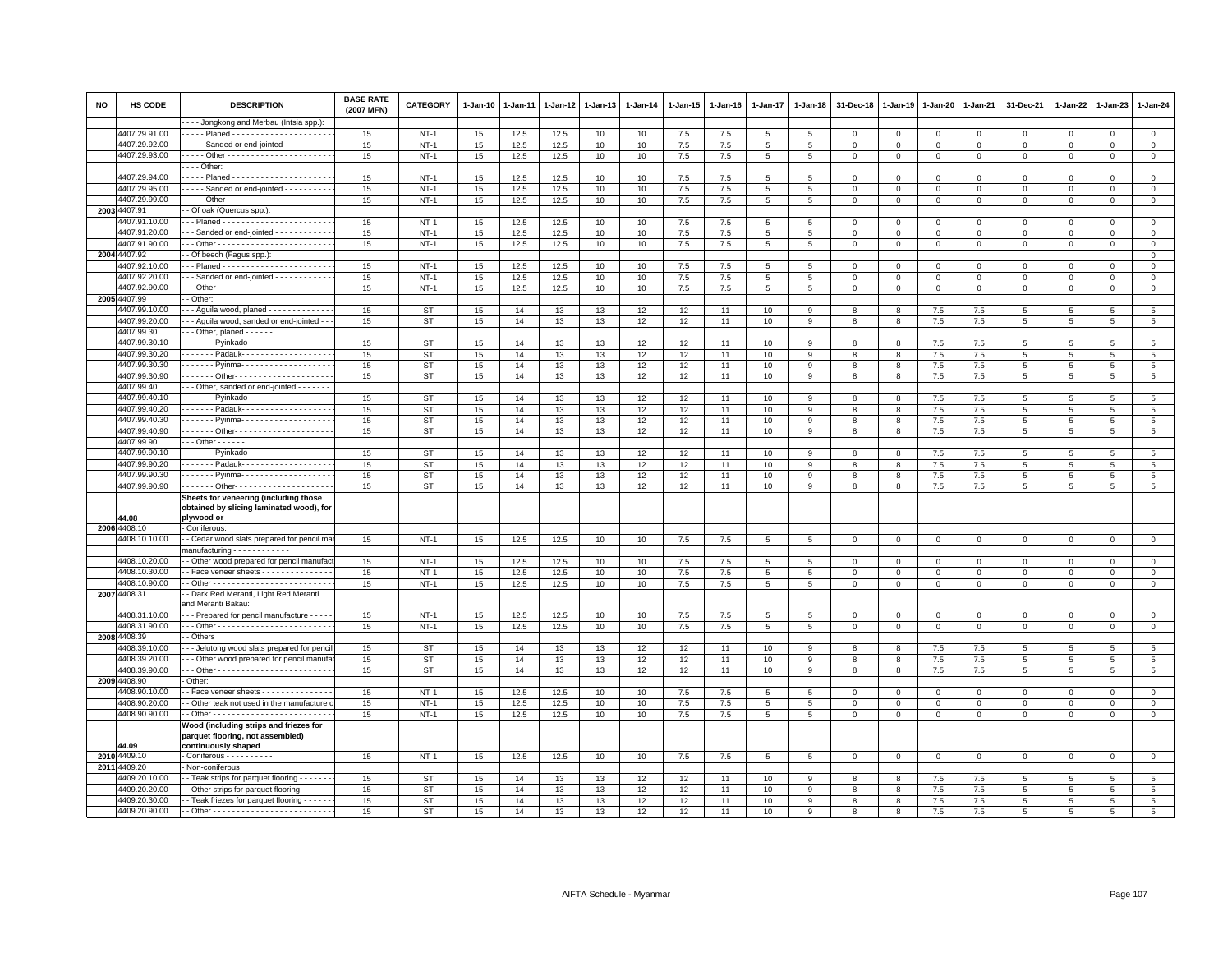| NO | HS CODE                        | <b>DESCRIPTION</b>                                                                                                 | <b>BASE RATE</b><br>(2007 MFN) | CATEGORY               | 1-Jan-10        | 1-Jan-11        | 1-Jan-12        | 1-Jan-13       | $1-Jan-14$     | 1-Jan-15       | 1-Jan-16     | 1-Jan-17       | 1-Jan-18                         | 31-Dec-18        | 1-Jan-19       | 1-Jan-20        | 1-Jan-21       | 31-Dec-21         | $1 - Jan-22$        | 1-Jan-23            | 1-Jan-24                           |
|----|--------------------------------|--------------------------------------------------------------------------------------------------------------------|--------------------------------|------------------------|-----------------|-----------------|-----------------|----------------|----------------|----------------|--------------|----------------|----------------------------------|------------------|----------------|-----------------|----------------|-------------------|---------------------|---------------------|------------------------------------|
|    | 44.10                          | Particle board and similar board (for<br>example, oriented strand board and<br>waferboard) of wood                 |                                |                        |                 |                 |                 |                |                |                |              |                |                                  |                  |                |                 |                |                   |                     |                     |                                    |
|    | 2012 4410.21                   | - Unworked or not further worked than                                                                              | 5                              | $NT-1$                 | 5               | 5               | 5               | $\overline{4}$ | $\overline{4}$ | $\overline{4}$ | 3            | 3              | $\overline{2}$                   | $\mathbf{0}$     | $\Omega$       | $\mathbf{0}$    | $\mathbf 0$    | $\mathbf 0$       | $\mathbf 0$         | $\mathbf 0$         | $\mathsf 0$                        |
|    | 2013 4410.29                   | - - Other - - - - - - - - - - - - -                                                                                | $5\phantom{.0}$                | <b>NT-1</b>            | $5\phantom{.0}$ | $\overline{5}$  | $5\phantom{.0}$ | $\overline{4}$ | $\overline{4}$ | $\overline{4}$ | 3            | $\mathbf{3}$   | $\overline{2}$                   | $\overline{0}$   | $\,0\,$        | $\mathbf 0$     | $\mathbf 0$    | $\overline{0}$    | $\mathbf{0}$        | $\mathbf 0$         | $\overline{0}$                     |
|    | 2014 4410.31                   | - Unworked or not further worked than<br>sanded --------------------------                                         | 5                              | $NT-1$                 | 5               | 5               | 5               | $\overline{a}$ | $\overline{4}$ | $\overline{4}$ | $\mathbf{3}$ | 3              | $\overline{2}$                   | $\mathbf 0$      | $\overline{0}$ | $\mathbf 0$     | $\mathbf 0$    | $\mathbf 0$       | $\Omega$            | $\Omega$            | $\circ$                            |
|    | 2015 4410.32                   | - Surface-covered with melamine-<br>impregnated paper - - - - - - - - - - - - - - - -                              | 5                              | $NT-1$                 | $5\phantom{.0}$ | 5               | $\sqrt{5}$      | $\overline{4}$ | $\overline{4}$ | $\overline{4}$ | 3            | $\mathbf{3}$   | $\overline{2}$                   | $\,0\,$          | $\overline{0}$ | $\mathbf 0$     | $\mathsf 0$    | $\mathsf 0$       | $\mathbf 0$         | $\mathsf 0$         | $\mathsf 0$                        |
|    | 2016 4410.33                   | - Surface-covered with decorative<br>laminates of plastics - - - - - - - - - - - - - - - -<br>$\sim$ $\sim$ $\sim$ | 5                              | $NT-1$                 | 5               | 5               | 5               | $\overline{4}$ | $\overline{4}$ | $\overline{4}$ | 3            | 3              | $\overline{2}$                   | $\mathbf 0$      | $\mathbf 0$    | $\mathbf 0$     | $\mathbf 0$    | $\mathsf 0$       | $\mathbf 0$         | $\mathsf 0$         | $\mathbf 0$                        |
|    | 2017 4410.39                   | - - Other - - - - - - - - - - - -                                                                                  | 5                              | <b>NT-1</b>            | 5               | 5               | 5               | $\overline{a}$ | $\overline{a}$ | $\overline{a}$ | 3            | 3              | $\overline{2}$                   | $\Omega$         | $\mathbf 0$    | $\mathbf 0$     | $\Omega$       | 0                 | $\Omega$            | $\Omega$            | $\overline{0}$                     |
|    | 2018 4410.90                   | - Other.                                                                                                           | 5                              | <b>ST</b>              | 5               | 5               | 5               | 5              | 5              | 5              | 5            | 5              | 5                                | $5^{\circ}$      | 5              | $5\overline{5}$ | 5              | 5                 | 5                   | 5                   | 5                                  |
|    | 44.11                          | Fibreboard of wood or other ligneous<br>materials, whether or not bonded with<br>resins or other                   |                                |                        |                 |                 |                 |                |                |                |              |                |                                  |                  |                |                 |                |                   |                     |                     |                                    |
|    | 2019 4411.11                   | - Not mechanically worked or surface                                                                               |                                |                        |                 |                 |                 |                |                |                |              |                |                                  |                  |                |                 |                |                   |                     |                     |                                    |
|    |                                |                                                                                                                    | 5                              | $NT-1$                 | 5               | 5               | 5               | 4              | $\overline{a}$ | $\overline{4}$ | 3            | 3              | $\overline{2}$                   | $\mathbf 0$      | $\overline{0}$ | $\mathbf 0$     | $\mathbf 0$    | $\mathsf 0$       | 0                   | $\mathbf 0$         | $\mathbf 0$                        |
|    | 2020 4411.19<br>2021 4411.21   | - - Other - -                                                                                                      | 5                              | <b>ST</b>              | 5               | $\overline{5}$  | 5               | 5              | 5              | 5              | 5            | $\overline{5}$ | 5                                | 5                | 5              | $\,$ 5 $\,$     | $\overline{5}$ | $\overline{5}$    | 5                   | 5                   | $5\phantom{.0}$                    |
|    |                                | - Not mechanically worked or surface                                                                               | 5                              | $NT-1$                 | 5               | 5               | 5               | $\overline{4}$ | $\overline{a}$ | $\overline{4}$ | 3            | 3              | $\overline{2}$                   | $\mathbf 0$      | $\mathbf 0$    | $\mathbf 0$     | $\mathbf 0$    | $\mathsf 0$       | $\mathbf 0$         | $\mathsf 0$         | $\mathbf 0$                        |
|    | 2022 4411.29                   | - Other:                                                                                                           |                                |                        |                 |                 |                 |                |                |                |              |                |                                  |                  |                |                 |                |                   |                     |                     |                                    |
|    | 4411.29.10.00                  | - - - Wooden beading and mouldings, includ                                                                         | 5                              | $NT-1$                 | 5               | 5               | 5               | $\overline{4}$ | $\overline{4}$ | $\overline{4}$ | $\mathbf{3}$ | 3              | $\overline{2}$                   | $\mathbf 0$      | $\overline{0}$ | $\mathbf{0}$    | $\mathbf{0}$   | $\mathbf 0$       | $\mathbf 0$         | $\mathbf{0}$        | $\circ$                            |
|    | 4411.29.90.00<br>2023 4411.31  | - Not mechanically worked or surface                                                                               | 5                              | $NT-1$                 | 5               | 5               | 5               | $\overline{4}$ | $\overline{4}$ | $\overline{4}$ | 3            | 3              | $\overline{2}$                   | $\mathbf 0$      | $\mathbf{0}$   | $\overline{0}$  | $\mathbf 0$    | $\mathsf 0$       | $\mathbf 0$         | $\mathsf 0$         | $\mathsf 0$                        |
|    |                                |                                                                                                                    | 5                              | $NT-1$                 | 5               | 5               | 5               | $\overline{a}$ | $\overline{4}$ | $\overline{4}$ | 3            | 3              | -2                               | $\mathbf 0$      | $\overline{0}$ | $\overline{0}$  | 0              | 0                 | 0                   | 0                   | $\mathsf 0$                        |
|    | 2024 4411.39                   | - Other:                                                                                                           |                                |                        |                 |                 |                 |                |                |                |              |                |                                  |                  |                |                 |                |                   |                     |                     |                                    |
|    | 4411.39.10.00                  | - - Wooden beading and mouldings, includ                                                                           | 5                              | $NT-1$                 | 5               | 5               | 5               | $\Delta$       | $\mathbf{A}$   | $\mathbf{A}$   | 3            | 3              | $\mathcal{P}$                    | $\Omega$         | $\Omega$       | $\Omega$        | $\Omega$       | $\Omega$          | $\Omega$            | $\Omega$            | $\mathbf 0$                        |
|    | 4411.39.90.00<br>2025 4411.91  | - Not mechanically worked or surface                                                                               | 5                              | $NT-1$                 | 5               | 5               | 5               | $\overline{4}$ | $\overline{4}$ | $\overline{4}$ | $\mathbf{3}$ | 3              | $\overline{2}$                   | $\mathbf 0$      | $\mathsf 0$    | $\mathbf 0$     | $\mathbf 0$    | $\mathsf 0$       | $\mathbf 0$         | $\mathbf 0$         | $\mathbf 0$                        |
|    |                                |                                                                                                                    | 5                              | $NT-1$                 | 5               | 5               | 5               | $\overline{4}$ | $\overline{4}$ | $\overline{a}$ | 3            | 3              | $\overline{2}$                   | $\overline{0}$   | $^{\circ}$     | $\mathbf 0$     | $\mathbf 0$    | $\mathbf 0$       | 0                   | $\Omega$            | $\mathbf 0$                        |
|    | 2026 4411.99<br>4411.99.10.00  | - Other:<br>-- Wooden beading and mouldings, inclu-                                                                |                                | $NT-1$                 |                 | 5               | 5               | $\overline{4}$ | $\overline{4}$ | $\overline{4}$ |              | 3              |                                  |                  | $\mathbf 0$    | $\mathbf 0$     | $\mathbf 0$    |                   |                     |                     | $\mathbf 0$                        |
|    | 4411.99.90.00                  |                                                                                                                    | 5<br>$5\phantom{.0}$           | $NT-1$                 | 5<br>5          | $5\phantom{.0}$ | 5               | $\overline{4}$ | $\overline{4}$ | $\overline{4}$ | 3<br>3       | 3              | $\overline{2}$<br>$\overline{2}$ | 0<br>$\mathbf 0$ | $\mathbf 0$    | $\overline{0}$  | $\mathbf 0$    | 0<br>$\mathbf{0}$ | 0<br>$\mathbf 0$    | 0<br>0              | $\overline{0}$                     |
|    |                                | Plywood, veneered panels and similar                                                                               |                                |                        |                 |                 |                 |                |                |                |              |                |                                  |                  |                |                 |                |                   |                     |                     |                                    |
|    | 44.12                          | laminated wood.                                                                                                    |                                |                        |                 |                 |                 |                |                |                |              |                |                                  |                  |                |                 |                |                   |                     |                     |                                    |
|    | 2027 4412.13<br>4412.13.10.00  | - With at least one outer ply of tropical<br>wood specified in   .                                                 |                                |                        |                 |                 |                 |                |                |                |              |                |                                  |                  |                |                 |                |                   |                     |                     |                                    |
|    | 4412.13.90.00                  |                                                                                                                    | 15<br>15                       | <b>ST</b><br><b>ST</b> | 15<br>15        | 14<br>14        | 13<br>13        | 13<br>13       | 12<br>12       | 12<br>12       | 11<br>11     | 10<br>10       | 9<br>9                           | 8<br>8           | 8<br>8         | 7.5<br>7.5      | 7.5<br>7.5     | 5<br>5            | 5<br>$\overline{5}$ | 5<br>$\overline{5}$ | $5\phantom{.0}$<br>$5\overline{5}$ |
|    | 2028 4412.14                   | - Other, with at least one outer ply of non-                                                                       |                                |                        |                 |                 |                 |                |                |                |              |                |                                  |                  |                |                 |                |                   |                     |                     |                                    |
|    |                                | coniferous wood:                                                                                                   |                                |                        |                 |                 |                 |                |                |                |              |                |                                  |                  |                |                 |                |                   |                     |                     |                                    |
|    | 4412.14.10.00<br>4412.14.90.00 |                                                                                                                    | 15<br>15                       | ST<br><b>ST</b>        | 15<br>15        | 14<br>14        | 13<br>13        | 13<br>13       | 12<br>12       | 12<br>12       | 11<br>11     | 10<br>10       | 9<br>9                           | 8<br>8           | 8<br>8         | 7.5<br>7.5      | 7.5<br>7.5     | 5<br>5            | 5<br>5              | 5<br>5              | $5\phantom{.0}$<br>5               |
|    | 2029 4412.19                   | - Other                                                                                                            |                                |                        |                 |                 |                 |                |                |                |              |                |                                  |                  |                |                 |                |                   |                     |                     |                                    |
|    | 4412.19.10.00                  |                                                                                                                    | 15                             | <b>ST</b>              | 15              | 14              | 13              | 13             | 12             | 12             | 11           | 10             | 9                                | 8                | 8              | $7.5\,$         | 7.5            | 5                 | 5                   | 5                   | $\,$ 5 $\,$                        |
|    | 4412.19.90.00                  |                                                                                                                    | 15                             | <b>ST</b>              | 15              | 14              | 13              | 13             | 12             | 12             | 11           | 10             | 9                                | 8                | 8              | 7.5             | 7.5            | 5                 | 5                   | 5                   | 5                                  |
|    | 2030 4412.22                   | - With at least one ply of tropical wood<br>specified in ---                                                       | 15                             | $NT-1$                 | 15              | 12.5            | 12.5            | 10             | 10             | 7.5            | 7.5          | 5              | 5                                | $\mathbf 0$      | $\overline{0}$ | $\mathbf 0$     | $\mathbf 0$    | $\mathsf 0$       | 0                   | $\mathbf 0$         | $\circ$                            |
|    | 2031 4412.23                   | - Other, containing at least one layer of                                                                          | 15                             | <b>NT-1</b>            | 15              | 12.5            | 12.5            | 10             | 10             | 7.5            | 7.5          | 5              | 5                                | $\mathsf 0$      | $\overline{0}$ | $\mathbf 0$     | $\mathbf 0$    | $\mathsf 0$       | $\mathbf 0$         | $\mathsf 0$         | $\,0\,$                            |
|    | 2032 4412.29                   | - Other - - - - - - - - - - - - - - -                                                                              | 15                             | $NT-1$                 | 15              | 12.5            | 12.5            | 10             | 10             | 7.5            | 7.5          | 5              | 5                                | $^{\circ}$       | $^{\circ}$     | $\mathbf 0$     | $\mathbf 0$    | 0                 | 0                   | 0                   | $\mathbf 0$                        |
|    | 2033 4412.92                   | - With at least one ply of tropical wood<br>specified - - -                                                        | 15                             | $NT-1$                 | 15              | 12.5            | 12.5            | 10             | 10             | 7.5            | 7.5          | 5              | 5                                | $\mathbf 0$      | $\mathbf{0}$   | $\mathbf 0$     | $\mathbf 0$    | $\mathsf 0$       | 0                   | $\mathsf 0$         | $\mathsf 0$                        |
|    | 2034 4412.93                   | - Other, containing at least one layer of                                                                          | 15                             | $NT-1$                 | 15              | 12.5            | 12.5            | 10             | 10             | 7.5            | 7.5          | 5              | 5                                | $\Omega$         | $\mathbf{0}$   | $\mathbf 0$     | $\Omega$       | $\Omega$          | $\mathbf 0$         | $\mathbf 0$         | $\mathbf 0$                        |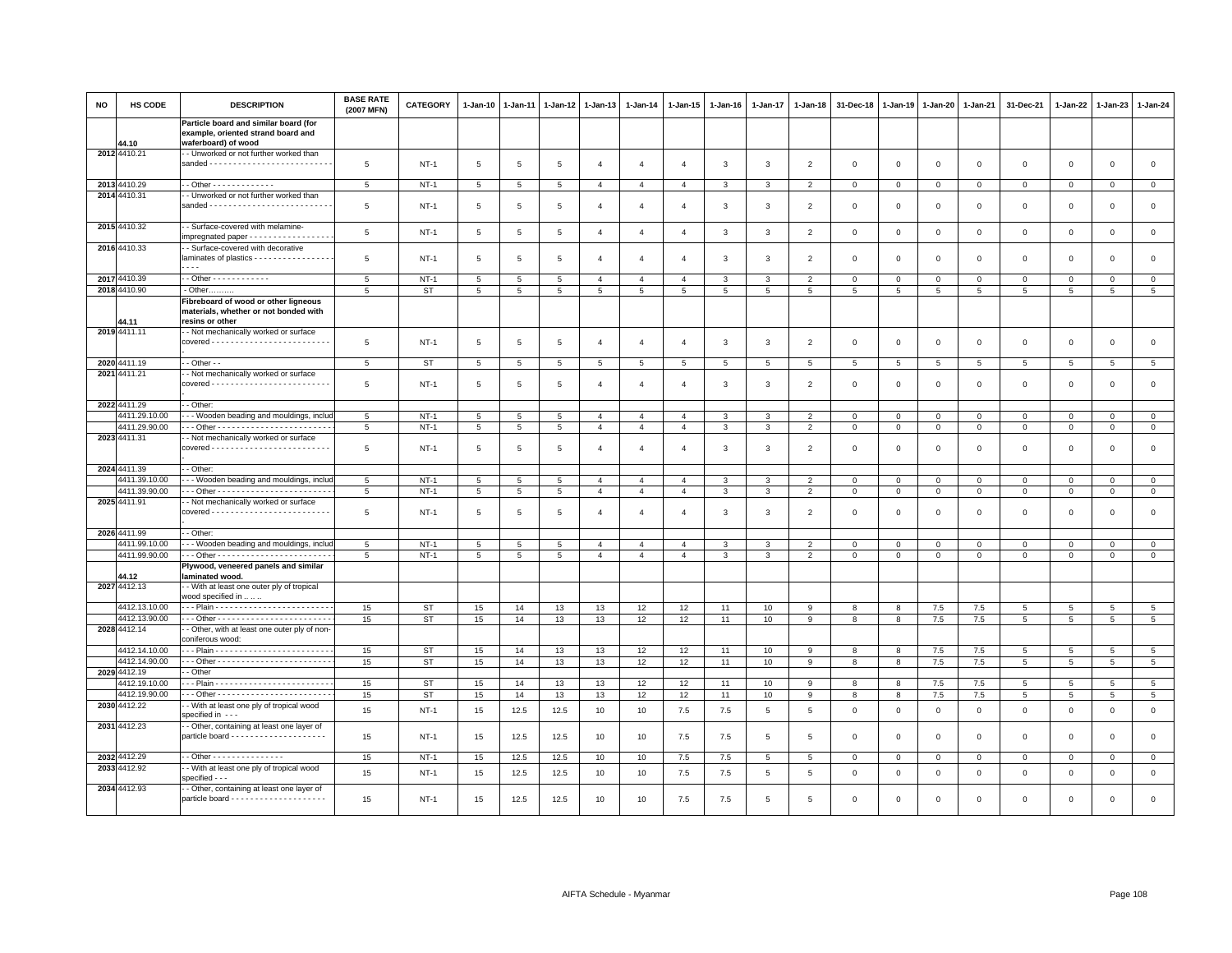| <b>NO</b> | <b>HS CODE</b>                 | <b>DESCRIPTION</b>                                                                                        | <b>BASE RATE</b><br>(2007 MFN) | <b>CATEGORY</b>        | $1 - Jan-10$      | 1-Jan-11 | 1-Jan-12          | 1-Jan-13          | $1 - Jan-14$      | $1 - Jan-15$      | $1-Jan-16$        | 1-Jan-17          | $1 - Jan-18$    | 31-Dec-18    | $1 - Jan-19$ | 1-Jan-20          | $1 - Jan-21$      | 31-Dec-21           | $1 - Jan-22$      | 1-Jan-23          | 1-Jan-24                         |
|-----------|--------------------------------|-----------------------------------------------------------------------------------------------------------|--------------------------------|------------------------|-------------------|----------|-------------------|-------------------|-------------------|-------------------|-------------------|-------------------|-----------------|--------------|--------------|-------------------|-------------------|---------------------|-------------------|-------------------|----------------------------------|
|           | 2035 4412.99                   | - Other - - - - - - - - - - - - - - - -                                                                   | 15                             | $NT-1$                 | 15                | 12.5     | 12.5              | 10                | 10                | 7.5               | 7.5               | $\,$ 5 $\,$       | $5\phantom{.0}$ | $\mathbf 0$  | $\,0\,$      | $\overline{0}$    | $\overline{0}$    | $\mathsf{O}\xspace$ | $\mathsf 0$       | $\mathsf 0$       | $\overline{0}$                   |
|           | 2036 4413.00                   | Densified wood, in blocks, plates, strips                                                                 |                                |                        |                   |          |                   |                   |                   |                   |                   |                   |                 |              |              |                   |                   |                     |                   |                   |                                  |
|           |                                | or profile shapes - - - - - - - - - - - - - - - - -                                                       | 15                             | $NT-1$                 | 15                | 12.5     | 12.5              | 10                | 10                | $7.5\,$           | 7.5               | 5                 | 5               | $\mathbf 0$  | $\mathsf 0$  | $\mathbf 0$       | $\mathbf 0$       | $\mathsf 0$         | $\mathsf 0$       | $\mathbf 0$       | $\mathsf 0$                      |
|           | 2037 4414.00                   | Wooden frames for paintings,<br>photographs, mirrors or similar objects                                   | 15                             | ST                     | 15                | 14       | 13                | 13                | 12                | 12                | 11                | 10                | 9               | 8            | 8            | 7.5               | 7.5               | 5                   | 5                 | 5                 | 5                                |
|           |                                | Packing cases, boxes, crates, drums<br>and similar packings, of wood; cable-                              |                                |                        |                   |          |                   |                   |                   |                   |                   |                   |                 |              |              |                   |                   |                     |                   |                   |                                  |
|           | 44.15<br>2038 4415.10          | drums of wood; pallets.<br>Cases, boxes, crates, drums and similar                                        | 15                             | <b>ST</b>              | 15                | 14       | 13                | 13                | 12                | 12                | 11                | 10                | 9               | 8            | 8            | 7.5               | 7.5               | $\overline{5}$      | 5                 | $\overline{5}$    | $\overline{5}$                   |
|           | 2039 4415.20                   | packings; cable-drums<br>Pallets, box pallets and other load boards                                       |                                |                        |                   |          |                   |                   |                   |                   |                   |                   |                 |              |              |                   |                   |                     |                   |                   |                                  |
|           |                                |                                                                                                           | 15                             | $NT-1$                 | 15                | 12.5     | 12.5              | 10                | 10                | 7.5               | 7.5               | 5                 | 5               | $\mathbf 0$  | $\mathbf 0$  | $\mathsf 0$       | $\mathbf 0$       | $\mathsf 0$         | $\mathsf 0$       | $\mathsf 0$       | $\mathbf 0$                      |
|           | 44.16                          | Casks, barrels, vats, tubs and other<br>coopers'products and parts thereof, of<br>wood, including staves. |                                |                        |                   |          |                   |                   |                   |                   |                   |                   |                 |              |              |                   |                   |                     |                   |                   |                                  |
|           | 2040 4416.00                   | Casks,barrels,vats,tubs and other<br>coopers'products and parts                                           |                                |                        |                   |          |                   |                   |                   |                   |                   |                   |                 |              |              |                   |                   |                     |                   |                   |                                  |
|           | 4416.00.10.00                  |                                                                                                           | 15                             | <b>ST</b>              | 15                | 14       | 13                | 13                | 12                | 12                | 11                | 10                | 9               | 8            | 8            | 7.5               | 7.5               | 5                   | 5                 | 5                 | $5\phantom{.0}$                  |
|           | 4416.00.90.00                  |                                                                                                           | 15                             | <b>ST</b>              | 15                | 14       | 13                | 13                | 12                | 12                | 11                | 10                | 9               | 8            | 8            | 7.5               | 7.5               | 5                   | 5                 | 5                 | $5\overline{5}$                  |
|           | 14.17                          | Tools, tool bodies, tool handles, broom<br>or brush bodies and handles, of wood;<br>boot or shoe          |                                |                        |                   |          |                   |                   |                   |                   |                   |                   |                 |              |              |                   |                   |                     |                   |                   |                                  |
|           | 2041 4417.00                   | Tools, tool bodies, tool handles, broom or<br>brush bodies and                                            |                                |                        |                   |          |                   |                   |                   |                   |                   |                   |                 |              |              |                   |                   |                     |                   |                   |                                  |
|           | 4417.00.10.00                  | Boot or shoe lasts - - - - - - - - - - - - - - - -                                                        | 15                             | <b>ST</b>              | 15                | 14       | 13                | 13                | 12                | 12                | 11                | 10                | 9               | 8            | 8            | 7.5               | 7.5               | 5                   | $5\overline{5}$   | 5                 | $5\overline{5}$                  |
|           | 4417.00.90.00                  |                                                                                                           | 15                             | <b>ST</b>              | 15                | 14       | 13                | 13                | 12                | 12                | 11                | 10                | 9               | 8            | 8            | 7.5               | 7.5               | 5                   | 5                 | 5                 | $\overline{5}$                   |
|           | 44.18                          | Builders' joinery and carpentry of wood,<br>including cellular wood panels,<br>assembled parquet          |                                |                        |                   |          |                   |                   |                   |                   |                   |                   |                 |              |              |                   |                   |                     |                   |                   |                                  |
|           | 2042 4418.10                   | -Windows, French windows and their<br>frames,                                                             |                                |                        |                   |          |                   |                   |                   |                   |                   |                   |                 |              |              |                   |                   |                     |                   |                   |                                  |
|           | 4418.10.00.10                  | - - - - - - Of White Lauan(Ingyin) - - - - - -                                                            | $\mathcal{R}$                  | <b>ST</b>              | 3                 | 3        | 3                 | $\mathbf{3}$      | 3                 | 3                 |                   | $\mathbf{3}$      | $\mathcal{R}$   | 3            | 3            | 3                 | 3                 | $\mathbf{3}$        | 3                 | 3                 | 3                                |
|           | 4418.10.00.20                  | - - - - - - Of Keruing(In-Kanyin, Gurjun) - -                                                             | 3                              | <b>ST</b>              | 3                 | 3        | 3                 | 3                 | $\mathbf{3}$      | 3                 | 3                 | 3                 | 3               | 3            | 3            | 3                 | $\mathbf{3}$      | 3                   | 3                 | 3                 | 3                                |
|           | 4418.10.00.30                  | ------ Of Teak-------------------                                                                         | 3                              | <b>ST</b>              | 3                 | 3        | 3                 | 3                 | 3                 | 3                 | 3                 | 3                 | 3               | 3            | 3            | 3                 | 3                 | 3                   | 3                 | 3                 | $\mathbf{3}$                     |
|           | 4418.10.00.40                  | ------ Of Pyinkado---------------                                                                         | $\mathbf{3}$                   | <b>ST</b>              | $\mathbf{3}$      | 3        | $\mathbf{3}$      | $\mathbf{3}$      | $\mathbf{3}$      | 3                 | 3                 | 3                 | 3               | 3            | 3            | $\mathbf{3}$      | $\mathbf{3}$      | $\mathbf{3}$        | 3                 | $\mathbf{3}$      | $\mathbf{3}$                     |
|           | 4418.10.00.50                  | ------ Of Padauk----------------                                                                          | 3                              | <b>ST</b>              | 3                 | 3        | 3                 | 3                 | 3                 | 3                 | 3                 | 3                 | 3               | 3            | 3            | 3                 | 3                 | 3                   | 3                 | 3                 | 3                                |
|           | 4418.10.00.90                  |                                                                                                           | 3                              | <b>ST</b>              | 3                 | 3        | 3                 | 3                 | 3                 | 3                 | 3                 | 3                 | 3               | 3            | 3            | 3                 | $\mathbf{3}$      | 3                   | 3                 | 3                 | 3                                |
|           | 2043 4418.20                   | Doors and their frames and thresholds                                                                     |                                |                        |                   |          |                   |                   |                   |                   |                   |                   |                 |              |              |                   |                   |                     |                   |                   |                                  |
|           | 4418.20.00.10                  | ------ Of White Lauan(Ingyin) ------                                                                      | 3                              | <b>ST</b>              | 3                 | 3        | 3                 | 3                 | 3                 | 3                 | $\mathcal{R}$     | 3                 | 3               | 3            | 3            | 3                 | 3                 | 3                   | 3                 | 3                 | 3                                |
|           | 4418.20.00.20<br>4418.20.00.30 | - - - - - - Of Keruing(In-Kanyin, Gurjun) - -<br>. Of Teak-                                               | 3                              | <b>ST</b>              | 3                 | 3        | 3                 | 3                 | $\mathbf{3}$      | 3                 | 3                 | 3                 | 3               | 3            | 3            | 3                 | $\mathbf{3}$      | 3                   | 3                 | 3                 | $\mathbf{3}$                     |
|           | 4418.20.00.40                  | ------ Of Pyinkado---------------                                                                         | 3<br>$\mathbf{3}$              | <b>ST</b><br><b>ST</b> | 3<br>$\mathbf{3}$ | 3<br>3   | 3<br>$\mathbf{3}$ | 3<br>$\mathbf{3}$ | 3<br>$\mathbf{3}$ | 3<br>$\mathbf{3}$ | 3<br>$\mathbf{3}$ | 3<br>$\mathbf{3}$ | 3<br>3          | 3<br>3       | 3<br>3       | 3<br>$\mathbf{3}$ | 3<br>$\mathbf{3}$ | 3<br>$\mathbf{3}$   | 3<br>$\mathbf{3}$ | 3<br>$\mathbf{3}$ | $\mathbf{3}$<br>$\mathbf{3}$     |
|           | 4418.20.00.50                  | Of Padauk- - - - - - - - - - - - - - - -                                                                  | 3                              | <b>ST</b>              | 3                 | 3        | 3                 | 3                 | 3                 | 3                 | 3                 | 3                 | 3               | 3            | 3            | 3                 | $\mathbf{3}$      | 3                   | 3                 | 3                 | 3                                |
|           | 4418.20.00.90                  | ------ Other---------------------                                                                         | 3                              | <b>ST</b>              | $\mathbf{3}$      | 3        | 3                 | $\mathbf{3}$      | 3                 | 3                 | 3                 | 3                 | 3               | 3            | 3            | 3                 | $\mathbf{3}$      | 3                   | 3                 | 3                 | 3                                |
|           | 2044 4418.30                   | Parquet panels                                                                                            |                                |                        |                   |          |                   |                   |                   |                   |                   |                   |                 |              |              |                   |                   |                     |                   |                   |                                  |
|           | 4418.30.00.10                  | - - - - - - Of White Lauan(Ingyin) - - - - - -                                                            | 3                              | <b>ST</b>              | 3                 | 3        | 3                 | 3                 | 3                 | 3                 | $\mathcal{R}$     | 3                 | 3               | 3            | 3            | 3                 | $\mathbf{3}$      | 3                   | 3                 | 3                 | $\mathbf{3}$                     |
|           | 4418.30.00.20                  | - - - - - - Of Keruing(In-Kanyin, Gurjun) - -                                                             | 3                              | <b>ST</b>              | 3                 | 3        | 3                 | 3                 | $\mathbf{3}$      | 3                 | 3                 | 3                 | 3               | 3            | 3            | $\mathbf{3}$      | $\mathbf{3}$      | $\mathbf{3}$        | 3                 | 3                 | $\mathbf{3}$                     |
|           | 4418.30.00.30                  | . Of Teak-                                                                                                | 3                              | <b>ST</b>              | 3                 | 3        | 3                 | 3                 | 3                 | 3                 | 3                 | 3                 | 3               | 3            | 3            | 3                 | $\mathbf{3}$      | 3                   | 3                 | 3                 | $\mathbf{3}$                     |
|           | 4418.30.00.40                  | ------ Of Pyinkado---------------                                                                         | 3                              | <b>ST</b>              | $\mathbf{3}$      | 3        | 3                 | 3                 | 3                 | 3                 | 3                 | $\mathbf{3}$      | 3               | 3            | 3            | 3                 | $\mathbf{3}$      | 3                   | 3                 | 3                 | 3                                |
|           | 4418.30.00.50                  | ------ Of Padauk----------------                                                                          | 3                              | <b>ST</b>              | 3                 | 3        | 3                 | 3                 | 3                 | $\mathbf{3}$      | 3                 | 3                 | 3               | 3            | 3            | 3                 | $\mathbf{3}$      | 3                   | 3                 | 3                 | $\mathbf{3}$                     |
|           | 4418.30.00.90                  | Other---------------------                                                                                | 3                              | <b>ST</b>              | $\mathbf{3}$      | 3        | 3                 | 3                 | 3                 | 3                 | 3                 | 3                 | 3               | 3            | 3            | 3                 | $\mathbf{3}$      | 3                   | 3                 | 3                 | 3                                |
|           | 2045 4418.40                   | - Shuttering for concrete constructional - - -                                                            | 15                             | $NT-1$                 | 15                | 12.5     | 12.5              | 10                | 10                | 7.5               | 7.5               | 5                 | 5               | $\mathbf{0}$ | $\mathbf 0$  | $\mathsf 0$       | $\mathbf 0$       | $\mathsf 0$         | $\Omega$          | $\mathbf{0}$      | $\mathsf 0$                      |
|           | 2046 4418.50                   | Shingles and shakes                                                                                       | 15                             | <b>ST</b>              | 15                | 14       | 13                | 13                | 12                | 12                | 11                | 10                | 9               | 8            | 8            | 7.5               | 7.5               | 5                   | $\overline{5}$    | $5\phantom{.0}$   | $5\phantom{.0}$                  |
|           | 2047 4418.90                   | Others                                                                                                    |                                |                        |                   |          |                   |                   |                   |                   |                   |                   |                 |              |              |                   |                   |                     |                   |                   |                                  |
|           | 4418.90.10.00                  | - Cellular wood panels - - - - - - - - - - - - -                                                          | 15                             | <b>ST</b>              | 15                | 14       | 13                | 13                | 12                | 12                | 11                | 10                | 9               | 8            | 8            | 7.5               | 7.5               | 5                   | 5                 | 5                 | 5 <sup>5</sup>                   |
|           | 4418.90.90.00<br>2048 4419.00  | Tableware and kitchenware, of wood                                                                        | 15                             | <b>ST</b><br><b>ST</b> | 15                | 14       | 13                | 13                | 12<br>12          | 12<br>12          | 11                | 10                | 9               | 8<br>8       | 8            | $7.5$             | 7.5<br>7.5        | 5                   | 5<br>5            | 5                 | $\overline{5}$<br>$\overline{5}$ |
|           |                                | Wood marquetry and inlaid wood;                                                                           | 15                             |                        | 15                | 14       | 13                | 13                |                   |                   | 11                | 10                | 9               |              | 8            | 7.5               |                   | 5                   |                   | 5                 |                                  |
|           | 44.20                          | caskets and cases for jewellery or<br>cutlery, and similar                                                |                                |                        |                   |          |                   |                   |                   |                   |                   |                   |                 |              |              |                   |                   |                     |                   |                   |                                  |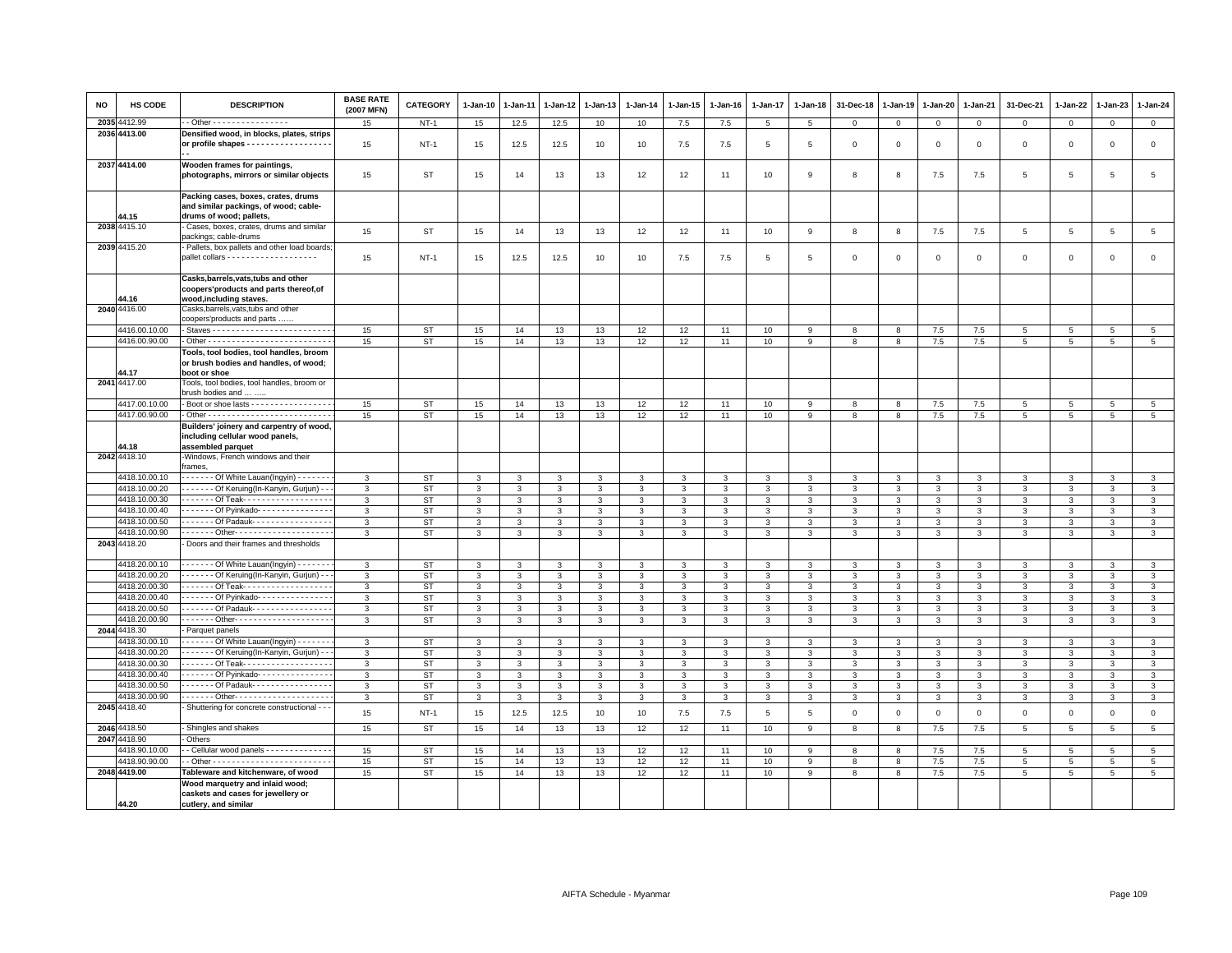| NO | HS CODE               | <b>DESCRIPTION</b>                                                                                 | <b>BASE RATE</b><br>(2007 MFN) | <b>CATEGORY</b> | 1-Jan-10        | $1 - Jan-11$    | $1 - Jan-12$    | 1-Jan-13       | $1-Jan-14$     | $1-Jan-15$      | $1 - Jan-16$   | $1 - Jan-17$   | $1 - Jan-18$   | 31-Dec-18               | $1 - Jan-19$   | $1 - Jan-20$   | 1-Jan-21     | 31-Dec-21      | 1-Jan-22        | 1-Jan-23        | $1 - Jan-24$    |
|----|-----------------------|----------------------------------------------------------------------------------------------------|--------------------------------|-----------------|-----------------|-----------------|-----------------|----------------|----------------|-----------------|----------------|----------------|----------------|-------------------------|----------------|----------------|--------------|----------------|-----------------|-----------------|-----------------|
|    | 2049 4420.10          | Statuettes and other ornaments of wood                                                             | 15                             | ST              | 15              | 14              | 13              | 13             | 12             | 12              | 11             | 10             | 9              | 8                       | 8              | 7.5            | 7.5          | 5              | 5               | 5               | 5               |
|    | 2050 4420.90          | Other                                                                                              | 15                             | ST              | 15              | 14              | 13              | 13             | 12             | 12              | 11             | 10             | 9              | 8                       | 8              | 7.5            | 7.5          | $\overline{5}$ | 5               | $\overline{5}$  | $5\phantom{.0}$ |
|    | 44.21                 | Other articles of wood.                                                                            |                                |                 |                 |                 |                 |                |                |                 |                |                |                |                         |                |                |              |                |                 |                 |                 |
|    | 2051 4421.10          | - Clothes hangers - - - - - -                                                                      | 15                             | <b>ST</b>       | 15              | 14              | 13              | 13             | 12             | 12              | 11             | 10             | 9              | 8                       | 8              | 7.5            | 7.5          | 5              | 5               | 5               | $\overline{5}$  |
|    | 2052 4421.90          | Other:                                                                                             |                                |                 |                 |                 |                 |                |                |                 |                |                |                |                         |                |                |              |                |                 |                 |                 |
|    | 4421.90.10.00         | - Spools, cops and bobbins, sewing threa                                                           | 15                             | $NT-1$          | 15              | 12.5            | 12.5            | 10             | 10             | 7.5             | 7.5            | 5              | -5             | $\Omega$                | $\Omega$       | $\mathbf 0$    | $\Omega$     | $\Omega$       | $\Omega$        | $\Omega$        | $\mathbf 0$     |
|    | 4421.90.20.00         | - Match splints - - - - - - - - - - - - - - - - - -                                                | $\overline{5}$                 | $NT-1$          | $5\phantom{.0}$ | $5\phantom{.0}$ | 5               | $\mathbf{A}$   | $\overline{4}$ | $\overline{4}$  | 3              | 3              | $\overline{2}$ | $\overline{0}$          | $\mathbf 0$    | $\mathbf{0}$   | $\mathbf 0$  | $\mathbf 0$    | $\Omega$        | $\Omega$        | $\mathsf 0$     |
|    | 4421.90.30.00         | - Wooden pegs or pins for footwear - - - -                                                         | 15                             | $NT-1$          | 15              | 12.5            | 12.5            | 10             | 10             | 7.5             | 7.5            | 5              | 5              | $\mathbf 0$             | $\mathbf 0$    | $\mathsf 0$    | $\mathbf{O}$ | $\mathsf 0$    | $\mathbf 0$     | $\mathsf 0$     | $\mathbf 0$     |
|    | 4421.90.40.00         | - Candy-sticks, ice-cream sticks and ice-cr                                                        | 15                             | $NT-1$          | 15              | 12.5            | 12.5            | 10             | 10             | 7.5             | 7.5            | 5              | $\,$ 5 $\,$    | $\mathbf{0}$            | $\mathbf 0$    | $\overline{0}$ | $\mathbf 0$  | $\mathbf 0$    | $\mathbf 0$     | $\mathsf 0$     | $\overline{0}$  |
|    | 4421.90.50.00         | - Wood paving blocks - - - - - - - - - - - -                                                       | 15                             | $NT-1$          | 15              | 12.5            | 12.5            | 10             | 10             | 7.5             | 7.5            | 5              | 5              | $\overline{0}$          | $\mathbf{0}$   | $\mathbf{0}$   | $\mathbf{0}$ | $\mathbf 0$    | $\mathbf 0$     | $\mathbf{0}$    | $\mathbf{0}$    |
|    | 4421.90.60.00         | Blind and blind fittings - - - - - - - - - - - -                                                   | 15                             | $NT-1$          | 15              | 12.5            | 12.5            | 10             | 10             | 7.5             | 7.5            | 5              | 5              | $\overline{\mathbf{0}}$ | $\mathbf 0$    | $\mathbf{0}$   | $\mathbf 0$  | $\Omega$       | $\Omega$        | $\Omega$        | $\mathsf 0$     |
|    | 4421.90.70.00         | - Fans and handscreens, frames and hand                                                            | 15                             | $NT-1$          | 15              | 12.5            | 12.5            | 10             | 10             | 7.5             | 7.5            | 5              | $\overline{5}$ | $\mathbf 0$             | $\mathbf 0$    | $\mathbf{O}$   | $\mathsf 0$  | $\mathsf 0$    | $\mathbf 0$     | $\mathsf 0$     | $\mathsf 0$     |
|    |                       | - Other:                                                                                           |                                |                 |                 |                 |                 |                |                |                 |                |                |                |                         |                |                |              |                |                 |                 |                 |
|    | 4421.90.91.00         | -- Horse and bullock gear - - - - - - - - -                                                        | $\mathbf 0$                    | $NT-1$          | $\circ$         | $\overline{0}$  | $\overline{0}$  | $\mathbf 0$    | $\circ$        | $\mathbf{0}$    | $\mathbf 0$    | $\mathbf 0$    | $\mathbf{0}$   | $\overline{0}$          | $\overline{0}$ | $\mathbf{0}$   | $\mathbf 0$  | $\mathbf 0$    | $\Omega$        | $\mathbf 0$     | $\circ$         |
|    | 4421.90.92.00         | - - Prayer beads - - - - - - - - - - - - - - - - -                                                 | 5                              | $NT-1$          | $\overline{5}$  | $\sqrt{5}$      | 5               | $\overline{4}$ | $\overline{4}$ | $\overline{4}$  | 3              | 3              | $\overline{2}$ | $\overline{\mathbf{0}}$ | $\mathbf 0$    | $\mathsf 0$    | $^{\circ}$   | 0              | $\mathbf 0$     | $^{\circ}$      | $\mathsf 0$     |
|    | 4421.90.93.00         | -- Other beads ------------------                                                                  | 5                              | $NT-1$          | $\overline{5}$  | 5               | $5\overline{5}$ | $\overline{4}$ | $\overline{4}$ | $\overline{4}$  | 3              | 3              | $\overline{2}$ | $\mathsf 0$             | $\mathsf 0$    | $\mathbf{O}$   | $\Omega$     | $\mathsf 0$    | $\Omega$        | $\Omega$        | $\mathbf 0$     |
|    | 4421.90.94.00         |                                                                                                    | 15                             | $NT-1$          | 15              | 12.5            | 12.5            | 10             | 10             | 7.5             | 7.5            | $\overline{5}$ | 5              | $\mathbf 0$             | $\mathbf 0$    | $\mathbf{O}$   | $\mathsf 0$  | $\mathsf 0$    | $\mathbf 0$     | $^{\circ}$      | $\mathbf 0$     |
|    | 4421.90.99.00         |                                                                                                    | 15                             | $NT-1$          | 15              | 12.5            | 12.5            | 10             | 10             | 7.5             | 7.5            | 5              | 5              | $\overline{0}$          | $\circ$        | $\mathbf 0$    | $\mathbf 0$  | $\mathbf 0$    | $\Omega$        | $\mathbf 0$     | $\mathbf{0}$    |
|    |                       | Natural cork, raw or simply prepared;                                                              |                                |                 |                 |                 |                 |                |                |                 |                |                |                |                         |                |                |              |                |                 |                 |                 |
|    |                       | waste cork; crushed, granulated or                                                                 |                                |                 |                 |                 |                 |                |                |                 |                |                |                |                         |                |                |              |                |                 |                 |                 |
|    | 45.01<br>2053 4501.10 | ground cork.                                                                                       |                                |                 |                 |                 |                 |                |                |                 |                |                |                |                         |                |                |              |                |                 |                 |                 |
|    |                       | - Natural cork, raw or simply prepared - -                                                         | 10                             | $NT-1$          | 10              | 10              | 8               | 8              | 7.5            | 5               | 5              | 5              | 3              | $\mathbf 0$             | $\mathbf{0}$   | $\mathbf{0}$   | $\mathbf{0}$ | $\mathsf 0$    | $\mathbf 0$     | $\mathsf 0$     | $\mathbf 0$     |
|    | 2054 4501.90          | $\overline{O}$ ther - - - - - - - -                                                                | 10                             | $NT-1$          | 10              | 10              | 8               | $\overline{8}$ | 7.5            | $\overline{5}$  | 5              | $\overline{5}$ | $\mathbf{3}$   | $\overline{0}$          | $\overline{0}$ | $\mathsf 0$    | $\mathsf 0$  | $\mathsf 0$    | $\mathsf 0$     | 0               | $\overline{0}$  |
|    | 2055 4502.00          | Natural cork, debarked or roughly<br>squared, or in rectangular (including<br>square) blocks,      | 10                             | $NT-1$          | 10              | 10              | 8               | 8              | 7.5            | 5               | 5              | 5              | 3              | $\overline{\mathbf{0}}$ | $\mathbf 0$    | $\mathbf 0$    | $\circ$      | $\mathbf 0$    | $\mathbf 0$     | $\mathbf 0$     | $\circ$         |
|    | 45.03                 | Articles of natural cork                                                                           |                                |                 |                 |                 |                 |                |                |                 |                |                |                |                         |                |                |              |                |                 |                 |                 |
|    | 2056 4503.10          | Corks and stoppers - - - - - -                                                                     | 10                             | $NT-1$          | 10              | 10              | 8               | 8              | 7.5            | $5\phantom{.0}$ | 5              | $\sqrt{5}$     | 3              | $\mathbf 0$             | $\mathbf 0$    | $\,0\,$        | $\mathsf 0$  | $\mathsf 0$    | $\Omega$        | $\Omega$        | $\overline{0}$  |
|    | 2057 4503.90          | Other - - - - - - - - - - - - - - -                                                                | 10                             | $NT-1$          | 10              | 10              | 8               | 8              | 7.5            | 5               | 5              | 5              | 3              | $\overline{\mathbf{0}}$ | $\mathbf 0$    | $\mathsf 0$    | $\mathsf 0$  | $\mathsf 0$    | 0               | 0               | $\mathbf 0$     |
|    |                       | Agglomerated cork (with or without a                                                               |                                |                 |                 |                 |                 |                |                |                 |                |                |                |                         |                |                |              |                |                 |                 |                 |
|    | 45.04                 | binding substance) and articles of<br>agglomerated cork                                            |                                |                 |                 |                 |                 |                |                |                 |                |                |                |                         |                |                |              |                |                 |                 |                 |
|    | 2058 4504.10          | Blocks, plates, sheets and strip; tiles of                                                         |                                |                 |                 |                 |                 |                |                |                 |                |                |                |                         |                |                |              |                |                 |                 |                 |
|    |                       | any shape; solid cylinders, including discs                                                        | 10                             | $NT-1$          | 10              | 10              | 8               | 8              | 7.5            | $5\phantom{.0}$ | 5              | $\overline{5}$ | 3              | $\overline{0}$          | $\mathbf 0$    | $\,0\,$        | $\mathsf 0$  | $\mathsf 0$    | $\mathbf 0$     | $\mathsf 0$     | $\mathsf 0$     |
|    |                       | $- - -$                                                                                            |                                |                 |                 |                 |                 |                |                |                 |                |                |                |                         |                |                |              |                |                 |                 |                 |
|    | 2059 4504.90          | Other - - - - - - - - - - - - - -                                                                  | 10                             | $NT-1$          | 10              | 10              | 8               | 8              | 7.5            | $5\overline{5}$ | 5              | 5              | 3              | $\overline{0}$          | $\mathbf{0}$   | $\mathbf{0}$   | $\circ$      | $\mathbf 0$    | $\mathbf 0$     | $\mathbf{0}$    | $\mathbf{0}$    |
|    | 46.01                 | Plaits and similar products of plaiting<br>materials, whether or not assembled<br>into strips;     |                                |                 |                 |                 |                 |                |                |                 |                |                |                |                         |                |                |              |                |                 |                 |                 |
|    | 2060 4601.20          | Mats, matting and screens of vegetable<br>materials:                                               |                                |                 |                 |                 |                 |                |                |                 |                |                |                |                         |                |                |              |                |                 |                 |                 |
|    | 4601.20.10.00         | - Mats and matting - - - - - - - - - - - - - - -                                                   | 7.5                            | $NT-1$          | 7.5             | 7.5             | 7.5             | 6              | 6              | $5\overline{5}$ | 5              | 5              | 3              | $\mathbf 0$             | $\mathbf 0$    | $\mathbf 0$    | $\mathbf 0$  | $\mathsf 0$    | $\mathbf 0$     | $\mathbf{0}$    | $\mathbf 0$     |
|    | 4601.20.20.00         |                                                                                                    | 7.5                            | $NT-1$          | 7.5             | $7.5\,$         | $7.5\,$         | 6              | $\,6\,$        | 5               | 5              | 5              | 3              | $\overline{0}$          | $\mathsf 0$    | $\overline{0}$ | $\mathbf{O}$ | 0              | 0               | $\mathsf 0$     | $\mathbf 0$     |
|    | 2061 4601.91          | Of vegetable materials:                                                                            |                                |                 |                 |                 |                 |                |                |                 |                |                |                |                         |                |                |              |                |                 |                 |                 |
|    | 4601.91.10.00         | - - Plaits and similar products of plaiting m                                                      | 7.5                            | $NT-1$          | $7.5\,$         | $7.5\,$         | $7.5\,$         | 6              | 6              | 5               | 5              | 5              | 3              | $\overline{0}$          | $\mathbf 0$    | $\mathbf 0$    | $\mathsf 0$  | $\mathbf 0$    | $\mathbf 0$     | $^{\circ}$      | $\mathbf 0$     |
|    | 4601.91.90.00         |                                                                                                    | 7.5                            | $NT-1$          | 7.5             | 7.5             | 7.5             | 6              | 6              | 5               | 5              | 5              | 3              | $\mathbf 0$             | $\mathbf{0}$   | $\mathbf{0}$   | $\circ$      | $\mathbf 0$    | $\mathbf 0$     | $\mathbf 0$     | $\circ$         |
|    | 2062 4601.99          | - Other:                                                                                           |                                |                 |                 |                 |                 |                |                |                 |                |                |                |                         |                |                |              |                |                 |                 |                 |
|    | 4601.99.10.00         | - - Mats and matting - - - - - - - - - - - - - -                                                   | 7.5                            | $NT-1$          | 7.5             | 7.5             | 7.5             | 6              | 6              | $5\overline{5}$ | 5              | 5              | 3              | $\overline{\mathbf{0}}$ | $\mathbf 0$    | $\mathbf 0$    | $\mathbf{O}$ | $\mathsf 0$    | $\mathbf 0$     | $\mathsf 0$     | $\mathbf 0$     |
|    | 4601.99.20.00         | - - Plaits and similar products of plaiting m                                                      | 7.5                            | $NT-1$          | $7.5\,$         | $7.5\,$         | $7.5\,$         | 6              | 6              | 5               | 5              | 5              | 3              | $\overline{0}$          | $\mathbf 0$    | $\mathbf 0$    | $\mathbf 0$  | $\mathsf 0$    | $\mathbf 0$     | $^{\circ}$      | $\,0\,$         |
|    | 4601.99.90.00         |                                                                                                    | 7.5                            | $NT-1$          | 7.5             | 7.5             | 7.5             | 6              | 6              | 5               | 5              | 5              | 3              | $\mathbf 0$             | $\mathsf 0$    | $\mathsf 0$    | $\circ$      | $\mathbf 0$    | $\mathbf 0$     | $\mathbf 0$     | $\circ$         |
|    | 46.02                 | Basketwork, wickerwork and other<br>articles, made directly to shape from<br>plaiting materials or |                                |                 |                 |                 |                 |                |                |                 |                |                |                |                         |                |                |              |                |                 |                 |                 |
|    | 2063 4602.10          | Of vegetable materials:                                                                            |                                |                 |                 |                 |                 |                |                |                 |                |                |                |                         |                |                |              |                |                 |                 |                 |
|    | 4602.10.10.00         |                                                                                                    | 5                              | $NT-1$          | 5               | 5               | 5               | $\overline{4}$ | $\overline{4}$ | $\overline{4}$  | 3              | 3              | $\overline{2}$ | $\mathbf 0$             | $\mathbf 0$    | $\mathsf 0$    | $\mathsf 0$  | $\mathsf 0$    | $\mathbf 0$     | $\mathsf 0$     | $\mathbf 0$     |
|    | 4602.10.20.00         |                                                                                                    | $5\phantom{.0}$                | $NT-1$          | $5\phantom{.0}$ | 5               | $5\phantom{.0}$ | $\overline{4}$ | $\overline{4}$ | $\overline{4}$  | 3              | 3              | $\overline{2}$ | $\mathbf 0$             | $\mathbf 0$    | $\overline{0}$ | $\mathbf{O}$ | $\mathsf 0$    | $\mathbf 0$     | $\mathsf 0$     | $\overline{0}$  |
|    | 4602.10.90.00         |                                                                                                    | 5                              | $NT-1$          | 5               | 5               | $5\overline{5}$ | $\overline{4}$ | $\overline{4}$ | $\overline{4}$  | 3              | 3              | $\overline{2}$ | $\overline{0}$          | $\mathbf{0}$   | $\mathbf{0}$   | $\mathbf{0}$ | $\mathbf 0$    | $\mathbf 0$     | $\mathbf 0$     | $\circ$         |
|    | 2064 4602.90          | Of other materials                                                                                 | 5                              | <b>ST</b>       | $\overline{5}$  | 5               | 5               | 5              | 5              | $5\phantom{.0}$ | 5              | 5              | 5              | 5                       | 5              | 5              | 5            | 5              | $5\overline{5}$ | $5\overline{5}$ | $\overline{5}$  |
|    | 2065 4701.00          | Mechanical wood pulp - - - - - -                                                                   | 3                              | $NT-1$          | $\mathbf{3}$    | 3               | 3               | 3              | $\mathbf{3}$   | $\mathbf{3}$    | $\overline{2}$ | $\overline{2}$ | $\mathbf{1}$   | $\mathsf 0$             | $\mathsf 0$    | $\mathbf 0$    | $\mathsf 0$  | $\mathsf 0$    | $\mathsf 0$     | $\mathsf 0$     | $\mathsf 0$     |
|    | 17.02<br>2066 4702.00 | Chemical wood pulp, dissolving grades<br>Chemical wood pulp, dissolving grades                     |                                |                 |                 |                 |                 |                |                |                 |                |                |                |                         |                |                |              |                |                 |                 |                 |
|    | 4702.00.10.00         | - Used in the manufacture of rayon fibre                                                           | 3                              | $NT-1$          | 3               | 3               | 3               | $\overline{3}$ | 3              | 3               | 2              | $\overline{2}$ |                | $\Omega$                | $\Omega$       | $\mathbf 0$    | $\mathbf 0$  | $\mathbf 0$    | $\mathbf 0$     | $\mathbf 0$     | $\overline{0}$  |
|    |                       |                                                                                                    |                                |                 |                 |                 |                 |                |                |                 |                |                |                |                         |                |                |              |                |                 |                 |                 |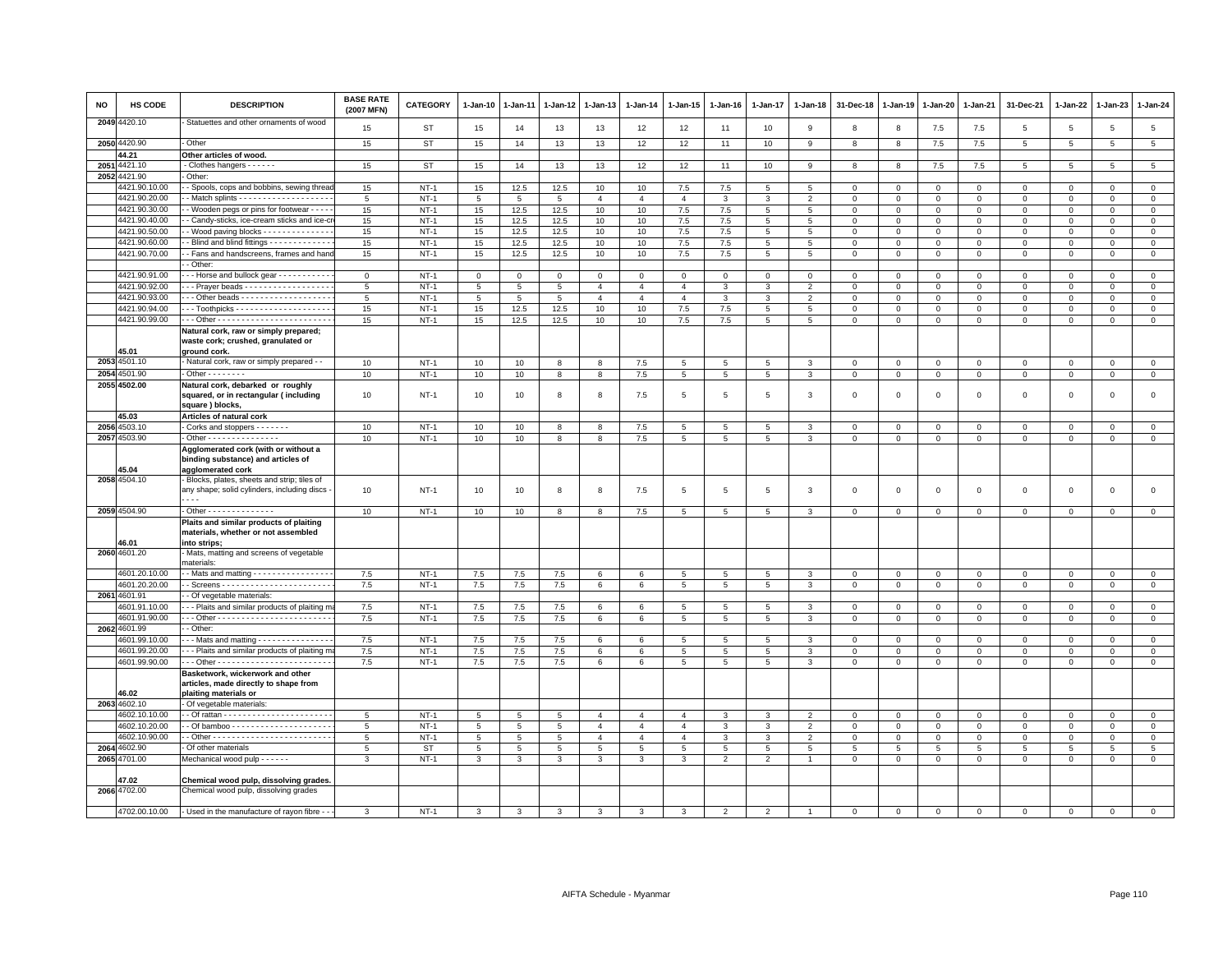| NO   | HS CODE                        | <b>DESCRIPTION</b>                                                                                        | <b>BASE RATE</b><br>(2007 MFN) | CATEGORY  | 1-Jan-10     | 1-Jan-11                | 1-Jan-12     | 1-Jan-13     | 1-Jan-14     | 1-Jan-15     | 1-Jan-16       | 1-Jan-17                 | 1-Jan-18       | 31-Dec-18    | 1-Jan-19       | 1-Jan-20                    | 1-Jan-21       | 31-Dec-21        | 1-Jan-22     | 1-Jan-23     | 1-Jan-24       |
|------|--------------------------------|-----------------------------------------------------------------------------------------------------------|--------------------------------|-----------|--------------|-------------------------|--------------|--------------|--------------|--------------|----------------|--------------------------|----------------|--------------|----------------|-----------------------------|----------------|------------------|--------------|--------------|----------------|
|      | 4702.00.90.00                  |                                                                                                           | 3                              | $NT-1$    | $\mathbf{3}$ | 3                       | 3            | $\mathbf{3}$ | 3            | 3            | $\overline{2}$ | $\overline{2}$           |                | $\mathsf 0$  | $\mathbf 0$    | $\mathbf 0$                 | $\mathbf 0$    | $\mathbf 0$      | 0            | $\mathbf 0$  | $\mathbf{0}$   |
|      | 47.03                          | Chemical wood pulp, soda or sulphate,<br>other than dissolving grades.                                    |                                |           |              |                         |              |              |              |              |                |                          |                |              |                |                             |                |                  |              |              |                |
|      | 2067 4703.11                   | - Coniferous - - - - - - - - - - -                                                                        | 3                              | $NT-1$    | 3            | 3                       | 3            | 3            | 3            | 3            | $\overline{2}$ | $\overline{2}$           |                | $\,0\,$      | $\mathsf 0$    | $\mathbf 0$                 | $\mathsf 0$    | $\Omega$         | $\mathbf 0$  | $\Omega$     | $\mathsf 0$    |
|      | 2068 4703.19                   | - Non-coniferous - - - - - - - - -                                                                        | 3                              | $NT-1$    | $\mathbf{3}$ | $\mathbf{3}$            | $\mathbf{3}$ | $\mathbf{3}$ | 3            | $\mathbf{3}$ | $\overline{2}$ | $\overline{2}$           | $\overline{1}$ | $\mathbf 0$  | $\mathbf 0$    | $\mathbf 0$                 | $\mathbf 0$    | $\mathbf 0$      | 0            | $\mathbf 0$  | $\mathbf{0}$   |
| 2069 | 4703.21                        | $-$ Coniferous $        -$                                                                                | 3                              | $NT-1$    | $\mathbf{3}$ | 3                       | 3            | 3            | 3            | 3            | $\overline{2}$ | $\overline{2}$           |                | $\mathbf 0$  | $\mathbf 0$    | $\mathsf 0$                 | $\mathsf 0$    | $\mathbf 0$      | 0            | $\mathbf 0$  | $\mathsf 0$    |
|      | 2070 4703.29                   | - Non-coniferous - - - - - - - - - - - - - -                                                              | 3                              | $NT-1$    | $\mathbf{3}$ | 3                       | 3            | 3            | 3            | 3            | $\overline{2}$ | $\overline{2}$           |                | $\mathbf 0$  | $\mathbf{0}$   | $\mathbf{0}$                | $\overline{0}$ | $\mathbf 0$      | $\circ$      | $\circ$      | $\circ$        |
|      | 47.04                          | Chemical wood pulp, sulphite, other<br>than dissolving grades.                                            |                                |           |              |                         |              |              |              |              |                |                          |                |              |                |                             |                |                  |              |              |                |
|      | 2071 4704.11                   | $-$ Coniferous $        -$                                                                                | 3                              | $NT-1$    | $\mathbf{3}$ | 3                       | 3            | $\mathbf{3}$ | 3            | 3            | $\overline{2}$ | $\overline{2}$           |                | $\mathbf 0$  | $\Omega$       | $\mathbf 0$                 | $\overline{0}$ | $\mathbf{0}$     | $\Omega$     | $\mathbf{0}$ | $\mathbb O$    |
|      | 2072 4704.19                   | - Non-coniferous - - - - - - - - - -                                                                      | 3                              | $NT-1$    | $\mathbf{3}$ | 3                       | 3            | 3            | 3            | 3            | $\overline{2}$ | $\overline{2}$           |                | $\mathsf 0$  | $\mathbf 0$    | $\mathbf 0$                 | $\mathbf 0$    | $\mathbf 0$      | 0            | $\mathbf 0$  | $\overline{0}$ |
| 2073 | 4704.21                        | - Coniferous - - - - - - - - - - -                                                                        | 3                              | $NT-1$    | $\mathbf{3}$ | 3                       | 3            | $\mathbf{3}$ | 3            | 3            | $\overline{2}$ | $\overline{2}$           |                | $\mathbf 0$  | $\mathbf 0$    | $\mathsf 0$                 | $\mathbf 0$    | $\mathbf{0}$     | $\Omega$     | $\mathbf{0}$ | $\mathsf 0$    |
| 2074 | 1704.29                        | - Non-coniferous - - - - - - - - -                                                                        | 3                              | $NT-1$    | 3            | 3                       | 3            | 3            | 3            | 3            | 2              | $\overline{2}$           |                | $\mathbf 0$  | $\mathbf 0$    | $\mathbf 0$                 | $\mathbf 0$    | $\mathbf 0$      | 0            | $\mathbf 0$  | $\mathbf 0$    |
|      | 2075 4705.00                   | Wood pulp obtained by a combination<br>of ---                                                             | 3                              | $NT-1$    | $\mathbf{3}$ | $\overline{\mathbf{3}}$ | $\mathbf{3}$ | $\mathbf{3}$ | 3            | $\mathbf{3}$ | $\overline{2}$ | $\overline{2}$           | $\overline{1}$ | $\mathbf 0$  | $\mathbf 0$    | $\mathsf 0$                 | $\mathbf 0$    | $\mathbf 0$      | 0            | $\mathbf 0$  | $\mathsf 0$    |
|      |                                | Pulps of fibres derived from recovered<br>(waste and scrap) paper or paperboard                           |                                |           |              |                         |              |              |              |              |                |                          |                |              |                |                             |                |                  |              |              |                |
|      | 17.06<br>2076 4706.10          | or of other<br>Cotton linters pulp - - - - - - - - - - - - -                                              | 3                              | $NT-1$    | 3            | 3                       | 3            | 3            | 3            | 3            | $\overline{2}$ | $\overline{2}$           |                | $\mathsf 0$  | $\mathsf 0$    |                             | $\mathbf 0$    |                  | 0            | $\mathbf 0$  | $\mathsf 0$    |
|      | 2077 4706.20                   | - Pulps of fibres derived from recovered                                                                  | 3                              | $NT-1$    | $\mathbf{3}$ | 3                       | 3            | 3            | 3            | 3            | $\overline{2}$ | $\overline{2}$           |                | $\mathbf 0$  | $\mathbf 0$    | $\mathbf{0}$<br>$\mathbf 0$ | $\mathsf 0$    | 0<br>$\mathbf 0$ | $\mathbf 0$  | $\mathbf 0$  | $\mathsf 0$    |
|      | 2078 4706.91                   | (waste and scrap) paper or paperboard - -                                                                 | 3                              | $NT-1$    | 3            | 3                       | 3            | 3            | 3            | 3            |                | $\mathcal{D}$            |                | $\mathbf 0$  | $^{\circ}$     | $\mathbf 0$                 | $\Omega$       | $\Omega$         | $\Omega$     | $\Omega$     | $\mathsf 0$    |
|      | 2079 4706.92                   |                                                                                                           | 3                              | $NT-1$    | 3            | 3                       | 3            | 3            | 3            | 3            | $\overline{2}$ | $\overline{\phantom{0}}$ |                | $\mathbf 0$  | $\mathbf 0$    | $\Omega$                    | $\mathbf 0$    | $\mathbf{0}$     | $\Omega$     | $\mathbf{0}$ | $\mathbf 0$    |
|      | 2080 4706.93                   | - Semi-chemical - - - - - - - - - - - - - -                                                               | 3                              | $NT-1$    | $\mathbf{3}$ | 3                       | 3            | 3            | 3            | 3            | $\overline{2}$ | $\overline{2}$           |                | $\mathbf 0$  | $\mathbf 0$    | $\mathsf 0$                 | $\mathbf 0$    | $\mathbf 0$      | $\Omega$     | $\mathbf{0}$ | $\mathbf 0$    |
|      |                                | Recovered (waste and scrap) paper or                                                                      |                                |           |              |                         |              |              |              |              |                |                          |                |              |                |                             |                |                  |              |              |                |
|      | 7.07                           | paperboard.                                                                                               |                                |           |              |                         |              |              |              |              |                |                          |                |              |                |                             |                |                  |              |              |                |
|      | 2081 4707.10                   | Unbleached kraft paper or paperboard or<br>corrugated paper or paperboard - - - - - - -                   | 3                              | NT-1      | $\mathbf{3}$ | 3                       | $\mathbf{3}$ | $\mathbf{3}$ | 3            | $\mathbf{3}$ | $\overline{2}$ | $\overline{2}$           | $\overline{1}$ | $\mathbf 0$  | 0              | $\mathbf 0$                 | $\,0\,$        | $\mathbf 0$      | 0            | $\mathbf 0$  | $\mathsf 0$    |
|      | 2082 4707.20                   | Other paper of paperboard made mainly<br>of bleached chemical pulp, not coloured in<br>the mass $-\cdots$ | 3                              | $NT-1$    | 3            | 3                       | 3            | 3            | 3            | 3            | $\overline{2}$ | $\overline{2}$           |                | $\mathbf 0$  | $\mathbf 0$    | $\mathsf 0$                 | $\mathsf 0$    | $\mathbf 0$      | $\mathbf 0$  | $\mathbf 0$  | $\mathsf 0$    |
|      | 2083 4707.30                   | Paper or paperboard made mainly of<br>mechanical pulp (for example, newspapers<br>journals and            |                                |           |              |                         |              |              |              |              |                |                          |                |              |                |                             |                |                  |              |              |                |
|      | 4707.30.00.10                  | . Newspapers- -                                                                                           | 3                              | $NT-1$    | 3            | 3                       | 3            | 3            | 3            | 3            | $\overline{2}$ | $\overline{2}$           |                | $\mathbf 0$  | $\mathbf 0$    | $\mathbf 0$                 | $\mathbf 0$    | $\mathbf 0$      | 0            | $\mathbf 0$  | $\mathbf 0$    |
|      | 4707.30.00.90                  | . Other-                                                                                                  | $\mathbf{3}$                   | $NT-1$    | $\mathbf{3}$ | $\mathbf{3}$            | $\mathbf{3}$ | $\mathbf{3}$ | $\mathbf{3}$ | 3            | $\overline{2}$ | $\overline{2}$           | $\overline{1}$ | $\mathbf{0}$ | $\overline{0}$ | $\mathbf{0}$                | $\overline{0}$ | $\mathbf{0}$     | 0            | $\mathbf 0$  | $\overline{0}$ |
|      | 2084 4707.90                   | - Other, including unsorted waste and scrap                                                               | 3                              | NT-1      | 3            | 3                       | 3            | 3            | 3            | 3            | $\overline{2}$ | $\overline{2}$           |                | $\mathbf 0$  | $\mathbf 0$    | $\mathsf 0$                 | $\mathsf 0$    | $\mathbf 0$      | 0            | $\mathbf 0$  | $\mathsf 0$    |
|      | 48.01                          | Newsprint, in rolls or sheets.                                                                            |                                |           |              |                         |              |              |              |              |                |                          |                |              |                |                             |                |                  |              |              |                |
|      | 2085 4801.00                   | Newprint, in rolls or sheets                                                                              |                                |           |              |                         |              |              |              |              |                |                          |                |              |                |                             |                |                  |              |              |                |
|      | 4801.00.10.00                  | Weighing not more than 55g/m2 - - - - - -                                                                 | 0.1                            | $NT-1$    | 0.1          | 0.1                     | 0.1          | 0.1          | 0.1          | 0.1          | 0.1            | 0.1                      | 0.1            | $\mathbf 0$  | $\mathbf 0$    | $\mathbf 0$                 | $\mathbf 0$    | $\mathbf 0$      | 0            | $\mathbf 0$  | $\mathbf{0}$   |
|      | 4801.00.90.00                  |                                                                                                           | 0.1                            | $NT-1$    | 0.1          | 0.1                     | 0.1          | 0.1          | 0.1          | 0.1          | 0.1            | 0.1                      | 0.1            | $\mathbf 0$  | $\mathbf 0$    | $\mathbf{0}$                | $\overline{0}$ | $\mathbf 0$      | 0            | $\mathbf 0$  | $\overline{0}$ |
|      | 48.02                          | Uncoated paper and paperboard, of a<br>kind used for writing, printing or other<br>graphic purposes,      |                                |           |              |                         |              |              |              |              |                |                          |                |              |                |                             |                |                  |              |              |                |
|      | 2086 4802.10                   | Hand-made paper and paperboard - - - -                                                                    | $\mathbf{3}$                   | $NT-1$    | $\mathbf{3}$ | $\mathbf{3}$            | $\mathbf{3}$ | $\mathbf{3}$ | 3            | 3            | $\overline{2}$ | $\overline{2}$           | $\overline{1}$ | $\mathbf 0$  | $\mathbf 0$    | $\mathbf{0}$                | $\mathbf 0$    | $\mathbf 0$      | 0            | $\mathbf{0}$ | $\circ$        |
|      | 2087 4802.20                   | Paper and paperboard of a kind used as a<br>ase for                                                       | $\mathbf{3}$                   | <b>ST</b> | $\mathbf{3}$ | $\overline{\mathbf{3}}$ | $\mathbf{3}$ | $\mathbf{3}$ | $\mathbf{3}$ | $\mathbf{3}$ | 3              | $\mathbf{3}$             | $\mathbf{3}$   | 3            | 3              | 3                           | $\mathbf{3}$   | $\mathbf{3}$     | 3            | 3            | $\mathbf{3}$   |
|      | 2088 4802.30                   | Carbonising base paper:                                                                                   |                                |           |              |                         |              |              |              |              |                |                          |                |              |                |                             |                |                  |              |              |                |
|      | 4802.30.10.00                  | - - Weighing less than 20g/m2 - - - - - - - -                                                             | $\mathbf{3}$                   | $NT-1$    | $\mathbf{3}$ | $\mathbf{3}$            | $\mathbf{3}$ | $\mathbf{3}$ | 3            | $\mathbf{3}$ | 2              | 2                        | $\overline{1}$ | $\mathbf 0$  | $\mathbf 0$    | $\mathbf{0}$                | $\mathbf{0}$   | $\mathbf{0}$     | $\mathbf{0}$ | $\mathbf{0}$ | $\circ$        |
|      | 4802.30.90.00                  |                                                                                                           | 3                              | $NT-1$    | $\mathbf{3}$ | 3                       | 3            | $\mathbf{3}$ | 3            | 3            | $\overline{2}$ | $\overline{2}$           |                | $\mathbf 0$  | $\mathbf 0$    | $\mathbf 0$                 | $\mathbf 0$    | $\mathbf 0$      | 0            | $\mathbf{0}$ | $\mathbf 0$    |
|      | 2089 4802.40                   | Wallpaper base - - - - - -                                                                                | 3                              | $NT-1$    | $\mathbf{3}$ | $\mathbf{3}$            | $\mathbf{3}$ | $\mathbf{3}$ | $\mathbf{3}$ | $\mathbf{3}$ | $\overline{2}$ | $\overline{2}$           | $\overline{1}$ | $\mathbf 0$  | $\mathbf 0$    | $\mathbf{0}$                | $\circ$        | $\mathbf 0$      | 0            | $\mathbf 0$  | $\overline{0}$ |
|      | 2090 4802.54                   | -Weighing less than 40 g/m                                                                                |                                |           |              |                         |              |              |              |              |                |                          |                |              |                |                             |                |                  |              |              |                |
|      | 4802.54.10.00                  | - - Used in the manufacture of gypsum<br>boards - - -                                                     | $\mathbf{3}$                   | <b>ST</b> | $\mathbf{3}$ | 3                       | $\mathbf{3}$ | $\mathbf{3}$ | $\mathbf{3}$ | 3            | 3              | $\mathbf{3}$             | 3              | 3            | 3              | 3                           | 3              | 3                | 3            | $\mathbf{3}$ | $\mathbf{3}$   |
|      | 4802.54.20.00<br>4802.54.30.00 | - - - Aluminium base paper - - - - - - - -                                                                | 3                              | ST        | 3            | 3                       | 3            | 3            | 3            | 3            | 3              | 3                        | 3              | 3            | 3              | 3                           | 3              | 3                | 3            | 3            | $\mathbf{3}$   |
|      |                                | - - Other printing, writing or photocopy<br>papers ---                                                    | 3                              | <b>ST</b> | $\mathbf{3}$ | 3                       | $\mathbf{3}$ | $\mathbf{3}$ | $\mathbf{3}$ | $\mathbf{3}$ | 3              | $\mathbf{3}$             | 3              | $\mathbf{3}$ | 3              | $\mathbf{3}$                | $\mathbf{3}$   | $\mathbf{3}$     | $\mathbf{3}$ | 3            | $\mathbf{3}$   |
|      | 4802.54.90.00<br>2091 4802.55  | $-$ - Other - - - - - - - - - - - - - - - - -                                                             | 3                              | <b>ST</b> | $\mathbf{3}$ | 3                       | 3            | 3            | 3            | 3            | 3              | 3                        | 3              | 3            | 3              | 3                           | 3              | 3                | 3            | 3            | $\mathbf{3}$   |
|      |                                | - - Weighing 40 g/m2 or more but not more<br>than 150 g/m2, in rolls:                                     |                                |           |              |                         |              |              |              |              |                |                          |                |              |                |                             |                |                  |              |              |                |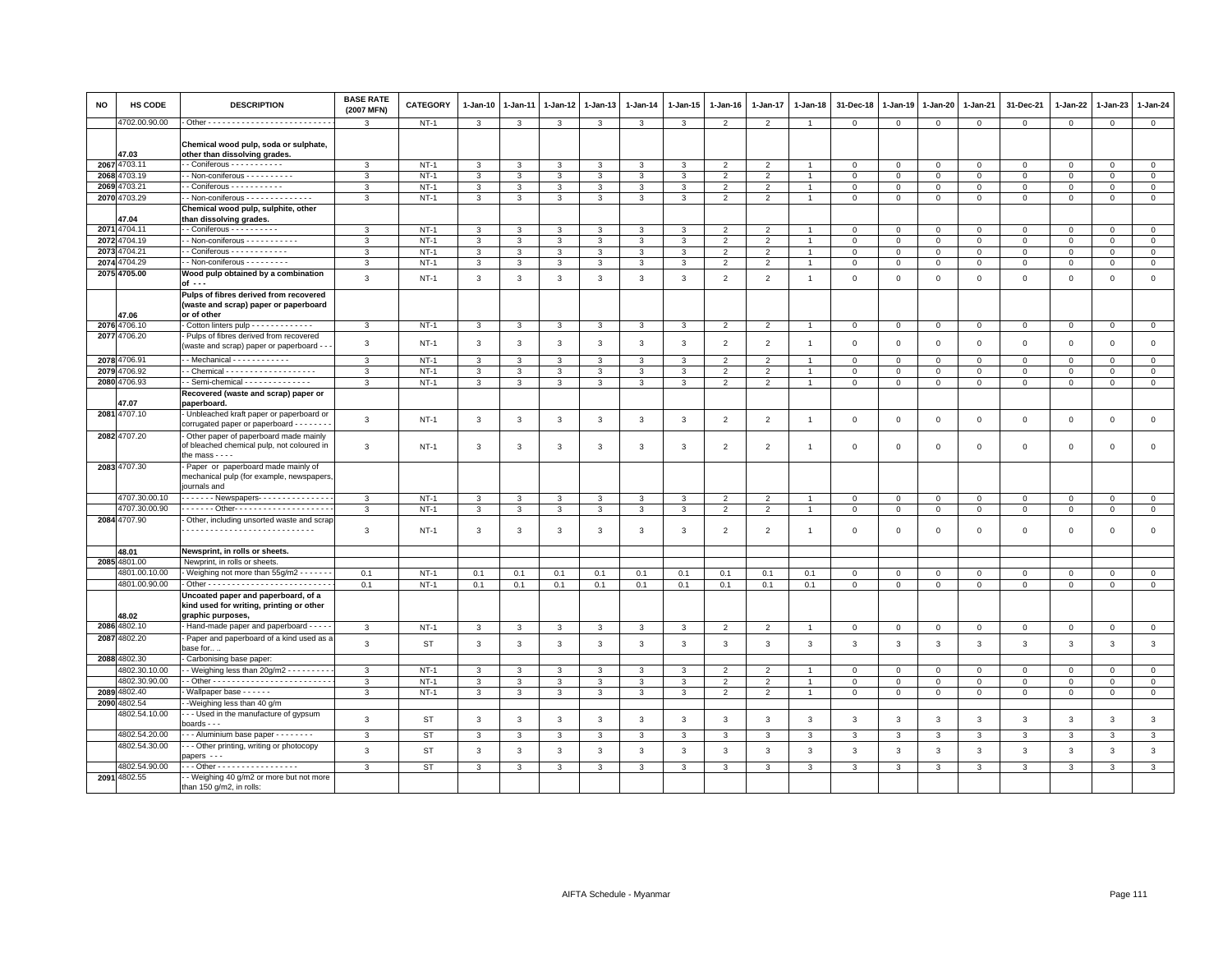| <b>NO</b> | <b>HS CODE</b> | <b>DESCRIPTION</b>                                                                                           | <b>BASE RATE</b><br>(2007 MFN) | <b>CATEGORY</b> | $1-Jan-10$   | 1-Jan-11     | 1-Jan-12     | 1-Jan-13     | $1-Jan-14$   | $1 - Jan-15$ | $1-Jan-16$     | $1-Jan-17$     | 1-Jan-18       | 31-Dec-18      | $1 - Jan-19$   | 1-Jan-20       | 1-Jan-21       | 31-Dec-21           | 1-Jan-22     | $1-Jan-23$   | 1-Jan-24     |
|-----------|----------------|--------------------------------------------------------------------------------------------------------------|--------------------------------|-----------------|--------------|--------------|--------------|--------------|--------------|--------------|----------------|----------------|----------------|----------------|----------------|----------------|----------------|---------------------|--------------|--------------|--------------|
|           | 4802.55.10.00  | -- For printing banknotes; used in the<br>manufacture of gypsum boards and<br>computer cards or              | 3                              | NT-2            | 3            | 3            | 3            | 3            | 3            | 3            | $\overline{2}$ | $\overline{2}$ | $\overline{2}$ | $\overline{2}$ | $\overline{2}$ | $\overline{1}$ | $\overline{1}$ | $\mathsf 0$         | $\mathbf 0$  | $\mathsf 0$  | $\mathsf 0$  |
|           | 4802.55.20.00  | -- Fancy paper and paperboard including<br>with watermarks, granitized felt finish,                          | 3                              | $NT-2$          | 3            | 3            | 3            | $\mathbf{3}$ | 3            | 3            | $\overline{2}$ | $\overline{2}$ | $\overline{2}$ | $\overline{2}$ | $\overline{2}$ | $\overline{1}$ | $\overline{1}$ | $\mathsf 0$         | $\mathbf 0$  | $\mathsf 0$  | $\mathsf 0$  |
|           | 4802.55.30.00  | --- Aluminium base paper --------                                                                            | $\mathbf{3}$                   | $NT-2$          | $\mathbf{3}$ | 3            | $\mathbf{3}$ | 3            | 3            | 3            | $\overline{2}$ | $\mathfrak{p}$ | $\overline{2}$ | $\overline{2}$ | $\overline{2}$ | $\overline{1}$ | $\overline{1}$ | $\mathbf 0$         | $\mathbf 0$  | $\mathbf 0$  | $\mathbf{0}$ |
|           | 4802.55.40.00  | - - Other printing, writing or photocopy                                                                     |                                |                 |              |              |              |              |              |              |                |                |                |                |                |                |                |                     |              |              |              |
|           |                | papers and of a kind used for graphic<br>purposes - - - - -                                                  | 3                              | $NT-2$          | 3            | 3            | 3            | 3            | 3            | 3            | $\overline{2}$ | $\overline{2}$ | $\overline{2}$ | $\overline{2}$ | $\overline{2}$ | $\overline{1}$ | 1              | $\mathbf 0$         | $\mathbf 0$  | $\mathbf 0$  | $\mathbf 0$  |
|           | 4802.55.90.00  | Other - - - - - - - - - - - - -                                                                              | 3                              | $NT-2$          | 3            | 3            | 3            | 3            | 3            | 3            | $\overline{2}$ | $\mathfrak{p}$ | 2              | $\overline{2}$ | $\overline{2}$ |                | $\overline{1}$ | $\mathbf{0}$        | $\Omega$     | $\mathbf 0$  | $\circ$      |
|           | 2092 4802.56   | - Weighing 40 g/m2 or more but not more<br>than 150 g/m2, in sheets with one side not                        |                                |                 |              |              |              |              |              |              |                |                |                |                |                |                |                |                     |              |              |              |
|           | 4802.56.10.00  | - - For printing banknotes; used in the<br>manufacture of gypsum boards and<br>computer cards or             | 3                              | $NT-1$          | $\mathbf{3}$ | 3            | 3            | 3            | 3            | 3            | $\overline{2}$ | $\overline{2}$ |                | $\mathbf 0$    | $\mathbf 0$    | $\mathbf 0$    | $\mathbf 0$    | $\mathsf 0$         | $\mathbf 0$  | $\mathsf 0$  | $\mathbf 0$  |
|           | 4802.56.20.00  | --- Fancy paper and paperboard including<br>with watermarks, granitized felt finish,<br>fibres               | 3                              | $NT-1$          | 3            | 3            | 3            | 3            | 3            | 3            | $\overline{2}$ | $\overline{2}$ | $\mathbf{1}$   | $\mathbf 0$    | $\mathbf 0$    | $\mathbf 0$    | $\mathbf 0$    | $\mathsf 0$         | $\mathbf 0$  | $\mathsf 0$  | $\mathbf 0$  |
|           | 4802.56.30.00  | - - - Other printing, writing or photocopy<br>papers and of a kind used for graphic<br>$purposes - - - -$    | 3                              | $NT-1$          | $\mathbf{3}$ | 3            | 3            | 3            | 3            | 3            | $\overline{2}$ | $\overline{2}$ | $\mathbf{1}$   | $\mathbf 0$    | $\mathbf 0$    | $\mathsf 0$    | $\mathbf 0$    | $\mathsf 0$         | $\mathbf 0$  | $\mathsf 0$  | $\mathbf 0$  |
|           | 4802.56.90.00  | Other - - - - - - - - - - - - -                                                                              | $\mathbf{3}$                   | $NT-1$          | 3            | 3            | 3            | $\mathbf{3}$ | 3            | 3            | $\overline{2}$ | $\overline{2}$ | $\overline{1}$ | $\mathbf 0$    | $\mathbf 0$    | $\mathsf 0$    | $\mathbf 0$    | $\mathbf 0$         | $\mathbf 0$  | $\mathbf{0}$ | $\mathsf 0$  |
|           | 2093 4802.57   | - Other, weighing 40 g/m2 or more but not<br>more than 150 g/m2:                                             |                                |                 |              |              |              |              |              |              |                |                |                |                |                |                |                |                     |              |              |              |
|           | 4802.57.10.00  | --- For printing banknotes; used in the<br>manufacture- - -                                                  | 3                              | $NT-1$          | $\mathbf{3}$ | 3            | $\mathbf{3}$ | 3            | 3            | 3            | $\overline{2}$ | 2              | $\overline{1}$ | $\mathbf{0}$   | $\mathbf{0}$   | $\mathbf 0$    | $\mathbf{0}$   | $\mathbf 0$         | $\mathbf{0}$ | $\mathbf 0$  | $\mathbf 0$  |
|           | 4802.57.20.00  | --- Fancy paper and paperboard including<br>with watermarks - --                                             | 3                              | $NT-1$          | 3            | 3            | 3            | $\mathbf{3}$ | 3            | 3            | $\overline{2}$ | $\overline{2}$ | $\overline{1}$ | $\mathbf 0$    | $\mathsf 0$    | $\mathbf 0$    | $\mathbf 0$    | $\mathsf 0$         | $\mathbf 0$  | $\mathsf 0$  | $\mathsf 0$  |
|           | 4802.57.30.00  | --- Other printing, writing or photocopy<br>papers and of a kind used for graphic<br>$purposes - - - -$      | 3                              | $NT-1$          | 3            | 3            | 3            | 3            | 3            | 3            | $\overline{2}$ | $\overline{2}$ | $\overline{1}$ | $\mathbf 0$    | $\Omega$       | $\mathbf 0$    | $\mathbf 0$    | 0                   | $\mathbf 0$  | $\mathbf 0$  | $\mathbf 0$  |
|           | 4802.57.90.00  | $-$ - Other - - - - - - - -                                                                                  | $\mathbf{3}$                   | $NT-1$          | $\mathbf{3}$ | $\mathbf{3}$ | $\mathbf{3}$ | $\mathbf{3}$ | $\mathbf{3}$ | $\mathbf{3}$ | $\overline{2}$ | $\overline{2}$ | $\overline{1}$ | $\,0\,$        | $\,0\,$        | $\mathbf 0$    | $\overline{0}$ | $\mathsf{O}\xspace$ | $\mathbf 0$  | $\,0\,$      | $\mathbf 0$  |
|           | 2094 4802.58   | - Weighing more than 150 g/m2:                                                                               |                                |                 |              |              |              |              |              |              |                |                |                |                |                |                |                |                     |              |              |              |
|           | 4802.58.10.00  | - - Used in the manufacture of gypsum<br>boards and computer cards or paper - - -                            | 3                              | $NT-1$          | 3            | 3            | 3            | 3            | $\mathbf{3}$ | 3            | $\overline{2}$ | $\mathfrak{p}$ |                | $\overline{0}$ | $\mathbf 0$    | $\mathbf 0$    | $\mathbf{0}$   | $\mathbf 0$         | $\Omega$     | $\mathbf 0$  | $\mathbf 0$  |
|           | 4802.58.20.00  | --- Fancy paper and paperboard<br>including with watermarks, granitized felt<br>finish, fibers               | 3                              | $NT-1$          | 3            | 3            | 3            | 3            | 3            | 3            | $\overline{2}$ | $\overline{2}$ |                | $\mathbf{0}$   | $\mathbf 0$    | $\mathbf 0$    | $\mathbf{0}$   | $\mathbf 0$         | $\Omega$     | $\mathbf 0$  | $\mathbf 0$  |
|           | 4802.58.30.00  | --- Other printing, writing or photocopy<br>papers and of a kind used for graphic<br>$purposes - - - -$      | 3                              | $NT-1$          | 3            | 3            | 3            | 3            | $\mathbf{3}$ | 3            | $\overline{2}$ | 2              | $\overline{1}$ | $\mathbf{0}$   | $\mathbf 0$    | $\mathbf 0$    | $\mathbf{0}$   | $\mathbf 0$         | $\mathbf 0$  | $\mathbf 0$  | $\mathbf 0$  |
|           | 4802.58.90.00  | $-$ - Other - - - - - - - - - - -                                                                            | 3                              | $NT-1$          | 3            | 3            | 3            | 3            | 3            | 3            | $\overline{2}$ | $\overline{2}$ |                | $\mathbf 0$    | $\mathbf 0$    | $\mathbf 0$    | $\mathbf 0$    | $\mathbf 0$         | $\mathbf 0$  | $\mathbf 0$  | $\mathbf 0$  |
|           | 2095 4802.61   | - In rolls:                                                                                                  |                                |                 |              |              |              |              |              |              |                |                |                |                |                |                |                |                     |              |              |              |
|           | 4802.61.10.00  | -- Aluminium paper base - - - - - - - -                                                                      | 3                              | $NT-1$          | $\mathbf{3}$ | $\mathbf{R}$ | 3            | 3            | 3            | 3            | $\overline{2}$ | $\mathcal{P}$  |                | $\mathbf{0}$   | $\mathsf 0$    | $\mathbf 0$    | $\mathbf{0}$   | $\mathbf{0}$        | $\mathbf{0}$ | $\mathbf 0$  | $\mathsf 0$  |
|           | 4802.61.20.00  | --- For printing banknotes; manufacture of<br>gypsum boards and computer cards or<br>$paper----$             | 3                              | $NT-1$          | 3            | 3            | 3            | 3            | $\mathbf{3}$ | 3            | $\overline{2}$ | $\mathfrak{p}$ |                | $\Omega$       | $\mathbf 0$    | $\mathbf 0$    | $\mathbf{0}$   | $\mathbf 0$         | $\Omega$     | $\mathbf 0$  | $\circ$      |
|           | 4802.61.30.00  | --- Other printing, writing or photocopy<br>papers and of a kind used for graphic<br>$p$ urposes - - - - -   | 3                              | $NT-1$          | 3            | 3            | 3            | 3            | $\mathbf{3}$ | 3            | $\overline{2}$ | 2              | $\overline{1}$ | $\overline{0}$ | $\mathbf 0$    | $\mathbf 0$    | $\mathbf{0}$   | $\mathbf 0$         | $\mathbf 0$  | $\mathbf 0$  | $\mathbf 0$  |
|           | 4802.61.90.00  | $-$ - Other - - - - - - - - - - -                                                                            | $\mathbf{3}$                   | $NT-1$          | 3            | 3            | 3            | 3            | 3            | 3            | $\overline{2}$ | $\overline{2}$ |                | $\mathbf 0$    | $\mathsf 0$    | $\mathsf 0$    | $\mathbf 0$    | $\mathsf 0$         | $\mathbf 0$  | $\mathsf 0$  | $\mathsf 0$  |
|           | 2096 4802.62   | - In sheets with one side not exceeding -                                                                    |                                |                 |              |              |              |              |              |              |                |                |                |                |                |                |                |                     |              |              |              |
|           | 4802.62.10.00  | --- Aluminium paper base -------                                                                             | $\mathbf{a}$                   | $NT-1$          | 3            | 3            | 3            | 3            | 3            | 3            | $\overline{2}$ | $\overline{2}$ |                | $\mathbf{0}$   | $\mathbf{0}$   | $\mathbf 0$    | $\mathbf 0$    | $\mathbf 0$         | $\Omega$     | $\mathbf 0$  | $\mathsf 0$  |
|           | 4802.62.20.00  | - - - For printing banknotes; manufacture of<br>gypsum boards and computer cards or<br>$paper----$           | 3                              | $NT-1$          | 3            | 3            | 3            | 3            | $\mathbf{3}$ | 3            | $\overline{2}$ | $\mathfrak{p}$ | $\overline{1}$ | $\overline{0}$ | $\mathbf 0$    | $\mathbf 0$    | $\mathbf{0}$   | $\mathbf 0$         | $\Omega$     | $\mathbf 0$  | $\circ$      |
|           | 4802.62.30.00  | - - - Other printing, writing or photocopy<br>papers and of a kind used for graphic<br>$p$ urposes - - - - - | 3                              | $NT-1$          | 3            | 3            | 3            | 3            | $\mathbf{3}$ | 3            | $\overline{2}$ | 2              | $\overline{1}$ | $\mathbf{0}$   | $\mathbf 0$    | $\mathbf 0$    | $\mathbf{0}$   | $\mathbf 0$         | $\mathbf 0$  | $\mathbf 0$  | $\mathbf 0$  |
|           | 4802.62.90.00  | $-$ - Other - - - - - - - - - - - -                                                                          | 3                              | $NT-1$          | 3            | 3            | 3            | 3            | 3            | 3            | $\overline{2}$ | $\overline{2}$ |                | $\mathbf 0$    | $\mathbf 0$    | $\mathbf 0$    | $\mathbf 0$    | $\mathbf 0$         | 0            | $\mathbf 0$  | $\mathbf 0$  |
|           | 2097 4802.69   | - - Other:                                                                                                   |                                |                 |              |              |              |              |              |              |                |                |                |                |                |                |                |                     |              |              |              |
|           | 4802.69.10.00  | --- Aluminium paper base -------                                                                             | $\mathbf{z}$                   | $NT-1$          | $\mathbf{R}$ | $\mathbf{a}$ | $\mathbf{R}$ | $\mathbf{R}$ | $\mathbf{z}$ | $\mathbf{3}$ | $\overline{2}$ | $\mathcal{P}$  |                | $\Omega$       | $\Omega$       | $\Omega$       | $\Omega$       | $\Omega$            | $\Omega$     | $\Omega$     | $\Omega$     |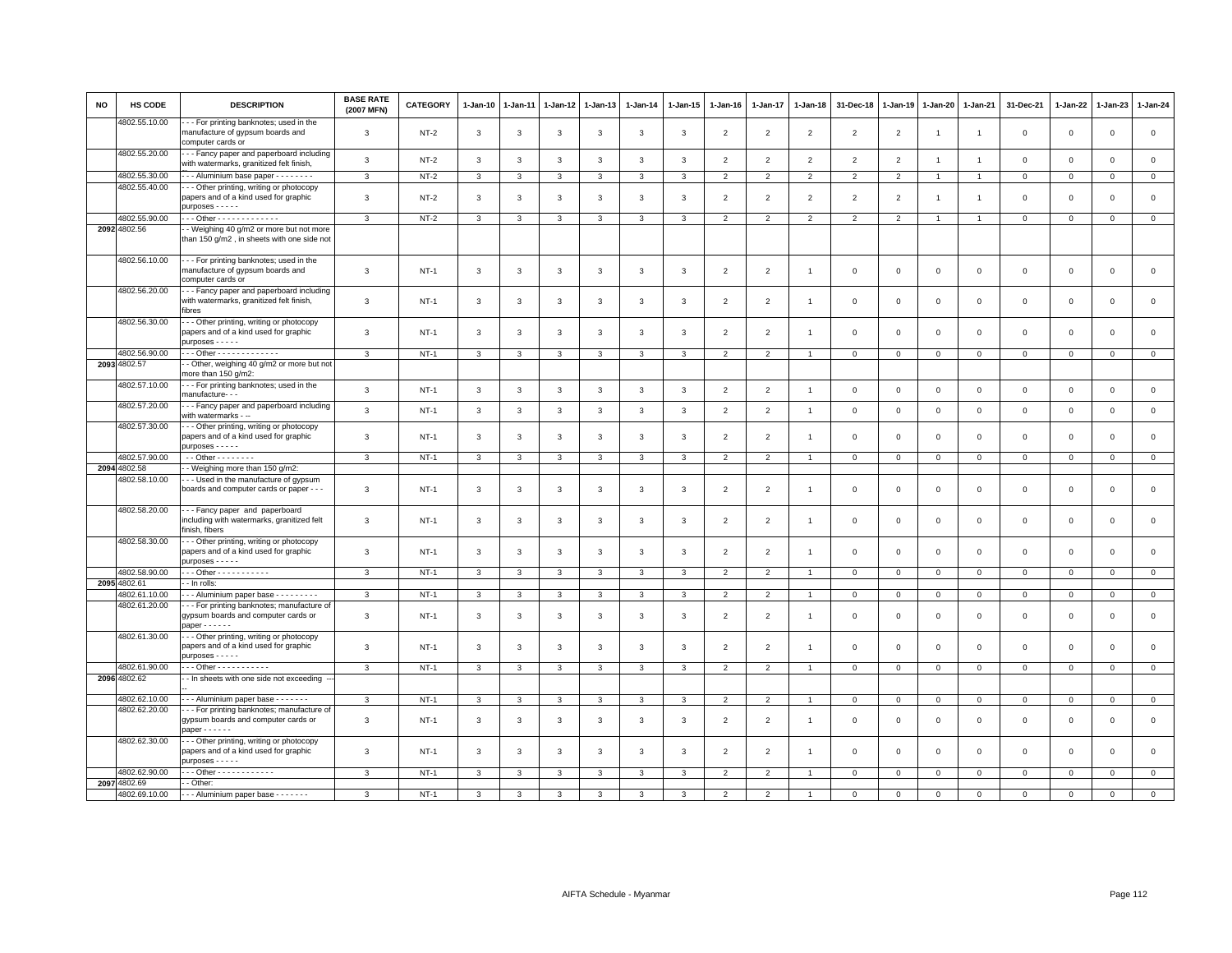| <b>NO</b> | HS CODE                        | <b>DESCRIPTION</b>                                                                                      | <b>BASE RATE</b><br>(2007 MFN) | CATEGORY         | $1-Jan-10$                   | $1 - Jan-11$ | 1-Jan-12     | 1-Jan-13          | $1 - Jan-14$ | $1 - Jan-15$            | $1-Jan-16$               | $1 - Jan-17$                     | $1 - Jan-18$   | 31-Dec-18                  | $1 - Jan-19$                | 1-Jan-20                     | $1 - Jan-21$                 | 31-Dec-21               | $1 - Jan-22$            | 1-Jan-23     | $1-Jan-24$                    |
|-----------|--------------------------------|---------------------------------------------------------------------------------------------------------|--------------------------------|------------------|------------------------------|--------------|--------------|-------------------|--------------|-------------------------|--------------------------|----------------------------------|----------------|----------------------------|-----------------------------|------------------------------|------------------------------|-------------------------|-------------------------|--------------|-------------------------------|
|           | 4802.69.20.00                  | - - For printing banknotes; manufacture of<br>gypsum boards and -----                                   | 3                              | $NT-1$           | $\mathbf{3}$                 | 3            | 3            | $\mathbf{3}$      | $\mathbf{3}$ | 3                       | $\overline{2}$           | $\overline{2}$                   | $\overline{1}$ | $\mathbf 0$                | $\mathbf 0$                 | $\,0\,$                      | $\mathbf 0$                  | $\mathbf 0$             | $\mathbf 0$             | $\mathsf 0$  | $\mathsf 0$                   |
|           | 4802.69.30.00                  | - - Other printing, writing or photocopy<br>papers and of a kind used for graphic<br>purposes - - - - - | 3                              | $NT-1$           | 3                            | $\mathbf{3}$ | 3            | 3                 | 3            | 3                       | $\overline{2}$           | $\overline{2}$                   | $\overline{1}$ | $\overline{\mathbf{0}}$    | $\overline{0}$              | $\mathbf 0$                  | $\mathbf{0}$                 | $\mathbf 0$             | $\Omega$                | $\mathbf{0}$ | $\mathsf 0$                   |
|           | 4802.69.90.00                  | - - Other - - - - - - - - - - - - - - -                                                                 | 3                              | $NT-1$           | 3                            | 3            | 3            | 3                 | 3            | 3                       | $\overline{2}$           | $\overline{2}$                   | $\overline{1}$ | $\mathbf 0$                | $\mathbf{0}$                | $\mathbf 0$                  | $\mathbf 0$                  | $\mathbf 0$             | $\mathbf 0$             | $\mathbf{0}$ | $\mathsf 0$                   |
|           |                                | Toilet or facial tissue stock, towel or                                                                 |                                |                  |                              |              |              |                   |              |                         |                          |                                  |                |                            |                             |                              |                              |                         |                         |              |                               |
|           |                                | napkin stock and similar paper of a                                                                     |                                |                  |                              |              |              |                   |              |                         |                          |                                  |                |                            |                             |                              |                              |                         |                         |              |                               |
|           | 48.03<br>2098 4803.00          | kind used for<br>Toilet or facial tissue stock, towel or ---                                            |                                |                  |                              |              |              |                   |              |                         |                          |                                  |                |                            |                             |                              |                              |                         |                         |              |                               |
|           |                                |                                                                                                         |                                |                  |                              |              |              |                   |              |                         |                          |                                  |                |                            |                             |                              |                              |                         |                         |              |                               |
|           | 4803.00.10.00                  | - Cellulose wadding not further worked thar<br>being coloured or marbled throughout the<br>$mass - - -$ | 3                              | <b>ST</b>        | 3                            | 3            | 3            | $\mathbf{3}$      | 3            | 3                       | 3                        | 3                                | 3              | 3                          | 3                           | $\mathbf{3}$                 | 3                            | 3                       | 3                       | $\mathbf{3}$ | $\mathbf{3}$                  |
|           | 4803.00.20.00                  | Tissue paper - - - - - - - - - -                                                                        | 3                              | ST               | 3                            | 3            | 3            | 3                 | 3            | 3                       | 3                        | 3                                | 3              | 3                          | 3                           | 3                            | 3                            | 3                       | 3                       | 3            | $\mathbf{3}$                  |
|           | 4803.00.90.00                  | $\cdot$ Other - - - - - - - - -                                                                         | 3                              | <b>ST</b>        | $\overline{3}$               | 3            | 3            | 3                 | 3            | 3                       | 3                        | 3                                | 3              | 3                          | 3                           | 3                            | 3                            | 3                       | 3                       | 3            | $\overline{3}$                |
|           | 48.04                          | Uncoated kraft paper and paperboard,<br>in rolls or sheets, other than that of<br>heading 48.02         |                                |                  |                              |              |              |                   |              |                         |                          |                                  |                |                            |                             |                              |                              |                         |                         |              |                               |
|           | 2099 4804.11                   |                                                                                                         | 3                              | $NT-1$           | 3                            | 3            | 3            | 3                 | 3            | 3                       | $\overline{2}$           | $\overline{2}$                   |                | $^{\circ}$                 | $^{\circ}$                  | $\mathbf 0$                  | $\mathbf 0$                  | 0                       | $^{\circ}$              | $\mathbf 0$  | $\mathbf{0}$                  |
| 2100      | 4804.19                        | - Other --------------                                                                                  | 3                              | $NT-1$           | $\overline{3}$               | 3            | 3            | 3                 | $\mathbf{3}$ | $\overline{3}$          | $\overline{2}$           | $\overline{2}$                   |                | $\mathsf 0$                | $\mathbf 0$                 | $\mathsf 0$                  | $\mathsf 0$                  | $\mathsf 0$             | $\mathbf 0$             | $\circ$      | $\overline{0}$                |
|           | 2101 4804.21                   | - Unbleached:                                                                                           |                                |                  |                              |              |              |                   |              |                         |                          |                                  |                |                            |                             |                              |                              |                         |                         |              |                               |
|           | 1804.21.10.00                  | - - For making cement bags - - - - -                                                                    | 3                              | $NT-1$           | 3                            | 3            | 3            | 3                 | 3            | 3                       | $\overline{2}$           | $\mathfrak{p}$                   |                | $\Omega$                   | $\mathbf 0$                 | $\Omega$                     | $\mathbf{0}$                 | $\mathbf 0$             | $\Omega$                | $\Omega$     | $\mathbf 0$                   |
|           | 4804.21.90.00                  | $-$ - Other - - - - - -                                                                                 | 3                              | $NT-1$           | $\mathbf{3}$                 | 3            | 3            | 3                 | 3            | 3                       | $\overline{2}$           | $\overline{2}$                   | $\overline{1}$ | $\mathbf 0$                | $\mathbb O$                 | $\mathbf{O}$                 | $\mathbf{0}$                 | $\mathbf 0$             | $\mathbf 0$             | $\mathbf 0$  | $\overline{0}$                |
|           | 2102 4804.29                   | - Other:                                                                                                |                                |                  |                              |              |              |                   |              |                         |                          |                                  |                |                            |                             |                              |                              |                         |                         |              |                               |
|           | 4804.29.10.00<br>4804.29.90.00 | - - Composite papers - - - - - - -<br>-- Other - - - - - - - - - - - - - - -                            | 3                              | $NT-1$           | 3                            | 3            | 3            | 3                 | 3            | 3                       | $\overline{2}$           | $\overline{2}$                   |                | $\mathbf 0$                | $\mathbf{0}$                | 0                            | $\mathbf 0$                  | $\mathbf 0$             | $^{\circ}$              | $\mathbf 0$  | $\mathsf 0$<br>$\overline{0}$ |
|           | 2103 4804.31                   | - Unbleached:                                                                                           | 3                              | $NT-1$           | 3                            | 3            | 3            | 3                 | $\mathbf{3}$ | 3                       | $\overline{2}$           | $\overline{2}$                   | $\overline{1}$ | $\mathbf{0}$               | $\mathbf 0$                 | $\overline{0}$               | $\mathbf{0}$                 | $\mathbf 0$             | $\mathbf 0$             | $\mathbf 0$  |                               |
|           | 4804.31.10.00                  | - - Electrical grade insulating Kraft paper                                                             |                                |                  |                              |              |              |                   |              |                         |                          |                                  |                |                            |                             |                              |                              |                         |                         |              |                               |
|           | 4804.31.20.00                  | --- Kraft paper in rolls of a width of 209                                                              | 3                              | $NT-1$           | $\mathbf{3}$                 | 3            | 3            | $\mathbf{3}$      | $\mathbf{3}$ | $\mathbf{3}$            | $\overline{2}$           | $\overline{2}$                   | $\overline{1}$ | $\mathbf 0$                | $\mathbf 0$                 | $\mathbf 0$                  | $\mathbf 0$                  | $\mathbf 0$             | $\mathbf 0$             | $\mathbf 0$  | $\mathsf 0$                   |
|           |                                | mm for use as wrapper in dynamite sticks                                                                | 3                              | $NT-1$           | $\mathbf{3}$                 | 3            | 3            | $\mathbf{3}$      | $\mathbf{3}$ | 3                       | $\overline{2}$           | $\overline{2}$                   | -1             | $\mathbf 0$                | $\mathbf 0$                 | $\,0\,$                      | $\mathbf 0$                  | $\mathsf 0$             | $\mathbf 0$             | $\mathsf 0$  | $\mathsf 0$                   |
|           | 4804.31.30.00                  | - - Of a wet strength 40g to 60g, for<br>plywood adhesive tape - - - - -                                | 3                              | $NT-1$           | 3                            | 3            | 3            | $\mathbf{3}$      | 3            | $\mathbf{3}$            | 2                        | 2                                | $\overline{1}$ | $\overline{0}$             | $\mathbf 0$                 | $\mathbf 0$                  | $\mathbf{0}$                 | $\mathbf 0$             | $\Omega$                | $\mathbf{0}$ | $\mathsf 0$                   |
|           | 4804.31.90.00<br>2104 4804.39  | . Other                                                                                                 | $\mathbf{3}$                   | $NT-1$           | $\mathbf{3}$                 | $\mathbf{3}$ | $\mathbf{3}$ | $\mathbf{3}$      | $\mathbf{3}$ | $\mathbf{3}$            | $\overline{2}$           | $\overline{2}$                   | $\overline{1}$ | $\mathbf{0}$               | $\mathbb O$                 | $\circ$                      | $\mathbf 0$                  | $\mathsf 0$             | $\mathbf 0$             | $\mathsf 0$  | $\overline{0}$                |
|           | 4804.39.10.00                  | - - Of a wet strength 40g to 60g, for plywo                                                             | 3                              | $NT-1$           | 3                            | 3            | 3            | 3                 | 3            | 3                       |                          |                                  |                | $\mathbf 0$                | $\mathbf 0$                 | $\mathbf 0$                  | $\Omega$                     | $\mathbf 0$             | 0                       | $\Omega$     | $\mathsf 0$                   |
|           | 4804.39.90.00                  |                                                                                                         | 3                              | $NT-1$           | $\mathbf{3}$                 | 3            | 3            | 3                 | 3            | 3                       | 2                        | 2                                | $\overline{1}$ | $\mathbf 0$                | $\overline{0}$              | $\mathbf 0$                  | $\mathbf{0}$                 | $\mathbf 0$             | $\Omega$                | $\Omega$     | $\mathbf{0}$                  |
|           | 2105 4804.41                   | - Unbleached:                                                                                           |                                |                  |                              |              |              |                   |              |                         |                          |                                  |                |                            |                             |                              |                              |                         |                         |              |                               |
|           | 4804.41.10.00                  | - Electrical grade insulating kraft paper -                                                             | 3                              | EL               |                              |              |              |                   |              |                         |                          |                                  |                |                            |                             |                              |                              |                         |                         |              |                               |
|           | 4804.41.90.00                  |                                                                                                         | 3                              | EL.              |                              |              |              |                   |              |                         |                          |                                  |                |                            |                             |                              |                              |                         |                         |              |                               |
|           | 2106 4804.42                   | - Bleached uniformly throughout the mass<br>and of which more than 95% by weight of<br>the total        | 3                              | $NT-1$           | 3                            | 3            | 3            | $\mathbf{3}$      | 3            | 3                       | $\overline{2}$           | $\overline{2}$                   | $\overline{1}$ | $\overline{\mathbf{0}}$    | $\mathbf 0$                 | $\mathbf 0$                  | $\mathbf 0$                  | $\mathbf 0$             | $^{\circ}$              | $\mathbf 0$  | $\mathsf 0$                   |
|           | 2107 4804.49                   | - Other - - - - - - - - - - - - - -                                                                     | 3                              | $NT-1$           | 3                            | 3            | 3            | 3                 | 3            | $\overline{\mathbf{3}}$ | $\overline{2}$           | $\overline{2}$                   |                | $\mathsf 0$                | $\mathbf 0$                 | $\mathsf 0$                  | $\mathsf 0$                  | $\circ$                 | $\Omega$                | $\circ$      | $\mathsf 0$                   |
|           | 2108 4804.51                   | - Unbleached:                                                                                           |                                |                  |                              |              |              |                   |              |                         | $\mathcal{P}$            |                                  |                |                            |                             |                              |                              |                         |                         | $\Omega$     |                               |
|           | 4804.51.10.00<br>4804.51.20.00 | - - Electrical grade insulating Kraft paper<br>- - Kraft paper in rolls of a width of 209 mn            | 3<br>$\mathbf{3}$              | $NT-1$<br>$NT-1$ | $\mathbf{3}$<br>$\mathbf{3}$ | 3<br>3       | 3<br>3       | 3<br>$\mathbf{3}$ | 3<br>3       | 3<br>3                  | $\overline{2}$           | $\overline{2}$<br>$\overline{2}$ | $\mathbf{1}$   | $\mathbf 0$<br>$\mathsf 0$ | $\mathbf{0}$<br>$\mathbb O$ | $\mathbf{0}$<br>$\mathbf{O}$ | $\mathbf{0}$<br>$\mathbf{O}$ | $\Omega$<br>$\mathsf 0$ | $\Omega$<br>$\mathbf 0$ | $\mathbf 0$  | $\mathsf 0$<br>$\mathsf 0$    |
|           | 4804.51.30.00                  | --- Of a wet strength 40g to 60g, for plywo                                                             | 3                              | $NT-1$           | $\mathbf{3}$                 | 3            | 3            | $\mathbf{3}$      | $\mathbf{3}$ | 3                       | $\overline{2}$           | $\overline{2}$                   | $\overline{1}$ | $\mathbf{0}$               | $\circ$                     | $\overline{0}$               | $\mathbf{0}$                 | $\mathbf 0$             | $\circ$                 | $\mathbf 0$  | $\overline{0}$                |
|           | 4804.51.90.00                  |                                                                                                         | 3                              | $NT-1$           | $\mathbf{3}$                 | $\mathbf{3}$ | $\mathbf{3}$ | $\mathbf{3}$      | $\mathbf{3}$ | $\mathbf{3}$            | 2                        | 2                                | $\overline{1}$ | $\mathbf{0}$               | $\mathbf{0}$                | $\mathbf{0}$                 | $\overline{0}$               | $\mathbf{0}$            | $\mathbf{0}$            | $\mathbf{0}$ | $\circ$                       |
|           | 2109 4804.52                   | - Bleached uniformly throughout the mass                                                                |                                |                  |                              |              |              |                   |              |                         |                          |                                  |                |                            |                             |                              |                              |                         |                         |              |                               |
|           |                                | and of which more than 95% by weight of<br>the total                                                    | 3                              | $NT-1$           | 3                            | 3            | 3            | 3                 | 3            | 3                       | $\overline{\phantom{0}}$ | $\overline{2}$                   | $\overline{1}$ | $\mathbf 0$                | $\mathbf 0$                 | $\mathbf 0$                  | $\mathbf 0$                  | $\Omega$                | $^{\circ}$              | $\mathbf 0$  | $\mathsf 0$                   |
|           | 2110 4804.59                   |                                                                                                         | 3                              | <b>NT-1</b>      | 3                            | 3            | 3            | 3                 | 3            | 3                       | $\overline{2}$           | 2                                | $\overline{1}$ | $\mathsf 0$                | $\,0\,$                     | $\mathsf 0$                  | $\mathbf 0$                  | $\Omega$                | $\mathbf 0$             | $\mathbf 0$  | $\mathsf{O}\xspace$           |
|           | 48.05                          | Other uncoated paper and paperboard,<br>in rolls or sheets, not further worked or<br>processed than     |                                |                  |                              |              |              |                   |              |                         |                          |                                  |                |                            |                             |                              |                              |                         |                         |              |                               |
|           | 2111 4805.11                   | - Semi-chemical fluting paper - - - - - - - - -                                                         | 3                              | $NT-1$           | 3                            | 3            | 3            | 3                 | 3            | 3                       | $\overline{2}$           | $\overline{2}$                   |                | $\mathbf 0$                | $\mathbf{0}$                | $\mathbf 0$                  | $\mathbf 0$                  | $\mathbf 0$             | $\mathbf 0$             | $\mathbf 0$  | $\mathsf 0$                   |
|           | 2112 4805.12                   | - Straw fluting paper - - - - - - - -                                                                   | 3                              | $NT-1$           | $\mathbf{3}$                 | 3            | 3            | $\mathbf{3}$      | $\mathbf{3}$ | 3                       | $\overline{2}$           | $\overline{2}$                   | $\overline{1}$ | $\mathbf 0$                | $\mathbf 0$                 | $\overline{0}$               | $\mathbf 0$                  | $\mathbf 0$             | $\mathbf 0$             | $\mathbf 0$  | $\overline{0}$                |
| 2113      | 4805.19                        | $-$ Other $        -$                                                                                   | 3                              | $NT-1$           | $\mathbf{3}$                 | 3            | 3            | 3                 | 3            | $\mathbf{3}$            | 2                        | $\overline{2}$                   | $\overline{1}$ | $\overline{0}$             | $\overline{0}$              | $\mathbf 0$                  | $\mathbf{0}$                 | $\mathbf 0$             | $\mathbf{0}$            | $\mathbf{0}$ | $\mathsf 0$                   |
| 2114      | 4805.24                        | - Weighing 150 g/m2 or less - - -                                                                       | 3                              | $NT-1$           | $\overline{3}$               | 3            | 3            | 3                 | 3            | $\overline{3}$          | $\overline{2}$           | 2                                | $\mathbf{1}$   | $\mathbf 0$                | $\mathbf{0}$                | 0                            | $\mathbf 0$                  | 0                       | $^{\circ}$              | $\mathbf 0$  | $\overline{0}$                |
| 2115      | 4805.25<br>2116 4805.30        | - Weighing more than 150 g/m2 - - -                                                                     | 3                              | $NT-1$           | 3                            | 3            | 3            | 3                 | 3            | 3                       | $\overline{2}$           | $\overline{2}$                   | $\mathbf{1}$   | $\mathsf 0$                | $\mathsf 0$                 | $\mathsf 0$                  | $\mathbf 0$                  | $\mathbf 0$             | $\mathbf 0$             | $\mathbf 0$  | $\mathsf 0$                   |
|           |                                | - Sulphite wrapping paper:                                                                              |                                |                  |                              |              |              |                   |              |                         |                          |                                  |                |                            |                             |                              |                              |                         |                         |              |                               |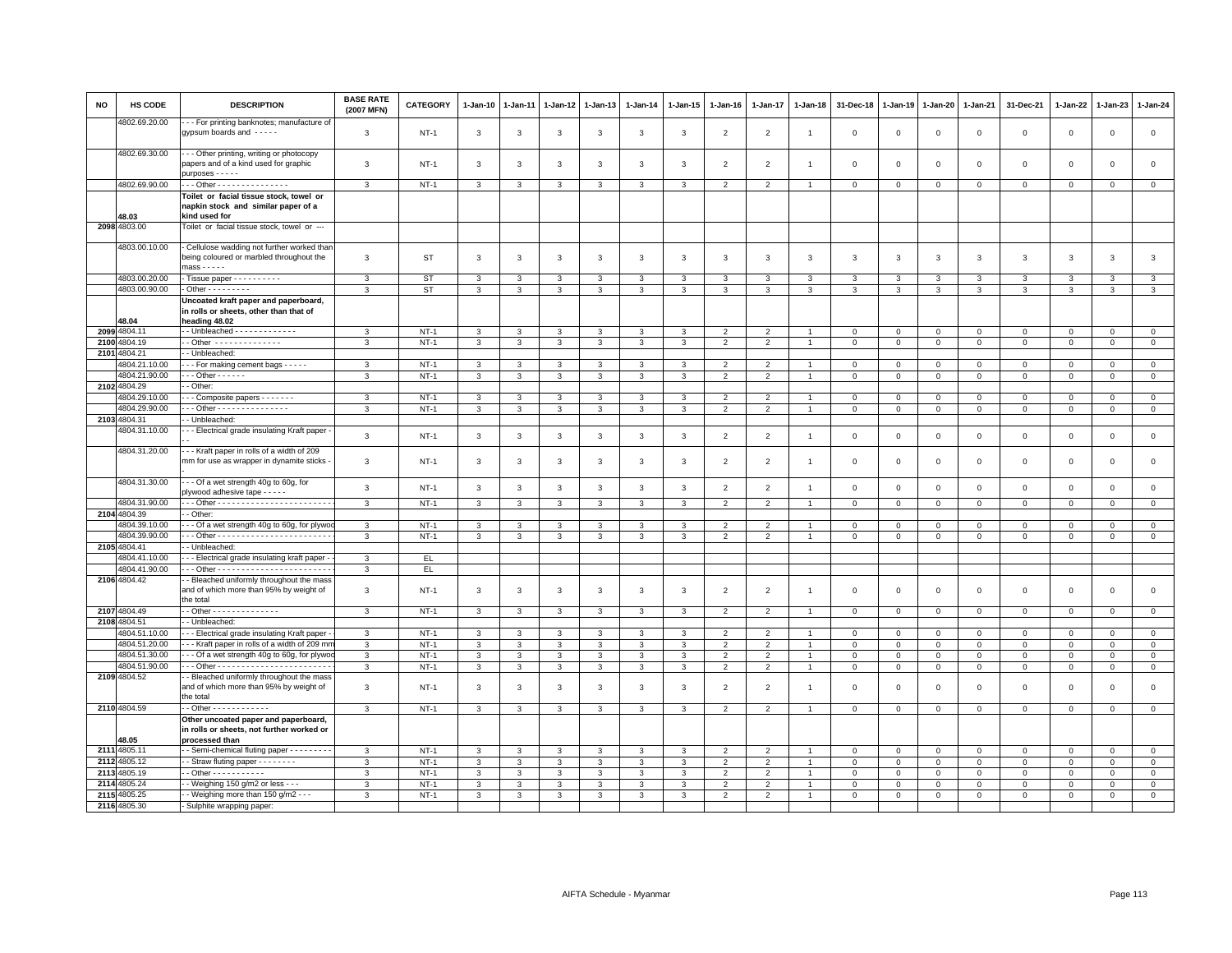| <b>NO</b> | HS CODE               | <b>DESCRIPTION</b>                                                                                              | <b>BASE RATE</b><br>(2007 MFN) | <b>CATEGORY</b> | 1-Jan-10       | 1-Jan-11     | 1-Jan-12     | 1-Jan-13                     | 1-Jan-14          | 1-Jan-15       | $1 - Jan-16$   | $1 - Jan-17$   | 1-Jan-18       | 31-Dec-18         | 1-Jan-19     | 1-Jan-20       | 1-Jan-21          | 31-Dec-21           | 1-Jan-22       | 1-Jan-23            | $1 - Jan-24$   |
|-----------|-----------------------|-----------------------------------------------------------------------------------------------------------------|--------------------------------|-----------------|----------------|--------------|--------------|------------------------------|-------------------|----------------|----------------|----------------|----------------|-------------------|--------------|----------------|-------------------|---------------------|----------------|---------------------|----------------|
|           | 4805.30.10.00         | - Coloured match wrapping paper - - - - -                                                                       | 3                              | $NT-1$          | 3              | 3            | 3            | 3                            | 3                 | 3              | $\overline{2}$ | $\overline{2}$ |                | $\mathbf 0$       | $\mathsf 0$  | $\mathsf 0$    | $\mathsf 0$       | $\mathbf 0$         | $\mathbf 0$    | $\mathbf 0$         | $\mathbf 0$    |
|           | 4805.30.90.00         |                                                                                                                 | $\mathbf{3}$                   | $NT-1$          | 3              | 3            | 3            | $\mathbf{3}$                 | 3                 | 3              | $\overline{2}$ | $\overline{2}$ | $\mathbf{1}$   | $\,0\,$           | $\mathsf 0$  | $\mathbf{0}$   | $\mathsf 0$       | $\mathsf 0$         | $\mathbf 0$    | $\mathbf{0}$        | $\overline{0}$ |
|           | 2117 4805.40          | Filter paper and paperboard - - - -                                                                             | $\overline{3}$                 | $NT-1$          | 3              | 3            | 3            | $\mathbf{3}$                 | 3                 | $\mathbf{3}$   | $\overline{2}$ | $\overline{2}$ | $\overline{1}$ | $\mathbf 0$       | $\Omega$     | $\mathbf 0$    | $\mathbf 0$       | $\mathbf{0}$        | $\mathbf 0$    | $\mathbf 0$         | $\circ$        |
|           | 2118 4805.50          | Felt paper and paperboard - - - - - -                                                                           | 3                              | $NT-1$          | $\mathbf{3}$   | 3            | $\mathbf{3}$ | $\mathbf{3}$                 | $\overline{3}$    | $\mathbf{3}$   | $\overline{2}$ | $\overline{2}$ | $\overline{1}$ | $\,0\,$           | $\mathbf 0$  | $\mathsf 0$    | $\mathbf 0$       | $\mathbf 0$         | $\mathbf 0$    | $\mathbf 0$         | $\mathsf 0$    |
|           | 2119 4805.91          | - Weighing 150 g/m2 or less:                                                                                    |                                |                 |                |              |              |                              |                   |                |                |                |                |                   |              |                |                   |                     |                |                     |                |
|           | 4805.91.10.00         | - - Paper used as interleaf material for --                                                                     | $\mathbf{3}$                   | $NT-1$          | 3              | 3            | 3            | $\mathbf{3}$                 | 3                 | 3              | 2              | $\overline{2}$ | $\mathbf{1}$   | $\mathbf 0$       | 0            | $\mathbf 0$    | $\mathbf 0$       | $\mathbf 0$         | $\mathbf 0$    | 0                   | $\mathbf 0$    |
|           | 4805.91.20.00         | - - Blotting paper - - - - - - - - - - - - - - - -                                                              | 3                              | $NT-1$          | $\mathbf{3}$   | $\mathbf{3}$ | $\mathbf{3}$ | $\mathbf{3}$                 | 3                 | 3              | $\overline{2}$ | $\overline{2}$ | $\overline{1}$ | $\mathsf 0$       | $\Omega$     | $\mathbf 0$    | $\mathbf 0$       | $\mathbf 0$         | $\mathbf 0$    | $\mathbf 0$         | $\mathsf 0$    |
|           | 4805.91.30.00         | -- Joss paper --------------------                                                                              | 3                              | $NT-1$          | 3              | 3            | 3            | $\mathbf{3}$                 | 3                 | $\mathbf{3}$   | $\overline{2}$ | $\overline{2}$ |                | $\,0\,$           | $\mathbf 0$  | $\mathsf 0$    | $\,0\,$           | $\mathsf 0$         | $\mathbf 0$    | $\mathbf 0$         | $\mathsf 0$    |
|           | 4805.91.90.00         |                                                                                                                 | $\mathbf{3}$                   | $NT-1$          | $\mathbf{3}$   | 3            | 3            | $\mathbf{3}$                 | 3                 | $\mathbf{3}$   | $\overline{2}$ | $\overline{2}$ | $\mathbf{1}$   | $\mathsf 0$       | $\mathbf 0$  | $\mathbf{0}$   | $\overline{0}$    | $\mathbf{0}$        | $\overline{0}$ | $\mathbf 0$         | $\overline{0}$ |
|           | 2120 4805.92          | - Weighing more than 150 g/m2 but less                                                                          | 3                              | $NT-1$          | 3              | 3            | $\mathbf{3}$ | $\mathbf{3}$                 | $\mathbf{3}$      | 3              | $\overline{2}$ | $\overline{2}$ | $\overline{1}$ | $\mathbf 0$       | $\mathbf 0$  | $\mathsf 0$    | $\mathbf 0$       | $\mathsf 0$         | $\mathbf 0$    | $\mathbf 0$         | $\mathsf 0$    |
|           | 2121 4805.93          | - - Weighing 225 g/m2 or more - - - - -                                                                         | $\mathbf{3}$                   | $NT-1$          | 3              | 3            | $\mathbf{3}$ | $\mathbf{3}$                 | 3                 | $\mathbf{3}$   | $\overline{2}$ | $\overline{2}$ | $\overline{1}$ | $\mathbf 0$       | $\mathbf 0$  | $\mathbf 0$    | $\mathsf 0$       | $\mathbf 0$         | $\mathbf 0$    | $\overline{0}$      | $\mathsf 0$    |
|           | 48.06                 | Vegetable parchment, greaseproof<br>papers, tracing papers and glassine<br>and other glazed                     |                                |                 |                |              |              |                              |                   |                |                |                |                |                   |              |                |                   |                     |                |                     |                |
|           | 2122 4806.10          | Vegetable parchment - - - - -                                                                                   | 3                              | $NT-1$          | 3              | 3            | 3            | $\mathbf{3}$                 | 3                 | $\mathbf{3}$   | $\overline{2}$ | $\overline{2}$ | $\overline{1}$ | $\mathbf 0$       | $\mathbf 0$  | $\mathbf{0}$   | $\mathbf 0$       | $\mathbf{0}$        | $\mathbf{0}$   | $\mathbf 0$         | $\mathbf{0}$   |
|           | 2123 4806.20          | - Greaseproof papers - - - - -                                                                                  | 3                              | $NT-1$          | 3              | 3            | 3            | $\mathbf{3}$                 | 3                 | $\mathbf{3}$   | $\overline{2}$ | $\overline{2}$ | $\overline{1}$ | $\mathbf 0$       | 0            | $\mathbf 0$    | $\mathsf 0$       | $\mathbf 0$         | $\mathsf 0$    | $\mathbf 0$         | $\mathsf 0$    |
|           | 2124 4806.30          | Tracing papers - - - - - - - -                                                                                  | $\mathbf{3}$                   | $NT-1$          | $\mathbf{3}$   | $\mathbf{3}$ | $\mathbf{3}$ | $\mathbf{3}$                 | $\mathbf{3}$      | $\mathbf{3}$   | $\overline{2}$ | $\overline{2}$ | $\overline{1}$ | $\mathbf 0$       | $\,0\,$      | $\mathbf 0$    | $\mathbf 0$       | $\mathsf{O}\xspace$ | $\mathsf 0$    | $\mathsf 0$         | $\mathsf 0$    |
|           | 2125 4806.40          | Glassine and other glazed transparent or<br>translucent papers - - - - - - - - - - - - - - - - -                | 3                              | $NT-1$          | 3              | 3            | 3            | $\mathbf{3}$                 | 3                 | 3              | $\overline{2}$ | $\overline{2}$ | $\overline{1}$ | $\mathbf 0$       | $^{\circ}$   | $\mathsf 0$    | $\mathsf 0$       | $\mathbf 0$         | $\mathbf 0$    | $\mathbf 0$         | $\mathbf 0$    |
|           | 2126 4807.00          | Composite paper or paperboard (<br>made by sticking flat layers of paper or<br>paperboard together              | 3                              | $NT-1$          | 3              | 3            | 3            | $\mathbf{3}$                 | 3                 | 3              | $\overline{2}$ | $\overline{2}$ | $\overline{1}$ | $\mathbf 0$       | $\Omega$     | $\mathbf 0$    | $\mathsf 0$       | $\mathbf 0$         | $^{\circ}$     | 0                   | $\mathbf 0$    |
|           | 48.08                 | Paper or paperboard, corrugated (with<br>or without glued flat surface sheets),<br>creped,                      |                                |                 |                |              |              |                              |                   |                |                |                |                |                   |              |                |                   |                     |                |                     |                |
|           | 2127 4808.10          | Corrugated paper and paperboard,                                                                                |                                |                 |                |              |              |                              |                   |                |                |                |                |                   |              |                |                   |                     |                |                     |                |
|           |                       | whether or not perforated - - - - - - - - - - - -                                                               | 3                              | $NT-1$          | 3              | 3            | $\mathbf{3}$ | $\mathbf{3}$                 | 3                 | $\mathbf{3}$   | $\overline{2}$ | $\overline{2}$ | $\mathbf{1}$   | $\mathsf 0$       | 0            | $\mathsf 0$    | $\mathbf 0$       | $\mathsf 0$         | $\mathbf 0$    | $\mathsf 0$         | $\mathsf 0$    |
|           | 2128 4808.20          | - Sack kraft paper, creped or crinkled,<br>whether or not embossed or perforated - -<br>. <b>.</b>              | 3                              | $NT-1$          | 3              | 3            | $\mathbf{3}$ | $\mathbf{3}$                 | 3                 | $\mathbf{3}$   | $\overline{2}$ | $\overline{2}$ | $\overline{1}$ | $\mathsf 0$       | $\mathsf 0$  | $\mathsf 0$    | $\mathsf 0$       | $\mathsf 0$         | $\mathbf 0$    | $\mathsf 0$         | $\mathsf 0$    |
|           | 2129 4808.30          | - Other kraft paper, creped or crinkled,<br>whether or not embossed or perforated                               | $\mathbf{3}$                   | $NT-1$          | $\mathbf{3}$   | 3            | $\mathbf{3}$ | $\mathbf{3}$                 | 3                 | $\mathbf{3}$   | $\overline{2}$ | $\overline{2}$ | $\overline{1}$ | $\mathsf 0$       | $\Omega$     | $\mathbf 0$    | $\,0\,$           | $\mathsf 0$         | $\,$ 0         | $\mathsf{O}\xspace$ | $\mathsf 0$    |
|           | 2130 4808.90          | - Other:                                                                                                        |                                |                 |                |              |              |                              |                   |                |                |                |                |                   |              |                |                   |                     |                |                     |                |
|           | 4808.90.10.00         | - Embossed paper including fancy paper u                                                                        | 3                              | $NT-1$          | 3              | 3            | 3            | 3                            | 3                 | 3              | $\overline{2}$ | $\overline{2}$ |                | $\mathbf 0$       | $^{\circ}$   | $^{\circ}$     | $^{\circ}$        | $\circ$             | $\Omega$       | 0                   | $\mathbf 0$    |
|           | 4808.90.90.00         |                                                                                                                 | 3                              | $NT-1$          | $\overline{3}$ | 3            | 3            | $\overline{\mathbf{3}}$      | $\overline{3}$    | $\overline{3}$ | $\overline{2}$ | $\overline{2}$ |                | $\mathbf 0$       | $\mathbf 0$  | $\mathbf 0$    | $\overline{0}$    | $\mathbf 0$         | $\mathbf 0$    | $\mathbf 0$         | $\overline{0}$ |
|           | 48.09                 | Carbon paper, self - copy paper and<br>other copying or transfer papers<br>(including coated or                 |                                |                 |                |              |              |                              |                   |                |                |                |                |                   |              |                |                   |                     |                |                     |                |
|           | 2131 4809.10          | - Carbon or similar copying papers:                                                                             |                                |                 |                |              |              |                              |                   |                |                |                |                |                   |              |                |                   |                     |                |                     |                |
|           | 4809.10.10.00         |                                                                                                                 | $\mathbf{3}$                   | ST              | 3              | 3            | 3            | $\mathbf{3}$                 | $\mathbf{3}$      | $\mathbf{3}$   | 3              | 3              | $\mathcal{R}$  | 3                 | 3            | $\mathbf{3}$   | 3                 | $\mathbf{3}$        | $\mathbf{3}$   | 3                   | $\mathbf{3}$   |
|           | 4809.10.90.00         |                                                                                                                 | 3                              | ST              | $\mathbf{3}$   | 3            | 3            | $\mathbf{3}$                 | $\mathbf{3}$      | 3              | 3              | 3              | 3              | $\mathbf{3}$      | 3            | 3              | 3                 | 3                   | 3              | 3                   | $\mathbf{3}$   |
|           | 2132 4809.20          | Self-copy paper - - - - - - - -                                                                                 | $\mathbf{3}$                   | $NT-1$          | $\mathbf{3}$   | 3            | 3            | $\mathbf{3}$                 | $\mathbf{3}$      | $\mathbf{3}$   | $\overline{2}$ | $\overline{2}$ | $\mathbf{1}$   | $\,0\,$           | $\mathbf 0$  | $\overline{0}$ | $\mathbf{0}$      | $\mathbf 0$         | $\mathbf 0$    | $\mathbf{0}$        | $\overline{0}$ |
|           | 2133 4809.90          | Other - - - - - - - - - - -<br>Paper and paperboard, coated on one<br>or both sides with kaolin (china clay) or | 3                              | $NT-1$          | $\mathbf{3}$   | 3            | 3            | $\mathbf{3}$                 | $\mathbf{3}$      | $\mathbf{3}$   | $\overline{2}$ | $\overline{2}$ | $\mathbf{1}$   | $\mathbf 0$       | $\mathbf 0$  | $\mathbf 0$    | $\mathbf 0$       | $\mathbf{0}$        | $\Omega$       | $\mathbf 0$         | $\circ$        |
|           | 48.10<br>2134 4810.13 | other inorganic                                                                                                 |                                |                 |                |              |              |                              |                   |                |                |                |                |                   |              |                |                   |                     |                |                     |                |
|           | 4810.13.10.00         | - - In rolls                                                                                                    | 3                              |                 | 3              | 3            | 3            |                              |                   | 3              | 3              | 3              | 3              | 3                 | 3            | 3              |                   | 3                   | 3              | 3                   | 3              |
|           | 4810.13.20.00         | -- Aluminium paper base -----------                                                                             |                                | ST<br>ST        | 3              |              | 3            | $\mathbf{3}$                 | 3<br>$\mathbf{3}$ |                | 3              |                | $\mathcal{R}$  |                   | 3            | 3              | 3                 | 3                   | 3              | 3                   | $\mathbf{3}$   |
|           | 4810.13.30.00         |                                                                                                                 | $\mathbf{3}$<br>3              | ST              | $\mathbf{3}$   | 3            |              | $\mathbf{3}$<br>$\mathbf{3}$ | $\mathbf{3}$      | 3<br>3         | 3              | 3              |                | 3<br>$\mathbf{3}$ | $\mathbf{3}$ | 3              | 3<br>$\mathbf{3}$ |                     |                |                     | $\mathbf{3}$   |
|           | 4810.13.90.00         | -- Paper and paperboard of a kind used a                                                                        |                                |                 |                | 3            | 3            |                              |                   |                |                | 3              | 3              |                   |              |                |                   | 3                   | 3              | 3                   |                |
|           |                       |                                                                                                                 | $\mathbf{3}$                   | ST              | $\mathbf{3}$   | 3            | 3            | $\mathbf{3}$                 | $\mathbf{3}$      | $\mathbf{3}$   | 3              | $\mathbf{3}$   | 3              | 3                 | 3            | 3              | $\mathbf{3}$      | 3                   | 3              | 3                   | $\mathbf{3}$   |
|           | 2135 4810.14          | - In sheets with one side not exceeding<br>435 mm and the other side not                                        |                                |                 |                |              |              |                              |                   |                |                |                |                |                   |              |                |                   |                     |                |                     |                |
|           | 4810.14.10.00         | -- Paper and paperboard of a kind used                                                                          | 3                              | EL.             |                |              |              |                              |                   |                |                |                |                |                   |              |                |                   |                     |                |                     |                |
|           | 4810.14.20.00         | - - Aluminium paper base - - - - - - - - - - -                                                                  | $\mathbf{3}$                   | EL.             |                |              |              |                              |                   |                |                |                |                |                   |              |                |                   |                     |                |                     |                |
|           | 4810.14.30.00         | - - Paper intended for printing securities,                                                                     | $\mathbf{3}$                   | EL.             |                |              |              |                              |                   |                |                |                |                |                   |              |                |                   |                     |                |                     |                |
|           | 4810.14.40.00         |                                                                                                                 | 3                              | EL.             |                |              |              |                              |                   |                |                |                |                |                   |              |                |                   |                     |                |                     |                |
|           | 4810.14.90.00         |                                                                                                                 | $\mathbf{3}$                   | EL.             |                |              |              |                              |                   |                |                |                |                |                   |              |                |                   |                     |                |                     |                |
|           | 2136 4810.19          | - Other:                                                                                                        |                                |                 |                |              |              |                              |                   |                |                |                |                |                   |              |                |                   |                     |                |                     |                |
|           | 4810.19.10.00         | --- Paper and paperboard of a kind used as                                                                      | 3                              | EL.             |                |              |              |                              |                   |                |                |                |                |                   |              |                |                   |                     |                |                     |                |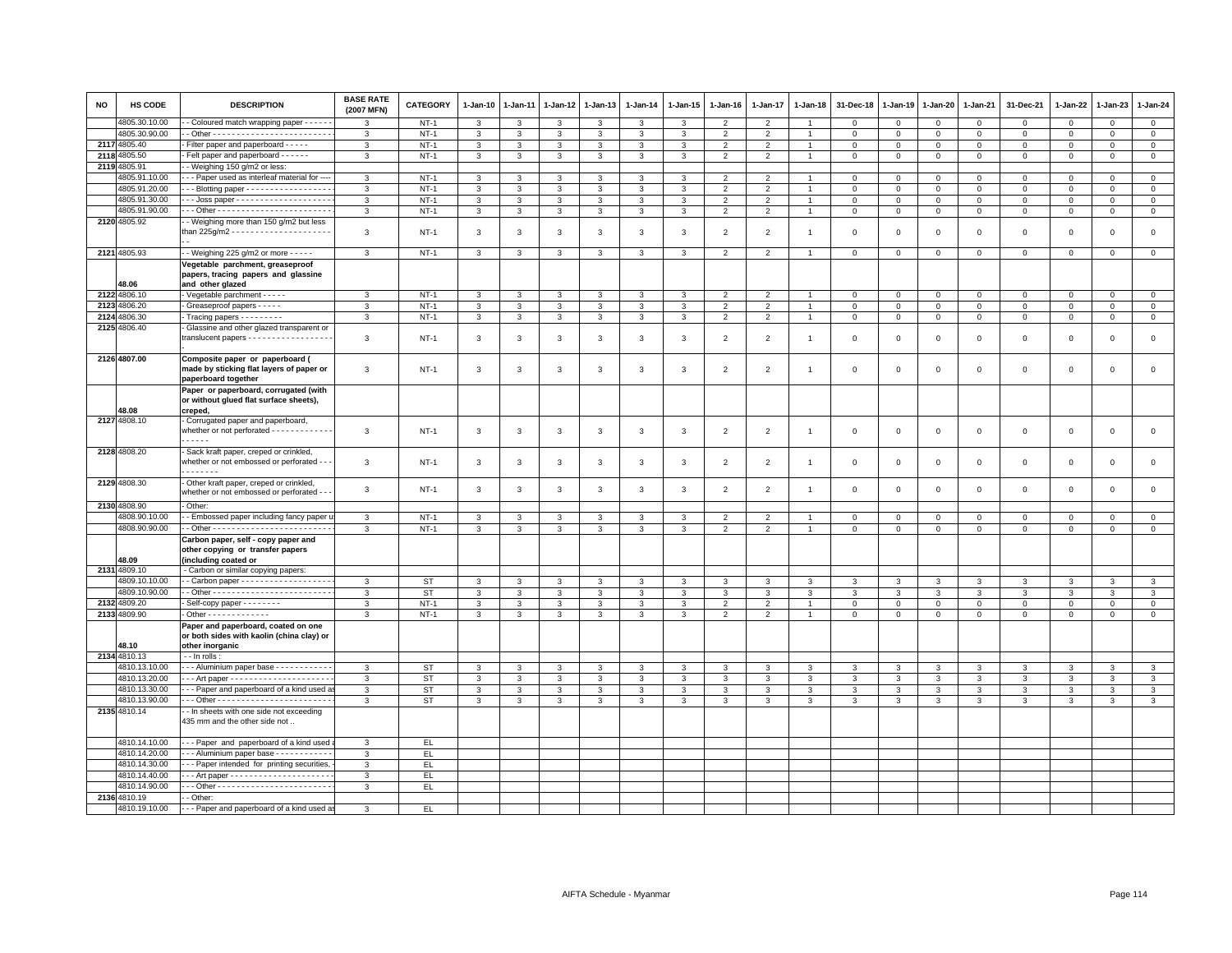| <b>NO</b> | HS CODE       | <b>DESCRIPTION</b>                                                                               | <b>BASE RATE</b><br>(2007 MFN) | <b>CATEGORY</b> | 1-Jan-10     | $1-Jan-11$   | 1-Jan-12     | $1 - Jan-13$ | 1-Jan-14     | 1-Jan-15       | $1 - Jan-16$   | $1 - Jan-17$   | 1-Jan-18       | 31-Dec-18    | $1 - Jan-19$ | $1 - Jan-20$ | 1-Jan-21       | 31-Dec-21    | $1 - Jan-22$ | $1-Jan-23$     | 1-Jan-24       |
|-----------|---------------|--------------------------------------------------------------------------------------------------|--------------------------------|-----------------|--------------|--------------|--------------|--------------|--------------|----------------|----------------|----------------|----------------|--------------|--------------|--------------|----------------|--------------|--------------|----------------|----------------|
|           | 4810.19.20.00 | -- Aluminium paper base -----------                                                              | 3                              | EL.             |              |              |              |              |              |                |                |                |                |              |              |              |                |              |              |                |                |
|           | 4810.19.30.00 | - - Paper intended for printing securities, -                                                    | 3                              | EL.             |              |              |              |              |              |                |                |                |                |              |              |              |                |              |              |                |                |
|           | 4810.19.40.00 | - - Coated paper and paperboard used for                                                         | 3                              | EL.             |              |              |              |              |              |                |                |                |                |              |              |              |                |              |              |                |                |
|           | 4810.19.90.00 | Other - - - - - - - - - - - -                                                                    | 3                              | EL.             |              |              |              |              |              |                |                |                |                |              |              |              |                |              |              |                |                |
|           | 2137 4810.22  | - Light-weight coated paper:                                                                     |                                |                 |              |              |              |              |              |                |                |                |                |              |              |              |                |              |              |                |                |
|           | 4810.22.10.00 | - - Paper and paperboard of a kind used -                                                        | 3                              | ST              | 3            |              | 3            | 3            |              | 3              |                |                |                | 3            | 3            | 3            | 3              | 3            | 3            | 3              | 3              |
|           | 4810.22.20.00 | - - Aluminium paper base - - - - - - - - - -                                                     | 3                              | <b>ST</b>       | 3            | 3            | 3            | 3            | $\mathbf{3}$ | 3              | 3              | 3              | 3              | 3            | $\mathbf{3}$ | $\mathbf{3}$ | 3              | $\mathbf{3}$ | 3            | 3              | 3              |
|           | 4810.22.90.00 |                                                                                                  | 3                              | <b>ST</b>       | $\mathbf{3}$ | 3            | 3            | 3            | 3            | 3              | 3              | 3              | 3              | 3            | 3            | 3            | $\mathbf{3}$   | 3            | 3            | 3              | $\mathbf{3}$   |
|           | 2138 4810.29  | - Other:                                                                                         |                                |                 |              |              |              |              |              |                |                |                |                |              |              |              |                |              |              |                |                |
|           | 4810.29.10.00 | - - Paper and paperboard of a kind used a                                                        | 3                              | <b>ST</b>       | $\mathbf{3}$ | 3            | 3            | 3            | $\mathbf{3}$ | $\mathbf{3}$   | 3              | 3              | $\mathbf{3}$   | 3            | 3            | 3            | $\mathbf{3}$   | 3            | 3            | 3              | $\mathbf{3}$   |
|           | 4810.29.20.00 | -- Aluminium paper base -----------                                                              | 3                              | <b>ST</b>       | $\mathbf{3}$ | 3            | 3            | $\mathbf{3}$ | 3            | 3              | 3              | 3              | 3              | 3            | 3            | 3            | 3              | 3            | 3            | 3              | 3              |
|           | 4810.29.30.00 |                                                                                                  | $\mathbf{3}$                   | <b>ST</b>       | 3            | 3            | 3            | 3            | $\mathbf{3}$ | 3              | 3              | 3              | 3              | 3            | $\mathbf{3}$ | 3            | $\mathbf{3}$   | $\mathbf{3}$ | 3            | 3              | $\overline{3}$ |
|           | 4810.29.90.00 |                                                                                                  | 3                              | <b>ST</b>       | 3            | 3            | 3            | $\mathbf{3}$ | 3            | 3              | 3              | 3              | 3              | $\mathbf{3}$ | 3            | 3            | $\mathbf{3}$   | 3            | 3            | 3              | $\mathbf{3}$   |
|           | 2139 4810.31  | - Bleached uniformly throughout the mass<br>and of which more than 95% by weight                 |                                |                 |              |              |              |              |              |                |                |                |                |              |              |              |                |              |              |                |                |
|           | 4810.31.10.00 | - - Paper and paperboard, coated or surfa                                                        | 3                              | EL.             |              |              |              |              |              |                |                |                |                |              |              |              |                |              |              |                |                |
|           | 4810.31.90.00 |                                                                                                  | $\mathbf{3}$                   | EL              |              |              |              |              |              |                |                |                |                |              |              |              |                |              |              |                |                |
|           | 2140 4810.32  | - Bleached uniformly throughout the mass<br>and of which more than 95% by weight of<br>the total |                                |                 |              |              |              |              |              |                |                |                |                |              |              |              |                |              |              |                |                |
|           | 4810.32.10.00 | - - Paper and paperboard, coated or surfa                                                        | 3                              | $NT-1$          | 3            | 3            | 3            | $\mathbf{3}$ | 3            | 3              | $\overline{2}$ | $\overline{2}$ |                | $\mathbf 0$  | $\mathbf 0$  | $\mathsf 0$  | $\mathbf 0$    | $\mathsf 0$  | $\mathbf 0$  | $\overline{0}$ | $\mathbf 0$    |
|           | 4810.32.90.00 |                                                                                                  | 3                              | $NT-1$          | 3            | 3            | 3            | $\mathbf{3}$ | $\mathbf{3}$ | $\mathbf{3}$   | $\overline{2}$ | $\overline{2}$ |                | $\mathbf 0$  | $\mathsf 0$  | $\mathbf 0$  | $\overline{0}$ | $\mathsf 0$  | $\mathbf 0$  | $\mathsf 0$    | $\overline{0}$ |
|           | 2141 4810.39  | - Other:                                                                                         |                                |                 |              |              |              |              |              |                |                |                |                |              |              |              |                |              |              |                |                |
|           | 4810.39.10.00 | - - Paper and paperboard, coated or surfa                                                        | 3                              | <b>ST</b>       | 3            | 3            | 3            | 3            | 3            | 3              | 3              | 3              | 3              | 3            | 3            | 3            | 3              | 3            | 3            | 3              | 3              |
|           | 4810.39.90.00 |                                                                                                  | $\mathbf{3}$                   | <b>ST</b>       | 3            | 3            | 3            | 3            | $\mathbf{3}$ | 3              | 3              | 3              | 3              | 3            | 3            | 3            | $\mathbf{3}$   | 3            | 3            | $\mathbf{3}$   | $\mathbf{3}$   |
|           | 2142 4810.92  | - Multi-ply:                                                                                     |                                |                 |              |              |              |              |              |                |                |                |                |              |              |              |                |              |              |                |                |
|           | 4810.92.10.00 | -- Grey backboard ----------------                                                               | 3                              | EL.             |              |              |              |              |              |                |                |                |                |              |              |              |                |              |              |                |                |
|           | 4810.92.20.00 | - - Paper and paperboard, coated or surfa                                                        | 3                              | EL.             |              |              |              |              |              |                |                |                |                |              |              |              |                |              |              |                |                |
|           | 4810.92.90.00 |                                                                                                  | 3                              | EL.             |              |              |              |              |              |                |                |                |                |              |              |              |                |              |              |                |                |
|           | 2143 4810.99  | - Other:                                                                                         |                                |                 |              |              |              |              |              |                |                |                |                |              |              |              |                |              |              |                |                |
|           | 4810.99.10.00 | - - Paper and paperboard, coated or surfa                                                        | 3                              | <b>ST</b>       | 3            | 3            | $\mathbf{3}$ | $\mathbf{3}$ | $\mathbf{3}$ | 3              | 3              | 3              | $\mathbf{3}$   | 3            | 3            | $\mathbf{3}$ | $\mathbf{3}$   | 3            | 3            | $\mathbf{3}$   | $\mathbf{3}$   |
|           | 4810.99.90.00 |                                                                                                  | 3                              | <b>ST</b>       | 3            | 3            | 3            | $\mathbf{3}$ | $\mathbf{3}$ | 3              | $\mathbf{3}$   | 3              | 3              | 3            | $\mathbf{3}$ | $\mathbf{3}$ | $\mathbf{3}$   | 3            | 3            | 3              | $\mathbf{3}$   |
|           |               | Paper, paperboard, cellulose wadding<br>and webs of cellulose fibres, coated,                    |                                |                 |              |              |              |              |              |                |                |                |                |              |              |              |                |              |              |                |                |
|           | 48.11         | impregnated.                                                                                     |                                |                 |              |              |              |              |              |                |                |                |                |              |              |              |                |              |              |                |                |
|           | 2144 4811.10  | Tarred, bituminised or asphalted paper<br>and paperboard - - - - - - - - - - - - - - - - - -     | 3                              | $NT-1$          | 3            | 3            | 3            | $\mathbf{3}$ | 3            | 3              | 2              | $\overline{2}$ | $\overline{1}$ | $\mathbf 0$  | $\mathbf 0$  | $\mathsf 0$  | $\mathbf 0$    | $\mathsf 0$  | $\mathbf 0$  | $\mathsf 0$    | $\mathsf 0$    |
|           | 2145 4811.41  | - Self-adhesive                                                                                  | 3                              | $NT-1$          | 3            | 3            | 3            | 3            | 3            | 3              | $\mathfrak{p}$ | $\overline{2}$ |                | $\,0\,$      | $\mathbf 0$  | $\mathsf 0$  | $\mathbf 0$    | $\Omega$     | $\mathbf 0$  | $\mathbf 0$    | $\mathsf 0$    |
|           | 2146 4811.49  | - Other - - - - - - - - - - - - - - - - -                                                        | 3                              | $NT-1$          | 3            | 3            | 3            | $\mathbf{3}$ | 3            | 3              | $\overline{2}$ | $\overline{2}$ | $\overline{1}$ | $\mathbf 0$  | $\mathbf 0$  | $\mathbf 0$  | $\mathbf 0$    | $\mathbf 0$  | $\mathbf 0$  | $\mathbf 0$    | $\mathbf 0$    |
|           | 2147 4811.51  | - Bleached, weighing more than 150 g/m2                                                          | 3                              | $NT-1$          | 3            | 3            | 3            | 3            | 3            | 3              | $\overline{2}$ | $\overline{2}$ | $\overline{1}$ | $\mathbf 0$  | $\mathbf 0$  | $\,0\,$      | $\,0\,$        | $\mathbf 0$  | $\mathbf 0$  | $\mathbf 0$    | $\mathbf 0$    |
|           | 2148 4811.59  | - Other - - - - - - - - - - - - - - - -                                                          | $\mathbf{3}$                   | <b>ST</b>       | $\mathbf{3}$ | 3            | $\mathbf{3}$ | 3            | $\mathbf{3}$ | 3              | 3              | 3              | 3              | 3            | $\mathbf{3}$ | $\mathbf{3}$ | $\mathbf{3}$   | $\mathbf{3}$ | 3            | $\mathbf{3}$   | $\mathbf{3}$   |
|           | 2149 4811.60  | Paper and paperboard, coated,<br>impregnated or covered with<br>wax,                             | 3                              | EL.             |              |              |              |              |              |                |                |                |                |              |              |              |                |              |              |                |                |
|           | 2150 4811.90  | -Other paper, paperboard, cellulose<br>wadding and webs of cellulose fibres                      |                                |                 |              |              |              |              |              |                |                |                |                |              |              |              |                |              |              |                |                |
|           | 4811.90.10.00 | - Paper and paperboard, coated or cove                                                           | 3                              | <b>ST</b>       | 3            | 3            | 3            | 3            | 3            | 3              |                | 3              | 3              | 3            | 3            | 3            | 3              | 3            | 3            | 3              | 3              |
|           | 4811.90.20.00 | - Aluminium paper base - - - - - - - - - - - -                                                   | 3                              | <b>ST</b>       | $\mathbf{3}$ | 3            | 3            | $\mathbf{3}$ | $\mathbf{3}$ | 3              | 3              | 3              | $\mathbf{3}$   | 3            | 3            | $\mathbf{3}$ | $\mathbf{3}$   | 3            | 3            | 3              | $\mathbf{3}$   |
|           | 4811.90.90.00 |                                                                                                  | 3                              | <b>ST</b>       | 3            | 3            | $\mathbf{3}$ | 3            | $\mathbf{3}$ | $\overline{3}$ | 3              | 3              | 3              | 3            | 3            | $\mathbf{3}$ | $\mathbf{3}$   | $\mathbf{3}$ | 3            | $\mathbf{3}$   | 3              |
|           | 2151 4812.00  | Filter blocks, slabs and plates, of paper                                                        | 3                              | $NT-1$          | $\mathbf{3}$ | 3            | 3            | 3            | $\mathbf{3}$ | 3              | $\overline{2}$ | $\overline{2}$ | $\overline{1}$ | $\mathsf 0$  | $\mathsf 0$  | $\mathsf 0$  | $\mathbf 0$    | $\mathsf 0$  | $\mathbf 0$  | $\mathsf 0$    | $\mathsf 0$    |
|           |               | pulp.<br>Cigarette paper, whether or not cut to                                                  |                                |                 |              |              |              |              |              |                |                |                |                |              |              |              |                |              |              |                |                |
|           | 48.13         | size or in the form of booklets or tubes.                                                        |                                |                 |              |              |              |              |              |                |                |                |                |              |              |              |                |              |              |                |                |
|           | 2152 4813.10  | - In the form of booklets or tubes - - - -                                                       | $\mathbf{3}$                   | $NT-1$          | $\mathbf{3}$ | $\mathbf{3}$ | $\mathbf{3}$ | $\mathbf{3}$ | $\mathbf{3}$ | $\mathbf{3}$   | $\overline{2}$ | $\overline{2}$ |                | $\,0\,$      | $\,0\,$      | $\mathbf 0$  | $\,0\,$        | $\mathsf 0$  | $\mathbf 0$  | $\mathsf 0$    | $\mathbf 0$    |
|           | 2153 4813.20  | - In rolls of a width not exceeding 5cm                                                          | $\mathbf{3}$                   | EL              |              |              |              |              |              |                |                |                |                |              |              |              |                |              |              |                |                |
|           | 2154 4813.90  | . Other - - - - - - - - - - - - - - - - -                                                        | 3                              | $NT-1$          | 3            | 3            | 3            | 3            | 3            | 3              | $\mathfrak{p}$ | $\overline{2}$ |                | 0            | $\mathbf 0$  | $\mathbf 0$  | $\mathbf 0$    | $\mathbf 0$  | $\mathbf 0$  | $\mathbf{0}$   | $\mathbf 0$    |
|           | 48.14         | Wallpaper and similar wall coverings;<br>window transparencies of paper                          |                                |                 |              |              |              |              |              |                |                |                |                |              |              |              |                |              |              |                |                |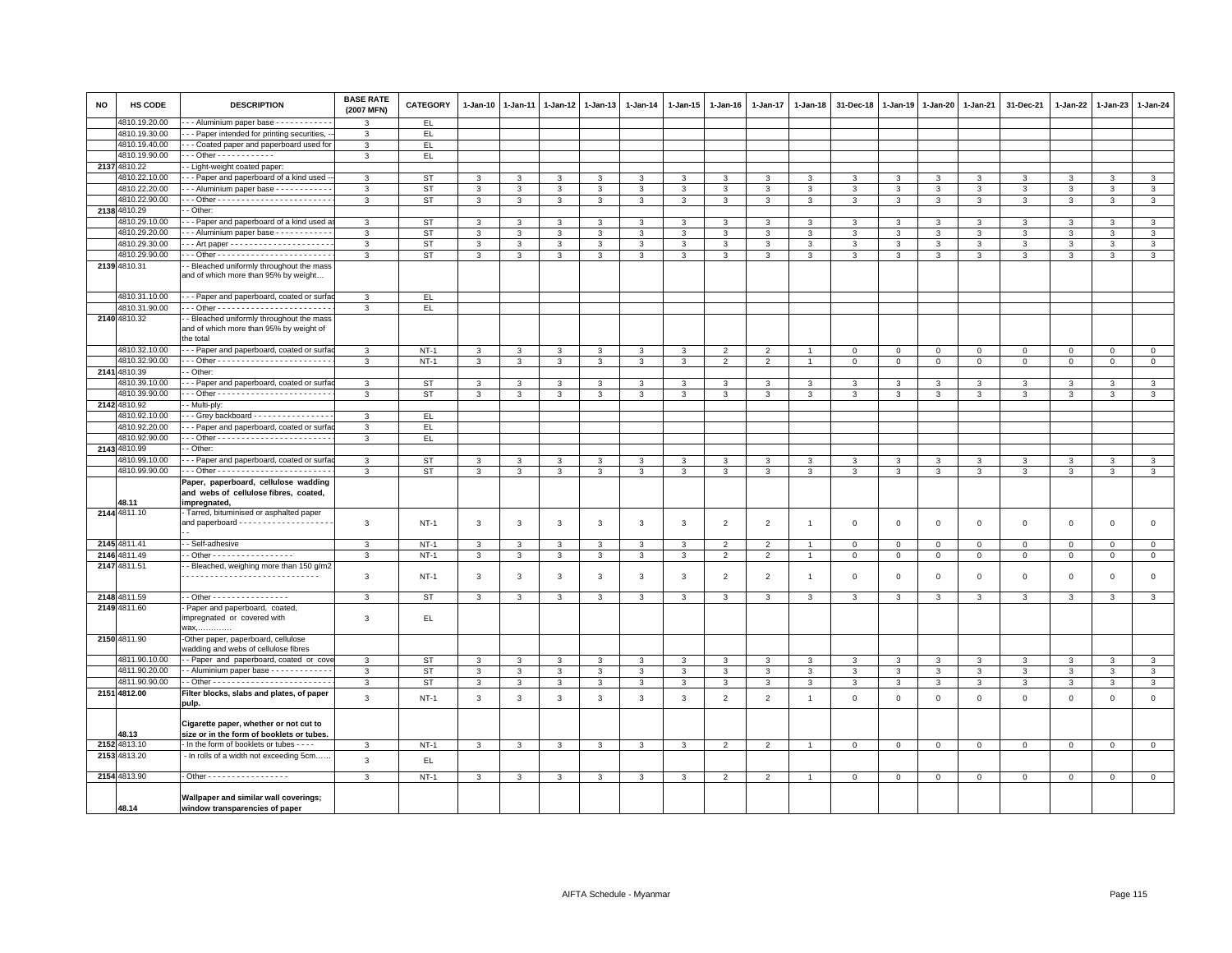| <b>NO</b> | <b>HS CODE</b>                 | <b>DESCRIPTION</b>                                                                               | <b>BASE RATE</b><br>(2007 MFN) | <b>CATEGORY</b> | $1-Jan-10$      | $1-Jan-11$              | $1-Jan-12$     | $1 - Jan-13$ | 1-Jan-14        | $1 - Jan-15$ | $1-Jan-16$     | 1-Jan-17                 | $1 - Jan-18$   | 31-Dec-18      | 1-Jan-19     | 1-Jan-20       | 1-Jan-21       | 31-Dec-21           | 1-Jan-22     | 1-Jan-23       | 1-Jan-24       |
|-----------|--------------------------------|--------------------------------------------------------------------------------------------------|--------------------------------|-----------------|-----------------|-------------------------|----------------|--------------|-----------------|--------------|----------------|--------------------------|----------------|----------------|--------------|----------------|----------------|---------------------|--------------|----------------|----------------|
|           | 2155 4814.10                   | "Ingrain" paper - - - - - - - - - - - - - -                                                      | 3                              | $NT-1$          | 3               | 3                       | $\mathbf{3}$   | 3            | 3               | 3            | $\overline{2}$ | $\overline{2}$           | $\overline{1}$ | $\mathbf 0$    | $\mathbf 0$  | $\overline{0}$ | $\overline{0}$ | $\mathbf 0$         | $\mathbf 0$  | $\mathbf 0$    | $\mathbf{0}$   |
|           | 2156 4814.20                   | - Wallpaper and similar wall coverings,<br>consisting of paper coated or covered, on<br>the face | 3                              | $NT-1$          | 3               | 3                       | $\mathbf{3}$   | 3            | 3               | 3            | $\overline{2}$ | $\overline{2}$           | $\overline{1}$ | $\,0\,$        | 0            | 0              | $\mathbf 0$    | $\mathsf 0$         | $\mathbf 0$  | $\mathbf 0$    | $\mathbf 0$    |
|           | 2157 4814.30                   | Wallpaper and similar wall coverings<br>consisting of paper covered, on the face<br>side, with   | 3                              | <b>NT-1</b>     | 3               | 3                       | $\mathbf{3}$   | 3            | 3               | 3            | $\overline{2}$ | $\overline{2}$           | -1             | $\mathbf 0$    | $\Omega$     | $\mathbf 0$    | $\mathbf 0$    | $\mathsf 0$         | $\circ$      | $\mathbf{0}$   | $\mathbf 0$    |
|           | 2158 4814.90                   | - Other:                                                                                         |                                |                 |                 |                         |                |              |                 |              |                |                          |                |                |              |                |                |                     |              |                |                |
|           | 4814.90.10.00                  | - Wallpaper and similar wall coverings, cor                                                      | 3                              | $NT-1$          | 3               | 3                       | 3              | 3            | 3               | 3            | $\overline{2}$ | $\overline{\phantom{0}}$ |                | $\mathbf 0$    | $^{\circ}$   | $\mathbf 0$    | $\mathbf 0$    | $\mathsf 0$         | $\Omega$     | $\mathbf 0$    | $\mathbf 0$    |
|           | 4814.90.90.00                  |                                                                                                  | $\mathbf{3}$                   | $NT-1$          | $\mathbf{3}$    | $\overline{\mathbf{3}}$ | $\mathbf{3}$   | $\mathbf{3}$ | $\mathbf{3}$    | $\mathbf{3}$ | $\overline{2}$ | $\overline{2}$           | $\mathbf{1}$   | $\overline{0}$ | $\mathsf 0$  | $\mathsf 0$    | $\overline{0}$ | $\mathsf{O}\xspace$ | $\mathbf 0$  | $\mathbf 0$    | $\overline{0}$ |
|           | 2159 4815.00                   | Floor coverings on a base of paper or of<br>paperboard, whether or not cut to size -             | $5\phantom{.0}$                | ST              | $5\phantom{.0}$ | $\overline{5}$          | $\,$ 5 $\,$    | $\,$ 5 $\,$  | $5\phantom{.0}$ | 5            | $\overline{5}$ | $\sqrt{5}$               | 5              | $\,$ 5 $\,$    | 5            | 5              | $\sqrt{5}$     | $\,$ 5 $\,$         | 5            | 5              | 5              |
|           | 48.16                          | Carbon paper, self - copy paper and<br>other copying or transfer papers (other<br>than those of  |                                |                 |                 |                         |                |              |                 |              |                |                          |                |                |              |                |                |                     |              |                |                |
|           | 2160 4816.10                   | -Carbon or similar copying papers                                                                | $\mathbf{3}$                   | <b>ST</b>       | 3               | 3                       | $\mathbf{3}$   | 3            | 3               | 3            | 3              | $\mathbf{3}$             | 3              | 3              | 3            | 3              | $\mathbf{3}$   | 3                   | 3            | 3              | $\mathbf{3}$   |
|           | 2161 4816.20                   | - Self-Copy paper - - - - - - - -                                                                | 3                              | $NT-1$          | $\mathbf{3}$    | 3                       | 3              | 3            | $\mathbf{3}$    | 3            | 2              | $\overline{2}$           |                | $\mathbf 0$    | $\mathsf 0$  | $\mathsf 0$    | $\mathbf 0$    | $\mathsf 0$         | $\mathbf 0$  | $\mathbf 0$    | $\mathsf 0$    |
|           | 2162 4816.30                   | - Duplicator stencils - - - - - - -                                                              | $\mathbf{3}$                   | $NT-1$          | $\mathbf{3}$    | $\mathbf{3}$            | 3              | $\mathbf{3}$ | $\mathbf{3}$    | $\mathbf{3}$ | $\overline{2}$ | $\overline{2}$           | $\mathbf{1}$   | $\mathsf 0$    | $\mathsf 0$  | $\mathbf 0$    | $\circ$        | $\mathbf 0$         | $\mathbf 0$  | $\mathbf{0}$   | $\mathbf{0}$   |
|           | 2163 4816.90                   | Other:                                                                                           |                                |                 |                 |                         |                |              |                 |              |                |                          |                |                |              |                |                |                     |              |                |                |
|           | 4816.90.10.00                  | - Heat transfer paper - - - - - - - - - - - - - -                                                | $\mathbf{3}$                   | $NT-1$          | $\mathbf{3}$    | 3                       | $\overline{3}$ | 3            | 3               | 3            | $\overline{2}$ | $\overline{2}$           |                | $\mathbf 0$    | $\Omega$     | $\mathbf 0$    | $\mathbf{0}$   | $\mathbf 0$         | $\Omega$     | $\mathbf{0}$   | $\circ$        |
|           | 4816.90.20.00                  | - Offset plates of paper - - - - - - - - - - - - -                                               | 3                              | $NT-1$          | $\mathbf{3}$    | $\mathbf{3}$            | $\mathbf{3}$   | $\mathbf{3}$ | 3               | 3            | $\overline{2}$ | $\overline{2}$           |                | $\mathsf 0$    | $\mathsf 0$  | $\mathsf 0$    | $\mathbf 0$    | $\mathsf 0$         | $\mathbf 0$  | $\mathbf 0$    | $\mathsf 0$    |
|           | 4816.90.90.00                  |                                                                                                  | 3                              | $NT-1$          | $\mathbf{3}$    | 3                       | 3              | 3            | 3               | 3            | $\overline{2}$ | 2                        | $\mathbf{1}$   | $\mathbf 0$    | $\mathsf 0$  | $\mathbf 0$    | $\mathbf{0}$   | $\mathbf 0$         | 0            | $\mathbf 0$    | $\mathsf 0$    |
|           | 48.17                          | Envelopes, letter cards, plain postcards<br>and correspondence cards, of paper or<br>paperboard; |                                |                 |                 |                         |                |              |                 |              |                |                          |                |                |              |                |                |                     |              |                |                |
|           | 2164 4817.10                   | - Envelopes - - - - - - - - -                                                                    | 3                              | $NT-1$          | 3               | 3                       | 3              | $\mathbf{3}$ | 3               | 3            | $\overline{2}$ | $\overline{2}$           | -1             | $\mathbf 0$    | $\mathbf 0$  | $\mathbf 0$    | $\mathbf{0}$   | $\mathbf 0$         | $\mathbf 0$  | $\mathbf{0}$   | $\overline{0}$ |
|           | 2165 4817.20                   | Letter cards, plain postcards and<br>correspondence cards                                        | 3                              | EL.             |                 |                         |                |              |                 |              |                |                          |                |                |              |                |                |                     |              |                |                |
|           | 2166 4817.30                   | - Boxes, pouches, wallets and writing<br>compendiums, of<br>Toilet paper and similar paper,      | $\mathbf{3}$                   | <b>ST</b>       | $\mathbf{3}$    | 3                       | $\mathbf{3}$   | $\mathbf{3}$ | 3               | $\mathbf{3}$ | 3              | $\mathbf{3}$             | 3              | $\mathbf{3}$   | 3            | 3              | $\mathbf{3}$   | $\mathbf{3}$        | 3            | $\mathbf{3}$   | $\mathbf{3}$   |
|           | 48.18                          | cellulose wadding or webs of cellulose<br>fibres, of a kind                                      |                                |                 |                 |                         |                |              |                 |              |                |                          |                |                |              |                |                |                     |              |                |                |
|           | 2167 4818.10                   | - Toilet paper                                                                                   | 3                              | <b>ST</b>       | 3               | 3                       | 3              | 3            | 3               | 3            | 3              | 3                        | $\mathcal{R}$  | 3              | 3            | 3              | $\mathbf{3}$   | 3                   | 3            | 3              | 3              |
|           | 2168 4818.20                   | - Handkerchiefs, cleansing or facial tissues<br>and towels - - - - - - - - - - - -               | $\mathbf{3}$                   | <b>ST</b>       | $\mathbf{3}$    | $\mathbf{3}$            | $\mathbf{3}$   | $\mathbf{3}$ | $\mathbf{3}$    | $\mathbf{3}$ | $\mathbf{3}$   | $\mathbf{3}$             | 3              | $\mathbf{3}$   | $\mathbf{3}$ | 3              | $\mathbf{3}$   | $\mathbf{3}$        | 3            | $\mathbf{3}$   | $_{\rm 3}$     |
|           | 2169 4818.30                   | - Tablecloths and serviettes - - - - -                                                           | $\mathbf{3}$                   | $NT-1$          | $\mathbf{3}$    | $\mathbf{3}$            | $\mathbf{3}$   | $\mathbf{3}$ | $\mathbf{3}$    | $\mathbf{3}$ | $\overline{2}$ | $\overline{2}$           | $\overline{1}$ | $\overline{0}$ | $\mathsf 0$  | $\mathbf 0$    | $\overline{0}$ | $\mathbf 0$         | $\circ$      | $\circ$        | $\overline{0}$ |
|           | 2170 4818.40                   | - Sanitary towels and tampons, napkins<br>and napkin liners for babies and similar<br>sanitarv   |                                |                 |                 |                         |                |              |                 |              |                |                          |                |                |              |                |                |                     |              |                |                |
|           | 4818.40.10.00                  | - Napkins and napkin liners for babies and                                                       | 3                              | $NT-1$          | 3               | 3                       | 3              | 3            | 3               | 3            | $\mathfrak{p}$ | $\overline{\phantom{0}}$ |                | $\mathbf 0$    | $\mathsf 0$  | $\mathbf 0$    | $\mathbf 0$    | $\mathbf 0$         | $\Omega$     | $\mathbf{0}$   | $\mathbf 0$    |
|           | 4818.40.20.00                  | - Sanitary towels, tampons and similar arti                                                      | 3                              | $NT-1$          | 3               | $\mathbf{3}$            | 3              | 3            | 3               | 3            | 2              | $\overline{2}$           | $\overline{1}$ | $\mathbf 0$    | $\mathsf 0$  | $\mathsf 0$    | $\mathbf 0$    | $\mathbf{0}$        | $\mathbf 0$  | $\mathbf{0}$   | $\mathbf 0$    |
|           | 2171 4818.50                   | Articles of apparel and clothing<br>accessories                                                  |                                |                 |                 |                         |                |              |                 |              |                |                          |                |                |              |                |                |                     |              |                |                |
|           | 4818.50.10.00<br>4818.50.90.00 | - - Surgical face masks - - - - - - - - - - - - -                                                | $\mathbf{3}$                   | <b>ST</b>       | 3               | 3                       | 3              | $\mathbf{3}$ | 3               | 3            | 3              | 3                        | 3              | 3              | 3            | 3              | $\mathbf{3}$   | 3                   | 3            | 3              | 3              |
|           | 2172 4818.90                   | $-$ Other $      -$                                                                              | $\mathbf{3}$<br>3              | ST              | $\mathbf{3}$    | $\mathbf{3}$            | $\mathbf{3}$   | $\mathbf{3}$ | $\mathbf{3}$    | $\mathbf{3}$ | 3              | $\mathbf{3}$             | 3              | 3              | $\mathbf{3}$ | $\mathbf{3}$   | $\mathbf{3}$   | 3                   | $\mathbf{3}$ | 3              | $\mathbf{3}$   |
|           |                                | Cartons, boxes, cases, bags and other<br>packing containers, of paper,                           |                                | EL.             |                 |                         |                |              |                 |              |                |                          |                |                |              |                |                |                     |              |                |                |
|           | 48.19<br>2173 4819.10          | paperboard, cellulose<br>-Cartons, boxes and cases, of corrugated<br>paper or paperboard         | $\mathbf{3}$                   | <b>ST</b>       | $\mathbf{3}$    | 3                       | $\overline{3}$ | $\mathbf{3}$ | $\mathbf{3}$    | $\mathbf{3}$ | 3              | $\overline{3}$           | 3              | 3              | $\mathbf{3}$ | 3              | $\overline{3}$ | $\mathbf{3}$        | $\mathbf{3}$ | 3              | $\mathbf{3}$   |
|           | 2174 4819.20                   | - Folding cartons, boxes and cases, of non-<br>corrugated paper or paperboard:                   |                                |                 |                 |                         |                |              |                 |              |                |                          |                |                |              |                |                |                     |              |                |                |
|           | 4819.20.10.00                  |                                                                                                  | $\mathbf{3}$                   | $NT-1$          | 3               | 3                       | 3              | $\mathbf{3}$ | 3               | 3            | $\overline{2}$ | $\overline{2}$           |                | $\mathsf 0$    | $\mathsf 0$  | $\mathsf 0$    | $\circ$        | $\mathsf 0$         | $\mathsf 0$  | $\mathbf 0$    | $\circ$        |
|           | 4819.20.90.00                  |                                                                                                  | $\mathbf{3}$                   | $NT-1$          | $\mathbf{3}$    | 3                       | 3              | $\mathbf{3}$ | 3               | 3            | $\overline{2}$ | 2                        | $\overline{1}$ | $\mathbf 0$    | $\mathbf{0}$ | $\mathbf 0$    | $\overline{0}$ | $\circ$             | $\mathbf{0}$ | $\overline{0}$ | $\mathbf{0}$   |
|           | 2175 4819.30                   | Sacks and bags having a base of a width<br>of 40 cm or more - - - - - - - - - - - - - - - - - -  | $\mathbf{3}$                   | $NT-1$          | 3               | 3                       | 3              | 3            | 3               | 3            | $\overline{2}$ | $\overline{2}$           | $\overline{1}$ | $\mathbf 0$    | 0            | $\mathbf 0$    | $\mathbf 0$    | $\mathsf 0$         | $\circ$      | $\mathbf 0$    | $\mathbf 0$    |
|           | 2176 4819.40                   | - Other sacks and bags, including cones--                                                        | 3                              | $NT-1$          | 3               | 3                       | 3              | $\mathbf{3}$ | 3               | 3            | $\overline{2}$ | $\overline{2}$           | $\mathbf{1}$   | $\Omega$       | $\Omega$     | $\Omega$       | $\Omega$       | $\Omega$            | $\Omega$     | $\Omega$       | $\mathbf 0$    |
|           | 2177 4819.50                   | - Other packing containers, including<br>record sleeves - - -                                    | 3                              | EL              |                 |                         |                |              |                 |              |                |                          |                |                |              |                |                |                     |              |                |                |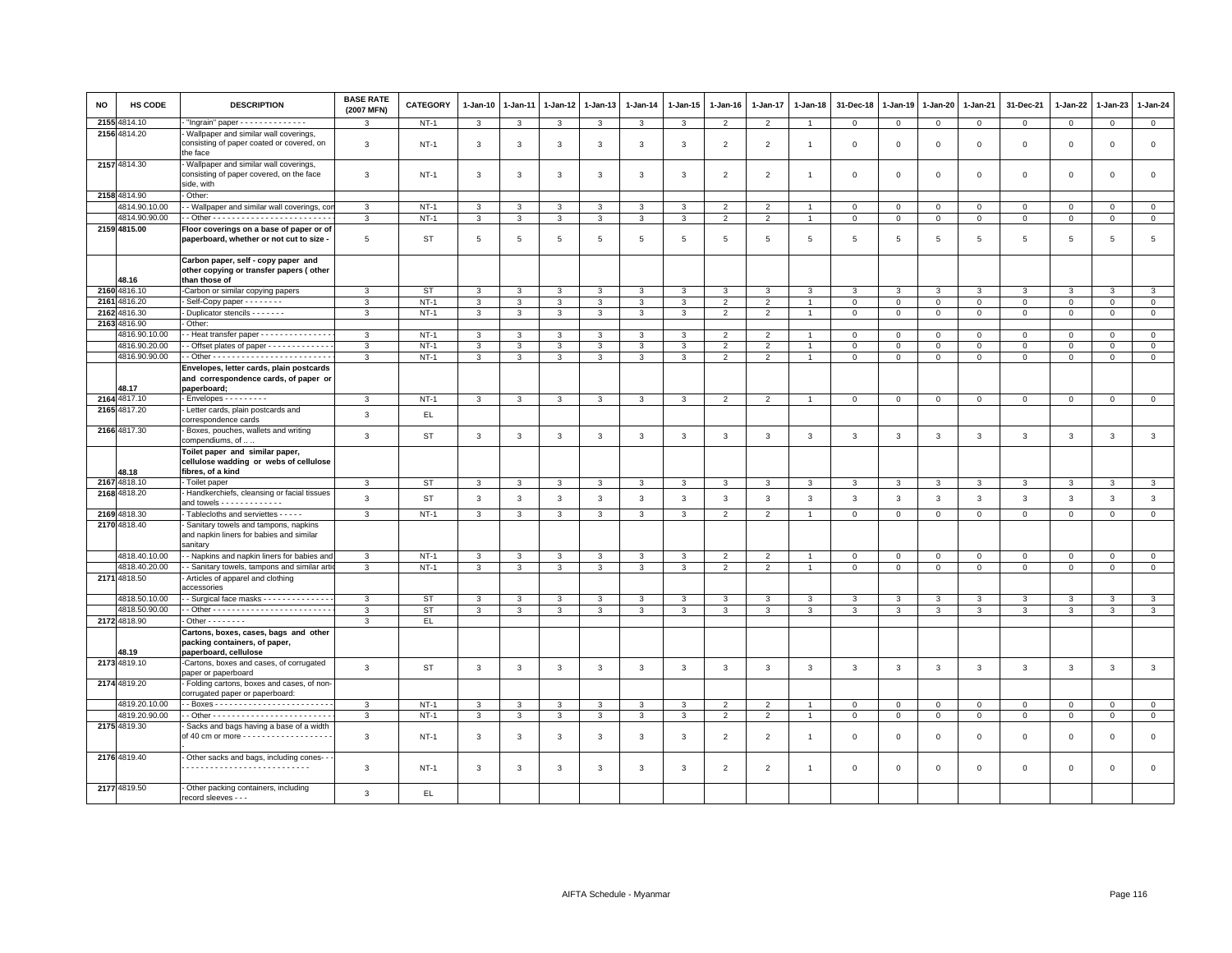| <b>NO</b> | HS CODE                        | <b>DESCRIPTION</b>                                                                                   | <b>BASE RATE</b><br>(2007 MFN) | CATEGORY               | $1 - Jan-10$   | $1-Jan-11$                   | 1-Jan-12     | 1-Jan-13       | $1 - Jan-14$      | $1 - Jan-15$   | $1 - Jan-16$      | $1 - Jan-17$                 | $1 - Jan-18$   | 31-Dec-18          | $1 - Jan-19$                 | $1-Jan-20$        | $1 - Jan-21$      | 31-Dec-21                    | 1-Jan-22       | 1-Jan-23      | $1 - Jan-24$                   |
|-----------|--------------------------------|------------------------------------------------------------------------------------------------------|--------------------------------|------------------------|----------------|------------------------------|--------------|----------------|-------------------|----------------|-------------------|------------------------------|----------------|--------------------|------------------------------|-------------------|-------------------|------------------------------|----------------|---------------|--------------------------------|
|           | 2178 4819.60                   | Box files, letter trays, storage boxes and<br>similar articles, of a kind used in offices,           | 3                              | $NT-1$                 | 3              | 3                            | 3            | 3              | 3                 | 3              | $\overline{2}$    | 2                            | $\overline{1}$ | $\mathbf 0$        | $\mathbf 0$                  | $\,0\,$           | $\mathbf 0$       | $\mathsf 0$                  | $\mathbf 0$    | $\mathsf 0$   | $\mathsf 0$                    |
|           |                                | Registers, account books, note books,<br>order books, receipt books, letter                          |                                |                        |                |                              |              |                |                   |                |                   |                              |                |                    |                              |                   |                   |                              |                |               |                                |
|           | 48.20<br>2179 4820.10          | pads, memorandum<br>Registers, account books, note books,                                            | 3                              | <b>ST</b>              | $\mathbf{3}$   | 3                            | 3            | $\mathbf{3}$   | $\mathbf{3}$      | 3              | 3                 | $\mathbf{3}$                 | 3              | $\mathbf{3}$       | $\mathbf{3}$                 | $\mathbf{3}$      | $\mathbf{3}$      | 3                            | 3              | $\mathbf{3}$  | $\mathbf{3}$                   |
|           | 2180 4820.20                   | order.<br>- Exercise books - - - - - - - - - - -                                                     | 3                              | $NT-1$                 | $\mathbf{3}$   | 3                            | 3            | 3              | $\mathbf{3}$      | 3              | 2                 | 2                            |                | $\mathbf{0}$       | $\overline{0}$               | $\mathbf{0}$      | $\mathbf{0}$      | $\mathbf 0$                  | $\mathbf{0}$   | $\mathbf{0}$  | $\circ$                        |
|           | 2181 4820.30                   | - Binders (other than book covers), folders<br>and $\dots$                                           | $\mathsf 3$                    | <b>ST</b>              | $\mathbf{3}$   | 3                            | $\mathbf{3}$ | 3              | $\mathbf{3}$      | $\mathbf{3}$   | $\mathbf{3}$      | 3                            | 3              | $\mathbf{3}$       | $\mathbf{3}$                 | $\mathbf{3}$      | $\mathbf{3}$      | $\mathbf{3}$                 | $\mathbf{3}$   | $\mathbf{3}$  | $\mathbf{3}$                   |
|           | 2182 4820.40                   | - Manifold business forms and interleaved                                                            | 3                              | <b>NT-1</b>            | 3              | 3                            | 3            | 3              | 3                 | 3              | $\overline{2}$    | 2                            | $\overline{1}$ | $\mathbf{0}$       | $\Omega$                     | $\mathbf 0$       | $\Omega$          | $\mathbf 0$                  | $\mathbf 0$    | $\Omega$      | $\circ$                        |
|           | 2183 4820.50                   | - Albums for samples or for collections - -                                                          | 3                              | $NT-1$                 | $\mathbf{3}$   | $\mathbf{3}$                 | 3            | 3              | 3                 | 3              | $\overline{2}$    | 2                            | $\overline{1}$ | $\mathbf 0$        | $\mathbf{0}$                 | $\mathbf 0$       | $\mathbf{0}$      | $\mathsf 0$                  | $\Omega$       | $\mathbf 0$   | $\mathbf 0$                    |
|           | 2184 4820.90                   | $-$ Other $     -$                                                                                   | $\overline{3}$                 | <b>ST</b>              | $\overline{3}$ | 3                            | 3            | $\overline{3}$ | $\overline{3}$    | $\overline{3}$ | $\overline{3}$    | $\overline{3}$               | $\overline{3}$ | 3                  | $\overline{3}$               | $\overline{3}$    | $\overline{3}$    | $\overline{3}$               | $\overline{3}$ | 3             | $\overline{\mathbf{3}}$        |
|           | 48.21                          | Paper or paperboard labels of all kinds,<br>whether or not printed.                                  |                                |                        |                |                              |              |                |                   |                |                   |                              |                |                    |                              |                   |                   |                              |                |               |                                |
|           | 2185 4821.10                   | - Printed:                                                                                           |                                |                        |                |                              |              |                |                   |                |                   |                              |                |                    |                              |                   |                   |                              |                |               |                                |
|           | 4821.10.10.00                  | - Labels that form part of packing for jewe                                                          | 3                              | <b>ST</b>              | 3              | 3<br>$\overline{\mathbf{3}}$ | 3<br>3       | 3              | 3                 | 3              | 3                 | 3<br>$\overline{\mathbf{3}}$ | 3              | 3                  | 3                            | 3                 | $\mathbf{3}$      | 3                            | 3              | 3             | 3                              |
|           | 4821.10.90.00<br>2186 4821.90  | Other:                                                                                               | $\overline{3}$                 | <b>ST</b>              | $\overline{3}$ |                              |              | $\overline{3}$ | $\overline{3}$    | $\overline{3}$ | $\overline{3}$    |                              | 3              | $\overline{3}$     | 3                            | 3                 | $\overline{3}$    | $\overline{3}$               | 3              | $\mathcal{R}$ | $\overline{3}$                 |
|           | 4821.90.10.00                  | - Labels that form part of packing for jewe                                                          | 3                              | ST                     | 3              | 3                            | 3            | 3              | 3                 | 3              | 3                 | 3                            | 3              | 3                  | 3                            | 3                 | 3                 | 3                            | 3              | 3             | $\mathbf{3}$                   |
|           | 4821.90.90.00                  |                                                                                                      | 3                              | <b>ST</b>              | 3              | $\mathbf{3}$                 | 3            | 3              | 3                 | 3              | 3                 | 3                            | 3              | 3                  | 3                            | 3                 | $\mathbf{3}$      | 3                            | 3              | 3             | $\mathbf{3}$                   |
|           | 48.22                          | Bobbins, spools, cops and similar<br>supports of paper pulp, paper or<br>paperboard (whether or not  |                                |                        |                |                              |              |                |                   |                |                   |                              |                |                    |                              |                   |                   |                              |                |               |                                |
|           | 2187 4822.10                   | - Of a kind used for winding textile yarn - -                                                        | $\mathbf{3}$                   | $NT-1$                 | 3              | 3                            | 3            | 3              | 3                 | 3              | $\overline{2}$    | $\overline{2}$               |                | $\mathbf 0$        | $\mathbf 0$                  | $\mathbf 0$       | $\mathsf 0$       | $\mathsf 0$                  | $\mathbf 0$    | $\Omega$      | $\mathbf 0$                    |
|           | 2188 4822.90                   | - Other - -                                                                                          | 3                              | <b>ST</b>              | 3              | 3                            | 3            | 3              | 3                 | 3              | 3                 | 3                            | 3              | 3                  | 3                            | 3                 | $\mathbf{3}$      | 3                            | 3              | 3             | $\mathbf{3}$                   |
|           | 48.23                          | Other paper, paperboard, cellulose<br>wadding and webs or cellulose fibres,<br>cut to size or shape; |                                |                        |                |                              |              |                |                   |                |                   |                              |                |                    |                              |                   |                   |                              |                |               |                                |
|           | 2189 4823.12                   | - - Self-adhesive                                                                                    |                                |                        |                |                              |              |                |                   |                |                   |                              |                |                    |                              |                   |                   |                              |                |               |                                |
|           | 4823.12.10.00                  | - - Gummed sterilisation indicators (autocl                                                          | 3                              | ST                     | 3              | 3                            | 3            | 3              | 3                 | 3              | 3                 | 3                            | 3              | 3                  | 3                            | 3                 | 3                 | 3                            | 3              | 3             | $\mathbf{3}$                   |
|           | 4823.12.90.00<br>4823.19.00.00 |                                                                                                      | 3                              | <b>ST</b><br><b>ST</b> | 3              | 3<br>$\mathbf{3}$            | 3<br>3       | 3              | 3                 | 3<br>3         | 3<br>$\mathbf{3}$ | 3<br>3                       | 3              | 3<br>3             | $\mathbf{3}$<br>$\mathbf{3}$ | 3                 | 3<br>$\mathbf{3}$ | 3<br>$\mathbf{3}$            | 3              | 3             | $\mathbf{3}$<br>$\overline{3}$ |
|           | 2190 4823.19                   | $-$ Other $  -$                                                                                      | 3<br>3                         | <b>ST</b>              | 3<br>3         | 3                            | 3            | 3<br>3         | 3<br>$\mathbf{3}$ | 3              | 3                 | 3                            | 3<br>3         | 3                  | 3                            | 3<br>3            | 3                 | 3                            | 3<br>3         | 3<br>3        | $\mathbf{3}$                   |
|           | 2191 4823.20                   | Filter paper and paperboard:                                                                         |                                |                        |                |                              |              |                |                   |                |                   |                              |                |                    |                              |                   |                   |                              |                |               |                                |
|           | 4823.20.10.00                  | - Filter paper weighing less than 150 g/m2                                                           | 3                              | <b>ST</b>              | 3              | $\mathbf{a}$                 | $\mathbf{3}$ | 3              | 3                 | 3              | 3                 | $\mathbf{3}$                 | 3              | $\mathbf{\hat{z}}$ | $\mathbf{a}$                 | $\mathbf{a}$      | $\mathbf{a}$      | $\mathbf{3}$                 | 3              | $\mathcal{R}$ | $\mathbf{3}$                   |
|           | 4823.20.90.00                  |                                                                                                      | 3                              | <b>ST</b>              | 3              | $\mathbf{3}$                 | 3            | 3              | 3                 | $\mathbf{3}$   | 3                 | 3                            | 3              | $\mathbf{3}$       | $\mathbf{3}$                 | $\mathbf{3}$      | $\mathbf{3}$      | 3                            | 3              | 3             | $\mathbf{3}$                   |
|           | 2192 4823.40                   | Rolls, sheets and dials, printed for self-<br>recording.                                             |                                |                        |                |                              |              |                |                   |                |                   |                              |                |                    |                              |                   |                   |                              |                |               |                                |
|           | 4823.40.11.00                  | - - Cardiograph recording paper - - - - - -                                                          | 3                              | <b>ST</b>              | 3              | 3                            | 3            | 3              | 3                 | 3              | 3                 | 3                            | 3              | 3                  | 3                            | 3                 | 3                 | 3                            | 3              | 3             | 3                              |
|           | 4823.40.19.00                  |                                                                                                      | $\mathbf{3}$                   | <b>ST</b>              | $\mathbf{3}$   | $\mathbf{3}$                 | $\mathbf{3}$ | $\mathbf{3}$   | $\mathbf{3}$      | $\mathbf{3}$   | 3                 | $\mathbf{3}$                 | 3              | $\mathbf{3}$       | $\mathbf{3}$                 | $\mathbf{3}$      | $\mathbf{3}$      | $\mathbf{3}$                 | 3              | $\mathbf{3}$  | $\mathbf{3}$                   |
|           | 4823.40.90.00                  |                                                                                                      | $\mathbf{3}$                   | <b>ST</b>              | $\mathbf{3}$   | 3                            | 3            | 3              | 3                 | 3              | 3                 | 3                            | 3              | 3                  | 3                            | $\mathbf{3}$      | 3                 | 3                            | 3              | 3             | $\mathbf{3}$                   |
|           | 2193 4823.60                   | Trays, dishes, plates, cups and the like, o<br>paper or paperboard - - - - - - - - - - - - - - - -   | 3                              | $NT-1$                 | 3              | 3                            | 3            | 3              | 3                 | 3              | $\overline{2}$    | $\overline{2}$               | $\overline{1}$ | $\mathbf 0$        | $\mathbf 0$                  | $\mathbf 0$       | $\mathsf 0$       | $\mathsf 0$                  | $\mathsf 0$    | $\mathsf 0$   | $\mathsf 0$                    |
|           | 2194 4823.70                   | Moulded or pressed articles of paper pulp:                                                           |                                |                        |                |                              |              |                |                   |                |                   |                              |                |                    |                              |                   |                   |                              |                |               |                                |
|           |                                |                                                                                                      |                                |                        |                |                              |              |                |                   |                |                   |                              |                |                    |                              |                   |                   |                              |                |               |                                |
|           | 4823.70.10.00<br>4823.70.90.00 | - Gaskets and washers - - - - - - - - - - - -                                                        | 3<br>$\mathbf{3}$              | <b>ST</b><br><b>ST</b> | 3<br>3         | 3<br>3                       | 3<br>3       | 3<br>3         | 3<br>$\mathbf{3}$ | 3<br>3         | 3<br>$\mathbf{3}$ | 3<br>3                       | 3<br>3         | 3<br>$\mathbf{3}$  | $\overline{3}$<br>3          | $\mathbf{3}$<br>3 | 3<br>$\mathbf{3}$ | $\mathbf{3}$<br>$\mathbf{3}$ | 3<br>3         | 3<br>3        | $\overline{3}$<br>$\mathbf{3}$ |
|           | 2195 4823.90                   | Other:                                                                                               |                                |                        |                |                              |              |                |                   |                |                   |                              |                |                    |                              |                   |                   |                              |                |               |                                |
|           | 4823.90.10.00                  |                                                                                                      | 3                              | <b>ST</b>              | 3              | 3                            | 3            | $\mathbf{3}$   | $\mathbf{3}$      | 3              | 3                 | 3                            | 3              | 3                  | 3                            | $\mathbf{3}$      | $\mathbf{3}$      | 3                            | 3              | $\mathbf{3}$  | $\mathbf{3}$                   |
|           | 4823.90.20.00                  | - Sterilization indicators, not gummed; coc                                                          | 3                              | <b>ST</b>              | 3              | 3                            | 3            | 3              | 3                 | 3              | 3                 | 3                            | 3              | 3                  | 3                            | 3                 | $\mathbf{3}$      | 3                            | 3              | 3             | 3                              |
|           |                                | - Cards for office machines:                                                                         |                                |                        |                |                              |              |                |                   |                |                   |                              |                |                    |                              |                   |                   |                              |                |               |                                |
|           | 4823.90.31.00                  | - - Unpunched cards for office punched ca                                                            | 3                              | <b>ST</b>              | 3              | 3                            | 3            | 3              | 3                 | 3              | 3                 | 3                            | 3              | 3                  | 3                            | 3                 | 3                 | 3                            | 3              | 3             | $\mathbf{3}$                   |
|           | 4823.90.39.00<br>4823.90.40.00 |                                                                                                      | 3                              | <b>ST</b><br><b>ST</b> | 3<br>3         | 3<br>3                       | 3<br>3       | 3              | $\mathbf{3}$      | 3<br>3         | 3                 | $\mathbf{3}$                 | 3              | 3<br>3             | 3<br>3                       | $\mathbf{3}$<br>3 | 3                 | 3                            | 3              | $\mathbf{3}$  | $\mathbf{3}$<br>$\mathbf{3}$   |
|           | 4823.90.50.00                  | - Telegraph or teleprinter paper in strips o<br>- Display cards for jewellery or for small ol        | 3<br>3                         | <b>ST</b>              | 3              | 3                            | 3            | 3<br>3         | 3<br>3            | 3              | 3<br>3            | 3<br>3                       | 3<br>3         | 3                  | 3                            | 3                 | 3<br>3            | 3<br>3                       | 3<br>3         | 3<br>3        | $\mathbf{3}$                   |
|           | 4823.90.60.00                  | - Cup stock board; (i.e polyethylene coate                                                           | 3                              | ST                     | 3              | 3                            | 3            | 3              | 3                 | 3              | 3                 | 3                            | 3              | 3                  | 3                            | 3                 | 3                 | 3                            | 3              | 3             | $\mathbf{3}$                   |
|           | 4823.90.70.00                  | - Paper tube set for the manufacture of fir                                                          | 3                              | <b>ST</b>              | 3              | 3                            | 3            | 3              | 3                 | 3              | 3                 | 3                            | 3              | 3                  | 3                            | 3                 | 3                 | 3                            | 3              |               | 3                              |
|           | 4823.90.80.00                  | - Paper used as interleaf material for sepa                                                          | 3                              | <b>ST</b>              | 3              | 3                            | 3            | 3              | 3                 | 3              | $\mathbf{3}$      | 3                            | 3              | 3                  | 3                            | 3                 | 3                 | 3                            | 3              |               | $\overline{3}$                 |
|           |                                | - Other:                                                                                             |                                |                        |                |                              |              |                |                   |                |                   |                              |                |                    |                              |                   |                   |                              |                |               |                                |
|           | 4823.90.91.00                  | - - - Base paper of printed cork tipping for ci                                                      | 3                              | ST                     | 3              |                              |              |                |                   |                |                   |                              | 3              | 3                  |                              | 3                 |                   |                              | 3              |               | 3                              |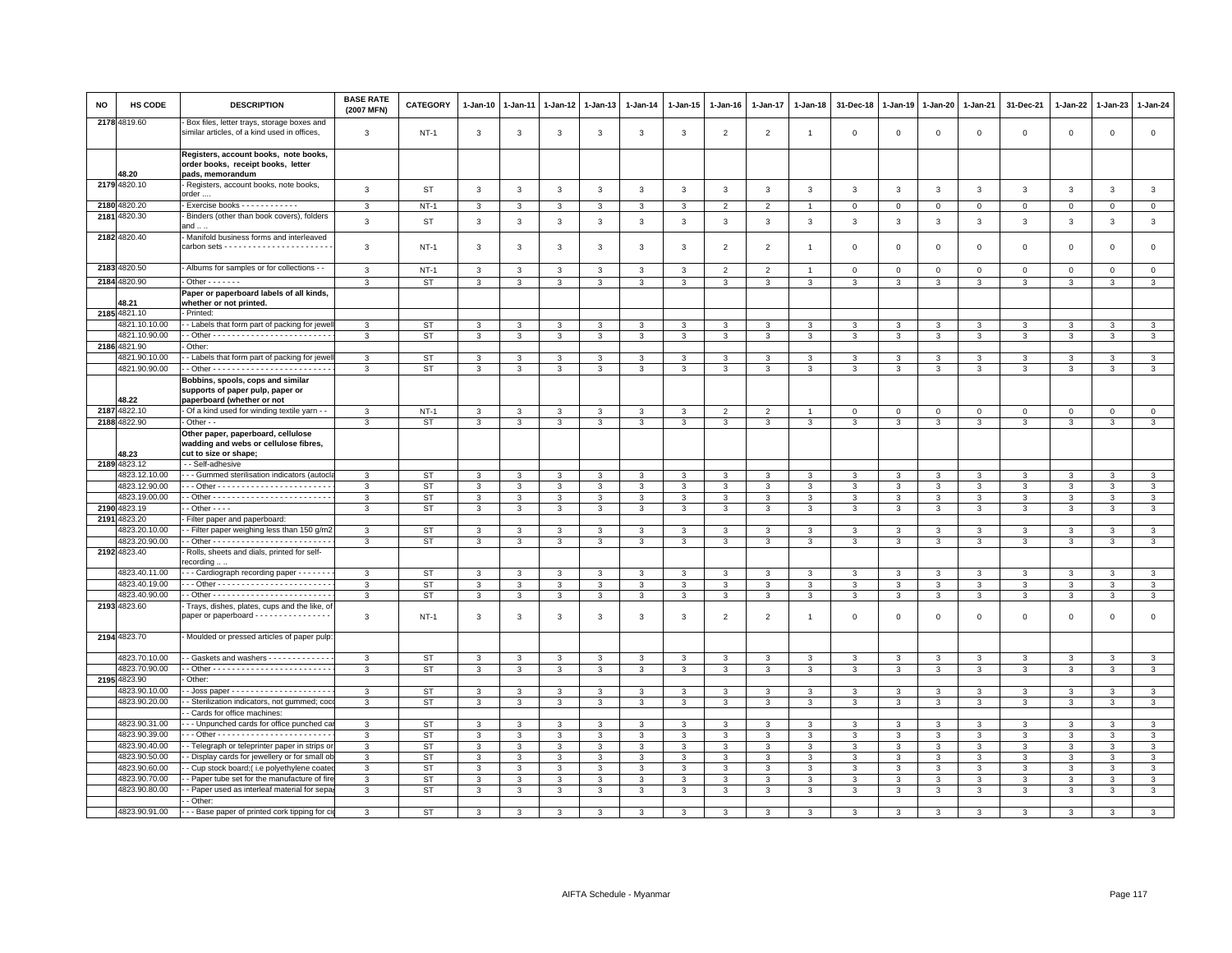| <b>NO</b> | <b>HS CODE</b>               | <b>DESCRIPTION</b>                                       | <b>BASE RATE</b><br>(2007 MFN) | <b>CATEGORY</b> | $1-Jan-10$          | $1-Jan-11$   | 1-Jan-12         | 1-Jan-13       | $1-Jan-14$             | $1 - Jan-15$   | $1-Jan-16$          | $1-Jan-17$                 | 1-Jan-18                   | 31-Dec-18               | $1-Jan-19$     | 1-Jan-20            | 1-Jan-21                   | 31-Dec-21    | 1-Jan-22                   | 1-Jan-23      | 1-Jan-24                |
|-----------|------------------------------|----------------------------------------------------------|--------------------------------|-----------------|---------------------|--------------|------------------|----------------|------------------------|----------------|---------------------|----------------------------|----------------------------|-------------------------|----------------|---------------------|----------------------------|--------------|----------------------------|---------------|-------------------------|
|           | 4823.90.92.00                | - - Silicone paper - - - - - - - - - - - - - - - - -     | 3                              | <b>ST</b>       | 3                   | 3            | 3                | 3              | 3                      | 3              | 3                   | 3                          | 3                          | 3                       | 3              | 3                   | 3                          | 3            | 3                          | 3             | 3                       |
|           | 4823.90.93.00                | -- Punched jacquard cards ----------                     | 3                              | ST              | $\mathbf{3}$        | 3            | 3                | $\mathbf{3}$   | $\mathbf{3}$           | $\mathbf{3}$   | 3                   | $\mathbf{3}$               | 3                          | $\mathbf{3}$            | $\mathbf{3}$   | $\mathbf{3}$        | $\mathbf{3}$               | 3            | 3                          | 3             | $\mathbf{3}$            |
|           | 4823.90.94.00                | - - Fans and handscreens, with paper mou                 | 3                              | <b>ST</b>       | $\mathbf{3}$        | 3            | 3                | 3              | 3                      | 3              | $\mathbf{3}$        | $\mathbf{3}$               | 3                          | $\mathbf{3}$            | $\mathbf{3}$   | $\mathbf{3}$        | $\mathbf{3}$               | 3            | 3                          | $\mathcal{R}$ | $\overline{\mathbf{3}}$ |
|           | 4823.90.95.00                | - - Other, cut to size or shape, in strips, ro           | 3                              | <b>ST</b>       | $\mathbf{3}$        | 3            | 3                | 3              | 3                      | 3              | $\mathbf{3}$        | $\mathbf{3}$               | 3                          | 3                       | 3              | $\mathbf{3}$        | 3                          | 3            | 3                          | 3             | $\mathbf{3}$            |
|           | 4823.90.96.00                | - - Cellulose wadding and webs of cellulos               | 3                              | <b>ST</b>       | 3                   | 3            | 3                | 3              | 3                      | 3              | 3                   | $\mathbf{3}$               | 3                          | 3                       | 3              | $\mathbf{3}$        | 3                          | 3            | 3                          | 3             | $\mathbf{3}$            |
|           | 4823.90.97.00                | -- Articles of planting - - - - - - - - - - - - - -      | 3                              | <b>ST</b>       | $\mathbf{3}$        | 3            | 3                | 3              | $\mathbf{3}$           | $\mathbf{3}$   | $\mathbf{3}$        | $\mathbf{3}$               | 3                          | 3                       | $\mathbf{3}$   | $\mathbf{3}$        | 3                          | $\mathbf{3}$ | 3                          | 3             | $\mathbf{3}$            |
|           | 4823.90.98.00                | - - Other, cut to size or shape, other than i            | 3                              | <b>ST</b>       | $\mathbf{3}$        | 3            | 3                | 3              | $\mathbf{3}$           | $\mathbf{3}$   | $\mathbf{3}$        | $\mathbf{3}$               | 3                          | 3                       | $\mathbf{3}$   | $\mathbf{3}$        | 3                          | 3            | 3                          | 3             | $\overline{\mathbf{3}}$ |
|           | 4823.90.99.00                |                                                          | 3                              | <b>ST</b>       | $\mathbf{3}$        | $\mathbf{3}$ | 3                | $\mathbf{3}$   | $\mathbf{3}$           | $\mathbf{3}$   | $\mathbf{3}$        | 3                          | $\mathbf{3}$               | $\mathbf{3}$            | $\mathbf{3}$   | $\mathbf{3}$        | $\mathbf{3}$               | 3            | 3                          | 3             | $\mathbf{3}$            |
|           |                              | Printed books, brochures, leaflets and                   |                                |                 |                     |              |                  |                |                        |                |                     |                            |                            |                         |                |                     |                            |              |                            |               |                         |
|           |                              | similar printed matter, whether or not in                |                                |                 |                     |              |                  |                |                        |                |                     |                            |                            |                         |                |                     |                            |              |                            |               |                         |
|           | 49.01                        | single sheets.                                           |                                |                 |                     |              |                  |                |                        |                |                     |                            |                            |                         |                |                     |                            |              |                            |               |                         |
|           | 2196 4901.10                 | In single sheets, whether or not folded:                 |                                |                 |                     |              |                  |                |                        |                |                     |                            |                            |                         |                |                     |                            |              |                            |               |                         |
|           |                              |                                                          |                                |                 |                     |              |                  |                |                        |                |                     |                            |                            |                         |                |                     |                            |              |                            |               |                         |
|           |                              | - For education:                                         |                                |                 |                     |              |                  |                |                        |                |                     |                            |                            |                         |                |                     |                            |              |                            |               |                         |
|           | 4901.10.11.00                | - - Wholly or essentially in the official lang           | $\mathbf 0$                    | $NT-1$          | $\mathbf{0}$        | $\mathbf{0}$ | $\mathbf{0}$     | $\circ$        | $\mathbf 0$            | $\mathbf{0}$   | $\mathbf 0$         | $\mathbf{0}$               | $\mathbf 0$                | $\overline{0}$          | $\circ$        | $\circ$             | $\mathbf 0$                | $\circ$      | $\Omega$                   | $\mathbf 0$   | $\mathbf{0}$            |
|           | 4901.10.19.00                |                                                          | $\mathsf 0$                    | $NT-1$          | $\mathsf 0$         | $\mathbf 0$  | $\mathbf 0$      | $\mathsf 0$    | $\mathsf 0$            | $\mathbf 0$    | $\mathbf{O}$        | 0                          | $\mathsf 0$                | $\mathbf 0$             | $\mathbf 0$    | $\mathbf 0$         | $\mathsf 0$                | $\mathbf 0$  | $\mathbf 0$                | $\mathbf 0$   | $\mathbf{0}$            |
|           |                              | - Other:                                                 |                                |                 |                     |              |                  |                |                        |                |                     |                            |                            |                         |                |                     |                            |              |                            |               |                         |
|           | 4901.10.21.00                | - - Wholly or essentially in the official lange          | $\mathbf 0$                    | $NT-1$          | $\mathbf{O}$        | 0            | 0                | $\mathbf 0$    | $\mathsf 0$            | $\mathbf 0$    | $\mathsf 0$         | 0                          | $\mathbf 0$                | $\mathbf 0$             | $\mathbf 0$    | $\mathbf 0$         | $\mathbf{0}$               | $\mathbf 0$  | $\Omega$                   | $\mathbf 0$   | $\mathbf 0$             |
|           | 4901.10.29.00                |                                                          | $\mathbf 0$                    | $NT-1$          | $\overline{0}$      | $\mathbf 0$  | $\mathbf 0$      | $\circ$        | $\mathsf 0$            | $\overline{0}$ | $\mathsf 0$         | $\mathbf 0$                | $\,0\,$                    | $\mathbf 0$             | $\mathbf 0$    | $\mathbf 0$         | $\mathbf 0$                | $\mathbf 0$  | $\Omega$                   | $\Omega$      | $\overline{0}$          |
|           | 2197 4901.91                 | - Dictionaries and encyclopaedias, and                   |                                |                 |                     |              |                  |                |                        |                |                     |                            |                            |                         |                |                     |                            |              |                            |               |                         |
|           |                              | serial instalments thereof:                              |                                |                 |                     |              |                  |                |                        |                |                     |                            |                            |                         |                |                     |                            |              |                            |               |                         |
|           | 4901.91.10.00                | - - Wholly or essentially in the official lange          | $\mathbf 0$                    | $NT-1$          | $\Omega$            | $\Omega$     | 0                | $\Omega$       | 0                      | $\Omega$       | $\Omega$            | $\Omega$                   | $\Omega$                   | $\Omega$                | $^{\circ}$     | 0                   | $\Omega$                   | $\Omega$     | $\Omega$                   | $\Omega$      | $\mathbf 0$             |
|           | 4901.91.90.00                |                                                          | $\mathbf{0}$                   | $NT-1$          | $\mathbf{0}$        | $\mathbf{0}$ | $\mathbf{0}$     | $\mathbf{0}$   | $\mathbf 0$            | $\mathbf 0$    | $\mathbf{0}$        | $\mathbf{0}$               | $\mathsf 0$                | $\mathbf 0$             | $\mathbf{0}$   | $\mathbf{O}$        | $\overline{0}$             | $\mathbf{0}$ | $\mathbf{0}$               | $\mathbf{0}$  | $\mathbf{0}$            |
|           | 2198 4901.99                 | - Other:                                                 |                                |                 |                     |              |                  |                |                        |                |                     |                            |                            |                         |                |                     |                            |              |                            |               |                         |
|           |                              | - - Educational, technical, scientific -----             |                                |                 |                     |              |                  |                |                        |                |                     |                            |                            |                         |                |                     |                            |              |                            |               |                         |
|           | 4901.99.11.00                | Wholly or essentially in the official lan                | $\mathbf{0}$                   | $NT-1$          | $\mathbf{0}$        | $\mathbf{0}$ | $\mathbf{0}$     | $\mathbf{0}$   | $\mathbf 0$            | $\mathbf{0}$   | $\mathbf{0}$        | $\mathbf{0}$               | $\mathbf 0$                | $\overline{0}$          | $\overline{0}$ | $\mathbf{0}$        | $\mathbf{0}$               | $\mathbf{0}$ | $\mathbf{0}$               | $\mathbf{0}$  | $\mathbf{0}$            |
|           | 4901.99.19.00                |                                                          | $\mathbf 0$                    | $NT-1$          | $\mathbf 0$         | $\mathbf 0$  | 0                | $\overline{0}$ | 0                      | $\mathbf 0$    | $\mathbf{0}$        | $\mathbf 0$                | $\mathsf 0$                | $\overline{0}$          | $\mathbb O$    | $\mathbf{0}$        | $\mathbf 0$                | $\mathbf 0$  | $\circ$                    | $\mathbf 0$   | $\mathbf{0}$            |
|           |                              | - - Other:                                               |                                |                 |                     |              |                  |                |                        |                |                     |                            |                            |                         |                |                     |                            |              |                            |               |                         |
|           | 4901.99.91.00                | Wholly or essentially in the official lan                | $\Omega$                       | $NT-1$          | $\Omega$            | $\Omega$     | $\Omega$         | $\Omega$       | 0                      | $\Omega$       | $\Omega$            | $\Omega$                   | $\Omega$                   | $\Omega$                | $\Omega$       | $\Omega$            | $\Omega$                   | $\Omega$     | $\Omega$                   | $\Omega$      | $\mathbf{0}$            |
|           | 4901.99.99.00                | --- Other -----------------------                        | $\mathsf 0$                    | $NT-1$          | $\mathsf{O}\xspace$ | $\mathsf 0$  | $\mathsf 0$      | $\,0\,$        | $\mathbf 0$            | $\mathsf 0$    | $\mathsf{O}\xspace$ | $\mathsf 0$                | $\,0\,$                    | $\mathbf 0$             | $\mathbf 0$    | $\mathsf{O}\xspace$ | $\,0\,$                    | $\mathsf 0$  | $\mathbf 0$                | $\mathsf 0$   | $\mathsf 0$             |
|           |                              | Newspapers, journals and periodicals,                    |                                |                 |                     |              |                  |                |                        |                |                     |                            |                            |                         |                |                     |                            |              |                            |               |                         |
|           |                              | whether or not illustrated or                            |                                |                 |                     |              |                  |                |                        |                |                     |                            |                            |                         |                |                     |                            |              |                            |               |                         |
|           | 49.02                        | containing advertising                                   |                                |                 |                     |              |                  |                |                        |                |                     |                            |                            |                         |                |                     |                            |              |                            |               |                         |
|           | 2199 4902.10<br>2200 4902.90 | - Appearing at least four times a week - - -<br>Other:   | $\overline{0}$                 | $NT-1$          | $\mathbf{0}$        | $\mathbf{0}$ | $\mathbf{0}$     | $\overline{0}$ | $\mathbf{0}$           | $\mathbf{0}$   | $\overline{0}$      | $\mathbf 0$                | $\mathbf{0}$               | $\overline{0}$          | $\mathbf{0}$   | $\overline{0}$      | $\mathbf{0}$               | $\mathbf 0$  | $\mathbf 0$                | $\mathbf 0$   | $\mathbf{0}$            |
|           |                              | - Appearing weekly:                                      |                                |                 |                     |              |                  |                |                        |                |                     |                            |                            |                         |                |                     |                            |              |                            |               |                         |
|           | 4902.90.11.00                | - - Scientific, technical or economic - - - -            | $\mathbf 0$                    | $NT-1$          | $\Omega$            | $\mathbf{0}$ | $\mathbf{0}$     | $\mathbf{0}$   | $\mathsf 0$            | $\mathbf{0}$   | $\mathbf 0$         | $\Omega$                   | $\mathsf 0$                | $\mathbf 0$             | $\mathbf{0}$   | $\mathbf 0$         | $\mathbf{0}$               | $\mathbf 0$  | $\Omega$                   | $\mathbf 0$   | $\mathsf 0$             |
|           | 4902.90.19.00                |                                                          | $\mathbf 0$                    | $NT-1$          | 0                   | $\mathbf 0$  | $\mathbf 0$      | $\mathbf 0$    | $\mathsf 0$            | $\mathbf 0$    | $\mathbf{O}$        | $\mathbf 0$                | $\mathbf 0$                | $\mathbf 0$             | $\mathsf 0$    | $\mathbf{0}$        | $\mathbf{0}$               | $\mathbf 0$  | $\mathbf 0$                | $\mathbf 0$   | $\circ$                 |
|           |                              | - Appearing fortnightly:                                 |                                |                 |                     |              |                  |                |                        |                |                     |                            |                            |                         |                |                     |                            |              |                            |               |                         |
|           | 4902.90.21.00                | - - Scientific, technical or economic - - - -            | $\mathsf 0$                    | $NT-1$          | $\mathsf 0$         | $\mathbf 0$  |                  | $\mathsf 0$    |                        | $\mathbf 0$    | $\mathsf 0$         | $\mathbf 0$                |                            | $\mathsf 0$             | $\mathbb O$    | $\mathsf 0$         |                            | $\mathsf 0$  |                            | $\mathsf 0$   | $\mathsf 0$             |
|           | 4902.90.29.00                |                                                          | $\mathsf 0$                    | $NT-1$          | $\circ$             | $\mathbf{0}$ | 0<br>$\mathbf 0$ | $\circ$        | $\mathbf 0$<br>$\circ$ | $\mathbf 0$    | $\mathbf{0}$        | $\mathbf 0$                | $\mathbf 0$<br>$\mathsf 0$ | $\mathbf 0$             | $\mathbf{0}$   | $\circ$             | $\mathbf 0$<br>$\mathbf 0$ | $\mathbf 0$  | $^{\circ}$<br>$\mathbf{0}$ | $\mathsf 0$   | $\mathbf{0}$            |
|           |                              | - Other:                                                 |                                |                 |                     |              |                  |                |                        |                |                     |                            |                            |                         |                |                     |                            |              |                            |               |                         |
|           | 4902.90.91.00                | - - Scientific, technical or economic - - - -            | $\mathbf 0$                    | $NT-1$          | $\mathsf 0$         | $\Omega$     | $\mathbf{0}$     | $\mathbf{0}$   |                        | $\mathbf{0}$   |                     |                            |                            | $\overline{\mathbf{0}}$ | $\mathbf 0$    | $\mathbf{0}$        | $\circ$                    | $\mathbf{0}$ | $\Omega$                   | $\mathbf{0}$  | $\mathsf 0$             |
|           | 4902.90.99.00                |                                                          | $\mathbf 0$                    | $NT-1$          |                     | $\mathbf{0}$ |                  | $\mathbf{0}$   | $\mathsf 0$            |                | $\mathsf 0$         | $\mathsf 0$<br>$\mathbf 0$ | $\mathsf 0$                |                         |                |                     | $\mathbf{0}$               |              | $\Omega$                   | $\mathbf{0}$  | $\mathsf 0$             |
|           | 2201 4903.00                 |                                                          |                                |                 | $\mathbf{O}$        |              | $\mathbf 0$      |                | $\mathbf 0$            | $\mathbf 0$    | $\mathbf{O}$        |                            | $\mathsf 0$                | $\mathbf 0$             | $\mathbf{0}$   | $\mathbf{O}$        |                            | $\mathbf 0$  |                            |               |                         |
|           |                              | Children's picture, drawing or colouring                 | $\mathsf 0$                    | $NT-1$          | $\mathbf 0$         | $\mathsf 0$  | $\mathbf 0$      | $\mathsf 0$    | $\mathsf 0$            | $\mathbf 0$    | $\circ$             | $\mathsf 0$                | $\mathbf 0$                | $\mathbf 0$             | $\,0\,$        | $\mathsf 0$         | $\mathbf{0}$               | $\mathsf 0$  | $\mathbf 0$                | $\mathsf 0$   | $\mathsf 0$             |
|           | 2202 4904.00                 | Music, printed or in manuscript,                         |                                |                 |                     |              |                  |                |                        |                |                     |                            |                            |                         |                |                     |                            |              |                            |               |                         |
|           |                              | whether or not bound or illustrated.----                 | $\mathsf 0$                    | $NT-1$          | $\mathbf{O}$        | $\mathbf 0$  | $\mathbf 0$      | $\mathbf 0$    | $\mathsf 0$            | $\mathbf 0$    | $\mathsf 0$         | $\mathbf 0$                | $\mathsf 0$                | $\mathbf 0$             | $\mathbf 0$    | $\mathbf 0$         | $\mathbf 0$                | $\mathbf 0$  | $\mathbf 0$                | $\mathbf 0$   | $\mathsf 0$             |
|           |                              | . <b>.</b>                                               |                                |                 |                     |              |                  |                |                        |                |                     |                            |                            |                         |                |                     |                            |              |                            |               |                         |
|           |                              | Maps and hydrographic and similar                        |                                |                 |                     |              |                  |                |                        |                |                     |                            |                            |                         |                |                     |                            |              |                            |               |                         |
|           | 49.05                        | charts of all kinds, including atlases,<br>wall maps and |                                |                 |                     |              |                  |                |                        |                |                     |                            |                            |                         |                |                     |                            |              |                            |               |                         |
|           | 2203 4905.10                 | $Globes - - - - -$                                       | $\mathbf 0$                    | $NT-1$          | $\mathbf 0$         | $\Omega$     | $\mathbf{0}$     | $\mathbf{0}$   | $\mathsf 0$            | $\mathbf 0$    | $\mathbf 0$         | $\mathbf 0$                | $\mathbf 0$                | $\mathsf 0$             | $\mathbf{0}$   | $\mathbf 0$         | $\mathbf{0}$               | $\mathbf 0$  | $\Omega$                   | $\circ$       | $\mathbf{0}$            |
| 2204      | 1905.91                      | - In book form - - - - - - - - - - - - - -               | $\mathbf 0$                    | $NT-1$          | 0                   | $\mathbf 0$  | $\mathbf 0$      | $\mathbf 0$    | $\mathsf 0$            | $\mathbf 0$    | $\mathbf{O}$        | 0                          | $\mathbf 0$                | $\mathbf 0$             | $\mathbf{0}$   | $\mathbf{0}$        | $\mathbf 0$                | $\mathbf 0$  | $\mathbf 0$                | $\mathbf 0$   | $\mathbf{0}$            |
|           | 2205 4905.99                 | $-$ Other $- - - -$                                      | $\Omega$                       | $NT-1$          | $\mathsf 0$         | $\mathbf 0$  | $\mathbf 0$      | $\mathbf 0$    | $\mathsf 0$            | $\mathbf 0$    | $\mathsf 0$         | $\mathbf 0$                | $\mathsf 0$                | $\mathsf 0$             | $\mathbf 0$    | $\mathsf 0$         | $\mathbf 0$                | $\Omega$     | $\Omega$                   | $\Omega$      | $\mathsf 0$             |
|           |                              | Plans and drawings for architectural,                    |                                |                 |                     |              |                  |                |                        |                |                     |                            |                            |                         |                |                     |                            |              |                            |               |                         |
|           |                              | engineering, industrial, commercial,                     |                                |                 |                     |              |                  |                |                        |                |                     |                            |                            |                         |                |                     |                            |              |                            |               |                         |
|           | 19.06                        | topographical or                                         |                                |                 |                     |              |                  |                |                        |                |                     |                            |                            |                         |                |                     |                            |              |                            |               |                         |
|           | 2206 4906.00                 | Plans and drawing for architectural-                     |                                |                 |                     |              |                  |                |                        |                |                     |                            |                            |                         |                |                     |                            |              |                            |               |                         |
|           |                              |                                                          |                                |                 |                     |              |                  |                |                        |                |                     |                            |                            |                         |                |                     |                            |              |                            |               |                         |
|           | 4906.00.10.00                | Plans and drawings, including photograp                  | $\mathsf 0$                    | $NT-1$          | $\mathsf 0$         | $\mathbf 0$  | $\mathbf 0$      | $\overline{0}$ | $\mathsf 0$            | $\mathbf 0$    | 0                   | 0                          | $\mathsf 0$                | $\overline{\mathbf{0}}$ | $\mathbf 0$    | $\mathbf 0$         | $\mathsf 0$                | $\mathbf 0$  | $^{\circ}$                 | $\mathbf 0$   | $\mathbf{0}$            |
|           | 4906.00.90.00                | $\cdot$ Other - - - - - - - - - - - - - - - - - -        | 3                              | $NT-1$          | 3                   | 3            | 3                | $\mathbf{3}$   | 3                      | 3              | $\overline{2}$      | $\overline{2}$             |                            | $\mathsf 0$             | $\mathsf 0$    | $\mathsf 0$         | $\mathsf 0$                | $\mathsf 0$  | $^{\circ}$                 | $\mathsf 0$   | $\overline{0}$          |
|           |                              | Unused postage, revenue or similar                       |                                |                 |                     |              |                  |                |                        |                |                     |                            |                            |                         |                |                     |                            |              |                            |               |                         |
|           |                              | stamps of current or new issue in the                    |                                |                 |                     |              |                  |                |                        |                |                     |                            |                            |                         |                |                     |                            |              |                            |               |                         |
|           | 49.07                        | country in which they                                    |                                |                 |                     |              |                  |                |                        |                |                     |                            |                            |                         |                |                     |                            |              |                            |               |                         |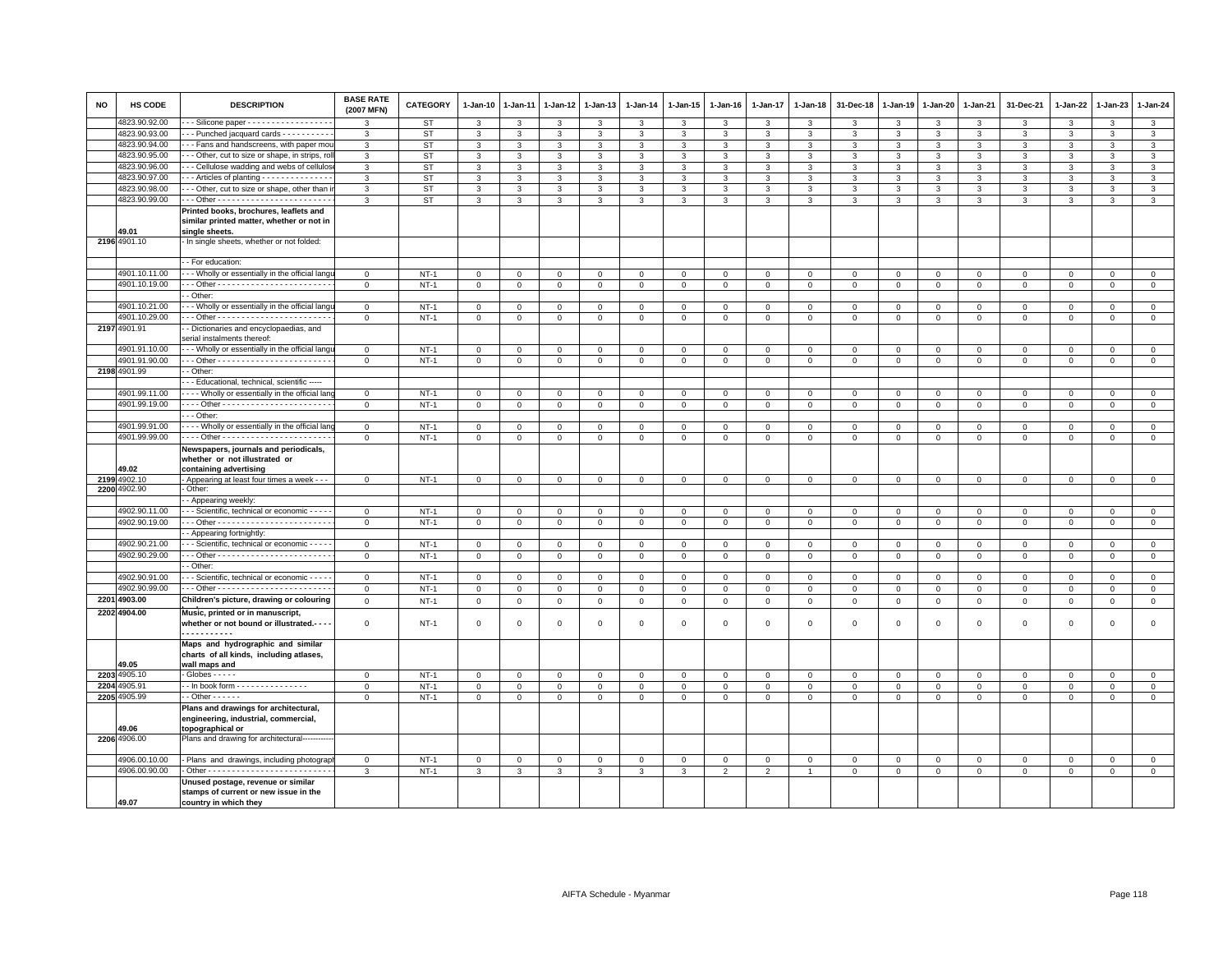| NO   | HS CODE       | <b>DESCRIPTION</b>                                                                           | <b>BASE RATE</b><br>(2007 MFN) | <b>CATEGORY</b> | 1-Jan-10        | 1-Jan-11                | $1-Jan-12$     | 1-Jan-13       | 1-Jan-14        | 1-Jan-15        | 1-Jan-16        | 1-Jan-17                 | 1-Jan-18       | 31-Dec-18      | 1-Jan-19       | 1-Jan-20       | 1-Jan-21       | 31-Dec-21      | 1-Jan-22       | 1-Jan-23       | 1-Jan-24       |
|------|---------------|----------------------------------------------------------------------------------------------|--------------------------------|-----------------|-----------------|-------------------------|----------------|----------------|-----------------|-----------------|-----------------|--------------------------|----------------|----------------|----------------|----------------|----------------|----------------|----------------|----------------|----------------|
|      | 2207 4907.00  | Unused postage, revenue or similar stamps<br>of current or .                                 |                                |                 |                 |                         |                |                |                 |                 |                 |                          |                |                |                |                |                |                |                |                |                |
|      | 4907.00.10.00 | Banknotes, being legal tender - - - - - - - -                                                | $\mathsf 0$                    | <b>ST</b>       | $\mathbf{O}$    | $\mathbf 0$             | $\Omega$       | $\mathsf 0$    | $\mathsf 0$     | $\mathbf 0$     | $\Omega$        | $\mathbf 0$              | $\Omega$       | $\mathbf 0$    | $\mathbf 0$    | $\mathbf 0$    | $\mathbf 0$    | $\Omega$       | $\Omega$       | $\Omega$       | $\mathsf 0$    |
|      | 4907.00.20.00 | Unused postage stamps - - - - - - - - - - -                                                  | $\overline{2}$                 | <b>ST</b>       | $\overline{2}$  | $\overline{2}$          | 2              | $\overline{2}$ | $\overline{2}$  | $\overline{2}$  | $\overline{2}$  | $\overline{2}$           | $\overline{2}$ | $\overline{2}$ | $\overline{2}$ | $\overline{2}$ | $\overline{2}$ | 2              | $\mathfrak{p}$ | $\overline{2}$ | $\overline{2}$ |
|      | 4907.00.30.00 | Revenue or similar stamps - - - - - - - - - -                                                | $\overline{2}$                 | <b>ST</b>       | $\overline{2}$  | 2                       | $\overline{2}$ | 2              | 2               | 2               | 2               | $\overline{2}$           | $\overline{2}$ | $\overline{2}$ | $\overline{2}$ | 2              | $\overline{2}$ | $\overline{2}$ | $\mathfrak{p}$ | $\overline{2}$ | 2              |
|      | 4907.00.40.00 | Stock, share or bond certificates and simi                                                   | 3                              | ST              | $\mathbf{3}$    | 3                       | 3              | 3              | 3               | 3               | 3               | 3                        | 3              | 3              | 3              | 3              | 3              | 3              | 3              | 3              | 3              |
|      | 4907.00.90    | Other - - - - - - $\cdot$                                                                    |                                |                 |                 |                         |                |                |                 |                 |                 |                          |                |                |                |                |                |                |                |                |                |
|      | 4907.00.90.10 | Stamp-impressed paper - - - - - -                                                            | $\mathbf{3}$                   | <b>ST</b>       | 3               | 3                       | 3              | 3              | 3               | 3               | 3               | 3                        | 3              | 3              | 3              | 3              | 3              | 3              | 3              | 3              | $\mathbf{3}$   |
|      | 4907.00.90.90 |                                                                                              | $\mathbf{3}$                   | ST              | $\mathbf{3}$    | 3                       | 3              | $\mathbf{3}$   | 3               | 3               | 3               | 3                        | 3              | 3              | 3              | 3              | 3              | 3              | 3              | 3              | $\mathbf{3}$   |
|      | 49.08         | Transfers (decalcomanias).                                                                   |                                |                 |                 |                         |                |                |                 |                 |                 |                          |                |                |                |                |                |                |                |                |                |
|      | 2208 4908.10  | - Transfers (decalcomanias), vitrifiable - -                                                 | 5                              | $NT-1$          | $5\overline{5}$ | 5                       | 5              | $\overline{4}$ | $\overline{4}$  | $\overline{4}$  | 3               | 3                        | $\overline{2}$ | $\mathbf 0$    | $\mathbf 0$    | $\mathbf 0$    | $\mathbf 0$    | $\mathbf 0$    | 0              | $\mathbf 0$    | $\mathsf 0$    |
|      | 2209 4908.90  | - Other -                                                                                    | 5                              | ST              | $5\overline{5}$ | 5                       | 5              | 5              | $5\overline{5}$ | $5\overline{5}$ | $5\overline{5}$ | 5                        | 5              | 5              | 5              | 5              | 5              | 5              | 5              | 5              | 5              |
|      | 2210 4909.00  | Prited or illustrated postcards; printed                                                     | $\overline{5}$                 | $NT-1$          | 5               | $5\phantom{.0}$         | 5              | $\overline{4}$ | $\overline{4}$  | $\overline{4}$  | 3               | $\mathbf{3}$             | $\overline{2}$ | $\mathbf 0$    | $\mathsf 0$    | $\mathbf 0$    | $\mathbf 0$    | $\mathbf 0$    | $\mathbf 0$    | $\mathbf 0$    | $\mathsf 0$    |
|      |               | cards                                                                                        |                                |                 |                 |                         |                |                |                 |                 |                 |                          |                |                |                |                |                |                |                |                |                |
|      | 2211 4910.00  | Calendars of any kind, printed,<br>including calendar blocks                                 | 3                              | <b>ST</b>       | $\mathbf{3}$    | 3                       | 3              | 3              | $\mathbf{3}$    | 3               | 3               | $\overline{3}$           | 3              | 3              | 3              | $\mathbf{3}$   | 3              | 3              | 3              | 3              | $\mathbf{3}$   |
|      |               | Other printed matter, including printed                                                      |                                |                 |                 |                         |                |                |                 |                 |                 |                          |                |                |                |                |                |                |                |                |                |
|      | 49.11         | pictures and photographs.                                                                    |                                |                 |                 |                         |                |                |                 |                 |                 |                          |                |                |                |                |                |                |                |                |                |
|      | 2212 4911.10  | Trade advertising material, commercial                                                       |                                |                 |                 |                         |                |                |                 |                 |                 |                          |                |                |                |                |                |                |                |                |                |
|      |               | catalogues and the like - - - - - - - - - - - - -                                            | $\mathbf 0$                    | $NT-1$          | $\mathsf 0$     | $\mathbf 0$             | $\mathbf 0$    | $\overline{0}$ | $\mathbf 0$     | $\mathbf 0$     | $\Omega$        | $\mathbf 0$              | $\Omega$       | $\mathbf 0$    | $\mathbf 0$    | $\mathbf 0$    | $\mathbf 0$    | $\mathbf 0$    | $\mathbf 0$    | $\mathbf 0$    | $\mathsf 0$    |
|      | 2213 4911.91  | - Pictures, designs and photographs:                                                         |                                |                 |                 |                         |                |                |                 |                 |                 |                          |                |                |                |                |                |                |                |                |                |
|      | 4911.91.10.00 | - - Anatomical or botanical instruction char                                                 | $\mathbf{0}$                   | $NT-1$          | $\circ$         | $\Omega$                | $\mathbf{0}$   | $\mathbf 0$    | $\mathbf{0}$    | $\Omega$        | $\mathbf 0$     | $\Omega$                 | $\Omega$       | $\overline{0}$ | $\mathbf 0$    | $\mathbf 0$    | $\Omega$       | $\mathbf{0}$   | $\Omega$       | $\mathbf{0}$   | $\mathbf{0}$   |
|      | 4911.91.20.00 | --- Other wall pictures and diagrams for                                                     | $\mathbf 0$                    | $NT-1$          | $\mathbf{O}$    | $\mathbf 0$             | $^{\circ}$     | $\mathbf 0$    | $\mathbf 0$     | $\mathbf 0$     | 0               | $\circ$                  | $^{\circ}$     | $\mathbf 0$    | $\mathbf 0$    | $\mathbf 0$    | $\mathbf 0$    | $\mathbf 0$    | 0              | $\mathbf 0$    | $\mathsf 0$    |
|      | 4911.91.90.00 |                                                                                              | 10                             | $NT-1$          | 10              | 10                      | 8              | 8              | 7.5             | $5\phantom{.0}$ | 5               | 5                        | 3              | $\mathbf 0$    | $\mathbf 0$    | $\mathbf{0}$   | $\mathbf{0}$   | $\mathbf{0}$   | $\circ$        | $\mathbf 0$    | $\mathbf{0}$   |
|      | 2214 4911.99  | - Other                                                                                      |                                |                 |                 |                         |                |                |                 |                 |                 |                          |                |                |                |                |                |                |                |                |                |
|      | 4911.99.10.00 | -- Printed cards for Jewellery or for smal                                                   | 3                              | $NT-1$          | $\mathbf{3}$    | 3                       | $\mathbf{3}$   | 3              | 3               | 3               | $\overline{2}$  | $\overline{\phantom{0}}$ |                | $\mathbf 0$    | $\mathbf 0$    | $\mathbf 0$    | $\mathsf 0$    | $\mathbf{0}$   | $\Omega$       | $\Omega$       | $\mathsf 0$    |
|      | 4911.99.20.00 | --- Printed stickers for explosives ------                                                   | 3                              | $NT-1$          | 3               | 3                       | 3              | 3              | 3               | 3               | 2               | $\overline{2}$           |                | $\overline{0}$ | $\mathbf 0$    | $\mathbf 0$    | $\mathbf 0$    | $\mathbf{0}$   | $\Omega$       | $\mathbf{0}$   | $\mathbf 0$    |
|      | 4911.99.90.00 |                                                                                              | 3                              | $NT-1$          | 3               | 3                       | 3              | 3              | 3               | 3               | 2               | $\overline{2}$           |                | $\mathbf 0$    | $\mathbf 0$    | $\mathbf 0$    | $\mathbf 0$    | 0              | 0              | $\mathbf 0$    | $\mathbf 0$    |
|      | 2215 5001.00  | Silk-worm cocoons suitable for reeling                                                       |                                |                 |                 |                         |                |                |                 |                 |                 |                          |                |                |                |                |                |                |                |                |                |
|      |               |                                                                                              | $\mathbf{3}$                   | EL.             |                 |                         |                |                |                 |                 |                 |                          |                |                |                |                |                |                |                |                |                |
|      | 2216 5002.00  | Raw silk (not thrown)                                                                        | 3                              | EL.             |                 |                         |                |                |                 |                 |                 |                          |                |                |                |                |                |                |                |                |                |
|      | 50.03         | Silk waste (including cocoons<br>unsuitable for reeling, yarn waste and<br>garnetted stock). |                                |                 |                 |                         |                |                |                 |                 |                 |                          |                |                |                |                |                |                |                |                |                |
|      | 2217 5003.10  | - Not carded or combed                                                                       | 3                              | EL              |                 |                         |                |                |                 |                 |                 |                          |                |                |                |                |                |                |                |                |                |
|      | 2218 5003.90  | Other                                                                                        | 3                              | EL.             |                 |                         |                |                |                 |                 |                 |                          |                |                |                |                |                |                |                |                |                |
|      | 2219 5004.00  | Silk yarn (other than yarn spun from silk<br>waste) not put.                                 | $\mathbf{3}$                   | $NT-1$          | $\mathbf{3}$    | $\overline{3}$          | $\mathbf{3}$   | $\mathbf{3}$   | $\mathbf{3}$    | $\mathbf{3}$    | $\overline{2}$  | $\overline{c}$           | $\overline{1}$ | $\mathbf 0$    | $\mathbf{0}$   | $\mathbf 0$    | $\mathbf{0}$   | $\mathbf{0}$   | $\Omega$       | $\mathbf 0$    | $\mathsf 0$    |
|      | 2220 5005.00  | Yarn spun from silk waste, not put up<br>for retail sale- - -                                | $\mathbf{3}$                   | $NT-1$          | 3               | $\overline{\mathbf{3}}$ | $\mathbf{3}$   | $\mathbf{3}$   | 3               | $\mathbf{3}$    | $\overline{2}$  | $\overline{2}$           | $\overline{1}$ | $\mathbf 0$    | $\mathbf 0$    | $\mathbf 0$    | $\mathbf 0$    | $\mathbf 0$    | $\mathbf 0$    | $\mathsf 0$    | $\mathsf 0$    |
|      | 2221 5006.00  | Silk yarn and yarn spun from silk waste,<br>put up for retail sale; silk-worm gut - - -      | 3                              | $NT-1$          | $\mathbf{3}$    | 3                       | 3              | 3              | 3               | 3               | $\overline{2}$  | $\overline{2}$           | $\overline{1}$ | $\mathbf 0$    | $\mathbf 0$    | $\mathsf 0$    | $\mathsf 0$    | $\circ$        | 0              | $\mathbf 0$    | $\mathsf 0$    |
|      |               | .                                                                                            |                                |                 |                 |                         |                |                |                 |                 |                 |                          |                |                |                |                |                |                |                |                |                |
|      | 50.07         | Woven fabrics of silk or of silk waste.                                                      |                                |                 |                 |                         |                |                |                 |                 |                 |                          |                |                |                |                |                |                |                |                |                |
|      | 2222 5007.10  | - Fabrics of noil silk:                                                                      |                                |                 |                 |                         |                |                |                 |                 |                 |                          |                |                |                |                |                |                |                |                |                |
|      | 5007.10.10.00 | - Bleached or unbleached - - - - - - - - - -                                                 | 20                             | $NT-1$          | 20              | 17.5                    | 15             | 15             | 12.5            | 11              | 9               | 7.5                      | 5              | $\mathbf 0$    | $\mathbf 0$    | $\mathsf 0$    | $\mathbf 0$    | $\mathbf 0$    | $\mathbf 0$    | $\mathbf 0$    | $\mathsf 0$    |
|      | 5007.10.90.00 | - - Other - - - - - - - - - - -                                                              | 20                             | $NT-1$          | 20              | 17.5                    | 15             | 15             | 12.5            | 11              | q               | 7.5                      | 5              | $\mathbf 0$    | $\mathbf 0$    | $\mathbf 0$    | $\mathbf 0$    | $\Omega$       | $\Omega$       | $\mathbf{0}$   | $\mathsf 0$    |
|      | 2223 5007.20  | Other fabrics, containing 85% or more by<br>weight of silk or of silk waste other than noi   |                                |                 |                 |                         |                |                |                 |                 |                 |                          |                |                |                |                |                |                |                |                |                |
|      | 5007.20.10.00 | - Bleached or unbleached - - - - -                                                           | 20                             | $NT-1$          | 20              | 17.5                    | 15             | 15             | 12.5            | 11              | q               | 7.5                      | 5              | $\Omega$       | $\mathbf 0$    | $\Omega$       | $\mathbf 0$    | $\mathbf{0}$   | $\Omega$       | $\mathbf{0}$   | $\mathsf 0$    |
|      | 5007.20.90.00 | $-$ Other - - - - - - - - - - - - -                                                          | 20                             | $NT-1$          | 20              | 17.5                    | 15             | 15             | 12.5            | 11              | 9               | 7.5                      | 5              | $\mathbf 0$    | $\mathsf 0$    | $\mathbf 0$    | $\mathbf 0$    | $\mathbf 0$    | 0              | $\mathbf{0}$   | $\overline{0}$ |
|      | 2224 5007.90  | Other fabrics:                                                                               |                                |                 |                 |                         |                |                |                 |                 |                 |                          |                |                |                |                |                |                |                |                |                |
|      | 5007.90.10.00 | - Bleached or unbleached - - - - -                                                           | 20                             | $NT-1$          | 20              | 17.5                    | 15             | 15             | 12.5            | 11              | 9               | 7.5                      | 5              | $\mathbf 0$    | $\mathbf 0$    | $\mathsf 0$    | $\mathsf 0$    | $\mathbf 0$    | $\mathbf 0$    | $\mathbf 0$    | $\mathbf 0$    |
|      | 5007.90.90.00 | - Other - - - - - - - - - - -                                                                | 20                             | $NT-1$          | 20              | 17.5                    | 15             | 15             | 12.5            | 11              | 9               | 7.5                      | 5              | $\mathbf 0$    | $\mathsf 0$    | $\mathsf 0$    | $\mathbf 0$    | $\Omega$       | $\Omega$       | $\mathbf{0}$   | $\mathsf 0$    |
|      | 51.01         | Wool, not carded or combed.                                                                  |                                |                 |                 |                         |                |                |                 |                 |                 |                          |                |                |                |                |                |                |                |                |                |
|      | 2225 5101.11  | $\cdot$ - Shorn wool - - - - - -                                                             | 0.5                            | $NT-1$          | 0.5             | 0.5                     | 0.5            | 0.5            | 0.5             | 0.5             | 0.5             | 0.5                      | 0.5            | $^{\circ}$     | $^{\circ}$     | $\mathbf 0$    | $\mathbf 0$    | $\mathbf 0$    | $\Omega$       | $\mathbf 0$    | $\mathbf 0$    |
|      | 2226 5101.19  | $-$ Other $       -$                                                                         | 0.5                            | $NT-1$          | 0.5             | 0.5                     | 0.5            | 0.5            | 0.5             | 0.5             | 0.5             | 0.5                      | 0.5            | $\mathbf 0$    | $\mathsf 0$    | $\mathbf 0$    | $\mathbf{0}$   | $\circ$        | $\Omega$       | $\Omega$       | $\mathbf 0$    |
|      | 2227 5101.21  | - Shorn wool - - - - - - -                                                                   | 0.5                            | $NT-1$          | 0.5             | 0.5                     | 0.5            | 0.5            | 0.5             | 0.5             | 0.5             | 0.5                      | 0.5            | $\mathbf 0$    | $\mathsf 0$    | $\mathsf 0$    | $\mathbf 0$    | $\mathbf 0$    | $\mathbf 0$    | $\mathbf 0$    | $\mathsf 0$    |
| 2228 | 5101.29       | $-$ Other $        -$                                                                        | 0.5                            | $NT-1$          | 0.5             | 0.5                     | 0.5            | 0.5            | 0.5             | 0.5             | 0.5             | 0.5                      | 0.5            | $\mathsf 0$    | $\mathbf 0$    | $\mathbf 0$    | $\Omega$       | $\Omega$       | $\Omega$       | $\Omega$       | $\mathbf 0$    |
|      | 2229 5101.30  | - Carbonised - - - - - - - - - -                                                             | 0.5                            | $NT-1$          | 0.5             | 0.5                     | 0.5            | 0.5            | 0.5             | 0.5             | 0.5             | 0.5                      | 0.5            | $\mathbf{0}$   | $\mathbf{0}$   | $\mathbf{0}$   | $\mathbf 0$    | $\Omega$       | $\Omega$       | $\Omega$       | $\mathbf 0$    |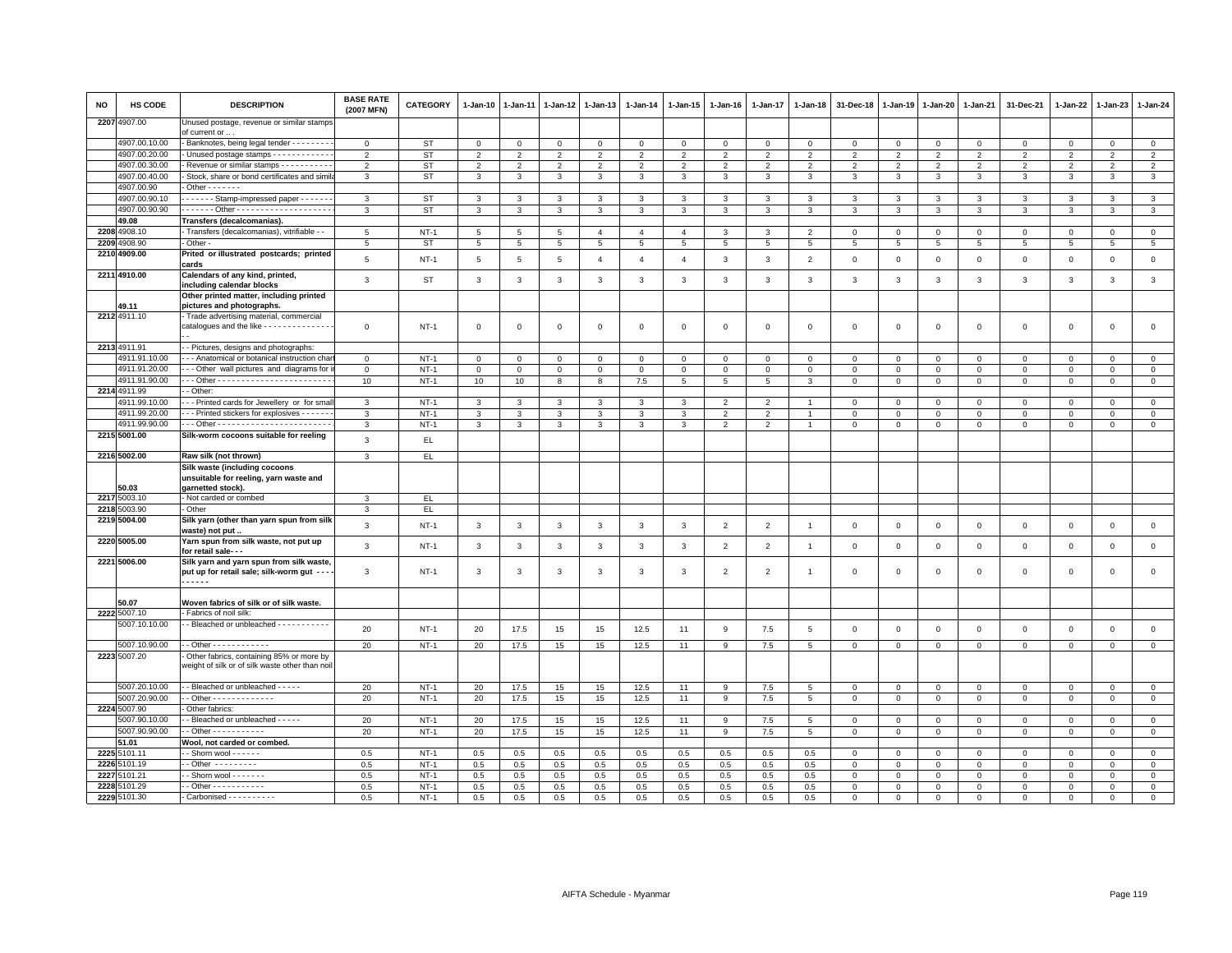| NO   | HS CODE                      | <b>DESCRIPTION</b>                                                                                 | <b>BASE RATE</b><br>(2007 MFN) | <b>CATEGORY</b> | 1-Jan-10       | 1-Jan-11       | $1-Jan-12$     | 1-Jan-13       | 1-Jan-14       | 1-Jan-15       | 1-Jan-16       | 1-Jan-17                 | 1-Jan-18       | 31-Dec-18      | 1-Jan-19       | 1-Jan-20       | 1-Jan-21       | 31-Dec-21      | 1-Jan-22     | 1-Jan-23     | 1-Jan-24       |
|------|------------------------------|----------------------------------------------------------------------------------------------------|--------------------------------|-----------------|----------------|----------------|----------------|----------------|----------------|----------------|----------------|--------------------------|----------------|----------------|----------------|----------------|----------------|----------------|--------------|--------------|----------------|
|      | 51.02                        | Fine or coarse animal hair, not carded<br>or combed.                                               |                                |                 |                |                |                |                |                |                |                |                          |                |                |                |                |                |                |              |              |                |
|      | 2230 5102.11                 | - Of Kashmir (cashmere) goats - - - - -                                                            | 0.5                            | $NT-1$          | 0.5            | 0.5            | 0.5            | 0.5            | 0.5            | 0.5            | 0.5            | 0.5                      | 0.5            | $\mathbf 0$    | $\mathsf 0$    | $\mathbf{0}$   | $\mathbf 0$    | $\mathbf 0$    | 0            | $\mathbf 0$  | $\circ$        |
|      | 2231 5102.19                 | - Other - - - - - - - - - - - - -                                                                  | 0.5                            | $NT-1$          | 0.5            | 0.5            | 0.5            | 0.5            | 0.5            | 0.5            | 0.5            | 0.5                      | 0.5            | $\mathsf 0$    | $\mathsf 0$    | $\mathbf 0$    | $\mathbf 0$    | $\mathsf 0$    | 0            | $\mathsf 0$  | $\mathbf{0}$   |
|      | 2232 5102.20                 | Coarse animal hair - - - - - - - - -                                                               | 0.5                            | $NT-1$          | 0.5            | 0.5            | $0.5\,$        | 0.5            | 0.5            | 0.5            | 0.5            | 0.5                      | 0.5            | $\mathbf 0$    | $\,0\,$        | $\,0\,$        | $\,$ 0         | $\mathbf 0$    | $\mathbf 0$  | $\Omega$     | $\overline{0}$ |
|      |                              | Waste of wool or of fine or coarse                                                                 |                                |                 |                |                |                |                |                |                |                |                          |                |                |                |                |                |                |              |              |                |
|      |                              | animal hair, including yarn waste but                                                              |                                |                 |                |                |                |                |                |                |                |                          |                |                |                |                |                |                |              |              |                |
|      | 51.03                        | excluding garnetted                                                                                |                                |                 |                |                |                |                |                |                |                |                          |                |                |                |                |                |                |              |              |                |
|      | 2233 5103.10                 | - Noils of wool or of fine animal hair - - -                                                       | 0.5                            | $NT-1$          | 0.5            | 0.5            | 0.5            | 0.5            | 0.5            | 0.5            | 0.5            | 0.5                      | 0.5            | $\mathbf 0$    | $\mathbf 0$    | $\mathbf 0$    | $\mathsf 0$    | $\mathbf 0$    | 0            | $\mathbf 0$  | $\mathbf 0$    |
|      | 2234 5103.20                 | Other waste of wool or of fine animal hair                                                         | 0.5                            | $NT-1$          | 0.5            | 0.5            | 0.5            | 0.5            | 0.5            | 0.5            | 0.5            | 0.5                      | 0.5            | $\mathbf 0$    | $\mathbf 0$    | $\mathbf 0$    | $\mathbf{0}$   | $\mathbf 0$    | $\mathbf{0}$ | $\mathbf{0}$ | $\mathbf 0$    |
|      |                              |                                                                                                    |                                |                 |                |                |                |                |                |                |                |                          |                |                |                |                |                |                |              |              |                |
|      | 2235 5103.30<br>2236 5104.00 | - Waste of coarse animal hair - - - - -                                                            | 0.5                            | $NT-1$          | 0.5            | 0.5            | 0.5            | 0.5            | 0.5            | 0.5            | 0.5            | 0.5                      | 0.5            | $\mathbf 0$    | $\mathbf 0$    | $\mathbf 0$    | $\mathbf 0$    | $\mathbf 0$    | $\mathbf 0$  | $\mathbf 0$  | $\mathbf 0$    |
|      |                              | Garnetted stock of wool or of fine or<br>coarse animal hair .---------------<br>$- - -$            | 0.5                            | $NT-1$          | 0.5            | 0.5            | 0.5            | 0.5            | 0.5            | 0.5            | 0.5            | 0.5                      | 0.5            | $\mathbf 0$    | $\mathsf 0$    | $\,0\,$        | $\mathbb O$    | $\mathsf 0$    | $\mathbf 0$  | $\,0\,$      | $\mathsf 0$    |
|      | 51.05                        | Wool and fine or coarse animal hair,<br>carded or combed (including combed<br>wool in fragments).  |                                |                 |                |                |                |                |                |                |                |                          |                |                |                |                |                |                |              |              |                |
|      | 2237 5105.10                 | Carded wool - - - - - - - - - - - -                                                                | 0.5                            | $NT-1$          | 0.5            | 0.5            | 0.5            | 0.5            | 0.5            | 0.5            | 0.5            | 0.5                      | 0.5            | $\mathbf 0$    | $\mathbf 0$    | $\mathbf 0$    | $\mathbf 0$    | $\mathbf 0$    | $\mathbf 0$  | $\mathsf 0$  | $\mathsf 0$    |
|      | 2238 5105.21                 | - Combed wool in fragments - - -                                                                   | 0.5                            | $NT-1$          | 0.5            | 0.5            | 0.5            | 0.5            | 0.5            | 0.5            | 0.5            | 0.5                      | 0.5            | $\mathbf 0$    | $\mathbf 0$    | $^{\circ}$     | $\mathbf 0$    | $\mathbf 0$    | $\Omega$     | $\Omega$     | $\mathsf 0$    |
|      | 2239 5105.29                 | - Other - - - - - - - - - - - -                                                                    | 0.5                            | $NT-1$          | 0.5            | 0.5            | 0.5            | 0.5            | 0.5            | 0.5            | 0.5            | 0.5                      | 0.5            | $\mathbf 0$    | $\mathbf 0$    | $\mathbf{0}$   | $\mathbf 0$    | $\mathbf 0$    | 0            | $\mathbf 0$  | $\mathbf 0$    |
|      | 2240 5105.31                 | - - Of Kashmir (cashmere) goats - - - -                                                            | 0.5                            | $NT-1$          | 0.5            | 0.5            | 0.5            | 0.5            | 0.5            | 0.5            | 0.5            | 0.5                      | $0.5^{\circ}$  | $\mathbf{0}$   | $\mathbf 0$    | $\mathbf{0}$   | $\mathbf 0$    | $\mathbf{0}$   | $\Omega$     | $\mathbf{0}$ | $\mathbf{0}$   |
| 2241 | 5105.39                      | - - Other - - - - - - - - - - - - - - - -                                                          | 0.5                            | $NT-1$          | 0.5            | 0.5            | 0.5            | 0.5            | 0.5            | 0.5            | 0.5            | 0.5                      | 0.5            | $\mathbf 0$    | $\mathbf 0$    | $\mathsf 0$    | $\mathsf 0$    | $\mathbf 0$    | $\Omega$     | $\Omega$     | $\mathsf 0$    |
|      | 2242 5105.40                 | Coarse animal hair, carded or combed - -                                                           | 0.5                            | $NT-1$          | 0.5            | 0.5            | 0.5            | 0.5            | 0.5            | 0.5            | 0.5            | 0.5                      | 0.5            | $\mathbf 0$    | $\mathbf 0$    | $\mathbf 0$    | $\mathbf{0}$   | $\mathbf{0}$   | 0            | $\mathbf 0$  | $\mathbf 0$    |
|      | 51.06                        | sale                                                                                               |                                |                 |                |                |                |                |                |                |                |                          |                |                |                |                |                |                |              |              |                |
|      | 2243 5106.10                 | Containing 85% or more by weight of                                                                |                                |                 |                |                |                |                |                |                |                |                          |                |                |                |                |                |                |              |              |                |
|      | 2244 5106.20                 | wool - -<br>Containing less than 85% by weight of                                                  | $\overline{2}$                 | $NT-1$          | $\overline{2}$ | $\overline{2}$ | $\overline{2}$ | 2              | $\overline{2}$ | $\overline{2}$ | 2              | $\overline{2}$           |                | $\mathbf{0}$   | $\mathbf 0$    | $\mathbf 0$    | $\mathbf 0$    | $\mathbf{0}$   | $\Omega$     | $\mathbf{0}$ | $\mathbf{0}$   |
|      |                              |                                                                                                    | $\overline{2}$                 | $NT-1$          | $\overline{2}$ | $\overline{2}$ | $\overline{2}$ | 2              | $\overline{2}$ | $\overline{2}$ | 2              | $\overline{2}$           | $\overline{1}$ | $\mathbf 0$    | $\mathbf 0$    | $\mathsf 0$    | $\mathbf 0$    | $\mathbf{0}$   | $\Omega$     | $\mathbf 0$  | $\mathsf 0$    |
|      |                              | Yarn of combed wool, not put up for                                                                |                                |                 |                |                |                |                |                |                |                |                          |                |                |                |                |                |                |              |              |                |
|      | 51.07                        | retail sale.                                                                                       |                                |                 |                |                |                |                |                |                |                |                          |                |                |                |                |                |                |              |              |                |
|      | 2245 5107.10                 | Containing 85% or more by weight of                                                                | $\overline{2}$                 | $NT-1$          | $\overline{2}$ | $\overline{2}$ | $\overline{2}$ | $\overline{2}$ | $\overline{2}$ | $\overline{2}$ | $\overline{2}$ | $\overline{2}$           | $\overline{1}$ | $\mathbf 0$    | $\mathbf 0$    | $\mathbf 0$    | $\mathbf 0$    | $\mathbf 0$    | $\mathbf 0$  | $\mathbf 0$  | $\mathsf 0$    |
|      | 2246 5107.20                 | - Containing less than 85% by weight of                                                            |                                |                 |                |                |                |                |                |                |                |                          |                |                |                |                |                |                |              |              |                |
|      |                              |                                                                                                    | $\overline{2}$                 | $NT-1$          | $\overline{2}$ | $\overline{2}$ | $\overline{2}$ | $\overline{2}$ | $\overline{2}$ | $\overline{2}$ | $\overline{2}$ | $\overline{2}$           | $\overline{1}$ | $\mathbf 0$    | $\mathbf 0$    | $\mathsf 0$    | $\mathbf 0$    | $\mathsf 0$    | 0            | $\mathsf 0$  | $\mathsf 0$    |
|      | 51.08                        | Yarn of fine animal hair (carded or<br>combed), not put up for retail sale.                        |                                |                 |                |                |                |                |                |                |                |                          |                |                |                |                |                |                |              |              |                |
|      | 2247 5108.10                 | - Carded - - - - - - - - - - - -                                                                   | $\overline{2}$                 | $NT-1$          | $\overline{2}$ | $\overline{2}$ | $\overline{2}$ | $\mathfrak{p}$ | $\overline{2}$ | $\overline{2}$ | $\overline{2}$ | $\overline{\phantom{a}}$ |                | $\mathbf 0$    | $\mathbf 0$    | $\Omega$       | $\mathbf 0$    | $\circ$        | $\Omega$     | $\circ$      | $\mathsf 0$    |
|      | 2248 5108.20                 | - Combed - - - - - - - - - - - - - -                                                               | $\overline{2}$                 | $NT-1$          | $\overline{2}$ | $\overline{2}$ | $\overline{2}$ | $\overline{2}$ | $\overline{2}$ | $\overline{2}$ | $\overline{2}$ | $\overline{2}$           | $\overline{1}$ | $\mathbf 0$    | $\mathbf 0$    | $\mathbf{0}$   | $\mathbf 0$    | $\mathbf 0$    | 0            | $\mathbf 0$  | $\overline{0}$ |
|      |                              | Yarn of wool or of fine animal hair, put                                                           |                                |                 |                |                |                |                |                |                |                |                          |                |                |                |                |                |                |              |              |                |
|      | 51.09                        | up for retail sale.                                                                                |                                |                 |                |                |                |                |                |                |                |                          |                |                |                |                |                |                |              |              |                |
|      | 2249 5109.10                 | Containing 85% or more by weight of                                                                |                                |                 |                |                |                |                |                |                |                |                          |                |                |                |                |                |                |              |              |                |
|      |                              | wool or fine animal hair - - - - - - - - - - - -                                                   | $\overline{2}$                 | $NT-1$          | $\overline{2}$ | $\overline{2}$ | $\overline{2}$ | $\overline{2}$ | $\overline{2}$ | $\overline{2}$ | $\overline{2}$ | $\overline{2}$           | $\overline{1}$ | $\mathbf 0$    | $\mathsf 0$    | $\mathsf 0$    | $\mathsf 0$    | $\mathsf 0$    | $\mathbf 0$  | $\mathsf 0$  | $\mathsf 0$    |
|      |                              | $\overline{\phantom{a}}$                                                                           |                                |                 |                |                |                |                |                |                |                |                          |                |                |                |                |                |                |              |              |                |
|      | 2250 5109.90<br>2251 5110.00 | - Other - - - - - - - - - - - -                                                                    | $\overline{2}$                 | $NT-1$          | $\overline{2}$ | $\overline{2}$ | $\overline{2}$ | $\overline{2}$ | $\overline{2}$ | $\overline{2}$ | $\overline{2}$ | $\overline{2}$           | $\overline{1}$ | $\mathbf{0}$   | $\overline{0}$ | $\overline{0}$ | $\overline{0}$ | $\overline{0}$ | $\mathbf 0$  | $\mathbf{0}$ | $\overline{0}$ |
|      |                              | Yarn of coarse animal hair or of<br>horsehair (including gimped horsehair<br>yarn), whether or not | $\overline{2}$                 | $NT-1$          | 2              | $\overline{2}$ | $\overline{2}$ | 2              | $\overline{2}$ | $\overline{2}$ | 2              | $\overline{2}$           | $\overline{1}$ | $\overline{0}$ | $\mathbf 0$    | $\mathbf{0}$   | $\mathbf 0$    | $\mathbf{0}$   | $\Omega$     | $\mathbf{0}$ | $\mathsf 0$    |
|      |                              | Woven fabrics of carded wool or of                                                                 |                                |                 |                |                |                |                |                |                |                |                          |                |                |                |                |                |                |              |              |                |
|      | 51.11                        | carded fine animal hair.                                                                           |                                |                 |                |                |                |                |                |                |                |                          |                |                |                |                |                |                |              |              |                |
|      | 2252 5111.11                 | - Of a weight not exceeding 300 g/m2:                                                              |                                |                 |                |                |                |                |                |                |                |                          |                |                |                |                |                |                |              |              |                |
|      | 5111.11.10.00                | -- Unbleached ------                                                                               | 15                             | $NT-1$          | 15             | 12.5           | 12.5           | 10             | 10             | 7.5            | 7.5            | 5                        | 5              | $\mathbf 0$    | $\mathbf 0$    | $\mathbf 0$    | $\mathbf 0$    | $\mathbf 0$    | 0            | $\mathbf 0$  | $\mathbf 0$    |
|      | 5111.11.90.00                | $-0$ ther $-0$                                                                                     | 15                             | $NT-1$          | 15             | 12.5           | 12.5           | 10             | 10             | 7.5            | 7.5            | 5                        | 5              | $\mathbf{0}$   | $\mathbf{0}$   | $\Omega$       | $\mathbf 0$    | $\mathbf 0$    | $\Omega$     | $\circ$      | $\mathsf 0$    |
|      | 2253 5111.19                 | - Other:                                                                                           |                                |                 |                |                |                |                |                |                |                |                          |                |                |                |                |                |                |              |              |                |
|      | 5111.19.10.00                | -- Unbleached ----------                                                                           | 15                             | $NT-1$          | 15             | 12.5           | 12.5           | 10             | 10             | 7.5            | 7.5            | 5                        | 5              | $\Omega$       | $\Omega$       | $\Omega$       | $\mathbf{0}$   | $\mathbf 0$    | $\Omega$     | $\Omega$     | $\mathsf 0$    |
|      | 5111.19.90.00                | $-$ - Other - - - - - - - - -                                                                      | 15                             | $NT-1$          | 15             | 12.5           | 12.5           | 10             | 10             | 7.5            | 7.5            | $5\overline{5}$          | 5              | $\mathbf{0}$   | $\circ$        | $\mathbf{0}$   | $\mathbf{0}$   | $\mathbf 0$    | 0            | $\mathbf 0$  | $\mathbf{0}$   |
|      | 2254 5111.20                 | Other, mixed mainly or solely with man-<br>nade filaments:                                         |                                |                 |                |                |                |                |                |                |                |                          |                |                |                |                |                |                |              |              |                |
|      | 5111.20.10.00                | - Unbleached - - - - - - - - - -                                                                   | 15                             | $NT-1$          | 15             | 12.5           | 12.5           | 10             | 10             | 7.5            | 7.5            | 5                        | 5              | $\mathbf 0$    | $\mathbf 0$    | $\mathsf 0$    | $\mathbf 0$    | $\Omega$       | $\mathbf 0$  | $\Omega$     | $\mathbb O$    |
|      | 5111.20.90.00                | $-$ Other $     -$                                                                                 | 15                             | $NT-1$          | 15             | 12.5           | 12.5           | 10             | 10             | 7.5            | 7.5            | 5                        | $\,$ 5 $\,$    | $\mathbf 0$    | $\,0\,$        | $\mathbf 0$    | $\mathbf 0$    | $\mathsf 0$    | 0            | $\mathbf 0$  | $\mathsf 0$    |
|      | 2255 5111.30                 | Other, mixed mainly or solely with man-<br>made staple fibres:                                     |                                |                 |                |                |                |                |                |                |                |                          |                |                |                |                |                |                |              |              |                |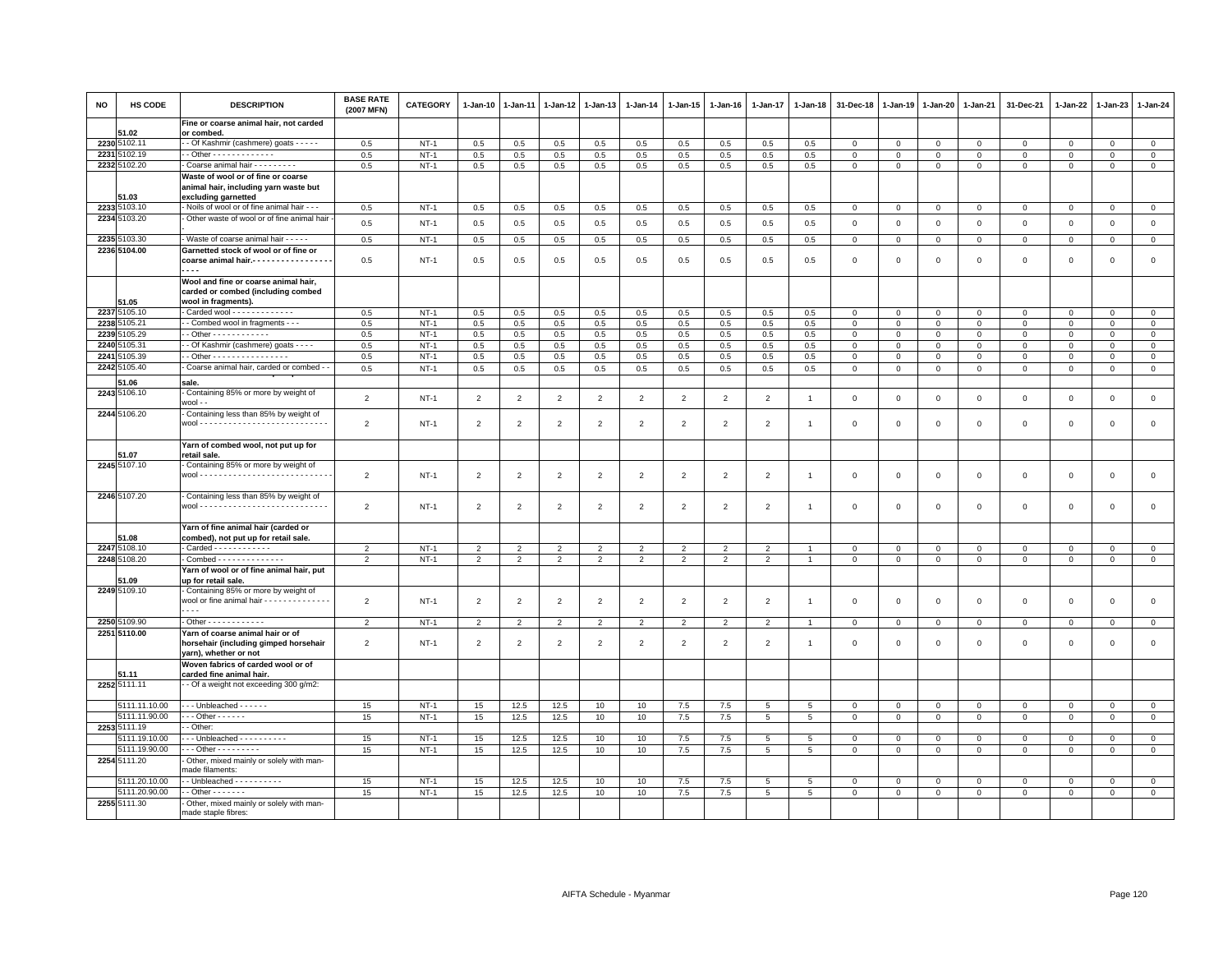| <b>NO</b> | <b>HS CODE</b> | <b>DESCRIPTION</b>                                                                                        | <b>BASE RATE</b><br>(2007 MFN) | <b>CATEGORY</b> | $1-Jan-10$     | 1-Jan-11       | 1-Jan-12             | 1-Jan-13       | $1-Jan-14$      | $1 - Jan-15$   | $1-Jan-16$     | 1-Jan-17        | 1-Jan-18        | 31-Dec-18    | $1-Jan-19$     | 1-Jan-20       | 1-Jan-21     | 31-Dec-21    | 1-Jan-22    | $1-Jan-23$   | 1-Jan-24       |
|-----------|----------------|-----------------------------------------------------------------------------------------------------------|--------------------------------|-----------------|----------------|----------------|----------------------|----------------|-----------------|----------------|----------------|-----------------|-----------------|--------------|----------------|----------------|--------------|--------------|-------------|--------------|----------------|
|           | 5111.30.10.00  | - Unbleached - - - - -                                                                                    | 15                             | $NT-1$          | 15             | 12.5           | 12.5                 | 10             | 10              | 7.5            | 7.5            | 5               | 5               | 0            | $\mathbf 0$    | $\mathbf 0$    | $\mathbf{0}$ | $\mathbf 0$  | 0           | 0            | $\mathbf{0}$   |
|           | 5111.30.90.00  | - Other - - - - - - - - - - - -                                                                           | 15                             | $NT-1$          | 15             | 12.5           | 12.5                 | 10             | 10              | 7.5            | 7.5            | 5               | 5               | $\mathbf 0$  | $\mathbb O$    | $\mathbf 0$    | $\mathbf{0}$ | $\mathsf 0$  | $\mathbf 0$ | $\mathbf{0}$ | $\mathsf 0$    |
|           | 2256 5111.90   | Other:                                                                                                    |                                |                 |                |                |                      |                |                 |                |                |                 |                 |              |                |                |              |              |             |              |                |
|           | 5111.90.10.00  | - Unbleached - - - - - - - -                                                                              | 15                             | $NT-1$          | 15             | 12.5           | 12.5                 | 10             | 10              | 7.5            | 7.5            | 5               | 5               | 0            | $^{\circ}$     | $\mathbf 0$    | 0            | 0            | 0           | $\mathbf 0$  | $\mathbf 0$    |
|           | 5111.90.90.00  | . - Other - - - - - - - - - - - - -                                                                       | 15                             | $NT-1$          | 15             | 12.5           | 12.5                 | 10             | 10              | $7.5$          | 7.5            | 5               | 5               | $\mathbf 0$  | $\mathbb O$    | $\mathsf 0$    | $\mathbf{0}$ | $\mathsf 0$  | $\mathbf 0$ | $\Omega$     | $\mathsf 0$    |
|           |                | Woven fabrics of combed wool or of                                                                        |                                |                 |                |                |                      |                |                 |                |                |                 |                 |              |                |                |              |              |             |              |                |
|           | 51.12          | combed fine animal hair.                                                                                  |                                |                 |                |                |                      |                |                 |                |                |                 |                 |              |                |                |              |              |             |              |                |
|           | 2257 5112.11   | - Of a weight not exceeding 200 g/m2:                                                                     |                                |                 |                |                |                      |                |                 |                |                |                 |                 |              |                |                |              |              |             |              |                |
|           | 5112.11.10.00  | --- Unbleached -------                                                                                    | 15                             | $NT-1$          | 15             | 12.5           | 12.5                 | 10             | 10              | 7.5            | 7.5            | $\,$ 5 $\,$     | $\,$ 5          | $\mathbf 0$  | $\mathbf 0$    | $\mathbf 0$    | $\mathsf 0$  | $\mathsf 0$  | $\Omega$    | $\mathsf 0$  | $\overline{0}$ |
|           | 5112.11.90.00  | $\cdots$ Other - - - - -                                                                                  | 15                             | $NT-1$          | 15             | 12.5           | 12.5                 | 10             | 10              | 7.5            | 7.5            | 5               | 5               | $\mathbf 0$  | $\mathbf 0$    | $\overline{0}$ | $\mathbf{0}$ | $\mathsf 0$  | $\mathbf 0$ | $\mathbf 0$  | $\mathsf 0$    |
|           | 2258 5112.19   | - Other:                                                                                                  |                                |                 |                |                |                      |                |                 |                |                |                 |                 |              |                |                |              |              |             |              |                |
|           | 5112.19.10.00  | $\cdots$ Unbleached $\cdots$                                                                              | 15                             | $NT-1$          | 15             | 12.5           | 12.5                 | 10             | 10              | $7.5\,$        | 7.5            | $5\overline{5}$ | 5               | $\mathbf 0$  | $\mathbf 0$    | $\mathbf 0$    | $\mathbf 0$  | 0            | $\mathbf 0$ | $^{\circ}$   | $\mathsf 0$    |
|           | 5112.19.90.00  | . - - Other - - - - - - - - - - -                                                                         | 15                             | $NT-1$          | 15             | 12.5           | 12.5                 | 10             | 10              | 7.5            | 7.5            | 5               | 5               | $\mathbf 0$  | $\mathsf 0$    | $\mathbf{0}$   | $\mathbf 0$  | $\mathbf 0$  | $\mathbf 0$ | $\mathsf 0$  | $\mathbf{0}$   |
|           | 2259 5112.20   | Other, mixed mainly or solely with man-<br>made filaments:                                                |                                |                 |                |                |                      |                |                 |                |                |                 |                 |              |                |                |              |              |             |              |                |
|           | 5112.20.10.00  | $\cdot$ - Unbleached - - - - - - - - - - -                                                                | 15                             | $NT-1$          | 15             | 12.5           | 12.5                 | 10             | 10              | $7.5$          | 7.5            | 5               | 5               | $\mathbf 0$  | $\overline{0}$ | $\mathbf 0$    | $\mathbf 0$  | 0            | 0           | $\mathbf 0$  | $\mathsf 0$    |
|           | 5112.20.90.00  | - Other - - - - - - - - - - - - - - - - - -                                                               | 15                             | $NT-1$          | 15             | 12.5           | 12.5                 | 10             | 10              | $7.5\,$        | 7.5            | 5               | $\overline{5}$  | $\mathbf 0$  | $\mathbf 0$    | $\circ$        | $\mathbf 0$  | 0            | 0           | 0            | $\mathbf 0$    |
|           | 2260 5112.30   | Other, mixed mainly or solely with man-                                                                   |                                |                 |                |                |                      |                |                 |                |                |                 |                 |              |                |                |              |              |             |              |                |
|           |                | made staple fibres:                                                                                       |                                |                 |                |                |                      |                |                 |                |                |                 |                 |              |                |                |              |              |             |              |                |
|           | 5112.30.10.00  | - Unbleached - - - - - - - - -                                                                            | 15                             | $NT-1$          | 15             | 12.5           | 12.5                 | 10             | 10              | 7.5            | 7.5            | $5\overline{5}$ | 5               | $\Omega$     | $\Omega$       | $\mathbf{0}$   | $\mathbf 0$  | $\mathbf 0$  | $\mathbf 0$ | $\mathbf 0$  | $\circ$        |
|           | 5112.30.90.00  | $\cdot$ - Other - - - - - - - -                                                                           | 15                             | $NT-1$          | 15             | 12.5           | 12.5                 | 10             | 10 <sub>1</sub> | 7.5            | 7.5            | $5\overline{5}$ | $5\phantom{.0}$ | $\mathbf 0$  | $\mathsf 0$    | $\mathbf{0}$   | $\mathbf{0}$ | $\mathbf{0}$ | $\mathbf 0$ | $\mathbf{O}$ | $\overline{0}$ |
|           | 2261 5112.90   | Other:                                                                                                    |                                |                 |                |                |                      |                |                 |                |                |                 |                 |              |                |                |              |              |             |              |                |
|           | 5112.90.10.00  | - Unbleached - - - - - - - -                                                                              | 15                             | $NT-1$          | 15             | 12.5           | 12.5                 | 10             | 10              | 7.5            | 7.5            | 5               | 5               | $\mathbf 0$  | $\mathbf{0}$   | $\mathbf 0$    | $\mathbf 0$  | $\mathsf 0$  | 0           | $\mathsf 0$  | $\mathbf 0$    |
|           | 5112.90.90.00  | - - Other - - - - - - - - - -                                                                             | 15                             | $NT-1$          | 15             | 12.5           | 12.5                 | 10             | 10              | 7.5            | 7.5            | 5               | 5               | $\mathsf 0$  | $\mathsf 0$    | $\overline{0}$ | $\mathbf 0$  | $\mathbf 0$  | $\mathbf 0$ | $\mathsf 0$  | $\mathbf 0$    |
|           | 2262 5113.00   | Woven fabrics of coarse animal hair or                                                                    |                                |                 |                |                |                      |                |                 |                |                |                 |                 |              |                |                |              |              |             |              |                |
|           |                |                                                                                                           | 15                             | $NT-1$          | 15             | 12.5           | 12.5                 | 10             | 10              | 7.5            | 7.5            | $5\overline{5}$ | 5               | $\mathbf 0$  | $\Omega$       | $\mathbf 0$    | $\mathbf 0$  | $\mathbf 0$  | $\mathbf 0$ | $\mathbf 0$  | $\mathbf{0}$   |
|           | 2263 5201.00   | Cotton, not carded or combed                                                                              | $\mathbf{O}$                   | EL              |                |                |                      |                |                 |                |                |                 |                 |              |                |                |              |              |             |              |                |
|           |                | Cotton waste (including yarn waste and                                                                    |                                |                 |                |                |                      |                |                 |                |                |                 |                 |              |                |                |              |              |             |              |                |
|           | 52.02          | garnetted stock).                                                                                         |                                |                 |                |                |                      |                |                 |                |                |                 |                 |              |                |                |              |              |             |              |                |
|           | 2264 5202.10   | Yarn waste (including thread waste)                                                                       | $\mathbf{1}$                   | EL.             |                |                |                      |                |                 |                |                |                 |                 |              |                |                |              |              |             |              |                |
| 2265      | 5202.91        | - Garnetted stock                                                                                         | $\overline{1}$                 | EL.             |                |                |                      |                |                 |                |                |                 |                 |              |                |                |              |              |             |              |                |
| 2266      | 5202.99        | - Other                                                                                                   | $\overline{1}$                 | EL              |                |                |                      |                |                 |                |                |                 |                 |              |                |                |              |              |             |              |                |
|           | 2267 5203.00   | Cotton, carded or combed                                                                                  | $\overline{1}$                 | EL.             |                |                |                      |                |                 |                |                |                 |                 |              |                |                |              |              |             |              |                |
|           |                | Cotton sewing thread, whether or not                                                                      |                                |                 |                |                |                      |                |                 |                |                |                 |                 |              |                |                |              |              |             |              |                |
|           | 52.04          | put up for retail sale.                                                                                   |                                |                 |                |                |                      |                |                 |                |                |                 |                 |              |                |                |              |              |             |              |                |
|           | 2268 5204.11   | - Containing 85% or more by weight of                                                                     | 3                              | $NT-1$          | 3              | $\mathbf{3}$   | 3                    | 3              | 3               | 3              | $\overline{2}$ | $\overline{2}$  | $\overline{1}$  | $\Omega$     | $\Omega$       | $\mathbf{0}$   | $\mathbf 0$  | $\mathbf 0$  | $\mathbf 0$ | $\mathbf 0$  | $\mathsf 0$    |
|           | 2269 5204.19   | - - Other - - - - - - - - - - - - - -                                                                     | 3                              | $NT-1$          | 3              | 3              | 3                    | 3              | 3               | 3              | 2              | $\overline{2}$  |                 | $^{\circ}$   | $^{\circ}$     | $\mathbf 0$    | 0            | 0            | 0           | 0            | $\mathbf 0$    |
|           | 2270 5204.20   | - Put up for retail sale - - - - - - - - - -                                                              | $\mathbf{3}$                   | $NT-1$          | $\mathbf{3}$   | 3              | 3                    | 3              | 3               | 3              | $\overline{2}$ | $\overline{2}$  | $\overline{1}$  | $\mathbf 0$  | $\mathbb O$    | $\mathbf 0$    | $\mathbf 0$  | $\mathsf 0$  | $\mathbf 0$ | $\Omega$     | $\mathsf 0$    |
|           | 52.05          | Cotton yarn (other than sewing thread<br>), containing 85% or more by weight of<br>cotton, not put        |                                |                 |                |                |                      |                |                 |                |                |                 |                 |              |                |                |              |              |             |              |                |
|           | 2271 5205.11   | - Measuring 714.29 decitex or more (not<br>exceeding                                                      | $\overline{1}$                 | EL.             |                |                |                      |                |                 |                |                |                 |                 |              |                |                |              |              |             |              |                |
|           | 2272 5205.12   | - Measuring less than 714.29 decitex but<br>not less than 232.56 decitex (exceeding<br>14 metric          | $\mathbf{1}$                   | $NT-1$          | $\overline{1}$ | $\overline{1}$ | $\overline{1}$       | $\mathbf{1}$   | $\overline{1}$  | $\overline{1}$ | $\overline{1}$ | $\overline{1}$  | $\overline{1}$  | $\mathbf{0}$ | $\overline{0}$ | $\mathbf{0}$   | $\mathbf 0$  | $\mathbf 0$  | $\mathbf 0$ | $\mathbf 0$  | $\mathbf 0$    |
|           | 2273 5205.13   | - Measuring less than 232.56 decitex but<br>not less than 192.31 -----                                    | $\mathbf{1}$                   | $NT-1$          | $\overline{1}$ | $\overline{1}$ | $\blacktriangleleft$ | $\overline{1}$ | $\overline{1}$  | $\overline{1}$ | $\overline{1}$ | $\overline{1}$  | $\overline{1}$  | $\mathbf 0$  | $\overline{0}$ | $\mathbf 0$    | $\mathbf 0$  | $\mathbf 0$  | $\mathbf 0$ | $\mathbf 0$  | $\mathsf 0$    |
|           | 2274 5205.14   | - Measuring less than 192.31 decitex but<br>not less than 125 decitex ----                                | $\mathbf{1}$                   | $NT-1$          | $\overline{1}$ | $\overline{1}$ | $\overline{1}$       | $\mathbf{1}$   | $\overline{1}$  | $\mathbf{1}$   | $\overline{1}$ | $\mathbf{1}$    | $\overline{1}$  | $\mathbf 0$  | $\Omega$       | $\mathbf 0$    | $\mathbf 0$  | $\mathbf 0$  | $\mathbf 0$ | $\mathbf{0}$ | $\mathbf 0$    |
|           | 2275 5205.15   | -- Measuring less than 125 decitex                                                                        | $\overline{1}$                 | $NT-1$          | $\overline{1}$ | $\overline{1}$ | $\overline{1}$       | $\overline{1}$ | $\mathbf{1}$    | $\overline{1}$ | $\overline{1}$ | $\mathbf{1}$    | $\overline{1}$  | $\Omega$     | $\Omega$       | $\mathbf{0}$   | $\mathbf 0$  | $\mathbf 0$  | $\mathbf 0$ | $\mathbf 0$  | $\mathbf 0$    |
|           | 2276 5205.21   | (exceeding 80 metric number)<br>- Measuring 714.29 decitex or more (not                                   | $\mathbf{1}$                   | $NT-1$          | $\overline{1}$ | $\overline{1}$ | $\overline{1}$       | $\mathbf{1}$   | $\mathbf{1}$    | $\mathbf{1}$   | $\overline{1}$ | $\overline{1}$  | $\overline{1}$  | $\mathbf 0$  | $\mathbf{0}$   | $\mathbf 0$    | $\mathsf 0$  | $\mathsf 0$  | $\mathsf 0$ | $\mathsf 0$  | $\mathsf 0$    |
|           | 2277 5205.22   | exceeding 14 metric number)-<br>- Measuring less than 714.29 decitex but                                  | $\mathbf{1}$                   | $NT-1$          | $\overline{1}$ | $\overline{1}$ | $\overline{1}$       | $\mathbf{1}$   | $\mathbf{1}$    | $\overline{1}$ | $\overline{1}$ | $\overline{1}$  | $\overline{1}$  | $\mathbf 0$  | $\mathbf{0}$   | $\mathbf 0$    | $\mathsf 0$  | $\mathsf 0$  | $\mathbf 0$ | $\mathsf 0$  | $\mathsf 0$    |
|           | 2278 5205.23   | not less than 232.56 ----<br>- Measuring less than 232.56 decitex but<br>not less than 192.31 decitex---- | $\overline{1}$                 | $NT-1$          | $\overline{1}$ |                |                      | $\mathbf{1}$   |                 |                |                |                 |                 | $\Omega$     | $\Omega$       | $\mathbf 0$    | $\Omega$     | $\mathbf 0$  | $\mathbf 0$ | $\mathbf 0$  | $\Omega$       |
|           |                |                                                                                                           |                                |                 |                |                |                      |                |                 |                |                |                 |                 |              |                |                |              |              |             |              |                |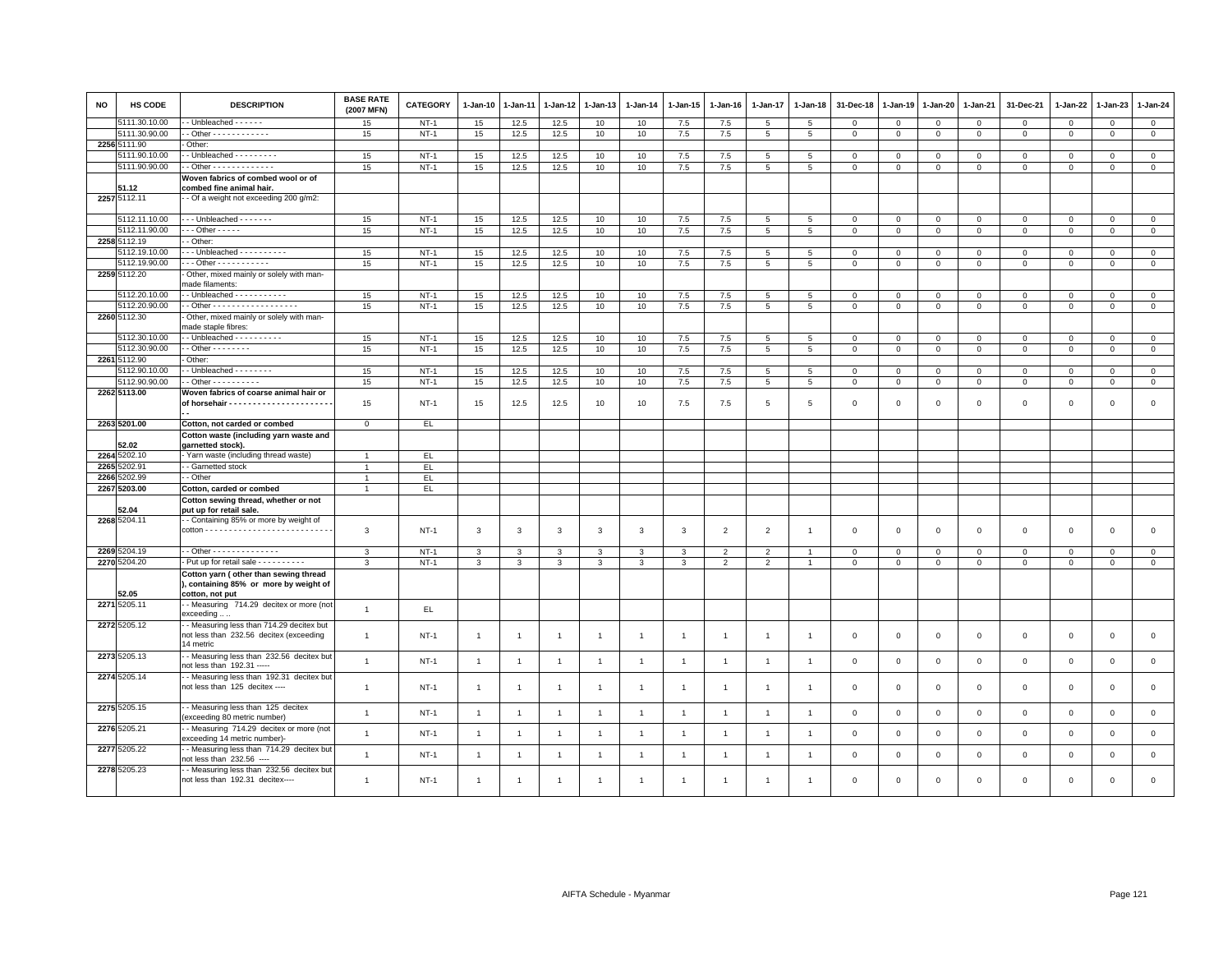| <b>NO</b> | <b>HS CODE</b> | <b>DESCRIPTION</b>                                                                                  | <b>BASE RATE</b><br>(2007 MFN) | <b>CATEGORY</b> | 1-Jan-10       | $1-Jan-11$     | $1-Jan-12$     | $1-Jan-13$     | $1 - Jan-14$   | 1-Jan-15       | $1-Jan-16$     | 1-Jan-17       | $1-Jan-18$     | 31-Dec-18      | 1-Jan-19       | 1-Jan-20       | 1-Jan-21     | 31-Dec-21    | 1-Jan-22    | $1-Jan-23$   | 1-Jan-24     |
|-----------|----------------|-----------------------------------------------------------------------------------------------------|--------------------------------|-----------------|----------------|----------------|----------------|----------------|----------------|----------------|----------------|----------------|----------------|----------------|----------------|----------------|--------------|--------------|-------------|--------------|--------------|
|           | 2279 5205.24   | - Measuring less than 192.31 decitex<br>but not less than 125 decitex -----                         | $\overline{1}$                 | $NT-1$          | $\mathbf{1}$   | $\overline{1}$ | $\overline{1}$ | $\overline{1}$ | $\overline{1}$ | $\overline{1}$ | -1             | $\overline{1}$ | $\overline{1}$ | $\mathbf 0$    | $\overline{0}$ | $\mathbf 0$    | $\mathbf 0$  | $\mathsf 0$  | $\mathbf 0$ | $\mathbf 0$  | $\mathsf 0$  |
|           | 2280 5205.26   | - Measuring less than 125 decitex but<br>not less than 106.38 decitex                               | $\mathbf{1}$                   | $NT-1$          | $\overline{1}$ | $\overline{1}$ | $\overline{1}$ | $\mathbf{1}$   | $\mathbf{1}$   | $\mathbf{1}$   | $\overline{1}$ | $\overline{1}$ | $\overline{1}$ | $\mathbf 0$    | $\overline{0}$ | $\mathbf 0$    | $\mathbf{0}$ | $\mathbf 0$  | $\mathbf 0$ | $\mathbf{0}$ | $\mathbf 0$  |
|           | 2281 5205.27   | -- Measuring less than 106.38 decitex<br>but not less than 83.33 decitex                            | $\overline{1}$                 | $NT-1$          | $\overline{1}$ |                |                | $\overline{1}$ |                | $\overline{1}$ |                |                |                | $\overline{0}$ | $\Omega$       | $\Omega$       | $\mathbf 0$  | $\mathbf 0$  | $\Omega$    | $\Omega$     | $\mathbf 0$  |
|           | 2282 5205.28   | - Measuring less than 83.33 decitex<br>(exceeding 120 metric number)                                | $\overline{1}$                 | $NT-1$          | $\overline{1}$ | $\overline{1}$ | $\overline{1}$ | $\overline{1}$ | $\overline{1}$ | $\overline{1}$ | $\overline{1}$ | $\overline{1}$ | $\overline{1}$ | $\mathbf 0$    | $\circ$        | $\mathbf 0$    | $\mathsf 0$  | $\mathbb O$  | $\mathbf 0$ | $\mathbf{0}$ | $\circ$      |
|           | 2283 5205.31   | - Measuring per single yarn 714.29<br>decitex or more (not exceeding 14 metric<br>number per        | $\overline{1}$                 | $NT-1$          | $\overline{1}$ | $\overline{1}$ | $\overline{1}$ | $\overline{1}$ | $\overline{1}$ | $\mathbf{1}$   | $\mathbf{1}$   | $\overline{1}$ | $\overline{1}$ | $\Omega$       | $\overline{0}$ | $\overline{0}$ | $\Omega$     | $\mathbf 0$  | $\mathbf 0$ | $\mathbf 0$  | $\mathsf 0$  |
|           | 2284 5205.32   | - Measuring per single yarn less than<br>714.29 decitex but not less than-----                      | $\overline{1}$                 | $NT-1$          | $\mathbf{1}$   | $\overline{1}$ | $\mathbf{1}$   | $\mathbf{1}$   | $\overline{1}$ | $\overline{1}$ |                | $\mathbf{1}$   | $\overline{1}$ | $\mathbf 0$    | $\mathbf 0$    | $\mathbf 0$    | $\mathbf 0$  | $\mathsf 0$  | $\mathbf 0$ | $\mathsf 0$  | $\mathbf 0$  |
|           | 2285 5205.33   | - Measuring per single yarn less than<br>232.56 decitex but not less than 192.31<br>decitex         | $\overline{1}$                 | $NT-1$          | $\overline{1}$ | $\overline{1}$ | $\overline{1}$ | $\mathbf{1}$   | $\overline{1}$ | $\mathbf{1}$   | -1             | -1             |                | $\mathbf 0$    | $\mathbf 0$    | $\mathbf 0$    | $\mathbf 0$  | $\mathsf 0$  | $\mathbf 0$ | $\mathbf 0$  | $\mathbf 0$  |
|           | 2286 5205.34   | - Measuring per single yarn less than<br>192.31 decitex but not less than 125<br>decitex            | $\overline{1}$                 | $NT-1$          | $\overline{1}$ | $\overline{1}$ | $\mathbf{1}$   | $\mathbf{1}$   | $\overline{1}$ | $\overline{1}$ | $\overline{1}$ | $\overline{1}$ | $\overline{1}$ | $\overline{0}$ | $\overline{0}$ | $\mathbf 0$    | $\mathbf 0$  | $\mathsf 0$  | $\mathbf 0$ | $\mathsf 0$  | $\mathbf 0$  |
|           | 2287 5205.35   | -- Measuring per single yarn less than<br>125 decitex                                               | $\mathbf{1}$                   | $NT-1$          | $\overline{1}$ | $\mathbf{1}$   | $\mathbf{1}$   | $\mathbf{1}$   | $\overline{1}$ | $\overline{1}$ | $\overline{1}$ | $\overline{1}$ | $\overline{1}$ | $\overline{0}$ | $\,$ 0         | $\mathsf 0$    | $\mathbf 0$  | $\mathsf 0$  | $\mathsf 0$ | $\mathsf 0$  | $\mathsf 0$  |
|           | 2288 5205.41   | - Measuring per single yarn 714.29<br>decitex or more                                               | $\mathbf{1}$                   | $NT-1$          | $\overline{1}$ | $\overline{1}$ | $\overline{1}$ | $\mathbf{1}$   | $\overline{1}$ | $\overline{1}$ | $\overline{1}$ | $\overline{1}$ | $\overline{1}$ | $\mathbf{0}$   | $\overline{0}$ | $\mathbf{0}$   | $\mathbf{0}$ | $\mathbf 0$  | $\mathbf 0$ | $\mathbf{0}$ | $\mathbf{0}$ |
|           | 2289 5205.42   | - - Measuring per single yarn less than<br>714.29 decitex but not-----                              | $\overline{1}$                 | $NT-1$          | $\overline{1}$ | $\overline{1}$ | $\overline{1}$ | $\mathbf{1}$   | $\overline{1}$ | $\overline{1}$ | $\overline{1}$ | $\overline{1}$ | $\overline{1}$ | $\,0\,$        | $\,$ 0         | $\mathbf 0$    | $\mathsf 0$  | $\mathsf 0$  | $\mathsf 0$ | $\mathbf 0$  | $\mathsf 0$  |
|           | 2290 5205.43   | - Measuring per single yarn less than<br>232.56 decitex but not less ----                           | $\overline{1}$                 | $NT-1$          | $\overline{1}$ | $\overline{1}$ | $\overline{1}$ | $\mathbf{1}$   | $\overline{1}$ | $\overline{1}$ | $\overline{1}$ | $\mathbf{1}$   | $\overline{1}$ | $\mathbf 0$    | $\overline{0}$ | $\mathbf{0}$   | $\mathbf 0$  | $\mathbf 0$  | $\mathbf 0$ | $\mathbf{0}$ | $\mathbf 0$  |
|           | 2291 5205.44   | - Measuring per single yarn less than<br>192.31 decitex but not less than 125<br>decitex            | $\overline{1}$                 | $NT-1$          | $\overline{1}$ | -1             | $\mathbf{1}$   | $\overline{1}$ | $\overline{1}$ | $\overline{1}$ | $\mathbf{1}$   | $\mathbf{1}$   | $\overline{1}$ | $\mathbf 0$    | $^{\circ}$     | $\mathbf 0$    | 0            | $\Omega$     | 0           | $\Omega$     | $\mathsf 0$  |
|           | 2292 5205.46   | - Measuring per single yarn less than<br>125 decitex but not less than 106.38<br>decitex            | $\mathbf{1}$                   | $NT-1$          | $\overline{1}$ | $\mathbf{1}$   | $\overline{1}$ | $\overline{1}$ | $\overline{1}$ | $\overline{1}$ | -1             | 1              | $\mathbf{1}$   | $\mathbf 0$    | $\mathbf{0}$   | $\mathbf 0$    | $\mathsf 0$  | $\mathsf 0$  | $\mathsf 0$ | $\mathsf 0$  | $\mathsf 0$  |
|           | 2293 5205.47   | - - Measuring per single yarn less than<br>106.38 decitex but not less----                          | $\overline{1}$                 | $NT-1$          | $\overline{1}$ | $\overline{1}$ | $\overline{1}$ | $\overline{1}$ | $\overline{1}$ | $\overline{1}$ | $\overline{1}$ | $\overline{1}$ | $\overline{1}$ | $\mathbf 0$    | $\overline{0}$ | $\mathbf 0$    | $\mathbf 0$  | $\mathsf 0$  | $\mathbf 0$ | $\mathsf 0$  | $\mathsf 0$  |
|           | 2294 5205.48   | - Measuring per single yarn less than<br>83.33 decitex (exceeding 120 metric<br>number per          | $\mathbf{1}$                   | <b>NT-1</b>     | $\overline{1}$ | $\overline{1}$ | $\overline{1}$ | $\mathbf{1}$   | $\overline{1}$ | $\overline{1}$ | $\overline{1}$ | $\overline{1}$ | $\overline{1}$ | $\mathbf 0$    | $\overline{0}$ | $\mathbf 0$    | $\mathbf 0$  | $\mathsf 0$  | $^{\circ}$  | $\Omega$     | $\mathsf 0$  |
|           | 52.06          | Cotton yarn (other than sewing thread),<br>containing less than 85% by weight of<br>cotton, not put |                                |                 |                |                |                |                |                |                |                |                |                |                |                |                |              |              |             |              |              |
|           | 2295 5206.1    | -Measuring 714.29 decitex or more                                                                   | $\overline{1}$                 | $NT-1$          | $\overline{1}$ | $\overline{1}$ | $\overline{1}$ | $\overline{1}$ | $\overline{1}$ | $\overline{1}$ | $\overline{1}$ | $\overline{1}$ | $\overline{1}$ | $\mathbf 0$    | $\overline{0}$ | $\mathbf 0$    | $\mathbf 0$  | $\mathbf{0}$ | $\mathbf 0$ | $\mathbf 0$  | $\mathsf 0$  |
|           | 2296 5206.12   | - Measuring less than 714.29 decitex<br>but not less than 232.56 decitex                            | $\mathbf{1}$                   | $NT-1$          | $\overline{1}$ | $\overline{1}$ | $\overline{1}$ | $\overline{1}$ | $\overline{1}$ | $\overline{1}$ | $\mathbf{1}$   | $\overline{1}$ | $\overline{1}$ | $\mathbf 0$    | $\overline{0}$ | $\mathbf 0$    | $\mathbf 0$  | $\Omega$     | $\Omega$    | $\mathbf{0}$ | $\mathbf 0$  |
|           | 2297 5206.13   | -- Measuring less than 232.56 decitex but<br>not less than 192.31 decitex                           | $\mathbf{1}$                   | $NT-1$          | $\overline{1}$ | $\mathbf{1}$   | 1              | $\mathbf{1}$   | $\overline{1}$ | $\mathbf{1}$   | -1             | $\mathbf{1}$   | $\overline{1}$ | $\mathbf 0$    | $\mathbf 0$    | $\mathbf 0$    | $\mathsf 0$  | $\mathsf 0$  | $\mathbf 0$ | $\mathsf 0$  | $\mathsf 0$  |
|           | 2298 5206.14   | -- Measuring less than 192.31 decitex but<br>not less than 125 decitex----                          | $\overline{1}$                 | $NT-1$          | $\overline{1}$ | $\mathbf{1}$   | $\mathbf{1}$   | $\overline{1}$ | $\overline{1}$ | $\overline{1}$ | -1             | $\mathbf{1}$   | $\overline{1}$ | $\mathbf 0$    | $^{\circ}$     | $\mathbf 0$    | 0            | $\mathsf 0$  | 0           | $\mathbf 0$  | $\mathbf 0$  |
|           | 2299 5206.15   | -- Measuring less than 125 decitex<br>(exceeding 80 metric number) - - -                            | $\mathbf{1}$                   | $NT-1$          | $\overline{1}$ | $\overline{1}$ | $\overline{1}$ | $\overline{1}$ | $\overline{1}$ | $\overline{1}$ | $\overline{1}$ | $\mathbf{1}$   | $\overline{1}$ | $\mathbf 0$    | $\overline{0}$ | $\mathbf 0$    | $\mathbf{0}$ | $\mathbf 0$  | $\mathbf 0$ | $\mathbf{0}$ | $\mathbf 0$  |
|           | 2300 5206.21   | - Measuring 714.29 decitex or more (not<br>exceeding 14 metric number) - - -                        | $\overline{1}$                 | $NT-1$          | $\overline{1}$ | 1              | 1              | $\mathbf{1}$   | $\overline{1}$ | $\overline{1}$ |                | $\overline{1}$ | $\overline{1}$ | $\mathbf 0$    | $\overline{0}$ | $\,0\,$        | $\mathsf 0$  | $\mathsf 0$  | $\mathbf 0$ | $\mathbf 0$  | $\mathsf 0$  |
|           | 2301 5206.22   | - Measuring less than 714.29 decitex but<br>not less than 232.56 decitex---                         | $\mathbf{1}$                   | $NT-1$          | $\overline{1}$ | $\mathbf{1}$   | $\overline{1}$ | -1             | -1             | $\overline{1}$ | -1             | $\mathbf{1}$   | -1             | $\mathbf 0$    | $\mathbf 0$    | $\mathbf 0$    | $\mathbf 0$  | $\mathsf 0$  | $\mathbf 0$ | $\Omega$     | $\mathbf 0$  |
|           | 2302 5206.23   | - Measuring less than 232.56 decitex but<br>not less than 192.31 decitex---                         | $\overline{1}$                 | $NT-1$          | $\overline{1}$ | -1             | -1             | $\overline{1}$ | -1             | $\overline{1}$ |                | $\mathbf{1}$   | $\mathbf{1}$   | $\mathbf 0$    | $\mathbf 0$    | $\Omega$       | $\mathbf 0$  | $\mathbf 0$  | 0           | $\Omega$     | $\mathbf 0$  |
|           | 2303 5206.24   | - - Measuring less than 192.31 decitex but<br>not less than 125 decitex----                         | $\overline{1}$                 | $NT-1$          | $\mathbf{1}$   | $\overline{1}$ | $\overline{1}$ | $\mathbf{1}$   | $\mathbf{1}$   | $\overline{1}$ | $\mathbf{1}$   | $\mathbf{1}$   | $\overline{1}$ | 0              | $\overline{0}$ | $^{\circ}$     | $\mathbf 0$  | $\mathbf 0$  | $\mathsf 0$ | $\mathsf 0$  | $\mathsf 0$  |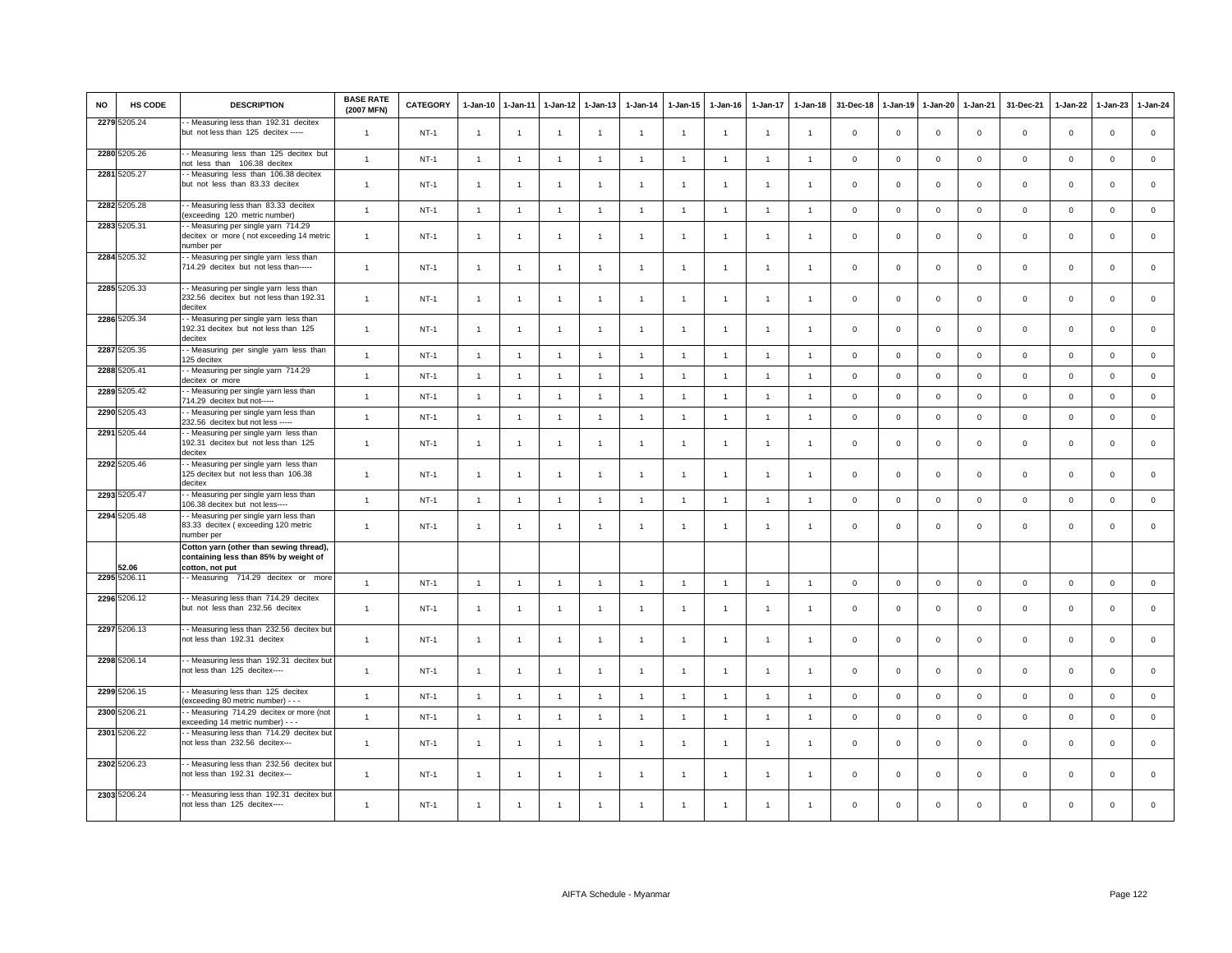| <b>NO</b> | <b>HS CODE</b> | <b>DESCRIPTION</b>                                                                                | <b>BASE RATE</b><br>(2007 MFN) | <b>CATEGORY</b> | $1 - Jan-10$   | 1-Jan-11              | 1-Jan-12              | $1-Jan-13$     | $1-Jan-14$     | 1-Jan-15       | $1-Jan-16$     | 1-Jan-17       | $1-Jan-18$     | 31-Dec-18      | $1-Jan-19$     | 1-Jan-20       | 1-Jan-21       | 31-Dec-21    | 1-Jan-22       | $1-Jan-23$     | 1-Jan-24       |
|-----------|----------------|---------------------------------------------------------------------------------------------------|--------------------------------|-----------------|----------------|-----------------------|-----------------------|----------------|----------------|----------------|----------------|----------------|----------------|----------------|----------------|----------------|----------------|--------------|----------------|----------------|----------------|
|           | 2304 5206.25   | - Measuring less than 125 decitex<br>(exceeding 80 metric number) - - - -                         | $\overline{1}$                 | $NT-1$          | $\overline{1}$ | $\overline{1}$        | $\overline{1}$        | $\overline{1}$ | $\overline{1}$ | $\overline{1}$ | $\overline{1}$ | $\overline{1}$ | $\overline{1}$ | $\mathbf{0}$   | $\mathsf 0$    | $\mathbf 0$    | $\mathbf 0$    | $\mathsf 0$  | $\mathsf 0$    | $\mathbf 0$    | $\mathsf 0$    |
|           | 2305 5206.31   | - Measuring per single yarn 714.29<br>decitex or more (not exceeding 14 metric<br>number per      | $\mathbf{1}$                   | <b>NT-1</b>     | $\overline{1}$ |                       |                       | $\mathbf{1}$   |                | $\overline{1}$ |                | $\mathbf{1}$   |                | $\mathbf 0$    | $\mathbf 0$    | $\mathbf 0$    | $\mathbf 0$    | $\mathsf 0$  | $\mathbf 0$    | $\mathbf 0$    | $\mathbf 0$    |
|           | 2306 5206.32   | - Measuring per single yarn less than<br>714.29 decitex but not less than 232.56<br>decitex       | $\overline{1}$                 | $NT-1$          | $\overline{1}$ |                       | $\mathbf{1}$          | $\overline{1}$ | $\overline{1}$ | $\overline{1}$ |                | $\overline{1}$ | $\overline{1}$ | $\mathbf 0$    | $\mathbf 0$    | $\mathbf 0$    | $\mathbf 0$    | $\mathsf 0$  | $\mathbf 0$    | $\mathbf 0$    | $\mathbf 0$    |
|           | 2307 5206.33   | - Measuring per single yarn less than<br>232.56 decitex but not less than ----                    | $\overline{1}$                 | $NT-1$          | $\overline{1}$ | $\overline{1}$        | $\overline{1}$        | $\overline{1}$ | $\overline{1}$ | $\overline{1}$ | $\overline{1}$ | $\overline{1}$ | $\overline{1}$ | $\overline{0}$ | $\circ$        | $\mathbf{0}$   | $\mathbf 0$    | $\mathbf 0$  | $\mathbf 0$    | $\mathbf{0}$   | $\mathsf 0$    |
|           | 2308 5206.34   | - Measuring per single yarn less than<br>192.31 decitex but not less than 125<br>decitex          | $\overline{1}$                 | $NT-1$          | $\overline{1}$ | $\overline{1}$        | $\overline{1}$        | $\overline{1}$ | $\overline{1}$ | $\overline{1}$ | $\overline{1}$ | $\mathbf{1}$   | $\overline{1}$ | $\mathbf 0$    | $\mathbf 0$    | $\mathbf 0$    | $\mathbf 0$    | $\mathsf 0$  | $\mathbf 0$    | $\mathsf 0$    | $\mathsf 0$    |
|           | 2309 5206.35   | - Measuring per single yarn less than 125<br>decitex (exceeding 80 metric ----                    | $\overline{1}$                 | $NT-1$          | $\overline{1}$ | $\mathbf{1}$          | $\overline{1}$        | $\mathbf{1}$   | $\mathbf{1}$   | $\overline{1}$ |                | $\overline{1}$ | $\overline{1}$ | $\mathbf 0$    | $\overline{0}$ | $\mathbf 0$    | $\mathbf 0$    | $\mathsf 0$  | $\mathbf 0$    | $\mathbf 0$    | $\circ$        |
|           | 2310 5206.41   | - Measuring per single yarn 714.29<br>decitex or more (not exceeding 14 metric<br>number per      | $\mathbf{1}$                   | $NT-1$          | $\overline{1}$ | $\mathbf{1}$          | 1                     | $\overline{1}$ | -1             | $\overline{1}$ | -1             | $\mathbf{1}$   | $\overline{1}$ | $\mathbf 0$    | $^{\circ}$     | $\mathbf 0$    | 0              | 0            | 0              | 0              | $\mathbf 0$    |
|           | 2311 5206.42   | - Measuring per single yarn less than<br>714.29 decitex but not less than 232.56                  | $\overline{1}$                 | $NT-1$          | $\overline{1}$ |                       |                       | $\overline{1}$ | $\overline{1}$ | $\overline{1}$ |                | $\mathbf{1}$   |                | $\mathbf 0$    | $\mathbf 0$    | $\mathbf 0$    | $\mathbf 0$    | $\mathbf 0$  | $\mathbf 0$    | $\mathbf 0$    | $\mathbf 0$    |
|           | 2312 5206.43   | - Measuring per single yarn less than<br>232.56 decitex but not less than 192.31                  | $\mathbf{1}$                   | $NT-1$          | $\overline{1}$ | $\overline{1}$        | $\overline{1}$        | $\mathbf{1}$   | $\mathbf{1}$   | $\mathbf{1}$   | $\overline{1}$ | $\mathbf{1}$   | $\overline{1}$ | $\,0\,$        | $\,0\,$        | $\mathbf 0$    | $\mathsf 0$    | $\mathsf 0$  | $\mathsf 0$    | $\mathbf 0$    | $\mathsf 0$    |
|           | 2313 5206.44   | - Measuring per single yarn less than<br>192.31 decitex but not less than 125<br>decitex          | $\overline{1}$                 | $NT-1$          | $\mathbf{1}$   | -1                    | -1                    | $\overline{1}$ | $\overline{1}$ | $\overline{1}$ |                | 1              |                | $^{\circ}$     | $^{\circ}$     | $^{\circ}$     | 0              | 0            | 0              | $\Omega$       | $\mathbf 0$    |
|           | 2314 5206.45   | - Measuring per single yarn less than 125<br>decitex (exceeding 80 metric---                      | $\mathbf{1}$                   | $NT-1$          | $\overline{1}$ | $\mathbf{1}$          | $\mathbf{1}$          | $\mathbf{1}$   | $\mathbf{1}$   | $\mathbf{1}$   | $\overline{1}$ | $\mathbf{1}$   | $\overline{1}$ | $\mathbf 0$    | $\mathbb O$    | $\mathbf 0$    | $\mathsf 0$    | $\mathsf 0$  | $\mathsf 0$    | $\mathsf 0$    | $\mathsf 0$    |
|           | 52.07          | Cotton yarn (other than sewing thread)<br>put up for retail sale.                                 |                                |                 |                |                       |                       |                |                |                |                |                |                |                |                |                |                |              |                |                |                |
|           | 2315 5207.10   | - Containing 85% or more by weight -----                                                          | $\overline{1}$                 | <b>ST</b>       | $\overline{1}$ | $\overline{1}$        | $\overline{1}$        | $\overline{1}$ | $\mathbf{1}$   | $\overline{1}$ | $\overline{1}$ | $\mathbf{1}$   | $\overline{1}$ | $\overline{1}$ | $\overline{1}$ | $\overline{1}$ | $\overline{1}$ | $\mathbf{1}$ | $\overline{1}$ | $\overline{1}$ | $\overline{1}$ |
|           | 2316 5207.90   | - Other                                                                                           | $\overline{1}$                 | <b>ST</b>       | $\overline{1}$ | $\overline{1}$        | $\overline{1}$        | $\overline{1}$ | $\overline{1}$ | $\mathbf{1}$   | $\overline{1}$ | $\mathbf{1}$   | $\overline{1}$ | $\overline{1}$ | $\overline{1}$ | $\overline{1}$ | $\mathbf{1}$   | $\mathbf{1}$ | $\overline{1}$ | $\overline{1}$ | $\mathbf{1}$   |
|           | 52.08          | Woven fabrics of cotton, containing<br>85% or more by weight of cotton,<br>weighing not more than |                                |                 |                |                       |                       |                |                |                |                |                |                |                |                |                |                |              |                |                |                |
|           | 2317 5208.11   | - Plain weave, weighing not more than                                                             | $\overline{4}$                 | $NT-1$          | $\overline{4}$ | $\overline{4}$        | $\overline{4}$        | 3              | $\mathbf{3}$   | 3              | $\overline{2}$ | $\overline{2}$ | $\overline{1}$ | $\mathbf 0$    | $\Omega$       | $\mathbf 0$    | $\mathsf 0$    | $\mathbf 0$  | $\mathbf 0$    | $\mathbf 0$    | $\mathbf 0$    |
|           | 2318 5208.12   | - Plain weave, weighing more than 100                                                             | $\overline{4}$                 | $NT-1$          | $\overline{4}$ | $\overline{4}$        | $\overline{4}$        | $\mathbf{3}$   | $\mathbf{3}$   | $\mathbf{3}$   | $\overline{2}$ | $\overline{2}$ | $\overline{1}$ | $\,0\,$        | $\,$ 0         | $\mathbf 0$    | $\mathsf 0$    | $\mathsf 0$  | $\mathsf 0$    | $\mathbf 0$    | $\mathsf 0$    |
|           | 2319 5208.13   | - - 3-thread or 4-thread twill, including cross                                                   | $\overline{4}$                 | $NT-1$          | $\overline{4}$ | $\boldsymbol{\Delta}$ | $\boldsymbol{\Delta}$ | 3              | 3              | 3              | $\overline{2}$ | 2              | -1             | $\mathbf 0$    | $\Omega$       | $\mathbf 0$    | $\mathbf 0$    | $\mathsf 0$  | $\mathbf 0$    | $\Omega$       | $\mathbf 0$    |
|           | 2320 5208.19   | $\cdot$ - Other fabrics - - - - - - - - - -                                                       | $\overline{4}$                 | $NT-1$          | $\overline{4}$ | $\overline{a}$        | $\overline{4}$        | 3              | $\mathcal{R}$  | 3              | $\overline{2}$ | $\mathcal{P}$  |                | $\Omega$       | $\Omega$       | $\mathbf 0$    | $\Omega$       | $\Omega$     | $\Omega$       | $\Omega$       | $\circ$        |
|           | 2321 5208.21   | - Plain weave, weighing not more than<br>100 g/m2 - - - - - - - - - - - - - - - - -               |                                |                 |                |                       |                       |                |                |                |                |                |                |                |                |                |                |              |                |                |                |
|           | 5208.21.10.00  | - - - Absorbent fabric for surgical use - - - - -                                                 | $\overline{4}$                 | EL.             |                |                       |                       |                |                |                |                |                |                |                |                |                |                |              |                |                |                |
|           | 5208.21.90.00  | .                                                                                                 | $\overline{4}$                 | EL.             |                |                       |                       |                |                |                |                |                |                |                |                |                |                |              |                |                |                |
|           | 2322 5208.22   | - Plain weave, weighing more than 100                                                             | $\overline{4}$                 | $NT-1$          | 4              | $\overline{4}$        | $\overline{4}$        | 3              | 3              | 3              | $\overline{2}$ | $\overline{2}$ | $\overline{1}$ | $\mathbf 0$    | $^{\circ}$     | $\overline{0}$ | 0              | 0            | 0              | 0              | $\mathbf 0$    |
|           | 2323 5208.23   | - 3-thread or 4-thread twill, including cross                                                     | $\overline{4}$                 | $NT-1$          | $\overline{4}$ | $\overline{4}$        | $\overline{4}$        | 3              | 3              | 3              | $\overline{2}$ | 2              | $\overline{1}$ | $\mathbf 0$    | $\mathbf 0$    | $\mathbf 0$    | $\mathbf 0$    | $\mathbf 0$  | $\mathbf 0$    | $\mathsf 0$    | $\mathbf 0$    |
|           | 2324 5208.29   | - - Other fabrics - - - - - - - - -                                                               | $\overline{4}$                 | $NT-1$          | $\overline{4}$ | $\overline{4}$        | $\overline{4}$        | 3              | 3              | 3              | 2              | 2              | $\overline{1}$ | $\Omega$       | $\mathbf 0$    | $\overline{0}$ | $\mathbf{0}$   | $\mathbf{0}$ | $\mathbf 0$    | $\mathbf 0$    | $\mathbf{0}$   |
|           | 2325 5208.31   | - Plain weave, weighing not more than                                                             | $5\overline{5}$                | <b>NT-1</b>     | 5              | 5                     | 5                     | $\overline{4}$ | $\overline{4}$ | $\overline{4}$ | 3              | 3              | $\overline{2}$ | $^{\circ}$     | $^{\circ}$     | $\mathbf 0$    | $\mathbf 0$    | 0            | 0              | $\mathbf 0$    | $\mathsf 0$    |
|           | 2326 5208.32   | - Plain weave, weighing more than 100                                                             | 5                              | $NT-1$          | 5              | 5                     | 5                     | $\Delta$       | $\overline{a}$ | $\Delta$       | 3              | 3              | $\overline{2}$ | $\Omega$       | $\Omega$       | $\Omega$       | $\mathbf 0$    | $\mathbf 0$  | $\mathbf 0$    | $\mathbf 0$    | $\mathbf 0$    |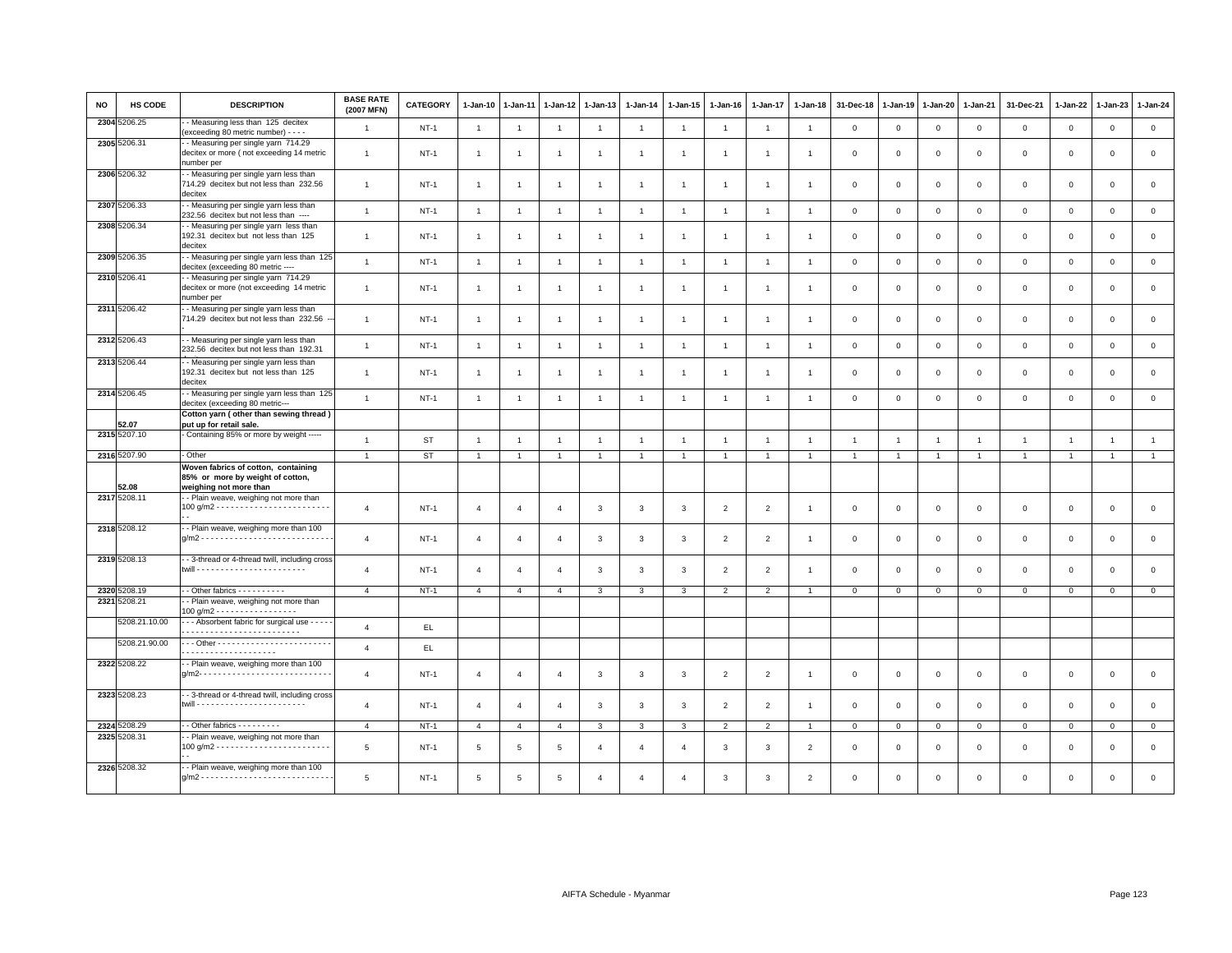| <b>NO</b> | HS CODE                      | <b>DESCRIPTION</b>                                                                                | <b>BASE RATE</b><br>(2007 MFN) | CATEGORY    | $1 - Jan-10$    | 1-Jan-11       | 1-Jan-12        | $1 - Jan-13$   | $1 - Jan-14$    | $1 - Jan-15$   | $1-Jan-16$     | 1-Jan-17                 | $1 - Jan-18$             | 31-Dec-18   | 1-Jan-19       | 1-Jan-20        | $1 - Jan-21$   | 31-Dec-21       | 1-Jan-22    | 1-Jan-23     | $1 - Jan-24$    |
|-----------|------------------------------|---------------------------------------------------------------------------------------------------|--------------------------------|-------------|-----------------|----------------|-----------------|----------------|-----------------|----------------|----------------|--------------------------|--------------------------|-------------|----------------|-----------------|----------------|-----------------|-------------|--------------|-----------------|
|           | 2327 5208.33                 | - 3-thread or 4-thread twill, including cross                                                     | 5                              | $NT-1$      | 5               | 5              | 5               | 4              | $\overline{a}$  | $\overline{4}$ | 3              | 3                        | $\overline{2}$           | $\mathbf 0$ | $\overline{0}$ | $\mathsf 0$     | $\mathbf 0$    | $\mathsf 0$     | $\mathbf 0$ | $\mathbf 0$  | $\mathbf 0$     |
|           | 2328 5208.39                 | - - Other fabrics - - - - - - -                                                                   | 5                              | <b>ST</b>   | $5\phantom{.0}$ | 5              | $5\overline{5}$ | 5              | $5\overline{5}$ | 5              | 5              | 5                        | 5                        | 5           | 5              | $5\overline{5}$ | 5              | $5\overline{5}$ | 5           | 5            | $5\phantom{.0}$ |
|           | 2329 5208.41                 | - - Plain weave, weighing not more than                                                           |                                |             |                 |                |                 |                |                 |                |                |                          |                          |             |                |                 |                |                 |             |              |                 |
|           |                              |                                                                                                   | $\overline{5}$                 | <b>NT-1</b> | 5               | 5              | 5               | $\overline{4}$ | $\overline{4}$  | $\overline{4}$ | 3              | 3                        | $\overline{2}$           | $\mathbf 0$ | $\mathbf 0$    | $\mathsf 0$     | $\mathsf 0$    | $\mathbf 0$     | $\mathsf 0$ | $\mathbf 0$  | $\mathbf 0$     |
|           | 2330 5208.42                 | - Plain weave, weighing more than 100                                                             | 5                              | $NT-1$      | 5               | 5              | 5               | $\overline{4}$ | $\overline{a}$  | $\overline{4}$ | 3              | 3                        | $\overline{2}$           | $\mathbf 0$ | $\overline{0}$ | $\mathbf 0$     | 0              | $\mathsf 0$     | 0           | $\mathbf 0$  | $\mathbf 0$     |
|           | 2331 5208.43                 | - 3-thread or 4-thread twill, including cross                                                     | 5                              | <b>NT-1</b> | 5               | 5              | 5               | 4              | $\overline{4}$  | $\overline{4}$ | 3              | 3                        | $\overline{2}$           | $\mathbf 0$ | $^{\circ}$     | $\mathbf 0$     | 0              | 0               | 0           | $\mathbf 0$  | $\mathbf 0$     |
|           | 2332 5208.49                 | - - Other fabrics - - -                                                                           | $5\overline{5}$                | $NT-1$      | 5               | 5              | 5               | $\overline{4}$ | $\overline{4}$  | $\overline{4}$ | 3              | 3                        | $\overline{2}$           | $\mathbf 0$ | $\mathbf 0$    | $\overline{0}$  | $\mathbf 0$    | $\mathbf 0$     | $\mathbf 0$ | $\mathbf 0$  | $\mathbf 0$     |
|           | 2333 5208.51                 | - Plain weave, weighing not more than                                                             |                                |             |                 |                |                 |                |                 |                |                |                          |                          |             |                |                 |                |                 |             |              |                 |
|           |                              |                                                                                                   | 5                              | $NT-1$      | 5               | 5              | 5               | $\overline{4}$ | $\overline{4}$  | $\overline{4}$ | $\mathbf{3}$   | 3                        | $\overline{2}$           | $\mathbf 0$ | $\overline{0}$ | $\mathbf 0$     | $\mathbf{0}$   | $\mathbf 0$     | $\mathbf 0$ | $\mathbf 0$  | $\mathbf 0$     |
|           | 2334 5208.52                 | - - Plain weave, weighing more than 100                                                           | 5                              | $NT-1$      | 5               | 5              | 5               | $\overline{4}$ | $\overline{4}$  | $\overline{4}$ | 3              | 3                        | $\overline{2}$           | $\mathbf 0$ | $\mathbf 0$    | $\mathbf 0$     | $\mathbf 0$    | $\mathsf 0$     | 0           | 0            | $\mathbf 0$     |
|           | 2335 5208.53                 | - 3-thread or 4-thread twill, including cross                                                     | 5                              | $NT-1$      | 5               | 5              | 5               | $\overline{4}$ | $\overline{4}$  | $\overline{4}$ | 3              | 3                        | $\overline{2}$           | $\mathbf 0$ | $\mathbf 0$    | $\mathbf 0$     | $\mathbf 0$    | $\mathsf 0$     | $\mathbf 0$ | $\mathsf 0$  | $\mathbf 0$     |
|           | 2336 5208.59                 | - - Other fabrics - - - - - - - - - - - -                                                         | 5                              | $NT-1$      | $5\phantom{.0}$ | $\overline{5}$ | 5               | $\overline{4}$ | $\overline{a}$  | $\overline{4}$ | 3              | 3                        | $\overline{2}$           | $\mathsf 0$ | $\mathbb O$    | $\mathbf 0$     | $\mathsf 0$    | $\mathsf 0$     | $\mathbf 0$ | $\mathsf 0$  | $\overline{0}$  |
|           | 52.09                        | Woven fabrics of cotton, containing<br>85% or more by weight of cotton,<br>weighing more than     |                                |             |                 |                |                 |                |                 |                |                |                          |                          |             |                |                 |                |                 |             |              |                 |
|           | 2337 5209.11                 | - - Plain weave - - - - - - - - -                                                                 | $\overline{4}$                 | $NT-1$      | $\overline{4}$  | $\overline{4}$ | $\overline{4}$  | $\mathbf{3}$   | 3               | $\mathbf{3}$   | $\overline{2}$ | 2                        | $\overline{1}$           | $\mathbf 0$ | $\mathbf 0$    | $\overline{0}$  | $\overline{0}$ | $\mathbf 0$     | $\mathbf 0$ | $\mathsf 0$  | $\overline{0}$  |
|           | 2338 5209.12                 | - 3-thread or 4-thread twill, including cross                                                     |                                |             |                 |                |                 |                |                 |                |                |                          |                          |             |                |                 |                |                 |             |              |                 |
|           |                              |                                                                                                   | $\overline{4}$                 | <b>NT-1</b> | $\overline{a}$  | $\overline{4}$ | $\overline{4}$  | 3              | 3               | 3              | $\overline{2}$ | $\overline{2}$           | $\overline{1}$           | $\mathbf 0$ | $^{\circ}$     | $\mathbf 0$     | $\mathbf 0$    | 0               | 0           | $\Omega$     | $\mathsf 0$     |
|           | 2339 5209.19                 | $\cdot$ - Other fabrics - - - - - - - - - - - -                                                   | $\overline{4}$                 | $NT-1$      | $\overline{4}$  | $\overline{4}$ | $\overline{4}$  | $\mathcal{R}$  | 3               | 3              | $\overline{2}$ | $\overline{2}$           | $\overline{1}$           | $\Omega$    | $\circ$        | $\mathbf{0}$    | $\Omega$       | $\mathbf 0$     | $\Omega$    | $\mathbf 0$  | $\mathbf{0}$    |
|           | 2340 5209.21                 | - - Plain weave - - - - - - - - - -                                                               | $\overline{4}$                 | $NT-1$      | $\overline{4}$  | 4              | 4               | 3              | 3               | 3              | $\overline{2}$ | $\overline{2}$           | $\overline{1}$           | 0           | $\mathbf 0$    | $\overline{0}$  | $\mathbf{0}$   | $\mathbf 0$     | 0           | $\mathbf 0$  | $\mathbf{0}$    |
|           | 2341 5209.22                 | - 3-thread or 4-thread twill, including cross                                                     | $\overline{4}$                 | $NT-1$      | $\overline{4}$  | $\overline{4}$ | $\overline{4}$  | 3              | 3               | 3              | $\overline{2}$ | $\overline{2}$           | $\overline{1}$           | $^{\circ}$  | $^{\circ}$     | $\mathbf 0$     | 0              | 0               | 0           | $\Omega$     | $\mathsf 0$     |
|           | 2342 5209.29                 | $\cdot$ - Other fabrics - - - - - -                                                               | $\overline{4}$                 | $NT-1$      | $\overline{4}$  | $\overline{4}$ | $\overline{4}$  | 3              | 3               | 3              | $\overline{2}$ | 2                        |                          | $\mathbf 0$ | $\mathbf{0}$   | $\mathbf{0}$    | $\mathbf{0}$   | $\mathbf 0$     | $\mathbf 0$ | $\mathbf 0$  | $\mathbf{0}$    |
|           | 2343 5209.31                 | - - Plain weave - - - - - - - - - - -                                                             | 5                              | $NT-1$      | 5               | 5              | 5               | $\overline{4}$ | $\overline{4}$  | $\overline{4}$ | 3              | 3                        | $\overline{2}$           | $\mathbf 0$ | $\mathbf{0}$   | $\overline{0}$  | $\mathbf{0}$   | $\mathbf{0}$    | 0           | $\mathbf 0$  | $\overline{0}$  |
|           | 2344 5209.32                 | - 3-thread or 4-thread twill, including cross                                                     | 5                              | $NT-1$      | 5               | 5              | 5               | $\overline{4}$ | $\overline{4}$  | $\overline{4}$ | 3              | 3                        | $\overline{2}$           | $^{\circ}$  | $^{\circ}$     | $\mathbf 0$     | 0              | 0               | 0           | $\Omega$     | $\mathsf 0$     |
|           | 2345 5209.39                 | - - Other fabrics - - - - - - -                                                                   | 5                              | EL.         |                 |                |                 |                |                 |                |                |                          |                          |             |                |                 |                |                 |             |              |                 |
|           | 2346 5209.41                 | - - Plain weave - - - - - - - - - - -                                                             | 5                              | <b>NT-1</b> | 5               | 5              | 5               | 4              | $\overline{4}$  | $\overline{4}$ | 3              | 3                        | $\overline{2}$           | 0           | $^{\circ}$     | $\mathbf 0$     | 0              | 0               | $^{\circ}$  | $^{\circ}$   | $\mathbf{0}$    |
| 2347      | 5209.42                      | $-Denim - - - - - - -$                                                                            | $\,$ 5 $\,$                    | $NT-1$      | $\overline{5}$  | 5              | 5               | $\overline{4}$ | $\overline{4}$  | $\overline{4}$ | $\mathbf{3}$   | 3                        | $\overline{2}$           | $\mathbf 0$ | $\,$ 0         | $\mathbb O$     | $\mathsf 0$    | $\mathsf 0$     | $\mathsf 0$ | $\mathsf 0$  | $\,0\,$         |
|           | 2348 5209.43                 | - Other fabrics of 3-thread or 4-thread<br>twill, including cross twill - - - - - - - - - - - - - | 5                              | $NT-1$      | 5               | 5              | 5               | $\overline{4}$ | $\overline{4}$  | $\overline{4}$ | 3              | 3                        | $\overline{2}$           | $\mathbf 0$ | $\mathbf 0$    | $\mathbf 0$     | $\mathbf 0$    | $\mathsf 0$     | $\mathbf 0$ | $\mathsf 0$  | $\mathsf 0$     |
|           | 2349 5209.49                 | - - Other fabrics - - - - - - -                                                                   | 5                              | <b>NT-1</b> | 5               | 5              | 5               | $\overline{4}$ | $\overline{4}$  | $\overline{4}$ | 3              | 3                        | $\overline{2}$           | 0           | $\mathbf 0$    | $\mathbf 0$     | $\mathbf{0}$   | $\mathbf 0$     | 0           | $\mathbf 0$  | $\overline{0}$  |
|           | 2350 5209.51<br>2351 5209.52 | - - Plain weave - - -<br>- 3-thread or 4-thread twill, including cross                            | 7.5<br>7.5                     | EL.<br>EL.  |                 |                |                 |                |                 |                |                |                          |                          |             |                |                 |                |                 |             |              |                 |
|           |                              | twill -<br>- - Other fabrics - - -                                                                | 7.5                            | EL.         |                 |                |                 |                |                 |                |                |                          |                          |             |                |                 |                |                 |             |              |                 |
|           | 2352 5209.59                 | Woven fabrics of cotton, containing                                                               |                                |             |                 |                |                 |                |                 |                |                |                          |                          |             |                |                 |                |                 |             |              |                 |
|           | 52.10                        | less than 85% by weight of cotton,<br>mixed mainly or solely                                      |                                |             |                 |                |                 |                |                 |                |                |                          |                          |             |                |                 |                |                 |             |              |                 |
|           | 2353 5210.11                 | - - Plain weave - - - - - - - - - - -                                                             | $\overline{4}$                 | <b>NT-1</b> | $\overline{4}$  | $\overline{4}$ | $\overline{4}$  | $\mathbf{3}$   | $\mathbf{3}$    | 3              | $\overline{2}$ | $\overline{2}$           | $\overline{1}$           | $\mathbf 0$ | $\mathbf 0$    | $\mathbf 0$     | $\mathbf 0$    | $\overline{0}$  | $\mathsf 0$ | $\mathsf 0$  | $\overline{0}$  |
|           | 2354 5210.12                 | - 3-thread or 4-thread twill, including cross                                                     | $\overline{4}$                 | <b>NT-1</b> | $\overline{4}$  | $\overline{4}$ | $\overline{4}$  | 3              | 3               | 3              | $\overline{2}$ | 2                        | $\overline{1}$           | $\mathbf 0$ | $\mathbf 0$    | $\mathbf 0$     | $\mathbf 0$    | $\mathsf 0$     | $\mathbf 0$ | $\mathsf 0$  | $\mathsf 0$     |
|           | 2355 5210.19                 | - - Other fabrics - - - - -                                                                       | $\overline{4}$                 | $NT-1$      | $\overline{4}$  | $\overline{4}$ | $\overline{4}$  | $\mathbf{3}$   | $\mathbf{3}$    | $\mathbf{3}$   | $\overline{2}$ | $\overline{2}$           | $\overline{1}$           | $\mathbf 0$ | $\overline{0}$ | $\mathbf 0$     | $\mathbf{0}$   | $\mathbf 0$     | $\mathbf 0$ | $\mathbf{0}$ | $\mathbf 0$     |
|           | 2356 5210.21                 | - - Plain weave - - - - - - - - - -                                                               | $\overline{4}$                 | <b>NT-1</b> | $\overline{4}$  | $\overline{4}$ | $\overline{4}$  | 3              | 3               | 3              | $\overline{2}$ | $\overline{2}$           | $\overline{1}$           | $\mathbf 0$ | $\,0\,$        | $\mathbf 0$     | $\mathbf 0$    | $\mathsf 0$     | $\mathsf 0$ | $\mathsf 0$  | $\mathbf 0$     |
|           | 2357 5210.22                 | - 3-thread or 4-thread twill, including cross                                                     | $\overline{4}$                 | <b>NT-1</b> | $\overline{4}$  | $\overline{4}$ | $\overline{4}$  | 3              | 3               | 3              | $\overline{2}$ | $\overline{2}$           | $\overline{1}$           | $\mathbf 0$ | $^{\circ}$     | $\mathbf 0$     | $\mathbf{0}$   | $\mathsf 0$     | $^{\circ}$  | $^{\circ}$   | $\mathsf 0$     |
|           | 2358 5210.29                 | -- Other fabrics ---------                                                                        | $\overline{4}$                 | $NT-1$      | $\overline{4}$  | $\overline{4}$ | $\overline{4}$  | 3              | $\mathcal{R}$   | 3              | $\overline{2}$ | $\overline{\phantom{a}}$ |                          | $\Omega$    | $\mathbf 0$    | $\mathbf 0$     | $\Omega$       | $\Omega$        | $\Omega$    | $\Omega$     | $\mathbf 0$     |
|           | 2359 5210.31                 | - - Plain weave - - - - - - - - - - - - -                                                         | 5                              | $NT-1$      | 5               | 5              | $\overline{5}$  | $\overline{4}$ | $\overline{4}$  | $\overline{4}$ | 3              | 3                        | $\overline{\phantom{0}}$ | $\Omega$    | $\Omega$       | $\Omega$        | $\Omega$       | $\mathbf 0$     | $\Omega$    | $\Omega$     | $\Omega$        |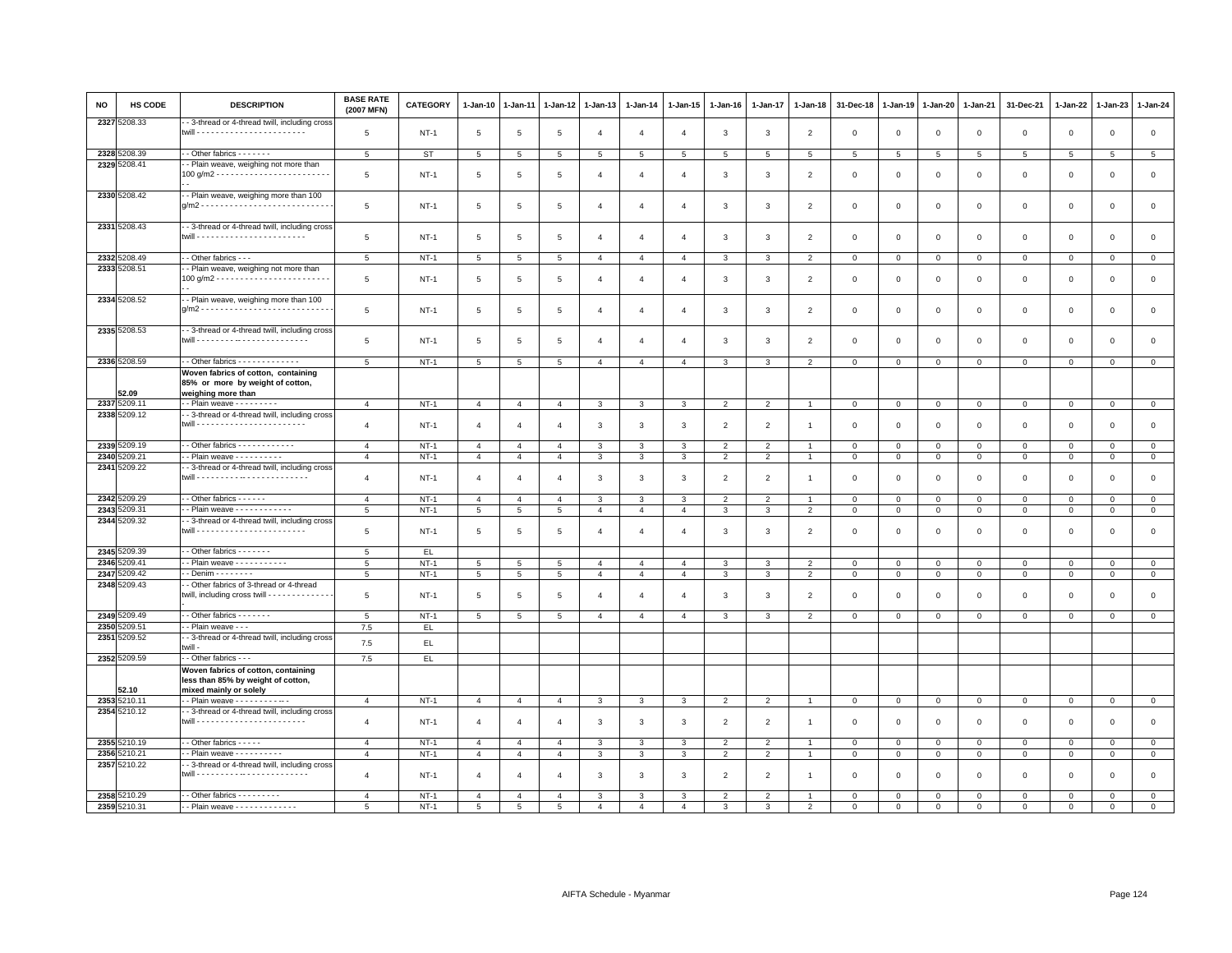| NO           | HS CODE                  | <b>DESCRIPTION</b>                                                                                  | <b>BASE RATE</b><br>(2007 MFN) | <b>CATEGORY</b>     | 1-Jan-10       | 1-Jan-11            | 1-Jan-12         | 1-Jan-13                         | 1-Jan-14                         | 1-Jan-15                         | 1-Jan-16       | 1-Jan-17                 | 1-Jan-18                         | 31-Dec-18                  | 1-Jan-19         | 1-Jan-20         | $1 - Jan-21$            | 31-Dec-21                   | 1-Jan-22                       | 1-Jan-23                    | 1-Jan-24                   |
|--------------|--------------------------|-----------------------------------------------------------------------------------------------------|--------------------------------|---------------------|----------------|---------------------|------------------|----------------------------------|----------------------------------|----------------------------------|----------------|--------------------------|----------------------------------|----------------------------|------------------|------------------|-------------------------|-----------------------------|--------------------------------|-----------------------------|----------------------------|
|              | 2360 5210.32             | - 3-thread or 4-thread twill, including cross                                                       | 5                              | $NT-1$              | 5              | 5                   | 5                | $\overline{4}$                   | $\overline{4}$                   | $\overline{4}$                   | $\mathbf{3}$   | $\mathbf{3}$             | $\overline{2}$                   | $\mathbf 0$                | $\mathbf 0$      | $\mathsf 0$      | $\mathbf 0$             | $\mathbf 0$                 | $\mathbf 0$                    | $\mathbf{0}$                | $\mathbf 0$                |
|              |                          |                                                                                                     |                                |                     |                |                     |                  |                                  |                                  |                                  |                |                          |                                  |                            |                  |                  |                         |                             |                                |                             |                            |
|              | 2361 5210.39             | - - Other fabrics - - - - - - -                                                                     | 5                              | $NT-1$              | 5              | 5                   | 5                | $\overline{4}$                   | $\overline{4}$                   | $\overline{4}$                   | 3              | 3                        | $\overline{2}$                   | $\mathbf 0$                | $\mathbf 0$      | $\mathbf 0$      | $\mathbf 0$             | $\mathbf 0$                 | $\mathbf 0$                    | $\Omega$                    | $\mathbf 0$                |
| 2362         | 5210.41<br>2363 5210.42  | - Plain weave - - - - - - - -<br>- 3-thread or 4-thread twill, including cross                      | $5\overline{5}$                | $NT-1$              | $\overline{5}$ | 5                   | $5\phantom{.0}$  | $\overline{4}$                   | $\overline{4}$                   | $\overline{4}$                   | 3              | 3                        | $\overline{2}$                   | $\mathbf 0$                | $\mathsf 0$      | $\mathbf 0$      | $\mathbf 0$             | $\mathsf 0$                 | $\mathbf 0$                    | $\mathbf 0$                 | $\mathbf 0$                |
|              |                          |                                                                                                     | 5                              | $NT-1$              | 5              | 5                   | 5                | $\overline{4}$                   | $\overline{4}$                   | $\overline{4}$                   | $\mathbf{3}$   | $\mathbf{3}$             | $\overline{2}$                   | $\mathbf 0$                | $\Omega$         | $\mathbf 0$      | $\mathbf{0}$            | $\mathbf 0$                 | $\mathbf 0$                    | $\mathbf{0}$                | $\mathbf{0}$               |
|              | 2364 5210.49             | - Other fabrics - - - - - -                                                                         | 5                              | $NT-1$              | 5              | 5                   | 5                | $\overline{4}$                   | $\overline{4}$                   | $\overline{a}$                   | 3              | 3                        | $\overline{2}$                   | $\mathbf 0$                | $\mathbf 0$      | $\mathbf 0$      | $\overline{0}$          | $\Omega$                    | $\Omega$                       | $\Omega$                    | $\mathbf 0$                |
| 2365         | 5210.51                  | - Plain weave - - - - - - -                                                                         | 7.5                            | $NT-1$              | 7.5            | 7.5                 | 7.5              | $6\phantom{.0}$                  | $\,6\,$                          | $\overline{5}$                   | 5              | 5                        | 3                                | $\mathbf 0$                | $\,0\,$          | $\,0\,$          | $\overline{0}$          | $\mathsf 0$                 | $\mathbf 0$                    | $\mathsf 0$                 | $\overline{0}$             |
|              | 2366 5210.52             | - 3-thread or 4-thread twill, including cross                                                       | 7.5                            | $NT-1$              | 7.5            | 7.5                 | 7.5              | 6                                | 6                                | 5                                | -5             | 5                        | 3                                | $\mathbf 0$                | $\mathbf 0$      | $\mathbf 0$      | $\mathbf 0$             | $\mathsf 0$                 | $\mathbf 0$                    | $\mathbf{0}$                | $\mathbf 0$                |
|              | 2367 5210.59             | - - Other fabrics - - - - - - - - - -                                                               | 7.5                            | $NT-1$              | 7.5            | 7.5                 | 7.5              | 6                                | 6                                | 5 <sub>5</sub>                   | 5              | 5                        | 3                                | $\mathbf 0$                | $\mathbf 0$      | $\mathbf 0$      | $\mathbf 0$             | $\mathbf 0$                 | $\mathbf 0$                    | $\mathbf 0$                 | $\mathbf{0}$               |
|              | 52.11                    | Woven fabrics of cotton, containing<br>less than 85% by weight of cotton,<br>mixed mainly or solely |                                |                     |                |                     |                  |                                  |                                  |                                  |                |                          |                                  |                            |                  |                  |                         |                             |                                |                             |                            |
|              | 2368 5211.11             | - Plain weave - - - - -                                                                             | $\overline{4}$                 | $NT-1$              | $\overline{4}$ | $\overline{4}$      | $\overline{4}$   | $\mathbf{3}$                     | 3                                | 3                                | $\overline{2}$ | $\overline{2}$           |                                  | $\mathbf 0$                | 0                | $\mathbf 0$      | $\circ$                 | $\mathsf 0$                 | $\overline{0}$                 | $\mathbf{0}$                | $\mathsf 0$                |
|              | 2369 5211.12             | - 3-thread or 4-thread twill, including cross                                                       |                                |                     |                |                     |                  |                                  |                                  |                                  |                |                          |                                  |                            |                  |                  |                         |                             |                                |                             |                            |
|              |                          |                                                                                                     | $\overline{4}$                 | $NT-1$              | $\overline{4}$ | $\overline{4}$      | $\overline{4}$   | 3                                | 3                                | 3                                | $\overline{2}$ | $\overline{2}$           | $\overline{1}$                   | $\mathbf 0$                | $\mathbf 0$      | $\mathsf 0$      | $\mathbf 0$             | $\mathsf 0$                 | $\mathbf 0$                    | $\mathbf 0$                 | $\mathsf 0$                |
|              | 2370 5211.19             | $-$ Other fabrics $        -$                                                                       | $\overline{4}$                 | $NT-1$              | $\overline{4}$ | $\overline{4}$      | $\overline{4}$   | 3                                | 3                                | 3                                | $\overline{2}$ | $\overline{2}$           |                                  | $\mathbf 0$                | $\mathbf 0$      | $\mathbf 0$      | $\mathbf 0$             | $\mathbf 0$                 | $\mathbf 0$                    | $\mathbf 0$                 | $\mathbf 0$                |
| 2371         | 211.21                   | - Plain weave - - - - - - - -                                                                       | $\overline{4}$                 | $NT-1$              | $\overline{4}$ | $\overline{4}$      | $\overline{4}$   | $\mathbf{3}$                     | 3                                | $\mathbf{3}$                     | $\overline{2}$ | $\overline{2}$           | $\mathbf{1}$                     | $\mathbf 0$                | $\mathbf 0$      | $\mathbf 0$      | $\overline{0}$          | $\mathsf 0$                 | $\mathbf{0}$                   | $\mathbf{O}$                | $\mathbf{0}$               |
|              | 2372 5211.22             | - 3-thread or 4-thread twill, including cross                                                       | $\overline{4}$                 | $NT-1$              | $\overline{4}$ | $\overline{4}$      | $\overline{4}$   | $\mathbf{3}$                     | 3                                | 3                                | $\overline{2}$ | $\overline{2}$           | $\overline{1}$                   | $\mathbf 0$                | $\mathbf 0$      | $\mathsf 0$      | $\mathbf 0$             | $\mathsf 0$                 | $\overline{0}$                 | $\mathbf 0$                 | $\mathbf 0$                |
|              | 2373 5211.29             | - - Other fabrics - - - - -                                                                         | $\overline{4}$                 | $NT-1$              | $\overline{4}$ | $\overline{4}$      | $\overline{4}$   | $\mathbf{3}$                     | 3                                | 3                                | $\overline{2}$ | $\overline{2}$           |                                  | $\mathbf 0$                | $\mathbf 0$      | $\mathbf 0$      | $\mathbf 0$             | $\mathbf 0$                 | $\mathbf 0$                    | $\overline{0}$              | $\mathbf 0$                |
| 2374         | 211.31                   | - Plain weave - - - - - - -                                                                         | 5                              | $NT-1$              | 5              | 5                   | 5                | $\overline{4}$                   | $\overline{4}$                   | $\overline{4}$                   | 3              | 3                        | $\overline{2}$                   | $\mathbf 0$                | 0                | $\mathbf 0$      | $\mathbf 0$             | $\mathbf 0$                 | $\mathbf{0}$                   | $\Omega$                    | $\circ$                    |
| 2375         | 5211.32                  | 3-thread or 4-thread twill, including cross<br>hwill                                                | 5                              | <b>ST</b>           | 5              | 5                   | 5                | 5                                | 5                                | 5                                | 5              | 5                        | 5                                | 5                          | 5                | 5                | 5                       | 5                           | 5                              | 5                           | 5                          |
|              | 2376 5211.39             | - Other fabrics - - - - - - -                                                                       | 5                              | $NT-1$              | 5              | $\overline{5}$      | $\overline{5}$   | $\overline{4}$                   | $\overline{4}$                   | $\overline{4}$                   | $\mathcal{R}$  | 3                        | $\overline{\phantom{0}}$         | $\mathbf 0$                | $\mathbf 0$      | $\mathsf 0$      | $\mathbf 0$             | $\mathbf{0}$                | $\Omega$                       | $\mathbf{0}$                | $\circ$                    |
|              | 2377 5211.41             | - Plain weave:                                                                                      |                                |                     |                |                     |                  |                                  |                                  |                                  |                |                          |                                  |                            |                  |                  |                         |                             |                                |                             |                            |
|              | 5211.41.10.00            | Ikat fabrics -------                                                                                | 5                              | NT-1                | 5              | 5                   | 5                | 4                                | $\overline{4}$                   | 4                                | 3              | 3                        | $\overline{2}$                   | $^{\circ}$                 | $\mathbf 0$      | $\mathbf 0$      | $\mathbf 0$             | $\mathbf 0$                 | $\mathbf 0$                    | $\Omega$                    | $\mathbf{0}$               |
| 2378         | 5211.41.90.00<br>5211.42 | . - - Other - - - - - - - - - - - -<br>- Denim - - - - - - - - - - - - -                            | 5                              | $NT-1$<br>$NT-1$    | 5<br>5         | $\overline{5}$<br>5 | 5<br>$\,$ 5 $\,$ | $\overline{4}$<br>$\overline{4}$ | $\overline{4}$<br>$\overline{4}$ | $\overline{4}$<br>$\overline{4}$ | 3<br>3         | 3<br>3                   | $\overline{2}$<br>$\overline{2}$ | $\mathbf 0$<br>$\mathbf 0$ | $\mathbf 0$      | $\mathbf 0$      | $\mathbf{0}$<br>$\,0\,$ | $\mathbf{0}$<br>$\mathsf 0$ | $\mathbf 0$<br>$\mathbf 0$     | $\mathbf{0}$<br>$\mathbf 0$ | $\mathbf 0$<br>$\mathsf 0$ |
|              | 2379 5211.43             | - Other fabrics of 3-thread or 4-thread                                                             | $\overline{5}$                 |                     |                |                     |                  |                                  |                                  |                                  |                |                          |                                  |                            | $\mathsf 0$      | $\mathbf 0$      |                         |                             |                                |                             |                            |
|              |                          | twill, including cross twill - - - - - - - - - - - - -                                              | $\overline{5}$                 | <b>NT-1</b>         | 5              | 5                   | 5                | $\overline{4}$                   | $\overline{4}$                   | $\overline{4}$                   | 3              | 3                        | $\overline{2}$                   | $\mathbf 0$                | $\mathbf 0$      | $\mathbf 0$      | $\mathbf 0$             | $\mathsf 0$                 | 0                              | $\mathbf 0$                 | $\mathbf 0$                |
|              | 2380 5211.49             | - Other fabrics - - - - - - - - - -                                                                 | 5                              | $NT-1$              | 5              | 5                   | 5                | $\overline{4}$                   | $\overline{4}$                   | $\overline{4}$                   | 3              | 3                        | $\overline{2}$                   | $\mathbf{0}$               | $\mathbf{0}$     | $\mathbf 0$      | $\mathbf{0}$            | $\mathbf 0$                 | $\mathbf{0}$                   | $\mathbf{0}$                | $\mathsf 0$                |
|              | 2381 5211.51             | - Plain weave - - - - - - -                                                                         | 7.5                            | $NT-1$              | 7.5            | 7.5                 | 7.5              | 6                                | 6                                | 5                                | 5              | 5                        | 3                                | $\mathbf 0$                | $\mathbf 0$      | $\mathbf 0$      | $\mathbf 0$             | $\mathbf 0$                 | $\mathbf 0$                    | $\mathbf 0$                 | $\mathsf 0$                |
|              | 2382 5211.52             | - 3-thread or 4-thread twill, including cross                                                       | 7.5                            | <b>NT-1</b>         | 7.5            | 7.5                 | 7.5              | 6                                | 6                                | 5                                | 5              | 5                        | 3                                | $\mathbf 0$                | $\mathbf 0$      | $\mathbf 0$      | $\mathsf 0$             | $\mathsf 0$                 | 0                              | $^{\circ}$                  | $\mathbf 0$                |
|              | 2383 5211.59             | - Other fabrics - - - - - - - - - - -                                                               | 7.5                            | <b>ST</b>           | 7.5            | 7.5                 | 7.5              | 7.5                              | $6\phantom{.0}$                  | 6                                | 6              | 6                        | 5                                | $\overline{5}$             | 5                | 5                | 5                       | 5                           | $5\overline{5}$                | 5                           | $5\overline{5}$            |
|              | 52.12                    | Other woven fabrics of cotton.                                                                      |                                |                     |                |                     |                  |                                  |                                  |                                  |                |                          |                                  |                            |                  |                  |                         |                             |                                |                             |                            |
| 2384         | 5212.11                  | $-$ Unbleached $     -$                                                                             | $\overline{4}$                 | $NT-1$              | $\overline{4}$ | $\overline{4}$      | $\overline{4}$   | 3                                | 3                                | 3                                | $\overline{2}$ | $\overline{\phantom{0}}$ |                                  | $\mathbf 0$                | $\mathbf 0$      | $\mathbf 0$      | $\mathbf{0}$            | $\mathbf 0$                 | $\mathbf 0$                    | $\mathbf{0}$                | $\mathbf{0}$               |
| 2385         | 5212.12                  | - Bleached - - - - - - - - - - - -                                                                  | $\overline{4}$                 | $NT-1$              | $\overline{4}$ | $\overline{4}$      | $\overline{4}$   | 3                                | 3                                | 3                                | $\overline{2}$ | $\overline{2}$           |                                  | $\mathbf 0$                | $\mathbf 0$      | $\mathsf 0$      | $\mathbf 0$             | $\mathsf 0$                 | $\mathbf 0$                    | $\mathbf 0$                 | $\mathbf 0$                |
| 2386<br>2387 | 3212.13<br>212.14        | - Dyed<br>- Of yarns of different colours - - - - - -                                               | 5<br>5                         | <b>ST</b><br>$NT-1$ | 5<br>5         | 5<br>5              | 5<br>5           | 5<br>$\overline{4}$              | 5<br>$\overline{4}$              | 5<br>$\overline{4}$              | 5<br>3         | 5<br>3                   | 5<br>$\overline{2}$              | 5<br>$\mathbf 0$           | 5<br>$\mathbf 0$ | 5<br>$\mathsf 0$ | 5<br>$\mathbf 0$        | 5<br>$\mathbf 0$            | $5\overline{5}$<br>$\mathbf 0$ | -5<br>$\mathbf 0$           | 5<br>$\mathsf 0$           |
| 2388         | 5212.15                  |                                                                                                     | 7.5                            | $NT-1$              | 7.5            | 7.5                 | 7.5              | 6                                | 6                                | 5                                | 5              | 5                        | 3                                | $\mathbf{0}$               | $\mathbf 0$      | $\mathbf 0$      | $\mathbf 0$             | $\mathbf 0$                 | $\mathbf{0}$                   | $\Omega$                    | $\mathbf{0}$               |
| 2389         | 212.21                   |                                                                                                     | $\mathbf{A}$                   | $NT-1$              | $\overline{4}$ | $\mathbf{A}$        | $\mathbf{A}$     | 3                                | 3                                | 3                                | $\overline{2}$ | $\overline{2}$           | $\overline{1}$                   | $\overline{0}$             | $\mathbf 0$      | $\mathbf 0$      | $\overline{0}$          | $\mathbf 0$                 | $\Omega$                       | $\mathbf{0}$                | $\mathbf{0}$               |
| 2390         | 212.22                   | - Bleached - - - - - - - - - - - -                                                                  | $\overline{4}$                 | $NT-1$              | $\overline{4}$ | $\overline{4}$      | $\overline{4}$   | 3                                | 3                                | 3                                | $\overline{2}$ | $\overline{2}$           |                                  | $\mathbf 0$                | $\overline{0}$   | $\mathbf{0}$     | $\mathbf 0$             | $\mathsf 0$                 | $\Omega$                       | $\Omega$                    | $\mathbf 0$                |
| 2391         | 212.23                   | - Dyed - - - - - - - - - - - - - -                                                                  | 5                              | $NT-1$              | 5              | 5                   | 5                | $\overline{4}$                   | $\overline{4}$                   | $\overline{4}$                   | 3              | 3                        | $\overline{2}$                   | $\overline{0}$             | $\mathbf 0$      | $\mathbf 0$      | $\mathbf{0}$            | $\mathbf 0$                 | $\mathbf 0$                    | $\mathbf{0}$                | $\mathbf{0}$               |
| 2392         | 212.24                   | - Of yarns of different colours - - - - - -                                                         | 5                              | $NT-1$              | 5              | 5                   | 5                | 4                                | $\overline{4}$                   | 4                                | 3              | 3                        | $\overline{2}$                   | $\mathbf 0$                | $\mathbf 0$      | $\mathbf 0$      | $\mathbf 0$             | 0                           | 0                              | $\mathbf 0$                 | 0                          |
| 2393         | 3212.25                  | $\overline{\cdot}$ Printed $\cdot \cdot \cdot \cdot \cdot$                                          | 7.5                            | $NT-1$              | $7.5\,$        | $7.5\,$             | $7.5\,$          | 6                                | 6                                | 5 <sup>5</sup>                   | 5              | 5                        | 3                                | $\mathbf 0$                | $\,0\,$          | $\,0\,$          | $\,0\,$                 | $\mathbf{0}$                | $\mathsf 0$                    | $\mathbf 0$                 | $\circ$                    |
|              | 53.01                    | Flax, raw or processed but not spun;<br>flax tow and waste (including yarn                          |                                |                     |                |                     |                  |                                  |                                  |                                  |                |                          |                                  |                            |                  |                  |                         |                             |                                |                             |                            |
|              | 2394 5301.10             | waste and garnetted<br>- Flax, raw or retted --------                                               | 0.5                            | $NT-1$              | 0.5            | 0.5                 | 0.5              | 0.5                              | 0.5                              | 0.5                              | 0.5            | 0.5                      | 0.5                              | $\mathbf 0$                | $\mathbf 0$      | $\mathbf 0$      | $\mathbf 0$             | $\mathbf 0$                 | $^{\circ}$                     | $\mathbf 0$                 | $\mathbf 0$                |
| 2395         | 301.21                   | - Broken or scutched - - - - -                                                                      | 0.5                            | $NT-1$              | 0.5            | 0.5                 | 0.5              | 0.5                              | 0.5                              | 0.5                              | 0.5            | 0.5                      | 0.5                              | $\mathbf 0$                | $\mathbf 0$      | $\mathbf 0$      | $\mathbf{0}$            | $\Omega$                    | $\Omega$                       | $\Omega$                    | $\mathsf 0$                |
| 2396         | 5301.29                  | - Other - - - - - - - - - - - -                                                                     | 0.5                            | $NT-1$              | 0.5            | 0.5                 | 0.5              | 0.5                              | 0.5                              | 0.5                              | 0.5            | 0.5                      | 0.5                              | $^{\circ}$                 | $\mathbf 0$      | $\mathbf 0$      | $\mathbf 0$             | 0                           | 0                              | $\mathbf 0$                 | $\mathbf 0$                |
|              | 2397 5301.30             | Flax tow and waste - - - - - - - -                                                                  | 0.5                            | $NT-1$              | 0.5            | 0.5                 | $0.5\,$          | 0.5                              | 0.5                              | 0.5                              | 0.5            | 0.5                      | 0.5                              | $\mathsf 0$                | $\mathbf 0$      | $\mathbf 0$      | $\overline{0}$          | $\mathsf 0$                 | $\mathsf 0$                    | $\mathbf 0$                 | $\overline{0}$             |
|              |                          | True hemp (Cannabis sativa L), raw or<br>processed but not spun; tow and waste                      |                                |                     |                |                     |                  |                                  |                                  |                                  |                |                          |                                  |                            |                  |                  |                         |                             |                                |                             |                            |
|              | 53.02                    | of true hemp                                                                                        |                                |                     |                |                     |                  |                                  |                                  |                                  |                |                          |                                  |                            |                  |                  |                         |                             |                                |                             |                            |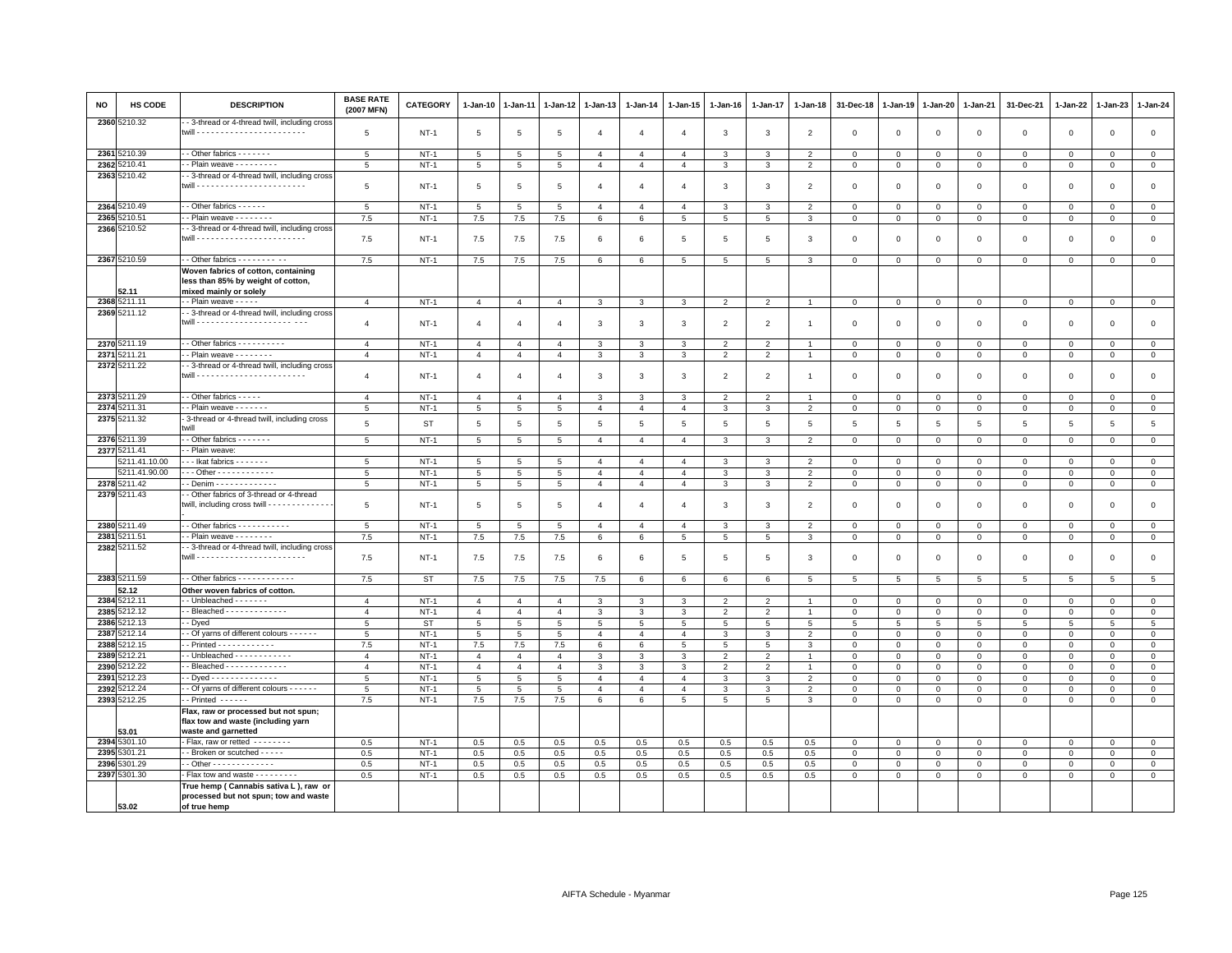| <b>NO</b> | <b>HS CODE</b>       | <b>DESCRIPTION</b>                                                                                   | <b>BASE RATE</b><br>(2007 MFN) | <b>CATEGORY</b> | $1 - Jan-10$   | $1-Jan-11$     | 1-Jan-12       | 1-Jan-13       | $1-Jan-14$               | 1-Jan-15       | $1-Jan-16$     | 1-Jan-17       | $1-Jan-18$            | 31-Dec-18    | 1-Jan-19       | 1-Jan-20       | 1-Jan-21     | 31-Dec-21    | 1-Jan-22     | $1-Jan-23$   | $1 - Jan-24$   |
|-----------|----------------------|------------------------------------------------------------------------------------------------------|--------------------------------|-----------------|----------------|----------------|----------------|----------------|--------------------------|----------------|----------------|----------------|-----------------------|--------------|----------------|----------------|--------------|--------------|--------------|--------------|----------------|
| 2398      | 5302.10              | True hemp, raw or retted - - - - - - - -                                                             | 0.5                            | $NT-1$          | 0.5            | 0.5            | 0.5            | 0.5            | 0.5                      | 0.5            | 0.5            | 0.5            | 0.5                   | $\Omega$     | $\Omega$       | $\overline{0}$ | $\mathbf{0}$ | $\mathbf 0$  | $\mathbf 0$  | $\Omega$     | $\mathbf 0$    |
|           | 2399 5302.90         | . Other - - - - - - - - - - - - - - - -                                                              | 0.5                            | $NT-1$          | 0.5            | 0.5            | 0.5            | 0.5            | 0.5                      | 0.5            | 0.5            | 0.5            | 0.5                   | 0            | $\mathbf 0$    | $\mathsf 0$    | $\mathsf 0$  | 0            | 0            | 0            | $\mathbf 0$    |
|           | 53.03                | Jute and other textile bast fibres<br>(excluding flax, true hemp and ramie),<br>raw or processed but |                                |                 |                |                |                |                |                          |                |                |                |                       |              |                |                |              |              |              |              |                |
|           | 2400 5303.10         | - Jute and other textile bast fibres, raw - -                                                        | 0.5                            | $NT-1$          | 0.5            | 0.5            | 0.5            | 0.5            | 0.5                      | 0.5            | 0.5            | 0.5            | 0.5                   | $\mathbf 0$  | $\overline{0}$ | $\mathbf 0$    | $\mathbf 0$  | $\mathsf 0$  | $\mathbf 0$  | $\mathbf 0$  | $\mathbf 0$    |
|           | 2401 5303.90         | $-$ Other - - - - - - - - - - - -                                                                    | 0.5                            | $NT-1$          | 0.5            | 0.5            | 0.5            | 0.5            | 0.5                      | 0.5            | 0.5            | 0.5            | 0.5                   | $\mathbf 0$  | $\mathbf 0$    | $\overline{0}$ | $\mathbf{0}$ | $\mathbf 0$  | $\mathbf 0$  | $\mathbf 0$  | $\mathbf{0}$   |
|           |                      | Sisal and other textile fibres of the                                                                |                                |                 |                |                |                |                |                          |                |                |                |                       |              |                |                |              |              |              |              |                |
|           | 53.04                | genus Agave, raw or processed but<br>not spun; tow and                                               |                                |                 |                |                |                |                |                          |                |                |                |                       |              |                |                |              |              |              |              |                |
|           | 2402 5304.10         | Sisal and other textile fibres of the genus                                                          | 0.5                            | $NT-1$          | 0.5            | 0.5            | 0.5            | 0.5            | 0.5                      | 0.5            | 0.5            | 0.5            | 0.5                   | $\mathbf 0$  | $\Omega$       | $\mathbf{0}$   | $\mathbf 0$  | $\mathbf 0$  | $\mathbf 0$  | $\mathbf 0$  | $\mathbf{0}$   |
|           | 2403 5304.90         | - Other - - - - - - - - - - - - - - -                                                                | 0.5                            | $NT-1$          | 0.5            | 0.5            | 0.5            | 0.5            | 0.5                      | 0.5            | 0.5            | 0.5            | 0.5                   | $\Omega$     | $\Omega$       | $\mathbf 0$    | $\mathbf 0$  | $\Omega$     | $\Omega$     | $\Omega$     | $\mathbf 0$    |
|           |                      | Coconut, abaca (Manila hemp or Musa                                                                  |                                |                 |                |                |                |                |                          |                |                |                |                       |              |                |                |              |              |              |              |                |
|           | 53.05                | textilis Nee), ramie and other vegetable<br>textile fibres,                                          |                                |                 |                |                |                |                |                          |                |                |                |                       |              |                |                |              |              |              |              |                |
|           | 2404 5305.11         | - - Raw - - - - - - - - - - - - - -                                                                  | 0.5                            | $NT-1$          | 0.5            | 0.5            | 0.5            | 0.5            | 0.5                      | 0.5            | 0.5            | 0.5            | 0.5                   | 0            | $\mathbf 0$    | $\mathbf 0$    | 0            | 0            | 0            | 0            | $\mathbf{0}$   |
|           | 2405 5305.19         | -- Other -----------                                                                                 | 0.5                            | $NT-1$          | 0.5            | 0.5            | 0.5            | 0.5            | 0.5                      | 0.5            | 0.5            | 0.5            | 0.5                   | $\mathbf{0}$ | $\circ$        | $\mathbf{0}$   | $\mathbf{0}$ | $\mathbf{0}$ | $\mathbf 0$  | $\mathbf{0}$ | $\mathbf 0$    |
|           | 2406 5305.21         | - Raw - - - - - - - - - - -                                                                          | 0.5                            | $NT-1$          | 0.5            | 0.5            | 0.5            | 0.5            | 0.5                      | 0.5            | 0.5            | 0.5            | 0.5                   | $\Omega$     | $\Omega$       | $\mathbf{0}$   | $\mathbf{0}$ | $\mathbf 0$  | $\Omega$     | $\mathbf 0$  | $\mathsf 0$    |
| 2407      | 5305.29              | $-$ Other - - - - - - - - - - - - - -                                                                | 0.5                            | $NT-1$          | 0.5            | 0.5            | 0.5            | 0.5            | 0.5                      | 0.5            | 0.5            | 0.5            | 0.5                   | $\mathbf 0$  | $\mathbf 0$    | $\mathbf{0}$   | $\Omega$     | 0            | $\Omega$     | 0            | $\mathbf 0$    |
|           | 2408 5305.90         | - Other - - - - - - - - - - - - - -                                                                  | 0.5                            | $NT-1$          | 0.5            | 0.5            | 0.5            | 0.5            | 0.5                      | 0.5            | 0.5            | 0.5            | 0.5                   | $\Omega$     | $\Omega$       | $\mathbf{0}$   | $\mathbf 0$  | $\mathbf 0$  | $\mathbf 0$  | $\mathbf 0$  | $\mathsf 0$    |
|           | 53.06                | Flax yarn.                                                                                           |                                |                 |                |                |                |                |                          |                |                |                |                       |              |                |                |              |              |              |              |                |
| 2409      | 5306.10              | $-Single - - - - - - - - - - - - -$                                                                  | 3                              | $NT-1$          | 3              | 3              | 3              | 3              | 3                        | 3              | $\overline{2}$ | $\overline{2}$ | $\blacktriangleleft$  | $\mathbf 0$  | $\mathbf 0$    | $\mathbf 0$    | $\mathbf 0$  | 0            | $^{\circ}$   | $^{\circ}$   | $\mathbf{0}$   |
|           | 2410 5306.20         | - Multiple (folded) or cabled - - - -                                                                | 3                              | $NT-1$          | $\mathbf{3}$   | 3              | 3              | 3              | $\mathbf{3}$             | 3              | $\overline{2}$ | 2              | $\overline{1}$        | $\mathbf 0$  | $\mathbf{0}$   | $\mathbf{0}$   | $\mathbf{0}$ | $\mathbf 0$  | $\mathbf 0$  | $\mathbf 0$  | $\mathbf 0$    |
|           |                      | Yarn of jute or of other textile bast                                                                |                                |                 |                |                |                |                |                          |                |                |                |                       |              |                |                |              |              |              |              |                |
|           | 53.07                | fibres of heading 53.03.                                                                             |                                |                 |                |                |                |                |                          |                |                |                |                       |              |                |                |              |              |              |              |                |
|           | 2411 5307.10         | $-Single - - - - - - - - - - -$                                                                      | 3                              | $NT-1$          | 3              | 3              | 3              | 3              | 3                        | 3              | $\overline{2}$ | $\overline{2}$ |                       | $\mathbf 0$  | $\mathbf 0$    | $\mathbf 0$    | $\mathbf 0$  | $\mathbf 0$  | $^{\circ}$   | $^{\circ}$   | $\mathbf 0$    |
|           | 2412 5307.20         | - Multiple (folded) or cabled - - - -                                                                | 3                              | $NT-1$          | $\mathbf{3}$   | 3              | 3              | 3              | 3                        | 3              | $\overline{2}$ | 2              | $\overline{1}$        | $\mathbf 0$  | $\mathbf{0}$   | $\mathbf 0$    | $\mathbf{0}$ | $\mathsf 0$  | $\mathbf 0$  | $\mathbf 0$  | $\mathsf 0$    |
|           |                      | Yarn of other vegetable textile fibres;                                                              |                                |                 |                |                |                |                |                          |                |                |                |                       |              |                |                |              |              |              |              |                |
|           | 53.08                | paper yarn.                                                                                          |                                |                 |                |                |                |                |                          |                |                |                |                       |              |                |                |              |              |              |              |                |
|           | 2413 5308.10         | Coir yarn - -                                                                                        | 1.5                            | <b>ST</b>       | 1.5            | 1.5            | 1.5            | $1.5\,$        | 1.5                      | 1.5            | 1.5            | 1.5            | 1.5<br>$\overline{1}$ | 1.5          | 1.5            | 1.5            | 1.5          | 1.5          | 1.5          | 1.5          | 1.5            |
|           | 2414 5308.20         | True hemp yarn - - - - - - -                                                                         | 3                              | $NT-1$          | $\mathbf{3}$   | $\mathbf{3}$   | 3              | $\mathbf{3}$   | $\mathbf{3}$             | $\mathbf{3}$   | $\overline{2}$ | $\overline{2}$ |                       | $\mathbf 0$  | $\mathbf{0}$   | $\mathbf{0}$   | $\mathbf{0}$ | $\mathbf{0}$ | $\mathbf 0$  | $\mathbf 0$  | $\mathsf 0$    |
|           | 2415 5308.90         | - Other - - - - - - - - - -                                                                          | 3                              | $NT-1$          | $\mathbf{3}$   | 3              | 3              | 3              | 3                        | 3              | $\overline{2}$ | $\overline{2}$ | $\overline{1}$        | $\mathbf 0$  | $\mathbf 0$    | $\mathbf 0$    | $\mathbf 0$  | $\mathsf 0$  | $\mathbf 0$  | $\mathsf 0$  | $\mathbf 0$    |
|           | 53.09<br>2416 5309.1 | Woven fabrics of flax.<br>-- Unbleached or bleached - - - - - -                                      | $\overline{4}$                 | $NT-1$          | $\overline{4}$ | $\overline{4}$ | $\overline{4}$ | 3              | 3                        | 3              | $\overline{2}$ | 2              |                       | $\Omega$     | $\Omega$       | $\mathbf{0}$   | $\mathbf 0$  | $\mathbf 0$  | $\Omega$     | $\mathbf 0$  | $\mathsf 0$    |
|           | 2417 5309.19         | $-$ Other $      -$                                                                                  | $\overline{4}$                 | $NT-1$          | $\overline{4}$ | $\overline{4}$ | $\overline{4}$ | 3              | 3                        | 3              | $\overline{2}$ | 2              |                       | $\mathbf 0$  | $\mathbf 0$    | 0              | $\mathbf 0$  | $\mathsf 0$  | 0            | $\mathbf 0$  | $\mathbf 0$    |
|           | 2418 5309.21         | - Unbleached or bleached - - - - -                                                                   | $\overline{4}$                 | $NT-1$          | $\overline{4}$ | $\overline{4}$ | $\overline{4}$ | $\mathbf{3}$   | $\mathbf{3}$             | 3              | $\overline{2}$ | $\overline{2}$ | $\overline{1}$        | $\mathbf{0}$ | $\mathbf{0}$   | $\overline{0}$ | $\mathbf{0}$ | $\mathbf{0}$ | $\mathbf{0}$ | $\mathbf{0}$ | $\overline{0}$ |
|           | 2419 5309.29         | - - Other - - - - - - - - - - - - - - - - -                                                          | $\overline{4}$                 | $NT-1$          | $\overline{4}$ | $\overline{a}$ | $\overline{a}$ | $\mathbf{3}$   | $\mathbf{3}$             | $\mathbf{3}$   | $\overline{2}$ | $\overline{2}$ | $\overline{1}$        | $\mathbf{0}$ | $\mathbf{0}$   | $\overline{0}$ | $\Omega$     | $\mathbf{0}$ | $\Omega$     | $\mathbf{0}$ | $\mathbf 0$    |
|           | 53.10                | Woven fabrics of jute or of other textile<br>bast fibres of heading 53.03.                           |                                |                 |                |                |                |                |                          |                |                |                |                       |              |                |                |              |              |              |              |                |
|           | 2420 5310.10         | - Unbleached - - - - - - - - - - -                                                                   | 3                              | $NT-1$          | 3              | 3              | 3              | 3              | 3                        | 3              | $\overline{2}$ | $\overline{2}$ |                       | 0            | $^{\circ}$     | $\mathbf 0$    | 0            | 0            | 0            | 0            | $\mathbf 0$    |
| 2421      | 5310.90              | $-$ Other - - - - - - - - -                                                                          | 3                              | $NT-1$          | $\mathbf{3}$   | $\mathbf{3}$   | 3              | 3              | $\mathbf{3}$             | 3              | 2              | 2              |                       | $\mathbf 0$  | $\overline{0}$ | $\mathbf{0}$   | $\mathbf{0}$ | $\mathbf 0$  | $\Omega$     | $\mathbf 0$  | $\mathsf 0$    |
|           | 2422 5311.00         | Woven fabrics of other vegetable textile<br>fibres; woven fabrics of paper yarn - - -                | $\overline{4}$                 | $NT-1$          | $\overline{4}$ | $\overline{4}$ | $\overline{4}$ | 3              | $\mathbf{3}$             | 3              | $\overline{2}$ | 2              | $\overline{1}$        | $\Omega$     | $\Omega$       | $\mathbf 0$    | $\mathbf 0$  | $\mathbf 0$  | $\mathbf 0$  | $\mathbf 0$  | $\mathsf 0$    |
|           | 54.01                | Sewing thread of man-made filaments,<br>whether or not put up for retail sale.                       |                                |                 |                |                |                |                |                          |                |                |                |                       |              |                |                |              |              |              |              |                |
|           | 2423 5401.10         | - Of synthetic filaments - - - - - - - -                                                             | $\overline{2}$                 | $NT-1$          | 2              | 2              | 2              | 2              | 2                        | 2              | 2              | 2              |                       | $\mathbf{0}$ | $\mathbf{0}$   | $\mathbf{0}$   | $\mathbf{0}$ | $\mathbf 0$  | $\mathbf{0}$ | $\mathbf{0}$ | $\mathbf{0}$   |
|           | 2424 5401.20         | - Of artificial filaments:                                                                           |                                |                 |                |                |                |                |                          |                |                |                |                       |              |                |                |              |              |              |              |                |
|           | 5401.20.10.00        | - - Put up for retail sale - - - -                                                                   | $\overline{2}$                 | $NT-1$          | $\overline{2}$ | $\mathcal{P}$  | $\overline{2}$ | $\overline{2}$ | $\overline{2}$           | 2              | $\mathcal{P}$  | $\overline{2}$ |                       | $\mathbf 0$  | $\mathbf 0$    | $\mathbf{0}$   | $\mathbf{0}$ | $\Omega$     | $\Omega$     | $\Omega$     | $\mathbf 0$    |
|           | 5401.20.20.00        | - Not put up for retail sale - - - -                                                                 | $\overline{2}$                 | $NT-1$          | $\overline{2}$ | 2              | $\overline{2}$ | 2              | $\overline{2}$           | $\overline{2}$ | 2              | 2              | $\overline{1}$        | $\mathbf{0}$ | $\mathbf{0}$   | $\mathbf{0}$   | $\mathbf{0}$ | $\mathbf{0}$ | $\mathbf 0$  | $\mathbf{0}$ | $\circ$        |
|           | 54.02                | Synthetic filament yarn ( other than<br>sewing thread ), not put up for retail<br>sale, including    |                                |                 |                |                |                |                |                          |                |                |                |                       |              |                |                |              |              |              |              |                |
|           | 2425 5402.10         | High tenacity yarn of nylon or other                                                                 | $\overline{2}$                 | $NT-1$          | $\overline{2}$ | $\overline{2}$ | $\overline{2}$ | $\overline{2}$ | $\overline{2}$           | $\overline{2}$ | $\overline{2}$ | 2              | $\overline{1}$        | $\Omega$     | $\Omega$       | $\mathbf{0}$   | $\mathbf 0$  | $\mathbf 0$  | $\mathbf 0$  | $\mathbf 0$  | $\circ$        |
|           | 2426 5402.20         | - High tenacity yarn of polyesters - - - - -                                                         | 2                              | $NT-1$          | $\overline{2}$ | $\mathcal{P}$  | $\overline{2}$ | $\overline{2}$ | $\overline{2}$           | $\overline{2}$ | $\overline{2}$ | $\mathfrak{p}$ | $\overline{1}$        | $\Omega$     | $\Omega$       | $\mathbf 0$    | $\mathbf 0$  | 0            | 0            | $\Omega$     | $\circ$        |
|           | 2427 5402.31         | - Of nylon or other polyamides, measuring                                                            |                                |                 |                |                |                |                |                          |                |                |                |                       |              |                |                |              |              |              |              |                |
|           |                      | per single yarn not more than 50 tex - -                                                             | $\overline{2}$                 | $NT-1$          | $\overline{2}$ | $\overline{2}$ | $\overline{2}$ | $\overline{2}$ | $\overline{\phantom{0}}$ | $\overline{2}$ | $\overline{2}$ | $\overline{2}$ | $\overline{1}$        | $\Omega$     | $\mathbf 0$    | $\mathbf 0$    | $\mathbf 0$  | $\mathbf 0$  | $\mathbf 0$  | $\mathbf 0$  | $\Omega$       |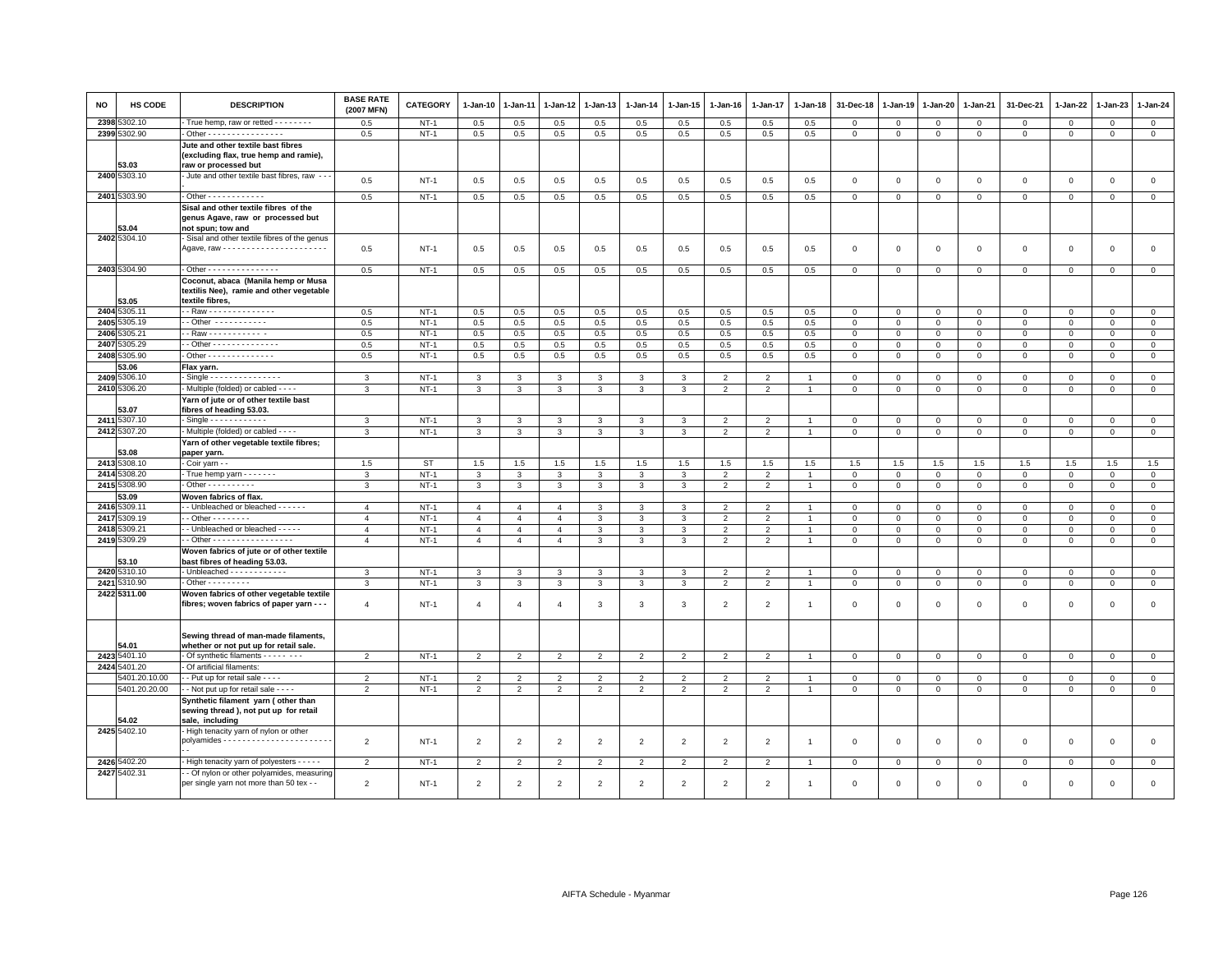| NO | <b>HS CODE</b> | <b>DESCRIPTION</b>                                                                                    | <b>BASE RATE</b><br>(2007 MFN) | <b>CATEGORY</b> | 1-Jan-10       | $1-Jan-11$     | 1-Jan-12       | $1 - Jan-13$   | $1-Jan-14$     | $1 - Jan-15$   | $1 - Jan-16$   | $1 - Jan-17$    | 1-Jan-18       | 31-Dec-18   | $1 - Jan-19$ | 1-Jan-20     | 1-Jan-21     | 31-Dec-21    | $1 - Jan-22$   | 1-Jan-23     | $1 - Jan-24$   |
|----|----------------|-------------------------------------------------------------------------------------------------------|--------------------------------|-----------------|----------------|----------------|----------------|----------------|----------------|----------------|----------------|-----------------|----------------|-------------|--------------|--------------|--------------|--------------|----------------|--------------|----------------|
|    | 2428 5402.32   | - Of nylon or other polyamides, measuring<br>per single yarn more than 50 tex - -                     | $\overline{2}$                 | $NT-1$          | $\overline{2}$ | $\overline{2}$ | $\overline{2}$ | $\overline{2}$ | $\overline{2}$ | $\overline{2}$ | $\overline{2}$ | $\overline{2}$  | $\overline{1}$ | $\mathsf 0$ | $\Omega$     | $\mathsf 0$  | $\mathsf 0$  | $\mathsf 0$  | $\overline{0}$ | $\mathsf 0$  | $\mathsf 0$    |
|    | 2429 5402.33   | - - Of polyesters - - - - - - - - - -                                                                 | $\overline{2}$                 | $NT-1$          | $\overline{2}$ | $\overline{2}$ | $\overline{2}$ | $\overline{2}$ | $\overline{2}$ | $\overline{2}$ | $\overline{2}$ | $\overline{2}$  | $\overline{1}$ | $\mathbf 0$ | 0            | 0            | $\mathbf 0$  | $\mathbf 0$  | $\mathbf{0}$   | 0            | $\mathbf 0$    |
|    | 2430 5402.39   | - Other - - - - - - - - - - - - - - -                                                                 | $\overline{2}$                 | $NT-1$          | 2              | $\overline{2}$ | 2              | $\overline{2}$ | $\overline{2}$ | $\overline{2}$ | $\overline{2}$ | $\overline{2}$  | $\overline{1}$ | $\mathbf 0$ | $\mathsf 0$  | $\Omega$     | $\mathbf 0$  | $\Omega$     | $\circ$        | $\Omega$     | $\overline{0}$ |
|    | 2431 5402.41   | - Of nylon or other polyamides - - - - - -                                                            | $\overline{2}$                 | $NT-1$          | $\overline{2}$ | $\overline{2}$ | $\overline{2}$ | $\overline{2}$ | $\overline{2}$ | $\overline{2}$ | $\overline{2}$ | $\overline{2}$  | $\overline{1}$ | $\mathbf 0$ | $\mathsf 0$  | $\circ$      | $\circ$      | $\mathbf 0$  | $\mathbf 0$    | $\circ$      | $\mathsf 0$    |
|    | 2432 5402.42   | - Of polyesters, partially oriented - - -                                                             | $\overline{2}$                 | $NT-1$          | $\overline{2}$ | $\overline{2}$ | $\overline{2}$ | $\overline{2}$ | $\overline{2}$ | $\overline{2}$ | $\overline{2}$ | $\overline{2}$  | $\overline{1}$ | $\mathbf 0$ | $\mathsf 0$  | $\mathsf 0$  | $\mathbf 0$  | $\mathbf{0}$ | $\Omega$       | $\mathbf 0$  | $\mathbf 0$    |
|    | 2433 5402.43   | - Of polyesters, other - - - - - -                                                                    | $\overline{2}$                 | $NT-1$          | 2              | $\overline{2}$ | $\overline{2}$ | 2              | $\overline{2}$ | $\overline{2}$ | $\overline{2}$ | $\overline{2}$  | $\overline{1}$ | $\,0\,$     | $\mathsf 0$  | $\mathsf 0$  | $\mathsf 0$  | $\mathbf{0}$ | $\mathbf 0$    | $\mathbf{0}$ | $\mathsf 0$    |
|    | 2434 5402.49   | $-$ Other $       -$                                                                                  | $\overline{2}$                 | $NT-1$          | $\overline{2}$ | $\overline{2}$ | $\overline{2}$ | $\overline{2}$ | $\overline{2}$ | $\overline{2}$ | $\overline{2}$ | $\overline{2}$  | $\overline{1}$ | $\mathbf 0$ | $\mathsf 0$  | $\mathsf 0$  | $\mathbf 0$  | $\mathbf 0$  | $\mathsf 0$    | $\mathbf 0$  | $\mathsf 0$    |
|    | 2435 5402.51   | - Of nylon or other polyamides - - - -                                                                | $\overline{2}$                 | $NT-1$          | $\overline{2}$ | $\overline{2}$ | $\overline{2}$ | $\overline{2}$ | $\overline{2}$ | $\overline{2}$ | $\overline{2}$ | $\overline{2}$  | $\mathbf{1}$   | $\mathbf 0$ | $\mathbf 0$  | $^{\circ}$   | $\mathbf 0$  | $\mathbf 0$  | $\mathbf{0}$   | $^{\circ}$   | $\circ$        |
|    | 2436 5402.52   | $\cdot$ - Of polyesters $\cdot$ - $\cdot$ - $\cdot$ - $\cdot$ - $\cdot$ - $\cdot$                     | $\overline{2}$                 | $NT-1$          | $\overline{2}$ | $\overline{2}$ | $\overline{2}$ | $\overline{2}$ | $\overline{2}$ | $\overline{2}$ | $\overline{2}$ | $\overline{2}$  | $\overline{1}$ | $\mathbf 0$ | 0            | 0            | $\mathbf 0$  | $\mathbf 0$  | $\Omega$       | $\mathbf 0$  | $\mathbf 0$    |
|    | 2437 5402.59   | $-$ Other - - - - - - - - - -                                                                         | $\overline{2}$                 | $NT-1$          | $\overline{2}$ | $\overline{2}$ | 2              | $\overline{2}$ | $\overline{2}$ | 2              | $\overline{2}$ | $\overline{2}$  | $\mathbf{1}$   | $\mathbf 0$ | $\Omega$     | $\Omega$     | $\mathsf 0$  | $\mathbf{0}$ | $\Omega$       | $\Omega$     | $\mathsf 0$    |
|    | 2438 5402.61   | - Of nylon or other polyamides - - - - -                                                              | $\overline{2}$                 | $NT-1$          | $\overline{2}$ | $\overline{2}$ | $\overline{2}$ | $\overline{2}$ | $\overline{2}$ | $\overline{2}$ | $\overline{2}$ | $\overline{2}$  | $\overline{1}$ | $\mathsf 0$ | $\mathsf 0$  | $\mathsf 0$  | $\mathbf 0$  | $\mathsf 0$  | $\mathbf 0$    | $\mathbf 0$  | $\mathsf 0$    |
|    | 2439 5402.62   |                                                                                                       | $\overline{2}$                 | $NT-1$          | $\overline{2}$ | $\overline{2}$ | $\overline{2}$ | $\overline{2}$ | $\overline{2}$ | $\overline{2}$ | $\overline{2}$ | $\overline{2}$  | $\overline{1}$ | $\mathbf 0$ | $\mathsf 0$  | $\mathsf{O}$ | $\mathsf 0$  | $\mathbf 0$  | 0              | $\mathbf 0$  | $\mathsf 0$    |
|    | 2440 5402.69   | - Other - - - - - - - - - - - - - -                                                                   | 2                              | $NT-1$          | 2              | 2              | 2              | 2              | 2              | 2              | 2              | 2               | $\overline{1}$ | $\mathbf 0$ | $\mathbf 0$  | $\mathbf 0$  | $\mathbf 0$  | $\mathbf{0}$ | $\mathbf 0$    | $\mathbf{0}$ | $\circ$        |
|    | 54.03          | Artificial filament yarn (other than<br>sewing thread ), not put up for retail<br>sale, including     |                                |                 |                |                |                |                |                |                |                |                 |                |             |              |              |              |              |                |              |                |
|    | 2441 5403.10   | - High tenacity yarn of viscose rayon - -                                                             | $\overline{2}$                 | $NT-1$          | $\overline{2}$ | $\overline{2}$ | $\overline{2}$ | $\overline{2}$ | $\overline{2}$ | $\overline{2}$ | $\overline{2}$ | $\overline{2}$  | $\overline{1}$ | $\mathbf 0$ | 0            | $\Omega$     | $\mathbf{0}$ | $\mathbf{0}$ | $\circ$        | $\mathbf 0$  | $\circ$        |
|    | 2442 5403.20   | - Textured yarn - - - -                                                                               | $\overline{2}$                 | $NT-1$          | $\overline{2}$ | $\overline{2}$ | $\overline{2}$ | $\overline{2}$ | $\overline{2}$ | $\overline{2}$ | $\overline{2}$ | $\overline{2}$  | $\overline{1}$ | $\mathbf 0$ | $\mathsf 0$  | $\circ$      | $\mathbf 0$  | $\mathsf 0$  | $\circ$        | $\mathbf 0$  | $\circ$        |
|    | 2443 5403.31   | - Of viscose rayon, untwisted or with a<br>twist not exceeding 120 turns per metre -                  | $\overline{2}$                 | $NT-1$          | $\overline{2}$ | $\overline{2}$ | $\overline{2}$ | $\overline{2}$ | $\overline{2}$ | $\overline{2}$ | $\overline{2}$ | $\overline{2}$  | $\overline{1}$ | $\mathbf 0$ | $\mathbf 0$  | $\mathsf 0$  | $\mathbf 0$  | $\mathbf 0$  | $\mathbf 0$    | $\mathbf 0$  | $\mathsf 0$    |
|    | 2444 5403.32   | - Of viscose rayon, with a twist exceeding<br>120 turns per metre - - - - - - - - - - - - - - -       | $\overline{2}$                 | $NT-1$          | $\overline{2}$ | $\overline{2}$ | $\overline{2}$ | $\overline{2}$ | $\overline{2}$ | $\overline{2}$ | $\overline{2}$ | $\overline{2}$  | $\overline{1}$ | $\mathsf 0$ | $\mathbf 0$  | $\mathbf 0$  | $\mathbf 0$  | $\mathsf 0$  | $\mathbf 0$    | $\mathbf 0$  | $\mathsf 0$    |
|    | 2445 5403.33   | - Of cellulose acetate - - - - - - - -                                                                | 2                              | $NT-1$          | $\overline{2}$ | $\overline{2}$ | $\overline{2}$ | 2              | $\overline{2}$ | $\overline{2}$ | $\overline{2}$ | $\overline{2}$  | $\overline{1}$ | $\mathbf 0$ | $\mathbf 0$  | $\mathbf 0$  | $\mathbf 0$  | $\mathbf{0}$ | $\mathbf 0$    | $\mathbf{0}$ | $\mathbf{0}$   |
|    | 2446 5403.39   | $-$ Other $      -$                                                                                   | $\overline{2}$                 | $NT-1$          | $\overline{2}$ | $\overline{2}$ | $\overline{2}$ | $\overline{2}$ | 2              | $\overline{2}$ | $\overline{2}$ | -2              | -1             | $\mathbf 0$ | $\Omega$     | $\Omega$     | $\mathbf 0$  | $\Omega$     | $\Omega$       | $\Omega$     | $\mathbf{0}$   |
|    | 2447 5403.41   | - - Of viscose rayon - - - - - - - - - - -                                                            | $\overline{2}$                 | $NT-1$          | $\overline{2}$ | $\overline{2}$ | $\overline{2}$ | $\overline{2}$ | $\overline{2}$ | $\overline{2}$ | $\overline{2}$ | $\overline{2}$  | $\overline{1}$ | $\mathbf 0$ | $\mathsf 0$  | $\mathsf 0$  | $\mathbf 0$  | $\mathbf 0$  | $\mathsf 0$    | $\mathbf 0$  | $\mathbf 0$    |
|    | 2448 5403.42   | - Of cellulose acetate - - - - - -                                                                    | $\overline{2}$                 | $NT-1$          | $\overline{2}$ | $\overline{2}$ | $\overline{2}$ | $\overline{2}$ | $\overline{2}$ | $\overline{2}$ | $\overline{2}$ | $\overline{2}$  | $\overline{1}$ | $\mathbf 0$ | $\Omega$     | $\Omega$     | $\mathbf 0$  | $\mathbf 0$  | $\mathbf 0$    | $\circ$      | $\mathbf 0$    |
|    | 2449 5403.49   | - Other - - - - - - - - - - - - - -                                                                   | $\overline{2}$                 | $NT-1$          | $\overline{2}$ | $\overline{2}$ | $\overline{2}$ | $\overline{2}$ | $\overline{2}$ | $\overline{2}$ | $\overline{2}$ | $\overline{2}$  | $\overline{1}$ | $\mathbf 0$ | $\mathsf 0$  | $\mathsf 0$  | $\mathsf 0$  | $\mathbf 0$  | $\mathsf 0$    | $\mathbf 0$  | $\mathbf 0$    |
|    | 54.04          | Synthetic monofilament of 67 decitex<br>or more and of which no cross -<br>sectional dimension        |                                |                 |                |                |                |                |                |                |                |                 |                |             |              |              |              |              |                |              |                |
|    | 2450 5404.10   | - Monofilament - - - - - - - - - - - -                                                                | $\overline{\phantom{0}}$       | $NT-1$          | $\overline{2}$ | $\overline{2}$ | $\overline{2}$ | 2              | $\overline{2}$ | $\overline{2}$ | $\overline{2}$ | $\overline{2}$  | $\overline{1}$ | $\mathbf 0$ | $\Omega$     | $\mathsf 0$  | $\mathsf 0$  | $\mathbf{0}$ | $\mathbf 0$    | $\mathbf 0$  | $\mathbf 0$    |
|    | 2451 5404.90   | Other - -                                                                                             | $\overline{2}$                 | EL.             |                |                |                |                |                |                |                |                 |                |             |              |              |              |              |                |              |                |
|    | 2452 5405.00   | Artificial monofilament of 67 decitex or<br>more and of which no cross - sectional<br>dimension -     | $\overline{2}$                 | $NT-1$          | $\overline{2}$ | $\overline{2}$ | $\overline{2}$ | $\overline{2}$ | $\overline{2}$ | $\overline{2}$ | $\overline{2}$ | $\overline{2}$  | -1             | $\mathbf 0$ | $\Omega$     | $\mathsf 0$  | $\mathsf 0$  | $\mathbf 0$  | $\mathbf 0$    | $\mathbf 0$  | $\mathsf 0$    |
|    | 54.06          | Man-made filament yarn (other than<br>sewing thread), put up for retail sale.                         |                                |                 |                |                |                |                |                |                |                |                 |                |             |              |              |              |              |                |              |                |
|    | 2453 5406.10   | - Synthetic filament yarn - - - - - -                                                                 | $\overline{2}$                 | $NT-1$          | $\overline{2}$ | $\overline{2}$ | $\overline{2}$ | $\overline{2}$ | $\overline{2}$ | $\overline{2}$ | $\overline{2}$ | $\overline{2}$  | $\overline{1}$ | $\mathbf 0$ | 0            | $\circ$      | $\mathsf 0$  | $\mathbf 0$  | $\mathsf 0$    | $\mathbf 0$  | $\mathsf 0$    |
|    | 2454 5406.20   | Artificial filament yarn - - - - - -                                                                  | $\overline{2}$                 | $NT-1$          | $\overline{2}$ | $\overline{2}$ | $\overline{2}$ | $\overline{2}$ | $\overline{2}$ | $\overline{2}$ | $\overline{2}$ | $\overline{2}$  | $\mathbf{1}$   | $\mathsf 0$ | $\mathsf 0$  | $\mathbf{O}$ | $\mathsf 0$  | $\mathsf 0$  | $\mathbf 0$    | $\mathsf 0$  | $\circ$        |
|    | 4.07           | Woven fabrics of synthetic filament<br>yarn, including woven fabrics obtained<br>from materials of    |                                |                 |                |                |                |                |                |                |                |                 |                |             |              |              |              |              |                |              |                |
|    | 2455 5407.10   | - Woven fabrics obtained from high<br>tenacity yarn of nylon or other polyamides<br>or of polyesters: |                                |                 |                |                |                |                |                |                |                |                 |                |             |              |              |              |              |                |              |                |
|    | 5407.10.11.00  | - - Tyre woven fabrics and conveyor duck                                                              | 15                             | $NT-1$          | 15             | 12.5           | 12.5           | 10             | 10             | 7.5            | 7.5            | 5               | 5              | $\mathbf 0$ | $\mathbf 0$  | $\mathbf 0$  | $\mathbf{0}$ | $\mathbf{0}$ | $\mathbf 0$    | $\mathbf 0$  | $\mathbf 0$    |
|    | 5407.10.19.00  | $\cdot$ - - Other - - - - - - - - -                                                                   | 15                             | $NT-1$          | 15             | 12.5           | 12.5           | 10             | 10             | 7.5            | 7.5            | 5               | 5              | $\mathbf 0$ | $\circ$      | $\mathbf{0}$ | $\mathbf 0$  | $\mathbf 0$  | $\circ$        | $\mathbf 0$  | $\mathbf{0}$   |
|    |                | - Other                                                                                               |                                |                 |                |                |                |                |                |                |                |                 |                |             |              |              |              |              |                |              |                |
|    | 5407.10.91.00  | - - Tyre woven fabrics and conveyor duck                                                              | 15                             | $NT-1$          | 15             | 12.5           | 12.5           | 10             | 10             | 7.5            | 7.5            | 5               | 5              | $\mathsf 0$ | $\mathsf 0$  | $\mathsf 0$  | $\mathsf 0$  | $\mathsf 0$  | $\mathbf{0}$   | $\mathbf 0$  | $\mathsf 0$    |
|    | 5407.10.99.00  | $-$ - Other - - - - - - - -                                                                           | 15                             | $NT-1$          | 15             | 12.5           | 12.5           | 10             | 10             | 7.5            | 7.5            | 5               | 5              | $\mathsf 0$ | $\mathbf 0$  | $\mathbf 0$  | $\mathbf 0$  | $\mathbf 0$  | $\mathbf 0$    | $\mathbf{0}$ | $\mathsf 0$    |
|    | 2456 5407.20   | Woven fabrics obtained from strip or the                                                              |                                |                 |                |                |                |                |                |                |                |                 |                |             |              |              |              |              |                |              |                |
|    | 5407.20.10.00  | $-$ Unbleached $       -$                                                                             | 15                             | $NT-1$          | 15             | 12.5           | 12.5           | 10             | 10             | 7.5            | $7.5\,$        | $\overline{5}$  | 5              | $\mathbf 0$ | $\mathbf 0$  | $^{\circ}$   | $\mathbf{0}$ | $\mathbf 0$  | $\mathbf 0$    | $\mathbf{0}$ | $\mathbf{0}$   |
|    | 5407.20.90.00  | $-$ Other $  -$                                                                                       | 15                             | $NT-1$          | 15             | 12.5           | 12.5           | 10             | 10             | 7.5            | 7.5            | 5               | 5              | $\mathbf 0$ | $\mathbf 0$  | 0            | $\mathbf 0$  | $\mathbf 0$  | $\mathbf 0$    | $\mathbf 0$  | $\mathbf{0}$   |
|    | 2457 5407.30   | Fabrics specified in Note 9 to Section XI -                                                           | 15                             | $NT-1$          | 15             | 12.5           | 12.5           | 10             | 10             | 7.5            | 7.5            | $5\phantom{.0}$ | 5              | $\mathsf 0$ | $\mathsf 0$  | $\mathsf 0$  | $\mathbf 0$  | $\mathsf 0$  | $\mathbf{0}$   | $\mathbf{0}$ | $\mathsf 0$    |
|    | 2458 5407.41   | - Unbleached or bleached:                                                                             |                                |                 |                |                |                |                |                |                |                |                 |                |             |              |              |              |              |                |              |                |
|    | 5407.41.10.00  | -- Woven nylon mesh fabric of untwisted<br>filament yarn suitable for use as<br>reinforcing           | 15                             | $NT-1$          | 15             | 12.5           | 12.5           | 10             | 10             | 7.5            | 7.5            | 5               | 5              | $\mathbf 0$ | $\mathbf 0$  | $\mathsf 0$  | $\mathsf 0$  | $\mathbf 0$  | $\mathbf 0$    | $\mathbf 0$  | $\mathsf 0$    |
|    | 5407.41.90.00  | $- - -$ Other - - - - - - - -                                                                         | 15                             | $NT-1$          | 15             | 12.5           | 12.5           | 10             | 10             | 7.5            | 7.5            | $\overline{5}$  | 5              | $\Omega$    | $\Omega$     | $\Omega$     | $\Omega$     | $\Omega$     | $\Omega$       | $\Omega$     | $\Omega$       |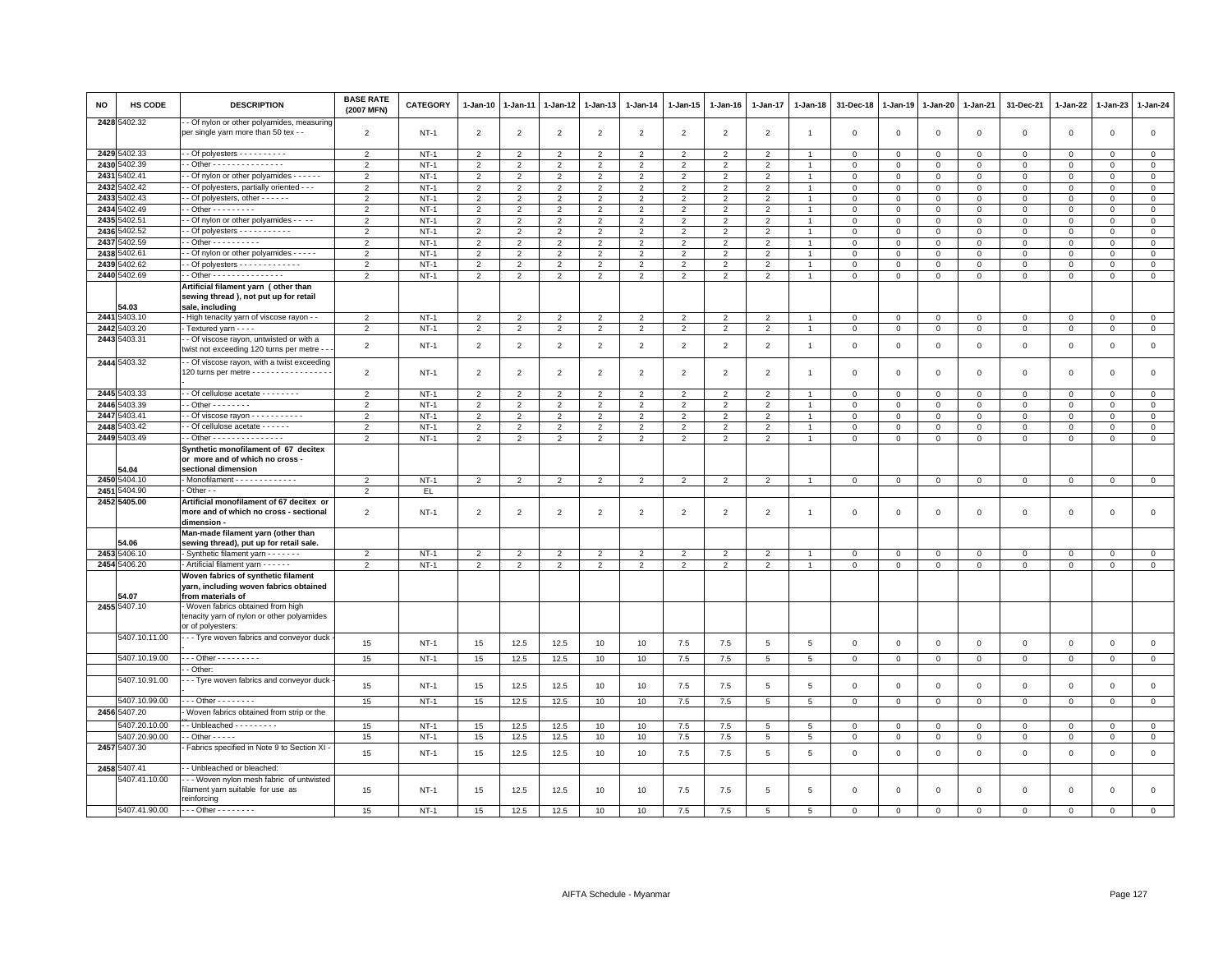| <b>NO</b> | HS CODE                        | <b>DESCRIPTION</b>                                                                                     | <b>BASE RATE</b><br>(2007 MFN) | CATEGORY         | 1-Jan-10                     | 1-Jan-11     | $1 - Jan-12$ | 1-Jan-13 | $1-Jan-14$ | 1-Jan-15   | $1 - Jan-16$                     | $1 - Jan-17$                     | $1 - Jan-18$        | 31-Dec-18                                 | $1 - Jan-19$               | 1-Jan-20                   | 1-Jan-21                | 31-Dec-21               | 1-Jan-22                 | 1-Jan-23               | 1-Jan-24                   |
|-----------|--------------------------------|--------------------------------------------------------------------------------------------------------|--------------------------------|------------------|------------------------------|--------------|--------------|----------|------------|------------|----------------------------------|----------------------------------|---------------------|-------------------------------------------|----------------------------|----------------------------|-------------------------|-------------------------|--------------------------|------------------------|----------------------------|
|           | 2459 5407.42                   | - Dyed - - - - - -                                                                                     | 15                             | $NT-1$           | 15                           | 12.5         | 12.5         | 10       | 10         | 7.5        | 7.5                              | 5                                | 5                   | $^{\circ}$                                | $^{\circ}$                 | $^{\circ}$                 | $^{\circ}$              | $\Omega$                | $\mathbf 0$              | $\Omega$               | $\mathbf 0$                |
|           | 2460 5407.43                   | Of yarns of different colours - - - - -                                                                | 15                             | $NT-1$           | 15                           | 12.5         | 12.5         | 10       | 10         | 7.5        | 7.5                              | 5                                | $\overline{5}$      | $\mathsf 0$                               | $\,0\,$                    | $\mathbf 0$                | 0                       | $\mathbf 0$             | $\mathbf 0$              | $^{\circ}$             | $\overline{0}$             |
|           | 2461 5407.44<br>2462 5407.51   | - Printed - - - - - - - - - - - -                                                                      | 15                             | $NT-1$           | 15                           | 12.5         | 12.5         | 10       | 10         | 7.5        | 7.5                              | 5                                | $\overline{5}$      | $\overline{\mathbf{0}}$                   | $\mathbf{0}$               | $\mathbf 0$                | $\mathbf{0}$            | $\mathsf 0$             | $\mathbf 0$              | $\mathsf 0$            | $\mathbf 0$                |
|           | 5407.51.10.00                  | - Unbleached or bleached:<br>- - Unbleached - - - - - -                                                | 15                             | $NT-1$           | 15                           | 12.5         | 12.5         | 10       | 10         | 7.5        | 7.5                              | 5                                | 5                   | $\overline{0}$                            | $\overline{0}$             | $\mathbf 0$                | $\mathbf{0}$            | $\mathbf 0$             | $\mathbf 0$              | $\mathbf{0}$           | $\circ$                    |
|           | 5407.51.90.00                  | $-$ - Other - - - - - - - - -                                                                          | 15                             | $NT-1$           | 15                           | 12.5         | 12.5         | 10       | 10         | 7.5        | 7.5                              | 5                                | 5                   | $\mathsf 0$                               | $\mathbf 0$                | $\mathbf 0$                | $\Omega$                | $\mathbf 0$             | $\Omega$                 | $\Omega$               | $\mathsf 0$                |
|           | 2463 5407.52                   | - Dyed - - - - - - - - - - -                                                                           | 15                             | $NT-1$           | 15                           | 12.5         | 12.5         | 10       | 10         | 7.5        | 7.5                              | 5                                | $\overline{5}$      | $\overline{\mathbf{0}}$                   | $\mathbf 0$                | $\mathbf 0$                | $\mathsf 0$             | $\mathsf 0$             | $\mathbf 0$              | $\mathsf 0$            | $\mathsf 0$                |
|           | 2464 5407.53                   | - Of yarns of different colours - - - - -                                                              | 15                             | NT-              | 15                           | 12.5         | 12.5         | 10       | 10         | 7.5        | 7.5                              | 5                                | $\overline{5}$      | $\mathbf 0$                               | $\mathbf 0$                | $\mathsf 0$                | $\mathbf 0$             | $\mathsf 0$             | $\mathbf 0$              | $^{\circ}$             | $\mathsf 0$                |
|           | 2465 5407.54                   | $-$ Printed $- -$                                                                                      | 15                             | EL.              |                              |              |              |          |            |            |                                  |                                  |                     |                                           |                            |                            |                         |                         |                          |                        |                            |
|           | 2466 5407.61                   | - Containing 85% or more by weight of<br>non-textured polyester filaments - - - - - - -<br>$- - - - -$ | 15                             | $NT-1$           | 15                           | 12.5         | 12.5         | 10       | 10         | 7.5        | 7.5                              | 5                                | 5                   | $\overline{\mathbf{0}}$                   | $\mathbf 0$                | $\mathbf 0$                | 0                       | $\mathsf 0$             | $\mathbf 0$              | $\mathbf 0$            | $\mathsf 0$                |
|           | 2467 5407.69                   | $-$ Other - - - - - - - - - - -                                                                        | 15                             | $NT-1$           | 15                           | 12.5         | 12.5         | 10       | 10         | 7.5        | 7.5                              | 5                                | 5                   | $\mathbf 0$                               | $\mathbf 0$                | $\mathbf 0$                | $\mathbf{0}$            | 0                       | $\Omega$                 | $\mathbf 0$            | $\overline{0}$             |
|           | 2468 5407.71                   | - Unbleached or bleached:                                                                              |                                |                  |                              |              |              |          |            |            |                                  |                                  |                     |                                           |                            |                            |                         |                         |                          |                        |                            |
|           | 5407.71.10.00                  | - - Unbleached - - - - - - - -                                                                         | 15                             | $NT-1$           | 15                           | 12.5         | 12.5         | 10       | 10         | 7.5        | 7.5                              | 5                                | 5                   | $\,0\,$                                   | $\mathsf 0$                | $\mathbf 0$                | $\Omega$                | 0                       | $\Omega$                 | $\Omega$               | $\mathbf 0$                |
|           | 5407.71.90.00                  | $-$ - Other - - - - - - - - - -                                                                        | 15                             | $NT-1$           | 15                           | 12.5         | 12.5         | 10       | 10         | 7.5        | 7.5                              | 5                                | 5                   | $\Omega$                                  | $\overline{0}$             | $\mathbf 0$                | $\Omega$                | $\mathbf 0$             | $\mathbf 0$              | $\Omega$               | $\circ$                    |
|           | 2469 5407.72                   | - Dyed - - - - - - - - - - - -                                                                         | 15                             | $NT-1$           | 15                           | 12.5         | 12.5         | 10       | 10         | 7.5        | 7.5                              | 5                                | 5                   | $\mathbf 0$                               | $\mathbf 0$                | $\mathsf 0$                | 0                       | 0                       | $\mathbf 0$              | $\Omega$               | $\mathsf 0$                |
|           | 2470 5407.73                   | - Of yarns of different colours - - - - - -                                                            | 15                             | $NT-1$           | 15                           | 12.5         | 12.5         | 10       | 10         | 7.5        | 7.5                              | 5                                | 5                   | $\mathbf 0$                               | $\mathbf 0$                | $\mathbf 0$                | 0                       | $\mathsf 0$             | $\mathbf 0$              | $\mathsf 0$            | $\mathbf 0$                |
|           | 2471 5407.74                   | $-$ Printed $- - - - - - - - - - - - - -$                                                              | 15                             | $NT-1$           | 15                           | 12.5         | 12.5         | 10       | 10         | 7.5        | 7.5                              | 5                                | $\,$ 5 $\,$         | $\mathbf 0$                               | $\mathsf{O}\xspace$        | $\mathbf 0$                | $\mathbf 0$             | $\mathsf 0$             | $\mathbf 0$              | $\mathsf 0$            | $\overline{0}$             |
|           | 2472 5407.81                   | - Unbleached or bleached:                                                                              |                                |                  |                              |              |              |          |            |            |                                  |                                  |                     |                                           |                            |                            |                         |                         |                          |                        |                            |
|           | 5407.81.10.00<br>5407.81.90.00 | --- Unbleached -----<br>$-$ - Other - - - - - - - - -                                                  | 15<br>15                       | $NT-1$<br>$NT-1$ | 15                           | 12.5         | 12.5         | 10<br>10 | 10         | 7.5        | 7.5                              | 5                                | 5                   | $\overline{\mathbf{0}}$                   | $\mathbf 0$                | $\mathbf 0$                | $\mathbf 0$<br>$\Omega$ | 0                       | $\mathbf 0$              | $^{\circ}$             | $\mathsf 0$                |
|           | 2473 5407.82                   | - Dyed - - - - - - - - - - - - - - -                                                                   | 15                             | $NT-1$           | 15<br>15                     | 12.5<br>12.5 | 12.5<br>12.5 | 10       | 10<br>10   | 7.5<br>7.5 | 7.5<br>7.5                       | 5<br>$\overline{5}$              | 5<br>5              | $\mathbf 0$<br>$\mathbf 0$                | $\mathbf 0$<br>$\mathbf 0$ | $\mathbf 0$<br>$\mathsf 0$ | $\mathsf 0$             | $\Omega$<br>$\mathsf 0$ | $\Omega$<br>$\mathbf{0}$ | $\Omega$<br>$^{\circ}$ | $\mathsf 0$<br>$\mathbf 0$ |
|           | 2474 5407.83                   | - Of yarns of different colours - - - -                                                                | 15                             | $NT-1$           | 15                           | 12.5         | 12.5         | 10       | 10         | 7.5        | 7.5                              | 5                                | 5                   | $\overline{\mathbf{0}}$                   | $\mathbf 0$                | $\mathbf 0$                | $\mathbf 0$             | $\mathbf 0$             | $\Omega$                 | $\Omega$               | $\mathsf 0$                |
|           | 2475 5407.84                   | - Printed - - - - - - - -                                                                              | 15                             | $NT-1$           | 15                           | 12.5         | 12.5         | 10       | 10         | 7.5        | 7.5                              | 5                                | 5                   | $\mathbf 0$                               | $\mathsf 0$                | $\mathbf{O}$               | $\mathsf 0$             | $\mathsf 0$             | 0                        | 0                      | $\mathbf 0$                |
|           | 2476 5407.91                   | - Unbleached or bleached:                                                                              |                                |                  |                              |              |              |          |            |            |                                  |                                  |                     |                                           |                            |                            |                         |                         |                          |                        |                            |
|           | 5407.91.10.00                  | - - Unbleached - - - - -                                                                               | 15                             | $NT-1$           | 15                           | 12.5         | 12.5         | 10       | 10         | 7.5        | 7.5                              | 5                                | 5                   | $^{\circ}$                                | $^{\circ}$                 | $^{\circ}$                 | 0                       | $\mathbf 0$             | $\mathbf{0}$             | $^{\circ}$             | $\circ$                    |
|           | 5407.91.90.00                  | $-$ - Other - - - - - - - -                                                                            | 15                             | $NT-1$           | 15                           | 12.5         | 12.5         | 10       | 10         | 7.5        | 7.5                              | $5\overline{5}$                  | 5                   | $\overline{0}$                            | $\mathbf 0$                | $\mathbf{0}$               | $\Omega$                | $\Omega$                | $\Omega$                 | $\Omega$               | $\mathsf 0$                |
|           | 2477 5407.92                   | - Dyed - - - - - - - - - - - - - -                                                                     | 15                             | $NT-1$           | 15                           | 12.5         | 12.5         | 10       | 10         | 7.5        | 7.5                              | 5                                | 5                   | $\mathbf 0$                               | $\mathbf 0$                | 0                          | $\mathbf 0$             | 0                       | $\mathbf 0$              | $\Omega$               | $\mathbf 0$                |
|           | 2478 5407.93                   | - Of yarns of different colours - - - -                                                                | 15                             | $NT-1$           | 15                           | 12.5         | 12.5         | 10       | 10         | 7.5        | 7.5                              | 5                                | $\overline{5}$      | $\mathsf 0$                               | $\mathsf 0$                | $\mathsf 0$                | $\mathbf 0$             | $\mathbf 0$             | $\mathbf{0}$             | $\Omega$               | $\overline{0}$             |
|           | 2479 5407.94                   | - Printed - - - - - - - -                                                                              | 15                             | $NT-1$           | 15                           | 12.5         | 12.5         | 10       | 10         | 7.5        | 7.5                              | 5                                | $\overline{5}$      | $\mathbf 0$                               | $\mathbf 0$                | $\mathsf 0$                | $\mathbf 0$             | $\mathsf 0$             | $\mathbf 0$              | $\mathbf 0$            | $\mathsf 0$                |
|           | 54.08                          | Woven fabrics of artificial filament yarn,<br>including woven fabrics obtained from<br>materials of    |                                |                  |                              |              |              |          |            |            |                                  |                                  |                     |                                           |                            |                            |                         |                         |                          |                        |                            |
|           | 2480 5408.10                   | Woven fabrics obtained from high<br>enacity yarn of viscose rayon:                                     |                                |                  |                              |              |              |          |            |            |                                  |                                  |                     |                                           |                            |                            |                         |                         |                          |                        |                            |
|           | 5408.10.10.00                  | $-$ Unbleached $     -$                                                                                | 15                             | EL.              |                              |              |              |          |            |            |                                  |                                  |                     |                                           |                            |                            |                         |                         |                          |                        |                            |
|           | 5408.10.90.00                  | - Other - - - - - - - - - - -                                                                          | 15                             | EL.              |                              |              |              |          |            |            |                                  |                                  |                     |                                           |                            |                            |                         |                         |                          |                        |                            |
|           | 2481 5408.21<br>5408.21.10.00  | - Unbleached or bleached:<br>$-$ - Unbleached $-$ - $-$ - $-$                                          | 15                             | $NT-1$           |                              | 12.5         | 12.5         | 10       | 10         | 7.5        |                                  | 5                                |                     | $\mathbf 0$                               | $\mathbf 0$                |                            | $\Omega$                | $\Omega$                | $\Omega$                 | $\Omega$               | $\circ$                    |
|           | 5408.21.90.00                  | $-$ - Other - - - - - -                                                                                | 15                             | $NT-1$           | 15<br>15                     | 12.5         | 12.5         | 10       | 10         | 7.5        | 7.5<br>7.5                       | 5                                | 5<br>$\overline{5}$ | $\overline{\mathbf{0}}$                   | $\mathbf 0$                | 0<br>$\mathbf 0$           | $\mathsf 0$             | $\mathsf 0$             | $\mathbf 0$              | $\Omega$               | $\mathsf 0$                |
|           | 2482 5408.22                   | - Dyed - - - - - - - - - - -                                                                           | 15                             | $NT-1$           | 15                           | 12.5         | 12.5         | 10       | 10         | 7.5        | 7.5                              | 5                                | $\,$ 5 $\,$         | $\mathbf 0$                               | $\mathbf 0$                | $\mathbf 0$                | $\mathsf 0$             | $\mathsf 0$             | $\Omega$                 | $\mathbf 0$            | $\overline{0}$             |
| 2483      | 5408.23                        | Of yarns of different colours - - - -                                                                  | 15                             | $NT-1$           | 15                           | 12.5         | 12.5         | 10       | 10         | 7.5        | 7.5                              | 5                                | 5                   | $\Omega$                                  | $\Omega$                   | $\Omega$                   | $\Omega$                | $\mathbf 0$             | $\mathbf 0$              | $\mathbf 0$            | $\circ$                    |
|           | 2484 5408.24                   |                                                                                                        | 15                             | $NT-1$           | 15                           | 12.5         | 12.5         | 10       | 10         | 7.5        | 7.5                              | 5                                | 5                   | $\mathsf 0$                               | $\mathsf 0$                | $\mathbf{O}$               | $\mathbf{O}$            | 0                       | 0                        | 0                      | $\mathbf{0}$               |
|           | 2485 5408.31                   | - Unbleached or bleached:                                                                              |                                |                  |                              |              |              |          |            |            |                                  |                                  |                     |                                           |                            |                            |                         |                         |                          |                        |                            |
|           | 5408.31.10.00                  | -- Unbleached --------                                                                                 | 15                             | $NT-1$           | 15                           | 12.5         | 12.5         | 10       | 10         | 7.5        | 7.5                              | $\sqrt{5}$                       | 5                   | $\overline{\mathbf{0}}$                   | $\mathbf 0$                | $\mathbf 0$                | $\mathsf 0$             | $\mathbf 0$             | $\Omega$                 | $\Omega$               | $\overline{0}$             |
|           | 5408.31.90.00                  | $-$ - Other - - - - - - - - - - -                                                                      | 15                             | $NT-1$           | 15                           | 12.5         | 12.5         | 10       | 10         | 7.5        | 7.5                              | 5                                | 5                   | $\Omega$                                  | $\Omega$                   | $\mathbf 0$                | $\Omega$                | $\mathbf 0$             | $\Omega$                 | $\mathbf 0$            | $\mathbf{0}$               |
|           | 2486 5408.32                   | - Dyed - - - - - - - - - -                                                                             | 15                             | $NT-1$           | 15                           | 12.5         | 12.5         | 10       | 10         | 7.5        | 7.5                              | 5                                | 5                   | $\mathbf 0$                               | $\mathbf{0}$               | $\mathbf{0}$               | $\mathbf{0}$            | 0                       | 0                        | 0                      | $\circ$                    |
|           | 2487 5408.33                   | Of yarns of different colours - - - - -                                                                | 15                             | $NT-1$           | 15                           | 12.5         | 12.5         | 10       | 10         | 7.5        | 7.5                              | 5                                | $\overline{5}$      | $\mathbf 0$                               | $\mathbf 0$                | $\mathsf 0$                | $\Omega$                | $\mathbf 0$             | $\Omega$                 | $\Omega$               | $\mathsf 0$                |
|           | 2488 5408.34                   | $-$ Printed $      -$                                                                                  | 15                             | $NT-1$           | 15                           | 12.5         | 12.5         | 10       | 10         | 7.5        | 7.5                              | 5                                | 5                   | $\mathbf 0$                               | $\mathbf 0$                | $\mathsf 0$                | $\mathbf 0$             | $\mathsf 0$             | $\mathbf 0$              | $\mathbf 0$            | $\mathsf 0$                |
|           | 55.01                          | Synthetic filament tow.                                                                                |                                |                  |                              |              |              |          |            |            |                                  |                                  |                     |                                           |                            |                            |                         |                         |                          |                        |                            |
|           | 2489 5501.10                   | - Of nylon or other polyamides - - - - - -                                                             | 3<br>3                         | $NT-1$           | 3                            | 3<br>3       | 3<br>3       | 3<br>3   | 3<br>3     | 3<br>3     | $\overline{2}$<br>$\overline{2}$ | $\mathfrak{p}$<br>$\overline{2}$ |                     | $\Omega$                                  | $\Omega$<br>$\Omega$       | $\Omega$                   | $\Omega$<br>$\Omega$    | $\Omega$                | $\Omega$<br>$\Omega$     | $\Omega$<br>$\Omega$   | $\circ$                    |
|           | 2490 5501.20                   | Of polyesters - - - - - - -                                                                            | 3                              | $NT-1$<br>$NT-1$ | $\mathbf{3}$<br>$\mathbf{3}$ | 3            | 3            | 3        | 3          | 3          | $\overline{2}$                   | $\overline{2}$                   | $\overline{1}$      | $\mathbf 0$                               | $\mathbf 0$                | $\mathbf 0$                | $\mathbf 0$             | $\mathbf 0$             | $\mathbf 0$              | $\mathbf 0$            | $\mathsf 0$<br>$\mathsf 0$ |
| 2491      | 5501.30<br>2492 5501.90        | Acrylic or modacrylic - - - - - - -<br>$\cdot$ Other - - - - - - - - - - - - - - -                     | 3                              | $NT-1$           |                              | 3            | 3            | 3        |            | 3          | $\overline{2}$                   | $\overline{2}$                   | $\overline{1}$      | $\overline{\mathbf{0}}$<br>$\overline{0}$ | $\mathsf 0$                | $\mathbf 0$<br>$\mathbf 0$ | $\Omega$                | $\mathsf 0$<br>$\Omega$ | $\Omega$                 | $\Omega$               | $\mathbf 0$                |
|           | 2493 5502.00                   | Artificial filament tow - - - - - -                                                                    | 3                              | $NT-1$           | 3<br>3                       | 3            | 3            | 3        | 3<br>3     | 3          | $\overline{2}$                   | $\overline{2}$                   | $\overline{1}$      | $\mathbf 0$                               | $\mathbf{0}$               | $\mathsf 0$                | $\mathsf 0$             | $\Omega$                | 0                        | $\Omega$               | $\mathbf 0$                |
|           |                                | Synthetic staple fibres, not carded,<br>combed or otherwise processed for                              |                                |                  |                              |              |              |          |            |            |                                  |                                  |                     |                                           |                            |                            |                         |                         |                          |                        |                            |
|           | 55.03<br>2494 5503.10          | spinning.<br>Of nylon or other polyamides - - -                                                        | 0.5                            | $NT-1$           | 0.5                          | 0.5          | 0.5          | 0.5      | 0.5        | 0.5        | 0.5                              | 0.5                              | 0.5                 | $\mathbf 0$                               | $\overline{0}$             | $\mathbf 0$                | $\circ$                 | $\Omega$                | $\mathbf 0$              | $\Omega$               | $\mathbf{0}$               |
|           | 2495 5503.20                   | Of polyesters - - - - - - -                                                                            | 0.5                            | $NT-1$           | 0.5                          | 0.5          | 0.5          | 0.5      | 0.5        | 0.5        | 0.5                              | 0.5                              | 0.5                 | $\mathbf 0$                               | $\mathbf{0}$               | $\mathbf{0}$               | $\mathbf{O}$            | $\mathsf 0$             | $\mathbf 0$              | $\mathsf 0$            | $\circ$                    |
| 2496      | 503.30                         | Acrylic or modacrylic - - - - -                                                                        | 0.5                            | NT-              | 0.5                          | 0.5          | $0.5\,$      | 0.5      | 0.5        | 0.5        | 0.5                              | 0.5                              | 0.5                 | $\overline{0}$                            | $\mathbf 0$                | $\mathsf 0$                | $\mathbf 0$             | $\mathbf 0$             | $\Omega$                 | $\Omega$               | $\,0\,$                    |
|           | 2497 5503.40                   | Of polypropylene - - - - - -                                                                           | 0.5                            | $NT-1$           | 0.5                          | 0.5          | 0.5          | 0.5      | 0.5        | 0.5        | 0.5                              | 0.5                              | 0.5                 | $\mathbf 0$                               | $\mathbf 0$                | $\mathsf 0$                | $\Omega$                | $\mathbf 0$             | $\Omega$                 | $\Omega$               | $\mathbf{0}$               |
|           | 2498 5503.90                   | - Other - - - - - - - - - - - - - -                                                                    | 0.5                            | $NT-1$           | 0.5                          | 0.5          | $0.5\,$      | 0.5      | 0.5        | 0.5        | 0.5                              | 0.5                              | 0.5                 | $\mathsf 0$                               | $\mathsf 0$                | $\mathbf 0$                | $\Omega$                | $\Omega$                | $\mathbf 0$              | $\mathbf 0$            | $\Omega$                   |
|           |                                |                                                                                                        |                                |                  |                              |              |              |          |            |            |                                  |                                  |                     |                                           |                            |                            |                         |                         |                          |                        |                            |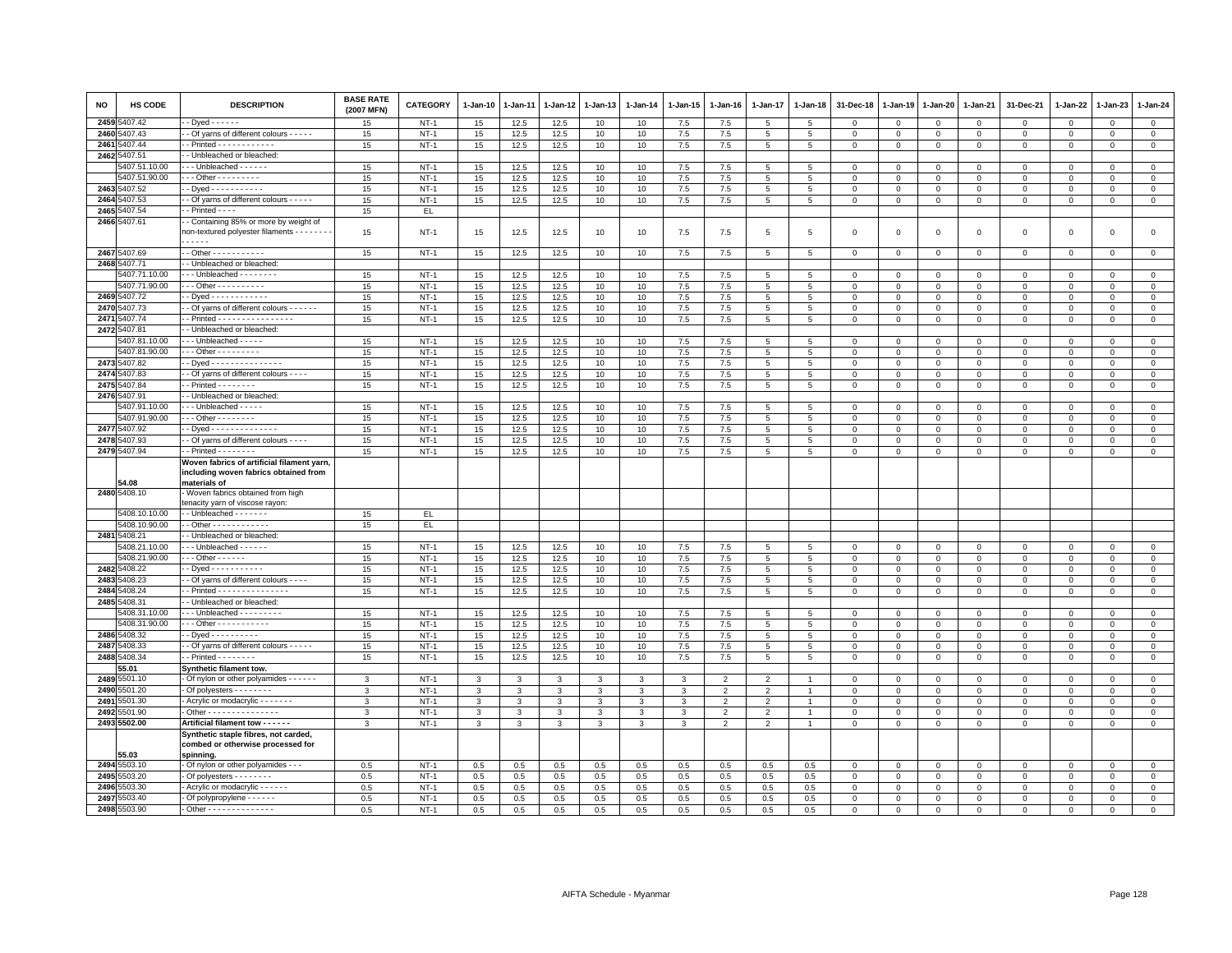| <b>NO</b> | HS CODE                       | <b>DESCRIPTION</b>                                                                                 | <b>BASE RATE</b><br>(2007 MFN) | <b>CATEGORY</b> | 1-Jan-10                         | $1 - Jan-11$            | $1-Jan-12$     | $1 - Jan-13$             | 1-Jan-14                         | 1-Jan-15                 | $1 - Jan-16$   | $1 - Jan-17$             | 1-Jan-18       | 31-Dec-18      | $1 - Jan-19$   | 1-Jan-20       | 1-Jan-21       | 31-Dec-21      | $1 - Jan-22$   | 1-Jan-23       | $1 - Jan-24$        |
|-----------|-------------------------------|----------------------------------------------------------------------------------------------------|--------------------------------|-----------------|----------------------------------|-------------------------|----------------|--------------------------|----------------------------------|--------------------------|----------------|--------------------------|----------------|----------------|----------------|----------------|----------------|----------------|----------------|----------------|---------------------|
|           |                               | Artificial staple fibres, not carded,<br>combed or otherwise processed for                         |                                |                 |                                  |                         |                |                          |                                  |                          |                |                          |                |                |                |                |                |                |                |                |                     |
|           | 55.04                         | spinning.                                                                                          |                                |                 |                                  |                         |                |                          |                                  |                          |                |                          |                |                |                |                |                |                |                |                |                     |
|           | 2499 5504.10                  | Of viscose rayon - - - - - - - - - - - - -                                                         | 0.5                            | $NT-1$          | 0.5                              | 0.5                     | 0.5            | 0.5                      | 0.5                              | 0.5                      | 0.5            | 0.5                      | 0.5            | $\mathbf 0$    | $\circ$        | $\mathbf 0$    | $\mathbf 0$    | 0              | 0              | $\mathbf 0$    | $\mathbf 0$         |
|           | 2500 5504.90                  | Other:                                                                                             | 0.5                            | $NT-1$          | 0.5                              | 0.5                     | $0.5\,$        | 0.5                      | 0.5                              | 0.5                      | 0.5            | 0.5                      | 0.5            | $\mathbf 0$    | $\,0\,$        | $\mathsf 0$    | $\mathbf 0$    | $\mathbf 0$    | $\Omega$       | $\mathbf 0$    | $\overline{0}$      |
|           | 55.05                         | Waste (including noils, yarn waste and<br>garnetted stock) of man-made fibres.                     |                                |                 |                                  |                         |                |                          |                                  |                          |                |                          |                |                |                |                |                |                |                |                |                     |
|           | 2501 5505.10                  | Of synthetic fibres - - - - -                                                                      | 0.5                            | $NT-1$          | 0.5                              | 0.5                     | $0.5\,$        | 0.5                      | 0.5                              | 0.5                      | 0.5            | 0.5                      | 0.5            | $\mathbf 0$    | $\mathbf 0$    | $\mathbf 0$    | $\mathsf 0$    | $\mathbf 0$    | $^{\circ}$     | $\Omega$       | $\mathsf 0$         |
|           | 2502 5505.20                  | - Of artificial fibres - - - - - - - -                                                             | 0.5                            | $NT-1$          | 0.5                              | 0.5                     | 0.5            | 0.5                      | 0.5                              | 0.5                      | 0.5            | 0.5                      | 0.5            | $\mathsf 0$    | $\mathsf 0$    | $\mathbf 0$    | $\mathbf 0$    | $\mathsf 0$    | 0              | $\mathsf 0$    | $\mathbf{0}$        |
|           | 55.06                         | Synthetic staple fibres, carded, combed<br>or otherwise processed for spinning.                    |                                |                 |                                  |                         |                |                          |                                  |                          |                |                          |                |                |                |                |                |                |                |                |                     |
|           | 2503 5506.10                  | - Of nylon or other polyamides - - - - - - -                                                       | 0.5                            | $NT-1$          | 0.5                              | 0.5                     | 0.5            | 0.5                      | 0.5                              | 0.5                      | 0.5            | 0.5                      | 0.5            | $\mathbf 0$    | $\mathbf 0$    | $\mathbf{0}$   | $\mathbf{0}$   | $\mathbf{0}$   | $\Omega$       | $\mathbf{0}$   | $\mathbf{0}$        |
|           | 2504 5506.20                  | Of polyesters - - - - - - - -                                                                      | 0.5                            | $NT-1$          | 0.5                              | 0.5                     | 0.5            | 0.5                      | 0.5                              | 0.5                      | 0.5            | 0.5                      | 0.5            | $\,0\,$        | $\mathbf 0$    | $\mathbf 0$    | $\circ$        | $\mathbf 0$    | 0              | $\mathbf 0$    | $\mathsf 0$         |
|           | 2505 5506.30                  | - Acrylic or modacrylic - - - - - -                                                                | 0.5                            | $NT-1$          | 0.5                              | 0.5                     | 0.5            | 0.5                      | 0.5                              | 0.5                      | 0.5            | 0.5                      | 0.5            | $\mathbf 0$    | $\mathsf 0$    | $\mathbf 0$    | $\mathbf 0$    | $\mathsf 0$    | 0              | $\mathsf 0$    | $\mathsf 0$         |
| 2506      | 5506.90                       | - Other - - - - - - - - - - - - -                                                                  | 0.5                            | $NT-1$          | 0.5                              | 0.5                     | $0.5\,$        | 0.5                      | 0.5                              | 0.5                      | 0.5            | 0.5                      | 0.5            | $\mathbf 0$    | $\,0\,$        | $\,0\,$        | $\,0\,$        | $\mathsf 0$    | $\mathbf 0$    | $\mathsf 0$    | $\mathsf 0$         |
|           | 2507 5507.00                  | Artificial staple fibres, carded, combed                                                           |                                |                 |                                  |                         |                |                          |                                  |                          |                |                          |                |                |                |                |                |                |                |                |                     |
|           |                               | or otherwise processed for spinning -                                                              | 0.5                            | $NT-1$          | 0.5                              | 0.5                     | 0.5            | 0.5                      | 0.5                              | 0.5                      | 0.5            | 0.5                      | 0.5            | $\mathbf 0$    | $\mathbf 0$    | $\mathbf 0$    | $\mathsf 0$    | $\mathbf{0}$   | $\Omega$       | $\mathbf 0$    | $\mathsf 0$         |
|           |                               | Sewing thread of man-made staple                                                                   |                                |                 |                                  |                         |                |                          |                                  |                          |                |                          |                |                |                |                |                |                |                |                |                     |
|           |                               | fibres, whether or not put up for retail                                                           |                                |                 |                                  |                         |                |                          |                                  |                          |                |                          |                |                |                |                |                |                |                |                |                     |
|           | 55.08<br>2508 5508.10         | sale.<br>Of synthetic staple fibres - - - - - -                                                    | $\overline{2}$                 | $NT-1$          | $\overline{2}$                   | $\overline{2}$          | $\overline{2}$ | $\overline{2}$           | $\overline{2}$                   | $\overline{2}$           | $\overline{2}$ | $\overline{2}$           |                | $\mathbf 0$    | $\,0\,$        | $\,0\,$        | $\,0\,$        | $\mathbf 0$    | $\Omega$       | $\mathbf 0$    | $\mathsf 0$         |
|           | 2509 5508.20                  | - Of artificial staple fibres - - - - - - - -                                                      | $\overline{2}$                 | $NT-1$          | $\overline{2}$                   | 2                       | $\overline{2}$ | $\overline{2}$           | $\overline{2}$                   | $\overline{2}$           | 2              | $\overline{2}$           |                | $\mathbf{0}$   | $\mathbf{0}$   | $\mathbf 0$    | $\circ$        | $\mathbf{0}$   | $\mathbf 0$    | $\mathbf{0}$   | $\mathsf 0$         |
|           |                               | Yarn (other than sewing thread) of                                                                 |                                |                 |                                  |                         |                |                          |                                  |                          |                |                          |                |                |                |                |                |                |                |                |                     |
|           | 55.09                         | synthetic staple fibres, not put up for<br>retail sale.                                            |                                |                 |                                  |                         |                |                          |                                  |                          |                |                          |                |                |                |                |                |                |                |                |                     |
|           | 2510 5509.11                  | - - Single yarn - - -                                                                              | $\overline{2}$                 | EL.             |                                  |                         |                |                          |                                  |                          |                |                          |                |                |                |                |                |                |                |                |                     |
|           | 2511 5509.12                  | - Multiple (folded) or cabled yarn - - - - -                                                       | $\overline{2}$                 | $NT-1$          | $\overline{2}$                   | $\overline{2}$          | $\overline{2}$ | $\overline{2}$           | $\overline{2}$                   | $\overline{2}$           | $\overline{2}$ | $\overline{2}$           |                | $\mathbf 0$    | $\mathbf 0$    | $\mathbf 0$    | $\mathbf 0$    | $\mathbf 0$    | 0              | $\mathbf 0$    | $\mathbf 0$         |
| 2512      | 5509.21                       | $-Single$ varn $- - - - - - -$                                                                     | $\overline{2}$                 | $NT-1$          | $\overline{2}$                   | $\overline{2}$          | $\overline{2}$ | $\overline{2}$           | $\overline{2}$                   | $\overline{2}$           | $\overline{2}$ | $\overline{2}$           |                | $\mathbf 0$    | $\mathsf 0$    | $\mathbf 0$    | $\mathbf{0}$   | $\mathbf 0$    | $^{\circ}$     | $\mathbf 0$    | $\overline{0}$      |
| 2513      | 5509.22                       | - - Multiple (folded) or cabled yarn - - - - -                                                     | $\overline{2}$                 | $NT-1$          | $\overline{2}$                   | $\overline{2}$          | $\overline{2}$ | $\overline{2}$           | $\overline{2}$                   | $\overline{2}$           | $\overline{2}$ | $\overline{2}$           | $\overline{1}$ | $\mathsf 0$    | $\mathbf 0$    | $\mathbf 0$    | $\mathbf 0$    | $\mathbf 0$    | $\mathbf 0$    | $\mathbf 0$    | $\mathsf 0$         |
| 2514      | 5509.31                       | $\cdot$ - Single yarn $\cdot$ - $\cdot$ - $\cdot$ - $\cdot$                                        | $\overline{2}$                 | $NT-1$          | $\overline{2}$                   | $\overline{2}$          | $\overline{2}$ | $\overline{2}$           | $\overline{2}$                   | $\overline{2}$           | $\overline{2}$ | $\overline{2}$           |                | $\mathbf 0$    | $\mathbf 0$    | $\mathbf 0$    | $\mathsf 0$    | $\mathbf 0$    | $\Omega$       | $\Omega$       | $\mathsf 0$         |
| 2515      | 509.32                        | - Multiple (folded) or cabled yarn - - - - -                                                       | $\overline{2}$                 | $NT-1$          | $\overline{2}$                   | $\overline{2}$          | $\overline{2}$ | $\overline{2}$           | $\overline{2}$                   | $\overline{2}$           | $\overline{2}$ | $\overline{2}$           |                | 0              | $\mathbf 0$    | $^{\circ}$     | $\mathbf 0$    | $\mathbf 0$    | 0              | $\mathbf 0$    | $\mathsf 0$         |
| 2516      | 5509.41                       | Single yarn - - - - - - -                                                                          | $\overline{2}$                 | $NT-1$          | $\overline{2}$                   | $\overline{2}$          | $\mathcal{P}$  | $\overline{\phantom{a}}$ | $\overline{2}$                   | $\overline{\phantom{a}}$ | $\overline{2}$ | $\overline{\phantom{0}}$ |                | $\overline{0}$ | $\mathbf 0$    | $\mathbf 0$    | $\mathbf 0$    | $\Omega$       | $\Omega$       | $\Omega$       | $\overline{0}$      |
| 2517      | 509.42                        | - Multiple (folded) or cabled yarn - - - - -                                                       | $\mathfrak{p}$                 | $NT-1$          | $\overline{2}$                   | $\overline{2}$          | $\overline{2}$ | $\overline{2}$           | $\overline{2}$                   | $\overline{2}$           | $\overline{2}$ | $\overline{\phantom{0}}$ |                | $\mathbf 0$    | $\mathbf 0$    | $\mathbf 0$    | $\mathbf 0$    | $\mathbf 0$    | $\mathbf 0$    | $\mathbf 0$    | $\mathsf 0$         |
|           | 2518 5509.51                  | - Mixed mainly or solely with artificial<br>staple fibres:                                         |                                |                 |                                  |                         |                |                          |                                  |                          |                |                          |                |                |                |                |                |                |                |                |                     |
|           | 5509.51.10.00                 | - - - Single yarn - - - - - - - - - - - -                                                          | $\overline{2}$                 | $NT-1$          | $\overline{2}$                   | $\overline{2}$          | $\overline{2}$ | $\overline{2}$           | $\overline{2}$                   | $\overline{2}$           | $\overline{2}$ | $\overline{2}$           |                | $\mathbf 0$    | $\mathbf 0$    | $\mathbf 0$    | $\mathsf 0$    | $\mathbf 0$    | $\mathbf 0$    | $\mathbf 0$    | $\mathbf{0}$        |
|           | 5509.51.90.00                 | Other - - - - - - - - - - - - - -                                                                  | $\overline{2}$                 | $NT-1$          | $\overline{2}$                   | $\overline{2}$          | $\overline{2}$ | $\overline{2}$           | $\overline{2}$                   | $\overline{2}$           | $\overline{2}$ | $\overline{2}$           |                | $\,0\,$        | $\,0\,$        | $\mathbf 0$    | $\,0\,$        | $\,0\,$        | $\mathbf 0$    | $\mathsf 0$    | $\overline{0}$      |
|           | 2519 5509.52                  | - Mixed mainly or solely with wool or fine<br>animal hair:                                         |                                |                 |                                  |                         |                |                          |                                  |                          |                |                          |                |                |                |                |                |                |                |                |                     |
|           | 5509.52.10.00                 | --- Single yarn ---------------                                                                    | $\overline{2}$                 | $NT-1$          | $\overline{2}$                   | $\overline{2}$          | $\overline{2}$ | $\overline{2}$           | $\overline{2}$                   | $\overline{2}$           | $\overline{2}$ | $\overline{2}$           |                | $\mathbf 0$    | $\mathbf 0$    | $\mathbf 0$    | $\mathbf{0}$   | $\mathbf 0$    | $^{\circ}$     | $\mathbf 0$    | $\circ$             |
|           | 5509.52.90.00                 | - - - Other - - - - - - - - - - -                                                                  | $\overline{2}$                 | $NT-1$          | $\overline{2}$                   | $\overline{2}$          | $\overline{2}$ | 2                        | $\overline{2}$                   | $\overline{2}$           | $\overline{2}$ | $\overline{2}$           | $\overline{1}$ | $\mathbf 0$    | $\mathsf 0$    | $\mathbf{0}$   | $\circ$        | $\mathbf 0$    | 0              | $\mathbf 0$    | $\circ$             |
|           | 2520 5509.53<br>5509.53.10.00 | - Mixed mainly or solely with cotton:<br>$-$ - Single yarn $-$ - $-$ - $-$ - $-$ - $-$ - $-$ - $-$ | $\overline{2}$                 | $NT-1$          |                                  | $\mathfrak{p}$          | $\mathfrak{p}$ | $\overline{2}$           |                                  | $\mathfrak{p}$           | $\overline{2}$ | $\overline{\phantom{0}}$ |                | $\mathbf 0$    | $\mathbf 0$    | $\Omega$       | $\Omega$       | $\Omega$       | $\Omega$       | $\Omega$       | $\mathsf 0$         |
|           | 5509.53.90.00                 | Other - - - - - - - - - - - - - - -                                                                | $\overline{2}$                 | $NT-1$          | $\overline{2}$<br>$\overline{2}$ | $\overline{2}$          | $\overline{2}$ | $\overline{2}$           | $\overline{2}$<br>$\overline{2}$ | $\overline{2}$           | $\overline{2}$ | $\overline{2}$           |                | $\mathbf 0$    | $\mathbf 0$    | $\mathbf 0$    | $\mathbf 0$    | $\mathbf 0$    | $\mathbf 0$    | $\mathbf 0$    | $\mathsf 0$         |
|           | 2521 5509.59                  | - Other                                                                                            |                                |                 |                                  |                         |                |                          |                                  |                          |                |                          |                |                |                |                |                |                |                |                |                     |
|           | 5509.59.10.00                 | - - Single yarn - - - - - - - - - -                                                                | $\overline{2}$                 | $NT-1$          | 2                                | $\overline{\mathbf{c}}$ | $\overline{2}$ | $\overline{2}$           | 2                                | $\overline{2}$           | $\overline{2}$ | $\overline{2}$           |                | $\mathbf 0$    | $\mathbf 0$    | $\mathbf 0$    | $\mathbf 0$    | $\mathbf 0$    | $\Omega$       | $\mathbf{0}$   | $\mathsf 0$         |
|           | 5509.59.90.00                 | - - Other - - - - - - - - - - - - -                                                                | $\overline{2}$                 | $NT-1$          | $\overline{2}$                   | $\overline{2}$          | $\overline{2}$ | $\overline{2}$           | $\overline{2}$                   | $\overline{2}$           | $\overline{2}$ | $\overline{2}$           |                | $\mathbf 0$    | $\mathbf 0$    | $\mathbf 0$    | $\mathbf 0$    | $\mathbf 0$    | $\mathbf 0$    | $\mathbf 0$    | $\mathsf{O}\xspace$ |
|           | 2522 5509.61                  | - Mixed mainly or solely with wool or fine<br>animal hair:                                         |                                |                 |                                  |                         |                |                          |                                  |                          |                |                          |                |                |                |                |                |                |                |                |                     |
|           | 5509.61.10.00                 | - - Single yarn - - - - - - - - - - - - -                                                          | $\overline{2}$                 | $NT-1$          | $\overline{2}$                   | $\overline{2}$          | 2              | $\overline{2}$           | $\overline{2}$                   | 2                        | $\overline{2}$ | $\overline{2}$           |                | $\mathbf 0$    | $\mathbf 0$    | $\mathbf 0$    | $\mathbf 0$    | $\circ$        | $\Omega$       | $\Omega$       | $\mathsf 0$         |
|           | 5509.61.90.00                 | - - Other - - - - - - - - - - - - - - - -                                                          | $\overline{2}$                 | $NT-1$          | $\overline{2}$                   | $\overline{2}$          | $\overline{2}$ | $\overline{2}$           | $\overline{2}$                   | $\overline{2}$           | 2              | $\overline{2}$           |                | $\mathbf 0$    | $\mathbf 0$    | $\mathbf 0$    | $\mathsf 0$    | $\mathbf 0$    | 0              | $\mathbf 0$    | $\mathsf 0$         |
|           | 2523 5509.62                  | - Mixed mainly or solely with cotton:                                                              |                                |                 |                                  |                         |                |                          |                                  |                          |                |                          |                |                |                |                |                |                |                |                |                     |
|           | 5509.62.10.00                 | - - Single yarn - - - - - - - - - - - - -                                                          | $\overline{2}$                 | ST              | 2                                | $\overline{2}$          | $\overline{2}$ | $\overline{2}$           | $\overline{2}$                   | $\overline{2}$           | $\overline{2}$ | $\overline{2}$           | $\overline{2}$ | $\overline{2}$ | $\overline{2}$ | $\overline{2}$ | $\overline{2}$ | $\overline{2}$ | $\overline{2}$ | 2              | $\overline{2}$      |
|           | 5509.62.90.00                 | - - Other - - - - - - - - - - - - - - -                                                            | $\overline{2}$                 | <b>ST</b>       | $\overline{2}$                   | $\overline{2}$          | $\overline{2}$ | $\overline{2}$           | $\overline{2}$                   | $\overline{2}$           | $\overline{2}$ | $\overline{2}$           | $\overline{2}$ | $\overline{2}$ | $\overline{2}$ | $\overline{2}$ | $\overline{2}$ | $\overline{2}$ | $\overline{2}$ | $\overline{2}$ | $\overline{2}$      |
|           | 2524 5509.69                  | - Other:                                                                                           |                                |                 |                                  |                         |                |                          |                                  |                          |                |                          |                |                |                |                |                |                |                |                |                     |
|           | 5509.69.10.00                 | - - Single yarn - - - - - - - - - - - - - -                                                        | $\overline{2}$                 | $NT-1$          | $\overline{2}$                   | $\overline{\mathbf{c}}$ | $\overline{2}$ | $\overline{2}$           | $\overline{2}$                   | $\overline{2}$           | $\overline{2}$ | $\overline{2}$           |                | $\mathbf 0$    | $\overline{0}$ | $\mathbf 0$    | $\mathbf 0$    | $\mathsf 0$    | $^{\circ}$     | $^{\circ}$     | $\mathsf 0$         |
|           | 5509.69.90.00                 | - - - Other - - - - - - - - - - - - -                                                              | $\overline{2}$                 | $NT-1$          | $\overline{2}$                   | $\overline{2}$          | $\overline{2}$ | $\overline{2}$           | $\overline{2}$                   | $\overline{2}$           | $\overline{2}$ | $\overline{2}$           | $\overline{1}$ | $\mathsf 0$    | $\mathbf 0$    | $\mathbf 0$    | $\mathbf 0$    | $\mathbf 0$    | 0              | $\mathbf 0$    | $\mathsf 0$         |
|           | 2525 5509.91                  | - Mixed mainly or solely with wool or fine<br>animal hair:                                         |                                |                 |                                  |                         |                |                          |                                  |                          |                |                          |                |                |                |                |                |                |                |                |                     |
|           | 5509.91.10.00                 | - - Single yarn - - - - - - - - - - - - - - - -                                                    | $\overline{2}$                 | $NT-1$          | $\overline{2}$                   | $\overline{2}$          | $\overline{2}$ | $\overline{2}$           | $\overline{2}$                   | $\overline{2}$           | $\overline{2}$ | $\overline{2}$           |                | $\mathbf 0$    | $\mathbf 0$    | $\mathbf 0$    | $\mathsf 0$    | $\mathbf 0$    | $\mathbf 0$    | $\mathbf 0$    | $\mathsf 0$         |
|           | 5509.91.90.00                 | $\cdots$ Other - - - - - - - - - - - -                                                             | $\overline{2}$                 | $NT-1$          | $\overline{2}$                   | $\overline{2}$          | $\overline{2}$ | $\overline{2}$           | $\overline{2}$                   | $\overline{2}$           | $\overline{2}$ | $\mathfrak{p}$           |                | $\mathbf 0$    | $\mathsf 0$    | $\mathbf 0$    | $\mathbf 0$    | $\mathsf 0$    | 0              | $\mathbf 0$    | $\overline{0}$      |
|           | 2526 5509.92                  | - - Mixed mainly or solely with cotton:                                                            |                                |                 |                                  |                         |                |                          |                                  |                          |                |                          |                |                |                |                |                |                |                |                |                     |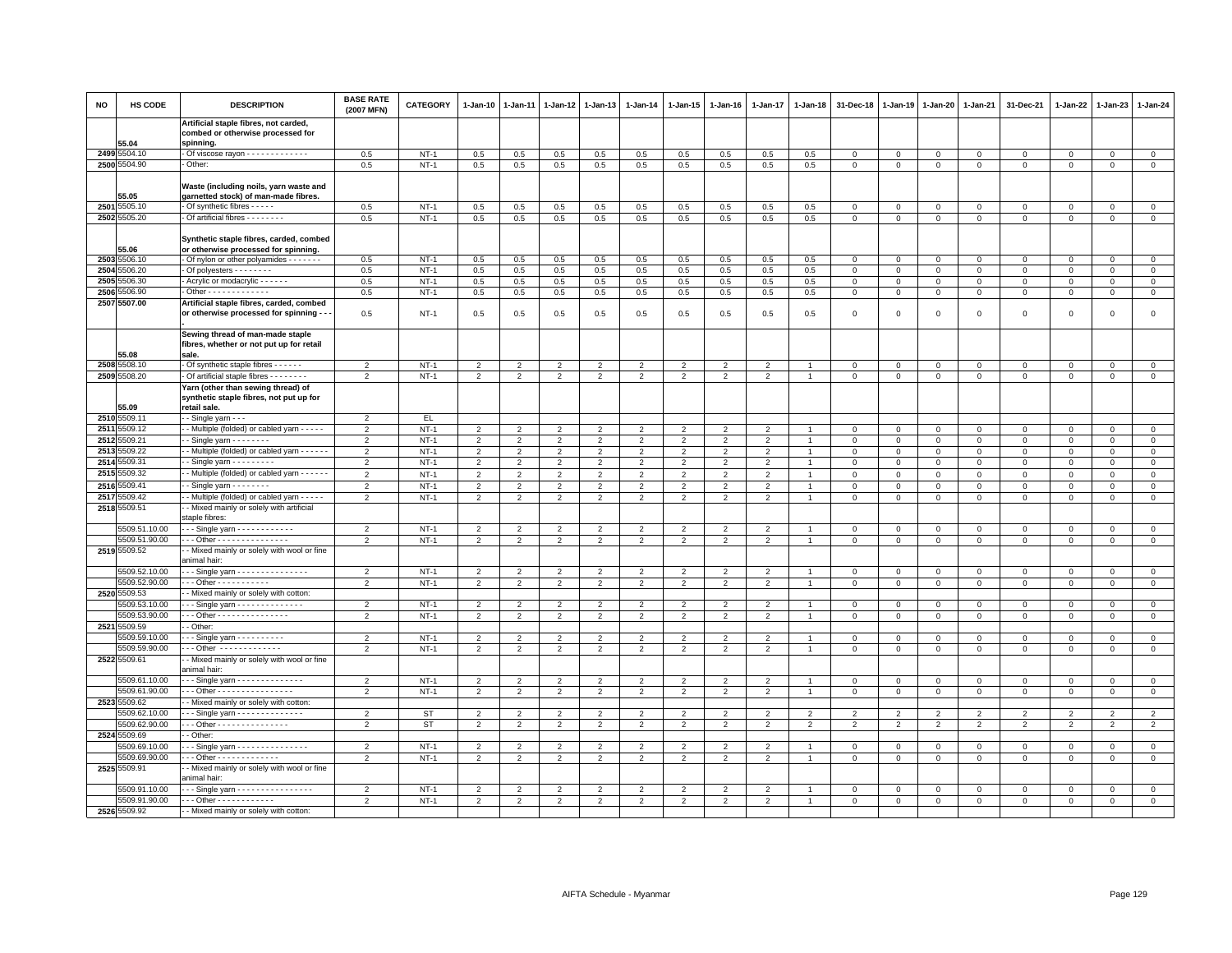| <b>NO</b> | HS CODE               | <b>DESCRIPTION</b>                                                                                                                   | <b>BASE RATE</b><br>(2007 MFN) | <b>CATEGORY</b> | 1-Jan-10       | 1-Jan-11       | 1-Jan-12       | 1-Jan-13       | 1-Jan-14       | 1-Jan-15       | 1-Jan-16                 | 1-Jan-17        | 1-Jan-18       | 31-Dec-18      | 1-Jan-19       | 1-Jan-20       | 1-Jan-21       | 31-Dec-21    | 1-Jan-22    | 1-Jan-23     | 1-Jan-24       |
|-----------|-----------------------|--------------------------------------------------------------------------------------------------------------------------------------|--------------------------------|-----------------|----------------|----------------|----------------|----------------|----------------|----------------|--------------------------|-----------------|----------------|----------------|----------------|----------------|----------------|--------------|-------------|--------------|----------------|
|           | 5509.92.10.00         | - - Single yarn - - - - - - - - - - - - - -                                                                                          | $\mathfrak{p}$                 | $NT-1$          | $\overline{2}$ | $\overline{2}$ | $\overline{2}$ | $\overline{2}$ | $\overline{2}$ | $\overline{2}$ | $\overline{\phantom{0}}$ | $\overline{2}$  |                | $\Omega$       | $\mathbf 0$    | 0              | $\mathbf 0$    | $\Omega$     | $\Omega$    | $\Omega$     | $\mathbf 0$    |
|           | 5509.92.90.00         | -- Other - - - - - - - - - - - - - - -                                                                                               | 2                              | $NT-1$          | $\overline{2}$ | $\overline{2}$ | $\overline{2}$ | $\overline{2}$ | $\overline{2}$ | $\overline{2}$ | $\overline{2}$           | $\overline{2}$  | $\overline{1}$ | $\overline{0}$ | $\mathbf 0$    | $\overline{0}$ | $\overline{0}$ | $\mathbf 0$  | $\mathbf 0$ | $\mathbf 0$  | $\mathbf{0}$   |
| 2527      | 5509.99               | - Other:                                                                                                                             |                                |                 |                |                |                |                |                |                |                          |                 |                |                |                |                |                |              |             |              |                |
|           | 5509.99.10.00         | $-$ - Single yarn $-$ - - - - - - - - -                                                                                              | $\overline{2}$                 | $NT-1$          | $\overline{2}$ | $\overline{2}$ | $\overline{2}$ | $\overline{2}$ | $\overline{2}$ | $\overline{2}$ | $\overline{2}$           | 2               |                | $\Omega$       | $\mathbf 0$    | $\mathbf 0$    | $\mathbf 0$    | $\mathsf 0$  | $\Omega$    | $\Omega$     | $\mathbf 0$    |
|           | 5509.99.90.00         | -- Other - - - - - - - - - - - - - - - -                                                                                             | 2                              | $NT-1$          | $\overline{2}$ | $\overline{2}$ | $\overline{2}$ | $\overline{2}$ | 2              | $\overline{2}$ | $\overline{2}$           | $\overline{2}$  | $\overline{1}$ | $\mathbf{0}$   | $\circ$        | $\mathbf{0}$   | $\mathbf{0}$   | $\mathbf 0$  | $\mathbf 0$ | $\circ$      | $\overline{0}$ |
|           |                       | Yarn (other than sewing thread) of                                                                                                   |                                |                 |                |                |                |                |                |                |                          |                 |                |                |                |                |                |              |             |              |                |
|           |                       | artificial staple fibres, not put up for                                                                                             |                                |                 |                |                |                |                |                |                |                          |                 |                |                |                |                |                |              |             |              |                |
|           | 55.10                 | retail sale.                                                                                                                         |                                |                 |                |                |                |                |                |                |                          |                 |                |                |                |                |                |              |             |              |                |
|           | 2528 5510.11          | $-$ Single yarn $       -$                                                                                                           | $\overline{2}$                 | $NT-1$          | $\overline{2}$ | $\overline{2}$ | $\overline{2}$ | $\overline{2}$ | $\overline{2}$ | $\overline{2}$ | $\overline{2}$           | $\overline{2}$  |                | $\mathbf 0$    | $\mathsf 0$    | $\mathbf 0$    | $\mathbf 0$    | $\mathbf 0$  | $\mathbf 0$ | $\Omega$     | $\overline{0}$ |
|           | 2529 5510.12          | - Multiple (folded) or cabled yarn - - - -                                                                                           | $\overline{2}$                 | $NT-1$          | $\overline{2}$ | $\overline{2}$ | $\overline{2}$ | $\overline{2}$ | $\overline{2}$ | $\overline{2}$ | 2                        | $\overline{2}$  | $\overline{1}$ | $\overline{0}$ | $\mathbf 0$    | $\overline{0}$ | $\mathbf{0}$   | $\mathbf{0}$ | $\mathbf 0$ | $\mathsf 0$  | $\mathbf{0}$   |
|           | 2530 5510.20          | Other yarn, mixed mainly or solely with<br>wool or fine animal hair - - - - - - - - - - - - -                                        | $\overline{2}$                 | $NT-1$          | $\overline{2}$ | $\overline{2}$ | 2              | $\overline{2}$ | $\overline{2}$ | $\overline{2}$ | $\overline{2}$           | $\overline{2}$  | $\overline{1}$ | 0              | $^{\circ}$     | $\mathbf 0$    | $\mathbf 0$    | $\mathsf 0$  | 0           | $^{\circ}$   | $\mathbf 0$    |
|           | 2531 5510.30          | Other yarn, mixed mainly or solely with                                                                                              | $\overline{2}$                 | $NT-1$          | $\overline{2}$ | $\overline{2}$ | 2              | $\overline{2}$ | $\overline{2}$ | $\overline{2}$ | $\overline{2}$           | 2               | $\overline{1}$ | $^{\circ}$     | $^{\circ}$     | $\overline{0}$ | $\mathbf 0$    | $\mathsf 0$  | 0           | $^{\circ}$   | $\mathbf 0$    |
|           | 2532 5510.90          | - Other yarn - - - - - - - - - - - - - -                                                                                             | $\mathfrak{p}$                 | $NT-1$          | $\overline{2}$ | $\overline{2}$ | $\overline{2}$ | $\overline{2}$ | $\overline{2}$ | 2              | $\overline{2}$           | $\overline{2}$  |                | $\Omega$       | $\Omega$       | $\circ$        | $\mathbf 0$    | $\mathbf 0$  | $\mathbf 0$ | $\mathbf 0$  | $\mathbf 0$    |
|           | 55.11<br>2533 5511.10 | Yarn (other than sewing thread) of man-<br>made staple fibres, put up for retail sale.<br>Of synthetic staple fibres, containing 85% |                                |                 |                |                |                |                |                |                |                          |                 |                |                |                |                |                |              |             |              |                |
|           |                       | or more by weight of such fibres - -                                                                                                 | $\overline{2}$                 | $NT-1$          | $\overline{2}$ | $\overline{2}$ | $\overline{2}$ | $\overline{2}$ | $\overline{2}$ | $\overline{2}$ | $\overline{2}$           | $\overline{2}$  | $\overline{1}$ | $\mathbf 0$    | $\mathbf{0}$   | $\mathbf 0$    | $\mathbf 0$    | $\mathsf 0$  | $\mathbf 0$ | $\mathbf 0$  | $\mathbf 0$    |
|           | 2534 5511.20          | - Of synthetic staple fibres, containing less<br>than 85% by weight of such fibres - - -                                             | $\overline{2}$                 | $NT-1$          | $\overline{2}$ | $\overline{2}$ | $\overline{2}$ | $\overline{2}$ | $\overline{2}$ | $\overline{2}$ | $\overline{2}$           | $\overline{2}$  | $\overline{1}$ | $\mathbf 0$    | $\mathbf{0}$   | $\mathbf 0$    | $\mathsf 0$    | $\mathsf 0$  | $\mathbf 0$ | $\mathsf 0$  | $\mathsf 0$    |
|           | 2535 5511.30          | - Of artificial staple fibres - - - - - - -                                                                                          | $\overline{2}$                 | $NT-1$          | $\overline{2}$ | $\overline{2}$ | $\overline{2}$ | $\overline{2}$ | $\overline{2}$ | $\overline{2}$ | $\overline{2}$           | $\overline{2}$  | $\overline{1}$ | $\mathsf 0$    | $\overline{0}$ | $\overline{0}$ | $\circ$        | $\mathsf 0$  | $\mathsf 0$ | $\mathbf 0$  | $\overline{0}$ |
|           | 55.12                 | Woven fabrics of synthetic staple fibres,<br>containing 85% or more by weight of<br>synthetic                                        |                                |                 |                |                |                |                |                |                |                          |                 |                |                |                |                |                |              |             |              |                |
|           | 2536 5512.11          | - Unbleached or bleached - - - - - - - - -                                                                                           | 15                             | $NT-1$          | 15             | 12.5           | 12.5           | 10             | 10             | 7.5            | 7.5                      | 5               | 5              | $\mathbf{0}$   | $\overline{0}$ | $\mathbf{0}$   | $\mathbf{0}$   | $\mathbf{0}$ | $\mathbf 0$ | $\mathbf{0}$ | $\mathbf{0}$   |
| 2537      | 5512.19               | $-$ Other - - - - - - - - - - - - -                                                                                                  | 15                             | $NT-1$          | 15             | 12.5           | 12.5           | 10             | 10             | 7.5            | 7.5                      | 5               | 5              | $\mathbf 0$    | $\mathbf{0}$   | $\mathbf{0}$   | $\mathbf{0}$   | $\mathsf 0$  | $\Omega$    | $\mathbf 0$  | $\overline{0}$ |
| 2538      | 5512.21               | - Unbleached or bleached - - - - - - - -                                                                                             | 15                             | $NT-1$          | 15             | 12.5           | 12.5           | 10             | 10             | 7.5            | 7.5                      | 5               | 5              | $\mathbf 0$    | $\mathbf 0$    | $\mathbf 0$    | $\mathbf 0$    | $\mathbf 0$  | $\Omega$    | $\mathbf 0$  | $\circ$        |
| 2539      | 5512.29               | - Other - - - - - - - - - - - - - - - -                                                                                              | 15                             | $NT-1$          | 15             | 12.5           | 12.5           | 10             | 10             | 7.5            | 7.5                      | 5               | 5              | $\mathbf 0$    | $\mathbf 0$    | $\mathbf 0$    | $\mathbf 0$    | $\mathsf 0$  | $\Omega$    | 0            | $\mathbf 0$    |
| 2540      | 5512.91               | - Unbleached or bleached - - - - - - - - -                                                                                           | 15                             | $NT-1$          | 15             | 12.5           | 12.5           | 10             | 10             | 7.5            | 7.5                      | $\overline{5}$  | $\,$ 5         | $\mathbf 0$    | $\circ$        | $\overline{0}$ | $\mathbf 0$    | $\mathsf 0$  | $\Omega$    | $\mathbf 0$  | $\overline{0}$ |
|           | 2541 5512.99          | $-$ Other $   -$                                                                                                                     | 15                             | $NT-1$          | 15             | 12.5           | 12.5           | 10             | 10             | 7.5            | 7.5                      | $5\overline{5}$ | 5              | $\mathbf 0$    | $\mathbf 0$    | $\mathbf 0$    | $\mathbf{0}$   | $\mathbf 0$  | $\mathbf 0$ | $\mathbf{0}$ | $\mathbf{0}$   |
|           | 55.13                 | Woven fabrics of synthetic staple fibres<br>containing less than 85% by weight of<br>such fibres,                                    |                                |                 |                |                |                |                |                |                |                          |                 |                |                |                |                |                |              |             |              |                |
|           | 2542 5513.11          | - Of polyester staple fibres, plain weave -                                                                                          | 15                             | $NT-1$          | 15             | 12.5           | 12.5           | 10             | 10             | 7.5            | $7.5$                    | 5               | 5              | $\mathsf 0$    | $\mathbb O$    | $\mathbf 0$    | $\mathbf 0$    | $\mathsf 0$  | $\mathsf 0$ | $\mathsf 0$  | $\mathsf 0$    |
|           | 2543 5513.12          | - 3-thread or 4-thread twill, including cross<br>twill, of polyester staple fibres - - - - - - - - -                                 | 15                             | $NT-1$          | 15             | 12.5           | 12.5           | 10             | 10             | 7.5            | 7.5                      | 5               | 5              | $\mathbf 0$    | $\Omega$       | $\mathbf 0$    | $\mathbf 0$    | $\mathbf 0$  | $\mathbf 0$ | $\mathbf 0$  | $\mathbf{0}$   |
|           | 2544 5513.13          | - - Other woven fabrics of polyester staple                                                                                          | 15                             | $NT-1$          | 15             | 12.5           | 12.5           | 10             | 10             | 7.5            | 7.5                      | $5\overline{5}$ | 5              | $\mathbf 0$    | $\Omega$       | $\mathbf 0$    | $\mathbf 0$    | $\mathbf 0$  | $\mathbf 0$ | $\mathbf 0$  | $\mathbf 0$    |
|           | 2545 5513.19          | - Other woven fabrics - - - - - - -                                                                                                  | 15                             | $NT-1$          | 15             | 12.5           | 12.5           | 10             | 10             | 7.5            | 7.5                      | 5               | 5              | $\mathbf 0$    | $\mathbf 0$    | $\overline{0}$ | $\mathbf 0$    | $\mathbf 0$  | 0           | $\mathbf 0$  | $\overline{0}$ |
|           | 2546 5513.21          | - Of polyester staple fibres, plain weave -                                                                                          | 15                             | $NT-1$          | 15             | 12.5           | 12.5           | 10             | 10             | 7.5            | 7.5                      | $5\overline{5}$ | $\,$ 5         | $\mathbf{0}$   | $\,0\,$        | $\mathbb O$    | $\circ$        | $\mathsf 0$  | $\mathsf 0$ | $\,0\,$      | $\mathsf 0$    |
|           | 2547 5513.22          | - 3-thread or 4-thread twill, including cross                                                                                        |                                |                 |                |                |                |                |                |                |                          |                 |                |                |                |                |                |              |             |              |                |
|           |                       | twill, of polyester staple fibres - - - - - - - - -                                                                                  | 15                             | $NT-1$          | 15             | 12.5           | 12.5           | 10             | 10             | 7.5            | 7.5                      | $\overline{5}$  | 5              | $\mathsf 0$    | $\overline{0}$ | $\mathsf 0$    | $\mathsf 0$    | $\mathsf 0$  | $\mathbf 0$ | $\mathsf 0$  | $\mathbf{0}$   |
|           | 2548 5513.23          | - Other woven fabrics of polyester staple                                                                                            | 15                             | $NT-1$          | 15             | 12.5           | 12.5           | 10             | 10             | 7.5            | 7.5                      | 5               | 5              | $\mathbf 0$    | $\overline{0}$ | $\mathbf 0$    | $\mathsf 0$    | $\mathsf 0$  | $\mathbf 0$ | $\mathsf 0$  | $\mathsf 0$    |
|           | 2549 5513.29          | - Other woven fabrics - - - - - - -                                                                                                  | 15                             | $NT-2$          | 15             | 14             | 13             | 13             | 12             | 12             | 11                       | 11              | 10             | 8              | 8              | 8              | 7.5            | $\mathbf 0$  | $\mathbf 0$ | $\mathbf{0}$ | $\mathbf{0}$   |
|           | 2550 5513.31          | - Of polyester staple fibres, plain weave -                                                                                          | 15                             | $NT-2$          | 15             | 14             | 13             | 13             | 12             | 12             | 11                       | 11              | 10             | 8              | 8              | 8              | 7.5            | $\mathbf 0$  | 0           | 0            | $\circ$        |
|           | 2551 5513.32          | - 3-thread or 4-thread twi1l, including<br>cross twill, of polyester staple fibres - - - -                                           | 15                             | $NT-2$          | 15             | 14             | 13             | 13             | 12             | 12             | 11                       | 11              | 10             | 8              | 8              | 8              | 7.5            | $\mathsf 0$  | $\mathbf 0$ | $\mathsf 0$  | $\mathbf 0$    |
|           | 2552 5513.33          | - Other woven fabrics of polyester staple                                                                                            | 15                             | $NT-2$          | 15             | 14             | 13             | 13             | 12             | 12             | 11                       | 11              | 10             | 8              | 8              | 8              | 7.5            | 0            | 0           | 0            | $\mathsf 0$    |
|           | 2553 5513.39          | - - Other woven fabrics - - - - - - -                                                                                                | 15                             | $NT-2$          | 15             | 14             | 13             | 13             | 12             | 12             | 11                       | 11              | 10             | $\mathbf{a}$   | $\mathbf{R}$   | $\mathbf{R}$   | 7.5            | $\Omega$     | $\Omega$    | $\Omega$     | $\mathbf{0}$   |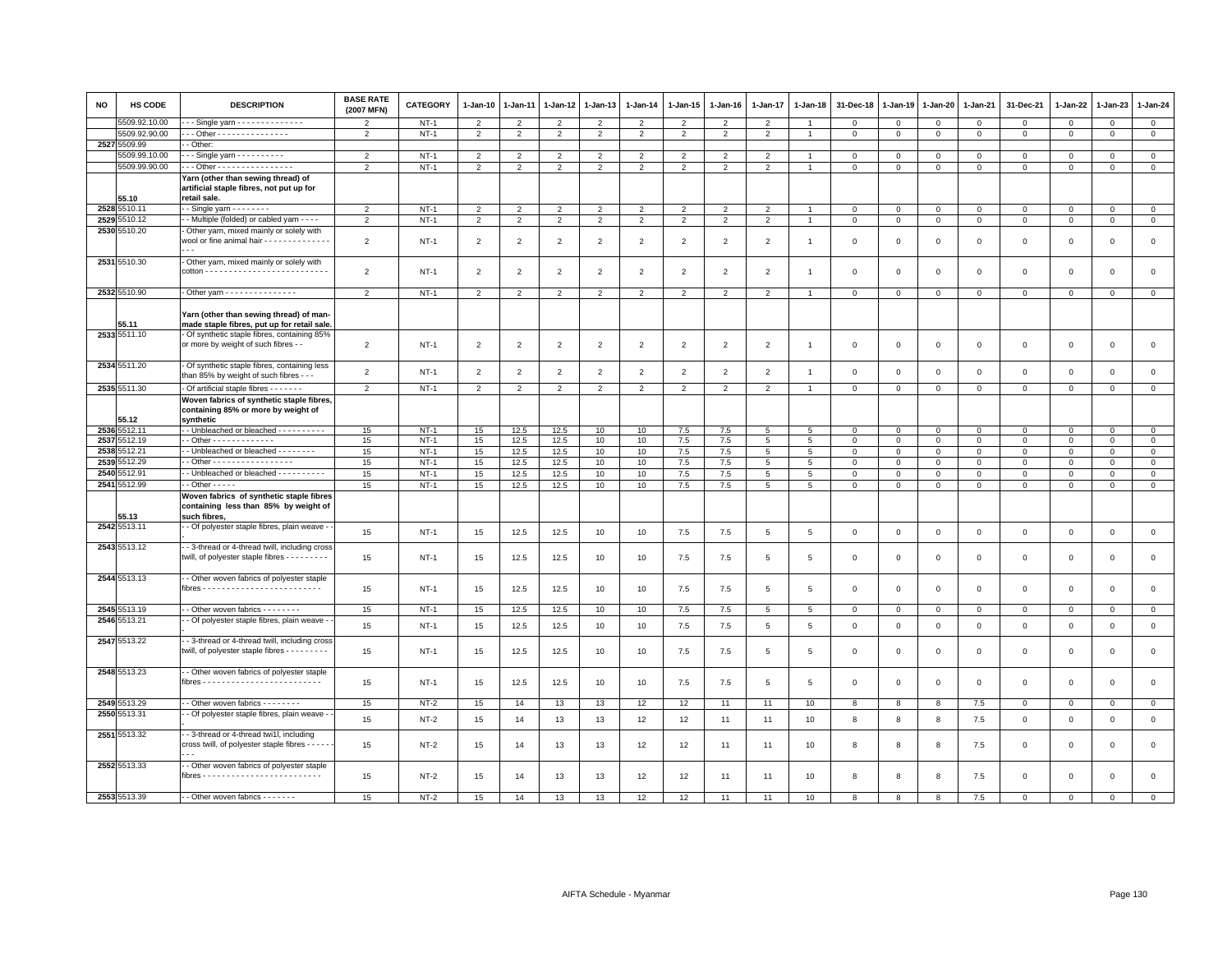| <b>NO</b> | HS CODE      | <b>DESCRIPTION</b>                                                                                   | <b>BASE RATE</b><br>(2007 MFN) | CATEGORY      | $1-Jan-10$ | 1-Jan-11 | 1-Jan-12 | 1-Jan-13 | $1-Jan-14$ | $1 - Jan-15$ | 1-Jan-16 | 1-Jan-17 | 1-Jan-18 | 31-Dec-18    | $1 - Jan-19$ | $1 - Jan-20$ | 1-Jan-21 | 31-Dec-21    | $1 - Jan-22$ | 1-Jan-23    | $1 - Jan-24$   |
|-----------|--------------|------------------------------------------------------------------------------------------------------|--------------------------------|---------------|------------|----------|----------|----------|------------|--------------|----------|----------|----------|--------------|--------------|--------------|----------|--------------|--------------|-------------|----------------|
| 2554      | 5513.41      | - Of polyester staple fibres, plain weave -                                                          | 15                             | $NT-2$        | 15         | 14       | 13       | 13       | 12         | 12           | 11       | 11       | 10       | 8            | 8            | 8            | 7.5      | $\mathbf 0$  | $\mathbf 0$  | $\mathsf 0$ | $\mathbf 0$    |
|           | 2555 5513.42 | - 3-thread or 4-thread twill, including cross<br>twill, of polyester staple fibres - - - - - - - -   | 15                             | $NT-2$        | 15         | 14       | 13       | 13       | 12         | 12           | 11       | 11       | 10       | 8            | 8            | 8            | 7.5      | $\mathsf 0$  | $\mathbf 0$  | $\mathsf 0$ | $\mathbf 0$    |
|           | 2556 5513.43 | - Other woven fabrics of polyester staple                                                            | 15                             | $NT-2$        | 15         | 14       | 13       | 13       | 12         | 12           | 11       | 11       | 10       | 8            | 8            | 8            | 7.5      | $\mathsf 0$  | $\mathsf 0$  | $\mathsf 0$ | $\mathsf 0$    |
|           | 2557 5513.49 | - Other woven fabrics - - - - - - -                                                                  | 15                             | $NT-2$        | 15         | 14       | 13       | 13       | 12         | 12           | 11       | 11       | 10       | 8            | 8            | 8            | 7.5      | $\mathsf 0$  | $\mathbf 0$  | $\mathbf 0$ | $\mathbf 0$    |
|           | 55.14        | Woven fabrics of synthetic staple fibres,<br>containing less than 85% by weight of<br>such fibres,   |                                |               |            |          |          |          |            |              |          |          |          |              |              |              |          |              |              |             |                |
|           | 2558 5514.11 | - Of polyester staple fibres, plain weave -                                                          | 15                             | $NT-2$        | 15         | 14       | 13       | 13       | 12         | 12           | 11       | 11       | 10       | 8            | 8            | 8            | 7.5      | $\mathbf{0}$ | $\mathsf 0$  | $\mathbf 0$ | $\mathsf 0$    |
|           | 2559 5514.12 | - 3-thread or 4-thread twill, including cross<br>twill, of polyester staple fibres - - - - - - - - - | 15                             | $NT-2$        | 15         | 14       | 13       | 13       | 12         | 12           | 11       | 11       | 10       | 8            | 8            | 8            | 7.5      | $\mathsf 0$  | $\mathsf 0$  | $\mathbf 0$ | $\mathsf 0$    |
|           | 2560 5514.13 | - Other woven fabrics of polyester staple                                                            | 15                             | $NT-2$        | 15         | 14       | 13       | 13       | 12         | 12           | 11       | 11       | 10       | 8            | 8            | 8            | 7.5      | $\mathsf 0$  | $\mathbf 0$  | $\mathsf 0$ | $\mathsf 0$    |
|           | 2561 5514.19 | - Other woven fabrics - - - - - - - - - -                                                            | 15                             | $NT-2$        | 15         | 14       | 13       | 13       | 12         | 12           | 11       | 11       | 10       | 8            | 8            | 8            | 7.5      | 0            | $\mathbf 0$  | $\mathbf 0$ | $\overline{0}$ |
|           | 2562 5514.21 | - Of polyester staple fibres, plain weave -                                                          | 15                             | $NT-2$        | 15         | 14       | 13       | 13       | 12         | 12           | 11       | 11       | 10       | 8            | 8            | 8            | 7.5      | $\mathbf 0$  | $\mathbf 0$  | $\mathbf 0$ | $\mathbf{0}$   |
|           | 2563 5514.22 | - 3-thread or 4-thread twill, including cross<br>twill, of polyester staple fibres - - - - - - - - - | 15                             | $NT-2$        | 15         | 14       | 13       | 13       | 12         | 12           | 11       | 11       | 10       | 8            | 8            | 8            | 7.5      | $\mathsf 0$  | $\mathbf 0$  | $\mathsf 0$ | $\mathbf 0$    |
|           | 2564 5514.23 | - Other woven fabrics of polyester staple                                                            | 15                             | $NT-2$        | 15         | 14       | 13       | 13       | 12         | 12           | 11       | 11       | 10       | 8            | 8            | 8            | 7.5      | $\mathsf 0$  | $\mathbf 0$  | $\mathsf 0$ | $\mathsf 0$    |
|           | 2565 5514.29 | - Other woven fabrics - - - - - -                                                                    | 15                             | $NT-2$        | 15         | 14       | 13       | 13       | 12         | 12           | 11       | 11       | 10       | 8            | 8            | 8            | 7.5      | $\mathsf 0$  | $\mathsf 0$  | $\mathsf 0$ | $\mathbf 0$    |
|           | 2566 5514.31 | - Of polyester staple fibres, plain weave -                                                          | 15                             | $NT-2$        | 15         | 14       | 13       | 13       | 12         | 12           | 11       | 11       | 10       | 8            | 8            | 8            | 7.5      | $\mathsf 0$  | 0            | $\circ$     | $\mathsf 0$    |
|           | 2567 5514.32 | - 3-thread or 4-thread twill, including cross<br>twill, of polyester staple fibres - - - - - - - -   | 15                             | $NT-2$        | 15         | 14       | 13       | 13       | 12         | 12           | 11       | 11       | 10       | 8            | 8            | 8            | 7.5      | $\mathsf 0$  | 0            | $^{\circ}$  | $\mathsf 0$    |
|           | 2568 5514.33 | - Other woven fabrics of polyester staple                                                            | 15                             | $NT-2$        | 15         | 14       | 13       | 13       | 12         | 12           | 11       | 11       | 10       | 8            | 8            | $\mathbf{R}$ | 7.5      | $\mathsf 0$  | $\mathbf 0$  | $\Omega$    | $\mathbf 0$    |
|           | 2569 5514.39 | - Other woven fabrics                                                                                | 15                             | EL.           |            |          |          |          |            |              |          |          |          |              |              |              |          |              |              |             |                |
|           | 2570 5514.41 | - Of polyester staple fibres, plain weave -                                                          | 15                             | $\mathsf{EL}$ |            |          |          |          |            |              |          |          |          |              |              |              |          |              |              |             |                |
|           | 2571 5514.42 | - 3-thread or 4-thread twill, including cross<br>twill, of polyester staple fibres---------          | 15                             | $NT-2$        | 15         | 14       | 13       | 13       | 12         | 12           | 11       | 11       | 10       | 8            | 8            | 8            | 7.5      | $\mathbf 0$  | $\mathbf 0$  | $\mathbf 0$ | $\mathsf 0$    |
|           | 2572 5514.43 | - Other woven fabrics of polyester staple                                                            | 15                             | $NT-2$        | 15         | 14       | 13       | 13       | 12         | 12           | 11       | 11       | 10       | 8            | 8            | 8            | 7.5      | $\mathbf 0$  | $\mathbf 0$  | $\mathbf 0$ | $\circ$        |
|           | 2573 5514.49 | - - Other woven fabrics                                                                              | 15                             | EL.           |            |          |          |          |            |              |          |          |          |              |              |              |          |              |              |             |                |
|           | 55.15        | Other woven fabrics of synthetic staple<br>fibres.                                                   |                                |               |            |          |          |          |            |              |          |          |          |              |              |              |          |              |              |             |                |
|           | 2574 5515.11 | - Mixed mainly or solely with viscose<br>rayon staple fibres - - - - - - - - - - - - - - - - -       | 15                             | $NT-2$        | 15         | 14       | 13       | 13       | 12         | 12           | 11       | 11       | 10       | 8            | 8            | 8            | 7.5      | $\mathsf 0$  | $\mathbf 0$  | $\mathbf 0$ | $\mathbf 0$    |
|           | 2575 5515.12 | - Mixed mainly or solely with man made                                                               | 15                             | $NT-2$        | 15         | 14       | 13       | 13       | 12         | 12           | 11       | 11       | 10       | 8            | 8            | 8            | 7.5      | $\mathsf 0$  | 0            | $\mathbf 0$ | $\mathbf 0$    |
|           | 2576 5515.13 | - Mixed mainly or solely with wool or fine                                                           | 15                             | $NT-2$        | 15         | 14       | 13       | 13       | 12         | 12           | 11       | 11       | 10       | 8            | 8            | 8            | 7.5      | $\mathsf 0$  | $\mathbf 0$  | $\mathsf 0$ | $\mathbf 0$    |
|           | 2577 5515.19 | - - Other - - - - - - - - - - - - - -                                                                | 15                             | $NT-2$        | 15         | 14       | 13       | 13       | 12         | 12           | 11       | 11       | 10       | 8            | 8            | 8            | 7.5      | $\circ$      | $\mathbf 0$  | $\mathbf 0$ | $\mathbf{0}$   |
|           | 2578 5515.21 | - Mixed mainly or solely with man-made                                                               | 15                             | $NT-2$        | 15         | 14       | 13       | 13       | 12         | 12           | 11       | 11       | 10       | 8            | 8            | 8            | 7.5      | $\mathsf 0$  | 0            | 0           | $\mathbf 0$    |
|           | 2579 5515.22 | - Mixed mainly or solely with wool or fine                                                           | 15                             | $NT-2$        | 15         | 14       | 13       | 13       | 12         | 12           | 11       | -11      | 10       | 8            | 8            | 8            | 7.5      | 0            | 0            | 0           | $\mathsf 0$    |
|           | 2580 5515.29 | $-$ - Other $-$ - $-$ - $-$ - $-$                                                                    | 15                             | $NT-2$        | 15         | 14       | 13       | 13       | 12         | 12           | 11       | 11       | 10       | $\mathbf{R}$ | $\mathbf{R}$ | 8            | 7.5      | $\Omega$     | $\Omega$     | $\mathbf 0$ | $\mathbf{0}$   |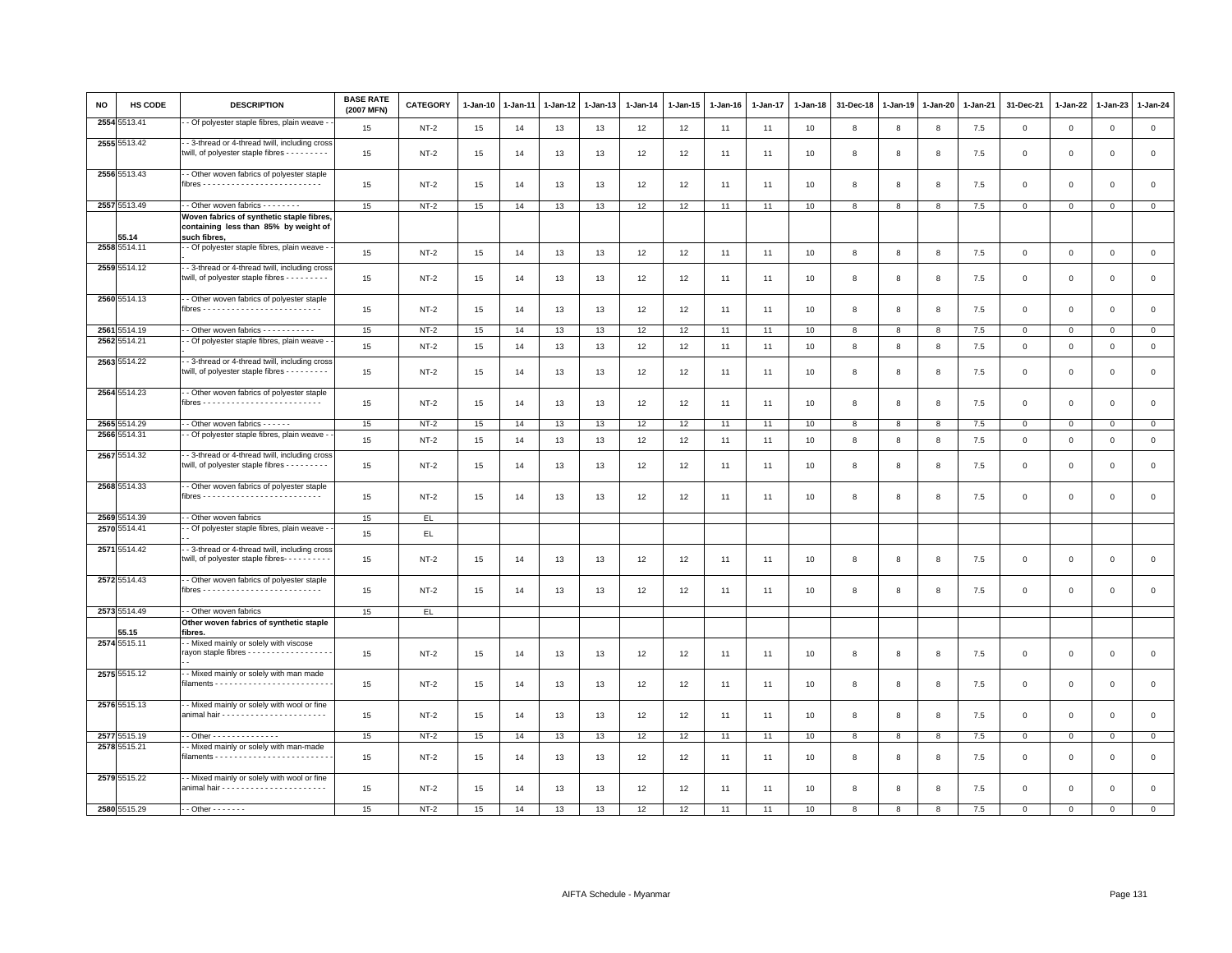| NO           | <b>HS CODE</b>                | <b>DESCRIPTION</b>                                                                                            | <b>BASE RATE</b><br>(2007 MFN) | <b>CATEGORY</b>  | 1-Jan-10 | 1-Jan-11 | 1-Jan-12 | 1-Jan-13 | 1-Jan-14       | $1 - Jan-15$   | 1-Jan-16       | 1-Jan-17 | $1-Jan-18$ | 31-Dec-18 | $1-Jan-19$   | 1-Jan-20                 | 1-Jan-21       | 31-Dec-21                   | 1-Jan-22                | 1-Jan-23                   | $1-Jan-24$                  |
|--------------|-------------------------------|---------------------------------------------------------------------------------------------------------------|--------------------------------|------------------|----------|----------|----------|----------|----------------|----------------|----------------|----------|------------|-----------|--------------|--------------------------|----------------|-----------------------------|-------------------------|----------------------------|-----------------------------|
|              | 2581 5515.91                  | - Mixed mainly or solely with man-made                                                                        | 15                             | NT-2             | 15       | 14       | 13       | 13       | 12             | 12             | 11             | 11       | 10         | 8         | 8            | 8                        | 7.5            | $\mathbf 0$                 | $\mathsf 0$             | $\,0\,$                    | $\,0\,$                     |
|              | 2582 5515.92                  | - Mixed mainly or solely with wool or fine                                                                    | 15                             | NT-2             | 15       | 14       | 13       | 13       | 12             | 12             | 11             | 11       | 10         | 8         | 8            | 8                        | 7.5            | $\mathbf 0$                 | $\mathbf 0$             | $\mathsf 0$                | $\mathbf 0$                 |
|              | 2583 5515.99                  | $-$ Other - - - - - - - - - - - -                                                                             | 15                             | $NT-2$           | 15       | 14       | 13       | 13       | 12             | 12             | 11             | 11       | 10         | 8         | 8            | 8                        | 7.5            | $\mathbf 0$                 | 0                       | $\mathbf 0$                | $\circ$                     |
|              |                               |                                                                                                               |                                |                  |          |          |          |          |                |                |                |          |            |           |              |                          |                |                             |                         |                            |                             |
|              | 55.16                         | Woven fabrics of artificial staple fibres.                                                                    |                                |                  |          |          |          |          |                |                |                |          |            |           |              |                          |                |                             |                         |                            |                             |
|              | 2584 5516.11<br>2585 5516.12  | - Unbleached or bleached - - - - -<br>- Dved - - - - - - - - - - - - -                                        | 15<br>15                       | $NT-2$<br>$NT-2$ | 15<br>15 | 14<br>14 | 13<br>13 | 13<br>13 | 12<br>12       | 12<br>12       | 11<br>11       | 11<br>11 | 10<br>10   | 8<br>8    | $\mathbf{R}$ | 8<br>$\mathbf{R}$        | 7.5<br>7.5     | $^{\circ}$<br>$\Omega$      | $\Omega$<br>$\Omega$    | 0<br>$\mathbf 0$           | $\mathbf 0$<br>$\mathbf{0}$ |
| 2586         | 5516.13                       | - Of yarns of different colours - - - - - -                                                                   | 15                             | $NT-2$           | 15       | 14       | 13       | 13       | 12             | 12             | 11             | 11       | 10         | 8         | 8            | 8                        | 7.5            | $\mathbf 0$                 | $\mathbf 0$             | $\mathbf 0$                | $\mathbf 0$                 |
| 2587         | 5516.14                       | $-$ Printed $- - - - - - - - -$                                                                               | 15                             | $NT-2$           | 15       | 14       | 13       | 13       | 12             | 12             | 11             | 11       | 10         | 8         | 8            | 8                        | 7.5            | $\Omega$                    | $\Omega$                | $\Omega$                   | $\mathbf{0}$                |
|              | 2588 5516.21                  | - Unbleached or bleached - - - - - - - - -                                                                    | 15                             | $NT-2$           | 15       | 14       | 13       | 13       | 12             | 12             | 11             | 11       | 10         | 8         | 8            | 8                        | 7.5            | $\mathbf 0$                 | $\mathbf 0$             | $\mathbf 0$                | $\circ$                     |
|              | 2589 5516.22                  | $-Dyed - \cdots - \cdots$                                                                                     | 15                             | $NT-2$           | 15       | 14       | 13       | 13       | 12             | 12             | 11             | 11       | 10         | 8         | 8            | 8                        | 7.5            | $\mathbf 0$                 | $\mathsf 0$             | $\mathsf 0$                | $\circ$                     |
| 2590<br>2591 | 5516.23<br>5516.24            | - Of yarns of different colours - - - - -<br>$-$ Printed $- - - - - - - - -$                                  | 15<br>15                       | $NT-2$<br>$NT-2$ | 15<br>15 | 14<br>14 | 13<br>13 | 13<br>13 | 12<br>12       | 12<br>12       | 11<br>11       | 11<br>11 | 10<br>10   | 8<br>8    | 8<br>8       | 8<br>8                   | 7.5<br>7.5     | $\mathbf 0$<br>$\mathbf{0}$ | $\Omega$<br>$\mathbf 0$ | $\Omega$<br>$\mathbf 0$    | $\mathbf 0$<br>$\circ$      |
| 2592         | 5516.31                       | - Unbleached or bleached - - - - -                                                                            | 15                             | $NT-2$           | 15       | 14       | 13       | 13       | 12             | 12             | 11             | 11       | 10         | 8         | 8            | 8                        | 7.5            | $\mathbf 0$                 | $\Omega$                | $\Omega$                   | $\mathbf{0}$                |
| 2593         | 5516.32                       | - Dyed - - - - - - - - - - -                                                                                  | 15                             | $NT-2$           | 15       | 14       | 13       | 13       | 12             | 12             | 11             | 11       | 10         | 8         | 8            | 8                        | 7.5            | $\circ$                     | 0                       | $\mathbf 0$                | $\mathbf 0$                 |
| 2594         | 5516.33                       | - Of yarns of different colours - - - -                                                                       | 15                             | $NT-2$           | 15       | 14       | 13       | 13       | 12             | 12             | 11             | 11       | 10         | 8         | 8            | 8                        | 7.5            | $\mathsf 0$                 | $\Omega$                | $\mathsf 0$                | $\overline{0}$              |
| 2595         | 5516.34                       | - Printed - - - - - - - - - - - - -                                                                           | 15                             | $NT-2$           | 15       | 14       | 13       | 13       | 12             | 12             | 11             | 11       | 10         | 8         | 8            | 8                        | 7.5            | $\mathbf 0$                 | $\mathbf 0$             | $\mathbf 0$                | $\circ$                     |
| 2596         | 5516.41                       | - Unbleached or bleached - - - -                                                                              | 15                             | $NT-2$           | 15       | 14       | 13       | 13       | 12             | 12             | 11             | 11       | 10         | 8         | 8            | 8                        | $7.5\,$        | $\mathbf 0$                 | $\mathbf 0$             | $\mathbf{0}$               | $\overline{0}$              |
| 2597         | 5516.42                       | $-Dyed$ - - - - - - - -                                                                                       | 15                             | $NT-2$           | 15       | 14       | 13       | 13       | 12             | 12             | 11             | 11       | 10         | 8         | 8            | 8                        | 7.5            | $\mathbf 0$                 | $\mathsf 0$             | $\Omega$                   | $\mathbf 0$                 |
| 2598<br>2599 | 5516.43<br>5516.44            | - Of yarns of different colours - - - - -<br>$-$ Printed $- - - - - - - - -$                                  | 15<br>15                       | $NT-2$<br>$NT-2$ | 15<br>15 | 14<br>14 | 13<br>13 | 13<br>13 | 12<br>12       | 12<br>12       | 11<br>11       | 11<br>11 | 10<br>10   | 8<br>8    | 8<br>8       | 8<br>8                   | 7.5<br>7.5     | $\Omega$<br>$\mathbf{0}$    | $\Omega$<br>$\mathbf 0$ | $\mathbf 0$<br>$\mathbf 0$ | $\mathbf{0}$<br>$\circ$     |
| 2600         | 5516.91                       | - Unbleached or bleached - - - - - - - - -                                                                    | 15                             | $NT-2$           | 15       | 14       | 13       | 13       | 12             | 12             | 11             | 11       | 10         | 8         | 8            | 8                        | 7.5            | $\circ$                     | 0                       | $\mathbf 0$                | $\mathbf 0$                 |
| 2601         | 516.92                        | - Dyed - - - - - - - - - -                                                                                    | 15                             | $NT-2$           | 15       | 14       | 13       | 13       | 12             | 12             | 11             | 11       | 10         | 8         | 8            | 8                        | 7.5            | $\mathbf 0$                 | $\mathbf 0$             | $\mathbf 0$                | $\mathbf 0$                 |
| 2602         | 5516.93                       | - Of yarns of different colours - - - - - - - -                                                               | 15                             | $NT-2$           | 15       | 14       | 13       | 13       | 12             | 12             | 11             | 11       | 10         | 8         | 8            | 8                        | 7.5            | $\mathbf 0$                 | $\mathsf 0$             | $\mathsf 0$                | $\circ$                     |
| 2603         | 5516.94                       | $-$ Printed $       -$                                                                                        | 15                             | $NT-2$           | 15       | 14       | 13       | 13       | 12             | 12             | 11             | 11       | 10         | 8         | 8            | 8                        | 7.5            | $\mathbf 0$                 | $\mathbf 0$             | $\mathbf{0}$               | $\mathbf 0$                 |
|              | 56.01                         | Wadding of textile materials and<br>articles thereof; textile fibres, not<br>exceeding 5 mm in                |                                |                  |          |          |          |          |                |                |                |          |            |           |              |                          |                |                             |                         |                            |                             |
|              | 2604 5601.10                  | Sanitary towels and tampons, napkins<br>and napkin liners for babies and similar                              | 15                             | $NT-2$           | 15       | 14       | 13       | 13       | 12             | 12             | 11             | 11       | 10         | 8         | 8            | 8                        | 7.5            | $\mathbf{0}$                | $\Omega$                | $\mathbf 0$                | $\circ$                     |
|              | 2605 5601.21                  | $-$ Of cotton $    -$                                                                                         | 10                             | NT-2             | 10       | 10       | 9        | 9        | 8              | 8              | 7.5            | 7.5      | 6          | 6         | 6            | $5\overline{5}$          | 5              | $\mathbf 0$                 | $\mathsf 0$             | $\mathbf 0$                | $\mathbf 0$                 |
|              | 2606 5601.22<br>5601.22.10.00 | - Of man-made fibres:<br>- - Wrapped cigarette tow - - - - - -                                                | 5                              | $NT-2$           | 5        | 5        | 5        | 5        | $\overline{4}$ | $\overline{4}$ | $\overline{4}$ | 3        | 3          | 3         | 3            | $\overline{\phantom{a}}$ | $\overline{1}$ | $\Omega$                    | $\Omega$                | $\Omega$                   | $\mathbf{0}$                |
|              | 5601.22.90.00                 | - - Other - - - - - - - - - - - -                                                                             | 20                             | $NT-2$           | 20       | 18       | 17       | 16       | 15             | 14             | 13             | 12       | 11         | 9         | 9            | 8                        | 8              | $^{\circ}$                  | $\mathbf 0$             | $\Omega$                   | $\circ$                     |
|              | 2607 5601.29                  | $-$ Other $        -$                                                                                         | 20                             | $NT-2$           | 20       | 18       | 17       | 16       | 15             | 14             | 13             | 12       | 11         | 9         | 9            | 8                        | 8              | $\mathbf 0$                 | $\mathsf 0$             | $\mathbf 0$                | $\mathbf 0$                 |
|              | 2608 5601.30                  | Textile flock and dust and mill neps:                                                                         |                                |                  |          |          |          |          |                |                |                |          |            |           |              |                          |                |                             |                         |                            |                             |
|              | 5601.30.10.00                 | - Polyamide fibre flock - - - - - - - - - -                                                                   | 15                             | $NT-2$           | 15       | 14       | 13       | 13       | 12             | 12             | 11             | 11       | 10         | 8         | 8            | 8                        | 7.5            | $\mathbf 0$                 | $\mathbf 0$             | $\mathsf 0$                | $\mathbf 0$                 |
|              | 5601.30.90.00                 | .                                                                                                             | 15                             | $NT-2$           | 15       | 14       | 13       | 13       | 12             | 12             | 11             | 11       | 10         | 8         | 8            | 8                        | 7.5            | $\mathsf 0$                 | $\mathsf 0$             | $\mathsf 0$                | $\circ$                     |
|              | 56.02<br>2609 5602.10         | Felt, whether or not impregnated,<br>coated, covered or laminated.<br>Needleloom felt and stitch-bonded fibre |                                |                  |          |          |          |          |                |                |                |          |            |           |              |                          |                |                             |                         |                            |                             |
|              |                               | fabrics --------------------------                                                                            | 15                             | $NT-2$           | 15       | 14       | 13       | 13       | 12             | 12             | 11             | 11       | 10         | 8         | 8            | 8                        | 7.5            | $\mathbf 0$                 | 0                       | $\mathbf 0$                | $\mathbf 0$                 |
|              | 2610 5602.21                  | - Of wool or fine animal hair:                                                                                |                                |                  |          |          |          |          |                |                |                |          |            |           |              |                          |                |                             |                         |                            |                             |
|              | 5602.21.10.00                 | - - - Weighing 750g/m2 or more - - - - - - - -                                                                | 15                             | $NT-2$           | 15       | 14       | 13       | 13       | 12             | 12             | 11             | 11       | 10         | 8         | 8            | 8                        | 7.5            | $\mathbf{0}$                | $\mathsf 0$             | $\mathbf 0$                | $\circ$                     |
|              | 5602.21.90.00                 | Other - - - - - - - - - - - - - - - - -<br>- Of other textile materials:                                      | 15                             | NT-2             | 15       | 14       | 13       | 13       | 12             | 12             | 11             | 11       | 10         | 8         | 8            | 8                        | 7.5            | $\Omega$                    | $\mathbf 0$             | $\Omega$                   | $\mathbf 0$                 |
|              | 2611 5602.29<br>5602.29.10.00 | - - Weighing $750g/m2$ or more - - - - -                                                                      | 15                             | $NT-2$           | 15       | 14       | 13       | 13       | 12             | 12             | 11             | 11       | 10         | 8         | 8            | 8                        | 7.5            | $^{\circ}$                  | 0                       | $\mathbf 0$                | $\mathbf 0$                 |
|              | 5602.29.90.00                 | Other - - - - - - - - - - - - - - -                                                                           | 15                             | $NT-2$           | 15       | 14       | 13       | 13       | 12             | 12             | 11             | 11       | 10         | 8         | 8            | 8                        | 7.5            | $^{\circ}$                  | $\mathbf 0$             | $^{\circ}$                 | $\mathbf{0}$                |
|              | 2612 5602.90                  | Other:                                                                                                        |                                |                  |          |          |          |          |                |                |                |          |            |           |              |                          |                |                             |                         |                            |                             |
|              | 5602.90.10.00                 | - Impregnated, coated, covered or                                                                             | 15                             | $NT-2$           | 15       | 14       | 13       | 13       | 12             | 12             | 11             | 11       | 10         | 8         | 8            | 8                        | 7.5            | $\Omega$                    | $\Omega$                | $\mathbf 0$                | $\circ$                     |
|              | 5602.90.90.00                 | - Other - - - - - - - - - - - -                                                                               | 15                             | $NT-2$           | 15       | 14       | 13       | 13       | 12             | 12             | 11             | 11       | 10         | 8         | 8            | 8                        | 7.5            | $\mathbf 0$                 | $\Omega$                | $\mathbf 0$                | $\mathbb O$                 |
|              | 56.03                         | Nonwovens, whether or not<br>impregnated, coated, covered or<br>laminated.                                    |                                |                  |          |          |          |          |                |                |                |          |            |           |              |                          |                |                             |                         |                            |                             |
|              | 2613 5603.11                  | - Weighing not more than 25 g/m2:                                                                             |                                |                  |          |          |          |          |                |                |                |          |            |           |              |                          |                |                             |                         |                            |                             |
|              | 5603.11.10.00                 | - - Not impregnated, coated, covered or                                                                       | 15                             | $NT-2$           | 15       | 14       | 13       | 13       | 12             | 12             | 11             | 11       | 10         | 8         | R            | 8                        | 7.5            | $\Omega$                    | $\Omega$                | $\Omega$                   | $\Omega$                    |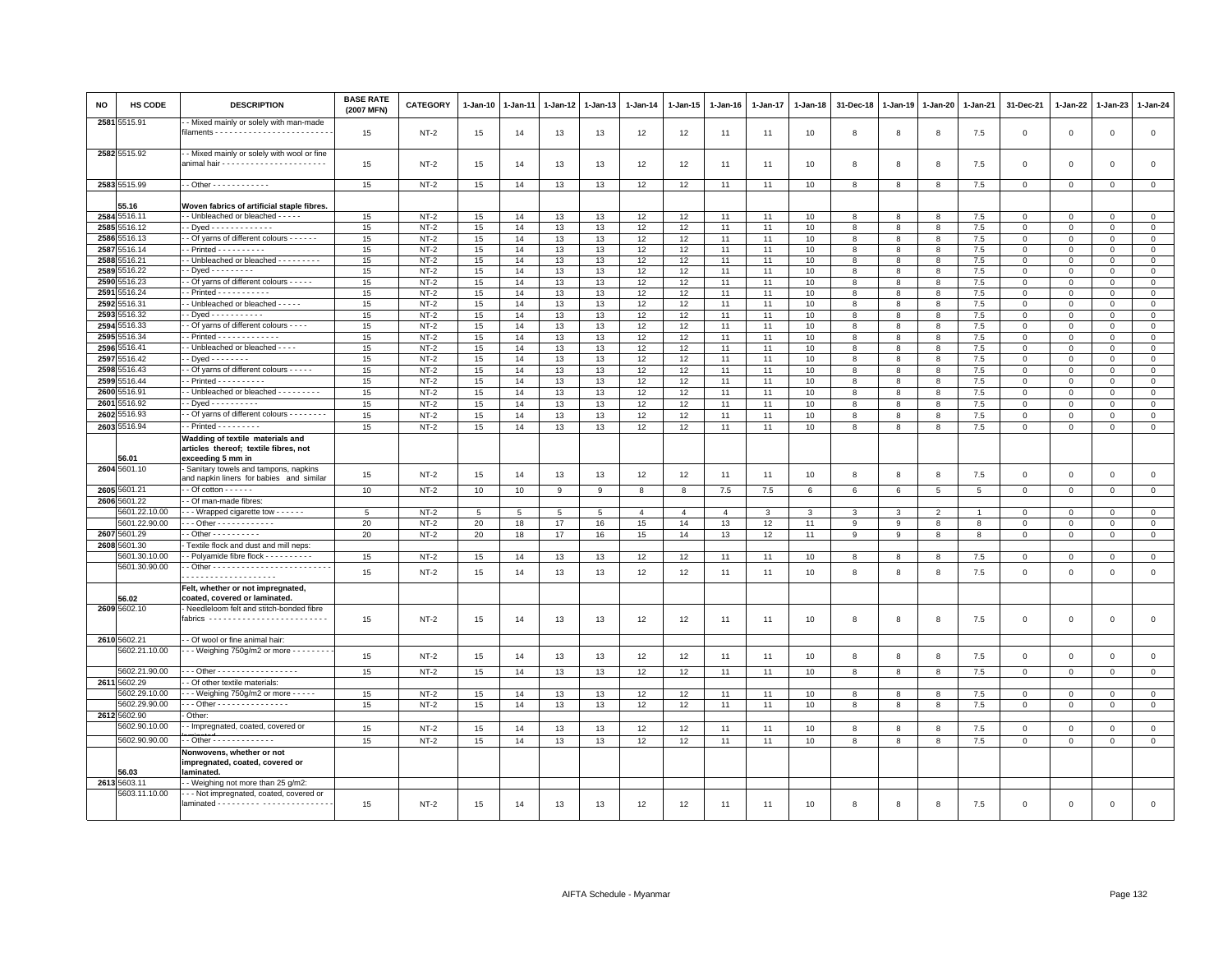| <b>NO</b> | HS CODE       | <b>DESCRIPTION</b>                                                                               | <b>BASE RATE</b><br>(2007 MFN) | <b>CATEGORY</b> | 1-Jan-10       | 1-Jan-11       | 1-Jan-12       | 1-Jan-13       | 1-Jan-14       | 1-Jan-15       | 1-Jan-16       | 1-Jan-17       | 1-Jan-18       | 31-Dec-18    | 1-Jan-19    | 1-Jan-20     | 1-Jan-21     | 31-Dec-21    | 1-Jan-22     | 1-Jan-23     | $1-Jan-24$     |
|-----------|---------------|--------------------------------------------------------------------------------------------------|--------------------------------|-----------------|----------------|----------------|----------------|----------------|----------------|----------------|----------------|----------------|----------------|--------------|-------------|--------------|--------------|--------------|--------------|--------------|----------------|
|           | 5603.11.90.00 | $-$ - Other - - - - - - - - - - - - -                                                            | 15                             | $NT-2$          | 15             | 14             | 13             | 13             | 12             | 12             | 11             | 11             | 10             | 8            | 8           | 8            | 7.5          | $\mathbf 0$  | $\mathbf 0$  | $\mathsf 0$  | $\overline{0}$ |
|           | 2614 5603.12  | - Weighing more than 25 g/m2 but not<br>nore than 70 g/m2:                                       |                                |                 |                |                |                |                |                |                |                |                |                |              |             |              |              |              |              |              |                |
|           | 5603.12.10.00 | - - Not impregnated, coated, covered or                                                          | 15                             | NT-2            | 15             | 14             | 13             | 13             | 12             | 12             | 11             | 11             | 10             | 8            | 8           | 8            | 7.5          | $\mathbf 0$  | $\Omega$     | $\Omega$     | $\mathsf 0$    |
|           | 5603.12.90.00 | --- Other --------------                                                                         | 15                             | $NT-2$          | 15             | 14             | 13             | 13             | 12             | 12             | 11             | 11             | 10             | 8            | 8           | 8            | $7.5\,$      | $\mathsf 0$  | $\Omega$     | $\mathsf 0$  | $\mathsf 0$    |
|           | 2615 5603.13  | - Weighing more than 70 g/m2 but not<br>more than 150 g/m2:                                      |                                |                 |                |                |                |                |                |                |                |                |                |              |             |              |              |              |              |              |                |
|           | 5603.13.10.00 | - - Not impregnated, coated, covered or                                                          | 15                             | $NT-2$          | 15             | 14             | 13             | 13             | 12             | 12             | 11             | 11             | 10             | 8            | 8           | 8            | 7.5          | $\mathsf 0$  | $\circ$      | $\mathbf 0$  | $\mathbf 0$    |
|           | 5603.13.90.00 | $-$ - Other - - - - - - - - - -                                                                  | 15                             | $NT-2$          | 15             | 14             | 13             | 13             | 12             | 12             | 11             | 11             | 10             | 8            | 8           | 8            | 7.5          | $\mathsf 0$  | $\mathbf 0$  | $\mathsf 0$  | $\mathbf 0$    |
|           | 2616 5603.14  | - Weighing more than 150 g/m2:                                                                   |                                |                 |                |                |                |                |                |                |                |                |                |              |             |              |              |              |              |              |                |
|           | 5603.14.10.00 | - - Not impregnated, coated, covered or                                                          |                                |                 |                |                |                |                |                |                |                |                |                |              |             |              |              |              |              |              |                |
|           |               |                                                                                                  | 15                             | NT-2            | 15             | 14             | 13             | 13             | 12             | 12             | 11             | 11             | 10             | 8            | 8           | 8            | 7.5          | $\mathsf 0$  | $\mathbf 0$  | $\mathsf 0$  | $\mathsf 0$    |
|           | 5603.14.90.00 | - - - Other - - - - - - - - - - -                                                                | 15                             | $NT-2$          | 15             | 14             | 13             | 13             | 12             | 12             | 11             | 11             | 10             | 8            | 8           | 8            | 7.5          | $\circ$      | $\Omega$     | $\mathbf 0$  | $\mathbf{0}$   |
|           | 2617 5603.91  | - - Weighing not more than 25 g/m2 - - -                                                         | 15                             | $NT-2$          | 15             | 14             | 13             | 13             | 12             | 12             | 11             | 11             | 10             | 8            | 8           | 8            | 7.5          | $\mathbf{0}$ | $\mathbf{0}$ | $\mathbf 0$  | $\mathbf{0}$   |
|           | 2618 5603.92  | - Weighing more than 25 g/m2 but not<br>more than 70 g/m2 - - - - - - - - - - - - - - - - -      | 15                             | NT-2            | 15             | 14             | 13             | 13             | 12             | 12             | 11             | 11             | 10             | 8            | 8           | 8            | 7.5          | 0            | $\circ$      | $\mathbf 0$  | $\mathsf 0$    |
|           | 2619 5603.93  | - Weighing more than 70 g/m2 but not<br>more than $150$ g/m2 - - - - - - - - - - - - - - - -     | 15                             | NT-2            | 15             | 14             | 13             | 13             | 12             | 12             | 11             | 11             | 10             | 8            | 8           | 8            | 7.5          | $\mathsf 0$  | $\mathbf 0$  | $\mathsf 0$  | $\mathsf 0$    |
|           | 2620 5603.94  | - - Weighing more than 150 g/m2 - - - - -                                                        | 15                             | $NT-2$          | 15             | 14             | 13             | 13             | 12             | 12             | 11             | 11             | 10             | 8            | 8           | 8            | 7.5          | $\mathbf 0$  | $\Omega$     | $\Omega$     | $\mathbf 0$    |
|           | 56.04         | covered; textile yarn, and strip and the                                                         |                                |                 |                |                |                |                |                |                |                |                |                |              |             |              |              |              |              |              |                |
| 2621      | 5604.10       | - Rubber thread and cord, textile covered -                                                      |                                |                 |                |                |                |                |                |                |                |                |                |              |             |              |              |              |              |              | $\mathbf{0}$   |
|           |               |                                                                                                  | 1.5                            | $NT-1$          | 1.5            | 1.5            | 1.5            | 1.5            | 1.5            | 1.5            | 1.5            | 1.5            | $\overline{1}$ | $\mathbf 0$  | $\mathbf 0$ | $\mathbf{0}$ | $\mathbf 0$  | $\mathbf{0}$ | $\circ$      | $\mathbf 0$  |                |
|           | 2622 5604.20  | - High tenacity yarn of polyesters, of nylor<br>or other polyamides or of viscose rayon,         | $\overline{2}$                 | $NT-1$          | $\overline{2}$ | $\overline{2}$ | $\overline{2}$ | $\overline{2}$ | $\overline{2}$ | $\overline{2}$ | $\overline{2}$ | $\overline{2}$ |                | $\mathbf 0$  | $\Omega$    | $\Omega$     | $\mathbf 0$  | $\mathsf 0$  | 0            | $\Omega$     | $\mathsf 0$    |
|           | 2623 5604.90  | - Other:                                                                                         |                                |                 |                |                |                |                |                |                |                |                |                |              |             |              |              |              |              |              |                |
|           | 5604.90.10.00 | -- Imitation catgut of silk ------                                                               | $\overline{2}$                 | $NT-1$          | $\overline{2}$ | $\overline{2}$ | $\overline{2}$ | $\overline{2}$ | $\overline{2}$ | $\overline{2}$ | $\overline{2}$ | $\overline{2}$ |                | $\mathbf 0$  | $\mathbf 0$ | $\mathbf 0$  | $\mathbf 0$  | $\mathsf 0$  | $\Omega$     | $\mathsf 0$  | $\mathsf 0$    |
|           | 5604.90.90.00 | - Other - - - - - - - - - - - -                                                                  | $\mathcal{P}$                  | $NT-1$          | $\overline{2}$ | $\overline{2}$ | $\overline{2}$ | $\overline{2}$ | $\overline{2}$ | $\overline{2}$ | $\overline{2}$ | $\overline{2}$ |                | $\mathbf 0$  | $\mathbf 0$ | $\mathbf 0$  | $\mathsf 0$  | $\mathsf 0$  | $\mathbf 0$  | $\mathsf 0$  | $\overline{0}$ |
|           | 2624 5605.00  | Metallised yarn, whether or not gimped,<br>being textile yarn.                                   | 15                             | EL.             |                |                |                |                |                |                |                |                |                |              |             |              |              |              |              |              |                |
|           | 2625 5606.00  | Gimped yarn, and strip and the like of<br>heading 54.04 or 54.05, gimped (other<br>than those of | 15                             | $NT-1$          | 15             | 12.5           | 12.5           | 10             | 10             | 7.5            | 7.5            | 5              | 5              | 0            | $\mathbf 0$ | $\mathsf 0$  | 0            | $\mathsf 0$  | $\mathbf 0$  | 0            | $\mathsf 0$    |
|           | 56.07         | Twine, cordage, ropes and cables,<br>whether or not plaited or braided and<br>whether or not     |                                |                 |                |                |                |                |                |                |                |                |                |              |             |              |              |              |              |              |                |
|           | 2626 5607.10  | - Of jute or other textile bast fibres of                                                        | 1.5                            | $NT-1$          | 1.5            | 1.5            | 1.5            | 1.5            | 1.5            | 1.5            | 1.5            | 1.5            | $\overline{1}$ | $\Omega$     | $\Omega$    | $\Omega$     | $\mathbf 0$  | $\mathbf 0$  | $\Omega$     | $\Omega$     | $\mathsf 0$    |
|           | 2627 5607.21  | - Binder or baler twine - - - - - -                                                              | 1.5                            | $NT-1$          | 1.5            | 1.5            | 1.5            | 1.5            | 1.5            | 1.5            | 1.5            | 1.5            |                | $\mathbf{0}$ | $\Omega$    | $\mathbf{0}$ | $\Omega$     | $\Omega$     | $\Omega$     | $\Omega$     | $\mathbf{0}$   |
| 2628      | 5607.29       | - Other - - - - - - - -                                                                          | 1.5                            | <b>NT-1</b>     | 1.5            | 1.5            | 1.5            | 1.5            | 1.5            | 1.5            | 1.5            | 1.5            |                | 0            | 0           | $\mathbf 0$  | $\mathbf 0$  | 0            | $\circ$      | 0            | $\mathbf 0$    |
| 2629      | 5607.41       | - Binder or baler twine - - - - - - - - -                                                        | 1.5                            | $NT-1$          | 1.5            | 1.5            | 1.5            | 1.5            | 1.5            | 1.5            | 1.5            | 1.5            |                | $\mathbf 0$  | $\Omega$    | $\Omega$     | $\circ$      | $\mathsf 0$  | $\mathbf 0$  | $\mathbf 0$  | $\circ$        |
|           | 2630 5607.49  | - Other:                                                                                         |                                |                 |                |                |                |                |                |                |                |                |                |              |             |              |              |              |              |              |                |
|           | 5607.49.10.00 | - - Industrial safety lines - - - - - -                                                          | $1.5\,$                        | $NT-1$          | 1.5            | 1.5            | 1.5            | 1.5            | $1.5\,$        | 1.5            | 1.5            | 1.5            |                | $\mathbf 0$  | $\mathbf 0$ | $\mathbf 0$  | $\mathbf 0$  | $\mathsf 0$  | 0            | $\Omega$     | $\mathsf 0$    |
|           | 5607.49.90.00 | - - - Other - - - - - - - - - - -                                                                | 1.5                            | $NT-1$          | 1.5            | 1.5            | 1.5            | 1.5            | 1.5            | 1.5            | 1.5            | 1.5            | $\overline{1}$ | $\mathbf 0$  | $\mathbf 0$ | $\mathbf 0$  | $\mathbf{0}$ | $\mathbf{0}$ | $\mathbf 0$  | $\mathsf 0$  | $\overline{0}$ |
| 2631      | 5607.50       | - Of other synthetic fibres:                                                                     |                                |                 |                |                |                |                |                |                |                |                |                |              |             |              |              |              |              |              |                |
|           | 5607.50.10.00 | -- V-belt cord of man - made fibres<br>treated with resorcinol formaldehyde;<br>polyamide and    | 1.5                            | $NT-1$          | 1.5            | 1.5            | 1.5            | 1.5            | 1.5            | 1.5            | 1.5            | 1.5            |                | $\Omega$     | $\Omega$    | $\Omega$     | $\mathbf 0$  | $\mathbf 0$  | $\Omega$     | $\Omega$     | $\mathsf 0$    |
|           | 5607.50.90.00 | $-$ Other - - - - - - - - - - -                                                                  | 1.5                            | $NT-1$          | 1.5            |                | 1.5            | 1.5            | 1.5            | 1.5            | 1.5            | 1.5            |                | $\Omega$     | $\Omega$    | $\mathbf 0$  | $\Omega$     | 0            | $\Omega$     | $\Omega$     | $\mathbf 0$    |
|           | 2632 5607.90  | Other - - - - - - - - - - - -                                                                    | 1.5                            | $NT-1$          | 1.5            | 1.5<br>1.5     | 1.5            | 1.5            | 1.5            | 1.5            | 1.5            | 1.5            | $\overline{1}$ | $\mathbf 0$  | $\mathsf 0$ | 0            | $\mathsf 0$  | 0            | $\circ$      | $\mathbf 0$  | $\mathbf 0$    |
|           |               | Knotted netting of twine, cordage or                                                             |                                |                 |                |                |                |                |                |                |                |                |                |              |             |              |              |              |              |              |                |
|           | 56.08         | rope; made up fishing nets and other<br>made up nets, of                                         |                                |                 |                |                |                |                |                |                |                |                |                |              |             |              |              |              |              |              |                |
|           | 2633 5608.11  | - - Made up fishing nets - - - - - -                                                             | $\overline{1}$                 | $NT-1$          | $\mathbf{1}$   |                | $\overline{1}$ | $\overline{1}$ | $\overline{1}$ | $\mathbf{1}$   | $\mathbf{1}$   | $\overline{1}$ |                | $\mathbf 0$  | $\mathbf 0$ | $\mathbf 0$  | $\mathbf{0}$ | $\mathsf 0$  | $\mathbf 0$  | $\mathbf{O}$ | $\mathbf 0$    |
|           | 2634 5608.19  | - Other:                                                                                         |                                |                 |                |                |                |                |                |                |                |                |                |              |             |              |              |              |              |              |                |
|           | 5608.19.10.00 | -- Industrial safety nets - - - - - - - - - -                                                    | 20                             | $NT-2$          | 20             | 18             | 17             | 16             | 15             | 14             | 13             | 12             | 11             | 9            | 9           | 8            | 8            | $\mathbf 0$  | $\mathbf{0}$ | $\mathbf 0$  | $\mathbf{0}$   |
|           | 5608.19.20.00 | -- Net bags -----------                                                                          | 20                             | $NT-2$          | 20             | 18             | 17             | 16             | 15             | 14             | 13             | 12             | 11             | 9            | 9           | 8            | 8            | $\mathbf 0$  | $\Omega$     | $\Omega$     | $\mathsf 0$    |
|           | 5608.19.90.00 | Other - - - - - - - - - - - - - -                                                                | 20                             | $NT-2$          | 20             | 18             | 17             | 16             | 15             | 14             | 13             | 12             | 11             | 9            | 9           | 8            | 8            | 0            | $\circ$      | $\mathbf 0$  | $\mathsf 0$    |
|           | 2635 5608.90  | - Other:                                                                                         |                                |                 |                |                |                |                |                |                |                |                |                |              |             |              |              |              |              |              |                |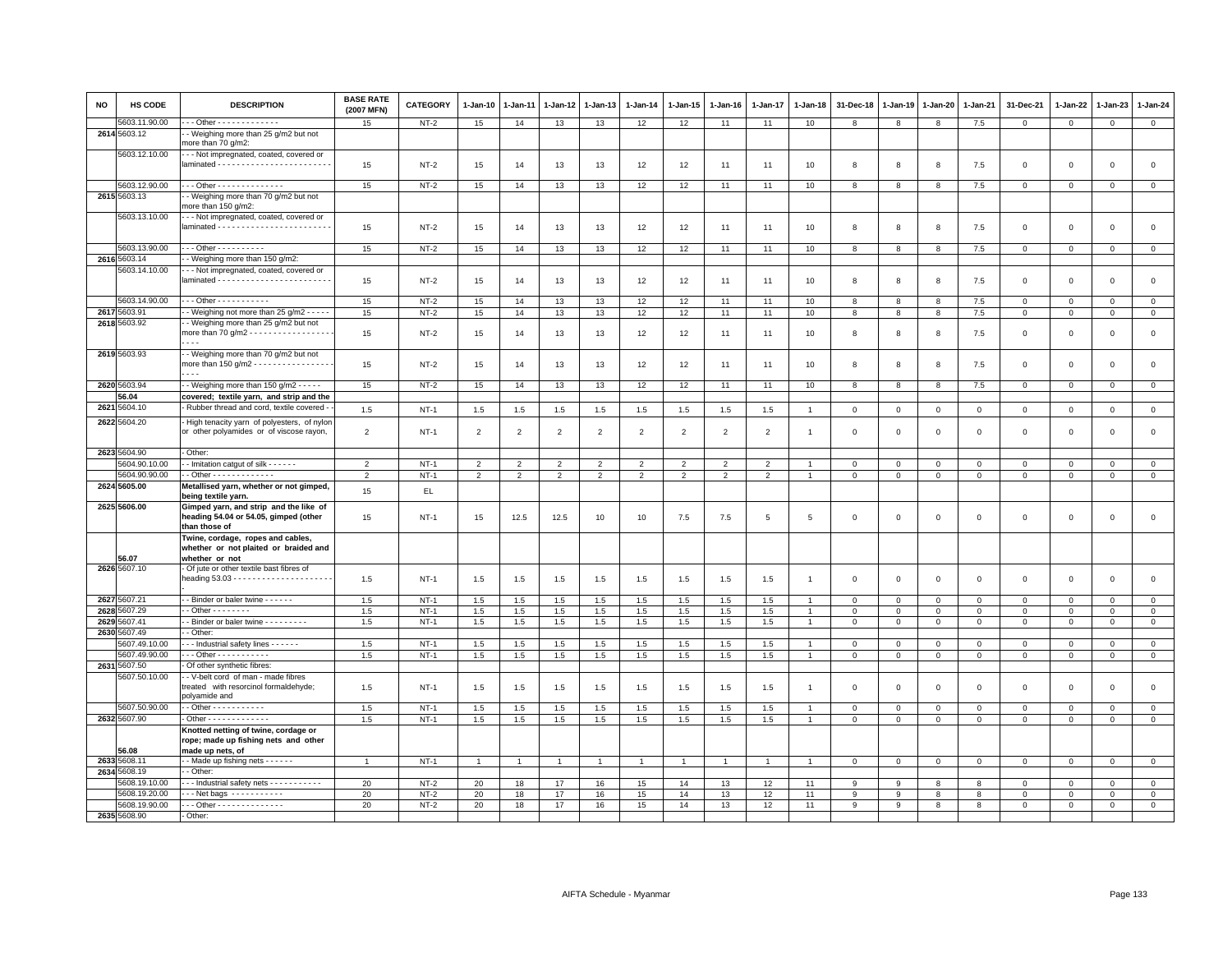| <b>NO</b> | <b>HS CODE</b>              | <b>DESCRIPTION</b>                                                                                   | <b>BASE RATE</b><br>(2007 MFN) | <b>CATEGORY</b> | 1-Jan-10 | 1-Jan-11 | 1-Jan-12 | 1-Jan-13 | 1-Jan-14 | 1-Jan-15 | 1-Jan-16   | 1-Jan-17   | 1-Jan-18       | 31-Dec-18      | 1-Jan-19             | 1-Jan-20             | 1-Jan-21        | 31-Dec-21             | 1-Jan-22                  | 1-Jan-23               | 1-Jan-24                   |
|-----------|-----------------------------|------------------------------------------------------------------------------------------------------|--------------------------------|-----------------|----------|----------|----------|----------|----------|----------|------------|------------|----------------|----------------|----------------------|----------------------|-----------------|-----------------------|---------------------------|------------------------|----------------------------|
|           | 5608.90.10.00               | - Industrial safety nets - - - - - -                                                                 | 10                             | $NT-2$          | 10       | 10       | 9        | 9        | 8        | 8        | 7.5        | 7.5        | 6              | 6              | 6                    | 5                    | $5\overline{5}$ | $\mathbf 0$           | $\mathbf 0$               | $\mathbf 0$            | $\mathsf 0$                |
|           | 5608.90.20.00               |                                                                                                      | 10                             | $NT-2$          | 10       | 10       | 9        | 9        | 8        | 8        | 7.5        | $7.5$      | 6              | 6              | 6                    | 5                    | $5\phantom{.0}$ | 0                     | $\mathbf 0$               | $\circ$                | $\overline{0}$             |
|           | 5608.90.90.00               | $-$ Other $        -$                                                                                | 10                             | $NT-2$          | 10       | 10       | 9        | 9        | 8        | 8        | 7.5        | 7.5        | 6              | 6              | 6                    | 5                    | 5               | $\mathbf 0$           | $\mathbf{0}$              | $\mathbf{0}$           | $\mathbf{0}$               |
|           | 56.09                       | Articles of yarn, strip or the like of<br>heading 54.04 or 54.05, twine, cordage,<br>rope or cables, |                                |                 |          |          |          |          |          |          |            |            |                |                |                      |                      |                 |                       |                           |                        |                            |
|           | 2636 5609.00                | Articles of yarn, strip or the like of--------                                                       |                                |                 |          |          |          |          |          |          |            |            |                |                |                      |                      |                 |                       |                           |                        |                            |
|           | 5609.00.10.00               | Core-spun yarn - - - - - - - - -                                                                     | 1.5                            | $NT-1$          | 1.5      | 1.5      | 1.5      | 1.5      | 1.5      | 1.5      | 1.5        | 1.5        |                | $\mathbf 0$    | $\mathbf 0$          | $\mathbf 0$          | $\mathbf 0$     | $\mathbf 0$           | $\mathbf 0$               | $\mathbf 0$            | $\mathsf 0$                |
|           | 5609.00.90.00               | $\cdot$ Other - - - - - - - - - - - -                                                                | 1.5                            | $NT-1$          | 1.5      | 1.5      | 1.5      | 1.5      | 1.5      | 1.5      | 1.5        | 1.5        | $\overline{1}$ | $\overline{0}$ | $\overline{0}$       | $\overline{0}$       | $\mathsf 0$     | $\mathsf 0$           | $\mathbf 0$               | $\mathsf 0$            | $\overline{0}$             |
|           | 57.01                       | Carpets and other textile floor<br>coverings, knotted, whether or not<br>made up.                    |                                |                 |          |          |          |          |          |          |            |            |                |                |                      |                      |                 |                       |                           |                        |                            |
|           | 2637 5701.10                | Of wool or fine animal hair:                                                                         |                                |                 |          |          |          |          |          |          |            |            |                |                |                      |                      |                 |                       |                           |                        |                            |
|           | 5701.10.10.00               | - Prayer mats - - - - - -                                                                            | 15                             | $NT-2$          | 15       | 14       | 13       | 13       | 12       | 12       | 11         | 11         | 10             | 8              | 8                    | 8                    | 7.5             | $\mathbf{0}$          | $\mathbf{0}$              | $\mathbf{0}$           | $\circ$                    |
|           | 5701.10.90.00               | $-$ Other $       -$                                                                                 | 15                             | $NT-2$          | 15       | 14       | 13       | 13       | 12       | 12       | 11         | 11         | 10             | 8              | 8                    | 8                    | 7.5             | $\mathbf 0$           | $\circ$                   | $\mathbf 0$            | $\mathbf 0$                |
|           | 2638 5701.90                | Of other textile materials                                                                           |                                |                 |          |          |          |          |          |          |            |            |                |                |                      |                      |                 |                       |                           |                        |                            |
|           | 5701.90.11.00               | -- Prayer mats - - - - - - - - - - -                                                                 | 10                             | $NT-2$          | 10       | 10       | 9        | 9        | 8        | 8        | 7.5        | 7.5        | 6              | 6              | 6                    | 5                    | 5               | $\Omega$              | $\Omega$                  | $\Omega$               | $\mathsf 0$                |
|           | 5701.90.19.00               | $-$ - Other - - - - - - - - - -<br>- Other:                                                          | 10                             | $NT-2$          | 10       | 10       | 9        | 9        | 8        | 8        | 7.5        | 7.5        | 6              | 6              | 6                    | $5\overline{5}$      | 5               | $\mathbf 0$           | $\mathbf 0$               | $\mathbf 0$            | $\mathbf{0}$               |
|           |                             |                                                                                                      |                                |                 |          |          |          |          |          |          |            |            |                |                |                      |                      |                 |                       |                           |                        |                            |
|           | 5701.90.91.00<br>5701.90.99 | $-$ - Of jute fibres $-$ - - - - - - - - -<br>$-$ - Other - - - - - - - - - - - - - -                | 15                             | $NT-2$          | 15       | 14       | 13       | 13       | 12       | 12       | 11         | 11         | 10             | 8              | 8                    | 8                    | 7.5             | $\mathbf 0$           | $\mathbf 0$               | $\mathbf 0$            | $\circ$                    |
|           | 5701.90.99.10               | $- - - - -$ Of hemp $- - - - - -$                                                                    | 15                             | $NT-2$          | 15       | 14       | 13       | 13       | 12       | 12       | 11         | 11         | 10             | 8              | 8                    | 8                    | 7.5             | $\mathbf 0$           | $\Omega$                  | $\mathbf{0}$           | $\mathbf 0$                |
|           | 5701.90.99.90               | . Other                                                                                              | 15                             | $NT-2$          | 15       | 14       | 13       | 13       | 12       | 12       | 11         | 11         | 10             | 8              | 8                    | 8                    | 7.5             | 0                     | $\circ$                   | $\mathbf 0$            | $\circ$                    |
|           | 57.02                       | Carpets and other textile floor<br>coverings, woven, not tufted or<br>flocked, whether or not made   |                                |                 |          |          |          |          |          |          |            |            |                |                |                      |                      |                 |                       |                           |                        |                            |
|           | 2639 5702.10                | "Kelem", "Schumacks", "Karamanie" and<br>similar hand-woven rugs ---                                 | 15                             | $NT-2$          | 15       | 14       | 13       | 13       | 12       | 12       | 11         | 11         | 10             | 8              | 8                    | 8                    | 7.5             | $\mathbf 0$           | $\mathbf 0$               | $\mathbf 0$            | $\mathsf 0$                |
|           | 2640 5702.20                | Floor coverings of coconut fibres (coir) -                                                           | 15                             | $NT-2$          | 15       | 14       | 13       | 13       | 12       | 12       | 11         | 11         | 10             | 8              | 8                    | 8                    | 7.5             | $\mathbf 0$           | $\mathbf 0$               | $\mathbf 0$            | $\mathbf 0$                |
|           | 2641 5702.31                | - Of wool or fine animal hair - - -                                                                  | 15                             | $NT-2$          | 15       | 14       | 13       | 13       | 12       | 12       | 11         | 11         | 10             | 8              | 8                    | 8                    | 7.5             | $\mathbf 0$           | $\mathbf 0$               | $\Omega$               | $\mathbf{0}$               |
|           | 2642 5702.32                | - Of man-made textile materials - - -                                                                | 15                             | $NT-2$          | 15       | 14       | 13       | 13       | 12       | 12       | 11         | 11         | 10             | 8              | 8                    | 8                    | $7.5\,$         | $\circ$               | $\mathbf{0}$              | $\circ$                | $\mathbf{0}$               |
|           | 2643 5702.39                | - Of other textile materials:                                                                        |                                |                 |          |          |          |          |          |          |            |            |                |                |                      |                      |                 |                       |                           |                        |                            |
|           | 5702.39.10.00               | $-$ - Of cotton - - - - - - - - - - -                                                                | 10                             | $NT-2$          | 10       | 10       | 9        | 9        | 8        | 8        | 7.5        | 7.5        | 6              | 6              | 6                    | 5                    | 5               | $\mathbf{0}$          | $\Omega$                  | $\mathbf{0}$           | $\mathbf{0}$               |
|           | 5702.39.20.00               | $-$ - Of jute fibre $-$ - - - - - - -                                                                | 15                             | $NT-2$          | 15       | 14       | 13       | 13       | 12       | 12       | 11         | 11         | 10             | 8              | 8                    | 8                    | 7.5             | $\mathbf 0$           | $^{\circ}$                | $\mathbf 0$            | $\mathsf 0$                |
|           | 5702.39.90.00               | - - Other - - - - - - - - - - - - -                                                                  | 15                             | $NT-2$          | 15       | 14       | 13       | 13       | 12       | 12       | 11         | 11         | 10             | 8              | 8                    | 8                    | 7.5             | $\mathsf 0$           | $\mathsf 0$               | $\mathsf 0$            | $\mathsf{O}\xspace$        |
|           | 2644 5702.41                | - Of wool or fine animal hair:                                                                       |                                |                 |          |          |          |          |          |          |            |            |                |                |                      |                      |                 |                       |                           |                        |                            |
|           | 5702.41.10.00               | $-$ - Prayer mats $-$ - $-$ - $-$ -                                                                  | 15                             | $NT-2$          | 15       | 14       | 13       | 13       | 12       | 12       | 11         | 11         | 10             | 8              | 8                    | 8                    | 7.5             | $\Omega$              | $\Omega$                  | $\mathbf 0$            | $\mathsf 0$                |
|           | 5702.41.90.00               | - - Other - - - - - - - - - - - - - -                                                                | 15                             | $NT-2$          | 15       | 14       | 13       | 13       | 12       | 12       | 11         | 11         | 10             | 8              | 8                    | 8                    | 7.5             | $\mathbf 0$           | $\mathbf 0$               | $\mathbf 0$            | $\mathbb O$                |
|           | 2645 5702.42                | - Of man-made textile materials:                                                                     |                                |                 |          |          |          |          |          |          |            |            |                |                |                      |                      |                 |                       |                           |                        |                            |
|           | 5702.42.10.00               | $-$ - Praver mats $-$ - $-$ - $-$ - $-$ - $-$                                                        | 15                             | $NT-2$          | 15       | 14       | 13       | 13       | 12       | 12       | 11         | 11         | 10             | 8              | 8                    | 8                    | 7.5             | 0                     | $\Omega$                  | $\Omega$               | $\mathbf 0$                |
|           | 5702.42.90.00               | $-$ - Other - - - - - - - - - -                                                                      | 15                             | $NT-2$          | 15       | 14       | 13       | 13       | 12       | 12       | 11         | 11         | 10             | 8              | 8                    | 8                    | 7.5             | $\mathbf 0$           | $\mathbf{0}$              | $\mathbf{0}$           | $\mathbf{0}$               |
|           | 2646 5702.49                | - Of other textile materials:<br>- - Of cotton:                                                      |                                |                 |          |          |          |          |          |          |            |            |                |                |                      |                      |                 |                       |                           |                        |                            |
|           | 5702.49.11.00               | $\cdots$ Prayer mats $\cdots$                                                                        |                                |                 |          |          |          |          |          |          |            |            |                |                |                      |                      |                 |                       |                           |                        |                            |
|           | 5702.49.19.00               | . Other - - - - - - - - - - -                                                                        | 10<br>10                       | NT-2<br>$NT-2$  | 10<br>10 | 10<br>10 | 9<br>9   | 9<br>9   | 8<br>8   | 8<br>8   | 7.5<br>7.5 | 7.5<br>7.5 | 6<br>6         | 6<br>6         | 6<br>$6\phantom{.}6$ | 5<br>$5\overline{5}$ | 5<br>5          | $^{\circ}$<br>$\circ$ | $^{\circ}$<br>$\mathbf 0$ | $\mathbf 0$<br>$\circ$ | $\mathbf 0$<br>$\mathbb O$ |
|           |                             | - - Other:                                                                                           |                                |                 |          |          |          |          |          |          |            |            |                |                |                      |                      |                 |                       |                           |                        |                            |
|           | 5702.49.91.00               | $- -$ - Of jute fibres $- - - - - -$                                                                 | 15                             | $NT-2$          | 15       | 14       | 13       | 13       | 12       | 12       | 11         | 11         | 10             | $\mathbf{8}$   | 8                    | 8                    | 7.5             | $\circ$               | $\Omega$                  | $\circ$                | $\mathsf 0$                |
|           | 5702.49.99.00               | $\cdots$ Other - - - - - - - - - - -                                                                 | 15                             | $NT-2$          | 15       | 14       | 13       | 13       | 12       | 12       | 11         | 11         | 10             | 8              | 8                    | 8                    | $7.5\,$         | 0                     | $\mathbf 0$               | $^{\circ}$             | $\mathsf 0$                |
|           | 2647 5702.51                | - Of wool or fine animal hair - - -                                                                  | 15                             | $NT-2$          | 15       | 14       | 13       | 13       | 12       | 12       | 11         | 11         | 10             | 8              | 8                    | 8                    | 7.5             | $\mathbf 0$           | $\mathbf 0$               | $\mathbf 0$            | $\mathsf 0$                |
| 2648      | 5702.52                     | - Of man-made textile materials - - -                                                                | 15                             | $NT-2$          | 15       | 14       | 13       | 13       | 12       | 12       | 11         | 11         | 10             | 8              | 8                    | 8                    | $7.5\,$         | $\mathsf 0$           | $\Omega$                  | $\mathbf 0$            | $\mathsf 0$                |
|           | 2649 5702.59                | - Of other textile materials:                                                                        |                                |                 |          |          |          |          |          |          |            |            |                |                |                      |                      |                 |                       |                           |                        |                            |
|           | 5702.59.10.00               | $-$ - Of cotton - - - - - - - - - -                                                                  | 10                             | $NT-2$          | 10       | 10       | 9        | 9        | 8        | 8        | 7.5        | 7.5        | 6              | 6              | 6                    | 5                    | 5               | 0                     | $\circ$                   | $\mathbf 0$            | $\mathbf{0}$               |
|           | 5702.59.90.00               | $-$ - Other $-$ - - - - - - - -                                                                      | 15                             | $NT-2$          | 15       | 14       | 13       | 13       | 12       | 12       | 11         | 11         | 10             | 8              | 8                    | 8                    | 7.5             | $\mathbf 0$           | $\mathbf{0}$              | $\Omega$               | $\mathbf{0}$               |
|           | 2650 5702.91                | - Of wool or fine animal hair:                                                                       |                                |                 |          |          |          |          |          |          |            |            |                |                |                      |                      |                 |                       |                           |                        |                            |
|           | 5702.91.10.00               | - - Prayer mats - - - - - - - -                                                                      | 15                             | $NT-2$          | 15       | 14       | 13       | 13       | 12       | 12       | 11         | 11         | 10             | 8              | 8                    | 8                    | 7.5             | $\mathbf 0$           | $\Omega$                  | $\Omega$               | $\mathsf 0$                |
|           | 5702.91.90.00               | $-$ - Other - - - - - - - - - - -                                                                    | 15                             | $NT-2$          | 15       | 14       | 13       | 13       | 12       | 12       | 11         | 11         | 10             | 8              | 8                    | 8                    | 7.5             | $\mathbf 0$           | $\mathbf 0$               | $\mathbf 0$            | $\circ$                    |
|           | 2651 5702.92                | - Of man-made textile materials:                                                                     |                                |                 |          |          |          |          |          |          |            |            |                |                |                      |                      |                 |                       |                           |                        |                            |
|           | 5702.92.10.00               | - - Prayer mats - - - - - - - -                                                                      | 15                             | $NT-2$          | 15       | 14       | 13       | 13       | 12       | 12       | 11         | 11         | 10             | 8              | 8                    | 8                    | 7.5             | $^{\circ}$            | $\Omega$                  | $\Omega$               | $\mathsf{O}\xspace$        |
|           | 5702.92.90.00               | $-$ - Other - - - - - - - - - - - - -                                                                | 15                             | $NT-2$          | 15       | 14       | 13       | 13       | 12       | 12       | 11         | 11         | 10             | 8              | 8                    | 8                    | 7.5             | $\mathbf 0$           | $\mathbf 0$               | $\mathbf 0$            | $\mathbf{0}$               |
|           | 2652 5702.99                | - Of other textile materials:                                                                        |                                |                 |          |          |          |          |          |          |            |            |                |                |                      |                      |                 |                       |                           |                        |                            |
|           |                             | - - Of cotton:                                                                                       |                                |                 |          |          |          |          |          |          |            |            |                |                |                      |                      |                 |                       |                           |                        |                            |
|           | 5702.99.11.00               | Prayer mats                                                                                          | 10                             | $NT-2$          | 10       | 10       | 9        | 9        | 8        | 8        | 7.5        | 7.5        | 6              | 6              | 6                    | 5                    | 5               | 0                     | $^{\circ}$                | $\Omega$               | $\mathbb O$                |
|           | 5702.99.19.00               | Other - - - - - - - - -                                                                              | 10                             | $NT-2$          | 10       | 10       | 9        | 9        | 8        | 8        | 7.5        | 7.5        | 6              | 6              | 6                    | 5                    | 5               | $\mathbf 0$           | $\mathbf{0}$              | $\mathbf 0$            | $\mathbf{0}$               |
|           |                             | $\cdots$ Other:                                                                                      |                                |                 |          |          |          |          |          |          |            |            |                |                |                      |                      |                 |                       |                           |                        |                            |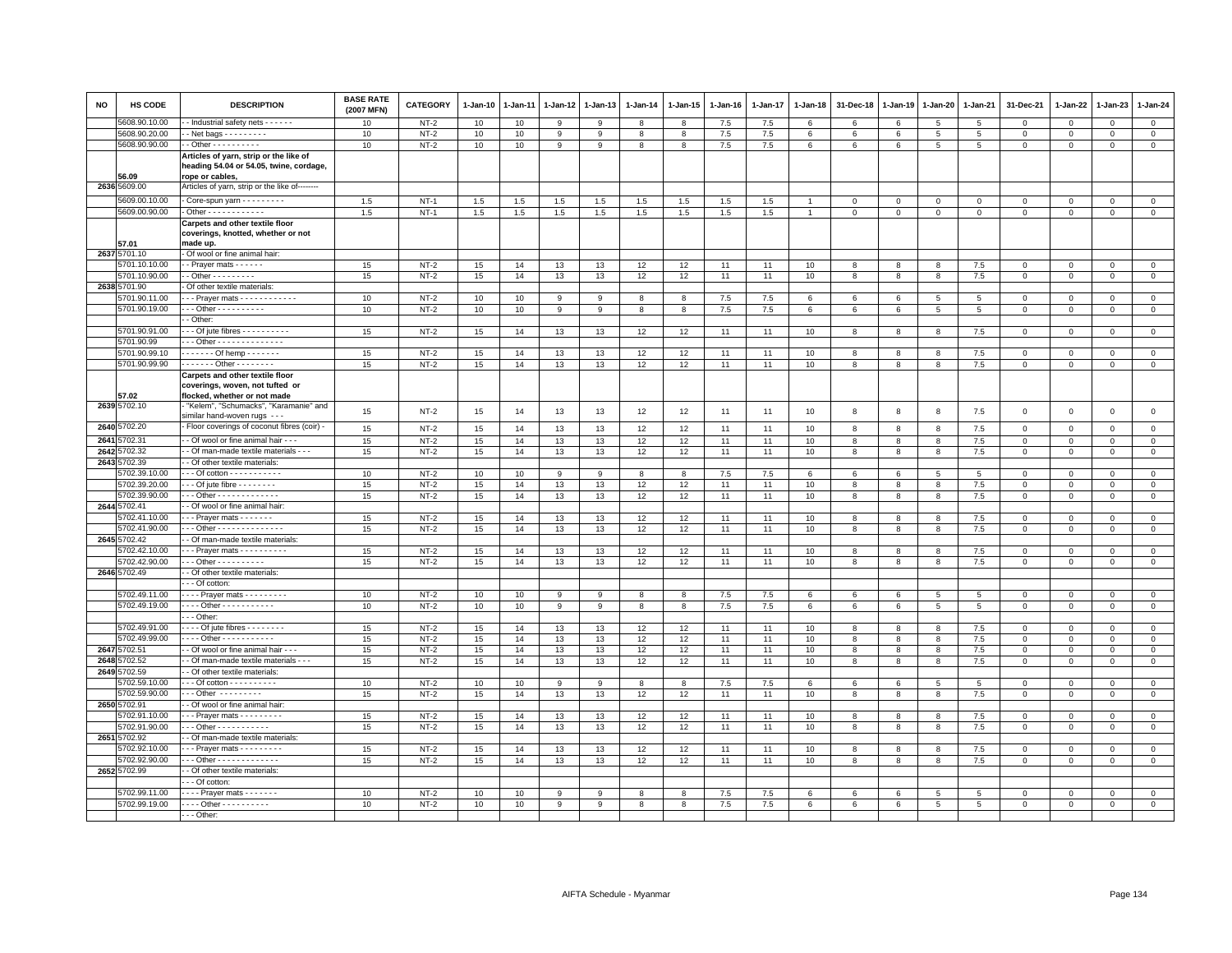| <b>NO</b> | HS CODE                        | <b>DESCRIPTION</b>                                            | <b>BASE RATE</b><br>(2007 MFN) | <b>CATEGORY</b>  | 1-Jan-10 | 1-Jan-11       | 1-Jan-12        | 1-Jan-13       | 1-Jan-14       | 1-Jan-15       | 1-Jan-16      | 1-Jan-17     | 1-Jan-18       | 31-Dec-18      | 1-Jan-19    | 1-Jan-20    | 1-Jan-21       | 31-Dec-21                  | 1-Jan-22                   | 1-Jan-23                   | 1-Jan-24                      |
|-----------|--------------------------------|---------------------------------------------------------------|--------------------------------|------------------|----------|----------------|-----------------|----------------|----------------|----------------|---------------|--------------|----------------|----------------|-------------|-------------|----------------|----------------------------|----------------------------|----------------------------|-------------------------------|
|           | 5702.99.91.00                  | $- - -$ Of jute fibres $- - - - -$                            | 15                             | $NT-2$           | 15       | 14             | 13              | 13             | 12             | 12             | 11            | 11           | 10             | 8              | 8           | 8           | 7.5            | $\mathsf 0$                | $\mathbf 0$                | $\mathbf 0$                | $\mathbf 0$                   |
|           | 5702.99.99.00                  | $- - -$ Other - - - - - - - -                                 | $15\,$                         | $NT-2$           | 15       | 14             | 13              | 13             | 12             | 12             | 11            | 11           | 10             | 8              | 8           | 8           | $7.5\,$        | $\mathsf 0$                | $\mathsf 0$                | $\mathsf 0$                | $\overline{0}$                |
|           |                                | Carpets and other textile floor                               |                                |                  |          |                |                 |                |                |                |               |              |                |                |             |             |                |                            |                            |                            |                               |
|           | 57.03                          | coverings, tufted, whether or not made<br>up.                 |                                |                  |          |                |                 |                |                |                |               |              |                |                |             |             |                |                            |                            |                            |                               |
| 2653      | 5703.10                        | - Of wool or fine animal hair:                                |                                |                  |          |                |                 |                |                |                |               |              |                |                |             |             |                |                            |                            |                            |                               |
|           | 5703.10.10.00                  | - Prayer mats - - - - - - - -                                 | 15                             | $NT-2$           | 15       | 14             | 13              | 13             | 12             | 12             | 11            | 11           | 10             | 8              | 8           | 8           | 7.5            | $\mathsf 0$                | $\mathbf 0$                | $\mathbf 0$                | $\mathsf 0$                   |
|           | 5703.10.90.00                  | - Other - - - - - - - - - - - - - - -                         | 15                             | $NT-2$           | 15       | 14             | 13              | 13             | 12             | 12             | 11            | 11           | 10             | 8              | 8           | 8           | 7.5            | $\mathsf 0$                | $\mathbf{0}$               | $\mathbf{0}$               | $\overline{0}$                |
|           | 2654 5703.20                   | Of nylon or other polyamides                                  |                                |                  |          |                |                 |                |                |                |               |              |                |                |             |             |                |                            |                            |                            |                               |
|           | 5703.20.10.00                  | - Prayer mats - - - - - - - - - -                             | 15                             | $NT-2$           | 15       | 14             | 13              | 13             | 12             | 12             | 11            | 11           | 10             | 8              | 8           | 8           | $7.5\,$        | $\mathbf 0$                | $\Omega$                   | $\Omega$                   | $\mathsf 0$                   |
|           | 5703.20.90.00                  | - Other - - - - - - - - - - - - -                             | 15                             | $NT-2$           | 15       | 14             | 13              | 13             | 12             | 12             | 11            | 11           | 10             | 8              | 8           | 8           | $7.5\,$        | $\mathsf 0$                | $\Omega$                   | $\mathbf 0$                | $\mathbf 0$                   |
|           | 2655 5703.30                   | Of other man-made textile materials:                          |                                |                  |          |                |                 |                |                |                |               |              |                |                |             |             |                |                            |                            |                            |                               |
|           | 5703.30.10.00                  | - Prayer mats - - - -                                         | 15                             | $NT-2$           | 15       | 14             | 13              | 13             | 12             | 12             | 11            | 11           | 10             | 8              | -8          | 8           | 7.5            | $\mathbf{0}$               | $\Omega$                   | $\Omega$                   | $\mathbf 0$                   |
|           | 5703.30.90.00                  | $-$ Other $  -$                                               | 15                             | $NT-2$           | 15       | 14             | 13              | 13             | 12             | 12             | 11            | 11           | 10             | 8              | 8           | 8           | 7.5            | $\mathbf{0}$               | $\Omega$                   | $\mathbf{0}$               | $\circ$                       |
|           | 2656 5703.90                   | Of other textile materials:                                   |                                |                  |          |                |                 |                |                |                |               |              |                |                |             |             |                |                            |                            |                            |                               |
|           |                                | - Of cotton:                                                  |                                |                  |          |                |                 |                |                |                |               |              |                |                |             |             |                |                            |                            |                            |                               |
|           | 5703.90.11.00                  | - - Prayer mats - - - - - - - -                               | 10                             | $NT-2$           | 10       | 10             | 9               | 9              | 8              | 8              | 7.5           | 7.5          | 6              | 6              | 6           | -5          | 5              | $\Omega$                   | $\Omega$                   | $\Omega$                   | $\mathbf 0$                   |
|           | 5703.90.19.00                  | $-0$ ther $-0$<br>- Other:                                    | 10                             | $NT-2$           | 10       | 10             | 9               | 9              | 8              | 8              | 7.5           | 7.5          | 6              | 6              | 6           | 5           | 5              | $\mathbf 0$                | $\mathbf 0$                | $\mathbf{0}$               | $\mathsf 0$                   |
|           | 5703.90.91.00                  | $-$ - Of jute fibres - - - - - - -                            | 15                             | $NT-2$           | 15       | 14             | 13              | 13             | 12             | 12             | 11            | 11           | 10             | 8              | 8           | 8           | 7.5            | $\mathsf 0$                | $\Omega$                   | $\Omega$                   | $\circ$                       |
|           | 5703.90.99.00                  | $\cdots$ Other $\cdots \cdots \cdots$                         | 15                             | $NT-2$           | 15       | 14             | 13              | 13             | 12             | 12             | 11            | 11           | 10             | 8              | 8           | 8           | 7.5            | $\mathbf 0$                | 0                          | $\mathbf 0$                | $\mathbf 0$                   |
|           |                                | Carpets and other textile floor                               |                                |                  |          |                |                 |                |                |                |               |              |                |                |             |             |                |                            |                            |                            |                               |
|           | 57.04                          | coverings, of felt, not tufted or flocked,<br>whether or not  |                                |                  |          |                |                 |                |                |                |               |              |                |                |             |             |                |                            |                            |                            |                               |
|           | 2657 5704.10                   | Tiles, having a maximum surface area of-                      |                                |                  |          |                |                 |                |                |                |               |              |                |                |             |             |                |                            |                            |                            |                               |
|           |                                |                                                               | 1.5                            | $NT-1$           | 1.5      | 1.5            | 1.5             | 1.5            | 1.5            | 1.5            | 1.5           | 1.5          | $\overline{1}$ | $\mathbf 0$    | $\mathbf 0$ | $\mathsf 0$ | $\,0\,$        | $\mathsf 0$                | $\mathbf 0$                | $\mathbf 0$                | $\mathsf 0$                   |
|           | 2658 5704.90                   | $\cdot$ Other - - - - - - - - - -                             | 15                             | $NT-2$           | 15       | 14             | 13              | 13             | 12             | 12             | 11            | 11           | 10             | 8              | 8           | 8           | 7.5            | $\mathbf 0$                | $\circ$                    | $\mathbf 0$                | $\overline{0}$                |
|           |                                | Other carpets and other textile floor                         |                                |                  |          |                |                 |                |                |                |               |              |                |                |             |             |                |                            |                            |                            |                               |
|           | 7.05                           | coverings, whether or not made up.                            |                                |                  |          |                |                 |                |                |                |               |              |                |                |             |             |                |                            |                            |                            |                               |
|           | 2659 5705.00                   | Other carpets and other textile floor                         |                                |                  |          |                |                 |                |                |                |               |              |                |                |             |             |                |                            |                            |                            |                               |
|           |                                | Of cotton:                                                    |                                |                  |          |                |                 |                |                |                |               |              |                |                |             |             |                |                            |                            |                            |                               |
|           | 5705.00.11.00                  | - Prayer mats - - - - - - -                                   | 10                             | $NT-2$           | 10       | 10             | 9               | 9              | 8              | 8              | 7.5           | 7.5          | 6              | 6              | 6           | 5           | 5              | $\mathbf{0}$               | $\mathbf{0}$               | $\mathbf{0}$               | $\mathbf{0}$                  |
|           | 5705.00.19.00                  | $\cdot$ - Other $\cdot$ - - - - - - - - -                     | 10                             | $NT-2$           | 10       | 10             | 9               | 9              | 8              | 8              | 7.5           | 7.5          | 6              | 6              | 6           | 5           | 5              | $\mathbf 0$                | 0                          | $\mathbf 0$                | $\mathbf 0$                   |
|           |                                | Other:                                                        |                                |                  |          |                |                 |                |                |                |               |              |                |                |             |             |                |                            |                            |                            |                               |
|           | 5705.00.91.00<br>5705.00.99.00 | - Of jute fibres - - - - - -<br>$-$ Other $     -$            | 15<br>15                       | $NT-2$<br>$NT-2$ | 15<br>15 | 14<br>14       | 13<br>13        | 13<br>13       | 12<br>12       | 12<br>12       | 11<br>11      | 11<br>11     | 10<br>10       | 8<br>8         | 8<br>8      | 8<br>8      | 7.5<br>$7.5\,$ | $\mathbf 0$<br>$\mathbf 0$ | $\mathbf 0$<br>$\mathbf 0$ | $\mathbf 0$<br>$\mathbf 0$ | $\mathbf 0$<br>$\mathsf 0$    |
|           |                                | Woven pile fabrics and chenille fabrics                       |                                |                  |          |                |                 |                |                |                |               |              |                |                |             |             |                |                            |                            |                            |                               |
|           | 58.01                          | other than fabrics of heading 58.02 or<br>58.06.              |                                |                  |          |                |                 |                |                |                |               |              |                |                |             |             |                |                            |                            |                            |                               |
|           | 2660 5801.10                   | Of wool or fine animal hair:                                  |                                |                  |          |                |                 |                |                |                |               |              |                |                |             |             |                |                            |                            |                            |                               |
|           | 5801.10.10.00                  | - Tennis ball melton cloth - - - - -                          | 15                             | <b>ST</b>        | 15       | 14             | 13              | 13             | 12             | 12             | 11            | 10           | 9              | 8              | 8           | 7.5         | 7.5            | 5                          | 5                          | 5                          | 5                             |
|           | 5801.10.90.00                  | $-$ Other $- - - - -$                                         | 15                             | <b>ST</b>        | 15       | 14             | 13              | 13             | 12             | 12             | 11            | 10           | 9              | 8              | 8           | 7.5         | 7.5            | 5                          | 5                          | 5                          | $5\phantom{.0}$               |
|           | 2661 5801.21                   | - Uncut weft pile fabrics - - - -                             | 5                              | $NT-1$           | 5        | 5              | 5               | $\overline{4}$ | $\overline{4}$ | $\overline{4}$ | 3             | 3            | $\overline{2}$ | $\mathbf 0$    | $\mathbf 0$ | $\mathbf 0$ | $\mathbf 0$    | $\mathsf 0$                | $\Omega$                   | $\mathsf 0$                | $\mathsf 0$                   |
| 2662      | 5801.22                        | - Cut corduroy - - - - - - -                                  | 5                              | $NT-1$           | 5        | 5              | 5               | $\overline{4}$ | $\overline{4}$ | $\overline{4}$ | 3             | 3            | $\overline{2}$ | $\mathbf 0$    | $\mathbf 0$ | $\mathbf 0$ | $\mathbf 0$    | $\mathbf 0$                | $\Omega$                   | $\mathbf{0}$               | $\mathsf 0$                   |
| 2663      | 5801.23                        | - Other weft pile fabrics - - - - - - - - -                   | 5                              | $NT-1$           | 5        | 5              | 5               | $\overline{4}$ | $\overline{4}$ | $\overline{4}$ | 3             | 3            | $\overline{2}$ | $\mathbf 0$    | $\mathbf 0$ | $\mathsf 0$ | $\mathbf 0$    | $\mathbf 0$                | $\mathbf 0$                | $\mathbf 0$                | $\mathsf 0$                   |
| 2664      | 5801.24                        | - Warp pile fabrics, épinglé (uncut) - - -                    | 5                              | $NT-1$           | 5        | $\overline{5}$ | 5               | $\overline{4}$ | $\overline{4}$ | $\overline{4}$ | 3             | 3            | $\overline{2}$ | $\mathbf 0$    | $\mathbf 0$ | $\mathsf 0$ | $\mathbf 0$    | $\mathbf 0$                | $\Omega$                   | $\mathbf{0}$               | $\mathsf 0$                   |
| 2665      | 5801.25                        | - Warp pile fabrics, cut - - - -                              | 5                              | $NT-1$           | 5        | 5              | $5\phantom{.0}$ | $\overline{4}$ | $\overline{4}$ | $\overline{4}$ | 3             | 3            | $\overline{2}$ | $\,0\,$        | $\mathbf 0$ | $\mathbf 0$ | $\mathbf 0$    | $\mathsf 0$                | 0                          | $\mathbf 0$                | $\mathbf{0}$                  |
| 2666      | 6801.26                        | - Chenille fabrics - - -                                      | 5                              | $NT-1$           | 5        | 5 <sub>1</sub> | 5               | $\mathbf{A}$   | $\overline{4}$ | $\overline{4}$ | $\mathcal{R}$ | $\mathbf{3}$ | $\overline{2}$ | $\mathbf 0$    | $\mathbf 0$ | $\mathsf 0$ | $\mathbf 0$    | $\mathbf 0$                | $\Omega$                   | $\mathbf 0$                | $\mathsf 0$                   |
| 2667      | 5801.31                        | - Uncut weft pile fabrics - - -                               | 15                             | $NT-2$           | 15       | 14             | 13              | 13             | 12             | 12             | 11            | 11           | 10             | 8              | 8           | 8           | 7.5            | $\mathbf 0$                | $\Omega$                   | $\mathbf{0}$               | $\mathbf 0$                   |
| 2668      | 5801.32<br>5801.33             | Cut corduroy - - - - -<br>- Other weft pile fabrics - - - - - | 15                             | $NT-2$           | 15       | 14             | 13              | 13             | 12             | 12             | 11            | 11           | 10             | 8              | 8           | 8           | 7.5            | $\mathbf 0$                | $\mathbf 0$                | $\mathbf 0$                | $\mathbf 0$                   |
| 2669      |                                |                                                               | 15                             | $NT-2$           | 15       | 14             | 13              | 13             | 12             | 12             | 11            | 11           | 10             | 8              | 8           | 8           | 7.5            | $\mathbf 0$                | $\mathbf 0$                | $\circ$                    | $\mathbf{0}$                  |
| 2670      | 5801.34                        | - Warp pile fabrics, épinglé (uncut) - - -                    | 15                             | $NT-2$           | 15       | 14             | 13              | 13             | 12             | 12             | 11            | 11           | 10             | 8              | 8           | 8           | 7.5            | $\mathbf{0}$               | $\mathbf{0}$               | $\mathbf{0}$               | $\mathsf 0$                   |
| 2671      | 5801.35<br>6801.36             | - Warp pile fabrics, cut - - -<br>- Chenille fabrics - - -    | 15                             | $NT-2$<br>$NT-2$ | 15       | 14<br>14       | 13              | 13             | 12             | 12             | 11<br>11      | 11<br>11     | 10<br>10       | 8              | 8           | 8           | 7.5<br>7.5     | $\mathsf 0$                | $\Omega$                   | $^{\circ}$                 | $\mathbf 0$<br>$\overline{0}$ |
| 2672      | 2673 5801.90                   | Of other textile materials:                                   | 15                             |                  | 15       |                | 13              | 13             | 12             | 12             |               |              |                | 8              | 8           | 8           |                | $\mathbf 0$                | $\mathbf 0$                | $\mathbf{0}$               |                               |
|           | 5801.90.10.00                  | $-$ Of silk $   -$                                            | 20                             | $NT-2$           | 20       | 18             | 17              | 16             | 15             | 14             | 13            | 12           | 11             | 9              | 9           | 8           | 8              | $\mathsf 0$                | $\Omega$                   | $\mathsf 0$                | $\mathsf 0$                   |
|           | 5801.90.90.00                  | $-$ Other $     -$                                            | 15                             | $NT-2$           | 15       | 14             | 13              | 13             | 12             | 12             | 11            | 11           | 10             | 8              | 8           | 8           | 7.5            | $\mathsf 0$                | $\mathbf 0$                | $\mathsf 0$                | $\circ$                       |
|           |                                | Terry towelling and similar woven terry                       |                                |                  |          |                |                 |                |                |                |               |              |                |                |             |             |                |                            |                            |                            |                               |
|           | 58.02                          | fabrics, other than narrow fabrics of<br>heading 58.06;       |                                |                  |          |                |                 |                |                |                |               |              |                |                |             |             |                |                            |                            |                            |                               |
|           | 2674 5802.11                   | - Unbleached - - - - - -                                      | 5                              | $NT-1$           | 5        | 5              | 5               | $\overline{4}$ | $\overline{4}$ | $\overline{4}$ | 3             | 3            | 2              | $\overline{0}$ | $\mathbf 0$ | $\mathbf 0$ | $\mathbf{0}$   | $\mathbf{0}$               | $\mathbf{0}$               | $\mathbf{0}$               | $\circ$                       |
| 2675      | 5802.19                        |                                                               | $5\overline{5}$                | $NT-1$           | 5        | 5              | 5               | $\overline{4}$ | $\overline{4}$ | $\overline{4}$ | 3             | 3            | $\overline{2}$ | $\mathbf 0$    | $\mathbf 0$ | $\mathbf 0$ | $\mathbf 0$    | $\mathbf 0$                | $\mathbf 0$                | $\mathbf 0$                | $\mathbf 0$                   |
|           | 2676 5802.20                   | - Terry towelling and similar woven- - - - -                  | 15                             | $NT-2$           | 15       | 14             | 13              | 13             | 12             | 12             | 11            | 11           | 10             | 8              | 8           | 8           | 7.5            | $\mathbf 0$                | $\mathbf 0$                | $\mathbf 0$                | $\mathsf 0$                   |
|           |                                |                                                               |                                |                  |          |                |                 |                |                |                |               |              |                |                |             |             |                |                            |                            |                            |                               |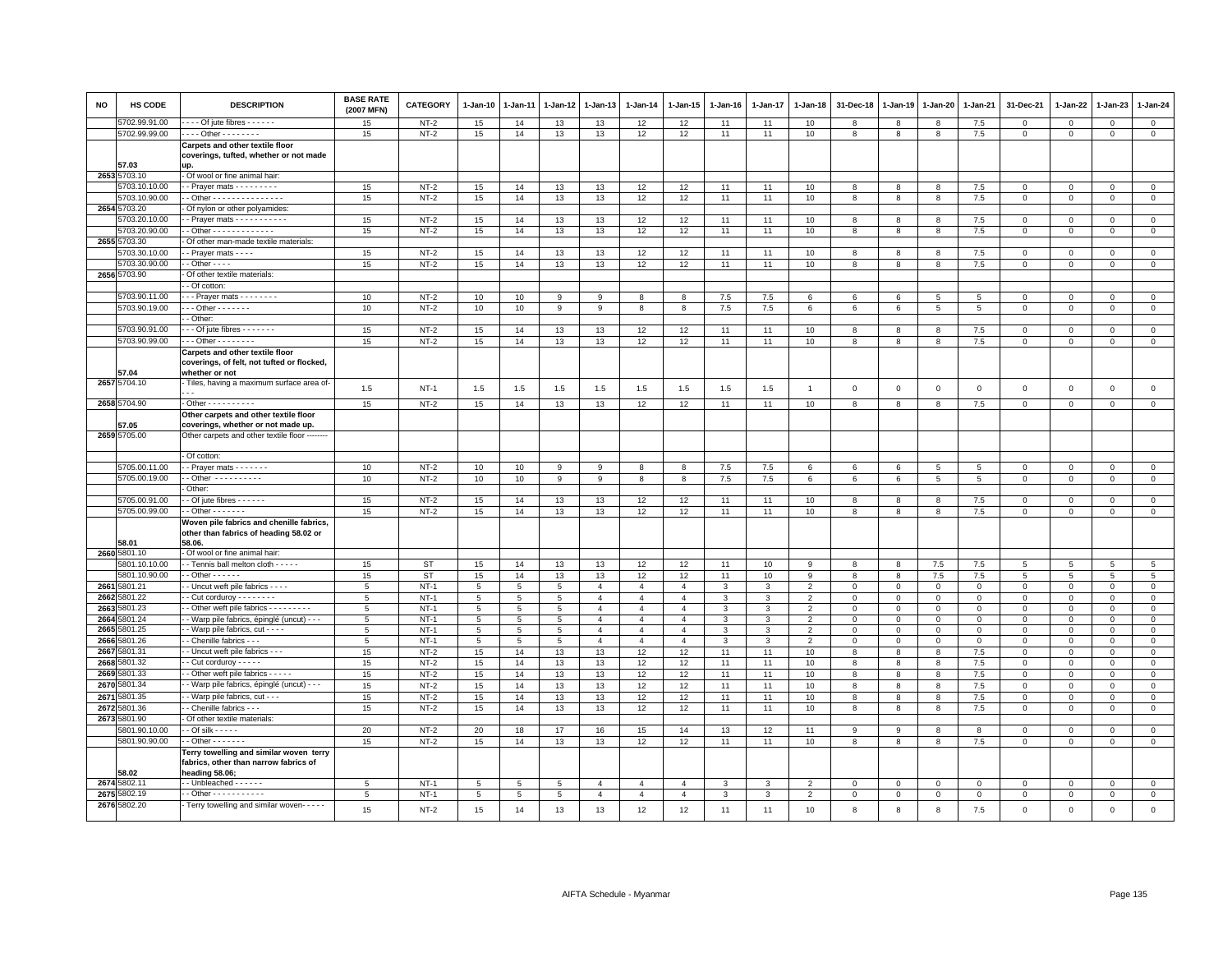| NO   | <b>HS CODE</b>                 | <b>DESCRIPTION</b>                                                                   | <b>BASE RATE</b><br>(2007 MFN) | <b>CATEGORY</b>  | $1-Jan-10$      | 1-Jan-11 | 1-Jan-12 | 1-Jan-13        | $1 - Jan-14$   | $1 - Jan-15$    | $1-Jan-16$     | $1-Jan-17$   | 1-Jan-18         | 31-Dec-18      | $1 - Jan-19$          | $1-Jan-20$      | $1 - Jan-21$    | 31-Dec-21               | 1-Jan-22                | 1-Jan-23                    | $1 - Jan-24$                |
|------|--------------------------------|--------------------------------------------------------------------------------------|--------------------------------|------------------|-----------------|----------|----------|-----------------|----------------|-----------------|----------------|--------------|------------------|----------------|-----------------------|-----------------|-----------------|-------------------------|-------------------------|-----------------------------|-----------------------------|
|      | 2677 5802.30                   | Tufted textile fabrics - - - - - -                                                   | 15                             | $NT-2$           | 15              | 14       | 13       | 13              | 12             | 12              | 11             | 11           | 10               | 8              | 8                     | 8               | $7.5\,$         | $\circ$                 | $\mathbf{0}$            | $\mathsf 0$                 | $\mathbf{0}$                |
|      |                                | Gauze, other than narrow fabrics of                                                  |                                |                  |                 |          |          |                 |                |                 |                |              |                  |                |                       |                 |                 |                         |                         |                             |                             |
|      | 58.03<br>2678 5803.10          | heading 58.06.<br>Of cotton                                                          |                                |                  |                 |          |          |                 |                |                 |                |              |                  |                |                       |                 |                 |                         |                         |                             |                             |
|      | 5803.10.10.00                  | - Unbleached, not mercerised - - - -                                                 | 5                              | $NT-2$           | 5               | 5        | 5        | 5               | $\overline{4}$ | $\overline{4}$  | $\overline{4}$ | $\mathbf{3}$ | 3                | 3              | $\mathbf{3}$          | $\overline{2}$  | $\overline{1}$  | $\mathbf 0$             | $\mathbf 0$             | $\mathbf 0$                 | $\overline{0}$              |
|      | 5803.10.90.00                  | $-$ Other $- - -$                                                                    | -5                             | $NT-2$           | $5\overline{5}$ | 5        | 5        | $5\overline{5}$ | $\overline{4}$ | $\overline{4}$  | $\overline{4}$ | 3            | 3                | 3              | $\mathbf{3}$          | $\overline{2}$  | $\overline{1}$  | $\mathbf{0}$            | $\Omega$                | $\mathbf{0}$                | $\mathbf{0}$                |
|      | 2679 5803.90                   | Of other textile materials:                                                          |                                |                  |                 |          |          |                 |                |                 |                |              |                  |                |                       |                 |                 |                         |                         |                             |                             |
|      | 5803.90.10.00                  | - Blinds for plants - - - -                                                          | 15                             | $NT-2$           | 15              | 14       | 13       | 13              | 12             | 12              | 11             | 11           | 10               | 8              | 8                     | 8               | 7.5             | $\Omega$                | $\Omega$                | $\Omega$                    | $\mathbf 0$                 |
|      | 5803.90.90.00                  | $-$ Other $- - - -$                                                                  | 15                             | $NT-2$           | 15              | 14       | 13       | 13              | 12             | 12              | 11             | 11           | 10 <sup>10</sup> | 8              | 8                     | 8               | $7.5\,$         | $\mathsf 0$             | $\mathbf 0$             | $\mathsf 0$                 | $\mathsf 0$                 |
|      |                                | Tulles and other net fabrics, not                                                    |                                |                  |                 |          |          |                 |                |                 |                |              |                  |                |                       |                 |                 |                         |                         |                             |                             |
|      |                                | including woven, knitted or crocheted                                                |                                |                  |                 |          |          |                 |                |                 |                |              |                  |                |                       |                 |                 |                         |                         |                             |                             |
|      | 58.04                          | fabrics; lace in the                                                                 |                                |                  |                 |          |          |                 |                |                 |                |              |                  |                |                       |                 |                 |                         |                         |                             |                             |
|      | 2680 5804.10                   | Tulles and other net fabrics:                                                        |                                |                  |                 |          |          |                 |                |                 |                |              |                  |                |                       |                 |                 |                         |                         |                             |                             |
|      | 5804.10.10.00                  | $-$ Of silk - - - - - - - - -                                                        | 20                             | $NT-2$           | 20              | 18       | 17       | 16              | 15             | 14              | 13             | 12           | 11               | 9              | 9                     | 8               | 8               | $\mathbf 0$             | $\circ$                 | $\mathbf{0}$                | $\mathbf 0$                 |
|      | 5804.10.20.00<br>5804.10.90.00 | $-$ Of cotton $       -$<br>$-$ Other $      -$                                      | 5                              | $NT-2$           | $5\overline{5}$ | 5        | 5        | 5               | $\overline{4}$ | $\overline{4}$  | $\overline{a}$ | 3            | 3                | 3<br>8         | $\mathbf{3}$          | 2               | $\overline{1}$  | $\Omega$<br>$\mathbf 0$ | $\mathbf 0$<br>$\Omega$ | $\mathbf 0$<br>$\mathbf{0}$ | $\mathbf{0}$                |
| 2681 | 5804.21                        | - Of man-made fibres - - - - - -                                                     | 15<br>15                       | $NT-2$<br>$NT-2$ | 15<br>15        | 14<br>14 | 13<br>13 | 13<br>13        | 12<br>12       | 12<br>12        | 11<br>11       | 11<br>11     | 10<br>10         | 8              | 8<br>$\boldsymbol{8}$ | 8<br>8          | 7.5<br>7.5      | $\mathbf{0}$            | $\Omega$                | $\Omega$                    | $\mathbf 0$<br>$\mathbf{0}$ |
| 2682 | 5804.29                        | - Of other textile materials - - - - -                                               | 15                             | $NT-2$           | 15              | 14       | 13       | 13              | 12             | 12              | 11             | 11           | 10 <sup>10</sup> | 8              | 8                     | 8               | 7.5             | $\mathsf 0$             | $\mathbf 0$             | $\mathbf 0$                 | $\mathsf 0$                 |
|      | 2683 5804.30                   | Hand-made lace - - - - -                                                             | 15                             | $NT-2$           | 15              | 14       | 13       | 13              | 12             | 12              | 11             | 11           | 10               | 8              | 8                     | 8               | $7.5\,$         | $\mathbf 0$             | $\mathbf 0$             | $\mathbf 0$                 | $\overline{0}$              |
|      |                                | Hand-woven tapestries of the type                                                    |                                |                  |                 |          |          |                 |                |                 |                |              |                  |                |                       |                 |                 |                         |                         |                             |                             |
|      |                                | Gobelins, Flanders, Aubusson,                                                        |                                |                  |                 |          |          |                 |                |                 |                |              |                  |                |                       |                 |                 |                         |                         |                             |                             |
|      | 58.05                          | Beauvais and the like, and                                                           |                                |                  |                 |          |          |                 |                |                 |                |              |                  |                |                       |                 |                 |                         |                         |                             |                             |
|      | 2684 5805.00                   | Hand-woven tapestries of the type                                                    |                                |                  |                 |          |          |                 |                |                 |                |              |                  |                |                       |                 |                 |                         |                         |                             |                             |
|      |                                | Gobelins,---                                                                         |                                |                  |                 |          |          |                 |                |                 |                |              |                  |                |                       |                 |                 |                         |                         |                             |                             |
|      | 5805.00.10.00                  | $-1$ Of cotton $-1$                                                                  | 10                             | ST               | 10              | 10       | 10       | 10              | 10             | 10              | 9              | 9            | 9                | 8              | 8                     | 7.5             | $7.5\,$         | $5\phantom{.0}$         | $\overline{5}$          | 5                           | $\overline{5}$              |
|      | 5805.00.90.00                  | $\cdot$ Other $\cdot$ $\cdot$ $\cdot$ $\cdot$ $\cdot$ $\cdot$                        | 20                             | ST               | 20              | 19       | 18       | 17              | 16             | 15              | 12             | 10           | 9                | 8              | 8                     | 7.5             | 7.5             | 5                       | 5                       | 5                           | 5                           |
|      |                                | Narrow woven fabrics, other than goods<br>of heading 58.07; narrow fabrics           |                                |                  |                 |          |          |                 |                |                 |                |              |                  |                |                       |                 |                 |                         |                         |                             |                             |
|      | 58.06                          | consisting of warp                                                                   |                                |                  |                 |          |          |                 |                |                 |                |              |                  |                |                       |                 |                 |                         |                         |                             |                             |
|      | 2685 5806.10                   | Woven pile fabrics (including terry                                                  |                                |                  |                 |          |          |                 |                |                 |                |              |                  |                |                       |                 |                 |                         |                         |                             |                             |
|      |                                | towelling and similar terry fabrics) and                                             |                                |                  |                 |          |          |                 |                |                 |                |              |                  |                |                       |                 |                 |                         |                         |                             |                             |
|      |                                | chenille fabrics:                                                                    |                                |                  |                 |          |          |                 |                |                 |                |              |                  |                |                       |                 |                 |                         |                         |                             |                             |
|      | 5806.10.10.00                  | $-$ Of silk $   -$                                                                   | 20                             | $NT-2$           | 20              | 18       | 17       | 16              | 15             | 14              | 13             | 12           | 11               | 9              | 9                     | 8               | 8               | $\mathbf{0}$            | $\mathbf{0}$            | $\mathbf{0}$                | $\mathbb O$                 |
|      | 5806.10.20.00                  | $-$ Of cotton $   -$                                                                 | 7.5                            | $NT-2$           | 7.5             | 7.5      | 7.5      | 6               | 6              | $6\overline{6}$ | 5              | 5            | 5                | $\overline{4}$ | $\overline{4}$        | $\mathbf{3}$    | $\overline{2}$  | $\mathsf 0$             | $\Omega$                | $\mathbf 0$                 | $\overline{0}$              |
|      | 5806.10.90.00                  | $-$ Other $   -$                                                                     | 15                             | $NT-2$           | 15              | 14       | 13       | 13              | 12             | 12              | 11             | 11           | 10               | 8              | 8                     | 8               | 7.5             | $\circ$                 | $\mathbf{0}$            | $\circ$                     | $\mathbf{0}$                |
|      | 2686 5806.20                   | Other woven fabrics, containing by weigh<br>5% or more of elastomeric yarn or rubber | 15                             | $NT-2$           | 15              | 14       | 13       | 13              | 12             | 12              | 11             | 11           | 10               | 8              | 8                     | 8               | 7.5             | $\mathsf 0$             | $\mathbf 0$             | $\mathsf 0$                 | $\mathsf 0$                 |
|      |                                | thread $ -$                                                                          |                                |                  |                 |          |          |                 |                |                 |                |              |                  |                |                       |                 |                 |                         |                         |                             |                             |
|      | 2687 5806.31                   | - Of cotton:                                                                         |                                |                  |                 |          |          |                 |                |                 |                |              |                  |                |                       |                 |                 |                         |                         |                             |                             |
|      | 5806.31.10.00                  | - - Narrow woven fabrics suitable for the                                            |                                |                  |                 |          |          |                 |                |                 |                |              |                  |                |                       |                 |                 |                         |                         |                             |                             |
|      |                                | manufacture of inked ribbons for                                                     | 7.5                            | <b>ST</b>        | $7.5$           | 7.5      | 7.5      | 7.5             | 6              | 6               | 6              | 6            | 5                | $\,$ 5 $\,$    | $\sqrt{5}$            | $\,$ 5 $\,$     | $5\phantom{.0}$ | $\,$ 5 $\,$             | $\overline{5}$          | $\,$ 5 $\,$                 | $\overline{5}$              |
|      |                                | ypewriters or                                                                        |                                |                  |                 |          |          |                 |                |                 |                |              |                  |                |                       |                 |                 |                         |                         |                             |                             |
|      | 5806.31.20.00                  | - - Backing for electrical insulating paper -                                        | 7.5                            | ST               | 7.5             | 7.5      | 7.5      | 7.5             | 6              | 6               | 6              | 6            | 5                | 5              | 5                     | 5               | 5               | 5                       | 5                       | 5                           | $5\phantom{.0}$             |
|      | 5806.31.30.00                  | - - Slide fastener ribbons of a width not                                            |                                |                  |                 |          |          |                 |                |                 |                |              |                  |                |                       |                 |                 |                         |                         |                             |                             |
|      |                                | exceeding 12 mm - - - - - - - - - - - - - - - - -                                    | 7.5                            | <b>ST</b>        | 7.5             | 7.5      | 7.5      | 7.5             | 6              | 6               | 6              | 6            | 5                | $\overline{5}$ | $\sqrt{5}$            | $5\phantom{.0}$ | $5\phantom{.0}$ | 5                       | 5                       | 5                           | $\,$ 5 $\,$                 |
|      |                                |                                                                                      |                                |                  |                 |          |          |                 |                |                 |                |              |                  |                |                       |                 |                 |                         |                         |                             |                             |
|      | 5806.31.40.00                  | - - Webbings used in covering piping,                                                |                                |                  |                 |          |          |                 |                |                 |                |              |                  |                |                       |                 |                 |                         |                         |                             |                             |
|      |                                |                                                                                      | 7.5                            | <b>ST</b>        | $7.5$           | 7.5      | 7.5      | 7.5             | 6              | 6               | 6              | 6            | 5                | $\sqrt{5}$     | 5                     | 5               | 5               | 5                       | 5                       | 5                           | $\overline{5}$              |
|      |                                |                                                                                      |                                |                  |                 |          |          |                 |                |                 |                |              |                  |                |                       |                 |                 |                         |                         |                             |                             |
|      | 5806.31.50.00                  | --- Textile sequential markers used in the                                           |                                |                  |                 |          |          |                 |                |                 | 6              |              |                  |                |                       |                 |                 |                         |                         |                             |                             |
|      |                                | manufacture of electrical wires - - - - - - - - -<br>$\sim$ $\sim$                   | 7.5                            | <b>ST</b>        | 7.5             | 7.5      | 7.5      | 7.5             | 6              | 6               |                | 6            | 5                | 5              | 5                     | 5               | 5               | 5                       | 5                       | 5                           | 5                           |
|      | 5806.31.90.00                  | $\cdots$ Other - - - - -                                                             | 7.5                            | <b>ST</b>        | 7.5             | $7.5$    | $7.5$    | 7.5             | 6              | 6               | 6              | 6            | 5                | 5              | 5                     | 5               | 5               | 5                       | 5                       | 5                           | 5                           |
|      | 2688 5806.32                   | - Of man-made fibres:                                                                |                                |                  |                 |          |          |                 |                |                 |                |              |                  |                |                       |                 |                 |                         |                         |                             |                             |
|      | 5806.32.10.00                  | - - Narrow woven fabrics suitable for the                                            |                                |                  |                 |          |          |                 |                |                 |                |              |                  |                |                       |                 |                 |                         |                         |                             |                             |
|      |                                | manufacture of inked ribbons for                                                     | 15                             | $NT-2$           | 15              | 14       | 13       | 13              | 12             | 12              | 11             | 11           | 10               | 8              | 8                     | 8               | 7.5             | $\mathbf 0$             | $\mathbf 0$             | $\mathbf 0$                 | $\mathsf 0$                 |
|      |                                | ypewriters or                                                                        |                                |                  |                 |          |          |                 |                |                 |                |              |                  |                |                       |                 |                 |                         |                         |                             |                             |
|      | 5806.32.20.00                  | - - Slide fastener ribbons of a width not                                            |                                |                  |                 |          |          |                 |                |                 |                |              |                  |                |                       |                 |                 |                         |                         |                             |                             |
|      |                                | exceeding 12 mm $\cdots$                                                             | 15                             | $NT-2$           | 15              | 14       | 13       | 13              | 12             | 12              | 11             | 11           | 10               | 8              | 8                     | 8               | 7.5             | $\mathbf 0$             | $^{\circ}$              | $\mathbf 0$                 | $\mathsf 0$                 |
|      | 5806.32.30.00                  | - - Webbings used in covering piping,                                                |                                |                  |                 |          |          |                 |                |                 |                |              |                  |                |                       |                 |                 |                         |                         |                             |                             |
|      |                                | poles and the like - - - - - - - - - - - - - - - - - -                               | 15                             | $NT-2$           | 15              | 14       | 13       | 13              | 12             | 12              | 11             | 11           | 10               | 8              | -8                    | 8               | 7.5             | $\Omega$                | $\Omega$                | $\Omega$                    | $\mathsf 0$                 |
|      |                                |                                                                                      |                                |                  |                 |          |          |                 |                |                 |                |              |                  |                |                       |                 |                 |                         |                         |                             |                             |
|      | 5806.32.90.00                  | $\cdots$ Other - - - - -                                                             | 15                             | $NT-2$           | 15              | 14       | 13       | 13              | 12             | 12              | 11             | 11           | 10               | 8              | 8                     | 8               | 7.5             | $\Omega$                | $\Omega$                | $\Omega$                    | $\mathsf 0$                 |
|      | 2689 5806.39                   | - Of other textile materials:                                                        |                                |                  |                 |          |          |                 |                |                 |                |              |                  |                |                       |                 |                 |                         |                         |                             |                             |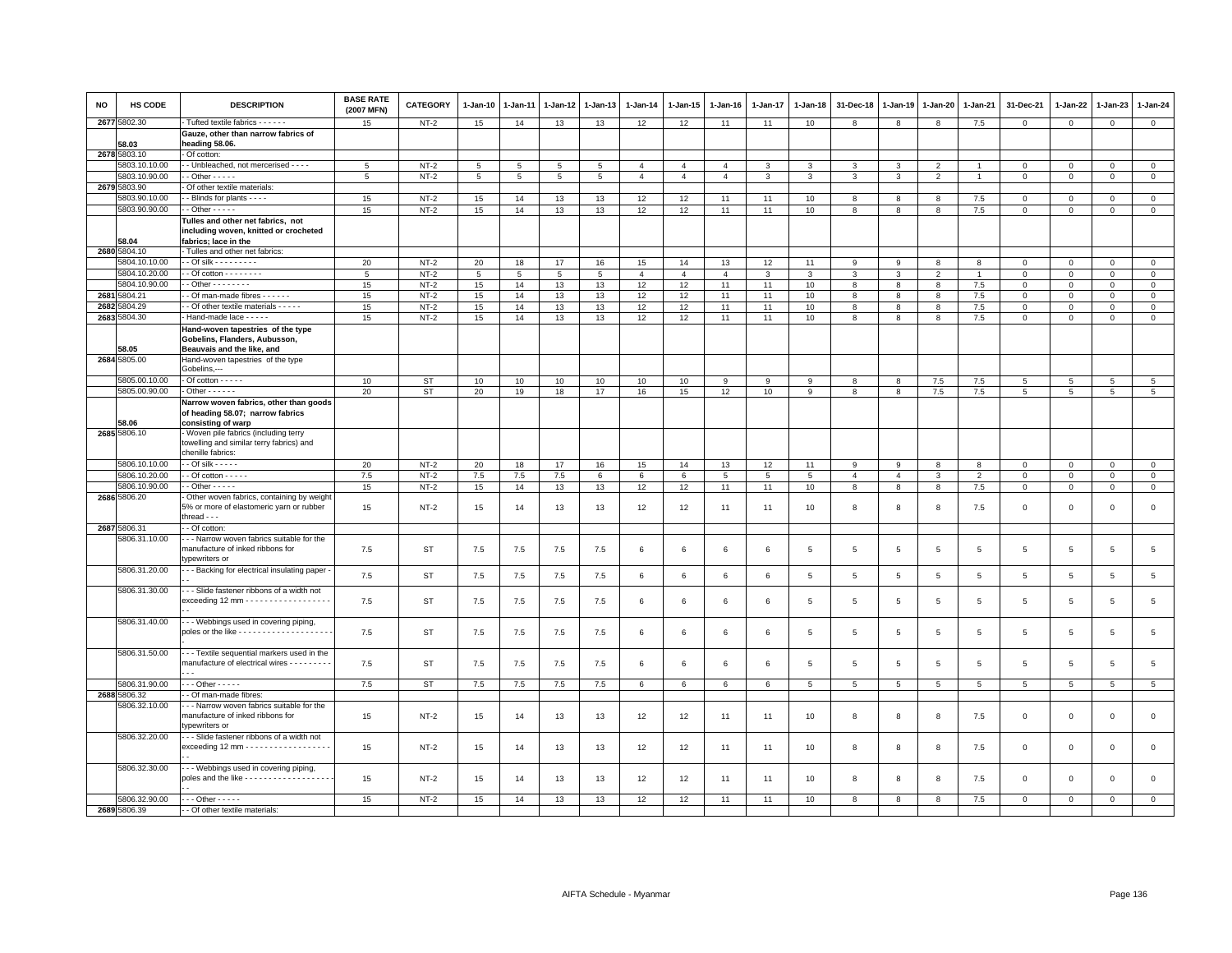| <b>NO</b> | HS CODE                        | <b>DESCRIPTION</b>                                                                                   | <b>BASE RATE</b><br>(2007 MFN) | <b>CATEGORY</b>  | $1-Jan-10$ | 1-Jan-11 | 1-Jan-12       | 1-Jan-13                         | $1-Jan-14$                       | $1 - Jan-15$                     | 1-Jan-16       | $1-Jan-17$     | 1-Jan-18                         | 31-Dec-18      | 1-Jan-19       | 1-Jan-20                | 1-Jan-21       | 31-Dec-21      | $1 - Jan-22$ | 1-Jan-23       | 1-Jan-24                   |
|-----------|--------------------------------|------------------------------------------------------------------------------------------------------|--------------------------------|------------------|------------|----------|----------------|----------------------------------|----------------------------------|----------------------------------|----------------|----------------|----------------------------------|----------------|----------------|-------------------------|----------------|----------------|--------------|----------------|----------------------------|
|           | 5806.39.10.00                  | $-$ - Of silk $-$ - $-$ - $-$ -                                                                      | 20                             | $NT-2$           | 20         | 18       | 17             | 16                               | 15                               | 14                               | 13             | 12             | 11                               | 9              | 9              | 8                       | 8              | $\Omega$       | $\mathbf 0$  | $\Omega$       | $\mathbf{0}$               |
|           | 5806.39.90.00                  | $\cdots$ Other - - - - - - -                                                                         | 15                             | $NT-2$           | 15         | 14       | 13             | 13                               | 12                               | 12                               | 11             | 11             | 10                               | 8              | -8             | 8                       | 7.5            | $\mathbf 0$    | $\mathbf 0$  | $\mathbf 0$    | $\mathbf{0}$               |
|           | 2690 5806.40                   | Fabrics consisting of warp without weft                                                              | 1.5                            | $NT-2$           | $1.5\,$    | 1.5      | 1.5            | 1.5                              | 1.5                              | 1.5                              | 1.5            | 1.5            | 1.5                              | 1.5            | 1.5            | $\overline{1}$          | $\overline{1}$ | $\mathsf 0$    | $\mathbf 0$  | $\mathsf 0$    | $\mathsf 0$                |
|           | 58.07                          | Labels, badges and similar articles of<br>textile materials, in the piece, in strips<br>or cut to    |                                |                  |            |          |                |                                  |                                  |                                  |                |                |                                  |                |                |                         |                |                |              |                |                            |
|           | 2691 5807.10                   | - Woven - - - - - - - - - - -                                                                        | 15                             | $NT-2$           | 15         | 14       | 13             | 13                               | 12                               | 12                               | 11             | 11             | 10                               | 8              | 8              | 8                       | 7.5            | 0              | $\Omega$     | 0              | $\circ$                    |
|           | 2692 5807.90                   | - Other                                                                                              | 7.5                            | <b>ST</b>        | 7.5        | 7.5      | 7.5            | 7.5                              | 6                                | 6                                | 6              | 6              | 5                                | 5              | 5              | 5                       | 5              | 5              | 5            | 5              | $\overline{5}$             |
|           | 58.08                          | Braids in the piece; ornamental<br>trimmings in the piece, without<br>embroidery, other than knitted |                                |                  |            |          |                |                                  |                                  |                                  |                |                |                                  |                |                |                         |                |                |              |                |                            |
|           | 2693 5808.10                   | Braids in the piece:                                                                                 |                                |                  |            |          |                |                                  |                                  |                                  |                |                |                                  |                |                |                         |                |                |              |                |                            |
|           | 5808.10.10.00                  | - - Combined with rubber threads - - -                                                               | 15                             | $NT-2$           | 15         | 14       | 13             | 13                               | 12                               | 12                               | 11             | 11             | 10                               | $\mathbf{8}$   | 8              | 8                       | 7.5            | $\mathbf 0$    | $\mathbf 0$  | $\mathbf{0}$   | $\mathsf 0$                |
|           | 5808.10.90.00                  | - - Other - - - - -                                                                                  | 15                             | $NT-2$           | 15         | 14       | 13             | 13                               | 12                               | 12                               | 11             | 11             | 10                               | 8              | 8              | 8                       | 7.5            | $\mathsf 0$    | $\mathbf 0$  | $\mathsf 0$    | $\mathsf 0$                |
|           | 2694 5808.90                   | Other:                                                                                               |                                |                  |            |          |                |                                  |                                  |                                  |                |                |                                  |                |                |                         |                |                |              |                |                            |
|           | 5808.90.10.00                  | - Combined with rubber threads - - - -                                                               | 15                             | $NT-2$           | 15         | 14       | 13             | 13                               | 12                               | 12                               | 11             | 11             | 10                               | 8              | 8              | 8                       | 7.5            | $\mathsf 0$    | 0            | 0              | $\mathsf 0$                |
|           | 5808.90.90.00                  | $-$ Other $-$ -                                                                                      | 15                             | $NT-2$           | 15         | 14       | 13             | 13                               | 12                               | 12                               | 11             | 11             | 10                               | $\overline{8}$ | $\overline{8}$ | $\overline{\mathbf{8}}$ | 7.5            | $\mathsf 0$    | $\mathsf 0$  | $\mathsf 0$    | $\overline{0}$             |
|           | 2695 5809.00                   | Woven fabrics of metal thread and<br>woven fabrics of metallised yarn of<br>heading 56.05, of a kind | 15                             | $NT-2$           | 15         | 14       | 13             | 13                               | 12                               | 12                               | 11             | 11             | 10                               | 8              | 8              | 8                       | 7.5            | $\mathsf 0$    | $\mathbf 0$  | $\mathsf 0$    | $\mathsf 0$                |
|           |                                | Embroidery in the piece, in strips or in                                                             |                                |                  |            |          |                |                                  |                                  |                                  |                |                |                                  |                |                |                         |                |                |              |                |                            |
| 2696      | 58.10<br>5810.10               | motifs.<br>- Embroidery without visible ground                                                       | 15                             | <b>ST</b>        | 15         | 14       | 13             | 13                               | 12                               | 12                               | 11             | 10             | 9                                | 8              | -8             | 7.5                     | 7.5            | 5              | 5            | 5              | 5                          |
| 2697      | 5810.91                        | - Of cotton                                                                                          | 10                             | <b>ST</b>        | 10         | 10       | 10             | 10                               | 10                               | 10                               | 9              | 9              | $\overline{9}$                   | 8              | 8              | 7.5                     | 7.5            | 5              | 5            | 5              | 5                          |
| 2698      | 5810.92                        | - Of man-made fibres                                                                                 | 20                             | <b>ST</b>        | 20         | 19       | 18             | 17                               | 16                               | 15                               | 12             | 10             | 9                                | 8              | 8              | $7.5\,$                 | 7.5            | $\overline{5}$ | 5            | $\overline{5}$ | $\overline{5}$             |
|           | 2699 5810.99                   | - Of other textile materials                                                                         | 15                             | <b>ST</b>        | 15         | 14       | 13             | 13                               | 12                               | 12                               | 11             | 10             | 9                                | 8              | -8             | 7.5                     | 7.5            | $5^{\circ}$    | 5            | 5              | 5                          |
|           | 2700 5811.00                   | Quilted textile products in the piece,                                                               |                                |                  |            |          |                |                                  |                                  |                                  |                |                |                                  |                |                |                         |                |                |              |                |                            |
|           |                                | composed of one or more layers of<br>textile materials                                               | 15                             | $NT-2$           | 15         | 14       | 13             | 13                               | 12                               | 12                               | 11             | 11             | 10                               | 8              | 8              | 8                       | 7.5            | $\mathbf 0$    | $\Omega$     | $\Omega$       | $\mathsf 0$                |
|           | 59.01                          | Textile fabrics coated with gum or<br>amylaceous substances, of a kind used<br>for the outer covers  |                                |                  |            |          |                |                                  |                                  |                                  |                |                |                                  |                |                |                         |                |                |              |                |                            |
|           | 2701 5901.10                   | Textile fabrics coated with gum or<br>amylaceous substances, of a kind used for<br>the outer         | 1.5                            | $NT-2$           | 1.5        | 1.5      | 1.5            | 1.5                              | 1.5                              | 1.5                              | 1.5            | 1.5            | 1.5                              | 1.5            | 1.5            | $\overline{1}$          | $\mathbf{1}$   | $\mathbf 0$    | $\mathbf 0$  | $\mathbf 0$    | $\mathsf 0$                |
|           | 2702 5901.90                   | Other:                                                                                               |                                |                  |            |          |                |                                  |                                  |                                  |                |                |                                  |                |                |                         |                |                |              |                |                            |
|           | 5901.90.10.00                  | - Tracing cloth - - - -                                                                              | 3                              | $NT-1$           | 3          | 3        | 3              | 3                                | 3                                | 3                                | $\overline{2}$ | $\overline{2}$ |                                  | 0              | $^{\circ}$     | $\mathbf 0$             | 0              | 0              | 0            | $\mathbf 0$    | $\mathbf 0$                |
|           | 5901.90.20.00                  | - - Prepared painting canvas - - -                                                                   | 7.5                            | $NT-1$           | 7.5        | 7.5      | 7.5            | 6                                | 6                                | 5                                | 5              | 5              | 3                                | $\overline{0}$ | $\mathbf{0}$   | $\mathbf{0}$            | $\Omega$       | $\mathbf 0$    | $\Omega$     | $\Omega$       | $\mathsf 0$                |
|           | 5901.90.90.00                  | $-$ Other $    -$                                                                                    | 15                             | $NT-1$           | 15         | 12.5     | 12.5           | 10                               | 10                               | 7.5                              | 7.5            | 5              | 5                                | $\mathbf 0$    | $\mathbf 0$    | $\mathbf 0$             | $\mathbf 0$    | $\mathsf 0$    | $\mathbf 0$  | $\mathsf 0$    | $\mathsf 0$                |
|           | 59.02                          | Tyre cord fabric of high tenacity yarn<br>of nylon or other polyamides,<br>polyesters or viscose     |                                |                  |            |          |                |                                  |                                  |                                  |                |                |                                  |                |                |                         |                |                |              |                |                            |
|           | 2703 5902.10                   | - Of nylon or other polyamides                                                                       |                                |                  |            |          |                |                                  |                                  |                                  |                |                |                                  |                |                |                         |                |                |              |                |                            |
|           | 5902.10.10.00<br>5902.10.90.00 | - Chafer canvas type, rubberised - - -<br>$-$ Other $    -$                                          | 5                              | $NT-1$<br>$NT-1$ | 5          | 5        | $\overline{5}$ | $\overline{4}$<br>$\overline{4}$ | $\overline{4}$<br>$\overline{4}$ | $\overline{4}$<br>$\overline{4}$ | 3<br>3         | 3<br>3         | $\overline{2}$<br>$\overline{2}$ | $\Omega$       | $\Omega$       | $\mathbf{0}$            | $\mathbf 0$    | $\mathbf 0$    | $\Omega$     | $\Omega$       | $\mathsf 0$<br>$\mathsf 0$ |
|           | 2704 5902.20                   | Of polyesters:                                                                                       | 5                              |                  | 5          | 5        | 5              |                                  |                                  |                                  |                |                |                                  | $\mathbf 0$    | $\mathbf 0$    | $\mathbf 0$             | $\mathbf 0$    | $\mathsf 0$    | $\mathbf 0$  | $\mathsf 0$    |                            |
|           | 5902.20.10.00                  | - Tyre cord fabrics of high tenacity yarn of<br>polyesters and cotton - - - - - - - - - - - - -      | 5                              | $NT-1$           | 5          | 5        | 5              | 4                                | $\overline{a}$                   | $\overline{4}$                   | 3              | 3              | $\overline{2}$                   | $^{\circ}$     | $^{\circ}$     | $\mathbf 0$             | 0              | 0              | 0            | 0              | $\mathsf 0$                |
|           | 5902.20.20.00                  | - Chafer canvas tyre, rubberised - - - -                                                             | 5                              | $NT-1$           | 5          | 5        | $\overline{5}$ | $\overline{4}$                   | $\overline{4}$                   | $\overline{4}$                   | 3              | 3              | $\overline{2}$                   | $\Omega$       | $\Omega$       | $\mathbf{0}$            | $\mathbf 0$    | $\mathbf 0$    | $\mathbf 0$  | $\mathbf 0$    | $\mathbf{0}$               |
|           | 5902.20.90.00                  | $\cdot$ - Other $\cdot$ - $\cdot$ - $\cdot$                                                          | 5                              | $NT-1$           | 5          | 5        | 5              | $\overline{4}$                   | $\overline{4}$                   | $\overline{4}$                   | 3              | 3              | $\overline{2}$                   | $\mathbf 0$    | $\mathbf 0$    | $\mathbf 0$             | $\mathbf{0}$   | $\mathbf 0$    | 0            | 0              | $\overline{0}$             |
|           | 2705 5902.90                   | Other:                                                                                               |                                |                  |            |          |                |                                  |                                  |                                  |                |                |                                  |                |                |                         |                |                |              |                |                            |
|           | 5902.90.10.00                  | - Chafer canvas tyre, rubberised - - - -                                                             | 5                              | $NT-1$           | 5          | 5        | 5              | $\overline{4}$                   | $\overline{4}$                   | $\overline{4}$                   | 3              | 3              | $\overline{2}$                   | $\mathbf 0$    | $\mathbf 0$    | $\mathbf 0$             | $\mathbf 0$    | $\mathsf 0$    | 0            | 0              | $\mathbf 0$                |
|           | 5902.90.90.00                  | $-$ Other $     -$                                                                                   | 5                              | $NT-1$           | 5          | 5        | 5              | $\overline{4}$                   | $\overline{4}$                   | $\overline{4}$                   | $\mathbf{3}$   | 3              | $\overline{2}$                   | $\mathbf 0$    | $\overline{0}$ | $\mathsf 0$             | $\mathbf{0}$   | 0              | $\mathsf 0$  | 0              | $\overline{0}$             |
|           | 59.03                          | Textile fabrics impregnated, coated,<br>covered or laminated with plastics,<br>other than those of   |                                |                  |            |          |                |                                  |                                  |                                  |                |                |                                  |                |                |                         |                |                |              |                |                            |
|           | 2706 5903.10                   | - With poly (vinyl chloride):                                                                        |                                |                  |            |          |                |                                  |                                  |                                  |                |                |                                  |                |                |                         |                |                |              |                |                            |
|           | 5903.10.10.00                  | $-$ Interlining $  -$                                                                                | 7.5                            | <b>ST</b>        | $7.5\,$    | $7.5\,$  | $7.5\,$        | $7.5\,$                          | 6                                | 6                                | 6              | 6              | 5                                | 5              | 5              | 5                       | 5              | 5              | 5            | 5              | $5\phantom{.0}$            |
|           | 5903.10.90.00                  | $\overline{\cdot}$ Other $\cdots$                                                                    | 7.5                            | <b>ST</b>        | 7.5        | 7.5      | 7.5            | 7.5                              | 6                                | 6                                | 6              | 6              | 5                                | 5              | 5              | $5^{\circ}$             | 5              | 5              | 5            | $\overline{5}$ | 5                          |
| 2707      | 5903.20                        | With polyurethane:                                                                                   |                                |                  |            |          |                |                                  |                                  |                                  |                |                |                                  |                |                |                         |                |                |              |                |                            |
|           | 5903.20.10.00                  | $-$ Interlining $- - -$                                                                              | 7.5                            | $NT-2$           | 7.5        | 7.5      | 7.5            | 6                                | 6                                | 6                                | 5              | 5              | 5                                | $\overline{4}$ | $\overline{4}$ | 3                       | $\overline{2}$ | 0              | 0            | 0              | $\mathbf 0$                |
|           | 5903.20.90.00                  | $-$ Other $   -$                                                                                     | 7.5                            | $NT-2$           | 7.5        | $7.5\,$  | $7.5\,$        | 6                                | 6                                | 6                                | 5              | 5              | $\,$ 5 $\,$                      | $\overline{4}$ | $\overline{4}$ | 3                       | $\overline{2}$ | $\mathbf 0$    | $\mathbf 0$  | $\mathsf 0$    | $\overline{0}$             |
|           | 2708 5903.90                   | - Other:                                                                                             |                                |                  |            |          |                |                                  |                                  |                                  |                |                |                                  |                |                |                         |                |                |              |                |                            |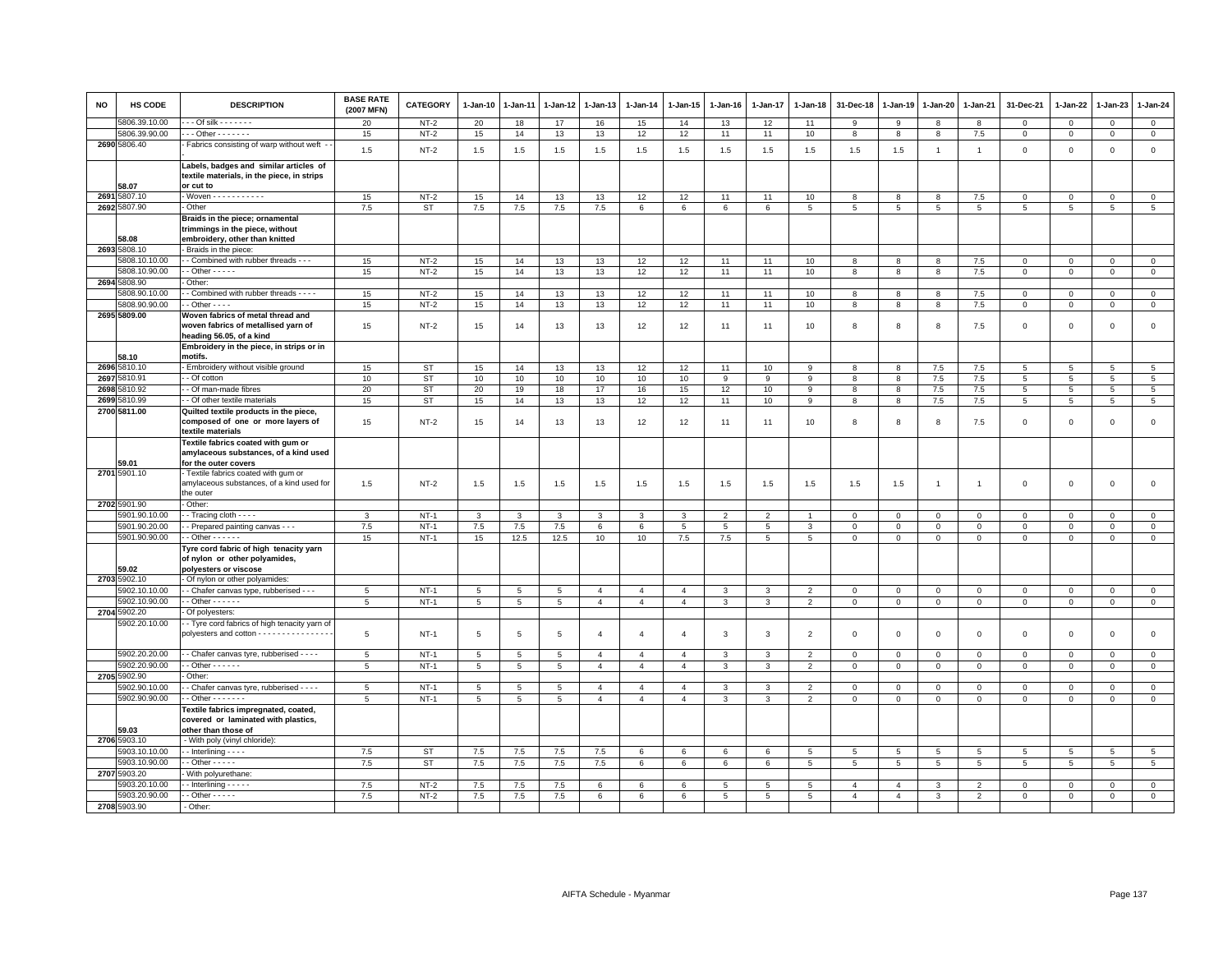| <b>NO</b> | HS CODE               | <b>DESCRIPTION</b>                                                                                 | <b>BASE RATE</b><br>(2007 MFN) | <b>CATEGORY</b> | 1-Jan-10       | 1-Jan-11       | 1-Jan-12       | 1-Jan-13       | 1-Jan-14        | 1-Jan-15       | 1-Jan-16       | $1-Jan-17$      | 1-Jan-18        | 31-Dec-18      | 1-Jan-19       | 1-Jan-20       | 1-Jan-21       | 31-Dec-21           | 1-Jan-22       | 1-Jan-23       | 1-Jan-24        |
|-----------|-----------------------|----------------------------------------------------------------------------------------------------|--------------------------------|-----------------|----------------|----------------|----------------|----------------|-----------------|----------------|----------------|-----------------|-----------------|----------------|----------------|----------------|----------------|---------------------|----------------|----------------|-----------------|
|           | 5903.90.10.00         | - Nylon canvas - - - -                                                                             | $\overline{4}$                 | <b>ST</b>       | $\overline{4}$ | $\overline{4}$ | $\overline{4}$ | $\overline{4}$ | $\overline{4}$  | $\overline{4}$ | $\mathbf{A}$   | $\overline{4}$  | $\overline{4}$  | $\overline{4}$ | $\overline{4}$ | $\overline{4}$ | $\overline{4}$ | $\overline{4}$      | $\overline{4}$ | $\overline{4}$ | $\overline{4}$  |
|           | 5903.90.20.00         | $-$ Interlining $  -$                                                                              | 7.5                            | <b>ST</b>       | 7.5            | 7.5            | 7.5            | 7.5            | 6               | 6              | 6              | 6               | 5               | 5              | 5              | 5              | 5              | 5                   | 5              | 5              | $5\overline{5}$ |
|           | 5903.90.90.00         | $-$ Other $    -$                                                                                  | 7.5                            | <b>ST</b>       | 7.5            | 7.5            | $7.5$          | 7.5            | $6\phantom{.}6$ | 6              | $\,6\,$        | 6               | $\overline{5}$  | 5              | 5              | 5              | 5              | 5                   | 5              | 5              | 5               |
|           | 59.04                 | Linoleum, whether or not cut to shape;<br>floor coverings consisting of a coating<br>or covering   |                                |                 |                |                |                |                |                 |                |                |                 |                 |                |                |                |                |                     |                |                |                 |
|           | 2709 5904.10          | - Linoleum - - - - - - - - - - - - - - -                                                           | 7.5                            | $NT-2$          | 7.5            | 7.5            | 7.5            | 6              | 6               | 6              | 5              | $5\overline{5}$ | $5\phantom{.0}$ | $\overline{4}$ | $\overline{4}$ | 3              | 2              | $\mathbf 0$         | $\mathbf{0}$   | $\mathbf{O}$   | $\overline{0}$  |
|           | 2710 5904.90          | - Other:                                                                                           |                                |                 |                |                |                |                |                 |                |                |                 |                 |                |                |                |                |                     |                |                |                 |
|           | 5904.90.10.00         | - With a base consisting of needleloom - -                                                         |                                |                 |                |                |                |                |                 |                |                |                 |                 |                |                |                |                |                     |                |                |                 |
|           |                       |                                                                                                    | 7.5                            | $NT-2$          | 7.5            | 7.5            | 7.5            | 6              | 6               | 6              | 5              | $\overline{5}$  | 5               | $\overline{4}$ | $\overline{4}$ | 3              | $\overline{2}$ | $\mathsf 0$         | $\mathbf 0$    | $\mathsf 0$    | $\mathsf 0$     |
|           | 5904.90.90.00         | - - With other textile base - - - - -                                                              | 7.5                            | $NT-2$          | 7.5            | 7.5            | 7.5            | 6              | 6               | 6              | -5             | $5\overline{5}$ | 5               | $\overline{4}$ | $\overline{4}$ | 3              | $\overline{2}$ | $\mathbf 0$         | $\Omega$       | $\mathsf 0$    | $\mathbf 0$     |
|           | 2711 5905.00          | Textile wall coverings - - - - - - - -                                                             | 15                             | $NT-2$          | 15             | 14             | 13             | 13             | 12              | 12             | 11             | 11              | 10              | 8              | $^{\rm 8}$     | 8              | $7.5\,$        | $\mathbf 0$         | $\mathbf{0}$   | $\mathbf{0}$   | $\overline{0}$  |
|           |                       | Rubberised textile fabrics, other than                                                             |                                |                 |                |                |                |                |                 |                |                |                 |                 |                |                |                |                |                     |                |                |                 |
|           | 59.06                 | those of heading 59.02.                                                                            |                                |                 |                |                |                |                |                 |                |                |                 |                 |                |                |                |                |                     |                |                |                 |
|           | 2712 5906.10          | - Adhesive tape of a width not exceeding                                                           |                                |                 |                |                |                |                |                 |                |                |                 |                 |                |                |                |                |                     |                |                |                 |
|           |                       | 20 cm ---------------------------                                                                  | $\mathbf{1}$                   | $NT-1$          | $\overline{1}$ | $\overline{1}$ | $\overline{1}$ | $\overline{1}$ | $\overline{1}$  | $\overline{1}$ | $\overline{1}$ | $\mathbf{1}$    | $\overline{1}$  | $\mathbf 0$    | $\mathbf 0$    | $\mathsf 0$    | $\mathbf 0$    | $\mathsf 0$         | $\mathbf 0$    | $\mathsf 0$    | $\mathsf 0$     |
|           |                       |                                                                                                    |                                |                 |                |                |                |                |                 |                |                |                 |                 |                |                |                |                |                     |                |                |                 |
|           | 2713 5906.91          | - - Knitted or crocheted - - - - - - -                                                             | 15                             | $NT-2$          | 15             | 14             | 13             | 13             | 12              | 12             | 11             | 11              | 10              | 8              | 8              | 8              | 7.5            | $\mathsf 0$         | $\mathbf 0$    | $\mathsf 0$    | $\mathsf 0$     |
|           | 2714 5906.99          | - Other:                                                                                           |                                |                 |                |                |                |                |                 |                |                |                 |                 |                |                |                |                |                     |                |                |                 |
|           | 5906.99.10.00         | - - - Hospital rubber sheeting - - - -                                                             | 15                             | $NT-2$          | 15             | 14             | 13             | 13             | 12              | 12             | 11             | 11              | 10              | 8              | 8              | 8              | $7.5\,$        | $\mathsf 0$         | $\mathbf 0$    | $\mathsf 0$    | $\circ$         |
|           | 5906.99.90.00         | $\cdots$ Other - - - -                                                                             | 15                             | $NT-2$          | 15             | 14             | 13             | 13             | 12              | 12             | 11             | 11              | 10              | 8              | 8              | 8              | 7.5            | $\mathsf 0$         | $\mathsf 0$    | $\mathsf 0$    | $\overline{0}$  |
|           |                       | Textile fabrics otherwise impregnated,<br>coated or covered; painted canvas                        |                                |                 |                |                |                |                |                 |                |                |                 |                 |                |                |                |                |                     |                |                |                 |
|           | 59.07<br>2715 5907.00 | being theatrical<br>Textile fabrics other wise impregnated -----                                   |                                |                 |                |                |                |                |                 |                |                |                 |                 |                |                |                |                |                     |                |                |                 |
|           |                       |                                                                                                    |                                |                 |                |                |                |                |                 |                |                |                 |                 |                |                |                |                |                     |                |                |                 |
|           | 5907.00.10.00         | - Fabrics impregnated, coated or covered<br>with oil or oil-based preparations - - - - - -         | 7.5                            | $NT-2$          | 7.5            | 7.5            | 7.5            | 6              | 6               | 6              | 5              | $\overline{5}$  | $\,$ 5 $\,$     | $\overline{4}$ | $\overline{4}$ | 3              | $\overline{2}$ | $\mathsf{O}\xspace$ | $\mathbf 0$    | $\mathsf 0$    | $\mathbf 0$     |
|           | 5907.00.20.00         | - Printed canvas being theatrical scenery,<br>studio back-cloths or the like - - - - - - - - - -   | 15                             | $NT-2$          | 15             | 14             | 13             | 13             | 12              | 12             | 11             | 11              | 10              | 8              | 8              | 8              | 7.5            | $\mathsf 0$         | $\mathsf 0$    | $\mathsf 0$    | $\mathsf 0$     |
|           | 5907.00.30.00         | - Textile fabrics impregnated, coated or<br>covered with fire resistant chemical - - -             | 15                             | NT-2            | 15             | 14             | 13             | 13             | 12              | 12             | 11             | 11              | 10              | 8              | 8              | 8              | 7.5            | $\mathsf 0$         | $\mathbf 0$    | $\mathsf 0$    | $\mathbf 0$     |
|           | 5907.00.40.00         | - Fabrics impregnated, coated or covered<br>with flock velvet, the entire surface of               | 15                             | $NT-2$          | 15             | 14             | 13             | 13             | 12              | 12             | 11             | 11              | 10              | 8              | 8              | 8              | 7.5            | $\mathsf 0$         | $\mathbf 0$    | $\mathsf 0$    | $\mathsf 0$     |
|           | 5907.00.50.00         | - Fabrics impregnated, coated or covered<br>with wax, tar, bitumen or similar products -           | 15                             | NT-2            | 15             | 14             | 13             | 13             | 12              | 12             | 11             | -11             | 10              | 8              | 8              | 8              | 7.5            | $\mathbf 0$         | $\mathbf 0$    | $\mathsf 0$    | $\mathbf 0$     |
|           | 5907.00.60.00         | - Fabrics impregnated, coated or covered<br>with other material - - - - - - - - - - - - - - - - -  | 15                             | $NT-2$          | 15             | 14             | 13             | 13             | 12              | 12             | 11             | 11              | 10              | 8              | 8              | 8              | 7.5            | $\mathbf 0$         | $\mathbf 0$    | $\mathbf 0$    | $\mathbf{0}$    |
|           |                       |                                                                                                    |                                |                 |                |                |                |                |                 |                |                |                 |                 |                |                |                |                |                     |                |                |                 |
|           | 5907.00.90.00         | $-$ Other $   -$                                                                                   | 15                             | $NT-2$          | 15             | 14             | 13             | 13             | 12              | 12             | 11             | 11              | 10              | 8              | 8              | 8              | 7.5            | $\mathbf 0$         | $\mathbf 0$    | $\mathbf{0}$   | $\mathsf 0$     |
|           |                       | Textile wicks, woven, plaited or knitted,                                                          |                                |                 |                |                |                |                |                 |                |                |                 |                 |                |                |                |                |                     |                |                |                 |
|           |                       | for lamps, stoves, lighters, candles or                                                            |                                |                 |                |                |                |                |                 |                |                |                 |                 |                |                |                |                |                     |                |                |                 |
|           | 59.08                 | the like;                                                                                          |                                |                 |                |                |                |                |                 |                |                |                 |                 |                |                |                |                |                     |                |                |                 |
|           | 2716 5908.00          | Textile wicks, woven, plated or knitted - - -                                                      |                                |                 |                |                |                |                |                 |                |                |                 |                 |                |                |                |                |                     |                |                |                 |
|           |                       |                                                                                                    |                                |                 |                |                |                |                |                 |                |                |                 |                 |                |                |                |                |                     |                |                |                 |
|           | 5908.00.10.00         | - Wicks; incandescent gas mantles - - -                                                            | 7.5                            | $NT-2$          | 7.5            | 7.5            | 7.5            | 6              | 6               | 6              | 5              | 5               | 5               | $\overline{4}$ | $\overline{4}$ | 3              | $\overline{2}$ | $\mathsf 0$         | $\mathbf 0$    | $\mathsf 0$    | $\mathsf 0$     |
|           |                       | $-$ Other $  -$                                                                                    |                                |                 |                |                |                |                |                 |                |                |                 |                 |                |                |                |                |                     |                |                |                 |
|           | 5908.00.90.00         |                                                                                                    | 15                             | $NT-2$          | 15             | 14             | 13             | 13             | 12              | 12             | 11             | 11              | 10              | 8              | 8              | 8              | 7.5            | $\mathbf 0$         | $\mathbf 0$    | $\mathbf 0$    | $\mathsf 0$     |
|           | 59.09                 | Textile hosepiping and similar textile<br>tubing, with or without lining, armour or<br>accessories |                                |                 |                |                |                |                |                 |                |                |                 |                 |                |                |                |                |                     |                |                |                 |
|           | 2717 5909.00          | Textile hosepiping and similar - - -                                                               |                                |                 |                |                |                |                |                 |                |                |                 |                 |                |                |                |                |                     |                |                |                 |
|           | 5909.00.10.00         | - Fire hoses- - - -                                                                                | 5                              | $NT-1$          | 5              | 5              | 5              | $\overline{4}$ | $\overline{4}$  | $\overline{4}$ | 3              | 3               | $\overline{2}$  | $\mathbf 0$    | $\mathbf 0$    | $\mathbf{0}$   | $\mathbf 0$    | $\mathbf 0$         | $\mathbf 0$    | $\mathbf{0}$   | $\mathbf 0$     |
|           | 5909.00.20.00         | - Non-woven tubing with an internal core of                                                        |                                |                 |                |                |                |                |                 |                |                |                 |                 |                |                |                |                |                     |                |                |                 |
|           |                       | plastic used for the drainage of water - - -                                                       | $\mathbf 0$                    | $NT-1$          | $\mathbf 0$    | $\mathbf 0$    | $\mathsf 0$    | $\mathsf 0$    | $\mathbf 0$     | $\mathbf 0$    | $\Omega$       | $\mathbf 0$     | $\mathsf 0$     | $\mathbf 0$    | $\mathsf 0$    | $\mathbf 0$    | $\mathbf 0$    | $\mathsf 0$         | $\mathsf 0$    | $\mathbf 0$    | $\mathsf 0$     |
|           | 5909.00.90.00         | $-$ Other $    -$                                                                                  | $\mathbf{0}$                   | $NT-1$          | $\mathbf{0}$   | $\mathbf{0}$   | $\mathbf{0}$   | $\overline{0}$ | $\mathbf{0}$    | $\mathbf{0}$   | $\mathbf 0$    | $\mathbf 0$     | $\mathbf 0$     | $\mathbf{0}$   | $\mathbf 0$    | $\mathbf{0}$   | $\overline{0}$ | $\mathbf 0$         | $\mathbf{0}$   | $\mathbf{0}$   | $\mathbf{0}$    |
|           | 59.10                 | Transmission or conveyor belts or<br>belting, of textile material, whether or<br>not impregnated,  |                                |                 |                |                |                |                |                 |                |                |                 |                 |                |                |                |                |                     |                |                |                 |
|           | 2718 5910.00          | Transmission or conveyor belts - - - -                                                             |                                |                 |                |                |                |                |                 |                |                |                 |                 |                |                |                |                |                     |                |                |                 |
|           | 5910.00.10.00         | - Transmission belts of felts - - -                                                                | $\overline{1}$                 | $NT-1$          |                |                |                |                |                 |                |                |                 |                 | $\Omega$       | $\Omega$       | $\Omega$       | $\Omega$       | $\Omega$            | $\Omega$       | $\Omega$       | $\mathbf 0$     |
|           | 5910.00.90.00         | $-$ Other $- - - -$                                                                                | $\overline{1}$                 | $NT-1$          |                |                |                |                |                 |                |                |                 |                 | $\Omega$       | $\Omega$       | $\Omega$       | $\Omega$       |                     | $\Omega$       | $\Omega$       | $\Omega$        |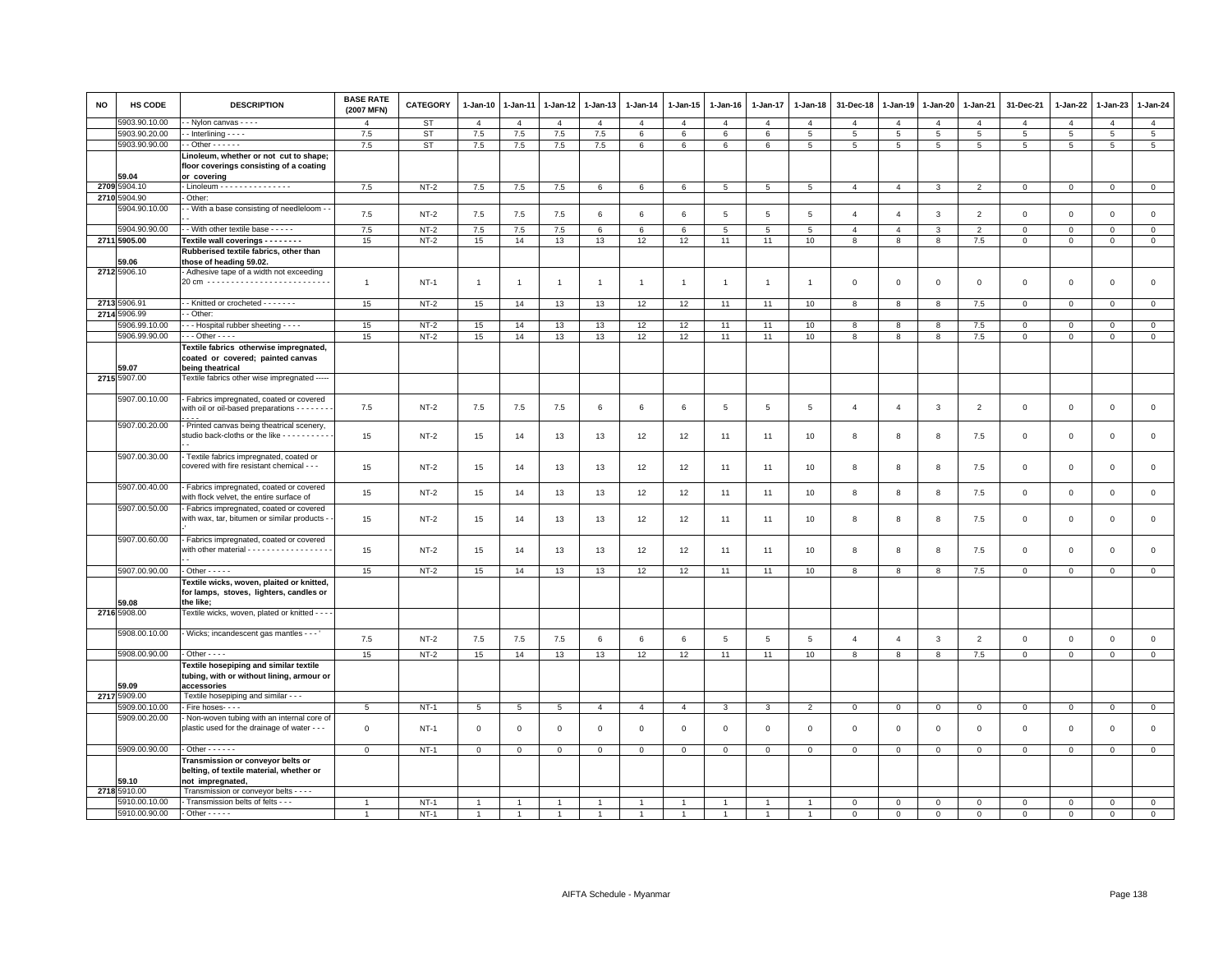| <b>NO</b> | HS CODE                        | <b>DESCRIPTION</b>                                                                                      | <b>BASE RATE</b><br>(2007 MFN) | <b>CATEGORY</b>  | 1-Jan-10       | 1-Jan-11        | 1-Jan-12       | 1-Jan-13       | 1-Jan-14       | 1-Jan-15       | 1-Jan-16       | 1-Jan-17       | 1-Jan-18       | 31-Dec-18    | 1-Jan-19       | 1-Jan-20       | 1-Jan-21       | 31-Dec-21        | 1-Jan-22         | 1-Jan-23                  | $1-Jan-24$                 |
|-----------|--------------------------------|---------------------------------------------------------------------------------------------------------|--------------------------------|------------------|----------------|-----------------|----------------|----------------|----------------|----------------|----------------|----------------|----------------|--------------|----------------|----------------|----------------|------------------|------------------|---------------------------|----------------------------|
|           | 59.11                          | Textile products and articles, for<br>technical uses, specified in Note 7 to<br>this Chapter.           |                                |                  |                |                 |                |                |                |                |                |                |                |              |                |                |                |                  |                  |                           |                            |
|           | 2719 5911.10                   | Textile fabrics, felt and felt - lined woven<br>fabrics, coated, covered or laminated<br>with           | $\overline{1}$                 | $NT-1$           | $\overline{1}$ | $\overline{1}$  | $\overline{1}$ | $\overline{1}$ | $\overline{1}$ | $\mathbf{1}$   | $\overline{1}$ | $\overline{1}$ | $\overline{1}$ | $\mathbf 0$  | $\overline{0}$ | $\mathbf 0$    | $\mathbf 0$    | $\mathsf 0$      | $\mathbf 0$      | $\mathbf 0$               | $\mathsf 0$                |
|           | 2720 5911.20                   | Bolting cloth, whether or not made up - -                                                               | $\overline{1}$                 | $NT-1$           | $\overline{1}$ | $\overline{1}$  | $\overline{1}$ | $\overline{1}$ | $\overline{1}$ | $\overline{1}$ | $\overline{1}$ | $\overline{1}$ | $\overline{1}$ | $\mathbf 0$  | $\overline{0}$ | $\mathbf 0$    | $\mathbf 0$    | $\mathsf 0$      | 0                | $\mathsf 0$               | $\mathsf 0$                |
| 2721      | 5911.31                        | - - Weighing less than 650 g/m2 - - -                                                                   | $\overline{1}$                 | $NT-1$           | $\overline{1}$ | $\overline{1}$  | $\overline{1}$ | $\overline{1}$ | $\overline{1}$ | $\mathbf{1}$   |                | $\overline{1}$ |                | $\mathbf 0$  | $\overline{0}$ | $\Omega$       | $\Omega$       | $\Omega$         | $\Omega$         | $\Omega$                  | $\circ$                    |
| 2722      | 911.32                         | - Weighing 650 g/m2 or more - - -                                                                       | $\overline{1}$                 | $NT-1$           | $\mathbf{1}$   | $\mathbf{1}$    | $\overline{1}$ | $\overline{1}$ |                | $\overline{1}$ |                | $\overline{1}$ | $\overline{1}$ | $\mathbf 0$  | $\mathbf 0$    | $\overline{0}$ | $\mathbf 0$    | $\mathsf 0$      | 0                | $\mathbf 0$               | $\mathbf 0$                |
|           | 2723 5911.40                   | Straining cloth of a kind used in oil<br>presses or the like, including that of human<br>hair $- - - -$ | $\overline{1}$                 | $NT-1$           | $\mathbf{1}$   |                 | $\overline{1}$ | $\overline{1}$ | $\overline{1}$ | $\overline{1}$ |                | $\overline{1}$ | $\overline{1}$ | $\mathbf 0$  | $\Omega$       | $\mathbf 0$    | $\mathbf 0$    | $\mathbf 0$      | $\mathbf 0$      | $\Omega$                  | $\mathbf 0$                |
|           | 2724 5911.90                   | - Other:                                                                                                |                                |                  |                |                 |                |                |                |                |                |                |                |              |                |                |                |                  |                  |                           |                            |
|           | 5911.90.10.00                  | - Textile packings and gaskets - - - - -                                                                | $\overline{1}$                 | $NT-1$           | $\overline{1}$ |                 | $\overline{1}$ | $\overline{1}$ |                | -1             |                | -1             |                | $\Omega$     | $\Omega$       | $\mathbf{0}$   | $\Omega$       | $\Omega$         | $\Omega$         | $\Omega$                  | $\mathbf 0$                |
|           | 5911.90.90.00                  | $-$ Other $    -$                                                                                       | $\overline{1}$                 | $NT-1$           | $\mathbf{1}$   |                 | $\mathbf{1}$   | $\overline{1}$ |                | $\overline{1}$ |                |                | $\overline{1}$ | $\mathbf 0$  | $\mathbf 0$    | $\mathbf 0$    | $\mathbf 0$    | $\mathsf 0$      | $\mathbf 0$      | $\mathbf 0$               | $\mathbf 0$                |
|           | 60.01                          | Pile fabrics, including "long-pile'<br>fabrics and terry fabrics knitted or<br>crocheted.               |                                |                  |                |                 |                |                |                |                |                |                |                |              |                |                |                |                  |                  |                           |                            |
|           | 2725 6001.10                   | "Long pile" fabrics:                                                                                    |                                |                  |                |                 |                |                |                |                |                |                |                |              |                |                |                |                  |                  |                           |                            |
|           | 6001.10.10.00                  | - Unbleached, not mercerised - - - -                                                                    | 15                             | $NT-2$           | 15             | 14              | 13             | 13             | 12             | 12             | 11             | 11             | 10             | 8            | 8              | 8              | 7.5            | $\mathbf 0$      | $\mathbf 0$      | $\mathbf 0$               | $\mathsf 0$                |
|           | 6001.10.90.00<br>2726 6001.21  | $-$ Other $- - - -$                                                                                     | 15                             | $NT-2$           | 15             | 14              | 13             | 13             | 12             | 12             | 11             | 11             | 10             | 8            | 8              | 8              | 7.5            | $\mathsf 0$      | $\mathbf 0$      | $\mathsf 0$               | $\mathbf 0$                |
|           | 6001.21.10.00                  | - Of cotton:<br>- - Unbleached, not mercerised - - - -                                                  | $\overline{5}$                 | $NT-1$           | 5              | $5\overline{5}$ | 5 <sup>5</sup> | $\overline{4}$ | $\overline{4}$ | $\overline{a}$ | 3              | $\mathbf{a}$   | $\overline{2}$ | $\Omega$     | $\Omega$       | $\Omega$       | $\Omega$       | $\Omega$         | $\Omega$         | $\Omega$                  | $\mathsf 0$                |
|           | 6001.21.90.00                  | $\cdot$ - Other - - - -                                                                                 | 5                              | $NT-1$           | 5              | 5               | 5              | $\overline{4}$ | $\overline{4}$ | $\overline{4}$ | 3              | 3              | $\overline{2}$ | $^{\circ}$   | $\mathbf 0$    | $\mathbf 0$    | $\mathbf 0$    | 0                | 0                | 0                         | $\mathbf 0$                |
|           | 2727 6001.22                   | - Of man-made fibres:                                                                                   |                                |                  |                |                 |                |                |                |                |                |                |                |              |                |                |                |                  |                  |                           |                            |
|           | 6001.22.10.00                  | -- Unbleached ----                                                                                      | 15                             | $NT-2$           | 15             | 14              | 13             | 13             | 12             | 12             | 11             | 11             | 10             | 8            | $\mathbf{8}$   | 8              | 7.5            | $\mathbf 0$      | $\Omega$         | $\mathbf{0}$              | $\circ$                    |
|           | 6001.22.90.00                  | $-0$ ther $-0$                                                                                          | 15                             | $NT-2$           | 15             | 14              | 13             | 13             | 12             | 12             | 11             | 11             | 10             | 8            | 8              | 8              | 7.5            | $\mathsf 0$      | $\mathbf 0$      | $\mathsf 0$               | $\overline{0}$             |
|           | 2728 6001.29                   | - Of other textile materials:                                                                           |                                |                  |                |                 |                |                |                |                |                |                |                |              |                |                |                |                  |                  |                           |                            |
|           | 6001.29.10.00                  | - - - Unbleached - - - - - -                                                                            | 15                             | $NT-2$           | 15             | 14              | 13             | 13             | 12             | 12             | 11             | 11             | 10             | 8            | 8              | 8              | 7.5            | $\mathbf{0}$     | $\mathbf 0$      | $\mathbf{0}$              | $\circ$                    |
|           | 6001.29.90.00<br>2729 6001.91  | $\cdots$ Other - - - - -<br>- Of cotton:                                                                | 15                             | $NT-2$           | 15             | 14              | 13             | 13             | 12             | 12             | 11             | 11             | 10             | 8            | 8              | 8              | 7.5            | $\mathsf 0$      | $\mathbf 0$      | $\Omega$                  | $\mathbf 0$                |
|           | 6001.91.10.00                  | - - Unbleached, not mercerised - - -                                                                    | 5                              | $NT-1$           | 5              | 5               | 5              | $\overline{4}$ | $\overline{4}$ | $\overline{4}$ | 3              | 3              | $\overline{2}$ | $\Omega$     | $\mathbf 0$    | $\mathbf{0}$   | $\mathbf 0$    | $\mathbf 0$      | $\Omega$         | $\mathbf 0$               | $\mathbf 0$                |
|           | 6001.91.90.00                  | $-$ - Other - - - - - - - -                                                                             | 5                              | $NT-1$           | 5              | 5               | 5              | $\overline{4}$ | $\overline{4}$ | $\overline{4}$ | 3              | 3              | $\overline{2}$ | $\mathbf 0$  | $\mathbf 0$    | $\mathbf 0$    | $\mathbf 0$    | $\mathsf 0$      | $\mathbf 0$      | $\mathsf 0$               | $\mathbf 0$                |
|           | 2730 6001.92                   | - Of man-made fibres:                                                                                   |                                |                  |                |                 |                |                |                |                |                |                |                |              |                |                |                |                  |                  |                           |                            |
|           | 6001.92.11.00                  | - - - - Unbleached - - - - - - -                                                                        | 15                             | $NT-2$           | 15             | 14              | 13             | 13             | 12             | 12             | 11             | 11             | 10             | 8            | 8              | 8              | 7.5            | $\mathsf 0$      | 0                | 0                         | $\mathbf 0$                |
|           | 6001.92.19.00                  | $\cdots$ Other $\cdots$                                                                                 | 15                             | $NT-2$           | 15             | 14              | 13             | 13             | 12             | 12             | 11             | 11             | 10             | 8            | 8              | 8              | 7.5            | $\mathsf 0$      | $\mathbf 0$      | 0                         | $\mathsf 0$                |
|           |                                | $-$ Other                                                                                               |                                |                  |                |                 |                |                |                |                |                |                |                |              |                |                |                |                  |                  |                           |                            |
|           | 6001.92.91.00<br>6001.92.99.00 | - - - - Unbleached - - - - - -<br>. Other -                                                             | 15<br>15                       | $NT-2$<br>$NT-2$ | 15<br>15       | 14<br>14        | 13<br>13       | 13<br>13       | 12<br>12       | 12<br>12       | 11<br>11       | 11<br>11       | 10<br>10       | 8<br>8       | 8<br>8         | 8<br>8         | 7.5<br>7.5     | 0<br>$\mathsf 0$ | 0<br>$\mathbf 0$ | $\mathbf 0$<br>$^{\circ}$ | $\mathbf 0$<br>$\mathsf 0$ |
| 2731      | 6001.99                        | - Of other textile materials:                                                                           |                                |                  |                |                 |                |                |                |                |                |                |                |              |                |                |                |                  |                  |                           |                            |
|           | 6001.99.10.00                  | - - - Unbleached, not mercerised - - - - -                                                              | 15                             | $NT-2$           | 15             | 14              | 13             | 13             | 12             | 12             | 11             | 11             | 10             | 8            | 8              | 8              | 7.5            | $\mathsf 0$      | $\mathbf 0$      | $\mathbf 0$               | $\mathbf 0$                |
|           | 6001.99.90.00                  | $- -$ Other $- - - -$                                                                                   | 15                             | $NT-2$           | 15             | 14              | 13             | 13             | 12             | 12             | 11             | 11             | 10             | 8            | 8              | 8              | 7.5            | 0                | 0                | $^{\circ}$                | $\mathsf 0$                |
|           | 60.02                          | Knitted or crocheted fabrics of a width<br>not exceeding 30 cm, containing by<br>weight 5% or more      |                                |                  |                |                 |                |                |                |                |                |                |                |              |                |                |                |                  |                  |                           |                            |
|           | 2732 6002.40                   | Containing by weight 5% or more of<br>elastomeric yarn but not containing rubber<br>thread $\cdots$     | 15                             | $NT-2$           | 15             | 14              | 13             | 13             | 12             | 12             | 11             | 11             | 10             | 8            | 8              | 8              | 7.5            | $\mathsf 0$      | 0                | $\mathsf 0$               | $\mathsf 0$                |
|           | 2733 6002.90                   | $-$ Other $   -$                                                                                        | 15                             | $NT-2$           | 15             | 14              | 13             | 13             | 12             | 12             | 11             | 11             | 10             | 8            | 8              | 8              | 7.5            | $\mathbf 0$      | $\mathbf 0$      | $\mathbf 0$               | $\overline{0}$             |
|           |                                | Knitted or crocheted fabrics of a width<br>not exceeding 30 cm, other than those                        |                                |                  |                |                 |                |                |                |                |                |                |                |              |                |                |                |                  |                  |                           |                            |
|           | 60.03<br>2734 6003.10          | of heading<br>Of wool or fine animal hair - - -                                                         | 15                             | $NT-2$           | 15             | 14              | 13             | 13             | 12             | 12             | 11             | 11             | 10             | 8            | 8              | 8              | 7.5            | $\mathsf 0$      | $\mathbf 0$      | $\mathbf{0}$              | $\mathbf 0$                |
|           | 2735 6003.20                   | - Of cotton - - - - - - - - - -                                                                         | 5                              | $NT-1$           | 5              | 5               | 5              | $\overline{4}$ | $\overline{4}$ | $\overline{4}$ | 3              | 3              | 2              | $\mathbf{0}$ | $\mathbf 0$    | $\overline{0}$ | $\overline{0}$ | $\mathbf 0$      | $\mathbf 0$      | $\mathbf{0}$              | $\mathbf 0$                |
|           | 2736 6003.30                   | - Of synthetic fibres - - - - -                                                                         | 15                             | $NT-2$           | 15             | 14              | 13             | 13             | 12             | 12             | 11             | 11             | 10             | 8            | 8              | 8              | 7.5            | $\mathsf 0$      | $\Omega$         | $\Omega$                  | $\mathsf 0$                |
| 2737      | 6003.40                        | Of artificial fibres - - - -                                                                            | 15                             | $NT-2$           | 15             | 14              | 13             | 13             | 12             | 12             | 11             | 11             | 10             | 8            | 8              | 8              | 7.5            | $\mathsf 0$      | $\mathbf 0$      | $\mathsf 0$               | $\mathbf 0$                |
|           | 2738 6003.90                   |                                                                                                         | 15                             | $NT-2$           | 15             | 14              | 13             | 13             | 12             | 12             | 11             | 11             | 10             | 8            | 8              | 8              | 7.5            | 0                | 0                | 0                         | $\overline{0}$             |
|           | 60.04                          | Knitted or crocheted fabrics of a width<br>exceeding 30 cm, containing by weight<br>5% or more of       |                                |                  |                |                 |                |                |                |                |                |                |                |              |                |                |                |                  |                  |                           |                            |
|           | 2739 6004.10                   | Containing by weight 5% or more of<br>elastomeric yarn but not containing rubber<br>thread:             |                                |                  |                |                 |                |                |                |                |                |                |                |              |                |                |                |                  |                  |                           |                            |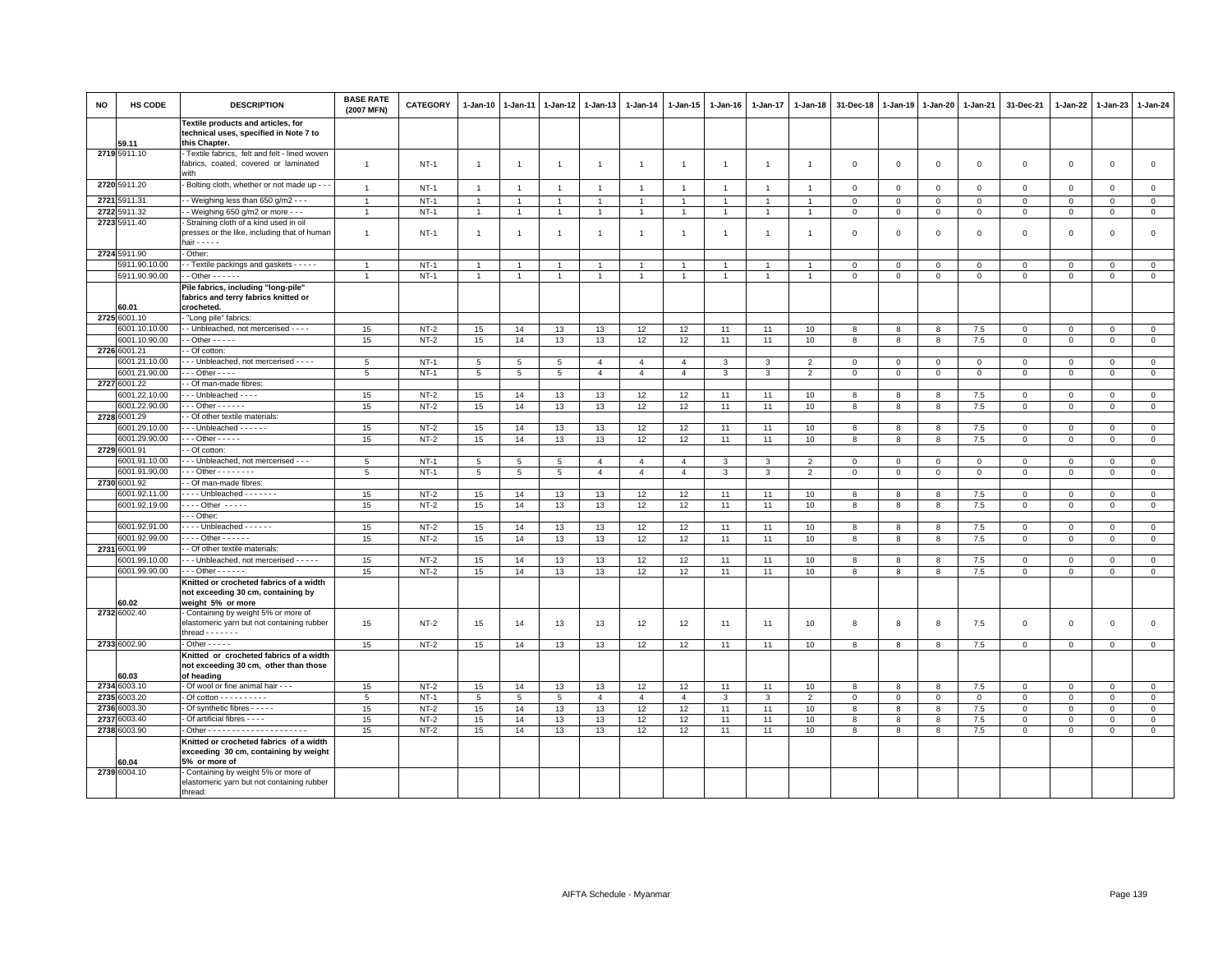| NO           | <b>HS CODE</b>                | <b>DESCRIPTION</b>                                                                               | <b>BASE RATE</b><br>(2007 MFN) | <b>CATEGORY</b>  | 1-Jan-10 | 1-Jan-11 | 1-Jan-12 | $1-Jan-13$     | $1-Jan-14$     | 1-Jan-15       | 1-Jan-16     | 1-Jan-17 | $1-Jan-18$     | 31-Dec-18    | $1-Jan-19$  | 1-Jan-20     | 1-Jan-21     | 31-Dec-21                  | 1-Jan-22                   | $1-Jan-23$              | $1-Jan-24$                   |
|--------------|-------------------------------|--------------------------------------------------------------------------------------------------|--------------------------------|------------------|----------|----------|----------|----------------|----------------|----------------|--------------|----------|----------------|--------------|-------------|--------------|--------------|----------------------------|----------------------------|-------------------------|------------------------------|
|              | 6004.10.10.00                 | - Knitted swimwear fabric containing by<br>weight 80% synthetic yarn and 20% elastic             | 15                             | NT-2             | 15       | 14       | 13       | 13             | 12             | 12             | 11           | 11       | 10             | 8            | 8           | 8            | 7.5          | $\mathbf 0$                | $\mathbf 0$                | $\mathbf 0$             | $\circ$                      |
|              |                               | arn - - - - - -                                                                                  |                                |                  |          |          |          |                |                |                |              |          |                |              |             |              |              |                            |                            |                         |                              |
|              | 6004.10.90.00                 | $-$ Other $-  -$<br>Other                                                                        | 15                             | $NT-2$           | 15       | 14       | 13       | 13             | 12             | 12             | 11           | 11       | 10             | 8            | 8           | 8            | 7.5          | 0                          | 0                          | 0                       | $\mathsf 0$                  |
|              | 2740 6004.90<br>6004.90.10.00 | - Elastic (combined with rubber threads)                                                         |                                |                  |          |          |          |                |                |                |              |          |                |              |             |              |              |                            |                            |                         |                              |
|              |                               |                                                                                                  | 15                             | $NT-2$           | 15       | 14       | 13       | 13             | 12             | 12             | 11           | 11       | 10             | 8            | 8           | 8            | 7.5          | $\mathbf 0$                | $\mathbf 0$                | $\mathbf 0$             | $\mathsf 0$                  |
|              | 6004.90.90.00                 | $-$ Other $- - - -$                                                                              | 15                             | $NT-2$           | 15       | 14       | 13       | 13             | 12             | 12             | 11           | 11       | 10             | 8            | 8           | 8            | 7.5          | $\mathsf 0$                | $\mathbf 0$                | $\mathsf 0$             | $\mathsf 0$                  |
|              |                               | Warp knit fabrics (including those                                                               |                                |                  |          |          |          |                |                |                |              |          |                |              |             |              |              |                            |                            |                         |                              |
|              |                               | made on galloon knitting machines),                                                              |                                |                  |          |          |          |                |                |                |              |          |                |              |             |              |              |                            |                            |                         |                              |
|              | 60.05                         | other than those of                                                                              |                                |                  |          |          |          |                |                |                |              |          |                |              |             |              |              |                            |                            |                         |                              |
| 2741         | 6005.10                       | Of wool or fine animal hair - - - -                                                              | 15                             | $NT-2$           | 15       | 14       | 13       | 13             | 12             | 12             | 11           | 11       | 10             | 8            | 8           | 8            | 7.5          | 0                          | 0                          | $\mathbf 0$             | $\mathsf 0$                  |
|              | 2742 6005.21                  | - Unbleached or bleached - - -                                                                   | $\overline{5}$                 | $NT-1$           | 5        | 5        | 5        | $\mathbf{A}$   | $\overline{4}$ | $\overline{4}$ | 3            | 3        | $\overline{2}$ | $\Omega$     | $\Omega$    | $\Omega$     | $\Omega$     | $\Omega$                   | $\Omega$                   | $\Omega$                | $\mathsf 0$                  |
| 2743         | 6005.22                       | - Dyed - - - - - - - - -                                                                         | 5                              | $NT-1$           | 5        | 5        | 5        | $\overline{4}$ | $\overline{4}$ | $\overline{4}$ | $\mathbf{3}$ | 3        | $\overline{2}$ | $\Omega$     | $\mathbf 0$ | $\mathbf 0$  | $\mathbf{0}$ | $\mathbf 0$                | $\mathbf 0$                | $\mathbf 0$             | $\circ$                      |
| 2744<br>2745 | 6005.23<br>3005.24            | - Of yarns of different colours - - - -<br>$-$ Printed $- - - - - - - - - - - -$                 | 5                              | $NT-1$           | 5        | 5        | 5        | $\overline{4}$ | $\overline{4}$ | $\overline{4}$ | 3            | 3        | $\overline{2}$ | $\mathbf 0$  | $\mathbf 0$ | $\mathbf 0$  | 0            | 0                          | $\mathbf 0$                | $^{\circ}$              | $\mathbf 0$                  |
|              |                               |                                                                                                  | 5                              | $NT-1$           | 5        | 5        | 5        | $\overline{4}$ | $\overline{4}$ | $\overline{4}$ | -3           | 3        | $\overline{2}$ | $\Omega$     | $\mathbf 0$ | $^{\circ}$   | $\Omega$     | $\mathbf 0$                | $\Omega$                   | $\Omega$                | $\mathbf 0$                  |
| 2746         | 6005.31<br>2747 6005.32       | - Unbleached or bleached - - - - -<br>- Dyed - - - - - - - - - - - - - -                         | 15<br>15                       | $NT-2$<br>$NT-2$ | 15<br>15 | 14<br>14 | 13<br>13 | 13<br>13       | 12<br>12       | 12<br>12       | 11<br>11     | 11<br>11 | 10<br>10       | 8<br>8       | 8<br>8      | 8<br>8       | 7.5<br>7.5   | $\mathbf 0$<br>$\mathbf 0$ | $\mathbf 0$<br>$\mathbf 0$ | $\mathbf 0$<br>$\Omega$ | $\mathbf{0}$<br>$\mathbf{0}$ |
| 2748         | 6005.33                       | - Of yarns of different colours - - - - - - -                                                    | 15                             | $NT-2$           | 15       | 14       | 13       | 13             | 12             | 12             | 11           | 11       | 10             | 8            | 8           | 8            | 7.5          | $\Omega$                   | $\Omega$                   | $\Omega$                | $\mathbf{0}$                 |
| 2749         | 6005.34                       | - Printed - - - - - - - - - - - -                                                                | 15                             | $NT-2$           | 15       | 14       | 13       | 13             | 12             | 12             | 11           | 11       | 10             | 8            | 8           | 8            | 7.5          | $\mathsf 0$                | $\mathbf 0$                | $\mathsf 0$             | $\mathbf 0$                  |
| 2750         | 6005.41                       | - Unbleached or bleached - - - -                                                                 | 15                             | $NT-2$           | 15       | 14       | 13       | 13             | 12             | 12             | 11           | 11       | 10             | 8            | 8           | 8            | 7.5          | $\mathsf 0$                | $\Omega$                   | $\Omega$                | $\,0\,$                      |
| 2751         | 005.42                        | $-Dyed - - - - -$                                                                                | 15                             | $NT-2$           | 15       | 14       | 13       | 13             | 12             | 12             | 11           | 11       | 10             | 8            | 8           | 8            | 7.5          | $\Omega$                   | $\mathbf 0$                | $\mathbf 0$             | $\mathsf 0$                  |
| 2752         | 6005.43                       | - Of yarns of different colours - - - - - - -                                                    | 15                             | $NT-2$           | 15       | 14       | 13       | 13             | 12             | 12             | 11           | 11       | 10             | 8            | 8           | 8            | 7.5          | $\mathbf 0$                | $\mathbf 0$                | $\mathbf 0$             | $\mathsf 0$                  |
| 2753         | 6005.44                       |                                                                                                  | 15                             | $NT-2$           | 15       | 14       | 13       | 13             | 12             | 12             | 11           | 11       | 10             | 8            | 8           | 8            | 7.5          | $\mathbf 0$                | $\mathbf 0$                | $\mathbf 0$             | $\mathbf{0}$                 |
| 2754         | 6005.90                       | $\cdot$ Other $\cdot \cdot \cdot \cdot \cdot \cdot$                                              | 15                             | $NT-2$           | 15       | 14       | 13       | 13             | 12             | 12             | 11           | 11       | 10             | 8            | 8           | 8            | 7.5          | $\mathsf 0$                | $\mathbf 0$                | $\mathsf 0$             | $\mathbf 0$                  |
|              | 60.06                         | Other knitted or crocheted fabrics.                                                              |                                |                  |          |          |          |                |                |                |              |          |                |              |             |              |              |                            |                            |                         |                              |
|              | 2755 6006.10                  | Of wool or fine animal hair - - - - - -                                                          | 15                             | $NT-2$           | 15       | 14       | 13       | 13             | 12             | 12             | 11           | 11       | 10             | 8            | 8           | 8            | 7.5          | $\mathbf 0$                | $\mathbf 0$                | $\Omega$                | $\mathbf{0}$                 |
| 2756         | 6006.21                       | - Unbleached or bleached - - - - - -                                                             | 5                              | $NT-1$           | 5        | 5        | 5        | $\overline{a}$ | $\overline{4}$ | $\overline{4}$ | 3            | 3        | $\overline{2}$ | 0            | $\mathbf 0$ | $\mathbf 0$  | $\mathbf 0$  | 0                          | 0                          | $\mathbf 0$             | $\mathbf 0$                  |
| 2757         | 6006.22                       | - Dved - - - - - - - - - - -                                                                     | 5                              | $NT-1$           | 5        | 5        | 5        | $\overline{4}$ | $\overline{4}$ | $\overline{4}$ | $\mathbf{3}$ | 3        | $\overline{2}$ | $\Omega$     | $\Omega$    | $\mathbf 0$  | $\Omega$     | $\mathbf 0$                | $\Omega$                   | $\Omega$                | $\mathsf 0$                  |
| 2758         | 006.23                        | - Of yarns of different colours - - - -                                                          | 5                              | $NT-1$           | 5        | 5        | 5        | $\overline{4}$ | $\overline{4}$ | $\overline{4}$ | $\mathbf{3}$ | 3        | $\overline{2}$ | $\Omega$     | $\Omega$    | $\Omega$     | $\mathbf 0$  | $\mathbf 0$                | $\mathbf 0$                | $\mathbf 0$             | $\circ$                      |
| 2759         | 006.24                        | - Printed - - - - - - - - - - - - -                                                              | 5                              | $NT-1$           | 5        | 5        | 5        | $\overline{4}$ | $\overline{4}$ | $\overline{4}$ | 3            | 3        | $\overline{2}$ | 0            | $\mathbf 0$ | 0            | 0            | 0                          | 0                          | 0                       | $\mathbf 0$                  |
| 2760         | 6006.31                       | - Unbleached or bleached:                                                                        |                                |                  |          |          |          |                |                |                |              |          |                |              |             |              |              |                            |                            |                         |                              |
|              | 6006.31.10.00                 | - - Nylon fibre mesh for use as backing<br>material for mosaic tiles - - - - - - - - - - - - - - | 15                             | $NT-2$           | 15       | 14       | 13       | 13             | 12             | 12             | 11           | 11       | 10             | 8            | 8           | 8            | 7.5          | $\mathbf 0$                | $\mathbf 0$                | $\mathbf 0$             | $\mathsf 0$                  |
|              | 6006.31.90.00                 | $-$ - Other - - - - - - -                                                                        | 15                             | $NT-2$           | 15       | 14       | 13       | 13             | 12             | 12             | 11           | 11       | 10             | 8            | 8           | 8            | 7.5          | $\mathsf 0$                | $\mathbf 0$                | $\mathbf 0$             | $\mathsf 0$                  |
|              | 2761 6006.32                  | - Dyed:                                                                                          |                                |                  |          |          |          |                |                |                |              |          |                |              |             |              |              |                            |                            |                         |                              |
|              | 6006.32.10.00                 | - - Nylon fibre mesh for use as backing                                                          |                                |                  |          |          |          |                |                |                |              |          |                |              |             |              |              |                            |                            |                         |                              |
|              |                               | material for mosaic tiles - - - - - - - - - - - - -                                              | 15                             | $NT-2$           | 15       | 14       | 13       | 13             | 12             | 12             | 11           | 11       | 10             | 8            | 8           | 8            | 7.5          | $\mathsf 0$                | $\mathbf 0$                | $\Omega$                | $\Omega$                     |
|              | 6006.32.90.00                 | $-$ - Other - - - - -                                                                            | 15                             | $NT-2$           | 15       | 14       | 13       | 13             | 12             | 12             | 11           | 11       | 10             | 8            | 8           | 8            | 7.5          | $\mathbf 0$                | $\Omega$                   | $\mathbf 0$             | $\mathbf{0}$                 |
|              | 2762 6006.33                  | - Of yarns of different colours:                                                                 |                                |                  |          |          |          |                |                |                |              |          |                |              |             |              |              |                            |                            |                         |                              |
|              | 6006.33.10.00                 | - - Nylon fibre mesh for use as backing<br>material for mosaic tiles - - - - - - - - - - - - -   | 15                             | $NT-2$           | 15       | 14       | 13       | 13             | 12             | 12             | 11           | 11       | 10             | 8            | 8           | 8            | 7.5          | $\mathsf 0$                | 0                          | $\Omega$                | $\mathsf 0$                  |
|              | 6006.33.90.00                 | $-$ - Other - - - - -                                                                            | 15                             | $NT-2$           | 15       | 14       | 13       | 13             | 12             | 12             | 11           | 11       | 10             | 8            | 8           | 8            | 7.5          | $\mathbf 0$                | $\mathbf 0$                | $\mathbf 0$             | $\mathbf 0$                  |
|              | 2763 6006.34                  | Printed:                                                                                         |                                |                  |          |          |          |                |                |                |              |          |                |              |             |              |              |                            |                            |                         |                              |
|              | 6006.34.10.00                 | - - Nylon fibre mesh for use as backing<br>material for mosaic tiles - - - - - - - - - - - - -   | 15                             | NT-2             | 15       | 14       | 13       | 13             | 12             | 12             | 11           | 11       | 10             | 8            | 8           | 8            | 7.5          | $\mathsf 0$                | $\mathbf 0$                | $\mathsf 0$             | $\mathbf 0$                  |
|              | 6006.34.90.00                 | $-$ - Other - - - - - -                                                                          | 15                             | $NT-2$           | 15       | 14       | 13       | 13             | 12             | 12             | 11           | 11       | 10             | 8            | 8           | 8            | 7.5          | $\mathbf 0$                | $\Omega$                   | $\Omega$                | $\mathbf{0}$                 |
| 2764         | 6006.41                       | - Unbleached or bleached - - - - - -                                                             | 15                             | $NT-2$           | 15       | 14       | 13       | 13             | 12             | 12             | 11           | 11       | 10             | 8            | 8           | $\mathbf{R}$ | 7.5          | $\mathbf 0$                | $\Omega$                   | $\Omega$                | $\mathsf 0$                  |
| 2765         | 6006.42                       | Dyed - - - - - - - - - - - - - - -                                                               | 15                             | $NT-2$           | 15       | 14       | 13       | 13             | 12             | 12             | 11           | 11       | 10             | 8            | 8           | 8            | 7.5          | 0                          | 0                          | $\mathbf 0$             | $\mathbf 0$                  |
| 2766         | 6006.43                       | - Of yarns of different colours - - - - -                                                        | 15                             | $NT-2$           | 15       | 14       | 13       | 13             | 12             | 12             | 11           | 11       | 10             | 8            | 8           | 8            | 7.5          | 0                          | 0                          | $\mathbf 0$             | $\mathbf 0$                  |
| 2767         | 6006.44                       | - Printed - - - - - - - - - - - - -                                                              | 15                             | $NT-2$           | 15       | 14       | 13       | 13             | 12             | 12             | 11           | 11       | 10             | 8            | 8           | 8            | $7.5\,$      | $\mathbf 0$                | $\Omega$                   | $\Omega$                | $\mathbf 0$                  |
|              | 2768 6006.90                  | . Other - - - - - - - - - - - - - - - - -                                                        | 15                             | $NT-2$           | 15       | 14       | 13       | 13             | 12             | 12             | 11           | 11       | 10             | 8            | 8           | 8            | 7.5          | $\mathbf 0$                | $\mathbf 0$                | $\mathbf 0$             | $\circ$                      |
|              | 61.01                         | Men's or boys' overcoats, car-coats,<br>capes, cloaks, anoraks (including ski-<br>jackets).      |                                |                  |          |          |          |                |                |                |              |          |                |              |             |              |              |                            |                            |                         |                              |
| 2769         | 6101.10                       | Of wool or fine animal hair - - - -                                                              | 20                             | $NT-2$           | 20       | 18       | 17       | 16             | 15             | 14             | 13           | 12       | 11             | 9            | 9           | 8            | 8            | 0                          | 0                          | $\mathbf 0$             | $\mathbf 0$                  |
| 2770         | 3101.20                       | $\cdot$ Of cotton $\cdot \cdot \cdot \cdot \cdot \cdot \cdot \cdot \cdot$                        | 15                             | $NT-2$           | 15       | 14       | 13       | 13             | 12             | 12             | 11           | 11       | 10             | 8            | 8           | 8            | 7.5          | 0                          | 0                          | $\mathbf 0$             | $\mathsf 0$                  |
| 2771         | \$101.30                      | - Of man-made fibres - - - - - - - - - - -                                                       | 20                             | $NT-2$           | 20       | 18       | 17       | 16             | 15             | 14             | 13           | 12       | 11             | $\mathbf{9}$ | 9           | 8            | 8            | $\Omega$                   | $\Omega$                   | $\Omega$                | $\mathbf 0$                  |
|              | 2772 6101.90                  | - Of other textile materials - - - - -                                                           | 20                             | $NT-2$           | 20       | 18       | 17       | 16             | 15             | 14             | 13           | 12       | 11             | 9            | 9           | 8            | 8            | $\Omega$                   | $\mathbf 0$                | $\Omega$                | $\Omega$                     |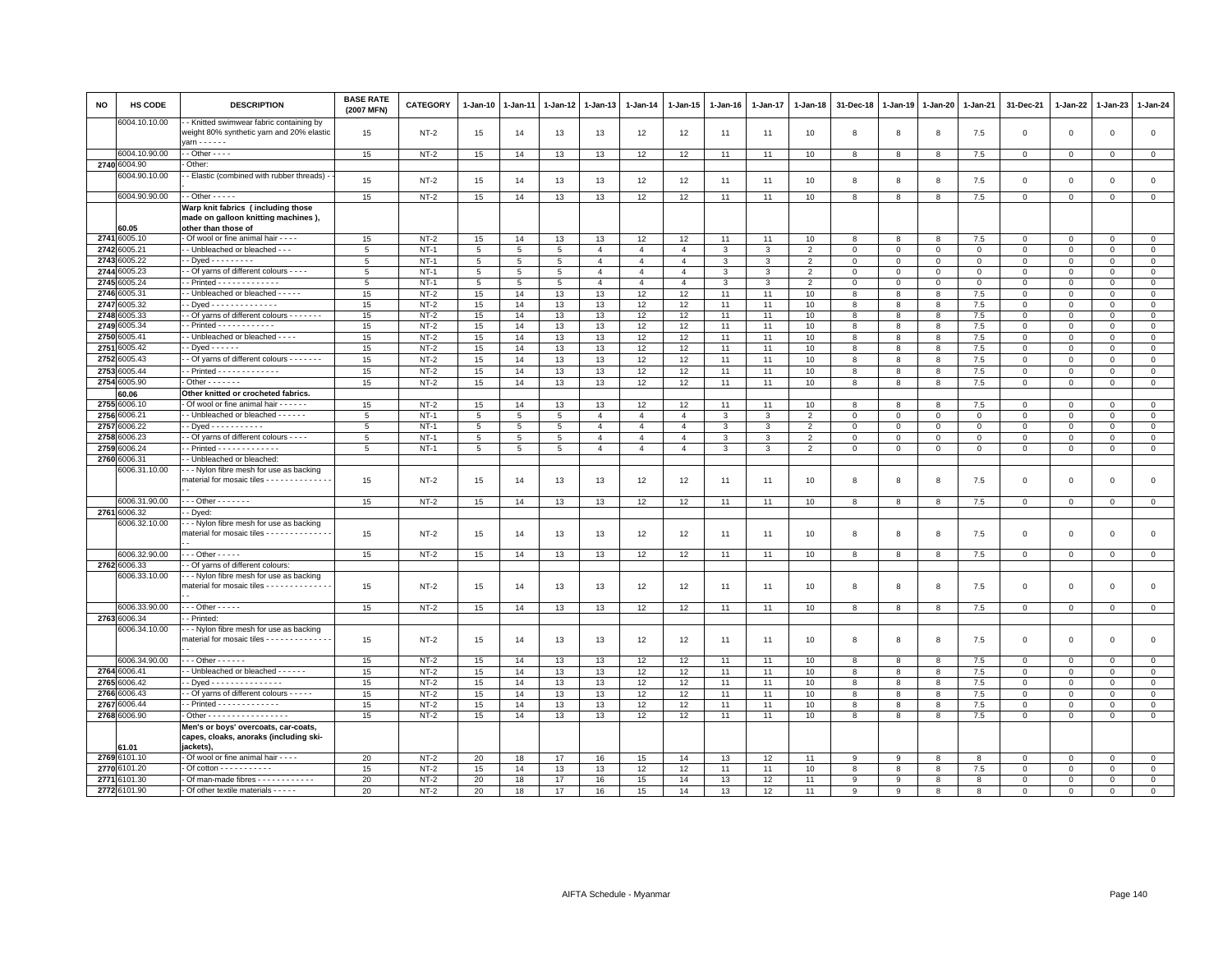| <b>NO</b> | HS CODE                        | <b>DESCRIPTION</b>                                                                             | <b>BASE RATE</b><br>(2007 MFN) | <b>CATEGORY</b>  | $1-Jan-10$ | $1-Jan-11$ | 1-Jan-12 | $1-Jan-13$ | $1 - Jan-14$ | 1-Jan-15 | $1-Jan-16$ | 1-Jan-17 | 1-Jan-18 | 31-Dec-18        | $1 - Jan-19$ | 1-Jan-20     | 1-Jan-21     | 31-Dec-21                  | 1-Jan-22                 | 1-Jan-23             | 1-Jan-24                |
|-----------|--------------------------------|------------------------------------------------------------------------------------------------|--------------------------------|------------------|------------|------------|----------|------------|--------------|----------|------------|----------|----------|------------------|--------------|--------------|--------------|----------------------------|--------------------------|----------------------|-------------------------|
|           | 61.02                          | Women's or girls' overcoats, car-coats,<br>capes, cloaks, anoraks (including ski-<br>jackets), |                                |                  |            |            |          |            |              |          |            |          |          |                  |              |              |              |                            |                          |                      |                         |
|           | 2773 6102.10                   | Of wool or fine animal hair - - - -                                                            | 20                             | $NT-2$           | 20         | 18         | 17       | 16         | 15           | 14       | 13         | 12       | 11       | 9                | 9            | 8            | 8            | $\Omega$                   | $\mathbf 0$              | $\Omega$             | $\mathsf 0$             |
| 2774      | 3102.20                        | - Of cotton - - - - - - - - - - -                                                              | 15                             | $NT-2$           | 15         | 14         | 13       | 13         | 12           | 12       | 11         | 11       | 10       | 8                | 8            | 8            | 7.5          | $\mathbf 0$                | $\Omega$                 | $\Omega$             | $\mathbf 0$             |
|           | 2775 6102.30                   | - Of man-made fibres - - - - -                                                                 | 20                             | $NT-2$           | 20         | 18         | 17       | 16         | 15           | 14       | 13         | 12       | 11       | 9                | 9            | 8            | 8            | $\mathbf 0$                | $\mathbf{0}$             | $\Omega$             | $\mathbf 0$             |
|           | 2776 6102.90                   | - Of other textile materials - - - - -                                                         | 20                             | $NT-2$           | 20         | 18         | 17       | 16         | 15           | 14       | 13         | 12       | 11       | 9                | 9            | 8            | 8            | 0                          | 0                        | $\mathbf 0$          | $\mathbf 0$             |
|           |                                | Men's or boys' suits, ensembles,<br>jackets, blazers, trousers, bib and brace                  |                                |                  |            |            |          |            |              |          |            |          |          |                  |              |              |              |                            |                          |                      |                         |
|           | 61.03<br>2777 6103.11          | overalls, breeches<br>- - Of wool or fine animal hair - - - -                                  | 20                             | $NT-2$           | 20         | 18         | 17       | 16         | 15           | 14       | 13         | 12       | 11       | 9                | 9            | 8            | 8            | $\mathbf 0$                | $\mathbf{0}$             | $\mathbf{0}$         | $\mathbf{0}$            |
|           | 2778 6103.12                   | - - Of synthetic fibres - - - - - - -                                                          | 20                             | $NT-2$           | 20         | 18         | 17       | 16         | 15           | 14       | 13         | 12       | 11       | 9                | 9            | 8            | 8            | 0                          | $\mathbf 0$              | $\mathbf 0$          | $\mathbf 0$             |
|           | 2779 6103.19                   | - Of other textile materials:                                                                  |                                |                  |            |            |          |            |              |          |            |          |          |                  |              |              |              |                            |                          |                      |                         |
|           | 103.19.10.00                   | $-$ - Of cotton $-$ - - -                                                                      | 20                             | $NT-2$           | 20         | 18         | 17       | 16         | 15           | 14       | 13         | 12       | 11       | 9                | 9            | 8            | 8            | 0                          | $\mathbf 0$              | $^{\circ}$           | $\mathbf 0$             |
|           | 6103.19.20.00                  | - - - Of ramie, linen or silk - - - - -                                                        | 20                             | $NT-2$           | 20         | 18         | 17       | 16         | 15           | 14       | 13         | 12       | 11       | 9                | 9            | 8            | 8            | $\mathsf 0$                | $\mathbf 0$              | $\mathbf 0$          | $\mathbf 0$             |
|           | 6103.19.90.00                  | $\cdots$ Other - - - - -                                                                       | 20                             | $NT-2$           | 20         | 18         | 17       | 16         | 15           | 14       | 13         | 12       | 11       | 9                | 9            | 8            | 8            | 0                          | $\Omega$                 | $\Omega$             | $\mathbf 0$             |
|           | 2780 6103.21                   | - Of wool or fine animal hair - - - -                                                          | 20                             | $NT-2$           | 20         | 18         | 17       | 16         | 15           | 14       | 13         | 12       | 11       | 9                | 9            | 8            | 8            | $\Omega$                   | $\Omega$                 | $\Omega$             | $\mathbf 0$             |
| 2781      | 6103.22                        |                                                                                                | 15                             | $NT-2$           | 15         | 14         | 13       | 13         | 12           | 12       | 11         | 11       | 10       | 8                | 8            | 8            | 7.5          | 0                          | $\mathbf 0$              | $\mathbf 0$          | 0                       |
| 2782      | 103.23                         | - Of synthetic fibres - - - - - - - -                                                          | 20                             | $NT-2$           | 20         | 18         | 17       | 16         | 15           | 14       | 13         | 12       | 11       | 9                | 9            | 8            | 8            | $\Omega$                   | $\Omega$                 | $\Omega$             | $\Omega$                |
|           | 2783 6103.29                   | - Of other textile materials:                                                                  |                                |                  |            |            |          |            |              |          |            |          |          |                  |              |              |              |                            |                          |                      |                         |
|           | 103.29.10.00                   | - - Of ramie. linen or silk - - -                                                              | 20                             | $NT-2$           | 20         | 18         | 17       | 16         | 15           | 14       | 13         | 12       | 11       | 9                | $\mathbf{q}$ | $\mathbf{R}$ | 8            | $\Omega$                   | $\Omega$                 | $\Omega$             | $\mathsf 0$             |
|           | 6103.29.90.00                  | $\cdots$ Other - - - - -                                                                       | 20                             | $NT-2$           | 20         | 18         | 17       | 16         | 15           | 14       | 13         | 12       | 11       | 9                | 9            | 8            | 8            | $\mathbf 0$                | 0                        | $\Omega$             | $\mathbf{0}$            |
|           | 2784 6103.31                   | - Of wool or fine animal hair - - - - -                                                        | 20                             | $NT-2$           | 20         | 18         | 17       | 16         | 15           | 14       | 13         | 12       | 11       | 9                | 9            | 8            | 8            | $\mathbf 0$                | $\Omega$                 | $\Omega$             | $\mathbf 0$             |
|           | 2785 6103.32                   | $-$ Of cotton $        -$                                                                      | 15                             | $NT-2$           | 15         | 14         | 13       | 13         | 12           | 12       | 11         | 11       | 10       | 8                | 8            | 8            | 7.5          | $\mathsf 0$                | $\mathbf 0$              | $\mathbf 0$          | $\mathsf 0$             |
| 2786      | 103.33                         | - Of synthetic fibres - - - - - - -                                                            | 20                             | $NT-2$           | 20         | 18         | 17       | 16         | 15           | 14       | 13         | 12       | 11       | 9                | 9            | 8            | 8            | $\mathbf 0$                | $\mathbf 0$              | $\Omega$             | $\mathsf 0$             |
| 2787      | 103.39                         | - Of other textile materials:                                                                  |                                |                  |            |            |          |            |              |          |            |          |          |                  |              |              |              |                            |                          |                      |                         |
|           | 103.39.10.00                   | - - Of ramie, linen or silk - - -                                                              | 20                             | $NT-2$           | 20         | 18         | 17       | 16         | 15           | 14       | 13         | 12       | 11       | $\mathbf{q}$     | $\mathbf{q}$ | $\mathbf{R}$ | $\mathbf{R}$ | $\Omega$                   | $\Omega$                 | $\Omega$             | $\Omega$                |
|           | 3103.39.90.00                  | - - Other - - - - - -                                                                          | 20                             | $NT-2$           | 20         | 18         | 17       | 16         | 15           | 14       | 13         | 12       | 11       | 9                | 9            | 8            | 8            | 0                          | $\Omega$                 | $^{\circ}$           | $\mathbf 0$             |
|           | 2788 6103.41                   | - Of wool or fine animal hair - - - - - - - -                                                  | 20                             | $NT-2$           | 20         | 18         | 17       | 16         | 15           | 14       | 13         | 12       | 11       | 9                | 9            | 8            | 8            | $\mathbf 0$                | $\circ$                  | $\mathbf 0$          | $\mathsf 0$             |
| 2789      | 103.42                         | $-$ Of cotton $     -$                                                                         | 15                             | EL               |            |            |          |            |              |          |            |          |          |                  |              |              |              |                            |                          |                      |                         |
| 2790      | 103.43                         | - Of synthetic fibres - - - - - -                                                              | 20                             | $NT-2$           | 20         | 18         | 17       | 16         | 15           | 14       | 13         | 12       | 11       | 9                | 9            | 8            | 8            | $\mathsf 0$                | $\mathbf 0$              | $\mathbf 0$          | $\mathsf 0$             |
| 2791      | 103.49                         | - Of other textile materials:                                                                  |                                |                  |            |            |          |            |              |          |            |          |          |                  |              |              |              |                            |                          |                      |                         |
|           | 6103.49.10.00<br>6103.49.90.00 | - - Of ramie, linen or silk - - - -<br>$-$ - Other - - - - -                                   | 20<br>20                       | $NT-2$<br>$NT-2$ | 20<br>20   | 18<br>18   | 17<br>17 | 16<br>16   | 15<br>15     | 14<br>14 | 13<br>13   | 12<br>12 | 11<br>11 | -9<br>9          | 9<br>9       | 8<br>8       | 8<br>8       | $\mathsf 0$<br>$\mathbf 0$ | $\Omega$<br>$\Omega$     | $\Omega$<br>$\Omega$ | $\mathbf 0$<br>$\Omega$ |
|           | 1.04                           | Women's or girls' suits, ensembles,<br>jackets, blazers, dresses, skirts,<br>divided skirts.   |                                |                  |            |            |          |            |              |          |            |          |          |                  |              |              |              |                            |                          |                      |                         |
| 2792      | 6104.11                        | - Of wool or fine animal hair - - - - - - - -                                                  |                                | $NT-2$           | 20         |            | 17       | 16         | 15           | 14       |            | 12       |          | $\mathsf g$      |              |              | 8            | $\mathsf 0$                |                          | $\mathsf 0$          | $\mathsf 0$             |
|           | 2793 6104.12                   |                                                                                                | 20                             |                  |            | 18         |          |            |              |          | 13         |          | 11       |                  | 9<br>8       | 8            |              | $\Omega$                   | $\mathbf{0}$<br>$\Omega$ | $\Omega$             | $\Omega$                |
| 2794      | 3104.13                        | - Of cotton - - - - - - - - - -<br>- Of synthetic fibres - - - - - -                           | 15<br>20                       | $NT-2$<br>$NT-2$ | 15<br>20   | 14<br>18   | 13       | 13<br>16   | 12           | 12<br>14 | 11<br>13   | 11       | 10       | 8                |              | 8            | 7.5          |                            |                          | $\Omega$             | $\mathbf{0}$            |
|           | 2795 6104.19                   | - Of other textile materials:                                                                  |                                |                  |            |            | 17       |            | 15           |          |            | 12       | 11       | 9                | -9           | 8            | 8            | $\mathbf 0$                | $\mathbf 0$              |                      |                         |
|           | 104.19.10.00                   | - - - Of ramie, linen or silk - - -                                                            | 20                             | $NT-2$           | 20         | 18         | 17       | 16         | 15           | 14       | 13         | 12       | 11       | 9                | 9            | 8            | 8            | $\Omega$                   | $\Omega$                 | $\Omega$             | $\mathsf 0$             |
|           | 6104.19.90.00                  | $\cdots$ Other - - - -                                                                         | 20                             | $NT-2$           | 20         | 18         | 17       | 16         | 15           | 14       | 13         | 12       | 11       | 9                | 9            | 8            | 8            | $\mathsf 0$                | $\mathbf 0$              | $\mathbf 0$          | $\mathsf 0$             |
| 2796      | 6104.21                        | - Of wool or fine animal hair - - - - -                                                        | 20                             | $NT-2$           | 20         | 18         | 17       | 16         | 15           | 14       | 13         | 12       | 11       | $\boldsymbol{9}$ | 9            | 8            | 8            | $\mathsf 0$                | $\mathbf 0$              | $\Omega$             | $\circ$                 |
| 2797      | 104.22                         | $-$ Of cotton $        -$                                                                      | 15                             | $NT-2$           | 15         | 14         | 13       | 13         | 12           | 12       | 11         | 11       | 10       | $\mathbf{R}$     | $\mathbf{R}$ | $\mathbf{R}$ | 7.5          | $\Omega$                   | $\Omega$                 | $\mathbf{0}$         | $\mathbf{0}$            |
| 2798      | 104.23                         | - Of synthetic fibres - - - - - - -                                                            | 20                             | $NT-2$           | 20         | 18         | 17       | 16         | 15           | 14       | 13         | 12       | 11       | 9                | 9            | 8            | 8            | $\mathbf 0$                | $\mathbf{0}$             | $\mathbf{0}$         | $\mathbf{0}$            |
| 2799      | 6104.29                        | - Of other textile materials:                                                                  |                                |                  |            |            |          |            |              |          |            |          |          |                  |              |              |              |                            |                          |                      |                         |
|           | 104.29.10.00                   | - - Of ramie, linen or silk - - -                                                              | 20                             | $NT-2$           | 20         | 18         | 17       | 16         | 15           | 14       | 13         | 12       | 11       | 9                | 9            | 8            | 8            | $\Omega$                   | $\Omega$                 | $\Omega$             | $\circ$                 |
|           | 3104.29.90.00                  | $\cdot$ - Other - - - -                                                                        | 20                             | $NT-2$           | 20         | 18         | 17       | 16         | 15           | 14       | 13         | 12       | 11       | 9                | 9            | 8            | 8            | $\mathsf 0$                | $\mathbf 0$              | $\mathbf 0$          | $\mathsf 0$             |
| 2800      | 104.31                         | - Of wool or fine animal hair - - - - - - -                                                    | 20                             | $NT-2$           | 20         | 18         | 17       | 16         | 15           | 14       | 13         | 12       | 11       | 9                | 9            | 8            | 8            | $\mathsf 0$                | $\mathbf 0$              | $\mathbf 0$          | $\mathsf 0$             |
| 2801      | 104.32                         | $-$ Of cotton $        -$                                                                      | 15                             | $NT-2$           | 15         | 14         | 13       | 13         | 12           | 12       | 11         | 11       | 10       | 8                | 8            | 8            | 7.5          | $\mathbf 0$                | $\Omega$                 | $\mathbf{0}$         | $\circ$                 |
| 2802      | 104.33                         | - Of synthetic fibres - - - - - - - - -                                                        | 20                             | $NT-2$           | 20         | 18         | 17       | 16         | 15           | 14       | 13         | 12       | 11       | 9                | 9            | 8            | 8            | $\mathbf 0$                | $\mathbf 0$              | $\mathbf 0$          | $\mathbf{0}$            |
| 2803      | 6104.39                        | - Of other textile materials:                                                                  |                                |                  |            |            |          |            |              |          |            |          |          |                  |              |              |              |                            |                          |                      |                         |
|           | 104.39.10.00                   | - - Of ramie, linen or silk - - - -                                                            | 20                             | $NT-2$           | 20         | 18         | 17       | 16         | 15           | 14       | 13         | 12       | 11       | 9                | 9            | 8            | 8            | $\mathsf 0$                | $\Omega$                 | $\Omega$             | $\mathsf 0$             |
|           | 6104.39.90.00                  | $\cdot$ - Other - - - - -                                                                      | 20                             | $NT-2$           | 20         | 18         | 17       | 16         | 15           | 14       | 13         | 12       | 11       | 9                | 9            | 8            | 8            | $\mathbf 0$                | $\mathbf 0$              | $\mathbf 0$          | $\mathsf 0$             |
| 2804      | 6104.41                        | - Of wool or fine animal hair - - - - - -                                                      | 20                             | $NT-2$           | 20         | 18         | 17       | 16         | 15           | 14       | 13         | 12       | 11       | 9                | 9            | 8            | 8            | $\Omega$                   | $\Omega$                 | $\Omega$             | $\mathbf 0$             |
| 2805      | 104.42                         |                                                                                                | 15                             | $NT-2$           | 15         | 14         | 13       | 13         | 12           | 12       | 11         | 11       | 10       | 8                | 8            | 8            | 7.5          | $\mathbf 0$                | $\Omega$                 | $\mathbf{0}$         | $\mathbf{0}$            |
| 2806      | 104.43                         | - - Of synthetic fibres - - - - - - - - - - -                                                  | 20                             | $NT-2$           | 20         | 18         | 17       | 16         | 15           | 14       | 13         | 12       | 11       | 9                | 9            | 8            | 8            | 0                          | 0                        | $^{\circ}$           | $\mathbf 0$             |
| 2807      | 104.44ۃ                        | - Of artificial fibres - - - - - -                                                             | 20                             | $NT-2$           | 20         | 18         | 17       | 16         | 15           | 14       | 13         | 12       | 11       | 9                | 9            | 8            | 8            | $\mathsf 0$                | $\mathbf 0$              | $\mathbf{0}$         | $\mathbf 0$             |
|           | 2808 6104.49                   | - Of other textile materials:                                                                  |                                |                  |            |            |          |            |              |          |            |          |          | 9                | $\mathsf{Q}$ |              | 8            |                            | $\Omega$                 | $\Omega$             | $\Omega$                |
|           | 104.49.10.00<br>6104.49.90.00  | - - Of ramie, linen or silk - - -                                                              | 20                             | $NT-2$           | 20         | 18         | 17       | 16         | 15           | 14       | 13         | 12       | 11       |                  | 9            | 8<br>8       | 8            | $\mathbf 0$<br>$\Omega$    | $\Omega$                 | $\Omega$             | $\Omega$                |
|           | 2809 6104.51                   | - - - Other - - - -<br>- Of wool or fine animal hair - - - -                                   | 20<br>20                       | $NT-2$<br>$NT-2$ | 20<br>20   | 18<br>18   | 17<br>17 | 16<br>16   | 15<br>15     | 14<br>14 | 13<br>13   | 12<br>12 | 11<br>11 | 9<br>9           | 9            | 8            | 8            | $\Omega$                   | $\Omega$                 | $\mathbf{0}$         | $\Omega$                |
|           | 2810 6104.52                   | $-$ - Of cotton $-$ - - - - - - -                                                              | 15                             | $NT-2$           | 15         | 14         | 13       | 13         | 12           | 12       | 11         | 11       | 10       | 8                | 8            | 8            | 7.5          | 0                          | 0                        | $\mathbf 0$          | $\mathbf 0$             |
|           |                                |                                                                                                |                                |                  |            |            |          |            |              |          |            |          |          |                  |              |              |              |                            |                          |                      |                         |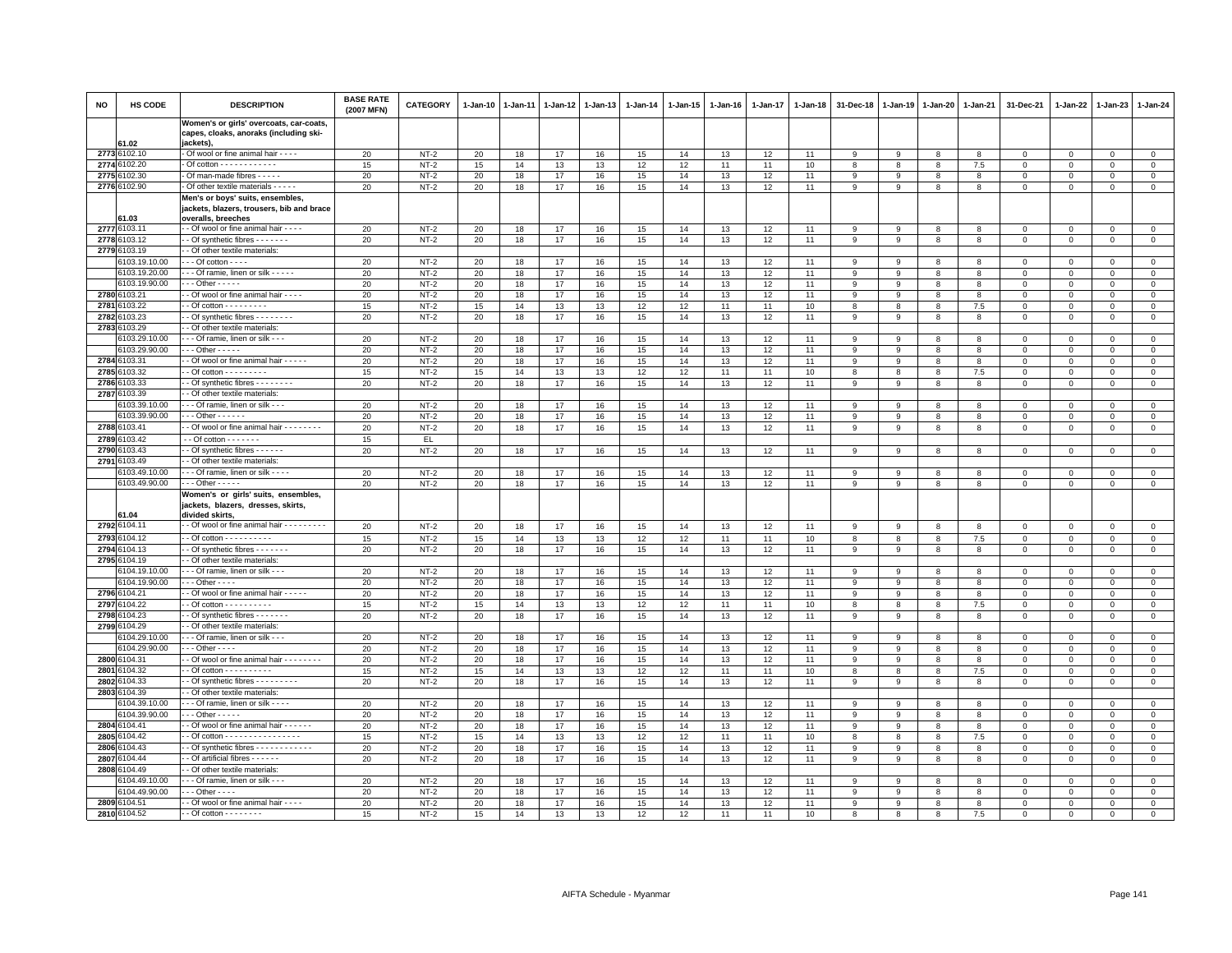| NO   | <b>HS CODE</b>            | <b>DESCRIPTION</b>                                               | <b>BASE RATE</b><br>(2007 MFN) | <b>CATEGORY</b>  | $1-Jan-10$ | 1-Jan-11 | 1-Jan-12 | 1-Jan-13 | $1-Jan-14$ | $1 - Jan-15$ | $1-Jan-16$ | 1-Jan-17 | 1-Jan-18 | 31-Dec-18    | 1-Jan-19     | 1-Jan-20     | 1-Jan-21     | 31-Dec-21               | 1-Jan-22      | $1-Jan-23$                | 1-Jan-24                   |
|------|---------------------------|------------------------------------------------------------------|--------------------------------|------------------|------------|----------|----------|----------|------------|--------------|------------|----------|----------|--------------|--------------|--------------|--------------|-------------------------|---------------|---------------------------|----------------------------|
| 2811 | \$104.53                  | - Of synthetic fibres - - - - - -                                | 20                             | $NT-2$           | 20         | 18       | 17       | 16       | 15         | 14           | 13         | 12       | 11       | 9            | 9            | 8            | 8            | $\mathbf 0$             | $\mathbf 0$   | $\mathbf 0$               | $\mathbf 0$                |
|      | 2812 6104.59              | - Of other textile materials:                                    |                                |                  |            |          |          |          |            |              |            |          |          |              |              |              |              |                         |               |                           |                            |
|      | 104.59.10.00              | - - Of ramie, linen or silk - - -                                | 20                             | $NT-2$           | 20         | 18       | 17       | 16       | 15         | 14           | 13         | 12       | 11       | -9           | 9            | 8            | 8            | $\mathbf 0$             | $\Omega$      | $\Omega$                  | $\mathsf 0$                |
|      | 6104.59.90.00             | $- -$ - Other - - - -                                            | 20                             | $NT-2$           | 20         | 18       | 17       | 16       | 15         | 14           | 13         | 12       | 11       | 9            | 9            | 8            | 8            | 0                       | 0             | $\mathbf 0$               | $\mathbf 0$                |
| 2813 | 3104.61                   | - Of wool or fine animal hair                                    | 20                             | EL.              |            |          |          |          |            |              |            |          |          |              |              |              |              |                         |               |                           |                            |
| 2814 | 104.62                    | $-$ Of cotton $  -$                                              | 15                             | $NT-2$           | 15         | 14       | 13       | 13       | 12         | 12           | 11         | 11       | 10       | 8<br>9       | 8<br>9       | 8            | 7.5<br>8     | $\Omega$                | $\Omega$      | $\Omega$                  | $\mathbf{0}$               |
| 2815 | 104.63                    | - Of synthetic fibres - - - - -<br>- Of other textile materials: | 20                             | $NT-2$           | 20         | 18       | 17       | 16       | 15         | 14           | 13         | 12       | 11       |              |              | 8            |              | $\mathsf 0$             | $\mathbf 0$   | $\Omega$                  | $\mathsf 0$                |
| 2816 | \$104.69<br>6104.69.10.00 | Of ramie, linen or silk - - - -                                  | 20                             | $NT-2$           |            |          |          |          |            | 14           |            |          | 11       | 9            | 9            |              | 8            |                         | $\Omega$      |                           | $\overline{0}$             |
|      | 6104.69.90.00             | $- - -$ Other - - - - - - -                                      | 20                             | $NT-2$           | 20<br>20   | 18<br>18 | 17<br>17 | 16<br>16 | 15<br>15   | 14           | 13<br>13   | 12<br>12 | 11       | 9            | 9            | 8<br>8       | 8            | 0<br>$\Omega$           | $\mathbf 0$   | $^{\circ}$<br>$\mathbf 0$ | $\circ$                    |
|      |                           | Men's or boys, shirts, knitted or                                |                                |                  |            |          |          |          |            |              |            |          |          |              |              |              |              |                         |               |                           |                            |
|      | 61.05                     | crocheted.                                                       |                                |                  |            |          |          |          |            |              |            |          |          |              |              |              |              |                         |               |                           |                            |
| 2817 | 6105.10                   |                                                                  | 15                             | EL.              |            |          |          |          |            |              |            |          |          |              |              |              |              |                         |               |                           |                            |
| 2818 | 6105.20                   | Of man-made fibres:                                              |                                |                  |            |          |          |          |            |              |            |          |          |              |              |              |              |                         |               |                           |                            |
|      | 3105.20.10.00             | - Of synthetic fibres - - - -                                    | 20                             | $NT-2$           | 20         | 18       | 17       | 16       | 15         | 14           | 13         | 12       | 11       | 9            | 9            | 8            | 8            | $\mathbf 0$             | $\Omega$      | $\Omega$                  | $\mathbf 0$                |
|      | 6105.20.20.00             | - Of artificial fibres - - - -                                   | 20                             | $NT-2$           | 20         | 18       | 17       | 16       | 15         | 14           | 13         | 12       | 11       | 9            | 9            | 8            | 8            | $\mathsf 0$             | $\mathbf 0$   | $\mathbf 0$               | $\,0\,$                    |
|      | 2819 6105.90              | Of other textile materials:                                      |                                |                  |            |          |          |          |            |              |            |          |          |              |              |              |              |                         |               |                           |                            |
|      | 6105.90.10.00             | - Of ramie, linen or silk - - - -                                | 20                             | $NT-2$           | 20         | 18       | 17       | 16       | 15         | 14           | 13         | 12       | 11       | 9            | 9            | 8            | 8            | 0                       | 0             | $\mathbf 0$               | $\mathbf 0$                |
|      | 6105.90.90.00             | $-$ - Other $-$ - $-$                                            | 20                             | $NT-2$           | 20         | 18       | 17       | 16       | 15         | 14           | 13         | 12       | 11       | 9            | 9            | 8            | 8            | $\mathsf 0$             | $\mathbf 0$   | $\mathsf 0$               | $\overline{0}$             |
|      |                           |                                                                  |                                |                  |            |          |          |          |            |              |            |          |          |              |              |              |              |                         |               |                           |                            |
|      |                           | Women's or girls' blouses, shirts and                            |                                |                  |            |          |          |          |            |              |            |          |          |              |              |              |              |                         |               |                           |                            |
|      | 61.06                     | shirt-blouses, knitted or crocheted.                             |                                |                  |            |          |          |          |            |              |            |          |          |              |              |              |              |                         |               |                           |                            |
|      | 2820 6106.10              | $-$ Of cotton $   -$                                             | 15                             | EL.              |            |          |          |          |            |              |            |          |          |              |              |              |              |                         |               |                           |                            |
| 2821 | 106.20                    | Of man-made fibres - - - - - -                                   | 20                             | $NT-2$           | 20         | 18       | 17       | 16       | 15         | 14           | 13         | 12       | 11       | 9            | 9            | 8            | 8            | $\Omega$                | $\Omega$      | $\Omega$                  | $\mathsf 0$                |
| 2822 | 6106.90<br>106.90.10.00   | Of other textile materials<br>- Of ramie, linen or silk: - - - - |                                |                  |            |          |          |          |            |              |            |          |          | 9            | 9            |              | 8            |                         |               |                           |                            |
|      | 6106.90.20.00             | - Of wool or fine animal hair - - - -                            | 20<br>20                       | $NT-2$<br>$NT-2$ | 20<br>20   | 18<br>18 | 17<br>17 | 16<br>16 | 15<br>15   | 14<br>14     | 13<br>13   | 12<br>12 | 11<br>11 | 9            | 9            | 8<br>8       | 8            | $\Omega$<br>$\mathsf 0$ | $\Omega$      | $\Omega$<br>$\Omega$      | $\mathsf 0$<br>$\mathbf 0$ |
|      | 6106.90.90.00             | $-$ - Other $-$ - $-$ - $-$ - $-$ -                              | 20                             | $NT-2$           | 20         | 18       | 17       | 16       | 15         | 14           | 13         | 12       | 11       | 9            | 9            | 8            | 8            | 0                       | 0<br>$\Omega$ | $\Omega$                  | $\overline{0}$             |
|      |                           | Men's or boys' underpants, briefs,                               |                                |                  |            |          |          |          |            |              |            |          |          |              |              |              |              |                         |               |                           |                            |
|      | 61.07                     | nightshirts, pyjamas, bathrobes,<br>dressing gowns and           |                                |                  |            |          |          |          |            |              |            |          |          |              |              |              |              |                         |               |                           |                            |
| 2823 | 6107.11                   | $\cdot$ - Of cotton - - - - -                                    | 15                             | $NT-2$           | 15         | 14       | 13       | 13       | 12         | 12           | 11         | 11       | 10       | 8            | 8            | 8            | 7.5          | $\mathsf 0$             | $\mathbf 0$   | $\mathsf 0$               | $\mathbf 0$                |
| 2824 | 107.12                    | - Of man-made fibres - - - -                                     | 20                             | $NT-2$           | 20         | 18       | 17       | 16       | 15         | 14           | 13         | 12       | 11       | 9            | 9            | 8            | 8            | $\mathbf 0$             | $\Omega$      | $\Omega$                  | $\mathsf 0$                |
|      | 2825 6107.19              | - Of other textile materials:                                    |                                |                  |            |          |          |          |            |              |            |          |          |              |              |              |              |                         |               |                           |                            |
|      | 6107.19.10.00             | - Of wool or fine animal hair - - - - -                          | 20                             | $NT-2$           | 20         | 18       | 17       | 16       | 15         | 14           | 13         | 12       | 11       | 9            | 9            | 8            | 8            | $\mathsf 0$             | $\Omega$      | $\Omega$                  | $\overline{0}$             |
|      | 6107.19.90.00             | $-$ Other $    -$                                                | 20                             | $NT-2$           | 20         | 18       | 17       | 16       | 15         | 14           | 13         | 12       | 11       | 9            | 9            | 8            | 8            | $\mathsf 0$             | $\mathbf 0$   | $\mathsf 0$               | $\mathsf 0$                |
| 2826 | 107.21                    | $-$ Of cotton $       -$                                         | 15                             | $NT-2$           | 15         | 14       | 13       | 13       | 12         | 12           | 11         | 11       | 10       | 8            | 8            | 8            | 7.5          | $\mathbf 0$             | $\Omega$      | $\Omega$                  | $\mathsf 0$                |
| 2827 | 6107.22                   | - Of man-made fibres - - - - -                                   | 20                             | $NT-2$           | 20         | 18       | 17       | 16       | 15         | 14           | 13         | 12       | 11       | 9            | 9            | 8            | 8            | 0                       | 0             | 0                         | $\mathsf 0$                |
| 2828 | 6107.29                   | - Of other textile materials:                                    |                                |                  |            |          |          |          |            |              |            |          |          |              |              |              |              |                         |               |                           |                            |
|      | 6107.29.10.00             | $-$ - Of silk - - - - -                                          | 20                             | $NT-2$           | 20         | 18       | 17       | 16       | 15         | 14           | 13         | 12       | 11       | 9            | 9            | 8            | 8            | $\mathbf 0$             | $\Omega$      | $\mathbf 0$               | $\circ$                    |
|      | 6107.29.20.00             | Of wool or fine animal hair                                      | 20                             | $NT-2$           | 20         | 18       | 17       | 16       | 15         | 14           | 13         | 12       | 11       | 9            | 9            | 8            | 8            | $\mathsf 0$             | $\mathbf 0$   | $^{\circ}$                | $\mathsf 0$                |
|      | 6107.29.90.00             | $-$ - Other - - - -                                              | 20                             | $NT-2$           | 20         | 18       | 17       | 16       | 15         | 14           | 13         | 12       | 11       | 9            | 9            | 8            | 8            | $\mathsf 0$             | $\Omega$      | $\Omega$                  | $\mathbf 0$                |
|      | 2829 6107.91              | $-$ Of cotton $       -$                                         | 15                             | $NT-2$           | 15         | 14       | 13       | 13       | 12         | 12           | 11         | 11       | 10       | 8            | 8            | 8            | 7.5          | $\mathbf 0$             | $\Omega$      | $\Omega$                  | $\mathbf 0$                |
|      | 2830 6107.92              | - Of man-made fibres - - - - - - - -                             | 20                             | $NT-2$           | 20         | 18       | 17       | 16       | 15         | 14           | 13         | 12       | 11       | 9            | 9            | 8            | 8            | $\Omega$                | $\mathbf 0$   | $\mathbf 0$               | $\mathsf 0$                |
| 2831 | 6107.99                   | - Of other textile materials:                                    |                                |                  |            |          |          |          |            |              |            |          |          |              |              |              |              |                         |               |                           |                            |
|      | 107.99.10.00              | - - Of wool or fine animal hair - - - -                          | 20                             | $NT-2$           | 20         | 18       | 17       | 16       | 15         | 14           | 13         | 12       | 11       | 9            | 9            | 8            | 8            | $\mathbf 0$             | $\Omega$      | $\Omega$                  | $\mathsf 0$                |
|      | 6107.99.90.00             | $\cdots$ Other - - - - - -                                       | 20                             | $NT-2$           | 20         | 18       | 17       | 16       | 15         | 14           | 13         | 12       | 11       | 9            | 9            | 8            | 8            | $\Omega$                | $\Omega$      | $\Omega$                  | $\mathbf 0$                |
|      |                           | Women's or girls' slips, petticoats,                             |                                |                  |            |          |          |          |            |              |            |          |          |              |              |              |              |                         |               |                           |                            |
|      | 61.08                     | briefs, panties, nightdresses, pyjamas,<br>négligpés,            |                                |                  |            |          |          |          |            |              |            |          |          |              |              |              |              |                         |               |                           |                            |
|      | 2832 6108.11              | - Of man-made fibres - - - - -                                   | 20                             | $NT-2$           | 20         | 18       | 17       | 16       | 15         | 14           | 13         | 12       | 11       | 9            | 9            | 8            | 8            | $\mathsf 0$             | $\mathbf 0$   | $\mathbf{0}$              | $\mathbf 0$                |
|      | 2833 6108.19              | - Of other textile materials:                                    |                                |                  |            |          |          |          |            |              |            |          |          |              |              |              |              |                         |               |                           |                            |
|      | 6108.19.10.00             | - - Of silk - - - - - -                                          | 20                             | $NT-2$           | 20         | 18       | 17       | 16       | 15         | 14           | 13         | 12       | 11       | 9            | 9            | 8            | 8            | $\mathbf 0$             | $\Omega$      | $\Omega$                  | $\mathbf 0$                |
|      | 6108.19.20.00             | - - Of wool or fine animal hair - - - -                          | 20                             | $NT-2$           | 20         | 18       | 17       | 16       | 15         | 14           | 13         | 12       | 11       | 9            | 9            | 8            | 8            | $\mathsf 0$             | $\Omega$      | $\Omega$                  | $\mathbf 0$                |
|      | 6108.19.30.00             | - - Of cotton - - - - - -                                        | 15                             | $NT-2$           | 15         | 14       | 13       | 13       | 12         | 12           | 11         | 11       | 10       | 8            | 8            | 8            | 7.5          | $\mathsf 0$             | $\Omega$      | $\Omega$                  | $\overline{0}$             |
|      | 6108.19.90.00             | $\cdots$ Other $\cdots$                                          | 20                             | $NT-2$           | 20         | 18       | 17       | 16       | 15         | 14           | 13         | 12       | 11       | 9            | 9            | 8            | 8            | $\mathsf 0$             | $\Omega$      | $\Omega$                  | $\mathsf 0$                |
| 2834 | 3108.21                   | $-$ Of cotton $        -$                                        | 15                             | $NT-2$           | 15         | 14       | 13       | 13       | 12         | 12           | 11         | 11       | 10       | 8            | 8            | 8            | 7.5          | $\mathbf 0$             | $\Omega$      | $\Omega$                  | $\mathsf 0$                |
| 2835 | 6108.22                   | - Of man-made fibres - - - - - - -                               | 20                             | $NT-2$           | 20         | 18       | 17       | 16       | 15         | 14           | 13         | 12       | 11       | 9            | 9            | 8            | 8            | $\mathsf 0$             | 0             | 0                         | $\mathbf 0$                |
|      | 2836 6108.29              | - Of other textile materials:                                    |                                |                  |            |          |          |          |            |              |            |          |          |              |              |              |              |                         |               |                           |                            |
|      | 6108.29.10.00             | - - - Of silk - - - - - -                                        | 20                             | $NT-2$           | 20         | 18       | 17       | 16       | 15         | 14           | 13         | 12       | 11       | 9            | 9            | 8            | 8            | $\mathbf 0$             | $\mathbf 0$   | $\mathbf 0$               | $\circ$                    |
|      | 6108.29.20.00             | - - - Of wool or fine animal hair - - - -                        | 20                             | $NT-2$           | 20         | 18       | 17       | 16       | 15         | 14           | 13         | 12       | 11       | 9            | 9            | 8            | 8            | 0                       | $\Omega$      | $\Omega$                  | $\mathsf 0$                |
|      | 6108.29.90.00             | $\cdots$ Other - - - - -                                         | 20                             | $NT-2$           | 20         | 18       | 17       | 16       | 15         | 14           | 13         | 12       | 11       | 9            | 9            | 8            | 8            | $\Omega$                | $\Omega$      | $\Omega$                  | $\Omega$                   |
|      | 2837 6108.31              | $\cdot$ - Of cotton - - - - - - - - - -                          | 15                             | $NT-2$           | 15         | 14       | 13       | 13       | 12         | 12           | 11         | 11       | 10       | 8            | 8            | 8            | 7.5          | $\mathsf 0$             | $\mathbf 0$   | $\mathbf 0$               | $\mathbf 0$                |
| 2838 | 108.32                    | - - Of man-made fibres - - - - - - -                             | 20                             | $NT-2$           | 20         | 18       | 17       | 16       | 15         | 14           | 13         | 12       | 11       | $\mathbf{q}$ | $\mathbf{q}$ | $\mathbf{R}$ | $\mathbf{a}$ | $\Omega$                | $\Omega$      | $\Omega$                  | $\Omega$                   |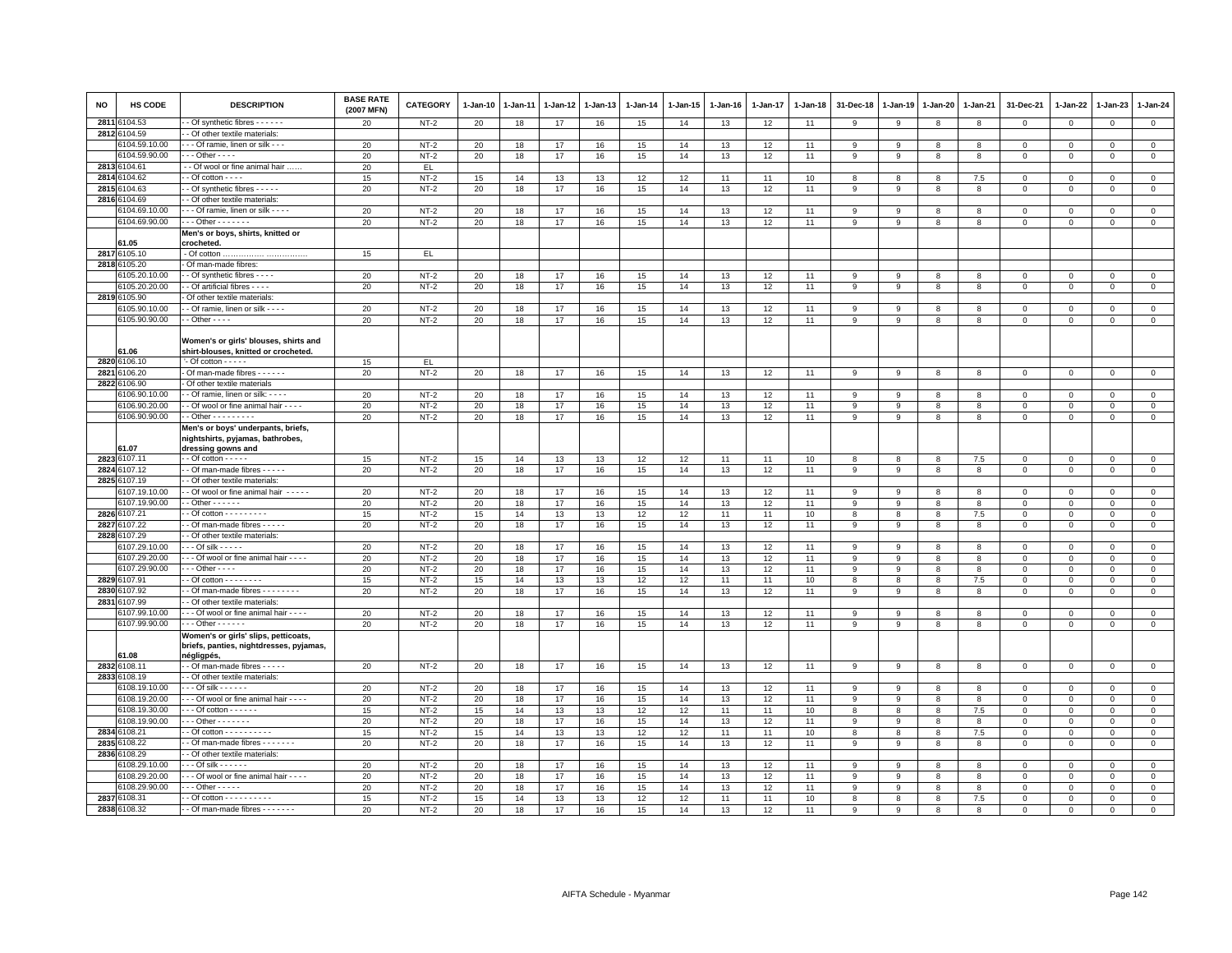| <b>NO</b> | <b>HS CODE</b> | <b>DESCRIPTION</b>                                                                            | <b>BASE RATE</b><br>(2007 MFN) | <b>CATEGORY</b> | 1-Jan-10 | 1-Jan-11 | 1-Jan-12 | 1-Jan-13 | 1-Jan-14 | 1-Jan-15 | 1-Jan-16 | 1-Jan-17 | 1-Jan-18 | 31-Dec-18 | 1-Jan-19       | 1-Jan-20       | 1-Jan-21 | 31-Dec-21    | 1-Jan-22    | 1-Jan-23       | 1-Jan-24            |
|-----------|----------------|-----------------------------------------------------------------------------------------------|--------------------------------|-----------------|----------|----------|----------|----------|----------|----------|----------|----------|----------|-----------|----------------|----------------|----------|--------------|-------------|----------------|---------------------|
|           | 2839 6108.39   | - Of other textile materials:                                                                 |                                |                 |          |          |          |          |          |          |          |          |          |           |                |                |          |              |             |                |                     |
|           | 6108.39.10.00  | $\cdots$ Of silk - - - - -                                                                    | 20                             | $NT-2$          | 20       | 18       | 17       | 16       | 15       | 14       | 13       | 12       | 11       | 9         | 9              | 8              | 8        | 0            | 0           | $\mathbf 0$    | $\mathbf{0}$        |
|           | 6108.39.20.00  | --- Of wool or fine animal hair ------                                                        | 20                             | $NT-2$          | 20       | 18       | 17       | 16       | 15       | 14       | 13       | 12       | 11       | 9         | 9              | 8              | 8        | $\Omega$     | $\Omega$    | $\mathbf{0}$   | $\mathbf 0$         |
|           | 6108.39.90.00  | $\cdots$ Other - - - - -                                                                      | 20                             | $NT-2$          | 20       | 18       | 17       | 16       | 15       | 14       | 13       | 12       | 11       | 9         | 9              | 8              | 8        | $\mathbf 0$  | $\Omega$    | $\Omega$       | $\mathbb O$         |
|           | 2840 6108.91   | $-$ Of cotton $     -$                                                                        | 15                             | $NT-2$          | 15       | 14       | 13       | 13       | 12       | 12       | 11       | 11       | 10       | 8         | 8              | 8              | 7.5      | $\circ$      | $\Omega$    | $\Omega$       | $\mathbf{0}$        |
| 2841      | 3108.92        | - Of man-made fibres - - - - - - - -                                                          | 20                             | $NT-2$          | 20       | 18       | 17       | 16       | 15       | 14       | 13       | 12       | 11       | 9         | 9              | 8              | 8        | $\mathbf{0}$ | $^{\circ}$  | $\mathbf 0$    | $\circ$             |
|           | 2842 6108.99   | - Of other textile materials:                                                                 |                                |                 |          |          |          |          |          |          |          |          |          |           |                |                |          |              |             |                |                     |
|           | 6108.99.10.00  | --- Of wool or fine animal hair -----                                                         | 20                             | $NT-2$          | 20       | 18       | 17       | 16       | 15       | 14       | 13       | 12       | 11       | 9         | 9              | 8              | 8        | $^{\circ}$   | $\Omega$    | $\Omega$       | $\mathsf 0$         |
|           | 6108.99.90.00  | $\cdots$ Other - - - - -                                                                      | 20                             | $NT-2$          | 20       | 18       | 17       | 16       | 15       | 14       | 13       | 12       | 11       | 9         | 9              | 8              | 8        | $\mathbf 0$  | $\Omega$    | $\mathbf 0$    | $\mathsf{O}\xspace$ |
|           |                | T-shirts, singlets and other vests,                                                           |                                |                 |          |          |          |          |          |          |          |          |          |           |                |                |          |              |             |                |                     |
|           | 61.09          | knitted or crocheted.                                                                         |                                |                 |          |          |          |          |          |          |          |          |          |           |                |                |          |              |             |                |                     |
|           | 2843 6109.10   | - Of cotton:                                                                                  |                                |                 |          |          |          |          |          |          |          |          |          |           |                |                |          |              |             |                |                     |
|           | 6109.10.10.00  | -- For men or boys -----                                                                      | 15                             | EL              |          |          |          |          |          |          |          |          |          |           |                |                |          |              |             |                |                     |
|           | 3109.10.20.00  | - For women or girls - - - -                                                                  | 15                             | EL.             |          |          |          |          |          |          |          |          |          |           |                |                |          |              |             |                |                     |
|           | 2844 6109.90   | - Of other textile materials:                                                                 |                                |                 |          |          |          |          |          |          |          |          |          |           |                |                |          |              |             |                |                     |
|           | 3109.90.10.00  | - For men or boys, of ramie, linen or silk -                                                  | 20                             | EL.             |          |          |          |          |          |          |          |          |          |           |                |                |          |              |             |                |                     |
|           | 6109.90.20.00  | - For men or boys, of other materials - - -                                                   | 20                             | EL              |          |          |          |          |          |          |          |          |          |           |                |                |          |              |             |                |                     |
|           | 6109.90.30.00  | - - For women or girls, of ramie, linen or                                                    |                                |                 |          |          |          |          |          |          |          |          |          |           |                |                |          |              |             |                |                     |
|           | 6109.90.40.00  | - For women or girls, of other materials -                                                    | 20                             | EL              |          |          |          |          |          |          |          |          |          |           |                |                |          |              |             |                |                     |
|           |                |                                                                                               | 20                             | EL              |          |          |          |          |          |          |          |          |          |           |                |                |          |              |             |                |                     |
|           | 61.10          | Jerseys, pullovers, cardigans,<br>waistcoats and similar articles, knitted<br>or crocheted.   |                                |                 |          |          |          |          |          |          |          |          |          |           |                |                |          |              |             |                |                     |
|           | 2845 6110.11   | - - Of wool - - - - - - - -                                                                   | 20                             | $NT-2$          | 20       | 18       | 17       | 16       | 15       | 14       | 13       | 12       | 11       | 9         | 9              | 8              | 8        | $\mathbf{0}$ | $\Omega$    | $\Omega$       | $\mathbb O$         |
|           | 2846 6110.12   | - Of Kashmir (cashmere) goats - - - -                                                         | 20                             | $NT-2$          | 20       | 18       | 17       | 16       | 15       | 14       | 13       | 12       | 11       | 9         | 9              | 8              | 8        | $\mathbf 0$  | $\Omega$    | $\Omega$       | $\mathsf 0$         |
|           | 2847 6110.19   | $-$ Other $        -$                                                                         | 20                             | $NT-2$          | 20       | 18       | 17       | 16       | 15       | 14       | 13       | 12       | 11       | 9         | 9              | 8              | 8        | $\mathbf 0$  | 0           | $\mathbf 0$    | $\circ$             |
| 2848      | 3110.20        | $-$ Of cotton $       -$                                                                      | 15                             | $NT-2$          | 15       | 14       | 13       | 13       | 12       | 12       | 11       | 11       | 10       | 8         | 8              | 8              | 7.5      | $\Omega$     | $\Omega$    | $\Omega$       | $\mathbf 0$         |
|           | 2849 6110.30   | - Of man-made fibres - - - - - - - - - -                                                      | 20                             | $NT-2$          | 20       | 18       | 17       | 16       | 15       | 14       | 13       | 12       | 11       | 9         | 9              | 8              | 8        | $\mathbf 0$  | $\Omega$    | $\Omega$       | $\overline{0}$      |
|           | 2850 6110.90   | Of other textile materials:                                                                   |                                |                 |          |          |          |          |          |          |          |          |          |           |                |                |          |              |             |                |                     |
|           | 6110.90.10.00  | - Of ramie, linen or silk - - - -                                                             | 20                             | $NT-2$          | 20       | 18       | 17       | 16       | 15       | 14       | 13       | 12       | 11       | 9         | 9              | 8              | 8        | $\mathbf{0}$ | $\Omega$    | $\Omega$       | $\mathbf 0$         |
|           | 6110.90.90.00  | $-$ - Other $-$ - - - - - -                                                                   | 20                             | $NT-2$          | 20       | 18       | 17       | 16       | 15       | 14       | 13       | 12       | 11       | 9         | 9              | 8              | 8        | $\mathbf 0$  | 0           | $\mathbf 0$    | $\mathbf{0}$        |
|           | 61.11          | Babies' garments and clothing<br>accessories, knitted or crocheted.                           |                                |                 |          |          |          |          |          |          |          |          |          |           |                |                |          |              |             |                |                     |
|           | 2851 6111.10   | of wool or fine animal hair                                                                   |                                |                 |          |          |          |          |          |          |          |          |          |           |                |                |          |              |             |                |                     |
|           | 6111.10.10.00  | - Stockings, socks and bootees without                                                        |                                |                 |          |          |          |          |          |          |          |          |          |           |                |                |          |              |             |                |                     |
|           |                | applied soles, not elasticated or rubberised                                                  | 20                             | $NT-2$          | 20       | 18       | 17       | 16       | 15       | 14       | 13       | 12       | 11       | 9         | 9              | 8              | 8        | $\mathbf 0$  | $\mathbf 0$ | $\mathbf 0$    | $\mathsf 0$         |
|           | 6111.10.20.00  | - Stockings, socks and bootees without<br>applied soles, elasticated or rubberised - -        | 20                             | $NT-2$          | 20       | 18       | 17       | 16       | 15       | 14       | 13       | 12       | 11       | 9         | -9             | 8              | 8        | $\mathbf 0$  | 0           | $\mathbf 0$    | $\mathsf 0$         |
|           | 6111.10.30.00  | - Gloves, mittens and mitts; pantyhose<br>tights), underpants and briefs, bathing<br>costumes | 20                             | $NT-2$          | 20       | 18       | 17       | 16       | 15       | 14       | 13       | 12       | 11       | 9         | 9              | 8              | 8        | $\mathbf 0$  | $\mathbf 0$ | $\mathsf 0$    | $\mathsf 0$         |
|           | 6111.10.40.00  | - Other garments - - - - -                                                                    | 20                             | $NT-2$          | 20       | 18       | 17       | 16       | 15       | 14       | 13       | 12       | 11       | 9         | 9              | 8              | 8        | $\mathbf 0$  | 0           | $\mathbf 0$    | $\mathbf 0$         |
|           | 6111.10.90.00  | $-$ Other $    -$                                                                             | 20                             | $NT-2$          | 20       | 18       | 17       | 16       | 15       | 14       | 13       | 12       | 11       | 9         | 9              | 8              | 8        | $\mathbf 0$  | $\mathbf 0$ | $\mathbf{0}$   | $\mathbf{0}$        |
|           | 2852 6111.20   | Of cotton:                                                                                    |                                |                 |          |          |          |          |          |          |          |          |          |           |                |                |          |              |             |                |                     |
|           | 6111.20.10.00  | - Stockings, socks and bootees without<br>applied soles, not elasticated or rubberised        | 15                             | $NT-2$          | 15       | 14       | 13       | 13       | 12       | 12       | 11       | 11       | 10       | 8         | 8              | 8              | 7.5      | $\mathbf 0$  | $\mathbf 0$ | $\mathsf 0$    | $\mathsf 0$         |
|           | 6111.20.20.00  | - Stockings, socks and bootees without<br>applied soles, elasticated or rubberised - -        | 15                             | $NT-2$          | 15       | 14       | 13       | 13       | 12       | 12       | 11       | 11       | 10       | 8         | 8              | 8              | 7.5      | $\mathbf 0$  | $\mathbf 0$ | $\mathbf 0$    | $\mathsf 0$         |
|           | 6111.20.30.00  | - Garments - - - -                                                                            | 15                             | $NT-2$          | 15       | 14       | 13       | 13       | 12       | 12       | 11       | 11       | 10       | 8         | 8              | 8              | 7.5      | $\Omega$     | $\Omega$    | $\Omega$       | $\mathsf 0$         |
|           | 6111.20.90.00  | $-$ Other $- - - - -$                                                                         | 15                             | $NT-2$          | 15       | 14       | 13       | 13       | 12       | 12       | 11       | 11       | 10       | 8         | 8              | 8              | 7.5      | $\mathbf 0$  | 0           | $\mathbf 0$    | $\mathbf{0}$        |
|           | 2853 6111.30   | - Of synthetic fibres:                                                                        |                                |                 |          |          |          |          |          |          |          |          |          |           |                |                |          |              |             |                |                     |
|           | 6111.30.10.00  | - Stockings, socks and bootees without<br>applied soles - - -                                 | 20                             | $NT-2$          | 20       | 18       | 17       | 16       | 15       | 14       | 13       | 12       | 11       | 9         | 9              | 8              | 8        | $\mathsf 0$  | $\mathbf 0$ | $\mathsf 0$    | $\mathsf 0$         |
|           | 6111.30.20.00  | - Garments - - - -                                                                            | 20                             | $NT-2$          | 20       | 18       | 17       | 16       | 15       | 14       | 13       | 12       | 11       | $_{9}$    | $\overline{9}$ | $\overline{8}$ | 8        | $\Omega$     | $\Omega$    | $\overline{0}$ | $\overline{0}$      |
|           | 6111.30.90.00  | $-$ Other $ -$                                                                                | 20                             | $NT-2$          | 20       | 18       | 17       | 16       | 15       | 14       | 13       | 12       | 11       | 9         | 9              | 8              | 8        | $\mathbf 0$  | $\mathbf 0$ | $\mathbf 0$    | $\mathsf 0$         |
|           | 2854 6111.90   | Of other textile materials:                                                                   |                                |                 |          |          |          |          |          |          |          |          |          |           |                |                |          |              |             |                |                     |
|           | 6111.90.10.00  | - Stockings, socks and bootees without                                                        |                                |                 |          |          |          |          |          |          |          |          |          |           |                |                |          |              |             |                |                     |
|           |                | applied soles, not elasticated or rubberised                                                  | 20                             | $NT-2$          | 20       | 18       | 17       | 16       | 15       | 14       | 13       | 12       | 11       | q         | 9              | 8              | 8        | $\Omega$     | $\Omega$    | $\Omega$       | $\Omega$            |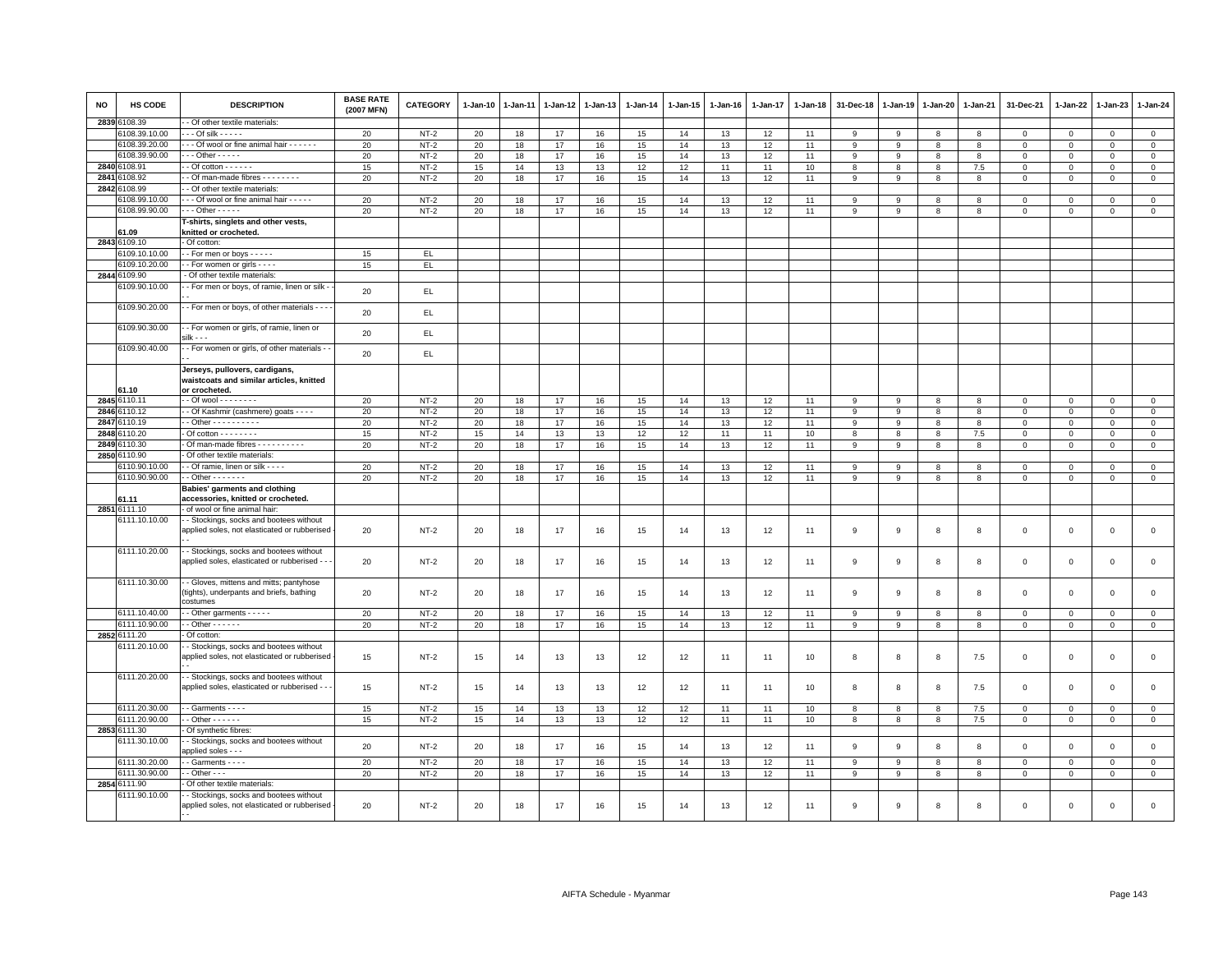| NO   | HS CODE                        | <b>DESCRIPTION</b>                                                                       | <b>BASE RATE</b><br>(2007 MFN)   | <b>CATEGORY</b>  | 1-Jan-10                         | 1-Jan-11                         | 1-Jan-12                         | 1-Jan-13                         | 1-Jan-14                         | 1-Jan-15                         | 1-Jan-16                         | 1-Jan-17            | 1-Jan-18       | 31-Dec-18                   | 1-Jan-19                | 1-Jan-20                    | 1-Jan-21                   | 31-Dec-21                  | 1-Jan-22                | 1-Jan-23                | 1-Jan-24                    |
|------|--------------------------------|------------------------------------------------------------------------------------------|----------------------------------|------------------|----------------------------------|----------------------------------|----------------------------------|----------------------------------|----------------------------------|----------------------------------|----------------------------------|---------------------|----------------|-----------------------------|-------------------------|-----------------------------|----------------------------|----------------------------|-------------------------|-------------------------|-----------------------------|
|      | 6111.90.20.00                  | - Stockings, socks and bootees without<br>applied soles, elasticated or rubberised - -   | 20                               | $NT-2$           | 20                               | 18                               | 17                               | 16                               | 15                               | 14                               | 13                               | 12                  | 11             | 9                           | 9                       | 8                           | 8                          | $\mathbf 0$                | $\mathbf 0$             | $\mathbf{0}$            | $\mathbf 0$                 |
|      | 6111.90.30.00                  | $-$ Garments $- - - -$                                                                   | 20                               | $NT-2$           | 20                               | 18                               | 17                               | 16                               | 15                               | 14                               | 13                               | 12                  | 11             | 9                           | 9                       | 8                           | 8                          | $\mathsf 0$                | $\mathbf 0$             | $\mathbf{0}$            | $\mathbf 0$                 |
|      | 6111.90.90.00                  | $\cdot$ - Other - - - -                                                                  | 20                               | $NT-2$           | 20                               | 18                               | 17                               | 16                               | 15                               | 14                               | 13                               | 12                  | 11             | 9                           | 9                       | 8                           | 8                          | $\mathsf 0$                | $\Omega$                | $\mathsf 0$             | $\mathsf 0$                 |
|      |                                | Track suits, ski suits and swimwear,                                                     |                                  |                  |                                  |                                  |                                  |                                  |                                  |                                  |                                  |                     |                |                             |                         |                             |                            |                            |                         |                         |                             |
|      | 61.12                          | knitted or crocheted.                                                                    |                                  |                  |                                  |                                  |                                  |                                  |                                  |                                  |                                  |                     |                |                             |                         |                             |                            |                            |                         |                         |                             |
| 2855 | 6112.11                        | $-$ Of cotton $       -$                                                                 | $\overline{2}$                   | $NT-1$           | $\overline{2}$                   | $\overline{2}$                   | $\overline{2}$                   | $\overline{2}$                   | $\overline{2}$                   | $\overline{2}$                   | $\mathfrak{p}$                   | $\overline{2}$      |                | $\Omega$                    | $\Omega$                | $\mathsf 0$                 | $\Omega$                   | $\Omega$                   | $\Omega$                | $\Omega$                | $\mathbf 0$                 |
| 2856 | 3112.12                        | - Of synthetic fibres - - - - - - -                                                      | $\overline{2}$                   | $NT-1$           | $\overline{2}$                   | $\overline{2}$                   | $\overline{2}$                   | $\overline{2}$                   | $\overline{2}$                   | $\overline{2}$                   | $\overline{2}$                   | $\overline{2}$      | $\overline{1}$ | $\mathbf 0$                 | $\mathsf 0$             | $\mathbf 0$                 | $\mathbf 0$                | $\mathbf 0$                | $\mathbf 0$             | $\mathsf 0$             | $\overline{0}$              |
| 2857 | 3112.19                        | - Of other textile materials                                                             |                                  |                  |                                  |                                  |                                  |                                  |                                  |                                  |                                  |                     |                |                             |                         |                             |                            |                            |                         |                         |                             |
|      | 3112.19.10.00<br>3112.19.90.00 | - - - Of ramie, linen or silk - - - -<br>$-$ - Other - - - - - - -                       | $\mathcal{P}$                    | $NT-1$           | $\overline{2}$                   | $\overline{2}$                   | $\overline{2}$                   | $\overline{2}$                   | $\overline{2}$                   | $\overline{2}$                   | $\overline{2}$                   | $\overline{2}$      |                | $\mathbf 0$                 | $\mathbf 0$             | $\mathbf 0$                 | $\mathbf 0$                | $\mathsf 0$                | $^{\circ}$              | $\mathbf{0}$            | $\mathsf 0$                 |
|      | 2858 6112.20                   | - Ski suits - - - - - - - - - -                                                          | $\overline{2}$<br>$\overline{2}$ | $NT-1$<br>$NT-1$ | $\overline{2}$<br>$\overline{2}$ | $\overline{2}$<br>$\overline{2}$ | 2<br>$\overline{2}$              | $\overline{2}$<br>$\overline{2}$ | $\overline{2}$<br>$\overline{2}$ | $\overline{2}$<br>$\overline{2}$ | 2<br>$\overline{2}$              | 2<br>$\overline{2}$ | $\overline{1}$ | $\mathbf{0}$<br>$\mathbf 0$ | $\circ$<br>$\mathbf 0$  | $\Omega$<br>$\mathbf 0$     | $\mathbf 0$<br>$\mathbf 0$ | $\mathbf 0$<br>$\mathsf 0$ | $\Omega$<br>$\mathbf 0$ | $\Omega$<br>0           | $\mathbf{0}$<br>$\mathbf 0$ |
|      | 2859 6112.31                   | - Of synthetic fibres:                                                                   |                                  |                  |                                  |                                  |                                  |                                  |                                  |                                  |                                  |                     |                |                             |                         |                             |                            |                            |                         |                         |                             |
|      | 6112.31.10.00                  | - - Not elasticated or rubberised - - - -                                                | $\overline{2}$                   | $NT-1$           | $\overline{2}$                   | $\mathfrak{p}$                   | $\mathfrak{p}$                   | 2                                | $\overline{2}$                   | $\overline{2}$                   | $\overline{2}$                   | $\overline{2}$      | $\overline{1}$ | $\mathbf 0$                 | $\mathsf 0$             | $\mathsf 0$                 | $\mathsf 0$                | $\mathsf 0$                | $\mathbf 0$             | $\mathbf 0$             | $\mathsf 0$                 |
|      | 6112.31.20.00                  | -- Elasticated or rubberised ---                                                         | $\overline{2}$                   | $NT-1$           | $\overline{2}$                   | $\overline{2}$                   | $\overline{2}$                   | $\overline{2}$                   | $\overline{2}$                   | $\overline{2}$                   | $\overline{2}$                   | $\overline{2}$      | $\mathbf{1}$   | $\mathbf 0$                 | $\mathsf 0$             | $\mathbf{0}$                | $\mathsf 0$                | $\mathsf 0$                | $\mathbf 0$             | $\mathsf 0$             | $\mathsf 0$                 |
|      | 2860 6112.39                   | - Of other textile materials:                                                            |                                  |                  |                                  |                                  |                                  |                                  |                                  |                                  |                                  |                     |                |                             |                         |                             |                            |                            |                         |                         |                             |
|      | 3112.39.10.00                  | - - Not elasticated or rubberised - - - -                                                | $\overline{2}$                   | $NT-1$           | 2                                | $\mathfrak{p}$                   | $\overline{2}$                   | $\overline{2}$                   | $\overline{2}$                   | 2                                | 2                                | $\overline{2}$      |                | $\mathbf 0$                 | $\mathbf{0}$            | $\mathbf{0}$                | $\mathbf 0$                | $\mathbf 0$                | $\Omega$                | $\Omega$                | $\mathsf 0$                 |
|      | 6112.39.20.00                  | - - Elasticated or rubberised - - - -                                                    | $\mathfrak{p}$                   | $NT-1$           | $\overline{2}$                   | $\overline{2}$                   | $\overline{2}$                   | $\overline{2}$                   | $\overline{2}$                   | $\overline{2}$                   | $\overline{2}$                   | $\overline{2}$      |                | $\Omega$                    | $\Omega$                | $\mathbf 0$                 | $\mathbf 0$                | $\mathsf 0$                | $\mathbf 0$             | $\Omega$                | $\mathbf 0$                 |
| 2861 | 6112.41                        | - Of synthetic fibres:                                                                   |                                  |                  |                                  |                                  |                                  |                                  |                                  |                                  |                                  |                     |                |                             |                         |                             |                            |                            |                         |                         |                             |
|      | 6112.41.10.00                  | - - - Not elasticated or rubberised - - - -                                              | $\overline{2}$                   | $NT-1$           | $\overline{2}$                   | $\overline{2}$                   | $\overline{2}$                   | $\overline{2}$                   | $\overline{2}$                   | $\overline{2}$                   | $\overline{2}$                   | $\overline{2}$      |                | $\mathbf 0$                 | $\mathbf 0$             | $\mathbf 0$                 | $\mathbf 0$                | $\mathsf 0$                | $\mathbf 0$             | $\mathsf 0$             | $\mathbf 0$                 |
|      | 6112.41.20.00                  | - - - Elasticated or rubberised - - - -                                                  | $\overline{2}$                   | $NT-1$           | $\overline{2}$                   | $\overline{2}$                   | $\overline{2}$                   | $\overline{2}$                   | $\overline{2}$                   | $\overline{2}$                   | $\overline{2}$                   | $\overline{2}$      | $\overline{1}$ | $\mathbf 0$                 | $\,$ 0                  | $\mathbf 0$                 | $\mathsf 0$                | $\mathsf 0$                | $\mathbf 0$             | $\mathsf 0$             | $\overline{0}$              |
|      | 2862 6112.49                   | - Of other textile materials:                                                            |                                  | $NT-1$           |                                  |                                  |                                  |                                  |                                  |                                  |                                  |                     |                |                             |                         |                             |                            |                            |                         |                         |                             |
|      | 6112.49.10.00<br>6112.49.20.00 | - - Not elasticated or rubberised - - - -<br>- - Elasticated or rubberised - -           | $\overline{2}$<br>$\overline{2}$ | $NT-1$           | $\overline{2}$<br>$\overline{2}$ | $\overline{2}$<br>$\overline{2}$ | $\overline{2}$<br>$\overline{2}$ | $\overline{2}$<br>$\overline{2}$ | $\overline{2}$<br>$\overline{2}$ | $\overline{2}$<br>$\overline{2}$ | $\overline{2}$<br>$\overline{2}$ | $\overline{2}$<br>2 |                | $\Omega$<br>$\mathbf 0$     | $\Omega$<br>$\mathbf 0$ | $\mathbf{0}$<br>$\mathbf 0$ | $\mathbf 0$<br>$\mathbf 0$ | $\Omega$<br>$\Omega$       | $\Omega$                | $\mathbf 0$<br>$\Omega$ | $\mathbf 0$<br>$\mathbf 0$  |
|      |                                | Garments, made up of knitted or                                                          |                                  |                  |                                  |                                  |                                  |                                  |                                  |                                  |                                  |                     |                |                             |                         |                             |                            |                            | 0                       |                         |                             |
|      |                                | crocheted fabrics of heading 59.03,                                                      |                                  |                  |                                  |                                  |                                  |                                  |                                  |                                  |                                  |                     |                |                             |                         |                             |                            |                            |                         |                         |                             |
|      | 61.13                          | 59.06 or 59.07.                                                                          |                                  |                  |                                  |                                  |                                  |                                  |                                  |                                  |                                  |                     |                |                             |                         |                             |                            |                            |                         |                         |                             |
|      | 2863 6113.00                   | Garments, made up of knitted ---                                                         |                                  |                  |                                  |                                  |                                  |                                  |                                  |                                  |                                  |                     |                |                             |                         |                             |                            |                            |                         |                         |                             |
|      | 6113.00.11.00                  | -- Protective or safety garments for---                                                  | 7.5                              | $NT-2$           | 7.5                              | 7.5                              | 7.5                              | 6                                | 6                                | 6                                | 5                                | 5                   | 5              | 4                           | $\overline{4}$          | 3                           | $\overline{2}$             | 0                          | $\Omega$                | $\mathbf 0$             | $\mathbf{0}$                |
|      | 6113.00.12.00                  | - - Flame-proof - - - - - - - - - - - - - -                                              | 20                               | $NT-2$           | 20                               | 18                               | 17                               | 16                               | 15                               | 14                               | 13                               | 12                  | 11             | 9                           | 9                       | 8                           | 8                          | $\mathbf 0$                | $\mathbf 0$             | $\mathbf 0$             | $\circ$                     |
|      | 6113.00.19.00                  | - - Other - - - - - - - - - - - - - - -                                                  | 20                               | $NT-2$           | 20                               | 18                               | 17                               | 16                               | 15                               | 14                               | 13                               | 12                  | 11             | 9                           | 9                       | 8                           | 8                          | 0                          | 0                       | $\mathbf 0$             | $\mathsf 0$                 |
|      | 6113.00.21.00                  | Elasticated or rubberised:<br>- Protective or safety garments for                        |                                  |                  |                                  |                                  |                                  |                                  |                                  |                                  |                                  |                     |                |                             |                         |                             |                            |                            |                         |                         |                             |
|      |                                | workers--                                                                                | 7.5                              | $NT-2$           | 7.5                              | 7.5                              | 7.5                              | 6                                | 6                                | 6                                | 5                                | 5                   | 5              | $\overline{4}$              | $\overline{4}$          | 3                           | $\overline{2}$             | $\mathsf 0$                | $\mathbf 0$             | $\mathsf 0$             | $\mathsf 0$                 |
|      | 6113.00.22.00                  |                                                                                          | 20                               | $NT-2$           | 20                               | 18                               | 17                               | 16                               | 15                               | 14                               | 13                               | 12                  | 11             | 9                           | 9                       | 8                           | 8                          | $\mathbf 0$                | $\mathbf 0$             | $\mathbf 0$             | $\circ$                     |
|      | 6113.00.29.00                  |                                                                                          | 20                               | $NT-2$           | 20                               | 18                               | 17                               | 16                               | 15                               | 14                               | 13                               | 12                  | 11             | 9                           | 9                       | 8                           | 8                          | $\mathsf 0$                | $\mathbf 0$             | $\mathsf 0$             | $\mathsf 0$                 |
|      |                                |                                                                                          |                                  |                  |                                  |                                  |                                  |                                  |                                  |                                  |                                  |                     |                |                             |                         |                             |                            |                            |                         |                         |                             |
|      | 61.14<br>2864 6114.10          | Other garments, knitted or crocheted.<br>Of wool or fine animal hair - - - - -           |                                  |                  |                                  |                                  |                                  |                                  |                                  |                                  |                                  |                     |                |                             | 9                       |                             |                            |                            |                         |                         | $\overline{0}$              |
|      | 2865 6114.20                   | Of cotton $[^* = Con Code - 0902] - - - - - -$                                           | 20                               | $NT-2$           | 20                               | 18                               | 17                               | 16                               | 15                               | 14                               | 13                               | 12                  | 11             | 9                           |                         | 8                           | 8                          | $\mathbf 0$                | $\mathbf 0$             | $\mathsf 0$             |                             |
|      | 2866 6114.30                   | - Of man-made fibres:                                                                    | 20                               | $NT-2$           | 20                               | 18                               | 17                               | 16                               | 15                               | 14                               | 13                               | 12                  | 11             | 9                           | 9                       | 8                           | 8                          | $\mathsf 0$                | $\mathsf 0$             | $\mathbf 0$             | $\mathsf 0$                 |
|      | 3114.30.10.00                  |                                                                                          | 20                               | $NT-2$           | 20                               | 18                               | 17                               | 16                               | 15                               | 14                               | 13                               | 12                  | 11             | 9                           | 9                       | 8                           | 8                          | $\Omega$                   | $\Omega$                | $\Omega$                | $\mathsf 0$                 |
|      | 6114.30.90.00                  | - - Other - - - - - - - - - - - - - -                                                    | 20                               | $NT-2$           | 20                               | 18                               | 17                               | 16                               | 15                               | 14                               | 13                               | 12                  | 11             | 9                           | 9                       | 8                           | 8                          | $\mathsf 0$                | $\mathbf 0$             | $\mathsf 0$             | $\mathbf 0$                 |
|      | 2867 6114.90                   | Of other textile materials:                                                              |                                  |                  |                                  |                                  |                                  |                                  |                                  |                                  |                                  |                     |                |                             |                         |                             |                            |                            |                         |                         |                             |
|      | 6114.90.10.00                  | - Of ramie, linen or silk - - - - - - -                                                  | 20                               | $NT-2$           | 20                               | 18                               | 17                               | 16                               | 15                               | 14                               | 13                               | 12                  | 11             | 9                           | 9                       | 8                           | 8                          | $\mathsf 0$                | $\Omega$                | $\Omega$                | $\overline{0}$              |
|      | 6114.90.90.00                  | - Other - - - - - - - - - - - - - - -                                                    | 20                               | $NT-2$           | 20                               | 18                               | 17                               | 16                               | 15                               | 14                               | 13                               | 12                  | 11             | 9                           | 9                       | 8                           | 8                          | $\mathsf 0$                | $\mathbf 0$             | $\mathbf 0$             | $\mathbf 0$                 |
|      |                                | Panty hose, tights, stockings, socks                                                     |                                  |                  |                                  |                                  |                                  |                                  |                                  |                                  |                                  |                     |                |                             |                         |                             |                            |                            |                         |                         |                             |
|      | 61.15                          | and other hosiery, including stockings<br>for varicose                                   |                                  |                  |                                  |                                  |                                  |                                  |                                  |                                  |                                  |                     |                |                             |                         |                             |                            |                            |                         |                         |                             |
|      | 2868 6115.11                   | - Of synthetic fibres, measuring--                                                       |                                  |                  |                                  |                                  |                                  |                                  |                                  |                                  |                                  |                     |                |                             |                         |                             |                            |                            |                         |                         |                             |
|      | 6115.11.10.00                  | - - - Not elasticated or rubberised - - - - - - -                                        |                                  |                  |                                  |                                  |                                  |                                  |                                  |                                  |                                  |                     |                |                             |                         |                             |                            |                            |                         |                         |                             |
|      |                                |                                                                                          | 20                               | $NT-2$           | 20                               | 18                               | 17                               | 16                               | 15                               | 14                               | 13                               | 12                  | 11             | 9                           | 9                       | 8                           | 8                          | $\mathsf 0$                | $\mathsf 0$             | $\mathsf 0$             | $\mathsf 0$                 |
|      | 6115.11.20.00                  | -- Elasticated or rubberised - - - - -                                                   | 20                               | $NT-2$           | 20                               | 18                               | 17                               | 16                               | 15                               | 14                               | 13                               | 12                  | 11             | 9                           | 9                       | 8                           | 8                          | $\mathbf{0}$               | $\circ$                 | $\overline{0}$          | $\overline{0}$              |
|      | 2869 6115.12                   | - Of synthetic fibres, measuring per                                                     |                                  |                  |                                  |                                  |                                  |                                  |                                  |                                  |                                  |                     |                |                             |                         |                             |                            |                            |                         |                         |                             |
|      | 6115.12.10.00                  | - - Not elasticated or rubberised - - - - - - -                                          | 20                               | $NT-2$           | 20                               | 18                               | 17                               | 16                               | 15                               | 14                               | 13                               | 12                  | 11             | $\boldsymbol{9}$            | 9                       | 8                           | 8                          | $\mathsf 0$                | $\mathsf 0$             | $\mathsf 0$             | $\mathsf 0$                 |
|      | 6115.12.20.00                  | --- Elasticated or rubberised ----                                                       | 20                               | $NT-2$           | 20                               | 18                               | 17                               | 16                               | 15                               | 14                               | 13                               | 12                  | 11             | 9                           | 9                       | 8                           | 8                          | $\mathsf 0$                | $\mathbf 0$             | $\mathsf 0$             | $\mathbf 0$                 |
|      | 2870 6115.19                   | - Of other textile materials:                                                            |                                  |                  |                                  |                                  |                                  |                                  |                                  |                                  |                                  |                     |                |                             |                         |                             |                            |                            |                         |                         |                             |
|      | 6115.19.11.00<br>6115.19.19.00 | - - - - Of cotton - - - - - - - - - -<br>- - - - Other - - - - - - - - - - - - - - - - - | 15<br>20                         | EL.<br>EL        |                                  |                                  |                                  |                                  |                                  |                                  |                                  |                     |                |                             |                         |                             |                            |                            |                         |                         |                             |
|      |                                | -- Elasticated or rubberised:                                                            |                                  |                  |                                  |                                  |                                  |                                  |                                  |                                  |                                  |                     |                |                             |                         |                             |                            |                            |                         |                         |                             |
|      | 6115.19.21.00                  | - - - - Of cotton - - - - - - - - - - - - -                                              | 15                               | EL.              |                                  |                                  |                                  |                                  |                                  |                                  |                                  |                     |                |                             |                         |                             |                            |                            |                         |                         |                             |
|      | 6115.19.29.00                  | ---- Other ---------------                                                               | 20                               | EL.              |                                  |                                  |                                  |                                  |                                  |                                  |                                  |                     |                |                             |                         |                             |                            |                            |                         |                         |                             |
|      |                                |                                                                                          |                                  |                  |                                  |                                  |                                  |                                  |                                  |                                  |                                  |                     |                |                             |                         |                             |                            |                            |                         |                         |                             |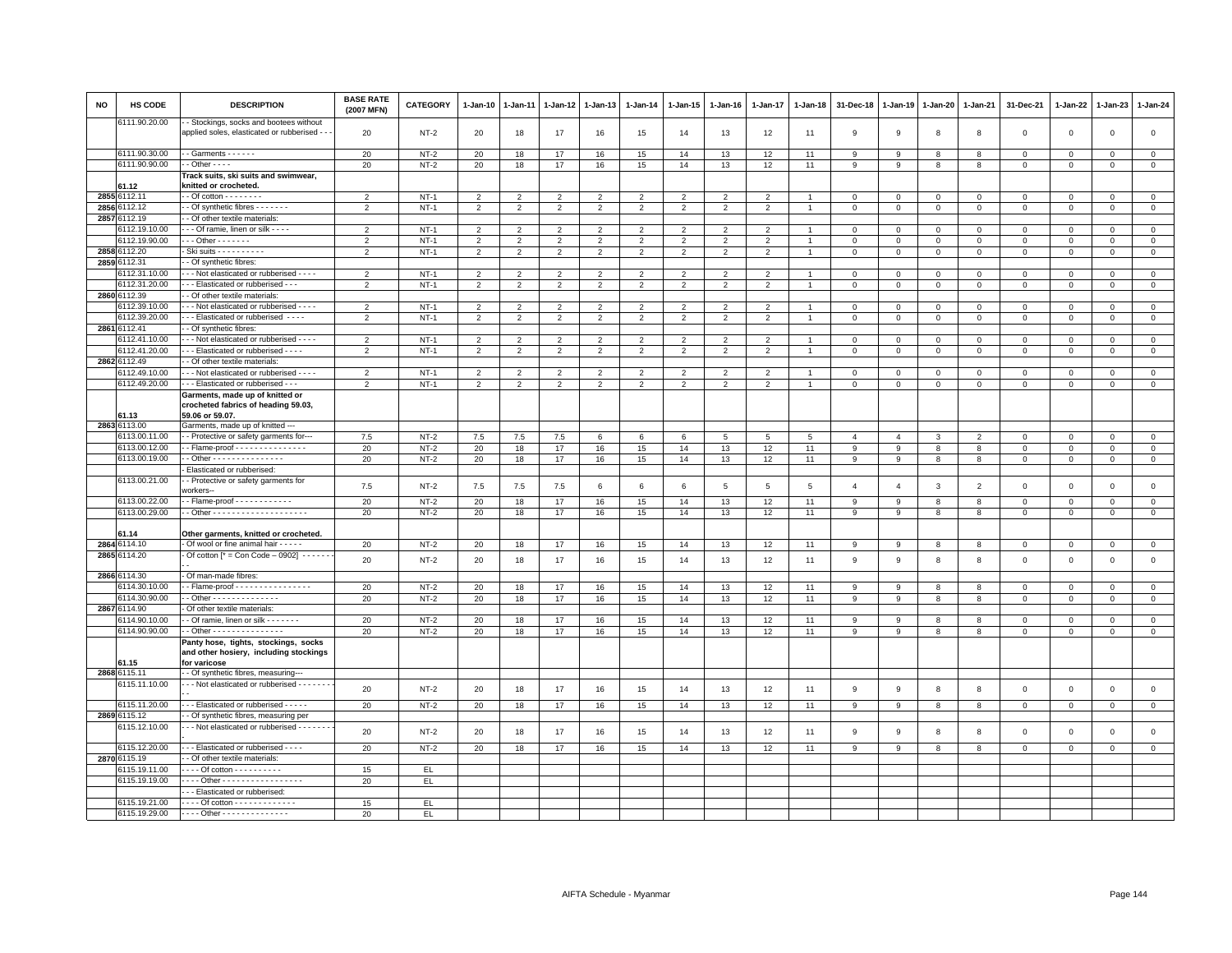| <b>NO</b> | <b>HS CODE</b>                | <b>DESCRIPTION</b>                                                                            | <b>BASE RATE</b><br>(2007 MFN) | <b>CATEGORY</b> | $1-Jan-10$ | 1-Jan-11 | $1 - Jan-12$ | $1-Jan-13$   | 1-Jan-14 | 1-Jan-15 | 1-Jan-16 | 1-Jan-17 | 1-Jan-18     | 31-Dec-18    | $1 - Jan-19$   | 1-Jan-20     | 1-Jan-21     | 31-Dec-21    | 1-Jan-22     | $1-Jan-23$      | 1-Jan-24       |
|-----------|-------------------------------|-----------------------------------------------------------------------------------------------|--------------------------------|-----------------|------------|----------|--------------|--------------|----------|----------|----------|----------|--------------|--------------|----------------|--------------|--------------|--------------|--------------|-----------------|----------------|
| 2871      | 6115.20                       | Women's full-length or knee-length ------                                                     |                                |                 |            |          |              |              |          |          |          |          |              |              |                |              |              |              |              |                 |                |
|           | 6115.20.10.00                 | - - Of cotton - - - - - - - - -                                                               | 15                             | $NT-2$          | 15         | 14       | 13           | 13           | 12       | 12       | 11       | 11       | 10           | 8            | 8              | 8            | 7.5          | $\circ$      | $\circ$      | $\mathbf 0$     | $\overline{0}$ |
|           | 6115.20.90.00                 | - - Of other textile materials - - - - - - -                                                  | 20                             | $NT-2$          | 20         | 18       | 17           | 16           | 15       | 14       | 13       | 12       | 11           | 9            | 9              | 8            | 8            | $\mathbf{0}$ | $\mathbf{0}$ | $\mathbf{0}$    | $\mathbf{0}$   |
|           | 2872 6115.91                  | - Of wool or fine animal hair:                                                                |                                |                 |            |          |              |              |          |          |          |          |              |              |                |              |              |              |              |                 |                |
|           | 6115.91.10.00                 | - Stockings, under stockings, socks, -                                                        | 20                             | $NT-2$          | 20         | 18       | 17           | 16           | 15       | 14       | 13       | 12       | 11           | 9            | 9              | 8            | 8            | $\mathsf 0$  | $\mathbf 0$  | $\mathsf 0$     | $\mathbf 0$    |
|           | 6115.91.20.00                 | - Stockings, under stockings, socks,---                                                       | 20                             | $NT-2$          | 20         | 18       | 17           | 16           | 15       | 14       | 13       | 12       | 11           | 9            | 9              | 8            | 8            | $\mathsf 0$  | $\mathbf{0}$ | $\mathbf 0$     | $\mathsf 0$    |
|           |                               | - - Other - - - - - - - - - - - - - - - - -                                                   |                                |                 |            |          |              |              |          |          |          |          |              |              |                |              |              |              |              |                 |                |
|           | 6115.91.90.00<br>2873 6115.92 | - Of cotton:                                                                                  | 20                             | $NT-2$          | 20         | 18       | 17           | 16           | 15       | 14       | 13       | 12       | 11           | 9            | 9              | 8            | 8            | $\mathbf 0$  | $\circ$      | $\mathbf 0$     | $\mathsf 0$    |
|           | 6115.92.10.00                 | - - Stockings, under stockings, socks, ---                                                    |                                |                 |            |          |              |              |          |          |          |          |              |              |                |              |              |              |              |                 |                |
|           |                               |                                                                                               | 15                             | $NT-2$          | 15         | 14       | 13           | 13           | 12       | 12       | 11       | 11       | 10           | 8            | 8              | 8            | 7.5          | $\mathsf 0$  | $\circ$      | $\mathsf 0$     | $\mathbf 0$    |
|           | 6115.92.20.00                 | - - Stockings, under stockings, socks,                                                        | 15                             | $NT-2$          | 15         | 14       | 13           | 13           | 12       | 12       | 11       | 11       | 10           | 8            | 8              | 8            | 7.5          | $\mathsf 0$  | $\circ$      | $\mathsf 0$     | $\mathsf 0$    |
|           | 6115.92.90.00                 | - - Other - - - - - - - - - - - - - -                                                         | 15                             | $NT-2$          | 15         | 14       | 13           | 13           | 12       | 12       | 11       | 11       | 10           | 8            | 8              | 8            | 7.5          | $\mathsf 0$  | $\Omega$     | $\mathbf 0$     | $\mathbf 0$    |
|           | 2874 6115.93                  | - Of synthetic fibres:                                                                        |                                |                 |            |          |              |              |          |          |          |          |              |              |                |              |              |              |              |                 |                |
|           | 6115.93.10.00                 | - - Stockings, under stockings, socks, -                                                      | 20                             | $NT-2$          | 20         | 18       | 17           | 16           | 15       | 14       | 13       | 12       | 11           | 9            | 9              | 8            | 8            | $\mathsf 0$  | $\mathsf 0$  | $\mathsf 0$     | $\mathsf 0$    |
|           | 6115.93.20.00                 | - - Stockings, under stockings, socks,-----                                                   | 20                             | $NT-2$          | 20         | 18       | 17           | 16           | 15       | 14       | 13       | 12       | 11           | 9            | 9              | 8            | 8            | $\mathbf 0$  | $\mathbf 0$  | $\mathbf 0$     | $\circ$        |
|           | 6115.93.90.00                 | . Other - - - - - - - - - - - - - -                                                           | 20                             | $NT-2$          | 20         | 18       | 17           | 16           | 15       | 14       | 13       | 12       | 11           | 9            | 9              | 8            | 8            | $\mathbf 0$  | $\mathbf 0$  | $\mathbf 0$     | $\mathbf{0}$   |
|           | 2875 6115.99                  | - Of other textile materials:                                                                 |                                |                 |            |          |              |              |          |          |          |          |              |              |                |              |              |              |              |                 |                |
|           | 6115.99.10.00                 | - - Stockings, under stockings, socks,-----                                                   | 20                             | $NT-2$          | 20         | 18       | 17           | 16           | 15       | 14       | 13       | 12       | 11           | 9            | 9              | 8            | 8            | $\mathsf 0$  | $\mathbf 0$  | $\mathsf 0$     | $\mathbf{0}$   |
|           | 6115.99.20.00                 | - - Stockings, under stockings, socks,--                                                      | 20                             | $NT-2$          | 20         | 18       | 17           | 16           | 15       | 14       | 13       | 12       | 11           | 9            | 9              | 8            | 8            | $\mathsf 0$  | $\circ$      | $\mathsf 0$     | $\mathsf 0$    |
|           | 6115.99.90.00                 | - - Other - - - - - - - - - - - - - - - -                                                     | 20                             | $NT-2$          | 20         | 18       | 17           | 16           | 15       | 14       | 13       | 12       | 11           | 9            | 9              | 8            | 8            | $\mathsf 0$  | $\mathbf 0$  | $\mathsf 0$     | $\overline{0}$ |
|           |                               | Gloves, mittens and mitts, knitted or                                                         |                                |                 |            |          |              |              |          |          |          |          |              |              |                |              |              |              |              |                 |                |
|           | 61 16                         | crocheted.                                                                                    |                                |                 |            |          |              |              |          |          |          |          |              |              |                |              |              |              |              |                 |                |
|           | 2876 6116.10                  | - Impregnated, coated or covered with ---                                                     | 20                             | $NT-2$          | 20         | 18       | 17           | 16           | 15       | 14       | 13       | 12       | 11           | 9            | 9              | 8            | 8            | $\mathsf 0$  | $\mathbf 0$  | $\mathsf 0$     | $\mathsf 0$    |
| 2877      | 6116.91                       | - Of wool or fine animal hair - - - - - -                                                     | 20                             | $NT-2$          | 20         | 18       | 17           | 16           | 15       | 14       | 13       | 12       | 11           | 9            | 9              | 8            | 8            | $\mathsf 0$  | $\Omega$     | $\mathbf 0$     | $\mathsf 0$    |
| 2878      | 3116.92                       |                                                                                               | 15                             | <b>ST</b>       | 15         | 14       | 13           | 13           | 12       | 12       | 11       | 10       | 9            | 8            | 8              | 7.5          | 7.5          | 5            | 5            | $5\overline{5}$ | 5              |
| 2879      | 3116.93                       | - Of synthetic fibres - - - - - - -                                                           | 20                             | $NT-2$          | 20         | 18       | 17           | 16           | 15       | 14       | 13       | 12       | 11           | 9            | $\overline{9}$ | 8            | 8            | $\mathsf 0$  | $\mathbf 0$  | $^{\circ}$      | $\mathsf 0$    |
| 2880      | 6116.99                       | - Of other textile materials - - - - - - - -                                                  | 20                             | $NT-2$          | 20         | 18       | 17           | 16           | 15       | 14       | 13       | 12       | 11           | 9            | 9              | 8            | 8            | $\mathsf 0$  | $\mathbf{0}$ | $\mathbf 0$     | $\mathsf 0$    |
|           | 61.17                         | Other made up clothing accessories,<br>knitted or crocheted; knitted or<br>crocheted parts of |                                |                 |            |          |              |              |          |          |          |          |              |              |                |              |              |              |              |                 |                |
|           | 2881 6117.10                  | - Shawls, scarves, mufflers, mantill-----                                                     |                                |                 |            |          |              |              |          |          |          |          |              |              |                |              |              |              |              |                 |                |
|           | 6117.10.10.00                 |                                                                                               | 10                             | $NT-2$          | 10         | 10       | 9            | $\mathbf{q}$ | 8        | 8        | 7.5      | 7.5      | 6            | 6            | 6              | 5            | 5            | $\mathbf 0$  | $\mathbf{0}$ | $\mathbf{0}$    | $\mathbf 0$    |
|           | 6117.10.90.00                 | - Of other textile materials - - - - - - - -                                                  | 20                             | $NT-2$          | 20         | 18       | 17           | 16           | 15       | 14       | 13       | 12       | 11           | 9            | 9              | 8            | 8            | $\mathsf 0$  | $\mathbf 0$  | $\mathsf 0$     | $\mathbf 0$    |
|           | 2882 6117.20                  | Ties, bow ties and cravats:                                                                   |                                |                 |            |          |              |              |          |          |          |          |              |              |                |              |              |              |              |                 |                |
|           | 6117.20.10.00                 | - Of wool or fine animal hair - - - - -                                                       | 20                             | $NT-2$          | 20         | 18       | 17           | 16           | 15       | 14       | 13       | 12       | 11           | $\mathbf{Q}$ | $\mathbf{Q}$   | $\mathbf{R}$ | $\mathbf{R}$ | $\Omega$     | $\Omega$     | $\Omega$        | $\circ$        |
|           | 6117.20.90.00                 | - Other - - - - - - - - - - -                                                                 | 20                             | $NT-2$          | 20         | 18       | 17           | 16           | 15       | 14       | 13       | 12       | 11           | 9            | 9              | 8            | 8            | $\mathsf 0$  | $\circ$      | $\Omega$        | $\mathbf 0$    |
|           | 2883 6117.80                  | Other accessories:                                                                            |                                |                 |            |          |              |              |          |          |          |          |              |              |                |              |              |              |              |                 |                |
|           | 6117.80.10.00                 | - Of wool or fine animal hair - - - -                                                         | 15                             | $NT-2$          | 15         | 14       | 13           | 13           | 12       | 12       | 11       | 11       | 10           | 8            | 8              | 8            | 7.5          | 0            | $\circ$      | 0               | $\mathbf 0$    |
|           | 6117.80.90.00                 | $-$ Other - - - - - - - - - - - - - -                                                         | 15                             | $NT-2$          | 15         | 14       | 13           | 13           | 12       | 12       | 11       | 11       | 10           | 8            | 8              | 8            | 7.5          | $\mathsf 0$  | $\circ$      | 0               | $\mathsf 0$    |
|           | 2884 6117.90                  | Parts - - - - - - - - - -<br>Men's or boys' overcoats, car - coats.                           | 15                             | $NT-2$          | 15         | 14       | 13           | 13           | 12       | 12       | 11       | 11       | 10           | 8            | 8              | 8            | 7.5          | $\mathbf 0$  | $\mathbf 0$  | $\mathsf 0$     | $\mathsf 0$    |
|           | 62.01                         | capes, cloaks, anoraks (including ski?<br>jackets)                                            |                                |                 |            |          |              |              |          |          |          |          |              |              |                |              |              |              |              |                 |                |
|           | 2885 6201.11                  | - Of wool of fine animal hair - - - - - - -                                                   | 20                             | $NT-2$          | 20         | 18       | 17           | 16           | 15       | 14       | 13       | 12       | 11           | 9            | 9              | 8            | 8            | $\mathsf 0$  | $\circ$      | $\mathbf 0$     | $\mathbf 0$    |
| 2886      | 3201.12                       |                                                                                               | 10                             | $NT-2$          | 10         | 10       | 9            | -9           | 8        | 8        | 7.5      | 7.5      | 6            | 6            | 6              | 5            | 5            | $\circ$      | $\circ$      | $\mathbf{0}$    | $\mathbf 0$    |
| 2887      | 6201.13                       | - Of man-made fibres - - - - - - - - -                                                        | 20                             | $NT-2$          | 20         | 18       | 17           | 16           | 15       | 14       | 13       | 12       | 11           | 9            | 9              | 8            | 8            | $\mathbf{0}$ | $\mathbf{0}$ | $\mathbf 0$     | $\mathbf{0}$   |
| 2888      | 6201.19                       | - Of other textile materials:                                                                 |                                |                 |            |          |              |              |          |          |          |          |              |              |                |              |              |              |              |                 |                |
|           | 6201.19.10.00                 | -- Of ramie, linen or silk - - - - - - - - - - -                                              | 20                             | $NT-2$          | 20         | 18       | 17           | 16           | 15       | 14       | 13       | 12       | 11           | 9            | 9              | 8            | 8            | 0            | $\Omega$     | $\Omega$        | $\mathbf 0$    |
|           | 6201.19.90.00                 | $-$ - Other - - - - - - - - - - - - -                                                         | 20                             | $NT-2$          | 20         | 18       | 17           | 16           | 15       | 14       | 13       | 12       | 11           | 9            | 9              | 8            | 8            | $\mathsf 0$  | $\mathbf 0$  | $^{\circ}$      | $\mathbf 0$    |
| 2889      | 6201.91                       | - Of wool or fine animal hair - - - - - -                                                     | 20                             | $NT-2$          | 20         | 18       | 17           | 16           | 15       | 14       | 13       | 12       | 11           | 9            | 9              | 8            | 8            | $\mathsf 0$  | $\Omega$     | $\Omega$        | $\mathsf 0$    |
| 2890      | 201.92                        |                                                                                               | 10                             | $NT-1$          | 10         | 10       | 8            | 8            | 7.5      | 5        | 5        | 5        | $\mathbf{3}$ | $\mathbf 0$  | $\mathbf 0$    | $\mathbf{O}$ | $\mathbf 0$  | $\mathsf 0$  | $\mathbf 0$  | $\mathsf 0$     | $\mathsf 0$    |
| 2891      | 201.93                        | - Of man-made fibres - - - - - - -                                                            | 20                             | $NT-2$          | 20         | 18       | 17           | 16           | 15       | 14       | 13       | 12       | 11           | 9            | 9              | 8            | 8            | $\circ$      | $\circ$      | $\mathbf 0$     | $\mathbf{0}$   |
| 2892      | 3201.99                       | - Of other textile materials:                                                                 |                                |                 |            |          |              |              |          |          |          |          |              |              |                |              |              |              |              |                 |                |
|           | 6201.99.10.00                 | --- Of ramie, linen or silk -------                                                           | 20                             | $NT-2$          | 20         | 18       | 17           | 16           | 15       | 14       | 13       | 12       | 11           | 9            | 9              | 8            | 8            | $\mathbf 0$  | $\circ$      | $\mathbf 0$     | $\mathbf 0$    |
|           | 6201.99.90.00                 | - - - Other - - - - - - - - - - - -                                                           | 20                             | $NT-2$          | 20         | 18       | 17           | 16           | 15       | 14       | 13       | 12       | 11           | 9            | 9              | 8            | 8            | 0            | $\mathbf 0$  | $\mathbf 0$     | $\circ$        |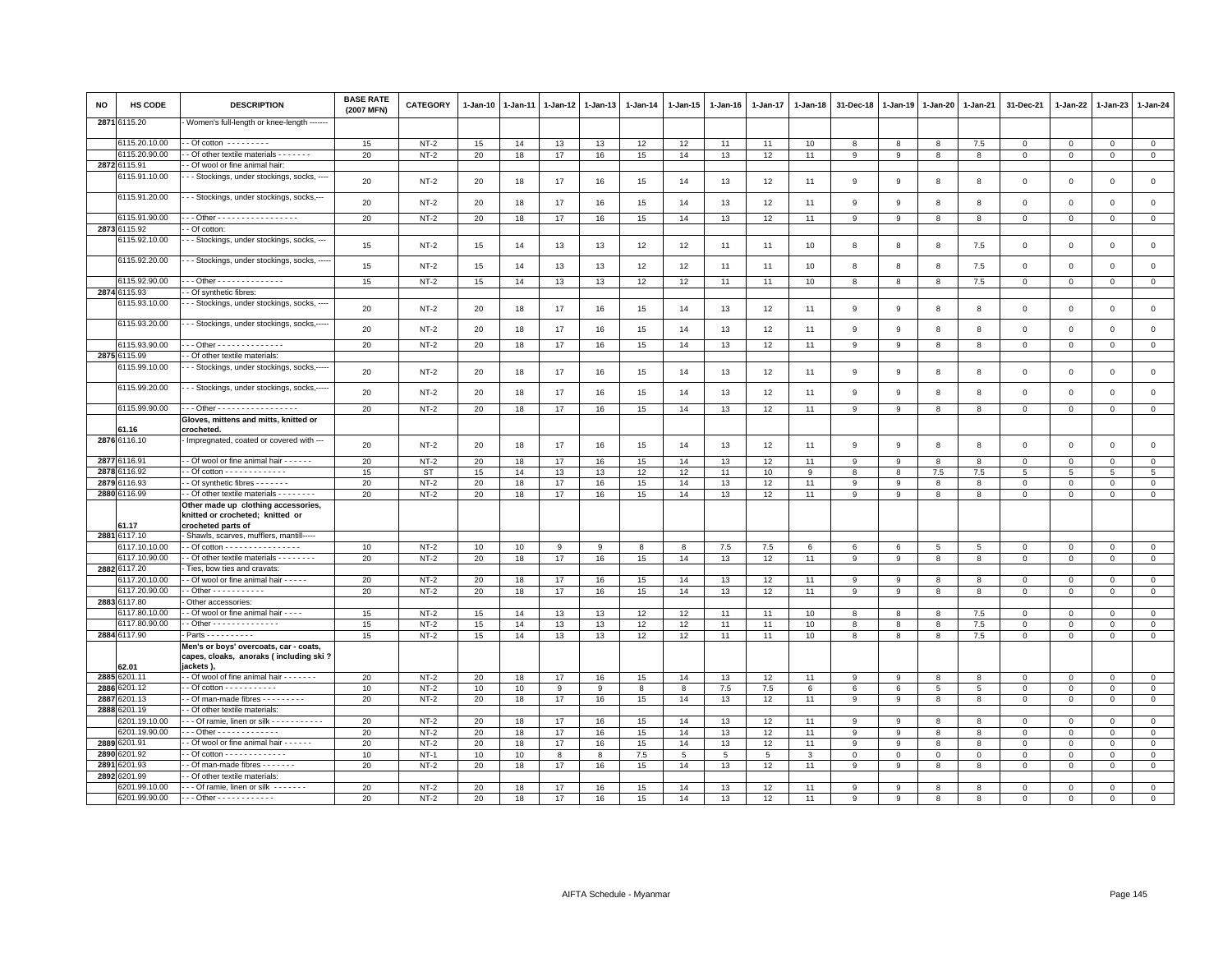| <b>NO</b> | HS CODE                        | <b>DESCRIPTION</b>                                                                                             | <b>BASE RATE</b><br>(2007 MFN) | <b>CATEGORY</b>  | 1-Jan-10 | 1-Jan-11 | 1-Jan-12     | $1 - Jan-13$ | 1-Jan-14 | 1-Jan-15       | 1-Jan-16  | 1-Jan-17  | 1-Jan-18 | 31-Dec-18   | 1-Jan-19       | 1-Jan-20        | 1-Jan-21       | 31-Dec-21                  | 1-Jan-22                   | 1-Jan-23                 | $1-Jan-24$                    |
|-----------|--------------------------------|----------------------------------------------------------------------------------------------------------------|--------------------------------|------------------|----------|----------|--------------|--------------|----------|----------------|-----------|-----------|----------|-------------|----------------|-----------------|----------------|----------------------------|----------------------------|--------------------------|-------------------------------|
|           |                                | Women's or girls' overcoats, car - coats<br>capes, cloaks, anoraks (including ski-                             |                                |                  |          |          |              |              |          |                |           |           |          |             |                |                 |                |                            |                            |                          |                               |
|           | 62.02<br>2893 6202.11          | jackets),<br>- Of wool or fine animal hair - - - - - -                                                         | 20                             | $NT-2$           | 20       | 18       | 17           | 16           | 15       | 14             | 13        | 12        | 11       | 9           | 9              | 8               | 8              | $\Omega$                   | $\Omega$                   | $\Omega$                 | $\mathbf 0$                   |
| 2894      | 3202.12                        | - Of cotton - - - - - - - - - -                                                                                | 10                             | $NT-2$           | 10       | 10       | $\mathsf{Q}$ | $\mathbf{q}$ | 8        | $\mathbf{a}$   | 7.5       | 7.5       | 6        | 6           | 6              | 5               | 5              | $\Omega$                   | $\Omega$                   | $\Omega$                 | $\mathsf 0$                   |
|           | 2895 6202.13                   | - Of man-made fibres - - - - - - -                                                                             | 20                             | $NT-2$           | 20       | 18       | 17           | 16           | 15       | 14             | 13        | 12        | 11       | 9           | 9              | 8               | 8              | 0                          | 0                          | $\mathbf{0}$             | $\mathsf 0$                   |
|           | 2896 6202.19                   | - Of other textile materials:                                                                                  |                                |                  |          |          |              |              |          |                |           |           |          |             |                |                 |                |                            |                            |                          |                               |
|           | 3202.19.10.00                  | -- Of ramie, linen or silk ----------                                                                          | 20                             | $NT-2$           | 20       | 18       | 17           | 16           | 15       | 14             | 13        | 12        | 11       | 9           | 9              | 8               | 8              | $\Omega$                   | $\Omega$                   | $\Omega$                 | $\mathsf 0$                   |
|           | 6202.19.90.00                  | - - Other - - - - - - - - - - - - -                                                                            | 20                             | $NT-2$           | 20       | 18       | 17           | 16           | 15       | 14             | 13        | 12        | 11       | 9           | 9              | 8               | 8              | $\Omega$                   | $\Omega$                   | $\Omega$                 | $\mathsf 0$                   |
|           | 2897 6202.91                   | - Of wool or fine animal hair - - - - -                                                                        | 20                             | $NT-2$           | 20       | 18       | 17           | 16           | 15       | 14             | 13        | 12        | 11       | 9           | 9              | 8               | 8              | $\mathbf 0$                | $\mathbf 0$                | $\Omega$                 | $\mathsf 0$                   |
| 2898      | 202.92                         | $-$ Of cotton $   -$                                                                                           | 10                             | $NT-2$           | 10       | 10       | 9            | 9            | 8        | 8              | 7.5       | 7.5       | 6        | 6           | 6              | $5\phantom{.0}$ | 5              | $\mathbf 0$                | 0                          | $\mathbf{0}$             | $\mathsf 0$                   |
| 2899      | 202.93                         | - Of man-made fibres - - - - - - - - -                                                                         | 20                             | $NT-2$           | 20       | 18       | 17           | 16           | 15       | 14             | 13        | 12        | 11       | 9           | 9              | 8               | 8              | $\mathbf{0}$               | $\mathbf 0$                | $\mathbf{0}$             | $\mathbf{0}$                  |
| 2900      | 6202.99                        | - - Of other textile materials:                                                                                |                                |                  |          |          |              |              |          |                |           |           |          |             |                |                 |                |                            |                            |                          |                               |
|           | 3202.99.10.00                  | --- Of ramie, linen or silk ------                                                                             | 20                             | $NT-2$           | 20       | 18       | 17           | 16           | 15       | 14             | 13        | 12        | 11       | 9           | $\overline{9}$ | 8               | 8              | $\Omega$                   | $\Omega$                   | $\Omega$                 | $\mathsf 0$                   |
|           | 6202.99.90.00                  | Other - - - - - - - - - - - - - - -<br>Men's or boys' suits, ensembles,<br>jackets, blazers, trousers, bib and | 20                             | $NT-2$           | 20       | 18       | 17           | 16           | 15       | 14             | 13        | 12        | 11       | 9           | 9              | 8               | 8              | $\Omega$                   | $\Omega$                   | $\mathbf{0}$             | $\mathbf 0$                   |
|           | 32.03                          | brace overalls,                                                                                                |                                |                  |          |          |              |              |          |                |           |           |          |             |                |                 |                |                            |                            |                          |                               |
| 2901      | 6203.11                        | - Of wool or fine animal hair - - - - - - -                                                                    | 20                             | $NT-2$           | 20       | 18       | 17           | 16           | 15       | 14             | 13        | 12        | 11       | 9           | -9             | 8               | 8              | $\Omega$                   | $\Omega$                   | $\Omega$                 | $\mathsf 0$                   |
| 2902      | 6203.12                        | - Of synthetic fibres - - - - - - -                                                                            | 20                             | $NT-2$           | 20       | 18       | 17           | 16           | 15       | 14             | 13        | 12        | 11       | 9           | 9              | 8               | 8              | $\mathbf 0$                | 0                          | $\mathbf 0$              | $\overline{0}$                |
|           | 2903 6203.19                   | - Of other textile materials:                                                                                  |                                |                  |          |          |              |              |          |                |           |           |          |             |                |                 |                |                            |                            |                          |                               |
|           | 6203.19.10.00                  | - - - Of cotton - - - - - - - - - - - -                                                                        | 10                             | $NT-2$           | 10       | 10       | 9            | 9            | 8        | 8              | 7.5       | 7.5       | 6        | 6           | 6              | 5               | 5              | 0                          | $\Omega$                   | $\Omega$                 | $\mathsf 0$                   |
|           | 3203.19.20.00                  | -- Of ramie, linen or silk - - - - - - - - - - -                                                               | 20                             | $NT-2$           | 20       | 18       | 17           | 16           | 15       | 14             | 13        | 12        | 11       | 9           | 9              | 8               | 8              | $\Omega$                   | $\Omega$                   | $\Omega$                 | $\mathbf 0$                   |
| 2904      | 6203.19.90.00<br>6203.21       | - - Other - - - - - - - - - - - - - - - -<br>- Of wool or fine animal hair - - - - - -                         | 20                             | $NT-2$           | 20       | 18       | 17           | 16           | 15       | 14             | 13        | 12        | 11       | 9<br>9      | 9              | 8               | 8              | $\mathbf 0$<br>$\Omega$    | $\mathbf 0$<br>$\Omega$    | $\mathbf 0$<br>$\Omega$  | $\mathsf 0$                   |
|           | 2905 6203.22                   | $-$ Of cotton $        -$                                                                                      | 20                             | $NT-2$           | 20       | 18       | 17           | 16<br>9      | 15       | 14<br>8        | 13        | 12        | 11       |             | 9              | 8               | 8              |                            |                            | $\Omega$                 | $\mathbf 0$                   |
| 2906      | 6203.23                        | - Of synthetic fibres - - - - - - - - -                                                                        | 10<br>20                       | $NT-2$<br>$NT-2$ | 10<br>20 | 10<br>18 | 9<br>17      | 16           | 8<br>15  | 14             | 7.5<br>13 | 7.5<br>12 | 6<br>11  | 6<br>$\,9$  | 6<br>9         | 5<br>8          | 5<br>8         | $\mathbf 0$<br>$\mathbf 0$ | $\mathbf 0$<br>$\mathbf 0$ | $\mathbf 0$              | $\mathsf 0$<br>$\overline{0}$ |
|           | 2907 6203.29                   | - Of other textile materials:                                                                                  |                                |                  |          |          |              |              |          |                |           |           |          |             |                |                 |                |                            |                            |                          |                               |
|           | 3203.29.10.00                  | - - - Of ramie, linen or silk - - - - - - - - - - -                                                            | 20                             | $NT-2$           | 20       | 18       | 17           | 16           | 15       | 14             | 13        | 12        | 11       | 9           | 9              | 8               | 8              | $\Omega$                   | $\Omega$                   | $\Omega$                 | $\mathsf 0$                   |
|           | 6203.29.90.00                  | Other - - - - - - - - - - - - - - - - -                                                                        | 20                             | $NT-2$           | 20       | 18       | 17           | 16           | 15       | 14             | 13        | 12        | 11       | 9           | 9              | 8               | 8              | $\mathbf 0$                | $\mathbf 0$                | $\mathbf 0$              | $\mathsf 0$                   |
| 2908      | 6203.31                        | - Of wool or fine animal hair - - - - - - -                                                                    | 20                             | $NT-2$           | 20       | 18       | 17           | 16           | 15       | 14             | 13        | 12        | 11       | 9           | 9              | 8               | 8              | $\Omega$                   | $\Omega$                   | $\Omega$                 | $\mathsf 0$                   |
| 2909      | 203.32                         | $-$ Of cotton $    -$                                                                                          | 10                             | $NT-2$           | 10       | 10       | 9            | 9            | 8        | 8              | 7.5       | 7.5       | 6        | 6           | 6              | 5               | $\overline{5}$ | $\Omega$                   | $\Omega$                   | $\mathbf{0}$             | $\mathbf 0$                   |
| 2910      | 203.33                         | - Of synthetic fibres - - - - - - -                                                                            | 20                             | $NT-2$           | 20       | 18       | 17           | 16           | 15       | 14             | 13        | 12        | 11       | 9           | 9              | 8               | 8              | $\mathbf 0$                | $\mathbf 0$                | $\mathbf 0$              | $\mathsf 0$                   |
| 2911      | 6203.39                        | - Of other textile materials:                                                                                  |                                |                  |          |          |              |              |          |                |           |           |          |             |                |                 |                |                            |                            |                          |                               |
|           | 6203.39.10.00                  | - - Of ramie, linen or silk - - - - -                                                                          | 20                             | $NT-2$           | 20       | 18       | 17           | 16           | 15       | 14             | 13        | 12        | 11       | -9          | -9             | -8              | 8              | $\Omega$                   | $\Omega$                   | $\Omega$                 | $\mathsf 0$                   |
|           | 6203.39.90.00                  | $-$ - Other $-$ - - - - - - - - - -                                                                            | 20                             | $NT-2$           | 20       | 18       | 17           | 16           | 15       | 14             | 13        | 12        | 11       | 9           | -9             | 8               | 8              | $\Omega$                   | $\Omega$                   | $\Omega$                 | $\mathsf 0$                   |
|           | 2912 6203.41                   | - Of wool or fine animal hair:                                                                                 |                                |                  |          |          |              |              |          |                |           |           |          |             |                |                 |                |                            |                            |                          |                               |
|           | 3203.41.10.00<br>6203.41.90.00 | - - Bib and brace overalls - - - - - -<br>$-$ - Other - - - - - - - - - - -                                    | 20                             | $NT-2$           | 20       | 18       | 17           | 16           | 15       | 14             | 13        | 12        | 11       | 9           | -9             | 8               | 8              | $\Omega$<br>$\mathbf{0}$   | $\Omega$<br>$\Omega$       | $\Omega$<br>$\mathbf{0}$ | $\mathbf 0$                   |
| 2913      | 6203.42                        | - Of cotton:                                                                                                   | 20                             | $NT-2$           | 20       | 18       | 17           | 16           | 15       | 14             | 13        | 12        | 11       | 9           | 9              | 8               | 8              |                            |                            |                          | $\mathsf 0$                   |
|           | 203.42.10.00                   | - - Bib and brace overalls - - - - - -                                                                         | 10                             | $NT-1$           | 10       | 10       | 8            | 8            | 7.5      | 5 <sup>5</sup> | 5         | 5         | 3        | $\Omega$    | $\mathbf 0$    | $\Omega$        | $\mathbf 0$    | $\mathbf{0}$               | $\Omega$                   | $\mathbf{0}$             | $\mathbf{0}$                  |
|           | 6203.42.90.00                  | - - Other - - - - - - - - - - - - - - -                                                                        | 10                             | $NT-1$           | 10       | 10       | 8            | 8            | 7.5      | 5              | 5         | 5         | 3        | $\mathbf 0$ | $\mathbf 0$    | $\mathbf 0$     | $\mathbf 0$    | $\mathbf 0$                | 0                          | $\mathbf 0$              | $\circ$                       |
| 2914      | 6203.43                        | - Of synthetic fibres:                                                                                         |                                |                  |          |          |              |              |          |                |           |           |          |             |                |                 |                |                            |                            |                          |                               |
|           | 6203.43.10.00                  | - - Bib and brace overalls - - - - - - - -                                                                     | 20                             | $NT-2$           | 20       | 18       | 17           | 16           | 15       | 14             | 13        | 12        | 11       | 9           | 9              | 8               | 8              | $\mathbf 0$                | 0                          | $\mathbf 0$              | $\overline{0}$                |
|           | 6203.43.90.00                  | - - Other - - - - - - - - - - - - - - - -                                                                      | 20                             | $NT-2$           | 20       | 18       | 17           | 16           | 15       | 14             | 13        | 12        | 11       | 9           | 9              | 8               | 8              | $\mathbf{0}$               | $\Omega$                   | $\circ$                  | $\mathbf{0}$                  |
|           | 2915 6203.49                   | - Of other textile materials                                                                                   |                                |                  |          |          |              |              |          |                |           |           |          |             |                |                 |                |                            |                            |                          |                               |
|           | 3203.49.10.00                  | - - Bib and brace overalls of ramie, linen-                                                                    | 20                             | $NT-2$           | 20       | 18       | 17           | 16           | 15       | 14             | 13        | 12        | 11       | 9           | 9              | 8               | 8              | $\mathbf 0$                | 0                          | $\mathbf 0$              | $\mathsf 0$                   |
|           | 6203.49.20.00                  | - - - Bib and brace overalls of other<br>naterials -                                                           | 20                             | $NT-2$<br>$NT-2$ | 20       | 18       | 17           | 16           | 15       | 14             | 13        | 12        | 11       | 9           | 9              | 8               | 8              | $\Omega$                   | $\Omega$<br>$\Omega$       | $\mathbf{0}$<br>$\Omega$ | $\mathbf 0$                   |
|           | 6203.49.30.00<br>6203.49.90.00 | - - Other, of ramie, linen or silk - - -<br>$-$ - Other - - - - - - - - - - - - - - -                          | 20<br>20                       | $NT-2$           | 20<br>20 | 18<br>18 | 17<br>17     | 16<br>16     | 15<br>15 | 14<br>14       | 13<br>13  | 12<br>12  | 11<br>11 | 9<br>9      | 9<br>9         | 8<br>8          | 8<br>8         | $\mathbf 0$<br>$\mathbf 0$ | 0                          | $\mathbf 0$              | $\mathsf 0$<br>$\mathbf 0$    |
|           |                                | Women's or girls' suits, ensembles,                                                                            |                                |                  |          |          |              |              |          |                |           |           |          |             |                |                 |                |                            |                            |                          |                               |
|           | 2.04                           | jackets, blazers, dresses, skirts,<br>divided skirts,                                                          |                                |                  |          |          |              |              |          |                |           |           |          |             |                |                 |                |                            |                            |                          |                               |
| 2916      | 6204.11                        | - Of wool or fine animal hair - - - - - - -                                                                    | 20                             | $NT-2$           | 20       | 18       | 17           | 16           | 15       | 14             | 13        | 12        | 11       | 9           | 9              | 8               | 8              | $\Omega$                   | $\Omega$                   | $\Omega$                 | $\mathsf 0$                   |
| 2917      | 3204.12                        | $-$ Of cotton $       -$                                                                                       | 10                             | $NT-2$           | 10       | 10       | 9            | 9            | 8        | 8              | 7.5       | 7.5       | 6        | 6           | 6              | 5               | 5              | $\Omega$                   | $\Omega$                   | $\Omega$                 | $\mathsf 0$                   |
| 2918      | 3204.13                        | - Of synthetic fibres - - - - - - -                                                                            | 20                             | $NT-2$           | 20       | 18       | 17           | 16           | 15       | 14             | 13        | 12        | 11       | 9           | 9              | 8               | 8              | $\mathbf 0$                | $\Omega$                   | $\mathbf{0}$             | $\mathsf 0$                   |
| 2919      | 6204.19                        | - Of other textile materials:                                                                                  |                                |                  |          |          |              |              |          |                |           |           |          |             |                |                 |                |                            |                            |                          |                               |
|           | 6204.19.10.00<br>6204.19.90.00 | --- Of ramie, linen or silk -------<br>- - - Other - - - - - - - - - - - - - - -                               | 20                             | $NT-2$<br>$NT-2$ | 20       | 18       | 17<br>17     | 16<br>16     | 15       | 14<br>14       | 13        | 12        | 11       | 9<br>9      | 9<br>9         | 8               | 8<br>8         | 0<br>$\Omega$              | 0<br>$\Omega$              | $\mathbf 0$<br>$\Omega$  | $\mathbf{0}$                  |
| 2920      | 6204.21                        | - - Of wool or fine animal hair - - - - - -                                                                    | 20<br>20                       | $NT-2$           | 20<br>20 | 18<br>18 | 17           | 16           | 15<br>15 | 14             | 13<br>13  | 12<br>12  | 11<br>11 | 9           | 9              | 8<br>8          | 8              | $\Omega$                   | $\mathbf 0$                | $\Omega$                 | $\mathbf 0$<br>$\overline{0}$ |
| 2921      | 6204.22                        | $-$ Of cotton $        -$                                                                                      | 10                             | $NT-2$           | 10       | 10       | 9            | q            | 8        | $\mathbf{R}$   | 7.5       | 7.5       | 6        | 6           | 6              | 5               | 5              | $\Omega$                   | $\Omega$                   | $\Omega$                 | $\mathsf 0$                   |
|           | 2922 6204.23                   | - - Of synthetic fibres - - - - - - - -                                                                        | 20                             | $NT-2$           | 20       | 18       | 17           | 16           | 15       | 14             | 13        | 12        | 11       | 9           | 9              | 8               | 8              | $\mathbf 0$                | 0                          | 0                        | $\mathbf 0$                   |
|           |                                |                                                                                                                |                                |                  |          |          |              |              |          |                |           |           |          |             |                |                 |                |                            |                            |                          |                               |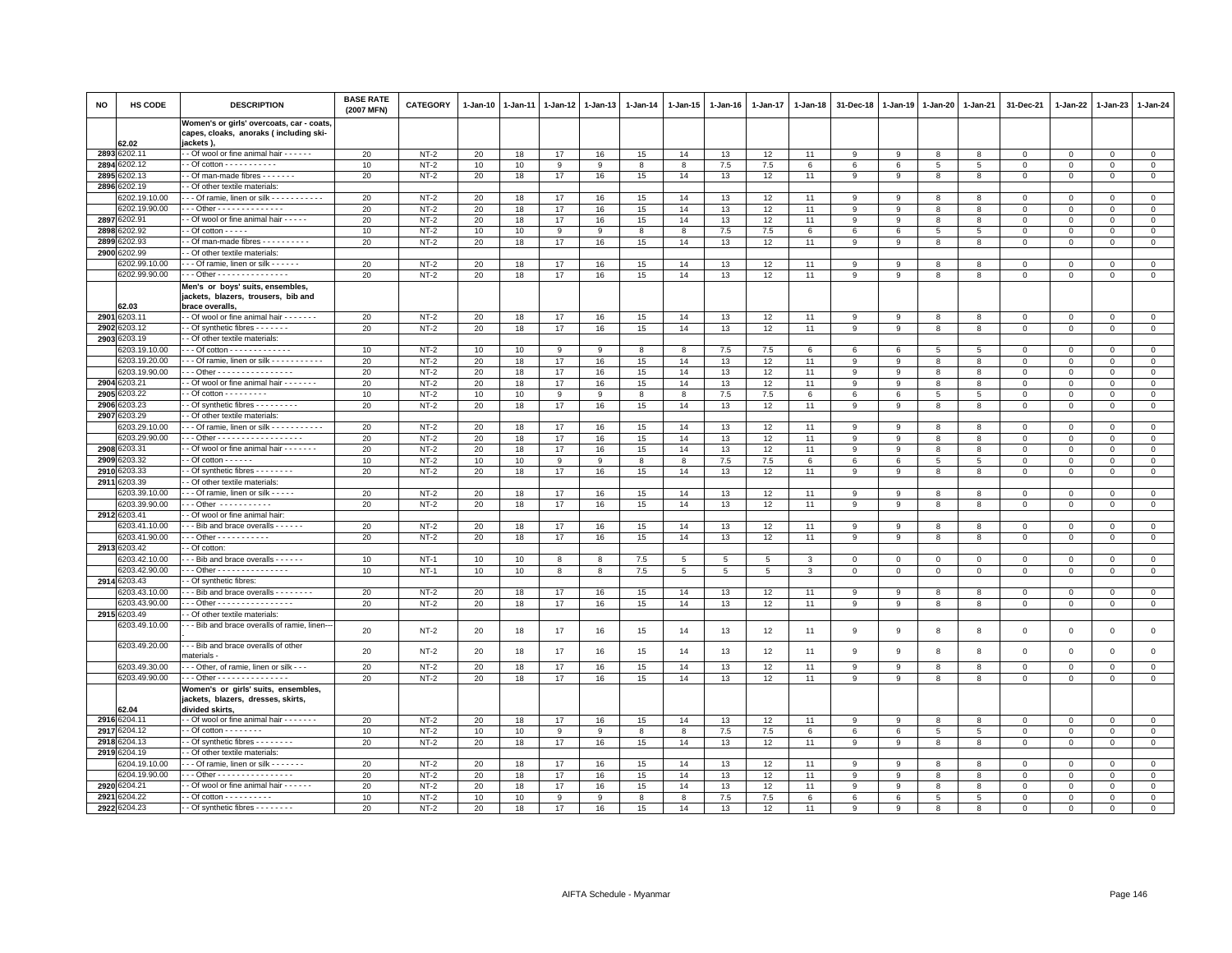| <b>NO</b> | <b>HS CODE</b>   | <b>DESCRIPTION</b>                               | <b>BASE RATE</b><br>(2007 MFN) | CATEGORY    | 1-Jan-10 | 1-Jan-11 | 1-Jan-12 | 1-Jan-13 | 1-Jan-14 | 1-Jan-15        | 1-Jan-16        | 1-Jan-17 | 1-Jan-18       | 31-Dec-18      | 1-Jan-19    | 1-Jan-20    | 1-Jan-21       | 31-Dec-21                  | 1-Jan-22    | 1-Jan-23     | $1 - Jan-24$   |
|-----------|------------------|--------------------------------------------------|--------------------------------|-------------|----------|----------|----------|----------|----------|-----------------|-----------------|----------|----------------|----------------|-------------|-------------|----------------|----------------------------|-------------|--------------|----------------|
| 2923      | 3204.29          | - Of other textile materials:                    |                                |             |          |          |          |          |          |                 |                 |          |                |                |             |             |                |                            |             |              |                |
|           | 6204.29.10.00    | - - Of ramie, linen or silk - - - - - -          | 20                             | <b>NT-2</b> | 20       | 18       | 17       | 16       | 15       | 14              | 13              | 12       | 11             | 9              | 9           | 8           | 8              | 0                          | 0           | $\mathbf 0$  | $\mathbf{0}$   |
|           | 6204.29.90.00    | - - Other - - - - - - - - - -                    | 20                             | $NT-2$      | 20       | 18       | 17       | 16       | 15       | 14              | 13              | 12       | 11             | 9              | 9           | 8           | 8              | $\mathbf 0$                | $\Omega$    | $\Omega$     | $\mathsf 0$    |
| 2924      | 3204.31          | - Of wool or fine animal hair - - - - - -        | 20                             | $NT-2$      | 20       | 18       | 17       | 16       | 15       | 14              | 13              | 12       | 11             | 9              | 9           | 8           | 8              | $\Omega$                   | $\Omega$    | $\Omega$     | $\circ$        |
| 2925      | 204.32           | $-$ Of cotton $      -$                          | 10                             | $NT-2$      | 10       | 10       | 9        | <b>q</b> | 8        | 8               | 7.5             | 7.5      | 6              | 6              | 6           | 5           | 5              | $^{\circ}$                 | $\Omega$    | $\Omega$     | $\mathbf{0}$   |
| 2926      | 204.33           | - Of synthetic fibres - - - - - - - -            | 20                             | $NT-2$      | 20       | 18       | 17       | 16       | 15       | 14              | 13              | 12       | 11             | 9              | 9           | 8           | 8              | $\mathsf 0$                | $\mathbf 0$ | $^{\circ}$   | $\mathbf 0$    |
| 2927      | 3204.39          | Of other textile materials                       |                                |             |          |          |          |          |          |                 |                 |          |                |                |             |             |                |                            |             |              |                |
|           | 204.39.10.00     | - - Of ramie, linen or silk - - - - - -          | 20                             | $NT-2$      | 20       | 18       | 17       | 16       | 15       | 14              | 13              | 12       | 11             | 9              | 9           | 8           | 8              | $\mathsf 0$                | $\mathbf 0$ | $\mathsf 0$  | $\mathsf 0$    |
|           | 6204.39.90.00    | $-$ - Other - - - - - - - - - - -                | 20                             | $NT-2$      | 20       | 18       | 17       | 16       | 15       | 14              | 13              | 12       | 11             | 9              | 9           | 8           | 8              | 0                          | $\Omega$    | $\Omega$     | $\overline{0}$ |
| 2928      | 3204.41          | - Of wool or fine animal hair - - - -            | 20                             | $NT-2$      | 20       | 18       | 17       | 16       | 15       | 14              | 13              | 12       | 11             | 9              | 9           | 8           | 8              | $\mathbf 0$                | $\mathbf 0$ | $\mathbf 0$  | $\mathbf{0}$   |
| 2929      | 3204.42          | - Of cotton - - - -                              | 10                             | $NT-2$      | 10       | 10       | 9        | 9        | 8        | 8               | 7.5             | 7.5      | 6              | 6              | 6           | 5           | 5              | $\mathsf 0$                | $\mathbf 0$ | $^{\circ}$   | $\mathsf 0$    |
| 2930      | 204.43           | - Of synthetic fibres - - - -                    | 20                             | $NT-2$      | 20       | 18       | 17       | 16       | 15       | 14              | 13              | 12       | 11             | 9              | 9           | 8           | 8              | 0                          | $\Omega$    | $\Omega$     | $\mathbf 0$    |
| 2931      | 204.44           | - Of artificial fibres - - - -                   | 20                             | $NT-2$      | 20       | 18       | 17       | 16       | 15       | 14              | 13              | 12       | 11             | 9              | 9           | 8           | 8              | $\mathbf 0$                | $\Omega$    | $\Omega$     | $\mathbf 0$    |
| 2932      | 204.49           | - Of other textile materials                     |                                |             |          |          |          |          |          |                 |                 |          |                |                |             |             |                |                            |             |              |                |
|           | 3204.49.10.00    | - - Of ramie, linen or silk - - - -              | 20                             | $NT-2$      | 20       | 18       | 17       | 16       | 15       | 14              | 13              | 12       | 11             | 9              | 9           | 8           | 8              | 0                          | 0           | $\mathbf 0$  | $\mathbf 0$    |
|           | 6204.49.90.00    | Other - - - - - - - - - -                        | 20                             | $NT-2$      | 20       | 18       | 17       | 16       | 15       | 14              | 13              | 12       | 11             | 9              | 9           | 8           | 8              | $\mathbf 0$                | $\mathbf 0$ | $^{\circ}$   | $\overline{0}$ |
| 2933      | 6204.51          | - Of wool or fine animal hair - - - - -          | 20                             | $NT-2$      | 20       | 18       | 17       | 16       | 15       | 14              | 13              | 12       | 11             | 9              | 9           | 8           | 8              | $\mathbf{0}$               | $\mathbf 0$ | $\mathbf 0$  | $\mathbf{0}$   |
| 2934      | 3204.52          | - Of cotton $\cdots$ - - - - -                   | 10                             | $NT-2$      | 10       | 10       | 9        | 9        | 8        | 8               | 7.5             | 7.5      | 6              | 6              | 6           | 5           | 5              | 0                          | 0           | $\mathbf 0$  | $\mathbf 0$    |
| 2935      | 204.53           | - Of synthetic fibres - - - - -                  | 20                             | $NT-2$      | 20       | 18       | 17       | 16       | 15       | 14              | 13              | 12       | 11             | 9              | 9           | 8           | 8              | $\mathsf 0$                | $\mathbf 0$ | $\mathsf 0$  | $\,0\,$        |
| 2936      | 204.59           | - Of other textile materials:                    |                                |             |          |          |          |          |          |                 |                 |          |                |                |             |             |                |                            |             |              |                |
|           | 3204.59.10.00    | - - Of ramie, linen or silk - - - -              | 20                             | $NT-2$      | 20       | 18       | 17       | 16       | 15       | 14              | 13              | 12       | 11             | 9              | q           | 8           | 8              | $\Omega$                   | $\Omega$    | $\Omega$     | $\mathsf 0$    |
|           | 6204.59.90.00    | - - Other - - - - - - - - - - - - - - - -        | 20                             | $NT-2$      | 20       | 18       | 17       | 16       | 15       | 14              | 13              | 12       | 11             | 9              | 9           | 8           | 8              | $\mathsf 0$                | $\Omega$    | $\Omega$     | $\mathbf 0$    |
| 2937      | 3204.61          | - Of wool or fine animal hair - - - - - -        | 20                             | $NT-2$      | 20       | 18       | 17       | 16       | 15       | 14              | 13              | 12       | 11             | 9              | 9           | 8           | 8              | 0                          | $\Omega$    | $\mathbf 0$  | $\mathbf 0$    |
| 2938      | 3204.62          | - Of cotton                                      | 10                             | $NT-1$      | 10       | 10       | 8        | 8        | 7.5      | $5\phantom{.0}$ | $5\phantom{.0}$ | 5        | $\mathbf{3}$   | $\mathbf 0$    | $\mathbf 0$ | $\mathbf 0$ | $\mathbf 0$    | $\mathsf 0$                | $\mathbf 0$ | $\mathsf 0$  | $\mathsf 0$    |
| 2939      | 3204.63          | - Of synthetic fibres - - - - - -                | 20                             | $NT-2$      | 20       | 18       | 17       | 16       | 15       | 14              | 13              | 12       | 11             | 9              | 9           | 8           | 8              | 0                          | 0           | $\mathbf 0$  | $\mathsf 0$    |
| 2940      | 204.69           | - Of other textile materials:                    |                                |             |          |          |          |          |          |                 |                 |          |                |                |             |             |                |                            |             |              |                |
|           | 3204.69.10.00    | - - Of ramie, linen or silk - - - - -            | 20                             | $NT-2$      | 20       | 18       | 17       | 16       | 15       | 14              | 13              | 12       | 11             | 9              | 9           | 8           | 8              | $\Omega$                   | $\Omega$    | $\Omega$     | $\mathbf{0}$   |
|           | 6204.69.90.00    | - - Other - - - - - - - - - - - - - -            | 20                             | $NT-2$      | 20       | 18       | 17       | 16       | 15       | 14              | 13              | 12       | 11             | 9              | 9           | 8           | 8              | $\mathsf 0$                | $\mathbf 0$ | $\Omega$     | $\mathsf 0$    |
|           | 62.05            | Men's or boys? shirts.                           |                                |             |          |          |          |          |          |                 |                 |          |                |                |             |             |                |                            |             |              |                |
| 2941      | 3205.10          | Of wool or fine animal hair - - - - - -          | 20                             | <b>NT-2</b> | 20       | 18       | 17       | 16       | 15       | 14              | 13              | 12       | 11             | 9              | 9           | 8           | 8              | 0                          | $\Omega$    | $\Omega$     | $\mathbf{0}$   |
| 2942      | 3205.20          | $-$ Of cotton $     -$                           | 10                             | $NT-1$      | 10       | 10       | 8        | 8        | 7.5      | $5\overline{5}$ | $5\phantom{.0}$ | 5        | $\mathbf{3}$   | $\mathbf 0$    | $\mathbf 0$ | $\mathbf 0$ | $\mathbf 0$    | $\mathsf 0$                | $\mathbf 0$ | $\mathsf 0$  | $\mathbf 0$    |
| 2943      | 205.30           | Of man-made fibres - - - - -                     | 20                             | $NT-2$      | 20       | 18       | 17       | 16       | 15       | 14              | 13              | 12       | 11             | 9              | 9           | 8           | 8              | $\mathsf 0$                | $\mathbf 0$ | $\mathbf 0$  | $\mathsf 0$    |
| 2944      | 205.90           | Of other textile materials:                      |                                |             |          |          |          |          |          |                 |                 |          |                |                |             |             |                |                            |             |              |                |
|           | 6205.90.10.00    | - Of ramie, linen or silk - - - - - -            | 20                             | $NT-2$      | 20       | 18       | 17       | 16       | 15       | 14              | 13              | 12       | 11             | 9              | 9           | 8           | 8              | $^{\circ}$                 | $\mathbf 0$ | $^{\circ}$   | $\mathbf 0$    |
|           | 6205.90.90.00    | - Other - - - - - - - - - - - - - - - -          | 20                             | $NT-2$      | 20       | 18       | 17       | 16       | 15       | 14              | 13              | 12       | 11             | $\mathbf{9}$   | 9           | 8           | 8              | $\mathsf 0$                | $\mathbf 0$ | $\mathbf 0$  | $\mathsf 0$    |
|           |                  | Women's or girls? blouses, shirts and            |                                |             |          |          |          |          |          |                 |                 |          |                |                |             |             |                |                            |             |              |                |
|           | 32.06            | shirt-blouses.                                   |                                |             |          |          |          |          |          |                 |                 |          |                |                |             |             |                |                            |             |              |                |
|           | 2945 6206.10     | Of silk or silk waste - - - - - - -              | 20                             | $NT-2$      | 20       | 18       | 17       | 16       | 15       | 14              | 13              | 12       | 11             | 9              | 9           | 8           | 8              | $^{\circ}$                 | 0           | $\Omega$     | $\mathbf{0}$   |
| 2946      | 206.20           | Of wool or fine animal hair - - - - - - - -      | 20                             | $NT-2$      | 20       | 18       | 17       | 16       | 15       | 14              | 13              | 12       | 11             | 9              | 9           | 8           | 8              | $\mathsf 0$                | $\mathbf 0$ | $\mathsf 0$  | $\mathbf 0$    |
| 2947      | 206.30           | $-$ Of cotton $     -$                           | 10                             | $NT-1$      | 10       | $10$     | 8        | 8        | $7.5\,$  | 5               | 5               | 5        | $\overline{3}$ | $\mathbf 0$    | $\mathbf 0$ | $\Omega$    | $\mathbf 0$    | $\mathbf 0$                | $\Omega$    | $\Omega$     | $\mathsf 0$    |
| 2948      | 206.40           | Of man-made fibres - - - -                       | 20                             | $NT-2$      | 20       | 18       | 17       | 16       | 15       | 14              | 13              | 12       | 11             | 9              | 9           | 8           | 8              | $\mathsf 0$                | $\mathbf 0$ | $\mathsf 0$  | $\mathsf 0$    |
| 2949      | 3206.90          | Of other textile materials:                      |                                |             |          |          |          |          |          |                 |                 |          |                |                |             |             |                |                            |             |              |                |
|           | 3206.90.10.00    | - Of ramie, linen or silk - - - - - - - -        | 20                             | $NT-2$      | 20       | 18       | 17       | 16       | 15       | 14              | 13              | 12       | 11             | 9              | 9           | 8           | 8              | 0                          | 0           | 0            | $\mathbf 0$    |
|           | 6206.90.90.00    | - Other - - - - - - - - - - - - - - - -          | 20                             | $NT-2$      | 20       | 18       | 17       | 16       | 15       | 14              | 13              | 12       | 11             | $\mathsf g$    | 9           | 8           | 8              | $\mathsf 0$                | $\mathbf 0$ | $\mathsf 0$  | $\overline{0}$ |
|           |                  | Men's or boys? singlets and other                |                                |             |          |          |          |          |          |                 |                 |          |                |                |             |             |                |                            |             |              |                |
|           |                  | vests, underpants, briefs, nightshirts,          |                                |             |          |          |          |          |          |                 |                 |          |                |                |             |             |                |                            |             |              |                |
| 2950      | 62.07<br>3207.11 | pyjamas, bathrobes,<br>$\cdot$ - Of cotton - - - | 10                             | EL.         |          |          |          |          |          |                 |                 |          |                |                |             |             |                |                            |             |              |                |
| 2951      | 3207.19          | - Of other textile materials - - - - -           | 20                             | $NT-2$      | 20       | 18       | 17       | 16       | 15       | 14              | 13              | 12       | 11             | 9              | 9           | 8           | $\overline{8}$ |                            | $\Omega$    | $\mathsf 0$  | $\overline{0}$ |
| 2952      | 207.21           | - Of cotton - - - - - - -                        | 10                             | $NT-2$      | 10       | 10       | 9        | 9        | 8        | 8               | 7.5             | 7.5      | 6              | 6              | 6           | 5           | 5              | $\mathsf 0$<br>$\mathbf 0$ | $\mathbf 0$ | $\mathbf 0$  | $\circ$        |
| 2953      | 207.22           | - Of man-made fibres - - - -                     | 20                             | $NT-2$      | 20       | 18       | 17       | 16       | 15       | 14              | 13              | 12       | 11             | 9              | 9           | 8           | 8              | $\mathsf 0$                | $\mathbf 0$ | $\mathsf 0$  | $\mathbf 0$    |
| 2954      | 207.29           | - Of other textile materials:                    |                                |             |          |          |          |          |          |                 |                 |          |                |                |             |             |                |                            |             |              |                |
|           | 207.29.10.00     | $-$ - Of silk - - - - - - - - - - - - -          | 20                             | $NT-2$      | 20       | 18       | 17       | 16       | 15       | 14              | 13              | 12       | 11             | 9              | 9           | 8           | 8              | 0                          | 0           | $\mathbf 0$  | $\mathbf 0$    |
|           | 3207.29.90.00    | -- Other - - - - - - - - - - - - -               | 20                             | $NT-2$      | 20       | 18       | 17       | 16       | 15       | 14              | 13              | 12       | 11             | 9              | 9           |             | 8              | $\mathbf{0}$               | $\mathbf 0$ | $\mathbf{0}$ | $\overline{0}$ |
| 2955      | 207.91           | - Of cotton:                                     | 10                             | EL.         |          |          |          |          |          |                 |                 |          |                |                |             | 8           |                |                            |             |              |                |
| 2956      | 3207.92          | - Of man-made fibres:                            |                                |             |          |          |          |          |          |                 |                 |          |                |                |             |             |                |                            |             |              |                |
|           | 3207.92.10.00    | - - Bathing or athletic slips, including-----    |                                |             |          |          |          |          |          |                 |                 |          |                |                |             |             |                |                            |             |              |                |
|           |                  |                                                  | 20                             | $NT-2$      | 20       | 18       | 17       | 16       | 15       | 14              | 13              | 12       | 11             | $\overline{9}$ | 9           | 8           | 8              | $\mathsf 0$                | $\mathsf 0$ | $\mathsf 0$  | $\mathsf 0$    |
|           | 6207.92.20.00    | - - Bathrobes, dressing gowns and ---            | 20                             | $NT-2$      | 20       | 18       | 17       | 16       | 15       | 14              | 13              | 12       | 11             | 9              | 9           | 8           | 8              | $^{\circ}$                 | $\mathbf 0$ | $^{\circ}$   | $\mathbf 0$    |
|           | 3207.92.90.00    | - - Other - - - - - - - - - - - - - - - -        | 20                             | $NT-2$      | 20       | 18       | 17       | 16       | 15       | 14              | 13              | 12       | 11             | 9              | 9           | 8           | 8              | $\mathsf 0$                | $\mathbf 0$ | $\Omega$     | $\mathsf 0$    |
| 2957      | 3207.99          | - Of other textile materials:                    |                                |             |          |          |          |          |          |                 |                 |          |                |                |             |             |                |                            |             |              |                |
|           |                  | - Of wool or fine animal hair:                   |                                |             |          |          |          |          |          |                 |                 |          |                |                |             |             |                |                            |             |              |                |
|           | 6207.99.11.00    | Bathing or athletic slips and sports             | 20                             | $NT-2$      | 20       | 18       | 17       | 16       | 15       | 14              | 13              | 12       | 11             | 9              | 9           | 8           | 8              | $\Omega$                   | $\Omega$    | $\mathbf 0$  | $\Omega$       |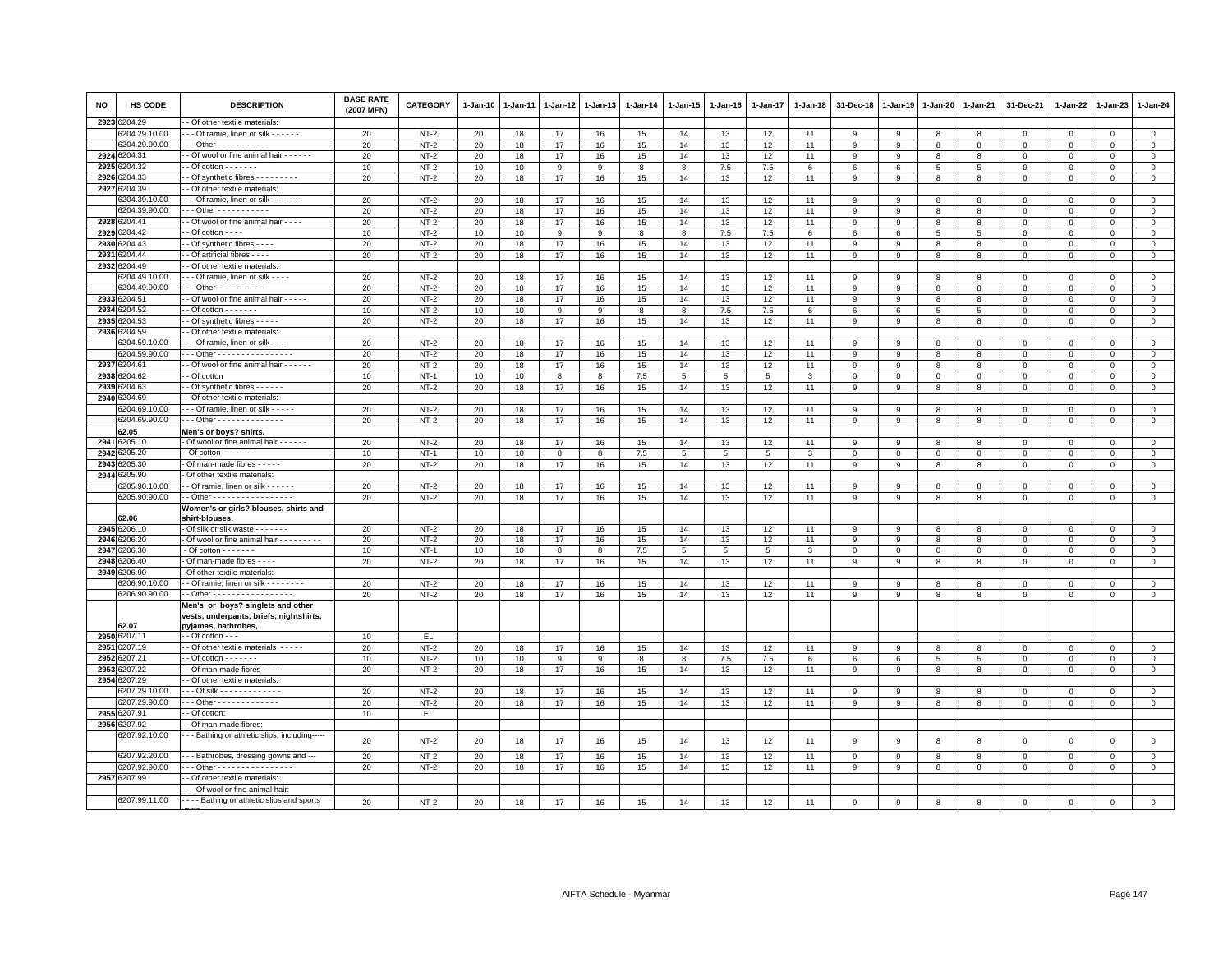| <b>NO</b> | <b>HS CODE</b>           | <b>DESCRIPTION</b>                                                  | <b>BASE RATE</b><br>(2007 MFN) | <b>CATEGORY</b>  | 1-Jan-10 | 1-Jan-11 | 1-Jan-12 | 1-Jan-13 | $1 - Jan-14$ | 1-Jan-15 | 1-Jan-16  | 1-Jan-17  | 1-Jan-18 | 31-Dec-18    | 1-Jan-19     | 1-Jan-20     | 1-Jan-21     | 31-Dec-21        | 1-Jan-22                | 1-Jan-23                | $1-Jan-24$             |
|-----------|--------------------------|---------------------------------------------------------------------|--------------------------------|------------------|----------|----------|----------|----------|--------------|----------|-----------|-----------|----------|--------------|--------------|--------------|--------------|------------------|-------------------------|-------------------------|------------------------|
|           | 3207.99.12.00            | - - - Bathrobes, dressing gowns and----                             | 20                             | NT-2             | 20       | 18       | 17       | 16       | 15           | 14       | 13        | 12        | 11       | 9            | 9            | 8            | 8            | $\mathbf 0$      | $\mathbf 0$             | $\mathbf 0$             | $\mathbf 0$            |
|           | 6207.99.19.00            | --- Other ----------------                                          | 20                             | $NT-2$           | 20       | 18       | 17       | 16       | 15           | 14       | 13        | 12        | 11       | 9            | 9            | 8            | 8            | $\mathsf 0$      | $\mathbf 0$             | $\mathsf 0$             | $\mathbf 0$            |
|           | 6207.99.91.00            | - - Other:<br>- - - Bathing or athletic slips and sports            |                                |                  |          |          |          |          |              |          |           |           |          |              |              |              |              |                  |                         |                         |                        |
|           | 6207.99.92.00            |                                                                     | 20                             | $NT-2$           | 20       | 18       | 17       | 16       | 15           | 14       | 13        | 12        | 11       | 9            | 9            | 8            | 8            | $\mathbf 0$      | $\mathbf 0$             | $\mathbf 0$             | $\mathbf{0}$           |
|           |                          | --- Bathrobes, dressing gowns and<br>similar --                     | 20                             | $NT-2$           | 20       | 18       | 17       | 16       | 15           | 14       | 13        | 12        | 11       | 9            | 9            | 8            | 8            | $\mathsf 0$      | $\mathbf 0$             | $\mathsf 0$             | $\mathsf 0$            |
|           | 6207.99.99.00            | --- Other --------------                                            | 20                             | $NT-2$           | 20       | 18       | 17       | 16       | 15           | 14       | 13        | 12        | 11       | $\mathbf{9}$ | 9            | 8            | 8            | $\mathsf 0$      | $\Omega$                | $\Omega$                | $\overline{0}$         |
|           |                          | Women's or girls' singlets and other                                |                                |                  |          |          |          |          |              |          |           |           |          |              |              |              |              |                  |                         |                         |                        |
|           | 52.08                    | vests, slips, petticoats, briefs, panties,<br>nightdresses          |                                |                  |          |          |          |          |              |          |           |           |          |              |              |              |              |                  |                         |                         |                        |
| 2958      | 6208.1                   | - Of man-made fibres - - - - -                                      | 20                             | $NT-2$           | 20       | 18       | 17       | 16       | 15           | 14       | 13        | 12        | 11       | 9            | 9            | 8            | 8            | $\mathbf 0$      | $\Omega$                | $\Omega$                | $\mathbf 0$            |
| 2959      | 3208.19                  | - Of other textile materials:                                       |                                |                  |          |          |          |          |              |          |           |           |          |              |              |              |              |                  |                         |                         |                        |
|           | 208.19.10.00             | - - Of silk - - - - - - - - - - - -                                 | 20                             | $NT-2$           | 20       | 18       | 17       | 16       | 15           | 14       | 13        | 12        | 11       | 9            | 9            | 8            | 8            | $\Omega$         | $\Omega$                | $\Omega$                | $\mathbf{0}$           |
| 2960      | 6208.19.90.00<br>3208.21 | $-$ - Other - - - - - - - - - - - -                                 | 20                             | $NT-2$           | 20       | 18       | 17       | 16       | 15           | 14       | 13        | 12        | 11       | 9            | 9            | 8            | 8            | $\mathbf 0$      | $\Omega$                | $\Omega$                | $\mathbf 0$            |
| 2961      | 208.22                   | $-$ Of cotton $    -$<br>- Of man-made fibres - - - - - - -         | 10<br>20                       | $NT-2$<br>$NT-2$ | 10<br>20 | 10<br>18 | 9<br>17  | 9<br>16  | 8<br>15      | 8<br>14  | 7.5<br>13 | 7.5<br>12 | 6<br>11  | 6<br>9       | 6<br>9       | 5<br>8       | 5<br>8       | 0<br>$\mathbf 0$ | $\Omega$<br>$\mathbf 0$ | $\Omega$<br>$\mathbf 0$ | $\mathbf 0$<br>$\circ$ |
| 2962      | 208.29                   | - Of other textile materials:                                       |                                |                  |          |          |          |          |              |          |           |           |          |              |              |              |              |                  |                         |                         |                        |
|           | 3208.29.10.00            | - - Of silk - - - - - - - - - - - -                                 | 20                             | $NT-2$           | 20       | 18       | 17       | 16       | 15           | 14       | 13        | 12        | 11       | $\mathsf{Q}$ | q            | $\mathbf{R}$ | $\mathbf{R}$ | $\mathbf 0$      | $\Omega$                | $\Omega$                | $\circ$                |
|           | 6208.29.90.00            | $-$ - Other - - - - - - - - - - - - -                               | 20                             | $NT-2$           | 20       | 18       | 17       | 16       | 15           | 14       | 13        | 12        | 11       | 9            | 9            | 8            | 8            | $\mathsf 0$      | $\mathbf 0$             | $\mathbf 0$             | $\mathbf 0$            |
|           | 2963 6208.91             | - Of cotton:                                                        |                                |                  |          |          |          |          |              |          |           |           |          |              |              |              |              |                  |                         |                         |                        |
|           | 6208.91.10.00            | - - Panties - - - - - - - - - - - - -                               | 10                             | $NT-2$           | 10       | 10       | 9        | 9        | 8            | 8        | 7.5       | 7.5       | 6        | 6            | 6            | 5            | 5            | $\mathbf 0$      | $\mathbf 0$             | $\mathbf 0$             | $\mathbf{0}$           |
|           | 6208.91.20.00            | - - Négligés, bathrobes, dressing gowns                             | 10                             | $NT-2$           | 10       | 10       | 9        | 9        | 8            | 8        | $7.5\,$   | 7.5       | 6        | 6            | 6            | 5            | 5            | $\mathsf 0$      | $\mathbf 0$             | $\mathbf 0$             | $\mathsf 0$            |
|           | 3208.91.90.00            | - - Other - - - - - - - - - - - - - -                               | 10                             | $NT-2$           | 10       | 10       | 9        | 9        | 8            | 8        | 7.5       | 7.5       | 6        | 6            | 6            | 5            | 5            | 0                | 0                       | $\mathbf 0$             | $\mathsf 0$            |
|           | 2964 6208.92             | - Of man-made fibres:                                               |                                |                  |          |          |          |          |              |          |           |           |          |              |              |              |              |                  |                         |                         |                        |
|           | 3208.92.10.00            | - - Panties, négligés, bathrobes, ----                              | 20                             | $NT-2$           | 20       | 18       | 17       | 16       | 15           | 14       | 13        | 12        | 11       | 9            | 9            | 8            | 8            | 0                | $\mathbf 0$             | $^{\circ}$              | $\mathsf 0$            |
|           | 3208.92.90.00            | - - Other - - - - - - - - - - - - -                                 | 20                             | $NT-2$           | 20       | 18       | 17       | 16       | 15           | 14       | 13        | 12        | 11       | 9            | 9            | 8            | 8            | $\mathsf 0$      | $\mathbf 0$             | $\mathbf 0$             | $\mathbf 0$            |
| 2965      | 6208.99                  | - Of other textile materials:                                       |                                |                  |          |          |          |          |              |          |           |           |          |              |              |              |              |                  |                         |                         |                        |
|           |                          | - Of wool or fine animal hair:                                      |                                |                  |          |          |          |          |              |          |           |           |          |              |              |              |              |                  |                         |                         |                        |
|           | 6208.99.11.00            | - - - Panties, négligés, bathrobes,                                 | 20                             | $NT-2$           | 20       | 18       | 17       | 16       | 15           | 14       | 13        | 12        | 11       | q            | q            | $\mathbf{R}$ | $\mathbf{R}$ | $\mathbf 0$      | $\Omega$                | $\Omega$                | $\circ$                |
|           | 6208.99.19.00            | . - - - Other - - - - - - - - .                                     | 20                             | $NT-2$           | 20       | 18       | 17       | 16       | 15           | 14       | 13        | 12        | 11       | 9            | -9           | 8            | 8            | $\mathsf 0$      | $\mathbf 0$             | $\mathbf 0$             | $\mathbf 0$            |
|           |                          | $- -$ Other:                                                        |                                |                  |          |          |          |          |              |          |           |           |          |              |              |              |              |                  |                         |                         |                        |
|           | 6208.99.91.00            | · · · · Panties, négligés, bathrobes, · · · · · ·                   | 20                             | $NT-2$           | 20       | 18       | 17       | 16       | 15           | 14       | 13        | 12        | 11       | 9            | 9            | 8            | 8            | $\mathbf 0$      | $\mathbf 0$             | $\mathbf 0$             | $\mathsf 0$            |
|           | 6208.99.99.00            | Other - - - - - - - - -                                             | 20                             | $NT-2$           | 20       | 18       | 17       | 16       | 15           | 14       | 13        | 12        | 11       | $\mathsf{Q}$ | $\mathsf{q}$ | $\mathbf{R}$ | 8            | $\mathbf 0$      | $\Omega$                | $\Omega$                | $\mathbf 0$            |
|           |                          | Babies' garments and clothing                                       |                                |                  |          |          |          |          |              |          |           |           |          |              |              |              |              |                  |                         |                         |                        |
| 2966      | 32.09<br>3209.10         | accessories.<br>Of wool or fine animal hair:                        |                                |                  |          |          |          |          |              |          |           |           |          |              |              |              |              |                  |                         |                         |                        |
|           | 3209.10.10.00            | - Suits, pants and similar articles - - -                           | 20                             | $NT-2$           | 20       | 18       | 17       | 16       | 15           | 14       | 13        | 12        | 11       | 9            | 9            | 8            | 8            | $\mathbf 0$      | $\mathbf 0$             | $\mathbf 0$             | $\mathbf 0$            |
|           | 6209.10.20.00            | - - T-shirts, shirts, pyjamas, napkins- - - - - -                   | 20                             | $NT-2$           | 20       | 18       | 17       | 16       | 15           | 14       | 13        | 12        | 11       | 9            | 9            | 8            | 8            | $\mathsf 0$      | $\mathbf 0$             | $\mathsf 0$             | $\mathsf 0$            |
|           |                          |                                                                     |                                |                  |          |          |          |          |              |          |           |           |          |              |              |              |              |                  |                         |                         |                        |
|           | 3209.10.30.00            | - Clothing accessories - - - - - - -                                | 20                             | $NT-2$           | 20       | 18       | 17       | 16       | 15           | 14       | 13        | 12        | 11       | 9            | 9            | 8            | 8            | 0                | $\Omega$                | $\Omega$                | $\mathbf 0$            |
|           | 3209.10.90.00            | - Other - - - - - - - - - - - -                                     | 20                             | $NT-2$           | 20       | 18       | 17       | 16       | 15           | 14       | 13        | 12        | 11       | 9            | 9            | 8            | 8            | $\mathbf 0$      | $\mathbf 0$             | $\mathsf 0$             | $\mathbf 0$            |
| 2967      | 3209.20<br>209.20.10.00  | Of cotton:<br>- Suits, pants and similar articles - - -             |                                | <b>ST</b>        |          |          |          |          |              |          |           | 9         |          |              |              |              |              |                  |                         |                         |                        |
|           | 6209.20.20.00            | - T-shirts, shirts, pyjamas, napkins - - - -                        | 10                             |                  | 10       | 10       | 10       | 10       | 10           | 10       | 9         |           | 9        | 8            | 8            | 7.5          | 7.5          | 5                | 5                       | 5                       | $5\phantom{.0}$        |
|           |                          |                                                                     | 10                             | <b>ST</b>        | 10       | 10       | 10       | 10       | 10           | 10       | 9         | 9         | 9        | 8            | 8            | 7.5          | 7.5          | 5                | 5                       | 5                       | $5\phantom{.0}$        |
|           | 6209.20.30.00            | - Clothing accessories - - - - - - - -                              | 10                             | <b>ST</b>        | 10       | $10$     | 10       | 10       | 10           | 10       | 9         | 9         | 9        | 8            | 8            | 7.5          | 7.5          | $\,$ 5 $\,$      | 5                       | 5                       | $\overline{5}$         |
| 2968      | 209.20.90.00<br>3209.30  | - Other - - - - - - - - - - -                                       | 10                             | <b>ST</b>        | 10       | 10       | 10       | 10       | 10           | 10       | 9         | 9         | 9        | 8            | 8            | 7.5          | 7.5          | $\overline{5}$   | 5                       | 5                       | $5\phantom{.0}$        |
|           | 3209.30.10.00            | Of synthetic fibres:<br>- Suits, pants and similar articles - - - - |                                |                  |          |          |          |          |              |          |           |           |          |              |              |              |              |                  |                         |                         |                        |
|           |                          |                                                                     | 20                             | $NT-2$           | 20       | 18       | 17       | 16       | 15           | 14       | 13        | 12        | 11       | 9            | 9            | 8            | 8            | $\mathsf 0$      | $\mathbf 0$             | $\mathsf 0$             | $\mathsf 0$            |
|           | 6209.30.20.00            | - T-shirts, shirts, pyjamas, napkins - - - -                        | 20                             | $NT-2$           | 20       | 18       | 17       | 16       | 15           | 14       | 13        | 12        | 11       | 9            | 9            | 8            | 8            | $\mathsf 0$      | $\mathsf 0$             | $\mathsf 0$             | $\mathsf 0$            |
|           | 6209.30.30.00            | - Clothing accessories - - - -                                      | 20                             | $NT-2$           | 20       | 18       | 17       | 16       | 15           | 14       | 13        | 12        | 11       | 9            | 9            | 8            | 8            | $\Omega$         | $\Omega$                | $\Omega$                | $\mathbf 0$            |
|           | 3209.30.90.00            | $-$ Other $       -$                                                | 20                             | $NT-2$           | 20       | 18       | 17       | 16       | 15           | 14       | 13        | 12        | 11       | 9            | 9            | 8            | 8            | $\mathsf 0$      | $\mathbf 0$             | $\mathsf 0$             | $\overline{0}$         |
| 2969      | 3209.90                  | Of other textile materials:                                         |                                |                  |          |          |          |          |              |          |           |           |          |              |              |              |              |                  |                         |                         |                        |
|           | 3209.90.10.00            | - Suits, pants and similar articles - - - - -                       | 20                             | $NT-2$           | 20       | 18       | 17       | 16       | 15           | 14       | 13        | 12        | 11       | 9            | 9            | 8            | 8            | $\mathsf 0$      | $\mathbf 0$             | $\mathsf 0$             | $\mathsf 0$            |
|           | 6209.90.20.00            | - T-shirts, shirts, pyjamas, napkins - - - -                        | 20                             | $NT-2$           | 20       | 18       | 17       | 16       | 15           | 14       | 13        | 12        | 11       | 9            | 9            | 8            | 8            | $\mathsf 0$      | $\mathbf 0$             | $\mathsf 0$             | $\mathsf 0$            |
|           | 6209.90.30.00            | - Clothing accessories - - - - - -                                  | 20                             | $NT-2$           | 20       | 18       | 17       | 16       | 15           | 14       | 13        | 12        | 11       | 9            | 9            | 8            | 8            | $\mathbf 0$      | $\mathbf 0$             | $\mathbf 0$             | $\mathbf 0$            |
|           | 6209.90.90.00            | $-$ Other $        -$                                               | 20                             | $NT-2$           | 20       | 18       | 17       | 16       | 15           | 14       | 13        | 12        | 11       | 9            | 9            | 8            | 8            | $\Omega$         | $\mathbf 0$             | $\mathbf 0$             | $\mathbf{0}$           |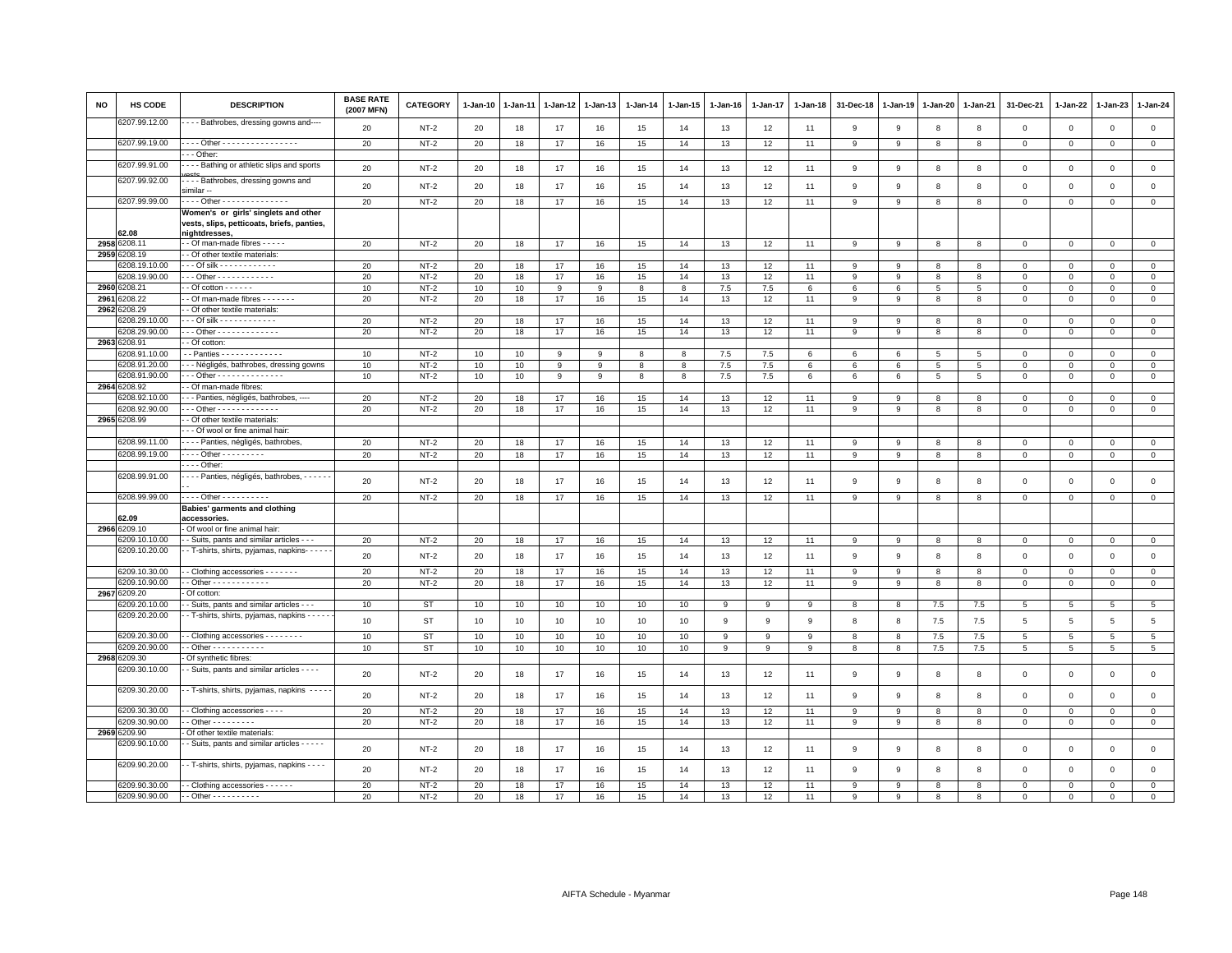| <b>NO</b> | HS CODE                       | <b>DESCRIPTION</b>                                                                 | <b>BASE RATE</b><br>(2007 MFN) | CATEGORY         | $1 - Jan-10$   | $1-Jan-11$     | $1-Jan-12$     | 1-Jan-13       | $1-Jan-14$      | 1-Jan-15       | $1 - Jan-16$   | 1-Jan-17                 | 1-Jan-18        | 31-Dec-18      | 1-Jan-19       | 1-Jan-20     | 1-Jan-21                | 31-Dec-21                   | 1-Jan-22                | $1-Jan-23$                   | 1-Jan-24               |
|-----------|-------------------------------|------------------------------------------------------------------------------------|--------------------------------|------------------|----------------|----------------|----------------|----------------|-----------------|----------------|----------------|--------------------------|-----------------|----------------|----------------|--------------|-------------------------|-----------------------------|-------------------------|------------------------------|------------------------|
|           |                               | Garments, made up of fabrics of<br>heading 56.02, 56.03, 59.03, 59.06 or           |                                |                  |                |                |                |                |                 |                |                |                          |                 |                |                |              |                         |                             |                         |                              |                        |
|           | 62.10<br>2970 6210.10         | 59.07.<br>Of fabrics of heading 56.02 or 56.03:                                    |                                |                  |                |                |                |                |                 |                |                |                          |                 |                |                |              |                         |                             |                         |                              |                        |
|           |                               | - Men's or boys' garments:                                                         |                                |                  |                |                |                |                |                 |                |                |                          |                 |                |                |              |                         |                             |                         |                              |                        |
|           | 6210.10.11.00                 | --- For protection in industry -------                                             | 7.5                            | $NT-2$           | 7.5            | 7.5            | 7.5            | 6              | 6               | 6              | 5              | 5                        | $5\overline{5}$ | $\overline{4}$ | $\overline{4}$ | $\mathbf{3}$ | $\overline{2}$          | $\mathbf 0$                 | $\Omega$                | $\circ$                      | $\overline{0}$         |
|           | 6210.10.19.00                 | - - - Other - - - - - - - -                                                        | 20                             | $NT-2$           | 20             | 18             | 17             | 16             | 15              | 14             | 13             | 12                       | 11              | 9              | 9              | 8            | 8                       | $\mathbf 0$                 | $\mathbf 0$             | $\mathbf 0$                  | $\mathsf 0$            |
|           |                               | - For women's or girls' garments:                                                  |                                |                  |                |                |                |                |                 |                |                |                          |                 |                |                |              |                         |                             |                         |                              |                        |
|           | 6210.10.91.00                 | --- For protection in industry - - - - - -                                         | 7.5                            | $NT-2$           | 7.5            | 7.5            | 7.5            | 6              | 6               | 6              | 5              | 5                        | 5               | $\overline{4}$ | $\overline{4}$ | 3            | $\overline{2}$          | $\mathbf 0$                 | $\Omega$                | $\mathbf{0}$                 | $\circ$                |
|           | 6210.10.99.00                 | $- -$ Other - - - - - - - -                                                        | 20                             | $NT-2$           | 20             | 18             | 17             | 16             | 15              | 14             | 13             | 12                       | 11              | $\overline{9}$ | 9              | 8            | 8                       | $\mathbf 0$                 | $\mathbf 0$             | $\mathbf 0$                  | $\overline{0}$         |
|           | 2971 6210.20                  | Other garments, of the type described----                                          |                                |                  |                |                |                |                |                 |                |                |                          |                 |                |                |              |                         |                             |                         |                              |                        |
|           |                               | - For protection in industry:                                                      |                                |                  |                |                |                |                |                 |                |                |                          |                 |                |                |              |                         |                             |                         |                              |                        |
|           | 6210.20.11.00                 | $\cdots$ Flame-proof - - - - - -                                                   | 7.5                            | $NT-2$           | 7.5            | 7.5            | 7.5            | 6              | 6               | 6              | 5              | 5                        | 5               | $\overline{4}$ | $\overline{a}$ | 3            | $\overline{2}$          | $\mathbf 0$                 | $\mathbf{0}$            | $\mathbf{0}$                 | $\mathbf{0}$           |
|           | 6210.20.19.00                 | $\cdot$ - Other - - - - - - - -                                                    | 7.5                            | $NT-2$           | 7.5            | 7.5            | 7.5            | 6              | $6\phantom{.0}$ | 6              | 5              | 5                        | 5               | $\overline{4}$ | $\overline{4}$ | $\mathbf{3}$ | $\overline{2}$          | $\mathsf 0$                 | $\mathbf 0$             | $\mathbf 0$                  | $\mathsf 0$            |
|           | 6210.20.91.00                 | - Other:<br>$\cdot$ - Flame-proof - - - - - - - - - - -                            | 20                             | $NT-2$           | 20             | 18             | 17             | 16             | 15              | 14             | 13             | 12                       | 11              | 9              | -9             | 8            | 8                       | 0                           | $\Omega$                | $\Omega$                     | $\mathbf 0$            |
|           | 6210.20.99.00                 | Other - - - - - - - - - - - - -                                                    | 20                             | $NT-2$           | 20             | 18             | 17             | 16             | 15              | 14             | 13             | 12                       | 11              | 9              | 9              | 8            | 8                       | $\mathbf{0}$                | $\Omega$                | $\mathbf{0}$                 | $\mathbf{0}$           |
|           | 2972 6210.30                  | - Other garments, of the type described --                                         |                                |                  |                |                |                |                |                 |                |                |                          |                 |                |                |              |                         |                             |                         |                              |                        |
|           |                               |                                                                                    |                                |                  |                |                |                |                |                 |                |                |                          |                 |                |                |              |                         |                             |                         |                              |                        |
|           |                               | - For protection in industry:                                                      |                                |                  |                |                |                |                |                 |                |                |                          |                 |                |                |              |                         |                             |                         |                              |                        |
|           | 6210.30.11.00                 | $\cdots$ Flame-proof - - - - - - -                                                 | 7.5                            | $NT-2$           | 7.5            | 7.5            | 7.5            | 6              | 6               | 6              | 5              | 5                        | 5               | $\overline{4}$ | $\overline{4}$ | 3            | $\overline{2}$          | $\mathbf 0$                 | $\mathbf 0$             | $\mathbf 0$                  | $\mathbf 0$            |
|           | 6210.30.19.00                 | Other - - - - - - - - - - - - - -                                                  | 7.5                            | $NT-2$           | 7.5            | 7.5            | 7.5            | 6              | 6               | 6              | 5              | $5\overline{5}$          | 5               | $\overline{4}$ | $\overline{4}$ | 3            | $\overline{2}$          | $\mathbf{0}$                | $\Omega$                | $\mathbf{0}$                 | $\mathbf 0$            |
|           |                               | - Other:                                                                           |                                |                  |                |                |                |                |                 |                |                |                          |                 |                |                |              |                         |                             |                         |                              |                        |
|           | 6210.30.91.00                 | $-$ - Flame-proof - - - - - - - -                                                  | 20                             | $NT-2$           | 20             | 18             | 17             | 16             | 15              | 14             | 13             | 12                       | 11              | 9              | -9             | 8            | 8                       | $\mathbf 0$                 | $\mathbf 0$             | $\Omega$                     | $\mathsf 0$            |
|           | 6210.30.99.00                 | $-$ - Other - - - - - - - - -                                                      | 20                             | $NT-2$           | 20             | 18             | 17             | 16             | 15              | 14             | 13             | 12                       | 11              | 9              | 9              | 8            | 8                       | $\mathbf 0$                 | $\Omega$                | $\mathbf{0}$                 | $\mathbf 0$            |
| 2973      | 6210.40                       | Other men's or boys' garments:                                                     |                                |                  |                |                |                |                |                 |                |                |                          |                 |                |                |              |                         |                             |                         |                              |                        |
|           | 210.40.10.00                  | - Flame-proof - - - - -                                                            | 20                             | $NT-2$           | 20             | 18             | 17             | 16             | 15              | 14             | 13             | 12                       | 11              | 9              | -9             | 8            | 8                       | 0                           | $\circ$                 | $\mathbf 0$                  | $\mathsf 0$            |
|           | 6210.40.90.00                 | $-$ Other - - - - - - - -                                                          | 20                             | $NT-2$           | 20             | 18             | 17             | 16             | 15              | 14             | 13             | 12                       | 11              | $\overline{9}$ | 9              | 8            | $\overline{\mathbf{8}}$ | $\mathsf{O}\xspace$         | $\circ$                 | $\mathbf 0$                  | $\overline{0}$         |
|           | 2974 6210.50<br>6210.50.10.00 | Other women's or girls' garments:<br>- Flame-proof - - - - - - - - - - - - - - - - |                                |                  |                |                | 17             |                |                 |                |                |                          |                 |                |                |              |                         |                             |                         |                              | $\circ$                |
|           | 6210.50.90.00                 | $-$ Other - - - - - - - - - - - - -                                                | 20<br>20                       | $NT-2$<br>$NT-2$ | 20<br>20       | 18<br>18       | 17             | 16<br>16       | 15<br>15        | 14<br>14       | 13<br>13       | 12<br>12                 | 11<br>11        | 9<br>9         | 9              | 8            | 8<br>8                  | $\mathbf{0}$<br>$\mathsf 0$ | $\mathbf{0}$<br>0       | $\mathbf{0}$                 | $\mathbf 0$            |
|           |                               | Track suits, ski suits and swimwear;                                               |                                |                  |                |                |                |                |                 |                |                |                          |                 |                | 9              | 8            |                         |                             |                         | $\mathbf 0$                  |                        |
|           | 62.11                         | other garments.                                                                    |                                |                  |                |                |                |                |                 |                |                |                          |                 |                |                |              |                         |                             |                         |                              |                        |
|           | 2975 6211.11                  | - - Men's or boys' - - - - -                                                       | $\mathcal{P}$                  | $NT-1$           | $\overline{2}$ | $\mathcal{P}$  | $\mathcal{P}$  | $\mathcal{P}$  | $\mathcal{P}$   | $\mathcal{P}$  | $\mathcal{P}$  | $\mathcal{P}$            |                 | $\Omega$       | $\Omega$       | $\Omega$     | $\Omega$                | $\Omega$                    | $\Omega$                | $\Omega$                     | $\mathbf 0$            |
| 2976      | 6211.12                       | - - Women's or girls' - - - - - - -                                                | $\overline{2}$                 | $NT-1$           | $\overline{2}$ | $\overline{2}$ | $\overline{2}$ | $\overline{2}$ | $\overline{2}$  | $\overline{2}$ | $\overline{2}$ | $\overline{2}$           |                 | $\mathbf 0$    | $\mathbf 0$    | $\mathbf 0$  | $\mathbf 0$             | $\mathbf 0$                 | $\mathbf 0$             | $\mathbf 0$                  | $\mathsf 0$            |
| 2977      | 6211.20                       | · Ski suits:                                                                       |                                |                  |                |                |                |                |                 |                |                |                          |                 |                |                |              |                         |                             |                         |                              |                        |
|           |                               | - For men or boys:                                                                 |                                |                  |                |                |                |                |                 |                |                |                          |                 |                |                |              |                         |                             |                         |                              |                        |
|           | 6211.20.11.00                 | - - - Of wool or fine animal hair - - - - -                                        | $\overline{2}$                 | $NT-1$           | 2              | $\overline{2}$ | 2              | 2              | 2               | 2              | 2              | $\overline{\phantom{0}}$ |                 | $\Omega$       | $\mathbf{0}$   | $\mathbf{0}$ | $\mathbf{0}$            | $\mathbf{0}$                | $\Omega$                | $\mathbf{0}$                 | $\circ$                |
|           | 6211.20.19.00                 | - - - Other - - - - - - - - -                                                      | $\overline{2}$                 | $NT-1$           | $\overline{2}$ | $\overline{2}$ | $\overline{2}$ | $\overline{2}$ | $\overline{2}$  | $\overline{2}$ | $\overline{2}$ | $\overline{2}$           |                 | $\mathbf 0$    | $\mathbf 0$    | $\mathbf 0$  | $\mathbf 0$             | $\mathbf 0$                 | $\mathbf 0$             | $\mathbf 0$                  | $\mathsf 0$            |
|           |                               | - For women or girls:                                                              |                                |                  |                |                |                |                |                 |                |                |                          |                 |                |                |              |                         |                             |                         |                              |                        |
|           | 6211.20.21.00                 | - - Of wool or fine animal hair - - -                                              | $\overline{2}$                 | $NT-1$           | $\overline{2}$ | $\overline{2}$ | $\overline{2}$ | $\overline{2}$ | $\overline{2}$  | $\overline{2}$ | $\overline{2}$ | $\overline{2}$           |                 | $^{\circ}$     | $\circ$        | 0            | $\mathbf 0$             | $\mathsf 0$                 | $\mathbf 0$             | $\mathbf{0}$                 | $\mathbf 0$            |
|           | 6211.20.29.00                 | $-$ - Other - - - - - - - -                                                        | $\overline{2}$                 | $NT-1$           | $\overline{2}$ | $\overline{2}$ | $\overline{2}$ | $\overline{2}$ | 2               | $\overline{2}$ | $\overline{2}$ | $\overline{2}$           |                 | $\mathbf 0$    | $\mathbf 0$    | $\mathbf 0$  | $\mathbf 0$             | $\mathbf{0}$                | $\mathbf 0$             | $\mathbf{0}$                 | $\mathsf 0$            |
| 2979      | 2978 6211.31<br>211.32        | - Of wool or fine animal hair - - - - - - -                                        | 20<br>10                       | $NT-2$<br>$NT-2$ | 20<br>10       | 18<br>10       | 17<br>9        | 16<br>9        | 15<br>8         | 14<br>8        | 13<br>7.5      | 12<br>7.5                | 11<br>6         | 9<br>6         | 9<br>6         | 8<br>5       | 8<br>5                  | $\mathbf{0}$<br>$\mathbf 0$ | $\Omega$<br>$\mathbf 0$ | $\mathbf{0}$<br>$\mathbf{0}$ | $\mathbf 0$<br>$\circ$ |
|           | 2980 6211.33                  | - Of man-made fibres:                                                              |                                |                  |                |                |                |                |                 |                |                |                          |                 |                |                |              |                         |                             |                         |                              |                        |
|           | 6211.33.10.00                 | $\cdots$ Flame-proof - - - - - -                                                   | 20                             | $NT-2$           | 20             | 18             | 17             | 16             | 15              | 14             | 13             | 12                       | 11              | 9              | 9              | 8            | 8                       | $\mathbf{0}$                | $\mathbf 0$             | $\circ$                      | $\mathsf 0$            |
|           | 6211.33.20.00                 | Flyers coveralls                                                                   | 20                             | $NT-2$           | 20             | 18             | 17             | 16             | 15              | 14             | 13             | 12                       | 11              | 9              | 9              | 8            | 8                       | $\mathsf 0$                 | $\Omega$                | $\mathbf 0$                  | $\mathbf 0$            |
|           | 6211.33.90.00                 | $-$ - Other - - - - - - - -                                                        | 20                             | $NT-2$           | 20             | 18             | 17             | 16             | 15              | 14             | 13             | 12                       | 11              | 9              | 9              | 8            | 8                       | $\mathbf 0$                 | $\mathbf 0$             | $\circ$                      | $\circ$                |
| 2981      | 6211.39                       | - Of other textile materials:                                                      |                                |                  |                |                |                |                |                 |                |                |                          |                 |                |                |              |                         |                             |                         |                              |                        |
|           | 6211.39.10.00                 | - - Flame-proof - - - -                                                            | 20                             | $NT-2$           | 20             | 18             | 17             | 16             | 15              | 14             | 13             | 12                       | 11              | 9              | 9              | 8            | 8                       | $\mathsf 0$                 | $\Omega$                | $\Omega$                     | $\mathsf 0$            |
|           | 3211.39.90.00                 | . - - Other - - - - - - - -                                                        | 20                             | $NT-2$           | 20             | 18             | 17             | 16             | 15              | 14             | 13             | 12                       | 11              | 9              | 9              | 8            | 8                       | $\mathsf 0$                 | $\mathbf 0$             | $\mathbf 0$                  | $\mathsf 0$            |
| 2982      | 6211.41                       | - Of wool or fine animal hair - - - - - -                                          | 20                             | $NT-2$           | 20             | 18             | 17             | 16             | 15              | 14             | 13             | 12                       | 11              | 9              | 9              | 8            | 8                       | $\mathsf 0$                 | $\mathsf 0$             | $\mathbf 0$                  | $\mathbf{0}$           |
|           | 2983 6211.42                  | - Of cotton:                                                                       |                                |                  |                |                |                |                |                 |                |                |                          |                 |                |                |              |                         |                             |                         |                              |                        |
|           | 6211.42.10.00                 | - - Prayer cloaks - - - - - - -                                                    | 10                             | $NT-2$           | 10             | 10             | -9             | 9              | 8               | 8              | 7.5            | 7.5                      | 6               | 6              | 6              | 5            | $\overline{5}$          | $\mathbf 0$                 | $\Omega$                | $\mathbf{0}$                 | $\overline{0}$         |
|           | 6211.42.90.00                 | $\cdots$ Other $\cdots$                                                            | 10                             | $NT-2$           | 10             | 10             | 9              | 9              | 8               | 8              | 7.5            | 7.5                      | 6               | 6              | 6              | 5            | 5                       | $\mathsf 0$                 | $\mathbf 0$             | $\mathbf 0$                  | $\mathsf 0$            |
| 2984      | 6211.43                       | - Of man-made fibres:                                                              |                                |                  |                |                |                |                |                 |                |                |                          |                 |                |                |              |                         |                             |                         |                              |                        |
|           | 6211.43.10.00                 | $-$ - Surgical gowns $-$ - $-$ - $-$                                               | 20                             | $NT-2$           | 20             | 18             | 17             | 16             | 15              | 14             | 13             | 12                       | 11              | 9              | -9             | 8            | 8                       | $\mathbf 0$                 | $\mathbf{0}$            | $\mathbf{0}$                 | $\circ$                |
|           | 6211.43.20.00                 | - - - Prayer cloaks - - - - - -                                                    | 20                             | $NT-2$           | 20             | 18             | 17             | 16             | 15              | 14             | 13             | 12                       | 11              | 9              | 9              | 8            | 8                       | $\mathsf 0$                 | $\mathbf 0$             | $\mathbf 0$                  | $\mathbf 0$            |
|           | 6211.43.30.00                 | --- Flyers coveralls -------<br>$\cdots$ Other - - - - - - - - -                   | 20                             | $NT-2$           | 20             | 18             | 17             | 16             | 15              | 14             | 13             | 12                       | 11              | 9              | 9              | 8            | 8                       | $\mathbf{0}$                | $\mathbf 0$             | $\mathbf{0}$                 | $\circ$                |
|           | 6211.43.90.00<br>2985 6211.49 | - Of other textile materials:                                                      | 20                             | $NT-2$           | 20             | 18             | 17             | 16             | 15              | 14             | 13             | 12                       | 11              | 9              | 9              | 8            | 8                       | $\mathbf 0$                 | $\mathbf 0$             | $\mathbf 0$                  | $\circ$                |
|           | 6211.49.10.00                 | --- Prayer cloaks ------                                                           | 20                             | $NT-2$           | 20             | 18             | 17             | 16             | 15              | 14             | 13             | 12                       | 11              | 9              | 9              | 8            | 8                       | $\mathsf 0$                 | $\mathbf 0$             | $\mathbf 0$                  | $\mathsf 0$            |
|           | 6211.49.90.00                 | $- -$ - Other - - - - - - -                                                        | 20                             | $NT-2$           | 20             | 18             | 17             | 16             | 15              | 14             | 13             | 12                       | 11              | 9              | 9              | 8            | 8                       | $\Omega$                    | $\mathbf 0$             | $\mathbf{0}$                 | $\mathbf 0$            |
|           |                               |                                                                                    |                                |                  |                |                |                |                |                 |                |                |                          |                 |                |                |              |                         |                             |                         |                              |                        |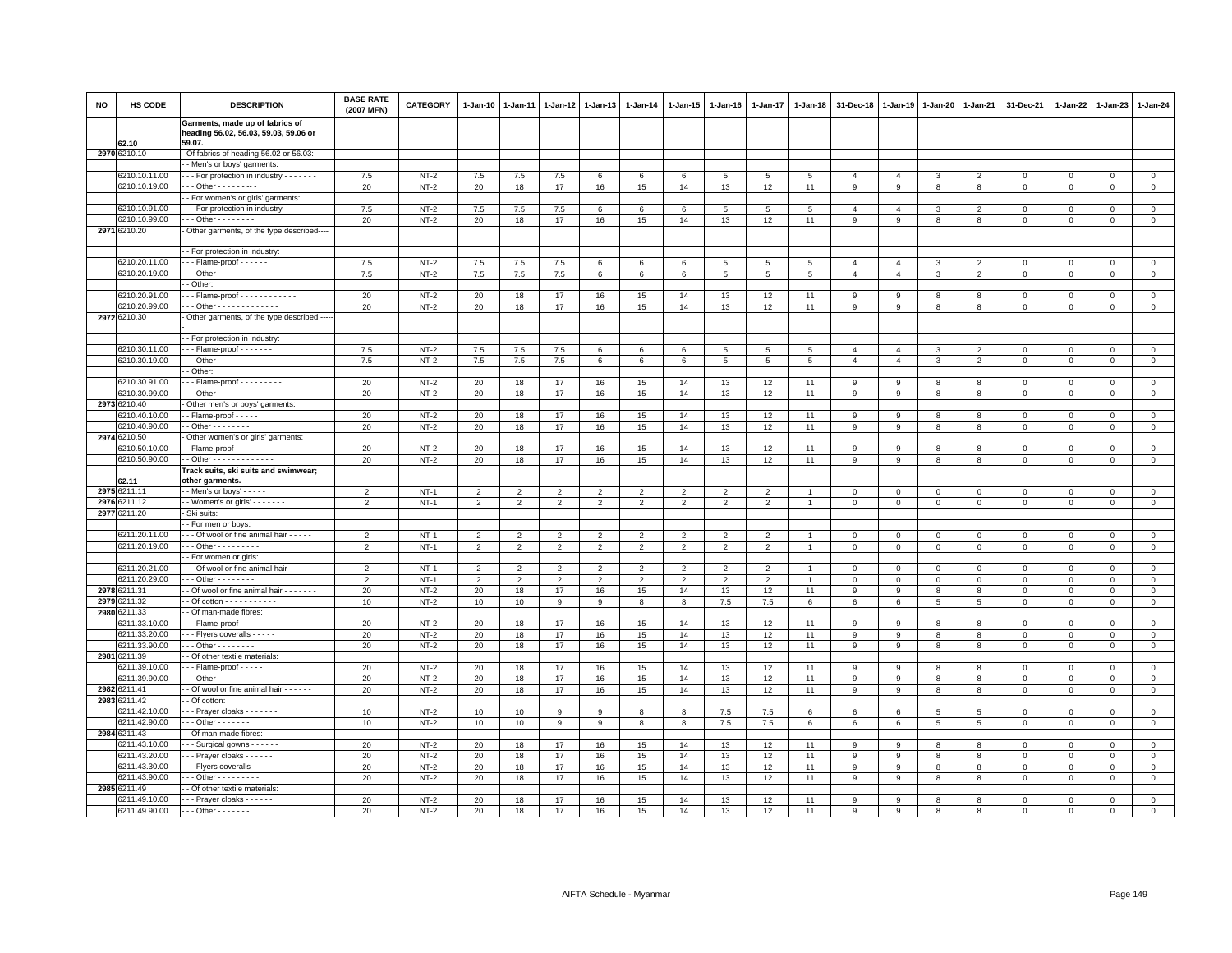| <b>NO</b> | HS CODE                       | <b>DESCRIPTION</b>                                                                  | <b>BASE RATE</b><br>(2007 MFN) | CATEGORY | 1-Jan-10 | $1 - Jan-11$            | $1 - Jan-12$ | 1-Jan-13     | 1-Jan-14 | 1-Jan-15        | 1-Jan-16        | 1-Jan-17        | 1-Jan-18       | 31-Dec-18   | 1-Jan-19     | 1-Jan-20     | 1-Jan-21        | 31-Dec-21                           | 1-Jan-22                   | 1-Jan-23                      | 1-Jan-24       |
|-----------|-------------------------------|-------------------------------------------------------------------------------------|--------------------------------|----------|----------|-------------------------|--------------|--------------|----------|-----------------|-----------------|-----------------|----------------|-------------|--------------|--------------|-----------------|-------------------------------------|----------------------------|-------------------------------|----------------|
|           |                               | Brassiéres, girdles, corsets, braces,<br>suspenders, garters and similar articles   |                                |          |          |                         |              |              |          |                 |                 |                 |                |             |              |              |                 |                                     |                            |                               |                |
|           | 62.12                         | and parts                                                                           |                                |          |          |                         |              |              |          |                 |                 |                 |                |             |              |              |                 |                                     |                            |                               |                |
|           | 2986 6212.10<br>6212.10.10.00 | - Brassiéres:                                                                       |                                | $NT-2$   |          |                         |              |              |          |                 | 7.5             | 7.5             |                |             |              |              | $5\phantom{.0}$ |                                     |                            |                               | $\circ$        |
|           | 6212.10.90.00                 | $\cdot$ - Of cotton - - - - - - - - - -<br>- Of other textile materials - - - - - - | 10<br>20                       | $NT-2$   | 10<br>20 | 10<br>18                | 9<br>17      | 9<br>16      | 8<br>15  | 8<br>14         | 13              | 12              | 6<br>11        | 6<br>9      | 6<br>9       | 5<br>8       | 8               | $\mathbf{0}$<br>$\mathsf{O}\xspace$ | $\mathbf 0$<br>$\mathbf 0$ | $\overline{0}$<br>$\mathbf 0$ | $\mathbf 0$    |
| 2987      | 6212.20                       | Girdles and panty-girdles                                                           |                                |          |          |                         |              |              |          |                 |                 |                 |                |             |              |              |                 |                                     |                            |                               |                |
|           | 3212.20.10.00                 |                                                                                     | 10                             | $NT-2$   | 10       | 10                      | $\mathsf{Q}$ | 9            | 8        | 8               | $7.5\,$         | 7.5             | 6              | 6           | 6            | 5            | 5               | $\Omega$                            | $\Omega$                   | $\Omega$                      | $\Omega$       |
|           | 6212.20.90.00                 | - Of other textile materials - - - - - -                                            | 20                             | $NT-2$   | 20       | 18                      | 17           | 16           | 15       | 14              | 13              | 12              | 11             | 9           | 9            | 8            | 8               | $\mathbf 0$                         | $\mathbf 0$                | $\mathbf{0}$                  | $\circ$        |
|           | 2988 6212.30                  | Corselettes:                                                                        |                                |          |          |                         |              |              |          |                 |                 |                 |                |             |              |              |                 |                                     |                            |                               |                |
|           | 6212.30.10.00                 | $-$ Of cotton $        -$                                                           | 10                             | $NT-2$   | 10       | 10                      | 9            | 9            | 8        | 8               | 7.5             | 7.5             | 6              | 6           | 6            | 5            | 5               | $\mathbf 0$                         | $\mathbf{0}$               | $\mathbf{0}$                  | $\mathbf{0}$   |
|           | 6212.30.90.00                 | - Of other textile materials - - - - - - -                                          | 20                             | $NT-2$   | 20       | 18                      | 17           | 16           | 15       | 14              | 13              | 12              | 11             | 9           | 9            | 8            | 8               | $\mathbf 0$                         | $\Omega$                   | $\mathbf{0}$                  | $\mathbf 0$    |
|           | 2989 6212.90                  | Other:                                                                              |                                |          |          |                         |              |              |          |                 |                 |                 |                |             |              |              |                 |                                     |                            |                               |                |
|           | 6212.90.10.00                 |                                                                                     | 10                             | $NT-2$   | 10       | 10                      | 9            | 9            | 8        | 8               | 7.5             | 7.5             | 6              | 6           | 6            | 5            | 5               | $\mathbf 0$                         | $\mathbf{0}$               | $\mathbf{0}$                  | $\circ$        |
|           | 6212.90.90.00                 | - Of other textile materials - - - - - - -                                          | 20                             | $NT-2$   | 20       | 18                      | 17           | 16           | 15       | 14              | 13              | 12              | 11             | 9           | 9            | 8            | 8               | $\mathbf 0$                         | $\mathbf 0$                | $\mathbf 0$                   | $\mathbf 0$    |
|           | 62.13                         | Handkerchiefs.                                                                      |                                |          |          |                         |              |              |          |                 |                 |                 |                |             |              |              |                 |                                     |                            |                               |                |
| 2990      | 6213.10                       | Of silk or silk waste - - - - -                                                     | 20                             | $NT-2$   | 20       | 18                      | 17           | 16           | 15       | 14              | 13              | 12              | 11             | 9           | -9           | 8            | 8               | $\mathbf 0$                         | $\Omega$                   | $\Omega$                      | $\mathbf 0$    |
| 2991      | 213.20                        | - Of cotton - - - - - - - - -                                                       | 10                             | $NT-2$   | 10       | 10                      | 9            | 9            | 8        | 8               | 7.5             | 7.5             | 6              | 6           | 6            | 5            | 5               | $\mathbf 0$                         | $\Omega$                   | $\Omega$                      | $\circ$        |
|           | 2992 6213.90                  | Of other textile materials - - - - - - - - -                                        | 20                             | $NT-2$   | 20       | 18                      | 17           | 16           | 15       | 14              | 13              | 12              | 11             | 9           | 9            | 8            | 8               | $\mathsf 0$                         | $\mathbf 0$                | $\mathbf 0$                   | $\mathbf 0$    |
|           |                               | Shawls, scarves, mufflers, mantillas,                                               |                                |          |          |                         |              |              |          |                 |                 |                 |                |             |              |              |                 |                                     |                            |                               |                |
|           | 62.14                         | veils and the like.                                                                 |                                |          |          |                         |              |              |          |                 |                 |                 |                |             |              |              |                 |                                     |                            |                               |                |
| 2993      | 6214.10                       | - Of silk or silk waste- - - - - - -                                                | 20                             | $NT-2$   | 20       | 18                      | 17           | 16           | 15       | 14              | 13              | 12              | 11             | 9           | $\mathbf{q}$ | 8            | 8               | $\Omega$                            | $\Omega$                   | $\Omega$                      | $\circ$        |
| 2994      | 214.20                        | Of wool or fine animal hair - - - - - - -                                           | 15                             | $NT-2$   | 15       | 14                      | 13           | 13           | 12       | 12              | 11              | 11              | 10             | 8           | 8            | 8            | 7.5             | $\mathsf 0$                         | $\mathbf 0$                | $\mathbf 0$                   | $\mathbf 0$    |
| 2995      | 214.30                        | - Of synthetic fibres - - - - - - -                                                 | 20                             | $NT-2$   | 20       | 18                      | 17           | 16           | 15       | 14              | 13              | 12              | 11             | 9           | -9           | -8           | 8               | $\mathbf 0$                         | 0                          | $\Omega$                      | $\mathbf 0$    |
| 2996      | 3214.40                       | - Of artificial fibres - - - - - -                                                  | 20                             | $NT-2$   | 20       | 18                      | 17           | 16           | 15       | 14              | 13              | 12              | 11             | 9           | 9            | 8            | 8               | $\mathsf 0$                         | $\mathbf 0$                | $\mathsf 0$                   | $\mathsf 0$    |
| 2997      | 6214.90                       | - Of other textile materials - - - - - -                                            | 10                             | $NT-2$   | 10       | 10                      | 9            | 9            | 8        | 8               | 7.5             | 7.5             | 6              | 6           | 6            | 5            | 5               | $\mathbf 0$                         | $\mathbf 0$                | $\mathbf 0$                   | $\mathsf 0$    |
|           | 62.15                         | Ties, bow ties and cravats.                                                         |                                |          |          |                         |              |              |          |                 |                 |                 |                |             |              |              |                 |                                     |                            |                               |                |
|           | 2998 6215.10                  | - Of silk or silk waste - - - - - -                                                 | 20                             | $NT-2$   | 20       | 18                      | 17           | 16           | 15       | 14              | 13              | 12              | 11             | 9           | -9           | 8            | 8               | $\mathsf 0$                         | $\Omega$                   | $\mathbf 0$                   | $\mathbf 0$    |
| 2999      | 6215.20                       | Of man-made fibres - - - - -                                                        | 20                             | $NT-2$   | 20       | 18                      | 17           | 16           | 15       | 14              | 13              | 12              | 11             | 9           | 9            | 8            | 8               | $\mathsf 0$                         | $\mathbf 0$                | $\Omega$                      | $\overline{0}$ |
| 3000      | 3215.90                       | Of other textile materials:                                                         |                                |          |          |                         |              |              |          |                 |                 |                 |                |             |              |              |                 |                                     |                            |                               |                |
|           | 6215.90.10.00                 | - Of wool or fine animal hair - - - - -                                             | 15                             | $NT-2$   | 15       | 14                      | 13           | 13           | 12       | 12              | 11              | 11              | 10             | 8           | 8            | 8            | 7.5             | $\mathbf 0$                         | $\Omega$                   | $\mathbf 0$                   | $\mathbf 0$    |
|           | 6215.90.90.00                 | - Other - - - - - - - - - - - - -                                                   | 15                             | $NT-2$   | 15       | 14                      | 13           | 13           | 12       | 12              | 11              | 11              | 10             | 8           | 8            | 8            | 7.5             | $\mathbf 0$                         | $\mathbf 0$                | $\circ$                       | $\circ$        |
|           | 62.16                         | Gloves, mittens and mitts.                                                          |                                |          |          |                         |              |              |          |                 |                 |                 |                |             |              |              |                 |                                     |                            |                               |                |
| 3001      | 6216.00                       | Gloves, mittens and mitts.                                                          |                                |          |          |                         |              |              |          |                 |                 |                 |                |             |              |              |                 |                                     |                            |                               |                |
|           | 6216.00.10.00                 | Protective work gloves, mittens and mitts                                           | 7.5                            | EL.      |          |                         |              |              |          |                 |                 |                 |                |             |              |              |                 |                                     |                            |                               |                |
|           |                               | Other:                                                                              |                                |          |          |                         |              |              |          |                 |                 |                 |                |             |              |              |                 |                                     |                            |                               |                |
|           | 6216.00.91.00                 | - Of wool or fine animal hair - - - - - - -                                         | 20                             | EL.      |          |                         |              |              |          |                 |                 |                 |                |             |              |              |                 |                                     |                            |                               |                |
|           | 6216.00.92.00                 | - Of cotton, other than those of -----                                              | 10                             | EL       |          |                         |              |              |          |                 |                 |                 |                |             |              |              |                 |                                     |                            |                               |                |
|           | 6216.00.99.00                 |                                                                                     | 20                             | EL.      |          |                         |              |              |          |                 |                 |                 |                |             |              |              |                 |                                     |                            |                               |                |
|           |                               | Other made up clothing accessories;<br>parts of garments or of clothing             |                                |          |          |                         |              |              |          |                 |                 |                 |                |             |              |              |                 |                                     |                            |                               |                |
|           | 62.17<br>3002 6217.10         | accessories, other than<br>Accessories:                                             |                                |          |          |                         |              |              |          |                 |                 |                 |                |             |              |              |                 |                                     |                            |                               |                |
|           |                               | - Stocking, socks and sockettes and --                                              |                                |          |          |                         |              |              |          |                 |                 |                 |                |             |              |              |                 |                                     |                            |                               |                |
|           |                               |                                                                                     |                                |          |          |                         |              |              |          |                 |                 |                 |                |             |              |              |                 |                                     |                            |                               |                |
|           | 6217.10.11.00                 | $-For$ men $\cdots \cdots$                                                          | 15                             | $NT-2$   | 15       | 14                      | 13           | 13           | 12       | 12              | 11              | 11              | 10             | 8           | 8            | 8            | 7.5             | $\mathbf 0$                         | $\mathbf{0}$               | $\mathbf{0}$                  | $\circ$        |
|           | 6217.10.19.00                 | - - For women and children - - -                                                    | 15                             | $NT-2$   | 15       | 14                      | 13           | 13           | 12       | 12              | 11              | 11              | 10             | 8           | 8            | 8            | 7.5             | $\mathbf 0$                         | $\Omega$                   | $\mathbf 0$                   | $\mathbf 0$    |
|           | 6217.10.20.00                 | - Shoulder cushions - - - - - -                                                     | 15                             | $NT-2$   | 15       | 14                      | 13           | 13           | 12       | 12              | 11              | 11              | 10             | 8           | 8            | 8            | 7.5             | $\mathbf{0}$                        | $\mathbf{0}$               | $\Omega$                      | $\mathsf 0$    |
|           | 6217.10.90.00                 | $-$ Other - - - - - - - - - - - - - - - - -                                         | 15                             | $NT-2$   | 15       | 14                      | 13           | 13           | 12       | 12              | 11              | 11              | 10             | 8           | 8            | 8            | 7.5             | $\mathsf 0$                         | 0                          | $\mathbf 0$                   | $\mathbf 0$    |
|           | 3003 6217.90                  | Parts - - - - - - - - - -                                                           | 15                             | $NT-2$   | 15       | 14                      | 13           | 13           | 12       | 12              | 11              | 11              | 10             | 8           | 8            | 8            | 7.5             | $\mathbf 0$                         | $\mathbf 0$                | $\mathbf{0}$                  | $\circ$        |
|           | 63.01                         | <b>Blankets and travelling rugs.</b>                                                |                                |          |          |                         |              |              |          |                 |                 |                 |                |             |              |              |                 |                                     |                            |                               |                |
| 3004      | 6301.10                       | - Electric blankets - - - - - - -                                                   | 7.5                            | $NT-1$   | 7.5      | 7.5                     | 7.5          | 6            | 6        | 5               | 5               | 5               | 3              | $\mathbf 0$ | $\circ$      | $\mathbf 0$  | $\mathbf 0$     | $\mathsf 0$                         | $\circ$                    | $\mathbf 0$                   | $\mathbf 0$    |
|           | 3005 6301.20                  | Blankets (other than electric blankets) --                                          | $7.5\,$                        | $NT-1$   | 7.5      | 7.5                     | 7.5          | 6            | 6        | $5\phantom{.0}$ | 5               | $\overline{5}$  | 3              | $\mathbf 0$ | $\mathbf 0$  | $\mathbf 0$  | $\,0\,$         | $\mathsf 0$                         | $\mathbf{0}$               | $\mathbf 0$                   | $\mathsf 0$    |
|           | 3006 6301.30                  | - Blankets (other than electric blankets) - -                                       | 3                              | $NT-1$   | 3        | $\overline{\mathbf{3}}$ | $\mathbf{3}$ | $\mathbf{3}$ | 3        | 3               | $\overline{2}$  | $\overline{2}$  | $\overline{1}$ | $\mathbf 0$ | $\mathbf 0$  | $\mathsf 0$  | $\,0\,$         | $\mathsf 0$                         | $\mathbf 0$                | $\mathbf 0$                   | $\mathsf 0$    |
|           | 3007 6301.40                  | - Blankets (other than electric blankets) and                                       |                                |          |          |                         |              |              |          |                 |                 |                 |                |             |              |              |                 |                                     |                            |                               |                |
|           | 6301.40.10.00                 | - Of nonwoven fabrics - - - - - -                                                   | 7.5                            | $NT-1$   | 7.5      | 7.5                     | 7.5          | 6            | 6        | 5               | 5               | 5               | 3              | $\mathbf 0$ | $\circ$      | $\mathbf 0$  | $\mathbf 0$     | 0                                   | $\Omega$                   | $\mathbf 0$                   | $\mathbf 0$    |
|           | 6301.40.90.00                 | $-$ Other $     -$                                                                  | 7.5                            | $NT-1$   | 7.5      | 7.5                     | 7.5          | 6            | $\,6\,$  | $5\phantom{.0}$ | $5\phantom{.0}$ | $5\phantom{.0}$ | 3              | $\mathbf 0$ | $\,0\,$      | $\mathbf{0}$ | $\overline{0}$  | $\mathsf{O}\xspace$                 | $\mathsf 0$                | $\mathbf 0$                   | $\overline{0}$ |
|           | 3008 6301.90                  | Other blankets and travelling rugs:                                                 |                                |          |          |                         |              |              |          |                 |                 |                 |                |             |              |              |                 |                                     |                            |                               |                |
|           | 6301.90.10.00                 | - Of nonwoven fabrics - - - -                                                       | 7.5                            | $NT-1$   | 7.5      | 7.5                     | 7.5          | 6            | 6        | 5               | 5               | 5               | 3              | $\mathbf 0$ | $\mathbf 0$  | $\mathbf 0$  | $\overline{0}$  | $\mathsf 0$                         | $\mathbf 0$                | $\mathbf 0$                   | $\mathsf 0$    |
|           | 6301.90.90.00                 | $-$ Other - - - - - - - - - - -                                                     | $7.5\,$                        | $NT-1$   | 7.5      | 7.5                     | 7.5          | 6            | 6        | 5               | 5               | 5               | 3              | $\mathbf 0$ | $\mathbf 0$  | $\mathbf 0$  | $\mathsf 0$     | 0                                   | $\Omega$                   | $\mathbf{0}$                  | $\Omega$       |
|           |                               |                                                                                     |                                |          |          |                         |              |              |          |                 |                 |                 |                |             |              |              |                 |                                     |                            |                               |                |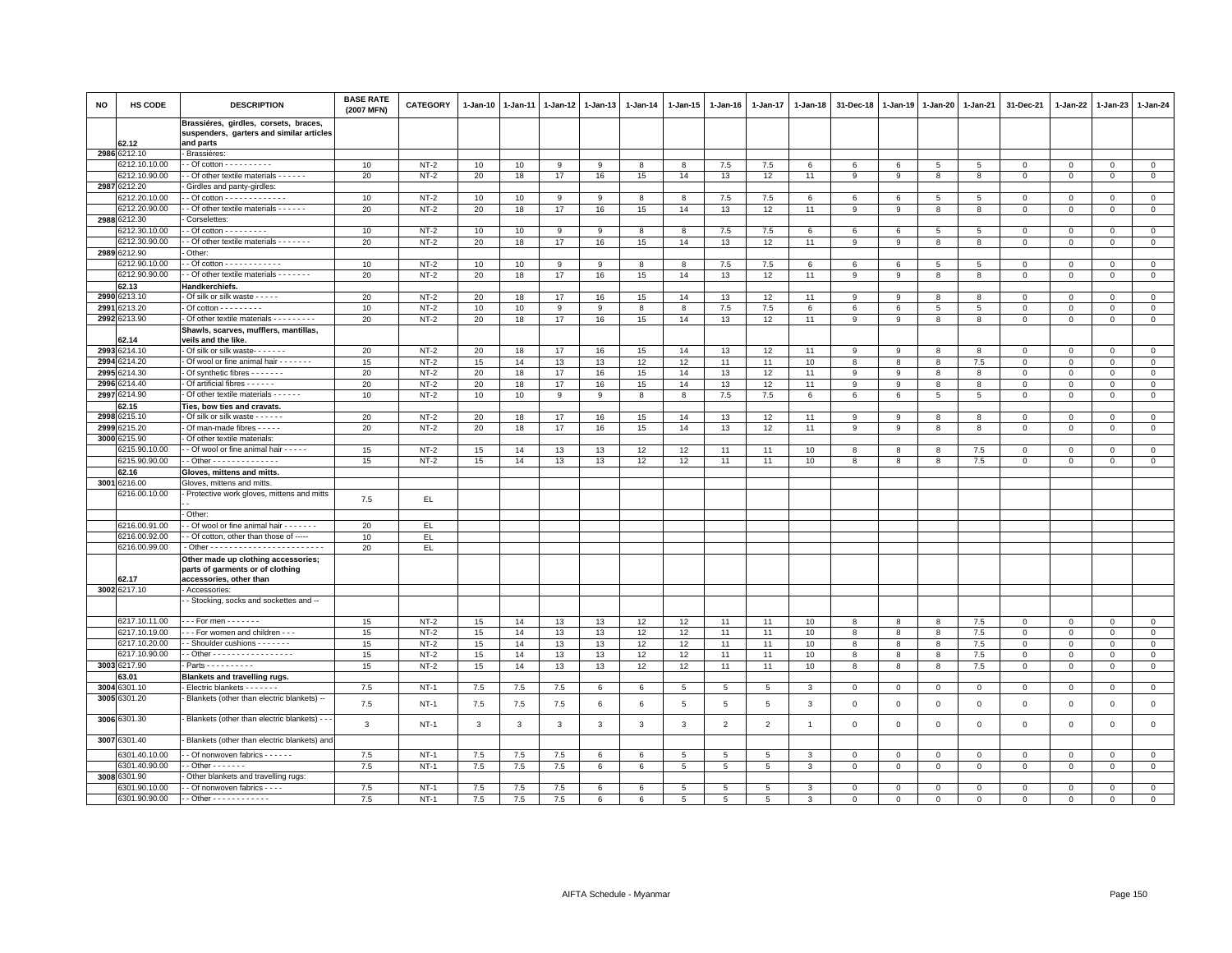| <b>NO</b> | HS CODE               | <b>DESCRIPTION</b>                                                           | <b>BASE RATE</b><br>(2007 MFN) | CATEGORY | 1-Jan-10 | $1 - Jan-11$ | $1 - Jan-12$ | $1 - Jan-13$   | 1-Jan-14 | 1-Jan-15 | $1 - Jan-16$ | $1 - Jan-17$ | $1 - Jan-18$ | 31-Dec-18   | 1-Jan-19    | $1 - Jan-20$   | 1-Jan-21       | 31-Dec-21   | 1-Jan-22     | 1-Jan-23     | $1 - Jan-24$   |
|-----------|-----------------------|------------------------------------------------------------------------------|--------------------------------|----------|----------|--------------|--------------|----------------|----------|----------|--------------|--------------|--------------|-------------|-------------|----------------|----------------|-------------|--------------|--------------|----------------|
|           | 63.02                 | Bed linen, table linen, toilet linen and<br>kitchen linen.                   |                                |          |          |              |              |                |          |          |              |              |              |             |             |                |                |             |              |              |                |
|           | 3009 6302.10          | Bed linen, knitted or crocheted - - - - -                                    | 15                             | $NT-2$   | 15       | 14           | 13           | 13             | 12       | 12       | 11           | 11           | 10           | 8           | 8           | 8              | 7.5            | 0           | 0            | $\mathbf 0$  | $\mathbf{0}$   |
|           | 3010 6302.21          | $-$ Of cotton $    -$                                                        | 10                             | $NT-2$   | 10       | 10           | 9            | 9              | 8        | 8        | 7.5          | 7.5          | $\,6\,$      | 6           | 6           | 5              | 5              | $\mathbf 0$ | $\mathbf 0$  | $\Omega$     | $\overline{0}$ |
|           | 3011 6302.22          | - Of man-made fibres:                                                        |                                |          |          |              |              |                |          |          |              |              |              |             |             |                |                |             |              |              |                |
|           | 6302.22.10.00         | - - Of nonwoven fabrics - - - -                                              | 20                             | $NT-2$   | 20       | 18           | 17           | 16             | 15       | 14       | 13           | 12           | 11           | 9           | 9           | 8              | 8              | $\Omega$    | $\Omega$     | $\Omega$     | $\mathbf{0}$   |
|           | 6302.22.90.00         | $-$ - Other - - - - - - -                                                    | 20                             | $NT-2$   | 20       | 18           | 17           | 16             | 15       | 14       | 13           | 12           | 11           | 9           | 9           | 8              | 8              | 0           | 0            | $\mathbf 0$  | $\mathbf 0$    |
|           | 3012 6302.29          | - Of other textile materials -------                                         | 20                             | $NT-2$   | 20       | 18           | 17           | 16             | 15       | 14       | 13           | 12           | 11           | 9           | 9           | 8              | 8              | $\mathsf 0$ | $\Omega$     | $\Omega$     | $\overline{0}$ |
|           | 3013 6302.31          |                                                                              | 10                             | $NT-2$   | 10       | 10           | 9            | 9              | 8        | 8        | 7.5          | 7.5          | 6            | 6           | 6           | 5              | 5              | $\mathbf 0$ | $\Omega$     | $\mathbf 0$  | $\mathbf 0$    |
|           | 3014 6302.32          | - Of man-made fibres:                                                        |                                |          |          |              |              |                |          |          |              |              |              |             |             |                |                |             |              |              |                |
|           | 6302.32.10.00         | - - Of nonwoven fabrics - - - - -                                            | 20                             | $NT-2$   | 20       | 18           | 17           | 16             | 15       | 14       | 13           | 12           | 11           | 9           | 9           | 8              | 8              | $\mathbf 0$ | $\mathbf 0$  | $\mathbf{0}$ | $\mathsf 0$    |
|           | 6302.32.90.00         | $-$ - Other - - - - - - -                                                    | 20                             | $NT-2$   | 20       | 18           | 17           | 16             | 15       | 14       | 13           | 12           | 11           | 9           | 9           | 8              | 8              | 0           | $\Omega$     | $\Omega$     | $\,0\,$        |
|           | 3015 6302.39          | - Of other textile materials - - - - - -                                     | 20                             | $NT-2$   | 20       | 18           | 17           | 16             | 15       | 14       | 13           | 12           | 11           | 9           | 9           | 8              | 8              | $\mathbf 0$ | $\Omega$     | $\Omega$     | $\mathbf 0$    |
|           | 3016 6302.40          | Table linen, knitted or crocheted - - - -                                    | 15                             | $NT-2$   | 15       | 14           | 13           | 13             | 12       | 12       | 11           | 11           | 10           | 8           | 8           | 8              | 7.5            | $\mathbf 0$ | $\mathbf 0$  | $\mathbf 0$  | $\mathsf 0$    |
|           | 3017 6302.51          | $-$ Of cotton $      -$                                                      | 10                             | $NT-2$   | 10       | 10           | 9            | 9              | 8        | 8        | 7.5          | 7.5          | 6            | 6           | 6           | 5              | $\,$ 5 $\,$    | $\mathbf 0$ | $\mathbf 0$  | $\Omega$     | $\mathsf 0$    |
|           | 3018 6302.52          | $-$ Of flax $- - - - - -$                                                    | 15                             | $NT-2$   | 15       | 14           | 13           | 13             | 12       | 12       | 11           | 11           | 10           | 8           | 8           | 8              | 7.5            | $\mathbf 0$ | $\mathbf 0$  | $\Omega$     | $\circ$        |
|           | 3019 6302.53          | Of man-made fibres:                                                          |                                |          |          |              |              |                |          |          |              |              |              |             |             |                |                |             |              |              |                |
|           | 6302.53.10.00         | - - Of nonwoven fabrics - - - - - -                                          | 20                             | $NT-2$   | 20       | 18           | 17           | 16             | 15       | 14       | 13           | 12           | 11           | 9           | 9           | 8              | 8              | $\mathsf 0$ | $\mathbf 0$  | $\Omega$     | $\mathsf 0$    |
|           | 6302.53.90.00         | $-$ - Other - - - - - - - -                                                  | 20                             | $NT-2$   | 20       | 18           | 17           | 16             | 15       | 14       | 13           | 12           | 11           | 9           | 9           | 8              | 8              | 0           | $\Omega$     | $\Omega$     | $\mathsf 0$    |
|           | 3020 6302.59          | - Of other textile materials - - - - - -                                     | 15                             | $NT-2$   | 15       | 14           | 13           | 13             | 12       | 12       | 11           | 11           | 10           | 8           | 8           | 8              | 7.5            | $\mathbf 0$ | $\mathbf 0$  | $\Omega$     | $\circ$        |
| 3021      | 6302.60               | Toilet linen and kitchen linen, - - - - - -                                  | 10                             | $NT-2$   | 10       | 10           | 9            | 9              | 8        | 8        | 7.5          | 7.5          | 6            | 6           | 6           | 5              | 5              | 0           | $\mathbf 0$  | $^{\circ}$   | $\mathsf 0$    |
|           | 3022 6302.91          | - Of cotton $- - - - - - -$                                                  | 10                             | $NT-2$   | 10       | 10           | 9            | 9              | 8        | 8        | 7.5          | 7.5          | 6            | $\,6\,$     | 6           | 5              | 5              | $\mathsf 0$ | $\Omega$     | $\Omega$     | $\mathbf 0$    |
|           | 3023 6302.92          | - Of flax - - - - - - - - - - - - - -                                        | 15                             | $NT-2$   | 15       | 14           | 13           | 13             | 12       | 12       | 11           | 11           | 10           | 8           | 8           | 8              | 7.5            | $\mathsf 0$ | $\mathbf 0$  | $\mathbf 0$  | $\mathbf{0}$   |
|           | 3024 6302.93          | - Of man-made fibres:                                                        |                                |          |          |              |              |                |          |          |              |              |              |             |             |                |                |             |              |              |                |
|           | 6302.93.10.00         | -- Of nonwoven fabrics - - - - - -                                           | 20                             | $NT-2$   | 20       | 18           | 17           | 16             | 15       | 14       | 13           | 12           | 11           | 9           | 9           | 8              | 8              | $\mathsf 0$ | $\mathbf 0$  | $\mathsf 0$  | $\mathsf 0$    |
|           | 6302.93.90.00         | $-$ - Other - - - - - - - - - -                                              | 20                             | $NT-2$   | 20       | 18           | 17           | 16             | 15       | 14       | 13           | 12           | 11           | 9           | 9           | 8              | 8              | $\Omega$    | $\Omega$     | $\Omega$     | $\circ$        |
|           | 3025 6302.99          | - Of other textile materials - - - - - - -                                   | 15                             | $NT-2$   | 15       | 14           | 13           | 13             | 12       | 12       | 11           | 11           | 10           | 8           | 8           | 8              | 7.5            | $\Omega$    | 0            | $\Omega$     | $\mathbf 0$    |
|           | 63.03                 | Curtains (including drapes) and interior<br>blinds; curtain or bed valances. |                                |          |          |              |              |                |          |          |              |              |              |             |             |                |                |             |              |              |                |
|           | 3026 6303.11          |                                                                              | 10                             | $NT-2$   | 10       | 10           | 9            | 9              | 8        | 8        | $7.5\,$      | 7.5          | 6            | 6           | 6           | 5              | 5              | $\mathsf 0$ | $\mathbf 0$  | $\Omega$     | $\mathsf 0$    |
|           | 3027 6303.12          | - Of synthetic fibres - - - - - -                                            | 20                             | $NT-2$   | 20       | 18           | 17           | 16             | 15       | 14       | 13           | 12           | 11           | 9           | 9           | 8              | 8              | $\mathbf 0$ | $\mathbf 0$  | $\Omega$     | $\mathbf{0}$   |
|           | 3028 6303.19          | - Of other textile materials $\cdots$                                        | 15                             | $NT-2$   | 15       | 14           | 13           | 13             | 12       | 12       | 11           | 11           | 10           | 8           | 8           | 8              | 7.5            | $\mathbf 0$ | $\Omega$     | $\Omega$     | $\mathsf 0$    |
|           | 3029 6303.91          | $-$ Of cotton $       -$                                                     | 10                             | $NT-2$   | 10       | 10           | 9            | 9              | 8        | 8        | 7.5          | 7.5          | 6            | 6           | 6           | 5              | 5              | $\mathsf 0$ | $\mathbf 0$  | $\mathsf 0$  | $\mathsf 0$    |
|           | 3030 6303.92          | - Of synthetic fibres - - - - - - - - - -                                    | 20                             | $NT-2$   | 20       | 18           | 17           | 16             | 15       | 14       | 13           | 12           | 11           | 9           | 9           | 8              | 8              | $\mathbf 0$ | $\mathbf{0}$ | $^{\circ}$   | $\mathbf 0$    |
|           | 3031 6303.99          | - Of other textile materials - - - -                                         | 15                             | $NT-2$   | 15       | 14           | 13           | 13             | 12       | 12       | 11           | 11           | 10           | 8           | 8           | 8              | 7.5            | $\Omega$    | $\Omega$     | $\Omega$     | $\mathbf 0$    |
|           |                       | Other furnishing articles, excluding                                         |                                |          |          |              |              |                |          |          |              |              |              |             |             |                |                |             |              |              |                |
|           | 63.04<br>3032 6304.11 | those of heading 94.04.<br>- Knitted or crocheted - - - - - - -              | 15                             | $NT-2$   |          | 14           |              | 13             | 12       | 12       | 11           | 11           | 10           | 8           | 8           | 8              | 7.5            | $\mathbf 0$ | $\mathbf 0$  | $\mathbf 0$  |                |
|           | 3033 6304.19          | - Other:                                                                     |                                |          | 15       |              | 13           |                |          |          |              |              |              |             |             |                |                |             |              |              | $\circ$        |
|           | 6304.19.10.00         | - - Of cotton - - - - - - - -                                                | 10                             | $NT-2$   | 10       | 10           | 9            | 9              | 8        | 8        | 7.5          | 7.5          | 6            | $\,6\,$     | 6           | 5              | 5              | $\Omega$    | $\Omega$     | $\Omega$     | $\mathsf 0$    |
|           | 6304.19.20.00         | - - Other, of nonwoven - - - - - - -                                         | 20                             | $NT-2$   | 20       | 18           | 17           | 16             | 15       | 14       | 13           | 12           | 11           | 9           | 9           | 8              | 8              | $\mathbf 0$ | $\Omega$     | $\Omega$     | $\mathbf{0}$   |
|           | 6304.19.90.00         | $-$ - Other - - - - - - - - - - - -                                          | 20                             | $NT-2$   | 20       | 18           | 17           | 16             | 15       | 14       | 13           | 12           | 11           | 9           | 9           | 8              | 8              | $\Omega$    | $\Omega$     | $\Omega$     | $\mathbf 0$    |
|           | 3034 6304.91          | - Knitted or crocheted - - - - - -                                           | 10                             | $NT-2$   | 10       | 10           | 9            | 9              | 8        | 8        | 7.5          | 7.5          | 6            | 6           | 6           | 5              | 5              | $\mathsf 0$ | $\mathbf 0$  | $^{\circ}$   | $\mathbf 0$    |
|           | 3035 6304.92          | - Not knitted or crocheted, of cotton:                                       |                                |          |          |              |              |                |          |          |              |              |              |             |             |                |                |             |              |              |                |
|           | 6304.92.10.00         | $-$ - Mosquito nets - - - - - - - -                                          | 10                             | $NT-2$   | 10       | 10           | 9            | 9              | 8        | 8        | 7.5          | 7.5          | 6            | 6           | 6           | 5              | 5              | $\mathsf 0$ | 0            | 0            | $\mathbf 0$    |
|           | 6304.92.20.00         | - - Of felt, whether or not impregnated - -                                  |                                |          |          |              |              |                |          |          |              |              |              |             |             |                |                |             |              |              |                |
|           | 6304.92.30.00         | - - Of felt, whether or not impregnated -                                    | 10                             | $NT-2$   | 10       | 10           | 9            | $\mathsf g$    | 8        | 8        | 7.5          | 7.5          | $\,6\,$      | 6           | 6           | 5              | 5              | $\mathbf 0$ | $\mathbf 0$  | $\mathbf 0$  | $\mathsf 0$    |
|           |                       |                                                                              | 10                             | $NT-2$   | 10       | 10           | 9            | 9              | 8        | 8        | 7.5          | 7.5          | 6            | 6           | 6           | 5              | 5              | $\mathbf 0$ | $\Omega$     | $\mathbf 0$  | $\mathsf 0$    |
|           | 6304.92.90.00         | $-$ - Other - - - - - - - -                                                  | 10                             | $NT-2$   | 10       | 10           | 9            | $\overline{9}$ | 8        | 8        | 7.5          | 7.5          | $\,6\,$      | 6           | 6           | $\overline{5}$ | $\overline{5}$ | $\mathsf 0$ | $\Omega$     | $\Omega$     | $\overline{0}$ |
|           | 3036 6304.93          | - Not knitted or crocheted, of synthetic--                                   |                                |          |          |              |              |                |          |          |              |              |              |             |             |                |                |             |              |              |                |
|           | 6304.93.10.00         | $-$ - Mosquito nets $-$ - - - - - -                                          | 20                             | $NT-2$   | 20       | 18           | 17           | 16             | 15       | 14       | 13           | 12           | 11           | 9           | 9           | 8              | 8              | 0           | $\Omega$     | $\Omega$     | $\mathbf 0$    |
|           | 6304.93.90.00         | - - Other - - - - - - - - - -                                                | 20                             | $NT-2$   | 20       | 18           | 17           | 16             | 15       | 14       | 13           | 12           | 11           | 9           | 9           | 8              | 8              | $\mathbf 0$ | $\mathbf 0$  | $\mathbf 0$  | $\mathsf 0$    |
|           | 3037 6304.99          | - Not knitted or crocheted, of other textile                                 |                                |          |          |              |              |                |          |          |              |              |              |             |             |                |                |             |              |              |                |
|           | 6304.99.10.00         | - - Mosquito nets - - - - - -                                                | 15                             | $NT-2$   | 15       | 14           | 13           | 13             | 12       | 12       | 11           | 11           | 10           | 8           | 8           | 8              | 7.5            | 0           | $\Omega$     | $\Omega$     | $\mathbf{0}$   |
|           | 6304.99.90.00         | $-$ - Other - - - - - - - - - - -                                            | 15                             | $NT-2$   | 15       | 14           | 13           | 13             | 12       | 12       | 11           | 11           | 10           | 8           | 8           | 8              | 7.5            | $\mathsf 0$ | $\mathsf 0$  | $\mathsf 0$  | $\mathbf 0$    |
|           | 63.05                 | Sacks and bags, of a kind used for the<br>packing of goods.                  |                                |          |          |              |              |                |          |          |              |              |              |             |             |                |                |             |              |              |                |
|           | 3038 6305.10          | Of jute or of other textile bast----                                         |                                |          |          |              |              |                |          |          |              |              |              |             |             |                |                |             |              |              |                |
|           | 6305.10.10.00         | $-$ New - - - - - - - - - - - - -                                            | 3                              | $NT-1$   | 3        | 3            | 3            | 3              |          |          |              |              |              | $\mathbf 0$ | $\mathbf 0$ | 0              | $\Omega$       | 0           | $\Omega$     | $^{\circ}$   | $\mathsf 0$    |
|           | 6305.10.20.00         | - - Used - - - - - - - - - - -                                               |                                | $NT-1$   |          |              |              |                |          |          |              |              |              | $\Omega$    | $\Omega$    | $\Omega$       | $\Omega$       |             | $\Omega$     | $\Omega$     | $\Omega$       |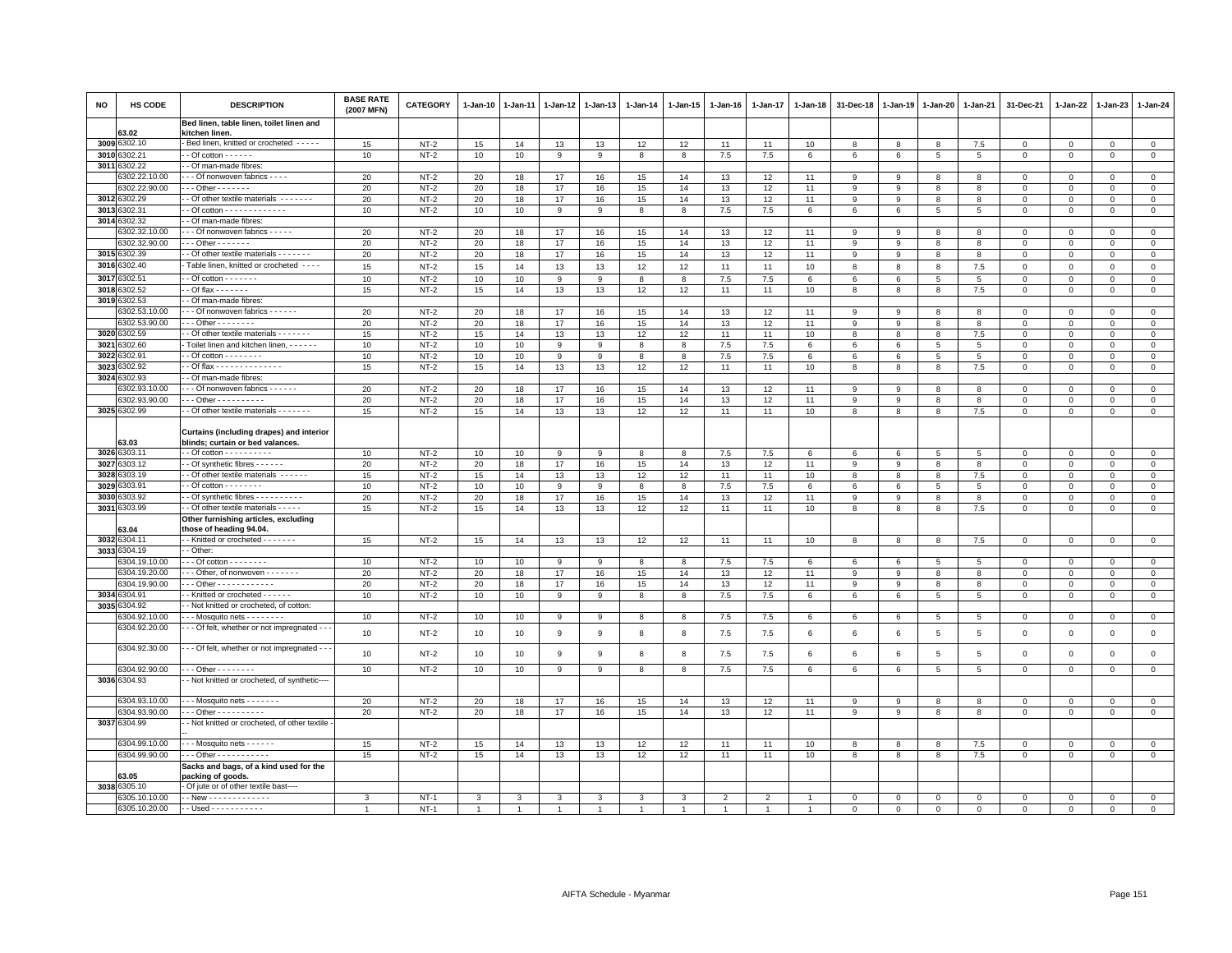| <b>NO</b> | <b>HS CODE</b>                | <b>DESCRIPTION</b>                                                                | <b>BASE RATE</b><br>(2007 MFN) | <b>CATEGORY</b>  | $1-Jan-10$ | $1-Jan-11$ | 1-Jan-12 | $1-Jan-13$ | 1-Jan-14 | $1 - Jan-15$ | $1-Jan-16$  | $1-Jan-17$  | 1-Jan-18       | 31-Dec-18      | $1 - Jan-19$   | $1-Jan-20$   | 1-Jan-21       | 31-Dec-21               | 1-Jan-22      | 1-Jan-23             | $1-Jan-24$                 |
|-----------|-------------------------------|-----------------------------------------------------------------------------------|--------------------------------|------------------|------------|------------|----------|------------|----------|--------------|-------------|-------------|----------------|----------------|----------------|--------------|----------------|-------------------------|---------------|----------------------|----------------------------|
| 3039      | 305.20                        | Of cotton:                                                                        |                                |                  |            |            |          |            |          |              |             |             |                |                |                |              |                |                         |               |                      |                            |
|           | 305.20.10.00                  | - Knitted or crocheted - - - - - - -                                              | 10                             | $NT-2$           | 10         | 10         | 9        | 9          | 8        | 8            | 7.5         | 7.5         | 6              | 6              | 6              | 5            | 5              | $\mathbf 0$             | $\Omega$      | $\mathbf{0}$         | $\mathbf{0}$               |
| 3040      | 6305.20.90.00<br>6305.32      | - Other - - - - - - - - - - - - -                                                 | 10                             | $NT-2$           | 10         | 10         | 9        | 9          | 8        | 8            | 7.5         | 7.5         | 6              | 6              | 6              | 5            | 5              | $\mathbf 0$             | 0             | $\mathbf 0$          | $\mathbf{0}$               |
|           |                               | - Flexible intermediate bulk containers:                                          |                                |                  |            |            |          |            |          |              |             |             |                |                |                |              |                |                         |               |                      |                            |
|           | 6305.32.10.00                 | - - Of nonwovens - - - - - -                                                      | 15                             | $NT-2$           | 15         | 14         | 13       | 13         | 12       | 12           | 11          | 11          | 10             | 8              | 8              | 8            | $7.5\,$        | $\mathsf 0$             | $\Omega$      | $\mathbf 0$          | $\mathbf 0$                |
|           | 3305.32.20.00                 | - - Knitted or crocheted - - - - - -                                              | 15                             | $NT-2$           | 15         | 14         | 13       | 13         | 12       | 12           | 11          | 11          | 10             | 8              | 8              | 8            | 7.5            | $\Omega$                | $\Omega$      | $\mathbf{0}$         | $\mathsf 0$                |
|           | 6305.32.90.00                 | $-$ - Other - - - - - - - -                                                       | 15                             | $NT-2$           | 15         | 14         | 13       | 13         | 12       | 12           | 11          | 11          | 10             | 8              | 8              | 8            | 7.5            | $\mathbf 0$             | 0             | $\Omega$             | $\circ$                    |
|           | 3041 6305.33                  | - Other, of polyethylene or polypropylene                                         |                                |                  |            |            |          |            |          |              |             |             |                |                |                |              |                |                         |               |                      |                            |
|           | 6305.33.10.00                 | - - Knitted or crocheted - - - - -                                                | 15                             | $NT-2$           | 15         | 14         | 13       | 13         | 12       | 12           | 11          | 11          | 10             | 8              | 8              | 8            | 7.5            | $\mathsf 0$             | $\mathbf 0$   | $\Omega$             | $\mathsf 0$                |
|           | 3305.33.20.00                 | - - Of woven fabrics of strip or the like -                                       | 15                             | $NT-2$           | 15         | 14         | 13       | 13         | 12       | 12           | 11          | 11          | 10             | 8              | 8              | 8            | 7.5            | $\mathbf 0$             | $\mathbf 0$   | $\mathbf 0$          | $\circ$                    |
|           | 6305.33.90.00                 | $-$ - Other - - - - - - - -                                                       | 15                             | $NT-2$           | 15         | 14         | 13       | 13         | 12       | 12           | 11          | 11          | 10             | 8              | 8              | 8            | 7.5            | $\mathbf 0$             | $\mathbf{0}$  | $\mathbf{0}$         | $\mathbf{0}$               |
|           | 3042 6305.39                  | - Other                                                                           |                                |                  |            |            |          |            |          |              |             |             |                |                |                |              |                |                         |               |                      |                            |
|           | 3305.39.10.00                 | $-$ - Of nonwovens $-$ - $-$ - $-$ - $-$ -                                        | 15                             | $NT-2$           | 15         | 14         | 13       | 13         | 12       | 12           | 11          | 11          | 10             | 8              | 8              | 8            | 7.5            | $\mathbf 0$             | $\mathbf 0$   | $\mathbf 0$          | $\mathbf 0$                |
|           | 305.39.20.00<br>6305.39.90.00 | - - Knitted or crocheted - - - - - -                                              | 15                             | $NT-2$           | 15         | 14         | 13       | 13         | 12       | 12           | 11          | 11          | 10             | 8              | 8              | 8            | 7.5            | $\mathbf 0$             | $\Omega$      | $\Omega$             | $\mathsf 0$                |
|           | 3043 6305.90                  | - - Other - - - - - - - - - - - -<br>Of other textile materials:                  | 15                             | $NT-2$           | 15         | 14         | 13       | 13         | 12       | 12           | 11          | 11          | 10             | 8              | 8              | 8            | 7.5            | $\mathbf 0$             | $\mathbf 0$   | $\mathbf 0$          | $\mathsf 0$                |
|           |                               | - Of hemp of heading 53.04                                                        |                                |                  |            |            |          |            |          |              |             |             |                |                |                |              |                |                         |               |                      |                            |
|           | 3305.90.11.00                 | - - Knitted or crocheted - - - - - -                                              | 7.5                            | $NT-2$           | 7.5        | 7.5        | 7.5      | 6          | 6        | 6            | 5           | 5           | 5              | $\overline{4}$ | $\overline{4}$ | 3            | $\overline{2}$ | $\Omega$                | $\Omega$      | $\mathbf{0}$         | $\mathbf 0$                |
|           | 6305.90.19.00                 | $-$ - Other - - - - - - - - - - - -                                               | 7.5                            | $NT-2$           | 7.5        | 7.5        | 7.5      | 6          | 6        | 6            | 5           | 5           | 5              | $\overline{4}$ | $\overline{4}$ | 3            | $\overline{2}$ | $\mathbf 0$             | 0             | $\mathbf{0}$         | $\circ$                    |
|           |                               | - Of coconut (coir) of heading 53.05:                                             |                                |                  |            |            |          |            |          |              |             |             |                |                |                |              |                |                         |               |                      |                            |
|           | 6305.90.81.00                 | - - Knitted or crocheted - - - - - -                                              | 7.5                            | $NT-2$           | 7.5        | 7.5        | 7.5      | 6          | 6        | 6            | 5           | 5           | 5              | $\overline{4}$ | $\overline{4}$ | 3            | $\overline{2}$ | $\mathsf 0$             | $\mathbf 0$   | $\mathbf 0$          | $\mathsf 0$                |
|           | 305.90.89.00                  | $-$ - Other - - - - - - - - -                                                     | 7.5                            | $NT-2$           | 7.5        | 7.5        | 7.5      | 6          | 6        | 6            | $5^{\circ}$ | 5           | 5              | $\overline{4}$ | $\overline{4}$ | 3            | $\mathfrak{p}$ | $\Omega$                | $\Omega$      | $\Omega$             | $\mathsf 0$                |
|           | 6305.90.90.00                 | $-$ Other $    -$                                                                 | 15                             | $NT-2$           | 15         | 14         | 13       | 13         | 12       | 12           | 11          | 11          | 10             | 8              | 8              | 8            | 7.5            | $\mathbf 0$             | $\mathbf 0$   | $\mathbf 0$          | $\mathbf 0$                |
|           |                               | Tarpaulins, awnings and sunblinds;<br>tents; sails for boats, sailboards or       |                                |                  |            |            |          |            |          |              |             |             |                |                |                |              |                |                         |               |                      |                            |
|           | 53.06                         | landcraft; camping                                                                |                                |                  |            |            |          |            |          |              |             |             |                |                |                |              |                |                         |               |                      |                            |
| 3044      | 306.11                        | $-$ Of cotton $        -$                                                         | 10                             | $NT-2$           | 10         | 10         | 9        | 9          | 8        | 8            | 7.5         | 7.5         | 6              | 6              | 6              | 5            | 5              | $\mathbf 0$             | $\mathbf 0$   | $\mathbf 0$          | $\circ$                    |
| 3045      | 306.12                        | - Of synthetic fibres - - - - -                                                   | 20                             | $NT-2$           | 20         | 18         | 17       | 16         | 15       | 14           | 13          | 12          | 11             | $\,9$          | 9              | 8            | 8              | $\mathsf 0$             | $\mathbf{0}$  | $\mathbf{O}$         | $\mathsf 0$                |
| 3046      | 306.19                        | - Of other textile materials                                                      |                                |                  |            |            |          |            |          |              |             |             |                |                |                |              |                |                         |               |                      |                            |
|           | 6306.19.10.00                 | - - Of hemp of heading 53.04 or coconut -                                         | $7.5\,$                        | $NT-2$           | $7.5\,$    | 7.5        | $7.5\,$  | 6          | 6        | 6            | 5           | 5           | 5              | $\overline{4}$ | $\overline{4}$ | $\mathbf{3}$ | $\overline{2}$ | $\mathsf 0$             | $\mathbf 0$   | $\mathsf 0$          | $\mathsf 0$                |
| 3047      | 6306.19.90.00<br>306.21       | $-$ - Other - - - - - - - - -                                                     | 15                             | $NT-2$           | 15         | 14         | 13       | 13         | 12       | 12           | 11          | 11          | 10             | 8              | 8              | 8            | 7.5            | $\mathsf 0$             | $\mathbf 0$   | $\mathbf 0$          | $\mathbf 0$                |
| 3048      | 306.22                        | - Of cotton - - - - - - - - - - -                                                 | 10                             | $NT-2$           | 10         | 10         | 9        | 9          | 8        | 8            | 7.5         | 7.5         | 6              | $\,6$          | 6              | 5<br>8       | 5              | $\mathbf 0$<br>$\Omega$ | 0<br>$\Omega$ | $\Omega$<br>$\Omega$ | $\overline{0}$             |
| 3049      | 306.29                        | - Of synthetic fibres - - - - - - - - - -<br>Of other textile materials - - - - - | 20<br>15                       | $NT-2$<br>$NT-2$ | 20<br>15   | 18<br>14   | 17<br>13 | 16<br>13   | 15<br>12 | 14<br>12     | 13<br>11    | 12<br>11    | 11<br>10       | 9<br>8         | 9<br>8         | 8            | 8<br>$7.5\,$   | $\Omega$                | $\Omega$      | $\Omega$             | $\mathsf 0$<br>$\mathsf 0$ |
| 3050      | 306.31                        | - Of synthetic fibres - - - - - -                                                 | 1.5                            | $NT-1$           | 1.5        | 1.5        | 1.5      | 1.5        | 1.5      | 1.5          | 1.5         | 1.5         |                | $\mathbf 0$    | $\mathbf 0$    | $\mathsf 0$  | $\,$ 0         | $\mathsf 0$             | $\mathbf 0$   | $\mathbf 0$          | $\mathsf 0$                |
| 3051      | 306.39                        | - Of other textile materials - - - - - - -                                        | 1.5                            | $NT-1$           | 1.5        | 1.5        | 1.5      | 1.5        | 1.5      | 1.5          | 1.5         | 1.5         |                | $\mathbf 0$    | $\mathbf 0$    | $\Omega$     | $\mathbf 0$    | $\mathbf 0$             | $\Omega$      | $\Omega$             | $\circ$                    |
| 3052      | 306.41                        | - Of cotton - - - - - - - -                                                       | 10                             | $NT-2$           | 10         | 10         | 9        | 9          | 8        | 8            | 7.5         | 7.5         | 6              | 6              | 6              | 5            | 5              | $\mathbf 0$             | $\mathbf 0$   | $\mathbf 0$          | $\mathbf 0$                |
| 3053      | 306.49                        | - Of other textile materials:                                                     |                                |                  |            |            |          |            |          |              |             |             |                |                |                |              |                |                         |               |                      |                            |
|           | 306.49.10.00                  | - - Of nonwovens - - - - - - - -                                                  | 15                             | $NT-2$           | 15         | 14         | 13       | 13         | 12       | 12           | 11          | 11          | 10             | 8              | 8              | 8            | 7.5            | $\mathsf 0$             | $\mathbf 0$   | $\mathbf 0$          | $\circ$                    |
|           | 306.49.90.00                  | Other - - - - - - - - - -                                                         | 15                             | $NT-2$           | 15         | 14         | 13       | 13         | 12       | 12           | 11          | 11          | 10             | 8              | 8              | 8            | 7.5            | $\mathbf 0$             | $\mathbf{0}$  | $\Omega$             | $\circ$                    |
| 3054      | 306.91                        | - Of cotton - - - - - - - -                                                       | 15                             | $NT-2$           | 15         | 14         | 13       | 13         | 12       | 12           | 11          | 11          | 10             | 8              | 8              | 8            | 7.5            | $\mathbf{0}$            | $\Omega$      | $\Omega$             | $\mathbf{0}$               |
| 3055      | 306.99                        | - Of other textile materials                                                      |                                |                  |            |            |          |            |          |              |             |             |                |                |                |              |                |                         |               |                      |                            |
|           | 3306.99.10.00                 | $-$ - Of nonwovens $-$ - - - - - -                                                | 15                             | $NT-2$           | 15         | 14         | 13       | 13         | 12       | 12           | 11          | 11          | 10             | 8              | 8              | 8            | 7.5            | $\mathsf 0$             | 0             | $\mathbf 0$          | $\mathbf 0$                |
|           | 306.99.90.00                  | $\cdots$ Other - - - - - -                                                        | 15                             | $NT-2$           | 15         | 14         | 13       | 13         | 12       | 12           | 11          | 11          | 10             | 8              | 8              | 8            | $7.5\,$        | $\mathbf 0$             | $\mathbf{0}$  | $\circ$              | $\mathbf{0}$               |
|           | 63.07                         | Other made up articles, including dress<br>patterns.                              |                                |                  |            |            |          |            |          |              |             |             |                |                |                |              |                |                         |               |                      |                            |
| 3056      | 6307.10                       | - Floor-cloths, dish-cloths, dusters and --                                       |                                |                  |            |            |          |            |          |              |             |             |                |                |                |              |                |                         |               |                      |                            |
|           | 6307.10.10.00                 | - Of nonwovens - - - - - - - -                                                    | 15                             | $NT-2$           | 15         | 14         | 13       | 13         | 12       | 12           | 11          | 11          | 10             | 8              | 8              | 8            | 7.5            | $\mathsf 0$             | $\Omega$      | $\mathbf 0$          | $\mathbf 0$                |
|           | 3307.10.20.00                 | - Of felt - - - - - - - - - - - - - - - - - -                                     | 15                             | $NT-2$           | 15         | 14         | 13       | 13         | 12       | 12           | 11          | 11          | 10             | 8              | 8              | 8            | 7.5            | $\mathbf{0}$            | 0             | $\mathbf{0}$         | $\mathsf 0$                |
|           | 3307.10.90.00                 | - Other - - - - - - - - - - - -                                                   | 15                             | $NT-2$           | 15         | 14         | 13       | 13         | 12       | 12           | 11          | 11          | 10             | 8              | 8              | 8            | 7.5            | $\mathbf 0$             | 0             | $\mathbf 0$          | $\mathbf 0$                |
| 3057      | 6307.20                       | Life-jackets and life-belts:                                                      |                                |                  |            |            |          |            |          |              |             |             |                |                |                |              |                |                         |               |                      |                            |
|           | 307.20.10.00                  | - Life-jackets - - - - - - - - - -                                                | 7.5                            | $NT-1$           | 7.5        | 7.5        | 7.5      | 6          | 6        | 5            | 5           | 5           | 3              | $\mathbf 0$    | $\mathbf 0$    | $\mathsf 0$  | $\mathbf 0$    | $\mathbf 0$             | $\mathbf 0$   | $\mathbf 0$          | $\circ$                    |
|           | 307.20.20.00                  | - Life-belts - - - - -                                                            | 7.5                            | $NT-1$           | 7.5        | 7.5        | $7.5\,$  | $\,6\,$    | 6        | 5            | 5           | 5           | 3              | $\mathbf 0$    | $\mathsf 0$    | $\circ$      | $\mathbf 0$    | $\mathsf 0$             | $\mathbf 0$   | $\mathbf{O}$         | $\mathbf 0$                |
|           | 3058 6307.90                  | - Other                                                                           |                                |                  |            |            |          |            |          |              |             |             |                |                |                |              |                |                         |               |                      |                            |
|           | 6307.90.10.00                 | - Industrial safety belts and harnesses                                           | 15                             | $NT-1$           | 15         | 12.5       | 12.5     | 10         | 10       | $7.5\,$      | 7.5         | $\,$ 5 $\,$ | $\overline{5}$ | $\mathbf 0$    | $\mathbf 0$    | $\,0\,$      | $\mathbf 0$    | $\mathsf 0$             | $\,0\,$       | $\mathsf 0$          | $\mathsf 0$                |
|           | 6307.90.20.00                 | - Surgical face masks - - - - -                                                   | 15                             | $NT-1$           | 15         | 12.5       | 12.5     | 10         | 10       | 7.5          | 7.5         | 5           | 5              | $\mathbf 0$    | $\mathbf 0$    | $\mathsf 0$  | $\mathbf 0$    | $\mathsf 0$             | $\mathbf 0$   | $\mathbf 0$          | $\mathsf 0$                |
|           | 3307.90.30.00                 | - Umbrella covers in pre-cut triangular<br>orm.                                   | 15                             | $NT-1$           | 15         | 12.5       | 12.5     | 10         | 10       | 7.5          | 7.5         | 5           | 5              | $\mathbf 0$    | $\mathbf 0$    | $\mathsf 0$  | $\mathbf 0$    | $\mathsf 0$             | $\mathbf 0$   | $\mathsf 0$          | $\mathbf 0$                |
|           | 6307.90.40.00                 | - Laces for footwear - - - - -                                                    | 15                             | $NT-1$           | 15         | 12.5       | 12.5     | 10         | 10       | 7.5          | 7.5         | 5           | -5             | $\Omega$       | $\Omega$       | $\Omega$     | $\Omega$       | $\Omega$                | $\Omega$      | $\Omega$             | $\Omega$                   |
|           | 6307.90.50.00                 | - Dress patterns - - - - - - -                                                    | 15                             | $NT-1$           | 15         | 12.5       | 12.5     | 10         | 10       | 7.5          | 7.5         | 5           | 5              | $\Omega$       | $\Omega$       | $\Omega$     | $\Omega$       | $\Omega$                | $\Omega$      | $\Omega$             | $\Omega$                   |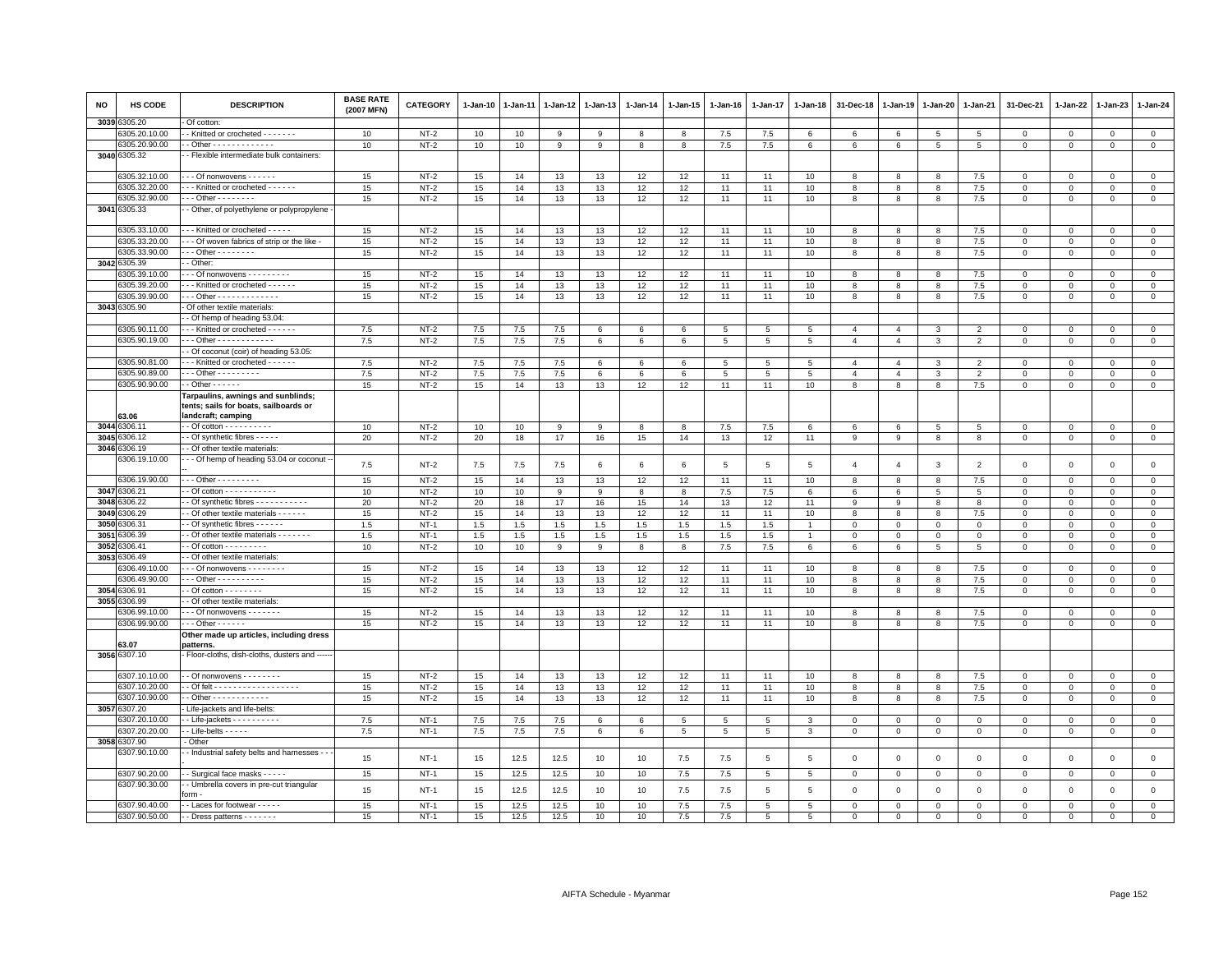| NO   | HS CODE                       | <b>DESCRIPTION</b>                                                                                | <b>BASE RATE</b><br>(2007 MFN) | <b>CATEGORY</b>  | 1-Jan-10       | 1-Jan-11       | 1-Jan-12       | 1-Jan-13       | $1-Jan-14$      | $1 - Jan-15$    | 1-Jan-16        | 1-Jan-17        | 1-Jan-18        | 31-Dec-18       | 1-Jan-19       | 1-Jan-20        | 1-Jan-21                 | 31-Dec-21        | $1 - Jan-22$            | 1-Jan-23                | 1-Jan-24                    |
|------|-------------------------------|---------------------------------------------------------------------------------------------------|--------------------------------|------------------|----------------|----------------|----------------|----------------|-----------------|-----------------|-----------------|-----------------|-----------------|-----------------|----------------|-----------------|--------------------------|------------------|-------------------------|-------------------------|-----------------------------|
|      | 307.90.90.00                  | $\cdot$ - Other $\cdot$ - $\cdot$ - $\cdot$ - $\cdot$                                             | 15                             | $NT-1$           | 15             | 12.5           | 12.5           | 10             | 10              | $7.5\,$         | 7.5             | 5               | 5               | $\mathbf 0$     | $\mathbf 0$    | $\mathbf 0$     | $\mathbf 0$              | $\mathsf 0$      | $\mathbf 0$             | $\mathsf 0$             | $\mathbf 0$                 |
|      | 3059 6308.00                  | Sets consisting of woven fabric ----                                                              | 15                             | $NT-2$           | 15             | 14             | 13             | 13             | 12              | 12              | 11              | 11              | 10              | 8               | 8              | 8               | 7.5                      | $\mathbf 0$      | 0                       | $\mathbf 0$             | $\overline{0}$              |
|      | 3060 6309.00                  | Worn clothing and other worn articles -                                                           | 5                              | $NT-1$           | 5              | 5              | 5              | $\overline{4}$ | $\overline{4}$  | $\overline{4}$  | 3               | 3               | $\overline{2}$  | $\mathbf 0$     | $\mathbf{0}$   | $\mathsf 0$     | $\mathbf 0$              | $\mathbf 0$      | $\mathbf 0$             | $\Omega$                | $\mathsf 0$                 |
|      | 63.10                         | rope and cables and worn out articles of                                                          |                                |                  |                |                |                |                |                 |                 |                 |                 |                 |                 |                |                 |                          |                  |                         |                         |                             |
| 3061 | 310.10                        | Sorted                                                                                            |                                |                  |                |                |                |                |                 |                 |                 |                 |                 |                 |                |                 |                          |                  |                         |                         |                             |
|      | 6310.10.10.00                 | - Used or new rags - - - - -                                                                      | 1.5                            | $NT-1$           | 1.5            | 1.5            | 1.5            | 1.5            | 1.5             | 1.5             | 1.5             | 1.5             |                 | 0               | 0              | $\circ$         | 0                        | $\mathbf 0$      | 0                       | $^{\circ}$              | $\mathbf 0$                 |
|      | 6310.10.90.00                 | - Other - - - - - - - - - - - - - -                                                               | 1.5                            | $NT-1$           | 1.5            | 1.5            | 1.5            | 1.5            | 1.5             | 1.5             | 1.5             | 1.5             |                 | $\Omega$        | $\mathbf{0}$   | $\mathsf 0$     | $\Omega$                 | $\mathsf 0$      | $\Omega$                | $\mathbf 0$             | $\mathsf 0$                 |
|      | 3062 6310.90<br>6310.90.10.00 | Other:                                                                                            |                                |                  |                |                |                |                |                 |                 |                 |                 |                 |                 |                |                 |                          |                  |                         |                         |                             |
|      | 6310.90.90.00                 | - Used or new rags - - - -<br>$\cdot$ - Other - - - - - - -                                       | 1.5<br>1.5                     | $NT-1$<br>$NT-1$ | 1.5<br>1.5     | 1.5            | 1.5            | 1.5<br>1.5     | 1.5<br>1.5      | 1.5<br>1.5      | 1.5<br>1.5      | 1.5<br>1.5      | $\overline{1}$  | $\Omega$        | $\Omega$       | $\mathbf 0$     | $\Omega$<br>$\mathbf{0}$ | 0<br>$\mathbf 0$ | $\Omega$<br>$\mathbf 0$ | $\Omega$<br>$\mathbf 0$ | $\mathbf{0}$<br>$\mathsf 0$ |
|      |                               | Waterproof footwear with outer soles                                                              |                                |                  |                | 1.5            | 1.5            |                |                 |                 |                 |                 |                 | $\mathbf 0$     | $\mathbf{0}$   | $\mathbf 0$     |                          |                  |                         |                         |                             |
|      | 64.01                         | and uppers of rubber or of plastics,<br>the uppers of                                             |                                |                  |                |                |                |                |                 |                 |                 |                 |                 |                 |                |                 |                          |                  |                         |                         |                             |
|      | 3063 6401.10                  | Footwear incorporating a protective metal-                                                        | 7.5                            | $NT-1$           | $7.5\,$        | 7.5            | 7.5            | 6              | 6               | $\,$ 5 $\,$     | $5\phantom{.0}$ | $\,$ 5 $\,$     | $\mathbf{3}$    | $\,0\,$         | $\,$ 0         | $\mathbb O$     | $\mathbf 0$              | $\mathsf 0$      | $\mathsf 0$             | $\mathbf 0$             | $\mathsf 0$                 |
|      | 3064 6401.91                  | - Covering the knee - - - -                                                                       | 7.5                            | $NT-1$           | 7.5            | 7.5            | $7.5$          | 6              | 6               | 5               | 5               | 5               | 3               | $\mathbf 0$     | $\overline{0}$ | $\mathbf 0$     | $\mathbf 0$              | $\mathsf 0$      | $\mathbf 0$             | $\mathsf 0$             | $\mathbf 0$                 |
|      | 3065 6401.92                  | - Covering the ankle but not covering - - -                                                       | 7.5                            | $NT-1$           | 7.5            | 7.5            | 7.5            | 6              | 6               | 5               | 5               | $\overline{5}$  | 3               | $\mathbf 0$     | $\overline{0}$ | $\mathbf 0$     | $\Omega$                 | $\mathbf 0$      | $\Omega$                | $\mathbf 0$             | $\mathsf 0$                 |
|      |                               |                                                                                                   |                                |                  |                |                |                |                |                 |                 |                 |                 |                 |                 |                |                 |                          |                  |                         |                         |                             |
|      | 3066 6401.99                  | - Other                                                                                           | 7.5                            | <b>ST</b>        | $7.5\,$        | $7.5\,$        | 7.5            | 7.5            | 6               | 6               | 6               | 6               | $5\phantom{.0}$ | $5\phantom{.0}$ | $\overline{5}$ | $5\phantom{.0}$ | 5                        | $\overline{5}$   | 5                       | 5                       | $5\phantom{.0}$             |
|      |                               | Other footwear with outer soles and                                                               |                                |                  |                |                |                |                |                 |                 |                 |                 |                 |                 |                |                 |                          |                  |                         |                         |                             |
|      | 64.02<br>3067 6402.12         | uppers of rubber or plastics.<br>- Ski-boots, cross-country ski footwear- -                       |                                |                  |                |                |                |                |                 |                 |                 |                 |                 |                 |                |                 |                          |                  |                         |                         |                             |
|      |                               |                                                                                                   | $\overline{2}$                 | $NT-1$           | $\overline{2}$ | $\overline{2}$ | $\overline{2}$ | $\overline{2}$ | $\overline{2}$  | $\overline{2}$  | $\overline{2}$  | $\overline{2}$  | $\overline{1}$  | $\mathbf 0$     | $\mathbb O$    | $\mathbf 0$     | $\mathbf 0$              | $\mathsf 0$      | $\mathbf 0$             | $\mathbf 0$             | $\mathsf 0$                 |
|      | 3068 6402.19                  | $-$ Other $     -$                                                                                | $\overline{2}$                 | $NT-1$           | $\overline{2}$ | $\overline{2}$ | $\overline{2}$ | $\overline{2}$ | $\overline{2}$  | $\overline{2}$  | $\overline{2}$  | $\overline{2}$  |                 | $\mathbf 0$     | $\Omega$       | $\mathbf 0$     | $\mathbf{0}$             | $\mathsf 0$      | $\mathbf 0$             | $\mathbf{0}$            | $\mathsf 0$                 |
|      | 3069 6402.20                  | Footwear with upper straps or thongs - -                                                          | 7.5                            | $NT-1$           | 7.5            | 7.5            | 7.5            | 6              | 6               | 5               | 5               | 5               | 3               | $\mathbf 0$     | $\mathbf{0}$   | $\mathbf 0$     | $\mathbf 0$              | $\mathsf 0$      | $\mathbf 0$             | $\mathsf 0$             | $\mathsf 0$                 |
|      | 3070 6402.30                  | Other footwear, incorporating a protective                                                        | 7.5                            | $NT-1$           | $7.5\,$        | $7.5\,$        | 7.5            | 6              | 6               | $\overline{5}$  | 5               | $5\overline{5}$ | 3               | $\,0\,$         | $\overline{0}$ | $\mathbf 0$     | $\mathbf 0$              | $\mathbf 0$      | $\mathbf 0$             | $\mathbf 0$             | $\,0\,$                     |
|      |                               |                                                                                                   |                                |                  |                |                |                |                |                 |                 |                 |                 |                 |                 |                |                 |                          |                  |                         |                         |                             |
|      | 3071 6402.91                  | - Covering the ankle - - - - - -                                                                  | 7.5                            | $NT-1$           | 7.5            | 7.5            | 7.5            | 6              | 6               | 5               | 5               | 5               | 3               | $\mathbf 0$     | $\mathbf 0$    | $\mathbf 0$     | $\mathbf 0$              | $\mathsf 0$      | $\mathbf 0$             | $\mathsf 0$             | $\mathsf 0$                 |
|      | 3072 6402.99                  | - Other - - - - - - - - - - -                                                                     | 7.5                            | $NT-1$           | 7.5            | 7.5            | 7.5            | 6              | 6               | $5\phantom{.0}$ | 5               | $5\overline{5}$ | 3               | $\mathbf 0$     | $\mathsf 0$    | $\mathbf{0}$    | $\mathbf{0}$             | $\mathbf 0$      | $\mathbf 0$             | $\mathbf 0$             | $\overline{0}$              |
|      | 64.03                         | Footwear with outer soles of rubber,<br>plastics, leather or composition leather<br>and uppers of |                                |                  |                |                |                |                |                 |                 |                 |                 |                 |                 |                |                 |                          |                  |                         |                         |                             |
|      | 3073 6403.12                  | - Ski-boots, cross-country ski footwear                                                           |                                |                  |                |                |                |                |                 |                 |                 |                 |                 |                 |                |                 |                          |                  |                         |                         |                             |
|      |                               | and snowboard boots - - - - - - - - - - - - - - -                                                 | $\overline{2}$                 | $NT-1$           | $\overline{2}$ | $\overline{2}$ | $\overline{2}$ | $\overline{2}$ | $\overline{2}$  | $\overline{2}$  | $\overline{2}$  | 2               | $\overline{1}$  | $\mathbf{0}$    | $\Omega$       | $\Omega$        | $\mathbf 0$              | $\mathbf 0$      | $\mathbf 0$             | $\mathbf 0$             | $\mathbf 0$                 |
|      | 3074 6403.19                  | - Other                                                                                           |                                |                  |                |                |                |                |                 |                 |                 |                 |                 |                 |                |                 |                          |                  |                         |                         |                             |
|      | 6403.19.10.00                 | -- Other sports footwear fitted with studs,<br>bar and the like (for example football<br>shoes,   | $\overline{2}$                 | EL.              |                |                |                |                |                 |                 |                 |                 |                 |                 |                |                 |                          |                  |                         |                         |                             |
|      | 6403.19.90.00                 | - - - Other - - - - - - - - - -                                                                   | $\overline{2}$                 | EL.              |                |                |                |                |                 |                 |                 |                 |                 |                 |                |                 |                          |                  |                         |                         |                             |
|      | 3075 6403.20                  | Footwear with outer soles of leather,<br>and uppers which consist of leather straps               | 7.5                            | $NT-1$           | $7.5\,$        | 7.5            | 7.5            | 6              | 6               | $\,$ 5 $\,$     | 5               | $\overline{5}$  | 3               | $\overline{0}$  | $\,$ 0         | $\,0\,$         | $\mathbf 0$              | $\mathsf 0$      | $\mathsf 0$             | $\,0\,$                 | $\mathsf 0$                 |
|      | 3076 6403.30                  | - Footwear made on a base or platform of<br>wood, not having an inner sole or- - -                | 7.5                            | $NT-1$           | 7.5            | 7.5            | 7.5            | 6              | 6               | 5               | 5               | 5               | 3               | $\mathbf 0$     | $\mathbf 0$    | $\mathbf 0$     | $\mathbf 0$              | $\mathsf 0$      | 0                       | 0                       | $\mathbf 0$                 |
|      | 3077 6403.40                  | - Other footwear, incorporating a protective                                                      | 7.5                            | $NT-1$           | $7.5\,$        | 7.5            | 7.5            | 6              | 6               | 5               | 5               | 5               | 3               | $\mathbf 0$     | $\mathbf 0$    | $\mathbf 0$     | $\mathsf 0$              | $\mathsf 0$      | $\mathsf 0$             | $\mathsf 0$             | $\mathsf 0$                 |
|      | 3078 6403.51                  | - Covering the ankle:                                                                             |                                |                  |                |                |                |                |                 |                 |                 |                 |                 |                 |                |                 |                          |                  |                         |                         |                             |
|      | 6403.51.10.00                 | --- Riding boots ----------                                                                       | 7.5                            | $NT-1$           | 7.5            | 7.5            | 7.5            | 6              | 6               | $5\overline{5}$ | $5\overline{5}$ | $5\overline{5}$ | 3               | $\mathbf 0$     | $\mathbf{0}$   | $\mathbf 0$     | $\mathbf 0$              | $\mathbf 0$      | $\mathbf 0$             | $\mathbf 0$             | $\mathbf{0}$                |
|      | 6403.51.90.00                 | - - - Other - - - - - - - - -                                                                     | 7.5                            | $NT-1$           | $7.5\,$        | $7.5\,$        | $7.5$          | 6              | 6               | 5               | $5\overline{5}$ | 5               | 3               | $\mathbf 0$     | $\mathbf{0}$   | $\overline{0}$  | $\mathbf 0$              | $\mathbf 0$      | $\mathbf 0$             | 0                       | $\mathsf 0$                 |
|      | 3079 6403.59                  | - Other                                                                                           |                                |                  |                |                |                |                |                 |                 |                 |                 |                 |                 |                |                 |                          |                  |                         |                         |                             |
|      | 6403.59.10.00                 | - - Bowling shoes - - - - - - - - - -                                                             | 7.5                            | $NT-1$           | 7.5            | 7.5            | 7.5            | 6              | 6               | 5               | -5              | 5               | -3              | $\Omega$        | $\Omega$       | $\Omega$        | $\Omega$                 | $\Omega$         | $\Omega$                | $\Omega$                | $\mathbf 0$                 |
|      | 6403.59.90.00                 | - - Other - - - - - - - - - - - -                                                                 | 7.5                            | $NT-1$           | $7.5\,$        | 7.5            | $7.5\,$        | 6              | 6               | 5               | 5               | 5               | 3               | $\mathbf 0$     | $\mathbf 0$    | $\mathsf 0$     | $\Omega$                 | $\mathsf 0$      | $\Omega$                | $\Omega$                | $\mathsf 0$                 |
|      | 3080 6403.91                  | - Covering the ankle:                                                                             |                                |                  |                |                |                |                |                 |                 |                 |                 |                 |                 |                |                 |                          |                  |                         |                         |                             |
|      | 3403.91.10.00                 | $-$ - Riding boots - - - - - - - - - - - -                                                        | 7.5                            | $NT-1$           | 7.5            | 7.5            | 7.5            | 6              | 6               | 5               | 5               | 5               | 3               | $\mathbf 0$     | $\mathbf 0$    | $\mathbf 0$     | $\mathbf 0$              | 0                | 0                       | $\Omega$                | $\mathbf{0}$                |
|      | 5403.91.90.00                 | $-$ - Other - - - - - - - - - - - - - -                                                           | 7.5                            | $NT-1$           | 7.5            | 7.5            | 7.5            | 6              | $6\phantom{.}6$ | $5\phantom{.0}$ | 5               | 5               | 3               | $\circ$         | $\mathbb O$    | $\mathbf 0$     | $\circ$                  | $\mathbf 0$      | $\mathsf 0$             | $\mathsf 0$             | $\mathbf{0}$                |
| 3081 | 6403.99                       | - Other:                                                                                          |                                |                  |                |                |                |                |                 |                 |                 |                 |                 |                 |                |                 |                          |                  |                         |                         |                             |
|      | 6403.99.10.00                 | - - Bowling shoes - - - - - - - - - -                                                             | 7.5                            | $NT-1$           | 7.5            | 7.5            | 7.5            | 6              | 6               | 5               | 5               | $5\overline{5}$ | 3               | $\Omega$        | $\Omega$       | $\mathbf{0}$    | $\mathbf 0$              | $\mathbf 0$      | $\Omega$                | $\mathbf 0$             | $\circ$                     |
|      | 6403.99.90.00                 | $- -$ Other - - - - - - - - - -                                                                   | 7.5                            | $NT-1$           | 7.5            | 7.5            | 7.5            | 6              | 6               | 5               | 5               | 5               | 3               | $\mathbf 0$     | $\mathbf 0$    | $\mathbf 0$     | $\mathbf 0$              | $\mathsf 0$      | $\mathbf 0$             | $\mathsf 0$             | $\mathbf 0$                 |
|      |                               | Footwear with outer soles of rubber,<br>plastics, leather or composition leather                  |                                |                  |                |                |                |                |                 |                 |                 |                 |                 |                 |                |                 |                          |                  |                         |                         |                             |
|      | 64.04                         | and uppers of                                                                                     |                                |                  |                |                |                |                |                 |                 |                 |                 |                 |                 |                |                 |                          |                  |                         |                         |                             |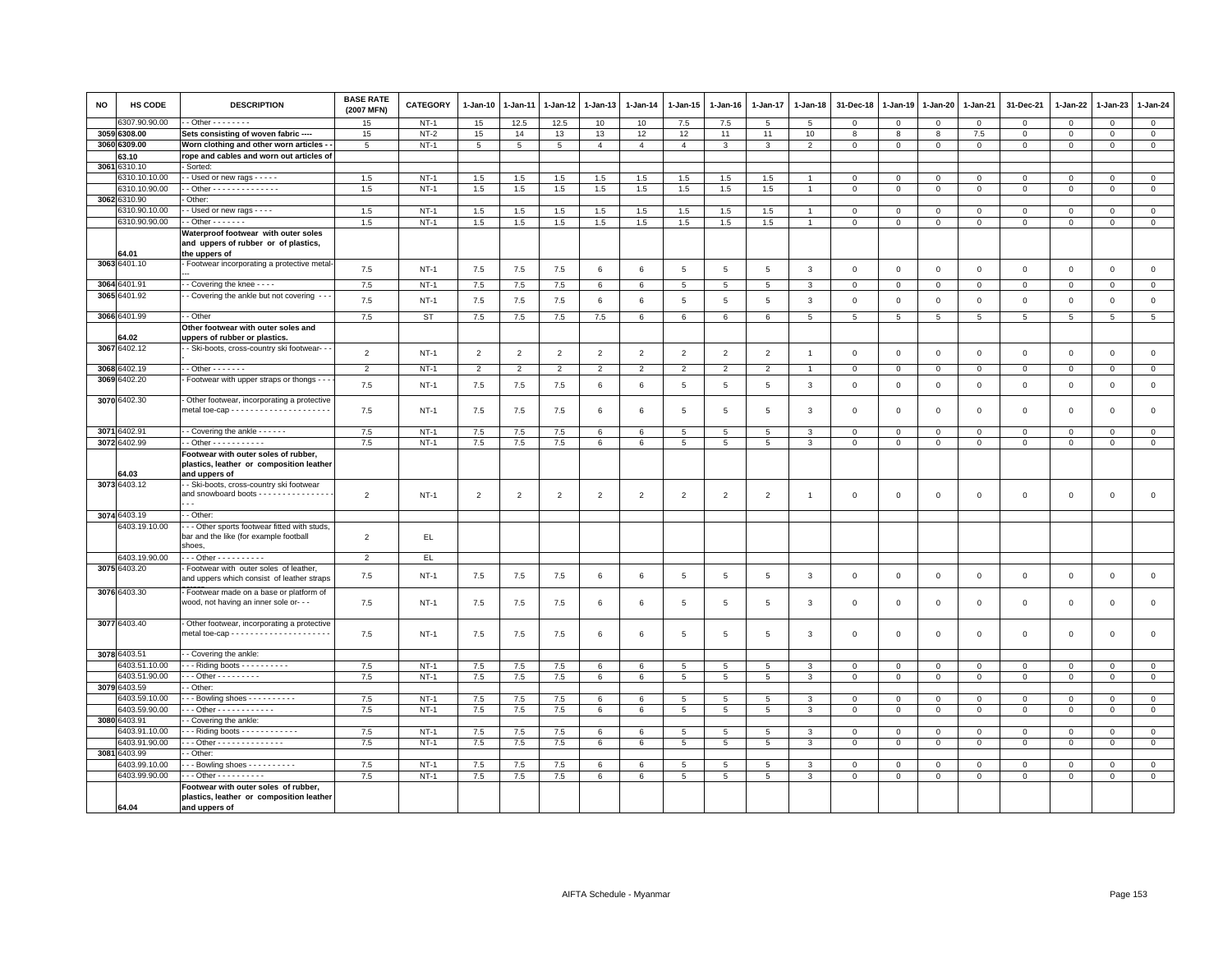| <b>NO</b> | <b>HS CODE</b>                 | <b>DESCRIPTION</b>                                                                                  | <b>BASE RATE</b><br>(2007 MFN) | <b>CATEGORY</b>        | 1-Jan-10       | $1-Jan-11$     | 1-Jan-12       | 1-Jan-13        | $1 - Jan-14$    | 1-Jan-15        | 1-Jan-16        | 1-Jan-17       | 1-Jan-18       | 31-Dec-18               | 1-Jan-19            | 1-Jan-20            | 1-Jan-21       | 31-Dec-21           | 1-Jan-22            | 1-Jan-23       | 1-Jan-24                      |
|-----------|--------------------------------|-----------------------------------------------------------------------------------------------------|--------------------------------|------------------------|----------------|----------------|----------------|-----------------|-----------------|-----------------|-----------------|----------------|----------------|-------------------------|---------------------|---------------------|----------------|---------------------|---------------------|----------------|-------------------------------|
|           | 3082 6404.11                   | Sports footwear; tennis shoes,<br>basketball shoes, gym shoes,  -                                   | $\overline{2}$                 | EL.                    |                |                |                |                 |                 |                 |                 |                |                |                         |                     |                     |                |                     |                     |                |                               |
| 3083      | 3404.19                        | $-$ Other $       -$                                                                                | 7.5                            | $NT-1$                 | 7.5            | 7.5            | 7.5            | $6\phantom{.0}$ | $6\phantom{.}6$ | $5\phantom{.0}$ | 5               | 5              | 3              | $\mathbf{0}$            | $\mathsf 0$         | $\circ$             | $\mathbf 0$    | $\mathbf 0$         | $\mathbf 0$         | $\mathsf 0$    | $\circ$                       |
|           | 3084 6404.20                   | Footwear with outer soles of leather or<br>composition leather:                                     |                                |                        |                |                |                |                 |                 |                 |                 |                |                |                         |                     |                     |                |                     |                     |                |                               |
|           | 6404.20.10.00                  | - Running shoes and golf shoes - - - - - - -                                                        | $\overline{2}$                 | $NT-1$                 | $\overline{2}$ | $\overline{2}$ | $\overline{2}$ | $\overline{2}$  | $\overline{2}$  | $\overline{2}$  | $\overline{2}$  | $\overline{2}$ | $\overline{1}$ | $\mathbf 0$             | $\mathbf 0$         | $\mathbf 0$         | $\mathbf{0}$   | $\mathbf 0$         | $\Omega$            | $\mathbf{0}$   | $\mathsf 0$                   |
|           | 6404.20.90.00                  | - Other - - - - - - - - - - - - - - - -                                                             | 7.5                            | <b>NT-1</b>            | 7.5            | 7.5            | 7.5            | 6               | 6               | $5\phantom{.0}$ | 5               | 5              | 3              | $\mathbf 0$             | $\mathbf 0$         | $\mathsf 0$         | $\overline{0}$ | $\mathbf 0$         | $\mathbf 0$         | $\mathbf 0$    | $\overline{0}$                |
|           | 64.05                          | Other footwear.                                                                                     |                                |                        |                |                |                |                 |                 |                 |                 |                |                |                         |                     |                     |                |                     |                     |                |                               |
|           | 3085 6405.10                   | With uppers of leather or composition                                                               | 7.5                            | $NT-1$                 | 7.5            | 7.5            | 7.5            | 6               | 6               | 5               | 5               | 5              | 3              | $\Omega$                | $\Omega$            | $\mathbf 0$         | $\mathbf{0}$   | $\mathbf 0$         | $\Omega$            | $\Omega$       | $\circ$                       |
| 3086      | 6405.20                        | With uppers of textile materials -----                                                              | 7.5                            | <b>NT-1</b>            | $7.5\,$        | $7.5$          | $7.5\,$        | 6               | 6               | 5               | 5               | 5              | 3              | $\mathbf 0$             | $\mathbf 0$         | $\mathsf 0$         | $\mathbf 0$    | 0                   | $\mathbf 0$         | $\mathbf 0$    | $\mathsf 0$                   |
|           | 3087 6405.90                   | Other                                                                                               | 7.5                            | EL.                    |                |                |                |                 |                 |                 |                 |                |                |                         |                     |                     |                |                     |                     |                |                               |
|           | 64.06                          | Parts of footwear (including uppers<br>whether or not attached to soles other<br>than outer soles); |                                |                        |                |                |                |                 |                 |                 |                 |                |                |                         |                     |                     |                |                     |                     |                |                               |
|           | 3088 6406.10                   | Uppers and parts thereof, other than                                                                |                                |                        |                |                |                |                 |                 |                 |                 |                |                |                         |                     |                     |                |                     |                     |                |                               |
|           |                                | stiffeners:                                                                                         |                                |                        |                |                |                |                 |                 |                 |                 |                |                |                         |                     |                     |                |                     |                     |                |                               |
|           | 6406.10.10.00                  |                                                                                                     | 1.5                            | <b>NT-1</b>            | 1.5            | 1.5            | 1.5            | 1.5             | 1.5             | 1.5             | 1.5             | 1.5            |                | $\Omega$                | $\overline{0}$      | $\mathbf{0}$        | $\mathbf{0}$   | $\mathbf{0}$        | $\Omega$            | $\mathbf{0}$   | $\overline{0}$                |
|           | 6406.10.90.00<br>3089 6406.20  | Outer soles and B2561heels, of rubber or                                                            | 1.5                            | $NT-1$                 | 1.5            | 1.5            | 1.5            | 1.5             | 1.5             | 1.5             | 1.5             | 1.5            | $\overline{1}$ | $\mathbf 0$             | $\mathbf 0$         | $\mathbf 0$         | $\mathbf 0$    | $\mathbf 0$         | $\Omega$            | $\mathbf 0$    | $\,0\,$                       |
|           |                                |                                                                                                     | 1.5                            | $NT-1$                 | 1.5            | 1.5            | 1.5            | 1.5             | 1.5             | 1.5             | 1.5             | 1.5            | $\overline{1}$ | $\mathbf 0$             | $\mathbf 0$         | $\mathbf 0$         | $\mathsf 0$    | $\mathbf 0$         | $\Omega$            | $\mathsf 0$    | $\mathsf 0$                   |
|           | 3090 6406.91                   | $-$ Of wood $   -$                                                                                  | 1.5                            | $NT-1$                 | 1.5            | 1.5            | 1.5            | 1.5             | 1.5             | 1.5             | 1.5             | 1.5            | $\overline{1}$ | $\overline{0}$          | $\overline{0}$      | $\circ$             | $\overline{0}$ | $\mathbf{0}$        | $\mathbf{0}$        | $\circ$        | $\mathbf{0}$                  |
| 3091      | 6406.99                        | - Of other materials:                                                                               |                                |                        |                |                |                |                 |                 |                 |                 |                |                |                         |                     |                     |                |                     |                     |                |                               |
|           | 3406.99.10.00                  | - - Of metal - - - - - - - - - - - - - - - - - -                                                    | 1.5                            | <b>ST</b>              | 1.5            | 1.5            | 1.5            | 1.5             | 1.5             | 1.5             | 1.5             | 1.5            | 1.5            | 1.5                     | 1.5                 | 1.5                 | 1.5            | 1.5                 | 1.5                 | 1.5            | 1.5                           |
|           | 6406.99.20.00                  | - - - In-soles of rubber or plastics - - - -                                                        | 1.5                            | ST                     | 1.5            | 1.5            | 1.5            | 1.5             | 1.5             | 1.5             | 1.5             | 1.5            | 1.5            | 1.5                     | 1.5                 | 1.5                 | 1.5            | 1.5                 | 1.5                 | 1.5            | 1.5                           |
|           | 6406.99.90.00                  | Other - - - - - - - - - -                                                                           | 1.5                            | <b>ST</b>              | 1.5            | 1.5            | 1.5            | 1.5             | 1.5             | 1.5             | 1.5             | 1.5            | 1.5            | $1.5\,$                 | 1.5                 | 1.5                 | 1.5            | 1.5                 | 1.5                 | 1.5            | 1.5                           |
|           | 3092 6501.00                   | Hat - forms, hat bodies and hoods of<br>felt, neither blocked to shape nor with                     | 7.5                            | $NT-1$                 | 7.5            | 7.5            | 7.5            | 6               | 6               | 5               | 5               | 5              | 3              | $\mathbf 0$             | $\mathbf 0$         | $\mathbf 0$         | $\mathsf 0$    | $\mathbf 0$         | $\mathbf 0$         | $\mathbf 0$    | $\mathsf 0$                   |
|           | 3093 6502.00                   | Hat - shapes, plaited or made by<br>assembling strips of any material,                              | 7.5                            | $NT-1$                 | 7.5            | 7.5            | 7.5            | 6               | 6               | 5               | $\overline{5}$  | $\,$ 5 $\,$    | 3              | $\,0\,$                 | $\mathbf 0$         | $\mathbf 0$         | $\mathbf 0$    | $\mathbf 0$         | $\Omega$            | $\,0\,$        | $\mathsf 0$                   |
|           | 3094 6503.00                   | Felt hats and other felt headgear, made<br>from the hat bodies, hoods or plateaux<br>of heading     | 7.5                            | $NT-1$                 | 7.5            | 7.5            | 7.5            | 6               | 6               | 5               | $5\overline{5}$ | 5              | 3              | $\overline{\mathbf{0}}$ | $\mathbf 0$         | $\mathbf 0$         | $\mathbf 0$    | $\mathbf 0$         | $^{\circ}$          | $\mathbf 0$    | $\mathsf 0$                   |
|           | 3095 6504.00                   | Hats and other headgear, plaited or<br>made by assembling strips of any                             | 7.5                            | <b>NT-1</b>            | 7.5            | 7.5            | 7.5            | 6               | 6               | 5               | 5               | 5              | 3              | $\mathbf 0$             | $\mathbf 0$         | $\mathbf 0$         | $\mathbf 0$    | $\mathbf 0$         | $^{\circ}$          | $\mathsf 0$    | $\mathsf 0$                   |
|           |                                | material - - -<br>Hats and other headgear, knitted or<br>crocheted, or made up from lace, felt      |                                |                        |                |                |                |                 |                 |                 |                 |                |                |                         |                     |                     |                |                     |                     |                |                               |
| 3096      | 55.05<br>6505.10               | or other textile<br>Hair-nets - - - - - -                                                           | 20                             | $NT-1$                 | 20             | 17.5           | 15             | 15              | 12.5            | 11              | 9               | 7.5            | $\,$ 5 $\,$    | $\mathsf 0$             | $\mathbb O$         | $\circ$             | $\mathbf 0$    | $\mathsf 0$         | $\mathsf 0$         | $\circ$        | $\circ$                       |
| 3097      | 6505.90                        | - Other:                                                                                            |                                |                        |                |                |                |                 |                 |                 |                 |                |                |                         |                     |                     |                |                     |                     |                |                               |
|           | 3505.90.10.00                  | - Headgear for religious purposes - - -                                                             | 7.5                            | $NT-1$                 | 7.5            | 7.5            | 7.5            | 6               | 6               | 5               | 5               | $\overline{5}$ | 3              | $\mathbf 0$             | $\mathbf 0$         | $\mathbf 0$         | $\mathbf 0$    | $\mathbf 0$         | $\mathbf 0$         | $\mathsf 0$    | $\mathsf 0$                   |
|           | 6505.90.90.00                  | $-$ Other $        -$                                                                               | 7.5                            | $NT-1$                 | $7.5\,$        | 7.5            | 7.5            | 6               | 6               | 5               | 5               | 5              | 3              | $\overline{0}$          | $\mathbf{0}$        | $\overline{0}$      | $\mathbf{0}$   | $\Omega$            | $\Omega$            | $\mathbf{0}$   | $\mathbf{0}$                  |
|           |                                | Other headgear, whether or not lined or                                                             |                                |                        |                |                |                |                 |                 |                 |                 |                |                |                         |                     |                     |                |                     |                     |                |                               |
|           | 55.06                          | trimmed.                                                                                            |                                |                        |                |                |                |                 |                 |                 |                 |                |                |                         |                     |                     |                |                     |                     |                |                               |
| 3098      | 6506.10<br>6506.10.10.00       | Safety headgear:                                                                                    |                                |                        |                |                |                |                 |                 |                 |                 |                |                |                         |                     |                     |                |                     |                     |                |                               |
|           | 6506.10.20.00                  | - Protective helmets for motorcyclists - -<br>- Industrial safety helmets, other than -             | 7.5                            | <b>ST</b>              | $7.5\,$        | $7.5$          | 7.5            | 7.5             | 6               | 6               | 6               | 6              | 5              | $\sqrt{5}$              | $\sqrt{5}$          | 5                   | 5              | 5                   | 5                   | $\overline{5}$ | $5\phantom{.0}$               |
|           |                                |                                                                                                     | 7.5                            | <b>ST</b>              | $7.5\,$        | 7.5            | 7.5            | 7.5             | 6               | 6               | 6               | 6              | 5              | 5                       | 5                   | 5                   | 5              | 5                   | 5                   | 5              | $\,$ 5 $\,$                   |
|           | 6506.10.30.00<br>5506.10.40.00 | - Steel helmets - - - - - - -<br>- Firefighter's helmets - - - - -                                  | 7.5<br>7.5                     | <b>ST</b><br><b>ST</b> | 7.5<br>$7.5\,$ | 7.5<br>$7.5$   | 7.5<br>$7.5\,$ | 7.5<br>7.5      | 6<br>6          | 6<br>6          | 6<br>6          | 6<br>6         | 5<br>5         | 5<br>5                  | 5<br>$\overline{5}$ | 5<br>$\overline{5}$ | 5<br>5         | 5<br>$\overline{5}$ | 5<br>$\overline{5}$ | 5<br>5         | $\overline{5}$<br>$\,$ 5 $\,$ |
|           | 5506.10.90.00                  | - Other ---------                                                                                   | 7.5                            | ST                     | 7.5            | 7.5            | 7.5            | 7.5             | 6               | 6               | 6               | 6              | 5              | 5                       | 5                   | $5\overline{5}$     | 5              | 5                   | 5                   | 5              | 5                             |
| 3099      | 6506.91                        | - Of rubber or of plastics - - - - - - - -                                                          | 7.5                            | $NT-1$                 | 7.5            | 7.5            | 7.5            | 6               | 6               | 5               | 5               | 5              | $\mathbf{3}$   | $\mathbf 0$             | $\mathbf 0$         | $\Omega$            | $\mathbf 0$    | $\Omega$            | $\circ$             | $\Omega$       | $\mathsf 0$                   |
| 3100      | 506.92                         | - Of furskin - - - - - - - - - -                                                                    | 7.5                            | $NT-1$                 | 7.5            | $7.5$          | $7.5\,$        | 6               | 6               | 5               | 5               | 5              | 3              | $\mathsf 0$             | $\mathbf 0$         | $\mathbf{O}$        | $\mathbf 0$    | $\mathbf 0$         | $\mathbf 0$         | $\mathbf 0$    | $\mathsf 0$                   |
| 3101      | 6506.99                        | - Of other materials:                                                                               |                                |                        |                |                |                |                 |                 |                 |                 |                |                |                         |                     |                     |                |                     |                     |                |                               |
|           | 5506.99.10.00                  | - - Non-woven disposable headgear - -                                                               | 7.5                            | $NT-1$                 | $7.5\,$        | 7.5            | 7.5            | 6               | 6               | 5               | 5               | 5              | 3              | $\mathbf 0$             | $\mathbf 0$         | $\,0\,$             | $\mathbf 0$    | $\mathbf 0$         | $\mathsf 0$         | $\,0\,$        | $\mathsf 0$                   |
|           | 6506.99.90.00                  | $-$ - Other - - - - - - - -                                                                         | 7.5                            | $NT-1$                 | 7.5            | 7.5            | 7.5            | 6               | 6               | 5               | 5               | 5              | 3              | $\mathbf 0$             | $\circ$             | $\mathbf{0}$        | $\mathbf{0}$   | $\mathbf{0}$        | $\mathbf{0}$        | $\circ$        | $\mathbf{0}$                  |
|           | 65.07                          | Head-bands, linings, covers, hat<br>foundations, hat frames, peaks and<br>chinstraps, for headgear. |                                |                        |                |                |                |                 |                 |                 |                 |                |                |                         |                     |                     |                |                     |                     |                |                               |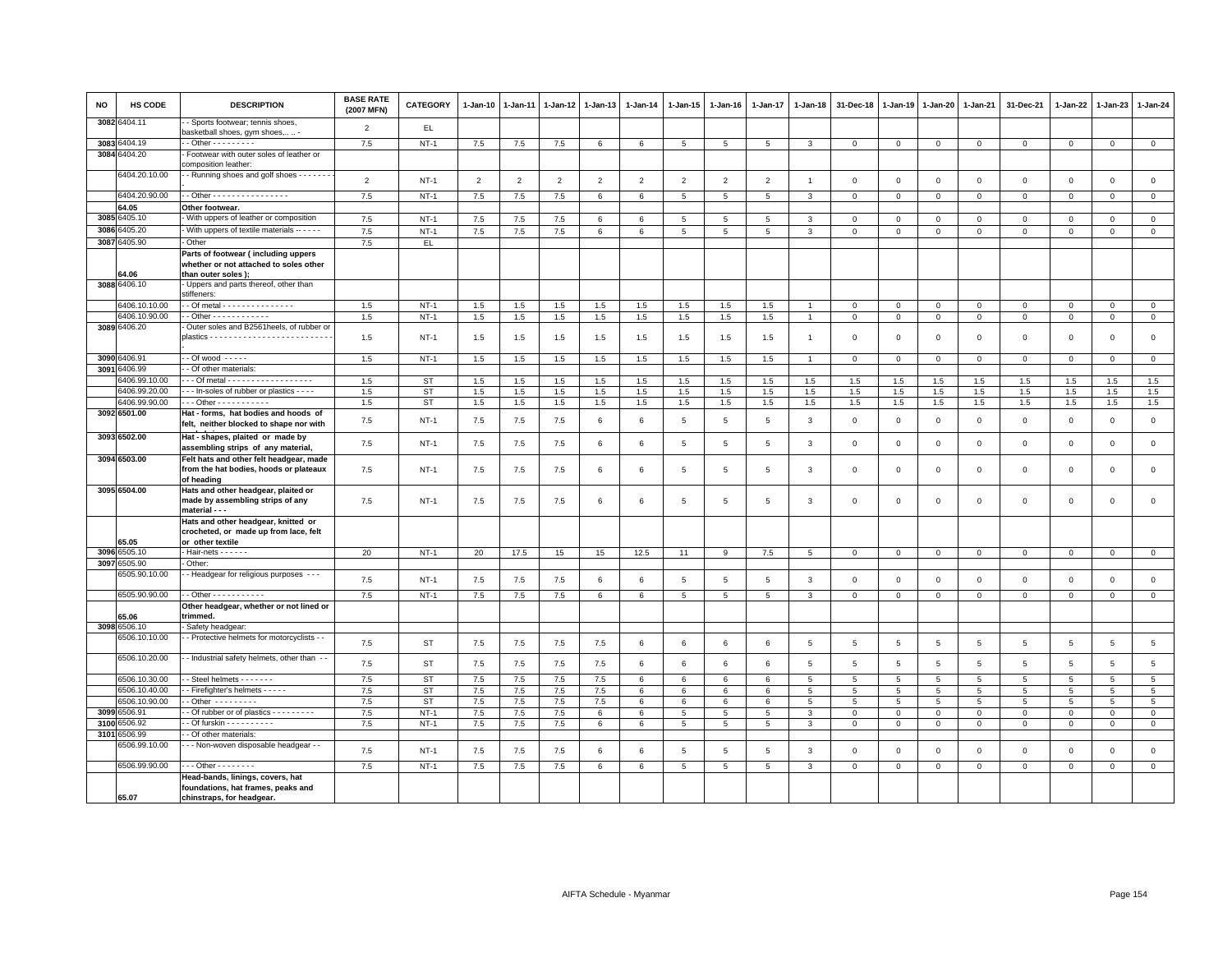| <b>NO</b> | HS CODE                 | <b>DESCRIPTION</b>                                                                                   | <b>BASE RATE</b><br>(2007 MFN) | <b>CATEGORY</b> | 1-Jan-10        | $1 - Jan-11$    | $1-Jan-12$      | $1 - Jan-13$   | 1-Jan-14       | 1-Jan-15       | $1-Jan-16$     | $1 - Jan-17$   | 1-Jan-18       | 31-Dec-18    | 1-Jan-19     | $1-Jan-20$     | $1-Jan-21$   | 31-Dec-21    | 1-Jan-22    | 1-Jan-23       | 1-Jan-24            |
|-----------|-------------------------|------------------------------------------------------------------------------------------------------|--------------------------------|-----------------|-----------------|-----------------|-----------------|----------------|----------------|----------------|----------------|----------------|----------------|--------------|--------------|----------------|--------------|--------------|-------------|----------------|---------------------|
|           | 3102 6507.00            | Head-bands, linings, covers, hat<br>foundations, hat frames, peaks and                               |                                |                 |                 |                 |                 |                |                |                |                |                |                |              |              |                |              |              |             |                |                     |
|           | 6507.00.10.00           | - Tinted visors and visors concealing any -                                                          | 7.5                            | EL              |                 |                 |                 |                |                |                |                |                |                |              |              |                |              |              |             |                |                     |
|           | 6507.00.90.00           | $-$ Other $     -$                                                                                   | 7.5                            | EL.             |                 |                 |                 |                |                |                |                |                |                |              |              |                |              |              |             |                |                     |
|           | 66.01                   | Umbrellas and sun umbrellas (including<br>walking-stick umbrellas, garden<br>umbrellas and similar   |                                |                 |                 |                 |                 |                |                |                |                |                |                |              |              |                |              |              |             |                |                     |
|           | 3103 6601.10            | Garden or similar umbrellas - - - -                                                                  | 15                             | $NT-2$          | 15              | 14              | 13              | 13             | 12             | 12             | 11             | 11             | 10             | 8            | 8            | 8              | 7.5          | $\Omega$     | $\mathbf 0$ | $\mathbf{0}$   | $\overline{0}$      |
| 3104      | 601.91                  | Having a telescopic shaft - - - -                                                                    | 15                             | $NT-2$          | 15              | 14              | 13              | 13             | 12             | 12             | 11             | 11             | 10             | 8            | 8            | 8              | 7.5          | $\mathsf 0$  | $\mathsf 0$ | $\mathsf 0$    | $\mathsf 0$         |
| 3105      | 6601.99                 | $\cdot$ Other - - - - - - - - - - -                                                                  | 15                             | $NT-2$          | 15              | 14              | 13              | 13             | 12             | 12             | 11             | 11             | $10$           | 8            | 8            | 8              | 7.5          | $\mathbf 0$  | $\mathsf 0$ | $\mathbf 0$    | $\mathbf{0}$        |
|           | 3106 6602.00            | Walking-sticks, seat-sticks, whips,<br>riding-crops and the like - - - - - - -                       | 15                             | EL.             |                 |                 |                 |                |                |                |                |                |                |              |              |                |              |              |             |                |                     |
|           | 66.03                   | Parts, trimmings and accessories of<br>articles of heading 66.01 or 66.02.                           |                                |                 |                 |                 |                 |                |                |                |                |                |                |              |              |                |              |              |             |                |                     |
|           | 3107 6603.10            | Handles and knobs:                                                                                   |                                |                 |                 |                 |                 |                |                |                |                |                |                |              |              |                |              |              |             |                |                     |
|           | 6603.10.10.00           | - For articles of heading 66.01 - - --                                                               | $5\overline{5}$                | $NT-1$          | $5\phantom{.0}$ | $\sqrt{5}$      | $5\overline{5}$ | $\overline{4}$ | $\overline{4}$ | $\overline{4}$ | 3              | $\overline{3}$ | $\overline{2}$ | $\,0\,$      | $\mathbf{0}$ | $\Omega$       | $\,0\,$      | $\mathsf 0$  | $\mathbf 0$ | $\mathbf{0}$   | $\overline{0}$      |
|           | 6603.10.20.00           | - - For articles of heading 66.02 - - - -                                                            | 5                              | $NT-1$          | 5               | $5\phantom{.0}$ | 5               | $\overline{4}$ | $\overline{4}$ | $\overline{4}$ | $\mathbf{3}$   | $\mathbf{3}$   | $\overline{2}$ | $\mathsf 0$  | $\mathsf 0$  | $\mathbf{O}$   | $\mathsf 0$  | $\mathbf 0$  | $\mathbf 0$ | $\mathsf 0$    | $\mathsf{O}\xspace$ |
|           | 3108 6603.20            | Umbrella frames, including frames<br>mounted on shafts (sticks) - - - - - - - - - - -<br>.           | 5                              | $NT-1$          | 5               | 5               | 5               | $\overline{4}$ | $\overline{4}$ | $\overline{4}$ | 3              | 3              | $\overline{2}$ | $\mathbf 0$  | $^{\circ}$   | $\mathbf 0$    | $\mathsf 0$  | $\mathbf 0$  | $^{\circ}$  | $\mathbf 0$    | $\mathsf 0$         |
|           | 3109 6603.90            | Other:                                                                                               |                                |                 |                 |                 |                 |                |                |                |                |                |                |              |              |                |              |              |             |                |                     |
|           | 6603.90.10.00           | - For articles of heading 66.01 - -                                                                  | 5                              | $NT-1$          | $5\phantom{.0}$ | 5               | $\overline{5}$  | $\overline{4}$ | $\overline{4}$ | $\overline{4}$ | 3              | 3              | $\overline{2}$ | $\,0\,$      | $\mathsf 0$  | $\mathbf 0$    | $\mathsf 0$  | $\mathbf 0$  | $\Omega$    | $\mathbf 0$    | $\mathsf 0$         |
|           | 6603.90.20.00           | - For articles of heading 66.02 - - -                                                                | 5                              | $NT-1$          | 5               | 5               | $5\overline{5}$ | $\overline{4}$ | $\overline{4}$ | $\overline{4}$ | 3              | $\mathbf{3}$   | $\overline{2}$ | $\mathsf 0$  | $\mathsf 0$  | $\mathbf{O}$   | $\mathbf 0$  | $\mathbf{O}$ | $\mathbf 0$ | $\mathbf 0$    | $\circ$             |
|           | 67.01                   | Skins and other parts of birds with their<br>feathers or down, feathers, parts of<br>feathers, down  |                                |                 |                 |                 |                 |                |                |                |                |                |                |              |              |                |              |              |             |                |                     |
|           | 3110 6701.00            | Skins and other parts of birds with their<br>feathers or down, feathers, parts of.                   |                                |                 |                 |                 |                 |                |                |                |                |                |                |              |              |                |              |              |             |                |                     |
|           | 6701.00.10.00           | - Duck feathers - - - - - - -                                                                        | $5\overline{5}$                | EL.             |                 |                 |                 |                |                |                |                |                |                |              |              |                |              |              |             |                |                     |
|           | 6701.00.90.00           | - Other - - - - - - - - - - - - - - - -                                                              | 5                              | EL.             |                 |                 |                 |                |                |                |                |                |                |              |              |                |              |              |             |                |                     |
|           | 67.02                   | Artificial flowers, foliage and fruit and<br>parts thereof; articles made of<br>artificial           |                                |                 |                 |                 |                 |                |                |                |                |                |                |              |              |                |              |              |             |                |                     |
|           | 3111 6702.10            | $-$ Of plastics $     -$                                                                             | 5                              | $NT-1$          | 5               | 5               | 5               | $\overline{4}$ | $\overline{4}$ | $\overline{4}$ | 3              | 3              | $\overline{2}$ | $\mathbf 0$  | $\mathsf 0$  | $\mathbf 0$    | $\mathbf 0$  | $\mathbf 0$  | $\mathbf 0$ | $\mathbf 0$    | $\mathsf 0$         |
|           | 3112 6702.90            | Of other materials - - - - - - -                                                                     |                                |                 |                 |                 |                 |                |                |                |                |                |                |              |              |                |              |              |             |                |                     |
|           | 3702.90.00.10           | $--- 0f$ cotton $--- 0f$                                                                             | 5                              | $NT-1$          | $5\phantom{.0}$ | 5               | $5\overline{5}$ | $\overline{4}$ | $\overline{4}$ | $\overline{4}$ | 3              | 3              | $\mathcal{P}$  | $\mathsf 0$  | $\mathbf 0$  | $\mathbf 0$    | $\mathbf 0$  | $\mathbf 0$  | $\Omega$    | $\mathbf 0$    | $\mathbf{0}$        |
|           | 6702.90.00.20           | . - Of silk - - - - -                                                                                | $5\phantom{.0}$                | $NT-1$          | $5\phantom{.0}$ | $\,$ 5 $\,$     | $5\phantom{.0}$ | $\overline{4}$ | $\overline{4}$ | $\overline{4}$ | $\mathbf{3}$   | $\mathbf{3}$   | $\overline{2}$ | $\,0\,$      | $\mathsf 0$  | $\mathbf 0$    | $\,0\,$      | $\mathbf 0$  | $\mathsf 0$ | $\mathbf 0$    | $\overline{0}$      |
|           | 6702.90.00.90           | $---$ Other - - - - -                                                                                | 5                              | $NT-1$          | 5               | 5               | 5               | $\overline{4}$ | $\overline{4}$ | $\overline{4}$ | 3              | $\mathbf{3}$   | 2              | $\mathbf 0$  | $\mathsf 0$  | $\mathbf{O}$   | $\mathbf 0$  | $\mathbf 0$  | $\Omega$    | $\mathbf 0$    | $\mathsf 0$         |
|           | 3113 6703.00            | Human hair, dressed, thinned, bleached<br>or otherwise worked; wool or other<br>animal hair or other | 5                              | $NT-1$          | $\overline{5}$  | 5               | 5               | $\overline{4}$ | $\overline{4}$ | $\overline{4}$ | 3              | $\overline{3}$ | $\overline{2}$ | $\mathsf 0$  | $\mathbf 0$  | $\mathsf 0$    | $\mathbf 0$  | $\mathsf 0$  | $\mathbf 0$ | $\mathsf 0$    | $\mathsf 0$         |
|           | 67.04                   | Wigs, false beards, eyebrows and<br>eyelashes, switches and the like, of<br>human or animal hair or  |                                |                 |                 |                 |                 |                |                |                |                |                |                |              |              |                |              |              |             |                |                     |
|           | 3114 6704.11            | - Complete wigs - - - - - -                                                                          | 20                             | $NT-1$          | 20              | 17.5            | 15              | 15             | 12.5           | 11             | 9              | $7.5$          | 5              | $\mathbf 0$  | $\mathsf 0$  | $\mathsf 0$    | $\mathbf 0$  | $\mathbf 0$  | $\mathsf 0$ | $\mathbf 0$    | $\mathsf 0$         |
|           | 3115 6704.19            | - - Other - - - - - - - - - - - -                                                                    | 20                             | $NT-1$          | 20              | 17.5            | 15              | 15             | 12.5           | 11             | 9              | $7.5$          | 5              | $\mathbf{0}$ | $\mathbf{0}$ | $\mathbf{0}$   | $\mathbf{0}$ | $\mathbf{0}$ | $\mathbf 0$ | $\mathbf{0}$   | $\mathsf 0$         |
|           | 3116 6704.20            | - Of human hair - - - - - - - - - - - -                                                              | 20                             | $NT-1$          | 20              | 17.5            | 15              | 15             | 12.5           | 11             | 9              | 7.5            | 5              | $\mathbf 0$  | $\mathbf 0$  | $\mathbf 0$    | $\mathsf 0$  | $\mathbf 0$  | $\mathbf 0$ | $\mathbf{0}$   | $\mathsf 0$         |
|           | 3117 6704.90            | - Of other materials - - - - - - - - -                                                               | 20                             | $NT-1$          | 20              | 17.5            | 15              | 15             | 12.5           | 11             | 9              | 7.5            | 5              | $\mathbf 0$  | $\mathsf 0$  | $\overline{0}$ | $\,0\,$      | $\mathbf{0}$ | $\mathsf 0$ | $\mathbf 0$    | $\mathsf 0$         |
|           | 3118 6801.00            | Setts, curbstones and flagstones, of<br>natural stone (except slate) - - - - - - - - -<br>           | 3                              | $NT-1$          | 3               | 3               | 3               | 3              | 3              | 3              | $\overline{2}$ | $\overline{2}$ | -1             | $\mathbf 0$  | $\Omega$     | $\mathsf 0$    | $\mathbf 0$  | $\mathbf 0$  | $\Omega$    | $\mathsf 0$    | $\mathsf 0$         |
|           | 68.02                   | Worked monumental or building stone<br>except slate ) and articles thereof, other<br>than goods of   |                                |                 |                 |                 |                 |                |                |                |                |                |                |              |              |                |              |              |             |                |                     |
|           | 3119 6802.10            | Tiles, cubes and similar articles, whether                                                           |                                |                 |                 |                 |                 |                |                |                |                |                |                |              |              |                |              |              |             |                |                     |
|           |                         | or not rectangular (including square), the<br>- Marble, travertine and alabaster - - -               | 1.5                            | $NT-1$          | 1.5             | 1.5             | 1.5             | 1.5            | 1.5            | 1.5            | 1.5            | 1.5            | $\overline{1}$ | $\mathsf 0$  | $\mathsf 0$  | $\mathsf 0$    | $\mathsf 0$  | $\mathsf 0$  | $\mathbf 0$ | $\mathsf 0$    | $\mathsf 0$         |
|           | 3120 6802.21            |                                                                                                      | 3                              | $NT-1$          | 3               | 3               | 3               | 3              | 3              | 3              | $\overline{2}$ | $\overline{2}$ | -1             | $\mathbf 0$  | 0            | $\Omega$       | $\mathbf{0}$ | $\Omega$     | 0           | $\Omega$       | $\circ$             |
| 3121      | 6802.22<br>3122 6802.23 | - Other calcareous stone - - - - -<br>- Granite:                                                     | 3                              | $NT-1$          | $\mathbf{3}$    | $\mathbf{3}$    | $\mathbf{3}$    | $\mathbf{3}$   | 3              | $\mathbf{3}$   | $\overline{2}$ | 2              | $\overline{1}$ | $\mathbf 0$  | $\mathsf 0$  | $\mathbf 0$    | $\mathbf 0$  | $\mathbf{0}$ | $\mathbf 0$ | $\overline{0}$ | $\mathbf 0$         |
|           | 802.23.10.00            | - - Polished slabs - - - - - - -                                                                     | 3                              | $NT-1$          | 3               | 3               | 3               | 3              | 3              | 3              | $\overline{2}$ | $\overline{2}$ |                | $\mathbf 0$  | $\mathsf 0$  | $\mathsf 0$    | $\mathsf 0$  | $\mathbf 0$  | $\mathbf 0$ | $\mathbf 0$    | $\mathsf 0$         |
|           | 6802.23.90.00           | $\cdots$ Other - - - - - -                                                                           | 3                              | $NT-1$          | 3               | 3               | 3               | 3              | 3              | 3              | $\overline{2}$ | $\overline{2}$ | -1             | $\,0\,$      | $\mathsf 0$  | 0              | $\mathbf{0}$ | $\mathbf 0$  | 0           | $\mathbf 0$    | $\mathsf{O}\xspace$ |
|           | 3123 6802.29            | $\cdot$ - Other stone - - - - - - - - - - -                                                          | 3                              | $NT-1$          | 3               | 3               | 3               | 3              | $\mathcal{R}$  | 3              | $\mathcal{P}$  | 2              | $\overline{1}$ | $\mathbf 0$  | $\mathbf 0$  | $\mathbf 0$    | $\Omega$     | $\mathbf 0$  | $\Omega$    | $\mathbf 0$    | $\Omega$            |
|           |                         |                                                                                                      |                                |                 |                 |                 |                 |                |                |                |                |                |                |              |              |                |              |              |             |                |                     |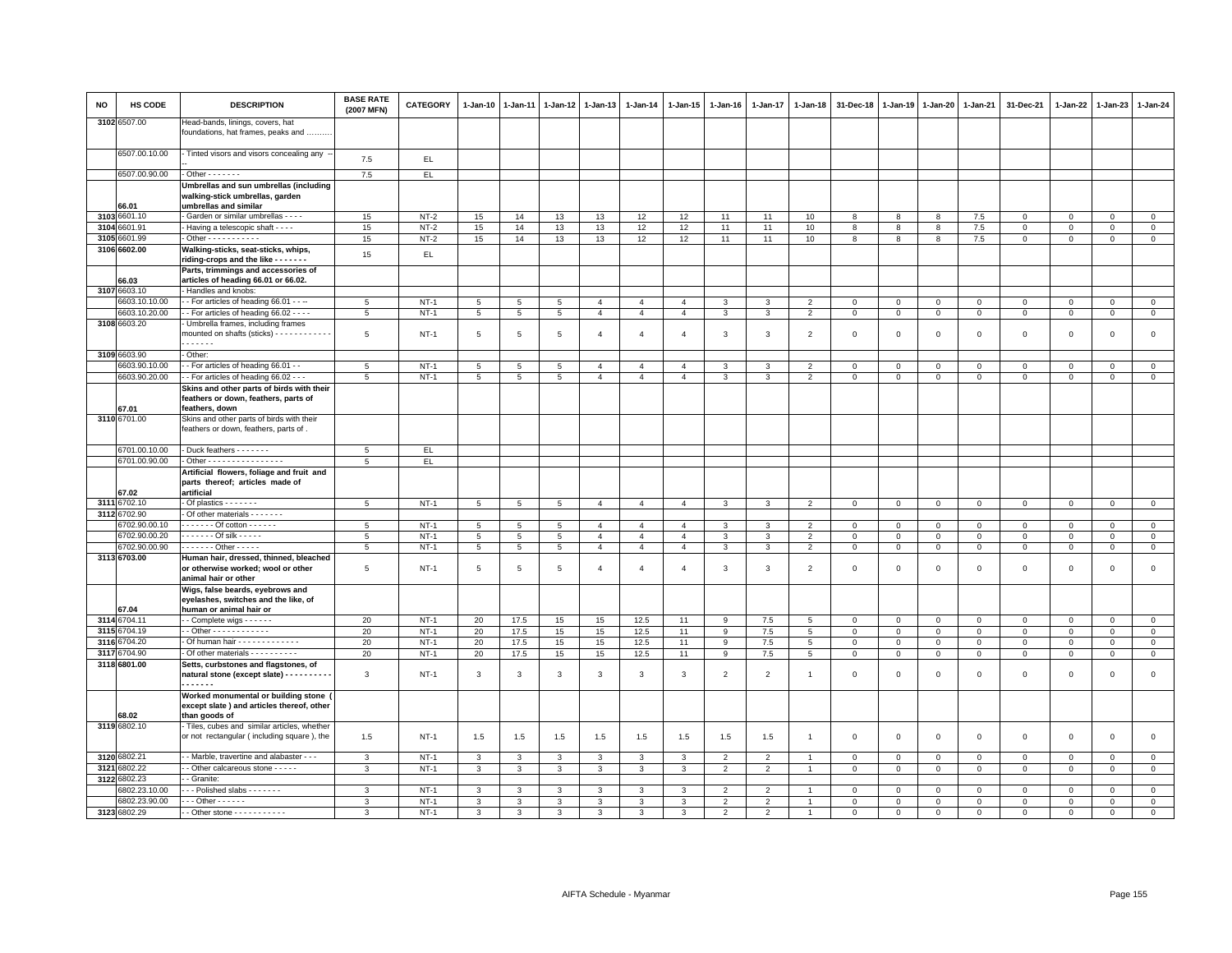| <b>NO</b> | HS CODE       | <b>DESCRIPTION</b>                                                                                  | <b>BASE RATE</b><br>(2007 MFN) | <b>CATEGORY</b> | $1-Jan-10$      | 1-Jan-11       | $1 - Jan-12$            | 1-Jan-13       | $1-Jan-14$     | $1 - Jan-15$   | $1 - Jan-16$   | $1 - Jan-17$   | $1 - Jan-18$   | 31-Dec-18      | $1 - Jan-19$   | 1-Jan-20       | 1-Jan-21       | 31-Dec-21      | 1-Jan-22    | 1-Jan-23       | $1 - Jan-24$   |
|-----------|---------------|-----------------------------------------------------------------------------------------------------|--------------------------------|-----------------|-----------------|----------------|-------------------------|----------------|----------------|----------------|----------------|----------------|----------------|----------------|----------------|----------------|----------------|----------------|-------------|----------------|----------------|
| 3124      | 6802.91       | - Marble, travertine and alabaster - - - -                                                          | 3                              | $NT-1$          | 3               | 3              | 3                       | 3              | $\mathbf{3}$   | 3              | $\overline{2}$ | $\overline{2}$ |                | $\mathbf 0$    | $\mathsf 0$    | $\Omega$       | $\mathsf 0$    | $\Omega$       | $\Omega$    | $\circ$        | $\mathbf 0$    |
|           | 3125 6802.92  | - Other calcareous stone - - - - -                                                                  | 3                              | $NT-1$          | $\mathbf{3}$    | 3              | 3                       | $\mathbf{3}$   | 3              | 3              | 2              | $\overline{2}$ |                | $\mathbf 0$    | $\mathsf 0$    | $\mathbf 0$    | $\mathbf 0$    | $\mathbf 0$    | $\Omega$    | $\mathbf{0}$   | $\mathbf 0$    |
|           | 3126 6802.93  | - Granite - - - - - - - - -                                                                         | $\mathbf{3}$                   | $NT-1$          | $\mathbf{3}$    | 3              | 3                       | $\mathbf{3}$   | $\mathbf{3}$   | 3              | $\overline{2}$ | $\overline{2}$ |                | $\mathbf 0$    | $\mathsf 0$    | $\mathsf 0$    | $\mathbf 0$    | $\mathbf{0}$   | $\Omega$    | $\Omega$       | $\mathbb O$    |
|           | 3127 6802.99  | - - Other stone - - - - - - - - -                                                                   | 3                              | $NT-1$          | $\mathbf{3}$    | 3              | 3                       | 3              | $\mathbf{3}$   | 3              | $\overline{2}$ | $\overline{2}$ | $\overline{1}$ | $\mathsf 0$    | $\mathsf 0$    | $\mathsf 0$    | $\mathbf 0$    | $\mathsf 0$    | 0           | $\mathsf 0$    | $\overline{0}$ |
|           | 68.03         | Worked slate and articles of slate or of<br>agglomerated slate.                                     |                                |                 |                 |                |                         |                |                |                |                |                |                |                |                |                |                |                |             |                |                |
|           | 3128 6803.00  | - Other - - - - - - - - - - - - -                                                                   |                                |                 |                 |                |                         |                |                |                |                |                |                |                |                |                |                |                |             |                |                |
|           | 6803.00.10.00 | - Slabs or roofing slates - - - - -                                                                 | 1.5                            | $NT-1$          | 1.5             | 1.5            | 1.5                     | 1.5            | 1.5            | 1.5            | 1.5            | 1.5            |                | $\mathbf 0$    | $\mathbf 0$    | $\mathsf 0$    | $\mathsf 0$    | $\Omega$       | $\Omega$    | $\mathbf{0}$   | $\mathbf{0}$   |
|           | 6803.00.90.00 | - Other - - - - - - - - - - - - -                                                                   | 1.5                            | $NT-1$          | 1.5             | $1.5\,$        | 1.5                     | 1.5            | 1.5            | 1.5            | 1.5            | 1.5            |                | $\mathsf 0$    | $\mathbf 0$    | $\mathbf 0$    | $\mathbf{0}$   | $\mathbf 0$    | 0           | $\mathbf 0$    | $\mathbf{0}$   |
|           | 68.04         | Millstones, grindstones, grinding<br>wheels and the like, without<br>frameworks, for grinding,      |                                |                 |                 |                |                         |                |                |                |                |                |                |                |                |                |                |                |             |                |                |
|           | 3129 6804.10  | - Millstones and grindstones for milling,<br>grinding or pulping - - - - - - - - - - - - - - - -    | $\mathbf{1}$                   | $NT-1$          | $\overline{1}$  | $\overline{1}$ | $\overline{1}$          | $\overline{1}$ | $\mathbf{1}$   | $\overline{1}$ | $\overline{1}$ | $\overline{1}$ |                | $\mathbf 0$    | $\mathbf 0$    | $\mathbf 0$    | $\mathbf 0$    | $\mathbf 0$    | $\mathbf 0$ | $\mathbf 0$    | $\mathsf 0$    |
|           | 3130 6804.21  | - Of agglomerated synthetic or natural                                                              | $\mathbf{1}$                   | $NT-1$          | $\overline{1}$  | -1             | $\overline{1}$          | -1             | $\mathbf{1}$   | $\overline{1}$ | $\overline{1}$ | $\mathbf{1}$   |                | $\mathbf 0$    | $\mathbf 0$    | $\mathbf 0$    | $\mathsf 0$    | $\mathbf 0$    | $\Omega$    | $\mathbf 0$    | $\mathsf 0$    |
|           | 3131 6804.22  | - - Of other agglomerated abrasives or of<br>ceramics:                                              |                                |                 |                 |                |                         |                |                |                |                |                |                |                |                |                |                |                |             |                |                |
|           | 6804.22.10.00 | --- Containing brown corundum grindstone                                                            | 1                              | $NT-1$          | $\overline{1}$  | $\overline{1}$ | $\overline{1}$          | $\mathbf{1}$   | $\overline{1}$ | $\overline{1}$ |                | $\overline{1}$ |                | $\mathbf 0$    | $\mathbf 0$    | $\mathsf 0$    | $\mathbf 0$    | $\mathbf 0$    | $\mathbf 0$ | $\mathbf 0$    | $\mathsf 0$    |
|           | 6804.22.90.00 | $\cdots$ Other - - - - -                                                                            |                                |                 | $\overline{1}$  | $\overline{1}$ |                         | $\mathbf{1}$   | $\overline{1}$ | $\mathbf{1}$   | $\mathbf{1}$   | $\overline{1}$ |                |                |                |                |                |                |             |                |                |
|           | 3132 6804.23  | - Of natural stone:                                                                                 | $\mathbf{1}$                   | $NT-1$          |                 |                | $\overline{1}$          |                |                |                |                |                |                | $\mathbf 0$    | $\mathbf 0$    | $\overline{0}$ | $\mathsf 0$    | $\mathbf{0}$   | $\mathsf 0$ | $\mathbf 0$    | $\overline{0}$ |
|           | 6804.23.10.00 | - - Containing brown corundum grindstone                                                            |                                |                 |                 |                |                         |                |                |                |                |                |                |                |                |                |                |                |             |                |                |
|           |               |                                                                                                     | $\overline{1}$                 | $NT-1$          | $\overline{1}$  | $\overline{1}$ | $\overline{1}$          | $\mathbf{1}$   | $\overline{1}$ | $\overline{1}$ |                | $\overline{1}$ |                | $\mathbf 0$    | $\mathbf 0$    | $\mathbf 0$    | $\mathsf 0$    | $\mathbf 0$    | $\Omega$    | $\mathbf 0$    | $\mathbf 0$    |
|           | 6804.23.90.00 | $\cdots$ Other - - - - - - - - -                                                                    | $\mathbf{1}$                   | $NT-1$          | $\overline{1}$  |                | $\mathbf{1}$            | $\mathbf{1}$   | $\overline{1}$ | $\mathbf{1}$   |                | $\overline{1}$ |                | $\mathbf 0$    | $\mathsf 0$    | $\,0\,$        | $\mathbf 0$    | $\mathbf 0$    | 0           | $\mathsf 0$    | $\mathbf 0$    |
|           | 3133 6804.30  | Hand sharpening or polishing stones:                                                                |                                |                 |                 |                |                         |                |                |                |                |                |                |                |                |                |                |                |             |                |                |
|           |               |                                                                                                     |                                |                 |                 |                |                         |                |                |                |                |                |                |                |                |                |                |                |             |                |                |
|           | 6804.30.10.00 | - - Containing brown corundum grindstone                                                            | 5                              | $NT-1$          | 5               | 5              | 5                       | $\overline{4}$ | $\overline{4}$ | $\overline{4}$ | $\mathbf{3}$   | 3              | $\overline{2}$ | $\mathbf 0$    | $\mathbf 0$    | $\mathsf 0$    | $\mathbf 0$    | $\mathbf 0$    | 0           | $\mathbf 0$    | $\mathsf 0$    |
|           | 6804.30.90.00 | $-$ Other $- - - - -$                                                                               | $5\phantom{.0}$                | $NT-1$          | $5\phantom{.0}$ | $\,$ 5 $\,$    | $\,$ 5 $\,$             | $\overline{4}$ | $\overline{4}$ | $\overline{4}$ | 3              | 3              | $\overline{2}$ | $\mathbf 0$    | $\mathbf 0$    | $\mathbf 0$    | $\mathsf 0$    | $\mathbf 0$    | $\mathsf 0$ | $\mathbf 0$    | $\mathsf 0$    |
|           | 68.05         | Natural or artificial abrasive powder or<br>grain, on a base of textile material, of<br>paper, of   |                                |                 |                 |                |                         |                |                |                |                |                |                |                |                |                |                |                |             |                |                |
|           | 3134 6805.10  | - On a base of woven textile fabric only - - -                                                      | $\overline{1}$                 | $NT-1$          | $\overline{1}$  | $\overline{1}$ | $\overline{1}$          | $\overline{1}$ | $\overline{1}$ | $\overline{1}$ | $\overline{1}$ | $\overline{1}$ |                | $\mathbf 0$    | $\mathbf 0$    | $\mathsf 0$    | $\mathbf 0$    | $\mathsf 0$    | $\mathbf 0$ | $\mathsf 0$    | $\mathsf 0$    |
|           | 3135 6805.20  | On a base of paper or paperboard only:                                                              |                                |                 |                 |                |                         |                |                |                |                |                |                |                |                |                |                |                |             |                |                |
|           | 6805.20.10.00 | - Polishing discs - - - - -                                                                         |                                | ST              |                 |                |                         |                |                |                |                |                |                |                |                |                |                |                |             |                |                |
|           | 6805.20.90.00 | $-$ Other $        -$                                                                               | $\overline{1}$                 | <b>ST</b>       | $\overline{1}$  | $\overline{1}$ | $\overline{1}$          | $\overline{1}$ | $\overline{1}$ | $\overline{1}$ |                | $\overline{1}$ |                | $\overline{1}$ | $\overline{1}$ | $\overline{1}$ | $\overline{1}$ | $\overline{1}$ |             | $\overline{1}$ | $\mathbf{1}$   |
|           | 3136 6805.30  | On a base of other materials:                                                                       |                                |                 |                 |                |                         |                |                |                |                |                |                |                |                |                |                |                |             |                |                |
|           | 6805.30.10.00 | - Polishing discs - - - - - - - -                                                                   | $\mathbf{1}$                   | $NT-1$          | $\overline{1}$  | 1              | $\overline{1}$          | $\mathbf{1}$   | $\overline{1}$ | 1              | $\mathbf{1}$   | $\mathbf{1}$   |                | $\mathbf 0$    | $\mathbf 0$    | $\mathbf 0$    | $\mathbf 0$    | $\mathbf 0$    | $\mathbf 0$ | $^{\circ}$     | $\overline{0}$ |
|           | 6805.30.90.00 | - - Other - - - - - - - -                                                                           | $\overline{1}$                 | $NT-1$          | $\mathbf{1}$    | $\overline{1}$ | $\overline{1}$          | $\overline{1}$ | $\overline{1}$ | $\mathbf{1}$   | $\overline{1}$ | $\overline{1}$ | $\overline{1}$ | $\mathbf{0}$   | $\mathbf{0}$   | $\Omega$       | $\mathbf{0}$   | $\mathbf 0$    | $\mathbf 0$ | $\mathbf{0}$   | $\mathbf{0}$   |
|           | 68.06         | Slag wool, rock wool and similar<br>mineral wools; exfoliated vermiculite,<br>expanded clays,       |                                |                 |                 |                |                         |                |                |                |                |                |                |                |                |                |                |                |             |                |                |
|           | 3137 6806.10  | Slag wool, rock wool and similar mineral<br>wools (including intermixtures thereof), in<br>bulk.    | $\mathbf{3}$                   | $NT-1$          | $\mathbf{3}$    | 3              | $\mathbf{3}$            | 3              | 3              | 3              | $\overline{2}$ | $\overline{2}$ | $\mathbf{1}$   | $\mathbf 0$    | $\mathbf 0$    | $\mathsf 0$    | $\mathsf 0$    | $\mathbf 0$    | 0           | $\mathbf 0$    | $\mathsf 0$    |
|           | 3138 6806.20  | - Exfoliated vermiculite, expanded clays,<br>foamed slag and similar expanded mineral               | 3                              | $NT-1$          | 3               | 3              | $\overline{\mathbf{3}}$ | $\mathbf{3}$   | 3              | 3              | 2              | $\overline{2}$ | -1             | $\mathbf 0$    | $\mathbf 0$    | $\mathsf 0$    | $\mathbf 0$    | $\mathsf 0$    | $\Omega$    | $\mathsf 0$    | $\mathsf 0$    |
|           | 3139 6806.90  | materials<br>- Other - - - - - - - - - - -                                                          | $\mathbf{3}$                   | $NT-1$          | $\mathbf{3}$    | 3              | $\mathbf{3}$            | $\mathbf{3}$   | $\mathbf{3}$   | $\mathbf{3}$   | $\overline{2}$ | $\overline{2}$ |                | $\mathsf 0$    | $\mathsf 0$    | $\mathbf 0$    | $\circ$        | $\mathsf 0$    | $\mathbf 0$ | $\mathsf 0$    | $\mathbf 0$    |
|           | 68.07         | Articles of asphalt or of similar material<br>(for example, petroleum bitumen or coal<br>tar pitch) |                                |                 |                 |                |                         |                |                |                |                |                |                |                |                |                |                |                |             |                |                |
|           | 3140 6807.10  | - In rolls:                                                                                         |                                |                 |                 |                |                         |                |                |                |                |                |                |                |                |                |                |                |             |                |                |
|           | 6807.10.10.00 | - - Roofing products, with a substrate of<br>paper or paperboard - - - - - - - - - - - - - - -      | $\overline{1}$                 | $NT-1$          | $\overline{1}$  | -1             | $\overline{1}$          | $\mathbf{1}$   | $\mathbf{1}$   | $\overline{1}$ |                |                |                | $\overline{0}$ | $\mathbf 0$    | $\Omega$       | $\mathbf 0$    | $\Omega$       | $\Omega$    | $\mathbf{0}$   | $\mathbf 0$    |
|           | 6807.10.90.00 | $-$ - Other - - - - - - - - -                                                                       | $\overline{1}$                 | $NT-1$          |                 |                |                         |                |                |                |                |                |                | $^{\circ}$     | $^{\circ}$     | $\mathbf 0$    | $\Omega$       | $\Omega$       | 0           | 0              | $\mathsf 0$    |
|           | 3141 6807.90  | $-$ Other $        -$                                                                               | $\overline{1}$                 | $NT-1$          |                 | $\overline{1}$ | $\overline{1}$          |                |                |                |                |                |                | $\Omega$       | $\Omega$       | $\Omega$       | $\Omega$       | $\Omega$       | $\Omega$    | $\Omega$       | $\Omega$       |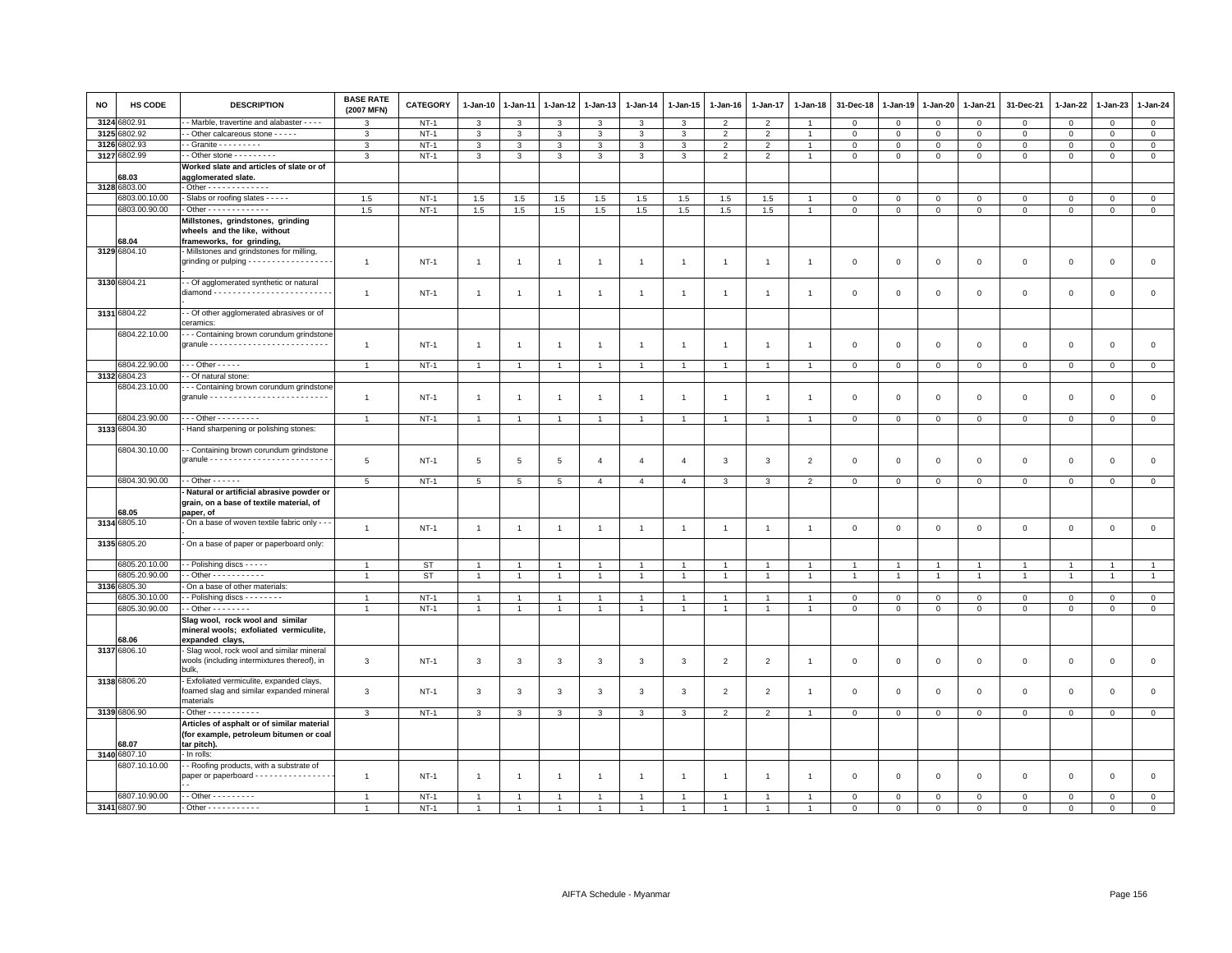| <b>NO</b> | <b>HS CODE</b>               | <b>DESCRIPTION</b>                                                                                         | <b>BASE RATE</b><br>(2007 MFN) | <b>CATEGORY</b> | $1-Jan-10$              | 1-Jan-11        | 1-Jan-12        | 1-Jan-13       | $1-Jan-14$     | 1-Jan-15       | $1-Jan-16$     | $1-Jan-17$     | 1-Jan-18       | 31-Dec-18      | $1-Jan-19$   | $1-Jan-20$     | 1-Jan-21       | 31-Dec-21           | $1-Jan-22$   | $1-Jan-23$          | 1-Jan-24       |
|-----------|------------------------------|------------------------------------------------------------------------------------------------------------|--------------------------------|-----------------|-------------------------|-----------------|-----------------|----------------|----------------|----------------|----------------|----------------|----------------|----------------|--------------|----------------|----------------|---------------------|--------------|---------------------|----------------|
|           | 3142 6808.00                 | Panels, boards, tiles, blocks and similar<br>articles of vegetable fibre, of straw or of                   | 1.5                            | $NT-1$          | 1.5                     | 1.5             | 1.5             | 1.5            | 1.5            | 1.5            | 1.5            | 1.5            | $\overline{1}$ | $\mathbf 0$    | $\mathbf 0$  | $\,0\,$        | $\,0\,$        | $\mathsf 0$         | $\mathsf 0$  | $\mathsf{O}\xspace$ | $\mathbf 0$    |
|           | 68.09                        | Articles of plaster or of compositions<br>based on plaster.                                                |                                |                 |                         |                 |                 |                |                |                |                |                |                |                |              |                |                |                     |              |                     |                |
|           | 3143 6809.11                 | - - Faced or reinforced with paper or                                                                      | 1.5                            | $NT-1$          | 1.5                     | 1.5             | 1.5             | 1.5            | 1.5            | 1.5            | 1.5            | 1.5            | $\mathbf{1}$   | $\mathbf 0$    | $\mathsf 0$  | $\mathsf 0$    | $\mathbf 0$    | $\mathsf 0$         | $\mathbf 0$  | $\mathsf 0$         | $\mathsf 0$    |
|           | 3144 6809.19                 | paperboard only - - - - -                                                                                  |                                |                 |                         |                 |                 |                |                |                |                |                |                |                |              |                |                |                     |              |                     |                |
|           | 3145 6809.90                 | - Other articles:                                                                                          | 1.5                            | $NT-1$          | 1.5                     | 1.5             | 1.5             | 1.5            | 1.5            | 1.5            | 1.5            | 1.5            | $\overline{1}$ | $\,0\,$        | $\mathbf 0$  | $\mathbf 0$    | $\mathbb O$    | $\mathsf{O}\xspace$ | $\mathsf 0$  | $\mathsf 0$         | $\mathsf 0$    |
|           | 6809.90.10.00                | - Dental moulds of plaster - - - - -                                                                       | 3                              | <b>ST</b>       | $\mathbf{3}$            | 3               | 3               | 3              | 3              | 3              | 3              | 3              | 3              | 3              | 3            | 3              | $\mathbf{3}$   | 3                   | 3            | 3                   | $\mathbf{3}$   |
|           | 6809.90.90.00                | $-$ Other $    -$                                                                                          | 3                              | <b>ST</b>       | $\mathbf{3}$            | 3               | 3               | $\mathbf{3}$   | 3              | $\mathbf{3}$   | $\mathbf{3}$   | $\mathbf{3}$   | $\mathbf{3}$   | $\mathbf{3}$   | $\mathbf{3}$ | $\mathbf{3}$   | $\mathbf{3}$   | $\mathbf{3}$        | 3            | 3                   | $\mathbf{3}$   |
|           | 68.10                        | Articles of cement, of concrete or of<br>artificial stone, whether or not<br>reinforced.                   |                                |                 |                         |                 |                 |                |                |                |                |                |                |                |              |                |                |                     |              |                     |                |
|           | 3146 6810.11                 | - Building blocks and bricks - - - - - -                                                                   | $\mathbf{3}$                   | $NT-1$          | $\mathbf{3}$            | $\mathbf{3}$    | $\mathbf{3}$    | $\mathbf{3}$   | $\mathbf{3}$   | $\mathbf{3}$   | $\overline{2}$ | $\overline{2}$ | $\overline{1}$ | $\mathbf 0$    | $\,0\,$      | $\mathbf 0$    | $\mathbf 0$    | $\mathsf 0$         | $\circ$      | $\mathbf 0$         | $\mathsf 0$    |
|           | 3147 6810.19                 | - Other:                                                                                                   |                                |                 |                         |                 |                 |                |                |                |                |                |                |                |              |                |                |                     |              |                     |                |
|           | 6810.19.10.00                | - - Floor or wall tiles - - -                                                                              | 1.5                            | $NT-1$          | 1.5                     | 1.5             | $1.5\,$         | 1.5            | 1.5            | 1.5            | 1.5            | 1.5            |                | $\mathbf 0$    | $\mathbf 0$  | $\mathbf 0$    | $\mathbf 0$    | 0                   | $\Omega$     | $\Omega$            | $\mathsf 0$    |
|           | 6810.19.20.00                | $- -$ Roofing tiles $- - - -$                                                                              | 1.5                            | $NT-1$          | 1.5                     | 1.5             | 1.5             | 1.5            | 1.5            | 1.5            | 1.5            | 1.5            | $\mathbf{1}$   | $\mathbf 0$    | $\mathbf 0$  | $\mathbf 0$    | $\mathsf 0$    | $\mathbf 0$         | $\mathbf 0$  | $\mathsf 0$         | $\mathbf 0$    |
|           | 6810.19.90.00                | $-$ - Other - - - - - - - -                                                                                | 1.5                            | $NT-1$          | 1.5                     | 1.5             | 1.5             | 1.5            | 1.5            | 1.5            | 1.5            | 1.5            | $\mathbf{1}$   | $\mathbf 0$    | $\mathsf 0$  | $\mathsf 0$    | $\mathbf 0$    | $\mathbf{0}$        | $\mathbf 0$  | $\mathbf 0$         | $\mathsf 0$    |
|           | 3148 6810.91                 | - Prefabricated structural components for<br>building or civil engineering:                                |                                |                 |                         |                 |                 |                |                |                |                |                |                |                |              |                |                |                     |              |                     |                |
|           | 6810.91.10.00                | - - - Concrete building piles - - - -                                                                      | 3                              | $NT-1$          | 3                       | 3               | 3               | 3              | 3              | 3              | $\overline{2}$ | $\overline{2}$ | $\mathbf{1}$   | $\mathbf 0$    | $\mathbf 0$  | $\mathbf 0$    | $\mathbf 0$    | $\mathbf 0$         | 0            | $\mathbf 0$         | $\mathbf 0$    |
|           | 6810.91.90.00                | - - - Other - - - - - - - - - - -                                                                          | $\mathbf{3}$                   | $NT-1$          | $\overline{\mathbf{3}}$ | $\mathbf{3}$    | 3               | $\mathbf{3}$   | $\mathbf{3}$   | $\overline{3}$ | 2              | 2              | $\overline{1}$ | $\mathbf 0$    | $\mathsf 0$  | $\circ$        | $\mathbf 0$    | $\mathbf{0}$        | $\mathbf 0$  | $\mathbf 0$         | $\mathsf 0$    |
|           | 3149 6810.99                 | - - Other - - - - - - - - - - - - -                                                                        | 3                              | <b>NT-1</b>     | $\mathbf{3}$            | 3               | 3               | 3              | $\mathbf{3}$   | $\mathbf{3}$   | $\overline{2}$ | $\overline{2}$ | $\overline{1}$ | $\mathbf 0$    | $\mathbf 0$  | $\mathbf 0$    | $\mathbf 0$    | $\mathsf 0$         | $\mathbf 0$  | $\mathbf{0}$        | $\mathbf 0$    |
|           |                              | Articles of asbestos-cement, of                                                                            |                                |                 |                         |                 |                 |                |                |                |                |                |                |                |              |                |                |                     |              |                     |                |
|           | 68.11                        | cellulose fibre-cement or the like.                                                                        |                                |                 |                         |                 |                 |                |                |                |                |                |                | $\Omega$       |              |                |                |                     |              |                     |                |
|           | 3150 6811.10<br>3151 6811.20 | - Corrugated sheets - - - - - - - - - -<br>- Other sheets, panels, tiles and similar                       | 3                              | $NT-1$          | 3                       | -3              | 3               | 3              | 3              | 3              |                | $\mathfrak{p}$ |                |                | $\Omega$     | $\Omega$       | $\Omega$       | $\Omega$            | $\Omega$     | $\Omega$            | $\mathbf 0$    |
|           |                              |                                                                                                            | 1.5                            | $NT-1$          | 1.5                     | 1.5             | 1.5             | 1.5            | 1.5            | 1.5            | 1.5            | 1.5            | $\overline{1}$ | $\,0\,$        | $\,0\,$      | $\mathbf 0$    | $\mathbb O$    | $\mathsf{O}\xspace$ | $\mathbf 0$  | $\mathsf{O}\xspace$ | $\mathsf 0$    |
|           | 3152 6811.30                 | Tubes, pipes and tube or pipe fittings:                                                                    |                                |                 |                         |                 |                 |                |                |                |                |                |                |                |              |                |                |                     |              |                     |                |
|           | 6811.30.10.00                | - - Ventilation or other tubing and cable                                                                  | 3                              | $NT-1$          | $\mathbf{3}$            | 3               | 3               | $\mathbf{3}$   | 3              | $\mathbf{3}$   | $\overline{2}$ | $\overline{2}$ | $\overline{1}$ | $\mathbf 0$    | $\mathbf 0$  | $\mathsf 0$    | $\mathbf 0$    | $\mathsf 0$         | $\mathbf 0$  | $\mathsf 0$         | $\mathsf 0$    |
|           | 6811.30.90.00                | - - Other - - - - - - - - - -                                                                              | $\mathbf{3}$                   | $NT-1$          | $\mathbf{3}$            | $\overline{3}$  | $\mathbf{3}$    | $\mathbf{3}$   | $\mathbf{3}$   | $\mathbf{3}$   | $\overline{2}$ | $\overline{2}$ | $\overline{1}$ | $\mathsf 0$    | $\mathbf 0$  | $\mathsf 0$    | $\mathbf 0$    | $\mathbf{0}$        | $\mathbf 0$  | $\mathbf{0}$        | $\mathsf 0$    |
|           | 3153 6811.90                 | - Other articles - - - - - - - - - - - -                                                                   | 3                              | <b>NT-1</b>     | $\mathbf{3}$            | 3               | 3               | 3              | 3              | $\mathbf{3}$   | $\overline{2}$ | $\overline{2}$ | $\overline{1}$ | $\mathbf 0$    | $\mathbf 0$  | $\mathbf 0$    | $\mathbf 0$    | $\mathbf 0$         | $\mathbf 0$  | $\mathbf 0$         | $\mathbf 0$    |
|           | 68.12                        | <b>Fabricated asbestos fibres; mixtures</b><br>with a basis of asbestos or with a basis<br>of asbestos and |                                |                 |                         |                 |                 |                |                |                |                |                |                |                |              |                |                |                     |              |                     |                |
|           | 3154 6812.50                 | - Clothing, clothing accessories, footwear                                                                 | 7.5                            | $NT-1$          | 7.5                     | 7.5             | 7.5             | 6              | 6              | 5              | 5              | 5              | 3              | $\mathbf 0$    | $\mathbf 0$  | $\mathsf 0$    | $\mathbf 0$    | $\mathsf 0$         | $\mathbf 0$  | $\mathsf 0$         | $\mathbf 0$    |
|           | 3155 6812.60                 | - Paper, millboard and felt - - - - - - -                                                                  | 5                              | $NT-1$          | 5                       | 5               | 5               | $\overline{4}$ | $\overline{4}$ | $\overline{4}$ | 3              | 3              | $\overline{2}$ | $\mathbf 0$    | $\circ$      | $\mathbf{0}$   | $\mathbf{0}$   | $\mathbf{0}$        | $\mathbf{0}$ | $\circ$             | $\mathbf{0}$   |
|           | 3156 6812.70                 | Compressed asbestos fibre jointing, in                                                                     |                                |                 |                         |                 |                 |                |                |                |                |                |                |                |              |                |                |                     |              |                     |                |
|           | 6812.70.00.11                | $\cdots$ Corrugated - - -                                                                                  | $5^{\circ}$                    | $NT-1$          | 5                       | $\overline{5}$  | 5 <sup>5</sup>  | $\overline{4}$ | $\overline{4}$ | $\overline{4}$ | $\mathcal{R}$  | $\mathbf{3}$   | $\overline{2}$ | $\mathbf 0$    | $\mathbf{0}$ | $\mathbf 0$    | $\mathbf{0}$   | $\mathbf{0}$        | $\circ$      | $\mathbf 0$         | $\circ$        |
|           | 6812.70.00.19                | - - - - - - - - Other - - - - - - - - - -                                                                  | 5                              | $NT-1$          | $\overline{5}$          | 5               | $\,$ 5 $\,$     | $\overline{4}$ | $\overline{4}$ | $\overline{4}$ | $\mathbf{3}$   | 3              | $\overline{2}$ | $\,0\,$        | $\,0\,$      | $\mathbf 0$    | $\mathbf 0$    | $\mathbf 0$         | $\mathbf 0$  | $\mathbf 0$         | $\mathbf 0$    |
|           | 6812.70.00.20                | . Rolls                                                                                                    | 5                              | $NT-1$          | $5\phantom{.0}$         | $5\phantom{.0}$ | $5\phantom{.0}$ | $\overline{4}$ | $\overline{4}$ | $\overline{4}$ | 3              | $\mathbf{3}$   | $\overline{2}$ | $\overline{0}$ | $\mathsf 0$  | $\overline{0}$ | $\overline{0}$ | $\mathsf 0$         | $\mathbf{0}$ | $\mathbf{0}$        | $\mathsf 0$    |
|           | 3157 6812.90                 | - Other:                                                                                                   |                                |                 |                         |                 |                 |                |                |                |                |                |                |                |              |                |                |                     |              |                     |                |
|           | 6812.90.10.00                | - - Fabricated asbestos fibres; mixtures<br>with a basis of asbestos or with a basis of<br>asbestos        | 5                              | <b>NT-1</b>     | $5\phantom{.0}$         | 5               | $5\phantom{.0}$ | $\overline{4}$ | $\overline{4}$ | $\overline{4}$ | 3              | 3              | $\overline{2}$ | $\mathbf 0$    | $\mathbf 0$  | $\mathbf 0$    | $\,0\,$        | $\mathsf 0$         | $\mathbf 0$  | $\mathsf 0$         | $\mathbf 0$    |
|           | 6812.90.20.00                | $\cdot$ - Yarn and thread $\cdot$ ----------------                                                         | 5                              | $NT-1$          | 5                       | $\overline{5}$  | 5               | $\overline{4}$ | $\overline{4}$ | $\overline{4}$ | 3              | $\mathbf{3}$   | 2              | $\mathbf 0$    | $\mathbf 0$  | $\mathbf{0}$   | $\mathbf{0}$   | $\mathbf 0$         | $\mathbf{0}$ | $\mathbf 0$         | $\mathbf{0}$   |
|           | 6812.90.30.00                | - Cords and string, whether or not plaited                                                                 | 5                              | <b>NT-1</b>     | 5                       | 5               | 5               | $\overline{4}$ | $\overline{4}$ | $\overline{4}$ | 3              | $\mathbf{3}$   | $\overline{2}$ | $\mathbf 0$    | $\mathsf 0$  | $\mathsf 0$    | $\mathbf 0$    | $\mathsf 0$         | $\mathsf 0$  | $\mathsf 0$         | $\mathsf 0$    |
|           | 6812.90.40.00                | - - Woven or knitted fabric - - - -                                                                        | 5                              | $NT-1$          | $5\overline{)}$         | 5               | $\overline{5}$  | $\overline{4}$ | $\overline{4}$ | $\overline{4}$ | $\mathbf{3}$   | $\mathbf{3}$   | $\overline{2}$ | $\,0\,$        | $\mathsf 0$  | $\mathbf 0$    | $\mathbf 0$    | $\mathsf 0$         | $\mathbf 0$  | $\mathsf 0$         | $\overline{0}$ |
|           | 6812.90.90                   | $-$ Other $        -$                                                                                      |                                |                 |                         |                 |                 |                |                |                |                |                |                |                |              |                |                |                     |              |                     |                |
|           | 6812.90.90.10                | - - - - - - Prefabricated structural<br>components for building or - - -                                   | 5                              | $NT-1$          | $5\phantom{.0}$         | 5               | 5               | $\overline{4}$ | $\overline{4}$ | $\overline{4}$ | 3              | 3              | $\overline{2}$ | $\mathbf 0$    | $\mathsf 0$  | $\mathbf 0$    | $\mathbf 0$    | $\mathsf 0$         | $\mathsf 0$  | $\mathsf 0$         | $\mathsf 0$    |
|           | 6812.90.90.90                | Other - - - - - - -                                                                                        | 5                              | $NT-1$          | 5                       | 5               | 5               | $\overline{4}$ | $\overline{4}$ | $\overline{4}$ | 3              | 3              | $\overline{2}$ | $\mathbf 0$    | $\mathbf 0$  | $\mathbf 0$    | $\mathbf 0$    | $\mathbf{0}$        | $\Omega$     | $\mathsf 0$         | $\mathbf 0$    |
|           | 68.13                        | Friction material and articles thereof<br>(for example, sheets, rolls, strips,<br>segments, discs,         |                                |                 |                         |                 |                 |                |                |                |                |                |                |                |              |                |                |                     |              |                     |                |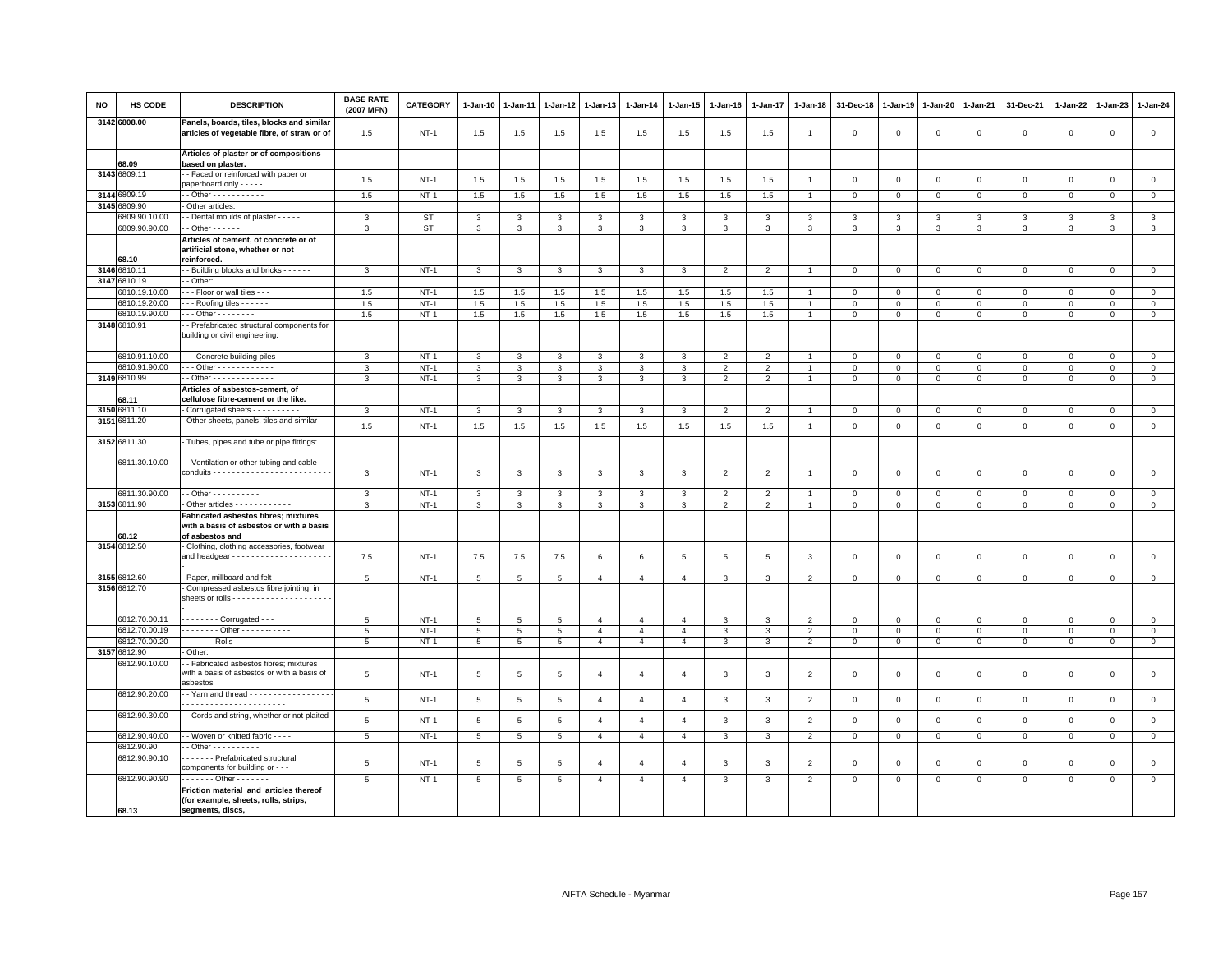| <b>NO</b> | <b>HS CODE</b> | <b>DESCRIPTION</b>                                                                                   | <b>BASE RATE</b><br>(2007 MFN) | CATEGORY  | $1-Jan-10$      | 1-Jan-11        | 1-Jan-12        | $1-Jan-13$     | $1-Jan-14$     | $1-Jan-15$      | $1-Jan-16$     | 1-Jan-17        | $1-Jan-18$               | 31-Dec-18      | 1-Jan-19       | 1-Jan-20       | 1-Jan-21       | 31-Dec-21      | 1-Jan-22       | 1-Jan-23       | 1-Jan-24       |
|-----------|----------------|------------------------------------------------------------------------------------------------------|--------------------------------|-----------|-----------------|-----------------|-----------------|----------------|----------------|-----------------|----------------|-----------------|--------------------------|----------------|----------------|----------------|----------------|----------------|----------------|----------------|----------------|
| 3158      | 6813.10        | Brake linings and pads - - - - - - -                                                                 | 5                              | $NT-1$    | $5\phantom{.0}$ | 5               | $\overline{5}$  | $\overline{4}$ | $\overline{4}$ | $\overline{4}$  | 3              | 3               | $\overline{2}$           | $\mathbf 0$    | $\mathbf 0$    | $\mathbf 0$    | $\overline{0}$ | $\mathbf 0$    | $\mathbf 0$    | $\mathbf 0$    | $\mathbf{0}$   |
|           | 3159 6813.90   | - Other - - - - - - - - - - - -                                                                      | 5                              | $NT-1$    | $5\overline{5}$ | $5\overline{5}$ | $5\overline{5}$ | $\overline{4}$ | $\overline{4}$ | $\overline{4}$  | 3              | $\mathbf{3}$    | $\overline{2}$           | $\mathbf 0$    | $\mathbf 0$    | $\mathbf 0$    | $\circ$        | $\mathbf{0}$   | $\mathbf 0$    | $\mathbf{0}$   | $\circ$        |
|           | 68.14          | Worked mica and articles of mica,<br>including agglomerated or reconstituted<br>mica, whether or not |                                |           |                 |                 |                 |                |                |                 |                |                 |                          |                |                |                |                |                |                |                |                |
|           | 3160 6814.10   | - Plates, sheets and strips of<br>agglomerated or reconstituted mica,<br>whether or not on a         | 5                              | $NT-1$    | 5               | 5               | 5               | $\overline{4}$ | $\overline{4}$ | $\overline{4}$  | 3              | $\overline{3}$  | $\overline{2}$           | $\mathbf 0$    | $\mathbf 0$    | $\mathbf 0$    | $\mathbf 0$    | $\mathsf 0$    | $\overline{0}$ | $\mathsf 0$    | $\mathsf 0$    |
|           | 3161 6814.90   | - Other - - - - - - - - - - - - - -                                                                  | 5                              | $NT-1$    | 5               | 5               | 5               | $\overline{4}$ | $\overline{4}$ | $\overline{4}$  | 3              | $\overline{3}$  | $\overline{\phantom{0}}$ | $\mathbf 0$    | $\mathbf 0$    | $\mathbf 0$    | $\mathbf 0$    | $\mathsf 0$    | $\mathbf 0$    | $\mathbf 0$    | $\mathbf 0$    |
|           | 68.15          | Articles of stone or of other mineral<br>substances (including carbon fibres,<br>articles of carbon  |                                |           |                 |                 |                 |                |                |                 |                |                 |                          |                |                |                |                |                |                |                |                |
|           | 3162 6815.10   | - Non-electrical articles of graphite or other<br>carbon:                                            |                                |           |                 |                 |                 |                |                |                 |                |                 |                          |                |                |                |                |                |                |                |                |
|           | 6815.10.10.00  | $\cdot$ Yarn or thread $\cdot \cdot \cdot \cdot \cdot \cdot \cdot \cdot$                             | 3                              | $NT-1$    | 3               | 3               | $\mathbf{3}$    | $\mathbf{3}$   | 3              | 3               | $\overline{2}$ | $\overline{2}$  |                          | $\mathbf 0$    | $\mathbf 0$    | $\mathsf 0$    | $\circ$        | $\mathsf 0$    | $\circ$        | $\circ$        | $\circ$        |
|           | 6815.10.20.00  | - Bricks, paving slabs, floor titles and<br>similar construction goods - - - - - - - - - - - -       | 3                              | $NT-1$    | $\mathbf{3}$    | 3               | $\mathbf{3}$    | $\mathbf{3}$   | 3              | 3               | $\overline{2}$ | $\overline{2}$  | $\mathbf{1}$             | $\mathbf 0$    | $\mathbf 0$    | $\mathbf 0$    | $\mathbf 0$    | $\mathsf 0$    | $\mathbf 0$    | $\mathbf 0$    | $\mathsf 0$    |
|           | 6815.10.90.00  | - - Other - - - - - - - - - - - -                                                                    | 3                              | $NT-1$    | $\mathbf{3}$    | 3               | 3               | 3              | 3              | 3               | $\overline{2}$ | $\overline{2}$  |                          | $\mathbf 0$    | $\mathbf 0$    | $\mathsf 0$    | $\mathbf 0$    | $\mathbf 0$    | $\Omega$       | $\mathbf 0$    | $\mathsf 0$    |
|           | 3163 6815.20   | - Articles of peat - - - - - -                                                                       | $5\phantom{.0}$                | $NT-1$    | $5\phantom{.0}$ | $5\phantom{.0}$ | $5\overline{5}$ | $\overline{4}$ | $\overline{4}$ | $\overline{4}$  | 3              | $\mathbf{3}$    | $\overline{2}$           | $\,0\,$        | $\,0\,$        | $\overline{0}$ | $\overline{0}$ | $\mathsf 0$    | $\mathbf{0}$   | $\mathbf{O}$   | $\mathbf{0}$   |
|           | 3164 6815.91   | - Containing magnesite, dolomite or - - -                                                            | 5                              | $NT-1$    | $5\phantom{.0}$ | $\overline{5}$  | 5               | $\overline{4}$ | $\overline{4}$ | $\overline{4}$  | 3              | $\overline{3}$  | $\overline{2}$           | $\mathbf 0$    | $\mathbf 0$    | $\mathsf 0$    | $\mathbf 0$    | $\mathsf 0$    | $\mathsf 0$    | $\mathsf 0$    | $\mathsf 0$    |
|           | 3165 6815.99   | - Other:                                                                                             |                                |           |                 |                 |                 |                |                |                 |                |                 |                          |                |                |                |                |                |                |                |                |
|           | 6815.99.10.00  | ---Touchstones -------                                                                               | 7.5                            | $NT-1$    | 7.5             | 7.5             | 7.5             | 6              | 6              | $5\overline{5}$ | 5              | $5\overline{5}$ | 3                        | $\mathsf 0$    | $\mathbf 0$    | $\mathbf 0$    | $\circ$        | $\mathbf 0$    | $\Omega$       | $\mathbf{0}$   | $\circ$        |
|           | 6815.99.90.00  | $-$ - Other - - - - - - - - - - -                                                                    | 7.5                            | $NT-1$    | 7.5             | 7.5             | $7.5\,$         | 6              | 6              | $5\phantom{.0}$ | $5^{\circ}$    | $\sqrt{5}$      | $\mathbf{3}$             | $\mathbf 0$    | $\mathsf 0$    | $\mathbf 0$    | $\mathsf 0$    | $\Omega$       | $\Omega$       | $\Omega$       | $\mathsf 0$    |
|           | 3166 6901.00   | Bricks, blocks, tiles and other ceramic<br>goods of siliceous fossil meals (for<br>example,          | 1.5                            | $NT-1$    | 1.5             | 1.5             | 1.5             | 1.5            | 1.5            | 1.5             | 1.5            | 1.5             | $\mathbf{1}$             | $\overline{0}$ | $\mathbf{0}$   | $\mathbf 0$    | $\mathbf{0}$   | $\mathbf 0$    | $\Omega$       | $\mathbf 0$    | $\circ$        |
|           |                | Refractory bricks, blocks, tiles and<br>similar refractory ceramic                                   |                                |           |                 |                 |                 |                |                |                 |                |                 |                          |                |                |                |                |                |                |                |                |
|           | 69.02          | constructional goods, other                                                                          |                                |           |                 |                 |                 |                |                |                 |                |                 |                          |                |                |                |                |                |                |                |                |
|           | 3167 6902.10   | - Containing by weight, singly or together,<br>more than 50% of the elements Mg, Ca or<br>Cr.        | $\mathbf{1}$                   | $NT-1$    | $\overline{1}$  | $\overline{1}$  | $\overline{1}$  | $\overline{1}$ | $\overline{1}$ | $\overline{1}$  | $\overline{1}$ | $\overline{1}$  | $\mathbf{1}$             | $\overline{0}$ | $\mathbf{0}$   | $\mathbf 0$    | $\mathbf{0}$   | $\mathbf 0$    | $\mathbf{0}$   | $\mathbf{0}$   | $\circ$        |
|           | 3168 6902.20   | - Containing by weight more than 50% of<br>alumina (Al203)                                           | $\mathbf{1}$                   | $NT-1$    | $\overline{1}$  | $\overline{1}$  | $\overline{1}$  | $\overline{1}$ | $\overline{1}$ | $\overline{1}$  | $\overline{1}$ | $\overline{1}$  | $\overline{1}$           | $\mathbf 0$    | $\mathbf 0$    | $\mathbf 0$    | $\mathbf 0$    | $\mathsf 0$    | $\mathbf 0$    | $\mathbf 0$    | $\mathsf 0$    |
|           | 3169 6902.90   | $-$ Other $       -$                                                                                 | $\overline{1}$                 | <b>ST</b> | $\overline{1}$  | $\overline{1}$  | $\overline{1}$  | $\overline{1}$ | $\overline{1}$ | $\mathbf{1}$    | $\overline{1}$ | $\overline{1}$  | $\overline{1}$           | $\overline{1}$ | $\overline{1}$ | $\overline{1}$ | $\overline{1}$ | $\mathbf{1}$   | $\overline{1}$ | $\overline{1}$ | $\overline{1}$ |
|           | 69.03          | Other refractory ceramic goods (for<br>example, retorts, crucibles, muffles,<br>nozzles, plugs,      |                                |           |                 |                 |                 |                |                |                 |                |                 |                          |                |                |                |                |                |                |                |                |
|           | 3170 6903.10   | Containing by weight more than 50% of<br>graphite or other carbon or of a mixture of<br>these        | $\mathbf{1}$                   | $NT-1$    | $\overline{1}$  | $\overline{1}$  | $\overline{1}$  | $\overline{1}$ | $\mathbf{1}$   | $\overline{1}$  | $\overline{1}$ | $\overline{1}$  | $\mathbf{1}$             | $\mathbf 0$    | $\circ$        | $\mathbf 0$    | $\mathbf 0$    | $\mathsf 0$    | $\mathbf 0$    | $\mathbf 0$    | $\mathbf 0$    |
|           | 3171 6903.20   | Containing by weight more than 50% of<br>alumina (Al203) or of a mixture or<br>compound of alumina   | $\overline{1}$                 | $NT-1$    | $\overline{1}$  | 1               | $\overline{1}$  | $\overline{1}$ | $\mathbf{1}$   | $\mathbf{1}$    | -1             | $\mathbf{1}$    | $\mathbf{1}$             | $\mathbf 0$    | $\circ$        | $\mathbf 0$    | $\mathbf 0$    | 0              | $\circ$        | $\mathbf 0$    | $\mathbf 0$    |
|           | 3172 6903.90   | - Other                                                                                              | $\overline{1}$                 | ST        | $\overline{1}$  | $\overline{1}$  | $\overline{1}$  | $\overline{1}$ | $\overline{1}$ | $\overline{1}$  | $\overline{1}$ | $\overline{1}$  | $\overline{A}$           | $\overline{1}$ | $\overline{1}$ | $\overline{1}$ | $\overline{1}$ | $\overline{1}$ | $\overline{1}$ | $\overline{1}$ | $\overline{1}$ |
|           | 69.04          | Ceramic building bricks, flooring<br>blocks, support or filler tiles and the<br>like.                |                                |           |                 |                 |                 |                |                |                 |                |                 |                          |                |                |                |                |                |                |                |                |
|           | 3173 6904.10   | - Building bricks - - - - - - - - - - -                                                              | $\mathbf{3}$                   | $NT-1$    | $\mathbf{3}$    | $\mathbf{3}$    | $\mathbf{3}$    | $\mathbf{3}$   | 3              | $\mathbf{3}$    | $\overline{2}$ | $\overline{2}$  | $\overline{1}$           | $\mathbf 0$    | $\mathbf 0$    | $\mathbf 0$    | $\mathbf 0$    | $\mathbf{0}$   | $\mathbf 0$    | $\overline{0}$ | $\mathbf 0$    |
|           | 3174 6904.90   | $\cdot$ Other $\cdot \cdot \cdot \cdot \cdot \cdot \cdot \cdot \cdot \cdot$                          | 1.5                            | $NT-1$    | 1.5             | 1.5             | 1.5             | 1.5            | 1.5            | 1.5             | 1.5            | 1.5             | $\overline{1}$           | $\mathsf 0$    | $\mathbf 0$    | $\mathbf 0$    | $\mathbf 0$    | $\mathsf 0$    | $\mathsf 0$    | $\mathbf 0$    | $\mathsf 0$    |
|           | 69.05          | Roofing tiles, chimney-pots, cowls,<br>chimney liners, architectural ornaments<br>and other ceramic  |                                |           |                 |                 |                 |                |                |                 |                |                 |                          |                |                |                |                |                |                |                |                |
|           | 3175 6905.10   | - Roofing tiles - - - - - - - - - - - - -                                                            | 1.5                            | $NT-1$    | 1.5             | 1.5             | 1.5             | 1.5            | 1.5            | 1.5             | 1.5            | 1.5             |                          | $\Omega$       | $\mathbf 0$    | $\mathbf 0$    | $\mathbf{0}$   | $\mathbf{0}$   | $\mathbf{0}$   | $\mathbf 0$    | $\circ$        |
|           | 3176 6905.90   | Other:                                                                                               |                                |           |                 |                 |                 |                |                |                 |                |                 |                          |                |                |                |                |                |                |                |                |
|           | 6905.90.10.00  | - Lining bricks for ball mills - - - - - -                                                           | 3                              | $NT-1$    | $\mathbf{3}$    | 3               | 3               | $\mathbf{3}$   | 3              | 3               | $\overline{2}$ | $\overline{2}$  |                          | $\mathbf 0$    | $\mathbf 0$    | $\mathbf{0}$   | $\overline{0}$ | $\mathbf 0$    | 0              | $\mathbf{O}$   | $\mathbf{0}$   |
|           | 6905.90.90.00  | - Other - - - - - - - - -                                                                            | 3                              | $NT-1$    | $\overline{3}$  | 3               | $\mathbf{3}$    | $\mathbf{3}$   | $\mathbf{3}$   | $\overline{3}$  | $\overline{2}$ | $\overline{2}$  |                          | $\mathbf 0$    | $\mathsf 0$    | $\mathsf 0$    | $\,$ 0         | $\mathsf 0$    | $\mathsf 0$    | $\mathsf 0$    | $\mathsf 0$    |
|           | 3177 6906.00   | Ceramic pipes, conduits, guttering and                                                               | 3                              | $NT-1$    | 3               | 3               | 3               | 3              | 3              | 3               | 2              | $\overline{2}$  | -1                       | $\overline{0}$ | $\mathbf{0}$   | $\mathbf{0}$   | $\mathbf 0$    | $\mathbf 0$    | $\mathbf 0$    | $\mathbf{0}$   | $\mathsf 0$    |
|           |                | Unglazed ceramic flags and paving,                                                                   |                                |           |                 |                 |                 |                |                |                 |                |                 |                          |                |                |                |                |                |                |                |                |
|           | 69.07          | hearth or wall tiles; unglazed ceramic<br>mosaic cubes and                                           |                                |           |                 |                 |                 |                |                |                 |                |                 |                          |                |                |                |                |                |                |                |                |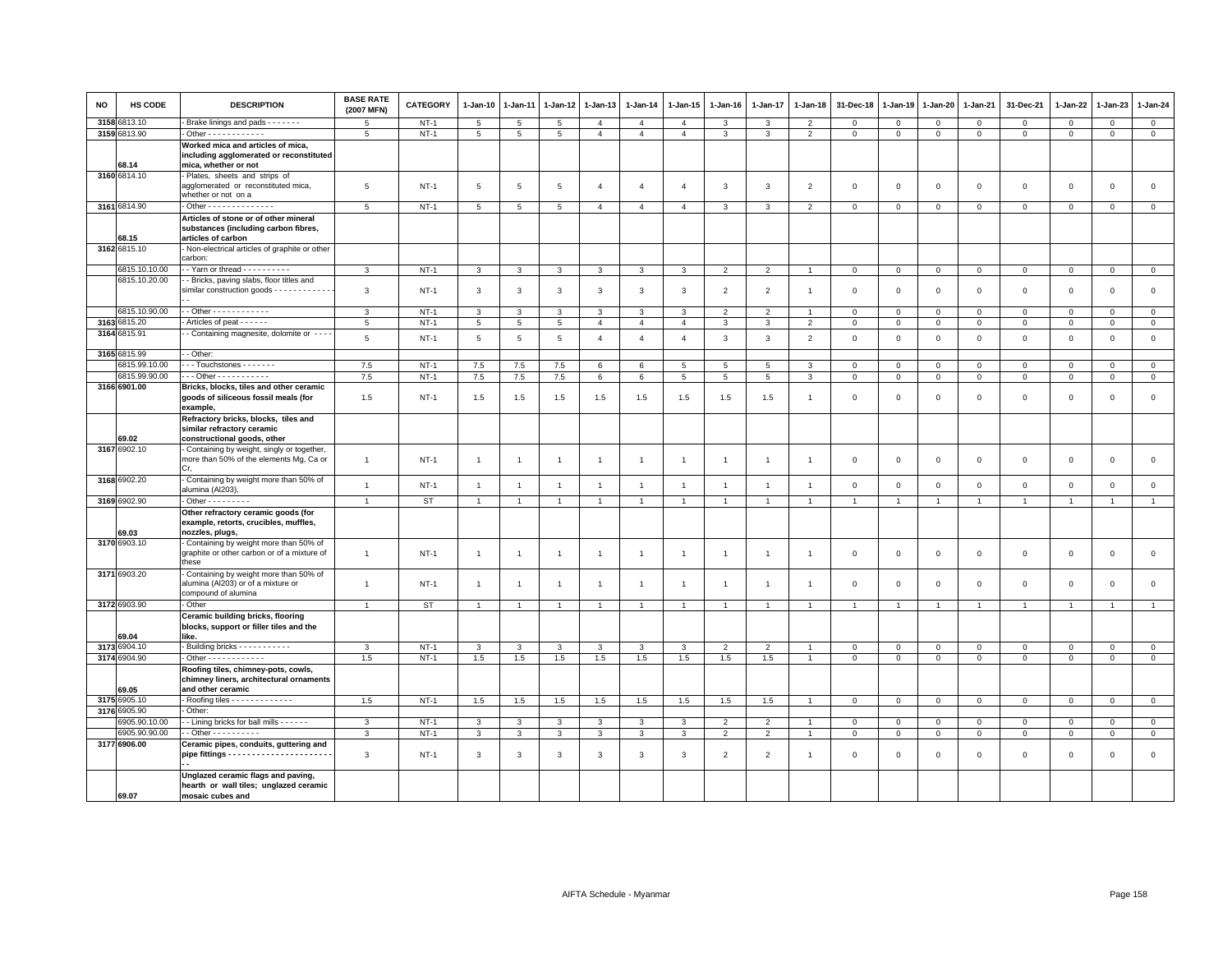| <b>NO</b> | HS CODE               | <b>DESCRIPTION</b>                                                                                 | <b>BASE RATE</b><br>(2007 MFN) | CATEGORY         | 1-Jan-10          | $1 - Jan-11$ | $1 - Jan-12$ | $1 - Jan-13$      | 1-Jan-14       | 1-Jan-15          | 1-Jan-16                         | 1-Jan-17            | $1 - Jan-18$   | 31-Dec-18      | 1-Jan-19                | 1-Jan-20                | 1-Jan-21                | 31-Dec-21               | 1-Jan-22             | $1-Jan-23$               | $1 - Jan-24$                |
|-----------|-----------------------|----------------------------------------------------------------------------------------------------|--------------------------------|------------------|-------------------|--------------|--------------|-------------------|----------------|-------------------|----------------------------------|---------------------|----------------|----------------|-------------------------|-------------------------|-------------------------|-------------------------|----------------------|--------------------------|-----------------------------|
|           | 3178 6907.10          | Tiles, cubes and similar articles, whether<br>or not rectangular, the largest surface area         |                                |                  |                   |              |              |                   |                |                   |                                  |                     |                |                |                         |                         |                         |                         |                      |                          |                             |
|           | 6907.10.10.00         | - Floor, hearth or wall tiles - - - - - - - - -                                                    | 1.5                            | $NT-1$           | 1.5               | 1.5          | 1.5          | 1.5               | 1.5            | 1.5               | 1.5                              | 1.5                 | $\overline{1}$ | $\mathbf 0$    | $\mathbf 0$             | $\overline{0}$          | $\mathbf 0$             | $\circ$                 | $\mathbf 0$          | $\Omega$                 | $\overline{0}$              |
|           | 6907.10.90.00         | - Other - - - - - - - - - - -                                                                      | 1.5                            | $NT-1$           | 1.5               | 1.5          | 1.5          | 1.5               | 1.5            | 1.5               | 1.5                              | 1.5                 | $\overline{1}$ | $\mathbf{0}$   | $\mathbf{0}$            | $\circ$                 | $\mathbf 0$             | $\mathbf 0$             | $\mathsf 0$          | $\mathsf 0$              | $\circ$                     |
| 3179      | 6907.90               | Other:                                                                                             |                                |                  |                   |              |              |                   |                |                   |                                  |                     |                |                |                         |                         |                         |                         |                      |                          |                             |
|           | 907.90.10.00          | - Floor, hearth or wall tiles - - - - - -                                                          | 1.5                            | $NT-1$           | 1.5               | 1.5          | 1.5          | 1.5               | 1.5            | 1.5               | 1.5                              | 1.5                 |                | $\mathbf 0$    | $\mathsf 0$             | $\Omega$                | $\mathbf{0}$            | $\mathbf 0$             | $\Omega$             | $\Omega$                 | $\mathbf{0}$                |
|           | 6907.90.90.00         | $\cdot$ - Other - - - - - - - - - - -                                                              | 1.5                            | $NT-1$           | 1.5               | 1.5          | 1.5          | 1.5               | 1.5            | 1.5               | 1.5                              | 1.5                 | $\overline{1}$ | $\mathbf 0$    | $\mathbf{0}$            | $\mathbf{0}$            | $\mathbf{0}$            | 0                       | $\circ$              | $\mathbf 0$              | $\circ$                     |
|           | 59.08                 | Glazed ceramic flags and paving,<br>hearth or wall tiles; glazed ceramic<br>mosaic cubes and the   |                                |                  |                   |              |              |                   |                |                   |                                  |                     |                |                |                         |                         |                         |                         |                      |                          |                             |
|           | 3180 6908.10          | Tiles, cubes and similar articles, whether                                                         |                                |                  |                   |              |              |                   |                |                   |                                  |                     |                |                |                         |                         |                         |                         |                      |                          |                             |
|           |                       | or not rectangular, the largest surface area                                                       |                                |                  |                   |              |              |                   |                |                   |                                  |                     |                |                |                         |                         |                         |                         |                      |                          |                             |
|           |                       | - Plain:                                                                                           |                                |                  |                   |              |              |                   |                |                   |                                  |                     |                |                |                         |                         |                         |                         |                      |                          |                             |
|           | 6908.10.11.00         | - - Floor, hearth or wall tiles - - -                                                              | 1.5                            | $NT-1$           | 1.5               | 1.5          | 1.5          | 1.5               | 1.5            | 1.5               | 1.5                              | 1.5                 |                | $\Omega$       | $\Omega$                | $\Omega$                | $\Omega$                | $\Omega$                | $\Omega$             | $\Omega$                 | $\mathbf 0$                 |
|           | 6908.10.19.00         | - - Other - - - - - - - - - - - - -<br>- Other:                                                    | 1.5                            | $NT-1$           | $1.5\,$           | 1.5          | 1.5          | $1.5\,$           | $1.5\,$        | 1.5               | 1.5                              | 1.5                 | $\overline{1}$ | $\,0\,$        | $\mathbf 0$             | $\mathbf 0$             | $\mathbf 0$             | $\mathbf 0$             | $\mathbf 0$          | $\mathbf 0$              | $\mathbf 0$                 |
|           | 6908.10.91.00         | - - Floor, hearth or wall tiles - - - -                                                            | 1.5                            | $NT-1$           | 1.5               | 1.5          | 1.5          | 1.5               | 1.5            | 1.5               | 1.5                              | 1.5                 | $\mathbf{1}$   | $\mathbf 0$    | $\mathsf 0$             | $\mathsf 0$             | $\mathbf{0}$            | $\mathbf 0$             | $\Omega$             | $\mathbf 0$              | $\circ$                     |
|           | 6908.10.99.00         | $-$ - Other - - - - - - - - - -                                                                    | 1.5                            | $NT-1$           | 1.5               | 1.5          | 1.5          | 1.5               | 1.5            | 1.5               | 1.5                              | 1.5                 | $\overline{1}$ | $\mathbf 0$    | $\mathbf{0}$            | $\mathbf 0$             | $\mathbf 0$             | 0                       | $\circ$              | $\mathbf{0}$             | $\mathbf{0}$                |
|           | 3181 6908.90          | Other:                                                                                             |                                |                  |                   |              |              |                   |                |                   |                                  |                     |                |                |                         |                         |                         |                         |                      |                          |                             |
|           |                       | - Plain tiles                                                                                      |                                |                  |                   |              |              |                   |                |                   |                                  |                     |                |                |                         |                         |                         |                         |                      |                          |                             |
|           | 6908.90.11.00         | --- Floor, hearth or wall tiles -----                                                              | 1.5                            | <b>NT-1</b>      | 1.5               | 1.5          | 1.5          | 1.5               | 1.5            | 1.5               | 1.5                              | 1.5                 | $\overline{1}$ | $\mathbf{0}$   | $\mathsf 0$             | $\mathbf{0}$            | $\mathbf{O}$            | $\mathbf{0}$            | $\mathbf{0}$         | $^{\circ}$               | $\circ$                     |
|           | 6908.90.19.00         | $-$ - Other - - - - - - - - - - - -                                                                | 1.5                            | $NT-1$           | 1.5               | 1.5          | 1.5          | 1.5               | 1.5            | 1.5               | 1.5                              | 1.5                 | $\mathbf{1}$   | $\mathbf{0}$   | $\mathbf{0}$            | $\overline{0}$          | $\overline{0}$          | $\mathbf 0$             | $\mathbf 0$          | $\Omega$                 | $\mathbf{0}$                |
|           |                       | - Other tiles:                                                                                     |                                |                  |                   |              |              |                   |                |                   |                                  |                     |                |                |                         |                         |                         |                         |                      |                          |                             |
|           | 6908.90.21.00         | - - Floor, hearth or wall tiles - - - - - -                                                        | 1.5                            | $NT-1$           | 1.5               | 1.5          | 1.5          | 1.5               | 1.5            | 1.5               | 1.5                              | 1.5                 | $\mathbf{1}$   | $\mathbf 0$    | $\mathsf 0$             | $\mathbf 0$             | $\Omega$                | $\mathbf 0$             | $^{\circ}$           | $\Omega$                 | $\mathbf 0$                 |
|           | 6908.90.29.00         | $-$ - Other - - - - - - - - - - - - -                                                              | 1.5                            | $NT-1$           | 1.5               | 1.5          | 1.5          | 1.5               | 1.5            | 1.5               | 1.5                              | 1.5                 | $\overline{1}$ | $\overline{0}$ | $\mathbf 0$             | $\mathbf{0}$            | $\Omega$                | $\mathbf 0$             | $\Omega$             | $\Omega$                 | $\circ$                     |
|           | 6908.90.90.00         | - Other - - - - - - - - - - - - -                                                                  | 1.5                            | $NT-1$           | 1.5               | 1.5          | 1.5          | 1.5               | 1.5            | 1.5               | 1.5                              | 1.5                 | $\mathbf{1}$   | $\mathbf{0}$   | $\mathbf{0}$            | $\circ$                 | $\mathbf 0$             | $\mathsf 0$             | $\circ$              | $\mathsf 0$              | $\circ$                     |
|           | 59.09                 | Ceramic wares for laboratory, chemical<br>or other technical uses; ceramic<br>troughs, tubs and    |                                |                  |                   |              |              |                   |                |                   |                                  |                     |                |                |                         |                         |                         |                         |                      |                          |                             |
|           | 3182 6909.11          | - Of porcelain or china                                                                            | 1.5                            | ST               | 1.5               | 1.5          | 1.5          | 1.5               | 1.5            | 1.5               | 1.5                              | 1.5                 | 1.5            | 1.5            | 1.5                     | 1.5                     | 1.5                     | 1.5                     | 1.5                  | 1.5                      | 1.5                         |
|           | 3183 6909.12          | - Articles having a hardness equivalent to                                                         |                                |                  |                   |              |              |                   |                |                   |                                  |                     |                |                |                         |                         |                         |                         |                      |                          |                             |
|           |                       | 9 or more on the Mohs scale - - - - - - - - - -                                                    | 1.5                            | $NT-1$           | 1.5               | 1.5          | 1.5          | 1.5               | 1.5            | 1.5               | 1.5                              | 1.5                 | $\overline{1}$ | $\mathbf 0$    | $\mathbf 0$             | $\mathbf 0$             | $\mathbf 0$             | $\mathsf 0$             | $\mathbf 0$          | $\mathbf 0$              | $\mathsf 0$                 |
|           | 3184 6909.19          | $-$ Other $     -$                                                                                 | 1.5                            | $NT-1$           | $1.5\,$           | 1.5          | $1.5\,$      | 1.5               | 1.5            | $1.5\,$           | 1.5                              | 1.5                 | $\overline{1}$ | $\,0\,$        | $\mathbb O$             | $\circ$                 | $\mathbf 0$             | $\mathsf 0$             | $\Omega$             | $\circ$                  | $\mathbf 0$                 |
|           | 3185 6909.90          | - Other - - - - - - - - - - - - -                                                                  | 3                              | $NT-1$           | 3                 | 3            | 3            | 3                 | 3              | 3                 | $\overline{2}$                   | $\overline{2}$      | $\overline{1}$ | $\mathbf 0$    | $\mathbf{0}$            | $\mathbf 0$             | $\mathbf 0$             | $\mathbf 0$             | $\mathbf 0$          | $\mathbf{0}$             | $\mathbf{0}$                |
|           | 69.10                 | Ceramic sinks, wash basins, wash basin<br>pedestals, baths, bidets, water closet<br>pans, flushing |                                |                  |                   |              |              |                   |                |                   |                                  |                     |                |                |                         |                         |                         |                         |                      |                          |                             |
|           | 3186 6910.10          | - Of porcelain or china                                                                            | 3                              | <b>ST</b>        | $\mathbf{3}$      | 3            | 3            | 3                 | 3              | $\mathbf{3}$      | 3                                | 3                   | 3              | 3              | $\mathbf{3}$            | 3                       | 3                       | 3                       | 3                    | 3                        | $\mathbf{3}$                |
|           | 3187 6910.90          |                                                                                                    | $\mathcal{R}$                  | <b>ST</b>        | $\overline{3}$    | $\mathbf{3}$ | 3            | $\mathbf{3}$      | $\mathbf{3}$   | $\overline{3}$    | $\mathbf{3}$                     | $\mathbf{3}$        | $\mathbf{3}$   | $\mathbf{3}$   | $\mathbf{3}$            | $\mathbf{3}$            | $\mathbf{3}$            | $\mathbf{3}$            | 3                    | $\mathbf{3}$             | $\overline{\mathbf{3}}$     |
|           | 69.11                 | Tableware, kitchenware, other<br>household articles and toilet articles, of<br>porcelain or china. |                                |                  |                   |              |              |                   |                |                   |                                  |                     |                |                |                         |                         |                         |                         |                      |                          |                             |
|           | 3188 6911.10          | Tableware and kitchenware - - - - - - - - -                                                        | 3                              | ST               | $\mathbf{3}$      | 3            | $\mathbf{3}$ | 3                 | 3              | $\mathbf{3}$      | 3                                | $\mathbf{3}$        | 3              | $\mathbf{3}$   | $\mathbf{3}$            | 3                       | $\mathbf{3}$            | 3                       | 3                    | 3                        | $\mathbf{3}$                |
|           |                       |                                                                                                    |                                |                  |                   |              |              |                   |                |                   |                                  |                     |                |                |                         |                         |                         |                         |                      |                          |                             |
|           | 3189 6911.90          | $\cdot$ Other - - - - - - - - - - - -                                                              | 3                              | <b>ST</b>        | $\mathbf{3}$      | $\mathbf{3}$ | $\mathbf{3}$ | $\mathbf{3}$      | $\mathbf{3}$   | $\mathbf{3}$      | $\mathbf{3}$                     | $\mathbf{3}$        | 3              | $\mathbf{3}$   | $\mathbf{3}$            | $\mathbf{3}$            | $\mathbf{3}$            | $\mathbf{3}$            | $\mathbf{3}$         | $\mathbf{3}$             | $\mathbf{3}$                |
|           | 3190 6912.00          | Ceramic tableware, kitchenware, other<br>household articles and toilet articles,<br>other than of  | 3                              | $NT-1$           | 3                 | 3            | 3            | 3                 | 3              | 3                 | $\overline{2}$                   | $\overline{2}$      | $\overline{1}$ | $\mathbf 0$    | $\mathbf 0$             | $\mathbf 0$             | $\mathbf 0$             | $\mathbf 0$             | $^{\circ}$           | $\mathbf 0$              | $\mathsf 0$                 |
|           |                       | Statuettes and other ornamental                                                                    |                                |                  |                   |              |              |                   |                |                   |                                  |                     |                |                |                         |                         |                         |                         |                      |                          |                             |
|           | 69.13<br>3191 6913.10 | ceramic articles.                                                                                  |                                |                  |                   |              |              |                   |                |                   |                                  |                     |                | $\Omega$       |                         |                         |                         |                         |                      |                          |                             |
|           | 3192 6913.90          | - Of porcelain or china - - - - - - -<br>- Other - - - - - - - - - -                               | 3<br>3                         | $NT-1$<br>$NT-1$ | 3<br>$\mathbf{3}$ | 3<br>3       | 3<br>3       | 3<br>$\mathbf{3}$ | 3<br>3         | 3<br>$\mathbf{3}$ | $\overline{2}$<br>$\overline{2}$ | $\mathfrak{p}$<br>2 | $\overline{1}$ | $\mathbf 0$    | $\Omega$<br>$\mathbb O$ | $\Omega$<br>$\mathbf 0$ | $\Omega$<br>$\mathbf 0$ | $\Omega$<br>$\mathbf 0$ | $\Omega$<br>$\Omega$ | $\Omega$<br>$\mathbf{0}$ | $\mathbf{0}$<br>$\mathbb O$ |
|           | 69.14                 | Other ceramic articles.                                                                            |                                |                  |                   |              |              |                   |                |                   |                                  |                     |                |                |                         |                         |                         |                         |                      |                          |                             |
|           | 3193 6914.10          | - Of porcelain or china - - - - - - - - -                                                          | 3                              | $NT-1$           | 3                 | 3            | 3            | $\mathbf{3}$      | 3              | 3                 | $\overline{2}$                   | $\overline{2}$      | $\mathbf{1}$   | $\mathbf{0}$   | $\overline{0}$          | $\overline{0}$          | $\mathbf{0}$            | $\mathbf 0$             | $\mathbf{0}$         | $^{\circ}$               | $\overline{0}$              |
| 3194      | 3914.90               | $\cdot$ Other $\cdot \cdot \cdot \cdot \cdot \cdot \cdot \cdot \cdot \cdot \cdot$                  | $\mathbf{3}$                   | $NT-1$           | $\mathbf{3}$      | 3            | 3            | $\mathbf{3}$      | 3              | $\mathbf{3}$      | $\overline{2}$                   | $\overline{2}$      | $\mathbf{1}$   | $\mathbf 0$    | $\mathbb O$             | $\circ$                 | $\mathbf 0$             | $\mathsf 0$             | $\mathbf 0$          | $\mathsf 0$              | $\circ$                     |
|           | 3195 7001.00          | Cullet and other waste and scrap of<br>glass; glass in the mass - - - - - - - - - - -              | 5                              | <b>NT-1</b>      | 5                 | 5            | 5            | $\overline{4}$    | $\overline{4}$ | 4                 | 3                                | 3                   | $\overline{2}$ | $\mathbf 0$    | $\mathbf 0$             | $\mathbf 0$             | $\mathbf 0$             | 0                       | $^{\circ}$           | $\mathbf 0$              | $\mathsf 0$                 |
|           | 70.02                 | Glass in balls (other than microspheres<br>of heading 70.18), rods or tubes,<br>unworked.          |                                |                  |                   |              |              |                   |                |                   |                                  |                     |                |                |                         |                         |                         |                         |                      |                          |                             |
|           | 3196 7002.10          | - Balls - - - - - - - - - - - - - - - -                                                            | 7.5                            | $NT-1$           | 7.5               | 7.5          | 7.5          | 6                 | 6              | 5                 | 5                                | 5                   | 3              | $\Omega$       | $\Omega$                | $\Omega$                | $\Omega$                | $\Omega$                | $\Omega$             | $\Omega$                 | $\mathbf{0}$                |
|           | 3197 7002.20          | - Rods - - - - - - - - - - - - - - - -                                                             | 7.5                            | $NT-1$           | 7.5               | 7.5          | 7.5          | 6                 | $6^{\circ}$    | $5^{\circ}$       | $\overline{5}$                   | 5                   | $\mathbf{3}$   | $\Omega$       | $\circ$                 | $\circ$                 | $\Omega$                | $\Omega$                | $\Omega$             | $\Omega$                 | $\Omega$                    |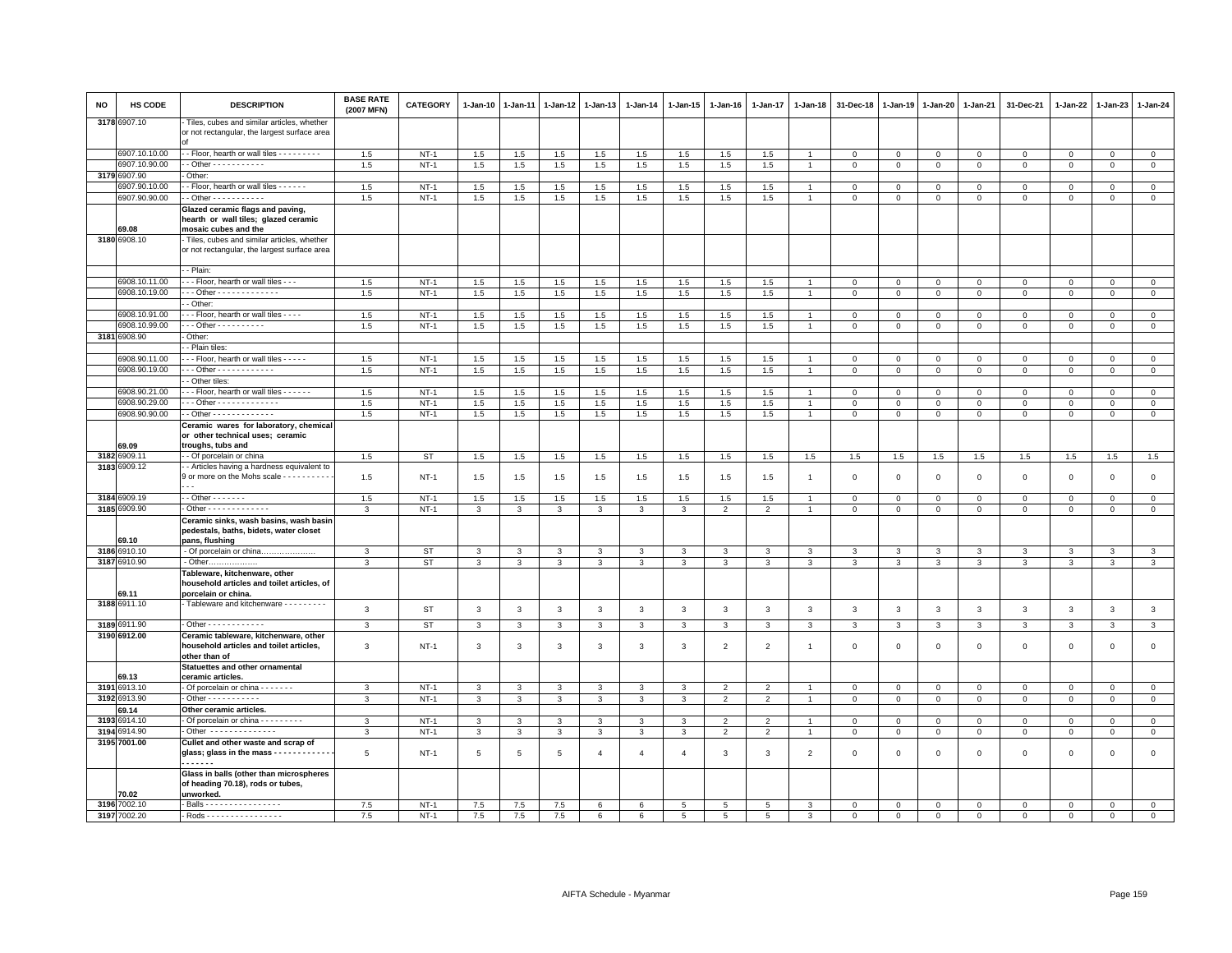| <b>NO</b> | <b>HS CODE</b> | <b>DESCRIPTION</b>                                                                             | <b>BASE RATE</b><br>(2007 MFN) | <b>CATEGORY</b> | $1-Jan-10$   | 1-Jan-11     | 1-Jan-12     | $1-Jan-13$   | $1-Jan-14$   | 1-Jan-15        | $1-Jan-16$               | 1-Jan-17       | 1-Jan-18       | 31-Dec-18   | $1 - Jan-19$ | 1-Jan-20     | 1-Jan-21       | 31-Dec-21           | 1-Jan-22     | $1-Jan-23$   | $1-Jan-24$     |
|-----------|----------------|------------------------------------------------------------------------------------------------|--------------------------------|-----------------|--------------|--------------|--------------|--------------|--------------|-----------------|--------------------------|----------------|----------------|-------------|--------------|--------------|----------------|---------------------|--------------|--------------|----------------|
| 3198      | 7002.31        | - Of fused quartz or other fused silica:                                                       |                                |                 |              |              |              |              |              |                 |                          |                |                |             |              |              |                |                     |              |              |                |
|           | 7002.31.10.00  | - - - For vacuum tubes - - - - - -                                                             | 7.5                            | $NT-1$          | 7.5          | 7.5          | 7.5          | 6            | 6            | $5\phantom{.0}$ | 5                        | 5              | 3              | $\mathbf 0$ | $\mathbf 0$  | $\mathbf 0$  | $\mathbf 0$    | $\mathsf 0$         | $\mathbf 0$  | $\mathbf 0$  | $\circ$        |
|           | 7002.31.90.00  | --- Other ----------                                                                           | 7.5                            | $NT-1$          | 7.5          | $7.5$        | $7.5$        | 6            | 6            | $\overline{5}$  | $5\overline{5}$          | 5              | 3              | $\mathbf 0$ | $\mathbf 0$  | $\mathbf 0$  | $\mathbf 0$    | $\mathbf 0$         | $\mathbf 0$  | $\mathbf 0$  | $\mathsf 0$    |
| 31997     | 7002.32        | - Of other glass having a linear coefficient<br>of expansion not exceeding 5x10-6 per          |                                |                 |              |              |              |              |              |                 |                          |                |                |             |              |              |                |                     |              |              |                |
|           | 7002.32.10.00  | --- For vacuum tubes -------                                                                   | 7.5                            | $NT-1$          | 7.5          | 7.5          | 7.5          | $\,6\,$      | 6            | $\overline{5}$  | 5                        | 5              | 3              | $\mathbf 0$ | $\,0\,$      | $\mathbf 0$  | $\,0\,$        | $\mathsf 0$         | $\mathsf 0$  | $\mathsf 0$  | $\overline{0}$ |
|           | 7002.32.20.00  | - - Other, transparent neutral glass tube of                                                   |                                |                 |              |              |              |              |              |                 |                          |                |                |             |              |              |                |                     |              |              |                |
|           |                | diameter exceeding 3 mm but not                                                                | 7.5                            | $NT-1$          | 7.5          | 7.5          | 7.5          | 6            | 6            | 5               | 5                        | 5              | 3              | $\mathbf 0$ | $\mathbf 0$  | $\mathsf 0$  | $\mathbf 0$    | $\mathsf 0$         | $\mathbf 0$  | $\mathsf 0$  | $\mathsf 0$    |
|           | 7002.32.90.00  | - - - Other - - - - - - - - - - -                                                              | 7.5                            | $NT-1$          | 7.5          | 7.5          | 7.5          | 6            | 6            | $5\overline{5}$ | 5                        | 5              | $\mathbf{3}$   | $\mathbf 0$ | $\mathbf 0$  | $\mathbf{0}$ | $\mathbf{0}$   | $\mathbf{0}$        | $\mathbf{0}$ | $\mathbf{0}$ | $\mathbf{0}$   |
| 3200      | 7002.39        | - Other:                                                                                       |                                |                 |              |              |              |              |              |                 |                          |                |                |             |              |              |                |                     |              |              |                |
|           | 7002.39.10.00  | - - For vacuum tubes - - - - - - -                                                             | 7.5                            | $NT-1$          | 7.5          | $7.5\,$      | $7.5\,$      | 6            | 6            | 5               | 5                        | 5              | 3              | $\mathbf 0$ | $\mathsf 0$  | $\mathbf 0$  | $\mathbf 0$    | $\mathbf 0$         | $\mathbf 0$  | $\mathsf 0$  | $\mathsf 0$    |
|           | 7002.39.20.00  | - - Other, transparent neutral glass tube of<br>diameter exceeding 3 mm but not                | 7.5                            | $NT-1$          | 7.5          | 7.5          | 7.5          | 6            | 6            | 5               | -5                       | 5              | 3              | $\mathbf 0$ | $\mathbf 0$  | $\mathsf 0$  | $\overline{0}$ | $\mathbf 0$         | $\mathbf 0$  | $\mathbf 0$  | $\mathbf 0$    |
|           | 7002.39.90.00  | --- Other -------------                                                                        | 7.5                            | $NT-1$          | 7.5          | 7.5          | 7.5          | 6            | 6            | 5               | 5                        | 5              | 3              | $\mathbf 0$ | $\mathbf 0$  | $\mathbf 0$  | $\mathbf 0$    | $\mathbf 0$         | $\mathbf 0$  | $\mathsf 0$  | $\mathbf 0$    |
|           | 70.03          | Cast glass and rolled glass, in sheets<br>or profiles, whether or not having an<br>absorbent,  |                                |                 |              |              |              |              |              |                 |                          |                |                |             |              |              |                |                     |              |              |                |
| 3201      | 7003.12        | - Coloured throughout the mass (body                                                           |                                |                 |              |              |              |              |              |                 |                          |                |                |             |              |              |                |                     |              |              |                |
|           |                | tinted), opacified, flashed - - -                                                              |                                |                 |              |              |              |              |              |                 |                          |                |                |             |              |              |                |                     |              |              |                |
|           | 7003.12.10.00  | - - Optical glass, not optically worked - - -                                                  | 3                              | $NT-1$          | $\mathbf{3}$ | 3            | 3            | 3            | $\mathbf{3}$ | $\mathbf{3}$    | $\overline{2}$           | $\overline{2}$ | $\overline{1}$ | $\mathbf 0$ | $\mathbf 0$  | $\mathbf 0$  | $\mathbf 0$    | $\mathsf 0$         | $\mathbf 0$  | $\mathsf 0$  | $\mathbf 0$    |
|           | 7003.12.20.00  | - - Other, in squares or rectangular shape<br>(including 1 or 2 or 3 or 4 corners cut) - - -   | 3                              | $NT-1$          | 3            | 3            | 3            | 3            | 3            | 3               | $\overline{2}$           | $\overline{2}$ |                | $\mathbf 0$ | $\mathbf 0$  | $\mathsf 0$  | $\mathbf 0$    | $\mathbf 0$         | $\Omega$     | $\mathbf 0$  | $\mathbf 0$    |
|           |                |                                                                                                |                                |                 |              |              |              |              |              |                 |                          |                |                |             |              |              |                |                     |              |              |                |
|           | 7003.12.90.00  | - - - Other - - - - - - - - - - -                                                              | 3                              | $NT-1$          | $\mathbf{3}$ | 3            | 3            | 3            | 3            | 3               | $\overline{2}$           | $\overline{2}$ | $\overline{1}$ | $\mathbf 0$ | $\mathbf 0$  | $\mathbf{0}$ | $\mathbf 0$    | $\mathbf 0$         | $\mathbf 0$  | $\mathbf 0$  | $\mathbf 0$    |
|           | 3202 7003.19   | - Other:                                                                                       |                                |                 |              |              |              |              |              |                 |                          |                |                |             |              |              |                |                     |              |              |                |
|           | 7003.19.10.00  | - - Optical glass, not optically worked - - -                                                  | 3                              | $NT-1$          | $\mathbf{3}$ | 3            | 3            | 3            | 3            | 3               | $\overline{2}$           | $\overline{2}$ | $\overline{1}$ | $\mathbf 0$ | $\mathbf 0$  | $\mathsf 0$  | $\mathbf 0$    | $\mathbf 0$         | $\mathbf 0$  | $\mathsf 0$  | $\mathsf 0$    |
|           | 7003.19.20.00  | - - Other, in squares or rectangular shape<br>(including 1 or 2 or 3 or 4 corners cut)- - - -  | 3                              | $NT-1$          | 3            | 3            | 3            | 3            | 3            | 3               | $\overline{\phantom{0}}$ | $\overline{2}$ |                | $\mathbf 0$ | $\Omega$     | $\mathbf 0$  | $\Omega$       | $\mathbf 0$         | $\Omega$     | $\mathbf 0$  | $\mathbf 0$    |
|           | 7003.19.90.00  | --- Other ------------                                                                         | 3                              | $NT-1$          | $\mathbf{3}$ | 3            | 3            | 3            | 3            | 3               | 2                        | $\mathfrak{p}$ | $\mathbf{1}$   | $\mathbf 0$ | $\mathbf 0$  | $\mathbf{0}$ | $\circ$        | $\mathbf 0$         | $\mathbf{0}$ | $\mathbf{0}$ | $\mathbf{0}$   |
|           | 3203 7003.20   | Wired sheets:                                                                                  |                                |                 |              |              |              |              |              |                 |                          |                |                |             |              |              |                |                     |              |              |                |
|           | 7003.20.10.00  | - - In squares or rectangular shape<br>(including 1 or 2 or 3 or 4 corners cut)- - - -<br>.    | 3                              | $NT-1$          | 3            | 3            | 3            | $\mathbf{3}$ | 3            | 3               | $\overline{2}$           | $\overline{2}$ |                | $\mathbf 0$ | $\mathsf 0$  | $\mathbf 0$  | $\mathbf 0$    | $\mathsf 0$         | $\mathbf 0$  | $\mathsf 0$  | $\mathsf 0$    |
|           | 7003.20.90.00  | - - Other - - - - - - - - - - - - -                                                            | 3                              | <b>NT-1</b>     | $\mathbf{3}$ | 3            | 3            | $\mathbf{3}$ | 3            | 3               | $\overline{2}$           | $\overline{2}$ | $\overline{1}$ | $\mathbf 0$ | $\mathbf 0$  | $\mathbf 0$  | $\overline{0}$ | $\mathbf 0$         | $\mathbf{O}$ | $\mathbf{O}$ | $\overline{0}$ |
| 3204      | 7003.30        | - Profiles:                                                                                    |                                |                 |              |              |              |              |              |                 |                          |                |                |             |              |              |                |                     |              |              |                |
|           | 7003.30.10.00  | - - In squares or rectangular shape<br>(including 1 or 2 or 3 or 4 corners cut)- $-$           | 3                              | $NT-1$          | 3            | 3            | 3            | 3            | 3            | 3               | $\overline{2}$           | $\overline{2}$ | $\mathbf{1}$   | $\mathbf 0$ | $\mathbf 0$  | $\mathsf 0$  | $\mathbf 0$    | $\mathsf 0$         | $\mathbf 0$  | $\mathbf 0$  | $\mathbf 0$    |
|           | 7003.30.90.00  | - - Other - - - - - - - - - - - - - - -                                                        | 3                              | NT-1            | 3            | 3            | 3            | 3            | 3            | 3               | $\overline{2}$           | $\overline{2}$ |                | $\mathbf 0$ | $\mathbf 0$  | $^{\circ}$   | $\mathbf 0$    | $\mathbf 0$         | 0            | 0            | 0              |
|           | 70.04          | Drawn glass and blown glass, in sheets<br>whether or not having an absorbent,<br>reflecting or |                                |                 |              |              |              |              |              |                 |                          |                |                |             |              |              |                |                     |              |              |                |
|           | 3205 7004.20   | Glass, coloured throughout the mass (<br>body tinted ), opacified, flashed - - -               |                                |                 |              |              |              |              |              |                 |                          |                |                |             |              |              |                |                     |              |              |                |
|           | 7004.20.10.00  | - Optical glass, not optically worked - - - -                                                  | 3                              | $NT-1$          | $\mathbf{3}$ | $\mathbf{3}$ | $\mathbf{3}$ | $\mathbf{3}$ | $\mathbf{3}$ | $\mathbf{3}$    | $\overline{2}$           | $\overline{2}$ | $\overline{1}$ | $\mathsf 0$ | $\mathsf 0$  | $\mathbf 0$  | $\mathbb O$    | $\mathsf{O}\xspace$ | $\,0\,$      | $\mathsf 0$  | $\mathbf 0$    |
|           | 7004.20.20.00  | - Other, in squares or rectangular shape<br>(including 1 or 2 or 3 or 4 corners cut) - -       | 3                              | <b>NT-1</b>     | 3            | 3            | 3            | 3            | 3            | 3               | $\overline{2}$           | $\overline{2}$ | -1             | $\mathbf 0$ | $\mathbf 0$  | $\mathbf 0$  | $\mathbf 0$    | $\mathbf 0$         | $\mathbf 0$  | 0            | $\mathbf 0$    |
|           | 7004.20.90.00  | - - Other - - - - - - - - - - - - - - -                                                        | 3                              | $NT-1$          | $\mathbf{3}$ | 3            | 3            | 3            | 3            | 3               | $\overline{2}$           | $\mathfrak{p}$ |                | $\mathbf 0$ | $\mathbf 0$  | $\mathsf 0$  | $\mathbf 0$    | $\mathbf 0$         | $\mathbf 0$  | $\mathbf 0$  | $\mathbf{0}$   |
|           | 3206 7004.90   | Other glass:                                                                                   |                                |                 |              |              |              |              |              |                 |                          |                |                |             |              |              |                |                     |              |              |                |
|           | 7004.90.10.00  | - Optical glass, not optically worked - - -                                                    | $\mathbf{3}$                   | $NT-1$          | $\mathbf{3}$ | 3            | 3            | 3            | $\mathbf{3}$ | $\mathbf{3}$    | $\overline{2}$           | $\overline{2}$ | $\overline{1}$ | $\,0\,$     | $\mathsf 0$  | $\mathsf 0$  | $\mathbf 0$    | $\mathsf 0$         | $\mathbf 0$  | $\mathbf 0$  | $\mathsf 0$    |
|           | 7004.90.20.00  | - - Other, in squares or rectangular shape<br>(including 1 or 2 or 3 or 4 corners cut) - - -   | 3                              | $NT-1$          | $\mathbf{3}$ | 3            | 3            | 3            | 3            | 3               | $\overline{2}$           | 2              | $\overline{1}$ | $\mathbf 0$ | $\mathbf 0$  | $\mathsf 0$  | $\mathbf{0}$   | $\mathbf 0$         | $\mathbf 0$  | $\mathbf 0$  | $\mathbf 0$    |
|           | 7004.90.90.00  | $-$ Other - - - - - - - - - - - -                                                              | 3                              | $NT-1$          | 3            | 3            | 3            | 3            | 3            | 3               | $\overline{2}$           | $\overline{2}$ |                | $\mathbf 0$ | $\mathbf 0$  | $\mathbf 0$  | $\mathbf 0$    | $\mathbf 0$         | 0            | $\mathbf 0$  | $\mathbf 0$    |
|           | 70.05          | Float glass and surface ground or<br>polished glass, in sheets, whether or<br>not having an    |                                |                 |              |              |              |              |              |                 |                          |                |                |             |              |              |                |                     |              |              |                |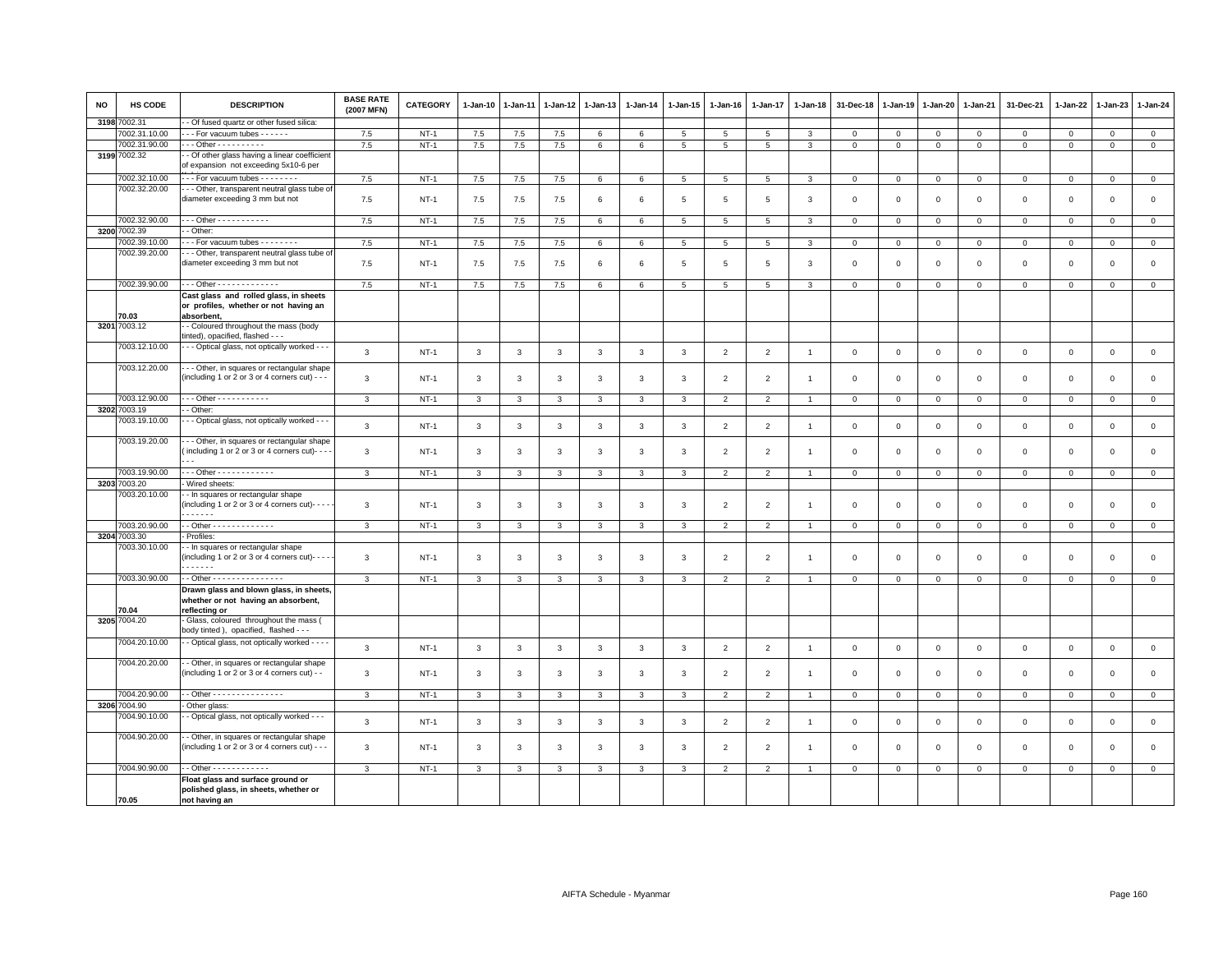| NO   | <b>HS CODE</b>                 | <b>DESCRIPTION</b>                                                                                | <b>BASE RATE</b><br>(2007 MFN) | <b>CATEGORY</b> | $1-Jan-10$   | $1-Jan-11$     | 1-Jan-12 | 1-Jan-13       | $1-Jan-14$     | 1-Jan-15       | 1-Jan-16       | 1-Jan-17       | 1-Jan-18       | 31-Dec-18    | 1-Jan-19     |              | 1-Jan-20 1-Jan-21 | 31-Dec-21   | 1-Jan-22     | $1-Jan-23$  | 1-Jan-24       |
|------|--------------------------------|---------------------------------------------------------------------------------------------------|--------------------------------|-----------------|--------------|----------------|----------|----------------|----------------|----------------|----------------|----------------|----------------|--------------|--------------|--------------|-------------------|-------------|--------------|-------------|----------------|
|      | 3207 7005.10                   | - Non-wired glass, having an absorbent,<br>reflecting or non-reflecting layer:                    |                                |                 |              |                |          |                |                |                |                |                |                |              |              |              |                   |             |              |             |                |
|      | 7005.10.10.00                  | - - Optical glass, not optically worked - - -                                                     | 3                              | $NT-1$          | $\mathbf{3}$ | 3              | 3        | 3              | $\mathbf{3}$   | $\mathbf{3}$   | $\overline{2}$ | $\overline{2}$ | $\overline{1}$ | $\mathbf 0$  | $\mathbf 0$  | $\mathbf 0$  | $\mathbf 0$       | $\mathsf 0$ | $\mathbf 0$  | $\mathsf 0$ | $\mathsf 0$    |
|      | 7005.10.20.00                  | - Other, in squares or rectangular shape<br>(including 1 or 2 or 3 or 4 corners cut) - -          | 3                              | $NT-1$          | 3            | 3              | 3        | 3              | 3              | 3              | $\overline{2}$ | $\overline{2}$ |                | $\Omega$     | $\Omega$     | $\mathbf 0$  | $\mathbf 0$       | $\mathbf 0$ | $\mathbf 0$  | $\mathbf 0$ | $\mathsf 0$    |
|      | 7005.10.90.00                  | - Other - - - - - - - - - - - - -                                                                 | 3                              | $NT-1$          | 3            | 3              | 3        | $\mathbf{3}$   | $\mathbf{3}$   | 3              | $\overline{2}$ | $\overline{2}$ | $\overline{1}$ | $\mathbf 0$  | $\mathbf 0$  | $\mathbf 0$  | $\mathsf 0$       | $\mathsf 0$ | $\mathbf 0$  | $\mathsf 0$ | $\overline{0}$ |
|      | 3208 7005.21                   | - Coloured throughout the mass (body<br>tinted), opacified, flashed or merely surface             |                                |                 |              |                |          |                |                |                |                |                |                |              |              |              |                   |             |              |             |                |
|      | 7005.21.10.00                  | - - Optical glass, not optically worked - - -                                                     | $\mathbf{3}$                   | $NT-1$          | 3            | 3              | 3        | 3              | $\mathbf{3}$   | 3              | $\overline{2}$ | $\overline{2}$ | $\overline{1}$ | $\mathbf 0$  | $\mathbf 0$  | $\mathbf 0$  | $\mathbf 0$       | $\mathsf 0$ | $\mathbf 0$  | $\mathsf 0$ | $\mathsf 0$    |
|      | 7005.21.20.00                  | - - Other, in squares or rectangular shape<br>(including 1 or 2 or 3 or 4 corners cut) - -        | $\mathbf{3}$                   | $NT-1$          | 3            | 3              | 3        | 3              | $\mathbf{3}$   | 3              | $\overline{2}$ | 2              | $\overline{1}$ | $\mathbf{0}$ | $\Omega$     | $\mathbf{0}$ | $\mathbf 0$       | $\mathbf 0$ | $\mathbf{0}$ | $\mathbf 0$ | $\mathbf{0}$   |
|      | 7005.21.90.00                  | - - - Other- - - - - - - - - - - - -                                                              | 3                              | $NT-1$          | 3            | 3              | 3        | 3              | 3              | 3              | $\overline{2}$ | $\overline{2}$ |                | $\mathbf 0$  | $\mathbf 0$  | $\circ$      | $\mathbf 0$       | $\mathbf 0$ | $\circ$      | $\mathbf 0$ | $\mathbf 0$    |
|      | 3209 7005.29                   | - Other:                                                                                          |                                |                 |              |                |          |                |                |                |                |                |                |              |              |              |                   |             |              |             |                |
|      | 7005.29.10.00<br>7005.29.20.00 | - - Optical glass, not optically worked - - -                                                     | 3                              | $NT-1$          | 3            | 3              | 3        | $\mathbf{3}$   | $\mathbf{3}$   | 3              | $\overline{2}$ | $\overline{2}$ | $\overline{1}$ | $\mathbf 0$  | $\mathbf 0$  | $\mathbf 0$  | $\mathsf 0$       | $\mathsf 0$ | $\mathbf 0$  | $\mathsf 0$ | $\mathsf 0$    |
|      |                                | --- Other, in squares or rectangular shape<br>(including 1 or 2 or 3 or 4 corners cut) - -        | $\mathbf{3}$                   | $NT-1$          | 3            | 3              | 3        | $\mathbf{3}$   | 3              | 3              | $\overline{2}$ | $\overline{2}$ | -1             | $\mathbf 0$  | $\Omega$     | $\mathbf 0$  | $\mathbf 0$       | $\mathsf 0$ | $\Omega$     | $\Omega$    | $\mathsf 0$    |
|      | 7005.29.90.00                  | Other - - - - - - - - - - - -                                                                     | 3                              | $NT-1$          | 3            | 3              | 3        | 3              | 3              | 3              | $\overline{2}$ | $\overline{2}$ | $\overline{1}$ | $\mathbf 0$  | $\mathbf 0$  | $\mathbf 0$  | $\mathbf 0$       | $\mathbf 0$ | $\mathbf 0$  | $\mathsf 0$ | $\circ$        |
| 3210 | 7005.30                        | - Wired glass:                                                                                    |                                |                 |              |                |          |                |                |                |                |                |                |              |              |              |                   |             |              |             |                |
|      | 7005.30.10.00                  | - In squares or rectangular shape<br>(including 1 or 2 or 3 or 4 corners cut)- - -<br>.           | 3                              | $NT-1$          | 3            | 3              | 3        | 3              | 3              | 3              | $\overline{2}$ | $\overline{2}$ | -1             | $\mathbf 0$  | $\mathbf 0$  | $\mathbf 0$  | $\mathbf 0$       | $\mathsf 0$ | $\mathsf 0$  | $\mathsf 0$ | $\mathsf 0$    |
|      | 7005.30.90.00                  | $-$ Other - - - - - - - - - - - -                                                                 | $\mathbf{3}$                   | $NT-1$          | $\mathbf{3}$ | 3              | 3        | 3              | $\mathbf{3}$   | 3              | $\overline{2}$ | $\overline{2}$ | $\overline{1}$ | $\mathbf 0$  | $\mathbf 0$  | $\mathbf 0$  | $\mathsf 0$       | $\mathsf 0$ | $\mathbf 0$  | $\mathsf 0$ | $\mathsf 0$    |
|      | 70.06                          | Glass of heading 70.03, 70.04 or 70.05,<br>bent, edge-worked, engraved, drilled,<br>enamelled or  |                                |                 |              |                |          |                |                |                |                |                |                |              |              |              |                   |             |              |             |                |
| 3211 | 7006.00                        | Glass of heading 70.03, 70.04 or 70.05,                                                           |                                |                 |              |                |          |                |                |                |                |                |                |              |              |              |                   |             |              |             |                |
|      | 7006.00.10.00                  | - Optical glass, not optically worked - - -                                                       | 3                              | <b>ST</b>       | 3            | 3              | 3        | 3              | 3              | 3              | 3              | 3              | 3              | 3            | 3            | 3            | 3                 | 3           | 3            | 3           | $\mathbf{3}$   |
|      | 7006.00.90.00                  | - Other - - - - - - - - - - - - -                                                                 | 3                              | <b>ST</b>       | $\mathbf{3}$ | 3              | 3        | 3              | 3              | 3              | $\mathbf{3}$   | 3              | 3              | 3            | 3            | 3            | $\mathbf{3}$      | 3           | 3            | 3           | $\mathbf{3}$   |
|      | 70.07                          | Safety glass, consisting of toughened<br>(tempered) or laminated glass.                           |                                |                 |              |                |          |                |                |                |                |                |                |              |              |              |                   |             |              |             |                |
|      | 3212 7007.11                   | - Of size and shape suitable for<br>incorporation in vehicles, aircraft.                          |                                |                 |              |                |          |                |                |                |                |                |                |              |              |              |                   |             |              |             |                |
|      | 7007.11.10.00                  | - - - Suitable for vehicles of Chapter 87 - -                                                     | 5                              | $NT-1$          | 5            | $\overline{5}$ | 5        | $\overline{4}$ | $\overline{4}$ | $\overline{4}$ | 3              | 3              | $\overline{2}$ | $\mathbf 0$  | $\mathbf 0$  | $\mathbf 0$  | $\mathbf 0$       | $\mathbf 0$ | $\mathbf 0$  | $\mathbf 0$ | $\overline{0}$ |
|      | 7007.11.20.00                  | - - Suitable for aircraft or spacecraft of                                                        | 0.5                            | $NT-1$          | 0.5          | 0.5            | 0.5      | 0.5            | 0.5            | 0.5            | 0.5            | 0.5            | 0.5            | $\Omega$     | $\Omega$     | $\Omega$     | $\mathbf 0$       | $\mathbf 0$ | $\mathbf{0}$ | $\mathbf 0$ | $\mathbf 0$    |
|      | 7007.11.30.00                  | - - - Suitable for railway or tramway<br>locomotives or rolling stock of Chapter 86-              | $\overline{1}$                 | $NT-1$          | $\mathbf{1}$ | $\overline{1}$ | -1       | $\overline{1}$ | $\overline{1}$ | $\overline{1}$ | $\mathbf{1}$   | $\overline{1}$ | -1             | $\mathbf 0$  | $\mathbf 0$  | $\mathsf 0$  | $\mathbf 0$       | $\mathsf 0$ | $\mathbf 0$  | $\mathbf 0$ | $\circ$        |
|      | 7007.11.40.00                  | - - - Suitable for ships, boats or floating<br>structures of Chapter 89 - - - - - - - - - - - - - | 1.5                            | $NT-1$          | 1.5          | 1.5            | 1.5      | 1.5            | 1.5            | 1.5            | 1.5            | 1.5            | -1             | $\mathbf 0$  | $\mathbf 0$  | $\mathbf 0$  | $\mathbf 0$       | $\mathsf 0$ | $\mathsf 0$  | $\mathbf 0$ | $\mathbf 0$    |
|      | 3213 7007.19                   | - Other:                                                                                          |                                |                 |              |                |          |                |                |                |                |                |                |              |              |              |                   |             |              |             |                |
|      | 7007.19.10.00                  | --- Suitable for earth moving machinery -                                                         | 3                              | $NT-1$          | 3            | 3              | 3        | 3              | 3              | 3              | $\overline{2}$ | $\overline{2}$ | $\overline{1}$ | $\mathbf 0$  | $\mathbf 0$  | $\mathbf 0$  | $\mathbf 0$       | $\mathsf 0$ | $\mathbf 0$  | $\mathsf 0$ | $\mathsf 0$    |
|      | 7007.19.90.00                  | --- Other ------------                                                                            | 3                              | $NT-1$          | 3            | 3              | 3        | 3              | 3              | 3              | $\overline{2}$ | 2              | $\overline{1}$ | $\mathbf{0}$ | $\mathbf{0}$ | $\mathbf{0}$ | $\mathbf{0}$      | $\mathbf 0$ | $\mathbf 0$  | $\mathbf 0$ | $\mathbf{0}$   |
|      | 3214 7007.21                   | - Of size and shape suitable for<br>incorporation in vehicles, aircraft,                          |                                |                 |              |                |          |                |                |                |                |                |                |              |              |              |                   |             |              |             |                |
|      | 7007.21.10.00                  | - - - Suitable for vehicles of Chapter 87 - - -                                                   | 5                              | $NT-1$          | 5            | 5              | 5        | $\overline{4}$ | $\overline{4}$ | $\overline{4}$ | 3              | 3              | $\overline{2}$ | $\mathsf 0$  | $\mathbf 0$  | $\mathsf 0$  | $\mathsf 0$       | $\mathsf 0$ | $\mathsf 0$  | $\mathsf 0$ | $\mathsf 0$    |
|      | 7007.21.20.00                  | -- Suitable for aircraft or spacecraft of<br>chapter $88 - 1 - 1 - 1 - 1 - 1 - 1 - 1 - 1 - 1 - 1$ | 0.5                            | $NT-1$          | 0.5          | 0.5            | 0.5      | 0.5            | 0.5            | 0.5            | 0.5            | 0.5            | 0.5            | $\mathbf 0$  | $\mathbf 0$  | $\mathbf 0$  | $\mathbf 0$       | $\mathsf 0$ | $\mathbf 0$  | $\mathsf 0$ | $\mathsf 0$    |
|      | 7007.21.30.00                  | - - - Suitable for railway or tramway<br>locomotives or rolling stock of Chapter 86 -             | $\overline{1}$                 | $NT-1$          | $\mathbf{1}$ | $\overline{1}$ | 1        | $\overline{1}$ | $\overline{1}$ |                |                | $\overline{1}$ |                | $\Omega$     | $\Omega$     | $\Omega$     | $\mathbf 0$       | $\mathbf 0$ | $\mathbf 0$  | $\mathbf 0$ | $\Omega$       |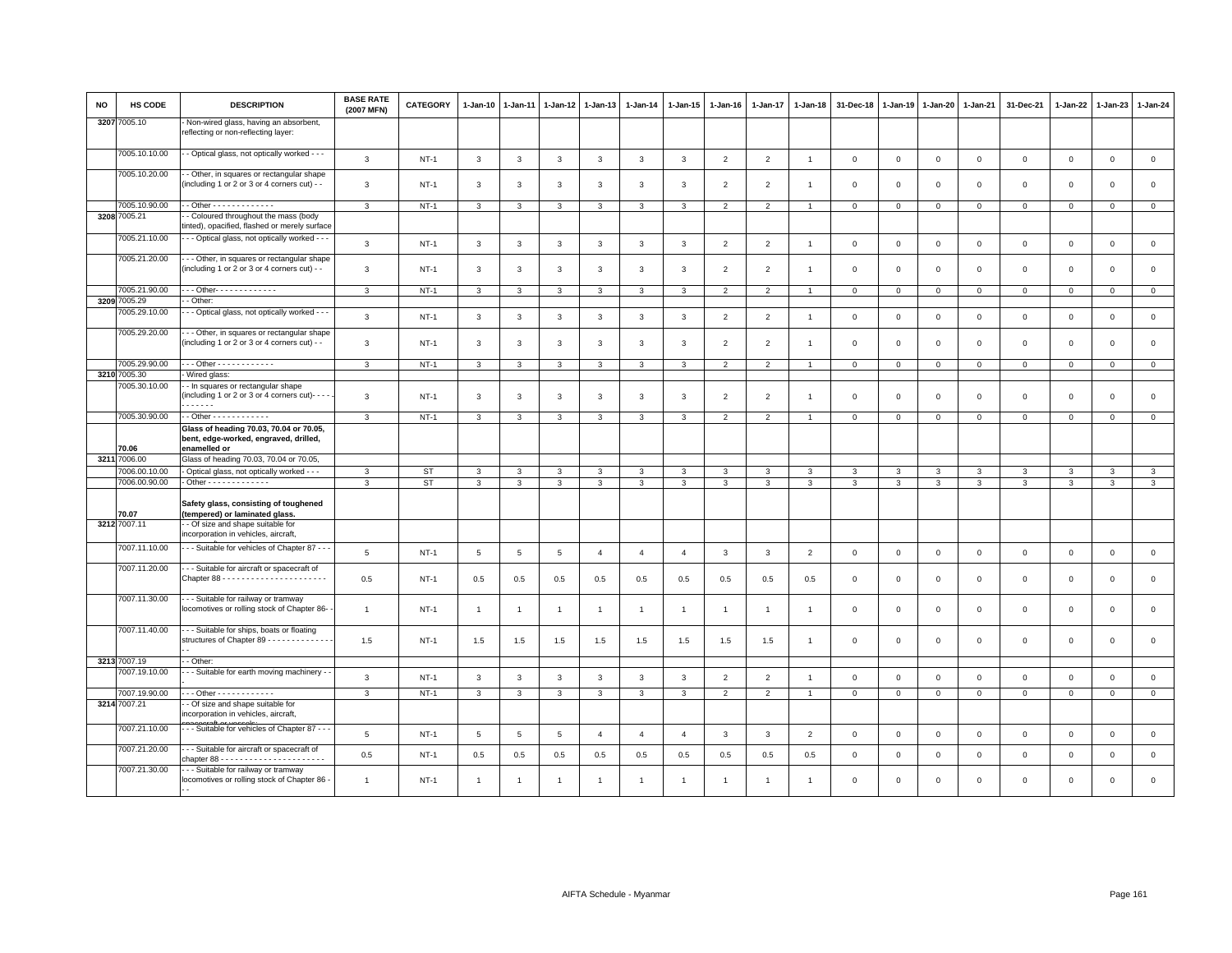| NO   | <b>HS CODE</b>        | <b>DESCRIPTION</b>                                                                              | <b>BASE RATE</b><br>(2007 MFN) | CATEGORY  | $1 - Jan-10$    | $1-Jan-11$      | 1-Jan-12        | 1-Jan-13       | $1-Jan-14$     | $1-Jan-15$      | $1 - Jan-16$   | $1 - Jan-17$    | $1 - Jan-18$   | 31-Dec-18      | $1 - Jan-19$   | $1 - Jan-20$   | $1 - Jan-21$   | 31-Dec-21           | $1 - Jan-22$   | $1-Jan-23$     | 1-Jan-24       |
|------|-----------------------|-------------------------------------------------------------------------------------------------|--------------------------------|-----------|-----------------|-----------------|-----------------|----------------|----------------|-----------------|----------------|-----------------|----------------|----------------|----------------|----------------|----------------|---------------------|----------------|----------------|----------------|
|      | 7007.21.40.00         | - - Suitable for ships, boats or floating<br>structures of Chapter 89 - - - - - - - - - - - - - | 1.5                            | $NT-1$    | 1.5             | 1.5             | 1.5             | 1.5            | 1.5            | 1.5             | 1.5            | 1.5             | $\overline{1}$ | $\mathbf 0$    | $\mathsf 0$    | $\mathbf 0$    | $\mathbf 0$    | $\mathsf 0$         | $\mathsf 0$    | $\mathsf 0$    | $\mathsf 0$    |
|      | 3215 7007.29          | - Other:                                                                                        |                                |           |                 |                 |                 |                |                |                 |                |                 |                |                |                |                |                |                     |                |                |                |
|      | 7007.29.10.00         | - - Suitable for earth moving machinery -                                                       |                                |           |                 |                 |                 |                |                |                 |                |                 |                |                |                |                |                |                     |                |                |                |
|      |                       |                                                                                                 | $\mathbf{3}$                   | $NT-1$    | $\mathbf{3}$    | $\mathbf{3}$    | $\mathbf{3}$    | $\mathbf{3}$   | $\mathbf{3}$   | $\mathbf{3}$    | $\overline{2}$ | $\overline{2}$  | $\overline{1}$ | $\,0\,$        | $\,0\,$        | $\mathbf 0$    | $\mathbf 0$    | $\mathsf{O}\xspace$ | $\,0\,$        | $\mathsf 0$    | $\,0\,$        |
|      | 7007.29.90.00         | - - Other - - - - - - - - - - - - - -                                                           | $\mathbf{3}$                   | $NT-1$    | 3               | 3               | 3               | 3              | $\mathbf{3}$   | 3               | $\overline{2}$ | $\overline{2}$  |                | $\,0\,$        | $\mathsf 0$    | $\mathbf 0$    | $\mathbf{0}$   | $\mathsf{O}\xspace$ | $\mathbf{0}$   | $\circ$        | $\,0\,$        |
|      | 3216 7008.00          | Multiple-walled insulating units of glass                                                       | $\mathbf{3}$                   | $NT-1$    | $\mathbf{3}$    | 3               | $\overline{3}$  | $\mathbf{3}$   | $\mathbf{3}$   | $\overline{3}$  | 2              | 2               | $\overline{1}$ | $\mathbf{0}$   | $\mathbf{0}$   | $\mathbf 0$    | $\mathbf{0}$   | $\mathbf 0$         | $\Omega$       | $\mathbf{0}$   | $\mathbf{0}$   |
|      |                       | Glass mirrors, whether or not framed,                                                           |                                |           |                 |                 |                 |                |                |                 |                |                 |                |                |                |                |                |                     |                |                |                |
|      | 70.09                 | including rear-view mirrors.                                                                    |                                |           |                 |                 |                 |                |                |                 |                |                 |                |                |                |                |                |                     |                |                |                |
|      | 3217 7009.10          | Rear-view mirrors for vehicles ----                                                             | 5                              | $NT-1$    | 5               | 5               | 5               | $\overline{4}$ | $\overline{4}$ | $\overline{4}$  |                | 3               | $\overline{2}$ | $\mathbf 0$    | $\mathbf 0$    | $\mathsf 0$    | $\mathbf 0$    | $\mathsf 0$         | $\mathbf 0$    | $\mathbf 0$    | $\mathsf 0$    |
|      | 3218 7009.91          | $-$ Unframed $- - - - -$                                                                        | 7.5                            | $NT-1$    | 7.5             | $7.5\,$         | $7.5\,$         | 6              | 6              | 5               | 5              | 5               | 3              | $\mathbf 0$    | $\mathbf 0$    | $\mathbf 0$    | $\circ$        | $\mathbf 0$         | $\mathbf 0$    | $\circ$        | $\circ$        |
|      | 3219 7009.92          | $\cdot$ - Framed $\cdot$ - - - - - - - - -                                                      | $5\overline{5}$                | $NT-1$    | $5\overline{5}$ | $5\overline{5}$ | $5\overline{5}$ | $\overline{4}$ | $\overline{4}$ | $\overline{4}$  | $\mathbf{3}$   | $\mathbf{3}$    | $\overline{2}$ | $\mathbf 0$    | $\mathsf 0$    | $\mathbf 0$    | $\mathbf 0$    | $\mathsf 0$         | $\circ$        | $\mathsf 0$    | $\circ$        |
|      |                       | Carboys, bottles, flasks, jars, pots,                                                           |                                |           |                 |                 |                 |                |                |                 |                |                 |                |                |                |                |                |                     |                |                |                |
|      |                       | phials, ampoules and other containers,                                                          |                                |           |                 |                 |                 |                |                |                 |                |                 |                |                |                |                |                |                     |                |                |                |
|      | 70.10<br>3220 7010.10 | of glass, of<br>Ampoules - - - - - - - - - - - - - - - - -                                      | $\overline{2}$                 | <b>ST</b> | $\overline{2}$  | $\overline{2}$  | $\overline{2}$  | $\overline{2}$ | $\overline{2}$ | $\overline{2}$  | $\overline{2}$ | $\overline{2}$  | $\overline{2}$ | $\overline{2}$ | $\overline{2}$ | $\overline{2}$ | $\overline{2}$ | $\overline{2}$      | 2              | $\overline{2}$ | $\overline{2}$ |
| 3221 | 010.20                | - Stoppers, lids and other closures - - -                                                       | $\overline{2}$                 | $NT-1$    | $\overline{2}$  | $\overline{2}$  | $\overline{2}$  | $\overline{2}$ | $\overline{2}$ | $\overline{2}$  | $\overline{2}$ | $\overline{2}$  | $\overline{1}$ | $\mathbf 0$    | $\mathbf 0$    | $\mathbf 0$    | $\mathbf 0$    | $\mathbf 0$         | $\mathbf 0$    | $\mathbf 0$    | $\mathbf{0}$   |
|      | 3222 7010.90          | -Other                                                                                          |                                |           |                 |                 |                 |                |                |                 |                |                 |                |                |                |                |                |                     |                |                |                |
|      | 010.90.10             | - Carboys, demijohns and bottles for                                                            |                                |           |                 |                 |                 |                |                |                 |                |                 |                |                |                |                |                |                     |                |                |                |
|      |                       | injectables of a capacity exceeding 1 I - -                                                     |                                |           |                 |                 |                 |                |                |                 |                |                 |                |                |                |                |                |                     |                |                |                |
|      | 7010.90.10.10         | . Bottles                                                                                       | $\overline{2}$                 | <b>ST</b> | $\overline{2}$  | $\overline{2}$  | $\overline{2}$  | $\overline{2}$ | $\overline{2}$ | $\overline{2}$  | $\mathfrak{p}$ | $\overline{2}$  | $\overline{2}$ | $\overline{2}$ | $\overline{2}$ | $\overline{2}$ | $\overline{2}$ | $\overline{2}$      | $\overline{2}$ | $\overline{2}$ | $\overline{2}$ |
|      | 7010.90.10.20         | . Phials -                                                                                      | $\overline{2}$                 | <b>ST</b> | $\overline{2}$  | $\overline{2}$  | $\overline{2}$  | $\overline{2}$ | $\overline{2}$ | $\overline{2}$  | $\overline{2}$ | $\overline{2}$  | $\overline{2}$ | $\overline{2}$ | $\overline{2}$ | $\overline{2}$ | $\overline{2}$ | $\overline{2}$      | $\overline{2}$ | $\overline{2}$ | $\overline{2}$ |
|      | 7010.90.10.90         | $- - - - - - 0$ then $- - - - - - - - -$                                                        | 2                              | <b>ST</b> | $\overline{2}$  | $\overline{2}$  | $\overline{2}$  | 2              | 2              | $\overline{2}$  | 2              | 2               | 2              | $\overline{2}$ | $\overline{2}$ | $\overline{2}$ | 2              | 2                   | $\overline{2}$ | 2              | $\overline{2}$ |
|      | 7010.90.20            | - Bottles and vials for antibiotics, serums<br>and other injectables of a capacity not          |                                |           |                 |                 |                 |                |                |                 |                |                 |                |                |                |                |                |                     |                |                |                |
|      | 7010.90.20.10         | . Bottles                                                                                       | 2                              | <b>ST</b> | $\overline{2}$  | $\overline{2}$  | 2               | 2              | 2              | 2               | $\overline{2}$ | $\overline{2}$  | 2              | $\overline{2}$ | $\overline{2}$ | $\overline{2}$ | $\overline{2}$ | 2                   | $\overline{2}$ | $\overline{2}$ | $\overline{2}$ |
|      | 7010.90.20.20         | ------ Phials ---------                                                                         | 2                              | <b>ST</b> | $\overline{2}$  | $\overline{2}$  | $\overline{2}$  | $\overline{2}$ | $\overline{2}$ | $\overline{2}$  | $\overline{2}$ | $\overline{2}$  | $\overline{2}$ | $\overline{2}$ | $\overline{2}$ | $\overline{2}$ | $\overline{2}$ | $\overline{2}$      | $\overline{2}$ | $\overline{2}$ | $\overline{2}$ |
|      | 7010.90.20.90         | $- - - - - -$ Other - - - - - - - - - -                                                         | $\overline{2}$                 | <b>ST</b> | $\overline{2}$  | $\overline{2}$  | $\overline{2}$  | $\overline{2}$ | $\overline{2}$ | $\overline{2}$  | $\overline{2}$ | $\overline{2}$  | $\overline{2}$ | $\overline{2}$ | $\overline{2}$ | $\overline{2}$ | $\overline{2}$ | $\overline{2}$      | $\overline{2}$ | $\overline{2}$ | $\overline{2}$ |
|      | 7010.90.30            | - Other bottles for intravenous fluids - - - -                                                  |                                |           |                 |                 |                 |                |                |                 |                |                 |                |                |                |                |                |                     |                |                |                |
|      | 7010.90.30.10         | Bottles                                                                                         | $\overline{2}$                 | <b>ST</b> | $\overline{2}$  | $\overline{2}$  | $\overline{2}$  | $\overline{2}$ | $\overline{2}$ | $\overline{2}$  | $\overline{2}$ | $\overline{2}$  | $\overline{2}$ | $\overline{2}$ | $\overline{2}$ | $\overline{2}$ | $\overline{2}$ | $\overline{2}$      | $\overline{2}$ | 2              | $\overline{2}$ |
|      | 7010.90.30.20         | ------ Phials -----------                                                                       | $\overline{2}$                 | <b>ST</b> | $\overline{2}$  | $\overline{2}$  | $\overline{2}$  | $\overline{2}$ | $\overline{2}$ | $\overline{2}$  | $\overline{2}$ | $\overline{2}$  | $\overline{2}$ | $\overline{2}$ | $\overline{2}$ | $\overline{2}$ | $\overline{2}$ | $\overline{2}$      | $\overline{2}$ | $\overline{2}$ | $\overline{2}$ |
|      | 7010.90.30.90         | . Other -                                                                                       | 2                              | ST        | $\overline{2}$  | 2               | $\overline{2}$  | 2              | $\overline{2}$ | $\overline{2}$  | 2              | 2               | 2              | 2              | 2              | $\overline{2}$ | 2              | 2                   | 2              | 2              | $\overline{2}$ |
|      | 7010.90.90            |                                                                                                 |                                |           |                 |                 |                 |                |                |                 |                |                 |                |                |                |                |                |                     |                |                |                |
|      | 7010.90.90.10         | $----$ Bottles - - - - - - -                                                                    | $\overline{2}$                 | <b>ST</b> | $\overline{2}$  | $\overline{2}$  | $\overline{2}$  | $\overline{2}$ | $\overline{2}$ | $\overline{2}$  | $\overline{2}$ | $\overline{2}$  | $\overline{2}$ | $\overline{2}$ | $\overline{2}$ | $\overline{2}$ | $\overline{2}$ | $\overline{2}$      | $\overline{2}$ | $\overline{2}$ | $\overline{2}$ |
|      | 7010.90.90.20         | $- - - - -$ Phials $- - - - - - -$                                                              | $\overline{2}$                 | <b>ST</b> | $\overline{2}$  | $\overline{2}$  | 2               | $\overline{2}$ | $\overline{2}$ | $\overline{2}$  | $\overline{2}$ | $\overline{2}$  | $\overline{2}$ | $\overline{2}$ | $\overline{2}$ | $\overline{2}$ | $\overline{2}$ | $\overline{2}$      | $\overline{2}$ | $\overline{2}$ | $\overline{2}$ |
|      | 7010.90.90.90         | . Other                                                                                         | $\overline{2}$                 | <b>ST</b> | $\overline{2}$  | $\overline{2}$  | $\overline{2}$  | 2              | $\overline{2}$ | $\overline{2}$  | $\overline{2}$ | $\overline{2}$  | $\overline{2}$ | $\overline{2}$ | $\overline{2}$ | $\overline{2}$ | $\overline{2}$ | $\overline{2}$      | $\overline{2}$ | $\overline{2}$ | $\overline{2}$ |
|      |                       | Glass envelopes (including bulbs and<br>tubes), open, and glass parts thereof,                  |                                |           |                 |                 |                 |                |                |                 |                |                 |                |                |                |                |                |                     |                |                |                |
|      | 70.11<br>3223 7011.10 | without fittings,<br>For electric lighting:                                                     |                                |           |                 |                 |                 |                |                |                 |                |                 |                |                |                |                |                |                     |                |                |                |
|      | 7011.10.10.00         | - Stem - - - - - - - - - - - - - -                                                              | 7.5                            | $NT-1$    | 7.5             | 7.5             | 7.5             | 6              | 6              | 5               | 5              | 5               | 3              | $\mathbf 0$    | $\mathbf 0$    | $\mathbf 0$    | $\mathbf 0$    | $\mathsf 0$         | $\Omega$       | $\mathbf 0$    | $\mathbf 0$    |
|      | 7011.10.90.00         | $-$ Other $        -$                                                                           | 7.5                            | $NT-1$    | 7.5             | 7.5             | 7.5             | 6              | 6              | $\overline{5}$  | 5              | $\overline{5}$  | 3              | $\overline{0}$ | $\,0\,$        | $\mathbf 0$    | $\overline{0}$ | $\mathsf 0$         | $\mathsf 0$    | $\mathsf 0$    | $\overline{0}$ |
|      | 3224 7011.20          | For cathode-ray tubes:                                                                          |                                |           |                 |                 |                 |                |                |                 |                |                 |                |                |                |                |                |                     |                |                |                |
|      | 7011.20.10.00         | - Television tubes - - - - - - - - - -                                                          | 7.5                            | $NT-1$    | 7.5             | 7.5             | 7.5             | 6              | 6              | 5 <sub>5</sub>  | 5              | 5               | 3              | $\mathbf{0}$   | $\mathbf{0}$   | $\mathbf 0$    | $\overline{0}$ | $\mathbf 0$         | $\Omega$       | $\Omega$       | $\mathbf{0}$   |
|      | 7011.20.90.00         | - Other - - - - - - - - - - - - - - -                                                           | 7.5                            | $NT-1$    | 7.5             | 7.5             | 7.5             | 6              | 6              | $5\phantom{.0}$ | 5              | 5               | $\mathbf{3}$   | $\mathbf 0$    | $\mathsf 0$    | $\mathbf 0$    | $\mathbf{0}$   | $\mathbf{0}$        | $\mathbf{0}$   | $\mathbf{0}$   | $\mathsf 0$    |
|      | 3225 7011.90          | Other:                                                                                          |                                |           |                 |                 |                 |                |                |                 |                |                 |                |                |                |                |                |                     |                |                |                |
|      | 7011.90.10.00         | - Television tubes - - - - - - - - - - - -                                                      | 7.5                            | $NT-1$    | 7.5             | 7.5             | 7.5             | 6              | 6              | 5               | 5              | 5               | 3              | $\overline{0}$ | $\mathbf 0$    | $\mathbf 0$    | $\mathbf{0}$   | $\mathbf{0}$        | $\mathbf 0$    | $\mathbf{0}$   | $\circ$        |
|      | 7011.90.90.00         | - Other - - - - - - - - - - - -                                                                 | 7.5                            | $NT-1$    | 7.5             | 7.5             | 7.5             | 6              | 6              | $\overline{5}$  | 5              | 5               | 3              | $\mathbf 0$    | $\mathbf 0$    | $\mathbf 0$    | $\mathbf 0$    | $\mathbf 0$         | $\mathbf 0$    | $\mathbf 0$    | $\mathbf 0$    |
|      | 3226 7012.00          | Glass inners for vacuum flasks or for                                                           |                                |           |                 |                 |                 |                |                |                 |                |                 |                |                |                |                |                |                     |                |                |                |
|      |                       | other vacuum vessels - - - - - - - - - - - - -<br>------                                        | 7.5                            | $NT-1$    | 7.5             | 7.5             | 7.5             | 6              | 6              | $\overline{5}$  | 5              | 5               | 3              | $\mathbf 0$    | $\mathbf 0$    | $\mathbf 0$    | $\mathbf 0$    | $\mathsf 0$         | $\mathbf 0$    | $\mathbf 0$    | $\mathsf 0$    |
|      |                       | Glassware of a kind used for table.<br>kitchen, toilet, office, indoor                          |                                |           |                 |                 |                 |                |                |                 |                |                 |                |                |                |                |                |                     |                |                |                |
|      | 70.13                 | decoration or similar                                                                           |                                |           |                 |                 |                 |                |                |                 |                |                 |                |                |                |                |                |                     |                |                |                |
|      | 3227 7013.10          | - Of glass-ceramics - - -                                                                       | 7.5                            | $NT-1$    | 7.5             | 7.5             | 7.5             | 6              | 6              | $5\overline{5}$ | 5              | 5               | 3              | $\mathbf 0$    | $\mathbf 0$    | $\mathbf 0$    | $\overline{0}$ | $\mathbf 0$         | $\mathbf{0}$   | $\mathbf{0}$   | $\mathbf{0}$   |
|      | 3228 7013.21          | - Of lead crystal:                                                                              |                                |           |                 |                 |                 |                |                |                 |                |                 |                |                |                |                |                |                     |                |                |                |
|      | 7013.21.10.00         | --- Not ground, polished, opacified or<br>otherwise worked - - - - - - - - - - - - - - - - - -  | 7.5                            | $NT-1$    | 7.5             | 7.5             | 7.5             | 6              | 6              | 5               | -5             | $5\overline{5}$ | 3              | $\mathbf 0$    | $\mathbf 0$    | $\mathsf 0$    | $\mathbf{0}$   | $\mathsf 0$         | $\mathbf 0$    | $\mathbf{0}$   | $\mathbf 0$    |
|      |                       | 7013.21.90.00 --- Other ----------------                                                        | 7.5                            | $NT-1$    | 7.5             | 7.5             | 7.5             | 6              |                |                 |                | 5               |                | $\Omega$       | $\Omega$       | $\Omega$       | $\Omega$       | $\Omega$            | $\Omega$       | $\Omega$       | $\mathbf 0$    |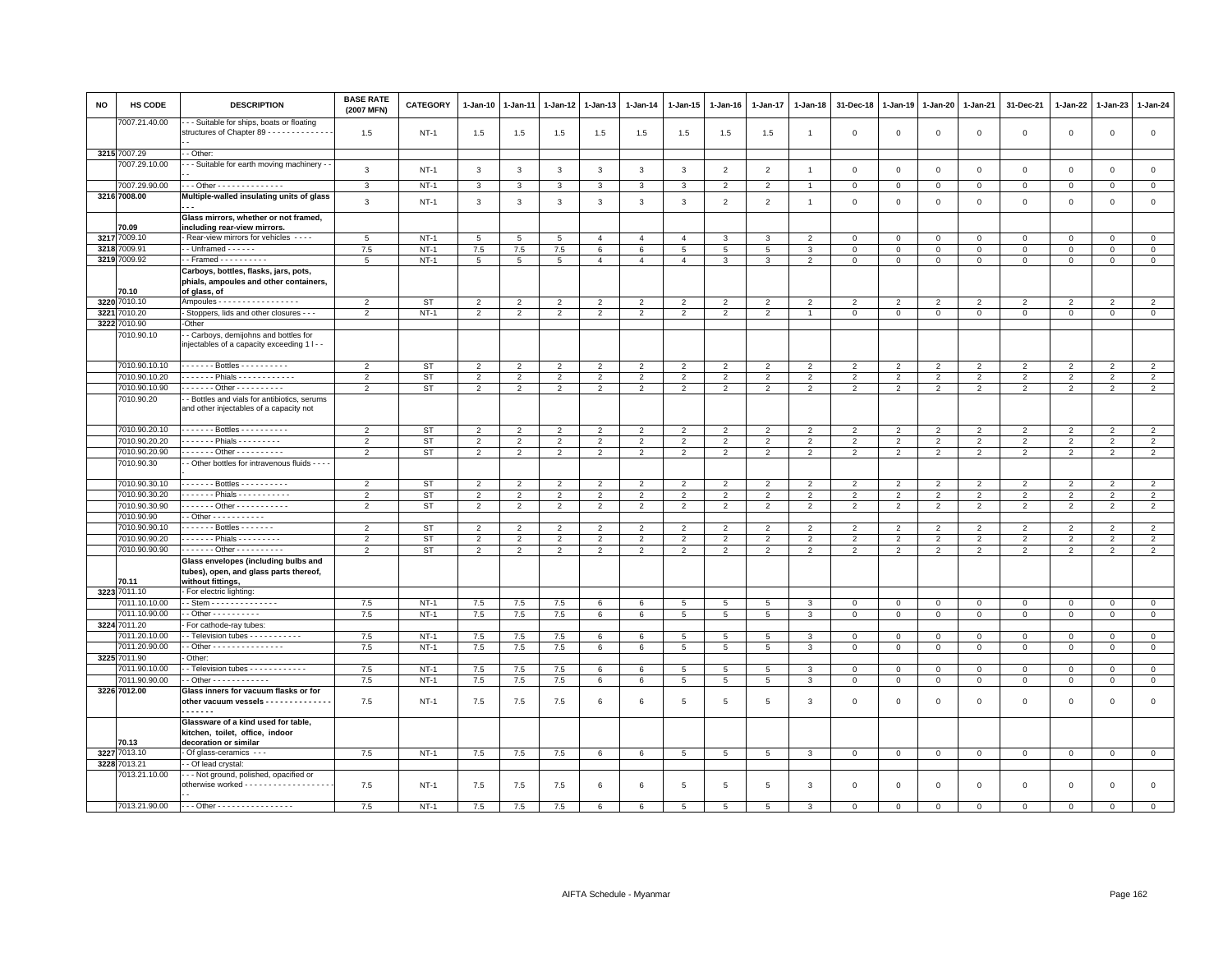| <b>NO</b> | HS CODE               | <b>DESCRIPTION</b>                                                                                                                               | <b>BASE RATE</b><br>(2007 MFN) | <b>CATEGORY</b>  | $1-Jan-10$     | 1-Jan-11       | 1-Jan-12       | 1-Jan-13        | $1 - Jan-14$   | $1 - Jan-15$         | $1-Jan-16$           | 1-Jan-17        | 1-Jan-18       | 31-Dec-18       | 1-Jan-19       | 1-Jan-20       | 1-Jan-21       | 31-Dec-21      | $1 - Jan-22$            | 1-Jan-23        | $1 - Jan-24$              |
|-----------|-----------------------|--------------------------------------------------------------------------------------------------------------------------------------------------|--------------------------------|------------------|----------------|----------------|----------------|-----------------|----------------|----------------------|----------------------|-----------------|----------------|-----------------|----------------|----------------|----------------|----------------|-------------------------|-----------------|---------------------------|
| 3229      | 013.29                | $-$ Other $     -$                                                                                                                               | 7.5                            | $NT-1$           | $7.5\,$        | 7.5            | 7.5            | 6               | 6              | $5\phantom{.0}$      | 5                    | $\overline{5}$  | 3              | $\overline{0}$  | $\,0\,$        | $\overline{0}$ | $\mathbf 0$    | $\mathbf{0}$   | $\mathbf 0$             | $\mathbf{O}$    | $\overline{0}$            |
|           | 3230 7013.31          | - Of lead crystal:                                                                                                                               |                                |                  |                |                |                |                 |                |                      |                      |                 |                |                 |                |                |                |                |                         |                 |                           |
|           | 7013.31.10.00         | - - Not ground, polished, opacified or<br>otherwise worked - - - - - - - - - - - - - - - - -                                                     | 7.5                            | <b>ST</b>        | 7.5            | 7.5            | 7.5            | 7.5             | 6              | 6                    | 6                    | 6               | 5              | 5               | 5              | 5              | 5              | 5              | 5                       | $5\overline{5}$ | $\overline{5}$            |
|           | 7013.31.90.00         | Other - - - - - - - - - - - - - - - - -                                                                                                          | 7.5                            | <b>ST</b>        | $7.5\,$        | 7.5            | 7.5            | 7.5             | 6              | 6                    | 6                    | 6               | 5              | $5\overline{5}$ | 5              | 5              | 5              | 5              | 5                       | 5               | $5\phantom{.0}$           |
|           | 3231 7013.32          | - Of glass having a linear coefficient of<br>expansion not exceeding 5x10-6 per Kelvin                                                           | 7.5                            | $NT-1$           | 7.5            | 7.5            | 7.5            | 6               | 6              | 5                    | 5                    | $5\overline{5}$ | 3              | $\Omega$        | $\Omega$       | $\Omega$       | $\mathbf 0$    | $\mathbf 0$    | $\mathbf 0$             | $\mathbf 0$     | $\mathsf 0$               |
| 3232      | 7013.39               | $-$ Other $     -$                                                                                                                               | 7.5                            | $NT-1$           | $7.5\,$        | $7.5\,$        | $7.5$          | $6\phantom{.0}$ | 6              | 5                    | 5                    | 5               | 3              | $\mathbf 0$     | $\mathbb O$    | $\mathbf 0$    | $\mathbf{0}$   | $\mathsf 0$    | $\mathbf 0$             | $\mathbf{0}$    | $\mathbf{0}$              |
|           | 3233 7013.91          | - Of lead crystal:                                                                                                                               |                                |                  |                |                |                |                 |                |                      |                      |                 |                |                 |                |                |                |                |                         |                 |                           |
|           | 7013.91.10.00         | - - Not ground, polished, opacified or<br>otherwise worked - - - - - - - - - - - - - - - - - -                                                   | 7.5                            | $NT-1$           | 7.5            | 7.5            | 7.5            | 6               | 6              | 5                    | 5                    | 5               | 3              | $\mathbf 0$     | $\mathbf 0$    | $\mathbf 0$    | $\mathbf 0$    | $\mathsf 0$    | 0                       | $\mathsf 0$     | $\mathsf 0$               |
|           | 7013.91.90.00         | --- Other ------------                                                                                                                           | 7.5                            | $NT-1$           | 7.5            | 7.5            | 7.5            | 6               | 6              | 5                    | 5                    | $\overline{5}$  | 3              | $\Omega$        | $\Omega$       | $\mathbf{0}$   | $\Omega$       | $\mathbf 0$    | $\Omega$                | $\Omega$        | $\mathsf 0$               |
|           | 3234 7013.99          | $-$ Other $       -$                                                                                                                             | 7.5                            | $NT-1$           | 7.5            | 7.5            | 7.5            | 6               | 6              | $5\phantom{.0}$      | 5                    | 5               | 3              | $\mathbf 0$     | $\mathsf 0$    | $\mathsf 0$    | $\mathsf 0$    | $\mathsf 0$    | $\mathbf 0$             | $\mathsf 0$     | $\mathbf 0$               |
|           | 70.14<br>3235 7014.00 | Signalling glassware and optical<br>elements of glass (other than those of<br>heading 70.15), not<br>Signalling glassware and optical eliminents |                                |                  |                |                |                |                 |                |                      |                      |                 |                |                 |                |                |                |                |                         |                 |                           |
|           |                       | of glass $- - - - - - -$                                                                                                                         |                                |                  |                |                |                |                 |                |                      |                      |                 |                |                 |                |                |                |                |                         |                 |                           |
|           | 7014.00.10.00         | - For motor vehicles - - - - - - - -                                                                                                             | 5                              | $NT-1$           | 7.5            | 7.5            | 7.5            | 6               | 6              | 5                    | 5                    | 5               | 3              | $\mathbf 0$     | $\overline{0}$ | $\mathbf 0$    | $\mathbf 0$    | $\mathsf 0$    | 0                       | $\mathbf{0}$    | $\circ$                   |
|           | 7014.00.90.00         | - Other - - - - - - - - - - - - - - - -                                                                                                          | 7.5                            | $NT-1$           | 7.5            | 7.5            | 7.5            | $6\phantom{.0}$ | 6              | $\overline{5}$       | 5                    | $\overline{5}$  | 3              | $\overline{0}$  | $\overline{0}$ | $\mathbf 0$    | $\mathsf 0$    | $\mathsf 0$    | $\mathsf 0$             | $\mathsf 0$     | $\overline{0}$            |
|           | 70.15                 | Clock or watch glasses and similar<br>glasses, glasses for non - corrective or<br>corrective                                                     |                                |                  |                |                |                |                 |                |                      |                      |                 |                |                 |                |                |                |                |                         |                 |                           |
|           | 3236 7015.10          | - Glasses for corrective spectacles - - -                                                                                                        | 3                              | $NT-1$           | 3              | 3              | 3              | 3               | 3              | 3                    | $\overline{2}$       | $\overline{2}$  |                | $\Omega$        | $\mathbf 0$    | $\mathbf 0$    | $\mathbf 0$    | $\mathsf 0$    | 0                       | 0               | $\circ$                   |
|           | 3237 7015.90          | Other:                                                                                                                                           |                                |                  |                |                |                |                 |                |                      |                      |                 |                |                 |                |                |                |                |                         |                 |                           |
|           | 7015.90.10.00         | - - Clock or watch glasses - - - - - - - - -                                                                                                     | 5                              | $NT-1$           | 7.5            | 7.5            | 7.5            | 6               | 6              | $5\overline{5}$      | 5                    | 5               | 3              | $\mathbf{0}$    | $\mathbf{0}$   | $\mathbf{0}$   | $\mathbf{0}$   | $\mathbf 0$    | $\mathbf 0$             | $\mathbf{0}$    | $\circ$                   |
|           | 7015.90.90.00         | -- Other ---------------                                                                                                                         | 7.5                            | $NT-1$           | 7.5            | $7.5\,$        | $7.5$          | 6               | 6              | $\overline{5}$       | $5\overline{5}$      | 5               | 3              | 0               | $\mathsf 0$    | $\mathbf 0$    | $\mathbf 0$    | 0              | 0                       | 0               | $\overline{0}$            |
|           | 70.16                 | Paving blocks, slabs, bricks, squares,<br>tiles and other articles of pressed or<br>moulded glass,                                               |                                |                  |                |                |                |                 |                |                      |                      |                 |                |                 |                |                |                |                |                         |                 |                           |
|           | 3238 7016.10          | Glass cubes and other glass smallwares,<br>whether or  .                                                                                         | 7.5                            | <b>ST</b>        | 7.5            | 7.5            | 7.5            | 7.5             | 6              | 6                    | 6                    | $\,6\,$         | 5              | $\sqrt{5}$      | 5              | 5              | 5              | $\overline{5}$ | 5                       | 5               | $5\overline{5}$           |
|           | 3239 7016.90          | $-$ Other $       -$                                                                                                                             | $\mathbf{3}$                   | $NT-1$           | $\overline{3}$ | $\mathbf{3}$   | $\mathbf{3}$   | $\overline{3}$  | $\mathbf{3}$   | $\overline{3}$       | $\overline{2}$       | $\overline{2}$  | $\overline{1}$ | $\mathsf 0$     | $\overline{0}$ | $\overline{0}$ | $\mathsf 0$    | $\mathsf 0$    | $\mathsf 0$             | $\mathbf 0$     | $\overline{0}$            |
|           | 70.17                 | Laboratory, hygienic or pharmaceutical<br>glassware, whether or not graduated or<br>calibrated.                                                  |                                |                  |                |                |                |                 |                |                      |                      |                 |                |                 |                |                |                |                |                         |                 |                           |
|           | 3240 7017.10          | - Of fused quartz or other fused silica:                                                                                                         |                                |                  |                |                |                |                 |                |                      |                      |                 |                |                 |                |                |                |                |                         |                 |                           |
|           | 7017.10.10.00         | - Quartz reactor tubes and holders<br>designed for insertion into diffusion and                                                                  | 1.5                            | <b>ST</b>        | 1.5            | 1.5            | 1.5            | 1.5             | 1.5            | 1.5                  | 1.5                  | 1.5             | 1.5            | 1.5             | 1.5            | 1.5            | 1.5            | 1.5            | 1.5                     | 1.5             | 1.5                       |
|           | 7017.10.90.00         | - - Other - - - - - - - - - - -                                                                                                                  | 1.5                            | <b>ST</b>        | 1.5            | 1.5            | 1.5            | 1.5             | 1.5            | 1.5                  | 1.5                  | 1.5             | 1.5            | 1.5             | 1.5            | 1.5            | 1.5            | 1.5            | 1.5                     | 1.5             | 1.5                       |
|           | 3241 7017.20          | Of other glass having a linear coefficient<br>of expansion not exceeding 5 x 10-6                                                                | 1.5                            | $NT-1$           | 1.5            | 1.5            | 1.5            | $1.5\,$         | 1.5            | 1.5                  | 1.5                  | 1.5             | $\overline{1}$ | $\Omega$        | $\Omega$       | $\,0\,$        | $\mathsf 0$    | $\mathsf 0$    | $\mathsf 0$             | $\mathsf 0$     | $\mathsf 0$               |
|           | 3242 7017.90          | $-$ Other $ -$                                                                                                                                   | 1.5                            | <b>ST</b>        | 1.5            | 1.5            | 1.5            | 1.5             | 1.5            | 1.5                  | 1.5                  | 1.5             | 1.5            | 1.5             | 1.5            | 1.5            | 1.5            | 1.5            | 1.5                     | 1.5             | 1.5                       |
|           | 70.18                 | Glass beads, imitation pearls, imitation<br>precious or semi-precious stones and<br>similar glass                                                |                                |                  |                |                |                |                 |                |                      |                      |                 |                |                 |                |                |                |                |                         |                 |                           |
|           | 3243 7018.10          | Glass beads, imitation pearls, imitation                                                                                                         | 5                              | <b>ST</b>        | 5              | $\overline{5}$ | 5              | 5               | 5              | 5                    | 5                    | 5               | 5              | $\overline{5}$  | 5              | 5              | 5              | 5              | 5                       | 5               | $5\phantom{.0}$           |
|           | 3244 7018.20          | precious or<br>Glass microspheres not exceeding 1 mm                                                                                             | 7.5                            | $NT-1$           | $7.5\,$        | 7.5            | 7.5            | 6               | 6              | 5                    | $5^{\circ}$          | 5               | 3              | $\mathbf 0$     | $\overline{0}$ | $\mathbf 0$    | $\mathbf 0$    | $\mathsf 0$    | $\mathbf 0$             | $\mathbf 0$     | $\mathsf 0$               |
|           | 3245 7018.90          |                                                                                                                                                  |                                |                  |                |                |                |                 |                |                      |                      |                 |                |                 |                |                |                |                |                         |                 |                           |
|           | 7018.90.10.00         | Other:                                                                                                                                           |                                |                  |                |                |                |                 |                |                      |                      |                 |                | $\Omega$        |                |                |                |                |                         |                 |                           |
|           | 7018.90.90.00         | - Glass eyes - - - - - - - - -<br>$\cdot$ - Other - - - - - - - - - - -                                                                          | 7.5<br>7.5                     | $NT-1$<br>$NT-1$ | 7.5<br>7.5     | 7.5<br>7.5     | 7.5            | 6               | 6              | 5<br>$5\phantom{.0}$ | 5<br>$5\overline{5}$ | 5               | 3              |                 | $\Omega$       | $\mathbf 0$    | $\Omega$       | 0              | $\Omega$<br>$\mathbf 0$ | $\Omega$        | $\overline{0}$<br>$\circ$ |
|           | 70.19                 | Glass fibres (including glass wool) and<br>articles thereof (for example, yarn,<br>woven fabrics).                                               |                                |                  |                |                | 7.5            | 6               | 6              |                      |                      | $5\overline{5}$ | 3              | $\mathbf 0$     | $\mathbf{0}$   | $\mathbf 0$    | $\overline{0}$ | $\mathsf 0$    |                         | $\mathsf 0$     |                           |
|           | 3246 7019.11          | - Chopped strands, of a length of not<br>$\sim$ $\sim$                                                                                           | 5                              | $NT-1$           | 5              | 5              | 5              | $\overline{4}$  | $\overline{a}$ | $\overline{4}$       | 3                    | 3               | $\overline{2}$ | $\mathbf 0$     | $\mathbf 0$    | $\mathbf 0$    | $\mathbf 0$    | $\mathsf 0$    | $\mathbf 0$             | $\mathsf 0$     | $\mathsf 0$               |
|           | 3247 7019.12          | $\cdot$ - Rovings - - - - - - - -                                                                                                                | 5                              | $NT-1$           | 5              | $\overline{5}$ | $\overline{5}$ | $\Delta$        | $\Delta$       | $\mathbf{A}$         | 3                    | 3               | $\overline{2}$ | $\Omega$        | $\Omega$       | $\mathbf 0$    | $\Omega$       | $\Omega$       | $\Omega$                | $\Omega$        | $\mathbf 0$               |
|           | 3248 7019.19          | - Other:                                                                                                                                         |                                |                  |                |                |                |                 |                |                      |                      |                 |                |                 |                |                |                |                |                         |                 |                           |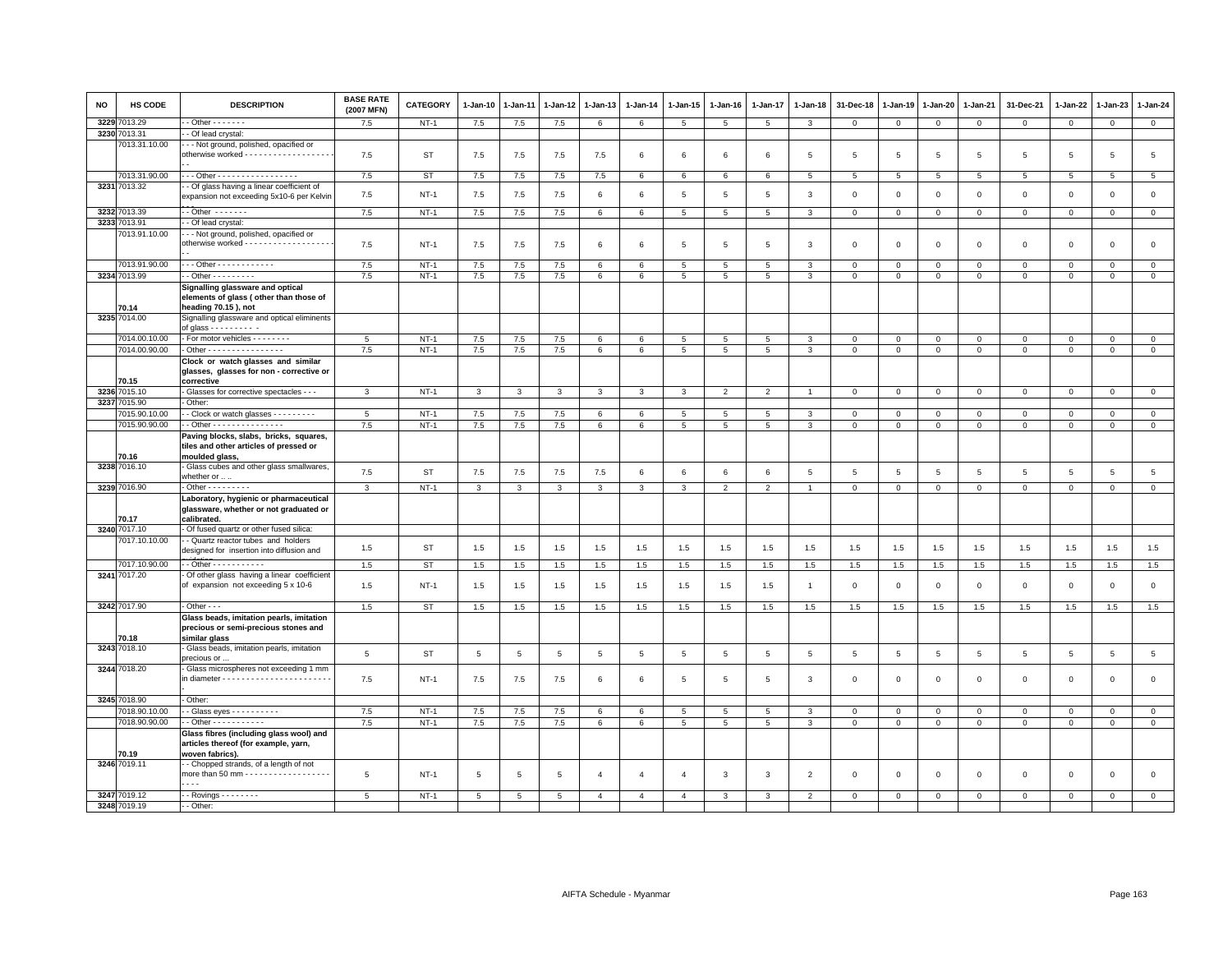| <b>NO</b> | HS CODE                     | <b>DESCRIPTION</b>                                                                               | <b>BASE RATE</b><br>(2007 MFN) | CATEGORY  | 1-Jan-10        | 1-Jan-11       | 1-Jan-12       | 1-Jan-13        | $1 - Jan-14$   | $1 - Jan-15$    | $1 - Jan-16$    | 1-Jan-17       | $1 - Jan-18$             | 31-Dec-18    | $1 - Jan-19$ | $1 - Jan-20$   | 1-Jan-21     | 31-Dec-21       | 1-Jan-22        | 1-Jan-23        | $1-Jan-24$      |
|-----------|-----------------------------|--------------------------------------------------------------------------------------------------|--------------------------------|-----------|-----------------|----------------|----------------|-----------------|----------------|-----------------|-----------------|----------------|--------------------------|--------------|--------------|----------------|--------------|-----------------|-----------------|-----------------|-----------------|
|           | 7019.19.10.00               | - - Yam - - - - - - - - - - - - - - -                                                            | $5\overline{5}$                | $NT-1$    | 5               | 5              | 5              | $\overline{4}$  | $\overline{4}$ | $\overline{4}$  | 3               | 3              | $\overline{2}$           | $\Omega$     | $\Omega$     | $\Omega$       | $\mathbf 0$  | 0               | $\circ$         | $\mathsf 0$     | $\circ$         |
|           | 7019.19.90.00               | - - Other - - - - - - - - - - - - - - - -                                                        | -5                             | $NT-1$    | 5               | 5              | 5              | $\overline{4}$  | $\overline{4}$ | $\overline{4}$  | 3               | 3              | $\overline{2}$           | $\mathbf{0}$ | 0            | $\mathbf{O}$   | $\mathbf{0}$ | $\circ$         | $\mathbf 0$     | $\Omega$        | $\mathbf{0}$    |
|           | 3249 7019.31                | $-Mats - - - - - - - - - - -$                                                                    | -5                             | $NT-1$    | $5\overline{5}$ | 5              | 5              | $\overline{4}$  | $\overline{4}$ | $\overline{4}$  | 3               | 3              | $\overline{2}$           | $\mathbf 0$  | 0            | $\mathbf 0$    | $\mathbf 0$  | 0               | $\circ$         | $\mathbf 0$     | $\circ$         |
| 3250      | 7019.32                     | - Thin sheets (voiles) - - - - - - - - - -                                                       | 5                              | $NT-1$    | $\overline{5}$  | 5              | 5              | $\mathbf{A}$    | $\overline{4}$ | $\overline{4}$  | $\overline{3}$  | 3              | $\overline{2}$           | $\mathbf 0$  | $\mathbf 0$  | $\mathbf 0$    | $\mathbf 0$  | $\mathsf 0$     | $\Omega$        | $\Omega$        | $\overline{0}$  |
|           | 3251 7019.39                | - Other:                                                                                         |                                |           |                 |                |                |                 |                |                 |                 |                |                          |              |              |                |              |                 |                 |                 |                 |
|           | 7019.39.10.00               | $-$ - Ceiling webs $-$ - - - - - - - -                                                           | 5                              | $NT-1$    | 5               | 5              | $\overline{5}$ | $\overline{4}$  | $\overline{4}$ | $\overline{4}$  | 3               | 3              | $\overline{2}$           | $\mathbf 0$  | $\mathbf 0$  | $\mathbf 0$    | $\mathbf 0$  | $\mathsf 0$     | $\mathbf 0$     | $\mathsf 0$     | $\mathbf 0$     |
|           | 7019.39.90.00               | - - - Other - - - - - - - - - - - - - - -                                                        | 5                              | $NT-1$    | 5               | 5              | 5              | $\overline{4}$  | $\overline{4}$ | $\overline{4}$  | 3               | 3              | $\overline{2}$           | $\mathbf 0$  | $\mathbf 0$  | $\mathbf{O}$   | $\mathbf{0}$ | $\mathsf 0$     | $\mathbf{0}$    | $\mathsf 0$     | $\mathbf 0$     |
| 3252      | 7019.40                     | Woven fabrics of rovings - - - -                                                                 | 5                              | $NT-1$    | 5               | 5              | 5              | $\overline{4}$  | $\overline{4}$ | $\overline{4}$  | $\mathbf{3}$    | 3              | $\overline{2}$           | $\Omega$     | $\mathbf 0$  | $\mathsf 0$    | $\mathbf{0}$ | $\mathsf 0$     | $\Omega$        | $\mathbf 0$     | $\mathsf 0$     |
| 3253      | 7019.51                     | - Of a width not exceeding 30 cm - - - - -                                                       | 5                              | $NT-1$    | 5               | 5              | 5              | $\overline{4}$  | $\overline{4}$ | $\overline{4}$  | 3               | 3              | $\overline{2}$           | $\mathbf 0$  | $\mathbf 0$  | $\mathbf{0}$   | $\mathbf{0}$ | $\mathbf 0$     | $\mathbf{0}$    | $\mathbf 0$     | $\mathsf 0$     |
|           | 3254 7019.52                | - Of a width exceeding 30 cm, plain<br>weave, weighing less than 250g/m2, of<br>filaments        | 5                              | $NT-1$    | 5               | 5              | 5              | $\overline{4}$  | $\overline{4}$ | $\overline{a}$  | 3               | 3              | $\overline{2}$           | 0            | $\mathbf 0$  | $\mathbf 0$    | $\mathbf 0$  | $\mathsf 0$     | $\mathbf 0$     | $\mathsf 0$     | $\mathsf 0$     |
|           | 3255 7019.59                | $-$ Other $        -$                                                                            | 5                              | $NT-1$    | $5\overline{5}$ | 5              | 5              | $\overline{4}$  | $\overline{4}$ | $\overline{4}$  | 3               | 3              | $\overline{\phantom{0}}$ | $\mathbf{0}$ | $\Omega$     | $\mathbf{0}$   | $\mathbf{0}$ | $\mathbf{0}$    | $\mathbf{0}$    | $\mathbf{0}$    | $\mathbf{0}$    |
|           | 3256 7019.90                | - Other:                                                                                         |                                |           |                 |                |                |                 |                |                 |                 |                |                          |              |              |                |              |                 |                 |                 |                 |
|           | 7019.90.10.00               | - - Bullet-proof vests and police shields - -                                                    | 5                              | $NT-1$    | $5\overline{5}$ | 5              | 5              | $\overline{4}$  | $\overline{4}$ | $\overline{4}$  | 3               | 3              | $\overline{2}$           | $\mathbf 0$  | $\mathbf{0}$ | $\overline{0}$ | $\mathbf{0}$ | $\mathsf 0$     | $\mathbf{0}$    | $\mathbf 0$     | $\mathbf{0}$    |
|           | 7019.90.20.00               | - - Asphalt or coat-tar impregnated glass-<br>fibre outerwrap for pipelines - - - - - - - - -    | 5                              | $NT-1$    | 5               | 5              | 5              | $\overline{4}$  | $\overline{4}$ | $\overline{4}$  | 3               | 3              | $\overline{2}$           | $\mathbf 0$  | $\mathbf 0$  | $\mathbf 0$    | $\mathbf 0$  | $\mathsf 0$     | $\mathbf 0$     | $\Omega$        | $\mathsf 0$     |
|           | 7019.90.90.00               | $-$ - Other - - - - - - - - - -                                                                  | 5                              | $NT-1$    | $5\overline{5}$ | 5              | 5              | $\overline{4}$  | $\overline{4}$ | $\overline{4}$  | 3               | 3              | 2                        | $\mathbf{0}$ | $\mathbf{0}$ | $\mathbf{0}$   | $\mathbf{0}$ | $\mathbf{0}$    | $\mathbf{0}$    | $\mathbf 0$     | $\circ$         |
|           | 70.20                       | Other articles of glass.                                                                         |                                |           |                 |                |                |                 |                |                 |                 |                |                          |              |              |                |              |                 |                 |                 |                 |
| 3257      | 7020.00                     | Other - - - - - - - - -                                                                          |                                |           |                 |                |                |                 |                |                 |                 |                |                          |              |              |                |              |                 |                 |                 |                 |
|           | 7020.00.11.00               | - For acrylic manufacture - - - - -                                                              | 7.5                            | $NT-1$    | 7.5             | 7.5            | 7.5            | 6               | 6              | 5               | 5               | 5              | 3                        | $\mathbf 0$  | $\mathbf 0$  | $\mathbf 0$    | $\mathbf 0$  | $\mathsf 0$     | 0               | $^{\circ}$      | $\mathbf 0$     |
|           | 7020.00.19.00               | - Other - - - - - - - - - - - - - -                                                              | 7.5                            | $NT-1$    | 7.5             | 7.5            | 7.5            | $6\phantom{.0}$ | $\,6$          | 5               | $5\phantom{.0}$ | 5              | 3                        | $\mathbf 0$  | $\mathbf 0$  | $\mathsf 0$    | $\mathsf 0$  | $\mathsf 0$     | $\mathbf 0$     | $\mathsf 0$     | $\mathsf 0$     |
|           | 7020.00.20.00               | Quartz reactor tubes and holders<br>designed for insertion into diffusion and<br>oxidation       | 7.5                            | $NT-1$    | 7.5             | 7.5            | 7.5            | 6               | 6              | 5               | 5               | 5              | 3                        | $\mathbf 0$  | $\mathbf 0$  | $\mathbf 0$    | $\mathbf 0$  | $\mathsf 0$     | $\mathbf 0$     | $\mathsf 0$     | $\mathbf 0$     |
|           | 7020.00.90.00               | $-$ Other - - - - - - - - - - - - -                                                              | 7.5                            | $NT-1$    | 7.5             | 7.5            | 7.5            | 6               | 6              | $5\phantom{.0}$ | $5\phantom{.0}$ | 5              | $\mathbf{3}$             | $\mathbf 0$  | $\mathbf 0$  | $\mathsf 0$    | $\mathbf{0}$ | $\mathbf 0$     | $\mathbf 0$     | $\mathbf{0}$    | $\overline{0}$  |
|           |                             | Pearls, natural or cultured, whether or<br>not worked or graded but not strung,                  |                                |           |                 |                |                |                 |                |                 |                 |                |                          |              |              |                |              |                 |                 |                 |                 |
| 3258      | 71.01                       | mounted or set;                                                                                  |                                |           |                 |                |                |                 |                |                 |                 |                |                          |              |              |                |              |                 |                 |                 |                 |
|           | 7101.10<br>7101.10.10       | - Natural pearls:<br>- Graded and temporarily strung for                                         |                                |           |                 |                |                |                 |                |                 |                 |                |                          |              |              |                |              |                 |                 |                 |                 |
|           |                             | convenience of transport - - -<br>- - - - - - Unworked - - - - - - - -                           |                                |           |                 |                |                |                 |                |                 |                 |                |                          |              |              |                |              |                 |                 |                 |                 |
|           | 7101.10.10.10               |                                                                                                  | 30                             | EL        |                 |                |                |                 |                |                 |                 |                |                          |              |              |                |              |                 |                 |                 |                 |
|           | 7101.10.10.20               | . Worked                                                                                         | 30                             | EL.       |                 |                |                |                 |                |                 |                 |                |                          |              |              |                |              |                 |                 |                 |                 |
|           | 7101.10.90<br>7101.10.90.10 | $-$ Other $- - - - - - - - - -$<br>------ Unworked -----------                                   | 30                             |           |                 |                |                |                 |                |                 |                 |                |                          |              |              |                |              |                 |                 |                 |                 |
|           | 7101.10.90.20               | Worked                                                                                           |                                | EL.       |                 |                |                |                 |                |                 |                 |                |                          |              |              |                |              |                 |                 |                 |                 |
|           | 3259 7101.21                | - - Unworked - - - -                                                                             | 30<br>30                       | EL<br>ST  | 30              | 28             | 26             | 25              | 23             | 21              | 19              | 17             | 15                       | 13           | 13           | 10             | 9            | $5\overline{5}$ | 5               | 5               | $5\phantom{.0}$ |
|           | 3260 7101.22                | - Worked:--- - -                                                                                 |                                |           |                 |                |                |                 |                |                 |                 |                |                          |              |              |                |              |                 |                 |                 |                 |
|           | 7101.22.10.00               | -- Graded and temporarily strung for<br>convenience of transport - - -                           | 30                             | <b>ST</b> | 30              | 28             | 26             | 25              | 23             | 21              | 19              | 17             | 15                       | 13           | 13           | 10             | 9            | $\,$ 5 $\,$     | $5\phantom{.0}$ | $5\phantom{.0}$ | $\,$ 5 $\,$     |
|           | 7101.22.90.00               | - - - Other - - - - - - - - - - - -                                                              | 30                             | <b>ST</b> | 30              | 28             | 26             | 25              | 23             | 21              | 19              | 17             | 15                       | 13           | 13           | 10             | 9            | 5               | 5               | 5               | 5               |
|           |                             | Diamonds, whether or not worked, but                                                             |                                |           |                 |                |                |                 |                |                 |                 |                |                          |              |              |                |              |                 |                 |                 |                 |
|           | 71.02                       | not mounted or set.                                                                              |                                |           |                 |                |                |                 |                |                 |                 |                |                          |              |              |                |              |                 |                 |                 |                 |
|           | 3261 7102.10                |                                                                                                  | 30                             | <b>ST</b> | 30              | 28             | 26             | 25              | 23             | 21              | 19              | 17             | 15                       | 13           | 13           | 10             | 9            | $\,$ 5 $\,$     | $5\phantom{.0}$ | $5\phantom{.0}$ | $\overline{5}$  |
|           | 3262 7102.21                | - Unworked or simply sawn, cleaved or                                                            | $\overline{1}$                 | $NT-1$    | $\mathbf{1}$    | $\overline{1}$ | $\overline{1}$ | $\overline{1}$  | $\overline{1}$ | $\overline{1}$  | $\overline{1}$  | $\overline{1}$ | -1                       | $\mathbf 0$  | $\mathbf 0$  | $\mathbf 0$    | $\circ$      | $\mathsf 0$     | $\mathsf 0$     | $\mathbf 0$     | $\mathbf 0$     |
|           | 3263 7102.29                | $-$ - Other - - - - - - - -                                                                      | $\overline{1}$                 | $NT-1$    | $\overline{1}$  | $\overline{1}$ | $\overline{1}$ | $\overline{1}$  | $\overline{1}$ | $\overline{1}$  | $\overline{1}$  | $\overline{1}$ | $\overline{1}$           | $\mathbf 0$  | 0            | $\mathbf{0}$   | $\mathbf 0$  | $\mathbf 0$     | $\circ$         | 0               | $\mathbf{0}$    |
| 3264      | 7102.31                     | - - Unworked or simply sawn, cleaved or<br>$bruted - - -$                                        | 30                             | <b>ST</b> | 30              | 28             | 26             | 25              | 23             | 21              | 19              | 17             | 15                       | 13           | 13           | 10             | 9            | $\,$ 5 $\,$     | $\overline{5}$  | $5\phantom{.0}$ | $\overline{5}$  |
|           | 3265 7102.39                | - - Other                                                                                        | 30                             | ST        | 30              | 28             | 26             | 25              | 23             | 21              | 19              | 17             | 15                       | 13           | 13           | 10             | 9            | 5               | $5\phantom{.0}$ | 5               | $\overline{5}$  |
|           | 71.03                       | Precious stones (other than diamonds)<br>and semi - precious stones, whether or<br>not worked or |                                |           |                 |                |                |                 |                |                 |                 |                |                          |              |              |                |              |                 |                 |                 |                 |
|           | 3266 7103.10                | - unworked or simply sawn or roughly<br>shaped $- -$                                             |                                |           |                 |                |                |                 |                |                 |                 |                |                          |              |              |                |              |                 |                 |                 |                 |
|           | 7103.10.00.10               | . Rubies                                                                                         | 30                             | <b>ST</b> | 30              | 28             | 26             | 25              | 23             | 21              | 19              | 17             | 15                       | 13           | 13           | 10             | $\mathbf{q}$ | -5              | 5               | $\mathbf{5}$    | 5               |
|           | 7103.10.00.20               | $\cdots$ $\cdots$ Sapphires $\cdots$                                                             | 30                             | <b>ST</b> | 30              | 28             | 26             | 25              | 23             | 21              | 19              | 17             | 15                       | 13           | 13           | 10             | 9            | 5               | 5               | -5              | 5               |
|           | 7103.10.00.30               | $- - - - -$ Jade - - - - - - - -                                                                 | 30                             | ST        | 30              | 28             | 26             | 25              | 23             | 21              | 19              | 17             | 15                       | 13           | 13           | 10             | -9           | 5               | 5               | 5               | $5\phantom{.0}$ |
|           | 7103.10.00.90               | - - - - - - - Other - - - - - - - - -                                                            | 30                             | ST        | 30              | 28             | 26             | 25              | 23             | 21              | 19              | 17             | 15                       | 13           | 13           | 10             | 9            | $5\overline{5}$ | 5               | $5\overline{5}$ | $5\overline{5}$ |
|           | 3267 7103.91                | - - Rubies, sapphires and emeralds - - - -                                                       |                                |           |                 |                |                |                 |                |                 |                 |                |                          |              |              |                |              |                 |                 |                 |                 |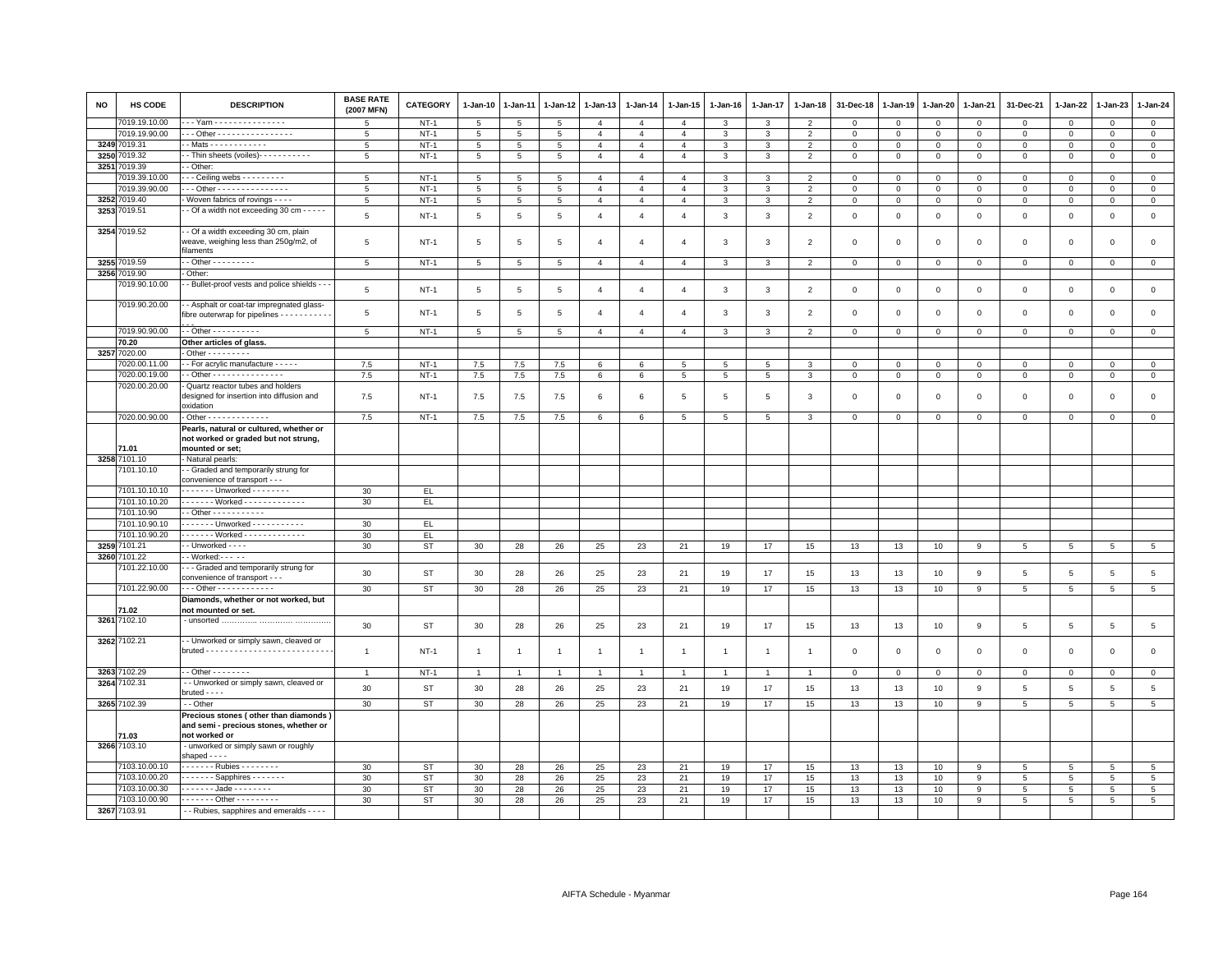| <b>NO</b> | HS CODE                       | <b>DESCRIPTION</b>                                                                                   | <b>BASE RATE</b><br>(2007 MFN) | <b>CATEGORY</b> | 1-Jan-10       | 1-Jan-11       | 1-Jan-12 | 1-Jan-13       | $1-Jan-14$       | $1-Jan-15$     | $1 - Jan-16$   | $1 - Jan-17$   | 1-Jan-18          | 31-Dec-18      | 1-Jan-19       | 1-Jan-20       | 1-Jan-21        | 31-Dec-21      | $1-Jan-22$      | 1-Jan-23        | $1 - Jan-24$    |
|-----------|-------------------------------|------------------------------------------------------------------------------------------------------|--------------------------------|-----------------|----------------|----------------|----------|----------------|------------------|----------------|----------------|----------------|-------------------|----------------|----------------|----------------|-----------------|----------------|-----------------|-----------------|-----------------|
|           | 103.91.00.10                  | ------ Rubies -------------------                                                                    | 30                             | <b>ST</b>       | 30             | 28             | 26       | 25             | 23               | 21             | 19             | 17             | 15                | 13             | 13             | 10             | 9               | 5              | $5\phantom{.0}$ | $5\overline{5}$ | $5\phantom{.0}$ |
|           | 7103.91.00.20                 | ------ Sapphires ----------------                                                                    | 30                             | <b>ST</b>       | 30             | 28             | 26       | 25             | 23               | 21             | 19             | 17             | 15                | 13             | 13             | 10             | 9               | 5              | 5               | 5               | 5               |
|           | 7103.91.00.30                 | Emeralds                                                                                             | 30                             | <b>ST</b>       | 30             | 28             | 26       | 25             | 23               | 21             | 19             | 17             | 15                | 13             | 13             | 10             | $\overline{9}$  | $\overline{5}$ | 5               | $\overline{5}$  | 5               |
|           | 3268 7103.99                  | $-$ - Other $-$ - $-$ - $-$                                                                          |                                |                 |                |                |          |                |                  |                |                |                |                   |                |                |                |                 |                |                 |                 |                 |
|           | 103.99.00.10                  | $---$ Jade - - - - -                                                                                 | 30                             | <b>ST</b>       | 30             | 28             | 26       | 25             | 23               | 21             | 19             | 17             | 15                | 13             | 13             | 10             | 9               | 5              | 5               | 5               | $5\phantom{.0}$ |
|           | 7103.99.00.90                 | ------ Other -----------                                                                             | 30                             | <b>ST</b>       | 30             | 28             | 26       | 25             | 23               | 21             | 19             | 17             | 15                | 13             | 13             | 10             | 9               | 5              | 5               | 5               | 5               |
|           | 71.04                         | Synthetic or reconstructed precious or<br>semi - precious stones, whether or not<br>worked or graded |                                |                 |                |                |          |                |                  |                |                |                |                   |                |                |                |                 |                |                 |                 |                 |
|           | 3269 7104.10                  | Piezo-electric quartz:                                                                               |                                |                 |                |                |          |                |                  |                |                |                |                   |                |                |                |                 |                |                 |                 |                 |
|           | 7104.10.10.00                 | - Unworked - - - - - - - - - - -                                                                     |                                | <b>ST</b>       | $\overline{1}$ |                |          | $\mathbf{1}$   | $\overline{1}$   | $\mathbf{1}$   |                | $\overline{1}$ |                   |                | $\overline{1}$ | $\overline{1}$ | $\overline{1}$  | $\overline{1}$ | $\overline{1}$  | $\overline{1}$  | $\mathbf{1}$    |
|           | 7104.10.20.00                 | - Worked - - - - - - - - - -                                                                         | 10                             | <b>ST</b>       | 10             | 10             | 10       | 10             | 10               | 10             | 9              | 9              | 9                 | 8              | 8              | 7.5            | 7.5             | $\overline{5}$ | $5\phantom{.0}$ | 5               | $5\phantom{.0}$ |
|           | 3270 7104.20                  | Other, unworked or simply sawn or<br>roughly shaped - - - - - - - - - - - - - - - -<br>$\frac{1}{2}$ | $\overline{1}$                 | $NT-1$          | $\overline{1}$ | $\overline{1}$ |          | $\overline{1}$ | $\mathbf{1}$     | $\mathbf{1}$   | $\overline{1}$ | $\overline{1}$ | $\overline{1}$    | $\mathbf 0$    | $\mathbf 0$    | $\mathsf 0$    | $\mathbf 0$     | $\mathsf 0$    | $\mathbf 0$     | $\mathbf 0$     | $\mathbf 0$     |
|           | 3271 7104.90                  | - Other                                                                                              | 10                             | <b>ST</b>       | 10             | 10             | 10       | 10             | 10               | 10             | 9              | 9              | 9                 | 8              | 8              | 7.5            | 7.5             | 5              | 5               | $\overline{5}$  | $\overline{5}$  |
|           | 71.05                         | Dust and powder of natural or synthetic<br>precious or semi-precious stones.                         |                                |                 |                |                |          |                |                  |                |                |                |                   |                |                |                |                 |                |                 |                 |                 |
|           | 3272 7105.10                  | $-$ Of diamonds $    -$                                                                              | $\overline{1}$                 | $NT-1$          | $\mathbf{1}$   |                |          |                |                  |                |                |                |                   | $\Omega$       | $\Omega$       | $\Omega$       | $\mathbf 0$     | $\mathbf{0}$   | $\Omega$        | $\Omega$        | $\mathbf{0}$    |
|           | 3273 7105.90                  | $-$ Other $- - -$                                                                                    | 5                              | <b>ST</b>       | $\overline{5}$ | 5              | 5        | 5              | 5                | $\overline{5}$ | 5              | 5              | 5                 | $\overline{5}$ | 5              | 5              | 5               | 5              | 5               | 5               | $\overline{5}$  |
|           | 71.06                         | Silver (including silver plated with gold<br>or platinum), unwrought or in semi -<br>manufactured    |                                |                 |                |                |          |                |                  |                |                |                |                   |                |                |                |                 |                |                 |                 |                 |
|           | 3274 7106.10                  | - Powder - - - - - --                                                                                | 7.5                            | <b>ST</b>       | $7.5\,$        | 7.5            | $7.5\,$  | $7.5\,$        | $\,6\,$          | 6              | 6              | 6              | 5                 | 5              | $\overline{5}$ | $\,$ 5         | $5\phantom{.0}$ | 5              | 5               | 5               | 5               |
|           | 3275 7106.91                  | - - Unwrought                                                                                        | 15                             | <b>ST</b>       | 15             | 14             | 13       | 13             | 12               | 12             | 11             | 10             | 9                 | 8              | 8              | 7.5            | 7.5             | 5              | $5^{\circ}$     | 5               | $5\overline{5}$ |
| 3276      | 106.92                        | - - Semi-manufactured                                                                                | 15                             | <b>ST</b>       | 15             | 14             | 13       | 13             | 12               | 12             | 11             | 10             | 9                 | 8              | 8              | 7.5            | 7.5             | 5              | 5               | 5               | $\overline{5}$  |
|           | 3277 7107.00                  | Base metals clad with silver, not further                                                            | 10                             | <b>ST</b>       | 10             | 10             | 10       | 10             | 10 <sup>10</sup> | 10             | 9              | 9              | 9                 | 8              | 8              | 7.5            | 7.5             | 5              | 5               | 5               | $\overline{5}$  |
|           |                               | worked than - - - - -<br>Gold (including gold plated with<br>platinum) unwrought or in semi -        |                                |                 |                |                |          |                |                  |                |                |                |                   |                |                |                |                 |                |                 |                 |                 |
|           | 1.08                          | manufactured forms, or in                                                                            |                                |                 |                |                |          |                |                  |                |                |                |                   |                |                |                |                 |                |                 |                 |                 |
|           | 3278 7108.11                  | $-$ - Powder $   -$                                                                                  | 15                             | <b>ST</b>       | 15             | 14             | 13       | 13             | 12               | 12             | 11             | 10             | 9                 | 8              | 8              | 7.5            | 7.5             | 5              | $\overline{5}$  | $\overline{5}$  | $\,$ 5 $\,$     |
| 32797     | 7108.12<br>108.12.10.00       | - - Other unworught forms:<br>In lumps, ingots or cast bars                                          | 15                             | <b>ST</b>       | 15             | 14             | 13       | 13             | 12               | 12             | 11             | 10             | 9                 | 8              | 8              | 7.5            | 7.5             | 5              | 5               | 5               | $5\phantom{.0}$ |
|           | 7108.12.90.00                 | $-$ - Other - - - - - - - - - - - -                                                                  | 15                             | <b>ST</b>       | 15             | 14             | 13       | 13             | 12               | 12             | 11             | 10             | 9                 | 8              | 8              | 7.5            | 7.5             | 5              | 5               | $5\phantom{.0}$ | $5\phantom{.0}$ |
| 3280      | 108.13                        | - - Other semi-manufactured forms:                                                                   |                                |                 |                |                |          |                |                  |                |                |                |                   |                |                |                |                 |                |                 |                 |                 |
|           | 108.13.10.00                  | - - In rods, bars, profiles, foils and strips -                                                      | 15                             | <b>ST</b>       | 15             | 14             | 13       | 13             | 12               | 12             | 11             | 10             | 9                 | 8              | 8              | $7.5$          | 7.5             | $\overline{5}$ | $5\overline{5}$ | 5               | $\,$ 5 $\,$     |
|           | 7108.13.90.00<br>7108.20      | Other - - - - - - - - - - -                                                                          | 15                             | <b>ST</b>       | 15             | 14             | 13       | 13             | 12               | 12             | 11             | 10             | 9<br>$\mathsf{Q}$ | 8              | 8              | 7.5            | 7.5             | 5              | 5               | 5               | 5               |
| 3281      | 3282 7109.00                  | - monetary<br>Base metals or silver, clad with gold,                                                 | 15                             | <b>ST</b>       | 15             | 14             | 13       | 13             | 12               | 12             | 11             | 10             |                   | $\mathbf{8}$   | 8              | 7.5            | 7.5             | 5              | 5               | 5               | $5\phantom{.0}$ |
|           |                               | not further worked than                                                                              | 10                             | <b>ST</b>       | 10             | 10             | 10       | 10             | 10               | 10             | 9              | 9              | 9                 | 8              | 8              | 7.5            | 7.5             | 5              | 5               | 5               | 5               |
|           | 71.10                         | Platinum, unwrought or in semi-<br>manufactured forms, or in powder form.                            |                                |                 |                |                |          |                |                  |                |                |                |                   |                |                |                |                 |                |                 |                 |                 |
|           | 3283 7110.11<br>7110.11.10.00 | - - Unworught or in powder form - - - -<br>- - - in lumps, ingots, cast bars, powder or              |                                |                 |                |                |          |                |                  |                |                |                |                   |                |                |                |                 |                |                 |                 |                 |
|           |                               | $space \dots \dots \dots \dots \dots \dots \dots \dots \dots$                                        | 7.5                            | <b>ST</b>       | 7.5            | 7.5            | 7.5      | 7.5            | 6                | 6              | 6              | 6              | 5                 | 5              | 5              | 5              | 5               | $\overline{5}$ | 5               | 5               | 5               |
|           | 7110.11.90.00                 | $-$ - Other - - - - - - - - - -                                                                      | 7.5                            | <b>ST</b>       | 7.5            | 7.5            | 7.5      | 7.5            | 6                | 6              | 6              | 6              | 5                 | 5              | 5              | 5              | 5               | 5              | 5               | 5               | 5               |
|           | 3284 7110.19                  | $-$ Other $    -$                                                                                    | 7.5                            | <b>ST</b>       | 7.5            | 7.5            | 7.5      | 7.5            | 6                | 6              | 6              | 6              | 5                 | 5              | 5              | 5              | 5               | 5              | 5               | 5               | $5\overline{5}$ |
|           | 3285 7110.21                  | - Unwrought or in powder form:                                                                       |                                |                 |                |                |          |                |                  |                |                |                |                   |                |                |                |                 |                |                 |                 |                 |
|           | 7110.21.10.00                 | - - Alloys containing not less than 20%<br>palladium used in making artificial teeth -               | 7.5                            | <b>ST</b>       | 7.5            | 7.5            | 7.5      | 7.5            | 6                | 6              | 6              | 6              | 5                 | $\overline{5}$ | 5              | 5              | 5               | 5              | 5               | 5               | 5               |
|           | 7110.21.20.00                 | - - - Other, in lumps, ingots, cast bars,<br>powder or sponge - - - - - - - - - - - - - - - - - -    | 7.5                            | <b>ST</b>       | 7.5            | 7.5            | 7.5      | 7.5            | 6                | 6              | 6              | 6              | 5                 | 5              | 5              | 5              | 5               | 5              | 5               | 5               | 5               |
|           | 7110.21.90.00                 | - - - Other - - - - - - - - - - - -                                                                  | 7.5                            | <b>ST</b>       | 7.5            | 7.5            | 7.5      | 7.5            | 6                | 6              | 6              | 6              | 5                 | $\overline{5}$ | $\sqrt{5}$     | 5              | $5\phantom{.0}$ | 5              | $\,$ 5 $\,$     | $\overline{5}$  | $\,$ 5 $\,$     |
| 3286      | 110.29                        | - - Other - - - - --                                                                                 | 7.5                            | <b>ST</b>       | 7.5            | 7.5            | $7.5\,$  | 7.5            | 6                | 6              | 6              | 6              | $\overline{5}$    | $\overline{5}$ | 5              | $\overline{5}$ | $\,$ 5 $\,$     | 5              | 5               | 5               | $5\phantom{.0}$ |
| 3287      | 7110.31                       | -- Unworught or in powder form:                                                                      |                                |                 |                |                |          |                |                  |                |                |                |                   |                |                |                |                 |                |                 |                 |                 |
|           | 7110.31.10.00                 | - - In lumps, ingots, cast bars, powder or                                                           | 7.5                            | EL.             |                |                |          |                |                  |                |                |                |                   |                |                |                |                 |                |                 |                 |                 |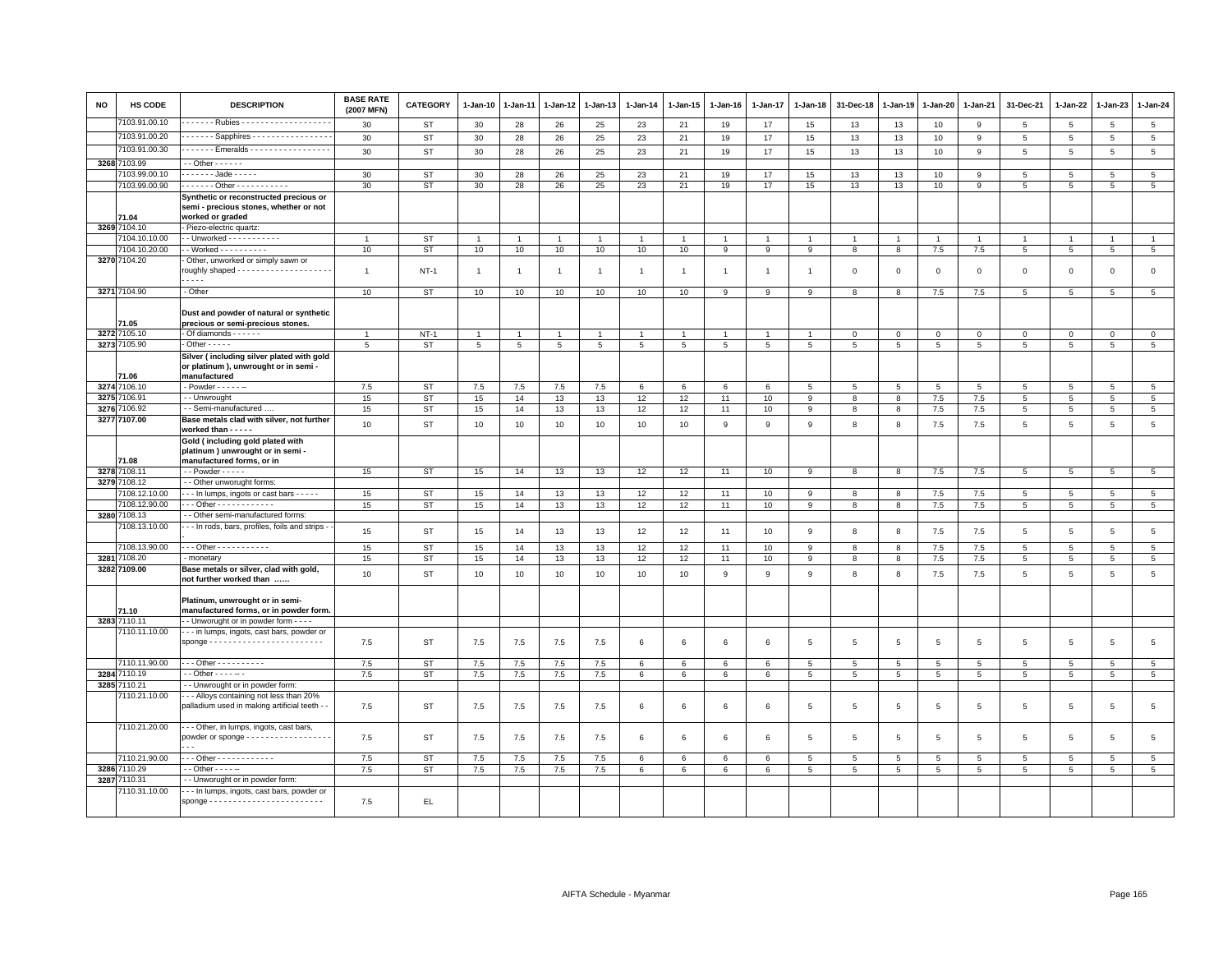| <b>NO</b> | HS CODE       | <b>DESCRIPTION</b>                                                                                          | <b>BASE RATE</b><br>(2007 MFN) | <b>CATEGORY</b> | $1 - Jan-10$ | $1 - Jan-11$ | $1 - Jan-12$ | $1 - Jan-13$ | 1-Jan-14 | 1-Jan-15 | $1 - Jan-16$ | $1 - Jan-17$ | $1 - Jan-18$ | 31-Dec-18 | $1 - Jan-19$ | $1 - Jan-20$ | 1-Jan-21 | 31-Dec-21 | 1-Jan-22 | 1-Jan-23 | $1 - Jan-24$ |
|-----------|---------------|-------------------------------------------------------------------------------------------------------------|--------------------------------|-----------------|--------------|--------------|--------------|--------------|----------|----------|--------------|--------------|--------------|-----------|--------------|--------------|----------|-----------|----------|----------|--------------|
|           | 110.31.90.00  | $-$ - Other - - - - - - - - - - -                                                                           | 7.5                            | EL.             |              |              |              |              |          |          |              |              |              |           |              |              |          |           |          |          |              |
|           | 3288 7110.39  | - - Other - - - - --                                                                                        | 7.5                            | EL              |              |              |              |              |          |          |              |              |              |           |              |              |          |           |          |          |              |
|           | 3289 7110.41  | -- Unwrought or in powder form:                                                                             |                                |                 |              |              |              |              |          |          |              |              |              |           |              |              |          |           |          |          |              |
|           | 7110.41.10.00 | - - In lumps, ingots, cast bars, powder or<br>$space \dots \dots \dots \dots \dots \dots \dots \dots \dots$ | 7.5                            | EL.             |              |              |              |              |          |          |              |              |              |           |              |              |          |           |          |          |              |
|           | 7110.41.90.00 | Other - - - - - - - - - - - - - -                                                                           | 7.5                            | EL.             |              |              |              |              |          |          |              |              |              |           |              |              |          |           |          |          |              |
|           | 3290 7110.49  | $-$ Other $     -$                                                                                          | 7.5                            | EL.             |              |              |              |              |          |          |              |              |              |           |              |              |          |           |          |          |              |
|           | 71.11         | Base metals, silver or gold, clad with<br>platinum, not further worked than semi-<br>manufactured.          |                                |                 |              |              |              |              |          |          |              |              |              |           |              |              |          |           |          |          |              |
|           | 3291 7111.00  | Base metals, silver or gold, clad with                                                                      |                                |                 |              |              |              |              |          |          |              |              |              |           |              |              |          |           |          |          |              |
|           |               | platinum, not further                                                                                       |                                |                 |              |              |              |              |          |          |              |              |              |           |              |              |          |           |          |          |              |
|           | 7111.00.10.00 | - Silver or gold, clad with platinum - - - -                                                                | 15                             | EL.             |              |              |              |              |          |          |              |              |              |           |              |              |          |           |          |          |              |
|           | 7111.00.90.00 | $-$ Other - - - - - - - - - -                                                                               | 7.5                            | EL              |              |              |              |              |          |          |              |              |              |           |              |              |          |           |          |          |              |
|           | 71.12         | Waste and scrap of precious metal or of<br>metal clad with precious metal; other<br>waste and scrap         |                                |                 |              |              |              |              |          |          |              |              |              |           |              |              |          |           |          |          |              |
|           | 3292 7112.30  | - Ash containing precious metal or<br>precious metal componds.                                              | 7.5                            | EL              |              |              |              |              |          |          |              |              |              |           |              |              |          |           |          |          |              |
|           | 3293 7112.91  | - Of gold, including metal clad with gold<br>but excluding sweepings                                        | 15                             | EL              |              |              |              |              |          |          |              |              |              |           |              |              |          |           |          |          |              |
|           | 3294 7112.92  | - - Platinum, including metal clad with<br>platinum but excluding                                           | 7.5                            | EL.             |              |              |              |              |          |          |              |              |              |           |              |              |          |           |          |          |              |
|           | 3295 7112.99  | - Other:                                                                                                    |                                |                 |              |              |              |              |          |          |              |              |              |           |              |              |          |           |          |          |              |
|           | 7112.99.10.00 | - - Of silver, including metal clad with<br>silver but excluding sweepings containing<br>other              | 15                             | EL              |              |              |              |              |          |          |              |              |              |           |              |              |          |           |          |          |              |
|           | 7112.99.90.00 | -- Other - - - - - - - - - - - - - - - -                                                                    | 7.5                            | EL              |              |              |              |              |          |          |              |              |              |           |              |              |          |           |          |          |              |
|           | 71.13         | Articles of jewellery and parts thereof,<br>of precious metal or of metal clad with<br>precious metal.      |                                |                 |              |              |              |              |          |          |              |              |              |           |              |              |          |           |          |          |              |
|           | 3296 7113.11  | - Of silver, whether or not plated or clad<br>with other                                                    |                                |                 |              |              |              |              |          |          |              |              |              |           |              |              |          |           |          |          |              |
|           | 7113.11.10.00 | $\cdots$ Parts - - - - - - - - - - - - -                                                                    | 30                             | EL.             |              |              |              |              |          |          |              |              |              |           |              |              |          |           |          |          |              |
|           | 7113.11.90.00 | Other - - - - - - - - - - - - - - -                                                                         | 30                             | EL              |              |              |              |              |          |          |              |              |              |           |              |              |          |           |          |          |              |
|           | 3297 7113.19  | - - Of other precious metal, whether or not                                                                 |                                |                 |              |              |              |              |          |          |              |              |              |           |              |              |          |           |          |          |              |
|           |               | plated or clad with                                                                                         |                                |                 |              |              |              |              |          |          |              |              |              |           |              |              |          |           |          |          |              |
|           | 7113.19.10.00 | - - Parts - - - - - - - - - - - - - -                                                                       | 30                             | EL              |              |              |              |              |          |          |              |              |              |           |              |              |          |           |          |          |              |
|           | 7113.19.90.00 | $-$ - Other - - - - - - - - - - - - - -                                                                     | 30                             | EL              |              |              |              |              |          |          |              |              |              |           |              |              |          |           |          |          |              |
|           | 3298 7113.20  | - Of base metal clad with precious metal -                                                                  |                                |                 |              |              |              |              |          |          |              |              |              |           |              |              |          |           |          |          |              |
|           | 7113.20.10.00 | - Parts - - - - - - - - - - -                                                                               | 30                             | EL              |              |              |              |              |          |          |              |              |              |           |              |              |          |           |          |          |              |
|           | 7113.20.90.00 | $-$ Other $     -$                                                                                          | 30                             | EL.             |              |              |              |              |          |          |              |              |              |           |              |              |          |           |          |          |              |
|           | 71.14         | Articles of goldsmiths' or silversmiths'<br>wares and parts thereof, of precious<br>metal or of             |                                |                 |              |              |              |              |          |          |              |              |              |           |              |              |          |           |          |          |              |
|           | 3299 7114.11  | - - Of silver, whether or not plated or clad<br>with other precious                                         | 15                             | EL              |              |              |              |              |          |          |              |              |              |           |              |              |          |           |          |          |              |
|           | 3300 7114.19  | - - Of other precious metal, whether or not<br>plated or clad with                                          | 15                             | EL              |              |              |              |              |          |          |              |              |              |           |              |              |          |           |          |          |              |
|           | 3301 7114.20  | - Of base metal clad with precious metal -                                                                  | 10                             | EL              |              |              |              |              |          |          |              |              |              |           |              |              |          |           |          |          |              |
|           | 71.15         | Other articles of precious metal or of<br>metal clad with precious metal.                                   |                                |                 |              |              |              |              |          |          |              |              |              |           |              |              |          |           |          |          |              |
|           | 3302 7115.10  | Catalysts in the form of wire cloth or grill,<br>of platinum - -                                            | $\,$ 5 $\,$                    | EL.             |              |              |              |              |          |          |              |              |              |           |              |              |          |           |          |          |              |
|           | 3303 7115.90  | Other:                                                                                                      |                                |                 |              |              |              |              |          |          |              |              |              |           |              |              |          |           |          |          |              |
|           | 7115.90.10.00 | $-$ Of gold or silver $        -$                                                                           | 15                             | EL.             |              |              |              |              |          |          |              |              |              |           |              |              |          |           |          |          |              |
|           | 7115.90.20.00 | - Of metal clad with gold or silver - - - - - -                                                             | 10                             | EL.             |              |              |              |              |          |          |              |              |              |           |              |              |          |           |          |          |              |
|           | 7115.90.90.00 | - Other - - - - - - - - - - - - - - - - -                                                                   | 7.5                            | EL              |              |              |              |              |          |          |              |              |              |           |              |              |          |           |          |          |              |
|           | 71.16         | Articles of natural or cultured pearls,<br>precious or semi-precious stones<br>(natural,                    |                                |                 |              |              |              |              |          |          |              |              |              |           |              |              |          |           |          |          |              |
|           | 3304 7116.10  | - Of natural or cultured pearls                                                                             | 30                             | EL              |              |              |              |              |          |          |              |              |              |           |              |              |          |           |          |          |              |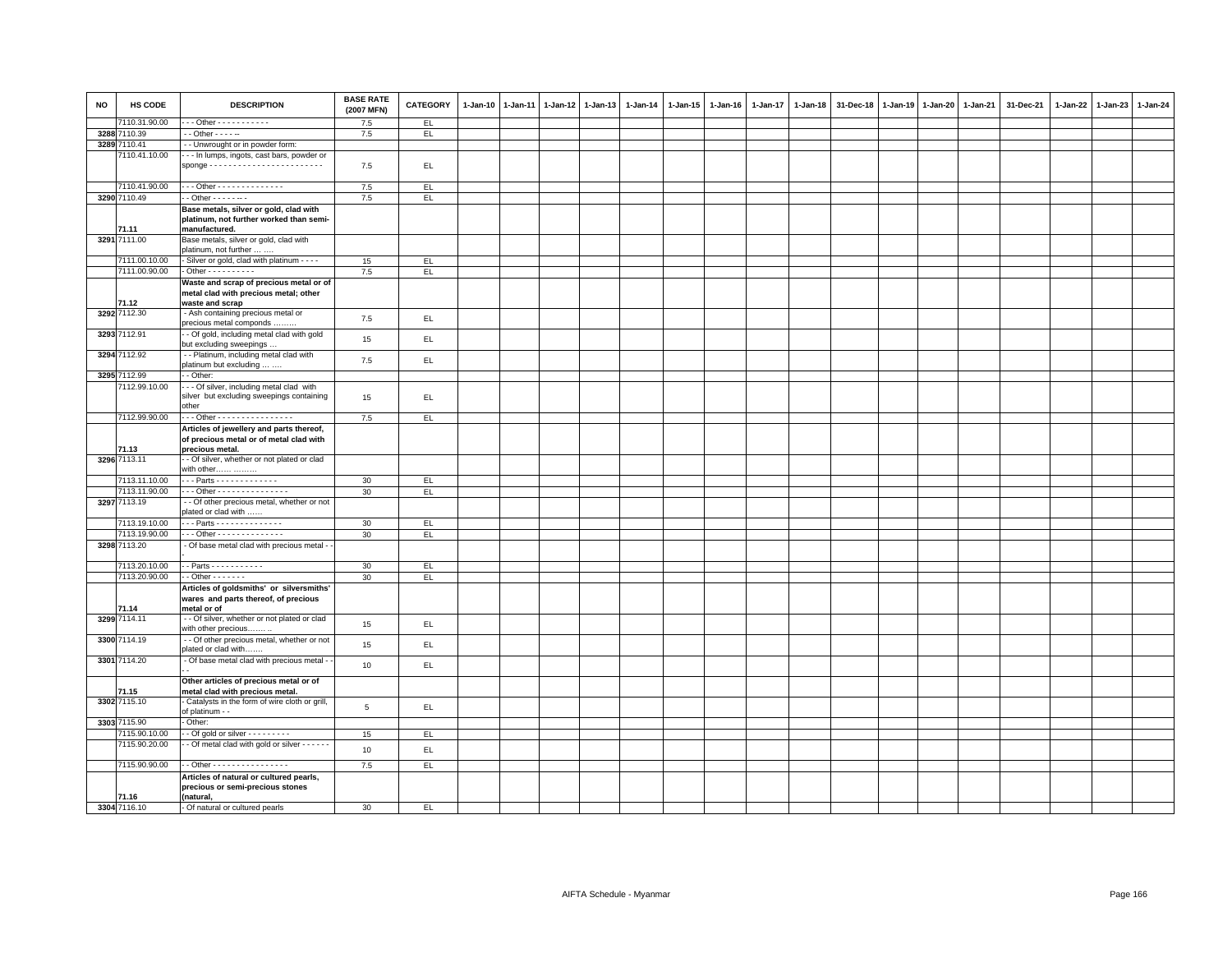| <b>NO</b>    | HS CODE                       | <b>DESCRIPTION</b>                                                                        | <b>BASE RATE</b><br>(2007 MFN) | <b>CATEGORY</b> | $1-Jan-10$                           | $1-Jan-11$     | $1 - Jan-12$                     | $1-Jan-13$                       | 1-Jan-14       | 1-Jan-15                               | $1-Jan-16$     | 1-Jan-17       | 1-Jan-18       | 31-Dec-18                        | 1-Jan-19       | 1-Jan-20                      | 1-Jan-21                         | 31-Dec-21               | 1-Jan-22                | $1-Jan-23$                  | $1-Jan-24$          |
|--------------|-------------------------------|-------------------------------------------------------------------------------------------|--------------------------------|-----------------|--------------------------------------|----------------|----------------------------------|----------------------------------|----------------|----------------------------------------|----------------|----------------|----------------|----------------------------------|----------------|-------------------------------|----------------------------------|-------------------------|-------------------------|-----------------------------|---------------------|
| 33057        | 7116.20                       | Of precious or semi-precious stones<br>(natural, synthetic, or                            | 30                             | EL              |                                      |                |                                  |                                  |                |                                        |                |                |                |                                  |                |                               |                                  |                         |                         |                             |                     |
|              | 71.17                         | Imitation jewellery.                                                                      |                                |                 |                                      |                |                                  |                                  |                |                                        |                |                |                |                                  |                |                               |                                  |                         |                         |                             |                     |
|              | 3306 7117.11                  | - Cuff-links and studs:                                                                   |                                |                 |                                      |                |                                  |                                  |                |                                        |                |                |                |                                  |                |                               |                                  |                         |                         |                             |                     |
|              | 7117.11.10.00                 | Parts - - - - - - - - - - - - - -                                                         | 3                              | $NT-1$          | $\mathbf{3}$                         | 3              | $\mathbf{3}$                     | 3                                | 3              | $\mathbf{3}$                           | $\overline{2}$ | $\overline{2}$ | $\overline{1}$ | $\mathbf 0$                      | $\mathbf 0$    | $\mathsf 0$                   | $\mathbf 0$                      | $\mathbf 0$             | $\mathbf 0$             | $\mathbf 0$                 | $\mathbf{0}$        |
|              | 7117.11.90.00                 | Other - - - - - - - - - - - - - - -                                                       | 3                              | $NT-1$          | $\mathbf{3}$                         | 3              | 3                                | 3                                | $\mathbf{3}$   | 3                                      | $\overline{2}$ | $\overline{2}$ | $\overline{1}$ | $\mathbf 0$                      | $\mathbf{0}$   | $\mathsf 0$                   | $\mathsf 0$                      | $\mathbf 0$             | $\circ$                 | $\mathbf{0}$                | $\overline{0}$      |
|              | 3307 7117.19                  | - Other:                                                                                  |                                |                 |                                      |                |                                  |                                  |                |                                        |                |                |                |                                  |                |                               |                                  |                         |                         |                             |                     |
|              | 7117.19.10.00                 | $-$ - Bangles - - - - - - - - - - -                                                       | 5                              | EL.             |                                      |                |                                  |                                  |                |                                        |                |                |                |                                  |                |                               |                                  |                         |                         |                             |                     |
|              | 7117.19.20.00                 | - - Parts - - - - - - - - - - - -                                                         | 7.5                            | EL              |                                      |                |                                  |                                  |                |                                        |                |                |                |                                  |                |                               |                                  |                         |                         |                             |                     |
|              | 7117.19.90.00                 | - - Other - - - - - - - - - - - - - - - - - -                                             | 7.5                            | EL.             |                                      |                |                                  |                                  |                |                                        |                |                |                |                                  |                |                               |                                  |                         |                         |                             |                     |
|              | 3308 7117.90                  | - Other:                                                                                  |                                |                 |                                      |                |                                  |                                  |                |                                        |                |                |                |                                  |                |                               |                                  |                         |                         |                             |                     |
|              | 7117.90.10.00                 | $-Banales - - - - - - - - - - - -$                                                        | -5                             | EL.             |                                      |                |                                  |                                  |                |                                        |                |                |                |                                  |                |                               |                                  |                         |                         |                             |                     |
|              | 7117.90.20.00                 | - Parts - - - - - - - - - - - - - - - - -                                                 | 7.5                            | EL.             |                                      |                |                                  |                                  |                |                                        |                |                |                |                                  |                |                               |                                  |                         |                         |                             |                     |
|              | 7117.90.90.00                 |                                                                                           | 7.5                            | EL.             |                                      |                |                                  |                                  |                |                                        |                |                |                |                                  |                |                               |                                  |                         |                         |                             |                     |
|              | 71.18<br>3309 7118.10         | Coin.                                                                                     |                                |                 |                                      |                |                                  |                                  |                |                                        |                |                |                |                                  |                |                               |                                  |                         |                         |                             |                     |
|              |                               | - Coin (other than gold coin), not being<br>egal tender:                                  |                                |                 |                                      |                |                                  |                                  |                |                                        |                |                |                |                                  |                |                               |                                  |                         |                         |                             |                     |
|              | 7118.10.10.00                 | - Silver coin - - - - - - - - - -                                                         | 15                             | EL.             |                                      |                |                                  |                                  |                |                                        |                |                |                |                                  |                |                               |                                  |                         |                         |                             |                     |
|              | 7118.10.90.00                 | - Other - - - - - - - - - - - - - -<br>Other:                                             | 7.5                            | EL              |                                      |                |                                  |                                  |                |                                        |                |                |                |                                  |                |                               |                                  |                         |                         |                             |                     |
|              | 3310 7118.90<br>7118.90.10.00 | - Gold coin, whether or not legal tender,                                                 |                                |                 |                                      |                |                                  |                                  |                |                                        |                |                |                |                                  |                |                               |                                  |                         |                         |                             |                     |
|              |                               | or silver coin, being legal tender - - - - - - -                                          | 15                             | EL.             |                                      |                |                                  |                                  |                |                                        |                |                |                |                                  |                |                               |                                  |                         |                         |                             |                     |
|              | 7118.90.90.00                 |                                                                                           | 7.5                            | EL.             |                                      |                |                                  |                                  |                |                                        |                |                |                |                                  |                |                               |                                  |                         |                         |                             |                     |
|              | 72.01                         | Pig iron and spiegeleisen in pigs,<br>blocks or other primary forms.                      |                                |                 |                                      |                |                                  |                                  |                |                                        |                |                |                |                                  |                |                               |                                  |                         |                         |                             |                     |
|              | 3311 7201.10                  | Non-alloy pig iron containing by weight<br>0.5% or less of phosphorus - - - - - - - - - - | $\mathbf{1}$                   | $NT-2$          | $\overline{1}$                       | $\overline{1}$ | $\overline{1}$                   | $\overline{1}$                   | $\overline{1}$ | $\overline{1}$                         | $\overline{1}$ | $\overline{1}$ | $\overline{1}$ | $\overline{1}$                   | $\overline{1}$ | $\overline{1}$                | $\overline{1}$                   | $\mathbf 0$             | $\mathbf 0$             | $\mathbf 0$                 | $\mathsf 0$         |
|              | 3312 7201.20                  | Non-alloy pig iron containing by weight<br>more than 0.5% of phosphorus - - - - - - -     | $\overline{1}$                 | $NT-2$          | $\mathbf{1}$                         | $\overline{1}$ | $\overline{1}$                   | -1                               | $\overline{1}$ | $\overline{1}$                         | -1             | $\mathbf{1}$   | $\overline{1}$ | -1                               | $\overline{1}$ | $\overline{1}$                | $\mathbf{1}$                     | $\mathsf 0$             | $\mathbf 0$             | $\mathsf 0$                 | $\mathsf 0$         |
|              | 3313 7201.50                  | - Alloy pig iron; spiegeleisen - - - -                                                    | $\overline{1}$                 | $NT-2$          | $\overline{1}$                       | $\overline{1}$ | $\overline{1}$                   | $\overline{1}$                   |                | $\overline{1}$                         |                | $\overline{1}$ | $\overline{1}$ | $\overline{1}$                   | $\overline{1}$ | $\overline{1}$                | $\overline{1}$                   | $\mathbf 0$             | $\mathsf 0$             | $\mathsf 0$                 | $\overline{0}$      |
|              | 72.02                         | Ferro-alloys.                                                                             |                                |                 |                                      |                |                                  |                                  |                |                                        |                |                |                |                                  |                |                               |                                  |                         |                         |                             |                     |
|              | 3314 7202.11                  | - Containing by weight more than 2% of<br>carbon - - - - -                                | $\mathbf{1}$                   | $NT-2$          | $\overline{1}$                       | $\overline{1}$ | $\mathbf{1}$                     | $\overline{1}$                   | $\overline{1}$ | $\overline{1}$                         | $\overline{1}$ | $\mathbf{1}$   | $\overline{1}$ | $\overline{1}$                   | $\overline{1}$ | $\overline{1}$                | $\mathbf{1}$                     | $\mathsf 0$             | $\mathbf 0$             | $\mathbf 0$                 | $\mathsf 0$         |
|              | 3315 7202.19                  | $-$ Other $    -$                                                                         | $\overline{1}$                 | <b>ST</b>       | $\overline{1}$                       | $\overline{1}$ | $\mathbf{1}$                     | $\overline{1}$                   | $\overline{1}$ | $\overline{1}$                         | $\overline{1}$ | $\mathbf{1}$   | $\overline{1}$ | $\overline{1}$                   | $\overline{1}$ | $\overline{1}$                | $\overline{1}$                   | $\overline{1}$          | $\overline{1}$          | $\overline{1}$              | $\overline{1}$      |
|              | 3316 7202.21                  | - Containing by weight more than 55% of                                                   |                                |                 |                                      |                |                                  |                                  |                |                                        |                |                |                |                                  |                |                               |                                  |                         |                         |                             |                     |
|              |                               |                                                                                           | $\overline{1}$                 | NT-2            | $\overline{1}$                       | -1             | $\mathbf{1}$                     | $\overline{1}$                   | $\overline{1}$ | $\overline{1}$                         | $\mathbf{1}$   | $\mathbf{1}$   | $\overline{1}$ | $\mathbf{1}$                     | $\mathbf{1}$   | $\overline{1}$                | $\overline{1}$                   | $\mathbf 0$             | $^{\circ}$              | $\mathbf 0$                 | $\mathsf 0$         |
|              | 3317 7202.29                  | $-$ Other $     -$                                                                        | $\overline{1}$                 | <b>ST</b>       | $\mathbf{1}$                         |                | $\mathbf{1}$                     | $\overline{1}$                   |                | $\mathbf{1}$                           |                |                |                |                                  |                |                               |                                  | $\overline{1}$          |                         |                             | $\mathbf{1}$        |
| 3318         | 7202.30                       | Ferro-silico-manganese - - - - - -                                                        | $\overline{1}$                 | $NT-2$          | $\mathbf{1}$                         | $\overline{1}$ | $\mathbf{1}$                     | $\overline{1}$                   | $\overline{1}$ | $\mathbf{1}$                           |                | $\mathbf{1}$   | $\overline{1}$ | $\overline{1}$                   | $\overline{1}$ | $\overline{1}$                | $\overline{1}$                   | $\mathbf 0$             | $\mathbf 0$             | $\mathbf 0$                 | $\mathbf 0$         |
|              | 3319 7202.41                  | - Containing by weight more than 4% of<br>carbon - - - - - -                              | $\mathbf{1}$                   | $NT-2$          | $\overline{1}$                       | $\overline{1}$ | $\overline{1}$                   | $\mathbf{1}$                     | $\overline{1}$ | $\mathbf{1}$                           | $\overline{1}$ | $\mathbf{1}$   | $\overline{1}$ | $\overline{1}$                   | $\overline{1}$ | $\overline{1}$                | $\overline{1}$                   | $\mathsf 0$             | $\mathbf 0$             | $\mathsf 0$                 | $\mathsf 0$         |
| 3320         | 7202.49                       | $-$ Other $     -$                                                                        | $\mathbf{1}$                   | $NT-2$          | $\overline{1}$                       | $\overline{1}$ | $\overline{1}$                   | $\overline{1}$                   | $\overline{1}$ | $\mathbf{1}$                           |                | $\overline{1}$ | $\overline{1}$ | $\overline{1}$                   | $\overline{1}$ | $\overline{1}$                | $\overline{1}$                   | $\mathbf 0$             | $\circ$                 | $\mathbf 0$                 | $\overline{0}$      |
| 3321         | 202.50                        | Ferro-silico-chromium - - - - - - - - -                                                   | $\overline{1}$                 | $NT-2$          | $\mathbf{1}$                         |                | $\mathbf{1}$                     | $\overline{1}$                   |                | $\mathbf{1}$                           |                |                |                |                                  |                | $\mathbf{1}$                  | $\mathbf{1}$                     | $\Omega$                | $\Omega$                | $\mathbf{0}$                | $\mathsf 0$         |
| 3322<br>3323 | 202.60<br>202.70              | Ferro-nickel - - - - - - - - - - - -<br>Ferro-molybdenum - - - - -                        | $\overline{1}$                 | $NT-2$          | $\mathbf{1}$<br>$\ddot{\phantom{0}}$ |                | $\overline{1}$<br>$\overline{1}$ | $\overline{1}$<br>$\overline{1}$ | $\overline{1}$ | $\overline{1}$<br>$\ddot{\phantom{1}}$ |                |                | $\overline{1}$ | $\overline{1}$<br>$\overline{0}$ | $\overline{1}$ | $\overline{1}$<br>$\mathbf 0$ | $\overline{1}$<br>$\overline{0}$ | $\mathbf 0$<br>$\Omega$ | $\mathbf 0$<br>$\Omega$ | $\mathbf 0$<br>$\mathbf{0}$ | $\mathbf{0}$        |
| 3324         | 7202.80                       | Ferro-tungsten and ferro-silico-tungsten                                                  |                                | $NT-1$          |                                      |                |                                  |                                  |                |                                        |                |                |                |                                  | $\mathbf 0$    |                               |                                  |                         |                         |                             | $\mathsf 0$         |
|              |                               |                                                                                           | $\mathbf{1}$                   | $NT-1$          | $\overline{1}$                       | $\mathbf{1}$   | $\overline{1}$                   | $\overline{1}$                   | $\overline{1}$ | $\mathbf{1}$                           | $\overline{1}$ | $\overline{1}$ | $\mathbf{1}$   | $\mathbf 0$                      | $\,0\,$        | $\overline{0}$                | $\mathbf{0}$                     | $\,0\,$                 | $\mathbf 0$             | $\mathbf 0$                 | $\mathbf 0$         |
| 3325         | 7202.91                       | - Ferro-titanium and ferro-silico-titanium                                                | $\mathbf{1}$                   | $NT-1$          | $\overline{1}$                       | $\overline{1}$ | $\mathbf{1}$                     | $\mathbf{1}$                     | $\overline{1}$ | $\mathbf{1}$                           | $\overline{1}$ | $\overline{1}$ | $\overline{1}$ | $\,0\,$                          | $\mathbf 0$    | $\,0\,$                       | $\mathbf{0}$                     | $\mathsf 0$             | $\mathbf 0$             | $\mathbf 0$                 | $\mathsf 0$         |
| 3326         | 202.92                        | - Ferro-vanadium - - - -                                                                  | $\mathbf{1}$                   | $NT-1$          | $\overline{1}$                       | $\overline{1}$ | $\mathbf{1}$                     | $\overline{1}$                   | $\overline{1}$ | $\mathbf{1}$                           | $\overline{1}$ | $\mathbf{1}$   | $\overline{1}$ | $\mathbf 0$                      | $\overline{0}$ | $\mathbf{0}$                  | $\mathbf{0}$                     | $\mathbf{0}$            | $\mathbf{0}$            | $\mathbf{0}$                | $\mathbf{0}$        |
| 3327         | 202.93                        | - Ferro-niobium - - - - - - - - - -                                                       | $\overline{1}$                 | $NT-1$          | $\mathbf{1}$                         | $\mathbf{1}$   | $\overline{1}$                   | $\overline{1}$                   | $\overline{1}$ | $\mathbf{1}$                           |                | $\mathbf{1}$   | $\overline{1}$ | $\mathsf 0$                      | $\,0\,$        | $\mathbf 0$                   | $\mathsf 0$                      | $\mathbf 0$             | $\mathbf{0}$            | $\mathbf 0$                 | $\overline{0}$      |
| 3328         | 7202.99                       | $-$ Other $        -$<br>Ferrous products obtained by direct                              | $\overline{1}$                 | $NT-2$          | $\overline{1}$                       | $\overline{1}$ | $\mathbf{1}$                     | $\overline{1}$                   | $\mathbf{1}$   | $\mathbf{1}$                           | $\mathbf{1}$   | $\mathbf{1}$   | $\overline{1}$ | $\overline{1}$                   | $\overline{1}$ | $\overline{1}$                | $\overline{1}$                   | $\mathbf 0$             | $\mathbf 0$             | $\mathsf 0$                 | $\mathsf 0$         |
|              |                               | reduction of iron ore and other spongy                                                    |                                |                 |                                      |                |                                  |                                  |                |                                        |                |                |                |                                  |                |                               |                                  |                         |                         |                             |                     |
|              | 2.03<br>3329 7203.10          | ferrous products,<br>Ferrous products obtained by direct                                  |                                |                 |                                      |                |                                  |                                  |                |                                        |                |                |                |                                  |                |                               |                                  |                         |                         |                             |                     |
|              |                               | reduction of iron ore - - - - -                                                           | $\overline{1}$                 | $NT-2$          | $\overline{1}$                       | $\overline{1}$ | $\overline{1}$                   | $\overline{1}$                   | $\mathbf{1}$   | $\overline{1}$                         | $\overline{1}$ | $\mathbf{1}$   | $\overline{1}$ | $\overline{1}$                   | $\overline{1}$ | $\overline{1}$                | $\overline{1}$                   | $\mathbf 0$             | $\mathbf 0$             | $\mathsf 0$                 | $\mathsf 0$         |
|              | 3330 7203.90                  | $-$ Other $      -$                                                                       | $\overline{1}$                 | $NT-2$          | $\overline{1}$                       | $\overline{1}$ | $\overline{1}$                   | $\overline{1}$                   | $\overline{1}$ | $\mathbf{1}$                           |                | $\mathbf{1}$   | $\overline{1}$ | $\overline{1}$                   | $\overline{1}$ | $\overline{1}$                | $\overline{1}$                   | $\mathbf 0$             | $\mathbf 0$             | $\mathbf 0$                 | $\circ$             |
|              |                               | Ferrous waste and scrap; remelting                                                        |                                |                 |                                      |                |                                  |                                  |                |                                        |                |                |                |                                  |                |                               |                                  |                         |                         |                             |                     |
|              | 72.04                         | scrap ingots of iron or steel.                                                            |                                |                 |                                      |                |                                  |                                  |                |                                        |                |                |                |                                  |                |                               |                                  |                         |                         |                             |                     |
| 3331         | 7204.10                       | Waste and scrap of cast iron - - - -                                                      | $\overline{1}$                 | $NT-2$          | $\overline{1}$                       | $\overline{1}$ | $\mathbf{1}$                     | $\overline{1}$                   |                | $\overline{1}$                         |                | $\mathbf{1}$   | $\overline{1}$ | -1                               | $\overline{1}$ | $\overline{1}$                | $\mathbf{1}$                     | $\mathbf 0$             | $\mathbf 0$             | $\mathbf 0$                 | $\mathbf 0$         |
| 3332         | 204.21                        | - Of stainless steel - -                                                                  | $\mathbf{1}$                   | <b>ST</b>       | $\mathbf{1}$                         | $\mathbf{1}$   | $\overline{1}$                   | $\overline{1}$                   |                | $\mathbf{1}$                           |                | $\mathbf{1}$   |                | $\overline{1}$                   |                | 1                             | $\mathbf{1}$                     |                         | 1                       | $\overline{1}$              | $\mathbf{1}$        |
| 3333         | 204.29                        | - Other                                                                                   | $\overline{1}$                 | $NT-2$          | $\mathbf{1}$                         |                | $\overline{1}$                   | $\overline{1}$                   |                | $\mathbf{1}$                           |                |                | $\overline{1}$ | $\overline{1}$                   | $\overline{1}$ | $\overline{1}$                | $\overline{1}$                   | $\mathbf 0$             | $\mathbf 0$             | $\mathbf 0$                 | $\mathsf{O}\xspace$ |
|              | 3334 7204.30                  | - Waste and scrap of tinned iron or steel - -                                             | $\overline{1}$                 | $NT-2$          | $\overline{1}$                       | $\overline{1}$ | $\overline{1}$                   | $\overline{1}$                   | $\overline{1}$ | $\overline{1}$                         | $\overline{1}$ | $\mathbf{1}$   | $\overline{1}$ | $\overline{1}$                   | $\overline{1}$ | $\overline{1}$                | $\overline{1}$                   | $\mathsf 0$             | $\mathbf 0$             | $\mathsf 0$                 | $\mathsf{o}$        |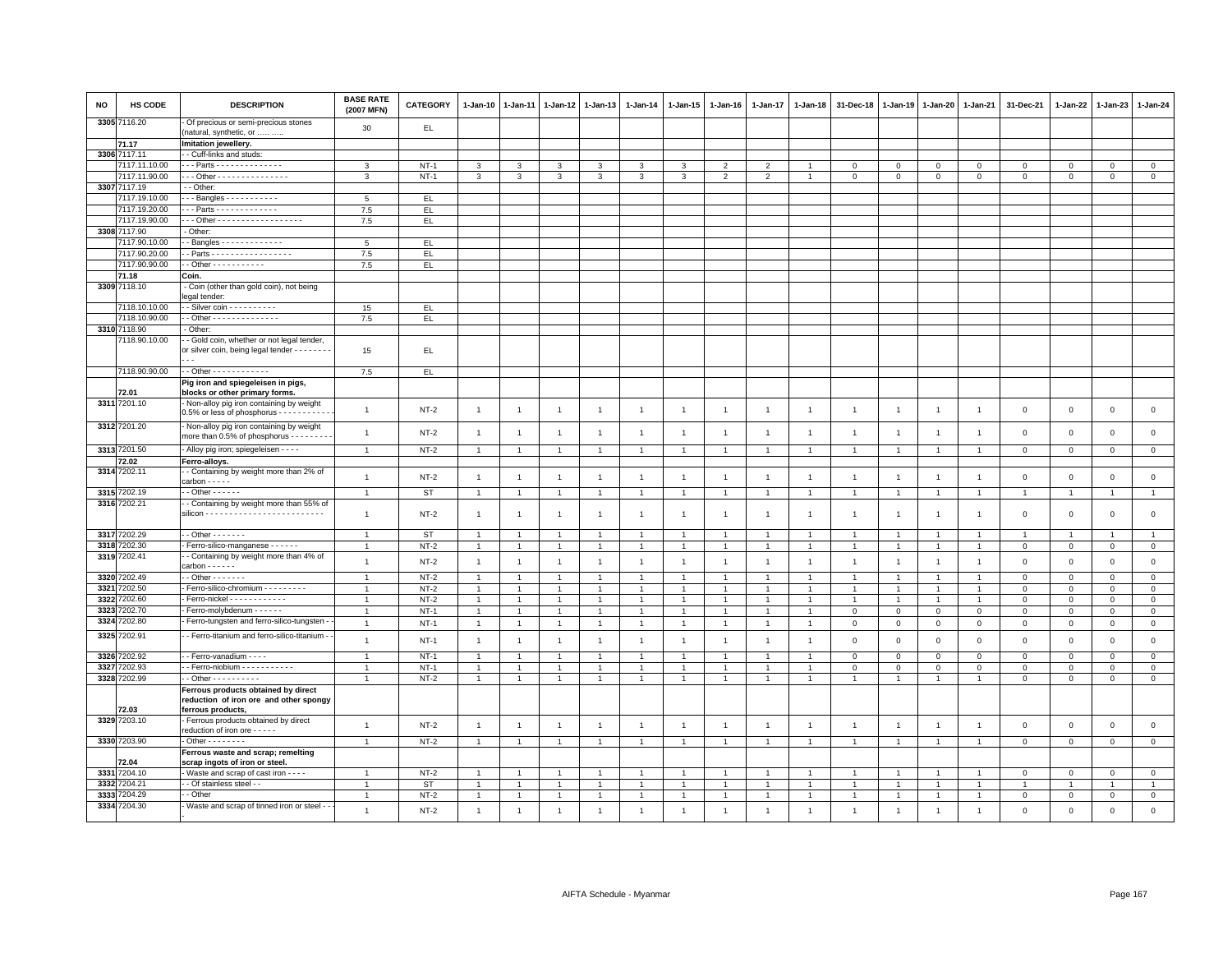| NO   | <b>HS CODE</b> | <b>DESCRIPTION</b>                                                                                 | <b>BASE RATE</b><br>(2007 MFN) | CATEGORY  | $1-Jan-10$     | $1 - Jan-11$   | 1-Jan-12       | $1 - Jan-13$   | $1 - Jan-14$   | $1 - Jan-15$   | $1-Jan-16$     | 1-Jan-17       | $1 - Jan-18$   | 31-Dec-18               | $1 - Jan-19$   | 1-Jan-20       | $1 - Jan-21$   | 31-Dec-21      | $1 - Jan-22$ | 1-Jan-23       | 1-Jan-24       |
|------|----------------|----------------------------------------------------------------------------------------------------|--------------------------------|-----------|----------------|----------------|----------------|----------------|----------------|----------------|----------------|----------------|----------------|-------------------------|----------------|----------------|----------------|----------------|--------------|----------------|----------------|
|      | 3335 7204.41   | - Turnings, shavings, chips, milling waste,<br>sawdust, filings, trimmings and stampings,          | $\mathbf{1}$                   | $NT-1$    | $\overline{1}$ | $\overline{1}$ | $\overline{1}$ | $\overline{1}$ | $\overline{1}$ | $\overline{1}$ | $\mathbf{1}$   | $\mathbf{1}$   | $\overline{1}$ | $\mathbf 0$             | $\mathbf 0$    | $\,0\,$        | $\mathbf 0$    | $\mathbf 0$    | $\mathbf 0$  | $\mathsf 0$    | $\mathsf 0$    |
|      | 3336 7204.49   | - - Other - - - - - - - -                                                                          | $\mathbf{1}$                   | $NT-1$    | $\overline{1}$ | $\overline{1}$ | $\overline{1}$ | $\overline{1}$ | $\overline{1}$ | $\overline{1}$ | $\overline{1}$ | $\mathbf{1}$   | $\overline{1}$ | $\overline{0}$          | $\overline{0}$ | $\mathbf{0}$   | $\circ$        | $\mathbf{0}$   | $\Omega$     | $\mathbf{0}$   | $\mathbf{0}$   |
|      | 3337 7204.50   | Remelting scrap ingots - - - - - -                                                                 | $\overline{1}$                 | $NT-1$    | $\overline{1}$ | $\overline{1}$ | $\mathbf{1}$   | $\overline{1}$ |                | $\overline{1}$ |                | $\mathbf{1}$   | $\mathbf{1}$   | $\mathbf 0$             | $\mathbf 0$    | $\mathbf 0$    | $\mathbf 0$    | $\mathbf 0$    | $\mathbf 0$  | $\mathbf 0$    | $\overline{0}$ |
|      |                | Granules and powders, of pig iron,                                                                 |                                |           |                |                |                |                |                |                |                |                |                |                         |                |                |                |                |              |                |                |
|      | 72.05          | spiegeleisen, iron or steel.                                                                       |                                |           |                |                |                |                |                |                |                |                |                |                         |                |                |                |                |              |                |                |
|      | 3338 7205.10   | Granules - - - - - - - - - - - -                                                                   | $\overline{1}$                 | $NT-1$    |                |                |                |                |                |                |                |                |                | $\Omega$                | $\Omega$       | $\Omega$       | $\Omega$       | $\Omega$       | $\Omega$     | $\Omega$       | $\mathsf 0$    |
|      | 3339 7205.21   |                                                                                                    | $\overline{1}$                 | $NT-1$    | $\overline{1}$ |                | $\overline{1}$ | $\overline{1}$ |                | $\overline{1}$ |                |                | $\overline{1}$ | $\overline{\mathbf{0}}$ | $\mathbf 0$    | $\mathbf{0}$   | $\Omega$       | $\circ$        | $\Omega$     | $\mathbf 0$    | $\mathsf 0$    |
|      |                | $-$ Other $        -$                                                                              |                                |           |                |                |                |                |                | $\mathbf{1}$   |                | $\mathbf{1}$   | $\overline{1}$ |                         |                |                |                |                |              |                |                |
|      | 3340 7205.29   |                                                                                                    | $\mathbf{1}$                   | $NT-1$    | $\overline{1}$ | $\mathbf{1}$   | $\mathbf{1}$   | $\overline{1}$ |                |                |                |                |                | $\mathsf 0$             | $\mathsf 0$    | $\circ$        | $\mathbf 0$    | $\mathsf 0$    | $\mathsf 0$  | $\mathsf 0$    | $\mathbf{0}$   |
|      | 72.06          | Iron and non-alloy steel in ingots or<br>other primary forms (excluding iron of<br>heading 72.03). |                                |           |                |                |                |                |                |                |                |                |                |                         |                |                |                |                |              |                |                |
|      | 3341 7206.10   | $-$ Ingots - - - - - - - - - - - - - - - -                                                         | $\overline{1}$                 | $NT-1$    |                |                | $\overline{1}$ | $\overline{1}$ |                | $\overline{1}$ |                |                |                | $\overline{\mathbf{0}}$ | $\mathbf 0$    | $\mathbf 0$    | $\mathbf 0$    | $\mathbf{0}$   | $\Omega$     | $\circ$        | $\mathbf{0}$   |
|      | 3342 7206.90   | Other:                                                                                             |                                |           |                |                |                |                |                |                |                |                |                |                         |                |                |                |                |              |                |                |
|      | 7206.90.10.00  | - Containing by weight 0.6% or more of ca                                                          | $\overline{1}$                 | $NT-1$    |                |                | $\mathbf{1}$   | $\mathbf{1}$   |                | $\overline{1}$ |                |                |                | $^{\circ}$              | $\mathbf{0}$   | $\mathbf 0$    | $\mathbf 0$    | 0              | $^{\circ}$   | $\mathbf 0$    | $\mathbf{0}$   |
|      | 7206.90.90.00  |                                                                                                    | $\mathbf{1}$                   | $NT-1$    | $\overline{1}$ | $\overline{1}$ | $\mathbf{1}$   | $\overline{1}$ |                | $\mathbf{1}$   |                | $\overline{1}$ | $\overline{1}$ | $\mathbf 0$             | $\mathsf 0$    | $\mathsf 0$    | $\circ$        | $\circ$        | $\mathbf 0$  | $\circ$        | $\overline{0}$ |
|      |                | Semi-finished products of iron or non-                                                             |                                |           |                |                |                |                |                |                |                |                |                |                         |                |                |                |                |              |                |                |
|      | 72.07          | alloy steel.                                                                                       |                                |           |                |                |                |                |                |                |                |                |                |                         |                |                |                |                |              |                |                |
|      | 3343 7207.11   | Containing by weight less than 0.25% of                                                            |                                |           |                |                |                |                |                |                |                |                |                |                         |                |                |                |                |              |                |                |
|      |                | $carbon: - - -$                                                                                    | $\mathbf{1}$                   | $NT-1$    | $\overline{1}$ | $\overline{1}$ | $\overline{1}$ | $\overline{1}$ | $\overline{1}$ | $\overline{1}$ | $\overline{1}$ | $\mathbf{1}$   | $\overline{1}$ | $\mathbf 0$             | $\mathbf 0$    | $\mathsf 0$    | $\mathbf 0$    | $\mathsf 0$    | $\mathbf 0$  | $\mathbf 0$    | $\mathsf 0$    |
|      | 3344 7207.12   | - Other, of rectangular (other than square)<br>cross-section                                       |                                |           |                |                |                |                |                |                |                |                |                |                         |                |                |                |                |              |                |                |
|      | 7207.12.10.00  | - - Slabs - - - - - - - - - - - - -                                                                |                                | $NT-1$    |                |                |                |                |                |                |                |                |                | $\Omega$                | $\mathbf 0$    | $\mathbf{0}$   | $\Omega$       | $\Omega$       | $\Omega$     | $\mathbf 0$    | $\overline{0}$ |
|      | 7207.12.90.00  | Other - - - - - - - - - - - - -                                                                    | $\overline{1}$                 | $NT-1$    | $\overline{1}$ | $\overline{1}$ | $\overline{1}$ | $\overline{1}$ |                | $\overline{1}$ | $\overline{1}$ | $\mathbf{1}$   | $\overline{1}$ | $\overline{0}$          | $\circ$        | $\mathbf{0}$   | $\mathbf{0}$   | $\mathbf{0}$   | $\mathbf{0}$ | $\mathbf{0}$   | $\circ$        |
|      | 3345 7207.19   |                                                                                                    | $\mathbf{1}$                   | $NT-1$    | $\overline{1}$ | $\overline{1}$ | $\mathbf{1}$   | $\overline{1}$ |                | $\mathbf{1}$   |                | $\mathbf{1}$   | $\overline{1}$ | $\mathbf 0$             | $\mathbf{0}$   | $\overline{0}$ | $\mathbf 0$    | $\mathbf 0$    | $\circ$      | $\mathbf 0$    | $\mathbf 0$    |
| 3346 | 7207.20        | Containing by weight 0.25% or more of                                                              |                                |           |                |                |                |                |                |                |                |                |                |                         |                |                |                |                |              |                |                |
|      |                | carbon:                                                                                            |                                |           |                |                |                |                |                |                |                |                |                |                         |                |                |                |                |              |                |                |
|      | 7207.20.11.00  | - - Slabs - - - - - - - - - -                                                                      |                                | $NT-1$    | $\overline{1}$ |                | $\mathbf{1}$   | $\overline{1}$ |                | $\overline{1}$ |                |                |                | $\mathbf 0$             | $\mathbf 0$    | $\circ$        | $\mathsf 0$    | $\mathbf 0$    | $\mathbf 0$  | $\mathsf 0$    | $\mathbf 0$    |
|      | 7207.20.12.00  | - - Iron or steel pieces roughly shaped by<br>forging; sheet bars of iron or steel                 | $\mathbf{1}$                   | $NT-1$    | $\overline{1}$ | $\mathbf{1}$   | $\mathbf{1}$   | $\overline{1}$ | $\overline{1}$ | $\mathbf{1}$   | $\overline{1}$ | $\mathbf{1}$   | $\overline{1}$ | $\overline{\mathbf{0}}$ | $\mathbf 0$    | $\mathbf 0$    | $\mathbf 0$    | $\mathbf 0$    | $\mathbf 0$  | $\mathbf 0$    | $\mathsf 0$    |
|      |                |                                                                                                    |                                |           |                |                |                |                |                |                |                |                |                |                         |                |                |                |                |              |                |                |
|      | 7207.20.19.00  | Other - - - - - - - - - - - - -                                                                    | $\overline{1}$                 | $NT-1$    | $\overline{1}$ | $\overline{1}$ | $\mathbf{1}$   | $\overline{1}$ |                | $\mathbf{1}$   |                |                | $\overline{1}$ | $\overline{\mathbf{0}}$ | $\mathbf 0$    | $\mathbf 0$    | $\overline{0}$ | $\circ$        | $\Omega$     | $\mathbf 0$    | $\overline{0}$ |
|      |                | - Other:                                                                                           |                                |           |                |                |                |                |                |                |                |                |                |                         |                |                |                |                |              |                |                |
|      | 7207.20.91.00  | - - Slabs - - - - - - - - - - - -                                                                  | $\mathbf{1}$                   | $NT-1$    | -1             | -1             | $\overline{1}$ | $\mathbf{1}$   |                | $\overline{1}$ |                | 1              | -1             | $\mathsf 0$             | $\overline{0}$ | $\overline{0}$ | $\mathbf 0$    | $\mathbf 0$    | $\circ$      | $\mathbf 0$    | $\circ$        |
|      | 7207.20.92.00  | - - Iron or steel pieces roughly shaped by                                                         |                                |           |                |                |                |                |                |                |                |                |                |                         |                |                |                |                |              |                |                |
|      |                | forging; sheet bars of iron or steel                                                               | $\mathbf{1}$                   | $NT-1$    | $\overline{1}$ | $\overline{1}$ | $\overline{1}$ | $\overline{1}$ | $\overline{1}$ | $\mathbf{1}$   | $\overline{1}$ | $\mathbf{1}$   | $\overline{1}$ | $\overline{0}$          | $\overline{0}$ | $\mathbf 0$    | $\circ$        | $\mathbf{0}$   | $\Omega$     | $\mathbf{0}$   | $\mathsf 0$    |
|      | 7207.20.99.00  | -- Other - - - - - - - - - - - - - - - - - -                                                       | $\overline{1}$                 | $NT-1$    | $\overline{1}$ |                | $\overline{1}$ | $\overline{1}$ |                | $\overline{1}$ |                |                |                | $\Omega$                | $\mathbf 0$    | $\mathbf 0$    | $\mathbf 0$    | $\mathbf 0$    | $\mathbf 0$  | $\mathbf 0$    | $\mathsf 0$    |
|      | 72.08          | Flat-rolled products of iron or non-alloy<br>steel, of a width of 600 mm or more,<br>hot-rolled.   |                                |           |                |                |                |                |                |                |                |                |                |                         |                |                |                |                |              |                |                |
|      | 3347 7208.10   | - In coils, not futher worked than hot-rolled,                                                     |                                |           |                |                |                |                |                |                |                |                |                |                         |                |                |                |                |              |                |                |
|      |                | with patterns in relief:                                                                           |                                |           |                |                |                |                |                |                |                |                |                |                         |                |                |                |                |              |                |                |
|      | 7208.10.10.00  | - Of a thickness of 10 mm or more but not<br>exceeding 125 mm; of a thickness of less              | $\mathbf{1}$                   | $NT-1$    | $\overline{1}$ | $\overline{1}$ | $\overline{1}$ | $\overline{1}$ | $\mathbf{1}$   | $\mathbf{1}$   | $\overline{1}$ | $\overline{1}$ | $\overline{1}$ | $\mathbf 0$             | $\mathbf 0$    | $\mathbf 0$    | $\mathbf 0$    | $\mathsf 0$    | $\mathbf 0$  | $\mathsf 0$    | $\mathbf 0$    |
|      | 7208.10.20.00  | - of a thickness of 3 mm or more but<br>less than 4.75 mm, and containing by                       | $\mathbf{1}$                   | $NT-1$    | $\overline{1}$ | $\overline{1}$ | $\mathbf{1}$   | $\overline{1}$ | $\overline{1}$ | $\mathbf{1}$   | $\overline{1}$ | $\mathbf{1}$   | $\overline{1}$ | $\mathbf 0$             | $\mathbf 0$    | $\mathbf 0$    | $\mathsf 0$    | $\mathsf 0$    | $\mathbf 0$  | $\mathsf 0$    | $\mathsf 0$    |
|      |                | weight less                                                                                        |                                |           |                |                |                |                |                |                |                |                |                |                         |                |                |                |                |              |                |                |
|      | 7208.10.30.00  | - Of a thickness of 3 mm or more but less<br>than 4.75 mm, and containing by weight                | $\mathbf{1}$                   | $NT-1$    | $\overline{1}$ | $\mathbf{1}$   | $\overline{1}$ | $\overline{1}$ | $\overline{1}$ | $\mathbf{1}$   | $\overline{1}$ | $\mathbf{1}$   | $\overline{1}$ | $\overline{0}$          | $\mathbf 0$    | $\mathbf 0$    | $\circ$        | $\mathbf{0}$   | $\Omega$     | $\mathbf 0$    | $\mathsf 0$    |
|      | 7208.10.90.00  | - Other --------------                                                                             | $\mathbf{1}$                   | $NT-1$    | $\overline{1}$ | $\mathbf{1}$   | $\mathbf{1}$   | $\overline{1}$ |                | $\mathbf{1}$   |                | $\mathbf{1}$   | $\overline{1}$ | $\overline{0}$          | $\mathbf{0}$   | $\mathbf{0}$   | $\mathbf{0}$   | $\mathbf 0$    | $\mathbf 0$  | $\mathbf 0$    | $\overline{0}$ |
|      | 3348 7208.25   | - Of a thickness of 4.75 mm or more:                                                               |                                |           |                |                |                |                |                |                |                |                |                |                         |                |                |                |                |              |                |                |
|      | 7208.25.10.00  | - - Coils for re-rolling - - - - - - -                                                             | $\overline{1}$                 | ST        | $\overline{1}$ |                | $\overline{1}$ | $\overline{1}$ |                | $\overline{1}$ |                |                |                |                         |                | $\overline{1}$ | $\overline{1}$ |                |              |                | $\overline{1}$ |
|      |                | $-$ - Other:                                                                                       |                                |           |                |                |                |                |                |                |                |                |                |                         |                |                |                |                |              |                |                |
|      | 7208.25.91.00  | - - - Non alloy steel plates and sheets<br>containing by weight less than 0.6% of                  | $\mathbf{1}$                   | <b>ST</b> | $\overline{1}$ |                | $\overline{1}$ | $\overline{1}$ |                | $\mathbf{1}$   |                | $\overline{1}$ |                | $\overline{1}$          |                |                | $\overline{1}$ | $\mathbf{1}$   |              | $\overline{1}$ | $\mathbf{1}$   |
|      | 7208.25.99.00  | --- Other -------------                                                                            | $\mathbf{1}$                   | <b>ST</b> | $\overline{1}$ | $\overline{1}$ | $\overline{1}$ | $\overline{1}$ |                | $\overline{1}$ |                | $\mathbf{1}$   | $\overline{1}$ | $\overline{1}$          | $\overline{1}$ | $\overline{1}$ | $\overline{1}$ | $\mathbf{1}$   |              | $\overline{1}$ | $\overline{1}$ |
|      | 3349 7208.26   | - Of a thickness of 3 mm or more but less                                                          |                                |           |                |                |                |                |                |                |                |                |                |                         |                |                |                |                |              |                |                |
|      |                | han 4.75 mm:                                                                                       |                                |           |                |                |                |                |                |                |                |                |                |                         |                |                |                |                |              |                |                |
|      | 7208.26.10.00  | - - Steel plates and sheets containing by<br>weight less than 0.6% of carbon - -                   | $\overline{1}$                 | <b>ST</b> | $\overline{1}$ |                | $\mathbf{1}$   | $\overline{1}$ | $\overline{1}$ | $\overline{1}$ |                | $\overline{1}$ | $\overline{1}$ | $\overline{1}$          |                | $\overline{1}$ | $\overline{1}$ | $\overline{1}$ |              |                | $\overline{1}$ |
|      | 7208.26.90.00  | -- Other - - - - - - - - - - - - - - - -                                                           | $\overline{1}$                 | <b>ST</b> |                |                | $\overline{1}$ | $\overline{1}$ |                |                |                |                |                |                         |                |                |                |                |              |                |                |
|      | 3350 7208.27   | - Of a thickness of less than 3 mm:                                                                |                                |           |                |                |                |                |                |                |                |                |                |                         |                |                |                |                |              |                |                |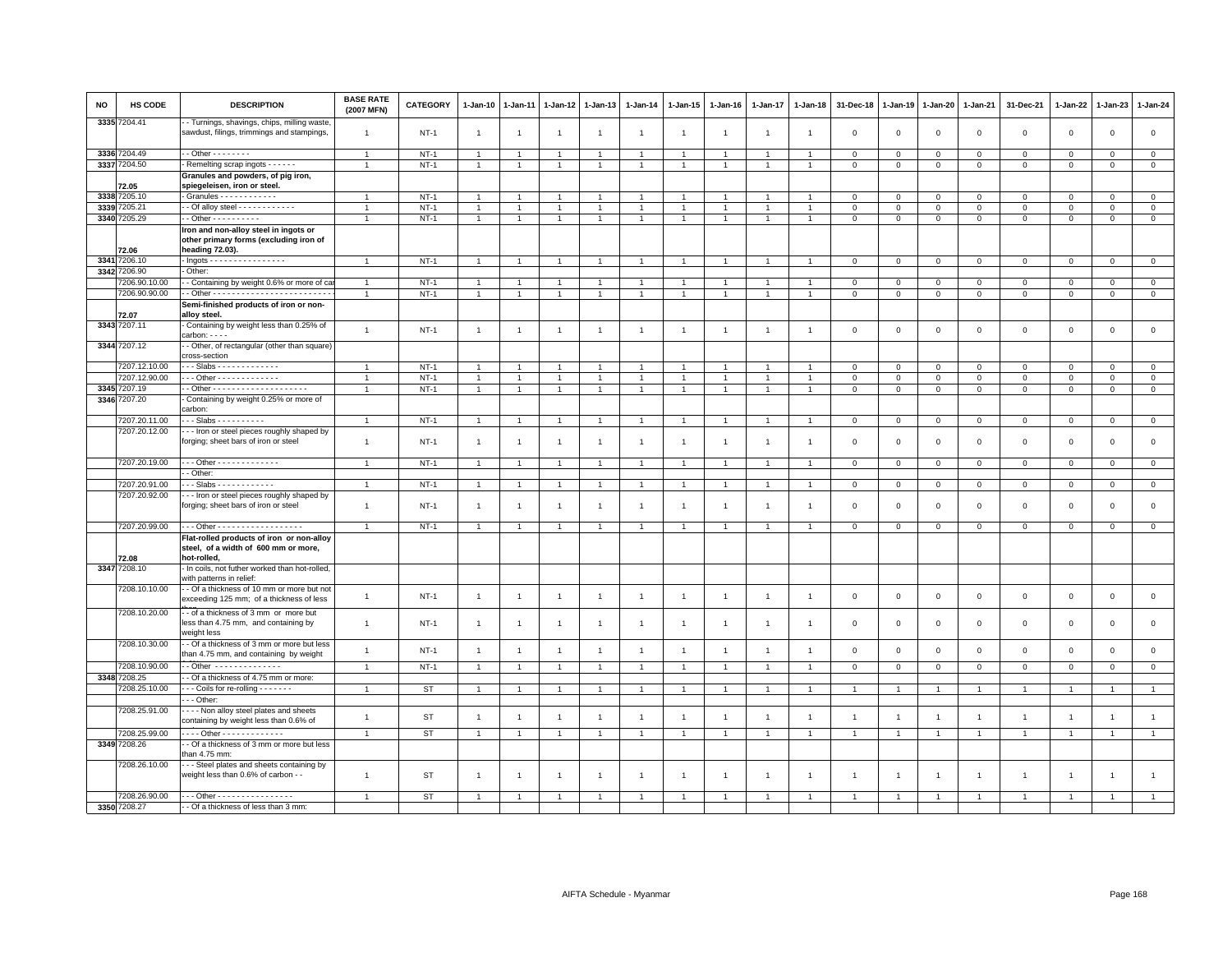| <b>NO</b> | HS CODE       | <b>DESCRIPTION</b>                                                                                  | <b>BASE RATE</b><br>(2007 MFN) | <b>CATEGORY</b> | $1 - Jan-10$   | $1 - Jan-11$   | 1-Jan-12       | $1 - Jan-13$   | $1 - Jan-14$   | $1 - Jan-15$         | 1-Jan-16       | $1 - Jan-17$   | $1 - Jan-18$   | 31-Dec-18      | $1 - Jan-19$   | $1 - Jan-20$   | 1-Jan-21       | 31-Dec-21      | $1 - Jan-22$   | $1-Jan-23$          | 1-Jan-24       |
|-----------|---------------|-----------------------------------------------------------------------------------------------------|--------------------------------|-----------------|----------------|----------------|----------------|----------------|----------------|----------------------|----------------|----------------|----------------|----------------|----------------|----------------|----------------|----------------|----------------|---------------------|----------------|
|           |               | - - Of a thickness of less than 1.5 mm:                                                             |                                |                 |                |                |                |                |                |                      |                |                |                |                |                |                |                |                |                |                     |                |
|           | 7208.27.11.00 | Steel plates and sheets containing by<br>weight 0.6 % or more of carbon - - -                       | $\mathbf{1}$                   | <b>ST</b>       | $\mathbf{1}$   | $\overline{1}$ | $\overline{1}$ | $\mathbf{1}$   | $\overline{1}$ | $\mathbf{1}$         | $\overline{1}$ | $\overline{1}$ | $\overline{1}$ | $\overline{1}$ | $\overline{1}$ | $\overline{1}$ | $\overline{1}$ | $\mathbf{1}$   | $\overline{1}$ | $\overline{1}$      | $\mathbf{1}$   |
|           | 7208.27.19.00 | . Other                                                                                             | $\overline{1}$                 | ST              | $\overline{1}$ | $\overline{1}$ | $\overline{1}$ | $\mathbf{1}$   | $\overline{1}$ | $\overline{1}$       | $\overline{1}$ | $\overline{1}$ | $\overline{1}$ | $\overline{1}$ | $\overline{1}$ | $\overline{1}$ | $\overline{1}$ | $\mathbf{1}$   | $\overline{1}$ | $\overline{1}$      | $\mathbf{1}$   |
|           |               | - - Other:                                                                                          |                                |                 |                |                |                |                |                |                      |                |                |                |                |                |                |                |                |                |                     |                |
|           | 7208.27.91.00 | - - - Steel plates and sheets containing by<br>weight 0.6% or more of carbon - - - -                | $\mathbf{1}$                   | ST              | $\overline{1}$ | $\mathbf{1}$   | $\mathbf{1}$   | $\mathbf{1}$   | $\mathbf{1}$   | $\mathbf{1}$         | $\overline{1}$ | $\overline{1}$ | $\overline{1}$ | $\overline{1}$ | $\overline{1}$ | $\overline{1}$ | $\overline{1}$ | $\overline{1}$ | $\overline{1}$ | $\overline{1}$      | $\mathbf{1}$   |
|           | 7208.27.99.00 | $- - -$ Other - - - - - - - - - -                                                                   | $\overline{1}$                 | <b>ST</b>       | $\overline{1}$ | $\overline{1}$ | $\overline{1}$ | $\overline{1}$ | $\overline{1}$ | $\overline{1}$       | $\overline{1}$ | $\overline{1}$ | $\overline{1}$ | $\overline{1}$ | $\overline{1}$ | $\overline{1}$ | $\overline{1}$ | $\mathbf{1}$   | $\overline{1}$ | $\overline{1}$      | $\overline{1}$ |
| 3351      | 7208.36       | - Of a thickness exceeding 10 mm - - - -                                                            | $\overline{1}$                 | $NT-1$          | $\mathbf{1}$   |                | $\overline{1}$ | $\overline{1}$ | $\overline{1}$ | $\overline{1}$       | $\overline{1}$ |                |                | $\mathbf 0$    | $\mathsf 0$    | $\mathbf 0$    | $\mathsf 0$    | $\mathsf 0$    | $\mathsf 0$    | $\mathsf 0$         | $\mathsf 0$    |
|           | 3352 7208.37  | - Of a thickness of 4.75 mm or more but<br>not exceeding 10 mm:                                     |                                |                 |                |                |                |                |                |                      |                |                |                |                |                |                |                |                |                |                     |                |
|           | 7208.37.10.00 | - - Steel plates and sheets containing by<br>weight less than 0.6% of carbon - - -                  | $\mathbf{1}$                   | $NT-1$          | $\overline{1}$ | $\overline{1}$ | $\overline{1}$ | $\mathbf{1}$   | $\overline{1}$ | $\mathbf{1}$         | $\overline{1}$ | $\overline{1}$ | $\mathbf{1}$   | $\mathbf 0$    | $\mathbf{0}$   | $\mathbf 0$    | $\mathbf 0$    | $\mathsf 0$    | $\mathbf 0$    | $\mathsf 0$         | $\mathsf 0$    |
|           | 7208.37.90.00 | $-$ - Other - - - - - - - - - - - - -                                                               | $\overline{1}$                 | $NT-1$          | $\overline{1}$ | $\overline{1}$ | $\overline{1}$ | $\overline{1}$ | $\overline{1}$ | $\overline{1}$       | $\overline{1}$ | $\overline{1}$ |                | $\mathbf 0$    | $\mathbf 0$    | $\mathbf 0$    | $\mathbf 0$    | $\mathbf 0$    | $\mathbf 0$    | $\mathbf{0}$        | $\mathbf 0$    |
|           | 3353 7208.38  | - Of a thickness of 3 mm or more but less<br>han 4.75 mm:                                           |                                |                 |                |                |                |                |                |                      |                |                |                |                |                |                |                |                |                |                     |                |
|           | 7208.38.10.00 | - - Steel plates and sheets containing by<br>weight less than 0.6% of carbon - - -                  |                                | $NT-1$          | $\overline{1}$ | $\overline{1}$ | $\overline{1}$ | $\mathbf{1}$   | $\overline{1}$ | $\mathbf{1}$         | $\overline{1}$ | $\overline{1}$ | -1             | $\mathbf 0$    | $\mathbf{0}$   | $\mathbf 0$    | $\mathbf 0$    | $\mathbf 0$    | $\mathbf{0}$   | $\mathbf 0$         | $\mathsf 0$    |
|           | 7208.38.90.00 | - - Other - - - - - - - - - - - -                                                                   |                                | $NT-1$          | $\overline{1}$ |                |                |                |                |                      |                |                |                | $\overline{0}$ | $\mathbf 0$    | $\mathbf{0}$   | $\mathbf{0}$   | $\mathbf{0}$   | $\Omega$       | $\mathbf{0}$        | $\mathbf{0}$   |
|           | 3354 7208.39  | - Of a thickness of less than 3 mm                                                                  |                                |                 |                |                |                |                |                |                      |                |                |                |                |                |                |                |                |                |                     |                |
|           |               | - - Of a thickness of less than 1.5 mm:                                                             |                                |                 |                |                |                |                |                |                      |                |                |                |                |                |                |                |                |                |                     |                |
|           | 7208.39.11.00 | Steel plates and sheets containing by<br>weight 0.6% or more of carbon - - -                        | $\mathbf{1}$                   | $NT-1$          | $\overline{1}$ | $\overline{1}$ | $\overline{1}$ | $\mathbf{1}$   | $\overline{1}$ | $\overline{1}$       | $\overline{1}$ | $\overline{1}$ | $\overline{1}$ | $\mathbf 0$    | $\mathsf 0$    | $\mathbf 0$    | $\mathsf 0$    | $\mathsf 0$    | $\mathbf 0$    | $\mathsf{O}\xspace$ | $\mathsf 0$    |
|           | 7208.39.19.00 | Other - - - - - - - - - - - - -                                                                     | $\overline{1}$                 | $NT-1$          | $\overline{1}$ |                | $\overline{1}$ | $\overline{1}$ | $\overline{1}$ |                      |                |                |                | $\overline{0}$ | $\mathbf 0$    | $\mathbf 0$    | $\mathbf{0}$   | $\mathbf 0$    | $\Omega$       | $\mathbf{0}$        | $\mathbf{0}$   |
|           | 7208.39.90.00 | $\cdots$ Other - - - - - - - - - - - -                                                              | $\overline{1}$                 | $NT-1$          | $\overline{1}$ | $\overline{1}$ | -1             | $\mathbf{1}$   | $\mathbf{1}$   | $\mathbf{1}$         | $\mathbf{1}$   | $\overline{1}$ |                | $\mathbf 0$    | $\mathbf 0$    | $\mathbf 0$    | $\mathbf 0$    | $\mathbf 0$    | 0              | $\mathbf 0$         | $\mathbf{0}$   |
|           | 3355 7208.40  | Not in coils, not further worked than hot-<br>rolled, with patterns in relief - - - - - - - - - - - | $\overline{1}$                 | $NT-1$          | $\overline{1}$ | $\overline{1}$ | $\overline{1}$ | $\mathbf{1}$   | $\mathbf{1}$   | $\blacktriangleleft$ | $\overline{1}$ | $\overline{1}$ | $\mathbf{1}$   | $\mathbf{0}$   | $\mathbf 0$    | $\mathbf 0$    | $\mathbf{0}$   | $\mathbf{0}$   | $\overline{0}$ | $\mathbf 0$         | $\circ$        |
|           | 3356 7208.51  | - Of a thickness exceeding 10 mm - - - -                                                            | $\mathbf{1}$                   | $NT-1$          | $\overline{1}$ | $\overline{1}$ | $\mathbf{1}$   | $\mathbf{1}$   | $\overline{1}$ | $\mathbf{1}$         | $\overline{1}$ | $\overline{1}$ |                | $\mathsf 0$    | $\mathsf 0$    | $\mathbf 0$    | $\circ$        | $\mathsf 0$    | $\mathbf{0}$   | $\circ$             | $\circ$        |
|           | 3357 7208.52  | - Of a thickness of 4.75 mm or more but                                                             |                                |                 |                |                |                |                |                |                      |                |                |                |                |                |                |                |                |                |                     |                |
|           | 3358 7208.53  | not exceeding 10 mm - - - - - - - - - - - - - - -<br>- Of a thickness of 3 mm or more but less      | $\mathbf{1}$                   | $NT-1$          | $\overline{1}$ | $\overline{1}$ | $\overline{1}$ | $\mathbf{1}$   | $\overline{1}$ | $\mathbf{1}$         | $\overline{1}$ | $\overline{1}$ | $\overline{1}$ | $\mathbf{0}$   | $\mathbf 0$    | $\mathbf 0$    | $\mathbf{0}$   | $\mathbf 0$    | $\mathbf 0$    | $\mathbf 0$         | $\circ$        |
|           |               |                                                                                                     | $\mathbf{1}$                   | $NT-1$          | $\overline{1}$ |                |                | $\mathbf{1}$   | $\overline{1}$ | $\overline{1}$       | $\overline{1}$ | $\overline{1}$ |                | $\overline{0}$ | $\mathbf 0$    | $\mathbf 0$    | $\overline{0}$ | $\mathbf 0$    | $\Omega$       | $\mathbf{0}$        | $\mathbf 0$    |
|           | 3359 7208.54  | - Of a thickness of less than 3 mm - - -                                                            | $\overline{1}$                 | $NT-1$          | $\overline{1}$ | $\overline{1}$ | $\overline{1}$ | $\mathbf{1}$   | $\mathbf{1}$   | $\overline{1}$       | $\overline{1}$ | $\overline{1}$ | $\overline{1}$ | $\mathbf{0}$   | $\mathbf{0}$   | $\mathsf 0$    | $\mathbf{0}$   | $\mathbf{0}$   | $\overline{0}$ | $\mathbf{0}$        | $\mathsf 0$    |
|           | 3360 7208.90  | Other:                                                                                              |                                |                 |                |                |                |                |                |                      |                |                |                |                |                |                |                |                |                |                     |                |
|           | 7208.90.10.00 | - Of a thickness of 10 mm or more but not<br>exceeding 125 mm; of a thickness of less               | $\mathbf{1}$                   | $NT-1$          | $\overline{1}$ | $\overline{1}$ | $\overline{1}$ | $\mathbf{1}$   | $\overline{1}$ | $\overline{1}$       | $\overline{1}$ | $\overline{1}$ | $\overline{1}$ | $\mathbf{0}$   | $\mathbf 0$    | $\mathbf 0$    | $\mathbf{0}$   | $\mathbf 0$    | $\mathbf 0$    | $\mathbf 0$         | $\circ$        |
|           | 7208.90.20.00 | than<br>- Of a thickness of 3 mm or more but less                                                   |                                |                 |                |                |                |                |                |                      |                |                |                |                |                |                |                |                |                |                     |                |
|           |               | than 4.75 mm and containing by weight<br>ASS                                                        | $\overline{1}$                 | $NT-1$          | $\overline{1}$ |                |                | $\overline{1}$ | $\overline{1}$ | $\overline{1}$       | -1             | $\overline{1}$ |                | $\mathbf 0$    | $\mathbf 0$    | $\mathbf 0$    | $\mathbf 0$    | $\mathsf 0$    | $\Omega$       | $\mathbf{0}$        | $\mathbf 0$    |
|           | 7208.90.30.00 | - Of a thickness of 3 mm or more but less<br>than 4.75 mm and containing by weight                  | $\mathbf{1}$                   | $NT-1$          | $\overline{1}$ | $\overline{1}$ | $\overline{1}$ | $\mathbf{1}$   | $\mathbf{1}$   | $\mathbf{1}$         | $\overline{1}$ | $\overline{1}$ |                | $\mathbf 0$    | $\mathbf 0$    | $\mathbf 0$    | $\mathbf 0$    | $\mathsf 0$    | $\mathbf 0$    | $\mathbf 0$         | $\mathsf 0$    |
|           | 7208.90.90.00 |                                                                                                     | $\overline{1}$                 | $NT-1$          | $\overline{1}$ |                |                | $\mathbf{1}$   | $\overline{1}$ | $\overline{1}$       | $\overline{1}$ | $\overline{1}$ |                | $\mathbf{0}$   | $\mathbf 0$    | $\mathbf{0}$   | $\mathbf 0$    | $\mathbf{0}$   | $\mathbf 0$    | $\mathbf{0}$        | $\mathbf 0$    |
|           | 72.09         | Flat-rolled products of iron or non-<br>alloy steel, of a width of 600 mm or<br>more, cold-rolled   |                                |                 |                |                |                |                |                |                      |                |                |                |                |                |                |                |                |                |                     |                |
|           | 3361 7209.15  | - Of a thickness of 3 mm or more - - -                                                              | $\overline{1}$                 | EL.             |                |                |                |                |                |                      |                |                |                |                |                |                |                |                |                |                     |                |
|           | 3362 7209.16  | - Of a thickness exceeding 1 mm but less<br>than 3 mm    ------------------------                   | $\mathbf{1}$                   | $NT-1$          | $\overline{1}$ | $\overline{1}$ | $\overline{1}$ | $\overline{1}$ | $\overline{1}$ | $\mathbf{1}$         | $\overline{1}$ | $\overline{1}$ |                | $\mathbf 0$    | $\mathbf 0$    | $\mathsf 0$    | $\mathbf 0$    | $\mathsf 0$    | $\Omega$       | $\mathsf 0$         | $\mathsf 0$    |
|           | 3363 7209.17  | - Of a thickness of 0.5 mm or more but<br>not exceeding 1 mm - - - - - - - - - - - - - - - -        | $\overline{1}$                 | <b>NT-1</b>     | $\mathbf{1}$   | 1              |                | 1              | $\overline{1}$ | 1                    | $\overline{1}$ | $\mathbf{1}$   |                | $\mathbf 0$    | $\mathbf 0$    | $\mathsf 0$    | $\mathbf 0$    | $\mathsf 0$    | $\mathbf 0$    | $\mathbf 0$         | $\mathsf 0$    |
|           | 3364 7209.18  | -of a thickness exceeding 1 mm but less                                                             |                                |                 |                |                |                |                |                |                      |                |                |                |                |                |                |                |                |                |                     |                |
|           | 7209.18.10.00 | than 0.5mm<br>- - - Tin-mill blackplate (TMBP) - - - - -                                            |                                | $NT-1$          |                |                |                |                |                |                      |                |                |                | $\Omega$       | $\mathbf 0$    | $\mathbf 0$    | $\mathbf 0$    | $\mathbf 0$    | $\mathbf 0$    | $\mathbf{O}$        | $\mathbf{0}$   |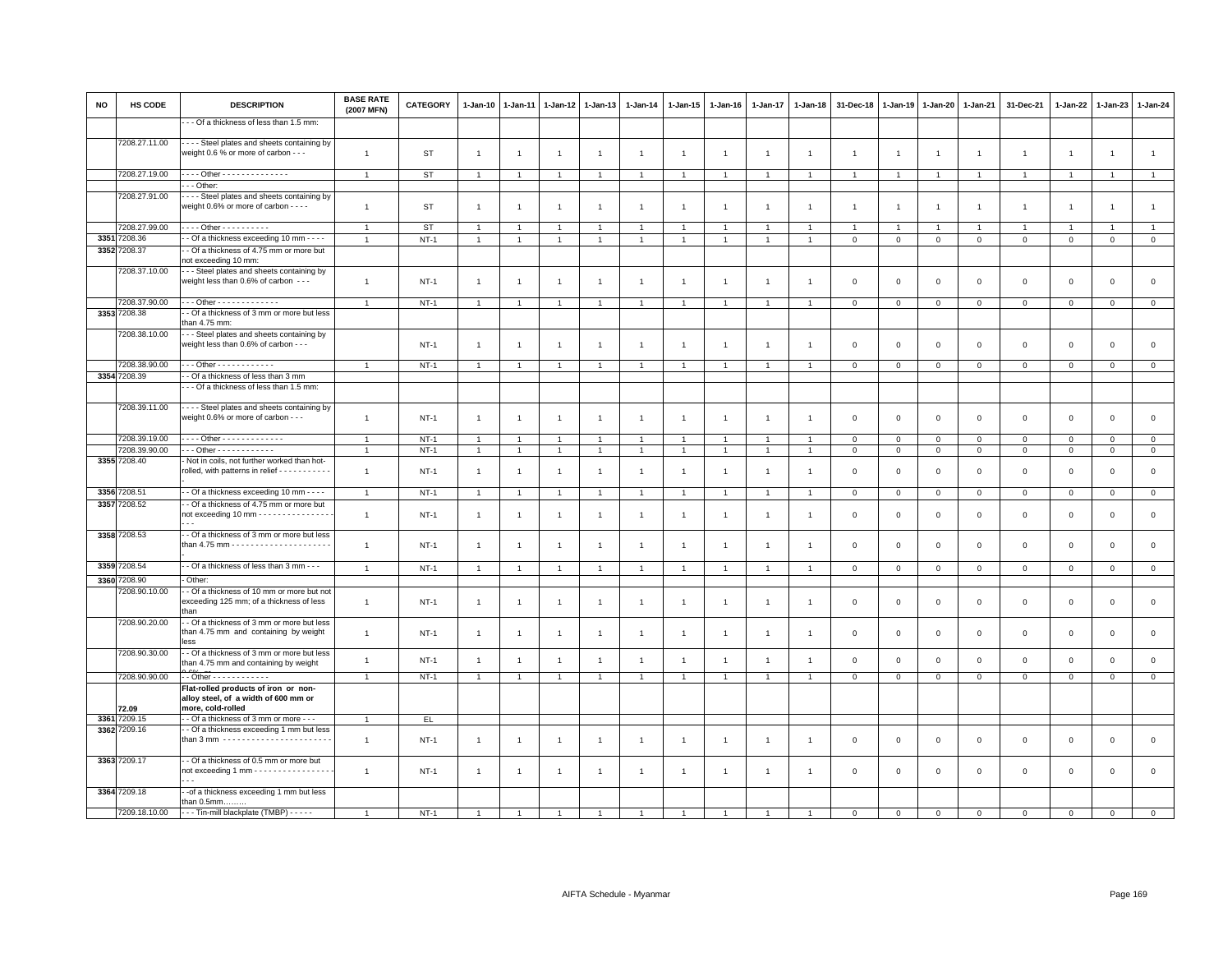| <b>NO</b> | HS CODE       | <b>DESCRIPTION</b>                                                                                | <b>BASE RATE</b><br>(2007 MFN) | <b>CATEGORY</b> | $1-Jan-10$     | 1-Jan-11       | 1-Jan-12       | 1-Jan-13       | $1 - Jan-14$   | $1 - Jan-15$   | $1-Jan-16$     | 1-Jan-17       | $1 - Jan-18$   | 31-Dec-18      | 1-Jan-19       | 1-Jan-20       | 1-Jan-21       | 31-Dec-21      | $1 - Jan-22$   | 1-Jan-23       | 1-Jan-24       |
|-----------|---------------|---------------------------------------------------------------------------------------------------|--------------------------------|-----------------|----------------|----------------|----------------|----------------|----------------|----------------|----------------|----------------|----------------|----------------|----------------|----------------|----------------|----------------|----------------|----------------|----------------|
|           | 7209.18.90.00 | Other - - - - - - - - - - -                                                                       | $\overline{1}$                 | $NT-1$          | -1             | $\overline{1}$ | $\overline{1}$ | $\overline{1}$ |                | $\overline{1}$ |                | $\overline{1}$ |                | $\mathbf 0$    | $\mathbf 0$    | $\mathbf 0$    | $\mathbf 0$    | $\mathbf 0$    | $\mathbf 0$    | $\mathsf 0$    | $\mathbf{0}$   |
| 3365      | 7209.25       | - Of a thickness of 3 mm or more - - -                                                            | $\overline{1}$                 | <b>ST</b>       | $\mathbf{1}$   | $\overline{1}$ | $\mathbf{1}$   | $\mathbf{1}$   | $\mathbf{1}$   | $\mathbf{1}$   | $\overline{1}$ | $\mathbf{1}$   | $\overline{1}$ | $\overline{1}$ | $\overline{1}$ | $\overline{1}$ | $\overline{1}$ | $\mathbf{1}$   | $\overline{1}$ | $\mathbf{1}$   | 1              |
|           | 3366 7209.26  | - Of a thickness exceeding 1 mm but less                                                          | $\mathbf{1}$                   | $NT-1$          | $\overline{1}$ | $\overline{1}$ | $\overline{1}$ | $\overline{1}$ | $\mathbf{1}$   | $\mathbf{1}$   | $\overline{1}$ | $\overline{1}$ | $\overline{1}$ | $\mathbf 0$    | $\mathsf 0$    | $\mathsf 0$    | $\mathbf 0$    | $\mathsf 0$    | $\mathbf 0$    | $\mathsf 0$    | $\mathsf 0$    |
|           |               | than $3$ mm $ -$                                                                                  |                                |                 |                |                |                |                |                |                |                |                |                |                |                |                |                |                |                |                |                |
|           | 3367 7209.27  | - Of a thickness of 0.5 mm or more but                                                            |                                |                 |                |                |                |                |                |                |                |                |                |                |                |                |                |                |                |                |                |
|           |               | not exceeding 1 mm - - - - - - - - - - - - - - - -                                                | $\mathbf{1}$                   | <b>NT-1</b>     | $\overline{1}$ |                | $\overline{1}$ | $\overline{1}$ | $\overline{1}$ | $\overline{1}$ | $\overline{1}$ |                |                | $\mathbf 0$    | $\Omega$       | $\mathbf 0$    | $\Omega$       | $\mathbf 0$    | $\Omega$       | $\mathbf 0$    | $\mathbf{0}$   |
|           | 3368 7209.28  | - Of a thickness of less than .5 mm                                                               | $\overline{1}$                 | ST              |                |                | $\overline{1}$ | $\overline{1}$ |                |                |                |                |                |                |                |                |                | $\overline{1}$ |                |                |                |
|           | 3369 7209.90  | $-$ Other $     -$                                                                                | $\overline{1}$                 |                 | $\overline{1}$ | $\overline{1}$ |                |                |                |                |                |                | $\mathbf{1}$   |                | $\overline{1}$ | $\mathbf{1}$   |                | $\mathbf{1}$   |                | $\overline{1}$ | $\mathbf{1}$   |
|           |               |                                                                                                   |                                | <b>ST</b>       |                |                | $\overline{1}$ | $\overline{1}$ |                | $\overline{1}$ |                |                |                | $\mathbf{1}$   |                |                | $\overline{1}$ |                | $\mathbf{1}$   |                |                |
|           | 72.10         | Flat-rolled products of iron or non-alloy<br>steel, of a width of 600 mm or more,<br>clad, plated |                                |                 |                |                |                |                |                |                |                |                |                |                |                |                |                |                |                |                |                |
|           | 3370 7210.11  | - - Of a thickness of 0.5 mm or more - - -                                                        |                                | EL.             |                |                |                |                |                |                |                |                |                |                |                |                |                |                |                |                |                |
|           | 3371 7210.12  | - - Of a thickness of less than .5 mm                                                             | $\overline{1}$                 | <b>ST</b>       | 1              | -1             | $\mathbf{1}$   | $\overline{1}$ |                | $\mathbf{1}$   |                |                | $\mathbf{1}$   | $\overline{1}$ | $\mathbf{1}$   | $\overline{1}$ | $\overline{1}$ | $\mathbf{1}$   | $\mathbf{1}$   | $\overline{1}$ | $\mathbf{1}$   |
|           | 3372 7210.20  | - Plated or coated with lead, including terne-                                                    |                                |                 |                |                |                |                |                |                |                |                |                |                |                |                |                |                |                |                |                |
|           |               |                                                                                                   | $\overline{1}$                 | $NT-1$          | $\overline{1}$ | -1             | $\overline{1}$ | $\overline{1}$ | $\overline{1}$ | $\overline{1}$ | $\overline{1}$ | $\mathbf{1}$   | $\mathbf{1}$   | $\mathbf 0$    | $\mathbf 0$    | $\mathbf 0$    | $\mathbf 0$    | $\mathbf 0$    | $\mathsf 0$    | $\mathbf 0$    | $\mathsf 0$    |
|           |               |                                                                                                   |                                |                 |                |                |                |                |                |                |                |                |                |                |                |                |                |                |                |                |                |
|           | 3373 7210.30  | - Electrolytically plated or coated with zinc:                                                    |                                |                 |                |                |                |                |                |                |                |                |                |                |                |                |                |                |                |                |                |
|           |               | - Containing by weight less than 0.6% of<br>carbon:                                               |                                |                 |                |                |                |                |                |                |                |                |                |                |                |                |                |                |                |                |                |
|           | 7210.30.11.00 | - - - Of a thickness not exceeding 1.2 mm -                                                       |                                |                 |                |                |                |                |                |                |                |                |                |                |                |                |                |                |                |                |                |
|           |               |                                                                                                   | $\overline{1}$                 | <b>ST</b>       | $\overline{1}$ | $\overline{1}$ | $\mathbf{1}$   | $\mathbf{1}$   | $\overline{1}$ | $\mathbf{1}$   | $\overline{1}$ | $\overline{1}$ | $\overline{1}$ | $\overline{1}$ | $\overline{1}$ | $\overline{1}$ | $\overline{1}$ | $\mathbf{1}$   | $\overline{1}$ | $\overline{1}$ | $\mathbf{1}$   |
|           | 7210.30.19.00 | - - - Other - - - - - - - - - - - - - - - -                                                       | $\overline{1}$                 | <b>ST</b>       | $\overline{1}$ | $\overline{1}$ | $\mathbf{1}$   | $\mathbf{1}$   |                | $\mathbf{1}$   | $\overline{1}$ | $\overline{1}$ | $\overline{1}$ | $\overline{1}$ | $\overline{1}$ | $\overline{1}$ | $\overline{1}$ | $\mathbf{1}$   | $\overline{1}$ | $\mathbf{1}$   | $\mathbf{1}$   |
|           |               | - Containing by weight 0.6% or more of                                                            |                                |                 |                |                |                |                |                |                |                |                |                |                |                |                |                |                |                |                |                |
|           |               | carbon                                                                                            |                                |                 |                |                |                |                |                |                |                |                |                |                |                |                |                |                |                |                |                |
|           | 7210.30.91.00 | - - Of a thickness not exceeding 1.2 mm -                                                         | $\overline{1}$                 | <b>ST</b>       | $\overline{1}$ | $\overline{1}$ | $\overline{1}$ | $\overline{1}$ | $\overline{1}$ | $\overline{1}$ | $\overline{1}$ | $\overline{1}$ | $\overline{1}$ | $\overline{1}$ | $\overline{1}$ | $\overline{1}$ | $\overline{1}$ | $\mathbf{1}$   | $\overline{1}$ | $\overline{1}$ | $\overline{1}$ |
|           |               |                                                                                                   |                                |                 |                |                |                |                |                |                |                |                |                |                |                |                |                |                |                |                |                |
|           | 7210.30.99.00 | - - - Other - - - - - - - - - - - -                                                               | $\mathbf{1}$                   | <b>ST</b>       | $\overline{1}$ | $\overline{1}$ | $\overline{1}$ | $\overline{1}$ | $\overline{1}$ | $\overline{1}$ | $\overline{1}$ | $\overline{1}$ | $\overline{1}$ | $\overline{1}$ | $\overline{1}$ | $\overline{1}$ | $\overline{1}$ | $\mathbf{1}$   | $\overline{1}$ | $\overline{1}$ | $\mathbf{1}$   |
| 3374      | 7210.41       | - - Corrugated:                                                                                   |                                |                 |                |                |                |                |                |                |                |                |                |                |                |                |                |                |                |                |                |
|           | 7210.41.10.00 | - - Of a thickness not exceeding 1.2 mm -                                                         | $\overline{1}$                 | $NT-1$          | $\overline{1}$ | -1             | $\overline{1}$ | $\overline{1}$ | $\overline{1}$ | $\overline{1}$ | -1             | $\mathbf{1}$   | $\mathbf{1}$   | $\mathbf 0$    | $\mathsf 0$    | $\mathbf 0$    | $\mathbf 0$    | $\mathsf 0$    | $\mathsf 0$    | $\mathsf 0$    | $\mathsf 0$    |
|           |               |                                                                                                   |                                |                 |                |                |                |                |                |                |                |                |                |                |                |                |                |                |                |                |                |
|           | 7210.41.90.00 | - - - Other - - - - - - - - - - - - -                                                             | $\overline{1}$                 | $NT-1$          | $\overline{1}$ |                | $\overline{1}$ | $\overline{1}$ |                | $\overline{1}$ |                |                |                | $\mathbf 0$    | $\mathbf 0$    | $\mathbf 0$    | $\mathbf 0$    | $\mathbf{0}$   | $\mathbf 0$    | $\mathsf 0$    | $\mathbf 0$    |
|           | 3375 7210.49  | - Other                                                                                           |                                |                 |                |                |                |                |                |                |                |                |                |                |                |                |                |                |                |                |                |
|           | 7210.49.10.00 | - - - Of a thickness not exceeding 1.2 mm -                                                       | $\overline{1}$                 | $NT-1$          | $\overline{1}$ | $\overline{1}$ | $\overline{1}$ | $\overline{1}$ | $\overline{1}$ | $\mathbf{1}$   | $\overline{1}$ | $\overline{1}$ | $\overline{1}$ | $\mathbf 0$    | $\mathbf 0$    | $\mathbf 0$    | $\mathbf 0$    | $\mathsf 0$    | $\mathbf 0$    | $\mathsf 0$    | $\mathbf 0$    |
|           | 7210.49.90.00 | - - - Other - - - - - - - - - -                                                                   | $\overline{1}$                 | $NT-1$          | $\overline{1}$ | -1             | $\overline{1}$ | $\overline{1}$ |                | $\overline{1}$ |                | $\mathbf{1}$   | $\overline{1}$ | $\,0\,$        | $\mathbf 0$    | $\mathsf 0$    | $\overline{0}$ | $\mathsf 0$    | $\mathbf 0$    | $\mathbf{O}$   | $\mathsf 0$    |
|           | 3376 7210.50  | - Plated or coated with chromium oxides or                                                        |                                |                 |                |                |                |                |                |                |                |                |                |                |                |                |                |                |                |                |                |
|           |               | with chromium and chromium oxides - -                                                             | $\overline{1}$                 | $NT-1$          | $\overline{1}$ | $\overline{1}$ | $\overline{1}$ | $\overline{1}$ | $\mathbf{1}$   | $\overline{1}$ | $\overline{1}$ | $\overline{1}$ | $\overline{1}$ | $\mathbf 0$    | $\mathbf 0$    | $\mathbf 0$    | $\mathbf{0}$   | $\mathbf 0$    | $\Omega$       | $\mathbf 0$    | $\circ$        |
|           |               |                                                                                                   |                                |                 |                |                |                |                |                |                |                |                |                |                |                |                |                |                |                |                |                |
|           | 3377 7210.61  | - - Plated or coated with aluminium-zinc                                                          |                                |                 |                |                |                |                |                |                |                |                |                |                |                |                |                |                |                |                |                |
|           | 7210.61.10.00 | - - Of a thickness not exceeding 1.2 mm -                                                         |                                |                 |                |                |                |                |                |                |                |                |                |                |                |                |                |                |                |                |                |
|           |               |                                                                                                   | $\overline{1}$                 | $NT-1$          | $\overline{1}$ | $\overline{1}$ | $\overline{1}$ | $\overline{1}$ | $\overline{1}$ | $\mathbf{1}$   | $\overline{1}$ | $\overline{1}$ | $\overline{1}$ | $\mathbf 0$    | $\mathbf 0$    | $\mathsf 0$    | $\mathbf 0$    | $\mathsf 0$    | $\mathsf 0$    | $\mathsf 0$    | $\mathsf 0$    |
|           | 7210.61.90.00 | - - - Other - - - - - - - - - - - -                                                               | $\mathbf{1}$                   | $NT-1$          | $\overline{1}$ | $\overline{1}$ | $\overline{1}$ | $\overline{1}$ | $\overline{1}$ | $\overline{1}$ |                |                | $\overline{1}$ | $\mathbf 0$    | $\mathbf 0$    | $\mathbf{0}$   | $\mathbf 0$    | $\mathbf 0$    | $\mathbf 0$    | $\mathbf{O}$   | $\mathbf{0}$   |
|           | 3378 7210.69  | - Other:                                                                                          |                                |                 |                |                |                |                |                |                |                |                |                |                |                |                |                |                |                |                |                |
|           | 7210.69.10.00 | - - Of a thickness not exceeding 1.2 mm -                                                         | $\overline{1}$                 |                 |                |                |                |                |                |                |                |                |                |                |                |                |                |                |                |                |                |
|           |               |                                                                                                   |                                | $NT-1$          | $\overline{1}$ | $\overline{1}$ | $\overline{1}$ | $\overline{1}$ | $\overline{1}$ | $\overline{1}$ | $\overline{1}$ | $\overline{1}$ | $\overline{1}$ | $\mathbf 0$    | $\mathsf 0$    | $\mathbf 0$    | $\mathbf 0$    | $\mathsf 0$    | $\mathbf 0$    | $\mathsf 0$    | $\mathsf 0$    |
|           | 7210.69.90.00 | $-$ - Other - - - - - - - - - - - - -                                                             | $\overline{1}$                 | $NT-1$          |                |                | $\overline{1}$ | $\overline{1}$ |                |                |                |                |                | $\overline{0}$ | $\overline{0}$ | $\mathbf 0$    | $\overline{0}$ | $\mathbf 0$    | $\Omega$       | $\mathbf 0$    | $\overline{0}$ |
|           | 3379 7210.70  | - Painted , varnished or coated with plastics:                                                    |                                |                 |                |                |                |                |                |                |                |                |                |                |                |                |                |                |                |                |                |
|           |               |                                                                                                   |                                |                 |                |                |                |                |                |                |                |                |                |                |                |                |                |                |                |                |                |
|           |               | - Not clad, plated or coated with metal:                                                          |                                |                 |                |                |                |                |                |                |                |                |                |                |                |                |                |                |                |                |                |
|           |               |                                                                                                   |                                |                 |                |                |                |                |                |                |                |                |                |                |                |                |                |                |                |                |                |
|           | 7210.70.11.00 | -- Of a thickness of 4.75 mm or more but<br>not exceeding 125 mm - - - - - - - - - - - - - -      |                                |                 |                |                |                |                |                |                |                |                |                |                |                |                |                |                |                |                |                |
|           |               |                                                                                                   | $\overline{1}$                 | ST              | $\overline{1}$ | -1             | -1             | $\overline{1}$ | $\overline{1}$ | $\mathbf{1}$   | $\overline{1}$ | $\overline{1}$ | $\mathbf{1}$   | $\overline{1}$ | $\overline{1}$ | $\overline{1}$ | $\overline{1}$ | $\mathbf{1}$   | $\overline{1}$ | $\overline{1}$ | $\overline{1}$ |
|           | 7210.70.12.00 | - - - Of a thickness less than 4.75 mm or                                                         |                                |                 |                |                |                |                |                |                |                |                |                |                |                |                |                |                |                |                |                |
|           |               | exceeding 125 mm - - - - - - - - - - - - - - - - -                                                | $\overline{1}$                 | ST              | $\overline{1}$ | -1             | $\mathbf{1}$   | $\overline{1}$ | $\overline{1}$ | $\mathbf{1}$   | $\overline{1}$ | 1              | $\overline{1}$ | $\overline{1}$ | $\overline{1}$ | $\overline{1}$ | $\overline{1}$ | $\mathbf{1}$   | $\overline{1}$ | $\mathbf{1}$   | $\overline{1}$ |
|           |               | $\cdots$                                                                                          |                                |                 |                |                |                |                |                |                |                |                |                |                |                |                |                |                |                |                |                |
|           | 7210.70.20.00 | - - Plated or coated with tin, lead or                                                            |                                |                 |                |                |                |                |                |                |                |                |                |                |                |                |                |                |                |                |                |
|           |               | chromium oxide or with chromium and                                                               | $\overline{1}$                 | <b>ST</b>       | $\overline{1}$ | $\overline{1}$ | $\overline{1}$ | $\overline{1}$ | $\overline{1}$ | $\mathbf{1}$   | $\overline{1}$ | $\overline{1}$ | $\overline{1}$ | $\overline{1}$ | $\overline{1}$ | $\overline{1}$ | $\overline{1}$ | $\overline{1}$ | $\overline{1}$ | $\overline{1}$ | $\mathbf{1}$   |
|           | 7210.70.30.00 | - Electrolytically plated or coated with                                                          |                                |                 |                |                |                |                |                |                |                |                |                |                |                |                |                |                |                |                |                |
|           |               | zinc, of thickness not exceeding 1.2 mm - -                                                       | $\overline{1}$                 | <b>ST</b>       | $\mathbf{1}$   | 1              | $\overline{1}$ | $\overline{1}$ | $\overline{1}$ | $\overline{1}$ | $\overline{1}$ | $\mathbf{1}$   | $\overline{1}$ | $\mathbf{1}$   | $\overline{1}$ | $\overline{1}$ | $\mathbf{1}$   | $\mathbf{1}$   | $\overline{1}$ | $\overline{1}$ | $\mathbf{1}$   |
|           |               |                                                                                                   |                                |                 |                |                |                |                |                |                |                |                |                |                |                |                |                |                |                |                |                |
|           | 7210.70.40.00 | - Electrolytically plated or coated with                                                          |                                |                 |                |                |                |                |                |                |                |                |                |                |                |                |                |                |                |                |                |
|           |               | zinc, of thickness exceeding 1.2 mm - - - - -                                                     | $\overline{1}$                 | <b>ST</b>       | -1             | -1             | -1             |                |                | $\mathbf{1}$   | -1             |                |                |                |                |                | $\mathbf{1}$   |                | $\overline{1}$ | $\mathbf{1}$   | $\overline{1}$ |
|           |               | .                                                                                                 |                                |                 |                |                |                |                |                |                |                |                |                |                |                |                |                |                |                |                |                |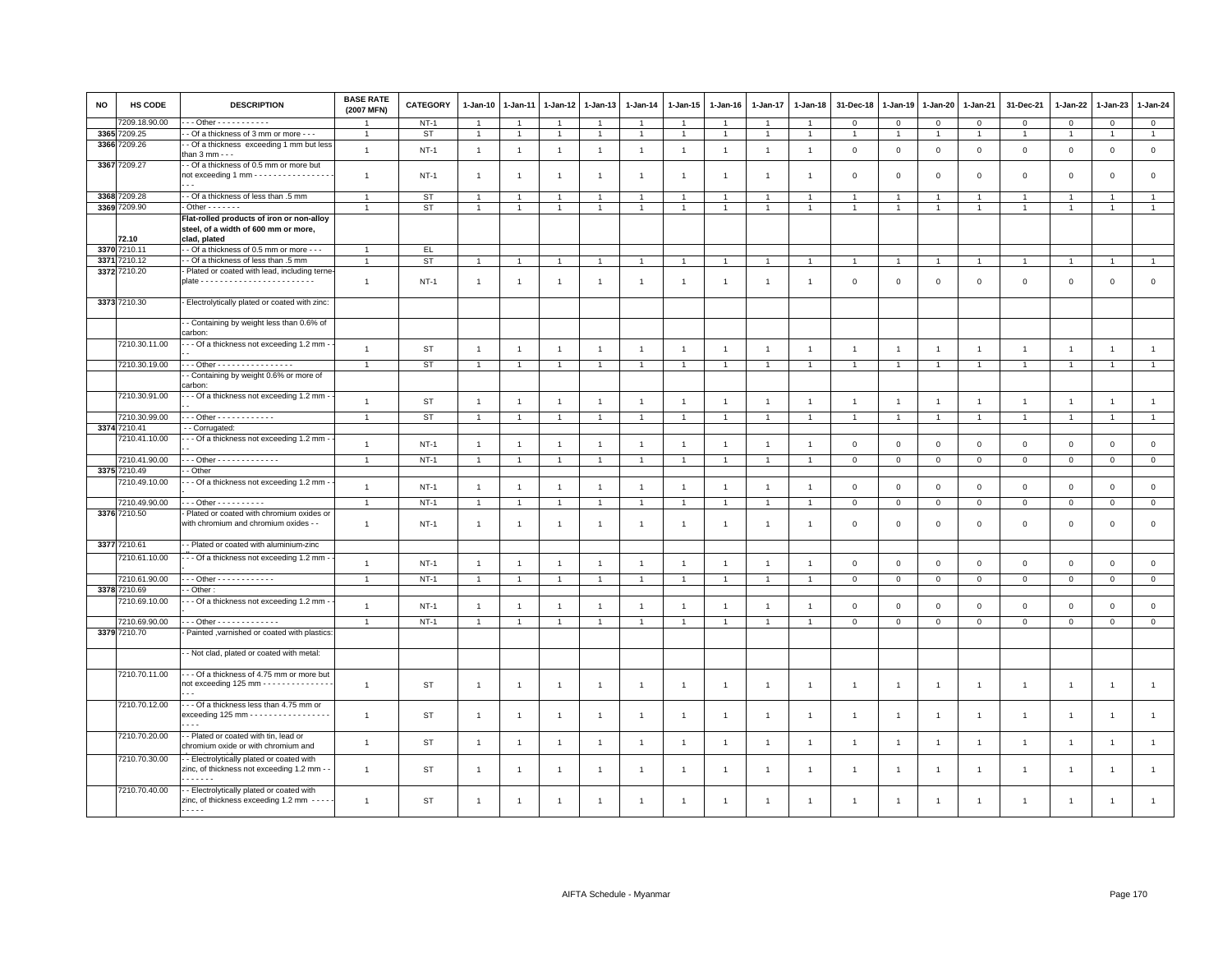| <b>NO</b> | HS CODE                        | <b>DESCRIPTION</b>                                                                                       | <b>BASE RATE</b><br>(2007 MFN) | CATEGORY        | $1-Jan-10$                   | 1-Jan-11       | $1-Jan-12$                       | 1-Jan-13                         | $1 - Jan-14$                     | $1 - Jan-15$                     | $1-Jan-16$     | 1-Jan-17                     | $1 - Jan-18$                     | 31-Dec-18      | $1-Jan-19$     | 1-Jan-20                         | 1-Jan-21                       | 31-Dec-21                      | 1-Jan-22                         | $1-Jan-23$                       | 1-Jan-24                       |
|-----------|--------------------------------|----------------------------------------------------------------------------------------------------------|--------------------------------|-----------------|------------------------------|----------------|----------------------------------|----------------------------------|----------------------------------|----------------------------------|----------------|------------------------------|----------------------------------|----------------|----------------|----------------------------------|--------------------------------|--------------------------------|----------------------------------|----------------------------------|--------------------------------|
|           | 7210.70.50.00                  | - Otherwise plated or coated with zinc or<br>aluminium, of thickness exceeding 1.2 mm                    | $\overline{1}$                 | <b>ST</b>       | $\mathbf{1}$                 | $\overline{1}$ | $\overline{1}$                   | $\mathbf{1}$                     | $\mathbf{1}$                     | $\overline{1}$                   | $\overline{1}$ | $\overline{1}$               | $\overline{1}$                   | $\overline{1}$ | $\overline{1}$ | $\overline{1}$                   | $\mathbf{1}$                   | $\mathbf{1}$                   | $\overline{1}$                   | $\overline{1}$                   | $\mathbf{1}$                   |
|           | 7210.70.60.00                  | - Plated or coated with zinc or aluminium,<br>of a thickness not exceeding 1.2 mm - - - -                | $\overline{1}$                 | <b>ST</b>       | $\mathbf{1}$                 | $\overline{1}$ | $\overline{1}$                   | $\overline{1}$                   | $\overline{1}$                   | $\overline{1}$                   | $\overline{1}$ | $\overline{1}$               | $\overline{1}$                   | $\overline{1}$ | $\overline{1}$ | $\overline{1}$                   | $\overline{1}$                 | $\mathbf{1}$                   | $\overline{1}$                   | $\overline{1}$                   | $\mathbf{1}$                   |
|           | 7210.70.70.00                  | - Plated or coated with other metals, of a<br>thickness not exceeding 1.2 mm - - -                       | $\mathbf{1}$                   | <b>ST</b>       | $\mathbf{1}$                 | $\overline{1}$ | $\overline{1}$                   | $\mathbf{1}$                     | $\overline{1}$                   | $\overline{1}$                   | $\overline{1}$ | $\overline{1}$               | $\overline{1}$                   | $\overline{1}$ | $\overline{1}$ | $\overline{1}$                   | $\overline{1}$                 | $\mathbf{1}$                   | $\overline{1}$                   | $\overline{1}$                   | $\mathbf{1}$                   |
|           | 7210.70.90.00                  | . - Other - - - - - - - - - - - - -                                                                      | $\overline{1}$                 | ST              | $\mathbf{1}$                 | $\overline{1}$ | $\mathbf{1}$                     | $\overline{1}$                   | $\overline{1}$                   | $\overline{1}$                   |                | $\mathbf{1}$                 | $\overline{1}$                   | $\overline{1}$ | $\mathbf{1}$   | $\overline{1}$                   | $\overline{1}$                 | $\overline{1}$                 | $\mathbf{1}$                     | $\overline{1}$                   | $\mathbf{1}$                   |
|           | 3380 7210.90                   | - Other                                                                                                  |                                |                 |                              |                |                                  |                                  |                                  |                                  |                |                              |                                  |                |                |                                  |                                |                                |                                  |                                  |                                |
|           |                                | - Not clad, plated or coated with metal:                                                                 |                                |                 |                              |                |                                  |                                  |                                  |                                  |                |                              |                                  |                |                |                                  |                                |                                |                                  |                                  |                                |
|           | 7210.90.11.00                  | --- Of a thickness of 4.75 mm or more but<br>not exceeding 125 mm - - - - - - - - - - - - - -            | $\overline{1}$                 | <b>ST</b>       | $\mathbf{1}$                 | $\overline{1}$ | $\overline{1}$                   | $\mathbf{1}$                     | $\overline{1}$                   | $\overline{1}$                   | $\overline{1}$ | $\mathbf{1}$                 | $\overline{1}$                   | $\overline{1}$ | $\overline{1}$ | $\overline{1}$                   | $\overline{1}$                 | $\mathbf{1}$                   | $\overline{1}$                   | $\mathbf{1}$                     | $\overline{1}$                 |
|           | 7210.90.12.00                  | --- Of a thickness less than 4.75 mm or<br>$exceeding 125 mm - - - - - - - - - - - - - - - -$<br>$- - -$ | $\overline{1}$                 | <b>ST</b>       | $\mathbf{1}$                 | $\overline{1}$ | $\overline{1}$                   | $\overline{1}$                   | $\overline{1}$                   | $\overline{1}$                   | $\overline{1}$ | $\mathbf{1}$                 | $\overline{1}$                   | $\overline{1}$ | $\overline{1}$ | $\overline{1}$                   | $\mathbf{1}$                   | $\mathbf{1}$                   | $\overline{1}$                   | $\overline{1}$                   | $\mathbf{1}$                   |
|           | 7210.90.20.00                  | - Plated or coated with tin, lead or<br>chromium oxide or with chromium and                              | $\mathbf{1}$                   | <b>ST</b>       | $\mathbf{1}$                 | $\overline{1}$ | $\overline{1}$                   | $\mathbf{1}$                     | $\mathbf{1}$                     | $\overline{1}$                   | $\overline{1}$ | $\overline{1}$               | $\overline{1}$                   | $\overline{1}$ | $\overline{1}$ | $\overline{1}$                   | $\overline{1}$                 | $\mathbf{1}$                   | $\overline{1}$                   | $\overline{1}$                   | $\mathbf{1}$                   |
|           | 7210.90.30.00                  | - Electrolytically plated or coated with<br>zinc, of thickness not exceeding 1.2 mm -<br>.               | $\overline{1}$                 | <b>ST</b>       | $\mathbf{1}$                 | $\overline{1}$ | $\overline{1}$                   | $\overline{1}$                   | $\overline{1}$                   | $\overline{1}$                   | $\overline{1}$ | $\overline{1}$               | $\overline{1}$                   | $\overline{1}$ | $\overline{1}$ | $\overline{1}$                   | $\mathbf{1}$                   | $\mathbf{1}$                   | $\overline{1}$                   | $\overline{1}$                   | $\mathbf{1}$                   |
|           | 7210.90.40.00                  | - Electrolytically plated or coated with<br>zinc, of thickness exceeding 1.2 mm ----                     | $\overline{1}$                 | <b>ST</b>       | $\mathbf{1}$                 | $\overline{1}$ | $\overline{1}$                   | $\mathbf{1}$                     | $\overline{1}$                   | $\overline{1}$                   | $\overline{1}$ | 1                            | $\overline{1}$                   | $\overline{1}$ | $\overline{1}$ | $\overline{1}$                   | $\overline{1}$                 | $\mathbf{1}$                   | $\overline{1}$                   | $\overline{1}$                   | $\mathbf{1}$                   |
|           | 7210.90.50.00                  | - Otherwise plated or coated with zinc or<br>aluminium, of thickness exceeding 1.2 mm                    | $\overline{1}$                 | ST              | $\mathbf{1}$                 | $\overline{1}$ | $\overline{1}$                   | $\mathbf{1}$                     | $\overline{1}$                   | $\mathbf{1}$                     | $\overline{1}$ | $\mathbf{1}$                 | $\overline{1}$                   | $\overline{1}$ | $\overline{1}$ | $\overline{1}$                   | $\overline{1}$                 | $\overline{1}$                 | $\overline{1}$                   | $\overline{1}$                   | $\overline{1}$                 |
|           | 7210.90.60.00                  | - Plated or coated with zinc or aluminium,<br>of thickness not exceeding 1.2 mm -----<br>$\cdots$        | $\overline{1}$                 | <b>ST</b>       | $\mathbf{1}$                 | $\overline{1}$ | $\overline{1}$                   | $\mathbf{1}$                     | $\overline{1}$                   | $\mathbf{1}$                     | $\overline{1}$ | $\mathbf{1}$                 | $\overline{1}$                   | $\overline{1}$ | $\overline{1}$ | $\overline{1}$                   | $\overline{1}$                 | $\mathbf{1}$                   | $\overline{1}$                   | $\mathbf{1}$                     | $\mathbf{1}$                   |
|           | 7210.90.70.00                  | - Plated or coated with other metals, of<br>thickness not exceeding 1.2 mm - - -                         | $\overline{1}$                 | <b>ST</b>       | $\mathbf{1}$                 | $\overline{1}$ | $\overline{1}$                   | $\overline{1}$                   | $\overline{1}$                   | $\overline{1}$                   | $\overline{1}$ | $\mathbf{1}$                 | $\overline{1}$                   | $\overline{1}$ | $\overline{1}$ | $\overline{1}$                   | $\overline{1}$                 | $\mathbf{1}$                   | $\overline{1}$                   | $\overline{1}$                   | $\mathbf{1}$                   |
|           | 7210.90.90.00                  | - Other - - - - - - - - - - - - -                                                                        | $\overline{1}$                 | <b>ST</b>       | $\mathbf{1}$                 | $\overline{1}$ | $\overline{1}$                   | $\overline{1}$                   | $\overline{1}$                   | $\overline{1}$                   | $\overline{1}$ | $\mathbf{1}$                 | $\overline{1}$                   | $\overline{1}$ | $\overline{1}$ | $\overline{1}$                   | $\overline{1}$                 | $\overline{1}$                 | $\overline{1}$                   | $\overline{1}$                   | $\overline{1}$                 |
|           | 72.11                          | Flat-rolled products of iron or non-alloy<br>steel, of a width of less than 600 mm,<br>not clad,         |                                |                 |                              |                |                                  |                                  |                                  |                                  |                |                              |                                  |                |                |                                  |                                |                                |                                  |                                  |                                |
|           | 3381 7211.13                   | - Rolled on four faces or in a closed box<br>pass, of a width                                            |                                |                 |                              |                |                                  |                                  |                                  |                                  |                |                              |                                  |                |                |                                  |                                |                                |                                  |                                  |                                |
|           |                                | --- Containing by weight 0.6% or more of<br>carbon:                                                      |                                |                 |                              |                |                                  |                                  |                                  |                                  |                |                              |                                  |                |                |                                  |                                |                                |                                  |                                  |                                |
|           | 7211.13.11.00<br>7211.13.12.00 | Universal plates - - - - - - - -<br>$\cdots$ Hoop and strip $\cdots$                                     | $\overline{1}$                 | <b>ST</b>       | $\mathbf{1}$                 |                | $\overline{1}$                   | $\overline{1}$<br>$\overline{1}$ | $\overline{1}$                   | $\overline{1}$<br>$\overline{1}$ |                | $\mathbf{1}$<br>$\mathbf{1}$ | $\overline{1}$<br>$\overline{1}$ | $\overline{1}$ | $\overline{1}$ | $\overline{1}$<br>$\overline{1}$ | $\mathbf{1}$<br>$\overline{1}$ | $\mathbf{1}$                   | $\overline{1}$<br>$\overline{1}$ | $\overline{1}$                   | $\mathbf{1}$                   |
|           | 7211.13.19.00                  | . Other - - - - - - - - - - - -                                                                          |                                | <b>ST</b><br>ST | $\mathbf{1}$<br>$\mathbf{1}$ | $\overline{1}$ | $\overline{1}$<br>$\overline{1}$ | $\overline{1}$                   | $\overline{1}$<br>$\overline{1}$ | $\overline{1}$                   |                | $\overline{1}$               | $\overline{1}$                   | $\overline{1}$ | $\overline{1}$ | $\overline{1}$                   | $\overline{1}$                 | $\mathbf{1}$<br>$\overline{1}$ | $\overline{1}$                   | $\overline{1}$<br>$\overline{1}$ | $\mathbf{1}$<br>$\overline{1}$ |
|           |                                | $\cdots$ Other:                                                                                          |                                | <b>ST</b>       | $\overline{1}$               |                | $\overline{1}$                   | $\overline{1}$                   | $\overline{1}$                   | $\overline{1}$                   |                |                              | $\overline{1}$                   |                |                | $\overline{1}$                   | $\mathbf{1}$                   | $\overline{1}$                 |                                  | $\overline{1}$                   | $\mathbf{1}$                   |
|           | 7211.13.91.00                  | --- Universal plates ---------                                                                           |                                | <b>ST</b>       | $\mathbf{1}$                 | -1             | $\overline{1}$                   | $\overline{1}$                   | $\overline{1}$                   | $\overline{1}$                   |                | $\mathbf{1}$                 | $\overline{1}$                   | $\overline{1}$ |                | $\overline{1}$                   | $\overline{1}$                 | $\mathbf{1}$                   | -1                               | $\overline{1}$                   | $\mathbf{1}$                   |
|           | 7211.13.92.00                  | $\cdots$ Corrugated $\cdots$                                                                             | $\overline{1}$                 | <b>ST</b>       | $\mathbf{1}$                 |                | $\overline{1}$                   | $\overline{1}$                   | $\overline{1}$                   | $\mathbf{1}$                     |                | $\mathbf{1}$                 | $\overline{1}$                   | $\overline{1}$ | $\overline{1}$ | $\overline{1}$                   | $\overline{1}$                 | $\mathbf{1}$                   | $\overline{1}$                   | $\overline{1}$                   | $\overline{1}$                 |
|           | 7211.13.93.00                  | $\cdots$ Hoop and strip $\cdots$                                                                         |                                | ST              | $\mathbf{1}$                 | $\overline{1}$ | $\overline{1}$                   | $\overline{1}$                   | $\overline{1}$                   | $\overline{1}$                   |                | 1                            | $\overline{1}$                   | $\overline{1}$ | $\overline{1}$ | $\overline{1}$                   | $\overline{1}$                 | $\mathbf{1}$                   | $\overline{1}$                   | $\overline{1}$                   | $\mathbf{1}$                   |
|           | 7211.13.99.00<br>3382 7211.14  | - - - - Other - - - - - - - - - - - - - -<br>- Other, of a thickness of 4.75 mm or                       |                                | <b>ST</b>       | $\mathbf{1}$                 | $\overline{1}$ | $\overline{1}$                   | $\overline{1}$                   | $\overline{1}$                   | $\overline{1}$                   | $\mathbf{1}$   | $\mathbf{1}$                 | $\mathbf{1}$                     | $\overline{1}$ | $\mathbf{1}$   | $\overline{1}$                   | $\overline{1}$                 | $\mathbf{1}$                   | $\mathbf{1}$                     | $\overline{1}$                   | $\mathbf{1}$                   |
|           |                                | more:<br>--- Containing by weight 0.6% or more of<br>carbon:                                             |                                |                 |                              |                |                                  |                                  |                                  |                                  |                |                              |                                  |                |                |                                  |                                |                                |                                  |                                  |                                |
|           | 7211.14.11.00                  | Universal plates - - - - - - - - -                                                                       | $\overline{1}$                 | ST              | $\mathbf{1}$                 | $\overline{1}$ | $\overline{1}$                   | $\overline{1}$                   | $\overline{1}$                   | $\overline{1}$                   | $\overline{1}$ | $\overline{1}$               | $\overline{1}$                   | $\overline{1}$ | $\overline{1}$ | $\overline{1}$                   | $\overline{1}$                 | $\overline{1}$                 | $\overline{1}$                   | $\overline{1}$                   | $\overline{1}$                 |
|           | 7211.14.12.00                  | $\cdots$ Hoop and strip $\cdots$                                                                         | $\overline{1}$                 | <b>ST</b>       | $\mathbf{1}$                 | $\overline{1}$ | $\overline{1}$                   | $\overline{1}$                   | $\overline{1}$                   | $\mathbf{1}$                     | $\overline{1}$ | $\mathbf{1}$                 | $\overline{1}$                   | $\overline{1}$ | $\mathbf{1}$   | $\overline{1}$                   | $\overline{1}$                 | $\overline{1}$                 | $\overline{1}$                   | $\mathbf{1}$                     | $\mathbf{1}$                   |
|           | 7211.14.19.00                  | . Other                                                                                                  | $\overline{1}$                 | ST              | $\mathbf{1}$                 | $\overline{1}$ | $\overline{1}$                   | $\overline{1}$                   | $\mathbf{1}$                     | $\mathbf{1}$                     | $\overline{1}$ | $\mathbf{1}$                 | $\overline{1}$                   | $\overline{1}$ | $\overline{1}$ | $\overline{1}$                   | $\overline{1}$                 | $\mathbf{1}$                   | $\overline{1}$                   | $\mathbf{1}$                     | $\mathbf{1}$                   |
|           |                                | $\cdot$ - Other:                                                                                         | $\mathbf{1}$                   | <b>ST</b>       | 1                            | $\overline{1}$ | $\overline{1}$                   | $\overline{1}$                   | $\overline{1}$                   | $\mathbf{1}$                     | $\mathbf{1}$   | $\mathbf{1}$                 | $\overline{1}$                   | $\overline{1}$ | $\overline{1}$ | $\mathbf{1}$                     | $\overline{1}$                 | $\mathbf{1}$                   | $\overline{1}$                   | $\overline{1}$                   | $\mathbf{1}$                   |
|           | 7211.14.91.00                  | Universal plates - - - - - - - - -                                                                       |                                | ST              | $\mathbf{1}$                 | $\overline{1}$ | $\overline{1}$                   | $\overline{1}$                   | $\overline{1}$                   | $\overline{1}$                   |                | $\overline{1}$               | $\overline{1}$                   | $\overline{1}$ | $\overline{1}$ | $\overline{1}$                   | $\overline{1}$                 | $\overline{1}$                 | $\overline{1}$                   | $\overline{1}$                   | $\overline{1}$                 |
|           | 7211.14.92.00                  | Coils for re-rolling - - - - - -                                                                         | $\overline{1}$                 | <b>ST</b>       | $\mathbf{1}$                 |                | $\overline{1}$                   | $\overline{1}$                   | $\overline{1}$                   | $\mathbf{1}$                     |                |                              | $\overline{1}$                   | $\overline{1}$ | $\mathbf{1}$   | $\overline{1}$                   | $\overline{1}$                 | $\mathbf{1}$                   | $\overline{1}$                   | $\overline{1}$                   | $\mathbf{1}$                   |
|           | 7211.14.93.00                  | $\cdots$ Corrugated $\cdots$                                                                             |                                | <b>ST</b>       | $\mathbf{1}$                 |                | $\overline{1}$                   | $\overline{1}$                   | $\overline{1}$                   | $\overline{1}$                   |                | 1                            | $\overline{1}$                   | $\overline{1}$ | $\mathbf{1}$   | $\overline{1}$                   | $\overline{1}$                 | $\mathbf{1}$                   |                                  | $\overline{1}$                   | $\mathbf{1}$                   |
|           | 7211.14.94.00                  | ---- Other, hoop and strip ------                                                                        |                                | <b>ST</b>       | $\overline{1}$               |                | $\overline{1}$                   |                                  | $\overline{1}$                   | $\overline{1}$                   |                |                              | $\overline{1}$                   |                |                | $\overline{1}$                   | $\overline{1}$                 | $\mathbf{1}$                   | $\mathbf{1}$                     | $\overline{1}$                   | $\mathbf{1}$<br>$\mathbf{1}$   |
|           | 7211.14.99.00<br>3383 7211.19  | - - - - Other - - - - - - - - - - - - - -<br>- Other:                                                    |                                | <b>ST</b>       | $\mathbf{1}$                 |                | $\overline{1}$                   |                                  | $\overline{1}$                   | $\overline{1}$                   |                |                              | $\overline{1}$                   |                |                |                                  |                                |                                |                                  |                                  |                                |
|           |                                | --- Containing by weight 0.6% or more of<br>carbon:                                                      |                                |                 |                              |                |                                  |                                  |                                  |                                  |                |                              |                                  |                |                |                                  |                                |                                |                                  |                                  |                                |
|           |                                |                                                                                                          |                                |                 |                              |                |                                  |                                  |                                  |                                  |                |                              |                                  |                |                |                                  |                                |                                |                                  |                                  |                                |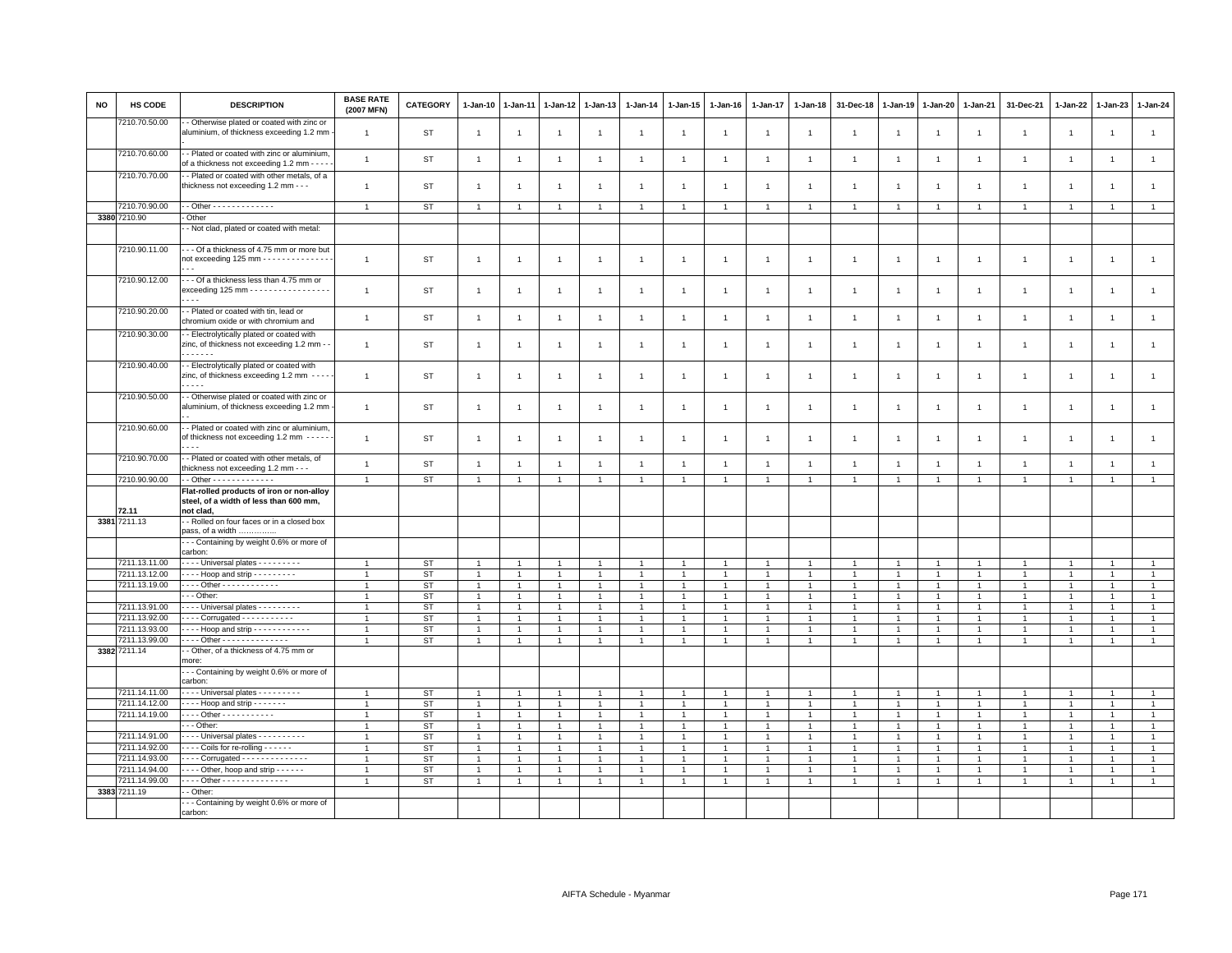| NO | <b>HS CODE</b> | <b>DESCRIPTION</b>                                                                                  | <b>BASE RATE</b><br>(2007 MFN) | CATEGORY    | 1-Jan-10       | 1-Jan-11       | $1 - Jan-12$   | $1 - Jan-13$   | 1-Jan-14       | 1-Jan-15       | 1-Jan-16       | 1-Jan-17       | $1 - Jan-18$   | 31-Dec-18               | $1 - Jan-19$   | 1-Jan-20       | 1-Jan-21       | 31-Dec-21    | $1 - Jan-22$   | 1-Jan-23       | 1-Jan-24       |
|----|----------------|-----------------------------------------------------------------------------------------------------|--------------------------------|-------------|----------------|----------------|----------------|----------------|----------------|----------------|----------------|----------------|----------------|-------------------------|----------------|----------------|----------------|--------------|----------------|----------------|----------------|
|    | 7211.19.11.00  | Tape and band exceeding 25 mm but<br>not exceeding 100 mm in width - - -                            | $\overline{1}$                 | $NT-1$      | $\mathbf{1}$   | $\overline{1}$ | $\overline{1}$ | $\overline{1}$ | $\mathbf{1}$   | $\overline{1}$ | $\overline{1}$ | $\overline{1}$ | $\overline{1}$ | $\overline{0}$          | $\mathbf 0$    | $\mathsf 0$    | $\mathbf 0$    | $\mathbf 0$  | $\mathsf 0$    | $\mathsf 0$    | $\mathsf 0$    |
|    | 7211.19.12.00  | Other, hoop and strip - - - - -                                                                     | $\overline{1}$                 | $NT-1$      | $\overline{1}$ | $\overline{1}$ | $\overline{1}$ | $\overline{1}$ | $\overline{1}$ | $\overline{1}$ |                |                | $\overline{1}$ | $\overline{0}$          | $\mathsf 0$    | $\mathsf 0$    | $\mathbf 0$    | $\mathsf 0$  | $\Omega$       | $\mathbf{0}$   | $\mathsf 0$    |
|    | 7211.19.19.00  | . Other - - - - - - - - - - -                                                                       |                                | $NT-1$      | $\overline{1}$ | $\overline{1}$ | $\overline{1}$ | $\overline{1}$ |                | $\overline{1}$ |                |                |                | $\mathbf{0}$            | $\mathbf 0$    | $\mathbf{0}$   | $\mathbf{0}$   | $\mathbf 0$  | $\mathbf{0}$   | $\circ$        | $\mathbf{0}$   |
|    |                | $- -$ Other:                                                                                        |                                |             |                |                |                |                |                |                |                |                |                |                         |                |                |                |              |                |                |                |
|    | 7211.19.91.00  | ---- Tape and band exceeding 100 mm in                                                              |                                |             |                |                |                |                |                |                |                |                |                |                         |                |                |                |              |                |                |                |
|    |                |                                                                                                     | $\overline{1}$                 | $NT-1$      | $\overline{1}$ | $\overline{1}$ | $\overline{1}$ | $\overline{1}$ | $\overline{1}$ | $\overline{1}$ |                |                |                | $\mathbf 0$             | $\mathbf 0$    | $\mathsf 0$    | $\mathsf 0$    | $\mathsf 0$  | $\mathbf 0$    | $\mathsf 0$    | $\mathbf 0$    |
|    | 7211.19.92.00  | ---- Coils for re-rolling ------                                                                    | $\overline{1}$                 | $NT-1$      | $\mathbf{1}$   | $\overline{1}$ | $\overline{1}$ | $\overline{1}$ | $\mathbf{1}$   | $\overline{1}$ |                | $\overline{1}$ | $\overline{1}$ | $\mathbf 0$             | $\mathbf 0$    | $\mathbf{0}$   | $\mathbf 0$    | $\mathbf 0$  | $\mathbf 0$    | $\mathbf{0}$   | $\mathbf{0}$   |
|    | 7211.19.93.00  | $\cdots$ Corrugated $\cdots$                                                                        |                                | $NT-1$      | $\overline{1}$ | $\overline{1}$ | $\overline{1}$ | $\overline{1}$ | $\overline{1}$ | $\overline{1}$ |                |                | $\overline{1}$ | $\mathbf 0$             | $\mathsf 0$    | $\mathbf 0$    | $\mathbf 0$    | $\mathbf 0$  | $\Omega$       | $\mathbf{0}$   | $\mathsf 0$    |
|    | 7211.19.94.00  | Other, hoop and strip                                                                               | $\overline{1}$                 | $NT-1$      | $\overline{1}$ | $\overline{1}$ | $\overline{1}$ | $\overline{1}$ | $\overline{1}$ | $\overline{1}$ |                | $\overline{1}$ | $\overline{1}$ | $\overline{0}$          | $\mathsf 0$    | $\mathbf{0}$   | $\mathbf{0}$   | $\mathbf 0$  | $\Omega$       | $\Omega$       | $\circ$        |
|    | 7211.19.99.00  | Other - - - - - - - - - - - -                                                                       | $\overline{1}$                 | $NT-1$      | $\mathbf{1}$   | $\overline{1}$ | $\overline{1}$ | $\overline{1}$ | $\overline{1}$ | $\mathbf{1}$   | $\overline{1}$ | $\overline{1}$ | $\overline{1}$ | $\overline{0}$          | $\mathbf 0$    | $\mathbf{0}$   | $\mathbf{0}$   | $\mathbf 0$  | $\mathbf 0$    | $\circ$        | $\circ$        |
|    | 3384 7211.23   | - Containing by weight less than 0.25% of                                                           |                                |             |                |                |                |                |                |                |                |                |                |                         |                |                |                |              |                |                |                |
|    |                | carbon:                                                                                             |                                |             |                |                |                |                |                |                |                |                |                |                         |                |                |                |              |                |                |                |
|    | 7211.23.10.00  | $\cdots$ Corrugated $\cdots$                                                                        | $\mathbf{1}$                   | $NT-1$      | 1              | -1             | $\overline{1}$ | $\overline{1}$ | $\overline{1}$ | $\mathbf{1}$   |                | $\overline{1}$ | $\overline{1}$ | $\overline{0}$          | $\mathbf 0$    | $\mathbf{0}$   | $\overline{0}$ | $\mathbf 0$  | $\mathbf 0$    | $\mathbf{O}$   | $\overline{0}$ |
|    | 7211.23.20.00  | --- Tape and band exceeding 25 mm but                                                               |                                |             |                |                |                |                |                |                |                |                |                |                         |                |                |                |              |                |                |                |
|    |                | not exceeding 100 mm in width - - -                                                                 | $\overline{1}$                 | $NT-1$      | $\mathbf{1}$   | $\overline{1}$ | $\overline{1}$ | $\overline{1}$ | $\mathbf{1}$   | $\mathbf{1}$   | $\overline{1}$ | $\mathbf{1}$   | $\overline{1}$ | $\mathbf 0$             | $\mathsf 0$    | $\mathbf{0}$   | $\mathbf 0$    | $\mathbf 0$  | $\mathbf{0}$   | $\mathbf{O}$   | $\circ$        |
|    | 7211.23.30.00  | -- Other, hoop and strip, not exceeding                                                             |                                |             |                |                |                |                |                |                |                |                |                |                         |                |                |                |              |                |                |                |
|    |                | 400 mm in width - - - - - - - - - - - - - - - - - -                                                 | $\overline{1}$                 | $NT-1$      | $\mathbf{1}$   | -1             | $\overline{1}$ | $\overline{1}$ | $\overline{1}$ | $\overline{1}$ | $\mathbf{1}$   | $\overline{1}$ | $\overline{1}$ | $\overline{0}$          | $\mathbf 0$    | $\mathbf{0}$   | $\mathbf{0}$   | $\mathsf 0$  | $\mathbf 0$    | $\mathbf 0$    | $\mathsf 0$    |
|    | 7211.23.40.00  | -- Other, hoop and strip, exceeding 400                                                             | $\overline{1}$                 | $NT-1$      | $\mathbf{1}$   | $\overline{1}$ | $\overline{1}$ | $\overline{1}$ | $\overline{1}$ | $\overline{1}$ | $\overline{1}$ | $\mathbf{1}$   | $\overline{1}$ | $\mathbf 0$             | $\mathsf 0$    | $\mathsf 0$    | $\mathbf 0$    | $\mathsf 0$  | $\mathbf 0$    | $\mathsf 0$    | $\mathsf 0$    |
|    | 7211.23.50.00  | - - Other, of a thickness more than 40 mm                                                           | $\overline{1}$                 |             |                |                |                | $\overline{1}$ |                |                |                |                |                |                         |                |                |                |              |                |                |                |
|    |                |                                                                                                     |                                | $NT-1$      | $\mathbf{1}$   | $\overline{1}$ | $\overline{1}$ |                | $\overline{1}$ | $\overline{1}$ | $\mathbf{1}$   | $\overline{1}$ | $\overline{1}$ | $\overline{0}$          | $\mathbf{0}$   | $\mathbf 0$    | $\mathbf{0}$   | $\mathsf 0$  | $\circ$        | $\circ$        | $\mathsf 0$    |
|    |                | - - - Other:                                                                                        |                                |             |                |                |                |                |                |                |                |                |                |                         |                |                |                |              |                |                |                |
|    | 7211.23.91.00  | - - - - Of a thickness of 0.170 mm or less -                                                        |                                |             |                |                |                |                |                |                |                |                |                |                         |                |                |                |              |                |                |                |
|    |                |                                                                                                     | $\overline{1}$                 | $NT-1$      | $\mathbf{1}$   | $\overline{1}$ | $\overline{1}$ | $\overline{1}$ | $\overline{1}$ | $\overline{1}$ |                |                | $\overline{1}$ | $\overline{0}$          | $\mathbf 0$    | $\mathbf 0$    | $\mathbf{0}$   | $\mathbf 0$  | $\Omega$       | $\mathbf 0$    | $\mathsf 0$    |
|    | 7211.23.99.00  | Other - - - - - - - - - - - - - -                                                                   |                                | $NT-1$      | $\overline{1}$ | $\overline{1}$ | $\overline{1}$ | $\overline{1}$ |                | $\overline{1}$ |                |                | $\mathbf{1}$   | $\overline{0}$          | $\mathbf 0$    | $\mathbf{0}$   | $\mathbf{0}$   | $\mathbf{0}$ | $\mathbf 0$    | $\mathbf{0}$   | $\mathbf{0}$   |
|    | 3385 7211.29   | - Other:                                                                                            |                                |             |                |                |                |                |                |                |                |                |                |                         |                |                |                |              |                |                |                |
|    |                | - - Containing by weight 0.25 % or more                                                             |                                |             |                |                |                |                |                |                |                |                |                |                         |                |                |                |              |                |                |                |
|    |                | but less than 0.6% of carbon:                                                                       |                                |             |                |                |                |                |                |                |                |                |                |                         |                |                |                |              |                |                |                |
|    | 7211.29.11.00  | $---$ Corrugated $---$                                                                              | $\overline{1}$                 | $NT-1$      | $\mathbf{1}$   | $\overline{1}$ |                | $\overline{1}$ | $\overline{1}$ |                |                | $\overline{1}$ | $\overline{1}$ | $\mathbf 0$             | $\mathbf 0$    | $\mathbf{0}$   | $\mathbf 0$    | $\mathbf 0$  | $\mathbf 0$    | $\mathbf{0}$   | $\mathbf{0}$   |
|    | 7211.29.12.00  | Tape and band exceeding 25 mm but                                                                   |                                |             |                |                | $\overline{1}$ |                |                | $\overline{1}$ |                |                |                |                         |                |                |                |              |                |                |                |
|    | 7211.29.13.00  | not exceeding 100 mm in width - - -<br>D Other, hoop and strip, not exceeding                       | $\overline{1}$                 | $NT-1$      | $\mathbf{1}$   | $\overline{1}$ | $\overline{1}$ | $\mathbf{1}$   | $\overline{1}$ | $\overline{1}$ | $\overline{1}$ | $\overline{1}$ | $\overline{1}$ | $\overline{0}$          | $\mathbf{0}$   | $\mathbf{0}$   | $\mathbf{0}$   | $\mathbf 0$  | $\Omega$       | $\circ$        | $\mathsf 0$    |
|    |                |                                                                                                     | $\overline{1}$                 | $NT-1$      | $\mathbf{1}$   | $\overline{1}$ | $\overline{1}$ | $\mathbf{1}$   | $\overline{1}$ | $\overline{1}$ | $\overline{1}$ | $\overline{1}$ | $\overline{1}$ | $\mathbf 0$             | $\mathbf 0$    | $\mathbf{0}$   | $\mathbf 0$    | $\mathbf 0$  | $\mathbf 0$    | $\circ$        | $\mathsf 0$    |
|    | 7211.29.14.00  | - - - - Other, hoop and strip, exceeding 400                                                        | $\overline{1}$                 | <b>NT-1</b> | $\mathbf{1}$   | -1             | $\overline{1}$ | $\overline{1}$ | $\mathbf{1}$   | $\overline{1}$ | $\overline{1}$ | $\overline{1}$ | $\overline{1}$ | $\overline{\mathbf{0}}$ | $\mathbf 0$    | $\mathbf 0$    | $\mathbf 0$    | 0            | $\mathbf 0$    | $\mathbf 0$    | $\mathbf 0$    |
|    | 7211.29.15.00  | - - - - Other, of a thickness of 0.170 mm or                                                        | $\overline{1}$                 | $NT-1$      | $\overline{1}$ | $\overline{1}$ | $\overline{1}$ | $\overline{1}$ | $\overline{1}$ | $\overline{1}$ |                |                |                | $\overline{\mathbf{0}}$ | $\mathbf 0$    | $\mathsf 0$    | $\mathbf 0$    | $\mathsf 0$  | $\Omega$       | $\mathsf 0$    | $\mathbf 0$    |
|    | 7211.29.19.00  | Other - - - - - - - - -                                                                             | $\overline{1}$                 | $NT-1$      | $\mathbf{1}$   | $\mathbf{1}$   | $\overline{1}$ | $\mathbf{1}$   | $\overline{1}$ | $\overline{1}$ | $\mathbf{1}$   | $\mathbf{1}$   | $\overline{1}$ | $\overline{0}$          | $\mathbf{0}$   | $\mathbf{0}$   | $\mathbf{0}$   | $\mathbf 0$  | $\mathbf{0}$   | $\mathbf{0}$   | $\circ$        |
|    |                | - - Containing by weight 0.6% or more of                                                            |                                |             |                |                |                |                |                |                |                |                |                |                         |                |                |                |              |                |                |                |
|    |                | carbon:                                                                                             |                                |             |                |                |                |                |                |                |                |                |                |                         |                |                |                |              |                |                |                |
|    | 7211.29.21.00  | Tape and band exceeding 25 mm but<br>not exceeding 100 mm in width - - -                            | $\overline{1}$                 | <b>NT-1</b> | $\mathbf{1}$   | -1             | $\overline{1}$ | $\overline{1}$ | $\mathbf{1}$   | $\overline{1}$ | $\overline{1}$ | $\overline{1}$ | $\overline{1}$ | $\overline{\mathbf{0}}$ | $\mathbf 0$    | $\mathbf 0$    | $\mathbf 0$    | $\mathbf 0$  | $\mathbf 0$    | $\mathbf 0$    | $\mathbf 0$    |
|    | 7211.29.22.00  | - - - - Other, hoop and strip, not exceeding<br>400 mm in width - - - - - - - - - - - - - - - - - - | $\overline{1}$                 | $NT-1$      | $\mathbf{1}$   | $\overline{1}$ | $\overline{1}$ | $\overline{1}$ | $\overline{1}$ | $\overline{1}$ |                | $\mathbf{1}$   | $\overline{1}$ | $\overline{\mathbf{0}}$ | $\mathbf 0$    | $\mathbf 0$    | $\mathsf 0$    | $\mathsf 0$  | $\mathbf 0$    | $\mathsf 0$    | $\mathbf 0$    |
|    | 7211.29.23.00  | D Other, hoop and strip, exceeding 400                                                              | $\overline{1}$                 | $NT-1$      | $\mathbf{1}$   | -1             | -1             | $\overline{1}$ | $\overline{1}$ | $\overline{1}$ |                |                |                | $\overline{0}$          | $\Omega$       | $\mathbf 0$    | $\mathbf{0}$   | $\mathbf 0$  | $\mathbf{0}$   | $\mathbf 0$    | $\mathbf 0$    |
|    | 7211.29.29.00  | - - - - Other - - - - - - - - - - - -                                                               | $\overline{1}$                 | $NT-1$      | $\mathbf{1}$   | $\overline{1}$ | $\overline{1}$ | $\overline{1}$ | $\overline{1}$ | $\overline{1}$ |                | $\overline{1}$ | $\overline{1}$ | $\mathbf 0$             | $\mathsf 0$    | $\mathbf{0}$   | $\circ$        | $\mathsf 0$  | $\mathbf 0$    | $\mathbf 0$    | $\circ$        |
|    | 3386 7211.90   | - Other:                                                                                            |                                |             |                |                |                |                |                |                |                |                |                |                         |                |                |                |              |                |                |                |
|    |                | - Containing by weight 0.6 % or more of<br>carbon:                                                  |                                |             |                |                |                |                |                |                |                |                |                |                         |                |                |                |              |                |                |                |
|    | 7211.90.11.00  | --- Tape and band exceeding 25 mm but<br>not exceeding 100 mm in width - - -                        | $\overline{1}$                 | <b>ST</b>   | $\mathbf{1}$   | $\overline{1}$ | $\overline{1}$ | $\overline{1}$ | $\overline{1}$ | $\overline{1}$ | $\mathbf{1}$   | $\overline{1}$ | $\overline{1}$ | $\overline{1}$          | $\overline{1}$ | $\overline{1}$ | $\overline{1}$ | $\mathbf{1}$ | $\overline{1}$ | $\overline{1}$ | $\mathbf{1}$   |
|    | 7211.90.12.00  | -- Other, hoop and strip, not exceeding                                                             | $\overline{1}$                 | <b>ST</b>   | $\overline{1}$ | $\overline{1}$ | -1             | $\overline{1}$ | $\overline{1}$ | -1             |                |                | $\mathbf{1}$   | $\overline{1}$          |                |                | $\overline{1}$ |              | $\overline{1}$ | $\overline{1}$ |                |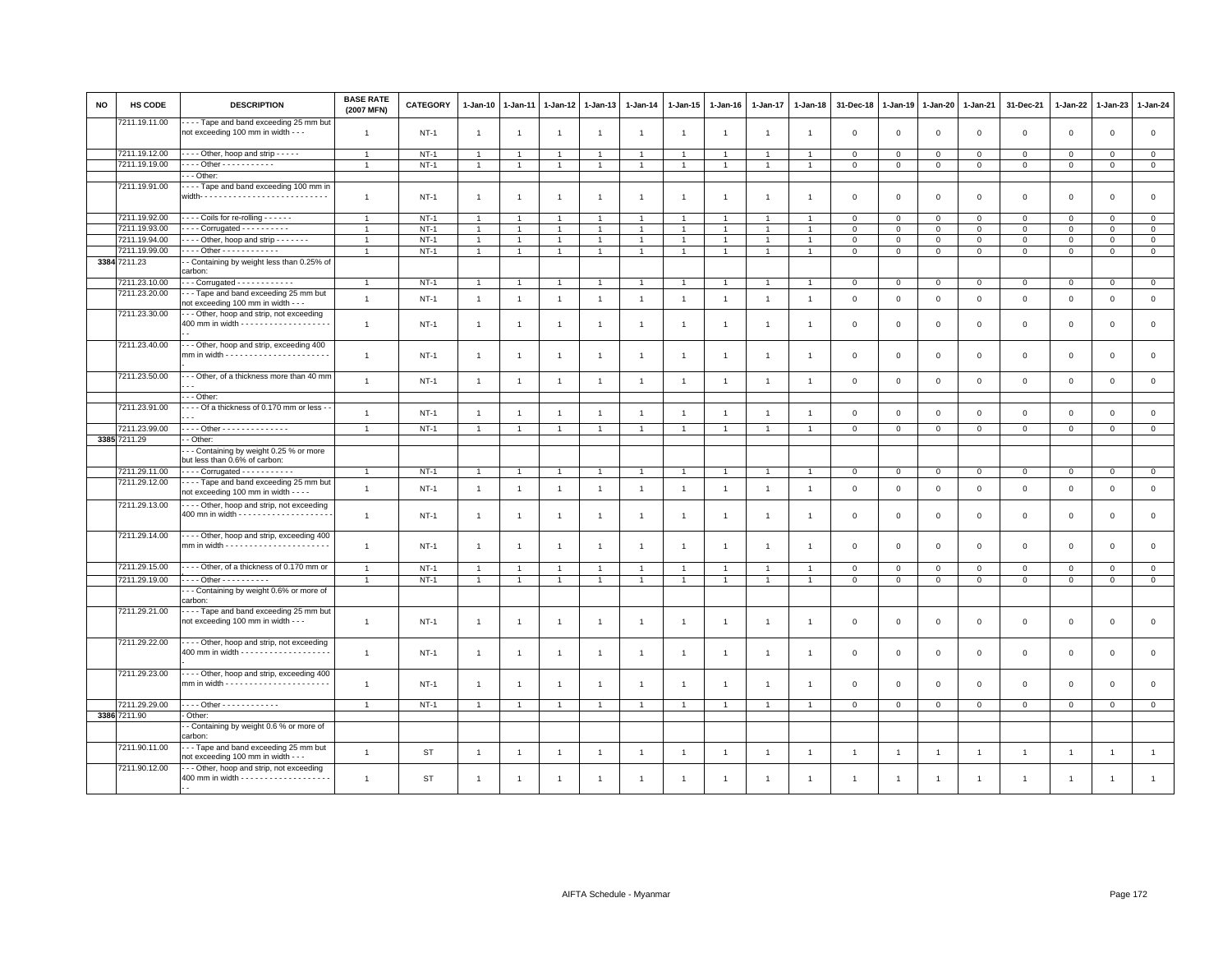| NO | <b>HS CODE</b> | <b>DESCRIPTION</b>                                                                              | <b>BASE RATE</b><br>(2007 MFN) | <b>CATEGORY</b> | 1-Jan-10       | 1-Jan-11       | 1-Jan-12       | $1 - Jan-13$   | $1 - Jan-14$   | 1-Jan-15       | 1-Jan-16       | 1-Jan-17       | 1-Jan-18       | 31-Dec-18      | 1-Jan-19       | 1-Jan-20       | 1-Jan-21       | 31-Dec-21    | 1-Jan-22       | 1-Jan-23       | 1-Jan-24       |
|----|----------------|-------------------------------------------------------------------------------------------------|--------------------------------|-----------------|----------------|----------------|----------------|----------------|----------------|----------------|----------------|----------------|----------------|----------------|----------------|----------------|----------------|--------------|----------------|----------------|----------------|
|    | 7211.90.13.00  | - - Other, hoop and strip, exceeding 400                                                        | $\overline{1}$                 | ST              | $\overline{1}$ | $\mathbf{1}$   | $\overline{1}$ | $\overline{1}$ | $\overline{1}$ | $\overline{1}$ | $\overline{1}$ | $\overline{1}$ | $\overline{1}$ | $\overline{1}$ | $\overline{1}$ | $\overline{1}$ | $\mathbf{1}$   | $\mathbf{1}$ | $\overline{1}$ | $\overline{1}$ | $\mathbf{1}$   |
|    | 7211.90.19.00  | $-$ - Other - - - - - - - - - - - - -                                                           | $\mathbf{1}$                   | ST              | $\overline{1}$ | $\overline{1}$ | $\overline{1}$ | $\overline{1}$ | $\mathbf{1}$   | $\overline{1}$ | $\mathbf{1}$   | $\overline{1}$ | $\overline{1}$ | $\overline{1}$ | $\overline{1}$ | $\overline{1}$ | $\overline{1}$ | $\mathbf{1}$ | $\mathbf{1}$   | $\overline{1}$ | $\overline{1}$ |
|    |                | - Other:                                                                                        |                                |                 |                |                |                |                |                |                |                |                |                |                |                |                |                |              |                |                |                |
|    | 7211.90.91.00  | $-$ - Corrugated $-$ - - - - - - - - -                                                          | $\overline{1}$                 | ST              | $\overline{1}$ | $\mathbf{1}$   | $\overline{1}$ | $\overline{1}$ | $\overline{1}$ | $\overline{1}$ | $\overline{1}$ |                |                |                |                | $\overline{1}$ |                | $\mathbf{1}$ |                | $\mathbf{1}$   | $\mathbf{1}$   |
|    | 7211.90.92.00  | -- Tape and band exceeding 25 mm but<br>not exceeding 100 mm in width - -                       | $\mathbf{1}$                   | ST              | $\overline{1}$ | $\overline{1}$ | $\overline{1}$ | $\overline{1}$ | $\mathbf{1}$   | $\overline{1}$ | $\overline{1}$ | $\overline{1}$ | $\overline{1}$ | $\overline{1}$ | $\overline{1}$ | $\mathbf{1}$   | $\mathbf{1}$   | $\mathbf{1}$ | $\overline{1}$ | $\mathbf{1}$   | $\mathbf{1}$   |
|    | 7211.90.93.00  | -- Other, hoop and strip, not exceeding<br>400 mm in width - - - - - - - - - - - - - - - - - -  | $\overline{1}$                 | ST              | $\overline{1}$ | -1             | $\overline{1}$ | $\overline{1}$ | $\overline{1}$ | $\overline{1}$ | $\overline{1}$ | $\overline{1}$ | $\overline{1}$ | $\overline{1}$ | $\overline{1}$ | $\overline{1}$ | $\overline{1}$ | $\mathbf{1}$ | $\overline{1}$ | $\overline{1}$ | $\overline{1}$ |
|    | 7211.90.94.00  | -- Other, hoop and strip, exceeding 400                                                         | $\mathbf{1}$                   | ST              | $\overline{1}$ | $\mathbf{1}$   | $\overline{1}$ | $\overline{1}$ | $\mathbf{1}$   | $\overline{1}$ | $\overline{1}$ | $\overline{1}$ | $\overline{1}$ | $\overline{1}$ | $\overline{1}$ | $\overline{1}$ | $\overline{1}$ | $\mathbf{1}$ | $\overline{1}$ | $\mathbf{1}$   | $\mathbf{1}$   |
|    | 7211.90.95.00  | -- Other, of a thickness of 0.170 mm or                                                         | $\mathbf{1}$                   | ST              | $\overline{1}$ | $\overline{1}$ | $\overline{1}$ | $\overline{1}$ | $\mathbf{1}$   | $\overline{1}$ | $\overline{1}$ | $\overline{1}$ | $\overline{1}$ | $\overline{1}$ | $\overline{1}$ | $\mathbf{1}$   | $\mathbf{1}$   | $\mathbf{1}$ | $\overline{1}$ | $\overline{1}$ | $\mathbf{1}$   |
|    | 7211.90.99.00  | $\cdots$ Other - $\cdots$ - $\cdots$ - - - - - -                                                | $\mathbf{1}$                   | <b>ST</b>       | $\overline{1}$ | $\overline{1}$ | $\overline{1}$ | $\overline{1}$ | $\mathbf{1}$   | $\overline{1}$ | $\overline{1}$ | $\overline{1}$ | $\overline{1}$ | $\overline{1}$ | $\overline{1}$ | $\overline{1}$ | $\overline{1}$ | $\mathbf{1}$ | $\overline{1}$ | $\overline{1}$ | $\overline{1}$ |
|    | 72.12          | Flat-rolled products of iron or non -<br>alloy steel, of a width of less than 600<br>mm, clad,  |                                |                 |                |                |                |                |                |                |                |                |                |                |                |                |                |              |                |                |                |
|    | 3387 7212.10   | - Plated or coated with tin:                                                                    |                                |                 |                |                |                |                |                |                |                |                |                |                |                |                |                |              |                |                |                |
|    |                | - Containing by weight 0.6% or more of<br>carbon:                                               |                                |                 |                |                |                |                |                |                |                |                |                |                |                |                |                |              |                |                |                |
|    | 7212.10.11.00  | --- Hoop and strip, not exceeding 6 mm in<br>thickness and not exceeding 400 mm in              | $\overline{1}$                 | <b>ST</b>       | $\overline{1}$ | $\overline{1}$ | $\overline{1}$ | $\overline{1}$ | $\overline{1}$ | $\overline{1}$ | $\overline{1}$ | $\overline{1}$ | $\overline{1}$ | $\overline{1}$ | $\overline{1}$ | $\mathbf{1}$   | $\mathbf{1}$   | $\mathbf{1}$ | $\mathbf{1}$   | $\overline{1}$ | $\mathbf{1}$   |
|    | 7212.10.12.00  | -- Hoop and strip, not exceeding 6 mm in<br>thickness and exceeding 400 mm but not<br>exceeding | $\mathbf{1}$                   | ST              | $\overline{1}$ | $\overline{1}$ | $\overline{1}$ | $\overline{1}$ | $\overline{1}$ | $\overline{1}$ | $\overline{1}$ | $\overline{1}$ | $\overline{1}$ | $\overline{1}$ | $\overline{1}$ | $\mathbf{1}$   | $\overline{1}$ | $\mathbf{1}$ | $\overline{1}$ | $\mathbf{1}$   | $\mathbf{1}$   |
|    | 7212.10.19.00  | $-$ - Other - - - - - - - - - - - -                                                             | $\mathbf{1}$                   | ST              | $\overline{1}$ | $\overline{1}$ | $\overline{1}$ | $\overline{1}$ | $\overline{1}$ | $\overline{1}$ | $\mathbf{1}$   | $\overline{1}$ | $\overline{1}$ | $\overline{1}$ | $\overline{1}$ | $\overline{1}$ | $\mathbf{1}$   | $\mathbf{1}$ | $\overline{1}$ | $\overline{1}$ | $\overline{1}$ |
|    |                | - Other:                                                                                        |                                |                 |                |                |                |                |                |                |                |                |                |                |                |                |                |              |                |                |                |
|    | 7212.10.91.00  | - - Hoop and strip, not exceeding 6 mm in<br>thickness and not exceeding 400 mm in              | $\overline{1}$                 | ST              | $\overline{1}$ | $\overline{1}$ | $\overline{1}$ | $\overline{1}$ | $\overline{1}$ | $\overline{1}$ | $\overline{1}$ | $\overline{1}$ | $\overline{1}$ | $\overline{1}$ | $\overline{1}$ | $\overline{1}$ | $\overline{1}$ | $\mathbf{1}$ | $\overline{1}$ | $\overline{1}$ | $\mathbf{1}$   |
|    | 7212.10.92.00  | -- Hoop and strip, not exceeding 6 mm in<br>thickness and exceeding 400 mm but not              | $\overline{1}$                 | ST              | $\overline{1}$ | $\overline{1}$ | $\overline{1}$ | $\overline{1}$ | $\mathbf{1}$   | $\overline{1}$ | $\overline{1}$ | $\overline{1}$ | $\overline{1}$ | $\overline{1}$ | $\overline{1}$ | $\overline{1}$ | $\overline{1}$ | $\mathbf{1}$ | $\overline{1}$ | $\overline{1}$ | $\mathbf{1}$   |
|    | 7212.10.99.00  | $-$ - Other - - - - - - - - - - - - -                                                           | $\overline{1}$                 | <b>ST</b>       |                |                | $\overline{1}$ | $\overline{1}$ |                |                |                |                |                |                |                | $\overline{1}$ |                |              |                | $\overline{1}$ | $\overline{1}$ |
|    | 3388 7212.20   | Electrolytically plated or coated with zinc:                                                    |                                |                 |                |                |                |                |                |                |                |                |                |                |                |                |                |              |                |                |                |
|    |                | - Containing by weight 0.6% or more of<br>carbon, corrugated:                                   |                                |                 |                |                |                |                |                |                |                |                |                |                |                |                |                |              |                |                |                |
|    | 7212.20.11.00  | -- Hoop and strip, not exceeding 400 mm                                                         | $\overline{1}$                 | ST              | $\overline{1}$ | -1             | $\overline{1}$ | $\overline{1}$ | $\overline{1}$ | $\overline{1}$ | $\overline{1}$ | $\overline{1}$ | $\overline{1}$ | $\overline{1}$ | $\overline{1}$ | $\mathbf{1}$   | $\overline{1}$ | $\mathbf{1}$ | $\overline{1}$ | $\mathbf{1}$   | $\mathbf{1}$   |
|    | 7212.20.12.00  | -- Hoop and strip, exceeding 400 mm but<br>not exceeding 500 mm in width - - -                  | $\overline{1}$                 | ST              | $\overline{1}$ | $\overline{1}$ | $\overline{1}$ | $\overline{1}$ | $\overline{1}$ | $\overline{1}$ | $\overline{1}$ | $\overline{1}$ | -1             |                | $\overline{1}$ | $\overline{1}$ | $\overline{1}$ | $\mathbf{1}$ | $\overline{1}$ | $\mathbf{1}$   | $\mathbf{1}$   |
|    | 7212.20.19.00  |                                                                                                 | $\overline{1}$                 | ST              | $\overline{1}$ | $\overline{1}$ | $\overline{1}$ | $\overline{1}$ | $\mathbf{1}$   | $\overline{1}$ | $\overline{1}$ | $\overline{1}$ | $\overline{1}$ | $\overline{1}$ | $\overline{1}$ | $\overline{1}$ | $\mathbf{1}$   | $\mathbf{1}$ | $\overline{1}$ | $\overline{1}$ | $\mathbf{1}$   |
|    |                | - Containing by weight 0.6% or more of<br>carbon, not corrugated:                               |                                |                 |                |                |                |                |                |                |                |                |                |                |                |                |                |              |                |                |                |
|    | 7212.20.21.00  | - - Hoop and strip, not exceeding 400 mm<br>in width -------------------------                  | $\overline{1}$                 | ST              | $\overline{1}$ | 1              | $\overline{1}$ | $\overline{1}$ | $\overline{1}$ | $\overline{1}$ | $\overline{1}$ | $\overline{1}$ | $\mathbf{1}$   | $\overline{1}$ | $\overline{1}$ | $\overline{1}$ | $\overline{1}$ | $\mathbf{1}$ | $\overline{1}$ | $\overline{1}$ | $\mathbf{1}$   |
|    | 7212.20.22.00  | - - Hoop and strip, exceeding 400 mm but<br>not exceeding 500 mm in width - - - - - - - -       | $\mathbf{1}$                   | ST              | $\overline{1}$ | $\overline{1}$ | $\overline{1}$ | $\overline{1}$ | $\overline{1}$ | $\overline{1}$ | $\overline{1}$ | $\overline{1}$ | $\mathbf{1}$   | $\overline{1}$ | $\overline{1}$ | $\overline{1}$ | $\overline{1}$ | $\mathbf{1}$ | $\overline{1}$ | $\overline{1}$ | $\mathbf{1}$   |
|    | 7212.20.29.00  | - - - Other - - - - - - - - - - - - -                                                           | $\overline{1}$                 | ST              | $\overline{1}$ | $\overline{1}$ | $\overline{1}$ | $\mathbf{1}$   | $\mathbf{1}$   | $\mathbf{1}$   | $\overline{1}$ | $\overline{1}$ | $\overline{1}$ | $\overline{1}$ | $\overline{1}$ | $\mathbf{1}$   | $\mathbf{1}$   | $\mathbf{1}$ | $\overline{1}$ | $\mathbf{1}$   | $\mathbf{1}$   |
|    |                | - Other, corrugated:                                                                            |                                |                 |                |                |                |                |                |                |                |                |                |                |                |                |                |              |                |                |                |
|    | 7212.20.31.00  | - - Hoop and strip, not exceeding 6 mm in<br>thickness and not exceeding 400 mm in              | $\overline{1}$                 | ST              | $\overline{1}$ | $\overline{1}$ | $\overline{1}$ | $\overline{1}$ | $\mathbf{1}$   | $\overline{1}$ | $\overline{1}$ | $\overline{1}$ | $\overline{1}$ | $\overline{1}$ | $\overline{1}$ | $\overline{1}$ | $\mathbf{1}$   | $\mathbf{1}$ | $\overline{1}$ | $\mathbf{1}$   | $\mathbf{1}$   |
|    | 7212.20.32.00  | - - Hoop and strip, not exceeding 6 mm in<br>thickness and exceeding 400 mm but not             | $\overline{1}$                 | ST              | $\overline{1}$ | $\overline{1}$ | $\overline{1}$ | $\overline{1}$ | $\overline{1}$ | $\overline{1}$ | $\overline{1}$ | $\overline{1}$ | $\overline{1}$ | $\overline{1}$ | $\overline{1}$ | $\overline{1}$ | $\overline{1}$ | $\mathbf{1}$ | $\overline{1}$ | $\mathbf{1}$   | $\mathbf{1}$   |
|    | 7212.20.33.00  | - - Other, 1.5 mm or less in thickness - - -                                                    | $\mathbf{1}$                   | <b>ST</b>       | $\overline{1}$ | $\mathbf{1}$   | $\overline{1}$ | $\overline{1}$ | $\overline{1}$ | $\mathbf{1}$   | $\overline{1}$ | $\overline{1}$ | $\overline{1}$ | $\overline{1}$ | $\overline{1}$ | $\mathbf{1}$   | $\mathbf{1}$   | $\mathbf{1}$ | $\mathbf{1}$   | $\overline{1}$ | $\mathbf{1}$   |
|    | 7212.20.39.00  | $-$ - Other - - - - - - - - - - - -                                                             | $\overline{1}$                 | ST              | $\overline{1}$ | $\overline{1}$ | $\mathbf{1}$   | $\overline{1}$ | $\overline{1}$ | $\mathbf{1}$   | $\overline{1}$ |                |                |                |                | $\mathbf{1}$   |                | $\mathbf{1}$ | $\mathbf{1}$   | $\mathbf{1}$   | $\mathbf{1}$   |
|    |                | - Other, not corrugated:                                                                        |                                |                 |                |                |                |                |                |                |                |                |                |                |                |                |                |              |                |                |                |
|    | 7212.20.91.00  | -- Hoop and strip, not exceeding 6 mm in<br>thickness and not exceeding 400 mm in               | $\overline{1}$                 | <b>ST</b>       |                | $\overline{1}$ | $\mathbf{1}$   | $\overline{1}$ |                |                |                |                |                |                |                |                |                |              |                |                |                |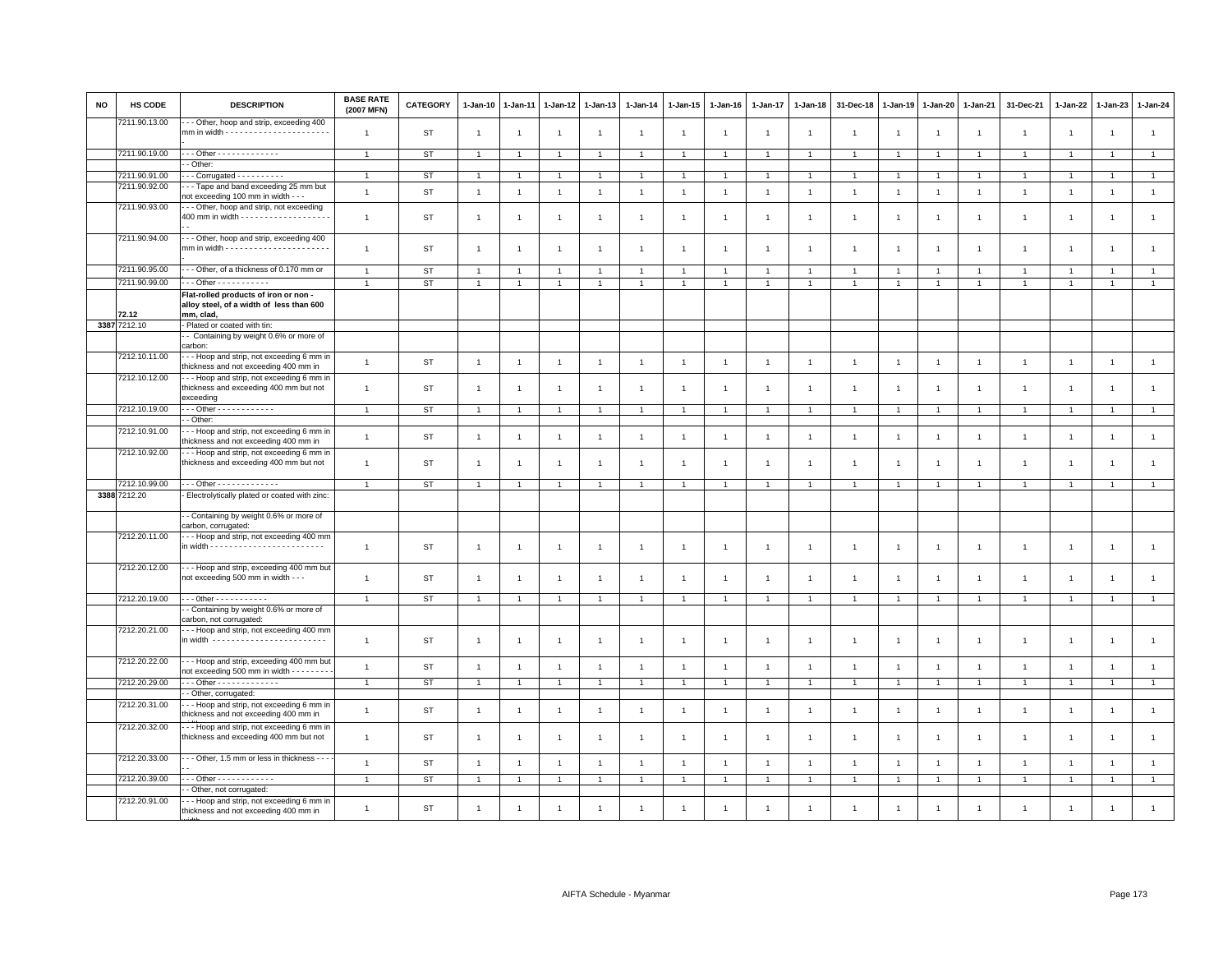| <b>NO</b> | HS CODE       | <b>DESCRIPTION</b>                                                                          | <b>BASE RATE</b><br>(2007 MFN) | <b>CATEGORY</b> | 1-Jan-10       | 1-Jan-11       | $1 - Jan-12$   | $1 - Jan-13$   | 1-Jan-14       | 1-Jan-15       | 1-Jan-16       | 1-Jan-17       | $1 - Jan-18$   | 31-Dec-18               | $1 - Jan-19$   | $1-Jan-20$     | 1-Jan-21       | 31-Dec-21      | $1 - Jan-22$   | 1-Jan-23            | 1-Jan-24       |
|-----------|---------------|---------------------------------------------------------------------------------------------|--------------------------------|-----------------|----------------|----------------|----------------|----------------|----------------|----------------|----------------|----------------|----------------|-------------------------|----------------|----------------|----------------|----------------|----------------|---------------------|----------------|
|           | 7212.20.92.00 | - - Hoop and strip, not exceeding 6 mm in<br>thickness and exceeding 400 mm but not         | $\overline{1}$                 | ST              | $\mathbf{1}$   | $\overline{1}$ | $\overline{1}$ | $\mathbf{1}$   | $\overline{1}$ | $\overline{1}$ | -1             | $\mathbf{1}$   | $\overline{1}$ | $\mathbf{1}$            | $\overline{1}$ | $\overline{1}$ | $\mathbf{1}$   | $\overline{1}$ | $\overline{1}$ | $\overline{1}$      | $\overline{1}$ |
|           | 7212.20.93.00 | --- Other, 1.5 mm or less in thickness ---                                                  | $\overline{1}$                 | ST              | $\overline{1}$ | $\overline{1}$ | $\overline{1}$ | $\mathbf{1}$   | $\overline{1}$ | $\overline{1}$ | $\overline{1}$ | $\overline{1}$ | $\overline{1}$ | $\overline{1}$          | $\overline{1}$ | $\overline{1}$ | $\overline{1}$ | $\mathbf{1}$   | $\overline{1}$ | $\overline{1}$      | $\overline{1}$ |
|           | 7212.20.99.00 | - - - Other - - - - - - - - - - - -                                                         | $\overline{1}$                 | ST              | $\mathbf{1}$   | $\overline{1}$ | $\overline{1}$ | $\overline{1}$ | $\overline{1}$ | $\mathbf{1}$   |                | $\overline{1}$ | $\overline{1}$ | $\overline{1}$          |                | $\overline{1}$ | $\overline{1}$ | $\mathbf{1}$   | $\overline{1}$ | $\overline{1}$      | $\overline{1}$ |
|           | 3389 7212.30  | Otherwise plated or coated with zinc:                                                       |                                |                 |                |                |                |                |                |                |                |                |                |                         |                |                |                |                |                |                     |                |
|           |               | - Containing by weight 0.6% or more of                                                      |                                |                 |                |                |                |                |                |                |                |                |                |                         |                |                |                |                |                |                     |                |
|           |               | carbon, corrugated:                                                                         |                                |                 |                |                |                |                |                |                |                |                |                |                         |                |                |                |                |                |                     |                |
|           | 7212.30.11.00 | -- Hoop and strip, not exceeding 400 mm                                                     | $\overline{1}$                 | $NT-1$          | $\mathbf{1}$   | $\overline{1}$ | $\overline{1}$ | $\mathbf{1}$   | $\overline{1}$ | $\overline{1}$ | $\overline{1}$ | $\overline{1}$ | $\overline{1}$ | $\mathbf 0$             | $\mathbf 0$    | $\mathbf 0$    | $\mathbf 0$    | $\mathbf 0$    | $\mathbf 0$    | $\mathsf 0$         | $\mathsf 0$    |
|           | 7212.30.12.00 | - - - Hoop and strip, exceeding 400 mm but<br>not exceeding 500 mm in width - - - - - - - - | $\overline{1}$                 | $NT-1$          | $\mathbf{1}$   | $\overline{1}$ | $\overline{1}$ | $\overline{1}$ | $\overline{1}$ | $\overline{1}$ |                | $\overline{1}$ | $\overline{1}$ | $\overline{0}$          | $\mathsf 0$    | $\mathsf 0$    | $\mathbf 0$    | $\mathsf 0$    | $\mathbf 0$    | $\mathsf 0$         | $\mathsf 0$    |
|           | 7212.30.19.00 | Other - - - - - - - - - - - - - -                                                           | $\overline{1}$                 | $NT-1$          | $\mathbf{1}$   |                | $\overline{1}$ | $\overline{1}$ |                | $\mathbf{1}$   |                |                |                | $\mathbf 0$             | $\mathbf 0$    | $\,0\,$        | $\mathbf 0$    | $\mathsf 0$    | $\mathsf 0$    | $\mathsf 0$         | $\mathbf 0$    |
|           |               | - Containing by weight 0.6% or more of<br>carbon, not corrugated:                           |                                |                 |                |                |                |                |                |                |                |                |                |                         |                |                |                |                |                |                     |                |
|           | 7212.30.21.00 | - - Hoop and strip, not exceeding 400 mm                                                    | $\mathbf{1}$                   | $NT-1$          | $\mathbf{1}$   | $\overline{1}$ | $\overline{1}$ | $\mathbf{1}$   | $\overline{1}$ | $\overline{1}$ | $\overline{1}$ | $\mathbf{1}$   | $\overline{1}$ | $\overline{0}$          | $\mathbf 0$    | $\mathsf 0$    | $\mathbb O$    | $\mathbf 0$    | $\mathsf 0$    | $\mathbf{O}$        | $\mathsf 0$    |
|           | 7212.30.22.00 | --- Hoop and strip, exceeding 400 mm but<br>not exceeding 500 mm in width - - - - - - -     | $\overline{1}$                 | $NT-1$          | $\overline{1}$ | $\overline{1}$ | $\overline{1}$ | $\overline{1}$ | $\mathbf{1}$   | $\overline{1}$ | -1             | $\overline{1}$ | $\overline{1}$ | $\mathbf 0$             | $\mathbf 0$    | $\mathbf 0$    | $\mathbf 0$    | $\mathbf 0$    | $\mathbf 0$    | $\mathsf 0$         | $\mathsf 0$    |
|           | 7212.30.29.00 |                                                                                             |                                | $NT-1$          | $\overline{1}$ | -1             | $\overline{1}$ | $\overline{1}$ |                | $\overline{1}$ |                |                |                | $\overline{0}$          | $\,0\,$        | $\,0\,$        | $\overline{0}$ | $\overline{0}$ | $\mathbf 0$    | $\overline{0}$      | $\overline{0}$ |
|           |               | - Other, corrugated:                                                                        |                                |                 |                |                |                |                |                |                |                |                |                |                         |                |                |                |                |                |                     |                |
|           | 7212.30.31.00 | - - Hoop and strip, not exceeding 400 mm                                                    | $\overline{1}$                 | $NT-1$          | $\mathbf{1}$   | -1             | $\overline{1}$ | $\overline{1}$ | $\overline{1}$ | $\overline{1}$ | -1             | $\overline{1}$ | $\overline{1}$ | $\overline{\mathbf{0}}$ | $\mathbf 0$    | $\mathsf 0$    | $\mathbf 0$    | $\mathsf 0$    | $\mathbf 0$    | $\mathsf 0$         | $\mathbf 0$    |
|           | 7212.30.32.00 | -- Hoop and strip, exceeding 400 mm but<br>not exceeding 500 mm in width - - - - - -        | $\overline{1}$                 | $NT-1$          | $\mathbf{1}$   | $\overline{1}$ | $\overline{1}$ | $\overline{1}$ | $\overline{1}$ | $\overline{1}$ | $\overline{1}$ | $\mathbf{1}$   | $\overline{1}$ | $\mathbf 0$             | $\mathbf 0$    | $\mathbf 0$    | $\mathbf 0$    | $\mathsf 0$    | $\mathbf 0$    | $\mathsf 0$         | $\mathsf 0$    |
|           | 7212.30.33.00 | - - Other, 1.5 mm or less in thickness - - -                                                | $\overline{1}$                 | $NT-1$          | $\mathbf{1}$   | $\overline{1}$ | $\overline{1}$ | $\overline{1}$ | $\overline{1}$ | $\overline{1}$ | $\overline{1}$ | $\overline{1}$ | $\overline{1}$ | $\mathbf 0$             | $\mathsf 0$    | $\mathbf 0$    | $\mathbf 0$    | $\mathbf 0$    | $\mathbf 0$    | $\mathbf{O}$        | $\mathsf 0$    |
|           | 7212.30.39.00 | Other - - - - - - - - - - - - - -                                                           | $\overline{1}$                 | $NT-1$          | $\overline{1}$ | $\overline{1}$ | $\overline{1}$ | $\overline{1}$ | $\overline{1}$ | $\overline{1}$ |                | $\overline{1}$ | $\overline{1}$ | $\overline{0}$          | $\mathsf 0$    | $\mathsf 0$    | $\overline{0}$ | $\mathsf 0$    | $\Omega$       | $\mathbf 0$         | $\overline{0}$ |
|           |               | - Other, not corrugated:                                                                    |                                |                 |                |                |                |                |                |                |                |                |                |                         |                |                |                |                |                |                     |                |
|           | 7212.30.91.00 | - - Hoop and strip, not exceeding 400 mm<br>in width $- - - - -$                            | $\overline{1}$                 | $NT-1$          | $\mathbf{1}$   | $\overline{1}$ | $\overline{1}$ | $\overline{1}$ | $\overline{1}$ | $\overline{1}$ | $\overline{1}$ | $\overline{1}$ | $\overline{1}$ | $\,0\,$                 | $\,0\,$        | $\mathsf 0$    | $\mathbf 0$    | $\mathsf 0$    | $\mathsf 0$    | $\mathsf 0$         | $\mathsf 0$    |
|           | 7212.30.92.00 | --- Hoop and strip, exceeding 400 mm but<br>not exceeding 500 mm in width - - - -           | $\overline{1}$                 | $NT-1$          | $\mathbf{1}$   | $\overline{1}$ | $\overline{1}$ | $\mathbf{1}$   | $\overline{1}$ | $\overline{1}$ | $\overline{1}$ | $\overline{1}$ | $\overline{1}$ | $\overline{0}$          | $\mathbf 0$    | $\mathbf{0}$   | $\mathbf{0}$   | $\mathbf 0$    | $\Omega$       | $\mathbf 0$         | $\circ$        |
|           | 7212.30.93.00 | - - Other, 1.5 mm or less in thickness - - -                                                | $\mathbf{1}$                   | $NT-1$          | $\mathbf{1}$   | $\overline{1}$ | $\overline{1}$ | $\mathbf{1}$   | $\overline{1}$ | $\overline{1}$ | $\overline{1}$ | $\mathbf{1}$   | $\overline{1}$ | $\mathbf 0$             | $\mathsf 0$    | $\mathsf 0$    | $\mathbf 0$    | $\mathsf 0$    | $\mathsf 0$    | $\mathsf 0$         | $\mathsf 0$    |
|           | 7212.30.99.00 | Other - - - - - - - - - - - - - - - -                                                       |                                | $NT-1$          | $\mathbf{1}$   | $\overline{1}$ | $\overline{1}$ | $\overline{1}$ | $\overline{1}$ | $\mathbf{1}$   |                | $\overline{1}$ | $\overline{1}$ | $\mathbf{0}$            | $\mathbf 0$    | $\mathbf 0$    | $\circ$        | $\mathbf 0$    | $\mathsf 0$    | $\mathbf{0}$        | $\overline{0}$ |
|           | 3390 7212.40  | Painted, varnished or coated with plastics                                                  |                                |                 |                |                |                |                |                |                |                |                |                |                         |                |                |                |                |                |                     |                |
|           |               | - Containing by weight 0.6% or more of<br>carbon:                                           |                                |                 |                |                |                |                |                |                |                |                |                |                         |                |                |                |                |                |                     |                |
|           | 7212.40.11.00 | --- Hoop and strip, not exceeding 400 mm                                                    | $\overline{1}$                 | $NT-1$          | $\mathbf{1}$   | $\overline{1}$ | $\overline{1}$ | $\overline{1}$ | $\overline{1}$ | $\overline{1}$ | $\mathbf{1}$   | $\overline{1}$ | $\overline{1}$ | $\overline{\mathbf{0}}$ | $\mathbf 0$    | $\mathbf 0$    | $\mathbf 0$    | $\mathbf 0$    | $\mathbf 0$    | $\mathbf{O}$        | $\mathsf 0$    |
|           | 7212.40.12.00 | --- Hoop and strip, exceeding 400 mm but<br>not exceeding 500 mm in width - - - -           | $\overline{1}$                 | $NT-1$          | $\mathbf{1}$   | $\overline{1}$ | -1             | $\overline{1}$ | $\overline{1}$ | $\overline{1}$ | $\overline{1}$ | $\overline{1}$ | $\overline{1}$ | $\overline{0}$          | $\mathbf 0$    | $\mathbf 0$    | $\mathbf 0$    | $\mathbf 0$    | $\mathbf 0$    | $\mathsf 0$         | $\mathbf 0$    |
|           | 7212.40.19.00 | $\cdots$ Other - - - - - - - - - - - -                                                      | $\overline{1}$                 | $NT-1$          | $\mathbf{1}$   | $\overline{1}$ | $\overline{1}$ | $\overline{1}$ | $\overline{1}$ | $\overline{1}$ |                | $\overline{1}$ |                | $\mathbf 0$             | $\,0\,$        | $\mathbf 0$    | $\overline{0}$ | $\mathsf 0$    | $\mathbf 0$    | $\mathbf{O}$        | $\mathbf{0}$   |
|           |               | - Other:                                                                                    |                                |                 |                |                |                |                |                |                |                |                |                |                         |                |                |                |                |                |                     |                |
|           | 7212.40.21.00 | - - Hoop and strip, not exceeding 400 mm                                                    |                                |                 |                |                |                |                |                |                |                |                |                |                         |                |                |                |                |                |                     |                |
|           |               |                                                                                             | $\overline{1}$                 | <b>NT-1</b>     | $\mathbf{1}$   | $\overline{1}$ | $\overline{1}$ | $\overline{1}$ | $\overline{1}$ | $\overline{1}$ | $\mathbf{1}$   | $\overline{1}$ | $\overline{1}$ | $\mathbf 0$             | $\mathsf 0$    | $\mathsf 0$    | $\,0\,$        | $\mathsf 0$    | $\mathsf 0$    | $\mathsf{O}\xspace$ | $\mathsf 0$    |
|           | 7212.40.22.00 | -- Hoop and strip, exceeding 400 mm but<br>not exceeding 500 mm in width - - - -            | $\overline{1}$                 | NT-1            | $\mathbf{1}$   | -1             | -1             | -1             | $\overline{1}$ | $\overline{1}$ | -1             | $\overline{1}$ | -1             | $\overline{\mathbf{0}}$ | $\mathbf 0$    | $\mathbf 0$    | $\mathsf 0$    | $\mathsf 0$    | $\mathbf 0$    | $\mathsf 0$         | $\mathbf 0$    |
|           | 7212.40.23.00 | --- Other, 1.5 mm or less in thickness ---                                                  | $\overline{1}$                 | $NT-1$          | $\mathbf{1}$   | $\overline{1}$ | $\overline{1}$ | $\mathbf{1}$   | $\overline{1}$ | $\overline{1}$ | $\overline{1}$ | $\overline{1}$ | $\overline{1}$ | $\overline{0}$          | $\mathsf 0$    | $\mathsf 0$    | $\mathbf 0$    | $\mathsf 0$    | $\mathbf 0$    | $\mathsf 0$         | $\mathsf 0$    |
|           | 7212.40.29.00 | - - Other - - - - - - - - - - - - - - - - -                                                 | $\overline{1}$                 | $NT-1$          | $\mathbf{1}$   | $\overline{1}$ | $\overline{1}$ | $\overline{1}$ | $\overline{1}$ | $\mathbf{1}$   |                | $\overline{1}$ | $\overline{1}$ | $\mathbf{0}$            | $\overline{0}$ | $\mathbf 0$    | $\circ$        | $\mathsf 0$    | $\mathbf 0$    | $\mathbf 0$         | $\overline{0}$ |
|           | 3391 7212.50  | Otherwise plated or coated:                                                                 |                                |                 |                |                |                |                |                |                |                |                |                |                         |                |                |                |                |                |                     |                |
|           |               | - Plated or coated with aluminium-zinc                                                      |                                |                 |                |                |                |                |                |                |                |                |                |                         |                |                |                |                |                |                     |                |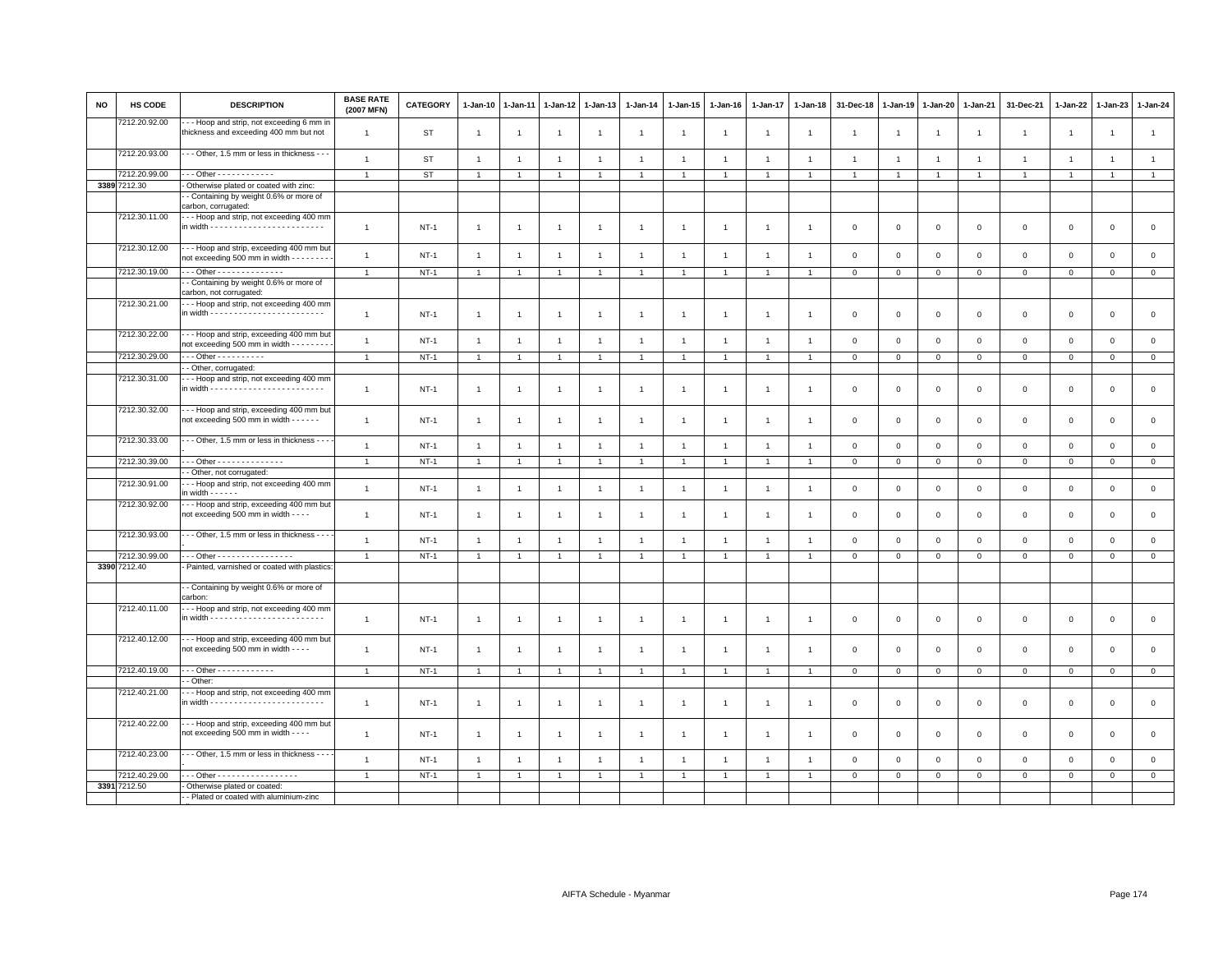| <b>NO</b> | HS CODE       | <b>DESCRIPTION</b>                                                                     | <b>BASE RATE</b><br>(2007 MFN) | <b>CATEGORY</b> | 1-Jan-10       | 1-Jan-11       | 1-Jan-12       | 1-Jan-13       | 1-Jan-14       | 1-Jan-15       | 1-Jan-16       | 1-Jan-17       | 1-Jan-18       | 31-Dec-18      | 1-Jan-19     | 1-Jan-20    | 1-Jan-21       | 31-Dec-21           | 1-Jan-22       | $1-Jan-23$   | 1-Jan-24       |
|-----------|---------------|----------------------------------------------------------------------------------------|--------------------------------|-----------------|----------------|----------------|----------------|----------------|----------------|----------------|----------------|----------------|----------------|----------------|--------------|-------------|----------------|---------------------|----------------|--------------|----------------|
|           |               | - - Containing by weight 0.6% or more of<br>carbon:                                    |                                |                 |                |                |                |                |                |                |                |                |                |                |              |             |                |                     |                |              |                |
|           | 7212.50.11.00 | --- Hoop and strip, not exceeding 6 mm<br>in thickness and not exceeding 400 mm in     | $\mathbf{1}$                   | $NT-1$          | $\overline{1}$ | $\overline{1}$ | $\mathbf{1}$   | $\mathbf{1}$   | $\overline{1}$ | $\mathbf{1}$   | $\overline{1}$ | $\overline{1}$ | $\overline{1}$ | $\mathsf 0$    | $\mathsf 0$  | $\mathsf 0$ | $\mathbf 0$    | $\mathsf 0$         | $\mathbf 0$    | $\mathsf 0$  | $\mathsf 0$    |
|           | 7212.50.12.00 | --- Hoop and strip, not exceeding 6 mm<br>in thickness and exceeding 400 mm but not    | $\mathbf{1}$                   | $NT-1$          | $\overline{1}$ | $\overline{1}$ | $\overline{1}$ | $\mathbf{1}$   | $\overline{1}$ | $\overline{1}$ | $\overline{1}$ | $\overline{1}$ |                | $\mathbf 0$    | $\mathbf 0$  | $\mathbf 0$ | $\mathbf 0$    | $\mathbf 0$         | $\mathbf 0$    | $\mathbf 0$  | $\mathbf 0$    |
|           | 7212.50.13.00 | Other, 1.5 mm or less in thickness - -                                                 | $\mathbf{1}$                   | $NT-1$          | $\overline{1}$ | $\overline{1}$ | $\overline{1}$ | $\mathbf{1}$   | $\overline{1}$ | $\overline{1}$ | $\overline{1}$ | $\overline{1}$ | $\mathbf{1}$   | $\mathbf 0$    | $\mathbf 0$  | $\mathsf 0$ | $\mathbf 0$    | $\mathsf{O}\xspace$ | $\mathbf 0$    | $\mathsf 0$  | $\mathsf 0$    |
|           | 7212.50.19.00 | $- -$ Other - - - - - - - - - - - -                                                    | $\mathbf{1}$                   | $NT-1$          | $\overline{1}$ | $\overline{1}$ | $\overline{1}$ | $\mathbf{1}$   | $\mathbf{1}$   | $\overline{1}$ | $\overline{1}$ | $\overline{1}$ |                | $\mathsf 0$    | $\mathsf 0$  | $\mathbf 0$ | $\mathbf 0$    | $\mathsf 0$         | $\circ$        | $\mathbf 0$  | $\circ$        |
|           | 7212.50.21.00 | $-$ Other:<br>--- Hoop and strip, not exceeding 6 mm                                   |                                |                 |                |                |                |                |                |                |                |                |                |                |              |             |                |                     |                |              |                |
|           |               | in thickness and not exceeding 400 mm in                                               | $\overline{1}$                 | $NT-1$          | $\overline{1}$ | $\overline{1}$ | $\overline{1}$ | $\mathbf{1}$   | $\mathbf{1}$   | $\mathbf{1}$   | $\overline{1}$ | $\overline{1}$ |                | $\mathbf 0$    | $\mathbf 0$  | $\mathbf 0$ | $\mathbf 0$    | $\mathsf 0$         | $\mathbf 0$    | $\mathbf{O}$ | $\mathsf 0$    |
|           | 7212.50.22.00 | Hoop and strip, not exceeding 6 mm<br>in thickness and exceeding 400 mm but not        | $\mathbf{1}$                   | $NT-1$          | $\overline{1}$ | $\overline{1}$ | $\overline{1}$ | $\mathbf{1}$   | $\overline{1}$ | $\overline{1}$ | $\overline{1}$ | $\overline{1}$ |                | $\overline{0}$ | $\mathbf 0$  | $\mathbf 0$ | $\mathbf 0$    | $\mathbf 0$         | $\mathbf 0$    | $\mathbf{0}$ | $\mathbf 0$    |
|           | 7212.50.23.00 | --- Other, 1.5 mm or less in thickness -                                               | $\mathbf{1}$                   | $NT-1$          | $\overline{1}$ | $\overline{1}$ | $\overline{1}$ | $\mathbf{1}$   | $\overline{1}$ | $\overline{1}$ | $\overline{1}$ | $\overline{1}$ | $\overline{1}$ | $\mathbf 0$    | $\mathbf 0$  | $\mathsf 0$ | $\mathbf 0$    | $\mathsf 0$         | $\mathbf 0$    | $\mathbf 0$  | $\mathsf 0$    |
|           | 7212.50.29.00 | $$ Other $$                                                                            | $\overline{1}$                 | $NT-1$          | $\overline{1}$ |                | $\overline{1}$ | $\mathbf{1}$   | $\mathbf{1}$   | $\mathbf{1}$   | $\overline{1}$ | $\overline{1}$ |                | $\mathbf 0$    | $\mathbf{0}$ | $\mathbf 0$ | $\overline{0}$ | $\mathsf 0$         | $\mathbf{0}$   | $\mathbf{0}$ | $\overline{0}$ |
|           |               | - Plated or coated with chromium -----                                                 |                                |                 |                |                |                |                |                |                |                |                |                |                |              |             |                |                     |                |              |                |
|           |               | - - Containing by weight 0.6% or more                                                  |                                |                 |                |                |                |                |                |                |                |                |                |                |              |             |                |                     |                |              |                |
|           | 7212.50.31.00 | --- Hoop and strip, not exceeding 6 mm<br>n thickness and not exceeding 400 mm in      | $\mathbf{1}$                   | $NT-1$          | $\overline{1}$ | $\overline{1}$ | $\overline{1}$ | $\mathbf{1}$   | $\overline{1}$ | $\overline{1}$ | $\overline{1}$ | $\overline{1}$ | $\overline{1}$ | $\mathbf 0$    | $\mathbf 0$  | $\mathsf 0$ | $\mathbf 0$    | $\mathbf 0$         | $\mathbf 0$    | $\mathbf 0$  | $\mathsf 0$    |
|           | 7212.50.32.00 | Hoop and strip, not exceeding 6 mm<br>in thickness and exceeding 400 mm but not        | $\mathbf{1}$                   | $NT-1$          | $\overline{1}$ |                |                | $\overline{1}$ | $\overline{1}$ | $\mathbf{1}$   | $\overline{1}$ | $\mathbf{1}$   |                | $\mathbf 0$    | $\mathbf 0$  | $\mathsf 0$ | $\mathbf 0$    | $\mathsf 0$         | $\mathbf 0$    | $\mathbf 0$  | $\mathbf 0$    |
|           | 7212.50.39.00 | --- Other -------------                                                                | $\overline{1}$                 | <b>NT-1</b>     | $\overline{1}$ |                |                | $\overline{1}$ | $\overline{1}$ |                |                | $\overline{1}$ |                | $\overline{0}$ | $\mathsf 0$  | $\mathbf 0$ | $\mathbf 0$    | $\mathsf 0$         | $\mathbf 0$    | $\mathbf{0}$ | $\mathbf 0$    |
|           |               | - - Other:                                                                             |                                |                 |                |                |                |                |                |                |                |                |                |                |              |             |                |                     |                |              |                |
|           | 7212.50.41.00 | --- Hoop and strip, not exceeding 6 mm<br>in thickness and not exceeding 400 mm in     | $\mathbf{1}$                   | $NT-1$          | $\overline{1}$ | $\overline{1}$ | $\overline{1}$ | $\mathbf{1}$   | $\overline{1}$ | $\overline{1}$ | $\overline{1}$ | $\overline{1}$ |                | $\mathbf 0$    | $\mathbf 0$  | $\mathsf 0$ | $\mathbf 0$    | $\mathbf 0$         | $\mathbf 0$    | $\mathbf{0}$ | $\mathsf 0$    |
|           | 7212.50.42.00 | Hoop and strip, not exceeding 6 mm<br>in thickness and exceeding 400 mm but not        | $\mathbf{1}$                   | $NT-1$          | $\overline{1}$ | $\overline{1}$ | $\overline{1}$ | $\mathbf{1}$   | $\overline{1}$ | $\mathbf{1}$   | -1             | $\overline{1}$ | -1             | $\mathbf 0$    | $\mathbf 0$  | $\mathsf 0$ | $\mathbf 0$    | $\mathsf 0$         | $\mathbf 0$    | $\mathsf 0$  | $\mathsf 0$    |
|           | 7212.50.43.00 | - - - - Other, 1.5 mm or less in thickness - -                                         | $\mathbf{1}$                   | $NT-1$          | $\overline{1}$ | $\overline{1}$ | $\mathbf{1}$   | $\mathbf{1}$   | $\mathbf{1}$   | $\overline{1}$ | $\overline{1}$ | $\overline{1}$ | $\overline{1}$ | $\mathbf 0$    | $\mathbf 0$  | $\mathbf 0$ | $\mathbf 0$    | $\mathsf 0$         | $\overline{0}$ | $\mathbf{O}$ | $\mathsf 0$    |
|           | 7212.50.49.00 | --- Other ------------                                                                 | $\mathbf{1}$                   | $NT-1$          | $\mathbf{1}$   | $\overline{1}$ | $\overline{1}$ | $\overline{1}$ | $\mathbf{1}$   | $\mathbf{1}$   | $\overline{1}$ | $\overline{1}$ |                | $\mathbf 0$    | $\mathsf 0$  | $\mathsf 0$ | $\mathbf 0$    | $\mathsf 0$         | $\mathsf 0$    | $\mathsf 0$  | $\mathsf 0$    |
|           |               | - Other:                                                                               |                                |                 |                |                |                |                |                |                |                |                |                |                |              |             |                |                     |                |              |                |
|           |               | - - Containing by weight 0.6% or more ---                                              |                                |                 |                |                |                |                |                |                |                |                |                |                |              |             |                |                     |                |              |                |
|           | 7212.50.51.00 | --- Hoop and strip, not exceeding 6 mm<br>n thickness and not exceeding 400 mm in      | $\mathbf{1}$                   | $NT-1$          | $\overline{1}$ | $\overline{1}$ | $\mathbf{1}$   | $\mathbf{1}$   | $\overline{1}$ | $\mathbf{1}$   | $\overline{1}$ | $\overline{1}$ | $\overline{1}$ | $\mathsf 0$    | $\mathbf 0$  | $\mathbf 0$ | $\mathbf 0$    | $\mathbf{0}$        | $\mathsf 0$    | $\mathbf 0$  | $\mathsf 0$    |
|           | 7212.50.52.00 | --- Hoop and strip, not exceeding 6 mm<br>in thickness and exceeding 400 mm but<br>not | $\mathbf{1}$                   | $NT-1$          | $\overline{1}$ | $\overline{1}$ | $\overline{1}$ | $\mathbf{1}$   | $\overline{1}$ | $\mathbf{1}$   | -1             | $\overline{1}$ | $\overline{1}$ | $\mathbf 0$    | $\mathbf 0$  | $\mathsf 0$ | $\mathbf 0$    | $\mathsf 0$         | $\mathbf 0$    | $\mathbf{0}$ | $\mathbf 0$    |
|           | 7212.50.59.00 | $- -$ Other - - - - - - - - - - - - -                                                  | $\overline{1}$                 | $NT-1$          | $\overline{1}$ |                |                | $\overline{1}$ |                |                |                |                |                | $\mathbf 0$    | $\mathbf 0$  | $\mathbf 0$ | $\mathbf 0$    | $\mathbf 0$         | $\mathbf 0$    | $\mathbf{0}$ | $\mathbf 0$    |
|           |               | - - Other:                                                                             |                                |                 |                |                |                |                |                |                |                |                |                |                |              |             |                |                     |                |              |                |
|           | 7212.50.61.00 | --- Hoop and strip, not exceeding 6 mm<br>in thickness and not exceeding 400 mm in     | $\mathbf{1}$                   | $NT-1$          | $\overline{1}$ | $\overline{1}$ | $\overline{1}$ | $\mathbf{1}$   | $\overline{1}$ | $\mathbf{1}$   | $\overline{1}$ | $\overline{1}$ | $\overline{1}$ | $\mathbf 0$    | $\mathbf 0$  | $\mathsf 0$ | $\mathbf 0$    | $\mathsf 0$         | $\mathbf 0$    | $\mathsf 0$  | $\mathsf 0$    |
|           | 7212.50.62.00 | Hoop and strip, not exceeding 6 mm<br>in thickness and exceeding 400 mm but<br>hot     | $\mathbf{1}$                   | $NT-1$          | $\overline{1}$ | $\overline{1}$ | $\overline{1}$ | $\mathbf{1}$   | $\overline{1}$ | $\overline{1}$ | $\overline{1}$ | $\overline{1}$ |                | $\mathbf 0$    | $\mathbf 0$  | $\mathsf 0$ | $\mathbf 0$    | $\mathbf 0$         | $\mathbf 0$    | $\mathbf 0$  | $\mathsf 0$    |
|           | 7212.50.63.00 | - - - Other, 1.5 mm or less in thickness - -                                           | $\mathbf{1}$                   | $NT-1$          | $\overline{1}$ | $\overline{1}$ | $\overline{1}$ | $\overline{1}$ | $\overline{1}$ | $\overline{1}$ | $\overline{1}$ | $\overline{1}$ |                | $\mathbf 0$    | $\mathbf 0$  | $\mathsf 0$ | $\mathbf 0$    | $\mathsf 0$         | $\mathbf 0$    | $\mathbf 0$  | $\mathsf 0$    |
|           | 7212.50.69.00 | . Other - - - - - - - - -                                                              | $\overline{1}$                 | $NT-1$          | $\overline{1}$ |                |                | $\overline{1}$ | $\overline{1}$ |                |                |                |                | $\mathbf 0$    | $\mathsf 0$  | $\mathbf 0$ | $\overline{0}$ | $\mathsf 0$         | $\mathbf 0$    | $\mathsf 0$  | $\overline{0}$ |
|           | 3392 7212.60  | Clad:<br>- Containing by weight 0.6% ----                                              |                                |                 |                |                |                |                |                |                |                |                |                |                |              |             |                |                     |                |              |                |
|           | 7212.60.11.00 | --- Hoop and strip, not exceeding 6 mm in<br>thickness and not exceeding 400 mm in     | $\mathbf{1}$                   | $NT-1$          | $\overline{1}$ | $\overline{1}$ | $\overline{1}$ | $\overline{1}$ | $\overline{1}$ | $\overline{1}$ | $\overline{1}$ | $\overline{1}$ | $\mathbf{1}$   | $\mathbf 0$    | $\mathsf 0$  | $\mathbf 0$ | $\mathbf 0$    | $\mathsf 0$         | $\mathsf 0$    | $\mathsf 0$  | $\mathsf 0$    |
|           | 7212.60.12.00 | - - Hoop and strip, not exceeding 6 mm<br>in thickness and exceeding 400 mm but        | $\overline{1}$                 | $NT-1$          | $\mathbf{1}$   |                |                | $\mathbf{1}$   | $\overline{1}$ | $\overline{1}$ |                |                |                | $\Omega$       | $\Omega$     | $\mathbf 0$ | $\overline{0}$ | $\mathbf 0$         | $\Omega$       | $\mathbf{0}$ | $\mathbf 0$    |
|           |               | not                                                                                    |                                |                 |                |                |                |                |                |                |                |                |                |                |              |             |                |                     |                |              |                |
|           | 7212.60.19.00 | $\cdots$ Other - - - - - - - - - - - -<br>- Other                                      |                                | $NT-1$          |                |                |                |                |                |                |                |                |                | $\Omega$       | $\Omega$     | $\mathbf 0$ | 0              | $\Omega$            | $\Omega$       | $\Omega$     | $\mathbf 0$    |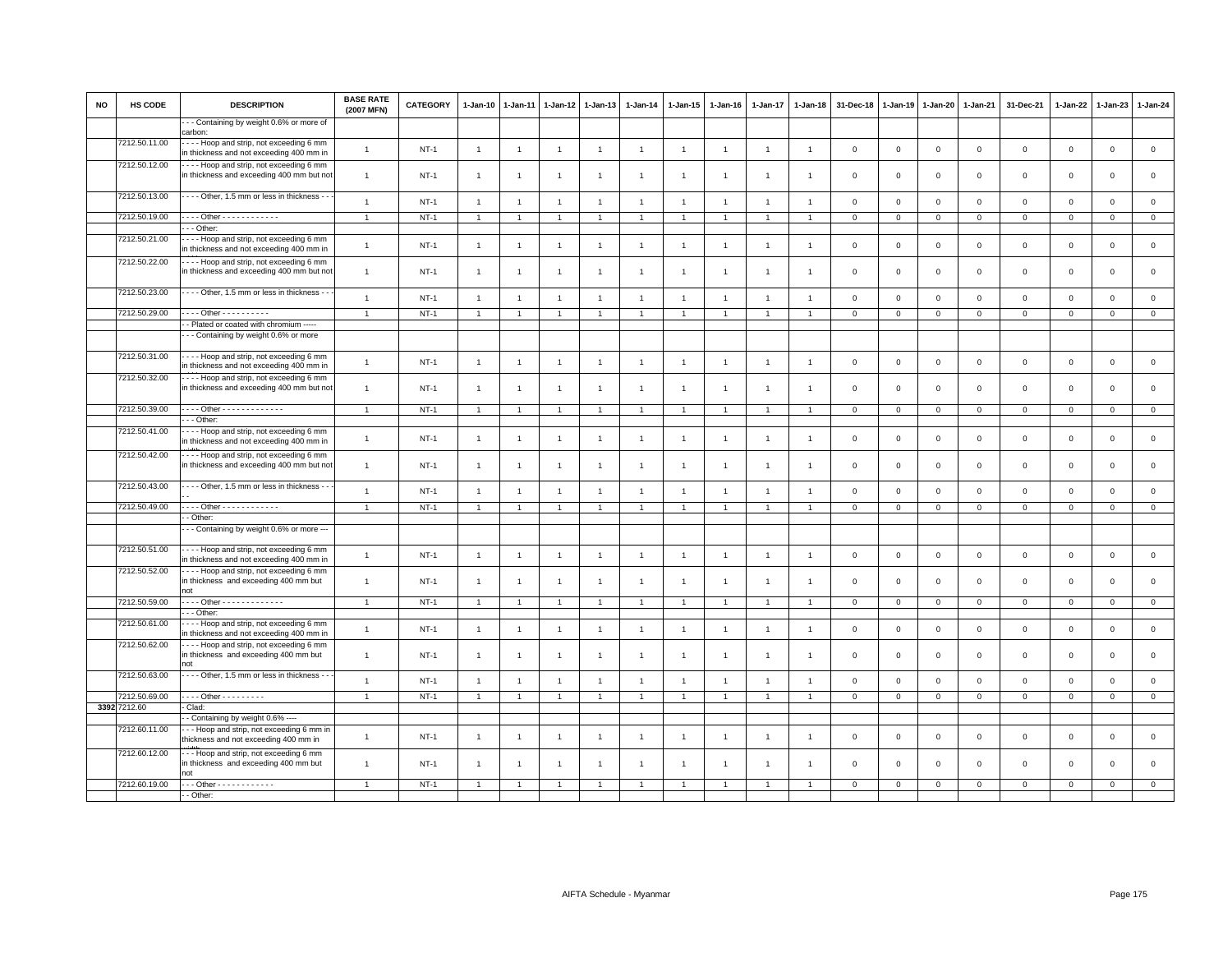| <b>NO</b> | <b>HS CODE</b>                 | <b>DESCRIPTION</b>                                                                                 | <b>BASE RATE</b><br>(2007 MFN) | <b>CATEGORY</b>  | $1-Jan-10$                   | $1-Jan-11$     | 1-Jan-12                         | 1-Jan-13                       | $1-Jan-14$                       | 1-Jan-15                     | 1-Jan-16                       | 1-Jan-17                         | 1-Jan-18                         | 31-Dec-18                  | 1-Jan-19                   | 1-Jan-20                    | 1-Jan-21               | 31-Dec-21                  | 1-Jan-22                   | $1-Jan-23$             | 1-Jan-24       |
|-----------|--------------------------------|----------------------------------------------------------------------------------------------------|--------------------------------|------------------|------------------------------|----------------|----------------------------------|--------------------------------|----------------------------------|------------------------------|--------------------------------|----------------------------------|----------------------------------|----------------------------|----------------------------|-----------------------------|------------------------|----------------------------|----------------------------|------------------------|----------------|
|           | 7212.60.21.00                  | - - Hoop and strip, not exceeding 6 mm in<br>thickness and not exceeding 400 mm in                 | $\overline{1}$                 | $NT-1$           | $\mathbf{1}$                 | $\overline{1}$ | $\overline{1}$                   | $\overline{1}$                 | $\overline{1}$                   | $\overline{1}$               | $\overline{1}$                 | $\overline{1}$                   | -1                               | 0                          | $\mathsf 0$                | $\mathbf 0$                 | $\mathsf 0$            | $\mathsf 0$                | $\mathsf 0$                | $\mathbf 0$            | $\mathsf 0$    |
|           | 7212.60.22.00                  | -- Hoop and strip, not exceeding 6 mm<br>in thickness and exceeding 400 mm but<br>not              | $\overline{1}$                 | $NT-1$           | $\overline{1}$               | $\overline{1}$ | $\overline{1}$                   | $\overline{1}$                 | $\overline{1}$                   | $\mathbf{1}$                 | $\overline{1}$                 | $\overline{1}$                   | $\overline{1}$                   | $\mathbf 0$                | $\mathbf 0$                | $\mathbf 0$                 | $\mathbf 0$            | $\mathsf 0$                | $\mathbf 0$                | $\mathbf 0$            | $\mathbf 0$    |
|           | 7212.60.23.00                  | - - Other, 1.5 mm or less in thickness - - -                                                       | $\overline{1}$                 | $NT-1$           | $\mathbf{1}$                 | $\overline{1}$ | $\overline{1}$                   | $\overline{1}$                 | $\mathbf{1}$                     | $\mathbf{1}$                 | $\overline{1}$                 | $\overline{1}$                   | $\overline{1}$                   | $\mathbf 0$                | $\mathbf 0$                | $\mathsf 0$                 | $\mathbf 0$            | $\mathsf 0$                | $\mathsf 0$                | $\mathbf 0$            | $\mathsf 0$    |
|           | 7212.60.29.00                  | $-$ - Other - - - - - - - - - - - -                                                                | $\overline{1}$                 | $NT-1$           | $\mathbf{1}$                 | $\overline{1}$ | $\overline{1}$                   | $\overline{1}$                 | $\mathbf{1}$                     | 1                            | $\mathbf{1}$                   | $\overline{1}$                   | $\overline{1}$                   | $\mathbf{0}$               | $\mathbf 0$                | $\overline{0}$              | $\circ$                | $\overline{0}$             | $\mathsf 0$                | $\mathbf{0}$           | $\overline{0}$ |
|           |                                | Bars and rods, hot-rolled, in irregularly                                                          |                                |                  |                              |                |                                  |                                |                                  |                              |                                |                                  |                                  |                            |                            |                             |                        |                            |                            |                        |                |
|           | 72.13<br>3393 7213.10          | wound coils, of iron or non-alloy steel.<br>- Containing indentations, ribs, grooves or            |                                |                  |                              |                |                                  |                                |                                  |                              |                                |                                  |                                  |                            |                            |                             |                        |                            |                            |                        |                |
|           |                                | other                                                                                              |                                |                  |                              |                |                                  |                                |                                  |                              |                                |                                  |                                  |                            |                            |                             |                        |                            |                            |                        |                |
|           | 7213.10.10.00                  | - Of circular cross-section measuring not<br>exceeding 50 mm2 - - - - - - - - - - - - - - - - -    | $\overline{1}$                 | $NT-1$           | $\mathbf{1}$                 | -1             | $\overline{1}$                   | $\mathbf{1}$                   | $\overline{1}$                   | $\mathbf{1}$                 | $\overline{1}$                 | $\mathbf{1}$                     | -1                               | 0                          | $\mathbf 0$                | $^{\circ}$                  | 0                      | $\mathsf 0$                | $\circ$                    | $\mathbf 0$            | $\mathsf 0$    |
|           | 7213.10.20.00                  | - Of rectangular (including square) cross-<br>section not exceeding 20 mm in width - - -           | $\overline{1}$                 | $NT-1$           | $\mathbf{1}$                 | $\overline{1}$ | $\overline{1}$                   | $\overline{1}$                 | $\mathbf{1}$                     | $\overline{1}$               | $\overline{1}$                 | $\overline{1}$                   | $\overline{1}$                   | $\mathbf 0$                | $\mathbf 0$                | $\mathbf 0$                 | $\mathbf 0$            | $\mathsf 0$                | $\mathbf 0$                | $\mathsf 0$            | $\mathsf 0$    |
|           | 7213.10.90.00                  | - - Other - - - - - - - - - - -                                                                    | $\overline{1}$                 | $NT-1$           | $\mathbf{1}$                 | $\overline{1}$ | $\mathbf{1}$                     | $\overline{1}$                 | $\mathbf{1}$                     | $\mathbf{1}$                 | $\mathbf{1}$                   | $\mathbf{1}$                     | $\overline{1}$                   | $\mathbf 0$                | 0                          | $\mathbf 0$                 | $\mathbf{0}$           | $\mathbf 0$                | $\mathbf 0$                | $\mathbf 0$            | $\overline{0}$ |
|           | 3394 7213.20<br>7213.20.10.00  | - Other, of free-cutting steel:<br>- With an average diameter of 5 mm to 20                        |                                |                  |                              |                |                                  |                                |                                  |                              |                                |                                  |                                  |                            |                            |                             |                        |                            |                            |                        | $\mathsf 0$    |
|           | 7213.20.90.00                  | $-$ Other $        -$                                                                              | $\overline{1}$                 | $NT-1$<br>$NT-1$ | $\mathbf{1}$<br>$\mathbf{1}$ | $\overline{1}$ | $\overline{1}$<br>$\overline{1}$ | $\mathbf{1}$<br>$\overline{1}$ | $\overline{1}$<br>$\overline{1}$ | $\mathbf{1}$<br>$\mathbf{1}$ | $\overline{1}$<br>$\mathbf{1}$ | $\overline{1}$<br>$\overline{1}$ | $\overline{1}$<br>$\overline{1}$ | $\mathbf 0$<br>$\mathbf 0$ | $\mathbf 0$<br>$\mathbf 0$ | $\mathbf{0}$<br>$\mathbf 0$ | $\circ$<br>$\mathbf 0$ | $\mathbf 0$<br>$\mathsf 0$ | $\mathsf 0$<br>$\mathbf 0$ | $\circ$<br>$\mathsf 0$ | $\mathsf 0$    |
|           | 3395 7213.91                   | - Of circular cross-section measuring less<br>than                                                 |                                |                  |                              |                |                                  |                                |                                  |                              |                                |                                  |                                  |                            |                            |                             |                        |                            |                            |                        |                |
|           | 7213.91.10.00                  | ---- For making soldering bars ------                                                              | $\overline{1}$                 | $NT-1$           | $\mathbf{1}$                 | $\overline{1}$ | $\overline{1}$                   | $\overline{1}$                 | $\overline{1}$                   | $\mathbf{1}$                 | $\overline{1}$                 | $\overline{1}$                   | $\overline{1}$                   | $\mathsf 0$                | $\mathsf 0$                | $\mathbf{0}$                | $\circ$                | $\mathsf 0$                | $\mathsf 0$                | $\mathbf 0$            | $\overline{0}$ |
|           |                                | - - - Other:                                                                                       |                                |                  |                              |                |                                  |                                |                                  |                              |                                |                                  |                                  |                            |                            |                             |                        |                            |                            |                        |                |
|           | 7213.91.91.00                  | $\cdots$ Concrete steel $\cdots$                                                                   | $\overline{1}$                 | $NT-1$           | $\overline{1}$               |                | $\overline{1}$                   | $\mathbf{1}$                   | $\overline{1}$                   | $\overline{1}$               | $\overline{1}$                 | $\overline{1}$                   |                                  | $\mathbf 0$                | $\mathbf 0$                | $\mathbf{0}$                | $\mathbf{0}$           | 0                          | $\mathbf 0$                | $\Omega$               | $\mathsf 0$    |
|           | 7213.91.92.00<br>7213.91.93.00 | Cold heading in coil<br>- - - - Shaft bars; manganese steel - - - - - -                            | $\overline{1}$                 | $NT-1$           | $\mathbf{1}$                 | $\overline{1}$ | $\overline{1}$                   | $\mathbf{1}$                   | $\overline{1}$                   | $\mathbf{1}$                 | $\overline{1}$                 | $\overline{1}$                   | $\overline{1}$                   | $\mathbf 0$                | $\mathbf 0$                | $\overline{0}$              | $\mathbf 0$            | $\mathsf 0$                | $\mathbf 0$                | $\mathbf 0$            | $\mathbf 0$    |
|           |                                |                                                                                                    | $\overline{1}$                 | $NT-1$           | $\mathbf{1}$                 | $\overline{1}$ | $\overline{1}$                   | $\overline{1}$                 | $\overline{1}$                   | $\mathbf{1}$                 | $\overline{1}$                 | $\overline{1}$                   | $\overline{1}$                   | $\mathbf{0}$               | $\mathsf 0$                | $\mathsf 0$                 | $\circ$                | $\mathsf 0$                | $\mathbf{0}$               | $\mathbf 0$            | $\mathsf 0$    |
|           | 7213.91.99.00                  | . Other - - - - - - - - - - -                                                                      | $\overline{1}$                 | $NT-1$           | $\mathbf{1}$                 | $\mathbf{1}$   | $\overline{1}$                   | $\overline{1}$                 | $\overline{1}$                   | $\overline{1}$               | $\overline{1}$                 | $\overline{1}$                   | $\mathbf{1}$                     | $\mathbf 0$                | $\mathbf 0$                | $\mathbf 0$                 | $\mathbf{0}$           | $\mathbf 0$                | $\mathbf 0$                | 0                      | $\overline{0}$ |
|           | 3396 7213.99                   | - - Other:                                                                                         |                                |                  |                              |                |                                  |                                |                                  |                              |                                |                                  |                                  |                            |                            |                             |                        |                            |                            |                        |                |
|           | 7213.99.10.00                  | --- For making soldering bars ------<br>- - Other:                                                 |                                | $NT-1$           | $\overline{1}$               | $\overline{1}$ | $\overline{1}$                   | $\overline{1}$                 | $\overline{1}$                   | $\overline{1}$               | $\overline{1}$                 | $\overline{1}$                   | $\overline{1}$                   | $\mathbf 0$                | $\mathbf 0$                | $\mathbf 0$                 | $\mathbf 0$            | $\mathbf 0$                | $\mathbf 0$                | $\mathbf 0$            | $\overline{0}$ |
|           | 7213.99.91.00                  | ---- Concrete steel ----------                                                                     |                                | $NT-1$           | $\overline{1}$               |                | -1                               | $\overline{1}$                 | $\overline{1}$                   |                              |                                | $\overline{1}$                   |                                  | 0                          | 0                          | $^{\circ}$                  | $\mathbf 0$            | 0                          | $\circ$                    | 0                      | $\mathbf 0$    |
|           | 7213.99.92.00                  | - - - Cold heading in coil - - - - - - -                                                           |                                | $NT-1$           | $\overline{1}$               |                | $\overline{1}$                   | $\overline{1}$                 | $\overline{1}$                   | $\overline{1}$               | $\overline{1}$                 | $\overline{1}$                   | $\overline{1}$                   | $\Omega$                   | $\mathbf 0$                | $\mathsf 0$                 | $\circ$                | $\mathsf 0$                | $\mathbf{0}$               | $\mathbf 0$            | $\mathsf 0$    |
|           | 7213.99.93.00                  | - - - - Shaft bars; manganese steel - - - -                                                        | $\overline{1}$                 | $NT-1$           | $\mathbf{1}$                 | $\overline{1}$ | $\overline{1}$                   | $\overline{1}$                 | $\overline{1}$                   | $\mathbf{1}$                 | $\overline{1}$                 | $\mathbf{1}$                     | $\overline{1}$                   | $\mathbf 0$                | $\mathbf 0$                | $\mathbf 0$                 | $\mathbf 0$            | $\mathsf 0$                | $\mathbf 0$                | $\mathsf 0$            | $\mathsf 0$    |
|           | 7213.99.99.00                  | $- - - -$ Other - - - - - - - -                                                                    | $\overline{1}$                 | $NT-1$           | $\mathbf{1}$                 | $\overline{1}$ | $\overline{1}$                   | $\overline{1}$                 | $\overline{1}$                   | $\mathbf{1}$                 | $\overline{1}$                 | $\overline{1}$                   | $\overline{1}$                   | $\mathbf 0$                | $\Omega$                   | $\mathbf 0$                 | $\mathbf 0$            | $\mathbf 0$                | $\mathbf 0$                | $\mathsf 0$            | $\mathbf{0}$   |
|           | 72.14                          | Other bars and rods of iron or non-<br>alloy steel, not further worked than<br>forged, hot-rolled, |                                |                  |                              |                |                                  |                                |                                  |                              |                                |                                  |                                  |                            |                            |                             |                        |                            |                            |                        |                |
|           | 3397 7214.10                   | - Forged:                                                                                          |                                |                  |                              |                |                                  |                                |                                  |                              |                                |                                  |                                  |                            |                            |                             |                        |                            |                            |                        |                |
|           | 7214.10.10.00                  | - Containing by weight less than 0.6% of                                                           | $\overline{1}$                 | EL.              |                              |                |                                  |                                |                                  |                              |                                |                                  |                                  |                            |                            |                             |                        |                            |                            |                        |                |
|           | 7214.10.20.00                  | - Containing by weight 0.6% or more of                                                             | $\overline{1}$                 | EL.              |                              |                |                                  |                                |                                  |                              |                                |                                  |                                  |                            |                            |                             |                        |                            |                            |                        |                |
|           | 3398 7214.20                   | - Containing indentations, ribs, grooves or                                                        | $\overline{1}$                 | EL               |                              |                |                                  |                                |                                  |                              |                                |                                  |                                  |                            |                            |                             |                        |                            |                            |                        |                |
|           | 3399 7214.30                   | - Other, of free- cutting steel                                                                    | $\overline{1}$                 | $NT-1$           | $\overline{1}$               | $\overline{1}$ | $\mathbf{1}$                     | $\overline{1}$                 | $\overline{1}$                   | $\overline{1}$               | $\overline{1}$                 | $\overline{1}$                   | $\overline{1}$                   | $\mathbf{0}$               | $\overline{0}$             | $\mathbf{O}$                | $\mathbf{0}$           | $\mathbf 0$                | $\mathbf 0$                | $\mathbf{O}$           | $\overline{0}$ |
|           | 3400 7214.91                   | - Of rectangular (other than square) cross<br>section ------------------------                     |                                |                  |                              |                |                                  |                                |                                  |                              |                                |                                  |                                  |                            |                            |                             |                        |                            |                            |                        |                |
|           |                                | - - Containing by weight less than-------                                                          |                                |                  |                              |                |                                  |                                |                                  |                              |                                |                                  |                                  |                            |                            |                             |                        |                            |                            |                        |                |
|           | 7214.91.11.00                  | - - - - Concrete steel - - - - - - - - -                                                           | $\overline{1}$                 | $NT-1$           | $\mathbf{1}$                 | $\overline{1}$ | $\overline{1}$                   | $\overline{1}$                 | $\overline{1}$                   | $\overline{1}$               | $\overline{1}$                 | $\overline{1}$                   | $\overline{1}$                   | $\mathbf{0}$               | $\mathbf 0$                | $\overline{0}$              | $\overline{0}$         | $\mathbf 0$                | $\mathbf 0$                | $\mathbf{0}$           | $\overline{0}$ |
|           | 7214.91.12.00                  | --- Shaft bars; manganese steel - - - -                                                            | $\overline{1}$                 | $NT-1$           | $\mathbf{1}$                 | $\overline{1}$ | $\overline{1}$                   | $\mathbf{1}$                   | $\overline{1}$                   | $\mathbf{1}$                 | $\overline{1}$                 | $\mathbf{1}$                     | $\overline{1}$                   | 0                          | $\mathsf 0$                | $\mathbf 0$                 | $\mathbb O$            | $\mathsf 0$                | $\mathsf 0$                | $\,0\,$                | $\mathsf 0$    |
|           | 7214.91.19.00                  | - - - - Other - - - - - - - - - - - -                                                              | $\overline{1}$                 | $NT-1$           | $\mathbf{1}$                 | $\overline{1}$ | $\overline{1}$                   | $\overline{1}$                 | $\overline{1}$                   | $\mathbf{1}$                 | $\mathbf{1}$                   | $\overline{1}$                   |                                  | $\mathbf{0}$               | $\mathbf 0$                | $\mathbf{0}$                | $\circ$                | $\mathbf 0$                | $\mathbf{0}$               | $\mathbf 0$            | $\mathbf{0}$   |
|           |                                | - - Containing by weight 0.6% or more of<br>carbon:                                                |                                |                  |                              |                |                                  |                                |                                  |                              |                                |                                  |                                  |                            |                            |                             |                        |                            |                            |                        |                |
|           | 7214.91.21.00                  | - - - - Concrete steel - - - - -                                                                   |                                | $NT-1$           |                              |                |                                  |                                |                                  |                              |                                | $\overline{1}$                   |                                  | $\Omega$                   | $\Omega$                   | $\Omega$                    | $\Omega$               | $\Omega$                   | $\Omega$                   | $\Omega$               | $\circ$        |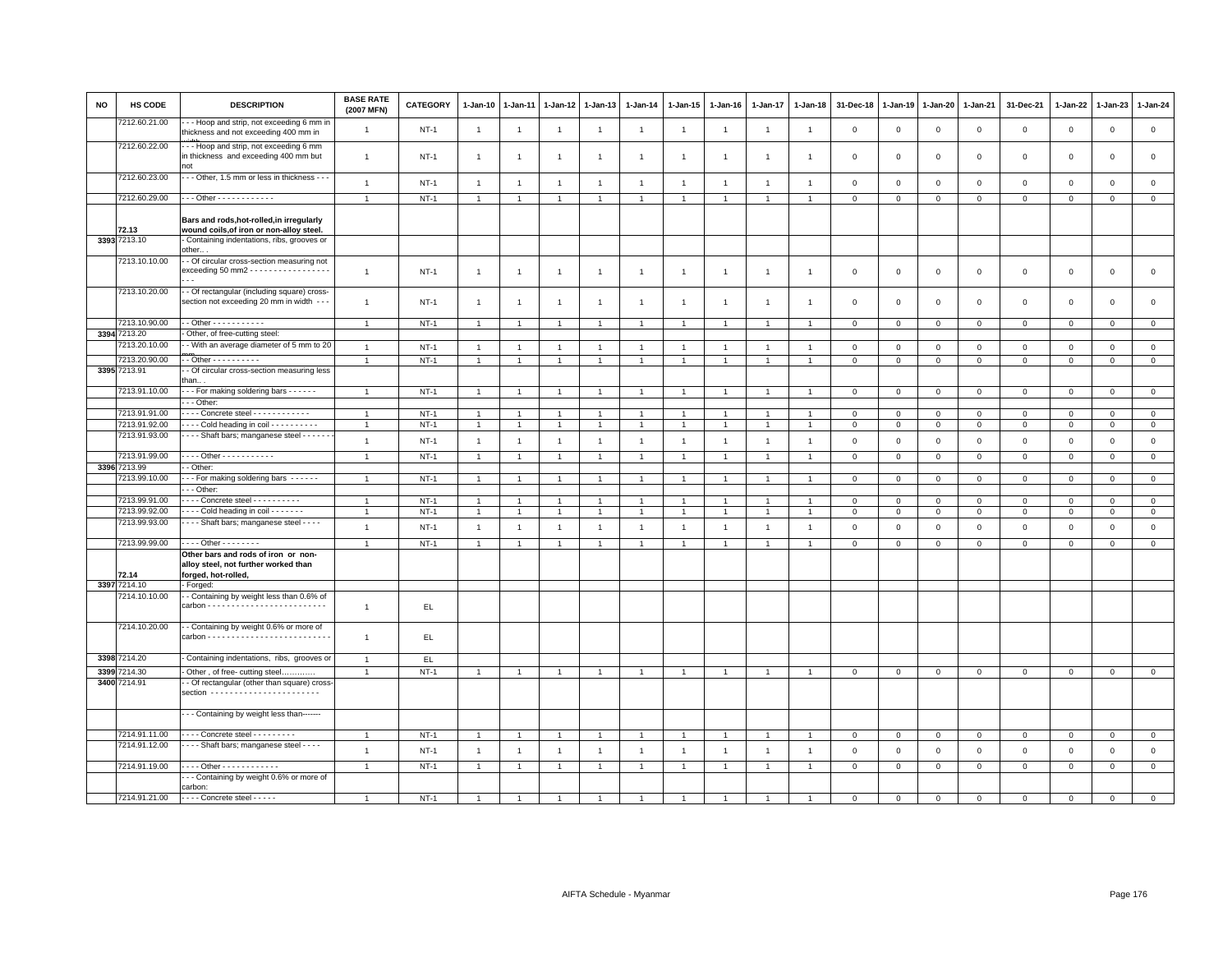| <b>NO</b> | HS CODE       | <b>DESCRIPTION</b>                                                                              | <b>BASE RATE</b><br>(2007 MFN) | CATEGORY  | $1-Jan-10$     | 1-Jan-11       | $1 - Jan-12$   | 1-Jan-13       | $1 - Jan-14$   | 1-Jan-15             | $1 - Jan-16$   | 1-Jan-17       | $1 - Jan-18$   | 31-Dec-18      | $1 - Jan-19$   | $1 - Jan-20$   | 1-Jan-21       | 31-Dec-21      | 1-Jan-22       | 1-Jan-23       | $1-Jan-24$     |
|-----------|---------------|-------------------------------------------------------------------------------------------------|--------------------------------|-----------|----------------|----------------|----------------|----------------|----------------|----------------------|----------------|----------------|----------------|----------------|----------------|----------------|----------------|----------------|----------------|----------------|----------------|
|           | 7214.91.22.00 | Shaft bars; manganese steel - - - - - -                                                         | $\overline{1}$                 | $NT-1$    | $\overline{1}$ | $\overline{1}$ | $\overline{1}$ | $\overline{1}$ | $\overline{1}$ | $\overline{1}$       | $\overline{1}$ | $\overline{1}$ | $\overline{1}$ | $\mathbf{0}$   | $\mathbb O$    | $\mathbf 0$    | $\mathbf{0}$   | $\mathbf{0}$   | $\mathbf{0}$   | $\mathbf 0$    | $\mathsf 0$    |
|           | 7214.91.29.00 | ---- Other - - - - - - - - - - - - -                                                            | $\overline{1}$                 | $NT-1$    | $\mathbf{1}$   | $\overline{1}$ | $\overline{1}$ | $\overline{1}$ | $\mathbf{1}$   | $\mathbf{1}$         | $\overline{1}$ | $\mathbf{1}$   | $\overline{1}$ | $\mathbf{O}$   | $\mathbf 0$    | $\overline{0}$ | $\mathbf{0}$   | $\mathbf 0$    | $\mathbf{0}$   | $\mathbf 0$    | $\circ$        |
|           | 3401 7214.99  | - Other:                                                                                        |                                |           |                |                |                |                |                |                      |                |                |                |                |                |                |                |                |                |                |                |
|           |               | - - Containing by weight less than                                                              |                                |           |                |                |                |                |                |                      |                |                |                |                |                |                |                |                |                |                |                |
|           | 7214.99.11.00 | - - - - Concrete steel - - - - - - - - - - - - -                                                | $\overline{1}$                 | <b>ST</b> | $\overline{1}$ |                |                | $\mathbf{1}$   | $\mathbf{1}$   | $\overline{1}$       | $\overline{1}$ |                |                |                |                | $\overline{1}$ |                |                |                |                | $\mathbf{1}$   |
|           | 7214.99.12.00 | - - - - Shaft bars; manganese steel - - - - - -                                                 | $\mathbf{1}$                   | <b>ST</b> | $\mathbf{1}$   | $\overline{1}$ | $\overline{1}$ | $\mathbf{1}$   | $\overline{1}$ | $\mathbf{1}$         | $\overline{1}$ | $\overline{1}$ | $\overline{1}$ | $\overline{1}$ | $\overline{1}$ | $\overline{1}$ | $\overline{1}$ | $\mathbf{1}$   | $\mathbf{1}$   | $\mathbf{1}$   | $\mathbf{1}$   |
|           | 7214.99.19.00 | Other - - - - - - - - - - - - -                                                                 | $\overline{1}$                 | ST        | $\overline{1}$ | $\overline{1}$ | $\overline{1}$ | $\overline{1}$ | $\overline{1}$ | $\overline{1}$       | $\overline{1}$ | $\overline{1}$ | $\overline{1}$ | $\overline{1}$ | $\overline{1}$ | $\overline{1}$ | $\overline{1}$ | $\overline{1}$ | $\overline{1}$ | $\overline{1}$ | $\overline{1}$ |
|           |               | - - Containing by weight 0.25% or ---                                                           |                                |           |                |                |                |                |                |                      |                |                |                |                |                |                |                |                |                |                |                |
|           | 7214.99.21.00 | Concrete steel - - - - - - -                                                                    |                                | <b>ST</b> | $\overline{1}$ |                |                | $\overline{1}$ | $\mathbf{1}$   | $\mathbf{1}$         | $\overline{1}$ | $\overline{1}$ |                |                |                | $\overline{1}$ |                | $\overline{1}$ |                | $\overline{1}$ | $\mathbf{1}$   |
|           | 7214.99.22.00 | Shaft bars; manganese steel -                                                                   | $\overline{1}$                 | <b>ST</b> | $\overline{1}$ |                |                | $\overline{1}$ | $\overline{1}$ | $\overline{1}$       | $\overline{1}$ | $\overline{1}$ |                | $\overline{1}$ |                | $\overline{1}$ | $\overline{1}$ | $\overline{1}$ |                | $\overline{1}$ | $\mathbf{1}$   |
|           | 7214.99.29.00 | - - - - Other - - - - - - - - -                                                                 | $\overline{1}$                 | ST        | $\mathbf{1}$   | $\overline{1}$ | $\overline{1}$ | $\overline{1}$ | $\overline{1}$ | $\blacktriangleleft$ | $\overline{1}$ | $\overline{1}$ | $\overline{1}$ | $\overline{1}$ | $\overline{1}$ | $\overline{1}$ | $\overline{1}$ | $\overline{1}$ | $\overline{1}$ | $\overline{1}$ | $\mathbf{1}$   |
|           |               | - - Containing by weight 0.6% or more of                                                        |                                |           |                |                |                |                |                |                      |                |                |                |                |                |                |                |                |                |                |                |
|           |               | carbon:                                                                                         |                                |           |                |                |                |                |                |                      |                |                |                |                |                |                |                |                |                |                |                |
|           | 7214.99.31.00 | $\cdots$ Concrete steel $\cdots$                                                                | $\overline{1}$                 | ST        | $\overline{1}$ |                | -1             | $\overline{1}$ | $\mathbf{1}$   | $\mathbf{1}$         |                |                |                |                |                | $\mathbf{1}$   | -1             |                |                | $\overline{1}$ | $\mathbf{1}$   |
|           | 7214.99.32.00 | Shaft bars; manganese steel - - - - - -                                                         | $\overline{1}$                 | <b>ST</b> | $\mathbf{1}$   | $\overline{1}$ | $\overline{1}$ | $\overline{1}$ | $\overline{1}$ | $\overline{1}$       | $\overline{1}$ | $\overline{1}$ | $\overline{1}$ | $\overline{1}$ | $\overline{1}$ | $\overline{1}$ | $\overline{1}$ | $\mathbf{1}$   | $\overline{1}$ | $\overline{1}$ | $\mathbf{1}$   |
|           |               |                                                                                                 |                                |           |                |                |                |                |                |                      |                |                |                |                |                |                |                |                |                |                |                |
|           | 7214.99.39.00 | - - - - Other - - - - - - - - -                                                                 |                                | <b>ST</b> | $\overline{1}$ | $\overline{1}$ | $\overline{1}$ | $\overline{1}$ | $\overline{1}$ | $\overline{1}$       | $\overline{1}$ | $\overline{1}$ |                | $\overline{1}$ | $\overline{1}$ | $\overline{1}$ | $\mathbf{1}$   |                | $\overline{1}$ | $\overline{1}$ | $\overline{1}$ |
|           |               | Other bars and rods of iron or non-alloy                                                        |                                |           |                |                |                |                |                |                      |                |                |                |                |                |                |                |                |                |                |                |
|           | 72.15         | steel.                                                                                          |                                |           |                |                |                |                |                |                      |                |                |                |                |                |                |                |                |                |                |                |
|           | 3402 7215.10  | -Of free-cutting steel, Not further worked<br>than cold-formed or cold-finished                 | $\overline{1}$                 | $NT-1$    | $\mathbf{1}$   | $\overline{1}$ | $\overline{1}$ | $\mathbf{1}$   | $\overline{1}$ | $\mathbf{1}$         | $\overline{1}$ | $\overline{1}$ | $\overline{1}$ | $\mathbf 0$    | $\mathbf 0$    | $\mathbf 0$    | $\mathbf{O}$   | $\mathbf 0$    | $\mathbf 0$    | $\mathbf 0$    | $\mathsf 0$    |
|           | 3403 7215.50  | - Other, not further worked than cold-                                                          |                                |           |                |                |                |                |                |                      |                |                |                |                |                |                |                |                |                |                |                |
|           |               | formed or cold-finished - - - - - - - - - - - - - -<br>$\overline{\phantom{a}}$                 | $\overline{1}$                 | $NT-1$    | $\mathbf{1}$   | $\overline{1}$ | $\overline{1}$ | $\overline{1}$ | $\overline{1}$ | $\blacktriangleleft$ | $\overline{1}$ | $\overline{1}$ | $\overline{1}$ | $\mathbf 0$    | $\mathbf 0$    | $\,0\,$        | $\mathsf 0$    | $\mathbf 0$    | $\Omega$       | $\mathbf 0$    | $\mathsf 0$    |
|           | 3404 7215.90  | - Other:                                                                                        |                                |           |                |                |                |                |                |                      |                |                |                |                |                |                |                |                |                |                |                |
|           |               | - Containing by weight less than 0.6% of                                                        |                                |           |                |                |                |                |                |                      |                |                |                |                |                |                |                |                |                |                |                |
|           |               | carbon:                                                                                         |                                |           |                |                |                |                |                |                      |                |                |                |                |                |                |                |                |                |                |                |
|           | 7215.90.11.00 | -- Other than manganese steel or shaft                                                          | $\mathbf{1}$                   | $NT-1$    | $\overline{1}$ | $\overline{1}$ | $\overline{1}$ | $\overline{1}$ | $\overline{1}$ | $\mathbf{1}$         | $\overline{1}$ | $\overline{1}$ | $\overline{1}$ | $\Omega$       | $\overline{0}$ | $\mathbf{0}$   | $\mathbf 0$    | $\mathbf{0}$   | $\Omega$       | $\mathbf{0}$   | $\,0\,$        |
|           | 7215.90.19.00 | Other - - - - - - - - - - - - -                                                                 |                                | $NT-1$    | $\mathbf{1}$   | $\overline{1}$ | $\overline{1}$ | $\overline{1}$ | $\mathbf{1}$   | $\mathbf{1}$         | $\overline{1}$ | $\overline{1}$ | $\overline{1}$ | $\mathbf 0$    | $\overline{0}$ | $\overline{0}$ | $\mathsf 0$    | $\mathbf 0$    | $\mathbf 0$    | $\mathbf 0$    | $\overline{0}$ |
|           | 7215.90.20.00 | - Containing by weight 0.6% or more of                                                          |                                |           |                |                |                |                |                |                      |                |                |                |                |                |                |                |                |                |                |                |
|           |               | $carbon \dots \dots \dots \dots \dots \dots \dots \dots \dots \dots$                            | $\overline{1}$                 | $NT-1$    | $\mathbf{1}$   | $\overline{1}$ | $\overline{1}$ | $\mathbf{1}$   | $\overline{1}$ | $\mathbf{1}$         | $\overline{1}$ | $\overline{1}$ | $\overline{1}$ | $\mathbf 0$    | $^{\circ}$     | $\mathbf 0$    | 0              | $\mathbf 0$    | $\mathbf 0$    | $\mathbf 0$    | $\mathsf 0$    |
|           | 72.16         | Angles, shapes and sections of iron or<br>non-alloy steel.                                      |                                |           |                |                |                |                |                |                      |                |                |                |                |                |                |                |                |                |                |                |
|           | 3405 7216.10  | - U, I or H section, not further worked than<br>hot-rolled,                                     | 1.5                            | ST        | 1.5            | 1.5            | 1.5            | 1.5            | 1.5            | 1.5                  | 1.5            | 1.5            | 1.5            | 1.5            | 1.5            | 1.5            | 1.5            | 1.5            | 1.5            | 1.5            | 1.5            |
|           | 3406 7216.21  | $\cdot$ - L sections - - - - - -                                                                | 1.5                            | $NT-1$    | 1.5            | 1.5            | 1.5            | 1.5            | 1.5            | 1.5                  | 1.5            | 1.5            |                | $\Omega$       | $\mathbf{0}$   | $\mathbf{0}$   | $\mathbf 0$    | $\mathbf{0}$   | $\Omega$       | $\circ$        | $\circ$        |
| 3407      | 7216.22       | $\cdot$ T sections $\dots \dots \dots$                                                          | 1.5                            | $NT-1$    | 1.5            | 1.5            | 1.5            | 1.5            | 1.5            | 1.5                  | 1.5            | 1.5            | $\mathbf{1}$   | $\mathbf{0}$   | $\mathbf 0$    | $\mathbf 0$    | $\mathbf 0$    | $\circ$        | $\circ$        | $\mathbf 0$    | $\circ$        |
|           | 3408 7216.31  | - U sections                                                                                    |                                |           |                |                |                |                |                |                      |                |                |                |                |                |                |                |                |                |                |                |
|           |               | --- Containing by weight 0.6% or more of                                                        |                                |           |                |                |                |                |                |                      |                |                |                |                |                |                |                |                |                |                |                |
|           |               | carbon:                                                                                         |                                |           |                |                |                |                |                |                      |                |                |                |                |                |                |                |                |                |                |                |
|           | 7216.31.11.00 | ---- Of a height of 80 mm or more but not<br>exceeding 140 mm - - - - - - - - - - - - - - - - - | 1.5                            | <b>ST</b> | 1.5            | 1.5            | 1.5            | 1.5            | 1.5            | 1.5                  | 1.5            | 1.5            | 1.5            | 1.5            | 1.5            | 1.5            | 1.5            | 1.5            | 1.5            | 1.5            | 1.5            |
|           | 7216.31.19.00 | - - - - Other - - - - - - - - - - - - - - - -                                                   | 1.5                            | ST        | 1.5            | 1.5            | 1.5            | 1.5            | 1.5            | 1.5                  | 1.5            | 1.5            | 1.5            | 1.5            | 1.5            | 1.5            | 1.5            | 1.5            | 1.5            | 1.5            | 1.5            |
|           |               | $\cdots$ Other:                                                                                 |                                |           |                |                |                |                |                |                      |                |                |                |                |                |                |                |                |                |                |                |
|           | 7216.31.91.00 | --- Of a height of 80 mm or more but not                                                        |                                |           |                |                |                |                |                |                      |                |                |                |                |                |                |                |                |                |                |                |
|           |               | exceeding 140 mm $\cdots$                                                                       | 1.5                            | ST        | 1.5            | 1.5            | 1.5            | 1.5            | 1.5            | 1.5                  | 1.5            | 1.5            | 1.5            | 1.5            | 1.5            | 1.5            | 1.5            | 1.5            | 1.5            | 1.5            | 1.5            |
|           | 7216.31.99.00 | - - - - Other - - - - - - - - - - - - - -                                                       | 1.5                            | ST        | 1.5            | 1.5            | 1.5            | 1.5            | 1.5            | 1.5                  | 1.5            | 1.5            | 1.5            | 1.5            | 1.5            | 1.5            | 1.5            | 1.5            | 1.5            | 1.5            | 1.5            |
|           | 3409 7216.32  | -- I sections:                                                                                  |                                |           |                |                |                |                |                |                      |                |                |                |                |                |                |                |                |                |                |                |
|           |               | - - Containing by weight 0.6% or more of<br>carbon:                                             |                                |           |                |                |                |                |                |                      |                |                |                |                |                |                |                |                |                |                |                |
|           | 7216.32.11.00 | ---- Of a height of 80 mm or more but not                                                       |                                |           |                |                |                |                |                |                      |                |                |                |                |                |                |                |                |                |                |                |
|           |               | exceeding 140 mm - - - - - - - - - - - - - - - -                                                | 1.5                            | $NT-1$    | 1.5            | 1.5            | 1.5            | 1.5            | 1.5            | 1.5                  | 1.5            | 1.5            | $\mathbf{1}$   | $\mathbf 0$    | $\mathbf 0$    | $\mathbf 0$    | 0              | $\mathbf 0$    | $\mathbf 0$    | $\mathbf 0$    | $\mathsf 0$    |
|           | 7216.32.19.00 | - - - - Other - - - - - - - - - - - - -                                                         | 1.5                            | $NT-1$    | 1.5            | 1.5            | 1.5            | 1.5            | 1.5            | 1.5                  | 1.5            | 1.5            |                | $\mathbf 0$    | $\overline{0}$ | $\mathbb O$    | $\mathsf 0$    | $\mathsf 0$    | $\mathsf 0$    | $\circ$        | $\mathsf 0$    |
|           |               | --- Other:                                                                                      |                                |           |                |                |                |                |                |                      |                |                |                |                |                |                |                |                |                |                |                |
|           | 7216.32.91.00 | --- Of a height of 80 mm or more but not<br>exceeding 140 mm $\cdots$                           | 1.5                            | $NT-1$    | 1.5            | 1.5            | 1.5            | 1.5            | 1.5            | 1.5                  | 1.5            | 1.5            |                | $\mathbf 0$    | $\mathbf 0$    | $\mathbf 0$    | 0              | $\mathbf 0$    | $\mathbf 0$    | $\mathsf 0$    | $\mathsf 0$    |
|           |               | 7216.32.99.00 ---- Other ------------                                                           | 1.5                            | $NT-1$    | 1.5            | 1.5            | 1.5            | 1.5            | 1.5            | 1.5                  | 1.5            | 1.5            |                | $\Omega$       | $\Omega$       | $\mathbf{0}$   | $\Omega$       | $\Omega$       | $\Omega$       | $\mathbf{0}$   | $\mathbf 0$    |
|           |               |                                                                                                 |                                |           |                |                |                |                |                |                      |                |                |                |                |                |                |                |                |                |                |                |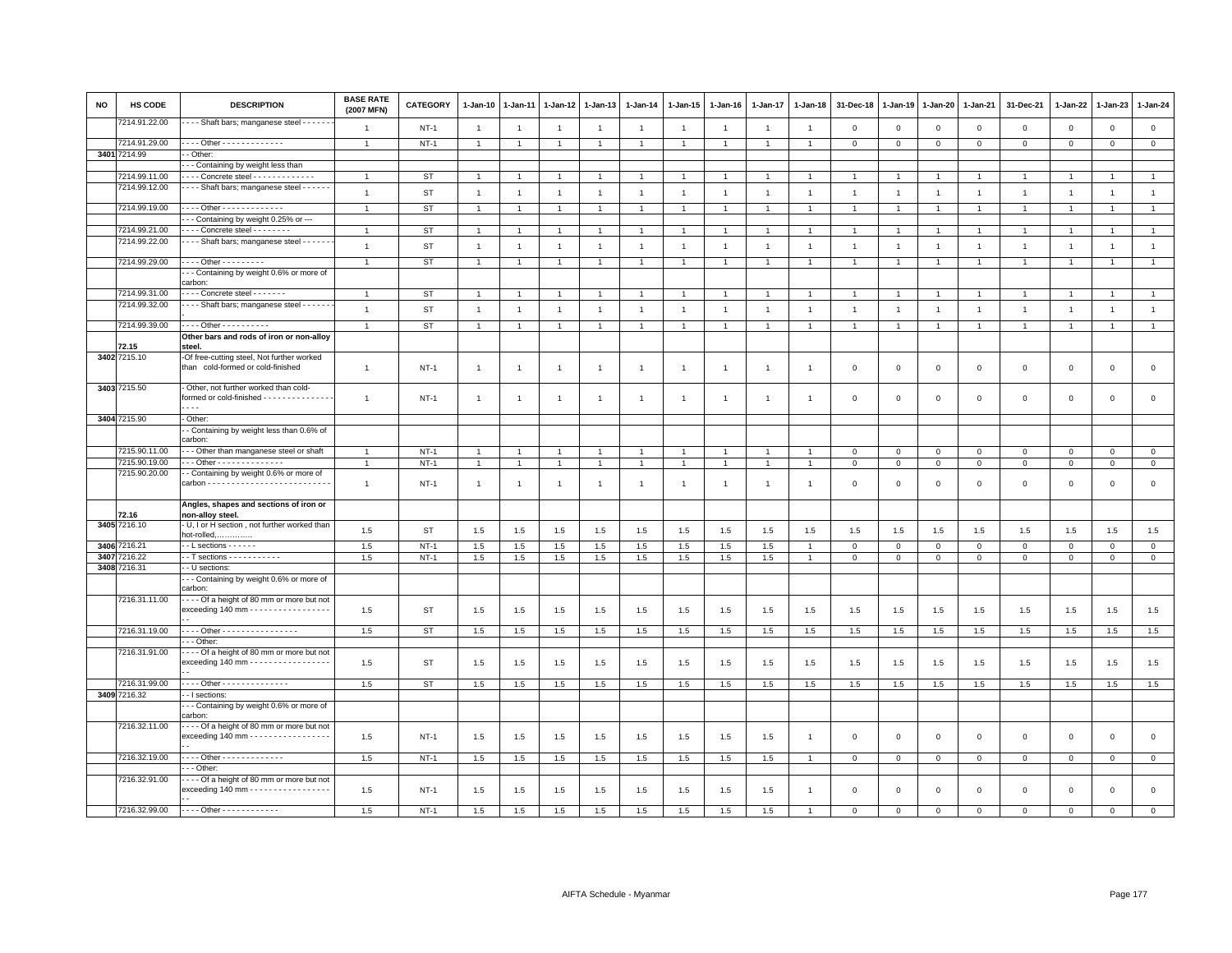| <b>NO</b> | HS CODE                       | <b>DESCRIPTION</b>                                                                                             | <b>BASE RATE</b><br>(2007 MFN) | <b>CATEGORY</b> | $1-Jan-10$ | $1-Jan-11$ | 1-Jan-12 | $1 - Jan-13$ | $1-Jan-14$ | $1 - Jan-15$ | 1-Jan-16 | 1-Jan-17 | $1-Jan-18$     | 31-Dec-18    | $1-Jan-19$   | 1-Jan-20     | $1 - Jan-21$ | 31-Dec-21    | 1-Jan-22     | $1-Jan-23$   | 1-Jan-24     |
|-----------|-------------------------------|----------------------------------------------------------------------------------------------------------------|--------------------------------|-----------------|------------|------------|----------|--------------|------------|--------------|----------|----------|----------------|--------------|--------------|--------------|--------------|--------------|--------------|--------------|--------------|
|           | 3410 7216.33                  | - H sections:<br>- - Containing by weight 0.6% or more of                                                      |                                |                 |            |            |          |              |            |              |          |          |                |              |              |              |              |              |              |              |              |
|           |                               | carbon:                                                                                                        |                                |                 |            |            |          |              |            |              |          |          |                |              |              |              |              |              |              |              |              |
|           | 7216.33.11.00                 | --- Of a height of 80 mm or more but not<br>exceeding 140 mm - - - - - - - - - - - - - - - - -                 | 1.5                            | ST              | 1.5        | 1.5        | 1.5      | 1.5          | 1.5        | 1.5          | 1.5      | 1.5      | 1.5            | 1.5          | 1.5          | 1.5          | 1.5          | 1.5          | 1.5          | 1.5          | 1.5          |
|           | 7216.33.19.00                 | - - - - Other - - - - - - - - - - - - - - - -                                                                  | 1.5                            | <b>ST</b>       | 1.5        | 1.5        | 1.5      | 1.5          | 1.5        | 1.5          | 1.5      | 1.5      | 1.5            | 1.5          | 1.5          | 1.5          | 1.5          | 1.5          | 1.5          | 1.5          | 1.5          |
|           |                               | - - Other:                                                                                                     |                                |                 |            |            |          |              |            |              |          |          |                |              |              |              |              |              |              |              |              |
|           | 7216.33.91.00                 | --- Of a height of 80 mm or more but not<br>exceeding 140 mm - - - - - - - - - - - - - - - - -                 | 1.5                            | ST              | 1.5        | 1.5        | 1.5      | 1.5          | 1.5        | 1.5          | 1.5      | 1.5      | 1.5            | 1.5          | 1.5          | 1.5          | 1.5          | 1.5          | 1.5          | 1.5          | 1.5          |
|           | 7216.33.99.00                 | Other - - - - - - - - - - - - -                                                                                | 1.5                            | <b>ST</b>       | 1.5        | 1.5        | 1.5      | 1.5          | 1.5        | 1.5          | 1.5      | 1.5      | 1.5            | 1.5          | 1.5          | 1.5          | 1.5          | 1.5          | 1.5          | $1.5\,$      | 1.5          |
|           | 3411 7216.40                  | L or T sections, not further worked than<br>not-rolled, hot-drawn or<br>- Containing by weight 0.6% or more of |                                |                 |            |            |          |              |            |              |          |          |                |              |              |              |              |              |              |              |              |
|           |                               | carbon:                                                                                                        |                                |                 |            |            |          |              |            |              |          |          |                |              |              |              |              |              |              |              |              |
|           | 7216.40.11.00                 | --- L section of a height of 80 mm or more<br>but not more than 140 mm - - - - - - - - - -                     | 1.5                            | ST              | 1.5        | 1.5        | 1.5      | 1.5          | 1.5        | 1.5          | 1.5      | 1.5      | 1.5            | 1.5          | 1.5          | 1.5          | 1.5          | 1.5          | 1.5          | 1.5          | 1.5          |
|           | 7216.40.19.00                 | - - - Other - - - - - - -                                                                                      | 1.5                            | ST              | 1.5        | 1.5        | 1.5      | 1.5          | 1.5        | 1.5          | $1.5\,$  | 1.5      | 1.5            | 1.5          | 1.5          | 1.5          | 1.5          | 1.5          | 1.5          | 1.5          | 1.5          |
|           | 7216.40.91.00                 | - Other:<br>--L section of a height of 80 mm or more                                                           |                                |                 |            |            |          |              |            |              |          |          |                |              |              |              |              |              |              |              |              |
|           |                               | but not more than 140 mm - - - - - - - - - - -                                                                 | 1.5                            | <b>ST</b>       | 1.5        | 1.5        | 1.5      | 1.5          | 1.5        | 1.5          | 1.5      | 1.5      | 1.5            | 1.5          | 1.5          | 1.5          | 1.5          | 1.5          | 1.5          | 1.5          | 1.5          |
|           | 7216.40.99.00                 | $-$ - Other - - - - - - - - - - - - -                                                                          | 1.5                            | ST              | 1.5        | 1.5        | 1.5      | 1.5          | 1.5        | 1.5          | 1.5      | 1.5      | 1.5            | 1.5          | 1.5          | 1.5          | 1.5          | 1.5          | 1.5          | 1.5          | 1.5          |
|           | 3412 7216.50                  | Other angles, shapes and sections, not<br>further worked than<br>- Containing by weight 0.6% or more of        |                                |                 |            |            |          |              |            |              |          |          |                |              |              |              |              |              |              |              |              |
|           |                               | carbon:                                                                                                        |                                |                 |            |            |          |              |            |              |          |          |                |              |              |              |              |              |              |              |              |
|           | 7216.50.11.00                 | --- Of a height of less than 80 mm -----                                                                       | 1.5                            | <b>ST</b>       | 1.5        | 1.5        | 1.5      | 1.5          | 1.5        | 1.5          | 1.5      | 1.5      | 1.5            | 1.5          | 1.5          | 1.5          | 1.5          | $1.5\,$      | 1.5          | 1.5          | 1.5          |
|           | 7216.50.19.00                 | - - Other - - - - - - - - - - - - - -<br>- Other:                                                              | 1.5                            | ST              | 1.5        | $1.5$      | 1.5      | 1.5          | 1.5        | 1.5          | 1.5      | 1.5      | 1.5            | 1.5          | 1.5          | 1.5          | 1.5          | 1.5          | 1.5          | 1.5          | 1.5          |
|           | 7216.50.91.00                 | - - Of a height of less than 80 mm - - - - -                                                                   | 1.5                            | ST              | 1.5        | 1.5        | 1.5      | 1.5          | 1.5        | 1.5          | $1.5\,$  | 1.5      | 1.5            | 1.5          | 1.5          | 1.5          | 1.5          | 1.5          | 1.5          | 1.5          | 1.5          |
|           | 7216.50.99.00                 | - - Other - - - - - - - - - - - -                                                                              | 1.5                            | <b>ST</b>       | 1.5        | 1.5        | 1.5      | 1.5          | 1.5        | 1.5          | 1.5      | 1.5      | 1.5            | 1.5          | 1.5          | 1.5          | 1.5          | 1.5          | 1.5          | 1.5          | 1.5          |
|           | 3413 7216.61<br>3414 7216.69  | - Obtained from flat-rolled products - - - -<br>- Other:                                                       | 1.5                            | $NT-1$          | 1.5        | 1.5        | 1.5      | 1.5          | 1.5        | 1.5          | 1.5      | 1.5      | $\overline{1}$ | $\mathbf{0}$ | $\mathbf 0$  | $\mathbf 0$  | $\mathbf 0$  | $\mathbf{0}$ | $\mathbf 0$  | $\mathbf{0}$ | $\circ$      |
|           |                               | - - Angles, other than slotted angles:                                                                         |                                |                 |            |            |          |              |            |              |          |          |                |              |              |              |              |              |              |              |              |
|           | 7216.69.11.00                 | ---- Containing by weight 0.6% or more<br>carbon and having a height of 80 mm or<br>more -                     | 1.5                            | $NT-1$          | 1.5        | 1.5        | 1.5      | 1.5          | 1.5        | 1.5          | 1.5      | 1.5      | $\mathbf{1}$   | $\mathsf 0$  | $\mathbf 0$  | 0            | $\mathbf 0$  | $\mathbf{0}$ | $\circ$      | $\mathsf 0$  | $\mathbf 0$  |
|           | 7216.69.12.00                 | --- Containing by weight 0.6% or more<br>carbon and having a height of less than 80<br>$mm - - - - -$          | 1.5                            | $NT-1$          | 1.5        | 1.5        | 1.5      | 1.5          | 1.5        | 1.5          | 1.5      | 1.5      | $\overline{1}$ | $\Omega$     | $\mathbf 0$  | $\mathbf 0$  | $\mathbf 0$  | $\mathsf 0$  | $\mathbf 0$  | $\mathsf 0$  | $\circ$      |
|           | 7216.69.13.00                 | ---- Other, of a height of 80 mm or more                                                                       | 1.5                            | $NT-1$          | 1.5        | 1.5        | 1.5      | 1.5          | 1.5        | 1.5          | 1.5      | 1.5      | $\overline{1}$ | $\mathbf{0}$ | $\mathbf 0$  | $\mathbf 0$  | $\mathbf 0$  | $\mathbf{0}$ | $\mathbf{0}$ | $\mathbf 0$  | $\circ$      |
|           | 7216.69.14.00                 | --- Other, of a height of less than 80 mm                                                                      | 1.5                            | $NT-1$          | 1.5        | 1.5        | 1.5      | 1.5          | 1.5        | 1.5          | $1.5\,$  | 1.5      | $\mathbf{1}$   | $\mathsf 0$  | $\mathsf 0$  | $\mathsf 0$  | $\mathsf 0$  | $\mathbf{0}$ | $\mathsf 0$  | $\mathsf 0$  | $\mathbf 0$  |
|           |                               | - - Other angles, shapes and sections:                                                                         |                                |                 |            |            |          |              |            |              |          |          |                |              |              |              |              |              |              |              |              |
|           | 7216.69.21.00                 | - - - - Of a thickness of 5 mm or less - - - -                                                                 | 1.5                            | $NT-1$          | 1.5        | 1.5        | 1.5      | 1.5          | 1.5        | 1.5          | $1.5\,$  | 1.5      | $\overline{1}$ | $\mathsf 0$  | $\mathsf 0$  | $\mathbf 0$  | $\mathsf 0$  | $\mathbf{0}$ | $\mathsf 0$  | $\mathsf 0$  | $\circ$      |
|           | 7216.69.29.00<br>3415 7216.91 | $- - -$ Other - - - - - - - - -<br>- Cold formed or cold-finished from flat -                                  | 1.5                            | $NT-1$          | 1.5        | 1.5        | 1.5      | 1.5          | 1.5        | 1.5          | 1.5      | 1.5      | $\mathbf{1}$   | $\mathbf{0}$ | $\mathbf{0}$ | $\mathbf{0}$ | $\mathbf{0}$ | $\mathbf{0}$ | $\mathbf{0}$ | $\mathbf{0}$ | $\mathbf{0}$ |
|           |                               | olled products:                                                                                                |                                |                 |            |            |          |              |            |              |          |          |                |              |              |              |              |              |              |              |              |
|           |                               | - - Angles, other than slotted angles:                                                                         |                                |                 |            |            |          |              |            |              |          |          |                |              |              |              |              |              |              |              |              |
|           | 7216.91.11.00                 | ---- Containing by weight 0.6% or more<br>carbon and having a height of 80 mm or                               | 1.5                            | ST              | 1.5        | 1.5        | 1.5      | 1.5          | 1.5        | 1.5          | 1.5      | 1.5      | 1.5            | 1.5          | 1.5          | 1.5          | 1.5          | 1.5          | 1.5          | 1.5          | 1.5          |
|           | 7216.91.12.00                 | --- Containing by weight 0.6% or more<br>carbon and having a height of less than 80                            | 1.5                            | <b>ST</b>       | 1.5        | 1.5        | 1.5      | 1.5          | 1.5        | 1.5          | 1.5      | 1.5      | 1.5            | 1.5          | 1.5          | 1.5          | 1.5          | 1.5          | 1.5          | 1.5          | 1.5          |
|           | 7216.91.13.00                 | - - - Other, of a height of 80 mm or more -                                                                    | 1.5                            | <b>ST</b>       | 1.5        | 1.5        | 1.5      | 1.5          | 1.5        | 1.5          | 1.5      | 1.5      | 1.5            | 1.5          | 1.5          | 1.5          | 1.5          | 1.5          | 1.5          | 1.5          | 1.5          |
|           | 7216.91.14.00                 | ---- Other, of a height of less than 80 mm                                                                     | 1.5                            | <b>ST</b>       | 1.5        | 1.5        | 1.5      | 1.5          | 1.5        | 1.5          | 1.5      | 1.5      | 1.5            | 1.5          | 1.5          | 1.5          | 1.5          | 1.5          | 1.5          | 1.5          | 1.5          |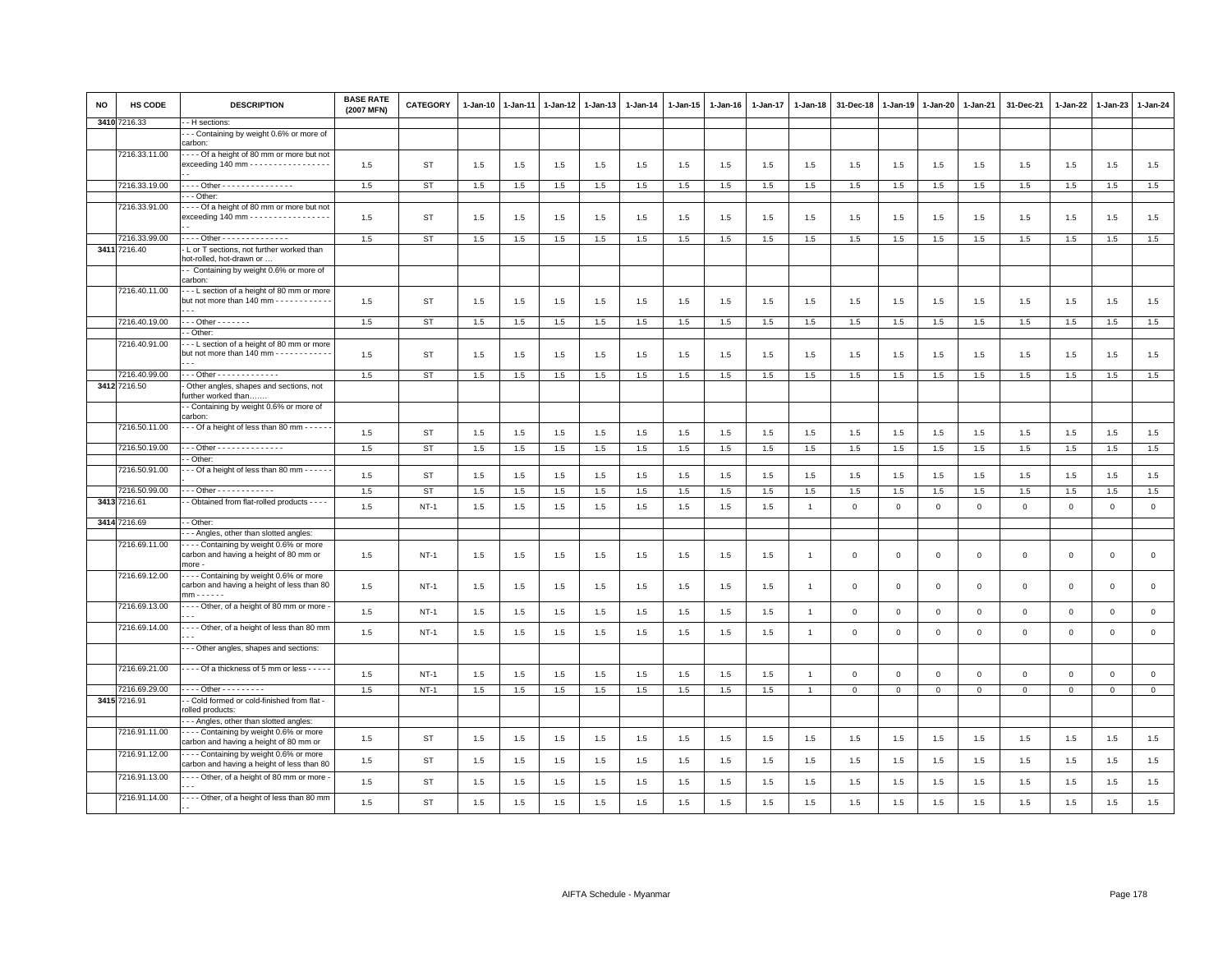| <b>NO</b> | <b>HS CODE</b> | <b>DESCRIPTION</b>                                                                           | <b>BASE RATE</b><br>(2007 MFN) | <b>CATEGORY</b> | 1-Jan-10 | $1-Jan-11$ | 1-Jan-12 | $1-Jan-13$ | $1-Jan-14$ | $1-Jan-15$ | $1-Jan-16$ | 1-Jan-17 | $1-Jan-18$     | 31-Dec-18   | 1-Jan-19     | 1-Jan-20     | 1-Jan-21     | 31-Dec-21    | $1-Jan-22$  | $1-Jan-23$   | 1-Jan-24     |
|-----------|----------------|----------------------------------------------------------------------------------------------|--------------------------------|-----------------|----------|------------|----------|------------|------------|------------|------------|----------|----------------|-------------|--------------|--------------|--------------|--------------|-------------|--------------|--------------|
|           | 7216.91.20.00  | - - - Slotted angles, roll-formed from pure-<br>punched steel strips, whether or not painted | 1.5                            | ST              | 1.5      | 1.5        | 1.5      | 1.5        | 1.5        | 1.5        | 1.5        | 1.5      | 1.5            | 1.5         | 1.5          | 1.5          | 1.5          | 1.5          | 1.5         | 1.5          | 1.5          |
|           |                | --- Shapes and sections:                                                                     |                                |                 |          |            |          |            |            |            |            |          |                |             |              |              |              |              |             |              |              |
|           | 7216.91.31.00  | - - - - Of a thickness of 5 mm or less - - - - -                                             | 1.5                            | <b>ST</b>       | 1.5      | 1.5        | 1.5      | 1.5        | 1.5        | 1.5        | 1.5        | 1.5      | 1.5            | 1.5         | 1.5          | 1.5          | 1.5          | 1.5          | 1.5         | 1.5          | $1.5\,$      |
|           | 7216.91.39.00  | - - - - Other - - - - - - - - - - - - -                                                      | 1.5                            | <b>ST</b>       | 1.5      | 1.5        | 1.5      | 1.5        | 1.5        | 1.5        | 1.5        | 1.5      | 1.5            | 1.5         | 1.5          | 1.5          | 1.5          | 1.5          | 1.5         | $1.5\,$      | 1.5          |
|           | 3416 7216.99   | - Other                                                                                      | 1.5                            | ST              | 1.5      | 1.5        | 1.5      | 1.5        | 1.5        | 1.5        | 1.5        | 1.5      | 1.5            | 1.5         | 1.5          | 1.5          | 1.5          | 1.5          | 1.5         | 1.5          | 1.5          |
|           | 72.17          | Wire of iron or non-alloy steel.                                                             |                                |                 |          |            |          |            |            |            |            |          |                |             |              |              |              |              |             |              |              |
| 3417      | 7217.10        | - Not plated or coated, whether or not<br>polished:                                          |                                |                 |          |            |          |            |            |            |            |          |                |             |              |              |              |              |             |              |              |
|           | 7217.10.10.00  | - Containing by weight less than 0.25% of                                                    | 1.5                            | <b>ST</b>       | 1.5      | 1.5        | 1.5      | 1.5        | 1.5        | 1.5        | 1.5        | 1.5      | 1.5            | 1.5         | 1.5          | 1.5          | 1.5          | 1.5          | 1.5         | 1.5          | 1.5          |
|           |                | - Containing by weight 0.25% or more but<br>less than 0.6% of carbon:                        |                                |                 |          |            |          |            |            |            |            |          |                |             |              |              |              |              |             |              |              |
|           | 7217.10.21.00  | Spokes wire                                                                                  | 1.5                            | ST              | 1.5      | 1.5        | 1.5      | 1.5        | 1.5        | 1.5        | 1.5        | 1.5      | 1.5            | 1.5         | 1.5          | 1.5          | 1.5          | 1.5          | 1.5         | 1.5          | 1.5          |
|           | 7217.10.22.00  | -- Bead wire; flat hard steel reed wire;<br>prestressed concrete steel wire; free cutting    | 1.5                            | <b>ST</b>       | 1.5      | 1.5        | 1.5      | 1.5        | 1.5        | 1.5        | 1.5        | 1.5      | 1.5            | 1.5         | 1.5          | 1.5          | 1.5          | 1.5          | 1.5         | 1.5          | 1.5          |
|           | 7217.10.29.00  | --- Other -------------                                                                      | 1.5                            | ST              | 1.5      | 1.5        | 1.5      | 1.5        | 1.5        | 1.5        | 1.5        | 1.5      | 1.5            | 1.5         | 1.5          | 1.5          | 1.5          | 1.5          | 1.5         | 1.5          | 1.5          |
|           |                | - Containing by weight 0.6% or more of<br>carbon:                                            |                                |                 |          |            |          |            |            |            |            |          |                |             |              |              |              |              |             |              |              |
|           | 7217.10.31.00  | - - Spokes wire; bead wire; flat hard steel<br>reed wire; prestressed concrete steel wire;   | 1.5                            | ST              | 1.5      | 1.5        | 1.5      | 1.5        | 1.5        | 1.5        | 1.5        | 1.5      | 1.5            | 1.5         | 1.5          | 1.5          | 1.5          | 1.5          | 1.5         | 1.5          | 1.5          |
|           | 7217.10.39.00  | $- -$ - Other - - - - - - - -                                                                | 1.5                            | ST              | 1.5      | 1.5        | 1.5      | 1.5        | 1.5        | 1.5        | 1.5        | 1.5      | 1.5            | 1.5         | 1.5          | 1.5          | 1.5          | 1.5          | 1.5         | 1.5          | 1.5          |
|           | 3418 7217.20   | - Plated or coated with zinc:                                                                |                                |                 |          |            |          |            |            |            |            |          |                |             |              |              |              |              |             |              |              |
|           | 7217.20.10.00  | - Containing by weight less than 0.25%                                                       | 1.5                            | $NT-1$          | 1.5      | 1.5        | 1.5      | 1.5        | 1.5        | 1.5        | 1.5        | 1.5      | $\overline{1}$ | $\mathbf 0$ | $\Omega$     | $\mathbf 0$  | $\mathbf 0$  | $\mathbf 0$  | $\Omega$    | $\mathbf 0$  | $\mathbf 0$  |
|           |                | - Containing by weight 0.25% or more but<br>less than 0.45% of carbon:                       |                                |                 |          |            |          |            |            |            |            |          |                |             |              |              |              |              |             |              |              |
|           | 7217.20.21.00  | - - - Electrolytic coated and spokes wire - -                                                | 1.5                            | $NT-1$          | 1.5      | 1.5        | 1.5      | 1.5        | 1.5        | 1.5        | 1.5        | 1.5      | $\overline{1}$ | $\Omega$    | $\mathbf 0$  | $\mathbf{0}$ | $\Omega$     | $\mathbf{0}$ | $\mathbf 0$ | $\mathbf 0$  | $\mathsf 0$  |
|           | 7217.20.22.00  | -- Flat hard steel reed wire; prestressed<br>concrete steel wire; steel wire with silicon    | 1.5                            | $NT-1$          | 1.5      | 1.5        | 1.5      | 1.5        | 1.5        | 1.5        | 1.5        | 1.5      | $\overline{1}$ | $\Omega$    | $\Omega$     | $\mathbf{0}$ | $\mathbf 0$  | $\mathbf 0$  | $\Omega$    | $\mathbf 0$  | $\mathsf 0$  |
|           | 7217.20.29.00  | - - - Other - - - - - - - - - -                                                              | 1.5                            | $NT-1$          | 1.5      | 1.5        | 1.5      | 1.5        | 1.5        | 1.5        | 1.5        | 1.5      |                | $\Omega$    | $\mathbf 0$  | $\mathbf{0}$ | $\mathbf{0}$ | $\mathbf 0$  | $\mathbf 0$ | $\mathsf 0$  | $\mathbf 0$  |
|           |                | - Containing by weight 0.45% or more but<br>less than 0.6% of carbon:                        |                                |                 |          |            |          |            |            |            |            |          |                |             |              |              |              |              |             |              |              |
|           | 7217.20.31.00  | - - Electrolytic coated and spokes wire - -                                                  | 1.5                            | $NT-1$          | 1.5      | 1.5        | 1.5      | 1.5        | 1.5        | 1.5        | 1.5        | 1.5      | $\overline{1}$ | $\mathsf 0$ | $\mathsf 0$  | $\mathsf 0$  | $\mathbf 0$  | $\mathsf 0$  | $\mathsf 0$ | $\mathsf 0$  | $\mathsf 0$  |
|           | 7217.20.32.00  | --- Flat hard steel reed wire; prestressed<br>concrete steel wire; steel wire with silicon   | 1.5                            | $NT-1$          | 1.5      | 1.5        | 1.5      | 1.5        | 1.5        | 1.5        | 1.5        | 1.5      | $\mathbf{1}$   | $\mathbf 0$ | $\mathbf 0$  | $\mathbf 0$  | $\mathsf 0$  | $\mathsf 0$  | $\Omega$    | $\mathbf 0$  | $\mathbf 0$  |
|           | 7217.20.33.00  | --- High carbon steel core wire for<br>Aluminium Conductors Steel Reinforced                 | 1.5                            | $NT-1$          | 1.5      | 1.5        | 1.5      | 1.5        | 1.5        | 1.5        | 1.5        | 1.5      | $\overline{1}$ | $\Omega$    | $\mathbf 0$  | $\mathbf{0}$ | $\mathbf 0$  | $\mathbf{0}$ | $\Omega$    | $\mathbf 0$  | $\mathsf 0$  |
|           | 7217.20.39.00  | . Other - - - - - - - - - -                                                                  | 1.5                            | $NT-1$          | 1.5      | 1.5        | 1.5      | 1.5        | 1.5        | 1.5        | 1.5        | 1.5      | $\overline{1}$ | $\mathbf 0$ | $\mathbf{0}$ | $\mathbf{0}$ | $\mathbf{0}$ | $\mathbf{0}$ | $\mathbf 0$ | $\mathbf{0}$ | $\circ$      |
|           |                | - Containing by weight 0.6% or more of<br>carbon:                                            |                                |                 |          |            |          |            |            |            |            |          |                |             |              |              |              |              |             |              |              |
|           | 7217.20.41.00  | - - Electrolytic coated and spokes wire - -                                                  | 1.5                            | $NT-1$          | 1.5      | 1.5        | 1.5      | 1.5        | 1.5        | 1.5        | 1.5        | 1.5      | $\overline{1}$ | $\mathsf 0$ | $\mathbf 0$  | $\mathbf 0$  | $\mathbf 0$  | $\mathsf 0$  | $\Omega$    | $\,0\,$      | $\mathbf{0}$ |
|           | 7217.20.42.00  | --- Flat hard steel reed wire; prestressed<br>concrete steel wire; steel wire with silicon   | 1.5                            | $NT-1$          | 1.5      | 1.5        | 1.5      | 1.5        | 1.5        | 1.5        | 1.5        | 1.5      | $\overline{1}$ | $\mathbf 0$ | $\mathbf 0$  | $\mathbf{0}$ | $\mathbf 0$  | $\mathbf 0$  | $\Omega$    | $\mathbf{0}$ | $\mathbf 0$  |
|           |                | content not less than 0.1%, zinc plated with<br>layer weight not less than 240 g/m2 - - - -  |                                |                 |          |            |          |            |            |            |            |          |                |             |              |              |              |              |             |              |              |
|           | 7217.20.43.00  | -- High carbon steel core wire for<br>Aluminium Conductors Steel Reinforced                  | 1.5                            | $NT-1$          | 1.5      | 1.5        | 1.5      | 1.5        | 1.5        | 1.5        | 1.5        | 1.5      | $\overline{1}$ | $\Omega$    | $\Omega$     | $\mathbf{0}$ | $\Omega$     | $\Omega$     | $\Omega$    | $\mathsf 0$  | $\mathsf 0$  |
|           | 7217.20.49.00  | - - - Other - - - - - - - - - -                                                              | 1.5                            | $NT-1$          | 1.5      | 1.5        | 1.5      | 1.5        | 1.5        | 1.5        | 1.5        | 1.5      |                | $\Omega$    | $\Omega$     | $\mathbf{0}$ | $\Omega$     | $\mathbf 0$  | 0           | $\mathsf 0$  | $\mathbf 0$  |
|           | 3419 7217.30   | - Plated or coated with other base metals:                                                   |                                |                 |          |            |          |            |            |            |            |          |                |             |              |              |              |              |             |              |              |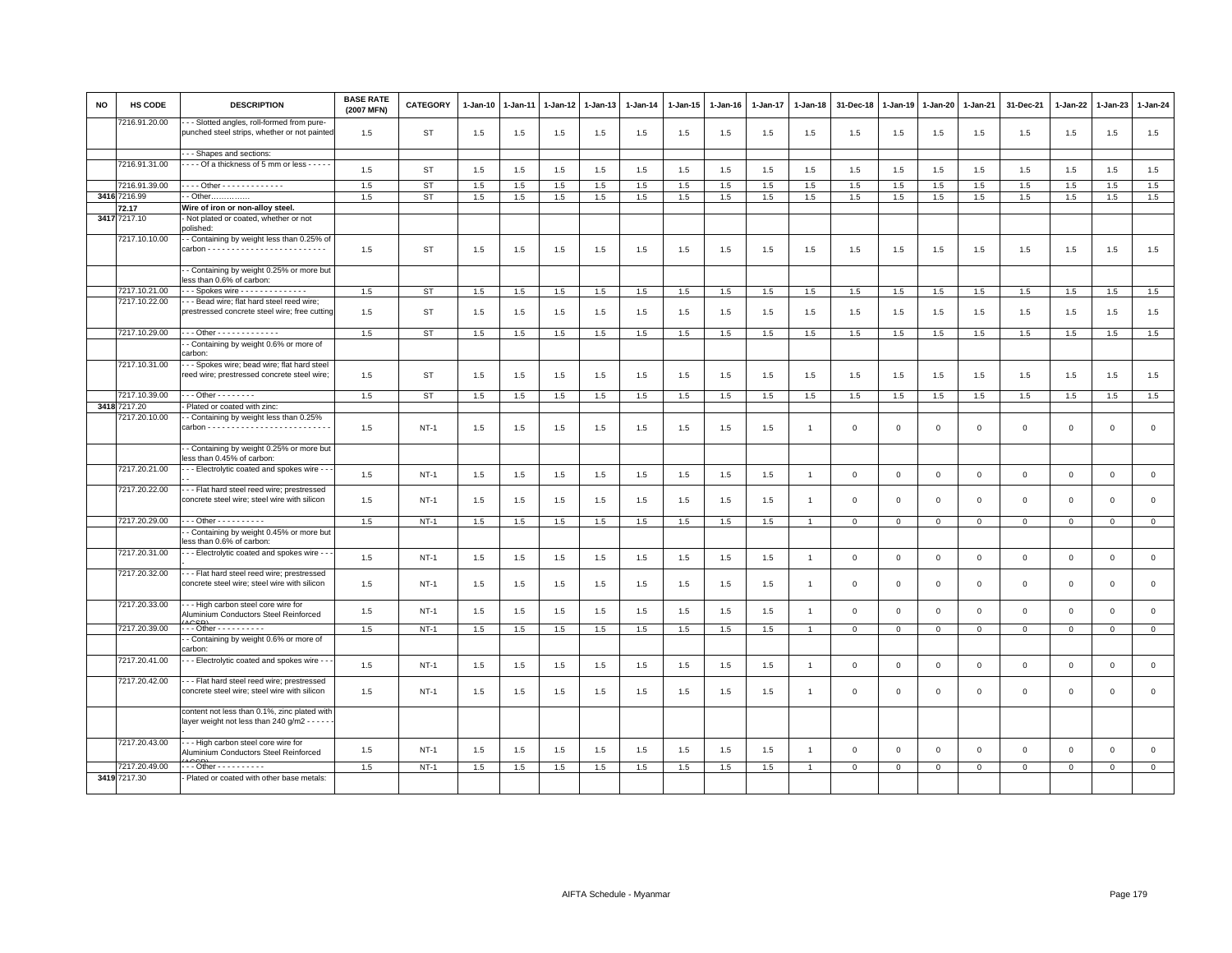| <b>NO</b> | HS CODE                       | <b>DESCRIPTION</b>                                                                                    | <b>BASE RATE</b><br>(2007 MFN) | CATEGORY    | 1-Jan-10       | 1-Jan-11       | 1-Jan-12       | 1-Jan-13       | $1 - Jan-14$   | $1 - Jan-15$   | $1 - Jan-16$   | 1-Jan-17       | $1 - Jan-18$   | 31-Dec-18      | $1 - Jan-19$ | $1-Jan-20$     | 1-Jan-21       | 31-Dec-21      | $1 - Jan-22$   | 1-Jan-23     | $1 - Jan-24$   |
|-----------|-------------------------------|-------------------------------------------------------------------------------------------------------|--------------------------------|-------------|----------------|----------------|----------------|----------------|----------------|----------------|----------------|----------------|----------------|----------------|--------------|----------------|----------------|----------------|----------------|--------------|----------------|
|           | 7217.30.10.00                 | - Containing by weight less than 0.25% of                                                             | 1.5                            | <b>NT-1</b> | 1.5            | 1.5            | 1.5            | 1.5            | 1.5            | 1.5            | 1.5            | 1.5            | $\overline{1}$ | $\mathbf 0$    | $\mathbf 0$  | $\mathbf 0$    | $\mathbf{0}$   | $\mathsf 0$    | $\mathbf 0$    | $\mathbf 0$  | $\mathbf 0$    |
|           | 7217.30.20.00                 | - - Containing by weight 0.25% or more of<br>carbon but less than 0.6% of carbon - - - -              | 1.5                            | $NT-1$      | 1.5            | 1.5            | 1.5            | 1.5            | 1.5            | 1.5            | 1.5            | 1.5            | $\overline{1}$ | $\Omega$       | $\Omega$     | $\mathsf 0$    | $\mathbf 0$    | $\mathsf 0$    | $\mathbf 0$    | $\mathsf 0$  | $\mathbf 0$    |
|           |                               | - - Containing by weight 0.6% or more of<br>carbon:                                                   |                                |             |                |                |                |                |                |                |                |                |                |                |              |                |                |                |                |              |                |
|           |                               | - - Beadwire (copper alloy coated high                                                                |                                |             |                |                |                |                |                |                |                |                |                |                |              |                |                |                |                |              |                |
|           |                               | carbon steel wire for pneumatic rubber<br>tyres):                                                     |                                |             |                |                |                |                |                |                |                |                |                |                |              |                |                |                |                |              |                |
|           | 7217.30.31.00                 | ---- Beadwire (brass coated high carbon<br>steel wire for pneumatic rubber tyres) - - -               | $1.5\,$                        | <b>NT-1</b> | 1.5            | 1.5            | 1.5            | 1.5            | 1.5            | 1.5            | 1.5            | 1.5            | $\overline{1}$ | $\mathsf 0$    | $\mathsf 0$  | $\mathsf 0$    | $\mathbf 0$    | $\mathsf 0$    | $\mathbf 0$    | $\mathsf 0$  | $\mathsf{O}$   |
|           | 7217.30.32.00                 | - - - - Beadwire (coated with other copper<br>alloys, high carbon steel wire for pneumatic            | 1.5                            | $NT-1$      | 1.5            | 1.5            | 1.5            | 1.5            | 1.5            | 1.5            | 1.5            | 1.5            | $\overline{1}$ | $\Omega$       | $\Omega$     | $\mathbf{0}$   | $\mathbf{0}$   | $\mathbf 0$    | $\mathbf{0}$   | $\mathbf 0$  | $\mathbf 0$    |
|           | 7217.30.33.00                 | --- Plated or coated with tin --------                                                                | 1.5                            | $NT-1$      | 1.5            | 1.5            | 1.5            | 1.5            | 1.5            | 1.5            | 1.5            | 1.5            | $\overline{1}$ | $\mathbf 0$    | $\mathbf 0$  | $\mathbf 0$    | $\mathbf 0$    | $\mathsf 0$    | $\circ$        | 0            | $\mathbf 0$    |
|           | 7217.30.39.00                 | $\cdots$ Other - - - - - - - - - - - -                                                                | 1.5                            | $NT-1$      | 1.5            | 1.5            | 1.5            | 1.5            | 1.5            | 1.5            | 1.5            | 1.5            | $\overline{1}$ | $\mathbf 0$    | $\mathsf 0$  | $\mathbf 0$    | $\mathbf{0}$   | $\mathbf 0$    | $\mathbf 0$    | $\mathbf{O}$ | $\overline{0}$ |
|           | 7217.30.90.00<br>3420 7217.90 | $-$ Other - - - - - - - - - - - - -<br>Other:                                                         | 1.5                            | $NT-1$      | 1.5            | 1.5            | 1.5            | 1.5            | 1.5            | 1.5            | 1.5            | 1.5            | $\overline{1}$ | $\mathbf{0}$   | $\mathbf{0}$ | $\mathbf{0}$   | $\mathbf{0}$   | $\mathbf{0}$   | $\mathbf{0}$   | $\mathbf 0$  | $\mathbf{0}$   |
|           | 7217.90.10.00                 | - Containing by weight of not less than<br>0.1% of silicon and plated with zinc having                | 1.5                            | ST          | 1.5            | 1.5            | 1.5            | 1.5            | 1.5            | 1.5            | 1.5            | 1.5            | 1.5            | 1.5            | 1.5          | 1.5            | 1.5            | 1.5            | 1.5            | 1.5          | $1.5\,$        |
|           | 7217.90.20.00                 | - Other containing by weight less then<br>0.25% of carbon, excluding the goods of<br><b>ibhooding</b> | 1.5                            | ST          | 1.5            | 1.5            | 1.5            | 1.5            | 1.5            | 1.5            | 1.5            | 1.5            | 1.5            | 1.5            | 1.5          | 1.5            | 1.5            | 1.5            | 1.5            | 1.5          | 1.5            |
|           | 7217.90.30.00                 | - - Other containing by weight 0.25% or<br>more but less than 0.45% of carbon,<br>excluding the goods | 1.5                            | <b>ST</b>   | 1.5            | 1.5            | 1.5            | 1.5            | 1.5            | 1.5            | 1.5            | 1.5            | 1.5            | 1.5            | 1.5          | 1.5            | 1.5            | 1.5            | 1.5            | 1.5          | 1.5            |
|           | 7217.90.40.00                 | - Other containing by weight 0.45% or<br>mroe but less than 0.6% of carbon,<br>excluding the goods    | 1.5                            | ST          | 1.5            | 1.5            | 1.5            | 1.5            | 1.5            | 1.5            | 1.5            | 1.5            | 1.5            | 1.5            | 1.5          | 1.5            | 1.5            | 1.5            | 1.5            | 1.5          | 1.5            |
|           | 7217.90.50.00                 | - Other containing by weight 0.6% or<br>more of carbon, excluding the goods of                        | 1.5                            | ST          | 1.5            | 1.5            | 1.5            | 1.5            | 1.5            | 1.5            | 1.5            | 1.5            | 1.5            | 1.5            | 1.5          | 1.5            | 1.5            | 1.5            | 1.5            | 1.5          | $1.5\,$        |
|           |                               | subheading<br>Stainless steel in ingots or other<br>primary forms; semi-finished products             |                                |             |                |                |                |                |                |                |                |                |                |                |              |                |                |                |                |              |                |
|           | 72.18                         | of stainless steel.                                                                                   | $\overline{1}$                 |             |                |                |                |                |                |                |                |                |                |                |              |                |                |                |                |              |                |
|           | 3421 7218.10<br>3422 7218.91  | - Ingots and other primary forms - - - -<br>- - Of rectangular (other than square) cross              |                                | EL.         |                |                |                |                |                |                |                |                |                |                |              |                |                |                |                |              |                |
|           |                               |                                                                                                       | $\overline{1}$                 | $NT-1$      | $\mathbf{1}$   | $\overline{1}$ | $\overline{1}$ | $\overline{1}$ | $\overline{1}$ | $\mathbf{1}$   | $\overline{1}$ | $\overline{1}$ | $\overline{1}$ | $\mathbf 0$    | $\mathbf 0$  | $\mathbf 0$    | $\mathbf 0$    | $\mathsf 0$    | $\mathbf 0$    | $\mathsf 0$  | $\mathsf 0$    |
|           | 3423 7218.99                  | $\cdot$ - Other - - - - - -                                                                           | $\overline{1}$                 | $NT-1$      | $\mathbf{1}$   | $\overline{1}$ | $\overline{1}$ | $\overline{1}$ | $\mathbf{1}$   | $\overline{1}$ | $\overline{1}$ | $\mathbf{1}$   | $\overline{1}$ | $\mathbf 0$    | $\mathbf 0$  | $\mathsf 0$    | $\mathbf{O}$   | $\mathbf 0$    | $\mathsf 0$    | $\mathbf{0}$ | $\overline{0}$ |
|           | 72.19                         | Flat-rolled products of stainless steel,<br>of a width of 600 mm or more.                             |                                |             |                |                |                |                |                |                |                |                |                |                |              |                |                |                |                |              |                |
|           | 3424 7219.11                  | - Of a thickness exceeding 10 mm:                                                                     |                                |             |                |                |                |                |                |                |                |                |                |                |              |                |                |                |                |              |                |
|           | 7219.11.10.00                 | - - Of a thickness not exceeding 125 mm<br>and with patterns in relief derived from<br>$rolling -$    | $\overline{1}$                 | $NT-1$      | $\overline{1}$ | $\overline{1}$ | $\overline{1}$ | $\overline{1}$ | $\overline{1}$ | $\mathbf{1}$   | $\overline{1}$ | $\overline{1}$ | -1             | $\Omega$       | $\mathbf 0$  | $\mathbf 0$    | $\Omega$       | $\mathsf 0$    | $\mathbf 0$    | $\mathbf 0$  | $\mathbf 0$    |
|           | 7219.11.90.00                 | --- Other - - - - - - - - -                                                                           |                                | $NT-1$      | $\overline{1}$ |                |                | $\overline{1}$ |                |                |                | $\overline{1}$ |                | $\Omega$       | $\Omega$     | $\Omega$       | $\mathbf{0}$   | $\mathbf 0$    | $\Omega$       | $\Omega$     | $\circ$        |
|           | 3425 7219.12                  | - Of a thickness of 4.75 mm or more but<br>not exceeding 10 mm:                                       |                                |             |                |                |                |                |                |                |                |                |                |                |              |                |                |                |                |              |                |
|           | 7219.12.10.00                 | --- With patterns in relief derived from                                                              | $\overline{1}$                 | $NT-1$      | $\overline{1}$ | -1             | $\overline{1}$ | $\mathbf{1}$   | $\overline{1}$ | $\mathbf{1}$   | $\overline{1}$ | $\overline{1}$ | $\overline{1}$ | 0              | 0            | $\mathbf 0$    | $\mathbf 0$    | 0              | $\circ$        | $\mathbf 0$  | $\mathbf{0}$   |
|           | 7219.12.90.00                 | - - Other - - - - - - - -                                                                             |                                | $NT-1$      | $\overline{1}$ | $\overline{1}$ | $\overline{1}$ | $\overline{1}$ | $\overline{1}$ | $\overline{1}$ | $\overline{1}$ | $\overline{1}$ | $\overline{1}$ | $\mathbf 0$    | $\mathbf 0$  | $\mathsf 0$    | $\overline{0}$ | $\mathsf 0$    | $\overline{0}$ | $\mathsf 0$  | $\overline{0}$ |
|           | 3426 7219.13<br>7219.13.10.00 | - Of a thickness of 3 mm or more but less<br>than 4.75 mm:<br>-- With patterns in relief derived from |                                |             |                |                |                |                |                |                |                |                |                |                |              |                |                |                |                |              |                |
|           |                               | $rolling - -$                                                                                         | $\overline{1}$                 | $NT-1$      | $\overline{1}$ | $\overline{1}$ | $\overline{1}$ | $\mathbf{1}$   | $\overline{1}$ | $\overline{1}$ | $\overline{1}$ | $\overline{1}$ | $\overline{1}$ | $\mathsf 0$    | $\mathsf 0$  | $\mathbf 0$    | $\mathsf 0$    | $\mathsf 0$    | $\mathsf 0$    | $\mathsf 0$  | $\mathsf 0$    |
|           | 7219.13.90.00                 | Other - - - - - - - - - - - - - - -                                                                   | $\overline{1}$                 | $NT-1$      | $\mathbf{1}$   | $\overline{1}$ | $\overline{1}$ | $\overline{1}$ | $\overline{1}$ | $\overline{1}$ | $\overline{1}$ | $\overline{1}$ | $\overline{1}$ | $\Omega$       | $\circ$      | $\circ$        | $\mathbf{0}$   | $\mathbf 0$    | $\Omega$       | $\Omega$     | $\circ$        |
|           | 3427 7219.14                  | - Of a thickness of less than 3 mm:                                                                   |                                |             |                |                |                |                |                |                |                |                |                |                |              |                |                |                |                |              |                |
|           | 7219.14.10.00                 | --- With patterns in relief derived from                                                              | $\mathbf{1}$                   | $NT-1$      | $\overline{1}$ | $\mathbf{1}$   | $\overline{1}$ | $\overline{1}$ | $\overline{1}$ | $\mathbf{1}$   | $\overline{1}$ | $\overline{1}$ | $\overline{1}$ | $\mathbf 0$    | $\mathbf{0}$ | $\mathbf 0$    | $\circ$        | $\mathbf 0$    | $\mathsf 0$    | $\circ$      | $\mathbf{0}$   |
|           | 7219.14.90.00                 | --- Other ---------------                                                                             |                                | $NT-1$      | $\overline{1}$ | $\overline{1}$ | $\overline{1}$ | $\overline{1}$ | $\overline{1}$ | $\overline{1}$ | $\overline{1}$ | $\overline{1}$ | $\overline{1}$ | $\mathbf 0$    | $\mathbf 0$  | $\mathbf 0$    | $\mathbf 0$    | $\mathbf 0$    | $\mathbf 0$    | $\mathsf 0$  | $\mathbf 0$    |
|           | 3428 7219.21<br>3429 7219.22  | - Of a thickness exceeding 10 mm<br>- Of a thickness of 4.75 mm or more but                           | $\overline{1}$                 | ST          | $\overline{1}$ | $\overline{1}$ | $\overline{1}$ | $\overline{1}$ | $\mathbf{1}$   | $\overline{1}$ | $\mathbf{1}$   | $\mathbf{1}$   | $\overline{1}$ | $\overline{1}$ | $\mathbf{1}$ | $\overline{1}$ | $\mathbf{1}$   | $\overline{1}$ | $\mathbf{1}$   |              | $\mathbf{1}$   |
|           |                               | not exceeding 10 mm - - - - - - - - - - - - - - -<br>$\sim$                                           | $\overline{1}$                 | $NT-1$      | 1              | -1             |                | $\overline{1}$ | $\overline{1}$ |                | -1             | -1             |                | $\Omega$       | $\Omega$     | $\Omega$       | $\mathbf 0$    | $\mathbf 0$    | $\mathbf 0$    | $\mathbf 0$  | $\mathbf 0$    |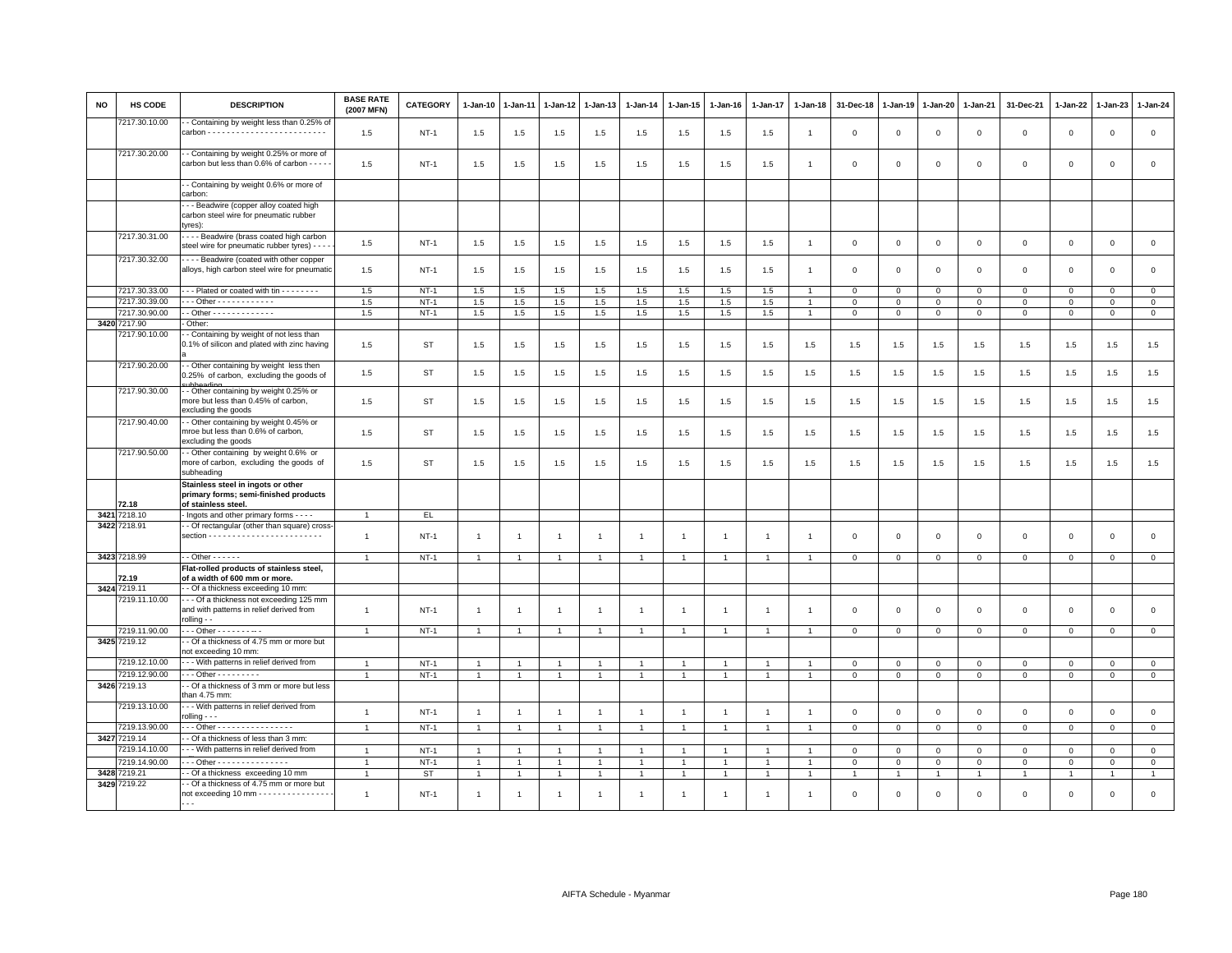| <b>NO</b> | HS CODE                        | <b>DESCRIPTION</b>                                                                                              | <b>BASE RATE</b><br>(2007 MFN)   | <b>CATEGORY</b>        | $1 - Jan-10$                     | $1-Jan-11$                     | $1 - Jan-12$                   | $1-Jan-13$                     | $1 - Jan-14$                   | $1 - Jan-15$                   | $1 - Jan-16$                     | 1-Jan-17                       | $1 - Jan-18$                     | 31-Dec-18                     | $1-Jan-19$                   | $1 - Jan-20$                     | 1-Jan-21                     | 31-Dec-21                    | 1-Jan-22                       | 1-Jan-23                   | 1-Jan-24                      |
|-----------|--------------------------------|-----------------------------------------------------------------------------------------------------------------|----------------------------------|------------------------|----------------------------------|--------------------------------|--------------------------------|--------------------------------|--------------------------------|--------------------------------|----------------------------------|--------------------------------|----------------------------------|-------------------------------|------------------------------|----------------------------------|------------------------------|------------------------------|--------------------------------|----------------------------|-------------------------------|
|           | 3430 7219.23                   | - Of a thickness of 3 mm or more but less                                                                       | $\mathbf{1}$                     | $NT-1$                 | $\overline{1}$                   | $\overline{1}$                 | $\overline{1}$                 | $\mathbf{1}$                   | $\overline{1}$                 | $\overline{1}$                 | $\overline{1}$                   | $\overline{1}$                 | $\overline{1}$                   | $\mathbf 0$                   | $\mathbf 0$                  | $\mathbf 0$                      | $\mathbf 0$                  | $\mathsf 0$                  | $\mathbf 0$                    | $\mathsf 0$                | $\mathbf 0$                   |
|           | 3431 7219.24                   | - Of a thickness of less than 3 mm - - -                                                                        | $\overline{1}$                   | $NT-1$                 | $\overline{1}$                   | $\overline{1}$                 | $\overline{1}$                 | $\overline{1}$                 | $\mathbf{1}$                   | $\overline{1}$                 | $\overline{1}$                   | $\overline{1}$                 | $\overline{1}$                   | $\circ$                       | $\mathsf 0$                  | $\circ$                          | $\mathbf 0$                  | $\circ$                      | $\mathbf 0$                    | $\mathbf{0}$               | $\overline{0}$                |
|           | 3432 7219.31                   | - Of a thickness of 4.75 mm or more - -                                                                         | $\overline{1}$                   | $NT-1$                 | $\overline{1}$                   | $\overline{1}$                 | $\mathbf{1}$                   | $\overline{1}$                 | $\overline{1}$                 | $\mathbf{1}$                   | $\overline{1}$                   | $\overline{1}$                 | $\overline{1}$                   | $\,0\,$                       | $\mathbf 0$                  | $\,0\,$                          | $\mathsf 0$                  | $\mathsf 0$                  | $\mathbf 0$                    | $\mathsf 0$                | $\mathsf 0$                   |
|           | 3433 7219.32                   | - Of a thickness of 3 mm or more but less                                                                       | $\mathbf{1}$                     | $NT-1$                 | $\overline{1}$                   | $\overline{1}$                 | $\overline{1}$                 | $\overline{1}$                 | $\overline{1}$                 | $\mathbf{1}$                   | $\overline{1}$                   | $\overline{1}$                 | $\overline{1}$                   | $\mathbf 0$                   | $\overline{0}$               | $\,0\,$                          | $\mathsf 0$                  | $\mathsf 0$                  | $\mathsf 0$                    | $\mathsf 0$                | $\mathsf 0$                   |
|           | 3434 7219.33                   | - Of a thickness exceeding 1 mm but less                                                                        | $\mathbf{1}$                     | $NT-1$                 | $\overline{1}$                   | $\overline{1}$                 | $\overline{1}$                 | $\mathbf{1}$                   | $\mathbf{1}$                   | $\mathbf{1}$                   | $\overline{1}$                   | $\mathbf{1}$                   | $\overline{1}$                   | $\mathbf 0$                   | $\overline{0}$               | $\mathbf 0$                      | $\mathbf 0$                  | $\mathsf 0$                  | $\mathsf 0$                    | $\mathsf 0$                | $\mathbf 0$                   |
|           | 3435 7219.34                   | - Of a thickness of 0.5 mm or more but<br>not exceeding 1 mm - - - - - - - - - - - - - - - -                    | $\overline{1}$                   | $NT-1$                 | $\overline{1}$                   | $\overline{1}$                 | $\overline{1}$                 | $\mathbf{1}$                   | $\mathbf{1}$                   | 1                              | $\overline{1}$                   | $\mathbf{1}$                   | $\overline{1}$                   | $\Omega$                      | $\Omega$                     | $\mathbf 0$                      | $\mathbf 0$                  | $\mathbf 0$                  | $\mathbf 0$                    | $\mathbf 0$                | $\mathbf 0$                   |
|           | 3436 7219.35                   | - Of a thickness of less than 0.5 mm - -                                                                        | $\mathbf{1}$                     | $NT-1$                 | $\overline{1}$                   | $\overline{1}$                 | $\mathbf{1}$                   | $\mathbf{1}$                   | $\overline{1}$                 | $\mathbf{1}$                   |                                  | $\mathbf{1}$                   | $\overline{1}$                   | $\circ$                       | $\circ$                      | $\overline{0}$                   | $\mathbf 0$                  | $\mathsf 0$                  | $\mathbf 0$                    | $\circ$                    | $\overline{0}$                |
|           | 3437 7219.90<br>7219.90.10.00  | - Other:<br>-- Of a thickness not exceeding 125 mm<br>and with patterns in relief derived from<br>rolling,      | $\mathbf{1}$                     | <b>ST</b>              | $\overline{1}$                   | $\overline{1}$                 | $\overline{1}$                 | $\mathbf{1}$                   | $\overline{1}$                 | $\mathbf{1}$                   | $\overline{1}$                   | $\overline{1}$                 | $\overline{1}$                   | $\overline{1}$                | $\mathbf{1}$                 | $\overline{1}$                   | $\mathbf{1}$                 | $\overline{1}$               | $\overline{1}$                 | $\overline{1}$             | $\mathbf{1}$                  |
|           | 7219.90.90.00                  | $\cdot$ - Other - - - - - - - -                                                                                 | $\overline{1}$                   | <b>ST</b>              | $\overline{1}$                   | $\overline{1}$                 | $\overline{1}$                 | $\overline{1}$                 |                                | $\overline{1}$                 |                                  | -1                             |                                  | $\mathbf{1}$                  | 1                            | $\overline{1}$                   | $\overline{1}$               |                              | $\overline{1}$                 |                            | $\overline{1}$                |
|           |                                | Flat-rolled products of stainless steel,                                                                        |                                  |                        |                                  |                                |                                |                                |                                |                                |                                  |                                |                                  |                               |                              |                                  |                              |                              |                                |                            |                               |
|           | 72.20<br>3438 7220.11          | of a width of less than 600 mm.<br>- Of a thickness of 4.75 mm or more:                                         |                                  |                        |                                  |                                |                                |                                |                                |                                |                                  |                                |                                  |                               |                              |                                  |                              |                              |                                |                            |                               |
|           | 7220.11.10.00                  |                                                                                                                 |                                  |                        |                                  |                                |                                |                                |                                |                                |                                  |                                |                                  |                               |                              |                                  |                              |                              |                                |                            |                               |
|           |                                |                                                                                                                 | $\overline{1}$                   | $NT-1$                 | $\overline{1}$                   | $\overline{1}$                 | $\overline{1}$                 | $\mathbf{1}$                   | $\overline{1}$                 | $\mathbf{1}$                   | $\overline{1}$                   | $\mathbf{1}$                   | $\overline{1}$                   | $\mathbf 0$                   | $\mathsf 0$                  | $\mathbf 0$                      | $\mathsf 0$                  | $\mathsf 0$                  | $\mathsf 0$                    | $\mathsf 0$                | $\mathsf 0$                   |
|           | 7220.11.90.00                  | - - - Other - - - - - - - - - - - - - - -                                                                       | $\overline{1}$                   | $NT-1$                 | $\overline{1}$                   |                                | $\mathbf{1}$                   | $\mathbf{1}$                   |                                | $\mathbf{1}$                   |                                  | $\mathbf{1}$                   |                                  | $\mathbf 0$                   | $\mathsf 0$                  | $\mathbf 0$                      | $\mathbf{0}$                 | $\mathsf 0$                  | $\mathbf 0$                    | $\mathbf 0$                | $\mathbf 0$                   |
|           | 3439 7220.12                   | Of a thickness of less than 4.75 mm:                                                                            |                                  |                        |                                  |                                |                                |                                |                                |                                |                                  |                                |                                  |                               |                              |                                  |                              |                              |                                |                            |                               |
|           | 7220.12.10.00<br>7220.12.90.00 | --- Hoop and strip -------------<br>--- Other ------------                                                      | $\mathbf{1}$<br>$\mathbf{1}$     | $NT-1$<br>$NT-1$       | $\overline{1}$<br>$\overline{1}$ | $\mathbf{1}$<br>$\mathbf{1}$   | $\overline{1}$                 | $\mathbf{1}$<br>$\overline{1}$ |                                | $\overline{1}$<br>$\mathbf{1}$ | $\overline{1}$<br>$\overline{1}$ | $\mathbf{1}$<br>$\mathbf{1}$   | $\overline{1}$<br>$\overline{1}$ | $\mathbf 0$<br>$\overline{0}$ | $\mathbf 0$<br>$\mathbf 0$   | $\mathbf{0}$<br>$\mathbf 0$      | $\mathbf{0}$<br>$\mathbf 0$  | $\mathbf{0}$<br>$\mathbf 0$  | $\circ$<br>$\mathsf 0$         | $\Omega$<br>$\mathsf 0$    | $\mathbf 0$<br>$\mathsf 0$    |
|           | 3440 7220.20                   | Not further worked than cold-rolled (cold-<br>reduced):                                                         |                                  |                        |                                  |                                |                                |                                |                                |                                |                                  |                                |                                  |                               |                              |                                  |                              |                              |                                |                            |                               |
|           | 7220.20.10.00                  | - Hoop and strip - - - - - - - - - - - -                                                                        | $\mathbf{1}$                     | $NT-1$                 |                                  |                                |                                | -1                             |                                |                                |                                  |                                |                                  | 0                             | $^{\circ}$                   | $\mathbf 0$                      | 0                            | 0                            | 0                              | $\mathbf 0$                | $\mathbf 0$                   |
|           | 7220.20.90.00                  | - Other - - - - - - - - - - - - - - -                                                                           | $\overline{1}$                   | $NT-1$                 | $\overline{1}$                   | $\overline{1}$                 | $\mathbf{1}$                   | $\overline{1}$                 |                                | $\mathbf{1}$                   |                                  | $\overline{1}$                 |                                  | $\mathbf{0}$                  | $\mathbb O$                  | $\mathbf 0$                      | $\mathbf{0}$                 | $\mathsf 0$                  | $\mathbf 0$                    | $\mathbf 0$                | $\overline{0}$                |
|           | 3441 7220.90<br>220.90.10.00   | -Other<br>$-$ Hoop and strip $       -$                                                                         |                                  |                        |                                  | $\overline{1}$                 |                                |                                |                                |                                |                                  | $\mathbf{1}$                   |                                  | $\mathbf 0$                   | $\circ$                      |                                  | $\mathbf 0$                  |                              |                                |                            |                               |
|           | 7220.90.20.00                  | - Plates and sheets of a thickness of 4.75                                                                      | $\mathbf{1}$<br>$\overline{1}$   | $NT-1$<br>$NT-1$       | $\mathbf{1}$<br>$\overline{1}$   | $\overline{1}$                 | $\mathbf{1}$<br>$\overline{1}$ | $\mathbf{1}$<br>$\overline{1}$ | $\mathbf{1}$<br>$\overline{1}$ | $\mathbf{1}$<br>$\overline{1}$ | $\overline{1}$<br>$\overline{1}$ | $\overline{1}$                 | $\overline{1}$<br>$\overline{1}$ | $\mathsf 0$                   | $\mathsf 0$                  | $\overline{0}$<br>$\mathbf 0$    | $\mathbf 0$                  | $\mathsf 0$<br>$\mathsf 0$   | $\mathbf 0$<br>$\mathsf 0$     | $\mathbf{0}$               | $\overline{0}$<br>$\mathsf 0$ |
|           | 7220.90.30.00                  | mm or more and exceeding 500 mm in<br>- - Other plates and sheets - - - - - - - -                               | $\mathbf{1}$                     | $NT-1$                 | $\overline{1}$                   | $\mathbf{1}$                   | $\overline{1}$                 | $\overline{1}$                 | $\overline{1}$                 | $\mathbf{1}$                   | $\overline{1}$                   | $\overline{1}$                 | $\overline{1}$                   | $\mathsf 0$                   | $\mathbb O$                  | $\mathbf 0$                      | $\mathsf 0$                  | $\mathsf 0$                  | 0                              | $\mathbf 0$<br>$\mathbf 0$ | $\mathbf{0}$                  |
|           | 7220.90.90.00                  | - - Other - - - - - - - - - - - - - -                                                                           | $\overline{1}$                   | $NT-1$                 | $\overline{1}$                   | $\overline{1}$                 | $\overline{1}$                 | $\overline{1}$                 | $\overline{1}$                 | $\overline{1}$                 | $\overline{1}$                   | $\mathbf{1}$                   | $\overline{1}$                   | $\mathsf 0$                   | $\,0\,$                      | $\mathbf 0$                      | $\mathsf 0$                  | $\mathsf 0$                  | $\mathsf 0$                    | $\mathsf 0$                | $\overline{0}$                |
|           | 72.21                          | Bars and rods, hot-rolled, in irregularly<br>wound coils, of stainless steel.                                   |                                  |                        |                                  |                                |                                |                                |                                |                                |                                  |                                |                                  |                               |                              |                                  |                              |                              |                                |                            |                               |
|           | 3442 7221.00                   | Bars and rods, hot-rolled, in irregularly - - -                                                                 |                                  |                        |                                  |                                |                                |                                |                                |                                |                                  |                                |                                  |                               |                              |                                  |                              |                              |                                |                            |                               |
|           | 7221.00.10.00                  | - Wire rod - - - - - - - - - - -                                                                                | $\overline{1}$                   | $NT-1$                 | $\overline{1}$                   |                                | $\overline{1}$                 | $\overline{1}$                 |                                | $\overline{1}$                 |                                  |                                |                                  | $\mathbf 0$                   | $\mathbf 0$                  | $\mathbf 0$                      | $\mathsf 0$                  | $\mathsf 0$                  | $\mathbf 0$                    | $\mathsf 0$                | $\mathsf 0$                   |
|           | 7221.00.90.00                  | - Other - - - - - - - - - - - - -                                                                               | $\overline{1}$                   | $NT-1$                 | $\overline{1}$                   |                                |                                | $\overline{1}$                 |                                | $\mathbf{1}$                   |                                  |                                | $\overline{1}$                   | $\mathbf 0$                   | $\mathbf 0$                  | $\mathbb O$                      | $\mathsf 0$                  | $\mathsf 0$                  | $\mathsf 0$                    | $\mathsf 0$                | $\overline{0}$                |
|           | 72.22                          | Other bars and rods of stainless steel:<br>angles, shapes and sections of<br>stainless steel.                   |                                  |                        |                                  |                                |                                |                                |                                |                                |                                  |                                |                                  |                               |                              |                                  |                              |                              |                                |                            |                               |
|           | 3443 7222.11                   | - Of circular cross section:                                                                                    |                                  |                        |                                  |                                |                                |                                |                                |                                |                                  |                                |                                  |                               |                              |                                  |                              |                              |                                |                            |                               |
|           | 7222.11.10.00                  | - - - Wire rod - - - - - - - - -                                                                                | $\overline{1}$                   | ST                     | $\overline{1}$                   | $\overline{1}$                 | $\overline{1}$                 | $\mathbf{1}$                   |                                | $\overline{1}$                 |                                  | $\overline{1}$                 | $\overline{1}$                   | $\overline{1}$                | $\overline{1}$               | $\overline{1}$                   | $\overline{1}$               | $\overline{1}$               | $\overline{1}$                 |                            | $\mathbf{1}$                  |
|           | 7222.11.90.00<br>3444 7222.19  | - - - Other - - - - - - - - - - - - -<br>- Other:                                                               | $\overline{1}$<br>$\overline{1}$ | <b>ST</b><br><b>ST</b> | $\mathbf{1}$<br>$\mathbf{1}$     | $\overline{1}$<br>$\mathbf{1}$ | $\mathbf{1}$<br>$\overline{1}$ | $\overline{1}$<br>$\mathbf{1}$ | $\overline{1}$                 | $\mathbf{1}$<br>$\overline{1}$ | $\overline{1}$                   | $\mathbf{1}$<br>$\overline{1}$ | $\overline{1}$<br>$\overline{1}$ | 1<br>$\overline{1}$           | $\mathbf{1}$<br>$\mathbf{1}$ | $\overline{1}$<br>$\overline{1}$ | $\mathbf{1}$<br>$\mathbf{1}$ | $\mathbf{1}$<br>$\mathbf{1}$ | $\overline{1}$<br>$\mathbf{1}$ | $\overline{1}$             | $\mathbf{1}$<br>$\mathbf{1}$  |
|           | 7222.19.10.00                  | Wire rod - - - - - - - - - - - - - - - -                                                                        | $\overline{1}$                   |                        |                                  |                                |                                |                                |                                |                                |                                  |                                |                                  |                               |                              |                                  |                              |                              |                                |                            |                               |
|           | 7222.19.90.00                  | - - - Other - - - - - - - - - - - - -                                                                           | $\overline{1}$                   |                        |                                  |                                |                                |                                |                                |                                |                                  |                                |                                  |                               |                              |                                  |                              |                              |                                |                            |                               |
|           | 3445 7222.20                   | - Bars and rods, not further worked than<br>cold-formed or cold-finished - - - - - - - - - - -<br>$\sim$ $\sim$ | $\mathbf{1}$                     | $NT-1$                 | $\overline{1}$                   | $\overline{1}$                 | $\mathbf{1}$                   | $\mathbf{1}$                   | $\mathbf{1}$                   | $\mathbf{1}$                   | $\overline{1}$                   | $\mathbf{1}$                   | $\overline{1}$                   | $\mathbf 0$                   | $\mathbf{0}$                 | $\mathbf 0$                      | $\mathsf 0$                  | $\mathsf 0$                  | $\mathsf 0$                    | $\mathsf 0$                | $\mathsf 0$                   |
|           | 3446 7222.30                   | Electrolytically plated or coated with zinc:                                                                    | $\overline{1}$                   | <b>ST</b>              | $\overline{1}$                   | $\overline{1}$                 | $\overline{1}$                 | $\overline{1}$                 | $\overline{1}$                 | $\overline{1}$                 | $\overline{1}$                   | $\overline{1}$                 | $\overline{1}$                   | $\overline{1}$                | $\overline{1}$               | $\overline{1}$                   | $\overline{1}$               | $\overline{1}$               | $\overline{1}$                 | $\overline{1}$             | $\overline{1}$                |
|           | 3447 7222.40                   | - Angles, shapes and sections:                                                                                  |                                  |                        |                                  |                                |                                |                                |                                |                                |                                  |                                |                                  |                               |                              |                                  |                              |                              |                                |                            |                               |
|           |                                | - Angles, other than slotted angles:                                                                            |                                  |                        |                                  |                                |                                |                                |                                |                                |                                  |                                |                                  |                               |                              |                                  |                              |                              |                                |                            |                               |
|           | 7222.40.11.00<br>7222.40.12.00 | $-$ - Of a height of 80 mm or more $-$ - - - -<br>Of a height of less than 80 mm - - - - - -                    | 1.5                              | $NT-1$                 | 1.5                              | 1.5                            | 1.5                            | 1.5                            | 1.5                            | 1.5                            | 1.5                              | 1.5                            | $\overline{1}$                   | $\mathbf 0$                   | $\mathbf 0$                  | $\mathbf 0$                      | $\mathbf 0$                  | $\mathsf 0$                  | $\mathbf 0$                    | $\mathsf 0$                | $\mathbf 0$                   |
|           |                                |                                                                                                                 | $1.5\,$                          | $NT-1$                 | $1.5\,$                          | 1.5                            | 1.5                            | $1.5\,$                        | 1.5                            | 1.5                            | 1.5                              | 1.5                            | $\overline{1}$                   | $\mathbf 0$                   | $\mathbf{0}$                 | $\Omega$                         | $\mathbf 0$                  | $\mathbf 0$                  | $\mathsf 0$                    | $\mathsf 0$                | $\mathsf 0$                   |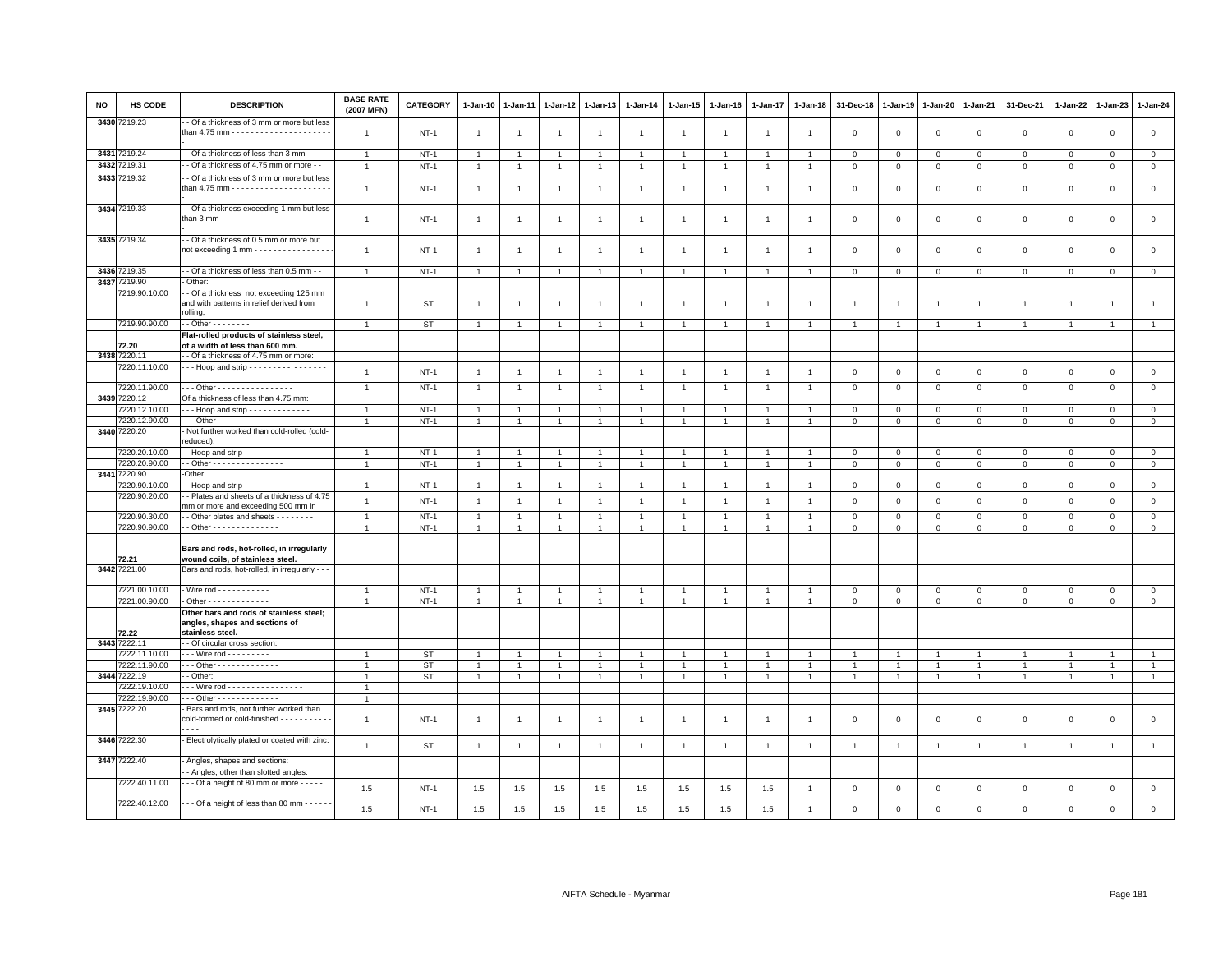| NO   | <b>HS CODE</b>                 | <b>DESCRIPTION</b>                                                                                              | <b>BASE RATE</b><br>(2007 MFN)   | <b>CATEGORY</b>  | 1-Jan-10                         | $1-Jan-11$                       | 1-Jan-12                         | $1-Jan-13$                       | $1-Jan-14$                       | $1 - Jan-15$                   | $1-Jan-16$                       | 1-Jan-17                         | $1 - Jan-18$                   | 31-Dec-18                   | $1-Jan-19$                  | 1-Jan-20                      | 1-Jan-21                    | 31-Dec-21                   | 1-Jan-22                    | $1-Jan-23$                  | 1-Jan-24                   |
|------|--------------------------------|-----------------------------------------------------------------------------------------------------------------|----------------------------------|------------------|----------------------------------|----------------------------------|----------------------------------|----------------------------------|----------------------------------|--------------------------------|----------------------------------|----------------------------------|--------------------------------|-----------------------------|-----------------------------|-------------------------------|-----------------------------|-----------------------------|-----------------------------|-----------------------------|----------------------------|
|      | 7222.40.20.00                  | - Slotted angles, roll-formed from pure-<br>punched steel strips, whether or not painted                        | 1.5                              | $NT-1$           | 1.5                              | 1.5                              | 1.5                              | 1.5                              | 1.5                              | 1.5                            | 1.5                              | 1.5                              | $\mathbf{1}$                   | $\mathbf 0$                 | $\mathbf 0$                 | $\mathbf 0$                   | $\mathbf 0$                 | $\mathbf 0$                 | $\mathbf 0$                 | $\mathsf 0$                 | $\mathsf 0$                |
|      |                                | - Other angles, shapes and sections:                                                                            |                                  |                  |                                  |                                  |                                  |                                  |                                  |                                |                                  |                                  |                                |                             |                             |                               |                             |                             |                             |                             |                            |
|      | 7222.40.31.00                  | - - of a height of 80 mm or more and of a<br>thickness of less than 5 mm - - - - - - - - - - -                  | 1.5                              | $NT-1$           | 1.5                              | 1.5                              | 1.5                              | 1.5                              | 1.5                              | 1.5                            | 1.5                              | 1.5                              | $\overline{1}$                 | 0                           | $\Omega$                    | 0                             | $\mathbf 0$                 | $\mathbf 0$                 | $\circ$                     | 0                           | $\mathbf 0$                |
|      | 7222.40.32.00                  | -- Of a height of 80 mm or more and of a<br>thickness of 5 mm or more - - - - - - - - - - -<br>$\sim$           | 1.5                              | $NT-1$           | 1.5                              | 1.5                              | 1.5                              | 1.5                              | 1.5                              | 1.5                            | 1.5                              | 1.5                              | $\overline{1}$                 | $\mathbf 0$                 | $\mathbf 0$                 | $\mathbf 0$                   | $\mathbf 0$                 | $\mathsf 0$                 | $\mathbf 0$                 | $\mathsf 0$                 | $\mathsf 0$                |
|      | 7222.40.33.00                  | --- Of a height of less than 80 mm and of<br>a thickness of less than 5 mm - - - - - - - - -                    | 1.5                              | $NT-1$           | 1.5                              | 1.5                              | 1.5                              | 1.5                              | 1.5                              | 1.5                            | 1.5                              | 1.5                              | $\mathbf{1}$                   | 0                           | 0                           | $\mathbf 0$                   | $\mathbf 0$                 | $\mathbf 0$                 | $\mathbf 0$                 | $\mathsf 0$                 | $\mathsf 0$                |
|      | 7222.40.34.00                  | --- Of a height of less than 80 mm and of<br>a thickness of 5 mm or more - - - - - - - - - -                    | 1.5                              | $NT-1$           | 1.5                              | 1.5                              | 1.5                              | 1.5                              | 1.5                              | 1.5                            | 1.5                              | 1.5                              | $\overline{1}$                 | $\mathbf 0$                 | $\mathbf 0$                 | $\mathbf 0$                   | $\mathbf 0$                 | $\mathsf 0$                 | $\mathsf 0$                 | $\mathsf 0$                 | $\mathsf 0$                |
|      | 72.23                          | Wire of stainless steel.                                                                                        |                                  |                  |                                  |                                  |                                  |                                  |                                  |                                |                                  |                                  |                                |                             |                             |                               |                             |                             |                             |                             |                            |
|      | 3448 7223.00                   | Wire of stainless steel                                                                                         |                                  |                  |                                  |                                  |                                  |                                  |                                  |                                |                                  |                                  |                                |                             |                             |                               |                             |                             |                             |                             |                            |
|      | 7223.00.10.00                  | - Having a cross-sectional dimension                                                                            |                                  |                  |                                  |                                  |                                  |                                  |                                  |                                |                                  |                                  |                                |                             |                             |                               |                             |                             |                             |                             |                            |
|      |                                | exceeding 13 mm $- - - -$                                                                                       | 1.5                              | <b>ST</b>        | 1.5                              | 1.5                              | 1.5                              | 1.5                              | 1.5                              | 1.5                            | 1.5                              | 1.5                              | 1.5                            | 1.5                         | 1.5                         | 1.5                           | 1.5                         | 1.5                         | 1.5                         | 1.5                         | $1.5\,$                    |
|      | 7223.00.90.00                  | - Other - - - - - - - - - - - - - - - - -                                                                       | 1.5                              | <b>ST</b>        | 1.5                              | 1.5                              | 1.5                              | 1.5                              | 1.5                              | 1.5                            | 1.5                              | 1.5                              | 1.5                            | 1.5                         | 1.5                         | 1.5                           | 1.5                         | 1.5                         | 1.5                         | 1.5                         | 1.5                        |
|      | 72.24                          | Other alloy steel in ingots or other<br>primary forms; semi-finished products<br>of other alloy steel.          |                                  |                  |                                  |                                  |                                  |                                  |                                  |                                |                                  |                                  |                                |                             |                             |                               |                             |                             |                             |                             |                            |
|      | 3449 7224.10                   | - Ingots and other primary forms - - -                                                                          | $\overline{1}$                   | $NT-1$           | $\overline{1}$                   | $\blacktriangleleft$             | $\overline{1}$                   | $\overline{1}$                   | $\overline{1}$                   | $\overline{1}$                 | $\overline{1}$                   | $\overline{1}$                   | $\overline{1}$                 | $\mathbf 0$                 | $\mathbf 0$                 | $\mathsf 0$                   | $\mathbf 0$                 | $\mathbf 0$                 | $\Omega$                    | $\mathbf 0$                 | $\overline{0}$             |
|      | 3450 7224.90                   | - Other - - - - - - - - - - - - - - -                                                                           | $\overline{1}$                   | $NT-1$           | $\mathbf{1}$                     | $\overline{1}$                   | $\overline{1}$                   | $\overline{1}$                   | $\overline{1}$                   | $\overline{1}$                 | $\mathbf{1}$                     | $\mathbf{1}$                     | $\overline{1}$                 | $\mathbf{0}$                | $\mathbf{0}$                | $\mathbf 0$                   | $\mathbf{0}$                | $\circ$                     | $\mathbf 0$                 | $\circ$                     | $\mathbf{0}$               |
|      |                                | Flat-rolled products of other alloy steel,                                                                      |                                  |                  |                                  |                                  |                                  |                                  |                                  |                                |                                  |                                  |                                |                             |                             |                               |                             |                             |                             |                             |                            |
|      | 72.25                          | of a width of 600 mm or more.                                                                                   |                                  |                  |                                  |                                  |                                  |                                  |                                  |                                |                                  |                                  |                                |                             |                             |                               |                             |                             |                             |                             |                            |
| 3451 | 7225.11                        | - - Grain-oriented -                                                                                            | $\overline{1}$                   | $NT-1$           | $\overline{1}$                   |                                  | $\overline{1}$                   | $\overline{1}$                   | $\overline{1}$                   | $\overline{1}$                 |                                  | $\overline{1}$                   |                                | $\mathbf 0$                 | $\mathbf 0$                 | $\mathsf 0$                   | $\mathbf 0$                 | $\mathbf 0$                 | $\mathbf 0$                 | $\mathsf 0$                 | $\mathbf 0$                |
| 3452 | 7225.19                        | $-$ Other $    -$                                                                                               | $\overline{1}$                   | $NT-1$           | $\overline{1}$                   | $\overline{1}$                   | $\overline{1}$                   | $\overline{1}$                   | $\overline{1}$                   | $\mathbf{1}$                   | $\overline{1}$                   | $\overline{1}$                   | $\overline{1}$                 | $\mathsf 0$                 | $\mathbf 0$                 | $\ddot{\mathbf{0}}$           | $\circ$                     | $\mathsf 0$                 | $\mathbf 0$                 | $\mathsf 0$                 | $\overline{0}$             |
| 3453 | 225.20                         | Of high speed steel - - -                                                                                       | $\mathbf{1}$                     | $NT-1$           | $\overline{1}$                   | $\overline{1}$                   | $\overline{1}$                   | $\overline{1}$                   | $\overline{1}$                   | $\mathbf{1}$                   | $\overline{1}$                   | $\mathbf{1}$                     | $\overline{1}$                 | $\mathsf 0$                 | $\mathsf 0$                 | 0                             | $\mathsf 0$                 | $\mathsf 0$                 | $\mathbf 0$                 | $\mathsf 0$                 | $\mathbf 0$                |
| 3454 | '225.30                        | Other, not further worked than hot-rolled,                                                                      |                                  |                  |                                  |                                  |                                  |                                  |                                  |                                |                                  |                                  |                                |                             |                             |                               |                             |                             |                             |                             |                            |
|      | 7225.30.10.00                  | n coils:<br>- Of a thickness of less than 1.5 mm - - -                                                          | $\overline{1}$                   | $NT-1$           | $\overline{1}$                   | $\overline{1}$                   | $\mathbf{1}$                     | $\overline{1}$                   | $\overline{1}$                   | $\mathbf{1}$                   | $\overline{1}$                   | $\overline{1}$                   | $\overline{1}$                 | $\mathsf 0$                 | $\mathbf 0$                 | $\mathsf 0$                   | $\mathsf 0$                 | $\mathsf 0$                 | $\mathsf 0$                 | $\mathsf 0$                 | $\mathsf 0$                |
|      | 7225.30.21.00                  | - - Of a thickness of less than 3 mm - - - -                                                                    | $\overline{1}$                   | $NT-1$           | $\overline{1}$                   | $\overline{1}$                   | $\overline{1}$                   | $\overline{1}$                   | $\overline{1}$                   | $\mathbf{1}$                   | $\overline{1}$                   | $\overline{1}$                   | $\overline{1}$                 | $\mathbf{0}$                | $\mathsf{O}\xspace$         | $\mathbb O$                   | $\mathbf{0}$                | $\,0\,$                     | $\mathbf 0$                 | $\mathbf{0}$                | $\mathsf 0$                |
|      | 7225.30.29.00                  | - - - Other - - - - - - - - - - - - - - -                                                                       | $\mathbf{1}$                     | $NT-1$           | $\overline{1}$                   | $\overline{1}$                   | $\mathbf{1}$                     | $\overline{1}$                   | $\overline{1}$                   | $\mathbf{1}$                   | $\overline{1}$                   | $\overline{1}$                   | $\overline{1}$                 | $\mathbf 0$                 | $\mathbf 0$                 | $\mathbf{O}$                  | $\overline{0}$              | $\overline{0}$              | $\mathbf 0$                 | $\overline{0}$              | $\mathbf{0}$               |
|      |                                | Other:                                                                                                          |                                  |                  |                                  |                                  |                                  |                                  |                                  |                                |                                  |                                  |                                |                             |                             |                               |                             |                             |                             |                             |                            |
|      | 7225.30.91.00<br>7225.30.99.00 | - - Of a thickness of less than 3 mm - - - -<br>- - - Other - - - - - - - - - - - - - - -                       | $\overline{1}$<br>$\overline{1}$ | $NT-1$<br>$NT-1$ | $\overline{1}$<br>$\overline{1}$ | $\overline{1}$<br>$\overline{1}$ | $\overline{1}$<br>$\overline{1}$ | $\overline{1}$<br>$\overline{1}$ | $\overline{1}$<br>$\overline{1}$ | $\overline{1}$<br>$\mathbf{1}$ | $\overline{1}$<br>$\overline{1}$ | $\overline{1}$<br>$\overline{1}$ | $\mathbf{1}$<br>$\overline{1}$ | $\mathsf 0$<br>$\mathbf{0}$ | $\mathbf 0$<br>$\mathbf{0}$ | $\mathsf 0$<br>$\overline{0}$ | $\mathbf 0$<br>$\mathbf{0}$ | $\mathsf 0$<br>$\mathbf{0}$ | $\mathbf 0$<br>$\mathbf{0}$ | $\mathsf 0$<br>$\mathbf{0}$ | $\mathsf 0$<br>$\mathbf 0$ |
|      | 3455 7225.40                   | Other, not further worked than hot-rolled,                                                                      |                                  |                  |                                  |                                  |                                  |                                  |                                  |                                |                                  |                                  |                                |                             |                             |                               |                             |                             |                             |                             |                            |
|      |                                |                                                                                                                 | $\overline{1}$                   | $NT-1$           | $\overline{1}$                   | $\overline{1}$                   | $\overline{1}$                   | $\mathbf{1}$                     | $\overline{1}$                   | $\mathbf{1}$                   | $\overline{1}$                   | $\overline{1}$                   | $\mathbf{1}$                   | $\mathbf 0$                 | $\mathbf 0$                 | $\mathbf 0$                   | $\mathsf 0$                 | $\mathsf 0$                 | $\mathbf 0$                 | $\mathsf 0$                 | $\mathsf 0$                |
|      | 3456 7225.50                   | Other, not further worked than cold-rolled<br>$\text{(cold-reduced)} \dots \dots \dots \dots \dots \dots \dots$ | $\overline{1}$                   | $NT-1$           | $\overline{1}$                   | $\overline{1}$                   | $\overline{1}$                   | $\overline{1}$                   | $\overline{1}$                   | $\overline{1}$                 | $\overline{1}$                   | $\overline{1}$                   | $\mathbf{1}$                   | $\Omega$                    | $\Omega$                    | 0                             | $\Omega$                    | $\,0\,$                     | $\Omega$                    | $\Omega$                    | $\,0\,$                    |
|      | 3457 7225.91                   | - Electrolytically plated or coated with zing                                                                   | 1.5                              | <b>ST</b>        | 1.5                              | 1.5                              | 1.5                              | 1.5                              | 1.5                              | 1.5                            | 1.5                              | 1.5                              | 1.5                            | 1.5                         | 1.5                         | 1.5                           | 1.5                         | 1.5                         | 1.5                         | 1.5                         | 1.5                        |
| 3458 | 7225.92                        | - Otherwise plated or coated with zinc - -                                                                      | $\overline{1}$                   | $NT-1$           | $\overline{1}$                   |                                  |                                  |                                  | $\overline{1}$                   | $\blacktriangleleft$           | $\overline{1}$                   | $\mathbf{1}$                     |                                | $\Omega$                    | $\Omega$                    | $\Omega$                      | $\Omega$                    | $\circ$                     | $\Omega$                    | $\Omega$                    | $\overline{0}$             |
| 3459 | 7225.99                        | - - Other - - - - - - - -                                                                                       | $\overline{1}$                   | $NT-1$           | $\mathbf{1}$                     | $\blacktriangleleft$             | $\overline{1}$                   | $\overline{1}$                   | $\overline{1}$                   | $\overline{1}$                 | $\overline{1}$                   | $\overline{1}$                   | $\overline{1}$                 | $\mathsf 0$                 | $\mathbf 0$                 | $\mathbf 0$                   | $\mathbf 0$                 | $\mathbf 0$                 | $\mathbf 0$                 | $\mathsf 0$                 | $\overline{0}$             |
|      | 72.26<br>3460 7226.11          | Flat-rolled products of other alloy steel,<br>of a width of less than 600 mm.<br>- Grain-oriented:              |                                  |                  |                                  |                                  |                                  |                                  |                                  |                                |                                  |                                  |                                |                             |                             |                               |                             |                             |                             |                             |                            |
|      | 7226.11.10.00                  | $-$ - Hoop and strip $-$ - $-$ - $-$ - $-$ - $-$                                                                | $\overline{1}$                   | $NT-1$           | $\overline{1}$                   | $\overline{1}$                   | $\overline{1}$                   | $\overline{1}$                   | $\overline{1}$                   | $\overline{1}$                 |                                  | $\overline{1}$                   |                                | $\mathbf{0}$                | $\mathbf{0}$                | $\mathbf{0}$                  | $\mathbf{0}$                | $\mathbf{0}$                | $\mathbf{0}$                | $\mathbf 0$                 | $\mathbf{0}$               |
|      | 7226.11.90.00                  | - - - Other - - - - - - - - - - - -                                                                             | $\overline{1}$                   | $NT-1$           | $\overline{1}$                   | $\overline{1}$                   |                                  | $\overline{1}$                   | $\overline{1}$                   | $\overline{1}$                 |                                  | $\overline{1}$                   |                                | $\mathbf 0$                 | $\mathbf 0$                 | $\mathbf 0$                   | $\mathbf 0$                 | $\mathbf 0$                 | $\mathbf 0$                 |                             | $\mathsf 0$                |
| 3461 | 7226.19                        | - Other:                                                                                                        |                                  |                  |                                  |                                  |                                  |                                  |                                  |                                |                                  |                                  |                                |                             |                             |                               |                             |                             |                             | 0                           |                            |
|      | 7226.19.10.00                  | $\cdots$ Hoop and strip $\cdots$ $\cdots$                                                                       | $\mathbf{1}$                     | $NT-1$           |                                  |                                  |                                  |                                  |                                  | $\mathbf{1}$                   |                                  |                                  |                                | 0                           | 0                           | 0                             | 0                           | $\circ$                     | $^{\circ}$                  | 0                           | $\mathbf 0$                |
|      | 7226.19.90.00                  | Other - - - - - - - - - - - - - - -                                                                             |                                  | $NT-1$           | $\overline{1}$                   |                                  |                                  |                                  |                                  | $\mathbf{1}$                   |                                  |                                  |                                | $\Omega$                    | $\Omega$                    | $\Omega$                      | $\Omega$                    | $\mathbf 0$                 | $\mathbf 0$                 | $\Omega$                    | $\mathsf 0$                |
|      | 3462 7226.20                   | Of high speed steel:                                                                                            |                                  |                  |                                  |                                  |                                  |                                  |                                  |                                |                                  |                                  |                                |                             |                             |                               |                             |                             |                             |                             |                            |
|      | 226.20.10.00                   |                                                                                                                 | $\overline{1}$                   | $NT-1$           | $\mathbf{1}$                     | $\mathbf{1}$                     | $\mathbf{1}$                     | $\overline{1}$                   | $\overline{1}$                   | $\overline{1}$                 | $\overline{1}$                   | $\mathbf{1}$                     | -1                             | $\Omega$                    | $\Omega$                    | $\Omega$                      | $\Omega$                    | $\Omega$                    | $\Omega$                    | $\Omega$                    | $\mathbf 0$                |
|      | 7226.20.90.00                  | - Other - - - - - - - - - - - - - -                                                                             | $\overline{1}$                   | $NT-1$           | $\mathbf{1}$                     | $\blacktriangleleft$             | $\overline{1}$                   | $\overline{1}$                   | $\overline{1}$                   | $\overline{1}$                 | $\overline{1}$                   | $\mathbf{1}$                     | $\overline{1}$                 | $\mathbf 0$                 | $\mathbf 0$                 | $\mathbf{0}$                  | $\mathbf{0}$                | $\mathbf{0}$                | $\mathsf 0$                 | $\mathbf{0}$                | $\overline{0}$             |
|      | 3463 7226.91                   | - Not further worked than hot-rolled:                                                                           |                                  |                  |                                  |                                  |                                  |                                  |                                  |                                |                                  |                                  |                                |                             |                             |                               |                             |                             |                             |                             |                            |
|      | 7226.91.10.00                  | --- Hoop and strip ---------                                                                                    | $\mathbf{1}$                     | $NT-1$           | $\overline{1}$                   | $\overline{1}$                   | $\overline{1}$                   | $\overline{1}$                   | $\overline{1}$                   | $\overline{1}$                 | $\overline{1}$                   | $\overline{1}$                   | $\overline{1}$                 | $\mathsf 0$                 | $\mathbf 0$                 | $\Omega$                      | $\mathbf 0$                 | $\mathbf 0$                 | $\Omega$                    | 0                           | $\overline{0}$             |
|      | 226.91.90.00                   | - - - Other - - - - - - - - - - - - -                                                                           | $\overline{1}$                   | $NT-1$           | $\mathbf{1}$                     |                                  |                                  |                                  |                                  | $\overline{1}$                 | $\overline{1}$                   | $\mathbf{1}$                     |                                | $\Omega$                    | $\mathbf 0$                 | $\mathbf 0$                   | $\mathbf 0$                 | $\Omega$                    | $\mathbf{0}$                | $\Omega$                    | $\mathbf 0$                |
|      | 3464 7226.92                   | - Not further worked than cold-rolled (cold-<br>reduced):                                                       |                                  |                  |                                  |                                  |                                  |                                  |                                  |                                |                                  |                                  |                                |                             |                             |                               |                             |                             |                             |                             |                            |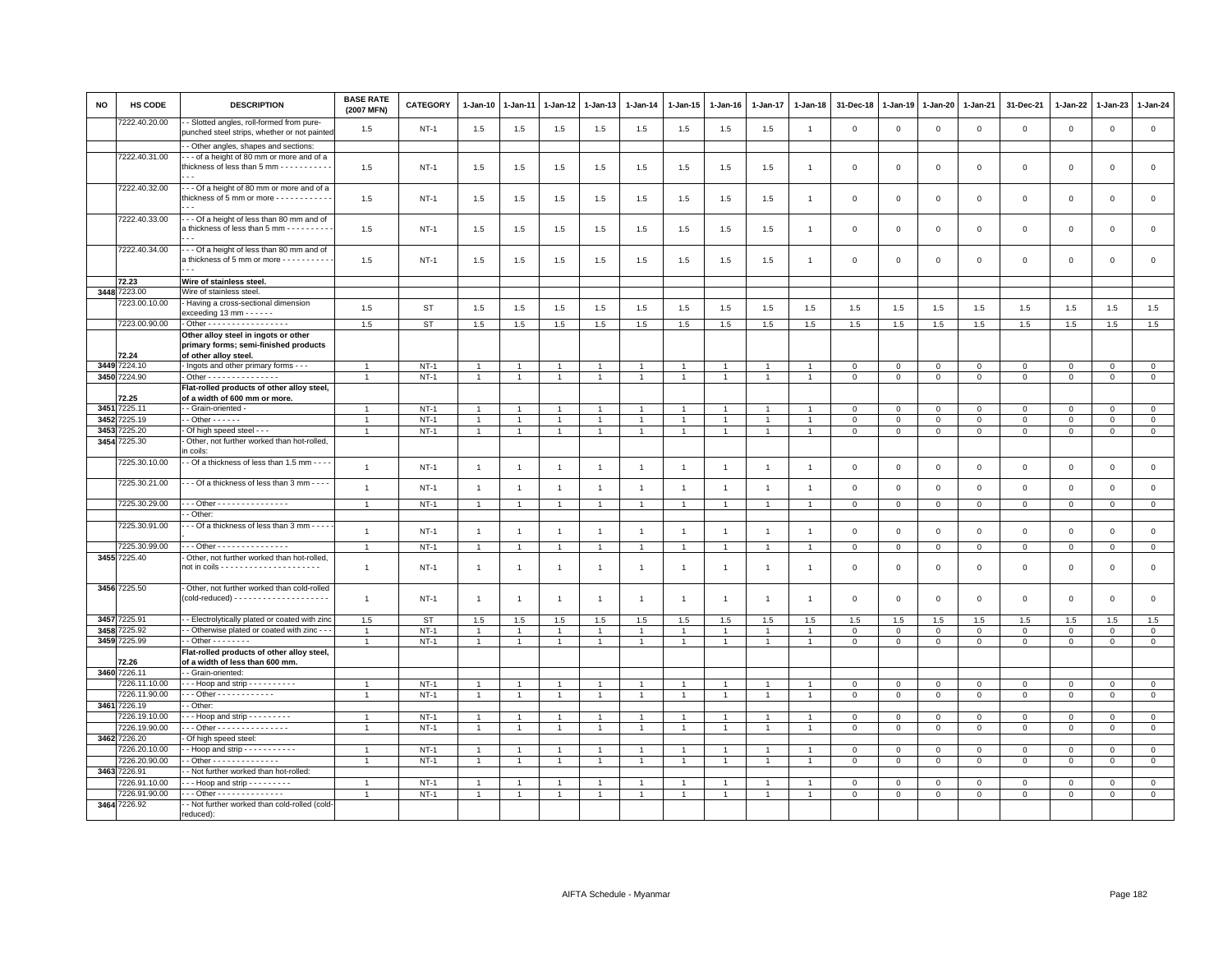| <b>NO</b> | HS CODE       | <b>DESCRIPTION</b>                                                              | <b>BASE RATE</b><br>(2007 MFN) | <b>CATEGORY</b> | $1-Jan-10$     | $1 - Jan-11$   | $1-Jan-12$     | 1-Jan-13       | $1-Jan-14$     | $1 - Jan-15$   | $1-Jan-16$     | $1 - Jan-17$   | $1 - Jan-18$   | 31-Dec-18      | 1-Jan-19       | 1-Jan-20            | 1-Jan-21       | 31-Dec-21           | $1 - Jan-22$   | 1-Jan-23            | $1 - Jan-24$   |
|-----------|---------------|---------------------------------------------------------------------------------|--------------------------------|-----------------|----------------|----------------|----------------|----------------|----------------|----------------|----------------|----------------|----------------|----------------|----------------|---------------------|----------------|---------------------|----------------|---------------------|----------------|
|           | 7226.92.10.00 | $-$ - Hoop and strip $-$ - $-$ - $-$ - $-$                                      |                                | $NT-1$          | $\overline{1}$ | $\overline{1}$ | $\overline{1}$ | $\overline{1}$ | $\overline{1}$ | $\overline{1}$ |                | $\overline{1}$ | -1             | $\mathbf 0$    | $\mathbf 0$    | $\mathbf 0$         | $\mathbf{0}$   | $\mathbf 0$         | $\mathbf{0}$   | $\mathbf{0}$        | $\mathbf{0}$   |
|           | 7226.92.90.00 | Other - - - - - - - - - - - - - -                                               | $\mathbf{1}$                   | $NT-1$          | $\mathbf{1}$   | $\mathbf{1}$   | $\mathbf{1}$   | $\overline{1}$ | $\mathbf{1}$   | $\overline{1}$ | $\mathbf{1}$   | $\overline{1}$ | $\overline{1}$ | $\mathbf 0$    | $\circ$        | $\mathbf 0$         | $\overline{0}$ | $\mathbf 0$         | $\mathbf 0$    | $\mathbf 0$         | $\mathbf{0}$   |
|           | 3465 7226.93  | - Electrolytically plated or coated with<br>zinc:                               |                                |                 |                |                |                |                |                |                |                |                |                |                |                |                     |                |                     |                |                     |                |
|           | 7226.93.10.00 | $-$ - Hoop and strip $-$ - $-$ - $-$ - $-$                                      | $\overline{1}$                 | $NT-1$          | $\overline{1}$ | $\overline{1}$ | $\overline{1}$ | $\overline{1}$ | $\overline{1}$ | $\overline{1}$ | $\overline{1}$ | $\overline{1}$ | $\overline{1}$ | $\mathbf 0$    | $\mathsf 0$    | $\mathsf 0$         | $\mathbf 0$    | $\mathsf 0$         | $\mathsf 0$    | $\mathsf 0$         | $\overline{0}$ |
|           | 7226.93.90.00 | $-$ - Other - - - - - - - - - - - -                                             | $\mathbf{1}$                   | $NT-1$          | $\overline{1}$ | $\overline{1}$ | $\overline{1}$ | $\overline{1}$ | $\overline{1}$ | $\mathbf{1}$   | $\overline{1}$ | 1              |                | $\mathbf 0$    | $\mathsf 0$    | $\mathsf 0$         | $\mathbf 0$    | $\mathbf{0}$        | $\mathbf{0}$   | $\mathbf{0}$        | $\mathsf 0$    |
| 3466      | 7226.94       | - Otherwise plated or coated with zinc:                                         |                                |                 |                |                |                |                |                |                |                |                |                |                |                |                     |                |                     |                |                     |                |
|           | 7226.94.10.00 | - - Hoop and strip - - - - - - - -                                              | $\overline{1}$                 | $NT-1$          | $\overline{1}$ | $\overline{1}$ | $\overline{1}$ | $\overline{1}$ | $\overline{1}$ | $\overline{1}$ |                | $\overline{1}$ |                | $\mathsf 0$    | $\mathbf 0$    | $\mathsf 0$         | $\mathbf 0$    | $\mathbf{0}$        | $\mathbf 0$    | $\circ$             | $\mathsf 0$    |
|           | 7226.94.90.00 | - - Other - - - - - - - - - - - - -                                             | $\overline{1}$                 | $NT-1$          | $\overline{1}$ | $\overline{1}$ | $\overline{1}$ | $\overline{1}$ | $\mathbf{1}$   | $\overline{1}$ | $\overline{1}$ | $\overline{1}$ | $\overline{1}$ | $\mathsf 0$    | $\mathsf 0$    | $\mathsf 0$         | $\overline{0}$ | $\mathsf 0$         | $\mathsf 0$    | $\mathbf 0$         | $\overline{0}$ |
|           | 3467 7226.99  | - Other                                                                         |                                |                 |                |                |                |                |                |                |                |                |                |                |                |                     |                |                     |                |                     |                |
|           | 7226.99.10.00 | - - Hoop and strip - - - - - - - - -                                            |                                | $NT-1$          | $\mathbf{1}$   |                | $\mathbf{1}$   | $\overline{1}$ | $\mathbf{1}$   |                |                |                |                | $\mathbf 0$    | 0              | 0                   | $\mathbf 0$    | $\mathbf 0$         | 0              | $\mathbf 0$         | $\mathbf 0$    |
|           | 7226.99.90.00 | - - - Other - - - - - - - - - -                                                 |                                | $NT-1$          | $\overline{1}$ | $\overline{1}$ | $\overline{1}$ | $\overline{1}$ | $\overline{1}$ | $\overline{1}$ |                | $\overline{1}$ |                | $\mathsf 0$    | $\mathsf 0$    | $\mathsf 0$         | $\mathbf 0$    | $\mathbf 0$         | $\mathsf 0$    | $\mathbf{0}$        | $\mathsf 0$    |
|           |               |                                                                                 |                                |                 |                |                |                |                |                |                |                |                |                |                |                |                     |                |                     |                |                     |                |
|           | 72.27         | Bars and rods, hot-rolled, in irregularly<br>wound coils, of other alloy steel. |                                |                 |                |                |                |                |                |                |                |                |                |                |                |                     |                |                     |                |                     |                |
|           | 3468 7227.10  | Of high speed steel - - - - - -                                                 | 1                              | $NT-1$          |                |                | $\overline{1}$ | -1             |                |                |                |                |                | $\mathsf 0$    | $\mathsf 0$    | $\mathsf 0$         | $\mathbf 0$    | $\mathsf 0$         | $\Omega$       | $\Omega$            | $\mathsf 0$    |
| 3469      | 7227.20       | - Of silico-manganese steel - - - - - - - -                                     | $\overline{1}$                 | $NT-1$          | $\mathbf{1}$   | $\overline{1}$ | $\overline{1}$ | $\overline{1}$ | $\mathbf{1}$   | $\mathbf{1}$   | $\overline{1}$ | $\overline{1}$ | $\overline{1}$ | $\mathsf 0$    | $\mathsf 0$    | $\mathsf 0$         | $\mathbf 0$    | $\mathsf 0$         | $\mathbf 0$    | $\mathsf 0$         | $\circ$        |
|           | 3470 7227.90  | - Other - - - - - - - - - - - - - - -                                           | $\overline{1}$                 | $NT-1$          | $\overline{1}$ | $\overline{1}$ | $\overline{1}$ | $\overline{1}$ | $\mathbf{1}$   | $\overline{1}$ | $\overline{1}$ | $\overline{1}$ | $\overline{1}$ | $\,0\,$        | $\mathsf 0$    | $\mathsf{O}\xspace$ | $\overline{0}$ | $\mathsf 0$         | $\mathsf 0$    | $\mathsf 0$         | $\overline{0}$ |
|           |               | Other bars and rods of other alloy steel;                                       |                                |                 |                |                |                |                |                |                |                |                |                |                |                |                     |                |                     |                |                     |                |
|           | 72.28         | angles, shapes and sections, of other<br>alloy                                  |                                |                 |                |                |                |                |                |                |                |                |                |                |                |                     |                |                     |                |                     |                |
|           | 3471 7228.10  | - Bars and rods, of high speed steel                                            |                                |                 |                |                |                |                |                |                |                |                |                |                |                |                     |                |                     |                |                     |                |
|           | 7228.10.10.00 | - Of a cross-sectional dimension not                                            |                                |                 |                |                |                |                |                |                |                |                |                |                |                |                     |                |                     |                |                     |                |
|           |               | exceeding 13 mm, cold-formed - - -                                              | $\overline{1}$                 | $NT-1$          | $\overline{1}$ | $\overline{1}$ | $\overline{1}$ | $\overline{1}$ | $\mathbf{1}$   | $\overline{1}$ | $\overline{1}$ | $\overline{1}$ | $\overline{1}$ | $\mathsf 0$    | $\mathsf 0$    | $\mathsf{O}\xspace$ | $\mathsf 0$    | $\mathsf 0$         | $\mathbb O$    | $\mathsf 0$         | $\mathbf 0$    |
|           | 7228.10.90.00 | $-$ Other $      -$                                                             | $\overline{1}$                 | $NT-1$          | $\overline{1}$ | $\overline{1}$ | $\overline{1}$ | $\overline{1}$ | $\mathbf{1}$   | $\overline{1}$ | $\overline{1}$ | $\overline{1}$ | $\overline{1}$ | $\mathbf 0$    | $\mathbf{0}$   | $\mathbf 0$         | $\overline{0}$ | $\mathbf 0$         | $\overline{0}$ | $\overline{0}$      | $\overline{0}$ |
|           | 3472 7228.20  | Bars and rods, of silico-manganese steel:                                       |                                |                 |                |                |                |                |                |                |                |                |                |                |                |                     |                |                     |                |                     |                |
|           | 7228.20.10.00 | - Of a cross-sectional dimension not<br>exceeding 13 mm, cold-formed - - -      | $\mathbf{1}$                   | $NT-1$          | $\overline{1}$ | $\overline{1}$ | $\overline{1}$ | $\overline{1}$ | $\mathbf{1}$   | $\overline{1}$ | $\overline{1}$ | $\overline{1}$ | $\overline{1}$ | $\mathbf 0$    | $\mathsf 0$    | $\mathsf{O}\xspace$ | $\mathsf 0$    | $\mathsf 0$         | $\mathbf 0$    | $\mathbf 0$         | $\mathsf 0$    |
|           | 7228.20.90.00 | - - Other - - - - - - - - - - - - - - -                                         | $\overline{1}$                 | $NT-1$          | $\overline{1}$ | $\overline{1}$ | $\overline{1}$ | $\overline{1}$ | $\overline{1}$ | $\mathbf{1}$   | $\overline{1}$ | $\overline{1}$ | $\overline{1}$ | $\mathsf 0$    | $\mathbf 0$    | $\mathsf 0$         | $\mathbf{0}$   | $\mathbf{0}$        | $\circ$        | $\mathbf{0}$        | $\mathsf 0$    |
|           | 3473 7228.30  | - Other bars and rods, not further worked                                       |                                |                 |                |                |                |                |                |                |                |                |                |                |                |                     |                |                     |                |                     |                |
|           |               | than hot-rolled, hot-drawn or extruded - -                                      | $\overline{1}$                 | $NT-1$          | $\overline{1}$ | $\mathbf{1}$   | $\overline{1}$ | $\overline{1}$ | $\mathbf{1}$   | $\overline{1}$ | $\overline{1}$ | $\mathbf{1}$   | $\overline{1}$ | $\mathbf 0$    | $\mathbf 0$    | $\mathsf 0$         | $\mathbf 0$    | $\mathsf 0$         | $\mathbf 0$    | $\mathbf{0}$        | $\mathsf 0$    |
|           |               |                                                                                 |                                |                 |                |                |                |                |                |                |                |                |                |                |                |                     |                |                     |                |                     |                |
|           | 3474 7228.40  | Other bars and rods, not further worked                                         |                                |                 |                |                |                |                |                |                |                |                |                |                |                |                     |                |                     |                |                     |                |
|           |               |                                                                                 | $\mathbf{1}$                   | $NT-1$          | $\overline{1}$ | $\mathbf{1}$   | $\mathbf{1}$   | $\overline{1}$ | $\mathbf{1}$   | $\overline{1}$ | $\overline{1}$ | $\mathbf{1}$   | $\overline{1}$ | $\mathsf 0$    | $\mathsf 0$    | $\mathsf{O}\xspace$ | $\,0\,$        | $\mathsf{O}\xspace$ | $\,0\,$        | $\mathsf{O}\xspace$ | $\,0\,$        |
|           | 3475 7228.50  | - Other bars and rods, not further worked                                       |                                |                 |                |                |                |                |                |                |                |                |                |                |                |                     |                |                     |                |                     |                |
|           |               | than cold-formed or cold-finished - - -                                         | $\mathbf{1}$                   | $NT-1$          | $\overline{1}$ | $\overline{1}$ | $\overline{1}$ | $\overline{1}$ | $\mathbf{1}$   | $\overline{1}$ | $\overline{1}$ | $\overline{1}$ | $\overline{1}$ | $\mathbf 0$    | 0              | $\mathsf 0$         | $\mathsf 0$    | $\mathsf{O}\xspace$ | $\mathbf 0$    | $\mathbf 0$         | $\mathsf 0$    |
|           |               |                                                                                 |                                |                 |                |                |                |                |                |                |                |                |                |                |                |                     |                |                     |                |                     |                |
|           | 3476 7228.60  | - Other bars and rods                                                           |                                |                 |                |                |                |                |                |                |                |                |                |                |                |                     |                |                     |                |                     |                |
|           |               |                                                                                 | $\overline{1}$                 | <b>ST</b>       | $\overline{1}$ | $\overline{1}$ | $\overline{1}$ | $\mathbf{1}$   | $\mathbf{1}$   | $\overline{1}$ | $\overline{1}$ | $\overline{1}$ | $\overline{1}$ | $\overline{1}$ | $\overline{1}$ | $\overline{1}$      | $\overline{1}$ | $\mathbf{1}$        | $\overline{1}$ | $\overline{1}$      | $\mathbf{1}$   |
|           | 3477 7228.70  | - Angles, shapes and sections:                                                  |                                |                 |                |                |                |                |                |                |                |                |                |                |                |                     |                |                     |                |                     |                |
|           |               | - Angles, other than slotted angles:                                            |                                |                 |                |                |                |                |                |                |                |                |                |                |                |                     |                |                     |                |                     |                |
|           | 7228.70.11.00 | --- Of a height of 80 mm or more ----                                           | 1.5                            | $NT-1$          | $1.5\,$        | $1.5\,$        | $1.5\,$        | 1.5            | 1.5            | $1.5\,$        | 1.5            | 1.5            |                | $\,0\,$        | $\mathsf 0$    | $\mathsf 0$         | $\mathbf 0$    | $\mathsf 0$         | $\Omega$       | $\mathbf 0$         | $\mathsf 0$    |
|           | 7228.70.12.00 | - - Of a height of less than 80 mm - - -                                        | 1.5                            | $NT-1$          | 1.5            | 1.5            | 1.5            | 1.5            | 1.5            | 1.5            | 1.5            | 1.5            |                | $\mathsf 0$    | $\mathsf 0$    | $\mathsf 0$         | $\mathbf 0$    | $\mathsf 0$         | $\mathbf 0$    | $\mathsf 0$         | $\circ$        |
|           | 7228.70.20.00 | - Slotted angles, roll-formed from pure-                                        |                                |                 |                |                |                |                |                |                |                |                |                |                |                |                     |                |                     |                |                     |                |
|           |               | punched steel strips, whether or not painted                                    | 1.5                            | $NT-1$          | $1.5\,$        | 1.5            | 1.5            | 1.5            | 1.5            | $1.5\,$        | 1.5            | 1.5            | $\overline{1}$ | $\mathsf 0$    | $\mathsf 0$    | $\mathsf 0$         | $\mathsf 0$    | $\mathsf 0$         | $\mathsf 0$    | $\mathbf 0$         | $\mathsf 0$    |
|           |               | - Shapes and sections:                                                          |                                |                 |                |                |                |                |                |                |                |                |                |                |                |                     |                |                     |                |                     |                |
|           | 7228.70.31.00 | - - Of a height of 80 mm or more and of a                                       |                                |                 |                |                |                |                |                |                |                |                |                |                |                |                     |                |                     |                |                     |                |
|           |               | thickness of less than 5 mm - - - - - - - - - -                                 | 1.5                            | $NT-1$          | 1.5            | 1.5            | 1.5            | 1.5            | 1.5            | 1.5            | 1.5            | 1.5            | -1             | $\mathsf 0$    | $\mathsf 0$    | $\mathsf 0$         | $\mathbf 0$    | $\mathsf 0$         | $\Omega$       | $\mathsf 0$         | $\mathsf 0$    |
|           | 7228.70.32.00 | - - Of a height of 80 mm or more and of a                                       |                                |                 |                |                |                |                |                |                |                |                |                |                |                |                     |                |                     |                |                     |                |
|           |               | thickness of 5 mm or more - - - - - - - - - - -                                 | 1.5                            | $NT-1$          |                |                |                | 1.5            |                |                |                |                | $\overline{1}$ | $\mathsf 0$    | $\mathsf 0$    | $\mathsf 0$         | $\mathbf 0$    | $\mathsf 0$         | $\mathbf 0$    | $\mathbf 0$         | $\mathsf 0$    |
|           |               |                                                                                 |                                |                 | 1.5            | 1.5            | 1.5            |                | 1.5            | 1.5            | 1.5            | 1.5            |                |                |                |                     |                |                     |                |                     |                |
|           | 7228.70.33.00 | - - Of a height of less than 80 mm and of                                       |                                |                 |                |                |                |                |                |                |                |                |                |                |                |                     |                |                     |                |                     |                |
|           |               | a thickness of less than 5 mm - - - - - - - - -                                 | 1.5                            | $NT-1$          | 1.5            | 1.5            | 1.5            | 1.5            | 1.5            | 1.5            | 1.5            | 1.5            | $\overline{1}$ | $\mathbf 0$    | 0              | $\mathsf 0$         | $\mathbf 0$    | $\mathsf 0$         | $\circ$        | $\mathbf 0$         | $\mathbf 0$    |
|           |               |                                                                                 |                                |                 |                |                |                |                |                |                |                |                |                |                |                |                     |                |                     |                |                     |                |
|           | 7228.70.34.00 | --- Of a height of less than 80 mm and of                                       |                                |                 |                |                |                |                |                |                |                |                |                |                |                |                     |                |                     |                |                     |                |
|           |               | a thickness of 5 mm or more - - - - - - - - - -                                 | 1.5                            | $NT-1$          | 1.5            | 1.5            | 1.5            | 1.5            | 1.5            | $1.5\,$        | 1.5            | 1.5            | -1             | $\mathbf 0$    | $\mathbf 0$    | $\mathsf 0$         | $\mathbf 0$    | $\mathsf 0$         | $\mathsf 0$    | $\mathsf 0$         | $\mathsf 0$    |
|           |               |                                                                                 |                                |                 |                |                |                |                |                |                |                |                |                |                |                |                     |                |                     |                |                     |                |
|           | 3478 7228.80  | - Hollow drill bars and rods - - - - - -                                        | $\overline{1}$                 | $NT-1$          | $\mathbf{1}$   | $\overline{1}$ | $\overline{1}$ | $\overline{1}$ | $\mathbf{1}$   | $\overline{1}$ | $\overline{1}$ | $\overline{1}$ | $\overline{1}$ | $\mathsf 0$    | $\mathsf 0$    | $\mathsf 0$         | $\circ$        | $\mathsf 0$         | $\mathsf 0$    | $\mathbf 0$         | $\circ$        |
|           | 72.29         | Wire of other alloy steel.                                                      |                                |                 |                |                |                |                |                |                |                |                |                |                |                |                     |                |                     |                |                     |                |
| 3479      | 7229.10       | Of high speed steel - - - - - - - - - - - -                                     | 1.5                            | $NT-1$          | 1.5            | $1.5\,$        | 1.5            | 1.5            | 1.5            | 1.5            | 1.5            | 1.5            |                | $\mathbf 0$    | $\mathsf 0$    | $\mathsf 0$         | $\mathbf 0$    | $\mathsf 0$         | $\mathbf 0$    | $\mathbf 0$         | $\mathsf 0$    |
| 3480      | 7229.20       | - Of silico-manganese steel - - - - - -                                         | 1.5                            | $NT-1$          | 1.5            | 1.5            | 1.5            | 1.5            | 1.5            | 1.5            | 1.5            | 1.5            |                | $\mathbf 0$    | $\mathsf 0$    | $\Omega$            | $\mathbf{0}$   | $\Omega$            | $\Omega$       | $\mathbf{0}$        | $\circ$        |
| 3481      | 7229.90       | $-$ Other - - - - - - - - - - -                                                 | 1.5                            | $NT-1$          | 1.5            | 1.5            | 1.5            | 1.5            | 1.5            | 1.5            | 1.5            | 1.5            |                | $\mathbf 0$    | $\mathsf 0$    | $\mathbf 0$         | $\mathbf 0$    | $\Omega$            | $\Omega$       | $\mathbf{0}$        | $\mathbf 0$    |
|           |               |                                                                                 |                                |                 |                |                |                |                |                |                |                |                |                |                |                |                     |                |                     |                |                     |                |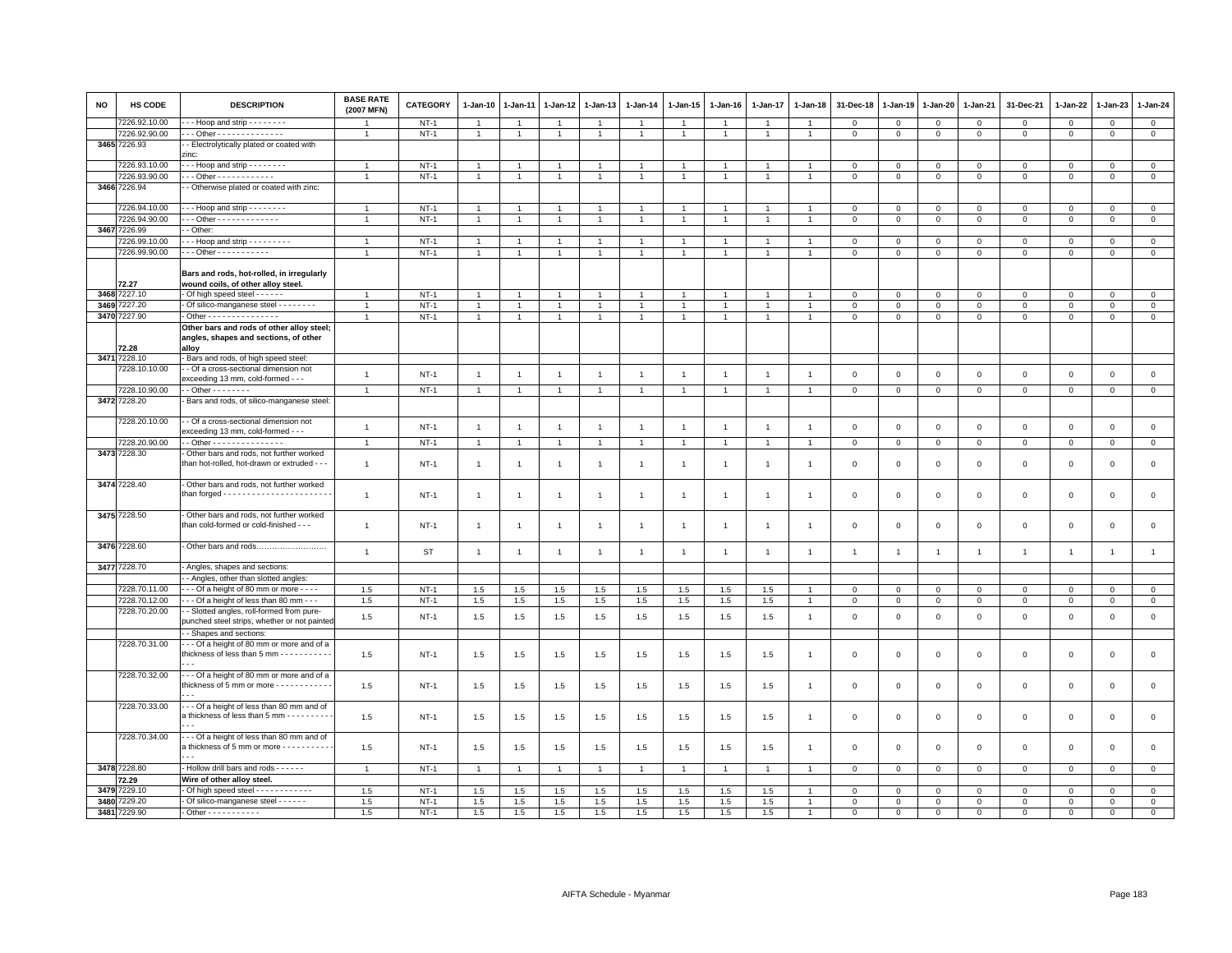| <b>NO</b> | HS CODE       | <b>DESCRIPTION</b>                                                                          | <b>BASE RATE</b><br>(2007 MFN) | CATEGORY    | $1-Jan-10$     | $1-Jan-11$     | $1-Jan-12$     | $1-Jan-13$     | 1-Jan-14       | 1-Jan-15       | 1-Jan-16       | 1-Jan-17       | 1-Jan-18       | 31-Dec-18      | $1 - Jan-19$ | 1-Jan-20       | 1-Jan-21       | 31-Dec-21    | $1 - Jan-22$ | $1-Jan-23$     | 1-Jan-24     |
|-----------|---------------|---------------------------------------------------------------------------------------------|--------------------------------|-------------|----------------|----------------|----------------|----------------|----------------|----------------|----------------|----------------|----------------|----------------|--------------|----------------|----------------|--------------|--------------|----------------|--------------|
|           | 73.01         | Sheet piling of iron or steel, whether or<br>not drilled, punched or made from<br>assembled |                                |             |                |                |                |                |                |                |                |                |                |                |              |                |                |              |              |                |              |
|           | 3482 7301.10  | - Sheet piling - -                                                                          | 1.5                            | <b>ST</b>   | 1.5            | 1.5            | $1.5\,$        | $1.5\,$        | $1.5\,$        | 1.5            | 1.5            | 1.5            | 1.5            | $1.5\,$        | 1.5          | 1.5            | 1.5            | 1.5          | 1.5          | $1.5\,$        | 1.5          |
|           | 3483 7301.20  | - Angles, shapes and sections                                                               | 1.5                            | ST          | 1.5            | 1.5            | 1.5            | 1.5            | 1.5            | 1.5            | 1.5            | 1.5            | 1.5            | 1.5            | 1.5          | 1.5            | 1.5            | 1.5          | 1.5          | 1.5            | 1.5          |
|           |               | Railway or tramway track construction                                                       |                                |             |                |                |                |                |                |                |                |                |                |                |              |                |                |              |              |                |              |
|           | 73.02         | material of iron or steel                                                                   |                                |             |                |                |                |                |                |                |                |                |                |                |              |                |                |              |              |                |              |
| 3484      | 7302.10       | - Rails - - - - - - - - - -                                                                 | $\overline{1}$                 | $NT-1$      |                |                | -1             | $\overline{1}$ |                | $\overline{1}$ |                |                |                | $\overline{0}$ | $\mathbf 0$  | $\mathbf 0$    | $\mathbf{0}$   | $\mathbf{0}$ | $\mathbf{0}$ | $\mathbf{0}$   | $\circ$      |
| 3485      | 7302.30       | - Switch-blades, crossing frogs, point rods                                                 |                                |             |                |                |                |                |                |                |                |                |                |                |              |                |                |              |              |                |              |
|           |               | and other crossing pieces - - - - - - - - - - -                                             | $\overline{1}$                 | $NT-1$      | $\overline{1}$ | $\overline{1}$ | $\overline{1}$ | $\overline{1}$ | $\overline{1}$ | $\mathbf{1}$   | $\overline{1}$ | $\overline{1}$ |                | $\mathbf 0$    | $\mathbf 0$  | $\mathsf 0$    | $\mathbf 0$    | $\mathsf 0$  | $\mathbf 0$  | $\mathsf 0$    | $\mathsf 0$  |
|           | 3486 7302.40  | - Fish-plates and sole plates - - - - - -                                                   | $\overline{1}$                 | <b>ST</b>   |                |                | -1             | -1             |                |                |                |                |                |                |              | $\overline{1}$ | $\overline{1}$ | $\mathbf{1}$ |              | -1             | $\mathbf{1}$ |
|           | 3487 7302.90  | - Other - - - - - - - - - - - - -                                                           | $\overline{1}$                 | <b>ST</b>   | $\overline{1}$ | $\mathbf{1}$   | $\overline{1}$ | $\overline{1}$ |                | $\mathbf{1}$   | $\overline{1}$ |                | $\overline{1}$ | $\mathbf{1}$   | $\mathbf{1}$ | $\overline{1}$ | $\mathbf{1}$   | $\mathbf{1}$ | $\mathbf{1}$ | $\overline{1}$ | $\mathbf{1}$ |
|           |               |                                                                                             |                                |             |                |                |                |                |                |                |                |                |                |                |              |                |                |              |              |                |              |
|           | 73.03         | Tubes, pipes and hollow profiles, of<br>cast iron.                                          |                                |             |                |                |                |                |                |                |                |                |                |                |              |                |                |              |              |                |              |
| 3488      | 7303.00       | - Tubes, pipes and hollow profiles of cast                                                  |                                |             |                |                |                |                |                |                |                |                |                |                |              |                |                |              |              |                |              |
|           |               | iron                                                                                        |                                |             |                |                |                |                |                |                |                |                |                |                |              |                |                |              |              |                |              |
|           | 7303.00.11.00 | - - With an external diameter not exceeding                                                 |                                |             |                |                |                |                |                |                |                |                |                |                |              |                |                |              |              |                |              |
|           |               |                                                                                             | 1.5                            | ST          | 1.5            | 1.5            | 1.5            | 1.5            | 1.5            | 1.5            | 1.5            | 1.5            | 1.5            | 1.5            | 1.5          | 1.5            | 1.5            | 1.5          | 1.5          | 1.5            | 1.5          |
|           |               |                                                                                             |                                |             |                |                |                |                |                |                |                |                |                |                |              |                |                |              |              |                |              |
|           | 7303.00.12.00 | - With an external diameter exceeding                                                       |                                |             |                |                |                |                |                |                |                |                |                |                |              |                |                |              |              |                |              |
|           |               | 100 mm but not exceeding 150 mm - - -                                                       | 1.5                            | ST          | 1.5            | 1.5            | 1.5            | 1.5            | 1.5            | 1.5            | 1.5            | 1.5            | 1.5            | 1.5            | 1.5          | 1.5            | 1.5            | 1.5          | 1.5          | 1.5            | 1.5          |
|           | 7303.00.13.00 | - with an external diameter from 150 mm                                                     |                                |             |                |                |                |                |                |                |                |                |                |                |              |                |                |              |              |                |              |
|           |               | or more but not more than 600 mm - - -                                                      | 1.5                            | ST          | 1.5            | 1.5            | 1.5            | 1.5            | 1.5            | 1.5            | 1.5            | 1.5            | 1.5            | 1.5            | 1.5          | 1.5            | 1.5            | 1.5          | 1.5          | 1.5            | 1.5          |
|           |               |                                                                                             |                                |             |                |                |                |                |                |                |                |                |                |                |              |                |                |              |              |                |              |
|           | 7303.00.19.00 | $-$ Other - - - - - - - - - - - - - - -                                                     | 1.5                            | <b>ST</b>   | 1.5            | 1.5            | 1.5            | 1.5            | 1.5            | 1.5            | 1.5            | 1.5            | 1.5            | 1.5            | 1.5          | 1.5            | 1.5            | 1.5          | 1.5          | 1.5            | 1.5          |
|           |               | Other, of ductile cast iron:                                                                |                                |             |                |                |                |                |                |                |                |                |                |                |              |                |                |              |              |                |              |
|           | 7303.00.21.00 | - With an external diameter not exceeding                                                   |                                |             |                |                |                |                |                |                |                |                |                |                |              |                |                |              |              |                |              |
|           |               |                                                                                             | 1.5                            | ST          | 1.5            | 1.5            | 1.5            | 1.5            | 1.5            | 1.5            | 1.5            | 1.5            | 1.5            | 1.5            | 1.5          | 1.5            | 1.5            | 1.5          | 1.5          | 1.5            | 1.5          |
|           |               |                                                                                             |                                |             |                |                |                |                |                |                |                |                |                |                |              |                |                |              |              |                |              |
|           | 7303.00.22.00 | $-$ Other - - - - - - - - - - - - - -                                                       | 1.5                            | <b>ST</b>   | 1.5            | 1.5            | 1.5            | 1.5            | 1.5            | 1.5            | 1.5            | 1.5            | 1.5            | 1.5            | 1.5          | 1.5            | 1.5            | 1.5          | 1.5          | 1.5            | 1.5          |
|           |               | Other:                                                                                      |                                |             |                |                |                |                |                |                |                |                |                |                |              |                |                |              |              |                |              |
|           | 7303.00.91.00 | - With an external diameter not exceeding                                                   |                                |             |                |                |                |                |                |                |                |                |                |                |              |                |                |              |              |                |              |
|           |               |                                                                                             | 1.5                            | <b>ST</b>   | 1.5            | 1.5            | 1.5            | 1.5            | 1.5            | 1.5            | 1.5            | 1.5            | 1.5            | 1.5            | 1.5          | 1.5            | 1.5            | 1.5          | 1.5          | 1.5            | 1.5          |
|           | 7303.00.92.00 | $-$ Other - - - - - - - - - - - -                                                           | 1.5                            | <b>ST</b>   | 1.5            | 1.5            | 1.5            | 1.5            | 1.5            | 1.5            | 1.5            | 1.5            | 1.5            | 1.5            | 1.5          | 1.5            | 1.5            | 1.5          | 1.5          | 1.5            | 1.5          |
|           |               | Tubes, pipes and hollow profiles,                                                           |                                |             |                |                |                |                |                |                |                |                |                |                |              |                |                |              |              |                |              |
|           |               | seamless, of iron (other than cast iron)                                                    |                                |             |                |                |                |                |                |                |                |                |                |                |              |                |                |              |              |                |              |
|           | 73.04         | or steel.                                                                                   |                                |             |                |                |                |                |                |                |                |                |                |                |              |                |                |              |              |                |              |
|           | 3489 7304.10  | - Line pipe of a kind used for oil or gas                                                   |                                | <b>ST</b>   |                |                |                |                |                |                |                |                |                |                |              |                |                |              |              |                |              |
|           |               | pipelines                                                                                   | 1.5                            |             | 1.5            | 1.5            | 1.5            | 1.5            | 1.5            | 1.5            | 1.5            | 1.5            | 1.5            | 1.5            | 1.5          | 1.5            | 1.5            | 1.5          | 1.5          | 1.5            | 1.5          |
| 3490      | 7304.21       | - Drill pipe - - - - - - - - - - -                                                          | 1.5                            | $NT-1$      | 1.5            | 1.5            | 1.5            | 1.5            | 1.5            | 1.5            | 1.5            | 1.5            |                | $\mathbf 0$    | $\mathbf 0$  | $\mathbf 0$    | $\mathbf 0$    | $\mathsf 0$  | $\Omega$     | $\mathbf 0$    | $\mathbf 0$  |
| 3491      | 304.29        | - Other - - - - - - - - - - - - - -                                                         | 1.5                            | $NT-1$      | 1.5            | 1.5            | 1.5            | 1.5            | 1.5            | 1.5            | 1.5            | 1.5            | $\overline{1}$ | $\mathbf 0$    | $\mathbf 0$  | $\mathbf 0$    | $\mathbf 0$    | $\mathbf 0$  | $\mathbf 0$  | $\mathbf{O}$   | $\mathbf 0$  |
| 3492      | 7304.31       | - Cold-drawn or cold-rolled (cold-<br>reduced)                                              |                                |             |                |                |                |                |                |                |                |                |                |                |              |                |                |              |              |                |              |
|           | 7304.31.10.00 | - - High pressure conduits - - - - - - - - - -                                              | 1.5                            | $NT-1$      | 1.5            | 1.5            | 1.5            | 1.5            | 1.5            | 1.5            | 1.5            | 1.5            | $\overline{1}$ | $\mathsf 0$    | $\mathsf 0$  | $\mathbf 0$    | $\mathbf 0$    | $\mathsf 0$  | $\mathbf 0$  | $\mathsf 0$    | $\mathbf 0$  |
|           | 7304.31.20.00 | -- Drill rod, casing and tubing with pin                                                    |                                |             |                |                |                |                |                |                |                |                |                |                |              |                |                |              |              |                |              |
|           |               | and box threads - - - - - - - - - - - - - - - - - -                                         | 1.5                            | $NT-1$      | 1.5            | 1.5            | 1.5            | 1.5            | 1.5            | 1.5            | 1.5            | 1.5            | $\overline{1}$ | $\mathbf 0$    | $\mathsf 0$  | $\mathbf 0$    | $\mathbf 0$    | $\mathsf 0$  | $\mathsf 0$  | $\mathsf 0$    | $\mathsf 0$  |
|           |               |                                                                                             |                                |             |                |                |                |                |                |                |                |                |                |                |              |                |                |              |              |                |              |
|           | 7304.31.30.00 | - - - Seamless steel tubes used for                                                         |                                |             |                |                |                |                |                |                |                |                |                |                |              |                |                |              |              |                |              |
|           |               | manufacture of track chains for tractors - -                                                | 1.5                            | $NT-1$      | 1.5            | 1.5            | 1.5            | 1.5            | 1.5            | 1.5            | 1.5            | 1.5            | $\overline{1}$ | $\mathbf 0$    | $\mathbf 0$  | $\mathsf 0$    | $\mathbf 0$    | $\mathsf 0$  | $\mathbf 0$  | $\mathsf 0$    | $\mathsf 0$  |
|           |               | - - - Other:                                                                                |                                |             |                |                |                |                |                |                |                |                |                |                |              |                |                |              |              |                |              |
|           | 7304.31.91.00 | Of external diameter measuring less                                                         |                                |             |                |                |                |                |                |                |                |                |                |                |              |                |                |              |              |                |              |
|           |               | than 140 mm and containing by weight less                                                   | 1.5                            | <b>NT-1</b> | 1.5            | 1.5            | 1.5            | 1.5            | 1.5            | 1.5            | 1.5            | 1.5            | $\overline{1}$ | $\mathbf 0$    | $\mathbf 0$  | $\mathsf 0$    | $\mathbf 0$    | $\mathsf 0$  | $\mathbf 0$  | $\mathsf 0$    | $\mathsf 0$  |
|           |               |                                                                                             |                                |             |                |                |                |                |                |                |                |                |                |                |              |                |                |              |              |                |              |
|           | 7304.31.99.00 | - - - - Other - - - - - - - - - - - -                                                       | 1.5                            | $NT-1$      | 1.5            | 1.5            | 1.5            | 1.5            | 1.5            | 1.5            | 1.5            | 1.5            | $\mathbf{1}$   | $\mathbf 0$    | $\mathbf 0$  | $\mathbf 0$    | $\mathbf{0}$   | $\mathbf 0$  | $\mathbf{0}$ | $\circ$        | $\mathbf{0}$ |
|           | 3493 7304.39  | - - Other:                                                                                  |                                |             |                |                |                |                |                |                |                |                |                |                |              |                |                |              |              |                |              |
|           | 7304.39.10.00 | - - - High pressure conduits - - - - - - - -                                                | 1.5                            | <b>ST</b>   | 1.5            | 1.5            | 1.5            | 1.5            | 1.5            | 1.5            | 1.5            | 1.5            | 1.5            | 1.5            | 1.5          | 1.5            | 1.5            | 1.5          | 1.5          | 1.5            | 1.5          |
|           | 7304.39.20.00 | --- Seamless steel tubes used for                                                           | 1.5                            | <b>ST</b>   | 1.5            | 1.5            | 1.5            | 1.5            | 1.5            | 1.5            | 1.5            | 1.5            | 1.5            | 1.5            | 1.5          | 1.5            | 1.5            | 1.5          | 1.5          | 1.5            | 1.5          |
|           |               | manufacture of track chains for tractors - -                                                |                                |             |                |                |                |                |                |                |                |                |                |                |              |                |                |              |              |                |              |
|           |               | - - Other                                                                                   |                                |             |                |                |                |                |                |                |                |                |                |                |              |                |                |              |              |                |              |
|           | 7304.39.91.00 | - - - - Of external diameter measuring less                                                 |                                |             |                |                |                |                |                |                |                |                |                |                |              |                |                |              |              |                |              |
|           |               | than 140 mm and containing by weight less                                                   | 1.5                            | <b>ST</b>   | 1.5            | 1.5            | 1.5            | 1.5            | 1.5            | 1.5            | 1.5            | 1.5            | 1.5            | 1.5            | 1.5          | 1.5            | 1.5            | 1.5          | 1.5          | 1.5            | 1.5          |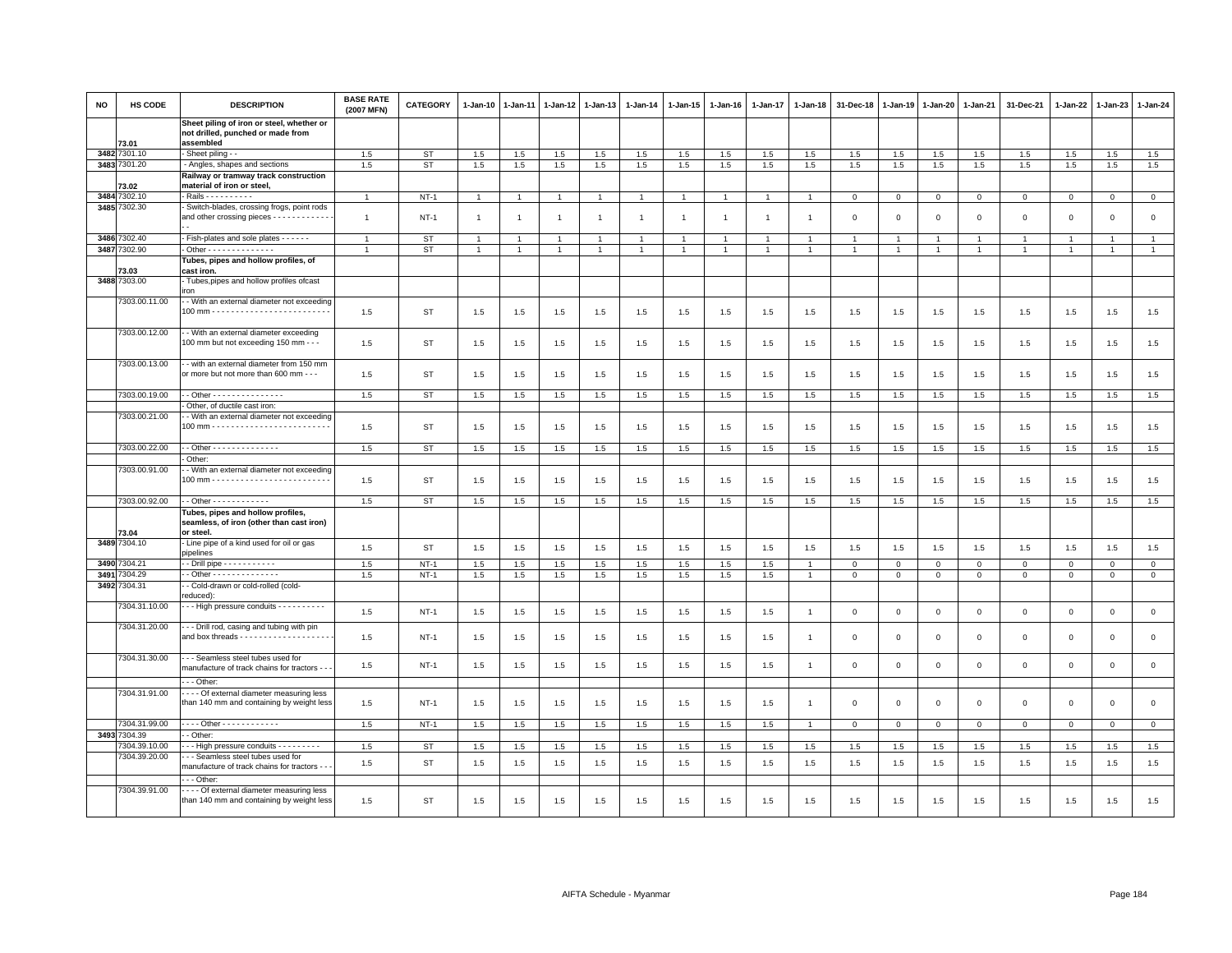| <b>NO</b> | HS CODE       | <b>DESCRIPTION</b>                                                                               | <b>BASE RATE</b><br>(2007 MFN) | <b>CATEGORY</b> | $1-Jan-10$     | 1-Jan-11       | 1-Jan-12       | 1-Jan-13       | $1-Jan-14$     | 1-Jan-15       | $1 - Jan-16$   | $1 - Jan-17$             | 1-Jan-18       | 31-Dec-18      | 1-Jan-19    | 1-Jan-20    | 1-Jan-21       | 31-Dec-21    | $1-Jan-22$   | 1-Jan-23     | $1 - Jan-24$   |
|-----------|---------------|--------------------------------------------------------------------------------------------------|--------------------------------|-----------------|----------------|----------------|----------------|----------------|----------------|----------------|----------------|--------------------------|----------------|----------------|-------------|-------------|----------------|--------------|--------------|--------------|----------------|
|           | 7304.39.99.00 | --- Other -----------                                                                            | 1.5                            | <b>ST</b>       | 1.5            | 1.5            | 1.5            | 1.5            | 1.5            | 1.5            | 1.5            | 1.5                      | 1.5            | 1.5            | 1.5         | 1.5         | 1.5            | 1.5          | 1.5          | 1.5          | 1.5            |
|           | 3494 7304.41  | - Cold-drawn or cold-rolled (cold-<br>reduced):                                                  |                                |                 |                |                |                |                |                |                |                |                          |                |                |             |             |                |              |              |              |                |
|           | 7304.41.10.00 | - - High pressure conduits - - - - - -                                                           | 1.5                            | $NT-1$          | 1.5            | 1.5            | 1.5            | 1.5            | 1.5            | 1.5            | 1.5            | 1.5                      |                | $\mathbf 0$    | $\mathbf 0$ | $\mathbf 0$ | $\mathbf 0$    | $\mathbf 0$  | $\mathbf 0$  | $\mathbf 0$  | $\mathbf 0$    |
|           | 7304.41.90.00 | - - Other - - - - - - - - - - - -                                                                | 1.5                            | $NT-1$          | 1.5            | 1.5            | 1.5            | 1.5            | 1.5            | 1.5            | 1.5            | 1.5                      |                | $\mathbf 0$    | $\,0\,$     | $\mathsf 0$ | $\overline{0}$ | $\mathsf 0$  | $\mathbf 0$  | $\mathsf 0$  | $\overline{0}$ |
|           | 3495 7304.49  | - Other:                                                                                         |                                |                 |                |                |                |                |                |                |                |                          |                |                |             |             |                |              |              |              |                |
|           | 7304.49.10.00 | - - High pressure conduits - - - - - - - -                                                       | 1.5                            | $NT-1$          | 1.5            | 1.5            | 1.5            | 1.5            | 1.5            | 1.5            | 1.5            | 1.5                      |                | $^{\circ}$     | $\mathbf 0$ | $\mathbf 0$ | $\mathbf 0$    | $\mathbf 0$  | $\mathbf 0$  | $\mathbf 0$  | $\mathbf{0}$   |
|           | 7304.49.90.00 | - - Other - - - - - - - - - - - - -                                                              | 1.5                            | $NT-1$          | 1.5            | 1.5            | 1.5            | 1.5            | 1.5            | 1.5            | 1.5            | 1.5                      |                | $\mathbf 0$    | $\mathbf 0$ | $\mathbf 0$ | $\mathbf 0$    | $\mathbf 0$  | $\Omega$     | $\mathbf{0}$ | $\mathbf 0$    |
|           | 3496 7304.51  | - Cold-drawn or cold-rolled (cold-<br>reduced):                                                  |                                |                 |                |                |                |                |                |                |                |                          |                |                |             |             |                |              |              |              |                |
|           | 7304.51.10.00 | - - High pressure conduits - - - - - - - -                                                       | 1.5                            | $NT-1$          | 1.5            | 1.5            | 1.5            | 1.5            | 1.5            | 1.5            | 1.5            | 1.5                      |                | $\mathbf 0$    | $\mathbf 0$ | $\mathbf 0$ | $\mathbf 0$    | $\mathbf 0$  | $\mathbf 0$  | $\mathbf{0}$ | $\mathbf{0}$   |
|           | 7304.51.20.00 | - - Drill rod, casing and tubing with pin<br>and box threads - - - - - - - - - - - - - - - - - - | 1.5                            | $NT-1$          | 1.5            | 1.5            | 1.5            | 1.5            | 1.5            | 1.5            | 1.5            | 1.5                      | $\overline{1}$ | $\overline{0}$ | $\mathbf 0$ | $\mathbf 0$ | $\mathbf{0}$   | $\mathbf 0$  | $\Omega$     | $\mathbf{0}$ | $\mathbf 0$    |
|           | 7304.51.30.00 | - - Seamless steel tubes used for<br>manufacture of track chains for tractors - -                | 1.5                            | $NT-1$          | 1.5            | 1.5            | 1.5            | 1.5            | 1.5            | 1.5            | 1.5            | 1.5                      |                | $\overline{0}$ | $\mathbf 0$ | $\mathsf 0$ | $\mathbf 0$    | $\mathsf 0$  | $\mathbf 0$  | $\mathbf 0$  | $\mathsf 0$    |
|           | 7304.51.90.00 | $-$ - Other - - - - - - - - - - - - -                                                            | 1.5                            | $NT-1$          | 1.5            | 1.5            | 1.5            | 1.5            | 1.5            | 1.5            | 1.5            | 1.5                      |                | $\overline{0}$ | $\Omega$    | $\Omega$    | $\mathbf 0$    | $\mathbf{0}$ | $\Omega$     | $\Omega$     | $\mathbf 0$    |
|           | 3497 7304.59  | - Other                                                                                          |                                |                 |                |                |                |                |                |                |                |                          |                |                |             |             |                |              |              |              |                |
|           | 7304.59.10.00 | - - High pressure conduits - - - - - - -                                                         | 1.5                            | $NT-1$          | 1.5            | 1.5            | 1.5            | 1.5            | 1.5            | 1.5            | 1.5            | 1.5                      |                | $\mathbf 0$    | $\mathbf 0$ | $\mathbf 0$ | $\mathbf 0$    | $\mathsf 0$  | $\mathbf 0$  | $\mathsf 0$  | $\circ$        |
|           | 7304.59.20.00 | --- Seamless steel tubes used for<br>manufacture of track chains for tractors -                  | 1.5                            | $NT-1$          | 1.5            | 1.5            | 1.5            | 1.5            | 1.5            | 1.5            | 1.5            | 1.5                      | $\overline{1}$ | $\mathbf 0$    | $\mathsf 0$ | $\mathbf 0$ | $\mathbf 0$    | $\mathsf 0$  | $\mathsf 0$  | $\mathbf 0$  | $\mathsf 0$    |
|           | 7304.59.90.00 | - - Other - - - - - - - - - - - - - - -                                                          | 1.5                            | $NT-1$          | 1.5            | 1.5            | 1.5            | 1.5            | 1.5            | 1.5            | 1.5            | 1.5                      |                | $\overline{0}$ | $\mathsf 0$ | $\mathbf 0$ | $\overline{0}$ | $\mathsf 0$  | $\mathsf 0$  | $\mathsf 0$  | $\overline{0}$ |
|           | 3498 7304.90  | Other:                                                                                           |                                |                 |                |                |                |                |                |                |                |                          |                |                |             |             |                |              |              |              |                |
|           | 7304.90.10.00 | - High pressure conduits - - - - - - - -                                                         | 1.5                            | $NT-1$          | 1.5            | 1.5            | 1.5            | 1.5            | 1.5            | 1.5            | 1.5            | 1.5                      |                | $\mathbf 0$    | $\mathbf 0$ | $\mathbf 0$ | $\mathbf 0$    | $\mathbf 0$  | 0            | $\mathbf 0$  | $\circ$        |
|           | 7304.90.20.00 | - Seamless steel tubes used for<br>manufacture of track chains for tractors - -<br>.             | 1.5                            | $NT-1$          | 1.5            | 1.5            | 1.5            | 1.5            | 1.5            | 1.5            | 1.5            | 1.5                      | $\overline{1}$ | $\mathbf 0$    | $\mathsf 0$ | $\mathbf 0$ | $\mathbf 0$    | $\mathsf 0$  | $\mathsf 0$  | $\mathbf 0$  | $\mathsf 0$    |
|           |               | - Other:                                                                                         |                                |                 |                |                |                |                |                |                |                |                          |                |                |             |             |                |              |              |              |                |
|           | 7304.90.91.00 | - - Of external diameter measuring less<br>than 140 mm and containing by weight less             | 1.5                            | $NT-1$          | 1.5            | 1.5            | 1.5            | 1.5            | 1.5            | 1.5            | 1.5            | 1.5                      | $\overline{1}$ | $\mathbf 0$    | $\mathbf 0$ | $\,0\,$     | $\mathbf 0$    | $\mathsf 0$  | $\,0\,$      | $\mathbf 0$  | $\mathsf 0$    |
|           | 7304.90.99.00 | - - - Other - - - - - - - - - - - - - - -                                                        | 1.5                            | $NT-1$          | 1.5            | 1.5            | 1.5            | 1.5            | 1.5            | 1.5            | 1.5            | 1.5                      |                | $\mathbf 0$    | $\mathsf 0$ | $\mathbf 0$ | $\mathbf 0$    | $\mathbf{0}$ | $\mathbf 0$  | $\circ$      | $\mathsf 0$    |
|           | 73.05         | Other tubes and pipes (for example,<br>welded, riveted or similarly closed),<br>having circular  |                                |                 |                |                |                |                |                |                |                |                          |                |                |             |             |                |              |              |              |                |
|           | 3499 7305.11  | - Longitudinally submerged arc welded -                                                          | 1.5                            | $NT-1$          | 1.5            | 1.5            | 1.5            | 1.5            | 1.5            | 1.5            | 1.5            | 1.5                      | $\mathbf{1}$   | $\mathbf 0$    | $\mathbf 0$ | $\mathbf 0$ | $\mathbf 0$    | $\mathsf 0$  | $\mathsf 0$  | $\mathsf 0$  | $\mathsf 0$    |
|           | 3500 7305.12  | - Other, longitudinally welded - - -                                                             | 1.5                            | $NT-1$          | 1.5            | 1.5            | 1.5            | 1.5            | 1.5            | 1.5            | 1.5            | 1.5                      |                | $\overline{0}$ | $\mathbf 0$ | $\mathbf 0$ | $\overline{0}$ | $\mathbf 0$  | $\Omega$     | $\mathbf{0}$ | $\circ$        |
| 3501      | 7305.19       | $-$ Other $     -$                                                                               | 1.5                            | $NT-1$          | 1.5            | 1.5            | 1.5            | 1.5            | 1.5            | 1.5            | 1.5            | 1.5                      |                | $\mathbf 0$    | $\mathbf 0$ | $\mathsf 0$ | $\mathbf 0$    | $\mathbf 0$  | $\mathbf 0$  | $\mathbf 0$  | $\mathsf 0$    |
| 3502      | 305.20        | Casing of a kind used in drilling for oil or                                                     | 1.5                            | $NT-1$          | 1.5            | $1.5\,$        | 1.5            | 1.5            | 1.5            | 1.5            | 1.5            | 1.5                      |                | $\mathbf 0$    | $\mathsf 0$ | $\circ$     | $\mathbb O$    | $\mathsf 0$  | $\mathsf 0$  | $\mathbf 0$  | $\mathbf 0$    |
| 3503      | 305.31        | - Longitudinally welded:                                                                         |                                |                 |                |                |                |                |                |                |                |                          |                |                |             |             |                |              |              |              |                |
|           |               | - - Stainless steel pipes and tubes:                                                             |                                |                 |                |                |                |                |                |                |                |                          |                |                |             |             |                |              |              |              |                |
|           | 7305.31.11.00 | - - - High pressure conduits - - - -                                                             | 1.5                            | $NT-1$          | 1.5            | 1.5            | 1.5            | 1.5            | $1.5\,$        | 1.5            | 1.5            | 1.5                      |                | $\,0\,$        | $\mathbf 0$ | $\mathbf 0$ | $\mathbf 0$    | $\mathbf 0$  | $\mathbf 0$  | $\Omega$     | $\circ$        |
|           | 7305.31.19.00 | Other - - - - - - - - - - -                                                                      | 1.5                            | $NT-1$          | 1.5            | 1.5            | 1.5            | 1.5            | 1.5            | 1.5            | 1.5            | 1.5                      | $\overline{1}$ | $\mathsf 0$    | $\mathbf 0$ | $\mathbf 0$ | $\mathbf 0$    | $\mathbf 0$  | $\mathbf 0$  | $\mathbf 0$  | $\circ$        |
|           |               | $-$ Other:                                                                                       |                                |                 |                |                |                |                |                |                |                |                          |                |                |             |             |                |              |              |              |                |
|           | 7305.31.91.00 | - - - High pressure conduits - - - - - -                                                         | 1.5                            | $NT-1$          | 1.5            | 1.5            | 1.5            | 1.5            | 1.5            | 1.5            | 1.5            | 1.5                      |                | $\mathbf 0$    | $\mathbf 0$ | $\Omega$    | $\mathbf 0$    | $\Omega$     | $\Omega$     | $\mathbf{0}$ | $\mathbf 0$    |
|           | 7305.31.99.00 | Other - - - - - - - - - - - -                                                                    | 1.5                            | $NT-1$          | 1.5            | 1.5            | 1.5            | 1.5            | 1.5            | 1.5            | 1.5            | 1.5                      |                | $\mathbf 0$    | $\mathbf 0$ | $\mathbf 0$ | $\mathbf 0$    | $\mathbf 0$  | $\mathbf 0$  | $\mathbf 0$  | $\mathbf 0$    |
| 3504      | 7305.39       | - Other                                                                                          |                                |                 |                |                |                |                |                |                |                |                          |                |                |             |             |                |              |              |              |                |
|           | 7305.39.10.00 | -- High pressure conduits - - - - - - - -                                                        | 1.5                            | $NT-1$          | $\overline{2}$ | $\mathfrak{p}$ | $\mathfrak{p}$ | 2              | 2              | $\overline{2}$ | $\overline{2}$ | $\overline{\phantom{0}}$ |                | $\mathbf 0$    | $\mathbf 0$ | $\mathbf 0$ | $\mathbf{0}$   | $\mathbf{0}$ | $\Omega$     | $\mathbf{0}$ | $\mathbf 0$    |
|           | 305.39.90.00  | $-$ - Other - - - - - - - - - - - - -                                                            | 1.5                            | $NT-1$          | $\overline{2}$ | $\mathfrak{p}$ | $\overline{2}$ | $\overline{2}$ | $\overline{2}$ | $\overline{2}$ | $\overline{2}$ | $\overline{\phantom{a}}$ |                | $\mathbf 0$    | $\mathsf 0$ | $\mathsf 0$ | $\mathbf 0$    | $\mathsf 0$  | $\mathbf 0$  | $\mathbf 0$  | $\mathsf 0$    |
|           | 3505 7305.90  | Other:                                                                                           |                                |                 |                |                |                |                |                |                |                |                          |                |                |             |             |                |              |              |              |                |
|           | 7305.90.10.00 | - High pressure conduits - - - - -                                                               | 1.5                            | $NT-1$          | 1.5            | 1.5            | 1.5            | 1.5            | 1.5            | 1.5            | 1.5            | 1.5                      |                | $\mathbf 0$    | $\mathbf 0$ | $\mathbf 0$ | $\mathbf 0$    | $\mathbf 0$  | $\mathbf{0}$ | $\mathbf 0$  | $\circ$        |
|           | 7305.90.90.00 | - Other - - - - - - - - - - - - - - -                                                            | 1.5                            | $NT-1$          | 1.5            | 1.5            | 1.5            | 1.5            | 1.5            | 1.5            | 1.5            | 1.5                      |                | $\mathbf 0$    | $\mathbf 0$ | $\mathsf 0$ | $\mathbf 0$    | $\mathsf 0$  | $\mathbf 0$  | $\mathbf 0$  | $\mathbf 0$    |
|           |               | Other tubes, pipes and hollow profiles<br>(for example, open seam or welded,                     |                                |                 |                |                |                |                |                |                |                |                          |                |                |             |             |                |              |              |              |                |
|           | 73.06         | riveted or                                                                                       |                                |                 |                |                |                |                |                |                |                |                          |                |                |             |             |                |              |              |              |                |
|           | 3506 7306.10  | Line pipe of a kind used for oil or gas<br>$pipelines - - - - - -$                               | 1.5                            | <b>ST</b>       | 1.5            | 1.5            | 1.5            | 1.5            | 1.5            | 1.5            | 1.5            | 1.5                      | 1.5            | 1.5            | 1.5         | 1.5         | 1.5            | 1.5          | 1.5          | 1.5          | 1.5            |
|           | 3507 7306.20  | Casing and tubing of a kind used in<br>drilling for oil or gas - -                               | 1.5                            | <b>ST</b>       | 1.5            | 1.5            | 1.5            | 1.5            | 1.5            | 1.5            | 1.5            | 1.5                      | 1.5            | 1.5            | 1.5         | 1.5         | 1.5            | 1.5          | 1.5          | 1.5          | 1.5            |
|           | 3508 7306.30  | - Other, welded, of circular cross-section                                                       |                                |                 |                |                |                |                |                |                |                |                          |                |                |             |             |                |              |              |              |                |
|           |               | - With internal diameter less than 12.5<br>mm:                                                   |                                |                 |                |                |                |                |                |                |                |                          |                |                |             |             |                |              |              |              |                |
|           | 7306.30.11.00 | ---- High pressure conduits ------                                                               | 1.5                            | EL.             |                |                |                |                |                |                |                |                          |                |                |             |             |                |              |              |              |                |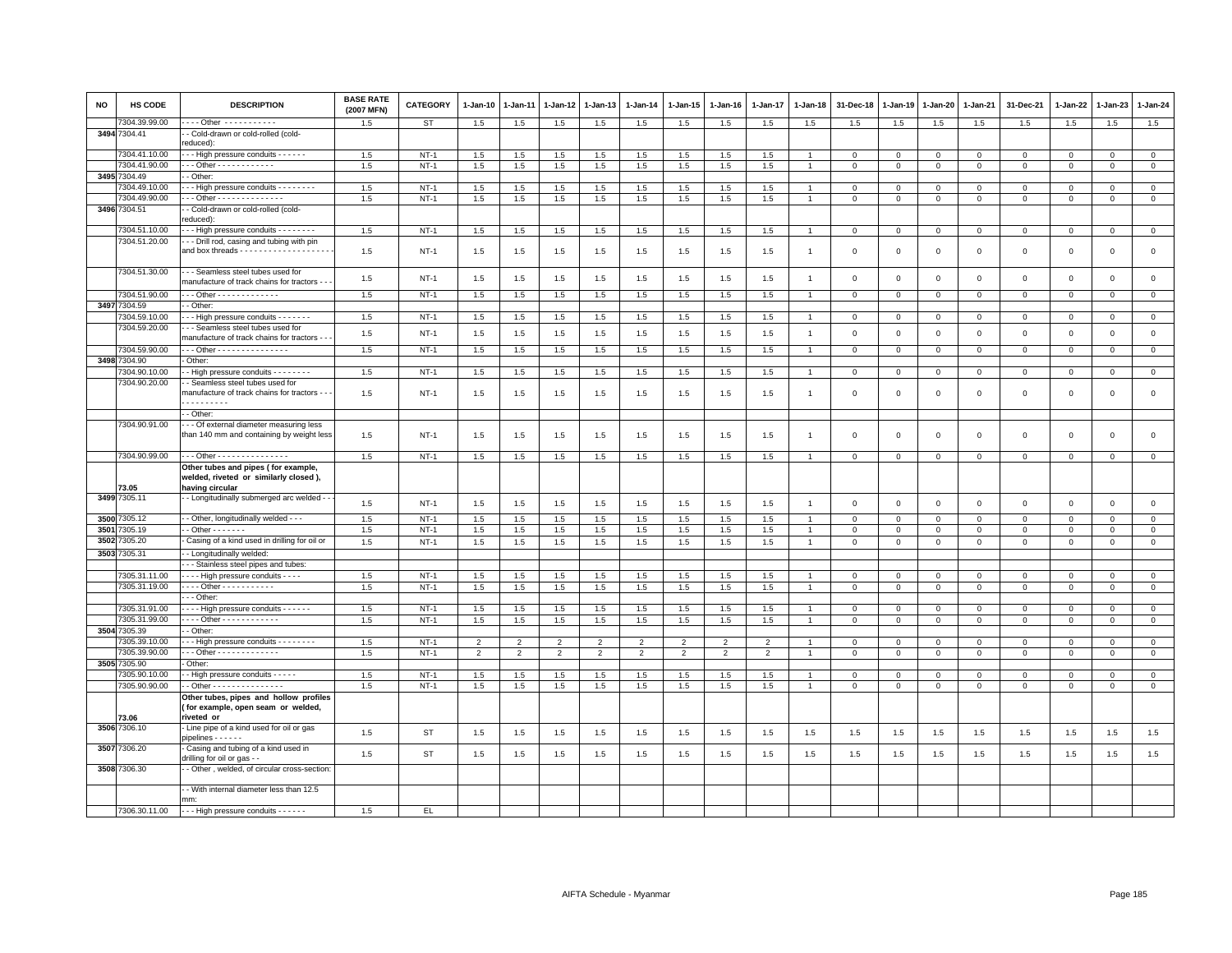| <b>NO</b> | HS CODE       | <b>DESCRIPTION</b>                                                                                | <b>BASE RATE</b><br>(2007 MFN) | CATEGORY    | $1-Jan-10$ | $1 - Jan-11$ | $1 - Jan-12$ | $1 - Jan-13$ | $1 - Jan-14$ | 1-Jan-15 | 1-Jan-16 | $1 - Jan-17$ | $1 - Jan-18$   | 31-Dec-18   | $1 - Jan-19$ | $1 - Jan-20$ | 1-Jan-21       | 31-Dec-21           | 1-Jan-22    | $1-Jan-23$  | 1-Jan-24     |
|-----------|---------------|---------------------------------------------------------------------------------------------------|--------------------------------|-------------|------------|--------------|--------------|--------------|--------------|----------|----------|--------------|----------------|-------------|--------------|--------------|----------------|---------------------|-------------|-------------|--------------|
|           | 7306.30.12.00 | $-$ - Boiler tubes $-$ - $-$ - $-$ - $-$                                                          | 1.5                            | EL.         |            |              |              |              |              |          |          |              |                |             |              |              |                |                     |             |             |              |
|           | 7306.30.13.00 | - - Single or double-walled, copper-plated<br>or fluororesin-coated (FRC) or zinc -               | 1.5                            | EL          |            |              |              |              |              |          |          |              |                |             |              |              |                |                     |             |             |              |
|           | 7306.30.14.00 | --- Sheath pipe (heater pipe) for heating<br>elements of electric flat iron and rice<br>cooker,   | 1.5                            | EL.         |            |              |              |              |              |          |          |              |                |             |              |              |                |                     |             |             |              |
|           | 7306.30.15.00 | --- Other, containing by weight less than                                                         | 1.5                            | EL.         |            |              |              |              |              |          |          |              |                |             |              |              |                |                     |             |             |              |
|           | 7306.30.19.00 | - - - Other - - - - - - - - - -                                                                   | 1.5                            | EL          |            |              |              |              |              |          |          |              |                |             |              |              |                |                     |             |             |              |
|           |               | - With internal diameter of 12.5 mm or<br>more                                                    |                                |             |            |              |              |              |              |          |          |              |                |             |              |              |                |                     |             |             |              |
|           | 7306.30.21.00 | --- High pressure conduits -----                                                                  | 1.5                            | EL.         |            |              |              |              |              |          |          |              |                |             |              |              |                |                     |             |             |              |
|           | 7306.30.22.00 | --- Boiler tubes ------                                                                           | 1.5                            | E           |            |              |              |              |              |          |          |              |                |             |              |              |                |                     |             |             |              |
|           | 7306.30.23.00 | - - Single or double-walled, copper -                                                             |                                |             |            |              |              |              |              |          |          |              |                |             |              |              |                |                     |             |             |              |
|           | 7306.30.24.00 | plated or fluororesin - coated (FRC) or zinc<br>- - - Other, of external diameter less than       | 1.5                            | EL          |            |              |              |              |              |          |          |              |                |             |              |              |                |                     |             |             |              |
|           |               | 140 mm and containing by weight less                                                              | 1.5                            | EL.         |            |              |              |              |              |          |          |              |                |             |              |              |                |                     |             |             |              |
|           | 7306.30.25.00 | -- Other, of external diameter 140 mm<br>or more and containing by weight less                    | 1.5                            | EL.         |            |              |              |              |              |          |          |              |                |             |              |              |                |                     |             |             |              |
|           | 7306.30.26.00 | --- Other, of external diameter less than<br>140 mm and containing by weight 0.45%<br>or more     | 1.5                            | EL.         |            |              |              |              |              |          |          |              |                |             |              |              |                |                     |             |             |              |
|           | 7306.30.27.00 | --- Other, of external diameter 140 mm<br>or more and containing by weight 0.45% or               | 1.5                            | EL.         |            |              |              |              |              |          |          |              |                |             |              |              |                |                     |             |             |              |
|           | 3509 7306.40  | - Other, welded, of circular cross-section,<br>of stainless steel:                                |                                |             |            |              |              |              |              |          |          |              |                |             |              |              |                |                     |             |             |              |
|           | 7306.40.10.00 | - - Welded boiler tubes with internal<br>diameter not exceeding 12.5mm - - - - - - -<br>.         | 1.5                            | ST          | 1.5        | 1.5          | 1.5          | 1.5          | 1.5          | 1.5      | 1.5      | 1.5          | 1.5            | 1.5         | 1.5          | 1.5          | 1.5            | 1.5                 | 1.5         | 1.5         | 1.5          |
|           | 7306.40.20.00 | - - Welded boiler tubes with internal<br>diameter exceeding 12.5 mm - - - - - - - - - -<br>.      | 1.5                            | ST          | 1.5        | 1.5          | 1.5          | 1.5          | 1.5          | 1.5      | 1.5      | 1.5          | 1.5            | 1.5         | 1.5          | 1.5          | 1.5            | 1.5                 | 1.5         | 1.5         | 1.5          |
|           | 7306.40.30.00 | - - Stainless steel pipes and tubes, with<br>external diameter exceeding 105 mm - - -             | 1.5                            | <b>ST</b>   | 1.5        | 1.5          | 1.5          | 1.5          | 1.5          | 1.5      | 1.5      | 1.5          | 1.5            | 1.5         | 1.5          | 1.5          | 1.5            | 1.5                 | 1.5         | 1.5         | 1.5          |
|           | 7306.40.40.00 | - - High pressure conduits - - - - - - -                                                          | 1.5                            | ST          | 1.5        | 1.5          | 1.5          | 1.5          | 1.5          | 1.5      | 1.5      | 1.5          | 1.5            | 1.5         | 1.5          | 1.5          | 1.5            | 1.5                 | 1.5         | 1.5         | 1.5          |
|           | 7306.40.50.00 | - Pipes and tubes containing by weight at<br>least 30% of nickel, of external diameter<br>not     | 1.5                            | <b>ST</b>   | 1.5        | 1.5          | 1.5          | 1.5          | 1.5          | 1.5      | 1.5      | 1.5          | 1.5            | 1.5         | 1.5          | 1.5          | 1.5            | 1.5                 | 1.5         | 1.5         | 1.5          |
|           | 7306.40.80.00 | - - Other, with internal diameter not<br>exceeding 12.5 mm - - - - - - - - - - - - - - - - -<br>. | 1.5                            | ST          | 1.5        | 1.5          | 1.5          | 1.5          | 1.5          | 1.5      | 1.5      | 1.5          | 1.5            | 1.5         | 1.5          | 1.5          | 1.5            | 1.5                 | 1.5         | 1.5         | 1.5          |
|           | 7306.40.90.00 | - Other, with internal diameter exceeding<br>12.5 mm -------------------------                    | 1.5                            | ST          | 1.5        | 1.5          | 1.5          | 1.5          | 1.5          | 1.5      | 1.5      | 1.5          | 1.5            | 1.5         | 1.5          | 1.5          | 1.5            | 1.5                 | 1.5         | 1.5         | 1.5          |
|           | 3510 7306.50  | - Other, welded, of circular cross-section,<br>of other alloy steel:                              |                                |             |            |              |              |              |              |          |          |              |                |             |              |              |                |                     |             |             |              |
|           | 7306.50.10.00 | - - Welded boiler tubes with internal<br>diameter not exceeding 12.5 mm - - - - - - -<br>.        | 1.5                            | <b>NT-1</b> | 1.5        | 1.5          | 1.5          | 1.5          | 1.5          | 1.5      | 1.5      | 1.5          | $\overline{1}$ | $\mathbf 0$ | $\mathbf 0$  | $\mathsf 0$  | $\mathbf 0$    | $\mathsf 0$         | $\mathbf 0$ | $\mathsf 0$ | $\mathsf 0$  |
|           | 7306.50.20.00 | - Welded boiler tubes with internal<br>diameter exceeding 12.5 mm - - - - - - - - - -<br>.        | 1.5                            | $NT-1$      | 1.5        | 1.5          | 1.5          | 1.5          | 1.5          | 1.5      | 1.5      | 1.5          | $\overline{1}$ | $\mathbf 0$ | $\mathbf 0$  | $\mathbf 0$  | $\mathbf 0$    | $\mathsf 0$         | $\mathbf 0$ | $\mathbf 0$ | $\mathsf 0$  |
|           | 7306.50.30.00 | - High pressure conduits - - - - - -                                                              | 1.5                            | $NT-1$      | 1.5        | 1.5          | 1.5          | 1.5          | 1.5          | 1.5      | 1.5      | 1.5          | $\overline{1}$ | $\mathbf 0$ | $\mathsf 0$  | $\mathbf{0}$ | $\overline{0}$ | $\mathsf{O}\xspace$ | $\circ$     | $\mathsf 0$ | $\mathbf{0}$ |
|           | 7306.50.40.00 | - Other, with internal diameter not<br>exceeding 12.5 mm - - - - - - - - - - - - - - - -          | 1.5                            | $NT-1$      | 1.5        | 1.5          | 1.5          | 1.5          | 1.5          | 1.5      | 1.5      | 1.5          | $\overline{1}$ | $\mathbf 0$ | $\mathbf 0$  | $\mathbf 0$  | $\mathbf 0$    | $\mathsf 0$         | $\mathbf 0$ | $\mathsf 0$ | $\mathsf 0$  |
|           | 7306.50.90.00 | $- - -$<br>- - Other, with internal diameter exceeding                                            | 1.5                            | $NT-1$      | 1.5        | 1.5          | 1.5          | 1.5          | 1.5          | 1.5      | 1.5      | 1.5          |                | $\mathbf 0$ | $\mathbf 0$  | $\Omega$     | $\mathbf 0$    | $\mathsf 0$         | $\mathbf 0$ | $\mathbf 0$ | $\mathbf 0$  |
|           |               |                                                                                                   |                                |             |            |              |              |              |              |          |          |              |                |             |              |              |                |                     |             |             |              |
|           | 3511 7306.60  | Other, welded, of non-circular cross-                                                             |                                |             |            |              |              |              |              |          |          |              |                |             |              |              |                |                     |             |             |              |
|           |               | - With internal diameter of less than 12.5                                                        |                                |             |            |              |              |              |              |          |          |              |                |             |              |              |                |                     |             |             |              |
|           | 7306.60.11.00 | ---- High pressure conduits -----                                                                 | 1.5                            | EL.         |            |              |              |              |              |          |          |              |                |             |              |              |                |                     |             |             |              |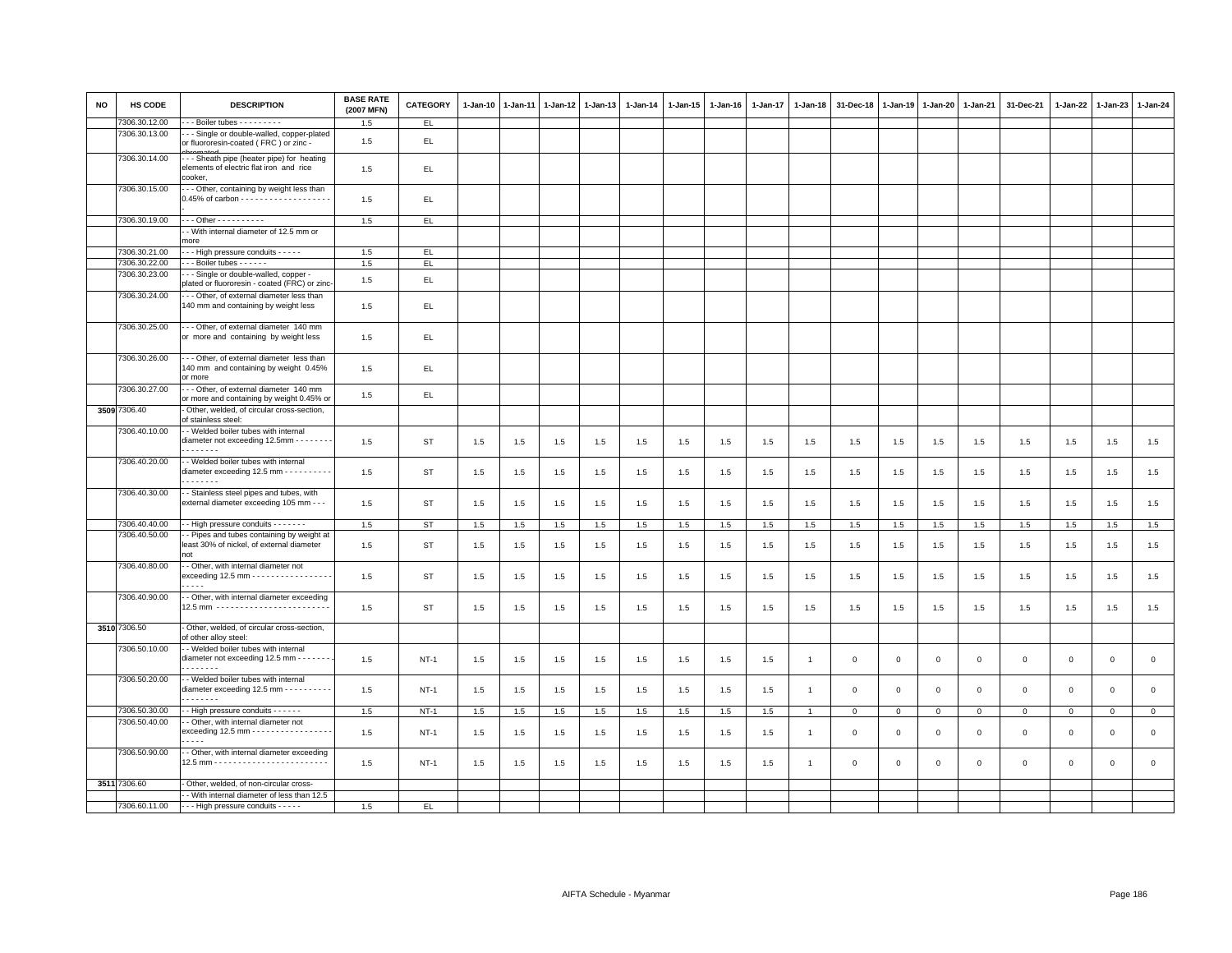| <b>NO</b> | <b>HS CODE</b> | <b>DESCRIPTION</b>                                                                       | <b>BASE RATE</b><br>(2007 MFN) | <b>CATEGORY</b> | 1-Jan-10 | 1-Jan-11 | 1-Jan-12 | 1-Jan-13 | 1-Jan-14 | 1-Jan-15 | 1-Jan-16 | 1-Jan-17 | 1-Jan-18       | 31-Dec-18    | 1-Jan-19     | 1-Jan-20       | 1-Jan-21     | 31-Dec-21    | 1-Jan-22     | 1-Jan-23     | 1-Jan-24       |
|-----------|----------------|------------------------------------------------------------------------------------------|--------------------------------|-----------------|----------|----------|----------|----------|----------|----------|----------|----------|----------------|--------------|--------------|----------------|--------------|--------------|--------------|--------------|----------------|
|           | 7306.60.19.00  | - - Other - - - - - - - - - - - - - -                                                    | 1.5                            | EL              |          |          |          |          |          |          |          |          |                |              |              |                |              |              |              |              |                |
|           |                | - Other:                                                                                 |                                |                 |          |          |          |          |          |          |          |          |                |              |              |                |              |              |              |              |                |
|           | 7306.60.91.00  | - - High pressure conduits - - - - - - - -                                               | $1.5\,$                        | E               |          |          |          |          |          |          |          |          |                |              |              |                |              |              |              |              |                |
|           | 7306.60.99.00  | $-$ - Other - - - - - - - - - - -                                                        | 1.5                            | EL              |          |          |          |          |          |          |          |          |                |              |              |                |              |              |              |              |                |
|           | 3512 7306.90   | Other:                                                                                   |                                |                 |          |          |          |          |          |          |          |          |                |              |              |                |              |              |              |              |                |
|           |                | - With internal diameter of less than 12.5                                               |                                |                 |          |          |          |          |          |          |          |          |                |              |              |                |              |              |              |              |                |
|           | 7306.90.11.00  | - - - Bundy-weld pipes and tubes - - - -                                                 | 1.5                            | $NT-1$          | 1.5      | 1.5      | 1.5      | 1.5      | 1.5      | 1.5      | 1.5      | 1.5      |                | $\Omega$     | $\Omega$     | $\Omega$       | $\Omega$     | 0            | $\Omega$     | $\mathbf 0$  | $\mathbf{0}$   |
|           | 7306.90.12.00  | - - High pressure conduits - - - -                                                       | 1.5                            | $NT-1$          | 1.5      | 1.5      | 1.5      | 1.5      | 1.5      | 1.5      | 1.5      | 1.5      |                | $\Omega$     | $\Omega$     | $\Omega$       | $\Omega$     | $\Omega$     | $\Omega$     | $\Omega$     | $\mathbf{0}$   |
|           | 7306.90.19.00  | $-$ - Other - - - - - - - - - - -                                                        | 1.5                            | $NT-1$          | 1.5      | 1.5      | 1.5      | 1.5      | 1.5      | 1.5      | 1.5      | 1.5      | $\overline{1}$ | $\mathbf 0$  | $\mathbf 0$  | $\mathbf 0$    | $\mathbf 0$  | 0            | $\circ$      | $\mathbf{0}$ | $\mathbf 0$    |
|           |                | - Other:                                                                                 |                                |                 |          |          |          |          |          |          |          |          |                |              |              |                |              |              |              |              |                |
|           | 7306.90.91.00  | - - Bundy-weld pipes and tubes - - - - -                                                 | 1.5                            | $NT-1$          | 1.5      | 1.5      | 1.5      | 1.5      | 1.5      | 1.5      | 1.5      | 1.5      |                | $\Omega$     | $\Omega$     | $\mathbf 0$    | $\mathbf{0}$ | $\Omega$     | $\Omega$     | $\Omega$     | $\mathsf 0$    |
|           | 7306.90.92.00  | - - High pressure conduits - - - - - - - -                                               | 1.5                            | $NT-1$          | 1.5      | 1.5      | 1.5      | 1.5      | 1.5      | 1.5      | 1.5      | 1.5      |                | $\mathbf 0$  | $\mathbf 0$  | 0              | $\mathbf 0$  | $\mathsf 0$  | $\circ$      | $\mathbf 0$  | $\mathbf 0$    |
|           | 7306.90.93.00  | -- Other, of external diameter measuring<br>less than 140 mm and containing by           | 1.5                            | $NT-1$          | 1.5      | 1.5      | 1.5      | 1.5      | 1.5      | 1.5      | 1.5      | 1.5      | $\overline{1}$ | $\Omega$     | $\Omega$     | $\Omega$       | $\Omega$     | $\mathbf 0$  | $\mathbf{0}$ | $\mathbf 0$  | $\mathbf 0$    |
|           | 7306.90.94.00  | -- Other, of external diameter measuring<br>140 mm or more and containing by             | 1.5                            | $NT-1$          | 1.5      | 1.5      | 1.5      | 1.5      | 1.5      | 1.5      | 1.5      | 1.5      | $\overline{1}$ | $\Omega$     | $\Omega$     | $\Omega$       | $\circ$      | $\mathbf 0$  | $\Omega$     | $\mathbf 0$  | $\mathbf 0$    |
|           | 7306.90.99.00  | - - - Other - - - - - - - - - -                                                          | 1.5                            | $NT-1$          | 1.5      | 1.5      | 1.5      | 1.5      | 1.5      | 1.5      | 1.5      | 1.5      | $\overline{1}$ | $\mathbf 0$  | $\mathbf 0$  | $\mathbf{0}$   | $\mathbf 0$  | $\mathbf 0$  | $\circ$      | $\mathbf 0$  | $\mathbf 0$    |
|           | 73.07          | Tube or pipe fittings (for example,<br>couplings, elbows, sleeves), of iron or<br>steel. |                                |                 |          |          |          |          |          |          |          |          |                |              |              |                |              |              |              |              |                |
| 3513      | 7307.11        | - - Of non-malleable cast iron - - - - -                                                 | 1.5                            | $NT-1$          | 1.5      | 1.5      | 1.5      | 1.5      | 1.5      | 1.5      | 1.5      | 1.5      | $\mathbf{1}$   | 0            | 0            | $\mathbf 0$    | $\mathbf{0}$ | $\circ$      | $\circ$      | $\mathbf{0}$ | $\overline{0}$ |
| 3514      | 7307.19        | $-$ Other $       -$                                                                     | $1.5\,$                        | ST              | 1.5      | 1.5      | 1.5      | 1.5      | 1.5      | 1.5      | 1.5      | 1.5      | 1.5            | $1.5\,$      | 1.5          | $1.5\,$        | 1.5          | 1.5          | 1.5          | 1.5          | 1.5            |
| 3515      | 7307.21        | - Flanges:                                                                               |                                |                 |          |          |          |          |          |          |          |          |                |              |              |                |              |              |              |              |                |
|           | 7307.21.10.00  | -- With an internal diameter of less than                                                |                                |                 |          |          |          |          |          |          |          |          |                |              |              |                |              |              |              |              |                |
|           |                |                                                                                          | 1.5                            | ST              | 1.5      | 1.5      | 1.5      | 1.5      | 1.5      | 1.5      | 1.5      | 1.5      | 1.5            | 1.5          | 1.5          | 1.5            | 1.5          | 1.5          | 1.5          | 1.5          | 1.5            |
|           | 7307.21.90.00  | $-$ - Other - - - - - - - - - -                                                          | 1.5                            | <b>ST</b>       | 1.5      | 1.5      | 1.5      | 1.5      | 1.5      | 1.5      | 1.5      | 1.5      | 1.5            | 1.5          | 1.5          | 1.5            | 1.5          | 1.5          | 1.5          | 1.5          | 1.5            |
|           | 3516 7307.22   | - Threaded elbows, bends and sleeves:                                                    |                                |                 |          |          |          |          |          |          |          |          |                |              |              |                |              |              |              |              |                |
|           | 7307.22.10.00  | - - - With an internal diameter of less than                                             | 1.5                            | $NT-1$          | 1.5      | 1.5      | 1.5      | 1.5      | 1.5      | 1.5      | 1.5      | 1.5      | -1             | $\mathbf 0$  | $\mathbf 0$  | $\mathbf 0$    | $\mathsf 0$  | $\mathsf 0$  | $\mathsf 0$  | $\mathsf 0$  | $\mathsf 0$    |
|           | 7307.22.90.00  | - - - Other - - - - - - - - - - - - - -                                                  | 1.5                            | $NT-1$          | 1.5      | 1.5      | 1.5      | 1.5      | 1.5      | 1.5      | 1.5      | 1.5      |                | $\mathbf 0$  | $\mathbf 0$  | $\mathbf 0$    | $\mathbf{0}$ | $\mathbf 0$  | $\mathbf{0}$ | $\mathsf 0$  | $\mathbf 0$    |
|           | 3517 7307.23   | - Butt welding fittings:                                                                 |                                |                 |          |          |          |          |          |          |          |          |                |              |              |                |              |              |              |              |                |
|           | 7307.23.10.00  | - - With an internal diameter of less than                                               | 1.5                            | $NT-1$          | 1.5      | 1.5      | 1.5      | 1.5      | 1.5      | 1.5      | 1.5      | 1.5      | $\mathbf{1}$   | $\Omega$     | $\mathbf 0$  | $\overline{0}$ | $\mathbf{0}$ | $\mathbf 0$  | $\mathbf{0}$ | $\mathbf 0$  | $\circ$        |
|           | 7307.23.90.00  | - - - Other - - - - - - - - - - -                                                        | 1.5                            | $NT-1$          | 1.5      | 1.5      | 1.5      | 1.5      | 1.5      | 1.5      | 1.5      | 1.5      |                | $\mathbf{0}$ | $\mathbf{0}$ | $\mathbf{0}$   | $\mathbf{0}$ | $\mathbf{0}$ | $\mathbf{0}$ | $\mathbf{0}$ | $\mathbf{0}$   |
|           | 3518 7307.29   | - Other                                                                                  |                                |                 |          |          |          |          |          |          |          |          |                |              |              |                |              |              |              |              |                |
|           | 7307.29.10.00  | -- With an internal diameter of less than                                                | 1.5                            | $NT-1$          | 1.5      | 1.5      | 1.5      | 1.5      | 1.5      | 1.5      | 1.5      | 1.5      | $\mathbf{1}$   | 0            | $\mathbf 0$  | $\mathbf 0$    | $\Omega$     | $\mathsf 0$  | $\circ$      | $\Omega$     | $\mathsf 0$    |
|           | 7307.29.90.00  | . Other                                                                                  | 1.5                            | $NT-1$          | 1.5      | 1.5      | 1.5      | 1.5      | 1.5      | 1.5      | 1.5      | 1.5      | -1             | $\Omega$     | 0            | $\mathbf 0$    | $\Omega$     | $\circ$      | $\circ$      | $\mathbf{0}$ | $\mathbf{0}$   |
|           | 3519 7307.91   | - Flanges:                                                                               |                                |                 |          |          |          |          |          |          |          |          |                |              |              |                |              |              |              |              |                |
|           | 7307.91.10.00  | --- With an internal diameter of less than                                               | 1.5                            | <b>ST</b>       | 1.5      | 1.5      | 1.5      | 1.5      | 1.5      | 1.5      | 1.5      | 1.5      | 1.5            | 1.5          | 1.5          | 1.5            | 1.5          | 1.5          | 1.5          | 1.5          | 1.5            |
|           | 7307.91.90.00  | - - - Other - - - - - - - - - -                                                          |                                | ST              | 1.5      |          | 1.5      | 1.5      | 1.5      | 1.5      | 1.5      |          |                |              |              | 1.5            | 1.5          | 1.5          | 1.5          |              | 1.5            |
|           | 3520 7307.92   | - Threaded elbows, bends and sleeves:                                                    | 1.5                            |                 |          | 1.5      |          |          |          |          |          | 1.5      | 1.5            | 1.5          | 1.5          |                |              |              |              | 1.5          |                |
|           | 7307.92.10.00  | - - - With an internal diameter of less than                                             | 1.5                            | $NT-1$          | 1.5      | 1.5      | 1.5      | 1.5      | 1.5      | 1.5      | 1.5      | 1.5      |                | $\Omega$     | $\Omega$     | $\mathbf 0$    | $\mathbf 0$  | $\mathbf 0$  | $\Omega$     | $\mathbf 0$  | $\circ$        |
|           | 7307.92.90.00  | Other - - - - - - - - - - - - - - - - - -                                                | 1.5                            | $NT-1$          | 1.5      | 1.5      | 1.5      | 1.5      | 1.5      | 1.5      | 1.5      | 1.5      | $\overline{1}$ | 0            | $\mathbf 0$  | $\mathbf 0$    | $\mathbf 0$  | 0            | $\circ$      | $\mathsf 0$  | $\mathbf 0$    |
| 3521      | 7307.93        | - Butt welding fittings:                                                                 |                                |                 |          |          |          |          |          |          |          |          |                |              |              |                |              |              |              |              |                |
|           | 7307.93.10.00  | -- With an internal diameter of less than                                                |                                |                 |          |          |          |          |          |          |          |          |                |              |              |                |              |              |              |              |                |
|           |                |                                                                                          | 1.5                            | $NT-1$          | 1.5      | 1.5      | 1.5      | 1.5      | 1.5      | 1.5      | 1.5      | 1.5      |                | 0            | $\mathbf 0$  | $\mathsf 0$    | 0            | $\mathsf 0$  | $\mathbf 0$  | 0            | $\mathsf 0$    |
|           | 7307.93.90.00  | - - - Other - - - - - - - - - - - - -                                                    | 1.5                            | $NT-1$          | 1.5      | 1.5      | 1.5      | 1.5      | 1.5      | 1.5      | 1.5      | 1.5      |                | $\mathsf 0$  | $\mathsf 0$  | $\mathsf 0$    | $\mathsf 0$  | $\mathsf 0$  | $\mathbf 0$  | $\mathbb O$  | $\mathsf 0$    |
|           | 3522 7307.99   | - Other                                                                                  |                                |                 |          |          |          |          |          |          |          |          |                |              |              |                |              |              |              |              |                |
|           | 7307.99.10.00  | - - with an internal diameter of less than                                               | 1.5                            | <b>NT-1</b>     | 1.5      | 1.5      | 1.5      | 1.5      | 1.5      | 1.5      | 1.5      | 1.5      |                | 0            | 0            | $^{\circ}$     | 0            | 0            | $\circ$      | 0            | $\mathsf 0$    |
|           | 7307.99.90.00  | - - - Other - - - - - - - - - - - - - -                                                  | 1.5                            | $NT-1$          | 1.5      | 1.5      | 1.5      | 1.5      | 1.5      | 1.5      | 1.5      | 1.5      |                | $\Omega$     | $\Omega$     | $\Omega$       | $\Omega$     | $\mathbf 0$  | $\Omega$     | $\mathbf 0$  | $\overline{0}$ |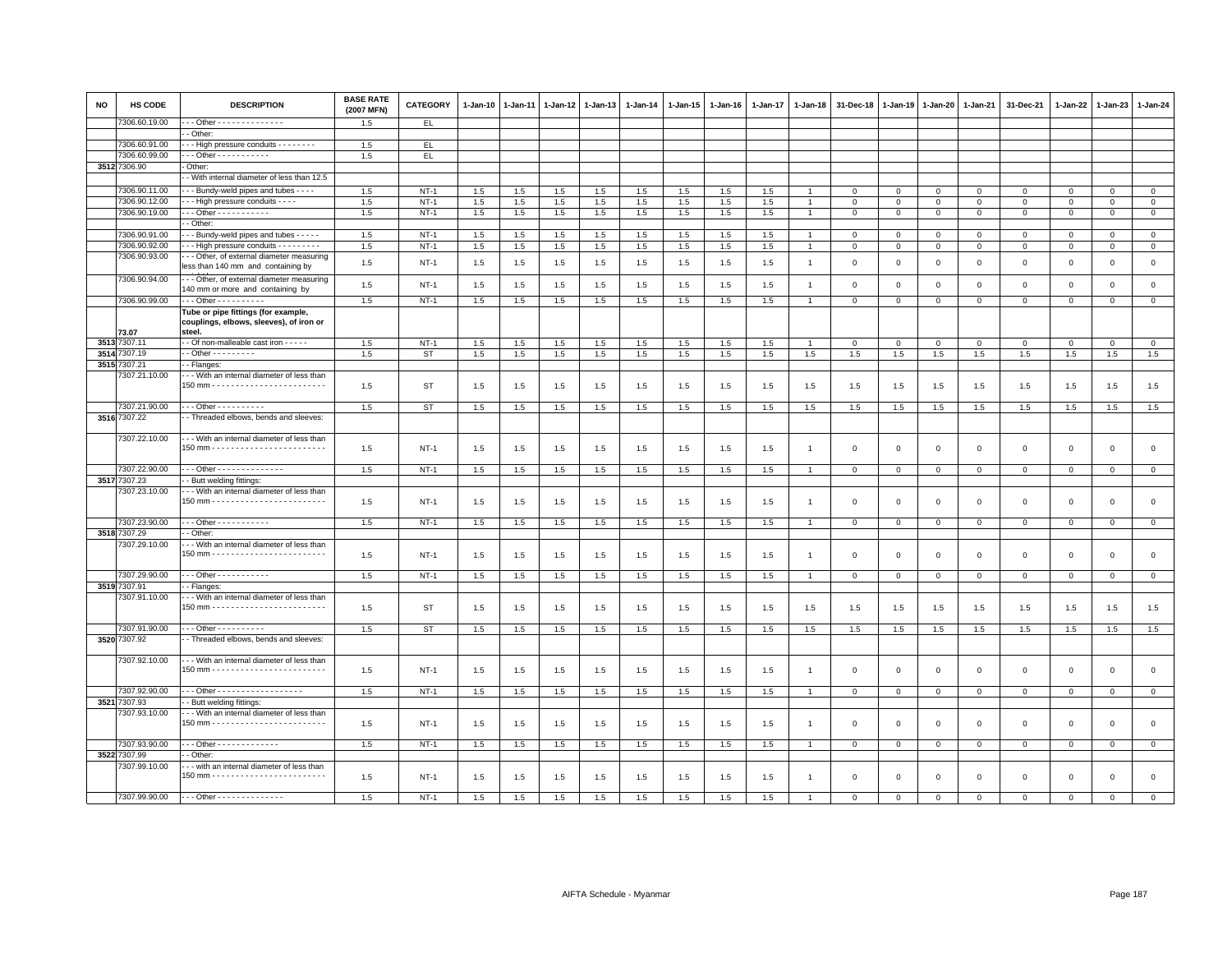| <b>NO</b> | HS CODE       | <b>DESCRIPTION</b>                                                                                     | <b>BASE RATE</b><br>(2007 MFN) | <b>CATEGORY</b> | $1 - Jan-10$ | $1 - Jan-11$ | $1 - Jan-12$ | $1 - Jan-13$ | 1-Jan-14 | 1-Jan-15 | 1-Jan-16 | $1 - Jan-17$    | $1 - Jan-18$   | 31-Dec-18      | $1 - Jan-19$ | $1 - Jan-20$   | 1-Jan-21       | 31-Dec-21           | $1 - Jan-22$ | $1-Jan-23$     | 1-Jan-24       |
|-----------|---------------|--------------------------------------------------------------------------------------------------------|--------------------------------|-----------------|--------------|--------------|--------------|--------------|----------|----------|----------|-----------------|----------------|----------------|--------------|----------------|----------------|---------------------|--------------|----------------|----------------|
|           | 73.08         | Structures (excluding prefabricated<br>buildings of heading 94.06 ) and parts<br>of structures         |                                |                 |              |              |              |              |          |          |          |                 |                |                |              |                |                |                     |              |                |                |
|           | 3523 7308.10  | - Bridges and bridge-sections:                                                                         |                                |                 |              |              |              |              |          |          |          |                 |                |                |              |                |                |                     |              |                |                |
|           | 7308.10.10.00 | - Prefabricated modular type joined by<br>shear connectors - - - - - - - - - - - - - - - - -           | 1.5                            | $NT-1$          | 1.5          | 1.5          | 1.5          | 1.5          | 1.5      | 1.5      | 1.5      | 1.5             | $\overline{1}$ | $\overline{0}$ | $\mathbf 0$  | $\mathbf 0$    | $\mathbf{0}$   | $\mathbf 0$         | $\mathbf 0$  | $\mathbf 0$    | $\mathbf{0}$   |
|           | 7308.10.90.00 | - - Other - - - - - - - - - - - - - - -                                                                | 1.5                            | <b>NT-1</b>     | 1.5          | 1.5          | 1.5          | 1.5          | 1.5      | 1.5      | 1.5      | 1.5             | $\overline{1}$ | $\mathbf 0$    | $\mathsf 0$  | $\mathbf 0$    | $\mathbf 0$    | $\mathbf 0$         | $\mathbf 0$  | $\mathbf{0}$   | $\mathbf 0$    |
|           | 3524 7308.20  | Towers and lattice masts:                                                                              |                                |                 |              |              |              |              |          |          |          |                 |                |                |              |                |                |                     |              |                |                |
|           |               | - Towers                                                                                               |                                |                 |              |              |              |              |          |          |          |                 |                |                |              |                |                |                     |              |                |                |
|           | 7308.20.11.00 | - - Prefabricated modular type joined by<br>shear connectors - - - - - - - - - - - - - - - - -         | 1.5                            | $NT-1$          | 1.5          | 1.5          | 1.5          | 1.5          | 1.5      | 1.5      | 1.5      | 1.5             | $\overline{1}$ | $\mathbf 0$    | $\mathbf 0$  | $\mathsf 0$    | $\mathbf 0$    | $\mathsf 0$         | $\mathsf 0$  | $\mathsf 0$    | $\mathsf 0$    |
|           | 7308.20.19.00 | - - - Other - - - - - - - - - - - -                                                                    | 1.5                            | $NT-1$          | 1.5          | 1.5          | 1.5          | 1.5          | 1.5      | 1.5      | 1.5      | 1.5             |                | $\mathbf{0}$   | $\mathbf 0$  | $\mathbf 0$    | $\mathbf{0}$   | $\mathbf{0}$        | $\mathbf 0$  | $\mathbf{0}$   | $\circ$        |
|           |               | - Lattice masts:                                                                                       |                                |                 |              |              |              |              |          |          |          |                 |                |                |              |                |                |                     |              |                |                |
|           | 7308.20.21.00 | - - Prefabricated modular type joined by<br>shear connectors - - - - - - - - -                         | 1.5                            | $NT-1$          | 1.5          | 1.5          | 1.5          | 1.5          | 1.5      | 1.5      | 1.5      | 1.5             | $\mathbf{1}$   | $\mathbf 0$    | $\mathbf 0$  | $\mathbf 0$    | $\mathbf 0$    | $\mathsf 0$         | $\mathsf 0$  | $\mathbf 0$    | $\mathsf 0$    |
|           | 7308.20.29.00 | --- Other -----------                                                                                  | 1.5                            | $NT-1$          | 1.5          | 1.5          | 1.5          | 1.5          | 1.5      | 1.5      | 1.5      | 1.5             |                | $\mathbf 0$    | $\mathbf 0$  | $\mathsf 0$    | $\mathbf 0$    | $\mathbf{0}$        | $\mathbf 0$  | $\mathbf 0$    | $\mathbf 0$    |
|           | 3525 7308.30  | Doors, windows and their frames and<br>thresholds for doors - - -                                      | 1.5                            | EL.             |              |              |              |              |          |          |          |                 |                |                |              |                |                |                     |              |                |                |
|           | 3526 7308.40  | - Equipment for scaffolding, shuttering,                                                               |                                |                 |              |              |              |              |          |          |          |                 |                |                |              |                |                |                     |              |                |                |
|           | 7308.40.10.00 | - Prefabricated modular type joined by<br>shear connectors - - - - - - - - - - - - - - - - -           | 1.5                            | <b>ST</b>       | 1.5          | 1.5          | 1.5          | $1.5\,$      | 1.5      | 1.5      | 1.5      | 1.5             | 1.5            | 1.5            | 1.5          | 1.5            | 1.5            | 1.5                 | 1.5          | 1.5            | 1.5            |
|           | 7308.40.90.00 | - - Other - - - - - - - - - -                                                                          | 1.5                            | <b>ST</b>       | 1.5          | 1.5          | 1.5          | 1.5          | 1.5      | 1.5      | 1.5      | 1.5             | 1.5            | 1.5            | 1.5          | 1.5            | 1.5            | 1.5                 | 1.5          | 1.5            | 1.5            |
|           | 3527 7308.90  | - Other:                                                                                               |                                |                 |              |              |              |              |          |          |          |                 |                |                |              |                |                |                     |              |                |                |
|           | 7308.90.10.00 | - Frameworks for workshop and store-                                                                   | 1.5                            | $NT-1$          | 1.5          | 1.5          | 1.5          | 1.5          | 1.5      | 1.5      | 1.5      | 1.5             | $\overline{1}$ | $\mathbf 0$    | $\mathbf 0$  | $\overline{0}$ | $\overline{0}$ | $\mathbf{0}$        | $\mathbf 0$  | $\overline{0}$ | $\mathbf{0}$   |
|           | 7308.90.20.00 | - Other, prefabricated modular type joined<br>by shear connectors - - - - - - - - - - - - - - -        | 1.5                            | $NT-1$          | 1.5          | 1.5          | 1.5          | 1.5          | 1.5      | 1.5      | 1.5      | 1.5             |                | $\mathbf 0$    | $\mathbf 0$  | $\mathsf 0$    | $\mathbf 0$    | $\mathsf 0$         | $\mathbf 0$  | $\mathsf 0$    | $\mathsf 0$    |
|           | 7308.90.30.00 | - Corrugated, curved or bent galvanized<br>$plate for - -$                                             | 1.5                            | $NT-1$          | 1.5          | 1.5          | 1.5          | $1.5\,$      | 1.5      | 1.5      | 1.5      | 1.5             | $\overline{1}$ | $\mathbf 0$    | $\,0\,$      | $\mathbf 0$    | $\,0\,$        | $\mathsf{O}\xspace$ | $\mathbf 0$  | $\mathsf 0$    | $\mathsf 0$    |
|           | 7308.90.40.00 | - Parts of tubes or tunnels, made of<br>formed and bended corrugated sheet of                          | 1.5                            | <b>NT-1</b>     | 1.5          | 1.5          | 1.5          | 1.5          | 1.5      | 1.5      | 1.5      | 1.5             | $\overline{1}$ | $\mathbf 0$    | $\mathbf 0$  | $\mathbf 0$    | $\mathbf 0$    | $\mathsf 0$         | $\mathbf 0$  | $\mathsf 0$    | $\mathsf 0$    |
|           | 7308.90.90.00 | - - Other - - - - - - - - - - - - -                                                                    | 1.5                            | <b>NT-1</b>     | 1.5          | 1.5          | 1.5          | 1.5          | 1.5      | 1.5      | 1.5      | 1.5             | $\overline{1}$ | $\mathbf 0$    | $\mathbf 0$  | $\overline{0}$ | $\overline{0}$ | $\mathbf 0$         | $\mathbf{0}$ | $\mathbf 0$    | $\overline{0}$ |
|           | 3528 7309.00  | Reservoirs, tanks, vats and similar<br>containers for any material (other than<br>compressed or        | 7.5                            | $NT-1$          | 7.5          | 7.5          | 7.5          | 6            | 6        | 5        | 5        | $5\phantom{.0}$ | $\mathbf{3}$   | $\mathbf 0$    | $\mathsf 0$  | $\mathbf 0$    | $\mathbf 0$    | $\mathsf 0$         | $\circ$      | $\mathbf 0$    | $\mathsf 0$    |
|           | 73.10         | Tanks, casks, drums, cans, boxes and<br>similar containers, for any material (<br>other than           |                                |                 |              |              |              |              |          |          |          |                 |                |                |              |                |                |                     |              |                |                |
| 3529      | 7310.10       | Of a capacity of 50 l or more:                                                                         |                                |                 |              |              |              |              |          |          |          |                 |                |                |              |                |                |                     |              |                |                |
|           | 7310.10.10.00 | - For transporting or coagulating latex - -                                                            | 7.5                            | EL.             |              |              |              |              |          |          |          |                 |                |                |              |                |                |                     |              |                |                |
|           | 7310.10.20.00 | - Other, of iron or steel casting in the                                                               | 7.5                            | EL              |              |              |              |              |          |          |          |                 |                |                |              |                |                |                     |              |                |                |
|           | 7310.10.30.00 | - Other, of iron or steel forging or<br>stamping in the rough state - - - - - - - - - - -<br>.         | 7.5                            | EL.             |              |              |              |              |          |          |          |                 |                |                |              |                |                |                     |              |                |                |
|           | 7310.10.90.00 | - - Other - - - - - - - - - - - - - - - - -                                                            | 7.5                            | EL.             |              |              |              |              |          |          |          |                 |                |                |              |                |                |                     |              |                |                |
|           | 3530 7310.21  | - Cans which are to be closed by                                                                       |                                |                 |              |              |              |              |          |          |          |                 |                |                |              |                |                |                     |              |                |                |
|           |               | soldering or crimping:<br>- - Of a capacity of less then 1 I:                                          |                                |                 |              |              |              |              |          |          |          |                 |                |                |              |                |                |                     |              |                |                |
|           | 7310.21.11.00 | ---- Of iron or steel casting in the rough                                                             | 7.5                            | EL.             |              |              |              |              |          |          |          |                 |                |                |              |                |                |                     |              |                |                |
|           | 7310.21.12.00 | - - - - Of iron or steel forging or stamping in<br>the rough state - - - - - - - - - - - - - - - - - - | 7.5                            | EL.             |              |              |              |              |          |          |          |                 |                |                |              |                |                |                     |              |                |                |
|           | 7310.21.19.00 | ---- Other -------------                                                                               | 7.5                            | EL.             |              |              |              |              |          |          |          |                 |                |                |              |                |                |                     |              |                |                |
|           |               | - - - Other                                                                                            |                                |                 |              |              |              |              |          |          |          |                 |                |                |              |                |                |                     |              |                |                |
|           | 7310.21.91.00 | - - - Of iron or steel casting in the rough                                                            | 7.5                            | EL.             |              |              |              |              |          |          |          |                 |                |                |              |                |                |                     |              |                |                |
|           | 7310.21.92.00 | --- Of iron or steel forging or stamping in<br>the rough state - - - - - - - - - - - - - - - - - -     | 7.5                            | EL.             |              |              |              |              |          |          |          |                 |                |                |              |                |                |                     |              |                |                |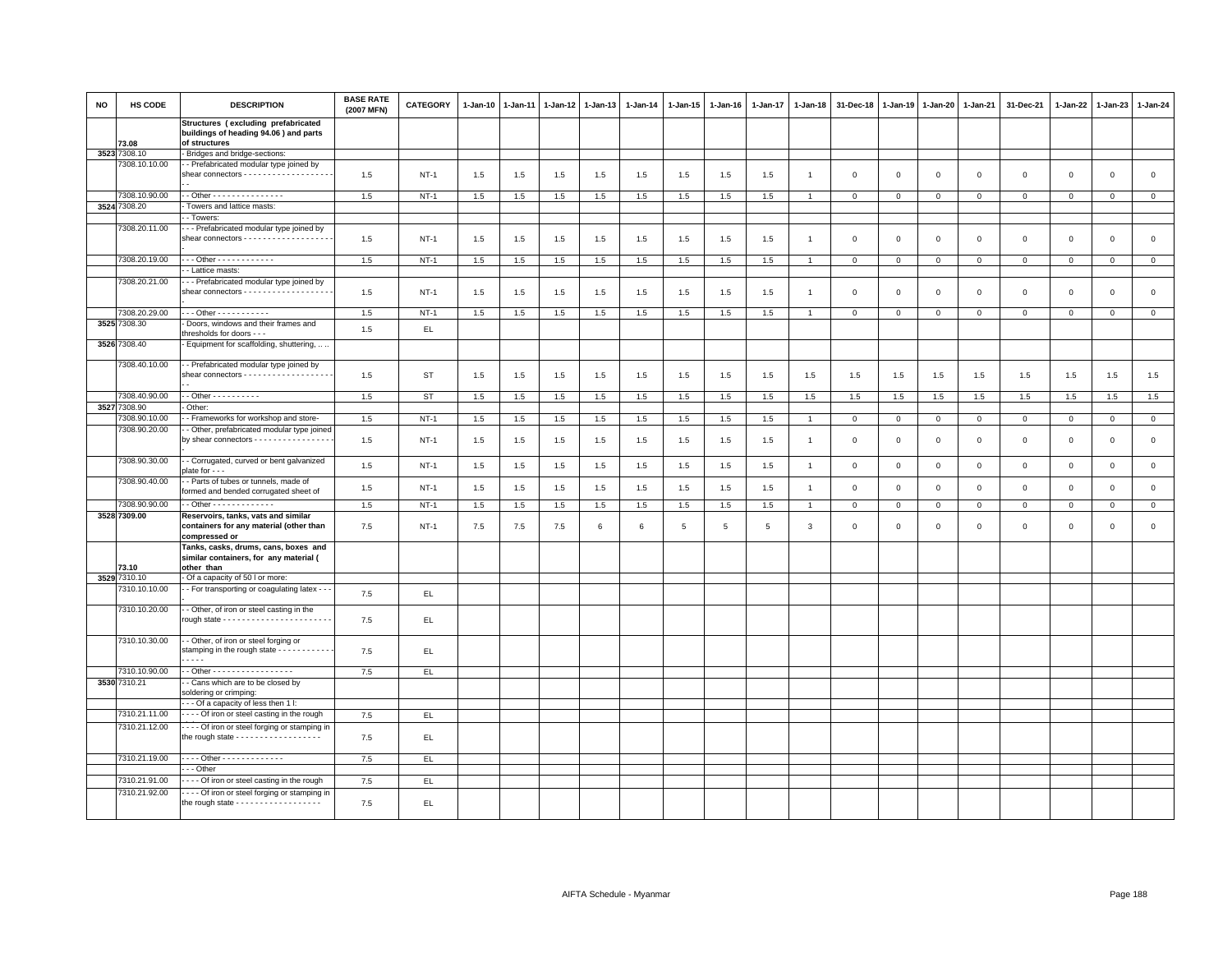| <b>NO</b> | HS CODE       | <b>DESCRIPTION</b>                                                                                     | <b>BASE RATE</b><br>(2007 MFN) | <b>CATEGORY</b> | $1-Jan-10$     | $1 - Jan-11$   | $1-Jan-12$     | $1 - Jan-13$   | 1-Jan-14       | 1-Jan-15       | $1 - Jan-16$   | 1-Jan-17       | $1 - Jan-18$   | 31-Dec-18      | $1 - Jan-19$   | $1 - Jan-20$   | 1-Jan-21       | 31-Dec-21      | $1 - Jan-22$   | $1-Jan-23$     | 1-Jan-24       |
|-----------|---------------|--------------------------------------------------------------------------------------------------------|--------------------------------|-----------------|----------------|----------------|----------------|----------------|----------------|----------------|----------------|----------------|----------------|----------------|----------------|----------------|----------------|----------------|----------------|----------------|----------------|
|           | 7310.21.99.00 | . Other - - - - - - - - -                                                                              | 7.5                            | EL.             |                |                |                |                |                |                |                |                |                |                |                |                |                |                |                |                |                |
|           | 3531 7310.29  | - Other:                                                                                               |                                |                 |                |                |                |                |                |                |                |                |                |                |                |                |                |                |                |                |                |
|           |               | - - Of a capacity of less then 1 I:                                                                    |                                |                 |                |                |                |                |                |                |                |                |                |                |                |                |                |                |                |                |                |
|           | 7310.29.11.00 | - - - - Of iron or steel casting in the rough                                                          | 7.5                            | E               |                |                |                |                |                |                |                |                |                |                |                |                |                |                |                |                |                |
|           | 7310.29.12.00 | - - - - Of iron or steel forging or stamping in<br>the rough state - - - - - - - - - - - - - - - - - - | 7.5                            | EL              |                |                |                |                |                |                |                |                |                |                |                |                |                |                |                |                |                |
|           | 7310.29.19.00 | ---- Other ---------<br>$-$ - Other:                                                                   | 7.5                            | EL              |                |                |                |                |                |                |                |                |                |                |                |                |                |                |                |                |                |
|           | 7310.29.91.00 | Of iron or steel casting in the rough                                                                  |                                |                 |                |                |                |                |                |                |                |                |                |                |                |                |                |                |                |                |                |
|           |               |                                                                                                        | 7.5                            | EL.             |                |                |                |                |                |                |                |                |                |                |                |                |                |                |                |                |                |
|           | 7310.29.92.00 | - - - - Of iron or steel forging or stamping in<br>the rough state - - - - - - - - - - - - - - - - - - | 7.5                            | EL              |                |                |                |                |                |                |                |                |                |                |                |                |                |                |                |                |                |
|           | 7310.29.99.00 | ---- Other -----------                                                                                 | 7.5                            | EL              |                |                |                |                |                |                |                |                |                |                |                |                |                |                |                |                |                |
|           |               | Containers for compressed or liquefied                                                                 |                                |                 |                |                |                |                |                |                |                |                |                |                |                |                |                |                |                |                |                |
|           | 73.11         | gas, of iron or steel.                                                                                 |                                |                 |                |                |                |                |                |                |                |                |                |                |                |                |                |                |                |                |                |
|           | 3532 7311.00  | - Seamless steel cylinders, except for LPG:                                                            |                                |                 |                |                |                |                |                |                |                |                |                |                |                |                |                |                |                |                |                |
|           |               | - Seamless steel cylinders, except for LPG:                                                            |                                |                 |                |                |                |                |                |                |                |                |                |                |                |                |                |                |                |                |                |
|           | 7311.00.11.00 | - - Of a capacity of less than 30   - - - - - - -                                                      | $\overline{1}$                 | <b>ST</b>       | $\overline{1}$ | $\overline{1}$ | $\overline{1}$ | $\overline{1}$ | $\overline{1}$ | $\overline{1}$ | $\overline{1}$ | $\overline{1}$ | $\overline{1}$ | $\overline{1}$ | $\overline{1}$ | $\overline{1}$ | $\overline{1}$ | $\mathbf{1}$   | $\overline{1}$ | $\overline{1}$ | $\overline{1}$ |
|           | 7311.00.12.00 | - Of a capacity of 30 I or more but less<br>than 110  ------------------------                         | $\overline{1}$                 | ST              | $\overline{1}$ | $\overline{1}$ | $\overline{1}$ | $\overline{1}$ | $\overline{1}$ | $\overline{1}$ | $\overline{1}$ | $\mathbf{1}$   | $\mathbf{1}$   | $\overline{1}$ | $\overline{1}$ | $\overline{1}$ | $\overline{1}$ | $\overline{1}$ | $\overline{1}$ | $\overline{1}$ | $\overline{1}$ |
|           | 7311.00.19.00 | - - Other - - - - - - - - - - -                                                                        | $\overline{1}$                 | <b>ST</b>       | $\overline{1}$ | $\overline{1}$ | $\overline{1}$ | $\overline{1}$ | $\overline{1}$ | $\mathbf{1}$   |                | $\mathbf{1}$   |                | $\overline{1}$ |                | $\overline{1}$ | $\overline{1}$ | $\overline{1}$ | $\overline{1}$ | $\overline{1}$ | $\mathbf{1}$   |
|           |               | Other:                                                                                                 |                                |                 |                |                |                |                |                |                |                |                |                |                |                |                |                |                |                |                |                |
|           | 7311.00.91.00 | - Of a capacity of less than 30   - - - - -                                                            | $\overline{1}$                 | <b>ST</b>       | $\mathbf{1}$   | $\overline{1}$ | $\overline{1}$ | $\overline{1}$ | $\overline{1}$ | $\mathbf{1}$   | $\overline{1}$ | $\mathbf{1}$   | $\overline{1}$ | $\overline{1}$ | $\overline{1}$ | $\overline{1}$ | $\overline{1}$ | $\mathbf{1}$   | $\overline{1}$ | $\overline{1}$ | $\mathbf{1}$   |
|           | 7311.00.92.00 | - Of a capacity of 30 I or more but less                                                               |                                |                 |                |                |                |                |                |                |                |                |                |                |                |                |                |                |                |                |                |
|           |               |                                                                                                        | $\overline{1}$                 | ST              | $\overline{1}$ | -1             | $\overline{1}$ | $\overline{1}$ | $\mathbf{1}$   | $\mathbf{1}$   | $\mathbf{1}$   | $\mathbf{1}$   |                | $\mathbf{1}$   | $\overline{1}$ | $\overline{1}$ | $\overline{1}$ | $\mathbf{1}$   | $\overline{1}$ | $\overline{1}$ | $\mathbf{1}$   |
|           | 7311.00.99.00 | - - Other - - - - - - - - - - -                                                                        | $\overline{1}$                 | <b>ST</b>       | $\mathbf{1}$   | -1             | $\overline{1}$ | $\overline{1}$ |                | $\overline{1}$ |                |                | $\overline{1}$ | $\overline{1}$ | $\overline{1}$ | $\overline{1}$ | $\overline{1}$ | $\mathbf{1}$   | $\overline{1}$ | $\overline{1}$ | $\overline{1}$ |
|           | 73.12         | Stranded wire, ropes, cables, plaited<br>bands, slings and the like, of iron or<br>steel, not          |                                |                 |                |                |                |                |                |                |                |                |                |                |                |                |                |                |                |                |                |
|           | 3533 7312.10  | - Stranded wire, ropes and cables:                                                                     |                                |                 |                |                |                |                |                |                |                |                |                |                |                |                |                |                |                |                |                |
|           | 7312.10.10.00 | - Locked coil, flattened strands and non-<br>rotating wire ropes - - - - - - - - - - - - - - - - -     | 1.5                            | $NT-1$          | 1.5            | 1.5            | 1.5            | 1.5            | 1.5            | 1.5            | 1.5            | 1.5            | $\overline{1}$ | $\mathbf 0$    | $\mathsf 0$    | $\mathbf 0$    | $\mathbf 0$    | $\mathsf 0$    | $\mathbf 0$    | $\mathsf 0$    | $\mathsf 0$    |
|           | 7312.10.20    | - Plated or coated with brass and of a<br>nominal diameter not exceeding 3 mm - -                      |                                |                 |                |                |                |                |                |                |                |                |                |                |                |                |                |                |                |                |                |
|           | 7312.10.20.10 | . Stranded wire                                                                                        | 1.5                            | $NT-1$          | 1.5            | 1.5            | 1.5            | 1.5            | 1.5            | 1.5            | 1.5            | 1.5            | $\overline{1}$ | $\mathbf 0$    | $\mathbf{0}$   | $\circ$        | $\mathbf{0}$   | $\mathbf{0}$   | $\mathbf{0}$   | $\mathbf 0$    | $\circ$        |
|           | 7312.10.20.20 | $\cdots$ $\cdots$ - Ropes and cable $\cdots$                                                           | 1.5                            | $NT-1$          | 1.5            | 1.5            | 1.5            | 1.5            | 1.5            | 1.5            | 1.5            | 1.5            | $\mathbf{1}$   | $\mathbf 0$    | $\mathbf 0$    | $\mathbf 0$    | $\mathbf 0$    | $\mathbf 0$    | $\mathbf 0$    | $\mathbf{0}$   | $\mathbf 0$    |
|           | 7312.10.30.00 | - Stranded wire of diameter of more than                                                               | 1.5                            | $NT-1$          | 1.5            | 1.5            | 1.5            | 1.5            | 1.5            | 1.5            | 1.5            | 1.5            | $\overline{1}$ | $\mathbf 0$    | $\Omega$       | $\mathbf 0$    | $\mathbf 0$    | $\mathbf 0$    | $\mathbf 0$    | $\mathsf 0$    | $\mathsf 0$    |
|           | 7312.10.40.00 | - Stranded wire of diameter of less than 3                                                             | 1.5                            | $NT-1$          | 1.5            | 1.5            | 1.5            | 1.5            | 1.5            | 1.5            | 1.5            | 1.5            | $\overline{1}$ | $\overline{0}$ | $\mathbf 0$    | $\mathbf 0$    | $\mathbf{0}$   | $\mathbf 0$    | $\Omega$       | $\mathbf{0}$   | $\mathbf 0$    |
|           | 7312.10.90    | - Other                                                                                                |                                |                 |                |                |                |                |                |                |                |                |                |                |                |                |                |                |                |                |                |
|           | 7312.10.90.10 | Stranded wire                                                                                          | 1.5                            | $NT-1$          | 1.5            | 1.5            | 1.5            | 1.5            | 1.5            | 1.5            | 1.5            | 1.5            |                | $\mathbf 0$    | $\mathsf 0$    | $\mathbf 0$    | $\mathbf 0$    | $\mathbf{0}$   | $\mathbf{0}$   | $\mathbf 0$    | $\overline{0}$ |
|           | 7312.10.90.20 | - - - - - - Ropes and cable - - - - -                                                                  | 1.5                            | $NT-1$          | 1.5            | 1.5            | 1.5            | 1.5            | 1.5            | 1.5            | 1.5            | 1.5            | $\overline{1}$ | $\mathbf 0$    | $\mathbf 0$    | $\mathbf 0$    | $\mathbf 0$    | $\mathbf 0$    | $\mathbf 0$    | $\mathbf 0$    | $\mathsf 0$    |
| 3534      | 7312.90       | - Other - - - - - - - - - - - - - -                                                                    | 1.5                            | $NT-1$          | 1.5            | 1.5            | $1.5\,$        | 1.5            | 1.5            | 1.5            | 1.5            | 1.5            | $\overline{1}$ | $\mathbf 0$    | $\mathsf 0$    | $\mathbf 0$    | $\mathbf 0$    | $\mathbf{0}$   | $\mathbf 0$    | $\mathbf 0$    | $\mathsf 0$    |
|           | 3535 7313.00  | Barbed wire of iron or steel; twisted<br>hoop or single flat wire, barbed or not,<br>and loosely       |                                |                 |                |                |                |                |                |                |                |                |                |                |                |                |                |                |                |                |                |
|           | 7313.00.00.10 | ------- Barbed wire --------                                                                           | 1.5                            | $NT-1$          | 1.5            | 1.5            | 1.5            | 1.5            | 1.5            | 1.5            | 1.5            | 1.5            |                | $\mathbf 0$    | $\mathbf 0$    | $\mathbf 0$    | $\mathbf 0$    | $\mathbf 0$    | $\Omega$       | $\mathsf 0$    | $\mathbf 0$    |
|           | 7313.00.00.90 | - - - - - - - Other - - - - - - - -                                                                    | 1.5                            | $NT-1$          | 1.5            | 1.5            | 1.5            | 1.5            | 1.5            | 1.5            | 1.5            | 1.5            | $\mathbf{1}$   | $\mathbf 0$    | $\mathbf 0$    | $\mathbf 0$    | $\overline{0}$ | $\mathsf 0$    | $\mathbf{O}$   | $\mathsf 0$    | $\mathbf{0}$   |
|           | 73.14         | Cloth (including endless bands), grill,<br>netting and fencing, of iron or steel<br>wire; expanded     |                                |                 |                |                |                |                |                |                |                |                |                |                |                |                |                |                |                |                |                |
|           | 3536 7314.12  | - - Endless bands for machinery, of                                                                    | $\overline{1}$                 | $NT-1$          | $\overline{1}$ | $\overline{1}$ | $\overline{1}$ | $\overline{1}$ | $\overline{1}$ | $\mathbf{1}$   | $\overline{1}$ | $\overline{1}$ | $\overline{1}$ | $\mathbf 0$    | $\mathbf 0$    | $\mathbf 0$    | $\mathbf 0$    | $\mathsf 0$    | $\mathbf 0$    | $\mathsf 0$    | $\mathbf 0$    |
|           | 3537 7314.13  | - Other endless bands for machinery - -                                                                | $\overline{1}$                 | $NT-1$          | $\overline{1}$ | $\overline{1}$ | $\overline{1}$ | $\overline{1}$ | $\overline{1}$ | $\overline{1}$ | $\overline{1}$ | $\overline{1}$ | $\overline{1}$ | $\overline{0}$ | $\mathbf 0$    | $\mathbf 0$    | $\overline{0}$ | $\mathbf{0}$   | $\mathbf 0$    | $\mathbf 0$    | $\circ$        |
|           | 3538 7314.14  | - Other woven cloth, of stainless steel - - -                                                          | 1.5                            | $NT-1$          | 1.5            | 1.5            | 1.5            | $1.5\,$        | 1.5            | 1.5            | 1.5            | 1.5            | $\mathbf{1}$   | $\mathbf 0$    | $\mathbf{0}$   | $\mathbf 0$    | $\mathbf 0$    | $\mathbf 0$    | $\circ$        | $\mathbf 0$    | $\mathbf 0$    |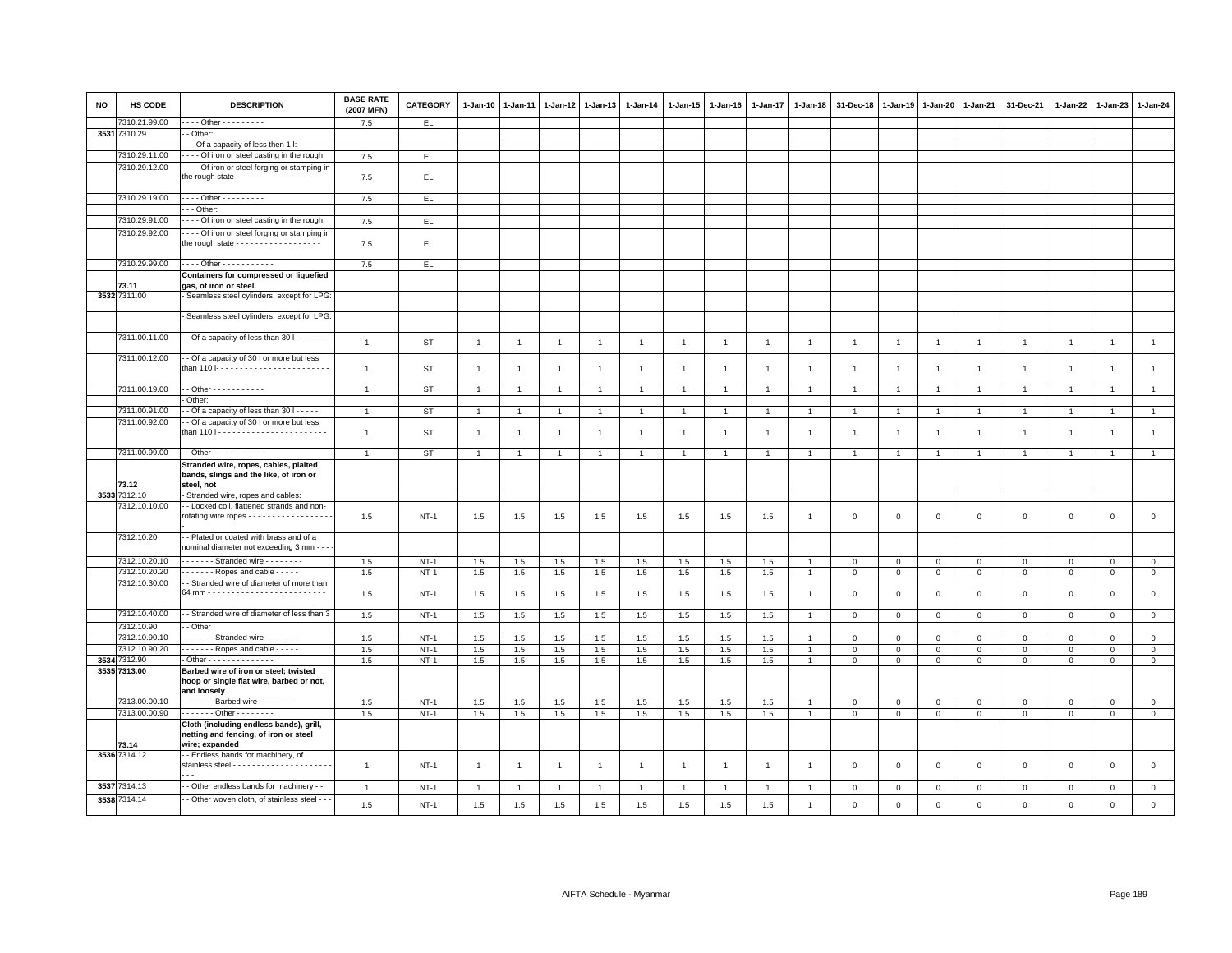| <b>NO</b> | HS CODE       | <b>DESCRIPTION</b>                                                                       | <b>BASE RATE</b><br>(2007 MFN) | <b>CATEGORY</b>  | 1-Jan-10   | 1-Jan-11   | 1-Jan-12   | 1-Jan-13   | $1-Jan-14$ | $1 - Jan-15$ | $1-Jan-16$ | 1-Jan-17   | 1-Jan-18       | 31-Dec-18                  | 1-Jan-19                    | 1-Jan-20                   | 1-Jan-21                   | 31-Dec-21                  | $1 - Jan-22$ | 1-Jan-23                   | $1 - Jan-24$                  |
|-----------|---------------|------------------------------------------------------------------------------------------|--------------------------------|------------------|------------|------------|------------|------------|------------|--------------|------------|------------|----------------|----------------------------|-----------------------------|----------------------------|----------------------------|----------------------------|--------------|----------------------------|-------------------------------|
| 3539      | 314.19        | - Other - -                                                                              | 1.5                            | <b>ST</b>        | 1.5        | 1.5        | 1.5        | 1.5        | 1.5        | 1.5          | 1.5        | 1.5        | 1.5            | 1.5                        | 1.5                         | 1.5                        | 1.5                        | 1.5                        | 1.5          | 1.5                        | 1.5                           |
|           | 3540 7314.20  | Grill, netting and fencing, welded at the<br>intersection, of wire with a maximum        | 1.5                            | <b>NT-1</b>      | 1.5        | 1.5        | 1.5        | 1.5        | 1.5        | 1.5          | 1.5        | 1.5        | $\overline{1}$ | $\mathbf 0$                | $\mathbf 0$                 | $\,0\,$                    | $\mathsf 0$                | $\mathsf 0$                | $\mathsf 0$  | $\mathsf 0$                | $\mathsf 0$                   |
|           | 3541 7314.31  | - - Plated or coated with zinc - - - -                                                   | 1.5                            | $NT-1$           | 1.5        | 1.5        | 1.5        | 1.5        | 1.5        | 1.5          | 1.5        | 1.5        |                | $\Omega$                   | $\Omega$                    | $\mathbf{0}$               | $\mathbf{0}$               | $\mathbf 0$                | $\mathbf 0$  | $\mathbf 0$                | $\mathbf{0}$                  |
|           | 3542 7314.39  | - Other - - - - - - - -                                                                  | 1.5                            | $NT-1$           | 1.5        | 1.5        | 1.5        | 1.5        | 1.5        | 1.5          | 1.5        | 1.5        | $\overline{1}$ | $\overline{0}$             | $\mathbf 0$                 | $\mathbf 0$                | $\mathbf 0$                | 0                          | $\mathbf 0$  | $\mathbf 0$                | $\mathsf 0$                   |
| 3543      | 314.41        | - Plated or coated with zinc - - - - -                                                   | 1.5                            | $NT-1$           | 1.5        | 1.5        | 1.5        | 1.5        | 1.5        | 1.5          | 1.5        | 1.5        |                | $\Omega$                   | $\Omega$                    | $\mathsf 0$                | $\Omega$                   | 0                          | $\Omega$     | $\Omega$                   | $\Omega$                      |
| 3544      | 314.42        | - Coated with plastics - - - - - - - -                                                   | 1.5                            | $NT-1$           | 1.5        | 1.5        | 1.5        | 1.5        | 1.5        | $1.5\,$      | 1.5        | 1.5        |                | $\mathbf 0$                | $\mathbf 0$                 | $\mathbf 0$                | $\mathbf 0$                | $\mathsf 0$                | $\mathbf 0$  | $\mathsf 0$                | $\mathbf 0$                   |
| 3545      | 314.49        | $-$ Other $       -$                                                                     | 1.5                            | $NT-1$           | 1.5        | 1.5        | $1.5\,$    | 1.5        | $1.5\,$    | $1.5\,$      | 1.5        | 1.5        |                | $\mathbf 0$                | $\mathbf{0}$                | $\mathsf 0$                | $\mathbf 0$                | $\mathsf 0$                | $\mathbf 0$  | $\mathbf 0$                | $\,0\,$                       |
| 3546      | 314.50        | Expanded metal - - - - - - -                                                             | 1.5                            | $NT-1$           | 1.5        | 1.5        | 1.5        | 1.5        | 1.5        | 1.5          | 1.5        | 1.5        | $\overline{1}$ | $\mathsf 0$                | $\mathsf 0$                 | $\mathsf 0$                | $\mathbf 0$                | $\mathsf 0$                | $\mathbf 0$  | $\mathsf 0$                | $\overline{0}$                |
|           | 73.15         | Chain and parts thereof, of iron or steel.                                               |                                |                  |            |            |            |            |            |              |            |            |                |                            |                             |                            |                            |                            |              |                            |                               |
|           | 3547 7315.11  | - Roller chain                                                                           |                                |                  |            |            |            |            |            |              |            |            |                |                            |                             |                            |                            |                            |              |                            |                               |
|           | 315.11.11.00  | - - - - Chain for bicycles - - - - - - -                                                 | 1.5                            | $NT-1$           | $1.5\,$    | $1.5\,$    | 1.5        | 1.5        | 1.5        | $1.5\,$      | $1.5\,$    | 1.5        |                | $\mathbf 0$                | $\mathbf 0$                 | $\circ$                    | $\mathbf 0$                | $\Omega$                   | $\Omega$     | $\Omega$                   | $\,0\,$                       |
|           | 7315.11.12.00 | - - - - Chain for motorcycles - - - - - -                                                | 1.5                            | $NT-1$           | 1.5        | 1.5        | 1.5        | 1.5        | 1.5        | 1.5          | 1.5        | 1.5        | $\overline{1}$ | $\mathbf 0$                | $\mathbf 0$                 | $\mathbf{0}$               | $\mathbf{0}$               | $\mathbf 0$                | $\Omega$     | $\mathbf 0$                | $\mathsf 0$                   |
|           | 7315.11.19.00 | - - - - Other - - - - - - - - - - - -                                                    | 1.5                            | $NT-1$           | 1.5        | 1.5        | 1.5        | $1.5\,$    | 1.5        | 1.5          | 1.5        | 1.5        | $\overline{1}$ | $\mathbf 0$                | $\mathbf 0$                 | $\mathbf 0$                | $\mathbf 0$                | $\mathsf 0$                | $\mathbf 0$  | $\mathsf 0$                | $\mathsf 0$                   |
|           |               | $-$ - Other:                                                                             |                                |                  |            |            |            |            |            |              |            |            |                |                            |                             |                            |                            |                            |              |                            |                               |
|           | 7315.11.21.00 | - - - - Chain for bicycles - - - - -                                                     | 1.5                            | $NT-1$           | 1.5        | $1.5\,$    | $1.5\,$    | 1.5        | 1.5        | $1.5\,$      | 1.5        | 1.5        |                | $\Omega$                   | $\Omega$                    | $\mathbf 0$                | $\Omega$                   | $\mathbf 0$                | $\Omega$     | $\Omega$                   | $\mathbf 0$                   |
|           | 7315.11.22.00 | - - - - Chain for motorcycles - - - - - - - -                                            | 1.5                            | <b>NT-1</b>      | 1.5        | 1.5        | 1.5        | 1.5        | 1.5        | 1.5          | 1.5        | 1.5        | $\overline{1}$ | $\mathbf 0$                | $\mathbf 0$                 | $\mathbf 0$                | $\mathsf 0$                | $\mathsf 0$                | $\mathsf 0$  | $\mathsf 0$                | $\,0\,$                       |
|           | 7315.11.23.00 | Other transmission type of pitch<br>length not less than 6 mm but not more               | 1.5                            | <b>NT-1</b>      | 1.5        | 1.5        | 1.5        | 1.5        | 1.5        | 1.5          | 1.5        | 1.5        | $\overline{1}$ | $\mathbf 0$                | $\mathbf 0$                 | $\mathbf 0$                | $\mathsf 0$                | $\mathsf 0$                | $\mathbf 0$  | $\mathsf 0$                | $\mathsf 0$                   |
|           | 7315.11.24.00 | - - - - Industrial or conveyor type of pitch<br>length not less than 75 mm but not more  | 1.5                            | $NT-1$           | 1.5        | 1.5        | 1.5        | 1.5        | 1.5        | 1.5          | 1.5        | 1.5        | $\overline{1}$ | $\mathbf 0$                | $\mathbf 0$                 | $\mathbf 0$                | $\mathbf 0$                | $\mathsf 0$                | $\mathbf 0$  | $\mathbf 0$                | $\mathsf 0$                   |
|           | 7315.11.29.00 | - - - - Other - - - - - - - - -                                                          | 1.5                            | $NT-1$           | 1.5        | 1.5        | 1.5        | 1.5        | 1.5        | 1.5          | 1.5        | 1.5        | $\overline{1}$ | $\mathbf{0}$               | $\mathbf{0}$                | $\overline{0}$             | $\mathbf{0}$               | $\mathbf 0$                | $\Omega$     | $\mathbf{0}$               | $\mathbf{0}$                  |
|           | 3548 7315.12  | - Other chain:                                                                           |                                |                  |            |            |            |            |            |              |            |            |                |                            |                             |                            |                            |                            |              |                            |                               |
|           | 7315.12.10.00 | $-$ - Of mild steel - - - - - - - - - -                                                  | 1.5                            | $NT-1$           | 1.5        | $1.5\,$    | 1.5        | 1.5        | $1.5\,$    | 1.5          | 1.5        | 1.5        |                | $\Omega$                   | $\Omega$                    | $\mathbf{0}$               | $\Omega$                   | $\mathbf 0$                | $\Omega$     | $\Omega$                   | $\mathsf 0$                   |
|           | 7315.12.90.00 | Other - - - - - - - - - - - - -                                                          | 1.5                            | $NT-1$           | 1.5        | 1.5        | $1.5\,$    | 1.5        | 1.5        | 1.5          | 1.5        | 1.5        | $\overline{1}$ | $\mathbf 0$                | $\mathbf{0}$                | $\mathbf 0$                | $\mathbf 0$                | $\mathsf 0$                | $\mathbf 0$  | $\mathsf 0$                | $\,0\,$                       |
|           | 3549 7315.19  | - Parts:                                                                                 |                                |                  |            |            |            |            |            |              |            |            |                |                            |                             |                            |                            |                            |              |                            |                               |
|           | 7315.19.10.00 | --- Of chain for bicycles --------                                                       | 1.5                            | <b>NT-1</b>      | 1.5        | 1.5        | 1.5        | 1.5        | 1.5        | 1.5          | 1.5        | 1.5        | $\overline{1}$ | $\mathbf 0$                | $\,0\,$                     | $\overline{0}$             | $\mathbf 0$                | $\mathsf 0$                | $\Omega$     | 0                          | $\overline{0}$                |
|           | 7315.19.20.00 | - - Of other chain for motorcycles - - - - -                                             | 1.5                            | $NT-1$           | $1.5\,$    | $1.5\,$    | 1.5        | 1.5        | 1.5        | 1.5          | $1.5$      | 1.5        | $\mathbf{1}$   | $\,0\,$                    | $\,$ 0                      | $\,0\,$                    | $\mathsf 0$                | $\mathsf 0$                | $\mathsf 0$  | $\mathsf 0$                | $\mathsf 0$                   |
|           | 7315.19.90.00 | - - - Other - - - - - - - - - - - -                                                      | 1.5                            | $NT-1$           | 1.5        | 1.5        | 1.5        | 1.5        | 1.5        | 1.5          | 1.5        | 1.5        | $\overline{1}$ | $\mathsf 0$                | $\mathbf 0$                 | $\mathbf 0$                | $\mathbf 0$                | $\mathsf 0$                | $\mathbf 0$  | $\mathsf 0$                | $\mathbf 0$                   |
| 3550      | 315.20        | Skid chain - - - - - - - -                                                               | 1.5                            | $NT-1$           | 1.5        | 1.5        | 1.5        | 1.5        | 1.5        | $1.5\,$      | 1.5        | $1.5\,$    | $\mathbf{1}$   | $\mathbf 0$                | $\mathbf 0$                 | $^{\circ}$                 | $\mathbf 0$                | $^{\circ}$                 | $^{\circ}$   | $^{\circ}$                 | $\mathsf 0$                   |
| 3551      | 315.81        | - Stud-link - - - - - - - - - - -                                                        | 1.5                            | $NT-1$           | 1.5        | 1.5        | 1.5        | 1.5        | 1.5        | 1.5          | 1.5        | 1.5        | $\overline{1}$ | $\mathbf 0$                | $\mathbf{0}$                | $\Omega$                   | $\mathbf{0}$               | $\Omega$                   | $\Omega$     | $\Omega$                   | $\mathbf 0$                   |
| 3552      | 315.82        | - Other, welded link - - - - - - - - -                                                   | 1.5                            | $NT-1$           | 1.5        | 1.5        | 1.5        | 1.5        | 1.5        | $1.5\,$      | 1.5        | 1.5        | $\overline{1}$ | $\mathbf 0$                | $\mathbf 0$                 | $\mathsf 0$                | $\mathbf{0}$               | $\mathsf 0$                | $\mathbf 0$  | $\mathbf 0$                | $\mathsf 0$                   |
| 3553      | 7315.89       | - Other:                                                                                 |                                |                  |            |            |            |            |            |              |            |            |                |                            |                             |                            |                            |                            |              |                            |                               |
|           |               | - - Of mild steel:                                                                       |                                |                  |            |            |            |            |            |              |            |            |                |                            |                             |                            |                            |                            |              |                            |                               |
|           | 7315.89.11.00 | - - - - Chain for bicycles - - - - - -                                                   | 1.5                            | $NT-1$           | 1.5        | 1.5        | 1.5        | 1.5        | 1.5        | 1.5          | 1.5        | 1.5        | $\overline{1}$ | $\mathbf 0$                | $\mathbf{0}$                | $\mathbf 0$                | $\mathbf 0$                | $\mathsf 0$                | $\mathbf 0$  | $\mathsf 0$                | $\mathbf 0$                   |
|           | 7315.89.12.00 | - - - - Chain for motorcycles - - - - - -                                                | 1.5                            | $NT-1$           | 1.5        | 1.5        | 1.5        | 1.5        | 1.5        | 1.5          | 1.5        | 1.5        |                | $\mathbf 0$                | $\mathbf 0$                 | $\mathsf 0$                | $\mathsf 0$                | $\mathsf 0$                | $\Omega$     | $\Omega$                   | $\overline{0}$                |
|           | 7315.89.19.00 | ---- Other ------------                                                                  | 1.5                            | $NT-1$           | 1.5        | 1.5        | 1.5        | 1.5        | 1.5        | 1.5          | 1.5        | 1.5        | $\overline{1}$ | $\mathbf 0$                | $\mathbf{0}$                | $\mathbf{0}$               | $\mathbf 0$                | $\mathbf 0$                | $\mathbf 0$  | $\mathbf 0$                | $\circ$                       |
|           | 7315.89.21.00 | $-$ - Other:                                                                             |                                |                  |            |            |            |            |            |              |            |            |                |                            |                             |                            |                            |                            | $\Omega$     |                            |                               |
|           | 7315.89.22.00 | Chain for bicycles<br>Chain for motorcycles - - - - - - -                                | 1.5<br>1.5                     | $NT-1$<br>$NT-1$ | 1.5<br>1.5 | 1.5<br>1.5 | 1.5<br>1.5 | 1.5<br>1.5 | 1.5<br>1.5 | 1.5<br>1.5   | 1.5<br>1.5 | 1.5<br>1.5 |                | $\mathbf 0$<br>$\mathbf 0$ | $\mathbf 0$<br>$\mathbf{0}$ | $\mathbf 0$<br>$\mathsf 0$ | $\mathbf 0$<br>$\mathbf 0$ | $\mathsf 0$                | $\Omega$     | $\mathbf 0$<br>$\mathbf 0$ | $\mathsf 0$<br>$\overline{0}$ |
|           | 7315.89.29.00 | - - - - Other - - - - - - - - - -                                                        | 1.5                            | $NT-1$           | 1.5        | 1.5        | 1.5        | 1.5        | 1.5        | 1.5          | 1.5        | 1.5        | $\overline{1}$ | $\mathbf 0$                | $\mathbf 0$                 | $\mathbf 0$                | $\mathbf 0$                | $\mathsf 0$<br>$\mathsf 0$ | $\mathbf 0$  | $\mathsf 0$                | $\mathbf 0$                   |
|           | 3554 7315.90  | Other parts:                                                                             |                                |                  |            |            |            |            |            |              |            |            |                |                            |                             |                            |                            |                            |              |                            |                               |
|           | 7315.90.10.00 | - Chain for motorcycles and bicycles - - -                                               | 1.5                            | $NT-1$           | 1.5        | 1.5        | 1.5        | 1.5        | 1.5        | 1.5          | 1.5        | 1.5        | $\overline{1}$ | $\mathbf 0$                | $\overline{0}$              | $\,0\,$                    | $\mathbf 0$                | $\mathsf 0$                | $\mathbf 0$  | $\mathsf 0$                | $\mathsf 0$                   |
|           | 7315.90.90.00 | - - Other - - - - - - - - - -                                                            | 1.5                            | $NT-1$           | 1.5        | 1.5        | 1.5        | 1.5        | 1.5        | 1.5          | 1.5        | 1.5        | $\overline{1}$ | $\mathbf 0$                | $\mathbf{0}$                | $\mathsf 0$                | $\mathsf 0$                | $\mathsf 0$                | $\Omega$     | $\mathsf 0$                | $\overline{0}$                |
|           | 3555 7316.00  | Anchors, grapnels and parts - - - - -                                                    | 1.5                            | $NT-1$           | 1.5        | 1.5        | $1.5\,$    | 1.5        | 1.5        | 1.5          | 1.5        | 1.5        | $\overline{1}$ | $\mathbf 0$                | $\mathbf 0$                 | $\mathbf 0$                | $\mathbf 0$                | $\mathsf 0$                | $\mathbf 0$  | $\mathsf 0$                | $\mathsf 0$                   |
|           |               | Nails, tacks, drawing pins, corrugated<br>nails, staples (other than those of            |                                |                  |            |            |            |            |            |              |            |            |                |                            |                             |                            |                            |                            |              |                            |                               |
|           | 73.17         | heading 83.05)                                                                           |                                |                  |            |            |            |            |            |              |            |            |                |                            |                             |                            |                            |                            |              |                            |                               |
|           | 3556 7317.00  | Nails, tacks, drawing pins, corrugated nails<br>staples (other than                      |                                |                  |            |            |            |            |            |              |            |            |                |                            |                             |                            |                            |                            |              |                            |                               |
|           | 7317.00.10.00 | - Wire nails - - - - - - -                                                               | 1.5                            | EL.              |            |            |            |            |            |              |            |            |                |                            |                             |                            |                            |                            |              |                            |                               |
|           | 7317.00.20.00 | Staples - - - - - - - - - - -                                                            | $\overline{1}$                 | EL               |            |            |            |            |            |              |            |            |                |                            |                             |                            |                            |                            |              |                            |                               |
|           | 7317.00.30.00 | Dog spikes for rail sleepers; carding tacks<br>for textile carding machines; gang nails, | 1.5                            | EL.              |            |            |            |            |            |              |            |            |                |                            |                             |                            |                            |                            |              |                            |                               |
|           | 7317.00.40.00 | - Hob nails for footwear, ring nails - - -                                               | 1.5                            | EL.              |            |            |            |            |            |              |            |            |                |                            |                             |                            |                            |                            |              |                            |                               |
|           | 7317.00.50.00 | Hooknails - - - - - - - -                                                                | 1.5                            | EL.              |            |            |            |            |            |              |            |            |                |                            |                             |                            |                            |                            |              |                            |                               |
|           | 7317.00.60.00 | Corrugated nails, drawing pins and tacks                                                 | 1.5                            | EL.              |            |            |            |            |            |              |            |            |                |                            |                             |                            |                            |                            |              |                            |                               |
|           | 7317.00.90.00 | $-$ Other $       -$                                                                     | 1.5                            | EL.              |            |            |            |            |            |              |            |            |                |                            |                             |                            |                            |                            |              |                            |                               |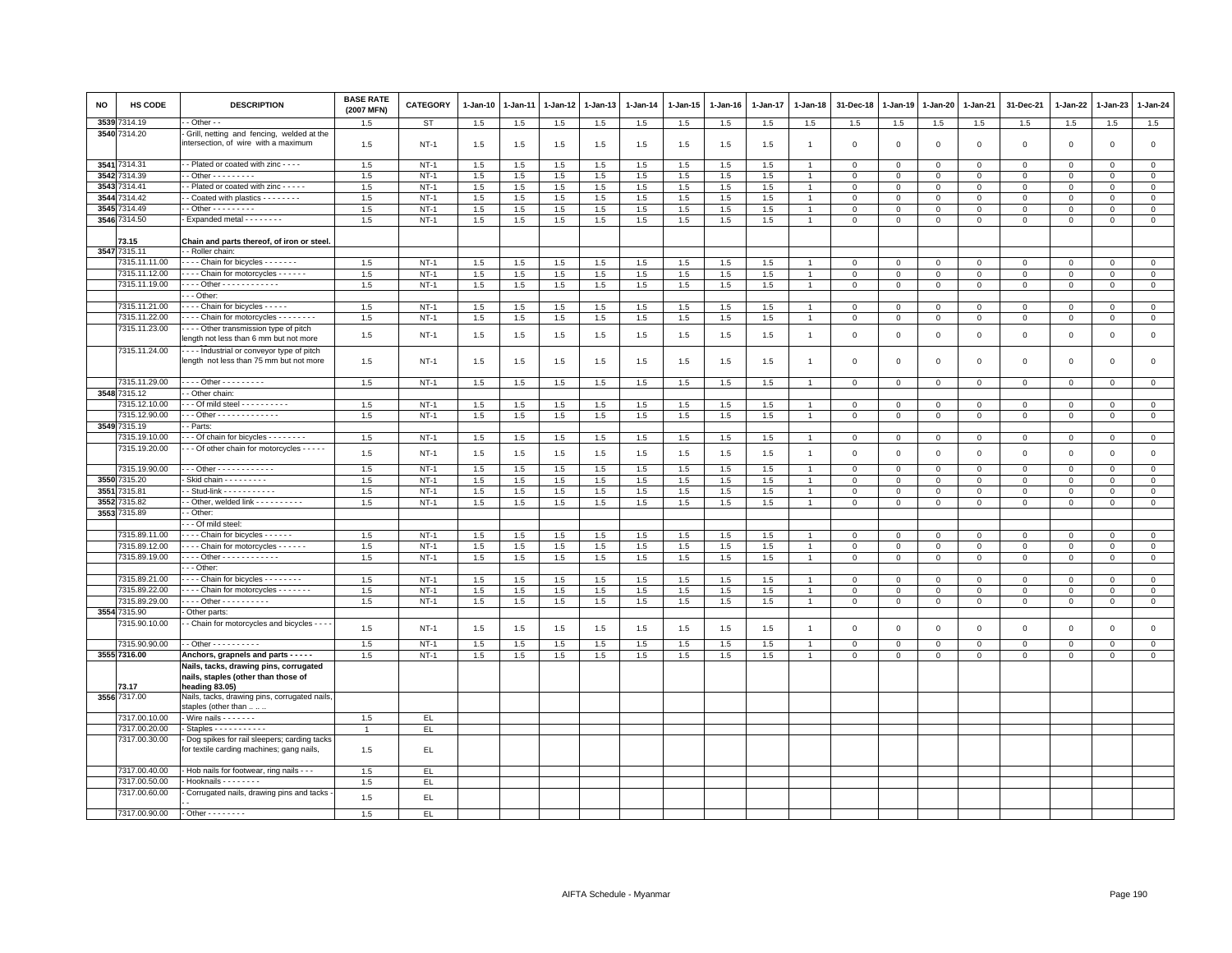| NO   | HS CODE       | <b>DESCRIPTION</b>                                                           | <b>BASE RATE</b><br>(2007 MFN) | CATEGORY    | 1-Jan-10       | 1-Jan-11       | $1 - Jan-12$   | 1-Jan-13       | 1-Jan-14       | 1-Jan-15       | 1-Jan-16       | 1-Jan-17       | 1-Jan-18       | 31-Dec-18      | 1-Jan-19       | 1-Jan-20       | 1-Jan-21        | 31-Dec-21      | 1-Jan-22       | 1-Jan-23       | 1-Jan-24        |
|------|---------------|------------------------------------------------------------------------------|--------------------------------|-------------|----------------|----------------|----------------|----------------|----------------|----------------|----------------|----------------|----------------|----------------|----------------|----------------|-----------------|----------------|----------------|----------------|-----------------|
|      |               | Screws, bolts, nuts, coach screws,<br>screw hooks, rivets, cotters, cotter - |                                |             |                |                |                |                |                |                |                |                |                |                |                |                |                 |                |                |                |                 |
|      | 73.18         | pins, washers                                                                |                                |             |                |                |                |                |                |                |                |                |                |                |                |                |                 |                |                |                |                 |
| 3557 | 7318.11       | - Coach screws - - - - - -                                                   | 1.5                            | $NT-1$      | 1.5            | 1.5            | 1.5            | 1.5            | 1.5            | 1.5            | 1.5            | 1.5            | $\overline{1}$ | $\mathbf 0$    | $\mathbf 0$    | $\mathbf 0$    | $\mathbf 0$     | $\mathbf{0}$   | $\mathbf 0$    | $\mathbf 0$    | $\circ$         |
|      | 3558 7318.12  | - Other wood screws:                                                         |                                |             |                |                |                |                |                |                |                |                |                |                |                |                |                 |                |                |                |                 |
|      | 7318.12.10.00 | - - Of an external diameter not exceeding                                    | 1.5                            | <b>ST</b>   | 1.5            |                |                | 1.5            | 1.5            | 1.5            | 1.5            | 1.5            | 1.5            | 1.5            | 1.5            | 1.5            | 1.5             | 1.5            | 1.5            | 1.5            | 1.5             |
|      |               |                                                                              |                                |             |                | 1.5            | 1.5            |                |                |                |                |                |                |                |                |                |                 |                |                |                |                 |
|      | 7318.12.90.00 | $-$ - Other - - - - - - - - -                                                | 1.5                            | <b>ST</b>   | 1.5            | 1.5            | 1.5            | 1.5            | 1.5            | 1.5            | 1.5            | 1.5            | 1.5            | 1.5            | 1.5            | 1.5            | 1.5             | 1.5            | 1.5            | 1.5            | 1.5             |
|      | 3559 7318.13  | - Screw hooks and screw rings:                                               |                                |             |                |                |                |                |                |                |                |                |                |                |                |                |                 |                |                |                |                 |
|      | 7318.13.10.00 | - - Of an external diameter not exceeding                                    |                                |             |                |                |                |                |                |                |                |                |                |                |                |                |                 |                |                |                |                 |
|      |               |                                                                              | 1.5                            | $NT-1$      | 1.5            | 1.5            | 1.5            | 1.5            | 1.5            | 1.5            | 1.5            | 1.5            |                | $\mathbf 0$    | $\mathbf 0$    | $\mathbf 0$    | $\mathbf 0$     | $\mathbf 0$    | $\mathbf 0$    | $\mathbf{0}$   | $\circ$         |
|      | 7318.13.90.00 | $-$ - Other - - - - - - - - -                                                | 1.5                            | NT-1        | 1.5            | 1.5            | 1.5            | 1.5            | 1.5            | 1.5            | 1.5            | 1.5            |                | $\mathbf 0$    | $\mathbf 0$    | $\mathbf 0$    | $\mathbf 0$     | $\mathbf 0$    | $\mathbf 0$    | $\mathbf{0}$   | $\mathbf 0$     |
|      | 3560 7318.14  | - Self-tapping screws:                                                       |                                |             |                |                |                |                |                |                |                |                |                |                |                |                |                 |                |                |                |                 |
|      | 7318.14.10.00 | - - Of an external diameter not exceeding                                    |                                |             |                |                |                |                |                |                |                |                |                |                |                |                |                 |                |                |                |                 |
|      |               |                                                                              | 1.5                            | $NT-1$      | 1.5            | 1.5            | 1.5            | 1.5            | 1.5            | 1.5            | 1.5            | 1.5            |                | $\mathbf 0$    | $\mathbf 0$    | $\mathsf 0$    | $\mathbf 0$     | $\mathsf 0$    | $\mathbf 0$    | $\mathbf 0$    | $\mathsf 0$     |
|      | 7318.14.90.00 | . - - Other - - - - - - - - -                                                | 1.5                            | $NT-1$      | 1.5            | 1.5            | 1.5            | 1.5            | 1.5            | 1.5            | 1.5            | 1.5            |                | $\mathbf{0}$   | $\mathbf{0}$   | $\mathbf 0$    | $\mathbf{0}$    | $\Omega$       | $\Omega$       | $\circ$        | $\circ$         |
|      | 3561 7318.15  | Other screws and bolts , whether or not                                      |                                |             |                |                |                |                |                |                |                |                |                |                |                |                |                 |                |                |                |                 |
|      |               | with their nuts or washers:                                                  |                                |             |                |                |                |                |                |                |                |                |                |                |                |                |                 |                |                |                |                 |
|      |               | - - Of an external diameter not exceeding                                    |                                |             |                |                |                |                |                |                |                |                |                |                |                |                |                 |                |                |                |                 |
|      |               | 16 mm:                                                                       |                                |             |                |                |                |                |                |                |                |                |                |                |                |                |                 |                |                |                |                 |
|      | 7318.15.11.00 | Screws for metal - - - - - - - - - -                                         |                                | <b>ST</b>   | $\overline{1}$ |                |                |                |                |                |                |                |                |                |                | $\overline{1}$ | $\overline{1}$  |                |                | $\overline{1}$ | $\overline{1}$  |
|      | 7318.15.12.00 | - - - Bolts for metal, with or without nuts -                                | $\overline{1}$                 | <b>ST</b>   | $\overline{1}$ | $\overline{1}$ | $\overline{1}$ | $\overline{1}$ | $\overline{1}$ | $\overline{1}$ | $\overline{1}$ | $\overline{1}$ | $\overline{1}$ | $\overline{1}$ | $\overline{1}$ | $\overline{1}$ | $\overline{1}$  | $\overline{1}$ | $\overline{1}$ | $\overline{1}$ | $\overline{1}$  |
|      |               |                                                                              |                                |             |                |                |                |                |                |                |                |                |                |                |                |                |                 |                |                |                |                 |
|      | 7318.15.19.00 | Other - - - - - - - - -                                                      | $\overline{1}$                 | <b>ST</b>   | $\overline{1}$ | $\overline{1}$ | $\overline{1}$ | $\overline{1}$ | $\overline{1}$ | $\mathbf{1}$   | $\overline{1}$ | $\overline{1}$ | $\overline{1}$ | $\overline{1}$ | $\overline{1}$ | $\overline{1}$ | $\overline{1}$  | $\overline{1}$ | $\overline{1}$ | $\overline{1}$ | $\overline{1}$  |
|      |               | - - Other:                                                                   |                                |             |                |                |                |                |                |                |                |                |                |                |                |                |                 |                |                |                |                 |
|      | 7318.15.91.00 | - - - Screws for metal - - -                                                 | $\overline{1}$                 | ST          | $\overline{1}$ |                |                | $\mathbf{1}$   | $\mathbf{1}$   |                |                |                |                |                |                | -1             | $\mathbf{1}$    | $\mathbf{1}$   | -1             | $\overline{1}$ | $\mathbf{1}$    |
|      | 7318.15.92.00 | - - - Bolts for metal, with or without nuts -                                | $\mathbf{1}$                   | <b>ST</b>   | $\overline{1}$ | $\overline{1}$ | $\overline{1}$ | $\mathbf{1}$   | $\mathbf{1}$   | $\overline{1}$ | $\overline{1}$ | $\overline{1}$ | $\overline{1}$ | $\overline{1}$ | $\overline{1}$ | $\overline{1}$ | $\overline{1}$  | $\mathbf{1}$   | $\overline{1}$ | $\mathbf{1}$   | $\mathbf{1}$    |
|      | 7318.15.99.00 | . Other                                                                      | $\mathbf{1}$                   | <b>ST</b>   | $\overline{1}$ | $\overline{1}$ | $\overline{1}$ | $\mathbf{1}$   | $\mathbf{1}$   | $\overline{1}$ | $\overline{1}$ | $\overline{1}$ |                | $\overline{1}$ | $\overline{1}$ | $\mathbf{1}$   | $\overline{1}$  | $\mathbf{1}$   | $\overline{1}$ | $\overline{1}$ | $\mathbf{1}$    |
|      | 3562 7318.16  | - Nuts:                                                                      |                                |             |                |                |                |                |                |                |                |                |                |                |                |                |                 |                |                |                |                 |
|      | 7318.16.10.00 | - - Of an external diameter not exceeding                                    |                                |             |                |                |                |                |                |                |                |                |                |                |                |                |                 |                |                |                |                 |
|      |               |                                                                              | $\mathbf{1}$                   | $NT-1$      | $\overline{1}$ | $\overline{1}$ | $\mathbf{1}$   | $\mathbf{1}$   | $\overline{1}$ | $\mathbf{1}$   | $\overline{1}$ | $\overline{1}$ |                | $\mathbf 0$    | $\mathbf 0$    | $\mathsf 0$    | $\,0\,$         | $\mathsf 0$    | $\mathbf 0$    | $\mathsf 0$    | $\,0\,$         |
|      |               |                                                                              |                                |             |                |                |                |                |                |                |                |                |                |                |                |                |                 |                |                |                |                 |
|      | 7318.16.90.00 | $\cdots$ Other - - - - - - -                                                 | $\mathbf{1}$                   | $NT-1$      | $\mathbf{1}$   | 1              | $\overline{1}$ | 1              | $\overline{1}$ | $\mathbf{1}$   | $\overline{1}$ | $\overline{1}$ |                | $\mathbf 0$    | $\mathbf{0}$   | $\mathbf{0}$   | $\overline{0}$  | $\mathbf 0$    | $\mathbf 0$    | $\mathbf{O}$   | $\overline{0}$  |
|      | 3563 7318.19  | - Other:                                                                     |                                |             |                |                |                |                |                |                |                |                |                |                |                |                |                 |                |                |                |                 |
|      | 7318.19.10.00 | - - Of an external diameter not exceeding                                    |                                |             |                |                |                |                |                |                |                |                |                |                |                |                |                 |                |                |                |                 |
|      |               |                                                                              | 1.5                            | $NT-1$      | 1.5            | 1.5            | 1.5            | 1.5            | 1.5            | 1.5            | 1.5            | 1.5            |                | $\Omega$       | $\mathbf 0$    | $\mathsf 0$    | $\mathbf{0}$    | $\mathbf 0$    | $\Omega$       | $\mathbf{0}$   | $\mathbf{0}$    |
|      | 7319.19.90.00 | - - - Other - - - - - - - - -                                                | 1.5                            | $NT-1$      |                |                |                |                |                |                |                |                | $\overline{1}$ | $\mathbf 0$    |                | $\circ$        | $\overline{0}$  | $\mathbf{0}$   | $\circ$        | $\mathbf 0$    | $\circ$         |
|      | 3564 7318.21  | - Spring washers and other lock washers:                                     |                                |             | 1.5            | 1.5            | 1.5            | 1.5            | 1.5            | 1.5            | 1.5            | 1.5            |                |                | $\mathbf 0$    |                |                 |                |                |                |                 |
|      |               |                                                                              |                                |             |                |                |                |                |                |                |                |                |                |                |                |                |                 |                |                |                |                 |
|      | 7318.21.10.00 | - - Of an external diameter not exceeding                                    |                                |             |                |                |                |                |                |                |                |                |                |                |                |                |                 |                |                |                |                 |
|      |               |                                                                              | 7.5                            | EL.         |                |                |                |                |                |                |                |                |                |                |                |                |                 |                |                |                |                 |
|      |               |                                                                              |                                |             |                |                |                |                |                |                |                |                |                |                |                |                |                 |                |                |                |                 |
|      | 7318.21.90.00 | - - Other - - - - - - - - - - -                                              | 7.5                            | EL          |                |                |                |                |                |                |                |                |                |                |                |                |                 |                |                |                |                 |
|      | 3565 7318.22  | - Other washers:                                                             |                                |             |                |                |                |                |                |                |                |                |                |                |                |                |                 |                |                |                |                 |
|      | 7318.22.10.00 | - - Of an external diameter not exceeding                                    |                                |             |                |                |                |                |                |                |                |                |                |                |                |                |                 |                |                |                |                 |
|      |               |                                                                              | 7.5                            | ST          | 7.5            | 7.5            | 7.5            | 7.5            | 6              | 6              | 6              | 6              | 5              | $\sqrt{5}$     | 5              | 5              | $5\phantom{.0}$ | 5              | 5              | $\overline{5}$ | $\overline{5}$  |
|      | 7318.22.90.00 | Other - - - - - - - - - - -                                                  | 7.5                            | <b>ST</b>   | 7.5            | 7.5            | 7.5            | 7.5            | 6              | 6              | 6              | 6              | 5              | 5              | 5              | 5              | $5\overline{5}$ | 5              | $5^{\circ}$    | 5              | $5\overline{5}$ |
|      | 3566 7318.23  | - Rivets:                                                                    |                                |             |                |                |                |                |                |                |                |                |                |                |                |                |                 |                |                |                |                 |
|      | 7318.23.10.00 | - - Of an external diameter not exceeding                                    |                                |             |                |                |                |                |                |                |                |                |                |                |                |                |                 |                |                |                |                 |
|      |               |                                                                              | $\mathbf{1}$                   | $NT-1$      | $\overline{1}$ |                |                | $\mathbf{1}$   | $\overline{1}$ | $\mathbf{1}$   | $\overline{1}$ |                |                | $\overline{0}$ | $\mathbf 0$    | $\mathsf 0$    | $\mathbf 0$     | $\mathbf 0$    | $\mathbf 0$    | $\mathbf{0}$   | $\circ$         |
|      |               |                                                                              |                                |             |                |                |                |                |                |                |                |                |                |                |                |                |                 |                |                |                |                 |
|      | 7318.23.90.00 | - - - Other - - - - - - - - - - - - -                                        | $\overline{1}$                 | <b>NT-1</b> | $\overline{1}$ |                |                | $\mathbf{1}$   | $\overline{1}$ |                | $\overline{1}$ | $\mathbf{1}$   |                | $\mathbf 0$    | $\mathbf{0}$   | $\circ$        | $\overline{0}$  | $\mathbf 0$    | $\mathbf 0$    | $\mathbf 0$    | $\mathbf{0}$    |
|      | 3567 7318.24  | - Cotters and cotter-pins:                                                   |                                |             |                |                |                |                |                |                |                |                |                |                |                |                |                 |                |                |                |                 |
|      | 7318.24.10.00 | - - Of an external diameter not exceeding                                    |                                |             |                |                |                |                |                |                |                |                |                |                |                |                |                 |                |                |                |                 |
|      |               |                                                                              | 7.5                            | EL.         |                |                |                |                |                |                |                |                |                |                |                |                |                 |                |                |                |                 |
|      | 7318.24.90.00 | --- Other - - - - - - - - - - - - - - -                                      |                                |             |                |                |                |                |                |                |                |                |                |                |                |                |                 |                |                |                |                 |
|      | 3568 7318.29  |                                                                              | 7.5                            | EL.         |                |                |                |                |                |                |                |                |                |                |                |                |                 |                |                |                |                 |
|      |               | - Other:                                                                     |                                |             |                |                |                |                |                |                |                |                |                |                |                |                |                 |                |                |                |                 |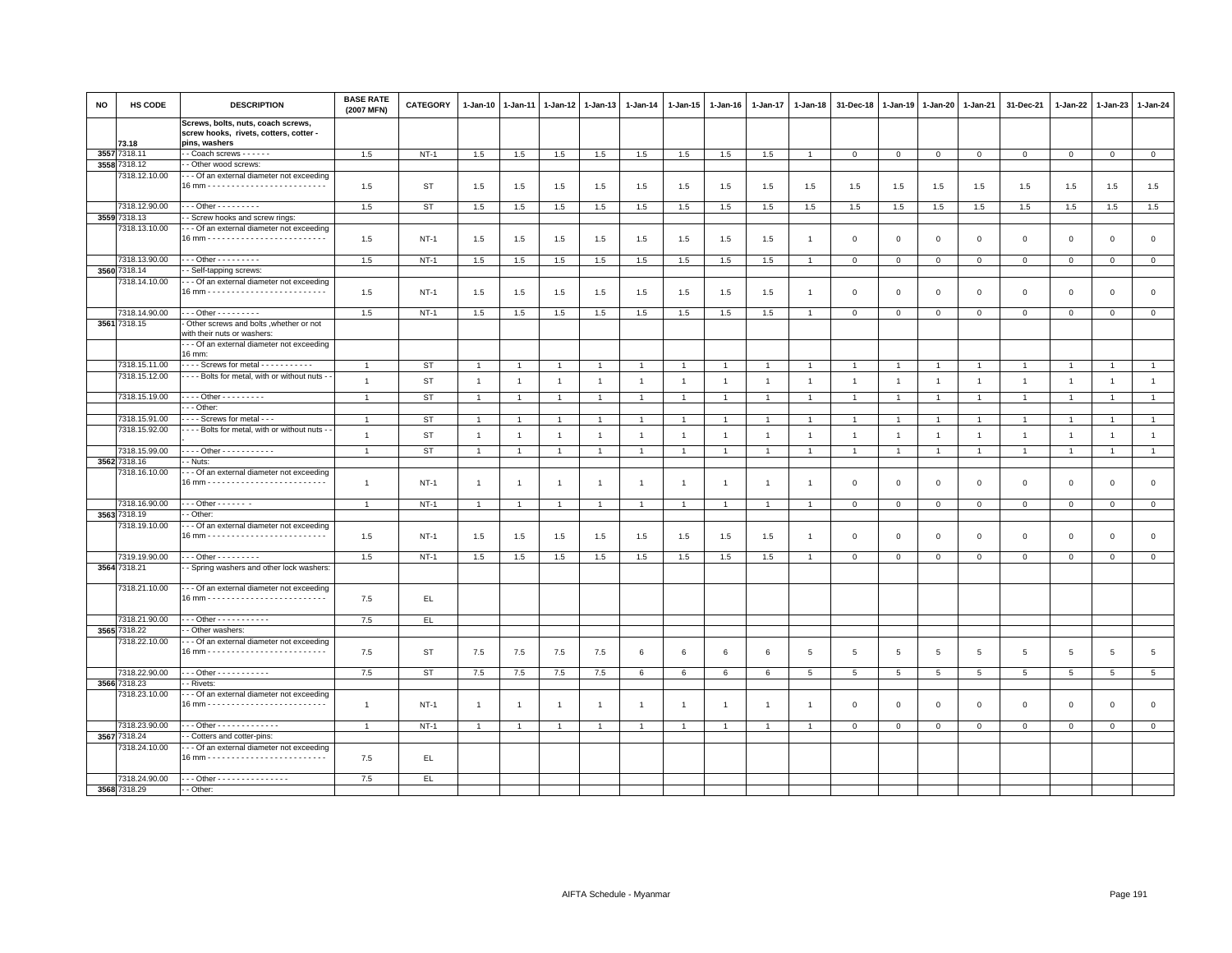| NO   | HS CODE               | <b>DESCRIPTION</b>                                                                                   | <b>BASE RATE</b><br>(2007 MFN) | CATEGORY    | 1-Jan-10    | 1-Jan-11     | 1-Jan-12       | 1-Jan-13       | 1-Jan-14     | 1-Jan-15       | 1-Jan-16        | 1-Jan-17        | 1-Jan-18       | 31-Dec-18       | 1-Jan-19        | 1-Jan-20        | 1-Jan-21        | 31-Dec-21       | 1-Jan-22        | 1-Jan-23       | 1-Jan-24            |
|------|-----------------------|------------------------------------------------------------------------------------------------------|--------------------------------|-------------|-------------|--------------|----------------|----------------|--------------|----------------|-----------------|-----------------|----------------|-----------------|-----------------|-----------------|-----------------|-----------------|-----------------|----------------|---------------------|
|      | 318.29.10.00          | - - Of an external diameter not exceeding                                                            | 7.5                            | <b>NT-1</b> | 7.5         | 7.5          | 7.5            | 6              | 6            | 5              | 5               | 5               | $\mathbf{3}$   | $\mathbf 0$     | $\Omega$        | $\mathbf 0$     | $\circ$         | $\mathbf{0}$    | $\mathbf{0}$    | $\mathbf{0}$   | $\mathsf 0$         |
|      | 7318.29.90.00         | $\cdots$ Other $\cdots$                                                                              | 7.5                            | $NT-1$      | 7.5         | 7.5          | 7.5            | 6              | 6            | 5              | $5\overline{5}$ | 5               | $\mathbf{3}$   | $\mathbf 0$     | $\mathbf 0$     | $\mathbf 0$     | $\mathbf{O}$    | $\mathbf 0$     | $\mathbf 0$     | $\mathbf 0$    | $\circ$             |
|      |                       | Sewing needles, knitting needles,<br>bodkins, crochet hooks, embroidery                              |                                |             |             |              |                |                |              |                |                 |                 |                |                 |                 |                 |                 |                 |                 |                |                     |
|      | 73.19<br>3569 7319.10 | stilettos and similar<br>Sewing, darning or embroidery needles -                                     |                                |             |             |              |                |                |              |                |                 |                 |                |                 |                 |                 |                 |                 |                 |                |                     |
|      |                       |                                                                                                      | 7.5                            | <b>NT-1</b> | 7.5         | 7.5          | 7.5            | 6              | $\,6$        | $\overline{5}$ | $5\phantom{.0}$ | $\overline{5}$  | $\mathbf{3}$   | $\mathbf 0$     | $\overline{0}$  | $\,0\,$         | $\mathbf 0$     | $\mathsf 0$     | $\Omega$        | $\mathbf{0}$   | $\mathsf{O}\xspace$ |
|      | 3570 7319.20          | - Safety pins - - - - - - - - -                                                                      | 3                              | $NT-1$      | 3           | $\mathbf{3}$ | 3              | $\mathbf{3}$   | $\mathbf{3}$ | 3              | $\overline{2}$  | $\overline{2}$  | $\overline{1}$ | $\mathbf 0$     | $\mathbf 0$     | $\mathbb O$     | $\Omega$        | $\mathbf 0$     | $\Omega$        | $\Omega$       | $\overline{0}$      |
| 3571 | 7319.30               | - Other pins - - - - - - - - - - - -                                                                 | 7.5                            | $NT-1$      | 7.5         | 7.5          | 7.5            | 6              | 6            | 5              | $5\phantom{.0}$ | 5               | $\mathbf{3}$   | $\mathsf 0$     | $\mathsf 0$     | $\mathbf 0$     | 0               | $\mathbf 0$     | $\mathbf 0$     | $\mathbf 0$    | $\mathsf 0$         |
|      | 3572 7319.90          | - Other - - - - - - - - - - - -                                                                      | 7.5                            | $NT-1$      | 7.5         | $7.5\,$      | $7.5\,$        | 6              | 6            | 5              | $5\phantom{.0}$ | 5 <sup>5</sup>  | $\overline{3}$ | $\Omega$        | $\mathsf 0$     | $\mathbf 0$     | $\mathbf 0$     | $\mathbf 0$     | $\mathbf 0$     | $\mathbf 0$    | $\mathsf 0$         |
|      | 73.20                 | Springs and leaves for springs, of iron<br>or steel.                                                 |                                |             |             |              |                |                |              |                |                 |                 |                |                 |                 |                 |                 |                 |                 |                |                     |
| 3573 | 7320.10               | - Leaf-springs and leaves therefor:                                                                  |                                |             |             |              |                |                |              |                |                 |                 |                |                 |                 |                 |                 |                 |                 |                |                     |
|      | 7320.10.10.00         | - - For motor vehicles - - - -                                                                       | 5                              | ST          | $5^{\circ}$ | 5            | $\sqrt{5}$     | 5              | 5            | $5^{\circ}$    | $\sqrt{5}$      | $5^{\circ}$     | -5             | 5               | $5\overline{5}$ | $5\overline{5}$ | $5^{\circ}$     | $5\overline{5}$ | $5\overline{5}$ | $5^{\circ}$    | $5\overline{5}$     |
|      | 7320.10.20.00         | - For earth moving machinery - - -                                                                   | 5                              | <b>ST</b>   | 5           | 5            | $\overline{5}$ | $\overline{5}$ | 5            | 5              | 5               | 5               | 5              | 5               | 5               | $\overline{5}$  | 5               | 5               | $\overline{5}$  | $\overline{5}$ | $\overline{5}$      |
|      | 7320.10.30.00         | - Coupling springs for railway rolling stock                                                         | 5                              | <b>ST</b>   | 5           | 5            | 5              | 5              | 5            | 5              | 5               | 5 <sup>5</sup>  | 5              | 5               | 5               | 5               | 5               | 5               | 5               | 5              | $5\phantom{.0}$     |
|      | 7320.10.90.00         | - Other - - - - - - - - - - - - - - -                                                                | $\overline{5}$                 | <b>ST</b>   | 5           | 5            | $\sqrt{5}$     | $5^{\circ}$    | 5            | 5 <sub>1</sub> | $5\phantom{.0}$ | 5 <sup>5</sup>  | 5              | 5               | 5               | 5               | $5^{\circ}$     | 5 <sub>5</sub>  | 5 <sup>1</sup>  | $5^{\circ}$    | $5\phantom{.0}$     |
| 3574 | 7320.20               | Helical springs:                                                                                     |                                |             |             |              |                |                |              |                |                 |                 |                |                 |                 |                 |                 |                 |                 |                |                     |
|      | 320.20.10.00          | - For motor vehicles - - - -                                                                         | 7.5                            | EL.         |             |              |                |                |              |                |                 |                 |                |                 |                 |                 |                 |                 |                 |                |                     |
|      | 7320.20.20.00         | - For earth moving machinery - - - - - - - -                                                         | 7.5                            | EL.         |             |              |                |                |              |                |                 |                 |                |                 |                 |                 |                 |                 |                 |                |                     |
|      | 7320.20.90.00         | - - Other - - - - - - - - - - - - -                                                                  | 7.5                            | EL          |             |              |                |                |              |                |                 |                 |                |                 |                 |                 |                 |                 |                 |                |                     |
| 3575 | 7320.90               | Other:                                                                                               |                                |             |             |              |                |                |              |                |                 |                 |                |                 |                 |                 |                 |                 |                 |                |                     |
|      | 320.90.10.00          | - For motor vehicles - - - - - - - - - -                                                             | 7.5                            | $NT-1$      | 7.5         | 7.5          | 7.5            | 6              | 6            | 5              | 5               | 5               | 3              | $\Omega$        | $\mathbf{0}$    | $\mathbf{0}$    | $\mathbf 0$     | $\mathbf{0}$    | $\Omega$        | $\mathbf 0$    | $\mathbf{0}$        |
|      | 7320.90.90.00         | - - Other - - - - - - - - - - - - -                                                                  | 7.5                            | $NT-1$      | $7.5\,$     | 7.5          | 7.5            | 6              | 6            | 5              | 5               | 5               | 3              | $\mathbf{0}$    | $\mathbf 0$     | $\mathbf 0$     | $\mathbf{0}$    | $\circ$         | $\circ$         | $\mathbf 0$    | $\circ$             |
|      | 73.21                 | Stoves, ranges, grates, cookers<br>(including those with subsidiary boilers<br>for central heating), |                                |             |             |              |                |                |              |                |                 |                 |                |                 |                 |                 |                 |                 |                 |                |                     |
|      | 3576 7321.11          | - For gas fuel or for both gas and other                                                             |                                |             |             |              |                |                |              |                |                 |                 |                |                 |                 |                 |                 |                 |                 |                |                     |
|      | 7321.11.10.00         | - - Kitchen stoves, ranges, ovens, cookers                                                           |                                |             |             |              |                |                |              |                |                 |                 |                |                 |                 |                 |                 |                 |                 |                |                     |
|      |                       |                                                                                                      | 7.5                            | $NT-1$      | 7.5         | 7.5          | 7.5            | 6              | 6            | 5              | 5               | 5               | $\mathbf{3}$   | $\mathbf 0$     | $\mathbf{0}$    | $\mathbf 0$     | $\mathsf 0$     | $\mathsf 0$     | $\mathbf 0$     | $\mathbf 0$    | $\mathsf 0$         |
|      | 7321.11.90.00         | $-$ - Other - - - - - - - - - - -                                                                    | 7.5                            | $NT-1$      | 7.5         | 7.5          | 7.5            | $\epsilon$     | 6            | $\overline{5}$ | $\overline{5}$  | $\overline{5}$  | $\overline{3}$ | $\mathbf 0$     | $\mathbf 0$     | $\overline{0}$  | $\overline{0}$  | $\mathbf{0}$    | $\Omega$        | $\overline{0}$ | $\overline{0}$      |
| 3577 | 7321.12               | - For liquid fuel - - - - - - - -                                                                    | 7.5                            | $NT-1$      | 7.5         | 7.5          | 7.5            | 6              | 6            | 5              | 5               | 5               | 3              | $\mathbf 0$     | $\mathbf 0$     | $\mathsf 0$     | $\mathbf 0$     | $\mathbf 0$     | $\mathbf 0$     | $\Omega$       | $\mathsf 0$         |
| 3578 | 321.13                | - For solid fuel - - - - - - - - - - -                                                               | 7.5                            | $NT-1$      | 7.5         | 7.5          | 7.5            | 6              | 6            | $\,$ 5 $\,$    | 5               | 5               | 3              | $\mathbf 0$     | $\mathsf 0$     | $\mathbf 0$     | $\mathbf{O}$    | $\mathsf 0$     | $\mathbf 0$     | $\mathbf 0$    | $\overline{0}$      |
| 3579 | 321.81                | - For gas fuel or for both gas and other                                                             | 7.5                            | $NT-1$      | $7.5\,$     | $7.5\,$      | $7.5\,$        | 6              | $\,6$        | 5              | $\,$ 5 $\,$     | 5               | $\mathbf{3}$   | $\mathsf 0$     | $\,0\,$         | $\mathbf 0$     | $\mathsf 0$     | $\mathsf 0$     | $\Omega$        | $\mathbf 0$    | $\mathsf 0$         |
| 3580 | 7321.82               | $-$ For liquid fuel $    -$                                                                          | 7.5                            | $NT-1$      | 7.5         | 7.5          | 7.5            | 6              | 6            | 5              | $5\phantom{.0}$ | 5               | 3              | $\mathbf 0$     | $\mathbf 0$     | $\mathbf 0$     | $\mathbf 0$     | $\mathbf 0$     | $\mathbf 0$     | $\mathbf 0$    | $\mathsf 0$         |
| 3581 | 7321.83               | - - For solid fuel - - - - - -                                                                       | 7.5                            | $NT-1$      | 7.5         | 7.5          | 7.5            | 6              | 6            | $\,$ 5 $\,$    | $5\phantom{.0}$ | 5 <sup>5</sup>  | $\mathbf{3}$   | $\mathbf{0}$    | $\mathbf{0}$    | $\mathbf{0}$    | $\mathbf{0}$    | $\mathbf 0$     | $\Omega$        | $\mathbf{0}$   | $\overline{0}$      |
|      | 3582 7321.90          | - Parts - - - - - - - - -                                                                            | 7.5                            | $NT-1$      | 7.5         | 7.5          | 7.5            | 6              | 6            | 5              | $5\overline{5}$ | $5\overline{5}$ | $\mathbf{3}$   | $\mathbf{O}$    | $\mathbf 0$     | $\mathbf 0$     | $\mathbf{0}$    | $\circ$         | $\circ$         | $\mathbf 0$    | $\mathbf{0}$        |
|      | 73.22                 | Radiators for central heating, not<br>electrically heated, and parts thereof, of<br>iron or steel;   |                                |             |             |              |                |                |              |                |                 |                 |                |                 |                 |                 |                 |                 |                 |                |                     |
| 3583 | 7322.11               | - Of cast iron - - - - - - - -                                                                       | 7.5                            | $NT-1$      | 7.5         | 7.5          | 7.5            | 6              | 6            | 5              | 5               | 5               | $\mathbf{3}$   | $\mathbf 0$     | $\mathbf{0}$    | $\mathbf 0$     | $\mathbf{0}$    | $\mathbf 0$     | $\Omega$        | $\mathsf 0$    | $\mathbf{0}$        |
| 3584 | 7322.19               | $\cdot$ -Other - - - - -                                                                             | 7.5                            | EL.         |             |              |                |                |              |                |                 |                 |                |                 |                 |                 |                 |                 |                 |                |                     |
|      | 3585 7322.90          | $-$ Other - - - - - - - -                                                                            | 7.5                            | $NT-1$      | 7.5         | 7.5          | 7.5            | 6              | 6            | 5              | $5\overline{5}$ | $5\overline{5}$ | $\mathbf{3}$   | $\mathbf 0$     | $\mathbf{0}$    | $\mathbf{0}$    | $\circ$         | $\mathbf{0}$    | $\mathbf{0}$    | $\mathbf{0}$   | $\mathbf{0}$        |
|      | 73.23                 | Table, kitchen or other household<br>articles and parts thereof, of iron or<br>steel; iron or steel  |                                |             |             |              |                |                |              |                |                 |                 |                |                 |                 |                 |                 |                 |                 |                |                     |
|      | 3586 7323.10          | Iron or steel wool; pot scourers and<br>scouring or                                                  | 7.5                            | <b>ST</b>   | $7.5\,$     | 7.5          | 7.5            | 7.5            | $\,6\,$      | 6              | 6               | 6               | 5              | 5               | $\,$ 5          | $\overline{5}$  | $5\phantom{.0}$ | 5               | 5               | 5              | $\,$ 5              |
|      | 3587 7323.91          | - - Of cast iron, not enamelled:                                                                     |                                |             |             |              |                |                |              |                |                 |                 |                |                 |                 |                 |                 |                 |                 |                |                     |
|      | 7323.91.10.00         | --- Kitchenware -----------                                                                          | 5                              | ST          | 5           | 5            | 5              | -5             | 5            | 5              | 5               | $\overline{5}$  | 5              | $5\phantom{.0}$ | 5               | 5               | 5               | 5               | 5               | -5             | $5\overline{)}$     |
|      | 323.91.90.00          | --- Other ----------                                                                                 | 7.5                            | <b>ST</b>   | 7.5         | 7.5          | 7.5            | 7.5            | 6            | 6              | $6\phantom{.0}$ | 6               | 5              | 5               | 5               | 5               | 5               | 5               | 5               | $\overline{5}$ | $5\phantom{.0}$     |
| 3588 | 7323.92               | - Of cast iron, enamelled - - - - - - -                                                              | 3                              | $NT-1$      | 3           | 3            | 3              | 3              | 3            | $\mathbf{3}$   | $\overline{2}$  | $\overline{2}$  |                | $\mathbf{O}$    | $\mathbf 0$     | $\mathbf 0$     | $\mathbf{O}$    | $\mathbf 0$     | $\mathbf 0$     | $\mathbf 0$    | $\mathsf 0$         |
| 3589 | 7323.93               | - Of stainless steel:                                                                                |                                |             |             |              |                |                |              |                |                 |                 |                |                 |                 |                 |                 |                 |                 |                |                     |
|      | 7323.93.10.00         | Kitchenware                                                                                          | 5                              | EL.         |             |              |                |                |              |                |                 |                 |                |                 |                 |                 |                 |                 |                 |                |                     |
|      | 7323.93.90.00         | - - - Other - - - - - - - - - - - -                                                                  | 7.5                            | EL.         |             |              |                |                |              |                |                 |                 |                |                 |                 |                 |                 |                 |                 |                |                     |
|      | 3590 7323.94          | - Of iron (other than cast iron) or steel,<br>enamelled - - - - - - - - -                            | 3                              | $NT-1$      | 3           | $\mathbf{3}$ | $\mathbf{3}$   | $\mathbf{3}$   | $\mathbf{3}$ | $\mathbf{3}$   | $\overline{2}$  | $\overline{2}$  | $\overline{1}$ | $\circ$         | $\,0\,$         | $\mathbf 0$     | $\circ$         | $\mathsf 0$     | $\mathsf 0$     | $\mathsf 0$    | $\mathbf 0$         |
| 3591 | 7323.99               | - Other:                                                                                             |                                |             |             |              |                |                |              |                |                 |                 |                |                 |                 |                 |                 |                 |                 |                |                     |
|      | 7323.99.10.00         | - - - Kitchenware - - - - - - - - - -                                                                | 5                              | <b>ST</b>   | 5           | 5            | 5              | 5              | 5            | 5              | 5               | 5               | 5              | 5               | 5               | $\overline{5}$  | 5               | 5               | $\overline{5}$  | 5              | 5                   |
|      | 7323.99.90.00         | - - - Other - - - - - - - - - - - - - - - -<br>Sanitary ware and parts thereof, of iron              | 7.5                            | ST          | $7.5\,$     | 7.5          | 7.5            | 7.5            | 6            | 6              | 6               | 6               | 5              | 5               | 5               | 5               | 5               | 5               | $5\overline{5}$ | 5              | 5                   |
|      | 73.24                 | or steel.                                                                                            |                                |             |             |              |                |                |              |                |                 |                 |                |                 |                 |                 |                 |                 |                 |                |                     |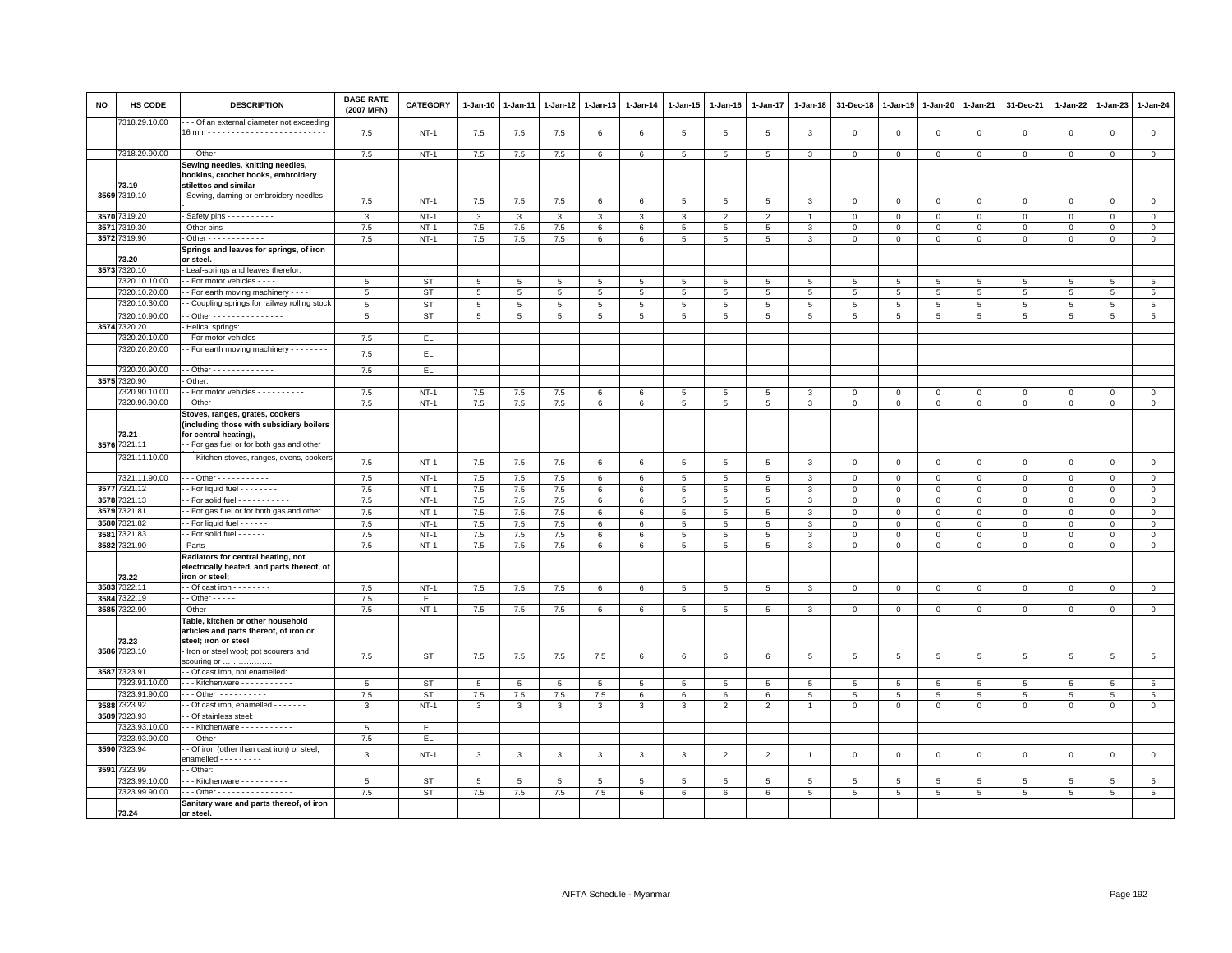| NO   | <b>HS CODE</b>               | <b>DESCRIPTION</b>                                                                              | <b>BASE RATE</b><br>(2007 MFN) | CATEGORY  | 1-Jan-10       | 1-Jan-11       | 1-Jan-12       | 1-Jan-13       | 1-Jan-14       | 1-Jan-15     | 1-Jan-16        | 1-Jan-17       | 1-Jan-18       | 31-Dec-18               | 1-Jan-19       | 1-Jan-20       | 1-Jan-21       | 31-Dec-21      | 1-Jan-22     | 1-Jan-23       | 1-Jan-24       |
|------|------------------------------|-------------------------------------------------------------------------------------------------|--------------------------------|-----------|----------------|----------------|----------------|----------------|----------------|--------------|-----------------|----------------|----------------|-------------------------|----------------|----------------|----------------|----------------|--------------|----------------|----------------|
| 3592 | 324.10                       | Sinks and wash basins, of stainless steel                                                       | 1.5                            | EL.       |                |                |                |                |                |              |                 |                |                |                         |                |                |                |                |              |                |                |
| 3593 | 324.21                       | - Of cast iron, whether or not enamelled                                                        | 1.5                            | $NT-1$    | $1.5\,$        | $1.5$          | 1.5            | 1.5            | 1.5            | 1.5          | 1.5             | 1.5            | $\overline{1}$ | $\overline{\mathbf{0}}$ | $\mathbf 0$    | $\mathbf 0$    | $\mathbf{0}$   | $\mathbf{0}$   | $\mathbf{0}$ | $\mathsf 0$    | $\mathsf 0$    |
| 3594 | 324.29                       | $-$ Other $ -$                                                                                  | 1.5                            | <b>ST</b> | 1.5            | 1.5            | 1.5            | 1.5            | 1.5            | 1.5          | 1.5             | 1.5            | 1.5            | 1.5                     | 1.5            | 1.5            | 1.5            | 1.5            | 1.5          | 1.5            | 1.5            |
| 3595 | 324.90                       | Other, including parts:                                                                         |                                |           |                |                |                |                |                |              |                 |                |                |                         |                |                |                |                |              |                |                |
|      | 7324.90.10.00                | - For flushing water closets or urinals                                                         | 1.5                            | ST        | 1.5            | 1.5            | 1.5            | 1.5            | 1.5            | 1.5          | 1.5             | 1.5            | 1.5            | 1.5                     | 1.5            | 1.5            | 1.5            | 1.5            | 1.5          | 1.5            | 1.5            |
|      | 7324.90.20.00                | - Bedpans, urinals (portable type)and<br>$chamber-pots - - - - - - - - - - - - - - - - - - - -$ | 1.5                            | ST        | 1.5            | 1.5            | 1.5            | 1.5            | 1.5            | 1.5          | 1.5             | 1.5            | 1.5            | 1.5                     | 1.5            | 1.5            | 1.5            | 1.5            | 1.5          | 1.5            | 1.5            |
|      | 7324.90.90.00                | $-$ Other $        -$                                                                           | 1.5                            | <b>ST</b> | $1.5\,$        | 1.5            | 1.5            | 1.5            | 1.5            | 1.5          | 1.5             | 1.5            | 1.5            | 1.5                     | 1.5            | 1.5            | 1.5            | 1.5            | 1.5          | 1.5            | 1.5            |
|      | 73.25                        | Other cast articles of iron or steel.                                                           |                                |           |                |                |                |                |                |              |                 |                |                |                         |                |                |                |                |              |                |                |
| 3596 | 7325.10                      | of non-malleable cast iron:                                                                     |                                |           |                |                |                |                |                |              |                 |                |                |                         |                |                |                |                |              |                |                |
|      | 325.10.10.00                 | - Latex spouts and latex cups - - - - -                                                         | $\mathbf{0}$                   | $NT-1$    | $\Omega$       | $\Omega$       | $\mathbf{0}$   | $\mathbf{0}$   | $\mathbf 0$    | $\mathbf{0}$ | $\mathbf 0$     | $\Omega$       | $\Omega$       | $\Omega$                | $\Omega$       | $\mathbf 0$    | $\mathbf 0$    | $\mathbf 0$    | $\Omega$     | $\mathbf{0}$   | $\mathbf{0}$   |
|      | 7325.10.20.00                | - Manhole covers, gratings and frames                                                           | 1.5                            | $NT-1$    | 1.5            | 1.5            | 1.5            | 1.5            | 1.5            | 1.5          | 1.5             | 1.5            |                | $\mathbf 0$             | $\mathbf 0$    | $\mathbf 0$    | $\mathbf 0$    | $\mathbf 0$    | $\mathbf 0$  | $\mathbf 0$    | $\mathsf 0$    |
|      | 7325.10.90.00                | $-$ Other $        -$                                                                           | 1.5                            | NT-1      | 1.5            | 1.5            | 1.5            | 1.5            | 1.5            | 1.5          | 1.5             | 1.5            | $\overline{1}$ | $\mathbf 0$             | 0              | $\mathbf{0}$   | $\mathbf 0$    | $\mathbf 0$    | $\circ$      | $\mathbf 0$    | $\mathbf{0}$   |
|      | 3597 7325.91                 | Grinding balls and similar articles for mills                                                   | $\overline{1}$                 | <b>ST</b> | $\overline{1}$ | $\overline{1}$ | $\overline{1}$ | $\overline{1}$ | $\overline{1}$ | $\mathbf{1}$ | $\overline{1}$  | $\mathbf{1}$   | $\overline{1}$ | $\overline{1}$          | $\overline{1}$ | $\overline{1}$ | $\overline{1}$ | $\mathbf{1}$   | $\mathbf{1}$ | $\overline{1}$ | $\mathbf{1}$   |
| 3598 | 325.99                       | - Other:                                                                                        |                                |           |                |                |                |                |                |              |                 |                |                |                         |                |                |                |                |              |                |                |
|      | 7325.99.10.00                | - - Latex spouts and latex cups -                                                               | $\mathbf{0}$                   | $NT-1$    | $\Omega$       | $\Omega$       | $\mathbf{0}$   | $\mathbf{0}$   | $\mathbf 0$    | $\mathbf{0}$ | $\Omega$        | $\Omega$       | $\mathbf 0$    | $\Omega$                | $\Omega$       | $\mathsf 0$    | $\mathbf{0}$   | $\mathbf 0$    | $\Omega$     | $\mathbf{0}$   | $\mathbf{0}$   |
|      | 7325.99.20.00                | - - Manhole covers, gratings and frames                                                         | 1.5                            | $NT-1$    | 1.5            | 1.5            | 1.5            | 1.5            | 1.5            | 1.5          | 1.5             | 1.5            |                | $\mathbf 0$             | $\mathbf 0$    | $\mathbf 0$    | $\mathbf 0$    | 0              | $^{\circ}$   | $\mathbf 0$    | $\mathsf 0$    |
|      | 7325.99.90.00                | $-$ - Other - - - - - - -                                                                       | 1.5                            | $NT-1$    | 1.5            | 1.5            | 1.5            | 1.5            | 1.5            | $1.5\,$      | 1.5             | 1.5            | $\overline{1}$ | $\mathbf 0$             | $\mathbf{0}$   | $\mathbf{O}$   | $\mathbf{O}$   | 0              | $\mathbf 0$  | $\mathbf 0$    | $\circ$        |
|      | 73.26                        | Other articles of iron or steel.                                                                |                                |           |                |                |                |                |                |              |                 |                |                |                         |                |                |                |                |              |                |                |
| 3599 | 326.11                       | - Grinding balls and similar articles                                                           | $\overline{1}$                 | ST        | $\overline{1}$ | $\overline{1}$ | $\overline{1}$ | $\overline{1}$ | $\mathbf{1}$   | $\mathbf{1}$ | $\overline{1}$  | 1              | $\overline{1}$ | -1                      | $\overline{1}$ | $\overline{1}$ | $\overline{1}$ | $\overline{1}$ | $\mathbf{1}$ | $\overline{1}$ | $\mathbf{1}$   |
| 3600 | 326.19                       | - Other - - - - - - - - - - - - - - - - -                                                       | 1.5                            | $NT-1$    | 1.5            | 1.5            | 1.5            | 1.5            | 1.5            | 1.5          | 1.5             | 1.5            | $\overline{1}$ | $\mathbf 0$             | $\mathsf 0$    | $\circ$        | $\mathbf 0$    | $\mathsf 0$    | $\mathbf{0}$ | $\circ$        | $\overline{0}$ |
| 3601 | 7326.20                      | Articles of iron or steel wire:                                                                 |                                |           |                |                |                |                |                |              |                 |                |                |                         |                |                |                |                |              |                |                |
|      | 326.20.10.00                 | - For manufacturing tyre hoop - - - -                                                           | 1.5                            | $NT-1$    | 1.5            | 1.5            | 1.5            | 1.5            | 1.5            | 1.5          | 1.5             | 1.5            |                | $^{\circ}$              | $^{\circ}$     | $\mathbf 0$    | $\mathbf{0}$   | 0              | 0            | 0              | $\mathbf{0}$   |
|      | 7326.20.20.00                | - Rat traps - - - - - - - - -                                                                   | 1.5                            | $NT-1$    | 1.5            | 1.5            | 1.5            | 1.5            | 1.5            | 1.5          | 1.5             | 1.5            | $\overline{1}$ | $\overline{\mathbf{0}}$ | $\mathbf 0$    | $\mathbf 0$    | $\mathsf 0$    | $\circ$        | $\Omega$     | $\Omega$       | $\mathsf 0$    |
|      | 7326.20.30.00                | - For the manufacturing of articles other                                                       |                                |           |                |                |                |                |                |              |                 |                |                |                         |                |                |                |                |              |                |                |
|      |                              | than baskets, sieves or the like, coated with                                                   | 1.5                            | $NT-1$    | 1.5            | 1.5            | 1.5            | 1.5            | 1.5            | 1.5          | 1.5             | 1.5            | -1             | $\Omega$                | $\overline{0}$ | $\Omega$       | $\mathbf{0}$   | $\mathbf 0$    | $\Omega$     | $\mathbf{0}$   | $\mathsf 0$    |
|      | 7326.20.40.00                | - Gabions and mattresses of PVC coated                                                          | 1.5                            | $NT-1$    | 1.5            | 1.5            | 1.5            | 1.5            | 1.5            | 1.5          | 1.5             | 1.5            | $\overline{1}$ | $\overline{\mathbf{0}}$ | $\overline{0}$ | $\mathbf 0$    | $\circ$        | $\mathbf 0$    | $\Omega$     | $\mathbf{0}$   | $\mathsf 0$    |
|      | 7326.20.90.00                |                                                                                                 | 1.5                            | $NT-1$    | 1.5            | 1.5            | 1.5            | 1.5            | 1.5            | 1.5          | 1.5             | 1.5            | $\overline{1}$ | $\mathbf 0$             | $\mathbf 0$    | $\mathbf{0}$   | $\mathbf{0}$   | $\mathbf 0$    | $^{\circ}$   | $\mathbf 0$    | $\mathbf 0$    |
|      | 3602 7326.90                 | Other:                                                                                          |                                |           |                |                |                |                |                |              |                 |                |                |                         |                |                |                |                |              |                |                |
|      | 7326.90.10.00                | - Ships, rudders - - - - - - -                                                                  | 1.5                            | <b>ST</b> | 1.5            | 1.5            | 1.5            | 1.5            | 1.5            | 1.5          | 1.5             | 1.5            | 1.5            | 1.5                     | 1.5            | 1.5            | 1.5            | 1.5            | 1.5          | 1.5            | 1.5            |
|      | 7326.90.20.00                | - Pistol or revolver shaped keychains with                                                      | 1.5                            | <b>ST</b> | 1.5            | 1.5            | 1.5            | 1.5            | 1.5            | 1.5          | 1.5             | 1.5            | 1.5            | 1.5                     | 1.5            | 1.5            | 1.5            | 1.5            | 1.5          | 1.5            | 1.5            |
|      | 7326.90.30.00                | - Stainless steel shield and clamp<br>assembly with rubber sleeve for hubless                   | 1.5                            | <b>ST</b> | 1.5            | 1.5            | 1.5            | 1.5            | 1.5            | 1.5          | 1.5             | 1.5            | 1.5            | 1.5                     | 1.5            | 1.5            | 1.5            | 1.5            | 1.5          | 1.5            | 1.5            |
|      | 7326.90.40.00                | - Latex spouts and latex cups - - - -                                                           | $\mathbf 0$                    | <b>ST</b> | 0              | 0              | $\mathbf 0$    | $\Omega$       | $\mathbf 0$    | 0            | $\mathbf 0$     | $\mathbf 0$    | $\mathsf 0$    | $\mathbf 0$             | $\mathbf{0}$   | $\mathbf{0}$   | $\mathbf{0}$   | $\mathbf 0$    | $\circ$      | $\mathbf 0$    | $\circ$        |
|      | 7326.90.50.00                | - Rat traps $- - - - - -$                                                                       | 1.5                            | <b>ST</b> | $1.5\,$        | 1.5            | 1.5            | 1.5            | $1.5\,$        | $1.5\,$      | 1.5             | 1.5            | 1.5            | $1.5\,$                 | 1.5            | 1.5            | 1.5            | 1.5            | 1.5          | 1.5            | 1.5            |
|      | 7326.90.60.00                | - Steel balls for ball point pens - - - - - - - -                                               | 1.5                            | <b>ST</b> | 1.5            | 1.5            | 1.5            | 1.5            | 1.5            | 1.5          | 1.5             | 1.5            | 1.5            | 1.5                     | 1.5            | 1.5            | 1.5            | 1.5            | 1.5          | 1.5            | 1.5            |
|      | 7326.90.90.00                | $-$ Other - - - - - - - - - - - - - -                                                           | 1.5                            | <b>ST</b> | 1.5            | 1.5            | 1.5            | 1.5            | 1.5            | 1.5          | 1.5             | 1.5            | 1.5            | 1.5                     | 1.5            | 1.5            | 1.5            | 1.5            | 1.5          | 1.5            | 1.5            |
|      |                              | Copper mattes; cement copper                                                                    |                                |           |                |                |                |                |                |              |                 |                |                |                         |                |                |                |                |              |                |                |
|      | 74.01                        | (precipitated copper)                                                                           |                                |           |                |                |                |                |                |              |                 |                |                |                         |                |                |                |                |              |                |                |
|      | 3603 7401.10<br>3604 7401.20 | Copper mattes - - - - - - - - - -                                                               | 7.5                            | $NT-1$    | 7.5            | 7.5            | 7.5            | 6              | 6              | 5            | $5\overline{5}$ | 5              | 3              | $^{\circ}$              | $\mathbf 0$    | $\mathbf 0$    | $^{\circ}$     | $\mathbf 0$    | $^{\circ}$   | $\mathbf 0$    | $\mathbf 0$    |
|      |                              | Cement copper (precipitated copper) -                                                           | $7.5\,$                        | $NT-2$    | $7.5\,$        | $7.5$          | 7.5            | 6              | 6              | 6            | 5               | 5              | 5              | $\overline{4}$          | $\overline{4}$ | $\mathbf{3}$   | $\overline{2}$ | $\mathsf 0$    | $\mathbf 0$  | $\mathsf 0$    | $\mathsf{o}$   |
|      | 74.02                        | Unrefined copper; copper anodes for<br>electrolytic refining.                                   |                                |           |                |                |                |                |                |              |                 |                |                |                         |                |                |                |                |              |                |                |
|      | 3605 7402.00                 | Blister copper and other unrefined copper                                                       |                                |           |                |                |                |                |                |              |                 |                |                |                         |                |                |                |                |              |                |                |
|      | 7402.00.10.00                | Blister copper and other unrefined coppe                                                        | 7.5                            | $NT-1$    | 7.5            | 7.5            | 7.5            | 6              | 6              | 5            |                 | 5              | 3              | $\mathbf 0$             | $\mathbf 0$    | $\mathsf 0$    | $\mathbf 0$    | $\mathbf 0$    | $\mathbf 0$  | $\mathbf 0$    | $\mathsf 0$    |
|      | 7402.00.90.00                | Copper anodes for electrolytic refining. -                                                      | 7.5                            | $NT-1$    | 7.5            | 7.5            | $7.5$          | 6              | 6              | 5            | 5               | $\overline{5}$ | 3              | $\mathbf 0$             | $\mathbf 0$    | $\mathbf 0$    | $\circ$        | $\mathbf 0$    | $\mathbf 0$  | $\Omega$       | $\mathbf 0$    |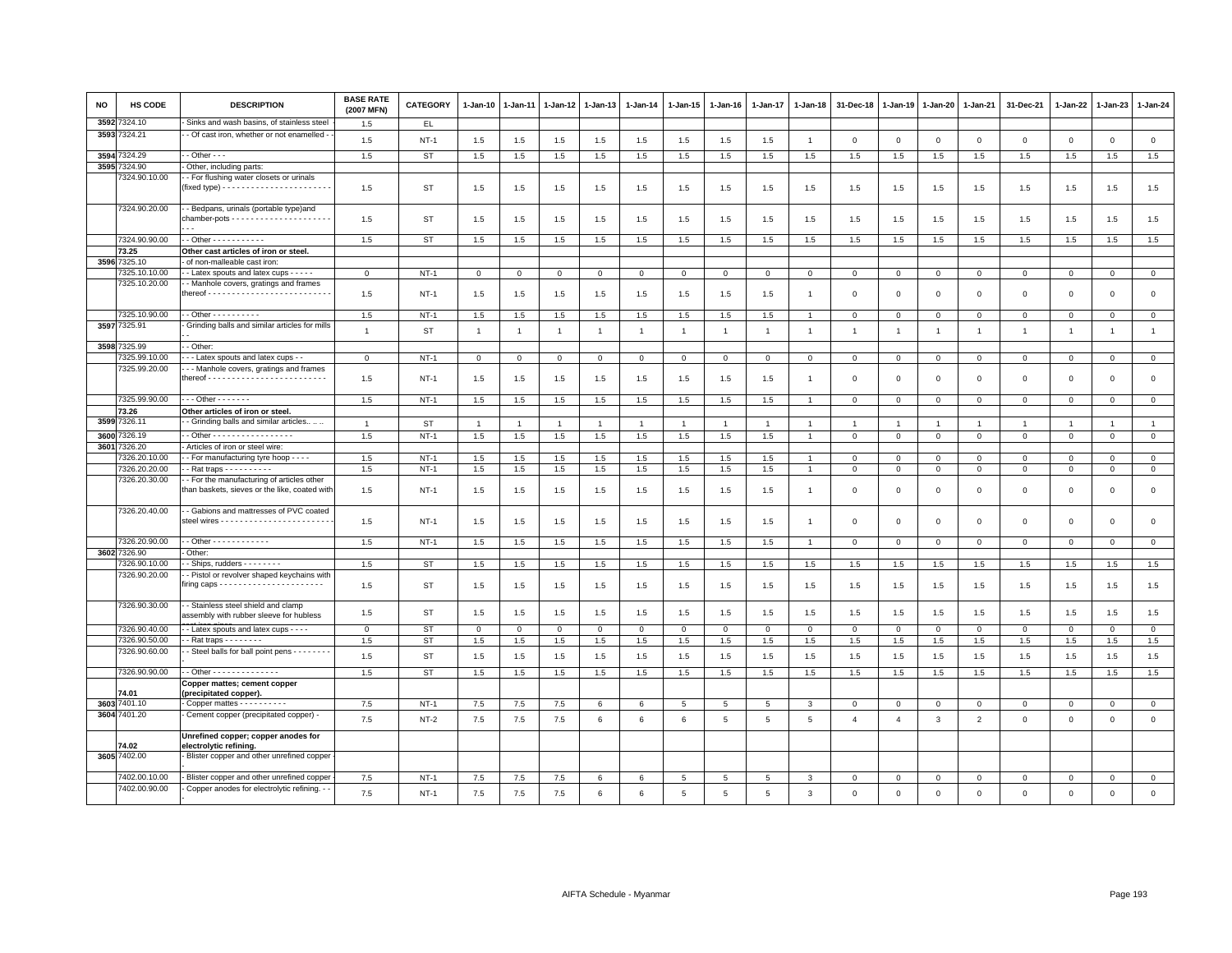| NO   | <b>HS CODE</b> | <b>DESCRIPTION</b>                                                                                          | <b>BASE RATE</b><br>(2007 MFN) | <b>CATEGORY</b> | 1-Jan-10 | 1-Jan-11 | $1 - Jan-12$ | $1 - Jan-13$    | $1-Jan-14$      | $1-Jan-15$      | $1 - Jan-16$    | $1 - Jan-17$    | $1 - Jan-18$ | 31-Dec-18               | $1 - Jan-19$   | $1 - Jan-20$   | 1-Jan-21     | 31-Dec-21   | 1-Jan-22     | 1-Jan-23     | $1 - Jan-24$   |
|------|----------------|-------------------------------------------------------------------------------------------------------------|--------------------------------|-----------------|----------|----------|--------------|-----------------|-----------------|-----------------|-----------------|-----------------|--------------|-------------------------|----------------|----------------|--------------|-------------|--------------|--------------|----------------|
|      | 74.03          | Refined copper and copper alloys,<br>unwrought.                                                             |                                |                 |          |          |              |                 |                 |                 |                 |                 |              |                         |                |                |              |             |              |              |                |
|      | 3606 7403.11   | - Cathodes and sections of cathodes - -                                                                     | 7.5                            | $NT-1$          | 7.5      | 7.5      | 7.5          | 6               | 6               | 5               | 5               | 5               | $\mathbf{3}$ | $\Omega$                | $\mathsf 0$    | $\overline{0}$ | $\mathbf{0}$ | 0           | $\Omega$     | $\Omega$     | $\mathbf{0}$   |
|      | 3607 7403.12   | - Wire-bars - - - - - - - - - - -                                                                           | 7.5                            | $NT-1$          | 7.5      | 7.5      | 7.5          | 6               | 6               | 5               | 5               | 5               | 3            | $\overline{0}$          | $\mathbf 0$    | $\mathbf 0$    | $\mathbf 0$  | $\mathbf 0$ | $\Omega$     | $\Omega$     | $\mathsf 0$    |
|      | 3608 7403.13   | - Billets - - - - - - - - - - - - - -                                                                       | 7.5                            | $NT-1$          | 7.5      | 7.5      | 7.5          | 6               | 6               | 5               | 5               | 5               | 3            | $\mathbf 0$             | $\mathbf 0$    | $\mathsf 0$    | $\Omega$     | $\mathsf 0$ | $\mathbf 0$  | $\Omega$     | $\mathbf 0$    |
| 3609 | 7403.19        | $-$ Other - - - - - - - - - - - - - - - - -                                                                 | 7.5                            | $NT-1$          | 7.5      | 7.5      | 7.5          | 6               | 6               | $5\phantom{.0}$ | 5               | 5               | 3            | $\overline{0}$          | $\mathbf{0}$   | $\overline{0}$ | $\Omega$     | 0           | $\Omega$     | $\Omega$     | $\overline{0}$ |
|      | 3610 7403.21   | - Copper-zinc base alloys (brass) - - -                                                                     | 7.5                            | $NT-1$          | 7.5      | 7.5      | 7.5          | 6               | $6\phantom{.0}$ | $5\overline{5}$ | 5               | 5               | $\mathbf{3}$ | $\mathbf 0$             | $\mathsf 0$    | $\circ$        | $\mathbf{0}$ | $\mathsf 0$ | $\mathbf 0$  | $\mathsf 0$  | $\mathbf 0$    |
|      | 3611 7403.22   | - Copper-tin base alloys (bronze) - - -                                                                     | 7.5                            | $NT-1$          | 7.5      | $7.5$    | 7.5          | 6               | $\,6\,$         | 5               | 5               | $5\phantom{.0}$ | 3            | $\mathbf{0}$            | $\mathbf{0}$   | $\circ$        | $\mathbf{0}$ | $\mathbf 0$ | $\mathbf 0$  | $\mathbf 0$  | $\mathbf 0$    |
|      | 3612 7403.23   | Copper-nickel base alloys (cupro-nickel)<br>or copper-nickel-zinc base alloys                               | 7.5                            | $NT-1$          | 7.5      | 7.5      | 7.5          | 6               | $\,6\,$         | $5\phantom{.0}$ | 5               | 5               | 3            | $\overline{0}$          | $\overline{0}$ | $\,0\,$        | $\circ$      | $\mathbf 0$ | $\Omega$     | $\mathbf 0$  | $\circ$        |
|      | 3613 7403.29   | - Other copper alloys (other than master<br>alloys of heading 74.05) - - - - - - - - - - - - -              | 7.5                            | $NT-1$          | 7.5      | 7.5      | 7.5          | 6               | 6               | $\overline{5}$  | 5               | $5\overline{5}$ | 3            | $\overline{0}$          | $\overline{0}$ | $\overline{0}$ | $\mathbf{0}$ | $\mathbf 0$ | $\mathbf 0$  | $\Omega$     | $\circ$        |
|      | 3614 7404.00   | Copper waste and scrap - - -                                                                                | 7.5                            | $NT-1$          | 7.5      | $7.5$    | 7.5          | 6               | 6               | $\overline{5}$  | 5               | 5               | 3            | $\overline{\mathbf{0}}$ | $\mathbf 0$    | $\mathbf 0$    | $\mathbf 0$  | $\mathsf 0$ | $\mathbf 0$  | $\mathbf 0$  | $\mathsf 0$    |
|      | 3615 7405.00   | Master alloys of copper - - - - -                                                                           | 7.5                            | $NT-1$          | 7.5      | $7.5\,$  | $7.5\,$      | 6               | 6               | 5               | 5               | 5               | 3            | $\mathbf 0$             | $\mathbb O$    | $\mathbf{O}$   | $\mathbf{O}$ | 0           | $\Omega$     | $\Omega$     | $\mathbf 0$    |
|      | 74.06          | Copper powders and flakes.                                                                                  |                                |                 |          |          |              |                 |                 |                 |                 |                 |              |                         |                |                |              |             |              |              |                |
|      | 3616 7406.10   | Powders of non-lamellar structure - - - - -                                                                 | 7.5                            | $NT-1$          | 7.5      | 7.5      | 7.5          | $6\phantom{.0}$ | $\,6\,$         | $5\phantom{.0}$ | $5\phantom{.0}$ | $\,$ 5 $\,$     | 3            | $\,0\,$                 | $\mathbf 0$    | $\,0\,$        | $\mathbf 0$  | $\mathsf 0$ | $\mathbf 0$  | $\mathsf 0$  | $\mathsf 0$    |
|      | 3617 7406.20   | Powders of lamellar structure; flakes - - - -                                                               | 7.5                            | $NT-1$          | 7.5      | 7.5      | 7.5          | 6               | 6               | $5^{\circ}$     | -5              | 5               | 3            | $\overline{0}$          | $\overline{0}$ | $\mathbf{0}$   | $\circ$      | $\mathbf 0$ | $\mathbf 0$  | $\mathbf 0$  | $\mathbf{0}$   |
|      | 74.07          | Copper bars, rods and profiles.                                                                             |                                |                 |          |          |              |                 |                 |                 |                 |                 |              |                         |                |                |              |             |              |              |                |
|      | 3618 7407.10   | Of refined copper:                                                                                          |                                |                 |          |          |              |                 |                 |                 |                 |                 |              |                         |                |                |              |             |              |              |                |
|      | 7407.10.10.00  | - Bars and rods of circular cross section -                                                                 | 7.5                            | $NT-1$          | 7.5      | 7.5      | 7.5          | 6               | 6               | 5               | 5               | 5               | 3            | $\overline{0}$          | $\mathbf 0$    | $\mathbf 0$    | $\mathbf 0$  | $\mathsf 0$ | $\mathbf 0$  | $\mathbf 0$  | $\mathsf 0$    |
|      | 7407.10.20.00  | - Other bars and rods - - - - - -                                                                           | 7.5                            | $NT-1$          | 7.5      | $7.5\,$  | $7.5\,$      | 6               | 6               | $5\overline{5}$ | 5               | 5               | 3            | $\mathbf 0$             | $\,0\,$        | $\mathbf{0}$   | $\Omega$     | $\Omega$    | $\Omega$     | $\Omega$     | $\mathbf 0$    |
|      | 7407.10.30.00  | - Profiles - - - - - - - - - - - - -                                                                        | 7.5                            | $NT-1$          | 7.5      | 7.5      | 7.5          | 6               | 6               | $5\overline{5}$ | 5               | 5               | 3            | $\mathbf 0$             | $\mathbf{0}$   | $\mathbf{0}$   | $\mathbf{0}$ | 0           | 0            | $\mathbf 0$  | $\mathbf 0$    |
|      | 3619 7407.21   | - Of copper-zinc base alloys (brass):                                                                       |                                |                 |          |          |              |                 |                 |                 |                 |                 |              |                         |                |                |              |             |              |              |                |
|      | 7407.21.10.00  | --Bare and rods --------                                                                                    | 7.5                            | $NT-1$          | 7.5      | 7.5      | 7.5          | 6               | 6               | 5 <sup>5</sup>  | 5               | 5               | 3            | $\Omega$                | $\overline{0}$ | $\mathbf 0$    | $\Omega$     | $\mathbf 0$ | $\mathbf 0$  | $\mathbf 0$  | $\mathbf{0}$   |
|      | 7407.21.20.00  | - - Profiles - - - - - - - - - -                                                                            | 7.5                            | $NT-1$          | 7.5      | 7.5      | 7.5          | 6               | 6               | 5               | 5               | 5               | 3            | $\overline{0}$          | $\mathbf{0}$   | $\mathbf 0$    | $\mathbf{0}$ | $\mathbf 0$ | $\mathbf{0}$ | $\mathbf 0$  | $\overline{0}$ |
|      | 3620 7407.22   | - Of copper-nickel base alloys (cupro-<br>nickel) or copper-nickel-zinc base alloys                         |                                |                 |          |          |              |                 |                 |                 |                 |                 |              |                         |                |                |              |             |              |              |                |
|      | 7407.22.10.00  | $\cdot$ - Bars and rods $\cdot$ - $\cdot$ - $\cdot$ - $\cdot$ - $\cdot$ - $\cdot$                           | 7.5                            | $NT-1$          | 7.5      | $7.5$    | 7.5          | 6               | $6\phantom{.0}$ | $5\phantom{.0}$ | 5               | $5\phantom{.0}$ | $\mathbf{3}$ | $\mathbf 0$             | $\mathbb O$    | $\circ$        | $\mathbf 0$  | $\mathbf 0$ | $\mathbf 0$  | $\mathbf 0$  | $\mathbf{0}$   |
|      | 7407.22.20.00  | $-$ - Profiles - - - - - - - - - - - - -                                                                    | 7.5                            | $NT-1$          | 7.5      | $7.5\,$  | $7.5\,$      | 6               | $6\phantom{.0}$ | $5\phantom{.0}$ | 5               | 5               | 3            | $\mathbf 0$             | $\mathsf 0$    | $\mathbf{0}$   | $\circ$      | $\mathbf 0$ | $\mathbf 0$  | $\mathbf 0$  | $\mathbf{0}$   |
|      | 3621 7407.29   | - Other:                                                                                                    |                                |                 |          |          |              |                 |                 |                 |                 |                 |              |                         |                |                |              |             |              |              |                |
|      | 7407.29.10.00  | -- Bars and rods ---------                                                                                  | 7.5                            | $NT-1$          | $7.5\,$  | $7.5\,$  | $7.5\,$      | 6               | 6               | 5               | 5               | 5               | 3            | $\mathbf 0$             | $\mathbf 0$    | $\mathbf 0$    | $\mathbf 0$  | $\mathbf 0$ | $\Omega$     | $\Omega$     | $\,0\,$        |
|      | 7407.29.20.00  | $\cdots$ Profiles $\cdots$                                                                                  | 7.5                            | $NT-1$          | 7.5      | 7.5      | 7.5          | 6               | 6               | $5^{\circ}$     | 5               | 5               | 3            | $\overline{0}$          | $\mathbf{0}$   | $\mathbf{0}$   | $\mathbf{0}$ | $\mathbf 0$ | $\mathbf 0$  | $\mathbf{0}$ | $\circ$        |
|      | 74.08          | Copper wire.                                                                                                |                                |                 |          |          |              |                 |                 |                 |                 |                 |              |                         |                |                |              |             |              |              |                |
|      | 3622 7408.11   | - Of which the maximum cross-sectional                                                                      |                                |                 |          |          |              |                 |                 |                 |                 |                 |              |                         |                |                |              |             |              |              |                |
|      | 7408.11.10.00  | dimension exceeds 6 mm:<br>- - Of which the maximum cross-sectional                                         |                                |                 |          |          |              |                 |                 |                 |                 |                 |              |                         |                |                |              |             |              |              |                |
|      | 7408.11.20.00  | dimension exceeds 6 mm but not exceeds<br>$14 mm \cdots \cdots$<br>- - Of which the maximum cross-sectional | 7.5                            | $NT-1$          | 7.5      | 7.5      | 7.5          | 6               | 6               | $\overline{5}$  | -5              | $5\overline{5}$ | 3            | $\overline{0}$          | $\overline{0}$ | $\overline{0}$ | $\circ$      | $\mathbf 0$ | $\Omega$     | $\Omega$     | $\mathsf 0$    |
|      |                | dimension exceeds 14 mm but not exceeds<br>25 mm - - - - - -                                                | 7.5                            | $NT-1$          | 7.5      | 7.5      | 7.5          | 6               | 6               | 5               | 5               | 5               | -3           | $\Omega$                | $\Omega$       | $\mathbf 0$    | $\Omega$     | $\mathbf 0$ | $\Omega$     | $\Omega$     | $\mathbf{0}$   |
|      | 7408.11.90.00  | - - Other - - - - - - - - - - - - -                                                                         | 7.5                            | $NT-1$          | 7.5      | 7.5      | 7.5          | 6               | 6               | $\overline{5}$  | 5               | 5               | $\mathbf{3}$ | $\overline{0}$          | $\mathbf 0$    | $\mathbf{0}$   | $\Omega$     | $\Omega$    | $\Omega$     | $\Omega$     | $\mathbf{0}$   |
|      | 3623 7408.19   | - Other - - - - - - - - - - - - - - -                                                                       | 7.5                            | $NT-1$          | 7.5      | 7.5      | 7.5          | 6               | 6               | 5               | 5               | 5               | 3            | $\overline{\mathbf{0}}$ | $\mathbf 0$    | $\mathbf{0}$   | $\mathsf 0$  | $\mathsf 0$ | 0            | 0            | $\mathbf 0$    |
|      | 3624 7408.21   | - Of copper-zinc base alloys (brass) - - -                                                                  | 7.5                            | $NT-1$          | 7.5      | 7.5      | 7.5          | 6               | 6               | $5\phantom{.0}$ | 5               | 5               | 3            | $\overline{\mathbf{0}}$ | $\mathbf 0$    | $\mathbf 0$    | $\mathbf{O}$ | $\mathsf 0$ | 0            | $\mathsf 0$  | $\mathsf 0$    |
|      | 3625 7408.22   | - Of copper-nickel base alloys (cupro-<br>nickel) or copper-nickel-zinc base alloys                         | 7.5                            | $NT-1$          | 7.5      | 7.5      | 7.5          | $6\overline{6}$ | 6               | 5               | 5               | 5               | 3            | $\mathbf 0$             | $\mathbf 0$    | $\mathbf 0$    | $\mathbf 0$  | $\mathsf 0$ | $\mathbf 0$  | $\Omega$     | $\mathsf 0$    |
|      | 3626 7408.29   | $-$ Other - - - - - - - - - - - - -                                                                         | 7.5                            | $NT-1$          | 7.5      | 7.5      | 7.5          | 6               | 6               | 5               | 5               | 5               | 3            | $\mathsf 0$             | $\mathbf 0$    | $\mathsf 0$    | $\mathsf 0$  | $\mathsf 0$ | $\mathbf 0$  | $\mathsf 0$  | $\mathbf 0$    |
|      | 74.09          | Copper plates, sheets and strips, of a<br>thickness exceeding 0.15 mm.                                      |                                |                 |          |          |              |                 |                 |                 |                 |                 |              |                         |                |                |              |             |              |              |                |
|      | 3627 7409.11   | - in coils:                                                                                                 |                                |                 |          |          |              |                 |                 |                 |                 |                 |              |                         |                |                |              |             |              |              |                |
|      | 7409.11.10.00  | $-$ - Strip - - - - - - - - - -                                                                             | 7.5                            | $NT-1$          | 7.5      | $7.5\,$  | 7.5          | 6               | 6               | 5               | 5               | 5               | 3            | $\mathbf 0$             | $\mathbf 0$    | $\Omega$       | $^{\circ}$   | 0           | $\Omega$     | $\Omega$     | $\mathsf 0$    |
|      | 7409.11.90.00  | $-$ - Other - - - - - - - - - - -                                                                           | 7.5                            | $NT-1$          | 7.5      | $7.5\,$  | 7.5          | 6               | 6               | 5               | 5               | 5               | 3            | $\mathbf 0$             | $\mathbf{0}$   | $\mathbf{O}$   | $\mathbf{0}$ | $\mathsf 0$ | $\mathbf 0$  | $\mathbf 0$  | $\circ$        |
|      | 3628 7409.19   | - Other:                                                                                                    |                                |                 |          |          |              |                 |                 |                 |                 |                 |              |                         |                |                |              |             |              |              |                |
|      | 7409.19.10.00  | $-$ - Strip - - - - - - - - - - -                                                                           | 7.5                            | $NT-1$          | 7.5      | 7.5      | 7.5          | 6               | 6               | $5\overline{5}$ | 5               | 5               | 3            | $\overline{0}$          | $\overline{0}$ | $\Omega$       | $\mathbf{0}$ | $\Omega$    | $\Omega$     | $\Omega$     | $\mathbf 0$    |
|      | 7409.19.90.00  | $-$ - Other - - - - - - - - -                                                                               | 7.5                            | $NT-1$          | 7.5      | 7.5      | 7.5          | 6               | 6               | 5               | 5               | 5               | 3            | $\mathbf 0$             | $\mathbf 0$    | $\mathbf 0$    | 0            | 0           | 0            | $\mathbf 0$  | $\mathbf 0$    |
|      | 3629 7409.21   | - In coils:                                                                                                 |                                |                 |          |          |              |                 |                 |                 |                 |                 |              |                         |                |                |              |             |              |              |                |
|      | 7409.21.10.00  | . - - Strip - - - - - - - - - - - - -                                                                       | 7.5                            | $NT-1$          | 7.5      | 7.5      | 7.5          | $\epsilon$      | $\epsilon$      | 5.              |                 | 5               | 3            | $\Omega$                | $\mathbf 0$    | $\Omega$       | $\Omega$     | $\Omega$    | $\mathbf 0$  | $\mathbf 0$  | $\mathbf 0$    |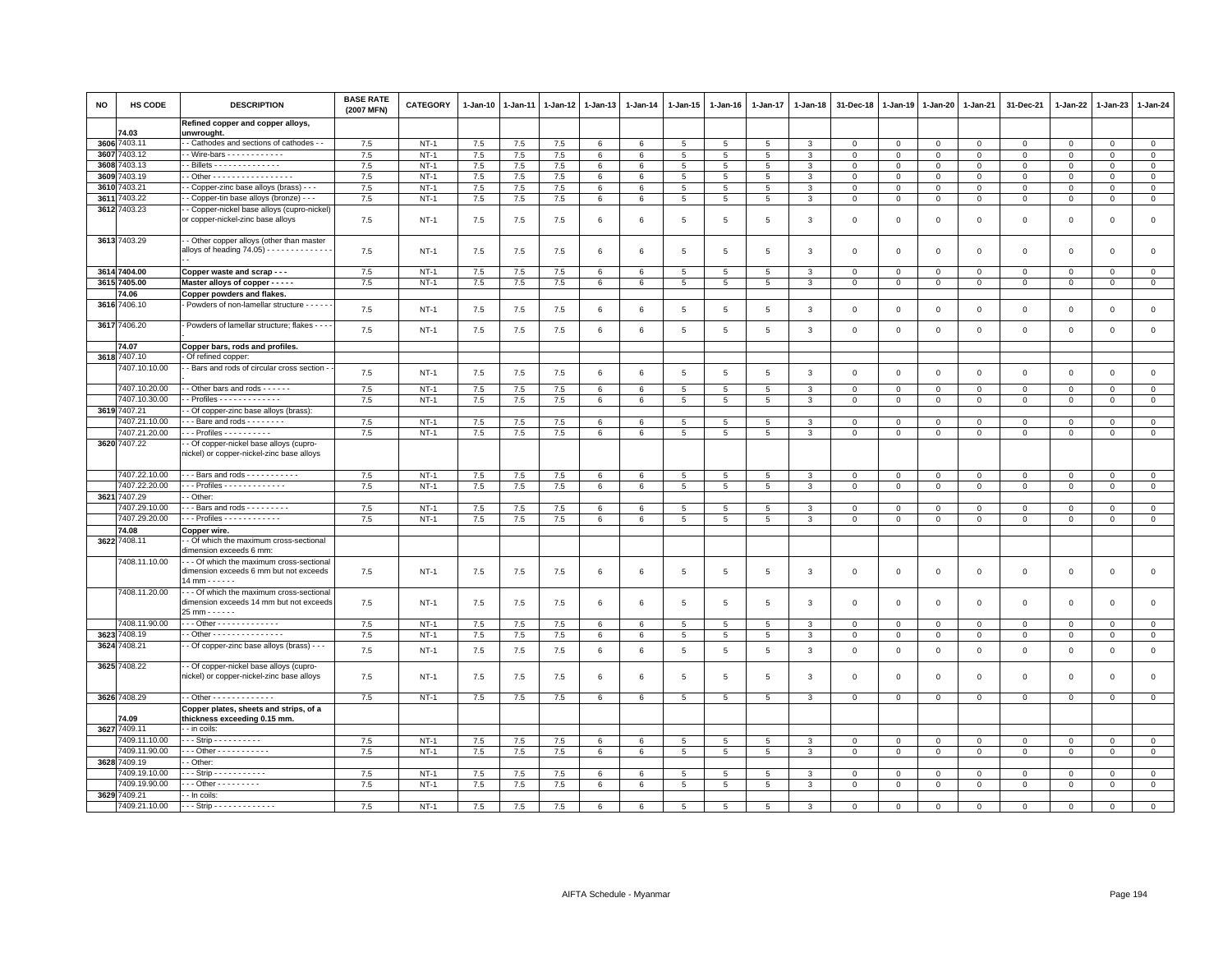| <b>NO</b> | <b>HS CODE</b>        | <b>DESCRIPTION</b>                                                                                                                            | <b>BASE RATE</b><br>(2007 MFN) | <b>CATEGORY</b> | $1-Jan-10$     | $1-Jan-11$     | $1-Jan-12$     | 1-Jan-13     | $1-Jan-14$      | $1-Jan-15$      | $1-Jan-16$      | 1-Jan-17        | 1-Jan-18       | 31-Dec-18      | 1-Jan-19     | 1-Jan-20       | 1-Jan-21       | 31-Dec-21           | 1-Jan-22       | 1-Jan-23       | 1-Jan-24       |
|-----------|-----------------------|-----------------------------------------------------------------------------------------------------------------------------------------------|--------------------------------|-----------------|----------------|----------------|----------------|--------------|-----------------|-----------------|-----------------|-----------------|----------------|----------------|--------------|----------------|----------------|---------------------|----------------|----------------|----------------|
|           | 409.21.90.00          | - - Other - - - - - - - - - - - - - - -                                                                                                       | 7.5                            | $NT-1$          | 7.5            | 7.5            | 7.5            | 6            | 6               | $5\phantom{.0}$ | 5               | $\overline{5}$  | 3              | $\mathbf{0}$   | $\mathbf 0$  | $\overline{0}$ | $\overline{0}$ | $\mathsf 0$         | $\overline{0}$ | $\mathbf{0}$   | $\overline{0}$ |
|           | 3630 7409.29          | - Other                                                                                                                                       |                                |                 |                |                |                |              |                 |                 |                 |                 |                |                |              |                |                |                     |                |                |                |
|           | 409.29.10.00          | - - Strip - - - - - - - - - - - - -                                                                                                           | 7.5                            | $NT-1$          | 7.5            | 7.5            | 7.5            | 6            | 6               | $5\overline{5}$ | 5               | 5               | 3              | $\mathbf 0$    | $\mathbf 0$  | $\mathbf 0$    | $\mathbf 0$    | $\mathbf 0$         | $\mathbf 0$    | $\mathbf 0$    | $\mathbf 0$    |
|           | 7409.29.90.00         | $-$ - Other - - - - - - - - - - -                                                                                                             | 7.5                            | $NT-1$          | 7.5            | 7.5            | 7.5            | 6            | $6\phantom{.0}$ | $5\overline{5}$ | $5\phantom{.0}$ | $\overline{5}$  | 3              | $\mathbf{0}$   | $\circ$      | $\overline{0}$ | $\circ$        | $\mathsf 0$         | $\mathbf{0}$   | $\mathbf{0}$   | $\overline{0}$ |
|           | 3631 7409.31          | - In coils:                                                                                                                                   |                                |                 |                |                |                |              |                 |                 |                 |                 |                |                |              |                |                |                     |                |                |                |
|           | 409.31.10.00          | $-$ - Strip - - - - - - - - - - - - -                                                                                                         | 7.5                            | $NT-1$          | 7.5            | 7.5            | $7.5\,$        | 6            | 6               | 5               | 5               | 5               | 3              | $\mathbf 0$    | $\circ$      | $\mathbf 0$    | $\mathbf 0$    | $\mathsf 0$         | $\circ$        | $\mathbf 0$    | $\mathsf 0$    |
|           | 7409.31.90.00         | $-$ - Other - - - - - - - - - - - - - -                                                                                                       | 7.5                            | $NT-1$          | 7.5            | 7.5            | 7.5            | 6            | 6               | $5\phantom{.0}$ | $5\overline{5}$ | $5\overline{5}$ | 3              | $\mathbf 0$    | $\mathbf 0$  | $\mathbf{0}$   | $\overline{0}$ | $\mathsf 0$         | $\mathbf{0}$   | $\mathbf{O}$   | $\mathbf{0}$   |
|           | 3632 7409.39          | - Other:                                                                                                                                      |                                |                 |                |                |                |              |                 |                 |                 |                 |                |                |              |                |                |                     |                |                |                |
|           | 7409.39.10.00         | $-$ - Strip - - - - - - - - - - -                                                                                                             | 7.5                            | $NT-1$          | 7.5            | 7.5            | 7.5            | 6            | 6               | $5\overline{5}$ | 5               | 5               | 3              | $\mathbf 0$    | $\circ$      | $\mathbf 0$    | $\mathbf 0$    | $\mathbf 0$         | $\circ$        | $\overline{0}$ | $\mathsf 0$    |
|           | 7409.39.90.00         | $-$ - Other - - - - - - - - - - - - -                                                                                                         | $7.5\,$                        | $NT-1$          | 7.5            | 7.5            | $7.5\,$        | 6            | $\,6\,$         | 5               | 5               | 5               | 3              | $\mathbf 0$    | $\mathbf 0$  | $\mathbf 0$    | $\,0\,$        | $\mathsf 0$         | $\mathbf 0$    | $\mathbf 0$    | $\mathsf 0$    |
|           | 3633 7409.40          | Of copper - nickel base alloys (cupro?<br>nickel) or copper ? nickel - zinc base<br>alloys                                                    |                                |                 |                |                |                |              |                 |                 |                 |                 |                |                |              |                |                |                     |                |                |                |
|           | 7409.40.10.00         | $-$ Strip - - - - - - - - - - - -                                                                                                             | 7.5                            | $NT-1$          | 7.5            | 7.5            | 7.5            | 6            | 6               | 5               | 5               | 5               | 3              | $\overline{0}$ | $\mathbf{0}$ | $\mathbf{0}$   | $\mathbf 0$    | $\mathbf{0}$        | $\mathbf 0$    | $\mathbf{0}$   | $\mathbf 0$    |
|           | 7409.40.90.00         | - Other - - - - - - - - - - - - -                                                                                                             | 7.5                            | $NT-1$          | 7.5            | 7.5            | $7.5\,$        | 6            | $\,6\,$         | $5\phantom{.0}$ | 5               | 5               | 3              | $\mathbf 0$    | $\mathbf 0$  | $\mathbf 0$    | $\mathsf 0$    | $\mathsf 0$         | $\mathbf 0$    | $\mathbf{0}$   | $\mathbf 0$    |
| 3634      | 409.90                | Of other copper alloys:                                                                                                                       |                                |                 |                |                |                |              |                 |                 |                 |                 |                |                |              |                |                |                     |                |                |                |
|           | 409.90.10.00          | - Strip - - - - - - - - - - - - -                                                                                                             | 7.5                            | $NT-1$          | 7.5            | 7.5            | 7.5            | 6            | 6               | $5^{\circ}$     | 5               | 5               | 3              | $\mathbf{0}$   | $\mathbf{0}$ | $\mathbf{0}$   | $\circ$        | $\mathbf{0}$        | $\mathbf 0$    | $\mathbf{0}$   | $\mathbf{0}$   |
|           | 7409.90.90.00         | - Other - - - - - - - - - - - -                                                                                                               | 7.5                            | $NT-1$          | 7.5            | 7.5            | 7.5            | 6            | $6\phantom{.0}$ | $5\phantom{.0}$ | $5\phantom{.0}$ | 5               | 3              | $\circ$        | $\mathsf 0$  | $\mathbf{0}$   | $\circ$        | $\mathbf 0$         | $\mathbf{O}$   | $\mathbf{0}$   | $\circ$        |
|           | 74.10                 | Copper foil (whether or not printed or<br>backed with paper, paperboard, plastics<br>or similar                                               |                                |                 |                |                |                |              |                 |                 |                 |                 |                |                |              |                |                |                     |                |                |                |
|           | 3635 7410.11          | - Of refined copper - - - - - - - -                                                                                                           | 7.5                            | $NT-1$          | $7.5\,$        | 7.5            | $7.5\,$        | 6            | 6               | $5\phantom{.0}$ | $5\phantom{.0}$ | $\overline{5}$  | 3              | $\mathbf 0$    | $\mathbf 0$  | $\mathbf 0$    | $\mathsf 0$    | $\mathsf{O}\xspace$ | $\mathbf 0$    | $\mathsf 0$    | $\circ$        |
| 3636      | 410.12                |                                                                                                                                               | 7.5                            | $NT-1$          | 7.5            | 7.5            | 7.5            | 6            | 6               | $5\overline{5}$ | $5\overline{5}$ | 5               | 3              | $\mathbf 0$    | $\mathbf{0}$ | $\overline{0}$ | $\overline{0}$ | $\mathbf 0$         | $\mathbf 0$    | $\overline{0}$ | $\mathbf{0}$   |
| 3637      | 7410.21               | - Of refined copper:                                                                                                                          |                                |                 |                |                |                |              |                 |                 |                 |                 |                |                |              |                |                |                     |                |                |                |
|           | 410.21.10.00          | -- Reinforced sheets or plates of<br>polytetraflouroethylene or polyamide,<br>laminated on one                                                | 7.5                            | NT-1            | 7.5            | 7.5            | 7.5            | 6            | 6               | 5               | 5               | 5               | 3              | 0              | $\circ$      | $\mathbf 0$    | $\mathsf 0$    | $\mathbf{0}$        | $\mathbf 0$    | $\mathbf 0$    | $\mathbf 0$    |
|           | 7410.21.20.00         | - - Copper clad laminate for PCBs - - - -                                                                                                     | 7.5                            | $NT-1$          | 7.5            | 7.5            | 7.5            | 6            | $6\phantom{.0}$ | $5\phantom{.0}$ | 5               | $5\phantom{.0}$ | 3              | $\mathbf 0$    | $\mathbf 0$  | $\mathsf 0$    | $\mathbf 0$    | $\mathsf 0$         | $\mathbb O$    | $\mathbf 0$    | $\mathsf 0$    |
|           | 7410.21.90.00         | $-$ - Other - - - - - - - - - - -                                                                                                             | 7.5                            | $NT-1$          | 7.5            | 7.5            | 7.5            | 6            | 6               | 5               | 5               | 5               | 3              | $\mathbf 0$    | $\mathbf 0$  | $\mathbf 0$    | $\mathsf 0$    | $\mathbf 0$         | $\mathbf 0$    | $\mathbf{0}$   | $\mathbf 0$    |
|           | 3638 7410.22          | $-$ Of copper alloys $    -$                                                                                                                  | 7.5                            | $NT-1$          | 7.5            | 7.5            | 7.5            | 6            | 6               | 5               | 5               | 5               | 3              | $\mathbf 0$    | $\mathbf 0$  | $\mathbf 0$    | $\mathbf{0}$   | $\mathbf 0$         | $\mathbf 0$    | $\mathbf{0}$   | $\mathbf{0}$   |
|           | 74.11                 | Copper tubes and pipes.                                                                                                                       |                                |                 |                |                |                |              |                 |                 |                 |                 |                |                |              |                |                |                     |                |                |                |
| 3639      | 411.10                | Of refined copper - - - - - - - - -                                                                                                           | 7.5                            | $NT-1$          | 7.5            | 7.5            | 7.5            | 6            | 6               | 5               | 5               | 5               | 3              | $\mathbf 0$    | $\circ$      | $\mathbf 0$    | $\mathbf{0}$   | $\mathbf 0$         | $\mathbf 0$    | $\mathbf 0$    | $\mathbf{0}$   |
|           | 3640 7411.21          | - Of copper-zinc base alloys (brass) - - - -                                                                                                  | 7.5                            | $NT-1$          | 7.5            | 7.5            | 7.5            | 6            | $6\phantom{.0}$ | 5               | 5               | 5               | 3              | $\mathbf 0$    | $\mathbf 0$  | $\mathsf 0$    | $\mathbf 0$    | $\mathsf 0$         | $\mathsf 0$    | $\mathbf 0$    | $\mathsf 0$    |
|           | 3641 7411.22          | - Of copper-nickel base alloys (cupro-<br>nickel) or copper-nickel-zinc base alloys                                                           | 7.5                            | $NT-1$          | 7.5            | 7.5            | 7.5            | 6            | 6               | 5               | 5               | 5               | 3              | $\mathbf 0$    | $\circ$      | $\mathbf 0$    | $\mathbf 0$    | $\mathbf 0$         | $\circ$        | $\mathbf 0$    | $\mathbf 0$    |
|           | 3642 7411.29          | - - Other - - - - - - - - - - -                                                                                                               | 7.5                            | $NT-1$          | 7.5            | 7.5            | 7.5            | 6            | 6               | 5               | $5\overline{5}$ | $5\phantom{.0}$ | 3              | $\mathbf{0}$   | $\mathbf{0}$ | $\mathbf{0}$   | $\circ$        | $\mathbf 0$         | $\circ$        | $\mathbf 0$    | $\overline{0}$ |
|           | 74.12                 | Copper tube or pipe fittings (for<br>example, couplings, elbows, sleeves).                                                                    |                                |                 |                |                |                |              |                 |                 |                 |                 |                |                |              |                |                |                     |                |                |                |
|           | 3643 7412.10          | Of refined copper - - - - - - - -                                                                                                             | 3                              | ST              | $\mathbf{3}$   | 3              | 3              | 3            | 3               | 3               | 3               | 3               | 3              | 3              | 3            | 3              | $\mathbf{3}$   | 3                   | 3              | 3              | 3              |
|           | 3644 7412.20<br>74.13 | - Of copper alloys - - - - - - - - - - - -<br>Stranded wire, cables, plaited bands<br>and the like, of copper, not electrically<br>insulated. | 3                              | $NT-1$          | $\mathbf{3}$   | 3              | $\mathbf{3}$   | $\mathbf{3}$ | 3               | $\mathbf{3}$    | $\overline{2}$  | $\overline{2}$  | $\overline{1}$ | $\mathbf 0$    | $\mathbf 0$  | $\mathbf 0$    | $\mathbf 0$    | $\mathbf 0$         | $\mathbf 0$    | $\mathbf 0$    | $\mathbf 0$    |
|           | 3645 7413.00          | Cable                                                                                                                                         |                                |                 |                |                |                |              |                 |                 |                 |                 |                |                |              |                |                |                     |                |                |                |
|           | 7413.00.11.00         | - Of circular cross section not exceeding                                                                                                     | 7.5                            | $NT-1$          | 7.5            | 7.5            | 7.5            | 6            | 6               | $5\phantom{.0}$ | $\overline{5}$  | $\overline{5}$  | 3              | $\mathbf 0$    | $\mathbf 0$  | $\mathsf 0$    | $\,0\,$        | $\mathsf{O}\xspace$ | $\mathbf 0$    | $\mathsf 0$    | $\mathbf 0$    |
|           | 7413.00.12.00         | - Of circular cross section 500 mm2 or<br>$\sim$ $\sim$ $\sim$                                                                                | 7.5                            | $NT-1$          | 7.5            | 7.5            | 7.5            | 6            | 6               | $5\overline{5}$ | 5               | 5               | 3              | $\mathbf 0$    | $\circ$      | $\mathbf 0$    | $\mathbf 0$    | $\mathbf 0$         | $\mathbf 0$    | $\mathbf 0$    | $\mathbf 0$    |
|           | 7413.00.13.00         | - Of circular cross section 630 mm2 or<br>more to 1000 mm2 - - - - - - - - - - - - - - - - -                                                  | 7.5                            | $NT-1$          | 7.5            | 7.5            | 7.5            | 6            | 6               | 5               | 5               | 5               | 3              | $\mathbf 0$    | $\mathbf 0$  | $\mathbf 0$    | $\mathbf 0$    | $\mathsf 0$         | $\mathbf 0$    | $\mathbf 0$    | $\mathbf 0$    |
|           | 7413.00.19.00         | - Other - - - - - - - - - - - - - -                                                                                                           | 7.5                            | $NT-1$          | 7.5            | 7.5            | 7.5            | 6            | 6               | 5               | 5               | 5               | 3              | $\mathbf 0$    | $\mathbf 0$  | $\circ$        | $\overline{0}$ | $\mathsf 0$         | $\mathbf 0$    | $\mathbf 0$    | $\mathbf 0$    |
|           | 7413.00.90.00         | Other - - - - - - - - - - - - - - - - -                                                                                                       | 7.5                            | $NT-1$          | 7.5            | 7.5            | 7.5            | 6            | 6               | 5               | $5\overline{5}$ | 5               | 3              | $\mathbf 0$    | $\mathbf 0$  | $\mathbf 0$    | $\mathbf 0$    | $\mathbf{0}$        | $\mathbf 0$    | $\mathbf{0}$   | $\mathsf 0$    |
|           | 74.14                 | Cloth (including endless bands), grill<br>and netting, of copper wire; expanded<br>metal, of copper.                                          |                                |                 |                |                |                |              |                 |                 |                 |                 |                |                |              |                |                |                     |                |                |                |
|           | 3646 7414.20          | Cloth:                                                                                                                                        |                                |                 |                |                |                |              |                 |                 |                 |                 |                |                |              |                |                |                     |                |                |                |
|           | 7414.20.10.00         | -- For machinery ------------                                                                                                                 | $\overline{1}$                 | $NT-1$          | $\overline{1}$ | $\overline{1}$ | $\overline{1}$ |              | $\overline{1}$  |                 | $\overline{1}$  |                 |                | $\mathbf 0$    | $\mathbf{0}$ | $\mathbf{0}$   | $\mathbf 0$    | $\mathbf 0$         | $\Omega$       | $\circ$        | $\mathbf 0$    |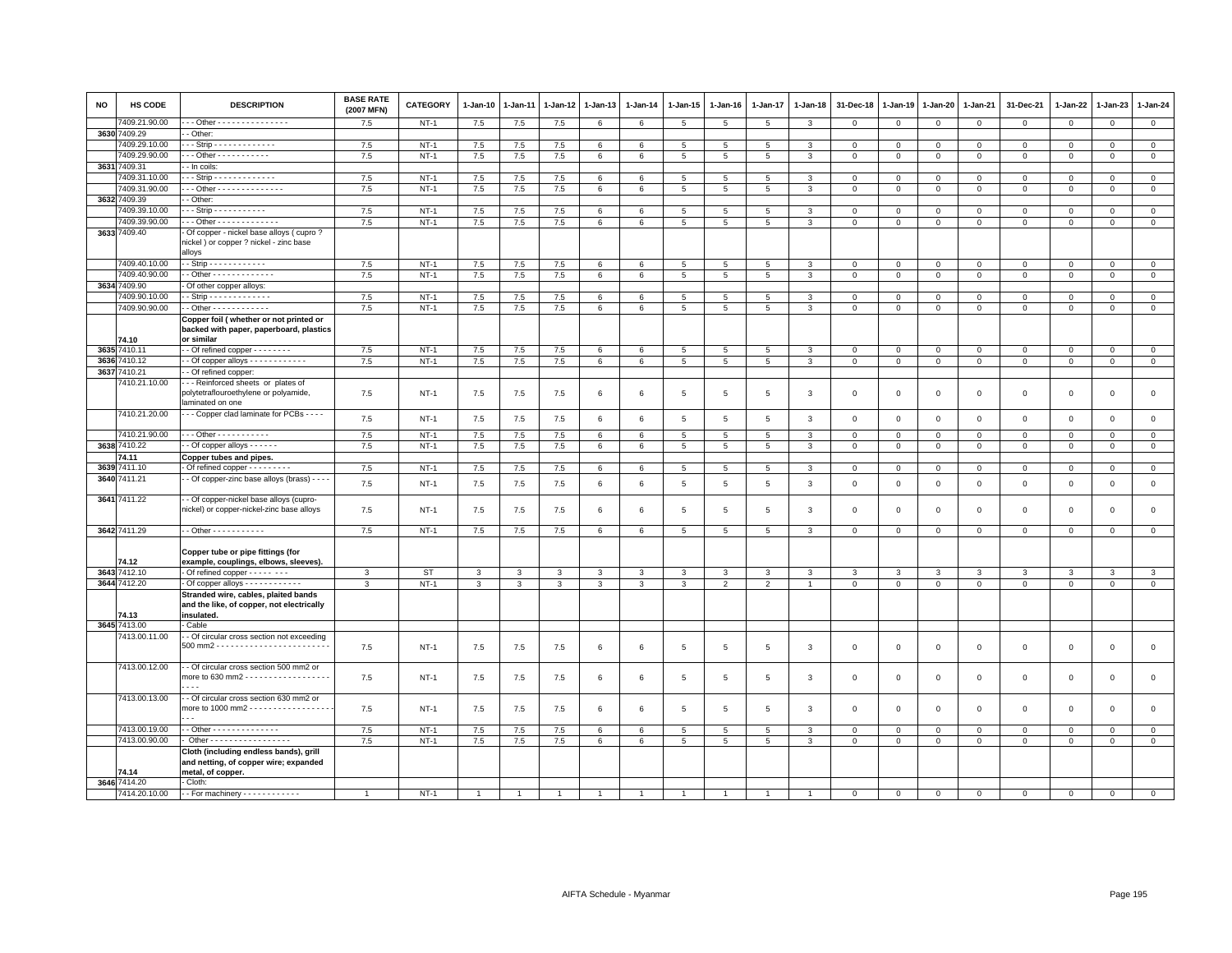| NO           | HS CODE           | <b>DESCRIPTION</b>                                                                                  | <b>BASE RATE</b><br>(2007 MFN) | <b>CATEGORY</b> | 1-Jan-10       | 1-Jan-11       | 1-Jan-12       | 1-Jan-13       | 1-Jan-14        | 1-Jan-15       | 1-Jan-16       | 1-Jan-17       | 1-Jan-18        | 31-Dec-18       | 1-Jan-19       | 1-Jan-20        | 1-Jan-21        | 31-Dec-21           | 1-Jan-22        | 1-Jan-23        | 1-Jan-24        |
|--------------|-------------------|-----------------------------------------------------------------------------------------------------|--------------------------------|-----------------|----------------|----------------|----------------|----------------|-----------------|----------------|----------------|----------------|-----------------|-----------------|----------------|-----------------|-----------------|---------------------|-----------------|-----------------|-----------------|
|              | 414.20.20.00      | - Suitable for making mosquito nets or                                                              | 3                              | $NT-1$          | 3              | 3              | 3              | 3              | 3               | 3              | $\overline{2}$ | $\overline{2}$ | $\overline{1}$  | $\mathbf 0$     | $\mathbf 0$    | $\mathsf 0$     | $\mathbf 0$     | $\mathsf 0$         | $\mathbf 0$     | $\mathbf 0$     | $\mathbf 0$     |
|              | 7414.20.90.00     | - Other - - - - - - - - - - - - - -                                                                 | $\mathbf{3}$                   | $NT-1$          | $\mathbf{3}$   | 3              | $\mathbf{3}$   | $\mathbf{3}$   | $\mathbf{3}$    | $\mathbf{3}$   | $\overline{2}$ | $\overline{2}$ |                 | $\mathbf 0$     | $\mathsf 0$    | $\,0\,$         | $\,0\,$         | $\mathsf{O}\xspace$ | $\,0\,$         | $\mathsf 0$     | $\mathbf 0$     |
|              | 3647 7414.90      | Other:                                                                                              |                                |                 |                |                |                |                |                 |                |                |                |                 |                 |                |                 |                 |                     |                 |                 |                 |
|              | 7414.90.10.00     | - For machinery - - - - - - - - -                                                                   | $\overline{1}$                 | $NT-1$          | $\overline{1}$ |                | $\overline{1}$ | $\overline{1}$ | $\overline{1}$  | $\mathbf{1}$   | $\overline{1}$ | $\overline{1}$ | $\overline{1}$  | $\mathbf 0$     | $\mathbf 0$    | $\mathbf 0$     | $\mathbf 0$     | $\mathbf 0$         | $\mathbf 0$     | $\mathbf 0$     | $\mathbf 0$     |
|              | 7414.90.20.00     | - Expanded metal - - - - - - - - - - - -                                                            | 3                              | $NT-1$          | 3              | 3              | 3              | 3              | 3               | 3              | $\overline{2}$ | $\overline{2}$ |                 | $\mathbf 0$     | $\mathbf 0$    | $\mathsf 0$     | $\,0\,$         | $\mathbf 0$         | $\mathbf 0$     | $\mathbf 0$     | $\mathsf 0$     |
|              | 7414.90.90.00     | - Other - - - - - - - - - - - - - - - -                                                             | 3                              | $NT-1$          | 3              | 3              | 3              | 3              | $\mathbf{3}$    | 3              | $\overline{2}$ | $\overline{2}$ |                 | $\mathbf 0$     | $\mathsf 0$    | $\mathsf 0$     | $\mathbf 0$     | $\mathsf 0$         | $\mathsf 0$     | $\mathbf 0$     | $\circ$         |
|              | 74.15             | Nails, tacks, drawing pins, staples<br>(other than those of heading 83.05) and<br>similar articles, |                                |                 |                |                |                |                |                 |                |                |                |                 |                 |                |                 |                 |                     |                 |                 |                 |
|              | 3648 7415.10      | Nails and tacks, drawing pins, staples and                                                          |                                |                 |                |                |                |                |                 |                |                |                |                 |                 |                |                 |                 |                     |                 |                 |                 |
|              | 7415.10.10.00     | - Nails - - - - - - - - - - -                                                                       | 3                              | <b>ST</b>       | 3              | 3              | 3              | 3              | 3               | 3              |                | 3              | 3               | 3               | 3              | 3               | 3               | 3                   | 3               | 3               | 3               |
|              | 7415.10.20.00     | Staples - - - - - - - - - - - - - - -                                                               | $\overline{1}$                 | <b>ST</b>       | $\mathbf{1}$   | $\overline{1}$ | $\overline{1}$ | $\overline{1}$ | $\overline{1}$  | $\mathbf{1}$   | $\overline{1}$ | $\overline{1}$ |                 | $\overline{1}$  | $\overline{1}$ | $\overline{1}$  | $\overline{1}$  | $\overline{1}$      | $\overline{1}$  | $\overline{1}$  | $\mathbf{1}$    |
|              | 7415.10.90.00     | - Other - - - - - - - - - - -                                                                       | 7.5                            | <b>ST</b>       | 7.5            | $7.5\,$        | $7.5\,$        | 7.5            | $6\phantom{.0}$ | 6              | 6              | 6              | $5\phantom{.0}$ | $\overline{5}$  | $\,$ 5 $\,$    | $\,$ 5 $\,$     | $5\phantom{.0}$ | $\,$ 5 $\,$         | $5\phantom{.0}$ | $5\phantom{.0}$ | $5\phantom{.0}$ |
|              | 3649 7415.21      | - Washers (including spring washers) - - -                                                          | 7.5                            | $NT-1$          | 7.5            | 7.5            | 7.5            | 6              | 6               | 5              | 5              | 5              | 3               | $\mathbf 0$     | $\mathbf 0$    | $\,0\,$         | $\,0\,$         | $\mathsf 0$         | $\mathbf 0$     | $\mathbf 0$     | $\mathsf 0$     |
| 3650         | 415.29            | - Other - - - - - - - - - - - - -                                                                   | 7.5                            | $NT-1$          | 7.5            | 7.5            | 7.5            | 6              | $6\phantom{.0}$ | $\overline{5}$ | 5              | 5              | $\mathbf{3}$    | $\mathbf 0$     | $\mathsf 0$    | $\mathsf 0$     | $\overline{0}$  | $\mathsf 0$         | $\mathsf 0$     | $\mathsf 0$     | $\overline{0}$  |
|              | 3651 7415.33      | - Screws; bolts and nuts:                                                                           |                                |                 |                |                |                |                |                 |                |                |                |                 |                 |                |                 |                 |                     |                 |                 |                 |
|              | 7415.33.10.00     | - - Screws - - - - - - - - - - - - - - -                                                            | 7.5                            | $NT-1$          | 7.5            | 7.5            | 7.5            | 6              | 6               | 5              | 5              | 5              | $\mathbf{3}$    | $\overline{0}$  | $\mathbf 0$    | $\mathbf 0$     | $\mathbf{0}$    | $\mathbf{0}$        | $\mathbf 0$     | $\mathbf{0}$    | $\circ$         |
|              | 7415.33.20.00     | - - Bolts and nuts - - - - - - -                                                                    |                                | $NT-1$          | $\mathbf{1}$   |                |                | 1              | $\overline{1}$  |                |                |                |                 | $\mathbf 0$     | $\mathsf 0$    | $\mathsf 0$     | $\mathsf 0$     | $\mathsf 0$         | $\mathbf 0$     | $\mathbf 0$     | $\mathbf 0$     |
| 36527        | 7415.39           |                                                                                                     | 7.5                            | $NT-1$          | 7.5            | 7.5            | 7.5            | 6              | 6               | 5              | 5              | 5              | 3               | $\mathbf 0$     | $\mathbf{0}$   | $\circ$         | $\mathbf 0$     | $\mathsf 0$         | 0               | $\mathbf 0$     | $\circ$         |
| 3653         | 7416.00           | Copper springs - - - - -                                                                            | 7.5                            | $NT-1$          | 7.5            | 7.5            | $7.5\,$        | 6              | 6               | 5              | 5              | 5              | $\mathbf{3}$    | $\mathbf 0$     | $\mathsf 0$    | $\mathbf 0$     | $\mathbf 0$     | $\mathbf 0$         | $\mathbf 0$     | $\mathbf{0}$    | $\mathsf 0$     |
|              | 3654 7417.00      | Cooking or heating apparatus of a kind<br>used for domestic purposes, non-electric,<br>and parts    | 7.5                            | $NT-1$          | 7.5            | 7.5            | 7.5            | 6              | 6               | 5              | 5              | 5              | 3               | $\Omega$        | $\mathbf 0$    | $\mathsf 0$     | $\mathbf{0}$    | $\mathbf 0$         | $\Omega$        | $\mathbf 0$     | $\mathbf 0$     |
|              | 74.18             | Table, kitchen or other household<br>articles and parts thereof, of copper;<br>pot scourers and     |                                |                 |                |                |                |                |                 |                |                |                |                 |                 |                |                 |                 |                     |                 |                 |                 |
|              | 3655 7418.11      | - Pot scourers and scouring or polishing                                                            |                                |                 |                |                |                |                |                 |                |                |                |                 |                 |                |                 |                 |                     |                 |                 |                 |
|              |                   | pads, gloves and the like - - - - - - - - - - - - -                                                 | 7.5                            | $NT-1$          | 7.5            | 7.5            | 7.5            | 6              | 6               | 5              | 5              | 5              | $\mathbf{3}$    | $\mathbf 0$     | $\mathbf 0$    | $\mathbf 0$     | $\mathbf 0$     | $\mathsf 0$         | $\mathsf 0$     | $\mathsf 0$     | $\mathsf 0$     |
|              | 3656 7418.19      | - Other                                                                                             |                                |                 |                |                |                |                |                 |                |                |                |                 |                 |                |                 |                 |                     |                 |                 |                 |
|              | 7418.19.10.00     | $-$ - Ash trays $-$ - - - - - - - - - - -                                                           | 5                              | $NT-1$          | 5              | 5              | 5              | $\overline{4}$ | $\overline{4}$  | $\overline{4}$ | 3              | 3              | $\overline{2}$  | $\mathbf 0$     | $\mathbf 0$    | $\mathbf 0$     | $\mathbf 0$     | $\mathbf 0$         | $\mathbf 0$     | $\mathbf 0$     | $\mathbf{0}$    |
|              | 7418.19.20.00     | - - Articles used during religious rites - - -                                                      | 5                              | $NT-1$          | 5              | 5              | 5              | $\overline{4}$ | $\overline{4}$  | $\overline{4}$ | 3              | $\overline{3}$ | $\overline{2}$  | $\mathbf 0$     | $\mathbf 0$    | $\mathsf 0$     | $\mathbf 0$     | $\mathsf 0$         | $\mathsf 0$     | $\mathbf 0$     | $\mathsf 0$     |
|              | 7418.19.90.00     | - - Other - - - - - - - - - - - -                                                                   | 5                              | $NT-1$          | 5              | 5              | 5              | $\overline{a}$ | $\overline{4}$  | $\Delta$       | $\mathbf{a}$   | 3              | $\mathcal{P}$   | $\mathbf 0$     | $\mathsf 0$    | $\mathbf 0$     | $\mathbf{0}$    | $\mathbf 0$         | $\Omega$        | $\Omega$        | $\Omega$        |
|              | 3657 7418.20      | Sanitary ware and parts thereof - - - - - - -                                                       | 3                              | $NT-1$          | 3              | 3              | 3              | 3              | $\mathbf{3}$    | 3              | $\overline{2}$ | $\overline{2}$ | $\overline{1}$  | $\mathbf{0}$    | $\mathbf 0$    | $\mathbf 0$     | $\mathbf{0}$    | $\mathbf 0$         | $\Omega$        | $\mathbf{0}$    | $\mathbf 0$     |
|              | 74.19             | Other articles of copper.                                                                           |                                |                 |                |                |                |                |                 |                |                |                |                 |                 |                |                 |                 |                     |                 |                 | $5\overline{5}$ |
| 3658<br>3659 | 419.10<br>7419.91 | Chain and parts thereof - - - - - -<br>- Cast, moulded, stamped or forged, but                      | 7.5                            | <b>ST</b>       | 7.5            | 7.5            | $7.5\,$        | $7.5\,$        | 6               | 6              | 6              | 6              | 5               | $5\phantom{.0}$ | 5              | 5               | 5               | 5                   | $\overline{5}$  | 5               |                 |
|              | 7419.91.10.00     | tot further worked:<br>- - Fittings for fire hoses - - - - - - - -                                  | 7.5                            | $NT-1$          | 7.5            | 7.5            | 7.5            | 6              | 6               | 5              | 5              | 5              | $\mathbf{3}$    | $\mathbf{0}$    | $\mathbf 0$    | $\mathbf{0}$    | $\mathbf{0}$    | $\mathbf{0}$        | $\mathbf{0}$    | $\circ$         | $\circ$         |
|              | 7419.91.20.00     | - - Reservoirs, tanks, vats and similar                                                             |                                |                 |                |                |                |                |                 |                |                |                |                 |                 |                |                 |                 |                     |                 |                 |                 |
|              |                   | containers not fitted with mechanical or<br>hermal                                                  | 7.5                            | $NT-1$          | 7.5            | 7.5            | 7.5            | 6              | 6               | 5              | 5              | 5              | 3               | $\mathbf 0$     | $\mathbf 0$    | $\,0\,$         | $\mathbf 0$     | $\mathsf 0$         | $\mathbf 0$     | $\mathbf 0$     | $\mathbf 0$     |
|              | 7419.91.30.00     | - - Electroplating anodes; machine belt<br>fastener; fittings (not including propellers             | 7.5                            | $NT-1$          | 7.5            | 7.5            | 7.5            | 6              | 6               | 5              | 5              | 5              | $\mathbf{3}$    | $\mathbf{0}$    | $\mathbf 0$    | $\mathbf 0$     | $\mathbf{0}$    | $\mathbf 0$         | $\mathbf 0$     | $\mathbf{0}$    | $\mathbf 0$     |
|              | 7419.91.90.00     | $-$ - Other - - - - - - - - - - - -                                                                 | 7.5                            | $NT-1$          | 7.5            | 7.5            | 7.5            | 6              | $6\phantom{.0}$ | 5              | 5              | 5              | $\mathbf{3}$    | $\mathbf 0$     | $\mathsf 0$    | $\mathbf 0$     | $\mathbf 0$     | $\mathsf 0$         | $\mathbf{0}$    | $\mathbf 0$     | $\circ$         |
|              | 3660 7419.99      | - Other                                                                                             |                                |                 |                |                |                |                |                 |                |                |                |                 |                 |                |                 |                 |                     |                 |                 |                 |
|              | 7419.99.10.00     | - - Electroplating anodes, machine belt                                                             |                                |                 |                |                |                |                |                 |                |                |                |                 |                 |                |                 |                 |                     |                 |                 |                 |
|              |                   | fastener; fittings (not including propellers                                                        | 7.5                            | <b>ST</b>       | 7.5            | 7.5            | 7.5            | 7.5            | 6               | 6              | 6              | 6              | 5               | 5               | 5              | 5               | 5               | 5                   | 5               | 5               | 5               |
|              | 7419.99.20.00     | - - Electroplating anodes, machine belt<br>fastener; fittings (not including propellers             | 7.5                            | <b>ST</b>       | 7.5            | 7.5            | 7.5            | 7.5            | 6               | 6              | 6              | 6              | 5               | 5               | 5              | 5               | 5               | 5                   | 5               | 5               | 5               |
|              | 7419.99.90.00     | Other - - - - - - - - - -                                                                           | 7.5                            | <b>ST</b>       | $7.5$          | $7.5\,$        | 7.5            | 7.5            | 6               | 6              | 6              | 6              | 5               | 5               | $\overline{5}$ | $5\phantom{.0}$ | 5               | 5                   | 5               | 5               | $5\overline{5}$ |
|              | 75.01             | Nickel mattes, nickel oxide sinters and<br>other intermediate products of nickel<br>metallurgy.     |                                |                 |                |                |                |                |                 |                |                |                |                 |                 |                |                 |                 |                     |                 |                 |                 |
|              | 3661 7501.10      | - Nickel mattes - - - - - - - - - -                                                                 | $\overline{1}$                 | $NT-1$          | $\overline{1}$ |                |                |                |                 |                | $\overline{1}$ |                |                 | $\Omega$        | $\mathbf{0}$   | $\mathbf 0$     | $\Omega$        | $\mathbf 0$         | $\Omega$        | $\mathbf{0}$    | $\mathbf 0$     |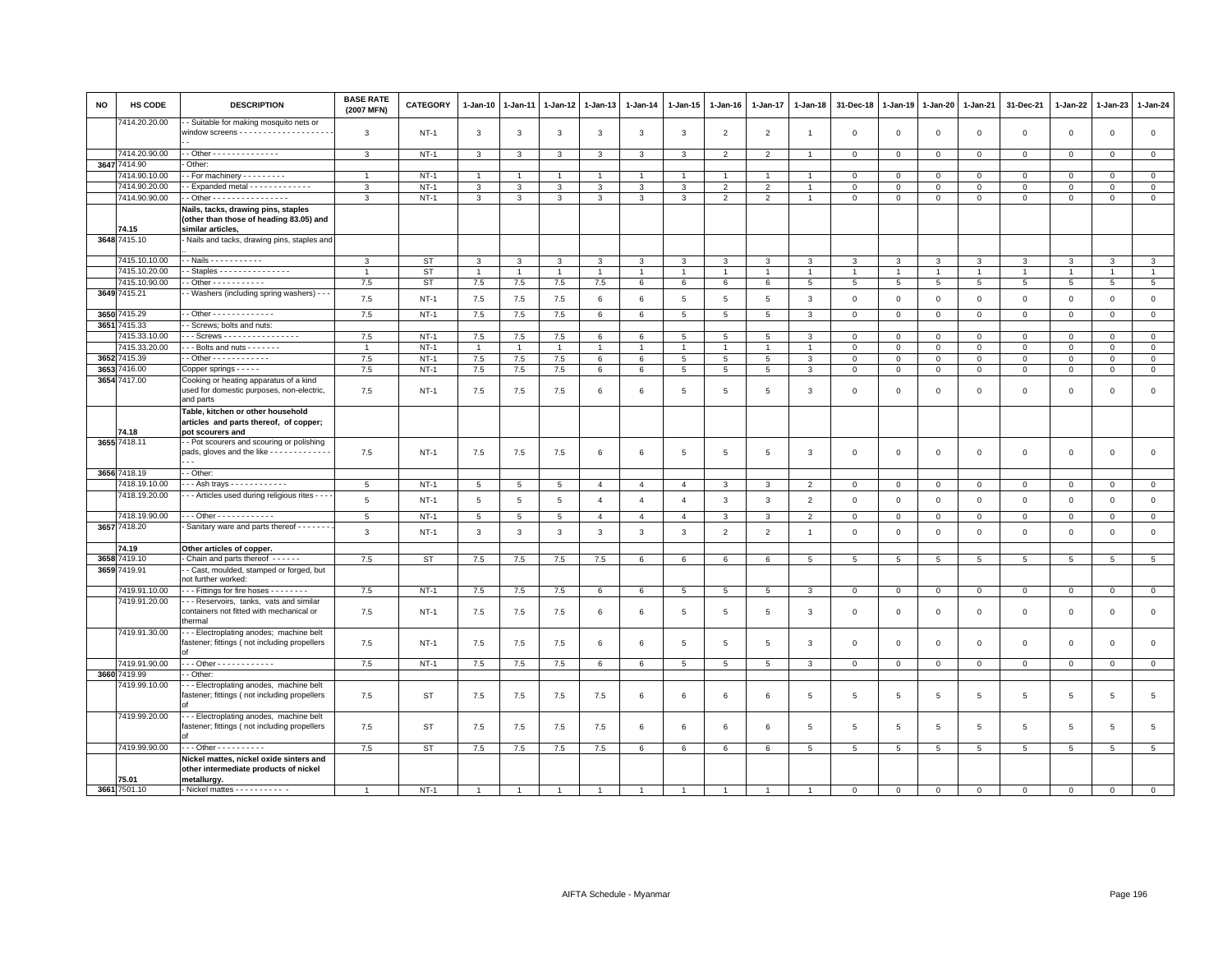| NO           | HS CODE           | <b>DESCRIPTION</b>                                                                             | <b>BASE RATE</b><br>(2007 MFN) | <b>CATEGORY</b>  | 1-Jan-10       | 1-Jan-11       | 1-Jan-12       | 1-Jan-13       | 1-Jan-14       | 1-Jan-15        | 1-Jan-16        | 1-Jan-17        | 1-Jan-18       | 31-Dec-18                  | 1-Jan-19                   | 1-Jan-20            | 1-Jan-21                      | 31-Dec-21                  | 1-Jan-22               | 1-Jan-23               | 1-Jan-24                      |
|--------------|-------------------|------------------------------------------------------------------------------------------------|--------------------------------|------------------|----------------|----------------|----------------|----------------|----------------|-----------------|-----------------|-----------------|----------------|----------------------------|----------------------------|---------------------|-------------------------------|----------------------------|------------------------|------------------------|-------------------------------|
|              | 3662 7501.20      | Nickel oxide sinters and other<br>intermediate products of nickel metallurgy<br>.              | $\mathbf{1}$                   | <b>NT-1</b>      | -1             | -1             | $\mathbf{1}$   | $\overline{1}$ | -1             | $\mathbf{1}$    | -1              | 1               | -1             | $\mathbf 0$                | $\mathsf 0$                | $\mathsf 0$         | $\,0\,$                       | $\mathsf 0$                | $\,0\,$                | $\mathbf 0$            | $\mathbf 0$                   |
|              | 75.02             | Unwrought nickel.                                                                              |                                |                  |                |                |                |                |                |                 |                 |                 |                |                            |                            |                     |                               |                            |                        |                        |                               |
| 3663         | 7502.10           | - Nickel, not alloyed - - - - - - - -                                                          | $\overline{1}$                 | $NT-1$           | $\overline{1}$ | $\overline{1}$ | $\overline{1}$ | $\overline{1}$ | $\overline{1}$ | $\overline{1}$  | $\overline{1}$  | $\overline{1}$  |                | $\mathbf 0$                | $\mathsf 0$                | $\mathbf 0$         | $\mathbf 0$                   | $\mathbf 0$                | $\mathbf{0}$           | $\mathbf{0}$           | $\overline{0}$                |
| 3664         | 7502.20           | Nickel alloys - - - - - - - - - - - - - - -                                                    | $\overline{1}$                 | $NT-1$           | $\mathbf{1}$   |                | $\mathbf{1}$   | $\overline{1}$ | $\overline{1}$ |                 |                 |                 |                | $\mathbf 0$                | $\mathsf 0$                | $\mathsf 0$         | $\mathbf 0$                   | $\mathsf 0$                | $\mathbf 0$            | $\mathbf{0}$           | $\mathsf 0$                   |
| 3665         | 7503.00           | Nickel waste and scrap -------                                                                 | $\overline{1}$                 | $NT-1$           | $\overline{1}$ | $\overline{1}$ | $\overline{1}$ | $\overline{1}$ | $\mathbf{1}$   | $\mathbf{1}$    |                 | $\overline{1}$  | $\overline{1}$ | $\mathbf 0$                | $\mathsf 0$                | $\mathsf 0$         | $\mathbf 0$                   | $\mathbf 0$                | $\mathbf 0$            | $\mathbf 0$            | $\mathbf 0$                   |
| 3666         | 7504.00           | Nickel powders and flakes - - - - - - - - -                                                    | $\overline{1}$                 | $NT-1$           | $\mathbf{1}$   | $\overline{1}$ | $\overline{1}$ | $\overline{1}$ | $\overline{1}$ | $\overline{1}$  | $\overline{1}$  | $\overline{1}$  | $\overline{1}$ | $\,0\,$                    | $\mathbf 0$                | $\mathsf 0$         | $\mathbf 0$                   | $\mathsf 0$                | $\mathbf 0$            | $\mathbf 0$            | $\circ$                       |
|              | 75.05             | Nickel bars, rods, profiles and wire.                                                          |                                |                  |                |                |                |                |                |                 |                 |                 |                |                            |                            |                     |                               |                            |                        |                        |                               |
| 3667         | 7505.11           | - Of nickel, not alloyed - - - - - - - -                                                       | 7.5                            | $NT-1$           | 7.5            | 7.5            | 7.5            | 6              | 6              | 5               | 5               | 5               | 3              | $\mathbf 0$                | 0                          | $\mathbf 0$         | $\mathbf{0}$                  | $\mathbf 0$                | $\mathbf 0$            | $\circ$                | $\circ$                       |
| 3668         | 7505.12           | - Of nickel alloys ----------                                                                  | 7.5                            | $NT-1$           | 7.5            | 7.5            | 7.5            | 6              | 6              | $5\phantom{.0}$ | 5               | 5               | 3              | $\mathsf 0$                | $\mathsf 0$                | $\mathsf 0$         | $\mathbf 0$                   | $\mathsf 0$                | $\mathbf 0$            | $\mathsf 0$            | $\mathsf 0$                   |
| 3669         | 7505.21           | - - Of nickel, not alloyed - - - - - - - -                                                     | 7.5                            | $NT-1$           | 7.5            | 7.5            | 7.5            | 6              | 6              | 5               | 5               | 5               | 3              | $\mathbf 0$                | $\mathsf 0$                | $\mathsf 0$         | $\mathbf 0$                   | $\mathsf 0$                | $\Omega$               | $\mathbf 0$            | $\mathsf 0$                   |
| 3670         | 505.22            | $\cdot$ - Of nickel alloys - - - - - - - - - - - -                                             | 7.5                            | $NT-1$           | 7.5            | 7.5            | 7.5            | 6              | 6              | $5\overline{5}$ | 5               | 5               | 3              | $\mathbf 0$                | $\mathsf 0$                | $\mathbf 0$         | $\mathbf 0$                   | $\mathbf 0$                | $\mathbf 0$            | $\mathbf{0}$           | $\mathbf 0$                   |
|              | 5.06              | Nickel plates, sheets, strip and foil.                                                         |                                |                  |                |                |                |                |                |                 |                 |                 |                |                            |                            |                     |                               |                            |                        |                        |                               |
| 3671         | 7506.10           | - Of nickel, not alloyed - - - - - - - - - -                                                   | 7.5                            | $NT-1$           | 7.5            | 7.5            | 7.5            | 6              | 6              | $5\phantom{.0}$ | 5               | $\overline{5}$  | 3              | $\mathbf 0$                | 0                          | 0                   | $\mathsf 0$                   | $\mathsf 0$                | $\mathbf 0$            | $\mathbf 0$            | $\mathsf 0$                   |
|              | 3672 7506.20      | - Of nickel alloys - - - - - - - -                                                             | 7.5                            | $NT-1$           | 7.5            | 7.5            | 7.5            | 6              | 6              | $5\phantom{.0}$ | 5               | 5               | $\mathbf{3}$   | $\mathsf 0$                | $\mathsf 0$                | $\mathsf 0$         | $\mathbf 0$                   | $\mathsf 0$                | $\Omega$               | $\mathsf 0$            | $\circ$                       |
|              | 75.07             | Nickel tubes, pipes and tube or pipe<br>fittings (for example, couplings, elbows,<br>sleeves). |                                |                  |                |                |                |                |                |                 |                 |                 |                |                            |                            |                     |                               |                            |                        |                        |                               |
| 3673         | 7507.11           | - Of nickel, not alloyed - - - - - - - -                                                       | 7.5                            | $NT-1$           | 7.5            | 7.5            | 7.5            | 6              | 6              | 5               | 5               | 5               | $\mathcal{R}$  | $\mathbf 0$                | $\mathsf 0$                | $\Omega$            | $\mathbf 0$                   | $\mathbf 0$                | $\circ$                | $\overline{0}$         | $\overline{0}$                |
| 3674         | 7507.12           | - Of nickel alloys - - - - - -                                                                 | 7.5                            | $NT-1$           | 7.5            | 7.5            | 7.5            | 6              | 6              | $5^{\circ}$     | 5               | 5               | 3              | $\mathbf 0$                | $\mathbf 0$                | $\mathbf{0}$        | $\mathbf{0}$                  | $\mathbf{0}$               | $\mathbf{0}$           | $\mathbf{0}$           | $\mathbf{0}$                  |
| 3675         | 7507.20           | Tube or pipe fittings - - - - - - - -                                                          | 7.5                            | $NT-1$           | 7.5            | 7.5            | 7.5            | 6              | 6              | $5\phantom{.0}$ | 5 <sub>5</sub>  | $5\phantom{.0}$ | 3              | $\mathbf 0$                | $\mathbf 0$                | $\overline{0}$      | $\overline{0}$                | $\mathsf 0$                | $\overline{0}$         | $\mathbf{0}$           | $\overline{0}$                |
|              | 5.08              | Other articles of nickel                                                                       |                                |                  |                |                |                |                |                |                 |                 |                 |                |                            |                            |                     |                               |                            |                        |                        |                               |
|              | 3676 7508.10      | Cloth, grill and netting, of nickel wire - - - -                                               |                                |                  |                |                |                |                |                |                 |                 |                 |                |                            |                            |                     |                               |                            |                        |                        |                               |
|              | 3677 7508.90      | Other:                                                                                         | 3                              | $NT-1$           | 3              | 3              | 3              | $\mathbf{3}$   | 3              | $\mathbf{3}$    | $\overline{2}$  | $\overline{2}$  | $\overline{1}$ | $\mathbf 0$                | $\mathsf 0$                | $\mathsf 0$         | $\mathbf 0$                   | $\mathsf 0$                | $\mathbf 0$            | $\mathbf 0$            | $\mathsf 0$                   |
|              | 7508.90.10.00     | - Electro-plating anodes, wrought or                                                           |                                |                  |                |                |                |                |                |                 |                 |                 |                |                            |                            |                     |                               |                            |                        |                        |                               |
|              |                   | unwrought, including those produced by<br>$electrolysis - - - -$                               | 7.5                            | $NT-1$           | 7.5            | 7.5            | 7.5            | 6              | 6              | 5               | 5               | 5               | 3              | $\mathbf 0$                | $\mathsf 0$                | $\mathsf 0$         | $\mathbf 0$                   | $\mathsf 0$                | $\mathbf{0}$           | $\mathbf{0}$           | $\mathbf 0$                   |
|              | 7508.90.20.00     | - Screens for printing machines - - -                                                          | 7.5                            | $NT-1$           | 7.5            | 7.5            | 7.5            | 6              | 6              | 5               | 5               | 5               | 3              | $\mathbf 0$                | 0                          | 0                   | $\mathbf 0$                   | 0                          | $\circ$                | $\mathbf 0$            | $\mathbf 0$                   |
|              | 7508.90.30.00     | - Bolts and nuts - - - - - - - -                                                               | $\overline{1}$                 | $NT-1$           | $\mathbf{1}$   | $\overline{1}$ | $\overline{1}$ | $\overline{1}$ | $\mathbf{1}$   | $\overline{1}$  | $\overline{1}$  | $\overline{1}$  | $\overline{1}$ | $\mathbf{0}$               | $\mathbf 0$                | $\overline{0}$      | $\overline{0}$                | $\mathsf{O}\xspace$        | $\overline{0}$         | $\overline{0}$         | $\overline{0}$                |
|              | 7508.90.40.00     | - Other articles suitable for use in building                                                  | $\mathbf{3}$                   | $NT-1$           | $\mathbf{3}$   | $\mathbf{3}$   | $\mathbf{3}$   | $\mathbf{3}$   | 3              | $\mathbf{3}$    | $\overline{2}$  | $\overline{2}$  | $\overline{1}$ | $\mathsf 0$                | $\mathsf 0$                | $\mathsf 0$         | $\mathbf 0$                   | $\mathsf 0$                | $\overline{0}$         | $\mathsf 0$            | $\mathsf 0$                   |
|              |                   |                                                                                                |                                |                  |                |                |                |                |                |                 |                 |                 |                |                            |                            |                     |                               |                            |                        |                        |                               |
|              | 7508.90.90.00     | - - Other - - - - - - - - -                                                                    | 7.5                            | $NT-1$           | 7.5            | $7.5$          | $7.5\,$        | 6              | 6              | $5\phantom{.0}$ | $5\overline{5}$ | 5               | 3              | $\mathbf 0$                | $\mathsf 0$                | $\mathbf 0$         | $\mathbf 0$                   | $\mathbf 0$                | $\mathbf 0$            | $\overline{0}$         | $\mathsf 0$                   |
|              | 76.01             | Unwrought aluminium.                                                                           |                                |                  |                |                |                |                |                |                 |                 |                 |                |                            |                            |                     |                               |                            |                        |                        |                               |
| 3678<br>3679 | 7601.10<br>601.20 | - Aluminium, not alloyed - - - - - - - -                                                       | 0.5<br>0.5                     | $NT-1$<br>$NT-1$ | 0.5<br>0.5     | 0.5<br>0.5     | 0.5            | 0.5<br>0.5     | 0.5<br>0.5     | 0.5<br>0.5      | 0.5<br>0.5      | 0.5<br>0.5      | 0.5            | $\mathbf 0$<br>$\mathsf 0$ | 0                          | 0<br>$\Omega$       | $\mathbf 0$<br>$\overline{0}$ | $\mathbf 0$<br>$\mathbf 0$ | $\circ$<br>$\mathbf 0$ | $\mathbf 0$<br>$\circ$ | $\mathbf 0$<br>$\overline{0}$ |
| 3680         | 7602.00           | - Aluminium alloys - - - - - - - - -<br>Aluminium waste and scrap.                             |                                | $NT-1$           | $\mathbf{1}$   |                | $0.5\,$        |                | $\overline{1}$ | $\overline{1}$  | $\overline{1}$  |                 | 0.5            |                            | $\mathsf 0$<br>$\mathbf 0$ | $\mathbf{0}$        | $\mathbf{0}$                  | $\mathbf{0}$               | $\mathbf{0}$           | $\mathbf{0}$           | $\circ$                       |
|              | 76.03             |                                                                                                | $\mathbf{1}$                   |                  |                | $\overline{1}$ | $\mathbf{1}$   | $\mathbf{1}$   |                |                 |                 | $\mathbf{1}$    | $\mathbf{1}$   | $\mathbf 0$                |                            |                     |                               |                            |                        |                        |                               |
| 3681         | 7603.10           | Aluminium powders and flakes.<br>- Powders of non-lamellar structure - - - - -                 |                                |                  |                |                |                |                |                |                 |                 |                 |                |                            |                            |                     |                               |                            |                        |                        |                               |
|              |                   |                                                                                                | $\mathbf{1}$                   | $NT-1$           | $\overline{1}$ | $\overline{1}$ | $\overline{1}$ | $\overline{1}$ | $\overline{1}$ | $\overline{1}$  | $\overline{1}$  | $\overline{1}$  | $\overline{1}$ | $\,0\,$                    | $\mathsf 0$                | $\mathsf{O}\xspace$ | $\,0\,$                       | $\mathsf{O}\xspace$        | $\,0\,$                | $\mathsf 0$            | $\mathbf 0$                   |
|              | 3682 7603.20      | - Powders of lamellar structure; flakes:                                                       |                                |                  |                |                |                |                |                |                 |                 |                 |                |                            |                            |                     |                               |                            |                        |                        |                               |
|              | 7603.20.10.00     | - Flakes - - - - - - - -                                                                       | $\mathbf{1}$                   | <b>NT-1</b>      | $\overline{1}$ | $\mathbf{1}$   | $\overline{1}$ | $\overline{1}$ | $\mathbf{1}$   | 1               | $\overline{1}$  | $\mathbf{1}$    |                | $\mathsf 0$                | 0                          | $\overline{0}$      | $\overline{0}$                | $\mathbf{0}$               | $\mathbf 0$            | $\mathbf 0$            | $\overline{0}$                |
|              | 7603.20.20.00     | - Powders of lamellar structure - - - - - - -                                                  |                                |                  |                |                |                |                |                |                 |                 |                 |                |                            |                            |                     |                               |                            |                        |                        |                               |
|              |                   |                                                                                                | $\overline{1}$                 | $NT-1$           | $\mathbf{1}$   | $\overline{1}$ | $\mathbf{1}$   | $\overline{1}$ | $\mathbf{1}$   | $\mathbf{1}$    | $\mathbf{1}$    | $\mathbf{1}$    | $\overline{1}$ | $\,0\,$                    | $\mathsf 0$                | $\mathsf 0$         | $\,0\,$                       | $\mathsf 0$                | $\mathbf 0$            | $\mathsf 0$            | $\mathsf 0$                   |
|              | 76.04             | Aluminium bars, rods and profiles.                                                             |                                |                  |                |                |                |                |                |                 |                 |                 |                |                            |                            |                     |                               |                            |                        |                        |                               |
| 3683         | 7604.10           | Of aluminium, not alloyed:                                                                     |                                |                  |                |                |                |                |                |                 |                 |                 |                |                            |                            |                     |                               |                            |                        |                        |                               |
|              | 7604.10.10.00     | $\cdot$ - Bars and rods - - - - - - - - - -                                                    |                                | EL               |                |                |                |                |                |                 |                 |                 |                |                            |                            |                     |                               |                            |                        |                        |                               |
|              | 7604.10.20.00     | - Profiles suitable for use as heat sink with<br>cross sectional dimensions not less than      | $\mathbf{1}$                   | EL.              |                |                |                |                |                |                 |                 |                 |                |                            |                            |                     |                               |                            |                        |                        |                               |
|              | 7604.10.30.00     | $\cdot$ - Other profiles - - - - - - - - - - - -                                               | $\mathbf{1}$                   | EL.              |                |                |                |                |                |                 |                 |                 |                |                            |                            |                     |                               |                            |                        |                        |                               |
|              | 3684 7604.21      | - Hollow profiles:                                                                             |                                |                  |                |                |                |                |                |                 |                 |                 |                |                            |                            |                     |                               |                            |                        |                        |                               |
|              | 7604.21.10.00     |                                                                                                |                                |                  |                |                |                |                |                |                 |                 |                 |                |                            |                            |                     |                               |                            |                        |                        |                               |
|              |                   | - - Perforated tube (tube sheets) profile<br>for evaporator coils of motor vehicle air         | $\overline{1}$                 | $NT-1$           | $\overline{1}$ | $\overline{1}$ | $\overline{1}$ | $\overline{1}$ | $\overline{1}$ | $\overline{1}$  | $\overline{1}$  | $\overline{1}$  | $\overline{1}$ | $\mathbf 0$                | 0                          | $\mathbf 0$         | $\mathbf 0$                   | $\mathsf 0$                | $\mathbf 0$            | $\mathbf 0$            | $\mathsf 0$                   |
|              | 7604.21.90.00     | - - Other - - - - - - - - - - - - - - - - - -                                                  | $\overline{1}$                 | $NT-1$           | $\overline{1}$ | $\mathbf{1}$   | $\overline{1}$ | $\overline{1}$ | $\overline{1}$ | $\mathbf{1}$    | $\overline{1}$  | $\mathbf{1}$    |                | $\mathbf 0$                | $\mathsf 0$                | $\mathbf 0$         | $\mathbf{0}$                  | $\mathbf 0$                | $\mathbf{0}$           | $\mathbf{0}$           | $\circ$                       |
|              | 3685 7604.29      | - Other:                                                                                       |                                |                  |                |                |                |                |                |                 |                 |                 |                |                            |                            |                     |                               |                            |                        |                        |                               |
|              | 7604.29.10.00     | - - Extruded bars and rods, not surface                                                        | $\mathbf{1}$                   | ST               | $\overline{1}$ | $\mathbf{1}$   | $\overline{1}$ | $\overline{1}$ | -1             | $\overline{1}$  | $\mathbf{1}$    | $\mathbf{1}$    | -1             | $\overline{1}$             | $\mathbf{1}$               | $\mathbf{1}$        | $\overline{1}$                | $\mathbf{1}$               | $\overline{1}$         | $\overline{1}$         | $\mathbf{1}$                  |
|              | 7604.29.20.00     | - - Extruded bars and rods, surface<br>treated - -                                             | $\overline{1}$                 | ST               | $\overline{1}$ | $\overline{1}$ | $\overline{1}$ | $\overline{1}$ | $\overline{1}$ | $\overline{1}$  | $\overline{1}$  | $\overline{1}$  | $\overline{1}$ | $\overline{1}$             | $\overline{1}$             | $\overline{1}$      | $\overline{1}$                | $\overline{1}$             | $\overline{1}$         | $\overline{1}$         | $\overline{1}$                |
|              | 7604.29.30.00     | -- Y-shaped profiles for zip fasteners, in                                                     | $\overline{1}$                 | <b>ST</b>        |                |                | $\overline{1}$ | $\overline{1}$ |                |                 |                 |                 | $\overline{1}$ |                            |                            |                     | $\overline{1}$                | $\overline{1}$             | $\overline{1}$         | $\overline{1}$         | $\overline{1}$                |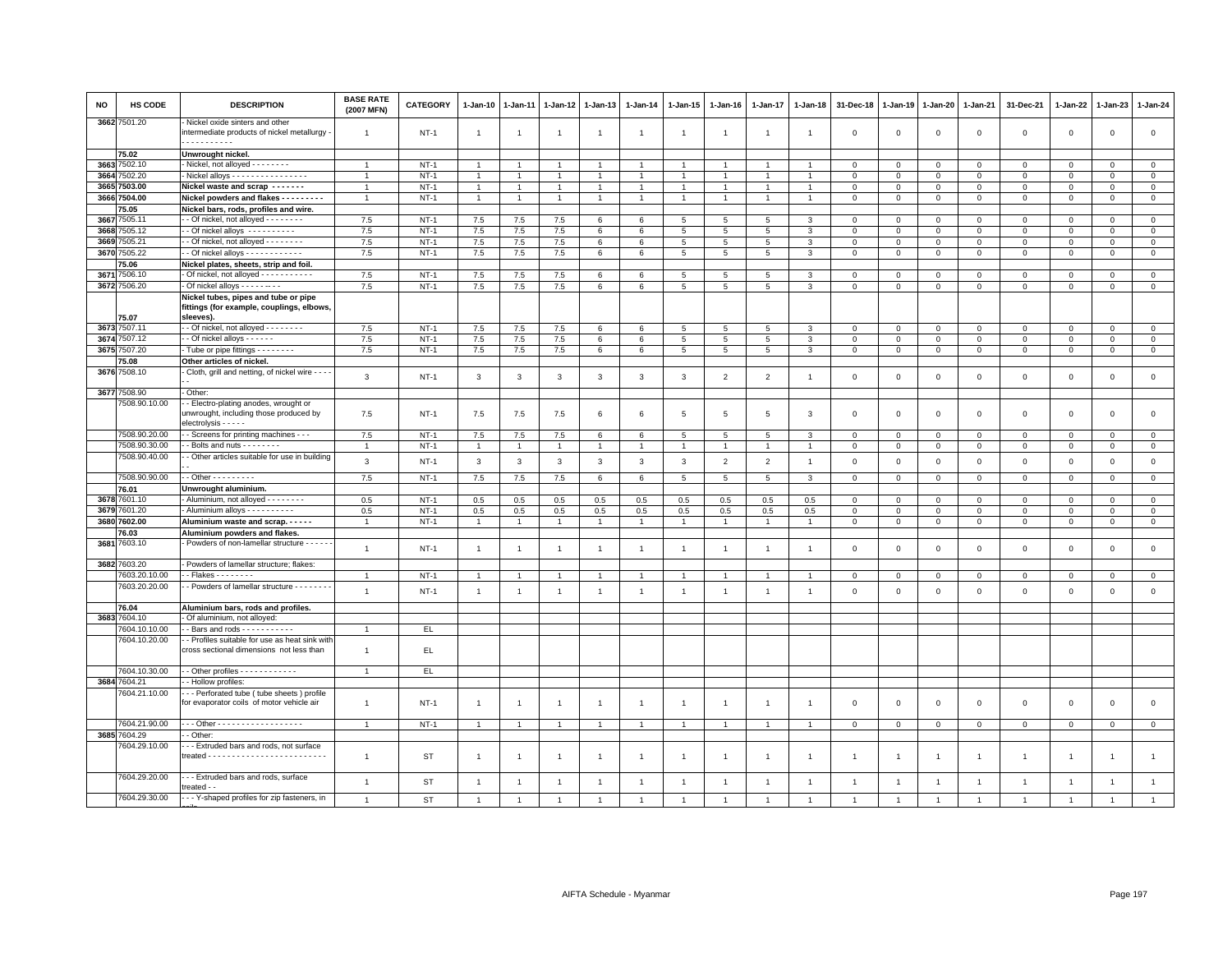| <b>NO</b>    | HS CODE                  | <b>DESCRIPTION</b>                                                                                | <b>BASE RATE</b><br>(2007 MFN) | CATEGORY  | 1-Jan-10     | 1-Jan-11       | $1 - Jan-12$   | 1-Jan-13       | 1-Jan-14        | 1-Jan-15       | 1-Jan-16        | 1-Jan-17       | $1 - Jan-18$   | 31-Dec-18               | $1 - Jan-19$   | 1-Jan-20       | 1-Jan-21       | 31-Dec-21    | $1 - Jan-22$   | 1-Jan-23            | 1-Jan-24       |
|--------------|--------------------------|---------------------------------------------------------------------------------------------------|--------------------------------|-----------|--------------|----------------|----------------|----------------|-----------------|----------------|-----------------|----------------|----------------|-------------------------|----------------|----------------|----------------|--------------|----------------|---------------------|----------------|
|              | 7604.29.40.00            | - - Aluminium heat sink with surface<br>dimensions not less than 17.5 cm x 7.5 cm                 | $\overline{1}$                 | <b>ST</b> | $\mathbf{1}$ | $\overline{1}$ | $\overline{1}$ | $\mathbf{1}$   | $\overline{1}$  | $\overline{1}$ | $\overline{1}$  | $\overline{1}$ | $\overline{1}$ | $\overline{1}$          | $\overline{1}$ | $\overline{1}$ | $\overline{1}$ | $\mathbf{1}$ | $\overline{1}$ | $\overline{1}$      | $\mathbf{1}$   |
|              | 7604.29.90.00            | - - - Other - - - - - - - - -                                                                     | $\overline{1}$                 | ST        | $\mathbf{1}$ | -1             | $\overline{1}$ | $\overline{1}$ | $\mathbf{1}$    | $\mathbf{1}$   |                 | $\overline{1}$ | $\overline{1}$ | $\overline{1}$          | $\overline{1}$ | $\overline{1}$ | $\overline{1}$ | $\mathbf{1}$ | $\mathbf{1}$   | $\overline{1}$      | $\mathbf{1}$   |
|              | 76.05                    | Aluminium wire.                                                                                   |                                |           |              |                |                |                |                 |                |                 |                |                |                         |                |                |                |              |                |                     |                |
|              | 3686 7605.11             | - Of which the maximum cross-sectional                                                            |                                |           |              |                |                |                |                 |                |                 |                |                |                         |                |                |                |              |                |                     |                |
|              |                          | dimension exceeds 7 mm - - -                                                                      | 0.5                            | $NT-1$    | 0.5          | 0.5            | 0.5            | 0.5            | 0.5             | 0.5            | 0.5             | 0.5            | 0.5            | $\mathbf 0$             | $\mathbf 0$    | $\mathbf 0$    | $\mathbf 0$    | $\mathbf 0$  | $\mathbf 0$    | $\mathbf 0$         | $\mathbf 0$    |
|              | 3687 7605.19             | - Other:                                                                                          |                                |           |              |                |                |                |                 |                |                 |                |                |                         |                |                |                |              |                |                     |                |
|              | 7605.19.10.00            | -- Of a diameter not exceeding 0.0508                                                             | 0.5                            | $NT-1$    | 0.5          | 0.5            | 0.5            | 0.5            | 0.5             | 0.5            | 0.5             | 0.5            | 0.5            | $^{\circ}$              | $\mathbf 0$    | $\mathbf{0}$   | $\mathbf{0}$   | $^{\circ}$   | 0              | $^{\circ}$          | $\mathbf{0}$   |
|              | 7605.19.90.00            | Other - - - - - - - - - - - -                                                                     | 0.5                            | $NT-1$    | 0.5          | 0.5            | 0.5            | 0.5            | 0.5             | 0.5            | 0.5             | 0.5            | 0.5            | $\overline{0}$          | $\mathbf 0$    | $\mathbf{0}$   | $\overline{0}$ | $\mathbf{0}$ | $\mathbf 0$    | $\mathbf 0$         | $\circ$        |
|              | 3688 7605.21             | - Of which the maximum cross-sectional<br>dimension exceeds 7 mm - - - -                          | 0.5                            | $NT-1$    | 0.5          | 0.5            | 0.5            | 0.5            | 0.5             | 0.5            | 0.5             | 0.5            | 0.5            | $\mathbf 0$             | $\mathbf 0$    | $\mathbf 0$    | $\mathbf 0$    | $\mathsf 0$  | $\mathbf 0$    | $\mathsf 0$         | $\mathsf 0$    |
|              | 3689 7605.29             | - Other                                                                                           |                                |           |              |                |                |                |                 |                |                 |                |                |                         |                |                |                |              |                |                     |                |
|              | 7605.29.10.00            | --- Of a diameter not exceeding 0.254 mm                                                          | 0.5                            | $NT-1$    | 0.5          | 0.5            | 0.5            | 0.5            | 0.5             | 0.5            | 0.5             | 0.5            | 0.5            | $\overline{\mathbf{0}}$ | $\mathbf 0$    | $\mathbf 0$    | $\mathbf{0}$   | $\mathbf 0$  | $\mathbf{0}$   | $\mathbf 0$         | $\circ$        |
|              | 7605.29.90.00            | - - - Other - - - - - - - - - - -                                                                 | 0.5                            | $NT-1$    | 0.5          | 0.5            | 0.5            | 0.5            | 0.5             | 0.5            | 0.5             | 0.5            | 0.5            | $\mathbf 0$             | $\mathsf 0$    | $\mathbf 0$    | $\mathbf 0$    | $\mathsf 0$  | $\mathbf 0$    | $\mathbf 0$         | $\overline{0}$ |
|              |                          | Aluminium plates, sheets and strip, of a                                                          |                                |           |              |                |                |                |                 |                |                 |                |                |                         |                |                |                |              |                |                     |                |
|              | 76.06<br>3690 7606.11    | thickness exceeding 0.2 mm.<br>- Of aluminium, not alloyed:                                       |                                |           |              |                |                |                |                 |                |                 |                |                |                         |                |                |                |              |                |                     |                |
|              | 7606.11.10.00            | - - Other, plain or figured by rolling or<br>pressing but not surface treated - - -               | 0.5                            | $NT-1$    | 0.5          | 0.5            | 0.5            | 0.5            | 0.5             | 0.5            | 0.5             | 0.5            | 0.5            | $\mathbf 0$             | $\mathsf 0$    | $\mathbf 0$    | $\mathbf 0$    | $\mathsf 0$  | $\mathbf 0$    | $\mathsf 0$         | $\mathsf 0$    |
|              | 7606.11.90.00            | - - - Other - - - - - - - - - - - -                                                               | 0.5                            | $NT-1$    | 0.5          | 0.5            | 0.5            | 0.5            | 0.5             | 0.5            | 0.5             | 0.5            | 0.5            | $\mathbf 0$             | $\mathsf 0$    | $\mathbf 0$    | $\mathbf 0$    | $\mathsf 0$  | $\mathsf 0$    | $\mathbf 0$         | $\mathsf 0$    |
| 3691         | 7606.12                  | - Of aluminium alloys:                                                                            |                                |           |              |                |                |                |                 |                |                 |                |                |                         |                |                |                |              |                |                     |                |
|              | 7606.12.10.00            | --- Can stock (Alloy 3004, 3104 or 5182,                                                          |                                |           |              |                |                |                |                 |                |                 |                |                |                         |                |                |                |              |                |                     |                |
|              |                          | of temper H19), of a thickness exceeding                                                          | 0.5                            | $NT-1$    | 0.5          | 0.5            | 0.5            | 0.5            | 0.5             | 0.5            | 0.5             | 0.5            | 0.5            | $\mathbf 0$             | $\mathsf 0$    | $\,0\,$        | $\mathbf 0$    | $\mathsf 0$  | $\mathbf 0$    | $\mathsf 0$         | $\mathsf 0$    |
|              | 7606.12.20.00            | --- Venetian blind slat, whether or not<br>rolled or cut, not exceeding 1000 mm in                | 0.5                            | $NT-1$    | 0.5          | 0.5            | 0.5            | 0.5            | 0.5             | 0.5            | 0.5             | 0.5            | 0.5            | $\overline{\mathbf{0}}$ | $\mathbf 0$    | $\mathbf 0$    | $\mathbf 0$    | $\mathsf 0$  | $\mathbf 0$    | $\mathsf 0$         | $\mathbf 0$    |
|              | 7606.12.31.00            | Of aluminium rigid container sheets<br>alloy 5182, 5082, hardness H19                             | 0.5                            | $NT-1$    | 0.5          | 0.5            | 0.5            | 0.5            | 0.5             | 0.5            | 0.5             | 0.5            | 0.5            | $\mathbf 0$             | $\mathbf 0$    | $\mathsf 0$    | $\mathbf 0$    | $\mathsf 0$  | $\mathbf 0$    | $\mathsf 0$         | $\mathsf 0$    |
|              | 7606.12.39.00            | . Other - - - - - - - - - - - -                                                                   | 0.5                            | $NT-1$    | 0.5          | 0.5            | 0.5            | 0.5            | 0.5             | 0.5            | 0.5             | 0.5            | 0.5            | $\overline{0}$          | $\mathsf 0$    | $\mathbf{0}$   | $\overline{0}$ | $\Omega$     | $\Omega$       | $\mathbf 0$         | $\mathbf 0$    |
|              | 7606.12.40.00            | --- Other, plain or figured by rolling or<br>pressing but not surface treated - - -               | 0.5                            | $NT-1$    | 0.5          | 0.5            | 0.5            | 0.5            | 0.5             | 0.5            | 0.5             | 0.5            | 0.5            | $\overline{0}$          | $\mathbf{0}$   | $\mathbf 0$    | $\mathbf{0}$   | $\mathbf 0$  | $\mathbf{0}$   | $\mathbf 0$         | $\circ$        |
|              | 7606.12.90.00            | Other - - - - - - - - - - - - - -                                                                 | 0.5                            | $NT-1$    | 0.5          | 0.5            | 0.5            | 0.5            | 0.5             | 0.5            | 0.5             | 0.5            | 0.5            | $\overline{0}$          | $\mathsf 0$    | $\overline{0}$ | $\overline{0}$ | $\mathsf 0$  | $\mathbf{0}$   | $\mathbf{0}$        | $\overline{0}$ |
| 3692         | 7606.91                  | - Of aluminium, not alloyed:                                                                      |                                |           |              |                |                |                |                 |                |                 |                |                |                         |                |                |                |              |                |                     |                |
|              | 606.91.10.00             | --- Sheet or coil of aluminium rigid<br>container sheet alloy 5182, 5082, hardness<br>H19 temper, | 0.5                            | EL        |              |                |                |                |                 |                |                 |                |                |                         |                |                |                |              |                |                     |                |
|              | 7606.91.20.00            | - - Other, plain or figured by rolling or                                                         | 0.5                            | EL.       |              |                |                |                |                 |                |                 |                |                |                         |                |                |                |              |                |                     |                |
|              |                          | pressing but not surface treated - - - - -                                                        |                                |           |              |                |                |                |                 |                |                 |                |                |                         |                |                |                |              |                |                     |                |
| 3693         | 7606.91.90.00<br>7606.92 | - - - Other - - - - - - - - - - - -<br>- Of aluminium alloys:                                     | 0.5                            | EL.       |              |                |                |                |                 |                |                 |                |                |                         |                |                |                |              |                |                     |                |
|              | 7606.92.10.00            | --- Venetian blind slat, whether or not                                                           |                                |           |              |                |                |                |                 |                |                 |                |                |                         |                |                |                |              |                |                     |                |
|              |                          | rolled or cut, not exceeding 1000 mm in<br>width - - -                                            | 0.5                            | $NT-1$    | 0.5          | 0.5            | 0.5            | 0.5            | 0.5             | 0.5            | 0.5             | 0.5            | 0.5            | $\mathbf 0$             | $\mathsf 0$    | $\mathsf 0$    | $\mathbf 0$    | $\mathsf 0$  | $\mathbf 0$    | $\mathsf 0$         | $\mathsf 0$    |
|              | 7606.92.20.00            | - - Sheet or coil of aluminium rigid<br>container sheet alloy 5182, 5082, hardness<br>H19 temper  | 0.5                            | $NT-1$    | 0.5          | 0.5            | 0.5            | 0.5            | 0.5             | 0.5            | 0.5             | 0.5            | 0.5            | $\overline{0}$          | $\mathbf 0$    | $\mathbf 0$    | $\mathbf 0$    | $\mathsf 0$  | $\mathbf 0$    | $\mathsf 0$         | $\mathsf 0$    |
|              | 7606.92.30.00            | --- Other, plain or figured by rolling or<br>pressing but not surface treated - - -               | 0.5                            | $NT-1$    | 0.5          | 0.5            | 0.5            | 0.5            | 0.5             | 0.5            | 0.5             | 0.5            | 0.5            | $\,0\,$                 | $\mathsf 0$    | $\,0\,$        | $\mathbf 0$    | $\mathsf 0$  | $\mathsf 0$    | $\mathsf{O}\xspace$ | $\mathsf 0$    |
|              | 7606.92.90.00            | . - - Other - - - - - - - - - - - - -                                                             | 0.5                            | $NT-1$    | 0.5          | 0.5            | 0.5            | 0.5            | 0.5             | 0.5            | 0.5             | 0.5            | 0.5            | $\overline{0}$          | $\,0\,$        | $\mathbf 0$    | $\mathbf 0$    | $\mathbf 0$  | $\mathbf 0$    | $\mathbf 0$         | $\mathbf 0$    |
|              |                          | Aluminium foil (whether or not printed<br>or backed with paper, paperboard,                       |                                |           |              |                |                |                |                 |                |                 |                |                |                         |                |                |                |              |                |                     |                |
|              | 76.07                    | plastics or similar                                                                               |                                |           |              |                |                |                |                 |                |                 |                |                |                         |                |                |                |              |                |                     |                |
| 3694         | 7607.11                  | - Rolled but not further worked - - - - -                                                         | 7.5                            | $NT-1$    | 7.5          | 7.5            | 7.5            | 6              | 6               | 5              | $5\overline{5}$ | 5              | 3              | $\mathbf 0$             | $\mathbf 0$    | $\mathbf{0}$   | $\mathbf 0$    | $\mathsf 0$  | $\mathbf 0$    | $\mathsf 0$         | $\circ$        |
| 3695<br>3696 | 7607.19                  | - - Other - - - - - - - - - - - - -<br>Backed:                                                    | 7.5                            | <b>ST</b> | 7.5          | 7.5            | 7.5            | 7.5            | $6\phantom{.}6$ | 6              | 6               | 6              | 5              | 5                       | 5              | 5              | 5              | 5            | 5              | 5                   | 5              |
|              | 7607.20<br>7607.20.10.00 | - Backed with printed paper and<br>laminated with plastic on both sides for                       | 7.5                            | EL        |              |                |                |                |                 |                |                 |                |                |                         |                |                |                |              |                |                     |                |
|              | 7607.20.20.00            | - Other, printed with patterns - - - - - -                                                        | 7.5                            | EL.       |              |                |                |                |                 |                |                 |                |                |                         |                |                |                |              |                |                     |                |
|              | 7607.20.30.00            | - Aluminium foil of alloy A1075 and<br>A3903, coated on both sides, with<br>aluminium alloy       | 7.5                            | EL        |              |                |                |                |                 |                |                 |                |                |                         |                |                |                |              |                |                     |                |
|              | 7607.20.40.00            | - - Imitation gold or silver - - - - - - -                                                        | 7.5                            | EL.       |              |                |                |                |                 |                |                 |                |                |                         |                |                |                |              |                |                     |                |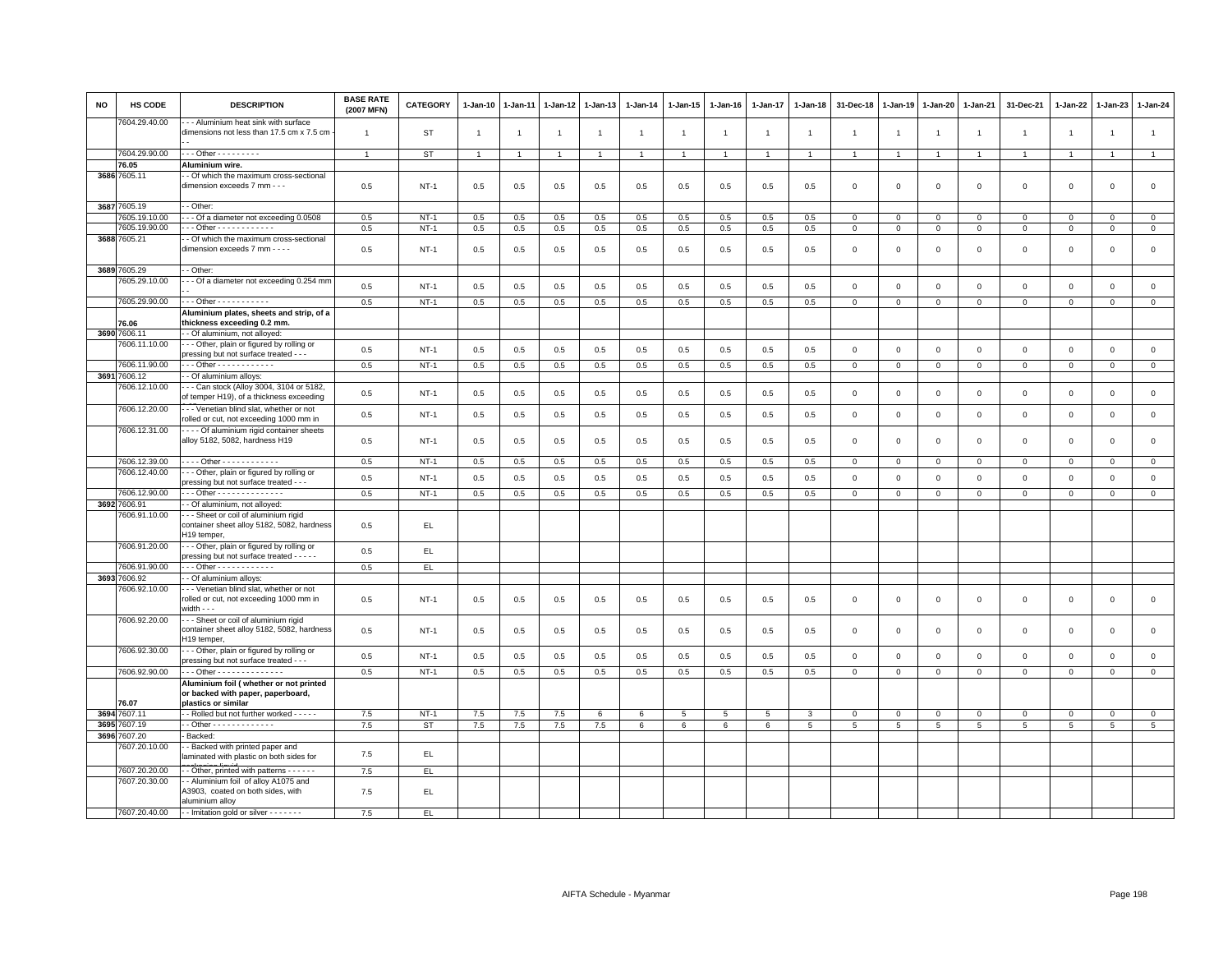| <b>NO</b> | <b>HS CODE</b> | <b>DESCRIPTION</b>                                                                                 | <b>BASE RATE</b><br>(2007 MFN) | <b>CATEGORY</b> | $1-Jan-10$   | $1-Jan-11$   | 1-Jan-12     | $1-Jan-13$   | 1-Jan-14        | 1-Jan-15       | $1-Jan-16$     | 1-Jan-17       | $1-Jan-18$     | 31-Dec-18               | $1-Jan-19$     | 1-Jan-20        | 1-Jan-21        | 31-Dec-21      | 1-Jan-22       | $1-Jan-23$     | $1-Jan-24$      |
|-----------|----------------|----------------------------------------------------------------------------------------------------|--------------------------------|-----------------|--------------|--------------|--------------|--------------|-----------------|----------------|----------------|----------------|----------------|-------------------------|----------------|-----------------|-----------------|----------------|----------------|----------------|-----------------|
|           | 7607.20.90.00  | $-$ Other - - - - - - - - - - - - - - -                                                            | 7.5                            | EL.             |              |              |              |              |                 |                |                |                |                |                         |                |                 |                 |                |                |                |                 |
|           | 76.08          | Aluminium tubes and pipes.                                                                         |                                |                 |              |              |              |              |                 |                |                |                |                |                         |                |                 |                 |                |                |                |                 |
| 3697      | 7608.10        | Of aluminium, not alloyed - - - -                                                                  | 3                              | <b>NT-1</b>     | $\mathbf{3}$ | 3            | 3            | $\mathbf{3}$ | 3               | 3              | $\overline{2}$ | $\overline{2}$ | $\overline{1}$ | $\mathbf 0$             | $\,0\,$        | $\mathbf{0}$    | $\mathbf 0$     | $\mathbf 0$    | $\circ$        | $\mathbf 0$    | $\mathbf{0}$    |
| 3698      | 608.20         | Of aluminium alloys - - - - - - - -                                                                | 3                              | $NT-1$          | 3            | 3            | 3            | $\mathbf{3}$ | $\mathbf{3}$    | 3              | $\overline{2}$ | $\overline{2}$ | $\overline{1}$ | $\mathbf{0}$            | $\mathbf{0}$   | $\circ$         | $\mathbf 0$     | $\mathsf 0$    | $\mathbf{0}$   | $\circ$        | $\circ$         |
|           | 3699 7609.00   | Aluminium tube or pipe fittings (for<br>example, couplings, elbows, sleeves) - -<br><u></u>        | 3                              | $NT-1$          | 3            | 3            | 3            | 3            | $\mathbf{3}$    | 3              | $\overline{2}$ | $\overline{2}$ | $\overline{1}$ | $\overline{\mathbf{0}}$ | $\overline{0}$ | $\mathbf 0$     | $\mathbf{0}$    | $\mathbf{0}$   | $\Omega$       | $\mathbf{0}$   | $\mathsf 0$     |
|           | 76.10          | Aluminium structures (excluding<br>prefabricated buildings of heading 94.06<br>) and parts of      |                                |                 |              |              |              |              |                 |                |                |                |                |                         |                |                 |                 |                |                |                |                 |
|           | 3700 7610.10   | Doors, windows and their frames and<br>thresholds for doors - - - -                                | 3                              | $NT-1$          | $\mathbf{3}$ | $\mathbf{3}$ | $\mathbf{3}$ | $\mathbf{3}$ | $\mathbf{3}$    | $\mathbf{3}$   | $\overline{2}$ | 2              | $\overline{1}$ | $\overline{0}$          | $\overline{0}$ | $\mathbf{0}$    | $\mathbf{0}$    | $\circ$        | $\mathbf{0}$   | $\circ$        | $\circ$         |
|           | 3701 7610.90   | Other:                                                                                             |                                |                 |              |              |              |              |                 |                |                |                |                |                         |                |                 |                 |                |                |                |                 |
|           | 7610.90.10.00  | - Bridges and bridge-sections, towers,                                                             | 3                              | $NT-1$          | $\mathbf{3}$ | $\mathbf{3}$ | 3            | $\mathbf{3}$ | $\mathbf{3}$    | 3              | $\overline{2}$ | $\overline{2}$ | -1             | $\mathbf 0$             | $\mathbf 0$    | $\mathbf 0$     | $\mathbf 0$     | $\mathsf 0$    | $\Omega$       | $\mathsf 0$    | $\mathsf 0$     |
|           | 7610.90.90.00  | - - Other - - - - - - - - - - - - - -                                                              | $\mathbf{3}$                   | $NT-1$          | $\mathbf{3}$ | 3            | $\mathbf{3}$ | 3            | 3               | 3              | $\overline{2}$ | $\overline{2}$ | $\overline{1}$ | $\mathbf 0$             | $\mathbf 0$    | $\mathbf 0$     | $\mathbf 0$     | $\mathbf 0$    | $\mathbf 0$    | $\mathbf 0$    | $\mathsf 0$     |
|           | 3702 7611.00   | Aluminium reservoirs, tanks, vats and<br>similar containers, for any material (                    | 7.5                            | $NT-1$          | 7.5          | 7.5          | 7.5          | 6            | 6               | 5              | 5              | 5              | 3              | $\overline{0}$          | $\overline{0}$ | $\Omega$        | $\mathbf{0}$    | $\circ$        | $\Omega$       | $\mathbf{0}$   | $\mathbf 0$     |
|           | 76.12          | and similar containers (including rigid<br>or collapsible                                          |                                |                 |              |              |              |              |                 |                |                |                |                |                         |                |                 |                 |                |                |                |                 |
|           | 3703 7612.10   | Collapsible tubular containers - - - - -                                                           | 7.5                            | $NT-1$          | 7.5          | 7.5          | 7.5          | 6            | 6               | 5              | 5              | 5              | 3              | $\mathbf 0$             | 0              | $\mathbf 0$     | $\mathbf 0$     | $\mathbf 0$    | $\circ$        | $\mathbf 0$    | $\mathbf{0}$    |
|           | 3704 7612.90   | Other:                                                                                             |                                |                 |              |              |              |              |                 |                |                |                |                |                         |                |                 |                 |                |                |                |                 |
|           | 7612.90.11.00  | - - Retort pouch for retail packaging of<br>cooked food products - - - - -                         | 7.5                            | ST              | 7.5          | 7.5          | 7.5          | 7.5          | 6               | 6              | 6              | 6              | 5              | 5                       | 5              | 5               | 5               | 5              | 5              | 5              | $5\phantom{.0}$ |
|           | 7612.90.12.00  | - - Seamless containers for fresh milk - - -                                                       | 7.5                            | <b>ST</b>       | 7.5          | $7.5$        | 7.5          | 7.5          | $\,6\,$         | $\,6\,$        | 6              | 6              | $\sqrt{5}$     | $\sqrt{5}$              | $\overline{5}$ | $\overline{5}$  | $\overline{5}$  | $\,$ 5 $\,$    | $\overline{5}$ | 5              | $\,$ 5          |
|           | 7612.90.19.00  | Other - - - - - - - - - - - - - - - - -                                                            | 7.5                            | ST              | 7.5          | 7.5          | 7.5          | 7.5          | 6               | 6              | 6              | 6              | 5              | 5                       | 5              | 5               | 5               | 5              | 5              | 5              | $5\overline{5}$ |
|           |                | - Other:                                                                                           |                                |                 |              |              |              |              |                 |                |                |                |                |                         |                |                 |                 |                |                |                |                 |
|           | 7612.90.91.00  | - - Retort pouch for retail packaging of                                                           |                                |                 |              |              |              |              |                 |                |                |                |                |                         |                |                 |                 |                |                |                |                 |
|           |                | cooked food products - - - - - - - - - - - - - -                                                   | 7.5                            | ST              | 7.5          | 7.5          | 7.5          | 7.5          | 6               | 6              | 6              | 6              | 5              | 5                       | 5              | 5               | $5\phantom{.0}$ | 5              | 5              | $\overline{5}$ | $\,$ 5 $\,$     |
|           | 7612.90.92.00  | - - Seamless containers for fresh milk - - -                                                       | 7.5                            | <b>ST</b>       | 7.5          | 7.5          | 7.5          | 7.5          | 6               | 6              | 6              | 6              | $\,$ 5         | $\overline{5}$          | $\overline{5}$ | $5\phantom{.0}$ | $5\phantom{.0}$ | $\overline{5}$ | $\overline{5}$ | $\,$ 5 $\,$    | $\overline{5}$  |
|           | 7612.90.99.00  | $-$ - Other - - - - - - - - - -                                                                    | 7.5                            | <b>ST</b>       | $7.5\,$      | 7.5          | $7.5$        | 7.5          | 6               | 6              | 6              | 6              | $\,$ 5         | 5                       | 5              | 5               | 5               | $\overline{5}$ | 5              | 5              | $\overline{5}$  |
|           | 3705 7613.00   | Aluminium containers for compressed                                                                | 7.5                            | $NT-1$          | 7.5          | 7.5          | 7.5          | 6            | 6               | 5              | 5              | 5              | 3              | $\mathbf 0$             | $\mathbf 0$    | $\mathbf 0$     | $\mathbf 0$     | $\Omega$       | $\mathbf 0$    | $\mathbf 0$    | $\mathsf 0$     |
|           | 76.14          | Stranded wire, cables, plaited bands<br>and the like, of aluminium, not<br>electrically insulated. |                                |                 |              |              |              |              |                 |                |                |                |                |                         |                |                 |                 |                |                |                |                 |
|           | 3706 7614.10   | With steel core:                                                                                   |                                |                 |              |              |              |              |                 |                |                |                |                |                         |                |                 |                 |                |                |                |                 |
|           | 7614.10.11.00  | - - Of circular cross section not exceeding                                                        | 7.5                            | EL              |              |              |              |              |                 |                |                |                |                |                         |                |                 |                 |                |                |                |                 |
|           | 7614.10.12.00  | -- Of circular cross section exceeding<br>500 mm2 but not exceeding 630 mm2 - - -                  | 7.5                            | EL.             |              |              |              |              |                 |                |                |                |                |                         |                |                 |                 |                |                |                |                 |
|           | 7614.10.13.00  | - - Of circular cross section exceeding<br>630 mm2 but not exceeding 1000 mm2 - -                  | 7.5                            | EL.             |              |              |              |              |                 |                |                |                |                |                         |                |                 |                 |                |                |                |                 |
|           |                |                                                                                                    |                                |                 |              |              |              |              |                 |                |                |                |                |                         |                |                 |                 |                |                |                |                 |
|           | 7614.10.19.00  | $-$ - Other - - - - - - - - -                                                                      | 7.5                            | EL.             |              |              |              |              |                 |                |                |                |                |                         |                |                 |                 |                |                |                |                 |
|           | 7614.10.90.00  | $-$ Other $        -$                                                                              | 7.5                            | EL              |              |              |              |              |                 |                |                |                |                |                         |                |                 |                 |                |                |                |                 |
|           | 3707 7614.90   | Other:                                                                                             |                                |                 |              |              |              |              |                 |                |                |                |                |                         |                |                 |                 |                |                |                |                 |
|           | 7614.90.11.00  | - - Of circular cross section not exceeding                                                        | 7.5                            | $NT-1$          | $7.5$        | 7.5          | 7.5          | 6            | $6\phantom{.}6$ | 5              | 5              | 5              | 3              | $\mathbf 0$             | $\mathbf 0$    | $\mathbf 0$     | $\mathbf 0$     | $\mathsf 0$    | $\mathbf 0$    | $\mathsf 0$    | $\mathsf 0$     |
|           | 7614.90.12.00  | - - Of circular cross section exceeding<br>500 mm2 but not exceeding 630 mm2 - - -                 | 7.5                            | $NT-1$          | 7.5          | 7.5          | 7.5          | 6            | 6               | 5              | 5              | 5              | 3              | $\mathbf 0$             | $\mathbf 0$    | $\mathbf 0$     | $\overline{0}$  | $\mathbf{0}$   | $\mathbf{0}$   | $\mathbf{0}$   | $\mathsf 0$     |
|           | 7614.90.13.00  | - - Of circular cross section exceeding<br>630 mm2 but not exceeding 1000 mm2 - -                  | 7.5                            | $NT-1$          | 7.5          | 7.5          | 7.5          | 6            | 6               | 5              | 5              | 5              | 3              | $\Omega$                | $\overline{0}$ | $\Omega$        | $\mathbf 0$     | $\mathbf 0$    | $\Omega$       | $\mathbf{0}$   | $\mathbf 0$     |
|           | 7614.90.19.00  | . - - Other - - - - - - - - - - - - - -                                                            | 7.5                            | $NT-1$          | 7.5          | 7.5          | 7.5          | 6            | 6               | 5              | 5              | 5              | 3              | $\mathbf 0$             | $^{\circ}$     | $\mathsf 0$     | $\mathbf 0$     | $\Omega$       | $^{\circ}$     | $\Omega$       | $\mathsf 0$     |
|           | 7614.90.90.00  | - - Other - - - - - - - - - -                                                                      | 7.5                            | $NT-1$          | 7.5          | 7.5          | 7.5          | 6            | 6               | $\overline{5}$ | 5              | 5              | 3              | $\Omega$                | $\mathbf 0$    | $\mathbf 0$     | $\Omega$        | $\Omega$       | $\Omega$       | $\Omega$       | $\mathbf 0$     |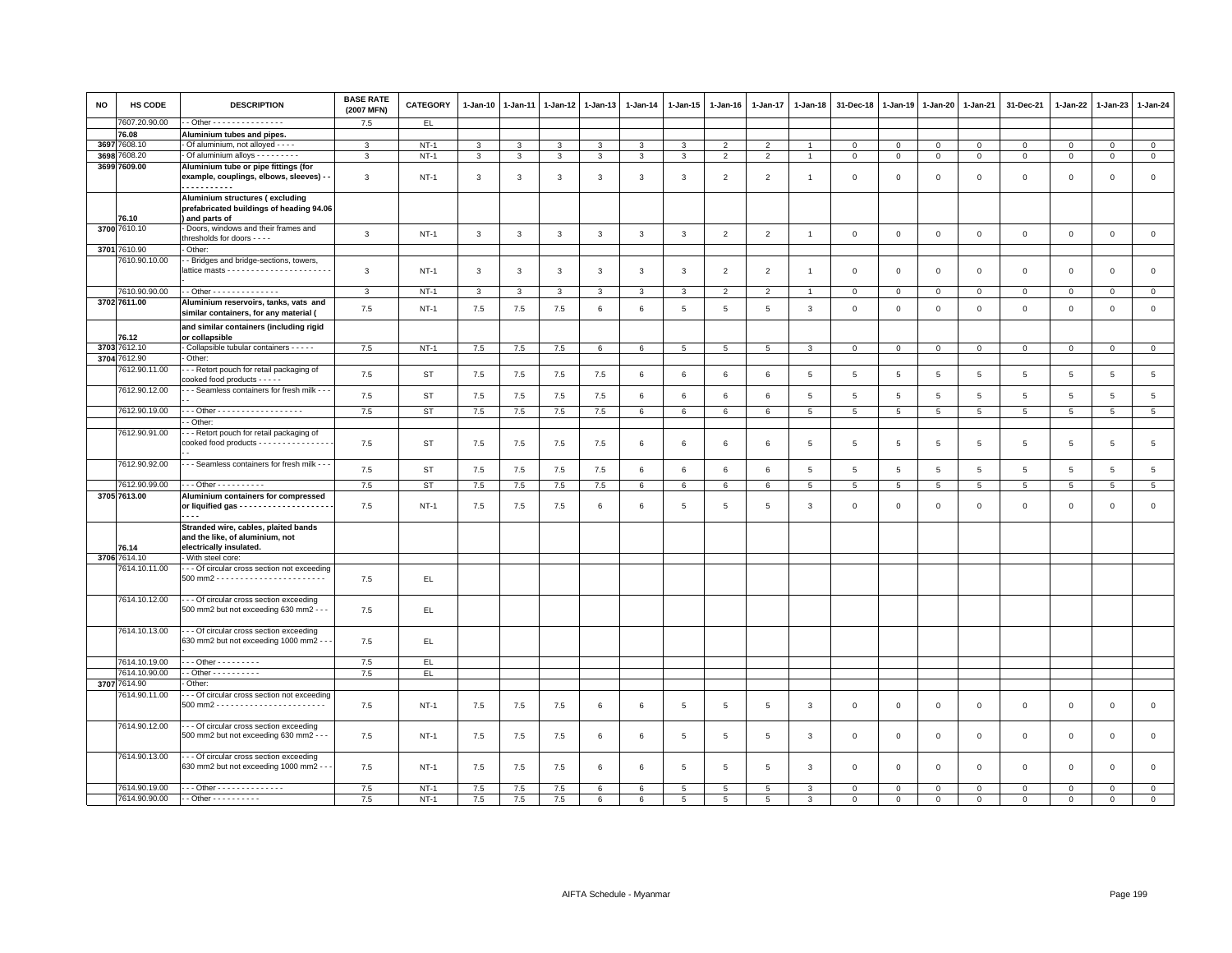| <b>NO</b> | HS CODE                        | <b>DESCRIPTION</b>                                                                                              | <b>BASE RATE</b><br>(2007 MFN)   | CATEGORY         | $1-Jan-10$                   | 1-Jan-11                         | $1 - Jan-12$                     | $1-Jan-13$                       | $1 - Jan-14$                     | $1 - Jan-15$                           | $1 - Jan-16$                     | 1-Jan-17                         | $1 - Jan-18$                     | 31-Dec-18         | $1 - Jan-19$      | $1-Jan-20$                      | $1 - Jan-21$                   | 31-Dec-21                    | 1-Jan-22                         | 1-Jan-23         | $1-Jan-24$                       |
|-----------|--------------------------------|-----------------------------------------------------------------------------------------------------------------|----------------------------------|------------------|------------------------------|----------------------------------|----------------------------------|----------------------------------|----------------------------------|----------------------------------------|----------------------------------|----------------------------------|----------------------------------|-------------------|-------------------|---------------------------------|--------------------------------|------------------------------|----------------------------------|------------------|----------------------------------|
|           | 76 15                          | Table, kitchen or other household<br>articles and parts thereof, of aluminium;<br>pot scourers and              |                                  |                  |                              |                                  |                                  |                                  |                                  |                                        |                                  |                                  |                                  |                   |                   |                                 |                                |                              |                                  |                  |                                  |
|           | 3708 7615.11                   | - Pot scourers and scouring or polishing<br>pads, gloves and the like - - - - - - - - - - - -<br>$\sim$ $\sim$  | 7.5                              | <b>NT-1</b>      | 7.5                          | 7.5                              | 7.5                              | 6                                | 6                                | 5                                      | 5                                | 5                                | 3                                | 0                 | $\mathbf 0$       | $^{\circ}$                      | 0                              | $\mathsf 0$                  | $\mathsf 0$                      | 0                | $\mathsf 0$                      |
|           | 3709 7615.19                   | - - Other - - - - - - - - - - - - -                                                                             | 5                                | $NT-1$           | 5                            | 5                                | 5                                | $\mathbf{A}$                     | $\overline{4}$                   | $\overline{4}$                         | 3                                | $\mathbf{3}$                     | $\overline{2}$                   | $\mathbf{0}$      | $\mathbf{0}$      | $\overline{0}$                  | $\mathbf{0}$                   | $\circ$                      | $\mathbf{0}$                     | $\mathbf{0}$     | $\mathbf{0}$                     |
| 3710      | 7615.20                        | Sanitary ware and parts thereof:                                                                                |                                  |                  |                              |                                  |                                  |                                  |                                  |                                        |                                  |                                  |                                  |                   |                   |                                 |                                |                              |                                  |                  |                                  |
|           | 7615.20.10.00                  | - Bedpans, urinals (portable type) and                                                                          | 3                                | $NT-1$           | 3                            | 3                                | 3                                | 3                                | 3                                | 3                                      | $\overline{2}$                   | 2                                | -1                               | 0                 | $\mathbf 0$       | 0                               | $\mathbf{0}$                   | $^{\circ}$                   | $\mathbf 0$                      | $^{\circ}$       | $\mathsf 0$                      |
|           | 7615.20.90.00                  | - - Other - - - - - - - - - - - - - - - -                                                                       | $\mathbf{B}$                     | $NT-1$           | 3                            | 3                                | 3                                | 3                                | 3                                | 3                                      | $\overline{2}$                   | 2                                |                                  | $\Omega$          | $\Omega$          | $\Omega$                        | $\mathbf 0$                    | $\mathbf 0$                  | $\mathbf{0}$                     | $\mathbf 0$      | $\mathbf{0}$                     |
|           | 76.16                          | Other articles of aluminium.                                                                                    |                                  |                  |                              |                                  |                                  |                                  |                                  |                                        |                                  |                                  |                                  |                   |                   |                                 |                                |                              |                                  |                  |                                  |
|           | 3711 7616.10                   | Nails, tacks, staples (other than those of.                                                                     |                                  |                  |                              |                                  |                                  |                                  |                                  |                                        |                                  |                                  |                                  |                   |                   |                                 |                                |                              |                                  |                  |                                  |
|           | 7616.10.10.00                  | - - Nails - - - - - - - - - - - - -                                                                             | 3                                | ST               | 3                            | 3                                | 3                                | 3                                | 3                                | 3                                      | 3                                | 3                                | 3                                | 3                 | 3                 | 3                               | 3                              | 3                            | 3                                | 3                | 3                                |
|           | 7616.10.20.00<br>7616.10.30.00 | - Staples and hooks - - - - - - - - -                                                                           |                                  | ST               | $\mathbf{1}$<br>$\mathbf{1}$ | $\overline{1}$<br>$\overline{1}$ | $\overline{1}$<br>$\overline{1}$ | $\overline{1}$<br>$\overline{1}$ | $\overline{1}$                   | $\mathbf{1}$<br>$\overline{1}$         | $\overline{1}$                   | $\overline{1}$<br>$\overline{1}$ | $\overline{1}$<br>$\overline{1}$ | $\overline{1}$    | $\mathbf{1}$      | $\overline{1}$                  | $\overline{1}$<br>$\mathbf{1}$ | $\mathbf{1}$<br>$\mathbf{1}$ | $\overline{1}$<br>$\overline{1}$ |                  | $\overline{1}$<br>$\overline{1}$ |
|           | 7616.10.90.00                  | $-$ Bolts and nuts $     -$<br>- Other - - - - - - - - - - - - - - - - -                                        | 7.5                              | <b>ST</b><br>ST  | 7.5                          | $7.5\,$                          | $7.5\,$                          | $7.5\,$                          | $\mathbf{1}$<br>$7.5\,$          | 6                                      | $\mathbf{1}$<br>6                | 6                                | 6                                | $\mathbf{1}$<br>5 | $\mathbf{1}$<br>5 | $\mathbf{1}$<br>$5\overline{5}$ | $5\overline{5}$                | 5                            | 5                                | 5                | $5\phantom{.0}$                  |
|           | 3712 7616.91                   | - Cloth, grill, netting and fencing, of                                                                         | 3                                | $NT-1$           | 3                            | 3                                | 3                                | 3                                | $\mathbf{3}$                     | 3                                      | $\overline{2}$                   | $\overline{2}$                   | -1                               | $\mathbf 0$       | $\mathbf 0$       | $\mathbf 0$                     | $\mathbf 0$                    | $\mathsf 0$                  | $\mathbf 0$                      | $\mathsf 0$      | $\mathsf 0$                      |
|           | 3713 7616.99                   | - - Other:                                                                                                      | 7.5                              | <b>ST</b>        | 7.5                          | 7.5                              | 7.5                              | 7.5                              | 6                                | 6                                      | 6                                | 6                                | 5                                | 5                 | 5                 | 5                               | 5                              | 5                            | 5                                | 5                | $5\phantom{.0}$                  |
|           | 7616.99.10.00<br>7616.99.20.00 | - - Expanded metal - - - - - - - - -<br>--- Ferrules for use in the manufacture of                              | 7.5<br>7.5                       | ST<br>ST         | 7.5<br>7.5                   | 7.5<br>7.5                       | 7.5<br>7.5                       | 7.5<br>7.5                       | 6<br>6                           | 6<br>6                                 | 6<br>6                           | 6<br>6                           | 5<br>5                           | 5<br>5            | 5<br>5            | 5<br>5                          | 5<br>5                         | $\overline{5}$<br>5          | 5<br>$5\phantom{.0}$             | 5<br>5           | $5\phantom{.0}$<br>$\,$ 5 $\,$   |
|           | 7616.99.30.00                  | --- Aluminium slugs, round, of such<br>dimension that the thickness exceeds one -<br>tenth of the               | 7.5                              | <b>ST</b>        | 7.5                          | 7.5                              | 7.5                              | 7.5                              | $\,6$                            | 6                                      | 6                                | 6                                | 5                                | 5                 | 5                 | 5                               | 5                              | 5                            | 5                                | 5                | $5\phantom{.0}$                  |
|           | 7616.99.40.00                  | - - Bobbins, spools, reels and similar<br>supports for textile yarn $\cdots$                                    | 7.5                              | <b>ST</b>        | 7.5                          | 7.5                              | 7.5                              | 7.5                              | $\,6\,$                          | 6                                      | 6                                | 6                                | 5                                | 5                 | 5                 | 5                               | 5                              | 5                            | 5                                | 5                | $5\phantom{.0}$                  |
|           | 7616.99.50.00                  | --- Venetian blind ----------                                                                                   | 7.5                              | ST               | 7.5                          | 7.5                              | 7.5                              | 7.5                              | $6\phantom{.0}$                  | 6                                      | 6                                | 6                                | 5                                | 5                 | 5                 | 5                               | 5                              | 5                            | 5                                | 5                | $5\phantom{.0}$                  |
|           | 7616.99.60.00                  | --- Latex spouts and latex cups ------                                                                          | $\mathbf{0}$                     | <b>ST</b>        | $\mathsf 0$                  | $\mathsf 0$                      | $\mathsf 0$                      | $\mathsf 0$                      | $\mathbf 0$                      | $\mathsf 0$                            | $\mathbf 0$                      | $\mathsf 0$                      | $\mathbf 0$                      | $\mathsf 0$       | $\mathbf 0$       | $\mathsf 0$                     | $\mathsf 0$                    | $\mathsf 0$                  | $\mathsf 0$                      | $\mathsf 0$      | $\mathsf 0$                      |
|           | 7616.99.90.00                  | --- Other -----------                                                                                           | 7.5                              | ST               | 7.5                          | 7.5                              | 7.5                              | 7.5                              | 6                                | 6                                      | $6\phantom{.0}$                  | 6                                | 5                                | $\overline{5}$    | $5\phantom{.0}$   | 5                               | 5                              | 5                            | 5                                | 5                | $\overline{5}$                   |
|           | 78.01                          | Unwrought lead.                                                                                                 |                                  |                  |                              |                                  |                                  |                                  |                                  |                                        |                                  |                                  |                                  |                   |                   |                                 |                                |                              |                                  |                  |                                  |
|           | 3714 7801.10<br>3715 7801.91   | - Refined lead - - - - - - - -<br>- Containing by weight antimony as the<br>principal other element - - - - - - | $\overline{1}$<br>$\overline{1}$ | $NT-1$<br>$NT-1$ | $\mathbf{1}$<br>$\mathbf{1}$ | $\overline{1}$                   | $\overline{1}$<br>$\overline{1}$ | $\overline{1}$<br>$\overline{1}$ | $\overline{1}$<br>$\overline{1}$ | $\overline{1}$<br>$\blacktriangleleft$ | $\overline{1}$<br>$\overline{1}$ | $\overline{1}$<br>$\overline{1}$ | $\overline{1}$<br>$\overline{1}$ | 0<br>0            | 0<br>$\mathbf 0$  | $\circ$<br>$\mathbf 0$          | $\mathbf 0$<br>$\mathbf 0$     | $\mathsf 0$<br>$\mathsf 0$   | $\mathbf 0$<br>$\mathsf 0$       | 0<br>$\mathbf 0$ | $\overline{0}$<br>$\mathsf 0$    |
|           | 3716 7801.99                   | - - Other - - - - - - - - - - - - - - -                                                                         | $\overline{1}$                   | $NT-1$           | $\mathbf{1}$                 |                                  | $\overline{1}$                   | $\overline{1}$                   | $\overline{1}$                   | $\overline{1}$                         | $\overline{1}$                   | $\overline{1}$                   |                                  | $\mathbf 0$       | $\mathbf 0$       | $\mathbf 0$                     | $\mathbf 0$                    | $\mathsf 0$                  | $\mathbf 0$                      | $\mathsf 0$      | $\mathbf 0$                      |
|           | 3717 7802.00                   | Lead waste and scrap.-------------                                                                              | $\overline{1}$                   | $NT-1$           | $\mathbf{1}$                 | $\overline{1}$                   | $\overline{1}$                   | $\overline{1}$                   | $\overline{1}$                   | $\overline{1}$                         | $\overline{1}$                   | $\overline{1}$                   | -1                               | $\mathbf 0$       | $\mathsf 0$       | $\mathsf 0$                     | $\mathsf 0$                    | $\mathsf 0$                  | $\mathsf 0$                      | $\mathsf 0$      | $\mathsf 0$                      |
|           | 3718 7803.00                   | Lead bars, rods, profiles and wire.-                                                                            | 3                                | EL.              |                              |                                  |                                  |                                  |                                  |                                        |                                  |                                  |                                  |                   |                   |                                 |                                |                              |                                  |                  |                                  |
|           | 78.04                          | Lead plates, sheets, strip and foil; lead<br>powders and flakes.                                                |                                  |                  |                              |                                  |                                  |                                  |                                  |                                        |                                  |                                  |                                  |                   |                   |                                 |                                |                              |                                  |                  |                                  |
|           | 3719 7804.11                   | - - Sheets, strip and foil of a thickness<br>(excluding any backing) not exceeding 0.2<br>$mm - - - - - -$      | $\overline{1}$                   | $NT-1$           | $\mathbf{1}$                 | $\overline{1}$                   | $\overline{1}$                   | $\overline{1}$                   | $\mathbf{1}$                     | $\mathbf{1}$                           | $\overline{1}$                   | $\overline{1}$                   | $\overline{1}$                   | $\mathbf 0$       | $\mathbf 0$       | $\mathbf 0$                     | $\mathsf 0$                    | $\mathsf 0$                  | $\mathsf 0$                      | $\mathsf 0$      | $\mathsf 0$                      |
|           | 3720 7804.19                   | - - Other:                                                                                                      |                                  |                  |                              |                                  |                                  |                                  |                                  |                                        |                                  |                                  |                                  |                   |                   |                                 |                                |                              |                                  |                  |                                  |
|           | 7804.19.10.00                  | --- Embossed, cut to shape, perforated,<br>coated, printed, backed with paper or other                          | $\overline{1}$                   | $NT-1$           | $\overline{1}$               | $\overline{1}$                   | -1                               | $\overline{1}$                   | $\overline{1}$                   | $\mathbf{1}$                           | $\overline{1}$                   | $\overline{1}$                   | -1                               | $\mathbf 0$       | $\mathbf 0$       | $\Omega$                        | $\Omega$                       | $\mathsf 0$                  | $\mathbf 0$                      | $\Omega$         | $\mathsf 0$                      |
|           | 7804.19.90.00                  | - - - Other - - - - - - - - - - - - -                                                                           |                                  | $NT-1$           | $\overline{1}$               |                                  |                                  |                                  | $\overline{1}$                   |                                        | $\mathbf{1}$                     |                                  |                                  | $\mathbf 0$       | 0                 | $\mathbf 0$                     | $\mathbf 0$                    | 0                            | $\circ$                          | $\mathbf 0$      | $\mathbf 0$                      |
|           | 3721 7804.20                   | - Powders and flakes - - - - - - - - - - -                                                                      | $\mathbf{1}$                     | $NT-1$           | -1                           | -1                               | $\overline{1}$                   | $\overline{1}$                   | $\overline{1}$                   | $\mathbf{1}$                           | $\mathbf{1}$                     | $\mathbf{1}$                     | $\overline{1}$                   | 0                 | $\mathsf 0$       | $\mathbf{0}$                    | $\mathbf 0$                    | $\mathbf{0}$                 | $\mathbf 0$                      | $^{\circ}$       | $\overline{0}$                   |
|           | 3722 7805.00                   | Lead tubes, pipes and tube or pipe<br>fittings (for example, couplings, elbows,<br>sleeves) - - -               | 3                                | $NT-1$           | 3                            | 3                                | 3                                | 3                                | 3                                | 3                                      | $\overline{2}$                   | 2                                | $\overline{1}$                   | $\Omega$          | $\Omega$          | $\Omega$                        | $\mathbf 0$                    | $\mathbf 0$                  | $\mathbf{0}$                     | $\mathbf 0$      | $\circ$                          |
|           | 78.06                          | Other articles of lead.                                                                                         |                                  |                  |                              |                                  |                                  |                                  |                                  |                                        |                                  |                                  |                                  |                   |                   |                                 |                                |                              |                                  |                  |                                  |
|           | 3723 7806.00<br>7806.00.10.00  | Other articles of lead.                                                                                         |                                  |                  |                              |                                  |                                  |                                  |                                  |                                        |                                  |                                  |                                  |                   |                   |                                 |                                |                              |                                  |                  |                                  |
|           |                                | - Lead wool; washers; electroplating                                                                            | 7.5                              | <b>ST</b>        | 7.5                          | 7.5                              | 7.5                              | 7.5                              | $6\phantom{1}6$                  | 6                                      | 6                                | 6                                | 5                                | 5                 | 5                 | 5                               | 5                              | 5                            | 5                                | 5                | $5\phantom{.0}$                  |
|           | 7806.00.90.00<br>79.01         | $-$ Other $      -$<br>Unwrought zinc.                                                                          | 7.5                              | <b>ST</b>        | 7.5                          | 7.5                              | 7.5                              | 7.5                              | 6                                | 6                                      | 6                                | 6                                | 5                                | $\overline{5}$    | 5                 | 5                               | $\overline{5}$                 | $5\overline{5}$              | 5                                | $\overline{5}$   | $5\phantom{.0}$                  |
|           | 3724 7901.11                   | - Containing by weight 99.99% or more of                                                                        |                                  |                  |                              |                                  |                                  |                                  |                                  |                                        |                                  |                                  |                                  |                   |                   |                                 |                                |                              |                                  |                  |                                  |
|           |                                |                                                                                                                 | $\mathbf 0$                      | $NT-1$           | $\mathbf 0$                  | $\Omega$                         | $\Omega$                         | $\Omega$                         | $\mathbf 0$                      | $\Omega$                               | $\mathsf 0$                      | $\Omega$                         | $\Omega$                         | $\Omega$          | $\mathbf 0$       | $\mathbf 0$                     | $\Omega$                       | $\Omega$                     | $\mathbf 0$                      | $\Omega$         | $\Omega$                         |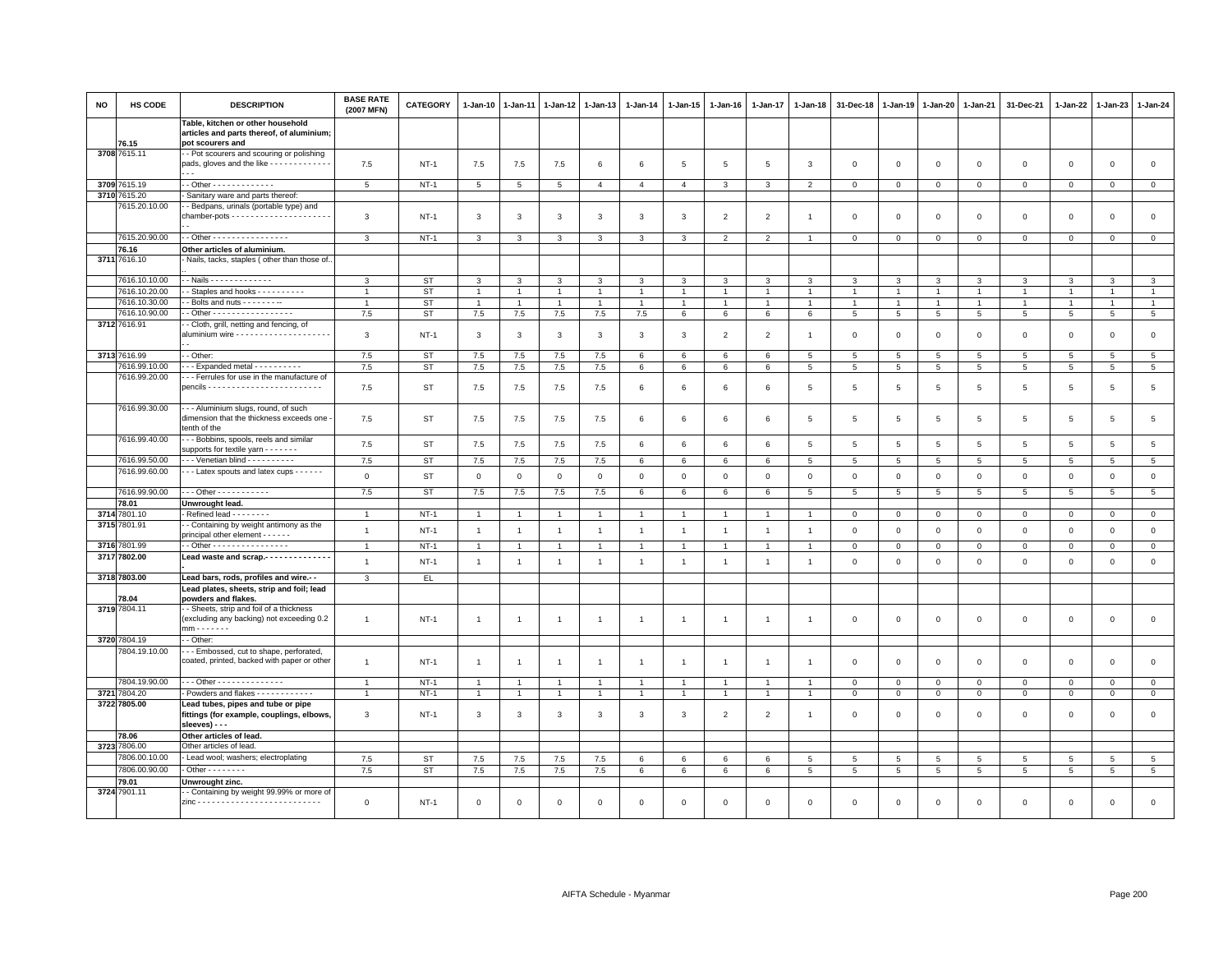| NO   | HS CODE       | <b>DESCRIPTION</b>                                                                                 | <b>BASE RATE</b><br>(2007 MFN) | <b>CATEGORY</b> | $1-Jan-10$     | $1-Jan-11$     | $1-Jan-12$     | $1-Jan-13$      | $1-Jan-14$     | $1 - Jan-15$    | $1-Jan-16$      | 1-Jan-17                 | $1-Jan-18$     | 31-Dec-18    | 1-Jan-19     | 1-Jan-20     | 1-Jan-21       | 31-Dec-21    | 1-Jan-22     | 1-Jan-23       | 1-Jan-24       |
|------|---------------|----------------------------------------------------------------------------------------------------|--------------------------------|-----------------|----------------|----------------|----------------|-----------------|----------------|-----------------|-----------------|--------------------------|----------------|--------------|--------------|--------------|----------------|--------------|--------------|----------------|----------------|
|      | 3725 7901.12  | - Containing by weight less than 99.99%                                                            | $\mathbf 0$                    | <b>NT-1</b>     | $\mathbf 0$    | $\mathbf 0$    | $\mathbf 0$    | $\mathbf 0$     | $\mathbf 0$    | $\mathbf 0$     | $\mathbf 0$     | $\mathbf{0}$             | $\mathbf 0$    | $\mathbf 0$  | 0            | $\mathsf 0$  | $\mathbf 0$    | $\mathsf 0$  | $\mathbf 0$  | $\mathbf 0$    | $\mathbf 0$    |
|      |               |                                                                                                    |                                |                 |                |                |                |                 |                |                 |                 |                          |                |              |              |              |                |              |              |                |                |
|      | 3726 7901.20  |                                                                                                    | $\mathsf 0$                    | $NT-1$          | $\mathsf 0$    | $\mathbf 0$    | $\Omega$       | $\mathbf 0$     | $\mathbf 0$    | $\mathbf 0$     | $\mathbf 0$     | $\mathbf 0$              | $\Omega$       | $\mathbf 0$  | $\mathsf 0$  | $\mathsf 0$  | $\mathbf 0$    | $\mathbf 0$  | $\Omega$     | $\mathbf 0$    | $\mathsf 0$    |
|      | 3727 7902.00  | Zinc waste and scrap                                                                               | $\mathsf 0$                    | $NT-1$          | $\mathsf 0$    | $\mathbf 0$    | $\mathbf 0$    | $\mathbf 0$     | $\mathsf 0$    | $\mathsf 0$     | $\mathsf 0$     | $\,0\,$                  | $\mathbf 0$    | $\mathsf 0$  | $\mathsf 0$  | $\mathsf 0$  | $\,0\,$        | $\mathsf 0$  | $\mathbf 0$  | $\mathsf 0$    | $\circ$        |
|      | 79.03         | Zinc dust, powders and flakes.                                                                     |                                |                 |                |                |                |                 |                |                 |                 |                          |                |              |              |              |                |              |              |                |                |
| 3728 | 7903.10       | - Zinc dust - - - - - - - - - - - -                                                                | $\mathbf{0}$                   | $NT-1$          | $\mathbf{0}$   | $\mathbf 0$    | $\mathbf 0$    | $\mathbf 0$     | $\mathbf{O}$   | $\mathbf 0$     | $\mathbf{0}$    | $\mathbf 0$              | $\Omega$       | $\mathbf 0$  | 0            | $\mathsf 0$  | $\mathbf 0$    | $\mathbf 0$  | $\Omega$     | $\mathbf 0$    | $\mathsf 0$    |
| 3729 | 7903.90       | - Other - - - - - - - - - - - -                                                                    | $\mathbf{O}$                   | $NT-1$          | $\mathsf 0$    | $\mathbf 0$    | $\mathsf 0$    | $\mathbf 0$     | $\mathsf 0$    | $\mathbf 0$     | $\circ$         | $\mathbb O$              | $\mathsf 0$    | $\mathsf 0$  | $\mathsf 0$  | $\mathsf 0$  | $\circ$        | $\mathsf 0$  | $\mathsf 0$  | $\circ$        | $\overline{0}$ |
|      | 79.04         | Zinc bars, rods, profiles and wire.                                                                |                                |                 |                |                |                |                 |                |                 |                 |                          |                |              |              |              |                |              |              |                |                |
| 3730 | 7904.00       | Zinc bars, rods, profile and wire                                                                  |                                |                 |                |                |                |                 |                |                 |                 |                          |                |              |              |              |                |              |              |                |                |
|      | 7904.00.10.00 | - Wire; bars and rods, not surface treated -                                                       | 3                              | $NT-1$          | 3              | 3              | 3              | 3               | 3              | $\mathbf{3}$    | $\overline{2}$  | $\overline{2}$           | -1             | $\mathsf 0$  | $\mathbf 0$  | $\mathsf 0$  | $\mathbf 0$    | $\mathsf 0$  | $\mathsf 0$  | $\mathsf 0$    | $\mathsf 0$    |
|      | 7904.00.90.00 | $-$ Other $       -$                                                                               | 3                              | $NT-1$          | 3              | 3              | $\mathbf{3}$   | 3               | 3              | 3               | $\overline{2}$  | $\overline{2}$           | $\overline{1}$ | $\mathbf 0$  | $\mathsf 0$  | $\mathsf 0$  | $\mathbf 0$    | $\mathbf 0$  | $\mathbf 0$  | $\mathbf 0$    | $\mathbf 0$    |
|      | 79.05         | Zinc plates, sheets, strip and foil.                                                               |                                |                 |                |                |                |                 |                |                 |                 |                          |                |              |              |              |                |              |              |                |                |
|      | 3731 7905.00  | Zincs plates, sheet, strip and foil.                                                               |                                |                 |                |                |                |                 |                |                 |                 |                          |                |              |              |              |                |              |              |                |                |
|      | 7905.00.10.00 | - Not surface treated - - - - - - - - - -                                                          | $\mathbf{0}$                   | EL.             |                |                |                |                 |                |                 |                 |                          |                |              |              |              |                |              |              |                |                |
|      | 7905.00.20.00 | - Surface treated - - - - - - - - - - -                                                            | $\mathbf{0}$                   | EL.             |                |                |                |                 |                |                 |                 |                          |                |              |              |              |                |              |              |                |                |
|      | 3732 7906.00  | Zinc tubes, pipes and tube or pipe<br>fittings (for example, couplings, elbows<br>sleeves) - - - - | 3                              | $NT-1$          | 3              | $\mathbf{3}$   | 3              | 3               | 3              | 3               | $\overline{2}$  | $\overline{2}$           | -1             | $\mathbf 0$  | $\Omega$     | 0            | $\mathbf 0$    | $\mathsf 0$  | $\circ$      | $\mathbf{0}$   | $\mathbf 0$    |
|      | 79.07         | Other articles of zinc.                                                                            |                                |                 |                |                |                |                 |                |                 |                 |                          |                |              |              |              |                |              |              |                |                |
|      | 3733 7907.00  | Other articles of zinc.                                                                            |                                |                 |                |                |                |                 |                |                 |                 |                          |                |              |              |              |                |              |              |                |                |
|      | 7907.00.10.00 | Electroplating anodes; stencil plates;<br>nails, tacks, nuts, bolts, screws, rivets and<br>similar | 7.5                            | $NT-1$          | 7.5            | 7.5            | 7.5            | 6               | 6              | 5               | 5               | 5                        | 3              | $\mathbf 0$  | 0            | $\mathsf 0$  | $\mathbf 0$    | $\mathsf 0$  | $\mathbf 0$  | $\mathbf 0$    | $\mathsf 0$    |
|      | 7907.00.20.00 | Domestic articles and parts thereof - - -                                                          | 7.5                            | $NT-1$          | 7.5            | 7.5            | 7.5            | 6               | 6              | 5               | 5               | 5                        | 3              | $\mathbf 0$  | 0            | $\mathsf 0$  | $\mathbf 0$    | $\mathbf 0$  | $\mathbf{0}$ | $\mathbf{O}$   | $\mathsf 0$    |
|      | 7907.00.30.00 | Gutters, roof capping, skylight frames and<br>other fabricated building components - - -           | 3                              | <b>NT-1</b>     | 3              | 3              | $\mathbf{3}$   | 3               | 3              | 3               | $\overline{2}$  | $\overline{2}$           | $\mathbf{1}$   | $\mathbf 0$  | $\Omega$     | $\Omega$     | $\mathsf 0$    | $\mathsf 0$  | $\Omega$     | $\mathbf{0}$   | $\mathbf 0$    |
|      | 7907.00.90.00 | - Other - - - - - - - - - - - - -                                                                  | 7.5                            | $NT-1$          | 7.5            | $7.5$          | $7.5\,$        | 6               | 6              | 5               | 5               | 5                        | $\mathcal{R}$  | $\mathbf 0$  | $\mathsf 0$  | $\mathsf 0$  | $\mathbf 0$    | $\mathsf 0$  | $\mathbf 0$  | $\mathbf 0$    | $\mathsf 0$    |
|      | 80.01         | Unwrought tin.                                                                                     |                                |                 |                |                |                |                 |                |                 |                 |                          |                |              |              |              |                |              |              |                |                |
|      | 3734 8001.10  | Tin, not alloyed --------------                                                                    | $\overline{1}$                 | $NT-1$          | $\overline{1}$ |                | $\overline{1}$ | $\overline{1}$  | $\mathbf{1}$   | $\mathbf{1}$    |                 |                          |                | $\mathbf 0$  | $\mathsf 0$  | $\mathbf 0$  | $\mathbf{0}$   | $\mathbf 0$  | $\mathbf 0$  | $\mathbf 0$    | $\mathbf{0}$   |
|      | 3735 8001.20  | - Tin alloys - - - - - - - - - - - - - - - - - -                                                   | $\overline{1}$                 | $NT-1$          | $\overline{1}$ | $\overline{1}$ | $\overline{1}$ | $\overline{1}$  | $\mathbf{1}$   | $\overline{1}$  | $\overline{1}$  | $\overline{1}$           | $\overline{1}$ | $\mathbf 0$  | $\mathbf 0$  | $\mathbf{0}$ | $\mathbf{0}$   | $\mathbf{0}$ | $\mathbf{0}$ | $\overline{0}$ | $\mathbf 0$    |
|      | 3736 8002.00  | Tin waste and scrap - - - - - - - - - - - - - - -                                                  | $\mathbf{1}$                   | $NT-1$          | $\overline{1}$ | $\overline{1}$ | $\overline{1}$ | $\overline{1}$  | $\mathbf{1}$   | $\overline{1}$  | $\overline{1}$  | $\overline{1}$           | $\overline{1}$ | $\mathbf 0$  | $\mathbf 0$  | $\mathbf 0$  | $\mathbf{0}$   | $\mathbf 0$  | $\Omega$     | $\mathbf 0$    | $\mathbf{0}$   |
|      | 80.03         | Tin bars, rods, profiles and wire.                                                                 |                                |                 |                |                |                |                 |                |                 |                 |                          |                |              |              |              |                |              |              |                |                |
|      | 3737 8003.00  | Tin bars, rods, profiles and wire.                                                                 |                                |                 |                |                |                |                 |                |                 |                 |                          |                |              |              |              |                |              |              |                |                |
|      | 3003.00.10.00 | Soldering bars - - - - - - - - - - - - -                                                           | 3                              | $NT-1$          | 3              | 3              | 3              | 3               | 3              | 3               | $\mathcal{P}$   | $\overline{\phantom{0}}$ |                | $\mathbf 0$  | $\mathbf 0$  | $\mathbf 0$  | $\mathbf{0}$   | $\mathbf 0$  | $\Omega$     | $\mathbf{0}$   | $\circ$        |
|      | 8003.00.20.00 | Wire - - - - - - - - - - - - - - - -                                                               | 3                              | $NT-1$          | 3              | 3              | 3              | 3               | 3              | 3               | $\overline{2}$  | $\overline{2}$           | $\mathbf{1}$   | $\mathsf 0$  | 0            | 0            | $\circ$        | $\mathbf 0$  | 0            | $\mathbf 0$    | $\mathsf 0$    |
|      | 8003.00.90.00 | - Other - - - - - - - - - - - - - - - -                                                            | 3                              | $NT-1$          | $\mathbf{3}$   | $\mathbf{3}$   | 3              | $\mathbf{3}$    | 3              | $\mathbf{3}$    | 2               | $\overline{2}$           | $\overline{1}$ | $\mathbf 0$  | $\mathsf 0$  | $\mathsf 0$  | $\mathbf 0$    | $\mathbf{0}$ | $\mathbf 0$  | $\mathbf{0}$   | $\mathsf 0$    |
|      | 80.04         | Tin plates, sheets and strip, of a<br>thickness exceeding 0.2 mm.                                  |                                |                 |                |                |                |                 |                |                 |                 |                          |                |              |              |              |                |              |              |                |                |
|      | 3738 8004.00  | Tin plates, sheet and strip, of - - -                                                              |                                |                 |                |                |                |                 |                |                 |                 |                          |                |              |              |              |                |              |              |                |                |
|      | 8004.00.10.00 | - Not surface treated - - - - - - -                                                                | $\mathbf{3}$                   | $NT-1$          | $\mathbf{3}$   | 3              | 3              | 3               | 3              | $\mathbf{R}$    | $\overline{2}$  | $\mathcal{D}$            |                | $\mathbf 0$  | $\mathbf 0$  | $\mathbf 0$  | $\mathbf{0}$   | $\mathbf{0}$ | $\Omega$     | $\mathbf{0}$   | $\circ$        |
|      | 8004.00.20.00 | Surface treated - - - - - - - - -                                                                  | 3                              | $NT-1$          | 3              | 3              | 3              | 3               | $\mathbf{3}$   | 3               | 2               | $\overline{2}$           |                | $\mathbf{0}$ | $\mathbf 0$  | $\mathbf{0}$ | $\circ$        | $\mathbf{0}$ | $\mathbf 0$  | $\mathbf{0}$   | $\circ$        |
|      | 3739 8005.00  | Tin foil (whether or not printed or<br>backed with paper, paperboard,<br>plastics or similar       | 3                              | $NT-1$          | 3              | 3              | 3              | 3               | 3              | 3               | $\overline{2}$  | $\overline{2}$           | $\overline{1}$ | $\mathbf 0$  | $^{\circ}$   | $\mathsf 0$  | $\mathbf 0$    | $\mathsf 0$  | $\mathbf 0$  | $\mathbf 0$    | $\mathbf 0$    |
|      | 3740 8006.00  | Tin tubes, pipes and tube or pipe<br>fittings (for example, couplings, elbows,<br>sleeves) - - -   | 3                              | $NT-1$          | 3              | 3              | 3              | 3               | 3              | 3               | $\overline{2}$  | $\overline{2}$           | -1             | $\mathbf 0$  | $\Omega$     | $^{\circ}$   | $\mathbf 0$    | $\mathsf 0$  | $^{\circ}$   | $\mathbf 0$    | $\mathbf 0$    |
|      | 80.07         | Other articles of tin.                                                                             |                                |                 |                |                |                |                 |                |                 |                 |                          |                |              |              |              |                |              |              |                |                |
|      | 3741 8007.00  | Other articles of tin                                                                              |                                |                 |                |                |                |                 |                |                 |                 |                          |                |              |              |              |                |              |              |                |                |
|      | 8007.00.10.00 | - Collapsible tubes for dentifrices, colours,                                                      | 7.5                            | $NT-1$          | 7.5            | 7.5            | 7.5            | $6\phantom{.0}$ | 6              | 5               | 5               | 5                        | 3              | $\mathsf 0$  | $\mathbf 0$  | $\mathsf 0$  | $\mathbf 0$    | $\mathsf 0$  | $\mathsf 0$  | $\mathsf 0$    | $\mathsf 0$    |
|      | 8007.00.90.00 | - Other - - - - - - - - - - - - - -                                                                | 7.5                            | $NT-1$          | 7.5            | 7.5            | 7.5            | 6               | 6              | $5\overline{5}$ | $5\overline{5}$ | 5                        | 3              | $\mathbf 0$  | $\mathbf{0}$ | $\mathbf 0$  | $\mathbf{0}$   | $\mathbf{0}$ | $\mathbf 0$  | $\overline{0}$ | $\mathsf 0$    |
|      | <b>B1.01</b>  | Tungsten (wolfram) and articles thereof,<br>including waste and scrap.                             |                                |                 |                |                |                |                 |                |                 |                 |                          |                |              |              |              |                |              |              |                |                |
|      | 3742 8101.10  | Powders - - - - - - - - - - - - - - - -                                                            | $\overline{2}$                 | $NT-1$          | $\overline{2}$ | $\overline{2}$ | $\overline{2}$ | $\overline{2}$  | 2              | $\overline{2}$  | 2               | $\overline{2}$           |                | $\,0\,$      | 0            | $\mathbf 0$  | $\overline{0}$ | $^{\circ}$   | $\mathbf{0}$ | $\mathbf{O}$   | $\circ$        |
|      | 3743 8101.94  | - Unwrought tungsten, including bars and                                                           |                                |                 |                |                |                |                 |                |                 |                 |                          |                |              |              |              |                |              |              |                |                |
|      |               | rods obtained simply by sintering - - - -                                                          | $\overline{2}$                 | $NT-1$          | $\overline{2}$ | $\overline{2}$ | $\overline{2}$ | $\overline{2}$  | $\overline{2}$ | $\mathcal{P}$   | $\overline{2}$  | $\overline{2}$           | -1             | $\mathbf 0$  | $\Omega$     | $\mathbf 0$  | $\mathbf{0}$   | $\Omega$     | $\mathbf 0$  | $\mathbf{0}$   | $\Omega$       |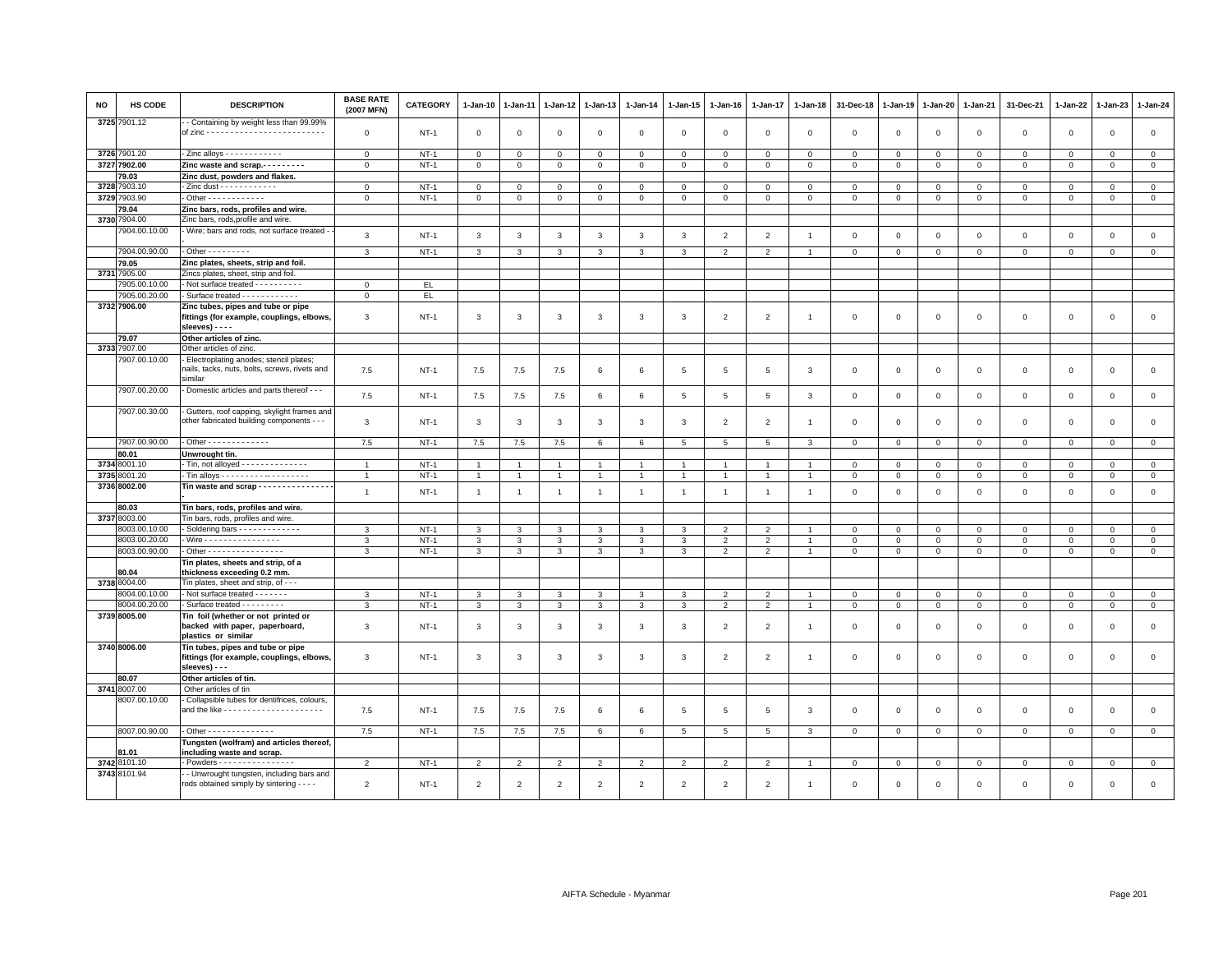| <b>NO</b> | HS CODE               | <b>DESCRIPTION</b>                                                                              | <b>BASE RATE</b><br>(2007 MFN) | CATEGORY  | $1 - Jan-10$   | 1-Jan-11       | 1-Jan-12       | 1-Jan-13       | $1 - Jan-14$   | $1 - Jan-15$    | $1-Jan-16$      | 1-Jan-17       | 1-Jan-18       | 31-Dec-18      | 1-Jan-19       | 1-Jan-20       | $1 - Jan-21$   | 31-Dec-21      | $1 - Jan-22$ | 1-Jan-23       | $1 - Jan-24$   |
|-----------|-----------------------|-------------------------------------------------------------------------------------------------|--------------------------------|-----------|----------------|----------------|----------------|----------------|----------------|-----------------|-----------------|----------------|----------------|----------------|----------------|----------------|----------------|----------------|--------------|----------------|----------------|
|           | 3744 8101.95          | - Bars and rods, other than those obtaine<br>simply by sintering, profiles, plates, sheets,     | $\overline{2}$                 | $NT-1$    | $\overline{2}$ | 2              | $\overline{c}$ | $\overline{2}$ | $\overline{2}$ | $\overline{2}$  | $\overline{2}$  | $\overline{2}$ | $\overline{1}$ | $\mathbf 0$    | $\mathbf 0$    | $\mathsf 0$    | $\mathbf 0$    | $\mathsf 0$    | $\mathbf 0$  | $\mathsf 0$    | $\mathsf 0$    |
|           | 3745 8101.96          |                                                                                                 | 2                              | $NT-1$    | 2              | $\overline{2}$ | 2              | $\overline{2}$ | $\overline{2}$ | 2               | $\overline{2}$  | 2              |                | $\mathbf{0}$   | $\Omega$       | $\mathbf{0}$   | $\mathbf{0}$   | $\mathbf 0$    | $\mathbf 0$  | $\mathbf{0}$   | $\circ$        |
|           | 3746 8101.97          | - - Waste and scrap - - - - - - - - - - - -                                                     | $\overline{2}$                 | $NT-1$    | $\overline{2}$ | $\overline{2}$ | $\overline{2}$ | $\overline{2}$ | $\overline{2}$ | $\overline{2}$  | $\overline{2}$  | 2              | $\overline{1}$ | $\mathbf 0$    | $\mathbf 0$    | $\mathbf 0$    | $\mathbf 0$    | $\mathsf 0$    | $\mathbf 0$  | $\mathsf 0$    | $\mathbf 0$    |
|           | 3747 8101.99          | - Other:                                                                                        | $\overline{2}$                 | <b>ST</b> | $\overline{2}$ | $\overline{2}$ | 2              | $\overline{2}$ | $\overline{2}$ | $\overline{2}$  | $\overline{2}$  | $\overline{2}$ | $\overline{2}$ | $\overline{2}$ | $\overline{2}$ | $\overline{2}$ | $\overline{2}$ | $\overline{2}$ | 2            | $\overline{2}$ | $\overline{2}$ |
|           |                       | Molybdenum and articles thereof,                                                                |                                |           |                |                |                |                |                |                 |                 |                |                |                |                |                |                |                |              |                |                |
|           | 81.02                 | including waste and scrap.                                                                      |                                |           |                |                |                |                |                |                 |                 |                |                |                |                |                |                |                |              |                |                |
|           | 3748 8102.10          | Powders - - - - - - - - - - - - -                                                               | $\overline{\phantom{a}}$       | $NT-1$    | $\overline{2}$ | $\overline{2}$ | $\overline{2}$ | $\overline{2}$ | $\overline{2}$ | $\overline{2}$  | $\overline{2}$  | $\overline{2}$ |                | $\mathbf 0$    | $\mathbf{0}$   | $\overline{0}$ | $\mathbf 0$    | $\mathsf 0$    | $\Omega$     | $\mathsf 0$    | $\overline{0}$ |
|           | 3749 8102.94          | - Unwrought molybdenum, including bars                                                          |                                |           |                |                |                |                |                |                 |                 |                |                |                |                |                |                |                |              |                |                |
|           |                       | and rods obtained simply by sintering -                                                         | $\overline{2}$                 | $NT-1$    | $\overline{2}$ | $\overline{2}$ | $\overline{2}$ | $\overline{2}$ | $\overline{2}$ | $\overline{2}$  | $\overline{2}$  | $\overline{2}$ | -1             | $\mathbf 0$    | $\mathbf{0}$   | $\mathbf 0$    | $\mathsf 0$    | $\mathsf 0$    | $\mathbf 0$  | $\mathsf 0$    | $\mathsf 0$    |
|           | 3750 8102.95          | - Bars and rods, other than those<br>obtained simply by sintering, profiles,<br>plates, sheets, | $\overline{2}$                 | $NT-1$    | $\overline{2}$ | $\overline{2}$ | $\overline{2}$ | $\overline{2}$ | $\overline{2}$ | $\overline{2}$  | $\overline{2}$  | $\overline{2}$ | $\overline{1}$ | $\,0\,$        | $\,$ 0         | $\mathbf{0}$   | $\mathbf{0}$   | $\mathbf 0$    | $\mathbf 0$  | $\mathbf 0$    | $\mathsf 0$    |
|           | 3751 8102.96          | - Wire - - - - - - - - - -                                                                      | $\mathcal{P}$                  | $NT-1$    | $\overline{2}$ | $\mathfrak{p}$ | $\overline{2}$ | $\overline{2}$ | $\overline{2}$ | $\mathcal{P}$   | $\overline{2}$  | $\overline{2}$ |                | $\Omega$       | $\overline{0}$ | $\mathbf 0$    | $\mathbf 0$    | $\mathsf 0$    | $\mathbf 0$  | $\mathbf 0$    | $\mathsf 0$    |
|           | 3752 8102.97          | - Waste and scrap - - - - - - - - - - - - - -                                                   | $\overline{2}$                 | $NT-1$    | 2              | 2              | 2              | 2              | $\overline{2}$ | $\overline{2}$  | $\overline{2}$  | $\overline{2}$ |                | $\mathbf 0$    | $\mathbf 0$    | $\mathbf 0$    | $\Omega$       | $^{\circ}$     | $\Omega$     | $\Omega$       | $\circ$        |
|           | 3753 8102.99          | $-$ Other - - - - - - - - - - - - -                                                             | $\overline{2}$                 | $NT-1$    | $\overline{2}$ | $\overline{2}$ | $\overline{2}$ | $\overline{2}$ | $\overline{2}$ | $\overline{2}$  | $\overline{2}$  | $\overline{2}$ | $\overline{1}$ | $\mathbf 0$    | $\mathbf 0$    | $\mathbf 0$    | $\mathsf 0$    | $\mathsf 0$    | $\mathbf 0$  | $\mathsf 0$    | $\mathbf 0$    |
|           | 81.03                 | Tantalum and articles thereof, including<br>waste and scrap.                                    |                                |           |                |                |                |                |                |                 |                 |                |                |                |                |                |                |                |              |                |                |
|           | 3754 8103.20          | Unwrought tantalum, including bars and<br>rods obtained simply by sintering; powders            | $\overline{2}$                 | $NT-1$    | $\overline{2}$ | $\overline{2}$ | $\overline{2}$ | $\overline{2}$ | $\overline{2}$ | $\overline{2}$  | $\overline{2}$  | $\overline{2}$ | $\overline{1}$ | $\mathbf 0$    | $\mathbf 0$    | $\mathbf 0$    | $\mathbf 0$    | $\mathsf 0$    | $\mathbf 0$  | $\mathsf 0$    | $\,0\,$        |
|           | 3755 8103.30          | - Waste and scrap - - - - - - - -                                                               | $\overline{2}$                 | $NT-1$    | $\mathfrak{D}$ | $\mathfrak{D}$ | $\overline{2}$ | $\mathfrak{D}$ | $\overline{2}$ | $\mathcal{P}$   | $\overline{2}$  | $\mathfrak{D}$ |                | $\Omega$       | $\Omega$       | $\Omega$       | $\Omega$       | $\Omega$       | $\Omega$     | $\Omega$       | $\Omega$       |
|           | 3756 8103.90          | . Other - - - - - - - - - - - - - - - -                                                         | $\overline{2}$                 | $NT-1$    | $\overline{2}$ | $\overline{2}$ | $\overline{2}$ | 2              | $\overline{2}$ | $\overline{2}$  | $\overline{2}$  | $\overline{2}$ | $\mathbf{1}$   | $\mathbf 0$    | $\mathbf 0$    | $\mathbf 0$    | 0              | 0              | 0            | $\mathbf 0$    | $\circ$        |
|           | 81.04                 | Magnesium and articles thereof,<br>including waste and scrap.                                   |                                |           |                |                |                |                |                |                 |                 |                |                |                |                |                |                |                |              |                |                |
|           | 3757 8104.11          | - Containing at least 99.8% by weight of                                                        | $\overline{2}$                 | $NT-1$    | $\overline{2}$ | $\overline{2}$ | $\overline{2}$ | $\overline{2}$ | $\overline{2}$ | $\overline{2}$  | $\overline{2}$  | 2              | $\overline{1}$ | $\Omega$       | $\Omega$       | $\mathbf{0}$   | $\mathbf{0}$   | $\mathbf 0$    | $\mathbf 0$  | $\mathbf 0$    | $\mathsf 0$    |
|           |                       |                                                                                                 |                                |           |                |                |                |                |                |                 |                 |                |                |                |                |                |                |                |              |                |                |
|           | 3758 8104.19          | - - Other - - - - - - - - - -                                                                   | $\overline{2}$                 | $NT-1$    | $\overline{2}$ | $\overline{2}$ | 2              | $\overline{2}$ | $\overline{2}$ | $\overline{2}$  | $\overline{2}$  | $\overline{2}$ |                | $^{\circ}$     | $^{\circ}$     | $\mathbf 0$    | $\mathbf 0$    | $\mathsf 0$    | $\Omega$     | $\Omega$       | $\circ$        |
|           | 3759 8104.20          | - Waste and scrap - - - - - - - - - -                                                           | $\overline{2}$                 | $NT-1$    | $\overline{2}$ | $\overline{2}$ | $\overline{2}$ | $\overline{2}$ | $\overline{2}$ | $\overline{2}$  | $\overline{2}$  | $\overline{2}$ | $\overline{1}$ | $\mathbf 0$    | $\overline{0}$ | $\mathbf 0$    | $\mathbf 0$    | $\mathsf 0$    | $\mathbf 0$  | 0              | $\overline{0}$ |
|           | 3760 8104.30          | Raspings, turnings and granules, graded<br>according to size; powders - - - -                   | $\overline{2}$                 | $NT-1$    | $\overline{2}$ | 2              | 2              | $\overline{2}$ | $\overline{2}$ | $\overline{2}$  | $\overline{2}$  | 2              | -1             | $\mathbf{0}$   | $\Omega$       | $\mathbf 0$    | $\mathbf 0$    | $\mathbf 0$    | $\Omega$     | $\mathbf 0$    | $\mathbf{0}$   |
|           |                       |                                                                                                 |                                |           |                |                |                |                |                |                 |                 |                |                |                |                |                |                |                |              |                |                |
|           | 3761 8104.90          | - Other - - - - - - - - - - - - - - -                                                           | 7.5                            | $NT-1$    | 7.5            | 7.5            | 7.5            | 6              | 6              | 5               | $5\overline{5}$ | 5              | 3              | $\mathbf 0$    | $\circ$        | $\mathbf 0$    | $\mathbf 0$    | $\mathsf 0$    | 0            | $\mathbf 0$    | $\circ$        |
|           | 31.05                 | Cobalt mattes and other intermediate<br>products of cobalt metallurgy; cobalt<br>and articles   |                                |           |                |                |                |                |                |                 |                 |                |                |                |                |                |                |                |              |                |                |
|           | 3762 8105.20          | Cobalt mattes and other intermediate                                                            |                                |           |                |                |                |                |                |                 |                 |                |                |                |                |                |                |                |              |                |                |
|           |                       | products of cobalt metallurgy; unwrought<br>cobalt:                                             |                                |           |                |                |                |                |                |                 |                 |                |                |                |                |                |                |                |              |                |                |
|           | 8105.20.10.00         | $\cdot$ - Unwrought - - - - - - - -                                                             | $\overline{2}$                 | $NT-1$    | 2              | $\overline{2}$ | 2              | 2              | $\overline{2}$ | $\overline{2}$  | $\overline{2}$  | 2              |                | $\mathbf 0$    | $\overline{0}$ | $\mathbf{0}$   | $\mathbf{0}$   | $\mathbf 0$    | $\mathbf 0$  | $\mathbf{0}$   | $\mathbf 0$    |
|           | 8105.20.90.00         | $-$ Other - - - - - - - - - - - - - - - -                                                       | 7.5                            | $NT-1$    | 7.5            | 7.5            | 7.5            | 6              | 6              | 5               | $5\overline{5}$ | 5              | 3              | $\mathbf 0$    | $\mathbf 0$    | $\mathbf 0$    | $\mathbf 0$    | $\mathsf 0$    | $\mathbf 0$  | $\mathsf 0$    | $\mathbf 0$    |
|           | 3763 8105.30          | Waste and scrap - - - - - - - - -                                                               | $\overline{2}$                 | $NT-1$    | $\overline{2}$ | $\overline{2}$ | $\overline{2}$ | $\overline{2}$ | $\overline{2}$ | $\overline{2}$  | $\overline{2}$  | $\overline{2}$ | $\overline{1}$ | $\mathbf{0}$   | $\circ$        | $\overline{0}$ | $\overline{0}$ | $\mathbf 0$    | $\mathbf 0$  | $\mathbf{0}$   | $\mathbf{0}$   |
| 3764      | 8105.90               | Other:                                                                                          |                                |           |                |                |                |                |                |                 |                 |                |                |                |                |                |                |                |              |                |                |
|           | 3105.90.10.00         | - Chromium-cobalt for dental use - - - - - -                                                    | 7.5                            | $NT-1$    | 7.5            | 7.5            | 7.5            | 6              | 6              | 5               | 5               | 5              | $\mathbf{3}$   | $\mathsf 0$    | $\mathbb O$    | $\mathbf 0$    | $\mathsf 0$    | $\mathsf 0$    | $\mathbf 0$  | $\mathsf 0$    | $\mathsf 0$    |
|           | 8105.90.90.00         | - - Other - - - - - - - - - - - - - - - -                                                       | 7.5                            | $NT-1$    | 7.5            | 7.5            | 7.5            | 6              | 6              | $5\overline{5}$ | 5               | 5              | 3              | $\mathbf 0$    | $\mathbf{0}$   | $\overline{0}$ | $\mathbf{0}$   | $\mathbf 0$    | $\mathbf 0$  | $\mathbf 0$    | $\mathbf{0}$   |
|           | 81.06                 | Bismuth and articles thereof, including<br>waste and scrap.                                     |                                |           |                |                |                |                |                |                 |                 |                |                |                |                |                |                |                |              |                |                |
|           | 3765 8106.00          | Bismuth and articles thereof, including                                                         | $\overline{2}$                 | $NT-1$    | $\overline{2}$ | $\overline{2}$ | $\overline{2}$ | $\overline{2}$ | $\overline{2}$ | $\overline{2}$  | $\overline{2}$  | $\overline{2}$ | $\overline{1}$ | $\mathbf 0$    | $\overline{0}$ | $\mathbf 0$    | $\mathbf 0$    | $\mathsf 0$    | 0            | $\mathsf 0$    | $\mathsf 0$    |
|           |                       | waste and scrap.<br>Cadmium and articles thereof, including                                     |                                |           |                |                |                |                |                |                 |                 |                |                |                |                |                |                |                |              |                |                |
|           | 81.07                 | waste and scrap.                                                                                |                                |           |                |                |                |                |                |                 |                 |                |                |                |                |                |                |                |              |                |                |
|           | 3766 8107.20          | - Unwrought cadmium; powders:                                                                   |                                |           |                |                |                |                |                |                 |                 |                |                |                |                |                |                |                |              |                |                |
|           | 8107.20.10.00         | - - Unwrought - - - - - - - - - - - -                                                           | 2                              | $NT-1$    | 2              | 2              | 2              | 2              | $\overline{2}$ | 2               | 2               | 2              |                | $\mathbf{0}$   | $\overline{0}$ | $\mathbf{0}$   | $\mathbf{0}$   | $\mathbf 0$    | $\mathbf 0$  | $\mathbf{0}$   | $\mathbf{0}$   |
|           | 8107.20.90.00         | $-$ - Other - - - - - - - - - - -                                                               | $\overline{2}$                 | $NT-1$    | $\overline{2}$ | $\overline{2}$ | $\overline{2}$ | $\overline{2}$ | $\overline{2}$ | $\overline{2}$  | $\overline{2}$  | 2              |                | $\overline{0}$ | $\mathbf 0$    | $\mathbf 0$    | $\mathbf 0$    | 0              | 0            | $\mathbf 0$    | $\mathbf 0$    |
|           | 3767 8107.30          | - Waste and scrap - - - - - - - - - - - - -                                                     | $\overline{2}$                 | $NT-1$    | $\overline{2}$ | $\overline{2}$ | $\overline{c}$ | $\overline{2}$ | $\overline{2}$ | $\overline{2}$  | $\overline{2}$  | $\overline{2}$ |                | $\Omega$       | $\Omega$       | $\mathsf 0$    | $\mathsf 0$    | $\mathsf 0$    | $\mathbf 0$  | $\mathsf 0$    | $\mathsf 0$    |
|           | 3768 8107.90          | - Other - - - - - - - - - - - - - - -                                                           | 7.5                            | $NT-1$    | 7.5            | 7.5            | 7.5            | 6              | 6              | $5\overline{5}$ | $5\overline{5}$ | 5              | 3              | $\mathbf 0$    | $\mathbf{0}$   | $\mathbf 0$    | $\mathbf 0$    | $\mathbf 0$    | $\mathbf 0$  | $\mathsf 0$    | $\mathbf 0$    |
|           |                       | Titanium and articles thereof, including                                                        |                                |           |                |                |                |                |                |                 |                 |                |                |                |                |                |                |                |              |                |                |
|           | 81.08<br>3769 8108.20 | waste and scrap.<br>- Unwrought titanium; powders - - - - - - - -                               |                                |           |                |                |                |                |                |                 |                 |                |                |                |                |                |                |                |              |                |                |
|           |                       |                                                                                                 | $\overline{2}$                 | $NT-1$    | $\overline{2}$ | $\overline{2}$ | $\overline{2}$ | $\overline{2}$ | $\overline{2}$ | $\overline{2}$  | $\overline{2}$  | $\overline{2}$ |                | $\Omega$       | $\Omega$       | $\Omega$       | $\mathbf 0$    | $\mathbf 0$    | $\mathbf 0$  | $\mathbf 0$    | $\mathbf 0$    |
|           | 3770 8108.30          | - Waste and scrap - - - - - - - - -                                                             | $\overline{2}$                 | $NT-1$    | $\overline{2}$ | $\overline{2}$ | $\overline{2}$ | $\overline{2}$ | $\overline{2}$ | $\overline{2}$  | $\overline{2}$  | $\overline{2}$ |                | $\Omega$       | $\mathbf 0$    | $\mathbf 0$    | $\mathbf 0$    | $\mathsf 0$    | $\mathbf 0$  | $\mathsf 0$    | $\mathbf 0$    |
|           | 3771 8108.90          | $-$ Other - - - - - - - - - - - - - - -                                                         | $\overline{2}$                 | $NT-1$    | $\overline{2}$ | $\mathfrak{D}$ | $\overline{2}$ | $\mathfrak{D}$ | $\mathcal{P}$  | $\overline{2}$  | $\overline{2}$  | $\mathfrak{D}$ |                | $\Omega$       | $\Omega$       | $\Omega$       | $\Omega$       | $\Omega$       | $\Omega$     | $\Omega$       | $\Omega$       |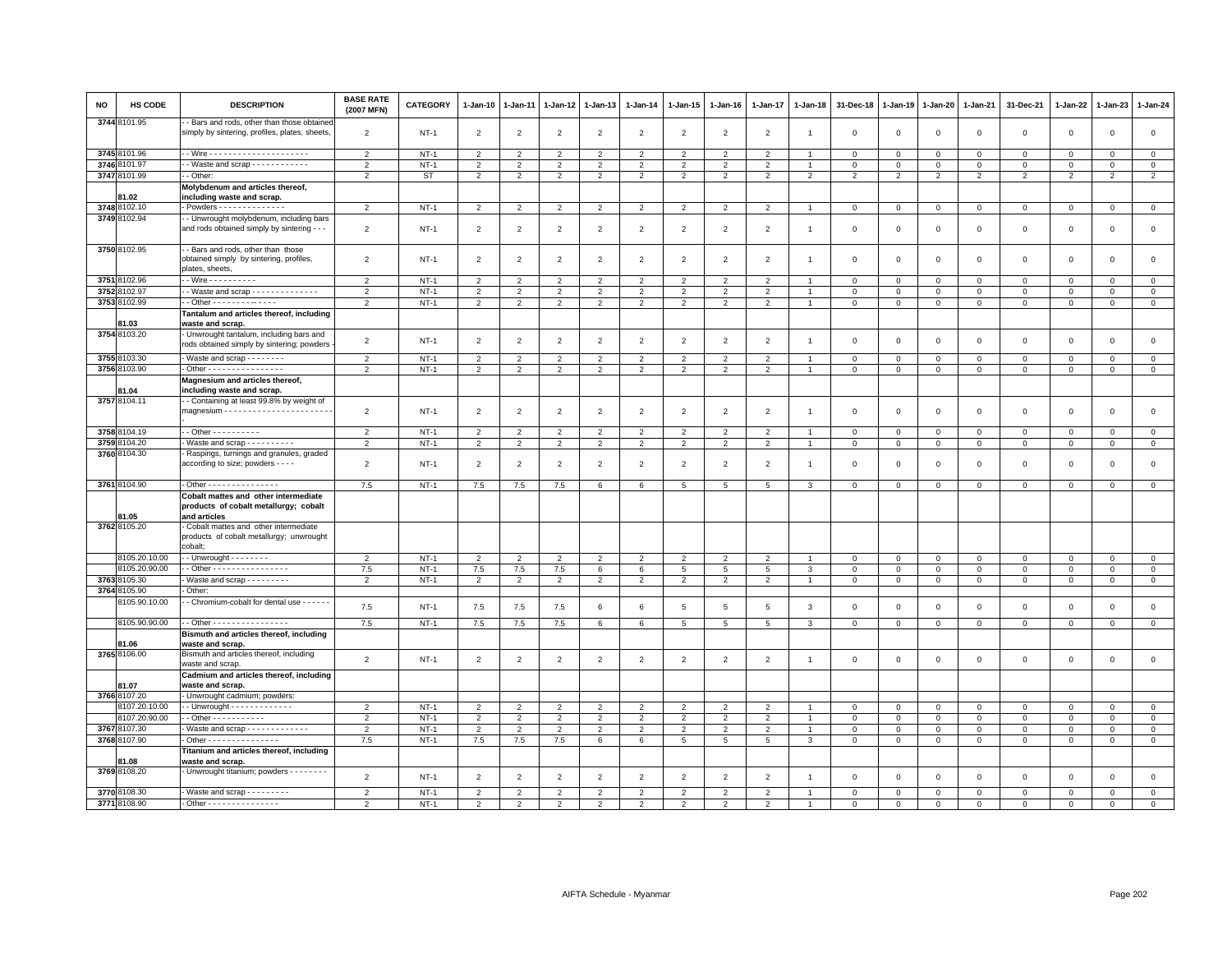| <b>NO</b>    | HS CODE                      | <b>DESCRIPTION</b>                                                                     | <b>BASE RATE</b><br>(2007 MFN) | <b>CATEGORY</b> | 1-Jan-10                         | 1-Jan-11                         | 1-Jan-12                         | 1-Jan-13            | 1-Jan-14            | 1-Jan-15            | 1-Jan-16            | 1-Jan-17            | 1-Jan-18        | 31-Dec-18                | 1-Jan-19             | 1-Jan-20                 | 1-Jan-21                 | 31-Dec-21       | 1-Jan-22             | 1-Jan-23                | $1 - Jan-24$       |
|--------------|------------------------------|----------------------------------------------------------------------------------------|--------------------------------|-----------------|----------------------------------|----------------------------------|----------------------------------|---------------------|---------------------|---------------------|---------------------|---------------------|-----------------|--------------------------|----------------------|--------------------------|--------------------------|-----------------|----------------------|-------------------------|--------------------|
|              | 81.09                        | Zirconium and articles thereof,<br>including waste and scrap.                          |                                |                 |                                  |                                  |                                  |                     |                     |                     |                     |                     |                 |                          |                      |                          |                          |                 |                      |                         |                    |
|              | 3772 8109.20                 | - Unwrought zirconium; powders - - - - -                                               | $\overline{2}$                 | $NT-1$          | $\overline{2}$                   | $\mathcal{P}$                    | $\overline{2}$                   | $\overline{2}$      | $\overline{2}$      | $\overline{2}$      | $\overline{2}$      | 2                   |                 | $\Omega$                 | $\Omega$             | $\Omega$                 | $\Omega$                 | $\Omega$        | $\Omega$             | $\Omega$                | $\mathbf 0$        |
| 3773         | 3109.30                      | - Waste and scrap - - - - - - - - -                                                    | $\overline{2}$                 | $NT-1$          | $\overline{2}$                   | $\overline{2}$                   | $\overline{2}$                   | $\overline{2}$      | $\overline{2}$      | $\overline{2}$      | $\overline{2}$      | $\overline{2}$      | $\overline{1}$  | 0                        | 0                    | $\mathbf 0$              | $\mathbf{0}$             | $\circ$         | $\circ$              | $\mathbf 0$             | $\mathbf{0}$       |
| 3774         | 8109.90                      | - Other - - - - - - - - - - - - - - -                                                  | $\overline{2}$                 | $NT-1$          | $\overline{2}$                   | 2                                | $\overline{2}$                   | 2                   | $\overline{2}$      | 2                   | $\overline{2}$      | 2                   | $\overline{1}$  | $\mathbf 0$              | $\mathsf 0$          | $\mathsf 0$              | $\mathbf{0}$             | $\mathsf 0$     | $\mathbf 0$          | $\mathsf 0$             | $\mathsf 0$        |
|              |                              | Antimony and articles thereof, including                                               |                                |                 |                                  |                                  |                                  |                     |                     |                     |                     |                     |                 |                          |                      |                          |                          |                 |                      |                         |                    |
|              | 81.10                        | waste and scrap.                                                                       |                                |                 |                                  |                                  |                                  |                     |                     |                     |                     |                     |                 |                          |                      |                          |                          |                 |                      |                         |                    |
| 3775         | 8110.10                      | - Unwrought antimony; powders - - - - -                                                | $\overline{2}$                 | $NT-1$          | $\overline{2}$                   | $\mathcal{P}$                    | $\mathcal{P}$                    | $\mathcal{P}$       | $\overline{2}$      | $\mathcal{P}$       | $\mathfrak{p}$      | $\mathfrak{p}$      |                 | $\Omega$                 | $\Omega$             | $\Omega$                 | $\Omega$                 | $\Omega$        | $\Omega$             | $\Omega$                | $\mathbf{0}$       |
| 3776         | 3110.20                      | - Waste and scrap - - - - - - - - - - - -                                              | $\overline{2}$                 | $NT-1$          | $\overline{2}$                   | $\overline{2}$                   | $\overline{2}$                   | 2                   | $\overline{2}$      | 2                   | 2                   | 2                   | $\overline{1}$  | $\mathbf{0}$             | $\mathbf 0$          | $\mathbf{0}$             | $\mathbf 0$              | $\mathbf{0}$    | $\mathbf{0}$         | $\mathbf 0$             | $\mathbf{0}$       |
|              | 3777 8110.90                 | - Other - - - - - - - - - - - - - - -                                                  | $\overline{2}$                 | $NT-1$          | $\overline{2}$                   | 2                                | $\overline{2}$                   | 2                   | 2                   | 2                   | $\overline{2}$      | 2                   | $\overline{1}$  | $\mathbf{0}$             | $\mathbf 0$          | $\mathbf{0}$             | $\mathbf{0}$             | $\mathbf 0$     | $\mathbf{0}$         | $\mathbf 0$             | $\circ$            |
|              | <b>B1.11</b>                 | Manganese and articles thereof,<br>including waste and scrap.                          |                                |                 |                                  |                                  |                                  |                     |                     |                     |                     |                     |                 |                          |                      |                          |                          |                 |                      |                         |                    |
|              | 3778 8111.00                 | Manganess and articles thereof, including<br>waste and scrap.                          |                                |                 |                                  |                                  |                                  |                     |                     |                     |                     |                     |                 |                          |                      |                          |                          |                 |                      |                         |                    |
|              | 8111.00.10.00                | $-$ Unwrought $        -$                                                              | $\overline{2}$                 | $NT-1$          | $\overline{2}$                   | $\overline{2}$                   | $\overline{2}$                   | $\overline{2}$      | $\overline{2}$      | $\overline{2}$      | $\overline{2}$      | 2                   |                 | $\Omega$                 | $\Omega$             | 0                        | $\Omega$                 | $\circ$         | $\Omega$             | 0                       | $\overline{0}$     |
|              | 8111.00.90.00                | - Other - - - - - - - - - - - - - - - - -                                              | 2                              | $NT-1$          | $\overline{2}$                   | $\overline{2}$                   | 2                                | 2                   | $\overline{2}$      | $\overline{2}$      | $\overline{2}$      | $\overline{2}$      | $\overline{1}$  | $\mathbf{0}$             | $\mathbf 0$          | $\circ$                  | $\mathbf{0}$             | $\mathbf{0}$    | $\mathbf{0}$         | $\mathbf 0$             | $\circ$            |
|              |                              | Beryllium, chromium, germanium,                                                        |                                |                 |                                  |                                  |                                  |                     |                     |                     |                     |                     |                 |                          |                      |                          |                          |                 |                      |                         |                    |
|              |                              | vanadium, gallium, hafnium, indium,                                                    |                                |                 |                                  |                                  |                                  |                     |                     |                     |                     |                     |                 |                          |                      |                          |                          |                 |                      |                         |                    |
|              | 81.12                        | niobium (columbium).                                                                   |                                |                 |                                  |                                  |                                  |                     |                     |                     |                     |                     |                 |                          |                      |                          |                          |                 |                      |                         |                    |
|              | 3779 8112.12                 | - Unwrought; powders - - - - - - - - - - - -                                           | $\overline{2}$                 | $NT-1$          | $\overline{2}$                   | $\overline{2}$                   | $\overline{2}$                   | $\overline{2}$      | $\overline{2}$      | $\overline{2}$      | $\overline{2}$      | $\overline{2}$      | $\mathbf{1}$    | $\mathbf 0$              | $\mathbf 0$          | $\overline{0}$           | $\mathbf 0$              | $\mathsf 0$     | $\mathbf 0$          | $\mathsf 0$             | $\mathbf 0$        |
|              |                              |                                                                                        |                                |                 |                                  |                                  |                                  |                     |                     |                     |                     |                     |                 |                          |                      |                          |                          |                 |                      |                         |                    |
|              | 3780 8112.13<br>3781 8112.19 | $\cdot$ - Waste and scrap - - - - - - - - - -<br>- Other - - - - - - - - - - - - - - - | 2<br>$\overline{2}$            | $NT-1$          | $\overline{2}$<br>$\overline{2}$ | $\overline{2}$<br>$\overline{2}$ | $\overline{2}$<br>$\overline{2}$ | 2<br>$\overline{2}$ | $\overline{2}$<br>2 | 2<br>$\overline{2}$ | $\overline{2}$<br>2 | 2<br>$\overline{2}$ | $\overline{1}$  | $\mathbf{0}$<br>$\Omega$ | $\Omega$<br>$\Omega$ | $\Omega$<br>$\mathbf{0}$ | $\mathbf{0}$<br>$\Omega$ | $\mathbf 0$     | $\Omega$<br>$\Omega$ | $\Omega$<br>$\mathbf 0$ | $\circ$<br>$\circ$ |
|              | 3782 8112.21                 | - Unwrought; powders:                                                                  |                                | $NT-1$          |                                  |                                  |                                  |                     |                     |                     |                     |                     |                 |                          |                      |                          |                          | $\mathsf 0$     |                      |                         |                    |
|              | 8112.21.10.00                | - - Unwrought - - - - - - - - - - -                                                    | $\overline{2}$                 | $NT-1$          | $\overline{2}$                   | $\overline{2}$                   | $\overline{2}$                   | 2                   | $\overline{2}$      | $\overline{2}$      | $\overline{2}$      | $\overline{2}$      | 1.              | $\mathsf 0$              | $\mathbf 0$          | $\mathbf 0$              | $\circ$                  | $\mathsf 0$     | $\circ$              | $\mathbf{0}$            | $\mathbf{0}$       |
|              | 8112.21.20.00                | - - - Chromium-cobalt for dental use - - - - -                                         |                                |                 |                                  |                                  |                                  |                     |                     |                     |                     |                     |                 |                          |                      |                          |                          |                 |                      |                         |                    |
|              |                              |                                                                                        | $\overline{2}$                 | $NT-1$          | $\overline{2}$                   | $\overline{2}$                   | $\overline{2}$                   | 2                   | $\overline{2}$      | $\overline{2}$      | $\overline{2}$      | 2                   | $\overline{1}$  | $\Omega$                 | $\mathbf 0$          | $\mathbf{0}$             | $\mathbf{0}$             | $\mathbf 0$     | $\mathbf{0}$         | $\mathbf 0$             | $\mathsf 0$        |
|              | 8112.21.90.00                | Other - - - - - - - - - - - - - -                                                      | $\overline{2}$                 | $NT-1$          | $\overline{2}$                   | $\overline{2}$                   | $\overline{2}$                   | $\overline{2}$      | $\overline{2}$      | $\overline{2}$      | $\overline{2}$      | $\overline{2}$      | $\overline{1}$  | $\mathsf 0$              | $\mathsf 0$          | $\mathbf 0$              | $\mathbf 0$              | $\mathsf 0$     | $\Omega$             | $\mathbf 0$             | $\mathbf 0$        |
|              | 3783 8112.22                 | - Waste and scrap:                                                                     |                                |                 |                                  |                                  |                                  |                     |                     |                     |                     |                     |                 |                          |                      |                          |                          |                 |                      |                         |                    |
|              | 8112.22.10.00                | - - Chromium-cobalt for dental use - - -                                               |                                | $NT-1$          |                                  |                                  |                                  |                     |                     |                     |                     |                     | $\overline{1}$  |                          |                      |                          |                          |                 | $\mathsf 0$          | $\mathsf 0$             | $\mathsf 0$        |
|              |                              |                                                                                        | $\overline{2}$                 |                 | $\overline{2}$                   | $\overline{2}$                   | $\overline{2}$                   | $\overline{2}$      | $\overline{2}$      | $\overline{2}$      | $\overline{2}$      | $\overline{2}$      |                 | 0                        | $\mathbf 0$          | $\mathbf 0$              | $\mathbf 0$              | $\mathsf 0$     |                      |                         |                    |
|              | 8112.22.90.00                | $-$ - Other - - - - - - - - - - -                                                      | $\overline{2}$                 | $NT-1$          | 2                                | $\overline{2}$                   | $\overline{2}$                   | $\overline{2}$      | $\overline{2}$      | $\overline{2}$      | $\overline{2}$      | 2                   | $\overline{1}$  | 0                        | 0                    | $\mathbf 0$              | $\mathbf 0$              | $\circ$         | $\circ$              | 0                       | $\mathbf 0$        |
|              | 3784 8112.29                 | - Other                                                                                |                                |                 |                                  |                                  |                                  |                     |                     |                     |                     |                     |                 |                          |                      |                          |                          |                 |                      |                         |                    |
|              | 8112.29.10.00                | - - - Chromium-cobalt for dental use - - - -                                           | $\overline{2}$                 | $NT-1$          | $\overline{2}$                   | $\overline{2}$                   | $\overline{2}$                   | $\overline{2}$      | $\overline{2}$      | $\overline{2}$      | $\overline{2}$      | 2                   | $\overline{1}$  | $\mathbf 0$              | $\mathbf 0$          | $\mathbf 0$              | $\mathbf 0$              | 0               | $\circ$              | $\mathbf 0$             | $\mathbf 0$        |
|              | 8112.29.90.00                | - - - Other - - - - - - - - - -                                                        | $\overline{\phantom{0}}$       | $NT-1$          | $\overline{2}$                   | $\overline{2}$                   | $\overline{2}$                   | $\overline{2}$      | $\overline{2}$      | $\overline{2}$      | $\overline{2}$      | 2                   |                 | $\Omega$                 | $\Omega$             | $\Omega$                 | $\mathbf 0$              | $\mathbf 0$     | $\mathbf{0}$         | $\mathbf 0$             | $\mathbf{0}$       |
|              | 3785 8112.30                 | Germanium - - - - - - - - - - - - -                                                    | $\overline{2}$                 | $NT-1$          | $\overline{2}$                   | $\overline{2}$                   | $\overline{2}$                   | $\overline{2}$      | $\overline{2}$      | $\overline{2}$      | $\overline{2}$      | 2                   | $\overline{1}$  | 0                        | 0                    | $\mathbf{0}$             | $\Omega$                 | $\circ$         | $\circ$              | $\mathbf{0}$            | $\mathbf{0}$       |
|              | 3786 8112.40                 | - Vanadium - - - - - - - - - -                                                         | $\overline{2}$                 | $NT-1$          | 2                                | 2                                | 2                                | 2                   | $\overline{2}$      | 2                   | 2                   | 2                   |                 | $\Omega$                 | $\Omega$             | $\mathbf{0}$             | $\mathbf{0}$             | $\mathbf 0$     | $\mathbf{0}$         | $\mathbf 0$             | $\circ$            |
|              | 3787 8112.51                 | - Unwrought; powders - - - - - - - - - -                                               | $\overline{2}$                 | $NT-1$          | $\overline{2}$                   | $\overline{2}$                   | $\overline{2}$                   | 2                   | $\overline{2}$      | $\overline{2}$      | $\overline{2}$      | $\overline{2}$      |                 | 0                        | $\mathbf 0$          | 0                        | $\mathbf 0$              | 0               | $^{\circ}$           | 0                       | $\mathsf 0$        |
| 3788         | 3112.52                      | - Waste and scrap - - - - - - - - -                                                    | $\overline{2}$                 | $NT-1$          | $\overline{2}$                   | $\overline{2}$                   | $\overline{2}$                   | $\overline{2}$      | $\overline{2}$      | $\overline{2}$      | $\overline{2}$      | $\overline{2}$      |                 | $\Omega$                 | $\mathbf 0$          | $\mathbf 0$              | $\Omega$                 | $\mathsf 0$     | $\Omega$             | $\Omega$                | $\mathbf{0}$       |
| 3789         | 3112.59                      | - Other - - - - - - - - - - - - - - - - - -                                            | $\overline{2}$                 | $NT-1$          | $\overline{2}$                   | $\overline{2}$                   | $\overline{2}$                   | $\overline{2}$      | $\overline{2}$      | $\overline{2}$      | $\overline{2}$      | 2                   | $\overline{1}$  | $\mathbf 0$              | $\mathbf 0$          | $\mathbf 0$              | $\mathbf 0$              | $\mathbf 0$     | $\mathbf 0$          | $\mathsf 0$             | $\mathbf 0$        |
|              | 3790 8112.92                 | - Unwrought; waste and scrap; powders -                                                | $\overline{2}$                 | $NT-1$          | $\overline{2}$                   | $\overline{2}$                   | $\overline{2}$                   | $\overline{2}$      | $\overline{2}$      | $\overline{2}$      | $\overline{2}$      | $\overline{2}$      | $\overline{1}$  | $\mathsf 0$              | $\mathbf 0$          | $\mathbf 0$              | $\mathbf 0$              | $\mathsf 0$     | $\mathbf 0$          | $\mathsf 0$             | $\mathsf 0$        |
| 3791         | 8112.99                      | - Other - - - - - - - - - - - - - - -                                                  | $\overline{2}$                 | $NT-1$          | $\overline{2}$                   | $\overline{2}$                   | $\overline{2}$                   | 2                   | $\overline{2}$      | $\overline{2}$      | $\overline{2}$      | $\overline{2}$      | $\overline{1}$  | $\mathbf 0$              | $\mathbf 0$          | $\mathsf 0$              | $\mathbf 0$              | $\mathbf 0$     | $\mathbf 0$          | $\mathbf 0$             | $\overline{0}$     |
|              | 3792 8113.00                 | Cermets and articles thereof, including                                                |                                |                 |                                  |                                  |                                  |                     |                     |                     |                     |                     |                 |                          |                      |                          |                          |                 |                      |                         |                    |
|              |                              | waste and scrap - - - - - - - - - - - - - - - - - -                                    | $\overline{2}$                 | $NT-1$          | $\overline{2}$                   | $\overline{2}$                   | $\overline{2}$                   | $\overline{2}$      | $\overline{2}$      | $\overline{2}$      | $\overline{2}$      | $\overline{2}$      | -1              | $\mathbf 0$              | $\mathbf 0$          | $\mathbf 0$              | $\mathbf 0$              | $\mathsf 0$     | $\mathbf{0}$         | $\mathsf 0$             | $\mathsf 0$        |
|              |                              | Hand tools, the following: spades,<br>shovels, mattocks, picks, hoes, forks            |                                |                 |                                  |                                  |                                  |                     |                     |                     |                     |                     |                 |                          |                      |                          |                          |                 |                      |                         |                    |
|              | 82.01                        | and rakes; axes,                                                                       |                                |                 |                                  |                                  |                                  |                     |                     |                     |                     |                     |                 |                          |                      |                          |                          |                 |                      |                         |                    |
| 3793         | 3201.10                      | Spades and shovels - - - - - - -                                                       | 5                              | $NT-1$          | 5                                | 5                                | 5                                | $\overline{4}$      | $\overline{4}$      | $\overline{4}$      | $\mathbf{3}$        | 3                   | $\overline{2}$  | $\mathbf 0$              | $\mathbf 0$          | $\mathbf{0}$             | $\mathbf 0$              | $\mathbf 0$     | $\mathbf{0}$         | $\mathbf{0}$            | $\mathbf 0$        |
| 3794<br>3795 | 3201.20<br>3201.30           | Forks - - - - - - - - - - - - - - -                                                    | $5\overline{5}$                | EL.             |                                  |                                  |                                  |                     |                     |                     |                     |                     |                 |                          |                      |                          |                          |                 |                      |                         |                    |
|              | 8201.30.10.00                | Mattocks, picks, hoes and rakes:<br>- Hoes (mamooties) and rakes - - - - - - -         |                                |                 |                                  |                                  |                                  |                     |                     |                     |                     |                     |                 |                          |                      |                          |                          |                 |                      |                         |                    |
|              |                              |                                                                                        | $\mathbf 0$                    | ST              | $\mathbf 0$                      | 0                                | $\mathbf 0$                      | $\mathbf{0}$        | $\mathsf 0$         | $\mathbf 0$         | $\mathsf 0$         | $\mathbf 0$         | $\mathbf 0$     | $\mathbf 0$              | $\mathbf 0$          | $\mathbf 0$              | $\mathbf{0}$             | $\mathsf 0$     | $\mathbf 0$          | $\mathbf 0$             | $\mathbf{0}$       |
|              | 8201.30.90                   | - Other - - - - - - - - - - - - -                                                      |                                |                 |                                  |                                  |                                  |                     |                     |                     |                     |                     |                 |                          |                      |                          |                          |                 |                      |                         |                    |
|              | 8201.30.90.10                | $\cdots$ Mattocks -                                                                    | 5                              | ST              | $5\phantom{.0}$                  | 5                                | 5                                | 5                   | $5\phantom{.0}$     | $5\phantom{.0}$     | $5\phantom{.0}$     | $\overline{5}$      | $5\phantom{.0}$ | $\overline{5}$           | $\overline{5}$       | $5\phantom{.0}$          | $\overline{5}$           | $\overline{5}$  | 5                    | -5                      | $5\phantom{.0}$    |
|              | 8201.30.90.20                | $- - - - -$ Picks - - - - - - - - - - - - - -                                          | 5                              | <b>ST</b>       | $5\phantom{.0}$                  | 5                                | $5\phantom{.0}$                  | 5                   | $5\phantom{.0}$     | $\,$ 5 $\,$         | $5\phantom{.0}$     | 5                   | $5\phantom{.0}$ | 5                        | 5                    | $5\phantom{.0}$          | $5\phantom{.0}$          | $5\phantom{.0}$ | $\overline{5}$       | $\overline{5}$          | $5\phantom{.0}$    |
|              | 3796 8201.40                 | - Axes, bill hooks and similar hewing tools:                                           |                                |                 |                                  |                                  |                                  |                     |                     |                     |                     |                     |                 |                          |                      |                          |                          |                 |                      |                         |                    |
|              | 8201.40.10.00                | - Machetes (matchets) - - - -                                                          | 5                              | ST              | $\overline{5}$                   | 5                                | $\overline{5}$                   | $5\overline{5}$     | $\overline{5}$      | 5                   | $\overline{5}$      | 5                   | 5               | 5                        | $\overline{5}$       | 5                        | $5\overline{5}$          | 5               | 5                    | 5 <sup>1</sup>          | $\overline{5}$     |
|              | 8201.40.20.00                | - Axes - - - - - - - - - - - -                                                         | 5                              | <b>ST</b>       | 5                                | $5\phantom{.0}$                  | $\overline{5}$                   | 5                   | $5\phantom{.0}$     | $5\phantom{.0}$     | $5\phantom{.0}$     | 5                   | $5\phantom{.0}$ | $5\phantom{.0}$          | 5                    | 5                        | 5                        | 5               | $5\phantom{.0}$      | 5                       | $5\phantom{.0}$    |
|              | 8201.40.90.00                | - Other - - - - - - - - - - - - - -                                                    | 5                              | <b>ST</b>       | 5                                | $5\phantom{.0}$                  | 5                                | 5                   | $5\phantom{.0}$     | $5\phantom{.0}$     | $5\phantom{.0}$     | 5                   | $5\phantom{.0}$ | 5                        | 5                    | $\overline{5}$           | 5                        | 5               | $\overline{5}$       | 5                       | $5\phantom{.0}$    |
|              | 3797 8201.50                 | Secateurs and similar one-handed<br>pruners and shears (including poultry              | $\Omega$                       | $NT-1$          | $\mathbf 0$                      | $\Omega$                         | $\Omega$                         | $\Omega$            | $\mathbf 0$         | $\Omega$            | $\mathbf 0$         | $\Omega$            | $\Omega$        | $\Omega$                 | $\Omega$             | $\Omega$                 | $\Omega$                 | $\mathbf 0$     | $\mathbf{0}$         | $\mathbf 0$             | $\mathbf 0$        |
|              |                              | shears) - -                                                                            |                                |                 |                                  |                                  |                                  |                     |                     |                     |                     |                     |                 |                          |                      |                          |                          |                 |                      |                         |                    |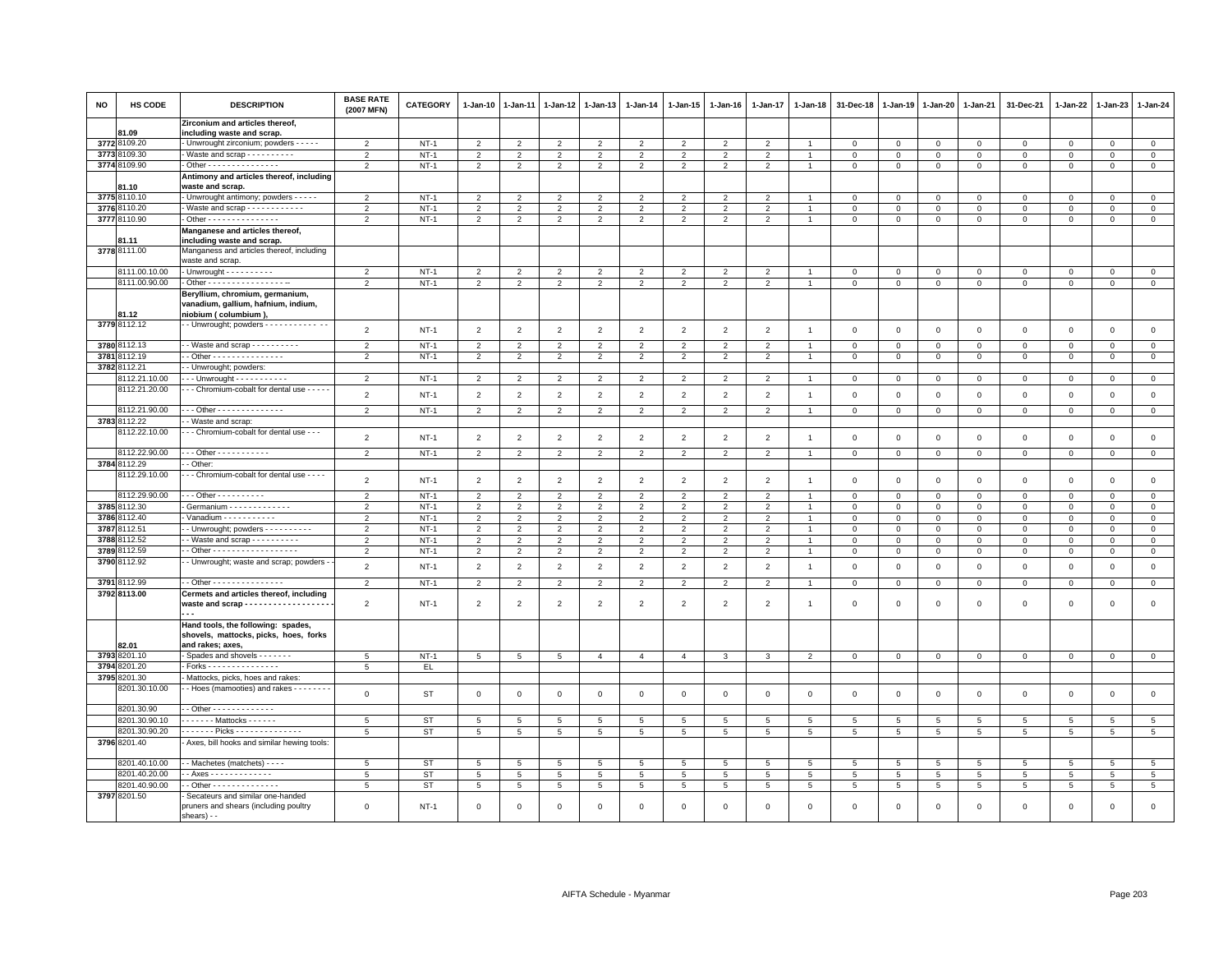| NO   | HS CODE       | <b>DESCRIPTION</b>                                                                                     | <b>BASE RATE</b><br>(2007 MFN) | <b>CATEGORY</b> | $1-Jan-10$      | $1-Jan-11$               |                 | 1-Jan-12 1-Jan-13 | 1-Jan-14        | $1 - Jan-15$    | $1-Jan-16$      | 1-Jan-17        | $1-Jan-18$     | 31-Dec-18       | 1-Jan-19       | 1-Jan-20        | 1-Jan-21                 | 31-Dec-21      | 1-Jan-22        | 1-Jan-23        | 1-Jan-24        |
|------|---------------|--------------------------------------------------------------------------------------------------------|--------------------------------|-----------------|-----------------|--------------------------|-----------------|-------------------|-----------------|-----------------|-----------------|-----------------|----------------|-----------------|----------------|-----------------|--------------------------|----------------|-----------------|-----------------|-----------------|
|      | 3798 8201.60  | Hedge shears, two-handed pruning shear<br>and similar two-handed shears - - -                          | 7.5                            | $NT-1$          | 7.5             | 7.5                      | 7.5             | 6                 | 6               | 5               | 5               | 5               | 3              | $\mathsf 0$     | $\mathsf 0$    | $\mathsf 0$     | $\mathbf 0$              | $\mathsf 0$    | $\mathbf 0$     | $\mathbf 0$     | $\mathsf 0$     |
|      | 3799 8201.90  | - Other hand tools of a kind used in<br>agriculture, horticulture or forestry -                        |                                |                 |                 |                          |                 |                   |                 |                 |                 |                 |                |                 |                |                 |                          |                |                 |                 |                 |
|      | 8201.90.00.10 | Scythes and sickles - - -                                                                              | $\overline{5}$                 | EL.             |                 |                          |                 |                   |                 |                 |                 |                 |                |                 |                |                 |                          |                |                 |                 |                 |
|      | 8201.90.00.20 | . Trowels                                                                                              | $5\phantom{.0}$                | $\mathsf{EL}$   |                 |                          |                 |                   |                 |                 |                 |                 |                |                 |                |                 |                          |                |                 |                 |                 |
|      | 8201.90.00.90 | - - - - - - - Other - - - - - - -                                                                      | 5                              | EL.             |                 |                          |                 |                   |                 |                 |                 |                 |                |                 |                |                 |                          |                |                 |                 |                 |
|      | 82.02         | Hand saws; blades for saws of all kinds<br>(including slitting, slotting or toothless<br>saw blades).  |                                |                 |                 |                          |                 |                   |                 |                 |                 |                 |                |                 |                |                 |                          |                |                 |                 |                 |
|      | 3800 8202.10  | - Hand saws - -                                                                                        | $5\phantom{.0}$                | EL.             |                 |                          |                 |                   |                 |                 |                 |                 |                |                 |                |                 |                          |                |                 |                 |                 |
| 3801 | 8202.20       | Band saw blades - - - - - - - -                                                                        | 5                              | ST              | 5               | 5                        | 5               | 5                 | $5\overline{5}$ | 5               | 5               | 5               | 5              | 5               | 5              | 5               | 5                        | 5              | 5               | 5               | $5\phantom{.0}$ |
|      | 3802 8202.31  | - With working part of steel - - - - - - - - - -                                                       |                                |                 |                 |                          |                 |                   |                 |                 |                 |                 |                |                 |                |                 |                          |                |                 |                 |                 |
|      |               |                                                                                                        | $\overline{1}$                 | $NT-1$          | $\overline{1}$  | $\overline{1}$           | $\overline{1}$  | $\overline{1}$    | $\mathbf{1}$    | $\overline{1}$  | $\mathbf{1}$    | $\overline{1}$  | $\overline{1}$ | $\mathsf 0$     | $\mathbf 0$    | $\mathsf 0$     | $\mathbf 0$              | $\mathsf 0$    | $\mathbf 0$     | $\mathbf{0}$    | $\mathsf 0$     |
|      | 3803 8202.39  | - - Other, including parts - - - - - - - -                                                             | $\overline{1}$                 | $NT-1$          | $\overline{1}$  | $\overline{1}$           | $\overline{1}$  | $\overline{1}$    | $\overline{1}$  | $\overline{1}$  |                 |                 |                | $\mathbf{0}$    | $\mathbf 0$    | $\mathbf 0$     | $\mathbf{0}$             | $\Omega$       | $\Omega$        | $\Omega$        | $\circ$         |
| 3804 | 8202.40       | Chain saw blades - - - - - - - - - -                                                                   | $\overline{1}$                 | $NT-1$          | $\mathbf{1}$    | $\overline{1}$           | $\overline{1}$  | $\overline{1}$    | $\mathbf{1}$    | $\overline{1}$  | $\overline{1}$  | $\overline{1}$  | $\overline{1}$ | $\mathsf 0$     | $\mathsf 0$    | $\mathsf 0$     | $\circ$                  | $\mathsf 0$    | $\mathbf 0$     | $\mathsf 0$     | $\circ$         |
|      | 3805 8202.91  | - Straight saw blades, for working metal -                                                             | $5\phantom{.0}$                | $NT-1$          | $\,$ 5 $\,$     | $\sqrt{5}$               | $\sqrt{5}$      | $\overline{4}$    | $\overline{4}$  | $\overline{4}$  | 3               | $\mathbf{3}$    | $\overline{2}$ | $\mathsf 0$     | $\mathsf 0$    | $\mathsf 0$     | $\mathbf 0$              | $\mathsf 0$    | $\mathsf 0$     | $\mathsf 0$     | $\mathsf 0$     |
|      | 3806 8202.99  | $-$ Other - - - - - - - - - - -                                                                        | 5                              | EL.             |                 |                          |                 |                   |                 |                 |                 |                 |                |                 |                |                 |                          |                |                 |                 |                 |
|      | B2.03         | Files, rasps, pliers (including cutting<br>pliers ), pincers, tweezers, metal cutting<br>shears.       |                                |                 |                 |                          |                 |                   |                 |                 |                 |                 |                |                 |                |                 |                          |                |                 |                 |                 |
|      | 3807 8203.10  | - Files, rasps and similar tools - - - - - - - -                                                       | 5                              | ST              | 5               | 5                        | 5               | 5                 | 5               | 5               | $5\overline{5}$ | 5               | 5              | 5               | 5              | 5               | 5                        | 5              | 5               | 5               | $5\phantom{.0}$ |
|      | 3808 8203.20  | - Pliers (including cutting pliers), pincers,.                                                         | $\,$ 5 $\,$                    | <b>ST</b>       | $\,$ 5 $\,$     | 5                        | $\,$ 5 $\,$     | $5\phantom{.0}$   | $5\phantom{.0}$ | $\,$ 5 $\,$     | $\,$ 5 $\,$     | 5               | 5              | $\,$ 5 $\,$     | $\overline{5}$ | $\,$ 5 $\,$     | $\overline{5}$           | $\overline{5}$ | 5               | $\overline{5}$  | $\,$ 5 $\,$     |
|      | 3809 8203.30  | - Metal cutting shears and similar tools -                                                             | 7.5                            | $NT-1$          | 7.5             | 7.5                      | 7.5             | 6                 | 6               | 5               | 5               | 5               | 3              | $\mathbf 0$     | $\mathsf 0$    | $\mathsf 0$     | $\mathbf 0$              | $\mathbf 0$    | $\mathbf 0$     | $\mathbf 0$     | $\mathsf 0$     |
|      | 3810 8203.40  | - Pipe-cutters, bolt croppers, perforating                                                             | 7.5                            | ST              | 7.5             | 7.5                      | 7.5             | 7.5               | 6               | 6               | 6               | 6               | 5              | $\,$ 5 $\,$     | 5              | 5               | $\,$ 5 $\,$              | $\overline{5}$ | 5               | 5               | 5               |
|      | 82.04         | Hand - operated spanners and<br>wrenches (including torque meter<br>wrenches but not including tap     |                                |                 |                 |                          |                 |                   |                 |                 |                 |                 |                |                 |                |                 |                          |                |                 |                 |                 |
|      | 3811 8204.11  | - - Non-adjustable - - - - - - - - - -                                                                 | $5\overline{5}$                | EL.             |                 |                          |                 |                   |                 |                 |                 |                 |                |                 |                |                 |                          |                |                 |                 |                 |
|      | 3812 8204.12  | - Adjustable - - - - - - - - -                                                                         | $\overline{\phantom{a}}$       | <b>ST</b>       | $\overline{5}$  | $\overline{\phantom{a}}$ | $5\phantom{.0}$ | $\overline{5}$    | $5\phantom{.0}$ | $5\phantom{.0}$ | $5\phantom{.0}$ | $5\phantom{.0}$ | 5              | $\,$ 5 $\,$     | $\overline{5}$ | 5               | $\overline{\phantom{a}}$ | $\overline{5}$ | $5\phantom{.0}$ | $5\phantom{.0}$ | $\overline{5}$  |
|      | 3813 8204.20  | Interchangeable spanner sockets, with or                                                               | 5                              | EL.             |                 |                          |                 |                   |                 |                 |                 |                 |                |                 |                |                 |                          |                |                 |                 |                 |
|      | 82.05         | Hand tools (including glaziers?<br>diamonds), not elsewhere specified or<br>included; blow lamps;      |                                |                 |                 |                          |                 |                   |                 |                 |                 |                 |                |                 |                |                 |                          |                |                 |                 |                 |
|      | 3814 8205.10  | - Drilling, threading or tapping tools - - -                                                           | 5                              | ST              | 5               | $\,$ 5 $\,$              | 5               | 5                 | 5               | $5\phantom{.0}$ | 5               | $\overline{5}$  | 5              | $\sqrt{5}$      | $\overline{5}$ | 5               | $5\overline{5}$          | 5              | 5               | 5               | $5\overline{5}$ |
|      | 3815 8205.20  | - Hammers and sledge hammers - - -                                                                     | 5                              | ST              | $5\phantom{.0}$ | 5                        | 5               | 5                 | 5               | $5\phantom{.0}$ | $5\overline{5}$ | 5               | 5              | $5\phantom{.0}$ | 5              | 5               | 5                        | 5              | 5               | 5               | $5\overline{5}$ |
|      | 3816 8205.30  | Planes, chisels, gouges and similar<br>cutting tools for working wood - - - - - - - - -<br>$- - - - -$ | $\overline{5}$                 | $NT-1$          | 5               | 5                        | $\overline{5}$  | $\overline{4}$    | $\overline{4}$  | $\mathbf{A}$    | 3               | 3               | $\overline{2}$ | $\mathbf{0}$    | $\mathbf 0$    | $\mathbf 0$     | $\mathbf{0}$             | $\mathbf 0$    | $\Omega$        | $\mathbf 0$     | $\mathbf 0$     |
|      | 3817 8205.40  | Screwdrivers - - - - - - - - - - - - - - -                                                             | $5\overline{5}$                | <b>ST</b>       | 5               | 5                        | 5               | 5                 | 5               | 5               | 5               | 5               | 5              | 5               | 5              | 5               | 5                        | 5              | 5               | 5               | 5               |
|      | 3818 8205.51  | - Household tools:                                                                                     |                                |                 |                 |                          |                 |                   |                 |                 |                 |                 |                |                 |                |                 |                          |                |                 |                 |                 |
|      | 3205.51.10.00 | --- Flat irons ------------------                                                                      | 5                              | <b>ST</b>       | 5               | 5                        | 5               | $5\overline{5}$   | $5\overline{5}$ | $5\overline{5}$ | 5               | 5               | 5              | 5               | 5              | 5               | 5                        | 5              | 5               | 5               | $5\overline{5}$ |
|      | 8205.51.90.00 | $\cdots$ Other - - - - - - - - - - - -                                                                 | 5                              | ST              | $5\overline{5}$ | $5\overline{5}$          | $5\overline{5}$ | 5                 | $5\overline{5}$ | $5\overline{5}$ | $5\overline{5}$ | 5               | 5              | 5               | 5              | 5               | $5\overline{5}$          | 5              | $5\overline{5}$ | 5               | $5\overline{5}$ |
|      | 3819 8205.59  | - Other:                                                                                               |                                |                 |                 |                          |                 |                   |                 |                 |                 |                 |                |                 |                |                 |                          |                |                 |                 |                 |
|      | 8205.59.10.00 | - - Aluminium lasts for the boot and shoe                                                              | 5                              | EL.             |                 |                          |                 |                   |                 |                 |                 |                 |                |                 |                |                 |                          |                |                 |                 |                 |
|      | 3205.59.90.00 | --- Other -----------                                                                                  | 5                              | EL              |                 |                          |                 |                   |                 |                 |                 |                 |                |                 |                |                 |                          |                |                 |                 |                 |
|      | 3820 8205.60  | - Blow lamps - - - - - - - - - - - - - -                                                               | 7.5                            | <b>ST</b>       | 7.5             | $7.5\,$                  | 7.5             | 7.5               | 6               | 6               | 6               | 6               | 5              | $\overline{5}$  | $\overline{5}$ | $5\phantom{.0}$ | $5\overline{5}$          | $\overline{5}$ | $5\overline{5}$ | 5               | $5\overline{5}$ |
| 3821 | 3205.70       | Vices, clamps and the like - - - - - - -                                                               | 5                              | ST              | $5\overline{5}$ | 5                        | 5               | 5                 | 5               | $5\overline{5}$ | 5               | 5               | 5              | 5               | 5              | $5\overline{5}$ | $5\overline{5}$          | 5              | $5\overline{5}$ | 5               | $5\overline{5}$ |
|      | 3822 8205.80  | - Anvils; portable forges; hand- or pedal-.                                                            | $\,$ 5 $\,$                    | <b>ST</b>       | 5               | 5                        | 5               | 5                 | $5\phantom{.0}$ | 5               | 5               | 5               | 5              | $\,$ 5 $\,$     | $\overline{5}$ | 5               | $5\phantom{.0}$          | 5              | 5               | 5               | $\overline{5}$  |
|      | 3823 8205.90  | Sets of articles of two or more of the                                                                 | $5\phantom{.0}$                | ST              | 5               | 5                        | $\sqrt{5}$      | 5                 | $5\phantom{.0}$ | 5               | 5               | $\overline{5}$  | 5              | $\sqrt{5}$      | $\overline{5}$ | 5               | 5                        | 5              | 5               | 5               | $\overline{5}$  |
|      | 3824 8206.00  | Tools of two or more of the headings<br>82.02 to 82.05, put up in sets for retail<br>sale -            | 5                              | EL.             |                 |                          |                 |                   |                 |                 |                 |                 |                |                 |                |                 |                          |                |                 |                 |                 |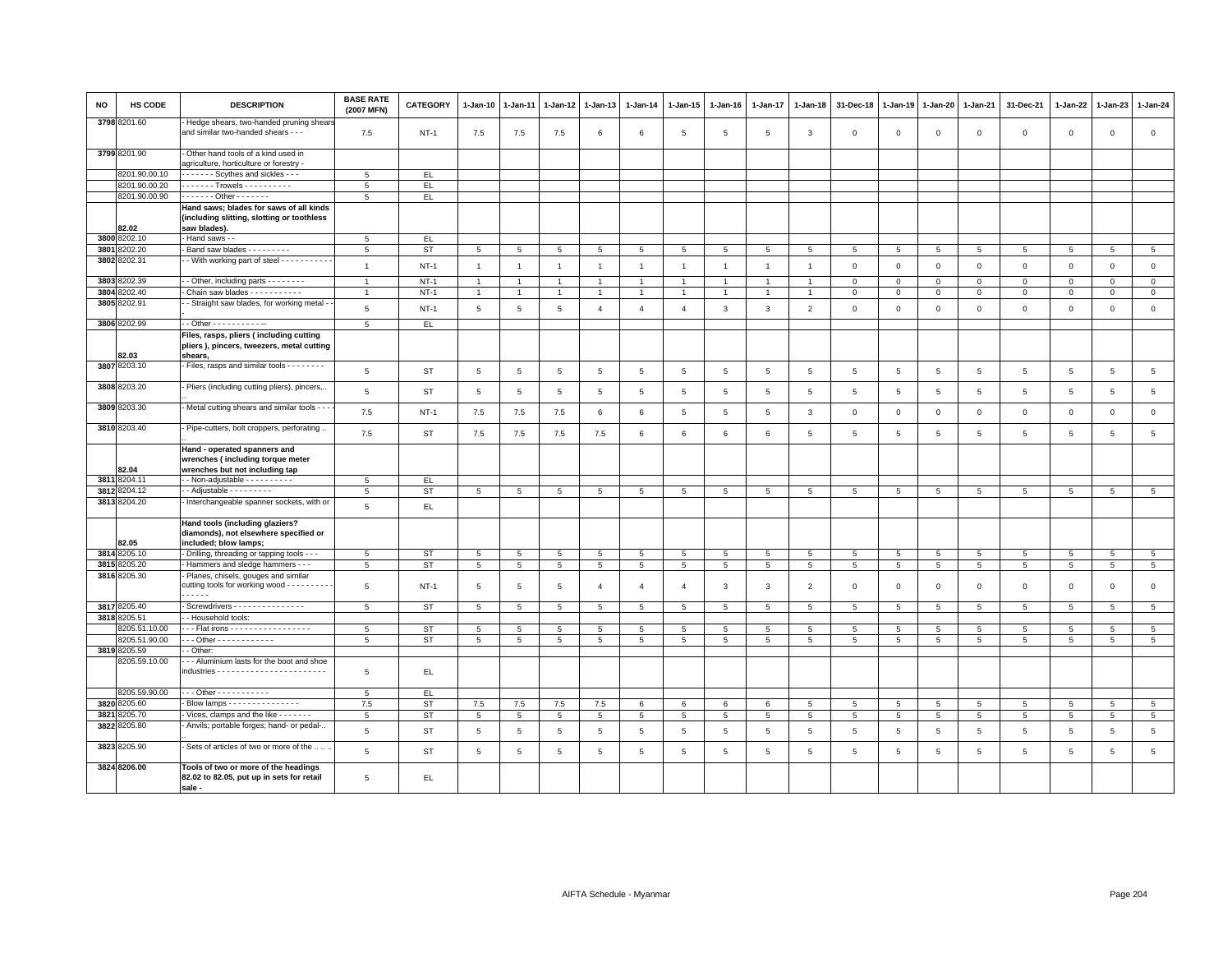| <b>NO</b> | <b>HS CODE</b>        | <b>DESCRIPTION</b>                                                                                           | <b>BASE RATE</b><br>(2007 MFN) | <b>CATEGORY</b> | $1-Jan-10$     | 1-Jan-11       | $1-Jan-12$     | $1-Jan-13$      | $1-Jan-14$      | $1 - Jan-15$   | $1-Jan-16$     | 1-Jan-17        | $1-Jan-18$      | 31-Dec-18       | $1-Jan-19$      | 1-Jan-20        | 1-Jan-21        | 31-Dec-21      | 1-Jan-22       | 1-Jan-23        | 1-Jan-24        |
|-----------|-----------------------|--------------------------------------------------------------------------------------------------------------|--------------------------------|-----------------|----------------|----------------|----------------|-----------------|-----------------|----------------|----------------|-----------------|-----------------|-----------------|-----------------|-----------------|-----------------|----------------|----------------|-----------------|-----------------|
|           | 82.07                 | Interchangeable tools for hand tools,<br>whether or not power-operated, or for<br>machine - tools            |                                |                 |                |                |                |                 |                 |                |                |                 |                 |                 |                 |                 |                 |                |                |                 |                 |
|           | 3825 8207.13          | - With working part of cermets - - - - - - -                                                                 | $\overline{1}$                 | $NT-1$          | $\overline{1}$ | $\overline{1}$ | $\overline{1}$ | $\mathbf{1}$    | $\overline{1}$  | $\overline{1}$ | $\overline{1}$ | $\mathbf{1}$    | $\overline{1}$  | $\mathbf 0$     | $\overline{0}$  | $\mathbf 0$     | $\mathbf 0$     | $\mathbf 0$    | $\mathbf 0$    | $\mathbf{0}$    | $\mathbf 0$     |
|           | 3826 8207.19          | - Other, including parts - - - - - - - -                                                                     | $\overline{1}$                 | <b>ST</b>       | $\overline{1}$ | $\overline{1}$ | $\overline{1}$ | $\overline{1}$  | $\overline{1}$  | $\overline{1}$ |                | $\overline{1}$  | $\overline{1}$  | $\overline{1}$  | $\overline{1}$  | $\overline{1}$  | $\mathbf{1}$    | $\mathbf{1}$   | $\overline{1}$ |                 | $\overline{1}$  |
| 3827      | 3207.20               | Dies for drawing or extruding metal - - - -                                                                  | $\overline{1}$                 | <b>ST</b>       | $\overline{1}$ | $\mathbf{1}$   | $\overline{1}$ | $\mathbf{1}$    | $\mathbf{1}$    | $\mathbf{1}$   | $\overline{1}$ | $\mathbf{1}$    | $\overline{1}$  | $\overline{1}$  | $\overline{1}$  | $\overline{1}$  | $\mathbf{1}$    | $\mathbf{1}$   | $\overline{1}$ | $\overline{1}$  | $\mathbf{1}$    |
|           | 3828 8207.30          | Tools for pressing, stamping or punching                                                                     | $\mathbf{1}$                   | $NT-1$          | $\overline{1}$ | $\overline{1}$ | $\overline{1}$ | $\mathbf{1}$    | $\overline{1}$  | $\overline{1}$ | $\overline{1}$ | $\mathbf{1}$    | $\overline{1}$  | $\mathbf 0$     | $\overline{0}$  | $\mathbf 0$     | $\mathbf 0$     | $\mathsf 0$    | $\mathbf 0$    | $\mathsf 0$     | $\mathsf 0$     |
|           | 3829 8207.40          | - Tools for tapping or threading - - -                                                                       | $\overline{1}$                 | $NT-1$          | $\overline{1}$ |                |                | $\overline{1}$  |                 |                |                |                 |                 | $\Omega$        | $\Omega$        | $\mathbf 0$     | $\Omega$        | $\mathbf 0$    | $\Omega$       | $\mathbf 0$     | $\mathbf{0}$    |
| 3830      | 3207.50               | Tools for drilling, other than for rock                                                                      | $\overline{1}$                 | <b>ST</b>       | $\overline{1}$ | $\mathbf{1}$   | $\overline{1}$ | $\overline{1}$  | $\overline{1}$  | $\overline{1}$ |                | $\overline{1}$  | $\overline{1}$  | 1               | 1               | $\mathbf{1}$    | $\mathbf{1}$    | $\mathbf{1}$   | $\mathbf{1}$   | $\mathbf{1}$    | $\mathbf{1}$    |
| 3831      | 3207.60               | Tools for boring or broaching - - -                                                                          | $\overline{1}$                 | $NT-1$          | $\overline{1}$ |                |                | $\overline{1}$  |                 | $\overline{1}$ |                | $\overline{1}$  |                 | $\mathbf 0$     | $\circ$         | $\mathbf{0}$    | $\mathsf 0$     | $\mathsf 0$    | $\Omega$       | $\Omega$        | $\mathsf 0$     |
| 3832      | 8207.70               | Tools for milling - - - - - - - - -                                                                          | $\overline{1}$                 | $NT-1$          | $\mathbf{1}$   |                |                | $\overline{1}$  |                 | $\overline{1}$ |                | 1               |                 | $\mathbf 0$     | $\mathbf 0$     | $\mathbf 0$     | $\mathsf 0$     | $\mathsf 0$    | $\mathbf 0$    | 0               | $\mathbf 0$     |
| 3833      | 3207.80               | Tools for turning - - - - - - - - - -                                                                        | $\overline{1}$                 | $NT-1$          | $\mathbf{1}$   |                | $\mathbf{1}$   | $\overline{1}$  |                 | $\overline{1}$ |                | 1               |                 | $\mathbf 0$     | $\,0\,$         | $\mathbf 0$     | $\mathbf 0$     | $\mathsf 0$    | $\mathbf 0$    | 0               | $\overline{0}$  |
| 3834      | 8207.90               | Other interchangeable tools - - - - - - -                                                                    | $\mathbf{1}$                   | <b>ST</b>       | $\overline{1}$ | $\overline{1}$ | $\overline{1}$ | $\mathbf{1}$    | $\overline{1}$  | $\overline{1}$ | $\overline{1}$ | $\overline{1}$  | $\overline{1}$  | $\overline{1}$  | $\overline{1}$  | $\overline{1}$  | $\mathbf{1}$    | $\overline{1}$ | $\overline{1}$ | $\overline{1}$  | $\overline{1}$  |
|           | 82.08                 | Knives and cutting blades, for machines<br>or for mechanical appliances.                                     |                                |                 |                |                |                |                 |                 |                |                |                 |                 |                 |                 |                 |                 |                |                |                 |                 |
|           | 3835 8208.10          | - For metal working - - - - - - -                                                                            | $\overline{1}$                 | $NT-1$          | $\overline{1}$ |                | $\mathbf{1}$   | $\overline{1}$  |                 | $\overline{1}$ |                | $\overline{1}$  |                 | $\mathbf 0$     | $\mathbf 0$     | $\mathbf 0$     | $\mathbf 0$     | $\mathsf 0$    | $\mathbf 0$    | $\mathsf 0$     | $\mathbf 0$     |
|           | 3836 8208.20          | - For wood working - - - - - - - - - - - -                                                                   | $\overline{1}$                 | <b>ST</b>       | $\overline{1}$ | $\overline{1}$ | $\overline{1}$ | $\overline{1}$  | $\overline{1}$  | $\mathbf{1}$   | $\overline{1}$ | $\overline{1}$  | $\overline{1}$  | $\overline{1}$  | $\overline{1}$  | $\overline{1}$  | $\overline{1}$  | $\overline{1}$ | $\overline{1}$ |                 | $\overline{1}$  |
|           | 3837 8208.30          | For kitchen appliances or for machines<br>used by the food industry - - - - - - - - - - - -<br>$\sim$ $\sim$ | $\overline{1}$                 | $NT-1$          | $\overline{1}$ | -1             | $\overline{1}$ | $\overline{1}$  | $\overline{1}$  | $\mathbf{1}$   | $\overline{1}$ | $\mathbf{1}$    | $\overline{1}$  | $\mathbf{0}$    | $\Omega$        | $\mathbf 0$     | $\mathbf 0$     | $\mathbf 0$    | $\mathbf 0$    | $\mathbf 0$     | $\circ$         |
|           | 3838 8208.40          | - For agricultural, horticultural or forestry                                                                | $\mathsf 0$                    | $NT-1$          | $\mathbf 0$    | $\mathbf 0$    | $\mathbf 0$    | $\mathsf 0$     | $\mathsf 0$     | $\mathsf 0$    | $\mathsf 0$    | $\mathbf 0$     | $\mathsf 0$     | $\mathbf 0$     | $\mathbf 0$     | $\mathbf 0$     | $\mathsf 0$     | $\mathsf 0$    | $\mathbf 0$    | $\mathsf 0$     | $\mathsf 0$     |
|           | 3839 8208.90          | - Other - - - - - - - - - - - - - - -                                                                        | $\overline{1}$                 | <b>ST</b>       | $\mathbf{1}$   | $\overline{1}$ | $\overline{1}$ | $\mathbf{1}$    |                 | $\overline{1}$ |                | $\overline{1}$  |                 | $\overline{1}$  | 1               | $\overline{1}$  | $\overline{1}$  | $\overline{1}$ | $\overline{1}$ |                 | $\overline{1}$  |
|           | 3840 8209.00          | Plates, sticks, tips and the like for tools,                                                                 |                                |                 |                |                |                |                 |                 |                |                |                 |                 |                 |                 |                 |                 |                |                |                 |                 |
|           |                       | unmounted, of cermets - - -- - - - - - - - -                                                                 | $\overline{1}$                 | <b>ST</b>       | $\overline{1}$ | $\overline{1}$ | $\overline{1}$ | $\mathbf{1}$    | $\overline{1}$  | $\overline{1}$ | $\overline{1}$ | $\overline{1}$  | $\overline{1}$  | $\overline{1}$  | $\overline{1}$  | $\overline{1}$  | $\mathbf{1}$    | $\overline{1}$ | $\overline{1}$ | $\overline{1}$  | $\mathbf{1}$    |
|           | 3841 8210.00          | Hand - operated mechanical appliances,<br>weighing 10 kg or less, used in the<br>preparation,                | 5                              | $NT-1$          | 5              | 5              | 5              | $\overline{4}$  | $\overline{4}$  | $\overline{4}$ | 3              | 3               | $\overline{2}$  | $\mathbf 0$     | $\overline{0}$  | $\mathbf 0$     | $\mathbf 0$     | $\mathsf 0$    | 0              | $\mathbf 0$     | $\mathbf 0$     |
|           |                       | Knives with cutting blades, serrated or<br>not (including pruning knives), other                             |                                |                 |                |                |                |                 |                 |                |                |                 |                 |                 |                 |                 |                 |                |                |                 |                 |
|           | 82.11<br>3842 8211.10 | than knives<br>Sets of assorted articles - - - - - - - - -                                                   | 7.5                            | $NT-1$          | 7.5            | 7.5            | 7.5            | 6               | 6               | 5              | 5              | 5               | 3               | $\mathbf 0$     | $\overline{0}$  | $\mathbf 0$     | $\mathbf 0$     | $\mathsf 0$    | $\mathbf 0$    | $\mathsf 0$     | $\mathbf 0$     |
| 3843      | 8211.91               | - Table knives having fixed blades - - -                                                                     | 10                             | $NT-1$          | 10             | 10             | 8              | 8               | 7.5             | $\overline{5}$ | 5              | 5               | 3               | $\mathbf 0$     | $\overline{0}$  | $\mathbf 0$     | $\mathbf 0$     | $\mathsf 0$    | $\mathbf 0$    | $\mathsf 0$     | $\overline{0}$  |
| 3844      | 3211.92               | - Other knives having fixed blades:                                                                          |                                |                 |                |                |                |                 |                 |                |                |                 |                 |                 |                 |                 |                 |                |                |                 |                 |
|           | 8211.92.10.00         | - - - Flick knives or spring knives - - - - -                                                                | 7.5                            | ST              | 7.5            | 7.5            | 7.5            | 7.5             | 6               | 6              | 6              | 6               | 5               | 5               | 5               | 5               | 5               | 5              | 5              | 5               | $5\overline{5}$ |
|           | 8211.92.20.00         | -- Hunting knives, diving knives and<br>scouts' knives; penknives with blades of                             | 7.5                            | <b>ST</b>       | 7.5            | 7.5            | 7.5            | 7.5             | 6               | 6              | 6              | 6               | 5               | 5               | 5               | 5               | 5               | 5              | 5              | 5               | $5\phantom{.0}$ |
|           | 8211.92.30.00         | --- For agricultural, horticultural or<br>forestry, with handle of other than base<br>$metal - - - - -$      | 7.5                            | <b>ST</b>       | $7.5\,$        | 7.5            | 7.5            | 7.5             | 6               | 6              | 6              | 6               | 5               | $\overline{5}$  | 5               | $5\phantom{.0}$ | 5               | 5              | 5              | 5               | $\,$ 5 $\,$     |
|           | 8211.92.40.00         | --- Other, with handle of base metal ----                                                                    | 7.5                            | <b>ST</b>       | 7.5            | 7.5            | 7.5            | 7.5             | 6               | 6              | 6              | $\,6\,$         | 5               | 5               | 5               | $\overline{5}$  | 5               | $\overline{5}$ | 5              | 5               | $5\phantom{.0}$ |
|           | 8211.92.90.00         | $\cdots$ Other - - - - - - - - - - - - -                                                                     | 7.5                            | <b>ST</b>       | 7.5            | 7.5            | 7.5            | 7.5             | 6               | 6              | 6              | 6               | $5\phantom{.0}$ | $5\phantom{.0}$ | $5\phantom{.0}$ | $5\phantom{.0}$ | $5\phantom{.0}$ | $\overline{5}$ | 5              | $\overline{5}$  | $\overline{5}$  |
|           | 3845 8211.93          | - Knives having other than fixed blades:                                                                     |                                |                 |                |                |                |                 |                 |                |                |                 |                 |                 |                 |                 |                 |                |                |                 |                 |
|           | 8211.93.10.00         | - - With handle of base metal - - - - - - - -                                                                | 7.5                            | $NT-1$          | 7.5            | 7.5            | 7.5            | 6               | 6               | 5              | 5              | $5\overline{5}$ | 3               | $\mathbf 0$     | $\overline{0}$  | $\mathbf 0$     | $\mathbf 0$     | $\mathsf 0$    | $\mathbf 0$    | $\mathbf 0$     | $\mathsf 0$     |
|           | 8211.93.90.00         | $-$ - Other - - - - - - - - - - - - - -                                                                      | 7.5                            | $NT-1$          | 7.5            | 7.5            | 7.5            | 6               | 6               | 5              | 5              | 5               | 3               | $\mathbf{0}$    | $\mathbf 0$     | $\mathbf 0$     | $\Omega$        | 0              | $\Omega$       | $\Omega$        | $\mathbf 0$     |
|           | 3846 8211.94          | $-Blades - - - - - - -$                                                                                      | 7.5                            | ST              | 7.5            | 7.5            | $7.5$          | 7.5             | $6\phantom{.}6$ | 6              | 6              | 6               | 5               | $5\phantom{.0}$ | 5               | $5\overline{5}$ | 5               | 5              | 5              | 5               | $5\phantom{.0}$ |
|           | 3847 8211.95          | - Handles of base metal - - - - - - - - -                                                                    | 7.5                            | $NT-1$          | 7.5            | 7.5            | 7.5            | $6\phantom{.0}$ | 6               | $\overline{5}$ | 5              | 5               | 3               | $\mathbf 0$     | $\mathsf 0$     | $\mathsf 0$     | $\mathbf 0$     | $\mathbf 0$    | $\mathbf 0$    | $\mathsf 0$     | $\overline{0}$  |
|           | 82.12                 | Razors and razor blades (including<br>razor blade blanks in strips).                                         |                                |                 |                |                |                |                 |                 |                |                |                 |                 |                 |                 |                 |                 |                |                |                 |                 |
|           | 3848 8212.10          | - Razors - - - - - - - - - -                                                                                 | 7.5                            | <b>ST</b>       | $7.5\,$        | $7.5\,$        | 7.5            | 7.5             | 6               | 6              | 6              | 6               | 5               | $5\overline{5}$ | 5               | 5               | 5               | 5              | 5              | $5\overline{5}$ | $5\overline{)}$ |
|           | 3849 8212.20          | Safety razor blades, including razor blade<br>blanks in strips:                                              |                                |                 |                |                |                |                 |                 |                |                |                 |                 |                 |                 |                 |                 |                |                |                 |                 |
|           | 3212.20.10.00         | - Double-edged razor blades - - - - - -                                                                      | 7.5                            | <b>ST</b>       | 7.5            | 7.5            | 7.5            | 7.5             | 6               | 6              | 6              | 6               | 5               | 5               | $5\overline{5}$ | $\overline{5}$  | $\overline{5}$  | 5              | 5              | 5               | 5               |
|           | 8212.20.90.00         | - - Other - - - - - - - - - - - - - - -                                                                      | 7.5                            | ST              | 7.5            | 7.5            | 7.5            | 7.5             | 6               | 6              | 6              | 6               | 5               | 5               | 5               | 5               | 5               | 5              | 5              | 5               | $5\phantom{.0}$ |
|           | 3850 8212.90          |                                                                                                              | 7.5                            | $NT-1$          | 7.5            | 7.5            | 7.5            | 6               | 6               | 5              | 5              | 5               | 3               | $\Omega$        | $\mathbf 0$     | $\mathbf{0}$    | $\mathbf 0$     | $\Omega$       | $\mathbf 0$    | $\mathbf 0$     | $\circ$         |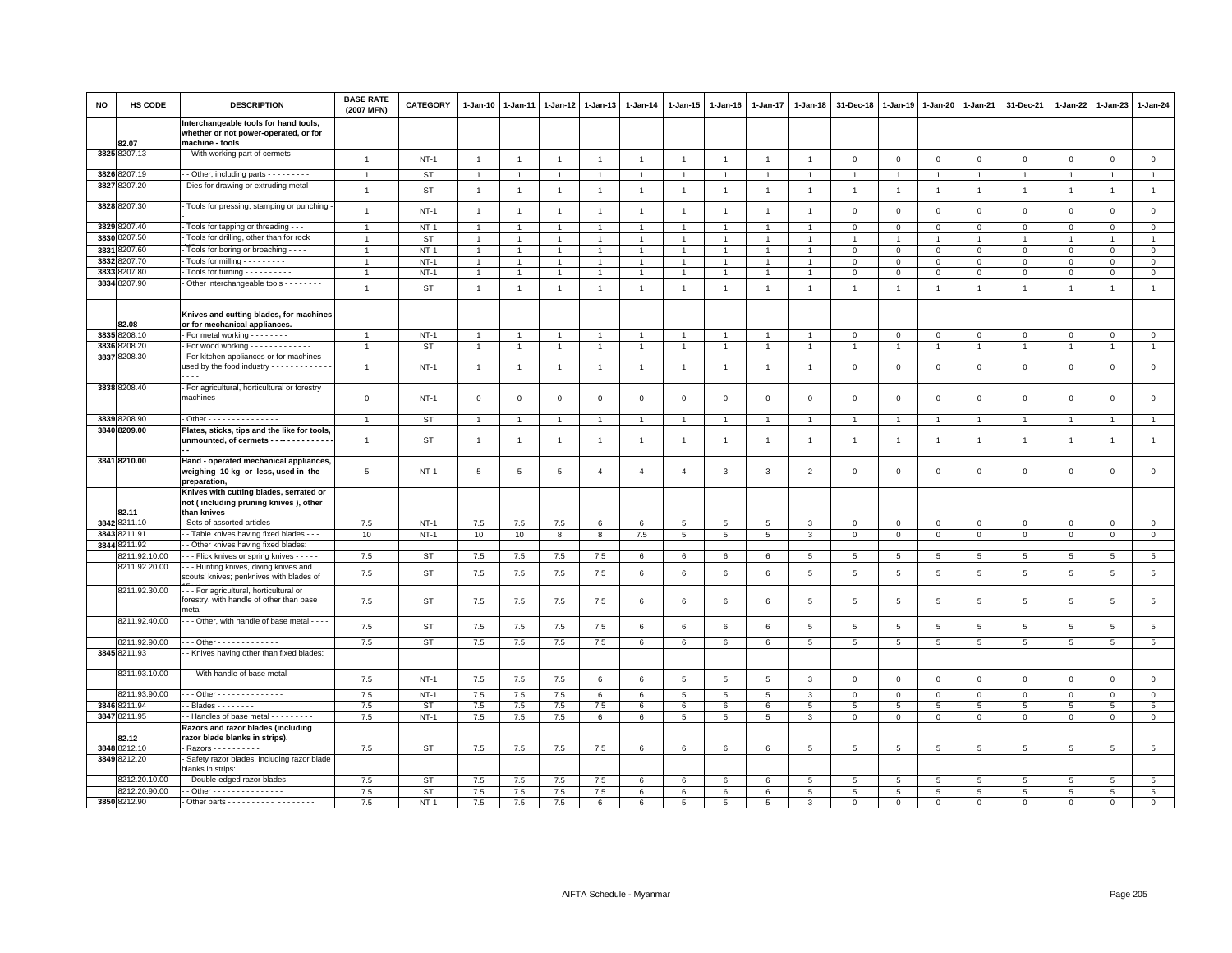| NO   | <b>HS CODE</b>                 | <b>DESCRIPTION</b>                                                                                     | <b>BASE RATE</b><br>(2007 MFN) | <b>CATEGORY</b>     | 1-Jan-10        | $1-Jan-11$      | 1-Jan-12        | 1-Jan-13              | $1 - Jan-14$          | $1 - Jan-15$          | $1-Jan-16$     | 1-Jan-17       | 1-Jan-18                         | 31-Dec-18          | 1-Jan-19            | 1-Jan-20                    | 1-Jan-21                 | 31-Dec-21                  | 1-Jan-22                    | 1-Jan-23            | 1-Jan-24        |
|------|--------------------------------|--------------------------------------------------------------------------------------------------------|--------------------------------|---------------------|-----------------|-----------------|-----------------|-----------------------|-----------------------|-----------------------|----------------|----------------|----------------------------------|--------------------|---------------------|-----------------------------|--------------------------|----------------------------|-----------------------------|---------------------|-----------------|
|      | 3851 8213.00                   | Scissors, tailors' shears and similar<br>shears, and blades therefor. - - - - - - - - -                | 7.5                            | $NT-1$              | 7.5             | 7.5             | 7.5             | 6                     | 6                     | 5                     | $\overline{5}$ | 5              | 3                                | $\Omega$           | $\mathbf 0$         | $\mathsf 0$                 | $\mathbf 0$              | $\mathbf 0$                | $\mathbf 0$                 | $\mathbf 0$         | $\circ$         |
|      |                                | <br>Other articles of cutlery (for example,<br>hair clippers, butchers' or kitchen                     |                                |                     |                 |                 |                 |                       |                       |                       |                |                |                                  |                    |                     |                             |                          |                            |                             |                     |                 |
|      | 82.14<br>3852 8214.10          | cleavers.<br>Paper knives, letter openers, erasing<br>knives, pencil sharpeners and blades             | 3                              | $NT-1$              | 3               | 3               | 3               | 3                     | 3                     | 3                     | $\overline{2}$ | $\overline{2}$ | -1                               | $\mathbf 0$        | $\mathbf 0$         | $\mathsf 0$                 | $\mathbf 0$              | $\mathsf 0$                | $\mathbf 0$                 | $\mathbf 0$         | $\mathbf 0$     |
|      | 3853 8214.20                   | therefor - - - -<br>Manicure or pedicure sets and                                                      |                                |                     |                 |                 |                 |                       |                       |                       |                |                |                                  |                    |                     |                             |                          |                            |                             |                     |                 |
|      |                                | instruments (including nail files) - - - - - - - -<br>.                                                | 20                             | $NT-1$              | 20              | 17.5            | 15              | 15                    | 12.5                  | 11                    | 9              | 7.5            | 5                                | $\mathbf 0$        | $\mathbf 0$         | $\mathsf 0$                 | $\mathbf 0$              | $\mathsf 0$                | $\mathbf 0$                 | $\mathbf 0$         | $\mathbf 0$     |
|      | 3854 8214.90                   | - Other - - - - - - - - - - - - - - - - -                                                              | 7.5                            | $NT-1$              | 7.5             | 7.5             | 7.5             | 6                     | 6                     | $5\phantom{.0}$       | 5              | 5              | 3                                | $\mathbf 0$        | $\mathbf{0}$        | $\mathbf{0}$                | $\overline{0}$           | $\mathsf 0$                | $\overline{0}$              | $\mathbf{O}$        | $\mathbf{0}$    |
|      | 82.15                          | Spoons, forks, ladles, skimmers, cake-<br>servers, fish-knives, butter-knives,<br>sugar tongs and      |                                |                     |                 |                 |                 |                       |                       |                       |                |                |                                  |                    |                     |                             |                          |                            |                             |                     |                 |
|      | 3855 8215.10                   | Sets of assorted articles containing at<br>least one article plated with precious metal                | 10                             | NT-1                | 10              | 10              | 8               | 8                     | 7.5                   | 5                     | 5              | 5              | -3                               | $\mathbf 0$        | $\mathbf 0$         | $\mathbf 0$                 | $\mathbf 0$              | $\mathbf 0$                | $\mathbf 0$                 | $\mathbf{O}$        | $\mathbf 0$     |
|      | 3856 8215.20                   | Other sets of assorted articles - - - - - -                                                            | 10                             | $NT-1$              | 10              | 10              | 8               | 8                     | 7.5                   | 5                     | 5              | 5              | 3                                | $\mathbf{0}$       | $\mathbf{0}$        | $\mathbf 0$                 | $\mathbf{0}$             | $\mathbf 0$                | $\mathbf{0}$                | $\mathbf 0$         | $\mathbf{0}$    |
|      | 3857 8215.91                   | - Plated with precious metal - - - - - - - - -                                                         | 10                             | $NT-1$              | 10              | 10              | 8               | 8                     | 7.5                   | 5                     | 5              | 5              | $\mathbf{3}$                     | $\mathbf 0$        | $\mathbf 0$         | $\mathbf 0$                 | $\mathbf 0$              | $\mathsf 0$                | $\mathbf 0$                 | $\mathbf{0}$        | $\mathsf 0$     |
|      | 3858 8215.99                   | $-$ Other - - - - - - - - - - - -                                                                      | 10                             | $NT-1$              | 10              | 10              | 8               | 8                     | 7.5                   | $5\phantom{.0}$       | 5              | 5              | 3                                | $\overline{0}$     | $\overline{0}$      | $\mathbf{0}$                | $\overline{0}$           | $\mathbf{0}$               | $\overline{0}$              | $\mathbf 0$         | $\mathbf{0}$    |
|      | 83.01                          | Padlocks and locks (key, combination<br>or electrically operated), of base metal;<br>clasps and        |                                |                     |                 |                 |                 |                       |                       |                       |                |                |                                  |                    |                     |                             |                          |                            |                             |                     |                 |
|      | 3859 8301.10                   | Padlocks - - - - - - - - - - - - -                                                                     | $5\overline{5}$                | <b>ST</b>           | $5\phantom{.0}$ | $5\phantom{.0}$ | $5\phantom{.0}$ | 5                     | 5                     | 5                     | 5              | 5              | 5                                | 5                  | 5                   | $5\phantom{.0}$             | $5\overline{5}$          | 5                          | $5\overline{5}$             | 5                   | $5\phantom{.0}$ |
|      | 3860 8301.20                   | - Locks of a kind used for motor vehicles -                                                            | 5                              | $NT-1$              | 5               | $\overline{5}$  | 5               | $\overline{4}$        | $\overline{4}$        | $\overline{4}$        | 3              | $\mathbf{3}$   | $\overline{2}$                   | $\mathbf 0$        | $\mathbf{0}$        | $\mathsf 0$                 | $\mathsf 0$              | $\mathsf 0$                | $\circ$                     | $\mathsf 0$         | $\mathsf 0$     |
|      | 3861 8301.30                   | Locks of a kind used for furniture:                                                                    |                                |                     |                 |                 |                 |                       |                       |                       |                |                |                                  |                    |                     |                             |                          |                            |                             |                     |                 |
|      | 8301.30.10.00                  | - Mortice locks - - - - - - - - - - - - - - -                                                          | 5                              | <b>ST</b>           | 5               | 5               | 5               | 5                     | 5                     | 5                     | 5              | 5              | 5                                | 5                  | 5                   | 5                           | 5                        | 5                          | 5                           | 5                   | 5               |
|      | 8301.30.90.00                  | - Other - - - - - - - - - - - - - - - - -                                                              | $5\phantom{.0}$                | <b>ST</b>           | 5               | $\,$ 5 $\,$     | 5               | $\overline{5}$        | $5\phantom{.0}$       | $\overline{5}$        | 5              | 5              | $5\phantom{.0}$                  | $\overline{5}$     | $\,$ 5 $\,$         | $\,$ 5 $\,$                 | $\overline{\phantom{a}}$ | $\overline{5}$             | 5                           | $5\phantom{.0}$     | $5\phantom{.0}$ |
|      | 3862 8301.40<br>8301.40.10.00  | Other locks:<br>- Handcuffs - - - - - - - - - - - - - -                                                | 5                              | <b>ST</b>           |                 | 5               | 5               | $\overline{5}$        | 5                     | 5                     | 5              | 5              | 5                                | 5                  |                     | 5                           | 5                        | 5                          | 5                           | 5                   | $\overline{5}$  |
|      | 8301.40.90.00                  | $-$ Other - - - - - - - - - - - - - - - - -                                                            | 5                              | ST                  | 5<br>5          | 5               | 5               | 5                     | 5                     | 5                     | 5              | 5              | 5                                | 5                  | $\overline{5}$<br>5 | 5                           | 5                        | 5                          | 5                           | 5                   | $5\overline{5}$ |
|      | 3863 8301.50                   | Clasps and frames with clasps,<br>incorporating locks - -                                              | 5                              | EL.                 |                 |                 |                 |                       |                       |                       |                |                |                                  |                    |                     |                             |                          |                            |                             |                     |                 |
|      | 3864 8301.60                   | Parts - - - - - - - - - - - - -                                                                        | 5                              | $NT-1$              | 5               | 5               | 5               | $\overline{4}$        | $\overline{4}$        | $\overline{4}$        | 3              | 3              | $\overline{2}$                   | $\mathbf 0$        | $\mathbf 0$         | $\mathbf 0$                 | $\mathbf 0$              | $\mathbf 0$                | $\mathbf 0$                 | $\mathbf 0$         | $\mathsf 0$     |
|      | 3865 8301.70                   | Keys presented separately - - - - - -                                                                  | $5\phantom{.0}$                | $NT-1$              | 5               | 5               | 5               | $\overline{4}$        | $\overline{4}$        | $\overline{4}$        | 3              | 3              | $\overline{2}$                   | $\,0\,$            | $\,0\,$             | $\mathbf 0$                 | $\mathbf 0$              | $\mathsf{O}\xspace$        | $\mathsf 0$                 | $\mathsf 0$         | $\overline{0}$  |
|      | 83.02                          | Base metal mountings, fittings and<br>similar articles suitable for furniture,<br>doors,               |                                |                     |                 |                 |                 |                       |                       |                       |                |                |                                  |                    |                     |                             |                          |                            |                             |                     |                 |
|      | 3866 8302.10                   | Hinges - - - - - - - - - - - - - - -                                                                   | $\overline{1}$                 | <b>ST</b>           | $\overline{1}$  | $\overline{1}$  | $\overline{1}$  | $\overline{1}$        | $\overline{1}$        | $\overline{1}$        | $\overline{1}$ | $\overline{1}$ |                                  | $\overline{1}$     | $\overline{1}$      | $\overline{1}$              | $\overline{1}$           | $\overline{1}$             | $\overline{1}$              | $\overline{1}$      | $\overline{1}$  |
| 3867 | 8302.20                        | $-Castors - - - - - - - - - - - - -$                                                                   | $5\overline{5}$                | $NT-1$              | 5               | $\,$ 5 $\,$     | $\overline{5}$  | $\overline{4}$        | $\overline{4}$        | $\overline{4}$        | 3              | 3              | $\overline{2}$                   | $\overline{0}$     | $\,0\,$             | $\mathbf 0$                 | $\mathbf 0$              | $\mathsf{O}\xspace$        | $\mathbf 0$                 | $\mathsf 0$         | $\overline{0}$  |
|      | 3868 8302.30                   | Other mountings, fittings and similar<br>articles suitable for motor vehicles - - - - - -              | 5                              | $NT-1$              | 5               | 5               | 5               | $\Delta$              | $\overline{4}$        | $\mathbf{A}$          | 3              | 3              | $\overline{2}$                   | $\mathbf 0$        | $\mathbf 0$         | $\mathsf 0$                 | $\mathbf 0$              | $\mathsf 0$                | $\mathbf 0$                 | $\mathsf 0$         | $\mathsf 0$     |
|      | 3869 8302.41                   | - Sutible for buildings:                                                                               |                                |                     |                 |                 |                 |                       |                       |                       |                |                |                                  |                    |                     |                             |                          |                            |                             |                     |                 |
|      | 8302.41.10.00<br>8302.41.20.00 | -- Hasps - - - - - - - - - - - - - - - -                                                               | $\overline{1}$                 | ST                  | $\mathbf{1}$    | 1               | $\overline{1}$  | $\mathbf{1}$          | $\mathbf{1}$          | -1                    | $\mathbf{1}$   | $\overline{1}$ | $\overline{1}$                   | $\overline{1}$     | $\overline{1}$      | $\overline{1}$              | $\overline{1}$           | $\mathbf{1}$               | $\overline{1}$              | $\mathbf{1}$        | $\mathbf{1}$    |
|      |                                | - - Bolts, hooks, eyes and staples - - - -                                                             | $\mathbf{1}$                   | <b>ST</b>           | $\overline{1}$  | $\overline{1}$  | $\overline{1}$  | $\mathbf{1}$          | $\mathbf{1}$          | $\mathbf{1}$          | $\overline{1}$ | $\overline{1}$ | $\overline{1}$                   | $\overline{1}$     | $\overline{1}$      | $\overline{1}$              | $\overline{1}$           | $\mathbf{1}$               | $\overline{1}$              | $\overline{1}$      | $\mathbf{1}$    |
|      | 8302.41.90.00<br>3870 8302.42  | $-$ - Other - - - - - - - - - -<br>- Other, suitable for furniture - - - - - -                         | 1.5                            | <b>ST</b><br>$NT-1$ | 1.5             | 1.5             | 1.5             | 1.5<br>$\overline{4}$ | 1.5<br>$\overline{4}$ | 1.5<br>$\overline{4}$ | 1.5            | 1.5<br>3       | 1.5                              | 1.5<br>$\mathbf 0$ | 1.5<br>$\mathsf 0$  | 1.5                         | 1.5<br>$\mathbf 0$       | 1.5                        | 1.5                         | 1.5<br>$\mathbf{0}$ | 1.5<br>$\circ$  |
| 3871 | 8302.49                        | - Other - - - - - - - - - - - -                                                                        | $5\overline{5}$<br>5           | $NT-1$              | 5<br>5          | 5<br>5          | 5<br>5          | $\overline{4}$        | $\overline{4}$        | $\overline{4}$        | 3<br>3         | $\mathbf{3}$   | $\overline{2}$<br>$\overline{2}$ | $\mathbf 0$        | $\mathbf 0$         | $\mathbf{0}$<br>$\mathsf 0$ | $\mathbf 0$              | $\mathbf 0$<br>$\mathbf 0$ | $\mathbf{0}$<br>$\mathbf 0$ | $\mathbf{0}$        | $\mathsf 0$     |
|      | 3872 8302.50                   | Hat-racks, hat-pegs, brackets and similar                                                              |                                |                     |                 |                 |                 |                       |                       |                       |                |                |                                  |                    |                     |                             |                          |                            |                             |                     |                 |
|      |                                |                                                                                                        | 5                              | $NT-1$              | 5               | 5               | 5               | $\overline{4}$        | $\overline{4}$        | $\overline{4}$        | 3              | 3              | $\overline{2}$                   | $\mathbf 0$        | $\mathbf 0$         | $\mathsf 0$                 | $\mathbf 0$              | $\mathsf 0$                | $\mathbf 0$                 | $\mathsf 0$         | $\mathsf 0$     |
|      | 3873 8302.60                   | Automatic door closers - - - - - -                                                                     | $5\phantom{.0}$                | <b>NT-1</b>         | $5\phantom{.0}$ | $5\phantom{.0}$ | $5\phantom{.0}$ | $\overline{4}$        | $\overline{4}$        | $\overline{4}$        | 3              | 3              | $\overline{2}$                   | $\mathbf 0$        | $\mathsf 0$         | $\mathbf 0$                 | $\mathbf 0$              | $\mathsf 0$                | $\mathbf 0$                 | $\mathbf 0$         | $\mathbf{0}$    |
|      | 3874 8303.00                   | Armoured or reinforced safes, strong-<br>boxes and doors and safe deposit<br>lockers for strong-rooms, | 7.5                            | $NT-1$              | 7.5             | 7.5             | 7.5             | 6                     | 6                     | 5                     | 5              | 5              | 3                                | $\mathbf 0$        | $\mathbf 0$         | $\mathbf 0$                 | $\mathbf 0$              | $\mathsf 0$                | $\mathbf 0$                 | $\mathbf 0$         | $\mathsf 0$     |
|      | 83.04                          | Filing cabinets, card - index cabinets,<br>paper trays, paper rests, pen trays,<br>office - stamp      |                                |                     |                 |                 |                 |                       |                       |                       |                |                |                                  |                    |                     |                             |                          |                            |                             |                     |                 |
|      | 3875 8304.00                   | Filing cabnet, card-index cabnets,- - -                                                                |                                |                     |                 |                 |                 |                       |                       |                       |                |                |                                  |                    |                     |                             |                          |                            |                             |                     |                 |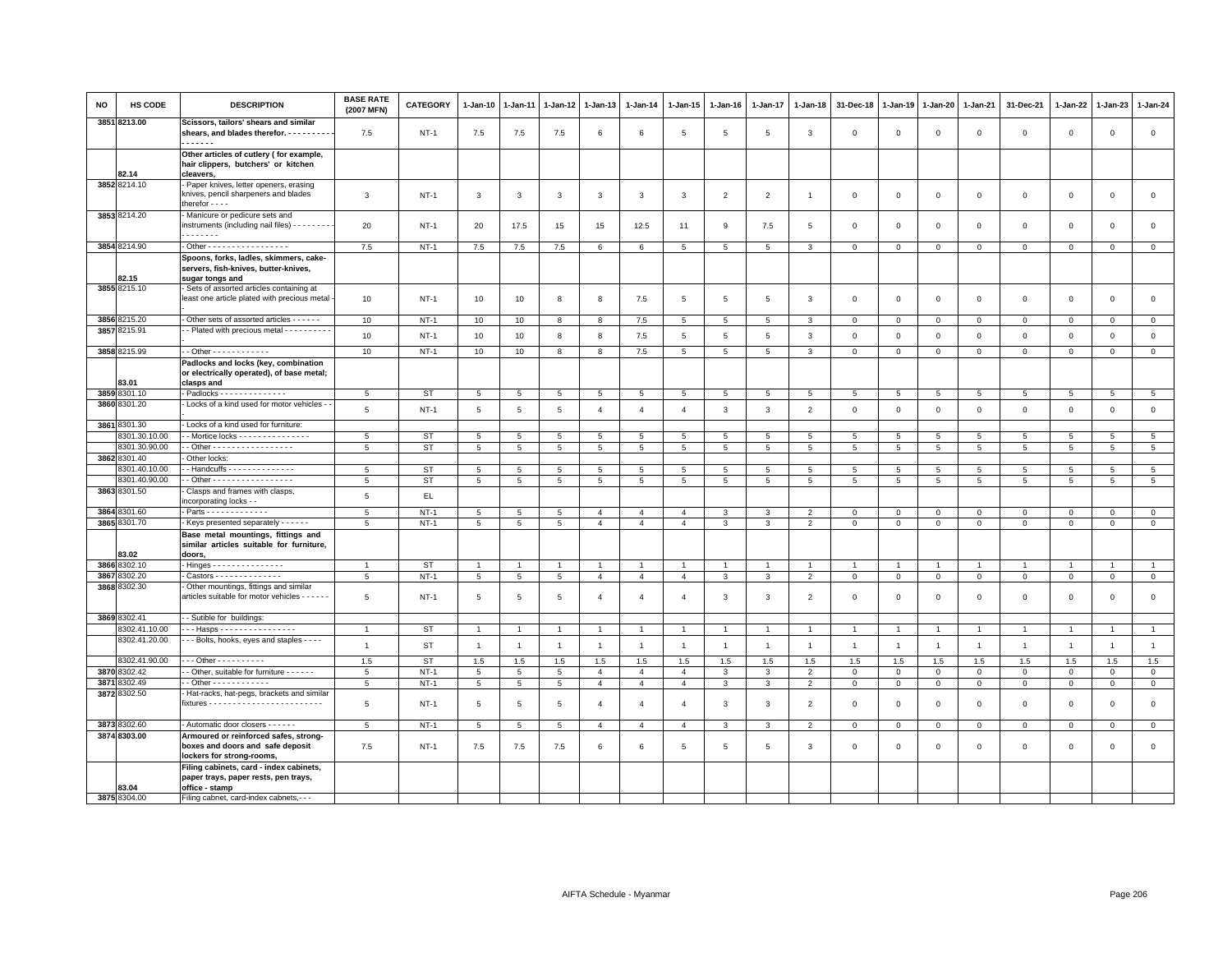| <b>NO</b> | <b>HS CODE</b> | <b>DESCRIPTION</b>                                                                                 | <b>BASE RATE</b><br>(2007 MFN) | CATEGORY  | 1-Jan-10       | $1-Jan-11$     | $1 - Jan-12$   | $1 - Jan-13$   | 1-Jan-14        | 1-Jan-15        | 1-Jan-16        | 1-Jan-17        | 1-Jan-18       | 31-Dec-18       | 1-Jan-19        | $1-Jan-20$      | 1-Jan-21        | 31-Dec-21      | 1-Jan-22    | $1-Jan-23$   | $1 - Jan-24$    |
|-----------|----------------|----------------------------------------------------------------------------------------------------|--------------------------------|-----------|----------------|----------------|----------------|----------------|-----------------|-----------------|-----------------|-----------------|----------------|-----------------|-----------------|-----------------|-----------------|----------------|-------------|--------------|-----------------|
|           | 8304.00.10.00  | Filing cabinets and card-index cabinets -                                                          | 15                             | $NT-1$    | 15             | 12.5           | 12.5           | 10             | 10              | 7.5             | 7.5             | 5               | 5              | $\mathbf 0$     | $\overline{0}$  | $\mathbf 0$     | $\mathbf 0$     | $\mathsf 0$    | $\mathbf 0$ | $\mathsf 0$  | $\mathsf 0$     |
|           | 8304.00.90.00  | $-$ Other $       -$                                                                               | $\mathbf{3}$                   | $NT-1$    | $\mathbf{3}$   | $\mathbf{3}$   | $\mathbf{3}$   | $\mathbf{3}$   | 3               | $\mathbf{3}$    | $\overline{2}$  | $\overline{2}$  | $\overline{1}$ | $\circ$         | $\mathbf 0$     | $\circ$         | $\mathsf 0$     | $\mathsf 0$    | $\mathbf 0$ | $\mathbf 0$  | $\mathsf 0$     |
|           | 83.05          | Fittings for loose-leaf binders or files,<br>letter clips, letter corners, paper clips,            |                                |           |                |                |                |                |                 |                 |                 |                 |                |                 |                 |                 |                 |                |             |              |                 |
|           | 3876 8305.10   | Fittings for loose-leaf binders or files - - - -                                                   | $\mathbf{3}$                   | $NT-1$    | $\mathbf{3}$   | $\mathbf{3}$   | $\mathbf{3}$   | $\mathbf{3}$   | $\mathbf{3}$    | $\mathbf{3}$    | $\overline{2}$  | $\overline{2}$  | $\overline{1}$ | $\mathbf 0$     | $\mathbb O$     | $\mathbf 0$     | $\mathsf 0$     | $\mathsf 0$    | $\mathsf 0$ | $\mathsf 0$  | $\mathsf 0$     |
| 3877      | 8305.20        | Staples in strips - - - - - - - -                                                                  | 7.5                            | EL.       |                |                |                |                |                 |                 |                 |                 |                |                 |                 |                 |                 |                |             |              |                 |
|           | 3878 8305.90   | - Other, including parts - - - - - - - - -                                                         | 7.5                            | <b>ST</b> | 7.5            | 7.5            | 7.5            | 7.5            | 6               | 6               | 6               | 6               | 5              | 5               | 5               | $5\overline{5}$ | 5               | 5              | 5           | 5            | $5\overline{5}$ |
|           | 83.06          | Bells, gongs and the like, non - electric,<br>of base metal; statuettes and other<br>ornaments, of |                                |           |                |                |                |                |                 |                 |                 |                 |                |                 |                 |                 |                 |                |             |              |                 |
|           | 3879 8306.10   | - Bells, gongs and the like -                                                                      | 7.5                            | EL.       |                |                |                |                |                 |                 |                 |                 |                |                 |                 |                 |                 |                |             |              |                 |
|           | 3880 8306.21   | - - Plated with precious metal - - - - - -                                                         | 10                             | $NT-1$    | 10             | 10             | 8              | 8              | 7.5             | $5\phantom{.0}$ | $\overline{5}$  | $\overline{5}$  | 3              | $\mathbf 0$     | $\,0\,$         | $\mathbf 0$     | $\mathbf 0$     | 0              | 0           | 0            | $\mathsf 0$     |
| 3881      | 3306.29        | $-$ Other - - - - - - - - - - - -                                                                  | 7.5                            | $NT-1$    | $7.5\,$        | $7.5\,$        | 7.5            | 6              | $\,6\,$         | $5\phantom{.0}$ | $5\phantom{.0}$ | $\overline{5}$  | 3              | $\circ$         | $\,0\,$         | $\overline{0}$  | $\overline{0}$  | $\overline{0}$ | $\mathbf 0$ | $\mathbf{0}$ | $\overline{0}$  |
| 3882      | 8306.30        | Photograph, picture or similar frames;                                                             | 7.5                            | $NT-1$    | 7.5            | 7.5            | $7.5$          | 6              | $6\phantom{.}6$ | $5\phantom{.0}$ | 5               | $5\phantom{.0}$ | 3              | $\,0\,$         | $\,0\,$         | $\mathbf 0$     | $\mathbf 0$     | $\mathbf{0}$   | $\mathbf 0$ | $\mathbf 0$  | $\mathsf 0$     |
|           | 83.07          | without fittings.                                                                                  |                                |           |                |                |                |                |                 |                 |                 |                 |                |                 |                 |                 |                 |                |             |              |                 |
| 3883      | 8307.10        | Of iron or steel - - - - - - - -                                                                   | $\overline{1}$                 | $NT-1$    | $\overline{1}$ | $\overline{1}$ | $\overline{1}$ | $\mathbf{1}$   | $\overline{1}$  | $\mathbf{1}$    |                 | $\overline{1}$  | $\overline{1}$ | $\mathbf 0$     | $\mathbf 0$     | $\mathbf 0$     | $\mathbf 0$     | $\mathsf 0$    | 0           | $\mathsf 0$  | $\mathbf 0$     |
|           | 3884 8307.90   | - Of other base metal - - - - - - - -                                                              | $\overline{1}$                 | $NT-1$    | $\overline{1}$ | $\mathbf{1}$   | $\mathbf{1}$   | $\overline{1}$ | $\mathbf{1}$    | $\mathbf{1}$    | $\overline{1}$  | $\mathbf{1}$    | $\overline{1}$ | $\mathsf 0$     | $\mathsf 0$     | $\mathsf 0$     | $\mathsf 0$     | $\mathsf 0$    | $\mathbf 0$ | $\mathbf 0$  | $\overline{0}$  |
|           | 83.08          | Clasps, frames with clasps, buckles,<br>buckle-clasps, hooks, eyes, eyelets and<br>the like, of    |                                |           |                |                |                |                |                 |                 |                 |                 |                |                 |                 |                 |                 |                |             |              |                 |
|           | 3885 8308.10   | Hooks, eyes and eyelets - - - - - - - - -                                                          | 7.5                            | $NT-1$    | 7.5            | 7.5            | 7.5            | 6              | 6               | 5               | 5               | 5               | 3              | $\mathbf{0}$    | $\mathbf{0}$    | $\mathbf 0$     | $\mathbf{0}$    | $\mathbf 0$    | $\mathbf 0$ | $\mathbf{0}$ | $\mathbf 0$     |
| 3886      | 8308.20        | Tubular or bifurcated rivets - - - - -                                                             | 7.5                            | $NT-1$    | 7.5            | 7.5            | 7.5            | 6              | 6               | $5\overline{5}$ | 5               | 5               | 3              | $\mathbf 0$     | $\mathbf 0$     | $\mathbf 0$     | $\mathbf 0$     | $\mathsf 0$    | $\mathbf 0$ | $\mathsf 0$  | $\mathbf 0$     |
| 3887      | 3308.90        | - Other, including parts:                                                                          |                                |           |                |                |                |                |                 |                 |                 |                 |                |                 |                 |                 |                 |                |             |              |                 |
|           | 3308.90.10.00  | $-Beads - - - - - - - - - - - - -$                                                                 | 5                              | $NT-1$    | 5              | 5              | 5              | $\overline{4}$ | $\overline{4}$  | $\overline{4}$  | 3               | 3               | $\overline{2}$ | $\Omega$        | $\mathbf 0$     | $\mathbf 0$     | $\mathbf 0$     | $\mathbf 0$    | $\mathbf 0$ | $\mathbf 0$  | $\mathbf 0$     |
|           | 8308.90.20.00  | - Spangles $- - - - - - - -$                                                                       | 7.5                            | $NT-1$    | 7.5            | 7.5            | 7.5            | 6              | 6               | 5               | 5               | 5               | 3              | $\mathbf 0$     | $\mathbf 0$     | $\mathbf 0$     | $\mathbf 0$     | $\mathsf 0$    | $\mathbf 0$ | $\mathsf 0$  | $\mathsf 0$     |
|           | 8308.90.90.00  | $-$ Other - - - - - - - - - - - -                                                                  | 7.5                            | $NT-1$    | 7.5            | 7.5            | 7.5            | 6              | 6               | $\overline{5}$  | 5               | $\overline{5}$  | 3              | $\mathbf 0$     | $\mathbf{0}$    | $\mathsf 0$     | $\mathbf 0$     | $\mathsf 0$    | $\mathbf 0$ | $\mathbf 0$  | $\overline{0}$  |
|           | 83.09          | Stoppers, caps and lids (including<br>crown corks, screw caps and pouring<br>stoppers), capsules   |                                |           |                |                |                |                |                 |                 |                 |                 |                |                 |                 |                 |                 |                |             |              |                 |
|           | 3888 8309.10   | - Crown corks - - -                                                                                | 7.5                            | <b>ST</b> | $7.5\,$        | 7.5            | 7.5            | 7.5            | 6               | 6               | 6               | 6               | 5              | 5               | 5               | $\,$ 5 $\,$     | 5               | $\overline{5}$ | 5           | 5            | $5\phantom{.0}$ |
|           | 3889 8309.90   | Other:                                                                                             |                                |           |                |                |                |                |                 |                 |                 |                 |                |                 |                 |                 |                 |                |             |              |                 |
|           | 3309.90.10.00  | - Capsules for bottles - - - - - - - - -                                                           | 7.5                            | <b>ST</b> | 7.5            | 7.5            | 7.5            | 7.5            | 6               | 6               | 6               | 6               | 5              | $5\overline{5}$ | $5\overline{5}$ | $5\overline{5}$ | 5               | 5              | 5           | 5            | $5\overline{5}$ |
|           | 8309.90.20.00  | - Top end of aluminium cans - - - - - - - -                                                        | 7.5                            | <b>ST</b> | 7.5            | 7.5            | 7.5            | 7.5            | $6\phantom{.}6$ | 6               | 6               | 6               | 5              | $5\phantom{.0}$ | $\overline{5}$  | 5               | $5\phantom{.0}$ | 5              | 5           | 5            | $5\phantom{.0}$ |
|           | 8309.90.30.00  | - Other caps for cans - - - - - - - - - -                                                          | 7.5                            | <b>ST</b> | $7.5\,$        | 7.5            | 7.5            | 7.5            | 6               | 6               | 6               | 6               | 5              | 5               | 5               | 5               | 5               | $\overline{5}$ | 5           | 5            | $\overline{5}$  |
|           | 8309.90.40.00  | - Bungs for metal drums; bung covers;<br>seals; case corner protectors - - - -                     | 7.5                            | <b>ST</b> | 7.5            | 7.5            | 7.5            | 7.5            | 6               | 6               | 6               | 6               | 5              | 5               | 5               | $\overline{5}$  | 5               | 5              | 5           | 5            | $\,$ 5 $\,$     |
|           | 8309.90.50.00  | - Other, of aluminium - - - - - - - - -                                                            | 7.5                            | <b>ST</b> | $7.5\,$        | 7.5            | 7.5            | 7.5            | 6               | 6               | 6               | 6               | 5              | 5               | 5               | 5               | $\overline{5}$  | 5              | 5           | 5            | 5               |
|           | 8309.90.90.00  | - Other - - - - - - - - - - - - - - - -                                                            | 7.5                            | <b>ST</b> | 7.5            | 7.5            | 7.5            | 7.5            | 6               | 6               | 6               | 6               | 5              | 5               | 5               | 5               | 5               | 5              | 5           | 5            | 5               |
|           | 83.10          | Sign-plates, name-plates, address-<br>plates and similar plates, numbers,<br>letters and other     |                                |           |                |                |                |                |                 |                 |                 |                 |                |                 |                 |                 |                 |                |             |              |                 |
|           | 3890 8310.00   | Sign plates, name plates - - - - -                                                                 |                                |           |                |                |                |                |                 |                 |                 |                 |                |                 |                 |                 |                 |                |             |              |                 |
|           | 8310.00.10.00  | - Traffic signs $- - - - - - - - - -$                                                              | 7.5                            | EL        |                |                |                |                |                 |                 |                 |                 |                |                 |                 |                 |                 |                |             |              |                 |
|           | 8310.00.90.00  |                                                                                                    | 7.5                            | EL.       |                |                |                |                |                 |                 |                 |                 |                |                 |                 |                 |                 |                |             |              |                 |
|           | 83.11          | Wire, rods, tubes, plates, electrodes<br>and similar products, of base metal or<br>of metal        |                                |           |                |                |                |                |                 |                 |                 |                 |                |                 |                 |                 |                 |                |             |              |                 |
|           | 3891 8311.10   | Coated electrodes of base metal, for<br>electric arc-welding:                                      |                                |           |                |                |                |                |                 |                 |                 |                 |                |                 |                 |                 |                 |                |             |              |                 |
|           | 8311.10.11.00  | . In rolls - - - - - - - - - -                                                                     | 7.5                            | EL.       |                |                |                |                |                 |                 |                 |                 |                |                 |                 |                 |                 |                |             |              |                 |
|           | 8311.10.19.00  | --- Other -----------------                                                                        | 7.5                            | EL.       |                |                |                |                |                 |                 |                 |                 |                |                 |                 |                 |                 |                |             |              |                 |
|           |                | - Other:                                                                                           |                                |           |                |                |                |                |                 |                 |                 |                 |                |                 |                 |                 |                 |                |             |              |                 |
|           | 8311.10.91.00  | . - - In rolls - - - - - - - - - - -                                                               | 7.5                            | EL.       |                |                |                |                |                 |                 |                 |                 |                |                 |                 |                 |                 |                |             |              |                 |
|           | 8311.10.99.00  | --- Other -----------                                                                              | 7.5                            | EL.       |                |                |                |                |                 |                 |                 |                 |                |                 |                 |                 |                 |                |             |              |                 |
|           | 3892 8311.20   | Cored wire of base metal, for electric arc-<br>welding:                                            |                                |           |                |                |                |                |                 |                 |                 |                 |                |                 |                 |                 |                 |                |             |              |                 |
|           | 8311.20.10.00  | - - In rolls - - - - - - - - - - -                                                                 | 7.5                            | $NT-1$    | 7.5            | 7.5            | 7.5            | 6              | 6               | 5               | 5               | 5               | 3              | $\Omega$        | $\Omega$        | $\mathbf{0}$    | $\Omega$        | $\mathbf 0$    | $\mathbf 0$ | $\mathbf 0$  | $\mathsf 0$     |
|           | 8311.20.90.00  | - - Other - - - - - - - - - - - - - - - - -                                                        | 7.5                            | $NT-1$    | 7.5            | 7.5            | 7.5            | 6              | 6               | $\overline{5}$  | 5               | 5               | 3              | $\Omega$        | $\Omega$        | $\mathsf 0$     | $\mathbf{0}$    | $\mathsf 0$    | $\mathbf 0$ | $\mathbf 0$  | $\overline{0}$  |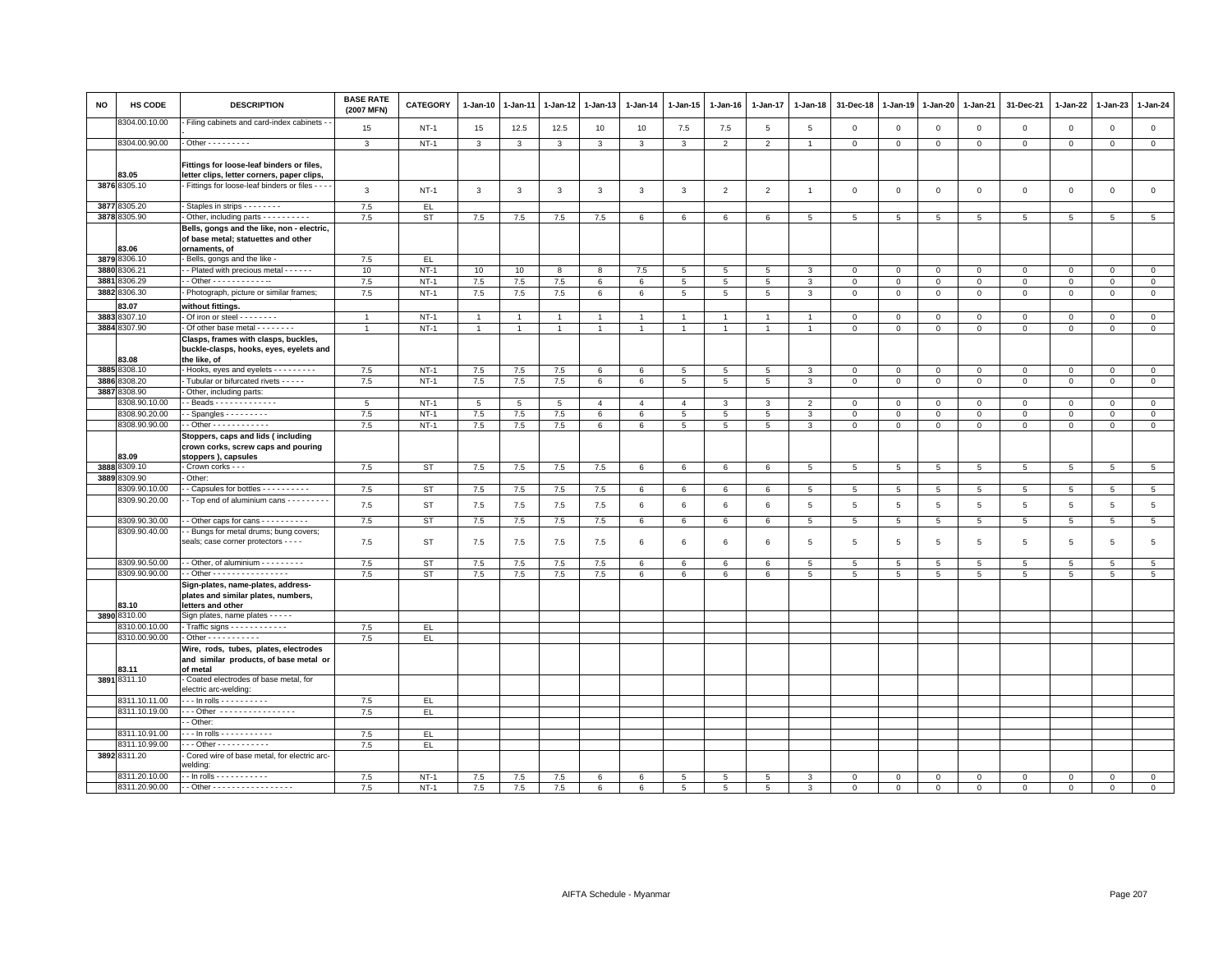| NO   | HS CODE                       | <b>DESCRIPTION</b>                                                                                   | <b>BASE RATE</b><br>(2007 MFN) | <b>CATEGORY</b> | $1 - Jan-10$   | 1-Jan-11       | 1-Jan-12       | $1 - Jan-13$   | 1-Jan-14        | 1-Jan-15        | 1-Jan-16       | 1-Jan-17       | 1-Jan-18       | 31-Dec-18               | 1-Jan-19       | 1-Jan-20       | 1-Jan-21       | 31-Dec-21      | 1-Jan-22       | 1-Jan-23       | 1-Jan-24       |
|------|-------------------------------|------------------------------------------------------------------------------------------------------|--------------------------------|-----------------|----------------|----------------|----------------|----------------|-----------------|-----------------|----------------|----------------|----------------|-------------------------|----------------|----------------|----------------|----------------|----------------|----------------|----------------|
|      | 3893 8311.30                  | Coated rods and cored wire, of base<br>metal, for soldering, brazing or welding by<br>flame:         |                                |                 |                |                |                |                |                 |                 |                |                |                |                         |                |                |                |                |                |                |                |
|      | 8311.30.10.00                 | . - In rolls - - - - - - - - - - - -                                                                 | 7.5                            | $NT-1$          | 7.5            | 7.5            | 7.5            | 6              | $6\phantom{.}6$ | $5\overline{)}$ | 5              | 5              | 3              | $\mathbf 0$             | $\mathbf 0$    | $\mathbf{0}$   | $\mathbf 0$    | $\circ$        | $\mathbf{0}$   | $\circ$        | $\overline{0}$ |
|      | 8311.30.90.00                 |                                                                                                      | 7.5                            | $NT-1$          | 7.5            | 7.5            | 7.5            | 6              | 6               | 5               | 5              | 5              | 3              | $\mathbf 0$             | $\mathbf 0$    | $\mathbf{0}$   | $\mathbf 0$    | $\mathbf 0$    | $\mathbf 0$    | $\mathbf 0$    | $\mathbf{0}$   |
|      | 3894 8311.90                  | Other, including parts:                                                                              |                                |                 |                |                |                |                |                 |                 |                |                |                |                         |                |                |                |                |                |                |                |
|      | 8311.90.10.00                 | - In rolls - - - - - - - - - - - - - - -                                                             | 7.5                            | $NT-1$          | 7.5            | $7.5$          | 7.5            | 6              | 6               | 5               | 5              | 5              | 3              | $\overline{\mathbf{0}}$ | $\mathbf 0$    | $\mathbf 0$    | $\mathbf 0$    | $\circ$        | $\Omega$       | $\mathbf{0}$   | $\overline{0}$ |
|      | 8311.90.90.00                 | - Other - - - - - - - - - - - - - - -                                                                | 7.5                            | $NT-1$          | 7.5            | 7.5            | 7.5            | 6              | 6               | 5               | 5              | 5              | 3              | $\mathbf 0$             | $\mathbf{0}$   | $\mathbf{O}$   | $\mathbf 0$    | $\mathbf 0$    | $\mathbf 0$    | $\mathbf 0$    | $\mathsf 0$    |
|      |                               | Nuclear reactors; fuel elements                                                                      |                                |                 |                |                |                |                |                 |                 |                |                |                |                         |                |                |                |                |                |                |                |
|      |                               | (cartridges), non-irradiated, for nuclear                                                            |                                |                 |                |                |                |                |                 |                 |                |                |                |                         |                |                |                |                |                |                |                |
|      | 84.01                         | reactors; machinery                                                                                  |                                |                 |                |                |                |                |                 |                 |                |                |                |                         |                |                |                |                |                |                |                |
| 3895 | 3401.10                       | Nuclear reactors                                                                                     | $\overline{1}$                 | EL              |                |                |                |                |                 |                 |                |                |                |                         |                |                |                |                |                |                |                |
| 3896 | 8401.20                       | Machinaery and apparatus for                                                                         |                                |                 |                |                |                |                |                 |                 |                |                |                |                         |                |                |                |                |                |                |                |
|      | 8401.20.10.00                 | - Machinery and apparatus - - - - - -                                                                | $\overline{1}$                 | EL.             |                |                |                |                |                 |                 |                |                |                |                         |                |                |                |                |                |                |                |
|      | 8401.20.90.00                 | - Parts - - - - - - - - - - -                                                                        | $\overline{1}$                 | EL              |                |                |                |                |                 |                 |                |                |                |                         |                |                |                |                |                |                |                |
| 3897 | 8401.30                       | Fuel elements (cartridges),                                                                          | $\mathbf{1}$                   | EL.             |                |                |                |                |                 |                 |                |                |                |                         |                |                |                |                |                |                |                |
|      | 3898 8401.40                  | - Parts of nuclear reactors                                                                          | $\mathbf{1}$                   | EL.             |                |                |                |                |                 |                 |                |                |                |                         |                |                |                |                |                |                |                |
|      | 84.02                         | Steam or other vapour generating<br>boilers (other than central heating hot<br>water boilers capable |                                |                 |                |                |                |                |                 |                 |                |                |                |                         |                |                |                |                |                |                |                |
|      | 3899 8402.11                  | - Watertube boilers with a steam                                                                     |                                |                 |                |                |                |                |                 |                 |                |                |                |                         |                |                |                |                |                |                |                |
|      | 8402.11.10.00                 | - - Electric - - - - - - - - - - -                                                                   | $\overline{1}$                 | EL              |                |                |                |                |                 |                 |                |                |                |                         |                |                |                |                |                |                |                |
|      | 8402.11.90.00                 | $-$ - Other - - - - - - - -                                                                          | $\mathbf{1}$                   | EL.             |                |                |                |                |                 |                 |                |                |                |                         |                |                |                |                |                |                |                |
|      | 3900 8402.12                  | - Watertube boilers with a steam                                                                     |                                |                 |                |                |                |                |                 |                 |                |                |                |                         |                |                |                |                |                |                |                |
|      | 8402.12.11.00                 | - - - Boilers with a steam production                                                                |                                |                 |                |                |                |                |                 |                 |                |                |                |                         |                |                |                |                |                |                |                |
|      |                               | exceeding 15 t per hour - - -                                                                        | $\mathbf{1}$                   | EL.             |                |                |                |                |                 |                 |                |                |                |                         |                |                |                |                |                |                |                |
|      | 8402.12.19.00                 | Other - - - - - - - - - -                                                                            | $\overline{1}$                 | EL              |                |                |                |                |                 |                 |                |                |                |                         |                |                |                |                |                |                |                |
|      | 8402.12.91.00                 | Boilers with a steam production                                                                      |                                |                 |                |                |                |                |                 |                 |                |                |                |                         |                |                |                |                |                |                |                |
|      |                               | exceeding 15 t per hour - - -                                                                        | $\mathbf{1}$                   | EL.             |                |                |                |                |                 |                 |                |                |                |                         |                |                |                |                |                |                |                |
|      | 8402.12.99.00                 | . Other - - - - - - - -                                                                              | $\mathbf{1}$                   | EL.             |                |                |                |                |                 |                 |                |                |                |                         |                |                |                |                |                |                |                |
|      | 3901 8402.19                  | - Other vapour generating boilers<br>ncluding hybrid boilers:                                        |                                |                 |                |                |                |                |                 |                 |                |                |                |                         |                |                |                |                |                |                |                |
|      | 8402.19.11.00                 | - - - Boilers with a steam production<br>exceeding 15 t per hour - - -                               | $\mathbf{1}$                   | <b>ST</b>       | $\overline{1}$ | $\overline{1}$ | $\overline{1}$ | $\mathbf{1}$   | $\overline{1}$  | $\mathbf{1}$    | $\overline{1}$ | $\overline{1}$ | $\overline{1}$ | $\overline{1}$          | $\overline{1}$ | $\overline{1}$ | $\overline{1}$ | $\overline{1}$ | $\overline{1}$ | $\mathbf{1}$   | $\overline{1}$ |
|      | 8402.19.19.00                 | --- Other -------------                                                                              | $\mathbf{1}$                   | <b>ST</b>       | $\overline{1}$ | $\overline{1}$ | $\mathbf{1}$   | $\mathbf{1}$   | $\overline{1}$  | $\mathbf{1}$    | $\overline{1}$ | $\overline{1}$ | $\overline{1}$ | $\overline{1}$          | $\overline{1}$ | $\overline{1}$ | $\overline{1}$ | $\mathbf{1}$   | $\overline{1}$ | $\mathbf{1}$   | $\mathbf{1}$   |
|      | 8402.19.91.00                 | Boilers with a steam production<br>exceeding 15 t per hour - - -                                     | $\mathbf{1}$                   | <b>ST</b>       | $\overline{1}$ | $\overline{1}$ | $\overline{1}$ | $\overline{1}$ | $\mathbf{1}$    | $\mathbf{1}$    | $\overline{1}$ | $\mathbf{1}$   | $\overline{1}$ | $\overline{1}$          | $\overline{1}$ | $\overline{1}$ | $\overline{1}$ | $\overline{1}$ | $\overline{1}$ | $\overline{1}$ | $\mathbf{1}$   |
|      | 8402.19.99.00                 | $- - -$ Other $- - - - - -$                                                                          | $\overline{1}$                 | <b>ST</b>       | $\overline{1}$ | $\overline{1}$ | $\overline{1}$ | $\overline{1}$ | $\overline{1}$  | $\overline{1}$  |                | $\mathbf{1}$   | $\overline{1}$ | $\overline{1}$          | $\overline{1}$ | $\overline{1}$ | $\overline{1}$ | $\overline{1}$ | $\overline{1}$ | $\overline{1}$ | $\mathbf{1}$   |
|      | 3902 8402.20                  | Super-heated water boilers:                                                                          |                                |                 |                |                |                |                |                 |                 |                |                |                |                         |                |                |                |                |                |                |                |
|      | 8402.20.10.00                 | $-$ Electric $      -$                                                                               | $\overline{1}$                 | ST              | $\mathbf{1}$   |                | $\mathbf{1}$   | $\overline{1}$ |                 | $\mathbf{1}$    |                |                | $\overline{1}$ | $\mathbf{1}$            |                | $\overline{1}$ | $\overline{1}$ | $\overline{1}$ |                | $\overline{1}$ | $\mathbf{1}$   |
|      | 8402.20.90.00                 | - Other - - - - - - - - - - - - - - -                                                                | $\overline{1}$                 | <b>ST</b>       | $\overline{1}$ | $\overline{1}$ | $\mathbf{1}$   | $\overline{1}$ | $\overline{1}$  | $\mathbf{1}$    | $\overline{1}$ | $\mathbf{1}$   | $\overline{1}$ | $\overline{1}$          | $\overline{1}$ | $\overline{1}$ | $\overline{1}$ | $\mathbf{1}$   | $\overline{1}$ | $\overline{1}$ | $\overline{1}$ |
|      | 3903 8402.90<br>8402.90.10.00 | Parts:<br>- Of steam or other vapour generating                                                      |                                |                 |                |                |                |                |                 |                 |                |                |                |                         |                |                |                |                |                |                |                |
|      |                               |                                                                                                      | $\overline{1}$                 | $NT-1$          | $\overline{1}$ | $\overline{1}$ | $\overline{1}$ | $\mathbf{1}$   | $\overline{1}$  | $\mathbf{1}$    | $\overline{1}$ | $\overline{1}$ | $\mathbf{1}$   | $\mathbf 0$             | $\mathbb O$    | $\circ$        | $\mathbf 0$    | $\mathsf 0$    | $\mathbf 0$    | $\mathsf 0$    | $\mathbf{0}$   |
|      | 8402.90.90.00                 | $-$ Other $       -$<br>Central heating boilers other than those                                     | $\mathbf{1}$                   | $NT-1$          | $\overline{1}$ | $\mathbf{1}$   | $\mathbf{1}$   | $\overline{1}$ | $\mathbf{1}$    | $\mathbf{1}$    | $\overline{1}$ | $\overline{1}$ | $\mathbf{1}$   | $\mathbf{0}$            | $\mathbf{0}$   | $\circ$        | $\mathbf 0$    | $\mathsf 0$    | $\mathbf 0$    | $\mathsf 0$    | $\mathbf{0}$   |
|      | 34.03                         | of heading 84.02.                                                                                    |                                |                 |                |                |                |                |                 |                 |                |                |                |                         |                |                |                |                |                |                |                |
|      | 3904 8403.10                  | Boilers - - - - - - - - - - - - - -                                                                  | $\mathbf{1}$                   | $NT-1$          | $\overline{1}$ | $\overline{1}$ | $\overline{1}$ | $\overline{1}$ | $\overline{1}$  | $\overline{1}$  | $\overline{1}$ | $\overline{1}$ | $\overline{1}$ | $\mathbf 0$             | $\mathbf 0$    | $\mathbf 0$    | $\overline{0}$ | $\mathbf{0}$   | $\mathbf{0}$   | $\circ$        | $\mathbf{0}$   |
|      | 3905 8403.90                  | $Parts - - -$                                                                                        |                                | <b>ST</b>       | $\overline{1}$ | $\overline{1}$ | $\mathbf{1}$   | $\overline{1}$ |                 | $\overline{1}$  |                | $\mathbf{1}$   | $\overline{1}$ | $\overline{1}$          | $\mathbf{1}$   |                | $\overline{1}$ |                |                | -1             | $\overline{1}$ |
|      |                               | Auxiliary plant for use with boilers of<br>heading 84.02 or 84.03 (for example,<br>economisers,      |                                |                 |                |                |                |                |                 |                 |                |                |                |                         |                |                |                |                |                |                |                |
|      | 34.04<br>3906 8404.10         | - Auxiliary plant for use with boilers of - - -                                                      |                                |                 |                |                |                |                |                 |                 |                |                |                |                         |                |                |                |                |                |                |                |
|      | 8404.10.11.00                 | - - Soot removers - - - -                                                                            | $\mathbf{1}$                   | <b>ST</b>       | $\overline{1}$ | $\mathbf{1}$   | $\mathbf{1}$   | $\mathbf{1}$   | $\overline{1}$  | $\mathbf{1}$    | $\overline{1}$ | $\mathbf{1}$   | $\overline{1}$ | $\overline{1}$          | $\overline{1}$ | $\overline{1}$ | $\overline{1}$ | $\mathbf{1}$   | $\overline{1}$ | $\overline{1}$ | $\mathbf{1}$   |
|      | 8404.10.12.00                 | - - Super-heaters and economisers with a                                                             |                                |                 |                |                |                |                |                 |                 |                |                |                |                         |                |                |                |                |                |                |                |
|      |                               | steam or other vapour production - - -                                                               | $\mathbf{1}$                   | ST              | $\overline{1}$ | $\overline{1}$ | $\overline{1}$ | $\overline{1}$ | $\mathbf{1}$    | $\mathbf{1}$    | $\overline{1}$ | $\overline{1}$ | $\overline{1}$ | $\overline{1}$          | $\overline{1}$ | $\overline{1}$ | $\overline{1}$ | $\overline{1}$ | $\overline{1}$ | $\overline{1}$ | $\mathbf{1}$   |
|      | 8404.10.19.00                 | - - Other - - - - - - - - - -                                                                        | $\overline{1}$                 | <b>ST</b>       | $\overline{1}$ | $\overline{1}$ | $\overline{1}$ | $\overline{1}$ |                 | $\overline{1}$  |                | $\overline{1}$ | $\overline{1}$ | $\overline{1}$          | $\overline{1}$ | $\overline{1}$ | $\overline{1}$ | $\overline{1}$ | $\mathbf{1}$   | $\overline{1}$ | $\mathbf{1}$   |
|      | 8404.10.90.00                 | - For use with boilers of heading 84.03 -                                                            | $\mathbf{1}$                   | <b>ST</b>       | $\overline{1}$ | $\overline{1}$ | $\overline{1}$ | $\overline{1}$ | $\overline{1}$  | $\mathbf{1}$    | $\overline{1}$ | $\overline{1}$ | $\overline{1}$ | $\overline{1}$          | $\overline{1}$ | $\overline{1}$ | $\blacksquare$ | $\mathbf{1}$   | $\overline{1}$ | $\mathbf{1}$   | $\overline{1}$ |
|      | 3907 8404.20                  | Condensers for steam or other vapour                                                                 |                                |                 |                |                |                |                |                 |                 |                |                |                |                         |                |                |                |                |                |                |                |
|      |                               |                                                                                                      | $\overline{1}$                 | $NT-1$          | $\overline{1}$ | $\overline{1}$ | $\mathbf{1}$   | $\overline{1}$ | $\mathbf{1}$    | $\mathbf{1}$    | $\overline{1}$ | $\mathbf{1}$   | $\overline{1}$ | $\overline{0}$          | $\mathbf 0$    | $\,0\,$        | $\mathbf{0}$   | $\mathbf 0$    | $\circ$        | $\mathbf 0$    | $\mathsf 0$    |
|      | 3908 8404.90                  | - Parts:                                                                                             |                                |                 |                |                |                |                |                 |                 |                |                |                |                         |                |                |                |                |                |                |                |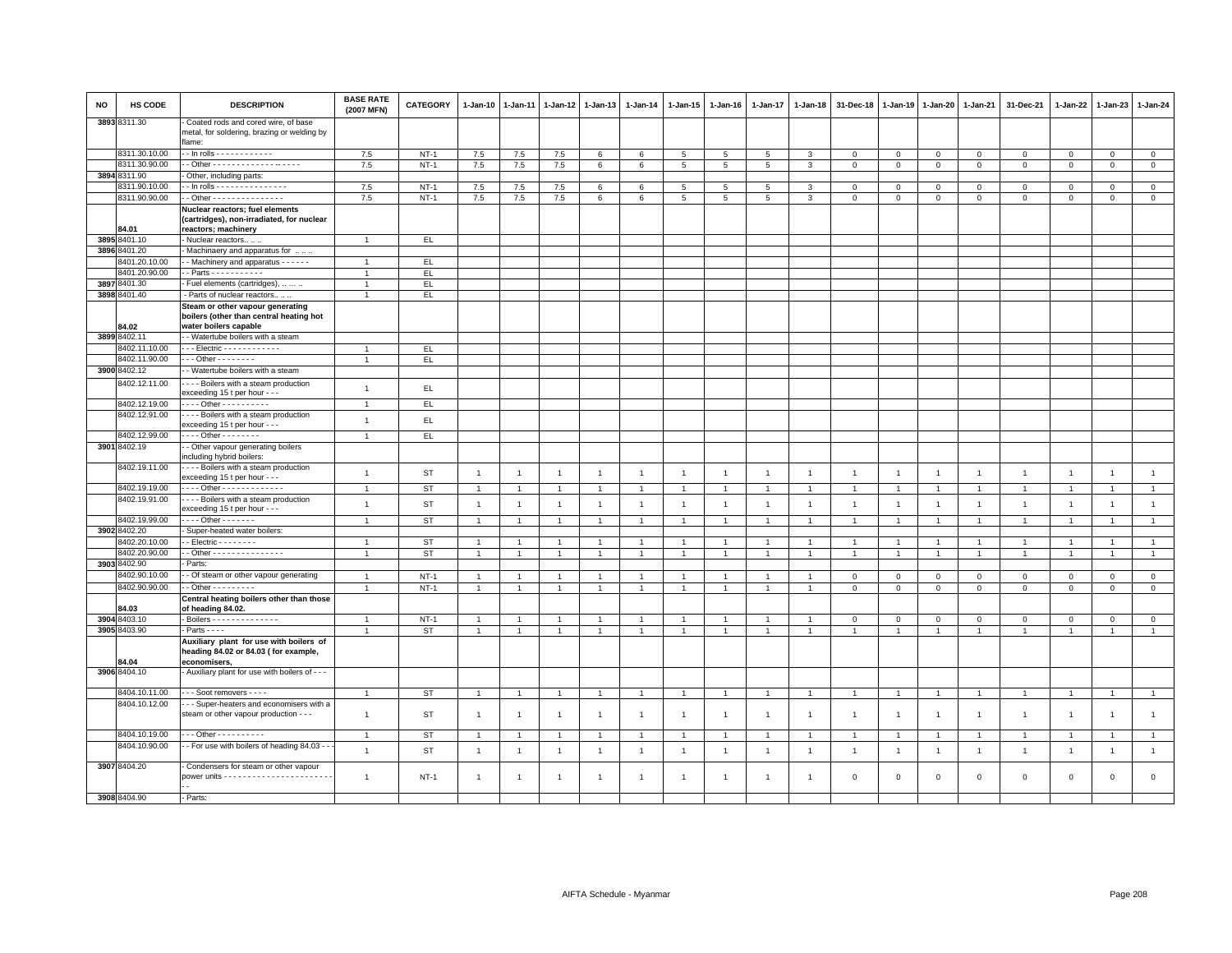| NO | <b>HS CODE</b>                | <b>DESCRIPTION</b>                                                                         | <b>BASE RATE</b><br>(2007 MFN) | <b>CATEGORY</b> | $1-Jan-10$     | $1-Jan-11$      | 1-Jan-12        | $1-Jan-13$     | $1-Jan-14$     | 1-Jan-15       | $1 - Jan-16$   | 1-Jan-17        | $1-Jan-18$      | 31-Dec-18      | $1-Jan-19$     | 1-Jan-20        | 1-Jan-21        | 31-Dec-21       | 1-Jan-22        | $1-Jan-23$     | 1-Jan-24            |
|----|-------------------------------|--------------------------------------------------------------------------------------------|--------------------------------|-----------------|----------------|-----------------|-----------------|----------------|----------------|----------------|----------------|-----------------|-----------------|----------------|----------------|-----------------|-----------------|-----------------|-----------------|----------------|---------------------|
|    | 8404.90.10.00                 | - Of auxiliary machinery for use with<br>boilers of heading 84.02 with a steam or<br>other | $\overline{1}$                 | ST              | $\overline{1}$ | $\overline{1}$  |                 | $\overline{1}$ | $\overline{1}$ | $\overline{1}$ |                | $\overline{1}$  | $\overline{1}$  | $\overline{1}$ | $\overline{1}$ | $\overline{1}$  | $\overline{1}$  | $\overline{1}$  | 1               | $\overline{1}$ | $\overline{1}$      |
|    | 8404.90.90.00                 | - Other - - - - - - - - - - - - - -                                                        | $\overline{1}$                 | ST              | $\overline{1}$ | $\overline{1}$  |                 | $\overline{1}$ | $\overline{1}$ | $\overline{1}$ |                | $\overline{1}$  |                 |                |                | $\overline{1}$  |                 |                 |                 |                | $\mathbf{1}$        |
|    |                               | Producer gas or water gas generators,<br>with or without their purifiers;                  |                                |                 |                |                 |                 |                |                |                |                |                 |                 |                |                |                 |                 |                 |                 |                |                     |
|    | 84.05<br>3909 8405.10         | acetylene gas<br>Producer gas or water gas generators,                                     |                                |                 |                |                 |                 |                |                |                |                |                 |                 |                |                |                 |                 |                 |                 |                |                     |
|    | 8405.10.10.00                 | - Acetylene gas generators and similar                                                     |                                |                 |                |                 |                 |                |                |                |                |                 |                 |                |                |                 |                 |                 |                 |                |                     |
|    |                               | water process gas generators - - - - - - - -                                               | $\mathbf{1}$                   | EL.             |                |                 |                 |                |                |                |                |                 |                 |                |                |                 |                 |                 |                 |                |                     |
|    |                               |                                                                                            |                                |                 |                |                 |                 |                |                |                |                |                 |                 |                |                |                 |                 |                 |                 |                |                     |
|    | 8405.10.90.00<br>3910 8405.90 | $-$ Other - - - - - - - - - -                                                              | $\overline{1}$                 | EL              |                |                 |                 |                |                |                |                |                 |                 | $\Omega$       | $\Omega$       |                 |                 |                 |                 |                |                     |
|    |                               | - Parts - - - - - - - - - - - - - -                                                        | $\overline{1}$                 | $NT-1$          | $\overline{1}$ | $\overline{1}$  |                 | $\overline{1}$ | $\overline{1}$ | $\mathbf{1}$   |                | $\overline{1}$  |                 |                |                | $\mathbf 0$     | $\mathbf{O}$    | $\Omega$        | $\Omega$        | $\Omega$       | $\mathbf 0$         |
|    | 84.06                         | Steam turbines and other vapour<br>turbines.                                               |                                |                 |                |                 |                 |                |                |                |                |                 |                 |                |                |                 |                 |                 |                 |                |                     |
|    | 3911 8406.10                  | Turbines for marine propulsion - - - - - - -                                               | 1.5                            | $NT-1$          | 1.5            | 1.5             | 1.5             | 1.5            | 1.5            | 1.5            | 1.5            | 1.5             | $\overline{1}$  | $\Omega$       | $\Omega$       | $\Omega$        | $\Omega$        | $\Omega$        | $\Omega$        | $\Omega$       | $\mathbf{0}$        |
|    | 3912 8406.81                  | - - Of an output exceeding 40 MW:                                                          |                                |                 |                |                 |                 |                |                |                |                |                 |                 |                |                |                 |                 |                 |                 |                |                     |
|    | 8406.81.10.00                 | --- Steam turbines -------                                                                 | $\overline{1}$                 | EL.             |                |                 |                 |                |                |                |                |                 |                 |                |                |                 |                 |                 |                 |                |                     |
|    | 8406.81.90.00                 | $-$ - Other - - - - - - - - - - - -                                                        |                                | EL.             |                |                 |                 |                |                |                |                |                 |                 |                |                |                 |                 |                 |                 |                |                     |
|    | 3913 8406.82                  | - Of an output not exceeding 40 MW:                                                        |                                |                 |                |                 |                 |                |                |                |                |                 |                 |                |                |                 |                 |                 |                 |                |                     |
|    | 8406.82.10.00                 | Steam turbines - - - - - - - - - -                                                         |                                | $NT-2$          |                |                 |                 |                |                |                |                |                 |                 |                |                |                 |                 | $\Omega$        | $\Omega$        | $\Omega$       | $\mathbf 0$         |
|    | 8406.82.90.00                 | - - - Other - - - - - - - - - - - -                                                        |                                | $NT-2$          | $\mathbf{1}$   |                 | -1              | $\overline{1}$ | $\overline{1}$ | $\mathbf{1}$   | 1              | -1              |                 |                |                | 1               | 1               | $\circ$         | $\Omega$        | $\mathbf 0$    | $\overline{0}$      |
|    | 3914 8406.90                  | - Parts - - - - - - - - - - - - - - - -                                                    | $\overline{1}$                 | $NT-1$          | $\mathbf{1}$   | $\overline{1}$  | $\overline{1}$  | $\overline{1}$ | $\overline{1}$ | $\mathbf{1}$   | $\mathbf{1}$   | $\mathbf{1}$    | $\overline{1}$  | $\mathbf 0$    | $\mathbf{0}$   | $\mathbf 0$     | $\mathbf{0}$    | $\mathbf{0}$    | $\mathbf{0}$    | $\mathbf{0}$   | $\circ$             |
|    |                               | Spark-ignition reciprocating or rotary                                                     |                                |                 |                |                 |                 |                |                |                |                |                 |                 |                |                |                 |                 |                 |                 |                |                     |
|    | 84.07                         | internal combustion piston engines.                                                        |                                |                 |                |                 |                 |                |                |                |                |                 |                 |                |                |                 |                 |                 |                 |                |                     |
|    | 3915 8407.10                  | Aircraft engines ------------                                                              | 0.5                            | $NT-1$          | 0.5            | 0.5             | 0.5             | 0.5            | 0.5            | 0.5            | 0.5            | 0.5             | 0.5             | $\Omega$       | $\Omega$       | $\mathbf 0$     | $\mathbf{0}$    | $\circ$         | $\Omega$        | $\Omega$       | $\circ$             |
|    | 3916 8407.21                  | - Outboard motors:                                                                         |                                |                 |                |                 |                 |                |                |                |                |                 |                 |                |                |                 |                 |                 |                 |                |                     |
|    | 8407.21.10.00                 | - - - Of an output not exceeding 20 kW - - -                                               | 1.5                            | $NT-1$          | 1.5            | 1.5             | 1.5             | 1.5            | 1.5            | 1.5            | 1.5            | 1.5             | $\overline{1}$  | $\mathbf{O}$   | $\mathbf{0}$   | $\mathbf 0$     | 0               | $\mathbf 0$     | $\mathbf 0$     | $\mathsf 0$    | $\mathbf{0}$        |
|    | 8407.21.20.00                 | -- Of an output exceeding 20 kW (27 HP)<br>but not exceeding 22.38 kW (30 HP) - -          | 1.5                            | $NT-1$          | 1.5            | 1.5             | 1.5             | 1.5            | 1.5            | 1.5            | 1.5            | 1.5             | $\overline{1}$  | $\Omega$       | $\mathbf 0$    | $\overline{0}$  | $\circ$         | $\mathbf{0}$    | $\Omega$        | $\mathbf 0$    | $\mathsf 0$         |
|    | 8407.21.90.00                 | --- Of an output exceeding 22.38 kW (30                                                    | 1.5                            | $NT-1$          | 1.5            | 1.5             | 1.5             | 1.5            | 1.5            | 1.5            | 1.5            | 1.5             | $\overline{1}$  | $\circ$        | $\mathbf 0$    | $\mathbf{0}$    | $\mathbf{0}$    | $\mathbf{0}$    | $\mathbf{0}$    | $\circ$        | $\circ$             |
|    | 3917 8407.29                  | - Other:                                                                                   |                                |                 |                |                 |                 |                |                |                |                |                 |                 |                |                |                 |                 |                 |                 |                |                     |
|    | 8407.29.10.00                 | - - Of an output not exceeding 22.38 kW                                                    | 1.5                            | $NT-1$          | 1.5            | 1.5             | 1.5             | 1.5            | 1.5            | 1.5            | 1.5            | 1.5             | $\overline{1}$  | $\mathbf 0$    | $\mathbf 0$    | $\mathbf 0$     | 0               | $\mathbf 0$     | $\mathbf 0$     | $\mathsf 0$    | $\mathsf 0$         |
|    | 8407.29.20.00                 | --- Of an output exceeding 22.38 kW (30<br>HP) but not exceeding 750 kW                    | 1.5                            | $NT-1$          | 1.5            | 1.5             | 1.5             | 1.5            | 1.5            | 1.5            | 1.5            | 1.5             | $\overline{1}$  | $\mathbf 0$    | $\overline{0}$ | $\mathbf{0}$    | $\circ$         | $\mathbf 0$     | $\Omega$        | $\mathbf{0}$   | $\mathsf{O}\xspace$ |
|    | 8407.29.90.00                 | --- Of an output exceeding 750 kW (1,006                                                   | 1.5                            | $NT-1$          | 1.5            | 1.5             | 1.5             | 1.5            | 1.5            | 1.5            | 1.5            | 1.5             | $\overline{1}$  | $\mathbf 0$    | $\mathbf{0}$   | $\mathbf 0$     | $\mathbf{0}$    | $\mathbf 0$     | $\mathbf 0$     | $\mathbf 0$    | $\mathsf 0$         |
|    | 3918 8407.31                  | - Of a cylinder capacity not exceeding 50                                                  | $5\overline{5}$                | $NT-1$          | 5              | 5               | 5               | $\overline{4}$ | $\overline{4}$ | $\overline{4}$ | $\mathbf{3}$   | $\mathbf{3}$    | $\overline{2}$  | $\mathbf 0$    | $\mathbf 0$    | $\overline{0}$  | $\mathbf{0}$    | $\mathbf 0$     | $\mathbf{0}$    | $\mathsf 0$    | $\mathbf{0}$        |
|    | 3919 8407.32                  | - Of a cylinder capacity exceeding 50 cc                                                   |                                |                 |                |                 |                 |                |                |                |                |                 |                 |                |                |                 |                 |                 |                 |                |                     |
|    | 8407.32.11.00                 | ---- Exceeding 50 cc but not exceeding                                                     | 5                              | <b>ST</b>       | 5              | 5               | 5               | 5              | 5              | 5              | 5              | 5               | 5               | $\overline{5}$ | 5              | $5\overline{5}$ | 5               | 5               | $5\overline{5}$ | 5              | 5                   |
|    | 8407.32.12.00                 | Exceeding 110 cc but not exceeding                                                         | 5                              | <b>ST</b>       | 5              | $\overline{5}$  | $5\phantom{.0}$ | $\overline{5}$ | $\,$ 5 $\,$    | $\,$ 5 $\,$    | 5              | $\overline{5}$  | $5\phantom{.0}$ | $\overline{5}$ | 5              | $\overline{5}$  | $5\phantom{.0}$ | 5               | 5               | $\overline{5}$ | $\,$ 5 $\,$         |
|    | 8407.32.19.00                 | ---- Exceeding 125 cc but not exceeding                                                    | 5                              | ST              | 5              | 5               | 5               | 5              | 5              | 5              | 5              | 5               | 5               | 5              | 5              | 5               | 5               | 5               | 5               | 5              | $\overline{5}$      |
|    |                               | --- For the vehicles of heading 87.11:                                                     |                                |                 |                |                 |                 |                |                |                |                |                 |                 |                |                |                 |                 |                 |                 |                |                     |
|    | 8407.32.21.00                 | --- Exceeding 50 cc but not exceeding                                                      | $\overline{5}$                 | ST              | 5              | $5\phantom{.0}$ | 5               | 5              | $\,$ 5 $\,$    | $\overline{5}$ | $\,$ 5 $\,$    | $\overline{5}$  | $5\phantom{.0}$ | 5              | 5              | $5\phantom{.0}$ | $5\phantom{.0}$ | $5\phantom{.0}$ | 5               | 5              | $5\phantom{.0}$     |
|    | 8407.32.22.00                 | --- Exceeding 110 cc but not exceeding                                                     |                                |                 |                |                 |                 |                |                |                |                |                 |                 |                |                |                 |                 |                 |                 |                |                     |
|    |                               |                                                                                            | 5                              | <b>ST</b>       | 5              | 5               | 5               | 5              | 5              | 5              | 5              | 5               | 5               | 5              | 5              | 5               | 5               | 5               | 5               | 5              | $\overline{5}$      |
|    | 8407.32.29.00                 | ---- Exceeding 125 cc but not exceeding                                                    | 5                              | ST              | 5              | 5               | 5               | 5              | 5              | 5              | $\overline{5}$ | $5\overline{5}$ | 5               | 5              | 5              | $\overline{5}$  | 5               | 5               | $5\overline{5}$ | $\overline{5}$ | 5                   |
|    |                               | --- For the other vehicles of chapter 87:                                                  |                                |                 |                |                 |                 |                |                |                |                |                 |                 |                |                |                 |                 |                 |                 |                |                     |
|    | 8407.32.91.00                 | --- Exceeding 50 cc but not exceeding                                                      | 5                              | ST              | 5              | 5               | 5               | 5              | 5              | 5              | 5              | 5               | 5               | 5              | 5              | 5               | 5               | 5               | 5               | 5              | 5                   |
|    | 8407.32.92.00                 | Exceeding 110 cc but not exceeding                                                         | 5                              | <b>ST</b>       | 5              | 5               | 5               | 5              | 5              | $\overline{5}$ | 5              | $5\overline{5}$ | 5               | 5              | 5              | 5               | 5               | 5               | 5               | 5              | 5                   |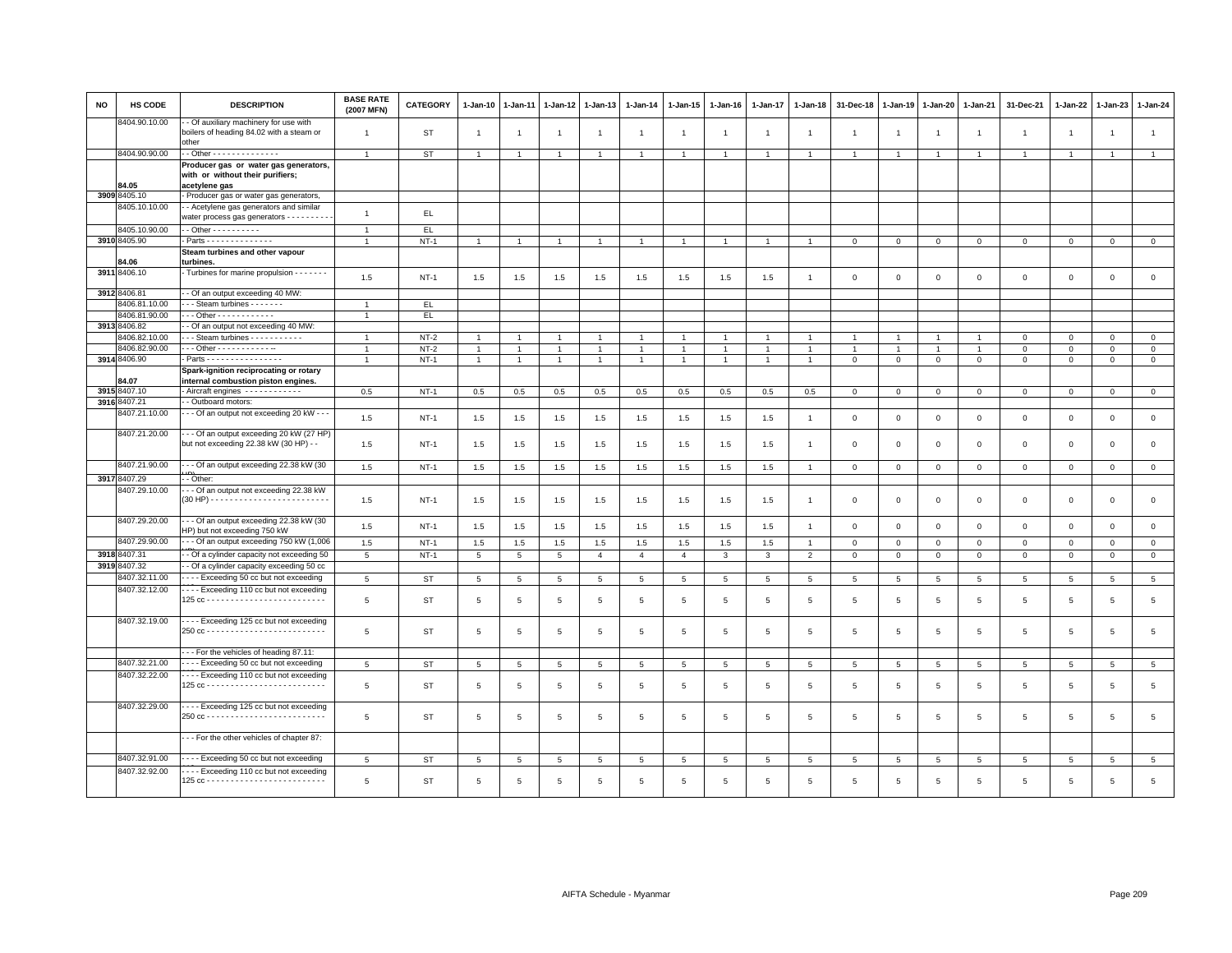| <b>NO</b> | HS CODE               | <b>DESCRIPTION</b>                                                                                             | <b>BASE RATE</b><br>(2007 MFN) | <b>CATEGORY</b> | $1-Jan-10$      | 1-Jan-11        | 1-Jan-12        | 1-Jan-13       | $1 - Jan-14$   | $1 - Jan-15$   | $1-Jan-16$     | 1-Jan-17       | $1 - Jan-18$   | 31-Dec-18      | $1 - Jan-19$   | $1 - Jan-20$   | $1 - Jan-21$   | 31-Dec-21           | 1-Jan-22     | $1-Jan-23$          | 1-Jan-24       |
|-----------|-----------------------|----------------------------------------------------------------------------------------------------------------|--------------------------------|-----------------|-----------------|-----------------|-----------------|----------------|----------------|----------------|----------------|----------------|----------------|----------------|----------------|----------------|----------------|---------------------|--------------|---------------------|----------------|
|           | 8407.32.99.00         | --- Exceeding 125 cc but not exceeding                                                                         | $\overline{5}$                 | ST              | $5\phantom{.0}$ | $\overline{5}$  | 5               | $\overline{5}$ | 5              | 5              | 5              | 5              | $\overline{5}$ | 5              | 5              | $\,$ 5         | $\,$ 5 $\,$    | $\,$ 5 $\,$         | 5            | $\,$ 5 $\,$         | $\,$ 5 $\,$    |
|           | 3920 8407.33          | - Of a cylinder capacity exceeding 250 cc<br>but not exceeding 1,000 cc:                                       |                                |                 |                 |                 |                 |                |                |                |                |                |                |                |                |                |                |                     |              |                     |                |
|           | 8407.33.10.00         | --- For vehicles of heading 87.01 -----                                                                        | 5                              | $NT-1$          | $\,$ 5 $\,$     | 5               | $\,$ 5 $\,$     | $\overline{4}$ | $\overline{4}$ | $\overline{4}$ | 3              | $\overline{3}$ | $\overline{2}$ | $\mathbf 0$    | $\mathbf{0}$   | $\mathbf 0$    | $\mathbb O$    | $\mathsf 0$         | $\circ$      | $\mathsf{O}\xspace$ | $\mathbf 0$    |
|           | 8407.33.20.00         | $\cdots$ For vehicles of heading 87.11 $\cdots$                                                                | 5                              | $NT-1$          | $5\phantom{.0}$ | 5               | 5               | $\overline{4}$ | $\overline{4}$ | $\overline{4}$ | 3              | 3              | $\overline{2}$ | $\mathbf 0$    | $\mathsf 0$    | $\mathbf 0$    | $\mathbf 0$    | $\mathsf 0$         | $\mathbf 0$  | $\mathsf 0$         | $\mathsf 0$    |
|           | 8407.33.90.00         | --- Other - - - - - - - - - - - - -                                                                            | 5                              | $NT-1$          | $5\overline{5}$ | 5               | 5               | $\overline{4}$ | $\overline{4}$ | $\overline{4}$ | 3              | 3              | $\overline{2}$ | $\mathbf 0$    | $\mathbf 0$    | $\mathbf{0}$   | $\mathbf 0$    | $\mathbf 0$         | $\mathbf 0$  | $\mathbf{O}$        | $\mathbf 0$    |
|           | 3921 8407.34          | - Of a cylinder capacity exceeding 1,000                                                                       |                                |                 |                 |                 |                 |                |                |                |                |                |                |                |                |                |                |                     |              |                     |                |
|           | 8407.34.11.00         | --- Fully assembled:<br>--- For pedestrian controlled tractors, of                                             |                                |                 |                 |                 |                 |                |                |                |                |                |                |                |                |                |                |                     |              |                     |                |
|           |                       | a cylinder capacity not exceeding 1,100 cc                                                                     | 5                              | $NT-1$          | 5               | 5               | 5               | $\overline{4}$ | $\overline{a}$ | $\overline{4}$ | 3              | 3              | $\overline{2}$ | $\mathbf 0$    | $\mathbf 0$    | $\mathsf 0$    | $\mathbf 0$    | $\mathsf 0$         | $\mathbf 0$  | $\mathsf 0$         | $\mathsf 0$    |
|           | 8407.34.12.00         | - - - - For other vehicles of heading 87.01 -                                                                  | 5                              | $NT-1$          | 5               | 5               | 5               | $\overline{4}$ | $\overline{4}$ | $\overline{4}$ | 3              | 3              | $\overline{2}$ | $\mathbf 0$    | $\mathsf 0$    | $\mathbf 0$    | $\mathbf 0$    | $\mathsf 0$         | $\mathbf 0$  | $\mathsf 0$         | $\mathsf 0$    |
|           | 8407.34.13.00         | - - - - For vehicles of heading 87.11 - - -                                                                    | $\overline{5}$                 | $NT-1$          | 5               | $\sqrt{5}$      | 5               | $\overline{4}$ | $\overline{4}$ | $\overline{4}$ | 3              | $\overline{3}$ | $\overline{2}$ | $\mathbf 0$    | $\mathsf 0$    | $\mathbf 0$    | $\overline{0}$ | $\mathsf 0$         | $\Omega$     | $\mathbf 0$         | $\mathsf 0$    |
|           | 8407.34.19.00         | $- - -$ Other - - - - - - - - - -<br>--- Not fully assembled:                                                  | 5                              | $NT-1$          | 5               | 5               | 5               | $\overline{4}$ | $\overline{4}$ | $\overline{4}$ | 3              | 3              | $\overline{2}$ | $\mathbf 0$    | $\mathbf{0}$   | $\mathbf{0}$   | $\mathbf{0}$   | $\mathbf{0}$        | $\mathbf{0}$ | $\mathbf 0$         | $\circ$        |
|           | 8407.34.21.00         | - - - - For vehicles of heading 87.01 - - - - -                                                                | 5                              | $NT-1$          | $5\overline{5}$ | 5               | 5               | $\overline{4}$ | $\overline{4}$ | $\overline{4}$ | 3              | $\mathbf{3}$   | $\overline{2}$ | $\mathbf 0$    | $\mathsf 0$    | $\mathsf 0$    | $\mathbf 0$    | $\mathsf 0$         | $\mathbf 0$  | $\mathbf 0$         | $\mathsf 0$    |
|           | 8407.34.22.00         | - - - - For vehicles of heading 87.11 - - - -                                                                  | 5                              | $NT-1$          | 5               | $5\overline{5}$ | $5\overline{5}$ | $\overline{4}$ | $\overline{4}$ | $\overline{4}$ | 3              | $\mathbf{3}$   | $\overline{2}$ | $\mathbf{0}$   | $\mathbf{0}$   | $\circ$        | $\mathbf{0}$   | $\mathbf{0}$        | $\circ$      | $\mathbf 0$         | $\mathbf{0}$   |
|           | 8407.34.29.00         | . Other - - - - - - - - - -                                                                                    | $\,$ 5 $\,$                    | $NT-1$          | 5               | 5               | $\overline{5}$  | $\overline{4}$ | $\overline{4}$ | $\overline{4}$ | 3              | 3              | $\overline{2}$ | $\mathbf 0$    | $\mathbf 0$    | $\mathsf 0$    | $\mathbf{0}$   | $\mathsf{O}\xspace$ | $\mathbf{0}$ | $\circ$             | $\overline{0}$ |
|           | 3922 8407.90          | - Other engines:                                                                                               |                                |                 |                 |                 |                 |                |                |                |                |                |                |                |                |                |                |                     |              |                     |                |
|           | 8407.90.10.00         | - Of a power not exceeding 18.65 kW (25                                                                        | $\overline{1}$                 | $NT-2$          | $\overline{1}$  |                 | $\overline{1}$  | $\overline{1}$ |                | $\overline{1}$ |                |                |                |                |                | $\overline{1}$ | $\overline{1}$ | 0                   | $\mathbf 0$  | $\mathsf 0$         | $\mathsf 0$    |
|           | 8407.90.20.00         | - Of a power exceeding 18.65 kW (25 HP)<br>but not exceeding 22.38 kW (30 HP) - - - -                          | $\overline{1}$                 | $NT-2$          | $\overline{1}$  | $\overline{1}$  | $\overline{1}$  | $\overline{1}$ | $\mathbf{1}$   | $\mathbf{1}$   | $\overline{1}$ | $\overline{1}$ | $\overline{1}$ | $\overline{1}$ | $\overline{1}$ | $\overline{1}$ | $\overline{1}$ | $\mathsf 0$         | $\mathbf{0}$ | $\mathbf 0$         | $\mathsf 0$    |
|           | 8407.90.90.00         | - Of a power exceeding 22.38 kW (30 HP)                                                                        | $\mathbf{1}$                   | $NT-2$          | $\overline{1}$  | $\overline{1}$  | $\overline{1}$  | $\overline{1}$ | $\overline{1}$ | $\mathbf{1}$   | $\overline{1}$ | $\overline{1}$ | $\overline{1}$ | $\overline{1}$ | $\overline{1}$ | $\overline{1}$ | $\overline{1}$ | $\mathbf{0}$        | $\circ$      | $\mathbf 0$         | $\mathbf{0}$   |
|           |                       | <b>Compression-ignition internal</b><br>combustion piston engines (diesel or                                   |                                |                 |                 |                 |                 |                |                |                |                |                |                |                |                |                |                |                     |              |                     |                |
|           | 84.08<br>3923 8408.10 | semi-diesel engines).<br>- Marine propulsion engines:                                                          |                                |                 |                 |                 |                 |                |                |                |                |                |                |                |                |                |                |                     |              |                     |                |
|           | 8408.10.10.00         | - Of a power not exceeding 22.38 kW - - -                                                                      | 1.5                            | $NT-1$          | 1.5             | 1.5             | 1.5             | 1.5            | 1.5            | 1.5            | 1.5            | 1.5            | $\overline{1}$ | $\mathbf 0$    | $\mathbf{0}$   | $\mathbf 0$    | $\mathbf 0$    | $\mathsf 0$         | $\mathsf 0$  | $\mathsf 0$         | $\mathsf 0$    |
|           | 8408.10.20.00         | - Of a power exceeding 22.38 kW but not                                                                        | 1.5                            | $NT-1$          | 1.5             | 1.5             | 1.5             | 1.5            | 1.5            | 1.5            | 1.5            | 1.5            |                | $\mathbf 0$    | $\mathbf 0$    | $\mathsf 0$    | $\mathbf 0$    | $\mathbf 0$         | $\Omega$     | $\mathbf 0$         | $\mathbf 0$    |
|           | 8408.10.30.00         | - - Of a power exceeding 40 kW but not                                                                         |                                |                 |                 |                 |                 |                |                |                |                |                |                |                |                |                |                |                     |              |                     |                |
|           |                       | exceeding 100 kW - - -                                                                                         | 1.5                            | $NT-1$          | 1.5             | 1.5             | $1.5\,$         | 1.5            | 1.5            | 1.5            | 1.5            | 1.5            | $\mathbf{1}$   | $\mathbf 0$    | $\mathsf 0$    | $\mathsf 0$    | $\mathsf 0$    | $\mathsf 0$         | $\mathsf 0$  | $\mathsf 0$         | $\mathsf 0$    |
|           | 8408.10.40.00         | - Of a power exceeding 100 kW but not<br>exceeding 750 kW - - -                                                | 1.5                            | $NT-1$          | 1.5             | 1.5             | 1.5             | 1.5            | 1.5            | 1.5            | 1.5            | 1.5            | $\overline{1}$ | $\mathbf 0$    | $\mathbf{0}$   | $\mathbf{0}$   | $\mathbf{0}$   | $\mathbf{0}$        | $\mathbf{0}$ | $\mathbf 0$         | $\mathsf 0$    |
|           | 8408.10.90.00         | - - Of a power exceeding 750 kW - - - -                                                                        | 1.5                            | $NT-1$          | 1.5             | 1.5             | 1.5             | 1.5            | 1.5            | 1.5            | 1.5            | 1.5            | $\overline{1}$ | $\mathbf 0$    | $\mathbf 0$    | $\mathbf{0}$   | $\circ$        | $\mathbf 0$         | 0            | $\mathbf{0}$        | $\mathbf{0}$   |
|           | 3924 8408.20          | - Engines of a kind used for the propulsion<br>of vehicles of Chapter 87:                                      |                                |                 |                 |                 |                 |                |                |                |                |                |                |                |                |                |                |                     |              |                     |                |
|           |                       | - Of an output not exceeding 20 kW:                                                                            |                                |                 |                 |                 |                 |                |                |                |                |                |                |                |                |                |                |                     |              |                     |                |
|           | 8408.20.11.00         | -- For vehicles of subheading 8701.10,                                                                         | $\overline{5}$                 | $NT-1$          | 5               | 5               | 5               | $\overline{a}$ | $\overline{4}$ | $\overline{4}$ | 3              | 3              | $\overline{2}$ | $\mathbf 0$    | $\mathbf 0$    | $\mathsf 0$    | $\mathbf 0$    | $\mathbf 0$         | $\mathbf 0$  | $\mathsf 0$         | $\mathsf 0$    |
|           | 8408.20.12.00         | - - Other, for the vehicles of heading<br>87.01, fully assembled - - - - - - - - - - -                         | $\overline{5}$                 | $NT-1$          | 5               | $\overline{5}$  | 5               | $\mathbf{A}$   | $\overline{4}$ | $\overline{4}$ | 3              | 3              | 2              | $\mathbf{0}$   | $\mathbf 0$    | $\mathbf 0$    | $\mathbf{0}$   | $\mathbf 0$         | $\mathbf 0$  | $\mathbf 0$         | $\mathbf 0$    |
|           | 8408.20.13.00         | - - - Other, fully assembled - - - -                                                                           | 5                              | $NT-1$          | 5               | 5               | 5               | $\overline{4}$ | $\overline{4}$ | $\overline{4}$ | 3              | 3              | $\overline{2}$ | $\mathbf 0$    | $\mathbf 0$    | $\mathsf 0$    | $\mathbf 0$    | $\mathsf 0$         | $\mathbf 0$  | $\mathsf 0$         | $\mathbf 0$    |
|           | 8408.20.19.00         | --- Other, not fully assembled ------                                                                          | 5                              | $NT-1$          | $5\overline{)}$ | $5\phantom{.0}$ | 5               | $\overline{4}$ | $\overline{4}$ | $\overline{4}$ | $\mathbf{3}$   | 3              | $\overline{2}$ | $\overline{0}$ | $\mathbf{0}$   | $\mathbf{0}$   | $\circ$        | $\mathsf 0$         | $\mathbf{O}$ | $\mathsf 0$         | $\overline{0}$ |
|           |                       | - Of an output exceeding 20 kW but not<br>exceeding 22.38 kW:                                                  |                                |                 |                 |                 |                 |                |                |                |                |                |                |                |                |                |                |                     |              |                     |                |
|           | 8408.20.21.00         | --- For vehicles of subheading 8701.10,<br>fully assembled - - - - - - - - - - - - - - - - - -                 | 5                              | <b>NT-1</b>     | 5               | 5               | 5               | $\overline{4}$ | $\overline{4}$ | $\overline{4}$ | 3              | 3              | $\overline{2}$ | $\mathbf 0$    | $\mathbf 0$    | $\mathbf 0$    | $\mathbf 0$    | $\mathbf 0$         | $\mathbf 0$  | $\mathsf 0$         | $\mathsf 0$    |
|           | 8408.20.22.00         | -- Other, for the vehicles of heading<br>87.01, fully assembled - - - - - - - - - - - - - - -<br>$\sim$ $\sim$ | 5                              | $NT-1$          | 5               | 5               | 5               | $\overline{a}$ | $\overline{4}$ | $\overline{4}$ | 3              | 3              | $\overline{2}$ | $\mathbf 0$    | $\mathbf 0$    | $\mathbf 0$    | $\mathbf 0$    | $\mathsf 0$         | $\mathbf 0$  | 0                   | $\mathbf 0$    |
|           | 8408.20.23.00         | --- Other, fully assembled -------                                                                             | 5                              | $NT-1$          | 5               | $\overline{5}$  | 5               | $\mathbf{A}$   | $\mathbf{A}$   | $\mathbf{A}$   | $\mathbf{B}$   | 3              | $\overline{2}$ | $\Omega$       | $\Omega$       | $\Omega$       | $\Omega$       | $\Omega$            | $\Omega$     | $\mathbf 0$         | $\Omega$       |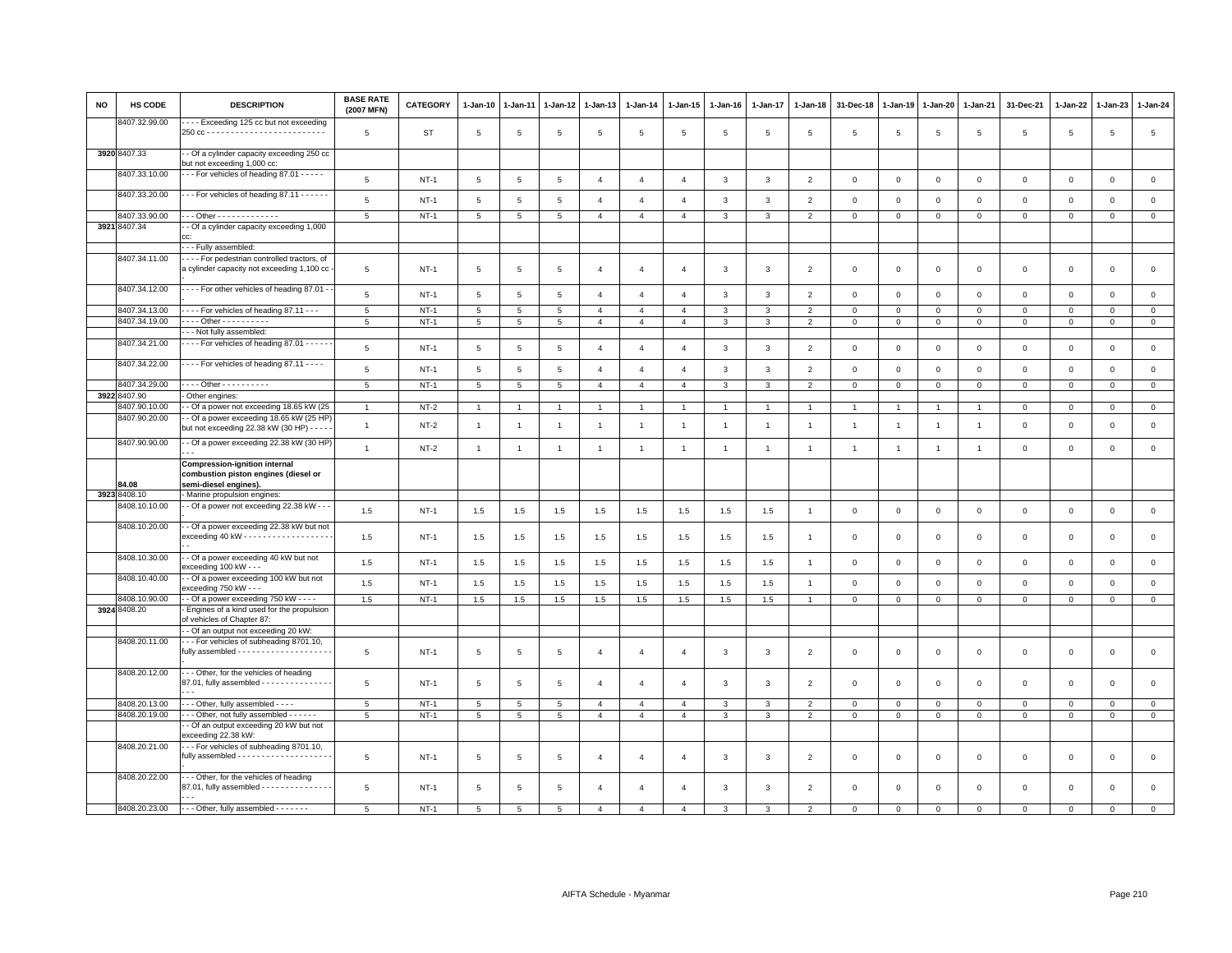| <b>NO</b> | <b>HS CODE</b> | <b>DESCRIPTION</b>                                                                             | <b>BASE RATE</b><br>(2007 MFN) | <b>CATEGORY</b> | $1 - Jan-10$    | $1-Jan-11$     | 1-Jan-12       | $1 - Jan-13$   | $1 - Jan-14$   | $1 - Jan-15$   | $1 - Jan-16$            | $1-Jan-17$     | $1 - Jan-18$             | 31-Dec-18      | $1 - Jan-19$   | $1 - Jan-20$   | 1-Jan-21       | 31-Dec-21      | 1-Jan-22            | $1-Jan-23$     | $1 - Jan-24$   |
|-----------|----------------|------------------------------------------------------------------------------------------------|--------------------------------|-----------------|-----------------|----------------|----------------|----------------|----------------|----------------|-------------------------|----------------|--------------------------|----------------|----------------|----------------|----------------|----------------|---------------------|----------------|----------------|
|           | 8408.20.29.00  | - - Other, not fully assembled - - - - - -                                                     | $\overline{5}$                 | $NT-1$          | $5\phantom{.0}$ | $\overline{5}$ | $\overline{5}$ | $\overline{4}$ | $\overline{4}$ | $\overline{4}$ | $\mathbf{3}$            | 3              | $\overline{2}$           | $\mathbf 0$    | $\mathbf{0}$   | $\mathbf 0$    | $\mathbf 0$    | $\mathbf{0}$   | $\mathsf{O}\xspace$ | $\mathbf 0$    | $\overline{0}$ |
|           |                | - Of an output exceeding 22.38 kW but<br>not exceeding 60 kW:                                  |                                |                 |                 |                |                |                |                |                |                         |                |                          |                |                |                |                |                |                     |                |                |
|           | 8408.20.31.00  | -- For vehicles of subheading 8701.10,                                                         | 5                              | $NT-1$          | 5               | 5              | 5              | $\overline{4}$ | $\overline{4}$ | $\overline{4}$ | 3                       | 3              | $\overline{2}$           | $\mathbf 0$    | $\mathbf 0$    | $\mathbf 0$    | $\mathbf 0$    | $\mathbf 0$    | $\mathbf 0$         | $\mathsf 0$    | $\mathbf 0$    |
|           | 8408.20.32.00  | - - Other, for the vehicles of heading<br>87.01, fully assembled - - - - - - - - - - - - - -   | 5                              | $NT-1$          | 5               | 5              | 5              | $\overline{4}$ | $\overline{4}$ | $\overline{4}$ | 3                       | 3              | $\overline{2}$           | $\mathbf 0$    | $\mathbf 0$    | $\mathbf 0$    | $\mathbf 0$    | $\mathbf 0$    | $\mathbf 0$         | $\mathsf 0$    | $\mathbf 0$    |
|           | 8408.20.33.00  | -- Other, fully assembled -----------                                                          | $\,$ 5 $\,$                    | $NT-1$          | 5               | $\overline{5}$ | $\overline{5}$ | $\overline{4}$ | $\overline{4}$ | $\overline{4}$ | $\mathbf{3}$            | $\mathbf{3}$   | $\overline{2}$           | $\mathbf{0}$   | $\mathbf 0$    | $\circ$        | $\mathbf 0$    | $\mathbf 0$    | $\mathsf 0$         | $\mathbf 0$    | $\circ$        |
|           | 8408.20.39.00  | - - Other, not fully assembled - - - - - - -                                                   | 5                              | $NT-1$          | 5               | 5              | 5              | $\overline{4}$ | $\overline{4}$ | $\overline{4}$ | $\mathbf{3}$            | 3              | $\overline{2}$           | $\mathbf 0$    | $\mathbf 0$    | $\mathbf{0}$   | $\mathbf{0}$   | $\mathbf 0$    | $\mathbf 0$         | $\mathbf{0}$   | $\mathbf 0$    |
|           |                | - Other:                                                                                       |                                |                 |                 |                |                |                |                |                |                         |                |                          |                |                |                |                |                |                     |                |                |
|           | 8408.20.91.00  | -- For vehicles of subheading 8701.10,<br>fully assembled - - - - - - - - - - - - - - - - - -  | 5                              | $NT-1$          | 5               | 5              | 5              | $\overline{4}$ | $\overline{4}$ | $\overline{4}$ | $\mathbf{3}$            | $\mathbf{3}$   | $\overline{2}$           | $\mathsf 0$    | $\mathsf 0$    | $\mathsf 0$    | $\mathsf 0$    | $\mathsf 0$    | $\mathsf 0$         | $\mathsf 0$    | $\mathsf 0$    |
|           | 8408.20.92.00  | - - Other, for the vehicles of heading<br>87.01, fully assembled - - - - - - - - - - - - - -   | 5                              | $NT-1$          | 5               | $\overline{5}$ | 5              | $\overline{a}$ | $\overline{4}$ | $\overline{4}$ | 3                       | 3              | $\overline{\phantom{0}}$ | $\mathbf{0}$   | $\Omega$       | $\Omega$       | $\mathbf 0$    | $\mathbf{0}$   | $\mathbf{0}$        | $\mathbf 0$    | $\mathbf 0$    |
|           | 8408.20.93.00  | - - Other, fully assembled - - - - - - - - - - -                                               | $\,$ 5 $\,$                    | $NT-1$          | 5               | 5              | $\overline{5}$ | $\overline{4}$ | $\overline{4}$ | $\overline{4}$ | $\mathbf{3}$            | $\mathbf{3}$   | $\overline{2}$           | $\mathsf 0$    | 0              | $\mathsf 0$    | $\mathsf 0$    | $\mathsf 0$    | $\circ$             | $\mathsf 0$    | $\mathsf 0$    |
|           | 8408.20.99.00  | - - Other, not fully assembled - - - - - -                                                     | $\overline{5}$                 | $NT-1$          | $\overline{5}$  | 5              | 5              | $\mathbf{A}$   | $\overline{4}$ | $\overline{4}$ | $\overline{\mathbf{3}}$ | $\mathbf{3}$   | $\overline{2}$           | $\mathbf{0}$   | $\mathsf 0$    | $\circ$        | $\overline{0}$ | $\mathsf 0$    | $\mathbf 0$         | $\mathbf{0}$   | $\overline{0}$ |
|           | 3925 8408.90   | Other engines:                                                                                 |                                |                 |                 |                |                |                |                |                |                         |                |                          |                |                |                |                |                |                     |                |                |
|           | 8408.90.11.00  | - Not exceeding 18.65 kW:<br>--- For earth moving machinery ------                             | $\mathbf{1}$                   | <b>ST</b>       | $\overline{1}$  | $\overline{1}$ | $\overline{1}$ | $\overline{1}$ | $\mathbf{1}$   | $\overline{1}$ | $\overline{1}$          | $\mathbf{1}$   | $\overline{1}$           | $\overline{1}$ | $\mathbf{1}$   | $\overline{1}$ | $\mathbf{1}$   | $\overline{1}$ | $\overline{1}$      | $\overline{1}$ | $\mathbf{1}$   |
|           | 8408.90.12.00  | - - - For railway locomotives or tramway                                                       |                                |                 |                 |                |                |                |                |                |                         |                |                          |                |                |                |                |                |                     |                |                |
|           |                |                                                                                                | $\mathbf{1}$                   | <b>ST</b>       | $\overline{1}$  | -1             | $\overline{1}$ |                | $\overline{1}$ | $\overline{1}$ | $\overline{1}$          | $\overline{1}$ | $\overline{1}$           | $\overline{1}$ |                | $\mathbf{1}$   | $\overline{1}$ | $\overline{1}$ | $\overline{1}$      |                | $\overline{1}$ |
|           | 8408.90.19.00  | - - Other - - - - - - - - - - - - - - -                                                        | $\overline{1}$                 | <b>ST</b>       | $\overline{1}$  |                |                |                | 1              |                |                         |                |                          |                |                |                | -1             |                |                     |                |                |
|           |                | - Exceeding 18.65 kW but not exceeding<br>22.38 kW:                                            |                                |                 |                 |                |                |                |                |                |                         |                |                          |                |                |                |                |                |                     |                |                |
|           | 8408.90.21.00  | - - - For earth moving machinery - - - - - - -                                                 | $\overline{1}$                 | <b>ST</b>       | $\mathbf{1}$    | $\overline{1}$ | $\overline{1}$ | $\overline{1}$ | $\overline{1}$ | $\overline{1}$ | $\overline{1}$          | $\overline{1}$ | $\overline{1}$           | $\overline{1}$ |                | $\overline{1}$ | $\overline{1}$ | $\overline{1}$ | $\overline{1}$      | $\overline{1}$ | $\overline{1}$ |
|           | 8408.90.22.00  | - - For railway locomotives or tramway                                                         | $\overline{1}$                 | <b>ST</b>       | $\overline{1}$  | -1             | $\overline{1}$ | $\overline{1}$ | $\overline{1}$ | $\overline{1}$ | $\overline{1}$          | $\mathbf{1}$   | $\overline{1}$           | $\overline{1}$ | -1             | $\mathbf{1}$   | $\mathbf{1}$   | $\overline{1}$ | $\overline{1}$      | $\overline{1}$ | $\overline{1}$ |
|           | 8408.90.29.00  |                                                                                                | $\overline{1}$                 | ST              | $\mathbf{1}$    | $\overline{1}$ | $\overline{1}$ | $\overline{1}$ | $\overline{1}$ | $\overline{1}$ | $\overline{1}$          | $\mathbf{1}$   | $\overline{1}$           | $\overline{1}$ | $\overline{1}$ | $\overline{1}$ | $\overline{1}$ | $\overline{1}$ | $\overline{1}$      | $\overline{1}$ | $\overline{1}$ |
|           |                | - Exceeding 22.38 kW but not exceeding<br>60 kW:                                               |                                |                 |                 |                |                |                |                |                |                         |                |                          |                |                |                |                |                |                     |                |                |
|           | 8408.90.31.00  | - - For earth moving machinery - - - - - - -                                                   | $\overline{1}$                 | ST              | $\mathbf{1}$    | $\overline{1}$ | $\overline{1}$ | $\overline{1}$ | $\overline{1}$ | $\overline{1}$ | $\overline{1}$          | $\overline{1}$ | $\overline{1}$           | $\overline{1}$ | $\mathbf{1}$   | $\overline{1}$ | $\mathbf{1}$   | $\overline{1}$ | $\overline{1}$      | $\overline{1}$ | $\mathbf{1}$   |
|           | 8408.90.32.00  | - - For railway locomotives or tramway                                                         | $\overline{1}$                 | <b>ST</b>       | $\overline{1}$  | $\overline{1}$ | $\overline{1}$ | $\overline{1}$ | $\mathbf{1}$   | $\mathbf{1}$   | $\overline{1}$          | $\mathbf{1}$   | $\overline{1}$           | $\overline{1}$ | $\mathbf{1}$   | $\overline{1}$ | $\overline{1}$ | $\overline{1}$ | $\overline{1}$      | $\overline{1}$ | $\mathbf{1}$   |
|           | 8408.90.39.00  | - - Other - - - - - - - - - - - - - - - - -                                                    | $\overline{1}$                 | <b>ST</b>       | $\overline{1}$  |                | $\overline{1}$ |                | $\overline{1}$ | $\overline{1}$ | $\overline{1}$          | $\overline{1}$ |                          | $\overline{1}$ |                |                | $\overline{1}$ | $\overline{1}$ | $\overline{1}$      |                | $\overline{1}$ |
|           |                | - Exceeding 60 kW but not exceeding 100                                                        |                                |                 |                 |                |                |                |                |                |                         |                |                          |                |                |                |                |                |                     |                |                |
|           | 8408.90.41.00  | - - For earth moving machinery - - - - - - -                                                   | $\overline{1}$                 | <b>ST</b>       | $\mathbf{1}$    | $\overline{1}$ | $\overline{1}$ | $\overline{1}$ | $\mathbf{1}$   | $\overline{1}$ | $\overline{1}$          | $\mathbf{1}$   | $\overline{1}$           | $\overline{1}$ | $\mathbf{1}$   | $\overline{1}$ | $\mathbf{1}$   | $\overline{1}$ | $\overline{1}$      | $\overline{1}$ | $\mathbf{1}$   |
|           | 8408.90.42.00  | - - For railway locomotives or tramway                                                         | $\mathbf{1}$                   | <b>ST</b>       | $\mathbf{1}$    | $\overline{1}$ | $\overline{1}$ | $\overline{1}$ | $\mathbf{1}$   | $\overline{1}$ | $\mathbf{1}$            | $\overline{1}$ | $\mathbf{1}$             | $\mathbf{1}$   |                |                | $\overline{1}$ | $\overline{1}$ | $\overline{1}$      | $\overline{1}$ | $\overline{1}$ |
|           | 8408.90.49.00  | - - Other - - - - - - - - - - - - - - - - -<br>- Exceeding 100 kW:                             | $\overline{1}$                 | <b>ST</b>       | $\overline{1}$  |                | $\overline{1}$ |                | $\overline{1}$ | $\overline{1}$ | $\overline{1}$          | $\overline{1}$ | $\overline{1}$           | $\overline{1}$ |                |                | $\overline{1}$ | $\overline{1}$ | -1                  |                | $\overline{1}$ |
|           | 8408.90.51.00  | - - For earth moving machinery - - - - - -                                                     |                                |                 |                 |                |                |                |                |                |                         |                |                          |                |                |                |                |                |                     |                |                |
|           |                |                                                                                                | $\overline{1}$                 | ST              | $\mathbf{1}$    | $\overline{1}$ | $\overline{1}$ | $\overline{1}$ | $\overline{1}$ | $\overline{1}$ | $\overline{1}$          | $\overline{1}$ | $\overline{1}$           | $\overline{1}$ | $\mathbf{1}$   | $\overline{1}$ | $\overline{1}$ | $\overline{1}$ | $\overline{1}$      | $\overline{1}$ | $\overline{1}$ |
|           | 8408.90.52.00  | -- For railway locomotives or tramway                                                          | $\overline{1}$                 | <b>ST</b>       | $\mathbf{1}$    | $\overline{1}$ | $\overline{1}$ | $\overline{1}$ | $\mathbf{1}$   | $\overline{1}$ | $\overline{1}$          | $\overline{1}$ | $\overline{1}$           | $\overline{1}$ | -1             | $\overline{1}$ | $\mathbf{1}$   | $\overline{1}$ | $\overline{1}$      | $\overline{1}$ | $\overline{1}$ |
|           | 8408.90.59.00  | $-$ - Other - - - - - - - - - - -                                                              | $\overline{1}$                 | <b>ST</b>       | $\mathbf{1}$    | $\overline{1}$ | $\overline{1}$ | $\overline{1}$ | $\mathbf{1}$   | $\overline{1}$ | $\overline{1}$          | $\mathbf{1}$   | $\overline{1}$           | $\overline{1}$ | $\mathbf{1}$   | $\overline{1}$ | $\mathbf{1}$   | $\overline{1}$ | $\overline{1}$      | $\overline{1}$ | $\mathbf{1}$   |
|           | 84.09          | Parts suitable for use solely or<br>principally with the engines of heading<br>84.07 or 84.08. |                                |                 |                 |                |                |                |                |                |                         |                |                          |                |                |                |                |                |                     |                |                |
|           | 3926 8409.10   | - For aircraft engines - - - - - - - - - -                                                     | 0.5                            | $NT-1$          | 0.5             | 0.5            | 0.5            | 0.5            | 0.5            | 0.5            | 0.5                     | 0.5            | 0.5                      | $\mathbf{0}$   | $\mathbf 0$    | $\circ$        | $\mathsf 0$    | $\mathsf 0$    | $\mathbf 0$         | $\circ$        | $\mathbf{0}$   |
|           | 3927 8409.91   | - Suitable for use solely or principally                                                       |                                |                 |                 |                |                |                |                |                |                         |                |                          |                |                |                |                |                |                     |                |                |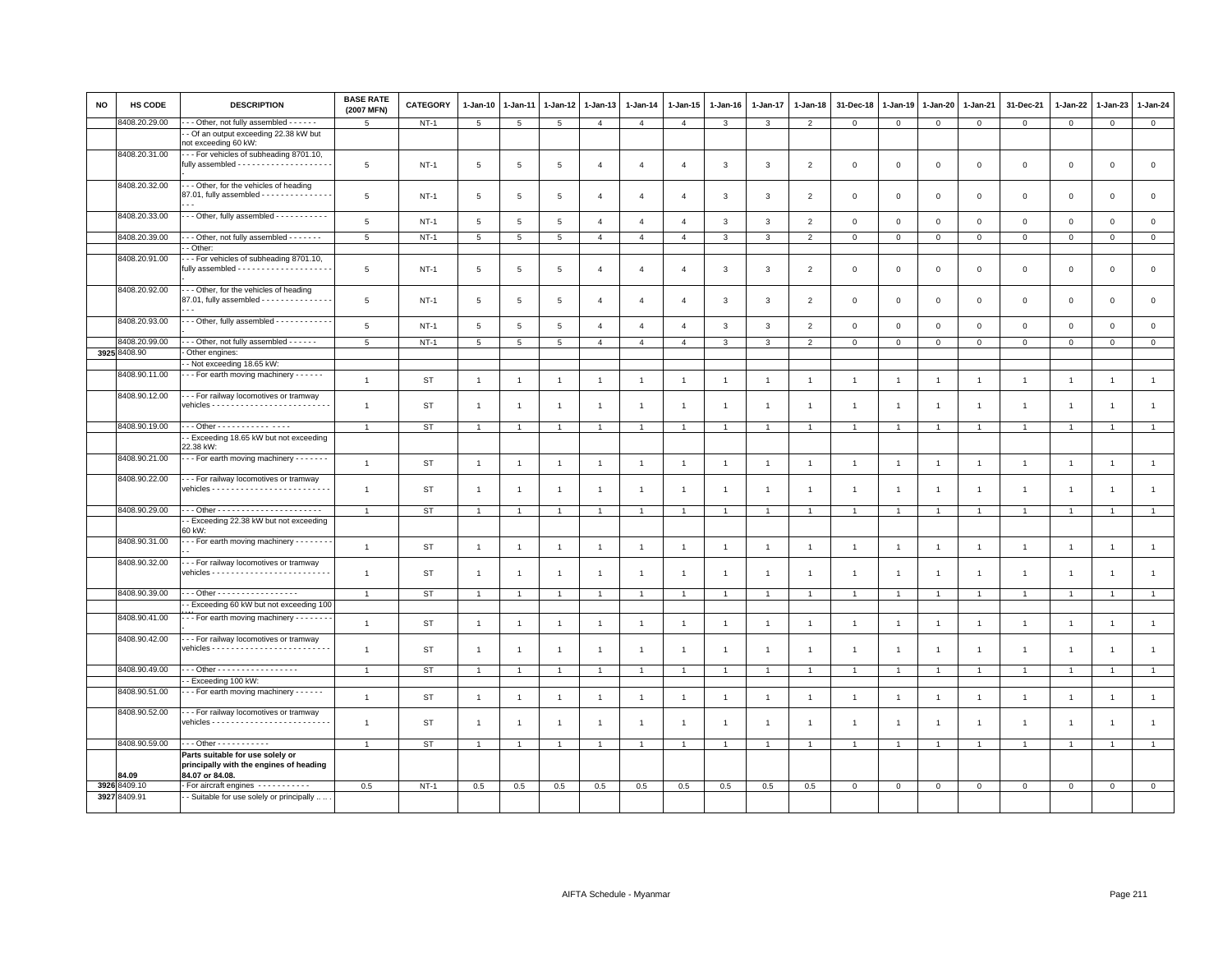| <b>NO</b> | HS CODE       | <b>DESCRIPTION</b>                                                                               | <b>BASE RATE</b><br>(2007 MFN) | <b>CATEGORY</b> | $1 - Jan-10$    | $1-Jan-11$      | $1 - Jan-12$    | $1 - Jan-13$   | $1 - Jan-14$    | 1-Jan-15        | $1 - Jan-16$    | 1-Jan-17        | 1-Jan-18        | 31-Dec-18       | $1 - Jan-19$   | $1-Jan-20$      | 1-Jan-21        | 31-Dec-21       | 1-Jan-22        | $1-Jan-23$      | $1-Jan-24$      |
|-----------|---------------|--------------------------------------------------------------------------------------------------|--------------------------------|-----------------|-----------------|-----------------|-----------------|----------------|-----------------|-----------------|-----------------|-----------------|-----------------|-----------------|----------------|-----------------|-----------------|-----------------|-----------------|-----------------|-----------------|
|           |               | - - For earth moving machinery:                                                                  |                                |                 |                 |                 |                 |                |                 |                 |                 |                 |                 |                 |                |                 |                 |                 |                 |                 |                 |
|           | 8409.91.11.00 | - - - Carburettors and parts thereof - - - - -                                                   | $\overline{1}$                 | ST              | $\mathbf{1}$    | $\overline{1}$  | $\overline{1}$  | $\overline{1}$ | $\overline{1}$  | $\overline{1}$  | $\overline{1}$  | $\overline{1}$  | $\overline{1}$  | $\mathbf{1}$    | $\overline{1}$ | $\overline{1}$  | $\mathbf{1}$    | $\overline{1}$  | $\mathbf{1}$    | $\overline{1}$  | $\overline{1}$  |
|           | 8409.91.12.00 | --- Cylinder blocks, liners, heads and                                                           | $\overline{1}$                 | <b>ST</b>       | $\overline{1}$  | -1              | $\overline{1}$  | $\overline{1}$ | $\overline{1}$  | $\overline{1}$  | $\overline{1}$  | $\mathbf{1}$    | $\overline{1}$  |                 | $\overline{1}$ | $\overline{1}$  | $\overline{1}$  | $\mathbf{1}$    | $\overline{1}$  | $\overline{1}$  | $\mathbf{1}$    |
|           | 8409.91.13.00 | Pistons, piston rings and gudgeon                                                                | $\overline{1}$                 | ST              | $\mathbf{1}$    |                 | $\overline{1}$  |                | $\overline{1}$  | $\overline{1}$  | $\overline{1}$  | $\overline{1}$  | $\overline{1}$  |                 |                | $\overline{1}$  | $\overline{1}$  |                 | $\overline{1}$  | $\overline{1}$  | $\mathbf{1}$    |
|           | 8409.91.14.00 | - - - - Alternator brackets; oil pans - - - -                                                    | $\overline{1}$                 | <b>ST</b>       | $\overline{1}$  |                 | $\overline{1}$  |                | $\mathbf{1}$    | $\overline{1}$  | $\mathbf{1}$    | $\mathbf{1}$    | $\overline{1}$  | $\overline{1}$  |                | $\overline{1}$  | $\overline{1}$  | $\overline{1}$  | $\overline{1}$  | $\overline{1}$  | $\mathbf{1}$    |
|           | 8409.91.19.00 | $\cdots$ Other - - - - - - - - - - - -                                                           | $\overline{1}$                 | <b>ST</b>       | $\mathbf{1}$    | $\overline{1}$  | $\overline{1}$  | $\overline{1}$ | $\overline{1}$  | $\overline{1}$  | $\mathbf{1}$    | $\overline{1}$  | $\overline{1}$  | $\overline{1}$  | $\mathbf{1}$   | $\overline{1}$  | $\overline{1}$  | $\overline{1}$  | $\mathbf{1}$    | $\mathbf{1}$    | $\mathbf{1}$    |
|           |               | -- For vehicles of heading 87.01, of a<br>power not exceeding 22.38 kW:                          |                                |                 |                 |                 |                 |                |                 |                 |                 |                 |                 |                 |                |                 |                 |                 |                 |                 |                 |
|           | 8409.91.21.00 | - - - - Carburettors and parts thereof - - - -                                                   | $\,$ 5 $\,$                    | <b>ST</b>       | 5               | 5               | $\overline{5}$  | 5              | 5               | 5               | 5               | 5               | 5               | $\sqrt{5}$      | 5              | 5               | 5               | $\overline{5}$  | 5               | 5               | $\overline{5}$  |
|           | 8409.91.22.00 | --- Cylinder blocks, liners, heads and                                                           |                                |                 |                 |                 |                 |                |                 |                 |                 |                 |                 |                 |                |                 |                 |                 |                 |                 |                 |
|           |               |                                                                                                  | 5                              | <b>ST</b>       | 5               | 5               | 5               | 5              | 5               | 5               | 5               | 5               | 5               | 5               | 5              | 5               | 5               | 5               | 5               | 5               | $\overline{5}$  |
|           | 8409.91.23.00 | - - - - Pistons, piston rings, gudgeon pins -                                                    | $5\phantom{.0}$                | <b>ST</b>       | $5\phantom{.0}$ | 5               | 5               | 5              | $5\phantom{.0}$ | 5               | 5               | 5               | 5               | 5               | 5              | 5               | 5               | 5               | 5               | 5               | $5\phantom{.0}$ |
|           | 8409.91.24.00 | - - - Alternator brackets; oil pans - - - - - -                                                  | $\overline{5}$                 | <b>ST</b>       | $\,$ 5 $\,$     | $\overline{5}$  | $5\phantom{.0}$ | $\overline{5}$ | $\,$ 5 $\,$     | $\overline{5}$  | 5               | $\overline{5}$  | $\,$ 5 $\,$     | $\,$ 5 $\,$     | $\overline{5}$ | 5               | $\,$ 5 $\,$     | $\,$ 5 $\,$     | 5               | $5\phantom{.0}$ | $5\phantom{.0}$ |
|           | 8409.91.29.00 | $- - -$ Other - - - - - - - - -                                                                  | 5                              | ST              | 5               | $5^{\circ}$     | 5               | 5              | 5               | $5\overline{5}$ | $5\overline{5}$ | 5               | 5               | 5               | 5              | 5               | 5               | 5               | 5               | 5               | $5\overline{5}$ |
|           |               | -- For vehicles of heading 87.01, of a<br>bower exceeding 22.38 kW:                              |                                |                 |                 |                 |                 |                |                 |                 |                 |                 |                 |                 |                |                 |                 |                 |                 |                 |                 |
|           | 8409.91.31.00 | - - - - Carburettors and parts thereof - - - - -                                                 | $5\phantom{.0}$                | <b>ST</b>       | 5               | $\overline{5}$  | 5               | 5              | 5               | 5               | 5               | 5               | 5               | 5               | 5              | 5               | 5               | 5               | 5               | $\overline{5}$  | 5               |
|           | 8409.91.32.00 | - - - Cylinder blocks, liners, heads and                                                         |                                |                 |                 |                 |                 |                |                 |                 |                 |                 |                 |                 |                |                 |                 |                 |                 |                 |                 |
|           |               |                                                                                                  | 5                              | <b>ST</b>       | 5               | 5               | 5               | 5              | 5               | 5               | 5               | 5               | 5               | 5               | 5              | 5               | 5               | -5              | 5               | 5               | $\overline{5}$  |
|           | 8409.91.33.00 | - - - - Pistons, piston rings, gudgeon pins -                                                    | 5                              | <b>ST</b>       | 5               | 5               | 5               | 5              | 5               | 5               | 5               | 5               | 5               | $5\overline{5}$ | 5              | 5               | 5               | 5               | 5               | 5               | $5\phantom{.0}$ |
|           | 8409.91.34.00 | - - - Alternator brackets; oil pans - - -                                                        | $5\phantom{.0}$                | <b>ST</b>       | $5\phantom{.0}$ | 5               | 5               | 5              | $5\phantom{.0}$ | $5\phantom{.0}$ | $5\overline{5}$ | $5\overline{5}$ | $5\phantom{.0}$ | $5\phantom{.0}$ | $\overline{5}$ | $5\phantom{.0}$ | $5\phantom{.0}$ | $5\phantom{.0}$ | 5               | 5               | $5\overline{)}$ |
|           | 8409.91.39.00 | $\cdots$ Other - - - - - - - - - - - -                                                           | $5\overline{5}$                | ST              | 5               | 5               | $5\phantom{.0}$ | 5              | $5\overline{5}$ | 5               | $5\overline{5}$ | 5               | $5\overline{5}$ | $5\overline{5}$ | 5              | 5               | $5\overline{5}$ | $5\overline{5}$ | $5\phantom{.0}$ | 5               | $5\overline{5}$ |
|           |               | - - For vehicles of heading 87.11:                                                               |                                |                 |                 |                 |                 |                |                 |                 |                 |                 |                 |                 |                |                 |                 |                 |                 |                 |                 |
|           | 8409.91.41.00 | - - - - Carburettors and parts thereof - - - - -                                                 | 5                              | <b>ST</b>       | 5               | 5               | 5               | 5              | 5               | 5               | 5               | 5               | 5               | 5               | 5              | 5               | 5               | $\overline{5}$  | 5               | 5               | $\overline{5}$  |
|           | 8409.91.42.00 | - - - Cylinder blocks, crank cases, heads<br>and head covers - - - - - - - - - - - - - - - - - - | 5                              | ST              | 5               | 5               | 5               | 5              | 5               | 5               | 5               | 5               | 5               | 5               | 5              | 5               | 5               | 5               | 5               | 5               | $\,$ 5 $\,$     |
|           | 8409.91.43.00 | - - - - Pistons rings and gudgeon pins - -                                                       | 5                              | <b>ST</b>       | 5               | 5               | 5               | 5              | 5               | 5               | 5               | 5               | 5               | $\overline{5}$  | 5              | 5               | 5               | 5               | 5               | 5               | $\overline{5}$  |
|           | 8409.91.44.00 | --- Crank cases for engine of                                                                    | $5\overline{5}$                | <b>ST</b>       | 5               | $5\phantom{.0}$ | $5\phantom{.0}$ | 5              | $5\overline{5}$ | 5               | $5\overline{5}$ | 5               | 5               | 5               | 5              | 5               | 5               | $\overline{5}$  | 5               | 5               | $5\overline{5}$ |
|           | 8409.91.45.00 | - - - - Crank cases covers and other<br>aluminium covers for engines of                          | 5                              | <b>ST</b>       | 5               | 5               | 5               | 5              | 5               | 5               | 5               | 5               | 5               | 5               | 5              | 5               | 5               | 5               | 5               | 5               | $\overline{5}$  |
|           | 8409.91.49.00 | $\cdots$ Other - - - - - - - - - - -                                                             | 5                              | <b>ST</b>       | 5               | 5               | 5               | 5              | 5               | 5               | 5               | 5               | 5               | 5               | 5              | 5               | 5               | 5               | 5               | 5               | 5               |
|           |               | - - For other vehicles of Chapter 87:                                                            |                                |                 |                 |                 |                 |                |                 |                 |                 |                 |                 |                 |                |                 |                 |                 |                 |                 |                 |
|           | 8409.91.51.00 | Carburettors and parts thereof                                                                   |                                |                 |                 |                 |                 |                |                 |                 |                 |                 |                 |                 |                |                 |                 |                 |                 |                 |                 |
|           | 8409.91.52.00 | --- Cylinder blocks, crank cases, heads                                                          | $5\phantom{.0}$                | <b>ST</b>       | 5               | 5               | 5               | 5              | 5               | 5               | $5\phantom{.0}$ | $\overline{5}$  | 5               | 5               | 5              | 5               | 5               | $\overline{5}$  | 5               | 5               | $\overline{5}$  |
|           |               | and head covers - - - - - - - - - - - - - - - - - -                                              | $5\phantom{.0}$                | <b>ST</b>       | $\,$ 5 $\,$     | 5               | $5\phantom{.0}$ | $\overline{5}$ | $\,$ 5 $\,$     | $\overline{5}$  | $5\phantom{.0}$ | $\overline{5}$  | 5               | $\,$ 5 $\,$     | 5              | 5               | $\overline{5}$  | $\,$ 5 $\,$     | 5               | 5               | $\,$ 5 $\,$     |
|           | 8409.91.53.00 | - - - - Piston rings and gudgeon pins - - - - -                                                  | 5                              | ST              | 5               | 5               | 5               | 5              | 5               | 5               | 5               | 5               | 5               | 5               | 5              | 5               | 5               | 5               | $5\overline{5}$ | $\overline{5}$  | $\overline{5}$  |
|           | 8409.91.54.00 | Pistons, cylinder liners with external<br>diameter between 50 mm and 155 mm - -                  | 5                              | ST              | 5               | 5               | -5              | -5             | 5               | 5               | 5               | 5               | 5               | 5               | 5              | 5               | 5               | 5               | 5               | 5               | $\overline{5}$  |
|           | 8409.91.55.00 | - - - - Other piston and cylinder liners - - - -                                                 | $5\phantom{.0}$                | <b>ST</b>       | $5\phantom{.0}$ | 5               | 5               | 5              | 5               | $5\phantom{.0}$ | $5\phantom{.0}$ | 5               | 5               | $\,$ 5 $\,$     | 5              | $\overline{5}$  | $\overline{5}$  | $5\phantom{.0}$ | $5\overline{5}$ | 5               | $\overline{5}$  |
|           | 8409.91.56.00 | ---- Alternator brackets; oil pans -----                                                         | $\overline{5}$                 | <b>ST</b>       | 5               | 5               | 5               | 5              | 5               | 5               | $5\overline{5}$ | 5               | 5               | $\sqrt{5}$      | 5              | 5               | 5               | $\overline{5}$  | 5               | 5               | $\,$ 5 $\,$     |
|           | 8409.91.59.00 | $- - -$ Other - - - - - - - - - - - - - -                                                        | 5                              | <b>ST</b>       | 5               | -5              | -5              | -5             | $5\phantom{.0}$ | 5               | $5\overline{5}$ | 5               | 5               | 5               | 5              | 5               | $5\phantom{.0}$ | 5               | 5               | -5              | $5\overline{5}$ |
|           |               | -- For vessels of Chapter 89:                                                                    |                                |                 |                 |                 |                 |                |                 |                 |                 |                 |                 |                 |                |                 |                 |                 |                 |                 |                 |
|           | 8409.91.61.00 | - - - - For marine propulsion engines of a<br>power not exceeding 22.38 kW - - - - - - - -       | 1.5                            | <b>ST</b>       | 1.5             | 1.5             | 1.5             | 1.5            | 1.5             | 1.5             | 1.5             | 1.5             | 1.5             | 1.5             | 1.5            | 1.5             | 1.5             | 1.5             | 1.5             | 1.5             | 1.5             |
|           | 8409.91.69.00 | --- For marine propulsion engines of a<br>power exceeding 22.38 kW - - - - - - - - - - -         | 1.5                            | ST              | 1.5             | 1.5             | 1.5             | 1.5            | 1.5             | 1.5             | 1.5             | 1.5             | 1.5             | 1.5             | 1.5            | 1.5             | 1.5             | 1.5             | 1.5             | 1.5             | $1.5\,$         |
|           |               | - - - For other engines:                                                                         |                                |                 |                 |                 |                 |                |                 |                 |                 |                 |                 |                 |                |                 |                 |                 |                 |                 |                 |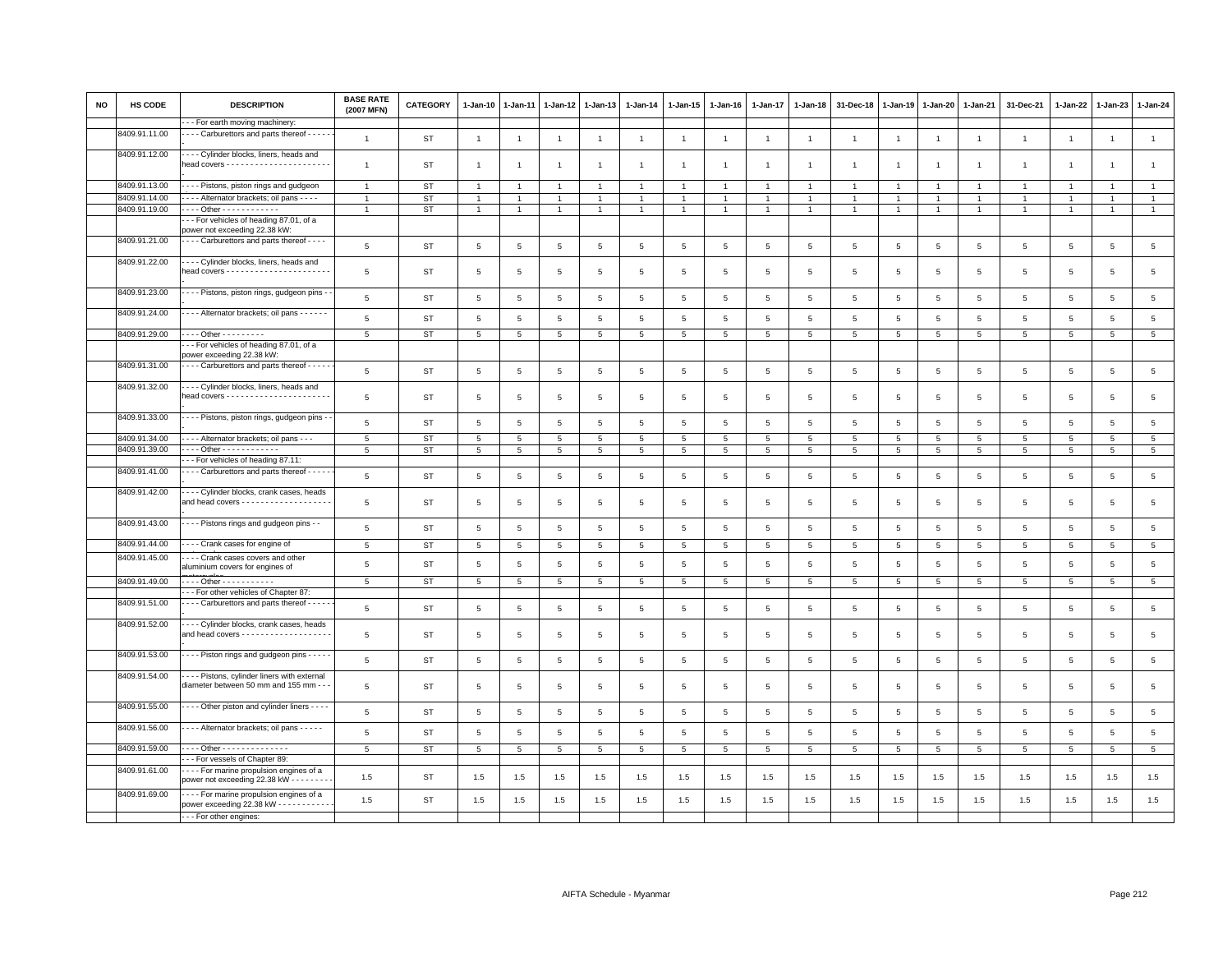| <b>NO</b> | HS CODE       | <b>DESCRIPTION</b>                                                                             | <b>BASE RATE</b><br>(2007 MFN) | <b>CATEGORY</b> | 1-Jan-10        | 1-Jan-11        | $1 - Jan-12$   | $1-Jan-13$      | $1 - Jan-14$    | 1-Jan-15             | $1 - Jan-16$    | 1-Jan-17        | $1 - Jan-18$    | 31-Dec-18       | $1 - Jan-19$    | $1-Jan-20$      | $1 - Jan-21$    | 31-Dec-21       | 1-Jan-22        | $1-Jan-23$      | $1 - Jan-24$    |
|-----------|---------------|------------------------------------------------------------------------------------------------|--------------------------------|-----------------|-----------------|-----------------|----------------|-----------------|-----------------|----------------------|-----------------|-----------------|-----------------|-----------------|-----------------|-----------------|-----------------|-----------------|-----------------|-----------------|-----------------|
|           | 8409.91.71.00 | - - - Carburettors and parts thereof - - - - -                                                 | $\mathbf{1}$                   | ST              | $\mathbf{1}$    | $\overline{1}$  | $\overline{1}$ | $\overline{1}$  | $\overline{1}$  | $\mathbf{1}$         | $\overline{1}$  | $\overline{1}$  | $\overline{1}$  | $\overline{1}$  | $\overline{1}$  | $\overline{1}$  | $\overline{1}$  | $\mathbf{1}$    | $\overline{1}$  | $\overline{1}$  | $\mathbf{1}$    |
|           | 8409.91.72.00 | --- Cylinder blocks, liners, heads and<br>head covers - - - - - - - - - - - - - - - - -        | $\overline{1}$                 | ST              | $\mathbf{1}$    | $\overline{1}$  | $\overline{1}$ | $\overline{1}$  | $\overline{1}$  | $\blacktriangleleft$ | $\overline{1}$  | $\overline{1}$  | $\mathbf{1}$    | $\overline{1}$  | $\overline{1}$  | $\overline{1}$  | $\mathbf{1}$    | $\mathbf{1}$    | $\overline{1}$  | $\overline{1}$  | $\mathbf{1}$    |
|           | 8409.91.73.00 | - - - - Pistons, piston rings, gudgeon pins -                                                  | $\overline{1}$                 | <b>ST</b>       | $\mathbf{1}$    | $\overline{1}$  | $\overline{1}$ | $\overline{1}$  | $\mathbf{1}$    | $\mathbf{1}$         | $\overline{1}$  | $\overline{1}$  | $\overline{1}$  | $\overline{1}$  | $\overline{1}$  | $\overline{1}$  | $\mathbf{1}$    | $\mathbf{1}$    | $\overline{1}$  | $\mathbf{1}$    | 1               |
|           | 8409.91.74.00 | --- Alternator brackets; oil pans - - -                                                        | $\overline{1}$                 | ST              |                 |                 | $\overline{1}$ | $\overline{1}$  | $\overline{1}$  |                      |                 |                 |                 |                 |                 |                 | $\overline{1}$  | $\mathbf{1}$    |                 |                 | $\mathbf{1}$    |
|           | 8409.91.79.00 | . Other - - - - - - - - -                                                                      |                                | <b>ST</b>       | $\overline{1}$  |                 | $\overline{1}$ | $\overline{1}$  | $\overline{1}$  | $\blacktriangleleft$ | $\overline{1}$  | $\overline{1}$  |                 |                 |                 | $\overline{1}$  | $\overline{1}$  | $\overline{1}$  | $\overline{1}$  |                 | $\overline{1}$  |
|           | 3928 8409.99  | - Other:<br>- - For earth moving machinery:                                                    |                                |                 |                 |                 |                |                 |                 |                      |                 |                 |                 |                 |                 |                 |                 |                 |                 |                 |                 |
|           | 8409.99.11.00 | - - - - Carburettors and parts thereof - - - - -                                               |                                |                 |                 |                 |                |                 |                 |                      |                 |                 |                 |                 |                 |                 |                 |                 |                 |                 |                 |
|           | 8409.99.12.00 | - - - - Cylinder blocks, liners, heads and                                                     | $\overline{1}$                 | <b>ST</b>       | $\mathbf{1}$    | $\overline{1}$  | $\mathbf{1}$   | $\mathbf{1}$    | $\overline{1}$  | $\mathbf{1}$         | $\overline{1}$  | $\mathbf{1}$    | $\overline{1}$  | $\mathbf{1}$    | $\overline{1}$  | $\overline{1}$  | $\mathbf{1}$    | $\overline{1}$  | $\overline{1}$  | $\overline{1}$  | $\mathbf{1}$    |
|           |               |                                                                                                | $\overline{1}$                 | ST              | $\mathbf{1}$    | $\overline{1}$  | $\overline{1}$ | $\overline{1}$  | $\overline{1}$  | $\overline{1}$       | $\overline{1}$  | $\overline{1}$  |                 |                 |                 | $\overline{1}$  | $\mathbf{1}$    | $\mathbf{1}$    | $\overline{1}$  | $\overline{1}$  | $\mathbf{1}$    |
|           | 8409.99.13.00 | - - - - pistons, piston rings and gudgeon<br>pins -                                            | $\overline{1}$                 | <b>ST</b>       | $\overline{1}$  | $\overline{1}$  | $\overline{1}$ | $\overline{1}$  | $\overline{1}$  | $\overline{1}$       | $\overline{1}$  | $\overline{1}$  | $\overline{1}$  | $\overline{1}$  | $\overline{1}$  | $\overline{1}$  | $\overline{1}$  | $\mathbf{1}$    | $\overline{1}$  | $\overline{1}$  | $\mathbf{1}$    |
|           | 8409.99.14.00 | - - - Alternator brackets; oil pans - -                                                        | $\overline{1}$                 | ST              | $\overline{1}$  | $\overline{1}$  | $\overline{1}$ | $\overline{1}$  | $\overline{1}$  | $\overline{1}$       | $\overline{1}$  | $\overline{1}$  | $\overline{1}$  |                 |                 | $\overline{1}$  | $\overline{1}$  | $\mathbf{1}$    | $\overline{1}$  |                 | $\overline{1}$  |
|           | 8409.99.19.00 | $- - -$ Other $- - - - -$                                                                      | $\overline{1}$                 | <b>ST</b>       | $\mathbf{1}$    | $\overline{1}$  | $\overline{1}$ | $\mathbf{1}$    | $\overline{1}$  | $\mathbf{1}$         | $\mathbf{1}$    | $\mathbf{1}$    | $\overline{1}$  |                 | $\mathbf{1}$    | $\mathbf{1}$    | $\mathbf{1}$    | $\overline{1}$  | $\overline{1}$  |                 | $\mathbf{1}$    |
|           |               | -- For vehicles of heading 87.01, of a<br>power not exceeding 22.38 kW:                        |                                |                 |                 |                 |                |                 |                 |                      |                 |                 |                 |                 |                 |                 |                 |                 |                 |                 |                 |
|           | 8409.99.21.00 | - - - Carburettors and parts thereof - - - - -                                                 | 5                              | <b>ST</b>       | $5\phantom{.0}$ | 5               | 5              | 5               | $5\phantom{.0}$ | 5                    | 5               | 5               | 5               | 5               | $\overline{5}$  | 5               | 5               | $\overline{5}$  | 5               | 5               | $5\overline{5}$ |
|           | 8409.99.22.00 | Cylinder blocks, liners, heads and                                                             |                                |                 |                 |                 |                |                 |                 |                      |                 |                 |                 |                 |                 |                 |                 |                 |                 |                 |                 |
|           |               |                                                                                                | 5                              | <b>ST</b>       | 5               | 5               | 5              | 5               | 5               | 5                    | 5               | 5               | 5               | $5\overline{5}$ | 5               | $5^{\circ}$     | 5               | 5               | 5               | 5               | 5               |
|           | 8409.99.23.00 | - - - - Pistons, piston rings, gudgeon pins -                                                  | $\,$ 5 $\,$                    | <b>ST</b>       | 5               | 5               | 5              | 5               | $5\phantom{.0}$ | 5                    | 5               | 5               | 5               | $\overline{5}$  | $5\phantom{.0}$ | 5               | 5               | 5               | 5               | 5               | $5\overline{5}$ |
|           | 8409.99.24.00 | - - - - Alternator brackets; oil pans - - - - -                                                | $\overline{5}$                 | <b>ST</b>       | 5               | 5               | 5              | 5               | $5\phantom{.0}$ | $5\phantom{.0}$      | $5\phantom{.0}$ | 5               | 5               | 5               | $\overline{5}$  | 5               | 5               | 5               | 5               | 5               | $5\overline{5}$ |
|           | 8409.99.29.00 | Other                                                                                          | 5                              | ST              | $\overline{5}$  | $5\phantom{.0}$ | $\,$ 5 $\,$    | $\,$ 5 $\,$     | $5\overline{)}$ | $5\phantom{.0}$      | $5^{\circ}$     | $5\phantom{.0}$ | $5\phantom{.0}$ | $5\phantom{.0}$ | $5\phantom{.0}$ | $5\phantom{.0}$ | $\overline{5}$  | $5\overline{5}$ | $\overline{5}$  | 5               | $5\overline{)}$ |
|           |               | -- For vehicles of heading 87.01, of a<br>power exceeding 22.38 kW:                            |                                |                 |                 |                 |                |                 |                 |                      |                 |                 |                 |                 |                 |                 |                 |                 |                 |                 |                 |
|           | 8409.99.31.00 | - - - - Carburettors and parts thereof - - - - -                                               | 5                              | <b>ST</b>       | 5               | 5               | 5              | 5               | $\,$ 5 $\,$     | 5                    | 5               | 5               | 5               | $\overline{5}$  | 5               | 5               | 5               | $\overline{5}$  | 5               | 5               | $5\phantom{.0}$ |
|           | 8409.99.32.00 | --- Cylinder blocks, liners, heads and                                                         | 5                              | ST              | 5               | 5               | 5              | 5               | 5               | 5                    | 5               | 5               | 5               | 5               | 5               | 5               | 5               | 5               | 5               | 5               | $5\overline{5}$ |
|           | 8409.99.33.00 | - - - Pistons, piston rings, gudgeon pins -                                                    | 5                              | ST              | $5\phantom{.0}$ | 5               | $\,$ 5 $\,$    | 5               | $\,$ 5 $\,$     | 5                    | $\,$ 5 $\,$     | 5               | 5               | 5               | 5               | $5\phantom{.0}$ | 5               | $\,$ 5 $\,$     | $\overline{5}$  | $5\phantom{.0}$ | $5\overline{5}$ |
|           | 8409.99.34.00 | --- Alternator brackets; oil pans ---                                                          | 5                              | <b>ST</b>       | 5               | 5               | 5              | 5               | 5               | 5                    | 5               | 5               | 5               | 5               | 5               | 5               | 5               | 5               | 5               | 5               | $5^{\circ}$     |
|           | 8409.99.39.00 | - - - - Other - - - - - - -                                                                    | 5                              | <b>ST</b>       | $5\phantom{.0}$ | 5               | 5              | $5\overline{5}$ | $5\overline{5}$ | 5                    | $5\overline{5}$ | 5               | 5               | $5\overline{5}$ | 5               | 5               | $5\overline{5}$ | $5\overline{5}$ | 5               | 5               | 5 <sub>5</sub>  |
|           |               | -- For other vehicles Chapter 87:                                                              |                                |                 |                 |                 |                |                 |                 |                      |                 |                 |                 |                 |                 |                 |                 |                 |                 |                 |                 |
|           | 8409.99.41.00 | - - - - Carburettors and parts thereof - - - -                                                 | 5                              | ST              | 5               | 5               | 5              | 5               | 5               | 5                    | 5               | 5               | 5               | 5               | 5               | 5               | 5               | 5               | 5               | 5               | $5\phantom{.0}$ |
|           | 8409.99.42.00 | --- Cylinder blocks, crank cases, heads<br>and head covers - - - - - - - - - - - - - - - - - - | 5                              | ST              | 5               | 5               | 5              | 5               | 5               | 5                    | 5               | 5               | 5               | 5               | 5               | 5               | 5               | 5               | 5               | 5               | $5\overline{5}$ |
|           | 8409.99.43.00 | - - - - Piston rings and gudgeon pins - - - -                                                  | $\overline{5}$                 | <b>ST</b>       | $5\phantom{.0}$ | 5               | $\,$ 5 $\,$    | 5               | $\,$ 5 $\,$     | $\overline{5}$       | 5               | 5               | 5               | 5               | $5\phantom{.0}$ | 5               | $5\phantom{.0}$ | $\overline{5}$  | 5               | 5               | $5\overline{5}$ |
|           | 8409.99.44.00 | --- Pistons, cylinder liners with external<br>diameter between 50 mm and 155 mm - -            | $\,$ 5 $\,$                    | <b>ST</b>       | 5               | $\overline{5}$  | $\overline{5}$ | $5\phantom{.0}$ | $\,$ 5 $\,$     | $\,$ 5 $\,$          | $\,$ 5          | $\overline{5}$  | 5               | $\,$ 5 $\,$     | 5               | $5\phantom{.0}$ | 5               | $\,$ 5 $\,$     | $5\phantom{.0}$ | $5\phantom{.0}$ | $\overline{5}$  |
|           | 8409.99.45.00 | - - - - Other piston and cylinder liners - - - -                                               | $\,$ 5 $\,$                    | <b>ST</b>       | 5 <sub>5</sub>  | $\,$ 5 $\,$     | $\,$ 5 $\,$    | $\,$ 5 $\,$     | $\,$ 5 $\,$     | $\,$ 5 $\,$          | $\,$ 5 $\,$     | 5               | 5               | $\,$ 5 $\,$     | 5               | $\overline{5}$  | $\,$ 5 $\,$     | $\,$ 5 $\,$     | $\overline{5}$  | $\,$ 5 $\,$     | $5\phantom{.0}$ |
|           | 8409.99.46.00 | ---- Alternator brackets; oil pans -----                                                       | 5                              | <b>ST</b>       | 5               | 5               | 5              | 5               | 5               | 5                    | 5               | 5               | 5               | $\overline{5}$  | $\overline{5}$  | 5               | 5               | $\overline{5}$  | 5               | 5               | $5\overline{5}$ |
|           | 8409.99.49.00 | $- - -$ Other - - - - - - - - - -                                                              | 5                              | <b>ST</b>       | 5               | 5               | 5              | 5               | 5               | 5                    | 5               | 5               | 5               | 5               | 5               | 5               | $5\overline{5}$ | 5               | 5               | 5               | $5\overline{5}$ |
|           |               | -- For vessels of Chapter 89:                                                                  |                                |                 |                 |                 |                |                 |                 |                      |                 |                 |                 |                 |                 |                 |                 |                 |                 |                 |                 |
|           | 8409.99.51.00 | ---- For marine propulsion engines of a<br>power not exceeding 22.38 kW - - - - - - - -        | 1.5                            | ST              | 1.5             | 1.5             | 1.5            | 1.5             | 1.5             | 1.5                  | 1.5             | 1.5             | 1.5             | 1.5             | 1.5             | 1.5             | 1.5             | 1.5             | 1.5             | 1.5             | 1.5             |
|           | 8409.99.59.00 | ---- For marine propulsion engines of a<br>power exceeding 22.38 kW - - - - - - - - - - -      | 1.5                            | <b>ST</b>       | 1.5             | 1.5             | 1.5            | 1.5             | $1.5\,$         | 1.5                  | 1.5             | 1.5             | 1.5             | 1.5             | 1.5             | 1.5             | 1.5             | 1.5             | 1.5             | 1.5             | 1.5             |
|           |               | --- For other engines:                                                                         |                                |                 |                 |                 |                |                 |                 |                      |                 |                 |                 |                 |                 |                 |                 |                 |                 |                 |                 |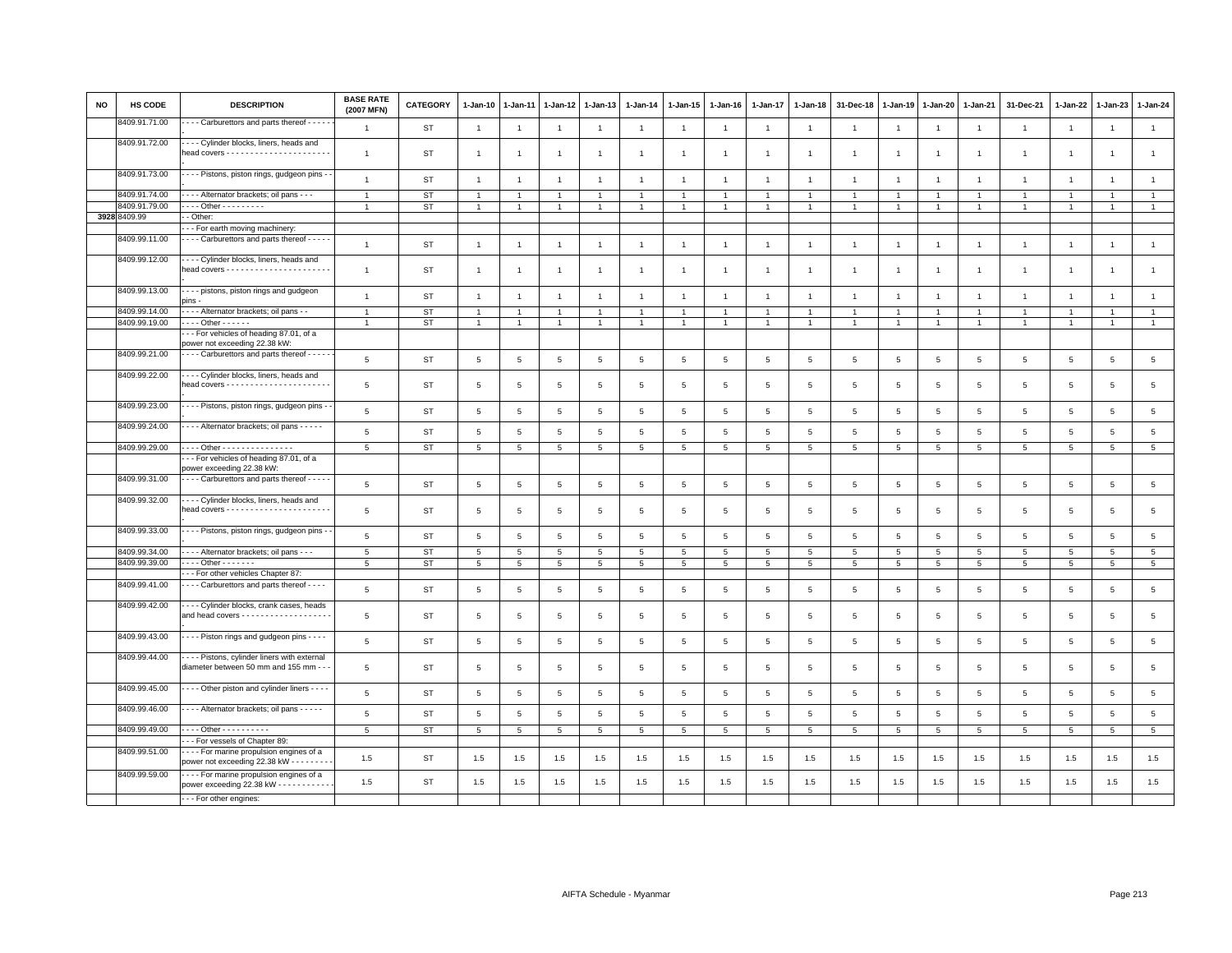| <b>NO</b> | <b>HS CODE</b>                | <b>DESCRIPTION</b>                                                                                         | <b>BASE RATE</b><br>(2007 MFN) | <b>CATEGORY</b>  | $1-Jan-10$                       | $1-Jan-11$                     | $1-Jan-12$          | 1-Jan-13                         | $1-Jan-14$                     | $1 - Jan-15$                   | $1-Jan-16$          | 1-Jan-17              | $1-Jan-18$          | 31-Dec-18                  | 1-Jan-19         | 1-Jan-20                   | 1-Jan-21                      | 31-Dec-21                          | 1-Jan-22                | 1-Jan-23                   | 1-Jan-24                   |
|-----------|-------------------------------|------------------------------------------------------------------------------------------------------------|--------------------------------|------------------|----------------------------------|--------------------------------|---------------------|----------------------------------|--------------------------------|--------------------------------|---------------------|-----------------------|---------------------|----------------------------|------------------|----------------------------|-------------------------------|------------------------------------|-------------------------|----------------------------|----------------------------|
|           | 8409.99.61.00                 | - - - Carburettors and parts thereof - - - - -                                                             | $\overline{1}$                 | ST               | $\overline{1}$                   | $\overline{1}$                 | $\overline{1}$      | $\overline{1}$                   | $\overline{1}$                 | $\overline{1}$                 | $\overline{1}$      | $\overline{1}$        | $\overline{1}$      | $\overline{1}$             | $\mathbf{1}$     | $\overline{1}$             | $\overline{1}$                | $\overline{1}$                     | $\overline{1}$          | $\overline{1}$             | $\mathbf{1}$               |
|           | 8409.99.62.00                 | --- Cylinder blocks, liners, heads and                                                                     | $\overline{1}$                 | ST               | $\overline{1}$                   | $\overline{1}$                 | $\overline{1}$      | $\overline{1}$                   | $\mathbf{1}$                   | $\overline{1}$                 | -1                  | $\overline{1}$        | $\mathbf{1}$        | $\overline{1}$             | $\overline{1}$   | $\overline{1}$             | $\overline{1}$                | $\mathbf{1}$                       | $\overline{1}$          | $\overline{1}$             | $\mathbf{1}$               |
|           | 8409.99.63.00                 | - - - - Pistons, piston rings, gudgeon pins -                                                              | $\overline{1}$                 | ST               | $\overline{1}$                   | $\overline{1}$                 | $\overline{1}$      | $\overline{1}$                   | $\overline{1}$                 | $\overline{1}$                 | $\overline{1}$      | $\overline{1}$        | $\overline{1}$      | $\overline{1}$             | $\overline{1}$   | $\mathbf{1}$               | $\overline{1}$                | $\overline{1}$                     | $\overline{1}$          | $\mathbf{1}$               | $\overline{1}$             |
|           | 8409.99.64.00                 | - - - - Alternator brackets; oil pans - - - -                                                              | $\overline{1}$                 | <b>ST</b>        | $\overline{1}$                   | $\overline{1}$                 | $\overline{1}$      | $\overline{1}$                   | $\overline{1}$                 | $\mathbf{1}$                   | $\overline{1}$      | $\overline{1}$        | $\overline{1}$      | $\overline{1}$             |                  | $\overline{1}$             | $\overline{1}$                | $\overline{1}$                     | $\overline{1}$          | $\overline{1}$             | $\overline{1}$             |
|           | 8409.99.69.00                 | $\cdots$ Other - - - - - -                                                                                 |                                | <b>ST</b>        | $\overline{1}$                   | $\overline{1}$                 | $\overline{1}$      | $\overline{1}$                   | $\overline{1}$                 | $\mathbf{1}$                   | -1                  | $\mathbf{1}$          |                     | $\overline{1}$             |                  |                            | $\overline{1}$                | $\mathbf{1}$                       | 1                       | $\overline{1}$             | $\overline{1}$             |
|           | 84.10                         | Hydraulic turbines, water wheels, and<br>regulators therefor.                                              |                                |                  |                                  |                                |                     |                                  |                                |                                |                     |                       |                     |                            |                  |                            |                               |                                    |                         |                            |                            |
|           | 3929 8410.11                  | - - Of a power not exceeding 1,000 kW:                                                                     |                                |                  |                                  |                                |                     |                                  |                                |                                |                     |                       |                     |                            |                  |                            |                               |                                    |                         |                            |                            |
|           | 3410.11.10.00                 | --- Water turbines --------                                                                                | $\mathbf{1}$                   | $NT-1$           | $\overline{1}$                   | $\overline{1}$                 | $\overline{1}$      | $\overline{1}$                   | $\overline{1}$                 | $\overline{1}$                 | $\overline{1}$      | $\overline{1}$        | $\overline{1}$      | $\mathbf 0$                | $\mathbf{0}$     | $\mathbf{0}$               | $\mathbf 0$                   | $\mathbf{0}$                       | $\mathbf{0}$            | $\overline{0}$             | $\circ$                    |
|           | 8410.11.90.00                 | - - - Other - - - - - - - - - -                                                                            | $\overline{1}$                 | $NT-1$           | $\mathbf{1}$                     | $\mathbf{1}$                   | $\mathbf{1}$        | $\overline{1}$                   | $\mathbf{1}$                   | $\overline{1}$                 | $\mathbf{1}$        | $\mathbf{1}$          |                     | $\mathsf 0$                | $\mathsf 0$      | $\mathbf 0$                | $\mathbf 0$                   | $\mathsf 0$                        | $\mathbf 0$             | $\mathsf 0$                | $\mathsf 0$                |
|           | 3930 8410.12                  | - Of a power exceeding 1,000 kW but not<br>exceeding 10,000 kW:                                            |                                |                  |                                  |                                |                     |                                  |                                |                                |                     |                       |                     |                            |                  |                            |                               |                                    |                         |                            |                            |
|           | 8410.12.10.00                 | -- Water turbines ------------                                                                             | $\overline{1}$                 | $NT-1$           | $\overline{1}$<br>$\overline{1}$ | $\overline{1}$<br>$\mathbf{1}$ | $\overline{1}$      | $\overline{1}$<br>$\overline{1}$ | $\mathbf{1}$<br>$\overline{1}$ | $\overline{1}$<br>$\mathbf{1}$ |                     | $\overline{1}$<br>1   |                     | $\mathbf 0$                | $^{\circ}$       | $\Omega$                   | $\mathbf 0$                   | $\mathbf 0$                        | $\mathbf{0}$            | $\mathbf{0}$               | $\mathbf{0}$               |
|           | 8410.12.90.00<br>3931 8410.13 | $-$ - Other - - - - - - - - - - -<br>- Of a power exceeding 10,000 kW:                                     |                                | $NT-1$           |                                  |                                | $\mathbf{1}$        |                                  |                                |                                |                     |                       |                     | $\mathbf 0$                | $\mathsf 0$      | $\mathsf 0$                | $\mathbf 0$                   | $\mathbf 0$                        | $\mathbf 0$             | $\mathbf 0$                | $\mathbf 0$                |
|           | 3410.13.10.00                 | $\cdots$ Water turbines $\cdots$                                                                           | $\overline{1}$                 | EL.              |                                  |                                |                     |                                  |                                |                                |                     |                       |                     |                            |                  |                            |                               |                                    |                         |                            |                            |
|           | 8410.13.90.00                 | $-$ - Other - - - - - - - - -                                                                              | $\overline{1}$                 | EL.              |                                  |                                |                     |                                  |                                |                                |                     |                       |                     |                            |                  |                            |                               |                                    |                         |                            |                            |
|           | 3932 8410.90                  | Parts, including regulators - - - - - - -                                                                  | $\overline{1}$                 | $NT-1$           | $\overline{1}$                   | $\overline{1}$                 | $\mathbf{1}$        | $\mathbf{1}$                     | $\overline{1}$                 | $\overline{1}$                 | $\overline{1}$      | $\mathbf{1}$          |                     | $\mathbf 0$                | $\mathsf 0$      | $\mathbf 0$                | $\mathsf 0$                   | $\mathsf 0$                        | $\mathsf 0$             | $\mathsf 0$                | $\overline{0}$             |
|           | 84.11                         | Turbo-jets, turbo-propellers and other<br>gas turbines.                                                    |                                |                  |                                  |                                |                     |                                  |                                |                                |                     |                       |                     |                            |                  |                            |                               |                                    |                         |                            |                            |
|           | 3933 8411.11                  | - - Of a thrust not exceeding 25 kN - - - - - -                                                            | 0.5                            | $NT-1$           | 0.5                              | 0.5                            | 0.5                 | 0.5                              | 0.5                            | 0.5                            | 0.5                 | 0.5                   | 0.5                 | $\mathbf 0$                | $\mathsf 0$      | $\mathsf 0$                | $\mathbf 0$                   | $\mathsf 0$                        | $\mathbf 0$             | $\mathbf 0$                | $\mathsf 0$                |
|           | 3934 8411.12                  | - Of a thrust exceeding 25 kN - - - - - -                                                                  | 0.5                            | $NT-1$           | 0.5                              | 0.5                            | 0.5                 | $0.5\,$                          | 0.5                            | 0.5                            | 0.5                 | 0.5                   | 0.5                 | $\mathbf 0$                | $\mathbf 0$      | $\overline{0}$             | $\overline{0}$                | $\mathsf 0$                        | $\mathbf 0$             | $\mathbf 0$                | $\overline{0}$             |
|           | 3935 8411.21                  | - Of a power not exceeding 1,100 kW - -                                                                    | 0.5                            | $NT-1$           | 0.5                              | 0.5                            | 0.5                 | 0.5                              | 0.5                            | 0.5                            | 0.5                 | 0.5                   | 0.5                 | $\,0\,$                    | $\mathsf 0$      | $\,0\,$                    | $\mathbf 0$                   | $\mathbf 0$                        | $\mathbf{0}$            | $\mathbf{0}$               | $\mathsf 0$                |
|           | 3936 8411.22                  | - Of a power exceeding 1,100 kW - - - -                                                                    | 0.5                            | $NT-1$           | 0.5                              | 0.5                            | 0.5                 | 0.5                              | 0.5                            | 0.5                            | 0.5                 | 0.5                   | 0.5                 | $\,0\,$                    | $\mathsf 0$      | $\,0\,$                    | $\overline{0}$                | $\mathsf 0$                        | $\mathsf 0$             | $\mathbf 0$                | $\overline{0}$             |
|           | 3937 8411.81                  | - Of a power not exceding 5000 kw                                                                          | $\overline{1}$                 | ST               | -1                               | $\mathbf{1}$                   | $\mathbf{1}$        | $\overline{1}$                   | $\overline{1}$                 | $\mathbf{1}$                   | $\overline{1}$      | 1                     |                     | $\overline{1}$             |                  | -1                         | $\overline{1}$                | $\mathbf{1}$                       | 1                       | $\mathbf{1}$               | $\mathbf{1}$               |
|           | 3938 8411.82                  | - Of a power exceeding 5,000 kW - - - - -                                                                  | $\overline{1}$                 | EL.              |                                  |                                |                     |                                  |                                |                                |                     |                       |                     |                            |                  |                            |                               |                                    |                         |                            |                            |
|           | 3939 8411.91<br>3940 8411.99  | - Of turbo-jets or turbo-propellers - - -<br>$-$ Other $       -$                                          | 0.5<br>$\mathbf{1}$            | $NT-1$<br>$NT-1$ | 0.5<br>$\mathbf{1}$              | 0.5<br>$\mathbf{1}$            | 0.5<br>$\mathbf{1}$ | 0.5<br>$\overline{1}$            | 0.5<br>$\mathbf{1}$            | 0.5<br>$\mathbf{1}$            | 0.5<br>$\mathbf{1}$ | 0.5<br>$\overline{1}$ | 0.5<br>$\mathbf{1}$ | $\mathbf 0$<br>$\mathbf 0$ | 0<br>$\mathsf 0$ | $\mathsf 0$<br>$\mathsf 0$ | $\mathbf 0$<br>$\overline{0}$ | $\mathsf 0$<br>$\mathsf{O}\xspace$ | $\Omega$<br>$\mathbf 0$ | $\mathbf 0$<br>$\mathsf 0$ | $\mathbf 0$<br>$\mathbf 0$ |
|           | 84.12                         | Other engines and motors.                                                                                  |                                |                  |                                  |                                |                     |                                  |                                |                                |                     |                       |                     |                            |                  |                            |                               |                                    |                         |                            |                            |
|           | 3941 8412.10                  | Reaction engines other than turbo-jets -                                                                   | 0.5                            | $NT-1$           | 0.5                              | 0.5                            | 0.5                 | 0.5                              | 0.5                            | 0.5                            | 0.5                 | 0.5                   | 0.5                 | $\mathbf 0$                | $\mathbf{0}$     | $\mathbf{0}$               | $\mathbf{0}$                  | $\mathbf{0}$                       | $\mathbf{0}$            | $\circ$                    | $\circ$                    |
|           | 3942 8412.21                  | - Linear acting (cylinders) - - - - - -                                                                    | $\overline{1}$                 | $NT-1$           | $\overline{1}$                   | $\overline{1}$                 | $\overline{1}$      | $\overline{1}$                   | $\mathbf{1}$                   | $\overline{1}$                 | $\overline{1}$      | $\overline{1}$        | $\overline{1}$      | $\mathsf 0$                | $\mathsf 0$      | $\mathsf 0$                | $\mathbf 0$                   | $\mathsf 0$                        | $\mathbf 0$             | $\mathbf 0$                | $\mathsf 0$                |
|           | 3943 8412.29                  | - Other - - - - - - - - - -                                                                                |                                | $NT-1$           | $\overline{1}$                   |                                | $\overline{1}$      | $\overline{1}$                   | $\mathbf{1}$                   | $\overline{1}$                 |                     | $\overline{1}$        |                     | $\mathbf 0$                | 0                | $\mathsf 0$                | $\mathbf 0$                   | $\mathsf 0$                        | $\mathbf 0$             | $\mathbf 0$                | $\mathsf 0$                |
|           | 3944 8412.31                  | - Linear acting (cylinders) - - - - - - - -                                                                | $\overline{1}$                 | $NT-1$           | $\overline{1}$                   | $\overline{1}$                 | $\overline{1}$      | $\overline{1}$                   | $\mathbf{1}$                   | $\mathbf{1}$                   |                     | -1                    |                     | $\,0\,$                    | 0                | 0                          | $\mathsf 0$                   | $\mathsf 0$                        | $\mathbf{0}$            | $\mathbf{0}$               | $\mathbf{0}$               |
|           | 3945 8412.39                  | - - Other - - - - - -                                                                                      | $\overline{1}$                 | <b>ST</b>        | $\mathbf{1}$                     | $\overline{1}$                 | $\overline{1}$      | $\overline{1}$                   | $\mathbf{1}$                   | $\overline{1}$                 | $\overline{1}$      | $\overline{1}$        | $\overline{1}$      | $\overline{1}$             | $\overline{1}$   | $\mathbf{1}$               | $\overline{1}$                | $\mathbf{1}$                       | $\overline{1}$          | $\overline{1}$             | $\mathbf{1}$               |
|           | 3946 8412.80                  | $-$ Other - - - - - - - - - - -                                                                            | $\overline{1}$                 | $NT-1$           | $\mathbf{1}$                     | $\overline{1}$                 | $\overline{1}$      | $\overline{1}$                   | $\mathbf{1}$                   | $\overline{1}$                 | $\overline{1}$      | $\overline{1}$        | $\overline{1}$      | $\mathbf 0$                | $\mathsf 0$      | $\mathsf 0$                | $\mathbf 0$                   | $\mathsf 0$                        | $\mathbf 0$             | $\mathbf 0$                | $\mathsf 0$                |
|           | 3947 8412.90<br>8412.90.10.00 | Parts:<br>- Of reaction engines of subheading<br>$\overline{a}$                                            | 0.5                            | EL.              |                                  |                                |                     |                                  |                                |                                |                     |                       |                     |                            |                  |                            |                               |                                    |                         |                            |                            |
|           | 8412.90.90.00                 | - - Other - - - - - - - - - - - - - - -                                                                    | $\overline{1}$                 | EL.              |                                  |                                |                     |                                  |                                |                                |                     |                       |                     |                            |                  |                            |                               |                                    |                         |                            |                            |
|           |                               | Pumps for liquids, whether or not fitted<br>with a measuring device; liquid                                |                                |                  |                                  |                                |                     |                                  |                                |                                |                     |                       |                     |                            |                  |                            |                               |                                    |                         |                            |                            |
|           | 84.13<br>3948 8413.11         | elevators.<br>- Pumps for dispensing fuel or<br>lubricants, of the types used in filling<br>stations or in | $\mathbf{1}$                   | $NT-1$           | $\overline{1}$                   | $\overline{1}$                 | $\overline{1}$      | $\overline{1}$                   | $\mathbf{1}$                   | $\overline{1}$                 | $\overline{1}$      | $\overline{1}$        | $\overline{1}$      | $\mathbf 0$                | 0                | 0                          | $\mathbf 0$                   | $\mathsf 0$                        | $\mathbf 0$             | $\mathbf{O}$               | $\mathsf 0$                |
|           | 3949 8413.19                  | - Other:                                                                                                   |                                |                  |                                  |                                |                     |                                  |                                |                                |                     |                       |                     |                            |                  |                            |                               |                                    |                         |                            |                            |
|           | 8413.19.10.00                 | --- Electrically operated ------------                                                                     | $\overline{1}$                 | $NT-1$           | $\overline{1}$                   | $\overline{1}$                 | $\overline{1}$      | $\overline{1}$                   | $\overline{1}$                 | $\overline{1}$                 | $\overline{1}$      | $\overline{1}$        | $\overline{1}$      | $\,0\,$                    | $\mathsf 0$      | $\mathsf 0$                | $\mathbf 0$                   | $\mathsf 0$                        | $\mathbf{0}$            | $\mathsf 0$                | $\mathsf 0$                |
|           | 8413.19.20.00                 | - - - Not electrically operated - - - - - - - - - -                                                        | $\overline{1}$                 | $NT-1$           | $\mathbf{1}$                     | $\overline{1}$                 | $\overline{1}$      | $\overline{1}$                   | $\overline{1}$                 | $\overline{1}$                 | $\overline{1}$      | $\overline{1}$        | $\overline{1}$      | $\mathbf 0$                | $\mathsf 0$      | $\mathsf 0$                | $\mathbf 0$                   | $\mathsf 0$                        | $\mathbf 0$             | $\mathbf 0$                | $\mathsf 0$                |
|           | 3950 8413.20                  | Hand pumps, other than those of<br>subheading 8413.11 or 8413.19 - - - - - - - -                           | $\overline{1}$                 | $NT-1$           | $\overline{1}$                   | $\overline{1}$                 | $\mathbf{1}$        | $\overline{1}$                   | $\overline{1}$                 | $\mathbf{1}$                   | $\overline{1}$      | $\overline{1}$        | $\overline{1}$      | $\mathsf 0$                | $\mathbf 0$      | $\mathsf 0$                | $\mathbf 0$                   | $\mathsf 0$                        | $\mathbf{0}$            | $\mathsf 0$                | $\mathsf 0$                |
|           | 3951 8413.30                  | Fuel, lubricating or cooling medium pumps<br>or.                                                           |                                |                  |                                  |                                |                     |                                  |                                |                                |                     |                       |                     |                            |                  |                            |                               |                                    |                         |                            |                            |
|           |                               | - For earth moving machinery:                                                                              |                                |                  |                                  |                                |                     |                                  |                                |                                |                     |                       |                     |                            |                  |                            |                               |                                    |                         |                            |                            |
|           | 8413.30.11.00                 | - - - Of reciprocating type - - - - - -                                                                    | 5                              | EL               |                                  |                                |                     |                                  |                                |                                |                     |                       |                     |                            |                  |                            |                               |                                    |                         |                            |                            |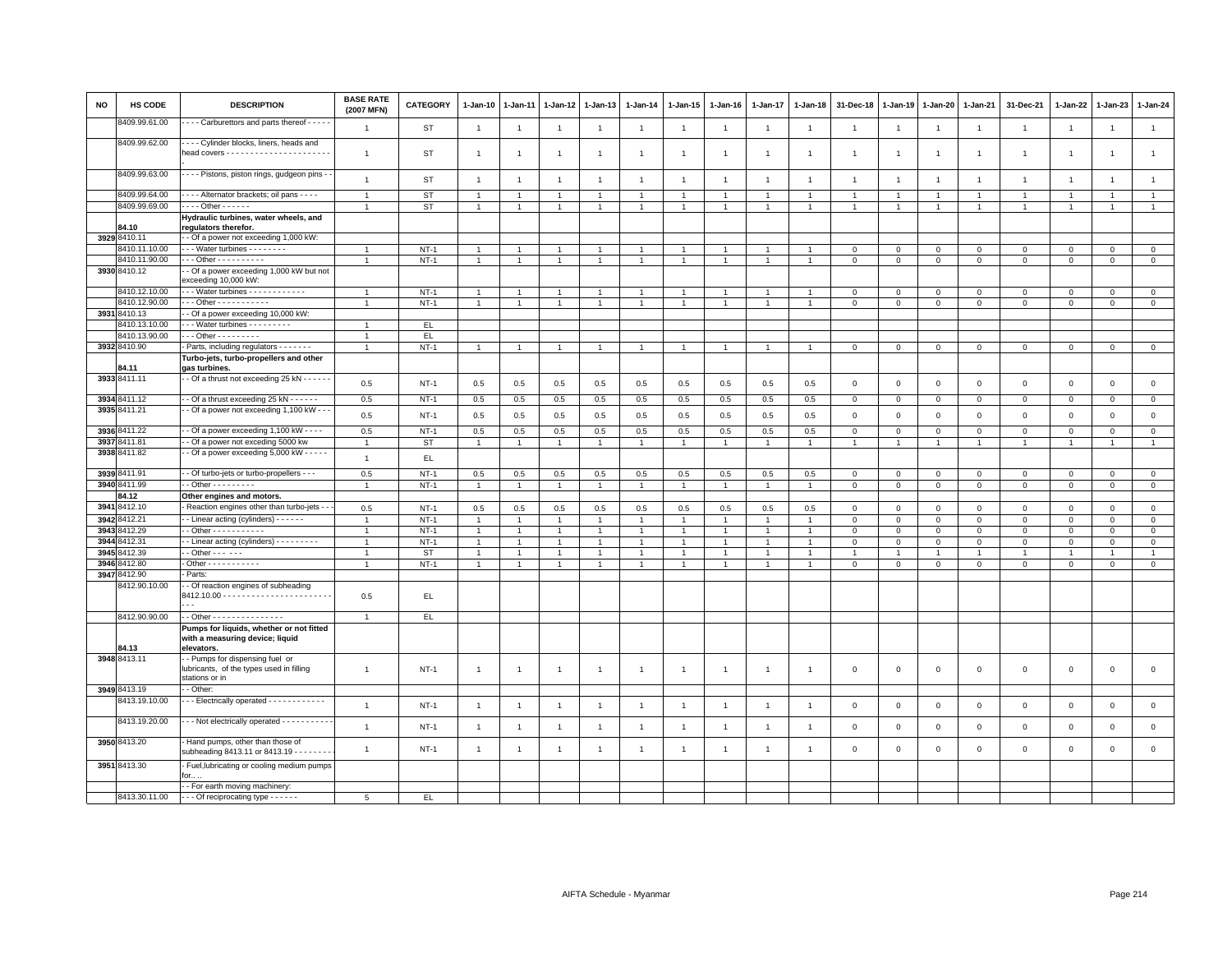| <b>NO</b> | HS CODE                       | <b>DESCRIPTION</b>                                                                                         | <b>BASE RATE</b><br>(2007 MFN) | <b>CATEGORY</b> | $1-Jan-10$     | $1-Jan-11$     | $1-Jan-12$     | $1 - Jan-13$   | 1-Jan-14     | 1-Jan-15       | 1-Jan-16     | 1-Jan-17       | $1-Jan-18$     | 31-Dec-18   | 1-Jan-19    | $1 - Jan-20$ | 1-Jan-21    | 31-Dec-21   | 1-Jan-22    | $1-Jan-23$  | 1-Jan-24    |
|-----------|-------------------------------|------------------------------------------------------------------------------------------------------------|--------------------------------|-----------------|----------------|----------------|----------------|----------------|--------------|----------------|--------------|----------------|----------------|-------------|-------------|--------------|-------------|-------------|-------------|-------------|-------------|
|           | 8413.30.12.00                 | - - Of centrifugal type, with inlet diameter<br>not exceeding 200 mm - - - - - - - - - - - - - -           | 5                              | EL.             |                |                |                |                |              |                |              |                |                |             |             |              |             |             |             |             |             |
|           | 8413.30.13.00                 | - - Of centrifugal type, with inlet diameter<br>exceeding 200 mm - - - - - - - - - - - - - - - - -         | 5                              | EL.             |                |                |                |                |              |                |              |                |                |             |             |              |             |             |             |             |             |
|           | 8413.30.14.00                 | --- Of rotary type ------------                                                                            | 5                              | EL.             |                |                |                |                |              |                |              |                |                |             |             |              |             |             |             |             |             |
|           | 8413.30.19.00                 | - - Other - - - - - - - - - - - - - - -                                                                    | 5                              | EL.             |                |                |                |                |              |                |              |                |                |             |             |              |             |             |             |             |             |
|           |                               | - For motor vehicles:                                                                                      |                                |                 |                |                |                |                |              |                |              |                |                |             |             |              |             |             |             |             |             |
|           | 8413.30.21.00                 | - - Of reciprocating type - - - - - - - -                                                                  | 5                              |                 |                |                |                |                |              |                |              |                |                |             |             |              |             |             |             |             |             |
|           |                               |                                                                                                            |                                | EL              |                |                |                |                |              |                |              |                |                |             |             |              |             |             |             |             |             |
|           | 8413.30.22.00                 | - - - Of centrifugal type, with inlet diameter<br>not exceeding 200 mm $\cdots$                            | 5                              | EL              |                |                |                |                |              |                |              |                |                |             |             |              |             |             |             |             |             |
|           | 8413.30.23.00                 | --- Of centrifugal type, with inlet diameter<br>exceeding 200 mm - - - - - - - - - - - - - - - - -         | 5                              | EL.             |                |                |                |                |              |                |              |                |                |             |             |              |             |             |             |             |             |
|           | 8413.30.24.00                 | $\cdots$ Of rotary type $\cdots$                                                                           | 5                              | EL.             |                |                |                |                |              |                |              |                |                |             |             |              |             |             |             |             |             |
|           | 8413.30.29.00                 | $\cdot$ - Other - - - - - - - - - - - - -                                                                  | 5                              | EL              |                |                |                |                |              |                |              |                |                |             |             |              |             |             |             |             |             |
|           | 8413.30.90.00                 | - Other - - - - - - - - - - - - - - - - - -                                                                | 5                              | EL.             |                |                |                |                |              |                |              |                |                |             |             |              |             |             |             |             |             |
|           | 3952 8413.40                  | Concrete pumps:                                                                                            |                                |                 |                |                |                |                |              |                |              |                |                |             |             |              |             |             |             |             |             |
|           | 3413.40.10.00                 |                                                                                                            |                                |                 |                |                |                |                |              |                |              |                |                |             |             |              |             |             |             |             |             |
|           | 8413.40.20.00                 | - Electrically operated - - - - - - -                                                                      | $\mathbf{1}$                   | $NT-1$          | $\mathbf{1}$   | $\overline{1}$ | $\overline{1}$ | $\overline{1}$ | $\mathbf{1}$ | $\overline{1}$ |              | $\mathbf{1}$   |                | $\mathbf 0$ | $\mathbf 0$ | $\mathbf 0$  | $\mathbf 0$ | $\mathsf 0$ | $\mathbf 0$ | $\circ$     | $\circ$     |
|           |                               | - - Not electrically operated - - - - - - - - - -                                                          | $\mathbf{1}$                   | $NT-1$          | $\overline{1}$ | $\overline{1}$ | $\overline{1}$ | $\overline{1}$ | $\mathbf{1}$ | $\mathbf{1}$   | $\mathbf{1}$ | $\overline{1}$ | $\overline{1}$ | $\mathbf 0$ | $\mathsf 0$ | $\mathsf 0$  | $\mathbf 0$ | $\mathsf 0$ | $\mathsf 0$ | $\mathsf 0$ | $\mathsf 0$ |
|           | 3953 8413.50<br>8413.50.11.00 | - Other reciprocating positive displacement<br>pumps:<br>- - - Water pumps specially designed for          |                                |                 |                |                |                |                |              |                |              |                |                |             |             |              |             |             |             |             |             |
|           |                               |                                                                                                            | $\mathbf{1}$                   | EL              |                |                |                |                |              |                |              |                |                |             |             |              |             |             |             |             |             |
|           | 8413.50.12.00                 | - - Other, water pumps with capacity not<br>exceeding 8000 m3/h - - - - - - - - - - - - - - -              | $\overline{1}$                 | EL.             |                |                |                |                |              |                |              |                |                |             |             |              |             |             |             |             |             |
|           | 8413.50.13.00                 | - - - Other, water pumps with capacity<br>exceeding 8000 m3/h but not exceeding<br>13000 m3/h - - - - - -  | $\mathbf{1}$                   | EL.             |                |                |                |                |              |                |              |                |                |             |             |              |             |             |             |             |             |
|           | 8413.50.19.00                 | --- Other ------------------                                                                               | $\mathbf{1}$                   | EL.             |                |                |                |                |              |                |              |                |                |             |             |              |             |             |             |             |             |
|           | 8413.50.20.00                 | - - Not electrically operated - - - - - - - - -                                                            |                                | EL              |                |                |                |                |              |                |              |                |                |             |             |              |             |             |             |             |             |
|           | 3954 8413.60                  | Other rotary positive displacement                                                                         |                                |                 |                |                |                |                |              |                |              |                |                |             |             |              |             |             |             |             |             |
|           |                               | pumps:                                                                                                     |                                |                 |                |                |                |                |              |                |              |                |                |             |             |              |             |             |             |             |             |
|           |                               | - Electrically operated:                                                                                   |                                |                 |                |                |                |                |              |                |              |                |                |             |             |              |             |             |             |             |             |
|           | 8413.60.11.00                 | - - Water pumps specially designed for                                                                     |                                |                 |                |                |                |                |              |                |              |                |                |             |             |              |             |             |             |             |             |
|           |                               |                                                                                                            | $\overline{1}$                 | EL.             |                |                |                |                |              |                |              |                |                |             |             |              |             |             |             |             |             |
|           | 8413.60.12.00                 | --- Other, water pumps with capacity not                                                                   |                                |                 |                |                |                |                |              |                |              |                |                |             |             |              |             |             |             |             |             |
|           |                               | exceeding 8000 m3/h - - - - - - - - - - - - - - -                                                          | $\overline{1}$                 | EL.             |                |                |                |                |              |                |              |                |                |             |             |              |             |             |             |             |             |
|           | 8413.60.13.00                 | --- Other, water pumps with capacity<br>exceeding 8000 m3/h but not exceeding<br>$13000$ m $3/h - - - - -$ | $\overline{1}$                 | EL.             |                |                |                |                |              |                |              |                |                |             |             |              |             |             |             |             |             |
|           | 8413.60.19.00                 | . Other - - - - - - - - - - - - - -                                                                        | $\overline{1}$                 | EL.             |                |                |                |                |              |                |              |                |                |             |             |              |             |             |             |             |             |
|           | 8413.60.20.00                 | - - Not electrically operated - - - - -                                                                    | $\mathbf{1}$                   | EL.             |                |                |                |                |              |                |              |                |                |             |             |              |             |             |             |             |             |
|           | 3955 8413.70                  | Other centrifugal pumps:                                                                                   |                                |                 |                |                |                |                |              |                |              |                |                |             |             |              |             |             |             |             |             |
|           | 8413.70.10.00                 | - Single stage, single suction horizontal                                                                  |                                |                 |                |                |                |                |              |                |              |                |                |             |             |              |             |             |             |             |             |
|           |                               | shaft water pumps suitable for belt drive or                                                               | $\circ$                        | EL.             |                |                |                |                |              |                |              |                |                |             |             |              |             |             |             |             |             |
|           |                               | direct coupling, other than pumps with<br>shafts common with prime mover - - - - - - -                     |                                |                 |                |                |                |                |              |                |              |                |                |             |             |              |             |             |             |             |             |
|           |                               | - Other, electrically operated:                                                                            |                                |                 |                |                |                |                |              |                |              |                |                |             |             |              |             |             |             |             |             |
|           | 8413.70.21.00                 | - - Water pumps specially designed for                                                                     | $\mathbf 0$                    | EL.             |                |                |                |                |              |                |              |                |                |             |             |              |             |             |             |             |             |
|           | 8413.70.22.00                 | --- Impulse - turbo water pumps of a                                                                       | $\mathbf 0$                    | EL              |                |                |                |                |              |                |              |                |                |             |             |              |             |             |             |             |             |
|           | 8413.70.23.00                 | capacity not exceeding 100 Watts, of a<br>--- Other, water pumps with capacity not                         |                                |                 |                |                |                |                |              |                |              |                |                |             |             |              |             |             |             |             |             |
|           |                               | exceeding 8000 m3/h - - - - - - - - - - - - - - -<br>$\cdots$                                              | $\mathbf 0$                    | EL.             |                |                |                |                |              |                |              |                |                |             |             |              |             |             |             |             |             |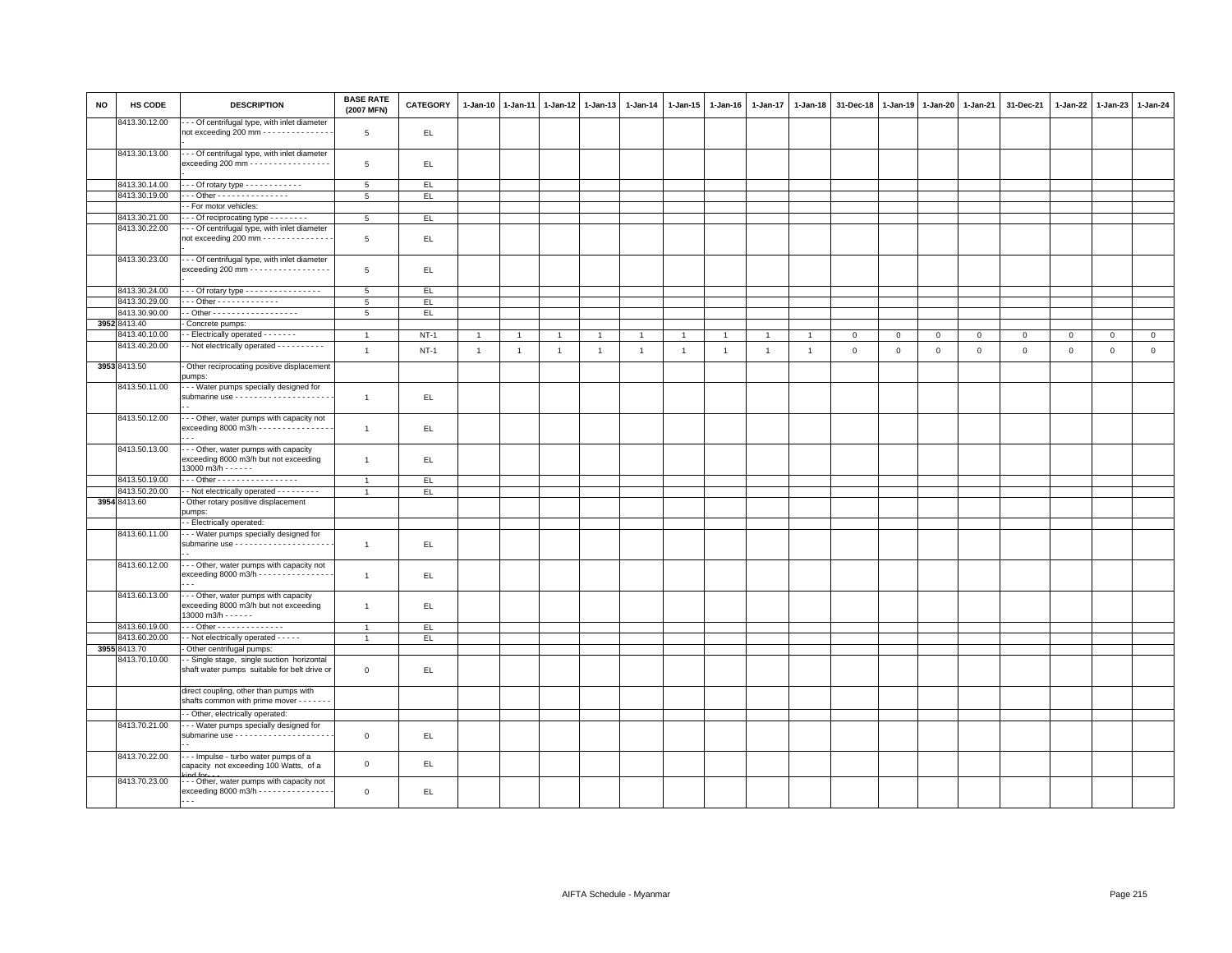| <b>NO</b> | HS CODE                        | <b>DESCRIPTION</b>                                                                                        | <b>BASE RATE</b><br>(2007 MFN) | <b>CATEGORY</b> | $1 - Jan-10$   | $1-Jan-11$     | 1-Jan-12       | $1-Jan-13$     | 1-Jan-14       | 1-Jan-15             | $1 - Jan-16$   | 1-Jan-17       | 1-Jan-18       | 31-Dec-18      | 1-Jan-19       | 1-Jan-20       | 1-Jan-21       | 31-Dec-21      | 1-Jan-22       | $1-Jan-23$     | 1-Jan-24       |
|-----------|--------------------------------|-----------------------------------------------------------------------------------------------------------|--------------------------------|-----------------|----------------|----------------|----------------|----------------|----------------|----------------------|----------------|----------------|----------------|----------------|----------------|----------------|----------------|----------------|----------------|----------------|----------------|
|           | 8413.70.24.00                  | - - Other, water pumps with capacity<br>exceeding 8000 m3/h but not exceeding<br>13000 m3/h - - - - - -   | $\mathsf 0$                    | EL.             |                |                |                |                |                |                      |                |                |                |                |                |                |                |                |                |                |                |
|           | 8413.70.29.00                  |                                                                                                           | $\mathbf{0}$                   | EL.             |                |                |                |                |                |                      |                |                |                |                |                |                |                |                |                |                |                |
|           | 8413.70.30.00                  | - - Not electrically operated - - - - - - -                                                               | $\Omega$                       | EL.             |                |                |                |                |                |                      |                |                |                |                |                |                |                |                |                |                |                |
|           | 3956 8413.81                   | - Pumps:                                                                                                  |                                |                 |                |                |                |                |                |                      |                |                |                |                |                |                |                |                |                |                |                |
|           |                                | - - Electrically operated:                                                                                |                                |                 |                |                |                |                |                |                      |                |                |                |                |                |                |                |                |                |                |                |
|           | 8413.81.11.00                  | - - - Water pumps specially designed for                                                                  |                                |                 |                |                |                |                |                |                      |                |                |                |                |                |                |                |                |                |                |                |
|           |                                |                                                                                                           | $\overline{1}$                 | ST              | $\mathbf{1}$   | 1              | $\overline{1}$ | $\overline{1}$ | $\mathbf{1}$   | $\overline{1}$       | -1             | $\overline{1}$ | $\mathbf{1}$   | $\overline{1}$ | $\overline{1}$ | $\overline{1}$ | $\overline{1}$ | $\overline{1}$ | $\mathbf{1}$   | $\mathbf{1}$   | $\mathbf{1}$   |
|           | 8413.81.12.00                  | - Other, water pumps with capacity not<br>exceeding 8000 m3/h - - - - - - - - - - - -                     | $\overline{1}$                 | ST              | $\mathbf{1}$   | -1             | -1             | $\overline{1}$ | $\overline{1}$ | $\overline{1}$       | $\overline{1}$ | $\mathbf{1}$   |                | $\overline{1}$ | $\overline{1}$ | $\mathbf{1}$   | $\overline{1}$ | $\mathbf{1}$   | $\mathbf{1}$   | $\overline{1}$ | $\overline{1}$ |
|           | 8413.81.13.00                  | - - - - Other, water pumps with capacity<br>exceeding 8000 m3/h but not exceeding<br>13000 m3/h - - - - - | $\overline{1}$                 | ST              | $\mathbf{1}$   | $\overline{1}$ | $\overline{1}$ | $\overline{1}$ | $\mathbf{1}$   | $\mathbf{1}$         | $\overline{1}$ | $\overline{1}$ | $\mathbf{1}$   | $\overline{1}$ | $\overline{1}$ | $\overline{1}$ | $\overline{1}$ | $\mathbf{1}$   | $\mathbf{1}$   | $\mathbf{1}$   | $\mathbf{1}$   |
|           | 8413.81.19.00                  | Other - - - - - - - - - - - - -                                                                           | $\overline{1}$                 | ST              | $\mathbf{1}$   | -1             | $\overline{1}$ | $\overline{1}$ |                | $\mathbf{1}$         |                | $\mathbf{1}$   |                | $\overline{1}$ | $\overline{1}$ | $\overline{1}$ | $\overline{1}$ | $\mathbf{1}$   | $\overline{1}$ | $\mathbf{1}$   | $\overline{1}$ |
|           | 8413.81.20.00                  | --- Not electrically operated ---------                                                                   | $\overline{1}$                 | ST              | $\overline{1}$ | $\overline{1}$ | $\overline{1}$ | $\mathbf{1}$   | $\overline{1}$ | $\mathbf{1}$         | $\overline{1}$ | $\overline{1}$ | $\overline{1}$ | $\overline{1}$ | $\overline{1}$ | $\overline{1}$ | $\overline{1}$ | $\mathbf{1}$   | $\overline{1}$ | $\mathbf{1}$   | $\mathbf{1}$   |
|           |                                |                                                                                                           |                                |                 |                |                |                |                |                |                      |                |                |                |                |                |                |                |                |                |                |                |
|           | 3957 8413.82                   | - Liquid elevators:                                                                                       |                                |                 |                |                |                |                |                |                      |                |                |                |                |                |                |                |                |                |                |                |
|           | 3413.82.10.00                  | - - Electrically operated - - - - -                                                                       | $\Omega$                       | $NT-1$          | $\mathbf{0}$   | $\Omega$       | $\mathbf{0}$   | $\Omega$       | $\mathbf 0$    | $\Omega$             | $\Omega$       | $\Omega$       | $\Omega$       | $\mathbf 0$    | $\circ$        | $\mathbf{0}$   | $\Omega$       | $\mathbf{0}$   | $\Omega$       | $\mathbf 0$    | $\mathbf 0$    |
|           | 8413.82.20.00                  | - - Not electrically operated - - - - -                                                                   | $\mathsf 0$                    | $NT-1$          | $\mathbf 0$    | $\mathbf 0$    | $\mathbf 0$    | $\mathbf 0$    | $\mathbf 0$    | 0                    | $\mathbf 0$    | $\mathbf 0$    | $\mathbf 0$    | $\mathbf 0$    | $\mathbf 0$    | $\mathbf 0$    | $\mathbf 0$    | $\mathbf 0$    | $\mathbf 0$    | $\mathbf{0}$   | $\mathsf 0$    |
|           | 3958 8413.91                   | - Of pumps:                                                                                               |                                |                 |                |                |                |                |                |                      |                |                |                |                |                |                |                |                |                |                |                |
|           | 8413.91.10.00<br>8413.91.20.00 | - - Of pumps of subheading 8413.20.00 -<br>- - of pumps of subheading 8413.70.10 -                        | $\overline{1}$                 | <b>ST</b>       | $\mathbf{1}$   | $\overline{1}$ | $\overline{1}$ | $\overline{1}$ | $\overline{1}$ | $\mathbf{1}$         | $\overline{1}$ | $\overline{1}$ | $\overline{1}$ | $\overline{1}$ | $\overline{1}$ | $\overline{1}$ | $\overline{1}$ | $\overline{1}$ | $\overline{1}$ | $\mathbf{1}$   | $\mathbf{1}$   |
|           |                                |                                                                                                           | $\mathbf 0$                    | ST              | $\mathbf 0$    | $\Omega$       | $\overline{0}$ | $\mathbf{0}$   | $\mathbf 0$    | $\mathbf 0$          | $\Omega$       | $\overline{0}$ | $\mathbf 0$    | $\mathbf 0$    | $\mathbf{0}$   | $\mathbf 0$    | $\mathbf 0$    | $\mathbf 0$    | $\overline{0}$ | $\mathbf 0$    | $\mathsf 0$    |
|           | 8413.91.30.00                  | - - - Of other centrifugal pumps - - -                                                                    | $\mathbf{0}$                   | ST              | $\mathbf{0}$   | $\mathbf 0$    | $\mathbf{0}$   | $\mathbf{0}$   | $\mathbf 0$    | $\mathbf{O}$         | $\mathbf 0$    | $\mathbf 0$    | $\mathbf 0$    | $\mathbf 0$    | $\mathbf 0$    | $\mathbf 0$    | $\mathbf 0$    | $\mathbf 0$    | $\mathbf{0}$   | $\mathbf{0}$   | $\circ$        |
|           |                                | - - Of other pumps, electrically operated:                                                                |                                |                 |                |                |                |                |                |                      |                |                |                |                |                |                |                |                |                |                |                |
|           | 8413.91.41.00                  | - - - - Of water pumps with capacity not<br>exceeding 8000 m3/h, except those                             | $\overline{1}$                 | ST              | $\mathbf{1}$   | $\overline{1}$ | $\overline{1}$ | $\overline{1}$ | $\overline{1}$ | $\mathbf{1}$         | $\overline{1}$ | $\overline{1}$ | $\overline{1}$ | $\overline{1}$ | $\overline{1}$ | $\overline{1}$ | $\overline{1}$ | $\mathbf{1}$   | $\overline{1}$ | $\mathbf{1}$   | $\overline{1}$ |
|           | 8413.91.42.00                  | Of water pumps specially designed<br>for submarine use - - - - - - - - - - - - - - - - -                  | $\overline{1}$                 | ST              | $\overline{1}$ | -1             | $\overline{1}$ | $\overline{1}$ | $\overline{1}$ | $\overline{1}$       | -1             | $\overline{1}$ | -1             | $\overline{1}$ | -1             | $\overline{1}$ | $\overline{1}$ | $\overline{1}$ | $\overline{1}$ | $\overline{1}$ | $\overline{1}$ |
|           | 8413.91.49.00                  | . Other - - - - - - - - -                                                                                 |                                |                 |                |                |                |                |                |                      |                | $\overline{1}$ |                | $\overline{1}$ | $\overline{1}$ |                |                | $\overline{1}$ |                |                | $\overline{1}$ |
|           | 8413.91.90.00                  | - - Of other pumps, not electrically                                                                      |                                | ST              | $\overline{1}$ | $\overline{1}$ | $\overline{1}$ | $\overline{1}$ |                | $\overline{1}$       |                |                |                |                |                | $\overline{1}$ | $\overline{1}$ |                | $\overline{1}$ | $\overline{1}$ |                |
|           |                                |                                                                                                           | $\overline{1}$                 | <b>ST</b>       | $\mathbf{1}$   | $\overline{1}$ | $\overline{1}$ | $\overline{1}$ | $\overline{1}$ | $\mathbf{1}$         | $\overline{1}$ | $\mathbf{1}$   | $\overline{1}$ | $\overline{1}$ | $\overline{1}$ | $\mathbf{1}$   | $\overline{1}$ | $\mathbf{1}$   | $\overline{1}$ | $\mathbf{1}$   | $\mathbf{1}$   |
|           | 3959 8413.92                   | - Of liquid elevators:                                                                                    |                                |                 |                |                |                |                |                |                      |                |                |                |                |                |                |                |                |                |                |                |
|           | 8413.92.10.00                  | - - Of electrically operated liquid elevators                                                             | $\mathsf 0$                    | $NT-1$          | $\mathsf 0$    | $\mathsf 0$    | $\mathbf 0$    | $\mathbf 0$    | $\mathbf 0$    | $\mathbf 0$          | $\mathsf 0$    | $\mathsf 0$    | $\mathbf 0$    | $\mathbf 0$    | $\mathbf{0}$   | $\mathbf 0$    | $\mathbf 0$    | $\mathsf 0$    | $\mathsf 0$    | $\mathbf 0$    | $\mathsf 0$    |
|           | 8413.92.20.00                  | - - Of non-electrically operated liquid<br>elevators ------------------------                             | $\mathbf 0$                    | <b>NT-1</b>     | $\mathbf 0$    | $^{\circ}$     | $\mathbf 0$    | $\mathbf 0$    | $\mathbf 0$    | 0                    | $\Omega$       | $\Omega$       | $\Omega$       | $\mathbf 0$    | $\Omega$       | $\mathsf 0$    | $\mathbf 0$    | $\mathsf 0$    | $^{\circ}$     | $\mathsf 0$    | $\mathsf 0$    |
|           | 84.14                          | Air or vacuum pumps, air or other gas<br>compressors and fans; ventilating or<br>recycling hoods          |                                |                 |                |                |                |                |                |                      |                |                |                |                |                |                |                |                |                |                |                |
|           | 3960 8414.10                   | Vacuum pumps:                                                                                             |                                |                 |                |                |                |                |                |                      |                |                |                |                |                |                |                |                |                |                |                |
|           | 8414.10.10.00                  | - - Electrically operated - - - - - -                                                                     |                                | ST              | 1              |                | $\overline{1}$ | -1             |                | $\mathbf{1}$         |                |                |                |                |                |                | -1             | -1             |                |                | $\mathbf{1}$   |
|           | 8414.10.20.00                  | - - Not electrically operated - - - - - - - -                                                             |                                | <b>ST</b>       | $\overline{1}$ |                | $\overline{1}$ | $\overline{1}$ |                | $\ddot{\phantom{1}}$ |                |                |                |                |                |                |                | $\overline{1}$ |                |                | $\mathbf{1}$   |
|           | 3961 8414.20                   | Hand - or foot-operated air pumps - - - - -                                                               | $\overline{1}$                 | <b>ST</b>       | $\mathbf{1}$   | $\overline{1}$ | $\overline{1}$ | $\overline{1}$ | $\mathbf{1}$   | $\mathbf{1}$         | $\overline{1}$ | $\mathbf{1}$   | $\overline{1}$ | $\overline{1}$ | $\overline{1}$ | $\overline{1}$ | $\overline{1}$ | $\overline{1}$ | $\overline{1}$ | $\mathbf{1}$   | $\mathbf{1}$   |
|           | 3962 8414.30                   | Compressors of a kind used in                                                                             |                                |                 |                |                |                |                |                |                      |                |                |                |                |                |                |                |                |                |                |                |
|           |                                | - Having capacity exceeding 21 kW per<br>hour or more; having displacement per                            |                                |                 |                |                |                |                |                |                      |                |                |                |                |                |                |                |                |                |                |                |
|           | 8414.30.11.00                  | - - - For air conditioning machines - - - - - -                                                           | $\overline{1}$                 | <b>ST</b>       | $\mathbf{1}$   | $\overline{1}$ | $\overline{1}$ | $\mathbf{1}$   | $\overline{1}$ | $\mathbf{1}$         | $\overline{1}$ | $\overline{1}$ | $\overline{1}$ | $\overline{1}$ | $\overline{1}$ | $\overline{1}$ | $\overline{1}$ | $\overline{1}$ | $\overline{1}$ | $\overline{1}$ | $\mathbf{1}$   |
|           | 8414.30.19.00                  | Other -                                                                                                   | $\overline{1}$                 | <b>ST</b>       | $\overline{1}$ | $\overline{1}$ | $\overline{1}$ | $\overline{1}$ | $\overline{1}$ | $\overline{1}$       | -1             | $\overline{1}$ | $\overline{1}$ | $\overline{1}$ | $\overline{1}$ | $\overline{1}$ | $\overline{1}$ | $\mathbf{1}$   | $\overline{1}$ | $\mathbf{1}$   | $\mathbf{1}$   |
|           |                                | - Other:                                                                                                  |                                |                 |                |                |                |                |                |                      |                |                |                |                |                |                |                |                |                |                |                |
|           | 8414.30.91.00                  | - - For air conditioning machines - - - - -                                                               | $\overline{1}$                 | <b>ST</b>       | $\overline{1}$ | -1             | $\overline{1}$ | $\overline{1}$ | $\overline{1}$ | $\overline{1}$       | $\overline{1}$ | $\overline{1}$ |                | $\overline{1}$ | $\overline{1}$ | $\overline{1}$ | $\overline{1}$ | $\overline{1}$ | $\overline{1}$ | $\mathbf{1}$   | $\mathbf{1}$   |
|           | 8414.30.99.00                  | - - - Other - - - - - - - - - - - - - - -                                                                 | $\overline{1}$                 | ST              | $\overline{1}$ | $\overline{1}$ | $\overline{1}$ | $\overline{1}$ |                | $\blacktriangleleft$ |                |                |                |                |                |                | $\overline{1}$ | $\overline{1}$ | $\overline{1}$ | $\overline{1}$ | $\overline{1}$ |
|           | 3963 8414.40                   | - Air compressors mounted on a wheeled<br>chassis.                                                        | $\overline{1}$                 | EL              |                |                |                |                |                |                      |                |                |                |                |                |                |                |                |                |                |                |
|           | 3964 8414.51                   | - - Table, floor, wall, window, ceiling or                                                                |                                |                 |                |                |                |                |                |                      |                |                |                |                |                |                |                |                |                |                |                |
|           | 8414.51.10.00                  | ---Table fans and box fans -------                                                                        | 7.5                            | EL.             |                |                |                |                |                |                      |                |                |                |                |                |                |                |                |                |                |                |
|           | 8414.51.20.00                  | --- Wall fans and ceiling fans ------                                                                     | 7.5                            | EL.             |                |                |                |                |                |                      |                |                |                |                |                |                |                |                |                |                |                |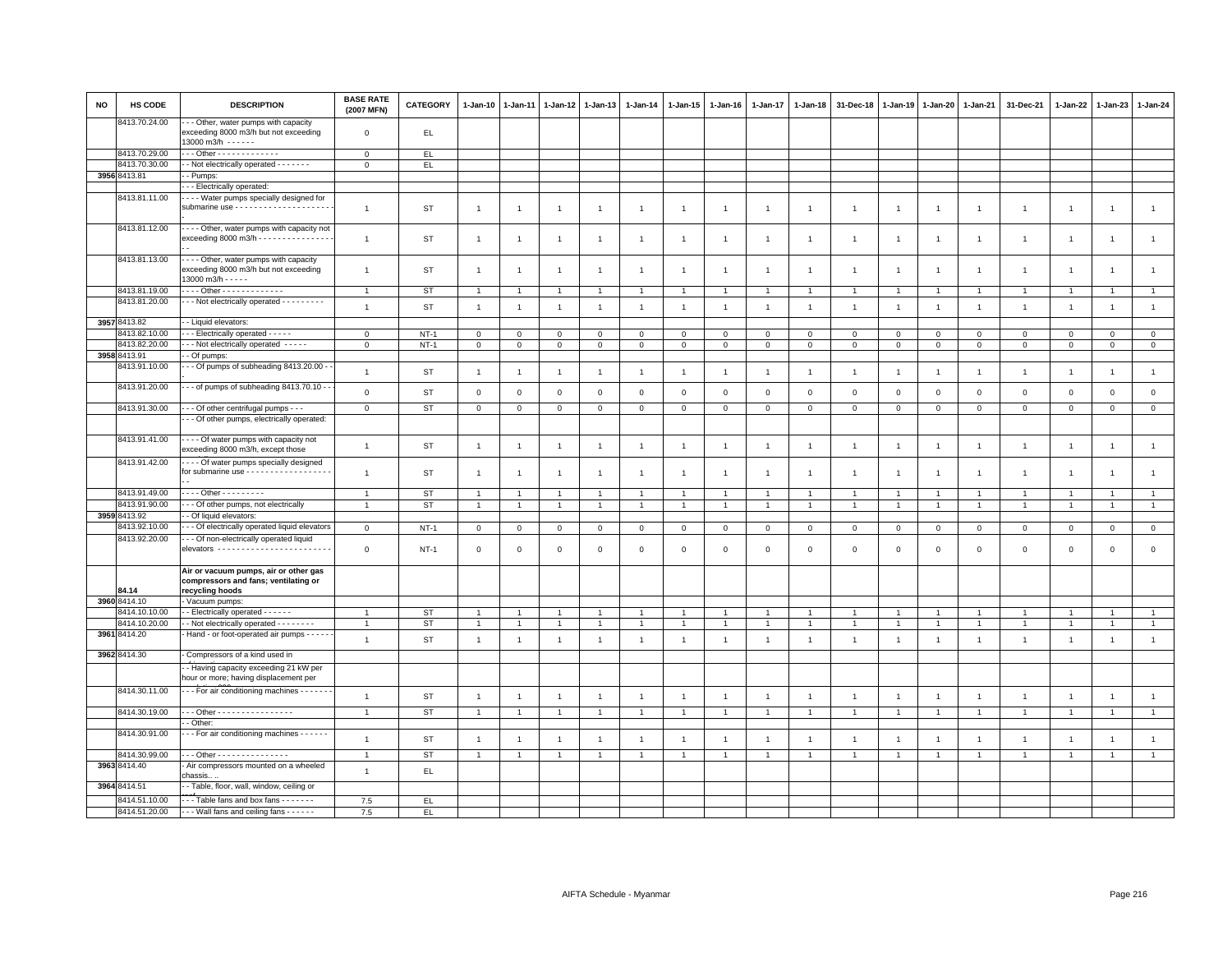| <b>NO</b> | HS CODE       | <b>DESCRIPTION</b>                                                                                | <b>BASE RATE</b><br>(2007 MFN) | <b>CATEGORY</b> | $1 - Jan-10$ | $1-Jan-11$ | $1 - Jan-12$ | $1 - Jan-13$ | 1-Jan-14        | 1-Jan-15        | $1-Jan-16$ | 1-Jan-17        | 1-Jan-18      | 31-Dec-18   | 1-Jan-19     | 1-Jan-20     | 1-Jan-21    | 31-Dec-21    | 1-Jan-22     | $1-Jan-23$   | 1-Jan-24            |
|-----------|---------------|---------------------------------------------------------------------------------------------------|--------------------------------|-----------------|--------------|------------|--------------|--------------|-----------------|-----------------|------------|-----------------|---------------|-------------|--------------|--------------|-------------|--------------|--------------|--------------|---------------------|
|           | 8414.51.30.00 | $-$ - Floor fans $-$ - - - - - - - - - - - -                                                      | 7.5                            | EL.             |              |            |              |              |                 |                 |            |                 |               |             |              |              |             |              |              |              |                     |
|           | 8414.51.90.00 | - - Other - - - - - - - - - - - - - -                                                             | 7.5                            | EL.             |              |            |              |              |                 |                 |            |                 |               |             |              |              |             |              |              |              |                     |
|           | 3965 8414.59  | - Other:                                                                                          |                                |                 |              |            |              |              |                 |                 |            |                 |               |             |              |              |             |              |              |              |                     |
|           | 8414.59.10.00 | - Of a capacity not exceeding 125 kW - -                                                          | 7.5                            | EL.             |              |            |              |              |                 |                 |            |                 |               |             |              |              |             |              |              |              |                     |
|           | 8414.59.90.00 | - - - Other - - - - - - - - - - -                                                                 | 7.5                            | EL              |              |            |              |              |                 |                 |            |                 |               |             |              |              |             |              |              |              |                     |
|           | 3966 8414.60  | Hoods having a maximum horizontal side<br>not exceeding $120$ cm - - - - - - - - - - - - - - -    | 7.5                            | $NT-1$          | 7.5          | 7.5        | 7.5          | 6            | 6               | 5               | 5          | 5               | 3             | $\mathbf 0$ | $\mathbf 0$  | $\mathsf 0$  | $\mathbf 0$ | $\mathbf 0$  | $\mathbf{0}$ | $\mathbf 0$  | $\mathsf 0$         |
|           | 3967 8414.80  | Other:                                                                                            |                                |                 |              |            |              |              |                 |                 |            |                 |               |             |              |              |             |              |              |              |                     |
|           |               | - Hoods having a maximum horizontal                                                               |                                |                 |              |            |              |              |                 |                 |            |                 |               |             |              |              |             |              |              |              |                     |
|           |               | side exceeding 120 cm:                                                                            |                                |                 |              |            |              |              |                 |                 |            |                 |               |             |              |              |             |              |              |              |                     |
|           | 8414.80.11.00 | - - Fitted with filter - - - - - - - -                                                            | 7.5                            | $NT-1$          | 7.5          | 7.5        | 7.5          | 6            | $6\phantom{.0}$ | $5\phantom{.0}$ | 5          | $5\overline{5}$ | 3             | $\mathsf 0$ | $\mathbb O$  | $\circ$      | $\mathbf 0$ | $\circ$      | $\mathbf 0$  | $\circ$      | $\mathsf 0$         |
|           | 8414.80.12.00 | - - Not fitted with filter, for industrial use -                                                  | 7.5                            | $NT-1$          | 7.5          | 7.5        | 7.5          | 6            | $6\phantom{.0}$ | $5\phantom{.0}$ | 5          | 5               | $\mathbf{3}$  | $\mathsf 0$ | $\mathbf{0}$ | $\mathbf 0$  | $\mathbf 0$ | $\circ$      | $\mathsf 0$  | $\circ$      | $\mathsf 0$         |
|           | 8414.80.19.00 | - - Not fitted with filter, other than for                                                        | 7.5                            | $NT-1$          | 7.5          | 7.5        | 7.5          | 6            | 6               | 5               | 5          | $5\overline{5}$ | 3             | $\mathbf 0$ | $\mathbf 0$  | $\mathbf 0$  | $\mathbf 0$ | $\mathbf 0$  | $\Omega$     | $\mathbf 0$  | $\mathbf{0}$        |
|           | 8414.80.20.00 | - Blowers and the like - - - -                                                                    | 7.5                            | $NT-1$          | 7.5          | 7.5        | 7.5          | 6            | 6               | 5               | 5          | 5               | 3             | $\mathbf 0$ | $\mathsf 0$  | $\mathsf 0$  | $\mathsf 0$ | $\mathbf 0$  | $\mathbf 0$  | $\mathbf 0$  | $\mathbf 0$         |
|           | 8414.80.30.00 | - Free piston generators for gas turbines                                                         | 7.5                            | $NT-1$          | 7.5          | 7.5        | $7.5\,$      | 6            | $6\phantom{.0}$ | $5\phantom{.0}$ | 5          | $\overline{5}$  | 3             | $\mathsf 0$ | $\mathbf 0$  | $\mathbf 0$  | $\mathbf 0$ | $\mathbf 0$  | $\Omega$     | $\Omega$     | $\mathsf 0$         |
|           |               | - Compressors other than those of                                                                 |                                |                 |              |            |              |              |                 |                 |            |                 |               |             |              |              |             |              |              |              |                     |
|           |               | subheadings 8414.30 and 8414.40:                                                                  |                                |                 |              |            |              |              |                 |                 |            |                 |               |             |              |              |             |              |              |              |                     |
|           | 8414.80.41.00 | - - Gas compression modules for use in<br>oil drilling operations - - - - - - - - - - - - - - - - | 7.5                            | $NT-1$          | 7.5          | 7.5        | 7.5          | 6            | 6               | 5               | 5          | 5               | 3             | $\mathbf 0$ | $\mathbf 0$  | $\mathbf 0$  | $\mathsf 0$ | $\mathbf 0$  | $\mathsf 0$  | $\mathsf 0$  | $\mathsf 0$         |
|           |               |                                                                                                   |                                |                 |              |            |              |              |                 |                 |            |                 |               |             |              |              |             |              |              |              |                     |
|           | 8414.80.42.00 | - - Compressors for automotive air-                                                               | 7.5                            | $NT-1$          | 7.5          | 7.5        | 7.5          | 6            | $\,6\,$         | $5\phantom{.0}$ | 5          | 5               | 3             | $\,0\,$     | $\mathsf 0$  | $\mathbf 0$  | $\mathsf 0$ | $\mathbf 0$  | $\mathsf 0$  | $\mathsf 0$  | $\mathsf{O}\xspace$ |
|           | 8414.80.43.00 | - - Sealed units for air conditioning units -                                                     | 7.5                            | $NT-1$          | 7.5          | 7.5        | 7.5          | 6            | $\,6\,$         | 5               | 5          | 5               | 3             | $\mathsf 0$ | $\mathsf 0$  | $\mathsf 0$  | $\,0\,$     | $\mathsf 0$  | $\mathbf 0$  | $\mathsf 0$  | $\mathsf{O}\xspace$ |
|           | 8414.80.49.00 | $-$ - Other - - - - - - - - - - - -                                                               | 7.5                            | $NT-1$          | $7.5\,$      | 7.5        | 7.5          | 6            | $\,6\,$         | 5               | 5          | 5               | 3             | $\mathsf 0$ | $\mathsf 0$  | $\mathsf 0$  | $\mathbf 0$ | $\mathsf 0$  | $\mathbf 0$  | $\mathsf 0$  | $\mathsf{O}\xspace$ |
|           |               | - Air pumps:                                                                                      |                                |                 |              |            |              |              |                 |                 |            |                 |               |             |              |              |             |              |              |              |                     |
|           | 8414.80.51.00 | - - Electrically operated - - - - - - -                                                           | 7.5                            | $NT-1$          | 7.5          | 7.5        | 7.5          | 6            | $6\phantom{.0}$ | $5\phantom{.0}$ | 5          | $\overline{5}$  | $\mathcal{R}$ | $\mathsf 0$ | $\mathsf 0$  | $\mathsf 0$  | $\mathbf 0$ | $\mathbf 0$  | $\Omega$     | $\mathbf 0$  | $\mathbf{0}$        |
|           | 8414.80.59.00 | - - Not electrically operated - - - - - - -                                                       | $7.5\,$                        | $NT-1$          | $7.5\,$      | $7.5\,$    | $7.5\,$      | 6            | $\,6\,$         | $5\phantom{.0}$ | 5          | 5               | 3             | $\mathbf 0$ | $\mathsf 0$  | $\mathsf 0$  | $\mathbf 0$ | $\mathbf 0$  | $\Omega$     | $\mathsf 0$  | $\mathsf 0$         |
|           |               | - Other                                                                                           |                                |                 |              |            |              |              |                 |                 |            |                 |               |             |              |              |             |              |              |              |                     |
|           | 8414.80.91.00 | - - Electrically operated - - - - - - - -                                                         | 7.5                            | $NT-1$          | 7.5          | 7.5        | 7.5          | 6            | 6               | 5               | 5          | 5               | 3             | $\mathbf 0$ | 0            | $\mathbf{0}$ | $\mathbf 0$ | $\mathbf{0}$ | 0            | $\mathbf{0}$ | $\mathbf 0$         |
|           | 8414.80.99.00 | Not electrically operated - - - - -                                                               | 7.5                            | $NT-1$          | 7.5          | 7.5        | 7.5          | 6            | 6               | $\overline{5}$  | 5          | 5               | 3             | $\mathbf 0$ | $\mathbf 0$  | $\mathbf 0$  | $\mathbf 0$ | $\mathbf 0$  | $\Omega$     | $\mathbf 0$  | $\overline{0}$      |
|           | 3968 8414.90  | Parts:                                                                                            |                                |                 |              |            |              |              |                 |                 |            |                 |               |             |              |              |             |              |              |              |                     |
|           |               | - Of electrically operated equipment:                                                             |                                |                 |              |            |              |              |                 |                 |            |                 |               |             |              |              |             |              |              |              |                     |
|           | 8414.90.11.00 | - - Of pumps or compressors - - - - - - -                                                         | $\overline{1}$                 | EL.             |              |            |              |              |                 |                 |            |                 |               |             |              |              |             |              |              |              |                     |
|           | 8414.90.12.00 | - - Of subheadings 8414.10 and 8414.40 -                                                          | $\overline{1}$                 | EL.             |              |            |              |              |                 |                 |            |                 |               |             |              |              |             |              |              |              |                     |
|           | 8414.90.13.00 | - - Of subheading 8414.60 - - - -                                                                 | 7.5                            | EL.             |              |            |              |              |                 |                 |            |                 |               |             |              |              |             |              |              |              |                     |
|           | 8414.90.14.00 | - - Of subheadings 8414.30 and 8414.80 -                                                          |                                |                 |              |            |              |              |                 |                 |            |                 |               |             |              |              |             |              |              |              |                     |
|           |               |                                                                                                   | 7.5                            | EL.             |              |            |              |              |                 |                 |            |                 |               |             |              |              |             |              |              |              |                     |
|           | 8414.90.19.00 | $-0$ ther $-0$                                                                                    | 7.5                            | EL.             |              |            |              |              |                 |                 |            |                 |               |             |              |              |             |              |              |              |                     |
|           |               | - Of non-electrically operated equipment:                                                         |                                |                 |              |            |              |              |                 |                 |            |                 |               |             |              |              |             |              |              |              |                     |
|           | 8414.90.91.00 | - - Of subheadings 8414.10 and 8414.40 -                                                          | $\overline{1}$                 | EL.             |              |            |              |              |                 |                 |            |                 |               |             |              |              |             |              |              |              |                     |
|           | 8414.90.92.00 | $-$ - Of subheading 8414.20 $-$ - - -                                                             | $\overline{1}$                 | EL.             |              |            |              |              |                 |                 |            |                 |               |             |              |              |             |              |              |              |                     |
|           | 8414.90.93.00 | - - Of subheadings 8414.30 and 8414.80 -                                                          | 7.5                            | EL.             |              |            |              |              |                 |                 |            |                 |               |             |              |              |             |              |              |              |                     |
|           |               |                                                                                                   |                                |                 |              |            |              |              |                 |                 |            |                 |               |             |              |              |             |              |              |              |                     |
|           | 8414.90.99.00 | $\cdots$ Other - - - - - -                                                                        | 7.5                            | EL.             |              |            |              |              |                 |                 |            |                 |               |             |              |              |             |              |              |              |                     |
|           | 34.15         | Air conditioning machines, comprising<br>a motor - driven fan and elements for<br>changing the    |                                |                 |              |            |              |              |                 |                 |            |                 |               |             |              |              |             |              |              |              |                     |
|           | 3969 8415.10  | Window or wall types, self-contained or                                                           |                                |                 |              |            |              |              |                 |                 |            |                 |               |             |              |              |             |              |              |              |                     |
|           |               | 'split-system":                                                                                   |                                |                 |              |            |              |              |                 |                 |            |                 |               |             |              |              |             |              |              |              |                     |
|           | 8415.10.10.00 | - - Of an output not exceeding 21.10 kW - -                                                       | $\mathbf{1}$                   | EL.             |              |            |              |              |                 |                 |            |                 |               |             |              |              |             |              |              |              |                     |
|           | 8415.10.20.00 | - Of an output exceeding 21.10 kW but<br>not exceeding 26.38 kW - - - - - - - - - - - - -         | $\mathbf{1}$                   | EL.             |              |            |              |              |                 |                 |            |                 |               |             |              |              |             |              |              |              |                     |
|           | 8415.10.30.00 | - Of an output exceeding 26.38 kW but<br>not exceeding 52.75 kW - - - - - - - - - - - - -<br>.    | $\overline{1}$                 | EL.             |              |            |              |              |                 |                 |            |                 |               |             |              |              |             |              |              |              |                     |
|           |               |                                                                                                   |                                |                 |              |            |              |              |                 |                 |            |                 |               |             |              |              |             |              |              |              |                     |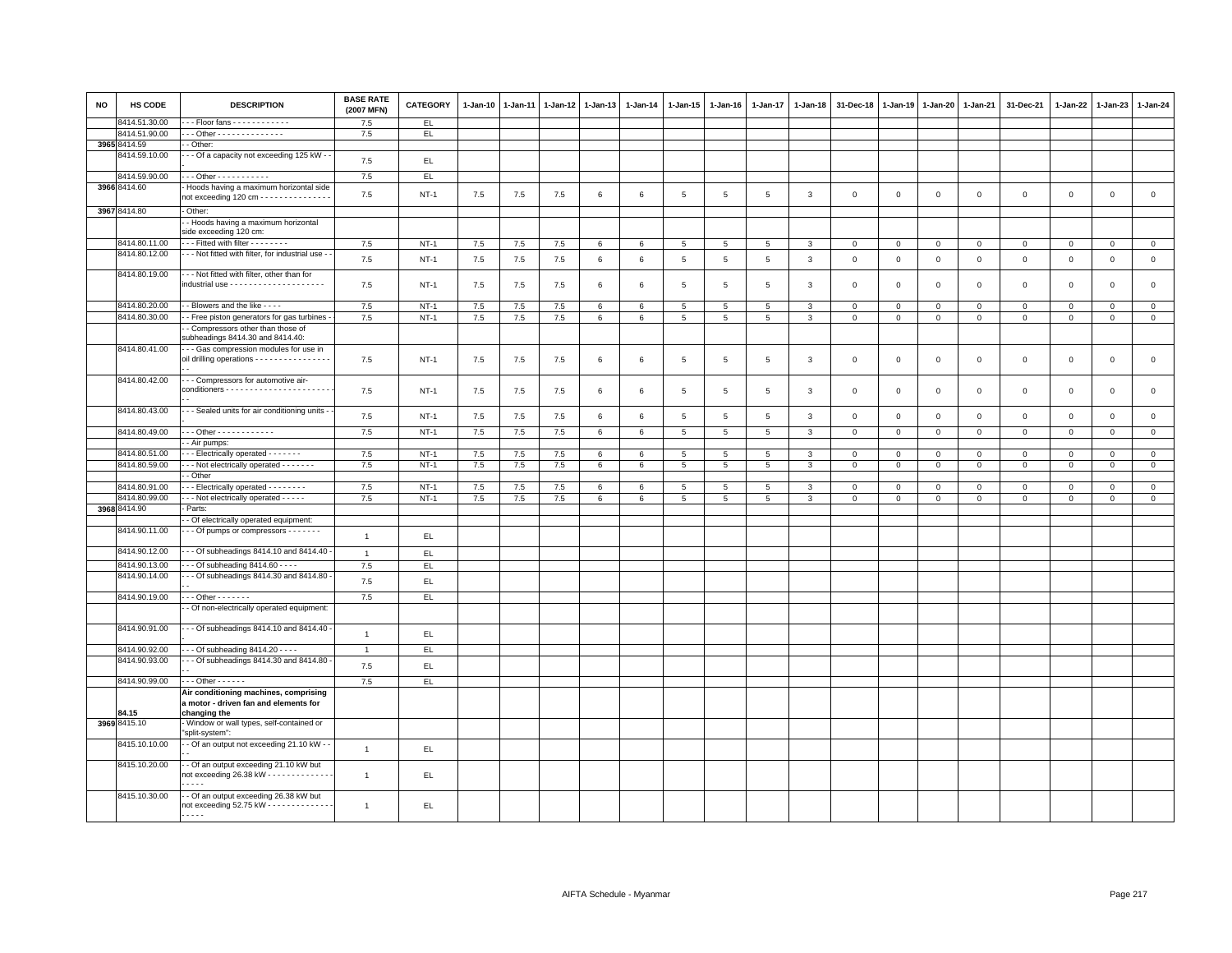| <b>NO</b> | HS CODE       | <b>DESCRIPTION</b>                                                                              | <b>BASE RATE</b><br>(2007 MFN) | <b>CATEGORY</b> | $1-Jan-10$     | 1-Jan-11       | 1-Jan-12       | 1-Jan-13       | $1-Jan-14$     | 1-Jan-15             | $1-Jan-16$     | $1 - Jan-17$   | $1 - Jan-18$   | 31-Dec-18      | $1-Jan-19$  | 1-Jan-20       | $1-Jan-21$     | 31-Dec-21           | 1-Jan-22     | $1-Jan-23$   | 1-Jan-24       |
|-----------|---------------|-------------------------------------------------------------------------------------------------|--------------------------------|-----------------|----------------|----------------|----------------|----------------|----------------|----------------------|----------------|----------------|----------------|----------------|-------------|----------------|----------------|---------------------|--------------|--------------|----------------|
|           | 8415.10.40.00 | - Of an output exceeding 52.75 kW - - -                                                         |                                | EL.             |                |                |                |                |                |                      |                |                |                |                |             |                |                |                     |              |              |                |
| 3970      | 8415.20       | - Of a kind used for persons, in motor                                                          | $\overline{1}$                 | $NT-1$          | $\overline{1}$ | $\overline{1}$ | $\overline{1}$ | $\overline{1}$ | $\mathbf{1}$   | $\mathbf{1}$         | $\overline{1}$ | $\overline{1}$ | $\overline{1}$ | $\mathbf 0$    | $\mathbf 0$ | $\mathsf 0$    | $\mathbf 0$    | $\mathbf 0$         | $\circ$      | $\mathbf{O}$ | $\mathsf 0$    |
|           | 3971 8415.81  | - Incorporating a refrigerating unit and a<br>valve for reversal of the cooling/heat cycle      |                                |                 |                |                |                |                |                |                      |                |                |                |                |             |                |                |                     |              |              |                |
|           |               | -- For use in aircraft:                                                                         |                                |                 |                |                |                |                |                |                      |                |                |                |                |             |                |                |                     |              |              |                |
|           | 8415.81.11.00 | - - - - Of an output not exceeding 21.10 kW                                                     | $\overline{1}$                 | $NT-1$          | $\overline{1}$ | $\overline{1}$ | $\overline{1}$ | $\mathbf{1}$   | $\overline{1}$ | $\mathbf{1}$         | $\overline{1}$ | $\overline{1}$ | $\overline{1}$ | $\mathbf 0$    | $\mathsf 0$ | $\mathsf 0$    | $\,0\,$        | $\mathsf 0$         | $\mathbf 0$  | $\mathsf 0$  | $\mathsf 0$    |
|           | 8415.81.12.00 | - - - - Of an output exceeding 21.10 kW but<br>not exceeding 26.38 kW - - - - - - - - - - - - - | $\mathbf{1}$                   | $NT-1$          | $\overline{1}$ | -1             | $\overline{1}$ | $\overline{1}$ | $\mathbf{1}$   | $\mathbf{1}$         | $\overline{1}$ | $\mathbf{1}$   | $\overline{1}$ | $\mathbf 0$    | $\mathsf 0$ | $\mathsf 0$    | $\mathbf 0$    | $\mathsf 0$         | $\mathsf 0$  | $\mathsf 0$  | $\mathsf 0$    |
|           | 8415.81.13.00 | ---- Of an output exceeding 26.38 kW but<br>not exceeding 52.75 kW - - - - - - - - - - - - -    | $\overline{1}$                 | $NT-1$          | $\overline{1}$ | -1             | -1             | $\mathbf{1}$   | $\overline{1}$ | $\overline{1}$       | $\overline{1}$ | $\mathbf{1}$   |                | $\mathbf 0$    | $\mathbf 0$ | $\mathsf 0$    | $\mathbf 0$    | $\mathsf 0$         | $\mathbf 0$  | $\mathbf 0$  | $\mathsf 0$    |
|           | 8415.81.14.00 | - - - - Of an output exceeding 52.75 kW - - -                                                   | $\overline{1}$                 | $NT-1$          | $\overline{1}$ | $\overline{1}$ | $\overline{1}$ | $\overline{1}$ | $\overline{1}$ | $\overline{1}$       | $\overline{1}$ | $\overline{1}$ | $\overline{1}$ | $\overline{0}$ | $\mathbf 0$ | $\mathbf{0}$   | $\mathbf{0}$   | $\mathbf 0$         | $\mathbf{0}$ | $\mathbf 0$  | $\mathsf 0$    |
|           |               | - - For use in railway rolling stock:                                                           |                                |                 |                |                |                |                |                |                      |                |                |                |                |             |                |                |                     |              |              |                |
|           | 8415.81.21.00 | - - - - Of an output not exceeding 21.10 kW                                                     | $\overline{1}$                 | $NT-1$          | $\overline{1}$ | $\overline{1}$ | $\overline{1}$ | $\overline{1}$ | $\mathbf{1}$   | $\blacktriangleleft$ | $\overline{1}$ | $\mathbf{1}$   |                | $\mathbf 0$    | $\mathsf 0$ | $\mathbf 0$    | $\mathbf 0$    | $\mathsf 0$         | $\mathbf 0$  | $\mathbf{O}$ | $\circ$        |
|           | 8415.81.22.00 | --- Of an output exceeding 21.10 kW but<br>not exceeding 26.38 kW - - - - - - - - - - - - -     | $\overline{1}$                 | $NT-1$          | $\overline{1}$ | -1             | -1             | $\overline{1}$ | $\overline{1}$ | $\mathbf{1}$         | $\overline{1}$ | $\mathbf{1}$   | $\mathbf{1}$   | $\mathbf 0$    | $\mathbf 0$ | $\mathsf 0$    | $\mathbf 0$    | $\mathsf 0$         | $\mathbf 0$  | $\mathbf 0$  | $\mathsf 0$    |
|           | 8415.81.23.00 | - - - - Of an output exceeding 26.38 kW but<br>not exceeding 52.75 kW - - - - - - - - - - - - - | $\mathbf{1}$                   | $NT-1$          | $\overline{1}$ | $\overline{1}$ | $\overline{1}$ | $\overline{1}$ | $\overline{1}$ | $\mathbf{1}$         | $\overline{1}$ | $\mathbf{1}$   |                | $\mathbf 0$    | $\mathbf 0$ | $\mathsf 0$    | $\mathbf 0$    | $\mathsf 0$         | $\mathbf 0$  | $\mathsf 0$  | $\mathsf 0$    |
|           | 8415.81.24.00 | - - - - Of an output exceeding 52.75 kW - - -                                                   | $\overline{1}$                 | $NT-1$          | $\overline{1}$ | $\overline{1}$ | $\overline{1}$ | $\overline{1}$ | $\overline{1}$ | $\overline{1}$       | $\overline{1}$ | $\mathbf{1}$   | $\overline{1}$ | $\mathbf 0$    | $\mathsf 0$ | $\,0\,$        | $\mathbf 0$    | $\mathsf 0$         | $\mathsf 0$  | $\mathsf 0$  | $\mathbf 0$    |
|           |               | -- For use in road vehicles:                                                                    |                                |                 |                |                |                |                |                |                      |                |                |                |                |             |                |                |                     |              |              |                |
|           | 8415.81.31.00 | ---- Of an output not exceeding 21.10 kW                                                        | $\mathbf{1}$                   | $NT-1$          | $\overline{1}$ | $\overline{1}$ | $\mathbf{1}$   | $\overline{1}$ | $\overline{1}$ | $\mathbf{1}$         | $\overline{1}$ | $\overline{1}$ | $\overline{1}$ | $\mathbf 0$    | $\mathsf 0$ | $\mathbf{0}$   | $\mathbf 0$    | $\mathsf 0$         | $\mathbf 0$  | $\mathsf 0$  | $\mathsf 0$    |
|           | 8415.81.32.00 | --- Of an output exceeding 21.10 kW but<br>not exceeding 26.38 kW - - - - - - - - - - - - -     | $\overline{1}$                 | <b>NT-1</b>     | $\overline{1}$ |                | $\overline{1}$ | $\overline{1}$ | $\overline{1}$ | $\overline{1}$       | $\overline{1}$ | $\overline{1}$ |                | $\mathbf 0$    | $\mathbf 0$ | $\,0\,$        | $\mathbf 0$    | $\mathsf 0$         | $\mathsf 0$  | $\mathsf 0$  | $\mathsf 0$    |
|           | 8415.81.33.00 | Of an output exceeding 26.38 kW but<br>not exceeding 52.75 kW - - - - - - - - - - - - -         | $\overline{1}$                 | $NT-1$          | $\overline{1}$ | -1             | $\overline{1}$ | $\overline{1}$ | $\mathbf{1}$   | $\mathbf{1}$         | $\overline{1}$ | $\mathbf{1}$   | $\overline{1}$ | $\mathbf 0$    | $\mathbf 0$ | $\mathsf 0$    | $\mathbf 0$    | $\mathsf 0$         | $\mathbf 0$  | $\mathsf 0$  | $\mathsf 0$    |
|           | 8415.81.34.00 | - - - - Of an output exceeding 52.75 kW - - -                                                   | $\overline{1}$                 | $NT-1$          | $\overline{1}$ | $\overline{1}$ | $\overline{1}$ | $\overline{1}$ | $\overline{1}$ | $\mathbf{1}$         | $\overline{1}$ | $\overline{1}$ | $\overline{1}$ | $\mathbf 0$    | $\mathsf 0$ | $\circ$        | $\mathbf{0}$   | $\mathbf{0}$        | $\mathsf 0$  | $\mathbf 0$  | $\mathsf 0$    |
|           |               | - - Other:                                                                                      |                                |                 |                |                |                |                |                |                      |                |                |                |                |             |                |                |                     |              |              |                |
|           | 8415.81.91.00 | ---- Of an output not exceeding 21.10 kW                                                        | $\overline{1}$                 | $NT-1$          | $\overline{1}$ | $\overline{1}$ | $\overline{1}$ | $\overline{1}$ |                | $\mathbf{1}$         |                |                | $\overline{1}$ | $\mathbf 0$    | $\mathbf 0$ | $\mathbf 0$    | $\mathbf 0$    | $\mathbf{0}$        | $\mathbf 0$  | $\mathbf{0}$ | $\overline{0}$ |
|           | 8415.81.92.00 | - - - - Of an output exceeding 21.10 kW but<br>not exceeding 26.38 kW - - - - - - - - - - - - - | $\overline{1}$                 | $NT-1$          | $\overline{1}$ | -1             | $\overline{1}$ | $\overline{1}$ | $\overline{1}$ | $\overline{1}$       | -1             | -1             |                | $\mathbf 0$    | $\mathbf 0$ | $\mathsf 0$    | $\mathbf 0$    | $\mathsf 0$         | $\mathbf 0$  | $\mathsf 0$  | $\mathsf 0$    |
|           | 8415.81.93.00 | ---- Of an output exceeding 26.38 kW but<br>not exceeding 52.75 kW - - -                        | $\mathbf{1}$                   | $NT-1$          | $\overline{1}$ | $\overline{1}$ | $\overline{1}$ | $\overline{1}$ | $\overline{1}$ | $\mathbf{1}$         | $\overline{1}$ | $\overline{1}$ | $\overline{1}$ | $\mathbf 0$    | $\mathsf 0$ | $\mathbf 0$    | $\,0\,$        | $\mathsf{O}\xspace$ | $\,0\,$      | $\mathsf 0$  | $\mathbf 0$    |
|           | 8415.81.94.00 | - - - - Of an output exceeding 52.75 kW - - -                                                   | $\mathbf{1}$                   | $NT-1$          | $\overline{1}$ | $\overline{1}$ | $\overline{1}$ | $\mathbf{1}$   | $\mathbf{1}$   | $\mathbf{1}$         | $\overline{1}$ | $\overline{1}$ | $\overline{1}$ | $\mathbf 0$    | $\mathbf 0$ | $\mathbf 0$    | $\mathbf 0$    | $\mathsf 0$         | $\mathbf{0}$ | $\mathbf 0$  | $\mathsf 0$    |
|           | 3972 8415.82  | - Other, incorporating a refrigerating unit:                                                    |                                |                 |                |                |                |                |                |                      |                |                |                |                |             |                |                |                     |              |              |                |
|           |               | -- For use in aircraft:                                                                         |                                |                 |                |                |                |                |                |                      |                |                |                |                |             |                |                |                     |              |              |                |
|           | 8415.82.11.00 | - - - - Of an output not exceeding 21.10 kW                                                     | $\overline{1}$                 | $NT-1$          | 1              | $\mathbf{1}$   | $\mathbf{1}$   | -1             | $\mathbf{1}$   | 1                    |                | 1              | $\overline{1}$ | $\mathbf{0}$   | $\mathsf 0$ | $\overline{0}$ | $\overline{0}$ | $\mathsf{O}\xspace$ | $\mathsf 0$  | $\mathsf 0$  | $\overline{0}$ |
|           | 8415.82.12.00 | - - - - Of an output exceeding 21.10 kW but<br>not exceeding 26.38 kW - - - - - - - - - - - - - | $\mathbf{1}$                   | $NT-1$          | $\overline{1}$ | $\overline{1}$ | $\overline{1}$ | $\overline{1}$ | $\overline{1}$ | $\mathbf{1}$         | $\overline{1}$ | $\overline{1}$ | $\overline{1}$ | $\mathbf 0$    | $\mathbf 0$ | $\mathbf 0$    | $\mathbf 0$    | $\mathsf 0$         | $\mathsf 0$  | $\mathsf 0$  | $\mathsf 0$    |
|           | 8415.82.13.00 | ---- Of an output exceeding 26.38 kW but<br>not exceeding 52.75 kW - - - - - - - - - - - - -    | $\mathbf{1}$                   | $NT-1$          | $\overline{1}$ | -1             | $\overline{1}$ | $\overline{1}$ |                | $\overline{1}$       | -1             |                |                | $\mathbf 0$    | $^{\circ}$  | $^{\circ}$     | $\mathbf 0$    | $\mathsf 0$         | $\mathbf 0$  | $\mathbf 0$  | $\mathbf 0$    |
|           | 8415.82.14.00 | - - - - Of an output exceeding 52.75 kW - - -                                                   | $\overline{1}$                 | $NT-1$          | $\overline{1}$ | $\overline{1}$ | $\overline{1}$ | $\overline{1}$ | $\overline{1}$ | $\mathbf{1}$         | $\overline{1}$ | $\overline{1}$ | $\mathbf{1}$   | $\mathbf 0$    | $\mathbf 0$ | $\mathbf 0$    | $\mathbf 0$    | $\mathbf 0$         | $\mathbf 0$  | $\mathbf{O}$ | $\mathsf 0$    |
|           |               | -- For use in railway rolling stock:                                                            |                                |                 |                |                |                |                |                |                      |                |                |                |                |             |                |                |                     |              |              |                |
|           | 8415.82.21.00 | --- Of an output not exceeding 21.10 kW                                                         | $\overline{1}$                 | $NT-1$          | $\overline{1}$ | -1             | $\overline{1}$ | $\overline{1}$ |                | $\overline{1}$       |                |                |                | $\mathbf 0$    | $\mathbf 0$ | $\mathbf 0$    | $\mathbf 0$    | 0                   | $\circ$      | 0            | $\mathbf 0$    |
|           | 8415.82.22.00 | ---- Of an output exceeding 21.10 kW but<br>not exceeding 26.38 KW - - - - - - - - - - - - -    | $\mathbf{1}$                   | $NT-1$          | $\overline{1}$ | $\overline{1}$ | $\overline{1}$ | $\overline{1}$ | $\overline{1}$ | $\mathbf{1}$         | $\overline{1}$ | $\overline{1}$ | $\overline{1}$ | $\mathbf 0$    | $\mathsf 0$ | $\mathbf 0$    | $\mathbf 0$    | $\mathsf 0$         | $\mathbf 0$  | $\mathsf 0$  | $\mathsf 0$    |
|           | 8415.82.23.00 | --- Of an output exceeding 26.38 kW but<br>not exceeding 52.75 kW - - - - - - - - - - - - -     | $\mathbf{1}$                   | $NT-1$          | $\overline{1}$ | -1             | $\overline{1}$ | $\overline{1}$ | $\overline{1}$ | $\overline{1}$       | -1             | $\mathbf{1}$   |                | $\mathbf 0$    | $\mathbf 0$ | $\mathbf 0$    | $\mathbf{0}$   | $\mathsf 0$         | $\mathbf 0$  | $\mathsf 0$  | $\mathsf 0$    |
|           | 8415.82.24.00 | - - - - Of an output exceeding 52.75 kW - - -                                                   | $\overline{1}$                 | $NT-1$          |                |                | $\overline{1}$ | -1             |                |                      |                |                |                | $\mathbf 0$    | $\mathsf 0$ | $\mathbf 0$    | $\overline{0}$ | $\mathbf 0$         | $\mathbf 0$  | $\mathsf 0$  | $\mathsf 0$    |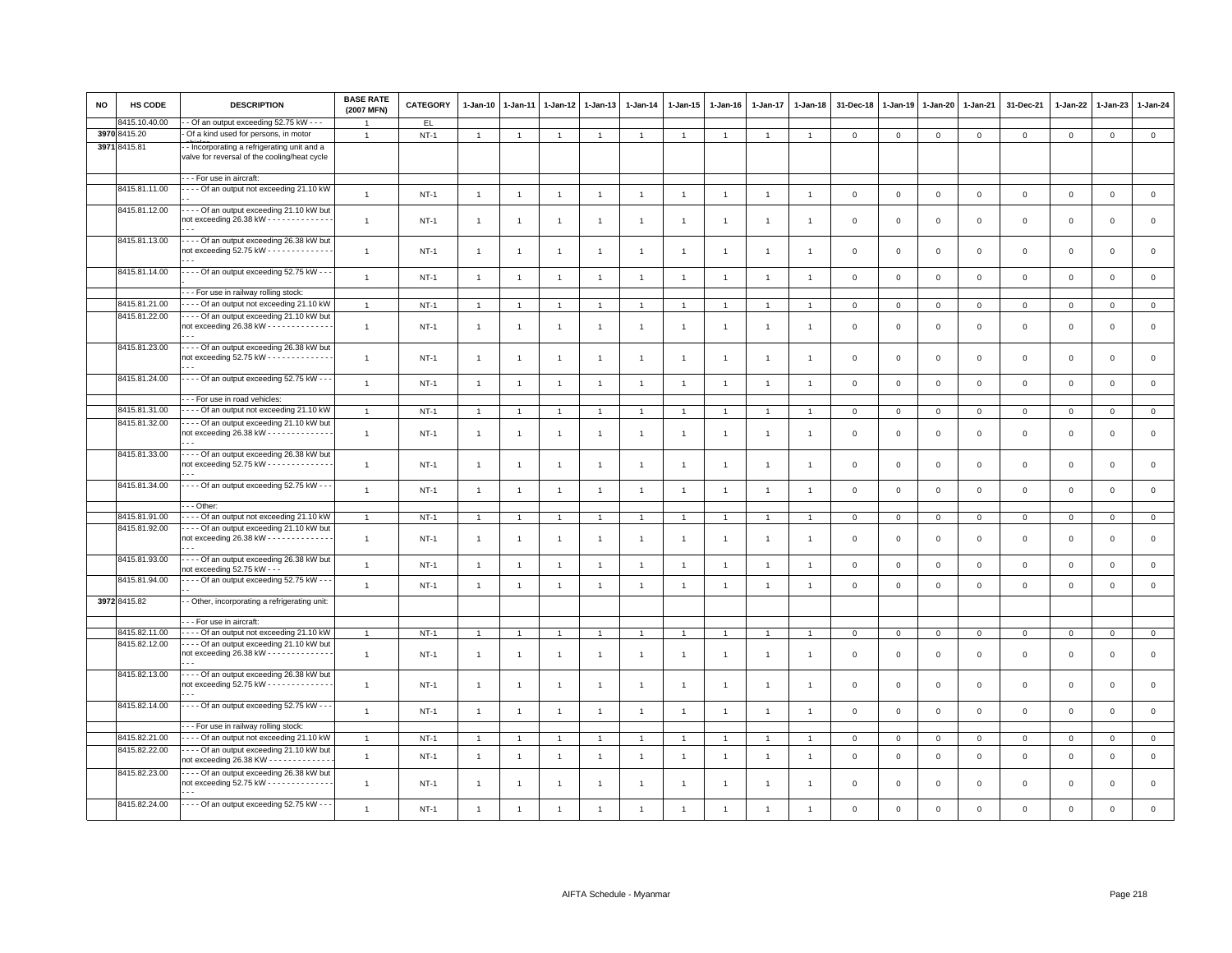| NO | HS CODE                        | <b>DESCRIPTION</b>                                                                              | <b>BASE RATE</b><br>(2007 MFN) | <b>CATEGORY</b> | 1-Jan-10       | 1-Jan-11       | $1 - Jan-12$   | $1-Jan-13$     | $1 - Jan-14$   | 1-Jan-15       | $1 - Jan-16$   | $1-Jan-17$     | $1 - Jan-18$   | 31-Dec-18               | $1 - Jan-19$ | 1-Jan-20       | $1 - Jan-21$   | 31-Dec-21    | 1-Jan-22       | $1-Jan-23$     | 1-Jan-24     |
|----|--------------------------------|-------------------------------------------------------------------------------------------------|--------------------------------|-----------------|----------------|----------------|----------------|----------------|----------------|----------------|----------------|----------------|----------------|-------------------------|--------------|----------------|----------------|--------------|----------------|----------------|--------------|
|    |                                | - - For use in road vehicles:                                                                   |                                |                 |                |                |                |                |                |                |                |                |                |                         |              |                |                |              |                |                |              |
|    | 8415.82.31.00                  | ---- Of an output not exceeding 21.10 kW                                                        | $\overline{1}$                 | $NT-1$          | $\mathbf{1}$   | $\overline{1}$ | $\overline{1}$ | $\overline{1}$ | $\overline{1}$ | $\mathbf{1}$   | $\overline{1}$ | $\overline{1}$ | $\overline{1}$ | $\mathbf 0$             | $\mathsf 0$  | $\mathsf 0$    | $\mathbf 0$    | $\mathsf 0$  | $\mathbf{0}$   | $\mathbf 0$    | $\circ$      |
|    | 8415.82.32.00                  | --- Of an output exceeding 21.10 kW but<br>not exceeding 26.38 kW - - - - - - - - - - - - -     | $\overline{1}$                 | $NT-1$          | $\mathbf{1}$   | $\mathbf{1}$   | -1             | $\overline{1}$ | $\overline{1}$ | 1              |                | 1              |                | $^{\circ}$              | $^{\circ}$   | $^{\circ}$     | $\mathsf 0$    | $\mathsf 0$  | 0              | $\mathbf 0$    | $\mathsf 0$  |
|    | 8415.82.33.00                  | --- Of an output exceeding 26.38 kW but<br>not exceeding 52.75 kW - - - - - - - - - - - - -     | $\overline{1}$                 | $NT-1$          | $\overline{1}$ | -1             | -1             | -1             | -1             | -1             |                | -1             | -1             | $\overline{\mathbf{0}}$ | $\mathbf 0$  | $\Omega$       | $\mathbf 0$    | $\mathsf 0$  | $\mathbf 0$    | $\mathbf 0$    | $\mathsf 0$  |
|    | 8415.82.34.00                  | - - - - Of an output exceeding 52.75 kW - - -                                                   | $\overline{1}$                 | $NT-1$          | $\mathbf{1}$   | $\overline{1}$ | $\overline{1}$ | $\mathbf{1}$   | $\overline{1}$ | $\overline{1}$ | $\overline{1}$ | $\overline{1}$ | $\overline{1}$ | $\overline{0}$          | $\mathsf 0$  | $\mathsf 0$    | $\mathbf 0$    | $\mathsf 0$  | $\mathsf 0$    | $\mathsf 0$    | $\mathsf 0$  |
|    |                                | - - Other:                                                                                      |                                |                 |                |                |                |                |                |                |                |                |                |                         |              |                |                |              |                |                |              |
|    | 8415.82.91.00                  | - Of an output not exceeding 21.10 kW                                                           | $\overline{1}$                 | <b>NT-1</b>     | $\overline{1}$ | $\overline{1}$ | $\overline{1}$ | $\overline{1}$ | $\mathbf{1}$   | $\mathbf{1}$   | $\overline{1}$ | $\overline{1}$ | $\overline{1}$ | $\overline{0}$          | $\,0\,$      | $\,0\,$        | $\overline{0}$ | $\mathsf 0$  | $\overline{0}$ | $\mathbf 0$    | $\mathsf 0$  |
|    | 8415.82.92.00                  | ---- Of an output exceeding 21.10 kW but<br>not exceeding 26.38 kW - - - - - - - - - - - - -    | $\overline{1}$                 | $NT-1$          | $\overline{1}$ | $\overline{1}$ | $\overline{1}$ | $\overline{1}$ | $\overline{1}$ | $\overline{1}$ |                |                |                | $\mathbf 0$             | $\mathbf 0$  | $\Omega$       | $\mathsf 0$    | $\mathsf 0$  | $\mathbf 0$    | $\mathbf 0$    | $\mathsf 0$  |
|    | 8415.82.93.00                  | ---- Of an output exceeding 26.38 kW but<br>not exceeding 52.75 kW - - - - - - - - - - - - -    | $\overline{1}$                 | $NT-1$          | $\mathbf{1}$   | -1             | $\overline{1}$ | $\overline{1}$ | $\overline{1}$ | $\overline{1}$ | $\mathbf{1}$   | 1              | $\overline{1}$ | $\overline{\mathbf{0}}$ | $\mathbf 0$  | $\mathbf 0$    | $\mathsf 0$    | $\mathbf 0$  | $\mathbf 0$    | $\mathsf 0$    | $\mathbf 0$  |
|    | 8415.82.94.00                  | - - - - Of an output exceeding 52.75 kW - - -                                                   | $\overline{1}$                 | $NT-1$          | $\overline{1}$ | $\overline{1}$ | $\overline{1}$ | $\mathbf{1}$   | $\overline{1}$ | $\overline{1}$ | $\overline{1}$ | $\overline{1}$ | $\overline{1}$ | $\overline{0}$          | $\mathbf 0$  | $\mathbf 0$    | $\mathbf 0$    | $\mathsf 0$  | $\mathbf 0$    | $\mathsf 0$    | $\mathsf 0$  |
|    | 3973 8415.83                   | - Not incorporating a refrigerating unit:                                                       |                                |                 |                |                |                |                |                |                |                |                |                |                         |              |                |                |              |                |                |              |
|    |                                | --- For use in aircraft:                                                                        |                                |                 |                |                |                |                |                |                |                |                |                |                         |              |                |                |              |                |                |              |
|    | 8415.83.11.00<br>8415.83.12.00 | - - - - Of an output not exceeding 21.10 kW<br>---- Of an output exceeding 21.10 kW but         | $\overline{1}$                 | $NT-1$          | $\mathbf{1}$   | $\overline{1}$ | $\overline{1}$ | $\overline{1}$ | $\overline{1}$ | $\overline{1}$ | $\overline{1}$ | $\overline{1}$ | $\overline{1}$ | $\mathbf 0$             | $\mathbf 0$  | $\overline{0}$ | $\mathbf 0$    | $\mathbf{0}$ | $\overline{0}$ | $\overline{0}$ | $\circ$      |
|    |                                | not exceeding 26.38 kW - - - - - - - - - - - - -                                                | $\overline{1}$                 | $NT-1$          | $\mathbf{1}$   | $\overline{1}$ | $\overline{1}$ | $\overline{1}$ | $\overline{1}$ | $\overline{1}$ | -1             | 1              | $\overline{1}$ | $\mathbf 0$             | $\mathbf 0$  | $\mathbf 0$    | $\mathbf 0$    | $\mathsf 0$  | $\mathbf 0$    | $\mathsf 0$    | $\mathsf 0$  |
|    | 8415.83.13.00                  | --- Of an output exceeding 26.38 kW but<br>not exceeding 52.75 kW - - - - - - - - - - - - -     | $\overline{1}$                 | $NT-1$          | $\mathbf{1}$   | $\overline{1}$ | $\overline{1}$ | $\overline{1}$ | $\overline{1}$ | $\overline{1}$ |                | $\overline{1}$ | $\overline{1}$ | $\mathbf 0$             | $\mathbf 0$  | $\mathbf 0$    | $\mathbf 0$    | $\mathsf 0$  | $\mathbf 0$    | $\mathsf 0$    | $\mathsf 0$  |
|    | 8415.83.14.00                  | - - - - Of an output exceeding 52.75 kW - -                                                     | $\overline{1}$                 | $NT-1$          | $\overline{1}$ | $\overline{1}$ | $\overline{1}$ | $\mathbf{1}$   | $\overline{1}$ | $\mathbf{1}$   | $\overline{1}$ | $\overline{1}$ | $\overline{1}$ | $\mathbf 0$             | $\mathsf 0$  | $\mathsf 0$    | $\mathbf 0$    | $\mathsf 0$  | $\overline{0}$ | $\mathsf 0$    | $\mathsf 0$  |
|    |                                | - - For use in railway rolling stock:                                                           |                                |                 |                |                |                |                |                |                |                |                |                |                         |              |                |                |              |                |                |              |
|    | 8415.83.21.00                  | ---- Of an output not exceeding 21.10 kW                                                        | $\overline{1}$                 | $NT-1$          | $\overline{1}$ | $\overline{1}$ | $\overline{1}$ | $\overline{1}$ | $\overline{1}$ | $\overline{1}$ | $\overline{1}$ | $\overline{1}$ | $\overline{1}$ | $\mathbf 0$             | $\mathbf 0$  | $\mathbf 0$    | $\overline{0}$ | $\mathbf 0$  | $\overline{0}$ | $\mathbf{0}$   | $\mathbf{0}$ |
|    | 8415.83.22.00                  | ---- Of an output exceeding 21.10 kW but<br>not exceeding 26.38 kW - - - - - - - - - - - - -    | $\overline{1}$                 | $NT-1$          | $\mathbf{1}$   | $\overline{1}$ | $\overline{1}$ | $\overline{1}$ | $\overline{1}$ | $\overline{1}$ | -1             | 1              | $\mathbf{1}$   | $\mathbf 0$             | $\mathbf 0$  | $\mathbf 0$    | $\mathbf{0}$   | $\mathsf 0$  | $\mathbf 0$    | $\mathsf 0$    | $\mathsf 0$  |
|    | 8415.83.23.00                  | Of an output exceeding 26.38 kW but<br>not exceeding 52.75 kW - - - - - - - - - - - - -         | $\overline{1}$                 | <b>NT-1</b>     | $\mathbf{1}$   | $\overline{1}$ | $\overline{1}$ | $\overline{1}$ | $\mathbf{1}$   | $\overline{1}$ |                | 1              | $\overline{1}$ | $\overline{\mathbf{0}}$ | $\mathbf 0$  | $\mathbf 0$    | $\mathbf 0$    | $\mathsf 0$  | $\mathbf 0$    | $\mathsf 0$    | $\mathsf 0$  |
|    | 8415.83.24.00                  | - - - Of an output exceeding 52.75 kW - - -                                                     | $\overline{1}$                 | $NT-1$          | $\overline{1}$ | $\overline{1}$ | $\overline{1}$ | $\overline{1}$ | $\overline{1}$ | $\mathbf{1}$   | $\overline{1}$ | $\overline{1}$ | $\overline{1}$ | $\mathbf 0$             | $\mathsf 0$  | $\mathsf 0$    | $\mathbf 0$    | $\mathsf 0$  | $\overline{0}$ | $\mathsf 0$    | $\mathsf 0$  |
|    |                                | - - For use in road vehicles:                                                                   |                                |                 |                |                |                |                |                |                |                |                |                |                         |              |                |                |              |                |                |              |
|    | 8415.83.31.00                  | - Of an output not exceeding 21.10 kW                                                           | $\overline{1}$                 | $NT-1$          | $\mathbf{1}$   | $\overline{1}$ | $\overline{1}$ | $\overline{1}$ | $\overline{1}$ | $\overline{1}$ | $\overline{1}$ | $\overline{1}$ | $\overline{1}$ | $\mathbf 0$             | $\mathbf 0$  | $\mathbf{0}$   | $\overline{0}$ | $\mathbf 0$  | $\mathbf 0$    | $\mathbf{O}$   | $\mathbf{0}$ |
|    | 8415.83.32.00                  | - - - Of an output exceeding 21.10 kW but<br>not exceeding $26.38$ kW - - - - - - - - - - - - - | $\overline{1}$                 | <b>NT-1</b>     | $\mathbf{1}$   | $\overline{1}$ | $\overline{1}$ | $\overline{1}$ | $\overline{1}$ | $\overline{1}$ |                |                | $\overline{1}$ | $\mathbf 0$             | $\mathbf 0$  | $\mathsf 0$    | $\mathsf 0$    | $\mathsf 0$  | $\mathbf 0$    | $\mathsf 0$    | $\mathsf 0$  |
|    | 8415.83.33.00                  | ---- Of an output exceeding 26.38 kW but<br>not exceeding 52.75 kW - - - - - - - - - - - - -    | $\overline{1}$                 | $NT-1$          | $\overline{1}$ | $\overline{1}$ | $\overline{1}$ | $\overline{1}$ | $\overline{1}$ | $\overline{1}$ | -1             | $\overline{1}$ | $\overline{1}$ | $\overline{0}$          | $\mathbf 0$  | $\mathsf 0$    | $\mathsf 0$    | $\mathsf 0$  | $\mathbf 0$    | $\mathsf 0$    | $\,0\,$      |
|    | 8415.83.34.00                  | - - - Of an output exceeding 52.75 kW - -                                                       | $\overline{1}$                 | $NT-1$          | $\overline{1}$ | $\overline{1}$ | $\overline{1}$ | $\overline{1}$ | $\mathbf{1}$   | $\overline{1}$ | $\overline{1}$ | $\mathbf{1}$   | $\overline{1}$ | $\mathbf 0$             | $\mathbf 0$  | $\mathsf 0$    | $\mathbf 0$    | $\mathbf{0}$ | $\circ$        | $\circ$        | $\mathsf 0$  |
|    |                                | - - Other:                                                                                      |                                |                 |                |                |                |                |                |                |                |                |                |                         |              |                |                |              |                |                |              |
|    | 8415.83.91.00                  | --- Of an output not exceeding 21.10 kW                                                         | $\overline{1}$                 | $NT-1$          | $\overline{1}$ | $\overline{1}$ | $\overline{1}$ | $\overline{1}$ | $\overline{1}$ | $\overline{1}$ | $\mathbf{1}$   | $\overline{1}$ | $\overline{1}$ | $\overline{0}$          | $\mathbf 0$  | $\Omega$       | $\mathbf 0$    | $\mathbf 0$  | $\Omega$       | $\mathbf 0$    | $\mathsf 0$  |
|    | 8415.83.92.00                  | ---- Of an output exceeding 21.10 kW but<br>not exceeding 26.38 kW - - - - - - - - - - - - -    | $\overline{1}$                 | $NT-1$          | $\overline{1}$ | $\overline{1}$ | $\overline{1}$ | $\overline{1}$ | $\overline{1}$ | $\overline{1}$ |                | 1              | $\overline{1}$ | $\overline{\mathbf{0}}$ | $\mathbf 0$  | $\mathsf 0$    | $\mathsf 0$    | $\mathsf 0$  | $\mathbf 0$    | $\mathsf 0$    | $\mathbf 0$  |
|    | 8415.83.93.00                  | ---- Of an output exceeding 26.38 kW but<br>not exceeding 52.75 kW - - - - - - - - - - - - -    | $\overline{1}$                 | $NT-1$          | $\mathbf{1}$   | $\overline{1}$ | $\overline{1}$ | $\overline{1}$ | $\overline{1}$ | $\overline{1}$ | $\mathbf{1}$   | $\mathbf{1}$   | $\overline{1}$ | $\overline{\mathbf{0}}$ | $\mathbf 0$  | $\Omega$       | $\mathsf 0$    | $\mathsf 0$  | $\mathbf 0$    | $\mathsf 0$    | $\mathsf 0$  |
|    | 8415.83.94.00                  | - - - - Of an output exceeding 52.75 kW - -                                                     | $\mathbf{1}$                   | $NT-1$          | $\mathbf{1}$   | $\overline{1}$ | $\overline{1}$ | $\mathbf{1}$   | $\overline{1}$ | $\overline{1}$ | $\overline{1}$ | $\mathbf{1}$   | $\overline{1}$ | $\mathsf 0$             | $\mathsf 0$  | $\mathsf 0$    | $\mathbf 0$    | $\mathsf 0$  | $\mathsf 0$    | $\mathsf 0$    | $\mathsf 0$  |
|    | 3974 8415.90                   | - Parts:                                                                                        |                                |                 |                |                |                |                |                |                |                |                |                |                         |              |                |                |              |                |                |              |
|    |                                | - Of machines of an output not exceeding<br>21.10 kW:                                           |                                |                 |                |                |                |                |                |                |                |                |                |                         |              |                |                |              |                |                |              |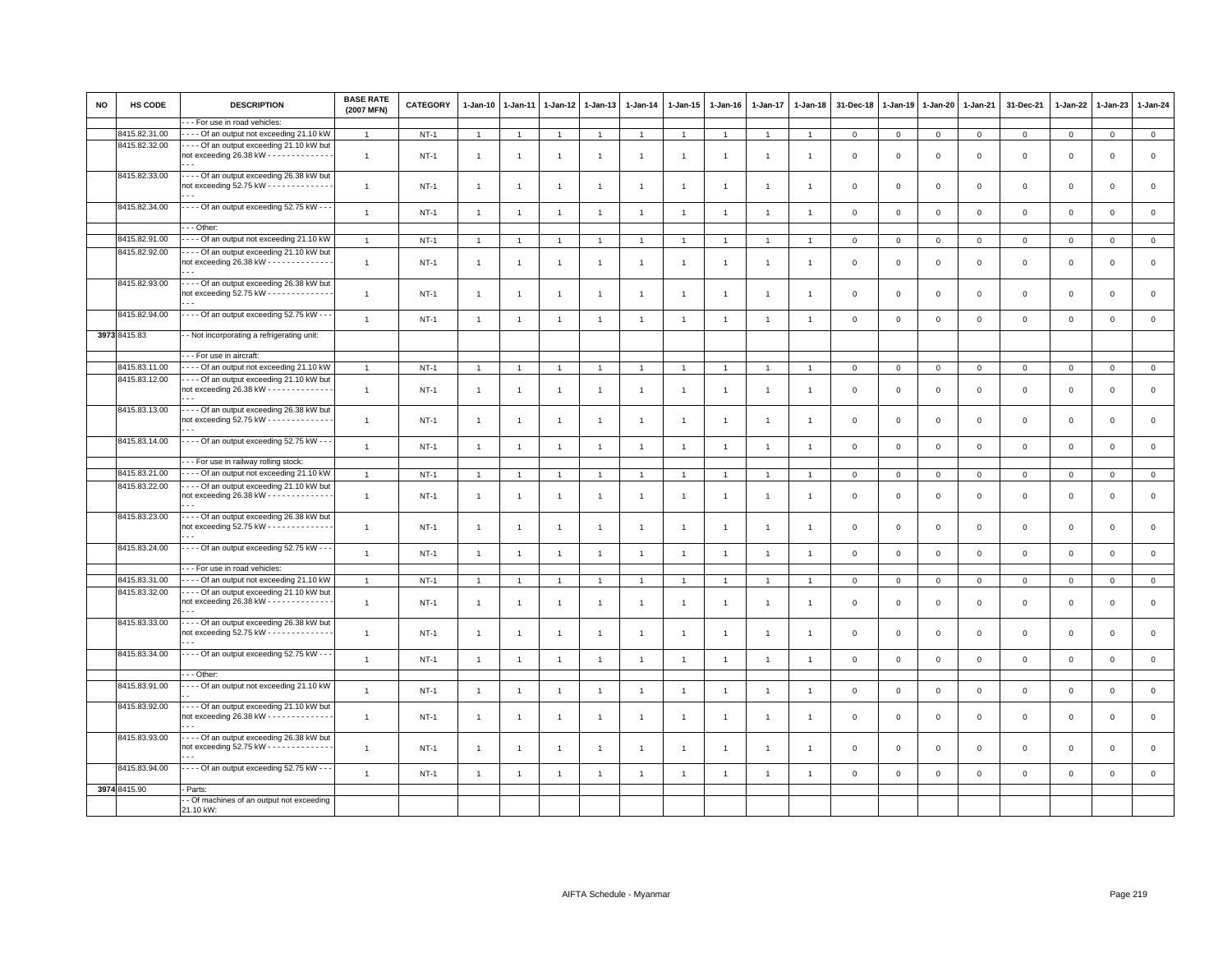| <b>NO</b> | HS CODE                        | <b>DESCRIPTION</b>                                                                      | <b>BASE RATE</b><br>(2007 MFN) | CATEGORY      | $1 - Jan-10$   | 1-Jan-11       | $1 - Jan-12$   | $1-Jan-13$     | 1-Jan-14       | $1 - Jan-15$         | $1 - Jan-16$   | 1-Jan-17       | $1 - Jan-18$   | 31-Dec-18      | $1 - Jan-19$ | 1-Jan-20       | 1-Jan-21     | 31-Dec-21      | 1-Jan-22       | 1-Jan-23     | $1 - Jan-24$    |
|-----------|--------------------------------|-----------------------------------------------------------------------------------------|--------------------------------|---------------|----------------|----------------|----------------|----------------|----------------|----------------------|----------------|----------------|----------------|----------------|--------------|----------------|--------------|----------------|----------------|--------------|-----------------|
|           | 8415.90.11.00                  | - - For use in aircraft or railway rolling                                              |                                | EL.           |                |                |                |                |                |                      |                |                |                |                |              |                |              |                |                |              |                 |
|           | 8415.90.12.00                  | - - Chassis or cabinets, welded and                                                     | $\overline{1}$                 | EL            |                |                |                |                |                |                      |                |                |                |                |              |                |              |                |                |              |                 |
|           | 8415.90.19.00                  |                                                                                         |                                | EL            |                |                |                |                |                |                      |                |                |                |                |              |                |              |                |                |              |                 |
|           |                                | - Of machines of an output exceeding                                                    |                                |               |                |                |                |                |                |                      |                |                |                |                |              |                |              |                |                |              |                 |
|           | 8415.90.21.00                  | 21.10 kW but not exceeding 26.38 kW:<br>--- For use in aircraft or railway rolling      |                                |               |                |                |                |                |                |                      |                |                |                |                |              |                |              |                |                |              |                 |
|           | 8415.90.22.00                  | - - Chassis or cabinets, welded and                                                     | $\overline{1}$                 | EL.           |                |                |                |                |                |                      |                |                |                |                |              |                |              |                |                |              |                 |
|           |                                |                                                                                         | $\overline{1}$                 | EL            |                |                |                |                |                |                      |                |                |                |                |              |                |              |                |                |              |                 |
|           | 8415.90.29.00                  | $-$ - Other - - - - - - - - - - - - - -<br>- Of machines of an output exceeding         |                                | EL            |                |                |                |                |                |                      |                |                |                |                |              |                |              |                |                |              |                 |
|           |                                | 26.38 kW but not exceeding 52.75 kW:                                                    |                                |               |                |                |                |                |                |                      |                |                |                |                |              |                |              |                |                |              |                 |
|           | 8415.90.31.00                  | - - - For use in aircraft or railway rolling                                            | $\overline{1}$                 | EL.           |                |                |                |                |                |                      |                |                |                |                |              |                |              |                |                |              |                 |
|           | 8415.90.32.00                  | - - Chassis or cabinets, welded and                                                     |                                | EL            |                |                |                |                |                |                      |                |                |                |                |              |                |              |                |                |              |                 |
|           | 8415.90.39.00                  | - - Other - - - - - - - - - -                                                           |                                | EL            |                |                |                |                |                |                      |                |                |                |                |              |                |              |                |                |              |                 |
|           |                                | - Of machines of an output exceeding                                                    |                                |               |                |                |                |                |                |                      |                |                |                |                |              |                |              |                |                |              |                 |
|           |                                | 52.75 kW:                                                                               |                                |               |                |                |                |                |                |                      |                |                |                |                |              |                |              |                |                |              |                 |
|           | 8415.90.91.00                  | --- For use in aircraft or railway rolling                                              | $\overline{1}$                 | EL            |                |                |                |                |                |                      |                |                |                |                |              |                |              |                |                |              |                 |
|           |                                | stock -                                                                                 |                                |               |                |                |                |                |                |                      |                |                |                |                |              |                |              |                |                |              |                 |
|           | 8415.90.92.00                  | - - Chassis or cabinets, welded and<br>painted -                                        | $\overline{1}$                 | EL            |                |                |                |                |                |                      |                |                |                |                |              |                |              |                |                |              |                 |
|           | 8415.90.99.00                  | $\cdots$ Other - - - - - - - - - - -                                                    | $\overline{1}$                 | E             |                |                |                |                |                |                      |                |                |                |                |              |                |              |                |                |              |                 |
|           |                                | Furnace burners for liquid fuel, for                                                    |                                |               |                |                |                |                |                |                      |                |                |                |                |              |                |              |                |                |              |                 |
|           |                                | pulverised solid fuel or for gas;                                                       |                                |               |                |                |                |                |                |                      |                |                |                |                |              |                |              |                |                |              |                 |
|           | 84.16                          | mechanical stokers,                                                                     |                                |               |                |                |                |                |                |                      |                |                |                |                |              |                |              |                |                |              |                 |
|           | 3975 8416.10                   | - Furnace burners for liquid fuel - - - - -                                             |                                | $NT-1$        | $\overline{1}$ |                | $\overline{1}$ | $\overline{1}$ | $\overline{1}$ | $\overline{1}$       |                | $\overline{1}$ |                | $\Omega$       | $\Omega$     | $\mathbf 0$    | $\mathsf 0$  | $\mathsf 0$    | $\mathbf 0$    | $\mathbf 0$  | $\mathsf 0$     |
|           | 3976 8416.20                   | - Other furnace burners, including<br>combination burners - - - - - - - - - - - - - - - | $\overline{1}$                 | $NT-1$        | $\mathbf{1}$   | $\overline{1}$ | $\overline{1}$ | $\overline{1}$ | $\overline{1}$ | $\overline{1}$       | $\overline{1}$ | $\overline{1}$ | $\overline{1}$ | 0              | $\mathsf 0$  | $\mathbf 0$    | $\mathbf 0$  | $\mathsf 0$    | $\mathsf 0$    | $\mathbf 0$  | $\mathsf 0$     |
|           |                                |                                                                                         |                                |               |                |                |                |                |                |                      |                |                |                |                |              |                |              |                |                |              |                 |
|           | 3977 8416.30                   | - Mechanical stokers, including their<br>mechanical grates, - - -                       | $\overline{1}$                 | $NT-1$        | $\mathbf{1}$   | $\overline{1}$ | $\overline{1}$ | $\mathbf{1}$   | $\overline{1}$ | $\mathbf{1}$         | $\mathbf{1}$   | $\mathbf{1}$   | $\overline{1}$ | $\mathbf 0$    | $\,0\,$      | $\mathbf 0$    | $\mathbf 0$  | $\,0\,$        | $\mathsf 0$    | $\,0\,$      | $\mathsf 0$     |
|           | 3978 8416.90                   | $-$ Parts $ -$                                                                          | $\overline{1}$                 | ST            | $\mathbf{1}$   | $\overline{1}$ | $\overline{1}$ | $\overline{1}$ | $\overline{1}$ | $\blacktriangleleft$ | $\mathbf{1}$   | $\overline{1}$ | $\overline{1}$ | $\overline{1}$ | $\mathbf{1}$ | $\overline{1}$ | $\mathbf{1}$ | 1              | $\overline{1}$ |              | $\overline{1}$  |
|           |                                | Industrial or laboratory furnaces and                                                   |                                |               |                |                |                |                |                |                      |                |                |                |                |              |                |              |                |                |              |                 |
|           |                                | ovens, including incinerators, non-                                                     |                                |               |                |                |                |                |                |                      |                |                |                |                |              |                |              |                |                |              |                 |
|           | 84.17                          | electric.                                                                               |                                |               |                |                |                |                |                |                      |                |                |                |                |              |                |              |                |                |              |                 |
|           | 3979 8417.10                   | - Furnaces and ovens for the roasting,<br>melting.                                      | $\overline{1}$                 | EL            |                |                |                |                |                |                      |                |                |                |                |              |                |              |                |                |              |                 |
|           | 3980 8417.20                   | Bakery ovens, including biscuit ovens - -                                               |                                |               |                |                |                |                |                |                      |                |                |                |                |              |                |              |                |                |              |                 |
|           |                                |                                                                                         | $\overline{1}$                 | $NT-1$        | $\overline{1}$ | $\overline{1}$ | $\overline{1}$ | $\overline{1}$ | $\overline{1}$ | $\overline{1}$       | $\overline{1}$ | $\overline{1}$ | $\overline{1}$ | $\mathbf{0}$   | $\mathbf{0}$ | $\mathbf{0}$   | $\mathbf{0}$ | $\mathbf{0}$   | $\mathbf{0}$   | $\mathbf 0$  | $\mathbf 0$     |
|           | 3981 8417.80                   | - Other:                                                                                |                                |               |                |                |                |                |                |                      |                |                |                |                |              |                |              |                |                |              |                 |
|           | 8417.80.10.00                  | $\frac{1}{2}$ - Incinerators - - - - - - - -                                            | $\overline{1}$                 | $NT-1$        | $\overline{1}$ | $\overline{1}$ | $\overline{1}$ | $\overline{1}$ | $\overline{1}$ | $\overline{1}$       | $\mathbf{1}$   | $\overline{1}$ | $\overline{1}$ | $\mathbf 0$    | $\mathbf 0$  | $\mathbf{0}$   | $\mathbf{0}$ | $\mathbf 0$    | $\mathbf{0}$   | $\mathbf{0}$ | $\mathsf 0$     |
|           | 8417.80.90.00                  | - - Other - - - - - - - - - - -                                                         |                                | $NT-1$        | $\mathbf{1}$   | $\overline{1}$ | $\mathbf{1}$   | $\overline{1}$ | $\overline{1}$ | $\mathbf{1}$         | $\mathbf{1}$   | $\overline{1}$ | $\overline{1}$ | $\mathbf 0$    | 0            | 0              | $\mathbf 0$  | 0              | $\circ$        | $\mathbf 0$  | $\mathbf 0$     |
|           | 3982 8417.90                   | Parts - - - - - - - - - - - -                                                           |                                | $NT-1$        | $\mathbf{1}$   | $\overline{1}$ | $\mathbf{1}$   | $\overline{1}$ | $\mathbf{1}$   | $\mathbf{1}$         | $\mathbf{1}$   | $\mathbf{1}$   | $\overline{1}$ | $\mathbf 0$    | $\mathsf 0$  | $\mathbf{O}$   | $\mathbf{0}$ | $\mathbf{0}$   | $\mathbf 0$    | $\mathbf{O}$ | $\overline{0}$  |
|           |                                | Refrigerators, freezers and other<br>refrigerating or freezing                          |                                |               |                |                |                |                |                |                      |                |                |                |                |              |                |              |                |                |              |                 |
|           | 84.18                          | equipment, electric or other; heat                                                      |                                |               |                |                |                |                |                |                      |                |                |                |                |              |                |              |                |                |              |                 |
|           | 3983 8418.10                   | - Combined refrigerator-freezers, fitted with                                           |                                |               |                |                |                |                |                |                      |                |                |                |                |              |                |              |                |                |              |                 |
|           |                                | separate external doors:                                                                |                                |               |                |                |                |                |                |                      |                |                |                |                |              |                |              |                |                |              |                 |
|           | 8418.10.10.00                  | - Household type - - - - - - - - - - - -                                                |                                | $NT-1$        | $\overline{1}$ |                | $\overline{1}$ | $\overline{1}$ | $\overline{1}$ | $\mathbf{1}$         |                |                |                | $\mathbf 0$    | $\mathbf 0$  | $\mathbf 0$    | $\mathbf 0$  | $\mathbf 0$    | $\mathbf 0$    | $\mathsf 0$  | $\mathbf 0$     |
| 3984      | 8418.10.90.00<br>8418.21       | $-$ Other - - - - - - - - - - - -<br>Compression-type                                   | 10                             | $NT-1$<br>EL. | $\overline{1}$ | $\overline{1}$ | $\overline{1}$ | $\overline{1}$ | $\overline{1}$ | $\mathbf{1}$         | $\overline{1}$ | $\overline{1}$ | $\overline{1}$ | $\mathsf 0$    | $\Omega$     | $\mathbf{0}$   | $\mathbf{0}$ | $\mathbf 0$    | $\mathbf 0$    | $\mathbf 0$  | $\mathsf 0$     |
| 3985      | 3418.22                        | - Absorption-type, electrical - - - - - - - - -                                         |                                |               |                |                |                |                |                |                      |                |                |                |                |              |                |              |                |                |              |                 |
|           |                                |                                                                                         | 10                             | $NT-1$        | 10             | 10             | 8              | 8              | 7.5            | $\,$ 5 $\,$          | $\,$ 5         | 5              | $\mathbf{3}$   | $\mathbf 0$    | $\mathsf 0$  | $\mathbf 0$    | $\mathsf 0$  | $\mathsf 0$    | $\mathsf 0$    | $\mathbf 0$  | $\mathsf 0$     |
|           | 3986 8418.29                   | - - Other - - - - - - - - - - - - - -                                                   | 10                             | $NT-1$        | 10             | 10             | 8              | 8              | 7.5            | 5                    | 5              | 5              | $\mathbf{3}$   | $\mathbf{0}$   | $\mathbf{0}$ | $\mathbf{0}$   | $\mathbf{0}$ | $\mathbf 0$    | $\mathbf 0$    | $\mathbf{0}$ | $\mathbf{0}$    |
|           | 3987 8418.30                   | - Freezers of the chest type, not exceeding                                             |                                |               |                |                |                |                |                |                      |                |                |                |                |              |                |              |                |                |              |                 |
|           |                                | 800 I capacity:                                                                         |                                |               |                |                |                |                |                |                      |                |                |                |                |              |                |              |                |                |              |                 |
|           | 8418.30.10.00                  | - - Not exceeding 200 I capacity - - - - - - -                                          | 10 <sup>10</sup>               | ST            | 10             | 10             | 10             | 10             | 10             | 10                   | 9              | 9              | 9              | 8              | 8            | 7.5            | 7.5          | 5              | 5              | 5            | $5\phantom{.0}$ |
|           | 8418.30.20.00                  | - Exceeding 200 I but not exceeding 800 I                                               |                                |               |                |                |                |                |                |                      |                |                |                |                |              |                |              |                |                |              |                 |
|           |                                |                                                                                         | 10                             | ST            | 10             | 10             | 10             | 10             | 10             | 10                   | 9              | 9              | 9              | 8              | 8            | 7.5            | 7.5          | $\overline{5}$ | 5              | 5            | $\overline{5}$  |
|           |                                |                                                                                         |                                |               |                |                |                |                |                |                      |                |                |                |                |              |                |              |                |                |              |                 |
|           | 3988 8418.40                   | - Freezers of the upright type, not                                                     |                                |               |                |                |                |                |                |                      |                |                |                |                |              |                |              |                |                |              |                 |
|           |                                | exceeding 900 I capacity                                                                |                                |               |                |                |                |                |                |                      |                |                |                |                |              |                |              |                |                |              |                 |
|           | 8418.40.10.00<br>8418.40.20.00 | - Not exceeding 200 I capacity - - - - -<br>- Exceeding 200 I but not exceeding 900     | 10                             | $NT-1$        | 10             | 10             | 8              | 8              | $7.5\,$        | $\overline{5}$       | 5              | 5              | 3              | $\mathbf 0$    | $\mathbf 0$  | $\mathbf 0$    | $\mathbf 0$  | 0              | $\mathbf 0$    | $\mathsf 0$  | $\mathsf 0$     |
|           |                                |                                                                                         | 10                             | $NT-1$        | 10             | 10             | 8              | 8              | 7.5            | 5                    | 5              | 5              | $\overline{3}$ | $\Omega$       | $\mathbf 0$  | $\mathbf 0$    | $\mathbf 0$  | $\mathsf 0$    | $\mathsf 0$    | $\mathbf 0$  | $\mathbf{0}$    |
|           |                                |                                                                                         |                                |               |                |                |                |                |                |                      |                |                |                |                |              |                |              |                |                |              |                 |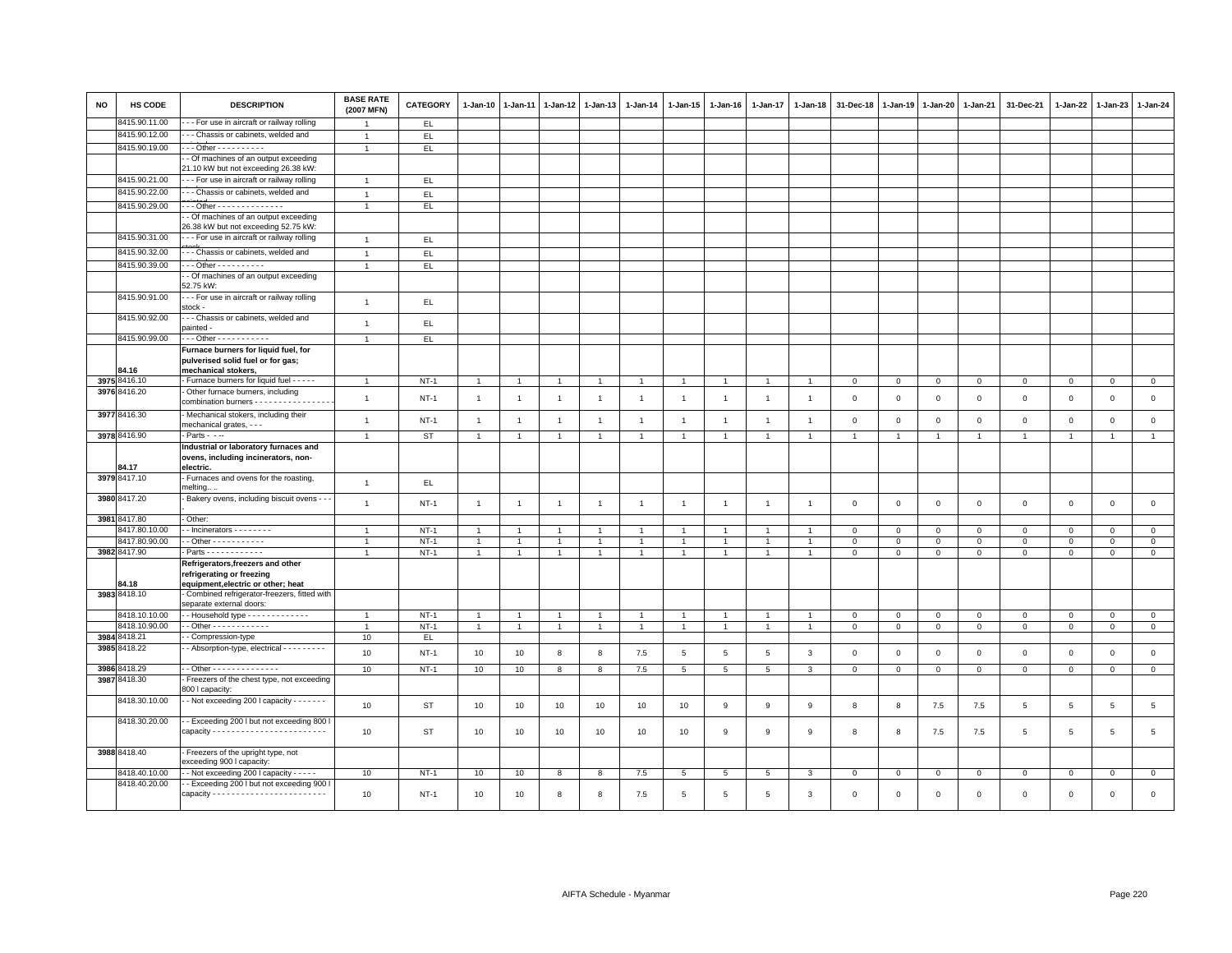| <b>NO</b> | HS CODE                       | <b>DESCRIPTION</b>                                                                                 | <b>BASE RATE</b><br>(2007 MFN) | CATEGORY                 | 1-Jan-10                | $1 - Jan-11$            | 1-Jan-12            | 1-Jan-13              | $1 - Jan-14$          | 1-Jan-15              | 1-Jan-16       | 1-Jan-17            | $1 - Jan-18$          | 31-Dec-18                 | 1-Jan-19                | 1-Jan-20            | 1-Jan-21            | 31-Dec-21          | 1-Jan-22           | 1-Jan-23           | $1 - Jan-24$          |
|-----------|-------------------------------|----------------------------------------------------------------------------------------------------|--------------------------------|--------------------------|-------------------------|-------------------------|---------------------|-----------------------|-----------------------|-----------------------|----------------|---------------------|-----------------------|---------------------------|-------------------------|---------------------|---------------------|--------------------|--------------------|--------------------|-----------------------|
|           | 3989 8418.50                  | Other refrigerating or freezing chests,<br>cabinets, display counters, show-cases and<br>similar   |                                |                          |                         |                         |                     |                       |                       |                       |                |                     |                       |                           |                         |                     |                     |                    |                    |                    |                       |
|           |                               | - Not exceeding 200 I capacity                                                                     |                                |                          |                         |                         |                     |                       |                       |                       |                |                     |                       |                           |                         |                     |                     |                    |                    |                    |                       |
|           | 8418.50.11.00                 | - - Suitable for medical use - - - - - -                                                           | $\overline{1}$                 | $NT-1$                   | $\overline{1}$          | $\overline{1}$          | $\overline{1}$      | $\overline{1}$        |                       | $\blacktriangleleft$  |                |                     |                       | $\mathbf 0$               | $\mathbf 0$             | $\mathbf 0$         | $\mathbf 0$         | $\Omega$           | $\Omega$           | $\Omega$           | $\mathbf 0$           |
|           | 8418.50.19.00                 | - - Other - - - - - - - - -                                                                        | $\overline{1}$                 | $NT-1$                   | $\mathbf{1}$            | $\mathbf{1}$            | $\overline{1}$      | $\overline{1}$        |                       | $\overline{1}$        |                | $\overline{1}$      | $\overline{1}$        | $\mathbf 0$               | $\mathbf 0$             | $\mathsf 0$         | $\mathsf 0$         | $\mathbf 0$        | $\mathbf 0$        | $\mathbf{0}$       | $\mathsf 0$           |
|           |                               | - Exceeding 200 I capacity:                                                                        |                                |                          |                         |                         |                     |                       |                       |                       |                |                     |                       |                           |                         |                     |                     |                    |                    |                    |                       |
|           | 8418.50.21.00                 | - - Suitable for medical use - - - - - - - -                                                       | $\overline{1}$                 | $NT-1$                   |                         |                         |                     |                       |                       |                       |                |                     |                       | $\Omega$                  | $\Omega$                | $\mathbf 0$         | $\Omega$            | $\Omega$           | $\Omega$           | $\Omega$           | $\mathsf 0$           |
|           | 8418.50.22.00                 | - - Refrigerating chambers - - - - -                                                               | $\overline{1}$                 | $NT-1$                   | $\overline{1}$          |                         | $\overline{1}$      | $\overline{1}$        |                       | $\overline{1}$        |                |                     | $\overline{1}$        | $\mathbf 0$               | $\mathbf 0$             | $\Omega$            | $\Omega$            | $\Omega$           | $\Omega$           | $\Omega$           | $\mathsf 0$           |
|           | 8418.50.29.00                 | $-$ - Other - - - - - - - - - - - -                                                                | $\overline{1}$                 | $NT-1$                   | $\overline{1}$          | $\overline{1}$          | $\overline{1}$      | $\overline{1}$        |                       | $\mathbf{1}$          |                | $\mathbf{1}$        | $\overline{1}$        | $\mathbf 0$               | $\mathbf 0$             | $\mathsf 0$         | $\mathbf 0$         | $\mathbf 0$        | $^{\circ}$         | $\mathbf 0$        | $\mathsf 0$           |
|           | 3990 8418.61                  | - Compression type units whose<br>condensers are heat exchangers:                                  |                                |                          |                         |                         |                     |                       |                       |                       |                |                     |                       |                           |                         |                     |                     |                    |                    |                    |                       |
|           | 8418.61.10.00                 | - - Water chillers with a refrigerating<br>capacity exceeding 21.10 kW;<br>refrigerating           | $\overline{1}$                 | $NT-1$                   | $\overline{1}$          | $\overline{1}$          | $\overline{1}$      | $\overline{1}$        | $\overline{1}$        | $\overline{1}$        | $\overline{1}$ | $\mathbf{1}$        | $\overline{1}$        | $\mathbf 0$               | $\mathbf 0$             | $\mathbf 0$         | $\mathsf 0$         | $\circ$            | $\mathbf 0$        | $\mathsf 0$        | $\mathsf 0$           |
|           | 8418.61.90.00                 | $-$ - Other - - - - - - - - - - - -                                                                | $\overline{1}$                 | $NT-1$                   | $\overline{1}$          | $\overline{1}$          | $\overline{1}$      | $\overline{1}$        | -1                    | $\overline{1}$        | $\mathbf{1}$   | $\mathbf{1}$        | $\overline{1}$        | $\mathbf 0$               | $\mathbf 0$             | $\mathbf 0$         | $\mathbf 0$         | $\mathbf 0$        | $^{\circ}$         | $\mathbf 0$        | $\mathbf{0}$          |
|           | 3991 8418.69                  | Freezers of the chest type, not exceeding                                                          |                                |                          |                         |                         |                     |                       |                       |                       |                |                     |                       |                           |                         |                     |                     |                    |                    |                    |                       |
|           |                               |                                                                                                    |                                |                          |                         |                         |                     |                       |                       |                       |                |                     |                       |                           |                         |                     |                     |                    |                    |                    |                       |
|           | 8418.69.10.00                 | - - Beverage coolers - - - - - - -                                                                 | $\overline{1}$                 | ST                       | $\overline{1}$          |                         | $\overline{1}$      | $\overline{1}$        |                       | $\overline{1}$        |                |                     |                       | $\overline{1}$            |                         | $\overline{1}$      | -1                  | $\overline{1}$     |                    | $\overline{1}$     | $\mathbf{1}$          |
|           | 8418.69.20.00                 | - - Water chillers having refrigerating<br>capacities of 100 t and above or - - -                  | $\mathbf{1}$                   | <b>ST</b>                | $\overline{1}$          | $\overline{1}$          | $\overline{1}$      | $\overline{1}$        | $\mathbf{1}$          | $\mathbf{1}$          | $\overline{1}$ | $\overline{1}$      | $\overline{1}$        | $\overline{1}$            | $\overline{1}$          | $\overline{1}$      | $\overline{1}$      | $\mathbf{1}$       | $\overline{1}$     | $\mathbf{1}$       | $\mathbf{1}$          |
|           | 8418.69.30.00                 | - - Other water coolers - - - - - - - - -                                                          | $\overline{1}$                 | <b>ST</b>                | $\overline{1}$          | $\overline{1}$          | $\mathbf{1}$        | $\overline{1}$        |                       | $\mathbf{1}$          |                | $\mathbf{1}$        | $\mathbf{1}$          | $\overline{1}$            |                         | $\overline{1}$      | $\overline{1}$      | $\overline{1}$     | $\overline{1}$     | $\overline{1}$     | $\mathbf{1}$          |
|           | 8418.69.40.00                 | - - Heat pumps of a kind normally not for                                                          |                                |                          |                         |                         |                     |                       |                       |                       |                |                     |                       |                           |                         |                     |                     |                    |                    |                    |                       |
|           |                               |                                                                                                    | $\overline{1}$                 | ST                       | $\overline{1}$          | $\overline{1}$          | $\mathbf{1}$        | $\overline{1}$        | $\overline{1}$        | $\overline{1}$        | $\overline{1}$ | $\mathbf{1}$        | $\overline{1}$        | $\overline{1}$            | $\overline{1}$          | $\overline{1}$      | $\overline{1}$      | $\overline{1}$     |                    | $\overline{1}$     | $\mathbf{1}$          |
|           | 8418.69.50.00                 | --- Scale ice-maker units -------                                                                  | $\overline{1}$                 | <b>ST</b>                | $\overline{1}$          | $\overline{1}$          | $\overline{1}$      | $\overline{1}$        |                       | $\overline{1}$        |                |                     | $\overline{1}$        | $\overline{1}$            | $\overline{1}$          | $\overline{1}$      | $\overline{1}$      | $\overline{1}$     | $\overline{1}$     | $\overline{1}$     | $\mathbf{1}$          |
|           | 8418.69.90.00                 | Other - - - - - - - - - - - - -                                                                    |                                | <b>ST</b>                | $\overline{1}$          | $\mathbf{1}$            | $\overline{1}$      | $\overline{1}$        | $\overline{1}$        | $\mathbf{1}$          | $\overline{1}$ | $\mathbf{1}$        | $\overline{1}$        | $\mathbf{1}$              | 1                       | $\overline{1}$      | $\overline{1}$      | $\overline{1}$     | $\overline{1}$     | $\overline{1}$     | $\mathbf{1}$          |
|           | 3992 8418.91                  | - Furniture designed to receive<br>refrigerating or freezing equipment:                            |                                |                          |                         |                         |                     |                       |                       |                       |                |                     |                       |                           |                         |                     |                     |                    |                    |                    |                       |
|           | 8418.91.10.00                 | -- For goods of subheadings 8418.10,<br>8418.21.00, 8418.22.00, 8418.29.00,<br>8418.30             | 10                             | $NT-1$                   | 10                      | 10                      | 8                   | 8                     | 7.5                   | 5                     | -5             | 5                   | 3                     | $\overline{\mathbf{0}}$   | $\mathbf 0$             | $\mathbf 0$         | $\mathsf 0$         | $\mathbf{0}$       | $\Omega$           | $\mathbf{0}$       | $\mathsf 0$           |
|           | 8418.91.90.00                 | - - Other - - - - - - - - - - - -                                                                  |                                | $NT-1$                   | $\overline{1}$          | $\overline{1}$          | $\overline{1}$      | $\overline{1}$        |                       | $\overline{1}$        |                |                     |                       | $\overline{\mathbf{0}}$   | $\mathbf 0$             | $\mathbf 0$         | $\mathbf 0$         | $\mathbf 0$        | $\mathbf 0$        | $\mathbf 0$        | $\mathbf{0}$          |
|           | 3993 8418.99                  | - Other:                                                                                           |                                |                          |                         |                         |                     |                       |                       |                       |                |                     |                       |                           |                         |                     |                     |                    |                    |                    |                       |
|           | 8418.99.10.00                 | - - Evaporators and condensers - - - - -                                                           | $\mathbf{1}$                   | $NT-1$                   | $\overline{1}$          | $\overline{1}$          | $\overline{1}$      | $\overline{1}$        | $\overline{1}$        | $\overline{1}$        | $\overline{1}$ | $\mathbf{1}$        | $\overline{1}$        | $\overline{\mathbf{0}}$   | $\mathbf 0$             | $\mathbf 0$         | $\mathbf 0$         | $\mathbf 0$        | $^{\circ}$         | $\mathbf 0$        | $\mathsf 0$           |
|           | 8418.99.20.00                 | - - Cabinets and doors, welded or painted                                                          | $\overline{1}$                 | $NT-1$                   | $\overline{1}$          | $\overline{1}$          | $\overline{1}$      | $\mathbf{1}$          | $\overline{1}$        | $\overline{1}$        | $\overline{1}$ | $\overline{1}$      | $\overline{1}$        | $\mathbf 0$               | $\mathbf{0}$            | $\mathbf 0$         | $\overline{0}$      | $\mathbf 0$        | $\mathbf 0$        | $\mathbf 0$        | $\mathbb O$           |
|           | 8418.99.30.00                 | - - Parts of water chillers with a<br>refrigerating capacity exceeding 21.10 kW;<br>parts of - - - | $\mathbf{1}$                   | $NT-1$                   | $\overline{1}$          | $\overline{1}$          | $\overline{1}$      | $\overline{1}$        | $\overline{1}$        | $\overline{1}$        | $\overline{1}$ | $\mathbf{1}$        | $\overline{1}$        | $\overline{\mathbf{0}}$   | $\overline{0}$          | $\overline{0}$      | $\circ$             | $\mathbf{0}$       | $\Omega$           | $\mathbf 0$        | $\mathsf 0$           |
|           | 8418.99.40.00                 | -- Aluminium rollbonds for subheadings<br>8418.10.10, 8418.21, 8418.22 and 8418.29                 | $\overline{1}$                 | $NT-1$                   | $\overline{1}$          |                         | $\mathbf{1}$        | $\overline{1}$        | $\overline{1}$        | $\overline{1}$        |                |                     |                       | $\mathbf 0$               | $\mathbf 0$             | $\mathbf 0$         | $\mathbf 0$         | $\mathbf 0$        | $\mathbf 0$        | $\mathbf 0$        | $\mathsf 0$           |
|           | 8418.99.90.00                 |                                                                                                    |                                |                          |                         |                         |                     |                       |                       |                       |                |                     |                       |                           |                         |                     |                     |                    |                    |                    |                       |
|           |                               | $\cdots$ Other - - - - - - - - -                                                                   | $\mathbf{1}$                   | $NT-1$                   | $\overline{1}$          | $\overline{1}$          | $\overline{1}$      | $\overline{1}$        |                       | $\overline{1}$        |                |                     | $\overline{1}$        | $\mathsf 0$               | $\mathsf{O}\xspace$     | $\mathsf 0$         | $\mathsf 0$         | $\mathbf 0$        | $\mathbf 0$        | $\mathsf 0$        | $\overline{0}$        |
|           | 84.19                         | Machinery, plant or laboratory<br>equipment, whether or not electrically<br>heated (excluding      |                                |                          |                         |                         |                     |                       |                       |                       |                |                     |                       |                           |                         |                     |                     |                    |                    |                    |                       |
|           | 3994 8419.11                  | - Instantaneous gas water heaters:                                                                 |                                |                          |                         |                         |                     |                       |                       |                       |                |                     |                       |                           |                         |                     |                     |                    |                    |                    |                       |
|           |                               | - - For domestic use:                                                                              |                                |                          |                         |                         |                     |                       |                       |                       |                |                     |                       |                           |                         |                     |                     |                    |                    |                    |                       |
|           | 8419.11.11.00                 | - - - Of copper - - - - - - - - - - - -                                                            | $\overline{1}$                 | ST                       |                         |                         |                     |                       |                       |                       |                |                     |                       |                           |                         |                     |                     |                    |                    |                    |                       |
|           | 8419.11.19.00                 | - - - Other - - - - - - - - - - - - -                                                              | $\overline{1}$                 | <b>ST</b>                | $\overline{1}$          |                         | $\overline{1}$      | $\overline{1}$        |                       | $\overline{1}$        |                |                     |                       | $\overline{1}$            | $\overline{1}$          | $\overline{1}$      | $\overline{1}$      |                    |                    |                    | $\mathbf{1}$          |
|           | 8419.11.90.00                 | - - Other - - - - - - - - - - - - - -                                                              | $\overline{1}$                 | ST                       | $\overline{1}$          |                         |                     | $\overline{1}$        |                       | $\mathbf{1}$          |                |                     |                       |                           |                         |                     | $\overline{1}$      |                    |                    |                    | $\mathbf{1}$          |
|           | 3995 8419.19                  | - Other:                                                                                           |                                |                          |                         |                         |                     |                       |                       |                       |                |                     |                       |                           |                         |                     |                     |                    |                    |                    |                       |
|           |                               | - - For domestic use:                                                                              |                                |                          |                         |                         |                     |                       |                       |                       |                |                     |                       |                           |                         |                     |                     |                    |                    |                    |                       |
|           | 8419.19.11.00                 | Of copper - - - - - - - - - -                                                                      |                                | $NT-1$                   |                         |                         |                     | $\overline{1}$        |                       |                       |                |                     |                       | $^{\circ}$                | $\mathbf 0$             | $\mathbf 0$         | $\Omega$            | $\mathbf 0$        | $\Omega$           | $\mathbf{0}$       | $\mathsf 0$           |
|           | 8419.19.19.00                 | Other - - - - - - - - - - - - -                                                                    |                                | $NT-1$                   | -1                      | -1                      | -1                  | $\mathbf{1}$          |                       | 1                     |                |                     |                       | $\mathbf 0$               | $\mathbf{0}$            | $\mathbf 0$         | $\Omega$            | $\Omega$           | $\Omega$           | $\mathbf{0}$       | $\mathbf{0}$          |
|           | 8419.19.90.00<br>3996 8419.20 | - - - Other - - - - - - - - - - - -<br>Medical, surgical or laboratory sterilisers                 | $\mathbf{1}$<br>1.5            | <b>NT-1</b><br><b>ST</b> | $\mathbf{1}$<br>$1.5\,$ | $\overline{1}$<br>$1.5$ | $\mathbf{1}$<br>1.5 | $\overline{1}$<br>1.5 | $\overline{1}$<br>1.5 | $\overline{1}$<br>1.5 | 1.5            | $\mathbf{1}$<br>1.5 | $\overline{1}$<br>1.5 | $\overline{0}$<br>$1.5\,$ | $\mathbf{0}$<br>$1.5\,$ | $\mathbf{0}$<br>1.5 | $\mathbf{0}$<br>1.5 | $\mathbf 0$<br>1.5 | $\mathbf 0$<br>1.5 | $\mathbf 0$<br>1.5 | $\overline{0}$<br>1.5 |
|           | 3997 8419.31                  | $--- Other------$                                                                                  |                                |                          |                         |                         |                     |                       |                       |                       |                |                     |                       |                           |                         |                     |                     |                    |                    |                    |                       |
|           |                               | - - Electrically operated:                                                                         |                                |                          |                         |                         |                     |                       |                       |                       |                |                     |                       |                           |                         |                     |                     |                    |                    |                    |                       |
|           | 8419.31.11.00                 | Evaporators - - - - - -                                                                            | $\overline{1}$                 | $NT-1$                   | $\mathbf{1}$            |                         |                     | $\overline{1}$        |                       | $\mathbf{1}$          |                |                     |                       | $^{\circ}$                | $\mathbf 0$             | 0                   | $\mathbf 0$         | $\mathbf 0$        | $^{\circ}$         | $\mathbf 0$        | $\mathbf{0}$          |
|           | 8419.31.19.00                 | . Other - - - - - - - - - -                                                                        | $\overline{1}$                 | $NT-1$                   | $\overline{1}$          |                         | $\overline{1}$      | $\overline{1}$        |                       | $\mathbf{1}$          |                |                     |                       | $\,0\,$                   | $\mathbf 0$             | $\mathsf 0$         | $\mathsf 0$         | $\mathbf 0$        | $\mathbf 0$        | $\Omega$           | $\overline{0}$        |
|           |                               | - - Not electrically operated:                                                                     |                                |                          |                         |                         |                     |                       |                       |                       |                |                     |                       |                           |                         |                     |                     |                    |                    |                    |                       |
|           | 8419.31.21.00                 | $\cdots$ Evaporators $\cdots$                                                                      |                                | $NT-1$                   |                         |                         |                     |                       |                       |                       |                |                     |                       | $\Omega$                  | $\Omega$                | 0                   | $\Omega$            |                    | $\Omega$           | 0                  | $\mathbf 0$           |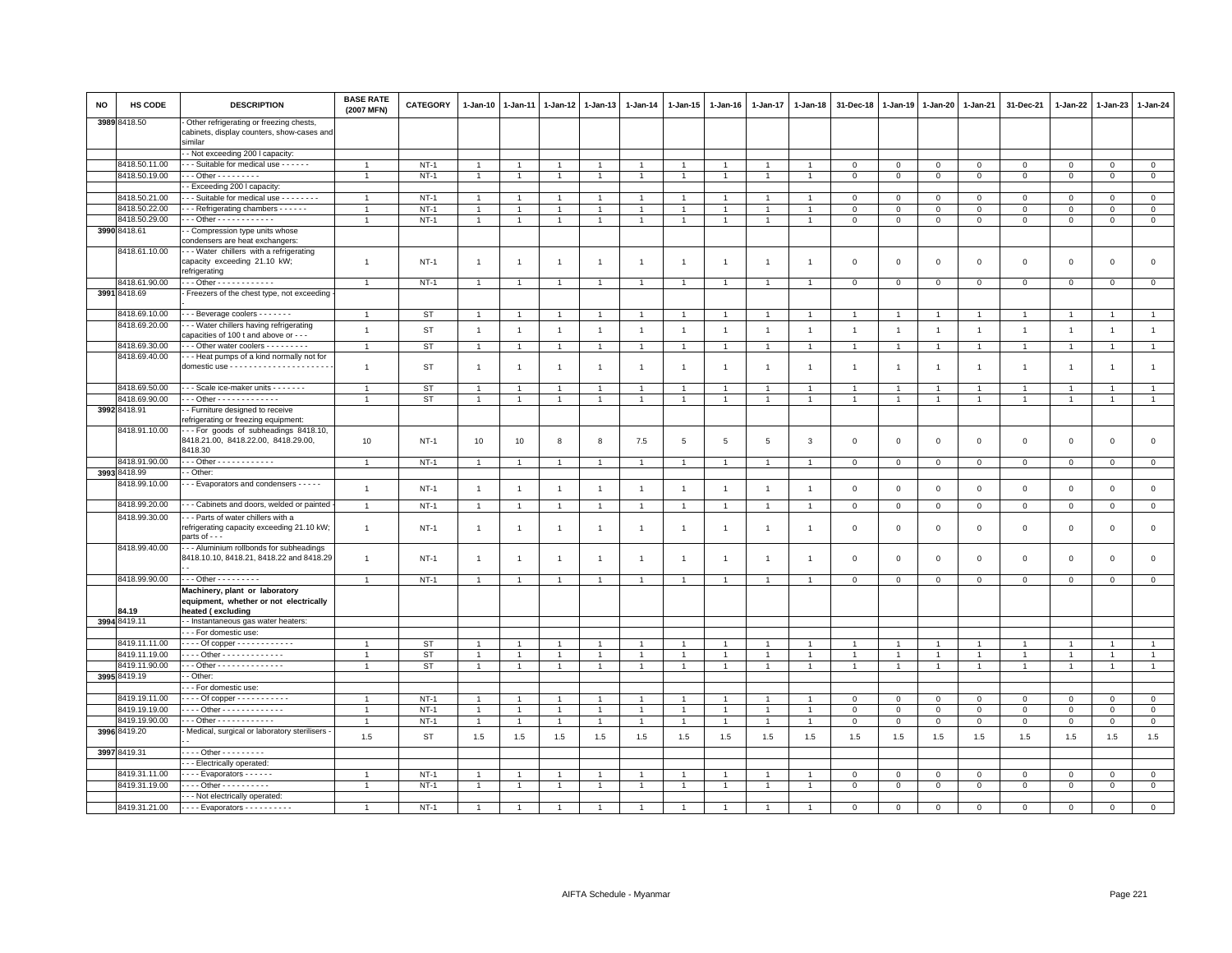| NO | HS CODE       | <b>DESCRIPTION</b>                                                                      | <b>BASE RATE</b><br>(2007 MFN) | <b>CATEGORY</b> | $1 - Jan-10$   | $1 - Jan-11$   | $1 - Jan-12$   | 1-Jan-13       | $1 - Jan-14$   | 1-Jan-15       | $1 - Jan-16$   | $1 - Jan-17$   | 1-Jan-18       | 31-Dec-18    | 1-Jan-19     | 1-Jan-20    | 1-Jan-21     | 31-Dec-21   | 1-Jan-22     | 1-Jan-23     | 1-Jan-24     |
|----|---------------|-----------------------------------------------------------------------------------------|--------------------------------|-----------------|----------------|----------------|----------------|----------------|----------------|----------------|----------------|----------------|----------------|--------------|--------------|-------------|--------------|-------------|--------------|--------------|--------------|
|    | 419.31.29.00  | --- Other ------------                                                                  |                                | $NT-1$          | $\overline{1}$ | $\mathbf{1}$   | $\overline{1}$ | $\mathbf{1}$   | $\overline{1}$ | $\mathbf{1}$   | $\overline{1}$ | 1              | -1             | $\mathsf 0$  | $\mathsf 0$  | $\mathsf 0$ | $\mathsf 0$  | $\mathsf 0$ | $\,0\,$      | $\mathsf 0$  | $\mathbf{0}$ |
|    | 3998 8419.32  | - For wood, paper pulp, paper or                                                        |                                |                 |                |                |                |                |                |                |                |                |                |              |              |             |              |             |              |              |              |
|    |               | - - Electrically operated:                                                              |                                |                 |                |                |                |                |                |                |                |                |                |              |              |             |              |             |              |              |              |
|    | 8419.32.11.00 | - - - - Evaporators - - - - - - - - - -                                                 |                                | EL.             |                |                |                |                |                |                |                |                |                |              |              |             |              |             |              |              |              |
|    | 8419.32.19.00 | $\cdots$ Other $\cdots$                                                                 | $\overline{1}$                 | EL.             |                |                |                |                |                |                |                |                |                |              |              |             |              |             |              |              |              |
|    |               | - - Not electrically operated:                                                          |                                |                 |                |                |                |                |                |                |                |                |                |              |              |             |              |             |              |              |              |
|    | 8419.32.21.00 | ---- Evaporators -------                                                                | $\overline{1}$                 | EL.             |                |                |                |                |                |                |                |                |                |              |              |             |              |             |              |              |              |
|    | 8419.32.29.00 | - - - - Other - - - - - - - - - -                                                       | -1                             | EL.             |                |                |                |                |                |                |                |                |                |              |              |             |              |             |              |              |              |
|    | 3999 8419.39  | -- Electrically operated:                                                               |                                |                 |                |                |                |                |                |                |                |                |                |              |              |             |              |             |              |              |              |
|    | 8419.39.11.00 | --- Machinery for the treatment of                                                      |                                |                 |                |                |                |                |                |                |                |                |                |              |              |             |              |             |              |              |              |
|    |               | materials by a process involving heating,<br>for the                                    | $\overline{1}$                 | EL.             |                |                |                |                |                |                |                |                |                |              |              |             |              |             |              |              |              |
|    | 8419.39.19.00 | . Other - - - - - - - -                                                                 | $\overline{1}$                 | EL.             |                |                |                |                |                |                |                |                |                |              |              |             |              |             |              |              |              |
|    | 8419.39.20.00 | - - Not electrically operated - - - - -                                                 | $\overline{1}$                 | EL.             |                |                |                |                |                |                |                |                |                |              |              |             |              |             |              |              |              |
|    | 4000 8419.40  | - Distilling or rectifying plant:                                                       |                                |                 |                |                |                |                |                |                |                |                |                |              |              |             |              |             |              |              |              |
|    | 3419.40.10.00 | - Electrically operated - - - - - -                                                     | -1                             | $NT-1$          | $\overline{1}$ |                | $\overline{1}$ | $\overline{1}$ | -1             | $\overline{1}$ |                |                |                | $\mathbf 0$  | 0            | $\mathbf 0$ | $\mathbf 0$  | $\mathsf 0$ | $\circ$      | $\mathbf 0$  | $\mathbf 0$  |
|    | 3419.40.20.00 | - Not electrically operated - - - - -                                                   | 1                              | $NT-1$          | $\overline{1}$ | $\overline{1}$ | $\overline{1}$ | $\overline{1}$ | $\overline{1}$ | $\overline{1}$ | $\overline{1}$ | $\overline{1}$ |                | $\mathbf 0$  | $\mathbf{0}$ | $\mathbf 0$ | $\circ$      | $\mathbf 0$ | $\mathbf 0$  | $\mathbf{0}$ | $\circ$      |
|    | 4001 8419.50  | Heat exchange units:                                                                    |                                |                 |                |                |                |                |                |                |                |                |                |              |              |             |              |             |              |              |              |
|    | 3419.50.10.00 | - Cooling towers - - - - - - - -                                                        | $\overline{1}$                 | $NT-1$          | $\overline{1}$ | $\overline{1}$ | $\overline{1}$ | $\overline{1}$ | $\overline{1}$ | $\overline{1}$ | $\overline{1}$ | $\mathbf{1}$   |                | $\mathbf 0$  | 0            | $\mathsf 0$ | $\mathbf 0$  | $\mathbf 0$ | $\mathbf 0$  | $\mathbf 0$  | $\mathbf 0$  |
|    | 8419.50.20.00 | - Condensers for air conditioners for                                                   | $\overline{1}$                 | $NT-1$          | $\overline{1}$ | $\mathbf{1}$   | $\overline{1}$ | $\overline{1}$ | $\mathbf{1}$   | $\overline{1}$ | $\overline{1}$ | $\overline{1}$ | $\overline{1}$ | $\mathbf{0}$ | $\mathbf 0$  | $\mathsf 0$ | $\mathbf 0$  | $\mathsf 0$ | $\mathbf{0}$ | $\mathbf 0$  | $\circ$      |
|    | 8419.50.30.00 | - Other condensers for air conditioners -                                               | $\overline{1}$                 | $NT-1$          | $\overline{1}$ | $\overline{1}$ | $\overline{1}$ | $\overline{1}$ | $\overline{1}$ | $\overline{1}$ | $\overline{1}$ | $\overline{1}$ | $\overline{1}$ | $\mathsf 0$  | $\mathsf 0$  | $\mathsf 0$ | $\mathsf 0$  | $\mathsf 0$ | $\mathsf 0$  | $\mathbf 0$  | $\mathsf 0$  |
|    | 8419.50.40.00 | - Other, electrically operated - - - - - - -                                            | $\overline{1}$                 | $NT-1$          | $\overline{1}$ |                | $\mathbf{1}$   | $\overline{1}$ | $\overline{1}$ | $\overline{1}$ |                |                |                | $\mathbf 0$  | $\mathsf 0$  | $\mathbf 0$ | $\mathbf 0$  | $\mathbf 0$ | $\Omega$     | $\mathbf{0}$ | $\mathbf 0$  |
|    | 8419.50.90.00 | - Other, not electrically operated - - - -                                              | $\overline{1}$                 | $NT-1$          | $\overline{1}$ | $\overline{1}$ | $\overline{1}$ | $\overline{1}$ | $\mathbf{1}$   | $\overline{1}$ | $\overline{1}$ | $\overline{1}$ | $\overline{1}$ | $\mathbf 0$  | $\mathsf 0$  | $\mathsf 0$ | $\mathbf 0$  | $\mathbf 0$ | $\mathbf 0$  | $\mathbf 0$  | $\mathbf 0$  |
|    | 4002 8419.60  | Machinery for liquefying air or other<br>ases:                                          |                                |                 |                |                |                |                |                |                |                |                |                |              |              |             |              |             |              |              |              |
|    | 3419.60.10.00 | - Electrically operated - - - - - -                                                     | $\mathbf{1}$                   | $NT-1$          | $\overline{1}$ | $\mathbf{1}$   | $\overline{1}$ | $\overline{1}$ | $\overline{1}$ | 1              | $\overline{1}$ | $\overline{1}$ |                | $\mathbf 0$  | 0            | $\mathbf 0$ | $\mathbf{0}$ | $\mathbf 0$ | $\mathbf 0$  | $\Omega$     | $\mathbf{0}$ |
|    | 8419.60.20.00 | - Not electrically operated - - - - - -                                                 | $\overline{1}$                 | $NT-1$          | $\overline{1}$ | $\overline{1}$ | $\overline{1}$ | $\overline{1}$ | $\mathbf{1}$   | $\overline{1}$ | $\overline{1}$ | $\overline{1}$ | $\overline{1}$ | $\mathbf 0$  | $\mathsf 0$  | $\mathsf 0$ | $\mathbf 0$  | $\mathbf 0$ | $\Omega$     | $\mathbf 0$  | $\mathbf 0$  |
|    | 4003 8419.81  | - For making hot drinks or for cooking or<br>eating food:                               |                                |                 |                |                |                |                |                |                |                |                |                |              |              |             |              |             |              |              |              |
|    |               | - - Electrically operated:                                                              |                                |                 |                |                |                |                |                |                |                |                |                |              |              |             |              |             |              |              |              |
|    | 8419.81.11.00 | Cooking ranges - - - - - - - - -                                                        |                                | $NT-1$          | $\overline{1}$ | $\overline{1}$ | $\overline{1}$ | $\overline{1}$ | $\overline{1}$ | $\overline{1}$ |                | $\overline{1}$ |                | $\mathbf 0$  | 0            | $\mathbf 0$ | $\mathbf 0$  | $\mathsf 0$ | $\circ$      | $\mathsf 0$  | $\mathsf 0$  |
|    | 8419.81.19.00 | ---- Other -------------                                                                |                                | $NT-1$          | $\overline{1}$ |                |                | $\overline{1}$ |                | $\mathbf{1}$   |                |                |                | $\mathbf 0$  | $\mathsf 0$  | $\mathsf 0$ | $\mathbf 0$  | $\mathsf 0$ | $\mathbf 0$  | $\mathsf 0$  | $\mathsf 0$  |
|    |               | - - Not electrically operated:                                                          |                                |                 |                |                |                |                |                |                |                |                |                |              |              |             |              |             |              |              |              |
|    | 8419.81.21.00 | $\cdots$ Cooking ranges $\cdots$                                                        | $\overline{1}$                 | $NT-1$          |                |                |                | -1             | $\overline{1}$ |                |                |                |                | $\mathbf 0$  | 0            | $\mathbf 0$ | $\mathbf 0$  | $\mathbf 0$ | $^{\circ}$   | $\mathbf 0$  | $\mathbf 0$  |
|    | 8419.81.29.00 | . Other                                                                                 |                                | $NT-1$          |                |                |                | $\overline{1}$ | $\overline{1}$ |                |                |                |                | $\mathbf 0$  | $\mathbf 0$  | $\mathsf 0$ | $\mathbf 0$  | $\mathbf 0$ | $\Omega$     | $\Omega$     | $\Omega$     |
|    | 4004 8419.89  | - Other:                                                                                |                                |                 |                |                |                |                |                |                |                |                |                |              |              |             |              |             |              |              |              |
|    |               | - - Electrically operated:                                                              |                                |                 |                |                |                |                |                |                |                |                |                |              |              |             |              |             |              |              |              |
|    | 8419.89.11.00 | --- Evaporators for air-conditioning<br>machines for motor vehicles - - -               | $\mathbf{1}$                   | EL              |                |                |                |                |                |                |                |                |                |              |              |             |              |             |              |              |              |
|    | 8419.89.12.00 | - - - - Chemical vapour deposition<br>apparatus for semiconductor production            | $\mathbf{1}$                   | EL.             |                |                |                |                |                |                |                |                |                |              |              |             |              |             |              |              |              |
|    |               | $[ITA1/B-114]$<br>apparatus for rapid heating of                                        |                                |                 |                |                |                |                |                |                |                |                |                |              |              |             |              |             |              |              |              |
|    |               | semiconductor wafers [ITA1/B-162] - - - - - -<br>.                                      |                                |                 |                |                |                |                |                |                |                |                |                |              |              |             |              |             |              |              |              |
|    | 8419.89.13.00 | ---- Machinery for the treatment of<br>material by a process involving heating,- -      | $\overline{1}$                 | EL.             |                |                |                |                |                |                |                |                |                |              |              |             |              |             |              |              |              |
|    | 8419.89.14.00 | - - - - Chemical vapour deposition<br>apparatus for flat panel display production       | $\overline{1}$                 | EL.             |                |                |                |                |                |                |                |                |                |              |              |             |              |             |              |              |              |
|    | 8419.89.19.00 | $\cdots$ Other - - - - - - - -                                                          | $\overline{1}$                 | EL.             |                |                |                |                |                |                |                |                |                |              |              |             |              |             |              |              |              |
|    | 8419.89.20.00 | - - - Not electrically operated - - - - - -                                             | $\overline{1}$                 | EL.             |                |                |                |                |                |                |                |                |                |              |              |             |              |             |              |              |              |
|    | 4005 8419.90  | Parts:                                                                                  |                                |                 |                |                |                |                |                |                |                |                |                |              |              |             |              |             |              |              |              |
|    |               | - Of electrically operated articles                                                     |                                |                 |                |                |                |                |                |                |                |                |                |              |              |             |              |             |              |              |              |
|    | 8419.90.11.00 | -- Parts of chemical vapour deposition                                                  |                                |                 |                |                |                |                |                |                |                |                |                |              |              |             |              |             |              |              |              |
|    |               | apparatus for semiconductor production                                                  | $\overline{1}$                 | $NT-1$          | $\overline{1}$ | $\overline{1}$ | $\overline{1}$ | $\overline{1}$ | $\overline{1}$ | $\overline{1}$ | $\overline{1}$ | $\overline{1}$ | $\overline{1}$ | $\mathbf 0$  | $\mathbf 0$  | $\mathbf 0$ | $\mathbf 0$  | $\mathbf 0$ | $\mathbf{0}$ | $\mathbf 0$  | $\circ$      |
|    | 8419.90.12.00 | -- Parts of machinery for the treatment of<br>materials by a process involving heating, | $\overline{1}$                 | $NT-1$          | $\overline{1}$ | $\mathbf{1}$   | $\mathbf{1}$   | $\overline{1}$ | $\overline{1}$ | $\mathbf{1}$   | $\overline{1}$ | $\mathbf{1}$   | -1             | $\mathbf 0$  | $\mathbf 0$  | $\mathbf 0$ | $\Omega$     | $\mathbf 0$ | $\Omega$     | $\mathbf 0$  | $\Omega$     |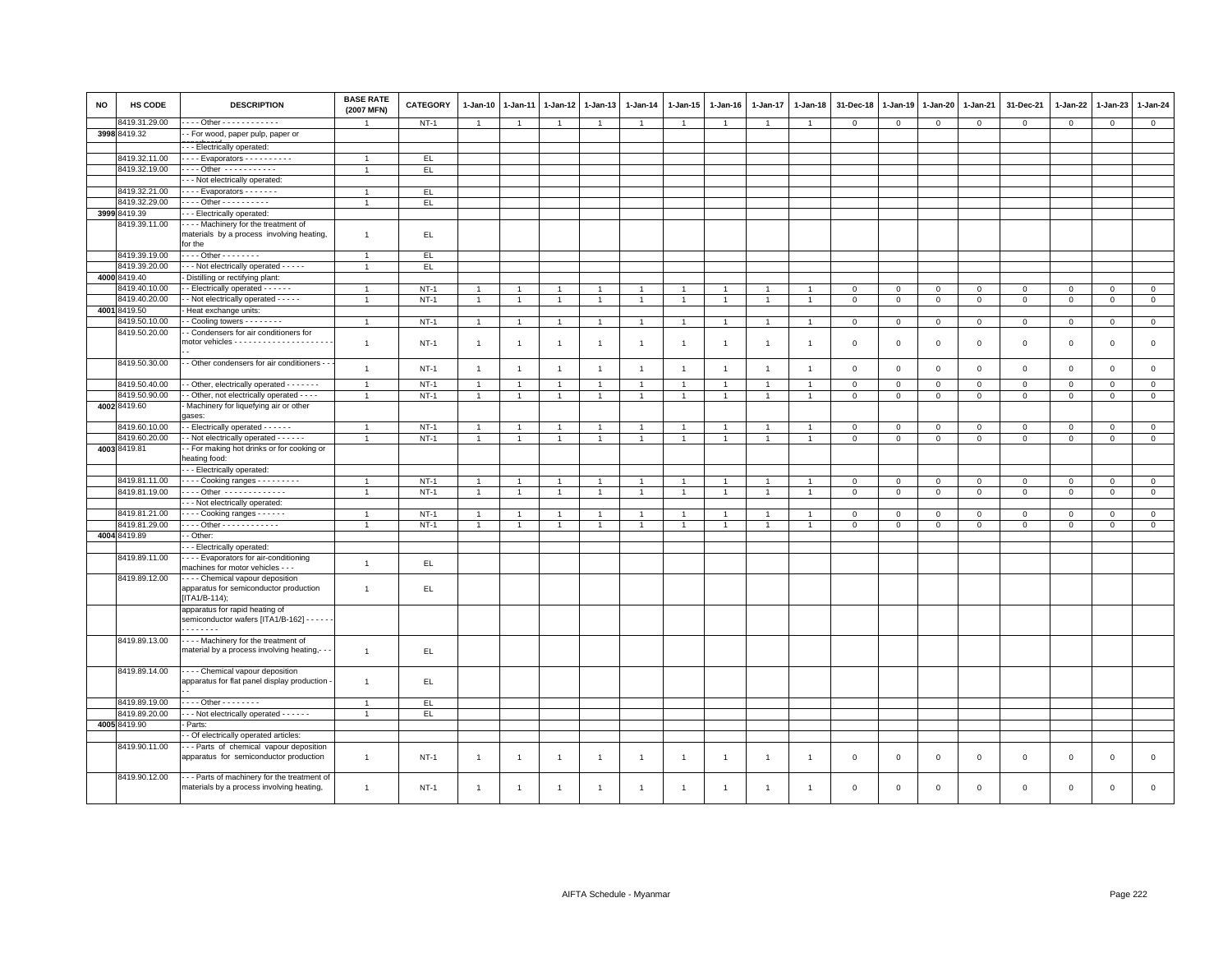| <b>NO</b> | HS CODE                       | <b>DESCRIPTION</b>                                                                                         | <b>BASE RATE</b><br>(2007 MFN) | CATEGORY | 1-Jan-10       | 1-Jan-11       | $1 - Jan-12$   | 1-Jan-13       | $1-Jan-14$     | $1 - Jan-15$   | $1 - Jan-16$   | $1 - Jan-17$   | $1 - Jan-18$   | 31-Dec-18      | $1 - Jan-19$   | $1 - Jan-20$   | $1 - Jan-21$   | 31-Dec-21    | 1-Jan-22     | 1-Jan-23     | 1-Jan-24       |
|-----------|-------------------------------|------------------------------------------------------------------------------------------------------------|--------------------------------|----------|----------------|----------------|----------------|----------------|----------------|----------------|----------------|----------------|----------------|----------------|----------------|----------------|----------------|--------------|--------------|--------------|----------------|
|           | 8419.90.13.00                 | - - Parts of chemical vapour deposition<br>apparatus for flat panel display production                     | $\overline{1}$                 | $NT-1$   | $\mathbf{1}$   | -1             | $\overline{1}$ | $\overline{1}$ | $\overline{1}$ | $\overline{1}$ | $\overline{1}$ | $\overline{1}$ | $\overline{1}$ | $\mathbf 0$    | $\mathbf 0$    | $\,0\,$        | $\mathsf 0$    | $\mathsf 0$  | $\mathbf 0$  | $\mathbf 0$  | $\,0\,$        |
|           | 8419.90.14.00                 | --- Casings for cooling towers of<br>subheading 8419.50.10 - - - -                                         | $\overline{1}$                 | $NT-1$   | $\mathbf{1}$   | $\overline{1}$ | $\mathbf{1}$   | $\overline{1}$ | $\overline{1}$ | $\mathbf{1}$   | $\overline{1}$ | $\overline{1}$ | $\overline{1}$ | $\mathbf 0$    | $\overline{0}$ | $\mathbf 0$    | $\circ$        | $\mathbf{0}$ | $\mathbf{0}$ | $\mathbf 0$  | $\mathsf 0$    |
|           | 8419.90.15.00                 | --- Of machinery and plant, of a kind use<br>for non-domestic purpose - - - - - - - - - - - -              | $\mathbf{1}$                   | $NT-1$   | $\mathbf{1}$   | $\overline{1}$ | $\overline{1}$ | $\overline{1}$ | $\overline{1}$ | $\overline{1}$ | $\overline{1}$ | $\overline{1}$ | $\overline{1}$ | $\mathbf 0$    | $\mathbf{0}$   | $\mathbf 0$    | $\mathbf 0$    | $\mathsf 0$  | $\mathbf 0$  | $\mathbf 0$  | $\mathsf 0$    |
|           | 8419.90.19.00                 | Other - - - - - - - - - - - - -                                                                            | $\overline{1}$                 | $NT-1$   | $\mathbf{1}$   |                | $\overline{1}$ | $\mathbf{1}$   | $\overline{1}$ | $\mathbf{1}$   |                | $\overline{1}$ | $\overline{1}$ | $\mathbf 0$    | $^{\circ}$     | $\mathbf 0$    | $\mathbf 0$    | $\circ$      | $\mathbf 0$  | $\mathbf 0$  | $\mathsf 0$    |
|           | 8419.90.21.00                 | - - Casings for cooling towers under                                                                       | $\overline{1}$                 | $NT-1$   | $\overline{1}$ | $\overline{1}$ | $\overline{1}$ | $\overline{1}$ | $\overline{1}$ | $\mathbf{1}$   | $\overline{1}$ | $\mathbf{1}$   | $\overline{1}$ | $\,0\,$        | $\,$ 0         | $\,0\,$        | $\circ$        | $\mathsf 0$  | $\mathsf 0$  | $\mathsf 0$  | $\mathsf 0$    |
|           | 8419.90.22.00                 | subheading 8419.50.10 - - -<br>--- For goods of subheadings 8419.11.11                                     | $\overline{1}$                 | $NT-1$   | $\mathbf{1}$   | $\overline{1}$ | $\overline{1}$ | $\overline{1}$ | $\overline{1}$ | $\mathbf{1}$   | $\overline{1}$ | $\overline{1}$ | $\overline{1}$ | $\mathbf 0$    | $\mathbf 0$    | $\mathbf 0$    | 0              | $\mathbf 0$  | $\mathbf 0$  | $\mathsf 0$  | $\mathsf 0$    |
|           | 8419.90.23.00                 | --- For goods of subheadings 8419.11.19                                                                    | $\overline{1}$                 | $NT-1$   | $\mathbf{1}$   | $\overline{1}$ | $\mathbf{1}$   | $\overline{1}$ | $\mathbf{1}$   | $\mathbf{1}$   | $\overline{1}$ | $\overline{1}$ | $\overline{1}$ | $\mathbf 0$    | $\mathbf{0}$   | $\mathbf 0$    | $\mathbf 0$    | $\mathsf 0$  | $\mathbf 0$  | $\mathbf 0$  | $\mathsf 0$    |
|           | 8419.90.24.00                 | -- Of machinery and plant, of a kind use<br>for non-domestic purpose - - - - - - - - - - - -               | $\mathbf{1}$                   | $NT-1$   | $\overline{1}$ | $\overline{1}$ | $\overline{1}$ | $\overline{1}$ | $\overline{1}$ | $\overline{1}$ | $\overline{1}$ | $\overline{1}$ |                | $\mathbf 0$    | $\Omega$       | $\mathbf 0$    | $\mathbf 0$    | $\mathbf{0}$ | $\Omega$     | $\mathbf 0$  | $\mathsf 0$    |
|           | 8419.90.29.00                 | - - - Other - - - - - - - - - - -                                                                          | $\overline{1}$                 | $NT-1$   | $\overline{1}$ | $\overline{1}$ | $\overline{1}$ | $\overline{1}$ | $\overline{1}$ | $\mathbf{1}$   |                | $\overline{1}$ |                | $\Omega$       | $\mathbf 0$    | $\mathbf 0$    | $\circ$        | $\mathbf 0$  | $\mathbf{0}$ | $\mathbf{0}$ | $\mathbf 0$    |
|           | 84.20                         | Calendering or other rolling machines,<br>other than for metals or glass, and<br>cylinders therefor.       |                                |          |                |                |                |                |                |                |                |                |                |                |                |                |                |              |              |              |                |
|           | 4006 8420.10                  | - Calendering or other rolling machines:                                                                   |                                |          |                |                |                |                |                |                |                |                |                |                |                |                |                |              |              |              |                |
|           | 8420.10.10.00                 | - Apparatus for the application of dry film<br>or liquid photo resist, photo sensitive<br>layers,          | $\overline{1}$                 | $NT-1$   | $\overline{1}$ | $\overline{1}$ | $\overline{1}$ | $\mathbf{1}$   | $\overline{1}$ | $\mathbf{1}$   | $\overline{1}$ | $\overline{1}$ | $\overline{1}$ | $\mathbf 0$    | $\mathbf 0$    | $\mathbf 0$    | $\mathbf{O}$   | $\mathsf 0$  | $\mathbf 0$  | $\mathbf 0$  | $\mathsf 0$    |
|           | 8420.10.20.00                 | - For ironing machines and wringers<br>suitable for domestic use - - - -                                   | $\overline{1}$                 | $NT-1$   | $\mathbf{1}$   | $\overline{1}$ | $\overline{1}$ | $\overline{1}$ | $\overline{1}$ | $\mathbf{1}$   | $\overline{1}$ | $\overline{1}$ | $\overline{1}$ | $\mathbf 0$    | $\overline{0}$ | $\mathbf 0$    | $\mathsf 0$    | $\mathsf 0$  | $\mathbf 0$  | $\mathsf 0$  | $\mathsf 0$    |
|           | 8420.10.30.00                 | - Machines for sheeting rubber - - - - -                                                                   | $\overline{1}$                 | $NT-1$   | $\mathbf{1}$   | $\overline{1}$ | $\overline{1}$ | $\overline{1}$ | $\overline{1}$ | $\mathbf{1}$   | $\mathbf{1}$   | $\overline{1}$ | $\overline{1}$ | $\mathbf 0$    | $\mathbf 0$    | $\mathbf{0}$   | $\circ$        | $\mathbf 0$  | $\mathbf{0}$ | $\circ$      | $\mathbf{0}$   |
|           | 8420.10.90.00<br>4007 8420.91 | $-$ Other - - - - - - - - - - -<br>- Cylinders:                                                            | $\overline{1}$                 | $NT-1$   | $\mathbf{1}$   | $\overline{1}$ | $\overline{1}$ | $\overline{1}$ | $\mathbf{1}$   | $\overline{1}$ | $\mathbf{1}$   | $\overline{1}$ | $\overline{1}$ | $\mathbf{0}$   | $\circ$        | $\overline{0}$ | $\mathbf{0}$   | $\mathbf 0$  | $\mathbf 0$  | $\mathbf 0$  | $\circ$        |
|           | 8420.91.10.00                 | -- Parts of apparatus for the application                                                                  |                                |          |                |                |                |                |                |                |                |                |                |                |                |                |                |              |              |              |                |
|           |                               | of dry film or liquid photo resist,                                                                        | $\overline{1}$                 | $NT-1$   | $\mathbf{1}$   | $\overline{1}$ | $\overline{1}$ | $\mathbf{1}$   | $\mathbf{1}$   | $\overline{1}$ | $\overline{1}$ | $\overline{1}$ | $\overline{1}$ | $\mathbf 0$    | $\mathbf 0$    | $\mathbf 0$    | $\mathbf 0$    | $\mathsf 0$  | $\mathbf 0$  | $\mathbf 0$  | $\mathsf 0$    |
|           | 8420.91.20.00                 | --- For ironing machines or wringers<br>suitable for domestic use - - - - - - - - - - - - -<br>.           | $\overline{1}$                 | $NT-1$   | $\mathbf{1}$   | $\overline{1}$ | $\overline{1}$ | $\overline{1}$ | $\overline{1}$ | $\mathbf{1}$   | $\overline{1}$ | $\overline{1}$ | $\overline{1}$ | $\Omega$       | $\Omega$       | $\Omega$       | $\mathbf 0$    | $\mathbf{0}$ | $\Omega$     | $\mathbf 0$  | $\mathsf 0$    |
|           | 8420.91.90.00                 | - - - Other - - - - - - - - - -                                                                            | $\overline{1}$                 | $NT-1$   | $\overline{1}$ | $\overline{1}$ | $\overline{1}$ | $\overline{1}$ | $\overline{1}$ | $\mathbf{1}$   | $\overline{1}$ | $\overline{1}$ | $\overline{1}$ | $\mathbf 0$    | $\mathbf 0$    | $\mathbf 0$    | $\overline{0}$ | $\mathsf 0$  | $\mathbf{0}$ | $\mathbf{0}$ | $\mathsf 0$    |
|           | 4008 8420.99                  | - Other:                                                                                                   |                                |          |                |                |                |                |                |                |                |                |                |                |                |                |                |              |              |              |                |
|           | 8420.99.10.00                 | - - Parts of apparatus for the application<br>of dry film or liquid photo resist,                          | $\overline{1}$                 | $NT-1$   | $\overline{1}$ | $\overline{1}$ | $\overline{1}$ | $\overline{1}$ | $\overline{1}$ | $\mathbf{1}$   | $\overline{1}$ | $\overline{1}$ | $\overline{1}$ | $\mathbf 0$    | $\mathbf 0$    | $\mathbf 0$    | 0              | $\mathbf 0$  | $\mathbf 0$  | $\mathsf 0$  | $\mathsf 0$    |
|           | 8420.99.20.00                 | --- For ironing machines or wringers<br>suitable for domestic use - - - - - - - - - - - -<br>- - - -       | $\overline{1}$                 | $NT-1$   | $\mathbf{1}$   | $\overline{1}$ | $\overline{1}$ | $\overline{1}$ | $\overline{1}$ | $\mathbf{1}$   | $\overline{1}$ | $\overline{1}$ | $\overline{1}$ | $\mathbf 0$    | $\mathbf{0}$   | $\mathbf 0$    | $\mathbf 0$    | $\mathsf 0$  | $\mathbf 0$  | $\mathsf 0$  | $\mathsf 0$    |
|           | 8420.99.90.00                 | - - - Other - - - - - - - - - - - - -                                                                      | $\mathbf{1}$                   | $NT-1$   | $\mathbf{1}$   | $\overline{1}$ | $\overline{1}$ | $\overline{1}$ | $\overline{1}$ | $\overline{1}$ | $\overline{1}$ | $\overline{1}$ | $\overline{1}$ | $\mathbf 0$    | $\mathsf 0$    | $\mathbf 0$    | $\mathsf 0$    | $\mathsf 0$  | $\mathsf 0$  | $\mathsf 0$  | $\mathbf 0$    |
|           | 84.21                         | Centrifuges, including centrifugal<br>dryers; filtering or purifying machinery<br>and apparatus,           |                                |          |                |                |                |                |                |                |                |                |                |                |                |                |                |              |              |              |                |
| 4009      | 8421.11                       | - Cream separators - - - - - - -                                                                           | $\overline{1}$                 | $NT-1$   | $\overline{1}$ | $\overline{1}$ | $\overline{1}$ | $\overline{1}$ | $\overline{1}$ | $\overline{1}$ | $\overline{1}$ | $\overline{1}$ | $\overline{1}$ | $\overline{0}$ | $\overline{0}$ | $\overline{0}$ | $\mathbf{0}$   | $\mathbf{0}$ | $\mathbf{0}$ | $\circ$      | $\mathbf 0$    |
|           | 4010 8421.12                  | - Clothes-dryers:                                                                                          |                                |          |                |                |                |                |                |                |                |                |                |                |                |                |                |              |              |              |                |
|           | 8421.12.10.00                 | - - Of capacity not exceeding 30 1 - - - - -                                                               | 10                             | $NT-1$   | 10             | 10             | 8              | 8              | 7.5            | $\,$ 5 $\,$    | $\,$ 5         | 5              | $\overline{3}$ | $\mathbf 0$    | $\overline{0}$ | $\mathbf{0}$   | $\circ$        | $\mathbf 0$  | $\Omega$     | $\mathbf 0$  | $\mathsf 0$    |
|           | 8421.12.20.00                 | - - Of capacity exceeding 30 1 - - - - - - - -                                                             | 10                             | $NT-1$   | 10             | 10             | 8              | 8              | 7.5            | $\,$ 5 $\,$    | $\,$ 5 $\,$    | $\,$ 5 $\,$    | $\mathbf{3}$   | $\mathsf 0$    | $\mathsf 0$    | $\mathbf 0$    | $\mathsf 0$    | $\mathsf 0$  | $\mathsf 0$  | $\mathbf 0$  | $\mathbf 0$    |
|           | 4011 8421.19                  | - Other:                                                                                                   |                                |          |                |                |                |                |                |                |                |                |                |                |                |                |                |              |              |              |                |
|           | 8421.19.10.00                 | --- For sugar manufacture ------                                                                           | $\mathbf{0}$                   | $NT-1$   | $\mathbf{0}$   | $\mathbf 0$    | $\mathbf 0$    | $\mathbf 0$    | $\mathbf 0$    | $\mathbf{0}$   | $\mathbf{0}$   | $\mathbf{0}$   | $\mathbf 0$    | $\mathbf{0}$   | $\circ$        | $\mathbf 0$    | $\mathbf{0}$   | $\mathbf 0$  | $\circ$      | $\mathbf 0$  | $\mathbf{0}$   |
|           | 8421.19.20.00                 | -- Spin dryers for semiconductor wafer<br>processing [ITA1/A-116] - - -                                    | $\overline{1}$                 | $NT-1$   | $\mathbf{1}$   | $\overline{1}$ | $\overline{1}$ | $\overline{1}$ | $\mathbf{1}$   | $\mathbf{1}$   | $\overline{1}$ | $\overline{1}$ | $\overline{1}$ | $\mathbf 0$    | $\overline{0}$ | $\mathbf 0$    | $\circ$        | $\mathsf 0$  | $\mathsf 0$  | $\mathbf 0$  | $\mathsf 0$    |
|           | 8421.19.90.00                 | - - - Other - - - - - - - - -                                                                              | $\overline{1}$                 | $NT-1$   | $\overline{1}$ | $\overline{1}$ | $\overline{1}$ | $\mathbf{1}$   | $\mathbf{1}$   | $\mathbf{1}$   | 1              | $\mathbf{1}$   | $\overline{1}$ | $\mathbf{0}$   | $\mathbf 0$    | $\circ$        | $\circ$        | $\circ$      | $\mathsf 0$  | $\circ$      | $\overline{0}$ |
|           | 4012 8421.21                  | - For filtering or purifying water:<br>- - Electrically operated, of a capacity not<br>exceeding 500 l/hr: |                                |          |                |                |                |                |                |                |                |                |                |                |                |                |                |              |              |              |                |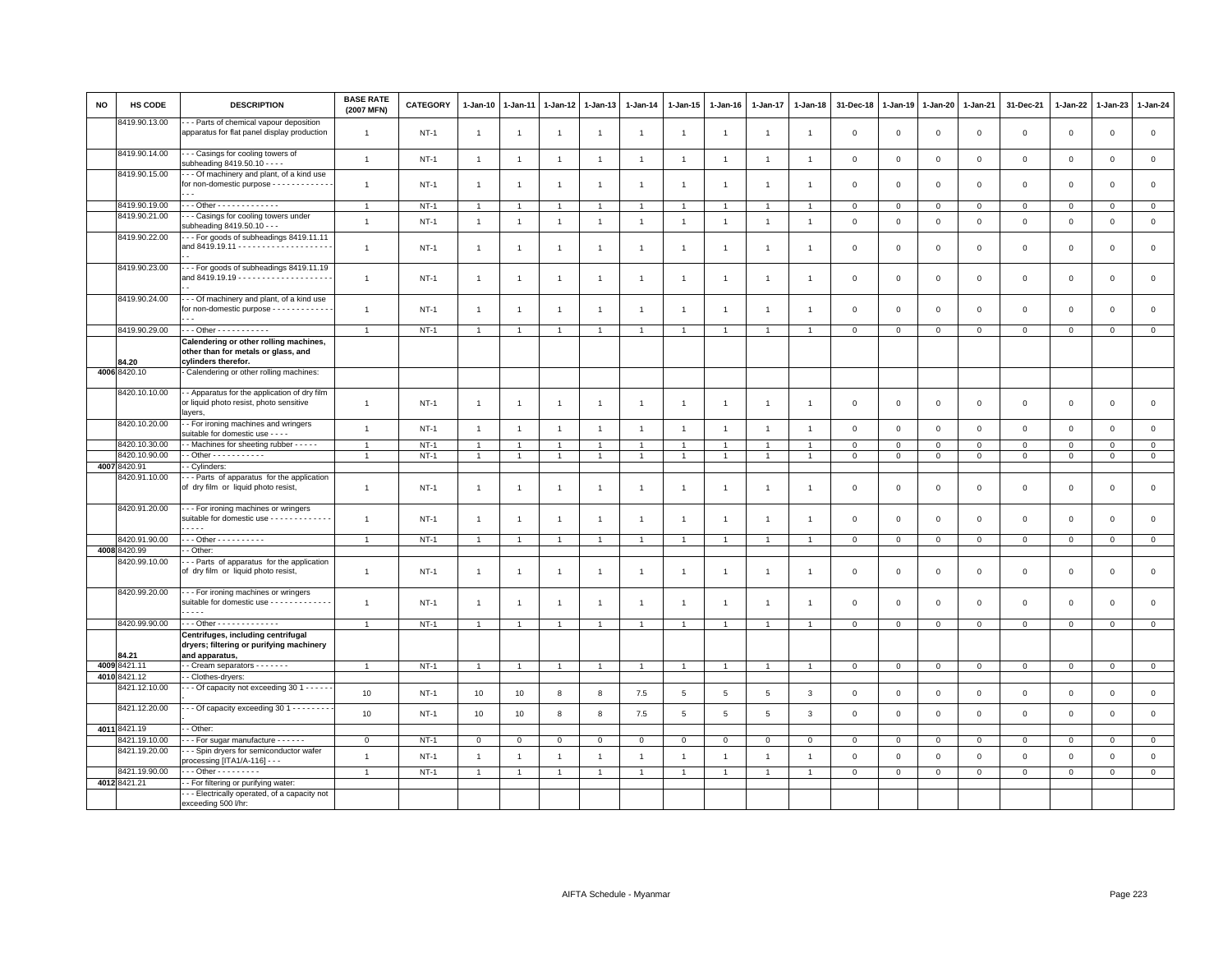| <b>NO</b> | HS CODE                        | <b>DESCRIPTION</b>                                                       | <b>BASE RATE</b><br>(2007 MFN) | <b>CATEGORY</b> | $1 - Jan-10$   | $1-Jan-11$     | $1 - Jan-12$   | $1-Jan-13$     | 1-Jan-14       | 1-Jan-15       | $1-Jan-16$     | 1-Jan-17       | 1-Jan-18       | 31-Dec-18      | 1-Jan-19       | 1-Jan-20       | 1-Jan-21       | 31-Dec-21           | $1 - Jan-22$ | $1-Jan-23$   | 1-Jan-24       |
|-----------|--------------------------------|--------------------------------------------------------------------------|--------------------------------|-----------------|----------------|----------------|----------------|----------------|----------------|----------------|----------------|----------------|----------------|----------------|----------------|----------------|----------------|---------------------|--------------|--------------|----------------|
|           | 8421.21.11.00                  | --- Filtering machinery and apparatus for                                | 7.5                            | EL              |                |                |                |                |                |                |                |                |                |                |                |                |                |                     |              |              |                |
|           |                                |                                                                          |                                |                 |                |                |                |                |                |                |                |                |                |                |                |                |                |                     |              |              |                |
|           | 8421.21.12.00                  | - - - Other filtering machinery and                                      | $\overline{1}$                 | EL              |                |                |                |                |                |                |                |                |                |                |                |                |                |                     |              |              |                |
|           | 8421.21.19.00                  | $\cdots$ Other - - - - - - -<br>- - Electrically operated, of a capacity | $\overline{1}$                 | EL              |                |                |                |                |                |                |                |                |                |                |                |                |                |                     |              |              |                |
|           |                                | exceeding 500 l/hr:                                                      |                                |                 |                |                |                |                |                |                |                |                |                |                |                |                |                |                     |              |              |                |
|           | 8421.21.21.00                  | - - - Filtering machinery and apparatus for                              |                                |                 |                |                |                |                |                |                |                |                |                |                |                |                |                |                     |              |              |                |
|           |                                |                                                                          | 7.5                            | EL.             |                |                |                |                |                |                |                |                |                |                |                |                |                |                     |              |              |                |
|           | 8421.21.22.00                  | - - - - Other filtering machinery and                                    | $\overline{1}$                 | EL              |                |                |                |                |                |                |                |                |                |                |                |                |                |                     |              |              |                |
|           | 8421.21.29.00                  | $- - -$ Other - - - - - - -                                              | $\overline{1}$                 | EL.             |                |                |                |                |                |                |                |                |                |                |                |                |                |                     |              |              |                |
|           |                                | -- Not electrically operated:                                            |                                |                 |                |                |                |                |                |                |                |                |                |                |                |                |                |                     |              |              |                |
|           | 8421.21.31.00                  | - - - - Filtering machinery and apparatus for                            | 7.5                            | EL              |                |                |                |                |                |                |                |                |                |                |                |                |                |                     |              |              |                |
|           | 8421.21.32.00                  | - - - - Other filtering machinery and                                    | $\overline{1}$                 | EL              |                |                |                |                |                |                |                |                |                |                |                |                |                |                     |              |              |                |
|           | 8421.21.39.00                  | $\cdots$ Other - - - - - -                                               | $\overline{1}$                 | EL              |                |                |                |                |                |                |                |                |                |                |                |                |                |                     |              |              |                |
|           | 4013 8421.22                   | - For filtering or purifying beverages other                             |                                |                 |                |                |                |                |                |                |                |                |                |                |                |                |                |                     |              |              |                |
|           |                                | than water:                                                              |                                |                 |                |                |                |                |                |                |                |                |                |                |                |                |                |                     |              |              |                |
|           |                                | - - Electrically operated, of a capacity not<br>exceeding 500 l/hr:      |                                |                 |                |                |                |                |                |                |                |                |                |                |                |                |                |                     |              |              |                |
|           | 8421.22.11.00                  | - - - - Filtering machinery and apparatus for                            | $\overline{1}$                 | $NT-1$          | $\overline{1}$ | $\overline{1}$ | $\overline{1}$ | $\overline{1}$ | $\overline{1}$ | $\mathbf{1}$   | $\overline{1}$ | $\overline{1}$ | $\overline{1}$ | $\mathbf 0$    | $\mathbf 0$    | $\mathsf 0$    | $\mathbf 0$    | $\mathbf 0$         | $\mathbf 0$  | $\mathbf 0$  | $\mathbf 0$    |
|           | 8421.22.12.00                  | - - - - Other filtering machinery and                                    | $\overline{1}$                 | $NT-1$          | $\overline{1}$ | $\overline{1}$ | $\mathbf{1}$   | $\overline{1}$ | $\overline{1}$ | $\mathbf{1}$   | $\overline{1}$ | $\overline{1}$ | $\overline{1}$ | $\mathbf 0$    | $\mathsf 0$    | $\mathsf 0$    | $\mathbf 0$    | $\mathsf 0$         | $\mathsf 0$  | $\mathsf 0$  | $\mathsf 0$    |
|           | 8421.22.19.00                  | - - - - Other - - - - - - - - -                                          | $\overline{1}$                 | $NT-1$          | $\mathbf{1}$   | $\overline{1}$ | $\overline{1}$ | $\mathbf{1}$   | $\overline{1}$ | $\mathbf{1}$   | $\overline{1}$ | $\mathbf{1}$   | $\overline{1}$ | $\overline{0}$ | $\mathsf 0$    | $\mathbf 0$    | $\overline{0}$ | $\mathsf 0$         | $\mathbf 0$  | $\mathsf 0$  | $\overline{0}$ |
|           |                                | - - Electrically operated, of a capacity<br>exceeding 500 l/hr:          |                                |                 |                |                |                |                |                |                |                |                |                |                |                |                |                |                     |              |              |                |
|           | 8421.22.21.00                  | - - - - Filtering machinery and apparatus for                            | $\overline{1}$                 | <b>NT-1</b>     | $\overline{1}$ | $\overline{1}$ | $\overline{1}$ | $\overline{1}$ | $\mathbf{1}$   | $\mathbf{1}$   | $\overline{1}$ | $\mathbf{1}$   | $\overline{1}$ | $\mathbf 0$    | $\mathbf 0$    | $\mathsf 0$    | $\mathbf 0$    | $\mathbf 0$         | $\mathbf 0$  | $\mathsf 0$  | $\mathsf 0$    |
|           |                                |                                                                          |                                |                 |                |                |                |                |                |                |                |                |                |                |                |                |                |                     |              |              |                |
|           | 8421.22.22.00                  | - - - Other filtering machinery and                                      | $\overline{1}$                 | $NT-1$          | $\mathbf{1}$   | $\mathbf{1}$   | $\overline{1}$ | $\overline{1}$ | $\overline{1}$ | $\overline{1}$ | -1             | $\overline{1}$ | $\mathbf{1}$   | $\mathbf 0$    | $\mathsf 0$    | $\mathbf 0$    | $\mathsf 0$    | $\mathsf 0$         | $\mathsf 0$  | $\mathbf{O}$ | $\mathbf 0$    |
|           | 8421.22.29.00                  | $\cdots$ Other - - - - - - -                                             | $\overline{1}$                 | $NT-1$          | $\mathbf{1}$   | $\overline{1}$ | $\overline{1}$ | $\overline{1}$ | $\overline{1}$ | $\mathbf{1}$   | $\overline{1}$ | $\mathbf{1}$   | $\overline{1}$ | $\mathbf 0$    | $\,0\,$        | $\,0\,$        | $\,$ 0         | $\mathsf 0$         | $\mathbf 0$  | $\mathsf 0$  | $\mathsf 0$    |
|           |                                | - - Not electrically operated:                                           |                                |                 |                |                |                |                |                |                |                |                |                |                |                |                |                |                     |              |              |                |
|           | 8421.22.31.00                  | - - - Filtering machinery and apparatus - -                              | $\overline{1}$                 | $NT-1$          | $\overline{1}$ | $\overline{1}$ | $\overline{1}$ | $\overline{1}$ | $\overline{1}$ | $\mathbf{1}$   | $\overline{1}$ | $\overline{1}$ | $\overline{1}$ | $\mathbf 0$    | $\,0\,$        | $\,0\,$        | $\mathbf 0$    | $\mathsf{O}\xspace$ | $\,0\,$      | $\mathbf 0$  | $\mathsf 0$    |
|           | 8421.22.32.00                  | - - - - Other filtering machinery and                                    | $\mathbf{1}$                   | $NT-1$          | $\overline{1}$ | $\overline{1}$ | $\overline{1}$ | $\overline{1}$ |                | $\overline{1}$ |                |                |                | $\mathbf 0$    | $\mathbf 0$    | $\mathsf 0$    | $\mathbf 0$    | $\mathsf 0$         | $\mathbf 0$  | $\mathsf 0$  | $\mathsf 0$    |
|           | 8421.22.39.00<br>4014 8421.23  | . Other<br>- Oil or petrol - filters for internal                        |                                | $NT-1$          | $\overline{1}$ | $\overline{1}$ | $\overline{1}$ | $\overline{1}$ |                | $\mathbf{1}$   |                |                | $\mathbf{1}$   | $\mathbf 0$    | $\mathsf 0$    | $\mathsf 0$    | $\mathbf 0$    | $\mathbf 0$         | $\mathbf 0$  | $\mathbf 0$  | $\mathsf 0$    |
|           |                                | combustion engines:                                                      |                                |                 |                |                |                |                |                |                |                |                |                |                |                |                |                |                     |              |              |                |
|           |                                | --- For earth moving machinery:                                          |                                |                 |                |                |                |                |                |                |                |                |                |                |                |                |                |                     |              |              |                |
|           | 8421.23.11.00                  | - - - - Oil filters - - - - - - -                                        | 5                              | E               |                |                |                |                |                |                |                |                |                |                |                |                |                |                     |              |              |                |
|           | 8421.23.19.00                  | - - - - Other - - - - - - - - - -                                        | 5                              | EL              |                |                |                |                |                |                |                |                |                |                |                |                |                |                     |              |              |                |
|           |                                | - - For motor vehicles of chapter 87:                                    |                                |                 |                |                |                |                |                |                |                |                |                |                |                |                |                |                     |              |              |                |
|           | 8421.23.21.00<br>8421.23.29.00 | - - - - Oil filters - - - - - - - - -<br>Other - - - - - - - - - - - - - | 5<br>5                         | EL<br>EL.       |                |                |                |                |                |                |                |                |                |                |                |                |                |                     |              |              |                |
|           |                                | $- -$ Other:                                                             |                                |                 |                |                |                |                |                |                |                |                |                |                |                |                |                |                     |              |              |                |
|           | 8421.23.91.00                  | - - - - Oil filters - - - - - - -                                        | 5                              | EL.             |                |                |                |                |                |                |                |                |                |                |                |                |                |                     |              |              |                |
|           | 8421.23.99.00                  | - - - - Other - - - - - - - - - - - -                                    | 5                              | EL              |                |                |                |                |                |                |                |                |                |                |                |                |                |                     |              |              |                |
|           | 4015 8421.29                   | - Other:                                                                 |                                |                 |                |                |                |                |                |                |                |                |                |                |                |                |                |                     |              |              |                |
|           | 8421.29.10.00                  | - - - For medical or laboratory use - - - - -                            | $\mathbf{1}$                   | $NT-2$          | $\overline{1}$ | $\overline{1}$ | $\overline{1}$ | $\overline{1}$ | $\overline{1}$ | $\mathbf{1}$   | $\overline{1}$ | $\overline{1}$ | $\overline{1}$ | $\overline{1}$ | $\overline{1}$ | $\overline{1}$ | $\overline{1}$ | $\mathsf 0$         | $\mathbf 0$  | $\mathsf 0$  | $\mathsf 0$    |
|           |                                | - - Other, electrically operated:                                        |                                |                 |                |                |                |                |                |                |                |                |                |                |                |                |                |                     |              |              |                |
|           | 8421.29.21.00                  | - - - - For sugar manufacture - - - - - -                                | $\mathbf 0$                    | $NT-2$          | 0              | $^{\circ}$     | $\mathbf 0$    | $^{\circ}$     | $\mathsf 0$    | $\mathbf 0$    | $^{\circ}$     | $\mathbf 0$    | $\mathbf 0$    | $\mathbf 0$    | $\mathbf 0$    | $\mathbf 0$    | $\mathbf 0$    | $\mathsf 0$         | $\mathbf 0$  | $\mathsf 0$  | $\mathbf 0$    |
|           | 8421.29.22.00                  | - - - - For use in oil drilling operation - - - -                        | $\overline{1}$                 | $NT-2$          | $\overline{1}$ | $\overline{1}$ | $\overline{1}$ | $\overline{1}$ | $\mathbf{1}$   | $\mathbf{1}$   | $\overline{1}$ | $\overline{1}$ | $\overline{1}$ | $\overline{1}$ | $\overline{1}$ | $\overline{1}$ | $\overline{1}$ | $\mathsf 0$         | $\mathbf 0$  | $\mathsf 0$  | $\mathsf 0$    |
|           | 8421.29.23.00                  | ---- Other petrol filters -----                                          | $\overline{1}$                 | $NT-2$          | 1              | $\overline{1}$ | $\overline{1}$ | $\overline{1}$ |                | $\mathbf{1}$   |                |                | $\mathbf{1}$   | $\overline{1}$ | $\overline{1}$ | $\overline{1}$ | $\overline{1}$ | $\mathbf 0$         | $\Omega$     | $\mathsf 0$  | $\mathbf 0$    |
|           | 8421.29.24.00                  | Other oil filters                                                        | $\overline{1}$                 | $NT-2$          | $\mathbf{1}$   | $\overline{1}$ | $\overline{1}$ | $\overline{1}$ | $\overline{1}$ | $\overline{1}$ | $\overline{1}$ | $\mathbf{1}$   | $\overline{1}$ | $\overline{1}$ | $\overline{1}$ | $\overline{1}$ | $\overline{1}$ | $\mathbf 0$         | $\mathbf{0}$ | $\mathbf 0$  | $\mathsf 0$    |
|           | 8421.29.25.00                  | - - - - Other filtering machinery and                                    | $\mathbf{1}$                   | $NT-2$          | $\overline{1}$ | $\overline{1}$ | $\overline{1}$ | $\overline{1}$ | $\overline{1}$ | $\mathbf{1}$   | $\overline{1}$ | $\overline{1}$ | $\overline{1}$ | $\overline{1}$ | $\overline{1}$ | $\overline{1}$ | $\overline{1}$ | $\mathbf{0}$        | $\mathbf{0}$ | $\mathbf{0}$ | $\circ$        |
|           | 8421.29.29.00                  | $- - -$ Other - - - - - - - - -                                          | $\overline{1}$                 | $NT-2$          | $\overline{1}$ | $\overline{1}$ | $\overline{1}$ | $\overline{1}$ | $\overline{1}$ | $\mathbf{1}$   | $\overline{1}$ | $\mathbf{1}$   | $\overline{1}$ | $\mathbf{1}$   | $\overline{1}$ | $\overline{1}$ | $\overline{1}$ | $\mathbf{0}$        | $\Omega$     | $\mathbf 0$  | $\mathbf{0}$   |
|           | 8421.29.90.00                  | - - Other, not electrically operated - - -                               | $\overline{1}$                 | $NT-2$          | $\mathbf{1}$   | $\overline{1}$ | $\overline{1}$ | $\overline{1}$ |                | $\mathbf{1}$   |                |                |                | $\mathbf{1}$   | $\mathbf{1}$   | $\overline{1}$ | $\overline{1}$ | $\mathsf 0$         | $\mathbf 0$  | $\mathsf 0$  | $\mathsf 0$    |
|           | 4016 8421.31                   | - Intake air filters for internal combustion<br>engines:                 |                                |                 |                |                |                |                |                |                |                |                |                |                |                |                |                |                     |              |              |                |
|           | 8421.31.10.00                  | - - - For earth moving machinery - - - -                                 | $\overline{5}$                 | $NT-1$          | $\overline{5}$ | $\overline{5}$ | $\overline{5}$ | $\overline{4}$ | $\overline{4}$ | $\Delta$       | 3              | 3              | $\overline{2}$ | $\Omega$       | $\mathbf{0}$   | $\mathbf 0$    | $\overline{0}$ | $\mathbf 0$         | $\Omega$     | $\mathbf{0}$ | $\circ$        |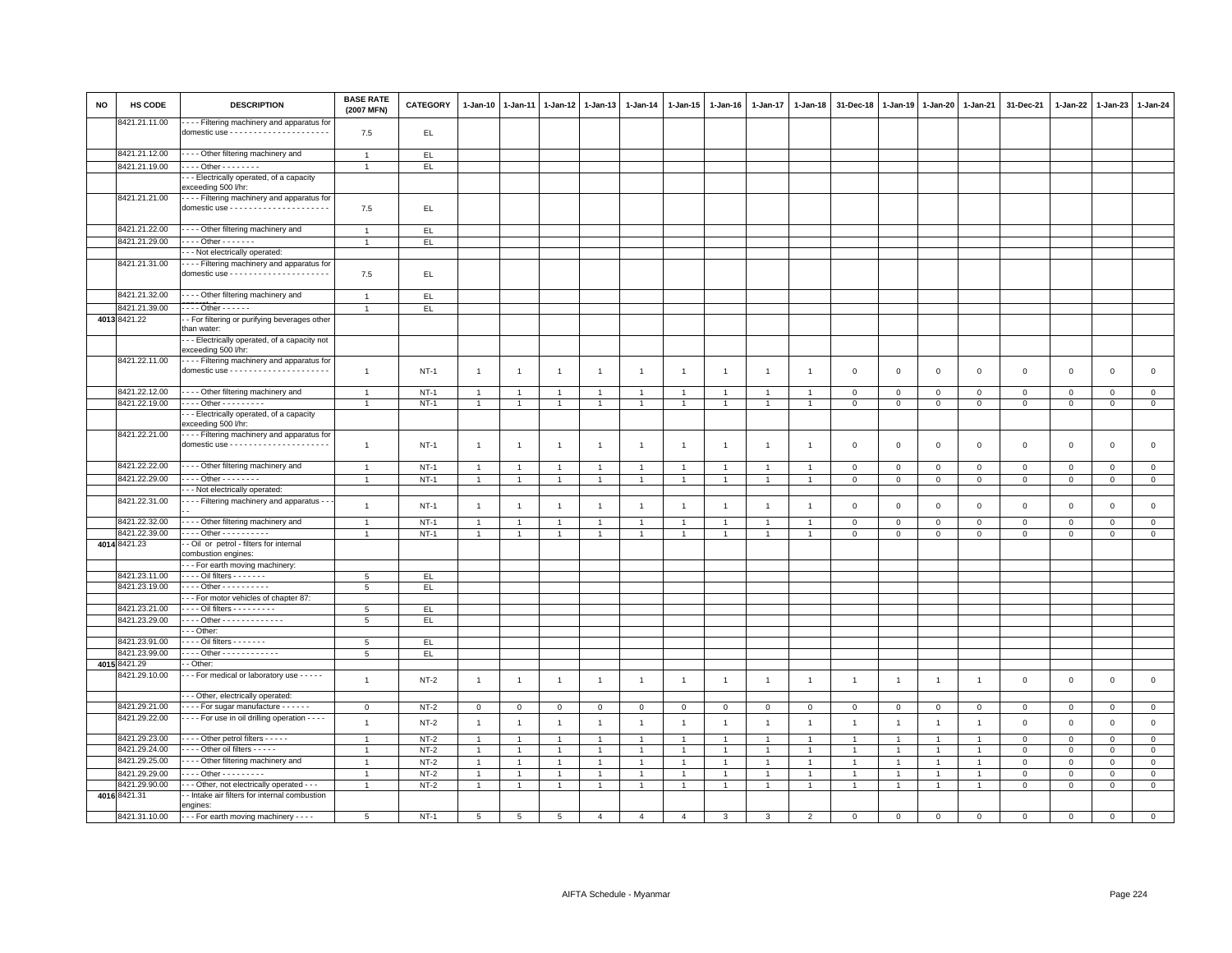| <b>NO</b> | HS CODE                        | <b>DESCRIPTION</b>                                                                              | <b>BASE RATE</b><br>(2007 MFN) | <b>CATEGORY</b> | $1 - Jan-10$    | 1-Jan-11       | $1 - Jan-12$    | 1-Jan-13       | $1 - Jan-14$   | $1 - Jan-15$    | $1 - Jan-16$   | 1-Jan-17       | $1 - Jan-18$   | 31-Dec-18      | $1 - Jan-19$   | 1-Jan-20       | 1-Jan-21       | 31-Dec-21           | $1 - Jan-22$   | 1-Jan-23       | $1 - Jan-24$   |
|-----------|--------------------------------|-------------------------------------------------------------------------------------------------|--------------------------------|-----------------|-----------------|----------------|-----------------|----------------|----------------|-----------------|----------------|----------------|----------------|----------------|----------------|----------------|----------------|---------------------|----------------|----------------|----------------|
|           | 3421.31.20.00                  | - - For motor vehicles of chapter 87 - - - -                                                    | 5                              | $NT-1$          | 5               | 5              | 5               | $\overline{4}$ | $\overline{4}$ | $\overline{4}$  | 3              | $\mathbf{3}$   | $\overline{2}$ | $\mathbf 0$    | $\mathbf{0}$   | $\mathbf 0$    | $\mathbf 0$    | $\mathbf 0$         | $\mathbf 0$    | $\mathbf 0$    | $\mathsf 0$    |
|           | 8421.31.90.00                  | $-$ - Other - - - - - - - - - - -                                                               | $5\overline{5}$                | $NT-1$          | 5               | 5              | 5               | $\overline{4}$ | $\overline{4}$ | $\overline{4}$  | 3              | 3              | $\overline{2}$ | $\mathbf 0$    | $\mathbf 0$    | $\mathbf 0$    | $\mathbf{0}$   | $\mathbf 0$         | $\mathbf 0$    | $\mathbf 0$    | $\overline{0}$ |
|           | 4017 8421.39                   | - Other:                                                                                        |                                |                 |                 |                |                 |                |                |                 |                |                |                |                |                |                |                |                     |                |                |                |
|           |                                | - - Electrically operated:                                                                      |                                |                 |                 |                |                 |                |                |                 |                |                |                |                |                |                |                |                     |                |                |                |
|           | 3421.39.11.00                  | ---- Laminar flow unit -------                                                                  | $\overline{1}$                 | $NT-1$          | $\overline{1}$  |                |                 | $\overline{1}$ |                | $\overline{1}$  |                |                |                | $\mathbf 0$    | $\mathbf 0$    | $\mathbf 0$    | $\mathbf 0$    | $\mathsf 0$         | $\mathbf 0$    | $\mathsf 0$    | $\mathbf{0}$   |
|           | 8421.39.12.00<br>8421.39.13.00 | Other air purifier - - - - - - - - -                                                            | $\overline{1}$                 | $NT-1$          | $\mathbf{1}$    |                | $\mathbf{1}$    | $\overline{1}$ | $\mathbf{1}$   | $\overline{1}$  |                | 1              | $\mathbf{1}$   | $\mathbf 0$    | $\mathbf 0$    | $\mathbf 0$    | $\mathbf{0}$   | $\mathbf{0}$        | $\circ$        | $\mathbf 0$    | $\mathbf{0}$   |
|           |                                | - - - Other filtering machinery and                                                             | $\overline{1}$                 | $NT-1$          | $\mathbf{1}$    |                |                 | $\overline{1}$ |                | $\overline{1}$  |                |                |                | $\mathbf 0$    | $\mathbf 0$    | $\mathbf 0$    | $\mathbf 0$    | 0                   | 0              | $^{\circ}$     | $\mathsf 0$    |
|           | 8421.39.19.00                  | . Other - - - - - - - - - - -                                                                   | $\overline{1}$                 | $NT-1$          | $\mathbf{1}$    |                | $\overline{1}$  | $\mathbf{1}$   | $\overline{1}$ | $\mathbf{1}$    |                | $\overline{1}$ | $\overline{1}$ | $\mathbf 0$    | $\mathbf 0$    | $\overline{0}$ | $\mathbf 0$    | $\mathsf 0$         | $\mathbf 0$    | $\mathsf 0$    | $\mathbf{0}$   |
|           |                                | - - Not electrically operated:                                                                  |                                |                 |                 |                |                 |                |                |                 |                |                |                |                |                |                |                |                     |                |                |                |
|           | 8421.39.21.00                  | - - - Filtering machinery and apparatus - -                                                     | $\overline{1}$                 | <b>NT-1</b>     | $\overline{1}$  |                | 1               | $\mathbf{1}$   | $\mathbf{1}$   | $\mathbf{1}$    |                | $\overline{1}$ | $\overline{1}$ | $\mathbf 0$    | $\,$ 0         | $\mathsf 0$    | $\mathsf 0$    | $\mathsf 0$         | $\mathbf 0$    | $\mathsf 0$    | $\mathsf{O}$   |
|           | 8421.39.29.00                  | $- - -$ Other - - - - - - - - - -                                                               | $\overline{1}$                 | <b>NT-1</b>     | $\overline{1}$  | $\overline{1}$ | $\mathbf{1}$    | $\mathbf{1}$   | $\mathbf{1}$   | $\mathbf{1}$    | $\mathbf{1}$   | $\mathbf{1}$   | $\overline{1}$ | $\mathbf{0}$   | $\mathbf 0$    | $\overline{0}$ | $\overline{0}$ | $\mathbf{0}$        | $\mathbf{0}$   | $\overline{0}$ | $\overline{0}$ |
|           | 4018 8421.91                   | - Of centrifuges, including centrifugal                                                         |                                |                 |                 |                |                 |                |                |                 |                |                |                |                |                |                |                |                     |                |                |                |
|           | 8421.91.10.00                  | - - Of goods of subheading 8421.12 - - - -                                                      |                                |                 |                 |                |                 |                |                |                 |                |                |                |                |                |                |                |                     |                |                |                |
|           |                                |                                                                                                 | 10                             | $NT-1$          | 10              | 10             | 8               | 8              | 7.5            | 5               | 5              | 5              | 3              | $\mathsf 0$    | $\mathbb O$    | $\mathbf 0$    | $\mathsf 0$    | $\mathsf 0$         | $\mathbf 0$    | $\mathsf 0$    | $\mathsf 0$    |
|           | 8421.91.20.00                  | - - Of goods of subheading 8421.19.10 - -                                                       | $\mathbf 0$                    | $NT-1$          | $\mathsf 0$     | $\mathbf 0$    | $\mathbf 0$     | $\mathsf 0$    | $\,0\,$        | $\mathsf 0$     | $\mathsf 0$    | $\mathsf 0$    | $\mathbf 0$    | $\,0\,$        | $\,0\,$        | $\mathsf 0$    | $\mathsf 0$    | $\mathsf 0$         | $\mathsf 0$    | $\mathsf 0$    | $\mathsf 0$    |
|           | 8421.91.30.00                  | - Of goods of subheading 8421.19.20 -                                                           |                                |                 |                 |                |                 |                |                |                 |                |                |                |                |                |                |                |                     |                |                |                |
|           |                                |                                                                                                 | $\overline{1}$                 | $NT-1$          | $\overline{1}$  | $\overline{1}$ | $\overline{1}$  | $\mathbf{1}$   | $\mathbf{1}$   | $\overline{1}$  | $\overline{1}$ | $\mathbf{1}$   | $\overline{1}$ | $\mathbf 0$    | $\overline{0}$ | $\mathsf 0$    | $\mathbf 0$    | $\mathsf 0$         | $\mathbf 0$    | $\mathbf 0$    | $\mathsf 0$    |
|           | 8421.91.90.00                  | - - Of goods of subheadings 8421.11.00                                                          | $\mathbf{1}$                   | <b>NT-1</b>     | $\overline{1}$  |                | 1               | $\overline{1}$ | $\overline{1}$ | $\overline{1}$  |                | 1              |                | $^{\circ}$     | $^{\circ}$     | $\mathbf 0$    | 0              | 0                   | 0              | 0              | $\mathsf 0$    |
|           |                                |                                                                                                 |                                |                 |                 |                |                 |                |                |                 |                |                |                |                |                |                |                |                     |                |                |                |
|           | 4019 8421.99<br>8421.99.10.00  | - Other:<br>- - Elements for oil or petrol filters for                                          |                                |                 |                 |                |                 |                |                |                 |                |                |                |                |                |                |                |                     |                |                |                |
|           |                                | earth-moving machinery - - - - - - - - - - - -                                                  | 5                              | $NT-1$          | 5               | 5              | 5               | $\overline{4}$ | $\overline{4}$ | $\overline{4}$  | 3              | 3              | $\overline{2}$ | $\mathbf 0$    | $\mathbf 0$    | $\mathbf 0$    | $\mathsf 0$    | $\mathsf 0$         | $\mathbf 0$    | $\mathsf 0$    | $\mathsf 0$    |
|           |                                | --- Elements for oil or petrol filters for<br>motor vehicles:                                   |                                |                 |                 |                |                 |                |                |                 |                |                |                |                |                |                |                |                     |                |                |                |
|           | 8421.99.21.00                  | --- Filtering elements of filters of<br>subheading 8421.23 - - - - - - - - - - - - - - - -      | $\overline{5}$                 | $NT-1$          | 5               | 5              | 5               | $\overline{4}$ | $\overline{a}$ | $\overline{4}$  | 3              | 3              | $\overline{2}$ | $\mathbf 0$    | $\mathbf 0$    | $\mathbf 0$    | $\mathbf 0$    | $\mathsf 0$         | $\mathsf 0$    | $\mathsf 0$    | $\mathbf 0$    |
|           | 8421.99.29.00                  | - - - - Other - - - - - - - - - - - -                                                           | 5                              | $NT-1$          | $5\phantom{.0}$ | 5              | $5\overline{5}$ | $\overline{4}$ | $\overline{4}$ | $\overline{4}$  | $\mathbf{3}$   | $\mathbf{3}$   | $\overline{2}$ | $\mathbf{0}$   | $\mathbf{0}$   | $\overline{0}$ | $\overline{0}$ | $\mathbf{0}$        | $\mathbf 0$    | $\mathbf{0}$   | $\mathbf{0}$   |
|           |                                | $\cdots$ Other:                                                                                 |                                |                 |                 |                |                 |                |                |                 |                |                |                |                |                |                |                |                     |                |                |                |
|           | 8421.99.91.00                  | - - - Of goods of subheading 8421.29.21 -                                                       |                                |                 |                 |                |                 |                |                |                 |                |                |                |                |                |                |                |                     |                |                |                |
|           |                                |                                                                                                 | $\mathsf 0$                    | $NT-1$          | $\overline{0}$  | $\mathbf 0$    | $\mathbf 0$     | $\mathbf{0}$   | $\mathbf 0$    | $\mathbf{0}$    | $\mathsf 0$    | $\mathbf 0$    | $\mathbf 0$    | $\mathbf{0}$   | $\mathbf{0}$   | $\mathbf 0$    | $\mathbf{0}$   | $\mathsf 0$         | $\mathbf 0$    | $\mathbf 0$    | $\mathbf{0}$   |
|           | 8421.99.92.00                  | $\cdots$ Of goods of subheadings 8421.21.11,<br>8421.21.21 and 8421.21.31 - - - - - - - - - - - | 7.5                            | <b>NT-1</b>     | 7.5             | 7.5            | 7.5             | 6              | 6              | 5               | 5              | 5              | 3              | $\mathbf 0$    | $^{\circ}$     | $\circ$        | 0              | 0                   | 0              | 0              | $\mathbf 0$    |
|           | 8421.99.93.00                  | $- - -$ Of goods of subheading 8421.31 $- -$                                                    | $5\phantom{.0}$                | $NT-1$          | $5\phantom{.0}$ | $\,$ 5 $\,$    | $\overline{5}$  | $\overline{4}$ | $\overline{4}$ | $\overline{4}$  | $\mathbf{3}$   | $\mathbf{3}$   | $\overline{2}$ | $\,0\,$        | $\,0\,$        | $\mathbf 0$    | $\mathsf 0$    | $\mathsf 0$         | $\mathsf 0$    | $\,0\,$        | $\mathsf 0$    |
|           | 8421.99.94.00                  | . - - - Of goods of subheadings 8421.23.11,                                                     | 5                              | $NT-1$          | 5               | 5              | 5               | $\overline{4}$ | $\overline{4}$ | $\overline{4}$  | $\mathbf{3}$   | 3              | $\overline{2}$ | $\Omega$       | $\Omega$       | $\mathbf 0$    | $\mathbf 0$    | $\mathbf 0$         | $\mathbf 0$    | $\mathbf 0$    | $\mathbf 0$    |
|           | 8421.99.95.00                  | ---- Of goods of subheadings 8421.23.19,                                                        | $\overline{5}$                 | <b>NT-1</b>     | 5               | 5              | 5               | $\overline{4}$ | $\overline{4}$ | $\overline{4}$  | 3              | 3              | $\overline{2}$ | $\mathbf{0}$   | $\Omega$       | $\,0\,$        | $\mathsf 0$    | $\mathbf 0$         | $\mathsf 0$    | $\mathbf 0$    | $\mathbf{0}$   |
|           | 8421.99.96.00                  | ---- Of goods of subheadings 8421.29.24,<br>8421.39.19 and 8421.39.29 - - - - - - - - - -       | $\mathbf{1}$                   | $NT-1$          | $\overline{1}$  | $\overline{1}$ | $\overline{1}$  | $\overline{1}$ | $\overline{1}$ | $\overline{1}$  | $\overline{1}$ | $\overline{1}$ | $\overline{1}$ | $\mathbf 0$    | $\overline{0}$ | $\mathbf 0$    | $\mathbf 0$    | $\mathsf 0$         | $\mathsf 0$    | $\mathsf 0$    | $\mathsf 0$    |
|           | 8421.99.99.00                  | - - - - Other - - - - - - - - - - - -                                                           | $\overline{1}$                 | $NT-1$          | $\overline{1}$  |                | $\overline{1}$  | $\mathbf{1}$   |                | $\mathbf{1}$    |                | 1              |                | $\mathsf 0$    | $\mathsf 0$    | $\mathbb O$    | $\mathsf 0$    | $\mathsf 0$         | $\mathbf 0$    | $\mathsf 0$    | $\overline{0}$ |
|           | 84.22                          | Dish washing machines; machinery<br>for cleaning or drying bottles or<br>other containers;      |                                |                 |                 |                |                 |                |                |                 |                |                |                |                |                |                |                |                     |                |                |                |
|           | 4020 8422.11                   | - Of the household type:                                                                        |                                |                 |                 |                |                 |                |                |                 |                |                |                |                |                |                |                |                     |                |                |                |
|           | 3422.11.10.00                  | - - - Electrically operated - - - - -                                                           | 10                             | $NT-1$          | 10              | 10             | 8               | 8              | 7.5            | 5               | 5              | 5              | 3              | $\mathbf 0$    | $\mathbf{0}$   | $\mathbf{0}$   | $\mathbf{0}$   | $\mathbf 0$         | $\mathbf 0$    | $\mathbf 0$    | $\mathbf{0}$   |
|           | 8422.11.20.00                  | - - - Not electrically operated - - - - -                                                       | 10                             | $NT-1$          | 10              | 10             | 8               | 8              | 7.5            | $5\phantom{.0}$ | 5              | 5              | 3              | 0              | $\mathbf 0$    | $\mathbf{0}$   | $\mathbf{0}$   | $\mathbf{0}$        | 0              | $\mathbf{0}$   | $\overline{0}$ |
| 4021      | 8422.19                        | $\cdot$ - Other - - - - - - - -                                                                 | $\overline{1}$                 | $NT-1$          | $\mathbf{1}$    |                | $\overline{1}$  | $\overline{1}$ |                | $\mathbf{1}$    |                | $\overline{1}$ |                | $\,0\,$        | $\,$ 0         | $\mathbb O$    | $\mathsf 0$    | $\mathsf{O}\xspace$ | $\mathsf 0$    | $\mathsf 0$    | $\overline{0}$ |
|           | 4022 8422.20                   | - Machinery for cleaning or drying bottles or                                                   |                                |                 |                 |                |                 |                |                |                 |                |                |                |                |                |                |                |                     |                |                |                |
|           |                                |                                                                                                 | $\overline{1}$                 | $NT-1$          | $\mathbf{1}$    |                |                 | $\overline{1}$ | $\overline{1}$ | $\overline{1}$  |                |                |                | $\mathbf 0$    | $\mathbf 0$    | $\mathbf 0$    | $\mathbf 0$    | $\mathsf 0$         | $\mathbf 0$    | $\Omega$       | $\mathsf 0$    |
|           | 4023 8422.30                   | Machinery for filling, closing, sealing, or<br>labelling bottles, cans, boxes, bags or<br>other | $\overline{1}$                 | <b>NT-1</b>     | $\mathbf{1}$    |                |                 | $\overline{1}$ | $\overline{1}$ | $\overline{1}$  |                | -1             |                | $^{\circ}$     | $\Omega$       | $\mathbf 0$    | 0              | 0                   | 0              | $\Omega$       | $\mathbf{0}$   |
|           | 4024 8422.40                   | Other packing or wrapping machiner'y<br>(including                                              | $\mathbf{1}$                   | <b>ST</b>       | $\overline{1}$  | $\overline{1}$ | $\overline{1}$  | $\mathbf{1}$   | $\overline{1}$ | $\overline{1}$  | $\overline{1}$ | $\overline{1}$ | $\overline{1}$ | $\overline{1}$ | $\overline{1}$ | $\overline{1}$ | $\overline{1}$ | $\overline{1}$      | $\overline{1}$ | $\overline{1}$ | $\overline{1}$ |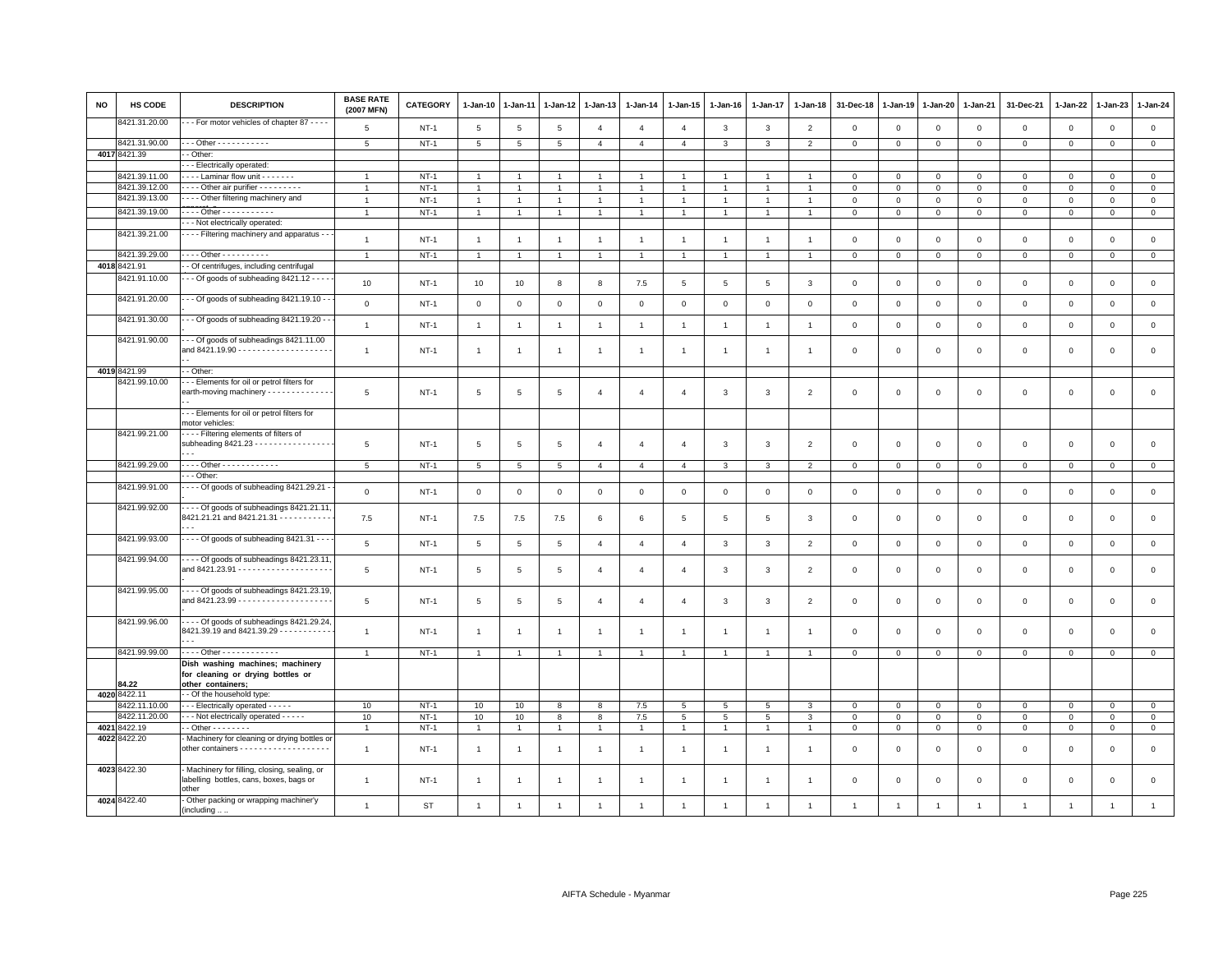| <b>NO</b> | <b>HS CODE</b> | <b>DESCRIPTION</b>                                                                                      | <b>BASE RATE</b><br>(2007 MFN) | <b>CATEGORY</b> | $1 - Jan-10$   | 1-Jan-11       | 1-Jan-12       | 1-Jan-13       | $1-Jan-14$   | $1-Jan-15$   | $1 - Jan-16$   | $1 - Jan-17$   | $1 - Jan-18$   | 31-Dec-18      | $1 - Jan-19$   | $1-Jan-20$     | 1-Jan-21       | 31-Dec-21      | $1 - Jan-22$   | 1-Jan-23        | $1 - Jan-24$ |
|-----------|----------------|---------------------------------------------------------------------------------------------------------|--------------------------------|-----------------|----------------|----------------|----------------|----------------|--------------|--------------|----------------|----------------|----------------|----------------|----------------|----------------|----------------|----------------|----------------|-----------------|--------------|
| 4025      | 422.90         | Parts:                                                                                                  |                                |                 |                |                |                |                |              |              |                |                |                |                |                |                |                |                |                |                 |              |
|           | 3422.90.10.00  | - Of goods of subheading 8422.11.10 - - -                                                               | 10                             | ST              | 10             | 10             | 10             | 10             | 10           | 10           | 9              | 9              | 9              | 8              | 8              | 7.5            | 7.5            | $\overline{5}$ | $\overline{5}$ | $5\phantom{.0}$ | $\,$ 5 $\,$  |
|           | 8422.90.20.00  | - Of goods of subheading 8422.11.20 - - -                                                               | 10                             | <b>ST</b>       | 10             | 10             | 10             | 10             | 10           | 10           | 9              | 9              | 9              | 8              | 8              | $7.5$          | 7.5            | 5              | 5              | 5               | $\,$ 5 $\,$  |
|           | 8422.90.90.00  | $-$ Other $      -$                                                                                     | $\mathbf{1}$                   | <b>ST</b>       | $\overline{1}$ | $\overline{1}$ | $\overline{1}$ | $\overline{1}$ | $\mathbf{1}$ | $\mathbf{1}$ | $\overline{1}$ | $\overline{1}$ | $\overline{1}$ | $\overline{1}$ | $\overline{1}$ | $\overline{1}$ | $\overline{1}$ | $\mathbf{1}$   | $\overline{1}$ | $\overline{1}$  | $\mathbf{1}$ |
|           | 34.23          | Weighing machinery (excluding<br>balances of a sensitivity of 5cg or<br>better), including weight       |                                |                 |                |                |                |                |              |              |                |                |                |                |                |                |                |                |                |                 |              |
|           | 4026 8423.10   | Personal weighing machines, including<br>baby scales; household scales:                                 |                                |                 |                |                |                |                |              |              |                |                |                |                |                |                |                |                |                |                 |              |
|           | 8423.10.10.00  | - Electrically operated - - - - - - -                                                                   | 1.5                            | $NT-1$          | 1.5            | 1.5            | 1.5            | 1.5            | 1.5          | 1.5          | 1.5            | 1.5            |                | $\mathbf 0$    | $\mathsf 0$    | $\mathbf 0$    | $\,0\,$        | $\mathsf 0$    | $\mathbf 0$    | $\mathsf 0$     | $\mathbf 0$  |
|           | 8423.10.20.00  | - Not electrically operated - - - - - - -                                                               | 1.5                            | $NT-1$          | 1.5            | 1.5            | 1.5            | 1.5            | 1.5          | 1.5          | 1.5            | 1.5            |                | $\mathbf{0}$   | $\mathbf 0$    | $\mathbf 0$    | $\mathbf 0$    | $\mathbf{0}$   | $\mathbf 0$    | $\mathbf 0$     | $\circ$      |
|           | 4027 8423.20   | Scales for continuous weighing of goods<br>on conveyors:                                                |                                |                 |                |                |                |                |              |              |                |                |                |                |                |                |                |                |                |                 |              |
|           | 8423.20.10.00  | - Electrically operated - - - - - - - - -                                                               | 1.5                            | <b>ST</b>       | 1.5            | 1.5            | 1.5            | 1.5            | 1.5          | 1.5          | 1.5            | 1.5            | 1.5            | 1.5            | 1.5            | 1.5            | 1.5            | 1.5            | 1.5            | 1.5             | 1.5          |
|           | 8423.20.20.00  | - Not electrically operated - - - - - - - - -                                                           | 1.5                            | <b>ST</b>       | 1.5            | 1.5            | 1.5            | 1.5            | 1.5          | 1.5          | 1.5            | 1.5            | 1.5            | 1.5            | 1.5            | 1.5            | 1.5            | 1.5            | 1.5            | 1.5             | 1.5          |
|           | 4028 8423.30   | Constant weight scales and scales for<br>discharging a predetermined weight of<br>material into         |                                |                 |                |                |                |                |              |              |                |                |                |                |                |                |                |                |                |                 |              |
|           | 8423.30.10.00  | - Electrically operated - - - - - - - -                                                                 | 1.5                            | $NT-1$          | 1.5            | 1.5            | 1.5            | 1.5            | 1.5          | 1.5          | 1.5            | 1.5            |                | $\mathbf 0$    | $\mathbf 0$    | $\mathsf 0$    | $\mathbf 0$    | $\mathsf 0$    | $\mathbf 0$    | $\mathbf 0$     | $\mathbf 0$  |
|           | 8423.30.20.00  | - Not electrically operated - - - - - -                                                                 | 1.5                            | $NT-1$          | 1.5            | $1.5\,$        | $1.5\,$        | 1.5            | $1.5\,$      | $1.5\,$      | 1.5            | 1.5            |                | $\mathbf 0$    | $\mathbf 0$    | $\mathsf 0$    | $\mathbf 0$    | $\mathbf{0}$   | $\Omega$       | $\mathbf 0$     | $\circ$      |
|           | 4029 8423.81   | - Having a maximum weighing capacity<br>not exceeding 30 kg:                                            |                                |                 |                |                |                |                |              |              |                |                |                |                |                |                |                |                |                |                 |              |
|           | 423.81.10.00   | - - Electrically operated - - - - - - - - -                                                             | 1.5                            | $NT-1$          | 1.5            | 1.5            | 1.5            | 1.5            | $1.5\,$      | 1.5          | 1.5            | 1.5            |                | $\mathbf 0$    | $\mathbf 0$    | $\mathsf 0$    | $\mathsf 0$    | $\mathsf 0$    | $\mathbf 0$    | $\Omega$        | $\circ$      |
|           | 8423.81.20.00  | - - Not electrically operated - - - - - - -                                                             | 1.5                            | <b>NT-1</b>     | 1.5            | 1.5            | 1.5            | 1.5            | 1.5          | 1.5          | 1.5            | 1.5            |                | $\mathbf 0$    | $\mathsf 0$    | $\mathbf 0$    | $\mathbf 0$    | $\mathbf 0$    | $\mathbf 0$    | $\mathbf{0}$    | $\mathbf{0}$ |
|           | 4030 8423.82   | - Having a maximum weighing capacity<br>exceeding 30 kg but not exceeding 5,000                         |                                |                 |                |                |                |                |              |              |                |                |                |                |                |                |                |                |                |                 |              |
|           |                | - - Electrically operated:                                                                              |                                |                 |                |                |                |                |              |              |                |                |                |                |                |                |                |                |                |                 |              |
|           |                | - - - Weighbridges and other weighing                                                                   |                                |                 |                |                |                |                |              |              |                |                |                |                |                |                |                |                |                |                 |              |
|           | 8423.82.11.00  | blatforms:<br>- - - - Having a maximum weighing                                                         |                                |                 |                |                |                |                |              |              |                |                |                |                |                |                |                |                |                |                 |              |
|           |                | capacity not exceeding 1,000 kg - - - -<br>.                                                            | 1.5                            | $NT-1$          | 1.5            | 1.5            | 1.5            | 1.5            | 1.5          | 1.5          | 1.5            | 1.5            | $\overline{1}$ | $\mathbf 0$    | $\mathsf 0$    | $\mathbf 0$    | $\mathbf 0$    | $\mathsf 0$    | $\mathbf 0$    | $\mathsf 0$     | $\mathsf 0$  |
|           | 8423.82.12.00  | - - - - - Having a maximum weighing<br>capacity exceeding 1,000 kg - - - - - - - - - -<br>$- - - - - -$ | 1.5                            | $NT-1$          | 1.5            | 1.5            | 1.5            | 1.5            | 1.5          | 1.5          | 1.5            | 1.5            |                | $\mathbf 0$    | $\mathbf 0$    | $\mathbf 0$    | $\mathbf 0$    | $\mathsf 0$    | $\mathbf 0$    | $\mathbf 0$     | $\mathbf 0$  |
|           |                | $\cdots$ - Other:                                                                                       |                                |                 |                |                |                |                |              |              |                |                |                |                |                |                |                |                |                |                 |              |
|           | 8423.82.21.00  | - - - - Having a maximum weighing<br>capacity not exceeding 1,000 kg - - - - - - -<br>.                 | 1.5                            | $NT-1$          | 1.5            | 1.5            | 1.5            | 1.5            | 1.5          | 1.5          | 1.5            | 1.5            | $\overline{1}$ | $\mathbf 0$    | $\mathbf 0$    | $\mathbf 0$    | $\mathbf 0$    | $\mathbf 0$    | $\mathbf{0}$   | $\mathbf{0}$    | $\circ$      |
|           | 8423.82.22.00  | · - - - - Having a maximum weighing<br>capacity exceeding 1,000 kg - - - - - - - - -<br>.               | 1.5                            | $NT-1$          | 1.5            | 1.5            | 1.5            | 1.5            | 1.5          | 1.5          | 1.5            | 1.5            |                | $\Omega$       | $\mathbf 0$    | $\mathbf 0$    | $\Omega$       | $\mathbf 0$    | $\Omega$       | $\mathbf{0}$    | $\mathbf 0$  |
|           |                | - - Not electrically operated:                                                                          |                                |                 |                |                |                |                |              |              |                |                |                |                |                |                |                |                |                |                 |              |
|           |                | - - - Weighbridges and other weighing<br>platforms:                                                     |                                |                 |                |                |                |                |              |              |                |                |                |                |                |                |                |                |                |                 |              |
|           | 8423.82.31.00  | - - - - Having a maximum weighing<br>capacity not exceeding 1,000 kg - - - - - - - -<br>.               | 1.5                            | NT-1            | 1.5            | 1.5            | 1.5            | 1.5            | 1.5          | 1.5          | 1.5            | 1.5            |                | $\mathbf 0$    | $\mathbf 0$    | $\mathbf 0$    | $\mathbf 0$    | 0              | $\mathbf 0$    | $\mathbf 0$     | $\mathbf 0$  |
|           | 8423.82.32.00  | - - - - Having a maximum weighing<br>capacity exceeding 1,000 kg - - - - - - - - -<br>.                 | 1.5                            | $NT-1$          | 1.5            | 1.5            | 1.5            | 1.5            | 1.5          | 1.5          | 1.5            | 1.5            | -1             | $\mathbf 0$    | $\mathbf 0$    | $\mathsf 0$    | $\mathbf 0$    | $\mathsf 0$    | $\mathbf 0$    | $\mathsf 0$     | $\mathsf 0$  |
|           |                | $\cdots$ - Other:                                                                                       |                                |                 |                |                |                |                |              |              |                |                |                |                |                |                |                |                |                |                 |              |
|           | 8423.82.41.00  | - - - - Having a maximum weighing<br>capacity not exceeding 1,000 kg - - - - -<br>.                     | 1.5                            | <b>NT-1</b>     | 1.5            | 1.5            | 1.5            | 1.5            | 1.5          | 1.5          | 1.5            | 1.5            |                | $\mathbf 0$    | 0              | $\,0\,$        | $\mathsf 0$    | $\mathsf 0$    | $\mathsf 0$    | $\mathbf 0$     | $\mathbf 0$  |
|           | 8423.82.42.00  | - - - - Having a maximum weighing<br>capacity exceeding $1,000$ kg - - - - - - - - -                    | 1.5                            | $NT-1$          | 1.5            | 1.5            | 1.5            | 1.5            | 1.5          | 1.5          | 1.5            | 1.5            | -1             | $\mathbf 0$    | $\Omega$       | $\mathsf 0$    | $\mathbf 0$    | $\mathsf 0$    | $\mathbf 0$    | $\mathbf 0$     | $\mathsf 0$  |
|           | 4031 8423.89   | - Other:                                                                                                |                                |                 |                |                |                |                |              |              |                |                |                |                |                |                |                |                |                |                 |              |
|           |                | - Electrically operated:                                                                                |                                |                 |                |                |                |                |              |              |                |                |                |                |                |                |                |                |                |                 |              |
|           | 8423.89.11.00  | - Weighbridges and other weighing                                                                       |                                |                 |                |                |                |                |              |              |                |                |                |                |                |                |                |                |                |                 |              |
|           |                |                                                                                                         | 1.5                            | <b>ST</b>       | 1.5            | 1.5            | 1.5            | 1.5            | 1.5          | 1.5          | 1.5            | 1.5            | 1.5            | 1.5            | 1.5            | 1.5            | 1.5            | 1.5            | 1.5            | 1.5             | 1.5          |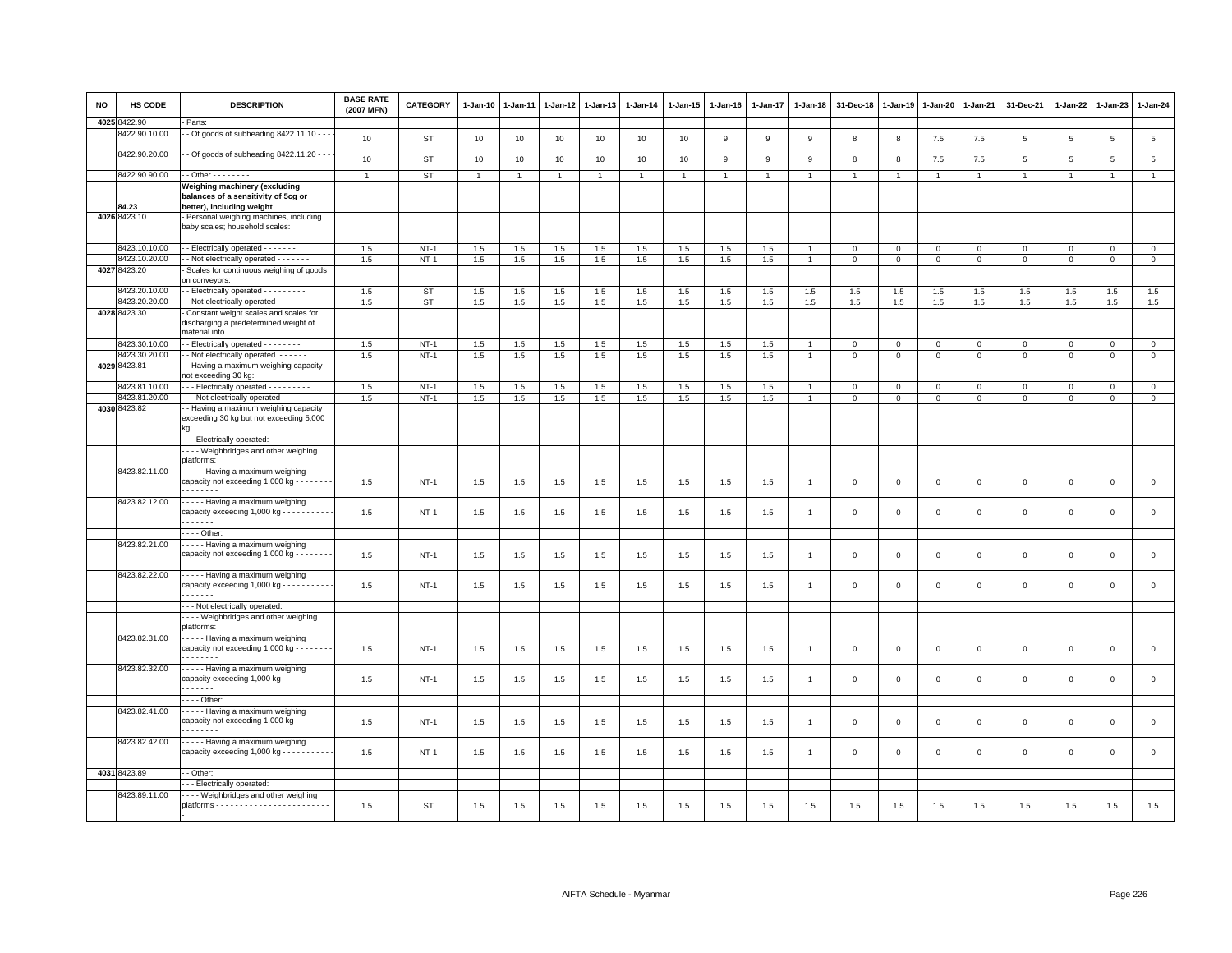| NO | <b>HS CODE</b>                 | <b>DESCRIPTION</b>                                                      | <b>BASE RATE</b><br>(2007 MFN) | <b>CATEGORY</b> | $1 - Jan-10$   | 1-Jan-11       | 1-Jan-12       | 1-Jan-13       | $1-Jan-14$     | $1-Jan-15$     | $1 - Jan-16$   | $1 - Jan-17$   | $1 - Jan-18$   | 31-Dec-18      | $1 - Jan-19$ | 1-Jan-20     | 1-Jan-21       | 31-Dec-21           | 1-Jan-22     | 1-Jan-23            | $1 - Jan-24$   |
|----|--------------------------------|-------------------------------------------------------------------------|--------------------------------|-----------------|----------------|----------------|----------------|----------------|----------------|----------------|----------------|----------------|----------------|----------------|--------------|--------------|----------------|---------------------|--------------|---------------------|----------------|
|    | 3423.89.19.00                  | - - - Other - - - - - - - - -                                           | 1.5                            | <b>ST</b>       | 1.5            | 1.5            | 1.5            | 1.5            | 1.5            | 1.5            | 1.5            | 1.5            | 1.5            | 1.5            | 1.5          | 1.5          | $1.5\,$        | 1.5                 | 1.5          | 1.5                 | 1.5            |
|    |                                | - - Not electrically operated:                                          |                                |                 |                |                |                |                |                |                |                |                |                |                |              |              |                |                     |              |                     |                |
|    | 8423.89.21.00                  | - - - Weighbridges and other weighing                                   |                                |                 |                |                |                |                |                |                |                |                |                |                |              |              |                |                     |              |                     |                |
|    |                                |                                                                         | 1.5                            | <b>ST</b>       | 1.5            | 1.5            | 1.5            | 1.5            | 1.5            | 1.5            | 1.5            | 1.5            | 1.5            | 1.5            | 1.5          | 1.5          | 1.5            | 1.5                 | 1.5          | 1.5                 | 1.5            |
|    |                                |                                                                         |                                |                 |                |                |                |                |                |                |                |                |                |                |              |              |                |                     |              |                     |                |
|    | 8423.89.29.00                  | Other - - - - - - - - - - - - -                                         | 1.5                            | <b>ST</b>       | 1.5            | 1.5            | 1.5            | 1.5            | 1.5            | 1.5            | 1.5            | 1.5            | 1.5            | 1.5            | 1.5          | 1.5          | 1.5            | 1.5                 | 1.5          | 1.5                 | 1.5            |
|    | 4032 8423.90                   | Weighing machine weights of all kinds;<br>parts of                      |                                |                 |                |                |                |                |                |                |                |                |                |                |              |              |                |                     |              |                     |                |
|    |                                | - Electrically operated:                                                |                                |                 |                |                |                |                |                |                |                |                |                |                |              |              |                |                     |              |                     |                |
|    | 8423.90.11.00                  | - - Weighing machine weights - - - -                                    | 1.5                            | <b>ST</b>       | 1.5            | 1.5            | 1.5            | 1.5            | 1.5            | 1.5            | 1.5            | 1.5            | 1.5            | 1.5            | 1.5          | 1.5          | 1.5            | 1.5                 | 1.5          | 1.5                 | 1.5            |
|    | 3423.90.19.00                  | - - Parts of weighing machinery - - - - -                               | 1.5                            | <b>ST</b>       | 1.5            | 1.5            | 1.5            | 1.5            | 1.5            | 1.5            | 1.5            | 1.5            | 1.5            | 1.5            | 1.5          | 1.5          | 1.5            | 1.5                 | 1.5          | 1.5                 | 1.5            |
|    |                                | - Not electrically operated:                                            |                                |                 |                |                |                |                |                |                |                |                |                |                |              |              |                |                     |              |                     |                |
|    | 8423.90.21.00                  | - - Weighing machine weights - - - - -                                  | 1.5                            | <b>ST</b>       | 1.5            | 1.5            | 1.5            | 1.5            | 1.5            | 1.5            | 1.5            | 1.5            | 1.5            | $1.5\,$        | 1.5          | 1.5          | 1.5            | 1.5                 | 1.5          | 1.5                 | 1.5            |
|    | 8423.90.29.00                  | - - Parts of weighing machinery - - - -                                 | 1.5                            | <b>ST</b>       | 1.5            | 1.5            | 1.5            | 1.5            | 1.5            | 1.5            | 1.5            | 1.5            | 1.5            | 1.5            | 1.5          | 1.5          | 1.5            | 1.5                 | 1.5          | 1.5                 | 1.5            |
|    |                                | Mechanical appliances (whether or not                                   |                                |                 |                |                |                |                |                |                |                |                |                |                |              |              |                |                     |              |                     |                |
|    |                                | hand-operated) for projecting,                                          |                                |                 |                |                |                |                |                |                |                |                |                |                |              |              |                |                     |              |                     |                |
|    | 34.24                          | dispersing or spraying                                                  |                                |                 |                |                |                |                |                |                |                |                |                |                |              |              |                |                     |              |                     |                |
|    | 4033 8424.10                   | Fire extinguishers, whether or not                                      |                                |                 |                |                |                |                |                |                |                |                |                |                |              |              |                |                     |              |                     |                |
|    |                                | charged:                                                                |                                |                 |                |                |                |                |                |                |                |                |                |                |              |              |                |                     |              |                     |                |
|    | 8424.10.10.00                  | - Suitable for aircraft use - - - - -                                   |                                | $NT-1$          | $\mathbf{1}$   |                |                |                |                |                |                |                |                | $\mathbf 0$    | $\mathbf 0$  | $\mathbf 0$  | $\mathbf 0$    | $\mathsf 0$         | $\Omega$     | $\mathbf 0$         | $\mathbf 0$    |
|    | 3424.10.90.00                  | $-$ Other $       -$                                                    | $\overline{1}$                 | $NT-1$          | $\mathbf{1}$   |                |                | $\mathbf{1}$   | $\mathbf{1}$   | $\mathbf{1}$   |                |                |                | $\overline{0}$ | $\mathbf 0$  | $\mathbf 0$  | $\overline{0}$ | $\mathsf{O}\xspace$ | $\mathbf 0$  | $\mathbf 0$         | $\overline{0}$ |
|    | 4034 8424.20                   | Spray guns and similar appliances:                                      |                                |                 |                |                |                |                |                |                |                |                |                |                |              |              |                |                     |              |                     |                |
|    |                                | - Electrically operated:                                                |                                |                 |                |                |                |                |                |                |                |                |                |                |              |              |                |                     |              |                     |                |
|    | 8424.20.11.00                  | - - Agricultural or horticultural - - - -                               | $\Omega$                       | $NT-1$          | $\mathsf 0$    | $\Omega$       | $\Omega$       | $\Omega$       | $\circ$        | $\Omega$       | $\Omega$       | $\Omega$       | $^{\circ}$     | $\mathbf 0$    | $\mathbf 0$  | $\Omega$     | $\mathsf 0$    | $\Omega$            | $\Omega$     | $\Omega$            | $\mathsf 0$    |
|    | 8424.20.19.00                  | $-$ - Other - - - - - - - - - - - - - -                                 | 7.5                            | $NT-1$          | 7.5            | 7.5            | 7.5            | 6              | 6              | 5              | 5              | 5              | 3              | $\mathbf{0}$   | $\mathbf 0$  | $\mathbf 0$  | $\mathbf 0$    | $\mathbf{0}$        | $\mathbf{0}$ | $\mathbf{0}$        | $\mathbf{0}$   |
|    |                                | - Not electrically operated:                                            |                                |                 |                |                |                |                |                |                |                |                |                |                |              |              |                |                     |              |                     |                |
|    | 8424.20.21.00<br>3424.20.29.00 | - - Agricultural or horticultural - - - - -<br>$-$ Other $    -$        | $\mathsf 0$                    | $NT-1$          | $\mathsf 0$    | $\mathbf 0$    | $\mathbf 0$    | $\mathbf 0$    | $\mathbf 0$    | $\mathbf 0$    | $\mathbf 0$    | $\mathbf 0$    | $\mathsf 0$    | $\mathbf 0$    | $\mathbf 0$  | $\mathsf 0$  | $\mathbf 0$    | $\mathsf 0$         | $\mathbf 0$  | $\mathbf 0$         | $\mathsf 0$    |
|    | 4035 8424.30                   |                                                                         | 7.5                            | $NT-1$          | 7.5            | $7.5\,$        | 7.5            | 6              | 6              | 5 <sub>5</sub> | 5              | 5              | 3              | $\mathbf{0}$   | $\mathbf 0$  | $\mathbf 0$  | $\circ$        | $\mathbf 0$         | $\mathbf{0}$ | $\mathbf{O}$        | $\mathbf{0}$   |
|    |                                | Steam or sand blasting machines and<br>similar jet projecting machines: |                                |                 |                |                |                |                |                |                |                |                |                |                |              |              |                |                     |              |                     |                |
|    | 8424.30.10.00                  | - Steam or sand blasting machines,                                      |                                |                 |                |                |                |                |                |                |                |                |                |                |              |              |                |                     |              |                     |                |
|    |                                | electrically operated - - -                                             | $\mathbf{1}$                   | $NT-1$          | $\overline{1}$ | $\overline{1}$ | $\overline{1}$ | $\mathbf{1}$   | $\mathbf{1}$   | $\mathbf{1}$   | $\overline{1}$ | $\overline{1}$ | $\overline{1}$ | $\mathbf 0$    | $\mathsf 0$  | $\,0\,$      | $\mathbf 0$    | $\mathsf{O}\xspace$ | $\,0\,$      | $\mathsf 0$         | $\mathbf 0$    |
|    | 8424.30.20.00                  | - Other electrically operated machines - -                              |                                |                 |                |                |                |                |                |                |                |                |                |                |              |              |                |                     |              |                     |                |
|    |                                |                                                                         | $\overline{1}$                 | $NT-1$          | $\overline{1}$ | $\overline{1}$ | $\overline{1}$ | $\mathbf{1}$   | $\mathbf{1}$   | $\mathbf{1}$   | $\overline{1}$ | $\overline{1}$ |                | $\mathbf 0$    | $\mathbf 0$  | $\mathbf 0$  | $\mathbf 0$    | $\mathsf 0$         | $\mathsf 0$  | $\mathsf 0$         | $\mathsf 0$    |
|    | 8424.30.90.00                  | $-$ Other $     -$                                                      | $\mathbf{1}$                   | $NT-1$          | $\overline{1}$ |                | $\overline{1}$ | $\overline{1}$ | $\overline{1}$ | 1              | $\mathbf{1}$   | $\overline{1}$ |                | $\mathbf 0$    | $\mathbf 0$  | $\mathbf{0}$ | $\overline{0}$ | $\mathbf 0$         | $\mathbf{0}$ | $\mathbf{0}$        | $\mathbf{0}$   |
|    | 4036 8424.81                   | - Agricultural or horticultural:                                        |                                |                 |                |                |                |                |                |                |                |                |                |                |              |              |                |                     |              |                     |                |
|    | 3424.81.10.00                  | - - Drip irrigation systems - - - - - - - -                             | $\mathsf 0$                    | $NT-1$          | $\mathsf 0$    | 0              | 0              | $\mathbf 0$    | $\mathbf 0$    | $\mathbf 0$    | $\mathbf 0$    | $\overline{0}$ | 0              | $\mathbf 0$    | $\mathbf 0$  | $\mathbf 0$  | $\mathbf 0$    | $\mathbf 0$         | $\mathbf 0$  | $\mathbf 0$         | $\mathsf 0$    |
|    |                                | - - Other, electrically operated:                                       |                                |                 |                |                |                |                |                |                |                |                |                |                |              |              |                |                     |              |                     |                |
|    | 8424.81.21.00                  | - - - Spraying machine for pesticides - - - -                           | $\mathbf 0$                    | $NT-1$          | $\mathsf 0$    | $\mathbf 0$    | $\mathbf 0$    | $\mathsf 0$    | $\mathsf 0$    | $\mathbf 0$    | $\mathbf 0$    | $\mathsf 0$    | $\mathbf 0$    | $\mathbf 0$    | $\mathsf 0$  | $\mathbf 0$  | $\mathbf 0$    | $\mathsf 0$         | $\mathsf 0$  | $\mathsf 0$         | $\mathsf 0$    |
|    |                                |                                                                         |                                |                 |                |                |                |                |                |                |                |                |                |                |              |              |                |                     |              |                     |                |
|    | 8424.81.29.00                  | Other - - - - - - - - -                                                 | $\mathsf 0$                    | $NT-1$          | $\mathbf{0}$   | $\mathbf 0$    | $\mathbf 0$    | $\circ$        | $\mathsf 0$    | $\mathbf 0$    | $\mathsf 0$    | $\mathbf 0$    | $\mathbf 0$    | $\,0\,$        | $\mathbf 0$  | $\mathbf 0$  | $\overline{0}$ | $\mathsf 0$         | $\mathbf 0$  | $\mathbf 0$         | $\overline{0}$ |
|    |                                | - - Other, not electrically operated:                                   |                                |                 |                |                |                |                |                |                |                |                |                |                |              |              |                |                     |              |                     |                |
|    | 8424.81.31.00                  | - - - Hand operated insecticide sprayers -                              | $\mathsf 0$                    | $NT-1$          | $\mathbf 0$    | $\mathbf 0$    | $\mathbf 0$    | $\mathbf 0$    | $\mathsf 0$    | $\mathbf 0$    | $\mathbf 0$    | $\mathbf 0$    | $\mathbf 0$    | $\mathbf 0$    | $\mathbf 0$  | $\mathbf 0$  | $\mathbf 0$    | $\mathsf 0$         | $\mathsf 0$  | $\mathsf 0$         | $\mathsf 0$    |
|    | 8424.81.32.00                  | - - - Other spraying machine for pesticides                             | $\mathsf 0$                    | $NT-1$          | $\mathbf 0$    | $\mathbf 0$    | $\mathbf 0$    |                | $\mathbf 0$    | $\mathbf 0$    | $\Omega$       | $\overline{0}$ | $\Omega$       | $\mathbf 0$    |              |              | $\mathbf 0$    | $\mathsf 0$         | $\mathbf{0}$ | $\mathsf 0$         | $\mathbf 0$    |
|    |                                |                                                                         |                                |                 |                |                |                | $\mathbf 0$    |                |                |                |                |                |                | $\mathbf 0$  | $\mathsf 0$  |                |                     |              |                     |                |
|    | 8424.81.39.00<br>4037 8424.89  | Other - - - - - - - - - -<br>- Other:                                   | $\mathbf{O}$                   | $NT-1$          | $\mathbf{0}$   | $\mathbf{0}$   | 0              | $\mathbf{0}$   | $\mathbf{0}$   | $\mathbf{0}$   | $\mathbf{0}$   | $\mathbf 0$    | 0              | $\mathbf{0}$   | $\mathbf{0}$ | $\mathbf{0}$ | $\circ$        | $\mathbf 0$         | $\mathbf{0}$ | $\mathbf{0}$        | $\mathbf{0}$   |
|    | 8424.89.10.00                  | - - Hand operated household sprayers of                                 |                                |                 |                |                |                |                |                |                |                |                |                |                |              |              |                |                     |              |                     |                |
|    |                                | capacity not exceeding 3 I - - - -                                      | $\mathbf{1}$                   | $NT-1$          | $\mathbf{1}$   |                |                | 1              | $\overline{1}$ | 1              | -1             |                |                | $\mathbf 0$    | $\mathbf 0$  | $\mathsf 0$  | $\mathbf 0$    | $\mathbf 0$         | $\mathbf 0$  | $\mathbf{0}$        | $\mathbf 0$    |
|    |                                |                                                                         |                                |                 |                |                |                |                |                |                |                |                |                |                |              |              |                |                     |              |                     |                |
|    |                                | - - Spray heads with dip tubes:                                         |                                |                 |                |                |                |                |                |                |                |                |                |                |              |              |                |                     |              |                     |                |
|    | 8424.89.21.00                  | --- For hand operated household                                         |                                |                 |                |                |                |                |                |                |                |                |                |                |              |              |                |                     |              |                     |                |
|    |                                | sprayers of a capacity not exceeding 3 I - -                            | $\overline{1}$                 | $NT-1$          | $\overline{1}$ | $\overline{1}$ | $\overline{1}$ | $\mathbf{1}$   | $\overline{1}$ | $\mathbf{1}$   | $\overline{1}$ | $\overline{1}$ |                | $\mathbf 0$    | $\mathbf 0$  | $\,0\,$      | $\,0\,$        | $\mathsf 0$         | $\,0\,$      | $\mathsf 0$         | $\mathsf 0$    |
|    |                                | .                                                                       |                                |                 |                |                |                |                |                |                |                |                |                |                |              |              |                |                     |              |                     |                |
|    | 8424.89.29.00                  | For hand operated household                                             |                                |                 |                |                |                |                |                |                |                |                |                |                |              |              |                |                     |              |                     |                |
|    |                                | sprayers of a capacity exceeding 3 I - - - -                            | $\mathbf{1}$                   | $NT-1$          | $\overline{1}$ | $\overline{1}$ | $\overline{1}$ | $\mathbf{1}$   | $\overline{1}$ | $\mathbf{1}$   | $\overline{1}$ | $\overline{1}$ | -1             | $\mathbf 0$    | $\mathbf 0$  | $\,0\,$      | $\mathbf 0$    | $\mathsf{O}\xspace$ | $\,0\,$      | $\mathsf{O}\xspace$ | $\,0\,$        |
|    |                                | .                                                                       |                                |                 |                |                |                |                |                |                |                |                |                |                |              |              |                |                     |              |                     |                |
|    | 8424.89.30.00                  | -- Deflash machines for cleaning and                                    | $\mathbf{1}$                   | $NT-1$          | $\overline{1}$ | $\overline{1}$ | $\overline{1}$ | $\mathbf{1}$   | $\overline{1}$ | $\mathbf{1}$   | $\overline{1}$ | $\overline{1}$ | $\overline{1}$ | $\mathbf 0$    | $\mathsf 0$  | $\,0\,$      | $\,0\,$        | $\mathsf{O}\xspace$ | $\mathbf 0$  | $\mathsf 0$         | $\circ$        |
|    |                                | removing contaminants from the metal                                    |                                |                 |                |                |                |                |                |                |                |                |                |                |              |              |                |                     |              |                     |                |
|    | 8424.89.40.00                  | -- Wet processing equipment, by                                         |                                |                 |                |                |                |                |                |                |                |                |                |                |              |              |                |                     |              |                     |                |
|    |                                | projecting, dispersing or spraying, - - -                               | $\overline{1}$                 | $NT-1$          | -1             | 1              | 1              | $\mathbf{1}$   | $\overline{1}$ | $\overline{1}$ | -1             | $\mathbf{1}$   |                | $\mathbf 0$    | $\mathbf 0$  | $\mathsf 0$  | $\mathbf 0$    | $\mathsf 0$         | $\mathbf 0$  | $\mathbf 0$         | $\mathbf 0$    |
|    | 8424.89.50.00                  | - Other, electrically operated - - - - - -                              |                                | $NT-1$          |                |                |                |                |                |                |                |                |                | $\Omega$       | $\Omega$     | $\mathbf 0$  | $\Omega$       | $\Omega$            | $\Omega$     | $\mathbf{0}$        | $\Omega$       |
|    | 8424.89.90.00                  | - - Other, not electrically operated - - - - -                          |                                |                 |                |                |                |                |                |                |                |                |                |                |              |              |                |                     |              |                     |                |
|    |                                |                                                                         | $\overline{1}$                 | $NT-1$          | $\mathbf{1}$   | 1              |                | 1              | $\overline{1}$ |                | -1             | $\overline{1}$ |                | $\mathbf 0$    | $\mathbf 0$  | $\mathbf 0$  | $\mathbf 0$    | $\Omega$            | $\mathbf 0$  | $\mathbf 0$         | $\Omega$       |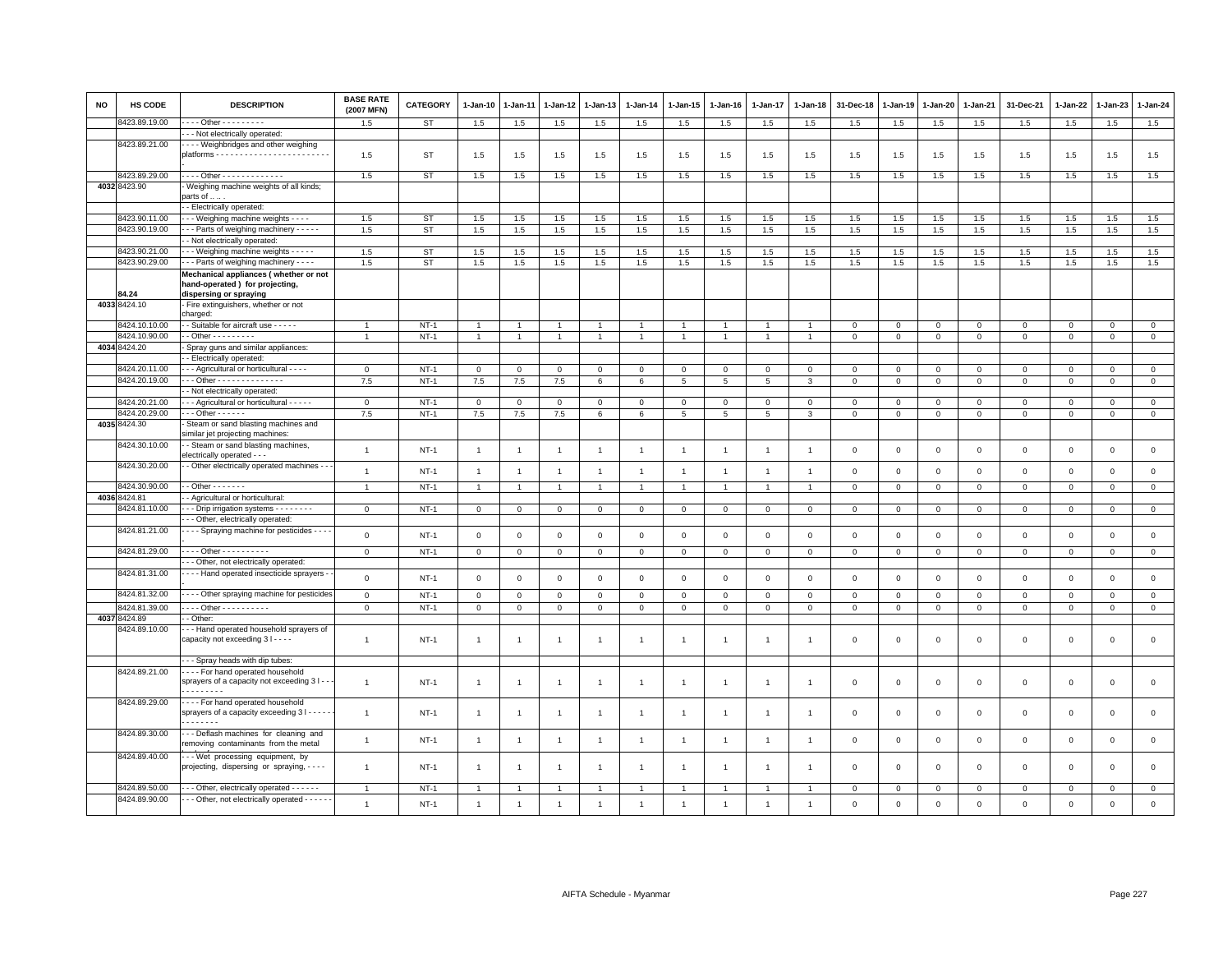| <b>NO</b> | HS CODE       | <b>DESCRIPTION</b>                                                                              | <b>BASE RATE</b><br>(2007 MFN) | <b>CATEGORY</b> | 1-Jan-10       | $1-Jan-11$     | 1-Jan-12       | $1 - Jan-13$         | $1 - Jan-14$   | 1-Jan-15        | $1 - Jan-16$    | $1 - Jan-17$    | $1 - Jan-18$   | 31-Dec-18      | $1 - Jan-19$   | $1 - Jan-20$   | $1 - Jan-21$   | 31-Dec-21           | $1 - Jan-22$   | $1-Jan-23$          | 1-Jan-24       |
|-----------|---------------|-------------------------------------------------------------------------------------------------|--------------------------------|-----------------|----------------|----------------|----------------|----------------------|----------------|-----------------|-----------------|-----------------|----------------|----------------|----------------|----------------|----------------|---------------------|----------------|---------------------|----------------|
|           | 4038 8424.90  | Parts:                                                                                          |                                |                 |                |                |                |                      |                |                 |                 |                 |                |                |                |                |                |                     |                |                     |                |
|           |               | - Of fire extinguisher:                                                                         |                                |                 |                |                |                |                      |                |                 |                 |                 |                |                |                |                |                |                     |                |                     |                |
|           | 8424.90.11.00 | - - Electrically operated - - - - -                                                             | $\overline{1}$                 | $NT-1$          | $\overline{1}$ |                |                | $\overline{1}$       | $\overline{1}$ |                 |                 | $\overline{1}$  |                | $^{\circ}$     | $\mathbf 0$    | $\mathbf 0$    | $\mathbf 0$    | $\mathbf 0$         | $\mathbf 0$    | $\mathbf 0$         | $\mathbf 0$    |
|           | 8424.90.19.00 | - - Other - - - - - - - - - -                                                                   |                                | $NT-1$          | $\overline{1}$ | $\mathbf{1}$   |                | $\overline{1}$       | $\overline{1}$ | $\overline{1}$  |                 | $\overline{1}$  |                | $\overline{0}$ | $\,0\,$        | $\mathbf 0$    | $\overline{0}$ | $\mathsf 0$         | $\mathbf 0$    | $\Omega$            | $\overline{0}$ |
|           |               | - Of spray guns and similar appliances:                                                         |                                |                 |                |                |                |                      |                |                 |                 |                 |                |                |                |                |                |                     |                |                     |                |
|           |               | - - Electrically operated:                                                                      |                                |                 |                |                |                |                      |                |                 |                 |                 |                |                |                |                |                |                     |                |                     |                |
|           | 8424.90.21.00 | - - Of goods of subheading 8424.20.11 -                                                         | $\mathbf 0$                    | <b>NT-1</b>     | $\mathbf 0$    | 0              | 0              | $\mathbf 0$          | $\mathbf 0$    | $\mathbf 0$     | $\mathbf 0$     | $\mathbf 0$     | $\mathsf 0$    | $\mathbf 0$    | $\mathsf 0$    | $\mathbf 0$    | $\mathbf 0$    | $\mathsf 0$         | $\mathbf 0$    | $\mathbf{O}$        | $\mathsf 0$    |
|           | 8424.90.22.00 | - Of spraying machine for pesticides -                                                          | $\mathsf 0$                    | $NT-1$          | $\overline{0}$ | $\mathbf 0$    | $\mathbf 0$    | $\mathsf 0$          | $\mathbf 0$    | $\mathbf 0$     | $\mathbf 0$     | $\,0\,$         | $\mathsf 0$    | $\,0\,$        | $\mathsf 0$    | $\,0\,$        | $\mathbf 0$    | $\mathsf{O}\xspace$ | $\mathbf 0$    | $\mathsf 0$         | $\mathsf 0$    |
|           | 8424.90.23.00 | - - Other - - - - - - - -                                                                       | 7.5                            | $NT-1$          | 7.5            | 7.5            | 7.5            | 6                    | 6              | 5               | 5               | 5               | 3              | $\mathbf 0$    | $\mathbf 0$    | $\mathbf 0$    | $\mathbf 0$    | $\mathbf 0$         | $\mathbf 0$    | $\mathbf 0$         | $\mathbf 0$    |
|           |               | - - Not electrically operated:                                                                  |                                |                 |                |                |                |                      |                |                 |                 |                 |                |                |                |                |                |                     |                |                     |                |
|           | 8424.90.24.00 | - - Of goods of subheading 8424.20.21 - -                                                       | $\mathbf 0$                    | $NT-1$          | $\mathbf{0}$   | $\mathbf 0$    | $\mathbf{0}$   | $\mathbf 0$          | $\mathbf 0$    | $\mathbf 0$     | $\mathbf 0$     | $\mathbf 0$     | $\mathbf 0$    | $\mathbf 0$    | $\mathbf 0$    | $\mathbf 0$    | $\mathbf 0$    | $\mathbf{0}$        | $\mathbf 0$    | $\mathbf 0$         | $\circ$        |
|           | 8424.90.25.00 | - - Of spraying machine for pesticides -                                                        | $\mathsf{O}\xspace$            | $NT-1$          | $\mathbf{0}$   | $\mathbf 0$    | $\mathsf 0$    | $\mathbf 0$          | $\mathbf 0$    | $\mathsf 0$     | $\mathbf 0$     | $\,0\,$         | $\mathsf 0$    | $\mathbf 0$    | $\mathsf 0$    | $\,0\,$        | $\,0\,$        | $\mathsf{O}\xspace$ | $\mathbf 0$    | $\mathsf{O}\xspace$ | $\mathsf 0$    |
|           | 8424.90.26.00 | - - Of hand operated insecticide sprayers                                                       | $\mathsf 0$                    | <b>NT-1</b>     | $\mathbf 0$    | $\mathsf 0$    | $\mathsf 0$    | $\mathbf 0$          | $\mathbf 0$    | 0               | $\Omega$        | $\mathsf 0$     | $\Omega$       | $\mathbf 0$    | $\mathsf 0$    | $\,0\,$        | $\,0\,$        | $\mathsf 0$         | $\mathsf 0$    | $\mathbf 0$         | $\,0\,$        |
|           | 8424.90.29.00 | - - Other - - - - - - - - - -                                                                   | 7.5                            | $NT-1$          | $7.5\,$        | $7.5\,$        | $7.5\,$        | $6\phantom{.0}$      | $\,6\,$        | 5               | 5               | 5               | 3              | $\mathbf 0$    | $\mathsf 0$    | $\,0\,$        | $\,0\,$        | $\mathsf 0$         | $\mathbf 0$    | $\mathsf 0$         | $\,0\,$        |
|           |               | - Of steam or sand blasting machine and<br>similar jet projecting machine:                      |                                |                 |                |                |                |                      |                |                 |                 |                 |                |                |                |                |                |                     |                |                     |                |
|           | 8424.90.31.00 | - - Electrically operated - - - - - - - -                                                       | $\overline{1}$                 | $NT-1$          | $\overline{1}$ |                |                | $\blacktriangleleft$ |                | $\mathbf{1}$    |                 | $\overline{1}$  |                | $\mathbf 0$    | $\circ$        | $\mathbf 0$    | $\mathbf{0}$   | $\Omega$            | $\Omega$       | $\mathbf{0}$        | $\circ$        |
|           | 8424.90.39.00 | - - Other - - - - - - - - - - - -                                                               | $\overline{1}$                 | $NT-1$          | $\overline{1}$ | $\overline{1}$ | $\overline{1}$ | $\mathbf{1}$         | $\overline{1}$ | $\mathbf{1}$    | $\overline{1}$  | $\overline{1}$  | $\overline{1}$ | $\mathbf{0}$   | $\mathbf 0$    | $\mathbf{0}$   | $\mathbf 0$    | $\mathbf{0}$        | $\mathbf{0}$   | $\mathbf{0}$        | $\mathbf{0}$   |
|           |               | - Of other appliances:                                                                          |                                |                 |                |                |                |                      |                |                 |                 |                 |                |                |                |                |                |                     |                |                     |                |
|           | 8424.90.91.00 | - - Of goods of subheading 8424.81.10 - -                                                       | $\mathsf 0$                    | $NT-1$          | $\mathbf 0$    | $\mathbf 0$    | $\mathbf 0$    | $\mathbf 0$          | $\mathbf 0$    | $\mathbf 0$     | $\mathbf 0$     | $\mathbf 0$     | $\mathsf 0$    | $\mathbf 0$    | $\mathbf 0$    | $\mathbf 0$    | $\mathbf 0$    | $\mathbf 0$         | $\mathbf 0$    | $\mathbf 0$         | $\mathsf 0$    |
|           | 8424.90.92.00 | - - Of goods of subheadings 8424.81.21<br>and 8424.81.29 - - - - - - - - - - - - - - - - - -    | $\mathsf 0$                    | <b>NT-1</b>     | $\circ$        | 0              | 0              | $\mathbf 0$          | $\mathbf 0$    | 0               | $\mathbf 0$     | 0               | $\mathbf 0$    | $\mathbf 0$    | 0              | $\mathbf 0$    | $\mathbf 0$    | $\mathsf 0$         | $\mathbf 0$    | $\mathbf 0$         | $\mathsf 0$    |
|           | 8424.90.93.00 | - - Of goods of subheading 8424.81.31 - -                                                       | $\mathsf 0$                    | $NT-1$          | $\mathsf 0$    | 0              | 0              | $\mathsf 0$          | $\mathsf 0$    | $\mathbf 0$     | 0               | $\mathsf 0$     | $^{\circ}$     | $\mathbf 0$    | $\mathbf 0$    | $\mathbf 0$    | $\mathbf 0$    | $\mathsf 0$         | $\mathbf 0$    | $\mathsf 0$         | $\mathsf 0$    |
|           | 8424.90.94.00 | - - Of goods of subheading 8424.81.32 -                                                         | $\mathsf 0$                    | <b>NT-1</b>     | $\mathsf 0$    | 0              | 0              | $\mathbf 0$          | $\mathbf 0$    | $\mathbf 0$     | $\circ$         | $\mathbf 0$     | $\mathsf 0$    | $\mathbf 0$    | $\mathsf 0$    | $\mathbf 0$    | $\mathbb O$    | $\mathsf{O}\xspace$ | $\mathbf 0$    | $\mathbf 0$         | $\,0\,$        |
|           | 8424.90.95.00 | - - Of goods of subheading 8424.81.39 -                                                         | $\mathsf 0$                    | $NT-1$          | $\overline{0}$ | $\mathbf 0$    | $\mathbf 0$    | $\mathbf 0$          | $\mathbf 0$    | $\mathbf{0}$    | $\mathsf 0$     | $\mathbf 0$     | $\mathbf 0$    | $\mathbf 0$    | $\mathbf 0$    | $\mathbf 0$    | $\mathbf 0$    | $\mathbf 0$         | $\mathbf 0$    | $\mathbf 0$         | $\mathsf 0$    |
|           | 8424.90.96.00 | - - Of goods of subheading 8424.89.30 -                                                         | $\mathbf{1}$                   | $NT-1$          | $\overline{1}$ | $\mathbf{1}$   | $\overline{1}$ | $\mathbf{1}$         | $\mathbf{1}$   | $\mathbf{1}$    | $\mathbf{1}$    | $\overline{1}$  | $\overline{1}$ | $\mathbf 0$    | $\,0\,$        | $\mathbf 0$    | $\mathbb O$    | $\mathsf 0$         | $\mathsf 0$    | $\mathsf{O}\xspace$ | $\mathsf 0$    |
|           | 8424.90.97.00 | - - Of goods of subheading 8424.89.40 - -                                                       | $\mathbf{1}$                   | $NT-1$          | $\overline{1}$ | $\overline{1}$ | $\overline{1}$ | $\mathbf{1}$         | $\mathbf{1}$   | $\overline{1}$  | $\mathbf{1}$    | $\overline{1}$  | $\overline{1}$ | $\mathbf 0$    | $\mathbf 0$    | $\mathsf 0$    | $\mathbf 0$    | $\mathsf 0$         | $\mathbf 0$    | $\mathbf 0$         | $\mathsf 0$    |
|           | 8424.90.99.00 | - - Other - - - - - - - - - - - - -                                                             | $\overline{1}$                 | $NT-1$          | $\mathbf{1}$   | $\mathbf{1}$   | $\mathbf{1}$   | $\mathbf{1}$         | $\mathbf{1}$   | $\mathbf{1}$    | $\overline{1}$  | $\overline{1}$  | $\overline{1}$ | $\mathbf 0$    | $\mathbf 0$    | $\mathbf 0$    | $\overline{0}$ | $\mathsf{O}\xspace$ | $\mathsf 0$    | $\mathsf 0$         | $\mathsf 0$    |
|           | 34.25         | Pulley tackle and hoists, other than skip<br>hoists; winches and capstans; jacks.               |                                |                 |                |                |                |                      |                |                 |                 |                 |                |                |                |                |                |                     |                |                     |                |
| 4039      | 3425.11       | - Powered by electric motor - - - -                                                             | $\overline{1}$                 | $NT-1$          | $\overline{1}$ | $\overline{1}$ | $\overline{1}$ | $\overline{1}$       | $\overline{1}$ | $\overline{1}$  | $\overline{1}$  | $\overline{1}$  |                | $\,0\,$        | $\mathbf 0$    | $\mathbf 0$    | $\mathbf 0$    | $\mathsf 0$         | $\mathsf 0$    | $\mathsf 0$         | $\mathsf 0$    |
| 4040      | 3425.19       | - Other - - - - - - - - - - - - - -                                                             | 7.5                            | $NT-1$          | 7.5            | 7.5            | $7.5\,$        | 6                    | $\,6\,$        | $5\phantom{.0}$ | $\,$ 5 $\,$     | $5\phantom{.0}$ | 3              | $\mathbf 0$    | $\mathsf 0$    | $\mathbf 0$    | $\mathbb O$    | $\mathsf 0$         | $\mathbf{0}$   | $\mathbf{O}$        | $\mathsf 0$    |
|           | 4041 8425.20  | Pit-head winding gear; winches specially<br>designed for use underground - - -                  | $\overline{1}$                 | $NT-1$          | $\overline{1}$ | -1             | $\overline{1}$ | $\overline{1}$       | $\overline{1}$ | $\overline{1}$  | -1              | $\overline{1}$  |                | $\mathbf 0$    | $\mathbf 0$    | $\mathsf 0$    | $\mathbf 0$    | $\mathsf 0$         | $\mathbf 0$    | $\mathbf 0$         | $\mathbf 0$    |
|           |               |                                                                                                 |                                |                 |                |                |                |                      |                |                 |                 |                 |                |                |                |                |                |                     |                |                     |                |
|           | 4042 8425.31  | - Powered by electric motor - - - - - - -                                                       | $\overline{1}$                 | $NT-1$          | $\overline{1}$ |                |                |                      |                |                 |                 |                 |                | $\mathbf 0$    | $\mathbf 0$    | $\,0\,$        | $\mathbf 0$    | $\mathbf 0$         | $\Omega$       | $\mathbf 0$         | $\mathsf 0$    |
| 4043      | 3425.39       | - Other - - - - - - - - - - - - -                                                               | 7.5                            | <b>NT-1</b>     | 7.5            | 7.5            | $7.5\,$        | 6                    | 6              | $\,$ 5 $\,$     | $5\phantom{.0}$ | 5               | 3              | $\mathbf 0$    | $\mathsf 0$    | $\mathbf 0$    | $\,0\,$        | $\mathsf 0$         | $\mathsf 0$    | $\mathbf 0$         | $\,0\,$        |
|           | 4044 8425.41  | - Built-in jacking systems of a type used ir                                                    | $\mathbf{1}$                   | $NT-1$          | $\overline{1}$ | $\overline{1}$ | $\overline{1}$ | $\mathbf{1}$         | $\overline{1}$ | $\mathbf{1}$    | $\overline{1}$  | $\mathbf{1}$    |                | $\mathbf 0$    | $\mathbf 0$    | $\mathsf 0$    | $\mathbf 0$    | $\mathbf 0$         | $\mathbf 0$    | $\mathbf 0$         | $\mathsf 0$    |
|           | 4045 8425.42  | - Other jacks and hoists, hydraulic:                                                            |                                |                 |                |                |                |                      |                |                 |                 |                 |                |                |                |                |                |                     |                |                     |                |
|           | 8425.42.10.00 | - - Jacks used in tipping mechanisms for                                                        |                                |                 |                |                |                |                      |                |                 |                 |                 |                |                |                |                |                |                     |                |                     |                |
|           |               |                                                                                                 | $\mathbf{1}$                   | ST              | $\overline{1}$ | $\mathbf{1}$   | $\mathbf{1}$   | $\mathbf{1}$         | $\mathbf{1}$   | $\mathbf{1}$    | $\overline{1}$  | $\overline{1}$  | $\overline{1}$ | $\overline{1}$ | $\overline{1}$ | $\overline{1}$ | $\overline{1}$ | $\mathbf{1}$        | $\overline{1}$ | $\overline{1}$      | $\mathbf{1}$   |
|           | 8425.42.90.00 | $-$ - Other - - - - - - - - - - -                                                               | $\overline{1}$                 | ST              |                |                |                |                      |                |                 |                 |                 |                |                |                |                |                |                     |                | $\overline{1}$      |                |
|           | 4046 8425.49  | - Other:                                                                                        |                                |                 |                |                |                |                      |                |                 |                 |                 |                |                |                |                |                |                     |                |                     |                |
|           | 8425.49.10.00 | - - Electrically operated - - - - - -                                                           | 7.5                            | $NT-1$          | 7.5            | 7.5            | $7.5\,$        | 6                    | 6              | 5               | $\overline{5}$  | 5               | 3              | $\mathbf 0$    | $\mathbf 0$    | $\mathbf 0$    | $\mathbf 0$    | $\mathbf 0$         | $\Omega$       | $\mathbf 0$         | $\mathsf 0$    |
|           | 8425.49.20.00 | - - Not electrically operated - - - - - - -                                                     | 7.5                            | $NT-1$          | 7.5            | $7.5\,$        | 7.5            | 6                    | 6              | 5               | 5               | 5               | 3              | $\mathbf 0$    | $\mathsf 0$    | $\mathbf 0$    | $\mathbf 0$    | $\mathsf 0$         | $\mathsf 0$    | $\mathbf 0$         | $\,0\,$        |
|           | 84.26         | Ships, derricks; cranes, including cable<br>cranes; mobile lifting frames, straddle<br>carriers |                                |                 |                |                |                |                      |                |                 |                 |                 |                |                |                |                |                |                     |                |                     |                |
|           | 4047 8426.11  | -Overhead travelling cranes on fixed                                                            | $\mathbf{1}$                   | $NT-1$          |                |                |                |                      |                |                 |                 |                 |                | $\Omega$       | $\Omega$       | $\mathbf 0$    | $\mathsf 0$    | $\mathbf 0$         | $\Omega$       | $\mathbf 0$         | $\mathsf 0$    |
|           |               |                                                                                                 |                                |                 |                |                |                |                      |                |                 |                 |                 |                |                |                |                |                |                     |                |                     |                |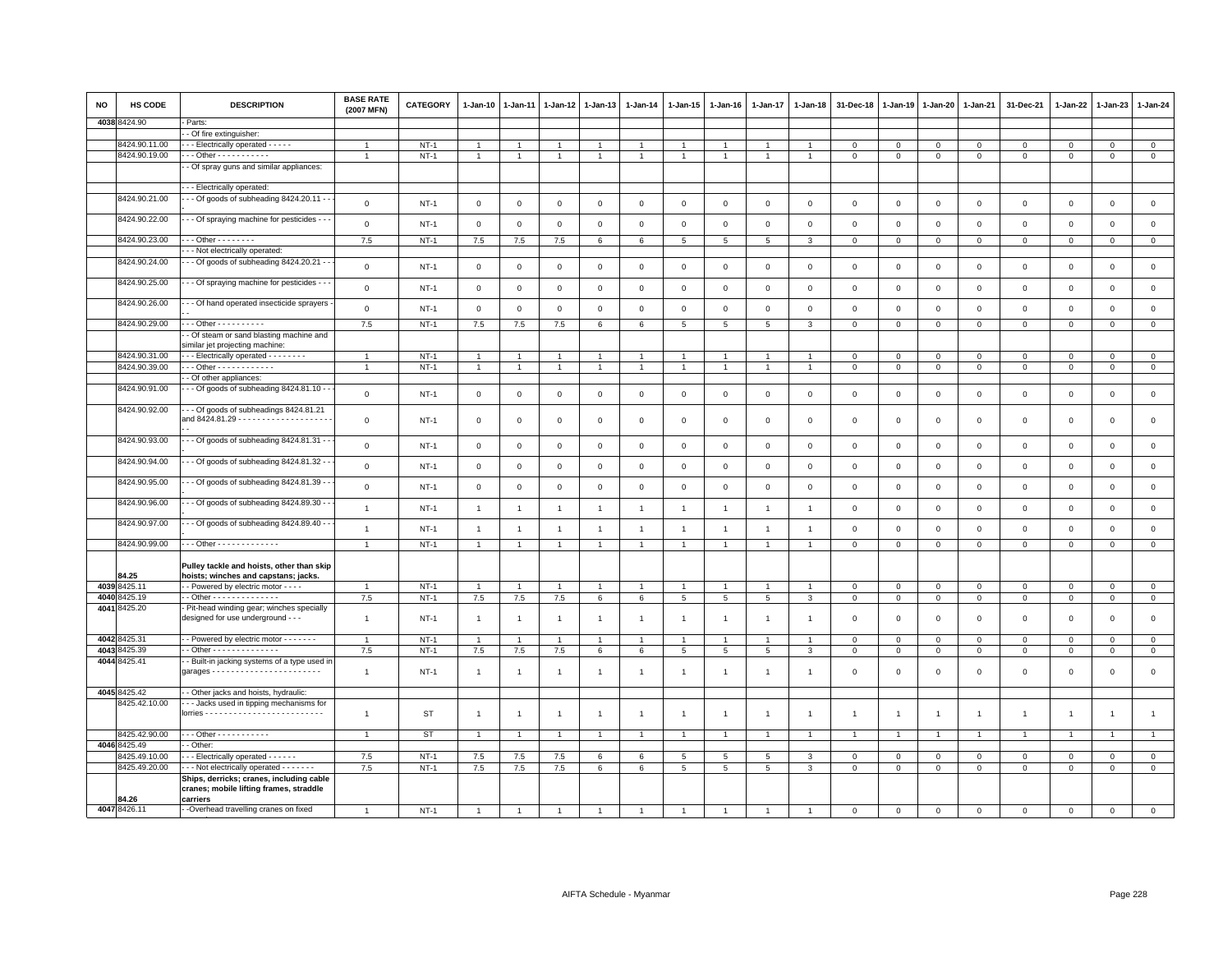| NO   | HS CODE                  | <b>DESCRIPTION</b>                                                                                                    | <b>BASE RATE</b><br>(2007 MFN) | CATEGORY    | $1-Jan-10$      | $1 - Jan-11$    | $1 - Jan-12$    | $1 - Jan-13$   | $1-Jan-14$     | $1 - Jan-15$    | $1 - Jan-16$         | $1 - Jan-17$   | $1 - Jan-18$   | 31-Dec-18    | $1 - Jan-19$   | 1-Jan-20       | 1-Jan-21       | 31-Dec-21           | $1 - Jan-22$   | 1-Jan-23       | $1 - Jan-24$ |
|------|--------------------------|-----------------------------------------------------------------------------------------------------------------------|--------------------------------|-------------|-----------------|-----------------|-----------------|----------------|----------------|-----------------|----------------------|----------------|----------------|--------------|----------------|----------------|----------------|---------------------|----------------|----------------|--------------|
|      | 4048 8426.12             | - Mobile lifting frames on tyres and                                                                                  | -1                             | $NT-1$      | $\overline{1}$  | $\mathbf{1}$    | $\overline{1}$  | $\overline{1}$ | $\overline{1}$ | $\overline{1}$  | -1                   | $\overline{1}$ | $\overline{1}$ | $\mathsf 0$  | $\mathsf 0$    | $\mathsf 0$    | $\mathbf 0$    | $\mathsf 0$         | $\,0\,$        | $\mathbf 0$    | $\mathsf 0$  |
|      | 4049 8426.19             | - - Other - - - - - - - - - - -                                                                                       | $\overline{1}$                 | $NT-1$      | $\overline{1}$  | $\overline{1}$  | $\overline{1}$  | $\overline{1}$ | $\overline{1}$ | $\overline{1}$  | $\overline{1}$       | $\overline{1}$ | $\overline{1}$ | $\mathbf 0$  | $\mathbf 0$    | $\mathbf 0$    | $\mathbf{0}$   | $\mathbf 0$         | $\mathbf{0}$   | $\mathbf{0}$   | $\circ$      |
|      | 4050 8426.20             | - Tower cranes - - - - - - - - - - - -                                                                                |                                | $NT-1$      | $\overline{1}$  | $\overline{1}$  | $\mathbf{1}$    | $\overline{1}$ | $\overline{1}$ | $\overline{1}$  |                      | $\overline{1}$ |                | $\mathbf 0$  | $\mathsf 0$    | $\mathsf 0$    | $\mathbf 0$    | $\mathsf 0$         | $\mathbf 0$    | $\mathbf 0$    | $\mathbf 0$  |
| 4051 | 8426.30                  | - Portal or pedestal jib cranes - - - -                                                                               | $\overline{1}$                 | $NT-1$      | $\overline{1}$  | $\mathbf{1}$    | $\mathbf{1}$    | $\overline{1}$ | $\overline{1}$ | 1               | $\overline{1}$       | $\mathbf{1}$   | $\mathbf{1}$   | $\mathbf 0$  | $\mathsf 0$    | $\Omega$       | $\mathbf{0}$   | $\Omega$            | $\Omega$       | $\Omega$       | $\circ$      |
| 4052 | 8426.41                  | $\cdot$ - On tyres - - - - - - - -                                                                                    | $\overline{1}$                 | $NT-1$      | $\mathbf{1}$    | $\overline{1}$  | $\overline{1}$  | $\overline{1}$ | $\mathbf{1}$   | $\overline{1}$  | $\overline{1}$       | $\overline{1}$ | $\overline{1}$ | $\mathbf 0$  | $\mathsf 0$    | $\mathsf 0$    | $\mathbf 0$    | $\mathbf 0$         | $\mathbf 0$    | $\mathbf 0$    | $\mathbf 0$  |
| 4053 | 8426.49                  | - Other:                                                                                                              |                                |             |                 |                 |                 |                |                |                 |                      |                |                |              |                |                |                |                     |                |                |              |
|      | 3426.49.10.00            | $-$ - Ship's derricks - - - - - - - - -                                                                               | $\overline{1}$                 | $NT-1$      | $\mathbf{1}$    | $\mathbf{1}$    | $\overline{1}$  | $\overline{1}$ | $\mathbf{1}$   | $\mathbf{1}$    |                      | -1             |                | $\mathbf 0$  | $\mathbf 0$    | $\mathbf 0$    | $\mathbf{0}$   | $\mathbf{0}$        | $\Omega$       | $\mathbf{0}$   | $\mathbf{0}$ |
|      | 3426.49.90.00            | $\cdot$ - Other - - - - - - - - - - - - - - -                                                                         | $\overline{1}$                 | $NT-1$      | $\overline{1}$  | $\mathbf{1}$    | $\overline{1}$  | $\overline{1}$ | $\mathbf{1}$   | $\mathbf{1}$    | $\blacktriangleleft$ | $\overline{1}$ | -1             | $\mathbf 0$  | $\mathsf 0$    | $\mathbf 0$    | $\mathsf 0$    | $\mathsf 0$         | $\mathbf 0$    | $\mathbf{0}$   | $\mathsf 0$  |
| 4054 | 8426.91                  | - Designed for mounting on road vehicles                                                                              | $\overline{1}$                 | $NT-1$      | $\mathbf{1}$    | $\overline{1}$  | $\overline{1}$  | $\overline{1}$ | $\mathbf{1}$   | $\overline{1}$  | $\overline{1}$       | $\overline{1}$ | $\overline{1}$ | $\mathbf 0$  | $\mathsf 0$    | $\mathsf 0$    | $\mathbf 0$    | $\mathsf 0$         | $\mathsf 0$    | $\mathbf 0$    | $\mathsf 0$  |
|      | 4055 8426.99             | - Other                                                                                                               |                                |             |                 |                 |                 |                |                |                 |                      |                |                |              |                |                |                |                     |                |                |              |
|      | 3426.99.10.00            | - - Ship's derricks - - - - - - - - -                                                                                 |                                | $NT-1$      |                 |                 |                 | $\overline{1}$ |                |                 |                      |                |                | $\Omega$     | $\Omega$       | $\Omega$       | $\Omega$       | $\mathbf 0$         | $\Omega$       | $\Omega$       | $\mathbf 0$  |
|      | 8426.99.90.00            | $-$ - Other - - - - - - - - - - - - - - - - -                                                                         |                                | $NT-1$      | $\overline{1}$  | $\overline{1}$  | $\overline{1}$  | $\overline{1}$ | $\overline{1}$ | $\overline{1}$  | $\overline{1}$       | $\overline{1}$ | $\overline{1}$ | $\mathbf 0$  | $\mathsf 0$    | $\mathsf 0$    | $\,0\,$        | $\mathsf 0$         | $\mathbf 0$    | $\mathbf 0$    | $\mathsf 0$  |
|      | 84.27                    | Fork-lift trucks; other works trucks<br>fitted with lifting or handling equipment.                                    |                                |             |                 |                 |                 |                |                |                 |                      |                |                |              |                |                |                |                     |                |                |              |
|      | 4056 8427.10             | Self-propelled trucks powered by an<br>electric motor - - - - - - - - - - - - - - - - - -<br>$\overline{\phantom{a}}$ | $\overline{1}$                 | $NT-1$      | $\overline{1}$  | $\overline{1}$  | $\overline{1}$  | $\overline{1}$ | $\mathbf{1}$   | $\overline{1}$  | $\overline{1}$       | $\overline{1}$ | $\overline{1}$ | $\mathsf 0$  | $\mathbf 0$    | $\mathsf 0$    | $\mathbf 0$    | $\mathsf 0$         | $\mathbf{0}$   | $\mathsf 0$    | $\mathsf 0$  |
|      | 4057 8427.20             | - Other self-propelled trucks - - - - - - - -                                                                         | $\overline{1}$                 | $NT-1$      | $\overline{1}$  | $\overline{1}$  | $\overline{1}$  | $\overline{1}$ | $\overline{1}$ | $\overline{1}$  | $\overline{1}$       | $\overline{1}$ | $\overline{1}$ | $\mathbf 0$  | $\mathsf 0$    | $\mathbf 0$    | $\mathbf 0$    | $\mathbf 0$         | $\mathsf 0$    | $\overline{0}$ | $\mathsf 0$  |
|      | 4058 8427.90             | Other trucks - - - - - - - - -                                                                                        | $\mathbf{1}$                   | EL.         |                 |                 |                 |                |                |                 |                      |                |                |              |                |                |                |                     |                |                |              |
|      | 84.28                    | Other lifting, handling, loading or<br>unloading machinery (for example,<br>lifts, escalators,                        |                                |             |                 |                 |                 |                |                |                 |                      |                |                |              |                |                |                |                     |                |                |              |
|      | 4059 8428.10             | - Lifts and skip hoists:                                                                                              |                                |             |                 |                 |                 |                |                |                 |                      |                |                |              |                |                |                |                     |                |                |              |
|      | 3428.10.10.00            | - Passenger lifts - - - - - - - - - - - -                                                                             | 5                              | <b>ST</b>   | 5               | 5               | 5               | 5              | 5              | $5\overline{5}$ | 5                    | 5              | 5              | 5            | 5              | 5              | 5              | 5                   | 5              | 5              | 5            |
|      | 8428.10.20.00            |                                                                                                                       | $\mathbf{1}$                   | ST          | $\mathbf{1}$    | $\overline{1}$  | $\mathbf{1}$    | $\overline{1}$ | $\mathbf{1}$   | $\mathbf{1}$    | $\overline{1}$       | $\overline{1}$ | $\overline{1}$ | $\mathbf{1}$ | $\overline{1}$ | $\mathbf{1}$   | $\overline{1}$ | $\mathbf{1}$        | $\mathbf{1}$   | $\mathbf{1}$   | $\mathbf{1}$ |
|      | 8428.10.90.00            | - Skip hoists - - - - - - - - - - - - - - - - -                                                                       | $\overline{1}$                 | <b>ST</b>   | $\mathbf{1}$    | $\overline{1}$  | $\overline{1}$  | $\overline{1}$ | $\mathbf{1}$   | $\mathbf{1}$    | $\overline{1}$       | $\overline{1}$ | $\overline{1}$ | $\mathbf{1}$ | $\mathbf{1}$   | $\overline{1}$ | $\overline{1}$ | $\mathbf{1}$        | $\overline{1}$ | $\mathbf{1}$   | $\mathbf{1}$ |
|      | 4060 8428.20             | Pneumatic elevators and conveyors:                                                                                    |                                |             |                 |                 |                 |                |                |                 |                      |                |                |              |                |                |                |                     |                |                |              |
|      | 8428.20.10.00            | - For agricultural use - - - - - - - -                                                                                | $\mathbf 0$                    | NT-1        | $\mathbf{O}$    | $\mathbf 0$     | $\mathbf 0$     | $\mathbf 0$    | $\mathbf{O}$   | $\mathbf 0$     | $\mathbf 0$          | $\mathsf 0$    | $^{\circ}$     | $\mathbf 0$  | $\mathsf 0$    | $\mathsf{O}$   | $\overline{0}$ | $\mathbf 0$         | $\mathbf 0$    | $\mathbf 0$    | $\mathsf 0$  |
|      | 8428.20.20.00            | - Automated machines for the transport,<br>nandling and storage of PCB/PWBs or<br><b>PCAs</b>                         | 5                              | $NT-1$      | $5\phantom{.0}$ | 5               | 5               | $\overline{4}$ | $\overline{4}$ | $\overline{4}$  | 3                    | $\mathbf{3}$   | $\overline{2}$ | $\mathbf 0$  | $\mathsf 0$    | $\mathsf 0$    | $\,0\,$        | $\mathsf 0$         | $\,0\,$        | $\mathsf 0$    | $\,0\,$      |
|      | 8428.20.30.00            | - For civil aircraft use - - - - - - - - - - - - -                                                                    | 5                              | $NT-1$      | 5               | 5               | 5               | $\overline{4}$ | $\overline{4}$ | $\overline{4}$  | 3                    | 3              | $\overline{2}$ | $\mathsf 0$  | $\mathsf 0$    | $\mathbf 0$    | $\circ$        | $\mathbf{0}$        | $\mathbf 0$    | $\mathbf 0$    | $\circ$      |
|      | 8428.20.90.00            | - - Other - - - - - - - - - - - - - - -                                                                               | 5                              | $NT-1$      | $5\phantom{.0}$ | 5               | $5\overline{5}$ | $\overline{4}$ | $\overline{4}$ | $\overline{4}$  | 3                    | $\mathbf{3}$   | $\overline{2}$ | $\mathbf 0$  | $\mathbf 0$    | $\mathbf{0}$   | $\circ$        | $\mathbf 0$         | $\mathbf 0$    | $\mathbf{0}$   | $\mathbf{0}$ |
|      | 4061 8428.31             | - Specially designed for underground use                                                                              | $5\phantom{.0}$                | $NT-1$      | $5\phantom{.0}$ | $5\phantom{.0}$ | $\overline{5}$  | $\overline{4}$ | $\overline{4}$ | $\overline{4}$  | 3                    | $\mathbf{3}$   | $\overline{2}$ | $\mathbf 0$  | $\mathsf 0$    | $\mathsf 0$    | $\mathbf 0$    | $\mathsf 0$         | $\mathbf 0$    | $\mathsf 0$    | $\mathsf 0$  |
|      | 4062 8428.32             | - Other, bucket type:                                                                                                 |                                |             |                 |                 |                 |                |                |                 |                      |                |                |              |                |                |                |                     |                |                |              |
|      | 3428.32.10.00            | - - Agricultural type - - - - - - - -                                                                                 | $\mathbf{0}$                   | $NT-1$      | $\overline{0}$  | $\mathsf 0$     | $\mathsf 0$     | $\mathbf{O}$   | $\mathbf 0$    | $\mathbf 0$     | $\mathbf{0}$         | $\mathsf 0$    | $\mathbf{0}$   | $\mathsf 0$  | 0              | $\mathbf 0$    | $\overline{0}$ | $\mathsf 0$         | 0              | $\mathbf 0$    | $\mathsf 0$  |
| 4063 | 3428.32.90.00<br>8428.33 | Other - - - - - - - - - - - - - -                                                                                     | 5                              | $NT-1$      | 5 <sup>5</sup>  | 5               | 5 <sup>5</sup>  | $\overline{4}$ | $\overline{4}$ | $\overline{4}$  | 3                    | $\mathbf{3}$   | $\mathcal{P}$  | $\mathbf 0$  | $\mathbf 0$    | $\mathbf{0}$   | $\mathbf{0}$   | $\mathbf{0}$        | $\Omega$       | $\mathbf{0}$   | $\circ$      |
|      | 3428.33.10.00            | - Other, belt type:<br>- - Agricultural type - - - - - - - -                                                          | $\circ$                        | $NT-1$      | $\mathbf{0}$    | $\mathbf 0$     | $\mathbf 0$     | $\mathbf{0}$   | $\mathbf{O}$   | $\mathbf{0}$    | $\mathbf{0}$         | $\overline{0}$ | $\mathbf{0}$   | $\mathbf 0$  | $\mathbf 0$    | $\mathbf 0$    | $\circ$        | $\mathbf{0}$        | $\mathbf 0$    | $\mathbf{0}$   | $\circ$      |
|      | 8428.33.20.00            | - - Automated machines for the transport<br>handling and storage of PCB/PWBs or<br>PCAs                               | $\overline{5}$                 | $NT-1$      | 5               | 5               | 5               | $\overline{a}$ | $\overline{4}$ | $\Delta$        | 3                    | $\mathbf{3}$   | 2              | $\mathbf{0}$ | $\mathbf 0$    | $\mathbf 0$    | $\mathbf{0}$   | $\mathbf 0$         | $\Omega$       | $\mathbf{0}$   | $\mathbf 0$  |
|      | 8428.33.90.00            | $\cdot$ - Other - - - - - - - - - - - - - -                                                                           | 5                              | $NT-1$      | $5\phantom{.0}$ | $\sqrt{5}$      | $\overline{5}$  | $\overline{4}$ | $\overline{4}$ | $\overline{4}$  | 3                    | $\mathbf{3}$   | 2              | $\,0\,$      | $\,0\,$        | $\mathbb O$    | $\mathsf 0$    | $\mathsf{O}\xspace$ | $\,0\,$        | $\mathbf 0$    | $\,0\,$      |
|      | 4064 8428.39             | - Other                                                                                                               |                                |             |                 |                 |                 |                |                |                 |                      |                |                |              |                |                |                |                     |                |                |              |
|      | 8428.39.10.00            | - - Agricultural type - - - - - - - - -                                                                               | $\mathbf 0$                    | $NT-1$      | $\mathbf 0$     | $\mathbf 0$     | $\,0\,$         | $\mathbf 0$    | $\mathbf{O}$   | $\mathbf 0$     | $\mathbf 0$          | $\mathbf 0$    | $^{\circ}$     | $\mathbf 0$  | $\mathsf 0$    | $\mathsf{O}$   | $\mathbf 0$    | $\mathbf 0$         | $\mathbf 0$    | $\mathbf 0$    | $\mathbf 0$  |
|      | 8428.39.20.00            | - - Automated machines for transport,<br>handling and storage of semiconductor<br>wafers.                             | 5                              | $NT-1$      | $5\phantom{.0}$ | 5               | 5               | $\overline{4}$ | $\overline{4}$ | $\overline{4}$  | 3                    | $\mathbf{3}$   | $\overline{2}$ | $\,0\,$      | $\mathsf 0$    | $\mathsf 0$    | $\,0\,$        | $\mathsf 0$         | $\,0\,$        | $\mathsf 0$    | $\mathsf 0$  |
|      | 8428.39.30.00            | - - Automated machines for the transport,<br>handling and storage of PCB/PWBs or<br>PCAs                              | $5\overline{5}$                | $NT-1$      | 5               | 5               | 5               | $\overline{a}$ | $\overline{4}$ | $\mathbf{A}$    | 3                    | 3              | $\overline{2}$ | $\mathsf 0$  | $\mathbf 0$    | $\mathsf 0$    | $\mathbf{0}$   | $\mathsf 0$         | $\mathsf 0$    | $\mathbf{0}$   | $\mathsf 0$  |
|      | 8428.39.90.00            | $- -$ Other - - - - - - - - -                                                                                         | 5                              | $NT-1$      | $5\phantom{.0}$ | 5               | 5               | $\overline{4}$ | $\overline{4}$ | $\overline{4}$  | $\mathbf{3}$         | $\mathbf{3}$   | 2              | $\mathbf 0$  | $\mathbf 0$    | $\mathbf{0}$   | $\circ$        | $\mathbf{0}$        | $\mathbf{0}$   | $\mathbf{0}$   | $\mathbf{0}$ |
|      | 4065 8428.40             | - Escalators and moving walkways - - - - -                                                                            | 5                              | $NT-1$      | 5               | 5               | 5               | $\overline{4}$ | $\overline{4}$ | $\overline{4}$  | 3                    | $\mathbf{3}$   | $\overline{2}$ | $\mathsf 0$  | $\mathsf 0$    | $\mathsf 0$    | $\mathsf 0$    | $\mathsf 0$         | $\mathsf 0$    | $\mathsf 0$    | $\mathsf 0$  |
|      | 4066 8428.50             | Mine wagon pushers, locomotive or<br>wagon traversers, wagon tippers and<br>similar railway wagon                     | $\mathbf{1}$                   | <b>NT-1</b> | $\overline{1}$  | $\mathbf{1}$    | 1               | $\overline{1}$ | $\overline{1}$ | $\overline{1}$  | $\overline{1}$       | $\mathbf{1}$   | -1             | $\mathbf 0$  | $^{\circ}$     | $^{\circ}$     | $\mathbf 0$    | $\mathsf 0$         | $^{\circ}$     | $\mathbf 0$    | $\mathbf 0$  |
|      | 4067 8428.60             | Teleferics, chair-lifts, ski-draglines;<br>traction mechanisms for funiculars - - - - - -                             | $\overline{5}$                 | $NT-1$      | 5               | 5               | 5               | $\overline{a}$ | $\mathbf{A}$   | $\mathbf{A}$    | 3                    | $\mathbf{3}$   | 2              | $\mathbf 0$  | $\mathbf 0$    | $\mathbf 0$    | $\mathbf{0}$   | $\mathbf 0$         | $\Omega$       | $\mathbf{0}$   | $\mathbf 0$  |
|      | 4068 8428.90             | - Other machinery:                                                                                                    |                                |             |                 |                 |                 |                |                |                 |                      |                |                |              |                |                |                |                     |                |                |              |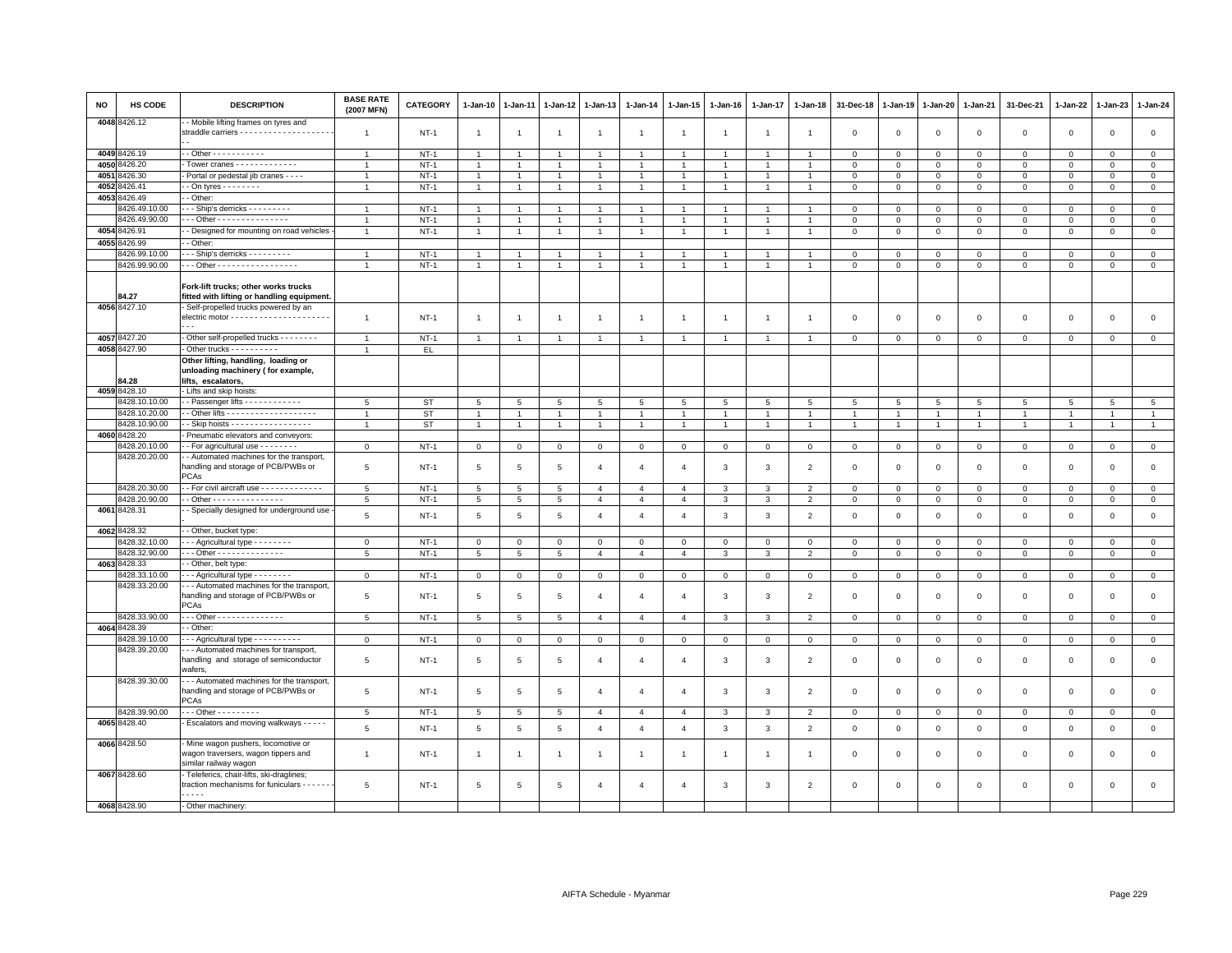| <b>NO</b> | HS CODE                       | <b>DESCRIPTION</b>                                                                                | <b>BASE RATE</b><br>(2007 MFN) | <b>CATEGORY</b>  | $1-Jan-10$                   | $1 - Jan-11$   | $1 - Jan-12$                  | $1 - Jan-13$                  | 1-Jan-14                      | 1-Jan-15       | 1-Jan-16       | $1 - Jan-17$                | 1-Jan-18                      | 31-Dec-18                  | 1-Jan-19                   | $1 - Jan-20$               | 1-Jan-21                   | 31-Dec-21                  | 1-Jan-22         | $1-Jan-23$             | 1-Jan-24                   |
|-----------|-------------------------------|---------------------------------------------------------------------------------------------------|--------------------------------|------------------|------------------------------|----------------|-------------------------------|-------------------------------|-------------------------------|----------------|----------------|-----------------------------|-------------------------------|----------------------------|----------------------------|----------------------------|----------------------------|----------------------------|------------------|------------------------|----------------------------|
|           | 8428.90.10.00                 | - Automated machines for transport,<br>handling and storage of semiconductor<br>wafers, wafer     | $\overline{1}$                 | EL.              |                              |                |                               |                               |                               |                |                |                             |                               |                            |                            |                            |                            |                            |                  |                        |                            |
|           | 8428.90.20.00                 | - Automated machines for the transport,<br>handling and storage of PCB/PWBs or<br>PCAs            | $\mathbf{1}$                   | EL.              |                              |                |                               |                               |                               |                |                |                             |                               |                            |                            |                            |                            |                            |                  |                        |                            |
|           | 8428.90.90.00                 | - - Other - - - - - - - - - - -                                                                   | $\overline{1}$                 | EL               |                              |                |                               |                               |                               |                |                |                             |                               |                            |                            |                            |                            |                            |                  |                        |                            |
|           |                               | Self - propelled bulldozers,                                                                      |                                |                  |                              |                |                               |                               |                               |                |                |                             |                               |                            |                            |                            |                            |                            |                  |                        |                            |
|           |                               | angledozers, graders, levellers,                                                                  |                                |                  |                              |                |                               |                               |                               |                |                |                             |                               |                            |                            |                            |                            |                            |                  |                        |                            |
|           | 84.29                         | scrapers, mechanical shovels,                                                                     |                                |                  |                              |                |                               |                               |                               |                |                |                             |                               |                            |                            |                            |                            |                            |                  |                        |                            |
|           | 4069 8429.11                  | - - Track laying:                                                                                 |                                |                  |                              |                |                               |                               |                               |                |                |                             |                               |                            |                            |                            |                            |                            |                  |                        |                            |
|           | 8429.11.10.00                 | - - - Bulldozers - - - - - - - -                                                                  | $\overline{1}$                 | EL               |                              |                |                               |                               |                               |                |                |                             |                               |                            |                            |                            |                            |                            |                  |                        |                            |
|           | 8429.11.90.00                 | $-$ - Other - - - - - - - - - - - - -                                                             | $\overline{1}$                 | EL.              |                              |                |                               |                               |                               |                |                |                             |                               |                            |                            |                            |                            |                            |                  |                        |                            |
|           | 4070 8429.19<br>8429.19.10.00 | - Other:<br>- - Bulldozers - - - - - - - - - -                                                    |                                |                  |                              |                |                               | $\overline{1}$                |                               | $\overline{1}$ |                |                             |                               |                            |                            |                            |                            |                            | $\Omega$         |                        |                            |
|           | 3429.19.90.00                 | Other - - - - - - - - - - - - -                                                                   | $\overline{1}$                 | $NT-1$           | $\overline{1}$               |                |                               | $\overline{1}$                |                               | $\mathbf{1}$   |                |                             |                               | $\mathbf 0$<br>$\mathbf 0$ | $\Omega$                   | $\Omega$                   | $\overline{0}$             | $\mathbf 0$                |                  | $\mathbf{0}$           | $\mathsf 0$                |
| 4071      | 3429.20                       | Graders and levellers                                                                             |                                | $NT-1$           |                              | $\overline{1}$ | -1                            |                               |                               | $\mathbf{1}$   | $\mathbf{1}$   |                             |                               |                            | $\mathbf 0$                | $\mathbf 0$                | $\mathbf 0$                | $\mathsf 0$                | $\mathbf 0$      | $\mathsf 0$            | $\mathsf 0$                |
| 4072      | 3429.30                       | Scrapers - - - - - - - - - - -                                                                    | $\overline{1}$<br>$\mathbf 0$  | $NT-1$<br>$NT-1$ | $\mathbf{1}$<br>$\mathbf{0}$ | $\mathbf 0$    | $\overline{1}$<br>$\mathbf 0$ | $\overline{1}$<br>$\mathbf 0$ | $\overline{1}$<br>$\mathbf 0$ | $\mathbf{0}$   | $\mathbf{0}$   | $\mathbf{1}$<br>$\mathbf 0$ | $\overline{1}$<br>$\mathbf 0$ | $\mathbf 0$<br>$\mathbf 0$ | $\mathsf 0$<br>$\mathbf 0$ | $\mathbf 0$<br>$\mathbf 0$ | $\mathbf 0$<br>$\mathbf 0$ | $\mathbf 0$<br>$\mathbf 0$ | $\mathbf 0$<br>0 | $\circ$<br>$\mathbf 0$ | $\mathsf 0$<br>$\mathbf 0$ |
| 4073      | 3429.40                       | Tamping machines and road rollers:                                                                |                                |                  |                              |                |                               |                               |                               |                |                |                             |                               |                            |                            |                            |                            |                            |                  |                        |                            |
|           | 3429.40.10.00                 | - - Road rollers, of vibrating gross weight                                                       |                                |                  |                              |                |                               |                               |                               |                |                |                             |                               |                            |                            |                            |                            |                            |                  |                        |                            |
|           |                               | not exceeding 20 t - - - - - - - - - - - - - - - - -                                              | $\overline{1}$                 | $NT-1$           | $\overline{1}$               | -1             | $\overline{1}$                | $\overline{1}$                | $\overline{1}$                | $\mathbf{1}$   | -1             | $\mathbf{1}$                |                               | $\mathbf 0$                | $\mathsf 0$                | $\,0\,$                    | $\,0\,$                    | $\mathsf{O}\xspace$        | $\,0\,$          | $\mathsf 0$            | $\mathsf 0$                |
|           | 8429.40.20.00                 | - - Road rollers, of vibrating gross weight                                                       | $\overline{1}$                 | $NT-1$           | $\overline{1}$               | -1             | $\overline{1}$                | $\overline{1}$                | $\overline{1}$                | $\overline{1}$ | $\overline{1}$ | $\overline{1}$              | $\mathbf{1}$                  | $\mathbf 0$                | $\mathbf 0$                | $\mathbf 0$                | $\mathbf 0$                | $\mathsf 0$                | $\mathbf 0$      | $\mathbf 0$            | $\mathsf 0$                |
|           | 8429.40.30.00                 | - - Tamping machines - - - - - -                                                                  | $\overline{1}$                 | $NT-1$           | $\overline{1}$               | $\overline{1}$ | $\overline{1}$                | $\overline{1}$                |                               | $\overline{1}$ |                | $\overline{1}$              | $\overline{1}$                | $\mathbf 0$                | $\mathbf 0$                | $\mathbf 0$                | $\mathbf 0$                | $\mathbf 0$                | $\Omega$         | $\mathbf 0$            | $\mathbf 0$                |
| 4074      | 3429.51                       | - Front-end shovel loaders - - - - - -                                                            | $\mathbf{1}$                   | $NT-1$           | 1                            | $\mathbf{1}$   | 1                             | $\overline{1}$                |                               | $\overline{1}$ |                | -1                          | 1                             | $\mathbf 0$                | $\mathbf 0$                | $\circ$                    | $\mathbf 0$                | $\mathbf 0$                | $\mathbf{0}$     | $\mathsf 0$            | $\,0\,$                    |
| 4075      | 3429.52                       | - Machinery with a 360 H revolving<br>superstructure:                                             |                                |                  |                              |                |                               |                               |                               |                |                |                             |                               |                            |                            |                            |                            |                            |                  |                        |                            |
|           | 8429.52.10.00                 | - - - Mechanical shovels and excavators - -                                                       | $\overline{1}$                 | <b>NT-1</b>      | $\overline{1}$               | $\overline{1}$ | $\overline{1}$                | $\overline{1}$                | $\overline{1}$                | $\mathbf{1}$   | $\overline{1}$ | $\overline{1}$              | $\mathbf{1}$                  | $\mathbf 0$                | $\mathbf 0$                | $\mathbf 0$                | $\mathsf 0$                | $\mathsf 0$                | $\mathbf 0$      | $\mathsf 0$            | $\mathsf 0$                |
|           | 8429.52.90.00                 | $-$ - Other - - - - - - - - -                                                                     | $\overline{1}$                 | $NT-1$           | $\mathbf{1}$                 | $\overline{1}$ | $\mathbf{1}$                  | $\overline{1}$                | $\overline{1}$                | $\mathbf{1}$   | $\mathbf{1}$   | $\mathbf{1}$                | $\mathbf{1}$                  | $\mathbf 0$                | $\mathbf 0$                | $\mathsf 0$                | $\overline{0}$             | $\mathsf{O}\xspace$        | $\circ$          | $\mathsf 0$            | $\circ$                    |
|           | 4076 8429.59                  | - Other:                                                                                          |                                |                  |                              |                |                               |                               |                               |                |                |                             |                               |                            |                            |                            |                            |                            |                  |                        |                            |
|           | 8429.59.10.00                 | - - Mechanical shovels and excavators - -                                                         | $\overline{1}$                 | $NT-1$           | $\overline{1}$               | $\overline{1}$ | $\mathbf{1}$                  | $\mathbf{1}$                  | $\overline{1}$                | $\mathbf{1}$   | $\overline{1}$ | $\overline{1}$              | $\overline{1}$                | $\,0\,$                    | $\mathsf 0$                | $\mathbf 0$                | $\mathbf 0$                | $\mathsf 0$                | $\mathbf 0$      | $\mathsf 0$            | $\mathsf 0$                |
|           | 8429.59.90.00                 | - - - Other - - - - - - - - - -                                                                   | $\overline{1}$                 | <b>NT-1</b>      | $\overline{1}$               | $\overline{1}$ | $\overline{1}$                | $\overline{1}$                | $\overline{1}$                | $\overline{1}$ | $\overline{1}$ | $\overline{1}$              | $\overline{1}$                | $\mathbf 0$                | $\mathbf 0$                | $\mathbf 0$                | $\mathbf 0$                | $\mathbf 0$                | $\mathbf 0$      | $\mathsf 0$            | $\mathbf 0$                |
|           | 84.30                         | Other moving, grading, levelling,<br>scraping, excavating, tamping,<br>compacting, extracting or  |                                |                  |                              |                |                               |                               |                               |                |                |                             |                               |                            |                            |                            |                            |                            |                  |                        |                            |
|           | 4077 8430.10                  | Pile-drivers and pile-extractors:                                                                 |                                |                  |                              |                |                               |                               |                               |                |                |                             |                               |                            |                            |                            |                            |                            |                  |                        |                            |
|           | 8430.10.10.00                 | - - Pile-drivers - - - - - - - - - - -                                                            | $\overline{1}$                 | $NT-1$           | $\mathbf{1}$                 | $\overline{1}$ | $\overline{1}$                | $\overline{1}$                |                               | $\mathbf{1}$   |                |                             |                               | $\mathbf 0$                | $\mathbf 0$                | $\mathsf 0$                | $\mathbf 0$                | $\mathsf 0$                | $\mathbf 0$      | $\mathsf 0$            | $\mathsf 0$                |
|           | 8430.10.90.00                 | - - Other - - - - - - - - - - - - - -                                                             | $\overline{1}$                 | $NT-1$           | $\mathbf{1}$                 | $\overline{1}$ | $\overline{1}$                | $\overline{1}$                | $\overline{1}$                | $\mathbf{1}$   |                | $\mathbf{1}$                | $\overline{1}$                | $\mathbf 0$                | $\mathbf 0$                | $\mathbf 0$                | $\circ$                    | $\mathbf 0$                | $\mathbf{O}$     | $\mathbf{0}$           | $\overline{0}$             |
|           | 4078 8430.20                  | - Snow-ploughs and snow-blowers:                                                                  |                                |                  |                              |                |                               |                               |                               |                |                |                             |                               |                            |                            |                            |                            |                            |                  |                        |                            |
|           | 8430.20.10.00                 | - Snow-ploughs, not self-propelled - - - -                                                        | $\mathbf{1}$                   | $NT-1$           | $\overline{1}$               | $\overline{1}$ | $\overline{1}$                | $\overline{1}$                | $\mathbf{1}$                  | $\mathbf{1}$   | $\overline{1}$ | $\overline{1}$              | $\overline{1}$                | $\mathbf 0$                | $\mathsf 0$                | $\mathbf 0$                | $\mathbf 0$                | $\mathsf 0$                | $\mathsf 0$      | $\mathsf 0$            | $\mathsf 0$                |
|           | 8430.20.90.00                 |                                                                                                   | $\overline{1}$                 | $NT-1$           | $\mathbf{1}$                 | $\overline{1}$ | $\overline{1}$                | $\overline{1}$                |                               | $\overline{1}$ |                | $\overline{1}$              | -1                            | $\mathsf 0$                | $\mathsf 0$                | $\circ$                    | $\mathsf 0$                | $\mathsf 0$                | $\mathbf 0$      | $\mathsf 0$            | $\mathsf 0$                |
|           | 4079 8430.31                  | - Self-propelled - - - - - - - - - -                                                              | $\overline{1}$                 | $NT-1$           | $\overline{1}$               | $\overline{1}$ | $\mathbf{1}$                  | $\overline{1}$                | $\overline{1}$                | $\overline{1}$ | $\overline{1}$ | $\overline{1}$              | $\overline{1}$                | $\mathbf 0$                | $\mathbf 0$                | $\mathbf 0$                | $\mathbf 0$                | $\mathbf 0$                | $\mathbf 0$      | $\mathbf 0$            | $\mathbf 0$                |
| 4080      | 3430.39                       | - Other - - - - - - - - - - - - -                                                                 | $\overline{1}$                 | $NT-1$           | $\overline{1}$               | $\overline{1}$ | $\overline{1}$                | $\overline{1}$                |                               | $\overline{1}$ |                |                             | $\overline{1}$                | $\overline{0}$             | $\,0\,$                    | $\,0\,$                    | $\overline{0}$             | $\mathsf 0$                | $\Omega$         | $\mathsf 0$            | $\overline{0}$             |
| 4081      | 3430.41<br>4082 8430.49       | - Self-propelled - - - - - - - - - - - - -<br>- Other:                                            | $\overline{1}$                 | $NT-1$           | $\mathbf{1}$                 | $\overline{1}$ | $\overline{1}$                | $\overline{1}$                | $\overline{1}$                | $\mathbf{1}$   | $\overline{1}$ | $\mathbf{1}$                |                               | $\mathbf 0$                | $\mathbf 0$                | $\mathbf 0$                | $\mathbf 0$                | $\mathsf 0$                | $\mathbf 0$      | $\mathbf 0$            | $\circ$                    |
|           | 8430.49.10.00                 | - - Wellhead platforms and integrated<br>production modules for use in drilling                   | $\overline{1}$                 | <b>ST</b>        | $\overline{1}$               | -1             | -1                            | $\overline{1}$                | $\overline{1}$                | $\overline{1}$ | $\overline{1}$ | $\mathbf{1}$                | $\mathbf{1}$                  | $\overline{1}$             | $\overline{1}$             | $\overline{1}$             | $\overline{1}$             | $\mathbf{1}$               | $\overline{1}$   | $\overline{1}$         | $\overline{1}$             |
|           | 8430.49.90.00                 | operations - - - - -<br>- - - Other - - - - - - - - - -                                           |                                | <b>ST</b>        |                              |                | $\overline{1}$                | $\overline{1}$                |                               |                |                |                             |                               |                            |                            | $\overline{1}$             |                            | $\overline{1}$             | -1               |                        |                            |
|           | 4083 8430.50                  | - Other machinery, self-propelled - - - - -                                                       | $\overline{1}$                 | $NT-1$           | $\mathbf{1}$                 | $\overline{1}$ | $\overline{1}$                | $\overline{1}$                | $\overline{1}$                | $\overline{1}$ |                | $\overline{1}$              | $\overline{1}$                | $\mathsf 0$                | $\mathsf 0$                | $\mathbf 0$                | $\mathbf 0$                | $\mathsf 0$                | $\mathbf 0$      | $\mathsf 0$            | $\mathbf 0$                |
| 4084      | 430.61                        | - Tamping or compacting machinery - - -                                                           |                                |                  |                              |                |                               |                               |                               |                |                |                             |                               |                            |                            |                            |                            |                            |                  |                        |                            |
|           |                               |                                                                                                   | $\overline{1}$                 | $NT-1$           | $\overline{1}$               | $\overline{1}$ | $\overline{1}$                | $\mathbf{1}$                  | $\overline{1}$                | $\mathbf{1}$   | $\overline{1}$ | $\overline{1}$              | $\overline{1}$                | $\,0\,$                    | $\,0\,$                    | $\,0\,$                    | $\,0\,$                    | $\mathsf{O}\xspace$        | $\mathsf 0$      | $\mathsf 0$            | $\mathsf 0$                |
|           | 4085 8430.69                  | - - Other - - - - - - - - - - -                                                                   | $\overline{1}$                 | $NT-1$           | $\overline{1}$               | $\overline{1}$ | $\overline{1}$                | $\overline{1}$                | $\overline{1}$                | $\mathbf{1}$   | $\overline{1}$ | $\overline{1}$              | $\overline{1}$                | $\mathbf 0$                | $\mathbf 0$                | $\mathbf 0$                | $\mathbf 0$                | $\mathbf 0$                | $\mathbf 0$      | $\mathbf{0}$           | $\circ$                    |
|           | B4.31                         | Parts suitable for use solely or<br>principally with the machinery of<br>headings 84.25 to 84.30. |                                |                  |                              |                |                               |                               |                               |                |                |                             |                               |                            |                            |                            |                            |                            |                  |                        |                            |
|           | 4086 8431.10                  | - Of machinery of heading 84.25:                                                                  |                                |                  |                              |                |                               |                               |                               |                |                |                             |                               |                            |                            |                            |                            |                            |                  |                        |                            |
|           |                               | - Of electrically operated machines:                                                              |                                |                  |                              |                |                               |                               |                               |                |                |                             |                               |                            |                            |                            |                            |                            |                  |                        |                            |
|           | 8431.10.11.00                 | --- Of portable jack for cars ------                                                              |                                | $NT-1$           |                              |                |                               |                               |                               |                |                |                             |                               | $\mathbf 0$                | $\mathbf 0$                | $\mathbf 0$                | $\mathbf 0$                | $\Omega$                   | $\mathbf 0$      | $\Omega$               | $\mathsf 0$                |
|           | 8431.10.12.00                 | - - - Of goods of subheading 8425.20 or                                                           | $\overline{1}$                 | $NT-1$           | $\overline{1}$               | $\overline{1}$ | $\overline{1}$                | $\overline{1}$                |                               |                |                | $\overline{1}$              | $\overline{1}$                | $\Omega$                   | $\Omega$                   | $\Omega$                   | $\Omega$                   | $\Omega$                   | $\Omega$         | $\Omega$               | $\Omega$                   |
|           |                               |                                                                                                   |                                |                  |                              |                |                               |                               |                               |                |                |                             |                               |                            |                            |                            |                            |                            |                  |                        |                            |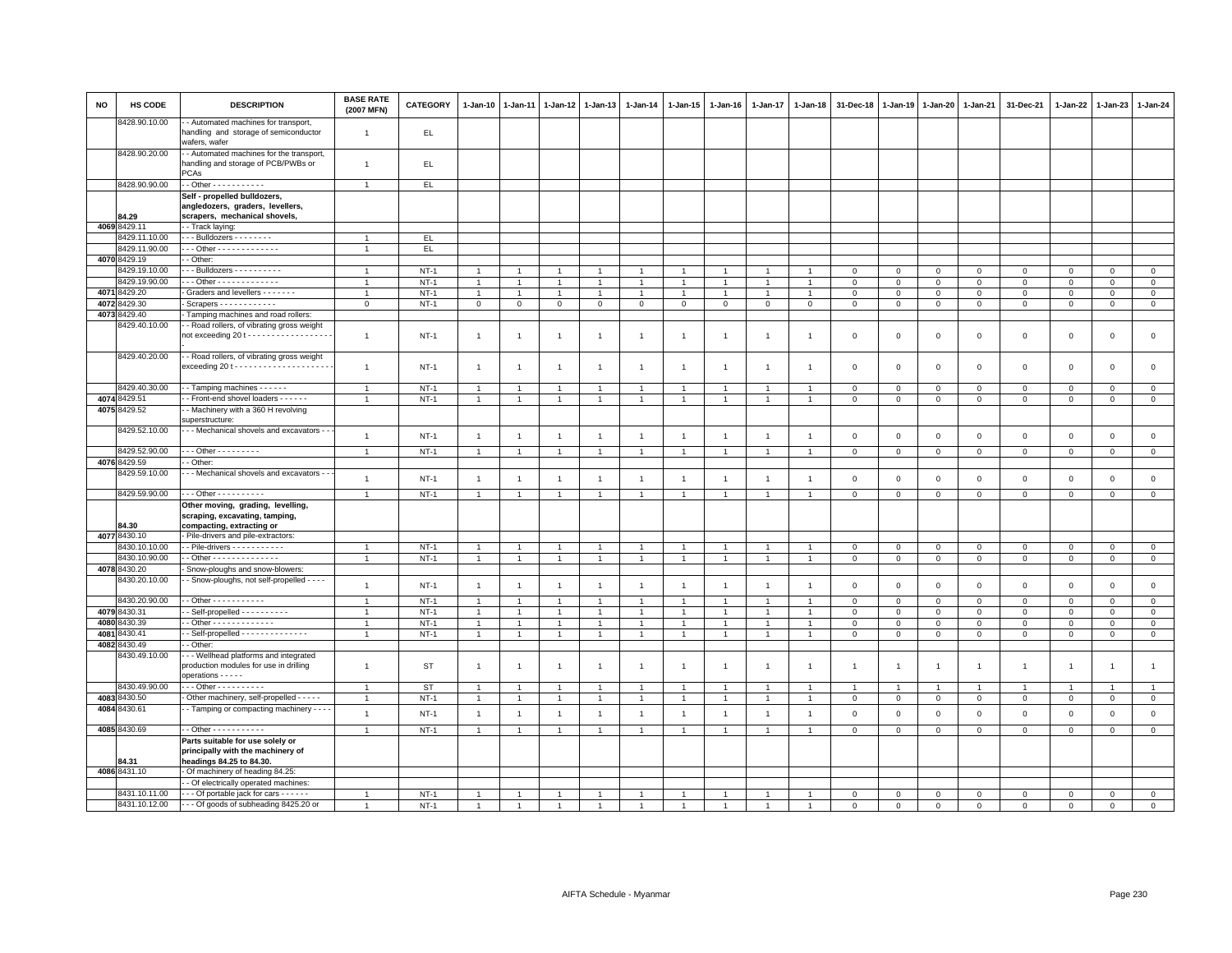| NO | <b>HS CODE</b>                | <b>DESCRIPTION</b>                                                                                                 | <b>BASE RATE</b><br>(2007 MFN) | CATEGORY    | 1-Jan-10                         | 1-Jan-11       | 1-Jan-12       | 1-Jan-13       | 1-Jan-14       | 1-Jan-15       | 1-Jan-16       | 1-Jan-17       | 1-Jan-18       | 31-Dec-18      | 1-Jan-19       | 1-Jan-20       | 1-Jan-21       | 31-Dec-21      | 1-Jan-22                | 1-Jan-23                | 1-Jan-24            |
|----|-------------------------------|--------------------------------------------------------------------------------------------------------------------|--------------------------------|-------------|----------------------------------|----------------|----------------|----------------|----------------|----------------|----------------|----------------|----------------|----------------|----------------|----------------|----------------|----------------|-------------------------|-------------------------|---------------------|
|    | 8431.10.13.00                 | - - of goods of subheadings 8425.19,<br>8425.39 or 8425.49 - - - - - - - - - - - - - - - -<br>.                    | 7.5                            | <b>NT-1</b> | 7.5                              | 7.5            | 7.5            | 6              | 6              | 5              | 5              | 5              | $\mathbf{3}$   | $\mathbf 0$    | $\mathbf 0$    | $\mathbf 0$    | $\mathbf{O}$   | $\mathbf{0}$   | $\mathbf{0}$            | $\mathbf 0$             | $\mathsf 0$         |
|    | 8431.10.19.00                 | $\cdots$ Other $\cdots \cdots \cdots$                                                                              | $\overline{1}$                 | $NT-1$      | $\mathbf{1}$                     |                | $\overline{1}$ | $\overline{1}$ | $\overline{1}$ | $\overline{1}$ | $\mathbf{1}$   | $\overline{1}$ | $\overline{1}$ | $\mathbf{O}$   | $\mathbf 0$    | $\mathbf 0$    | $\mathbf{O}$   | $\mathbf 0$    | $\mathbf 0$             | $\mathbf 0$             | $\mathbf{0}$        |
|    |                               | - Of non-electrically operated machines:                                                                           |                                |             |                                  |                |                |                |                |                |                |                |                |                |                |                |                |                |                         |                         |                     |
|    | 8431.10.21.00                 | - - Of portable jack for cars - - - - - - - - - -                                                                  | 7.5                            | $NT-1$      | 7.5                              | 7.5            | 7.5            | 6              | $\,6$          | $\,$ 5 $\,$    | $\overline{5}$ | 5              | 3              | $\mathbf 0$    | $\overline{0}$ | $\mathbf 0$    | $\mathsf 0$    | $\mathsf 0$    | $\mathbf 0$             | $\mathsf 0$             | $\mathbf 0$         |
|    | 8431.10.22.00                 | - - Of goods of subheadings 8425.11,<br>8425.20, 8425.31, 8425.41 or 8425.42 - - -                                 | $\overline{1}$                 | <b>NT-1</b> | $\mathbf{1}$                     | -1             | $\overline{1}$ | $\overline{1}$ | $\overline{1}$ | $\mathbf{1}$   | $\overline{1}$ | $\mathbf{1}$   | $\mathbf{1}$   | $\mathbf 0$    | $\overline{0}$ | $\,0\,$        | $\mathbf{O}$   | $\mathbf 0$    | $\mathbf{0}$            | $\mathsf 0$             | $\mathsf 0$         |
|    | 8431.10.23.00                 | - - Of goods of subheadings 8425.19,<br>8425.39 or 8425.49 - - - - - - - - - - - - - - - -<br>$\sim$ $\sim$ $\sim$ | 7.5                            | $NT-1$      | 7.5                              | 7.5            | 7.5            | 6              | 6              | 5              | 5              | 5              | $\mathbf{3}$   | $\mathbf 0$    | $\mathbf 0$    | $\mathbf 0$    | $\mathbf 0$    | $\mathbf{0}$   | $\Omega$                | $\mathbf 0$             | $\mathbf 0$         |
|    | 8431.10.29.00                 | - - - Other - - - - - - - - - - - - -                                                                              | 7.5                            | $NT-1$      | $7.5\,$                          | $7.5\,$        | 7.5            | 6              | $\,6$          | 5              | 5              | 5              | $\mathbf{3}$   | $\mathbf 0$    | $\mathbf 0$    | $\mathbf 0$    | $\Omega$       | $\mathbf 0$    | $\Omega$                | $\Omega$                | $\mathsf 0$         |
|    | 4087 8431.20                  | Of machinery of heading 84.27 - - - - - -                                                                          | $\mathbf{1}$                   | $NT-1$      | $\overline{1}$                   | $\mathbf{1}$   | $\overline{1}$ | $\overline{1}$ | $\overline{1}$ | $\overline{1}$ | $\overline{1}$ | $\mathbf{1}$   | $\overline{1}$ | $\mathbf 0$    | $\mathbf 0$    | $\mathbf 0$    | $\circ$        | $\mathbf{0}$   | $\Omega$                | $\Omega$                | $\mathsf 0$         |
|    | 4088 8431.31                  | - Of lifts, skip hoists or escalators:                                                                             |                                |             |                                  |                |                |                |                |                |                |                |                |                |                |                |                |                |                         |                         |                     |
|    | 8431.31.10.00                 | - - Of goods of subheading 8428.10.20 or                                                                           | $\overline{1}$                 | $NT-1$      | $\overline{1}$                   | $\overline{1}$ |                | $\overline{1}$ | $\overline{1}$ | $\mathbf{1}$   | $\overline{1}$ | $\overline{1}$ | $\overline{1}$ | $\mathbf 0$    | $\overline{0}$ | $\mathbf 0$    | $\mathbf{O}$   | $\mathbf{0}$   | $\mathbf 0$             | $\mathbf 0$             | $\mathsf 0$         |
|    | 8431.31.20.00                 | --- Of goods of subheading 8428.10.10 or<br>escalators of subheading 8428.40.00 - - -                              | 5                              | <b>NT-1</b> | 5                                | $\overline{5}$ | $\overline{5}$ | $\overline{4}$ | $\overline{4}$ | $\overline{4}$ | 3              | 3              | $\overline{2}$ | $\mathbf 0$    | $\mathbf 0$    | $\mathbf 0$    | 0              | $\mathbf 0$    | $\mathbf 0$             | $\mathsf 0$             | $\mathsf 0$         |
|    | 4089 8431.39                  | -Other:                                                                                                            |                                |             |                                  |                |                |                |                |                |                |                |                |                |                |                |                |                |                         |                         |                     |
|    | 8431.39.10.00                 | - - Of goods of subheadings<br>8428.20.10,8428.32.10, 8428.33.10 or<br>8428.39.10 (agricultural                    | $\mathsf 0$                    | $NT-1$      | $\mathbf 0$                      | $\mathbf 0$    | $\mathbf 0$    | $\mathsf 0$    | $\mathbf 0$    | $\mathbf 0$    | $\mathsf 0$    | $\mathbf 0$    | $\mathbf 0$    | $\mathbf 0$    | $\mathbf 0$    | $\mathbf 0$    | $\mathbf 0$    | $\mathbf 0$    | $\mathbf 0$             | $\mathbf 0$             | $\mathsf 0$         |
|    | 8431.39.20.00                 | --- Of goods of subheading 8428.50 or                                                                              | $\mathbf{1}$                   | $NT-1$      | $\mathbf{1}$                     | $\overline{1}$ | $\overline{1}$ | $\overline{1}$ | $\overline{1}$ | $\overline{1}$ | $\overline{1}$ | $\overline{1}$ | $\overline{1}$ | $\circ$        | $\mathbf 0$    | $\mathbb O$    | $\circ$        | $\mathbf 0$    | $\mathbf 0$             | $\mathsf 0$             | $\circ$             |
|    | 8431.39.30.00                 | -- Of automated machines for transport<br>handling and storage of semiconductor<br>wafers.                         | $\overline{5}$                 | <b>NT-1</b> | 5                                | 5              | 5              | $\overline{4}$ | $\overline{4}$ | $\mathbf{A}$   | 3              | 3              | $\overline{2}$ | $\mathbf 0$    | $\overline{0}$ | $\mathsf 0$    | $\mathbf{0}$   | $\mathsf 0$    | $\Omega$                | $\mathbf 0$             | $\mathsf 0$         |
|    | 8431.39.40.00                 | - - Of automated machines for the<br>transport, handling and storage of                                            | $5\phantom{.0}$                | $NT-1$      | 5                                | $\overline{5}$ | $\,$ 5 $\,$    | $\overline{4}$ | $\overline{4}$ | $\overline{4}$ | $\mathbf{3}$   | 3              | $\overline{2}$ | $\mathbf 0$    | $\,$ 0         | $\,0\,$        | $\mathsf 0$    | $\mathsf 0$    | $\mathbf 0$             | $\mathbf 0$             | $\mathsf 0$         |
|    | 8431.39.50.00                 | - - Of other lifting, handling or loading<br>machinery, telphers or conveyors - - -                                | 5                              | $NT-1$      | 5                                | 5              | 5              | $\overline{4}$ | $\overline{4}$ | $\overline{4}$ | 3              | $\mathbf{3}$   | $\overline{2}$ | $\circ$        | $\mathbb O$    | $\mathbf 0$    | $\mathbf{0}$   | $\mathsf 0$    | $\mathbf 0$             | $\mathsf 0$             | $\mathsf 0$         |
|    | 8431.39.90.00                 | Other - - - - - - - - - - - - - - - - -                                                                            | $\,$ 5 $\,$                    | $NT-1$      | 5                                | $\overline{5}$ | $\overline{5}$ | $\overline{4}$ | $\overline{4}$ | $\overline{4}$ | 3              | 3              | $\overline{2}$ | $\mathsf 0$    | $\mathbf 0$    | $\mathsf 0$    | $\mathbf{O}$   | $\mathsf 0$    | $\mathbf 0$             | $\mathbf 0$             | $\mathsf{O}\xspace$ |
|    | 4090 8431.41                  | - Buckets, shovels, grabs and grips - - - -                                                                        | $\overline{1}$                 | <b>ST</b>   | $\mathbf{1}$                     | $\overline{1}$ | $\overline{1}$ | $\overline{1}$ | $\overline{1}$ | $\overline{1}$ | $\overline{1}$ | $\overline{1}$ | $\overline{1}$ | $\overline{1}$ | $\mathbf{1}$   | $\overline{1}$ | $\overline{1}$ | $\overline{1}$ | $\mathbf{1}$            | $\overline{1}$          | $\mathbf{1}$        |
|    | 4091 8431.42                  | - Bulldozer or angledozer blades:                                                                                  |                                |             |                                  |                |                |                |                |                |                |                |                |                |                |                |                |                |                         |                         |                     |
|    | 8431.42.10.00                 | Cutting edges and end bits - - - - - - - -                                                                         | $\overline{1}$                 | $NT-1$      | $\mathbf{1}$                     | $\overline{1}$ | $\overline{1}$ | $\mathbf{1}$   | $\overline{1}$ | $\mathbf{1}$   | $\overline{1}$ | $\overline{1}$ | $\overline{1}$ | $\mathbf 0$    | $\,0\,$        | $\mathbf 0$    | $\circ$        | $\mathbf 0$    | $\mathbf 0$             | $\mathsf 0$             | $\mathbf{0}$        |
|    | 8431.42.90.00                 | Other - - - - - - - - - - - - - - -                                                                                | $\overline{1}$                 | $NT-1$      | $\mathbf{1}$                     | $\overline{1}$ | $\overline{1}$ | $\mathbf{1}$   | $\mathbf{1}$   | $\mathbf{1}$   | $\overline{1}$ | $\overline{1}$ | $\overline{1}$ | $\circ$        | $\mathbb O$    | $\mathbf 0$    | $\circ$        | $\mathbf 0$    | $\mathbf 0$             | $\mathbf 0$             | $\circ$             |
|    | 4092 8431.43                  | - Parts of boring or sinking machinery of<br>subheading.                                                           |                                |             |                                  |                |                |                |                |                |                |                |                |                |                |                |                |                |                         |                         |                     |
|    | 8431.43.10.00                 | - - Of wellhead platforms or integrated<br>production modules - - - -                                              | $\mathbf{1}$                   | <b>NT-1</b> | $\overline{1}$<br>$\overline{1}$ | $\overline{1}$ | $\overline{1}$ | $\overline{1}$ | $\overline{1}$ | $\overline{1}$ | $\overline{1}$ | $\overline{1}$ | $\overline{1}$ | $\mathbf 0$    | $\overline{0}$ | $\mathbf 0$    | $\mathbf{O}$   | $\mathbf 0$    | $\mathbf 0$<br>$\Omega$ | $\mathbf 0$<br>$\Omega$ | $\mathsf 0$         |
|    | 8431.43.90.00<br>4093 8431.49 | -- Other - <u>- - - - - - - - - - - -</u><br>- Other:                                                              |                                | $NT-1$      |                                  |                |                |                |                |                |                | $\overline{1}$ |                | $\Omega$       | $\mathbf{0}$   | $\mathbf 0$    | $\mathbf 0$    | $\Omega$       |                         |                         | $\mathbf 0$         |
|    | 8431.49.10.00                 | - - Parts of machinery of heading 84.26 -                                                                          | $\mathbf{1}$                   | <b>ST</b>   | $\overline{1}$                   | $\overline{1}$ |                | $\overline{1}$ | $\overline{1}$ | $\overline{1}$ | $\overline{1}$ | $\overline{1}$ | $\overline{1}$ | $\overline{1}$ | $\overline{1}$ | $\overline{1}$ | $\overline{1}$ | $\overline{1}$ | $\mathbf{1}$            | $\overline{1}$          | $\mathbf{1}$        |
|    | 8431.49.20.00                 | - - Cutting edges or end bits for scrapers,<br>graders or levellers - - - - - - - - - - - - - - - -                | $\mathbf{1}$                   | ST          | $\overline{1}$                   | -1             | -1             | $\overline{1}$ | $\mathbf{1}$   | $\mathbf{1}$   | $\overline{1}$ | $\overline{1}$ | $\overline{1}$ | $\overline{1}$ | $\overline{1}$ | $\overline{1}$ | $\overline{1}$ | $\overline{1}$ | 1                       | $\overline{1}$          | $\overline{1}$      |
|    | 8431.49.30.00                 | - - Of road rollers - - - - - - -                                                                                  |                                | ST          | $\overline{1}$                   |                |                | -1             | $\overline{1}$ | $\overline{1}$ |                | $\overline{ }$ |                |                |                | $\overline{1}$ |                |                |                         |                         | $\mathbf{1}$        |
|    | 8431.49.90.00                 | Other - - - - - - - - - - -                                                                                        | $\overline{1}$                 | ST          | $\mathbf{1}$                     | $\mathbf{1}$   | $\overline{1}$ | $\mathbf{1}$   | $\overline{1}$ | $\mathbf{1}$   | $\mathbf{1}$   | $\overline{1}$ |                | $\overline{1}$ | $\mathbf{1}$   | $\overline{1}$ | $\mathbf{1}$   |                | $\overline{1}$          | $\overline{1}$          | $\overline{1}$      |
|    | 84.32                         | Agricultural, horticultural or forestry<br>machinery for soil preparation or<br>cultivation; lawn                  |                                |             |                                  |                |                |                |                |                |                |                |                |                |                |                |                |                |                         |                         |                     |
|    | 4094 8432.10                  | - Ploughs - - - - - - - -                                                                                          | $\mathbf 0$                    | $NT-1$      | $\mathbf 0$                      | $\Omega$       | $\Omega$       | $\Omega$       | $\mathsf 0$    | $\Omega$       | $\mathbf 0$    | $\Omega$       | $\Omega$       | $\Omega$       | $\overline{0}$ | $\Omega$       | $\Omega$       | $\Omega$       | $\Omega$                | $\Omega$                | $\mathsf 0$         |
|    | 4095 8432.21                  | - - Disc harrows - - - - - - - - - - - - - - - - - -                                                               | $\mathsf 0$                    | ST          | 0                                | $\mathbf 0$    | $\mathbf 0$    | $\mathbf 0$    | $\mathsf 0$    | $\mathbf 0$    | $\mathbf 0$    | $\mathbf 0$    | $\mathbf 0$    | 0              | $\mathbf{0}$   | $\mathbf 0$    | $\mathbf 0$    | $\circ$        | $\circ$                 | $\mathbf 0$             | $\mathsf{o}$        |
|    | 4096 8432.29                  |                                                                                                                    | $\mathsf 0$                    | $NT-1$      | $\mathbf 0$                      | $\mathbf{0}$   | $\mathbf{0}$   | $\mathbf 0$    | $\mathsf 0$    | $\mathbf 0$    | $\mathbf 0$    | $\mathbf 0$    | $\mathbf 0$    | $\mathbf 0$    | $\mathbf 0$    | $\mathbf 0$    | 0              | $\mathbf 0$    | $\Omega$                | $\mathbf 0$             | $\mathbf 0$         |
|    | 4097 8432.30                  | Seeders, planters and transplanters - - -                                                                          | $\mathbf 0$                    | <b>NT-1</b> | $\mathsf 0$                      | $\mathbf 0$    | $\mathsf 0$    | $\mathsf 0$    | $\,0\,$        | $\mathbf 0$    | $\,0\,$        | $\mathsf 0$    | $\,0\,$        | $\mathsf 0$    | $\,0\,$        | $\mathsf 0$    | $\mathbf 0$    | $\mathsf 0$    | $\mathbf 0$             | $\,0\,$                 | $\mathsf{o}$        |
|    | 4098 8432.40                  | - Manure spreaders and fertiliser                                                                                  | $\mathbf 0$                    | $NT-1$      | $\mathbf 0$                      | $\mathbf{0}$   | $\Omega$       | $\mathbf 0$    | $\mathbf 0$    | $\Omega$       | $\mathbf 0$    | $\mathbf 0$    | $\mathbf 0$    | $\Omega$       | $\mathsf 0$    | $\mathsf 0$    | $\Omega$       | $\mathbf 0$    | $\mathbf 0$             | $\Omega$                | $\mathbf 0$         |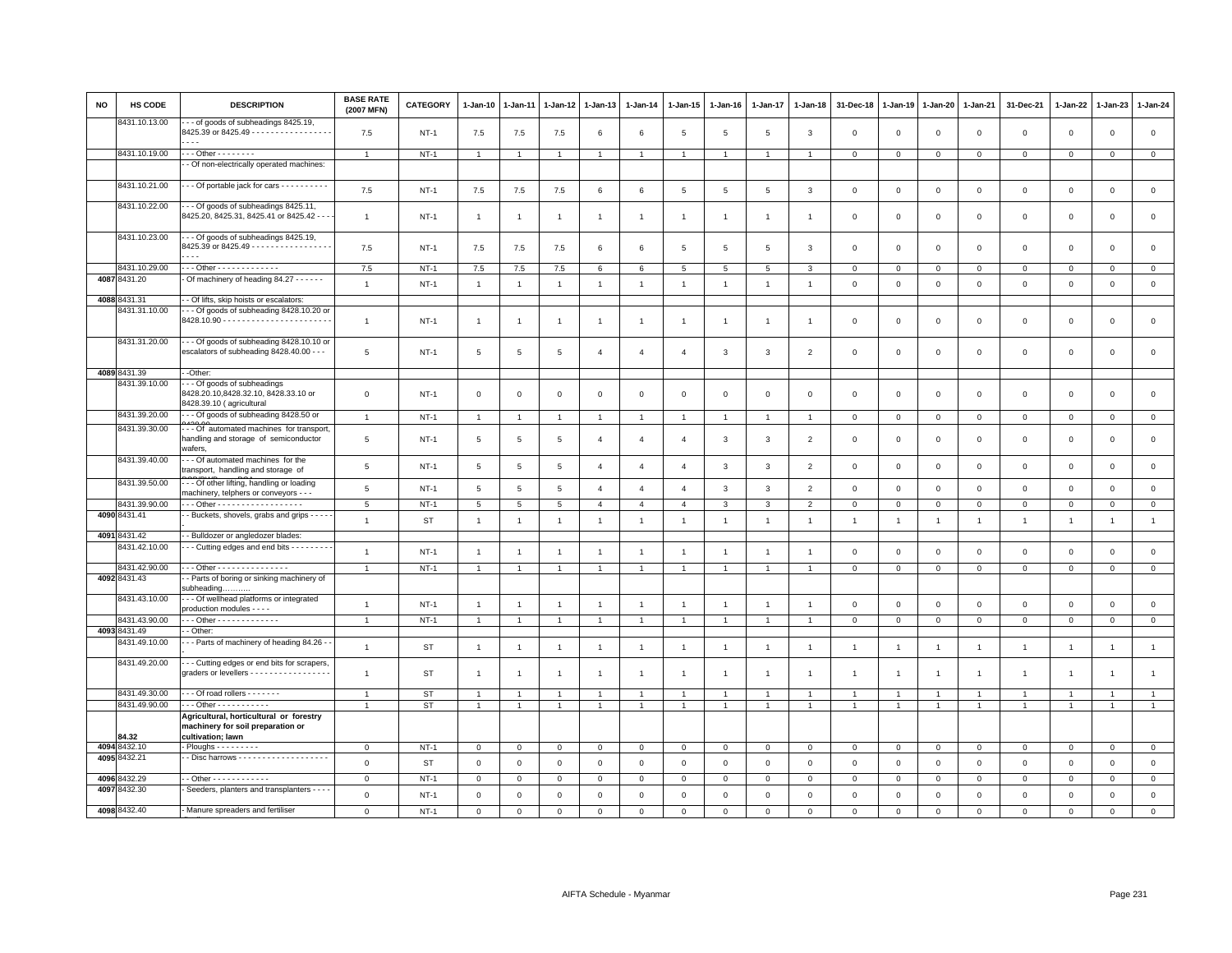| NO     | HS CODE                        | <b>DESCRIPTION</b>                                                                                   | <b>BASE RATE</b><br>(2007 MFN) | <b>CATEGORY</b> | 1-Jan-10                    | 1-Jan-11       | $1 - Jan-12$   | 1-Jan-13       | $1 - Jan-14$   | 1-Jan-15       | 1-Jan-16       | 1-Jan-17        | 1-Jan-18       | 31-Dec-18      | $1 - Jan-19$   | $1 - Jan-20$   | 1-Jan-21       | 31-Dec-21      | $1 - Jan-22$   | 1-Jan-23     | 1-Jan-24                      |
|--------|--------------------------------|------------------------------------------------------------------------------------------------------|--------------------------------|-----------------|-----------------------------|----------------|----------------|----------------|----------------|----------------|----------------|-----------------|----------------|----------------|----------------|----------------|----------------|----------------|----------------|--------------|-------------------------------|
| 4099 8 | 3432.80                        | Other machinery:                                                                                     |                                |                 |                             |                |                |                |                |                |                |                 |                |                |                |                |                |                |                |              |                               |
|        | 3432.80.10.00                  | - Agricultural or horticultural type - - -                                                           | $\mathbf 0$                    | $NT-1$          | 0                           | 0              | 0              | $\mathbf{0}$   | 0              | $\mathbf{0}$   | $\mathbf 0$    | $\circ$         | $\mathbf 0$    | 0              | $\mathbf 0$    | $\mathbf 0$    | $\mathbf{0}$   | $\mathbf 0$    | 0              | 0            | $\overline{0}$                |
|        | 8432.80.90.00                  | $-$ Other - - - - - - - - - - -                                                                      |                                | $NT-1$          | $\mathbf{1}$                |                |                | $\overline{1}$ |                | $\overline{1}$ |                | 1               |                | $\overline{0}$ | $\mathbf 0$    | $\mathbf 0$    | $\mathbf{0}$   | $\Omega$       | $\mathbf 0$    | $\mathbf 0$  | $\mathsf 0$                   |
|        | 4100 8432.90                   | Parts:                                                                                               |                                |                 |                             |                |                |                |                |                |                |                 |                |                |                |                |                |                |                |              |                               |
|        | 3432.90.10.00                  | - Of machinery of subheading 8432.80.90                                                              | $\overline{1}$                 | EL.             |                             |                |                |                |                |                |                |                 |                |                |                |                |                |                |                |              |                               |
|        | 8432.90.20.00                  | - Of lawn or sports-ground rollers - - -                                                             | $\mathbf{0}$                   | EL.             |                             |                |                |                |                |                |                |                 |                |                |                |                |                |                |                |              |                               |
|        | 8432.90.30.00                  | - Of fertilizer distributors - - -                                                                   | $\mathbf 0$                    | EL.             |                             |                |                |                |                |                |                |                 |                |                |                |                |                |                |                |              |                               |
|        | 8432.90.90.00                  | $-$ Other $- - - - - - - - - -$                                                                      | $\mathsf 0$                    | EL              |                             |                |                |                |                |                |                |                 |                |                |                |                |                |                |                |              |                               |
|        | 84.33                          | Harvesting or threshing machinery,<br>including straw or fodder balers;<br>grass or hay mowers;      |                                |                 |                             |                |                |                |                |                |                |                 |                |                |                |                |                |                |                |              |                               |
|        | 4101 8433.11                   | - Powered, with the cutting device rotating<br>in a horizontal plane - - - - - - - - - - - - - - - - | $\mathbf{1}$                   | $NT-1$          | $\overline{1}$              | $\mathbf{1}$   | $\mathbf{1}$   | $\mathbf{1}$   | $\overline{1}$ | $\mathbf{1}$   | $\overline{1}$ | $\overline{1}$  | $\overline{1}$ | $\,0\,$        | $\,$ 0         | $\,0\,$        | $\mathsf 0$    | $\mathsf 0$    | $\mathsf 0$    | $\mathsf 0$  | $\mathsf 0$                   |
|        | 4102 8433.19                   | - Other:                                                                                             |                                |                 |                             |                |                |                |                |                |                |                 |                |                |                |                |                |                |                |              |                               |
|        | 8433.19.10.00                  | - - Manually operated - - - - - - - -                                                                | 7.5                            | <b>ST</b>       | 7.5                         | 7.5            | 7.5            | 7.5            | 6              | 6              | 6              | 6               | 5              | 5              | 5              | 5              | 5              | 5              | 5              | 5            | 5                             |
|        | 8433.19.90.00                  | -- Other - - - - - - - - - - - - -                                                                   | $\overline{1}$                 | <b>ST</b>       | $\overline{1}$              |                | $\overline{1}$ | $\overline{1}$ |                | $\overline{1}$ |                | $\overline{1}$  |                | $\overline{1}$ | $\overline{1}$ | $\overline{1}$ | $\overline{1}$ | $\overline{1}$ | $\overline{1}$ |              | $\overline{1}$                |
|        | 4103 8433.20                   | Other mowers, including cutter bars for                                                              | $\mathbf 0$                    | $NT-1$          | $\mathbf{0}$                | $\Omega$       | $\mathbf{0}$   | $\mathbf 0$    | $\mathbf{0}$   | $\mathbf{0}$   | $\mathbf 0$    | $\mathbf{0}$    | $\mathbf 0$    | $\Omega$       | $\Omega$       | $\mathbf 0$    | $\mathbf 0$    | $\mathbf 0$    | $\mathbf 0$    | $\mathbf{0}$ | $\circ$                       |
|        | 4104 8433.30                   | - Other haymaking machinery - - - - - -                                                              | $\mathbf{0}$                   | <b>NT-1</b>     | $\mathbf 0$                 | $\mathbf 0$    | 0              | $\mathbf 0$    | $\mathbf 0$    | $\mathbf 0$    | $\mathsf 0$    | $\mathbf 0$     | $\mathsf 0$    | $\mathbf 0$    | $\mathbf 0$    | $\mathbf 0$    | $\mathsf 0$    | $\mathsf 0$    | $\mathbf 0$    | $\mathsf 0$  | $\mathbf{0}$                  |
|        | 4105 8433.40                   | Straw or fodder balers, including pick-up<br>balers -------------------------                        | $\mathsf 0$                    | $NT-1$          | $\mathbf 0$                 | $\mathsf 0$    | $^{\circ}$     | $\mathbf 0$    | $\mathsf 0$    | $\mathbf 0$    | $\mathsf 0$    | $\mathbf 0$     | $\mathsf 0$    | $\mathbf 0$    | $\overline{0}$ | $\mathsf 0$    | $\mathbf 0$    | $\mathsf 0$    | $\mathbf 0$    | $\mathsf 0$  | $\mathsf 0$                   |
|        | 4106 8433.51                   | - Combine harvester-threshers - - - - - - -                                                          | $\mathbf 0$                    | $NT-1$          | $\mathbf 0$                 | $\Omega$       | $\mathbf{0}$   | $\mathbf{0}$   | $\mathsf 0$    | $\mathbf{0}$   | $\mathbf 0$    | $\mathbf{0}$    | $\mathbf 0$    | $\mathbf{0}$   | $\overline{0}$ | $\mathbf 0$    | $\mathbf{0}$   | $\mathbf 0$    | $\mathbf 0$    | $\mathbf 0$  | $\mathbf 0$                   |
|        | 4107 8433.52                   | - Other threshing machinery - - - -                                                                  | $\mathbf{O}$                   | $NT-1$          | $\mathbf{0}$                | 0              | 0              | $\mathbf 0$    | $\mathbf{0}$   | $\mathbf{0}$   | $\mathbf{0}$   | $\circ$         | $\mathbf 0$    | 0              | $\circ$        | $\mathbf 0$    | $\mathbf{0}$   | $\mathbf 0$    | 0              | $\circ$      | $\mathbf{0}$                  |
|        | 4108 8433.53                   | - Root or tuber harvesting machines - - -                                                            | $\mathbf 0$                    | $NT-1$          | $\mathbf 0$                 |                | $\mathbf 0$    | $\mathbf 0$    | $\mathsf 0$    | $\mathbf 0$    | $\mathsf 0$    | $\mathbf 0$     | $\mathsf 0$    |                | $\overline{0}$ | $\mathbf 0$    | $\mathbf 0$    | $\mathsf 0$    | $\mathbf 0$    | $\mathsf 0$  | $\mathsf 0$                   |
|        |                                |                                                                                                      |                                |                 |                             | 0              |                |                |                |                |                |                 |                | $\mathbf 0$    |                |                |                |                |                |              |                               |
|        | 4109 8433.59                   | $-$ Other $- - - - - - - - - - -$                                                                    | $\mathbf{0}$                   | $NT-1$          | $\mathbf{0}$                | $\mathbf 0$    | $\mathbf 0$    | $\overline{0}$ | $\mathsf 0$    | $\mathbf{O}$   | $\mathbf{O}$   | $\mathbf 0$     | $\mathsf 0$    | $\mathbf{O}$   | $\mathbf 0$    | $\overline{0}$ | $\mathbf 0$    | $\mathbf 0$    | $\mathbf 0$    | $\mathbf 0$  | $\mathbf{0}$                  |
|        | 4110 8433.60                   | Machines for cleaning, sorting or grading<br>eggs, fruit or other agricultural produce:              |                                |                 |                             |                |                |                |                |                |                |                 |                |                |                |                |                |                |                |              |                               |
|        | 8433.60.10.00                  | - - Electrically operated - - - - - - -                                                              | $\mathbf 0$                    | $NT-1$          | $\mathsf 0$                 | $\mathbf 0$    | $\mathbf 0$    | $\circ$        | $\mathbf 0$    | $\mathsf 0$    | $\mathbf 0$    | $\mathbf 0$     | $\mathbf 0$    | $\Omega$       | $\mathbf{0}$   | $\mathbf{0}$   | $\mathbf{0}$   | $\mathbf 0$    | $\mathbf 0$    | $\mathbf{0}$ | $\mathbf 0$                   |
|        | 8433.60.20.00                  | - Not electrically operated - - - - - - -                                                            | $\mathsf 0$                    | $NT-1$          | $\mathsf 0$                 | $\mathbf 0$    | 0              | $\overline{0}$ | 0              | $\mathbf 0$    | $\mathbf{O}$   | $\mathbf 0$     | $\mathsf 0$    | $\mathbf 0$    | $\mathbb O$    | $\mathbf 0$    | $\mathbf 0$    | $\mathsf 0$    | 0              | 0            | $\overline{0}$                |
|        | 4111 8433.90                   | Parts:                                                                                               |                                |                 |                             |                |                |                |                |                |                |                 |                |                |                |                |                |                |                |              |                               |
|        |                                | - Of electrically operated machines:                                                                 | $\overline{1}$                 |                 | $\overline{1}$              |                |                | $\overline{1}$ |                | $\overline{1}$ |                |                 |                |                |                |                |                |                |                |              |                               |
|        | 8433.90.11.00<br>8433.90.12.00 | - - Of mowers - - - - - - - - - -<br>- - Of goods of subheading 8433.11 or                           |                                | $NT-1$          |                             |                | $\overline{1}$ |                |                |                |                |                 |                | $\overline{0}$ | $\mathbf 0$    | $\mathbf 0$    | $\mathbf 0$    | $\mathsf 0$    | $\mathbf 0$    | $\mathbf 0$  | $\mathsf 0$                   |
|        |                                |                                                                                                      | $\overline{1}$                 | $NT-1$          | $\overline{1}$              | $\overline{1}$ | $\overline{1}$ | $\mathbf{1}$   | $\overline{1}$ | $\overline{1}$ | $\overline{1}$ | $\mathbf{1}$    | $\overline{1}$ | $\Omega$       | $\Omega$       | $\mathbf 0$    | $\mathbf 0$    | $\mathbf 0$    | $\Omega$       | $\mathbf 0$  | $\mathsf 0$                   |
|        | 8433.90.19.00                  | $-$ - Other - - - - - - - - - - - -                                                                  | $\mathbf{0}$                   | <b>NT-1</b>     | $\mathbf 0$                 | $\mathbf 0$    | 0              | $\mathbf 0$    | $\mathsf 0$    | $\mathbf 0$    | $\mathsf 0$    | $\mathsf 0$     | $\,0\,$        | $\mathbf 0$    | $\,0\,$        | $\mathbf 0$    | $\mathbf 0$    | $\mathsf 0$    | $\mathsf 0$    | $\mathsf 0$  | $\mathbf 0$                   |
|        |                                | - Of non-electrically operated machines:                                                             |                                |                 |                             |                |                |                |                |                |                |                 |                |                |                |                |                |                |                |              |                               |
|        | 8433.90.21.00                  | - - - Of mowers - - - - - - - -                                                                      | 7.5                            | $NT-1$          | 7.5                         | 7.5            |                | 6              | 6              | 5              | 5              | $5\overline{5}$ | 3              | $\mathbf{0}$   | $\mathbf{0}$   | $\mathbf{0}$   | $\mathbf{0}$   | $\mathbf{0}$   | $\mathbf 0$    | $\mathbf{0}$ | $\mathbf{0}$                  |
|        | 8433.90.22.00                  | -- Of goods of subheading 8433.11 or                                                                 |                                |                 |                             |                | 7.5            |                |                |                |                |                 |                |                |                |                |                |                |                |              |                               |
|        |                                |                                                                                                      | $\overline{1}$                 | <b>NT-1</b>     | $\mathbf{1}$                | $\overline{1}$ | 1              | $\overline{1}$ | $\mathbf{1}$   | $\overline{1}$ |                | $\mathbf{1}$    | $\overline{1}$ | $\mathbf 0$    | $\mathbf 0$    | $\mathbf 0$    | $\mathbf 0$    | $\mathsf 0$    | $\mathbf 0$    | $\mathsf 0$  | $\mathsf 0$                   |
|        | 8433.90.29.00                  | --- Other -----------                                                                                | $\mathbf 0$                    | $NT-1$          | $\mathsf 0$                 | $\mathbf 0$    | $\mathbf 0$    | $\mathsf 0$    | $\mathsf 0$    | $\mathsf 0$    | $\mathsf 0$    | $\Omega$        | $\mathbf{0}$   | $\overline{0}$ | $\mathbf{0}$   | $\mathsf 0$    | $\mathsf 0$    | $\mathsf 0$    | $\mathbf 0$    | $\mathbf 0$  | $\mathsf 0$                   |
|        | 84.34<br>4112 8434.10          | Milking machines and dairy machinery.                                                                |                                |                 |                             |                |                |                |                |                |                |                 |                |                |                |                |                |                |                |              |                               |
|        | 8434.10.10.00                  | Milking machines:<br>- - Electrically operated - - - - - - - - - - -                                 |                                |                 |                             |                |                |                |                |                |                |                 |                |                |                |                |                |                |                |              |                               |
|        | 8434.10.20.00                  |                                                                                                      | $\mathbf 0$                    | $NT-1$          | $\mathbf{0}$<br>$\mathbf 0$ | $\mathbf{0}$   | $\mathbf{0}$   | $\mathbf{0}$   | $\mathbf 0$    | $\circ$        | $\mathbf{0}$   | $\mathbf{0}$    | $\mathbf 0$    | $\mathbf 0$    | $\overline{0}$ | $\mathbf{0}$   | $\mathbf{0}$   | $\mathbf{0}$   | $\mathbf 0$    | $\mathbf 0$  | $\mathbf 0$<br>$\overline{0}$ |
|        | 4113 8434.20                   | - Not electrically operated - - - - - - -<br>- Dairy machinery:                                      | $\mathsf 0$                    | $NT-1$          |                             | $\mathbf 0$    | $\mathbf 0$    | $\overline{0}$ | $\mathbf 0$    | $\mathbf 0$    | $\mathbf{O}$   | $\mathbf 0$     | $\mathsf 0$    | $\mathbf 0$    | $\mathbf 0$    | $\mathbf{0}$   | $\mathbf 0$    | $\mathbf 0$    | 0              | $\mathsf 0$  |                               |
|        |                                | - Electrically operated:                                                                             |                                |                 |                             |                |                |                |                |                |                |                 |                |                |                |                |                |                |                |              |                               |
|        | 8434.20.11.00                  | $\cdots$ Homogenisers $\cdots$                                                                       | $\mathbf 0$                    | $NT-1$          | $\mathsf 0$                 | $\Omega$       | $\mathbf 0$    | $\Omega$       | $\Omega$       | $\mathsf 0$    | $\mathsf 0$    | $\Omega$        | $\mathbf 0$    | $\overline{0}$ | $\mathbf{0}$   | $\mathbf{0}$   | $\mathbf 0$    | $\mathbf 0$    | $\mathbf 0$    | $\Omega$     | $\mathsf 0$                   |
|        | 8434.20.19.00                  | Other - - - - - - - - - - - - -                                                                      | $\mathsf 0$                    | <b>NT-1</b>     | $\mathsf 0$                 | 0              | $\mathbf 0$    | $\mathbf 0$    | $\mathsf 0$    | $\mathbf 0$    | $\mathbf 0$    | $\mathbf 0$     | $\mathbf 0$    | $\Omega$       | $\Omega$       | $\mathbf 0$    | $\mathbf 0$    | $\mathsf 0$    | $\mathsf 0$    | $\mathbf 0$  | $\mathbf 0$                   |
|        |                                | - Not electrically operated:                                                                         |                                |                 |                             |                |                |                |                |                |                |                 |                |                |                |                |                |                |                |              |                               |
|        | 8434.20.21.00                  | $\cdots$ Homogenisers $\cdots$                                                                       | $\mathsf 0$                    | $NT-1$          | $\mathbf 0$                 | $\mathbf 0$    | $\mathbf 0$    | $\mathbf 0$    | $\mathsf 0$    | $\mathsf 0$    | $\mathsf 0$    | $\mathbf 0$     | $\mathsf 0$    | $\mathbf 0$    | $\mathbf 0$    | $\mathbf 0$    | $\mathbf 0$    | $\mathsf 0$    | $\mathbf 0$    | $\mathsf 0$  | $\mathbf 0$                   |
|        | 8434.20.29.00                  | - - - Other - - - - - - - - - - - - - -                                                              | $\mathsf 0$                    | $NT-1$          | $\mathsf 0$                 | $\mathbf 0$    | 0              | $\mathbf 0$    | $\mathbf 0$    | $\mathsf 0$    | $\mathsf 0$    | $\mathbf 0$     | $\mathsf 0$    | $\mathbf 0$    | $\mathbf 0$    | $\mathbf 0$    | $\mathbf 0$    | $\mathsf 0$    | $\mathbf 0$    | $\Omega$     | $\overline{0}$                |
|        | 4114 8434.90                   | Parts:                                                                                               |                                |                 |                             |                |                |                |                |                |                |                 |                |                |                |                |                |                |                |              |                               |
|        |                                | - - Of electrically operated machines:                                                               |                                |                 |                             |                |                |                |                |                |                |                 |                |                |                |                |                |                |                |              |                               |
|        | 8434.90.11.00                  | - - - Of milking machines - - - - - -                                                                | $\mathbf 0$                    | $NT-1$          | $\Omega$                    | $\Omega$       | $\Omega$       | $\Omega$       |                | $\Omega$       |                | $\Omega$        | $\Omega$       |                | $\Omega$       | $\Omega$       | $\Omega$       | $\Omega$       | $\Omega$       | $\mathbf 0$  | $\mathbf{0}$                  |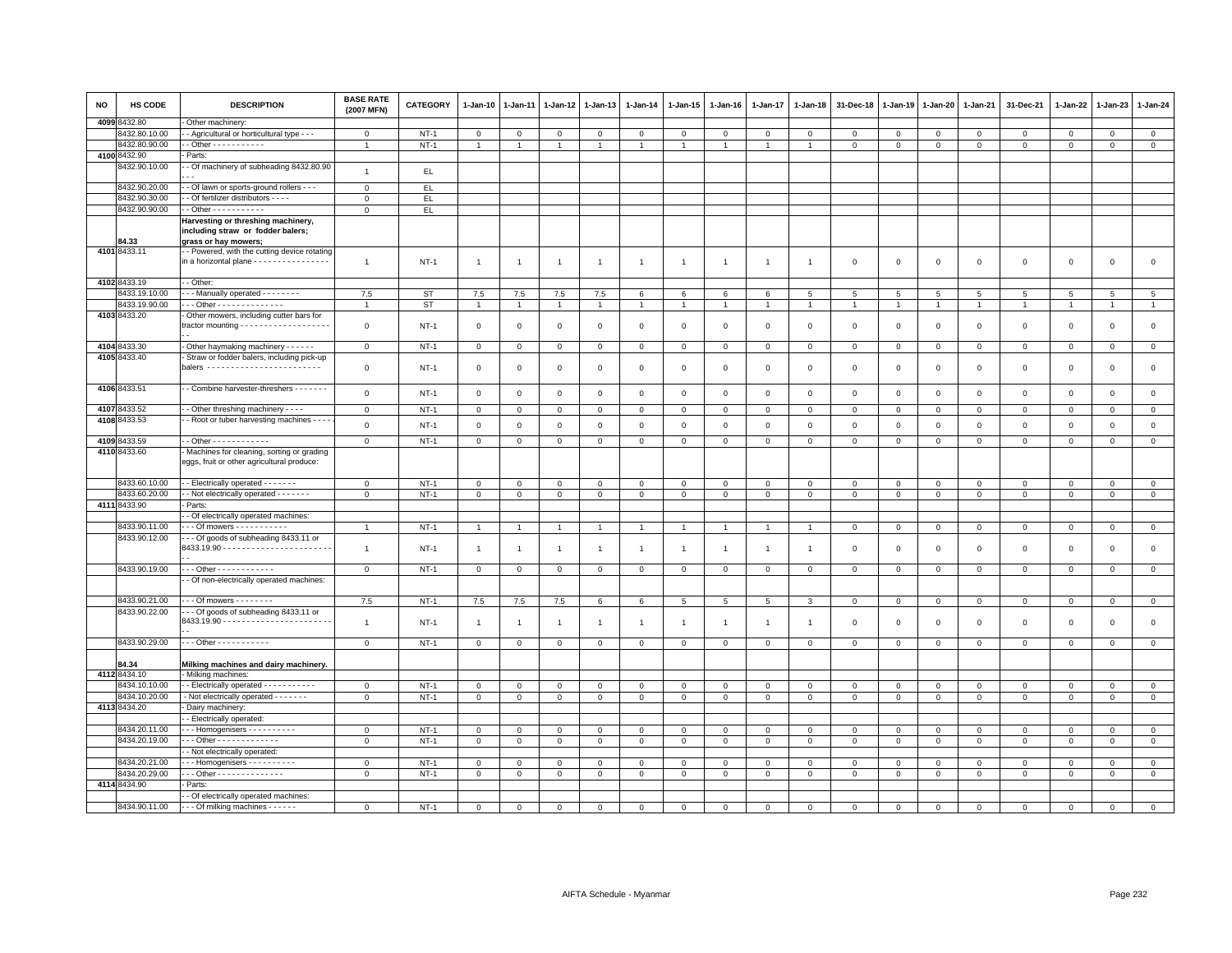| <b>NO</b> | <b>HS CODE</b>        | <b>DESCRIPTION</b>                                                                                                    | <b>BASE RATE</b><br>(2007 MFN) | <b>CATEGORY</b> | $1 - Jan-10$   | 1-Jan-11       | 1-Jan-12       | 1-Jan-13       | $1-Jan-14$     | $1 - Jan-15$   | $1 - Jan-16$   | $1 - Jan-17$   | $1 - Jan-18$   | 31-Dec-18      | $1 - Jan-19$ | 1-Jan-20     | $1 - Jan-21$   | 31-Dec-21      | $1 - Jan-22$   | 1-Jan-23       | $1 - Jan-24$   |
|-----------|-----------------------|-----------------------------------------------------------------------------------------------------------------------|--------------------------------|-----------------|----------------|----------------|----------------|----------------|----------------|----------------|----------------|----------------|----------------|----------------|--------------|--------------|----------------|----------------|----------------|----------------|----------------|
|           | 434.90.19.00          | - - Other - - - - - - - - - - - - -                                                                                   | $\mathsf 0$                    | $NT-1$          | $\mathbb O$    | $\mathbf{0}$   | $\mathbf{0}$   | $\circ$        | $\mathsf 0$    | $\circ$        | $\mathsf 0$    | $\mathbf 0$    | $\mathsf 0$    | $\mathsf 0$    | $\mathbb O$  | $\mathsf 0$  | $\mathsf 0$    | $\mathsf 0$    | $\circ$        | $\mathbf 0$    | $\mathbf{0}$   |
|           |                       | - Of non-electrically operated machines:                                                                              |                                |                 |                |                |                |                |                |                |                |                |                |                |              |              |                |                |                |                |                |
|           | 8434.90.21.00         | - - Of milking machines - - - - -                                                                                     | $\mathbf 0$                    | $NT-1$          | $\mathsf 0$    | $\mathbf 0$    | $\Omega$       | $\Omega$       | $\mathbf{0}$   | $\mathbf 0$    | $\Omega$       | $\mathbf{0}$   | $\Omega$       | $\Omega$       | $\Omega$     | $\mathbf{0}$ | $\mathbf 0$    | $\mathbf 0$    | $\Omega$       | $\Omega$       | $\mathsf 0$    |
|           | 8434.90.29.00         | . - - Other - - - - - - - - - - -                                                                                     | $\mathbf 0$                    | $NT-1$          | $\mathbb O$    | $\mathbf 0$    | $\mathbf 0$    | $\mathbf 0$    | $\mathbf 0$    | $\mathbf 0$    | $\mathbf 0$    | $\mathbf{0}$   | $\mathbf 0$    | $\mathbf 0$    | $\,0\,$      | $\mathbf 0$  | $\,$ 0         | $\mathsf 0$    | $\mathbf 0$    | $\mathbf 0$    | $\mathbf 0$    |
|           |                       | Presses crushers and similar machinery                                                                                |                                |                 |                |                |                |                |                |                |                |                |                |                |              |              |                |                |                |                |                |
|           | 84.35                 | used in the manufacture of wine, cider,<br>fruit juices                                                               |                                |                 |                |                |                |                |                |                |                |                |                |                |              |              |                |                |                |                |                |
|           | 4115 8435.10          | - Machinery:                                                                                                          |                                |                 |                |                |                |                |                |                |                |                |                |                |              |              |                |                |                |                |                |
|           | 3435.10.10.00         | - - Electrically operated - - - - - -                                                                                 | $\overline{1}$                 | $NT-1$          |                |                |                |                |                |                |                |                |                | $\mathbf 0$    | $\circ$      | $\mathbf 0$  | $\mathbf 0$    | 0              | $\circ$        | $\mathbf 0$    | $\mathbf 0$    |
|           | 3435.10.20.00         | - Not electrically operated - - - - - -                                                                               | $\mathbf{1}$                   | $NT-1$          | $\overline{1}$ | $\mathbf{1}$   | $\mathbf{1}$   | $\mathbf{1}$   | $\overline{1}$ | $\mathbf{1}$   | $\mathbf{1}$   | $\mathbf{1}$   |                | $\mathbf 0$    | $\,0\,$      | $\circ$      | $\overline{0}$ | $\mathsf 0$    | $\mathbf{0}$   | $\mathbf{O}$   | $\mathbf 0$    |
|           | 4116 8435.90          | Parts:                                                                                                                |                                |                 |                |                |                |                |                |                |                |                |                |                |              |              |                |                |                |                |                |
|           | 3435.90.10.00         | - Of electrically operated machines - - - - -                                                                         | $\overline{1}$                 | $NT-1$          | $\overline{1}$ | $\overline{1}$ | $\overline{1}$ | $\overline{1}$ | $\mathbf{1}$   | $\overline{1}$ | $\overline{1}$ | $\overline{1}$ | $\overline{1}$ | $\mathbf 0$    | $\mathsf 0$  | $\,0\,$      | $\mathsf 0$    | $\mathsf 0$    | $\mathbf 0$    | $\mathsf 0$    | $\mathsf 0$    |
|           | 8435.90.20.00         | - Of non-electrically operated machines -                                                                             | $\mathbf{1}$                   | $NT-1$          | $\overline{1}$ | $\overline{1}$ | $\overline{1}$ | $\mathbf{1}$   | $\overline{1}$ | $\overline{1}$ | $\overline{1}$ | $\overline{1}$ | $\overline{1}$ | $\mathbf 0$    | $\mathbf 0$  | $\,0\,$      | $\mathbf 0$    | $\mathsf 0$    | $\overline{0}$ | $\mathsf 0$    | $\mathbf 0$    |
|           | <b>84.36</b>          | Other agricultural, horticultural,<br>forestry, poultry - keeping or bee -<br>keeping machinery,                      |                                |                 |                |                |                |                |                |                |                |                |                |                |              |              |                |                |                |                |                |
|           | 4117 8436.10          | - Machinery for preparing animal feeding                                                                              |                                |                 |                |                |                |                |                |                |                |                |                |                |              |              |                |                |                |                |                |
|           | 3436.10.10.00         | stuffs:<br>- Electrically operated - - - - - - -                                                                      | $\mathbf 0$                    | $NT-1$          | $\mathsf 0$    | $\mathsf 0$    | $\mathsf 0$    | $\mathbf 0$    | $\mathbf 0$    | 0              | $\mathbf 0$    | $\overline{0}$ | $^{\circ}$     | $\mathbf 0$    | $\circ$      | $\mathbf 0$  | $\mathbf 0$    | $\mathsf 0$    | $\circ$        | $\mathbf 0$    | $\mathsf 0$    |
|           | 3436.10.20.00         | - Not electrically operated - - - - -                                                                                 | $\mathsf 0$                    | $NT-1$          | $\mathsf 0$    | $\mathsf 0$    | $\mathbf{0}$   | $\mathsf 0$    | $\mathbf 0$    | $\mathsf 0$    | $\mathbf 0$    | $\,0\,$        | $\,0\,$        | $\,0\,$        | $\,0\,$      | $\mathbf{0}$ | $\overline{0}$ | $\mathsf 0$    | $\mathbf{0}$   | $\mathbf 0$    | $\mathbf 0$    |
|           | 4118 8436.21          | - Poultry incubators and brooders:                                                                                    |                                |                 |                |                |                |                |                |                |                |                |                |                |              |              |                |                |                |                |                |
|           | 8436.21.10.00         | --- Electrically operated ---------                                                                                   | $\mathbf{0}$                   | $NT-1$          | $\mathbf 0$    | $\mathbf 0$    | $\Omega$       | $\mathbf{0}$   | $\mathbf 0$    | $\mathbf{O}$   | $\Omega$       | $\overline{0}$ | $\Omega$       | $\mathbf 0$    | $\circ$      | $\mathbf 0$  | $\mathbf 0$    | $\mathbf{0}$   | $\Omega$       | $\Omega$       | $\mathsf 0$    |
|           | 8436.21.20.00         | - - - Not electrically operated - - - - - - -                                                                         | $\mathsf 0$                    | $NT-1$          | $\mathbf 0$    | $\mathsf 0$    | $\mathbf 0$    | $\mathbf 0$    | $\mathsf 0$    | $\mathbf 0$    | $\mathsf 0$    | $\mathbf 0$    | $\mathbf 0$    | $\mathbf 0$    | $\mathbf 0$  | $\mathbf 0$  | $\mathbf 0$    | $\mathsf 0$    | $\mathbf 0$    | $\mathbf 0$    | $\mathsf 0$    |
|           | 4119 8436.29          | - Other:                                                                                                              |                                |                 |                |                |                |                |                |                |                |                |                |                |              |              |                |                |                |                |                |
|           | 3436.29.10.00         | - - Electrically operated - - - - -                                                                                   | $\mathbf 0$                    | $NT-1$          | $\mathbf 0$    | $\Omega$       | $\Omega$       | $\Omega$       | $\mathbf{0}$   | $\Omega$       | $\mathbf{0}$   | $\Omega$       | $\Omega$       | $\Omega$       | $\Omega$     | $\mathbf{0}$ | $\overline{0}$ | $\mathbf 0$    | $\Omega$       | $\mathbf{0}$   | $\mathsf 0$    |
|           | 8436.29.20.00         | - - - Not electrically operated - - - - - -                                                                           | $\mathbf 0$                    | $NT-1$          | $\overline{0}$ | $\mathbf 0$    | $\overline{0}$ | $\mathbf 0$    | $\mathsf 0$    | $\overline{0}$ | $\mathsf 0$    | $\overline{0}$ | $\mathbf 0$    | $\mathbf 0$    | $\mathbf 0$  | $\mathsf 0$  | $\overline{0}$ | $\mathsf 0$    | $\mathbf 0$    | $\mathsf 0$    | $\overline{0}$ |
|           | 4120 8436.80          | Other machinery:                                                                                                      |                                |                 |                |                |                |                |                |                |                |                |                |                |              |              |                |                |                |                |                |
|           |                       | - Electrically operated:                                                                                              |                                |                 |                |                |                |                |                |                |                |                |                |                |              |              |                |                |                |                |                |
|           | 8436.80.11.00         | - - Agricultural or horticultural type - - - -                                                                        | $\mathsf 0$                    | $NT-1$          | $\mathbb O$    | $\mathbf 0$    | $\mathbf 0$    | $\circ$        | $\mathbf 0$    | $\mathbf 0$    | $\mathbf 0$    | $\mathbb O$    | $\mathbf{0}$   | $\mathbf 0$    | $\mathbf 0$  | $\mathsf 0$  | $\mathbf 0$    | $\mathsf 0$    | $\mathbb O$    | $\mathbf 0$    | $\mathsf 0$    |
|           | 8436.80.19.00         | $-$ - Other - - - - - - - - - -                                                                                       | $\overline{1}$                 | $NT-1$          | $\overline{1}$ | $\overline{1}$ | $\overline{1}$ | $\overline{1}$ | $\overline{1}$ | $\overline{1}$ | $\overline{1}$ | $\overline{1}$ |                | $\mathbf 0$    | $\mathbf 0$  | $\mathbf 0$  | $\mathbf 0$    | $\mathbf 0$    | $\mathbf 0$    | $\mathbf 0$    | $\mathbf 0$    |
|           |                       | - Not electrically operated:                                                                                          |                                |                 |                |                |                |                |                |                |                |                |                |                |              |              |                |                |                |                |                |
|           | 8436.80.21.00         | - - Agricultural or horticultural type - - - -                                                                        | $\mathsf 0$                    | $NT-1$          | $\mathbf 0$    | $\mathbf 0$    | $\mathsf 0$    | $\mathsf 0$    | $\mathsf 0$    | $\mathbf 0$    | $\mathsf 0$    | $\overline{0}$ | $\Omega$       | $\mathbf 0$    | $\mathsf 0$  | $\mathsf 0$  | $\mathbf 0$    | $\mathsf 0$    | $\mathsf 0$    | $\mathsf 0$    | $\mathsf 0$    |
|           | 8436.80.29.00         | - - - Other - - - - - - - - - -                                                                                       | $\overline{1}$                 | $NT-1$          | $\overline{1}$ | $\overline{1}$ | $\overline{1}$ | $\overline{1}$ | $\overline{1}$ | $\mathbf{1}$   | $\overline{1}$ | $\overline{1}$ |                | $\mathbf 0$    | $\,0\,$      | $\,0\,$      | $\overline{0}$ | $\overline{0}$ | $\mathsf 0$    | $\mathsf 0$    | $\overline{0}$ |
|           | 4121 8436.91          | - Of poultry-keeping machinery or poultry<br>ncubators and brooders:                                                  |                                |                 |                |                |                |                |                |                |                |                |                |                |              |              |                |                |                |                |                |
|           | 8436.91.10.00         | - - Of electrically operated machines and                                                                             | $\mathbf 0$                    | $NT-1$          | $\mathsf 0$    | $\mathbf 0$    | $\mathbf 0$    | $\mathbf 0$    | $\mathbf 0$    | $\mathbf 0$    | $\mathbf 0$    | $\overline{0}$ | $\mathsf 0$    | $\mathbf 0$    | $\mathbf 0$  | $\mathsf 0$  | $\mathbf 0$    | $\mathsf 0$    | $\,0\,$        | $\mathbf 0$    | $\mathbf 0$    |
|           | 8436.91.20.00         | - - Of non-electrically operated machines                                                                             | $\mathbf 0$                    | $NT-1$          | $\mathsf 0$    | $\mathbf 0$    | $\mathsf 0$    | $\mathbf 0$    | $\mathbf 0$    | $\mathbf 0$    | $\mathbf 0$    | $\overline{0}$ | $^{\circ}$     | $\mathbf 0$    | $\mathbf 0$  | $\mathbf 0$  | $\,$ 0         | $\mathsf 0$    | $\,0\,$        | $\mathbf 0$    | $\mathbf 0$    |
|           | 4122 8436.99          | - Other                                                                                                               |                                |                 |                |                |                |                |                |                |                |                |                |                |              |              |                |                |                |                |                |
|           |                       | - - Of electrically operated machines and<br>equipment:                                                               |                                |                 |                |                |                |                |                |                |                |                |                |                |              |              |                |                |                |                |                |
|           | 8436.99.11.00         | - - - Agricultural or horticultural type - - -                                                                        | $\mathsf 0$                    | $NT-1$          | $\mathbf 0$    | $\mathbf 0$    | $\mathbf 0$    | $\circ$        | $\mathbf 0$    | $\mathsf 0$    | $\mathbf 0$    | $\overline{0}$ | $\mathbf 0$    | $\mathbf 0$    | $\mathbf 0$  | $\mathbf 0$  | $\mathbf 0$    | $\mathbf 0$    | $\mathbb O$    | $\mathsf 0$    | $\mathsf 0$    |
|           | 8436.99.19.00         | - - - - Other - - - - - - - -                                                                                         | $\overline{1}$                 | $NT-1$          | $\overline{1}$ | $\overline{1}$ | $\overline{1}$ | $\overline{1}$ | $\overline{1}$ | $\overline{1}$ | $\overline{1}$ | $\overline{1}$ | $\overline{1}$ | $\mathbf 0$    | $\mathbf{0}$ | $\mathbf 0$  | $\mathbf{0}$   | $\mathbf 0$    | $\mathbf{0}$   | $\overline{0}$ | $\circ$        |
|           |                       | - - Of non-electrically operated machines<br>and equipment:                                                           |                                |                 |                |                |                |                |                |                |                |                |                |                |              |              |                |                |                |                |                |
|           | 8436.99.21.00         | - Agricultural or horticultural type - - - -                                                                          | $\circ$                        | $NT-1$          | $\mathbf 0$    | $\Omega$       | $\mathbf{0}$   | $\circ$        | $\mathbf 0$    | $\mathbf 0$    | $\mathbf{0}$   | $\overline{0}$ | $\Omega$       | $\overline{0}$ | $\mathbf{0}$ | $\mathbf{0}$ | $\overline{0}$ | $\mathbf 0$    | $\mathbf{0}$   | $\mathbf{0}$   | $\circ$        |
|           | 8436.99.29.00         | - - - - Other - - - - - - - - - - - - - - -                                                                           | $\mathbf{1}$                   | $NT-1$          | $\overline{1}$ | $\overline{1}$ | $\overline{1}$ | $\overline{1}$ | $\overline{1}$ | $\overline{1}$ | $\overline{1}$ | $\overline{1}$ | $\overline{1}$ | $\mathbf 0$    | $\,0\,$      | $\,0\,$      | $\mathbf 0$    | $\mathsf 0$    | $\mathsf 0$    | $\mathbf 0$    | $\mathsf 0$    |
|           |                       | Machines for cleaning, sorting or<br>grading seed, grain or dried                                                     |                                |                 |                |                |                |                |                |                |                |                |                |                |              |              |                |                |                |                |                |
|           | 84.37<br>4123 8437.10 | leguminous vegetables;<br>Machines for cleaning, sorting or grading<br>seed, grain or dried leguminous<br>vegetables: |                                |                 |                |                |                |                |                |                |                |                |                |                |              |              |                |                |                |                |                |
|           | 8437.10.10.00         | - - For bread grains; winnowing and similar<br>cleaning machines, electrically operated - -                           | $\mathbf 0$                    | $NT-1$          | $\mathbf 0$    | $\mathbf 0$    | $\mathbf 0$    | $\mathbf 0$    | $\mathbf 0$    | $\mathbf 0$    | $\mathbf 0$    | $\mathbf 0$    | $\mathbf 0$    | $\mathbf 0$    | $\mathbf 0$  | $\mathbf 0$  | $\mathbf 0$    | $\mathsf 0$    | $\mathsf 0$    | $\mathbf 0$    | $\Omega$       |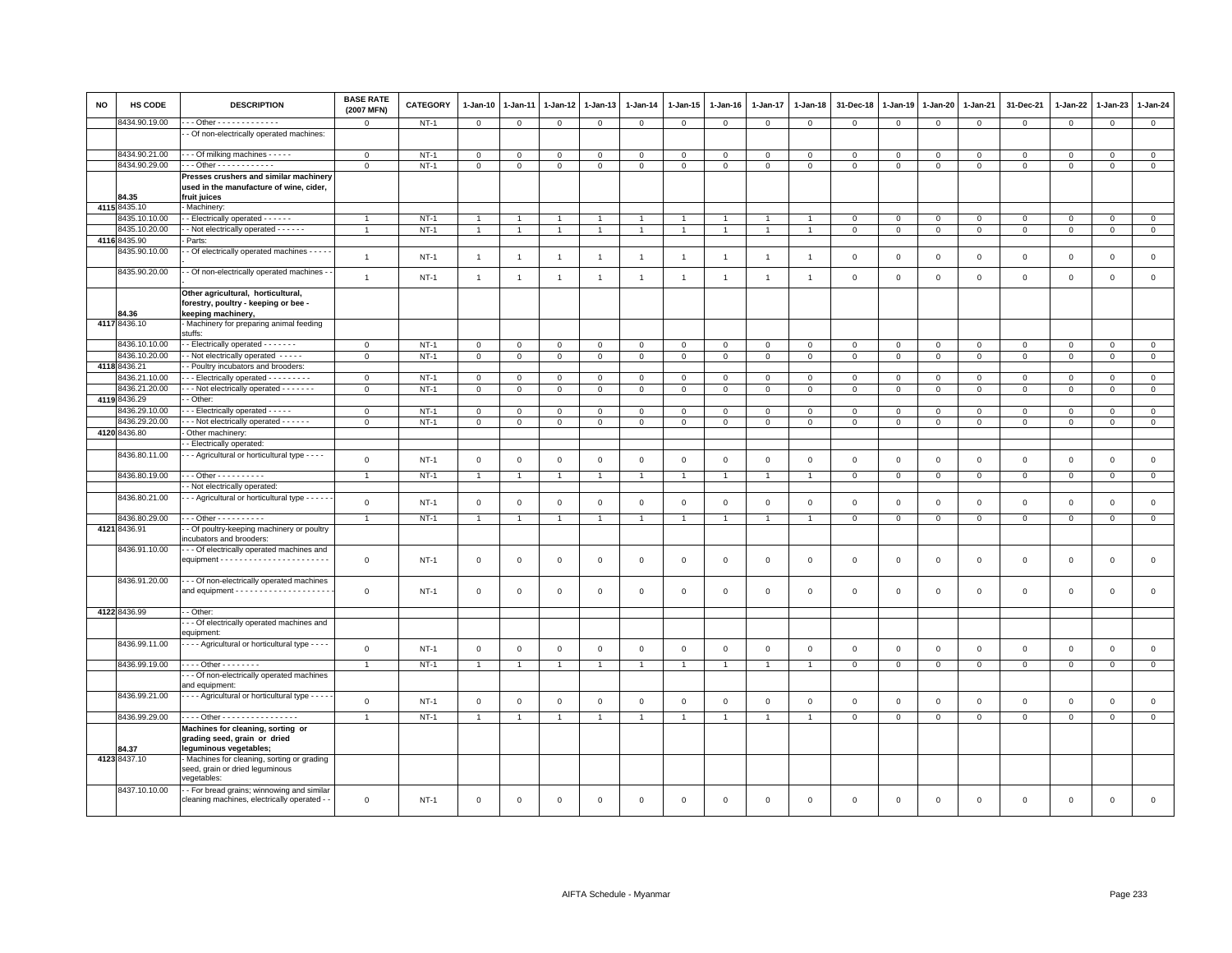| <b>NO</b> | HS CODE       | <b>DESCRIPTION</b>                                                                                    | <b>BASE RATE</b><br>(2007 MFN) | CATEGORY      | $1 - Jan-10$   | $1-Jan-11$     | $1 - Jan-12$   | 1-Jan-13       | $1 - Jan-14$   | $1 - Jan-15$   | $1 - Jan-16$   | $1 - Jan-17$   | $1 - Jan-18$   | 31-Dec-18      | $1 - Jan-19$   | $1 - Jan-20$   | $1 - Jan-21$   | 31-Dec-21      | 1-Jan-22       | $1-Jan-23$     | 1-Jan-24       |
|-----------|---------------|-------------------------------------------------------------------------------------------------------|--------------------------------|---------------|----------------|----------------|----------------|----------------|----------------|----------------|----------------|----------------|----------------|----------------|----------------|----------------|----------------|----------------|----------------|----------------|----------------|
|           | 8437.10.20.00 | - For bread grains; winnowing and similar<br>cleaning machines, not electrically                      | $\mathsf 0$                    | $NT-1$        | $\mathbf 0$    | $\mathbf 0$    | $\mathbf 0$    | $\mathbf 0$    | $\mathbf 0$    | $\mathbf 0$    | $\mathsf 0$    | $\mathbf 0$    | $\mathbf 0$    | $\mathbf 0$    | $\mathbf 0$    | $\mathsf 0$    | $\mathbf 0$    | $\mathsf 0$    | $\mathbf 0$    | $\mathbf 0$    | $\mathsf 0$    |
|           | 8437.10.30.00 | - Other, electrically operated - - - - - -                                                            | $\circ$                        | $NT-1$        | $\mathbf{0}$   | $\mathbf 0$    | $\mathbf 0$    | $\mathbf 0$    | $\mathbf 0$    | $\mathbf 0$    | $\mathbf 0$    | $\mathbf 0$    | $\mathbf 0$    | $\mathbf 0$    | $\mathbf 0$    | $\mathbf 0$    | $\mathbf 0$    | $\mathbf 0$    | $\mathbf{0}$   | $\overline{0}$ | $\mathsf 0$    |
|           | 8437.10.40.00 | - Other, not electrically operated - - - -                                                            | $\circ$                        | $NT-1$        | $\mathsf 0$    | $\mathbf{0}$   | 0              | $\mathbf 0$    | $\mathsf 0$    | $\mathbf{0}$   | $\mathbf 0$    | $\mathbf 0$    | $\mathbf 0$    | $\mathbf 0$    | $\mathbf 0$    | $\mathbf 0$    | $\mathbf 0$    | $\mathbf 0$    | $\mathbf{0}$   | $\mathbf{O}$   | $\circ$        |
|           | 4124 8437.80  | Other machinery:                                                                                      |                                |               |                |                |                |                |                |                |                |                |                |                |                |                |                |                |                |                |                |
|           | 3437.80.10.00 | - Rice hullers and cone type rice mills,<br>electrically operated - - - - - - - - - - - - - - - -     | $\overline{1}$                 | <b>ST</b>     | $\overline{1}$ | $\overline{1}$ | $\mathbf{1}$   | $\mathbf{1}$   | $\mathbf{1}$   | $\mathbf{1}$   | $\overline{1}$ | $\overline{1}$ | $\overline{1}$ | $\overline{1}$ | $\overline{1}$ | $\overline{1}$ | $\overline{1}$ | $\mathbf{1}$   | $\overline{1}$ | $\overline{1}$ | $\mathbf{1}$   |
|           | 8437.80.20.00 | - Rice hullers and cone type rice mills, not<br>electrically operated - - - - - - - - - - - - - - - - | $\mathbf{1}$                   | <b>ST</b>     | $\overline{1}$ | $\overline{1}$ | $\overline{1}$ | $\mathbf{1}$   | $\overline{1}$ | $\mathbf{1}$   | $\overline{1}$ | $\overline{1}$ | -1             | $\overline{1}$ | $\overline{1}$ | $\overline{1}$ | $\overline{1}$ | $\mathbf{1}$   | $\overline{1}$ | $\overline{1}$ | $\overline{1}$ |
|           | 8437.80.30.00 | - Industrial type coffee and corn mills,<br>electrically operated - - - - - - - - - - - - - - - -     | $\mathbf{1}$                   | ST            | $\overline{1}$ | $\overline{1}$ | $\overline{1}$ | $\mathbf{1}$   | $\mathbf{1}$   | $\mathbf{1}$   | $\overline{1}$ | $\overline{1}$ | $\overline{1}$ | $\overline{1}$ | $\overline{1}$ | $\overline{1}$ | $\overline{1}$ | $\mathbf{1}$   | $\overline{1}$ | $\overline{1}$ | $\mathbf{1}$   |
|           | 8437.80.40.00 | - Industrial type coffee and corn mills, not<br>electrically operated - - - - - - - - - - - - - - - - | $\mathbf{1}$                   | <b>ST</b>     | $\overline{1}$ | 1              | 1              | $\overline{1}$ | $\overline{1}$ | $\overline{1}$ | $\overline{1}$ | $\overline{1}$ |                | $\overline{1}$ | $\overline{1}$ | $\overline{1}$ | $\overline{1}$ | $\mathbf{1}$   | $\overline{1}$ | $\overline{1}$ | $\mathbf{1}$   |
|           |               | - Other, electrically operated:                                                                       |                                |               |                |                |                |                |                |                |                |                |                |                |                |                |                |                |                |                |                |
|           | 8437.80.51.00 | - - Polishing machine for rice, sifting and<br>sieving machines, bran cleaning machines               | $\mathbf{1}$                   | <b>ST</b>     | $\mathbf{1}$   | $\overline{1}$ | 1              | $\mathbf{1}$   | $\overline{1}$ | $\overline{1}$ | $\mathbf{1}$   | $\overline{1}$ | $\overline{1}$ | $\overline{1}$ | $\overline{1}$ | $\overline{1}$ | $\overline{1}$ | $\mathbf{1}$   | $\mathbf{1}$   | $\overline{1}$ | $\mathbf{1}$   |
|           | 8437.80.59.00 | - - Other - - - - - - - - - - - - - -                                                                 | $\overline{1}$                 | <b>ST</b>     | $\overline{1}$ |                | $\mathbf{1}$   | $\mathbf{1}$   | $\mathbf{1}$   | $\overline{1}$ | $\overline{1}$ | $\overline{1}$ |                | $\overline{1}$ | $\overline{1}$ | $\overline{1}$ | $\overline{1}$ | $\mathbf{1}$   | $\overline{1}$ | $\overline{1}$ | $\mathbf{1}$   |
|           |               | - Other, not electrically operated:                                                                   |                                |               |                |                |                |                |                |                |                |                |                |                |                |                |                |                |                |                |                |
|           | 8437.80.61.00 | - - Polishing machine for rice, sifting and<br>sieving machines, bran cleaning machines               | $\mathbf{1}$                   | <b>ST</b>     | $\mathbf{1}$   | $\overline{1}$ | $\overline{1}$ | $\mathbf{1}$   | $\mathbf{1}$   | $\mathbf{1}$   | $\overline{1}$ | $\overline{1}$ | $\overline{1}$ | $\overline{1}$ | $\overline{1}$ | $\overline{1}$ | $\overline{1}$ | $\mathbf{1}$   | $\overline{1}$ | $\overline{1}$ | $\mathbf{1}$   |
|           | 8437.80.69.00 | $\cdots$ Other - - - - - - - - -                                                                      | $\mathbf{1}$                   | <b>ST</b>     | $\mathbf{1}$   |                |                | $\mathbf{1}$   |                |                |                |                |                |                |                | $\mathbf{1}$   | $\overline{1}$ | $\mathbf{1}$   | $\mathbf{1}$   | $\overline{1}$ |                |
|           | 4125 8437.90  | Parts:                                                                                                |                                |               |                |                |                |                |                |                |                |                |                |                |                |                |                |                |                |                |                |
|           |               | - Of electrically operated machines:                                                                  |                                |               |                |                |                |                |                |                |                |                |                |                |                |                |                |                |                |                |                |
|           | 8437.90.11.00 | - - Of machines of subheading 8437.10 -                                                               | $\mathsf{O}\xspace$            | EL.           |                |                |                |                |                |                |                |                |                |                |                |                |                |                |                |                |                |
|           | 8437.90.19.00 | $-$ - Other - - - - - - - - - - -                                                                     | $\overline{1}$                 | EL.           |                |                |                |                |                |                |                |                |                |                |                |                |                |                |                |                |                |
|           |               | - Of non-electrically operated machines:                                                              |                                |               |                |                |                |                |                |                |                |                |                |                |                |                |                |                |                |                |                |
|           | 8437.90.21.00 | - - Of machines of subheading 8437.10 -                                                               | $\mathsf 0$                    | $\mathsf{EL}$ |                |                |                |                |                |                |                |                |                |                |                |                |                |                |                |                |                |
|           | 8437.90.29.00 | . - - Other - - - - - - - - - - -                                                                     | $\overline{1}$                 |               |                |                |                |                |                |                |                |                |                |                |                |                |                |                |                |                |                |
|           |               | Machinery, not specified or included                                                                  |                                | EL.           |                |                |                |                |                |                |                |                |                |                |                |                |                |                |                |                |                |
|           | 34.38         | elsewhere in this Chapter, for the<br>industrial                                                      |                                |               |                |                |                |                |                |                |                |                |                |                |                |                |                |                |                |                |                |
|           | 4126 8438.10  | Bakery machinery and machinery for the<br>manufacture of macaroni, spaghetti or<br>similar            |                                |               |                |                |                |                |                |                |                |                |                |                |                |                |                |                |                |                |                |
|           |               | - Electrically operated:                                                                              |                                |               |                |                |                |                |                |                |                |                |                |                |                |                |                |                |                |                |                |
|           | 8438.10.11.00 | - - Bakery machinery - - - - - - -                                                                    | $\overline{1}$                 | $NT-1$        | -1             |                | 1              | 1              | $\mathbf{1}$   | $\mathbf{1}$   |                | -1             |                | $\mathbf 0$    | $\mathbf 0$    | $\mathbf 0$    | $\overline{0}$ | $\mathbf 0$    | $\mathbf 0$    | $\Omega$       | $\mathbf{0}$   |
|           | 8438.10.19.00 | $-0$ ther $-0$                                                                                        | $\overline{1}$                 | $NT-1$        | $\overline{1}$ | $\mathbf{1}$   | $\mathbf{1}$   | $\overline{1}$ | $\mathbf{1}$   | $\mathbf{1}$   | $\overline{1}$ | $\overline{1}$ | $\overline{1}$ | $\mathbf 0$    | $\mathsf 0$    | $\mathsf 0$    | $\mathbf 0$    | $\mathsf 0$    | $\mathbf 0$    | $\mathbf 0$    | $\circ$        |
|           |               | - Not electrically operated:                                                                          |                                |               |                |                |                |                |                |                |                |                |                |                |                |                |                |                |                |                |                |
|           |               | - - Bakery machinery:                                                                                 |                                |               |                |                |                |                |                |                |                |                |                |                |                |                |                |                |                |                |                |
|           | 8438.10.21.00 | - - - Manual or animal powered - - - - - - -                                                          | $\overline{1}$                 | $NT-1$        | $\overline{1}$ | $\overline{1}$ | $\overline{1}$ | $\overline{1}$ | $\overline{1}$ | $\overline{1}$ | $\overline{1}$ | $\overline{1}$ | $\mathbf{1}$   | $\mathbf 0$    | $\mathbf 0$    | $\mathsf 0$    | $\mathbf 0$    | $\mathbf 0$    | $\mathsf 0$    | $\mathbf 0$    | $\mathsf 0$    |
|           | 8438.10.22.00 | Other - - - - - - - -                                                                                 | $\overline{1}$                 | $NT-1$        | $\overline{1}$ | $\overline{1}$ | $\overline{1}$ | $\overline{1}$ | $\overline{1}$ | $\mathbf{1}$   | $\overline{1}$ | $\overline{1}$ | $\overline{1}$ | $\mathbf{0}$   | $\mathbf 0$    | $\mathbf{0}$   | $\mathbf{0}$   | $\mathbf{0}$   | $\mathbf{0}$   | $\mathbf{0}$   | $\mathbf{0}$   |
|           |               | - - Other:                                                                                            |                                |               |                |                |                |                |                |                |                |                |                |                |                |                |                |                |                |                |                |
|           | 8438.10.23.00 | --- Manual or animal powered ------                                                                   | $\mathbf{1}$                   | $NT-1$        | $\overline{1}$ | $\overline{1}$ | $\overline{1}$ | $\mathbf{1}$   | $\mathbf{1}$   | $\mathbf{1}$   | $\overline{1}$ | $\overline{1}$ | $\overline{1}$ | $\mathbf 0$    | $\mathbf 0$    | $\mathbf 0$    | $\mathbf 0$    | $\mathsf 0$    | $\mathbf 0$    | $\mathbf{O}$   | $\mathsf 0$    |
|           | 8438.10.29.00 | $- - -$ Other $- - - - - - - - - -$                                                                   | $\overline{1}$                 | $NT-1$        | $\overline{1}$ |                | $\overline{1}$ | $\overline{1}$ | $\overline{1}$ |                |                | $\mathbf{1}$   |                | $\mathbf 0$    | $\mathbf 0$    | $\mathbf 0$    | $\mathbf 0$    | $\mathbf 0$    | 0              | $\mathbf 0$    | $\mathbf 0$    |
|           | 4127 8438.20  | Machinery for the manufacture of<br>confecionery, cocoa or                                            |                                |               |                |                |                |                |                |                |                |                |                |                |                |                |                |                |                |                |                |
|           |               | - Electrically operated:                                                                              |                                |               |                |                |                |                |                |                |                |                |                |                |                |                |                |                |                |                |                |
|           | 8438.20.11.00 | - - Machinery for the manufacture of                                                                  | $\overline{1}$                 | ST            | $\overline{1}$ | $\overline{1}$ | $\overline{1}$ | $\mathbf{1}$   | $\mathbf{1}$   | $\overline{1}$ | $\overline{1}$ | $\overline{1}$ | $\overline{1}$ | $\overline{1}$ | $\overline{1}$ | $\overline{1}$ | $\overline{1}$ | $\mathbf{1}$   | $\overline{1}$ | $\overline{1}$ | $\overline{1}$ |
|           | 8438.20.19.00 | $-$ - Other - - - - - - - - -                                                                         | $\overline{1}$                 | <b>ST</b>     | $\overline{1}$ | $\overline{1}$ | $\overline{1}$ | $\overline{1}$ | $\overline{1}$ | $\overline{1}$ | $\overline{1}$ | $\overline{1}$ |                |                | $\overline{1}$ | $\overline{1}$ | $\overline{1}$ | $\overline{1}$ | $\overline{1}$ | $\overline{1}$ | $\overline{1}$ |
|           |               | - Not electrically operated:                                                                          |                                |               |                |                |                |                |                |                |                |                |                |                |                |                |                |                |                |                |                |
|           | 8438.20.21.00 | - - Machinery for the manufacture of                                                                  | $\overline{1}$                 | <b>ST</b>     | 1              | 1              | 1              | $\overline{1}$ | $\mathbf{1}$   | 1              | -1             | $\mathbf{1}$   |                |                |                | $\overline{1}$ | 1              | $\overline{1}$ | $\mathbf{1}$   | -1             | $\overline{1}$ |
|           | 8438.20.29.00 | - - - Other - - - - - - - - - - -                                                                     |                                | <b>ST</b>     |                |                |                |                |                |                |                |                |                |                |                |                |                |                |                |                |                |
|           |               |                                                                                                       |                                |               |                |                |                |                |                |                |                |                |                |                |                |                |                |                |                |                |                |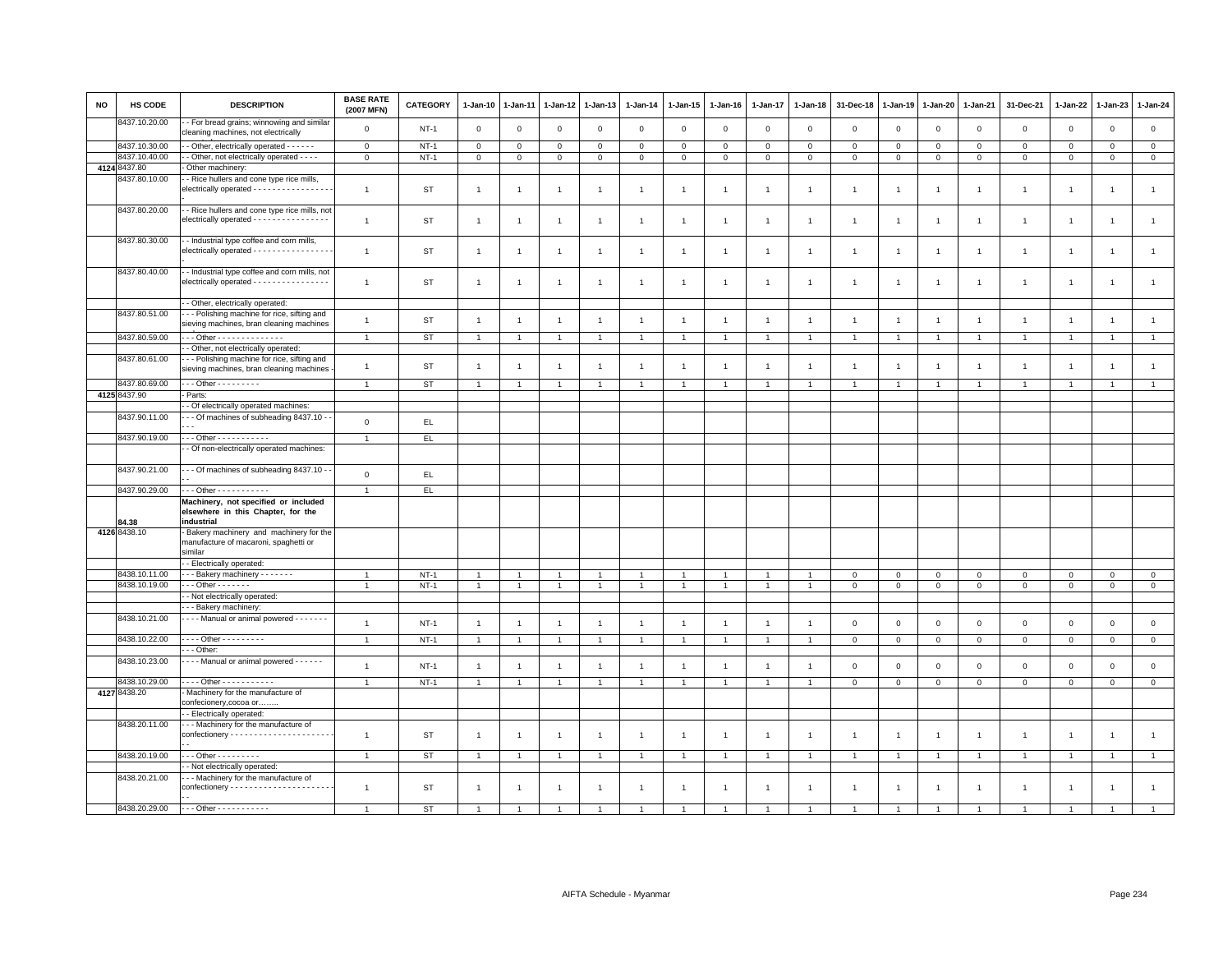| NO | HS CODE       | <b>DESCRIPTION</b>                                                                                     | <b>BASE RATE</b><br>(2007 MFN) | <b>CATEGORY</b> | 1-Jan-10       | 1-Jan-11       | 1-Jan-12       | $1-Jan-13$     | 1-Jan-14       | 1-Jan-15             | $1 - Jan-16$   | 1-Jan-17       | $1 - Jan-18$   | 31-Dec-18    | 1-Jan-19    | 1-Jan-20       | 1-Jan-21       | 31-Dec-21      | 1-Jan-22       | 1-Jan-23       | $1 - Jan-24$   |
|----|---------------|--------------------------------------------------------------------------------------------------------|--------------------------------|-----------------|----------------|----------------|----------------|----------------|----------------|----------------------|----------------|----------------|----------------|--------------|-------------|----------------|----------------|----------------|----------------|----------------|----------------|
|    | 4128 8438.30  | Machinery for sugar manufacture:                                                                       |                                |                 |                |                |                |                |                |                      |                |                |                |              |             |                |                |                |                |                |                |
|    |               | - Electrically operated:                                                                               |                                |                 |                |                |                |                |                |                      |                |                |                |              |             |                |                |                |                |                |                |
|    | 8438.30.11.00 | - - Having capacity not exceeding 100 t of<br>sugar cane/day - - - - - - - - - - - - - - - - - -       | $\overline{1}$                 | $NT-1$          | $\overline{1}$ | $\overline{1}$ | $\overline{1}$ | $\overline{1}$ | $\overline{1}$ | $\overline{1}$       |                | $\overline{1}$ | $\overline{1}$ | $\mathsf 0$  | $\mathbf 0$ | $\mathbf 0$    | $\mathsf 0$    | $\mathsf 0$    | $\mathbf 0$    | $\mathsf 0$    | $\mathsf 0$    |
|    | 8438.30.12.00 | - - Having capacity exceeding 100 t of                                                                 | $\overline{1}$                 | <b>NT-1</b>     | $\mathbf{1}$   | $\overline{1}$ | $\overline{1}$ | $\mathbf{1}$   | $\overline{1}$ | $\mathbf{1}$         | $\overline{1}$ | $\overline{1}$ | $\overline{1}$ | $\mathbf 0$  | $\mathbf 0$ | $\mathbf 0$    | $\mathbf 0$    | $\mathsf 0$    | $\mathbf 0$    | $\mathsf 0$    | $\mathbf 0$    |
|    |               | - Not electrically operated:                                                                           |                                |                 |                |                |                |                |                |                      |                |                |                |              |             |                |                |                |                |                |                |
|    | 8438.30.21.00 | - - Having capacity not exceeding 100 t of                                                             | $\mathsf 0$                    | $NT-1$          | 0              | 0              | $\mathbf 0$    | $\mathbf 0$    | $\mathbf 0$    | $\mathbf 0$          | $\mathbf 0$    | 0              | $\mathbf 0$    | 0            | $\mathsf 0$ | $\mathbf 0$    | $\mathbf 0$    | $\mathsf 0$    | $\mathbf 0$    | $\mathsf 0$    | $\mathbf 0$    |
|    | 8438.30.22.00 | --- Having capacity exceeding 100 t of                                                                 | $\mathsf 0$                    | $NT-1$          | $\mathbf{0}$   | 0              | 0              | $\mathbf 0$    | $\,0\,$        | $\mathbf 0$          | $\mathbf 0$    | 0              | $\mathbf 0$    | 0            | $\mathsf 0$ | $\mathbf 0$    | $\mathbf 0$    | $\mathsf 0$    | $\circ$        | $\mathbf 0$    | $\mathbf 0$    |
|    | 4129 8438.40  | - Brewery machinery:                                                                                   |                                |                 |                |                |                |                |                |                      |                |                |                |              |             |                |                |                |                |                |                |
|    |               | - Electrically operated:                                                                               |                                |                 |                |                |                |                |                |                      |                |                |                |              |             |                |                |                |                |                |                |
|    | 8438.40.11.00 | --- Having maximum capacity not<br>exceeding 5 million l/yr - - - - - - - - - - - - - -<br>.           | $\overline{1}$                 | <b>NT-1</b>     | $\mathbf{1}$   | $\overline{1}$ | $\overline{1}$ | $\overline{1}$ | $\overline{1}$ | $\mathbf{1}$         | $\overline{1}$ | $\overline{1}$ | $\overline{1}$ | $\mathbf 0$  | $\mathbf 0$ | $\mathbf 0$    | $\mathsf 0$    | $\mathsf 0$    | $\mathsf 0$    | $\,0\,$        | $\mathsf 0$    |
|    | 8438.40.12.00 | - - - Having maximum capacity exceeding                                                                | $\overline{1}$                 | $NT-1$          | $\mathbf{1}$   | $\overline{1}$ | $\overline{1}$ | $\overline{1}$ | $\overline{1}$ | $\mathbf{1}$         | $\overline{1}$ | $\overline{1}$ | $\overline{1}$ | $\Omega$     | $\mathbf 0$ | $\mathbf 0$    | $\mathbf 0$    | $\mathsf 0$    | $\mathbf 0$    | $\mathsf 0$    | $\mathbf{0}$   |
|    |               | - Not electrically operated:                                                                           |                                |                 |                |                |                |                |                |                      |                |                |                |              |             |                |                |                |                |                |                |
|    | 8438.40.21.00 | - - Having maximum capacity not<br>exceeding 5 million l/yr - - - - - - - - - - - - - -<br>$- - - - -$ | $\mathbf{1}$                   | <b>NT-1</b>     | $\mathbf{1}$   | -1             | $\overline{1}$ | $\mathbf{1}$   | $\overline{1}$ | $\overline{1}$       | $\overline{1}$ | $\mathbf{1}$   | -1             | 0            | 0           | $\circ$        | 0              | $\mathsf 0$    | $\mathbf 0$    | $\mathbf 0$    | $\mathbf 0$    |
|    | 8438.40.22.00 | --- Having maximum capacity exceeding                                                                  | $\overline{1}$                 | $NT-1$          | -1             | $\overline{1}$ | -1             | $\overline{1}$ | $\overline{1}$ | $\mathbf{1}$         | $\overline{1}$ | $\mathbf{1}$   | $\mathbf{1}$   | $\mathsf 0$  | $\mathsf 0$ | $\mathbf 0$    | $\mathbf 0$    | $\mathsf 0$    | $\mathbf 0$    | $\mathsf 0$    | $\mathsf 0$    |
|    | 4130 8438.50  | - Machinery for the preparation of meat or                                                             |                                |                 |                |                |                |                |                |                      |                |                |                |              |             |                |                |                |                |                |                |
|    |               | poultry:                                                                                               |                                |                 |                |                |                |                |                |                      |                |                |                |              |             |                |                |                |                |                |                |
|    |               | - Machinery for the preparation of meat:                                                               |                                |                 |                |                |                |                |                |                      |                |                |                |              |             |                |                |                |                |                |                |
|    | 8438.50.11.00 | --- Electrically operated --------                                                                     | $\overline{1}$                 | $NT-1$          | $\mathbf{1}$   |                |                | $\overline{1}$ | $\overline{1}$ | $\overline{1}$       |                |                |                | $\mathbf 0$  | $\mathbf 0$ | $\mathbf 0$    | $\mathbf 0$    | $\mathsf 0$    | $\mathbf 0$    | $\mathbf 0$    | $\overline{0}$ |
|    | 8438.50.12.00 | - - Not electrically operated - - - - - - - -                                                          | $\overline{1}$                 | $NT-1$          | $\mathbf{1}$   | $\overline{1}$ | $\mathbf{1}$   | $\overline{1}$ | $\overline{1}$ | $\mathbf{1}$         | $\overline{1}$ | $\mathbf{1}$   | $\mathbf{1}$   | $\mathbf{0}$ | $\mathbf 0$ | $\mathbf{0}$   | $\mathbf{0}$   | $\mathbf{0}$   | $\mathbf{0}$   | $\overline{0}$ | $\overline{0}$ |
|    | 8438.50.91.00 | - Machinery for the preparation of poultry:<br>- - Electrically operated - - - - - - - - - - - -       |                                |                 |                |                |                |                |                |                      |                |                |                |              |             |                |                |                |                |                |                |
|    |               |                                                                                                        | $\overline{1}$                 | $NT-1$          | $\overline{1}$ | $\overline{1}$ | $\overline{1}$ | $\overline{1}$ | $\overline{1}$ | $\overline{1}$       | $\overline{1}$ | $\overline{1}$ | $\overline{1}$ | $\mathbf 0$  | $\mathbf 0$ | $\mathbf 0$    | $\mathbf 0$    | $\mathsf 0$    | $\mathbf 0$    | $\mathsf 0$    | $\mathsf 0$    |
|    | 8438.50.92.00 | - - Not electrically operated - - - - - - - - - -                                                      | $\overline{1}$                 | $NT-1$          | $\overline{1}$ | $\overline{1}$ | $\overline{1}$ | $\overline{1}$ | $\overline{1}$ | $\overline{1}$       | $\overline{1}$ | $\overline{1}$ | $\overline{1}$ | $\mathsf 0$  | $\mathbf 0$ | $\mathbf 0$    | $\mathbf 0$    | $\mathsf 0$    | $\mathsf 0$    | $\mathsf 0$    | $\mathsf 0$    |
|    | 4131 8438.60  | Machinery for the preparation of fruits,<br>nuts or vegetables:                                        |                                |                 |                |                |                |                |                |                      |                |                |                |              |             |                |                |                |                |                |                |
|    | 8438.60.10.00 | - Electrically operated - - - - - - - - -                                                              |                                | $NT-1$          | $\overline{1}$ |                | $\overline{1}$ | $\overline{1}$ | $\overline{1}$ | $\mathbf{1}$         | $\mathbf{1}$   | $\overline{1}$ | $\overline{1}$ | $\mathbf 0$  | 0           | $\mathbf 0$    | $\mathbf 0$    | $\mathsf 0$    | $\circ$        | $\mathbf 0$    | $\circ$        |
|    | 8438.60.20.00 | - - Not electrically operated - - - - - - - - -                                                        |                                | $NT-1$          | $\mathbf{1}$   | $\overline{1}$ | $\overline{1}$ | $\overline{1}$ | $\overline{1}$ | $\overline{1}$       | $\overline{1}$ | $\overline{1}$ | $\overline{1}$ | $\mathbf 0$  | $\mathbf 0$ | $\mathbf 0$    | $\mathbf{0}$   | $\mathbf{0}$   | $\mathbf 0$    | $\mathbf{0}$   | $\overline{0}$ |
|    | 4132 8438.80  | Other machinery                                                                                        |                                |                 |                |                |                |                |                |                      |                |                |                |              |             |                |                |                |                |                |                |
|    |               | - Coffee pulpers:                                                                                      |                                |                 |                |                |                |                |                |                      |                |                |                |              |             |                |                |                |                |                |                |
|    | 8438.80.11.00 | -- Electrically operated -----------                                                                   | $\mathbf{0}$                   | $NT-1$          | $\mathbf{0}$   | $\mathbf 0$    | $\mathbf 0$    | $\mathbf 0$    | $\circ$        | $\mathsf 0$          | $\overline{0}$ | $\mathbf 0$    | $\circ$        | $\mathbf 0$  | $\mathsf 0$ | $\mathbf 0$    | $\mathbf{0}$   | $\mathbf 0$    | $\mathbf 0$    | $\overline{0}$ | $\overline{0}$ |
|    | 8438.80.12.00 | - - Not electrically operated - - - - - - - - -                                                        | $\mathsf 0$                    | $NT-1$          | $\mathbf 0$    | $\mathsf 0$    | $\mathbf 0$    | $\mathsf 0$    | $\mathbf 0$    | $\mathsf 0$          | $\mathsf 0$    | $\mathsf 0$    | $\,0\,$        | $\mathsf 0$  | $\mathbf 0$ | $\mathbf 0$    | $\mathbf 0$    | $\mathsf 0$    | $\mathsf 0$    | $\mathbf 0$    | $\mathsf 0$    |
|    |               | - Other:                                                                                               |                                |                 |                |                |                |                |                |                      |                |                |                |              |             |                |                |                |                |                |                |
|    | 8438.80.91.00 | - - Electrically operated - - - - - - - - - -                                                          | -1                             | $NT-1$          | -1             |                | -1             | $\overline{1}$ | $\overline{1}$ | $\blacktriangleleft$ |                | $\mathbf{1}$   |                | 0            | 0           | $\circ$        | $\mathbf{0}$   | $\mathbf 0$    | $\mathbf 0$    | 0              | $\overline{0}$ |
|    | 8438.80.92.00 | - - Not electrically operated - - - - - - - - - -                                                      | $\overline{1}$                 | $NT-1$          | $\mathbf{1}$   | $\overline{1}$ | $\mathbf{1}$   | $\mathbf{1}$   | $\overline{1}$ | $\mathbf{1}$         | $\overline{1}$ | $\overline{1}$ | $\overline{1}$ | $\mathbf 0$  | $\mathbf 0$ | $\mathbf 0$    | $\circ$        | $\mathsf 0$    | $\mathbf{0}$   | $\mathsf 0$    | $\mathsf 0$    |
|    | 4133 8438.90  | Parts:                                                                                                 |                                |                 |                |                |                |                |                |                      |                |                |                |              |             |                |                |                |                |                |                |
|    |               | - Of electrically operated machines:                                                                   |                                |                 |                |                |                |                |                |                      |                |                |                |              |             |                |                |                |                |                |                |
|    | 8438.90.11.00 | $-$ - Of goods of subheading 8438.30.00 (<br>Manual or animal powered ) or 8438.80.00<br>coffee        | $\mathsf 0$                    | ST              | $\mathsf 0$    | $\mathbf 0$    | $\mathbf 0$    | $\,0\,$        | $\,0\,$        | $\mathsf 0$          | $\,0\,$        | $\mathsf 0$    | $\,$ 0         | $\mathsf 0$  | $\,0\,$     | $\mathbf 0$    | $\mathbf 0$    | $\mathsf 0$    | $\mathsf 0$    | $\mathbf 0$    | $\mathsf 0$    |
|    | 8438.90.19.00 | $-$ - Other - - - - - - - - - - - -                                                                    | $\mathbf{1}$                   | <b>ST</b>       | $\mathbf{1}$   |                | $\overline{1}$ | $\overline{1}$ | $\mathbf{1}$   |                      |                | $\overline{1}$ |                |              |             | $\overline{1}$ | $\overline{1}$ | $\overline{1}$ | $\overline{1}$ |                | $\mathbf{1}$   |
|    | 8438.90.21.00 | - - Of goods of subheading 8438.30.00 (<br>Manual or animal powered) or 8438.80.00<br>(coffee          | $\mathsf 0$                    | ST              | $\mathbf 0$    | $^{\circ}$     | 0              | $\mathbf 0$    | $\mathsf 0$    | $\mathbf 0$          | $\mathsf 0$    | $\mathbf 0$    | $\mathbf 0$    | $\mathbf 0$  | $\mathbf 0$ | $\mathbf 0$    | $\mathbf 0$    | $\mathsf 0$    | $\mathbf 0$    | $\mathsf 0$    | $\mathsf 0$    |
|    | 8438.90.29.00 | --- Other -----------                                                                                  |                                | <b>ST</b>       |                |                |                |                |                |                      |                |                |                |              |             | $\overline{1}$ |                |                |                |                |                |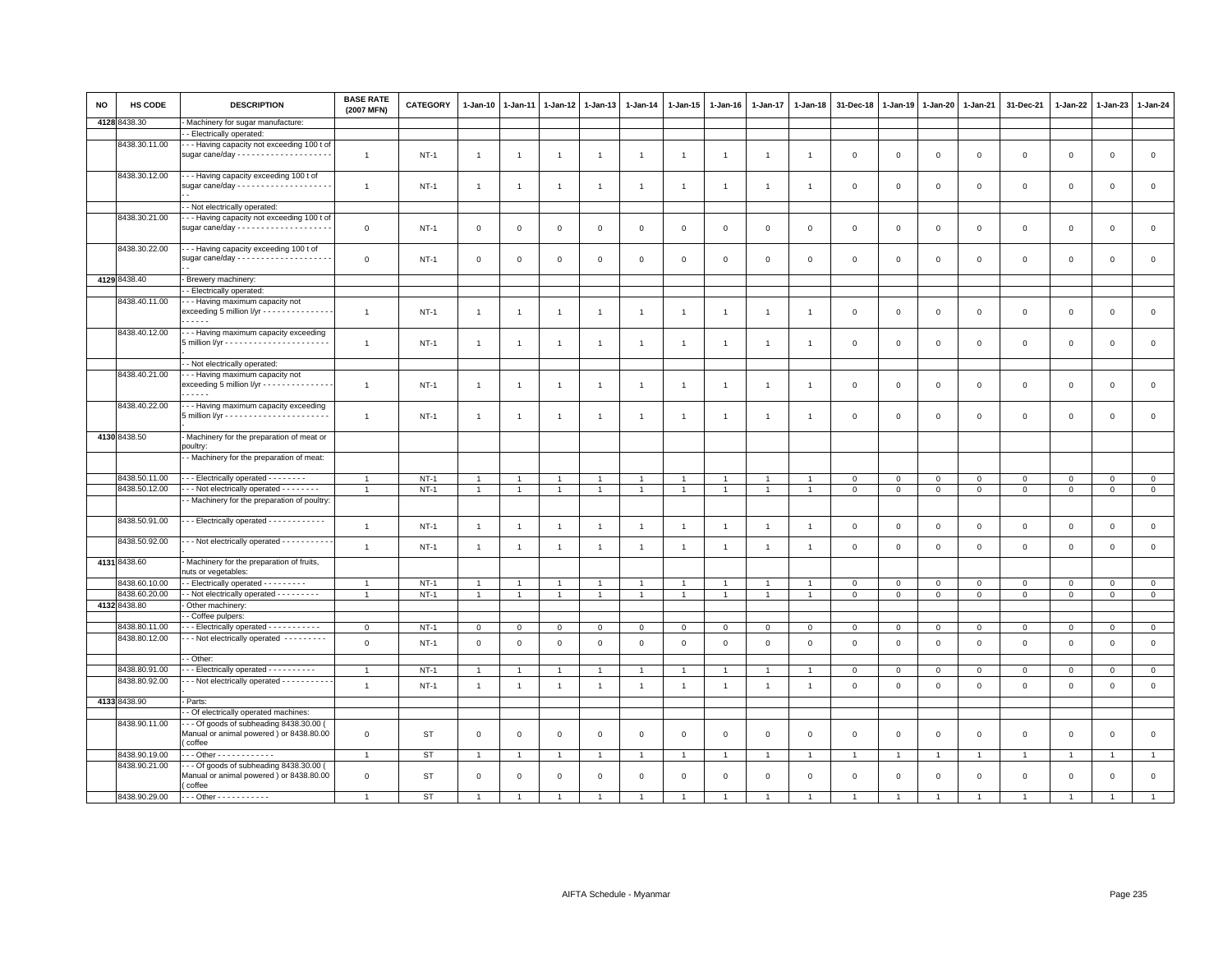| NO | HS CODE       | <b>DESCRIPTION</b>                                                                                        | <b>BASE RATE</b><br>(2007 MFN) | <b>CATEGORY</b> | $1 - Jan-10$   | $1-Jan-11$     | 1-Jan-12       | $1 - Jan-13$   | $1 - Jan-14$   | $1 - Jan-15$   | $1 - Jan-16$   | 1-Jan-17       | $1-Jan-18$     | 31-Dec-18    | 1-Jan-19     | 1-Jan-20            | $1 - Jan-21$ | 31-Dec-21    | 1-Jan-22     | $1-Jan-23$   | 1-Jan-24       |
|----|---------------|-----------------------------------------------------------------------------------------------------------|--------------------------------|-----------------|----------------|----------------|----------------|----------------|----------------|----------------|----------------|----------------|----------------|--------------|--------------|---------------------|--------------|--------------|--------------|--------------|----------------|
|    | 84.39         | Machinery for making pulp of fibrous<br>cellulosic material or for making or<br>finishing paper or        |                                |                 |                |                |                |                |                |                |                |                |                |              |              |                     |              |              |              |              |                |
|    | 4134 8439.10  | Machinery for making pulp of fibrous<br>cellulosic material - - - - - - - - - - - - - - - - - -<br>$\sim$ | $\overline{1}$                 | $NT-1$          | $\mathbf{1}$   | $\overline{1}$ | $\overline{1}$ | $\overline{1}$ | $\overline{1}$ | $\overline{1}$ | $\overline{1}$ | $\overline{1}$ | $\overline{1}$ | $\mathbf 0$  | $\Omega$     | $\Omega$            | $\mathbf 0$  | $\mathbf 0$  | $\mathbf{0}$ | $\mathbf 0$  | $\mathbf 0$    |
|    | 4135 8439.20  | - Machinery for making paper or                                                                           | $\overline{1}$                 | $NT-1$          | $\overline{1}$ | $\overline{1}$ | $\overline{1}$ | $\overline{1}$ | $\overline{1}$ | $\overline{1}$ | $\overline{1}$ | $\overline{1}$ | $\overline{1}$ | $\mathbf 0$  | $\mathbf 0$  | $\circ$             | $\mathbf{O}$ | $\mathsf 0$  | $\circ$      | $\mathsf 0$  | $\mathbf 0$    |
|    | 4136 8439.30  | Machinery for finishing paper or                                                                          | $\overline{1}$                 | $NT-1$          | $\overline{1}$ | $\overline{1}$ | $\overline{1}$ | $\overline{1}$ | $\overline{1}$ | $\overline{1}$ | $\overline{1}$ | $\mathbf{1}$   | $\overline{1}$ | $\mathbf 0$  | $\mathbf 0$  | $\mathbf 0$         | $\mathbf 0$  | $\mathbf 0$  | $\Omega$     | $\mathbf 0$  | $\circ$        |
|    | 4137 8439.91  | - Of machinery for making pulp of fibrous                                                                 |                                |                 |                |                |                |                |                |                |                |                |                |              |              |                     |              |              |              |              |                |
|    |               | cellulosic material:                                                                                      |                                |                 |                |                |                |                |                |                |                |                |                |              |              |                     |              |              |              |              |                |
|    | 8439.91.10.00 | - - Of electrically operated machines - -                                                                 | $\overline{1}$                 | $NT-1$          | $\overline{1}$ | $\overline{1}$ | $\overline{1}$ | $\overline{1}$ | $\mathbf{1}$   | $\overline{1}$ | 1              | $\overline{1}$ | $\overline{1}$ | $\mathbf 0$  | $\mathsf 0$  | $\mathsf{O}\xspace$ | $\mathsf 0$  | $\mathsf 0$  | $\mathbf 0$  | $\mathbf 0$  | $\mathsf 0$    |
|    | 8439.91.20.00 | - - Of non-electrically operated machines                                                                 | $\overline{1}$                 | $NT-1$          | $\mathbf{1}$   | -1             | $\overline{1}$ | $\overline{1}$ | $\overline{1}$ | $\overline{1}$ | $\overline{1}$ | $\overline{1}$ | $\overline{1}$ | $\mathsf 0$  | $\mathsf 0$  | $\mathsf 0$         | $\mathsf 0$  | $\mathsf 0$  | $\mathsf 0$  | $\mathbf 0$  | $\mathsf 0$    |
|    | 4138 8439.99  | - Other:                                                                                                  |                                |                 |                |                |                |                |                |                |                |                |                |              |              |                     |              |              |              |              |                |
|    | 8439.99.10.00 | - - Of electrically operated machines - - -                                                               | $\overline{1}$                 | $NT-1$          | $\mathbf{1}$   | $\overline{1}$ | $\overline{1}$ | $\overline{1}$ | $\overline{1}$ | $\overline{1}$ | $\overline{1}$ | $\overline{1}$ | $\overline{1}$ | $\mathsf 0$  | $\mathsf 0$  | $\mathsf 0$         | $\mathsf 0$  | $\mathsf 0$  | $\mathsf 0$  | $\mathbf 0$  | $\mathsf 0$    |
|    | 8439.99.20.00 | - - Of non-electrically operated machines                                                                 | $\overline{1}$                 | $NT-1$          | $\mathbf{1}$   | $\overline{1}$ | $\overline{1}$ | $\overline{1}$ | $\overline{1}$ | $\overline{1}$ | $\overline{1}$ | $\overline{1}$ | $\overline{1}$ | $\mathbf 0$  | $\mathbf 0$  | $\mathbf 0$         | $\mathsf 0$  | $\mathbf 0$  | $\Omega$     | $\mathsf 0$  | $\mathsf 0$    |
|    | 84.40         | Book-binding machinery, including<br>book-sewing machines.                                                |                                |                 |                |                |                |                |                |                |                |                |                |              |              |                     |              |              |              |              |                |
|    | 4139 8440.10  | - Machinery:                                                                                              |                                |                 |                |                |                |                |                |                |                |                |                |              |              |                     |              |              |              |              |                |
|    |               | - Electrically operated:                                                                                  |                                |                 |                |                |                |                |                |                |                |                |                |              |              |                     |              |              |              |              |                |
|    | 8440.10.11.00 | --- Book binding machinery -------                                                                        |                                | $NT-1$          | $\overline{1}$ |                | $\overline{1}$ |                | $\overline{1}$ | $\overline{1}$ |                | $\overline{1}$ |                | $\mathbf 0$  | $\mathbf 0$  | $\mathbf 0$         | $\mathsf 0$  | $\mathbf 0$  | $\mathbf 0$  | $\mathsf 0$  | $\mathbf 0$    |
|    | 8440.10.19.00 | Other - - - - - - - - - - - - -                                                                           |                                | $NT-1$          | $\overline{1}$ |                |                |                | $\overline{1}$ |                |                |                |                | $\mathbf 0$  | $\mathbf 0$  | $\mathbf 0$         | $\mathsf 0$  | $\mathbf 0$  | $\mathbf 0$  | $\mathsf 0$  | $\mathsf 0$    |
|    |               | - Not electrically operated:                                                                              |                                |                 |                |                |                |                |                |                |                |                |                |              |              |                     |              |              |              |              |                |
|    | 8440.10.21.00 | --- Book binding machinery ------                                                                         | $\overline{1}$                 | $NT-1$          | $\overline{1}$ |                | $\overline{1}$ |                | $\mathbf{1}$   | $\overline{1}$ |                |                |                | $\mathbf 0$  | $\mathbf 0$  | $\mathbf 0$         | $\mathsf 0$  | $\mathbf 0$  | $\mathbf 0$  | $\mathsf 0$  | $\mathbf 0$    |
|    | 8440.10.29.00 | Other - - - - - - - - - - - - - - - -                                                                     | $\overline{1}$                 | $NT-1$          | $\overline{1}$ |                | $\overline{1}$ |                | $\overline{1}$ | $\overline{1}$ | $\overline{1}$ | $\mathbf{1}$   |                | $\mathbf 0$  | $\mathbf 0$  | $\mathbf 0$         | $\Omega$     | $\mathsf 0$  | $\Omega$     | $\mathbf 0$  | $\circ$        |
|    | 4140 8440.90  | Parts:                                                                                                    |                                |                 |                |                |                |                |                |                |                |                |                |              |              |                     |              |              |              |              |                |
|    | 8440.90.10.00 | - Of electrically operated machines - - - -                                                               | $\overline{1}$                 | $NT-1$          | $\overline{1}$ |                | $\overline{1}$ | -1             | $\overline{1}$ | $\overline{1}$ |                | $\overline{1}$ | -1             | $\mathbf 0$  | $\mathbf 0$  | 0                   | $\mathbf 0$  | $\mathsf 0$  | $\circ$      | $\mathbf 0$  | $\mathsf 0$    |
|    | 8440.90.20.00 | - Of non-electrically operated machines -                                                                 | $\overline{1}$                 | $NT-1$          | $\overline{1}$ | $\mathbf{1}$   | $\overline{1}$ | $\overline{1}$ | $\overline{1}$ | $\overline{1}$ | $\overline{1}$ | $\mathbf{1}$   | $\overline{1}$ | $\mathbf{0}$ | $\mathsf 0$  | $\mathsf 0$         | $\circ$      | $\mathsf 0$  | $\mathbf 0$  | $\mathbf 0$  | $\mathsf 0$    |
|    | 84.41         | pulp, paper or paperboard, including                                                                      |                                |                 |                |                |                |                |                |                |                |                |                |              |              |                     |              |              |              |              |                |
|    | 4141 8441.10  | Cutting machines:                                                                                         |                                |                 |                |                |                |                |                |                |                |                |                |              |              |                     |              |              |              |              |                |
|    |               | - Electrically operated:                                                                                  |                                |                 |                |                |                |                |                |                |                |                |                |              |              |                     |              |              |              |              |                |
|    | 8441.10.11.00 | - - Paper or paperboard cutting machines                                                                  | $\overline{1}$                 | $NT-1$          | $\mathbf{1}$   | -1             | $\overline{1}$ | $\overline{1}$ | $\overline{1}$ | $\overline{1}$ | $\mathbf{1}$   | $\overline{1}$ | $\mathbf{1}$   | $\mathbf 0$  | $\mathbf{0}$ | $\mathbf{0}$        | $\mathbf 0$  | $\mathbf{0}$ | $\mathbf{0}$ | $\mathbf 0$  | $\mathbf 0$    |
|    | 8441.10.19.00 | Other - - - - - - - - - - - - -                                                                           | $\overline{1}$                 | $NT-1$          | $\overline{1}$ |                | $\overline{1}$ |                | $\overline{1}$ | $\overline{1}$ | 1              | $\overline{1}$ |                | 0            | $\mathbf 0$  | $\mathbf 0$         | $\mathsf 0$  | $\mathsf 0$  | $\mathbf 0$  | $\mathsf 0$  | $\mathbf 0$    |
|    |               | - Not electrically operated:                                                                              |                                |                 |                |                |                |                |                |                |                |                |                |              |              |                     |              |              |              |              |                |
|    | 8441.10.21.00 | - - Paper or paperboard cutting machines                                                                  | $\overline{1}$                 | $NT-1$          | $\mathbf{1}$   | $\overline{1}$ | $\overline{1}$ | $\overline{1}$ | $\mathbf{1}$   | $\mathbf{1}$   | $\overline{1}$ | $\mathbf{1}$   | $\overline{1}$ | $\mathbf 0$  | $\mathbf 0$  | $\mathbf 0$         | $\mathsf 0$  | $\mathbf 0$  | $\mathsf 0$  | $\mathbf 0$  | $\mathbf{0}$   |
|    | 8441.10.29.00 | $\cdot$ - Other - - - - - - - -                                                                           | $\overline{1}$                 | $NT-1$          | $\overline{1}$ |                | -1             |                | $\mathbf{1}$   | $\overline{1}$ | $\overline{1}$ | $\mathbf{1}$   |                | $\Omega$     | $\mathbf 0$  | $\mathsf 0$         | $\mathbf{O}$ | $\mathsf 0$  | $\mathbf 0$  | $\mathbf 0$  | $\overline{0}$ |
|    | 4142 8441.20  | Machines for making bags, sacks or<br>envelopes:                                                          |                                |                 |                |                |                |                |                |                |                |                |                |              |              |                     |              |              |              |              |                |
|    | 8441.20.10.00 | - Electrically operated - - - - -                                                                         |                                | $NT-1$          |                |                |                |                |                |                |                |                |                | $\Omega$     | $\Omega$     | $\Omega$            | $\Omega$     | $\mathbf 0$  | $\Omega$     | $\mathbf 0$  | $\mathsf 0$    |
|    | 8441.20.20.00 | - Not electrically operated - - - - - - - - - -                                                           | $\overline{1}$                 | $NT-1$          | $\mathbf{1}$   | $\overline{1}$ | $\overline{1}$ | $\overline{1}$ | $\overline{1}$ | $\overline{1}$ | $\overline{1}$ | $\overline{1}$ | $\overline{1}$ | $\mathbf 0$  | $\Omega$     | $\Omega$            | $\mathbf 0$  | $\mathbf 0$  | $\mathbf{0}$ | $\mathbf 0$  | $\mathbf{0}$   |
|    | 4143 8441.30  | Machines for making cartons, boxes,<br>cases, tubes, drums or similar containers,<br>other than           |                                |                 |                |                |                |                |                |                |                |                |                |              |              |                     |              |              |              |              |                |
|    | 8441.30.10.00 | - Electrically operated - - - - - - - - - -                                                               | $\overline{1}$                 | $NT-1$          | $\overline{1}$ |                | $\overline{1}$ |                | $\overline{1}$ |                |                |                |                | $\mathbf 0$  | $^{\circ}$   | $\mathbf 0$         | $\mathsf 0$  | $\mathbf 0$  | $\circ$      | $\mathsf 0$  | $\overline{0}$ |
|    | 8441.30.20.00 | - Not electrically operated - - - - - - - - - -                                                           | $\overline{1}$                 | $NT-1$          | $\overline{1}$ | $\overline{1}$ | $\overline{1}$ | $\overline{1}$ | $\overline{1}$ | $\overline{1}$ | $\overline{1}$ | $\mathbf{1}$   | $\overline{1}$ | $\mathbf 0$  | $\mathbf{0}$ | $\mathbf{0}$        | $\mathbf 0$  | $\mathbf 0$  | $\mathbf{0}$ | $\mathbf{0}$ | $\circ$        |
|    | 4144 8441.40  | Machines for moulding articles in paper<br>pulp, paper or paperboard:                                     |                                |                 |                |                |                |                |                |                |                |                |                |              |              |                     |              |              |              |              |                |
|    | 8441.40.10.00 | - Electrically operated - - - - - - - - - -                                                               | $\overline{1}$                 | $NT-1$          | $\overline{1}$ | $\overline{1}$ | $\overline{1}$ | $\overline{1}$ | $\overline{1}$ | $\overline{1}$ |                | $\overline{1}$ | $\overline{1}$ | $\Omega$     | $\Omega$     | $\Omega$            | $\Omega$     | $\Omega$     | $\Omega$     | $\mathbf 0$  | $\mathbf{0}$   |
|    | 8441.40.20.00 | - Not electrically operated - - - - - - - -                                                               | $\overline{1}$                 | $NT-1$          | $\overline{1}$ |                | $\overline{1}$ |                | $\overline{1}$ | $\overline{1}$ | $\mathbf{1}$   |                |                | $\Omega$     | $\Omega$     | $\mathbf 0$         | $\mathbf 0$  | $\mathsf 0$  | $\Omega$     | $\mathsf 0$  | $\mathbf 0$    |
|    | 4145 8441.80  | Other machinery:                                                                                          |                                |                 |                |                |                |                |                |                |                |                |                |              |              |                     |              |              |              |              |                |
|    | 8441.80.10.00 | - Electrically operated - - - - - - - - -                                                                 | $\overline{1}$                 | $NT-1$          | $\overline{1}$ |                | $\overline{1}$ |                | $\overline{1}$ | $\overline{1}$ | 1              |                |                | 0            | $\mathbf 0$  | $\mathbf 0$         | $\mathbf{O}$ | $\mathsf 0$  | $\mathbf 0$  | $^{\circ}$   | $\mathbf 0$    |
|    | 8441.80.20.00 | - Not electrically operated - - - - - - - -                                                               | $\overline{1}$                 | $NT-1$          | $\overline{1}$ | -1             | $\overline{1}$ |                | $\overline{1}$ | $\overline{1}$ | $\overline{1}$ | $\mathbf{1}$   |                | $\mathbf 0$  | $\mathbf 0$  | $\mathbf 0$         | $\mathbf 0$  | $\mathsf 0$  | $\mathbf{0}$ | $\mathsf 0$  | $\mathsf 0$    |
|    | 4146 8441.90  | Parts:                                                                                                    |                                |                 |                |                |                |                |                |                |                |                |                |              |              |                     |              |              |              |              |                |
|    | 8441.90.10.00 | - Of electrically operated machines - - - -                                                               | $\overline{1}$                 | $NT-1$          | $\overline{1}$ | $\overline{1}$ | $\overline{1}$ | $\overline{1}$ | $\mathbf{1}$   | $\overline{1}$ | $\overline{1}$ | $\overline{1}$ | $\overline{1}$ | $\mathbf 0$  | $\mathbf 0$  | $\mathsf 0$         | $\mathsf 0$  | $\mathsf 0$  | $\,0\,$      | $\,0\,$      | $\mathsf 0$    |
|    | 8441.90.20.00 | - Of non-electrically operated machines -                                                                 | $\overline{1}$                 | $NT-1$          | $\overline{1}$ | $\overline{1}$ | $\overline{1}$ | $\overline{1}$ | $\overline{1}$ | $\overline{1}$ | 1              | $\overline{1}$ | $\overline{1}$ | $\Omega$     | $\mathbf 0$  | $\mathbf 0$         | $\mathbf 0$  | $\mathbf 0$  | $\mathbf 0$  | $\mathbf 0$  | $\mathsf 0$    |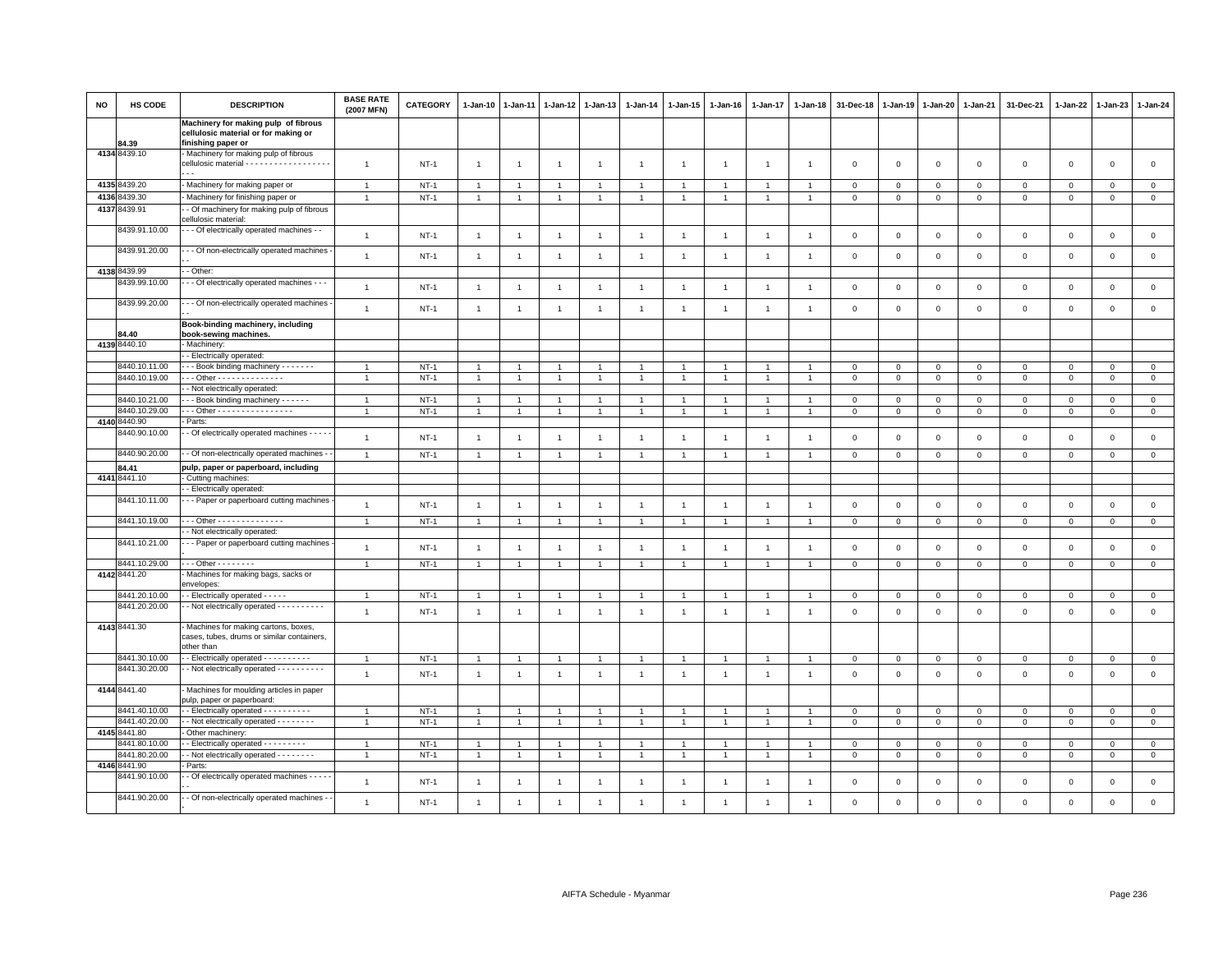| <b>NO</b> | HS CODE                       | <b>DESCRIPTION</b>                                                                                  | <b>BASE RATE</b><br>(2007 MFN) | <b>CATEGORY</b> | 1-Jan-10       | $1 - Jan-11$   | 1-Jan-12       | $1 - Jan-13$   | 1-Jan-14                       | 1-Jan-15                       | $1-Jan-16$     | $1 - Jan-17$   | 1-Jan-18       | 31-Dec-18      | 1-Jan-19       | 1-Jan-20       | 1-Jan-21                    | 31-Dec-21      | 1-Jan-22                    | 1-Jan-23       | 1-Jan-24       |
|-----------|-------------------------------|-----------------------------------------------------------------------------------------------------|--------------------------------|-----------------|----------------|----------------|----------------|----------------|--------------------------------|--------------------------------|----------------|----------------|----------------|----------------|----------------|----------------|-----------------------------|----------------|-----------------------------|----------------|----------------|
|           |                               | Machinery, apparatus and equipment<br>(other than the machine-tools of                              |                                |                 |                |                |                |                |                                |                                |                |                |                |                |                |                |                             |                |                             |                |                |
|           | 84.42                         | headings 84.56 to 84.65),                                                                           |                                |                 |                |                |                |                |                                |                                |                |                |                |                |                |                |                             |                |                             |                |                |
|           | 4147 8442.10                  | Phototype-setting and composing                                                                     |                                |                 |                |                |                |                |                                |                                |                |                |                |                |                |                |                             |                |                             |                |                |
|           | 3442.10.10.00                 | - - Electrically operated - - - - -                                                                 | $\overline{1}$                 | $NT-1$          | $\overline{1}$ | -1             | $\overline{1}$ | $\overline{1}$ | $\mathbf{1}$                   | $\overline{1}$                 | $\overline{1}$ | $\overline{1}$ |                | $\mathbf 0$    | $\circ$        | $\mathbf 0$    | $\,0\,$                     | $\mathbf 0$    | 0                           | $\mathbf 0$    | $\mathsf 0$    |
|           | 3442.10.20.00                 | - - Not electrically operated - - - - - - - -                                                       | $\overline{1}$                 | $NT-1$          | 1              | $\mathbf{1}$   | $\overline{1}$ | $\overline{1}$ | $\overline{1}$                 | $\mathbf{1}$                   |                | $\mathbf{1}$   |                | $\mathbf 0$    | $\,0\,$        | $\mathsf 0$    | $\,0\,$                     | $\mathsf 0$    | $\mathsf 0$                 | $\mathbf 0$    | $\overline{0}$ |
|           | 4148 8442.20                  | Machinery, apparatus and equipment for<br>type-setting or composing by other<br>processes, with     |                                |                 |                |                |                |                |                                |                                |                |                |                |                |                |                |                             |                |                             |                |                |
|           | 8442.20.10.00                 | - Electrically operated - - - - - - -                                                               |                                | $NT-1$          |                |                |                |                |                                |                                |                |                |                | $\mathbf 0$    | $\mathbf 0$    | $\Omega$       | $\mathbf 0$                 | $\Omega$       | $\Omega$                    | $\Omega$       | $\mathbf 0$    |
|           | 8442.20.20.00                 | - Not electrically operated - - - - - - - -                                                         | $\overline{1}$                 | $NT-1$          | $\mathbf{1}$   | $\overline{1}$ | $\overline{1}$ | $\overline{1}$ | $\mathbf{1}$                   | $\overline{1}$                 | $\overline{1}$ | $\mathbf{1}$   |                | $\mathbf 0$    | $\mathbf 0$    | $\mathbf 0$    | $\mathsf 0$                 | $\mathsf 0$    | $\mathbf 0$                 | $\mathbf{0}$   | $\circ$        |
|           | 4149 8442.30                  | Other machinery, apparatus and<br>equipment:                                                        |                                |                 |                |                |                |                |                                |                                |                |                |                |                |                |                |                             |                |                             |                |                |
|           |                               | - Electrically operated:                                                                            |                                |                 |                |                |                |                |                                |                                |                |                |                |                |                |                |                             |                |                             |                |                |
|           | 8442.30.11.00                 | -- Impressed flongs and matrices - - - -                                                            | $\overline{1}$                 | ST              | $\overline{1}$ | $\overline{1}$ | $\overline{1}$ | $\overline{1}$ | $\mathbf{1}$                   | $\overline{1}$                 | $\mathbf{1}$   | $\overline{1}$ | $\mathbf{1}$   | $\overline{1}$ | $\overline{1}$ | $\mathbf{1}$   | $\overline{1}$              | $\mathbf{1}$   | $\overline{1}$              | $\overline{1}$ | $\mathbf{1}$   |
|           | 8442.30.12.00                 | - Machinery for type founding machine -                                                             | $\overline{1}$                 | ST              | $\overline{1}$ | $\overline{1}$ | $\overline{1}$ | $\overline{1}$ | $\overline{1}$                 | $\overline{1}$                 | $\mathbf{1}$   | $\overline{1}$ | $\overline{1}$ | $\overline{1}$ | $\overline{1}$ | $\overline{1}$ | $\overline{1}$              | $\overline{1}$ | $\overline{1}$              | $\overline{1}$ | $\overline{1}$ |
|           | 8442.30.19.00                 | $-$ - Other - - - - - - -                                                                           | $\overline{1}$                 | <b>ST</b>       | 1              |                | -1             |                | $\mathbf{1}$                   |                                |                |                |                | $\overline{1}$ |                | $\overline{1}$ | 1                           | $\mathbf{1}$   |                             | -1             |                |
|           |                               | - Not electrically operated:                                                                        |                                |                 |                |                |                |                |                                |                                |                |                |                |                |                |                |                             |                |                             |                |                |
|           | 8442.30.21.00                 | - - Impressed flongs and matrices - - - - -                                                         | $\mathbf{1}$                   | ST              | $\overline{1}$ | $\overline{1}$ | $\overline{1}$ | $\overline{1}$ | $\mathbf{1}$                   | $\overline{1}$                 | $\overline{1}$ | $\overline{1}$ | $\overline{1}$ | $\overline{1}$ | $\overline{1}$ | $\overline{1}$ | $\overline{1}$              | $\mathbf{1}$   | $\overline{1}$              | $\overline{1}$ | $\mathbf{1}$   |
|           | 8442.30.22.00                 | - Machinery for type founding machine -                                                             | $\overline{1}$                 | ST              | $\overline{1}$ | $\overline{1}$ | $\overline{1}$ | $\overline{1}$ | $\overline{1}$                 | $\overline{1}$                 | $\overline{1}$ | $\overline{1}$ | $\overline{1}$ | $\overline{1}$ | $\overline{1}$ | $\overline{1}$ | $\overline{1}$              | $\mathbf{1}$   | $\overline{1}$              | $\overline{1}$ | $\overline{1}$ |
|           | 8442.30.29.00                 | - - Other - - - - - - - - - -                                                                       | $\overline{1}$                 | ST              | -1             | $\overline{1}$ | $\overline{1}$ | $\mathbf{1}$   | $\mathbf{1}$                   | 1                              | $\mathbf{1}$   | $\overline{1}$ |                | $\overline{1}$ | $\overline{1}$ | $\overline{1}$ | $\overline{1}$              | $\mathbf{1}$   | $\mathbf{1}$                | $\overline{1}$ | $\mathbf{1}$   |
|           | 4150 8442.40                  | Parts of the foregoing machinery,<br>apparatus or equipment:                                        |                                |                 |                |                |                |                |                                |                                |                |                |                |                |                |                |                             |                |                             |                |                |
|           | 8442.40.10.00                 | - Of electrically operated machines,<br>apparatus or equipment - - - - - - - - - - -                | $\mathbf{1}$                   | $NT-1$          | $\overline{1}$ | $\overline{1}$ | $\overline{1}$ | $\overline{1}$ | $\overline{1}$                 | $\overline{1}$                 | $\overline{1}$ | $\overline{1}$ | $\overline{1}$ | $\mathbf 0$    | $\,0\,$        | $\,0\,$        | $\mathbf 0$                 | $\mathsf 0$    | $\,0\,$                     | $\mathsf 0$    | $\mathsf 0$    |
|           |                               | - Of non-electrically operated machines,<br>apparatus or equipment:                                 |                                |                 |                |                |                |                |                                |                                |                |                |                |                |                |                |                             |                |                             |                |                |
|           | 8442.40.21.00                 | - - Of type-founding or type-setting                                                                |                                |                 |                |                |                |                |                                |                                |                |                |                |                |                |                |                             |                |                             |                |                |
|           |                               |                                                                                                     | $\overline{1}$                 | $NT-1$          | $\overline{1}$ | -1             | $\overline{1}$ | $\overline{1}$ | $\mathbf{1}$                   | $\mathbf{1}$                   | $\overline{1}$ | 1              | -1             | $\mathbf 0$    | $\mathsf 0$    | $\mathsf 0$    | $\mathbf 0$                 | $\mathsf 0$    | $\mathsf 0$                 | $\mathsf 0$    | $\mathsf 0$    |
|           | 3442.40.29.00                 | - - - Other - - - - - - - - -                                                                       | $\mathbf{1}$                   | $NT-1$          | $\overline{1}$ | $\overline{1}$ | $\overline{1}$ |                | $\overline{1}$                 | $\mathbf{1}$                   | $\overline{1}$ | $\overline{1}$ |                | $\mathbf 0$    | $\mathbf 0$    | $\mathbf 0$    | $\mathbf{0}$                | $\mathbf 0$    | $\mathbf 0$                 | $\mathbf 0$    | $\mathbf{0}$   |
|           | 4151 8442.50                  | Printing type, blocks, plates, cylinders<br>and other printing components; blocks,<br>plates,       |                                |                 |                |                |                |                |                                |                                |                |                |                |                |                |                |                             |                |                             |                |                |
|           | 8442.50.10.00                 | - - Printing type of all kind - - - - - -                                                           | $\mathbf{1}$                   | $NT-1$          |                |                | $\mathbf{1}$   | $\overline{1}$ | $\mathbf{1}$                   | $\mathbf{1}$                   |                |                |                | $\overline{0}$ | $\mathbf{0}$   | $\mathbf{0}$   | $\overline{0}$              | $\mathbf 0$    | $\mathbf{0}$                | $\mathbf{0}$   | $\circ$        |
|           | 8442.50.90.00                 | - - Other - - - - - - - - - - -                                                                     | $\overline{1}$                 | $NT-1$          | $\mathbf{1}$   | 1              | 1              | $\overline{1}$ | $\mathbf{1}$                   | 1                              | $\overline{1}$ | 1              |                | $\mathbf 0$    | $\circ$        | $\mathbf 0$    | $\circ$                     | $\mathbf 0$    | 0                           | $\mathbf 0$    | $\mathbf 0$    |
|           | 84.43                         | Printing machinery used for printing by<br>means of the printing type, blocks,<br>plates, cylinders |                                |                 |                |                |                |                |                                |                                |                |                |                |                |                |                |                             |                |                             |                |                |
|           | 4152 8443.11                  | - Reel fed:                                                                                         |                                |                 |                |                |                |                |                                |                                |                |                |                |                |                |                |                             |                |                             |                |                |
|           | 8443.11.10.00                 | - - - Electrically operated - - - - - -                                                             | $\mathbf{1}$                   | $NT-1$          | $\overline{1}$ | $\mathbf{1}$   | $\mathbf{1}$   | $\overline{1}$ | $\overline{1}$                 | $\mathbf{1}$                   | $\overline{1}$ | $\mathbf{1}$   |                | $\overline{0}$ | $\mathbf 0$    | $\mathbf{0}$   | $\overline{0}$              | $\mathbf{0}$   | $\mathbf 0$                 | $\mathbf{O}$   | $\overline{0}$ |
|           | 8443.11.20.00                 | - - - Not electrically operated - - - -                                                             | $\overline{1}$                 | $NT-1$          | $\mathbf{1}$   | $\overline{1}$ | $\overline{1}$ | $\overline{1}$ | $\mathbf{1}$                   | $\mathbf{1}$                   | $\overline{1}$ | $\overline{1}$ | $\overline{1}$ | $\mathsf 0$    | $\mathsf 0$    | $\mathbf 0$    | $\circ$                     | $\mathsf 0$    | $\mathbf{0}$                | $\mathsf 0$    | $\circ$        |
|           | 4153 8443.12                  | - Sheet fed, office type (sheet size not<br>exceeding 22 x 36 cm):                                  |                                |                 |                |                |                |                |                                |                                |                |                |                |                |                |                |                             |                |                             |                |                |
|           | 8443.12.10.00                 | - - Electrically operated - - - - - - - -                                                           |                                | $NT-1$          | $\overline{1}$ | $\overline{1}$ | $\overline{1}$ | $\overline{1}$ | $\overline{1}$                 | $\mathbf{1}$                   |                | $\mathbf{1}$   |                | $\mathbf 0$    | $\mathbf 0$    | $\mathbf 0$    | $\mathbf 0$                 | $\mathsf 0$    | $\mathbf 0$                 | $\mathbf 0$    | $\mathsf 0$    |
|           | 8443.12.20.00                 | - - - Not electrically operated - - - - - - -                                                       | $\overline{1}$                 | $NT-1$          | $\mathbf{1}$   | -1             | $\mathbf{1}$   | $\overline{1}$ | $\overline{1}$                 | 1                              |                | 1              |                | $\mathbf 0$    | $\,0\,$        | $\circ$        | $\mathsf 0$                 | $\mathsf 0$    | 0                           | $\mathbf{0}$   | $\mathsf 0$    |
| 4154      | 8443.19                       | - Other                                                                                             |                                |                 |                |                |                |                |                                |                                |                |                |                |                |                |                |                             |                |                             |                |                |
|           | 3443.19.10.00                 | - - Electrically operated - - - - - -                                                               | $\overline{1}$                 | $NT-1$          | $\overline{1}$ |                | $\overline{1}$ |                | $\overline{1}$                 |                                |                |                |                | $\mathbf 0$    | $\circ$        | $\mathbf 0$    | $\mathbf 0$                 | 0              | $\circ$                     | $\mathbf 0$    | $\mathbf 0$    |
|           | 3443.19.20.00<br>4155 8443.21 | - - Not electrically operated - - - - - - -                                                         | $\overline{1}$                 | $NT-1$          | $\mathbf{1}$   | $\overline{1}$ | $\overline{1}$ | $\overline{1}$ | $\overline{1}$                 | $\mathbf{1}$                   | $\overline{1}$ | 1              |                | $\mathbf 0$    | $\mathsf 0$    | $\mathsf 0$    | $\mathbf 0$                 | $\mathsf 0$    | $\mathsf 0$                 | $\mathbf 0$    | $\overline{0}$ |
|           | 3443.21.10.00                 | - Reel fed:                                                                                         | $\mathbf{1}$                   | $NT-1$          | $\overline{1}$ | $\overline{1}$ | $\overline{1}$ | $\overline{1}$ |                                |                                | $\overline{1}$ |                |                |                |                |                |                             |                |                             |                | $\circ$        |
|           | 3443.21.20.00                 | - - Electrically operated - - - - - -<br>--- Not electrically operated --------                     | $\overline{1}$                 | $NT-1$          | $\overline{1}$ |                |                |                | $\mathbf{1}$<br>$\overline{1}$ | $\overline{1}$<br>$\mathbf{1}$ |                |                |                | $\overline{0}$ | $\mathbf{0}$   | $\mathbf{0}$   | $\mathbf{0}$<br>$\mathbf 0$ | $\mathbf{0}$   | $\mathbf{0}$<br>$\mathbf 0$ | $\mathbf{0}$   | $\mathbf 0$    |
| 4156      | 8443.29                       | - Other                                                                                             |                                |                 |                |                |                |                |                                |                                |                |                |                | $\mathbf 0$    | $\circ$        | $\mathbf 0$    |                             | 0              |                             | $\mathbf 0$    |                |
|           | 3443.29.10.00                 | - - Electrically operated - - - - - - - - -                                                         | $\overline{1}$                 | $NT-1$          |                |                |                |                |                                |                                |                |                |                | $\mathbf 0$    | $\mathbf 0$    | $\mathbf 0$    | $\mathbf 0$                 | $\mathsf 0$    | $\mathbf 0$                 | $\mathbf 0$    | $\mathbf 0$    |
|           | 3443.29.20.00                 | - - Not electrically operated - - - -                                                               | $\overline{1}$                 | $NT-1$          |                |                |                |                |                                |                                |                |                |                | $\Omega$       | $\Omega$       | $\,0\,$        | $\,$ 0                      | $\mathsf 0$    | $\Omega$                    | $\Omega$       | $\Omega$       |
| 4157      | 8443.30                       | Flexographic printing machinery                                                                     |                                |                 |                |                |                |                |                                |                                |                |                |                |                |                |                |                             |                |                             |                |                |
|           | 3443.30.10.00                 | - Electrically operated - - - - -                                                                   | $\mathbf{1}$                   | $NT-1$          |                |                |                | 1              | -1                             |                                |                |                |                | $\mathbf 0$    | $^{\circ}$     | $^{\circ}$     | $\overline{0}$              | $^{\circ}$     | $^{\circ}$                  | $\Omega$       | $\mathbf{0}$   |
|           | 3443.30.20.00                 | - Not electrically operated - - - - -                                                               | $\overline{1}$                 | $NT-1$          | $\mathbf{1}$   | $\mathbf{1}$   | $\mathbf{1}$   |                | $\mathbf{1}$                   | $\mathbf{1}$                   |                |                |                | $\mathbf 0$    | $\mathbf 0$    | $\mathbf 0$    | $\circ$                     | $\mathsf 0$    | $\mathbf 0$                 | $\mathsf 0$    | $\mathbf{0}$   |
| 4158      | 8443.40                       | Gravure printing machinery                                                                          |                                |                 |                |                |                |                |                                |                                |                |                |                |                |                |                |                             |                |                             |                |                |
|           | 8443.40.10.00                 | - Electrically operated - - - - - -                                                                 |                                | $NT-1$          |                |                |                |                |                                |                                |                |                |                | $^{\circ}$     | $\mathbf 0$    | $\mathbf 0$    | $\mathbf 0$                 | $\mathsf 0$    | $\mathbf 0$                 | $\mathbf 0$    | $\mathbf 0$    |
|           | 8443.40.20.00                 | - - Not electrically operated - - - - - -                                                           |                                | $NT-1$          |                |                |                |                |                                |                                |                |                |                | $\mathbf 0$    | $\mathbf 0$    | $\mathbf 0$    | $\mathsf 0$                 | $\Omega$       | $\mathbf 0$                 | $\mathbf{0}$   | $\mathbf 0$    |
|           |                               |                                                                                                     |                                |                 |                |                |                |                |                                |                                |                |                |                |                |                |                |                             |                |                             |                |                |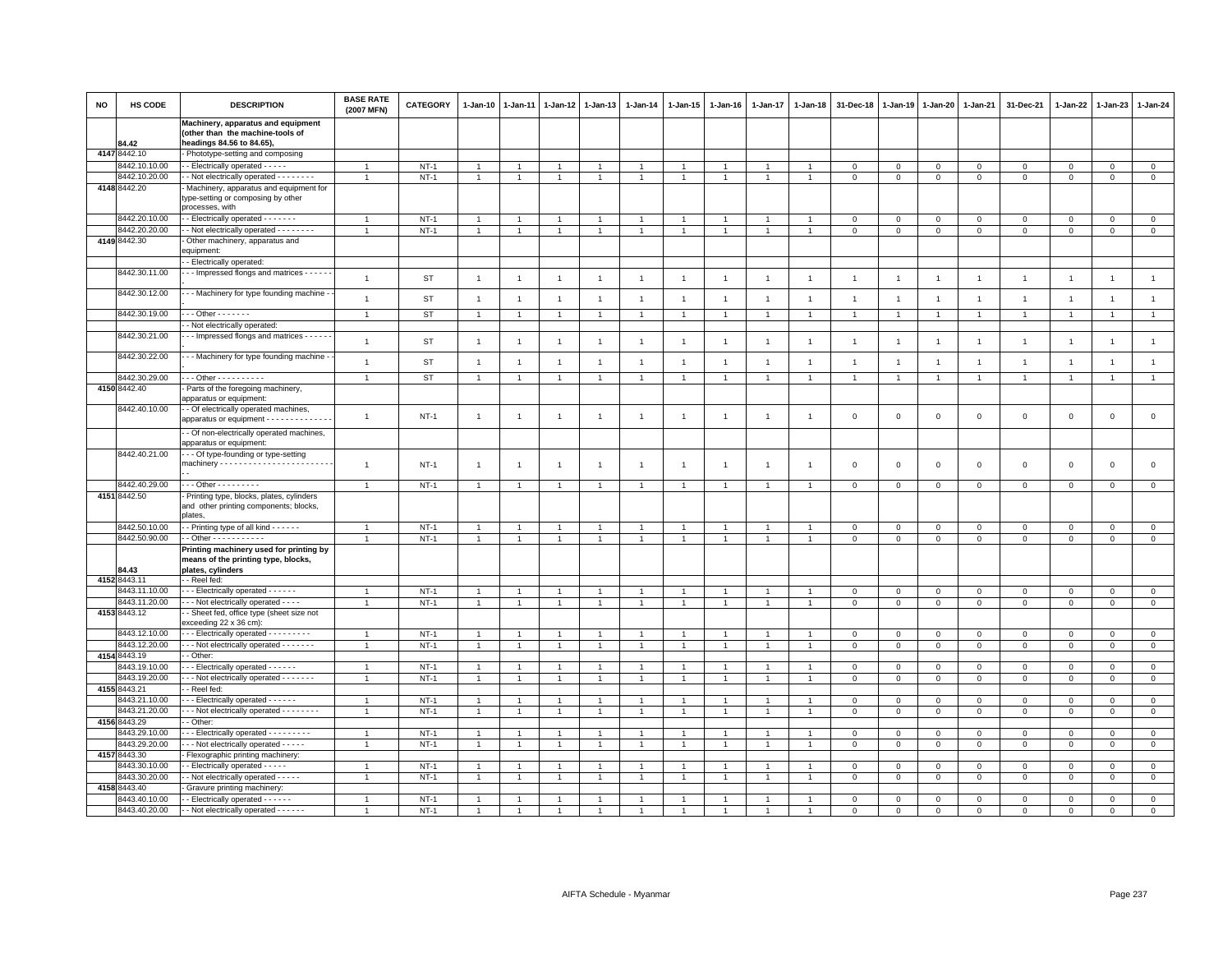| <b>NO</b> | HS CODE                        | <b>DESCRIPTION</b>                                                                             | <b>BASE RATE</b><br>(2007 MFN) | <b>CATEGORY</b> | $1-Jan-10$     | 1-Jan-11       | $1 - Jan-12$   | 1-Jan-13       | $1 - Jan-14$   | 1-Jan-15       | $1-Jan-16$     | 1-Jan-17       | 1-Jan-18       | 31-Dec-18      | 1-Jan-19       | $1 - Jan-20$   | 1-Jan-21       | 31-Dec-21      | 1-Jan-22       | 1-Jan-23       | 1-Jan-24       |
|-----------|--------------------------------|------------------------------------------------------------------------------------------------|--------------------------------|-----------------|----------------|----------------|----------------|----------------|----------------|----------------|----------------|----------------|----------------|----------------|----------------|----------------|----------------|----------------|----------------|----------------|----------------|
| 4159      | 3443.51                        | - ink-jet printing machines - - - - -                                                          |                                | $NT-1$          | $\overline{1}$ | $\overline{1}$ | $\overline{1}$ | $\mathbf{1}$   |                | $\overline{1}$ |                | $\mathbf{1}$   | $\overline{1}$ | $\mathbf 0$    | $\mathbf{0}$   | $\mathbf 0$    | $\mathbf 0$    | 0              | $\mathbf 0$    | $\mathbf 0$    | $\mathbf 0$    |
|           | 4160 8443.59                   | - Other:                                                                                       |                                |                 |                |                |                |                |                |                |                |                |                |                |                |                |                |                |                |                |                |
|           | 3443.59.10.00                  | Platen presses - - - - -                                                                       | $\overline{1}$                 | $NT-1$          | $\overline{1}$ | $\overline{1}$ | $\overline{1}$ | $\overline{1}$ | $\overline{1}$ | $\overline{1}$ | $\overline{1}$ | $\overline{1}$ | $\overline{1}$ | $\overline{0}$ | $\overline{0}$ | $\mathbf{0}$   | $\mathbf{0}$   | $\mathbf{0}$   | $\mathbf{0}$   | $\mathbf{0}$   | $\mathbf{0}$   |
|           | 8443.59.20.00                  | -- Screen printing machinery for the<br>manufacture of PCB/PWBs [ITA/2 (AS2)] -                | $\overline{1}$                 | <b>NT-1</b>     | $\mathbf{1}$   |                |                | $\overline{1}$ | $\overline{1}$ | $\overline{1}$ |                | $\mathbf{1}$   |                | $\overline{0}$ | $\mathbf 0$    | $\mathbf 0$    | $\mathbf 0$    | $\mathsf 0$    | $\mathbf 0$    | $\mathsf 0$    | $\mathsf 0$    |
|           | 8443.59.90.00                  | $-$ - Other - - - - - - - - - - -                                                              | $\overline{1}$                 | $NT-1$          | -1             |                | $\overline{1}$ | $\mathbf{1}$   |                | $\overline{1}$ |                | -1             |                | $\mathbf 0$    | $\mathbf 0$    | $\mathbf 0$    | $\mathbf 0$    | 0              | 0              | 0              | $\mathbf{0}$   |
|           | 4161 8443.60                   | Machines for uses ancillary to printing:                                                       |                                |                 |                |                |                |                |                |                |                |                |                |                |                |                |                |                |                |                |                |
|           | 3443.60.10.00                  | - Electrically operated - - - - - -                                                            | $\overline{1}$                 | $NT-1$          | $\overline{1}$ |                | $\overline{1}$ | $\overline{1}$ |                | $\overline{1}$ |                |                |                | $\Omega$       | $\Omega$       | $\mathbf{0}$   | $\Omega$       | $\mathbf 0$    | $\Omega$       | $\Omega$       | $\mathsf 0$    |
|           | 8443.60.20.00                  | - Not electrically operated - - - - - - - -                                                    | $\overline{1}$                 | $NT-1$          | $\overline{1}$ | $\mathbf{1}$   | $\overline{1}$ | $\mathbf{1}$   | $\overline{1}$ | $\overline{1}$ | $\overline{1}$ | $\mathbf{1}$   | $\overline{1}$ | $\mathbf 0$    | $\mathbf 0$    | $\mathbf 0$    | $\mathbf 0$    | $\mathsf 0$    | 0              | $\mathbf 0$    | $\mathbf 0$    |
|           | 4162 8443.90                   | Parts:                                                                                         |                                |                 |                |                |                |                |                |                |                |                |                |                |                |                |                |                |                |                |                |
|           | 3443.90.10.00                  | - Of screen printing machinery for the<br>manufacture of PCB/PWBs [ITA/2 (AS2)] -              | $\overline{1}$                 | ST              | $\overline{1}$ | $\overline{1}$ | $\overline{1}$ | $\overline{1}$ | $\overline{1}$ | $\overline{1}$ | $\overline{1}$ | $\overline{1}$ | $\overline{1}$ | $\overline{1}$ | $\overline{1}$ | $\overline{1}$ | $\overline{1}$ | $\overline{1}$ | $\overline{1}$ | $\overline{1}$ | $\overline{1}$ |
|           | 8443.90.20.00                  | - Other, for electrically operated machines                                                    | $\overline{1}$                 | ST              | $\overline{1}$ | $\overline{1}$ | $\overline{1}$ | $\overline{1}$ |                | $\overline{1}$ |                | $\overline{1}$ | $\overline{1}$ | $\overline{1}$ | $\overline{1}$ | $\overline{1}$ | $\overline{1}$ | $\overline{1}$ | $\overline{1}$ |                | $\overline{1}$ |
|           | 8443.90.90.00                  | $-$ Other $        -$                                                                          | $\overline{1}$                 | <b>ST</b>       | -1             | $\overline{1}$ | $\mathbf{1}$   | $\mathbf{1}$   |                | $\mathbf{1}$   |                | 1              | -1             | $\overline{1}$ | 1              | -1             | $\mathbf{1}$   |                | $\mathbf{1}$   |                | $\mathbf{1}$   |
|           | 84.44                          | Machines for extruding, drawing,<br>texturing or cutting man-made textile<br>materials.        |                                |                 |                |                |                |                |                |                |                |                |                |                |                |                |                |                |                |                |                |
|           | 4163 8444.00                   | Electrically operated:                                                                         |                                |                 |                |                |                |                |                |                |                |                |                |                |                |                |                |                |                |                |                |
|           | 3444.00.11.00                  | - Machines for extruding - - - -                                                               |                                | $NT-1$          | $\mathbf{1}$   |                | $\mathbf{1}$   | -1             |                | $\mathbf{1}$   |                |                |                | $\mathbf 0$    | $\mathbf 0$    | $\mathbf 0$    | $\mathbf 0$    | $\mathbf 0$    | $\mathbf 0$    | $\mathbf{0}$   | $\mathsf 0$    |
|           | 8444.00.19.00                  | $-$ Other - - - - - - - - - - - - - -                                                          | $\overline{1}$                 | $NT-1$          | $\mathbf{1}$   | $\overline{1}$ | $\mathbf{1}$   | $\overline{1}$ | $\mathbf{1}$   | $\mathbf{1}$   |                | $\mathbf{1}$   | $\overline{1}$ | $\mathbf{0}$   | $\circ$        | $\mathbf{0}$   | $\mathbf 0$    | $\mathbf 0$    | $\mathbf 0$    | $\mathbf 0$    | $\mathsf 0$    |
|           |                                | Not electrically operated:                                                                     |                                |                 |                |                |                |                |                |                |                |                |                |                |                |                |                |                |                |                |                |
|           | 8444.00.21.00                  | - Machines for extruding - - - - - - - -                                                       | $\overline{1}$                 | $NT-1$          | $\mathbf{1}$   |                | $\mathbf{1}$   | $\mathbf{1}$   |                | $\overline{1}$ |                | $\overline{1}$ | $\mathbf{1}$   | $\mathbf 0$    | $\mathbf{0}$   | $\mathbf 0$    | $\mathsf 0$    | $\mathsf 0$    | $\mathbf 0$    | $\mathsf 0$    | $\overline{0}$ |
|           | 8444.00.29.00                  | - Other - - - - - - - - - - - - -                                                              | $\overline{1}$                 | $NT-1$          | $\mathbf{1}$   | $\mathbf{1}$   | $\mathbf{1}$   | $\mathbf{1}$   |                | $\mathbf{1}$   |                | 1              | -1             | $\mathbf 0$    | $\,0\,$        | $\circ$        | $\mathbf 0$    | 0              | $^{\circ}$     | 0              | $\mathbf 0$    |
|           | 84.45                          | Machines for preparing textile fibres;<br>spinning, doubling or twisting<br>machines and other |                                |                 |                |                |                |                |                |                |                |                |                |                |                |                |                |                |                |                |                |
|           | 4164 8445.11                   | - Carding machines:                                                                            |                                |                 |                |                |                |                |                |                |                |                |                |                |                |                |                |                |                |                |                |
|           | 3445.11.10.00                  | --- Electrically operated --------                                                             | -1                             | $NT-1$          | -1             |                | $\overline{1}$ | $\overline{1}$ |                | $\overline{1}$ |                | -1             |                | $\mathbf{0}$   | $\mathbf{0}$   | $\mathbf{0}$   | $\mathbf{0}$   | $\mathbf 0$    | $\mathbf 0$    | $\Omega$       | $\mathbf 0$    |
|           | 8445.11.20.00                  | - - - Not electrically operated - - - - - - - -                                                | $\overline{1}$                 | $NT-1$          | $\mathbf{1}$   |                | $\overline{1}$ | $\overline{1}$ | $\overline{1}$ | $\mathbf{1}$   |                | $\mathbf{1}$   |                | $\mathbf 0$    | $\mathbf 0$    | $\mathbf{0}$   | $\mathbf 0$    | $\mathsf 0$    | $\mathbf 0$    | $\mathsf 0$    | $\overline{0}$ |
|           | 4165 8445.12                   | - Combing machines:                                                                            |                                |                 |                |                |                |                |                |                |                |                |                |                |                |                |                |                |                |                |                |
|           | 8445.12.10.00                  | - - Electrically operated - - - - - - - - -                                                    | $\overline{1}$                 | $NT-1$          | $\overline{1}$ |                |                | $\overline{1}$ |                | $\overline{1}$ |                | $\mathbf{1}$   |                | $\mathbf 0$    | $\mathbf 0$    | $\mathbf 0$    | $\mathbf 0$    | $\mathsf 0$    | 0              | $\mathsf 0$    | $\mathbf 0$    |
|           | 8445.12.20.00                  | - - Not electrically operated - - - - - -                                                      | $\overline{1}$                 | $NT-1$          | $\mathbf{1}$   | $\mathbf{1}$   | $\overline{1}$ | $\overline{1}$ |                | $\overline{1}$ |                | $\mathbf{1}$   | $\overline{1}$ | $\mathbf 0$    | $\mathsf 0$    | $\overline{0}$ | $\mathbf 0$    | 0              | 0              | $\mathbf 0$    | $\mathbf 0$    |
|           | 4166 8445.13                   | - Drawing or roving machines                                                                   |                                |                 | $\overline{1}$ |                |                |                |                |                |                | $\overline{1}$ |                |                |                |                |                |                |                |                |                |
|           | 3445.13.10.00<br>8445.13.20.00 | - - Electrically operated - - - - -                                                            | $\overline{1}$                 | $NT-1$          |                |                | $\overline{1}$ | $\overline{1}$ |                | $\overline{1}$ |                |                |                | $\mathbf 0$    | $\mathbf 0$    | $\mathbf{0}$   | $\mathbf 0$    | $\mathbf 0$    | $\Omega$       | $\Omega$       | $\mathbf 0$    |
|           | 4167 8445.19                   | - - Not electrically operated - - - - - - -<br>- Other:                                        |                                | $NT-1$          | $\overline{1}$ |                |                | -1             |                | $\overline{1}$ |                |                |                | $\mathbf 0$    | $\mathbf 0$    | $\mathbf 0$    | $\mathbf 0$    | $\mathsf 0$    | $\mathbf 0$    | $\mathbf 0$    | $\mathbf 0$    |
|           | 3445.19.10.00                  | - - Electrically operated - - - - - - - -                                                      | $\overline{1}$                 | <b>ST</b>       | $\overline{1}$ |                | $\overline{1}$ | $\overline{1}$ |                | $\overline{1}$ |                | $\overline{1}$ |                | $\overline{1}$ | $\overline{1}$ | $\overline{1}$ | $\overline{1}$ | $\overline{1}$ | $\overline{1}$ | $\overline{1}$ | $\overline{1}$ |
|           | 3445.19.20.00                  | --- Not electrically operated -------                                                          |                                | <b>ST</b>       | $\overline{1}$ |                |                | $\overline{1}$ |                | $\overline{1}$ |                |                |                |                |                | $\overline{1}$ |                |                | $\overline{1}$ |                | $\overline{1}$ |
| 4168      | 8445.20                        | Textile spinning machines:                                                                     |                                |                 |                |                |                |                |                |                |                |                |                |                |                |                |                |                |                |                |                |
|           | 8445.20.10.00                  | - Electrically operated - - - - - - -                                                          | $\overline{1}$                 | $NT-1$          | $\mathbf{1}$   |                | $\mathbf{1}$   | $\overline{1}$ |                | $\overline{1}$ |                | $\mathbf{1}$   |                | $\mathbf 0$    | $\mathbf 0$    | $\mathbf 0$    | $\mathbf 0$    | $\mathsf 0$    | $^{\circ}$     | $\mathsf 0$    | $\mathbf 0$    |
|           | 8445.20.20.00                  | - Not electrically operated - - - - - - -                                                      | $\overline{1}$                 | $NT-1$          | $\overline{1}$ | $\overline{1}$ | $\mathbf{1}$   | $\overline{1}$ | $\overline{1}$ | $\mathbf{1}$   | $\overline{1}$ | $\mathbf{1}$   | $\overline{1}$ | $\Omega$       | $\mathbf{0}$   | $\mathbf{0}$   | $\mathbf{0}$   | $\mathsf 0$    | $\mathbf 0$    | $\mathbf 0$    | $\mathsf 0$    |
|           | 4169 8445.30                   | Textile doubling or twisting machines:                                                         |                                |                 |                |                |                |                |                |                |                |                |                |                |                |                |                |                |                |                |                |
|           |                                |                                                                                                |                                |                 |                |                |                |                |                |                |                |                |                |                |                |                |                |                |                |                |                |
|           | 3445.30.10.00                  | - Electrically operated - - - - - -                                                            | $\mathbf{1}$                   | $NT-1$          | $\overline{1}$ |                | $\mathbf{1}$   | $\mathbf{1}$   | $\overline{1}$ | $\mathbf{1}$   |                | 1              |                | $\mathbf 0$    | $\,0\,$        | $\mathbf 0$    | $\mathbf 0$    | $\mathsf 0$    | $\mathbf 0$    | $\mathsf 0$    | $\overline{0}$ |
|           | 8445.30.20.00                  | - Not electrically operated - - - - - - - - - -                                                | $\overline{1}$                 | $NT-1$          | $\overline{1}$ | $\mathbf{1}$   | $\mathbf{1}$   | $\overline{1}$ | $\mathbf{1}$   | $\overline{1}$ | $\overline{1}$ | $\overline{1}$ | $\overline{1}$ | $\mathbf 0$    | $\,0\,$        | $\mathbf 0$    | $\mathbf 0$    | $\mathsf 0$    | $\mathbf 0$    | $\mathbf 0$    | $\mathsf 0$    |
|           | 4170 8445.40                   | Textile winding (including weft-winding) or<br>reeling machines:                               |                                |                 |                |                |                |                |                |                |                |                |                |                |                |                |                |                |                |                |                |
|           | 8445.40.10.00                  | - Electrically operated - - - - - - - - - - - -                                                | $\overline{1}$                 | $NT-1$          | $\mathbf{1}$   |                | $\overline{1}$ | $\overline{1}$ |                | $\overline{1}$ |                | $\mathbf{1}$   |                | $\mathbf 0$    | $\mathbf 0$    | $\mathbf 0$    | $\mathbf 0$    | $\mathsf 0$    | 0              | 0              | $\mathbf 0$    |
|           | 8445.40.20.00                  | - Not electrically operated - - - - -                                                          | $\overline{1}$                 | $NT-1$          | $\mathbf{1}$   |                | $\mathbf{1}$   | $\overline{1}$ |                | $\overline{1}$ |                | $\mathbf{1}$   | $\overline{1}$ | $\mathbf 0$    | $\mathsf 0$    | $\mathbf 0$    | $\mathsf 0$    | $\mathsf 0$    | $\mathbf 0$    | $\mathsf 0$    | $\overline{0}$ |
|           | 4171 8445.90                   | Other:                                                                                         |                                |                 |                |                |                |                |                |                |                |                |                |                |                |                |                |                |                |                |                |
|           |                                | - Electrically operated:                                                                       |                                |                 |                |                |                |                |                |                |                |                |                |                |                |                |                |                |                |                |                |
|           | 8445.90.11.00                  | - - Warping or warp sizing machines - - -                                                      | $\overline{1}$                 | $NT-1$          | $\overline{1}$ | $\overline{1}$ | $\overline{1}$ | $\mathbf{1}$   | $\overline{1}$ | $\overline{1}$ | $\overline{1}$ | $\mathbf{1}$   | $\overline{1}$ | $\mathbf{0}$   | $\mathbf{0}$   | $\mathbf{0}$   | $\mathbf{0}$   | $\mathbf 0$    | $\mathbf 0$    | $\mathbf 0$    | $\mathbf 0$    |
|           | 8445.90.19.00                  | Other - - - - - - - - - - - -                                                                  | $\mathbf{1}$                   | $NT-1$          | $\mathbf{1}$   | $\overline{1}$ | $\mathbf{1}$   | $\mathbf{1}$   | $\mathbf{1}$   | $\mathbf{1}$   |                | $\mathbf{1}$   | $\overline{1}$ | $\mathbf 0$    | $\mathbf 0$    | $\overline{0}$ | $\mathbf{0}$   | $\mathbf{0}$   | $\mathbf 0$    | $\mathbf{0}$   | $\overline{0}$ |
|           |                                | - Not electrically operated:                                                                   |                                |                 |                |                |                |                |                |                |                |                |                |                |                |                |                |                |                |                |                |
|           | 8445.90.21.00                  | - - Warping or warp sizing machines - - - -                                                    | $\overline{1}$                 | $NT-1$          | $\overline{1}$ | $\mathbf{1}$   | $\mathbf{1}$   | $\overline{1}$ | $\overline{1}$ | $\overline{1}$ | $\overline{1}$ | $\overline{1}$ | $\overline{1}$ | $\mathbf 0$    | $\overline{0}$ | $\mathbf 0$    | $\mathbf 0$    | $\mathsf 0$    | 0              | $\mathsf 0$    | $\mathsf 0$    |
|           | 8445.90.29.00                  | - - - Other - - - - - - - - - - - - -                                                          | $\overline{1}$                 | $NT-1$          | $\overline{1}$ |                | $\overline{1}$ | $\overline{1}$ |                | $\overline{1}$ |                | $\overline{1}$ |                | $\mathbf 0$    | $\mathbf{0}$   | $\mathbf 0$    | $\mathbf{0}$   | $\mathsf 0$    | $\mathbf 0$    | $\mathbf{0}$   | $\circ$        |
|           | 84.46                          | Weaving machines (looms).                                                                      |                                |                 |                |                |                |                |                |                |                |                |                |                |                |                |                |                |                |                |                |
|           | 4172 8446.10                   | - For weaving fabrics of a width not<br>exceeding 30 cm:                                       |                                |                 |                |                |                |                |                |                |                |                |                |                |                |                |                |                |                |                |                |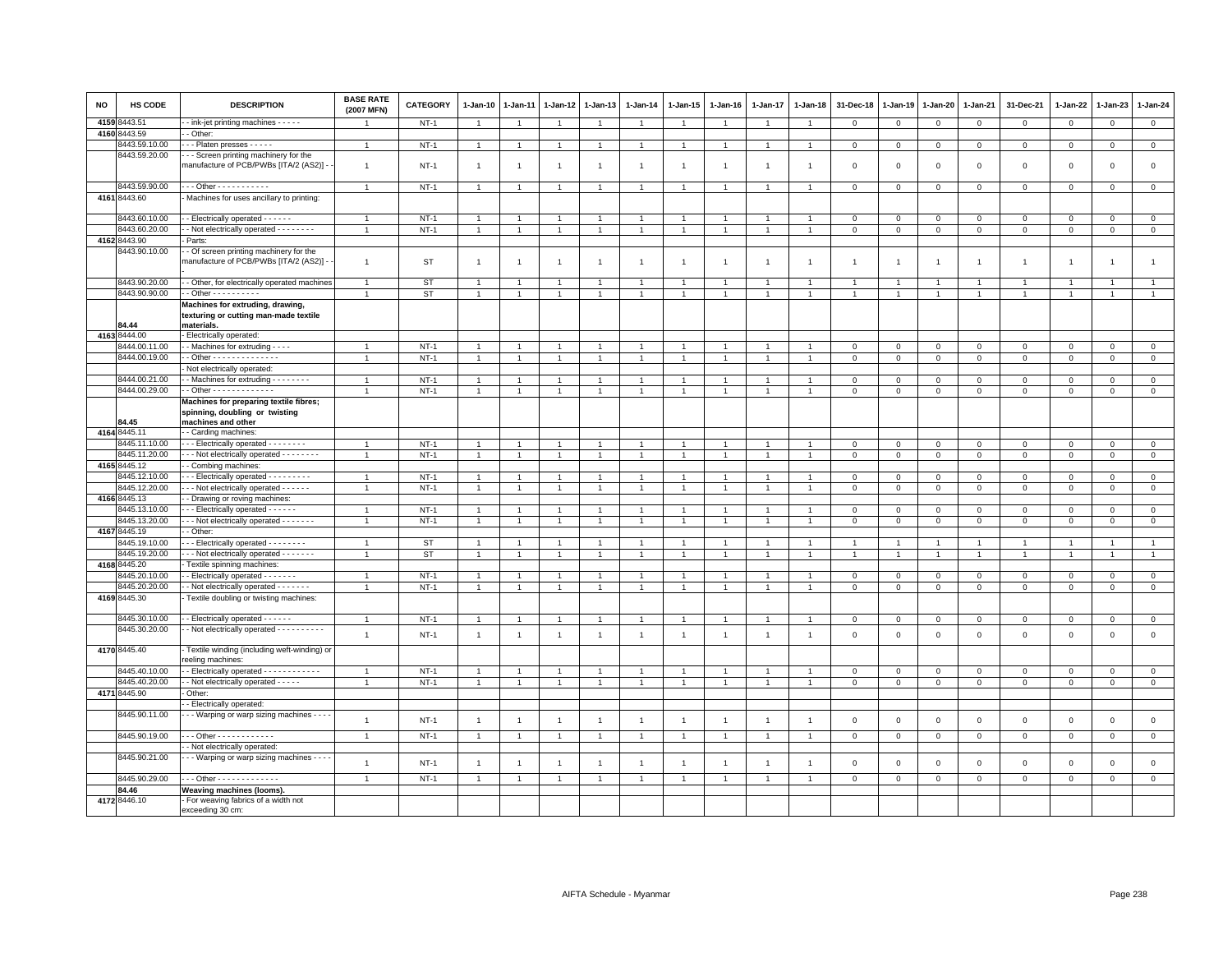| <b>NO</b> | HS CODE                        | <b>DESCRIPTION</b>                                                                                    | <b>BASE RATE</b><br>(2007 MFN) | <b>CATEGORY</b> | 1-Jan-10                         | $1-Jan-11$                     | 1-Jan-12                       | 1-Jan-13                         | 1-Jan-14       | 1-Jan-15                     | $1-Jan-16$     | $1-Jan-17$                   | $1 - Jan-18$                     | 31-Dec-18                        | $1-Jan-19$                       | $1-Jan-20$                       | 1-Jan-21                         | 31-Dec-21      | 1-Jan-22                       | 1-Jan-23                       | $1 - Jan-24$                     |
|-----------|--------------------------------|-------------------------------------------------------------------------------------------------------|--------------------------------|-----------------|----------------------------------|--------------------------------|--------------------------------|----------------------------------|----------------|------------------------------|----------------|------------------------------|----------------------------------|----------------------------------|----------------------------------|----------------------------------|----------------------------------|----------------|--------------------------------|--------------------------------|----------------------------------|
|           | 3446.10.10.00                  | - Electrically operated - - - - - - -                                                                 |                                | $NT-1$          | $\overline{1}$                   |                                | $\overline{1}$                 | $\overline{1}$                   |                | $\overline{1}$               |                |                              |                                  | $\Omega$                         | $\Omega$                         | $\Omega$                         | $\mathbf{0}$                     | $\mathbf{0}$   | $\Omega$                       | $\mathbf{0}$                   | $\mathbf 0$                      |
|           | 8446.10.20.00                  | - Not electrically operated - - - - -                                                                 | $\overline{1}$                 | $NT-1$          | $\mathbf{1}$                     |                                | $\mathbf{1}$                   | $\overline{1}$                   | $\overline{1}$ | $\mathbf{1}$                 |                | 1                            | $\overline{1}$                   | $\mathbf 0$                      | $\mathbf 0$                      | $\mathbf 0$                      | $\mathbf 0$                      | $\mathbf 0$    | $\mathbf 0$                    | $\mathbf 0$                    | $\overline{0}$                   |
| 4173      | 3446.21                        | - Power looms - - - - - - - - - -                                                                     | $\overline{1}$                 | $NT-1$          | $\overline{1}$                   |                                | $\overline{1}$                 | $\overline{1}$                   |                | $\overline{1}$               |                |                              |                                  | $\overline{\mathbf{0}}$          | $\mathbf 0$                      | $\mathbf{0}$                     | $\mathbf 0$                      | $\mathbf 0$    | $\Omega$                       | $\Omega$                       | $\mathbb O$                      |
| 4174      | 3446.29                        | - Other - - - - - - - - -                                                                             | $\overline{1}$                 | <b>ST</b>       | $\mathbf{1}$                     | $\mathbf{1}$                   | $\mathbf{1}$                   | $\overline{1}$                   |                | $\mathbf{1}$                 |                | $\mathbf{1}$                 | $\mathbf{1}$                     | $\overline{1}$                   | 1                                | $\overline{1}$                   | $\mathbf{1}$                     | $\mathbf{1}$   | $\mathbf{1}$                   | $\overline{1}$                 | $\mathbf{1}$                     |
|           | 4175 8446.30                   | For weaving fabrics of a width exceeding<br>30 cm, shuttleless type - - - - - - - - - - - - - -       | $\mathbf{1}$                   | <b>NT-1</b>     | $\overline{1}$                   |                                | 1                              | $\overline{1}$                   | $\overline{1}$ | $\overline{1}$               | $\overline{1}$ | $\mathbf{1}$                 | $\overline{1}$                   | $\mathbf 0$                      | $\mathbf 0$                      | $\mathbf 0$                      | $\mathbf 0$                      | $\mathbf 0$    | $\mathsf 0$                    | $\mathbf 0$                    | $\mathsf 0$                      |
|           |                                | Knitting machines, stitch-bonding<br>machines and machines for making                                 |                                |                 |                                  |                                |                                |                                  |                |                              |                |                              |                                  |                                  |                                  |                                  |                                  |                |                                |                                |                                  |
|           | 84.47<br>4176 8447.11          | gimped yarn, tulle, lace,<br>- With cylinder diameter not exceeding                                   |                                |                 |                                  |                                |                                |                                  |                |                              |                |                              |                                  |                                  |                                  |                                  |                                  |                |                                |                                |                                  |
|           |                                | 165 mm:                                                                                               |                                |                 |                                  |                                |                                |                                  |                |                              |                |                              |                                  |                                  |                                  |                                  |                                  |                |                                |                                |                                  |
|           | 8447.11.10.00<br>8447.11.20.00 | - - - Electrically operated - - - -                                                                   | $\mathbf{1}$<br>$\overline{1}$ | $NT-1$          | $\overline{1}$                   | $\overline{1}$                 | $\overline{1}$                 | $\overline{1}$<br>$\overline{1}$ | $\overline{1}$ | $\overline{1}$               |                | $\overline{1}$               | $\overline{1}$                   | $\mathbf 0$                      | $\mathbb O$                      | $\circ$                          | $\mathbf 0$                      | $\mathsf 0$    | $\mathsf 0$                    | $\mathsf 0$                    | $\circ$                          |
|           |                                | --- Not electrically operated -------                                                                 |                                | $NT-1$          | $\mathbf{1}$                     | $\overline{1}$                 | $\overline{1}$                 |                                  |                | $\mathbf{1}$                 |                | $\mathbf{1}$                 | $\overline{1}$                   | $\mathbf 0$                      | $\mathbf 0$                      | $\mathbf 0$                      | $\mathbf 0$                      | $\mathbf 0$    | $\mathbf 0$                    | $\mathbf 0$                    | $\overline{0}$                   |
|           | 4177 8447.12                   | - With cylinder diameter exceeding 165<br>mm:                                                         |                                |                 |                                  |                                |                                |                                  |                |                              |                |                              |                                  |                                  |                                  |                                  |                                  |                |                                |                                |                                  |
|           | 8447.12.10.00                  | - - Electrically operated - - - -                                                                     | $\overline{1}$                 | $NT-1$          |                                  |                                |                                |                                  |                |                              |                |                              |                                  | $\Omega$                         | $\Omega$                         | $\Omega$                         | $\Omega$                         | $\Omega$       | $\Omega$                       | $\Omega$                       | $\mathsf 0$                      |
|           | 8447.12.20.00<br>4178 8447.20  | - - Not electrically operated - - - -<br>Flat knitting machines; stitch-bonding                       | $\overline{1}$                 | $NT-1$          | $\overline{1}$                   |                                | $\overline{1}$                 | $\overline{1}$                   |                | $\mathbf{1}$                 |                |                              | $\overline{1}$                   | $\mathbf 0$                      | $\mathbf 0$                      | $\mathsf 0$                      | $\mathbf 0$                      | $\Omega$       | $\Omega$                       | $\mathbf{0}$                   | $\mathbb O$                      |
|           |                                | machines:                                                                                             |                                |                 |                                  |                                |                                |                                  |                |                              |                |                              |                                  |                                  |                                  |                                  |                                  |                |                                |                                |                                  |
|           |                                | - Electrically operated:                                                                              |                                |                 |                                  |                                |                                |                                  |                |                              |                |                              |                                  |                                  |                                  |                                  |                                  |                |                                |                                |                                  |
|           | 8447.20.11.00                  | - - Knitting machines - - - - - - - - -                                                               | $\overline{1}$                 | <b>ST</b>       | $\overline{1}$                   | $\overline{1}$                 | $\overline{1}$                 | $\overline{1}$                   | $\overline{1}$ | $\overline{1}$               |                | $\overline{1}$               | $\overline{1}$                   | $\overline{1}$                   | $\overline{1}$                   | $\overline{1}$                   | $\overline{1}$                   | $\overline{1}$ | $\overline{1}$                 | $\overline{1}$                 | $\mathbf{1}$                     |
|           | 8447.20.19.00                  | $-$ - Other - - - - - - - - - - - -                                                                   | $\overline{1}$                 | <b>ST</b>       | $\mathbf{1}$                     | $\mathbf{1}$                   | $\mathbf{1}$                   | $\overline{1}$                   |                | $\mathbf{1}$                 |                | $\mathbf{1}$                 | $\mathbf{1}$                     | $\mathbf{1}$                     | $\mathbf{1}$                     | $\overline{1}$                   | $\mathbf{1}$                     | $\mathbf{1}$   | $\overline{1}$                 | $\overline{1}$                 | $\mathbf{1}$                     |
|           |                                | - Not electrically operated:                                                                          |                                |                 |                                  |                                |                                |                                  |                |                              |                |                              |                                  |                                  |                                  |                                  |                                  |                |                                |                                |                                  |
|           | 8447.20.21.00<br>8447.20.29.00 | - - Knitting machines - - - - - - - - -<br>$-$ - Other - - - - - - - - - - -                          | $\overline{1}$                 | <b>ST</b>       | $\overline{1}$                   | $\overline{1}$                 | $\overline{1}$                 | $\overline{1}$                   |                | $\overline{1}$               |                | $\mathbf{1}$                 | $\overline{1}$                   | $\overline{1}$                   | $\overline{1}$                   | $\overline{1}$                   | $\overline{1}$                   | $\mathbf{1}$   | $\overline{1}$                 | $\overline{1}$                 | $\overline{1}$                   |
|           |                                |                                                                                                       | $\overline{1}$                 | <b>ST</b>       | $\overline{1}$                   |                                | $\overline{1}$                 | $\overline{1}$                   |                | $\overline{1}$               |                |                              |                                  | $\overline{1}$                   |                                  | $\overline{1}$                   | $\overline{1}$                   | $\overline{1}$ |                                | $\overline{1}$                 | $\mathbf{1}$                     |
|           | 4179 8447.90                   | Other:                                                                                                |                                |                 |                                  |                                |                                |                                  |                |                              |                |                              |                                  |                                  |                                  |                                  |                                  |                |                                |                                |                                  |
|           | 8447.90.10.00<br>8447.90.20.00 | - Electrically operated - - - - - - - - -<br>- Not electrically operated - - - - - - -                | $\mathbf{1}$<br>$\overline{1}$ | ST              | $\overline{1}$<br>$\overline{1}$ | $\mathbf{1}$<br>$\overline{1}$ | $\mathbf{1}$<br>$\overline{1}$ | $\overline{1}$                   | $\overline{1}$ | $\mathbf{1}$<br>$\mathbf{1}$ |                | $\mathbf{1}$<br>$\mathbf{1}$ | $\overline{1}$<br>$\overline{1}$ | $\overline{1}$<br>$\overline{1}$ | $\overline{1}$<br>$\overline{1}$ | $\overline{1}$<br>$\overline{1}$ | $\overline{1}$<br>$\overline{1}$ | $\overline{1}$ | $\overline{1}$<br>$\mathbf{1}$ | $\mathbf{1}$<br>$\overline{1}$ | $\overline{1}$<br>$\overline{1}$ |
|           |                                |                                                                                                       |                                | <b>ST</b>       |                                  |                                |                                | $\overline{1}$                   |                |                              |                |                              |                                  |                                  |                                  |                                  |                                  |                |                                |                                |                                  |
|           | 34.48                          | Auxiliary machinery for use with<br>machines of headings 84.44, 84.45,<br>84.46 or 4.47 (for example, |                                |                 |                                  |                                |                                |                                  |                |                              |                |                              |                                  |                                  |                                  |                                  |                                  |                |                                |                                |                                  |
|           | 4180 8448.11                   | - Dobbies and Jacquards; card reducing,                                                               |                                |                 |                                  |                                |                                |                                  |                |                              |                |                              |                                  |                                  |                                  |                                  |                                  |                |                                |                                |                                  |
|           |                                | copying, punching or assembling machines<br>for use                                                   |                                |                 |                                  |                                |                                |                                  |                |                              |                |                              |                                  |                                  |                                  |                                  |                                  |                |                                |                                |                                  |
|           |                                | - - Electrically operated:                                                                            |                                |                 |                                  |                                |                                |                                  |                |                              |                |                              |                                  |                                  |                                  |                                  |                                  |                |                                |                                |                                  |
|           | 8448.11.11.00                  | Dobbies and jacquards; card                                                                           |                                |                 |                                  |                                |                                |                                  |                |                              |                |                              |                                  |                                  |                                  |                                  |                                  |                |                                |                                |                                  |
|           |                                | punching machines for jacquards - - - - - - -<br>.                                                    | $\overline{1}$                 | $NT-1$          | $\overline{1}$                   | $\mathbf{1}$                   | $\overline{1}$                 | $\overline{1}$                   | $\mathbf{1}$   | $\mathbf{1}$                 | $\overline{1}$ | $\mathbf{1}$                 | $\overline{1}$                   | $\mathbf 0$                      | $\mathbf 0$                      | $\mathbf 0$                      | $\mathbf{0}$                     | $\mathsf 0$    | $\mathbf 0$                    | $\mathbf 0$                    | $\mathsf 0$                      |
|           | 8448.11.19.00                  | . Other                                                                                               | $\mathbf{1}$                   | $NT-1$          | $\overline{1}$                   | $\overline{1}$                 | $\overline{1}$                 | $\overline{1}$                   | $\overline{1}$ | $\overline{1}$               | $\overline{1}$ | $\overline{1}$               | $\overline{1}$                   | $\mathbf 0$                      | $\,0\,$                          | $\mathsf 0$                      | $\mathbf{0}$                     | $\mathbf 0$    | $\mathsf 0$                    | $\mathsf 0$                    | $\overline{0}$                   |
|           |                                | - - Not electrically operated:                                                                        |                                |                 |                                  |                                |                                |                                  |                |                              |                |                              |                                  |                                  |                                  |                                  |                                  |                |                                |                                |                                  |
|           | 8448.11.21.00                  | - - - Dobbies and jacquards; card<br>punching machines for jacquards - - - - - - -<br>.               | $\overline{1}$                 | $NT-1$          | $\overline{1}$                   | $\mathbf{1}$                   | $\mathbf{1}$                   | $\overline{1}$                   | $\overline{1}$ | $\overline{1}$               | $\overline{1}$ | $\mathbf{1}$                 | $\overline{1}$                   | $\mathbf 0$                      | $\mathbf 0$                      | $\mathbf 0$                      | $\mathbf 0$                      | $\mathbf 0$    | $\mathbf 0$                    | $\mathbf 0$                    | $\mathsf 0$                      |
|           | 8448.11.29.00                  | Other - - - - - - - - - -                                                                             | $\overline{1}$                 | $NT-1$          | $\overline{1}$                   | $\overline{1}$                 | $\mathbf{1}$                   | $\overline{1}$                   | $\overline{1}$ | $\overline{1}$               | $\overline{1}$ | $\mathbf{1}$                 | $\overline{1}$                   | $\mathbf 0$                      | $\mathbf 0$                      | $\mathbf{0}$                     | $\mathbf 0$                      | $\mathbf 0$    | $\circ$                        | $\mathbf 0$                    | $\mathbf{0}$                     |
|           | 4181 8448.19                   | - Other:                                                                                              |                                |                 |                                  |                                |                                |                                  |                |                              |                |                              |                                  |                                  |                                  |                                  |                                  |                |                                |                                |                                  |
|           | 3448.19.10.00                  | - - Electrically operated - - - - - - -                                                               | $\overline{1}$                 | $NT-1$          | $\overline{1}$                   |                                | $\overline{1}$                 | $\overline{1}$                   | $\overline{1}$ | $\overline{1}$               |                | $\mathbf{1}$                 | $\overline{1}$                   | $\mathbf 0$                      | $\mathbf{0}$                     | $\mathbf{0}$                     | $\mathbf{0}$                     | $\mathbf 0$    | $\Omega$                       | $\Omega$                       | $\mathbf 0$                      |
|           | 3448.19.20.00                  | - - - Not electrically operated - - - - - - -                                                         | $\overline{1}$                 | $NT-1$          | $\mathbf{1}$                     | $\overline{1}$                 | $\mathbf{1}$                   | $\overline{1}$                   | $\overline{1}$ | $\mathbf{1}$                 | $\overline{1}$ | $\overline{1}$               | $\overline{1}$                   | $\mathbf 0$                      | $\mathbf 0$                      | $\,0\,$                          | $\,0\,$                          | $\mathsf 0$    | $\mathsf 0$                    | $\mathsf 0$                    | $\,0\,$                          |
|           | 4182 8448.20                   | Parts and accessories of machines of<br>heading 84.44 or their auxiliary machinery                    | $\mathbf{1}$                   | $NT-1$          | $\overline{1}$                   | $\overline{1}$                 | $\overline{1}$                 | $\overline{1}$                   | $\overline{1}$ | $\mathbf{1}$                 | $\overline{1}$ | $\mathbf{1}$                 | $\overline{1}$                   | $\overline{\mathbf{0}}$          | $\mathbf 0$                      | $\mathbf 0$                      | $\circ$                          | $\circ$        | $\Omega$                       | $\mathsf 0$                    | $\mathsf 0$                      |
|           | 4183 8448.31                   | - Card clothing - - - - - - - - - - - -                                                               | $\overline{1}$                 | $NT-1$          | $\overline{1}$                   | $\overline{1}$                 | $\overline{1}$                 | $\overline{1}$                   | $\mathbf{1}$   | $\mathbf{1}$                 | $\overline{1}$ | $\overline{1}$               | $\overline{1}$                   | $\overline{0}$                   | $\mathbf{0}$                     | $\overline{0}$                   | $\mathbf{0}$                     | $\mathbf 0$    | $\mathbf 0$                    | $\mathbf 0$                    | $\mathbf{0}$                     |
|           | 4184 8448.32                   | - Of machines for preparing textile fibres,                                                           |                                |                 |                                  |                                |                                |                                  |                |                              |                |                              |                                  |                                  |                                  |                                  |                                  |                |                                |                                |                                  |
|           |                                | other than card clothing - - - - - - - - - - - - - -                                                  | $\mathbf{1}$                   | <b>NT-1</b>     | $\overline{1}$                   | -1                             | 1                              | $\overline{1}$                   | $\overline{1}$ | $\overline{1}$               | $\mathbf{1}$   | 1                            | $\overline{1}$                   | $\mathbf 0$                      | $\mathbf{0}$                     | $^{\circ}$                       | $\mathbf 0$                      | $\mathbf 0$    | $^{\circ}$                     | $\mathbf 0$                    | $\mathsf 0$                      |
|           | 4185 8448.33                   | - Spindles, spindle flyers, spinning rings<br>and ring travellers:                                    |                                |                 |                                  |                                |                                |                                  |                |                              |                |                              |                                  |                                  |                                  |                                  |                                  |                |                                |                                |                                  |
|           | 8448.33.10.00                  | $-$ - Spindles - - - - - - - - - -                                                                    | $\overline{1}$                 | $NT-1$          | $\overline{1}$                   |                                | $\overline{1}$                 | $\overline{1}$                   |                | $\overline{1}$               |                |                              |                                  | $\overline{\mathbf{0}}$          | $\mathbf 0$                      | $\mathbf 0$                      | $\mathbf 0$                      | $\mathbf 0$    | $\mathbf 0$                    | $\mathbf 0$                    | $\mathbf{0}$                     |
|           | 8448.33.90.00                  | $-$ - Other - - - - - - - - - - -                                                                     | $\overline{1}$                 | $NT-1$          | $\ddot{\phantom{0}}$             |                                | $\overline{1}$                 | $\overline{1}$                   |                | $\overline{1}$               |                |                              |                                  | $\mathbf 0$                      | $\mathbf 0$                      | $\mathbf 0$                      | $\mathbf 0$                      | $\mathsf 0$    | $\Omega$                       | $\mathbf{0}$                   | $\overline{0}$                   |
| 4186      | 3448.39                        | - Other                                                                                               | $\overline{1}$                 | <b>ST</b>       | $\mathbf{1}$                     |                                | $\mathbf{1}$                   | $\overline{1}$                   |                | $\overline{1}$               |                |                              |                                  |                                  |                                  | 1                                | -1                               | $\overline{1}$ |                                | $\overline{1}$                 | $\mathbf{1}$                     |
| 4187      | 3448.41                        | - Shuttles - - - - - - - - - -                                                                        | $\overline{1}$                 | $NT-1$          | $\mathbf{1}$                     |                                | $\overline{1}$                 | $\overline{1}$                   |                | $\overline{1}$               |                |                              |                                  | $\mathbf 0$                      | $\mathbf 0$                      | $\mathsf 0$                      | $\mathbf 0$                      | $\mathbf 0$    | $\Omega$                       | $\mathbf{0}$                   | $\mathsf 0$                      |
| 4188      | 3448.42                        | - Reeds for looms, healds and heald-                                                                  | $\overline{1}$                 | $NT-1$          | $\overline{1}$                   | 1                              | $\overline{1}$                 | $\overline{1}$                   | -1             | $\mathbf{1}$                 |                | 1                            | $\overline{1}$                   | $\mathbf 0$                      | $\mathbf 0$                      | $\mathbf 0$                      | $\mathsf 0$                      | 0              | $^{\circ}$                     | $\mathbf 0$                    | $\mathsf 0$                      |
|           | 4189 8448.49                   | - Other:                                                                                              |                                |                 |                                  |                                |                                |                                  |                |                              |                |                              |                                  |                                  |                                  |                                  |                                  |                |                                |                                |                                  |
|           |                                | - - Parts of electrically operated<br>machines:                                                       |                                |                 |                                  |                                |                                |                                  |                |                              |                |                              |                                  |                                  |                                  |                                  |                                  |                |                                |                                |                                  |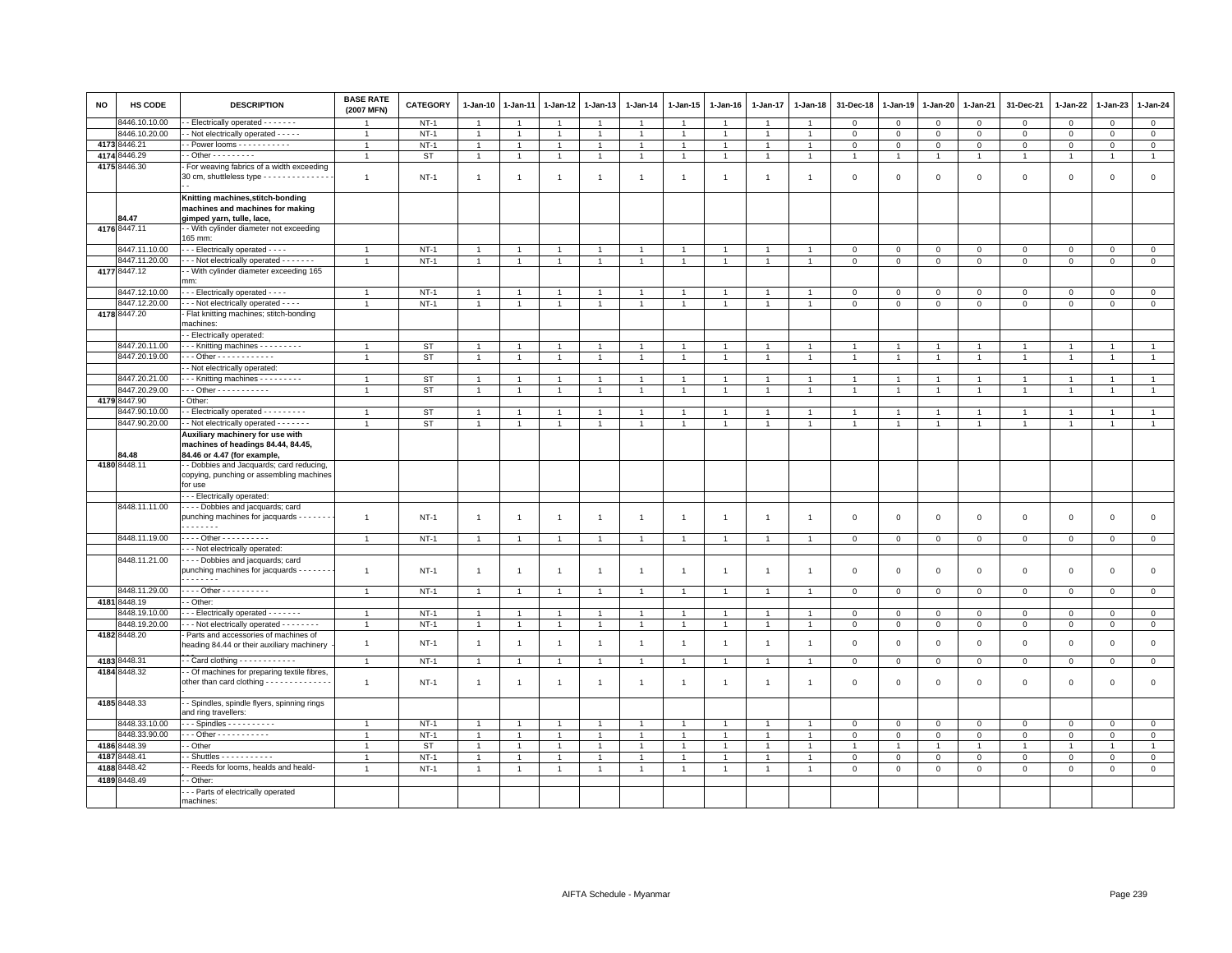| <b>NO</b> | <b>HS CODE</b> | <b>DESCRIPTION</b>                                                                                      | <b>BASE RATE</b><br>(2007 MFN) | <b>CATEGORY</b> | $1-Jan-10$     | $1-Jan-11$     | 1-Jan-12       | $1-Jan-13$     | $1-Jan-14$     | 1-Jan-15             | $1-Jan-16$      | 1-Jan-17        | 1-Jan-18       | 31-Dec-18      | $1 - Jan-19$   | 1-Jan-20       | 1-Jan-21       | 31-Dec-21           | 1-Jan-22       | $1-Jan-23$     | 1-Jan-24       |
|-----------|----------------|---------------------------------------------------------------------------------------------------------|--------------------------------|-----------------|----------------|----------------|----------------|----------------|----------------|----------------------|-----------------|-----------------|----------------|----------------|----------------|----------------|----------------|---------------------|----------------|----------------|----------------|
|           | 8448.49.11.00  | Warp beam stands and creels - - -                                                                       | $\overline{1}$                 | <b>ST</b>       | $\overline{1}$ | $\overline{1}$ | $\overline{1}$ | $\overline{1}$ | $\overline{1}$ | $\overline{1}$       | $\overline{1}$  | $\overline{1}$  | $\overline{1}$ | $\overline{1}$ | $\overline{1}$ | $\overline{1}$ | $\overline{1}$ | $\mathbf{1}$        | $\overline{1}$ | $\overline{1}$ | $\mathbf{1}$   |
|           | 8448.49.19.00  | Other - - - - - - - - -                                                                                 | $\overline{1}$                 | <b>ST</b>       | $\overline{1}$ | $\overline{1}$ | $\overline{1}$ | $\overline{1}$ | $\overline{1}$ | $\overline{1}$       | $\overline{1}$  | $\overline{1}$  | $\overline{1}$ | $\overline{1}$ | $\overline{1}$ | $\overline{1}$ | $\overline{1}$ | $\mathbf{1}$        | $\overline{1}$ | $\overline{1}$ | $\overline{1}$ |
|           |                | -- Parts of non-electrically operated<br>machines:                                                      |                                |                 |                |                |                |                |                |                      |                 |                 |                |                |                |                |                |                     |                |                |                |
|           | 8448.49.21.00  | - - - - Warp beam stands and creels - - - - -                                                           | $\overline{1}$                 | <b>ST</b>       | $\overline{1}$ | $\overline{1}$ | $\overline{1}$ | $\overline{1}$ | $\overline{1}$ | $\overline{1}$       | $\overline{1}$  | $\overline{1}$  | $\overline{1}$ | $\overline{1}$ | $\overline{1}$ | $\overline{1}$ | $\overline{1}$ | $\mathbf{1}$        | $\overline{1}$ | $\overline{1}$ | $\mathbf{1}$   |
|           | 8448.49.29.00  | - - - - Other - - - - - - - - - - -                                                                     | $\overline{1}$                 | <b>ST</b>       |                | $\overline{1}$ | $\overline{1}$ | $\overline{1}$ |                | $\overline{1}$       |                 |                 |                | $\overline{1}$ | $\overline{1}$ | $\overline{1}$ | $\overline{1}$ | $\overline{1}$      | $\overline{1}$ | $\overline{1}$ | $\overline{1}$ |
|           | 4190 8448.51   | - Sinkers, needles and other articles used                                                              |                                |                 |                |                |                |                |                |                      |                 |                 |                |                |                |                |                |                     |                |                |                |
|           |                | in forming stitches - - - - - - - - - - - - - - - - - -                                                 | $\overline{1}$                 | <b>NT-1</b>     | $\overline{1}$ | -1             | $\overline{1}$ | $\overline{1}$ | $\overline{1}$ | $\mathbf{1}$         | $\overline{1}$  | $\mathbf{1}$    | $\mathbf{1}$   | $\mathbf 0$    | $\mathbf 0$    | $\mathsf 0$    | $\mathsf 0$    | $\mathsf 0$         | $\mathbf 0$    | $\mathsf 0$    | $\mathsf 0$    |
|           | 4191 8448.59   | - - Other - - - - - - - - - -                                                                           | $\mathbf{1}$                   | ST              | $\overline{1}$ | $\overline{1}$ | $\overline{1}$ | $\overline{1}$ | $\overline{1}$ | $\mathbf{1}$         | $\overline{1}$  | $\overline{1}$  | $\overline{1}$ | $\overline{1}$ | $\overline{1}$ | $\overline{1}$ | $\overline{1}$ | $\overline{1}$      | $\overline{1}$ | $\overline{1}$ | $\overline{1}$ |
|           | 84.49          | Machinery for the manufacture or<br>finishing of felt or nonwovens in the<br>piece or in shapes,        |                                |                 |                |                |                |                |                |                      |                 |                 |                |                |                |                |                |                     |                |                |                |
|           | 4192 8449.00   | - Electrically operated machinery:                                                                      |                                |                 |                |                |                |                |                |                      |                 |                 |                |                |                |                |                |                     |                |                |                |
|           | 8449.00.11.00  | - Machinery for the manufacture or                                                                      |                                |                 |                |                |                |                |                |                      |                 |                 |                |                |                |                |                |                     |                |                |                |
|           |                | finishing of felt in the piece or in shapes,                                                            | $\mathbf{1}$                   | $NT-1$          | $\overline{1}$ | $\overline{1}$ | $\overline{1}$ | $\overline{1}$ | $\overline{1}$ | $\mathbf{1}$         | $\overline{1}$  | $\overline{1}$  | $\overline{1}$ | $\,0\,$        | $\mathsf 0$    | $\mathbf 0$    | $\mathbf 0$    | $\mathsf 0$         | $\mathsf 0$    | $\mathsf 0$    | $\mathsf 0$    |
|           | 8449.00.19.00  | $-$ Other - - - - - - - - - - - -                                                                       | $\overline{1}$                 | $NT-1$          | $\overline{1}$ | $\overline{1}$ | $\overline{1}$ | $\overline{1}$ | $\overline{1}$ | $\blacktriangleleft$ | -1              | $\overline{1}$  | $\mathbf{1}$   | $\mathbf 0$    | $\mathsf 0$    | $\mathsf 0$    | $\mathbf 0$    | $\mathbf{0}$        | $\mathbf{0}$   | $\circ$        | $\circ$        |
|           |                | - Non-electrically operated machinery:                                                                  |                                |                 |                |                |                |                |                |                      |                 |                 |                |                |                |                |                |                     |                |                |                |
|           | 8449.00.21.00  | - Machinery for the manufacture or<br>finishing of felt in the piece or in shapes,                      | $\mathbf{1}$                   | $NT-1$          | $\overline{1}$ | $\overline{1}$ | $\overline{1}$ | $\overline{1}$ | $\overline{1}$ | $\overline{1}$       | $\mathbf{1}$    | $\mathbf{1}$    | $\mathbf{1}$   | $\mathbf 0$    | $\mathbf 0$    | $\mathbf 0$    | $\mathbf{0}$   | $\mathbf 0$         | $\mathbf 0$    | $\mathbf 0$    | $\mathsf 0$    |
|           | 8449.00.29.00  |                                                                                                         | $\overline{1}$                 | $NT-1$          |                | $\overline{1}$ | $\overline{1}$ | $\overline{1}$ |                | $\overline{1}$       |                 |                 |                | $\mathbf 0$    | $\mathsf 0$    | $\mathbf 0$    | $\mathbf 0$    | $\mathbf{0}$        | $\mathbf{0}$   | $\mathbf{0}$   | $\circ$        |
|           |                | Other:                                                                                                  |                                |                 |                |                |                |                |                |                      |                 |                 |                |                |                |                |                |                     |                |                |                |
|           | 8449.00.91.00  | - Parts of machines of subheading                                                                       | $\mathbf{1}$                   | $NT-1$          | $\overline{1}$ | $\overline{1}$ | $\overline{1}$ | $\overline{1}$ | $\overline{1}$ | $\overline{1}$       | $\overline{1}$  | $\overline{1}$  | $\overline{1}$ | $\mathbf 0$    | $\mathsf 0$    | $\mathsf 0$    | $\mathbf 0$    | $\mathsf 0$         | $\mathbf 0$    | $\mathsf 0$    | $\mathsf 0$    |
|           | 8449.00.92.00  | - Parts of machines of subheading                                                                       | $\overline{1}$                 | $NT-1$          | $\overline{1}$ | $\overline{1}$ | $\overline{1}$ | $\overline{1}$ | $\overline{1}$ | $\mathbf{1}$         | -1              | $\overline{1}$  |                | $\mathbf 0$    | $\mathsf 0$    | $\mathbf 0$    | $\mathbf 0$    | $\mathsf 0$         | $\mathbf 0$    | $\mathbf 0$    | $\mathsf 0$    |
|           | 8449.00.99.00  | $-$ Other $       -$                                                                                    | $\overline{1}$                 | $NT-1$          | $\overline{1}$ | $\overline{1}$ | $\overline{1}$ | $\overline{1}$ | $\overline{1}$ | $\mathbf{1}$         |                 |                 | $\overline{1}$ | $\mathbf 0$    | $\mathsf 0$    | $\mathbf 0$    | $\mathbf 0$    | $\mathbf{0}$        | $\mathbf 0$    | $\mathbf 0$    | $\overline{0}$ |
|           |                | Household or laundry-type washing<br>machines, including machines which                                 |                                |                 |                |                |                |                |                |                      |                 |                 |                |                |                |                |                |                     |                |                |                |
|           | 84.50          | both wash and dry.                                                                                      |                                |                 |                |                |                |                |                |                      |                 |                 |                |                |                |                |                |                     |                |                |                |
|           | 4193 8450.11   | - - Fully-automatic machines:                                                                           |                                |                 |                |                |                |                |                |                      |                 |                 |                |                |                |                |                |                     |                |                |                |
|           | 8450.11.10.00  | - - - Each of a dry linen capacity not                                                                  |                                |                 |                |                |                |                |                |                      |                 |                 |                |                |                |                |                |                     |                |                |                |
|           |                |                                                                                                         | 10                             | EL.             |                |                |                |                |                |                      |                 |                 |                |                |                |                |                |                     |                |                |                |
|           | 8450.11.20.00  | --- Each of a dry linen capacity exceeding                                                              | 10                             | EL.             |                |                |                |                |                |                      |                 |                 |                |                |                |                |                |                     |                |                |                |
|           | 4194 8450.12   | - Other machines, with built-in centrifugal                                                             |                                |                 |                |                |                |                |                |                      |                 |                 |                |                |                |                |                |                     |                |                |                |
|           |                | drier:                                                                                                  |                                |                 |                |                |                |                |                |                      |                 |                 |                |                |                |                |                |                     |                |                |                |
|           | 8450.12.10.00  | --- Each of a dry linen capacity not                                                                    | 10                             | $NT-1$          | 10             | 10             | 8              | 8              | 7.5            | $5\phantom{.0}$      | 5               | $5\phantom{.0}$ | 3              | $\mathbf 0$    | $\mathbf{0}$   | $\mathsf 0$    | $\mathbf 0$    | $\mathsf 0$         | $\circ$        | $\mathbf 0$    | $\circ$        |
|           | 8450.12.20.00  | --- Each of a dry linen capacity exceeding                                                              | 10                             | <b>NT-1</b>     | 10             | 10             | 8              | 8              | 7.5            | $5\phantom{.0}$      | $5\phantom{.0}$ | 5               | 3              | $\mathbf 0$    | $\mathbf 0$    | $\mathbf 0$    | $\overline{0}$ | $\mathbf 0$         | $\mathbf 0$    | $\mathbf{O}$   | $\mathbf{0}$   |
|           | 4195 8450.19   | - Other:                                                                                                |                                |                 |                |                |                |                |                |                      |                 |                 |                |                |                |                |                |                     |                |                |                |
|           | 8450.19.10.00  | - - Each of a dry linen capacity not<br>$\sim$ $\sim$                                                   | 10                             | $NT-1$          | 10             | 10             | 8              | 8              | 7.5            | 5                    | 5               | 5               | 3              | $\mathbf 0$    | $\mathbf 0$    | $\mathsf 0$    | $\mathbf 0$    | $\mathsf{O}\xspace$ | $\mathbf 0$    | $\mathbf{O}$   | $\mathsf 0$    |
|           | 8450.19.20.00  | -- Each of a dry linen capacity exceeding                                                               | 10                             | $NT-1$          | 10             | 10             | 8              | 8              | 7.5            | 5                    | 5               | 5               | 3              | $\mathbf 0$    | $\mathbf 0$    | $\mathbf 0$    | $\mathbf 0$    | $\mathbf 0$         | $\mathbf 0$    | $\mathbf{O}$   | $\mathbf{0}$   |
|           | 4196 8450.20   | - Machines, each of a dry linen capacity<br>exceeding 10 kg - - - - - - - - - - - - - - - - - -         | $\overline{1}$                 | $NT-1$          | $\overline{1}$ | -1             | -1             | $\overline{1}$ | $\overline{1}$ | $\overline{1}$       | $\mathbf{1}$    | $\mathbf{1}$    | $\mathbf{1}$   | $\mathbf 0$    | $\mathbf 0$    | $\mathsf 0$    | $\mathbf 0$    | $\mathsf 0$         | $\mathbf 0$    | $\mathsf 0$    | $\mathsf 0$    |
|           | 4197 8450.90   | Parts:                                                                                                  |                                |                 |                |                |                |                |                |                      |                 |                 |                |                |                |                |                |                     |                |                |                |
|           | 8450.90.10.00  | - of goods of subheading 8450.20 - - - -                                                                |                                |                 |                |                |                |                |                |                      |                 |                 |                |                |                |                |                |                     |                |                |                |
|           |                |                                                                                                         | $\mathbf{1}$                   | $NT-1$          | 10             | 10             | 8              | 8              | 7.5            | 5                    | 5               | $\sqrt{5}$      | $\mathbf{3}$   | $\mathbf 0$    | $\,0\,$        | $\mathbf 0$    | $\mathbf 0$    | $\mathsf{O}\xspace$ | $\mathbf 0$    | $\mathsf 0$    | $\mathsf 0$    |
|           | 8450.90.20.00  | - - Of goods of subheadings 8450.11,<br>8450.12 or 8450.19 - - - - - - - - - - - - - - - - -<br>$- - -$ | 10                             | $NT-1$          | 10             | 10             | 8              | 8              | 7.5            | 5                    | 5               | 5               | 3              | $\mathbf 0$    | $\mathbf 0$    | $\mathsf 0$    | $\mathbf 0$    | $\mathsf 0$         | $\mathbf 0$    | $\mathsf 0$    | $\mathsf 0$    |
|           | 84.51          | Machinery (other than machines of<br>heading 84.50 ) for washing, cleaning,<br>wringing, drying,        |                                |                 |                |                |                |                |                |                      |                 |                 |                |                |                |                |                |                     |                |                |                |
|           | 4198 8451.10   | - Dry-cleaning machines - - - - -                                                                       | $\overline{1}$                 | $NT-1$          | $\overline{1}$ | $\overline{1}$ | $\mathbf{1}$   | $\overline{1}$ |                | $\overline{1}$       | $\overline{1}$  | $\overline{1}$  | $\overline{1}$ | $\mathbf 0$    | $\overline{0}$ | $\overline{0}$ | $\mathbf 0$    | $\mathbf{0}$        | $\mathbf 0$    | $\overline{0}$ | $\mathbf 0$    |
|           | 4199 8451.21   | - Each of a dry linen capacity not<br>exceeding 10 kg - - - - - - - - - - - - - - - - - -<br>$- - - -$  | $\overline{1}$                 | $NT-1$          | $\mathbf{1}$   | -1             | $\overline{1}$ | $\overline{1}$ | $\overline{1}$ | $\overline{1}$       | $\mathbf{1}$    | $\overline{1}$  | $\overline{1}$ | $\mathbf 0$    | $\mathbf 0$    | $\mathsf 0$    | $\mathbf 0$    | $\mathbf 0$         | $\mathbf 0$    | $\mathsf 0$    | $\mathbf 0$    |
|           | 4200 8451.29   | - - Other - - - - - - - - -                                                                             | $\overline{1}$                 | <b>ST</b>       |                | $\overline{1}$ | $\overline{1}$ | $\overline{1}$ |                |                      |                 |                 |                |                | $\overline{1}$ | $\overline{1}$ |                | $\overline{1}$      | $\overline{1}$ | $\overline{1}$ | $\overline{1}$ |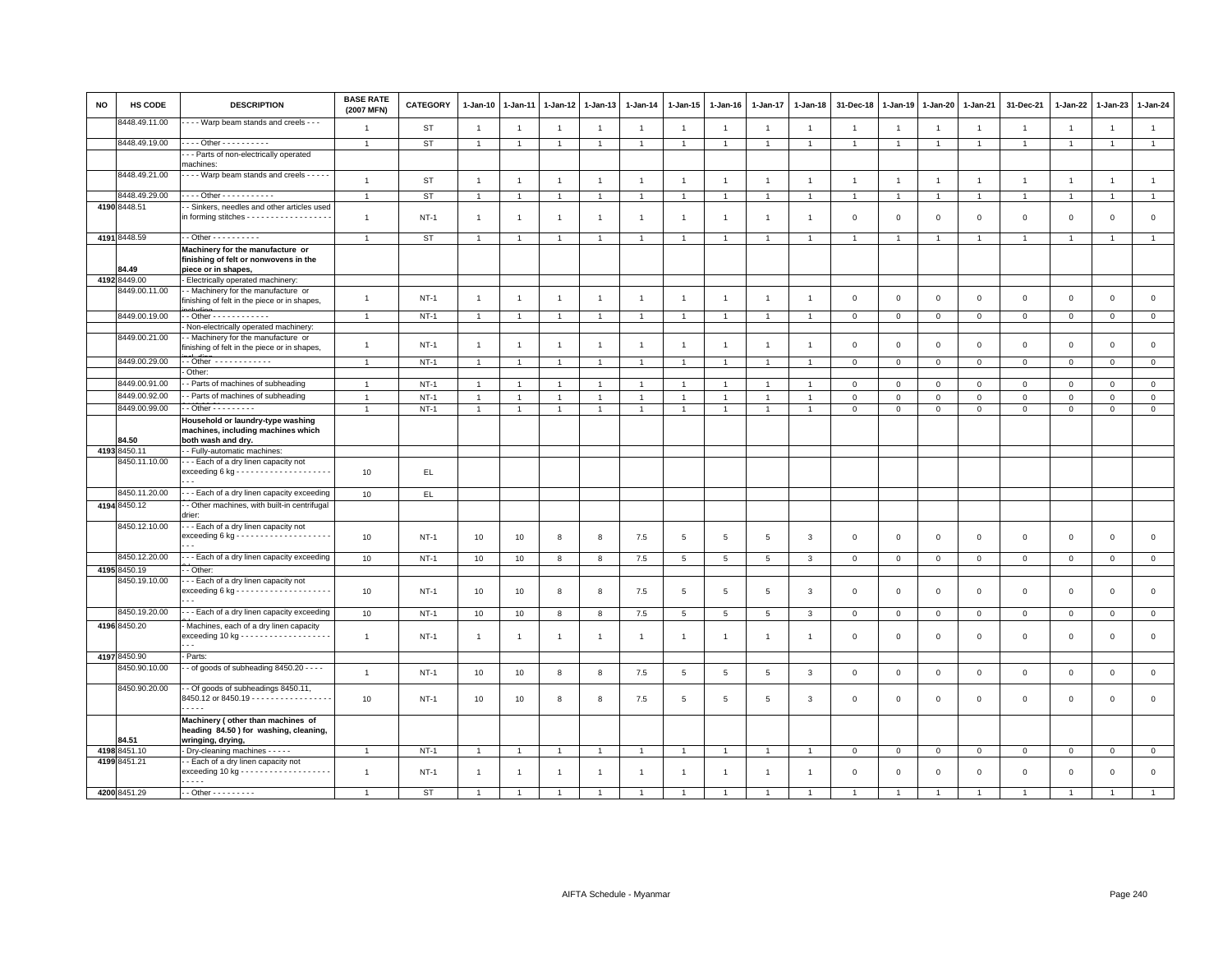| NO   | HS CODE       | <b>DESCRIPTION</b>                                                                                    | <b>BASE RATE</b><br>(2007 MFN) | CATEGORY               | 1-Jan-10             | 1-Jan-11       | 1-Jan-12       | 1-Jan-13       | 1-Jan-14       | 1-Jan-15             | 1-Jan-16       | 1-Jan-17       | 1-Jan-18       | 31-Dec-18      | 1-Jan-19       | 1-Jan-20       | 1-Jan-21       | 31-Dec-21           | 1-Jan-22       | 1-Jan-23       | 1-Jan-24       |
|------|---------------|-------------------------------------------------------------------------------------------------------|--------------------------------|------------------------|----------------------|----------------|----------------|----------------|----------------|----------------------|----------------|----------------|----------------|----------------|----------------|----------------|----------------|---------------------|----------------|----------------|----------------|
|      | 4201 8451.30  | Ironing machines and presses (including                                                               | $\overline{1}$                 | $NT-1$                 | $\overline{1}$       | $\overline{1}$ | $\overline{1}$ | $\overline{1}$ | $\overline{1}$ | $\mathbf{1}$         | -1             | $\mathbf{1}$   | -1             | $\mathbf 0$    | $\mathbf 0$    | $\mathsf 0$    | $\mathbf 0$    | $\mathbf 0$         | $\mathbf 0$    | $\mathbf{0}$   | $\mathsf 0$    |
|      | 4202 8451.40  | Washing, bleaching or dyeing machines:                                                                |                                |                        |                      |                |                |                |                |                      |                |                |                |                |                |                |                |                     |                |                |                |
|      | 8451.40.10.00 | - Bleaching or dyeing machines - - - -                                                                | $\mathbf{1}$                   | $NT-1$                 | $\overline{1}$       | $\overline{1}$ | $\overline{1}$ | $\mathbf{1}$   | $\overline{1}$ | $\overline{1}$       | $\overline{1}$ | $\overline{1}$ | $\mathbf{1}$   | $\mathbf 0$    | $\mathsf 0$    | $\mathbf 0$    | $\mathbf 0$    | $\mathsf 0$         | $\mathbf 0$    | $\mathsf 0$    | $\mathsf 0$    |
|      | 8451.40.20.00 | - Washing machines - - - - - -                                                                        | $\overline{1}$                 | $NT-1$                 | $\overline{1}$       | $\overline{1}$ | $\overline{1}$ | $\mathbf{1}$   | $\mathbf{1}$   | $\mathbf{1}$         | $\overline{1}$ | $\overline{1}$ |                | $\mathbf 0$    | $\mathbf 0$    | $\mathbf 0$    | $\mathbf 0$    | $\mathbf 0$         | $\mathbf 0$    | $\overline{0}$ | $\mathsf 0$    |
|      | 4203 8451.50  | Machines for reeling, unreeling, folding,                                                             |                                |                        |                      |                |                |                |                |                      |                |                |                |                |                |                |                |                     |                |                |                |
|      |               | cutting or pinking textile fabrics - - - - - - - -                                                    | $\mathbf{1}$                   | $NT-1$                 | $\overline{1}$       | $\overline{1}$ | $\overline{1}$ | $\overline{1}$ | $\overline{1}$ | $\mathbf{1}$         | $\overline{1}$ | $\overline{1}$ | -1             | $\mathbf 0$    | $\mathbf 0$    | $\,0\,$        | $\mathbf 0$    | $\mathsf 0$         | $\mathsf 0$    | $\mathsf 0$    | $\mathsf 0$    |
|      | 4204 8451.80  | Other machinery:                                                                                      |                                |                        |                      |                |                |                |                |                      |                |                |                |                |                |                |                |                     |                |                |                |
|      | 8451.80.11.00 | - - Dressing or finishing machines - - - -                                                            | $\mathbf{1}$                   | $NT-1$                 | $\overline{1}$       | $\overline{1}$ | $\overline{1}$ | $\mathbf{1}$   | $\overline{1}$ | $\mathbf{1}$         | $\overline{1}$ | $\overline{1}$ | $\overline{1}$ | $\mathbf 0$    | $\mathsf 0$    | $\mathbf 0$    | $\,0\,$        | $\mathsf{O}\xspace$ | $\mathbf 0$    | $\mathsf 0$    | $\mathsf 0$    |
|      | 8451.80.19.00 | $-$ - Other - - - - - - - - - -                                                                       | $\mathbf{1}$                   | $NT-1$                 | $\overline{1}$       | $\overline{1}$ | $\overline{1}$ | $\mathbf{1}$   | $\mathbf{1}$   | $\overline{1}$       | $\overline{1}$ | $\overline{1}$ | $\overline{1}$ | $\mathbf 0$    | $\mathbf 0$    | $\mathbf{0}$   | $\mathbf 0$    | $\mathbf 0$         | $\mathbf{0}$   | $\mathbf{0}$   | $\mathbf{0}$   |
|      |               | - Other                                                                                               |                                |                        |                      |                |                |                |                |                      |                |                |                |                |                |                |                |                     |                |                |                |
|      | 8451.80.91.00 | - - Dressing or finishing machines - - - -                                                            | $\overline{1}$                 | $NT-1$                 | $\overline{1}$       |                |                | $\overline{1}$ | $\overline{1}$ |                      | -1             | $\overline{1}$ |                | $\mathbf 0$    | $\mathbf 0$    | $\mathsf 0$    | $\mathbf 0$    | $\mathsf 0$         | $\mathbf 0$    | $\mathbf 0$    | $\mathsf 0$    |
|      | 8451.80.99.00 | $-$ - Other - - - - - - - - - -                                                                       | $\overline{1}$                 | $NT-1$                 | $\overline{1}$       | $\overline{1}$ | $\overline{1}$ | $\mathbf{1}$   | $\mathbf{1}$   | $\blacktriangleleft$ | $\overline{1}$ | $\overline{1}$ |                | $\mathsf 0$    | $\mathbf 0$    | $\mathsf 0$    | $\mathbf 0$    | $\mathsf 0$         | $\mathbf 0$    | $\circ$        | $\circ$        |
|      | 4205 8451.90  | Parts:                                                                                                |                                |                        |                      |                |                |                |                |                      |                |                |                |                |                |                |                |                     |                |                |                |
|      | 8451.90.10.00 | - Of machines of a dry linen capacity not                                                             | $\overline{1}$                 | $NT-1$                 | $\mathbf{1}$         | $\overline{1}$ | $\overline{1}$ | $\mathbf{1}$   | $\overline{1}$ | $\overline{1}$       | -1             | $\mathbf{1}$   | -1             | $\mathbf 0$    | $\mathbf 0$    | $\mathsf 0$    | $\mathbf 0$    | $\mathsf 0$         | $\mathsf 0$    | $\mathsf 0$    | $\mathsf 0$    |
|      | 8451.90.90.00 | - - Other - - - - - - - - - -                                                                         | $\overline{1}$                 | $NT-1$                 | $\overline{1}$       | $\overline{1}$ | $\overline{1}$ | $\overline{1}$ | $\overline{1}$ | $\overline{1}$       | $\overline{1}$ | $\overline{1}$ |                | $\mathbf 0$    | $\mathbf 0$    | $\mathsf 0$    | $\mathbf 0$    | $\mathsf 0$         | $\mathbf 0$    | $\mathsf 0$    | $\mathsf 0$    |
|      | 34.52         | Sewing machines, other than book-<br>sewing machines of heading 84.40;<br>furniture, bases and covers |                                |                        |                      |                |                |                |                |                      |                |                |                |                |                |                |                |                     |                |                |                |
|      | 4206 8452.10  | Sewing machines of the household type                                                                 | $\overline{1}$                 | <b>ST</b>              | $\overline{1}$       | $\overline{1}$ | $\overline{1}$ | $\mathbf{1}$   | $\overline{1}$ | $\overline{1}$       | $\overline{1}$ | $\overline{1}$ | $\overline{1}$ | $\overline{1}$ | $\overline{1}$ | $\overline{1}$ | $\overline{1}$ | $\overline{1}$      | $\overline{1}$ | $\overline{1}$ | $\mathbf{1}$   |
| 4207 | 8452.21       | - Automatic units - - - - -                                                                           | $\overline{1}$                 | $NT-1$                 | $\overline{1}$       |                |                | 1              | $\overline{1}$ |                      |                |                |                | $\overline{0}$ | $\mathbf{0}$   | $\mathbf 0$    | $\mathbf 0$    | $\mathsf 0$         | $\mathbf 0$    | $\mathbf{O}$   | $\circ$        |
|      | 4208 8452.29  | - - Other - - - - - - - - - - -                                                                       | $\overline{1}$                 | <b>ST</b>              | $\mathbf{1}$         | $\overline{1}$ | $\mathbf{1}$   | $\overline{1}$ | $\mathbf{1}$   | $\mathbf{1}$         | $\overline{1}$ | $\overline{1}$ | $\overline{1}$ | $\overline{1}$ | $\overline{1}$ | $\overline{1}$ | $\overline{1}$ | $\overline{1}$      | $\overline{1}$ | $\overline{1}$ | $\mathbf{1}$   |
| 4209 | 3452.30       | Sewing machine needles - - - - - - - -                                                                | $\mathbf{1}$                   | <b>ST</b>              | $\mathbf{1}$         | $\overline{1}$ | $\mathbf{1}$   | $\overline{1}$ | $\mathbf{1}$   | $\mathbf{1}$         | $\overline{1}$ | $\overline{1}$ | $\overline{1}$ | $\overline{1}$ | $\overline{1}$ | $\overline{1}$ | $\overline{1}$ | $\mathbf{1}$        | $\overline{1}$ | $\overline{1}$ | $\overline{1}$ |
| 4210 | 3452.40       | Furniture, bases and covers for sewing<br>machines and parts thereof:                                 |                                |                        |                      |                |                |                |                |                      |                |                |                |                |                |                |                |                     |                |                |                |
|      | 8452.40.10.00 | - For the machinery of subheading                                                                     | $\overline{1}$                 | <b>ST</b>              |                      |                |                |                | $\overline{1}$ |                      |                |                |                |                |                | $\overline{1}$ | $\overline{1}$ | $\overline{1}$      |                | $\overline{1}$ | $\mathbf{1}$   |
|      | 8452.40.90.00 | $-$ Other $ -$                                                                                        |                                | <b>ST</b>              | $\ddot{\phantom{0}}$ |                | $\overline{1}$ | $\overline{1}$ | $\overline{1}$ |                      |                |                |                |                |                | $\overline{1}$ | $\overline{1}$ | $\overline{1}$      | $\overline{1}$ | $\overline{1}$ | $\overline{1}$ |
| 4211 | 3452.90       | Other parts of sewing machines                                                                        |                                |                        |                      |                |                |                |                |                      |                |                |                |                |                |                |                |                     |                |                |                |
|      | 3452.90.10.00 | - Of machinery of subheading 8452.10 - -                                                              | $\mathbf{1}$                   | $NT-1$                 | $\overline{1}$       | $\overline{1}$ | $\mathbf{1}$   | $\mathbf{1}$   | $\overline{1}$ | $\overline{1}$       | $\overline{1}$ | $\overline{1}$ | $\overline{1}$ | $\mathsf 0$    | $\mathsf 0$    | $\mathsf 0$    | $\mathbf 0$    | $\mathsf 0$         | $\mathsf 0$    | $\mathbf 0$    | $\mathsf 0$    |
|      |               | - Other                                                                                               |                                |                        |                      |                |                |                |                |                      |                |                |                |                |                |                |                |                     |                |                |                |
|      | 8452.90.91.00 | - - Head parts and accessories - - -                                                                  | $\overline{1}$                 | $NT-1$                 | $\ddot{\phantom{0}}$ |                |                | $\overline{1}$ | $\overline{1}$ |                      |                |                |                | $\mathbf 0$    | $\mathsf 0$    | $\mathbf 0$    | $\mathbf{0}$   | $\mathbf 0$         | $\Omega$       | $\Omega$       | $\mathsf 0$    |
|      | 8452.90.92.00 | - - Arms, beds, foot, and pedals - - - -                                                              | $\overline{1}$                 | <b>NT-1</b>            | $\mathbf{1}$         | $\mathbf{1}$   | $\mathbf{1}$   | $\mathbf{1}$   | $\overline{1}$ | $\mathbf{1}$         | $\overline{1}$ | $\overline{1}$ |                | $\mathbf 0$    | $\mathsf 0$    | $\,0\,$        | $\mathsf 0$    | $\mathsf 0$         | $\mathsf 0$    | $\mathbf 0$    | $\mathbf 0$    |
|      | 8452.90.93.00 | - - For stands, flywheels and beltguards -                                                            | $\mathbf{1}$                   | $NT-1$                 | $\overline{1}$       | $\overline{1}$ | $\overline{1}$ | $\mathbf{1}$   | $\mathbf{1}$   | $\overline{1}$       | $\overline{1}$ | $\overline{1}$ | $\mathbf{1}$   | $\mathbf 0$    | $\mathbf 0$    | $\mathbf 0$    | $\mathbf 0$    | $\mathbf 0$         | $\mathbf 0$    | $\mathbf 0$    | $\mathbf 0$    |
|      | 8452.90.94.00 | - - Other, used in the manufacture of --                                                              | $\mathbf{1}$                   | <b>NT-1</b>            | $\overline{1}$       | $\mathbf{1}$   | $\overline{1}$ | $\mathbf{1}$   | $\mathbf{1}$   | $\overline{1}$       | $\overline{1}$ | $\overline{1}$ |                | $\mathbf 0$    | $\mathbf 0$    | $\mathbf 0$    | $\mathbf 0$    | $\mathsf 0$         | $\mathbf 0$    | $\mathbf 0$    | $\mathsf 0$    |
|      | 8452.90.99.00 | $-0$ ther $-0$                                                                                        | $\overline{1}$                 | $NT-1$                 | $\overline{1}$       | $\overline{1}$ | $\mathbf{1}$   | $\overline{1}$ | $\overline{1}$ | $\mathbf{1}$         | $\overline{1}$ | $\overline{1}$ |                | $\mathbf 0$    | $\mathsf 0$    | $\mathbf 0$    | $\mathbf{0}$   | $\mathbf{0}$        | $\mathbf 0$    | $\mathbf 0$    | $\overline{0}$ |
|      | 4.53          | Machinery for preparing, tanning or<br>working hides, skins or leather or for                         |                                |                        |                      |                |                |                |                |                      |                |                |                |                |                |                |                |                     |                |                |                |
|      | 4212 8453.10  | making or repairing<br>Machinery for preparing, tanning                                               |                                |                        |                      |                |                |                |                |                      |                |                |                |                |                |                |                |                     |                |                |                |
|      |               | - Electrically operated:                                                                              |                                |                        |                      |                |                |                |                |                      |                |                |                |                |                |                |                |                     |                |                |                |
|      | 8453.10.11.00 | - - Machinery for preparing or tanning - -                                                            | $\overline{1}$                 | <b>ST</b>              | $\overline{1}$       | $\overline{1}$ | $\overline{1}$ | $\mathbf{1}$   | $\mathbf{1}$   | $\mathbf{1}$         | $\overline{1}$ | $\overline{1}$ | $\overline{1}$ | $\overline{1}$ | $\overline{1}$ | $\overline{1}$ | $\overline{1}$ | $\overline{1}$      | $\overline{1}$ | $\mathbf{1}$   | $\mathbf{1}$   |
|      | 8453.10.19.00 | - - Other - - - - - - - - - - -<br>- Not electrically operated:                                       | $\overline{1}$                 | <b>ST</b>              | $\overline{1}$       |                |                | $\mathbf{1}$   | $\overline{1}$ |                      |                | $\overline{1}$ |                |                |                | $\overline{1}$ | $\overline{1}$ | $\overline{1}$      |                | $\overline{1}$ | $\overline{1}$ |
|      | 8453.10.21.00 | - - Machinery for preparing or tanning -                                                              | $\overline{1}$                 |                        | $\overline{1}$       | $\overline{1}$ | $\overline{1}$ | $\overline{1}$ | $\overline{1}$ | $\overline{1}$       | $\overline{1}$ | $\overline{1}$ | $\overline{1}$ | $\overline{1}$ | $\overline{1}$ | $\overline{1}$ | $\overline{1}$ | $\overline{1}$      | $\overline{1}$ | $\overline{1}$ | $\mathbf{1}$   |
|      | 3453.10.29.00 | $-$ - Other - - - - - - - - -                                                                         | $\overline{1}$                 | <b>ST</b><br><b>ST</b> |                      |                |                | $\mathbf{1}$   | $\overline{1}$ | $\mathbf{1}$         | $\overline{1}$ | $\mathbf{1}$   |                |                |                |                | $\overline{1}$ | $\mathbf{1}$        |                | $\overline{1}$ |                |
|      | 4213 8453.20  | Machinery for making or repairing                                                                     |                                |                        | $\overline{1}$       | 1              | $\overline{1}$ |                |                |                      |                |                |                |                |                | $\overline{1}$ |                |                     | $\overline{1}$ |                | $\mathbf{1}$   |
|      | 8453.20.10.00 | ootwear:<br>- Electrically operated - - - - -                                                         |                                | $NT-1$                 | $\overline{1}$       |                |                | $\overline{1}$ | $\overline{1}$ | $\overline{1}$       |                | $\overline{1}$ |                | $\Omega$       | $\Omega$       | $\mathbf 0$    | $\mathbf{0}$   | $\mathbf{0}$        | $\circ$        | $\mathbf 0$    | $\circ$        |
|      | 8453.20.20.00 | - Not electrically operated - - - - - -                                                               |                                | $NT-1$                 | $\mathbf{1}$         |                |                | $\overline{1}$ | $\overline{1}$ |                      |                |                |                | $\mathbf 0$    | $\mathbf 0$    | $\mathbf 0$    | $\mathbf 0$    | $\mathbf 0$         | $\mathbf 0$    | $\mathbf 0$    | $\mathsf 0$    |
|      | 4214 8453.80  | Other machinery:                                                                                      |                                |                        |                      |                |                |                |                |                      |                |                |                |                |                |                |                |                     |                |                |                |
|      | 3453.80.10.00 | - Electrically operated - - - - - - -                                                                 | $\overline{1}$                 | $NT-1$                 |                      |                |                |                |                |                      |                |                |                | $\mathbf 0$    | $\mathbf 0$    | 0              | $\mathsf 0$    | $\mathbf 0$         | 0              | $\mathbf 0$    | $\mathsf 0$    |
|      | 8453.80.20.00 | - Not electrically operated - - - - - - - -                                                           | $\overline{1}$                 | $NT-1$                 | $\overline{1}$       |                |                |                |                |                      |                |                |                | $\Omega$       | $\Omega$       | $\Omega$       | $\Omega$       | $\mathbf 0$         | $\Omega$       | $\mathbf{0}$   | $\mathbf 0$    |
|      | 4215 8453.90  | - Parts - - - - - - - - - - - -                                                                       |                                | $NT-1$                 | $\overline{1}$       |                |                |                |                |                      |                |                |                | $\Omega$       | $\Omega$       | $\mathbf 0$    | $\Omega$       | $\Omega$            | $\Omega$       | $\Omega$       | $\Omega$       |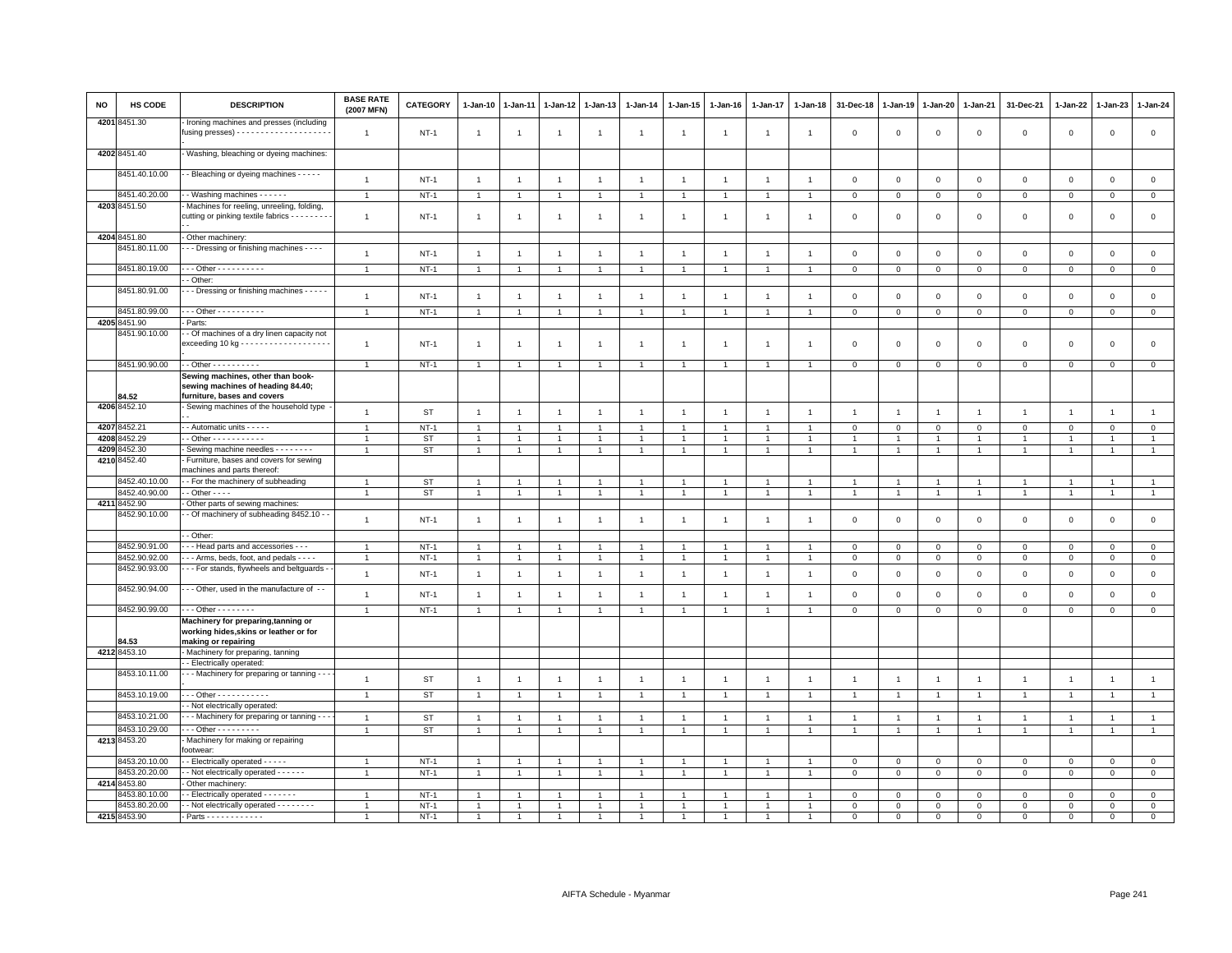| <b>NO</b> | HS CODE                      | <b>DESCRIPTION</b>                                                                                | <b>BASE RATE</b><br>(2007 MFN) | <b>CATEGORY</b> | $1 - Jan-10$   | $1 - Jan-11$   | $1 - Jan-12$   | $1 - Jan-13$   | $1 - Jan-14$   | 1-Jan-15       | $1-Jan-16$           | $1 - Jan-17$         | 1-Jan-18       | 31-Dec-18      | 1-Jan-19       | $1 - Jan-20$   | $1 - Jan-21$   | 31-Dec-21           | 1-Jan-22       | 1-Jan-23       | 1-Jan-24       |
|-----------|------------------------------|---------------------------------------------------------------------------------------------------|--------------------------------|-----------------|----------------|----------------|----------------|----------------|----------------|----------------|----------------------|----------------------|----------------|----------------|----------------|----------------|----------------|---------------------|----------------|----------------|----------------|
|           |                              | Converters, ladles, ingot moulds and<br>casting machines, of a kind used in                       |                                |                 |                |                |                |                |                |                |                      |                      |                |                |                |                |                |                     |                |                |                |
|           | 84.54                        | metallurgy or in                                                                                  |                                |                 |                |                |                |                |                |                |                      |                      |                |                |                |                |                |                     |                |                |                |
|           | 4216 8454.10<br>4217 8454.20 | Converters - - - - - - - - - - -<br>Ingot moulds and ladles:                                      | $\overline{1}$                 | $NT-1$          | $\overline{1}$ | -1             | $\overline{1}$ | $\overline{1}$ | $\overline{1}$ | $\mathbf{1}$   |                      | $\overline{1}$       |                | $\mathbf 0$    | $\mathbf 0$    | $\mathbf{0}$   | $\circ$        | $\mathbf 0$         | $\mathbf{0}$   | $\mathbf{O}$   | $\overline{0}$ |
|           | 8454.20.10.00                | $\cdot$ - Ingot moulds - - - - - - -                                                              | $\overline{1}$                 | $NT-1$          | $\overline{1}$ | -1             | $\overline{1}$ | $\overline{1}$ | $\mathbf{1}$   | 1              | $\overline{1}$       | $\overline{1}$       |                | $\mathbf 0$    | $\circ$        | $\mathbf 0$    | $\mathbf 0$    | $\mathbf 0$         | $\circ$        | $\overline{0}$ | $\mathsf 0$    |
|           | 3454.20.20.00                | - Ladles - - - - - - - - - - - -                                                                  | $\overline{1}$                 | $NT-1$          |                |                | -1             | $\overline{1}$ | $\overline{1}$ |                |                      |                      |                | $\mathbf 0$    | $\mathbf 0$    | $\mathbf 0$    | $\mathbf 0$    | $\mathsf 0$         | $\mathbf 0$    | $\mathbf 0$    | $\mathsf 0$    |
|           | 4218 8454.30                 | Casting machines - - - - - - -                                                                    | $\overline{1}$                 | $NT-1$          | 1              |                | $\mathbf{1}$   |                | $\overline{1}$ |                |                      |                      |                | $\mathbf 0$    | $\mathbf 0$    | $\mathbf 0$    | $\mathbf 0$    | $\mathbf 0$         | $\mathbf 0$    | $\mathbf 0$    | $\mathbf 0$    |
|           | 4219 8454.90                 | $-Parts - - - - - - - - - - -$                                                                    | $\overline{1}$                 | $NT-1$          | $\overline{1}$ | $\overline{1}$ | $\overline{1}$ | $\overline{1}$ | $\overline{1}$ | $\overline{1}$ | $\blacktriangleleft$ | $\overline{1}$       |                | $\mathbf 0$    | $\,0\,$        | $\,0\,$        | $\,0\,$        | $\mathbf{0}$        | $\Omega$       | $\circ$        | $\circ$        |
|           | <b>84.55</b>                 | Metal-rolling mills and rolls therefor.                                                           |                                |                 |                |                |                |                |                |                |                      |                      |                |                |                |                |                |                     |                |                |                |
| 4220      | 8455.10                      | Tube Mills - - - - - - -                                                                          | $\overline{1}$                 | $NT-1$          | $\overline{1}$ |                | $\overline{1}$ | $\overline{1}$ | $\overline{1}$ | 1              |                      |                      |                | $\mathbf 0$    | $\mathbf 0$    | $\mathsf 0$    | $\mathsf 0$    | $\mathbf 0$         | $\mathbf 0$    | $\mathbf 0$    | $\overline{0}$ |
| 4221      | 8455.21                      | - Hot or combination hot and cold - - - - -                                                       |                                |                 |                |                |                |                |                |                |                      |                      |                |                |                |                |                |                     |                |                |                |
|           |                              |                                                                                                   | $\overline{1}$                 | $NT-1$          | $\overline{1}$ | $\overline{1}$ | $\overline{1}$ | $\overline{1}$ | $\mathbf{1}$   | $\overline{1}$ | $\overline{1}$       | $\overline{1}$       | $\overline{1}$ | $\mathbf 0$    | $\mathbf 0$    | $\mathbf 0$    | $\mathbf 0$    | $\mathsf 0$         | $\mathbf 0$    | $\mathbf 0$    | $\mathsf 0$    |
| 4222      | 8455.22                      | - - Cold - - - - - - - - -                                                                        | $\mathbf{1}$                   | $NT-1$          | $\overline{1}$ | $\overline{1}$ | $\overline{1}$ | $\overline{1}$ | $\mathbf{1}$   | $\overline{1}$ | $\overline{1}$       | $\overline{1}$       | $\mathbf{1}$   | $\mathbf{0}$   | $\mathbf{0}$   | $\mathbf 0$    | $\mathbf{0}$   | $\Omega$            | $\Omega$       | $\Omega$       | $\circ$        |
| 4223      | 8455.30                      | - Rolls for rolling mills - - - - - - -                                                           | $\overline{1}$                 | $NT-1$          | $\overline{1}$ | $\overline{1}$ | $\mathbf{1}$   | $\overline{1}$ | $\mathbf{1}$   | $\mathbf{1}$   | $\overline{1}$       | $\overline{1}$       |                | $\mathbf 0$    | $\mathbf 0$    | $\mathbf 0$    | $\mathbf 0$    | $\mathbf 0$         | $\mathbf 0$    | $\mathbf 0$    | $\mathbf 0$    |
|           | 4224 8455.90                 | Other parts - - - - - - - -                                                                       | $\mathbf{1}$                   | <b>ST</b>       | $\mathbf{1}$   | $\mathbf{1}$   | 1              | $\overline{1}$ | $\mathbf{1}$   | $\mathbf{1}$   |                      | 1                    |                |                |                | -1             | 1              |                     | -1             | $\mathbf{1}$   | $\mathbf{1}$   |
|           | <b>B4.56</b>                 | Machine-tools for working any material<br>by removal of material, by laser or<br>other light or   |                                |                 |                |                |                |                |                |                |                      |                      |                |                |                |                |                |                     |                |                |                |
|           | 4225 8456.10                 | - Operated by laser or other light or photon                                                      |                                |                 |                |                |                |                |                |                |                      |                      |                |                |                |                |                |                     |                |                |                |
|           |                              | beam processes:                                                                                   |                                |                 |                |                |                |                |                |                |                      |                      |                |                |                |                |                |                     |                |                |                |
|           | 8456.10.10.00                | - - Machines for working any material by<br>removal of material, by laser or other light          | $\mathbf{1}$                   | $NT-1$          | $\overline{1}$ | $\mathbf{1}$   | $\overline{1}$ | $\mathbf{1}$   | $\overline{1}$ | $\overline{1}$ | $\overline{1}$       | $\mathbf{1}$         | $\mathbf{1}$   | $\mathbf 0$    | $\mathbf 0$    | $\mathbf 0$    | $\mathbf 0$    | $\mathbf 0$         | $\mathbf 0$    | $\mathbf 0$    | $\mathbf 0$    |
|           | 8456.10.90.00                | - - Other - - - - - - - - - -                                                                     | $\overline{1}$                 | <b>NT-1</b>     | $\mathbf{1}$   | $\overline{1}$ | $\overline{1}$ | $\mathbf{1}$   | $\overline{1}$ | $\mathbf{1}$   | $\overline{1}$       | $\overline{1}$       |                | $\mathbf 0$    | $\mathbf 0$    | $\mathbf 0$    | $\overline{0}$ | $\mathsf 0$         | $\mathbf 0$    | $\mathbf 0$    | $\mathbf 0$    |
|           | 4226 8456.20                 | Operated by ultrasonic processes - - - - -                                                        | $\overline{1}$                 | $NT-1$          | $\overline{1}$ | $\overline{1}$ | $\overline{1}$ | $\overline{1}$ | $\mathbf{1}$   | $\overline{1}$ | $\overline{1}$       | $\overline{1}$       | $\overline{1}$ | $\mathbf 0$    | $\,0\,$        | $\mathbb O$    | $\mathbf 0$    | $\mathsf{O}\xspace$ | $\mathbb O$    | $\mathsf 0$    | $\mathbf 0$    |
|           |                              |                                                                                                   |                                |                 |                |                |                |                |                |                |                      |                      |                |                |                |                |                |                     |                |                |                |
| 4227      | 8456.30                      | Operated by electro-discharge processes                                                           | $\mathbf{1}$                   | $NT-1$          | $\overline{1}$ | $\overline{1}$ | $\overline{1}$ | $\overline{1}$ | $\overline{1}$ | $\overline{1}$ | $\overline{1}$       | $\overline{1}$       | $\overline{1}$ | $\mathbf 0$    | $\mathbf 0$    | $\mathbf 0$    | $\mathbf 0$    | $\mathbf 0$         | $\mathbf 0$    | $\mathbf 0$    | $\mathsf 0$    |
|           | 4228 8456.91                 | - For dry-etching patterns on<br>semiconductor materials [ITA1/A-123] - - -                       | $\mathbf{1}$                   | $NT-1$          | $\overline{1}$ | $\mathbf{1}$   | $\overline{1}$ | $\overline{1}$ | $\mathbf{1}$   | $\mathbf{1}$   | -1                   | $\mathbf{1}$         |                | $\mathbf 0$    | $\overline{0}$ | $\mathsf 0$    | $\mathbf 0$    | $\mathsf 0$         | $\mathbf 0$    | $\mathbf 0$    | $\mathsf 0$    |
|           | 4229 8456.99                 | - - Other:                                                                                        |                                |                 |                |                |                |                |                |                |                      |                      |                |                |                |                |                |                     |                |                |                |
|           | 8456.99.10.00                | --- Focused ion beam milling machine to<br>produce or repair masks and reticles for<br>patterns   | $\mathbf{1}$                   | $NT-1$          | $\overline{1}$ | $\overline{1}$ | $\overline{1}$ | $\mathbf{1}$   | $\mathbf{1}$   | $\overline{1}$ | $\overline{1}$       | $\mathbf{1}$         | -1             | $\mathbf 0$    | $\mathbf 0$    | $\,0\,$        | $\,0\,$        | $\mathsf 0$         | $\,0\,$        | $\mathsf 0$    | $\mathsf 0$    |
|           | 8456.99.20.00                | - - Machine tools, numerically controlled,<br>for working any material by removal of              | $\mathbf{1}$                   | <b>NT-1</b>     | $\overline{1}$ | $\mathbf{1}$   | $\overline{1}$ | $\overline{1}$ | $\overline{1}$ | $\overline{1}$ | $\overline{1}$       | $\mathbf{1}$         | -1             | $\mathbf 0$    | $\,0\,$        | $\mathsf 0$    | $\,0\,$        | $\mathsf 0$         | $\,0\,$        | $\mathsf 0$    | $\mathbf 0$    |
|           | 8456.99.30.00                | -- Apparatus for dry etching patterns on<br>lat panel display substrates [ITA/2(AS2)] -           | $\mathbf{1}$                   | $NT-1$          | $\overline{1}$ | $\overline{1}$ | $\overline{1}$ | $\overline{1}$ | $\mathbf{1}$   | $\overline{1}$ | $\overline{1}$       | $\overline{1}$       | $\overline{1}$ | $\mathbf 0$    | $\,0\,$        | $\mathsf 0$    | $\,0\,$        | $\mathsf{O}\xspace$ | $\,0\,$        | $\mathsf 0$    | $\mathbf 0$    |
|           | 8456.99.40.00                | - - Wet processing equipment for the<br>application by immersion of<br>electrochemical solutions  | $\overline{1}$                 | $NT-1$          | $\overline{1}$ | $\overline{1}$ | $\overline{1}$ | $\overline{1}$ | $\overline{1}$ | $\overline{1}$ | -1                   | $\mathbf{1}$         | $\overline{1}$ | $\overline{0}$ | $\mathbf{0}$   | $\,0\,$        | $\mathbf{0}$   | $\mathbf 0$         | $\mathbf{0}$   | $\mathbf 0$    | $\mathbf{0}$   |
|           | 8456.99.90.00                | Other - - - - - - - - - - - - -                                                                   | $\mathbf{1}$                   | $NT-1$          | $\overline{1}$ | $\overline{1}$ | $\overline{1}$ | $\overline{1}$ | $\overline{1}$ | $\overline{1}$ | $\overline{1}$       | $\overline{1}$       | $\overline{1}$ | $\mathbf 0$    | $\overline{0}$ | $\mathbf 0$    | $\overline{0}$ | $\mathsf 0$         | $\,0\,$        | $\mathbf 0$    | $\overline{0}$ |
|           | 84.57                        | Machining centres, unit construction<br>machines (single station) and multi -<br>station transfer |                                |                 |                |                |                |                |                |                |                      |                      |                |                |                |                |                |                     |                |                |                |
|           | 4230 8457.10                 | - Machining centres - - - - - - -                                                                 | $\mathbf{1}$                   | $NT-1$          |                |                | 1              |                |                |                |                      |                      |                | $\mathbf 0$    | $\circ$        | $\mathbf 0$    | $\mathbf 0$    | $\mathbf 0$         | $\mathbf 0$    | $\mathbf 0$    | $\mathbf 0$    |
| 4231      | 3457.20                      | - Unit construction machines (single                                                              | $\overline{1}$                 | $NT-1$          | $\overline{1}$ | $\overline{1}$ | $\overline{1}$ | $\overline{1}$ | $\overline{1}$ | $\mathbf{1}$   |                      | $\ddot{\phantom{0}}$ |                | $\mathbf 0$    | $\mathsf 0$    | $\mathsf 0$    | $\mathbf 0$    | $\mathbf 0$         | $\mathbf 0$    | $\mathbf{0}$   | $\mathsf 0$    |
|           | 4232 8457.30                 | - Multi-station transfer machines -                                                               | $\overline{1}$                 | $NT-1$          | $\overline{1}$ | $\mathbf{1}$   | $\mathbf{1}$   | $\mathbf{1}$   | $\overline{1}$ | $\mathbf{1}$   | $\overline{1}$       | $\mathbf{1}$         |                | $\mathbf 0$    | $\,0\,$        | $\,0\,$        | $\mathsf 0$    | $\mathsf 0$         | $\mathsf 0$    | $\mathbf 0$    | $\mathbf 0$    |
|           | 84.58                        | Lathes (including turning centres) for<br>removing metal.                                         |                                |                 |                |                |                |                |                |                |                      |                      |                |                |                |                |                |                     |                |                |                |
|           | 4233 8458.11                 | - Numerically controlled - - - - - -                                                              | $\overline{1}$                 | $NT-1$          | $\overline{1}$ | $\overline{1}$ | $\overline{1}$ | $\overline{1}$ | $\mathbf{1}$   | $\overline{1}$ | $\overline{1}$       | $\overline{1}$       | $\overline{1}$ | $\mathsf 0$    | $\circ$        | $\mathbf 0$    | $\circ$        | $\mathsf 0$         | $\mathbf 0$    | $\mathsf 0$    | $\circ$        |
|           | 4234 8458.19                 | - Other                                                                                           |                                |                 |                |                |                |                |                |                |                      |                      |                |                |                |                |                |                     |                |                |                |
|           | 8458.19.10.00                | -- Having height of the centre not<br>exceeding 300 mm - - - - - - - - - - - - - - -              | $\overline{1}$                 | <b>ST</b>       | $\overline{1}$ | $\overline{1}$ | $\overline{1}$ | $\mathbf{1}$   | $\overline{1}$ | $\overline{1}$ | $\overline{1}$       | $\mathbf{1}$         | $\overline{1}$ | $\overline{1}$ | $\overline{1}$ | $\overline{1}$ | $\overline{1}$ | $\mathbf{1}$        | $\overline{1}$ | $\overline{1}$ | $\mathbf{1}$   |
|           | 8458.19.90.00                | $-$ - Other - - - - - - - - -                                                                     | $\overline{1}$                 | ST              |                |                | -1             |                |                |                |                      |                      |                | $\mathbf{1}$   |                | $\overline{1}$ | $\mathbf{1}$   | $\mathbf{1}$        | $\mathbf{1}$   | -1             | $\mathbf{1}$   |
| 4235      | 3458.91                      | - Numerically controlled - - - - - - -                                                            | $\overline{1}$                 | $NT-1$          | $\overline{1}$ | $\overline{1}$ | $\overline{1}$ | $\overline{1}$ | $\overline{1}$ | $\mathbf{1}$   |                      | $\ddot{\phantom{0}}$ |                | $\mathbf 0$    | $\mathsf 0$    | $\mathsf 0$    | $\mathbf{0}$   | $\mathbf 0$         | $\Omega$       | $\mathbf 0$    | $\overline{0}$ |
|           | 4236 8458.99                 | - Other:                                                                                          |                                |                 |                |                |                |                |                |                |                      |                      |                |                |                |                |                |                     |                |                |                |
|           | 8458.99.10.00                | - - Having height of the centre not<br>exceeding 300 mm - - - - - - - - - - - - - - - -           | $\overline{1}$                 | <b>ST</b>       | $\overline{1}$ | $\overline{1}$ | $\overline{1}$ | $\overline{1}$ | $\mathbf{1}$   | $\overline{1}$ | $\overline{1}$       | $\mathbf{1}$         | $\mathbf{1}$   | $\overline{1}$ | $\overline{1}$ | $\overline{1}$ | $\overline{1}$ | $\overline{1}$      | $\overline{1}$ | $\overline{1}$ | $\mathbf{1}$   |
|           | 8458.99.90.00                | $-$ - Other - - - - - - - - - -                                                                   | $\overline{1}$                 | ST              | $\overline{1}$ | $\overline{1}$ | $\overline{1}$ | $\overline{1}$ | $\overline{1}$ | $\overline{1}$ |                      | $\overline{1}$       |                | $\overline{1}$ |                | $\overline{1}$ | $\overline{1}$ | $\mathbf{1}$        | $\overline{1}$ | $\overline{1}$ | $\overline{1}$ |
|           | 84.59                        | Machine - tools (including way - type<br>unit head machines) for drilling,<br>boring, milling,    |                                |                 |                |                |                |                |                |                |                      |                      |                |                |                |                |                |                     |                |                |                |
|           | 4237 8459.10                 | - Way-type unit head machines:                                                                    |                                |                 |                |                |                |                |                |                |                      |                      |                |                |                |                |                |                     |                |                |                |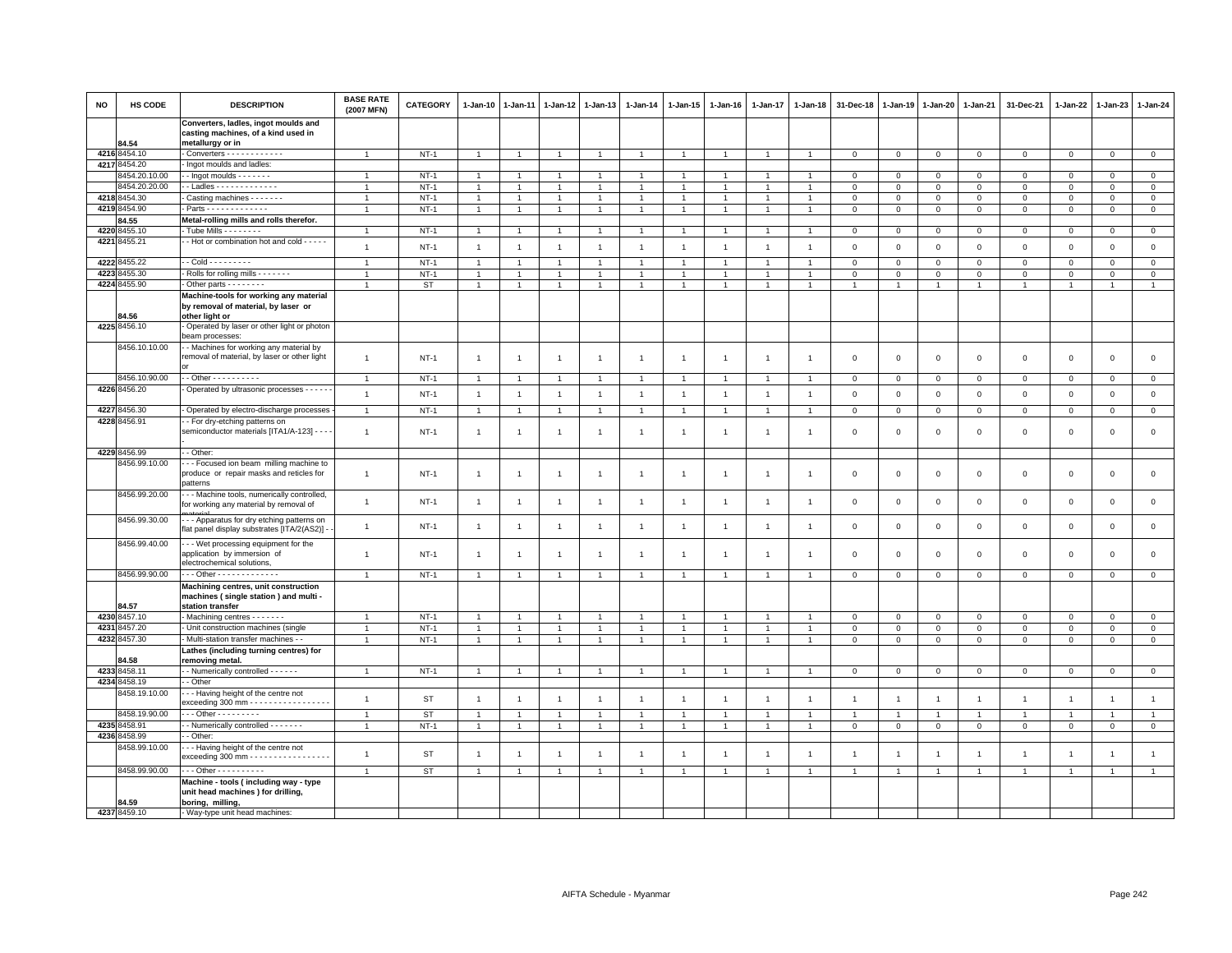| <b>NO</b> | HS CODE       | <b>DESCRIPTION</b>                                                                               | <b>BASE RATE</b><br>(2007 MFN) | CATEGORY    | $1-Jan-10$     | $1 - Jan-11$   | 1-Jan-12       | 1-Jan-13       | $1 - Jan-14$   | 1-Jan-15             | $1-Jan-16$     | $1 - Jan-17$ | $1 - Jan-18$   | 31-Dec-18      | $1 - Jan-19$   | 1-Jan-20       | 1-Jan-21       | 31-Dec-21      | $1 - Jan-22$   | 1-Jan-23       | $1 - Jan-24$   |
|-----------|---------------|--------------------------------------------------------------------------------------------------|--------------------------------|-------------|----------------|----------------|----------------|----------------|----------------|----------------------|----------------|--------------|----------------|----------------|----------------|----------------|----------------|----------------|----------------|----------------|----------------|
|           | 8459.10.10.00 | - Electrically operated - - - - - - - -                                                          |                                | ST          |                |                |                | $\overline{1}$ |                |                      |                |              |                | $\overline{1}$ | $\overline{1}$ | $\overline{1}$ | $\overline{1}$ |                |                | $\overline{1}$ | $\mathbf{1}$   |
|           | 3459.10.20.00 | Not electrically operated - - - - - - - -                                                        | $\overline{1}$                 | <b>ST</b>   | 1              | $\mathbf{1}$   | $\mathbf{1}$   | $\overline{1}$ | -1             | $\mathbf{1}$         |                | 1            | $\overline{1}$ | $\mathbf{1}$   | 1              | $\overline{1}$ | $\overline{1}$ | $\mathbf{1}$   | -1             | $\overline{1}$ | $\mathbf{1}$   |
|           | 4238 8459.21  | - Numerically controlled - - - - - -                                                             | $\overline{1}$                 | $NT-1$      | $\mathbf{1}$   | $\overline{1}$ | $\overline{1}$ | $\overline{1}$ | $\overline{1}$ | $\mathbf{1}$         |                | $\mathbf{1}$ | $\overline{1}$ | $\mathbf 0$    | $\mathbf{0}$   | $\mathbf 0$    | $\mathbf{0}$   | $\mathbf 0$    | $\circ$        | $\mathbf 0$    | $\mathbf 0$    |
| 4239      | 459.29        | - Other                                                                                          |                                |             |                |                |                |                |                |                      |                |              |                |                |                |                |                |                |                |                |                |
|           | 8459.29.10.00 | - - Electrically operated - - - - - - - -                                                        | $\mathbf{1}$                   | EL.         |                |                |                |                |                |                      |                |              |                |                |                |                |                |                |                |                |                |
|           | 8459.29.20.00 | - - Not electrically operated - - - - - - - - - -                                                | $\mathbf{1}$                   | EL          |                |                |                |                |                |                      |                |              |                |                |                |                |                |                |                |                |                |
|           | 4240 8459.31  | - Numerically controlled - - - - - - - -                                                         | $\overline{1}$                 | $NT-1$      | $\overline{1}$ |                | $\overline{1}$ | $\overline{1}$ |                |                      |                |              |                | $\Omega$       | $\mathbf 0$    | $\mathbf 0$    | $\mathbf 0$    | $\Omega$       | $\Omega$       | $\mathbf{0}$   | $\mathbf{0}$   |
| 4241      | 3459.39       | - Other:                                                                                         |                                |             |                |                |                |                |                |                      |                |              |                |                |                |                |                |                |                |                |                |
|           | 3459.39.10.00 | - - Electrically operated - - - - - - -                                                          |                                | $NT-1$      | $\mathbf{1}$   |                |                | $\overline{1}$ |                | $\overline{1}$       |                |              |                | $\mathbf 0$    | $\mathsf 0$    | $\mathsf 0$    | $\mathbf 0$    | $\mathbf 0$    | $\mathbf 0$    | $\mathbf 0$    | $\mathsf 0$    |
|           | 3459.39.20.00 | - - Not electrically operated - - - - - - -                                                      | $\overline{1}$                 | $NT-1$      | $\mathbf{1}$   | $\mathbf{1}$   | $\mathbf{1}$   | $\overline{1}$ | $\mathbf{1}$   | $\mathbf{1}$         |                | $\mathbf{1}$ | $\mathbf{1}$   | $\mathsf 0$    | $\overline{0}$ | $\mathbf{0}$   | $\mathbf 0$    | $\mathbf{0}$   | $\mathbf 0$    | $\circ$        | $\overline{0}$ |
|           | 4242 8459.40  | Other boring machines:                                                                           |                                |             |                |                |                |                |                |                      |                |              |                |                |                |                |                |                |                |                |                |
|           | 3459.40.10.00 | - Electrically operated - - - - - - - - - - -                                                    | $\overline{1}$                 | $NT-1$      | $\overline{1}$ |                |                | $\overline{1}$ |                | $\blacktriangleleft$ |                |              |                | $\mathbf 0$    | $\mathbf 0$    | $\mathbf{0}$   | $\mathsf 0$    | $\circ$        | $\Omega$       | $\Omega$       | $\mathsf 0$    |
|           | 8459.40.20.00 | - Not electrically operated - - - - - - - - -                                                    |                                | $NT-1$      | $\mathbf{1}$   |                |                | $\overline{1}$ |                | $\mathbf{1}$         |                |              |                | $\mathbf 0$    | $\mathbf 0$    | $\mathbf 0$    | $^{\circ}$     | 0              | $^{\circ}$     | $\Omega$       | $\mathsf 0$    |
|           | 4243 8459.51  | Numerically controlled - - - - - - -                                                             | $\mathbf{1}$                   | $NT-1$      | -1             | $\overline{1}$ | $\overline{1}$ | $\overline{1}$ |                | $\overline{1}$       |                | 1            | $\overline{1}$ | $\overline{0}$ | $\overline{0}$ | $\overline{0}$ | $\mathbf{0}$   | $\mathbf 0$    | $\circ$        | $\mathbf 0$    | $\overline{0}$ |
|           | 4244 8459.59  | - Other:                                                                                         |                                |             |                |                |                |                |                |                      |                |              |                |                |                |                |                |                |                |                |                |
|           | 3459.59.10.00 | - - Electrically operated - - - - - - - -                                                        | $\overline{1}$                 | $NT-1$      | $\overline{1}$ |                | $\overline{1}$ | $\overline{1}$ |                | $\overline{1}$       |                |              |                | $\overline{0}$ | $\mathbf 0$    | $\,0\,$        | $\mathbf 0$    | $\mathbf 0$    | $^{\circ}$     | $\mathbf 0$    | $\mathsf 0$    |
|           | 8459.59.20.00 | - - Not electrically operated - - - - - - - - - -                                                | $\mathbf{1}$                   | $NT-1$      | $\overline{1}$ | $\mathbf{1}$   | $\overline{1}$ | $\overline{1}$ | $\overline{1}$ | $\mathbf{1}$         | $\overline{1}$ | $\mathbf{1}$ | $\overline{1}$ | $\mathbf 0$    | $\mathbf 0$    | $\mathbf 0$    | $\mathsf 0$    | $\mathsf 0$    | $\mathbf 0$    | $\mathsf 0$    | $\mathsf 0$    |
|           | 4245 8459.61  | - Numerically controlled - - - - - - - - - -                                                     | $\mathbf{1}$                   | $NT-1$      | $\overline{1}$ | $\mathbf{1}$   | $\overline{1}$ | $\overline{1}$ | $\overline{1}$ | $\mathbf{1}$         |                | 1            | $\overline{1}$ | $\overline{0}$ | $\overline{0}$ | $\overline{0}$ | $\mathbf{0}$   | $\mathbf 0$    | $\mathbf 0$    | $\mathbf 0$    | $\mathbf{0}$   |
|           | 4246 8459.69  | - Other:                                                                                         |                                |             |                |                |                |                |                |                      |                |              |                |                |                |                |                |                |                |                |                |
|           | 3459.69.10.00 | - - Electrically operated - - - - - - - - - -                                                    | $\overline{1}$                 | $NT-1$      |                |                |                | $\overline{1}$ |                |                      |                |              |                | $\mathbf 0$    | $\mathbf 0$    | $\mathbf 0$    | $\mathbf 0$    | $\Omega$       | $\Omega$       | $\mathbf 0$    | $\overline{0}$ |
|           | 3459.69.20.00 | - - Not electrically operated - - - -                                                            | $\overline{1}$                 | $NT-1$      | $\overline{1}$ | $\mathbf{1}$   | $\overline{1}$ | $\overline{1}$ |                | $\mathbf{1}$         | $\overline{1}$ |              | $\overline{1}$ | $\mathsf 0$    | $\mathbf 0$    | $\mathsf 0$    | $\mathbf 0$    | $\mathbf 0$    | $\mathbf 0$    | $\mathbf 0$    | $\mathsf 0$    |
|           | 4247 8459.70  | Other threading or tapping machines:                                                             |                                |             |                |                |                |                |                |                      |                |              |                |                |                |                |                |                |                |                |                |
|           |               |                                                                                                  |                                |             |                |                |                |                |                |                      |                |              |                |                |                |                |                |                |                |                |                |
|           | 8459.70.10.00 | - Electrically operated - - - - - - -                                                            | $\overline{1}$                 | $NT-1$      | $\overline{1}$ |                | $\overline{1}$ | $\overline{1}$ |                | $\overline{1}$       |                |              |                | $^{\circ}$     | $^{\circ}$     | $\mathbf 0$    | $^{\circ}$     | $\Omega$       | $\Omega$       | $\Omega$       | $\mathbf 0$    |
|           | 8459.70.20.00 | - Not electrically operated - - - - - - -                                                        | $\overline{1}$                 | $NT-1$      | $\overline{1}$ | $\overline{1}$ | $\overline{1}$ | $\overline{1}$ |                | $\overline{1}$       |                |              | $\overline{1}$ | $\overline{0}$ | $\overline{0}$ | $\overline{0}$ | $\,0\,$        | $\mathsf 0$    | $\Omega$       | $\mathbf 0$    | $\overline{0}$ |
|           | 34.60         | Machine-tools for deburring,<br>sharpening, grinding, honing, lapping,<br>polishing or otherwise |                                |             |                |                |                |                |                |                      |                |              |                |                |                |                |                |                |                |                |                |
|           | 4248 8460.1   | - Numerically controlled - - - - - -                                                             | $\overline{1}$                 | EL.         |                |                |                |                |                |                      |                |              |                |                |                |                |                |                |                |                |                |
|           | 4249 8460.19  | - Other                                                                                          |                                |             |                |                |                |                |                |                      |                |              |                |                |                |                |                |                |                |                |                |
|           | 8460.19.10.00 | - - Electrically operated - - - - - -                                                            | $\overline{1}$                 | $NT-1$      |                |                |                |                |                |                      |                |              |                | $\mathbf 0$    | $\mathbf 0$    | $\mathbf 0$    | $\mathbf 0$    | $\mathbf 0$    | 0              | $\mathbf 0$    | $\mathbb O$    |
|           | 3460.19.20.00 | - - Not electrically operated - - - - - - -                                                      | $\mathbf{1}$                   | $NT-1$      | -1             | 1              | $\overline{1}$ | $\overline{1}$ |                | $\overline{1}$       |                |              | -1             | $\,0\,$        | $\,0\,$        | 0              | $\mathbf{0}$   | $\mathbf{0}$   | $^{\circ}$     | $\mathbf 0$    | $\mathbb O$    |
|           | 4250 8460.21  | - Numerically controlled - - - - - - - - - - -                                                   | $\overline{1}$                 | $NT-1$      | $\mathbf{1}$   |                | $\overline{1}$ | $\overline{1}$ |                | $\mathbf{1}$         |                |              |                | $\mathbf 0$    | $\mathbf{0}$   | $\mathbf 0$    | $\mathbf 0$    | $\mathbf 0$    | $\Omega$       | $\Omega$       | $\mathsf 0$    |
| 4251      | 3460.29       | - Other:                                                                                         |                                |             |                |                |                |                |                |                      |                |              |                |                |                |                |                |                |                |                |                |
|           | 3460.29.10.00 | -- Electrically operated -------                                                                 | $\mathbf{1}$                   | ST          | $\overline{1}$ | $\mathbf{1}$   | $\overline{1}$ | $\overline{1}$ |                | $\overline{1}$       |                |              | $\overline{1}$ | -1             | $\overline{1}$ | $\overline{1}$ | $\mathbf{1}$   | $\overline{1}$ |                | $\overline{1}$ | $\overline{1}$ |
|           | 3460.29.20.00 | - - Not electrically operated - - - - - - - -                                                    | $\overline{1}$                 | ST          | $\overline{1}$ | $\mathbf{1}$   | $\mathbf{1}$   | $\overline{1}$ | $\overline{1}$ | $\mathbf{1}$         |                | $\mathbf{1}$ | $\overline{1}$ | -1             | 1              | $\overline{1}$ | $\overline{1}$ | $\mathbf{1}$   | -1             | $\overline{1}$ | $\mathbf{1}$   |
|           | 4252 8460.31  | - Numerically controlled                                                                         |                                |             |                |                |                |                |                |                      |                |              |                |                |                |                |                |                |                |                |                |
|           | 3460.31.10.00 | - - Machine tools, numerically controlled,                                                       |                                |             |                |                |                |                |                |                      |                |              |                |                |                |                |                |                |                |                |                |
|           |               | for sharpening carbide drilling bits with a-                                                     | $\overline{1}$                 | <b>ST</b>   | $\overline{1}$ | $\overline{1}$ | $\overline{1}$ | $\overline{1}$ | $\overline{1}$ | $\overline{1}$       | $\overline{1}$ | $\mathbf{1}$ | $\overline{1}$ | $\overline{1}$ | $\overline{1}$ | $\overline{1}$ | $\overline{1}$ | $\overline{1}$ | $\overline{1}$ | $\overline{1}$ | $\overline{1}$ |
|           | 8460.31.90.00 | $-$ - Other - - - - - - - - - - -                                                                |                                | ST          | $\mathbf{1}$   |                | $\overline{1}$ | $\overline{1}$ |                | $\overline{1}$       |                |              |                |                |                | $\overline{1}$ | -1             | $\overline{1}$ | $\overline{1}$ | $\overline{1}$ |                |
|           | 4253 8460.39  | - Other:                                                                                         |                                |             |                |                |                |                |                |                      |                |              |                |                |                |                |                |                |                |                |                |
|           | 8460.39.10.00 | - - Electrically operated - - - -                                                                | $\overline{1}$                 | $NT-1$      | $\overline{1}$ |                | $\overline{1}$ | $\overline{1}$ |                | $\overline{1}$       |                |              |                | $\mathbf 0$    | $\mathbf 0$    | $\mathbf 0$    | $\mathbf 0$    | $\mathbf 0$    | $\mathbf 0$    | $\mathbf 0$    | $\mathbf{0}$   |
|           | 8460.39.20.00 | Not electrically operated                                                                        | $\mathbf{1}$                   | $NT-1$      | $\overline{1}$ | $\mathbf{1}$   | $\mathbf{1}$   | $\mathbf{1}$   | $\overline{1}$ | $\mathbf{1}$         | $\overline{1}$ | $\mathbf{1}$ | $\overline{1}$ | $\mathbf 0$    | $\mathsf 0$    | $\,$ 0         | $\circ$        | $\mathsf 0$    | $\mathbf 0$    | $\mathbf 0$    | $\mathbf 0$    |
|           | 4254 8460.40  | Honing or lapping machines:                                                                      |                                |             |                |                |                |                |                |                      |                |              |                |                |                |                |                |                |                |                |                |
|           | 3460.40.10.00 | - Electrically operated ---------                                                                | $\mathbf{1}$                   | <b>NT-1</b> |                |                |                | $\mathbf{1}$   |                | $\overline{1}$       |                |              |                | $\mathbf 0$    | $\mathbf 0$    | 0              | $\mathbf 0$    | 0              | $^{\circ}$     | $^{\circ}$     | $\overline{0}$ |
|           | 3460.40.20.00 | - Not electrically operated - - - - - - - - -                                                    | $\overline{1}$                 | $NT-1$      | $\overline{1}$ |                | $\overline{1}$ | $\overline{1}$ | $\overline{1}$ | $\mathbf{1}$         |                |              | $\overline{1}$ | $\mathbf 0$    | $\mathbb O$    | $\mathbf{0}$   | $\mathbf 0$    | $\mathbf 0$    | $\mathbf 0$    | $\mathbf 0$    | $\circ$        |
| 4255      | 3460.90       | Other:                                                                                           |                                |             |                |                |                |                |                |                      |                |              |                |                |                |                |                |                |                |                |                |
|           | 8460.90.10.00 | - Electrically operated - - - - - - -                                                            | $\overline{1}$                 | $NT-1$      | $\overline{1}$ |                | $\overline{1}$ | $\overline{1}$ |                | $\overline{1}$       |                |              |                | $\mathbf 0$    | $\mathsf 0$    | $\mathsf 0$    | $\mathbf 0$    | $\mathbf 0$    | $\mathbf 0$    | $\mathbf 0$    | $\mathsf 0$    |
|           | 8460.90.20.00 | - Not electrically operated -------                                                              | $\overline{1}$                 | $NT-1$      | $\mathbf{1}$   | $\overline{1}$ | $\overline{1}$ | $\overline{1}$ |                | $\overline{1}$       |                |              | $\overline{1}$ | $\mathbf 0$    | $\mathsf 0$    | $\mathbf 0$    | $\mathbf 0$    | 0              | $\circ$        | $\mathbf 0$    | $\mathbf 0$    |
|           |               | Machine - tools for planing, shaping,                                                            |                                |             |                |                |                |                |                |                      |                |              |                |                |                |                |                |                |                |                |                |
|           |               | slotting, broaching, gear cutting, gear                                                          |                                |             |                |                |                |                |                |                      |                |              |                |                |                |                |                |                |                |                |                |
|           | 34.61         | grinding or gear                                                                                 |                                |             |                |                |                |                |                |                      |                |              |                |                |                |                |                |                |                |                |                |
|           | 4256 8461.20  | Shaping or slotting machines:                                                                    |                                |             |                |                |                |                |                |                      |                |              |                |                |                |                |                |                |                |                |                |
|           | 3461.20.10.00 | - Electrically operated - - - -                                                                  | $\overline{1}$                 | $NT-1$      | 1              | $\mathbf{1}$   | $\mathbf{1}$   | $\overline{1}$ | $\overline{1}$ | $\mathbf{1}$         |                | $\mathbf{1}$ | $\mathbf{1}$   | $\overline{0}$ | $\mathsf 0$    | $\mathbf 0$    | $\mathbf{0}$   | $\mathbf{0}$   | $\Omega$       | $\mathbf{0}$   | $\mathbf{0}$   |
|           | 8461.20.20.00 | - Not electrically operated - - - - - - - -                                                      | $\mathbf{1}$                   | $NT-1$      | $\overline{1}$ | $\overline{1}$ | $\overline{1}$ | $\overline{1}$ | $\overline{1}$ | $\mathbf{1}$         |                | $\mathbf{1}$ | $\overline{1}$ | $\mathbf 0$    | $\mathsf 0$    | $\mathbf{0}$   | $\mathbf{0}$   | $\mathbf 0$    | $\mathbf 0$    | $\mathbf{0}$   | $\mathbf{0}$   |
|           | 4257 8461.30  | Broaching machines:                                                                              |                                |             |                |                |                |                |                |                      |                |              |                |                |                |                |                |                |                |                |                |
|           | 8461.30.10.00 | - Electrically operated - - - - - - - - - - -                                                    | $\overline{1}$                 | <b>NT-1</b> | $\overline{1}$ | $\mathbf{1}$   | $\mathbf{1}$   | $\overline{1}$ | $\overline{1}$ | $\mathbf{1}$         |                | 1            | $\overline{1}$ | $\overline{0}$ | $\,0\,$        | $\mathbf 0$    | $\mathbf 0$    | $\mathbf 0$    | $\mathbf 0$    | $\mathbf 0$    | $\mathbf{0}$   |
|           | 8461.30.20.00 | - Not electrically operated - - - - - - - -                                                      | $\overline{1}$                 | $NT-1$      | $\mathbf{1}$   | $\mathbf{1}$   | $\mathbf{1}$   | $\mathbf{1}$   |                | $\mathbf{1}$         |                |              |                | $\mathbf 0$    | $\mathsf 0$    | $\mathsf 0$    | $\mathsf 0$    | $\mathbf 0$    | $\mathbf 0$    | $\mathbf 0$    | $\mathsf 0$    |
|           | 4258 8461.40  | Gear cutting, gear grinding or gear<br>finishing machines:                                       |                                |             |                |                |                |                |                |                      |                |              |                |                |                |                |                |                |                |                |                |
|           | 8461.40.10.00 | - - Electrically operated - - - - -                                                              | $\overline{1}$                 | $NT-1$      |                |                |                |                |                |                      |                |              |                | $\Omega$       | $\Omega$       | $\Omega$       | $\Omega$       | $\Omega$       | $\Omega$       | $\Omega$       | $\mathbf 0$    |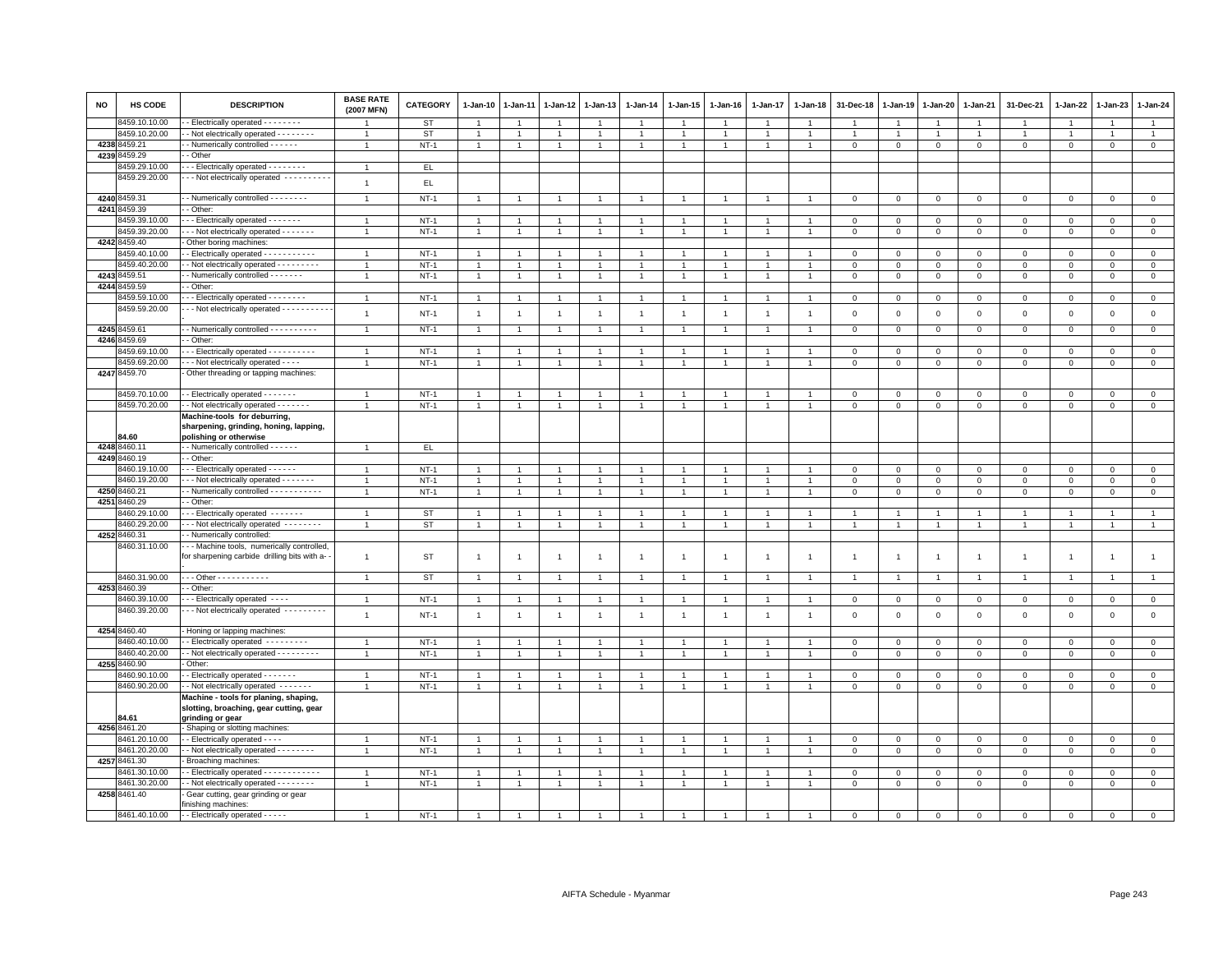| <b>NO</b> | HS CODE                 | <b>DESCRIPTION</b>                                                                                                | <b>BASE RATE</b><br>(2007 MFN) | <b>CATEGORY</b> | $1 - Jan-10$   | 1-Jan-11       | $1 - Jan-12$   | $1 - Jan-13$   | $1 - Jan-14$         | $1 - Jan-15$         | $1 - Jan-16$   | 1-Jan-17       | 1-Jan-18       | 31-Dec-18      | $1 - Jan-19$   | 1-Jan-20       | 1-Jan-21       | 31-Dec-21      | 1-Jan-22       | 1-Jan-23       | $1-Jan-24$     |
|-----------|-------------------------|-------------------------------------------------------------------------------------------------------------------|--------------------------------|-----------------|----------------|----------------|----------------|----------------|----------------------|----------------------|----------------|----------------|----------------|----------------|----------------|----------------|----------------|----------------|----------------|----------------|----------------|
|           | 8461.40.20.00           | - Not electrically operated - - - - - - - - - -                                                                   | $\overline{1}$                 | $NT-1$          | $\overline{1}$ | $\mathbf{1}$   | $\overline{1}$ | $\mathbf{1}$   |                      | $\overline{1}$       |                | $\overline{1}$ | $\overline{1}$ | $\mathbf 0$    | $\overline{0}$ | $\mathbf 0$    | $\mathsf 0$    | $\mathsf 0$    | $\mathbf 0$    | $\mathsf 0$    | $\mathsf 0$    |
|           | 4259 8461.50            | Sawing or cutting-off machines:                                                                                   |                                |                 |                |                |                |                |                      |                      |                |                |                |                |                |                |                |                |                |                |                |
|           | 8461.50.10.00           | - Electrically operated - - - -                                                                                   | $\overline{1}$                 | $NT-1$          | $\overline{1}$ |                |                | $\mathbf{1}$   |                      | $\overline{1}$       |                |                |                | 0              | 0              | $\circ$        | $\mathbf 0$    | $\mathsf 0$    | 0              | $^{\circ}$     | $\mathbf 0$    |
|           | 3461.50.20.00           | - Not Electrically operated                                                                                       | $\overline{1}$                 | $NT-1$          | $\mathbf{1}$   |                |                | $\overline{1}$ |                      | $\mathbf{1}$         |                | $\overline{1}$ |                | $\mathbf 0$    | $\mathbf 0$    | $\mathbf 0$    | $\mathsf 0$    | $\mathsf 0$    | $\Omega$       | $\Omega$       | $\mathsf 0$    |
|           | 4260 8461.90            | - Other:                                                                                                          |                                |                 |                |                |                |                |                      |                      |                |                |                |                |                |                |                |                |                |                |                |
|           |                         | - Electrically operated:                                                                                          |                                |                 |                |                |                |                |                      |                      |                |                |                |                |                |                |                |                |                |                |                |
|           | 8461.90.11.00           | - - Planing machines - - - - - - -                                                                                | $\overline{1}$                 | $NT-1$          |                |                |                | -1             |                      |                      |                |                |                | $\Omega$       | $\Omega$       | $\mathbf 0$    | $\mathbf 0$    | $\Omega$       | $\Omega$       | $\Omega$       | $\mathbf 0$    |
|           | 8461.90.19.00           | - - Other - - - - - - - - - - - - - - - - - -                                                                     |                                | $NT-1$          |                |                |                |                |                      |                      |                |                |                | $\Omega$       | $\Omega$       | $\mathsf 0$    | $\mathbf 0$    | $\mathsf 0$    | $\Omega$       | $\Omega$       | $\overline{0}$ |
|           |                         | - Not electrically operated:                                                                                      |                                |                 |                |                |                |                |                      |                      |                |                |                |                |                |                |                |                |                |                |                |
|           | 8461.90.91.00           | - - Planing machines - - - - - -                                                                                  | $\overline{1}$                 | $NT-1$          | $\mathbf{1}$   |                | $\mathbf{1}$   | $\overline{1}$ |                      | $\mathbf{1}$         |                |                |                | $\mathbf 0$    | $\mathbf 0$    | 0              | $\mathbf 0$    | 0              | $^{\circ}$     | $^{\circ}$     | $\overline{0}$ |
|           | 8461.90.99.00           | $-$ - Other - - - - - - - - - - - - - -                                                                           | $\overline{1}$                 | <b>NT-1</b>     | $\mathbf{1}$   |                | $\overline{1}$ | $\overline{1}$ | $\overline{1}$       | $\overline{1}$       |                | $\overline{1}$ | $\overline{1}$ | $\mathbf 0$    | $\mathbf{0}$   | $\mathbf{0}$   | $\mathbf 0$    | $\mathbf 0$    | $\mathbf 0$    | $\mathbf 0$    | $\mathbf 0$    |
|           | 84.62                   | Machine-tools (including presses) for<br>working metal by forging, hammering or<br>die - stamping;                |                                |                 |                |                |                |                |                      |                      |                |                |                |                |                |                |                |                |                |                |                |
|           | 4261 8462.10            | Forging or die-stamping machines<br>(including presses) and hammers:                                              |                                |                 |                |                |                |                |                      |                      |                |                |                |                |                |                |                |                |                |                |                |
|           | 8462.10.10.00           | - Electrically operated - - - - - - -                                                                             | $\overline{1}$                 | $NT-1$          |                |                |                | $\overline{1}$ |                      | -1                   |                |                |                | $^{\circ}$     | $\mathbf 0$    | $\mathbf 0$    | 0              | 0              | 0              | $\mathbf 0$    | $\mathbf 0$    |
|           | 8462.10.20.00           | - Not electrically operated --------                                                                              | $\overline{1}$                 | $NT-1$          | $\overline{1}$ |                | $\mathbf{1}$   | $\overline{1}$ | $\overline{1}$       | $\mathbf{1}$         |                | $\overline{1}$ | $\overline{1}$ | $\Omega$       | $\Omega$       | $\mathbf{0}$   | $\mathbf{0}$   | $\mathbf 0$    | $\mathbf 0$    | $\mathbf 0$    | $\mathbf{0}$   |
|           | 4262 8462.21            | - Numerically controlled:                                                                                         |                                |                 |                |                |                |                |                      |                      |                |                |                |                |                |                |                |                |                |                |                |
|           | 462.21.10.00            | - - Machines for bending, folding and<br>straightening semiconductor leads [ITA1/B<br>$146 - - - - - -$           | $\overline{1}$                 | $NT-1$          | $\overline{1}$ | $\mathbf{1}$   | $\overline{1}$ | $\overline{1}$ | $\overline{1}$       | $\overline{1}$       | -1             | 1              |                | $\mathbf 0$    | $\mathbf 0$    | $\,0\,$        | $\mathbf 0$    | $\mathsf 0$    | $\mathbf 0$    | $\mathsf 0$    | $\mathbf 0$    |
|           | 8462.21.90.00           | . - - Other - - - - - - - - - - - -                                                                               | $\overline{1}$                 | $NT-1$          | $\overline{1}$ |                | $\overline{1}$ | $\overline{1}$ |                      | $\overline{1}$       |                | $\overline{1}$ |                | 0              | $\mathbf 0$    | $\mathbf 0$    | $\mathbf 0$    | 0              | 0              | $\mathbf 0$    | $\mathbf 0$    |
|           | 4263 8462.29            | - Other:                                                                                                          |                                |                 |                |                |                |                |                      |                      |                |                |                |                |                |                |                |                |                |                |                |
|           | 8462.29.11.00           | - - Electrically operated:<br>--- Machines for bending, folding and<br>straightening semiconductor leads [(ITA1/B | $\overline{1}$                 | <b>NT-1</b>     | $\mathbf{1}$   | -1             | $\overline{1}$ | $\overline{1}$ | $\overline{1}$       | $\overline{1}$       |                | 1              |                | 0              | $\overline{0}$ | $\overline{0}$ | 0              | 0              | 0              | 0              | $\,0\,$        |
|           |                         | $146$ ] - - - -                                                                                                   |                                |                 |                |                |                |                |                      |                      |                |                |                |                |                |                |                |                |                |                |                |
|           | 8462.29.19.00           | Other - - - - - - - - -                                                                                           | $\overline{1}$                 | $NT-1$          | $\overline{1}$ |                | $\overline{1}$ | $\overline{1}$ |                      | $\overline{1}$       |                |                |                | $\mathbf 0$    | $^{\circ}$     | $\mathbf 0$    | $\mathbf 0$    | $\mathsf 0$    | $\Omega$       | $\Omega$       | $\mathbf 0$    |
|           | 8462.29.20.00           | - - Not electrically operated - - - - - - -                                                                       | -1                             | $NT-1$          | $\overline{1}$ |                |                | $\overline{1}$ |                      | $\overline{1}$       |                |                |                | $\mathbf 0$    | $\mathbf{0}$   | $\mathsf 0$    | $\Omega$       | $\mathsf 0$    | $\Omega$       | $\Omega$       | $\overline{0}$ |
|           | 4264 8462.31            | - Numenically controlled - - - - - - -                                                                            | $\overline{1}$                 | $NT-1$          | $\overline{1}$ |                | $\mathbf{1}$   | $\overline{1}$ |                      | $\overline{1}$       |                |                |                | $\mathbf 0$    | $\mathbf 0$    | $\mathbf 0$    | $\mathbf 0$    | $\mathsf 0$    | $\mathbf 0$    | $\mathsf 0$    | $\mathsf 0$    |
|           | 4265 8462.39            | - Other:                                                                                                          |                                |                 |                |                |                |                |                      |                      |                |                |                |                |                |                |                |                |                |                |                |
|           | 3462.39.10.00           | - - - Electrically operated - - - - - - -                                                                         | $\overline{1}$                 | $NT-1$          | $\overline{1}$ |                | $\overline{1}$ | $\mathbf{1}$   | $\overline{1}$       | $\overline{1}$       |                | $\overline{1}$ | $\overline{1}$ | $\mathbf{0}$   | $\overline{0}$ | $\mathbf{0}$   | $\mathbf{0}$   | $\mathbf 0$    | $\mathbf 0$    | $\mathbf{0}$   | $\mathbf{0}$   |
|           | 8462.39.20.00           | - - - Not electrically operated - - - - - - -                                                                     | $\overline{1}$                 | $NT-1$          | $\mathbf{1}$   |                |                | $\overline{1}$ |                      | $\overline{1}$       |                | $\mathbf{1}$   | $\overline{1}$ | $\overline{0}$ | $\mathbf 0$    | $\mathbf 0$    | $\mathsf 0$    | $\mathsf 0$    | $\Omega$       | $\Omega$       | $\mathsf 0$    |
| 4267      | 4266 8462.41<br>8462.49 | - Numerically controlled - - - - - - -<br>- Other:                                                                | $\overline{1}$                 | $NT-1$          | $\mathbf{1}$   |                |                | $\overline{1}$ |                      | $\overline{1}$       |                |                |                | $\mathbf 0$    | $\mathbf 0$    | $\mathbf 0$    | $\mathbf 0$    | $\mathsf 0$    | $\mathbf 0$    | $\mathbf 0$    | $\mathsf 0$    |
|           | 3462.49.10.00           | - - - Electrically operated - - - - - -                                                                           | $\overline{1}$                 | $NT-1$          | $\overline{1}$ |                | $\overline{1}$ | $\overline{1}$ |                      | $\mathbf{1}$         |                | $\overline{1}$ |                | $\Omega$       | $\Omega$       | $\mathbf{0}$   | $\mathbf 0$    | $\mathbf 0$    | $\mathbf 0$    | $\mathbf 0$    | $\mathsf 0$    |
|           | 8462.49.20.00           | - - - Not electrically operated - - - - - - -                                                                     | $\overline{1}$                 | $NT-1$          | $\overline{1}$ |                | $\overline{1}$ | $\overline{1}$ |                      | $\mathbf{1}$         |                | $\overline{1}$ | $\overline{1}$ | $\,0\,$        | $\mathbf 0$    | $\mathbf 0$    | $\mathbf 0$    | $\mathsf 0$    | $\Omega$       | $\mathsf 0$    | $\overline{0}$ |
|           | 4268 8462.91            | - Hydraulic presses - - - - - - -                                                                                 | $\overline{1}$                 | $NT-1$          | $\mathbf{1}$   |                | $\mathbf{1}$   | $\overline{1}$ | $\overline{1}$       | $\overline{1}$       | $\overline{1}$ | $\mathbf{1}$   |                | 0              | $\mathsf 0$    | $\mathsf 0$    | $\mathbf 0$    | $\mathsf 0$    | $\mathbf 0$    | $\mathsf 0$    | $\mathsf 0$    |
|           | 4269 8462.99            | $-$ Other - - - - - - - - - - -                                                                                   |                                |                 |                |                |                |                |                      |                      |                |                |                |                |                |                |                |                |                |                |                |
|           | 3462.99.10.00           | --- Machines for the manufacture of<br>boxes, cans and similar containers of tin                                  | $\overline{1}$                 | ST              | -1             | $\overline{1}$ | $\overline{1}$ | $\overline{1}$ | $\overline{1}$       | $\mathbf{1}$         | $\overline{1}$ | $\overline{1}$ | $\mathbf{1}$   | $\overline{1}$ | 1              | $\overline{1}$ | $\mathbf{1}$   | $\overline{1}$ | $\overline{1}$ | $\overline{1}$ | $\mathbf{1}$   |
|           |                         | plate,                                                                                                            |                                |                 |                |                |                |                |                      |                      |                |                |                |                |                |                |                |                |                |                |                |
|           | 8462.99.20.00           | - - Machines for the manufacture of                                                                               | $\overline{1}$                 | <b>ST</b>       | $\overline{1}$ | $\overline{1}$ | $\mathbf{1}$   | $\mathbf{1}$   | $\overline{1}$       | $\mathbf{1}$         |                | $\overline{1}$ | $\overline{1}$ | $\overline{1}$ | $\overline{1}$ | $\overline{1}$ | $\mathbf{1}$   | $\mathbf{1}$   | $\mathbf{1}$   | $\overline{1}$ | $\overline{1}$ |
|           | 8462.99.30.00           | - - Other presses for working metal or                                                                            | $\overline{1}$                 | <b>ST</b>       | $\overline{1}$ | $\overline{1}$ | $\overline{1}$ | $\overline{1}$ | $\mathbf{1}$         | $\overline{1}$       |                | $\overline{1}$ | $\overline{1}$ | $\mathbf{1}$   | $\overline{1}$ | $\overline{1}$ | $\overline{1}$ | $\overline{1}$ | $\overline{1}$ | $\overline{1}$ | $\overline{1}$ |
|           | 8462.99.40.00           | - - Other presses for working metal or                                                                            | $\overline{1}$                 | <b>ST</b>       | $\overline{1}$ |                | $\overline{1}$ | $\overline{1}$ | $\blacktriangleleft$ | $\blacktriangleleft$ |                | $\mathbf{1}$   | $\mathbf{1}$   | $\overline{1}$ | $\overline{1}$ | $\overline{1}$ | $\mathbf{1}$   | $\overline{1}$ | $\overline{1}$ | $\mathbf{1}$   | $\overline{1}$ |
|           | 8462.99.50.00           | - - Other, electrically operated - - - - - - - -                                                                  | $\overline{1}$                 | <b>ST</b>       | $\mathbf{1}$   | $\mathbf{1}$   | $\overline{1}$ | $\mathbf{1}$   | $\overline{1}$       | $\mathbf{1}$         | $\overline{1}$ | $\mathbf{1}$   | $\overline{1}$ | $\overline{1}$ | $\mathbf{1}$   | $\overline{1}$ | $\overline{1}$ | $\mathbf{1}$   | $\overline{1}$ | $\overline{1}$ | $\overline{1}$ |
|           | 8462.99.60.00           | - - Other, not electrically operated - - - - -                                                                    | $\overline{1}$                 | <b>ST</b>       | $\overline{1}$ | $\overline{1}$ | $\mathbf{1}$   | $\overline{1}$ | $\overline{1}$       | $\overline{1}$       | $\overline{1}$ | $\overline{1}$ | $\overline{1}$ | $\overline{1}$ | $\overline{1}$ | $\overline{1}$ | $\overline{1}$ | $\overline{1}$ | $\overline{1}$ | $\overline{1}$ | $\overline{1}$ |
|           | 84.63                   | Other machine-tools for working metal<br>or cermets, without removing material.                                   |                                |                 |                |                |                |                |                      |                      |                |                |                |                |                |                |                |                |                |                |                |
|           | 4270 8463.10            | - Draw-benches for bars, tubes, profiles,<br>wire or the like:                                                    |                                |                 |                |                |                |                |                      |                      |                |                |                |                |                |                |                |                |                |                |                |
|           |                         | - Electrically operated:                                                                                          |                                |                 |                |                |                |                |                      |                      |                |                |                |                |                |                |                |                |                |                |                |
|           | 8463.10.11.00           | - - Wire-drawing machines - - - - - - - -                                                                         | $\overline{1}$                 | $NT-1$          | $\overline{1}$ |                | $\overline{1}$ | $\overline{1}$ |                      | $\overline{1}$       |                |                |                | $\Omega$       | $\Omega$       | $\mathbf 0$    | $\Omega$       | $\mathsf 0$    | $\mathbf 0$    | $\mathsf 0$    | $\mathbf 0$    |
|           | 8463.10.19.00           | - - Other - - - - - - - - - -                                                                                     | $\overline{1}$                 | $NT-1$          | $\overline{1}$ |                | $\overline{1}$ | $\overline{1}$ |                      | $\overline{1}$       |                |                |                | $\mathbf 0$    | $\mathbf{0}$   | $\mathbf 0$    | $\Omega$       | $\mathbf 0$    | $\Omega$       | $\Omega$       | $\mathsf 0$    |
|           | 8463.10.20.00           | - Not electrically operated - - - - - - -                                                                         |                                | $NT-1$          | $\mathbf{1}$   |                |                |                |                      | $\overline{1}$       |                |                |                | 0              | $\mathbf 0$    | $\mathbf 0$    | $\mathbf 0$    | $\mathsf 0$    | 0              | 0              | $\mathbf 0$    |
|           | 4271 8463.20            | Thread rolling machines:                                                                                          |                                |                 |                |                |                |                |                      |                      |                |                |                |                |                |                |                |                |                |                |                |
|           | 8463.20.10.00           | - - Electrically operated - - - - -                                                                               | $\overline{1}$                 | $NT-1$          | $\mathbf{1}$   |                | $\overline{1}$ | $\mathbf{1}$   |                      | $\mathbf{1}$         |                | $\overline{1}$ | $\overline{1}$ | $\mathbf 0$    | $\mathbf 0$    | $\mathbf 0$    | $\mathbf 0$    | $\mathsf 0$    | $\mathbf 0$    | $\mathsf 0$    | $\mathbf 0$    |
|           | 8463.20.20.00           | - - Not electrically operated - - - - - - - - -                                                                   | $\overline{1}$                 | $NT-1$          | $\overline{1}$ |                | $\overline{1}$ | $\overline{1}$ |                      | $\mathbf{1}$         |                | $\mathbf{1}$   | $\overline{1}$ | $\mathbf 0$    | $\,0\,$        | $\mathbf 0$    | $\mathbf 0$    | $\mathsf 0$    | $\mathbf 0$    | $\mathsf 0$    | $\overline{0}$ |
|           | 4272 8463.30            | Machines for working wire:                                                                                        |                                |                 |                |                |                |                |                      |                      |                |                |                |                |                |                |                |                |                |                |                |
|           |                         | - Electrically operated:                                                                                          |                                |                 |                |                |                |                |                      |                      |                |                |                |                |                |                |                |                |                |                |                |
|           |                         | 8463.30.11.00 - - - Wire-drawing machines - - -                                                                   |                                | $NT-1$          |                |                |                |                |                      |                      |                |                |                |                |                | $\Omega$       |                |                |                |                | $\Omega$       |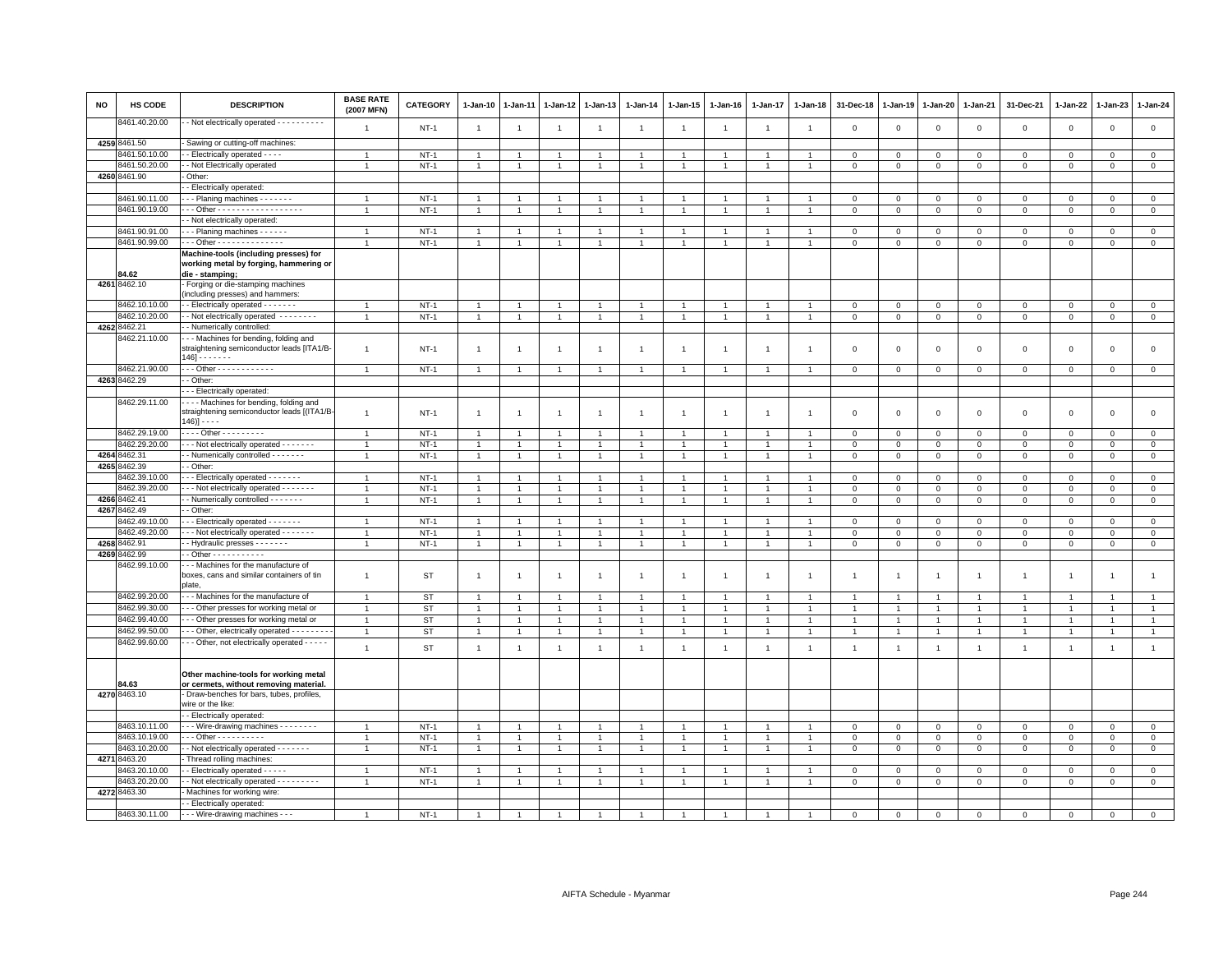| <b>NO</b> | <b>HS CODE</b> | <b>DESCRIPTION</b>                                                                                     | <b>BASE RATE</b><br>(2007 MFN) | CATEGORY | $1-Jan-10$     | 1-Jan-11       | $1 - Jan-12$   | $1-Jan-13$     | $1 - Jan-14$   | $1 - Jan-15$   | $1 - Jan-16$   | 1-Jan-17       | $1-Jan-18$     | 31-Dec-18               | $1 - Jan-19$   | 1-Jan-20     | 1-Jan-21       | 31-Dec-21   | $1 - Jan-22$ | $1-Jan-23$   | 1-Jan-24       |
|-----------|----------------|--------------------------------------------------------------------------------------------------------|--------------------------------|----------|----------------|----------------|----------------|----------------|----------------|----------------|----------------|----------------|----------------|-------------------------|----------------|--------------|----------------|-------------|--------------|--------------|----------------|
|           | 8463.30.19.00  | $\cdots$ Other $\cdots$                                                                                |                                | $NT-1$   | $\overline{1}$ |                | $\overline{1}$ | $\overline{1}$ | $\overline{1}$ | $\overline{1}$ |                |                |                | $\mathsf 0$             | $\mathsf 0$    | $\mathbf 0$  | $\mathsf 0$    | $\mathbf 0$ | $\mathsf 0$  | $\Omega$     | $\mathsf 0$    |
|           | 8463.30.20.00  | - - Not electrically operated - - - - - - -                                                            | $\overline{1}$                 | $NT-1$   | $\mathbf{1}$   | $\overline{1}$ | $\overline{1}$ | $\overline{1}$ | $\overline{1}$ | $\overline{1}$ | $\overline{1}$ | $\overline{1}$ | $\overline{1}$ | $\mathbf{0}$            | $\mathbf 0$    | $\mathbf{0}$ | $\mathbf{0}$   | $\mathbf 0$ | $\mathbf{0}$ | $\mathbf{0}$ | $\mathbf{0}$   |
|           | 4273 8463.90   | - Other:                                                                                               |                                |          |                |                |                |                |                |                |                |                |                |                         |                |              |                |             |              |              |                |
|           |                | - Electrically operated:                                                                               |                                |          |                |                |                |                |                |                |                |                |                |                         |                |              |                |             |              |              |                |
|           | 8463.90.11.00  | --- Riveting machines ---------                                                                        | $\overline{1}$                 | $NT-1$   | $\overline{1}$ | $\overline{1}$ | $\overline{1}$ | $\overline{1}$ | $\overline{1}$ | $\overline{1}$ |                | $\mathbf{1}$   |                | $\mathbf 0$             | $\mathbf 0$    | $\mathbf{0}$ | $\mathbf{0}$   | $\mathbf 0$ | $\mathbf 0$  | $\mathbf 0$  | $\mathbf{0}$   |
|           | 8463.90.19.00  | Other - - - - - - - - - - - -                                                                          |                                | $NT-1$   | $\mathbf{1}$   | $\overline{1}$ | $\overline{1}$ | $\overline{1}$ | $\overline{1}$ | $\overline{1}$ |                | $\overline{1}$ | $\overline{1}$ | $\overline{0}$          | $\overline{0}$ | $\mathbf 0$  | $\overline{0}$ | $\mathbf 0$ | $\Omega$     | $\mathbf 0$  | $\overline{0}$ |
|           |                | - Not electrically operated:                                                                           |                                |          |                |                |                |                |                |                |                |                |                |                         |                |              |                |             |              |              |                |
|           | 8463.90.21.00  | - - Riveting machines - - - - - -                                                                      | $\overline{1}$                 | $NT-1$   | 1              |                | $\mathbf{1}$   | $\overline{1}$ | $\mathbf{1}$   | $\overline{1}$ |                | -1             |                | $\mathbf 0$             | $\mathsf 0$    | $\mathbf 0$  | $\mathbf 0$    | $\mathbf 0$ | $\Omega$     | $\Omega$     | $\mathbf{0}$   |
|           | 8463.90.29.00  | - - - Other - - - - - - - -                                                                            | $\overline{1}$                 | $NT-1$   | $\mathbf{1}$   | $\overline{1}$ | $\overline{1}$ | $\overline{1}$ | $\mathbf{1}$   | $\mathbf{1}$   | $\overline{1}$ | $\mathbf{1}$   | $\overline{1}$ | $\mathbf{0}$            | $\mathbf 0$    | $\mathbf 0$  | $\mathbf 0$    | $\mathsf 0$ | $\mathsf 0$  | $\mathbf 0$  | $\circ$        |
|           | 84.64          | Machine-tools for working stone,<br>ceramics, concrete, asbestos-cement or<br>like mineral materials   |                                |          |                |                |                |                |                |                |                |                |                |                         |                |              |                |             |              |              |                |
|           | 4274 8464.10   | Sawing machines:                                                                                       |                                |          |                |                |                |                |                |                |                |                |                |                         |                |              |                |             |              |              |                |
|           |                | - Electrically operated:                                                                               |                                |          |                |                |                |                |                |                |                |                |                |                         |                |              |                |             |              |              |                |
|           | 8464.10.11.00  |                                                                                                        |                                |          |                |                |                |                |                |                |                |                |                |                         |                |              |                |             |              |              |                |
|           |                | - - - For sawing monocrystal semiconductor<br>boules into slices, or wafers into chips                 | $\overline{1}$                 | $NT-1$   | $\mathbf{1}$   | $\overline{1}$ | $\overline{1}$ | $\mathbf{1}$   | $\overline{1}$ | $\overline{1}$ | $\overline{1}$ | $\overline{1}$ | $\overline{1}$ | $\mathbf 0$             | $\mathbf 0$    | $\mathbf{0}$ | $\mathbf 0$    | $\mathbf 0$ | $\mathbf 0$  | $\mathsf 0$  | $\mathsf 0$    |
|           | 8464.10.12.00  | - - Other, for working stone, ceramic,<br>concrete, asbestos-cement or like mineral<br>materials - - - | $\overline{1}$                 | $NT-1$   | $\mathbf{1}$   | -1             | $\overline{1}$ | $\overline{1}$ | $\overline{1}$ | $\overline{1}$ | $\mathbf{1}$   | -1             | $\overline{1}$ | $\overline{\mathbf{0}}$ | $\mathbf 0$    | $\mathbf 0$  | $\mathbf 0$    | $\mathsf 0$ | $\mathbf 0$  | $\mathbf{O}$ | $\mathbf 0$    |
|           | 8464.10.19.00  | Other - - - - - - - - - - - -                                                                          | $\overline{1}$                 | $NT-1$   | $\overline{1}$ | $\overline{1}$ | $\overline{1}$ | $\overline{1}$ | $\overline{1}$ | $\overline{1}$ | $\overline{1}$ | $\overline{1}$ | $\overline{1}$ | $\overline{\mathbf{0}}$ | $\mathbf 0$    | $\mathbf 0$  | $\mathbf 0$    | $\mathbf 0$ | $\mathbf{0}$ | $\mathbf 0$  | $\circ$        |
|           | 8464.10.90.00  | $\cdot$ - Other - $\cdot$ - $\cdot$ - $\cdot$ - $\cdot$                                                |                                | $NT-1$   | $\mathbf{1}$   | $\overline{1}$ | $\overline{1}$ | $\overline{1}$ | $\overline{1}$ | $\overline{1}$ |                | $\overline{1}$ | $\overline{1}$ | $\mathbf 0$             | $\mathsf 0$    | $\mathsf 0$  | $\mathbf 0$    | $\mathsf 0$ | $\mathsf 0$  | $\mathsf 0$  | $\mathsf 0$    |
|           | 4275 8464.20   | Grinding or polishing machines:                                                                        |                                |          |                |                |                |                |                |                |                |                |                |                         |                |              |                |             |              |              |                |
|           |                | - Electrically operated:                                                                               |                                |          |                |                |                |                |                |                |                |                |                |                         |                |              |                |             |              |              |                |
|           | 8464.20.11.00  | --- Grinding, polishing and lapping<br>machines for processing of semiconductor                        | $\mathbf{1}$                   | $NT-1$   | $\mathbf{1}$   | $\overline{1}$ | $\overline{1}$ | $\overline{1}$ | $\overline{1}$ | $\overline{1}$ | $\overline{1}$ | $\overline{1}$ | $\overline{1}$ | $\mathbf 0$             | $\mathsf 0$    | $\mathbf 0$  | $\mathbf 0$    | $\mathsf 0$ | $\mathbf 0$  | $\mathsf 0$  | $\mathsf 0$    |
|           | 8464.20.12.00  | - - Other, for working stone, ceramic,<br>concrete, asbestos-cement or like mineral<br>materials - - - | $\overline{1}$                 | $NT-1$   | $\mathbf{1}$   | $\overline{1}$ | $\overline{1}$ | $\overline{1}$ | $\overline{1}$ | $\overline{1}$ |                | $\overline{1}$ | $\overline{1}$ | $\overline{0}$          | $\mathbf 0$    | $\mathsf 0$  | $\mathbf 0$    | $\mathsf 0$ | $\mathbf 0$  | $\mathsf 0$  | $\mathbf 0$    |
|           | 8464.20.19.00  | Other - - - - - - - - - - - -                                                                          |                                | $NT-1$   | $\overline{1}$ | $\overline{1}$ | $\overline{1}$ | $\overline{1}$ | $\overline{1}$ | $\overline{1}$ |                | $\overline{1}$ | $\overline{1}$ | $\overline{0}$          | $\mathsf 0$    | $\mathbf 0$  | $\mathbf 0$    | $\mathsf 0$ | $\mathbf 0$  | $\mathbf 0$  | $\mathsf 0$    |
|           | 8464.20.90.00  | - - Other - - - - - - - - - - - -                                                                      |                                | $NT-1$   | $\overline{1}$ | $\overline{1}$ | $\overline{1}$ |                | $\overline{1}$ | $\overline{1}$ |                | $\mathbf{1}$   | $\overline{1}$ | $\overline{\mathbf{0}}$ | $\mathbf 0$    | $\mathbf 0$  | $\overline{0}$ | $\mathbf 0$ | $\Omega$     | $\mathbf 0$  | $\mathbf 0$    |
|           | 4276 8464.90   | - Other:                                                                                               |                                |          |                |                |                |                |                |                |                |                |                |                         |                |              |                |             |              |              |                |
|           |                | - Electrically operated:                                                                               |                                |          |                |                |                |                |                |                |                |                |                |                         |                |              |                |             |              |              |                |
|           | 8464.90.11.00  | -- Dicing machines for scribing or scoring                                                             |                                |          |                |                |                |                |                |                |                |                |                |                         |                |              |                |             |              |              |                |
|           |                | semiconductor wafers [ITA1/A-128] - - -                                                                | $\overline{1}$                 | EL       |                |                |                |                |                |                |                |                |                |                         |                |              |                |             |              |              |                |
|           | 8464.90.12.00  | - - Apparatus for wet etching, developing,<br>stripping or cleaning semiconductor wafers<br>and        | $\overline{1}$                 | EL.      |                |                |                |                |                |                |                |                |                |                         |                |              |                |             |              |              |                |
|           | 8464.90.13.00  | - - Other, for working stone, ceramic,<br>concrete, asbestos-cement or like mineral<br>materials       | $\overline{1}$                 | EL       |                |                |                |                |                |                |                |                |                |                         |                |              |                |             |              |              |                |
|           | 8464.90.19.00  | $\cdots$ Other - - - - - - - - - - -                                                                   | $\overline{1}$                 | EL.      |                |                |                |                |                |                |                |                |                |                         |                |              |                |             |              |              |                |
|           | 8464.90.90.00  | - - Other - - - - - - - -                                                                              |                                | EL.      |                |                |                |                |                |                |                |                |                |                         |                |              |                |             |              |              |                |
|           | 84.65          | Machine-tools (including machines for<br>nailing, stapling, gluing or otherwise<br>assembling) for     |                                |          |                |                |                |                |                |                |                |                |                |                         |                |              |                |             |              |              |                |
|           | 4277 8465.10   | - Machines which can carry out different<br>types of machining operations without tool<br>change       |                                |          |                |                |                |                |                |                |                |                |                |                         |                |              |                |             |              |              |                |
|           | 8465.10.10.00  | - - Electrically operated - - - - - - - -                                                              | $\overline{1}$                 | $NT-1$   | $\mathbf{1}$   | $\overline{1}$ | $\overline{1}$ | $\overline{1}$ | $\overline{1}$ | $\overline{1}$ |                | $\overline{1}$ | $\overline{1}$ | $\mathbf 0$             | $\mathbf 0$    | $\mathbf 0$  | $\overline{0}$ | $\mathsf 0$ | $\mathbf 0$  | $\mathbf{0}$ | $\overline{0}$ |
|           | 8465.10.20.00  | - Not electrically operated - - - - - - - - - -                                                        | $\overline{1}$                 | $NT-1$   | $\mathbf{1}$   | $\mathbf{1}$   | $\overline{1}$ | $\mathbf{1}$   | $\mathbf{1}$   | $\mathbf{1}$   | $\overline{1}$ | $\mathbf{1}$   | $\mathbf{1}$   | $\mathbf 0$             | $\mathsf 0$    | $\,0\,$      | $\mathbb O$    | $\mathsf 0$ | $\mathsf 0$  | $\mathsf 0$  | $\mathsf 0$    |
|           | 4278 8465.91   | - Sawing machines                                                                                      |                                |          |                |                |                |                |                |                |                |                |                |                         |                |              |                |             |              |              |                |
|           | 8465.91.10.00  | --- For scoring PCB/PWBs or PCB/PWB<br>substrates [ITA/2 (AS2)], electrically                          | $\overline{1}$                 | EL       |                |                |                |                |                |                |                |                |                |                         |                |              |                |             |              |              |                |
|           | 8465.91.20.00  | - - - Other, electrically operated - - - - -                                                           | $\overline{1}$                 | EL.      |                |                |                |                |                |                |                |                |                |                         |                |              |                |             |              |              |                |
|           | 8465.91.90.00  | $- -$ Other - - - - - - - - - - - -                                                                    |                                | EL.      |                |                |                |                |                |                |                |                |                |                         |                |              |                |             |              |              |                |
|           | 4279 8465.92   | - Planing, milling or moulding (by cutting)<br>machines:                                               |                                |          |                |                |                |                |                |                |                |                |                |                         |                |              |                |             |              |              |                |
|           | 8465.92.10.00  | --- For routing PCB/PWBs or PCB/PWB<br>substrates, accepting router bits with a<br>shank diameter      | $\overline{1}$                 | EL.      |                |                |                |                |                |                |                |                |                |                         |                |              |                |             |              |              |                |
|           | 8465.92.20.00  | - - - Other, electrically operated - - -                                                               |                                | EL.      |                |                |                |                |                |                |                |                |                |                         |                |              |                |             |              |              |                |
|           | 8465.92.90.00  | --- Other ---------                                                                                    |                                | EL.      |                |                |                |                |                |                |                |                |                |                         |                |              |                |             |              |              |                |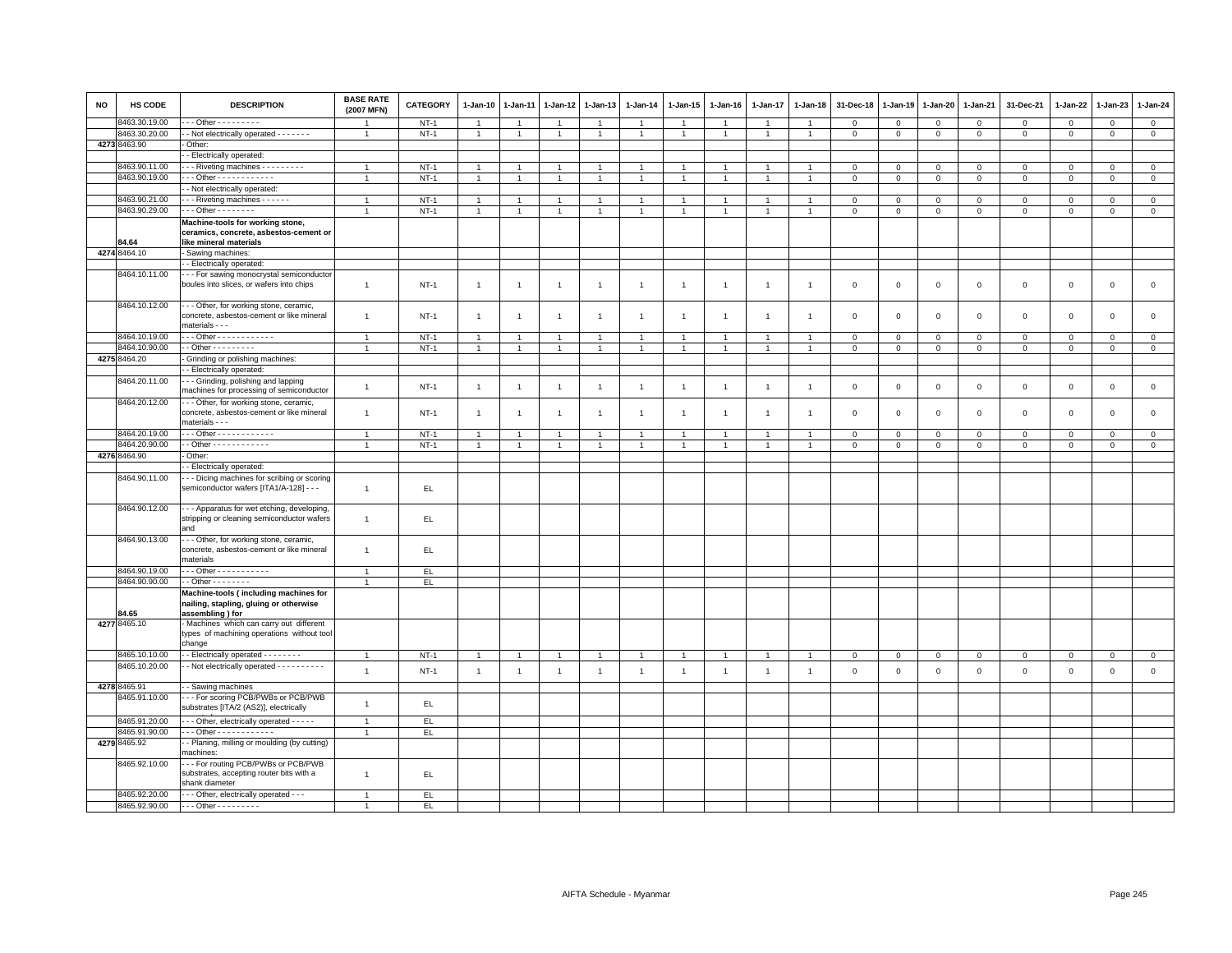| NO | HS CODE       | <b>DESCRIPTION</b>                                                                                      | <b>BASE RATE</b><br>(2007 MFN) | <b>CATEGORY</b> | 1-Jan-10       | 1-Jan-11       | $1-Jan-12$     | $1 - Jan-13$   | 1-Jan-14             | 1-Jan-15       | $1 - Jan-16$   | 1-Jan-17             | 1-Jan-18       | 31-Dec-18      | 1-Jan-19       | 1-Jan-20       | $1 - Jan-21$   | 31-Dec-21           | 1-Jan-22       | $1-Jan-23$     | 1-Jan-24       |
|----|---------------|---------------------------------------------------------------------------------------------------------|--------------------------------|-----------------|----------------|----------------|----------------|----------------|----------------------|----------------|----------------|----------------------|----------------|----------------|----------------|----------------|----------------|---------------------|----------------|----------------|----------------|
|    | 4280 8465.93  | - Grinding, sanding or polishing machines                                                               |                                |                 |                |                |                |                |                      |                |                |                      |                |                |                |                |                |                     |                |                |                |
|    | 8465.93.10.00 | --- Electrically operated ----------                                                                    | $\overline{1}$                 | $NT-1$          | $\overline{1}$ | $\overline{1}$ | $\overline{1}$ | $\overline{1}$ | $\mathbf{1}$         | $\overline{1}$ | $\overline{1}$ | $\overline{1}$       | $\overline{1}$ | $\mathbf{0}$   | $\mathbf 0$    | $\mathbf{0}$   | $\circ$        | $\Omega$            | $\mathbf{0}$   | $\Omega$       | $\circ$        |
|    | 8465.93.20.00 | - - - Not electrically operated - - - - - - - -                                                         | $\overline{1}$                 | $NT-1$          | $\overline{1}$ | $\overline{1}$ | $\overline{1}$ | $\overline{1}$ | $\overline{1}$       | $\mathbf{1}$   | $\overline{1}$ | $\mathbf{1}$         |                | $\mathbf 0$    | $\,0\,$        | $\mathsf 0$    | $\overline{0}$ | $\mathsf 0$         | $\mathbf 0$    | $\mathsf 0$    | $\,0\,$        |
|    | 4281 8465.94  | - Bending or assembling machines:                                                                       |                                |                 |                |                |                |                |                      |                |                |                      |                |                |                |                |                |                     |                |                |                |
|    | 3465.94.10.00 | -- Electrically operated - - - - - - - - - -                                                            | $\mathbf{1}$                   | $NT-1$          | $\overline{1}$ | $\overline{1}$ | $\overline{1}$ | $\overline{1}$ | $\overline{1}$       | $\overline{1}$ | $\overline{1}$ | $\overline{1}$       |                | $\overline{0}$ | $\mathbf{0}$   | $\mathbf{0}$   | $\mathbf{0}$   | $\mathbf{0}$        | $\mathbf{0}$   | $\mathbf{0}$   | $\circ$        |
|    | 8465.94.20.00 | - - - Not electrically operated - - - - -                                                               | $\overline{1}$                 | $NT-1$          | $\mathbf{1}$   | $\mathbf{1}$   | $\overline{1}$ | $\overline{1}$ | $\overline{1}$       | $\mathbf{1}$   | $\overline{1}$ | $\mathbf{1}$         |                | $\mathbf 0$    | $\mathbf 0$    | $\mathbf 0$    | $\mathbf 0$    | $\mathbf 0$         | $\mathbf 0$    | $\mathbf 0$    | $\mathbf 0$    |
|    | 4282 8465.95  | - Drilling or morticing machines:                                                                       |                                |                 |                |                |                |                |                      |                |                |                      |                |                |                |                |                |                     |                |                |                |
|    | 3465.95.10.00 | - - Drilling machines for the manufacture<br>of PCB/PWBs, with a spindle speed<br>exceeding             | $\mathbf{1}$                   | $NT-1$          | $\overline{1}$ | $\overline{1}$ | $\overline{1}$ | $\overline{1}$ | $\overline{1}$       | $\overline{1}$ | $\overline{1}$ | $\overline{1}$       | $\overline{1}$ | $\mathbf 0$    | $\mathbf 0$    | $\mathbf 0$    | $\,0\,$        | $\mathsf{O}\xspace$ | $\,0\,$        | $\mathsf 0$    | $\mathbf 0$    |
|    | 8465.95.20.00 | - - Morticing machines, electrically                                                                    | $\overline{1}$                 | $NT-1$          | $\overline{1}$ | $\overline{1}$ | $\overline{1}$ | $\overline{1}$ | $\mathbf{1}$         | $\mathbf{1}$   | $\mathbf{1}$   | $\overline{1}$       | $\mathbf{1}$   | $\mathbf 0$    | $\circ$        | $\mathbf 0$    | $\mathbf 0$    | $\mathbf 0$         | $\circ$        | $\mathbf 0$    | $\mathbf 0$    |
|    | 8465.95.30.00 | - - Other, electrically operated - - - -                                                                | $\overline{1}$                 | $NT-1$          | $\overline{1}$ |                | $\overline{1}$ | $\overline{1}$ | $\overline{1}$       | $\overline{1}$ | -1             | $\ddot{\phantom{0}}$ |                | $\mathbf 0$    | $\mathbf 0$    | $\mathbf 0$    | $\mathbf 0$    | $\mathsf 0$         | $\Omega$       | $\mathsf 0$    | $\mathsf 0$    |
|    | 3465.95.90.00 | $-$ - Other - - - - - - - -                                                                             | $\mathbf{1}$                   | $NT-1$          | $\overline{1}$ | $\mathbf{1}$   | 1              | $\overline{1}$ | $\overline{1}$       | $\mathbf{1}$   | $\overline{1}$ | $\mathbf{1}$         |                | $\mathbf 0$    | $\mathbf 0$    | $\mathbf 0$    | $\circ$        | $\mathbf 0$         | $\mathbf 0$    | $\mathbf 0$    | $\circ$        |
|    | 4283 8465.96  | - Splitting, slicing or paring machines:                                                                |                                |                 |                |                |                |                |                      |                |                |                      |                |                |                |                |                |                     |                |                |                |
|    | 8465.96.10.00 | --- Electrically operated --------                                                                      |                                |                 |                |                |                |                |                      |                |                |                      |                |                |                |                |                |                     |                |                |                |
|    |               |                                                                                                         | $\overline{1}$                 | EL.             |                |                |                |                |                      |                |                |                      |                |                |                |                |                |                     |                |                |                |
|    | 8465.96.20.00 | -- Not electrically operated - - - - - -                                                                | $\overline{1}$                 | EL.             |                |                |                |                |                      |                |                |                      |                |                |                |                |                |                     |                |                |                |
|    | 4284 8465.99  | - Other:                                                                                                |                                |                 |                |                |                |                |                      |                |                |                      |                |                |                |                |                |                     |                |                |                |
|    | 8465.99.10.00 | - - Woodworking presses, electrically                                                                   | $\overline{1}$                 | EL.             |                |                |                |                |                      |                |                |                      |                |                |                |                |                |                     |                |                |                |
|    | 8465.99.20.00 | - - Woodworking presses, not electrically                                                               | $\overline{1}$                 | EL.             |                |                |                |                |                      |                |                |                      |                |                |                |                |                |                     |                |                |                |
|    | 8465.99.30.00 | --- Lathes, electrically operated --------                                                              | $\overline{1}$                 | EL.             |                |                |                |                |                      |                |                |                      |                |                |                |                |                |                     |                |                |                |
|    | 8465.99.40.00 | - - - Lathes, not electrically operated - - - - -                                                       | $\mathbf{1}$                   | EL.             |                |                |                |                |                      |                |                |                      |                |                |                |                |                |                     |                |                |                |
|    | 8465.99.50.00 | - - - Machines for deburring the surfaces of<br>PCB/PWBs during manufacturing; for                      | $\mathbf{1}$                   | EL              |                |                |                |                |                      |                |                |                      |                |                |                |                |                |                     |                |                |                |
|    | 8465.99.60.00 | --- Other, electrically operated ------                                                                 | $\overline{1}$                 | EL              |                |                |                |                |                      |                |                |                      |                |                |                |                |                |                     |                |                |                |
|    | 8465.99.90.00 | . Other - - - - - - - - - - -                                                                           | $\overline{1}$                 | EL.             |                |                |                |                |                      |                |                |                      |                |                |                |                |                |                     |                |                |                |
|    | <b>B4.66</b>  | Parts and accessories suitable for use<br>solely or principally with the machines<br>of headings        |                                |                 |                |                |                |                |                      |                |                |                      |                |                |                |                |                |                     |                |                |                |
|    | 4285 8466.10  | Tool holders and self-opening dieheads:                                                                 |                                |                 |                |                |                |                |                      |                |                |                      |                |                |                |                |                |                     |                |                |                |
|    | 8466.10.10.00 | - For the machine-tools of subheadings<br>8456.99.20, 8456.99.30, 8456.99.40,<br>8460.31.10,            | $\overline{1}$                 | ST              | $\overline{1}$ | $\overline{1}$ | $\overline{1}$ | $\overline{1}$ | $\overline{1}$       | $\overline{1}$ | $\overline{1}$ | $\overline{1}$       | $\overline{1}$ | $\overline{1}$ | $\overline{1}$ | $\overline{1}$ | $\overline{1}$ | $\mathbf{1}$        | $\overline{1}$ | $\overline{1}$ | $\mathbf{1}$   |
|    | 8466.10.20.00 | - For machines for sawing monocrystal<br>semiconductor boules into slices, ---                          | $\overline{1}$                 | ST              | $\overline{1}$ | -1             | $\overline{1}$ | $\overline{1}$ | $\overline{1}$       | $\mathbf{1}$   | $\overline{1}$ | 1                    | -1             | $\overline{1}$ |                | $\overline{1}$ | $\overline{1}$ | $\mathbf{1}$        | $\overline{1}$ | $\overline{1}$ | $\mathbf{1}$   |
|    | 8466.10.90.00 | $\cdot$ - Other - - - - - - - - - -                                                                     | $\overline{1}$                 | <b>ST</b>       | $\overline{1}$ |                | $\overline{1}$ | 1              | $\overline{1}$       |                | -1             | $\overline{1}$       |                |                |                | $\overline{1}$ | $\overline{1}$ | $\overline{1}$      | $\overline{1}$ | $\overline{1}$ | $\overline{1}$ |
|    | 4286 8466.20  | Work holders:                                                                                           |                                |                 |                |                |                |                |                      |                |                |                      |                |                |                |                |                |                     |                |                |                |
|    | 8466.20.10.00 | - For the machine-tools of subheadings<br>8456.99.20, 8456.99.30, 8456.99.40,<br>8460.31.10,            | $\overline{1}$                 | $NT-1$          | $\overline{1}$ | -1             | $\overline{1}$ | $\overline{1}$ | $\overline{1}$       | $\overline{1}$ | -1             | $\overline{1}$       | $\overline{1}$ | $\mathbf 0$    | $\mathbf 0$    | $\mathbf 0$    | $\mathbf 0$    | $\mathsf 0$         | $\mathbf 0$    | $\mathbf{0}$   | $\mathsf 0$    |
|    | 8466.20.20.00 | - For machines for sawing monocrystal<br>semiconductor boules into slices, - - -                        | $\overline{1}$                 | $NT-1$          | $\overline{1}$ | -1             | $\overline{1}$ | $\overline{1}$ | $\overline{1}$       | $\mathbf{1}$   | $\overline{1}$ | 1                    | -1             | $\mathbf{0}$   | $\mathbf{0}$   | $\mathbf 0$    | $\mathbf 0$    | $\mathbf 0$         | $\mathsf 0$    | $\mathbf 0$    | $\mathsf 0$    |
|    | 8466.20.30.00 | - For apparatus for wet etching,<br>developing, stripping or cleaning<br>semiconductor wafers and - - - | $\overline{1}$                 | $NT-1$          | $\overline{1}$ | -1             | $\overline{1}$ | $\overline{1}$ | $\overline{1}$       | $\overline{1}$ | $\overline{1}$ | $\mathbf{1}$         | $\overline{1}$ | $\mathbf 0$    | $\mathbf 0$    | $\mathbf 0$    | $\mathbf 0$    | $\mathbf 0$         | $\mathbf 0$    | $\mathsf 0$    | $\mathbf 0$    |
|    | 3466.20.90.00 | $-$ Other - - - - - - - - -                                                                             | $\mathbf{1}$                   | $NT-1$          | $\mathbf{1}$   | $\overline{1}$ | $\overline{1}$ | $\overline{1}$ | $\overline{1}$       | $\overline{1}$ | $\overline{1}$ | $\mathbf{1}$         | $\overline{1}$ | $\mathsf 0$    | $\mathsf 0$    | $\mathbf{O}$   | $\circ$        | $\mathsf 0$         | $\circ$        | $\mathsf 0$    | $\circ$        |
|    | 4287 8466.30  | Dividing heads and other special<br>attachments for machine-tools:                                      |                                |                 |                |                |                |                |                      |                |                |                      |                |                |                |                |                |                     |                |                |                |
|    | 8466.30.10.00 | - - For the machine-tools of subheadings<br>8456.99.20, 8456.99.30, 8456.99.40,<br>8460.31.10,          | $\mathbf{1}$                   | $NT-1$          | $\overline{1}$ | $\mathbf{1}$   | $\overline{1}$ | $\overline{1}$ | $\overline{1}$       | $\mathbf{1}$   | $\mathbf{1}$   | $\mathbf{1}$         | -1             | $\mathbf 0$    | $\mathbf{0}$   | $\mathbf 0$    | $\mathbf 0$    | $\mathbf{0}$        | $\mathbf 0$    | $\mathbf{0}$   | $\mathbf 0$    |
|    | 8466.30.20.00 | - For machines for sawing monocrystal<br>semiconductor boules into slices, or wafers<br>into chips      | $\overline{1}$                 | $NT-1$          | $\mathbf{1}$   | $\overline{1}$ | $\overline{1}$ | $\overline{1}$ | $\blacktriangleleft$ | -1             |                | 1                    |                | $\overline{0}$ | $\mathbf{0}$   | $\mathbf{0}$   | $\Omega$       | $\Omega$            | $\Omega$       | $\Omega$       | $\Omega$       |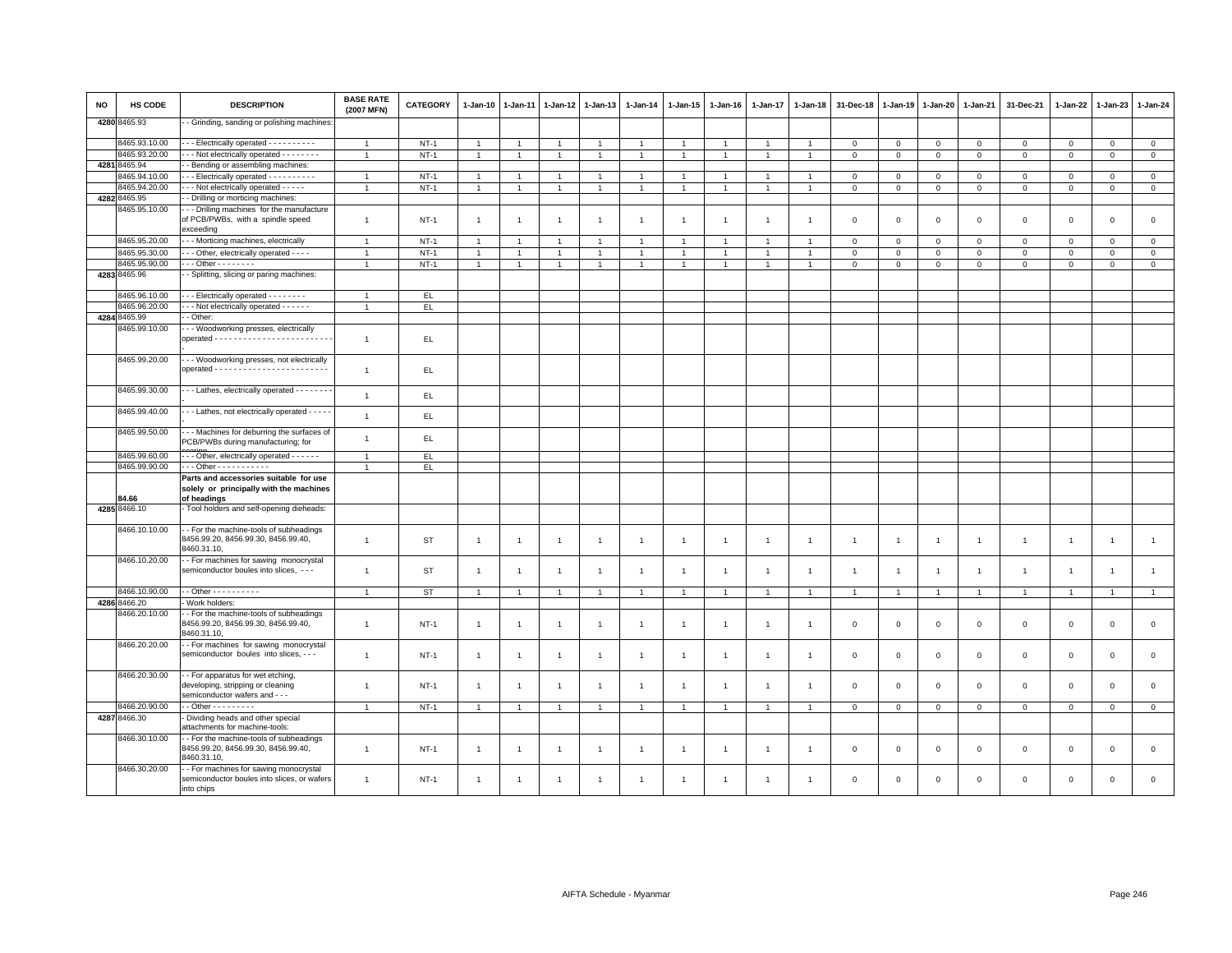| <b>NO</b> | <b>HS CODE</b>                | <b>DESCRIPTION</b>                                                                                         | <b>BASE RATE</b><br>(2007 MFN) | CATEGORY  | 1-Jan-10       | 1-Jan-11       | 1-Jan-12       | $1 - Jan-13$   | 1-Jan-14       | $1 - Jan-15$   | 1-Jan-16       | 1-Jan-17       | 1-Jan-18       | 31-Dec-18      | $1 - Jan-19$   | $1-Jan-20$     | 1-Jan-21     | 31-Dec-21      | $1 - Jan-22$ | 1-Jan-23     | $1-Jan-24$     |
|-----------|-------------------------------|------------------------------------------------------------------------------------------------------------|--------------------------------|-----------|----------------|----------------|----------------|----------------|----------------|----------------|----------------|----------------|----------------|----------------|----------------|----------------|--------------|----------------|--------------|--------------|----------------|
|           | 8466.30.30.00                 | - For apparatus for wet etching,<br>developing, stripping or cleaning<br>semiconductor wafers and - - -    | $\mathbf{1}$                   | $NT-1$    | $\overline{1}$ | -1             | -1             | $\overline{1}$ | $\overline{1}$ | $\overline{1}$ | $\overline{1}$ | $\mathbf{1}$   | $\overline{1}$ | $\mathbf 0$    | $\mathbf 0$    | $\,0\,$        | $\mathbf 0$  | $\mathsf 0$    | $\mathbf 0$  | $\mathbf 0$  | $\mathsf 0$    |
|           | 8466.30.90.00                 | $-$ Other - - - - - - - - - -                                                                              | $\overline{1}$                 | $NT-1$    | $\overline{1}$ | $\overline{1}$ | $\overline{1}$ | $\overline{1}$ | $\overline{1}$ | $\overline{1}$ |                | $\overline{1}$ |                | $\Omega$       | $\overline{0}$ | $\mathbf 0$    | $\Omega$     | $\mathsf 0$    | $\Omega$     | $\Omega$     | $\mathbf 0$    |
|           | 4288 8466.91                  | - For machines of heading 84.64:                                                                           |                                |           |                |                |                |                |                |                |                |                |                |                |                |                |              |                |              |              |                |
|           | 3466.91.10.00                 | - - Parts of machines for sawing                                                                           |                                |           |                |                |                |                |                |                |                |                |                |                |                |                |              |                |              |              |                |
|           |                               | monocrystal semiconductor boules into                                                                      | $\overline{1}$                 | $NT-1$    | $\mathbf{1}$   | $\overline{1}$ | $\overline{1}$ | $\overline{1}$ | $\overline{1}$ | $\overline{1}$ | $\overline{1}$ | $\mathbf{1}$   | $\overline{1}$ | $\mathsf 0$    | $\overline{0}$ | $\mathbf 0$    | $\mathbf 0$  | $\mathsf 0$    | $\mathsf 0$  | $\mathsf 0$  | $\mathsf 0$    |
|           | 8466.91.90.00                 | $-$ Other - $       -$                                                                                     | $\mathbf{1}$                   | $NT-1$    | $\overline{1}$ | $\overline{1}$ | $\overline{1}$ | $\overline{1}$ | $\mathbf{1}$   | $\overline{1}$ | $\overline{1}$ | $\overline{1}$ | $\overline{1}$ | $\mathbf{0}$   | $\mathbf 0$    | $\mathbf{0}$   | $\mathbf{0}$ | $\mathbf{0}$   | $\circ$      | $\mathbf{0}$ | $\overline{0}$ |
|           | 4289 8466.92                  | - For machines of heading 84.65:                                                                           |                                |           |                |                |                |                |                |                |                |                |                |                |                |                |              |                |              |              |                |
|           | 8466.92.10.00                 | - - For machines of subheadings                                                                            |                                |           |                |                |                |                |                |                |                |                |                |                |                |                |              |                |              |              |                |
|           |                               | 8465.91.10,8465.92.10, 8465.95.10 or                                                                       | $\overline{1}$                 | $NT-1$    | $\overline{1}$ | $\overline{1}$ | $\overline{1}$ | $\overline{1}$ | $\overline{1}$ | $\overline{1}$ | $\overline{1}$ | $\overline{1}$ | $\overline{1}$ | $\mathbf 0$    | $\mathsf 0$    | $\mathbf 0$    | $\mathsf 0$  | $\mathsf 0$    | $\mathbf 0$  | $\mathsf 0$  | $\mathsf 0$    |
|           | 8466.92.90.00                 | $\cdots$ Other $\cdots$                                                                                    | $\overline{1}$                 | $NT-1$    |                |                | $\overline{1}$ | $\overline{1}$ | $\overline{1}$ | $\overline{1}$ |                | $\overline{1}$ | $\overline{1}$ | $\mathbf 0$    | $\mathbf 0$    | $\mathsf 0$    | $\mathbf 0$  | $\mathsf 0$    | $\mathbf 0$  | 0            | $\mathbf 0$    |
|           | 4290 8466.93                  | - For machines of headings 84.56 to                                                                        |                                |           |                |                |                |                |                |                |                |                |                |                |                |                |              |                |              |              |                |
|           |                               | 34.61:                                                                                                     |                                |           |                |                |                |                |                |                |                |                |                |                |                |                |              |                |              |              |                |
|           | 8466.93.10.00                 | --- For machines of subheadings<br>8456.10.10 [ex ITA1/A-134, ex B-<br>133),8456.91.00 [ITA1/A-136]        | $\mathbf{1}$                   | $NT-1$    | $\overline{1}$ | $\overline{1}$ | $\overline{1}$ | $\overline{1}$ | $\mathbf{1}$   | $\overline{1}$ | $\mathbf{1}$   | $\overline{1}$ | $\mathbf{1}$   | $\mathbf 0$    | $\overline{0}$ | $\mathbf 0$    | $\mathbf 0$  | $\mathsf 0$    | $\mathsf 0$  | $\mathbf 0$  | $\mathsf 0$    |
|           | 8466.93.20.00                 | - - For machines of subheadings                                                                            |                                |           |                |                |                |                |                |                |                |                |                |                |                |                |              |                |              |              |                |
|           | 8466.93.30.00                 | 8456.99.20,8456.99.30,8456.99.40 and<br>8460.31.10 [ITA/2(AS2)]<br>- - Jigs and fixtures used only for the | $\overline{1}$                 | $NT-1$    | $\overline{1}$ | $\overline{1}$ | $\overline{1}$ | $\overline{1}$ | $\overline{1}$ | $\overline{1}$ | $\overline{1}$ | $\overline{1}$ | $\overline{1}$ | $\mathbf 0$    | $\overline{0}$ | $\mathbf 0$    | $\mathbf 0$  | $\mathsf 0$    | $\mathbf 0$  | $\mathbf 0$  | $\mathsf 0$    |
|           |                               | assembly of road vehicles - - - - - - -                                                                    | $\overline{1}$                 | $NT-1$    | $\overline{1}$ | $\overline{1}$ | $\overline{1}$ | $\overline{1}$ | $\overline{1}$ | $\overline{1}$ | $\overline{1}$ | $\overline{1}$ | $\overline{1}$ | $\Omega$       | $\mathbf{0}$   | $\mathbf{0}$   | $\mathbf{0}$ | $\mathbb O$    | $\mathbf 0$  | $\mathbf 0$  | $\circ$        |
|           | 8466.93.90.00                 | Other - - - - - - - - - - - - - -                                                                          | $\overline{1}$                 | $NT-1$    | $\overline{1}$ | $\overline{1}$ | $\overline{1}$ | $\overline{1}$ | $\overline{1}$ | $\overline{1}$ | $\overline{1}$ | $\overline{1}$ | $\overline{1}$ | $\mathsf 0$    | $\mathbf 0$    | $\circ$        | $\circ$      | $\mathsf 0$    | $\mathsf 0$  | $\mathbf 0$  | $\mathbf{0}$   |
|           | 4291 8466.94                  | - For machines of heading 84.62 or 84.63:                                                                  |                                |           |                |                |                |                |                |                |                |                |                |                |                |                |              |                |              |              |                |
|           | 8466.94.10.00                 | -- Jigs and fixtures used only for the<br>assembly of road vehicles - - - -                                | $\overline{1}$                 | $NT-1$    | $\overline{1}$ | $\overline{1}$ | $\overline{1}$ | $\overline{1}$ | $\overline{1}$ | $\overline{1}$ | $\overline{1}$ | $\overline{1}$ | $\overline{1}$ | $\mathsf 0$    | $\,0\,$        | $\mathbf 0$    | $\mathsf 0$  | $\mathsf 0$    | $\mathsf 0$  | $\mathbf 0$  | $\mathsf 0$    |
|           | 8466.94.20.00                 | - - Parts of machines for bending, folding<br>and straightening semiconductor leads                        | $\overline{1}$                 | $NT-1$    | $\overline{1}$ | -1             | $\overline{1}$ | $\overline{1}$ | $\overline{1}$ | $\overline{1}$ | $\mathbf{1}$   | $\overline{1}$ | $\overline{1}$ | $\mathbf 0$    | $\overline{0}$ | $\overline{0}$ | $\mathbf{0}$ | $\mathsf 0$    | $\mathbf 0$  | $\mathbf 0$  | $\mathsf 0$    |
|           | 8466.94.90.00                 | $-$ - Other - - - - - - - - - - -                                                                          | $\overline{1}$                 | $NT-1$    | $\overline{1}$ | 1              | $\overline{1}$ | $\overline{1}$ |                | $\overline{1}$ |                | $\mathbf{1}$   |                | $\Omega$       | $\mathbf 0$    | $\mathbf 0$    | $\mathbf 0$  | $\Omega$       | $\mathbf 0$  | $\mathbf 0$  | $\mathsf 0$    |
|           |                               | Tools for working in the hand,                                                                             |                                |           |                |                |                |                |                |                |                |                |                |                |                |                |              |                |              |              |                |
|           | 34.67                         | pneumatic, hydraulic or with self-<br>contained electric or                                                |                                |           |                |                |                |                |                |                |                |                |                |                |                |                |              |                |              |              |                |
|           | 4292 8467.11                  | - Rotary type (including combined rotary-<br>percussion)                                                   |                                |           |                |                |                |                |                |                |                |                |                |                |                |                |              |                |              |              |                |
|           | 8467.11.10.00                 | - - Drilling or boring machines - - -                                                                      | $\overline{1}$                 | $NT-1$    | $\overline{1}$ | -1             | $\overline{1}$ | $\overline{1}$ | $\overline{1}$ | $\overline{1}$ | $\mathbf{1}$   | $\overline{1}$ | $\overline{1}$ | 0              | $\mathbf 0$    | $\mathbf 0$    | $\mathbf{0}$ | $\mathbf 0$    | 0            | $\mathbf 0$  | $\mathbf{0}$   |
|           | 8467.11.20.00                 | - - Grinding machines - - - - -                                                                            | $\overline{1}$                 | $NT-1$    | $\mathbf{1}$   | $\overline{1}$ | $\overline{1}$ | $\overline{1}$ | $\overline{1}$ | $\mathbf{1}$   | $\overline{1}$ | $\overline{1}$ |                | $\Omega$       | $\Omega$       | $\circ$        | $\Omega$     | $\mathbf 0$    | $\Omega$     | $\Omega$     | $\mathsf 0$    |
|           | 8467.11.90.00                 | $-$ - Other - - - - - - - - - - - - -                                                                      | $\overline{1}$                 | $NT-1$    | $\mathbf{1}$   | $\overline{1}$ | $\overline{1}$ | $\overline{1}$ | $\overline{1}$ | $\overline{1}$ | $\overline{1}$ | 1              | $\overline{1}$ | $\mathbf 0$    | $\mathbf{0}$   | $\mathbf 0$    | $\mathbf 0$  | $\mathbf 0$    | $\mathbf 0$  | $\mathbf 0$  | $\circ$        |
|           | 4293 8467.19<br>8467.19.10.00 | - Other:<br>- - Drilling or boring machines - - - - - -                                                    | $\overline{1}$                 | $NT-1$    | $\overline{1}$ |                | $\overline{1}$ | $\overline{1}$ | $\overline{1}$ | $\overline{1}$ |                |                |                | $\Omega$       | $\Omega$       | $\mathbf{0}$   | $\Omega$     | $\mathbf 0$    | $\Omega$     | $\mathbf 0$  | $\mathbf 0$    |
|           | 8467.19.20.00                 | - - Concrete vibrators - - - - - - -                                                                       |                                | $NT-1$    |                |                | $\overline{1}$ |                | $\overline{1}$ | $\overline{1}$ |                |                |                | $\Omega$       | $\Omega$       | $\Omega$       | $\Omega$     | $\mathsf 0$    | $\Omega$     | $\Omega$     | $\mathsf 0$    |
|           | 8467.19.90.00                 | $-$ - Other - - - - - - - - - - - - -                                                                      | $\mathbf{1}$                   | $NT-1$    | 1              |                | -1             | $\overline{1}$ | $\overline{1}$ | $\mathbf{1}$   |                | -1             |                | $\mathbf 0$    | $\mathbf 0$    | 0              | $\mathbf 0$  | 0              | $\Omega$     | $\mathbf 0$  | $\mathsf 0$    |
|           | 4294 8467.21                  | - Drills of all kinds - - - - - - - -                                                                      | $\overline{1}$                 | $NT-1$    | $\mathbf{1}$   | $\overline{1}$ | $\overline{1}$ | $\overline{1}$ | $\overline{1}$ | $\overline{1}$ | $\overline{1}$ | $\overline{1}$ |                | $\Omega$       | $\mathbf 0$    | $\mathbf{0}$   | $\mathbf{0}$ | $\mathbf 0$    | $\mathbf 0$  | $\mathbf 0$  | $\circ$        |
|           | 4295 8467.22                  | - Saws - - - - - - - - -                                                                                   |                                | <b>ST</b> | $\overline{1}$ | $\overline{1}$ | $\overline{1}$ | $\overline{1}$ | $\overline{1}$ | $\overline{1}$ | $\mathbf{1}$   | $\mathbf{1}$   |                |                |                | $\mathbf{1}$   | $\mathbf{1}$ |                |              |              | $\overline{1}$ |
| 4296      | 8467.29                       | - Other:                                                                                                   |                                |           |                |                |                |                |                |                |                |                |                |                |                |                |              |                |              |              |                |
|           | 8467.29.10.00                 | $-$ - Grinders $-$ - - - - - - - - -                                                                       | $\overline{1}$                 | $NT-1$    | $\overline{1}$ | $\overline{1}$ | $\overline{1}$ | $\overline{1}$ | $\overline{1}$ | $\overline{1}$ | $\overline{1}$ | $\overline{1}$ |                | $\Omega$       | $\Omega$       | $\overline{0}$ | $\mathbf{0}$ | $\mathbf 0$    | $\mathbf 0$  | $\mathbf{0}$ | $\circ$        |
|           | 8467.29.90.00                 | - - Other - - - - - - - - - - - - - - -                                                                    | $\overline{1}$                 | $NT-1$    | 1              |                | $\overline{1}$ | $\overline{1}$ | $\overline{1}$ | $\overline{1}$ | $\overline{1}$ | $\overline{1}$ |                | $\mathbf 0$    | $\mathbf 0$    | $\Omega$       | $\Omega$     | $\mathsf 0$    | $\Omega$     | $\mathbf 0$  | $\overline{0}$ |
|           | 4297 8467.81                  | - Chain saws - - - - - - - - - - -                                                                         | $\overline{1}$                 | $NT-1$    | $\mathbf{1}$   | $\mathbf{1}$   | $\overline{1}$ | $\overline{1}$ | $\overline{1}$ | $\overline{1}$ | $\overline{1}$ | $\overline{1}$ |                | $\mathbf 0$    | $\mathbf 0$    | $\mathbf 0$    | $\mathbf 0$  | $\mathsf 0$    | $\mathbf 0$  | $\mathbf{O}$ | $\overline{0}$ |
|           | 4298 8467.89                  | - Other:                                                                                                   |                                |           |                |                |                |                |                |                |                |                |                |                |                |                |              |                |              |              |                |
|           | 8467.89.10.00                 | - - Circular saws; concrete vibrators;<br>grinding machines - - - - - - - - - - - - - - - - - -            | $\overline{1}$                 | $NT-1$    | $\overline{1}$ | $\overline{1}$ | $\overline{1}$ | $\overline{1}$ | $\overline{1}$ | $\overline{1}$ | $\overline{1}$ | $\mathbf{1}$   | $\overline{1}$ | $\mathbf 0$    | $\mathbf 0$    | $\mathsf 0$    | $\mathbf 0$  | $\mathsf 0$    | $\mathbf 0$  | $\mathsf 0$  | $\mathsf 0$    |
|           | 8467.89.90.00                 | $-$ - Other - - - - - - - - - - - - - -                                                                    | $\overline{1}$                 | $NT-1$    |                |                | $\overline{1}$ | $\overline{1}$ | $\mathbf{1}$   | $\overline{1}$ |                | 1              |                | $\Omega$       | $\circ$        | $\mathbf 0$    | $\Omega$     | $\mathsf 0$    | 0            | $\mathbf 0$  | $\mathbf 0$    |
| 4299      | 8467.91                       | - Of chain saws - - - - - -                                                                                | $\overline{1}$                 | $NT-1$    | $\overline{1}$ | $\overline{1}$ | $\overline{1}$ | $\overline{1}$ | $\overline{1}$ | $\mathbf{1}$   | $\overline{1}$ | $\overline{1}$ |                | $\Omega$       | $\overline{0}$ | $\mathbf 0$    | $\mathbf 0$  | $\mathbf 0$    | $\mathbf 0$  | $\mathbf 0$  | $\mathsf 0$    |
|           | 4300 8467.92                  | - Of pneumatic tools - - - - - - - - - - - -                                                               | $\mathbf{1}$                   | $NT-1$    | $\overline{1}$ |                | $\overline{1}$ | $\overline{1}$ | $\mathbf{1}$   | $\overline{1}$ | 1              | 1              | $\mathbf{1}$   | $\mathbf 0$    | $\mathbf 0$    | $\mathbf 0$    | $\mathbf 0$  | $\mathsf 0$    | $\mathbf 0$  | $\mathsf 0$  | $\circ$        |
|           | 4301 8467.99                  | $-$ Other - - - - - - - - - - - - - -                                                                      | $\overline{1}$                 | ST        | $\mathbf{1}$   | $\overline{1}$ | $\mathbf{1}$   | $\overline{1}$ | $\mathbf{1}$   | 1              | $\mathbf{1}$   | $\mathbf{1}$   | $\overline{1}$ | $\overline{1}$ | $\overline{1}$ | $\overline{1}$ | $\mathbf{1}$ | $\mathbf{1}$   | $\mathbf{1}$ | $\mathbf{1}$ | 1              |
|           | 34.68                         | Machinery and apparatus for<br>soldering, brazing, or welding, whether<br>or not capable of                |                                |           |                |                |                |                |                |                |                |                |                |                |                |                |              |                |              |              |                |
|           | 4302 8468.10                  | Hand-held blow pipes - - - - - - - - - - - -                                                               | 7.5                            | <b>ST</b> | 7.5            | 7.5            | $7.5\,$        | 7.5            | $\,6\,$        | 6              | $\,6\,$        | 6              | 5              | $\,$ 5 $\,$    | 5              | 5              | 5            | $\overline{5}$ | 5            | 5            | $\overline{5}$ |
|           | 4303 8468.20                  | Other gas-operated machinery and<br>apparatus:                                                             |                                |           |                |                |                |                |                |                |                |                |                |                |                |                |              |                |              |              |                |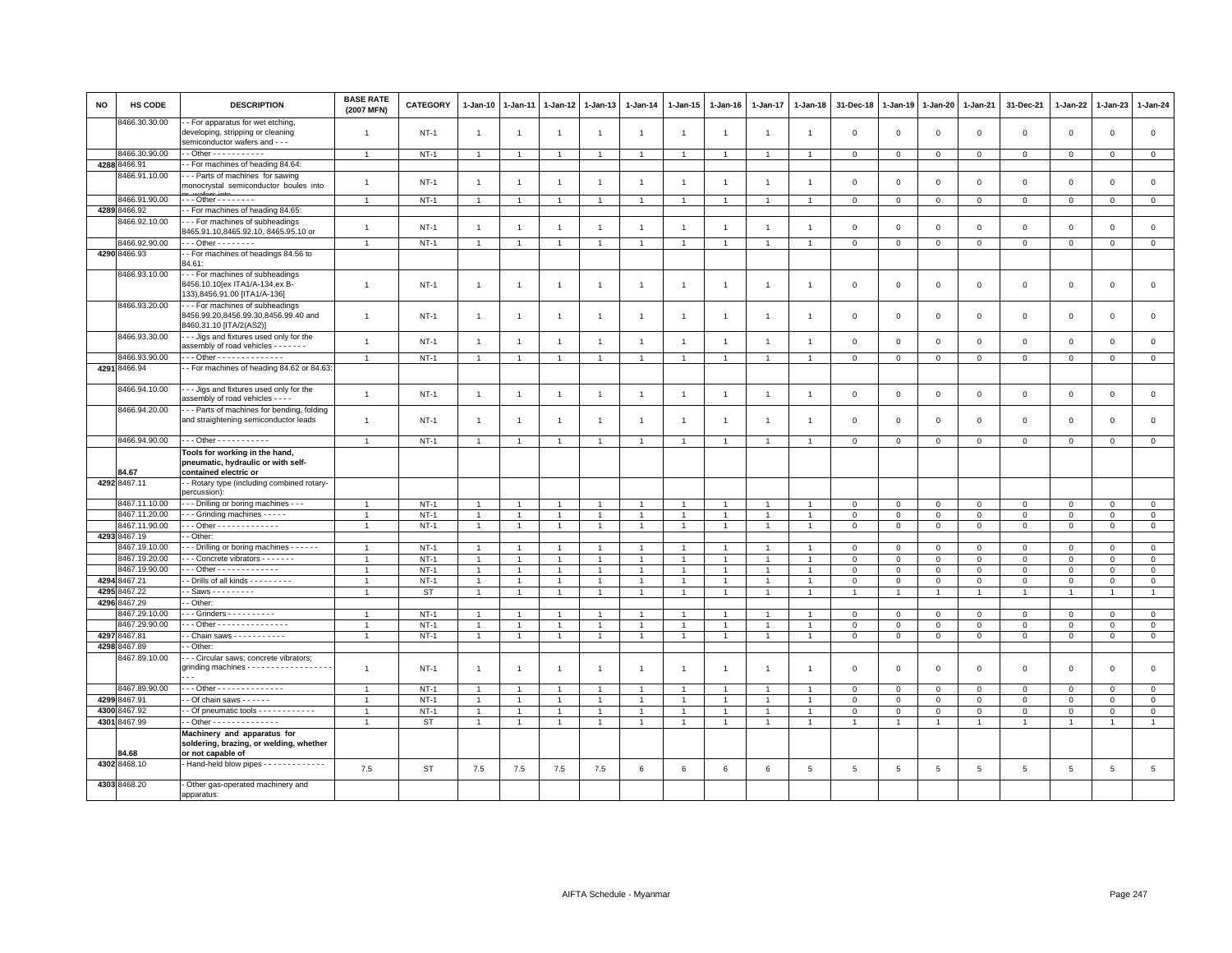| <b>NO</b> | <b>HS CODE</b>                 | <b>DESCRIPTION</b>                                                                                         | <b>BASE RATE</b><br>(2007 MFN) | <b>CATEGORY</b>  | $1-Jan-10$     | $1-Jan-11$ | 1-Jan-12       | 1-Jan-13       | $1-Jan-14$     | $1 - Jan-15$ | $1-Jan-16$     | $1-Jan-17$   | $1-Jan-18$                       | 31-Dec-18                  | $1-Jan-19$      | 1-Jan-20         | 1-Jan-21                   | 31-Dec-21        | $1-Jan-22$             | 1-Jan-23                | $1-Jan-24$                  |
|-----------|--------------------------------|------------------------------------------------------------------------------------------------------------|--------------------------------|------------------|----------------|------------|----------------|----------------|----------------|--------------|----------------|--------------|----------------------------------|----------------------------|-----------------|------------------|----------------------------|------------------|------------------------|-------------------------|-----------------------------|
|           | 8468.20.10.00                  | - Hand-operated gas welding, brazing or<br>cutting appliances for metal - - - - -                          | 7.5                            | ST               | 7.5            | 7.5        | 7.5            | 7.5            | 6              | 6            | 6              | 6            | 5                                | 5                          | 5               | $\sqrt{5}$       | $\overline{5}$             | 5                | $\,$ 5 $\,$            | 5                       | $\,$ 5 $\,$                 |
|           | 8468.20.90.00                  | . - Other - - - - - - - - - - - - - - - -                                                                  | 7.5                            | <b>ST</b>        | 7.5            | 7.5        | 7.5            | 7.5            | 6              | 6            | 6              | 6            | 5                                | 5                          | $5\overline{5}$ | 5                | 5                          | 5                | $\overline{5}$         | 5                       | $5\overline{)}$             |
|           | 4304 8468.80                   | Other machinery and apparatus - - - - - -                                                                  | $\mathbf{1}$                   | $NT-1$           | $\overline{1}$ | 1          | $\overline{1}$ | $\overline{1}$ | $\mathbf{1}$   | $\mathbf{1}$ | $\overline{1}$ | $\mathbf{1}$ | $\overline{1}$                   | $\mathbf 0$                | $\mathbf 0$     | $\mathsf 0$      | $\mathbf 0$                | $\mathsf 0$      | $\mathbf 0$            | $\mathbf 0$             | $\mathsf 0$                 |
|           | 4305 8468.90                   | Parts:                                                                                                     |                                |                  |                |            |                |                |                |              |                |              |                                  |                            |                 |                  |                            |                  |                        |                         |                             |
|           |                                | - Of hand-operated gas welding, brazing<br>or cutting appliances for metal:                                |                                |                  |                |            |                |                |                |              |                |              |                                  |                            |                 |                  |                            |                  |                        |                         |                             |
|           | 8468.90.11.00                  | - - Of goods of subheading 8468.10.00 -                                                                    | 7.5                            | EL.              |                |            |                |                |                |              |                |              |                                  |                            |                 |                  |                            |                  |                        |                         |                             |
|           | 8468.90.12.00                  | - - Of goods of subheading 8468.20.10 -                                                                    | 7.5                            | EL               |                |            |                |                |                |              |                |              |                                  |                            |                 |                  |                            |                  |                        |                         |                             |
|           | 8468.90.90.00                  | $-$ Other $        -$                                                                                      | $\overline{1}$                 | EL               |                |            |                |                |                |              |                |              |                                  |                            |                 |                  |                            |                  |                        |                         |                             |
|           | 34.69                          | Typewriters other than printers of<br>heading 84.71; word-processing<br>machines.                          |                                |                  |                |            |                |                |                |              |                |              |                                  |                            |                 |                  |                            |                  |                        |                         |                             |
|           | 4306 8469.11                   | - Word-processing machines [ITAI/A-002]                                                                    | 1.5                            | $NT-1$           | 1.5            | 1.5        | 1.5            | 1.5            | 1.5            | 1.5          | 1.5            | 1.5          | $\overline{1}$                   | $\overline{\mathbf{0}}$    | $\mathbf 0$     | $\mathbf 0$      | $\mathbf 0$                | $\circ$          | $\Omega$               | $\mathbf 0$             | $\mathsf 0$                 |
| 4307      | 3469.12                        | - Automatic typewriters - - - - - -                                                                        | 1.5                            | $NT-1$           | 1.5            | 1.5        | 1.5            | 1.5            | 1.5            | 1.5          | 1.5            | 1.5          | $\mathbf{1}$                     | $\mathbf{0}$               | $\mathbf{0}$    | $\overline{0}$   | $\overline{0}$             | $\circ$          | $\circ$                | $\mathbf 0$             | $\overline{0}$              |
|           | 4308 8469.20                   | Other typewriters, electric - - - - - - - - - -                                                            | $\overline{1}$                 | EL.              |                |            |                |                |                |              |                |              |                                  |                            |                 |                  |                            |                  |                        |                         |                             |
|           | 4309 8469.30                   | Other typewriters, non-electric - - - - - - -                                                              | 1.5                            | $NT-1$           | 1.5            | 1.5        | 1.5            | 1.5            | 1.5            | 1.5          | 1.5            | 1.5          | $\overline{1}$                   | $\mathbf 0$                | $\mathbf 0$     | $\mathbf 0$      | $\mathbf{0}$               | $\mathbf 0$      | $^{\circ}$             | $\mathbf 0$             | $\mathsf 0$                 |
|           | 34.70                          | <b>Calculating machines and pocket-size</b><br>data recording, reproducing and<br>displaying machines with |                                |                  |                |            |                |                |                |              |                |              |                                  |                            |                 |                  |                            |                  |                        |                         |                             |
|           | 4310 8470.10                   | Electronic calculators capable of<br>operation without an external source of<br>electric power             | 1.5                            | $NT-1$           | $1.5\,$        | 1.5        | 1.5            | 1.5            | 1.5            | 1.5          | 1.5            | 1.5          | $\overline{1}$                   | $\mathbf 0$                | $\mathbf 0$     | $\mathbf 0$      | $\mathbf 0$                | $\mathsf 0$      | $\mathbf 0$            | $\mathsf 0$             | $\mathsf 0$                 |
|           | 4311 8470.21                   | - Incorporating a printing device [ITA1/A-                                                                 | 1.5                            | $NT-1$           | 1.5            | 1.5        | 1.5            | 1.5            | 1.5            | 1.5          | 1.5            | 1.5          | $\overline{1}$                   | $\mathbf 0$                | $\overline{0}$  | $\mathbf 0$      | $\mathbf{0}$               | $\mathbf{0}$     | $\Omega$               | $\mathbf{0}$            | $\mathsf 0$                 |
|           | 4312 8470.29                   | - - Other [ITA 1/A-005] - - - - - -                                                                        | 1.5                            | $NT-1$           | 1.5            | 1.5        | 1.5            | 1.5            | 1.5            | 1.5          | 1.5            | 1.5          | $\overline{1}$                   | $\mathbf 0$                | $\mathbf{0}$    | $\mathbf{0}$     | $\mathbf{0}$               | $\mathbf 0$      | $\circ$                | $\mathbf 0$             | $\mathbf{0}$                |
| 4313      | 8470.30                        | Other calculating machines [ITA1/A-006]                                                                    | 1.5                            | $NT-1$           | 1.5            | 1.5        | 1.5            | 1.5            | 1.5            | 1.5          | 1.5            | 1.5          | $\overline{1}$                   | $\mathbf 0$                | $\mathbf 0$     | $\mathbf 0$      | $\mathsf 0$                | $\mathsf 0$      | $\mathbf 0$            | $\mathsf 0$             | $\mathsf 0$                 |
|           | 4314 8470.40                   | - Accounting machines [ITA1/A-007] - - -                                                                   | 1.5                            | $NT-1$           | 1.5            | 1.5        | 1.5            | 1.5            | 1.5            | 1.5          | 1.5            | 1.5          | $\overline{1}$                   | $\mathbf 0$                | $\mathbf{0}$    | $\mathbf{0}$     | $\overline{0}$             | $\mathbf 0$      | $\mathbf{0}$           | $\mathbf{0}$            | $\mathbf{0}$                |
| 4315      | 3470.50                        | Cash registers [ITA1/A-008] - -                                                                            | 1.5                            | $NT-1$           | 1.5            | 1.5        | 1.5            | 1.5            | 1.5            | 1.5          | 1.5            | 1.5          |                                  | $\mathbf 0$                | $\mathbf 0$     | $\mathbf 0$      | $\Omega$                   | $\mathsf 0$      | $\Omega$               | $\mathbf 0$             | $\mathsf 0$                 |
| 4316      | 3470.90                        | Other: [ITA1/A-009]                                                                                        |                                |                  |                |            |                |                |                |              |                |              |                                  |                            |                 |                  |                            |                  |                        |                         |                             |
|           | 8470.90.10.00<br>8470.90.90.00 | - Postage-franking machines - - -<br>$-$ Other $     -$                                                    | $\mathbf{1}$<br>1.5            | $NT-1$<br>$NT-1$ | 1.5<br>$1.5\,$ | 1.5<br>1.5 | 1.5<br>$1.5\,$ | 1.5<br>1.5     | 1.5<br>$1.5\,$ | 1.5<br>1.5   | 1.5<br>1.5     | 1.5<br>1.5   | $\overline{1}$<br>$\overline{1}$ | $\mathbf 0$<br>$\mathsf 0$ | 0<br>$\Omega$   | 0<br>$\mathsf 0$ | $\mathbf 0$<br>$\mathbf 0$ | 0<br>$\mathsf 0$ | $^{\circ}$<br>$\Omega$ | $\mathbf 0$<br>$\Omega$ | $\mathbf{0}$<br>$\mathsf 0$ |
|           | 84.71                          | Automatic data processing machines<br>and units thereof; magnetic or optical<br>readers, machines          |                                |                  |                |            |                |                |                |              |                |              |                                  |                            |                 |                  |                            |                  |                        |                         |                             |
|           | 4317 8471.10                   | Analogue or hybrid automatic data<br>processing machines                                                   | 1.5                            | <b>ST</b>        | 1.5            | 1.5        | 1.5            | 1.5            | 1.5            | 1.5          | 1.5            | 1.5          | 1.5                              | 1.5                        | 1.5             | 1.5              | 1.5                        | 1.5              | 1.5                    | 1.5                     | 1.5                         |
|           | 4318 8471.30                   | Portable digital automatic data<br>processing machines, weighing not more                                  |                                |                  |                |            |                |                |                |              |                |              |                                  |                            |                 |                  |                            |                  |                        |                         |                             |
|           | 8471.30.10.00                  | $-$ Palmtop $  -$                                                                                          | 1.5                            | $NT-1$           | 1.5            | 1.5        | 1.5            | 1.5            | 1.5            | 1.5          | 1.5            | 1.5          |                                  | $\overline{\mathbf{0}}$    | $\mathbf 0$     | $\mathbf 0$      | $\mathbf 0$                | $\mathbf 0$      | $\mathbf 0$            | $\mathbf{0}$            | $\mathbf{0}$                |
|           | 8471.30.20.00                  | $-Laptop - - - - - - - -$                                                                                  | 1.5                            | $NT-1$           | 1.5            | 1.5        | 1.5            | 1.5            | 1.5            | 1.5          | 1.5            | 1.5          | $\mathbf{1}$                     | $\,0\,$                    | $\,0\,$         | $\overline{0}$   | $\mathsf 0$                | $\mathbf 0$      | $^{\circ}$             | $\mathbf 0$             | $\overline{0}$              |
|           | 8471.30.90.00                  | $-$ Other $     -$                                                                                         | 1.5                            | $NT-1$           | 1.5            | 1.5        | 1.5            | 1.5            | 1.5            | 1.5          | 1.5            | 1.5          | $\overline{1}$                   | $\overline{0}$             | $\circ$         | $\mathbf{0}$     | $\circ$                    | $\mathbf 0$      | $\mathbf{0}$           | $\mathbf{0}$            | $\mathbf{0}$                |
|           | 4319 8471.41                   | - Comprising in the same housing at least<br>a central processing unit and an input and<br>output          |                                |                  |                |            |                |                |                |              |                |              |                                  |                            |                 |                  |                            |                  |                        |                         |                             |
|           | 8471.41.10.00                  | - - Personal computers excluding portable                                                                  | 1.5                            | $NT-1$           | 1.5            | 1.5        | 1.5            | 1.5            | 1.5            | 1.5          | 1.5            | 1.5          | $\overline{1}$                   | $\overline{\mathbf{0}}$    | $\mathbf 0$     | $\mathbf 0$      | $\mathbf 0$                | 0                | $^{\circ}$             | $\mathbf 0$             | $\mathsf 0$                 |
|           | 8471.41.90.00                  | $-$ - Other - - - - - - - -                                                                                | 1.5                            | $NT-1$           | $1.5\,$        | 1.5        | 1.5            | 1.5            | 1.5            | 1.5          | 1.5            | 1.5          | $\overline{1}$                   | $\mathbf 0$                | $\mathbf 0$     | $\mathbf 0$      | $\mathsf 0$                | $\mathbf 0$      | $\Omega$               | $\mathbf 0$             | $\mathsf 0$                 |
|           | 4320 8471.49                   | - Other, presented in the form of systems:<br>[ITA1/A-013] [ITA1/B-191] [ex ITA1/B-194]                    |                                |                  |                |            |                |                |                |              |                |              |                                  |                            |                 |                  |                            |                  |                        |                         |                             |
|           | 8471.49.10.00                  | - - Personal computers excluding portable                                                                  | 1.5                            | $NT-1$           | 1.5            | 1.5        | 1.5            | 1.5            | 1.5            | 1.5          | 1.5            | 1.5          | $\overline{1}$                   | $\overline{\mathbf{0}}$    | $\overline{0}$  | $\mathbf 0$      | $\circ$                    | $\circ$          | $\mathbf{0}$           | $\mathbf{0}$            | $\mathsf 0$                 |
|           | 8471.49.90.00                  | - - - Other - - - - - - - - - -                                                                            | 1.5                            | $NT-1$           | 1.5            | 1.5        | 1.5            | 1.5            | 1.5            | 1.5          | 1.5            | 1.5          | $\blacktriangleleft$             | $\Omega$                   | $\Omega$        | $\mathbf 0$      | $\Omega$                   | $\Omega$         | $\Omega$               | $\mathbf{0}$            | $\mathbf 0$                 |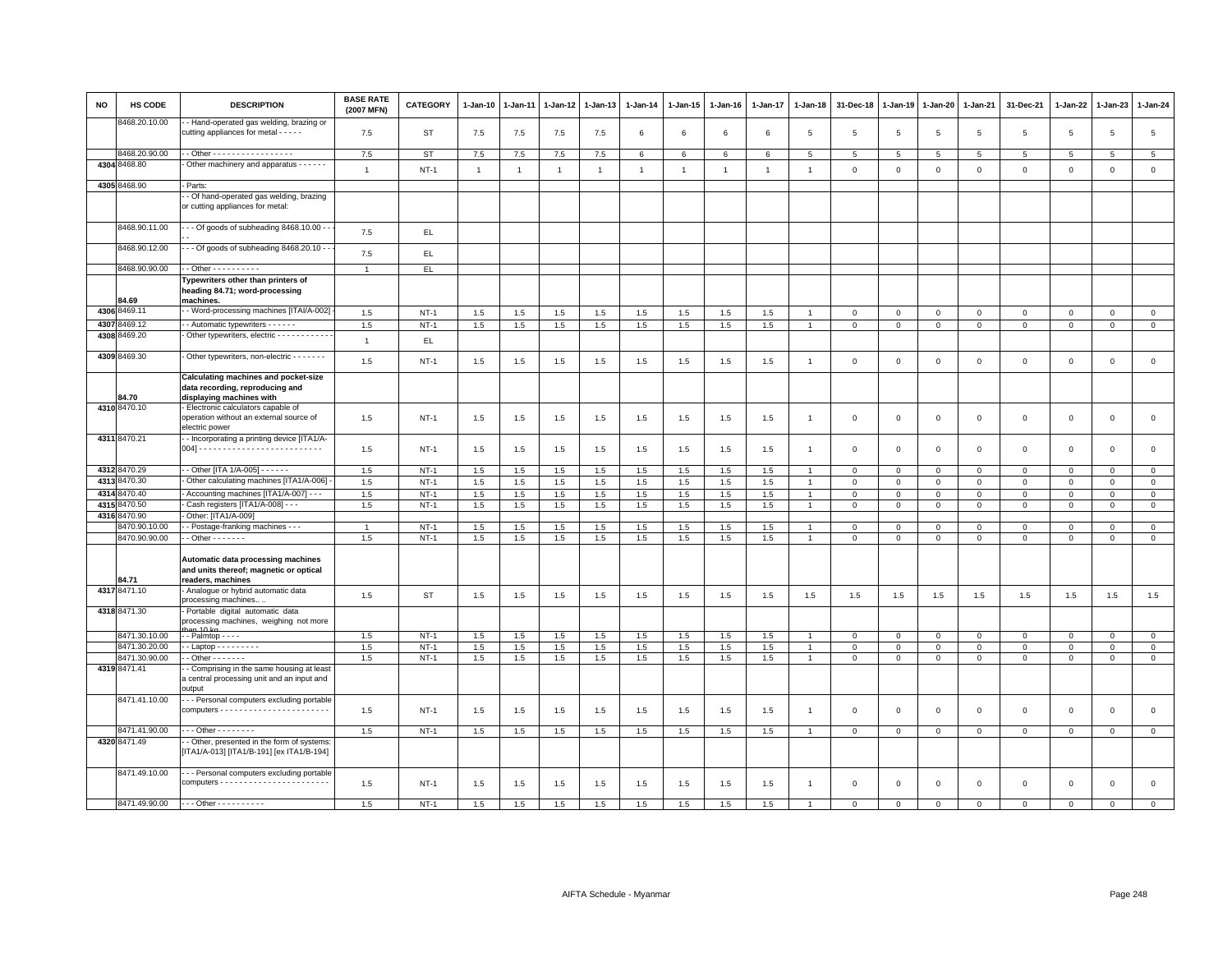| NO   | HS CODE                        | <b>DESCRIPTION</b>                                                                                        | <b>BASE RATE</b><br>(2007 MFN) | <b>CATEGORY</b>  | 1-Jan-10 | 1-Jan-11   | 1-Jan-12   | 1-Jan-13   | 1-Jan-14   | 1-Jan-15   | 1-Jan-16   | 1-Jan-17   | 1-Jan-18       | 31-Dec-18               | 1-Jan-19                | 1-Jan-20     | 1-Jan-21                | 31-Dec-21    | 1-Jan-22                | 1-Jan-23    | 1-Jan-24                    |
|------|--------------------------------|-----------------------------------------------------------------------------------------------------------|--------------------------------|------------------|----------|------------|------------|------------|------------|------------|------------|------------|----------------|-------------------------|-------------------------|--------------|-------------------------|--------------|-------------------------|-------------|-----------------------------|
|      | 4321 8471.50                   | Digital processing units other than those<br>of subheading 8471.41 or 8471.49, whethe                     |                                |                  |          |            |            |            |            |            |            |            |                |                         |                         |              |                         |              |                         |             |                             |
|      | 8471.50.10.00                  | - Processing units for personal and<br>portable computers - - - - - - - - - - - - - - - -                 | 1.5                            | $NT-1$           | 1.5      | 1.5        | 1.5        | 1.5        | 1.5        | 1.5        | 1.5        | 1.5        | $\overline{1}$ | $\Omega$                | $\Omega$                | $\Omega$     | $\mathbf 0$             | $\mathbf 0$  | $\mathsf 0$             | $\mathbf 0$ | $\mathsf 0$                 |
|      | 8471.50.90.00                  | - - Other - - - - - - - - -                                                                               | 1.5                            | $NT-1$           | 1.5      | 1.5        | 1.5        | 1.5        | 1.5        | 1.5        | 1.5        | 1.5        | 1              | $\Omega$                | $\Omega$                | $\Omega$     | $\mathbf 0$             | $\mathbf 0$  | $\mathbf{0}$            | $\mathbf 0$ | $\circ$                     |
|      | 4322 8471.60                   | Input or output units, whether or not<br>containing storage units in the same                             |                                |                  |          |            |            |            |            |            |            |            |                |                         |                         |              |                         |              |                         |             |                             |
|      | 8471.60.11.00                  | - - Dot matrix printers - - - - - -                                                                       | 1.5                            | $NT-1$           | 1.5      | 1.5        | 1.5        | 1.5        | 1.5        | 1.5        | 1.5        | 1.5        |                | $\Omega$                | $\Omega$                | $\mathbf{0}$ | $\mathbf{0}$            | $\mathbf 0$  | $\mathbf{0}$            | $\mathbf 0$ | $\circ$                     |
|      | 8471.60.12.00                  | - Ink-jet printers - - - - - - -                                                                          | 1.5                            | $NT-1$           | 1.5      | 1.5        | 1.5        | 1.5        | 1.5        | 1.5        | 1.5        | 1.5        |                | $\mathbf 0$             | $\mathbf 0$             | $\mathbf 0$  | $\mathbf 0$             | $\mathsf 0$  | $\mathbf 0$             | $\mathsf 0$ | $\overline{0}$              |
|      | 8471.60.13.00                  | - Laser printers - - - - - - - - - -                                                                      | 1.5                            | $NT-1$           | 1.5      | 1.5        | 1.5        | 1.5        | 1.5        | 1.5        | 1.5        | 1.5        |                | $\mathbf{0}$            | $\Omega$                | $\Omega$     | $\mathbf 0$             | 0            | $\Omega$                | $\Omega$    | $\mathbf 0$                 |
|      | 8471.60.19.00                  | - Other printers - - - - - - - -                                                                          | 1.5                            | $NT-1$           | 1.5      | 1.5        | 1.5        | 1.5        | 1.5        | 1.5        | 1.5        | 1.5        | $\overline{1}$ | $\mathbf{0}$            | $\mathbf{0}$            | $\mathbf{0}$ | $\mathbf{0}$            | $\mathbf{0}$ | $\mathbf{0}$            | $\mathbf 0$ | $\circ$                     |
|      | 8471.60.21.00                  | - Computer terminals or monitors, colour,<br>excluding closed circuit television monitors                 | 1.5                            | $NT-1$           | 1.5      | 1.5        | 1.5        | 1.5        | 1.5        | 1.5        | 1.5        | 1.5        |                | $\mathbf 0$             | $\Omega$                | $\mathbf 0$  | $\mathbf 0$             | $\mathsf 0$  | 0                       | $\Omega$    | $\mathsf 0$                 |
|      | 8471.60.29.00                  | - Other computer terminals or monitors,<br>excluding closed circuit television monitors                   | 1.5                            | $NT-1$           | 1.5      | 1.5        | 1.5        | 1.5        | 1.5        | 1.5        | 1.5        | 1.5        |                | $\mathbf 0$             | $\Omega$                | $\mathbf 0$  | $\mathbf 0$             | $\mathsf 0$  | 0                       | $\Omega$    | $\mathbf 0$                 |
|      | 8471.60.30.00                  | - Computer keyboards - - - -                                                                              | 1.5                            | $NT-1$           | 1.5      | 1.5        | 1.5        | 1.5        | 1.5        | 1.5        | 1.5        | 1.5        |                | $\Omega$                | $\Omega$                | $\Omega$     | $\mathbf{0}$            | $\mathsf 0$  | $\mathbf{0}$            | $\mathbf 0$ | $\circ$                     |
|      | 8471.60.40.00                  | - X-Y coordinate input devices, including<br>mouse, light pens, joysticks, track balls,<br>and            | 1.5                            | $NT-1$           | 1.5      | 1.5        | 1.5        | 1.5        | 1.5        | 1.5        | 1.5        | 1.5        | $\overline{1}$ | $\mathbf 0$             | 0                       | $^{\circ}$   | 0                       | $\mathsf 0$  | $\mathbf 0$             | 0           | $\mathsf 0$                 |
|      | 8471.60.50.00                  | - Plotters whether input or output units of<br>heading 84.71 or drawing or drafting<br>machines of - - -  | 1.5                            | $NT-1$           | 1.5      | 1.5        | 1.5        | 1.5        | 1.5        | 1.5        | 1.5        | 1.5        | $\overline{1}$ | $\mathbf 0$             | $\mathbf 0$             | $\mathbf 0$  | 0                       | $\mathsf 0$  | 0                       | $\Omega$    | $\mathsf 0$                 |
|      | 8471.60.60.00                  | - Projection type flat panel display units<br>used with automatic data processing                         | 1.5                            | $NT-1$           | 1.5      | 1.5        | 1.5        | 1.5        | 1.5        | 1.5        | 1.5        | 1.5        | -1             | $\mathbf 0$             | $\mathbf 0$             | $\mathbf 0$  | $\mathbf 0$             | $\mathsf 0$  | $\circ$                 | $\mathsf 0$ | $\mathsf 0$                 |
|      | 8471.60.90.00                  | - - Other - - - - - - - - - -                                                                             | 1.5                            | $NT-1$           | 1.5      | 1.5        | 1.5        | 1.5        | 1.5        | 1.5        | 1.5        | 1.5        | $\overline{1}$ | $\mathbf{0}$            | $\mathbf{0}$            | $\mathbf{0}$ | $\circ$                 | $\mathbf 0$  | $\mathbf 0$             | $\mathbf 0$ | $\mathbf{0}$                |
|      | 4323 8471.70                   | - Storage units: [ITA1/A-016] [ex ITA/B-<br>1941                                                          |                                |                  |          |            |            |            |            |            |            |            |                |                         |                         |              |                         |              |                         |             |                             |
|      | 8471.70.10.00                  | - Floppy disk drives - - - - - - -                                                                        | 1.5                            | $NT-1$           | 1.5      | 1.5        | 1.5        | 1.5        | 1.5        | 1.5        | 1.5        | 1.5        |                | $\Omega$                | $\Omega$                | $\mathsf 0$  | $\mathbf 0$             | $\mathbf 0$  | $\mathbf{0}$            | $\mathbf 0$ | $\mathsf 0$                 |
|      | 8471.70.20.00                  | - Hard disk drives - - - - - - - -                                                                        | 1.5                            | $NT-1$           | 1.5      | 1.5        | 1.5        | 1.5        | 1.5        | 1.5        | 1.5        | 1.5        | $\overline{1}$ | $\mathbf 0$             | $\mathsf 0$             | $\mathbf 0$  | $\mathsf 0$             | $\mathsf 0$  | $\mathbf 0$             | $\mathsf 0$ | $\mathsf 0$                 |
|      | 8471.70.30.00                  | - Tape drives - - - - - - - - - - - - -                                                                   | 1.5                            | $NT-1$           | 1.5      | 1.5        | 1.5        | 1.5        | 1.5        | 1.5        | 1.5        | 1.5        | $\overline{1}$ | $\mathbf 0$             | $\Omega$                | $\mathbf 0$  | $\mathsf 0$             | $\mathsf 0$  | $\mathbf{0}$            | $\mathsf 0$ | $\overline{0}$              |
|      | 8471.70.40.00                  | - Optical disk drives, including CD-ROM<br>drives, DVD drives and CD-R drives<br>$[ITA1/B-196]$ - - - - - | 1.5                            | $NT-1$           | 1.5      | 1.5        | 1.5        | 1.5        | 1.5        | 1.5        | 1.5        | 1.5        | $\overline{1}$ | $\mathbf 0$             | $\mathbf 0$             | $\mathbf 0$  | $\mathbf 0$             | $\mathsf 0$  | $\mathbf 0$             | $\mathsf 0$ | $\mathbf 0$                 |
|      | 8471.70.50.00                  | - Proprietary format storage devices<br>including media therefor for automatic data<br>processing - - -   | 1.5                            | $NT-1$           | 1.5      | 1.5        | 1.5        | 1.5        | 1.5        | 1.5        | 1.5        | 1.5        | $\overline{1}$ | $\mathbf 0$             | $\Omega$                | $\Omega$     | $\mathbf 0$             | $\mathbf 0$  | $\mathbf{0}$            | $\Omega$    | $\mathsf 0$                 |
|      | 8471.70.91.00                  | - - Backup management systems - - -                                                                       | 1.5                            | $NT-1$           | 1.5      | 1.5        | 1.5        | 1.5        | 1.5        | 1.5        | 1.5        | 1.5        |                | $\Omega$                | $\Omega$                | $\Omega$     | $\mathbf 0$             | $\mathbf 0$  | $\Omega$                | $\mathbf 0$ | $\mathsf 0$                 |
|      | 8471.70.99.00                  | $-$ - Other - - - - - - - - - -                                                                           | 1.5                            | $NT-1$           | 1.5      | 1.5        | 1.5        | 1.5        | 1.5        | 1.5        | 1.5        | 1.5        | $\overline{1}$ | $\mathbf{0}$            | $\Omega$                | $\Omega$     | $\mathbf{0}$            | $\Omega$     | $\mathbf{0}$            | $\mathbf 0$ | $\mathbf{0}$                |
| 4324 | 8471.80                        | Other units of automatic data processing<br>machines: [ITA1/A-017]                                        |                                |                  |          |            |            |            |            |            |            |            |                |                         |                         |              |                         |              |                         |             |                             |
|      | 8471.80.10.00<br>8471.80.20.00 | - Control units [ITA1/B-194] - - - - - - -<br>- - Adaptor units [ITA1/B-194] - - - - -                    | 1.5<br>1.5                     | $NT-1$<br>$NT-1$ | 1.5      | 1.5<br>1.5 | 1.5<br>1.5 | 1.5<br>1.5 | 1.5<br>1.5 | 1.5<br>1.5 | 1.5<br>1.5 | 1.5<br>1.5 |                | $\Omega$<br>$\mathbf 0$ | $\Omega$<br>$\mathsf 0$ | $\mathbf{0}$ | $\Omega$<br>$\mathbf 0$ | $\Omega$     | $\Omega$<br>$\mathsf 0$ | $\mathbf 0$ | $\mathbf 0$<br>$\mathbf{0}$ |
|      | 8471.80.30.00                  | - Gateways including VoIP [ITA1/B-194]                                                                    |                                |                  | 1.5      |            |            |            |            |            |            |            | $\overline{1}$ |                         |                         | $\mathbf{0}$ |                         | $\mathbf 0$  |                         | $\mathsf 0$ |                             |
|      |                                |                                                                                                           | 1.5                            | $NT-1$           | 1.5      | 1.5        | 1.5        | 1.5        | 1.5        | 1.5        | 1.5        | 1.5        | $\overline{1}$ | $\mathbf 0$             | $\mathbf 0$             | $\mathbf 0$  | $\mathsf 0$             | $\mathsf 0$  | $\Omega$                | $\mathsf 0$ | $\mathsf 0$                 |
|      | 8471.80.40.00                  | - Data routers [ITA1/B-194] - - -                                                                         | 1.5                            | $NT-1$           | 1.5      | 1.5        | 1.5        | 1.5        | 1.5        | 1.5        | 1.5        | 1.5        |                | $\Omega$                | $\Omega$                | $\mathbf 0$  | $\Omega$                | $\mathsf 0$  | $\Omega$                | $\Omega$    | $\mathbf 0$                 |
|      | 8471.80.50.00                  | - Wireless bridges and routers [ITA1/B-                                                                   | 1.5                            | $NT-1$           | 1.5      | 1.5        | 1.5        | 1.5        | 1.5        | 1.5        | 1.5        | 1.5        | $\overline{1}$ | $\mathbf{0}$            | $\mathbf 0$             | $\mathbf 0$  | $\mathbf{0}$            | $\mathsf 0$  | $\mathbf{0}$            | $\mathbf 0$ | $\mathsf 0$                 |
|      | 8471.80.60.00                  | $-$ Firewalls $      -$                                                                                   | 1.5                            | $NT-1$           | 1.5      | 1.5        | 1.5        | 1.5        | 1.5        | 1.5        | 1.5        | 1.5        |                | $\Omega$                | $\Omega$                | $\Omega$     | $\mathbf 0$             | $\Omega$     | $\Omega$                | $\mathbf 0$ | $\circ$                     |
|      | 8471.80.70.00                  | - Sound cards [ITAI/B-202] and video                                                                      | 1.5                            | $NT-1$           | 1.5      | 1.5        | 1.5        | 1.5        | 1.5        | 1.5        | 1.5        | 1.5        | $\overline{1}$ | $\mathbf 0$             | $\overline{0}$          | $\mathbf 0$  | $\mathbf{0}$            | $\mathsf 0$  | $\mathbf 0$             | $\mathsf 0$ | $\mathsf 0$                 |
|      | 8471.80.90.00                  | $-$ Other $      -$                                                                                       | 1.5                            | $NT-1$           | 1.5      | 1.5        | 1.5        | 1.5        | 1.5        | 1.5        | 1.5        | 1.5        | $\overline{1}$ | $\mathbf 0$             | $\Omega$                | $\mathbf 0$  | $\mathbf 0$             | $\mathbf 0$  | $\mathbf 0$             | $\mathsf 0$ | $\overline{0}$              |
|      | 4325 8471.90                   | Other: [ITA1/A-018] [ex ITA1/B-194]                                                                       |                                |                  |          |            |            |            |            |            |            |            |                |                         |                         |              |                         |              |                         |             |                             |
|      | 8471.90.10.00                  | - Bar code readers - - - - - -                                                                            | 1.5                            | $NT-1$           | 1.5      | 1.5        | 1.5        | 1.5        | 1.5        | 1.5        | 1.5        | 1.5        |                | $\mathbf 0$             | $\mathbf 0$             | $\mathbf 0$  | $\mathbf 0$             | $\mathsf 0$  | $\mathbf 0$             | $\mathsf 0$ | $\overline{0}$              |
|      | 8471.90.20.00                  | - Optical character readers, document or                                                                  |                                |                  |          |            |            |            |            |            |            |            |                |                         |                         |              |                         |              |                         |             |                             |
|      |                                |                                                                                                           | 1.5                            | $NT-1$           | 1.5      | 1.5        | 1.5        | 1.5        | 1.5        | 1.5        | 1.5        | 1.5        | $\overline{1}$ | $\Omega$                | $\Omega$                | $\Omega$     | $\mathbf 0$             | $\mathbf 0$  | $\mathbf{0}$            | $\mathbf 0$ | $\circ$                     |
|      | 8471.90.30.00                  | - Card readers, card punches; tabulators;<br>statistical machines of a kind operated in                   | 1.5                            | $NT-1$           | 1.5      | 1.5        | 1.5        | 1.5        | 1.5        | 1.5        | 1.5        | 1.5        |                | $\Omega$                | $\Omega$                | $\Omega$     | $\mathbf 0$             | $\mathbf 0$  | $\mathbf 0$             | $\mathbf 0$ | $\mathsf 0$                 |
|      |                                | conjunction with punched card; computer                                                                   |                                |                  |          |            |            |            |            |            |            |            |                |                         |                         |              |                         |              |                         |             |                             |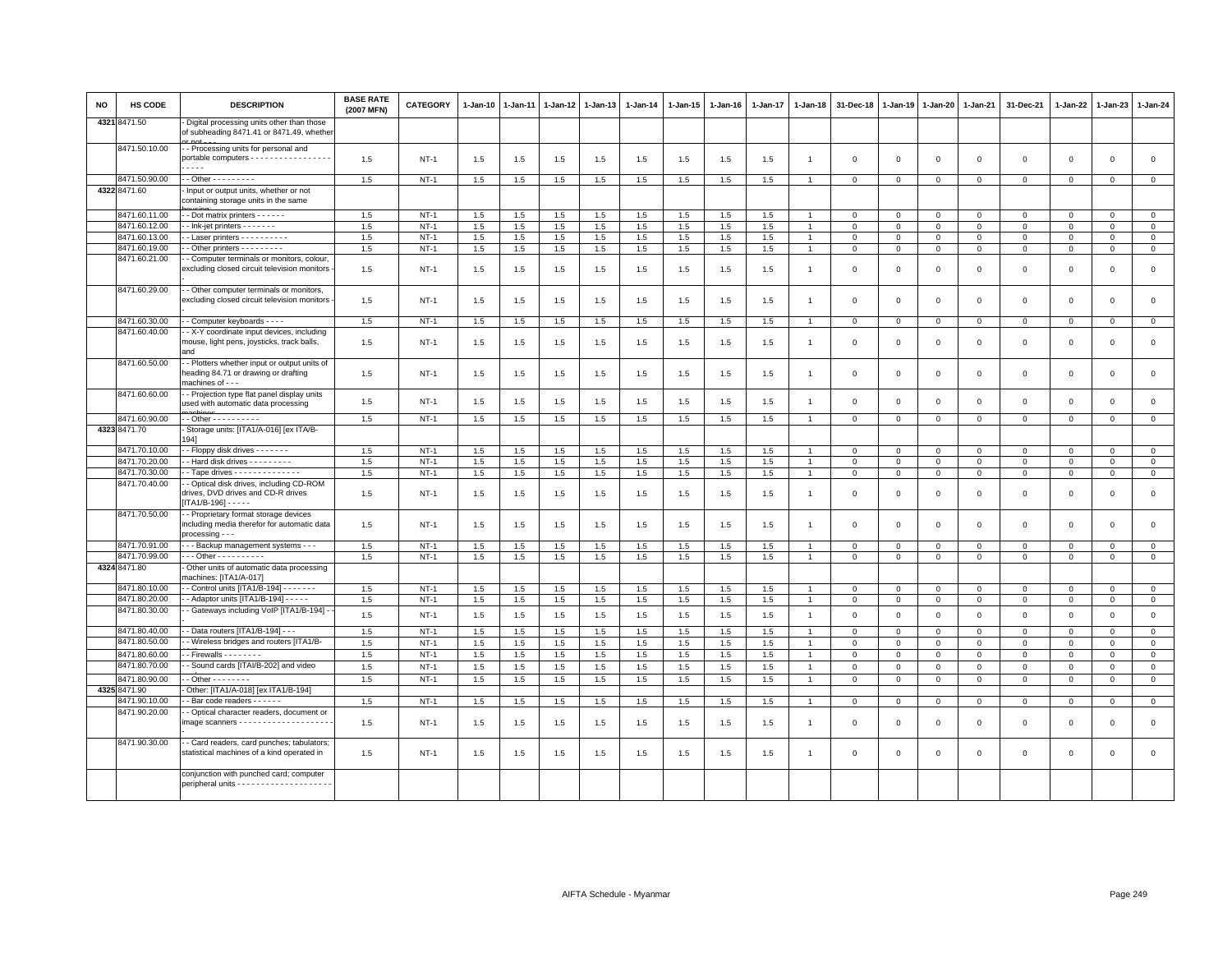| <b>NO</b> | HS CODE       | <b>DESCRIPTION</b>                                                                                | <b>BASE RATE</b><br>(2007 MFN) | <b>CATEGORY</b> | $1-Jan-10$     | 1-Jan-11       | 1-Jan-12       | 1-Jan-13       | 1-Jan-14       | 1-Jan-15       | 1-Jan-16       | $1-Jan-17$     | 1-Jan-18       | 31-Dec-18      | 1-Jan-19    | 1-Jan-20       | 1-Jan-21       | 31-Dec-21           | 1-Jan-22     | $1-Jan-23$   | 1-Jan-24       |
|-----------|---------------|---------------------------------------------------------------------------------------------------|--------------------------------|-----------------|----------------|----------------|----------------|----------------|----------------|----------------|----------------|----------------|----------------|----------------|-------------|----------------|----------------|---------------------|--------------|--------------|----------------|
|           | 8471.90.40.00 | - Other auxiliary machines for use with<br>statistic machines - - - - - - - - - - - - - - - - - - | 1.5                            | $NT-1$          | 1.5            | 1.5            | 1.5            | 1.5            | 1.5            | 1.5            | 1.5            | 1.5            | $\mathbf{1}$   | $\mathbf 0$    | $\mathsf 0$ | $\mathbf 0$    | $\mathbf 0$    | $\mathsf 0$         | $\mathsf 0$  | $\mathbf 0$  | $\mathsf 0$    |
|           | 8471.90.90.00 | $-$ - Other - - - - - - - - -                                                                     | 1.5                            | $NT-1$          | 1.5            | 1.5            | 1.5            | 1.5            | 1.5            | 1.5            | 1.5            | 1.5            | $\overline{1}$ | $\mathbf 0$    | $\mathbf 0$ | $\mathbf{0}$   | $\mathbf 0$    | $\mathsf 0$         | $\mathbf{O}$ | $\mathbf 0$  | $\mathbf{0}$   |
|           |               | Other office machines (for example,                                                               |                                |                 |                |                |                |                |                |                |                |                |                |                |             |                |                |                     |              |              |                |
|           | 84.72         | hectograph or stencil duplicating<br>machines, addressing                                         |                                |                 |                |                |                |                |                |                |                |                |                |                |             |                |                |                     |              |              |                |
|           | 4326 8472.10  | - Duplicating machines:                                                                           |                                |                 |                |                |                |                |                |                |                |                |                |                |             |                |                |                     |              |              |                |
|           | 8472.10.10.00 | - - Electrically operated - - - - - - - - - -                                                     | 1.5                            | $NT-1$          | 1.5            | 1.5            | 1.5            | 1.5            | 1.5            | 1.5            | 1.5            | 1.5            | $\overline{1}$ | $\mathbf{0}$   | $\mathbf 0$ | $\mathbf{0}$   | $\mathbf{0}$   | $\mathbf{0}$        | $\mathbf{0}$ | $\mathbf{0}$ | $\mathbf{0}$   |
|           | 8472.10.20.00 | - Not Electrically operated - - - - - - - - -                                                     | 1.5                            | $NT-1$          | 1.5            | 1.5            | $1.5\,$        | 1.5            | 1.5            | 1.5            | 1.5            | 1.5            |                | $\mathbf 0$    | $\mathsf 0$ | $\mathsf 0$    | $\mathbf 0$    | $\mathsf 0$         | $\mathbf 0$  | $\mathbf 0$  | $\mathsf 0$    |
|           | 4327 8472.20  | Addressing machines and address plate<br>embossing machines:                                      |                                |                 |                |                |                |                |                |                |                |                |                |                |             |                |                |                     |              |              |                |
|           | 8472.20.10.00 | - - Electrically operated - - - - - - - -                                                         | 1.5                            | $NT-1$          | 1.5            | 1.5            | 1.5            | 1.5            | 1.5            | 1.5            | 1.5            | 1.5            |                | $\mathbf 0$    | $\Omega$    | $\Omega$       | $\mathbf 0$    | $\mathbf 0$         | $\Omega$     | $\mathbf 0$  | $\mathbf 0$    |
|           | 8472.20.20.00 | - Not electrically operated - - - - - - -                                                         | 1.5                            | $NT-1$          | 1.5            | 1.5            | 1.5            | 1.5            | 1.5            | 1.5            | 1.5            | 1.5            |                | $\mathbf 0$    | $\mathsf 0$ | $\mathbf 0$    | $\overline{0}$ | $\Omega$            | $\Omega$     | $\Omega$     | $\overline{0}$ |
|           | 4328 8472.30  | Machines for sorting or folding mail or for<br>inserting mail in envelopes or bands,              |                                |                 |                |                |                |                |                |                |                |                |                |                |             |                |                |                     |              |              |                |
|           | 8472.30.20.00 | - Electrically operated - - - - - - - -                                                           | $\mathbf{1}$                   | $NT-1$          | -1             |                | $\overline{1}$ | $\overline{1}$ |                | $\mathbf{1}$   |                |                |                | $\mathbf 0$    | $\Omega$    | $\Omega$       | $\mathbf{0}$   | $\Omega$            | $\mathbf 0$  | $\Omega$     | $\circ$        |
|           | 8472.30.30.00 | - Not electrically operated - - - - - -                                                           | $\overline{1}$                 | $NT-1$          | $\mathbf{1}$   | $\overline{1}$ | $\overline{1}$ | $\overline{1}$ | $\overline{1}$ | $\mathbf{1}$   | $\overline{1}$ | $\mathbf{1}$   | $\overline{1}$ | $\mathbf 0$    | $\mathbf 0$ | $\mathbf 0$    | $\mathbf 0$    | $\mathbf 0$         | $\mathbf 0$  | $\mathbf{0}$ | $\mathbf{0}$   |
|           | 4329 8472.90  | Other:                                                                                            |                                |                 |                |                |                |                |                |                |                |                |                |                |             |                |                |                     |              |              |                |
|           | 8472.90.10.00 | - Automatic teller machines [ITA1/A-019]                                                          | 1.5                            | $NT-2$          | 1.5            | 1.5            | 1.5            | 1.5            | 1.5            | 1.5            | 1.5            | 1.5            | 1.5            | 1.5            | 1.5         | $\mathbf{1}$   | 1              | $\mathbf 0$         | $\Omega$     | $\Omega$     | $\mathsf 0$    |
|           | 8472.90.20.00 | - Electronic fingerprint identification                                                           | 1.5                            | $NT-2$          | 1.5            | $1.5\,$        | 1.5            | $1.5\,$        | $1.5\,$        | 1.5            | 1.5            | 1.5            | $1.5\,$        | $1.5\,$        | 1.5         | $\mathbf{1}$   | $\overline{1}$ | $\mathsf 0$         | $\mathbf 0$  | $\mathsf 0$  | $\mathsf{o}\,$ |
|           | 8472.90.30    | - Other, electrically operated - - - -                                                            |                                |                 |                |                |                |                |                |                |                |                |                |                |             |                |                |                     |              |              |                |
|           | 8472.90.30.10 | Cheque-writing or cheque-signing                                                                  | 1.5                            | $NT-2$          | 1.5            | 1.5            | 1.5            | 1.5            | 1.5            | 1.5            | 1.5            | 1.5            | 1.5            | 1.5            | 1.5         | $\overline{1}$ | $\overline{1}$ | $\mathbf 0$         | $\mathbf 0$  | $\mathbf 0$  | $\mathbf 0$    |
|           | 8472.90.30.90 | . Other                                                                                           |                                |                 |                |                |                |                |                |                |                |                |                |                |             | $\overline{1}$ | $\overline{1}$ |                     |              |              |                |
|           | 8472.90.90    | - Other, not electrically operated - - - -                                                        | 1.5                            | $NT-2$          | 1.5            | 1.5            | 1.5            | 1.5            | 1.5            | 1.5            | 1.5            | 1.5            | 1.5            | 1.5            | 1.5         |                |                | $\mathsf 0$         | $\mathbf 0$  | $\mathsf 0$  | $\mathbf 0$    |
|           | 8472.90.90.10 | Cheque-writing or cheque-signing                                                                  |                                |                 |                |                |                |                |                |                |                |                |                |                |             |                |                |                     |              |              |                |
|           |               |                                                                                                   | 1.5                            | $NT-2$          | 1.5            | 1.5            | 1.5            | 1.5            | 1.5            | 1.5            | 1.5            | 1.5            | 1.5            | 1.5            | 1.5         | $\overline{1}$ | $\overline{1}$ | $\mathsf 0$         | $\mathsf 0$  | $\mathbf 0$  | $\mathsf 0$    |
|           | 8472.90.90.90 | - - - - - - - Other - - - - - - - - -                                                             | 1.5                            | $NT-2$          | 1.5            | 1.5            | 1.5            | 1.5            | 1.5            | 1.5            | 1.5            | 1.5            | 1.5            | 1.5            | 1.5         | $\mathbf{1}$   | $\mathbf{1}$   | $\mathbf 0$         | $\mathbf 0$  | $\mathsf 0$  | $\circ$        |
|           | 84.73         | Parts and accessories (other than<br>covers, carrying cases and the like)<br>suitable for use     |                                |                 |                |                |                |                |                |                |                |                |                |                |             |                |                |                     |              |              |                |
|           | 4330 8473.10  | - Parts and accessories of the machines of<br>heading 84.69:                                      |                                |                 |                |                |                |                |                |                |                |                |                |                |             |                |                |                     |              |              |                |
|           | 8473.10.10.00 | - Printed circuit assemblies for word-<br>processing $[ITA1/B-199] - - -$                         | 1.5                            | $NT-1$          | 1.5            | 1.5            | 1.5            | 1.5            | 1.5            | 1.5            | 1.5            | 1.5            | $\overline{1}$ | $\mathbf 0$    | $\mathbf 0$ | $\mathbf{0}$   | $\mathbf 0$    | $\mathsf 0$         | $\mathbf{0}$ | $\mathbf{0}$ | $\mathbf 0$    |
|           | 8473.10.90.00 | - - Other - - - - - - - - - - - - - - -                                                           | 1.5                            | $NT-1$          | 1.5            | 1.5            | 1.5            | 1.5            | 1.5            | 1.5            | 1.5            | 1.5            |                | $\mathbf 0$    | $\mathbf 0$ | $\mathbf 0$    | $\mathbf 0$    | $\mathbf 0$         | 0            | $\mathsf 0$  | $\mathbf 0$    |
|           | 4331 8473.21  | - Of electronic calculating machines of<br>subheading 8470.10.00, 8470.21.00 or<br>8470.29.00     | 1.5                            | $NT-1$          | 1.5            | 1.5            | 1.5            | 1.5            | 1.5            | 1.5            | 1.5            | 1.5            | $\overline{1}$ | $\mathbf 0$    | $\mathbf 0$ | $\mathsf 0$    | $\mathbf 0$    | $\mathsf 0$         | $\mathbf 0$  | $\mathsf 0$  | $\mathsf 0$    |
|           | 4332 8473.29  | - Other [ITA1/A-021] [ITA1/B-199] - - -                                                           | $\overline{2}$                 | $NT-1$          | $\overline{2}$ | $\overline{2}$ | $\overline{2}$ | $\overline{2}$ | $\overline{2}$ | $\overline{2}$ | $\overline{2}$ | $\overline{2}$ |                | $\,0\,$        | $\,0\,$     | $\mathbf 0$    | $\mathbf 0$    | $\mathsf{O}\xspace$ | $\mathsf 0$  | $\mathsf 0$  | $\circ$        |
|           | 4333 8473.30  | - Parts and accessories of the machines of<br>heading 84.71: [ITA1/A-022] [ex ITA1/B-<br>1941     |                                |                 |                |                |                |                |                |                |                |                |                |                |             |                |                |                     |              |              |                |
|           | 8473.30.10.00 | - - Assembled printed circuit boards - - - - -                                                    | 1.5                            | $NT-1$          | 1.5            | 1.5            | 1.5            | 1.5            | 1.5            | 1.5            | 1.5            | 1.5            | $\overline{1}$ | $\mathbf 0$    | $\mathsf 0$ | $\mathsf 0$    | $\mathbf 0$    | $\mathsf 0$         | $\mathbf 0$  | $\mathsf 0$  | $\mathsf 0$    |
|           | 8473.30.20.00 | - Black ink-filled cartridge for computer                                                         | 1.5                            | $NT-1$          | 1.5            | 1.5            | 1.5            | 1.5            | 1.5            | 1.5            | 1.5            | 1.5            |                | $\mathbf 0$    | $\Omega$    | $\mathbf 0$    | $\mathbf 0$    | 0                   | $\circ$      | $\Omega$     | $\mathbf 0$    |
|           | 8473.30.90.00 | $-$ Other - - - - - - - - - - - -                                                                 | 1.5                            | $NT-1$          | 1.5            | 1.5            | 1.5            | 1.5            | 1.5            | 1.5            | 1.5            | 1.5            |                | $\Omega$       | $\mathbf 0$ | $\mathsf 0$    | $\mathbf{0}$   | $\Omega$            | $\Omega$     | $\mathbf 0$  | $\mathbf 0$    |
|           | 4334 8473.40  | Parts and accessories of the machines of<br>heading 84.72:                                        |                                |                 |                |                |                |                |                |                |                |                |                |                |             |                |                |                     |              |              |                |
|           |               | - - For electrically operated machines:                                                           |                                |                 |                |                |                |                |                |                |                |                |                |                |             |                |                |                     |              |              |                |
|           | 8473.40.11.00 | --- Parts including printed circuit<br>assemblies for automatic teller machines<br>$[ITA1/B-199]$ | 1.5                            | $NT-1$          | 1.5            | 1.5            | 1.5            | 1.5            | 1.5            | 1.5            | 1.5            | 1.5            | $\mathbf{1}$   | $\mathbf 0$    | $\mathbf 0$ | $\mathsf 0$    | $\mathbf 0$    | $\mathsf 0$         | $\mathbf 0$  | $\mathsf 0$  | $\mathsf 0$    |
|           | 8473.40.19    | Other - - - - - - - - - - - - - - -                                                               |                                |                 |                |                |                |                |                |                |                |                |                |                |             |                |                |                     |              |              |                |
|           | 8473.40.19.10 | Of the cheque-writing or cheque-<br>signing machines of subheading                                | 1.5                            | $NT-1$          | 1.5            | 1.5            | 1.5            | 1.5            | 1.5            | 1.5            | 1.5            | 1.5            |                | $\overline{0}$ | $\mathbf 0$ | $\mathbf 0$    | $\Omega$       | $\mathbf 0$         | $\Omega$     | $\Omega$     | $\mathbf 0$    |
|           | 8473.40.19.90 | . Other                                                                                           | 1.5                            | $NT-1$          | 1.5            | 1.5            | 1.5            | 1.5            | 1.5            | 1.5            | 1.5            | 1.5            |                | $\Omega$       | $\,0\,$     | $\,0\,$        | $\mathbf{0}$   | $\Omega$            | $\Omega$     | $\mathbf 0$  | $\Omega$       |
|           | 8473.40.20    | - For non-electrically operated machines -                                                        |                                |                 |                |                |                |                |                |                |                |                |                |                |             |                |                |                     |              |              |                |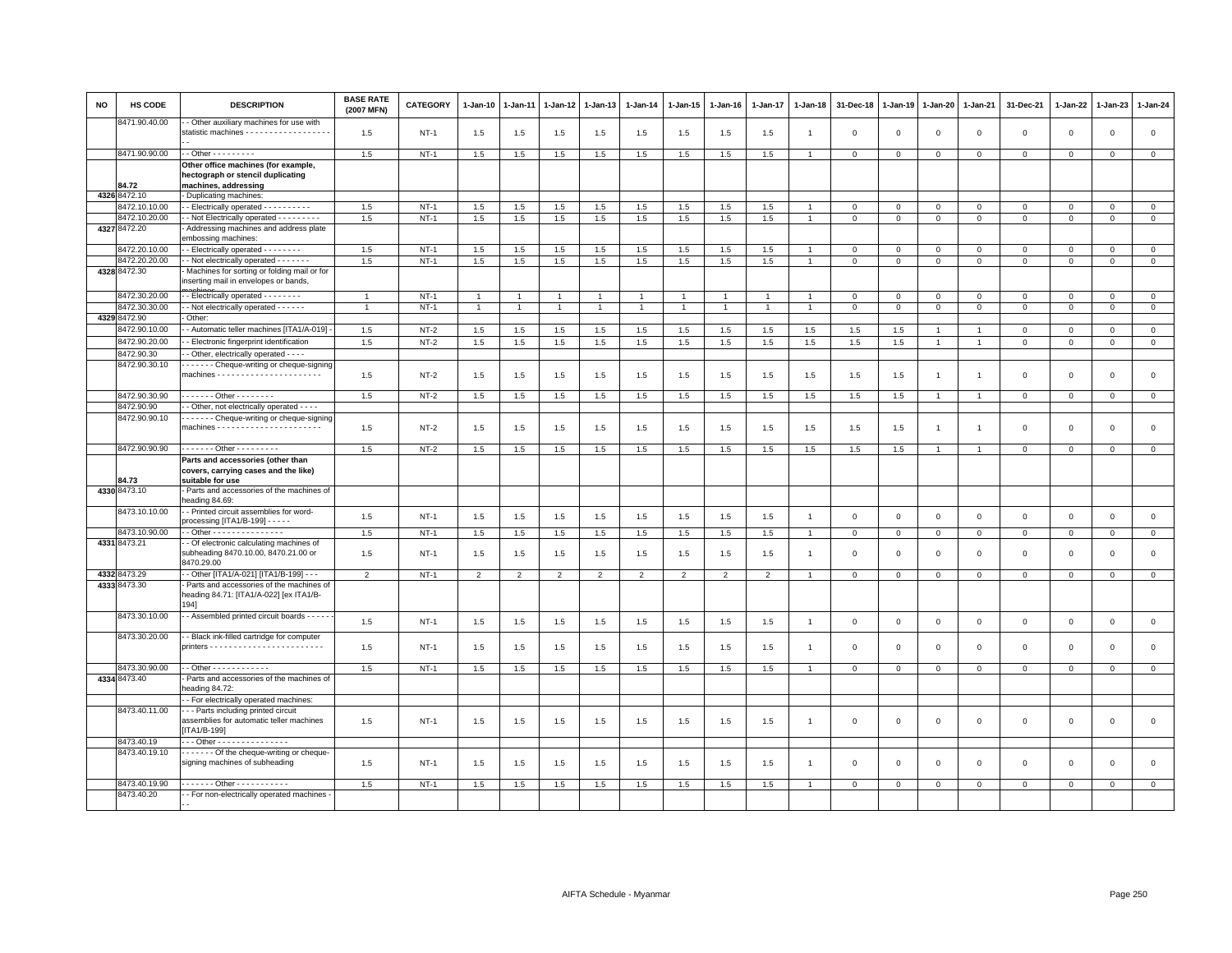| NO | HS CODE                        | <b>DESCRIPTION</b>                                                                                  | <b>BASE RATE</b><br>(2007 MFN)   | CATEGORY         | $1 - Jan-10$                   | 1-Jan-11       | 1-Jan-12                       | 1-Jan-13                       | $1-Jan-14$                       | $1-Jan-15$                       | $1 - Jan-16$   | $1 - Jan-17$   | $1 - Jan-18$   | 31-Dec-18      | $1 - Jan-19$                     | $1 - Jan-20$                   | $1 - Jan-21$                     | 31-Dec-21                  | 1-Jan-22                    | 1-Jan-23                    | $1 - Jan-24$               |
|----|--------------------------------|-----------------------------------------------------------------------------------------------------|----------------------------------|------------------|--------------------------------|----------------|--------------------------------|--------------------------------|----------------------------------|----------------------------------|----------------|----------------|----------------|----------------|----------------------------------|--------------------------------|----------------------------------|----------------------------|-----------------------------|-----------------------------|----------------------------|
|    | 8473.40.20.10                  | - - - - - - Of the cheque-writing or cheque-<br>signing machines of subheading                      | 1.5                              | $NT-1$           | 1.5                            | 1.5            | 1.5                            | 1.5                            | 1.5                              | 1.5                              | 1.5            | 1.5            | $\overline{1}$ | $\mathbf 0$    | $\mathbf 0$                      | $\,0\,$                        | $\,0\,$                          | $\mathbf 0$                | $\,0\,$                     | $\mathbf 0$                 | $\mathsf 0$                |
|    | 8473.40.20.90                  | . Other                                                                                             | 1.5                              | $NT-1$           | 1.5                            | 1.5            | 1.5                            | 1.5                            | 1.5                              | 1.5                              | 1.5            | 1.5            | $\overline{1}$ | $\overline{0}$ | $\mathbf 0$                      | $\mathsf 0$                    | $\mathbf{0}$                     | $\mathbf{0}$               | $\mathbf{0}$                | $\mathbf 0$                 | $\circ$                    |
|    | 4335 8473.50                   | Parts and accessories equally suitable for                                                          |                                  |                  |                                |                |                                |                                |                                  |                                  |                |                |                |                |                                  |                                |                                  |                            |                             |                             |                            |
|    |                                | use with                                                                                            |                                  |                  |                                |                |                                |                                |                                  |                                  |                |                |                |                |                                  |                                |                                  |                            |                             |                             |                            |
|    |                                | - For electrically operated machines:                                                               |                                  |                  |                                |                |                                |                                |                                  |                                  |                |                |                |                |                                  |                                |                                  |                            |                             |                             |                            |
|    | 8473.50.11.00                  | - - Suitable for use of machines of                                                                 |                                  |                  |                                |                |                                |                                |                                  |                                  |                |                |                |                |                                  |                                |                                  |                            |                             |                             |                            |
|    |                                |                                                                                                     | 1.5                              | EL.              |                                |                |                                |                                |                                  |                                  |                |                |                |                |                                  |                                |                                  |                            |                             |                             |                            |
|    | 8473.50.19.00                  | $-$ - Other - - - - - - - - - - - - -                                                               | 1.5                              | EL.              |                                |                |                                |                                |                                  |                                  |                |                |                |                |                                  |                                |                                  |                            |                             |                             |                            |
|    |                                | - For non-electrically operated machines:                                                           |                                  |                  |                                |                |                                |                                |                                  |                                  |                |                |                |                |                                  |                                |                                  |                            |                             |                             |                            |
|    |                                |                                                                                                     |                                  |                  |                                |                |                                |                                |                                  |                                  |                |                |                |                |                                  |                                |                                  |                            |                             |                             |                            |
|    | 8473.50.21.00                  | --- Suitable for use of machines of                                                                 | 1.5                              | EL.              |                                |                |                                |                                |                                  |                                  |                |                |                |                |                                  |                                |                                  |                            |                             |                             |                            |
|    | 8473.50.29.00                  | $- -$ Other - - - - - - - - - -                                                                     | 1.5                              | EL.              |                                |                |                                |                                |                                  |                                  |                |                |                |                |                                  |                                |                                  |                            |                             |                             |                            |
|    |                                | Machinery for sorting, screening,                                                                   |                                  |                  |                                |                |                                |                                |                                  |                                  |                |                |                |                |                                  |                                |                                  |                            |                             |                             |                            |
|    |                                | separating, washing, crushing,                                                                      |                                  |                  |                                |                |                                |                                |                                  |                                  |                |                |                |                |                                  |                                |                                  |                            |                             |                             |                            |
|    | 34.74                          | grinding, mixing or kneading                                                                        |                                  |                  |                                |                |                                |                                |                                  |                                  |                |                |                |                |                                  |                                |                                  |                            |                             |                             |                            |
|    | 4336 8474.10                   | Sorting, screening, separating or washing<br>machines:                                              |                                  |                  |                                |                |                                |                                |                                  |                                  |                |                |                |                |                                  |                                |                                  |                            |                             |                             |                            |
|    |                                |                                                                                                     |                                  |                  |                                |                |                                |                                |                                  |                                  |                |                |                |                |                                  |                                |                                  |                            |                             |                             |                            |
|    | 8474.10.10.00<br>8474.10.20.00 | - Electrically operated - - - - - - - -<br>- Not electrically operated - - - - -                    | $\overline{1}$<br>$\overline{1}$ | $NT-2$<br>$NT-2$ | $\mathbf{1}$<br>$\overline{1}$ | 1              | $\overline{1}$<br>$\mathbf{1}$ | $\overline{1}$<br>$\mathbf{1}$ | $\overline{1}$<br>$\overline{1}$ | $\overline{1}$<br>$\overline{1}$ | $\overline{1}$ | $\mathbf{1}$   | $\overline{1}$ | $\overline{1}$ | $\overline{1}$<br>$\overline{1}$ | $\mathbf{1}$<br>$\overline{1}$ | $\overline{1}$<br>$\overline{1}$ | $\mathbf 0$<br>$\mathsf 0$ | $\mathbf 0$<br>$\mathbf{0}$ | $\mathbf 0$<br>$\mathbf{0}$ | $\mathsf 0$<br>$\mathsf 0$ |
|    | 4337 8474.20                   | Crushing or grinding machines:                                                                      |                                  |                  |                                |                |                                |                                |                                  |                                  |                |                |                |                |                                  |                                |                                  |                            |                             |                             |                            |
|    |                                | - Electrically operated:                                                                            |                                  |                  |                                |                |                                |                                |                                  |                                  |                |                |                |                |                                  |                                |                                  |                            |                             |                             |                            |
|    | 8474.20.11.00                  | - - For stone - - - - - - - - - -                                                                   |                                  | $NT-1$           | -1                             |                | 1                              | $\mathbf{1}$                   | $\mathbf{1}$                     | 1                                |                |                |                | $\mathbf 0$    | $\mathbf 0$                      | $\mathbf 0$                    | $\mathbf{0}$                     | $\mathbf 0$                | $\mathbf{0}$                | $\mathbf{0}$                | $\circ$                    |
|    | 8474.20.19.00                  | $-$ - Other - - - - - - - - - - - -                                                                 | $\overline{1}$                   | <b>NT-1</b>      | $\mathbf{1}$                   |                | $\mathbf{1}$                   | $\overline{1}$                 | $\overline{1}$                   | 1                                |                | $\overline{1}$ |                | $\mathbf 0$    | $\mathsf 0$                      | $\,0\,$                        | $\mathsf 0$                      | $\mathbf 0$                | $\Omega$                    | $\mathbf 0$                 | $\mathbf 0$                |
|    |                                | - Not electrically operated:                                                                        |                                  |                  |                                |                |                                |                                |                                  |                                  |                |                |                |                |                                  |                                |                                  |                            |                             |                             |                            |
|    | 8474.20.21.00                  | $-$ - For stone - - - - - - - - -                                                                   | $\overline{1}$                   | $NT-1$           | $\mathbf{1}$                   |                |                                | $\mathbf{1}$                   | $\overline{1}$                   | 1                                | $\overline{1}$ | $\overline{1}$ |                | $\mathbf 0$    | $\mathbf 0$                      | $\mathsf 0$                    | $\mathbf 0$                      | $\mathsf 0$                | $\mathbf 0$                 | $\mathbf 0$                 | $\circ$                    |
|    | 8474.20.29.00                  | . - - Other - - - - - - -                                                                           | $\overline{1}$                   | $NT-1$           | $\mathbf{1}$                   | $\overline{1}$ | $\mathbf{1}$                   | $\overline{1}$                 | $\mathbf{1}$                     | $\mathbf{1}$                     | $\overline{1}$ | $\overline{1}$ | $\overline{1}$ | $\mathbf{0}$   | $\mathbf{0}$                     | $\overline{0}$                 | $\circ$                          | $\mathbf 0$                | $\mathbf{0}$                | $\overline{0}$              | $\overline{0}$             |
|    | 4338 8474.31                   | - Concrete or mortar mixers:                                                                        |                                  |                  |                                |                |                                |                                |                                  |                                  |                |                |                |                |                                  |                                |                                  |                            |                             |                             |                            |
|    | 8474.31.10.00                  | - - Electrically operated - - - - - - - - - -                                                       | $\overline{1}$                   | $NT-1$           | $\overline{1}$                 |                |                                | $\overline{1}$                 | $\overline{1}$                   |                                  | $\overline{1}$ | $\overline{1}$ |                | $\mathbf 0$    | $\mathbf 0$                      | $\mathbf 0$                    | $\mathbf 0$                      | $\mathsf 0$                | $\Omega$                    | $\mathbf{0}$                | $\mathsf 0$                |
|    | 8474.31.20.00                  | - - - Not electrically operated - - - -                                                             | $\overline{1}$                   | $NT-1$           | $\mathbf{1}$                   | 1              | 1                              | $\overline{1}$                 | $\overline{1}$                   | $\mathbf{1}$                     | $\mathbf{1}$   | $\mathbf{1}$   |                | $\mathbf 0$    | $\mathbf 0$                      | $\mathsf 0$                    | $\mathbf 0$                      | $\mathbf 0$                | $\mathbf 0$                 | $\mathbf{0}$                | $\mathsf 0$                |
|    | 4339 8474.32                   | - Machines for mixing mineral substances<br>with bitumen:                                           |                                  |                  |                                |                |                                |                                |                                  |                                  |                |                |                |                |                                  |                                |                                  |                            |                             |                             |                            |
|    |                                | - - Electrically operated:                                                                          |                                  |                  |                                |                |                                |                                |                                  |                                  |                |                |                |                |                                  |                                |                                  |                            |                             |                             |                            |
|    | 8474.32.11.00                  | Machines for mixing mineral<br>substances with bitumen, having                                      | $\mathbf{1}$                     | $NT-1$           | $\overline{1}$                 | $\mathbf{1}$   | $\mathbf{1}$                   | $\mathbf{1}$                   | $\overline{1}$                   | $\mathbf{1}$                     | $\overline{1}$ | $\overline{1}$ | $\overline{1}$ | $\mathbf 0$    | $\mathsf 0$                      | $\mathbf 0$                    | $\mathbf 0$                      | $\mathsf 0$                | $\mathbf 0$                 | $\mathsf 0$                 | $\mathsf 0$                |
|    |                                | capacity not - - -                                                                                  |                                  |                  |                                |                |                                |                                |                                  |                                  |                |                |                |                |                                  |                                |                                  |                            |                             |                             |                            |
|    | 8474.32.19.00                  | . Other - - - - - - - - - - -                                                                       | $\overline{1}$                   | $NT-1$           | $\mathbf{1}$                   | $\mathbf{1}$   | $\overline{1}$                 | $\overline{1}$                 | $\overline{1}$                   | $\mathbf{1}$                     | $\overline{1}$ | $\overline{1}$ | $\overline{1}$ | $\mathbf{0}$   | $\mathbf 0$                      | $\mathbf 0$                    | $\overline{0}$                   | $\mathbf{0}$               | $\mathbf{0}$                | $\mathbf{0}$                | $\mathbf{0}$               |
|    | 8474.32.21.00                  | - - Not electrically operated:<br>--- Machines for mixing mineral                                   |                                  |                  |                                |                |                                |                                |                                  |                                  |                |                |                |                |                                  |                                |                                  |                            |                             |                             |                            |
|    |                                | substances with bitumen, having capacity                                                            | $\overline{1}$                   | $NT-1$           | $\overline{1}$                 | $\overline{1}$ | $\overline{1}$                 | $\overline{1}$                 | $\overline{1}$                   | $\mathbf{1}$                     | $\overline{1}$ | $\mathbf{1}$   | -1             | $\mathbf 0$    | $\mathbf 0$                      | $\mathsf 0$                    | $\mathbf 0$                      | $\mathsf 0$                | $\mathsf 0$                 | $\mathsf 0$                 | $\mathsf 0$                |
|    |                                | $not - -$                                                                                           |                                  |                  |                                |                |                                |                                |                                  |                                  |                |                |                |                |                                  |                                |                                  |                            |                             |                             |                            |
|    | 8474.32.29.00                  | $\cdots$ Other - - - - - - -                                                                        | $\overline{1}$                   | $NT-1$           | $\overline{1}$                 |                |                                | $\overline{1}$                 | $\overline{1}$                   |                                  |                |                |                | $\mathbf 0$    | $\mathbf 0$                      | $\mathsf 0$                    | $\mathbf 0$                      | $\mathsf 0$                | $\Omega$                    | $\mathsf 0$                 | $\mathsf 0$                |
|    | 4340 8474.39                   | - - Not electrically operated - - - -                                                               |                                  |                  |                                |                |                                |                                |                                  |                                  |                |                |                |                |                                  |                                |                                  |                            |                             |                             |                            |
|    | 3474.39.10.00                  | - - Electrically operated - - - - -                                                                 |                                  | $NT-1$           | $\mathbf{1}$                   |                |                                | $\overline{1}$                 | $\overline{1}$                   | 1                                |                |                |                | $\mathbf 0$    | $\mathbf 0$                      | $\mathsf 0$                    | $\mathbf 0$                      | $\mathsf 0$                | $\mathbf 0$                 | $\mathbf 0$                 | $\mathsf 0$                |
|    | 8474.39.20.00                  | - - - Not electrically operated - - - -                                                             | $\overline{1}$                   | $NT-1$           | $\mathbf{1}$                   |                | 1                              | $\overline{1}$                 | $\mathbf{1}$                     | $\mathbf{1}$                     | $\mathbf{1}$   | $\overline{1}$ |                | $\mathbf 0$    | $\mathbf{0}$                     | $\mathbf 0$                    | $\circ$                          | $\mathbf 0$                | 0                           | $\mathbf{0}$                | $\circ$                    |
|    | 4341 8474.80                   | Other machinery:                                                                                    |                                  |                  |                                |                |                                |                                |                                  |                                  |                |                |                |                |                                  |                                |                                  |                            |                             |                             |                            |
|    | 8474.80.10.00                  | - Electrically operated - - - - - - -                                                               | $\overline{1}$                   | ST               | $\overline{1}$                 | $\overline{1}$ | $\mathbf{1}$                   | $\mathbf{1}$                   | $\mathbf{1}$                     | $\mathbf{1}$                     | $\overline{1}$ | $\overline{1}$ |                | $\overline{1}$ | $\overline{1}$                   | $\overline{1}$                 | $\overline{1}$                   | $\mathbf{1}$               | $\overline{1}$              | $\overline{1}$              | $\mathbf{1}$               |
|    | 3474.80.20.00                  | - Not electrically operated - - - - -                                                               | $\overline{1}$                   | <b>ST</b>        | $\overline{1}$                 | $\mathbf{1}$   | 1                              | $\mathbf{1}$                   | $\overline{1}$                   | $\mathbf{1}$                     | $\mathbf{1}$   | $\mathbf{1}$   |                | $\overline{1}$ | $\overline{1}$                   | $\overline{1}$                 | $\overline{1}$                   | $\overline{1}$             | $\overline{1}$              | $\overline{1}$              | $\overline{1}$             |
|    | 4342 8474.90                   | Parts:                                                                                              |                                  |                  |                                |                |                                |                                |                                  |                                  |                |                |                |                |                                  |                                |                                  |                            |                             |                             |                            |
|    | 8474.90.10.00                  | - Of electrically operated machines - - - -                                                         | $\mathbf{1}$                     | <b>ST</b>        | $\overline{1}$                 | $\mathbf{1}$   | $\overline{1}$                 | $\mathbf{1}$                   | $\mathbf{1}$                     | $\overline{1}$                   | $\overline{1}$ | $\overline{1}$ | $\overline{1}$ | $\overline{1}$ | $\overline{1}$                   | $\overline{1}$                 | $\overline{1}$                   | $\mathbf{1}$               | $\overline{1}$              | $\overline{1}$              | $\mathbf{1}$               |
|    | 8474.90.20.00                  | - Of non-electrically operated machines -                                                           | $\mathbf{1}$                     | <b>ST</b>        | $\overline{1}$                 | $\overline{1}$ | $\overline{1}$                 | $\mathbf{1}$                   | $\mathbf{1}$                     | $\overline{1}$                   | $\overline{1}$ | $\overline{1}$ | $\overline{1}$ | $\overline{1}$ | $\overline{1}$                   | $\overline{1}$                 | $\overline{1}$                   | $\mathbf{1}$               | $\overline{1}$              | $\mathbf{1}$                | $\mathbf{1}$               |
|    | 84.75                          | Machines for assembling electric or<br>electronic lamps, tubes or valves or<br>flashbulbs, in glass |                                  |                  |                                |                |                                |                                |                                  |                                  |                |                |                |                |                                  |                                |                                  |                            |                             |                             |                            |
|    | 4343 8475.10                   | Machines for assembling electric or<br>electronic lamps, tubes or valves or<br>flashbulbs, in       |                                  |                  |                                |                |                                |                                |                                  |                                  |                |                |                |                |                                  |                                |                                  |                            |                             |                             |                            |
|    | 8475.10.10.00                  | - Electrically operated - - - - -                                                                   | $\overline{1}$                   | $NT-1$           | $\overline{1}$                 |                |                                |                                |                                  |                                  |                |                |                | $\mathbf 0$    | $\mathbf 0$                      | $\mathbf 0$                    | $\mathbf 0$                      | $\Omega$                   | $\mathbf 0$                 | $\Omega$                    | $\mathsf 0$                |
|    | 8475.10.20.00                  | - - Not electrically operated - - - - - -                                                           | $\overline{1}$                   | $NT-1$           | $\mathbf{1}$                   | $\mathbf{1}$   | $\blacktriangleleft$           | $\overline{1}$                 | $\overline{1}$                   | $\blacktriangleleft$             | $\overline{1}$ | $\overline{1}$ | $\overline{1}$ | $\mathbf{0}$   | $\mathbf{0}$                     | $\mathbf{0}$                   | $\mathbf{0}$                     | $\mathbf{0}$               | $\mathbf 0$                 | $\mathbf 0$                 | $\circ$                    |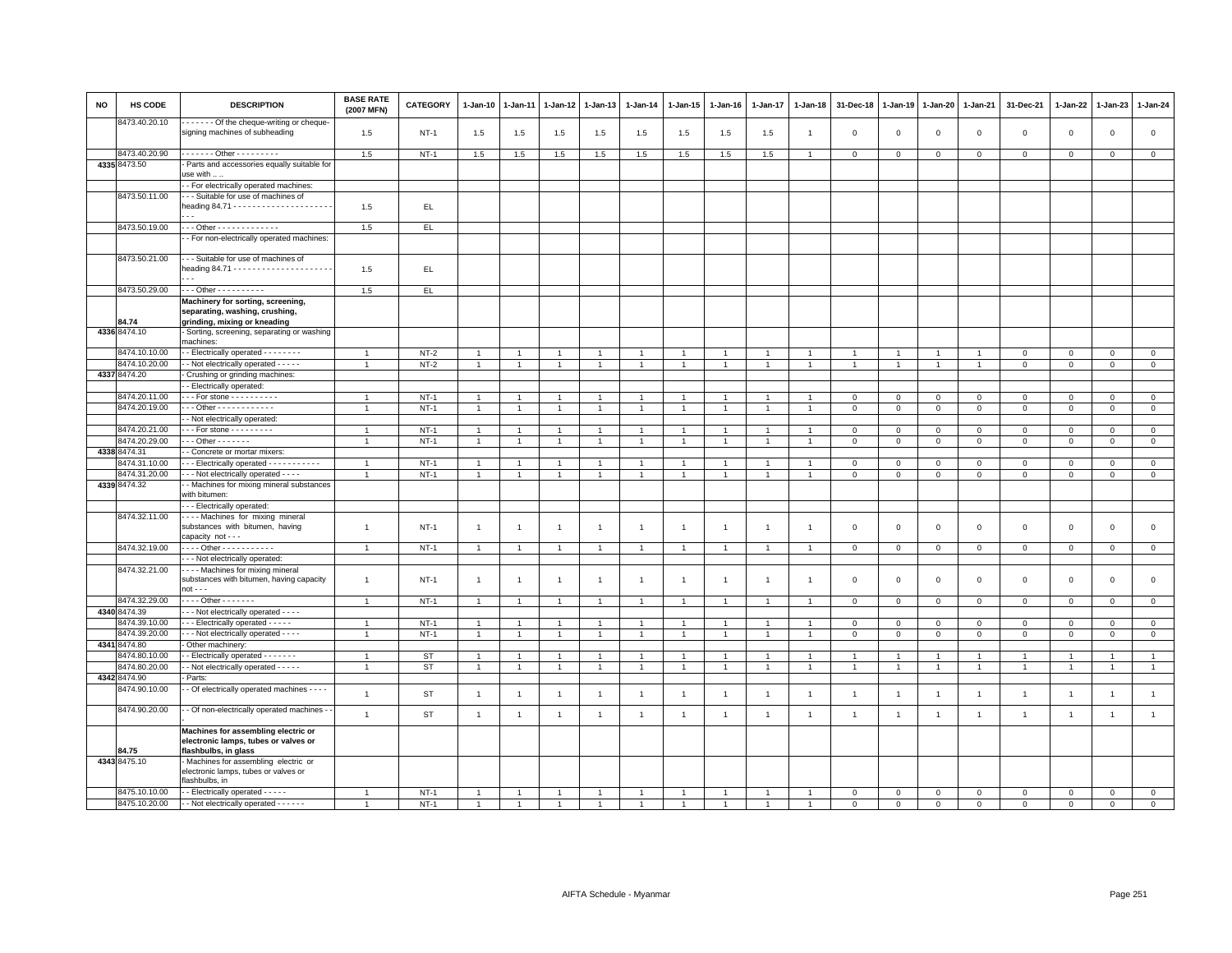| NO   | HS CODE       | <b>DESCRIPTION</b>                                                                                 | <b>BASE RATE</b><br>(2007 MFN) | <b>CATEGORY</b> | $1 - Jan-10$   | 1-Jan-11       | 1-Jan-12       | 1-Jan-13       | $1-Jan-14$      | $1 - Jan-15$    | $1 - Jan-16$   | $1 - Jan-17$    | $1 - Jan-18$   | 31-Dec-18      | $1 - Jan-19$   | 1-Jan-20        | $1 - Jan-21$    | 31-Dec-21    | 1-Jan-22       | 1-Jan-23       | $1 - Jan-24$    |
|------|---------------|----------------------------------------------------------------------------------------------------|--------------------------------|-----------------|----------------|----------------|----------------|----------------|-----------------|-----------------|----------------|-----------------|----------------|----------------|----------------|-----------------|-----------------|--------------|----------------|----------------|-----------------|
|      | 4344 8475.21  | - Machines for making optical fibres and                                                           | $\overline{1}$                 | $NT-1$          | $\overline{1}$ | $\overline{1}$ | $\overline{1}$ | $\overline{1}$ | $\overline{1}$  | $\mathbf{1}$    | $\overline{1}$ | $\mathbf{1}$    | -1             | $\mathbf 0$    | $\mathsf 0$    | $\,0\,$         | $\,0\,$         | $\mathsf 0$  | $\,0\,$        | $\mathsf 0$    | $\mathsf 0$     |
|      | 4345 8475.29  | $-$ Other $       -$                                                                               | $\overline{1}$                 | $NT-1$          | $\overline{1}$ |                |                | $\overline{1}$ | $\overline{1}$  |                 |                |                 |                | $\mathbf 0$    | $\mathbf 0$    | $\mathbf 0$     | $\mathbf 0$     | $\mathbf 0$  | $\mathbf 0$    | $\mathbf 0$    | $\mathbf{0}$    |
| 4346 | 3475.90       | Parts:                                                                                             |                                |                 |                |                |                |                |                 |                 |                |                 |                |                |                |                 |                 |              |                |                |                 |
|      | 3475.90.10.00 | - Of electrically operated machines - - - -                                                        |                                |                 |                |                |                |                |                 |                 |                |                 |                |                |                |                 |                 |              |                |                |                 |
|      |               |                                                                                                    | $\overline{1}$                 | <b>ST</b>       | $\overline{1}$ | $\mathbf{1}$   | $\overline{1}$ | $\mathbf{1}$   | $\mathbf{1}$    | $\overline{1}$  | $\overline{1}$ | $\overline{1}$  | $\overline{1}$ | $\overline{1}$ | $\overline{1}$ | $\overline{1}$  | $\overline{1}$  | $\mathbf{1}$ | $\overline{1}$ | $\overline{1}$ | $\mathbf{1}$    |
|      | 8475.90.20.00 | - Of non-electrically operated machines -                                                          | $\mathbf{1}$                   | <b>ST</b>       | $\overline{1}$ | $\overline{1}$ | $\overline{1}$ | $\mathbf{1}$   | $\mathbf{1}$    | $\mathbf{1}$    | $\overline{1}$ | $\overline{1}$  | $\overline{1}$ | $\overline{1}$ | $\overline{1}$ | $\overline{1}$  | $\mathbf{1}$    | $\mathbf{1}$ | $\overline{1}$ | $\overline{1}$ | $\mathbf{1}$    |
|      | 34.76         | Automatic goods - vending machines (<br>for example, postage stamp, cigarette,<br>food or beverage |                                |                 |                |                |                |                |                 |                 |                |                 |                |                |                |                 |                 |              |                |                |                 |
|      | 4347 8476.21  | - Incorporating heating or refrigerating                                                           | 7.5                            | $NT-1$          | 7.5            | 7.5            | 7.5            | 6              | 6               | 5               | 5              | 5               | 3              | $\mathbf 0$    | $\mathbf 0$    | $\mathsf 0$     | $\mathbf 0$     | $\mathsf 0$  | $\mathbf 0$    | $\mathbf 0$    | $\mathbf 0$     |
|      | 4348 8476.29  | $-$ Other $      -$                                                                                | 7.5                            | $NT-1$          | 7.5            | 7.5            | 7.5            | 6              | 6               | $5\phantom{.0}$ | 5              | $5\phantom{.0}$ | 3              | $\mathbf{0}$   | $\mathbf{0}$   | $\overline{0}$  | $\overline{0}$  | $\mathbf 0$  | $\overline{0}$ | $\mathbf 0$    | $\overline{0}$  |
|      | 4349 8476.81  | - Incorporating heating or refrigerating                                                           |                                |                 |                |                |                |                |                 |                 |                |                 |                |                |                |                 |                 |              |                |                |                 |
|      |               |                                                                                                    | 7.5                            | $NT-1$          | 7.5            | 7.5            | 7.5            | 6              | 6               | 5               | 5              | 5               | $\mathbf{3}$   | $\mathbf 0$    | $\mathbf 0$    | $\mathbf 0$     | $\mathbf{0}$    | $\mathbf 0$  | $\mathbf 0$    | $\mathbf{0}$   | $\circ$         |
|      | 4350 8476.89  | $\cdot$ - Other - - - - - - -                                                                      | 7.5                            | ST              | 7.5            | 7.5            | 7.5            | 7.5            | 6               | 6               | 6              | 6               | 5              | $\overline{5}$ | $\overline{5}$ | $5\phantom{.0}$ | $5\phantom{.0}$ | 5            | $\overline{5}$ | 5              | $5\overline{5}$ |
| 4351 | 3476.90       | Parts:                                                                                             |                                |                 |                |                |                |                |                 |                 |                |                 |                |                |                |                 |                 |              |                |                |                 |
|      | 8476.90.10.00 | - Of electrically operated machines<br>ncorporating heating or refrigerating                       | 7.5                            | <b>NT-1</b>     | 7.5            | 7.5            | 7.5            | 6              | 6               | 5               | 5              | $\overline{5}$  | 3              | $\mathbf 0$    | $\mathbf 0$    | $\mathsf 0$     | $\,0\,$         | $\mathsf 0$  | $\mathbf 0$    | $\mathbf 0$    | $\mathsf 0$     |
|      | 8476.90.90.00 | $-$ Other $        -$                                                                              | 7.5                            | $NT-1$          | 7.5            | 7.5            | 7.5            | 6              | $6\overline{6}$ | 5               | $\overline{5}$ | $\overline{5}$  | 3              | $\mathbf 0$    | $\mathsf 0$    | $\mathbf 0$     | $\mathbf 0$     | $\mathbf 0$  | $\mathbf 0$    | $\mathbf{0}$   | $\mathsf 0$     |
|      | 4.77          | Machinery for working rubber or<br>plastics or for the manufacture of<br>products from these       |                                |                 |                |                |                |                |                 |                 |                |                 |                |                |                |                 |                 |              |                |                |                 |
|      | 4352 8477.10  | Injection-moulding machines:                                                                       |                                |                 |                |                |                |                |                 |                 |                |                 |                |                |                |                 |                 |              |                |                |                 |
|      | 8477.10.10.00 | - For moulding rubber - - - - - -                                                                  | $\overline{1}$                 | $NT-1$          | $\overline{1}$ |                | $\overline{1}$ | $\overline{1}$ | $\overline{1}$  | $\mathbf{1}$    | $\overline{1}$ | $\overline{1}$  |                | $\mathbf 0$    | $\mathbf 0$    | $\mathbf{0}$    | $\mathbf{0}$    | $\mathbf{0}$ | $\mathbf{0}$   | $\mathbf{0}$   | $\mathbf{0}$    |
|      |               | - For moulding plastics:                                                                           |                                |                 |                |                |                |                |                 |                 |                |                 |                |                |                |                 |                 |              |                |                |                 |
|      | 8477.10.31.00 | - - P.V.C injection moulding machine - - -                                                         | $\overline{1}$                 | $NT-1$          | $\overline{1}$ | $\mathbf{1}$   | $\overline{1}$ | $\mathbf{1}$   | $\mathbf{1}$    | $\mathbf{1}$    | $\overline{1}$ | $\overline{1}$  | $\overline{1}$ | $\mathbf 0$    | $\mathbf 0$    | $\mathbf 0$     | $\mathbf 0$     | $\mathbf 0$  | $\mathbf 0$    | $\mathbf{O}$   | $\mathsf 0$     |
|      | 8477.10.32.00 | - - Encapsulation equipment for assembly<br>of semiconductors [ITA1/B-137] - - -                   | $\mathbf{1}$                   | $NT-1$          | $\mathbf{1}$   | -1             |                | $\overline{1}$ | $\mathbf{1}$    | $\overline{1}$  | -1             | $\overline{1}$  |                | $\mathbf 0$    | $\mathbf 0$    | $\mathsf 0$     | $\mathbf 0$     | $\mathsf 0$  | $\mathbf 0$    | $\mathsf 0$    | $\mathsf 0$     |
|      | 8477.10.39.00 | Other - - - - - - -                                                                                | $\overline{1}$                 | $NT-1$          | $\overline{1}$ |                |                | $\overline{1}$ | $\overline{1}$  |                 |                |                 |                | $\mathbf 0$    | $\mathbf 0$    | $\mathsf 0$     | $\mathbf 0$     | $\mathsf 0$  | $\mathbf 0$    | $\mathbf 0$    | $\mathsf 0$     |
| 4353 | 3477.20       | Extruders:                                                                                         |                                |                 |                |                |                |                |                 |                 |                |                 |                |                |                |                 |                 |              |                |                |                 |
|      | 3477.20.10.00 | - For extruding rubber - - - - - - - -                                                             | $\overline{1}$                 | $NT-1$          | $\mathbf{1}$   |                |                | $\overline{1}$ | $\overline{1}$  |                 |                |                 |                | $\mathbf 0$    | $\overline{0}$ | $\mathbf{0}$    | $\overline{0}$  | $\mathsf 0$  | $\mathbf{O}$   | $\mathbf{O}$   | $\overline{0}$  |
|      | 8477.20.20.00 | - For extruding plastics - - - - - -                                                               | $\overline{1}$                 | $NT-1$          | $\mathbf{1}$   | $\mathbf{1}$   | $\mathbf{1}$   | $\overline{1}$ | $\mathbf{1}$    | $\mathbf{1}$    | $\mathbf{1}$   | $\overline{1}$  | $\overline{1}$ | $\mathbf 0$    | $\mathbf 0$    | $\mathbf 0$     | $\mathbf 0$     | $\mathsf 0$  | $\mathbf{0}$   | $\mathbf 0$    | $\circ$         |
| 4354 | 3477.30       | Blow moulding machines:                                                                            |                                |                 |                |                |                |                |                 |                 |                |                 |                |                |                |                 |                 |              |                |                |                 |
|      | 477.30.10.00  | - For moulding rubber - - - - - -                                                                  |                                | $NT-1$          | -1             |                |                | 1              |                 |                 |                |                 |                | $\mathbf 0$    | $\mathbf 0$    | $\mathbf 0$     | $\mathbf{0}$    | $\mathbf 0$  | $\Omega$       | $\mathbf{0}$   | $\circ$         |
|      | 3477.30.20.00 | - - For moulding plastics - - - -                                                                  | $\overline{1}$                 | $NT-1$          | $\mathbf{1}$   |                | 1              | $\mathbf{1}$   | $\overline{1}$  | 1               |                | $\overline{1}$  |                | $\mathbf 0$    | $\mathsf 0$    | $\mathbf 0$     | $\,0\,$         | $\mathbf 0$  | $\mathbf 0$    | $\mathbf 0$    | $\mathbf 0$     |
|      | 4355 8477.40  | Vacuum moulding machines and other                                                                 |                                |                 |                |                |                |                |                 |                 |                |                 |                |                |                |                 |                 |              |                |                |                 |
|      |               | hermoforming machines:                                                                             |                                |                 |                |                |                |                |                 |                 |                |                 |                |                |                |                 |                 |              |                |                |                 |
|      | 8477.40.10.00 | - For moulding or forming rubber - - - - - -                                                       | $\overline{1}$                 | $NT-1$          | $\overline{1}$ | $\overline{1}$ | $\overline{1}$ | $\mathbf{1}$   | $\overline{1}$  | $\overline{1}$  | $\overline{1}$ | $\overline{1}$  | $\overline{1}$ | $\mathbf 0$    | $\mathbf 0$    | $\mathsf 0$     | $\mathbf 0$     | $\mathsf 0$  | $\mathbf 0$    | $\mathbf{0}$   | $\mathsf 0$     |
|      |               | - For moulding or forming plastics:                                                                |                                |                 |                |                |                |                |                 |                 |                |                 |                |                |                |                 |                 |              |                |                |                 |
|      | 8477.40.21.00 | - - Encapsulation equipment for assembly<br>of semiconductors [ITA1/B-137,B-144] - - -             | $\overline{1}$                 | $NT-1$          | $\overline{1}$ | $\overline{1}$ |                | $\mathbf{1}$   | $\overline{1}$  | $\overline{1}$  | $\overline{1}$ | $\overline{1}$  | $\overline{1}$ | $\mathbf 0$    | $\mathbf 0$    | $\mathbf 0$     | $\mathbf 0$     | $\mathsf 0$  | $\mathsf 0$    | $\mathsf 0$    | $\mathsf 0$     |
|      | 8477.40.29.00 | . - - Other - - - - - - - - -                                                                      | $\overline{1}$                 | $NT-1$          | $\overline{1}$ | $\overline{1}$ | $\overline{1}$ | $\overline{1}$ | $\overline{1}$  | -1              | $\overline{1}$ | $\overline{1}$  | $\overline{1}$ | $\mathbf 0$    | $\mathbf 0$    | $\mathbf 0$     | $\mathbf 0$     | $\mathbf 0$  | $\mathbf 0$    | $\overline{0}$ | $\mathsf 0$     |
|      | 4356 8477.51  | - For moulding or retreading pneumatic<br>tyres or for moulding or otherwise forming               | $\overline{1}$                 | $NT-1$          | $\overline{1}$ | $\overline{1}$ | $\overline{1}$ | $\mathbf{1}$   | $\overline{1}$  | $\overline{1}$  | $\overline{1}$ | $\overline{1}$  |                | $\mathbf 0$    | $\mathsf 0$    | $\,0\,$         | $\,0\,$         | $\mathsf 0$  | $\mathbf 0$    | $\mathbf 0$    | $\mathbf 0$     |
|      | 4357 8477.59  | - Other                                                                                            |                                |                 |                |                |                |                |                 |                 |                |                 |                |                |                |                 |                 |              |                |                |                 |
|      | 3477.59.10.00 | $\cdots$ For rubber - - - - - - - -                                                                |                                | $NT-1$          | $\overline{1}$ |                |                |                |                 |                 |                |                 |                | $\mathbf 0$    | $\mathbf 0$    | $\mathbf 0$     | $\mathbf 0$     | $\mathbf 0$  | 0              | $\mathbf 0$    | $\mathbf 0$     |
|      |               | - - For plastics:                                                                                  |                                |                 |                |                |                |                |                 |                 |                |                 |                |                |                |                 |                 |              |                |                |                 |
|      | 8477.59.21.00 | Machinery for assembling central<br>processing unit (CPU) daughter boards in<br>plastic            | $\mathbf{1}$                   | $NT-1$          | $\overline{1}$ | $\mathbf{1}$   | $\overline{1}$ | $\mathbf{1}$   | $\overline{1}$  | $\mathbf{1}$    | $\overline{1}$ | $\overline{1}$  | -1             | $\mathbf 0$    | $\mathbf 0$    | $\mathsf 0$     | $\mathbf 0$     | $\mathsf 0$  | $\mathbf 0$    | $\mathsf 0$    | $\mathsf 0$     |
|      | 8477.59.22.00 | - - - Encapsulation equipment for<br>assembly of semiconductors[ITA1/B-137,B-<br>$144] - -$        | $\overline{1}$                 | $NT-1$          | $\mathbf{1}$   |                |                | $\mathbf{1}$   | $\overline{1}$  | $\overline{1}$  | -1             | $\overline{1}$  |                | $\mathbf 0$    | $\mathbf 0$    | $\mathsf 0$     | $\mathbf 0$     | $\mathsf 0$  | $\mathbf 0$    | $\mathsf 0$    | $\mathsf 0$     |
|      | 8477.59.29.00 | $- -$ Other - - - - - - - -                                                                        | $\overline{1}$                 | $NT-1$          | $\overline{1}$ |                | 1              | $\mathbf{1}$   |                 | 1               |                |                 |                | $\mathbf 0$    | $\mathbf 0$    | $\circ$         | $\overline{0}$  | $\mathbf 0$  | $\mathbf 0$    | $\mathbf{0}$   | $\mathbf{0}$    |
|      | 4358 8477.80  | Other machinery:                                                                                   |                                |                 |                |                |                |                |                 |                 |                |                 |                |                |                |                 |                 |              |                |                |                 |
|      | 8477.80.10.00 | - For rubber, electrically operated - - - - -                                                      | $\mathbf{1}$                   | $NT-1$          | $\overline{1}$ | $\overline{1}$ | $\overline{1}$ | $\mathbf{1}$   | $\overline{1}$  | $\overline{1}$  | $\overline{1}$ | $\overline{1}$  | $\overline{1}$ | $\mathbf 0$    | $\mathsf 0$    | $\,0\,$         | $\mathsf 0$     | $\mathsf 0$  | $\mathbf 0$    | $\mathsf 0$    | $\mathbf 0$     |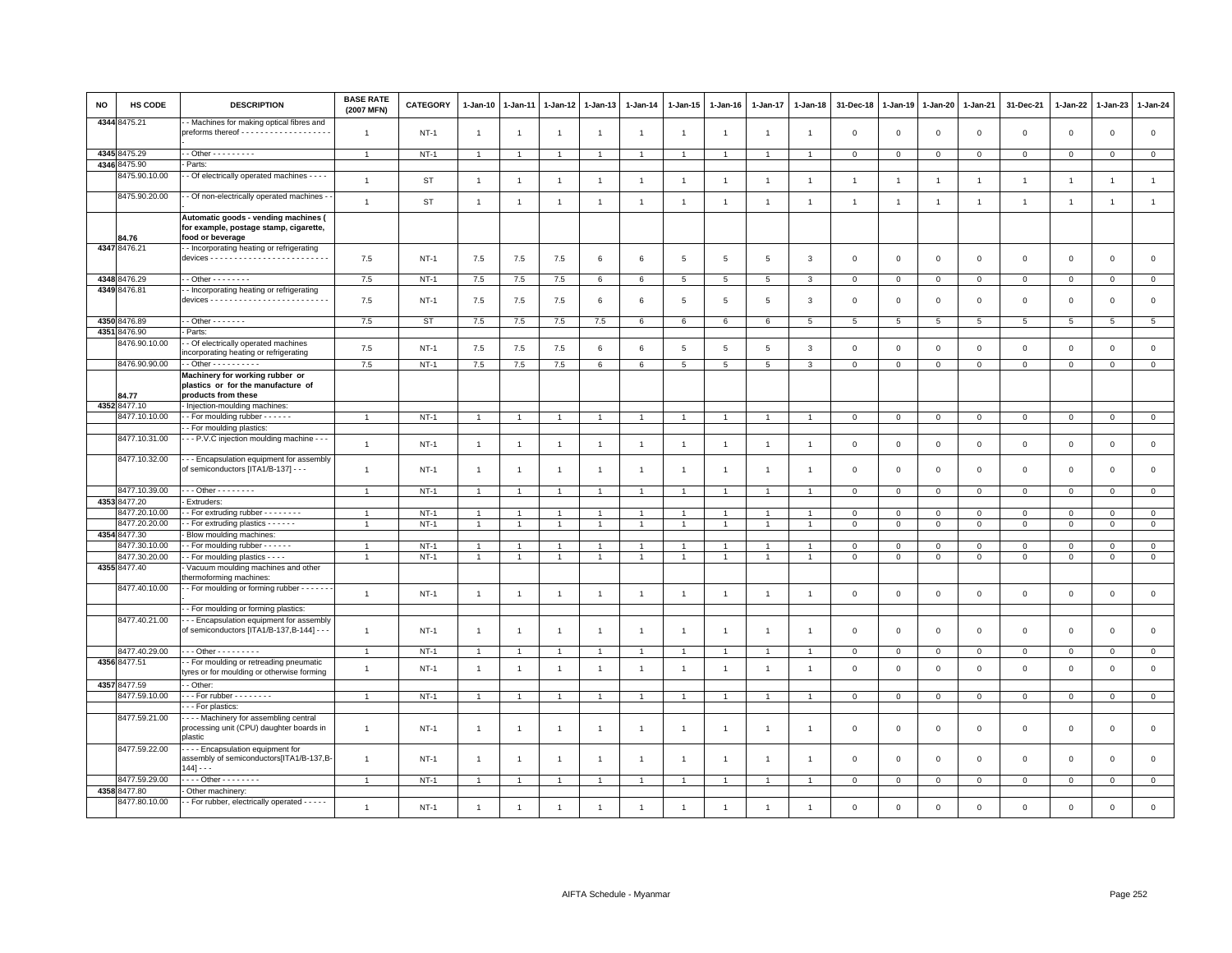| <b>NO</b> | <b>HS CODE</b> | <b>DESCRIPTION</b>                                                                                        | <b>BASE RATE</b><br>(2007 MFN) | <b>CATEGORY</b> | 1-Jan-10       | 1-Jan-11       | 1-Jan-12       | 1-Jan-13       | $1 - Jan-14$   | 1-Jan-15       | 1-Jan-16       | 1-Jan-17       | 1-Jan-18       | 31-Dec-18               | 1-Jan-19       | 1-Jan-20       | 1-Jan-21       | 31-Dec-21      | 1-Jan-22       | 1-Jan-23       | 1-Jan-24            |
|-----------|----------------|-----------------------------------------------------------------------------------------------------------|--------------------------------|-----------------|----------------|----------------|----------------|----------------|----------------|----------------|----------------|----------------|----------------|-------------------------|----------------|----------------|----------------|----------------|----------------|----------------|---------------------|
|           | 8477.80.20.00  | - For rubber, not electrically operated - - -                                                             | $\mathbf{1}$                   | $NT-1$          | $\overline{1}$ | $\mathbf{1}$   | $\overline{1}$ | $\overline{1}$ | $\overline{1}$ | $\mathbf{1}$   | $\overline{1}$ | $\overline{1}$ | $\mathbf{1}$   | $\mathbf 0$             | $\mathbf 0$    | $\mathbf 0$    | $\mathsf 0$    | $\mathsf 0$    | $\mathbf 0$    | $\mathsf 0$    | $\mathsf{O}\xspace$ |
|           |                | - For plastics, electrically operated:                                                                    |                                |                 |                |                |                |                |                |                |                |                |                |                         |                |                |                |                |                |                |                     |
|           | 8477.80.31.00  | - - Lamination presses for the<br>manufacture of PCB/PWBs [ITA/2 (AS2)] -                                 | $\mathbf{1}$                   | $NT-1$          | $\overline{1}$ | $\overline{1}$ | $\overline{1}$ | $\overline{1}$ | $\mathbf{1}$   | $\mathbf{1}$   | $\overline{1}$ | $\mathbf{1}$   | $\overline{1}$ | $\overline{\mathbf{0}}$ | $\mathbf 0$    | $\,0\,$        | $\mathbf 0$    | $\mathsf 0$    | $\mathsf 0$    | $\mathsf 0$    | $\mathsf 0$         |
|           | 8477.80.39.00  | $-$ - Other - - - - - - - - -                                                                             |                                | $NT-1$          | -1             |                | $\overline{1}$ | -1             |                |                |                |                |                | $\mathbf 0$             | $\mathbf 0$    | $\mathsf 0$    | $\mathbf 0$    | $\mathsf 0$    | $\Omega$       | $\mathbf 0$    | $\mathsf 0$         |
|           | 8477.80.40.00  | - For plastics, not electrically operated - -                                                             |                                |                 |                |                |                |                |                |                |                |                |                |                         |                |                |                |                |                |                | $\mathsf 0$         |
|           |                |                                                                                                           | $\mathbf{1}$                   | $NT-1$          | $\overline{1}$ | $\overline{1}$ | $\overline{1}$ | $\overline{1}$ | $\mathbf{1}$   | $\mathbf{1}$   | $\overline{1}$ | $\mathbf{1}$   | $\overline{1}$ | $\mathbf 0$             | $\mathbf 0$    | $\mathbf 0$    | $\mathbf 0$    | $\mathsf 0$    | $\mathbf 0$    | $\mathsf 0$    |                     |
|           | 4359 8477.90   | Parts:                                                                                                    |                                |                 |                |                |                |                |                |                |                |                |                |                         |                |                |                |                |                |                |                     |
|           | 8477.90.10.00  | - Of electrically operated machines for<br>working rubber or for the manufacture of<br>products           | $\overline{1}$                 | ST              | $\overline{1}$ |                | $\overline{1}$ | $\overline{1}$ | $\overline{1}$ | $\mathbf{1}$   | $\overline{1}$ | $\mathbf{1}$   | $\overline{1}$ | $\mathbf{1}$            | $\mathbf{1}$   | $\overline{1}$ | $\overline{1}$ | $\overline{1}$ | $\mathbf{1}$   | $\overline{1}$ | $\mathbf{1}$        |
|           | 8477.90.20.00  | - Of non - electrically operated machines<br>for working rubber or for the manufacture                    | $\mathbf{1}$                   | <b>ST</b>       | $\overline{1}$ | $\overline{1}$ | $\overline{1}$ | $\overline{1}$ | $\mathbf{1}$   | $\mathbf{1}$   | $\overline{1}$ | $\mathbf{1}$   | $\overline{1}$ | $\overline{1}$          | $\overline{1}$ | $\overline{1}$ | $\overline{1}$ | $\overline{1}$ | $\overline{1}$ | $\overline{1}$ | $\mathbf{1}$        |
|           |                | - Of electrically opreated machines for<br>working plastics or for the manufacture of<br>products - - -   |                                |                 |                |                |                |                |                |                |                |                |                |                         |                |                |                |                |                |                |                     |
|           | 8477.90.31.00  | - - Parts of encapsulation equipment for<br>assembly of semiconductors [ITA1/B-138,B-<br>$155] - - - - -$ | $\mathbf{1}$                   | <b>ST</b>       | $\overline{1}$ | $\overline{1}$ | $\overline{1}$ | $\overline{1}$ | $\overline{1}$ | $\mathbf{1}$   | $\overline{1}$ | $\mathbf{1}$   | $\overline{1}$ | $\overline{1}$          | -1             | $\overline{1}$ | $\overline{1}$ | $\overline{1}$ | $\overline{1}$ | $\overline{1}$ | $\overline{1}$      |
|           | 8477.90.32.00  | -- Parts of lamination presses for the<br>manufacture of PCB/PWBs; parts for<br>machinery for - - -       | $\mathbf{1}$                   | ST              | $\overline{1}$ | $\mathbf{1}$   | $\mathbf{1}$   | $\overline{1}$ | $\mathbf{1}$   | $\mathbf{1}$   | $\overline{1}$ | 1              | $\overline{1}$ | $\overline{1}$          | $\mathbf{1}$   | $\overline{1}$ | $\overline{1}$ | $\mathbf{1}$   | $\overline{1}$ | $\mathbf{1}$   | $\overline{1}$      |
|           | 8477.90.39.00  | $-0$ ther $-0$                                                                                            | $\mathbf{1}$                   | ST              | $\overline{1}$ | $\overline{1}$ | $\mathbf{1}$   | $\mathbf{1}$   | $\overline{1}$ | $\mathbf{1}$   |                | $\mathbf{1}$   | $\overline{1}$ | $\overline{1}$          | $\overline{1}$ | $\overline{1}$ | $\overline{1}$ | $\overline{1}$ | $\mathbf{1}$   | $\overline{1}$ | $\mathbf{1}$        |
|           | 8477.90.40.00  | - Of non-electrically machines for working                                                                |                                |                 |                |                |                |                |                |                |                |                |                |                         |                |                |                |                |                |                |                     |
|           |                | plastics or for the manufacture of products<br>from                                                       | $\mathbf{1}$                   | <b>ST</b>       | $\overline{1}$ | $\overline{1}$ | $\overline{1}$ | $\overline{1}$ | $\mathbf{1}$   | $\overline{1}$ | $\overline{1}$ | $\mathbf{1}$   | $\overline{1}$ | $\mathbf{1}$            | 1              | $\overline{1}$ | $\overline{1}$ | $\overline{1}$ | $\overline{1}$ | $\overline{1}$ | $\mathbf{1}$        |
|           | 34.78          | Machinery for preparing or making up<br>tobacco, not specified or included<br>elsewhere in this           |                                |                 |                |                |                |                |                |                |                |                |                |                         |                |                |                |                |                |                |                     |
|           | 4360 8478.10   | Machinery:                                                                                                |                                |                 |                |                |                |                |                |                |                |                |                |                         |                |                |                |                |                |                |                     |
|           |                | - Electrically operated:                                                                                  |                                |                 |                |                |                |                |                |                |                |                |                |                         |                |                |                |                |                |                |                     |
|           | 8478.10.11.00  | - - Cigar or cigarette making machine -                                                                   | $\mathbf{1}$                   | <b>ST</b>       | $\overline{1}$ | $\overline{1}$ | $\mathbf{1}$   | $\mathbf{1}$   | $\overline{1}$ | $\mathbf{1}$   | $\overline{1}$ | $\overline{1}$ | $\overline{1}$ | $\overline{1}$          | $\overline{1}$ | $\overline{1}$ | $\overline{1}$ | $\overline{1}$ | $\overline{1}$ | $\overline{1}$ | $\overline{1}$      |
|           | 8478.10.19.00  | $-$ - Other - - - - - - - - - - - -                                                                       | $\overline{1}$                 | <b>ST</b>       | $\overline{1}$ | $\overline{1}$ | $\mathbf{1}$   | $\overline{1}$ |                | $\overline{1}$ |                | $\overline{1}$ | $\overline{1}$ | $\overline{1}$          | $\overline{1}$ | $\overline{1}$ | $\overline{1}$ | $\overline{1}$ | $\overline{1}$ | $\overline{1}$ | $\mathbf{1}$        |
|           |                | - Not electrically operated:                                                                              |                                |                 |                |                |                |                |                |                |                |                |                |                         |                |                |                |                |                |                |                     |
|           | 8478.10.21.00  | - - Cigar or cigarette making machine - - -                                                               | $\overline{1}$                 | <b>ST</b>       | $\overline{1}$ | $\mathbf{1}$   | $\mathbf{1}$   | $\overline{1}$ | $\overline{1}$ | $\overline{1}$ | $\overline{1}$ | $\mathbf{1}$   | $\overline{1}$ | $\overline{1}$          | $\overline{1}$ | $\overline{1}$ | $\overline{1}$ | $\overline{1}$ |                | $\overline{1}$ | $\mathbf{1}$        |
|           | 8478.10.29.00  | - - Other - - - - - - - - - - - -                                                                         | $\mathbf{1}$                   | <b>ST</b>       | $\mathbf{1}$   | $\overline{1}$ | $\mathbf{1}$   | $\overline{1}$ |                | $\mathbf{1}$   |                | $\mathbf{1}$   | $\overline{1}$ | $\overline{1}$          | $\overline{1}$ | $\overline{1}$ | $\overline{1}$ | $\overline{1}$ | $\overline{1}$ | $\overline{1}$ | $\mathbf{1}$        |
|           | 4361 8478.90   | Parts:                                                                                                    |                                |                 |                |                |                |                |                |                |                |                |                |                         |                |                |                |                |                |                |                     |
|           | 8478.90.10.00  | - Of electrically operated machines - - - -                                                               | $\mathbf{1}$                   | $NT-2$          | $\overline{1}$ | $\overline{1}$ | $\overline{1}$ | $\overline{1}$ | $\overline{1}$ | $\mathbf{1}$   | $\overline{1}$ | $\mathbf{1}$   | $\overline{1}$ | $\overline{1}$          | $\overline{1}$ | $\overline{1}$ | $\overline{1}$ | $\mathsf 0$    | $\mathbf 0$    | $\mathsf 0$    | $\mathbf 0$         |
|           | 8478.90.20.00  | - Of non-electrically operated machines -                                                                 | $\mathbf{1}$                   | $NT-2$          | $\overline{1}$ | $\overline{1}$ | $\overline{1}$ | $\overline{1}$ | $\overline{1}$ | $\mathbf{1}$   | $\overline{1}$ | $\mathbf{1}$   | $\overline{1}$ | $\overline{1}$          | $\overline{1}$ | $\overline{1}$ | $\overline{1}$ | $\mathbf 0$    | $\mathsf 0$    | $\mathbf 0$    | $\mathsf 0$         |
|           | 84.79          | Machines and mechanical appliances,<br>having individual functions, not<br>specified or included          |                                |                 |                |                |                |                |                |                |                |                |                |                         |                |                |                |                |                |                |                     |
|           | 4362 8479.10   | - Machinery for public works, building or<br>the like:                                                    |                                |                 |                |                |                |                |                |                |                |                |                |                         |                |                |                |                |                |                |                     |
|           | 8479.10.10.00  | - Electrically operated - - - - - -                                                                       | $\mathbf{1}$                   | $NT-2$          | -1             |                | $\overline{1}$ | $\overline{1}$ |                | $\mathbf{1}$   |                |                |                |                         |                | 1              | -1             | $\mathsf 0$    | $\Omega$       | $\circ$        | $\mathsf{O}\xspace$ |
|           | 8479.10.20.00  | - Not electrically operated - - - - - -                                                                   | $\overline{1}$                 | $NT-2$          | $\mathbf{1}$   | $\overline{1}$ | $\mathbf{1}$   | $\overline{1}$ | $\overline{1}$ | $\mathbf{1}$   |                | $\mathbf{1}$   | $\overline{1}$ | $\overline{1}$          | $\overline{1}$ | $\overline{1}$ | $\overline{1}$ | $\mathbf 0$    | $\mathbf 0$    | $\mathbf 0$    | $\overline{0}$      |
|           | 4363 8479.20   | Machinery for the extraction or<br>preparation of animal or fixed vegetable<br>fats or oils:              |                                |                 |                |                |                |                |                |                |                |                |                |                         |                |                |                |                |                |                |                     |
|           | 8479.20.11.00  | - - Machinery for making palm oil - - - - - -                                                             | $\overline{1}$                 | <b>ST</b>       | $\overline{1}$ | $\overline{1}$ | $\mathbf{1}$   | $\overline{1}$ | $\mathbf{1}$   | $\mathbf{1}$   | $\overline{1}$ | $\overline{1}$ | $\overline{1}$ | $\overline{1}$          | $\overline{1}$ | $\overline{1}$ | $\overline{1}$ | $\overline{1}$ | $\overline{1}$ | $\mathbf{1}$   | $\mathbf{1}$        |
|           | 8479.20.19.00  | $-0$ ther $-0$                                                                                            | $\mathbf{1}$                   | <b>ST</b>       | $\overline{1}$ | $\overline{1}$ | $\mathbf{1}$   | $\mathbf{1}$   | $\overline{1}$ | $\mathbf{1}$   | $\overline{1}$ | $\overline{1}$ | $\overline{1}$ | $\overline{1}$          | $\overline{1}$ | $\overline{1}$ | $\mathbf{1}$   | $\overline{1}$ | $\overline{1}$ | $\overline{1}$ | $\overline{1}$      |
|           |                | - Not electrically operated:                                                                              |                                |                 |                |                |                |                |                |                |                |                |                |                         |                |                |                |                |                |                |                     |
|           | 8479.20.21.00  | - - Machinery for making palm oil - - - - -                                                               | $\mathbf{1}$                   | <b>ST</b>       | $\overline{1}$ | $\overline{1}$ | $\mathbf{1}$   | $\mathbf{1}$   | $\overline{1}$ | $\mathbf{1}$   | $\overline{1}$ | $\overline{1}$ | $\overline{1}$ | $\overline{1}$          | $\overline{1}$ | $\overline{1}$ | $\mathbf{1}$   | $\overline{1}$ | $\overline{1}$ | $\overline{1}$ | $\mathbf{1}$        |
|           | 8479.20.29.00  | $-$ - Other - - - - - - - - - -                                                                           | $\mathbf{1}$                   | <b>ST</b>       | $\mathbf{1}$   | $\overline{1}$ | $\mathbf{1}$   | $\mathbf{1}$   |                | $\mathbf{1}$   |                | $\mathbf{1}$   | $\mathbf{1}$   | $\overline{1}$          | $\overline{1}$ | $\overline{1}$ | $\overline{1}$ | $\overline{1}$ | $\mathbf{1}$   | $\overline{1}$ | $\mathbf{1}$        |
|           | 4364 8479.30   | Presses for the manufacture of particle<br>board or fibre building board of wood or                       |                                |                 |                |                |                |                |                |                |                |                |                |                         |                |                |                |                |                |                |                     |
|           | 8479.30.10.00  | - Electrically operated - -                                                                               | $\overline{1}$                 | $NT-1$          | $\overline{1}$ | $\overline{1}$ | $\overline{1}$ | $\overline{1}$ |                | $\overline{1}$ |                | $\overline{1}$ | $\overline{1}$ | $\overline{\mathbf{0}}$ | $\mathbf 0$    | $\mathbf{0}$   | $\mathsf 0$    | $\circ$        | $\mathbf 0$    | $\circ$        | $\mathbf{0}$        |
|           | 8479.30.20.00  | - Not electrically operated - - - - - -<br>- Rope or cable-making machines:                               |                                | $NT-1$          | $\mathbf{1}$   | $\mathbf{1}$   | $\overline{1}$ | $\overline{1}$ |                | $\mathbf{1}$   |                |                |                | $\mathbf 0$             | $\mathbf 0$    | $\mathsf 0$    | $\mathbf 0$    | $\mathbf 0$    | $\mathbf 0$    | $\mathbf 0$    | $\mathbf{0}$        |
|           | 4365 8479.40   |                                                                                                           |                                |                 |                |                |                |                |                |                |                |                |                |                         |                |                |                |                |                |                |                     |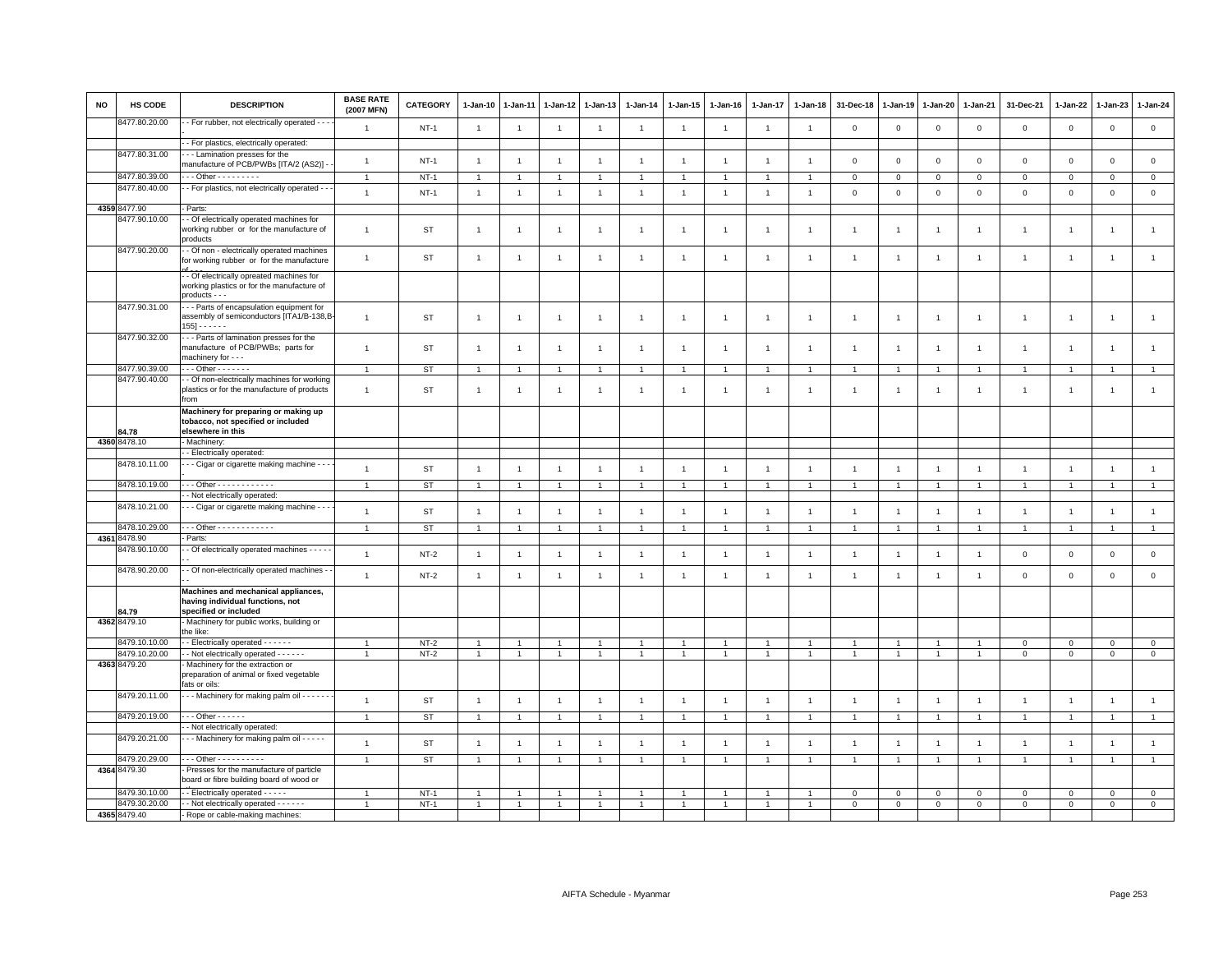| <b>NO</b> | <b>HS CODE</b> | <b>DESCRIPTION</b>                                                                                                                           | <b>BASE RATE</b><br>(2007 MFN) | <b>CATEGORY</b> | 1-Jan-10       | 1-Jan-11       | 1-Jan-12       | 1-Jan-13       | 1-Jan-14       | 1-Jan-15             | 1-Jan-16       | 1-Jan-17       | 1-Jan-18       | 31-Dec-18      | 1-Jan-19       | 1-Jan-20       | 1-Jan-21       | 31-Dec-21           | 1-Jan-22       | 1-Jan-23       | $1 - Jan-24$   |
|-----------|----------------|----------------------------------------------------------------------------------------------------------------------------------------------|--------------------------------|-----------------|----------------|----------------|----------------|----------------|----------------|----------------------|----------------|----------------|----------------|----------------|----------------|----------------|----------------|---------------------|----------------|----------------|----------------|
|           | 3479.40.10.00  | - Electrically operated - - - - - -                                                                                                          |                                | $NT-1$          |                |                |                | 1              | $\overline{1}$ |                      |                |                |                | $\mathbf 0$    | $\circ$        | $\mathbf 0$    | $\mathbf 0$    | $\mathbf 0$         | $\mathbf{0}$   | $\mathbf{0}$   | $\circ$        |
|           | 8479.40.20.00  | - Not electrically operated - - - -                                                                                                          | $\overline{1}$                 | $NT-1$          | $\mathbf{1}$   | $\overline{1}$ | $\overline{1}$ | $\overline{1}$ | $\mathbf{1}$   | $\mathbf{1}$         | $\mathbf{1}$   | $\overline{1}$ | $\overline{1}$ | $\mathbf 0$    | $\mathsf 0$    | $\mathbf 0$    | $\mathbf 0$    | $\mathbf{0}$        | $\mathsf 0$    | $\circ$        | $\circ$        |
|           | 4366 8479.50   | Industrial robots, not elsewhere specified<br>or included:                                                                                   |                                |                 |                |                |                |                |                |                      |                |                |                |                |                |                |                |                     |                |                |                |
|           | 8479.50.10.00  | - Automated machines for transport,--                                                                                                        | $\mathbf{1}$                   | $NT-1$          | 1              |                | -1             |                | $\overline{1}$ |                      |                | -1             |                | $\mathbf 0$    | $\circ$        | $\mathbf 0$    | $\mathbf 0$    | $\mathbf 0$         | $\mathbf 0$    | $\Omega$       | $\mathbf 0$    |
|           | 8479.50.90.00  | $-$ Other $       -$                                                                                                                         | $\overline{1}$                 | $NT-1$          | $\mathbf{1}$   | $\overline{1}$ | $\overline{1}$ | $\overline{1}$ | $\mathbf{1}$   | $\overline{1}$       | $\overline{1}$ | $\overline{1}$ | $\overline{1}$ | $\mathbf{0}$   | $\mathbf{0}$   | $\mathbf{0}$   | $\mathbf{0}$   | $\mathbf{0}$        | $\mathbf{0}$   | $\mathbf{0}$   | $\mathsf 0$    |
|           | 4367 8479.60   | Evaporative air coolers ------------                                                                                                         | $\overline{1}$                 | <b>ST</b>       | $\overline{1}$ | $\overline{1}$ | $\overline{1}$ | $\overline{1}$ | $\overline{1}$ | $\overline{1}$       | $\overline{1}$ | $\overline{1}$ | $\overline{1}$ | $\overline{1}$ | $\overline{1}$ | $\overline{1}$ | $\overline{1}$ | $\overline{1}$      | $\overline{1}$ | $\overline{1}$ | $\overline{1}$ |
|           | 4368 8479.81   | - - For treating metal, including electric<br>wire coil- winders:                                                                            | $\mathbf{1}$                   | ST              | $\overline{1}$ | $\overline{1}$ | $\overline{1}$ | $\overline{1}$ | $\mathbf{1}$   | $\overline{1}$       | $\overline{1}$ | $\overline{1}$ | $\overline{1}$ | $\overline{1}$ | $\overline{1}$ | $\overline{1}$ | $\overline{1}$ | $\overline{1}$      | $\overline{1}$ | $\overline{1}$ | $\overline{1}$ |
|           | 4369 8479.82   | - Mixing, kneading, crushing, grinding,<br>screening, sifting, homogenising<br>emulsifying or stiring machines:<br>-- Electrically operated: |                                |                 |                |                |                |                |                |                      |                |                |                |                |                |                |                |                     |                |                |                |
|           | 8479.82.11.00  | - - - - Apparatus for the regeneration of<br>chemical ---                                                                                    | $\overline{1}$                 | ST              | $\overline{1}$ | $\overline{1}$ | $\overline{1}$ | $\overline{1}$ | $\overline{1}$ | $\overline{1}$       | $\overline{1}$ | $\overline{1}$ | $\overline{1}$ | $\overline{1}$ | $\overline{1}$ | $\overline{1}$ | $\overline{1}$ | $\mathbf{1}$        | $\overline{1}$ | $\overline{1}$ | $\overline{1}$ |
|           | 8479.82.12.00  | - - - - Machinery for the manufacture of---                                                                                                  | $\overline{1}$                 | <b>ST</b>       | $\overline{1}$ | $\overline{1}$ | $\overline{1}$ | $\overline{1}$ | $\overline{1}$ | $\overline{1}$       | $\overline{1}$ | $\overline{1}$ | $\overline{1}$ | $\overline{1}$ | $\overline{1}$ | $\overline{1}$ | $\overline{1}$ | $\overline{1}$      | $\overline{1}$ | $\overline{1}$ | $\overline{1}$ |
|           | 8479.82.19.00  | - - - - Other - - - - - - - - -                                                                                                              | $\overline{1}$                 | ST              | $\overline{1}$ | $\overline{1}$ | $\overline{1}$ | $\overline{1}$ | $\overline{1}$ | $\overline{1}$       | $\overline{1}$ | $\overline{1}$ |                |                |                | $\overline{1}$ | $\overline{1}$ | $\overline{1}$      | $\overline{1}$ | $\overline{1}$ | $\overline{1}$ |
|           |                | -- Not electrically operated:                                                                                                                |                                | ST              | $\overline{1}$ | $\overline{1}$ | $\overline{1}$ | $\overline{1}$ | $\overline{1}$ | -1                   |                | $\mathbf{1}$   |                |                |                | $\overline{1}$ | $\overline{1}$ | $\overline{1}$      | $\overline{1}$ | $\overline{1}$ | $\overline{1}$ |
|           | 8479.82.21.00  | - Apparatus for the regeneration of<br>chemical---                                                                                           | $\overline{1}$                 | <b>ST</b>       | $\overline{1}$ | $\overline{1}$ | $\overline{1}$ | $\overline{1}$ | $\overline{1}$ | $\overline{1}$       | $\overline{1}$ | $\overline{1}$ | $\overline{1}$ | $\overline{1}$ | $\overline{1}$ | $\overline{1}$ | $\overline{1}$ | $\mathbf{1}$        | $\overline{1}$ | $\overline{1}$ | $\overline{1}$ |
|           | 8479.82.29.00  | - - - - Other - - - - - - - - - - -                                                                                                          | $\overline{1}$                 | ST              | $\overline{1}$ | $\overline{1}$ | $\overline{1}$ | $\overline{1}$ | $\overline{1}$ | $\overline{1}$       | $\overline{1}$ | $\overline{1}$ |                | $\overline{1}$ |                | $\overline{1}$ | $\overline{1}$ | $\overline{1}$      | $\overline{1}$ | $\overline{1}$ | $\overline{1}$ |
|           | 4370 8479.89   | - Other:                                                                                                                                     |                                |                 |                |                |                |                |                |                      |                |                |                |                |                |                |                |                     |                |                |                |
|           | 8479.89.10.00  | -- Apparatus for growing or pulling<br>monocrystal semiconductor boules [<br>ITA1/A-140 ]:                                                   | $\overline{1}$                 | $NT-1$          | $\overline{1}$ | $\overline{1}$ | $\overline{1}$ | $\overline{1}$ | $\overline{1}$ | $\overline{1}$       |                | $\mathbf{1}$   | $\overline{1}$ | $\mathbf 0$    | $\mathbf{0}$   | $\mathbf 0$    | $\mathbf 0$    | $\mathsf 0$         | $\mathbf 0$    | $\mathbf 0$    | $\mathbf 0$    |
|           | 8479.89.20.00  | --- Chemical vapour deposition<br>apparatus for flat panel display<br>production; automated                                                  | $\overline{1}$                 | $NT-1$          | $\overline{1}$ | $\overline{1}$ | $\overline{1}$ | $\overline{1}$ | $\overline{1}$ | $\overline{1}$       | -1             | $\mathbf{1}$   |                | $\mathbf 0$    | $\mathbf 0$    | $\mathbf 0$    | $\mathbf 0$    | $\mathsf 0$         | $\mathbf 0$    | $\mathbf 0$    | $\mathbf 0$    |
|           | 8479.89.30.00  | - - Other electrically operated - - - -                                                                                                      | $\overline{1}$                 | $NT-1$          | $\overline{1}$ | $\overline{1}$ | $\overline{1}$ |                | $\overline{1}$ | $\overline{1}$       |                | $\overline{1}$ |                | $\mathbf 0$    | $\circ$        | $\mathbf 0$    | $\mathbf 0$    | $\mathsf 0$         | $\mathbf 0$    | $\mathbf 0$    | $\mathbf 0$    |
|           | 8479.89.40.00  | - - Other not-electrically operated - - - -                                                                                                  | $\overline{1}$                 | $NT-1$          | $\overline{1}$ | $\overline{1}$ | $\overline{1}$ | $\overline{1}$ | $\overline{1}$ | $\overline{1}$       | $\overline{1}$ | 1              |                | $\mathbf 0$    | $\mathbf 0$    | $\mathsf 0$    | $\mathbf 0$    | $\mathsf 0$         | $\mathbf 0$    | $\mathsf 0$    | $\mathsf 0$    |
|           | 4371 8479.90   | Parts:                                                                                                                                       |                                |                 |                |                |                |                |                |                      |                |                |                |                |                |                |                |                     |                |                |                |
|           | 8479.90.10.00  | - Parts of goods of subheading<br>8479.89.10                                                                                                 | $\overline{1}$                 | $NT-1$          | $\overline{1}$ | $\overline{1}$ | $\overline{1}$ | $\overline{1}$ | $\mathbf{1}$   | $\overline{1}$       | $\overline{1}$ | $\overline{1}$ | -1             | $\mathbf 0$    | $\mathbf 0$    | $\mathbf 0$    | $\mathbf 0$    | $\mathsf 0$         | $\overline{0}$ | $\mathbf 0$    | $\mathsf 0$    |
|           | 8479.90.20.00  | - Parts of goods of subheading<br>8479.89.20                                                                                                 | $\overline{1}$                 | $NT-1$          | $\overline{1}$ | $\overline{1}$ | $\overline{1}$ | $\overline{1}$ | $\overline{1}$ | $\overline{1}$       | $\overline{1}$ | $\overline{1}$ | $\overline{1}$ | $\mathbf 0$    | $\mathbf 0$    | $\mathbf 0$    | $\mathbf 0$    | $\mathsf 0$         | $\mathbf 0$    | $\mathbf 0$    | $\mathsf 0$    |
|           | 8479.90.30.00  | - Other electrically operated machines - -                                                                                                   | $\overline{1}$                 | $NT-1$          | $\overline{1}$ | $\overline{1}$ | $\overline{1}$ | $\overline{1}$ | $\mathbf{1}$   | $\overline{1}$       | $\overline{1}$ | $\overline{1}$ | $\overline{1}$ | $\mathbf 0$    | $\mathbf 0$    | $\mathsf 0$    | $\,0\,$        | $\mathsf 0$         | $\,0\,$        | $\mathbf 0$    | $\,0\,$        |
|           | 8479.90.40.00  | - Of non-electrically operated machines -                                                                                                    | $\mathbf{1}$                   | $NT-1$          | $\overline{1}$ | $\overline{1}$ | $\overline{1}$ | $\overline{1}$ | $\overline{1}$ | $\overline{1}$       | $\overline{1}$ | $\overline{1}$ | $\overline{1}$ | $\mathbf 0$    | $\mathbf 0$    | $\mathsf 0$    | $\,0\,$        | $\mathsf{O}\xspace$ | $\,0\,$        | $\mathsf 0$    | $\mathsf 0$    |
|           |                | Moulding boxes for metal foundry;<br>mould bases; moulding patterns;                                                                         |                                |                 |                |                |                |                |                |                      |                |                |                |                |                |                |                |                     |                |                |                |
|           | 84.80          | moulds for metal (other than                                                                                                                 |                                |                 |                |                |                |                |                |                      |                |                |                |                |                |                |                |                     |                |                |                |
|           | 4372 8480.10   | - Moulding boxes for metal foundry - -                                                                                                       | $\overline{1}$                 | $NT-1$          | $\overline{1}$ | $\overline{1}$ | $\overline{1}$ | $\overline{1}$ | $\mathbf{1}$   | $\overline{1}$       | $\overline{1}$ | $\overline{1}$ | $\overline{1}$ | $\mathbf 0$    | $\mathbf 0$    | $\mathbf 0$    | $\mathbf 0$    | $\mathbf{0}$        | $\mathbf 0$    | $\circ$        | $\mathsf 0$    |
|           | 4373 8480.20   | - Mould bases - - - - - - -                                                                                                                  | $\overline{1}$                 | $NT-1$          | $\mathbf{1}$   | $\mathbf{1}$   | $\overline{1}$ | $\overline{1}$ | $\overline{1}$ | $\overline{1}$       | $\overline{1}$ | $\mathbf{1}$   |                | $\mathbf 0$    | $\mathbf 0$    | $\mathbf 0$    | $\mathbf 0$    | $\mathbf 0$         | $\mathbf 0$    | $\mathbf 0$    | $\mathbf 0$    |
| 4374      | 8480.30        | - Moulding patterns - - - - -                                                                                                                | $\overline{1}$                 | $NT-1$          | $\overline{1}$ | $\mathbf{1}$   | $\overline{1}$ | $\overline{1}$ | $\mathbf{1}$   | $\mathbf{1}$         | $\overline{1}$ | $\overline{1}$ |                | $\mathsf 0$    | $\mathsf 0$    | $\mathbf 0$    | $\circ$        | $\mathsf 0$         | $\mathbf 0$    | $\mathbf{O}$   | $\overline{0}$ |
| 4375      | 480.41         | - Injection or compression types - - -                                                                                                       | $\overline{1}$                 | $NT-1$          | $\overline{1}$ | $\overline{1}$ | $\overline{1}$ | $\overline{1}$ | $\overline{1}$ | $\ddot{\phantom{1}}$ |                | $\overline{1}$ |                | $\mathbf{0}$   | $\mathbf 0$    | $\mathbf{0}$   | $\,$ 0         | $\mathbf 0$         | $\Omega$       | $\mathbf{0}$   | $\overline{0}$ |
| 4376      | 1480.49        | $-$ Other $       -$                                                                                                                         | $\mathbf{1}$                   | ST              | $\overline{1}$ |                | $\mathbf{1}$   | 1              | $\overline{1}$ | $\mathbf{1}$         |                |                |                |                |                |                | $\overline{1}$ |                     |                |                |                |
| 4377      | 3480.50        | Moulds for glass - - - - - - -                                                                                                               | $\mathbf{1}$                   | $NT-1$          | $\mathbf{1}$   | $\overline{1}$ | $\mathbf{1}$   | $\overline{1}$ | $\mathbf{1}$   | $\mathbf{1}$         | $\overline{1}$ | $\mathbf{1}$   |                | $\mathbf 0$    | $\mathbf 0$    | $\mathbf 0$    | $\circ$        | $\mathbf 0$         | $\mathbf 0$    | $\mathbf{O}$   | $\mathsf 0$    |
| 4378      | 8480.60        | Moulds for mineral materials:                                                                                                                |                                |                 |                |                |                |                |                |                      |                |                |                |                |                |                |                |                     |                |                |                |
|           | 8480.60.10.00  | - Moulds for concrete - - - - - -                                                                                                            | $\overline{1}$                 | $NT-1$          | $\overline{1}$ |                | $\overline{1}$ | $\overline{1}$ | $\overline{1}$ |                      |                | $\mathbf{1}$   |                | $\mathbf 0$    | $\mathbf 0$    | $\mathbf 0$    | $\mathbf 0$    | $\mathsf 0$         | $\Omega$       | $\mathbf 0$    | $\mathsf 0$    |
|           | 3480.60.90.00  | $-$ Other - - - - - - - - - - -                                                                                                              | $\overline{1}$                 | $NT-1$          | $\overline{1}$ |                | $\mathbf{1}$   | $\overline{1}$ | $\overline{1}$ |                      |                | $\overline{1}$ |                | $\mathbf 0$    | $\,0\,$        | $\mathbf 0$    | $\,0\,$        | $\mathsf 0$         | $\mathsf 0$    | $\mathsf 0$    | $\overline{0}$ |
|           | 4379 8480.71   | - Injection or compression types                                                                                                             |                                |                 |                |                |                |                |                |                      |                |                |                |                |                |                |                |                     |                |                |                |
|           | 8480.71.10.00  | - - Moulds for the manufacture of soles - -                                                                                                  | $\overline{1}$                 | $NT-1$          | $\overline{1}$ | $\overline{1}$ | $\overline{1}$ | $\overline{1}$ | $\overline{1}$ | $\overline{1}$       | $\overline{1}$ | $\overline{1}$ | $\overline{1}$ | $\mathbf 0$    | $\mathbf 0$    | $\mathbf 0$    | $\mathbf 0$    | $\mathsf 0$         | $\overline{0}$ | $\mathbf 0$    | $\mathbf 0$    |
|           | 8480.71.20.00  | - - Moulds for manufacture of<br>semiconductor devices- - - -                                                                                | $\overline{1}$                 | $NT-1$          | $\overline{1}$ | $\overline{1}$ | $\overline{1}$ | $\overline{1}$ | $\overline{1}$ | $\overline{1}$       | -1             | $\overline{1}$ | $\overline{1}$ | $\mathbf{0}$   | $\mathbf{0}$   | $\mathbf 0$    | $\mathbf{0}$   | $\mathbf 0$         | $\Omega$       | $\mathbf{0}$   | $\circ$        |
|           | 8480.71.90.00  | -- Other - - - - - - - - - -                                                                                                                 | $\overline{1}$                 | $NT-1$          | $\overline{1}$ | $\overline{1}$ | $\overline{1}$ | $\overline{1}$ | $\overline{1}$ | $\overline{1}$       |                | $\overline{1}$ |                | $\mathbf 0$    | $\,0\,$        | $\mathsf 0$    | $\,$ 0         | $\mathsf 0$         | $\,0\,$        | $\mathbf 0$    | $\mathbf 0$    |
|           | 4380 8480.79   | - Other                                                                                                                                      |                                |                 |                |                |                |                |                |                      |                |                |                |                |                |                |                |                     |                |                |                |
|           | 8480.79.10.00  | - - Moulds for the manufacture of soles                                                                                                      | $\overline{1}$                 | ST              |                |                | $\overline{1}$ | $\overline{1}$ |                |                      |                |                |                |                |                |                | $\overline{1}$ | $\mathbf{1}$        | $\overline{1}$ | $\overline{1}$ | $\mathbf{1}$   |
|           | 8480.79.90.00  | - - - Other - - - - - - - - -                                                                                                                | $\overline{1}$                 | <b>ST</b>       |                |                |                |                |                |                      |                |                |                |                |                |                |                |                     |                | $\overline{1}$ |                |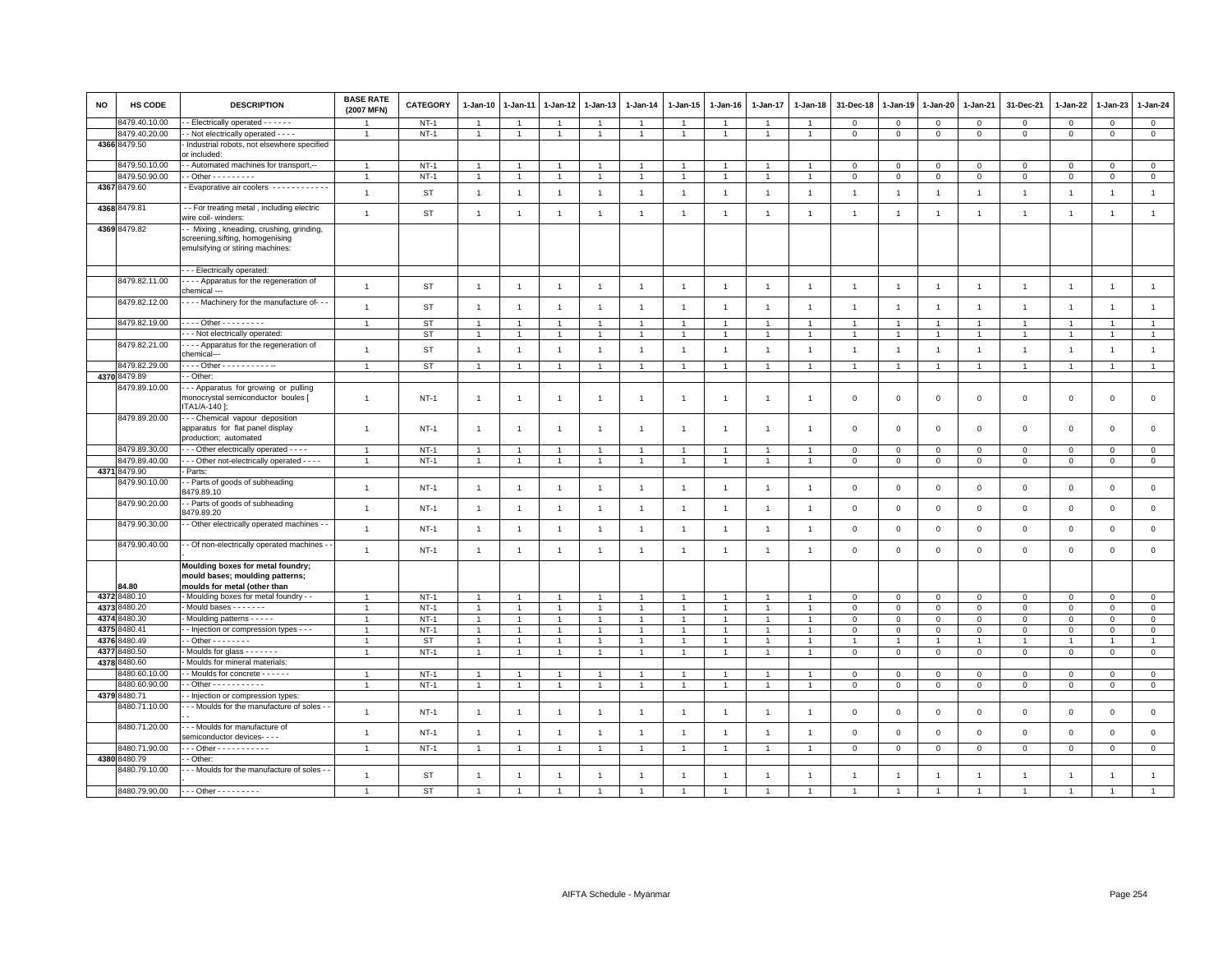| <b>NO</b> | HS CODE              | <b>DESCRIPTION</b>                                                                                      | <b>BASE RATE</b><br>(2007 MFN) | <b>CATEGORY</b> | $1 - Jan-10$   | $1 - Jan-11$   |                | 1-Jan-12 1-Jan-13 | 1-Jan-14       | $1 - Jan-15$   | $1 - Jan-16$   | $1 - Jan-17$   | $1 - Jan-18$   | 31-Dec-18      | 1-Jan-19       | $1-Jan-20$     | 1-Jan-21       | 31-Dec-21           | 1-Jan-22       | $1 - Jan-23$         | 1-Jan-24       |
|-----------|----------------------|---------------------------------------------------------------------------------------------------------|--------------------------------|-----------------|----------------|----------------|----------------|-------------------|----------------|----------------|----------------|----------------|----------------|----------------|----------------|----------------|----------------|---------------------|----------------|----------------------|----------------|
|           |                      | Taps, cocks, valves and similar<br>appliances for pipes, boiler shells,                                 |                                |                 |                |                |                |                   |                |                |                |                |                |                |                |                |                |                     |                |                      |                |
|           | 84.81<br>43818481.10 | tanks, vats or the like,<br>- Pressure-reducing valves:                                                 |                                |                 |                |                |                |                   |                |                |                |                |                |                |                |                |                |                     |                |                      |                |
|           | 8481.10.10.00        | - - Of iron or steel - - - - -                                                                          | $\overline{1}$                 | ST              | $\overline{1}$ | $\overline{1}$ | $\overline{1}$ | $\overline{1}$    | $\overline{1}$ | $\overline{1}$ | $\overline{1}$ | $\overline{1}$ | $\overline{1}$ | $\overline{1}$ | $\overline{1}$ | $\overline{1}$ | $\overline{1}$ | $\mathbf{1}$        | $\overline{1}$ | $\overline{1}$       | $\overline{1}$ |
|           |                      | - Of copper or copper alloys                                                                            |                                |                 |                |                |                |                   |                |                |                |                |                |                |                |                |                |                     |                |                      |                |
|           | 8481.10.21.00        | - - Of 25 mm or less in internal diameter -                                                             | $\overline{1}$                 | ST              | $\overline{1}$ | $\overline{1}$ | $\overline{1}$ | $\overline{1}$    | $\overline{1}$ | $\overline{1}$ | $\overline{1}$ | $\overline{1}$ | $\overline{1}$ | $\overline{1}$ | $\overline{1}$ | $\overline{1}$ | $\mathbf{1}$   | $\mathbf{1}$        | $\overline{1}$ | $\overline{1}$       | $\mathbf{1}$   |
|           | 8481.10.22.00        | -- Of more than 25 mm in internal<br>diameter - -                                                       | $\mathbf{1}$                   | <b>ST</b>       | $\overline{1}$ | $\overline{1}$ | $\overline{1}$ | $\overline{1}$    | $\overline{1}$ | $\overline{1}$ | $\overline{1}$ | $\overline{1}$ | -1             | $\overline{1}$ | $\overline{1}$ | $\overline{1}$ | $\overline{1}$ | $\mathbf{1}$        | $\overline{1}$ | $\overline{1}$       | $\mathbf{1}$   |
|           | 8481.10.30.00        | - Of other metals - - - - -                                                                             | $\overline{1}$                 | <b>ST</b>       |                |                | $\overline{1}$ | $\overline{1}$    |                |                |                |                |                |                |                |                |                |                     |                |                      | $\mathbf{1}$   |
|           |                      | - Of plastic:                                                                                           |                                |                 |                |                |                |                   |                |                |                |                |                |                |                |                |                |                     |                |                      |                |
|           | 8481.10.41.00        | - - Of not less than 10 mm and not more -                                                               | $\overline{1}$                 | ST              | $\overline{1}$ | $\overline{1}$ | $\overline{1}$ | $\overline{1}$    | $\overline{1}$ | $\overline{1}$ | $\overline{1}$ | $\overline{1}$ | $\overline{1}$ | $\overline{1}$ | $\overline{1}$ | $\overline{1}$ | $\overline{1}$ | $\mathbf{1}$        | $\overline{1}$ | $\overline{1}$       | $\mathbf{1}$   |
|           | 8481.10.49.00        | $-$ - Other - - - - - - - - - -                                                                         | $\overline{1}$                 | ST              |                |                |                | -1                | $\mathbf{1}$   | 1              |                |                |                |                |                |                | $\overline{1}$ | 1                   |                |                      | $\mathbf{1}$   |
|           | 8481.10.90.00        | $-$ Other - - - - - - - - -                                                                             | $\overline{1}$                 | <b>ST</b>       |                | $\overline{1}$ |                | $\overline{1}$    | $\overline{1}$ |                |                |                |                |                |                |                |                |                     |                |                      | $\mathbf{1}$   |
|           | 4382 8481.20         | Valves for oleohydraulic or pneumatic                                                                   |                                |                 |                |                |                |                   |                |                |                |                |                |                |                |                |                |                     |                |                      |                |
|           |                      | transmissions:                                                                                          |                                |                 |                |                |                |                   |                |                |                |                |                |                |                |                |                |                     |                |                      |                |
|           |                      | - Of iron or steel:                                                                                     |                                |                 |                |                |                |                   |                |                |                |                |                |                |                |                |                |                     |                |                      |                |
|           | 8481.20.11.00        | - - Magnetic valves for doors of<br>passenger cars or buses<br><b>.</b>                                 | $\overline{1}$                 | $NT-1$          | $\overline{1}$ | $\overline{1}$ | $\overline{1}$ | $\overline{1}$    | $\overline{1}$ | $\overline{1}$ | $\overline{1}$ | $\overline{1}$ | $\overline{1}$ | $\mathbf 0$    | $\mathbf 0$    | $\mathsf 0$    | $\mathsf 0$    | $\mathbf 0$         | $\mathbf 0$    | $\mathbf 0$          | $\mathsf 0$    |
|           | 8481.20.19.00        | - - Other - - - - - - - - - - - - - - -                                                                 | $\overline{1}$                 | $NT-1$          | $\overline{1}$ |                | $\overline{1}$ | $\overline{1}$    |                |                | -1             |                |                | $\mathbf{0}$   | $\Omega$       | $\circ$        | $\mathsf 0$    | $\Omega$            | $\mathbf{0}$   | $\mathbf 0$          | $\mathbf 0$    |
|           |                      | - Of copper or copper alloys:                                                                           |                                |                 |                |                |                |                   |                |                |                |                |                |                |                |                |                |                     |                |                      |                |
|           | 8481.20.21.00        | - - Of 25 mm or less in internal diameter -                                                             | $\overline{1}$                 | $NT-1$          | $\overline{1}$ | $\overline{1}$ | $\overline{1}$ | $\overline{1}$    | $\overline{1}$ | $\overline{1}$ | $\overline{1}$ | $\overline{1}$ | $\overline{1}$ | $\mathbf 0$    | $\mathbf 0$    | $\mathbf 0$    | $\mathsf 0$    | $\mathsf 0$         | $\mathbf 0$    | $\mathbf 0$          | $\mathsf 0$    |
|           | 8481.20.22.00        | -- Exceeding 25 mm in internal diameter -                                                               | $\overline{1}$                 | $NT-1$          | $\overline{1}$ | $\overline{1}$ | $\overline{1}$ | $\overline{1}$    | $\overline{1}$ | $\overline{1}$ | $\overline{1}$ | $\overline{1}$ | $\mathbf{1}$   | $\mathsf 0$    | $\mathbf 0$    | $\mathsf 0$    | $\mathbf 0$    | $\mathsf 0$         | $\mathsf 0$    | $\overline{0}$       | $\mathbf 0$    |
|           | 8481.20.30.00        | - - Of other metals - - - - - - - -                                                                     | $\overline{1}$                 | $NT-1$          | $\mathbf{1}$   | $\overline{1}$ | $\overline{1}$ | $\overline{1}$    | $\overline{1}$ | $\overline{1}$ | $\overline{1}$ | $\overline{1}$ | $\overline{1}$ | $\,0\,$        | $\mathsf 0$    | $\mathsf 0$    | $\overline{0}$ | $\mathsf{O}\xspace$ | $\,0\,$        | $\overline{0}$       | $\overline{0}$ |
|           |                      | - Of plastic:                                                                                           |                                |                 |                |                |                |                   |                |                |                |                |                |                |                |                |                |                     |                |                      |                |
|           | 8481.20.41.00        | - - Of not less than 10 mm and not more<br>than 25 mm in internal diameter - - - - - - -                | $\overline{1}$                 | $NT-1$          | $\overline{1}$ | $\overline{1}$ | $\overline{1}$ | $\overline{1}$    | $\overline{1}$ | $\overline{1}$ | $\overline{1}$ | $\overline{1}$ |                | $\mathsf 0$    | $\mathsf 0$    | $\mathbf 0$    | $\mathsf 0$    | $\mathbf 0$         | $\mathsf 0$    | $\mathbf 0$          | $\mathsf 0$    |
|           | 8481.20.49.00        | $\cdot$ - Other - - - - - - - - - -                                                                     | $\overline{1}$                 | $NT-1$          | $\overline{1}$ | $\overline{1}$ | $\overline{1}$ | $\overline{1}$    | $\overline{1}$ | $\overline{1}$ | $\overline{1}$ | $\overline{1}$ | $\overline{1}$ | $\mathsf 0$    | $\circ$        | $\mathsf 0$    | $\mathsf 0$    | $\mathsf 0$         | $\mathsf 0$    | $\mathbf 0$          | $\mathbf 0$    |
|           | 3481.20.90.00        | $-$ Other $       -$                                                                                    | $\overline{1}$                 | $NT-1$          | $\mathbf{1}$   | $\overline{1}$ | $\overline{1}$ | $\overline{1}$    | $\mathbf{1}$   | $\mathbf{1}$   | $\mathbf{1}$   | $\overline{1}$ | $\overline{1}$ | $\mathbf 0$    | $\mathbf 0$    | $\mathbf 0$    | $\mathbf 0$    | $\overline{0}$      | $\mathbf{0}$   | $\mathbf{0}$         | $\overline{0}$ |
|           | 4383 8481.30         | Check (non-return) valves:                                                                              |                                |                 |                |                |                |                   |                |                |                |                |                |                |                |                |                |                     |                |                      |                |
|           |                      | - Of iron or steel:                                                                                     |                                |                 |                |                |                |                   |                |                |                |                |                |                |                |                |                |                     |                |                      |                |
|           | 8481.30.11.00        | - - Cast valves of swing check-valve type<br>with a diameter of valve inlet of 40 mm to<br>600mm        | $\overline{1}$                 | ST              | $\overline{1}$ | $\overline{1}$ | $\overline{1}$ | $\overline{1}$    | $\overline{1}$ | $\overline{1}$ | $\overline{1}$ | $\overline{1}$ | $\overline{1}$ | $\overline{1}$ | $\overline{1}$ | $\overline{1}$ | $\overline{1}$ | $\mathbf{1}$        | $\overline{1}$ | $\mathbf{1}$         | $\mathbf{1}$   |
|           | 8481.30.19.00        | $-$ - Other - - - - - - - - -                                                                           | $\overline{1}$                 | ST              | $\mathbf{1}$   |                | $\overline{1}$ | -1                |                | $\overline{1}$ |                |                |                |                |                | $\mathbf{1}$   |                |                     |                | $\blacktriangleleft$ | $\mathbf{1}$   |
|           |                      | - Of copper or copper alloys:                                                                           |                                |                 |                |                |                |                   |                |                |                |                |                |                |                |                |                |                     |                |                      |                |
|           | 8481.30.21.00        | - - - Of 25 mm or less in internal diameter -                                                           | $\overline{1}$                 | ST              | $\overline{1}$ | $\overline{1}$ | $\overline{1}$ | $\overline{1}$    | $\overline{1}$ | $\overline{1}$ | $\overline{1}$ | $\overline{1}$ | $\overline{1}$ | $\overline{1}$ | $\overline{1}$ | $\overline{1}$ | $\mathbf{1}$   | $\mathbf{1}$        | $\overline{1}$ | $\overline{1}$       | $\mathbf{1}$   |
|           | 8481.30.22.00        | -- Exceeding 25 mm in internal diameter                                                                 | $\overline{1}$                 | ST              | $\overline{1}$ | $\overline{1}$ | $\overline{1}$ | $\overline{1}$    | $\overline{1}$ | $\overline{1}$ | $\overline{1}$ | $\overline{1}$ | $\overline{1}$ | $\overline{1}$ | $\overline{1}$ | $\overline{1}$ | $\overline{1}$ | $\mathbf{1}$        | $\overline{1}$ | $\overline{1}$       | $\mathbf{1}$   |
|           | 8481.30.23.00        | - - Other cast valves of swing check-valve<br>type with a diameter of valve inlet of 40<br>mm           | $\mathbf{1}$                   | ST              | $\overline{1}$ | $\mathbf{1}$   | $\overline{1}$ | $\overline{1}$    | $\overline{1}$ | 1              | $\overline{1}$ | $\overline{1}$ | $\overline{1}$ | $\overline{1}$ | $\overline{1}$ | $\overline{1}$ | $\overline{1}$ | $\mathbf{1}$        | $\overline{1}$ | $\mathbf{1}$         | $\overline{1}$ |
|           | 8481.30.29.00        | $\cdots$ Other $\cdots$                                                                                 | $\overline{1}$                 | ST              | $\overline{1}$ | $\overline{1}$ | $\overline{1}$ | $\overline{1}$    | $\overline{1}$ | $\overline{1}$ | $\overline{1}$ | $\overline{1}$ | $\overline{1}$ |                | $\overline{1}$ | $\overline{1}$ | $\overline{1}$ | $\mathbf{1}$        | $\overline{1}$ | $\overline{1}$       | $\overline{1}$ |
|           |                      | - Of other metals:                                                                                      |                                |                 |                |                |                |                   |                |                |                |                |                |                |                |                |                |                     |                |                      |                |
|           | 8481.30.31.00        | - - Cast valves of swing check-valve type<br>with a diameter of valve inlet of 40 mm to<br>$600$ mm - - | $\overline{1}$                 | ST              | $\overline{1}$ | $\mathbf{1}$   | $\overline{1}$ | $\overline{1}$    | $\overline{1}$ | $\overline{1}$ | $\overline{1}$ | $\overline{1}$ | $\overline{1}$ | $\mathbf{1}$   | $\overline{1}$ | $\overline{1}$ | $\overline{1}$ | $\mathbf{1}$        | $\overline{1}$ | $\mathbf{1}$         | $\mathbf{1}$   |
|           | 8481.30.39.00        | $-$ - Other - - - - - - - - - - -                                                                       | $\overline{1}$                 | <b>ST</b>       | $\overline{1}$ |                | $\overline{1}$ | $\overline{1}$    |                | $\overline{1}$ |                |                | $\overline{1}$ |                |                | $\overline{1}$ |                |                     |                | $\overline{1}$       | $\mathbf{1}$   |
|           |                      | - Of plastics:                                                                                          |                                |                 |                |                |                |                   |                |                |                |                |                |                |                |                |                |                     |                |                      |                |
|           | 8481.30.41.00        | -- Of not less than 10 mm and not more<br>than 25 mm in internal diameter - - - -                       | $\overline{1}$                 | ST              | $\overline{1}$ | -1             | $\overline{1}$ | $\overline{1}$    | $\overline{1}$ | 1              | -1             | $\overline{1}$ | $\overline{1}$ | $\overline{1}$ | $\overline{1}$ | $\overline{1}$ | $\mathbf{1}$   | $\mathbf{1}$        | $\overline{1}$ | $\overline{1}$       | $\overline{1}$ |
|           | 8481.30.42.00        | --- Cast valves of swing check-valve type<br>with a diameter of valve inlet of 40 mm to<br>600 mm       | $\mathbf{1}$                   | ST              | $\overline{1}$ | $\overline{1}$ | $\overline{1}$ | $\overline{1}$    | $\mathbf{1}$   | $\overline{1}$ | $\overline{1}$ | $\overline{1}$ | $\overline{1}$ | $\overline{1}$ | $\overline{1}$ | $\overline{1}$ | $\mathbf{1}$   | $\mathbf{1}$        | $\overline{1}$ | $\overline{1}$       | $\mathbf{1}$   |
|           | 8481.30.49.00        | . Other - - - - - - - - - - - -                                                                         | $\overline{1}$                 | ST              | $\overline{1}$ | $\overline{1}$ | $\overline{1}$ | $\overline{1}$    | $\overline{1}$ | $\overline{1}$ | $\overline{1}$ | $\overline{1}$ | $\overline{1}$ | $\overline{1}$ | $\overline{1}$ | $\overline{1}$ | $\overline{1}$ | $\mathbf{1}$        | $\overline{1}$ | $\overline{1}$       | $\overline{1}$ |
|           |                      | - Other:                                                                                                |                                |                 |                |                |                |                   |                |                |                |                |                |                |                |                |                |                     |                |                      |                |
|           | 8481.30.91.00        | - - Cast valves of swing check-valve type<br>with a diameter of valve inlet of 40 mm to<br>600 mm       | $\overline{1}$                 | <b>ST</b>       | $\overline{1}$ |                | $\overline{1}$ | $\overline{1}$    |                |                |                |                |                |                |                |                |                | $\mathbf{1}$        |                | $\mathbf{1}$         |                |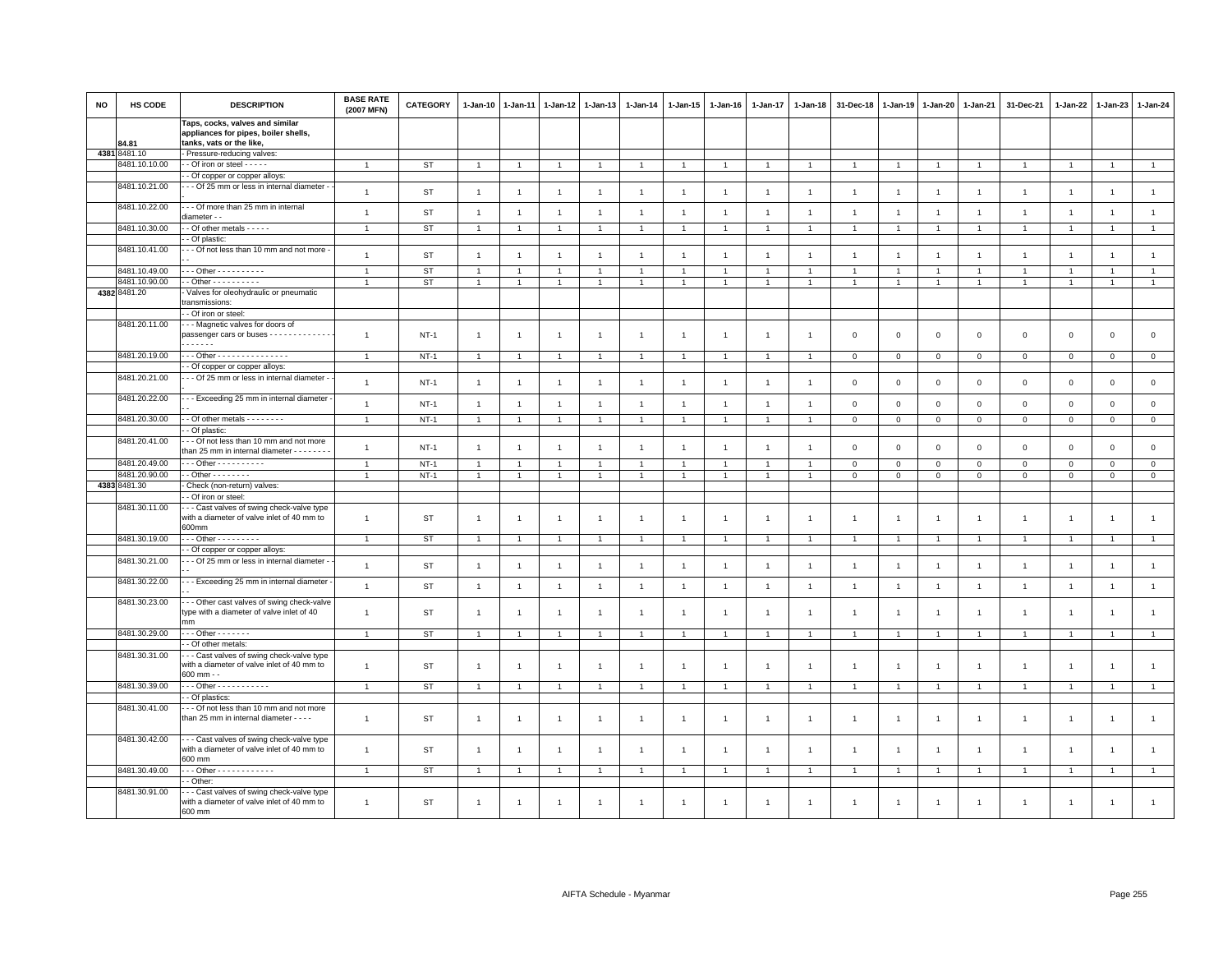| <b>NO</b> | <b>HS CODE</b> | <b>DESCRIPTION</b>                                                                                  | <b>BASE RATE</b><br>(2007 MFN) | <b>CATEGORY</b> | $1 - Jan-10$   | $1-Jan-11$           | $1 - Jan-12$   | 1-Jan-13       | 1-Jan-14       | $1 - Jan-15$   | $1-Jan-16$     | $1 - Jan-17$   | 1-Jan-18       | 31-Dec-18      | $1 - Jan-19$   | 1-Jan-20       | $1-Jan-21$     | 31-Dec-21      | 1-Jan-22       | $1 - Jan-23$   | 1-Jan-24            |
|-----------|----------------|-----------------------------------------------------------------------------------------------------|--------------------------------|-----------------|----------------|----------------------|----------------|----------------|----------------|----------------|----------------|----------------|----------------|----------------|----------------|----------------|----------------|----------------|----------------|----------------|---------------------|
|           | 3481.30.99.00  | - - Other - - - - - - - - - - - - - - - - -                                                         |                                | ST              | -1             |                      | -1             | $\overline{1}$ | 1              | $\overline{1}$ | 1              |                | $\overline{1}$ | -1             |                | $\overline{1}$ | $\overline{1}$ | $\overline{1}$ |                | $\mathbf{1}$   | $\mathbf{1}$        |
|           | 4384 8481.40   | Safety or relief valves:                                                                            |                                |                 |                |                      |                |                |                |                |                |                |                |                |                |                |                |                |                |                |                     |
|           | 8481.40.10.00  |                                                                                                     | $\overline{1}$                 | $NT-1$          | $\overline{1}$ | $\overline{1}$       | $\overline{1}$ | $\overline{1}$ | $\overline{1}$ | $\overline{1}$ | $\overline{1}$ | $\overline{1}$ | $\overline{1}$ | $\mathbf{0}$   | $\mathbf{0}$   | $\circ$        | $\circ$        | $\mathsf 0$    | $\,0\,$        | $\mathbf{0}$   | $\overline{0}$      |
|           |                | - Of copper or copper alloys:                                                                       |                                |                 |                |                      |                |                |                |                |                |                |                |                |                |                |                |                |                |                |                     |
|           | 8481.40.21.00  | - - Not exceeding 25 mm in internal                                                                 | $\overline{1}$                 | NT-1            | $\overline{1}$ | $\overline{1}$       | $\mathbf{1}$   | $\overline{1}$ | -1             | $\overline{1}$ |                |                | $\mathbf{1}$   | $\mathbf 0$    | 0              | 0              | $\mathbf 0$    | 0              | 0              | $\mathbf 0$    | $\overline{0}$      |
|           | 8481.40.22.00  | - - Exceeding 25 mm in internal diameter                                                            | $\overline{1}$                 | $NT-1$          | $\mathbf{1}$   | $\overline{1}$       | $\overline{1}$ | $\overline{1}$ | $\overline{1}$ | $\overline{1}$ | $\overline{1}$ | $\overline{1}$ | $\overline{1}$ | $\mathsf 0$    | $\mathsf 0$    | $\mathsf 0$    | $\mathbf{0}$   | $\mathbf 0$    | $\mathsf 0$    | $\mathbf 0$    | $\circ$             |
|           | 8481.40.29.00  | $-$ - Other - - - - - - - -                                                                         | $\overline{1}$                 | $NT-1$          | $\overline{1}$ |                      |                | $\overline{1}$ | $\mathbf{1}$   | $\overline{1}$ | $\mathbf{1}$   |                | $\mathbf{1}$   | $\mathbf 0$    | 0              | 0              | $\mathbf 0$    | 0              | 0              | $\mathbf 0$    | $\mathbf 0$         |
|           | 8481.40.30.00  | - Of other metals - - - - - -                                                                       | $\overline{1}$                 | $NT-1$          | $\mathbf{1}$   | $\blacktriangleleft$ | $\overline{1}$ | $\overline{1}$ | $\mathbf{1}$   | $\mathbf{1}$   | $\mathbf{1}$   |                | $\overline{1}$ | $\mathsf 0$    | $\overline{0}$ | $\mathsf 0$    | $\mathsf 0$    | $\mathsf 0$    | $\,0\,$        | $\overline{0}$ | $\overline{0}$      |
|           |                | - Of plastics:                                                                                      |                                |                 |                |                      |                |                |                |                |                |                |                |                |                |                |                |                |                |                |                     |
|           | 8481.40.41.00  | - - Of not less than 10 mm and not more<br>than 25 mm in internal diameter - - - - - -              | $\overline{1}$                 | $NT-1$          | $\overline{1}$ | $\overline{1}$       |                | $\overline{1}$ | $\overline{1}$ | $\overline{1}$ | $\overline{1}$ | $\overline{1}$ | $\overline{1}$ | $\mathsf 0$    | $\mathsf 0$    | $\mathsf 0$    | $\mathsf 0$    | $\mathsf 0$    | $\mathsf 0$    | $\,0\,$        | $\mathsf{O}\xspace$ |
|           | 8481.40.49.00  | $-$ - Other - - - - - - - - - -                                                                     | $\overline{1}$                 | $NT-1$          |                |                      |                | $\overline{1}$ |                |                |                |                |                | $\Omega$       | $\mathbf 0$    | $\mathbf 0$    | $\Omega$       | $\overline{0}$ | $\mathbf 0$    | $\mathbf 0$    | $\overline{0}$      |
|           | 8481.40.90.00  | - Other - - - - - - - - - - -                                                                       | 1                              | $NT-1$          | $\overline{1}$ |                      |                | $\overline{1}$ | $\mathbf{1}$   | $\overline{1}$ |                |                |                | $\mathsf 0$    | $\mathbf 0$    | $\mathsf 0$    | $\mathbf 0$    | $\mathbf 0$    | $\mathsf 0$    | $\mathbf 0$    | $\mathbf 0$         |
|           | 4385 8481.80   | Other appliances:                                                                                   |                                |                 |                |                      |                |                |                |                |                |                |                |                |                |                |                |                |                |                |                     |
|           |                | - Valves for inner tubes:                                                                           |                                |                 |                |                      |                |                |                |                |                |                |                |                |                |                |                |                |                |                |                     |
|           | 8481.80.11.00  | - - Of copper or copper alloys - - - - -                                                            |                                | <b>ST</b>       |                |                      |                |                |                |                |                |                |                |                |                |                |                |                |                |                | $\overline{1}$      |
|           | 8481.80.12.00  | - - Of other materials - - - - - - -                                                                | $\mathbf{1}$                   | <b>ST</b>       |                |                      |                | $\overline{1}$ | $\mathbf{1}$   | $\overline{1}$ |                |                |                |                |                | $\overline{1}$ | $\overline{1}$ | $\overline{1}$ |                | $\overline{1}$ | $\mathbf{1}$        |
|           |                | - Valves for tubeless tyres:                                                                        |                                | <b>ST</b>       | $\overline{1}$ |                      | $\mathbf{1}$   | $\overline{1}$ | -1             | $\overline{1}$ |                |                | -1             | $\overline{1}$ |                | $\mathbf{1}$   | $\overline{1}$ | $\overline{1}$ |                | $\overline{1}$ | $\mathbf{1}$        |
|           | 8481.80.13.00  | - - Of copper or copper alloys - - - - - -                                                          | $\overline{1}$                 | <b>ST</b>       | $\overline{1}$ |                      |                | $\overline{1}$ | $\mathbf{1}$   | $\overline{1}$ | $\mathbf{1}$   |                | $\overline{1}$ | $\overline{1}$ |                | $\overline{1}$ | $\overline{1}$ | $\mathbf{1}$   |                | $\overline{1}$ | 1                   |
|           | 8481.80.14.00  | - - Of other materials - - -                                                                        | $\overline{1}$                 | <b>ST</b>       | $\overline{1}$ | $\overline{1}$       | $\overline{1}$ | $\overline{1}$ | $\mathbf{1}$   | $\overline{1}$ | $\overline{1}$ |                | $\overline{1}$ | $\overline{1}$ | $\overline{1}$ | $\overline{1}$ | $\overline{1}$ | $\mathbf{1}$   |                | $\overline{1}$ | $\mathbf{1}$        |
|           |                | - LPG cylinder valves of copper or copper<br>alloys, having the following dimensions:               |                                |                 |                |                      |                |                |                |                |                |                |                |                |                |                |                |                |                |                |                     |
|           | 8481.80.21.00  | --- Having inlet and outlet internal<br>diameters of not more than 2.5 cm - - - - - -<br>.          | $\overline{1}$                 | ST              | $\mathbf{1}$   | $\overline{1}$       | $\overline{1}$ | $\overline{1}$ | $\overline{1}$ | $\overline{1}$ | $\overline{1}$ | $\overline{1}$ | $\overline{1}$ | $\overline{1}$ | $\overline{1}$ | $\overline{1}$ | $\overline{1}$ | $\overline{1}$ | $\overline{1}$ | $\overline{1}$ | $\mathbf{1}$        |
|           | 8481.80.22.00  | - - Having inlet or outlet internal diameter<br>of more than 2.5 cm - - - - - - - - - - - - - - - - | $\overline{1}$                 | ST              | $\overline{1}$ |                      |                | $\overline{1}$ | $\mathbf{1}$   | $\overline{1}$ | $\overline{1}$ |                | $\mathbf{1}$   | $\overline{1}$ | $\mathbf{1}$   | $\overline{1}$ | $\overline{1}$ | $\overline{1}$ |                | $\overline{1}$ | $\mathbf{1}$        |
|           | 8481.80.30.00  | - Cocks or valves, whether or not fitted<br>with piezo-electric igniters for gas stoves<br>and      | $\overline{1}$                 | ST              | $\overline{1}$ |                      |                | $\mathbf{1}$   | $\mathbf{1}$   | $\overline{1}$ | $\mathbf{1}$   | $\overline{1}$ | $\mathbf{1}$   | $\overline{1}$ | -1             | -1             | $\overline{1}$ | $\mathbf{1}$   | $\overline{1}$ | $\mathbf{1}$   | $\mathbf{1}$        |
|           | 8481.80.40.00  | - Soda water bottle valves; gas operated<br>beer dispensing units - - - - - - - - - - - - - - -     | $\overline{1}$                 | ST              | $\overline{1}$ | $\overline{1}$       |                | $\overline{1}$ | $\overline{1}$ | $\overline{1}$ | $\mathbf{1}$   | $\overline{1}$ | $\overline{1}$ | $\overline{1}$ | -1             | -1             | $\overline{1}$ | $\overline{1}$ | $\mathbf{1}$   | $\overline{1}$ | $\mathbf{1}$        |
|           | 8481.80.50.00  | - Mixing taps and valves - - - - -                                                                  | $\overline{1}$                 | <b>ST</b>       |                |                      |                | $\overline{1}$ | $\mathbf{1}$   |                | $\mathbf{1}$   |                |                |                |                | $\overline{1}$ |                | $\mathbf{1}$   |                | $\overline{1}$ | $\mathbf{1}$        |
|           | 8481.80.60.00  | - Water pipeline valves - - - - -                                                                   | $\overline{1}$                 | <b>ST</b>       | $\overline{1}$ |                      |                | $\overline{1}$ | $\mathbf{1}$   | $\overline{1}$ | $\mathbf{1}$   |                | $\overline{1}$ | $\mathbf{1}$   |                | $\overline{1}$ | $\mathbf{1}$   | $\overline{1}$ |                | $\overline{1}$ | $\mathbf{1}$        |
|           | 8481.80.70.00  | - Hog nipple waterers - - - - - - -                                                                 | $\overline{1}$                 | <b>ST</b>       | $\overline{1}$ | $\overline{1}$       | $\overline{1}$ | $\overline{1}$ | $\overline{1}$ | $\overline{1}$ | $\mathbf{1}$   |                | $\overline{1}$ | $\overline{1}$ | $\overline{1}$ | $\overline{1}$ | $\overline{1}$ | $\overline{1}$ |                | $\mathbf{1}$   | $\mathbf{1}$        |
|           | 8481.80.80.00  | - Nipple joint valves - - - -                                                                       | $\overline{1}$                 | ST              | $\overline{1}$ | $\overline{1}$       | $\overline{1}$ | $\mathbf{1}$   | $\overline{1}$ | $\overline{1}$ | $\overline{1}$ |                | $\mathbf{1}$   | $\overline{1}$ | $\overline{1}$ | $\overline{1}$ | $\overline{1}$ | $\mathbf{1}$   |                | $\overline{1}$ | $\mathbf{1}$        |
|           |                | - Other:                                                                                            |                                |                 |                |                      |                |                |                |                |                |                |                |                |                |                |                |                |                |                |                     |
|           | 8481.80.91.00  | - - Ball valves - - - - -                                                                           | $\overline{1}$                 | ST              | $\overline{1}$ | $\blacktriangleleft$ | $\overline{1}$ | $\overline{1}$ | $\mathbf{1}$   | $\overline{1}$ | $\mathbf{1}$   |                | $\overline{1}$ | $\overline{1}$ |                | $\overline{1}$ | $\overline{1}$ | $\overline{1}$ |                | $\overline{1}$ | $\mathbf{1}$        |
|           |                | - - Gate valves, manually operated, of<br>iron or steel, having the following<br>dimensions:        |                                |                 |                |                      |                |                |                |                |                |                |                |                |                |                |                |                |                |                |                     |
|           | 8481.80.92.00  | - - - Having inlet and outlet internal<br>diameters of more --                                      | $\overline{1}$                 | ST              | $\overline{1}$ | $\overline{1}$       | $\overline{1}$ | $\overline{1}$ | $\overline{1}$ | $\overline{1}$ | $\overline{1}$ | $\overline{1}$ | $\overline{1}$ | $\overline{1}$ | $\overline{1}$ | $\overline{1}$ | $\overline{1}$ | $\overline{1}$ | $\overline{1}$ | $\overline{1}$ | $\mathbf{1}$        |
|           | 8481.80.93.00  | - - - Having inlet and outlet internal-- - -                                                        | $\overline{1}$                 | <b>ST</b>       | $\overline{1}$ |                      | $\overline{1}$ | $\overline{1}$ | $\overline{1}$ | $\overline{1}$ |                |                | $\overline{1}$ | $\overline{1}$ | f.             | $\overline{1}$ | $\overline{1}$ | $\mathbf{1}$   |                | $\overline{1}$ | $\mathbf{1}$        |
|           | 8481.80.94.00  | - - Manifold valves - - - - -                                                                       | $\overline{1}$                 | <b>ST</b>       | $\overline{1}$ |                      |                | $\overline{1}$ | $\overline{1}$ | $\overline{1}$ | $\mathbf{1}$   |                | $\overline{1}$ | $\overline{1}$ |                | $\overline{1}$ | $\overline{1}$ | $\overline{1}$ |                |                | $\mathbf{1}$        |
|           | 8481.80.95.00  | - - Pneumatically controlled valves - - -                                                           |                                | <b>ST</b>       | $\overline{1}$ |                      |                |                |                | $\overline{1}$ |                |                | $\mathbf{1}$   |                |                |                |                | $\overline{1}$ |                |                |                     |
|           |                | - - Other valves of plastics, having the<br>following dimensions:                                   |                                |                 |                |                      |                |                |                |                |                |                |                |                |                |                |                |                |                |                |                     |
|           | 8481.80.96.00  | Having inlet and outlet diameters of<br>not less $-\cdots$                                          | $\overline{1}$                 | ST              | $\overline{1}$ | $\overline{1}$       | $\overline{1}$ | $\overline{1}$ | $\overline{1}$ | $\mathbf{1}$   | $\overline{1}$ | $\overline{1}$ | $\overline{1}$ | $\mathbf{1}$   | $\overline{1}$ | $\overline{1}$ | $\mathbf{1}$   | $\overline{1}$ | $\overline{1}$ | $\overline{1}$ | $\overline{1}$      |
|           | 8481.80.97.00  | ---- Having inlet and outlet diameters of<br>not less than Icm but more than 2.5 cm - -<br>.        | $\overline{1}$                 | ST              | $\mathbf{1}$   | $\overline{1}$       | $\overline{1}$ | $\overline{1}$ | $\overline{1}$ | $\overline{1}$ | $\overline{1}$ | $\overline{1}$ | $\overline{1}$ | $\overline{1}$ | $\overline{1}$ | $\overline{1}$ | $\overline{1}$ | $\mathbf{1}$   | $\overline{1}$ | $\overline{1}$ | $\mathbf{1}$        |
|           | 8481.80.98.00  | -- Other, operated by hand, weighing less<br>than 3 kg, ---                                         | $\overline{1}$                 | ST              | $\overline{1}$ | $\overline{1}$       | $\overline{1}$ | $\overline{1}$ | $\overline{1}$ | $\overline{1}$ | $\overline{1}$ | $\overline{1}$ | $\mathbf{1}$   | $\overline{1}$ | $\overline{1}$ | $\overline{1}$ | $\overline{1}$ | $\overline{1}$ | $\overline{1}$ | $\overline{1}$ | $\mathbf{1}$        |
|           | 8481.80.99.00  | $-$ - Other - - - - - - - - - -                                                                     | $\overline{1}$                 | ST              | $\overline{1}$ |                      | $\overline{1}$ | $\overline{1}$ | $\overline{1}$ | $\overline{1}$ | -1             |                | $\overline{1}$ | $\overline{1}$ | $\mathbf{1}$   | $\overline{1}$ | $\overline{1}$ | $\overline{1}$ |                | $\overline{1}$ | $\mathbf{1}$        |
|           | 4386 8481.90   | - Parts:                                                                                            |                                |                 |                |                      |                |                |                |                |                |                |                |                |                |                |                |                |                |                |                     |
|           | 8481.90.10.00  | - Housing for sluice or gate valves with<br>inlet or outlet                                         | $\overline{1}$                 | $NT-1$          | $\overline{1}$ | $\overline{1}$       | $\overline{1}$ | $\overline{1}$ | $\mathbf{1}$   | $\overline{1}$ | $\mathbf{1}$   |                | $\overline{1}$ | $\mathbf 0$    | 0              | $\mathsf 0$    | $\mathbf 0$    | $\mathbf 0$    | 0              | $\mathbf 0$    | $\mathbf 0$         |
|           |                | -- For taps, cocks, valves ---                                                                      |                                |                 |                |                      |                |                |                |                |                |                |                |                |                |                |                |                |                |                |                     |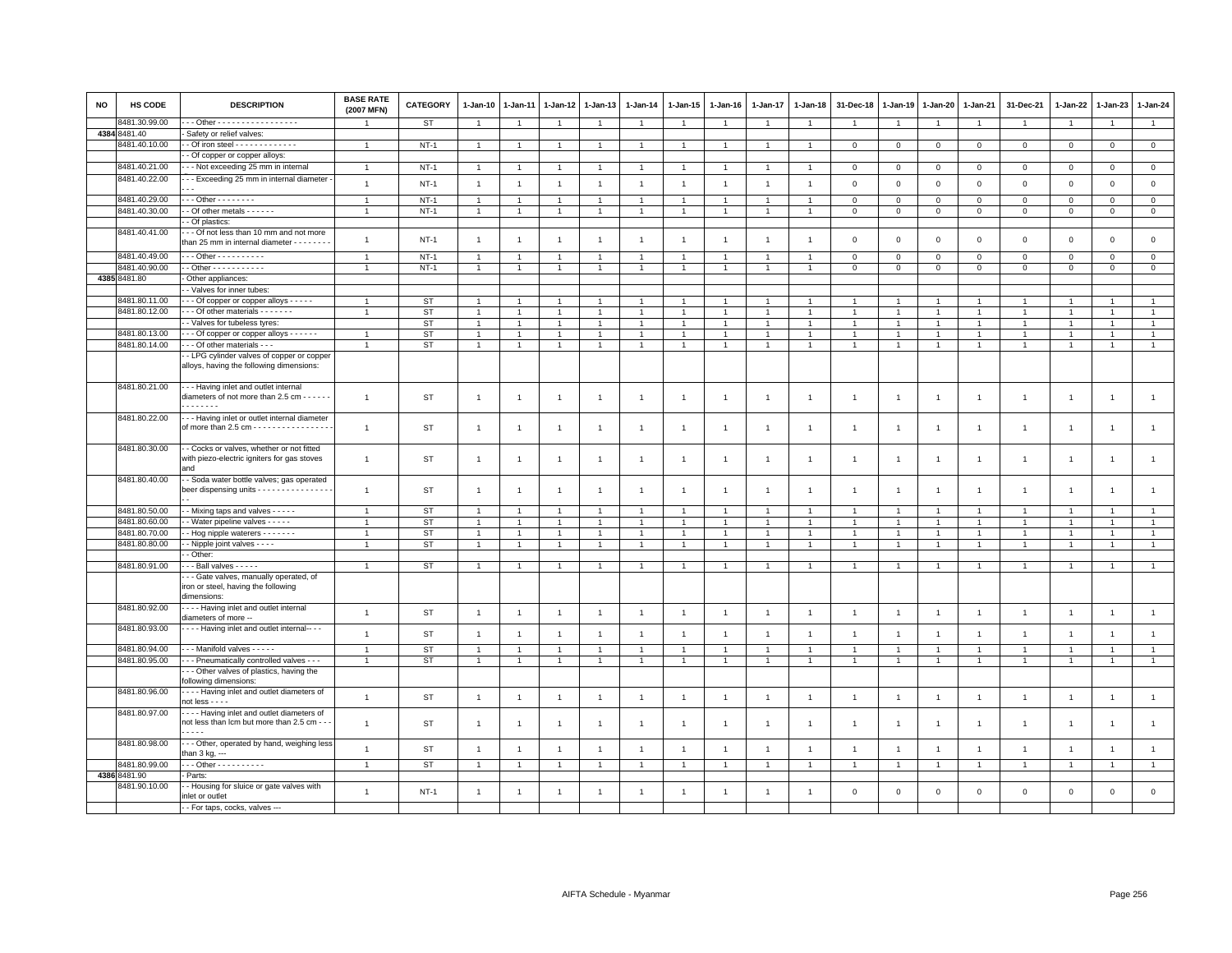| <b>NO</b> | <b>HS CODE</b> | <b>DESCRIPTION</b>                                                                | <b>BASE RATE</b><br>(2007 MFN) | <b>CATEGORY</b> | $1-Jan-10$      | 1-Jan-11       | 1-Jan-12       | $1-Jan-13$     | $1-Jan-14$     | $1 - Jan-15$         | $1-Jan-16$     | $1-Jan-17$     | 1-Jan-18       | 31-Dec-18      | 1-Jan-19       | 1-Jan-20       | 1-Jan-21       | 31-Dec-21           | 1-Jan-22       | 1-Jan-23       | 1-Jan-24        |
|-----------|----------------|-----------------------------------------------------------------------------------|--------------------------------|-----------------|-----------------|----------------|----------------|----------------|----------------|----------------------|----------------|----------------|----------------|----------------|----------------|----------------|----------------|---------------------|----------------|----------------|-----------------|
|           | 3481.90.21.00  | - - Bodies, for water taps - -                                                    | $\overline{1}$                 | $NT-1$          | 1               | -1             | $\mathbf{1}$   | $\mathbf{1}$   |                | $\mathbf{1}$         |                | $\mathbf{1}$   | $\overline{1}$ | $\mathbf{0}$   | $\mathbf 0$    | $\mathbf{0}$   | $\overline{0}$ | $\mathbf{0}$        | $\mathbf 0$    | $\mathbf{0}$   | $\mathbf{0}$    |
|           | 8481.90.22.00  | -- Bodies, for liquefied petroleum gas                                            |                                |                 |                 |                |                |                |                |                      |                |                |                |                |                |                |                |                     |                |                |                 |
|           |                | (LPG) cylinder valves - - - - - - - - - - - - - - -                               | $\overline{1}$                 | $NT-1$          | $\overline{1}$  | $\overline{1}$ | $\overline{1}$ | $\overline{1}$ | $\overline{1}$ | $\overline{1}$       | $\overline{1}$ | $\overline{1}$ | $\overline{1}$ | $\mathbf 0$    | $\mathbf 0$    | $\mathsf 0$    | $\mathbf{0}$   | $\mathbf 0$         | $\mathbf 0$    | $\mathbf 0$    | $\mathsf 0$     |
|           |                |                                                                                   |                                |                 |                 |                |                |                |                |                      |                |                |                |                |                |                |                |                     |                |                |                 |
|           | 8481.90.23.00  | Bodies, other - - - - - -                                                         | $\overline{1}$                 | $NT-1$          | $\mathbf{1}$    | -1             | $\overline{1}$ | $\overline{1}$ |                | $\overline{1}$       |                |                |                | $\mathbf 0$    | $\mathbf 0$    | $\mathbf 0$    | $\mathbf 0$    | $\mathbf 0$         | 0              | 0              | $\mathbf 0$     |
|           | 8481.90.29.00  | $-$ - Other - - - - - - - - - -                                                   | $\mathbf{1}$                   | $NT-1$          | $\mathbf{1}$    | $\overline{1}$ | $\overline{1}$ | $\overline{1}$ | $\overline{1}$ | $\overline{1}$       |                |                | $\overline{1}$ | $\mathbf 0$    | $\mathbf 0$    | $\mathbf{0}$   | $\mathbf 0$    | $\mathbf 0$         | $\mathbf{0}$   | $\mathbf{O}$   | $\circ$         |
|           | 8481.90.30.00  | - Valve bodies or stems of inner tube or                                          |                                |                 |                 |                |                |                |                |                      |                |                |                |                |                |                |                |                     |                |                |                 |
|           |                | tubeless tyre valves - - - - - - - - - - - - - - - -                              | $\overline{1}$                 | $NT-1$          | $\overline{1}$  | -1             | $\overline{1}$ | $\overline{1}$ | $\overline{1}$ | $\mathbf{1}$         | $\overline{1}$ | $\mathbf{1}$   | $\mathbf{1}$   | $\mathbf 0$    | $\mathbf 0$    | $\mathsf 0$    | $\mathbf 0$    | $\mathsf 0$         | $\mathbf 0$    | $\mathsf 0$    | $\mathsf 0$     |
|           | 8481.90.40.00  |                                                                                   |                                |                 |                 |                |                |                |                |                      |                |                |                |                |                |                |                |                     |                |                |                 |
|           |                | - - Valve cores of inner tube or tubeless<br>tvre valves ------------------------ | $\overline{1}$                 | $NT-1$          | $\overline{1}$  | -1             | $\overline{1}$ | $\overline{1}$ | $\overline{1}$ | $\blacktriangleleft$ | $\overline{1}$ | $\mathbf{1}$   |                | $\mathbf 0$    | $\mathbf{0}$   | $\mathbf 0$    | $\mathbf 0$    | $\mathbf{0}$        | $\mathsf 0$    | $\mathbf 0$    | $\circ$         |
|           |                |                                                                                   |                                |                 |                 |                |                |                |                |                      |                |                |                |                |                |                |                |                     |                |                |                 |
|           | 8481.90.90.00  | - - Other - - - - - - - - -                                                       | $\mathbf{1}$                   | $NT-1$          | $\overline{1}$  | $\overline{1}$ | $\overline{1}$ | $\overline{1}$ | $\overline{1}$ | $\mathbf{1}$         | $\overline{1}$ | $\overline{1}$ | $\overline{1}$ | $\mathbf 0$    | $\mathbf 0$    | $\mathbf{0}$   | $\mathbf{0}$   | $\mathbf{0}$        | $\mathbf{0}$   | $\mathbf{0}$   | $\mathbf{0}$    |
|           | 84.82          | Ball or roller bearings.                                                          |                                |                 |                 |                |                |                |                |                      |                |                |                |                |                |                |                |                     |                |                |                 |
|           | 4387 8482.10   | Ball bearings - - - - - - -                                                       | $\overline{1}$                 | <b>ST</b>       | 1               |                | $\mathbf{1}$   | $\overline{1}$ |                | 1                    |                |                |                | $\mathbf{1}$   |                | $\mathbf{1}$   | $\overline{1}$ | $\mathbf{1}$        | $\overline{1}$ | -1             | $\mathbf{1}$    |
|           | 4388 8482.20   | - Tapered roller bearings, including cone                                         |                                |                 |                 |                |                |                |                |                      |                |                |                |                |                |                |                |                     |                |                |                 |
|           |                | and tapered roller assemblies - - - - - - - - -                                   | $\overline{1}$                 | $NT-1$          | $\overline{1}$  | $\overline{1}$ | $\overline{1}$ | $\overline{1}$ | $\overline{1}$ | $\mathbf{1}$         | $\overline{1}$ | $\overline{1}$ | $\overline{1}$ | $\overline{0}$ | $\mathbf 0$    | $\mathbf 0$    | $\mathbf{0}$   | $\mathbf 0$         | $\mathbf 0$    | $\mathbf 0$    | $\circ$         |
|           |                | $\sim$ $\sim$                                                                     |                                |                 |                 |                |                |                |                |                      |                |                |                |                |                |                |                |                     |                |                |                 |
|           | 4389 8482.30   | - Spherical roller bearings - - - -                                               |                                | $NT-1$          |                 |                | $\mathbf{1}$   | $\overline{1}$ |                | $\mathbf{1}$         |                |                |                | $\mathbf 0$    | $\mathbf 0$    | $\mathbf 0$    | $\mathbf 0$    | $\mathbf 0$         | 0              | 0              | $\mathbf 0$     |
|           | 4390 8482.40   | - Needle roller bearings - - - -                                                  | $\overline{1}$                 | $NT-1$          | $\mathbf{1}$    | $\overline{1}$ | $\mathbf{1}$   | $\mathbf{1}$   | $\mathbf{1}$   | $\mathbf{1}$         | $\overline{1}$ | $\mathbf{1}$   | $\overline{1}$ | $\overline{0}$ | $\mathsf 0$    | $\mathbf 0$    | $\overline{0}$ | $\mathsf{O}\xspace$ | $\mathbf{0}$   | $\mathbf{0}$   | $\overline{0}$  |
| 4391      | 8482.50        | - Other cylindrical roller bearings - - -                                         | $\overline{1}$                 | $NT-1$          | $\overline{1}$  | $\mathbf{1}$   | $\overline{1}$ | $\overline{1}$ | $\overline{1}$ | $\mathbf{1}$         | $\overline{1}$ | $\overline{1}$ | $\overline{1}$ | $\mathbf 0$    | $\mathsf 0$    | $\overline{0}$ | $\mathbf{0}$   | $\mathbf{0}$        | $\mathbf{0}$   | $\mathbf{0}$   | $\circ$         |
|           | 4392 8482.80   | - Other, including combined ball/roller                                           |                                |                 |                 |                |                |                |                |                      |                |                |                |                |                |                |                |                     |                |                |                 |
|           |                | bearings $\cdots$                                                                 | $\overline{1}$                 | $NT-1$          | $\overline{1}$  | -1             | $\overline{1}$ | $\overline{1}$ | $\overline{1}$ | $\overline{1}$       | -1             | -1             |                | $\mathbf 0$    | $\mathbf 0$    | $\mathbf 0$    | $\mathbf 0$    | $\mathsf 0$         | $\mathbf 0$    | $\mathsf 0$    | $\mathbf 0$     |
|           |                |                                                                                   |                                |                 |                 |                |                |                |                |                      |                |                |                |                |                |                |                |                     |                |                |                 |
|           | 4393 8482.91   | - Balls, needles and rollers - - - -                                              | $\overline{1}$                 | $NT-1$          |                 |                | $\overline{1}$ | $\overline{1}$ |                | $\overline{1}$       |                |                |                | $\mathbf 0$    | $\mathbf 0$    | $\mathsf 0$    | $\mathbf 0$    | $\mathsf 0$         | $\mathbf 0$    | $\mathsf 0$    | $\mathsf 0$     |
|           | 4394 8482.99   | $-$ Other $     -$                                                                | $\overline{1}$                 | <b>ST</b>       | $\mathbf{1}$    | $\overline{1}$ | $\overline{1}$ | $\overline{1}$ | $\overline{1}$ | $\mathbf{1}$         | $\overline{1}$ | $\mathbf{1}$   | $\overline{1}$ | $\overline{1}$ | $\overline{1}$ | $\overline{1}$ | $\overline{1}$ | $\mathbf{1}$        | $\mathbf{1}$   | $\overline{1}$ | $\overline{1}$  |
|           |                | Transmission shafts (including cam                                                |                                |                 |                 |                |                |                |                |                      |                |                |                |                |                |                |                |                     |                |                |                 |
|           | 34.83          | shafts and crank shafts) and cranks;<br>bearing housings and                      |                                |                 |                 |                |                |                |                |                      |                |                |                |                |                |                |                |                     |                |                |                 |
|           | 4395 8483.10   | - Transmission shafts (including cam shafts                                       |                                |                 |                 |                |                |                |                |                      |                |                |                |                |                |                |                |                     |                |                |                 |
|           |                | and crank                                                                         |                                |                 |                 |                |                |                |                |                      |                |                |                |                |                |                |                |                     |                |                |                 |
|           | 8483.10.10.00  | - - For earth moving machinery - - - - -                                          | $\overline{1}$                 | <b>ST</b>       |                 | -1             | $\overline{1}$ | $\overline{1}$ |                | $\overline{1}$       |                |                |                |                | $\overline{1}$ | $\overline{1}$ | $\overline{1}$ | $\overline{1}$      | $\overline{1}$ | $\overline{1}$ | $\overline{1}$  |
|           |                | - For the engines of vehicles of Chapter                                          |                                |                 |                 |                |                |                |                |                      |                |                |                |                |                |                |                |                     |                |                |                 |
|           |                | 87 <sup>°</sup>                                                                   |                                |                 |                 |                |                |                |                |                      |                |                |                |                |                |                |                |                     |                |                |                 |
|           | 8483.10.21.00  | --- For engines of vehicles of heading                                            |                                |                 |                 |                |                |                |                |                      |                |                |                |                |                |                |                |                     |                |                |                 |
|           |                | 87.01 except 8701.10 or 8701.90 - - - - - -                                       | 5                              | <b>ST</b>       | 5               | 5              | 5              | 5              | 5              | 5                    | 5              | 5              | $\overline{5}$ | 5              | 5              | 5              | 5              | 5                   | 5              | 5              | $5\phantom{.0}$ |
|           |                | -----                                                                             |                                |                 |                 |                |                |                |                |                      |                |                |                |                |                |                |                |                     |                |                |                 |
|           | 8483.10.22.00  | - - - For engines of vehicles of subheadings                                      | $\mathbf{1}$                   | <b>ST</b>       | $\overline{1}$  | $\overline{1}$ | $\overline{1}$ | $\overline{1}$ | $\overline{1}$ | $\mathbf{1}$         | $\overline{1}$ | $\overline{1}$ | $\overline{1}$ | $\overline{1}$ | $\overline{1}$ | $\overline{1}$ | $\overline{1}$ | $\mathbf{1}$        | $\overline{1}$ | $\overline{1}$ | $\mathbf{1}$    |
|           |                |                                                                                   |                                |                 |                 |                |                |                |                |                      |                |                |                |                |                |                |                |                     |                |                |                 |
|           | 8483.10.23.00  | --- For engines of vehicles of heading<br>$87.11 -$                               | 5                              | <b>ST</b>       | $5\phantom{.0}$ | 5              | 5              | 5              | 5              | 5                    | 5              | 5              | 5              | $\sqrt{5}$     | 5              | 5              | 5              | 5                   | 5              | 5              | $5\phantom{.0}$ |
|           | 8483.10.24.00  | -- For engines of other vehicles of                                               |                                |                 |                 |                |                |                |                |                      |                |                |                |                |                |                |                |                     |                |                |                 |
|           |                | Chapter -                                                                         | 5                              | <b>ST</b>       | $5\phantom{.0}$ | 5              | 5              | 5              | 5              | 5                    | 5              | 5              | 5              | 5              | 5              | 5              | 5              | 5                   | $\overline{5}$ | 5              | $5\phantom{.0}$ |
|           |                | - For marine propulsion engine:                                                   |                                |                 |                 |                |                |                |                |                      |                |                |                |                |                |                |                |                     |                |                |                 |
|           | 8483.10.31.00  | - - Of an output not exceeding 22.38 kW -                                         |                                |                 |                 |                |                |                |                |                      |                |                |                |                |                |                |                |                     |                |                |                 |
|           |                |                                                                                   | $\overline{1}$                 | <b>ST</b>       | $\overline{1}$  | $\overline{1}$ | $\overline{1}$ | $\overline{1}$ | $\overline{1}$ | $\mathbf{1}$         | $\overline{1}$ | $\overline{1}$ | $\overline{1}$ | $\overline{1}$ | $\overline{1}$ | $\overline{1}$ | $\overline{1}$ | $\mathbf{1}$        | $\overline{1}$ | $\overline{1}$ | $\mathbf{1}$    |
|           | 8483.10.39.00  | $\cdots$ Other - - - - - - -                                                      | $\overline{1}$                 | <b>ST</b>       |                 |                |                | $\overline{1}$ |                |                      |                |                |                |                |                |                | $\mathbf{1}$   | $\overline{1}$      |                |                | $\overline{1}$  |
|           | 8483.10.90.00  | $-$ Other $ -$                                                                    | $\overline{1}$                 | <b>ST</b>       |                 |                | $\overline{1}$ | $\overline{1}$ |                | $\overline{1}$       |                |                |                |                |                |                | $\overline{1}$ | $\overline{1}$      |                | $\overline{1}$ | $\overline{1}$  |
|           | 4396 8483.20   | Bearing housings, incorporating ball or                                           |                                |                 |                 |                |                |                |                |                      |                |                |                |                |                |                |                |                     |                |                |                 |
|           |                | roller bearings:                                                                  |                                |                 |                 |                |                |                |                |                      |                |                |                |                |                |                |                |                     |                |                |                 |
|           | 8483.20.10.00  | - - For earth moving machinery - - -                                              | $\overline{1}$                 | $NT-1$          |                 |                |                |                |                |                      |                |                |                | $\Omega$       | $\Omega$       | $\Omega$       | $\mathbf{0}$   | $\mathbf 0$         | $\Omega$       | $\Omega$       | $\mathbf 0$     |
|           | 8483.20.20.00  | - For motor vehicles - - - - -                                                    | $\overline{1}$                 | $NT-1$          | $\overline{1}$  | $\overline{1}$ | $\overline{1}$ | $\overline{1}$ |                | $\mathbf{1}$         | $\overline{1}$ | $\overline{1}$ | $\overline{1}$ | $\mathbf 0$    | $\,0\,$        | $\,0\,$        | $\,$ 0         | $\mathsf 0$         | $\mathbf 0$    | $\mathsf 0$    | $\mathsf 0$     |
|           | 8483.20.90.00  | $-$ Other $      -$                                                               | $\overline{1}$                 | $NT-1$          | $\overline{1}$  | $\overline{1}$ | $\overline{1}$ | $\overline{1}$ | $\overline{1}$ | $\mathbf{1}$         | $\overline{1}$ | $\mathbf{1}$   | $\mathbf{1}$   | $\mathbf 0$    | $\mathbf 0$    | $\mathbf 0$    | $\mathbf 0$    | $\mathbf 0$         | $\mathbf 0$    | $\mathsf 0$    | $\mathsf 0$     |
|           | 4397 8483.30   | Bearing housings, not incorporating ball                                          |                                |                 |                 |                |                |                |                |                      |                |                |                |                |                |                |                |                     |                |                |                 |
|           |                | or roller bearings, plain shaft bearings:                                         |                                |                 |                 |                |                |                |                |                      |                |                |                |                |                |                |                |                     |                |                |                 |
|           | 8483.30.10.00  | - For earth moving machinery - - -                                                | $\mathbf{1}$                   | $NT-1$          |                 |                | $\overline{1}$ | $\overline{1}$ |                | $\overline{1}$       |                |                |                | $\mathbf 0$    | $\mathsf 0$    | $\mathsf 0$    | $\mathbf 0$    | $\mathsf 0$         | $\Omega$       | 0              | $\overline{0}$  |
|           | 8483.30.20.00  | - - For motor vehicles - - - -                                                    | $\overline{1}$                 | $NT-1$          | $\mathbf{1}$    |                | $\overline{1}$ | $\overline{1}$ |                | $\overline{1}$       |                |                |                | $\mathbf{0}$   | $\Omega$       | $\Omega$       | $\mathbf 0$    | $\mathbf{0}$        | $\Omega$       | $\mathbf 0$    | $\circ$         |
|           | 8483.30.90.00  | $-$ - Other $-$ - $-$ -                                                           | $\mathbf{1}$                   | $NT-1$          | $\mathbf{1}$    | $\overline{1}$ | $\mathbf{1}$   | $\mathbf{1}$   | $\overline{1}$ | $\mathbf{1}$         |                |                | $\overline{1}$ | $\mathbf 0$    | $\mathsf 0$    | $\mathbf 0$    | $\mathbb O$    | $\mathbf 0$         | $\mathbf 0$    | $\mathbf{O}$   | $\overline{0}$  |
|           | 4398 8483.40   | - Gears and gearing, other than toothed                                           |                                |                 |                 |                |                |                |                |                      |                |                |                |                |                |                |                |                     |                |                |                 |
|           |                | wheels, $\dots$                                                                   |                                |                 |                 |                |                |                |                |                      |                |                |                |                |                |                |                |                     |                |                |                 |
|           |                | - For engines of vehicles of Chapter 87:                                          |                                |                 |                 |                |                |                |                |                      |                |                |                |                |                |                |                |                     |                |                |                 |
|           |                |                                                                                   |                                |                 |                 |                |                |                |                |                      |                |                |                |                |                |                |                |                     |                |                |                 |
|           | 8483.40.11.00  | - - - For engines of vehicles of heading                                          | $\overline{1}$                 | <b>ST</b>       |                 |                | $\overline{1}$ |                |                |                      |                |                |                |                |                |                |                |                     |                | $\overline{1}$ | $\overline{1}$  |
|           |                | 87.01 except - - - - - -                                                          |                                |                 |                 |                |                |                |                |                      |                |                |                |                |                |                |                |                     |                |                |                 |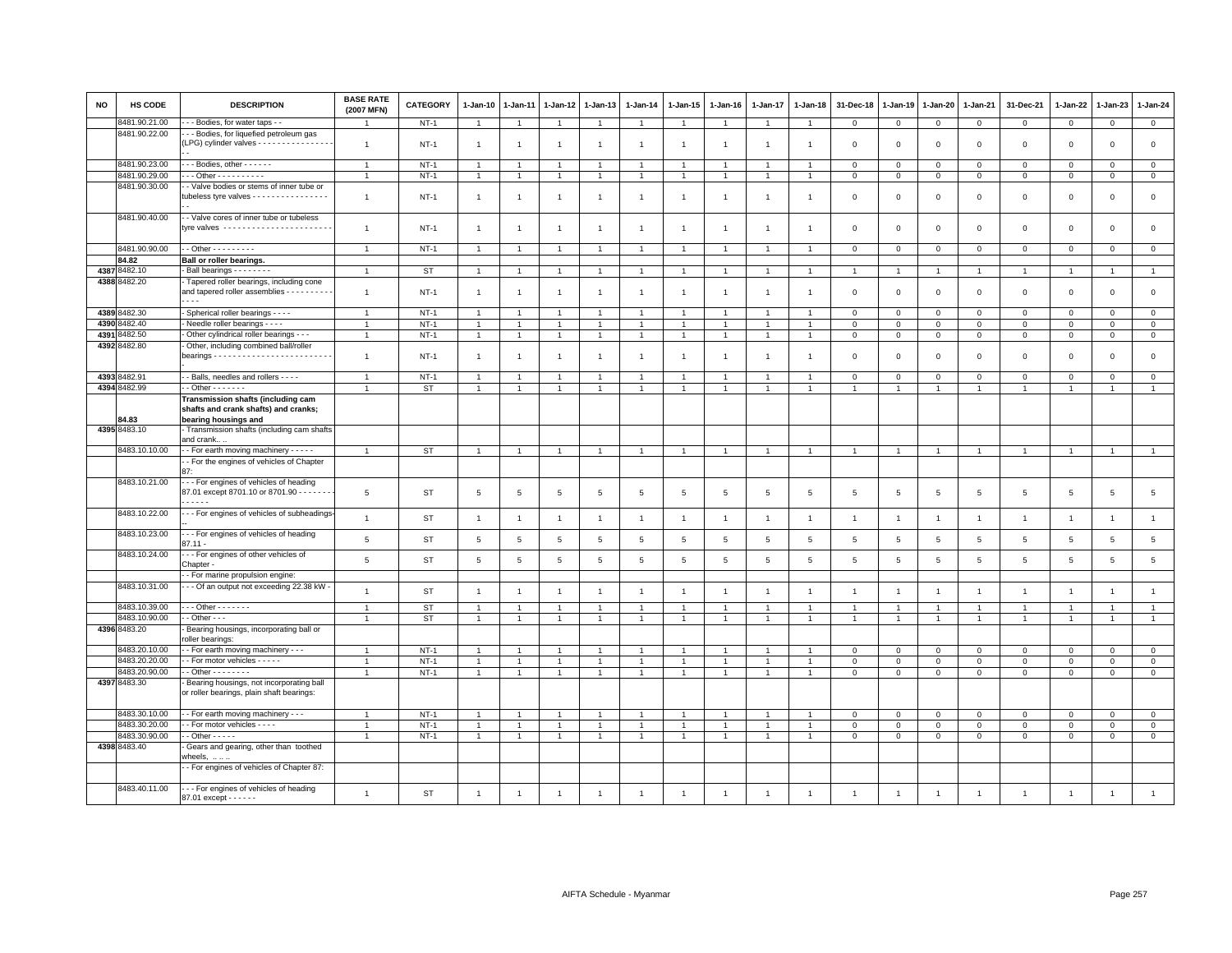| <b>NO</b> | HS CODE       | <b>DESCRIPTION</b>                                                                                   | <b>BASE RATE</b><br>(2007 MFN) | <b>CATEGORY</b> | $1 - Jan-10$    | $1-Jan-11$      | $1 - Jan-12$    | $1-Jan-13$      | $1 - Jan-14$   | $1 - Jan-15$         | $1 - Jan-16$    | $1 - Jan-17$   | $1 - Jan-18$   | 31-Dec-18       | $1 - Jan-19$    | $1-Jan-20$      | 1-Jan-21        | 31-Dec-21       | 1-Jan-22       | 1-Jan-23        | $1 - Jan-24$    |
|-----------|---------------|------------------------------------------------------------------------------------------------------|--------------------------------|-----------------|-----------------|-----------------|-----------------|-----------------|----------------|----------------------|-----------------|----------------|----------------|-----------------|-----------------|-----------------|-----------------|-----------------|----------------|-----------------|-----------------|
|           | 3483.40.12.00 | -- For engines of vehicles of subheading<br>$3701.10 - -$                                            | $\overline{1}$                 | <b>ST</b>       | $\overline{1}$  | $\mathbf{1}$    | $\mathbf{1}$    | $\mathbf{1}$    | $\overline{1}$ | $\overline{1}$       | $\overline{1}$  | $\overline{1}$ | $\overline{1}$ | $\overline{1}$  | $\overline{1}$  | $\overline{1}$  | $\mathbf{1}$    | $\overline{1}$  | $\overline{1}$ | $\overline{1}$  | $\mathbf{1}$    |
|           | 8483.40.13.00 | - - For engines of vehicles of heading - -                                                           | $\overline{1}$                 | <b>ST</b>       | $\overline{1}$  | $\overline{1}$  | $\overline{1}$  | $\overline{1}$  | $\overline{1}$ | $\overline{1}$       | $\mathbf{1}$    | $\overline{1}$ | $\overline{1}$ | $\overline{1}$  | $\overline{1}$  | $\overline{1}$  | $\overline{1}$  | $\overline{1}$  | $\overline{1}$ | $\overline{1}$  | $\mathbf{1}$    |
|           | 8483.40.14.00 | - - For engines of other vehicles of- - --                                                           | $\overline{1}$                 | <b>ST</b>       | $\overline{1}$  | $\overline{1}$  | $\mathbf{1}$    | $\mathbf{1}$    | $\mathbf{1}$   | $\mathbf{1}$         | $\overline{1}$  | $\mathbf{1}$   | $\overline{1}$ | $\overline{1}$  | $\overline{1}$  | $\overline{1}$  | $\mathbf{1}$    | $\mathbf{1}$    | $\overline{1}$ | $\overline{1}$  | $\overline{1}$  |
|           |               | - For marine propulsion engines:                                                                     |                                |                 |                 |                 |                 |                 |                |                      |                 |                |                |                 |                 |                 |                 |                 |                |                 |                 |
|           | 8483.40.21.00 | - - Of an output not exceeding 22.38 kW -                                                            |                                |                 |                 |                 |                 |                 |                |                      |                 |                |                |                 |                 |                 |                 |                 |                |                 |                 |
|           |               |                                                                                                      | $\overline{1}$                 | <b>ST</b>       | $\overline{1}$  | $\overline{1}$  | $\overline{1}$  | $\mathbf{1}$    | $\mathbf{1}$   | $\mathbf{1}$         | $\overline{1}$  | $\overline{1}$ | $\overline{1}$ | $\overline{1}$  | $\overline{1}$  | $\overline{1}$  | $\mathbf{1}$    | $\mathbf{1}$    | $\overline{1}$ | $\overline{1}$  | $\mathbf{1}$    |
|           | 8483.40.29.00 | $-0$ ther $-0$                                                                                       | $\overline{1}$                 | <b>ST</b>       | $\mathbf{1}$    | $\overline{1}$  | $\overline{1}$  | $\mathbf{1}$    | $\overline{1}$ | $\blacktriangleleft$ |                 | $\mathbf{1}$   | $\overline{1}$ | $\overline{1}$  | $\overline{1}$  | $\overline{1}$  | $\mathbf{1}$    | $\overline{1}$  | $\mathbf{1}$   | $\overline{1}$  | $\mathbf{1}$    |
|           | 8483.40.30.00 | - For the engines of earth moving - - -                                                              | $\overline{1}$                 | <b>ST</b>       | $\overline{1}$  | $\overline{1}$  | $\overline{1}$  | $\overline{1}$  | $\mathbf{1}$   | $\mathbf{1}$         | $\overline{1}$  | $\overline{1}$ | $\overline{1}$ | $\overline{1}$  | $\overline{1}$  | $\overline{1}$  | $\overline{1}$  | $\overline{1}$  | $\overline{1}$ | $\overline{1}$  | $\mathbf{1}$    |
|           | 8483.40.90.00 | - For other engines - - - - -                                                                        | $\overline{1}$                 | <b>ST</b>       | $\overline{1}$  | $\overline{1}$  | $\overline{1}$  | $\overline{1}$  | $\overline{1}$ | $\overline{1}$       |                 | $\overline{1}$ | $\overline{1}$ | $\overline{1}$  | $\overline{1}$  | $\overline{1}$  | $\overline{1}$  | $\mathbf{1}$    | $\overline{1}$ | $\overline{1}$  | $\overline{1}$  |
|           | 4399 8483.50  | Flywheels and pulleys, including pulley                                                              | $\overline{1}$                 | $NT-1$          | $\overline{1}$  | $\mathbf{1}$    | $\overline{1}$  | $\mathbf{1}$    | $\overline{1}$ | $\mathbf{1}$         | $\overline{1}$  | 1              | $\overline{1}$ | $\mathbf 0$     | $\mathbf{0}$    | $\,0\,$         | $\mathsf 0$     | $\mathsf 0$     | $\mathsf 0$    | $\mathsf 0$     | $\mathsf 0$     |
|           | 4400 8483.60  | Clutches and shaft couplings (including                                                              | $\overline{1}$                 | $NT-1$          | $\overline{1}$  | $\overline{1}$  | $\mathbf{1}$    | $\overline{1}$  | $\overline{1}$ | $\overline{1}$       | -1              | $\overline{1}$ | $\overline{1}$ | $\mathbf 0$     | $^{\circ}$      | $\mathbf 0$     | $\mathbf 0$     | $\mathsf 0$     | $\mathbf 0$    | $\mathsf 0$     | $\mathsf 0$     |
|           | 4401 8483.90  | - Toothed wheels, chain sprockets and<br>other transmission elements presented<br>separately; parts: |                                |                 |                 |                 |                 |                 |                |                      |                 |                |                |                 |                 |                 |                 |                 |                |                 |                 |
|           |               | - Parts of goods of subheading 8483.10:                                                              |                                |                 |                 |                 |                 |                 |                |                      |                 |                |                |                 |                 |                 |                 |                 |                |                 |                 |
|           | 8483.90.11.00 | - - For pedestrian controlled tractors of<br>subheading 8701.10 - - - - - - - - - - - - - - - -      | $\overline{1}$                 | ST              | $\mathbf{1}$    | $\overline{1}$  | $\mathbf{1}$    | $\mathbf{1}$    | $\overline{1}$ | $\mathbf{1}$         | $\overline{1}$  | $\mathbf{1}$   | $\overline{1}$ | $\overline{1}$  | $\mathbf{1}$    | $\overline{1}$  | 1               | $\mathbf{1}$    | $\overline{1}$ | $\overline{1}$  | $\mathbf{1}$    |
|           | 8483.90.12.00 | --- For agricultural tractors of subheading                                                          | $\overline{1}$                 | <b>ST</b>       | $\overline{1}$  | $\overline{1}$  | $\mathbf{1}$    | $\overline{1}$  | $\overline{1}$ | $\mathbf{1}$         | $\overline{1}$  | $\mathbf{1}$   | $\overline{1}$ | $\overline{1}$  | $\mathbf{1}$    | $\overline{1}$  | $\mathbf{1}$    | $\overline{1}$  | $\overline{1}$ | $\overline{1}$  | $\mathbf{1}$    |
|           | 8483.90.13.00 | - - - For other tractors of heading 87.01 - - -                                                      | $\mathbf{1}$                   | <b>ST</b>       | $\overline{1}$  | $\mathbf{1}$    | $\mathbf{1}$    | $\mathbf{1}$    | $\mathbf{1}$   | $\mathbf{1}$         | $\mathbf{1}$    | $\mathbf{1}$   | $\overline{1}$ | $\overline{1}$  | $\overline{1}$  | $\overline{1}$  | $\mathbf{1}$    | $\mathbf{1}$    | $\mathbf{1}$   | $\overline{1}$  | $\mathbf{1}$    |
|           | 8483.90.14.00 | $-$ - For goods of heading 87.11 $-$ - $-$ - -                                                       | 5                              | <b>ST</b>       | 5               | 5               | 5               | 5               | 5              | 5                    | 5               | 5              | 5              | 5               | 5               | 5               | $\overline{5}$  | 5               | 5              | $5\overline{5}$ | $5\phantom{.0}$ |
|           | 8483.90.15.00 | - - For other goods of Chapter 87 - - -                                                              | $5\phantom{.0}$                | <b>ST</b>       | $5\phantom{.0}$ | $5\phantom{.0}$ | 5               | 5               | 5              | $5\phantom{.0}$      | $5\overline{5}$ | 5              | $\overline{5}$ | $5\overline{5}$ | $5\overline{5}$ | $5\overline{5}$ | $5\overline{5}$ | $5\phantom{.0}$ | 5              | 5               | $\overline{5}$  |
|           | 8483.90.19.00 | - - Other - - - - - - - - - - - - - -                                                                | $\overline{1}$                 | <b>ST</b>       | $\mathbf{1}$    | $\overline{1}$  | $\mathbf{1}$    | $\overline{1}$  | $\overline{1}$ | $\mathbf{1}$         |                 | $\mathbf{1}$   | $\overline{1}$ | $\overline{1}$  | $\mathbf{1}$    | $\overline{1}$  | $\overline{1}$  | $\overline{1}$  | $\overline{1}$ |                 | $\overline{1}$  |
|           |               | - Other:                                                                                             |                                |                 |                 |                 |                 |                 |                |                      |                 |                |                |                 |                 |                 |                 |                 |                |                 |                 |
|           | 8483.90.91.00 | - - For pedestrian controlled tractors of<br>subheading 8701.10 - - - - - - - - - - - - - - - -      | $\overline{1}$                 | <b>ST</b>       | $\overline{1}$  | $\overline{1}$  | $\mathbf{1}$    | $\overline{1}$  | $\overline{1}$ | $\overline{1}$       | $\overline{1}$  | $\mathbf{1}$   | $\mathbf{1}$   | $\overline{1}$  | $\mathbf{1}$    | $\overline{1}$  | $\mathbf{1}$    | $\mathbf{1}$    | $\mathbf{1}$   | $\overline{1}$  | $\mathbf{1}$    |
|           | 8483.90.92.00 | - - For agricultural tractors of subheading                                                          | $\mathbf{1}$                   | <b>ST</b>       | $\overline{1}$  | $\mathbf{1}$    | $\overline{1}$  | $\mathbf{1}$    | $\mathbf{1}$   | $\mathbf{1}$         | $\overline{1}$  | $\mathbf{1}$   | $\overline{1}$ | $\overline{1}$  | $\mathbf{1}$    | $\overline{1}$  | $\mathbf{1}$    | $\mathbf{1}$    | $\mathbf{1}$   | $\overline{1}$  | $\mathbf{1}$    |
|           | 8483.90.93.00 | - - For other tractors of heading 87.01 - -                                                          | $\mathbf{1}$                   | <b>ST</b>       | $\overline{1}$  | $\mathbf{1}$    | $\overline{1}$  | $\mathbf{1}$    | $\overline{1}$ | $\mathbf{1}$         | $\overline{1}$  | $\mathbf{1}$   | $\overline{1}$ | $\overline{1}$  | $\overline{1}$  | $\overline{1}$  | $\mathbf{1}$    | $\overline{1}$  | $\overline{1}$ | $\overline{1}$  | $\overline{1}$  |
|           | 8483.90.94.00 | - - For goods of heading 87.11 - -                                                                   | $5\phantom{.0}$                | <b>ST</b>       | 5               | 5               | 5               | 5               | 5              | 5                    | 5               | 5              | 5              | 5               | 5               | 5               | 5               | $\overline{5}$  | 5              | 5               | $5\phantom{.0}$ |
|           | 8483.90.95.00 | -- For other goods of Chapter 87 ---                                                                 | $5\phantom{.0}$                | <b>ST</b>       | 5               | 5               | $5\phantom{.0}$ | $5\phantom{.0}$ | 5              | $5\phantom{.0}$      | $5\phantom{.0}$ | 5              | $\,$ 5 $\,$    | $5\phantom{.0}$ | 5               | $5\phantom{.0}$ | $5\phantom{.0}$ | 5               | 5              | $5\phantom{.0}$ | $\overline{5}$  |
|           | 8483.90.99.00 | - - - Other - - - - - - - - -                                                                        | $\overline{1}$                 | ST              | $\overline{1}$  | $\mathbf{1}$    | $\mathbf{1}$    | $\overline{1}$  | $\overline{1}$ | $\overline{1}$       | $\overline{1}$  | $\mathbf{1}$   | $\overline{1}$ | $\overline{1}$  | $\overline{1}$  | $\overline{1}$  | $\mathbf{1}$    | $\overline{1}$  | $\overline{1}$ | $\overline{1}$  | $\mathbf{1}$    |
|           | 84.84         | Gaskets and similar joints of metal<br>sheeting combined with other material<br>or of two or more    |                                |                 |                 |                 |                 |                 |                |                      |                 |                |                |                 |                 |                 |                 |                 |                |                 |                 |
|           | 4402 8484.10  | Gaskets and similar joints of metal ----                                                             | $\overline{1}$                 | $\mathsf{EL}$   |                 |                 |                 |                 |                |                      |                 |                |                |                 |                 |                 |                 |                 |                |                 |                 |
|           | 4403 8484.20  | - Mechanical seals - - - -                                                                           | $\overline{1}$                 | $NT-1$          |                 |                 | $\overline{1}$  | $\overline{1}$  |                |                      |                 |                |                | $\mathbf 0$     | $^{\circ}$      | $\mathbf 0$     | $\mathbf 0$     | $\mathsf 0$     | $\Omega$       | $\mathsf 0$     | $\mathbf 0$     |
|           | 4404 8484.90  | $-$ Other $- - -$                                                                                    | $\overline{1}$                 | $NT-1$          | $\overline{1}$  | $\overline{1}$  | $\mathbf{1}$    | $\overline{1}$  | $\overline{1}$ | $\mathbf{1}$         | $\overline{1}$  | $\mathbf{1}$   | $\overline{1}$ | $\mathsf 0$     | $\mathbb O$     | $\mathbf 0$     | $\mathsf 0$     | $\mathsf 0$     | $\mathbf 0$    | $\mathbf 0$     | $\mathsf 0$     |
|           | 84.85         | Machinery parts, not containing<br>electrical connectors, insulators, coils,<br>contacts or other    |                                |                 |                 |                 |                 |                 |                |                      |                 |                |                |                 |                 |                 |                 |                 |                |                 |                 |
|           | 4405 8485.10  | Ships' or boats' propellers and blades                                                               | 1.5                            | <b>NT-1</b>     | 1.5             | 1.5             | 1.5             | 1.5             | 1.5            | 1.5                  | 1.5             | 1.5            | $\overline{1}$ | $\mathbf 0$     | $\mathbf 0$     | $\mathbf 0$     | $\mathbf 0$     | $\mathsf 0$     | $\mathbf 0$    | $\mathsf 0$     | $\mathsf 0$     |
|           | 4406 8485.90  | - Other:                                                                                             |                                |                 |                 |                 |                 |                 |                |                      |                 |                |                |                 |                 |                 |                 |                 |                |                 |                 |
|           | 8485.90.10.00 | - Oil seal rings - - - - - -                                                                         |                                | EL              |                 |                 |                 |                 |                |                      |                 |                |                |                 |                 |                 |                 |                 |                |                 |                 |
|           | 8485.90.90.00 | $-$ Other $- - - -$                                                                                  | $\overline{1}$                 | EL.             |                 |                 |                 |                 |                |                      |                 |                |                |                 |                 |                 |                 |                 |                |                 |                 |
|           | 85.01         | <b>Electric motors and generators</b><br>(excluding generating sets).                                |                                |                 |                 |                 |                 |                 |                |                      |                 |                |                |                 |                 |                 |                 |                 |                |                 |                 |
|           | 4407 8501.10  | Motors of an output not exceeding 37.5<br>W:                                                         |                                |                 |                 |                 |                 |                 |                |                      |                 |                |                |                 |                 |                 |                 |                 |                |                 |                 |
|           |               | - - DC motors:                                                                                       |                                |                 |                 |                 |                 |                 |                |                      |                 |                |                |                 |                 |                 |                 |                 |                |                 |                 |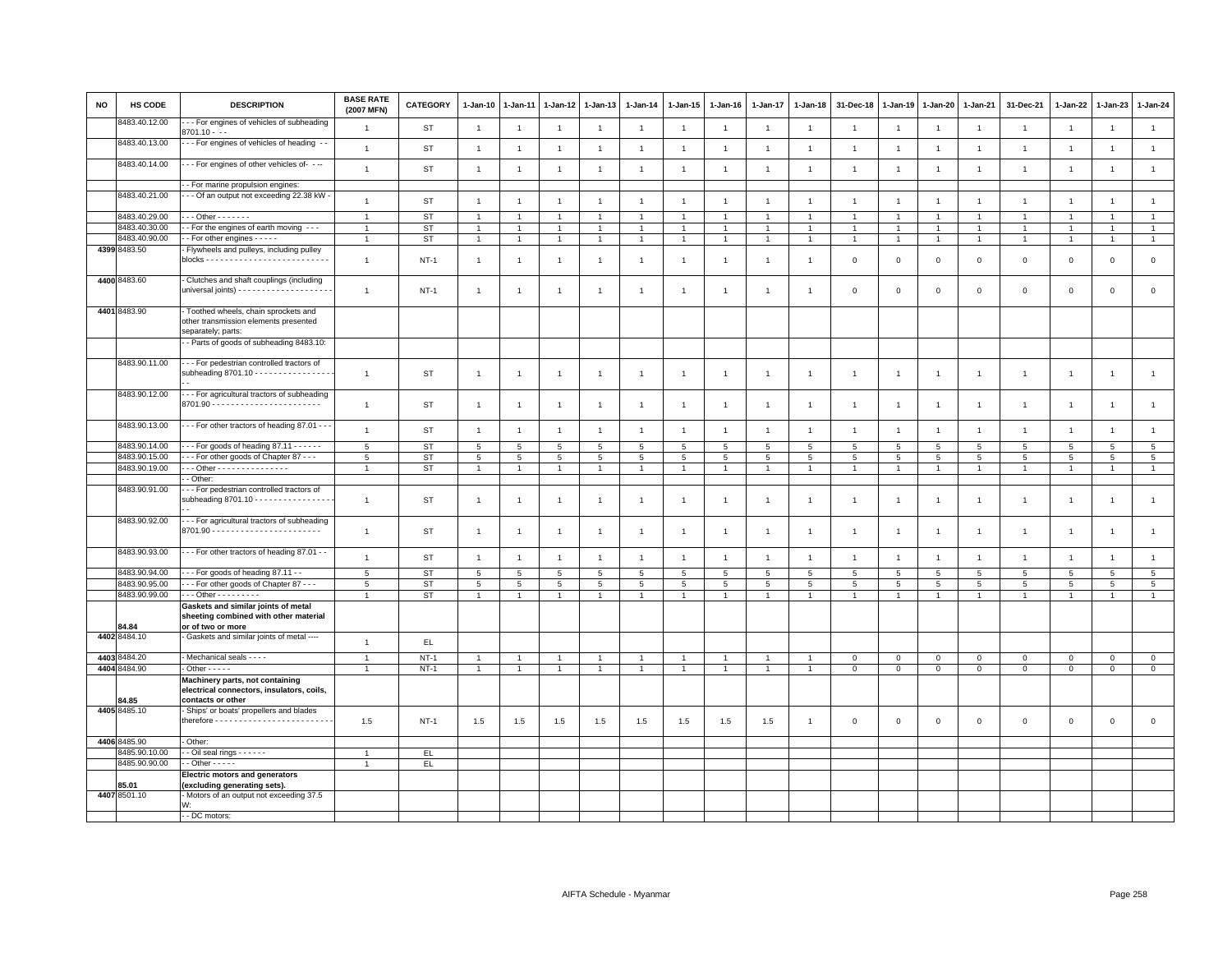| <b>NO</b> | <b>HS CODE</b> | <b>DESCRIPTION</b>                                          | <b>BASE RATE</b><br>(2007 MFN) | <b>CATEGORY</b> | 1-Jan-10       | $1-Jan-11$     | 1-Jan-12       | 1-Jan-13       | $1-Jan-14$     | $1 - Jan-15$   | $1-Jan-16$     | 1-Jan-17       | $1 - Jan-18$   | 31-Dec-18    | $1-Jan-19$  | 1-Jan-20       | 1-Jan-21       | 31-Dec-21    | $1-Jan-22$   | $1-Jan-23$   | 1-Jan-24       |
|-----------|----------------|-------------------------------------------------------------|--------------------------------|-----------------|----------------|----------------|----------------|----------------|----------------|----------------|----------------|----------------|----------------|--------------|-------------|----------------|----------------|--------------|--------------|--------------|----------------|
|           | 8501.10.11.00  | -- Stepper motors - - - - - - - - - - -                     |                                | $NT-1$          | $\overline{1}$ |                | $\overline{1}$ | $\overline{1}$ | $\overline{1}$ | $\overline{1}$ | -1             | $\mathbf{1}$   | $\mathbf{1}$   | $\mathbf{0}$ | $\Omega$    | $\mathbf{0}$   | $\mathbf{0}$   | $\Omega$     | $\mathbf{0}$ | $\Omega$     | $\overline{0}$ |
|           | 8501.10.12.00  | --- Spindle motors ------                                   | $\mathbf{1}$                   | $NT-1$          | $\overline{1}$ | $\overline{1}$ | $\overline{1}$ | $\overline{1}$ | $\overline{1}$ | $\mathbf{1}$   | $\mathbf{1}$   | $\mathbf{1}$   | $\overline{1}$ | $\mathbf 0$  | $\mathbf 0$ | $\mathbf{O}$   | $\mathbf 0$    | $\mathbf 0$  | $\mathbf 0$  | $\mathbf 0$  | $\mathbf{0}$   |
|           | 8501.10.19.00  | $-0$ ther $-0$                                              | $\overline{1}$                 | $NT-1$          | $\overline{1}$ | $\overline{1}$ | $\overline{1}$ | $\overline{1}$ | $\overline{1}$ | $\mathbf{1}$   | $\overline{1}$ | $\mathbf{1}$   | $\overline{1}$ | $\mathbf 0$  | $\mathbf 0$ | $\mathbf 0$    | $\mathbf{0}$   | $\mathbf 0$  | $\mathbf 0$  | $\mathsf 0$  | $\overline{0}$ |
|           |                | - Other motors including universal<br>(AC/DC) motors:       |                                |                 |                |                |                |                |                |                |                |                |                |              |             |                |                |              |              |              |                |
|           | 8501.10.91.00  | - - Stepper motors - - - -                                  | $\overline{1}$                 | $NT-1$          |                |                |                |                |                |                |                |                |                | 0            | $\Omega$    | $\mathbf 0$    | 0              | $\circ$      | $\circ$      | 0            | $\mathbf{0}$   |
|           | 8501.10.92.00  | - - Spindle motors - - - - -                                | $\overline{1}$                 | $NT-1$          | $\overline{1}$ | $\overline{1}$ | $\overline{1}$ | $\overline{1}$ | $\overline{1}$ | $\overline{1}$ |                | $\overline{1}$ | $\overline{1}$ | $\mathbf{0}$ | $\Omega$    | $\Omega$       | $\circ$        | $\mathbf 0$  | $\Omega$     | $\Omega$     | $\overline{0}$ |
|           | 8501.10.99.00  | $-0$ ther $-0$                                              | $\overline{1}$                 | $NT-1$          | $\mathbf{1}$   | $\overline{1}$ | $\overline{1}$ | $\overline{1}$ | $\overline{1}$ | $\mathbf{1}$   | $\mathbf{1}$   | $\overline{1}$ | $\mathbf{1}$   | $\mathbf 0$  | $\mathbf 0$ | 0              | $\mathbf 0$    | $\mathbf 0$  | $\mathbf 0$  | $\mathsf 0$  | $\mathbf 0$    |
|           | 4408 8501.20   | Universal AC/DC motors of an output                         |                                |                 |                |                |                |                |                |                |                |                |                |              |             |                |                |              |              |              |                |
|           |                | exceeding 37.5 W:                                           |                                |                 |                |                |                |                |                |                |                |                |                |              |             |                |                |              |              |              |                |
|           | 8501.20.10.00  | - Of an output not exceeding 1 kW - - - -                   | $\overline{1}$                 | $NT-1$          | $\overline{1}$ | $\overline{1}$ | $\overline{1}$ | $\overline{1}$ | $\overline{1}$ | $\mathbf{1}$   | $\overline{1}$ | $\overline{1}$ | $\overline{1}$ | $\Omega$     | $\mathsf 0$ | $\mathbf 0$    | $\mathsf 0$    | $\mathsf 0$  | $\mathsf 0$  | $\mathbf 0$  | $\mathsf 0$    |
|           | 8501.20.20.00  | - Of an output exceeding 1 kW - - -                         | $\overline{1}$                 | $NT-1$          | $\overline{1}$ | $\overline{1}$ | $\overline{1}$ | $\overline{1}$ | $\overline{1}$ | $\mathbf{1}$   | $\overline{1}$ | $\overline{1}$ | $\overline{1}$ | $\mathbf 0$  | $\mathbf 0$ | $\mathbf{O}$   | $\overline{0}$ | $\mathbf 0$  | $\mathbf 0$  | $\mathbf 0$  | $\overline{0}$ |
|           | 4409 8501.31   | - Of an output not exceeding 750 W:                         |                                |                 |                |                |                |                |                |                |                |                |                |              |             |                |                |              |              |              |                |
|           | 8501.31.10.00  | $-$ - Motors $-$ - - - - - -                                | $\overline{1}$                 | EL.             |                |                |                |                |                |                |                |                |                |              |             |                |                |              |              |              |                |
|           | 8501.31.20.00  | - - Generators - - - - - -                                  | $\mathbf{1}$                   | EL.             |                |                |                |                |                |                |                |                |                |              |             |                |                |              |              |              |                |
|           | 4410 8501.32   | - Of an output exceeding 750 W but not                      |                                |                 |                |                |                |                |                |                |                |                |                |              |             |                |                |              |              |              |                |
|           |                |                                                             |                                |                 |                |                |                |                |                |                |                |                |                |              |             |                |                |              |              |              |                |
|           |                | - - - Motors:                                               |                                |                 |                |                |                |                |                |                |                |                |                |              |             |                |                |              |              |              |                |
|           | 8501.32.11.00  | - - - - Of an output not exceeding 10 kW - -                | $\overline{1}$                 | EL.             |                |                |                |                |                |                |                |                |                |              |             |                |                |              |              |              |                |
|           |                |                                                             |                                |                 |                |                |                |                |                |                |                |                |                |              |             |                |                |              |              |              |                |
|           | 8501.32.12.00  | Of an output exceeding 10 kW but                            |                                |                 |                |                |                |                |                |                |                |                |                |              |             |                |                |              |              |              |                |
|           |                | not exceeding 37.5 kW - - - - - - - - - - - - - -           | $\overline{1}$                 | EL.             |                |                |                |                |                |                |                |                |                |              |             |                |                |              |              |              |                |
|           |                | $\overline{\phantom{a}}$                                    |                                |                 |                |                |                |                |                |                |                |                |                |              |             |                |                |              |              |              |                |
|           | 8501.32.19.00  | $\cdots$ Of an output exceeding 37.5 kW $\cdots$            | $\overline{1}$                 | EL              |                |                |                |                |                |                |                |                |                |              |             |                |                |              |              |              |                |
|           |                |                                                             |                                |                 |                |                |                |                |                |                |                |                |                |              |             |                |                |              |              |              |                |
|           |                | - - Generators:                                             |                                |                 |                |                |                |                |                |                |                |                |                |              |             |                |                |              |              |              |                |
|           | 8501.32.21.00  | - - - Of an output not exceeding 10 kW - -                  | $\overline{1}$                 | EL.             |                |                |                |                |                |                |                |                |                |              |             |                |                |              |              |              |                |
|           |                |                                                             |                                |                 |                |                |                |                |                |                |                |                |                |              |             |                |                |              |              |              |                |
|           | 8501.32.22.00  | Of an output exceeding 10 kW but                            |                                |                 |                |                |                |                |                |                |                |                |                |              |             |                |                |              |              |              |                |
|           |                | not exceeding $37.5$ kW - - - - - - - - - - - - - -         | $\overline{1}$                 | EL.             |                |                |                |                |                |                |                |                |                |              |             |                |                |              |              |              |                |
|           |                | $\sim$ $\sim$                                               |                                |                 |                |                |                |                |                |                |                |                |                |              |             |                |                |              |              |              |                |
|           | 8501.32.29.00  | $\cdots$ Of an output exceeding 37.5 kW $\cdots$            | $\overline{1}$                 | EL.             |                |                |                |                |                |                |                |                |                |              |             |                |                |              |              |              |                |
|           |                |                                                             |                                |                 |                |                |                |                |                |                |                |                |                |              |             |                |                |              |              |              |                |
|           | 4411 8501.33   | - Of an output exceeding 75 kW but---                       |                                |                 |                |                |                |                |                |                |                |                |                |              |             |                |                |              |              |              |                |
|           | 8501.33.10.00  | $\cdots$ Motors - - - - - -                                 |                                | EL.             |                |                |                |                |                |                |                |                |                |              |             |                |                |              |              |              |                |
|           | 8501.33.20.00  | - - Generators - - - -                                      |                                | EL.             |                |                |                |                |                |                |                |                |                |              |             |                |                |              |              |              |                |
|           | 4412 8501.34   | - Of an output exceeding 375 kW:                            |                                |                 |                |                |                |                |                |                |                |                |                |              |             |                |                |              |              |              |                |
|           | 8501.34.10.00  | $-$ - Motors - - - - - - - -                                | $\overline{1}$                 | EL.             |                |                |                |                |                |                |                |                |                |              |             |                |                |              |              |              |                |
|           |                | - - - Generators:                                           |                                |                 |                |                |                |                |                |                |                |                |                |              |             |                |                |              |              |              |                |
|           | 8501.34.21.00  | DC generators of an output 10,000                           |                                |                 |                |                |                |                |                |                |                |                |                |              |             |                |                |              |              |              |                |
|           |                |                                                             | $\overline{1}$                 | EL.             |                |                |                |                |                |                |                |                |                |              |             |                |                |              |              |              |                |
|           |                |                                                             |                                |                 |                |                |                |                |                |                |                |                |                |              |             |                |                |              |              |              |                |
|           | 8501.34.29.00  | . Other -                                                   | $\overline{1}$                 | EL              |                |                |                |                |                |                |                |                |                |              |             |                |                |              |              |              |                |
|           | 4413 8501.40   | Other AC motors, single-phase:                              |                                |                 |                |                |                |                |                |                |                |                |                |              |             |                |                |              |              |              |                |
|           | 8501.40.10.00  | - Of an output not exceeding 1 kW - - - -                   | $\overline{1}$                 | EL              |                |                |                |                |                |                |                |                |                |              |             |                |                |              |              |              |                |
|           |                |                                                             |                                |                 |                |                |                |                |                |                |                |                |                |              |             |                |                |              |              |              |                |
|           | 8501.40.20.00  | - Of an output exceeding 1 kW - - -                         | $\overline{1}$                 | E               |                |                |                |                |                |                |                |                |                |              |             |                |                |              |              |              |                |
|           | 4414 8501.51   | - Of an output not exceeding 750W - -                       | $\overline{1}$                 | $NT-1$          | $\overline{1}$ | $\mathbf{1}$   | $\mathbf{1}$   | $\overline{1}$ | $\overline{1}$ | $\overline{1}$ | $\overline{1}$ | $\overline{1}$ | $\overline{1}$ | $\circ$      | $\mathbf 0$ | $\overline{0}$ | $\overline{0}$ | $\mathbf{0}$ | $\mathbf{0}$ | $\mathbf{0}$ | $\mathbf{0}$   |
|           | 4415 8501.52   | - Of an output exceeding 750 W but not                      |                                |                 |                |                |                |                |                |                |                |                |                |              |             |                |                |              |              |              |                |
|           |                | exceeding 75 kW:                                            |                                |                 |                |                |                |                |                |                |                |                |                |              |             |                |                |              |              |              |                |
|           | 8501.52.10.00  | --- Of an output not exceeding 1 kW ---                     | $\overline{1}$                 | $NT-1$          | $\overline{1}$ | $\overline{1}$ | $\overline{1}$ | $\overline{1}$ | $\overline{1}$ | $\mathbf{1}$   | $\overline{1}$ | $\overline{1}$ | $\overline{1}$ | $\mathbf 0$  | $\mathbf 0$ | $\mathbf{0}$   | $\mathbf{0}$   | $\mathbf 0$  | $\mathbf 0$  | $\mathbf 0$  | $\overline{0}$ |
|           |                |                                                             |                                |                 |                |                |                |                |                |                |                |                |                |              |             |                |                |              |              |              |                |
|           | 8501.52.20.00  | - - Of an output exceeding 1 kW but not                     |                                |                 |                |                |                |                |                |                |                |                |                |              |             |                |                |              |              |              |                |
|           |                | exceeding 37.5 kW - - - - - - - - - - - - - - - -<br>$\sim$ | $\overline{1}$                 | $NT-1$          | $\overline{1}$ | $\overline{1}$ | $\overline{1}$ | $\overline{1}$ | $\overline{1}$ | $\overline{1}$ | $\overline{1}$ | $\overline{1}$ | $\overline{1}$ | $\Omega$     | $\Omega$    | $\mathbf 0$    | $\mathbf 0$    | $\mathbf 0$  | $\mathbf{0}$ | $\mathbf 0$  | $\mathbf{0}$   |
|           | 8501.52.30.00  |                                                             |                                |                 |                |                |                |                |                |                |                |                |                |              |             |                |                |              |              |              |                |
|           |                | - - - Of an output exceeding 37.5 kW - - -                  | $\overline{1}$                 | $NT-1$          | $\overline{1}$ | $\overline{1}$ | $\overline{1}$ | $\overline{1}$ | $\overline{1}$ | $\overline{1}$ | $\overline{1}$ | $\overline{1}$ | $\overline{1}$ | $\mathbf 0$  | $\mathbf 0$ | $\mathbf{O}$   | $\mathbf 0$    | $\mathbf 0$  | $\mathbf 0$  | $\mathbf 0$  | $\mathbf 0$    |
|           | 4416 8501.53   | - Of an output exceeding 75 kW - - -                        | $\overline{1}$                 | $NT-1$          | $\mathbf{1}$   | $\mathbf{1}$   | $\mathbf{1}$   | $\mathbf{1}$   | $\overline{1}$ | $\mathbf{1}$   | $\overline{1}$ | $\overline{1}$ | $\overline{1}$ | $\mathbf 0$  | $\mathbf 0$ | $\mathsf 0$    | $\circ$        | $\mathsf 0$  | $\mathsf 0$  | $\mathsf 0$  | $\overline{0}$ |
|           | 4417 8501.61   | - Of an output not exceeding 75 kVA:                        |                                |                 |                |                |                |                |                |                |                |                |                |              |             |                |                |              |              |              |                |
|           | 8501.61.10.00  | - - Of an output not exceeding 12.5 kVA -                   | $\overline{1}$                 | <b>NT-1</b>     | $\overline{1}$ | $\mathbf{1}$   | $\overline{1}$ | $\overline{1}$ | $\overline{1}$ | $\mathbf{1}$   | $\overline{1}$ | $\overline{1}$ | $\overline{1}$ | $\mathbf 0$  | $\mathbf 0$ | $\mathbf{0}$   | $\overline{0}$ | $\mathsf 0$  | $\mathbf 0$  | $\mathbf 0$  | $\mathsf 0$    |
|           |                |                                                             |                                |                 |                |                |                |                |                |                |                |                |                |              |             |                |                |              |              |              |                |
|           | 8501.61.20.00  | - - Of an output exceeding 12.5 kVA - - - -                 | $\overline{1}$                 | $NT-1$          | $\overline{1}$ | $\overline{1}$ | $\overline{1}$ | $\overline{1}$ | $\overline{1}$ | $\mathbf{1}$   | $\overline{1}$ | $\overline{1}$ | $\overline{1}$ | $\mathbf{0}$ | $\Omega$    | $\mathbf{0}$   | $\mathbf{0}$   | $\mathbf{0}$ | $\mathbf{0}$ | $\mathbf 0$  | $\mathbf{0}$   |
|           | 4418 8501.62   | - Of an output exceeding 75 kVA but not                     |                                |                 |                |                |                |                |                |                |                |                |                |              |             |                |                |              |              |              |                |
|           |                |                                                             | $\overline{1}$                 | EL              |                |                |                |                |                |                |                |                |                |              |             |                |                |              |              |              |                |
|           |                |                                                             |                                |                 |                |                |                |                |                |                |                |                |                |              |             |                |                |              |              |              |                |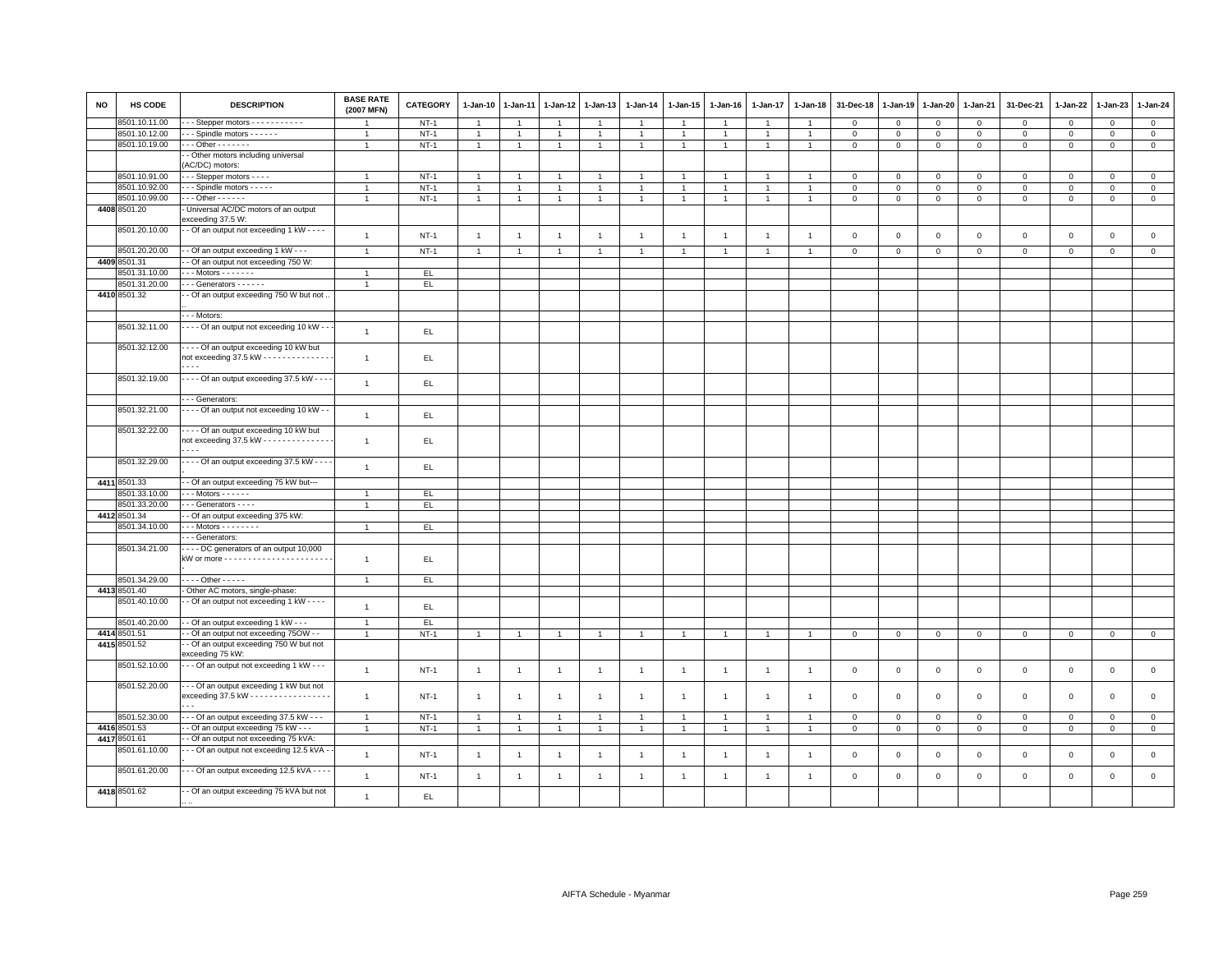| <b>NO</b> | HS CODE       | <b>DESCRIPTION</b>                                                                                                        | <b>BASE RATE</b><br>(2007 MFN) | <b>CATEGORY</b> | 1-Jan-10       | 1-Jan-11       | 1-Jan-12       | 1-Jan-13       | 1-Jan-14       | 1-Jan-15       | 1-Jan-16       | 1-Jan-17       | 1-Jan-18       | 31-Dec-18      | 1-Jan-19       | 1-Jan-20       | 1-Jan-21       | 31-Dec-21      | 1-Jan-22       | 1-Jan-23       | 1-Jan-24            |
|-----------|---------------|---------------------------------------------------------------------------------------------------------------------------|--------------------------------|-----------------|----------------|----------------|----------------|----------------|----------------|----------------|----------------|----------------|----------------|----------------|----------------|----------------|----------------|----------------|----------------|----------------|---------------------|
|           | 4419 8501.63  | - Of an output exceeding 375 kVA but----                                                                                  | $\overline{1}$                 | EL.             |                |                |                |                |                |                |                |                |                |                |                |                |                |                |                |                |                     |
|           | 4420 8501.64  | - Of an output exceeding 750 kVA:                                                                                         |                                |                 |                |                |                |                |                |                |                |                |                |                |                |                |                |                |                |                |                     |
|           | 8501.64.10.00 | - - Generators of an output 10,000 kVA or                                                                                 | $\overline{1}$                 | EL.             |                |                |                |                |                |                |                |                |                |                |                |                |                |                |                |                |                     |
|           | 8501.64.90.00 | $\cdots$ Other - - - -                                                                                                    | $\overline{1}$                 | EL.             |                |                |                |                |                |                |                |                |                |                |                |                |                |                |                |                |                     |
|           |               | Electric generating sets and rotary                                                                                       |                                |                 |                |                |                |                |                |                |                |                |                |                |                |                |                |                |                |                |                     |
|           | 85.02         | converters.                                                                                                               |                                |                 |                |                |                |                |                |                |                |                |                |                |                |                |                |                |                |                |                     |
|           | 4421 8502.11  | - Of an output not exceeding 75 kVA - - - -                                                                               | $\mathbf{1}$                   | EL.             |                |                |                |                |                |                |                |                |                |                |                |                |                |                |                |                |                     |
|           | 4422 8502.12  | - Of an output exceeding 75 kVA but not<br>exceeding 375 kVA:                                                             |                                |                 |                |                |                |                |                |                |                |                |                |                |                |                |                |                |                |                |                     |
|           | 8502.12.10.00 | - - Of an output not exceeding 125 kVA - -                                                                                | $\overline{1}$                 | $NT-1$          | $\overline{1}$ | $\overline{1}$ | $\overline{1}$ | $\overline{1}$ | $\overline{1}$ | $\overline{1}$ | $\overline{1}$ | $\overline{1}$ | $\overline{1}$ | $\mathbf 0$    | $\mathsf 0$    | $\mathbf 0$    | $\mathsf 0$    | $\mathbf 0$    | $\mathsf 0$    | $\mathbf 0$    | $\mathsf 0$         |
|           | 8502.12.90.00 | - - - Of an output exceeding 125 kVA - - -                                                                                | $\overline{1}$                 | $NT-1$          | 1              |                | $\overline{1}$ | $\overline{1}$ | $\mathbf{1}$   | -1             |                | -1             |                | $\mathbf 0$    | 0              | $\mathbf 0$    | $\mathsf 0$    | $\mathbf 0$    | 0              | $\mathbf 0$    | $\mathsf 0$         |
|           | 4423 8502.13  | - Of an output exceeding 375 kVA - - -                                                                                    | $\overline{1}$                 | $NT-1$          | $\overline{1}$ | $\overline{1}$ | $\overline{1}$ | $\overline{1}$ | $\mathbf{1}$   | $\mathbf{1}$   | $\overline{1}$ | $\overline{1}$ | $\overline{1}$ | $\mathbf 0$    | $\mathbf 0$    | $\mathsf 0$    | $\mathbf 0$    | $\mathbf 0$    | $\Omega$       | $\mathbf{0}$   | $\mathsf 0$         |
|           | 4424 8502.20  | Generating sets with spark-ignition                                                                                       |                                |                 |                |                |                |                |                |                |                |                |                |                |                |                |                |                |                |                |                     |
|           |               | internal combustion piston engines:                                                                                       |                                |                 |                |                |                |                |                |                |                |                |                |                |                |                |                |                |                |                |                     |
|           | 8502.20.10.00 | - - Of an output not exceeding 75 kVA - - -                                                                               | $\overline{1}$                 | $NT-1$          | $\overline{1}$ | $\overline{1}$ | $\overline{1}$ | $\overline{1}$ | $\overline{1}$ | $\overline{1}$ | $\overline{1}$ | $\overline{1}$ | $\overline{1}$ | $\mathbf 0$    | $\mathsf 0$    | $\mathbf 0$    | $\mathbf 0$    | $\mathbf 0$    | $\mathsf 0$    | $\mathsf 0$    | $\mathsf 0$         |
|           |               |                                                                                                                           |                                |                 |                |                |                |                |                |                |                |                |                |                |                |                |                |                |                |                |                     |
|           | 8502.20.20.00 | - Of an output exceeding 75 kVA but not                                                                                   |                                |                 |                |                |                |                |                |                |                |                |                |                |                |                |                |                |                |                |                     |
|           |               | exceeding 100 kVA - - - - - - - - - - - - - - - -                                                                         | $\overline{1}$                 | $NT-1$          | $\overline{1}$ | $\overline{1}$ | $\overline{1}$ | $\overline{1}$ | $\mathbf{1}$   | $\overline{1}$ | $\overline{1}$ | $\overline{1}$ | -1             | $\mathbf 0$    | $\Omega$       | $\mathsf 0$    | $\mathbf 0$    | $\mathbf 0$    | $\mathbf 0$    | $\mathbf 0$    | $\mathsf 0$         |
|           | 8502.20.30.00 |                                                                                                                           |                                |                 |                |                |                |                |                |                |                |                |                |                |                |                |                |                |                |                |                     |
|           |               | - Of an output exceeding 100 kVA but not<br>exceeding 10,000 kVA - - - - - - - - - - - - - -<br>$\sim$ $\sim$             | $\mathbf{1}$                   | $NT-1$          | $\overline{1}$ | $\overline{1}$ | $\overline{1}$ | $\overline{1}$ | $\overline{1}$ | $\overline{1}$ | $\overline{1}$ | $\mathbf{1}$   | $\overline{1}$ | $\mathsf 0$    | $\mathsf 0$    | $\mathsf 0$    | $\mathbf 0$    | $\mathsf 0$    | $\mathbf 0$    | $\mathsf 0$    | $\mathsf 0$         |
|           | 8502.20.40.00 | - - Of an output exceeding 10,000 kVA - - -                                                                               | $\overline{1}$                 | $NT-1$          | $\overline{1}$ | $\overline{1}$ | $\overline{1}$ | $\overline{1}$ | $\overline{1}$ | $\overline{1}$ | $\overline{1}$ | $\overline{1}$ | $\overline{1}$ | $\mathsf 0$    | $\mathsf 0$    | $\mathsf 0$    | $\mathbf 0$    | $\mathbf 0$    | $\mathbf 0$    | $\mathsf 0$    | $\mathsf 0$         |
|           | 4425 8502.31  | Wind-powered:                                                                                                             |                                |                 |                |                |                |                |                |                |                |                |                |                |                |                |                |                |                |                |                     |
|           | 8502.31.10.00 | - - Of an output not exceeding 10,000                                                                                     |                                |                 |                |                |                |                |                |                |                |                |                |                |                |                |                |                |                |                |                     |
|           |               | kVA -                                                                                                                     | $\overline{1}$                 | $NT-1$          | $\overline{1}$ | $\overline{1}$ | $\overline{1}$ | $\overline{1}$ | $\overline{1}$ | $\overline{1}$ | $\overline{1}$ | $\overline{1}$ | $\overline{1}$ | $\mathsf 0$    | $\mathsf 0$    | $\mathbf 0$    | $\mathsf 0$    | $\mathsf 0$    | $\,0\,$        | $\mathbf 0$    | $\mathsf{O}\xspace$ |
|           | 8502.31.90.00 | - - Of an output exceeding 10,000 kVA -                                                                                   | $\overline{1}$                 | $NT-1$          | $\overline{1}$ | $\overline{1}$ | $\overline{1}$ | $\mathbf{1}$   | $\mathbf{1}$   | $\overline{1}$ | $\overline{1}$ | $\overline{1}$ | $\overline{1}$ | $\mathsf 0$    | $\mathbf 0$    | $\mathbf 0$    | $\mathbf 0$    | $\mathbf 0$    | $\mathsf 0$    | $\mathbf 0$    | $\mathsf 0$         |
|           | 4426 8502.39  | - Other:                                                                                                                  |                                |                 |                |                |                |                |                |                |                |                |                |                |                |                |                |                |                |                |                     |
|           | 8502.39.10.00 | - - Of an output not exceeding I0 kVA - - -                                                                               | $\overline{1}$                 | $NT-1$          | $\overline{1}$ | $\overline{1}$ | $\overline{1}$ | $\mathbf{1}$   | $\mathbf{1}$   | $\overline{1}$ | $\overline{1}$ | $\overline{1}$ | $\overline{1}$ | $\mathbf 0$    | $\mathbb O$    | $\mathbf 0$    | $\mathbf 0$    | $\mathsf 0$    | $\mathsf 0$    | $\mathsf 0$    | $\mathsf 0$         |
|           | 8502.39.20.00 | - - Of an output exceeding 10 kVA but not<br>exceeding 10,000 kVA - - - - - - - - - - - - - -<br>$\overline{\phantom{a}}$ | $\overline{1}$                 | $NT-1$          | $\overline{1}$ | $\overline{1}$ | $\overline{1}$ | $\mathbf{1}$   | $\mathbf{1}$   | $\overline{1}$ | $\overline{1}$ | $\overline{1}$ | $\overline{1}$ | $\mathbf 0$    | $\mathbf{0}$   | $\mathbf 0$    | $\mathsf 0$    | $\mathbf{O}$   | $\mathbf 0$    | $\mathbf 0$    | $\mathsf 0$         |
|           | 8502.39.30.00 | - - Of an output exceeding 10,000 kVA - -                                                                                 | $\overline{1}$                 | $NT-1$          | $\overline{1}$ | $\overline{1}$ | $\overline{1}$ | $\mathbf{1}$   | $\overline{1}$ | $\overline{1}$ | $\overline{1}$ | $\overline{1}$ | $\overline{1}$ | $\mathsf 0$    | $\mathbf 0$    | $\mathbf 0$    | $\mathsf 0$    | $\mathsf 0$    | $\mathsf 0$    | $\mathsf 0$    | $\mathsf 0$         |
|           | 4427 8502.40  | - Electric rotary converters - - -                                                                                        | $\overline{1}$                 | $NT-1$          | $\mathbf{1}$   | $\overline{1}$ | $\overline{1}$ | $\overline{1}$ | $\overline{1}$ | $\mathbf{1}$   |                | $\mathbf{1}$   |                | $\mathsf 0$    | $\mathbb O$    | $\mathsf 0$    | $\mathbf 0$    | $\mathsf 0$    | $\mathbf 0$    | $\mathsf 0$    | $\overline{0}$      |
|           |               | Parts suitable for use solely or                                                                                          |                                |                 |                |                |                |                |                |                |                |                |                |                |                |                |                |                |                |                |                     |
|           |               | principally with the machines of                                                                                          |                                |                 |                |                |                |                |                |                |                |                |                |                |                |                |                |                |                |                |                     |
|           | 85.03         | heading 85.01 or 85.02.                                                                                                   |                                |                 |                |                |                |                |                |                |                |                |                |                |                |                |                |                |                |                |                     |
|           | 4428 8503.00  | Parts suitable for use solely or -----                                                                                    |                                |                 |                |                |                |                |                |                |                |                |                |                |                |                |                |                |                |                |                     |
|           | 8503.00.10.00 | Parts used in the manufacture of electric-                                                                                | $\overline{1}$                 | EL              |                |                |                |                |                |                |                |                |                |                |                |                |                |                |                |                |                     |
|           | 8503.00.90.00 | $\cdot$ Other $\cdot \cdot \cdot \cdot \cdot \cdot \cdot$                                                                 | $\overline{1}$                 | EL.             |                |                |                |                |                |                |                |                |                |                |                |                |                |                |                |                |                     |
|           |               | Electrical transformers, static                                                                                           |                                |                 |                |                |                |                |                |                |                |                |                |                |                |                |                |                |                |                |                     |
|           | 35.04         | converters (for example, rectifiers) and<br>inductors.                                                                    |                                |                 |                |                |                |                |                |                |                |                |                |                |                |                |                |                |                |                |                     |
|           | 4429 8504.10  | - Ballasts for discharge lamps or tubes - -                                                                               |                                |                 |                |                |                |                |                |                |                |                |                |                |                |                |                |                |                |                |                     |
|           |               |                                                                                                                           | $\mathbf{1}$                   | $NT-1$          | $\overline{1}$ | $\overline{1}$ | $\overline{1}$ | $\overline{1}$ | $\mathbf{1}$   | $\overline{1}$ | $\mathbf{1}$   | $\overline{1}$ | $\overline{1}$ | $\mathbf 0$    | $\,0\,$        | $\mathbf 0$    | $\mathbf 0$    | $\mathsf 0$    | $\mathsf 0$    | $\mathsf 0$    | $\mathsf 0$         |
|           | 4430 8504.21  | - Having a power handling capacity not<br>exceeding 650 kVA:                                                              |                                |                 |                |                |                |                |                |                |                |                |                |                |                |                |                |                |                |                |                     |
|           | 8504.21.10.00 | --- Step - voltage regulators; instrument<br>transformers with handling capacity not                                      | $\mathbf{1}$                   | ST              | $\overline{1}$ | $\overline{1}$ | $\overline{1}$ | $\overline{1}$ | $\overline{1}$ | $\overline{1}$ | $\overline{1}$ | $\overline{1}$ | $\overline{1}$ | $\overline{1}$ | $\overline{1}$ | $\overline{1}$ | $\overline{1}$ | $\mathbf{1}$   | $\overline{1}$ | $\overline{1}$ | $\mathbf{1}$        |
|           |               | - - Other:                                                                                                                |                                |                 |                |                |                |                |                |                |                |                |                |                |                |                |                |                |                |                |                     |
|           | 8504.21.91.00 | --- Having a power handling capacity<br>exceeding 10 kVA - - - - - - - - - - - - - - - - -<br>$\sim$ $\sim$               | $\overline{1}$                 | ST              | $\overline{1}$ | $\overline{1}$ | $\overline{1}$ | $\overline{1}$ | $\overline{1}$ | $\overline{1}$ | $\overline{1}$ | $\overline{1}$ | $\overline{1}$ | $\overline{1}$ | $\overline{1}$ | $\overline{1}$ | $\overline{1}$ | $\overline{1}$ | $\overline{1}$ | $\mathbf{1}$   | $\mathbf{1}$        |
|           | 8504.21.99.00 | $- - -$ Other - - - - - -                                                                                                 | $\overline{1}$                 | <b>ST</b>       | $\overline{1}$ | $\overline{1}$ | $\overline{1}$ | $\overline{1}$ |                |                |                | 1              |                |                | $\mathbf{1}$   |                | $\overline{1}$ | $\overline{1}$ | $\overline{1}$ | $\overline{1}$ | $\overline{1}$      |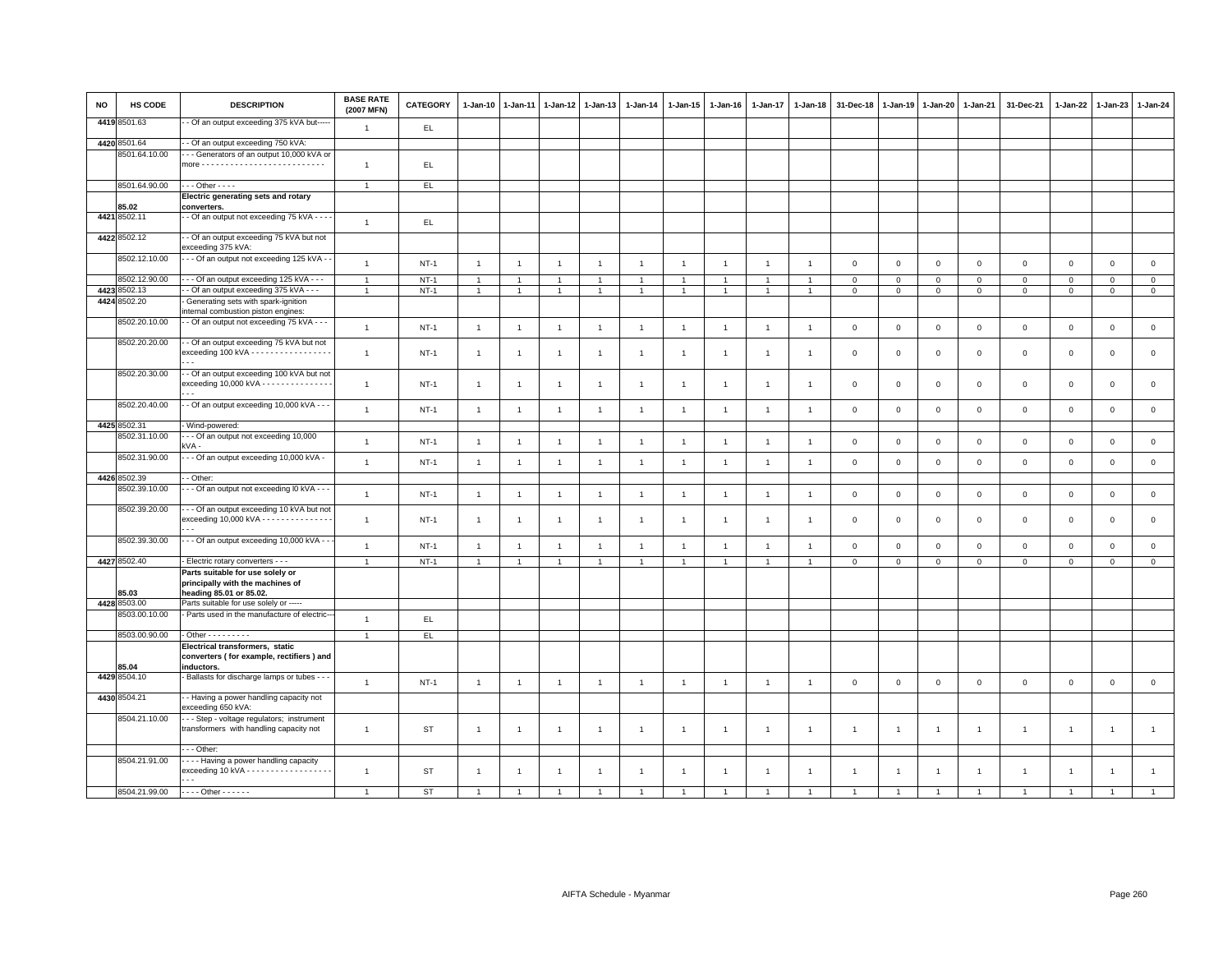| <b>NO</b> | HS CODE                        | <b>DESCRIPTION</b>                                                                                      | <b>BASE RATE</b><br>(2007 MFN) | <b>CATEGORY</b> | $1-Jan-10$     | $1-Jan-11$     | $1-Jan-12$           | $1-Jan-13$     | 1-Jan-14       | 1-Jan-15       | $1-Jan-16$     | 1-Jan-17       | 1-Jan-18       | 31-Dec-18      | 1-Jan-19       | $1 - Jan-20$   | 1-Jan-21       | 31-Dec-21           | $1 - Jan-22$   | $1-Jan-23$     | 1-Jan-24       |
|-----------|--------------------------------|---------------------------------------------------------------------------------------------------------|--------------------------------|-----------------|----------------|----------------|----------------------|----------------|----------------|----------------|----------------|----------------|----------------|----------------|----------------|----------------|----------------|---------------------|----------------|----------------|----------------|
|           | 4431 8504.22                   | - Having a power handling capacity<br>exceeding 650 kVA but not exceeding<br>10,000 kVA:                |                                |                 |                |                |                      |                |                |                |                |                |                |                |                |                |                |                     |                |                |                |
|           |                                | - - Step-voltage regulators:                                                                            |                                |                 |                |                |                      |                |                |                |                |                |                |                |                |                |                |                     |                |                |                |
|           | 8504.22.11.00                  | - - - - Of a high side voltage of 66,000 volts                                                          | $\mathbf{1}$                   | $NT-1$          | $\overline{1}$ | $\overline{1}$ | $\overline{1}$       | $\mathbf{1}$   | $\mathbf{1}$   | $\mathbf{1}$   | $\overline{1}$ | $\overline{1}$ | $\overline{1}$ | $\mathbf 0$    | $\mathsf 0$    | $\mathbf 0$    | $\mathbf 0$    | $\mathsf 0$         | $\mathsf 0$    | $\mathsf 0$    | $\mathsf 0$    |
|           | 8504.22.19.00                  | $\cdots$ Other - - - - - -                                                                              | $\overline{1}$                 | $NT-1$          | $\overline{1}$ | $\overline{1}$ | $\overline{1}$       | $\overline{1}$ | $\overline{1}$ | $\overline{1}$ | -1             | $\overline{1}$ | $\overline{1}$ | $\mathbf 0$    | $\mathsf 0$    | $\mathbf 0$    | $\mathbf 0$    | $\mathsf 0$         | $\mathsf 0$    | $\mathbf 0$    | $\mathsf 0$    |
|           | 8504.22.90.00                  | $\cdots$ Other - - - - - -                                                                              | $\overline{1}$                 | $NT-1$          | $\overline{1}$ | $\mathbf{1}$   | $\mathbf{1}$         | $\overline{1}$ |                | $\overline{1}$ | $\overline{1}$ | $\overline{1}$ |                | $\mathbf 0$    | $\mathbf 0$    | $\mathbf 0$    | $\mathbf 0$    | $\mathbf 0$         | $\mathbf 0$    | $\mathbf 0$    | $\mathsf 0$    |
|           | 4432 8504.23                   | - Having a power handling capacity<br>exceeding 10,000 kVA:                                             |                                |                 |                |                |                      |                |                |                |                |                |                |                |                |                |                |                     |                |                |                |
|           | 8504.23.10.00<br>8504.23.20.00 | -- Having a power handling capacity not<br>exceeding 15,000 kVA - - -                                   | $\mathbf{1}$                   | $NT-1$          | $\overline{1}$ | $\overline{1}$ | $\overline{1}$       | $\overline{1}$ | $\overline{1}$ | $\mathbf{1}$   | $\overline{1}$ | $\overline{1}$ | $\overline{1}$ | $\,0\,$        | $\,0\,$        | $\mathsf 0$    | $\,0\,$        | $\mathsf{O}\xspace$ | $\mathbf 0$    | $\mathsf 0$    | $\mathsf 0$    |
|           |                                | - - - Having a power handling capacity<br>$exceeding-----$                                              | $\mathbf{1}$                   | $NT-1$          | $\overline{1}$ | $\mathbf{1}$   | $\overline{1}$       | $\overline{1}$ | $\overline{1}$ | $\mathbf{1}$   | $\overline{1}$ | $\overline{1}$ | $\overline{1}$ | $\mathbf 0$    | $\mathsf 0$    | $\mathsf 0$    | $\mathbf 0$    | $\mathsf 0$         | $\mathbf 0$    | $\mathbf 0$    | $\mathsf 0$    |
|           | 4433 8504.31                   | - Having a power handling capacity<br>exceeding                                                         |                                |                 |                |                |                      |                |                |                |                |                |                |                |                |                |                |                     |                |                |                |
|           | 8504.31.10.00                  | - - - Instrument potential transformers - - -                                                           | $\overline{1}$                 | EL              |                |                |                      |                |                |                |                |                |                |                |                |                |                |                     |                |                |                |
|           | 8504.31.20.00                  | - - Instrument current transformers - -                                                                 | $\overline{1}$                 | EL.             |                |                |                      |                |                |                |                |                |                |                |                |                |                |                     |                |                |                |
|           | 8504.31.30.00                  | - - Flyback transformers - - -                                                                          | $\overline{1}$                 | EL.             |                |                |                      |                |                |                |                |                |                |                |                |                |                |                     |                |                |                |
|           | 8504.31.40.00                  | - - Intermediate frequency transformers -                                                               | $\mathbf{1}$                   | EL              |                |                |                      |                |                |                |                |                |                |                |                |                |                |                     |                |                |                |
|           | 8504.31.50.00                  | - - Step up/down transformers, slide                                                                    | $\overline{1}$                 | EL              |                |                |                      |                |                |                |                |                |                |                |                |                |                |                     |                |                |                |
|           | 8504.31.90.00                  | regulators, - - - - -<br>$\cdots$ Other - - - -                                                         | $\overline{1}$                 | EL.             |                |                |                      |                |                |                |                |                |                |                |                |                |                |                     |                |                |                |
|           | 4434 8504.32                   | - Having a power handling capacity                                                                      |                                |                 |                |                |                      |                |                |                |                |                |                |                |                |                |                |                     |                |                |                |
|           |                                | exceeding 1 kVA but not exceeding 16<br>kVA:                                                            |                                |                 |                |                |                      |                |                |                |                |                |                |                |                |                |                |                     |                |                |                |
|           | 8504.32.10.00                  | -- Instruments transformers, (potential<br>and current ) of a power handling capacity<br>not            | $\mathbf{1}$                   | <b>NT-1</b>     | $\overline{1}$ | $\overline{1}$ | $\overline{1}$       | $\overline{1}$ | $\overline{1}$ | $\mathbf{1}$   | $\overline{1}$ | $\overline{1}$ | $\overline{1}$ | $\mathbf 0$    | $\mathsf 0$    | $\mathsf 0$    | $\mathbf 0$    | $\mathsf 0$         | $\mathsf 0$    | $\mathsf 0$    | $\mathsf 0$    |
|           | 8504.32.20.00                  | -- Used with toys, scale models or similar                                                              |                                |                 |                |                |                      |                |                |                |                |                |                |                |                |                |                |                     |                |                |                |
|           |                                | recreational models - - - - - - - - - - - - - - - -                                                     | $\overline{1}$                 | $NT-1$          | $\overline{1}$ | -1             | $\overline{1}$       | $\overline{1}$ | $\overline{1}$ | $\mathbf{1}$   | $\overline{1}$ | $\overline{1}$ | $\mathbf{1}$   | $\mathbf 0$    | $\mathbf 0$    | $\mathbf 0$    | $\mathbf 0$    | $\mathsf 0$         | $\mathbf 0$    | $\mathsf 0$    | $\mathsf 0$    |
|           | 8504.32.30.00                  | - - - Other, high frequency - - -                                                                       | $\overline{1}$                 | $NT-1$          | $\overline{1}$ | $\overline{1}$ | $\mathbf{1}$         | $\overline{1}$ | $\overline{1}$ | $\mathbf{1}$   | $\overline{1}$ | $\overline{1}$ | $\overline{1}$ | $\mathbf 0$    | $\overline{0}$ | $\mathbf 0$    | $\overline{0}$ | $\mathsf 0$         | $\circ$        | $\mathbf 0$    | $\mathsf 0$    |
|           |                                | - - Other:                                                                                              |                                |                 |                |                |                      |                |                |                |                |                |                |                |                |                |                |                     |                |                |                |
|           | 8504.32.91.00                  | --- Of a power handling capacity not<br>exceeding 10 kVA - - - - - - - - - - - - - - - - - -            | $\overline{1}$                 | $NT-1$          | $\overline{1}$ | $\overline{1}$ | $\overline{1}$       | $\overline{1}$ | $\overline{1}$ | $\mathbf{1}$   | $\overline{1}$ | $\overline{1}$ | $\overline{1}$ | $\mathbf 0$    | $\mathbf 0$    | $\mathbf 0$    | $\mathbf 0$    | $\mathbf 0$         | $\mathbf 0$    | $\mathsf 0$    | $\mathsf 0$    |
|           | 8504.32.99.00                  | - - - - Of a power handling capacity<br>exceeding 10 kVA - - - - - - - - - - - - - - - - -<br>$- - - -$ | $\overline{1}$                 | $NT-1$          | $\overline{1}$ | $\overline{1}$ | $\overline{1}$       | $\overline{1}$ | $\overline{1}$ | $\mathbf{1}$   | $\overline{1}$ | $\mathbf{1}$   | $\mathbf{1}$   | $\mathbf 0$    | $\mathbf 0$    | $\mathsf 0$    | $\mathbf 0$    | $\mathsf 0$         | $\mathbf 0$    | $\mathbf{O}$   | $\mathbf 0$    |
|           | 4435 8504.33                   | - Having a power handling capacity not                                                                  |                                |                 |                |                |                      |                |                |                |                |                |                |                |                |                |                |                     |                |                |                |
|           | 8504.33.10.00                  | --- Of high side voltage of 66,000 volts or                                                             | $\overline{1}$                 | EL.             |                |                |                      |                |                |                |                |                |                |                |                |                |                |                     |                |                |                |
|           | 8504.33.90.00                  | - - - Other - - - - - - - - -                                                                           | $\overline{1}$                 | E               |                |                |                      |                |                |                |                |                |                |                |                |                |                |                     |                |                |                |
|           | 4436 8504.34                   | - Having a power handling capacity<br>exceeding                                                         |                                |                 |                |                |                      |                |                |                |                |                |                |                |                |                |                |                     |                |                |                |
|           |                                | -- Having a power handling capacity not<br>exceeding 15,000 kVA:                                        |                                |                 |                |                |                      |                |                |                |                |                |                |                |                |                |                |                     |                |                |                |
|           | 8504.34.11.00                  | --- Having a power handling capacity<br>exceeding 10,000 kVA or of high side<br>voltage of              | $\overline{1}$                 | EL.             |                |                |                      |                |                |                |                |                |                |                |                |                |                |                     |                |                |                |
|           | 8504.34.19.00                  | - - - - Other - - - - - - - - - - - -                                                                   | $\overline{1}$                 | EL              |                |                |                      |                |                |                |                |                |                |                |                |                |                |                     |                |                |                |
|           | 8504.34.20.00                  | -- Having a power handling capacity<br>exceeding 15,000 kVA - - -                                       | $\overline{1}$                 | EL              |                |                |                      |                |                |                |                |                |                |                |                |                |                |                     |                |                |                |
|           | 4437 8504.40                   | - Static converters:                                                                                    |                                |                 |                |                |                      |                |                |                |                |                |                |                |                |                |                |                     |                |                |                |
|           |                                | - Static converters for automatic data<br>processing machines and units thereof,<br>and                 |                                |                 |                |                |                      |                |                |                |                |                |                |                |                |                |                |                     |                |                |                |
|           |                                | telecommunications apparatus: [ITA1/A-<br>024]                                                          |                                |                 |                |                |                      |                |                |                |                |                |                |                |                |                |                |                     |                |                |                |
|           | 8504.40.11.00                  | $\cdots$ UPS $\cdots$                                                                                   | $\overline{1}$                 | <b>ST</b>       |                |                |                      |                |                |                |                |                |                |                |                |                |                |                     |                |                |                |
|           | 8504.40.19.00                  | $- -$ - Other - - - - -                                                                                 | $\overline{1}$                 | <b>ST</b>       | $\overline{1}$ | $\overline{1}$ | $\blacktriangleleft$ | $\overline{1}$ |                | $\overline{1}$ |                | $\mathbf{1}$   | $\overline{1}$ | $\overline{1}$ | $\overline{1}$ | $\overline{1}$ |                | $\overline{1}$      | $\overline{1}$ | $\overline{1}$ | $\overline{1}$ |
|           |                                |                                                                                                         |                                |                 |                |                |                      |                |                |                |                |                |                |                |                |                |                |                     |                |                |                |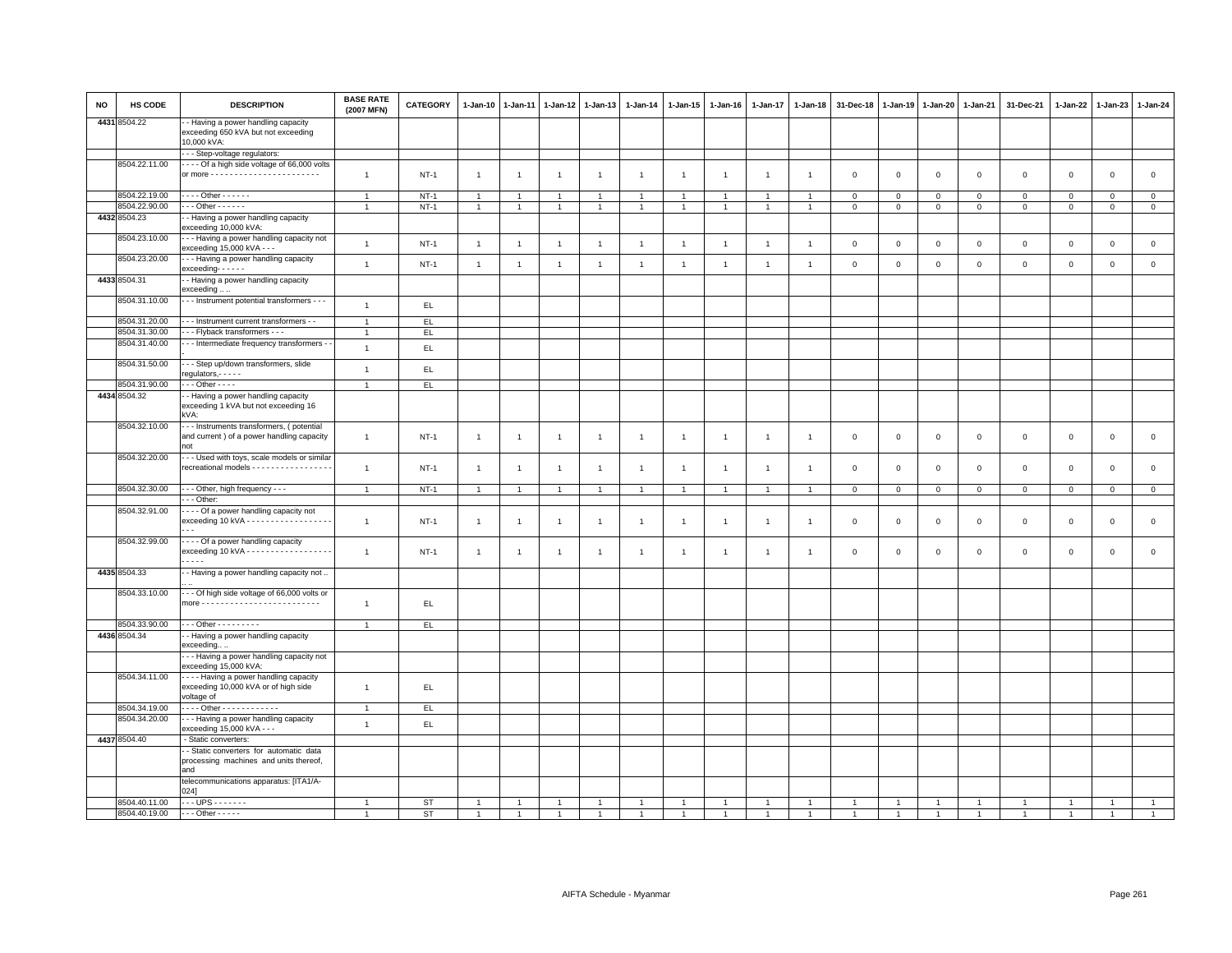| <b>NO</b> | HS CODE       | <b>DESCRIPTION</b>                                                                               | <b>BASE RATE</b><br>(2007 MFN) | CATEGORY    | $1 - Jan-10$   | 1-Jan-11             | 1-Jan-12       | $1 - Jan-13$   | 1-Jan-14       | 1-Jan-15       | 1-Jan-16       | 1-Jan-17       | 1-Jan-18       | 31-Dec-18               | 1-Jan-19       | 1-Jan-20       | 1-Jan-21       | 31-Dec-21      | 1-Jan-22       | 1-Jan-23       | 1-Jan-24       |
|-----------|---------------|--------------------------------------------------------------------------------------------------|--------------------------------|-------------|----------------|----------------------|----------------|----------------|----------------|----------------|----------------|----------------|----------------|-------------------------|----------------|----------------|----------------|----------------|----------------|----------------|----------------|
|           | 8504.40.20.00 | - Battery chargers having a rating<br>.                                                          | $\overline{1}$                 | ST          | $\overline{1}$ | $\overline{1}$       | $\overline{1}$ | $\overline{1}$ | $\overline{1}$ | $\overline{1}$ | $\overline{1}$ | $\mathbf{1}$   | $\overline{1}$ | $\overline{1}$          | $\overline{1}$ | $\overline{1}$ | $\overline{1}$ | $\overline{1}$ | $\overline{1}$ | $\overline{1}$ | $\overline{1}$ |
|           | 8504.40.30.00 | - Other rectifiers - - -                                                                         | $\overline{1}$                 | <b>ST</b>   | $\overline{1}$ |                      | $\overline{1}$ | $\overline{1}$ |                | $\overline{1}$ |                |                | $\overline{1}$ | $\overline{1}$          | $\overline{1}$ | $\overline{1}$ | $\overline{1}$ | $\overline{1}$ |                | $\overline{1}$ | $\overline{1}$ |
|           | 8504.40.40.00 | - Other inverters - - - -                                                                        | $\overline{1}$                 | ST          | $\mathbf{1}$   |                      | $\overline{1}$ | $\overline{1}$ |                | $\overline{1}$ |                |                |                | $\overline{1}$          |                | $\overline{1}$ | -1             | $\overline{1}$ |                | $\overline{1}$ | $\mathbf{1}$   |
|           | 8504.40.90.00 | $-$ Other $    -$                                                                                | $\overline{1}$                 | <b>ST</b>   | $\overline{1}$ | $\overline{1}$       | $\mathbf{1}$   | $\overline{1}$ | $\overline{1}$ | $\mathbf{1}$   |                | $\mathbf{1}$   | $\overline{1}$ | $\overline{1}$          | $\overline{1}$ | $\overline{1}$ | $\overline{1}$ | $\mathbf{1}$   | $\overline{1}$ | $\overline{1}$ | $\mathbf{1}$   |
|           | 4438 8504.50  | Other inductors:                                                                                 |                                |             |                |                      |                |                |                |                |                |                |                |                         |                |                |                |                |                |                |                |
|           | 3504.50.11.00 | -- Inductors for power supplies for<br>automatic ---                                             | $\mathbf{1}$                   | EL.         |                |                      |                |                |                |                |                |                |                |                         |                |                |                |                |                |                |                |
|           | 8504.50.12.00 | - - Other chip type fixed inductors [ITA/2]                                                      | $\overline{1}$                 | EL          |                |                      |                |                |                |                |                |                |                |                         |                |                |                |                |                |                |                |
|           | 8504.50.19.00 | $-0$ ther $-0$                                                                                   | $\overline{1}$                 | EL          |                |                      |                |                |                |                |                |                |                |                         |                |                |                |                |                |                |                |
|           |               | - Having a power handling capacity<br>exceeding 10,000 kVA:                                      |                                |             |                |                      |                |                |                |                |                |                |                |                         |                |                |                |                |                |                |                |
|           | 8504.50.21.00 | - - Inductors for power supplies for ---                                                         | $\overline{1}$                 | EL.         |                |                      |                |                |                |                |                |                |                |                         |                |                |                |                |                |                |                |
|           | 8504.50.22.00 | - - Other chip type fixed inductors - - -                                                        | $\overline{1}$                 | EL          |                |                      |                |                |                |                |                |                |                |                         |                |                |                |                |                |                |                |
|           | 8504.50.29.00 | $-0$ ther $-0$                                                                                   | $\mathbf{1}$                   | EL          |                |                      |                |                |                |                |                |                |                |                         |                |                |                |                |                |                |                |
|           |               | - Other:                                                                                         |                                |             |                |                      |                |                |                |                |                |                |                |                         |                |                |                |                |                |                |                |
|           | 8504.50.91.00 | - - Chip type fixed inductors [ITA/2] - - - -                                                    | $\overline{1}$                 | EL          |                |                      |                |                |                |                |                |                |                |                         |                |                |                |                |                |                |                |
|           | 8504.50.99.00 | $-0$ ther $-0$                                                                                   | $\mathbf{1}$                   | EL.         |                |                      |                |                |                |                |                |                |                |                         |                |                |                |                |                |                |                |
|           | 4439 8504.90  | Parts:                                                                                           |                                |             |                |                      |                |                |                |                |                |                |                |                         |                |                |                |                |                |                |                |
|           | 8504.90.10.00 | - Of goods of subheading of 8504.10.00 -                                                         | $\mathbf{1}$                   | EL          |                |                      |                |                |                |                |                |                |                |                         |                |                |                |                |                |                |                |
|           | 8504.90.20.00 | - Printed circuit assemblies for the goods<br>of subheading 8504.40.11 or 8540.40.19 or          | $\mathbf{1}$                   | EL.         |                |                      |                |                |                |                |                |                |                |                         |                |                |                |                |                |                |                |
|           | 8504.90.30.00 | - For electrical transformer of capacity not<br>exceeding 10,000 kVA - - - - - - - - - - - - - - | $\mathbf{1}$                   | EL.         |                |                      |                |                |                |                |                |                |                |                         |                |                |                |                |                |                |                |
|           | 8504.90.40.00 | - For electrical transformer of capacity<br>exceeding 10,000 kVA - - - - - - - - - - - - - - -   | $\mathbf{1}$                   | EL.         |                |                      |                |                |                |                |                |                |                |                         |                |                |                |                |                |                |                |
|           | 8504.90.50.00 | - Other, for inductors of capacity not<br>exceeding 2,500 kVA ·                                  | $\mathbf{1}$                   | EL.         |                |                      |                |                |                |                |                |                |                |                         |                |                |                |                |                |                |                |
|           | 8504.90.60.00 | - Other, for inductors of capacity<br>exceeding 2,500 kVA - - - - - - - - - - - - - - -<br>.     | $\mathbf{1}$                   | EL.         |                |                      |                |                |                |                |                |                |                |                         |                |                |                |                |                |                |                |
|           | 8504.90.90.00 | $-$ Other $   -$                                                                                 | $\mathbf{1}$                   | EL.         |                |                      |                |                |                |                |                |                |                |                         |                |                |                |                |                |                |                |
|           |               | Electro-magnets; permanent magnets                                                               |                                |             |                |                      |                |                |                |                |                |                |                |                         |                |                |                |                |                |                |                |
|           | 85.05         | and articles intended to become<br>permanent magnets after                                       |                                |             |                |                      |                |                |                |                |                |                |                |                         |                |                |                |                |                |                |                |
|           | 4440 8505.11  | $-$ Of metal $  -$                                                                               | $\overline{1}$                 | $NT-1$      | $\overline{1}$ | $\overline{1}$       | $\overline{1}$ | $\overline{1}$ | $\overline{1}$ | $\overline{1}$ |                | $\overline{1}$ | $\overline{1}$ | $\mathbf 0$             | $\mathsf 0$    | $\mathbf 0$    | $\mathbf 0$    | $\mathbf 0$    | $\circ$        | $\mathbf 0$    | $\mathbf{0}$   |
|           | 4441 8505.19  | $-$ Other $       -$                                                                             | $\mathbf{1}$                   | $NT-1$      | $\mathbf{1}$   | $\blacktriangleleft$ | $\mathbf{1}$   | $\mathbf{1}$   | $\overline{1}$ | $\mathbf{1}$   | $\overline{1}$ | $\mathbf{1}$   | $\overline{1}$ | $\mathbf{0}$            | $\mathbf{0}$   | $\mathsf{O}$   | $\overline{0}$ | $\mathsf 0$    | $\mathsf 0$    | $\mathbf 0$    | $\overline{0}$ |
|           | 4442 8505.20  | Electro-magnetic couplings, clutches and                                                         |                                |             |                |                      |                |                |                |                |                |                |                |                         |                |                |                |                |                |                |                |
|           |               |                                                                                                  | $\mathbf{1}$                   | $NT-1$      | $\overline{1}$ | $\overline{1}$       | $\overline{1}$ | $\overline{1}$ | $\overline{1}$ | $\mathbf{1}$   | $\overline{1}$ | $\mathbf{1}$   | $\overline{1}$ | $\overline{\mathbf{0}}$ | $\mathbf 0$    | $\mathbf 0$    | $\mathbf{0}$   | $\mathbf{0}$   | $\Omega$       | $\mathbf{0}$   | $\mathsf 0$    |
|           | 4443 8505.30  | Electro-magnetic lifting heads - - -                                                             | $\overline{1}$                 | $NT-1$      | $\overline{1}$ | $\overline{1}$       | $\overline{1}$ | $\overline{1}$ | $\overline{1}$ | $\overline{1}$ | $\overline{1}$ | $\mathbf{1}$   | $\overline{1}$ | $\overline{0}$          | $\mathbb O$    | $\circ$        | $\mathbf{0}$   | $\circ$        | $\mathbf{0}$   | $\circ$        | $\circ$        |
|           | 4444 8505.90  | Other, including parts:                                                                          |                                |             |                |                      |                |                |                |                |                |                |                |                         |                |                |                |                |                |                |                |
|           | 8505.90.10.00 | - Electro magnetic or permanent magnet                                                           | $\mathbf{1}$                   | EL.         |                |                      |                |                |                |                |                |                |                |                         |                |                |                |                |                |                |                |
|           | 8505.90.20.00 | - Parts of goods of subheading 8505.20 -                                                         | $\overline{1}$                 | EL          |                |                      |                |                |                |                |                |                |                |                         |                |                |                |                |                |                |                |
|           | 8505.90.90.00 | $\cdot$ - Other - - - - - - -                                                                    | $\overline{1}$                 | EL.         |                |                      |                |                |                |                |                |                |                |                         |                |                |                |                |                |                |                |
|           | 85.06         | Primary cells and primary batteries.                                                             |                                |             |                |                      |                |                |                |                |                |                |                |                         |                |                |                |                |                |                |                |
|           | 4445 8506.10  | Manganese dioxide:                                                                               |                                |             |                |                      |                |                |                |                |                |                |                |                         |                |                |                |                |                |                |                |
|           | 8506.10.10.00 | - Having external volume not exceeding                                                           | 2                              | $NT-1$      | $\overline{2}$ | $\overline{2}$       | $\overline{2}$ | $\overline{2}$ | $\overline{2}$ | $\overline{2}$ | 2              | 2              | $\overline{1}$ | $\mathbf 0$             | $\mathbf 0$    | $\mathbf 0$    | $\mathbf 0$    | $\circ$        | $\mathbf 0$    | $\mathsf 0$    | $\mathbb O$    |
|           | 8506.10.90.00 | $-$ Other $   -$                                                                                 | $\overline{2}$                 | $NT-1$      | $\overline{2}$ | $\overline{2}$       | $\overline{2}$ | $\overline{2}$ | $\overline{2}$ | $\overline{2}$ | $\overline{2}$ | $\overline{2}$ |                | $\mathbf 0$             | $\,0\,$        | $\circ$        | $\mathbf 0$    | $\mathsf 0$    | $\mathbf 0$    | $\mathsf 0$    | $\mathbf{0}$   |
|           | 4446 8506.30  | Mercuric oxide - - - - - - -                                                                     | $\overline{2}$                 | <b>NT-1</b> | $\overline{2}$ | $\overline{2}$       | $\overline{2}$ | $\overline{2}$ | $\overline{2}$ | $\overline{2}$ | 2              | $\overline{2}$ | $\overline{1}$ | $\overline{0}$          | $\mathbf{0}$   | $\overline{0}$ | $\overline{0}$ | $\mathbf 0$    | $\mathbf 0$    | $\mathbf 0$    | $\mathbf 0$    |
| 4447      | 8506.40       | Silver oxide - - -                                                                               | $\overline{2}$                 | $NT-1$      | 2              | $\overline{2}$       | $\mathfrak{p}$ | 2              | $\overline{2}$ | $\overline{2}$ | 2              | $\mathfrak{p}$ | $\overline{1}$ | $\mathsf 0$             | $\mathsf 0$    | $\mathbf 0$    | $\circ$        | $\mathbf 0$    | $\mathbf{0}$   | $\mathbf{0}$   | $\overline{0}$ |
|           | 4448 8506.50  | Lithium - - - - -                                                                                | $\overline{2}$                 | $NT-1$      | 2              | $\overline{2}$       | $\overline{2}$ | 2              | $\overline{2}$ | $\overline{2}$ | 2              | 2              | $\overline{1}$ | $\mathbf{0}$            | $\mathbf 0$    | $\mathbf{O}$   | $\circ$        | $\mathbf{0}$   | $\mathbf{0}$   | $\mathbf{0}$   | $\mathbf{0}$   |
|           | 4449 8506.60  | - Air-zinc:                                                                                      |                                |             |                |                      |                |                |                |                |                |                |                |                         |                |                |                |                |                |                |                |
|           |               |                                                                                                  |                                |             |                |                      |                |                |                |                |                |                |                |                         |                |                |                |                |                |                |                |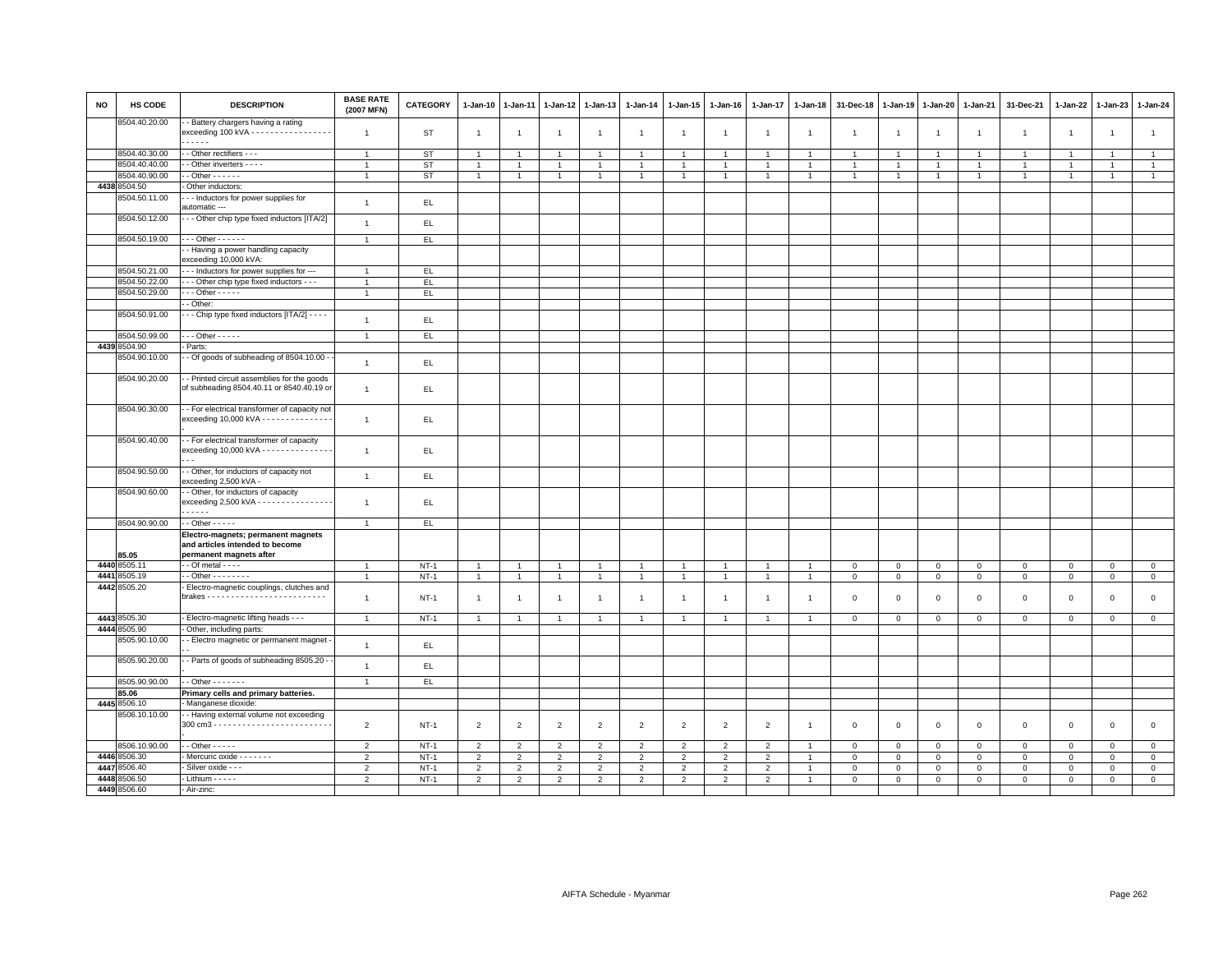| <b>NO</b> | <b>HS CODE</b>                 | <b>DESCRIPTION</b>                                                                              | <b>BASE RATE</b><br>(2007 MFN) | <b>CATEGORY</b>  | 1-Jan-10            | $1-Jan-11$               | 1-Jan-12                         | $1-Jan-13$                       | $1-Jan-14$                       | 1-Jan-15            | 1-Jan-16                         | 1-Jan-17                         | $1-Jan-18$     | 31-Dec-18                  | $1-Jan-19$                  | 1-Jan-20                   | 1-Jan-21                      | 31-Dec-21                  | 1-Jan-22                    | 1-Jan-23                   | 1-Jan-24                    |
|-----------|--------------------------------|-------------------------------------------------------------------------------------------------|--------------------------------|------------------|---------------------|--------------------------|----------------------------------|----------------------------------|----------------------------------|---------------------|----------------------------------|----------------------------------|----------------|----------------------------|-----------------------------|----------------------------|-------------------------------|----------------------------|-----------------------------|----------------------------|-----------------------------|
|           | 8506.60.10.00                  | - Having external volume not exceeding                                                          | $\overline{2}$                 | $NT-1$           | $\overline{2}$      | $\overline{2}$           | $\overline{2}$                   | $\overline{2}$                   | $\overline{2}$                   | $\overline{2}$      | $\overline{2}$                   | $\overline{2}$                   | $\mathbf{1}$   | $\mathbf 0$                | $\mathbf 0$                 | $\,0\,$                    | $\mathbf 0$                   | $\mathbf 0$                | $\mathbf 0$                 | $\mathsf 0$                | $\mathsf 0$                 |
|           | 8506.60.90.00                  | - - Other - - - - - - - - - -                                                                   | 2                              | <b>NT-1</b>      | $\overline{2}$      | $\overline{2}$           | $\overline{2}$                   | $\overline{2}$                   | $\overline{2}$                   | $\overline{2}$      | 2                                | $\overline{2}$                   | $\overline{1}$ | $\mathbf 0$                | $\mathbf{0}$                | $\mathbf{0}$               | $\overline{0}$                | $\mathbf 0$                | $\mathbf 0$                 | $\mathbf{0}$               | $\mathbf{0}$                |
|           | 4450 8506.80                   | Other primary cells and primary batteries:                                                      |                                |                  |                     |                          |                                  |                                  |                                  |                     |                                  |                                  |                |                            |                             |                            |                               |                            |                             |                            |                             |
|           |                                | - Zinc carbon:                                                                                  |                                |                  |                     |                          |                                  |                                  |                                  |                     |                                  |                                  |                |                            |                             |                            |                               |                            |                             |                            |                             |
|           | 8506.80.11.00                  | - - Having external volume not exceeding                                                        |                                |                  |                     |                          |                                  |                                  |                                  |                     |                                  |                                  |                |                            |                             |                            |                               |                            |                             |                            |                             |
|           |                                |                                                                                                 | $\overline{2}$                 | $NT-1$           | $\overline{2}$      | $\overline{2}$           | $\overline{2}$                   | $\overline{2}$                   | $\overline{2}$                   | $\overline{2}$      | $\overline{2}$                   | 2                                | $\mathbf{1}$   | $\mathbf 0$                | $\mathbf{0}$                | $\mathbf{0}$               | $\mathbf 0$                   | $\circ$                    | $\circ$                     | 0                          | $\mathbf 0$                 |
|           | 8506.80.19.00                  | $\cdots$ Other - - - - - - -                                                                    | $\overline{2}$                 | $NT-1$           | $\overline{2}$      | $\overline{2}$           | $\overline{2}$                   | $\overline{2}$                   | $\overline{2}$                   | $\overline{2}$      | $\overline{2}$                   | $\overline{2}$                   | $\overline{1}$ | $\overline{0}$             | $\overline{0}$              | $\mathbf{0}$               | $\overline{0}$                | $\circ$                    | $\mathbf 0$                 | $\circ$                    | $\mathbf{0}$                |
|           |                                | - Other:                                                                                        |                                |                  |                     |                          |                                  |                                  |                                  |                     |                                  |                                  |                |                            |                             |                            |                               |                            |                             |                            |                             |
|           | 8506.80.91.00                  | - - Having external volume not exceeding                                                        | $\overline{2}$                 | $NT-1$           | $\overline{2}$      | $\overline{2}$           | $\overline{2}$                   | $\overline{2}$                   | $\overline{2}$                   | $\overline{2}$      | $\overline{2}$                   | $\overline{2}$                   | $\mathbf{1}$   | $\mathsf 0$                | $\mathbf 0$                 | $\,0\,$                    | $\mathbf 0$                   | $\mathsf 0$                | $\mathsf 0$                 | $\mathsf 0$                | $\mathsf 0$                 |
|           | 8506.80.99.00                  | $\cdots$ Other - - - - - -                                                                      | $\overline{2}$                 | $NT-1$           | $\overline{2}$      | $\overline{2}$           | $\overline{2}$                   | $\overline{2}$                   | $\overline{2}$                   | $\overline{2}$      | $\overline{2}$                   | $\overline{2}$                   | $\overline{1}$ | $\mathbf{0}$               | $\mathbf 0$                 | $\mathbf 0$                | $\overline{0}$                | $\mathbf 0$                | $\mathbf 0$                 | $\mathbf 0$                | $\mathbf{0}$                |
|           | 4451 8506.90                   | - Parts                                                                                         | $\overline{2}$                 | EL.              |                     |                          |                                  |                                  |                                  |                     |                                  |                                  |                |                            |                             |                            |                               |                            |                             |                            |                             |
|           |                                | Electric accumulators, including<br>separators therefor, whether or not                         |                                |                  |                     |                          |                                  |                                  |                                  |                     |                                  |                                  |                |                            |                             |                            |                               |                            |                             |                            |                             |
|           | 85.07                          | rectangular                                                                                     |                                |                  |                     |                          |                                  |                                  |                                  |                     |                                  |                                  |                |                            |                             |                            |                               |                            |                             |                            |                             |
|           | 4452 8507.10                   | Lead-acid, of a kind used for starting                                                          |                                |                  |                     |                          |                                  |                                  |                                  |                     |                                  |                                  |                |                            |                             |                            |                               |                            |                             |                            |                             |
|           | 8507.10.10.00                  | piston engines:<br>- Of a kind used for aircraft - - - -                                        | $\overline{2}$                 | $NT-1$           | $\overline{2}$      | $\overline{2}$           | $\overline{2}$                   | $\overline{2}$                   | $\overline{2}$                   | $\overline{2}$      | $\overline{2}$                   | $\overline{2}$                   |                | $\mathbf 0$                | $\mathbf 0$                 | $\mathbf 0$                | $\mathbf 0$                   | $\mathbf{0}$               | $\Omega$                    | $\mathsf 0$                | $\mathbf 0$                 |
|           |                                | - Other:                                                                                        |                                |                  |                     |                          |                                  |                                  |                                  |                     |                                  |                                  |                |                            |                             |                            |                               |                            |                             |                            |                             |
|           | 8507.10.91.00                  | - - Having a voltage of 6 or 12 V and - - -                                                     | $\overline{2}$                 | $NT-1$           | $\overline{2}$      | $\overline{2}$           | $\overline{2}$                   | 2                                | $\overline{2}$                   | $\overline{2}$      | $\overline{2}$                   | $\overline{2}$                   | $\overline{1}$ | $\mathbf 0$                | $\mathbf 0$                 | $\overline{0}$             | $\overline{0}$                | $\mathbf{0}$               | $\mathbf{0}$                | $\mathbf 0$                | $\mathsf 0$                 |
|           | 8507.10.99.00                  | $\cdots$ Other - - - - -                                                                        | $\overline{2}$                 | $NT-1$           | $\overline{2}$      | $\overline{2}$           | $\overline{2}$                   | $\overline{2}$                   | $\overline{2}$                   | $\overline{2}$      | $\overline{2}$                   | $\overline{2}$                   | $\overline{1}$ | $\overline{0}$             | $\overline{0}$              | $\overline{0}$             | $\overline{0}$                | $\mathbf 0$                | $\circ$                     | $\mathbf{0}$               | $\mathbf{0}$                |
|           | 4453 8507.20                   | - Other lead-acid accumulators:                                                                 |                                |                  |                     |                          |                                  |                                  |                                  |                     |                                  |                                  |                |                            |                             |                            |                               |                            |                             |                            |                             |
|           | 8507.20.10.00                  | - - Of a kind used for aircraft - - -                                                           | 2                              | $NT-1$           | 2                   | 2                        | 2                                | 2                                | 2                                | 2                   | $\overline{2}$                   | 2                                | $\overline{1}$ | $\overline{0}$             | $\mathbf{0}$                | $\mathbf{0}$               | $\mathbf 0$                   | $\mathbf{0}$               | $\mathbf{0}$                | $\overline{0}$             | $\mathbf{0}$                |
|           |                                | - Other:                                                                                        |                                |                  |                     |                          |                                  |                                  |                                  |                     |                                  |                                  |                |                            |                             |                            |                               |                            |                             |                            |                             |
|           | 8507.20.91.00                  | -- Having a voltage of 6 or 12 V and a<br>discharge - - -                                       | $\overline{2}$                 | $NT-1$           | $\overline{2}$      | $\overline{2}$           | $\overline{2}$                   | $\overline{2}$                   | $\overline{2}$                   | $\overline{2}$      | $\overline{2}$                   | $\overline{2}$                   | $\overline{1}$ | $\,0\,$                    | $\mathbb O$                 | $\mathbf 0$                | $\mathbf 0$                   | $\mathbf 0$                | $\mathsf 0$                 | $\mathsf 0$                | $\mathsf 0$                 |
|           | 8507.20.99.00                  | $\cdots$ Other - - - -                                                                          | $\overline{2}$                 | $NT-1$           | $\overline{2}$      | $\mathcal{P}$            | $\overline{2}$                   | $\overline{2}$                   | $\overline{2}$                   | $\overline{2}$      | $\overline{2}$                   | $\overline{2}$                   |                | $\mathbf 0$                | $\mathbf 0$                 | $\mathbf 0$                | $\mathbf 0$                   | $\mathbf 0$                | $\mathbf 0$                 | $\mathbf{O}$               | $\mathbf 0$                 |
|           | 4454 8507.30                   | Nickel-cadmium:<br>- Of a kind used for aircraft - -                                            |                                | $NT-1$           | $\overline{2}$      | $\overline{\phantom{a}}$ | $\overline{\phantom{a}}$         | $\mathcal{P}$                    |                                  | $\overline{2}$      | $\overline{2}$                   | $\overline{2}$                   |                | $\mathbf 0$                | $\mathbf 0$                 | $\mathbf 0$                | $\mathbf 0$                   |                            |                             |                            |                             |
|           | 3507.30.10.00<br>8507.30.90.00 | $-$ Other $- -$                                                                                 | $\overline{2}$                 | $NT-1$           | $\overline{2}$      | $\overline{2}$           | $\overline{2}$                   | $\overline{2}$                   | $\overline{2}$<br>$\overline{2}$ | $\overline{2}$      | $\overline{2}$                   | $\overline{2}$                   | $\overline{1}$ | $\overline{0}$             | $\overline{0}$              | $\overline{0}$             | $\overline{0}$                | $\mathbf 0$<br>$\mathbf 0$ | $\mathbf 0$<br>$\mathbf{0}$ | $\mathsf 0$<br>$\mathbf 0$ | $\mathbf 0$<br>$\mathbf{0}$ |
|           | 4455 8507.40                   | Nickel-iron:                                                                                    |                                |                  |                     |                          |                                  |                                  |                                  |                     |                                  |                                  |                |                            |                             |                            |                               |                            |                             |                            |                             |
|           | 8507.40.10.00                  | - Of a kind used for aircraft - - -                                                             | $\overline{2}$                 | $NT-1$           | 2                   | $\overline{2}$           | $\overline{2}$                   | $\overline{2}$                   | 2                                | $\overline{2}$      | $\overline{2}$                   | $\overline{2}$                   | $\overline{1}$ | $\mathbf 0$                | $\overline{0}$              | $\mathbf{0}$               | $\overline{0}$                | $\circ$                    | $\Omega$                    | $\Omega$                   | $\mathsf 0$                 |
|           | 8507.40.90.00                  | $-$ Other $    -$                                                                               | $\overline{2}$                 | $NT-1$           | $\overline{2}$      | $\overline{2}$           | $\overline{2}$                   | $\overline{2}$                   | $\overline{2}$                   | $\overline{2}$      | $\overline{2}$                   | $\overline{2}$                   | $\overline{1}$ | $\,0\,$                    | $\mathbf{0}$                | $\mathbf{0}$               | $\overline{0}$                | $\mathbf 0$                | 0                           | $\mathbf 0$                | $\mathbf 0$                 |
|           | 4456 8507.80                   | Other accumulators:                                                                             |                                |                  |                     |                          |                                  |                                  |                                  |                     |                                  |                                  |                |                            |                             |                            |                               |                            |                             |                            |                             |
|           | 8507.80.10.00<br>8507.80.20.00 | - Lithium ion accumulators [ITA/2] - - -<br>- Of a kind used for aircraft - - - -               | $\overline{2}$                 | $NT-1$           | $\overline{2}$      |                          | $\overline{2}$                   | $\overline{2}$                   | $\overline{2}$                   | $\overline{2}$      | $\overline{2}$                   | $\overline{2}$                   |                | $\mathbf 0$                | $\mathbf 0$                 | $\mathbf 0$                | $\mathbf 0$                   | $\mathbf 0$                | $\mathbf 0$<br>$\Omega$     | $\mathsf 0$                | $\mathbf 0$                 |
|           | 8507.80.90.00                  | $-$ Other $     -$                                                                              | 2<br>$\overline{2}$            | $NT-1$<br>$NT-1$ | 2<br>$\overline{2}$ | 2<br>$\overline{2}$      | $\overline{2}$<br>$\overline{2}$ | $\overline{2}$<br>$\overline{2}$ | 2<br>$\overline{2}$              | 2<br>$\overline{2}$ | $\overline{2}$<br>$\overline{2}$ | $\overline{2}$<br>$\overline{2}$ | $\overline{1}$ | $\mathsf 0$<br>$\mathbf 0$ | $\mathbb O$<br>$\mathbf{0}$ | $\mathbf 0$<br>$\mathbf 0$ | $\overline{0}$<br>$\mathbf 0$ | $\circ$<br>$\mathbf 0$     | $\mathbf 0$                 | $\mathbf 0$<br>$\mathbf 0$ | $\mathsf 0$<br>$\mathbf 0$  |
|           | 4457 8507.90                   | - Parts:                                                                                        |                                |                  |                     |                          |                                  |                                  |                                  |                     |                                  |                                  |                |                            |                             |                            |                               |                            |                             |                            |                             |
|           |                                | - Plates:                                                                                       |                                |                  |                     |                          |                                  |                                  |                                  |                     |                                  |                                  |                |                            |                             |                            |                               |                            |                             |                            |                             |
|           | 8507.90.11.00                  | - - Of goods of subheading 8507.10 - - -                                                        | 5                              | $NT-1$           | $5\phantom{.0}$     | $\overline{5}$           | $\overline{5}$                   | $\overline{4}$                   | $\overline{4}$                   | $\overline{4}$      | $\mathbf{3}$                     | 3                                | $\overline{2}$ | $\,0\,$                    | $\mathbf 0$                 | $\,0\,$                    | $\mathbf 0$                   | $\mathsf 0$                | $\mathsf 0$                 | $\mathsf 0$                | $\mathsf 0$                 |
|           | 8507.90.19.00                  | $-$ - Other - - - - - -                                                                         | $\overline{1}$                 | $NT-1$           | $\mathbf{1}$        | $\overline{1}$           | $\overline{1}$                   | $\overline{1}$                   | $\mathbf{1}$                     | $\mathbf{1}$        | $\overline{1}$                   | $\overline{1}$                   | $\overline{1}$ | $\mathbf 0$                | $\mathbf 0$                 | $\mathbf 0$                | $\overline{0}$                | $\mathsf 0$                | $\mathsf 0$                 | $\mathbf 0$                | $\overline{0}$              |
|           | 8507.90.20.00                  | - Of a kind used for aircraft - - - -                                                           | $\overline{1}$                 | $NT-1$           | $\overline{1}$      | $\overline{1}$           | $\overline{1}$                   | $\mathbf{1}$                     | $\overline{1}$                   | $\mathbf{1}$        | $\mathbf{1}$                     | $\mathbf{1}$                     |                | $\,0\,$                    | $\,0\,$                     | $\overline{0}$             | $\mathbf 0$                   | $\mathbf 0$                | $\mathbf 0$                 | $\mathsf 0$                | $\mathbf 0$                 |
|           | 8507.90.30.00                  | - Other, battery separators in sheets, rolls<br>or cut to size of materials Other than PVC<br>. | $\overline{1}$                 | $NT-1$           | $\overline{1}$      |                          |                                  | $\overline{1}$                   | $\overline{1}$                   | $\mathbf{1}$        |                                  | $\mathbf{1}$                     |                | $\mathbf 0$                | $\mathbf 0$                 | $\mathbf 0$                | $\mathsf 0$                   | $\mathbf 0$                | $\mathbf 0$                 | $\mathsf 0$                | $\mathsf 0$                 |
|           | 8507.90.90.00                  | - Other, including other types of<br>separators - -                                             | $\overline{1}$                 | $NT-1$           | $\overline{1}$      | $\overline{1}$           | $\overline{1}$                   | $\mathbf{1}$                     | $\overline{1}$                   | $\mathbf{1}$        | $\overline{1}$                   | $\overline{1}$                   | $\overline{1}$ | $\,0\,$                    | $\mathbf 0$                 | $\,0\,$                    | $\mathbf 0$                   | $\mathbf 0$                | $\,0\,$                     | $\mathsf{O}\xspace$        | $\mathsf 0$                 |
|           |                                | Electro-mechanical domestic                                                                     |                                |                  |                     |                          |                                  |                                  |                                  |                     |                                  |                                  |                |                            |                             |                            |                               |                            |                             |                            |                             |
|           | 85.09                          | appliances, with self-contained electric<br>motor.                                              |                                |                  |                     |                          |                                  |                                  |                                  |                     |                                  |                                  |                |                            |                             |                            |                               |                            |                             |                            |                             |
|           | 4458 8509.10                   | - Vacuum cleaners, including dry and wet                                                        |                                |                  |                     |                          |                                  |                                  |                                  |                     |                                  |                                  |                |                            |                             |                            |                               |                            |                             |                            |                             |
|           |                                | vacuum cleaners - - - - - - - - - - - - - - - - - -<br>$\sim$ $\sim$                            | $\overline{1}$                 | $NT-1$           | $\overline{1}$      | $\overline{1}$           | $\overline{1}$                   | $\mathbf{1}$                     | $\overline{1}$                   | $\mathbf{1}$        | $\overline{1}$                   | $\mathbf{1}$                     | $\overline{1}$ | $\mathbf 0$                | $\mathbf 0$                 | $\mathbf 0$                | $\overline{0}$                | $\mathbf 0$                | $\mathbf 0$                 | $\mathbf{0}$               | $\mathbf 0$                 |
|           | 4459 8509.20                   | - Floor polishers - - - - - - - -                                                               | $\overline{1}$                 | $NT-1$           | $\mathbf{1}$        | $\overline{1}$           | $\overline{1}$                   | $\overline{1}$                   | $\overline{1}$                   | $\mathbf{1}$        | $\overline{1}$                   | $\mathbf{1}$                     | $\overline{1}$ | $\mathbf 0$                | $\mathbf 0$                 | $\circ$                    | $\mathbf 0$                   | $\circ$                    | $\mathbf 0$                 | $\mathbf{0}$               | $\mathsf 0$                 |
|           | 4460 8509.30                   | - Kitchen waste disposers - - -                                                                 | 7.5                            | $NT-1$           | 7.5                 | 7.5                      | 7.5                              | 6                                | 6                                | $5\overline{5}$     | 5                                | $5\phantom{.0}$                  | 3              | $\overline{0}$             | $\mathbf{0}$                | $\overline{0}$             | $\overline{0}$                | $\mathbf 0$                | $\mathbf 0$                 | $\mathbf 0$                | $\mathsf 0$                 |
|           | 4461 8509.40                   | Food grinders or mixers; fruit or vegetable                                                     | 7.5                            | $NT-1$           | 7.5                 | 7.5                      | 7.5                              | -6                               | 6                                | $\overline{5}$      | -5                               | $5\overline{5}$                  | -3             | $\Omega$                   | $\overline{0}$              | $\mathbf 0$                | $\circ$                       | $\mathbf{0}$               | $\Omega$                    | $\mathbf 0$                | $\circ$                     |
|           | 4462 8509.80                   | - Other appliances - - -                                                                        | 7.5                            | EL.              |                     |                          |                                  |                                  |                                  |                     |                                  |                                  |                |                            |                             |                            |                               |                            |                             |                            |                             |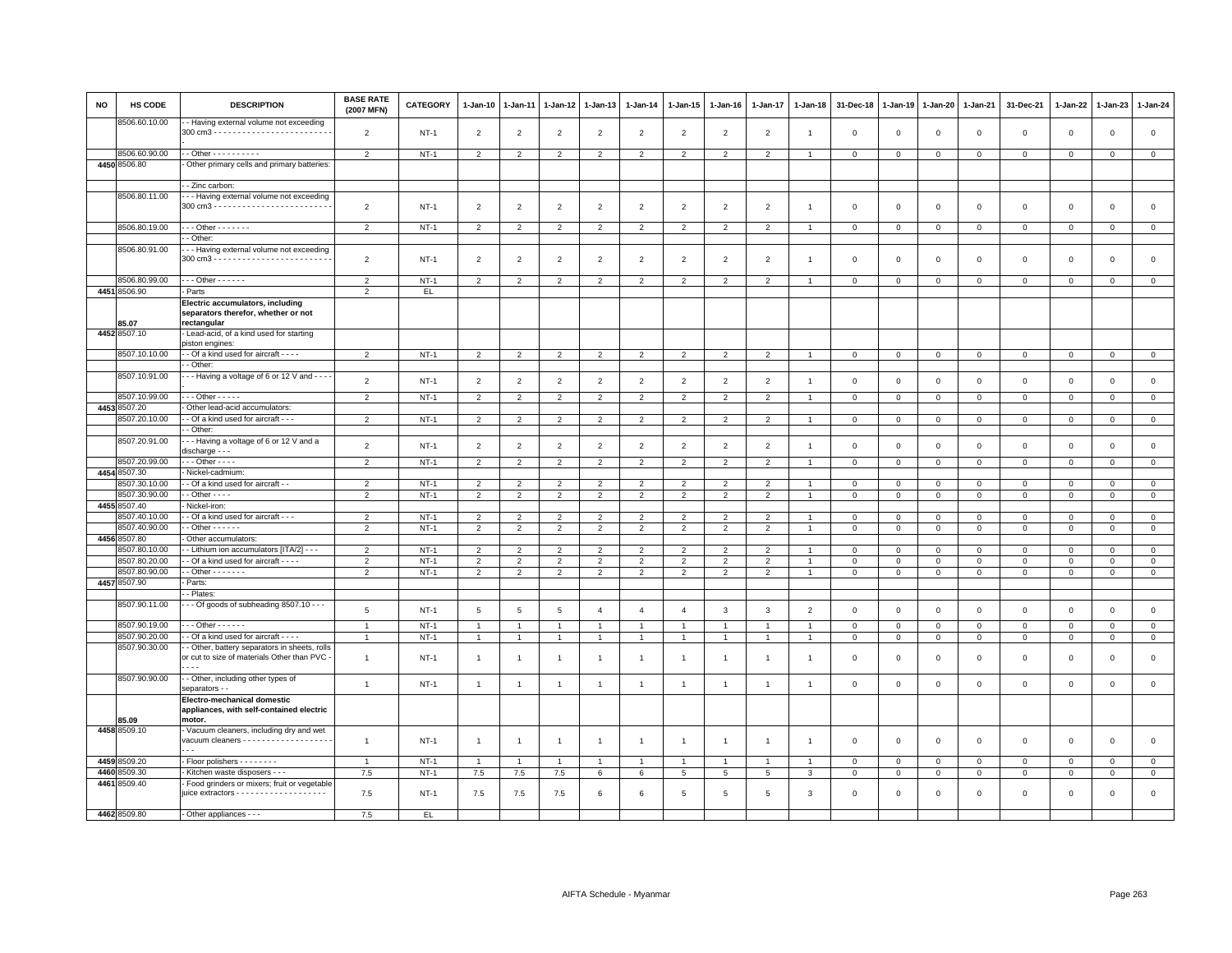| <b>NO</b> | <b>HS CODE</b>                 | <b>DESCRIPTION</b>                                                                               | <b>BASE RATE</b><br>(2007 MFN) | <b>CATEGORY</b>  | 1-Jan-10             | 1-Jan-11       | 1-Jan-12       | 1-Jan-13                         | 1-Jan-14                         | 1-Jan-15                         | 1-Jan-16     | 1-Jan-17       | $1 - Jan-18$                     | 31-Dec-18               | 1-Jan-19                | 1-Jan-20                | 1-Jan-21                     | 31-Dec-21                  | 1-Jan-22                     | 1-Jan-23                   | 1-Jan-24                |
|-----------|--------------------------------|--------------------------------------------------------------------------------------------------|--------------------------------|------------------|----------------------|----------------|----------------|----------------------------------|----------------------------------|----------------------------------|--------------|----------------|----------------------------------|-------------------------|-------------------------|-------------------------|------------------------------|----------------------------|------------------------------|----------------------------|-------------------------|
| 4463      | 8509.90                        | Parts:                                                                                           |                                |                  |                      |                |                |                                  |                                  |                                  |              |                |                                  |                         |                         |                         |                              |                            |                              |                            |                         |
|           | 8509.90.10.00                  | - Of goods of subheading 8509.10.00 or                                                           | $\overline{1}$                 | $NT-1$           | $\overline{1}$       | $\overline{1}$ | $\overline{1}$ | $\overline{1}$                   | $\overline{1}$                   | $\mathbf{1}$                     |              | $\overline{1}$ |                                  | $\mathbf 0$             | $\mathbf 0$             | $\mathbf 0$             | $\mathsf 0$                  | $\mathsf 0$                | $\mathbf 0$                  | $\mathsf 0$                | $\mathsf 0$             |
|           | 8509.90.20.00                  | - Of goods of subheadings 8509.30.00, -                                                          | 7.5                            | $NT-1$           | 7.5                  | 7.5            | 7.5            | 6                                | 6                                | 5                                | 5            | 5              | 3                                | $\mathbf 0$             | $\mathbf 0$             | $\mathsf 0$             | $\mathbf 0$                  | $\mathsf 0$                | $\mathbf 0$                  | $\mathsf 0$                | $\mathsf 0$             |
|           | 85.10                          | Shavers, hair clippers and hair-<br>removing appliances, with self-<br>contained electric motor. |                                |                  |                      |                |                |                                  |                                  |                                  |              |                |                                  |                         |                         |                         |                              |                            |                              |                            |                         |
|           | 4464 8510.10                   | $-$ Shavers $- - - - - - - -$                                                                    | 10                             | $NT-1$           | 10                   | 10             | 8              | 8                                | 7.5                              | 5                                | 5            | 5              | 3                                | 0                       | 0                       | 0                       | 0                            | $\circ$                    | $\circ$                      | $\mathbf{0}$               | $\mathbf{0}$            |
|           | 4465 8510.20                   | - Hair clippers - - - -                                                                          | 10                             | $NT-1$           | 10                   | 10             | 8              | 8                                | 7.5                              | 5                                | 5            | 5              | $\overline{3}$                   | $\mathbf{0}$            | $\mathbf{0}$            | $\circ$                 | $\mathbf{0}$                 | $\mathbf 0$                | $\Omega$                     | $\mathbf 0$                | $\mathsf 0$             |
| 4466      | 3510.30                        | - Hair-removing appliances - - - -                                                               | 10                             | $NT-1$           | 10                   | 10             | 8              | 8                                | 7.5                              | 5                                | 5            | 5              | 3                                | $\mathbf 0$             | $\mathbf 0$             | $\mathbf 0$             | $\mathbf 0$                  | $\mathsf 0$                | $\circ$                      | $\mathsf 0$                | $\mathbf 0$             |
|           | 4467 8510.90                   | - Parts - - - - -                                                                                | 10                             | $NT-1$           | 10 <sup>10</sup>     | 10             | 8              | 8                                | 7.5                              | 5                                | 5            | 5              | $\mathbf{3}$                     | $\mathbf{0}$            | $\mathsf 0$             | $\mathbf{O}$            | $\mathbf{0}$                 | $\mathbf 0$                | $\mathbf 0$                  | $\mathsf 0$                | $\overline{0}$          |
|           | 85.11                          | Electrical ignition or starting<br>equipment of a kind used for spark -<br>ignition or           |                                |                  |                      |                |                |                                  |                                  |                                  |              |                |                                  |                         |                         |                         |                              |                            |                              |                            |                         |
|           | 4468 8511.10                   | - Sparking plugs:                                                                                |                                |                  |                      |                |                |                                  |                                  |                                  |              |                |                                  |                         |                         |                         |                              |                            |                              |                            |                         |
|           | 8511.10.10.00                  | - - Suitable for aircraft engines - -                                                            | 5                              | $NT-1$           | $5\overline{5}$      | 5              | 5              | $\overline{4}$                   | $\overline{4}$                   | $\overline{4}$                   | 3            | 3              | $\overline{2}$                   | $\mathbf{0}$            | $\mathbf 0$             | $\mathbf{0}$            | $\mathbf{0}$                 | $\mathbf 0$                | $\mathbf{0}$                 | $\mathbf{0}$               | $\mathsf 0$             |
|           | 8511.10.90.00                  | $\cdot$ - Other - - - -                                                                          | 5                              | $NT-1$           | 5                    | 5              | 5              | $\overline{4}$                   | $\overline{4}$                   | $\overline{4}$                   | $\mathbf{3}$ | 3              | $\overline{2}$                   | $\mathbf 0$             | $\mathbf 0$             | $\mathbf 0$             | $\mathbf 0$                  | $\mathsf 0$                | $\mathbf 0$                  | $\mathbf 0$                | $\mathsf 0$             |
|           | 4469 8511.20                   | Ignition magnetos; magneto-dynamos;<br>magnetic flywheels:                                       |                                |                  |                      |                |                |                                  |                                  |                                  |              |                |                                  |                         |                         |                         |                              |                            |                              |                            |                         |
|           | 8511.20.10.00                  | - Suitable for aircraft engines - - - - -                                                        | 5                              | $NT-1$           | 5                    | 5              | 5              | $\overline{4}$                   | $\overline{4}$                   | $\overline{4}$                   | 3            | 3              | $\overline{\phantom{0}}$         | $\Omega$                | $\Omega$                | $\mathbf 0$             | $\mathbf{0}$                 | $\mathbf 0$                | $\mathbf{0}$                 | $\mathbf 0$                | $\mathbf{0}$            |
|           | 8511.20.20.00<br>8511.20.90.00 | - Other unassembled ignition magnetos<br>- - Other - - - -                                       | 5<br>5                         | $NT-1$<br>$NT-1$ | 5<br>$5\overline{5}$ | 5<br>5         | 5<br>5         | $\overline{4}$<br>$\overline{4}$ | $\overline{4}$<br>$\overline{4}$ | $\overline{4}$<br>$\overline{4}$ | 3<br>3       | 3<br>3         | $\overline{2}$<br>$\overline{2}$ | $\Omega$<br>$\mathbf 0$ | $\Omega$<br>$\mathbf 0$ | $\Omega$<br>$\mathbf 0$ | $\mathbf{0}$<br>$\mathbf{0}$ | $\mathbf 0$<br>$\mathsf 0$ | $\mathbf{0}$<br>$\mathbf{0}$ | $\mathbf 0$<br>$\mathbf 0$ | $\mathbf{0}$<br>$\circ$ |
|           | 4470 8511.30                   | Distributors; ignition coils:                                                                    |                                |                  |                      |                |                |                                  |                                  |                                  |              |                |                                  |                         |                         |                         |                              |                            |                              |                            |                         |
|           | 8511.30.10                     | - Suitable for aircraft engines - - - -                                                          |                                |                  |                      |                |                |                                  |                                  |                                  |              |                |                                  |                         |                         |                         |                              |                            |                              |                            |                         |
|           | 8511.30.10.10                  | - - - - - - - Distributors- - - - -                                                              | 5                              | $NT-1$           | 5                    | 5              | 5              | $\overline{4}$                   | $\overline{4}$                   | $\overline{4}$                   | 3            | 3              | $\overline{2}$                   | 0                       | 0                       | 0                       | 0                            | 0                          | $\circ$                      | 0                          | $\mathsf 0$             |
|           | 8511.30.10.20                  | $- - - - -$ Ignition coils - - -                                                                 | 5                              | $NT-1$           | 5                    | 5              | 5              | $\overline{4}$                   | $\overline{4}$                   | $\overline{4}$                   | $\mathbf{3}$ | 3              | $\overline{2}$                   | $\mathbf 0$             | $\mathbf 0$             | $\mathbf 0$             | $\circ$                      | $\mathsf 0$                | $\mathbf 0$                  | $\mathbf 0$                | $\mathsf 0$             |
|           | 8511.30.20                     | - Other unassembled distributors and- - -                                                        |                                |                  |                      |                |                |                                  |                                  |                                  |              |                |                                  |                         |                         |                         |                              |                            |                              |                            |                         |
|           | 8511.30.20.10                  | - - - - - - - Distributors - - - -                                                               | 5                              | $NT-1$           | $5\overline{5}$      | 5              | 5              | $\overline{4}$                   | $\overline{4}$                   | $\overline{4}$                   | 3            | 3              | $\overline{2}$                   | 0                       | 0                       | $\mathbf 0$             | $\mathbf 0$                  | 0                          | $\mathbf 0$                  | $\mathsf 0$                | $\circ$                 |
|           | 8511.30.20.20                  | $- - - - -$ Ignition coils --                                                                    | 5                              | $NT-1$           | $\overline{5}$       | 5              | 5              | $\overline{4}$                   | $\overline{4}$                   | $\overline{4}$                   | $\mathbf{3}$ | 3              | $\overline{2}$                   | $\mathbf 0$             | $\mathbf 0$             | $\mathbf 0$             | $\mathbf 0$                  | $\mathsf 0$                | $\mathbf 0$                  | $\mathbf 0$                | $\mathsf 0$             |
|           | 8511.30.90                     | $-$ Other $- - - -$                                                                              |                                |                  |                      |                |                |                                  |                                  |                                  |              |                |                                  |                         |                         |                         |                              |                            |                              |                            |                         |
|           | 8511.30.90.10                  | - - - - - - Distributors - - - - -                                                               | $5\overline{5}$                | $NT-1$           | 5                    | 5              | 5              | $\overline{4}$                   | $\overline{4}$                   | $\overline{4}$                   | 3            | 3              | $\overline{2}$                   | $\Omega$                | $\Omega$                | $\Omega$                | $\Omega$                     | $\Omega$                   | $\Omega$                     | $\Omega$                   | $\mathbf 0$             |
|           | 8511.30.90.20                  | $\cdots$ Ignition coils $\cdots$                                                                 | 5                              | $NT-1$           | $\overline{5}$       | $\,$ 5 $\,$    | $\,$ 5 $\,$    | $\overline{4}$                   | $\overline{4}$                   | $\overline{4}$                   | $\mathbf{3}$ | 3              | $\overline{2}$                   | $\mathsf 0$             | $\mathsf 0$             | $\mathsf 0$             | $\mathsf 0$                  | $\mathsf 0$                | $\mathbf 0$                  | $\mathsf 0$                | $\overline{0}$          |
|           | 4471 8511.40                   | Starter motors and dual purpose starter-<br>generators:                                          |                                |                  |                      |                |                |                                  |                                  |                                  |              |                |                                  |                         |                         |                         |                              |                            |                              |                            |                         |
|           | 8511.40.10.00                  | - - Suitable for aircraft engines - - - -                                                        | 5                              | $NT-1$           | $5\overline{5}$      | 5              | 5              | $\overline{4}$                   | $\overline{4}$                   | $\overline{4}$                   | 3            | 3              | $\overline{2}$                   | $\mathbf{0}$            | $\mathbf 0$             | $\overline{0}$          | $\mathbf{0}$                 | $\mathbf 0$                | $\mathbf{0}$                 | $\mathbf{0}$               | $\mathbf 0$             |
|           | 8511.40.20.00                  | - Other unassembled starter motors - - -                                                         | 5                              | $NT-1$           | 5                    | 5              | 5              | $\overline{4}$                   | $\overline{4}$                   | $\overline{4}$                   | 3            | 3              | $\overline{2}$                   | $\mathbf 0$             | $\mathbf 0$             | $\mathbf 0$             | $\mathbf 0$                  | $\mathsf 0$                | $\mathbf 0$                  | $\mathsf 0$                | $\mathsf 0$             |
|           | 8511.40.30.00                  | - Starter motors for vehicles of headings                                                        | 5                              | NT-1             | 5                    | 5              | 5              | $\overline{4}$                   | $\overline{4}$                   | $\overline{4}$                   | 3            | 3              | $\overline{2}$                   | 0                       | $\mathbf 0$             | $^{\circ}$              | 0                            | 0                          | $^{\circ}$                   | $\mathbf 0$                | $\mathbf 0$             |
|           | 8511.40.40.00                  | - Other, not fully assembled - - -                                                               | 5                              | $NT-1$           | 5                    | 5              | 5              | $\overline{4}$                   | $\overline{4}$                   | $\overline{4}$                   | 3            | 3              | $\overline{2}$                   | $\mathbf 0$             | $\circ$                 | $\mathbf 0$             | $\mathbf 0$                  | 0                          | $\circ$                      | $\mathbf 0$                | $\mathsf 0$             |
|           | 8511.40.90.00                  | $-$ Other $   -$                                                                                 | 5                              | $NT-1$           | 5                    | 5              | 5              | $\overline{4}$                   | $\overline{4}$                   | $\overline{4}$                   | 3            | 3              | $\overline{2}$                   | $\mathbf 0$             | $\mathbf 0$             | $\mathbf 0$             | $\mathbf 0$                  | $\mathsf 0$                | $\mathbf 0$                  | $\mathbf 0$                | $\mathbf 0$             |
|           | 4472 8511.50                   | Other generators:                                                                                |                                |                  |                      |                |                |                                  |                                  |                                  |              |                |                                  |                         |                         |                         |                              |                            |                              |                            |                         |
|           | 8511.50.10.00                  | - Suitable for aircraft engines - - -                                                            | 5                              | $NT-1$           | 5                    | 5              | 5              | $\overline{4}$                   | $\overline{4}$                   | $\overline{4}$                   | 3            | 3              | $\overline{2}$                   | $\mathbf 0$             | $\mathbf 0$             | $^{\circ}$              | $\mathbf 0$                  | 0                          | $\circ$                      | $\mathbf 0$                | $\mathsf 0$             |
|           | 8511.50.20.00                  | - Other unassembled alternators - -                                                              | 5                              | $NT-1$           | 5                    | 5              | 5              | $\overline{4}$                   | $\overline{4}$                   | $\overline{4}$                   | 3            | 3              | $\overline{2}$                   | 0                       | 0                       | $\mathbf{0}$            | $\mathbf 0$                  | 0                          | $\circ$                      | $^{\circ}$                 | $\mathsf 0$             |
|           | 8511.50.30.00                  | - Other alternators for vehicles of<br>headings 87.01 to 87.05 - - - - - - - - - - - - -         | 5                              | $NT-1$           | 5                    | 5              | 5              | $\overline{4}$                   | $\overline{4}$                   | $\overline{4}$                   | 3            | 3              | $\overline{2}$                   | $\Omega$                | $\mathbf 0$             | $\mathsf 0$             | $\mathbf{0}$                 | $\mathsf 0$                | $\mathbf 0$                  | $\mathbf 0$                | $\mathsf 0$             |
|           | 8511.50.40.00                  | - Other, not fully assembled - - - -                                                             | 5                              | $NT-1$           | 5                    | 5              | $\overline{5}$ | $\overline{4}$                   | $\overline{4}$                   | $\overline{4}$                   | 3            | 3              | $\overline{2}$                   | $\mathbf 0$             | $\mathbf 0$             | $\mathsf 0$             | $\mathbf 0$                  | $\mathsf 0$                | $\mathbf 0$                  | $\Omega$                   | $\mathbf 0$             |
|           | 8511.50.90.00                  | $-$ Other $     -$                                                                               | 5                              | $NT-1$           | 5                    | 5              | 5              | $\overline{4}$                   | $\overline{4}$                   | $\overline{4}$                   | $\mathbf{3}$ | 3              | $\overline{2}$                   | $\mathbf 0$             | $\mathbf 0$             | $\mathbf 0$             | $\mathbf 0$                  | $\mathsf 0$                | $\mathbf 0$                  | 0                          | $\mathbf 0$             |
|           | 4473 8511.80                   | Other equipment:                                                                                 |                                |                  |                      |                |                |                                  |                                  |                                  |              |                |                                  |                         |                         |                         |                              |                            |                              |                            |                         |
|           | 8511.80.10.00                  | - Suitable for aircraft engines - - - - -                                                        | 5                              | $NT-1$           | $\overline{5}$       | 5              | 5              | $\overline{4}$                   | $\overline{4}$                   | $\overline{4}$                   | 3            | 3              | $\overline{2}$                   | $\Omega$                | $\Omega$                | $\Omega$                | $\mathbf 0$                  | $\mathbf 0$                | $\mathbf{0}$                 | $\mathbf 0$                | $\circ$                 |
|           | 8511.80.90.00                  | - Other - - - - - - - - - - - -                                                                  | 5                              | $NT-1$           | 5                    | 5              | 5              | $\overline{4}$                   | $\overline{4}$                   | $\overline{4}$                   | 3            | 3              | $\overline{\phantom{0}}$         | $\Omega$                | $\Omega$                | $\mathbf 0$             | $\mathbf 0$                  | $\mathsf 0$                | $\mathbf{0}$                 | $\Omega$                   | $\mathbf 0$             |
|           | 4474 8511.90                   | Parts:                                                                                           |                                |                  |                      |                |                |                                  |                                  |                                  |              |                |                                  |                         |                         |                         |                              |                            |                              |                            |                         |
|           | 8511.90.10.00                  | - Of goods for aircraft engines - - -                                                            | 5                              | <b>NT-1</b>      | $5\overline{5}$      | $\overline{5}$ | 5              | $\overline{4}$                   | $\overline{4}$                   | $\overline{4}$                   | 3            | 3              | $\overline{2}$                   | $\mathbf 0$             | $\mathbf 0$             | $\mathbf{0}$            | $\mathbf{0}$                 | $\mathsf 0$                | $\mathbf 0$                  | $\mathsf 0$                | $\mathbf{0}$            |
|           |                                | - Other:                                                                                         |                                |                  |                      |                |                |                                  |                                  |                                  |              |                |                                  |                         |                         |                         |                              |                            |                              |                            |                         |
|           | 8511.90.21.00                  | - - For sparking plugs - - -                                                                     | 5                              | $NT-1$           | 5                    | 5              | 5              | $\overline{4}$                   | $\overline{4}$                   | $\overline{4}$                   | 3            | 3              | $\overline{2}$                   | $\mathbf 0$             | $\mathbf 0$             | $\mathbf 0$             | $\mathbf 0$                  | 0                          | $\circ$                      | 0                          | $\overline{0}$          |
|           | 8511.90.22.00                  | - - - Contact points - - -                                                                       | 5                              | $NT-1$           | 5                    | $\overline{5}$ | 5              | $\Delta$                         | $\overline{4}$                   | $\overline{4}$                   | 3            | $\mathbf{R}$   | $\overline{2}$                   | $\Omega$                | $\Omega$                | $\mathbf{0}$            | $\Omega$                     | $\Omega$                   | $\mathbf{0}$                 | $\mathbf 0$                | $\Omega$                |
|           | 8511.90.29.00                  | --- Other --------                                                                               | 5                              | $NT-1$           | 5                    | 5              | 5              | $\mathbf{A}$                     | $\overline{4}$                   | $\mathbf{A}$                     | 3            | 3              | $\overline{2}$                   | $\Omega$                | $\mathbf 0$             | $\Omega$                | $\mathbf 0$                  | $\Omega$                   | $\mathbf{0}$                 | $\mathbf 0$                | $\Omega$                |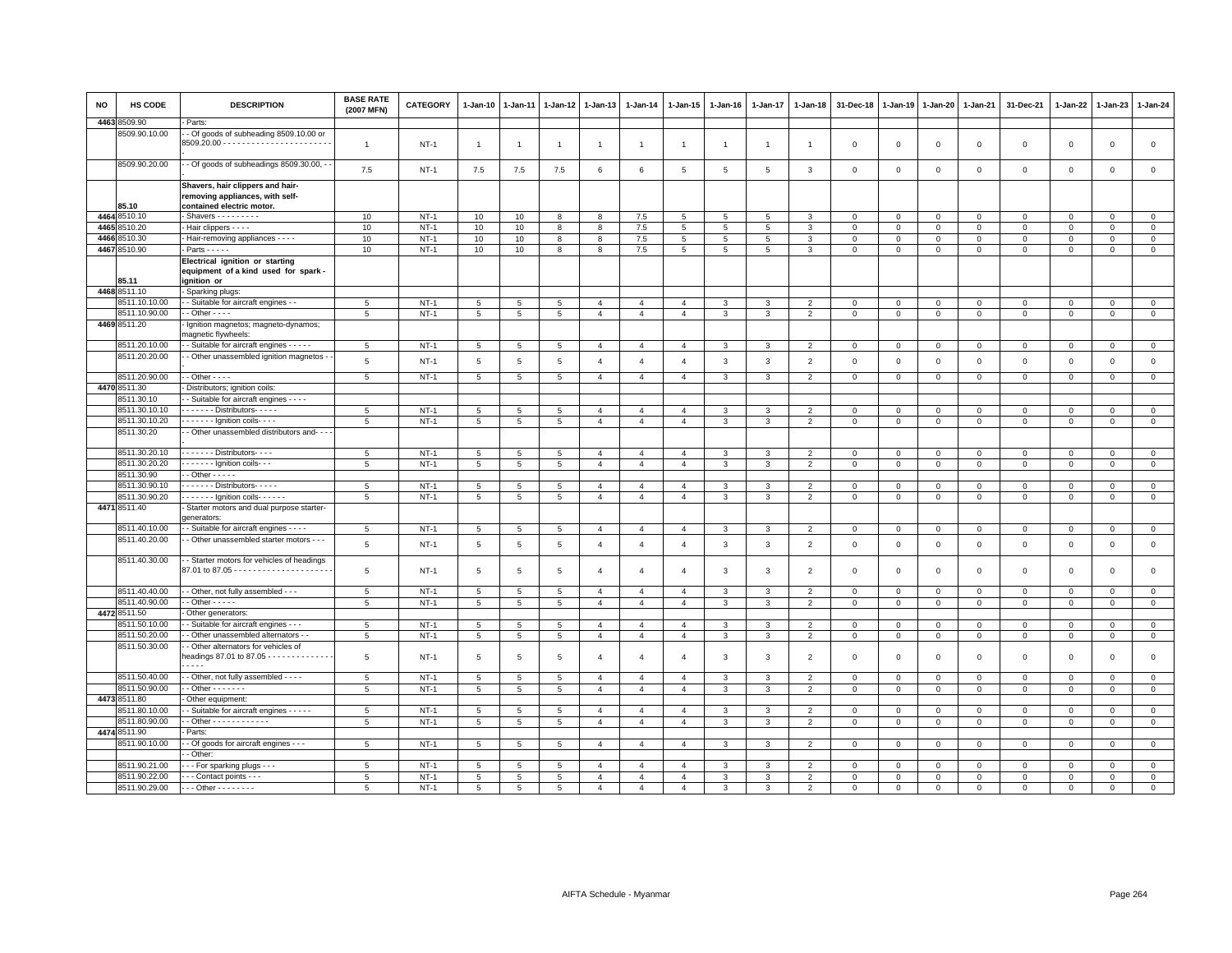| <b>NO</b> | HS CODE                       | <b>DESCRIPTION</b>                                                                                         | <b>BASE RATE</b><br>(2007 MFN) | CATEGORY    | 1-Jan-10        | 1-Jan-11        | 1-Jan-12        | $1 - Jan-13$   | 1-Jan-14       | 1-Jan-15       | 1-Jan-16       | 1-Jan-17       | 1-Jan-18       | 31-Dec-18      | 1-Jan-19       | 1-Jan-20       | 1-Jan-21       | 31-Dec-21      | 1-Jan-22     | 1-Jan-23     | 1-Jan-24       |
|-----------|-------------------------------|------------------------------------------------------------------------------------------------------------|--------------------------------|-------------|-----------------|-----------------|-----------------|----------------|----------------|----------------|----------------|----------------|----------------|----------------|----------------|----------------|----------------|----------------|--------------|--------------|----------------|
|           | 85.12                         | <b>Electrical lighting or signalling</b><br>equipment (excluding articles of<br>heading 85.39), windscreen |                                |             |                 |                 |                 |                |                |                |                |                |                |                |                |                |                |                |              |              |                |
|           | 4475 8512.10                  | - Lighting or visual signalling equipment of<br>a kind used on bicycles - - - - - - - - - - - - - -        | 1.5                            | $NT-1$      | 1.5             | 1.5             | 1.5             | 1.5            | 1.5            | 1.5            | 1.5            | 1.5            | $\overline{1}$ | $\mathbf 0$    | $\overline{0}$ | $\mathbf 0$    | $\mathsf 0$    | $\mathsf 0$    | $\mathbf 0$  | $\mathbf 0$  | $\mathsf 0$    |
|           | 4476 8512.20                  | Other lighting or visual signalling<br>equipment:                                                          |                                |             |                 |                 |                 |                |                |                |                |                |                |                |                |                |                |                |              |              |                |
|           | 8512.20.10.00                 | - - For motor cars, assembled - - - -                                                                      | 5                              | $NT-1$      | 5               | 5               | 5               | $\overline{4}$ | $\overline{4}$ | $\overline{4}$ | 3              | $\mathbf{3}$   | $\overline{2}$ | $\mathbf 0$    | $\mathbf{0}$   | $\overline{0}$ | $\overline{0}$ | $\mathbf{0}$   | $\mathbf 0$  | $\mathbf 0$  | $\mathbf{0}$   |
|           | 8512.20.20.00                 | - Unassembled lighting or visual signaling                                                                 | 5                              | <b>NT-1</b> | 5               | $\overline{5}$  | $5\phantom{.0}$ | $\overline{4}$ | $\overline{4}$ | $\overline{4}$ | $\mathbf{3}$   | $\mathbf{3}$   | $\overline{2}$ | $\mathbf 0$    | $\overline{0}$ | $\mathbf 0$    | $\mathsf 0$    | $\mathsf 0$    | $\mathbf 0$  | $\mathbf 0$  | $\mathsf 0$    |
|           |                               |                                                                                                            |                                |             |                 |                 |                 |                |                |                |                |                |                |                |                |                |                |                |              |              |                |
|           | 8512.20.90.00<br>4477 8512.30 | $-$ - Other $-$ - - - - - -<br>Sound signalling equipment:                                                 | $5\phantom{.0}$                | <b>NT-1</b> | $5\phantom{.0}$ | $5\phantom{.0}$ | $5\phantom{.0}$ | $\overline{4}$ | $\overline{4}$ | $\overline{4}$ | $\mathbf{3}$   | $\mathbf{3}$   | $\overline{2}$ | $\overline{0}$ | $\,0\,$        | $\mathbf 0$    | $\mathbf 0$    | $\overline{0}$ | $\mathbf{0}$ | $\,0\,$      | $\overline{0}$ |
|           | 8512.30.10.00                 | - Horns and sirens, assembled - - - -                                                                      | 5                              | $NT-1$      | 5               | 5               | 5               | $\overline{4}$ | $\overline{4}$ | $\overline{4}$ | $\mathbf{3}$   | $\mathbf{3}$   | $\overline{2}$ | $\overline{0}$ | $\mathbf{0}$   | $\overline{0}$ | $\mathbf{0}$   | $\mathbf{0}$   | $\mathbf{0}$ | $\mathbf{0}$ | $\mathbf 0$    |
|           | 8512.30.20.00                 | - - Unassembled sound signalling                                                                           |                                |             |                 |                 |                 |                |                |                |                |                |                |                |                |                |                |                |              |              |                |
|           |                               | equipment - -                                                                                              | 5                              | $NT-1$      | 5               | 5               | 5               | $\overline{4}$ | $\overline{4}$ | $\overline{4}$ | $\mathbf{3}$   | $\mathbf{3}$   | $\overline{2}$ | $\mathbf 0$    | $\mathsf 0$    | $\mathbf 0$    | $\mathsf 0$    | $\mathsf 0$    | $\mathbf 0$  | $\mathsf 0$  | $\mathsf 0$    |
|           | 8512.30.90.00                 | $-$ - Other $-$ - $-$                                                                                      | 5                              | $NT-1$      | 5               | 5               | $5\overline{5}$ | $\overline{4}$ | $\overline{4}$ | $\overline{4}$ | 3              | 3              | $\overline{2}$ | $\mathbf 0$    | $\mathbf{0}$   | $\overline{0}$ | $\mathbf{0}$   | $\mathbf{0}$   | $\mathbf 0$  | $\mathbf{0}$ | $\overline{0}$ |
|           | 4478 8512.40                  | Windscreen wipers, defrosters and<br>demisters - - -                                                       | 5                              | $NT-1$      | $5\phantom{.0}$ | $\overline{5}$  | $\overline{5}$  | $\overline{4}$ | $\overline{4}$ | $\overline{4}$ | $\mathbf{3}$   | $\mathbf{3}$   | $\overline{2}$ | $\,0\,$        | $\,0\,$        | $\mathbb O$    | $\circ$        | $\mathsf 0$    | $\mathsf 0$  | $\mathbf 0$  | $\mathsf 0$    |
|           | 4479 8512.90                  | Parts:                                                                                                     |                                |             |                 |                 |                 |                |                |                |                |                |                |                |                |                |                |                |              |              |                |
|           | 8512.90.10.00                 | $-$ Of goods of subheading 8512.10 $  -$                                                                   | 1.5                            | $NT-1$      | 1.5             | 1.5             | 1.5             | 1.5            | 1.5            | 1.5            | 1.5            | 1.5            | $\overline{1}$ | $\mathbf 0$    | $\overline{0}$ | $\mathbf 0$    | $\mathsf 0$    | $\mathsf 0$    | $\mathsf 0$  | $\mathbf 0$  | $\mathsf 0$    |
|           | 8512.90.20.00                 | - - Of goods of subheadings 8512.20,<br>8512.30, or 8512.40 - - - - - - - - - - - - - - - -<br>$\cdots$    | 5                              | $NT-1$      | 5               | 5               | 5               | $\overline{4}$ | $\overline{4}$ | $\overline{4}$ | 3              | 3              | $\overline{2}$ | $\mathbf 0$    | $\mathbf 0$    | $\mathsf 0$    | $\mathbf 0$    | $\mathsf 0$    | $\mathbf 0$  | $\mathsf 0$  | $\mathbf 0$    |
|           | 85.13                         | Portable electric lamps designed to<br>function by their own source of energy<br>(for example, dry         |                                |             |                 |                 |                 |                |                |                |                |                |                |                |                |                |                |                |              |              |                |
|           | 4480 8513.10                  | - Lamps:                                                                                                   |                                |             |                 |                 |                 |                |                |                |                |                |                |                |                |                |                |                |              |              |                |
|           | 8513.10.10.00                 | - Miners' cap lamps - - -                                                                                  | 5                              | EL.         |                 |                 |                 |                |                |                |                |                |                |                |                |                |                |                |              |              |                |
|           | 8513.10.20.00                 | - Quarrymen's lamps - - -                                                                                  | 5                              | EL.         |                 |                 |                 |                |                |                |                |                |                |                |                |                |                |                |              |              |                |
|           | 8513.10.90.00                 | $-$ Other $     -$                                                                                         | 5                              | EL          |                 |                 |                 |                |                |                |                |                |                |                |                |                |                |                |              |              |                |
|           | 4481 8513.90                  | Parts:                                                                                                     |                                |             |                 |                 |                 |                |                |                |                |                |                |                |                |                |                |                |              |              |                |
|           | 8513.90.10.00                 | - Of miners' cap lamps - - - -                                                                             | 5                              | EL.         |                 |                 |                 |                |                |                |                |                |                |                |                |                |                |                |              |              |                |
|           | 8513.90.20.00                 | - Of quarrymen's lamps - - - - -                                                                           | 5                              | EL.         |                 |                 |                 |                |                |                |                |                |                |                |                |                |                |                |              |              |                |
|           | 8513.90.30.00                 | - Reflectors for flashlights; plastic switch<br>slides for flashlights - - - - - - - - - - - - - - -       | 5                              | EL.         |                 |                 |                 |                |                |                |                |                |                |                |                |                |                |                |              |              |                |
|           | 8513.90.90.00                 | $\cdot$ - Other - - - - -                                                                                  | $5\phantom{.0}$                | EL.         |                 |                 |                 |                |                |                |                |                |                |                |                |                |                |                |              |              |                |
|           |                               | Industrial or laboratory electric furnaces                                                                 |                                |             |                 |                 |                 |                |                |                |                |                |                |                |                |                |                |                |              |              |                |
|           | 85.14                         | and ovens (including those functioning                                                                     |                                |             |                 |                 |                 |                |                |                |                |                |                |                |                |                |                |                |              |              |                |
|           | 4482 8514.10                  | by induction<br>Resistance heated furnaces and ovens:                                                      |                                |             |                 |                 |                 |                |                |                |                |                |                |                |                |                |                |                |              |              |                |
|           |                               | - Of a kind used in industry:                                                                              |                                |             |                 |                 |                 |                |                |                |                |                |                |                |                |                |                |                |              |              |                |
|           | 8514.10.11.00                 | - - Resistance heated furnaces and ovens                                                                   | $\overline{1}$                 |             |                 |                 |                 |                |                |                |                |                |                |                |                |                |                |                |              |              |                |
|           |                               |                                                                                                            |                                | EL.         |                 |                 |                 |                |                |                |                |                |                |                |                |                |                |                |              |              |                |
|           | 8514.10.19.00                 | $\cdots$ Other - - - - - - -                                                                               | $\overline{1}$                 | EL.         |                 |                 |                 |                |                |                |                |                |                |                |                |                |                |                |              |              |                |
|           |                               | - Other:                                                                                                   |                                |             |                 |                 |                 |                |                |                |                |                |                |                |                |                |                |                |              |              |                |
|           | 8514.10.91.00                 | --- Resistance heated furnaces and ----                                                                    | $\overline{1}$                 | EL          |                 |                 |                 |                |                |                |                |                |                |                |                |                |                |                |              |              |                |
|           | 8514.10.99.00                 | - - - Other - - - - - -                                                                                    | $\overline{1}$                 | EL.         |                 |                 |                 |                |                |                |                |                |                |                |                |                |                |                |              |              |                |
|           | 4483 8514.20                  | - Furnaces and ovens functioning by<br>induction or dielectric loss:                                       |                                |             |                 |                 |                 |                |                |                |                |                |                |                |                |                |                |                |              |              |                |
|           |                               | - Of a kind used in industry:                                                                              |                                |             |                 |                 |                 |                |                |                |                |                |                |                |                |                |                |                |              |              |                |
|           | 8514.20.11.00                 | -- Inductance or dielectric furnaces and<br>ovens for the manufacture of<br>semiconductor devices          | $\mathbf{1}$                   | $NT-1$      | $\overline{1}$  | $\overline{1}$  | $\overline{1}$  | $\overline{1}$ | $\overline{1}$ | $\mathbf{1}$   | $\overline{1}$ | $\overline{1}$ | $\overline{1}$ | $\overline{0}$ | $\,0\,$        | $\mathsf 0$    | $\mathsf 0$    | $\mathsf 0$    | $\mathsf 0$  | $\mathbf 0$  | $\mathsf 0$    |
|           | 8514.20.12.00                 | - - Electric furnaces or ovens for the<br>manufacture of PCB/PWBs or PCAs [ITA/2<br>(AS2)] - - - - - - -   | $\overline{1}$                 | $NT-1$      | $\overline{1}$  | $\overline{1}$  | $\mathbf{1}$    | $\overline{1}$ | $\overline{1}$ | $\overline{1}$ | $\mathbf{1}$   | -1             | $\overline{1}$ | $\mathbf 0$    | $\mathbf 0$    | $\overline{0}$ | $\mathbf 0$    | $\mathsf 0$    | $\mathbf 0$  | $\Omega$     | $\circ$        |
|           | 8514.20.19.00                 | $-0$ ther $-0$                                                                                             | $\overline{1}$                 | $NT-1$      |                 |                 |                 |                |                |                |                |                |                | $\Omega$       | $\mathbf{0}$   | $\mathsf 0$    | $\Omega$       | $\mathsf 0$    | $\mathbf 0$  | $\Omega$     | $\overline{0}$ |
|           |                               | - Other:                                                                                                   |                                |             |                 |                 |                 |                |                |                |                |                |                |                |                |                |                |                |              |              |                |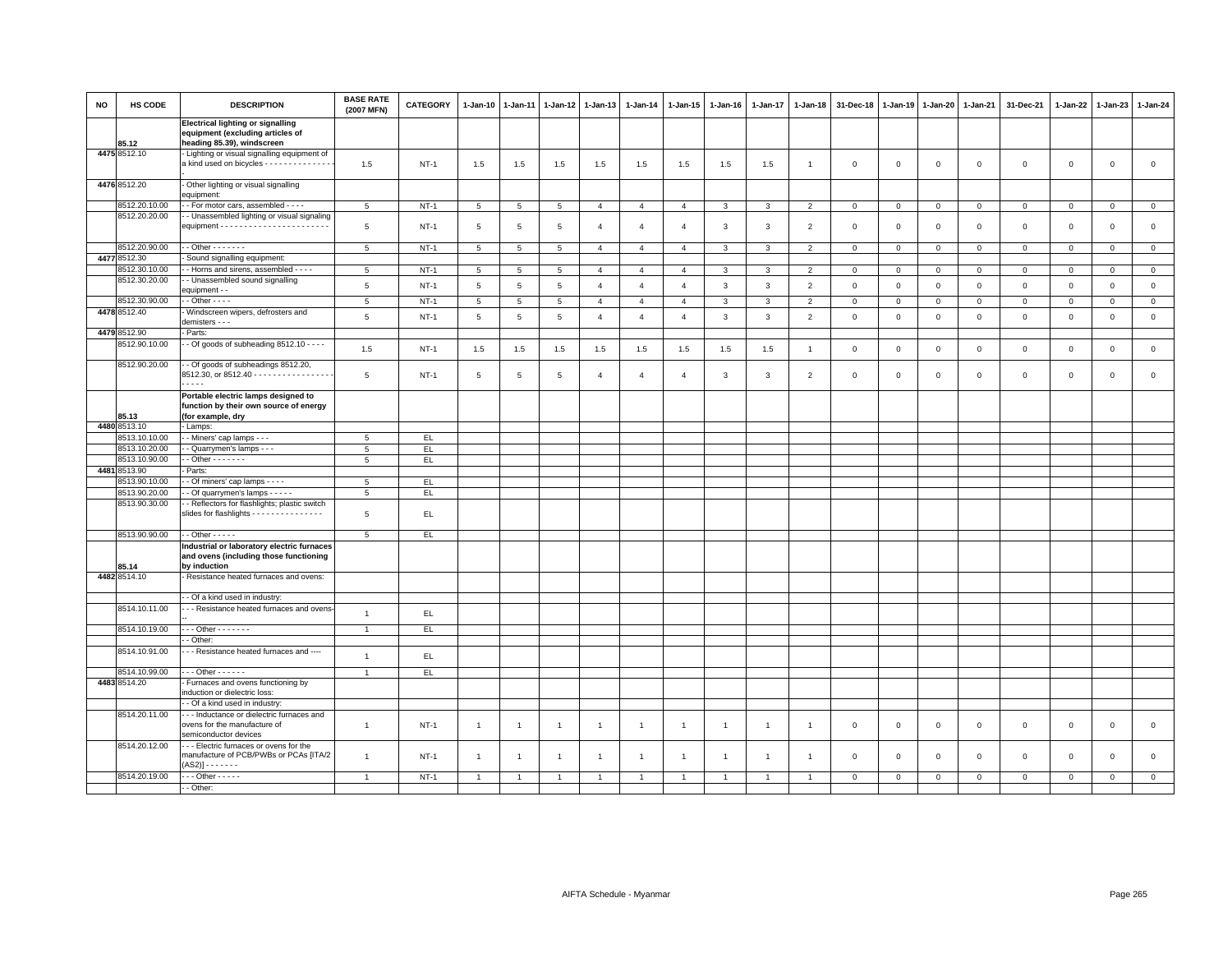| <b>NO</b> | HS CODE                       | <b>DESCRIPTION</b>                                                                                       | <b>BASE RATE</b><br>(2007 MFN) | <b>CATEGORY</b> | $1 - Jan-10$   | 1-Jan-11       | 1-Jan-12             | 1-Jan-13       | $1 - Jan-14$   | $1 - Jan-15$         | $1 - Jan-16$   | $1 - Jan-17$   | $1 - Jan-18$   | 31-Dec-18      | $1 - Jan-19$ | 1-Jan-20     | 1-Jan-21       | 31-Dec-21           | 1-Jan-22     | 1-Jan-23       | 1-Jan-24       |
|-----------|-------------------------------|----------------------------------------------------------------------------------------------------------|--------------------------------|-----------------|----------------|----------------|----------------------|----------------|----------------|----------------------|----------------|----------------|----------------|----------------|--------------|--------------|----------------|---------------------|--------------|----------------|----------------|
|           | 8514.20.91.00                 | - - Inductance or dielectric furnaces and<br>ovens for the manufacture of<br>semiconductor devices       | $\overline{1}$                 | $NT-1$          | $\overline{1}$ | $\overline{1}$ | $\mathbf{1}$         | $\mathbf{1}$   | $\overline{1}$ | $\mathbf{1}$         | $\overline{1}$ | $\overline{1}$ | $\overline{1}$ | $\mathbf 0$    | $\mathsf 0$  | $\mathbf 0$  | $\mathbf 0$    | $\mathsf 0$         | $\mathsf 0$  | $\mathsf 0$    | $\mathsf 0$    |
|           | 8514.20.92.00                 | --- Electric furnaces or ovens for the<br>manufacture -----                                              | $\overline{1}$                 | $NT-1$          | $\overline{1}$ | $\overline{1}$ | $\overline{1}$       | $\overline{1}$ | $\overline{1}$ | $\overline{1}$       | $\overline{1}$ | $\overline{1}$ | $\overline{1}$ | $\mathbf 0$    | $\mathsf 0$  | $\mathsf 0$  | $\mathbf 0$    | $\mathsf 0$         | $\mathsf 0$  | $\mathsf 0$    | $\mathsf 0$    |
|           | 8514.20.99.00                 | $-$ - Other - - - -                                                                                      | $\overline{1}$                 | $NT-1$          | $\overline{1}$ | $\overline{1}$ | $\mathbf{1}$         | $\mathbf{1}$   | $\mathbf{1}$   | $\mathbf{1}$         | $\overline{1}$ | $\overline{1}$ |                | $\mathbf{0}$   | $\mathsf 0$  | $\mathbf 0$  | $\mathbf{0}$   | $\mathbf{0}$        | $\circ$      | $\mathbf{0}$   | $\overline{0}$ |
|           | 4484 8514.30                  | Other furnaces and ovens:                                                                                |                                |                 |                |                |                      |                |                |                      |                |                |                |                |              |              |                |                     |              |                |                |
|           |                               | - Of a kind use in industry:                                                                             |                                |                 |                |                |                      |                |                |                      |                |                |                |                |              |              |                |                     |              |                |                |
|           | 8514.30.11.00                 | -- Apparatus for rapid heating of<br>semiconductor - - - - -                                             | $\overline{1}$                 | $NT-1$          | $\overline{1}$ | $\overline{1}$ | $\overline{1}$       | $\mathbf{1}$   | $\overline{1}$ | $\mathbf{1}$         | $\overline{1}$ | $\overline{1}$ | $\overline{1}$ | $\mathbf{0}$   | $\mathbf 0$  | $\mathbf 0$  | $\mathbf 0$    | $\mathsf 0$         | $\circ$      | $\circ$        | $\mathsf 0$    |
|           | 8514.30.12.00                 | - - Electric furnaces or ovens for the<br>manufacture of PCB/PWBs or PCAS<br>$[ITA/2 (AS2)] - - - - - -$ | $\mathbf{1}$                   | $NT-1$          | $\overline{1}$ | $\overline{1}$ | $\overline{1}$       | $\mathbf{1}$   | $\overline{1}$ | $\overline{1}$       | $\overline{1}$ | $\overline{1}$ | $\mathbf{1}$   | $\mathbf 0$    | $\mathbf 0$  | $\mathsf 0$  | $\mathbf 0$    | $\mathsf 0$         | $\mathbf 0$  | $\mathbf{0}$   | $\mathsf 0$    |
|           | 8514.30.19.00                 | $\cdots$ Other - - - -                                                                                   | $\overline{1}$                 | $NT-1$          | $\mathbf{1}$   |                | $\overline{1}$       | $\mathbf{1}$   | $\overline{1}$ | $\overline{1}$       |                | $\overline{1}$ |                | $\mathbf 0$    | $\mathbf 0$  | $\mathsf 0$  | $\mathbf 0$    | $\mathsf 0$         | $\mathbf 0$  | $\mathbf 0$    | $\circ$        |
|           | 8514.30.90.00                 | $\cdot$ - Other - - - - -                                                                                | $\overline{1}$                 | $NT-1$          | $\overline{1}$ |                | $\overline{1}$       | $\overline{1}$ | $\mathbf{1}$   | 1                    | $\mathbf{1}$   | $\overline{1}$ |                | $\mathsf 0$    | $\mathbf 0$  | $\mathbf{0}$ | $\circ$        | $\mathbf 0$         | $\mathbf 0$  | $\mathbf{0}$   | $\mathbf{0}$   |
|           | 4485 8514.40                  | - Other equipment for the heat treatment -                                                               | $\mathbf{1}$                   | $NT-1$          | $\overline{1}$ | $\overline{1}$ | $\overline{1}$       | $\mathbf{1}$   | $\mathbf{1}$   | $\overline{1}$       | $\overline{1}$ | $\overline{1}$ | $\overline{1}$ | $\mathbf 0$    | $\mathsf 0$  | $\mathbf 0$  | $\mathbb O$    | $\mathsf 0$         | $\mathsf 0$  | $\mathsf 0$    | $\mathsf 0$    |
|           | 4486 8514.90                  | Parts:                                                                                                   |                                |                 |                |                |                      |                |                |                      |                |                |                |                |              |              |                |                     |              |                |                |
|           | 8514.90.10.00                 | Parts of resistance heated furnaces and<br>ovens for the manufacture of<br>semiconductor devices         | $\mathbf{1}$                   | $NT-1$          | $\overline{1}$ | $\overline{1}$ | $\overline{1}$       | $\overline{1}$ | $\overline{1}$ | $\mathbf{1}$         | $\overline{1}$ | $\overline{1}$ | -1             | $\mathbf 0$    | $\mathbf 0$  | $\mathsf 0$  | $\mathbf 0$    | $\mathbf 0$         | $\mathbf 0$  | $\mathbf{0}$   | $\mathsf 0$    |
|           | 8514.90.20.00                 | - Parts of industrial or laboratory electric<br>furnaces or ovens for the manufacture of                 | $\mathbf{1}$                   | $NT-1$          | $\overline{1}$ |                |                      | $\overline{1}$ | $\overline{1}$ | $\overline{1}$       | -1             | $\overline{1}$ |                | $\overline{0}$ | $\mathbf 0$  | $\mathbf 0$  | $\mathbf 0$    | $\mathbf 0$         | $\Omega$     | $\mathbf{0}$   | $\mathbf{0}$   |
|           | 8514.90.90.00                 | $-$ Other $    -$                                                                                        | $\mathbf{1}$                   | $NT-1$          | $\overline{1}$ | $\overline{1}$ | $\overline{1}$       | $\overline{1}$ | $\overline{1}$ | $\overline{1}$       | $\overline{1}$ | $\overline{1}$ | $\overline{1}$ | $\mathsf 0$    | $\,0\,$      | $\mathbf 0$  | $\overline{0}$ | $\mathsf 0$         | $\mathsf 0$  | $\mathsf 0$    | $\mathsf 0$    |
|           | 35.15                         | Electric (including electrically heated<br>gas), laser or other light or photon<br>beam, ultrasonic,     |                                |                 |                |                |                      |                |                |                      |                |                |                |                |              |              |                |                     |              |                |                |
|           | 4487 8515.11                  | - Soldering irons and guns:                                                                              |                                |                 |                |                |                      |                |                |                      |                |                |                |                |              |              |                |                     |              |                |                |
|           | 8515.11.10.00                 | - - Electrical - - - -                                                                                   | $\overline{1}$                 | $NT-1$          | $\overline{1}$ | $\overline{1}$ |                      | $\overline{1}$ | $\overline{1}$ | $\overline{1}$       | $\overline{1}$ | $\overline{1}$ |                | $\mathbf 0$    | $\mathsf 0$  | $\mathbf{0}$ | $\mathbf 0$    | $\mathbf{0}$        | $\mathbf{0}$ | $\overline{0}$ | $\mathsf 0$    |
|           | 8515.11.90.00                 | - - Other, including laser type - - - -                                                                  | $\overline{1}$                 | $NT-1$          | $\overline{1}$ |                |                      | $\overline{1}$ | $\overline{1}$ | $\overline{1}$       | $\overline{1}$ | $\overline{1}$ |                | $\mathbf 0$    | $\mathbf 0$  | $\mathsf 0$  | $\mathbf 0$    | $\mathsf 0$         | $\mathbf 0$  | $\mathbf 0$    | $\mathbf 0$    |
|           | 4488 8515.19                  | - Other:                                                                                                 |                                |                 |                |                |                      |                |                |                      |                |                |                |                |              |              |                |                     |              |                |                |
|           | 8515.19.10.00                 | - - Machines and apparatus for soldering<br>components on PCB/PWBs                                       | $\mathbf{1}$                   | $NT-1$          | $\overline{1}$ | $\overline{1}$ | $\overline{1}$       | $\mathbf{1}$   | $\mathbf{1}$   | $\overline{1}$       | $\overline{1}$ | $\overline{1}$ | $\overline{1}$ | $\overline{0}$ | $\mathbf 0$  | $\mathbf 0$  | $\mathbf 0$    | $\mathbf 0$         | $\mathbf{0}$ | $\mathbf{0}$   | $\mathsf 0$    |
|           | 8515.19.20.00                 | - - Other, electrical - - - - -                                                                          | $\overline{1}$                 | $NT-1$          | $\overline{1}$ |                | $\overline{1}$       | $\overline{1}$ | $\overline{1}$ | $\mathbf{1}$         |                | $\overline{1}$ |                | $\mathbf{0}$   | $\mathbf 0$  | $\mathsf 0$  | $\mathbf 0$    | $\mathbf{0}$        | $\mathbf 0$  | $\mathbf{0}$   | $\circ$        |
|           | 8515.19.90.00                 | -- Other than electrical (including laser<br>type)                                                       | $\mathbf{1}$                   | $NT-1$          | $\overline{1}$ | $\mathbf{1}$   | $\overline{1}$       | $\mathbf{1}$   | $\overline{1}$ | $\mathbf{1}$         | $\overline{1}$ | $\overline{1}$ | $\overline{1}$ | $\mathbf{0}$   | $\mathbf{0}$ | $\mathbf 0$  | $\mathbf{0}$   | $\mathbf 0$         | $\mathbf 0$  | $\mathbf{0}$   | $\mathsf 0$    |
|           |                               | Machines and apparatus for resistance<br>welding of metal:                                               |                                |                 |                |                |                      |                |                |                      |                |                |                |                |              |              |                |                     |              |                |                |
|           | 4489 8515.21                  | - Fully or partly automatic - -                                                                          | $\overline{1}$                 | EL.             |                |                |                      |                |                |                      |                |                |                |                |              |              |                |                     |              |                |                |
|           | 4490 8515.29                  | - Other:                                                                                                 |                                |                 |                |                |                      |                |                |                      |                |                |                |                |              |              |                |                     |              |                |                |
|           | 3515.29.10.00                 | Machines - - -                                                                                           | $\overline{1}$                 | $NT-1$          | $\overline{1}$ |                | $\overline{1}$       | $\mathbf{1}$   | $\overline{1}$ | $\overline{1}$       | $\overline{1}$ | $\overline{1}$ |                | $\mathbf{0}$   | $\mathbf 0$  | $\mathbf 0$  | $\mathbf{0}$   | $\mathbf{0}$        | $\mathbf{0}$ | $\circ$        | $\mathbf{0}$   |
|           | 8515.29.90.00                 | $-0$ ther $-0$                                                                                           | -1                             | $NT-1$          | $\mathbf{1}$   |                | 1                    | $\overline{1}$ | $\mathbf{1}$   | $\mathbf{1}$         | $\overline{1}$ | $\mathbf{1}$   |                | $\mathbf 0$    | $\mathbf 0$  | $\mathbf 0$  | $\mathbf 0$    | $\mathbf 0$         | 0            | $\mathbf 0$    | $\mathbf{0}$   |
|           | 4491 8515.31                  | - Fully or partly automatic:                                                                             |                                |                 |                |                |                      |                |                |                      |                |                |                |                |              |              |                |                     |              |                |                |
|           | 8515.31.10.00                 | - - Machines - - - -                                                                                     | $\overline{1}$                 | $NT-1$          | $\overline{1}$ |                |                      | $\overline{1}$ | $\overline{1}$ |                      |                |                |                | $\mathbf 0$    | $\mathbf 0$  | $\mathbf 0$  | $\mathbf 0$    | $\mathbf 0$         | $\Omega$     | $\mathbf 0$    | $\mathbf 0$    |
|           | 8515.31.90.00<br>4492 8515.39 | $-$ - Other - - - - - -<br>- Other:                                                                      | $\overline{1}$                 | $NT-1$          | $\overline{1}$ | $\overline{1}$ | $\blacktriangleleft$ | $\mathbf{1}$   | $\overline{1}$ | $\blacktriangleleft$ | $\overline{1}$ | $\overline{1}$ | $\overline{1}$ | $\mathbf{0}$   | $\mathbf{0}$ | $\mathbf{0}$ | $\mathbf{0}$   | $\mathbf{0}$        | $\mathbf{0}$ | $\circ$        | $\mathsf 0$    |
|           | 8515.39.10.00                 | - - AC arc welders, transformer type - - - -                                                             | $\overline{1}$                 | EL.             |                |                |                      |                |                |                      |                |                |                |                |              |              |                |                     |              |                |                |
|           | 8515.39.20.00                 | $-$ - Machines $-$ - - - - -                                                                             | $\overline{1}$                 | EL.             |                |                |                      |                |                |                      |                |                |                |                |              |              |                |                     |              |                |                |
|           | 3515.39.90.00                 | $-0$ ther $-0$                                                                                           | $\overline{1}$                 | EL.             |                |                |                      |                |                |                      |                |                |                |                |              |              |                |                     |              |                |                |
|           | 4493 8515.80                  | Other machines and apparatus:                                                                            |                                |                 |                |                |                      |                |                |                      |                |                |                |                |              |              |                |                     |              |                |                |
|           | 8515.80.10.00                 | - Electric machines and apparatus for hot<br>spraying $-$ -                                              | $\mathbf{1}$                   | $NT-1$          | $\overline{1}$ | $\overline{1}$ | $\overline{1}$       | $\mathbf{1}$   | $\overline{1}$ | $\overline{1}$       | $\overline{1}$ | $\overline{1}$ | $\overline{1}$ | $\mathbf 0$    | $\mathbf 0$  | $\mathbf 0$  | $\,0\,$        | $\mathsf{O}\xspace$ | $\mathbf 0$  | $\mathsf 0$    | $\mathsf 0$    |
|           | 8515.80.20.00                 | - Die attach apparatus, tape automated<br>bonders and wire bonders for assembly of                       | $\mathbf{1}$                   | $NT-1$          | $\mathbf{1}$   |                |                      | $\mathbf{1}$   | $\overline{1}$ | $\mathbf{1}$         | $\overline{1}$ |                |                | $\mathbf 0$    | $\mathsf 0$  | $\mathbf 0$  | $\mathbf 0$    | $\mathsf 0$         | $\mathbf 0$  | $\mathsf 0$    | $\mathsf 0$    |
|           | 8515.80.90.00                 | $\cdot$ - Other - - - - - - -                                                                            | $\overline{1}$                 | $NT-1$          | $\overline{1}$ |                |                      | $\mathbf{1}$   | $\overline{1}$ | $\mathbf{1}$         | $\mathbf{1}$   | $\overline{1}$ |                | $\mathbf 0$    | $\mathbf{0}$ | $\mathbf{0}$ | $\circ$        | $\mathbf 0$         | $\mathbf{0}$ | $\mathbf{O}$   | $\overline{0}$ |
|           | 4494 8515.90                  | - Parts:                                                                                                 |                                |                 |                |                |                      |                |                |                      |                |                |                |                |              |              |                |                     |              |                |                |
|           | 8515.90.10.00                 | - - Of AC arc welders, transformer type - - -                                                            | $\overline{1}$                 | EL.             |                |                |                      |                |                |                      |                |                |                |                |              |              |                |                     |              |                |                |
|           | 8515.90.20.00                 | - Parts of machine apparatus for soldering                                                               | $\overline{1}$                 | EL              |                |                |                      |                |                |                      |                |                |                |                |              |              |                |                     |              |                |                |
|           | 8515.90.30.00                 | - Parts for die attach apparatus, tape<br>automated bonders and wire bonders for<br>assembly of          | $\mathbf{1}$                   | EL.             |                |                |                      |                |                |                      |                |                |                |                |              |              |                |                     |              |                |                |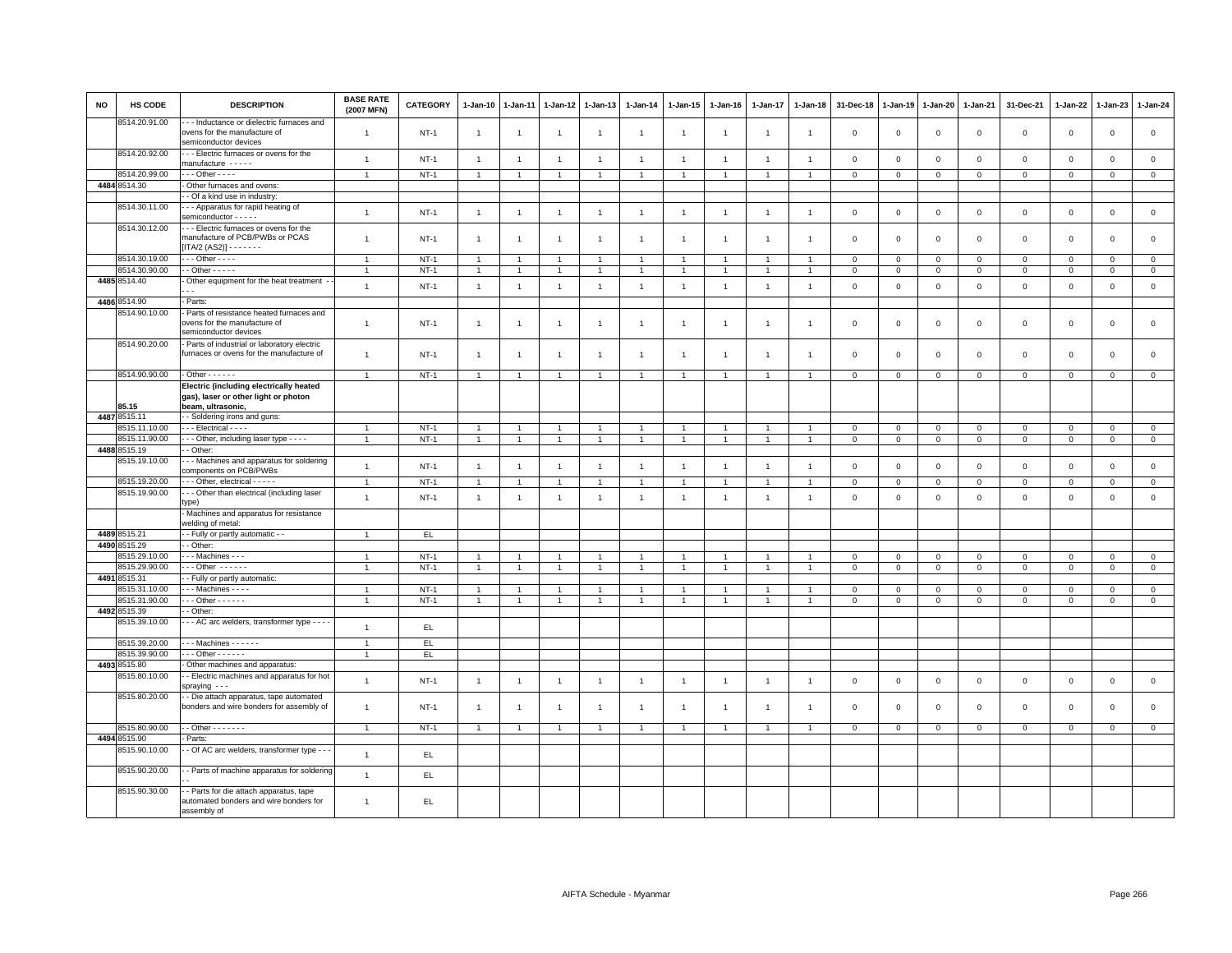| <b>NO</b> | HS CODE                        | <b>DESCRIPTION</b>                                                                                                              | <b>BASE RATE</b><br>(2007 MFN) | <b>CATEGORY</b>  | $1 - Jan-10$   | $1 - Jan-11$   | $1 - Jan-12$   | $1 - Jan-13$   | $1 - Jan-14$    | 1-Jan-15             | $1 - Jan-16$    | $1 - Jan-17$    | 1-Jan-18       | 31-Dec-18                  | 1-Jan-19           | $1 - Jan-20$               | 1-Jan-21                   | 31-Dec-21                          | $1 - Jan-22$           | $1-Jan-23$                 | 1-Jan-24                      |
|-----------|--------------------------------|---------------------------------------------------------------------------------------------------------------------------------|--------------------------------|------------------|----------------|----------------|----------------|----------------|-----------------|----------------------|-----------------|-----------------|----------------|----------------------------|--------------------|----------------------------|----------------------------|------------------------------------|------------------------|----------------------------|-------------------------------|
|           | 8515.90.90.00                  | $-$ Other $- - - - -$                                                                                                           | -1                             | EL.              |                |                |                |                |                 |                      |                 |                 |                |                            |                    |                            |                            |                                    |                        |                            |                               |
|           | 85.16                          | Electric instantaneous or storage water<br>heaters and immersion heaters;<br>electric space heating                             |                                |                  |                |                |                |                |                 |                      |                 |                 |                |                            |                    |                            |                            |                                    |                        |                            |                               |
|           | 4495 8516.10                   | Electric instantaneous or storage water<br>heaters and                                                                          |                                |                  |                |                |                |                |                 |                      |                 |                 |                |                            |                    |                            |                            |                                    |                        |                            |                               |
|           | 8516.10.10.00                  | - Electric instantaneous water heaters - -                                                                                      | 10                             | EL.              |                |                |                |                |                 |                      |                 |                 |                |                            |                    |                            |                            |                                    |                        |                            |                               |
|           | 8516.10.20.00                  | - - Electric storage water heaters - - - -                                                                                      | 10                             | EL.              |                |                |                |                |                 |                      |                 |                 |                |                            |                    |                            |                            |                                    |                        |                            |                               |
|           | 8516.10.30.00                  | - Immersion heaters - - -                                                                                                       | 10                             | EL.              |                |                |                |                |                 |                      |                 |                 |                |                            |                    |                            |                            |                                    |                        |                            |                               |
|           | 4496 8516.21                   | - Storage heating radiators - - -                                                                                               | 10                             | $NT-1$           | 10             | 10             | 8              | 8              | 7.5             | $5\overline{5}$      | 5               | 5               | 3              | $\overline{0}$             | $\Omega$           | $\mathbf{0}$               | $\overline{0}$             | $\mathbf 0$                        | $\mathbf{0}$           | $\mathbf{0}$               | $\mathbf{0}$                  |
|           | 4497 8516.29                   | $-$ Other $   -$                                                                                                                | 10                             | $NT-1$           | 10             | 10             | 8              | 8              | 7.5             | $5\phantom{.0}$      | $5\overline{5}$ | $5\phantom{.0}$ | 3              | $\mathbf 0$                | $\mathbf 0$        | $\mathbf 0$                | $\mathbf 0$                | $\mathbf 0$                        | $\mathbf 0$            | $\mathbf 0$                | $\mathsf 0$                   |
| 4498      | 3516.31                        | - Hair dryers - - - -                                                                                                           | 10                             | $NT-1$           | 10             | 10             | 8              | 8              | 7.5             | 5                    | 5               | 5               | 3              | $\mathbf 0$                | $\mathsf 0$        | $\Omega$                   | $\mathbf 0$                | $\mathsf 0$                        | $\mathbf 0$            | $\mathbf 0$                | $\mathsf 0$                   |
| 4499      | 3516.32                        | - Other hair-dressing apparatus - - -                                                                                           | 10                             | $NT-1$           | 10             | 10             | 8              | 8              | 7.5             | 5                    | 5               | $\overline{5}$  | 3              | $\mathbf 0$                | $\,0\,$            | $\circ$                    | $\mathsf 0$                | $\mathsf 0$                        | 0                      | $\mathbf{0}$               | $\mathbf 0$                   |
| 4500      | 516.33                         | - - Hand-drying apparatus - -                                                                                                   | 7.5                            | $NT-1$           | 7.5            | 7.5            | 7.5            | 6              | 6               | $5^{\circ}$          | $5\overline{5}$ | 5               | 3              | $\overline{0}$             | $\mathbf{0}$       | $\mathbf{0}$               | $\mathbf{0}$               | $\mathbf{0}$                       | $\mathbf{0}$           | $\mathbf{0}$               | $\circ$                       |
| 4501      | 8516.40<br>3516.40.10.00       | - Electric smoothing irons:<br>- Of a kind designed to use steam from<br>the industrial boilers - - - - - - - - - - - - - - - - | 10                             | $NT-1$           | 10             | 10             | 8              | 8              | 7.5             | $5\phantom{.0}$      | 5               | 5               | 3              | $\mathbf 0$                | $\mathbf 0$        | $\mathbf 0$                | $\mathbf 0$                | $\mathsf 0$                        | $\mathbf{0}$           | $\mathsf 0$                | $\mathsf 0$                   |
|           | 8516.40.90.00                  | - - Other - - - - - -                                                                                                           | 10                             | $NT-1$           | 10             | 10             | 8              | 8              | 7.5             | 5                    | 5               | 5               | 3              | $\mathbf 0$                | $\circ$            | $\mathbf 0$                | $\mathbf 0$                | $\mathsf 0$                        | $\Omega$               | $\mathbf 0$                | $\mathbf 0$                   |
|           | 4502 8516.50                   | - Microwave ovens - - - - - -                                                                                                   | 7.5                            | $NT-1$           | 7.5            | 7.5            | 7.5            | 6              | 6               | $\overline{5}$       | 5               | $\overline{5}$  | 3              | $\overline{0}$             | $\mathbf 0$        | $\mathbf 0$                | $\overline{0}$             | $\mathbf{0}$                       | $\mathbf 0$            | $\mathbf 0$                | $\overline{0}$                |
|           | 4503 8516.60                   | Other ovens; cookers, cooking plates,<br>boiling rings, grillers and roasters:                                                  |                                |                  |                |                |                |                |                 |                      |                 |                 |                |                            |                    |                            |                            |                                    |                        |                            |                               |
|           | 8516.60.10.00                  | - - Rice cookers - - - - - - - - -                                                                                              | 7.5                            | $NT-1$           | 7.5            | 7.5            | 7.5            | 6              | 6               | 5                    | 5               | 5               | 3              | $\mathbf 0$                | $\circ$            | $\mathbf 0$                | $\mathbf{0}$               | $\mathbf 0$                        | 0                      | $\mathbf 0$                | $\mathbf 0$                   |
|           | 8516.60.20.00                  | $-$ Ovens $    -$                                                                                                               | 7.5                            | $NT-1$           | 7.5            | 7.5            | 7.5            | 6              | $6\phantom{.0}$ | $5\overline{)}$      | 5               | 5               | 3              | $\mathbf 0$                | $\mathsf 0$        | $\mathbf{0}$               | $\mathbf 0$                | $\mathbf{0}$                       | $\mathbf 0$            | $\circ$                    | $\mathsf 0$                   |
|           | 8516.60.90.00                  | $-$ Other $    -$                                                                                                               | 7.5                            | $NT-1$           | $7.5\,$        | 7.5            | $7.5\,$        | 6              | 6               | $5\phantom{.0}$      | 5               | $\,$ 5          | 3              | $\mathbf 0$                | $\mathbf 0$        | $\mathbf 0$                | $\mathbf 0$                | $\mathbf 0$                        | $\mathbf 0$            | $\overline{0}$             | $\mathsf 0$                   |
| 4504      | 8516.71                        | Coffee or tea makers - - - - -                                                                                                  | 7.5                            | $NT-1$           | 7.5            | 7.5            | $7.5\,$        | 6              | $\,6\,$         | 5                    | 5               | 5               | 3              | $\mathbf 0$                | $\,0\,$            | $\mathbf 0$                | $\,0\,$                    | $\mathsf 0$                        | $\mathbf 0$            | $\Omega$                   | $\mathsf 0$                   |
| 4505      | 3516.72                        | $-$ Toasters $     -$                                                                                                           | 10                             | $NT-1$           | 10             | 10             | 8              | 8              | 7.5             | 5                    | 5               | 5               | 3              | $\overline{0}$             | $\mathbf{0}$       | $\mathbf 0$                | $\mathbf{0}$               | $\mathbf{0}$                       | $\mathbf 0$            | $\mathbf{0}$               | $\mathbf 0$                   |
| 4506      | 3516.79                        | - Other:                                                                                                                        |                                |                  |                |                |                |                |                 |                      |                 |                 |                |                            |                    |                            |                            |                                    |                        |                            |                               |
|           | 8516.79.10.00<br>8516.79.90.00 | $\cdots$ Kettles $\cdots$<br>$-$ - Other - - - - - -                                                                            | 7.5<br>10                      | $NT-1$<br>$NT-1$ | 7.5<br>10      | 7.5<br>10      | $7.5\,$<br>8   | 6<br>8         | 6<br>7.5        | $5\phantom{.0}$<br>5 | 5<br>5          | 5<br>5          | 3<br>3         | $\mathbf 0$<br>$\mathbf 0$ | $\circ$<br>$\,0\,$ | $\mathbf 0$<br>$\mathbf 0$ | $\mathbf 0$<br>$\mathsf 0$ | $\mathbf 0$<br>$\mathsf{O}\xspace$ | $\circ$<br>$\mathsf 0$ | $\mathbf 0$<br>$\mathsf 0$ | $\mathsf 0$<br>$\overline{0}$ |
|           | 4507 8516.80                   | Electric heating resistors:                                                                                                     |                                |                  |                |                |                |                |                 |                      |                 |                 |                |                            |                    |                            |                            |                                    |                        |                            |                               |
|           | 8516.80.10.00                  | - For type-founding or type-setting                                                                                             |                                |                  |                |                |                |                |                 |                      |                 |                 |                |                            |                    |                            |                            |                                    |                        |                            |                               |
|           |                                | $machines: - - - - -$                                                                                                           | 10                             | $NT-1$           | 10             | 10             | 8              | 8              | 7.5             | $5\phantom{.0}$      | $\,$ 5 $\,$     | $\,$ 5          | $\mathbf{3}$   | $\mathbf 0$                | $\mathsf 0$        | $\,0\,$                    | $\,0\,$                    | $\mathsf 0$                        | $\mathsf 0$            | $\mathsf 0$                | $\mathsf 0$                   |
|           | 8516.80.20.00<br>8516.80.30.00 | - Sealed hotplates for domestic<br>appliances - ·                                                                               | 10                             | $NT-1$           | 10             | 10             | 8              | 8              | 7.5             | 5                    | 5               | 5               | 3              | $\mathbf 0$                | $\mathbf{0}$       | $\mathbf 0$                | $\mathbf 0$                | $\mathsf 0$                        | $\mathbf 0$            | $\mathbf 0$                | $\mathbf 0$                   |
|           |                                | - Other, for domestic appliances - - -<br>$-$ Other $    -$                                                                     | 10                             | $NT-1$           | 10             | 10             | 8              | 8              | 7.5             | $5\phantom{.0}$      | -5              | $\overline{5}$  | 3              | $\mathbf 0$                | $\mathbf 0$        | $\circ$                    | $\overline{0}$             | $\mathbf{0}$                       | $\mathbf{0}$           | $\circ$                    | $\mathbf{0}$                  |
| 4508      | 8516.80.90.00<br>8516.90       | Parts:                                                                                                                          | 10                             | $NT-1$           | 10             | 10             | 8              | 8              | 7.5             | $5\overline{5}$      | 5               | 5               | 3              | $\mathbf 0$                | $\mathbf 0$        | $\mathbf 0$                | $\mathbf 0$                | $\mathbf 0$                        | $\Omega$               | $\mathbf 0$                | $\mathbf 0$                   |
|           | 3516.90.10.00                  | - Of heating resistors for type-founding or<br>type-setting machines - - - - - - - - - - - - - - -                              | 10                             | $NT-1$           | 10             | 10             | 8              | 8              | 7.5             | 5                    | 5               | 5               | 3              | $\mathbf 0$                | $\mathbf 0$        | $\mathsf 0$                | $\mathbf 0$                | $\mathsf 0$                        | $\mathbf 0$            | $\mathsf 0$                | $\mathsf 0$                   |
|           | 8516.90.20.00                  | - Of goods of subheadings 8516.33,<br>8516.50, 8516.60, 8516.71, or 8516.79.10<br>.                                             | 7.5                            | $NT-1$           | 7.5            | 7.5            | 7.5            | 6              | 6               | $5\overline{5}$      | 5               | 5               | 3              | $\mathbf 0$                | $\mathbf 0$        | $\mathsf 0$                | $\mathbf 0$                | $\mathsf 0$                        | $\mathsf 0$            | $\mathbf 0$                | $\mathsf 0$                   |
|           | 8516.90.90.00                  | - - Other - - - -                                                                                                               | 10                             | $NT-1$           | 10             | 10             | 8              | 8              | $7.5\,$         | $5\phantom{.0}$      | 5               | $5\phantom{.0}$ | $\mathbf{3}$   | $\mathbf 0$                | $\,0\,$            | $\,0\,$                    | $\,0\,$                    | $\mathsf 0$                        | $\,0\,$                | $\mathsf 0$                | $\mathbf 0$                   |
|           | 85.17                          | Electrical apparatus for line telephony<br>or line telegraphy, including line<br>telephone sets with                            |                                |                  |                |                |                |                |                 |                      |                 |                 |                |                            |                    |                            |                            |                                    |                        |                            |                               |
|           | 4509 8517.11                   | - Line telephone sets with cordless<br>andsets [ITA1/A-026]                                                                     | $\overline{1}$                 | EL.              |                |                |                |                |                 |                      |                 |                 |                |                            |                    |                            |                            |                                    |                        |                            |                               |
|           | 4510 8517.19                   | - Other: [ITA1/A-027]                                                                                                           |                                |                  |                |                |                |                |                 |                      |                 |                 |                |                            |                    |                            |                            |                                    |                        |                            |                               |
|           | 8517.19.10.00                  | - - Telephone sets - - - - -                                                                                                    |                                | EL               |                |                |                |                |                 |                      |                 |                 |                |                            |                    |                            |                            |                                    |                        |                            |                               |
|           | 8517.19.20.00                  | - - - Videophones - - - - - -                                                                                                   | $\mathbf{1}$                   | EL.              |                |                |                |                |                 |                      |                 |                 |                |                            |                    |                            |                            |                                    |                        |                            |                               |
|           | 4511 8517.21                   | - Facsimile machines [ITA1/A-028] - - -                                                                                         | $\overline{1}$                 |                  |                |                |                |                |                 |                      |                 |                 |                |                            |                    |                            |                            |                                    |                        |                            |                               |
|           |                                |                                                                                                                                 |                                | $NT-1$           | $\overline{1}$ | $\overline{1}$ | $\overline{1}$ | $\overline{1}$ | $\overline{1}$  | $\overline{1}$       | $\overline{1}$  | $\overline{1}$  | $\overline{1}$ | $\mathbf 0$                | $\mathsf 0$        | $\mathsf 0$                | $\mathbf 0$                | $\mathsf 0$                        | $\mathsf 0$            | $\mathsf 0$                | $\mathsf 0$                   |
|           | 4512 8517.22<br>4513 8517.30   | - - Teleprinters [ITA1/A-029] - - -<br>Telephonic or telegraphic switching                                                      | $\mathbf{1}$                   | EL.              |                |                |                |                |                 |                      |                 |                 |                |                            |                    |                            |                            |                                    |                        |                            |                               |
|           |                                | apparatus: [ITA1/A-030]                                                                                                         |                                |                  |                |                |                |                |                 |                      |                 |                 |                |                            |                    |                            |                            |                                    |                        |                            |                               |
|           | 8517.30.10.00<br>8517.30.20.00 | - Telephonic - - - - - - -                                                                                                      | $\overline{1}$                 | EL.              |                |                |                |                |                 |                      |                 |                 |                |                            |                    |                            |                            |                                    |                        |                            |                               |
|           | 4514 8517.50                   | - Telegraphic - - - - -<br>Other apparatus, for carrier-current line                                                            | $\overline{1}$                 | EL.              |                |                |                |                |                 |                      |                 |                 |                |                            |                    |                            |                            |                                    |                        |                            |                               |
|           |                                | systems or for ---                                                                                                              |                                |                  |                |                |                |                |                 |                      |                 |                 |                |                            |                    |                            |                            |                                    |                        |                            |                               |
|           | 8517.50.10.00                  | - - Modems including cable modems - - - - -                                                                                     | $\overline{1}$                 | EL               |                |                |                |                |                 |                      |                 |                 |                |                            |                    |                            |                            |                                    |                        |                            |                               |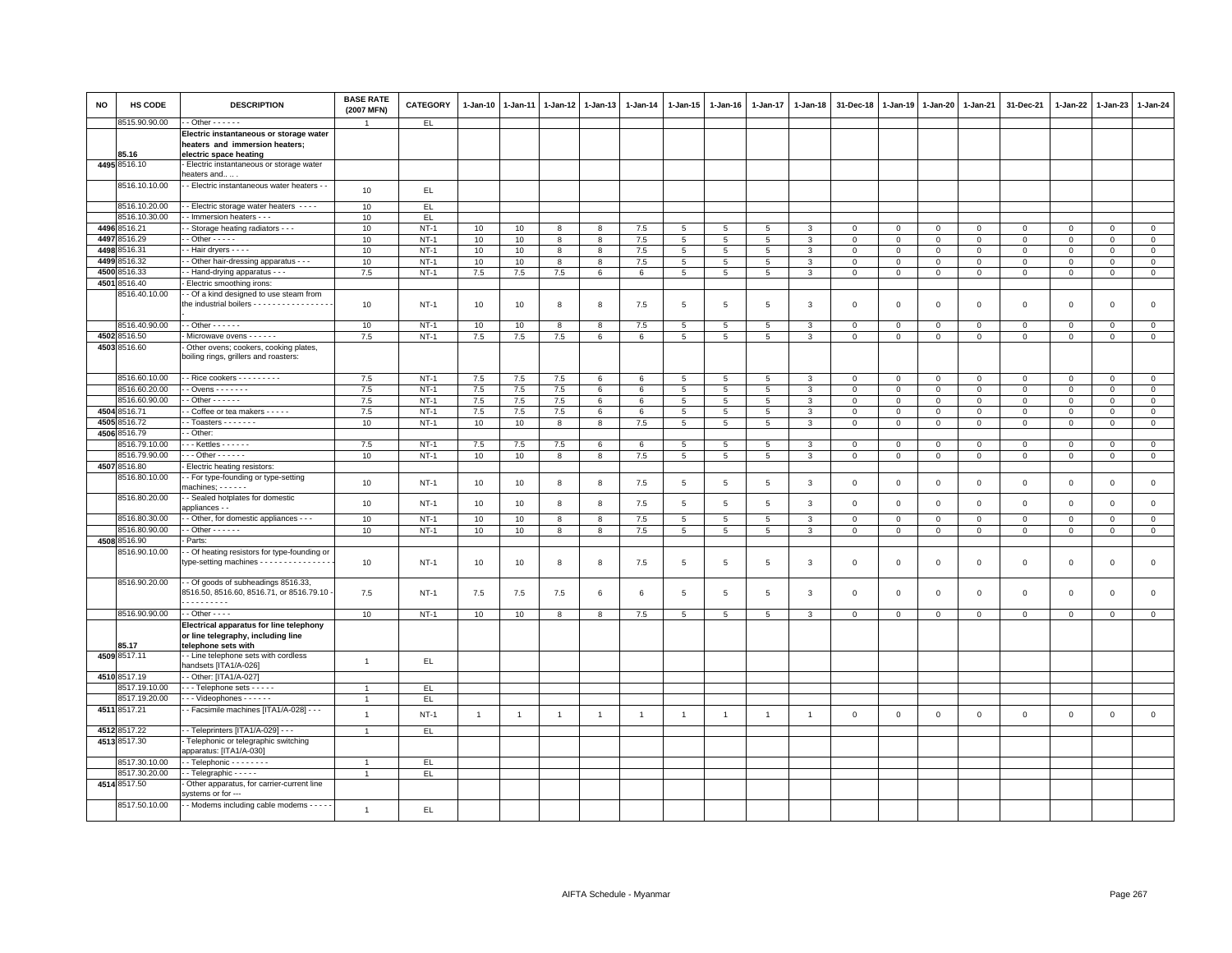| <b>NO</b> | HS CODE                       | <b>DESCRIPTION</b>                                                                                | <b>BASE RATE</b><br>(2007 MFN) | <b>CATEGORY</b> | $1-Jan-10$ | $1-Jan-11$ | $1-Jan-12$ | $1 - Jan-13$ | 1-Jan-14 | 1-Jan-15 | $1-Jan-16$ | 1-Jan-17 | 1-Jan-18    | 31-Dec-18   | 1-Jan-19       | $1 - Jan-20$ | 1-Jan-21    | 31-Dec-21       | $1 - Jan-22$    | $1-Jan-23$      | 1-Jan-24        |
|-----------|-------------------------------|---------------------------------------------------------------------------------------------------|--------------------------------|-----------------|------------|------------|------------|--------------|----------|----------|------------|----------|-------------|-------------|----------------|--------------|-------------|-----------------|-----------------|-----------------|-----------------|
|           | 8517.50.20.00                 | - Concentrators or multiplexers - - - - - -                                                       | $\overline{1}$                 | EL              |            |            |            |              |          |          |            |          |             |             |                |              |             |                 |                 |                 |                 |
|           | 8517.50.30.00                 | - Line-man test sets - - - - - -                                                                  | $\overline{1}$                 | EL.             |            |            |            |              |          |          |            |          |             |             |                |              |             |                 |                 |                 |                 |
|           | 8517.50.40.00                 | - Set top boxes which have-----                                                                   | $\overline{1}$                 | EL.             |            |            |            |              |          |          |            |          |             |             |                |              |             |                 |                 |                 |                 |
|           | 8517.50.50.00                 | - Other apparatus for telephony - - -                                                             |                                | EL.             |            |            |            |              |          |          |            |          |             |             |                |              |             |                 |                 |                 |                 |
|           | 8517.50.90.00                 | $-$ Other $    -$                                                                                 | $\overline{1}$                 | EL.             |            |            |            |              |          |          |            |          |             |             |                |              |             |                 |                 |                 |                 |
|           | 4515 8517.80                  | Other apparatus: [ITA1/A-032] [ex<br>repeaters [ITA1/B-192]                                       |                                |                 |            |            |            |              |          |          |            |          |             |             |                |              |             |                 |                 |                 |                 |
|           | 8517.80.10.00                 | - Scramblers, including speech inverters                                                          | $\overline{1}$                 | EL              |            |            |            |              |          |          |            |          |             |             |                |              |             |                 |                 |                 |                 |
|           | 8517.80.20.00                 |                                                                                                   | $\overline{1}$                 | EL              |            |            |            |              |          |          |            |          |             |             |                |              |             |                 |                 |                 |                 |
|           | 8517.80.30.00                 | - Data security equipment - - - - -<br>- Encryption devices - - - -                               |                                | EL.             |            |            |            |              |          |          |            |          |             |             |                |              |             |                 |                 |                 |                 |
|           | 8517.80.40.00                 | - Public Key Infrastructure (PKI) - -                                                             | $\overline{1}$                 | EL.             |            |            |            |              |          |          |            |          |             |             |                |              |             |                 |                 |                 |                 |
|           | 8517.80.50.00                 | - Digital Subscriber Line (DSL) - - -                                                             | $\mathbf{1}$                   | EL.             |            |            |            |              |          |          |            |          |             |             |                |              |             |                 |                 |                 |                 |
|           | 8517.80.60.00                 | - Virtual Private Network (VPN) - - - - -                                                         | $\blacktriangleleft$           | EL              |            |            |            |              |          |          |            |          |             |             |                |              |             |                 |                 |                 |                 |
|           | 8517.80.70.00                 | - Computer Telephony Integration (CTI) -                                                          |                                |                 |            |            |            |              |          |          |            |          |             |             |                |              |             |                 |                 |                 |                 |
|           |                               |                                                                                                   | $\mathbf{1}$                   | EL              |            |            |            |              |          |          |            |          |             |             |                |              |             |                 |                 |                 |                 |
|           |                               | - Other:                                                                                          |                                |                 |            |            |            |              |          |          |            |          |             |             |                |              |             |                 |                 |                 |                 |
|           | 8517.80.91.00                 | --- For telephonic use ---                                                                        | $\overline{1}$                 | EL.             |            |            |            |              |          |          |            |          |             |             |                |              |             |                 |                 |                 |                 |
|           | 8517.80.92.00                 | - - - For telegraphic use - - - -                                                                 | $\overline{1}$                 | EL              |            |            |            |              |          |          |            |          |             |             |                |              |             |                 |                 |                 |                 |
|           | 8517.80.99.00<br>4516 8517.90 | $\cdots$ Other $\cdots$                                                                           | $\mathbf{1}$                   | EL.             |            |            |            |              |          |          |            |          |             |             |                |              |             |                 |                 |                 |                 |
|           |                               | Parts: [ITA1/A-033] [ex parts of repeaters<br>ITA1/B-192] [ITA1/B-199]                            |                                |                 |            |            |            |              |          |          |            |          |             |             |                |              |             |                 |                 |                 |                 |
|           | 8517.90.10.00                 | - - Printed circuit boards, assembled - - -                                                       | $\overline{1}$                 | EL.             |            |            |            |              |          |          |            |          |             |             |                |              |             |                 |                 |                 |                 |
|           | 8517.90.20.00                 | - Of telephone sets - -                                                                           | $\overline{1}$                 | EL              |            |            |            |              |          |          |            |          |             |             |                |              |             |                 |                 |                 |                 |
|           | 8517.90.90.00                 | $-$ Other $     -$                                                                                |                                | EL.             |            |            |            |              |          |          |            |          |             |             |                |              |             |                 |                 |                 |                 |
|           |                               | Microphones and stands therefor;<br>loudspeakers, whether or not mounted                          |                                |                 |            |            |            |              |          |          |            |          |             |             |                |              |             |                 |                 |                 |                 |
|           | 85.18                         | in their enclosures;                                                                              |                                |                 |            |            |            |              |          |          |            |          |             |             |                |              |             |                 |                 |                 |                 |
|           | 4517 8518.10                  | - Microphones and stands therefor:                                                                |                                |                 |            |            |            |              |          |          |            |          |             |             |                |              |             |                 |                 |                 |                 |
|           |                               | - Microphones:                                                                                    |                                |                 |            |            |            |              |          |          |            |          |             |             |                |              |             |                 |                 |                 |                 |
|           | 8518.10.11.00                 | --- Microphones having a frequency<br>range of 300 Hz to 3,4 KHz with a<br>diameter of not        | 20                             | EL              |            |            |            |              |          |          |            |          |             |             |                |              |             |                 |                 |                 |                 |
|           | 8518.10.19.00                 | - - Other microphones, whether or not<br>with their stands - - - - - - - - - - - - - - - - - -    | 20                             | EL              |            |            |            |              |          |          |            |          |             |             |                |              |             |                 |                 |                 |                 |
|           | 8518.10.90.00                 | $-$ - Other $-$ - $-$ - $-$                                                                       | 15                             | EL.             |            |            |            |              |          |          |            |          |             |             |                |              |             |                 |                 |                 |                 |
|           | 4518 8518.21                  | Single loudspeakers, mounted in their                                                             | 20                             | <b>NT-1</b>     | 20         | 17.5       | 15         | 15           | 12.5     | 11       | 9          | 7.5      | 5           | $\mathbf 0$ | $\mathbf 0$    | $\mathbf 0$  | $\mathbf 0$ | $\mathsf 0$     | $\mathbf 0$     | $\mathsf 0$     | $\mathsf 0$     |
|           | 4519 8518.22                  | - Multiple loudspeakers, mounted in the                                                           | 20                             | <b>ST</b>       | 20         | 19         | 18         | 17           | 16       | 15       | 12         | 10       | 9           | 8           | 8              | 7.5          | 7.5         | 5               | 5               | $5\overline{5}$ | $\overline{5}$  |
|           | 4520 8518.29                  | - Other:                                                                                          |                                |                 |            |            |            |              |          |          |            |          |             |             |                |              |             |                 |                 |                 |                 |
|           | 8518.29.10.00                 | - - Box assembly speakers - -                                                                     | 20                             | ST              | 20         | 19         | 18         | 17           | 16       | 15       | 12         | 10       | 9           | 8           | 8              | 7.5          | 7.5         | $\overline{5}$  | $5\overline{5}$ | $5\phantom{.0}$ | 5 <sub>5</sub>  |
|           | 8518.29.20.00                 | - - Loudspeakers, without housing, having<br>a frequency range of 300 Hz to 3.4 kHz<br>with a     | 20                             | <b>ST</b>       | 20         | 19         | 18         | 17           | 16       | 15       | 12         | 10       | $\mathsf g$ | 8           | 8              | 7.5          | 7.5         | $\overline{5}$  | $\,$ 5 $\,$     | $\,$ 5 $\,$     | $\,$ 5 $\,$     |
|           | 8518.29.90.00                 | $- -$ - Other - - - - - - - - -                                                                   | 20                             | <b>ST</b>       | 20         | 19         | 18         | 17           | 16       | 15       | 12         | 10       | 9           | 8           | 8              | 7.5          | 7.5         | 5               | $5\phantom{.0}$ | 5               | $5\phantom{.0}$ |
|           | 4521 8518.30                  | Headphones and earphones, whether or<br>not combined with a microphone, and sets<br>consisting of |                                |                 |            |            |            |              |          |          |            |          |             |             |                |              |             |                 |                 |                 |                 |
|           | 8518.30.10.00                 | $-$ Headphones $      -$                                                                          | 10                             | ST              | 10         | 10         | 10         | 10           | 10       | 10       | 9          | 9        | 9           | 8           | 8              | 7.5          | 7.5         | 5               | 5               | 5               | $5\overline{5}$ |
|           | 8518.30.20.00                 | - Earphones - - - - -                                                                             | 20                             | <b>ST</b>       | 20         | 19         | 18         | 17           | 16       | 15       | 12         | 10       | 9           | 8           | $\overline{8}$ | 7.5          | 7.5         | $\overline{5}$  | 5               | $\overline{5}$  | $\overline{5}$  |
|           | 8518.30.30.00                 | - Combined microphone / speaker sets - -                                                          | 20                             | <b>ST</b>       | 20         | 19         | 18         | 17           | 16       | 15       | 12         | 10       | 9           | 8           | 8              | 7.5          | 7.5         | 5               | 5               | 5               | $\overline{5}$  |
|           | 8518.30.40.00                 | - Line telephone handsets [ITA1/A-035] -                                                          | 20                             | <b>ST</b>       | 20         | 19         | 18         | 17           | 16       | 15       | 12         | 10       | 9           | 8           | 8              | 7.5          | 7.5         | 5               | 5               | 5               | $\overline{5}$  |
|           | 8518.30.90.00                 | - - Other - - - - - - - - - - - -                                                                 | 20                             | <b>ST</b>       | 20         | 19         | 18         | 17           | 16       | 15       | 12         | 10       | 9           | 8           | 8              | 7.5          | 7.5         | 5               | $5\overline{5}$ | 5               | 5 <sub>5</sub>  |
|           | 4522 8518.40                  | - Audio-frequency electric amplifiers:                                                            |                                |                 |            |            |            |              |          |          |            |          |             |             |                |              |             |                 |                 |                 |                 |
|           | 8518.40.10.00                 | - Audio-frequency electric amplifiers,                                                            | 20                             | <b>ST</b>       | 20         | 19         | 18         | 17           | 16       | 15       | 12         | 10       | 9           | 8           | 8              | 7.5          | 7.5         | 5               | $5\overline{5}$ | 5               | $5\phantom{.0}$ |
|           | 8518.40.20.00                 | - Electric amplifiers when used as<br>repeaters in line telephony products falling                | 20                             | <b>ST</b>       | 20         | 19         | 18         | 17           | 16       | 15       | 12         | 10       | 9           | 8           | 8              | 7.5          | 7.5         | $5\overline{5}$ | 5               | 5               | 5               |
|           |                               | within the                                                                                        |                                |                 |            |            |            |              |          |          |            |          |             |             |                |              |             |                 |                 |                 |                 |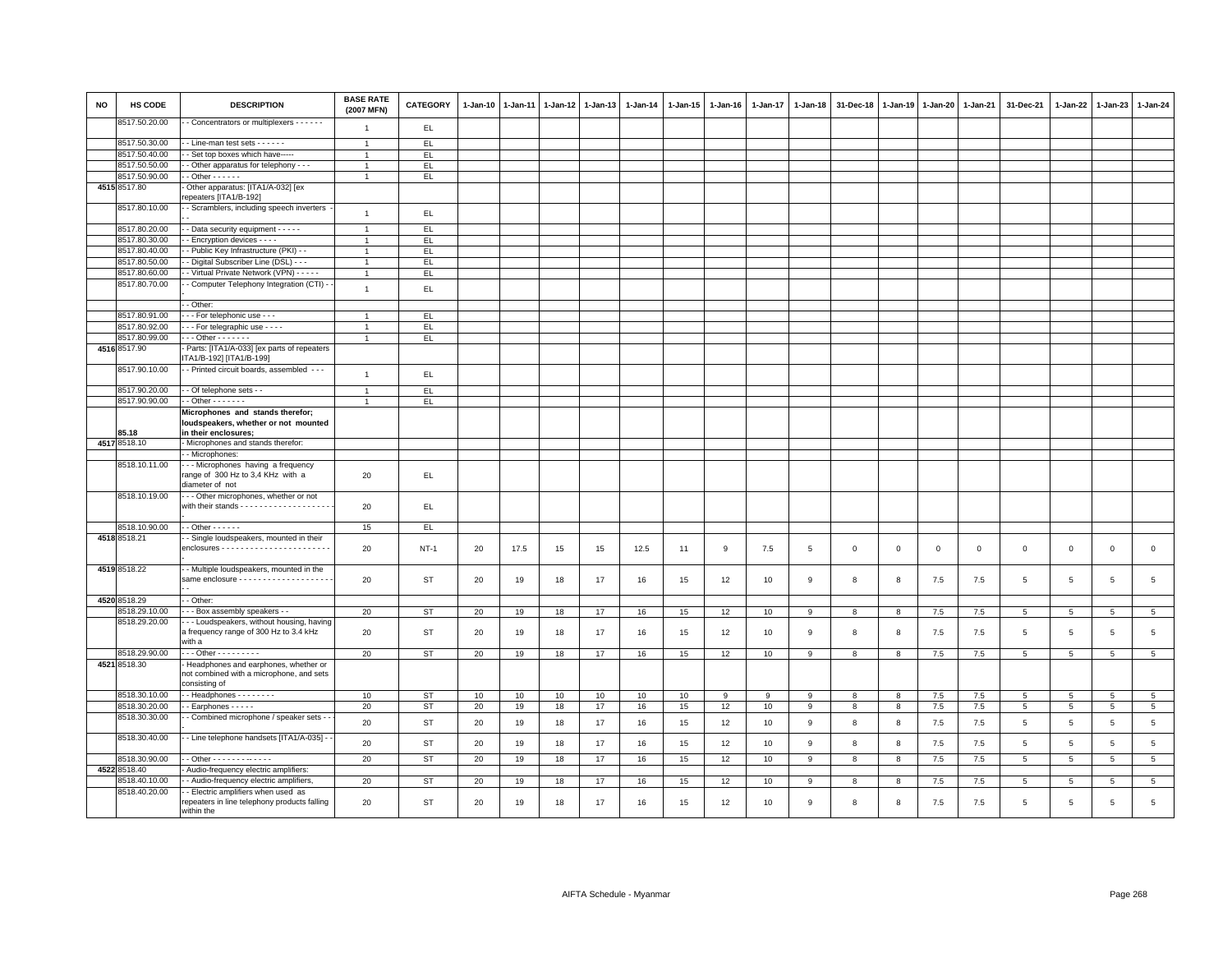| NO   | <b>HS CODE</b> | <b>DESCRIPTION</b>                                                                              | <b>BASE RATE</b><br>(2007 MFN) | <b>CATEGORY</b> | 1-Jan-10 | 1-Jan-11 | 1-Jan-12     | 1-Jan-13 | 1-Jan-14 | 1-Jan-15        | 1-Jan-16     | 1-Jan-17       | 1-Jan-18     | 31-Dec-18    | 1-Jan-19     | 1-Jan-20     | 1-Jan-21       | 31-Dec-21      | 1-Jan-22        | 1-Jan-23        | 1-Jan-24            |
|------|----------------|-------------------------------------------------------------------------------------------------|--------------------------------|-----------------|----------|----------|--------------|----------|----------|-----------------|--------------|----------------|--------------|--------------|--------------|--------------|----------------|----------------|-----------------|-----------------|---------------------|
|      | 3518.40.30.00  | - Audio frequency amplifiers used as<br>repeaters in telephony other than line<br>telephony     | 20                             | ST              | 20       | 19       | 18           | 17       | 16       | 15              | 12           | 10             | 9            | 8            | 8            | 7.5          | 7.5            | 5              | 5               | 5               | $\overline{5}$      |
|      | 8518.40.90.00  | $-$ Other $  -$                                                                                 | 20                             | ST              | 20       | 19       | 18           | 17       | 16       | 15              | 12           | 10             | 9            | 8            | 8            | 7.5          | 7.5            | 5              | 5               | 5               | 5                   |
|      | 4523 8518.50   | Electric sound amplifier sets:                                                                  |                                |                 |          |          |              |          |          |                 |              |                |              |              |              |              |                |                |                 |                 |                     |
|      | 8518.50.10.00  | - Of an output of 240 W or more - - - - -                                                       | 20                             | <b>ST</b>       | 20       | 19       | 18           | 17       | 16       | 15              | 12           | 10             | 9            | 8            | 8            | 7.5          | 7.5            | $\overline{5}$ | $\overline{5}$  | $5\phantom{.0}$ | $\overline{5}$      |
|      | 8518.50.20.00  | - Sound amplifier sets combined with<br>loudspeaker line for broadcasting, having<br>voltage of | 20                             | ST              | 20       | 19       | 18           | 17       | 16       | 15              | 12           | 10             | -9           | 8            | -8           | 7.5          | 7.5            | 5              | -5              | 5               | 5                   |
|      | 8518.50.90.00  | $-$ Other $ -$                                                                                  | 20                             | ST              | 20       | 19       | 18           | 17       | 16       | 15              | 12           | 10             | 9            | 8            | 8            | 7.5          | 7.5            | 5              | 5               | 5               | 5                   |
|      | 4524 8518.90   | Parts:                                                                                          |                                |                 |          |          |              |          |          |                 |              |                |              |              |              |              |                |                |                 |                 |                     |
|      | 8518.90.10.00  | - Parts including printed circuit<br>assemblies of goods of subheadings                         | 15                             | ST              | 15       | 14       | 13           | 13       | 12       | 12              | 11           | 10             | 9            | 8            | 8            | 7.5          | 7.5            | 5              | $5\overline{5}$ | 5               | 5                   |
|      | 8518.90.20.00  | - Parts of goods of subheadings<br>8518.40.10, 8518.50.10 and 8518.50.20 -<br>.                 | 15                             | ST              | 15       | 14       | 13           | 13       | 12       | 12              | 11           | 10             | 9            | 8            | -8           | 7.5          | 7.5            | 5              | 5               | 5               | 5                   |
|      | 8518.90.90.00  | $-$ Other $       -$                                                                            | 15                             | <b>ST</b>       | 15       | 14       | 13           | 13       | 12       | 12              | 11           | 10             | 9            | 8            | 8            | 7.5          | 7.5            | $\overline{5}$ | 5               | $\,$ 5 $\,$     | $\overline{5}$      |
|      |                | Turntables (record-decks), record-                                                              |                                |                 |          |          |              |          |          |                 |              |                |              |              |              |              |                |                |                 |                 |                     |
|      | 85.19          | players, cassette-players and other<br>sound reproduction                                       |                                |                 |          |          |              |          |          |                 |              |                |              |              |              |              |                |                |                 |                 |                     |
|      | 4525 8519.10   | Coin- or disc-operated record-players - -                                                       |                                |                 |          |          |              |          |          |                 |              |                |              |              |              |              |                |                |                 |                 |                     |
|      |                |                                                                                                 | 20                             | ST              | 20       | 19       | 18           | 17       | 16       | 15              | 12           | 10             | 9            | 8            | 8            | 7.5          | 7.5            | 5              | 5               | 5               | $\overline{5}$      |
|      | 4526 8519.21   | - - without loudspeaker - - - - -                                                               | 20                             | $NT-1$          | 20       | 17.5     | 15           | 15       | 12.5     | 11              | $\mathsf{Q}$ | 7.5            | 5            | $\mathbf 0$  | $\Omega$     | $\mathbf 0$  | $\mathbf{0}$   | $\mathbf 0$    | $\Omega$        | $\mathbf 0$     | $\mathbf 0$         |
| 4527 | 8519.29        | - - Other - - - - - - - - - - -                                                                 | 20                             | $NT-1$          | 20       | 17.5     | 15           | 15       | 12.5     | 11              | 9            | 7.5            | 5            | $\mathbf 0$  | $\mathbf 0$  | $\mathsf 0$  | $\mathbf 0$    | $\mathsf 0$    | $\mathbf 0$     | $\mathbf 0$     | $\mathsf 0$         |
|      | 4528 8519.31   | - With automatic record changing - - - - -                                                      | 20                             | $NT-1$          | 20       | 17.5     | 15           | 15       | 12.5     | 11              | -9           | 7.5            | 5            | $\mathbf 0$  | $\mathbf 0$  | $\mathbf 0$  | $\mathbf 0$    | $\mathbf 0$    | $\Omega$        | $\mathsf 0$     | $\mathsf 0$         |
|      | 4529 8519.39   | - - Other - - - - - - -                                                                         | 20                             | $NT-1$          | 20       | 17.5     | 15           | 15       | 12.5     | 11              | 9            | 7.5            | 5            | $\mathbf 0$  | $\circ$      | $\mathbf 0$  | $\mathbf{0}$   | $\mathbf 0$    | 0               | $\mathbf{0}$    | $\mathbf 0$         |
|      | 4530 8519.40   | Transcribing machines:                                                                          |                                |                 |          |          |              |          |          |                 |              |                |              |              |              |              |                |                |                 |                 |                     |
|      | 8519.40.10.00  | - - For special use in cinematography, - - -                                                    | 20                             | $NT-1$          | 20       | 17.5     | 15           | 15       | 12.5     | 11              | 9            | 7.5            | 5            | $\mathbf 0$  | $\circ$      | $\mathbf 0$  | $\mathbf 0$    | $\mathbf 0$    | $\mathbf 0$     | $\mathbf 0$     | $\mathsf 0$         |
|      | 8519.40.90.00  | $-$ Other $    -$                                                                               | 20                             | $NT-1$          | 20       | 17.5     | 15           | 15       | 12.5     | 11              | 9            | 7.5            | 5            | $\mathbf 0$  | $\mathbf 0$  | $\mathbf{0}$ | $\mathbf 0$    | $\Omega$       | $^{\circ}$      | $\Omega$        | $\mathsf 0$         |
| 4531 | 8519.92        | - Pocket-size cassette-players - - -                                                            | 10                             | $NT-1$          | 10       | 10       | 8            | 8        | 7.5      | $5\phantom{.0}$ | 5            | $\overline{5}$ | 3            | $\mathbf 0$  | $\mathbf 0$  | $\mathbf{0}$ | $\overline{0}$ | $\mathbf{0}$   | $\mathbf{0}$    | $\mathbf{0}$    | $\mathsf{O}\xspace$ |
|      | 4532 8519.93   | - Other, cassette type                                                                          |                                |                 |          |          |              |          |          |                 |              |                |              |              |              |              |                |                |                 |                 |                     |
|      | 8519.93.10.00  | - - For special use in cinematography, -                                                        | 10                             | $NT-1$          | 10       | 10       | 8            | 8        | 7.5      | 5               | 5            | 5              | 3            | $\mathbf 0$  | $\mathbf 0$  | $\mathbf 0$  | $\mathbf 0$    | $\mathbf 0$    | $\mathbf 0$     | $\mathbf 0$     | $\mathsf 0$         |
|      | 8519.93.90.00  | $-$ - Other - - - - - -                                                                         | 10                             | $NT-1$          | 10       | 10       | 8            | 8        | $7.5$    | 5               | 5            | 5              | 3            | $\mathbf 0$  | $\mathsf 0$  | $\,0\,$      | $\mathbf 0$    | $\mathsf 0$    | $\mathsf 0$     | $\mathsf 0$     | $\mathsf{O}\xspace$ |
|      | 4533 8519.99   | - Other:                                                                                        |                                |                 |          |          |              |          |          |                 |              |                |              |              |              |              |                |                |                 |                 |                     |
|      | 8519.99.10.00  | - Cinematographic sound reproducers -                                                           | 10                             | $NT-1$          | 10       | 10       | 8            | 8        | 7.5      | 5               | -5           | 5              | $\mathbf{3}$ | $\mathbf 0$  | $\mathbf 0$  | $\mathsf 0$  | $\mathbf 0$    | $\mathbf 0$    | $\overline{0}$  | $\mathsf 0$     | $\mathsf 0$         |
|      | 8519.99.20.00  | - - - For special use in television, - - - - -                                                  | 10                             | $NT-1$          | 10       | 10       | 8            | 8        | 7.5      | 5               | 5            | 5              | 3            | $\mathbf 0$  | $\circ$      | $\mathbf 0$  | $\mathbf 0$    | $\mathbf 0$    | $\Omega$        | $\mathbf 0$     | $\mathsf 0$         |
|      | 8519.99.30.00  | - - Compact disc players - - -                                                                  | 10                             | $NT-1$          | 10       | 10       | 8            | 8        | 7.5      | 5               | 5            | 5              | 3            | $\mathbf 0$  | $\mathbf 0$  | $\Omega$     | $\Omega$       | $\mathbf{0}$   | $\Omega$        | $\Omega$        | $\mathsf 0$         |
|      | 8519.99.90.00  | $\cdots$ Other - - - - - - - -                                                                  | 10                             | $NT-1$          | 10       | 10       | 8            | 8        | $7.5$    | 5               | 5            | 5              | 3            | $^{\circ}$   | $\circ$      | $\mathbf 0$  | $\mathbf 0$    | $\circ$        | $^{\circ}$      | 0               | $\mathsf 0$         |
|      | 85.20          | Magnetic tape recorders and other<br>sound recording apparatus, whether or<br>not incorporating |                                |                 |          |          |              |          |          |                 |              |                |              |              |              |              |                |                |                 |                 |                     |
|      | 4534 8520.10   | - Dictating machines not capable - - - - -                                                      | 10                             | $NT-1$          | 10       | 10       | 8            | 8        | 7.5      | 5               | 5            | 5              | 3            | $\mathbf 0$  | $\mathbf 0$  | $\mathbf 0$  | $\mathbf 0$    | $\mathbf 0$    | $\mathbf 0$     | $\mathbf 0$     | $\mathsf{O}\xspace$ |
|      | 4535 8520.20   | Telephone answering machines - - - - - - -                                                      | 10                             | $NT-1$          | 10       | 10       | 8            | 8        | 7.5      | 5               | 5            | 5              | $\mathbf{3}$ | $\mathbf 0$  | $\mathbf 0$  | $\mathbf 0$  | $\mathbf{0}$   | $\mathbf{0}$   | $\Omega$        | $\mathbf 0$     | $\mathsf 0$         |
|      | 4536 8520.32   | - - Digital audio type:                                                                         |                                |                 |          |          |              |          |          |                 |              |                |              |              |              |              |                |                |                 |                 |                     |
|      | 8520.32.10.00  | --- For special use in cinematographic, -                                                       | 10                             | $NT-1$          | 10       | 10       | 8            | 8        | 7.5      | 5               | 5            | 5              | $\mathbf{3}$ | $\mathbf 0$  | $\mathsf 0$  | $\mathsf 0$  | $\mathbf 0$    | $\mathsf 0$    | $\mathbf 0$     | $\mathsf 0$     | $\mathsf{O}\xspace$ |
|      | 8520.32.90.00  | - - - Other - - - - - - - - -                                                                   | 10                             | $NT-1$          | 10       | 10       | 8            | 8        | 7.5      | 5               | 5            | 5              | 3            | $\mathbf 0$  | $\circ$      | $\mathbf 0$  | $\mathbf 0$    | $\mathbf 0$    | $\mathbf{0}$    | $\mathbf 0$     | $\mathsf 0$         |
| 4537 | 3520.33        | - Other, cassette-type:                                                                         |                                |                 |          |          |              |          |          |                 |              |                |              |              |              |              |                |                |                 |                 |                     |
|      | 8520.33.10.00  | --- For special use in cinematographic,<br>$\sim$ $\sim$ $\sim$                                 | 10                             | $NT-1$          | 10       | 10       | 8            | 8        | 7.5      | 5               | 5            | 5              | 3            | $\mathbf 0$  | $\circ$      | $\mathbf 0$  | $\mathbf 0$    | $\mathbf 0$    | $\mathbf 0$     | 0               | $\mathsf 0$         |
|      | 8520.33.20.00  | -- Pocket size cassette recorders, the<br>dimensions of which do not exceed                     | 10                             | $NT-1$          | 10       | 10       | 8            | 8        | 7.5      | 5               | -5           | 5              | 3            | $\mathbf 0$  | $\circ$      | $\Omega$     | $\overline{0}$ | $\mathbf 0$    | $\mathbf 0$     | $\mathbf 0$     | $\mathbf 0$         |
|      | 8520.33.30.00  | - - - Cassette recorders, with built in<br>amplifiers and one or more built in                  | 10                             | $NT-1$          | 10       | 10       | $\mathbf{8}$ | 8        | 7.5      | 5               | 5            | 5              | $\mathbf{3}$ | $\mathbf{0}$ | $\mathbf{0}$ | $\mathbf{0}$ | $\mathbf{0}$   | $\mathbf{0}$   | $\Omega$        | $\mathbf 0$     | $\mathsf 0$         |
|      | 8520.33.90.00  | - - - Other - - - - - -                                                                         | 10                             | $NT-1$          | 10       | 10       | 8            | 8        | 7.5      | $5\phantom{.0}$ | 5            | 5              | 3            | $\mathbf 0$  | $\mathbf 0$  | $\mathbf 0$  | $\mathbf 0$    | $\mathbf 0$    | $\mathbf{0}$    | $\mathbf 0$     | $\mathsf 0$         |
|      | 4538 8520.39   | - Other:                                                                                        |                                |                 |          |          |              |          |          |                 |              |                |              |              |              |              |                |                |                 |                 |                     |
|      | 8520.39.10.00  | - For special use in cinematographic, --                                                        | 10                             | $NT-1$          | 10       | 10       | 8            | 8        | $7.5$    | 5               | 5            | 5              | 3            | $\mathbf 0$  | $\mathbf 0$  | $\mathbf 0$  | $\mathbf 0$    | $\mathbf 0$    | $\mathbf 0$     | $\mathsf 0$     | $\mathsf 0$         |
|      | 8520.39.90.00  | $-$ - Other - - - - - - - - -                                                                   | 10                             | $NT-1$          | 10       | 10       | 8            | 8        | 7.5      | 5               | 5            | 5              | 3            | $\Omega$     | $\Omega$     | 0            | $\Omega$       | $\Omega$       | $\Omega$        | $\mathbf 0$     | $\mathbf 0$         |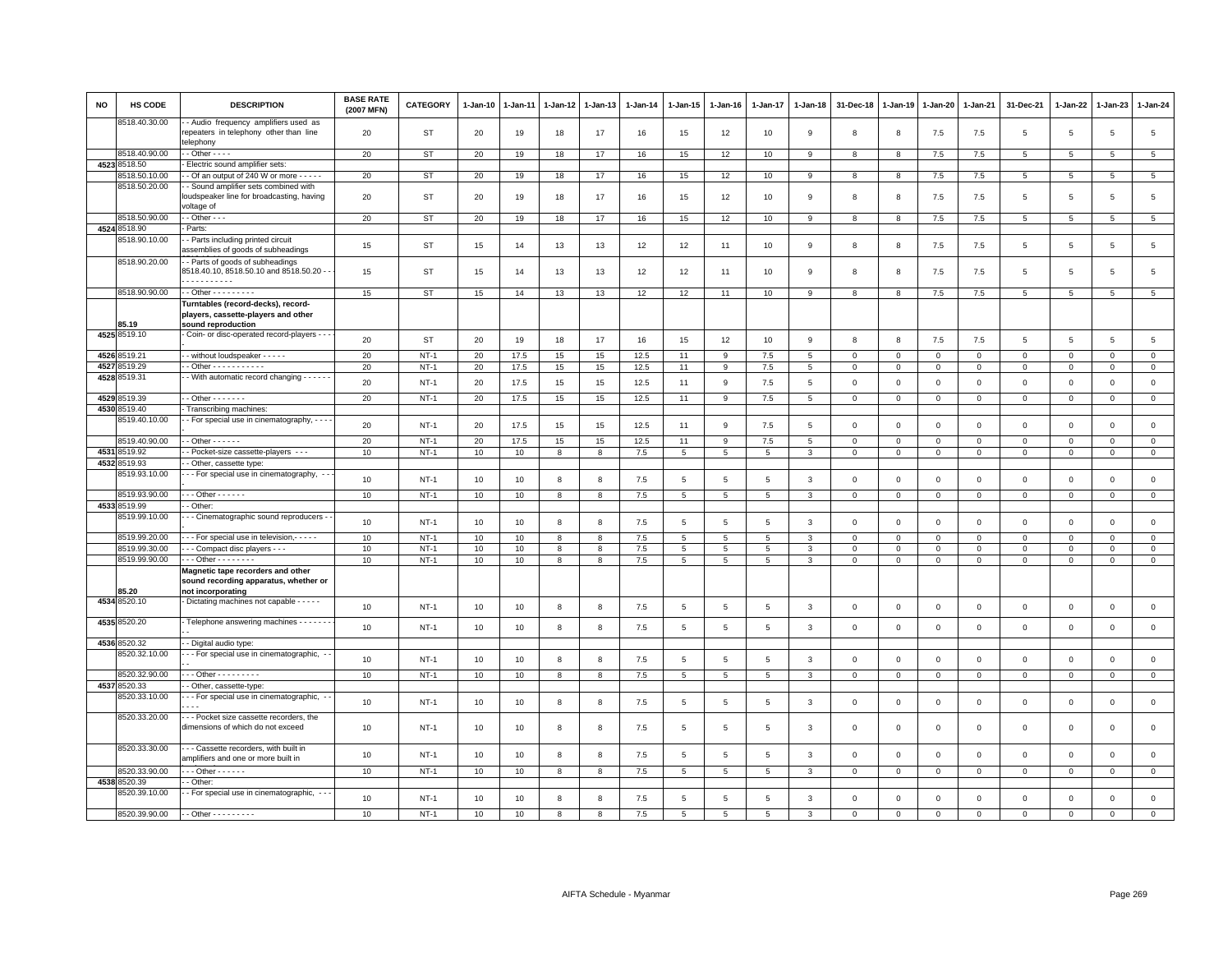| <b>NO</b> | HS CODE       | <b>DESCRIPTION</b>                                                                                                      | <b>BASE RATE</b><br>(2007 MFN) | CATEGORY    | 1-Jan-10 | $1-Jan-11$ | 1-Jan-12 | 1-Jan-13 | $1-Jan-14$ | 1-Jan-15        | 1-Jan-16 | $1 - Jan-17$   | 1-Jan-18       | 31-Dec-18      | 1-Jan-19     | $1 - Jan-20$   | $1-Jan-21$     | 31-Dec-21           | 1-Jan-22       | 1-Jan-23            | 1-Jan-24            |
|-----------|---------------|-------------------------------------------------------------------------------------------------------------------------|--------------------------------|-------------|----------|------------|----------|----------|------------|-----------------|----------|----------------|----------------|----------------|--------------|----------------|----------------|---------------------|----------------|---------------------|---------------------|
| 4539      | 8520.90       | Other:                                                                                                                  |                                |             |          |            |          |          |            |                 |          |                |                |                |              |                |                |                     |                |                     |                     |
|           | 3520.90.10.00 | - Television, broadcasting,<br>cinematographic sound recording<br>apparatus - - - - - - - - - - - - -                   | 10                             | $NT-1$      | 10       | 10         | 8        | 8        | 7.5        | 5               | 5        | 5              | 3              | $\mathbf 0$    | $\mathbf 0$  | $\mathsf 0$    | $\mathbf 0$    | $\mathsf 0$         | $\mathbf 0$    | $\mathsf 0$         | $\mathsf 0$         |
|           | 8520.90.90.00 | $\cdot$ - Other - - - - - - -                                                                                           | 10                             | $NT-1$      | 10       | 10         | 8        | 8        | 7.5        | $5\phantom{.0}$ | 5        | 5              | 3              | $\mathbf 0$    | $\mathbf 0$  | $\mathbf 0$    | $\mathbf 0$    | $\mathbf 0$         | $\mathbf{0}$   | $\mathsf 0$         | $\circ$             |
|           | 85.21         | Video recording or reproducing<br>apparatus, whether or not incorporating<br>a video tuner.                             |                                |             |          |            |          |          |            |                 |          |                |                |                |              |                |                |                     |                |                     |                     |
|           | 4540 8521.10  | - Magnetic tape-type:                                                                                                   |                                |             |          |            |          |          |            |                 |          |                |                |                |              |                |                |                     |                |                     |                     |
|           | 8521.10.10.00 | - For special use in cinematographic.<br>television, broadcasting - - - -                                               | 10                             | $NT-1$      | 10       | 10         | 8        | 8        | 7.5        | 5               | 5        | 5              | 3              | $\mathbf 0$    | $\mathbf 0$  | $\mathsf 0$    | $\mathbf 0$    | $\mathsf 0$         | $\mathbb O$    | $\mathsf 0$         | $\mathsf 0$         |
|           | 8521.10.90.00 | - - Other - - - - - - - - -                                                                                             | 10                             | $NT-1$      | 10       | 10         | 8        | 8        | 7.5        | 5 <sup>5</sup>  | 5        | 5              | 3              | $\overline{0}$ | $\mathbf{0}$ | $\mathbf{0}$   | $\overline{0}$ | $\mathbf{0}$        | $\mathbf 0$    | $\mathbf 0$         | $\mathbf{0}$        |
| 4541      | 8521.90       | Other:                                                                                                                  |                                |             |          |            |          |          |            |                 |          |                |                |                |              |                |                |                     |                |                     |                     |
|           | 3521.90.11.00 | - - For special use in cinematographic,<br>television, broadcasting - - - - - -                                         | 10                             | $NT-1$      | 10       | 10         | 8        | 8        | 7.5        | 5               | 5        | 5              | 3              | $\mathbf 0$    | $\mathbf 0$  | $\mathsf 0$    | $\mathbf 0$    | $\mathsf 0$         | $\mathbf 0$    | $\mathsf 0$         | $\mathsf 0$         |
|           | 8521.90.19.00 | - - - Other - - - - - - - -                                                                                             | 10                             | $NT-1$      | 10       | 10         | 8        | 8        | 7.5        | $5\overline{5}$ | 5        | 5              | 3              | $\mathbf 0$    | $\circ$      | $\mathbf 0$    | $\mathbf{0}$   | $\mathbf 0$         | $\mathbf 0$    | $\mathbf{0}$        | $\mathbf 0$         |
|           | 8521.90.91.00 | --- For special use in cinematographic,<br>television, broadcasting - - - - -                                           | 10                             | $NT-1$      | 10       | 10         | 8        | 8        | 7.5        | 5               | 5        | 5              | 3              | $\mathbf 0$    | $\mathbf 0$  | $\mathbf 0$    | $\mathbf 0$    | $\mathsf 0$         | $^{\circ}$     | $\mathbf 0$         | $\mathsf{O}\xspace$ |
|           | 8521.90.99.00 | - - - Other - - - - - - -                                                                                               | 10                             | $NT-1$      | 10       | 10         | 8        | 8        | 7.5        | 5               | 5        | 5              | 3              | $\Omega$       | $\mathbf{0}$ | $\mathbf{0}$   | $\mathbf{0}$   | $\mathbf{0}$        | $\mathbf 0$    | $\mathbf 0$         | $\mathsf 0$         |
|           | 85.22         | Parts and accessories suitable for use<br>solely or principally with the apparatus<br>of headings                       |                                |             |          |            |          |          |            |                 |          |                |                |                |              |                |                |                     |                |                     |                     |
|           | 4542 8522.10  | Pick-up cartridges:                                                                                                     |                                |             |          |            |          |          |            |                 |          |                |                |                |              |                |                |                     |                |                     |                     |
|           | 8522.10.10.00 | - For special use in cinematographic,<br>elevision, broadcasting - - - -                                                | 10                             | $NT-1$      | 10       | 10         | 8        | 8        | 7.5        | 5               | 5        | $\overline{5}$ | 3              | $\mathbf 0$    | $\mathbf 0$  | $\mathbf 0$    | $\mathbf 0$    | $\mathbf 0$         | $\Omega$       | $\mathbf 0$         | $\mathsf 0$         |
|           | 3522.10.90.00 | $\cdot$ - Other - - - - - - -                                                                                           | 10                             | $NT-1$      | 10       | 10         | 8        | 8        | 7.5        | $5\phantom{.0}$ | 5        | 5              | 3              | $\mathbf{0}$   | $\mathbf 0$  | $\overline{0}$ | $\overline{0}$ | $\mathbf 0$         | $\overline{0}$ | $\mathbf 0$         | $\mathbf 0$         |
|           | 4543 8522.90  | Other:                                                                                                                  |                                |             |          |            |          |          |            |                 |          |                |                |                |              |                |                |                     |                |                     |                     |
|           | 8522.90.10.00 | - Printed circuit boards assemblies for<br>television, broadcasting, cinematographic<br>sound                           | 1.5                            | <b>NT-1</b> | 1.5      | 1.5        | 1.5      | 1.5      | 1.5        | 1.5             | 1.5      | 1.5            |                | $\mathbf 0$    | $\mathbf 0$  | $\mathbf 0$    | $\mathbf 0$    | $\mathsf 0$         | $\mathbf 0$    | $\mathsf 0$         | $\mathsf{O}\xspace$ |
|           | 8522.90.20.00 | - Printed circuit boards assemblies for<br>telephone answering machines [ITA1/B-<br>$199] -$                            | 1.5                            | $NT-1$      | 1.5      | 1.5        | 1.5      | 1.5      | 1.5        | 1.5             | 1.5      | 1.5            |                | $\mathbf 0$    | $\Omega$     | $\mathbf 0$    | $\mathbf 0$    | $\mathsf 0$         | $\Omega$       | $\mathbf 0$         | $\mathsf 0$         |
|           | 8522.90.30.00 | - Other printed circuit boards assemblies                                                                               | 1.5                            | $NT-1$      | 1.5      | 1.5        | 1.5      | 1.5      | 1.5        | 1.5             | 1.5      | 1.5            | $\overline{1}$ | $\mathbf 0$    | $\mathbf 0$  | $\mathsf 0$    | $\mathbf 0$    | $\mathbf 0$         | $\mathbf{0}$   | $\mathbf 0$         | $\mathsf 0$         |
|           | 8522.90.40.00 | - Audio or video tapedecks and compact<br>disc mechanisms - - -                                                         | 1.5                            | $NT-1$      | $1.5\,$  | 1.5        | $1.5$    | $1.5\,$  | 1.5        | 1.5             | 1.5      | 1.5            | $\overline{1}$ | $\mathbf 0$    | $\,0\,$      | $\,0\,$        | $\,0\,$        | $\mathsf{O}\xspace$ | $\mathbf 0$    | $\mathsf{O}\xspace$ | $\mathsf{O}\xspace$ |
|           | 8522.90.50.00 | - - Audio or visual reproduction heads,<br>magnetic type; magnetic erasing heads<br>and rods $\cdots$ $\cdots$ $\cdots$ | 1.5                            | <b>NT-1</b> | 1.5      | 1.5        | 1.5      | 1.5      | 1.5        | 1.5             | 1.5      | 1.5            |                | $\mathbf 0$    | $\,0\,$      | $\mathsf 0$    | $\mathbf 0$    | $\mathsf 0$         | $\mathbf 0$    | $\mathsf 0$         | $\mathsf 0$         |
|           |               | - Other:                                                                                                                |                                |             |          |            |          |          |            |                 |          |                |                |                |              |                |                |                     |                |                     |                     |
|           | 8522.90.91.00 | - - Other parts and accessories of<br>television, broadcasting, cinematographic<br>sound                                | 1.5                            | $NT-1$      | 1.5      | 1.5        | 1.5      | 1.5      | 1.5        | 1.5             | 1.5      | 1.5            |                | $\mathbf 0$    | $\mathbf 0$  | $\mathbf 0$    | $\mathbf 0$    | $\mathsf 0$         | $\mathbf 0$    | $\mathsf 0$         | $\mathsf{O}\xspace$ |
|           | 8522.90.92.00 | -- Other parts of telephone answering                                                                                   | 1.5                            | $NT-1$      | 1.5      | 1.5        | 1.5      | 1.5      | 1.5        | 1.5             | 1.5      | 1.5            |                | $\mathbf 0$    | $\circ$      | $\mathbf 0$    | $\mathbf 0$    | $\circ$             | $^{\circ}$     | 0                   | $\mathsf 0$         |
|           | 8522.90.93.00 | - - Other parts and accessories for goods<br>of subheadings 8519.92, 8519.93, 8519.99<br>and                            | 1.5                            | $NT-1$      | 1.5      | 1.5        | 1.5      | 1.5      | 1.5        | 1.5             | 1.5      | 1.5            |                | $\overline{0}$ | $\Omega$     | $\Omega$       | $\overline{0}$ | $\mathbf 0$         | $\Omega$       | $\mathbf 0$         | $\mathsf 0$         |
|           | 8522.90.99.00 | $\cdots$ Other - - - - -                                                                                                | 10                             | $NT-1$      | 10       | 10         | 8        | 8        | 7.5        | $5\phantom{.0}$ | 5        | 5              | 3              | $\mathbf 0$    | $\circ$      | $\mathbf 0$    | $\mathbf 0$    | $\circ$             | 0              | $\mathsf 0$         | $\mathsf 0$         |
|           | 85.23         | Prepared unrecorded media for sound<br>recording or similar recording of other<br>phenomena, other                      |                                |             |          |            |          |          |            |                 |          |                |                |                |              |                |                |                     |                |                     |                     |
|           | 4544 8523.11  | - Of a width not exceeding 4 mm: [ITA1/A-<br>038] [ITA1/B-201]                                                          |                                |             |          |            |          |          |            |                 |          |                |                |                |              |                |                |                     |                |                     |                     |
|           | 8523.11.10.00 | - - - Computer tape - - - - -                                                                                           | 1.5                            | $NT-1$      | 1.5      | 1.5        | 1.5      | 1.5      | 1.5        | 1.5             | 1.5      | 1.5            |                | $\mathbf 0$    | $\mathbf 0$  | $\mathbf 0$    | $\mathbf 0$    | $\mathbf 0$         | $^{\circ}$     | $\mathbf 0$         | $\mathbf 0$         |
|           | 8523.11.90.00 | $\cdots$ Other - - - - -                                                                                                | 1.5                            | $NT-1$      | 1.5      | 1.5        | 1.5      | 1.5      | 1.5        | 1.5             | 1.5      | 1.5            | $\overline{1}$ | $\mathbf 0$    | $\mathsf 0$  | $\mathbf 0$    | $\mathbf 0$    | $\mathsf 0$         | $\mathbf 0$    | $\mathbf 0$         | $\circ$             |
|           | 4545 8523.12  | - Of a width exceeding 4 mm but not<br>exceeding 6.5 mm: [ITA1/A-039] [ITA1/B-<br>2011                                  |                                |             |          |            |          |          |            |                 |          |                |                |                |              |                |                |                     |                |                     |                     |
|           | 8523.12.10.00 | $\cdots$ Videotape $\cdots$                                                                                             | 1.5                            | $NT-1$      | 1.5      | 1.5        | 1.5      | 1.5      | 1.5        | 1.5             | 1.5      | 1.5            |                | $\mathbf 0$    | $\mathbf 0$  | $\mathbf 0$    | $\mathbf 0$    | $\Omega$            | $\Omega$       | $\Omega$            | $\mathsf 0$         |
|           | 8523.12.20.00 | $\cdots$ Computer tape $\cdots$                                                                                         | 1.5                            | $NT-1$      | 1.5      | 1.5        | 1.5      | 1.5      | 1.5        | 1.5             | 1.5      | 1.5            |                | $\mathbf 0$    | $\mathbf 0$  | $\mathbf 0$    | $\mathbf 0$    | $\mathbf 0$         | $\mathsf 0$    | $\mathbf 0$         | $\mathbf 0$         |
|           | 8523.12.30.00 | --- UMATIC, BETACAM, DIGITAL tape -                                                                                     | 1.5                            | $NT-1$      | 1.5      | 1.5        | $1.5\,$  | $1.5\,$  | 1.5        | $1.5\,$         | $1.5\,$  | 1.5            | $\overline{1}$ | $\mathbf 0$    | $\mathsf 0$  | $\mathbf 0$    | $\mathbf 0$    | $\mathsf 0$         | $\mathbf 0$    | $\mathsf 0$         | $\mathsf 0$         |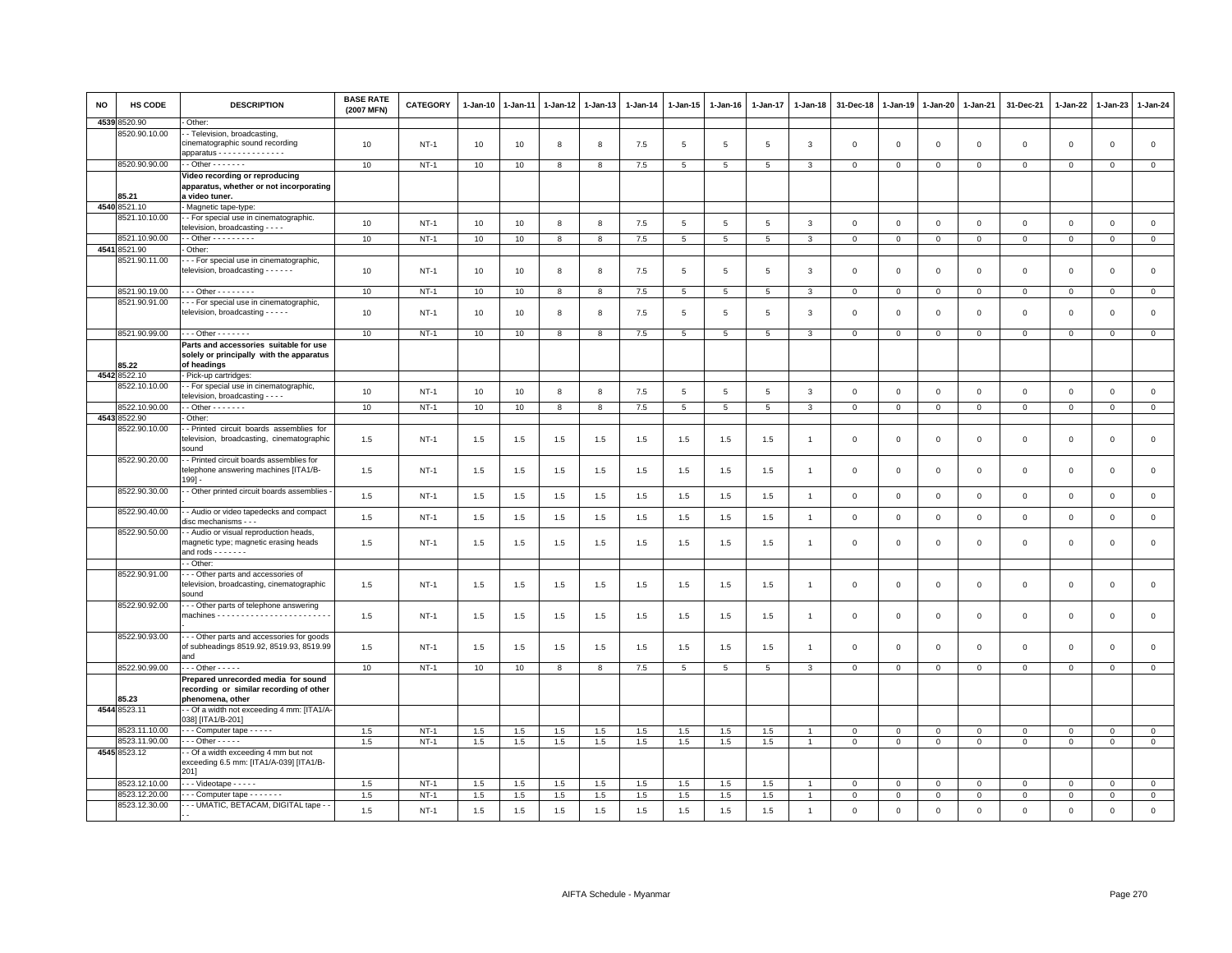| <b>NO</b> | HS CODE       | <b>DESCRIPTION</b>                                                                                 | <b>BASE RATE</b><br>(2007 MFN) | <b>CATEGORY</b> | 1-Jan-10 | 1-Jan-11 | 1-Jan-12 | 1-Jan-13 | 1-Jan-14 | 1-Jan-15 | 1-Jan-16 | 1-Jan-17 | 1-Jan-18       | 31-Dec-18   | 1-Jan-19     | 1-Jan-20     | 1-Jan-21    | 31-Dec-21   | $1 - Jan-22$ | 1-Jan-23     | $1 - Jan-24$   |
|-----------|---------------|----------------------------------------------------------------------------------------------------|--------------------------------|-----------------|----------|----------|----------|----------|----------|----------|----------|----------|----------------|-------------|--------------|--------------|-------------|-------------|--------------|--------------|----------------|
|           | 3523.12.90.00 | $\cdot$ - Other - - - - -                                                                          | 1.5                            | $NT-1$          | $1.5\,$  | 1.5      | 1.5      | 1.5      | 1.5      | $1.5\,$  | 1.5      | 1.5      | $\overline{1}$ | $\mathbf 0$ | $\mathbf 0$  | $\mathbf 0$  | $\mathbf 0$ | $\mathsf 0$ | $\mathbf 0$  | $\mathsf 0$  | $\mathbf 0$    |
|           | 4546 8523.13  | - Of a width exceeding 6.5 mm: [ITA1/A-<br>040] [ITA1/B-201]                                       |                                |                 |          |          |          |          |          |          |          |          |                |             |              |              |             |             |              |              |                |
|           | 8523.13.10.00 | Videotape                                                                                          | 1.5                            | $NT-1$          | 1.5      | 1.5      | 1.5      | 1.5      | 1.5      | 1.5      | 1.5      | 1.5      |                | $\mathbf 0$ | $\mathbf 0$  | $\mathbf 0$  | $\mathbf 0$ | $\mathsf 0$ | $\mathbf 0$  | $\mathsf 0$  | $\mathbf 0$    |
|           | 8523.13.20.00 | $\cdots$ Computer tape $\cdots$                                                                    | 1.5                            | $NT-1$          | $1.5\,$  | 1.5      | 1.5      | 1.5      | 1.5      | 1.5      | 1.5      | 1.5      | $\overline{1}$ | $\mathbf 0$ | $\mathbf 0$  | $\,0\,$      | $\mathbf 0$ | $\mathsf 0$ | $\mathbf 0$  | $^{\circ}$   | $\,0\,$        |
|           | 8523.13.30.00 | - - UMATIC, BETACAM, DIGITAL tape -                                                                | 1.5                            | $NT-1$          | 1.5      | 1.5      | 1.5      | 1.5      | 1.5      | 1.5      | 1.5      | 1.5      | $\overline{1}$ | $\mathbf 0$ | $\mathbf 0$  | $\mathbf 0$  | $\mathbf 0$ | $\mathsf 0$ | $\mathbf 0$  | $\mathsf 0$  | $\mathsf 0$    |
|           | 8523.13.40.00 | - - - In pancake form - - - - -                                                                    | 1.5                            | $NT-1$          | 1.5      | 1.5      | 1.5      | 1.5      | 1.5      | 1.5      | 1.5      | 1.5      |                | $\mathbf 0$ | $^{\circ}$   | $\mathbf 0$  | $\mathbf 0$ | $\mathsf 0$ | $^{\circ}$   | $\mathbf{0}$ | $\circ$        |
|           | 8523.13.90.00 | $\cdots$ Other - - - - -                                                                           | 1.5                            | $NT-1$          | 1.5      | 1.5      | 1.5      | 1.5      | 1.5      | 1.5      | 1.5      | 1.5      | $\overline{1}$ | $\Omega$    | $\Omega$     | $\mathbf 0$  | $\Omega$    | $\mathbf 0$ | $\Omega$     | $\Omega$     | $\mathbf{0}$   |
|           | 4547 8523.20  | - Magnetic discs: [ITA1/A-041] [ITA1/B-<br>201]                                                    |                                |                 |          |          |          |          |          |          |          |          |                |             |              |              |             |             |              |              |                |
|           | 3523.20.10.00 | - Computer hard disks - - - - -                                                                    | 1.5                            | $NT-1$          | 1.5      | 1.5      | 1.5      | 1.5      | 1.5      | 1.5      | 1.5      | 1.5      | $\overline{1}$ | $\Omega$    | $\Omega$     | $\mathbf 0$  | $\Omega$    | $^{\circ}$  | $\Omega$     | $\Omega$     | $\mathbf{0}$   |
|           | 8523.20.20.00 | - - Video disks - - - - -                                                                          | 1.5                            | $NT-1$          | 1.5      | 1.5      | 1.5      | 1.5      | 1.5      | 1.5      | 1.5      | 1.5      | $\overline{1}$ | $\mathbf 0$ | $\mathbf 0$  | $\mathbf 0$  | $\mathbf 0$ | $\mathsf 0$ | 0            | $\mathbf 0$  | $\circ$        |
|           | 8523.20.30.00 | - Other hard disks - - - - -                                                                       | 1.5                            | $NT-1$          | 1.5      | 1.5      | 1.5      | 1.5      | 1.5      | 1.5      | 1.5      | 1.5      | $\overline{1}$ | $\mathbf 0$ | $\mathbf 0$  | $\mathsf 0$  | $\mathbf 0$ | $\mathsf 0$ | $\Omega$     | $\Omega$     | $\,0\,$        |
|           | 8523.20.40.00 | - Computer diskettes - - - - -                                                                     | 1.5                            | $NT-1$          | 1.5      | 1.5      | 1.5      | 1.5      | 1.5      | 1.5      | 1.5      | 1.5      | $\overline{1}$ | $\Omega$    | $\Omega$     | $\Omega$     | $\Omega$    | $\Omega$    | $\mathbf 0$  | $\mathbf 0$  | $\mathbf{0}$   |
|           | 8523.20.90.00 | $\cdot$ - Other - - - - -                                                                          | 1.5                            | $NT-1$          | 1.5      | 1.5      | 1.5      | 1.5      | 1.5      | 1.5      | 1.5      | 1.5      | $\overline{1}$ | $\mathbf 0$ | $\mathbf 0$  | $\mathbf{0}$ | $\mathbf 0$ | 0           | $^{\circ}$   | $^{\circ}$   | $\circ$        |
|           | 4548 8523.30  | Cards incorporating a magnetic stripe - -                                                          | 1.5                            | $NT-1$          | 1.5      | 1.5      | 1.5      | 1.5      | 1.5      | 1.5      | 1.5      | 1.5      | $\overline{1}$ | $\mathbf 0$ | $\mathbf 0$  | $\mathbf 0$  | $\mathbf 0$ | $\mathsf 0$ | $\mathbf 0$  | $\mathbf 0$  | $\mathsf 0$    |
|           | 4549 8523.90  | - Other: [ITA1/A-042] [ITA1/B-201]                                                                 |                                |                 |          |          |          |          |          |          |          |          |                |             |              |              |             |             |              |              |                |
|           | 523.90.10.00  | $-$ For video $   -$                                                                               | 1.5                            | $NT-1$          | 1.5      | 1.5      | 1.5      | 1.5      | 1.5      | $1.5\,$  | 1.5      | 1.5      |                | $\Omega$    | $\Omega$     | $\mathbf 0$  | $\Omega$    | $\mathbf 0$ | $\Omega$     | $\Omega$     | $\mathsf 0$    |
|           | 8523.90.20.00 | - For computer use - - - - -                                                                       | 1.5                            | $NT-1$          | 1.5      | 1.5      | 1.5      | 1.5      | 1.5      | 1.5      | 1.5      | 1.5      |                | $\Omega$    | $\Omega$     | $\Omega$     | $\mathbf 0$ | $\mathbf 0$ | $\Omega$     | $\Omega$     | $\mathbf{0}$   |
|           | 8523.90.90.00 | $\cdot$ - Other - - - $\cdot$                                                                      | 1.5                            | $NT-1$          | 1.5      | 1.5      | 1.5      | 1.5      | 1.5      | $1.5\,$  | 1.5      | 1.5      | $\overline{1}$ | $\mathbf 0$ | $\mathbf 0$  | $\mathbf 0$  | $\mathbf 0$ | $\mathsf 0$ | $\mathbf 0$  | $\Omega$     | $\mathbf 0$    |
|           |               | Records, tapes and other recorded                                                                  |                                |                 |          |          |          |          |          |          |          |          |                |             |              |              |             |             |              |              |                |
|           |               | media for sound or other similarly                                                                 |                                |                 |          |          |          |          |          |          |          |          |                |             |              |              |             |             |              |              |                |
|           | 85.24         | recorded phenomena,                                                                                |                                |                 |          |          |          |          |          |          |          |          |                |             |              |              |             |             |              |              |                |
|           | 4550 8524.10  | Gramophone records                                                                                 |                                |                 |          |          |          |          |          |          |          |          |                |             |              |              |             |             |              |              |                |
|           | 8524.10.10.00 | - - For educational use only - - - - -                                                             | 10                             | $NT-1$          | 10       | 10       | 8        | 8        | $7.5$    | 5        | 5        | 5        | 3              | $\mathbf 0$ | $\Omega$     | $\mathbf 0$  | $\mathbf 0$ | $\mathsf 0$ | $\mathbf 0$  | $\mathsf 0$  | $\circ$        |
|           | 8524.10.90.00 | $\cdot$ - Other - - - - - -                                                                        | 10                             | $NT-1$          | 10       | 10       | 8        | 8        | $7.5$    | 5        | 5        | 5        | 3              | $\mathbf 0$ | $\mathbf 0$  | $\mathbf 0$  | $\mathbf 0$ | $\mathsf 0$ | $\mathbf 0$  | $\mathsf 0$  | $\mathsf 0$    |
|           | 4551 8524.31  | - For reproducing phenomena other than<br>sound or image: [ITA1/A-043]                             |                                |                 |          |          |          |          |          |          |          |          |                |             |              |              |             |             |              |              |                |
|           | 8524.31.10.00 | --- For cinematographic film -----                                                                 | 1.5                            | $NT-1$          | 1.5      | 1.5      | 1.5      | 1.5      | 1.5      | 1.5      | 1.5      | 1.5      |                | $\Omega$    | $\Omega$     | $\Omega$     | $\mathbf 0$ | $\mathbf 0$ | $\Omega$     | $\Omega$     | $\mathbf{0}$   |
|           | 8524.31.90.00 | $\overline{\cdot}$ - Other - - - - -                                                               | 1.5                            | $NT-1$          | 1.5      | 1.5      | 1.5      | 1.5      | $1.5\,$  | 1.5      | $1.5\,$  | $1.5\,$  |                | $\mathbf 0$ | $\mathbf 0$  | $\mathbf 0$  | $\mathsf 0$ | $\mathsf 0$ | $\Omega$     | $\Omega$     | $\mathsf 0$    |
|           | 4552 8524.32  | - For reproducing sound only                                                                       |                                |                 |          |          |          |          |          |          |          |          |                |             |              |              |             |             |              |              |                |
|           | 3524.32.10.00 | - - For cinematographic film - - - -                                                               | 1.5                            | $NT-1$          | 1.5      | 1.5      | 1.5      | 1.5      | 1.5      | 1.5      | 1.5      | 1.5      |                | $\mathbf 0$ | $\mathbf 0$  | $\mathbf 0$  | $\mathbf 0$ | $\Omega$    | $\Omega$     | $\Omega$     | $\circ$        |
|           | 3524.32.90.00 | $-$ - Other - - - - -                                                                              | 1.5                            | $NT-1$          | 1.5      | 1.5      | 1.5      | 1.5      | 1.5      | 1.5      | 1.5      | 1.5      | $\overline{1}$ | $\mathbf 0$ | $\mathbf 0$  | $\mathbf 0$  | $\mathbf 0$ | 0           | 0            | $\Omega$     | $\mathbf 0$    |
| 4553      | 3524.39       | - Other                                                                                            |                                |                 |          |          |          |          |          |          |          |          |                |             |              |              |             |             |              |              |                |
|           | 3524.39.10.00 | --- For reproducing representations of<br>instructions, data, sound, and image,<br>ecorded in      | 1.5                            | $NT-1$          | 1.5      | 1.5      | 1.5      | 1.5      | 1.5      | 1.5      | 1.5      | 1.5      |                | $\mathbf 0$ | $\Omega$     | $\mathbf 0$  | $\mathbf 0$ | $\mathsf 0$ | $\mathbf 0$  | $\mathbf 0$  | $\mathbf 0$    |
|           | 8524.39.20.00 | - - - For cinematographic film - - - -                                                             | 1.5                            | $NT-1$          | 1.5      | 1.5      | 1.5      | 1.5      | 1.5      | 1.5      | 1.5      | 1.5      |                | $\Omega$    | $\Omega$     | $\mathbf{0}$ | $\mathbf 0$ | $\mathbf 0$ | $\Omega$     | $\Omega$     | $\mathbf 0$    |
|           | 8524.39.90.00 | $\cdots$ Other - - - - -                                                                           | 1.5                            | $NT-1$          | 1.5      | 1.5      | 1.5      | 1.5      | 1.5      | 1.5      | 1.5      | 1.5      |                | $\mathbf 0$ | $\mathbf 0$  | $\mathsf 0$  | $\mathsf 0$ | $\mathsf 0$ | $\mathbf 0$  | $^{\circ}$   | $\,0\,$        |
|           | 4554 8524.40  | Magnetic tapes for reproducing<br>phenomena other than sound or image<br>[ITA1/A-045] [ITA1/B-201] | 1.5                            | $NT-1$          | 1.5      | 1.5      | 1.5      | 1.5      | 1.5      | 1.5      | 1.5      | 1.5      | $\overline{1}$ | $\Omega$    | $\Omega$     | $\Omega$     | $\mathbf 0$ | $\mathbf 0$ | $\Omega$     | $\Omega$     | $\mathbf 0$    |
|           | 4555 8524.51  | - Of a width not exceeding 4 mm:                                                                   |                                |                 |          |          |          |          |          |          |          |          |                |             |              |              |             |             |              |              |                |
|           | 3524.51.10.00 | Videotape                                                                                          | 1.5                            | $NT-1$          | $1.5$    | 1.5      | 1.5      | 1.5      | 1.5      | 1.5      | $1.5$    | 1.5      |                | $\Omega$    | $\Omega$     | $\Omega$     | $\Omega$    | $\Omega$    | $\Omega$     | $\Omega$     | $\mathbf{0}$   |
|           | 3524.51.20.00 | Computer tape - - - - -                                                                            | 1.5                            | $NT-1$          | 1.5      | 1.5      | 1.5      | 1.5      | 1.5      | 1.5      | 1.5      | 1.5      |                | 0           | $\mathbf 0$  | $\mathbf 0$  | 0           | 0           | 0            | $\mathbf 0$  | $\mathbf 0$    |
|           | 8524.51.30.00 | - - - For cinematographic film - - - -                                                             | 1.5                            | $NT-1$          | 1.5      | $1.5\,$  | 1.5      | 1.5      | 1.5      | 1.5      | 1.5      | 1.5      | $\overline{1}$ | $\mathbf 0$ | $\mathsf 0$  | $\mathbf{0}$ | $\Omega$    | $\mathbf 0$ | $\mathbf 0$  | $\Omega$     | $\overline{0}$ |
|           | 3524.51.90.00 | - - - Other - - - - -                                                                              | 1.5                            | <b>NT-1</b>     | 1.5      | 1.5      | 1.5      | 1.5      | 1.5      | 1.5      | 1.5      | 1.5      | $\overline{1}$ | $\Omega$    | $\,0\,$      | $\circ$      | $\mathbf 0$ | $\mathsf 0$ | $\Omega$     | $\Omega$     | $\mathbf 0$    |
|           | 4556 8524.52  | - Of a width exceeding 4 mm but not<br>exceeding 6.5 mm:                                           |                                |                 |          |          |          |          |          |          |          |          |                |             |              |              |             |             |              |              |                |
|           | 8524.52.10.00 | - - - Videotape - - - - -                                                                          | 1.5                            | $NT-1$          | 1.5      | 1.5      | 1.5      | 1.5      | 1.5      | 1.5      | 1.5      | 1.5      |                | $\Omega$    | $\Omega$     | $\mathbf 0$  | $\mathbf 0$ | $\mathsf 0$ | $\mathbf 0$  | $\mathsf 0$  | $\mathsf 0$    |
|           | 8524.52.20.00 | Computer tape                                                                                      | 1.5                            | $NT-1$          | 1.5      | 1.5      | 1.5      | 1.5      | 1.5      | 1.5      | 1.5      | 1.5      | $\mathbf{1}$   | $^{\circ}$  | $\circ$      | $\mathbf 0$  | $\mathbf 0$ | 0           | 0            | $\mathbf 0$  | $\mathbf 0$    |
|           | 8524.52.30.00 | - - - For cinematographic film - - - -                                                             | 1.5                            | $NT-1$          | 1.5      | 1.5      | 1.5      | 1.5      | 1.5      | 1.5      | 1.5      | 1.5      |                | $\Omega$    | $\Omega$     | $\mathbf 0$  | $\Omega$    | $\mathbf 0$ | $\Omega$     | $\Omega$     | $\circ$        |
|           | 8524.52.90.00 | $-$ - Other - - - - -                                                                              | 1.5                            | $NT-1$          | 1.5      | 1.5      | 1.5      | 1.5      | $1.5\,$  | 1.5      | 1.5      | 1.5      |                | $\mathbf 0$ | $\mathbf 0$  | $\mathbf 0$  | $\mathbf 0$ | $\mathbf 0$ | $\mathbf 0$  | $\mathbf 0$  | $\mathbf 0$    |
| 4557      | 8524.53       | - Of a width exceeding 6.5 mm:                                                                     |                                |                 |          |          |          |          |          |          |          |          |                |             |              |              |             |             |              |              |                |
|           | 8524.53.10.00 | Videotape - - - -                                                                                  | 1.5                            | <b>NT-1</b>     | 1.5      | 1.5      | 1.5      | 1.5      | 1.5      | 1.5      | 1.5      | 1.5      |                | 0           | 0            | $^{\circ}$   | 0           | 0           | $^{\circ}$   | $^{\circ}$   | $\mathbf 0$    |
|           | 8524.53.20.00 | - - Computer tape - - - - -                                                                        | 1.5                            | $NT-1$          | 1.5      | 1.5      | 1.5      | 1.5      | $1.5\,$  | $1.5\,$  | 1.5      | $1.5\,$  |                | $\mathbf 0$ | $\mathbf{0}$ | $\mathbf 0$  | $\Omega$    | $\mathbf 0$ | $\Omega$     | $\Omega$     | $\mathsf 0$    |
|           | 8524.53.30.00 | - - For cinematographic film - - - - -                                                             | 1.5                            | $NT-1$          | 1.5      | 1.5      | 1.5      | 1.5      | 1.5      | 1.5      | 1.5      | 1.5      |                | $\mathbf 0$ | $\Omega$     | $\Omega$     | $\mathbf 0$ | $\mathbf 0$ | $\Omega$     | $\Omega$     | $\mathbf{0}$   |
|           | 3524.53.90.00 | $-$ - Other - - - - - - -                                                                          | 1.5                            | $NT-1$          | 1.5      | 1.5      | 1.5      | 1.5      | 1.5      | $1.5\,$  | 1.5      | $1.5\,$  |                | $\mathbf 0$ | $\mathbf 0$  | $\circ$      | $\Omega$    | $^{\circ}$  | $^{\circ}$   | $\mathbf 0$  | $\mathsf 0$    |
|           | 4558 8524.60  | Cards incorporating a magnetic stripe -                                                            | 1.5                            | $NT-1$          | 1.5      | 1.5      | 1.5      | 1.5      | 1.5      | 1.5      | 1.5      | 1.5      | $\overline{1}$ | $\mathbf 0$ | $\mathbf 0$  | $\mathbf 0$  | $\Omega$    | $\mathsf 0$ | 0            | $\Omega$     | $\mathbf{0}$   |
|           | 4559 8524.91  | - For reproducing phenomena other than<br>sound or image: [ITA1/A-046]                             |                                |                 |          |          |          |          |          |          |          |          |                |             |              |              |             |             |              |              |                |
|           | 8524.91.10.00 | - - - For use in computer - - - - -                                                                | 1.5                            | $NT-1$          | 1.5      | 1.5      | 1.5      | 1.5      | 1.5      | 1.5      | 1.5      | 1.5      |                | $\Omega$    | $\Omega$     | $\Omega$     | $\Omega$    | $\Omega$    | $\mathbf 0$  | $\mathbf 0$  | $\mathsf 0$    |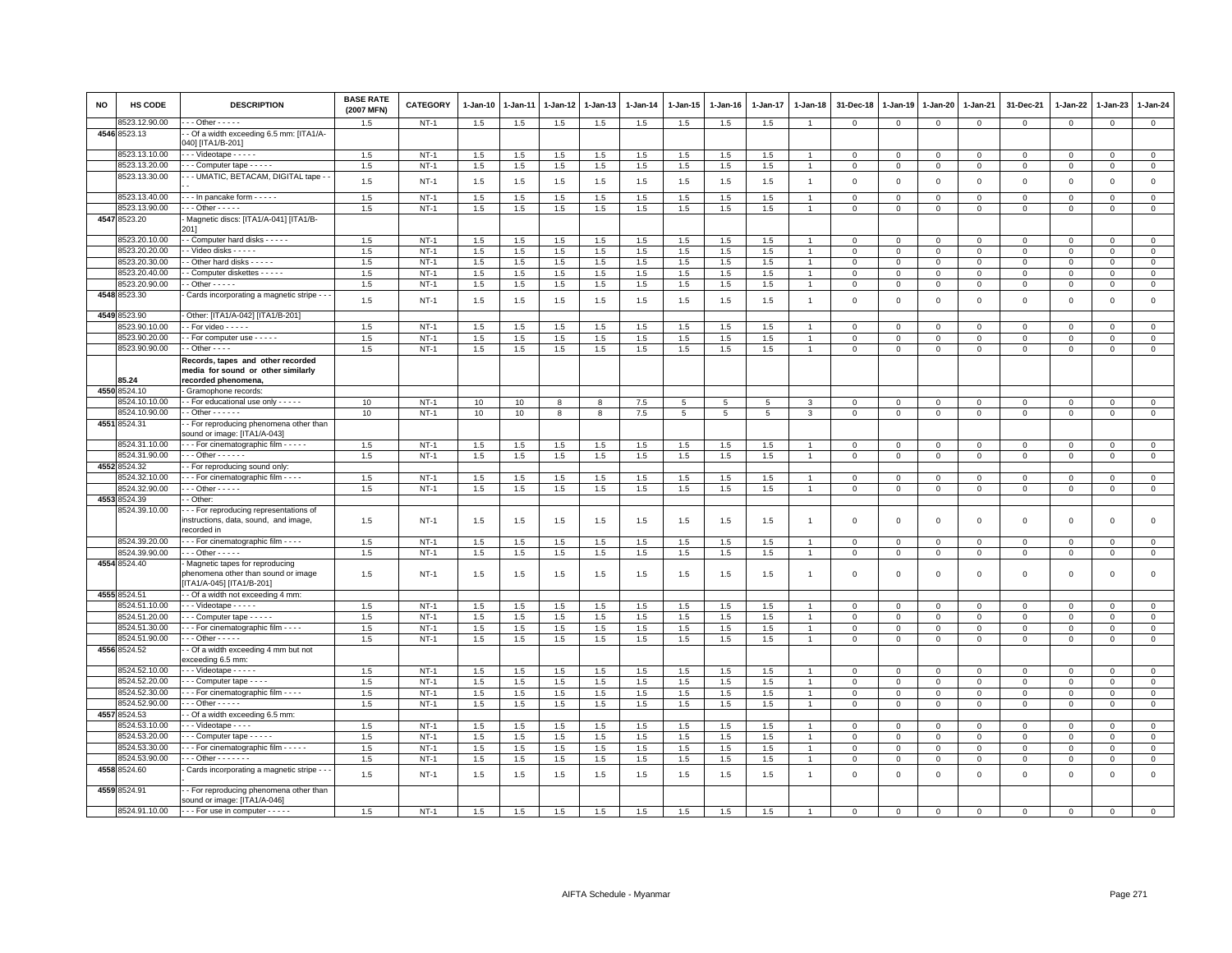| <b>NO</b> | HS CODE       | <b>DESCRIPTION</b>                                                                          | <b>BASE RATE</b><br>(2007 MFN) | CATEGORY | 1-Jan-10       | $1-Jan-11$     | 1-Jan-12       | 1-Jan-13       | 1-Jan-14       | $1 - Jan-15$    | 1-Jan-16        | $1-Jan-17$      | $1 - Jan-18$   | 31-Dec-18               | 1-Jan-19            | 1-Jan-20            | 1-Jan-21       | 31-Dec-21   | 1-Jan-22     | 1-Jan-23     | $1 - Jan-24$   |
|-----------|---------------|---------------------------------------------------------------------------------------------|--------------------------------|----------|----------------|----------------|----------------|----------------|----------------|-----------------|-----------------|-----------------|----------------|-------------------------|---------------------|---------------------|----------------|-------------|--------------|--------------|----------------|
|           | 8524.91.20.00 | - Other, for data processing systems - -                                                    | 1.5                            | $NT-1$   | 1.5            | 1.5            | 1.5            | 1.5            | 1.5            | 1.5             | 1.5             | 1.5             | $\overline{1}$ | $\overline{0}$          | $\mathbf 0$         | $\mathbf{0}$        | $\mathbf{0}$   | $\mathbf 0$ | $\Omega$     | $\mathbf{0}$ | $\mathsf 0$    |
|           | 3524.91.90.00 | $-$ - Other - - - - -                                                                       | 1.5                            | $NT-1$   | 1.5            | 1.5            | 1.5            | 1.5            | 1.5            | 1.5             | 1.5             | 1.5             | $\overline{1}$ | $\mathbf 0$             | $\mathsf 0$         | $\circ$             | $\mathbf 0$    | $\mathsf 0$ | $\mathsf 0$  | $\mathsf 0$  | $\circ$        |
| 4560      | 3524.99       | - Other:                                                                                    |                                |          |                |                |                |                |                |                 |                 |                 |                |                         |                     |                     |                |             |              |              |                |
|           | 8524.99.10.00 | $-$ - For video $-$ - - -                                                                   | 1.5                            | $NT-1$   | 1.5            | 1.5            | 1.5            | 1.5            | 1.5            | 1.5             | 1.5             | 1.5             | $\overline{1}$ | $\mathbf 0$             | $\mathsf 0$         | $\overline{0}$      | $\mathbf 0$    | $\mathbf 0$ | $\mathbf 0$  | $\mathsf 0$  | $\circ$        |
|           | 8524.99.20.00 | - - For reproducing representations of<br>instructions, data, sound, and image,             | 1.5                            | $NT-1$   | 1.5            | 1.5            | 1.5            | 1.5            | 1.5            | 1.5             | 1.5             | 1.5             | $\overline{1}$ | $\overline{\mathbf{0}}$ | $\overline{0}$      | $\mathbf 0$         | $\circ$        | $\mathbf 0$ | $\Omega$     | $\mathbf{0}$ | $\mathbf 0$    |
|           |               | recorded in                                                                                 |                                |          |                |                |                |                |                |                 |                 |                 |                |                         |                     |                     |                |             |              |              |                |
|           | 8524.99.30.00 | - - For cinematographic film - - - -                                                        | 1.5                            | $NT-1$   | 1.5            | 1.5            | 1.5            | 1.5            | 1.5            | 1.5             | 1.5             | 1.5             | $\overline{1}$ | $\mathbf 0$             | $\mathbf 0$         | $\mathbf 0$         | $\mathbf 0$    | $\mathbf 0$ | $^{\circ}$   | $\mathbf 0$  | $\mathsf 0$    |
|           | 8524.99.90.00 | $-$ - Other - - - - -                                                                       | 1.5                            | $NT-1$   | 1.5            | 1.5            | 1.5            | $1.5\,$        | 1.5            | 1.5             | 1.5             | 1.5             | $\overline{1}$ | $\mathsf 0$             | $\mathsf{O}\xspace$ | $\mathsf{O}\xspace$ | $\mathbf 0$    | $\mathsf 0$ | $\mathsf 0$  | $\mathsf 0$  | $\mathsf 0$    |
|           |               | Transmission apparatus for radio -                                                          |                                |          |                |                |                |                |                |                 |                 |                 |                |                         |                     |                     |                |             |              |              |                |
|           |               | telephony, radio - telegraphy, radio -                                                      |                                |          |                |                |                |                |                |                 |                 |                 |                |                         |                     |                     |                |             |              |              |                |
|           | 85.25         | broadcasting or                                                                             |                                |          |                |                |                |                |                |                 |                 |                 |                |                         |                     |                     |                |             |              |              |                |
|           | 4561 8525.10  | Transmission apparatus:                                                                     |                                |          |                |                |                |                |                |                 |                 |                 |                |                         |                     |                     |                |             |              |              |                |
|           | 8525.10.10.00 | - For radio-broadcasting - - - - -                                                          | 10                             | $NT-1$   | 10             | 10             | 8              | 8              | 7.5            | 5               | $5\phantom{.0}$ | $\overline{5}$  | 3              | $\mathsf 0$             | $\mathbf 0$         | $\overline{0}$      | $\mathsf 0$    | $\mathbf 0$ | $\mathbf 0$  | $\mathbf 0$  | $\overline{0}$ |
|           |               | - For television:                                                                           |                                |          |                |                |                |                |                |                 |                 |                 |                |                         |                     |                     |                |             |              |              |                |
|           | 8525.10.21.00 | - - Video senders - - - - -                                                                 | 10                             | $NT-1$   | 10             | 10             | 8              | 8              | 7.5            | 5               | 5               | 5               | 3              | $\overline{\mathbf{0}}$ | $\mathbf 0$         | $\mathbf 0$         | $\mathbf 0$    | $\mathbf 0$ | $\Omega$     | $\mathbf{0}$ | $\mathbf 0$    |
|           | 8525.10.22.00 | - - Central monitoring systems - - - - -                                                    | 10                             | $NT-1$   | 10             | 10             | 8              | $\overline{8}$ | 7.5            | $\overline{5}$  | $5\phantom{.0}$ | $\overline{5}$  | 3              | $\overline{0}$          | $\overline{0}$      | $\overline{0}$      | $\overline{0}$ | $\mathbf 0$ | $\mathbf 0$  | $\mathbf 0$  | $\overline{0}$ |
|           | 8525.10.23.00 | - - Telemetry monitoring systems - - - -                                                    | 10                             | $NT-1$   | 10             | 10             | 8              | 8              | 7.5            | 5               | 5               | 5               | 3              | $\overline{0}$          | $\overline{0}$      | $\mathbf{0}$        | $\circ$        | $\circ$     | $\Omega$     | $\mathbf{0}$ | $\mathbf 0$    |
|           | 8525.10.29.00 | $-$ - Other - - - - - -                                                                     | 10                             | $NT-1$   | 10             | 10             | 8              | 8              | 7.5            | $5\overline{)}$ | 5               | 5               | 3              | $\mathbf 0$             | $\mathsf 0$         | $\circ$             | $\mathbf 0$    | $\mathbf 0$ | $\mathbf 0$  | $\mathbf 0$  | $\mathbf{0}$   |
|           | 8525.10.30.00 | - Data compression tools - - - - -                                                          | 10                             | $NT-1$   | 10             | 10             | 8              | 8              | 7.5            | 5               | 5               | 5               | 3              | $\mathbf{0}$            | $\mathbb O$         | $\mathbf{0}$        | $\mathbf 0$    | $\mathbf 0$ | $\mathbf{0}$ | $\circ$      | $\mathsf 0$    |
|           | 8525.10.40.00 | - Set top boxes which have a                                                                |                                |          |                |                |                |                |                |                 |                 |                 |                |                         |                     |                     |                |             |              |              |                |
|           |               | communication function [ITAI/B-203] - - - -                                                 | 10                             | $NT-1$   | 10             | 10             | 8              | 8              | $7.5$          | 5               | 5               | $5\phantom{.0}$ | 3              | $\,0\,$                 | $\mathbf 0$         | $\,0\,$             | $\mathbf 0$    | $\mathsf 0$ | $\mathbf 0$  | $\mathsf 0$  | $\mathsf 0$    |
|           | 8525.10.50.00 | - For radio-telephony or radio-telegraphy                                                   | $\mathbf{1}$                   | $NT-1$   | $\overline{1}$ | $\overline{1}$ | $\overline{1}$ | $\overline{1}$ | $\overline{1}$ | $\overline{1}$  | $\mathbf{1}$    | $\mathbf{1}$    | $\overline{1}$ | $\overline{\mathbf{0}}$ | $\mathbf 0$         | $\mathbf 0$         | $\mathbf 0$    | $\mathbf 0$ | $\mathbf 0$  | $\mathbf 0$  | $\mathsf 0$    |
|           | 4562 8525.20  | - Transmission bghv apparatus                                                               |                                |          |                |                |                |                |                |                 |                 |                 |                |                         |                     |                     |                |             |              |              |                |
|           |               | ncorporating reception apparaatus:                                                          |                                |          |                |                |                |                |                |                 |                 |                 |                |                         |                     |                     |                |             |              |              |                |
|           | 8525.20.10.00 | - Wireless LAN - - - - -                                                                    | 10                             | $NT-1$   | 10             | 10             | 8              | 8              | $7.5$          | 5               | 5               | $\overline{5}$  | 3              | $\mathbf 0$             | $\mathbf 0$         | $\mathbf 0$         | $\mathsf 0$    | $\mathbf 0$ | $\mathbf 0$  | $\mathsf 0$  | $\mathbf{0}$   |
|           | 8525.20.20.00 | - Internet enabled handphones - - - -                                                       | 10                             | $NT-1$   | 10             | 10             | 8              | 8              | 7.5            | 5               | $5\overline{5}$ | 5               | 3              | $\mathbf{0}$            | $\mathbb O$         | $\mathbf{0}$        | $\overline{0}$ | $\mathbf 0$ | $\circ$      | $\mathbf 0$  | $\circ$        |
|           | 8525.20.30.00 | - Internet enabled cellular phones - - - -                                                  | 10                             | $NT-1$   | 10             | 10             | 8              | 8              | 7.5            | $5\phantom{.0}$ | $5\phantom{.0}$ | $5\phantom{.0}$ | $\mathbf{3}$   | $\,0\,$                 | $\mathbf 0$         | $\,0\,$             | $\mathbf 0$    | $\mathsf 0$ | $\mathsf 0$  | $\mathsf 0$  | $\mathsf 0$    |
|           | 8525.20.40.00 | - Internet video conferencing equipment -                                                   | 10                             | $NT-1$   | 10             | 10             | 8              | 8              | 7.5            | 5               | 5               | 5               | 3              | $\overline{0}$          | $\overline{0}$      | $\mathbf{0}$        | $\mathbf{0}$   | $\circ$     | $\mathbf{0}$ | $\circ$      | $\mathbf{0}$   |
|           | 8525.20.50.00 | - Digital radio relay systems - - - -                                                       | 10                             | $NT-1$   | 10             | 10             | 8              | 8              | 7.5            | $5\phantom{.0}$ | $5\phantom{.0}$ | 5               | 3              | $\overline{0}$          | $\mathbf{0}$        | $\mathbf{0}$        | $\mathbf{0}$   | $\mathbf 0$ | $\mathbf 0$  | $\mathbf 0$  | $\mathbf{0}$   |
|           | 8525.20.60.00 | - Mobile data network - - - -                                                               | 10                             | $NT-1$   | 10             | 10             | 8              | 8              | 7.5            | 5               | 5               | 5               | 3              | $\mathbf 0$             | $\mathbf 0$         | $\mathbf 0$         | $\overline{0}$ | $\mathbf 0$ | $\mathbf{0}$ | $\mathbf{0}$ | $\mathbf 0$    |
|           | 8525.20.70.00 | - Set top boxes which have a                                                                | 10                             | $NT-1$   | 10             | 10             | 8              | 8              | 7.5            | 5               | 5               | 5               | 3              | $\overline{\mathbf{0}}$ | $\mathbf 0$         | $\mathbf 0$         | $\mathbf 0$    | $\mathsf 0$ | $\mathbf 0$  | $\mathsf 0$  | $\mathsf 0$    |
|           |               | communication function [ITA1/B203] - - - -                                                  |                                |          |                |                |                |                |                |                 |                 |                 |                |                         |                     |                     |                |             |              |              |                |
|           | 8525.20.80.00 | - Other cellular phones - - - -                                                             | 10                             | $NT-1$   | 10             | 10             | 8              | 8              | 7.5            | 5               | 5               | 5               | 3              | $\mathbf{0}$            | $\mathbb O$         | $\circ$             | $\mathsf 0$    | $\circ$     | $\Omega$     | $\circ$      | $\mathsf 0$    |
|           |               | - Other:                                                                                    |                                |          |                |                |                |                |                |                 |                 |                 |                |                         |                     |                     |                |             |              |              |                |
|           | 8525.20.91.00 | - Other transmission apparatus for radio-<br>telephony or radio-telegraphy - - - -          | $\mathbf{1}$                   | $NT-1$   | $\overline{1}$ | $\mathbf{1}$   | $\mathbf{1}$   | $\overline{1}$ | $\overline{1}$ | $\mathbf{1}$    | $\overline{1}$  | $\mathbf{1}$    | $\overline{1}$ | $\mathbf 0$             | $\mathbf 0$         | $\,0\,$             | $\mathbf 0$    | $\mathsf 0$ | $\mathsf 0$  | $\,0\,$      | $\mathsf 0$    |
|           | 8525.20.92.00 | - - Other transmission apparatus for                                                        | 10                             | $NT-1$   | 10             | 10             | 8              | 8              | 7.5            | 5               | -5              | 5               | 3              | $\mathbf 0$             | $\mathbf 0$         | $^{\circ}$          | $\mathsf 0$    | 0           | $\Omega$     | $\mathsf 0$  | $\mathsf 0$    |
|           | 8525.20.99.00 | $- -$ Other $- -$                                                                           | 10                             | $NT-1$   | 10             | 10             | 8              | 8              | 7.5            | 5               | 5               | 5               | 3              | $\mathbf 0$             | $\mathbf 0$         | $\mathbf 0$         | $\mathbf 0$    | $\Omega$    | $\Omega$     | $\Omega$     | $\mathsf 0$    |
|           | 4563 8525.30  | Television cameras:                                                                         |                                |          |                |                |                |                |                |                 |                 |                 |                |                         |                     |                     |                |             |              |              |                |
|           | 8525.30.10.00 | - Cameras, without recording function,<br>working in conjunction with an automatic          | 15                             | EL       |                |                |                |                |                |                 |                 |                 |                |                         |                     |                     |                |             |              |              |                |
|           | 8525.30.90.00 | $-$ Other $  -$                                                                             | 15                             | EL.      |                |                |                |                |                |                 |                 |                 |                |                         |                     |                     |                |             |              |              |                |
|           | 4564 8525.40  | Still image video cameras and other-------                                                  |                                |          |                |                |                |                |                |                 |                 |                 |                |                         |                     |                     |                |             |              |              |                |
|           | 8525.40.10.00 | - Digital still image video cameras                                                         | 15                             | EL       |                |                |                |                |                |                 |                 |                 |                |                         |                     |                     |                |             |              |              |                |
|           | 8525.40.20.00 | - Other still image video cameras - - - -                                                   | 15                             | EL.      |                |                |                |                |                |                 |                 |                 |                |                         |                     |                     |                |             |              |              |                |
|           | 8525.40.30.00 | - Digital cameras - - - -                                                                   | 15                             | EL       |                |                |                |                |                |                 |                 |                 |                |                         |                     |                     |                |             |              |              |                |
|           | 8525.40.40.00 | - Other video camera recorders - - -                                                        | 15                             | EL       |                |                |                |                |                |                 |                 |                 |                |                         |                     |                     |                |             |              |              |                |
|           | 85.26         | Radar apparatus, radio navigational aid<br>apparatus and radio remote control<br>apparatus. |                                |          |                |                |                |                |                |                 |                 |                 |                |                         |                     |                     |                |             |              |              |                |
|           | 4565 8526.10  | - Radar apparatus:                                                                          |                                |          |                |                |                |                |                |                 |                 |                 |                |                         |                     |                     |                |             |              |              |                |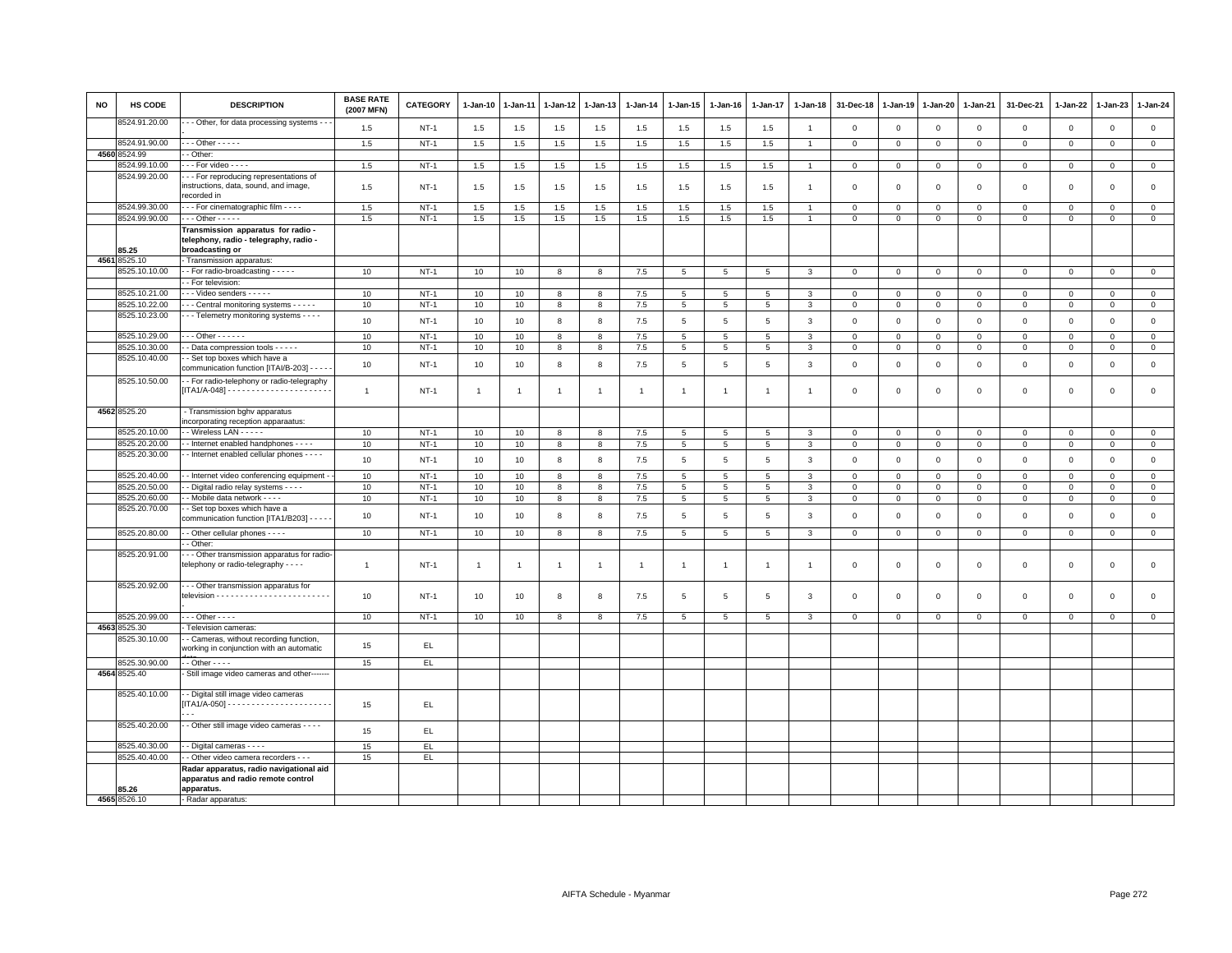| NO | HS CODE                        | <b>DESCRIPTION</b>                                                                                | <b>BASE RATE</b><br>(2007 MFN) | <b>CATEGORY</b> | 1-Jan-10       | 1-Jan-11       | 1-Jan-12       | 1-Jan-13       | 1-Jan-14       | 1-Jan-15        | 1-Jan-16       | 1-Jan-17            | 1-Jan-18        | 31-Dec-18      | 1-Jan-19    | 1-Jan-20     | 1-Jan-21       | 31-Dec-21           | 1-Jan-22     | 1-Jan-23     | 1-Jan-24     |
|----|--------------------------------|---------------------------------------------------------------------------------------------------|--------------------------------|-----------------|----------------|----------------|----------------|----------------|----------------|-----------------|----------------|---------------------|-----------------|----------------|-------------|--------------|----------------|---------------------|--------------|--------------|--------------|
|    | 8526.10.10.00                  | - Radar apparatus, ground base, or of a<br>kind for incorporation in civil aircraft, or of        | 10                             | $NT-1$          | 10             | 10             | 8              | 8              | 7.5            | 5               | 5              | $5\overline{5}$     | $\mathbf{3}$    | $\mathbf{0}$   | $\mathbf 0$ | $\mathsf 0$  | $\mathbf 0$    | $\mathbf 0$         | $\mathsf 0$  | $\mathbf 0$  | $\circ$      |
|    | 8526.10.90.00                  | $-$ Other $   -$                                                                                  | 10                             | $NT-1$          | 10             | 10             | 8              | 8              | 7.5            | $5\phantom{.0}$ | 5              | 5                   | 3               | $\mathbf 0$    | $\mathbf 0$ | $\mathbf{0}$ | $\overline{0}$ | $\mathbf 0$         | $\mathbf 0$  | $\mathbf{O}$ | $\circ$      |
|    | 4566 8526.91                   | - Radio navigational aid apparatus:                                                               |                                |                 |                |                |                |                |                |                 |                |                     |                 |                |             |              |                |                     |              |              |              |
|    | 8526.91.10.00                  | - - Radio navigational aid apparatus, of a                                                        |                                |                 |                |                |                |                |                |                 |                |                     |                 |                |             |              |                |                     |              |              |              |
|    |                                | kind for used in civil aircraft, or of a kind                                                     | 10                             | <b>NT-1</b>     | 10             | 10             | 8              | 8              | 7.5            | 5               | $\overline{5}$ | 5                   | 3               | $\overline{0}$ | $\mathbf 0$ | $\mathbf 0$  | $\overline{0}$ | $\mathbf 0$         | $\Omega$     | $\mathbf{0}$ | $\circ$      |
|    | 8526.91.90.00                  | $-$ - Other - - - -                                                                               | 10                             | $NT-1$          | 10             | 10             | 8              | 8              | 7.5            | 5               | 5              | 5                   | 3               | $\mathbf 0$    | $\mathbf 0$ | $\mathbf 0$  | $\overline{0}$ | $\mathbf 0$         | $\mathbf{0}$ | $\circ$      | $\mathbf{0}$ |
|    | 4567 8526.92                   | - Radio remote control appratus                                                                   | $\overline{1}$                 | EL.             |                |                |                |                |                |                 |                |                     |                 |                |             |              |                |                     |              |              |              |
|    |                                | Reception apparatus for radio-                                                                    |                                |                 |                |                |                |                |                |                 |                |                     |                 |                |             |              |                |                     |              |              |              |
|    | 35.27                          | telephony, radio-telegraphy or radio-<br>broadcasting, whether or                                 |                                |                 |                |                |                |                |                |                 |                |                     |                 |                |             |              |                |                     |              |              |              |
|    | 4568 8527.12                   | - Pocket-size radio cassette-players - - - -                                                      | 15                             | EL.             |                |                |                |                |                |                 |                |                     |                 |                |             |              |                |                     |              |              |              |
|    | 4569 8527.13                   | - Other apparatus combined with sound<br>recording or reproducing apparatus - - -                 | 15                             | <b>NT-1</b>     | 15             | 12.5           | 12.5           | 10             | 10             | 7.5             | 7.5            | 5                   | 5               | $\mathbf 0$    | $\mathbf 0$ | $\mathsf 0$  | $\mathbf 0$    | $\mathsf 0$         | $\mathsf 0$  | $\mathbf 0$  | $\mathsf 0$  |
|    | 4570 8527.19                   | - Other:                                                                                          |                                |                 |                |                |                |                |                |                 |                |                     |                 |                |             |              |                |                     |              |              |              |
|    | 8527.19.10.00                  | - - - For radio-telephony or radio-telegraphy                                                     | $\overline{1}$                 | <b>NT-1</b>     | $\overline{1}$ | $\mathbf{1}$   | $\mathbf{1}$   | $\mathbf{1}$   | $\mathbf{1}$   | $\overline{1}$  | $\mathbf{1}$   | $\overline{1}$      | $\overline{1}$  | $\mathbf 0$    | $\mathbf 0$ | $\mathbf 0$  | $\,0\,$        | $\mathsf 0$         | $\mathbf 0$  | $\mathbf{O}$ | $\mathsf 0$  |
|    | 8527.19.20.00                  | - - Reception apparatus capable of                                                                |                                |                 |                |                |                |                |                |                 |                |                     |                 |                |             |              |                |                     |              |              |              |
|    |                                | planning managing, and monitoring of<br>electromagnetic                                           | 15                             | $NT-1$          | 15             | 12.5           | 12.5           | 10             | 10             | 7.5             | 7.5            | 5                   | 5               | $\mathbf 0$    | $\mathbf 0$ | $\mathsf 0$  | $\mathbf 0$    | $\mathsf 0$         | $\mathbf 0$  | $\mathbf 0$  | $\mathsf 0$  |
|    | 8527.19.90.00<br>4571 8527.21  | $\cdots$ Other - - - -<br>- Combined with sound recording or                                      | 15                             | $NT-1$          | 15             | 12.5           | 12.5           | 10             | 10             | 7.5             | 7.5            | 5                   | 5               | $\mathbf 0$    | $\mathbf 0$ | $\mathsf 0$  | $\mathbf 0$    | $\mathbf{0}$        | $\mathbf 0$  | $\mathbf 0$  | $\mathbf 0$  |
|    |                                | reproducing apparatus:                                                                            |                                |                 |                |                |                |                |                |                 |                |                     |                 |                |             |              |                |                     |              |              |              |
|    | 8527.21.10.00                  | - - - For radio-telephony or radio-telegraphy                                                     | $\mathbf{1}$                   | $NT-1$          | $\overline{1}$ | $\overline{1}$ | $\overline{1}$ | $\mathbf{1}$   | $\overline{1}$ | $\overline{1}$  | $\overline{1}$ | $\overline{1}$      | $\overline{1}$  | $\mathbf 0$    | $\mathbf 0$ | $\mathbf 0$  | $\mathbf 0$    | $\mathbf 0$         | $\mathbf 0$  | $\mathbf{0}$ | $\mathsf 0$  |
|    | 3527.21.90.00                  | $-$ - Other - - - -                                                                               | 15                             | $NT-1$          | 15             | 12.5           | 12.5           | 10             | 10             | $7.5\,$         | 7.5            | $5\phantom{.0}$     | $5\phantom{.0}$ | $\,0\,$        | $\mathbf 0$ | $\mathsf 0$  | $\overline{0}$ | $\mathsf{O}\xspace$ | $\mathbf{0}$ | $\mathbf 0$  | $\mathsf 0$  |
|    | 4572 8527.29                   | - Other:                                                                                          |                                |                 |                |                |                |                |                |                 |                |                     |                 |                |             |              |                |                     |              |              |              |
|    | 3527.29.10.00                  | - - For radio-telephony or radio-telegraphy                                                       | $\overline{1}$                 | $NT-1$          | $\overline{1}$ | $\overline{1}$ | $\overline{1}$ | $\overline{1}$ | $\overline{1}$ | $\mathbf{1}$    | $\overline{1}$ | $\overline{1}$      |                 | $\mathbf 0$    | $\mathbf 0$ | $\mathbf 0$  | $\mathbf 0$    | $\mathsf 0$         | $\mathbf 0$  | $\mathbf 0$  | $\mathsf 0$  |
|    | 8527.29.90.00                  | $\cdots$ Other - - - - - - -                                                                      | 15                             | $NT-1$          | 15             | 12.5           | 12.5           | 10             | 10             | 7.5             | 7.5            | 5                   | 5               | $\mathsf 0$    | $\mathbf 0$ | $\mathbf{0}$ | $\mathbf 0$    | $\mathbf 0$         | 0            | $\mathbf{O}$ | $\circ$      |
|    | 4573 8527.31                   | - Combined with sound recording or<br>reproducing apparatus:                                      |                                |                 |                |                |                |                |                |                 |                |                     |                 |                |             |              |                |                     |              |              |              |
|    | 8527.31.10.00<br>8527.31.90.00 | - - - For radio-telephony or radio-telegraphy<br>$-$ - Other - - - - - -                          | $\mathbf{1}$                   | $NT-1$          | $\overline{1}$ | $\overline{1}$ | $\overline{1}$ | $\mathbf{1}$   | $\mathbf{1}$   | $\mathbf{1}$    | $\overline{1}$ | $\overline{1}$<br>5 | $\overline{1}$  | $\mathsf 0$    | $\mathsf 0$ | $\mathsf 0$  | $\mathbf 0$    | $\mathsf 0$         | $\mathbf 0$  | $\mathsf 0$  | $\mathsf 0$  |
|    | 4574 8527.32                   | - Not combined with sound recording or                                                            | 15                             | $NT-1$          | 15             | 12.5           | 12.5           | 10             | 10             | 7.5             | 7.5            |                     | 5               | $\mathsf 0$    | $\mathbf 0$ | $\mathbf 0$  | $\mathbf 0$    | $\mathsf 0$         | $\mathbf 0$  | $\circ$      | $\mathsf 0$  |
|    |                                | reproducing apparatus but combined with a<br>$clock - - - - -$                                    | 15                             | $NT-1$          | 15             | 12.5           | 12.5           | 10             | 10             | 7.5             | 7.5            | 5                   | 5               | $\mathbf 0$    | $\mathbf 0$ | $\mathsf 0$  | $\mathbf 0$    | $\mathbf 0$         | $\mathbf 0$  | $\mathbf 0$  | $\mathsf 0$  |
|    | 4575 8527.39                   | - Other                                                                                           |                                |                 |                |                |                |                |                |                 |                |                     |                 |                |             |              |                |                     |              |              |              |
|    | 8527.39.10.00                  | - - For radio-telephony or radio-telegraphy                                                       | $\overline{1}$                 | $NT-1$          | $\mathbf{1}$   | $\mathbf{1}$   | $\mathbf{1}$   | $\mathbf{1}$   | $\mathbf{1}$   | $\mathbf{1}$    | $\mathbf{1}$   | $\overline{1}$      | $\overline{1}$  | $\mathbf 0$    | $\mathbf 0$ | $\mathsf 0$  | $\mathbf 0$    | $\mathsf 0$         | $\mathsf 0$  | $\mathsf 0$  | $\mathsf 0$  |
|    | 8527.39.90.00                  | $-$ - Other - - - - -                                                                             | 15                             | $NT-1$          | 15             | 12.5           | 12.5           | 10             | 10             | 7.5             | 7.5            | 5                   | 5               | $\mathbf 0$    | $\mathbf 0$ | $\mathbf 0$  | $\mathbf 0$    | $\mathbf 0$         | $\mathbf{0}$ | $\mathbf{0}$ | $\mathsf 0$  |
|    | 4576 8527.90                   | Other:                                                                                            |                                |                 |                |                |                |                |                |                 |                |                     |                 |                |             |              |                |                     |              |              |              |
|    | 3527.90.10.00                  | - Portable receivers for calling, alerting or<br>paging [ITA1/A-051] and paging alert             | 15                             | EL.             |                |                |                |                |                |                 |                |                     |                 |                |             |              |                |                     |              |              |              |
|    | 8527.90.91.00                  | - Other:                                                                                          |                                |                 |                |                |                |                |                |                 |                |                     |                 |                |             |              |                |                     |              |              |              |
|    |                                | - - For radio-telephony or radio-telegraphy                                                       | $\overline{1}$                 | EL.             |                |                |                |                |                |                 |                |                     |                 |                |             |              |                |                     |              |              |              |
|    | 8527.90.92.00                  | - - - For distress signals from ships or - - -                                                    | 15                             | EL.             |                |                |                |                |                |                 |                |                     |                 |                |             |              |                |                     |              |              |              |
|    | 8527.90.99.00                  | $\cdots$ Other - - - - -                                                                          | 15                             | EL.             |                |                |                |                |                |                 |                |                     |                 |                |             |              |                |                     |              |              |              |
|    | 35.28                          | Reception apparatus for television,<br>whether or not incorporating radio-<br>broadcast receivers |                                |                 |                |                |                |                |                |                 |                |                     |                 |                |             |              |                |                     |              |              |              |
|    | 4577 8528.12                   | - Colour:                                                                                         |                                |                 |                |                |                |                |                |                 |                |                     |                 |                |             |              |                |                     |              |              |              |
|    | 8528.12.10.00                  | - - Set top boxes which have a<br>communication function [ITA1/B-203] - - - -                     | 15                             | EL.             |                |                |                |                |                |                 |                |                     |                 |                |             |              |                |                     |              |              |              |
|    | 8528.12.20.00                  | --- Printed circuit assemblies for use with<br>ADP machines [ITA1/B-199] - -                      | 15                             | EL.             |                |                |                |                |                |                 |                |                     |                 |                |             |              |                |                     |              |              |              |
|    | 8528.12.90.00                  | $-$ - Other - - - - -                                                                             | 15                             | EL.             |                |                |                |                |                |                 |                |                     |                 |                |             |              |                |                     |              |              |              |
|    | 4578 8528.13                   | - Black and white or other monochrome -                                                           | 15                             | EL              |                |                |                |                |                |                 |                |                     |                 |                |             |              |                |                     |              |              |              |
|    |                                |                                                                                                   |                                |                 |                |                |                |                |                |                 |                |                     |                 |                |             |              |                |                     |              |              |              |
|    | 4579 8528.21                   | - - Colour                                                                                        |                                |                 |                |                |                |                |                |                 |                |                     |                 |                |             |              |                |                     |              |              |              |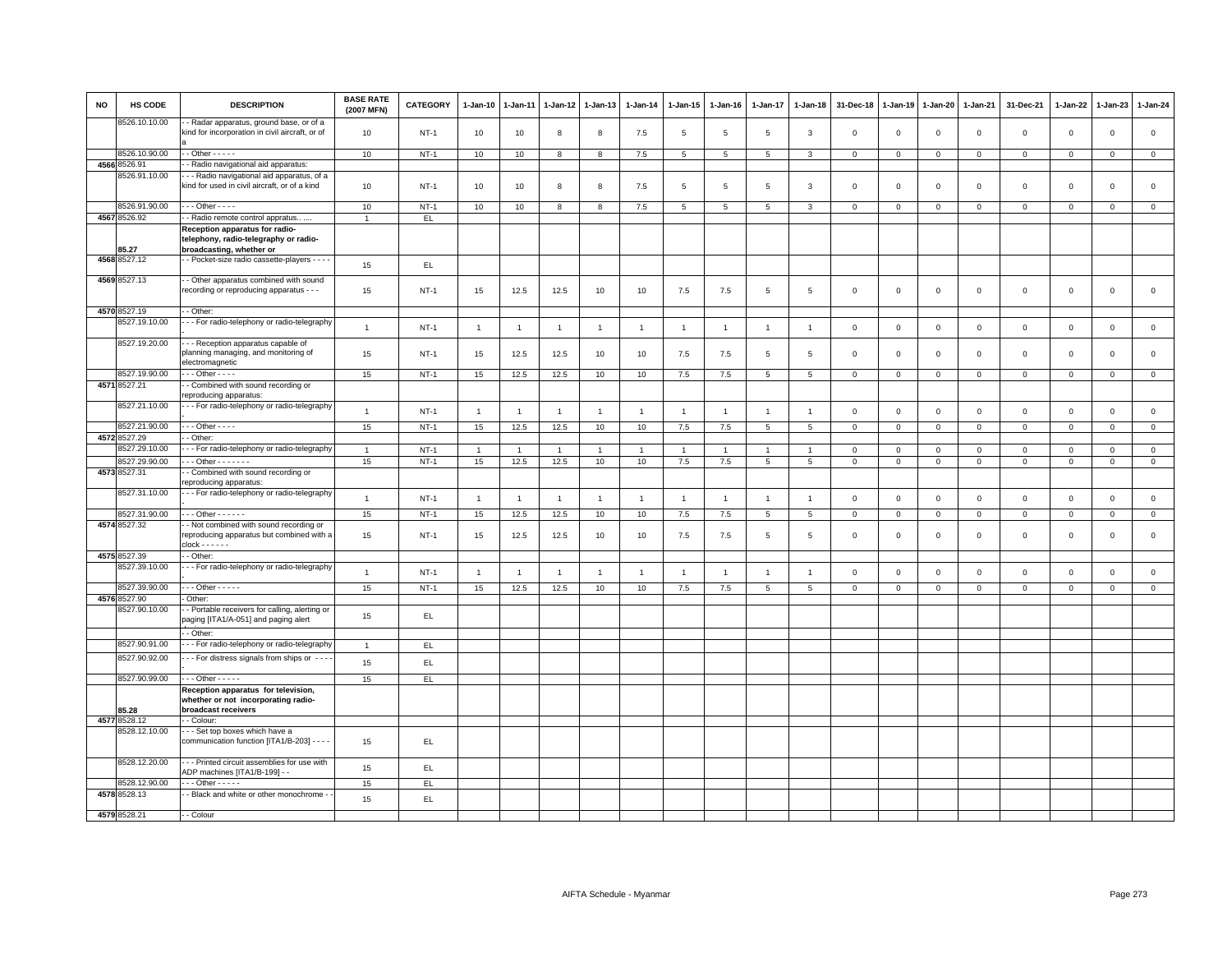| <b>NO</b> | HS CODE       | <b>DESCRIPTION</b>                                                                                                        | <b>BASE RATE</b><br>(2007 MFN) | <b>CATEGORY</b> | 1-Jan-10 1-Jan-11 | 1-Jan-12 1-Jan-13 | 1-Jan-14 | 1-Jan-15 | $1 - Jan-16$ | $1-Jan-17$ | $1 - Jan-18$ | 31-Dec-18 | 1-Jan-19 | 1-Jan-20 | 1-Jan-21 | 31-Dec-21 | 1-Jan-22 1-Jan-23 | 1-Jan-24 |
|-----------|---------------|---------------------------------------------------------------------------------------------------------------------------|--------------------------------|-----------------|-------------------|-------------------|----------|----------|--------------|------------|--------------|-----------|----------|----------|----------|-----------|-------------------|----------|
|           | 8528.21.10.00 | - - FPD type monitors for video and<br>computer data, for overhead projectors - - -                                       | 10                             | EL.             |                   |                   |          |          |              |            |              |           |          |          |          |           |                   |          |
|           | 8528.21.90.00 | $-$ - Other - - - - -                                                                                                     | 10                             | EL.             |                   |                   |          |          |              |            |              |           |          |          |          |           |                   |          |
|           | 4580 8528.22  | - Black and white or other monochrome -                                                                                   | 10                             | EL.             |                   |                   |          |          |              |            |              |           |          |          |          |           |                   |          |
|           | 4581 8528.30  | Video projectors:                                                                                                         |                                |                 |                   |                   |          |          |              |            |              |           |          |          |          |           |                   |          |
|           | 3528.30.10.00 | - Having capacity for projecting on the                                                                                   | 10                             | EL.             |                   |                   |          |          |              |            |              |           |          |          |          |           |                   |          |
|           | 8528.30.20.00 | screen of 300 inches or more - - - -<br>- Flat panel display type video and<br>computer date projectors [ITA 1/B-200] - - | 10                             | EL.             |                   |                   |          |          |              |            |              |           |          |          |          |           |                   |          |
|           |               |                                                                                                                           |                                |                 |                   |                   |          |          |              |            |              |           |          |          |          |           |                   |          |
|           | 8528.30.90.00 | $-$ Other $    -$                                                                                                         | 10                             | EL.             |                   |                   |          |          |              |            |              |           |          |          |          |           |                   |          |
|           | 85.29         | Parts suitable for use solely or<br>principally with the apparatus of<br>headings 85.25 to 85.28.                         |                                |                 |                   |                   |          |          |              |            |              |           |          |          |          |           |                   |          |
|           | 4582 8529.10  | Aerials and aerial reflectors of all kinds;                                                                               |                                |                 |                   |                   |          |          |              |            |              |           |          |          |          |           |                   |          |
|           | 8529.10.10.00 | parts suitable for use.<br>- Aerials or antennae of a kind used with<br>apparatus for radio-telephony and radio-          | $\mathbf{1}$                   | EL.             |                   |                   |          |          |              |            |              |           |          |          |          |           |                   |          |
|           |               | telegraphy                                                                                                                |                                |                 |                   |                   |          |          |              |            |              |           |          |          |          |           |                   |          |
|           | 8529.10.20.00 | - Parabolic aerial reflector dishes for<br>direct broadcast multi-media systems and<br>parts                              | 10                             | EL.             |                   |                   |          |          |              |            |              |           |          |          |          |           |                   |          |
|           | 8529.10.30.00 | - Telescopic, rabbit and dipole antennae<br>for television or radio receivers - - - - - - - -                             | 10                             | EL.             |                   |                   |          |          |              |            |              |           |          |          |          |           |                   |          |
|           | 8529.10.40.00 | - Aerial filters and separators [ITA/2] - - - -                                                                           | 10                             | EL.             |                   |                   |          |          |              |            |              |           |          |          |          |           |                   |          |
|           |               | - Parts mounted on PCB and / or cabinet<br>cabinet parts:                                                                 |                                |                 |                   |                   |          |          |              |            |              |           |          |          |          |           |                   |          |
|           | 8529.10.51.00 | - - For use with transmission apparatus<br>or reception apparatus for radio-<br>telegraphy,                               | $\overline{1}$                 | EL.             |                   |                   |          |          |              |            |              |           |          |          |          |           |                   |          |
|           | 8529.10.59.00 | $\cdot$ - Other - - - -                                                                                                   | 10                             | EL.             |                   |                   |          |          |              |            |              |           |          |          |          |           |                   |          |
|           | 8529.10.60.00 | - Wave guide (feed horn) - - - -                                                                                          | 10                             | EL.             |                   |                   |          |          |              |            |              |           |          |          |          |           |                   |          |
|           | 8529.10.91.00 | - Other:<br>- - For radio-telephony or radio-telegraphy                                                                   |                                |                 |                   |                   |          |          |              |            |              |           |          |          |          |           |                   |          |
|           | 8529.10.92.00 | - - For transmission apparatus for radio-                                                                                 | $\overline{1}$                 | EL.             |                   |                   |          |          |              |            |              |           |          |          |          |           |                   |          |
|           | 8529.10.99.00 | broadcasting or television - - -<br>$-$ - Other - - - -                                                                   | 10                             | EL              |                   |                   |          |          |              |            |              |           |          |          |          |           |                   |          |
|           | 4583 8529.90  | Other:                                                                                                                    | 10                             | EL.             |                   |                   |          |          |              |            |              |           |          |          |          |           |                   |          |
|           |               | - Parts including printed circuit<br>assemblies of the following:                                                         |                                |                 |                   |                   |          |          |              |            |              |           |          |          |          |           |                   |          |
|           | 8529.90.11.00 | - - - For cellular phones - - - -                                                                                         | 10                             | EL.             |                   |                   |          |          |              |            |              |           |          |          |          |           |                   |          |
|           | 8529.90.12.00 | $\cdot$ - Other - - - -                                                                                                   | 15                             | EL.             |                   |                   |          |          |              |            |              |           |          |          |          |           |                   |          |
|           | 8529.90.20.00 | - For decoders, other than those of<br>subheadings 8529.90.11 and 8529.90.12 -                                            | 15                             | EL              |                   |                   |          |          |              |            |              |           |          |          |          |           |                   |          |
|           |               | - Printed circuit boards, assembled, other<br>than those of subheadings 8529.90.11 and<br>8529.90.12:                     |                                |                 |                   |                   |          |          |              |            |              |           |          |          |          |           |                   |          |
|           | 8529.90.31.00 | -- For goods of subheadings 8527.13,<br>8527.19, 8527.21, 8527.29, 8527.31,<br>8527.39 or                                 | $\overline{1}$                 | EL.             |                   |                   |          |          |              |            |              |           |          |          |          |           |                   |          |
|           | 8529.90.32.00 | --- For goods of subheading 8525.10 or<br>8525.20 (not for radio - telephony or                                           | 10                             | EL.             |                   |                   |          |          |              |            |              |           |          |          |          |           |                   |          |
|           | 8529.90.33.00 | -- For goods of subheadings 8527.13,<br>8527.19, 8527.21, 8527.29, 8527.31,<br>8527.39 or                                 | 10                             | EL              |                   |                   |          |          |              |            |              |           |          |          |          |           |                   |          |
|           | 8529.90.34.00 | - - For goods of subheading 85.26 - - -                                                                                   | 10                             | EL              |                   |                   |          |          |              |            |              |           |          |          |          |           |                   |          |
|           | 8529.90.35.00 | - - For goods of subheading 85.28 - - -                                                                                   | 10                             | EL.             |                   |                   |          |          |              |            |              |           |          |          |          |           |                   |          |
|           | 8529.90.36.00 | - - - For goods of subheading 8525.30 - - -                                                                               | 15                             | EL.             |                   |                   |          |          |              |            |              |           |          |          |          |           |                   |          |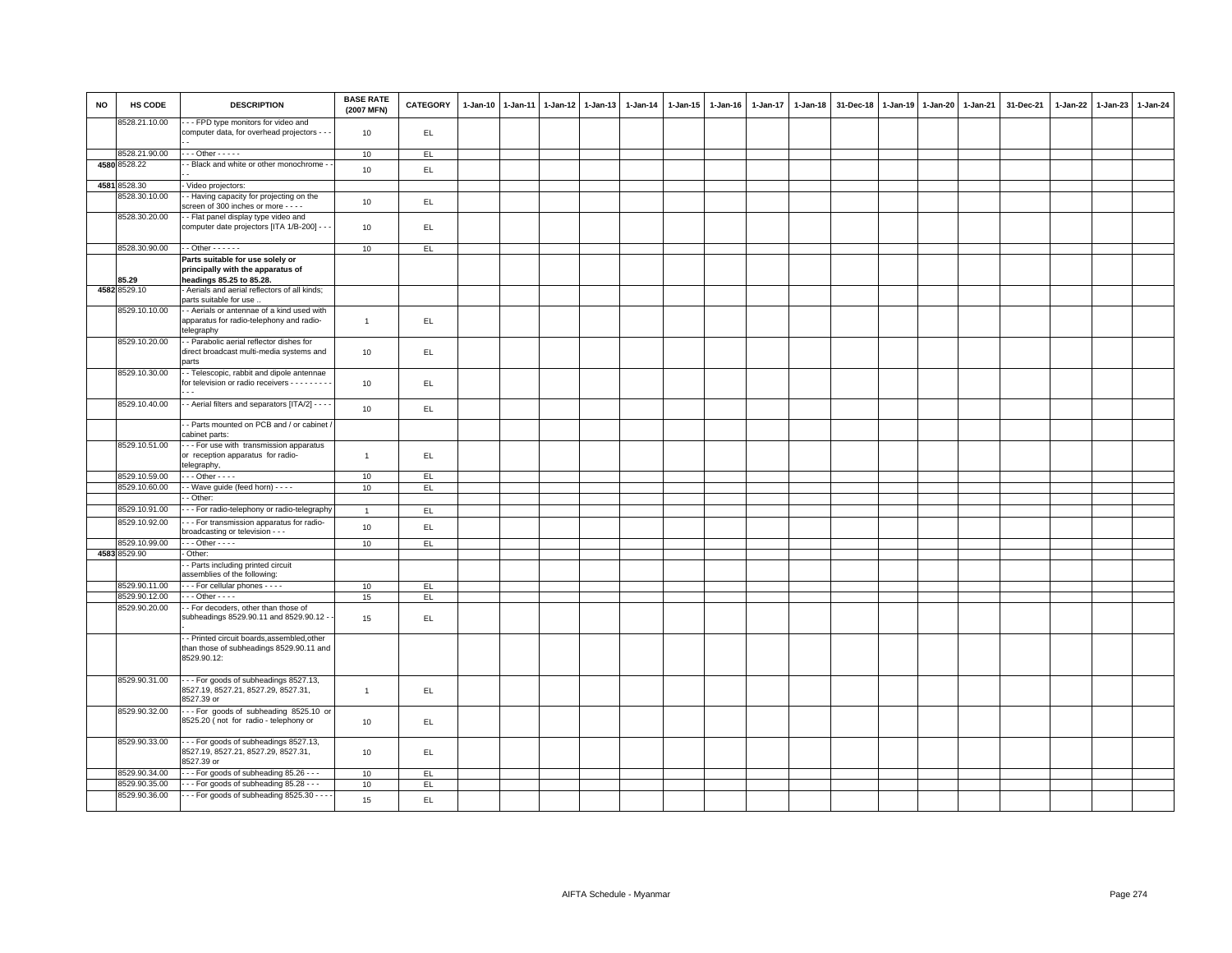| <b>NO</b> | HS CODE                       | <b>DESCRIPTION</b>                                                                                 | <b>BASE RATE</b><br>(2007 MFN) | CATEGORY | 1-Jan-10       | $1-Jan-11$     | 1-Jan-12       | $1-Jan-13$     | 1-Jan-14       | $1 - Jan-15$    | $1 - Jan-16$    | 1-Jan-17        | $1 - Jan-18$   | 31-Dec-18      | $1 - Jan-19$   | $1 - Jan-20$   | 1-Jan-21       | 31-Dec-21    | $1 - Jan-22$ | $1-Jan-23$   | 1-Jan-24       |
|-----------|-------------------------------|----------------------------------------------------------------------------------------------------|--------------------------------|----------|----------------|----------------|----------------|----------------|----------------|-----------------|-----------------|-----------------|----------------|----------------|----------------|----------------|----------------|--------------|--------------|--------------|----------------|
|           | 8529.90.37.00                 | -- For goods of subheading 8527.12 or                                                              | 10                             | EL.      |                |                |                |                |                |                 |                 |                 |                |                |                |                |                |              |              |              |                |
|           | 8529.90.39.00                 | $\cdots$ Other - - - - -                                                                           | 10                             | EL       |                |                |                |                |                |                 |                 |                 |                |                |                |                |                |              |              |              |                |
|           |                               | - Other:                                                                                           |                                |          |                |                |                |                |                |                 |                 |                 |                |                |                |                |                |              |              |              |                |
|           | 8529.90.91.00                 | - - - For television - - - -                                                                       | 10                             | E        |                |                |                |                |                |                 |                 |                 |                |                |                |                |                |              |              |              |                |
|           | 8529.90.92.00                 | - - For radio-telephony or radio-telegraphy                                                        |                                |          |                |                |                |                |                |                 |                 |                 |                |                |                |                |                |              |              |              |                |
|           |                               |                                                                                                    | $\overline{1}$                 | EL.      |                |                |                |                |                |                 |                 |                 |                |                |                |                |                |              |              |              |                |
|           | 8529.90.93.00                 | - - Other, of goods of heading 85.28 - - -                                                         | 10                             | EL.      |                |                |                |                |                |                 |                 |                 |                |                |                |                |                |              |              |              |                |
|           | 8529.90.99.00                 | $\cdots$ Other - - - - -                                                                           | 15                             | EL.      |                |                |                |                |                |                 |                 |                 |                |                |                |                |                |              |              |              |                |
|           | 85.30                         | Electrical signalling, safety or traffic<br>control equipment for railways,<br>tramways, roads,    |                                |          |                |                |                |                |                |                 |                 |                 |                |                |                |                |                |              |              |              |                |
|           | 4584 8530.10                  | - Equipment for railways or tramways -                                                             | $\overline{1}$                 | $NT-1$   | $\mathbf{1}$   | $\overline{1}$ | $\overline{1}$ | $\overline{1}$ | $\overline{1}$ | 1               | $\mathbf{1}$    | $\mathbf{1}$    | $\overline{1}$ | $\mathsf 0$    | $\mathbf 0$    | $\mathsf 0$    | $\mathbf{0}$   | $\,0\,$      | $\mathsf 0$  | $\mathsf 0$  | $\overline{0}$ |
|           | 4585 8530.80                  | Other equipment:                                                                                   |                                |          |                |                |                |                |                |                 |                 |                 |                |                |                |                |                |              |              |              |                |
|           | 8530.80.10.00                 | $-$ For roads $   -$                                                                               | $\overline{1}$                 | $NT-1$   | $\overline{1}$ | $\overline{1}$ | $\overline{1}$ | $\overline{1}$ | $\overline{1}$ | $\overline{1}$  | $\overline{1}$  | $\overline{1}$  |                | $\mathbf 0$    | $\mathbf 0$    | $\mathbf{0}$   | $\mathbf 0$    | $\circ$      | $\mathbf{0}$ | $\mathbf 0$  | $\circ$        |
|           | 8530.80.90.00<br>4586 8530.90 | $-$ Other $   -$<br>Parts:                                                                         |                                | $NT-1$   | $\overline{1}$ |                |                | $\overline{1}$ | $\overline{1}$ | $\overline{1}$  | $\overline{1}$  | $\mathbf{1}$    |                | $\mathbf 0$    | $\mathbf 0$    | $\mathbf 0$    | $\mathsf 0$    | $\mathbf 0$  | 0            | $\mathsf 0$  | $\mathbf 0$    |
|           | 8530.90.10.00                 | - Of goods of subheading 8530.10.00 - -                                                            |                                |          |                |                |                |                |                |                 |                 |                 |                |                |                |                |                |              |              |              |                |
|           | 8530.90.20.00                 | - Of goods of subheading 8530.80.00 - -                                                            | $\overline{1}$                 | $NT-1$   | $\overline{1}$ | $\overline{1}$ | $\overline{1}$ | $\overline{1}$ | $\overline{1}$ | $\mathbf{1}$    | $\overline{1}$  | $\overline{1}$  | $\overline{1}$ | $\mathbf 0$    | $\mathbf 0$    | $\mathbf 0$    | $\overline{0}$ | $\mathbf 0$  | $\mathbf{0}$ | $\mathbf 0$  | $\mathsf 0$    |
|           |                               |                                                                                                    | $\mathbf{1}$                   | $NT-1$   | $\overline{1}$ | $\overline{1}$ | $\overline{1}$ | $\mathbf{1}$   | $\mathbf{1}$   | $\mathbf{1}$    | $\overline{1}$  | $\mathbf{1}$    | $\overline{1}$ | $\mathbf 0$    | $\mathsf 0$    | $\mathbf 0$    | $\mathbb O$    | $\mathsf 0$  | $\mathsf 0$  | $\mathsf 0$  | $\mathsf 0$    |
|           | 85.31                         | Electric sound or visual signalling<br>apparatus (for example, bells, sirens,<br>indicator panels, |                                |          |                |                |                |                |                |                 |                 |                 |                |                |                |                |                |              |              |              |                |
|           | 4587 8531.10                  | Burglar or fire alarms and similar<br>apparatus:                                                   |                                |          |                |                |                |                |                |                 |                 |                 |                |                |                |                |                |              |              |              |                |
|           | 8531.10.10.00                 | - Burglar alarms - - - - -                                                                         | 7.5                            | $NT-1$   | 7.5            | 7.5            | 7.5            | 6              | 6              | $5\overline{5}$ | 5               | 5               | 3              | $\mathbf 0$    | $\mathbf 0$    | $\mathbf{0}$   | $\overline{0}$ | $\mathbf 0$  | $\mathbf 0$  | $\mathbf{O}$ | $\mathbf{0}$   |
|           | 8531.10.20.00                 | - Fire alarms - - - -                                                                              | 7.5                            | $NT-1$   | 7.5            | 7.5            | 7.5            | $\epsilon$     | 6              | $5\overline{)}$ | $\overline{5}$  | $\overline{5}$  | $\mathbf{3}$   | $\overline{0}$ | $\overline{0}$ | $\overline{0}$ | $\mathbf 0$    | $\circ$      | $\Omega$     | $\mathbf 0$  | $\overline{0}$ |
|           | 8531.10.30.00                 | - Smoke alarms - - - -                                                                             | 7.5                            | $NT-1$   | 7.5            | 7.5            | 7.5            | 6              | 6              | $5\phantom{.0}$ | $5\phantom{.0}$ | 5               | $\mathbf{3}$   | $\mathsf 0$    | $\mathbb O$    | $\circ$        | $\mathsf 0$    | $\mathsf 0$  | $\mathbf 0$  | $\mathsf 0$  | $\mathsf 0$    |
|           | 8531.10.40.00                 | - SOS shrill alarms - - - - -                                                                      | 7.5                            | $NT-1$   | 7.5            | 7.5            | 7.5            | 6              | 6              | $5\phantom{.0}$ | $\,$ 5 $\,$     | $\overline{5}$  | $\mathbf{3}$   | $\overline{0}$ | $\overline{0}$ | $\overline{0}$ | $\mathbf 0$    | $\mathbf 0$  | 0            | $\mathsf 0$  | $\circ$        |
|           | 8531.10.90.00                 | $-$ Other $  -$                                                                                    | 7.5                            | $NT-1$   | 7.5            | 7.5            | 7.5            | 6              | 6              | $5\phantom{.0}$ | $5\phantom{.0}$ | $5\overline{5}$ | $\mathbf{3}$   | $\mathbf 0$    | $\mathsf 0$    | $\circ$        | $\mathbf 0$    | $\mathsf 0$  | 0            | $\mathsf 0$  | $\mathsf 0$    |
|           | 4588 8531.20                  | Indicator panels incorporating liquid<br>crystal devices (LCD) or light emitting<br>diodes (LED)   | 7.5                            | $NT-1$   | 7.5            | 7.5            | 7.5            | 6              | 6              | $5\overline{5}$ | -5              | 5               | 3              | $\mathbf 0$    | $\mathbf 0$    | $\mathbf 0$    | $\mathbf 0$    | $\mathbf 0$  | $\mathbf 0$  | $\mathsf 0$  | $\mathsf 0$    |
|           | 4589 8531.80                  | Other apparatus:                                                                                   |                                |          |                |                |                |                |                |                 |                 |                 |                |                |                |                |                |              |              |              |                |
|           | 8531.80.11.00                 | - - Door bells, buzzers and dings - - - -                                                          | 10                             | EL.      |                |                |                |                |                |                 |                 |                 |                |                |                |                |                |              |              |              |                |
|           | 8531.80.19.00                 | $\cdots$ Other - - - - -                                                                           | $7.5\,$                        | EL       |                |                |                |                |                |                 |                 |                 |                |                |                |                |                |              |              |              |                |
|           | 8531.80.20.00                 | - Flat panel displays (including electro<br>luminescence, plasma and other<br>technologies) for    | 7.5                            | EL.      |                |                |                |                |                |                 |                 |                 |                |                |                |                |                |              |              |              |                |
|           | 8531.80.30.00                 | - Telegraphic apparatus for ships' engine<br>$rows - -$                                            | 7.5                            | EL       |                |                |                |                |                |                 |                 |                 |                |                |                |                |                |              |              |              |                |
|           | 8531.80.90.00                 | $-$ Other $   -$                                                                                   | 7.5                            | EL.      |                |                |                |                |                |                 |                 |                 |                |                |                |                |                |              |              |              |                |
|           | 4590 8531.90                  | Parts:                                                                                             |                                |          |                |                |                |                |                |                 |                 |                 |                |                |                |                |                |              |              |              |                |
|           | 8531.90.10.00                 | - Parts including printed circuit<br>assemblies of subheading 8531.20.00<br>[ITA1/A-055]           | 7.5                            | $NT-1$   | 7.5            | 7.5            | 7.5            | $\,6\,$        | 6              | 5               | $\overline{5}$  | 5               | $\mathbf{3}$   | $\mathsf 0$    | $\mathbf 0$    | $\mathbf 0$    | $\mathsf 0$    | $\mathsf 0$  | $\mathsf 0$  | $\mathsf 0$  | $\mathsf 0$    |
|           |                               | - Other:                                                                                           |                                |          |                |                |                |                |                |                 |                 |                 |                |                |                |                |                |              |              |              |                |
|           | 8531.90.91.00                 | - - Of door bells - - -                                                                            | 10                             | $NT-1$   | 10             | 10             | 8              | 8              | 7.5            | $5^{\circ}$     | $5\overline{5}$ | 5               | 3              | $\overline{0}$ | $\overline{0}$ | $\mathbf{0}$   | $\overline{0}$ | $\mathbf{0}$ | $\mathbf{0}$ | $\mathbf 0$  | $\circ$        |
|           | 8531.90.92.00                 | - - - Of other bells and horns - - -                                                               | 7.5                            | $NT-1$   | 7.5            | 7.5            | $7.5\,$        | 6              | 6              | $5\phantom{.0}$ | 5               | 5               | 3              | $\mathbf 0$    | $\mathbf 0$    | $\mathbf 0$    | $\overline{0}$ | $\mathbf 0$  | 0            | $\mathsf 0$  | $\mathbf 0$    |
|           | 8531.90.99.00                 | $\cdot$ - Other - - -                                                                              | 7.5                            | $NT-1$   | 7.5            | 7.5            | 7.5            | 6              | 6              | $5\overline{5}$ | 5               | 5               | 3              | $\mathbf 0$    | $\mathbf{0}$   | $\mathsf 0$    | $\mathbf{0}$   | $\mathbf{0}$ | $\mathbf{0}$ | $\mathbf 0$  | $\mathsf 0$    |
|           |                               | Electrical capacitors, fixed, variable or                                                          |                                |          |                |                |                |                |                |                 |                 |                 |                |                |                |                |                |              |              |              |                |
|           | 85.32<br>4591 8532.10         | adjustable (pre-set).<br>- Fixed capacitors designed for use in                                    |                                |          |                |                |                |                |                |                 |                 |                 |                |                |                |                |                |              |              |              |                |
|           |                               | 50/60 Hz circuits and having a reactive                                                            | 1.5                            | $NT-1$   | 1.5            | 1.5            | 1.5            | 1.5            | 1.5            | 1.5             | 1.5             | 1.5             | $\overline{1}$ | $\mathbf 0$    | $\mathbf 0$    | $\mathbf 0$    | $\mathbf 0$    | $\mathsf 0$  | $\mathbf 0$  | $\mathsf 0$  | $\mathsf 0$    |
|           | 4592 8532.21<br>4593 8532.22  | - - Tantalum [ITA1/A-057] - - -<br>- Aluminium electrolytic [ITA/A-058] - - -                      | 1.5                            | $NT-1$   | 1.5            | 1.5            | 1.5            | 1.5            | 1.5            | 1.5             | 1.5             | 1.5             | $\overline{1}$ | $\overline{0}$ | $\,0\,$        | $\overline{0}$ | $\overline{0}$ | $\mathbf 0$  | $\mathbf{0}$ | $\mathbf 0$  | $\mathbf 0$    |
|           |                               |                                                                                                    | 1.5                            | $NT-1$   | 1.5            | $1.5\,$        | 1.5            | 1.5            | 1.5            | 1.5             | 1.5             | 1.5             | $\overline{1}$ | $\,0\,$        | $\,0\,$        | $\mathsf 0$    | $\mathbf{0}$   | $\mathbf 0$  | $\mathbf 0$  | $\mathsf 0$  | $\mathsf 0$    |
|           | 4594 8532.23                  | - - Ceramic dielectric, single layer [ITA1/A-<br>0591                                              | 1.5                            | $NT-1$   | 1.5            | 1.5            | 1.5            | 1.5            | 1.5            | 1.5             | 1.5             | 1.5             | $\overline{1}$ | $\mathbf 0$    | $\mathbf 0$    | $\mathbf 0$    | $\overline{0}$ | $\mathbf 0$  | $\mathbf{0}$ | $\mathsf 0$  | $\mathsf 0$    |
| 4595      | 8532.24                       | - Ceramic dielectric, multilayer - - -                                                             | 1.5                            | $NT-1$   | $1.5\,$        | 1.5            | 1.5            | 1.5            | 1.5            | 1.5             | 1.5             | 1.5             |                | $\mathsf 0$    | $\mathbb O$    | $\mathbf{O}$   | $\mathsf 0$    | $\mathbf 0$  | $\Omega$     | $\Omega$     | $\mathsf 0$    |
|           | 4596 8532.25                  | - Dielectric of paper or plastics - - -                                                            | 1.5                            | $NT-1$   | 1.5            | 1.5            | 1.5            | 1.5            | 1.5            | 1.5             | 1.5             | 1.5             |                | $\Omega$       | $\mathbf 0$    | $\mathsf 0$    | $\Omega$       | $\Omega$     | $\Omega$     | $\mathbf 0$  | $\mathbf 0$    |
|           | 4597 8532.29                  | - - Other [ITA1/A-062] - - - -                                                                     | 1.5                            | $NT-1$   | 1.5            | 1.5            | 1.5            | 1.5            | 1.5            | 1.5             | 1.5             | 1.5             |                | $\Omega$       | $\overline{0}$ | $\mathbf 0$    | $\Omega$       | $\Omega$     | $\Omega$     | $\Omega$     | $\Omega$       |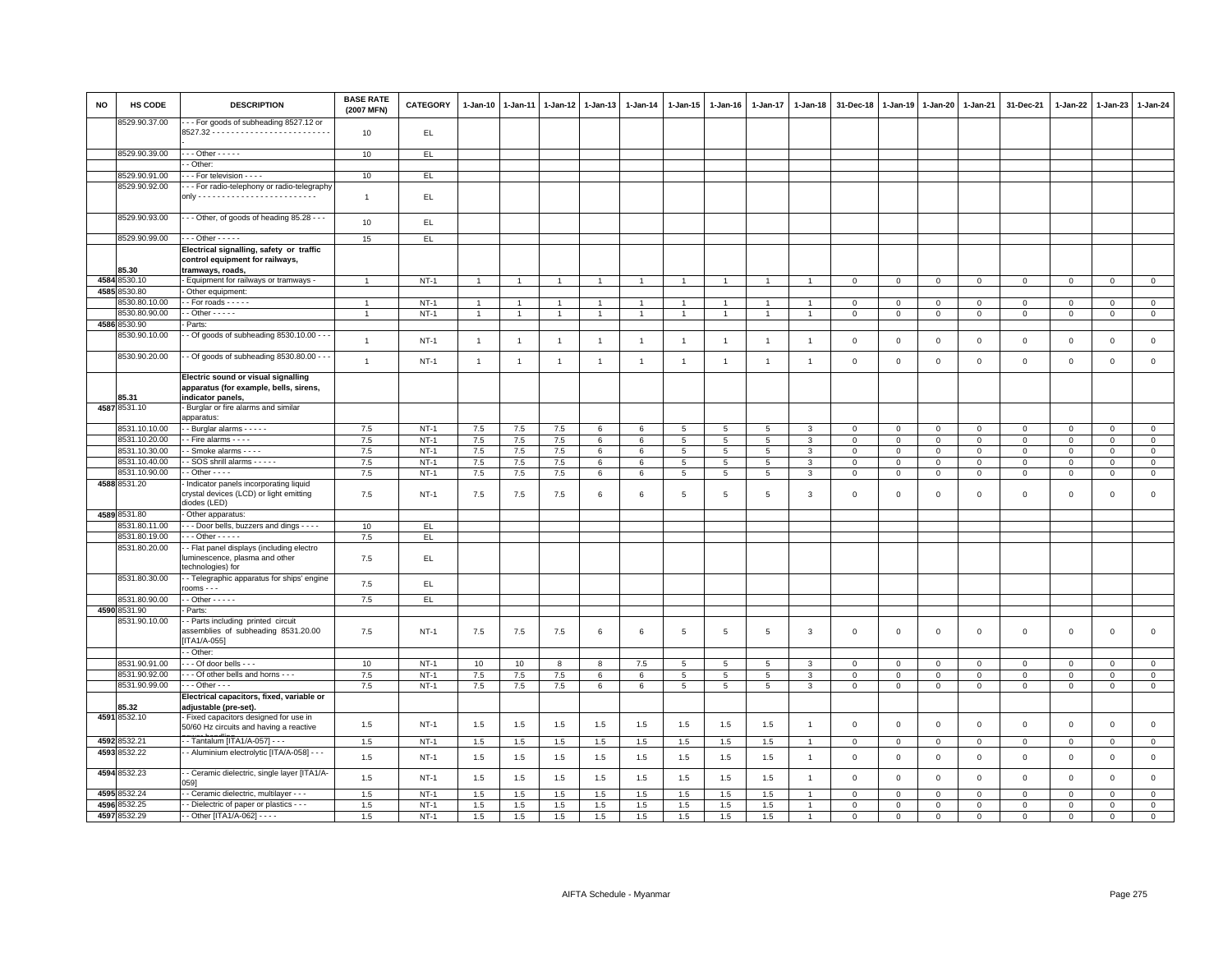| NO   | HS CODE       | <b>DESCRIPTION</b>                                                                 | <b>BASE RATE</b><br>(2007 MFN) | <b>CATEGORY</b>  | 1-Jan-10       | 1-Jan-11             | 1-Jan-12       | 1-Jan-13       | 1-Jan-14       | 1-Jan-15       | 1-Jan-16       | 1-Jan-17       | 1-Jan-18       | 31-Dec-18      | 1-Jan-19                   | 1-Jan-20                      | 1-Jan-21                   | 31-Dec-21                  | $1 - Jan-22$               | 1-Jan-23                   | 1-Jan-24                    |
|------|---------------|------------------------------------------------------------------------------------|--------------------------------|------------------|----------------|----------------------|----------------|----------------|----------------|----------------|----------------|----------------|----------------|----------------|----------------------------|-------------------------------|----------------------------|----------------------------|----------------------------|----------------------------|-----------------------------|
|      | 4598 8532.30  | Variable or adjustable (pre-set) capacitors                                        | 1.5                            | $NT-1$           | 1.5            | 1.5                  | 1.5            | 1.5            | 1.5            | 1.5            | 1.5            | 1.5            | $\overline{1}$ | $\mathbf 0$    | $\overline{0}$             | $\mathsf 0$                   | $\mathbf 0$                | $\mathsf 0$                | $\mathbf 0$                | $\mathsf 0$                | $\mathsf 0$                 |
|      | 4599 8532.90  | Parts: [ITA1/A-064]                                                                |                                |                  |                |                      |                |                |                |                |                |                |                |                |                            |                               |                            |                            |                            |                            |                             |
|      | 8532.90.10.00 | - Used with capacity of 500 kVA or more                                            | 1.5                            | $NT-1$           | 1.5            | 1.5                  | 1.5            | 1.5            | 1.5            | 1.5            | 1.5            | 1.5            | $\overline{1}$ | $\mathsf 0$    | $\,$ 0                     | $\mathsf 0$                   | $\mathsf 0$                | $\mathsf 0$                | $\mathbf 0$                | $\mathbf 0$                | $\mathsf 0$                 |
|      | 8532.90.90.00 | $-$ Other $    -$                                                                  | 1.5                            | $NT-1$           | 1.5            | 1.5                  | 1.5            | 1.5            | 1.5            | 1.5            | 1.5            | 1.5            | $\overline{1}$ | $\mathbf 0$    | $\mathbf 0$                | $\overline{0}$                | $\mathbf{0}$               | $\mathbf{0}$               | $\mathbf 0$                | $\mathbf{0}$               | $\mathbf 0$                 |
|      |               | <b>Electrical resistors (including rheostats</b>                                   |                                |                  |                |                      |                |                |                |                |                |                |                |                |                            |                               |                            |                            |                            |                            |                             |
|      | 85.33         | and potentiometers), other than heating<br>resistors                               |                                |                  |                |                      |                |                |                |                |                |                |                |                |                            |                               |                            |                            |                            |                            |                             |
|      | 4600 8533.10  | Fixed carbon resistors, composition or<br>film type: [ITA1/A-065]                  |                                |                  |                |                      |                |                |                |                |                |                |                |                |                            |                               |                            |                            |                            |                            |                             |
|      | 8533.10.10.00 | - Surface mounted - - - - -                                                        | 1.5                            | $NT-1$           | 1.5            | 1.5                  | 1.5            | 1.5            | 1.5            | 1.5            | 1.5            | 1.5            |                | $\mathbf 0$    | $\mathbf 0$                | $\mathbf 0$                   | $\mathbf 0$                | $\mathsf 0$                | $\mathbf 0$                | $\mathsf 0$                | $\mathsf 0$                 |
|      | 8533.10.90.00 | $-$ Other $   -$                                                                   | 1.5                            | $NT-1$           | 1.5            | 1.5                  | 1.5            | 1.5            | 1.5            | 1.5            | 1.5            | 1.5            | $\overline{1}$ | $\mathbf 0$    | $\mathbf 0$                | $\mathbf 0$                   | $\mathbf{0}$               | $\mathbf 0$                | 0                          | $\mathbf{0}$               | $\mathbf{0}$                |
|      | 4601 8533.21  | - For a power handling capacity not<br>exceeding 2O W [ITA1/A-066] - - - -         | 1.5                            | $NT-1$           | 1.5            | 1.5                  | 1.5            | 1.5            | 1.5            | 1.5            | 1.5            | 1.5            | $\overline{1}$ | $\overline{0}$ | $\overline{0}$             | $\mathsf 0$                   | $\mathbf 0$                | $\mathsf 0$                | $\mathbf 0$                | $\mathbf 0$                | $\mathsf 0$                 |
| 4602 | 8533.29       | $-$ Other $   -$                                                                   | 1.5                            | $NT-1$           | 1.5            | 1.5                  | 1.5            | 1.5            | 1.5            | 1.5            | 1.5            | 1.5            | $\overline{1}$ | $\,0\,$        | $\mathsf 0$                | $\mathbf 0$                   | $\mathbf 0$                | $\mathsf 0$                | 0                          | $\mathbf 0$                | $\overline{0}$              |
|      | 4603 8533.31  | - For a power handling capacity not                                                |                                |                  |                |                      |                |                |                |                |                |                |                |                |                            |                               |                            |                            |                            |                            |                             |
|      |               | exceeding 2O W [ITA1/A-068] - - -                                                  | 1.5                            | $NT-1$           | 1.5            | 1.5                  | 1.5            | $1.5\,$        | 1.5            | 1.5            | 1.5            | 1.5            | $\overline{1}$ | $\,0\,$        | $\,$ 0                     | $\,0\,$                       | $\mathsf 0$                | $\mathsf 0$                | $\mathsf 0$                | $\mathsf 0$                | $\mathsf 0$                 |
|      | 4604 8533.39  | - Other [ITA1/A-069] - - - -                                                       | 1.5                            | $NT-1$           | $1.5\,$        | 1.5                  | 1.5            | 1.5            | 1.5            | 1.5            | 1.5            | 1.5            | $\overline{1}$ | $\mathsf 0$    | $\overline{0}$             | $\mathbf 0$                   | $\mathsf 0$                | $\mathsf 0$                | $\mathbf 0$                | $\mathsf 0$                | $\mathbf 0$                 |
|      | 4605 8533.40  | Other variable resistors, including                                                |                                |                  |                |                      |                |                |                |                |                |                |                |                |                            |                               |                            |                            |                            |                            |                             |
|      |               | rheostats and                                                                      | 1.5                            | $\mathsf{EL}$    |                |                      |                |                |                |                |                |                |                |                |                            |                               |                            |                            |                            |                            |                             |
|      | 4606 8533.90  | Parts [ITA1/A-072] - - - -                                                         | 1.5                            | $NT-1$           | 1.5            | 1.5                  | 1.5            | 1.5            | 1.5            | 1.5            | 1.5            | 1.5            | $\overline{1}$ | $\mathbf 0$    | $\mathbf 0$                | $\mathbf{0}$                  | $\mathbf{0}$               | $\mathsf 0$                | $\mathbf 0$                | $\mathbf 0$                | $\mathbf 0$                 |
|      | 85.34         | Printed circuits. [ITA1/A-072]                                                     |                                |                  |                |                      |                |                |                |                |                |                |                |                |                            |                               |                            |                            |                            |                            |                             |
| 4607 | 3534.00       | Printed circuits.[ ITA1/A-072]                                                     |                                |                  |                |                      |                |                |                |                |                |                |                |                |                            |                               |                            |                            |                            |                            |                             |
|      | 3534.00.10.00 | Single-sided - - - -                                                               | 1.5                            | $NT-1$           | 1.5            | 1.5                  | 1.5            | 1.5            | 1.5            | 1.5            | 1.5            | 1.5            |                | $\Omega$       | $^{\circ}$                 | $\mathbf 0$                   | $\Omega$                   | 0                          | $\Omega$                   | $\Omega$                   | $\mathbf 0$                 |
|      | 8534.00.20.00 | - Double-sided - - - - -                                                           | 1.5                            | $NT-1$           | 1.5            | 1.5                  | $1.5\,$        | 1.5            | 1.5            | 1.5            | 1.5            | 1.5            | $\overline{1}$ | $\mathsf 0$    | $\mathsf 0$                | $\overline{0}$                | $\mathbf 0$                | $\mathsf 0$                | $\mathbf 0$                | $^{\circ}$                 | $\overline{0}$              |
|      | 8534.00.30.00 | Multi-layer - - - -                                                                | 1.5                            | $NT-1$           | 1.5            | 1.5                  | 1.5            | 1.5            | 1.5            | 1.5            | 1.5            | 1.5            | $\overline{1}$ | $\mathbf{0}$   | $\Omega$                   | $\mathbf{0}$                  | $\mathbf{0}$               | $\mathbf 0$                | $\mathbf 0$                | $\mathbf 0$                | $\mathsf 0$                 |
|      | 8534.00.90.00 | $\cdot$ Other $\cdot$ $\cdot$ $\cdot$ $\cdot$ $\cdot$ $\cdot$                      | 1.5                            | $NT-1$           | 1.5            | 1.5                  | 1.5            | 1.5            | $1.5\,$        | 1.5            | 1.5            | $1.5\,$        |                | $\mathbf 0$    | $\mathbf{0}$               | $\mathsf 0$                   | $\mathbf 0$                | $\mathsf 0$                | $\Omega$                   | $\Omega$                   | $\,0\,$                     |
|      |               | Electrical apparatus for switching or                                              |                                |                  |                |                      |                |                |                |                |                |                |                |                |                            |                               |                            |                            |                            |                            |                             |
|      |               | protecting electrical circuits, or for                                             |                                |                  |                |                      |                |                |                |                |                |                |                |                |                            |                               |                            |                            |                            |                            |                             |
|      | 85.35         | making                                                                             |                                |                  |                |                      |                |                |                |                |                |                |                |                |                            |                               |                            |                            |                            |                            |                             |
|      | 4608 8535.10  | - Fuses - - - -                                                                    | $\overline{1}$                 | $NT-1$           | $\mathbf{1}$   |                      | $\overline{1}$ | $\overline{1}$ |                | $\overline{1}$ |                | $\overline{1}$ |                | $\mathbf 0$    | $\mathbf 0$                | $\mathbf 0$                   | $\mathbf 0$                | $\mathbf 0$                | $\mathbf 0$                | $\mathsf 0$                | $\mathbf 0$                 |
| 4609 | 3535.21       | - For a voltage of less than 72.5 kv:                                              |                                |                  |                |                      |                |                |                |                |                |                |                |                |                            |                               |                            |                            |                            |                            |                             |
|      | 3535.21.10.00 | --- Moulded case type ----                                                         | $\mathbf{1}$                   | $NT-1$           | $\overline{1}$ |                      | $\overline{1}$ | $\mathbf{1}$   |                | $\overline{1}$ |                | $\mathbf{1}$   |                | $\mathbf 0$    | $\mathbf 0$                | $\mathbf 0$                   | $\circ$                    | $\mathsf 0$                | $\mathbf 0$                | $\mathbf{0}$               | $\mathbf 0$                 |
|      | 8535.21.21.00 | -- For a voltage of 66 kV or more<br>- - - - Air brake electric contactors - - - - | $\overline{1}$                 | $NT-1$           | $\overline{1}$ |                      | $\overline{1}$ | $\overline{1}$ |                | $\overline{1}$ |                | $\overline{1}$ |                | $\mathbf 0$    | $\mathbf{0}$               | $\mathbf 0$                   | $\mathbf{0}$               | $\mathbf 0$                | $\mathbf 0$                | $\mathbf{0}$               | $\mathbf 0$                 |
|      | 8535.21.29.00 | $\cdots$ - Other - - - - -                                                         | $\overline{1}$                 |                  | $\overline{1}$ | $\overline{1}$       | $\overline{1}$ | $\overline{1}$ | $\overline{1}$ | $\overline{1}$ | $\overline{1}$ | $\overline{1}$ | $\overline{1}$ | $\mathbf 0$    |                            |                               |                            |                            |                            |                            |                             |
|      | 8535.21.90.00 | $-$ - Other - - - - -                                                              | $\mathbf{1}$                   | $NT-1$<br>$NT-1$ | $\overline{1}$ | $\blacktriangleleft$ | $\overline{1}$ | $\mathbf{1}$   | $\mathbf{1}$   | $\mathbf{1}$   | $\overline{1}$ | $\mathbf{1}$   | $\overline{1}$ | $\circ$        | $\mathbf 0$<br>$\mathsf 0$ | $\mathbf 0$<br>$\overline{0}$ | $\mathbf 0$<br>$\mathbf 0$ | $\mathsf 0$<br>$\mathbf 0$ | $\mathbf 0$<br>$\mathbf 0$ | $\mathsf 0$<br>$\mathsf 0$ | $\mathbf 0$<br>$\mathbf{0}$ |
|      | 4610 8535.29  | - Other                                                                            |                                |                  |                |                      |                |                |                |                |                |                |                |                |                            |                               |                            |                            |                            |                            |                             |
|      | 3535.29.10.00 | - - - Moulded case type - - - -                                                    | $\overline{1}$                 | $NT-1$           | $\overline{1}$ |                      | $\mathbf{1}$   | $\overline{1}$ |                | $\overline{1}$ |                | $\mathbf{1}$   | $\mathbf{1}$   | $\mathbf 0$    | $\overline{0}$             | $\mathbf{0}$                  | $\mathbf{0}$               | $\mathbf 0$                | $\Omega$                   | $\Omega$                   | $\mathbf 0$                 |
|      | 8535.29.90.00 | - - - Other - - - - -                                                              | $\overline{1}$                 | $NT-1$           | $\mathbf{1}$   | $\mathbf{1}$         | 1              | $\mathbf{1}$   |                | $\mathbf{1}$   |                | 1              | $\overline{1}$ | $\mathsf 0$    | $\,0\,$                    | $\mathbf 0$                   | $\mathsf 0$                | $\mathsf 0$                | $\mathbf 0$                | $\mathsf 0$                | $\mathsf 0$                 |
|      | 4611 8535.30  | Isolating switches and make-and-break                                              |                                |                  |                |                      |                |                |                |                |                |                |                |                |                            |                               |                            |                            |                            |                            |                             |
|      |               | switches:                                                                          |                                |                  |                |                      |                |                |                |                |                |                |                |                |                            |                               |                            |                            |                            |                            |                             |
|      |               | - Suitable for voltage exceeding 1000 V<br>but not exceeding 40,000 V:             |                                |                  |                |                      |                |                |                |                |                |                |                |                |                            |                               |                            |                            |                            |                            |                             |
|      | 8535.30.11.00 | - - - Current switches - - - -                                                     |                                | $NT-1$           | $\overline{1}$ |                      |                | $\overline{1}$ |                | $\overline{1}$ |                |                |                | $\mathbf 0$    | $\overline{0}$             | $\mathbf 0$                   | $\mathsf 0$                | $\mathsf 0$                | $\mathbf 0$                | $\mathsf 0$                | $\overline{0}$              |
|      | 8535.30.19.00 | $\cdots$ Other - - - - - -                                                         | $\overline{1}$                 | $NT-1$           | 1              | $\mathbf{1}$         | 1              | -1             | $\overline{1}$ | $\mathbf{1}$   |                | $\mathbf{1}$   | $\overline{1}$ | $\mathbf{0}$   | $\mathbf 0$                | $\mathbf{0}$                  | $\Omega$                   | $\mathbf 0$                | $\Omega$                   | $\Omega$                   | $\mathbf{0}$                |
|      | 8535.30.20.00 | - For a voltage of 66 kV or more - - -                                             | $\overline{1}$                 | $NT-1$           | $\mathbf{1}$   | $\overline{1}$       | $\overline{1}$ | $\overline{1}$ | $\mathbf{1}$   | $\mathbf{1}$   | $\overline{1}$ | $\mathbf{1}$   | $\overline{1}$ | $\mathbf 0$    | $\mathbf 0$                | $\mathbf 0$                   | $\mathbf 0$                | $\mathbf 0$                | 0                          | 0                          | $\mathbf{0}$                |
|      |               | - Other:                                                                           |                                |                  |                |                      |                |                |                |                |                |                |                |                |                            |                               |                            |                            |                            |                            |                             |
|      | 8535.30.91.00 | - - Current switches - - -                                                         | $\overline{1}$                 | $NT-1$           | $\mathbf{1}$   |                      |                | $\overline{1}$ |                | $\overline{1}$ |                |                |                | $\mathbf 0$    | $\mathbf 0$                | $\mathbf 0$                   | $\mathbf 0$                | $\mathbf 0$                | $\Omega$                   | $\mathbf 0$                | $\mathbf 0$                 |
|      | 8535.30.99.00 | $\cdots$ Other - - - -                                                             | $\overline{1}$                 | $NT-1$           | $\mathbf{1}$   | $\overline{1}$       | $\overline{1}$ | $\overline{1}$ |                | $\mathbf{1}$   |                | $\overline{1}$ | $\overline{1}$ | $\mathbf 0$    | $\mathsf 0$                | $\mathbf 0$                   | $\mathbf 0$                | $\mathsf 0$                | $\mathbf 0$                | $\mathsf 0$                | $\overline{0}$              |
|      | 4612 8535.40  | - Lightning arresters, voltage limiters and<br>surge suppressors:                  |                                |                  |                |                      |                |                |                |                |                |                |                |                |                            |                               |                            |                            |                            |                            |                             |
|      | 8535.40.10.00 | - Lightning arresters - - - -                                                      | $\overline{1}$                 | <b>NT-1</b>      | $\overline{1}$ | $\overline{1}$       | $\overline{1}$ | $\overline{1}$ |                | $\overline{1}$ |                | $\overline{1}$ | $\overline{1}$ | $\mathbf 0$    | $\,0\,$                    | $\mathsf 0$                   | $\mathbf 0$                | $\mathsf 0$                | 0                          | $\mathsf 0$                | $\mathbf 0$                 |
|      | 3535.40.20.00 | - Voltage limiters - - - - -                                                       | $\overline{1}$                 | $NT-1$           | $\mathbf{1}$   | $\mathbf{1}$         | $\mathbf{1}$   | $\mathbf{1}$   | $\overline{1}$ | $\mathbf{1}$   | $\mathbf{1}$   | $\mathbf{1}$   | $\overline{1}$ | $\circ$        | $\circ$                    | $\overline{0}$                | $\mathbf 0$                | $\mathbf 0$                | $\mathbf 0$                | $\mathbf{O}$               | $\overline{0}$              |
|      | 3535.40.30.00 | - Surge suppressors - - - -                                                        |                                |                  |                |                      |                |                |                |                |                |                |                |                |                            |                               |                            |                            |                            |                            |                             |
| 4613 | 8535.90       | - Other:                                                                           |                                |                  |                |                      |                |                |                |                |                |                |                |                |                            |                               |                            |                            |                            |                            |                             |
|      | 8535.90.10.00 | - Bushing assemblies, tap changer<br>assemblies, connectors and terminals, for     | $\overline{1}$                 | $NT-1$           | -1             | $\overline{1}$       | $\overline{1}$ | $\overline{1}$ | -1             | $\overline{1}$ | $\mathbf{1}$   | $\overline{1}$ | -1             | $\mathbf 0$    | $\overline{0}$             | $\mathbf 0$                   | $\mathbf 0$                | $\mathsf 0$                | $\mathbf 0$                | $\mathsf 0$                | $\mathsf 0$                 |
|      |               | electricity                                                                        |                                |                  |                |                      |                |                |                |                |                |                |                |                |                            |                               |                            |                            |                            |                            |                             |
|      | 8535.90.90.00 | $-$ Other $- -$                                                                    | $\overline{1}$                 | $NT-1$           | $\overline{1}$ |                      |                | $\overline{1}$ |                | $\overline{1}$ |                |                |                | $\Omega$       | $\Omega$                   | $\mathbf 0$                   | $\mathbf 0$                | $\Omega$                   | $\Omega$                   | $\Omega$                   | $\mathbf 0$                 |
|      |               | Electrical apparatus for switching or                                              |                                |                  |                |                      |                |                |                |                |                |                |                |                |                            |                               |                            |                            |                            |                            |                             |
|      | 85.36         | protecting electrical circuits, or for<br>making                                   |                                |                  |                |                      |                |                |                |                |                |                |                |                |                            |                               |                            |                            |                            |                            |                             |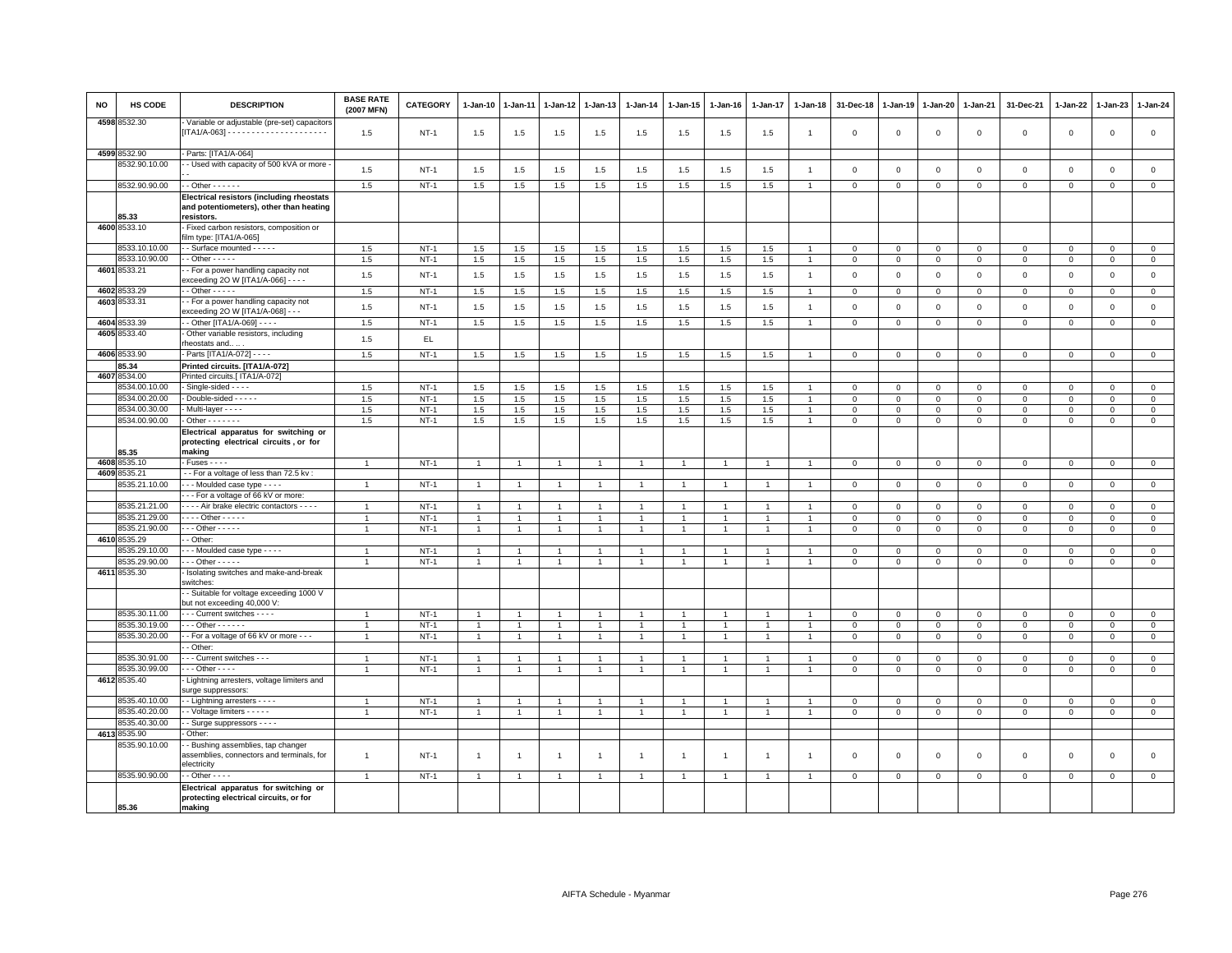| <b>NO</b> | HS CODE       | <b>DESCRIPTION</b>                               | <b>BASE RATE</b><br>(2007 MFN) | <b>CATEGORY</b> | 1-Jan-10       | 1-Jan-11       | 1-Jan-12       | 1-Jan-13       | 1-Jan-14       | 1-Jan-15       | $1 - Jan-16$   | $1 - Jan-17$   | 1-Jan-18       | 31-Dec-18      | $1 - Jan-19$   | 1-Jan-20       | 1-Jan-21       | 31-Dec-21           | $1 - Jan-22$   | 1-Jan-23       | 1-Jan-24       |
|-----------|---------------|--------------------------------------------------|--------------------------------|-----------------|----------------|----------------|----------------|----------------|----------------|----------------|----------------|----------------|----------------|----------------|----------------|----------------|----------------|---------------------|----------------|----------------|----------------|
| 4614      | 3536.10       | Fuses:                                           |                                |                 |                |                |                |                |                |                |                |                |                |                |                |                |                |                     |                |                |                |
|           | 8536.10.10.00 | - Thermal fuses; glass type fuses - - -          | -1                             | $NT-1$          |                |                |                | 1              | $\mathbf{1}$   |                |                |                |                | 0              | $\mathbf 0$    | $\mathbf 0$    | $\mathbf 0$    | $\mathbf 0$         | 0              | $\mathbf 0$    | $\mathbf{0}$   |
|           | 8536.10.90.00 | $-$ Other $  -$                                  |                                | $NT-1$          | $\overline{1}$ |                |                | $\overline{1}$ | $\overline{1}$ | $\mathbf{1}$   |                |                |                | $\mathbf 0$    | $\mathbf 0$    | $\mathsf 0$    | $\mathbf 0$    | $\mathbf 0$         | $\mathbf 0$    | $\mathbf{0}$   | $\mathsf 0$    |
|           | 4615 8536.20  | - Automatic circuit breakers:                    |                                |                 |                |                |                |                |                |                |                |                |                |                |                |                |                |                     |                |                |                |
|           | 3536.20.10.00 | - Moulded case type - - -                        | $\mathbf{1}$                   | $NT-1$          | $\overline{1}$ |                | $\overline{1}$ | $\overline{1}$ | $\overline{1}$ | 1              |                | -1             |                | $\mathbf 0$    | $\mathbf 0$    | $\mathbf 0$    | $\mathbf 0$    | $\mathsf 0$         | $\mathbf 0$    | $\mathbf{0}$   | $\mathsf 0$    |
|           | 8536.20.20.00 | - For incorporation into electro-thermic         |                                |                 |                |                |                |                |                |                |                |                |                |                |                |                |                |                     |                |                |                |
|           |               | domestic appliances of heading 85.16 - - -       | $\overline{1}$                 | $NT-1$          | $\mathbf{1}$   | -1             | $\overline{1}$ | $\mathbf{1}$   | $\overline{1}$ | $\overline{1}$ | -1             | $\overline{1}$ |                | $\overline{0}$ | $\mathbf 0$    | $\mathbf 0$    | $\mathbf{0}$   | $\mathbf 0$         | $\Omega$       | $\mathbf{0}$   | $\circ$        |
|           |               |                                                  |                                |                 |                |                |                |                |                |                |                |                |                |                |                |                |                |                     |                |                |                |
|           | 8536.20.90.00 | $-$ Other $- - - -$                              | $\overline{1}$                 | $NT-1$          | $\overline{1}$ | $\overline{1}$ |                | $\overline{1}$ | $\overline{1}$ | $\overline{1}$ | $\overline{1}$ | $\overline{1}$ |                | $\mathbf 0$    | $\mathbf 0$    | $\mathsf 0$    | $\mathbf 0$    | $\mathsf 0$         | $\mathsf 0$    | $\mathsf 0$    | $\mathsf 0$    |
|           | 4616 8536.30  | Other apparatus for protecting electrical        |                                |                 |                |                |                |                |                |                |                |                |                |                |                |                |                |                     |                |                |                |
|           |               | circuits:                                        |                                |                 |                |                |                |                |                |                |                |                |                |                |                |                |                |                     |                |                |                |
|           | 8536.30.10.00 | - Lightning arrestors - - -                      | $\overline{1}$                 | <b>NT-1</b>     |                |                |                | $\overline{1}$ | $\overline{1}$ |                |                |                |                | $\Omega$       | $\Omega$       | $\Omega$       | $\mathsf 0$    | $\mathbf{0}$        | $\Omega$       | $\mathbf{0}$   | $\mathsf 0$    |
|           | 8536.30.90.00 | $-$ Other $- - -$                                |                                | $NT-1$          |                |                |                | $\overline{1}$ | $\overline{1}$ |                |                |                |                | $\mathbf 0$    | $\mathsf 0$    | $\mathbf 0$    | $\mathbf 0$    | $\mathbf 0$         | $\Omega$       | $\mathbf{0}$   | $\mathsf 0$    |
|           | 4617 8536.41  | - For a voltage not exceeding 60 V - - -         | $\overline{1}$                 | $NT-1$          | $\mathbf{1}$   |                |                | $\overline{1}$ | $\overline{1}$ | $\mathbf{1}$   |                |                |                | $\mathbf 0$    | $\mathbf 0$    | $\mathsf 0$    | $\mathbf 0$    | $\mathsf 0$         | $\mathbf 0$    | $\mathsf 0$    | $\mathsf 0$    |
| 4618      | 3536.49       | $-$ Other $- - -$                                | $\overline{1}$                 | $NT-1$          | $\overline{1}$ | $\overline{1}$ | $\mathbf{1}$   | $\overline{1}$ | $\overline{1}$ | $\overline{1}$ | $\overline{1}$ | $\overline{1}$ | $\overline{1}$ | $\mathbf 0$    | $\mathbf 0$    | $\mathbf 0$    | $\overline{0}$ | $\mathbf 0$         | 0              | $\mathbf{0}$   | $\mathbf{0}$   |
| 4619      | 3536.50       | - Other switches:                                |                                |                 |                |                |                |                |                |                |                |                |                |                |                |                |                |                     |                |                |                |
|           | 3536.50.10.00 | - Smoke switches - - - -                         | $\overline{1}$                 | $NT-1$          | $\overline{1}$ |                |                | $\mathbf{1}$   | $\overline{1}$ |                |                | $\overline{1}$ |                | $\mathbf 0$    | $\mathsf 0$    | $\mathbf 0$    | $\,0\,$        | $\mathsf{O}\xspace$ | $\mathbf 0$    | $\mathbf 0$    | $\mathbf 0$    |
|           | 8536.50.20.00 | - Over current and residual current              |                                |                 |                |                |                |                |                |                |                |                |                |                |                |                |                |                     |                |                |                |
|           |               | automatic switches - - - - - - - - - - - - - - - | $\overline{1}$                 | $NT-1$          | $\overline{1}$ | $\overline{1}$ | $\overline{1}$ | $\mathbf{1}$   | $\overline{1}$ | $\mathbf{1}$   | $\overline{1}$ | $\overline{1}$ | $\mathbf{1}$   | $\mathbf 0$    | $\mathsf 0$    | $\,0\,$        | $\,$ 0         | $\mathsf 0$         | $\mathsf 0$    | $\mathbf 0$    | $\mathbf 0$    |
|           | 8536.50.30.00 | - High inrush switches and commutators           |                                |                 |                |                |                |                |                |                |                |                |                |                |                |                |                |                     |                |                |                |
|           |               | for stoves and ranges; microphone                | $\overline{1}$                 | <b>NT-1</b>     | $\overline{1}$ | 1              | 1              | $\overline{1}$ | $\overline{1}$ | $\overline{1}$ | -1             | $\overline{1}$ |                | $\mathbf 0$    | $\mathbf 0$    | $\mathsf 0$    | $\mathbf 0$    | $\mathsf 0$         | $\overline{0}$ | $\mathbf{0}$   | $\mathsf 0$    |
|           |               | switches; power                                  |                                |                 |                |                |                |                |                |                |                |                |                |                |                |                |                |                     |                |                |                |
|           | 8536.50.40.00 | - Miniature switches for rice cookers or         |                                |                 |                |                |                |                |                |                |                |                |                |                |                |                |                |                     |                |                |                |
|           |               |                                                  | $\overline{1}$                 | $NT-1$          | $\overline{1}$ | 1              | 1              | $\mathbf{1}$   | $\mathbf{1}$   | -1             | -1             | -1             |                | $\mathbf 0$    | $\mathbf 0$    | $\mathbf 0$    | $\mathbf 0$    | $\mathsf 0$         | $\mathbf 0$    | $\mathbf{0}$   | $\mathbf 0$    |
|           |               |                                                  |                                |                 |                |                |                |                |                |                |                |                |                |                |                |                |                |                     |                |                |                |
|           | 8536.50.50.00 | - Electronic AC switches consisting of           |                                |                 |                |                |                |                |                |                |                |                |                |                |                |                |                |                     |                |                |                |
|           |               | optically coupled input and output               | $\overline{1}$                 | $NT-1$          | $\mathbf{1}$   | 1              | 1              | $\overline{1}$ | $\overline{1}$ | $\overline{1}$ | -1             | $\overline{1}$ |                | $\mathbf 0$    | $\mathbf 0$    | $\mathsf 0$    | $\mathbf 0$    | $\mathsf 0$         | $\mathbf 0$    | $\mathsf 0$    | $\mathsf 0$    |
|           |               | circuits                                         |                                |                 |                |                |                |                |                |                |                |                |                |                |                |                |                |                     |                |                |                |
|           | 8536.50.60.00 | - Make and break switches of a kind used         |                                |                 |                |                |                |                |                |                |                |                |                |                |                |                |                |                     |                |                |                |
|           |               | in domestic electrical wiring not exceeding      | $\overline{1}$                 | $NT-1$          | $\overline{1}$ | $\overline{1}$ | $\overline{1}$ | $\overline{1}$ | $\overline{1}$ | $\mathbf{1}$   | $\overline{1}$ | $\overline{1}$ | -1             | $\mathbf{0}$   | $\mathbf 0$    | $\mathbf 0$    | $\mathbf{0}$   | $\mathbf 0$         | $\mathbf 0$    | $\mathbf{0}$   | $\mathsf 0$    |
|           | 8536.50.90.00 | $-$ Other $   -$                                 | $\overline{1}$                 | $NT-1$          | $\overline{1}$ | $\overline{1}$ | $\overline{1}$ | $\mathbf{1}$   | $\overline{1}$ | $\mathbf{1}$   | $\overline{1}$ | $\overline{1}$ |                | $\mathbf 0$    | $\mathbf 0$    | $\mathsf 0$    | $\mathbf 0$    | $\mathbf{0}$        | $\mathbf 0$    | $\circ$        | $\mathsf 0$    |
|           | 4620 8536.61  | - Lamp-holders:                                  |                                |                 |                |                |                |                |                |                |                |                |                |                |                |                |                |                     |                |                |                |
|           | 8536.61.10.00 | - - Of a kind used for compact lamps or          |                                |                 |                |                |                |                |                |                |                |                |                |                |                |                |                |                     |                |                |                |
|           |               |                                                  | $\overline{1}$                 | $NT-1$          | $\mathbf{1}$   | 1              | 1              | $\mathbf{1}$   | $\overline{1}$ | $\overline{1}$ | -1             | $\overline{1}$ | -1             | $\mathbf 0$    | $\mathbf 0$    | $\mathbf 0$    | $\mathbf 0$    | $\mathbf 0$         | $\mathbf 0$    | $\mathbf 0$    | $\mathsf 0$    |
|           |               |                                                  |                                |                 |                |                |                |                |                |                |                |                |                |                |                |                |                |                     |                |                |                |
|           | 8536.61.90.00 | $-$ - Other - - - -                              |                                | $NT-1$          | $\overline{1}$ |                |                | $\overline{1}$ | $\overline{1}$ |                |                | $\overline{1}$ |                | $\mathbf{0}$   | $\Omega$       | $\mathsf 0$    | $\mathbf{0}$   | $\mathbf{0}$        | $\Omega$       | $\mathbf{0}$   | $\mathbf 0$    |
|           | 4621 8536.69  | - Plugs and sockets:                             |                                |                 |                |                |                |                |                |                |                |                |                |                |                |                |                |                     |                |                |                |
|           | 8536.69.10.00 | - - - Telephone plugs - - - -                    | $\overline{1}$                 | <b>ST</b>       | $\mathbf{1}$   |                |                | $\mathbf{1}$   | $\mathbf{1}$   | 1              |                | $\overline{1}$ |                | $\overline{1}$ | $\mathbf{1}$   | $\overline{1}$ | $\overline{1}$ | $\mathbf{1}$        | $\overline{1}$ | $\overline{1}$ | $\mathbf{1}$   |
|           | 8536.69.20.00 | - - Audio/video sockets and cathode ray          |                                |                 |                |                |                |                |                |                |                |                |                |                |                |                |                |                     |                |                |                |
|           |               | tube (CRT) sockets for television or radio       | $\overline{1}$                 | <b>ST</b>       | $\mathbf{1}$   | 1              | 1              | $\mathbf{1}$   | $\overline{1}$ | $\mathbf{1}$   | $\mathbf{1}$   | $\overline{1}$ |                | $\overline{1}$ | $\overline{1}$ | $\overline{1}$ | $\overline{1}$ | $\mathbf{1}$        | $\overline{1}$ | $\overline{1}$ | $\mathbf{1}$   |
|           | 8536.69.30.00 | - - Sockets and plugs for co-axial cables        |                                |                 |                |                |                |                |                |                |                |                |                |                |                |                |                |                     |                |                |                |
|           |               | and printed circuits [ITA1/A-076] - - - - - - -  | $\mathbf{1}$                   | <b>ST</b>       | $\overline{1}$ | $\overline{1}$ | $\overline{1}$ | $\overline{1}$ | $\overline{1}$ | $\mathbf{1}$   | $\overline{1}$ | $\overline{1}$ | -1             | $\overline{1}$ | $\overline{1}$ | $\overline{1}$ | $\overline{1}$ | $\mathbf{1}$        | $\overline{1}$ | $\overline{1}$ | $\mathbf{1}$   |
|           |               |                                                  |                                |                 |                |                |                |                |                |                |                |                |                |                |                |                |                |                     |                |                |                |
|           | 8536.69.90.00 | $-$ - Other - - - -                              | $\overline{1}$                 | ST              | $\overline{1}$ | $\overline{1}$ |                | $\overline{1}$ | $\overline{1}$ | $\overline{1}$ | $\overline{1}$ | $\overline{1}$ |                |                | $\overline{1}$ | $\overline{1}$ | $\overline{1}$ | $\mathbf{1}$        | $\overline{1}$ | $\overline{1}$ | $\mathbf{1}$   |
|           | 4622 8536.90  | Other apparatus:                                 |                                |                 |                |                |                |                |                |                |                |                |                |                |                |                |                |                     |                |                |                |
|           | 8536.90.10.00 | - Connection and contact elements for            |                                |                 |                |                |                |                |                |                |                |                |                |                |                |                |                |                     |                |                |                |
|           |               | wires and cables [ITA1/A-077]; wafer             | $\overline{1}$                 | <b>ST</b>       | -1             | -1             |                | $\mathbf{1}$   | $\overline{1}$ | $\overline{1}$ | -1             | $\overline{1}$ |                | $\overline{1}$ | -1             | $\overline{1}$ | $\overline{1}$ | $\mathbf{1}$        | $\overline{1}$ | $\overline{1}$ | $\mathbf{1}$   |
|           |               | probers                                          |                                |                 |                |                |                |                |                |                |                |                |                |                |                |                |                |                     |                |                |                |
|           | 8536.90.20.00 | - Junction boxes - - -                           | $\overline{1}$                 | ST              | $\overline{1}$ |                |                | $\mathbf{1}$   | $\overline{1}$ |                |                | $\overline{1}$ |                |                | $\overline{1}$ | $\overline{1}$ | $\overline{1}$ | $\overline{1}$      | $\overline{1}$ | $\overline{1}$ |                |
|           | 8536.90.30.00 | - Cable connectors consisting of a jack          |                                |                 |                |                |                |                |                |                |                |                |                |                |                | $\overline{1}$ |                |                     |                |                |                |
|           |               | plug, terminal with or without pin, connecto     | $\mathbf{1}$                   | <b>ST</b>       | $\overline{1}$ | $\mathbf{1}$   | $\overline{1}$ | $\mathbf{1}$   | $\overline{1}$ | $\mathbf{1}$   | $\overline{1}$ | $\overline{1}$ | $\mathbf{1}$   | $\overline{1}$ | $\overline{1}$ |                | $\overline{1}$ | $\mathbf{1}$        | $\overline{1}$ | $\overline{1}$ | $\mathbf{1}$   |
|           | 8536.90.90.00 | $-$ Other $ -$                                   | $\overline{1}$                 | <b>ST</b>       | $\overline{1}$ |                |                | $\overline{1}$ | $\overline{1}$ | $\overline{1}$ | $\overline{1}$ | $\overline{1}$ |                |                | $\overline{1}$ | $\overline{1}$ | $\overline{1}$ | $\overline{1}$      | $\overline{1}$ | $\overline{1}$ | $\overline{1}$ |
|           |               | Boards, panels, consoles, desks,                 |                                |                 |                |                |                |                |                |                |                |                |                |                |                |                |                |                     |                |                |                |
|           |               | cabinets and other bases, equipped               |                                |                 |                |                |                |                |                |                |                |                |                |                |                |                |                |                     |                |                |                |
|           | 35.37         | with two or more                                 |                                |                 |                |                |                |                |                |                |                |                |                |                |                |                |                |                     |                |                |                |
|           | 4623 8537.10  | For a voltage not exceeding 1,000 V:             |                                |                 |                |                |                |                |                |                |                |                |                |                |                |                |                |                     |                |                |                |
|           | 8537.10.10.00 | - Switchboards and control panels - - -          |                                |                 |                |                |                |                |                |                |                |                |                |                |                |                |                |                     |                |                |                |
|           |               |                                                  | $\overline{1}$                 | <b>ST</b>       | $\overline{1}$ | $\mathbf{1}$   | $\mathbf{1}$   | $\mathbf{1}$   | $\mathbf{1}$   | 1              | $\mathbf{1}$   | $\overline{1}$ | $\overline{1}$ | $\overline{1}$ | $\overline{1}$ | $\mathbf{1}$   | $\overline{1}$ | $\mathbf{1}$        | $\overline{1}$ | $\mathbf{1}$   | $\mathbf{1}$   |
|           | 8537.10.20.00 | - Distribution boards (including back            |                                |                 |                |                |                |                |                |                |                |                |                |                |                |                |                |                     |                |                |                |
|           |               | panels and back planes) for use solely or        | $\overline{1}$                 | <b>ST</b>       | $\overline{1}$ | -1             | -1             | $\overline{1}$ | $\overline{1}$ | $\mathbf{1}$   | -1             | -1             | -1             | $\overline{1}$ | -1             | $\mathbf{1}$   | $\overline{1}$ | $\overline{1}$      | $\overline{1}$ | $\mathbf{1}$   | $\overline{1}$ |
|           |               |                                                  |                                |                 |                |                |                |                |                |                |                |                |                |                |                |                |                |                     |                |                |                |
|           | 8537.10.30.00 | - Programmable logic controllers for             |                                |                 |                |                |                |                |                |                |                |                |                |                |                |                |                |                     |                |                |                |
|           |               | automated machines for transport, handling       | $\overline{1}$                 | <b>ST</b>       | $\mathbf{1}$   |                |                | 1              | $\overline{1}$ | 1              | -1             | $\overline{1}$ |                | $\overline{1}$ |                | $\mathbf{1}$   | $\overline{1}$ | $\overline{1}$      | $\overline{1}$ | $\overline{1}$ | $\overline{1}$ |
|           |               | and                                              |                                |                 |                |                |                |                |                |                |                |                |                |                |                |                |                |                     |                |                |                |
|           | 8537.10.90.00 | $-$ Other $ -$                                   |                                | ST              |                |                |                |                |                |                |                |                |                |                |                |                |                |                     | $\overline{1}$ | $\overline{1}$ |                |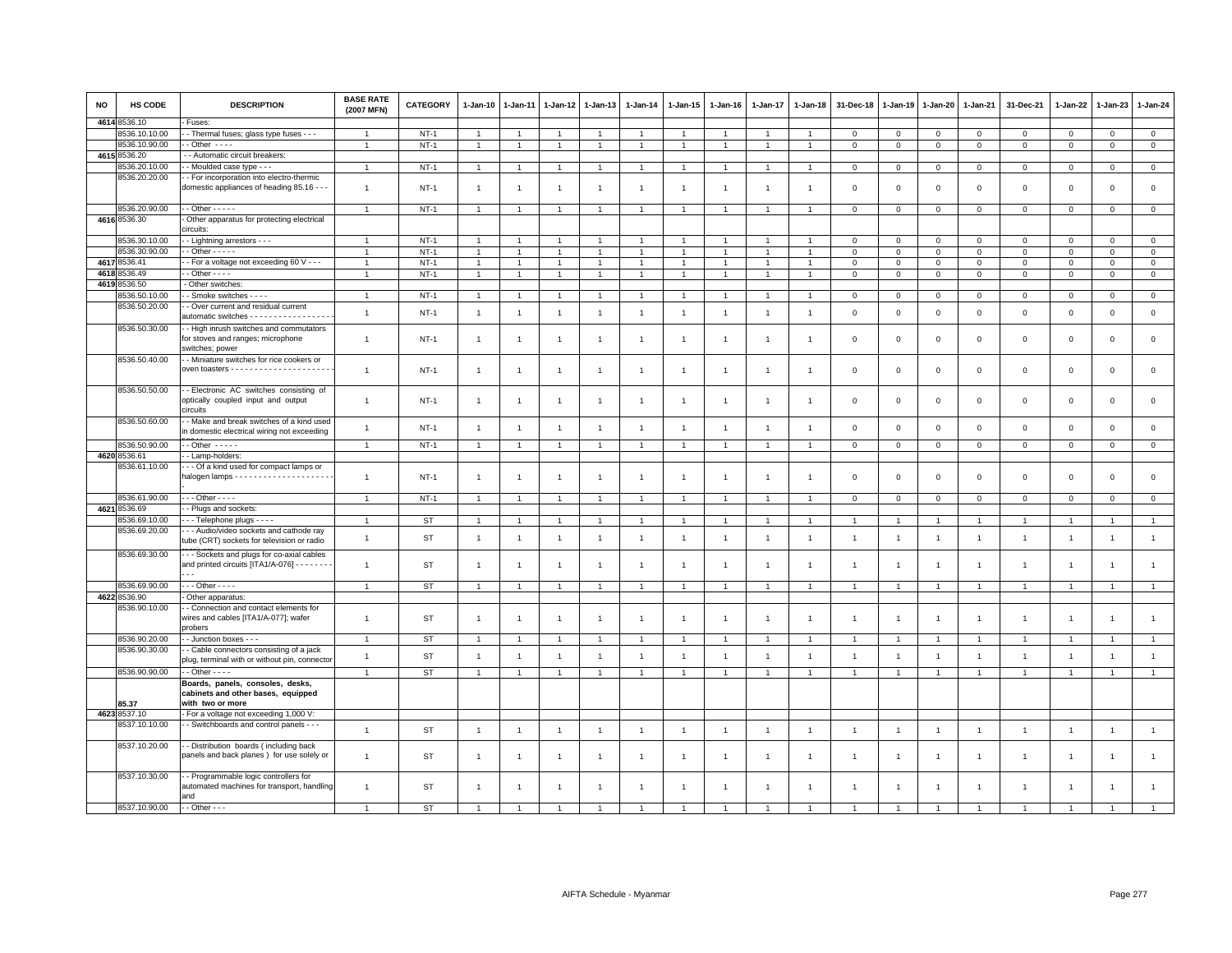| <b>NO</b> | HS CODE       | <b>DESCRIPTION</b>                                                                                              | <b>BASE RATE</b><br>(2007 MFN) | CATEGORY  | 1-Jan-10       | 1-Jan-11       | 1-Jan-12       | 1-Jan-13       | $1 - Jan-14$   | $1 - Jan-15$   | $1 - Jan-16$   | 1-Jan-17       | 1-Jan-18       | 31-Dec-18      | $1 - Jan-19$   | $1 - Jan-20$   | 1-Jan-21       | 31-Dec-21      | 1-Jan-22       | 1-Jan-23       | 1-Jan-24       |
|-----------|---------------|-----------------------------------------------------------------------------------------------------------------|--------------------------------|-----------|----------------|----------------|----------------|----------------|----------------|----------------|----------------|----------------|----------------|----------------|----------------|----------------|----------------|----------------|----------------|----------------|----------------|
|           | 4624 8537.20  | 'For a voltage exceeding 1,00 V:                                                                                |                                |           |                |                |                |                |                |                |                |                |                |                |                |                |                |                |                |                |                |
|           | 8537.20.10.00 | - Switchboards - - -                                                                                            |                                | ST        | $\overline{1}$ |                | $\overline{1}$ | $\overline{1}$ | $\overline{1}$ | $\mathbf{1}$   |                | -1             |                |                |                | $\overline{1}$ |                |                |                |                | $\mathbf{1}$   |
|           | 8537.20.20.00 | - Control panels - - -                                                                                          | $\blacktriangleleft$           | <b>ST</b> | $\mathbf{1}$   |                | $\overline{1}$ | $\overline{1}$ | $\overline{1}$ | $\mathbf{1}$   | $\overline{1}$ | $\overline{1}$ |                |                |                | $\overline{1}$ | $\overline{1}$ |                | 1              |                | $\overline{1}$ |
|           | 8537.20.90.00 | - - Other - - - -                                                                                               |                                | <b>ST</b> | $\mathbf{1}$   |                | $\overline{1}$ | $\overline{1}$ | $\overline{1}$ | $\overline{1}$ | $\overline{1}$ | $\overline{1}$ | $\overline{1}$ | 1              | 1              | $\overline{1}$ | $\overline{1}$ |                | 1              | $\overline{1}$ | $\overline{1}$ |
|           | 85.38         | Parts suitable for use solely or<br>principally with the apparatus of<br>heading 85.35, 85.36                   |                                |           |                |                |                |                |                |                |                |                |                |                |                |                |                |                |                |                |                |
|           | 4625 8538.10  | Boards, panels, consoles, desks, cabinets<br>and other bases for the goods of heading                           |                                |           |                |                |                |                |                |                |                |                |                |                |                |                |                |                |                |                |                |
|           |               | 85.37,<br>- For voltage not exceeding 1,000 V:                                                                  |                                |           |                |                |                |                |                |                |                |                |                |                |                |                |                |                |                |                |                |
|           | 8538.10.11.00 | --- Parts of programmable logic<br>controllers for automated machines for                                       | $\overline{1}$                 | $NT-1$    | $\overline{1}$ | $\overline{1}$ |                | $\overline{1}$ | $\overline{1}$ | $\overline{1}$ | $\overline{1}$ | $\overline{1}$ | $\overline{1}$ | $\mathbf 0$    | $\mathbf{0}$   | $\mathbf 0$    | $\mathbf 0$    | $\mathsf 0$    | $\mathbf 0$    | $\mathbf 0$    | $\mathsf{o}$   |
|           | 8538.10.19.00 | $\cdots$ Other $\cdots$                                                                                         | $\overline{1}$                 | $NT-1$    | $\mathbf{1}$   |                | -1             | $\mathbf{1}$   | -1             | $\mathbf{1}$   |                | $\overline{1}$ |                | $\mathbf 0$    | $\mathsf 0$    | $\mathbf 0$    | $\mathsf 0$    | $\mathbf 0$    | $\mathsf 0$    | $\circ$        | $\overline{0}$ |
|           | 8538.10.21.00 | - For voltage exceeding 1,000 V:<br>--- Parts of programmable logic                                             |                                |           |                |                |                |                |                |                |                |                |                |                |                |                |                |                |                |                |                |
|           |               | controllers for automated machines for                                                                          | $\mathbf{1}$                   | $NT-1$    | $\overline{1}$ | $\overline{1}$ | -1             | $\overline{1}$ | $\overline{1}$ | $\overline{1}$ |                | $\overline{1}$ |                | $\mathbf 0$    | $\overline{0}$ | $\mathbf 0$    | $\mathbf{O}$   | $\mathbf 0$    | $\mathbf 0$    | $\mathsf 0$    | $\mathsf 0$    |
|           | 8538.10.29.00 | $\cdots$ Other - - - -                                                                                          | $\mathbf{1}$                   | $NT-1$    | $\mathbf{1}$   | $\mathbf{1}$   | $\overline{1}$ | $\overline{1}$ | $\overline{1}$ | $\overline{1}$ | $\overline{1}$ | $\overline{1}$ | $\overline{1}$ | $\mathbf 0$    | $\mathbf 0$    | $\overline{0}$ | $\mathbf{0}$   | $\mathbf 0$    | $\mathbf 0$    | $\mathbf{0}$   | $\overline{0}$ |
|           | 4626 8538.90  | - Other:                                                                                                        |                                |           |                |                |                |                |                |                |                |                |                |                |                |                |                |                |                |                |                |
|           |               | - For a voltage not exceeding 1000 V:                                                                           |                                |           |                |                |                |                |                |                |                |                |                |                |                |                |                |                |                |                |                |
|           | 8538.90.11.00 | - - Parts including printed circuit<br>assemblies of: telephone plugs; connection<br>and contact                | $\overline{1}$                 | <b>ST</b> | $\mathbf{1}$   | -1             | -1             | $\overline{1}$ | $\overline{1}$ | $\overline{1}$ | -1             | $\mathbf{1}$   | -1             | $\overline{1}$ | 1              | $\overline{1}$ | 1              | -1             | 1              | $\overline{1}$ | $\mathbf{1}$   |
|           | 8538.90.12.00 | --- Parts of the goods of subheadings<br>8536.50.50, 8536.69.30] - - - - - - -                                  | $\overline{1}$                 | <b>ST</b> | $\overline{1}$ | $\overline{1}$ | $\overline{1}$ | $\overline{1}$ | $\overline{1}$ | $\mathbf{1}$   | $\overline{1}$ | $\overline{1}$ | $\overline{1}$ | $\overline{1}$ | $\overline{1}$ | $\overline{1}$ | $\overline{1}$ | $\overline{1}$ | $\mathbf{1}$   | $\overline{1}$ | $\mathbf{1}$   |
|           | 8538.90.13.00 | -- Parts of the goods of subheading<br>8537.10.20 [ITA/2] - - - - - - - - - - - - - - - - -                     |                                | <b>ST</b> | $\mathbf{1}$   | $\overline{1}$ | -1             | $\mathbf{1}$   | $\overline{1}$ | $\mathbf{1}$   | $\overline{1}$ | $\overline{1}$ | $\overline{1}$ | $\overline{1}$ | $\mathbf{1}$   | $\overline{1}$ | 1              | $\overline{1}$ | 1              | $\mathbf{1}$   | $\overline{1}$ |
|           | 8538.90.19.00 | $\cdots$ Other - - - -                                                                                          | $\overline{1}$                 | <b>ST</b> | $\mathbf{1}$   | -1             | $\overline{1}$ | $\overline{1}$ | $\overline{1}$ | $\overline{1}$ | $\overline{1}$ | $\overline{1}$ | $\overline{1}$ | $\overline{1}$ | $\mathbf{1}$   | $\overline{1}$ | $\mathbf{1}$   | $\overline{1}$ | -1             | $\overline{1}$ | $\mathbf{1}$   |
|           |               | - For a voltage exceeding 1000 V:                                                                               |                                | <b>ST</b> | $\mathbf{1}$   | $\overline{1}$ | $\overline{1}$ | $\overline{1}$ | $\overline{1}$ | $\mathbf{1}$   | $\mathbf{1}$   | $\overline{1}$ | $\overline{1}$ | $\overline{1}$ | $\overline{1}$ | $\overline{1}$ | $\overline{1}$ | $\overline{1}$ | $\mathbf{1}$   | $\overline{1}$ | $\mathbf{1}$   |
|           | 8538.90.21.00 | -- Parts including printed circuit                                                                              |                                |           |                |                |                |                |                |                |                |                |                |                |                |                |                |                |                |                |                |
|           |               | assemblies of: telephone plugs; connection<br>and contact                                                       | $\overline{1}$                 | <b>ST</b> | $\overline{1}$ | $\overline{1}$ | -1             | $\mathbf{1}$   | $\overline{1}$ | $\overline{1}$ | $\overline{1}$ | $\overline{1}$ | $\overline{1}$ | -1             | $\mathbf{1}$   | $\overline{1}$ | $\mathbf{1}$   | $\overline{1}$ | 1              | $\overline{1}$ | $\overline{1}$ |
|           | 8538.90.29.00 | $-$ - Other - - - -                                                                                             | $\overline{1}$                 | <b>ST</b> | $\mathbf{1}$   |                | -1             | $\overline{1}$ | $\mathbf{1}$   | $\overline{1}$ |                | -1             |                |                | -1             | $\mathbf{1}$   | 1              |                |                | $\overline{1}$ | $\mathbf{1}$   |
|           | 85.39         | Electric filament or discharge lamps,<br>including sealed beam lamp units and<br>ultra-violet or                |                                |           |                |                |                |                |                |                |                |                |                |                |                |                |                |                |                |                |                |
|           | 4627 8539.10  | - Sealed beam lamp units:                                                                                       |                                |           |                |                |                |                |                |                |                |                |                |                |                |                |                |                |                |                |                |
|           | 8539.10.10.00 | - For motor vehicles of chapter 87 - - -                                                                        |                                | <b>ST</b> | -1             |                | -1             | $\mathbf{1}$   | $\mathbf{1}$   | $\mathbf{1}$   | -1             | -1             |                |                |                | $\mathbf{1}$   | 1              |                | -1             | -1             | $\mathbf{1}$   |
|           | 8539.10.90.00 | $-$ - Other $-$ - $-$                                                                                           | $\mathbf{1}$                   | <b>ST</b> | $\mathbf{1}$   | $\overline{1}$ | $\overline{1}$ | $\mathbf{1}$   | $\overline{1}$ | $\mathbf{1}$   | $\mathbf{1}$   | $\overline{1}$ | $\overline{1}$ | $\overline{1}$ | $\overline{1}$ | $\overline{1}$ | $\overline{1}$ | $\overline{1}$ | $\overline{1}$ | $\overline{1}$ | $\overline{1}$ |
|           | 4628 8539.21  | - - Other                                                                                                       |                                |           |                |                |                |                |                |                |                |                |                |                |                |                |                |                |                |                |                |
|           | 3539.21.10.00 | - - Reflector lamp bulbs - - -                                                                                  |                                | <b>ST</b> | $\mathbf{1}$   |                | $\overline{1}$ | $\overline{1}$ | $\mathbf{1}$   | $\mathbf{1}$   | $\overline{1}$ | $\overline{1}$ |                |                | -1             | $\overline{1}$ | $\mathbf{1}$   |                | -1             | $\overline{1}$ | $\mathbf{1}$   |
|           | 8539.21.20.00 | - - Special purpose bulbs for medical                                                                           | $\overline{1}$                 | <b>ST</b> | $\overline{1}$ |                | $\overline{1}$ | $\overline{1}$ | $\overline{1}$ | $\overline{1}$ |                | $\overline{1}$ |                | $\overline{1}$ | $\mathbf{1}$   | $\overline{1}$ | $\overline{1}$ | $\overline{1}$ |                | $\overline{1}$ | $\overline{1}$ |
|           | 8539.21.30.00 | --- Of a kind used for motor vehicles ---                                                                       | $\overline{1}$                 | <b>ST</b> | $\mathbf{1}$   | $\overline{1}$ | $\overline{1}$ | $\mathbf{1}$   | $\overline{1}$ | $\mathbf{1}$   | $\overline{1}$ | $\overline{1}$ | $\overline{1}$ | $\overline{1}$ | $\overline{1}$ | $\overline{1}$ | $\overline{1}$ | $\mathbf{1}$   | $\overline{1}$ | $\mathbf{1}$   | $\overline{1}$ |
|           | 8539.21.90.00 | $\cdots$ Other - - - -                                                                                          | $\overline{1}$                 | <b>ST</b> | $\mathbf{1}$   | $\overline{1}$ | $\overline{1}$ | $\overline{1}$ | $\overline{1}$ | $\mathbf{1}$   | $\mathbf{1}$   | $\overline{1}$ | $\overline{1}$ | $\overline{1}$ | $\mathbf{1}$   | $\overline{1}$ | $\overline{1}$ | $\overline{1}$ | $\overline{1}$ | $\overline{1}$ | $\mathbf{1}$   |
|           | 4629 8539.22  | - Other, of a power not exceeding 200 W<br>and for a voltage - - - - -                                          |                                |           |                |                |                |                |                |                |                |                |                |                |                |                |                |                |                |                |                |
|           | 8539.22.10.00 | - - - Reflector lamp bulbs - - -                                                                                |                                | ST        | $\overline{1}$ |                | $\overline{1}$ | $\overline{1}$ | $\overline{1}$ | $\overline{1}$ |                | $\overline{1}$ |                |                | $\overline{1}$ | $\overline{1}$ | $\overline{1}$ |                | 1              | $\overline{1}$ | $\mathbf{1}$   |
|           | 8539.22.20.00 | -- Special purpose bulbs for medical                                                                            | $\overline{1}$                 | <b>ST</b> | $\mathbf{1}$   | -1             | $\overline{1}$ | $\overline{1}$ | $\overline{1}$ | $\overline{1}$ | $\mathbf{1}$   | $\overline{1}$ | $\overline{1}$ | -1             | 1              | $\overline{1}$ | $\overline{1}$ |                | 1              | $\mathbf{1}$   | $\mathbf{1}$   |
|           | 8539.22.90.00 | $\cdots$ Other - - - - -                                                                                        |                                | ST        | $\overline{1}$ |                | $\overline{1}$ | $\overline{1}$ | $\overline{1}$ | $\overline{1}$ |                | $\overline{1}$ | $\overline{1}$ |                | $\overline{1}$ | $\overline{1}$ | -1             |                |                |                | $\mathbf{1}$   |
|           | 4630 8539.29  | - Other                                                                                                         |                                |           |                |                |                |                |                |                |                |                |                |                |                |                |                |                |                |                |                |
|           | 8539.29.10.00 | - - - Reflector lamp bulbs - - -                                                                                |                                | <b>ST</b> | $\overline{1}$ |                | $\overline{1}$ | $\overline{1}$ | $\overline{1}$ | $\overline{1}$ | $\mathbf{1}$   | $\overline{1}$ |                |                | $\mathbf{1}$   | $\overline{1}$ | $\overline{1}$ |                |                | $\overline{1}$ | $\overline{1}$ |
|           | 8539.29.20.00 | - - Operation lamp bulbs - - -                                                                                  |                                | ST        | $\mathbf{1}$   |                | -1             | $\mathbf{1}$   | $\overline{1}$ | $\mathbf{1}$   | $\mathbf{1}$   | $\mathbf{1}$   |                | 1              | -1             | $\mathbf{1}$   | $\mathbf{1}$   | -1             | 1              | $\mathbf{1}$   | $\mathbf{1}$   |
|           | 8539.29.30.00 | -- Bulbs of a kind used for motor vehicles                                                                      | $\overline{1}$                 | <b>ST</b> | $\overline{1}$ | $\overline{1}$ |                | $\overline{1}$ | $\overline{1}$ | $\overline{1}$ | $\overline{1}$ | $\overline{1}$ |                | $\overline{1}$ | $\mathbf{1}$   | $\overline{1}$ | $\overline{1}$ | $\overline{1}$ |                | $\overline{1}$ | $\overline{1}$ |
|           | 8539.29.40.00 | $\sim$ $\sim$ $\sim$<br>--- Flashlight bulbs; miniature indicator<br>bulbs, rated up to 2.25 V; special purpose | $\mathbf{1}$                   | <b>ST</b> | $\overline{1}$ | $\overline{1}$ | $\overline{1}$ | $\overline{1}$ | $\overline{1}$ | $\overline{1}$ | $\overline{1}$ | $\overline{1}$ | $\overline{1}$ | $\overline{1}$ | $\overline{1}$ | $\overline{1}$ | $\mathbf{1}$   | $\overline{1}$ | $\mathbf{1}$   | $\overline{1}$ | $\mathbf{1}$   |
|           | 8539.29.50.00 | -- Other, having capacity exceeding 200                                                                         |                                |           |                |                |                |                |                |                |                |                |                |                |                |                |                |                |                |                |                |
|           |               | W but not exceeding 300 W and a voltage                                                                         | $\overline{1}$                 | <b>ST</b> | $\overline{1}$ |                |                | $\overline{1}$ | $\overline{1}$ |                |                | $\overline{1}$ |                | -1             | -1             | 1              | $\overline{1}$ |                | $\mathbf{1}$   | $\overline{1}$ |                |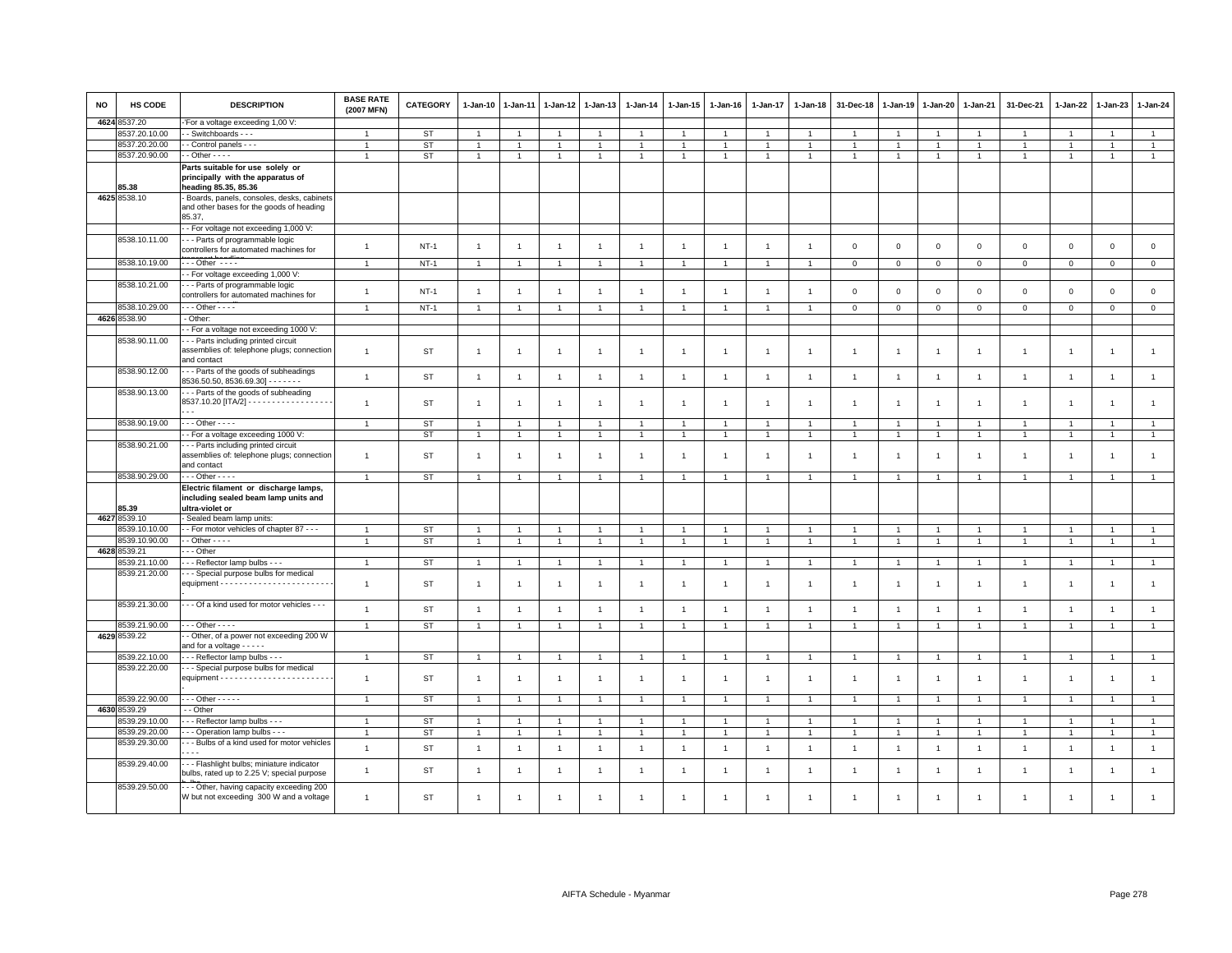| <b>NO</b> | <b>HS CODE</b> | <b>DESCRIPTION</b>                                                                                 | <b>BASE RATE</b><br>(2007 MFN) | <b>CATEGORY</b> | $1-Jan-10$     | 1-Jan-11       | 1-Jan-12       | 1-Jan-13         | $1-Jan-14$     | $1 - Jan-15$         | $1-Jan-16$     | $1-Jan-17$     | 1-Jan-18        | 31-Dec-18      | $1 - Jan-19$   | 1-Jan-20       | 1-Jan-21       | 31-Dec-21      | 1-Jan-22       | 1-Jan-23            | 1-Jan-24       |
|-----------|----------------|----------------------------------------------------------------------------------------------------|--------------------------------|-----------------|----------------|----------------|----------------|------------------|----------------|----------------------|----------------|----------------|-----------------|----------------|----------------|----------------|----------------|----------------|----------------|---------------------|----------------|
|           | 8539.29.60.00  | - - Other, having capacity not exceeding<br>200 W and a voltage not exceeding 100 V                | $\overline{1}$                 | <b>ST</b>       | $\overline{1}$ | $\overline{1}$ | $\overline{1}$ | $\overline{1}$   | $\overline{1}$ | $\overline{1}$       | $\overline{1}$ | $\mathbf{1}$   | $\overline{1}$  | $\overline{1}$ | $\overline{1}$ | $\overline{1}$ | $\overline{1}$ | $\mathbf{1}$   | $\overline{1}$ | $\overline{1}$      | $\overline{1}$ |
|           | 8539.29.90.00  | $-$ - Other - - - -                                                                                | $\overline{1}$                 | <b>ST</b>       | $\mathbf{1}$   | $\overline{1}$ | $\overline{1}$ | $\overline{1}$   |                | $\overline{1}$       |                | $\overline{1}$ | $\overline{1}$  | $\overline{1}$ | $\overline{1}$ | $\overline{1}$ | $\overline{1}$ | $\overline{1}$ | $\overline{1}$ | $\overline{1}$      | $\overline{1}$ |
|           | 4631 8539.31   | - Fluorescent, hot cathode                                                                         |                                |                 |                |                |                |                  |                |                      |                |                |                 |                |                |                |                |                |                |                     |                |
|           | 8539.31.10.00  | - - Tubes for compact fluorescent lamps -                                                          | $\overline{1}$                 | <b>ST</b>       | $\overline{1}$ | $\overline{1}$ | $\overline{1}$ | $\overline{1}$   | $\mathbf{1}$   | $\mathbf{1}$         | $\overline{1}$ | $\overline{1}$ | $\overline{1}$  | $\overline{1}$ | $\overline{1}$ | $\overline{1}$ | $\overline{1}$ | $\overline{1}$ | $\overline{1}$ | $\overline{1}$      | $\mathbf{1}$   |
|           | 8539.31.20.00  | --- Tube lamps/fluorescent lamps in<br>straight or circular form - - - - - - - - - - - - - - -     | $\overline{1}$                 | ST              | $\overline{1}$ |                | $\overline{1}$ | $\overline{1}$   | $\overline{1}$ | $\mathbf{1}$         |                |                |                 | $\mathbf{1}$   |                | $\overline{1}$ | $\overline{1}$ | $\mathbf{1}$   | $\overline{1}$ | $\overline{1}$      | $\mathbf{1}$   |
|           | 8539.31.90.00  | $\cdots$ Other - - - -                                                                             | $\mathbf{1}$                   | <b>ST</b>       | $\overline{1}$ | -1             | $\overline{1}$ | $\overline{1}$   | $\mathbf{1}$   | $\overline{1}$       |                | -1             | $\overline{1}$  | $\overline{1}$ | $\overline{1}$ | $\overline{1}$ | $\mathbf{1}$   | $\mathbf{1}$   | $\overline{1}$ | $\overline{1}$      | $\mathbf{1}$   |
|           | 4632 8539.32   | - Mercury or sodium vapour lamps; metal<br>halide lamps - - - - - - - - -                          | $\overline{1}$                 | <b>ST</b>       | $\overline{1}$ | $\overline{1}$ | $\overline{1}$ | $\overline{1}$   | $\mathbf{1}$   | $\mathbf{1}$         | $\overline{1}$ | $\mathbf{1}$   | $\overline{1}$  | $\overline{1}$ | $\overline{1}$ | $\overline{1}$ | $\overline{1}$ | $\mathbf{1}$   | $\overline{1}$ | $\overline{1}$      | $\mathbf{1}$   |
|           | 4633 8539.39   | - - Other:                                                                                         |                                |                 |                |                |                |                  |                |                      |                |                |                 |                |                |                |                |                |                |                     |                |
|           |                | - - Tubes for compact fluorescent lamps:                                                           |                                |                 |                |                |                |                  |                |                      |                |                |                 |                |                |                |                |                |                |                     |                |
|           | 8539.39.11.00  | - - - - Neon lamps - - -                                                                           | $\overline{1}$                 | $NT-1$          | $\overline{1}$ |                | $\overline{1}$ | $\overline{1}$   |                | $\overline{1}$       |                |                |                 | $\mathbf{0}$   | $\Omega$       | $\mathbf 0$    | $\mathbf{0}$   | $\mathbf 0$    | $\Omega$       | $\mathbf 0$         | $\circ$        |
|           | 8539.39.19.00  | - - - - Other - - - - - - -                                                                        |                                | $NT-1$          |                |                |                | $\overline{1}$   |                | $\mathbf{1}$         |                |                |                 | $\mathbf 0$    | $\mathbf 0$    | $\mathsf 0$    | $\mathbf 0$    | $\mathbf 0$    | $\mathbf 0$    | $\mathsf 0$         | $\mathbf 0$    |
|           | 8539.39.20.00  | --- Discharge lamps for decorative or<br>publicity purposes - - - - -                              | $\overline{1}$                 | $NT-1$          | $\overline{1}$ | -1             | $\overline{1}$ | $\overline{1}$   | $\overline{1}$ | $\mathbf{1}$         | -1             | $\overline{1}$ | $\overline{1}$  | $\mathbf 0$    | $\mathbf{0}$   | $\mathsf 0$    | $\mathbf 0$    | $\mathsf 0$    | $\mathsf 0$    | $\mathbf 0$         | $\mathsf 0$    |
|           |                | -- Other fluorescent cold cathode types:                                                           |                                |                 |                |                |                |                  |                |                      |                |                |                 |                |                |                |                |                |                |                     |                |
|           | 8539.39.31.00  | $\cdots$ Neon lamps $\cdots$                                                                       | $\overline{1}$                 | $NT-1$          | $\overline{1}$ |                | $\overline{1}$ | $\overline{1}$   |                | $\overline{1}$       |                |                |                 | $\mathbf 0$    | $\mathsf 0$    | $\mathbf 0$    | $\mathbf 0$    | $\mathbf 0$    | $\Omega$       | $\mathbf 0$         | $\mathsf 0$    |
|           | 8539.39.39.00  | $\cdots$ Other - - - - -                                                                           | $\overline{1}$                 | $NT-1$          | $\mathbf{1}$   | $\overline{1}$ | $\overline{1}$ | $\overline{1}$   |                | $\overline{1}$       |                |                |                 | $\mathbf 0$    | $\mathbf 0$    | $\mathsf 0$    | $\mathbf 0$    | $\mathbf 0$    | $\mathbf 0$    | $\mathsf 0$         | $\mathbf 0$    |
|           | 8539.39.40.00  | --- Electric lamps for motor vehicle or<br>cycles - - -                                            | $\overline{1}$                 | $NT-1$          | $\overline{1}$ | $\overline{1}$ | $\overline{1}$ | $\overline{1}$   | $\overline{1}$ | $\overline{1}$       | $\overline{1}$ | $\overline{1}$ | $\overline{1}$  | $\mathbf 0$    | $\mathsf 0$    | $\mathbf 0$    | $\mathsf 0$    | $\mathsf 0$    | $\mathsf 0$    | $\mathsf 0$         | $\mathsf 0$    |
|           | 8539.39.90.00  | $-$ - Other - - - - -                                                                              | $\overline{1}$                 | $NT-1$          | $\overline{1}$ | $\overline{1}$ | $\overline{1}$ | $\overline{1}$   |                | $\overline{1}$       |                |                |                 | $\mathbf{0}$   | $\mathbf{0}$   | $\mathbf 0$    | $\mathbf{0}$   | $\mathbf 0$    | $\Omega$       | $\Omega$            | $\overline{0}$ |
| 4634      | 8539.41        | $-$ Arc lamps $    -$                                                                              | $\overline{1}$                 | $NT-1$          | $\mathbf{1}$   | $\overline{1}$ | $\overline{1}$ | $\overline{1}$   |                | $\overline{1}$       |                |                |                 | $\overline{0}$ | $\mathbf 0$    | $\mathbf 0$    | $\overline{0}$ | $\mathbf 0$    | $\Omega$       | $\mathbf 0$         | $\mathbf 0$    |
| 4635      | 3539.49        | $-$ Other $- - - -$                                                                                | $\mathbf{1}$                   | $NT-1$          | $\mathbf{1}$   | 1              | $\mathbf{1}$   | $\overline{1}$   |                | $\blacktriangleleft$ |                |                |                 | $\mathbf 0$    | $\mathbf 0$    | $\mathbf 0$    | $\mathbf 0$    | $\mathbf 0$    | $\mathbf{0}$   | $\mathbf{0}$        | $\circ$        |
| 4636      | 8539.90        | - Parts:                                                                                           |                                |                 |                |                |                |                  |                |                      |                |                |                 |                |                |                |                |                |                |                     |                |
|           | 8539.90.10.00  | - - Aluminium end caps for fluorescent<br>lamps; aluminium screw caps - - -                        | $\overline{1}$                 | <b>ST</b>       | $\overline{1}$ | -1             | $\overline{1}$ | $\overline{1}$   | $\overline{1}$ | $\overline{1}$       | -1             | $\mathbf{1}$   |                 | $\overline{1}$ | $\overline{1}$ | $\overline{1}$ | $\mathbf{1}$   | $\overline{1}$ | $\overline{1}$ | $\overline{1}$      | $\overline{1}$ |
|           | 8539.90.20.00  | - Other, suitable for lamps of vehicles of                                                         | $\overline{1}$                 | <b>ST</b>       | $\overline{1}$ | $\overline{1}$ | $\overline{1}$ | $\overline{1}$   | $\overline{1}$ | $\overline{1}$       | $\overline{1}$ | $\overline{1}$ |                 | $\mathbf{1}$   | $\overline{1}$ | $\overline{1}$ | $\mathbf{1}$   | $\mathbf{1}$   | $\overline{1}$ | $\overline{1}$      | $\mathbf{1}$   |
|           | 8539.90.30.00  | - Other, suitable for ultra-violet or infra-<br>red lamps or arc lamps - - - - - - - - - - - - - - | $\overline{1}$                 | ST              | $\mathbf{1}$   | -1             | -1             | $\overline{1}$   | $\overline{1}$ | $\overline{1}$       | -1             | -1             | $\overline{1}$  | $\overline{1}$ |                | $\overline{1}$ | $\overline{1}$ | $\overline{1}$ | $\overline{1}$ | $\overline{1}$      | $\mathbf{1}$   |
|           | 8539.90.90.00  | $-$ - Other $-$ - $-$ -                                                                            | $\overline{1}$                 | <b>ST</b>       |                |                | $\overline{1}$ | $\overline{1}$   |                | $\overline{1}$       |                |                |                 |                |                |                |                |                | $\overline{1}$ | 1                   |                |
|           | 85.40          | Thermionic, cold cathode or photo-<br>cathode valves and tubes (for example,                       |                                |                 |                |                |                |                  |                |                      |                |                |                 |                |                |                |                |                |                |                     |                |
|           | 4637 8540.11   | vacuum or vapour or<br>- - Colour:                                                                 |                                |                 |                |                |                |                  |                |                      |                |                |                 |                |                |                |                |                |                |                     |                |
|           | 8540.11.10.00  | - - Flat monitor - - - -                                                                           | 10                             | $NT-1$          | 10             | 10             | 8              | 8                | $7.5$          | 5                    | 5              | 5              | $\mathbf{3}$    | $\mathbf 0$    | $\mathbf 0$    | $\mathbf 0$    | $\mathbf 0$    | $\mathbf 0$    | $\Omega$       | $\mathbf 0$         | $\mathsf 0$    |
|           | 8540.11.90.00  | $\cdots$ Other - - - -                                                                             | 10                             | $NT-1$          | 10             | 10             | 8              | 8                | 7.5            | 5                    | 5              | 5              | 3               | $\mathbf{0}$   | $\mathbf{0}$   | $\mathbf 0$    | $\mathbf{0}$   | $\mathbf{0}$   | $\Omega$       | $\mathbf 0$         | $\mathsf 0$    |
|           | 4638 8540.12   | - Black and white or other monochrome -                                                            | 10                             | $NT-1$          | 10             | 10             | 8              | 8                | 7.5            | 5                    | 5              | 5              | $\mathbf{3}$    | $\mathbf 0$    | $\mathsf 0$    | $\mathbf 0$    | $\mathbf{0}$   | $\mathsf 0$    | $\mathbf 0$    | $\mathsf 0$         | $\mathsf 0$    |
|           | 4639 8540.20   | - Television camera tubes; image<br>converters and intensifiers; other photo-<br>cathode tubes:    |                                |                 |                |                |                |                  |                |                      |                |                |                 |                |                |                |                |                |                |                     |                |
|           | 8540.20.10.00  | - For use with articles of heading 85.25 -                                                         | 10                             | $NT-1$          | 10             | 10             | $\mathbf{g}$   | 8                | 7.5            | 5                    | 5              | 5              | $\mathbf{3}$    | $\mathbf{0}$   | $\mathbf{0}$   | $\mathbf 0$    | $\mathbf{0}$   | $\mathbf 0$    | $\circ$        | $\mathbf 0$         | $\mathsf 0$    |
|           | 8540.20.90.00  | - - Other - - - -                                                                                  | 10                             | $NT-1$          | 10             | 10             | 8              | 8                | 7.5            | $5\overline{5}$      | 5              | 5              | 3               | $\mathbf 0$    | $\mathbf 0$    | $\mathbf 0$    | $\mathbf 0$    | $\mathbf 0$    | $\mathbf{0}$   | $\mathbf{O}$        | $\mathbf{0}$   |
|           | 4640 8540.40   | - Data/graphic display tubes, colour, with a<br>phosphor dot screen pitch smaller than             |                                |                 |                |                |                |                  |                |                      |                |                |                 |                |                |                |                |                |                |                     |                |
|           | 8540.40.10.00  | - - For use with articles of heading 85.25 -                                                       | 15                             | $NT-1$          | 15             | 12.5           | 12.5           | 10               | 10             | $7.5\,$              | 7.5            | $\,$ 5 $\,$    | $\,$ 5 $\,$     | $\mathbf 0$    | $\mathsf 0$    | $\mathbf 0$    | $\mathbf 0$    | $\mathsf 0$    | $\mathsf 0$    | $\mathsf{O}\xspace$ | $\mathsf 0$    |
|           | 8540.40.90.00  | $-$ Other $   -$                                                                                   | 15                             | $NT-1$          | 15             | 12.5           | 12.5           | 10               | 10             | 7.5                  | 7.5            | 5              | $5\phantom{.0}$ | $\mathbf{0}$   | $\mathsf 0$    | $\mathbf 0$    | $\circ$        | $\mathsf 0$    | $\circ$        | $\mathsf 0$         | $\mathbf{0}$   |
|           | 4641 8540.50   | - Data/graphic display tubes, black and<br>white or other monochrome:                              |                                |                 |                |                |                |                  |                |                      |                |                |                 |                |                |                |                |                |                |                     |                |
|           | 8540.50.10.00  | - For use with articles of heading 85.25 -                                                         | 15                             | $NT-1$          | 15             | 12.5           | 12.5           | 10               | 10             | $7.5\,$              | 7.5            | $\overline{5}$ | 5               | $\mathbf 0$    | $\mathbf 0$    | $\mathsf 0$    | $\mathsf 0$    | $\mathsf 0$    | $\mathbf 0$    | $\mathsf{O}\xspace$ | $\mathsf 0$    |
|           | 8540.50.90.00  | $-$ Other $- - -$                                                                                  | 15                             | $NT-1$          | 15             | 12.5           | 12.5           | 10 <sup>10</sup> | 10             | 7.5                  | 7.5            | 5              | 5               | $\mathbf 0$    | $\mathbf{0}$   | $\Omega$       | $\Omega$       | $\Omega$       | $\Omega$       | $\Omega$            | $\mathbf{0}$   |
|           | 4642 8540.60   | - Other cathode-ray tubes - - - -                                                                  | 10                             | $NT-1$          | 10             | 10             | 8              | 8                | 7.5            | 5                    | 5              | 5              | 3               | $\mathbf 0$    | $\mathbf 0$    | $\mathbf 0$    | $\mathbf 0$    | $\circ$        | 0              | 0                   | $\mathbf 0$    |
|           | 4643 8540.71   | - - Magnetrons:                                                                                    |                                |                 |                |                |                |                  |                |                      |                |                |                 |                |                |                |                |                |                |                     |                |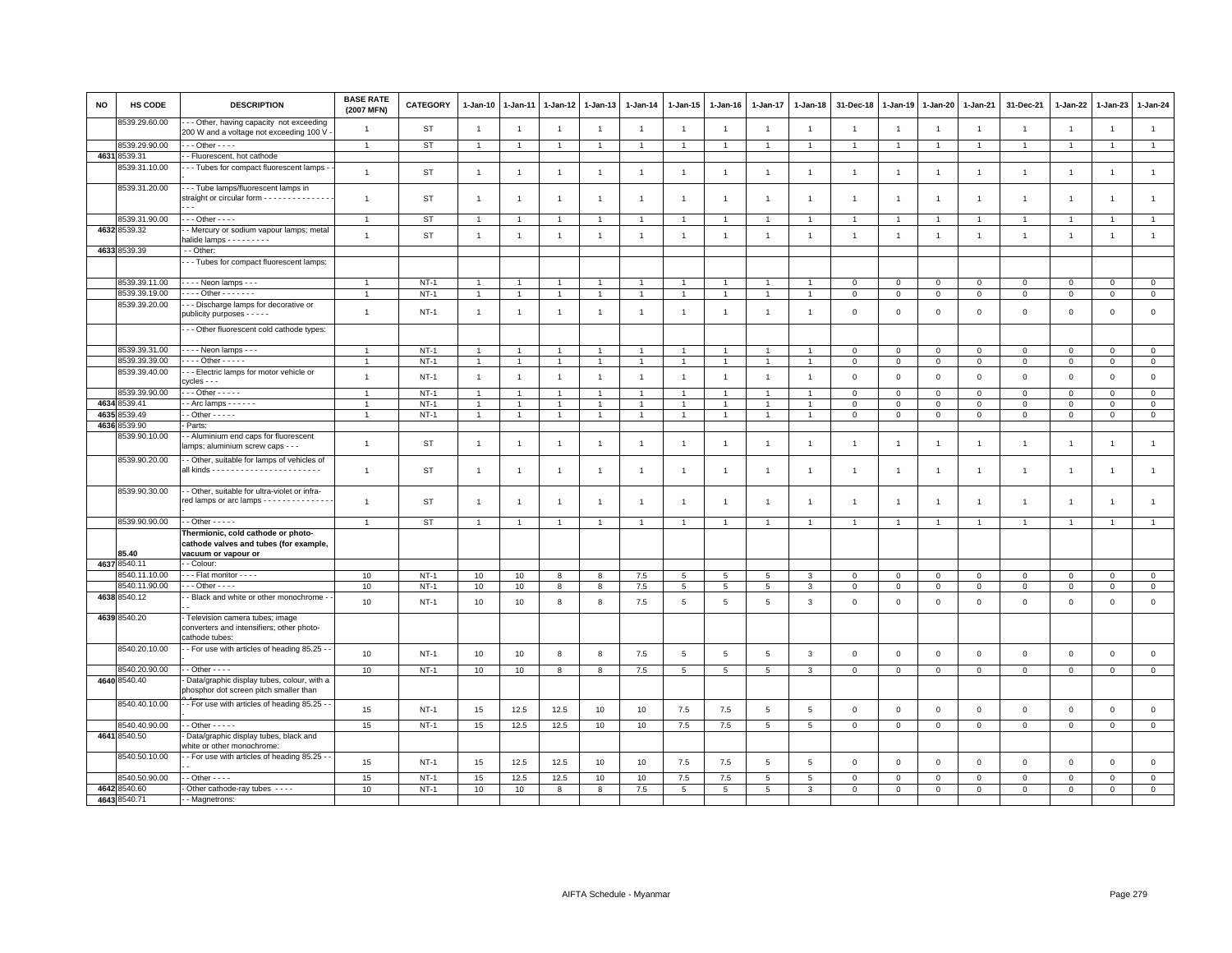| <b>NO</b> | <b>HS CODE</b>                | <b>DESCRIPTION</b>                                                                                  | <b>BASE RATE</b><br>(2007 MFN) | <b>CATEGORY</b>  | 1-Jan-10 | 1-Jan-11 | 1-Jan-12 | $1-Jan-13$ | $1-Jan-14$ | $1 - Jan-15$                       | 1-Jan-16        | 1-Jan-17            | $1-Jan-18$                   | 31-Dec-18                  | $1-Jan-19$                    | 1-Jan-20                   | 1-Jan-21                    | 31-Dec-21                  | 1-Jan-22                   | $1-Jan-23$                 | 1-Jan-24                   |
|-----------|-------------------------------|-----------------------------------------------------------------------------------------------------|--------------------------------|------------------|----------|----------|----------|------------|------------|------------------------------------|-----------------|---------------------|------------------------------|----------------------------|-------------------------------|----------------------------|-----------------------------|----------------------------|----------------------------|----------------------------|----------------------------|
|           | 8540.71.10.00                 | - - For use with articles of heading 85.25 -                                                        | 7.5                            | $NT-1$           | 7.5      | 7.5      | 7.5      | 6          | $\,6\,$    | 5                                  | 5               | 5                   | $\mathbf{3}$                 | $\mathbf 0$                | $\overline{0}$                | $\mathbf 0$                | $\mathbf 0$                 | $\mathsf 0$                | $\mathbf 0$                | $\mathbf 0$                | $\mathsf 0$                |
|           | 8540.71.90.00                 | $-$ - Other - - - - - -                                                                             | 7.5                            | $NT-1$           | 7.5      | 7.5      | 7.5      | $\,6\,$    | $\,6\,$    | $\overline{5}$                     | 5               | 5                   | $\mathbf{3}$                 | $\mathbf 0$                | $\overline{0}$                | $\mathbf 0$                | $\mathbf{0}$                | $\mathsf 0$                | $\mathbf 0$                | $\mathbf 0$                | $\mathsf 0$                |
|           | 4644 8540.72                  | - Klystrons:                                                                                        |                                |                  |          |          |          |            |            |                                    |                 |                     |                              |                            |                               |                            |                             |                            |                            |                            |                            |
|           | 8540.72.10.00                 | - - For use with articles of heading 85.25                                                          | 7.5                            | $NT-1$           | 7.5      | 7.5      | 7.5      | 6          | $\,6\,$    | 5                                  | 5               | 5                   | $\mathbf{3}$                 | $\mathbf 0$                | $\mathbf 0$                   | $\mathsf 0$                | $\mathbf 0$                 | $\mathsf 0$                | $\mathbf 0$                | $\mathsf 0$                | $\mathsf 0$                |
|           | 8540.72.90.00                 | $-$ - Other - - - -                                                                                 | 7.5                            | $NT-1$           | 7.5      | 7.5      | 7.5      | 6          | 6          | 5                                  | 5               | 5                   | $\mathbf{3}$                 | $^{\circ}$                 | $\overline{0}$                | $\mathsf 0$                | $\mathbf 0$                 | $\mathsf 0$                | $\mathbf 0$                | $\mathsf 0$                | $\overline{0}$             |
|           | 4645 8540.79                  | - Other:                                                                                            |                                |                  |          |          |          |            |            |                                    |                 |                     |                              |                            |                               |                            |                             |                            |                            |                            |                            |
|           | 8540.79.10.00                 | - - For use with articles of heading 85.25 -                                                        | 7.5                            | $NT-1$           | 7.5      | 7.5      | 7.5      | 6          | 6          | 5                                  | 5               | $5\overline{5}$     | $\overline{3}$               | $\Omega$                   | $\Omega$                      | $\Omega$                   | $\Omega$                    | $\mathbf 0$                | $\mathbf 0$                | $\mathbf 0$                | $\mathsf 0$                |
|           | 8540.79.90.00                 | $-$ - Other - - - -                                                                                 | 7.5                            | <b>NT-1</b>      | 7.5      | $7.5$    | $7.5$    | 6          | 6          | $5\phantom{.0}$                    | 5               | $\overline{5}$      | $\mathbf{3}$                 | $\mathbf 0$                | $\mathbf 0$                   | $\mathbf 0$                | $\mathbf 0$                 | $\mathsf 0$                | 0                          | $\mathbf 0$                | $\overline{0}$             |
|           | 4646 8540.81                  | - Receivers or amplifier valves and tubes:                                                          |                                |                  |          |          |          |            |            |                                    |                 |                     |                              |                            |                               |                            |                             |                            |                            |                            |                            |
|           | 8540.81.10.00                 | - - For use with articles of heading 85.25 -                                                        | 15                             | $NT-1$           | 15       | 12.5     | 12.5     | 10         | 10         | 7.5                                | 7.5             | 5                   | 5                            | $\mathsf 0$                | $\overline{0}$                | $\mathbf{0}$               | $\mathbf{0}$                | $\mathsf 0$                | $\mathbf 0$                | $\mathbf 0$                | $\mathsf 0$                |
|           | 8540.81.90.00                 | $-$ - Other - - - -                                                                                 | 15                             | $NT-1$           | 15       | 12.5     | 12.5     | 10         | 10         | 7.5                                | 7.5             | 5                   | 5                            | $\mathbf 0$                | $\mathbf 0$                   | $\circ$                    | $\mathbf 0$                 | $\mathbf 0$                | $\mathbf 0$                | $\mathbf{0}$               | $\mathbf 0$                |
|           | 4647 8540.89                  | - Other                                                                                             |                                |                  |          |          |          |            |            |                                    |                 |                     |                              |                            |                               |                            |                             |                            |                            |                            |                            |
|           | 3540.89.10.00                 | - - For use with articles of heading 85.25 -                                                        | 15                             | $NT-1$           | 15       | 12.5     | 12.5     | 10         | 10         | 7.5                                | 7.5             | $\overline{5}$      | $5\phantom{.0}$              | $\mathbf 0$                | $\mathbf 0$                   | $\mathbf 0$                | $\mathsf 0$                 | $\mathsf 0$                | $\mathbf 0$                | $\mathbf 0$                | $\mathsf 0$                |
|           | 8540.89.90.00                 | $-$ - Other - - - -                                                                                 | 15                             | $NT-1$           | 15       | 12.5     | 12.5     | 10         | 10         | 7.5                                | 7.5             | $5\overline{5}$     | 5                            | $\mathbf 0$                | $\mathbf 0$                   | $\mathbf 0$                | $\mathbf 0$                 | $\mathsf 0$                | $\mathbf 0$                | $\mathbf 0$                | $\mathbf 0$                |
|           | 4648 8540.91<br>8540.91.10.00 | Of cathode-ray tubes:<br>- - For use with article of heading 85.25 -                                |                                |                  |          |          |          |            |            |                                    |                 |                     |                              |                            |                               |                            |                             |                            |                            |                            |                            |
|           |                               |                                                                                                     | 10                             | $NT-1$           | 10       | 10       | 8        | 8          | 7.5        | $5\phantom{.0}$                    | $\overline{5}$  | 5                   | 3                            | $\mathbf 0$                | $\mathbf 0$                   | $\mathbf 0$                | $\mathbf 0$                 | $\mathsf 0$                | $\mathbf 0$                | $\mathsf 0$                | $\mathsf 0$                |
|           | 8540.91.20.00                 | - - Beam directing coils and voltage<br>ransforming coils - - - -                                   | 10                             | $NT-1$           | 10       | 10       | 8        | 8          | 7.5        | 5                                  | 5               | 5                   | $\mathbf{3}$                 | $\mathbf 0$                | $\overline{0}$                | $\mathbf 0$                | $\mathbf{0}$                | $\mathsf 0$                | $\mathbf 0$                | $\mathbf 0$                | $\mathbf 0$                |
|           | 8540.91.90.00<br>4649 8540.99 | $-$ - Other - - - - -<br>- Other                                                                    | 10                             | $NT-1$           | 10       | 10       | 8        | 8          | 7.5        | $5^{\circ}$                        | $5\overline{5}$ | 5                   | $\overline{3}$               | $\circ$                    | $\overline{0}$                | $\mathbf{0}$               | $\mathbf{0}$                | $\mathbf{0}$               | $\mathbf 0$                | $\mathbf{0}$               | $\mathbf{0}$               |
|           | 8540.99.10.00                 | - - Of microwave tubes - - - -                                                                      | 7.5                            | $NT-1$           | $7.5\,$  | 7.5      | $7.5\,$  | 6          | 6          | $\overline{5}$                     | 5               | 5                   | 3                            | $\mathbf 0$                | $\mathbf 0$                   | $\mathbf 0$                | $\mathbf{0}$                | 0                          | $^{\circ}$                 | 0                          | $\overline{0}$             |
|           | 8540.99.20.00                 | - - For use with article of heading 85.25 -                                                         |                                |                  |          |          |          |            |            |                                    |                 |                     |                              |                            |                               |                            |                             |                            |                            |                            |                            |
|           | 8540.99.90.00                 | $-$ - Other - - - - -                                                                               | 10<br>10                       | $NT-1$<br>$NT-1$ | 10<br>10 | 10<br>10 | 8<br>8   | 8<br>8     | 7.5<br>7.5 | $5\phantom{.0}$<br>$5\overline{5}$ | 5<br>5          | $\overline{5}$<br>5 | $\mathbf{3}$<br>$\mathbf{3}$ | $\mathbf 0$<br>$\mathbf 0$ | $\overline{0}$<br>$\mathbf 0$ | $\mathbf 0$<br>$\mathbf 0$ | $\mathbf{0}$<br>$\mathbf 0$ | $\mathsf 0$<br>$\mathsf 0$ | $\mathbf 0$<br>$\mathbf 0$ | $\mathsf 0$<br>$\mathsf 0$ | $\mathbf 0$<br>$\mathbf 0$ |
|           |                               | Diodes, transistors and similar semi-                                                               |                                |                  |          |          |          |            |            |                                    |                 |                     |                              |                            |                               |                            |                             |                            |                            |                            |                            |
|           | 85.41                         | conductor devices; photosensitive<br>semi-conductor                                                 |                                |                  |          |          |          |            |            |                                    |                 |                     |                              |                            |                               |                            |                             |                            |                            |                            |                            |
|           | 4650 8541.10                  | Diodes, other than photosensitive or light<br>emitting diodes [ITA1/A-078] - - - -                  | 7.5                            | $NT-1$           | 7.5      | 7.5      | 7.5      | 6          | 6          | 5                                  | 5               | 5                   | $\mathbf{3}$                 | $\mathbf 0$                | $\overline{0}$                | $\mathsf 0$                | $\mathbf 0$                 | $\mathsf 0$                | $\mathbf 0$                | $\mathsf 0$                | $\mathsf 0$                |
|           | 4651 8541.21                  | - With a dissipation rate of less than I W                                                          | 7.5                            | $NT-1$           | 7.5      | 7.5      | 7.5      | 6          | 6          | 5                                  | 5               | $5\overline{5}$     | $\mathbf{3}$                 | $\Omega$                   | $\Omega$                      | $\mathbf 0$                | $\mathbf 0$                 | $\mathbf 0$                | $\mathbf 0$                | $\mathbf 0$                | $\mathsf 0$                |
|           |                               |                                                                                                     |                                |                  |          |          |          |            |            |                                    |                 |                     |                              |                            |                               |                            |                             |                            |                            |                            |                            |
|           | 4652 8541.29<br>4653 8541.30  | - Other [ITA1/A-080] - - - -<br>Thyristors, diacs and triacs, other than                            | 7.5                            | $NT-1$           | 7.5      | $7.5$    | $7.5\,$  | 6          | 6          | $\overline{5}$                     | 5               | 5                   | 3                            | $\mathbf 0$                | $\mathbf 0$                   | $\mathbf 0$                | $\mathbf 0$                 | $\mathsf 0$                | $\mathsf 0$                | $\mathsf{O}$               | $\mathbf 0$                |
|           |                               | photosensitive devices [ITA1/A-081] - - - -                                                         | 7.5                            | $NT-1$           | 7.5      | 7.5      | 7.5      | 6          | $\,6\,$    | 5                                  | 5               | 5                   | 3                            | $\mathbf 0$                | $\circ$                       | $\mathbf 0$                | $\mathbf 0$                 | $\mathsf 0$                | 0                          | $\mathsf 0$                | $\mathsf 0$                |
|           | 4654 8541.40                  | Photosensitive semiconductor devices,<br>including photovoltaic cells whether or not<br>assembled   |                                |                  |          |          |          |            |            |                                    |                 |                     |                              |                            |                               |                            |                             |                            |                            |                            |                            |
|           | 8541.40.10.00                 | - Light emitting diodes - - -                                                                       | 7.5                            | $NT-1$           | 7.5      | 7.5      | 7.5      | 6          | 6          | 5                                  | 5               | 5                   | 3                            | $\mathbf 0$                | $\mathbf 0$                   | 0                          | 0                           | 0                          | 0                          | $\mathbf 0$                | $\mathbf 0$                |
|           | 8541.40.20.00                 | - Photocells, including photodiodes and                                                             | 7.5                            | $NT-1$           | 7.5      | 7.5      | 7.5      | 6          | 6          | 5                                  | 5               | 5                   | $\mathbf{3}$                 | 0                          | $\circ$                       | $\mathsf 0$                | $\mathbf 0$                 | $\mathsf 0$                | $\mathbf 0$                | $\mathsf 0$                | $\mathsf 0$                |
|           |                               | - Other:                                                                                            |                                |                  |          |          |          |            |            |                                    |                 |                     |                              |                            |                               |                            |                             |                            |                            |                            |                            |
|           | 8541.40.91.00                 | - - For use with articles of heading 85.25 -                                                        |                                |                  |          |          |          |            |            |                                    |                 |                     |                              |                            |                               |                            |                             |                            |                            |                            |                            |
|           |                               | $-$ - Other - - - -                                                                                 | 7.5                            | $NT-1$           | 7.5      | 7.5      | 7.5      | 6          | $\,6\,$    | $5\phantom{.0}$                    | $\,$ 5 $\,$     | 5                   | $\mathbf{3}$                 | $\mathsf 0$                | $\mathbf 0$                   | $\,0\,$                    | $\mathsf 0$                 | $\mathsf 0$                | $\mathsf 0$                | $\mathsf 0$                | $\mathsf 0$                |
|           | 8541.40.99.00<br>4655 8541.50 | - Other semiconductor devices [ITA1/A-                                                              | 7.5                            | <b>NT-1</b>      | 7.5      | 7.5      | 7.5      | 6          | 6          | 5                                  | 5               | 5                   | $\mathbf{3}$                 | $\mathbf 0$                | $\circ$                       | $\mathbf 0$                | $\mathbf 0$                 | $\mathsf 0$                | 0                          | $\mathsf 0$                | $\mathbf 0$                |
|           |                               | $083 - - -$                                                                                         | 7.5                            | $NT-1$           | 7.5      | 7.5      | 7.5      | 6          | $\,6\,$    | $5\phantom{.0}$                    | $\overline{5}$  | 5                   | $\mathbf{3}$                 | $\mathbf 0$                | $\mathbf 0$                   | $\mathsf 0$                | $\mathbf 0$                 | $\mathsf 0$                | $\mathbf 0$                | $\mathbf 0$                | $\mathsf 0$                |
|           | 4656 8541.60                  | Mounted piezo-electric crystals- - - -                                                              | 7.5                            | $NT-1$           | 7.5      | 7.5      | 7.5      | 6          | $\,6\,$    | 5                                  | $\overline{5}$  | 5                   | $\mathbf{3}$                 | $\mathbf 0$                | $\overline{0}$                | $\mathbf 0$                | $\mathbf 0$                 | $\mathsf 0$                | $\mathbf 0$                | $\mathsf 0$                | $\overline{0}$             |
|           | 4657 8541.90                  | Parts [ITA1/A-085] - - - -                                                                          | 7.5                            | $NT-1$           | 7.5      | 7.5      | 7.5      | 6          | $\,6\,$    | $5^{\circ}$                        | 5               | 5                   | $\mathbf{3}$                 | $\mathbf{0}$               | $\circ$                       | $\circ$                    | $\mathbf 0$                 | $\mathbf 0$                | $\mathbf 0$                | $\mathbf 0$                | $\overline{0}$             |
|           | 85.42                         | Electronic integrated circuits and<br>microassemblies.                                              |                                |                  |          |          |          |            |            |                                    |                 |                     |                              |                            |                               |                            |                             |                            |                            |                            |                            |
|           | 4658 8542.10                  | Cards incorporating an electronic<br>integrated circuit ("smart" cards) [ITA1/A-<br>$086$ ] - - - - | 1.5                            | $NT-1$           | 1.5      | 1.5      | 1.5      | 1.5        | 1.5        | 1.5                                | 1.5             | 1.5                 | $\overline{1}$               | $\mathbf 0$                | $\mathbf 0$                   | $\mathbf 0$                | $\mathbf 0$                 | $\mathsf 0$                | $\mathbf 0$                | $\mathsf 0$                | $\mathsf 0$                |
|           | 4659 8542.21                  | - - Digital: [ITA1/A-087, 088 and 089]                                                              |                                |                  |          |          |          |            |            |                                    |                 |                     |                              |                            |                               |                            |                             |                            |                            |                            |                            |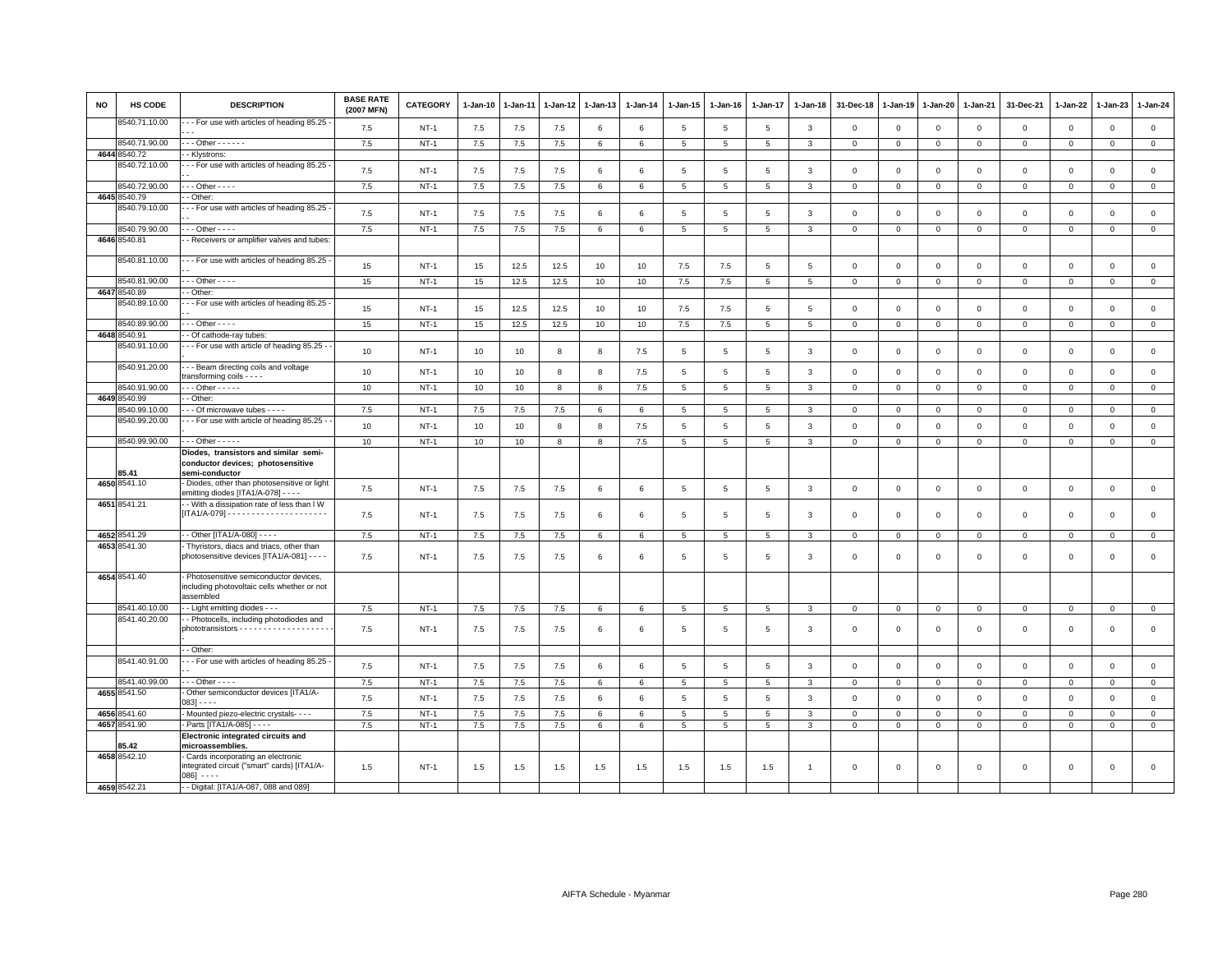| <b>NO</b> | <b>HS CODE</b> | <b>DESCRIPTION</b>                                                                                                       | <b>BASE RATE</b><br>(2007 MFN) | <b>CATEGORY</b> | $1-Jan-10$     | 1-Jan-11             | 1-Jan-12       | 1-Jan-13       | $1-Jan-14$     | $1-Jan-15$     | $1-Jan-16$     | 1-Jan-17       | 1-Jan-18       | 31-Dec-18      | $1 - Jan-19$ | 1-Jan-20     | 1-Jan-21       | 31-Dec-21    | 1-Jan-22       | $1-Jan-23$     | 1-Jan-24     |
|-----------|----------------|--------------------------------------------------------------------------------------------------------------------------|--------------------------------|-----------------|----------------|----------------------|----------------|----------------|----------------|----------------|----------------|----------------|----------------|----------------|--------------|--------------|----------------|--------------|----------------|----------------|--------------|
|           | 8542.21.10.00  | - - Wafers and discs, electrically circuit-<br>programmed, whether or not coated on one<br>side                          | 1.5                            | $NT-1$          | 1.5            | 1.5                  | 1.5            | 1.5            | 1.5            | 1.5            | 1.5            | 1.5            | $\overline{1}$ | $\mathbf 0$    | $\mathbf 0$  | $\mathsf 0$  | $\mathbf 0$    | $\mathsf 0$  | $\mathbf 0$    | $\mathbf 0$    | $\mathsf 0$  |
|           | 8542.21.90.00  | $-$ - Other - - - - - -                                                                                                  | 1.5                            | $NT-1$          | 1.5            | 1.5                  | 1.5            | 1.5            | 1.5            | 1.5            | 1.5            | 1.5            | $\overline{1}$ | $\mathbf 0$    | $\mathbf 0$  | $\mathbf 0$  | $\overline{0}$ | $\mathsf 0$  | $\mathsf 0$    | $\mathsf 0$    | $\mathsf 0$  |
|           | 4660 8542.29   | - Other: [ITA1/A-090]                                                                                                    |                                |                 |                |                      |                |                |                |                |                |                |                |                |              |              |                |              |                |                |              |
|           | 8542.29.10.00  | - - Wafers and discs, electrically circuit-<br>programmed, whether or not coated on one<br>side                          | 1.5                            | $NT-1$          | 1.5            | 1.5                  | 1.5            | 1.5            | 1.5            | 1.5            | 1.5            | 1.5            | $\overline{1}$ | $\mathbf 0$    | $\mathbf 0$  | $\mathsf 0$  | $\mathbf 0$    | $\mathsf 0$  | $\mathbf 0$    | $\mathbf{0}$   | $\mathsf 0$  |
|           | 8542.29.90.00  | $\cdots$ Other - - - -                                                                                                   | 1.5                            | $NT-1$          | 1.5            | 1.5                  | 1.5            | 1.5            | 1.5            | 1.5            | 1.5            | 1.5            |                | $\mathbf{0}$   | $\mathbf 0$  | $\mathbf{0}$ | $\mathbf{0}$   | $\mathbf{0}$ | $\mathbf{0}$   | $\mathbf{0}$   | $\mathbf{0}$ |
|           | 4661 8542.60   | - Hybrid integrated circuits [ITA1/A-091] - -                                                                            | 1.5                            | $NT-1$          | 1.5            | 1.5                  | 1.5            | 1.5            | 1.5            | 1.5            | 1.5            | 1.5            | $\overline{1}$ | $\mathbf 0$    | $\mathsf 0$  | $\mathbf 0$  | $\mathbf 0$    | $\mathsf 0$  | $\mathsf 0$    | $\mathbf 0$    | $\mathsf 0$  |
|           | 4662 8542.70   | Electronic microassemblies [ITA1/A-092]                                                                                  | 1.5                            | $NT-1$          | 1.5            | 1.5                  | 1.5            | 1.5            | 1.5            | 1.5            | 1.5            | 1.5            | $\overline{1}$ | $\mathbf 0$    | $\mathbf 0$  | $\mathsf 0$  | $\mathbf 0$    | $\mathsf 0$  | $\mathbf 0$    | $\mathsf 0$    | $\mathsf 0$  |
|           | 4663 8542.90   | Parts: [ITA1/A-093]                                                                                                      |                                |                 |                |                      |                |                |                |                |                |                |                |                |              |              |                |              |                |                |              |
|           | 8542.90.10.00  | - Frames or lead frames, being part of<br>integrated circuits, composed of<br>substances of any<br>following characters: | 1.5                            | $NT-1$          | 1.5            | 1.5                  | 1.5            | 1.5            | 1.5            | 1.5            | 1.5            | 1.5            | -1             | $\overline{0}$ | $\mathbf 0$  | $\mathbf 0$  | $\overline{0}$ | $\mathbf 0$  | $\mathbf 0$    | $\mathbf{0}$   | $\circ$      |
|           |                | . Of 58% iron and 42% nickel may be                                                                                      |                                |                 |                |                      |                |                |                |                |                |                |                |                |              |              |                |              |                |                |              |
|           |                | partly coated with gold, aluminium or silver                                                                             |                                |                 |                |                      |                |                |                |                |                |                |                |                |              |              |                |              |                |                |              |
|           |                | 2. Of 99% copper may be partly coated<br>with gold, aluminium or silver                                                  |                                |                 |                |                      |                |                |                |                |                |                |                |                |              |              |                |              |                |                |              |
|           |                | 3. Of 58% iron and 42% nickel coated<br>outside with gold and partly covered with<br>ceramic                             |                                |                 |                |                      |                |                |                |                |                |                |                |                |              |              |                |              |                |                |              |
|           |                | 4. Partly of ceramic, and partly of nickel<br>coated with gold- $\cdots$                                                 |                                |                 |                |                      |                |                |                |                |                |                |                |                |              |              |                |              |                |                |              |
|           | 8542.90.20.00  | - lids and caps, of 58% iron and 42%<br>nickel coated with gold or of ceramic,<br>coated with                            | 1.5                            | $NT-1$          | 1.5            | 1.5                  | 1.5            | 1.5            | 1.5            | 1.5            | 1.5            | 1.5            | $\overline{1}$ | $\mathbf{0}$   | $\mathbf{0}$ | $\mathbf 0$  | $\mathbf{0}$   | $\mathbf 0$  | $\mathbf{0}$   | $\mathbf 0$    | $\circ$      |
|           |                | quartz, whether or not partly made of glass;<br>bases of ceramic coated with glass whethe                                |                                |                 |                |                      |                |                |                |                |                |                |                |                |              |              |                |              |                |                |              |
|           |                | or not partly coated with gold - - - -                                                                                   |                                |                 |                |                      |                |                |                |                |                |                |                |                |              |              |                |              |                |                |              |
|           | 8542.90.90.00  | $-$ Other $   -$                                                                                                         | 1.5                            | $NT-1$          | 1.5            | 1.5                  | 1.5            | 1.5            | 1.5            | 1.5            | 1.5            | 1.5            | $\overline{1}$ | $\mathbf 0$    | $\mathbf 0$  | $\mathbf 0$  | $\mathbf 0$    | $\mathbf 0$  | $\mathbf 0$    | $\overline{0}$ | $\mathsf 0$  |
|           | 85.43          | Electrical machines and apparatus,<br>having individual functions, not<br>specified or included                          |                                |                 |                |                      |                |                |                |                |                |                |                |                |              |              |                |              |                |                |              |
|           | 4664 8543.11   | - Ion implanters for doping semiconductor<br>materials [ITA1/A-167] - - - - - - - - - - - - - - -                        | 1.5                            | $NT-1$          | 1.5            | 1.5                  | 1.5            | 1.5            | 1.5            | 1.5            | 1.5            | 1.5            | $\mathbf{1}$   | $\mathbf 0$    | $\mathbf 0$  | $\mathbf 0$  | $\mathbf 0$    | $\mathsf 0$  | $\mathbf 0$    | $\mathbf 0$    | $\mathsf 0$  |
|           | 4665 8543.19   | $-$ Other $  -$                                                                                                          | 1.5                            | $NT-1$          | 1.5            | 1.5                  | 1.5            | 1.5            | 1.5            | 1.5            | 1.5            | 1.5            |                | $\,0\,$        | $\mathsf 0$  | $\mathbf 0$  | $\,0\,$        | $\mathbf{0}$ | $\mathbf 0$    | $\mathbf{0}$   | $\,0\,$      |
|           | 4666 8543.20   | Signal generators - - -                                                                                                  | 1.5                            | $NT-1$          | 1.5            | 1.5                  | $1.5\,$        | 1.5            | 1.5            | 1.5            | 1.5            | 1.5            | $\overline{1}$ | $\mathbf 0$    | $\mathbf 0$  | $\mathsf 0$  | $\mathbf 0$    | $\mathbf 0$  | $\Omega$       | $\mathbf{0}$   | $\mathsf 0$  |
|           | 4667 8543.30   | Machines and apparatus for electro-<br>plating, electrolysis or electrophoresis:                                         |                                |                 |                |                      |                |                |                |                |                |                |                |                |              |              |                |              |                |                |              |
|           | 8543.30.10.00  | - Apparatus for wet etching, developing,<br>stripping or cleaning semiconductor wafers<br>and                            | $\mathbf{1}$                   | $NT-1$          | $\overline{1}$ | $\overline{1}$       | $\overline{1}$ | $\mathbf{1}$   | $\overline{1}$ | $\mathbf{1}$   | $\overline{1}$ | $\overline{1}$ | $\overline{1}$ | $\mathbf 0$    | $\mathbf 0$  | $\mathbf 0$  | $\mathbf 0$    | $\mathbf{0}$ | $\overline{0}$ | $\mathbf{0}$   | $\mathsf 0$  |
|           | 8543.30.20.00  | - Wet processing equipment for the<br>application by immersion of chemical or<br>electrochemical                         | $\overline{1}$                 | $NT-1$          | $\mathbf{1}$   | $\overline{1}$       | $\overline{1}$ | $\mathbf{1}$   | $\overline{1}$ | $\overline{1}$ | $\overline{1}$ | $\mathbf{1}$   |                | $\mathbf 0$    | $\mathbf{0}$ | $\mathbf 0$  | $\mathbf 0$    | $\mathsf 0$  | $\mathsf 0$    | $\mathbf 0$    | $\mathsf 0$  |
|           | 8543.30.90.00  | $-$ Other $    -$                                                                                                        | $\overline{1}$                 | $NT-1$          | $\overline{1}$ | 1                    | $\overline{1}$ | $\mathbf{1}$   | $\mathbf{1}$   | $\overline{1}$ | $\overline{1}$ | $\overline{1}$ |                | $\overline{0}$ | $\mathbf 0$  | $\mathbf 0$  | $\mathbf{0}$   | $\mathbf 0$  | $\mathbf 0$    | $\mathbf{0}$   | $\mathbf{0}$ |
|           | 4668 8543.40   | Electric fence energisers - - - -                                                                                        | $\overline{1}$                 | $NT-1$          | $\mathbf{1}$   | $\blacktriangleleft$ | 1              | $\mathbf{1}$   | $\overline{1}$ | $\mathbf{1}$   | $\overline{1}$ | $\overline{1}$ |                | $\mathbf 0$    | $\mathbf 0$  | $\mathsf 0$  | $\mathbf 0$    | $\mathbf 0$  | $\mathbf 0$    | $\mathbf 0$    | $\mathbf 0$  |
| 4669      | 8543.81        | - Proximity cards and tags [ITA1/A-094] -                                                                                | $\overline{1}$                 | $NT-1$          | $\overline{1}$ | $\overline{1}$       | $\overline{1}$ | $\overline{1}$ | $\overline{1}$ | $\mathbf{1}$   | $\overline{1}$ | $\overline{1}$ | $\overline{1}$ | $\mathbf 0$    | $\mathsf 0$  | $\mathsf 0$  | $\mathbf 0$    | $\mathsf 0$  | $\mathbf 0$    | $\mathbf 0$    | $\mathsf 0$  |
|           | 4670 8543.89   | - Other:                                                                                                                 |                                |                 |                |                      |                |                |                |                |                |                |                |                |              |              |                |              |                |                |              |
|           | 8543.89.10.00  | --- Integrated receivers / decoders (IRD)<br>for direct broadcast multimedia systems -                                   | $\overline{1}$                 | EL.             |                |                      |                |                |                |                |                |                |                |                |              |              |                |              |                |                |              |
|           | 8543.89.20.00  | - - Electrical machines with translation or<br>dictionary functions [ITA1/A-095]; flat panel                             | $\overline{1}$                 | EL.             |                |                      |                |                |                |                |                |                |                |                |              |              |                |              |                |                |              |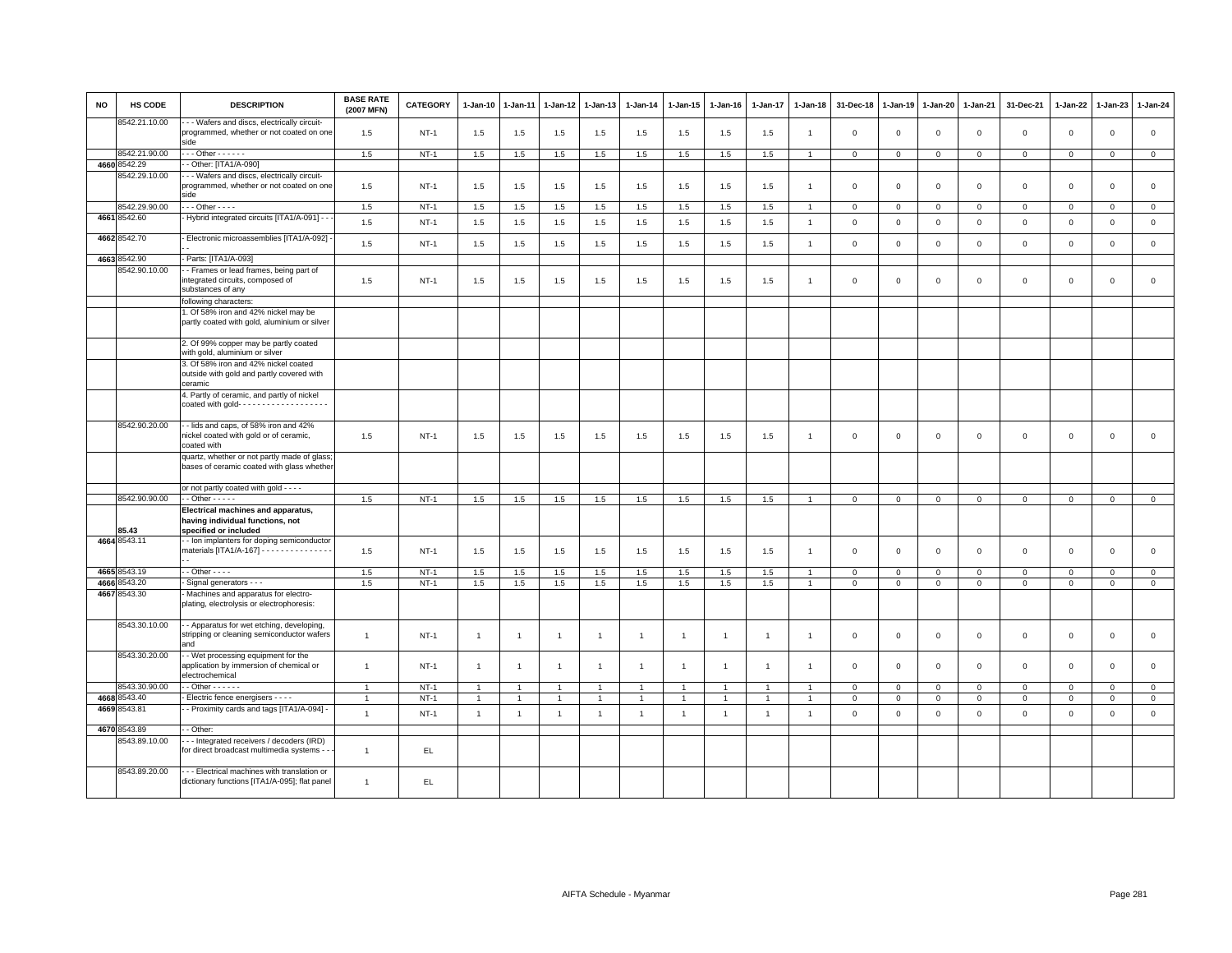| <b>NO</b> | HS CODE                        | <b>DESCRIPTION</b>                                                                                                   | <b>BASE RATE</b><br>(2007 MFN) | <b>CATEGORY</b> | 1-Jan-10       | $1 - Jan-11$   | 1-Jan-12       | $1 - Jan-13$   | 1-Jan-14       | 1-Jan-15       | $1 - Jan-16$   | $1 - Jan-17$   | 1-Jan-18       | 31-Dec-18      | $1 - Jan-19$ | $1 - Jan-20$ | 1-Jan-21    | 31-Dec-21   | 1-Jan-22     | 1-Jan-23       | 1-Jan-24            |
|-----------|--------------------------------|----------------------------------------------------------------------------------------------------------------------|--------------------------------|-----------------|----------------|----------------|----------------|----------------|----------------|----------------|----------------|----------------|----------------|----------------|--------------|--------------|-------------|-------------|--------------|----------------|---------------------|
|           | 8543.89.30.00                  | - - Equipment for the removal of dust<br>particles or the elimination of electrostatic<br>charge                     | $\mathbf{1}$                   | EL.             |                |                |                |                |                |                |                |                |                |                |              |              |             |             |              |                |                     |
|           | 8543.89.40.00                  | - - Machines for curing material by ultra-<br>violet light for the manufacture of<br>PCB/PWBs or                     | $\mathbf{1}$                   | EL.             |                |                |                |                |                |                |                |                |                |                |              |              |             |             |              |                |                     |
|           | 8543.89.50.00                  | -- Apparatus for physical deposition on<br>flat panel- - - - - - -                                                   | $\mathbf{1}$                   | EL              |                |                |                |                |                |                |                |                |                |                |              |              |             |             |              |                |                     |
|           | 8543.89.60.00                  | - - Electrical mine detonators - - -                                                                                 | $\overline{1}$                 | EL.             |                |                |                |                |                |                |                |                |                |                |              |              |             |             |              |                |                     |
|           | 8543.89.70.00                  | -- Low noise-amplifiers (LNA) and low<br>noise blocks $(LNB)$ - - - - - - - - - - - - - - - - -                      | $\mathbf{1}$                   | EL              |                |                |                |                |                |                |                |                |                |                |              |              |             |             |              |                |                     |
|           | 8543.89.90.00                  | $\cdots$ Other - - - -                                                                                               | $\overline{1}$                 | EL.             |                |                |                |                |                |                |                |                |                |                |              |              |             |             |              |                |                     |
|           | 4671 8543.90                   | Parts:                                                                                                               |                                |                 |                |                |                |                |                |                |                |                |                |                |              |              |             |             |              |                |                     |
|           | 8543.90.10.00                  | - Of goods of subheading 8543.30.10                                                                                  | $\mathbf{1}$                   | $NT-1$          | $\overline{1}$ | $\overline{1}$ | $\overline{1}$ | $\mathbf{1}$   | $\overline{1}$ | $\overline{1}$ | $\overline{1}$ | $\overline{1}$ | $\overline{1}$ | $\overline{0}$ | $\mathbf{0}$ | $\circ$      | $\mathbf 0$ | $\mathbf 0$ | $\mathbf 0$  | $\circ$        | $\mathbf{0}$        |
|           | 8543.90.20.00                  | - Of goods of subheading 8543.30.20                                                                                  | $\mathbf{1}$                   | $NT-1$          | $\overline{1}$ | $\overline{1}$ | $\overline{1}$ | $\overline{1}$ | $\mathbf{1}$   | $\overline{1}$ | $\overline{1}$ | $\overline{1}$ | $\overline{1}$ | $\mathbf 0$    | $\mathbf{0}$ | $\mathbf{0}$ | $\mathbf 0$ | $\mathbf 0$ | $\mathbf{0}$ | $\overline{0}$ | $\mathbf{0}$        |
|           | 8543.90.30.00                  | - Of goods of subheading 8543.11.00<br>$[TA1/A-170] - - - -$                                                         | 1.5                            | $NT-1$          | 1.5            | 1.5            | 1.5            | 1.5            | 1.5            | 1.5            | 1.5            | 1.5            | $\overline{1}$ | $\mathbf 0$    | $\mathbf 0$  | $\mathbf 0$  | $\mathbf 0$ | $\mathsf 0$ | $\mathsf 0$  | $\mathbf 0$    | $\mathbf 0$         |
|           | 8543.90.40.00                  | - Of goods of subheading 8543.81.00 - - -                                                                            | $\mathbf{1}$                   | $NT-1$          | $\overline{1}$ | $\overline{1}$ | $\overline{1}$ | $\overline{1}$ | $\mathbf{1}$   | $\overline{1}$ | $\overline{1}$ | $\overline{1}$ | $\overline{1}$ | $\mathbf 0$    | $\mathsf 0$  | $\mathbf 0$  | $\mathbf 0$ | $\mathsf 0$ | $\,0\,$      | $\mathbf 0$    | $\mathsf{O}\xspace$ |
|           | 8543.90.50.00                  | - Of goods of subheading 8543.19.00 or                                                                               | 1.5                            | $NT-1$          | 1.5            | 1.5            | 1.5            | 1.5            | 1.5            | 1.5            | 1.5            | 1.5            | $\overline{1}$ | $\mathbf 0$    | $\Omega$     | $\mathbf{0}$ | $\mathsf 0$ | $\mathsf 0$ | $\mathbf{0}$ | $\mathsf 0$    | $\mathbf{0}$        |
|           | 8543.90.60.00                  | - Parts including subassemblies of goods<br>of subheading 8543.89.10 - - - - - - - - - - - -                         | $\overline{1}$                 | $NT-1$          | $\overline{1}$ | $\overline{1}$ | $\overline{1}$ | $\mathbf{1}$   | $\overline{1}$ | $\overline{1}$ | $\mathbf{1}$   | $\overline{1}$ | $\overline{1}$ | $\mathbf 0$    | $\mathbf{0}$ | $\circ$      | $\mathbf 0$ | $\mathsf 0$ | $\mathsf 0$  | $\mathbf 0$    | $\mathbf 0$         |
|           | 8543.90.70.00                  | - Of goods of subheading 8543.89.20 [ex                                                                              | $\mathbf{1}$                   | $NT-1$          | $\overline{1}$ | $\mathbf{1}$   | $\overline{1}$ | $\mathbf{1}$   | $\mathbf{1}$   | $\overline{1}$ | $\overline{1}$ | $\overline{1}$ | $\overline{1}$ | $\mathbf 0$    | $\mathbf 0$  | $\mathbf 0$  | $\mathbf 0$ | $\mathbf 0$ | $\mathbf 0$  | $\mathbf 0$    | $\mathbf{O}$        |
|           | 8543.90.80.00                  | - Of goods of subheadings 8543.89.30,<br>8543.89.40 or 8543.89.50 [ITA/2 (AS2)] -                                    | $\mathbf{1}$                   | $NT-1$          | $\overline{1}$ | $\overline{1}$ | $\overline{1}$ | $\overline{1}$ | $\mathbf{1}$   | $\overline{1}$ | $\overline{1}$ | $\overline{1}$ | $\overline{1}$ | $\mathbf 0$    | $\Omega$     | $\mathbf 0$  | $\mathbf 0$ | $\mathbf 0$ | $\mathbf 0$  | $\mathbf 0$    | $\mathbf{O}$        |
|           | 8543.90.90.00                  | $-$ Other $  -$                                                                                                      | $\overline{1}$                 | $NT-1$          | $\mathbf{1}$   | $\overline{1}$ | $\overline{1}$ | $\overline{1}$ | $\overline{1}$ | $\mathbf{1}$   |                |                | -1             | $\mathsf 0$    | $\mathsf 0$  | $\mathsf 0$  | $\mathbf 0$ | $\mathsf 0$ | $\mathsf 0$  | $\mathbf 0$    | $\mathbf 0$         |
|           | 85.44<br>4672 8544.11          | Insulated (including enamelled or<br>anodised) wire, cable, (including co-<br>axial cable) and other<br>- Of copper: |                                |                 |                |                |                |                |                |                |                |                |                |                |              |              |             |             |              |                |                     |
|           | 8544.11.10.00                  | --- Lacquered or enamelled ----                                                                                      | $\overline{1}$                 | EL.             |                |                |                |                |                |                |                |                |                |                |              |              |             |             |              |                |                     |
|           | 8544.11.20.00                  | - - Covered with paper, textile material or                                                                          | $\mathbf{1}$                   | $\mathsf{EL}$   |                |                |                |                |                |                |                |                |                |                |              |              |             |             |              |                |                     |
|           | 8544.11.30.00                  | -- Lacquered or enamelled and covered<br>with paper, textile material or PVC - - - -                                 | $\mathbf{1}$                   | EL.             |                |                |                |                |                |                |                |                |                |                |              |              |             |             |              |                |                     |
|           | 8544.11.40.00                  | -- Other, rectangular cross-section and<br>without connectors - - - - - - - - - - - - - - - - -                      | $\overline{1}$                 | EL.             |                |                |                |                |                |                |                |                |                |                |              |              |             |             |              |                |                     |
|           | 8544.11.90.00                  | $\cdots$ Other - - - -                                                                                               | $\mathbf{1}$                   | EL.             |                |                |                |                |                |                |                |                |                |                |              |              |             |             |              |                |                     |
|           | 4673 8544.19                   | Other:                                                                                                               |                                |                 |                |                |                |                |                |                |                |                |                |                |              |              |             |             |              |                |                     |
|           | 8544.19.10.00                  | - Lacquered or enamelled - - - -                                                                                     | $\overline{1}$                 | EL              |                |                |                |                |                |                |                |                |                |                |              |              |             |             |              |                |                     |
|           | 8544.19.20.00<br>8544.19.90.00 | - - Manganese resistance wire - - -<br>$\cdots$ Other - - - -                                                        | $\mathbf{1}$<br>$\mathbf{1}$   | EL.<br>EL       |                |                |                |                |                |                |                |                |                |                |              |              |             |             |              |                |                     |
|           | 4674 8544.20                   | Co-axial cable and other co-axial electric<br>conductors:                                                            |                                |                 |                |                |                |                |                |                |                |                |                |                |              |              |             |             |              |                |                     |
|           | 8544.20.10.00                  | - Insulated cables fitted with connectors,<br>for a voltage not exceeding 66,000 V - - - -                           | 10                             | EL.             |                |                |                |                |                |                |                |                |                |                |              |              |             |             |              |                |                     |
|           | 8544.20.20.00                  | - - Insulated cables not fitted with<br>connectors, for a voltage not exceeding                                      | 10                             | EL              |                |                |                |                |                |                |                |                |                |                |              |              |             |             |              |                |                     |
|           | 8544.20.30.00                  | - Insulated cables fitted with connectors,<br>for a voltage exceeding 66,000 V - - -                                 | 10                             | EL.             |                |                |                |                |                |                |                |                |                |                |              |              |             |             |              |                |                     |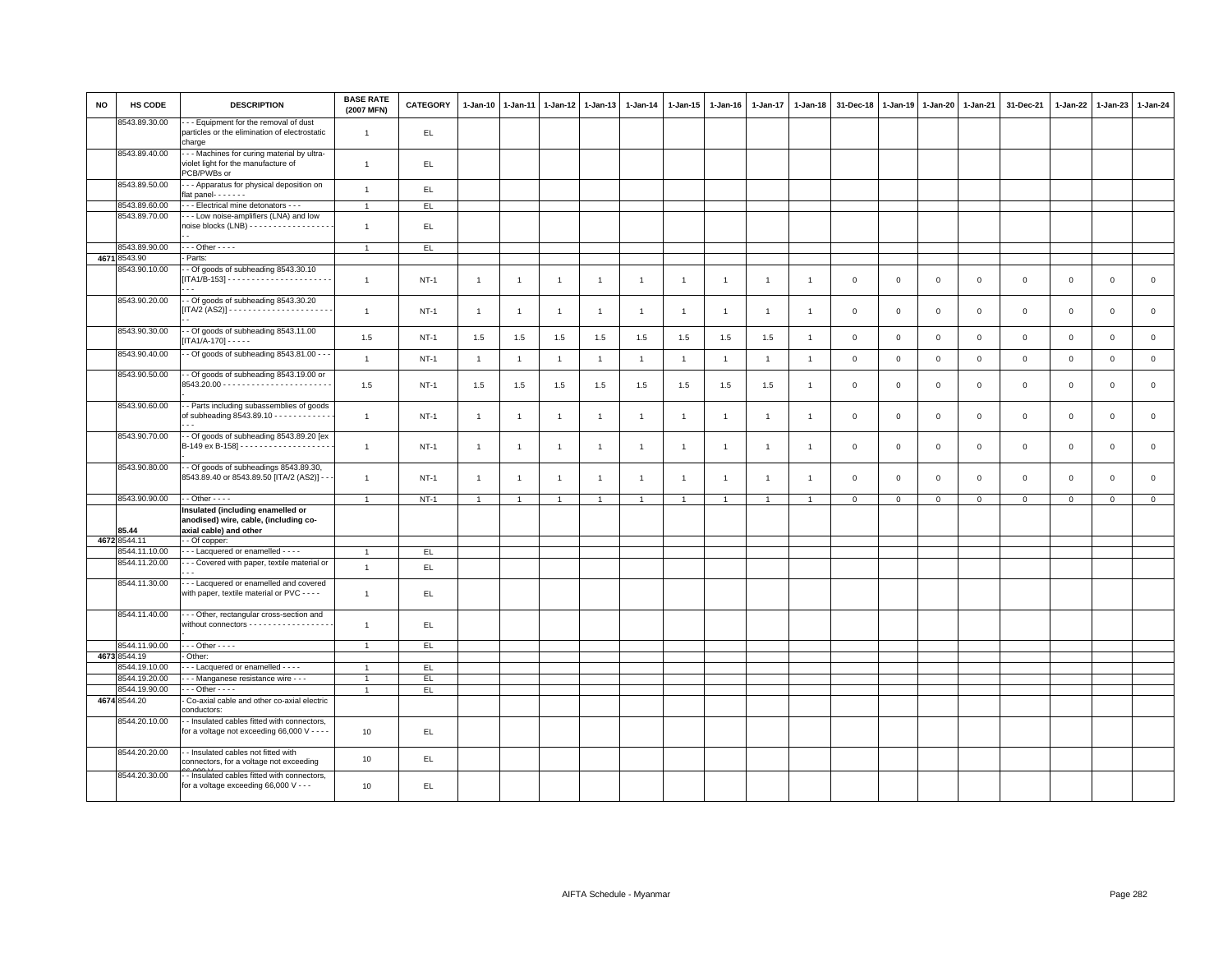| <b>NO</b> | HS CODE       | <b>DESCRIPTION</b>                                                                                                     | <b>BASE RATE</b><br>(2007 MFN) | <b>CATEGORY</b> | $1-Jan-10$ | $1 - Jan-11$ | $1-Jan-12$ | $1 - Jan-13$ | 1-Jan-14 | $1 - Jan-15$ | 1-Jan-16 | 1-Jan-17 | $1 - Jan-18$ | 31-Dec-18 | 1-Jan-19 | 1-Jan-20 | 1-Jan-21 | 31-Dec-21 | 1-Jan-22 | 1-Jan-23 | 1-Jan-24 |
|-----------|---------------|------------------------------------------------------------------------------------------------------------------------|--------------------------------|-----------------|------------|--------------|------------|--------------|----------|--------------|----------|----------|--------------|-----------|----------|----------|----------|-----------|----------|----------|----------|
|           | 8544.20.40.00 | - - Insulated cables not fitted with<br>connectors, for a voltage exceeding 66,000<br>$V - -$                          | 10                             | EL.             |            |              |            |              |          |              |          |          |              |           |          |          |          |           |          |          |          |
|           | 4675 8544.30  | - Ignition wiring sets and other wiring sets<br>of a kind used in                                                      |                                |                 |            |              |            |              |          |              |          |          |              |           |          |          |          |           |          |          |          |
|           | 8544.30.10.00 | - - Wiring harnesses for motor vehicles - - -                                                                          | 5                              | EL              |            |              |            |              |          |              |          |          |              |           |          |          |          |           |          |          |          |
|           | 8544.30.90.00 | $-$ Other $    -$                                                                                                      | $\overline{5}$                 | EL.             |            |              |            |              |          |              |          |          |              |           |          |          |          |           |          |          |          |
|           | 4676 8544.41  | - Fitted with connectors:                                                                                              |                                |                 |            |              |            |              |          |              |          |          |              |           |          |          |          |           |          |          |          |
|           |               | - - Of a kind used for telecommunications:                                                                             |                                |                 |            |              |            |              |          |              |          |          |              |           |          |          |          |           |          |          |          |
|           |               | [ITA1/A-096]                                                                                                           |                                |                 |            |              |            |              |          |              |          |          |              |           |          |          |          |           |          |          |          |
|           | 8544.41.11.00 | - - - - Telephone cables, submarine - - - -                                                                            | $\overline{1}$                 | EL              |            |              |            |              |          |              |          |          |              |           |          |          |          |           |          |          |          |
|           | 8544.41.12.00 | ---- Telephone cables, other than<br>submarine                                                                         | $\overline{1}$                 | EL              |            |              |            |              |          |              |          |          |              |           |          |          |          |           |          |          |          |
|           | 8544.41.13.00 | - - - - Telegraph and radio relay cables,                                                                              | $\mathbf{1}$                   | EL.             |            |              |            |              |          |              |          |          |              |           |          |          |          |           |          |          |          |
|           | 8544.41.14.00 | - - - - Telegraph and radio relay cables,<br>other than submarine - - - - - - - - - - - - - - -                        | $\overline{1}$                 | EL.             |            |              |            |              |          |              |          |          |              |           |          |          |          |           |          |          |          |
|           | 8544.41.15.00 | - - - - Other plastic insulated electric cable<br>having cross section not exceeding 300                               | $\mathbf{1}$                   | EL.             |            |              |            |              |          |              |          |          |              |           |          |          |          |           |          |          |          |
|           | 8544.41.19.00 | $\cdots$ Other - - - -                                                                                                 | $\overline{1}$                 | EL              |            |              |            |              |          |              |          |          |              |           |          |          |          |           |          |          |          |
|           |               | - - - Other:                                                                                                           |                                |                 |            |              |            |              |          |              |          |          |              |           |          |          |          |           |          |          |          |
|           | 8544.41.91.00 | --- Plastic insulated electric cable having                                                                            |                                |                 |            |              |            |              |          |              |          |          |              |           |          |          |          |           |          |          |          |
|           |               | a cross section not exceeding 300 mm2 - -                                                                              | $\mathbf{1}$                   | EL              |            |              |            |              |          |              |          |          |              |           |          |          |          |           |          |          |          |
|           | 8544.41.92.00 | --- Plastic insulated electric cable having<br>a cross section exceeding 300 mm2 - - - - -<br>$\sim$ $\sim$            | $\mathbf{1}$                   | EL.             |            |              |            |              |          |              |          |          |              |           |          |          |          |           |          |          |          |
|           | 8544.41.93.00 | - - - - Plastic insulated electric conductors -                                                                        | $\overline{1}$                 | EL              |            |              |            |              |          |              |          |          |              |           |          |          |          |           |          |          |          |
|           | 8544.41.94.00 | - - - - Controlling cables - - - -                                                                                     | $\overline{1}$                 | EL.             |            |              |            |              |          |              |          |          |              |           |          |          |          |           |          |          |          |
|           | 8544.41.95.00 | - - - - Battery cables - - - -                                                                                         | $\overline{1}$                 | EL              |            |              |            |              |          |              |          |          |              |           |          |          |          |           |          |          |          |
|           | 8544.41.99.00 | $\cdots$ Other - - - - -                                                                                               | $\overline{1}$                 | EL.             |            |              |            |              |          |              |          |          |              |           |          |          |          |           |          |          |          |
|           | 4677 8544.49  | - - Other:                                                                                                             |                                |                 |            |              |            |              |          |              |          |          |              |           |          |          |          |           |          |          |          |
|           |               | - - Of a kind used for telecommunications:                                                                             |                                |                 |            |              |            |              |          |              |          |          |              |           |          |          |          |           |          |          |          |
|           |               | $[ITAI/A-097]$                                                                                                         |                                |                 |            |              |            |              |          |              |          |          |              |           |          |          |          |           |          |          |          |
|           | 8544.49.11.00 | - - - - Telephone, telegraph and radio relay<br>cables, submarine - - - - - - - - - - - - - - - - -                    | $\overline{1}$                 | EL.             |            |              |            |              |          |              |          |          |              |           |          |          |          |           |          |          |          |
|           | 8544.49.12.00 | - - - - Telephone, telegraph and radio relay<br>cables, other than submarine - - - - - - - - - -                       | $\mathbf{1}$                   | EL.             |            |              |            |              |          |              |          |          |              |           |          |          |          |           |          |          |          |
|           | 8544.49.19.00 | $\cdots$ Other - - - -                                                                                                 | $\mathbf{1}$                   | EL              |            |              |            |              |          |              |          |          |              |           |          |          |          |           |          |          |          |
|           |               | - - - Other:                                                                                                           |                                |                 |            |              |            |              |          |              |          |          |              |           |          |          |          |           |          |          |          |
|           | 8544.49.91.00 | - - - - Plastic insulated electric cable having<br>a cross section not exceeding 300 mm2 - -                           | $\overline{1}$                 | EL.             |            |              |            |              |          |              |          |          |              |           |          |          |          |           |          |          |          |
|           | 8544.49.92.00 | - - - - Plastic insulated electric cable having<br>a cross section exceeding 300 mm2 - - - - -<br>$\sim$ $\sim$ $\sim$ | $\overline{1}$                 | EL              |            |              |            |              |          |              |          |          |              |           |          |          |          |           |          |          |          |
|           | 8544.49.93.00 | - - - - Plastic insulated electric conductors -                                                                        | $\overline{1}$                 | EL              |            |              |            |              |          |              |          |          |              |           |          |          |          |           |          |          |          |
|           |               |                                                                                                                        |                                |                 |            |              |            |              |          |              |          |          |              |           |          |          |          |           |          |          |          |
|           | 8544.49.94.00 | Controlling cables - - - -                                                                                             | $\overline{1}$                 | EL.             |            |              |            |              |          |              |          |          |              |           |          |          |          |           |          |          |          |
|           | 8544.49.95.00 | ---- Shielded wire of a kind used in the<br>manufacture of automotive wiring harness -                                 | $\overline{1}$                 | EL.             |            |              |            |              |          |              |          |          |              |           |          |          |          |           |          |          |          |
|           | 8544.49.99.00 | $\cdots$ Other - - - - -                                                                                               | $\overline{1}$                 | EL              |            |              |            |              |          |              |          |          |              |           |          |          |          |           |          |          |          |
|           | 4678 8544.51  | - Fitted with connectors:                                                                                              |                                |                 |            |              |            |              |          |              |          |          |              |           |          |          |          |           |          |          |          |
|           |               | - - Of a kind used for telecommunications:<br>[ITA1/A-098]                                                             |                                |                 |            |              |            |              |          |              |          |          |              |           |          |          |          |           |          |          |          |
|           | 8544.51.11.00 | - - - - Telephone, telegraph and radio relay<br>cables, submarine - - - - - - - - - - - - - - - - - -                  | $\overline{1}$                 | EL              |            |              |            |              |          |              |          |          |              |           |          |          |          |           |          |          |          |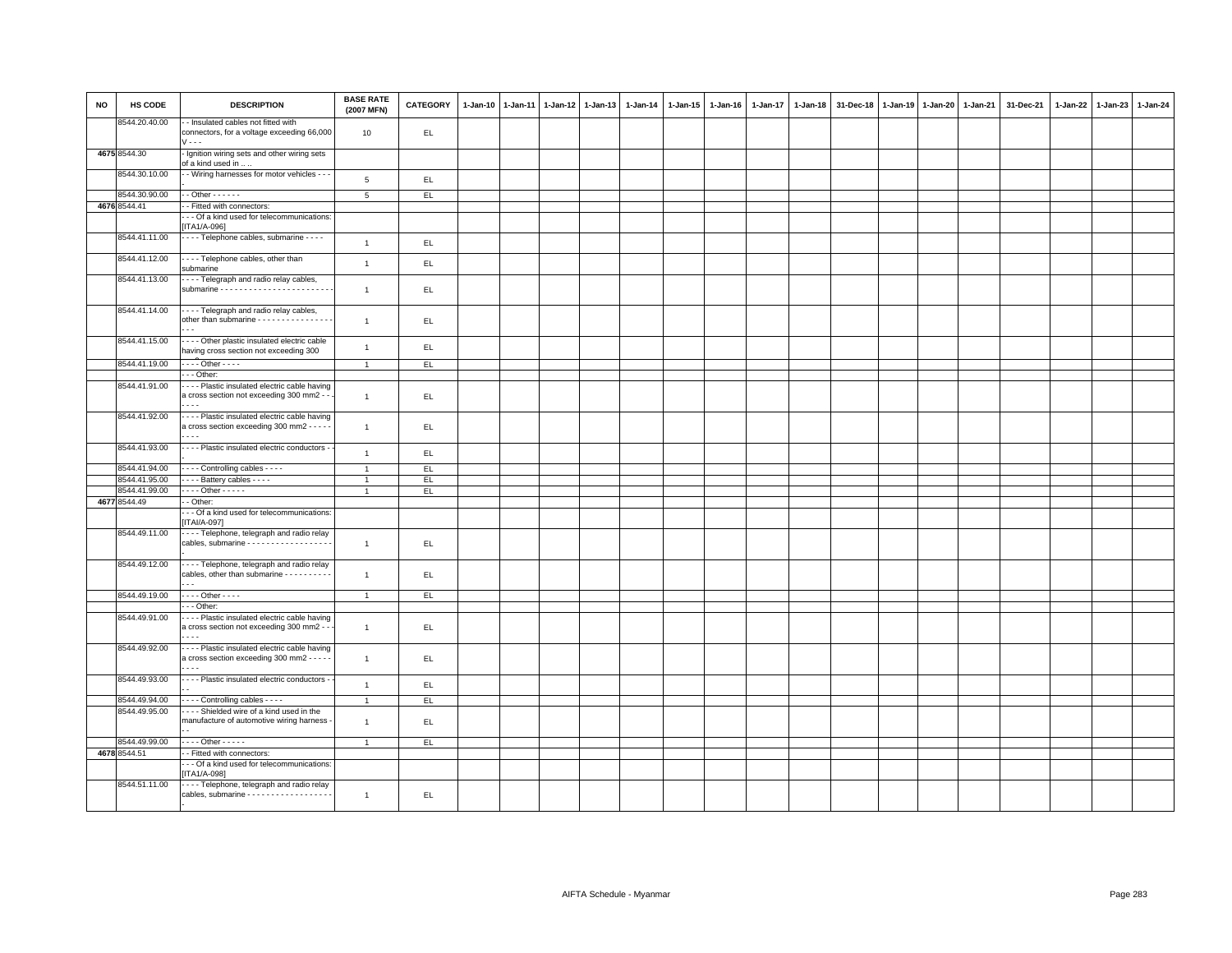| 8544.51.12.00<br>- - - - Telephone, telegraph and radio relay<br>cables, other than submarine - - - - - - - - - -<br>EL.<br>$\overline{1}$<br>8544.51.19.00<br>- - - - Other - - - -<br>EL<br>$\overline{1}$<br>$- -$ Other:<br>8544.51.91.00<br>- - - - Plastic insulated electric cable having<br>a cross section not exceeding 300 mm2 - -<br>EL.<br>$\mathbf{1}$<br>8544.51.92.00<br>- - - - Plastic insulated electric cable having<br>a cross section exceeding 300 mm2 - - - -<br>EL.<br>$\overline{1}$<br>$\cdots$<br>8544.51.93.00<br>- - - - Plastic insulated electric conductors -<br>$\overline{1}$<br>EL.<br>- - - - Controlling cables - - - -<br>8544.51.94.00<br>EL<br>$\overline{1}$<br>8544.51.99.00<br>$\cdots$ Other - - - - -<br>EL.<br>$\overline{1}$<br>4679 8544.59<br>- - Other:<br>- - Of a kind used for telecommunications:<br>8544.59.11.00<br>--- Telephone, telegraph and radio relay<br>cables, submarine - - - - - - - - - - - - - - - - -<br>EL.<br>$\overline{1}$<br>8544.59.12.00<br>- - - - Telephone, telegraph and radio relay<br>cables, other than submarine - - - - - - - - -<br>EL.<br>$\overline{1}$ | $1-Jan-23$<br>1-Jan-22<br>1-Jan-24 | 31-Dec-21 | 1-Jan-21 | 1-Jan-20 | $1 - Jan-19$ | 31-Dec-18 | $1 - Jan-18$ | 1-Jan-17 | 1-Jan-16 | 1-Jan-15 | 1-Jan-14 | $1 - Jan-13$ | 1-Jan-12 | $1 - Jan-11$ | $1 - Jan-10$ | CATEGORY | <b>BASE RATE</b><br>(2007 MFN) | <b>DESCRIPTION</b>       | HS CODE | <b>NO</b> |
|---------------------------------------------------------------------------------------------------------------------------------------------------------------------------------------------------------------------------------------------------------------------------------------------------------------------------------------------------------------------------------------------------------------------------------------------------------------------------------------------------------------------------------------------------------------------------------------------------------------------------------------------------------------------------------------------------------------------------------------------------------------------------------------------------------------------------------------------------------------------------------------------------------------------------------------------------------------------------------------------------------------------------------------------------------------------------------------------------------------------------------------------------|------------------------------------|-----------|----------|----------|--------------|-----------|--------------|----------|----------|----------|----------|--------------|----------|--------------|--------------|----------|--------------------------------|--------------------------|---------|-----------|
|                                                                                                                                                                                                                                                                                                                                                                                                                                                                                                                                                                                                                                                                                                                                                                                                                                                                                                                                                                                                                                                                                                                                                   |                                    |           |          |          |              |           |              |          |          |          |          |              |          |              |              |          |                                |                          |         |           |
|                                                                                                                                                                                                                                                                                                                                                                                                                                                                                                                                                                                                                                                                                                                                                                                                                                                                                                                                                                                                                                                                                                                                                   |                                    |           |          |          |              |           |              |          |          |          |          |              |          |              |              |          |                                |                          |         |           |
|                                                                                                                                                                                                                                                                                                                                                                                                                                                                                                                                                                                                                                                                                                                                                                                                                                                                                                                                                                                                                                                                                                                                                   |                                    |           |          |          |              |           |              |          |          |          |          |              |          |              |              |          |                                |                          |         |           |
|                                                                                                                                                                                                                                                                                                                                                                                                                                                                                                                                                                                                                                                                                                                                                                                                                                                                                                                                                                                                                                                                                                                                                   |                                    |           |          |          |              |           |              |          |          |          |          |              |          |              |              |          |                                |                          |         |           |
|                                                                                                                                                                                                                                                                                                                                                                                                                                                                                                                                                                                                                                                                                                                                                                                                                                                                                                                                                                                                                                                                                                                                                   |                                    |           |          |          |              |           |              |          |          |          |          |              |          |              |              |          |                                |                          |         |           |
|                                                                                                                                                                                                                                                                                                                                                                                                                                                                                                                                                                                                                                                                                                                                                                                                                                                                                                                                                                                                                                                                                                                                                   |                                    |           |          |          |              |           |              |          |          |          |          |              |          |              |              |          |                                |                          |         |           |
|                                                                                                                                                                                                                                                                                                                                                                                                                                                                                                                                                                                                                                                                                                                                                                                                                                                                                                                                                                                                                                                                                                                                                   |                                    |           |          |          |              |           |              |          |          |          |          |              |          |              |              |          |                                |                          |         |           |
|                                                                                                                                                                                                                                                                                                                                                                                                                                                                                                                                                                                                                                                                                                                                                                                                                                                                                                                                                                                                                                                                                                                                                   |                                    |           |          |          |              |           |              |          |          |          |          |              |          |              |              |          |                                |                          |         |           |
|                                                                                                                                                                                                                                                                                                                                                                                                                                                                                                                                                                                                                                                                                                                                                                                                                                                                                                                                                                                                                                                                                                                                                   |                                    |           |          |          |              |           |              |          |          |          |          |              |          |              |              |          |                                |                          |         |           |
|                                                                                                                                                                                                                                                                                                                                                                                                                                                                                                                                                                                                                                                                                                                                                                                                                                                                                                                                                                                                                                                                                                                                                   |                                    |           |          |          |              |           |              |          |          |          |          |              |          |              |              |          |                                |                          |         |           |
|                                                                                                                                                                                                                                                                                                                                                                                                                                                                                                                                                                                                                                                                                                                                                                                                                                                                                                                                                                                                                                                                                                                                                   |                                    |           |          |          |              |           |              |          |          |          |          |              |          |              |              |          |                                |                          |         |           |
|                                                                                                                                                                                                                                                                                                                                                                                                                                                                                                                                                                                                                                                                                                                                                                                                                                                                                                                                                                                                                                                                                                                                                   |                                    |           |          |          |              |           |              |          |          |          |          |              |          |              |              |          |                                | $\overline{\phantom{a}}$ |         |           |
| 8544.59.19.00<br>$\cdots$ Other $\cdots$<br>EL<br>$\overline{1}$                                                                                                                                                                                                                                                                                                                                                                                                                                                                                                                                                                                                                                                                                                                                                                                                                                                                                                                                                                                                                                                                                  |                                    |           |          |          |              |           |              |          |          |          |          |              |          |              |              |          |                                |                          |         |           |
| --- Other:                                                                                                                                                                                                                                                                                                                                                                                                                                                                                                                                                                                                                                                                                                                                                                                                                                                                                                                                                                                                                                                                                                                                        |                                    |           |          |          |              |           |              |          |          |          |          |              |          |              |              |          |                                |                          |         |           |
| 8544.59.91.00<br>- - - Plastic insulated electric cable having<br>a cross section not exceeding 300 mm2 - -<br>$\overline{1}$<br>EL<br>$\sim$ $\sim$                                                                                                                                                                                                                                                                                                                                                                                                                                                                                                                                                                                                                                                                                                                                                                                                                                                                                                                                                                                              |                                    |           |          |          |              |           |              |          |          |          |          |              |          |              |              |          |                                |                          |         |           |
| 8544.59.92.00<br>- - - - Plastic insulated electric cable having<br>a cross section exceeding 300 mm2 - - - - -<br>EL.<br>$\overline{1}$<br>$\sim$ $\sim$ $\sim$                                                                                                                                                                                                                                                                                                                                                                                                                                                                                                                                                                                                                                                                                                                                                                                                                                                                                                                                                                                  |                                    |           |          |          |              |           |              |          |          |          |          |              |          |              |              |          |                                |                          |         |           |
| 8544.59.93.00<br>- - - - Plastic insulated electric conductors -<br>EL<br>$\overline{1}$                                                                                                                                                                                                                                                                                                                                                                                                                                                                                                                                                                                                                                                                                                                                                                                                                                                                                                                                                                                                                                                          |                                    |           |          |          |              |           |              |          |          |          |          |              |          |              |              |          |                                |                          |         |           |
| 8544.59.94.00<br>- - - - Controlling cables - - -<br>EL.<br>$\overline{1}$                                                                                                                                                                                                                                                                                                                                                                                                                                                                                                                                                                                                                                                                                                                                                                                                                                                                                                                                                                                                                                                                        |                                    |           |          |          |              |           |              |          |          |          |          |              |          |              |              |          |                                |                          |         |           |
| 8544.59.99.00<br>$\cdots$ Other $\cdots$<br>EL.<br>$\overline{1}$                                                                                                                                                                                                                                                                                                                                                                                                                                                                                                                                                                                                                                                                                                                                                                                                                                                                                                                                                                                                                                                                                 |                                    |           |          |          |              |           |              |          |          |          |          |              |          |              |              |          |                                |                          |         |           |
| 4680 8544.60<br>- Other electric conductors, for a voltage<br>exceeding 1,000 V:                                                                                                                                                                                                                                                                                                                                                                                                                                                                                                                                                                                                                                                                                                                                                                                                                                                                                                                                                                                                                                                                  |                                    |           |          |          |              |           |              |          |          |          |          |              |          |              |              |          |                                |                          |         |           |
| - For a voltage exceeding 1 kV but not<br>exceeding 36 kV:                                                                                                                                                                                                                                                                                                                                                                                                                                                                                                                                                                                                                                                                                                                                                                                                                                                                                                                                                                                                                                                                                        |                                    |           |          |          |              |           |              |          |          |          |          |              |          |              |              |          |                                |                          |         |           |
| 8544.60.11.00<br>- - Plastic insulated electric cables having<br>a cross section not exceeding 400 mm2 -<br>EL.<br>$\overline{1}$                                                                                                                                                                                                                                                                                                                                                                                                                                                                                                                                                                                                                                                                                                                                                                                                                                                                                                                                                                                                                 |                                    |           |          |          |              |           |              |          |          |          |          |              |          |              |              |          |                                |                          |         |           |
| 8544.60.19.00<br>$\cdots$ Other - - - - -<br>EL.                                                                                                                                                                                                                                                                                                                                                                                                                                                                                                                                                                                                                                                                                                                                                                                                                                                                                                                                                                                                                                                                                                  |                                    |           |          |          |              |           |              |          |          |          |          |              |          |              |              |          |                                |                          |         |           |
| - For a voltage exceeding 36 kV but not<br>exceeding 66 kV:                                                                                                                                                                                                                                                                                                                                                                                                                                                                                                                                                                                                                                                                                                                                                                                                                                                                                                                                                                                                                                                                                       |                                    |           |          |          |              |           |              |          |          |          |          |              |          |              |              |          |                                |                          |         |           |
| 8544.60.21.00<br>--- Plastic insulated electric cables having<br>a cross section not exceeding 400 mm2 - -<br>EL.<br>$\overline{1}$                                                                                                                                                                                                                                                                                                                                                                                                                                                                                                                                                                                                                                                                                                                                                                                                                                                                                                                                                                                                               |                                    |           |          |          |              |           |              |          |          |          |          |              |          |              |              |          |                                |                          |         |           |
| 8544.60.29.00<br>$- -$ Other $- - -$<br>EL.<br>$\overline{1}$                                                                                                                                                                                                                                                                                                                                                                                                                                                                                                                                                                                                                                                                                                                                                                                                                                                                                                                                                                                                                                                                                     |                                    |           |          |          |              |           |              |          |          |          |          |              |          |              |              |          |                                |                          |         |           |
| - For a voltage exceeding 66 kV:                                                                                                                                                                                                                                                                                                                                                                                                                                                                                                                                                                                                                                                                                                                                                                                                                                                                                                                                                                                                                                                                                                                  |                                    |           |          |          |              |           |              |          |          |          |          |              |          |              |              |          |                                |                          |         |           |
| 8544.60.31.00<br>-- Plastic insulated electric cables having<br>a cross section not exceeding 400 mm2 - -<br>EL.<br>$\overline{1}$                                                                                                                                                                                                                                                                                                                                                                                                                                                                                                                                                                                                                                                                                                                                                                                                                                                                                                                                                                                                                |                                    |           |          |          |              |           |              |          |          |          |          |              |          |              |              |          |                                |                          |         |           |
| 8544.60.39.00<br>$\cdots$ Other - - - - -<br>EL.                                                                                                                                                                                                                                                                                                                                                                                                                                                                                                                                                                                                                                                                                                                                                                                                                                                                                                                                                                                                                                                                                                  |                                    |           |          |          |              |           |              |          |          |          |          |              |          |              |              |          |                                |                          |         |           |
| - Other:                                                                                                                                                                                                                                                                                                                                                                                                                                                                                                                                                                                                                                                                                                                                                                                                                                                                                                                                                                                                                                                                                                                                          |                                    |           |          |          |              |           |              |          |          |          |          |              |          |              |              |          |                                |                          |         |           |
| - - - Telephone, telegraph, radio relay<br>8544.60.91.00                                                                                                                                                                                                                                                                                                                                                                                                                                                                                                                                                                                                                                                                                                                                                                                                                                                                                                                                                                                                                                                                                          |                                    |           |          |          |              |           |              |          |          |          |          |              |          |              |              |          |                                |                          |         |           |
| cables, submarine - - - - - - - - - - - - - - - - -<br>EL.<br>$\overline{1}$<br>8544.60.92.00                                                                                                                                                                                                                                                                                                                                                                                                                                                                                                                                                                                                                                                                                                                                                                                                                                                                                                                                                                                                                                                     |                                    |           |          |          |              |           |              |          |          |          |          |              |          |              |              |          |                                |                          |         |           |
| - - - Telephone, telegraph, radio relay<br>cables, other than submarine - - - - - - - - -<br>EL<br>$\overline{1}$<br>.                                                                                                                                                                                                                                                                                                                                                                                                                                                                                                                                                                                                                                                                                                                                                                                                                                                                                                                                                                                                                            |                                    |           |          |          |              |           |              |          |          |          |          |              |          |              |              |          |                                |                          |         |           |
| 8544.60.99.00<br>$\cdots$ Other - - - - -<br>EL                                                                                                                                                                                                                                                                                                                                                                                                                                                                                                                                                                                                                                                                                                                                                                                                                                                                                                                                                                                                                                                                                                   |                                    |           |          |          |              |           |              |          |          |          |          |              |          |              |              |          |                                |                          |         |           |
| 4681 8544.70<br>Optical fibre cables:                                                                                                                                                                                                                                                                                                                                                                                                                                                                                                                                                                                                                                                                                                                                                                                                                                                                                                                                                                                                                                                                                                             |                                    |           |          |          |              |           |              |          |          |          |          |              |          |              |              |          |                                |                          |         |           |
| 8544.70.10.00<br>- Telephone, telegraph and radio relay<br>cables, submarine - - - - - - - - - - - - - - - - -<br>EL.<br>$\overline{1}$<br>$\sim$ $\sim$                                                                                                                                                                                                                                                                                                                                                                                                                                                                                                                                                                                                                                                                                                                                                                                                                                                                                                                                                                                          |                                    |           |          |          |              |           |              |          |          |          |          |              |          |              |              |          |                                |                          |         |           |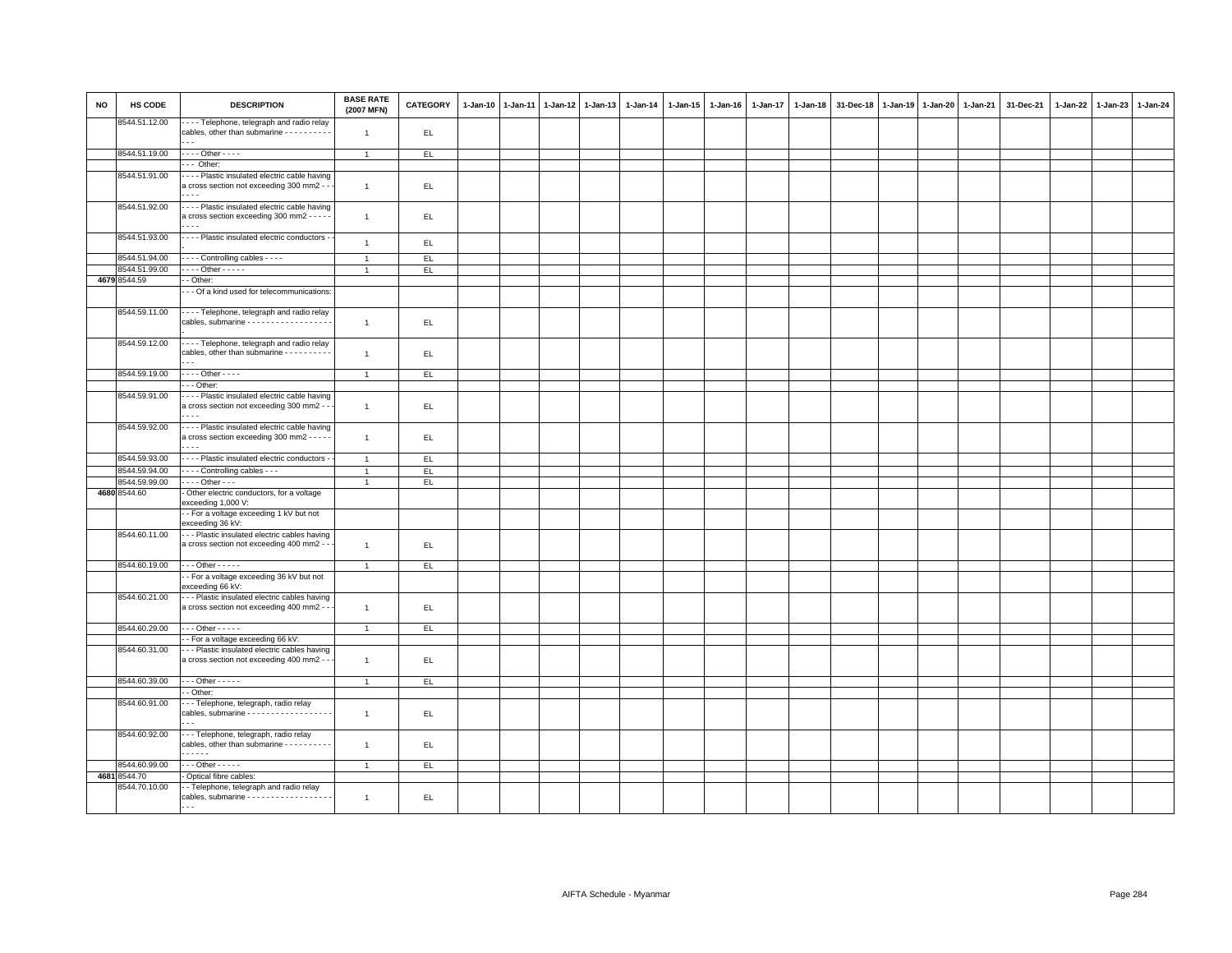| <b>NO</b> | HS CODE                       | <b>DESCRIPTION</b>                                                                                      | <b>BASE RATE</b><br>(2007 MFN) | <b>CATEGORY</b> | 1-Jan-10             | $1 - Jan-11$   | $1-Jan-12$                       | $1 - Jan-13$   | $1 - Jan-14$                 | 1-Jan-15                     | $1-Jan-16$     | $1 - Jan-17$   | 1-Jan-18       | 31-Dec-18              | 1-Jan-19                    | $1-Jan-20$                  | $1-Jan-21$                 | 31-Dec-21                  | 1-Jan-22       | 1-Jan-23                   | 1-Jan-24                           |
|-----------|-------------------------------|---------------------------------------------------------------------------------------------------------|--------------------------------|-----------------|----------------------|----------------|----------------------------------|----------------|------------------------------|------------------------------|----------------|----------------|----------------|------------------------|-----------------------------|-----------------------------|----------------------------|----------------------------|----------------|----------------------------|------------------------------------|
|           | 8544.70.20.00                 | - Telephone, telegraph and radio relay<br>cables, other than submarine - - - -                          | $\overline{1}$                 | EL.             |                      |                |                                  |                |                              |                              |                |                |                |                        |                             |                             |                            |                            |                |                            |                                    |
|           | 8544.70.90.00                 | $-$ Other $    -$                                                                                       | $\overline{1}$                 | EL.             |                      |                |                                  |                |                              |                              |                |                |                |                        |                             |                             |                            |                            |                |                            |                                    |
|           | 85.45                         | Carbon electrodes, carbon brushes,<br>lamp carbons, battery carbons and<br>other articles of            |                                |                 |                      |                |                                  |                |                              |                              |                |                |                |                        |                             |                             |                            |                            |                |                            |                                    |
|           | 4682 8545.11                  | - Of a kind used for furnaces - - - -                                                                   | 1.5                            | $NT-1$          | 1.5                  | 1.5            | 1.5                              | 1.5            | 1.5                          | 1.5                          | 1.5            | 1.5            |                | $\mathbf 0$            | $\mathsf 0$                 | $\mathbf 0$                 | $\mathbf 0$                | $\mathsf 0$                | $\mathsf 0$    | $\mathsf 0$                | $\mathsf 0$                        |
| 4683      | 8545.19                       | $-$ Other $   -$                                                                                        | 1.5                            | ST              | 1.5                  | 1.5            | 1.5                              | 1.5            | 1.5                          | 1.5                          | 1.5            | 1.5            | 1.5            | 1.5                    | 1.5                         | 1.5                         | $1.5\,$                    | 1.5                        | $1.5\,$        | 1.5                        | 1.5                                |
| 4684      | 3545.20                       | Brushes - - - - - - - - - -                                                                             | 1.5                            | EL.             |                      |                |                                  |                |                              |                              |                |                |                |                        |                             |                             |                            |                            |                |                            |                                    |
| 4685      | 8545.90                       | Other:                                                                                                  |                                |                 |                      |                |                                  |                |                              |                              |                |                |                |                        |                             |                             |                            |                            |                |                            |                                    |
|           | 3545.90.10.00                 | - Battery carbons - - - -                                                                               | 1.5                            | $NT-1$          | 1.5                  | 1.5            | 1.5                              | 1.5            | 1.5                          | 1.5                          | 1.5            | 1.5            |                | $\mathsf 0$            | $\mathsf 0$                 | $\Omega$                    | $\mathbf 0$                | $\mathbf 0$                | $\Omega$       | $\mathbf 0$                | $\mathsf 0$                        |
|           | 8545.90.90.00                 | $-$ Other $- -$                                                                                         | 1.5                            | $NT-1$          | 1.5                  | 1.5            | 1.5                              | 1.5            | 1.5                          | 1.5                          | 1.5            | 1.5            | $\overline{1}$ | $\mathbf 0$            | $\mathsf 0$                 | $\mathsf 0$                 | $\mathbf{0}$               | $\mathbf{0}$               | $\mathsf 0$    | $\mathbf{0}$               | $\mathbf 0$                        |
|           | 85.46                         | Electrical insulators of any material.                                                                  |                                |                 |                      |                |                                  |                |                              |                              |                |                |                |                        |                             |                             |                            |                            |                |                            |                                    |
|           | 4686 8546.10<br>3546.10.10.00 | Of glass:<br>- For a voltage of 50 KV or more - - - -                                                   | $\overline{1}$                 | $NT-1$          |                      | $\overline{1}$ |                                  | $\mathbf{1}$   |                              |                              |                | $\mathbf{1}$   |                |                        |                             |                             |                            |                            | $\mathbf 0$    |                            |                                    |
|           | 8546.10.90.00                 | $-$ Other $- - - -$                                                                                     | $\overline{1}$                 | $NT-1$          | 1<br>$\overline{1}$  | $\overline{1}$ | $\overline{1}$<br>$\overline{1}$ | $\overline{1}$ | $\mathbf{1}$<br>$\mathbf{1}$ | $\mathbf{1}$<br>$\mathbf{1}$ | $\overline{1}$ | $\overline{1}$ | $\overline{1}$ | $\,0\,$<br>$\mathbf 0$ | $\mathsf 0$<br>$\mathbf{0}$ | $\mathbf{O}$<br>$\mathbf 0$ | $\mathbf 0$<br>$\mathbf 0$ | $\mathbf 0$<br>$\mathbf 0$ | $\mathsf 0$    | $\mathbf 0$<br>$\mathbf 0$ | $\mathsf{O}\xspace$<br>$\mathbf 0$ |
|           | 4687 8546.20                  | Of ceramics:                                                                                            |                                |                 |                      |                |                                  |                |                              |                              |                |                |                |                        |                             |                             |                            |                            |                |                            |                                    |
|           | 3546.20.10.00                 | - Bushing with or without passebar for                                                                  |                                |                 |                      |                |                                  |                |                              |                              |                |                |                |                        |                             |                             |                            |                            |                |                            |                                    |
|           |                               | transformator - - - -                                                                                   | $\overline{1}$                 | ST              | $\overline{1}$       | $\overline{1}$ | $\overline{1}$                   | $\overline{1}$ | $\overline{1}$               | $\overline{1}$               | $\overline{1}$ | $\overline{1}$ | $\overline{1}$ | $\overline{1}$         |                             | $\overline{1}$              | $\overline{1}$             | $\overline{1}$             | $\overline{1}$ | $\overline{1}$             | $\overline{1}$                     |
|           | 8546.20.90.00                 | $\cdot$ - Other - - - - -                                                                               | $\mathbf{1}$                   | <b>ST</b>       | $\overline{1}$       | 1              | $\mathbf{1}$                     | -1             | $\overline{1}$               | 1                            | -1             | $\mathbf{1}$   | -1             | $\overline{1}$         |                             | $\overline{1}$              | $\overline{1}$             | $\mathbf{1}$               | 1              | $\overline{1}$             | $\overline{1}$                     |
|           | 4688 8546.90                  | Other - - - - -                                                                                         | $\mathbf{1}$                   | ST              | $\overline{1}$       | $\overline{1}$ | $\overline{1}$                   | $\overline{1}$ | $\mathbf{1}$                 | $\mathbf{1}$                 | $\mathbf{1}$   | $\overline{1}$ | $\mathbf{1}$   | $\mathbf{1}$           | $\mathbf{1}$                | $\mathbf{1}$                | $\mathbf{1}$               | $\mathbf{1}$               | $\overline{1}$ | $\mathbf{1}$               | $\mathbf{1}$                       |
|           |                               | Insulating fittings for electrical<br>machines, appliances or equipment,                                |                                |                 |                      |                |                                  |                |                              |                              |                |                |                |                        |                             |                             |                            |                            |                |                            |                                    |
|           | 85.47                         | being fittings wholly                                                                                   |                                |                 |                      |                |                                  |                |                              |                              |                |                |                |                        |                             |                             |                            |                            |                |                            |                                    |
|           | 4689 8547.10                  | Insulating fittings of ceramics - - - -                                                                 | $\overline{1}$                 | $NT-1$          | 1                    |                | $\overline{1}$                   | $\overline{1}$ | $\overline{1}$               | $\mathbf{1}$                 |                | 1              |                | $\mathbf 0$            | $\mathbf{0}$                | $\mathbf 0$                 | $\mathbf 0$                | $\mathsf 0$                | $\mathsf 0$    | $\mathsf 0$                | $\mathsf 0$                        |
| 4690      | 8547.20                       | - Insulating fittings of plastics - - - - -                                                             | $\overline{1}$                 | $NT-1$          | $\mathbf{1}$         | $\overline{1}$ | $\overline{1}$                   | $\overline{1}$ | $\overline{1}$               | $\overline{1}$               | $\overline{1}$ | $\overline{1}$ | $\overline{1}$ | $\mathbf 0$            | $\mathbf{0}$                | $\mathsf 0$                 | $\mathbf 0$                | $\mathbf 0$                | $\mathsf 0$    | $\overline{0}$             | $\mathbf 0$                        |
|           | 4691 8547.90                  | Other:                                                                                                  |                                |                 |                      |                |                                  |                |                              |                              |                |                |                |                        |                             |                             |                            |                            |                |                            |                                    |
|           | 8547.90.10.00                 | - Electric conduit and joints therefor, of                                                              |                                |                 |                      |                |                                  |                |                              |                              |                |                |                |                        |                             |                             |                            |                            |                |                            |                                    |
|           |                               | base metal lined with insulating material -                                                             | $\overline{1}$                 | ST              | $\overline{1}$       | -1             | $\overline{1}$                   | $\overline{1}$ | $\overline{1}$               | $\overline{1}$               | $\overline{1}$ | $\mathbf{1}$   | $\overline{1}$ | $\overline{1}$         |                             | $\overline{1}$              | $\overline{1}$             | $\overline{1}$             | $\overline{1}$ | $\mathbf{1}$               | $\overline{1}$                     |
|           | 8547.90.90.00                 | $\cdot$ - Other - - - -                                                                                 | $\overline{1}$                 | ST              | $\overline{1}$       | $\overline{1}$ | $\overline{1}$                   | $\overline{1}$ | $\mathbf{1}$                 | $\mathbf{1}$                 | $\overline{1}$ | $\overline{1}$ | $\overline{1}$ | $\overline{1}$         | $\overline{1}$              |                             | $\overline{1}$             | $\overline{1}$             | $\mathbf{1}$   | $\overline{1}$             | $\overline{1}$                     |
|           | 85.48                         | Waste and scrap of primary cells,<br>primary batteries and electric<br>accumulators; spent primary      |                                |                 |                      |                |                                  |                |                              |                              |                |                |                |                        |                             |                             |                            |                            |                |                            |                                    |
|           | 4692 8548.10                  | Waste and scrap of primary cells, primary                                                               |                                |                 |                      |                |                                  |                |                              |                              |                |                |                |                        |                             |                             |                            |                            |                |                            |                                    |
|           |                               | batteries and electric accumulators; spent                                                              |                                |                 |                      |                |                                  |                |                              |                              |                |                |                |                        |                             |                             |                            |                            |                |                            |                                    |
|           | 8548.10.10.00                 | - Lead acid scrap storage batteries,<br>drained or undrained - - - - - - - - - - - - - - - -<br>$- - -$ | $\overline{1}$                 | $NT-1$          | 1                    | $\overline{1}$ | $\overline{1}$                   | $\overline{1}$ | $\overline{1}$               | $\overline{1}$               | $\overline{1}$ | $\mathbf{1}$   | -1             | $\mathbf 0$            | $\Omega$                    | $\mathbf 0$                 | $\mathsf 0$                | $\mathbf 0$                | $\mathbf 0$    | $\mathbf 0$                | $\mathbf 0$                        |
|           | 8548.10.20.00                 | - Waste and scrap containing mainly iron                                                                | $\mathbf{1}$                   | $NT-1$          | $\overline{1}$       | $\overline{1}$ | $\overline{1}$                   | $\mathbf{1}$   | $\mathbf{1}$                 | $\overline{1}$               | $\overline{1}$ | $\mathbf{1}$   | $\overline{1}$ | $\mathsf 0$            | $\mathbf 0$                 | $\circ$                     | $\circ$                    | $\mathbf{0}$               | $\mathsf 0$    | $\mathbf{0}$               | $\mathsf 0$                        |
|           | 8548.10.30.00                 | - Waste and scrap containing mainly                                                                     | $\overline{1}$                 | $NT-1$          | $\overline{1}$       | $\overline{1}$ | $\overline{1}$                   | $\overline{1}$ | $\mathbf{1}$                 | $\overline{1}$               | $\overline{1}$ | $\overline{1}$ | $\overline{1}$ | $\mathbf 0$            | $\circ$                     | $\mathbf{0}$                | $\mathbf{0}$               | $\mathbf 0$                | $\mathbf 0$    | $\mathbf 0$                | $\mathsf 0$                        |
|           | 8548.10.90.00                 | $-$ Other $ -$                                                                                          | $\overline{1}$                 | $NT-1$          | $\overline{1}$       |                | $\overline{1}$                   | $\overline{1}$ | $\overline{1}$               | $\overline{1}$               | $\overline{1}$ | $\overline{1}$ | -4             | $\,0\,$                | $\mathsf 0$                 | $\mathsf 0$                 | $\overline{0}$             | $\mathsf 0$                | $\overline{0}$ | $\mathsf 0$                | $\overline{0}$                     |
|           | 4693 8548.90                  | Other:                                                                                                  |                                |                 |                      |                |                                  |                |                              |                              |                |                |                |                        |                             |                             |                            |                            |                |                            |                                    |
|           | 3548.90.10.00                 | - Image sensors of the contact type<br>comprising a photo - conductive sensor<br>element, an            | $\overline{1}$                 | $NT-1$          | $\overline{1}$       | $\overline{1}$ | $\overline{1}$                   | $\overline{1}$ | $\mathbf{1}$                 | $\mathbf{1}$                 | $\overline{1}$ | $\mathbf{1}$   | $\overline{1}$ | $\mathbf 0$            | $\mathsf 0$                 | $\mathsf 0$                 | $\mathsf 0$                | $\mathbf 0$                | $\mathbf 0$    | $\mathbf 0$                | $\mathsf 0$                        |
|           | 8548.90.20.00                 | - Printed circuit assemblies for products<br>falling within the Information Technology                  | $\overline{1}$                 | $NT-1$          | $\overline{1}$       | $\overline{1}$ | $\overline{1}$                   | $\overline{1}$ | $\mathbf{1}$                 | $\overline{1}$               | $\overline{1}$ | $\overline{1}$ | $\overline{1}$ | $\,0\,$                | $\mathbf 0$                 | $\mathsf 0$                 | $\mathbf 0$                | $\mathsf 0$                | $\mathbf 0$    | $\mathsf 0$                | $\mathsf{O}\xspace$                |
|           | 8548.90.30.00                 | - Synthesizer for radio communications -                                                                | $\mathbf{1}$                   | $NT-1$          | $\overline{1}$       | $\overline{1}$ | $\overline{1}$                   | $\mathbf{1}$   | $\overline{1}$               | $\overline{1}$               | $\overline{1}$ | $\mathbf{1}$   | $\overline{1}$ | $\mathbf 0$            | $\mathbf 0$                 | $\mathbf 0$                 | $\circ$                    | $\mathbf 0$                | $\Omega$       | $\mathsf 0$                | $\mathsf{O}\xspace$                |
|           | 8548.90.40.00                 | - Parts of flat panel displays (including<br>LCD, Electro-luminescence, Plasma and<br>other             | $\overline{1}$                 | $NT-1$          | $\overline{1}$       | $\overline{1}$ | $\overline{1}$                   | $\overline{1}$ | $\overline{1}$               | $\overline{1}$               |                | $\mathbf{1}$   | -1             | $\mathbf 0$            | $\Omega$                    | $\mathbf 0$                 | $\mathsf 0$                | $\mathbf 0$                | $\mathbf 0$    | $\mathbf 0$                | $\mathbf 0$                        |
|           | 8548.90.90.00                 | $-$ Other $-$                                                                                           | $\overline{1}$                 | $NT-1$          | $\ddot{\phantom{0}}$ | $\overline{1}$ | $\overline{1}$                   | $\overline{1}$ |                              | $\ddot{\phantom{1}}$         |                | $\overline{1}$ |                | $\mathsf 0$            | $\mathsf 0$                 | $\mathbf 0$                 | $\mathbf 0$                | $\Omega$                   | $\mathbf 0$    | $\mathsf 0$                | $\mathsf 0$                        |
|           | 86.01                         | Rail locomotives powered from an<br>external source of electricity or by<br>electric accumulators.      |                                |                 |                      |                |                                  |                |                              |                              |                |                |                |                        |                             |                             |                            |                            |                |                            |                                    |
|           | 4694 8601.10                  | Powered from an external source of                                                                      | $\overline{1}$                 | $NT-1$          | $\overline{1}$       | $\overline{1}$ | $\overline{1}$                   | $\overline{1}$ | $\overline{1}$               | $\overline{1}$               | $\overline{1}$ | $\overline{1}$ | $\overline{1}$ | $\mathbf 0$            | $\mathbb O$                 | $\mathbf{0}$                | $\mathbf 0$                | $\mathbf 0$                | $\mathsf 0$    | $\mathbf 0$                | $\mathsf 0$                        |
|           | 4695 8601.20                  | Powered by electric accumulators - - -                                                                  | $\overline{1}$                 | $NT-1$          | $\mathbf{1}$         | $\overline{1}$ | $\overline{1}$                   | $\overline{1}$ | $\overline{1}$               | $\mathbf{1}$                 | $\mathbf{1}$   | $\overline{1}$ | $\mathbf{1}$   | $\mathsf 0$            | $\mathsf 0$                 | $\mathbf{O}$                | $\mathsf 0$                | $\mathbf{0}$               | $\mathbf 0$    | $\mathbf{0}$               | $\overline{0}$                     |
|           |                               | Other rail locomotives; locomotive                                                                      |                                |                 |                      |                |                                  |                |                              |                              |                |                |                |                        |                             |                             |                            |                            |                |                            |                                    |
|           | 86.02<br>4696 8602.10         | tenders.<br>- Diesel-electric locomotives - - -                                                         |                                | <b>ST</b>       | $\overline{1}$       | $\overline{1}$ |                                  |                |                              |                              |                |                |                |                        |                             |                             |                            | $\overline{1}$             |                |                            | $\overline{1}$                     |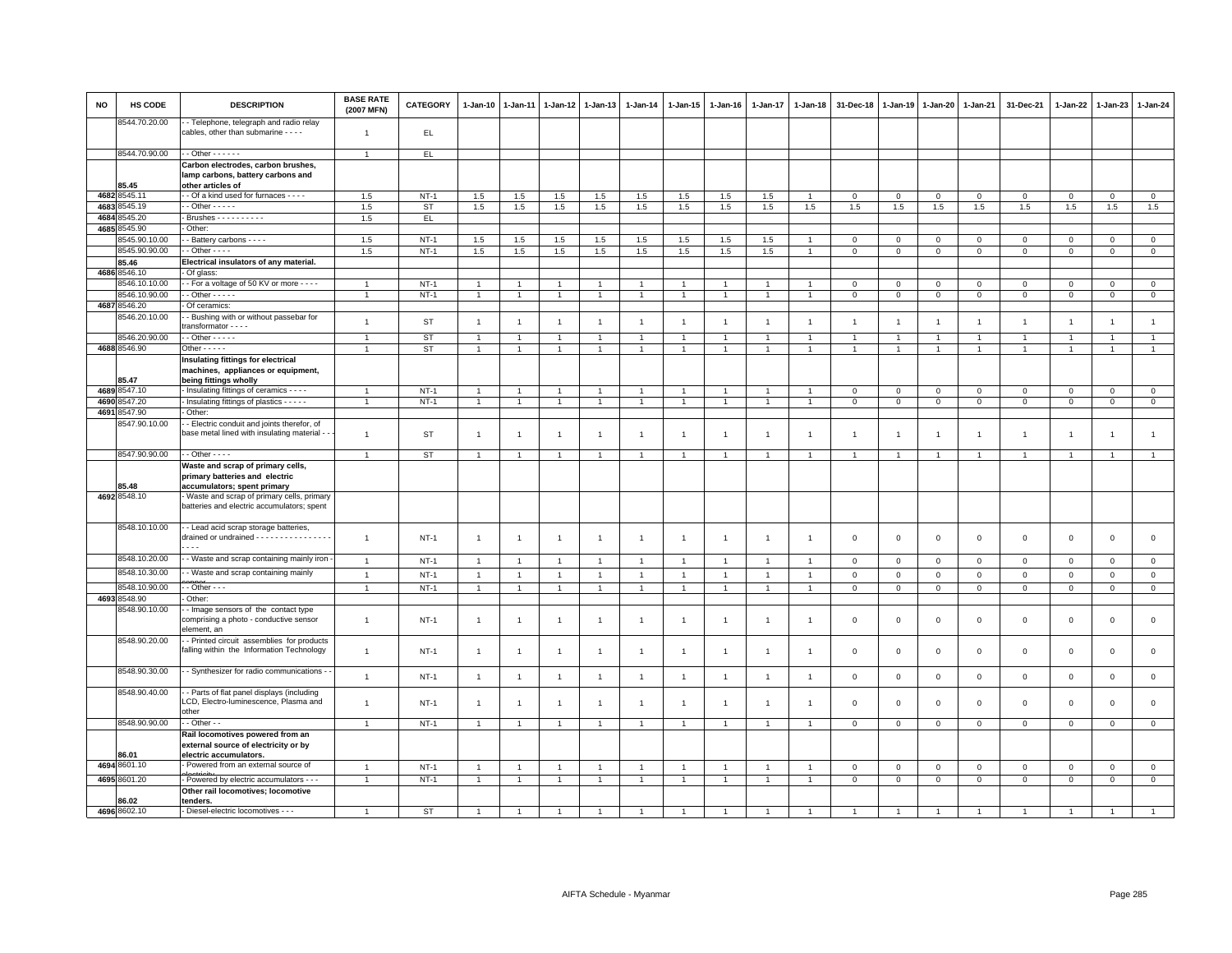| NO   | <b>HS CODE</b>                 | <b>DESCRIPTION</b>                                                                                       | <b>BASE RATE</b><br>(2007 MFN) | <b>CATEGORY</b>  | 1-Jan-10                         | 1-Jan-11       | 1-Jan-12            | 1-Jan-13                         | 1-Jan-14                       | 1-Jan-15             | $1-Jan-16$     | 1-Jan-17       | 1-Jan-18       | 31-Dec-18                  | 1-Jan-19         | 1-Jan-20                | 1-Jan-21                      | 31-Dec-21                  | 1-Jan-22                | 1-Jan-23                    | $1 - Jan-24$               |
|------|--------------------------------|----------------------------------------------------------------------------------------------------------|--------------------------------|------------------|----------------------------------|----------------|---------------------|----------------------------------|--------------------------------|----------------------|----------------|----------------|----------------|----------------------------|------------------|-------------------------|-------------------------------|----------------------------|-------------------------|-----------------------------|----------------------------|
|      | 4697 8602.90                   | - Other - -                                                                                              |                                | ST               | $\overline{1}$                   | $\mathbf{1}$   | $\overline{1}$      | $\overline{1}$                   | $\mathbf{1}$                   | $\overline{1}$       | $\overline{1}$ | $\mathbf{1}$   | $\overline{1}$ | $\overline{1}$             | $\overline{1}$   | $\mathbf{1}$            | $\overline{1}$                | $\mathbf{1}$               | $\overline{1}$          | $\overline{1}$              | $\mathbf{1}$               |
|      | 86.03                          | Self-propelled railway or tramway<br>coaches, vans and trucks, other than<br>those of heading 86.04.     |                                |                  |                                  |                |                     |                                  |                                |                      |                |                |                |                            |                  |                         |                               |                            |                         |                             |                            |
|      | 4698 8603.10                   | - Powered from an external source of                                                                     | $\overline{1}$                 | $NT-1$           | $\overline{1}$                   | $\overline{1}$ | $\overline{1}$      | $\overline{1}$                   | $\overline{1}$                 | $\overline{1}$       | $\overline{1}$ | $\overline{1}$ | $\overline{1}$ | $\mathbf 0$                | $^{\circ}$       | 0                       | $\mathbf 0$                   | $\mathsf 0$                | $\mathbf 0$             | $\mathbf 0$                 | $\mathsf 0$                |
|      | 4699 8603.90                   | $-$ Other $  -$                                                                                          |                                | $NT-1$           | $\overline{1}$                   | $\overline{1}$ | $\overline{1}$      | $\overline{1}$                   | $\overline{1}$                 | $\overline{1}$       | $\overline{1}$ | $\overline{1}$ | $\overline{1}$ | $\mathsf 0$                | $\mathbf{0}$     | $\overline{0}$          | $\circ$                       | $\mathbf 0$                | $\mathbf{0}$            | $\mathbf{0}$                | $\mathsf 0$                |
|      | 4700 8604.00                   | Railway or tramway maintenance or<br>service vehicles, whether or not self -<br>propelled                | $\overline{1}$                 | $NT-1$           | $\overline{1}$                   | $\overline{1}$ | $\overline{1}$      | $\overline{1}$                   | $\overline{1}$                 | $\overline{1}$       | $\overline{1}$ | $\overline{1}$ | -1             | $\mathbf 0$                | 0                | $\mathbf 0$             | $\mathbf 0$                   | $\mathsf 0$                | $\overline{0}$          | $\mathbf 0$                 | $\mathsf 0$                |
|      | 4701 8605.00                   | Railway or tramway passenger coaches<br>not self - propelled; luggage vans, post<br>office coaches       | $\overline{1}$                 | $NT-1$           | $\overline{1}$                   | $\mathbf{1}$   | $\mathbf{1}$        | $\overline{1}$                   | $\overline{1}$                 | $\mathbf{1}$         | $\overline{1}$ | $\mathbf{1}$   | -1             | $\mathsf 0$                | $\mathbf 0$      | $\mathsf 0$             | $\mathbf 0$                   | $\mathsf 0$                | $\mathbf 0$             | $\mathsf 0$                 | $\mathsf 0$                |
|      | 86.06                          | Railway or tramway goods vans and<br>wagons, not self-propelled.                                         |                                |                  |                                  |                |                     |                                  |                                |                      |                |                |                |                            |                  |                         |                               |                            |                         |                             |                            |
|      | 4702 8606.10                   | - Tank wagons and the like -                                                                             | $\overline{1}$                 | $NT-1$           | $\overline{1}$                   | $\overline{1}$ | $\overline{1}$      | $\overline{1}$                   | $\overline{1}$                 | $\overline{1}$       | $\overline{1}$ | $\overline{1}$ | $\overline{1}$ | $\mathbf 0$                | $\mathbf{0}$     | $\mathbf 0$             | $\mathbf{0}$                  | $\mathbf 0$                | $\mathbf 0$             | $\mathbf 0$                 | $\mathbf{0}$               |
|      | 4703 8606.20                   | Insulated or refrigerated vans and<br>wagons, other than those of subheading<br>8606.10 -                | $\overline{1}$                 | $NT-1$           | $\overline{1}$                   | $\overline{1}$ | $\overline{1}$      | $\overline{1}$                   | $\overline{1}$                 | $\overline{1}$       | -1             | $\mathbf{1}$   | $\mathbf{1}$   | $\,0\,$                    | $\mathsf 0$      | $\mathsf 0$             | $\mathbf 0$                   | $\mathsf 0$                | $\mathbf 0$             | $\mathsf 0$                 | $\mathsf 0$                |
|      | 4704 8606.30                   | - Self-discharging vans and wagons, other<br>than those of subheading 8606.10 or<br>8606.20 -            | $\mathbf{1}$                   | $NT-1$           | $\overline{1}$                   | $\overline{1}$ | $\overline{1}$      | $\overline{1}$                   | $\mathbf{1}$                   | $\overline{1}$       | $\overline{1}$ | $\overline{1}$ | -1             | $\mathbf 0$                | $\mathbf 0$      | $\mathsf 0$             | $\mathbf 0$                   | $\mathsf 0$                | $\mathbf 0$             | $\mathsf 0$                 | $\mathsf 0$                |
|      | 4705 8606.91                   | - Covered and closed - -                                                                                 | $\overline{1}$                 | $NT-1$           | $\overline{1}$                   | $\overline{1}$ | $\overline{1}$      | $\overline{1}$                   | $\overline{1}$                 | $\mathbf{1}$         | -1             | $\overline{1}$ |                | $\mathbf 0$                | 0                | $\mathbf 0$             | $\mathbf 0$                   | $\mathbf 0$                | $\mathbf 0$             | $\mathbf 0$                 | $\mathbf{0}$               |
|      | 4706 8606.92                   | - Open, with non-removable sides of a                                                                    | $\overline{1}$                 | $NT-1$           | $\overline{1}$                   | $\overline{1}$ | $\overline{1}$      | $\overline{1}$                   | $\overline{1}$                 | $\overline{1}$       | $\overline{1}$ | $\overline{1}$ | $\overline{1}$ | $\mathsf 0$                | $\mathbf 0$      | $\mathsf 0$             | $\mathbf 0$                   | $\mathsf 0$                | $\mathbf{0}$            | $\mathsf 0$                 | $\mathsf 0$                |
|      | 4707 8606.99                   | eight exceeding 60 cm - -<br>$\cdot$ - Other - - - - - - - - - - -                                       |                                | ST               | $\overline{1}$                   | $\overline{1}$ | $\overline{1}$      | $\overline{1}$                   | $\overline{1}$                 | $\overline{1}$       | $\overline{1}$ | $\overline{1}$ | -1             | $\overline{1}$             |                  | $\overline{1}$          | $\overline{1}$                | $\overline{1}$             | $\overline{1}$          | $\overline{1}$              | $\overline{1}$             |
|      |                                | Parts of railway or tramway locomotives                                                                  |                                |                  |                                  |                |                     |                                  |                                |                      |                |                |                |                            |                  |                         |                               |                            |                         |                             |                            |
|      | 86.07                          | or rolling-stock.                                                                                        |                                |                  |                                  |                |                     |                                  |                                |                      |                |                |                |                            |                  |                         |                               |                            |                         |                             |                            |
|      | 4708 8607.11                   | - - Driving bogies and bissel-bogies - -                                                                 |                                | $NT-1$           |                                  |                |                     | $\mathbf{1}$                     | $\overline{1}$                 |                      |                |                |                | $\mathsf 0$                | $\mathsf 0$      | $\mathsf 0$             | $\mathsf 0$                   | $\mathbf 0$                | $\mathbf 0$             | $\mathbf 0$                 | $\circ$                    |
|      | 4709 8607.12                   | - - Other bogies and bissel-bogies - -                                                                   | 1                              | $NT-1$           | $\overline{1}$                   | $\overline{1}$ | $\overline{1}$      | $\overline{1}$                   | $\mathbf{1}$                   | $\overline{1}$       | $\overline{1}$ | $\overline{1}$ | $\overline{1}$ | $\mathsf 0$                | $\mathsf 0$      | $\mathsf 0$             | $\mathbf 0$                   | $\mathsf 0$                | $\mathbf 0$             | $\mathsf 0$                 | $\circ$                    |
|      | 4710 8607.19                   | - - Other, including parts - - -                                                                         | $\overline{1}$                 | $NT-1$           | $\overline{1}$                   | $\overline{1}$ | $\overline{1}$      | $\overline{1}$                   | $\blacktriangleleft$           | $\overline{1}$       | $\overline{1}$ | $\overline{1}$ | $\overline{1}$ | $\,0\,$                    | $\mathsf 0$      | $\Omega$                | $\mathbf 0$                   | $\mathsf 0$                | $\circ$                 | $\overline{0}$              | $\overline{0}$             |
| 4711 | 8607.21                        | - Air brakes and parts thereof - -                                                                       | $\overline{1}$                 | $NT-1$           | $\overline{1}$                   | $\overline{1}$ | $\overline{1}$      | $\overline{1}$                   | $\mathbf{1}$                   | $\overline{1}$       | $\overline{1}$ | $\overline{1}$ |                | $\mathsf 0$                | $\mathsf 0$      | $\mathsf 0$             | $\mathbf 0$                   | $\mathsf 0$                | $\mathbf 0$             | $\mathsf 0$                 | $\mathsf 0$                |
|      | 4712 8607.29                   | $-$ Other $-$                                                                                            | $\mathbf{1}$                   | ST               | $\overline{1}$                   | $\overline{1}$ | $\mathbf{1}$        | $\mathbf{1}$                     | $\overline{1}$                 | $\mathbf{1}$         | $\overline{1}$ | $\mathbf{1}$   | -1             | $\overline{1}$             | $\mathbf{1}$     | $\mathbf{1}$            | $\overline{1}$                | $\overline{1}$             | $\mathbf{1}$            | $\overline{1}$              | $\mathbf{1}$               |
|      | 4713 8607.30                   | Hooks and other coupling devices,<br>buffers, and parts thereof - - - - - - - - - - - - -<br>$- - - - -$ | $\overline{1}$                 | $NT-1$           | $\overline{1}$                   | $\overline{1}$ | $\overline{1}$      | $\overline{1}$                   | $\overline{1}$                 | $\overline{1}$       | $\overline{1}$ | $\overline{1}$ | -1             | $\mathbf 0$                | $\Omega$         | $\mathbf 0$             | $\mathbf 0$                   | $\mathbf 0$                | $\Omega$                | $\mathbf{0}$                | $\circ$                    |
|      | 4714 8607.91                   | - Of locomotives - -                                                                                     |                                | <b>ST</b>        |                                  |                |                     | $\overline{1}$                   |                                |                      |                |                |                |                            |                  |                         |                               |                            |                         |                             |                            |
|      | 4715 8607.99                   | - Other:                                                                                                 |                                | $NT-1$           | $\overline{1}$                   | $\mathbf{1}$   | $\mathbf{1}$        | $\overline{1}$                   | $\overline{1}$                 | $\mathbf{1}$         |                | 1              |                | $\mathsf 0$                | $\mathsf 0$      | $\mathsf 0$             | $\mathbf 0$                   | $\mathsf 0$                | $\mathbf 0$             | $\mathsf 0$                 | $\mathsf 0$                |
|      | 86.08                          | Railway or tramway track fixtures and<br>fittings; mechanical (including electro-<br>mechanical)         |                                |                  |                                  |                |                     |                                  |                                |                      |                |                |                |                            |                  |                         |                               |                            |                         |                             |                            |
|      | 4716 8608.00                   | Railway or tramway track fixtures and                                                                    |                                |                  |                                  |                |                     |                                  |                                |                      |                |                |                |                            |                  |                         |                               |                            |                         |                             |                            |
|      | 8608.00.10.00                  | - Mechanical signalling, safety or traffic<br>control equipment for roads - -                            | $\overline{1}$                 | $NT-1$           | $\overline{1}$                   | $\overline{1}$ | $\overline{1}$      | $\overline{1}$                   | $\overline{1}$                 | $\overline{1}$       | $\overline{1}$ | $\overline{1}$ | $\overline{1}$ | $\mathsf 0$                | $\mathsf 0$      | $\mathsf 0$             | $\mathbf 0$                   | $\mathsf 0$                | $\mathbb O$             | $\mathsf 0$                 | $\mathsf 0$                |
|      | 8608.00.20.00<br>8608.00.90.00 | - Electromechanical equipment - -<br>Other - -                                                           | 1                              | $NT-1$<br>$NT-1$ | $\overline{1}$<br>$\overline{1}$ | $\overline{1}$ | 1<br>$\overline{1}$ | $\overline{1}$<br>$\overline{1}$ | $\mathbf{1}$<br>$\overline{1}$ | -1<br>$\overline{1}$ |                | $\overline{1}$ |                | $\mathbf 0$<br>$\mathbf 0$ | 0<br>$\mathbf 0$ | $\mathbf 0$<br>$\Omega$ | $\mathbf 0$<br>$\overline{0}$ | $\mathbf 0$<br>$\mathbf 0$ | $\mathbf 0$<br>$\Omega$ | $\mathbf 0$<br>$\mathbf{0}$ | $\mathbf 0$<br>$\mathbf 0$ |
|      | 6.09                           | <b>Containers (including containers for</b><br>transport of fluids) specially designed<br>and equipped   |                                |                  |                                  |                |                     |                                  |                                |                      |                |                |                |                            |                  |                         |                               |                            |                         |                             |                            |
|      | 4717 8609.00                   | Containers (including containers for<br>transport of                                                     |                                |                  |                                  |                |                     |                                  |                                |                      |                |                |                |                            |                  |                         |                               |                            |                         |                             |                            |
|      |                                | - Of metal:                                                                                              |                                |                  |                                  |                |                     |                                  |                                |                      |                |                |                |                            |                  |                         |                               |                            |                         |                             |                            |
|      | 8609.00.11.00                  | - Dry containers - -                                                                                     | 7.5                            | <b>ST</b>        | 7.5                              | 7.5            | 7.5                 | 7.5                              | 6                              | 6                    | 6              | 6              | 5              | 5                          | 5                | 5                       | 5                             | 5                          | 5                       | 5                           | $5\overline{5}$            |
|      | 8609.00.19.00                  | $-$ Other $ -$                                                                                           | 7.5                            | <b>ST</b>        | 7.5                              | $7.5\,$        | 7.5                 | 7.5                              | 6                              | 6                    | 6              | 6              | 5              | $\sqrt{5}$                 | 5                | 5                       | 5                             | 5                          | 5                       | 5                           | $\overline{5}$             |
|      | 8609.00.21.00                  | - Dry containers -                                                                                       | 15                             | <b>ST</b>        | 15                               | 14             | 13                  | 13                               | 12                             | 12                   | 11             | 10             | 9              | 8                          | 8                | 7.5                     | 7.5                           | 5                          | 5                       | 5                           | $\overline{5}$             |
|      | 8609.00.29.00                  | - Other - -<br>Other:                                                                                    | 15                             | <b>ST</b>        | 15                               | 14             | 13                  | 13                               | 12                             | 12                   | 11             | 10             | 9              | 8                          | 8                | 7.5                     | 7.5                           | 5                          | 5                       | 5                           | $5\overline{5}$            |
|      | 8609.00.91.00                  | - Dry containers - - -                                                                                   | 5                              | <b>ST</b>        | 5                                | 5              | $\sqrt{5}$          | $\overline{5}$                   | 5                              | 5                    | -5             | $\overline{5}$ | -5             | $\sqrt{5}$                 | 5                | 5                       | $\overline{5}$                | $\overline{5}$             | $\overline{5}$          | 5                           | 5                          |
|      | 8609.00.99.00                  | - Other                                                                                                  | 5                              | ST               | $5\phantom{.0}$                  | 5              | 5                   | $5\phantom{.0}$                  | $5\phantom{.0}$                | 5                    | 5              | 5              | 5              | $\sqrt{5}$                 | $\overline{5}$   | 5                       | 5                             | 5                          | 5                       | 5                           | $5\overline{5}$            |
|      | 87.01                          | Tractors (other than tractors of heading<br>87.09).                                                      |                                |                  |                                  |                |                     |                                  |                                |                      |                |                |                |                            |                  |                         |                               |                            |                         |                             |                            |
|      | 4718 8701.10                   | - - - Other - - -                                                                                        |                                |                  |                                  |                |                     |                                  |                                |                      |                |                |                |                            |                  |                         |                               |                            |                         |                             |                            |
|      |                                | - Of a power not exceeding 22.5 kW:                                                                      |                                |                  |                                  |                |                     |                                  |                                |                      |                |                |                |                            |                  |                         |                               |                            |                         |                             |                            |
|      | 8701.10.11.00                  | - - Two-wheeled agricultural tractors - -                                                                | $\mathbf 0$                    | $NT-1$           | $\mathsf 0$                      | $\mathbf 0$    | $\mathbf 0$         | $\mathsf 0$                      | $\mathsf 0$                    | $\mathbf 0$          | $\mathbf 0$    | $\mathbf 0$    | $\mathbf 0$    | $\mathsf 0$                | $\mathbf 0$      | $\mathsf 0$             | $\mathbf 0$                   | $\mathsf 0$                | $\mathbf 0$             | $\mathsf 0$                 | $\mathsf 0$                |
|      | 8701.10.12.00                  | - - - Other two-wheeled tractors - -                                                                     | $\mathbf{0}$                   | $NT-1$           | $\mathbf{0}$                     | $\mathbf 0$    | $\overline{0}$      | $\mathbf{0}$                     | $\Omega$                       | $\mathbf{0}$         | $\Omega$       | $\mathbf{0}$   | $\Omega$       | $\mathbf 0$                | $\Omega$         | $\Omega$                | $\mathbf{0}$                  | $\Omega$                   | $\mathbf{0}$            | $\mathbf{0}$                | $\mathbf{0}$               |
|      | 8701.10.19.00                  | $- -$ Other $- -$                                                                                        | $\mathbf{0}$                   | $NT-1$           | $\mathbf{0}$                     | $\mathbf 0$    | $\mathbf 0$         | $\mathbf{0}$                     | $\mathbf{0}$                   | $\mathbf{0}$         | $\mathbf{0}$   | $\mathbf{0}$   | $\Omega$       | $\mathbf 0$                | $\mathsf 0$      | $\mathbf 0$             | $\mathbf{0}$                  | $\Omega$                   | $\Omega$                | $\mathbf{0}$                | $\mathbf 0$                |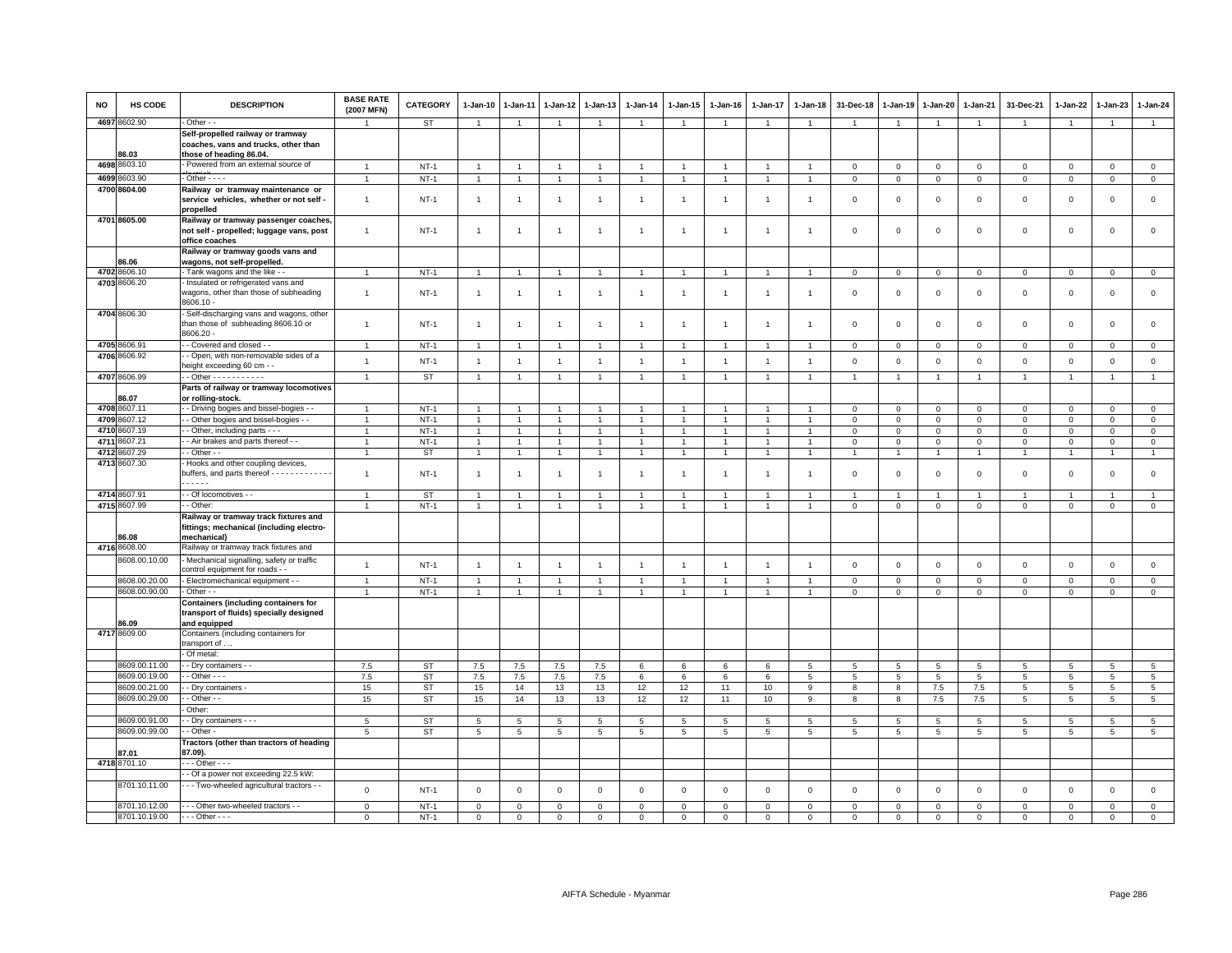| <b>NO</b> | HS CODE       | <b>DESCRIPTION</b>                                                              | <b>BASE RATE</b><br>(2007 MFN) | <b>CATEGORY</b> | 1-Jan-10       | $1 - Jan-11$        | 1-Jan-12       | 1-Jan-13       | $1 - Jan-14$   | $1 - Jan-15$   | $1 - Jan-16$   | $1 - Jan-17$   | $1 - Jan-18$   | 31-Dec-18                     | $1 - Jan-19$               | $1 - Jan-20$                  | 1-Jan-21                      | 31-Dec-21                          | $1 - Jan-22$   | 1-Jan-23                   | 1-Jan-24       |
|-----------|---------------|---------------------------------------------------------------------------------|--------------------------------|-----------------|----------------|---------------------|----------------|----------------|----------------|----------------|----------------|----------------|----------------|-------------------------------|----------------------------|-------------------------------|-------------------------------|------------------------------------|----------------|----------------------------|----------------|
|           |               | - Of a power exceeding 22.5 kW:                                                 |                                |                 |                |                     |                |                |                |                |                |                |                |                               |                            |                               |                               |                                    |                |                            |                |
|           | 8701.10.21.00 | - - Two-wheeled agricultural tractors - -                                       | $\mathbf 0$                    | $NT-1$          | $\mathbf 0$    | $\mathbf 0$         | $\mathbf 0$    | $\mathbf 0$    | $\mathsf 0$    | $\mathsf 0$    | $\mathbf 0$    | $\mathbf 0$    | $\mathbf 0$    | $\mathbf 0$                   | $\mathbf 0$                | $\mathsf 0$                   | $\mathbf 0$                   | $\mathsf 0$                        | $\mathbf 0$    | $\mathbf 0$                | $\mathsf 0$    |
|           | 8701.10.22.00 | - - Other two-wheeled tractors - - -                                            | $\mathsf 0$                    | $NT-1$          | $\mathbf 0$    | 0                   | 0              | $\mathbf 0$    | $\mathbf 0$    | 0              | $\Omega$       | $\mathbf 0$    | $\mathbf 0$    | $\mathbf 0$                   | $\mathbf 0$                | $\mathbf 0$                   | $\mathbf 0$                   | $\mathbf 0$                        | $\mathbf 0$    | $\mathbf 0$                | $\mathbf 0$    |
|           | 8701.10.29.00 | $-0$ ther $-0$                                                                  | $\mathsf 0$                    | $NT-1$          | $\overline{0}$ | $\ddot{\mathbf{0}}$ | $\mathbf 0$    | $\mathbf 0$    | $\mathsf 0$    | $\mathbf 0$    | $\mathsf 0$    | $\mathbf 0$    | $\mathsf 0$    | $\mathbf 0$                   | $\mathsf 0$                | $\mathsf 0$                   | $\mathbf 0$                   | $\mathsf 0$                        | $\Omega$       | $\Omega$                   | $\overline{0}$ |
|           | 4719 8701.20  | Road tractors for semi-trailers:                                                | $\overline{1}$                 | $NT-1$          | $\mathbf{1}$   | $\overline{1}$      | $\mathbf{1}$   | $\mathbf{1}$   | $\mathbf{1}$   | $\mathbf{1}$   | $\mathbf{1}$   | $\mathbf{1}$   |                | $\mathsf 0$                   | $\mathsf 0$                | $\mathbf 0$                   | $\mathbf 0$                   | $\mathsf 0$                        | $\mathbf{O}$   | $\mathsf 0$                | $\circ$        |
|           |               | - Of a cylinder capacity not exceeding<br>,100 cc:                              |                                |                 |                |                     |                |                |                |                |                |                |                |                               |                            |                               |                               |                                    |                |                            |                |
|           | 8701.20.11    | - - Four-wheeled truck tractors - - -                                           |                                |                 |                |                     |                |                |                |                |                |                |                |                               |                            |                               |                               |                                    |                |                            |                |
|           | 8701.20.11.10 | - - - - - - g.v.w not exceeding 3 t - - -                                       |                                | $NT-1$          | $\overline{1}$ |                     |                |                | $\overline{1}$ |                |                |                |                | $\mathbf 0$                   | $\mathsf 0$                | $\mathbf 0$                   | $\,0\,$                       | $\mathsf 0$                        | $\Omega$       | $\mathbf 0$                | $\,0\,$        |
|           | 8701.20.11.20 | $\cdots$ $\cdots$ q.v.w exceeding 3 t $\cdots$                                  | $\overline{1}$                 | $NT-1$          | $\mathbf{1}$   | $\mathbf{1}$        | $\overline{1}$ | $\mathbf{1}$   | $\overline{1}$ | $\mathbf{1}$   | $\overline{1}$ | $\overline{1}$ |                | $\mathbf 0$                   | $\mathbf 0$                | $\mathbf{0}$                  | $\mathbf 0$                   | $\mathbf 0$                        | $\mathbf{0}$   | $\circ$                    | $\mathbf{0}$   |
|           | 8701.20.19    | $-$ - Other $-$ - $-$ - $-$ -                                                   |                                |                 |                |                     |                |                |                |                |                |                |                |                               |                            |                               |                               |                                    |                |                            |                |
|           | 8701.20.19.10 | - - - - - - g.v.w not exceeding t - - - - -                                     | $\overline{1}$                 | $NT-1$          | $\mathbf{1}$   |                     |                | $\overline{1}$ | $\mathbf{1}$   | $\mathbf{1}$   | $\overline{1}$ | $\overline{1}$ |                | $\mathbf 0$                   | $\mathsf 0$                | $\Omega$                      | $\mathbf 0$                   | $\mathbf{0}$                       | $\circ$        | $\circ$                    | $\mathsf 0$    |
|           | 8701.20.19.20 | $\cdots$ - $\cdots$ g.v.w exceeding 3 t - $\cdots$                              | $\overline{1}$                 | $NT-1$          | $\mathbf{1}$   | 1                   |                | $\overline{1}$ | $\overline{1}$ | $\overline{1}$ | $\overline{1}$ | $\mathbf{1}$   |                | $\mathbf 0$                   | $\mathsf 0$                | $\mathbf 0$                   | $\,0\,$                       | $\mathsf 0$                        | $\mathsf 0$    | $\mathbf{0}$               | $\mathbf 0$    |
|           |               | - Of a cylinder capacity exceeding 1,100                                        |                                |                 |                |                     |                |                |                |                |                |                |                |                               |                            |                               |                               |                                    |                |                            |                |
|           |               |                                                                                 |                                |                 |                |                     |                |                |                |                |                |                |                |                               |                            |                               |                               |                                    |                |                            |                |
|           | 8701.20.21    | - - Of a power not exceeding 67 kW<br>- - - Four-wheeled truck tractors - - - - |                                |                 |                |                     |                |                |                |                |                |                |                |                               |                            |                               |                               |                                    |                |                            |                |
|           | 8701.20.21.10 | $\cdots$ - $\cdots$ g.v.w not exceeding t - $\cdots$                            |                                | $NT-1$          | -1             |                     |                | $\mathbf{1}$   |                |                |                |                |                |                               |                            |                               |                               |                                    | $\mathbf 0$    |                            | $\mathbf 0$    |
|           | 8701.20.21.20 | $\cdots$ - - - - g.v.w exceeding 3 t - - -                                      | $\mathbf{1}$                   | $NT-1$          | $\mathbf{1}$   | $\mathbf{1}$        | $\overline{1}$ | $\mathbf{1}$   | $\mathbf{1}$   | $\mathbf{1}$   | $\overline{1}$ | $\overline{1}$ |                | $\mathbf 0$<br>$\overline{0}$ | $\mathbf 0$<br>$\mathsf 0$ | $\mathbf 0$<br>$\overline{0}$ | $\mathbf 0$<br>$\overline{0}$ | $\mathbf 0$<br>$\mathsf{O}\xspace$ | $\mathsf 0$    | $\mathbf 0$<br>$\mathbf 0$ | $\overline{0}$ |
|           | 8701.20.29    | $\cdots$ Other - - - - -                                                        |                                |                 |                |                     |                |                |                |                |                |                |                |                               |                            |                               |                               |                                    |                |                            |                |
|           | 8701.20.29.10 | $---g.v.w$ not exceeding $3t---$                                                | $\overline{1}$                 | $NT-1$          | $\overline{1}$ |                     |                | $\overline{1}$ | $\overline{1}$ | $\overline{1}$ | $\overline{1}$ | $\overline{1}$ |                | $\mathbf 0$                   | $\mathbf 0$                | $\mathbf 0$                   | $\mathbf 0$                   | $\mathsf 0$                        | $\mathbf 0$    | $\overline{0}$             | $\overline{0}$ |
|           | 8701.20.29.20 | $---q.v.w$ exceeding $3t---$                                                    | $\overline{1}$                 | $NT-1$          | $\mathbf{1}$   | $\overline{1}$      | $\overline{1}$ | $\overline{1}$ | $\overline{1}$ | $\mathbf{1}$   | $\overline{1}$ | $\overline{1}$ | $\overline{1}$ | $\mathbf 0$                   | $\mathbf 0$                | $\mathbf{0}$                  | $\mathbf 0$                   | $\mathbf{0}$                       | $\mathbf{0}$   | $\mathbf{0}$               | $\circ$        |
|           |               | - - Of a power exceeding 67 kW:                                                 |                                |                 |                |                     |                |                |                |                |                |                |                |                               |                            |                               |                               |                                    |                |                            |                |
|           | 8701.20.31    | - - - Four-wheeled truck tractors - - -                                         |                                |                 |                |                     |                |                |                |                |                |                |                |                               |                            |                               |                               |                                    |                |                            |                |
|           | 8701.20.31.10 | $\cdots$ $\cdots$ - g.v.w not exceeding 3 t - - -                               | $\overline{1}$                 | $NT-1$          | $\overline{1}$ |                     |                | $\mathbf{1}$   | $\overline{1}$ |                |                |                |                | $\mathbf 0$                   | $\mathbf 0$                | $\mathbf 0$                   | $\mathbf 0$                   | $\mathbf 0$                        | $\mathbf 0$    | $\mathbf 0$                | $\mathsf 0$    |
|           | 8701.20.31.20 | $\cdots$ $\cdots$ - g.v.w exceeding 3 t - - -                                   | $\overline{1}$                 | $NT-1$          | $\mathbf{1}$   | $\mathbf{1}$        | $\mathbf{1}$   | $\mathbf{1}$   | $\mathbf{1}$   | $\overline{1}$ | $\overline{1}$ | $\overline{1}$ |                | $\mathbf 0$                   | $\mathbf 0$                | $\mathbf{0}$                  | $\overline{0}$                | $\mathbf 0$                        | $\mathbf{0}$   | $\mathbf{0}$               | $\overline{0}$ |
|           | 8701.20.39    | $\cdots$ Other - - - -                                                          |                                |                 |                |                     |                |                |                |                |                |                |                |                               |                            |                               |                               |                                    |                |                            |                |
|           | 8701.20.39.10 | - - - - - - g.v.w not exceeding 3 t - - - -                                     | $\overline{1}$                 | $NT-1$          | $\overline{1}$ |                     |                | $\overline{1}$ | $\mathbf{1}$   | $\mathbf{1}$   | $\overline{1}$ | $\overline{1}$ |                | $\mathbf 0$                   | $\mathsf 0$                | $\mathbf 0$                   | $\,0\,$                       | $\mathbf{0}$                       | $\circ$        | $\circ$                    | $\mathbf 0$    |
|           | 8701.20.39.20 | $\cdots$ - - - - g.v.w exceeding $3t$ - - - -                                   | $\overline{1}$                 | $NT-1$          | $\mathbf{1}$   |                     |                | $\overline{1}$ | $\overline{1}$ | $\overline{1}$ | $\overline{1}$ | $\overline{1}$ |                | $\mathbf 0$                   | $\mathbf 0$                | $\mathbf 0$                   | $\mathbf 0$                   | $\mathbf 0$                        | $\mathbf 0$    | $\mathbf 0$                | $\mathbf 0$    |
|           | 4720 8701.30  | Track-laying tractors:                                                          |                                |                 |                |                     |                |                |                |                |                |                |                |                               |                            |                               |                               |                                    |                |                            |                |
|           | 8701.30.11.00 | - - Of a cylinder capacity not exceeding                                        |                                |                 |                |                     |                |                |                |                |                |                |                |                               |                            |                               |                               |                                    |                |                            |                |
|           |               | .100 cc ------------------------                                                | $\mathbf{1}$                   | $NT-1$          | $\overline{1}$ | $\overline{1}$      | $\overline{1}$ | $\mathbf{1}$   | $\overline{1}$ | $\mathbf{1}$   | $\overline{1}$ | $\overline{1}$ | $\mathbf{1}$   | $\mathbf 0$                   | $\mathbf 0$                | $\mathsf 0$                   | $\mathbf 0$                   | $\mathsf 0$                        | $\mathbf 0$    | $\mathbf{0}$               | $\mathbf 0$    |
|           |               |                                                                                 |                                |                 |                |                     |                |                |                |                |                |                |                |                               |                            |                               |                               |                                    |                |                            |                |
|           |               | - - Of a cylinder capacity exceeding 1,100                                      |                                |                 |                |                     |                |                |                |                |                |                |                |                               |                            |                               |                               |                                    |                |                            |                |
|           | 8701.30.12.00 | Of a power not exceeding 67 kW - - -                                            |                                |                 |                |                     |                |                |                |                |                |                |                |                               |                            |                               |                               |                                    |                |                            |                |
|           |               |                                                                                 | $\overline{1}$                 | $NT-1$          | $\overline{1}$ | $\overline{1}$      | $\mathbf{1}$   | $\mathbf{1}$   | $\overline{1}$ | $\overline{1}$ | $\overline{1}$ | $\overline{1}$ | $\overline{1}$ | $\,0\,$                       | $\mathbf 0$                | $\mathsf 0$                   | $\mathbf 0$                   | $\mathsf 0$                        | $\mathbf 0$    | $\mathsf 0$                | $\mathsf 0$    |
|           | 8701.30.19.00 | - - - - Of a power exceeding 67 kW - - - -                                      | $\mathbf{1}$                   | <b>NT-1</b>     | $\overline{1}$ |                     |                | $\mathbf{1}$   | $\mathbf{1}$   |                |                |                |                | $\mathbf 0$                   | $\mathsf 0$                | $\,0\,$                       | $\mathbf 0$                   | $\mathbf 0$                        | $\mathbf 0$    | $\mathbf 0$                | $\mathbf{0}$   |
|           | 4721 8701.90  | Other:                                                                          |                                |                 |                |                     |                |                |                |                |                |                |                |                               |                            |                               |                               |                                    |                |                            |                |
|           |               | - Agricultural tractors:                                                        |                                |                 |                |                     |                |                |                |                |                |                |                |                               |                            |                               |                               |                                    |                |                            |                |
|           |               | - - Of a cylinder capacity not exceeding                                        |                                |                 |                |                     |                |                |                |                |                |                |                |                               |                            |                               |                               |                                    |                |                            |                |
|           |               | $.100$ cc:                                                                      |                                |                 |                |                     |                |                |                |                |                |                |                |                               |                            |                               |                               |                                    |                |                            |                |
|           | 8701.90.11.00 | - - - Four-wheeled truck tractors - - - -                                       | $\mathsf 0$                    | <b>ST</b>       | 0              | $\mathbf 0$         | 0              | 0              | $\Omega$       | 0              | $\Omega$       | $\mathbf 0$    | $\mathbf 0$    | $\mathbf 0$                   | $\mathbf 0$                | $\mathbf 0$                   | $\mathbf 0$                   | $\mathsf 0$                        | $\Omega$       | $\mathbf 0$                | $\mathbf 0$    |
|           | 8701.90.19.00 | - - - Other - - - - -                                                           | $\overline{0}$                 | <b>ST</b>       | $\overline{0}$ | $\mathbf 0$         | $\mathbf 0$    | $\overline{0}$ | $\overline{0}$ | $\overline{0}$ | $\mathsf 0$    | $\mathbf 0$    | $\mathsf 0$    | $\overline{0}$                | $\overline{0}$             | $\,0\,$                       | $\overline{0}$                | $\overline{0}$                     | $\mathbf 0$    | $\mathsf 0$                | $\overline{0}$ |
|           |               | - - Of a cylinder capacity exceeding 1,100                                      |                                |                 |                |                     |                |                |                |                |                |                |                |                               |                            |                               |                               |                                    |                |                            |                |
|           |               | CC:<br>Of a power not exceeding 67 kW:                                          |                                |                 |                |                     |                |                |                |                |                |                |                |                               |                            |                               |                               |                                    |                |                            |                |
|           | 8701.90.21.00 | - - - - Four-wheeled truck tractors - - -                                       | $\mathsf 0$                    | <b>ST</b>       | $\mathbf 0$    | $\mathsf 0$         | $\mathbf 0$    | $\mathbf 0$    | $\mathsf 0$    | $\mathbf 0$    | $\mathbf 0$    | $\mathbf 0$    | $\mathbf 0$    | $\mathsf 0$                   | $\mathbf 0$                | $\mathbf 0$                   | $\mathbf 0$                   | $\mathsf 0$                        | $\circ$        | $\mathbf 0$                | $\circ$        |
|           | 8701.90.29.00 | $\cdots$ - Other - - - -                                                        | $\mathsf 0$                    | <b>ST</b>       | $\mathsf 0$    | $\mathsf 0$         | $\mathbf 0$    | $\mathbf 0$    | $\mathbf 0$    | $\mathsf 0$    | $\mathsf 0$    | $\mathbf 0$    | $\mathsf 0$    | $\,0\,$                       | $\,0\,$                    | $\mathbf 0$                   | $\,0\,$                       | $\mathsf{O}\xspace$                | $\mathsf 0$    | $\mathsf 0$                | $\overline{0}$ |
|           |               | --- Of a power exceeding 67 kW:                                                 |                                |                 |                |                     |                |                |                |                |                |                |                |                               |                            |                               |                               |                                    |                |                            |                |
|           | 8701.90.31.00 | - - - - Four-wheeled truck tractors - - - -                                     | $\mathbf 0$                    | <b>ST</b>       | 0              | 0                   | 0              | $\mathbf 0$    | $\mathbf 0$    | 0              | $\Omega$       | $\Omega$       | $\mathbf 0$    | $\mathbf 0$                   | $\mathbf 0$                | $\mathbf 0$                   | $\mathbf 0$                   | $\mathbf 0$                        | $\Omega$       | $\mathbf 0$                | $\mathbf 0$    |
|           | 8701.90.39.00 | $\cdots$ - Other - - - - -                                                      | $\circ$                        | <b>ST</b>       | $\mathsf 0$    | $\mathsf 0$         | $\mathbf 0$    | $\circ$        | $\circ$        | $\mathbf 0$    | $\mathsf 0$    | $\mathsf 0$    | $\mathbf 0$    | $\mathbf 0$                   | $\mathsf 0$                | $\mathsf 0$                   | $\mathbf 0$                   | $\mathbf{0}$                       | $\mathbf 0$    | $\circ$                    | $\mathsf 0$    |
|           |               | - Other:                                                                        |                                |                 |                |                     |                |                |                |                |                |                |                |                               |                            |                               |                               |                                    |                |                            |                |
|           | 8701.90.91.00 | - - Of a cylinder capacity not exceeding                                        |                                |                 |                |                     |                |                |                |                |                |                |                |                               |                            |                               |                               |                                    |                |                            |                |
|           |               | $1,100 \text{ cc}$                                                              | $\mathbf{1}$                   | <b>ST</b>       | $\mathbf{1}$   | $\mathbf{1}$        | $\mathbf{1}$   | $\mathbf{1}$   | $\overline{1}$ | -1             | $\mathbf{1}$   | $\mathbf{1}$   | -1             | $\overline{1}$                | $\overline{1}$             | $\overline{1}$                | $\overline{1}$                | $\mathbf{1}$                       | $\overline{1}$ | $\overline{1}$             | $\overline{1}$ |
|           |               |                                                                                 |                                |                 |                |                     |                |                |                |                |                |                |                |                               |                            |                               |                               |                                    |                |                            |                |
|           |               | - - Of a cylinder capacity exceeding 1,100                                      |                                |                 |                |                     |                |                |                |                |                |                |                |                               |                            |                               |                               |                                    |                |                            |                |
|           | 8701.90.92.00 | - - - Of a power not exceeding 67 kW - - -                                      |                                |                 |                |                     |                |                |                |                |                |                |                |                               |                            |                               |                               |                                    |                |                            |                |
|           |               |                                                                                 | $\mathbf{1}$                   | <b>ST</b>       | $\overline{1}$ | $\overline{1}$      | $\overline{1}$ | $\mathbf{1}$   | $\overline{1}$ | $\overline{1}$ | $\overline{1}$ | $\overline{1}$ | $\overline{1}$ | $\overline{1}$                | $\overline{1}$             | $\overline{1}$                | $\overline{1}$                | $\mathbf{1}$                       | $\overline{1}$ | $\mathbf{1}$               | $\mathbf{1}$   |
|           | 8701.90.99.00 | $\cdots$ Of a power exceeding 67 kW - $\cdots$                                  | $\mathbf{1}$                   | <b>ST</b>       | $\overline{1}$ | $\overline{1}$      | $\overline{1}$ | $\overline{1}$ | $\overline{1}$ | $\overline{1}$ | $\overline{1}$ | $\overline{1}$ |                | $\overline{1}$                | $\overline{1}$             | $\overline{1}$                | $\overline{1}$                | $\overline{1}$                     | $\overline{1}$ | $\overline{1}$             | $\mathbf{1}$   |
|           |               |                                                                                 |                                |                 |                |                     |                |                |                |                |                |                |                |                               |                            |                               |                               |                                    |                |                            |                |
|           |               | Motor vehicles for the transport of ten                                         |                                |                 |                |                     |                |                |                |                |                |                |                |                               |                            |                               |                               |                                    |                |                            |                |
|           | 87.02         | or more persons, including the driver.                                          |                                |                 |                |                     |                |                |                |                |                |                |                |                               |                            |                               |                               |                                    |                |                            |                |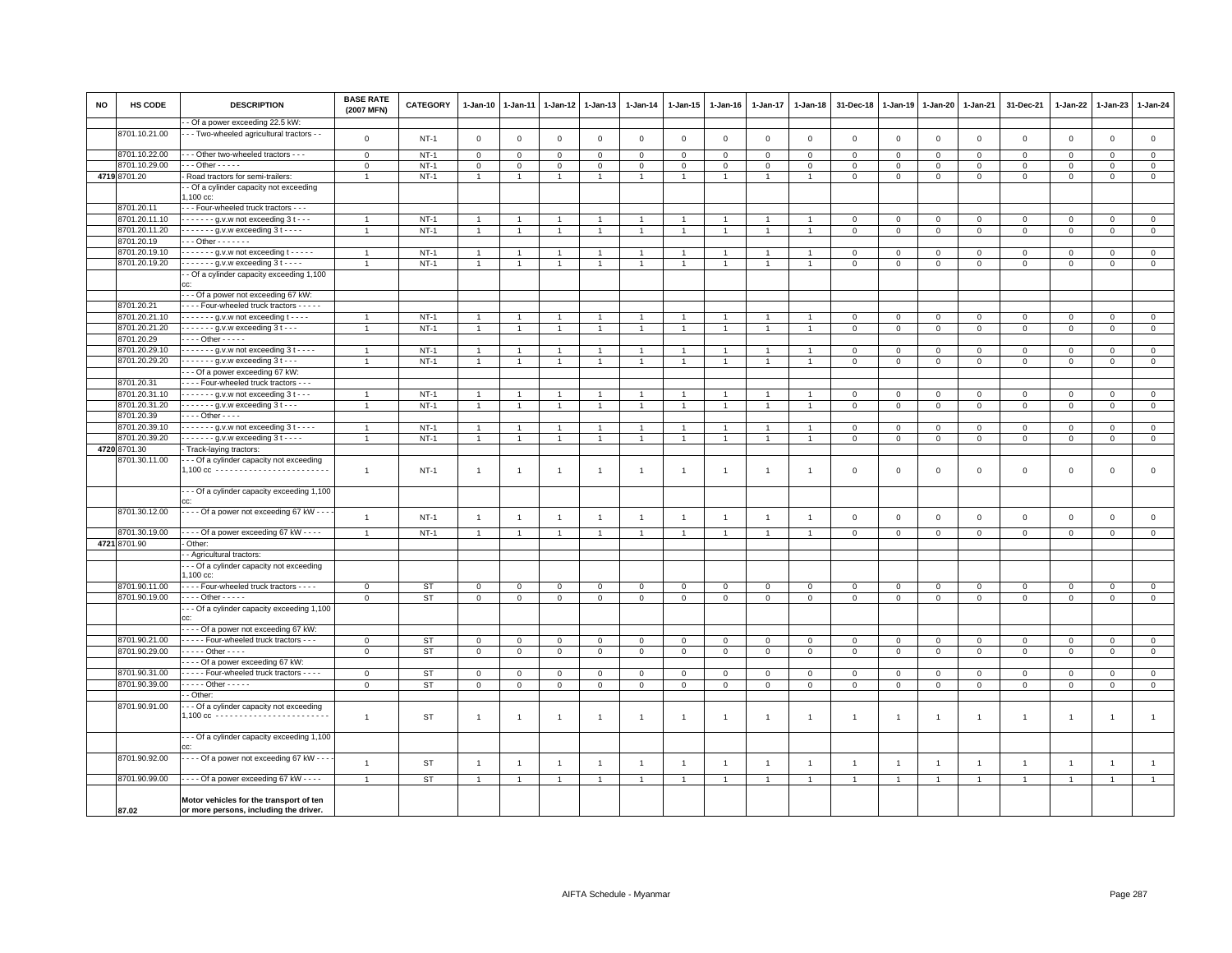| <b>NO</b> | HS CODE       | <b>DESCRIPTION</b>                                                                                 | <b>BASE RATE</b><br>(2007 MFN) | <b>CATEGORY</b> | $1-Jan-10$ | $1-Jan-11$ | $1-Jan-12$ | $1-Jan-13$ | 1-Jan-14 | 1-Jan-15 | $1 - Jan-16$ | $1 - Jan-17$ | $1-Jan-18$ | 31-Dec-18 | $1-Jan-19$ | 1-Jan-20 | 1-Jan-21 | 31-Dec-21 | $1-Jan-22$ | $1-Jan-23$ | 1-Jan-24 |
|-----------|---------------|----------------------------------------------------------------------------------------------------|--------------------------------|-----------------|------------|------------|------------|------------|----------|----------|--------------|--------------|------------|-----------|------------|----------|----------|-----------|------------|------------|----------|
|           | 4722 8702.10  | with compression ignition internal<br>combustion piston engine - - - - -                           |                                |                 |            |            |            |            |          |          |              |              |            |           |            |          |          |           |            |            |          |
|           | 8702.10.01.00 | ----- Of a gross vehicle weight not<br>$exceeding 5t \cdots \cdots \cdots \cdots \cdots \cdots$    | $\mathbf{3}$                   | EL.             |            |            |            |            |          |          |              |              |            |           |            |          |          |           |            |            |          |
|           | 8702.10.02.00 | - - - - Of a gross vehicle weight exceeding<br>5 t but not exceeding 6 t - - - - - - - - - - - - - | $\mathbf{3}$                   | EL.             |            |            |            |            |          |          |              |              |            |           |            |          |          |           |            |            |          |
|           | 8702.10.03.00 | Of a gross vehicle weight exceeding<br>6t but not exceeding 18t - - - - - - - - - - -              | 3                              | EL.             |            |            |            |            |          |          |              |              |            |           |            |          |          |           |            |            |          |
|           | 8702.10.04.00 | Of a gross vehicle weight exceeding<br>18 t but not exceeding 24 t - - - - - - - - - - -           | 3                              | EL.             |            |            |            |            |          |          |              |              |            |           |            |          |          |           |            |            |          |
|           | 8702.10.05.00 | - - - - - Of a gross vehicle weight exceeding                                                      | $\overline{3}$                 | EL.             |            |            |            |            |          |          |              |              |            |           |            |          |          |           |            |            |          |
|           |               | ---- CBU/Other:                                                                                    |                                |                 |            |            |            |            |          |          |              |              |            |           |            |          |          |           |            |            |          |
|           | 8702.10.06.00 | Of a gross vehicle weight not<br>$exceeding 5t \cdots \cdots \cdots \cdots \cdots \cdots$          | $\mathbf{3}$                   | EL              |            |            |            |            |          |          |              |              |            |           |            |          |          |           |            |            |          |
|           | 8702.10.07.00 | Of a gross vehicle weight exceeding<br>5 t but not exceeding 6 t -------------                     | $\mathbf{3}$                   | EL.             |            |            |            |            |          |          |              |              |            |           |            |          |          |           |            |            |          |
|           | 8702.10.08.00 | - - - - - Of a gross vehicle weight exceeding<br>6 t but not exceeding 18 t - - - - - - - - - - -  | 3                              | EL.             |            |            |            |            |          |          |              |              |            |           |            |          |          |           |            |            |          |
|           | 8702.10.09.00 | Of a gross vehicle weight exceeding<br>18 t but not exceeding 24 t - - - - - - - - - - -           | $\mathbf{3}$                   | EL.             |            |            |            |            |          |          |              |              |            |           |            |          |          |           |            |            |          |
|           | 8702.10.10.00 | - - - - - Of a gross vehicle weight exceeding                                                      | 3                              | EL              |            |            |            |            |          |          |              |              |            |           |            |          |          |           |            |            |          |
|           |               | - - Other:                                                                                         |                                |                 |            |            |            |            |          |          |              |              |            |           |            |          |          |           |            |            |          |
|           |               | - - - - CKD:                                                                                       |                                |                 |            |            |            |            |          |          |              |              |            |           |            |          |          |           |            |            |          |
|           | 8702.10.11.00 | Of a gross vehicle weight not<br>$exceeding 5t \cdots \cdots \cdots \cdots \cdots$                 | $\mathbf{3}$                   | EL.             |            |            |            |            |          |          |              |              |            |           |            |          |          |           |            |            |          |
|           | 8702.10.12.00 | Of a gross vehicle weight exceeding<br>$5t$ but not exceeding $6t$ - - - - - - - - - - - - -       | $\mathbf{3}$                   | EL.             |            |            |            |            |          |          |              |              |            |           |            |          |          |           |            |            |          |
|           | 8702.10.13.00 | Of a gross vehicle weight exceeding<br>6 t but not exceeding 24 t - - - - - - - - - - -            | $\mathbf{3}$                   | EL.             |            |            |            |            |          |          |              |              |            |           |            |          |          |           |            |            |          |
|           | 8702.10.14.00 | - - - - - Of a gross vehicle weight exceeding-                                                     | $\mathbf{3}$                   | EL.             |            |            |            |            |          |          |              |              |            |           |            |          |          |           |            |            |          |
|           |               | ---- CBU/Other:                                                                                    |                                |                 |            |            |            |            |          |          |              |              |            |           |            |          |          |           |            |            |          |
|           | 8702.10.15.00 | Of a gross vehicle weight not<br>$exceeding 5t \cdots \cdots \cdots \cdots \cdots \cdots$          | 3                              | EL.             |            |            |            |            |          |          |              |              |            |           |            |          |          |           |            |            |          |
|           | 8702.10.16.00 | Of a gross vehicle weight exceeding<br>$5t$ but not exceeding $6t$ - - - - - - - - - - - - -       | 3                              | EL.             |            |            |            |            |          |          |              |              |            |           |            |          |          |           |            |            |          |
|           | 8702.10.17.00 | - - - - - Of a gross vehicle weight exceeding<br>6 t but not exceeding 24 t- - - - - - - - - - - - | 3                              | EL.             |            |            |            |            |          |          |              |              |            |           |            |          |          |           |            |            |          |
|           | 8702.10.18.00 | - - - - - Of a gross vehicle weight exceeding<br>$24 + - - -$                                      | $\overline{3}$                 | EL.             |            |            |            |            |          |          |              |              |            |           |            |          |          |           |            |            |          |
|           |               | - For the transport of 16 persons or more<br>but less than 30 persons:                             |                                |                 |            |            |            |            |          |          |              |              |            |           |            |          |          |           |            |            |          |
|           |               | --- Motor buses:                                                                                   |                                |                 |            |            |            |            |          |          |              |              |            |           |            |          |          |           |            |            |          |
|           |               | . CKD:                                                                                             |                                |                 |            |            |            |            |          |          |              |              |            |           |            |          |          |           |            |            |          |
|           | 8702.10.21.00 | ----- Of a gross vehicle weight not                                                                | 3                              | EL              |            |            |            |            |          |          |              |              |            |           |            |          |          |           |            |            |          |
|           | 8702.10.22.00 | - Of a gross vehicle weight exceeding<br>5 t but not exceeding 6 t - - - - - - - - - - - - -       | 3                              | EL.             |            |            |            |            |          |          |              |              |            |           |            |          |          |           |            |            |          |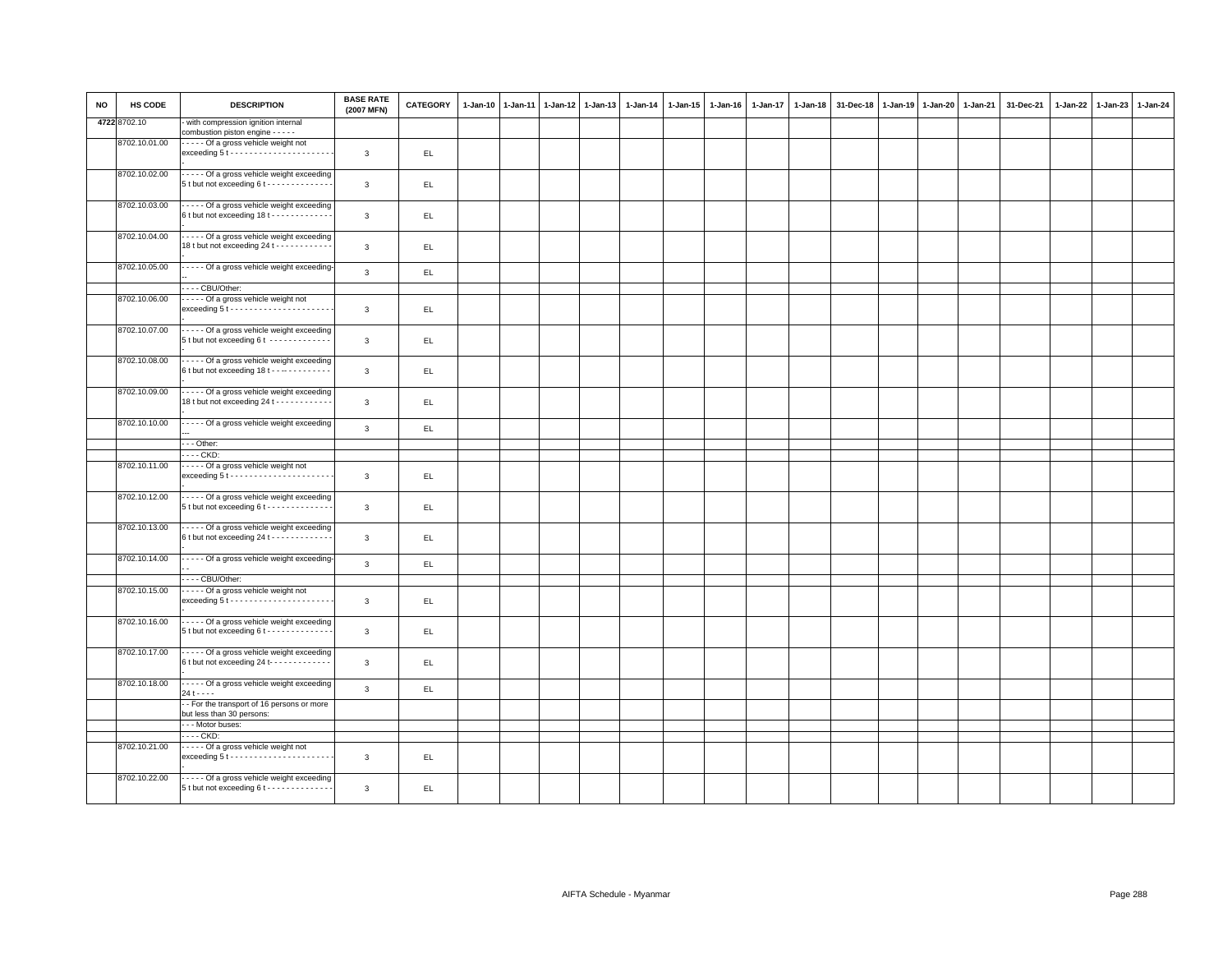| <b>NO</b> | HS CODE       | <b>DESCRIPTION</b>                                                                                  | <b>BASE RATE</b><br>(2007 MFN) | <b>CATEGORY</b> | $1 - Jan-10$ | $1-Jan-11$ | 1-Jan-12 1-Jan-13 | $1 - Jan-14$ | $1 - Jan-15$ | $1 - Jan-16$ | 1-Jan-17 | $1 - Jan-18$ | 31-Dec-18 | $1-Jan-19$ | $1 - Jan-20$ | 1-Jan-21 | 31-Dec-21 | 1-Jan-22 1-Jan-23 | 1-Jan-24 |
|-----------|---------------|-----------------------------------------------------------------------------------------------------|--------------------------------|-----------------|--------------|------------|-------------------|--------------|--------------|--------------|----------|--------------|-----------|------------|--------------|----------|-----------|-------------------|----------|
|           | 8702.10.23.00 | - - - - Of a gross vehicle weight exceeding<br>6 t but not exceeding 18 t - - - - - - - - - - - -   | $\mathbf{3}$                   | EL.             |              |            |                   |              |              |              |          |              |           |            |              |          |           |                   |          |
|           | 8702.10.24.00 | - - - - - Of a gross vehicle weight exceeding<br>18 t but not exceeding 24 t - - - - - - - - - - -  | $\mathbf{3}$                   | EL.             |              |            |                   |              |              |              |          |              |           |            |              |          |           |                   |          |
|           | 8702.10.25.00 | - - - - - Of a gross vehicle weight exceeding<br>$24t - - -$                                        | 3                              | EL              |              |            |                   |              |              |              |          |              |           |            |              |          |           |                   |          |
|           |               | --- CBU/Other:                                                                                      |                                |                 |              |            |                   |              |              |              |          |              |           |            |              |          |           |                   |          |
|           | 8702.10.26.00 | - Of a gross vehicle weight not                                                                     |                                |                 |              |            |                   |              |              |              |          |              |           |            |              |          |           |                   |          |
|           |               |                                                                                                     | $\mathbf{3}$                   | $\mathsf{EL}$   |              |            |                   |              |              |              |          |              |           |            |              |          |           |                   |          |
|           | 8702.10.27.00 | Of a gross vehicle weight exceeding<br>5 t but not exceeding 6 t -------------                      | 3                              | EL              |              |            |                   |              |              |              |          |              |           |            |              |          |           |                   |          |
|           | 8702.10.28.00 | - - - - - Of a gross vehicle weight exceeding<br>6 t but not exceeding 18 t ------------            | $\mathbf{3}$                   | EL.             |              |            |                   |              |              |              |          |              |           |            |              |          |           |                   |          |
|           | 8702.10.31.00 | - Of a gross vehicle weight exceeding<br>18 t but not exceeding 24 t - - - - - - - - - - -          | $\mathbf{3}$                   | EL.             |              |            |                   |              |              |              |          |              |           |            |              |          |           |                   |          |
|           | 8702.10.32.00 | - - - - - Of a gross vehicle weight exceeding<br>$24t - - -$                                        | $\mathbf{3}$                   | EL              |              |            |                   |              |              |              |          |              |           |            |              |          |           |                   |          |
|           |               | -- Other:                                                                                           |                                |                 |              |            |                   |              |              |              |          |              |           |            |              |          |           |                   |          |
|           |               | . CKD:                                                                                              |                                |                 |              |            |                   |              |              |              |          |              |           |            |              |          |           |                   |          |
|           | 8702.10.33.00 | Of a gross vehicle weight not                                                                       |                                |                 |              |            |                   |              |              |              |          |              |           |            |              |          |           |                   |          |
|           |               |                                                                                                     | 3                              | EL.             |              |            |                   |              |              |              |          |              |           |            |              |          |           |                   |          |
|           | 8702.10.34.00 | ---- Of a gross vehicle weight exceeding<br>5 t but not exceeding 6 t - - - - - - - - - - - - -     | 3                              | EL.             |              |            |                   |              |              |              |          |              |           |            |              |          |           |                   |          |
|           | 8702.10.35.00 | - - - - - Of a gross vehicle weight exceeding<br>6 t but not exceeding 24 t - - - - - - - - - - - - | 3                              | EL              |              |            |                   |              |              |              |          |              |           |            |              |          |           |                   |          |
|           | 8702.10.36.00 | - - - - - Of a gross vehicle weight exceeding<br>$24t - -$                                          | $\mathbf{3}$                   | EL              |              |            |                   |              |              |              |          |              |           |            |              |          |           |                   |          |
|           |               | --- CBU/Other:                                                                                      |                                |                 |              |            |                   |              |              |              |          |              |           |            |              |          |           |                   |          |
|           | 8702.10.37.00 | of a gross vehicle weight not                                                                       | 3                              | EL.             |              |            |                   |              |              |              |          |              |           |            |              |          |           |                   |          |
|           | 8702.10.38.00 | Of a gross vehicle weight exceeding<br>5 t but not exceeding 6 t - - - - - - - - - - - -            | $\mathbf{3}$                   | EL.             |              |            |                   |              |              |              |          |              |           |            |              |          |           |                   |          |
|           | 8702.10.39.00 | ----- Of a gross vehicle weight exceeding<br>6 t but not exceeding 24 t ------------                | $\mathbf{3}$                   | EL.             |              |            |                   |              |              |              |          |              |           |            |              |          |           |                   |          |
|           | 8702.10.40.00 | Of a gross vehicle weight exceeding<br>$24t - -$                                                    | 3                              | EL.             |              |            |                   |              |              |              |          |              |           |            |              |          |           |                   |          |
|           |               | - For the transport of 30 persons or more:                                                          |                                |                 |              |            |                   |              |              |              |          |              |           |            |              |          |           |                   |          |
|           |               | - - Buses designed specially for use in<br>airports:                                                |                                |                 |              |            |                   |              |              |              |          |              |           |            |              |          |           |                   |          |
|           |               | . CKD:                                                                                              |                                |                 |              |            |                   |              |              |              |          |              |           |            |              |          |           |                   |          |
|           | 8702.10.41.00 | Of a gross vehicle weight not                                                                       | 3                              | EL.             |              |            |                   |              |              |              |          |              |           |            |              |          |           |                   |          |
|           | 8702.10.42.00 | ----- Of a gross vehicle weight exceeding<br>5 t but not exceeding 6 t - - - - - - - - - - - - -    | 3                              | EL.             |              |            |                   |              |              |              |          |              |           |            |              |          |           |                   |          |
|           | 8702.10.43.00 | - Of a gross vehicle weight exceeding<br>6 t but not exceeding 18 t ------------                    | $\mathbf{3}$                   | EL.             |              |            |                   |              |              |              |          |              |           |            |              |          |           |                   |          |
|           | 8702.10.44.00 | - - - - - Of a gross vehicle weight exceeding<br>18 t but not exceeding 24 t - - - - - - - - - - -  | $\mathbf{3}$                   | EL.             |              |            |                   |              |              |              |          |              |           |            |              |          |           |                   |          |
|           | 8702.10.45.00 | - - - - - Of a gross vehicle weight exceeding<br>$24t - - -$                                        | $\mathbf{3}$                   | EL              |              |            |                   |              |              |              |          |              |           |            |              |          |           |                   |          |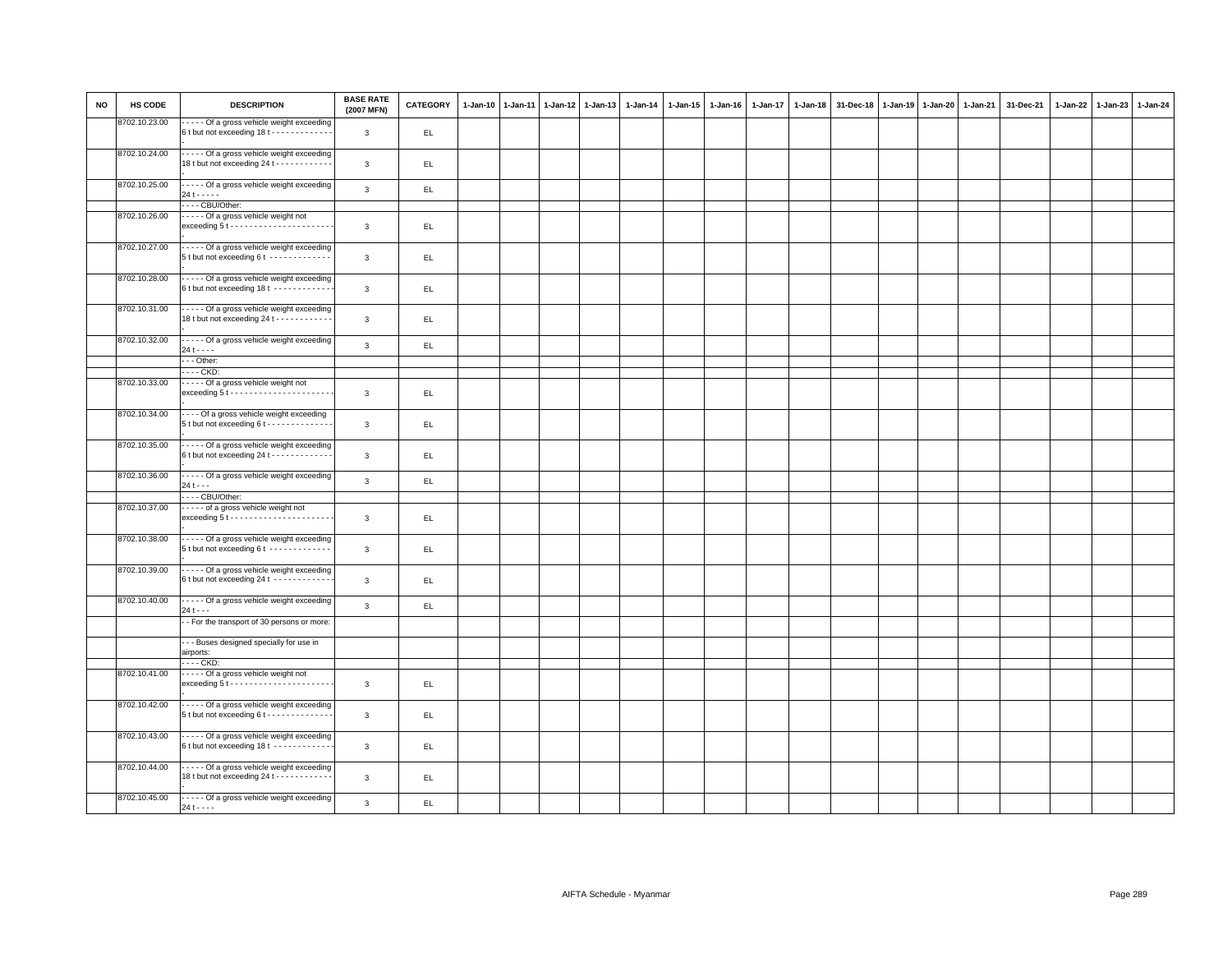| <b>NO</b> | HS CODE       | <b>DESCRIPTION</b><br>--- CBU/Other:                                                            | <b>BASE RATE</b><br>(2007 MFN) | <b>CATEGORY</b> | $1-Jan-10$ | $1-Jan-11$ | $1-Jan-12$ | $1-Jan-13$ | 1-Jan-14 | 1-Jan-15 | $1 - Jan-16$ | 1-Jan-17 | 1-Jan-18 | 31-Dec-18 | $1-Jan-19$ | 1-Jan-20 | 1-Jan-21 | 31-Dec-21 | 1-Jan-22 1-Jan-23 | 1-Jan-24 |
|-----------|---------------|-------------------------------------------------------------------------------------------------|--------------------------------|-----------------|------------|------------|------------|------------|----------|----------|--------------|----------|----------|-----------|------------|----------|----------|-----------|-------------------|----------|
|           |               |                                                                                                 |                                |                 |            |            |            |            |          |          |              |          |          |           |            |          |          |           |                   |          |
|           | 8702.10.46.00 | ----- Of a gross vehicle weight not<br>$exceeding 5t \cdots \cdots \cdots \cdots \cdots \cdots$ | $\mathbf{3}$                   | EL              |            |            |            |            |          |          |              |          |          |           |            |          |          |           |                   |          |
|           | 8702.10.47.00 | Of a gross vehicle weight exceeding<br>5 t but not exceeding 6 t - - - - - - - - - - - - -      | $\mathbf{3}$                   | EL.             |            |            |            |            |          |          |              |          |          |           |            |          |          |           |                   |          |
|           | 8702.10.48.00 | Of a gross vehicle weight exceeding<br>6t but not exceeding 18t - - - - - - - - - - - -         | $\mathbf{3}$                   | EL.             |            |            |            |            |          |          |              |          |          |           |            |          |          |           |                   |          |
|           | 8702.10.49.00 | Of a gross vehicle weight exceeding<br>18 t but not exceeding 24 t - - - - - - - - - - -        | $\mathbf{3}$                   | EL.             |            |            |            |            |          |          |              |          |          |           |            |          |          |           |                   |          |
|           | 8702.10.50.00 | Of a gross vehicle weight exceeding<br>$24t - - -$                                              | $\overline{3}$                 | EL.             |            |            |            |            |          |          |              |          |          |           |            |          |          |           |                   |          |
|           |               | --- Other motor buses:                                                                          |                                |                 |            |            |            |            |          |          |              |          |          |           |            |          |          |           |                   |          |
|           |               | - - - - CKD:                                                                                    |                                |                 |            |            |            |            |          |          |              |          |          |           |            |          |          |           |                   |          |
|           | 8702.10.51.00 | ----- Of a gross vehicle weight not<br>$exceeding 5t \cdots \cdots \cdots \cdots \cdots \cdots$ | $\mathbf{3}$                   | EL.             |            |            |            |            |          |          |              |          |          |           |            |          |          |           |                   |          |
|           | 8702.10.52.00 | - Of a gross vehicle weight exceeding<br>5 t but not exceeding 6 t - - - - - - - - - - - - -    | $\mathbf{3}$                   | EL.             |            |            |            |            |          |          |              |          |          |           |            |          |          |           |                   |          |
|           | 8702.10.53.00 | Of a gross vehicle weight exceeding<br>6t but not exceeding 18t ------------                    | $\mathbf{3}$                   | EL.             |            |            |            |            |          |          |              |          |          |           |            |          |          |           |                   |          |
|           | 8702.10.54.00 | Of a gross vehicle weight exceeding<br>18 t but not exceeding 24 t - - - - - - - - - - -        | $\mathbf{3}$                   | EL.             |            |            |            |            |          |          |              |          |          |           |            |          |          |           |                   |          |
|           | 8702.10.55.00 | - - - - - Of a gross vehicle weight exceeding<br>$24t - - -$                                    | $\overline{3}$                 | EL.             |            |            |            |            |          |          |              |          |          |           |            |          |          |           |                   |          |
|           |               | - - - - CBU/Other:                                                                              |                                |                 |            |            |            |            |          |          |              |          |          |           |            |          |          |           |                   |          |
|           | 8702.10.56.00 | Of a gross vehicle weight not                                                                   | $\mathbf{3}$                   | EL.             |            |            |            |            |          |          |              |          |          |           |            |          |          |           |                   |          |
|           | 8702.10.57.00 | Of a gross vehicle weight exceeding<br>5 t but not exceeding 6 t - - - - - - - - - - - - -      | $\mathbf{3}$                   | EL.             |            |            |            |            |          |          |              |          |          |           |            |          |          |           |                   |          |
|           | 8702.10.58.00 | Of a gross vehicle weight exceeding<br>6 t but not exceeding 18 t -----------                   | $\mathbf{3}$                   | EL.             |            |            |            |            |          |          |              |          |          |           |            |          |          |           |                   |          |
|           | 8702.10.59.00 | Of a gross vehicle weight exceeding<br>18 t but not exceeding 24 t - - - - - - - - - - -        | 3                              | EL.             |            |            |            |            |          |          |              |          |          |           |            |          |          |           |                   |          |
|           | 8702.10.60.00 | - - - - - Of a gross vehicle weight exceeding<br>$24t - -$                                      | $\overline{3}$                 | EL.             |            |            |            |            |          |          |              |          |          |           |            |          |          |           |                   |          |
|           |               | --- Other:<br>- - - - CKD:                                                                      |                                |                 |            |            |            |            |          |          |              |          |          |           |            |          |          |           |                   |          |
|           | 8702.10.61.00 | ----- Of a gross vehicle weight not<br>$exceeding 5t - - - - - - - - - - - - - - - - - -$       | $\mathbf{3}$                   | EL.             |            |            |            |            |          |          |              |          |          |           |            |          |          |           |                   |          |
|           | 8702.10.62.00 | Of a gross vehicle weight exceeding<br>5 t but not exceeding 6 t- - - - - - - - - - - - -       | $\mathbf{3}$                   | EL.             |            |            |            |            |          |          |              |          |          |           |            |          |          |           |                   |          |
|           | 8702.10.63.00 | Of a gross vehicle weight exceeding<br>6 t but not exceeding 24 t- - - - - - - - - - - -        | $\mathbf{3}$                   | EL.             |            |            |            |            |          |          |              |          |          |           |            |          |          |           |                   |          |
|           | 8702.10.64.00 | - - - - - Of a gross vehicle weight exceeding<br>$24 + - -$<br>---- CBU/Other:                  | $\overline{3}$                 | EL.             |            |            |            |            |          |          |              |          |          |           |            |          |          |           |                   |          |
|           | 8702.10.65.00 | ----- Of a gross vehicle weight not                                                             |                                |                 |            |            |            |            |          |          |              |          |          |           |            |          |          |           |                   |          |
|           |               |                                                                                                 | 3                              | EL.             |            |            |            |            |          |          |              |          |          |           |            |          |          |           |                   |          |
|           | 8702.10.66.00 | Of a gross vehicle weight exceeding<br>5 t but not exceeding 6 t - - - - - - - - - - - - - -    | 3                              | EL.             |            |            |            |            |          |          |              |          |          |           |            |          |          |           |                   |          |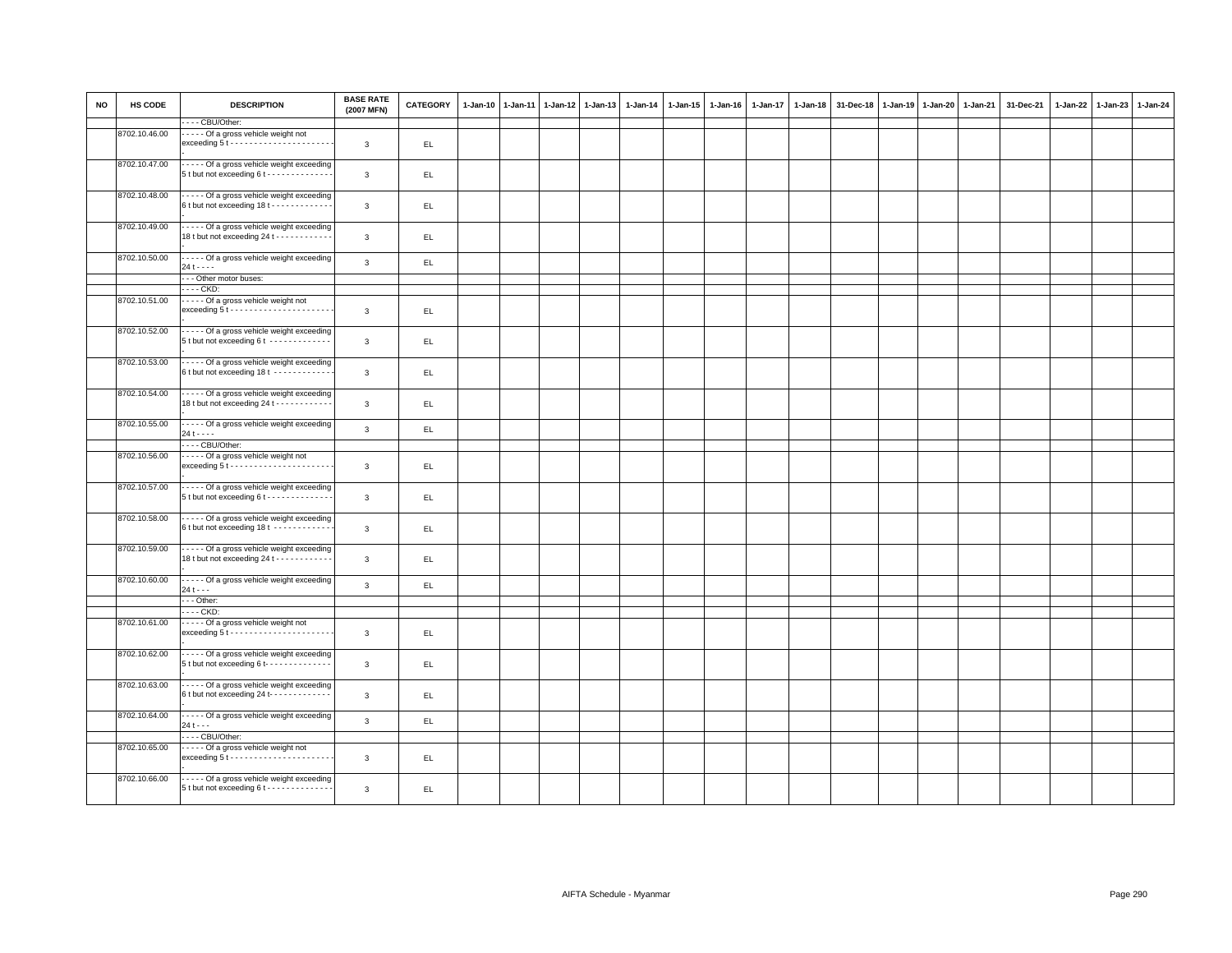| <b>NO</b> | HS CODE                        | <b>DESCRIPTION</b>                                                                            | <b>BASE RATE</b><br>(2007 MFN) | CATEGORY | 1-Jan-10 1-Jan-11 | 1-Jan-12 1-Jan-13 | 1-Jan-14 | 1-Jan-15 | $1 - Jan-16$ | 1-Jan-17 | $1 - Jan-18$ | 31-Dec-18 | 1-Jan-19 1-Jan-20 1-Jan-21 | 31-Dec-21 | 1-Jan-22 1-Jan-23 | 1-Jan-24 |
|-----------|--------------------------------|-----------------------------------------------------------------------------------------------|--------------------------------|----------|-------------------|-------------------|----------|----------|--------------|----------|--------------|-----------|----------------------------|-----------|-------------------|----------|
|           | 8702.10.67.00                  | Of a gross vehicle weight exceeding<br>6 t but not exceeding 24 t - - - - - - - - - - - -     | 3                              | EL.      |                   |                   |          |          |              |          |              |           |                            |           |                   |          |
|           | 8702.10.68.00                  | - - - - - Of a gross vehicle weight exceeding<br>$24t - -$                                    | 3                              | EL.      |                   |                   |          |          |              |          |              |           |                            |           |                   |          |
|           | 4723 8702.90                   | - Other                                                                                       |                                |          |                   |                   |          |          |              |          |              |           |                            |           |                   |          |
|           |                                | - For the transport of less than 16                                                           |                                |          |                   |                   |          |          |              |          |              |           |                            |           |                   |          |
|           |                                | persons:                                                                                      |                                |          |                   |                   |          |          |              |          |              |           |                            |           |                   |          |
|           |                                | --- Motor buses:                                                                              |                                |          |                   |                   |          |          |              |          |              |           |                            |           |                   |          |
|           | 8702.90.11.00                  | - - - - CKD - - - - -                                                                         | 3                              | EL       |                   |                   |          |          |              |          |              |           |                            |           |                   |          |
|           | 8702.90.12.00                  | - - - - CBU/Other - - - -                                                                     | 3                              | EL       |                   |                   |          |          |              |          |              |           |                            |           |                   |          |
|           |                                | $\cdots$ Other:                                                                               |                                |          |                   |                   |          |          |              |          |              |           |                            |           |                   |          |
|           | 8702.90.21.00                  | - - - - CKD - - - -                                                                           | $\mathbf{3}$                   | EL.      |                   |                   |          |          |              |          |              |           |                            |           |                   |          |
|           | 8702.90.22.00                  | - - - - CBU/Other - - - -                                                                     | 3                              | EL.      |                   |                   |          |          |              |          |              |           |                            |           |                   |          |
|           |                                | - For the transport of 16 persons or more<br>but less than 30 persons:                        |                                |          |                   |                   |          |          |              |          |              |           |                            |           |                   |          |
|           |                                | --- Motor buses:                                                                              |                                |          |                   |                   |          |          |              |          |              |           |                            |           |                   |          |
|           | 8702.90.31.00                  | - - - - CKD - - - -                                                                           | 3                              | EL.      |                   |                   |          |          |              |          |              |           |                            |           |                   |          |
|           | 8702.90.32.00                  | $\cdots$ CBU/Other - - - -                                                                    | $\mathbf{3}$                   | EL       |                   |                   |          |          |              |          |              |           |                            |           |                   |          |
|           |                                | - - - Other:                                                                                  |                                |          |                   |                   |          |          |              |          |              |           |                            |           |                   |          |
|           | 8702.90.41.00                  | - - - - CKD - - - - -                                                                         | 3                              | EL       |                   |                   |          |          |              |          |              |           |                            |           |                   |          |
|           | 8702.90.42.00                  | - - - - CBU/Other - - - - -                                                                   | 3                              | EL       |                   |                   |          |          |              |          |              |           |                            |           |                   |          |
|           |                                | - For the transport of 30 persons and                                                         |                                |          |                   |                   |          |          |              |          |              |           |                            |           |                   |          |
|           |                                | more:                                                                                         |                                |          |                   |                   |          |          |              |          |              |           |                            |           |                   |          |
|           |                                | -- Buses designed specially for use in                                                        |                                |          |                   |                   |          |          |              |          |              |           |                            |           |                   |          |
|           |                                | airport:                                                                                      |                                |          |                   |                   |          |          |              |          |              |           |                            |           |                   |          |
|           | 8702.90.51.00                  | . CKD -                                                                                       | 3                              | EL       |                   |                   |          |          |              |          |              |           |                            |           |                   |          |
|           | 8702.90.52.00                  | - - - - CBU/Other - - - - - -<br>--- Other motor buses:                                       | $\mathbf{3}$                   | EL.      |                   |                   |          |          |              |          |              |           |                            |           |                   |          |
|           | 8702.90.61.00                  | - - - - CKD - - - - -                                                                         | 3                              | EL.      |                   |                   |          |          |              |          |              |           |                            |           |                   |          |
|           | 8702.90.62.00                  | - - - - CBU/Other - - - - -                                                                   | $\mathbf{3}$                   | EL.      |                   |                   |          |          |              |          |              |           |                            |           |                   |          |
|           |                                | Other:                                                                                        |                                |          |                   |                   |          |          |              |          |              |           |                            |           |                   |          |
|           | 8702.90.91.00                  | - - - - CKD - - - -                                                                           | 3                              | EL.      |                   |                   |          |          |              |          |              |           |                            |           |                   |          |
|           | 8702.90.92.00                  | - - - - CBU/Other - - - - -                                                                   | 3                              | EL       |                   |                   |          |          |              |          |              |           |                            |           |                   |          |
|           |                                | Motor cars and other motor vehicles                                                           |                                |          |                   |                   |          |          |              |          |              |           |                            |           |                   |          |
|           | 87.03                          | principally designed for the transport of<br>persons (other                                   |                                |          |                   |                   |          |          |              |          |              |           |                            |           |                   |          |
|           | 4724 8703.10                   | Vehicles specially designed for traveling<br>on snow; golf - - - - -                          | 1.5                            | EL.      |                   |                   |          |          |              |          |              |           |                            |           |                   |          |
|           | 8703.10.11.00                  | - - - Golf cars and golf buggies - - - -                                                      | 1.5                            | EL.      |                   |                   |          |          |              |          |              |           |                            |           |                   |          |
|           | 8703.10.12.00<br>8703.10.19.00 | $\cdots$ Go-karts $\cdots$<br>$\cdots$ Other - - - -                                          | 1.5                            | EL.      |                   |                   |          |          |              |          |              |           |                            |           |                   |          |
|           |                                | - For the transport of 9 persons including                                                    | 1.5                            | EL       |                   |                   |          |          |              |          |              |           |                            |           |                   |          |
|           |                                | the driver:                                                                                   |                                |          |                   |                   |          |          |              |          |              |           |                            |           |                   |          |
|           | 8703.10.91.00                  | - - - Golf cars and golf buggies - - -                                                        | 1.5                            | EL       |                   |                   |          |          |              |          |              |           |                            |           |                   |          |
|           | 8703.10.99.00                  | $\cdots$ Other - - - -                                                                        | 1.5                            | EL.      |                   |                   |          |          |              |          |              |           |                            |           |                   |          |
|           | 4725 8703.21                   | - Of a cylinder capacity not exceeding                                                        |                                |          |                   |                   |          |          |              |          |              |           |                            |           |                   |          |
|           |                                | 1,000 cc:                                                                                     |                                |          |                   |                   |          |          |              |          |              |           |                            |           |                   |          |
|           | 8703.21.10.00                  | $\cdots$ Hearses $\cdots$                                                                     | 30                             | EL       |                   |                   |          |          |              |          |              |           |                            |           |                   |          |
|           | 8703.21.20.00                  | $\cdots$ Prison vans - - - -                                                                  | 30                             | EL.      |                   |                   |          |          |              |          |              |           |                            |           |                   |          |
|           |                                | -- Motor cars (including station wagons,<br>sports cars and racing cars) for the<br>transport |                                |          |                   |                   |          |          |              |          |              |           |                            |           |                   |          |
|           | 8703.21.31.00                  | . CKD -                                                                                       | 30                             | EL.      |                   |                   |          |          |              |          |              |           |                            |           |                   |          |
|           | 8703.21.32.00                  | CBU/Other - - - -                                                                             | 30                             | EL.      |                   |                   |          |          |              |          |              |           |                            |           |                   |          |
|           |                                | -- Other, for the transport of 8 persons or<br>less:                                          |                                |          |                   |                   |          |          |              |          |              |           |                            |           |                   |          |
|           | 8703.21.41.00                  | - - - - Four wheel drive vehicles, CKD - - - -                                                | 30                             | EL.      |                   |                   |          |          |              |          |              |           |                            |           |                   |          |
|           | 8703.21.42.00                  | ---- Four wheel drive vehicles, CBU/Other                                                     | 30                             | EL.      |                   |                   |          |          |              |          |              |           |                            |           |                   |          |
|           | 8703.21.43.00                  | - - - - Other, CKD - - - -                                                                    | 30                             | EL.      |                   |                   |          |          |              |          |              |           |                            |           |                   |          |
|           | 8703.21.44.00                  | $\cdots$ Other - - - -                                                                        | 30                             | EL       |                   |                   |          |          |              |          |              |           |                            |           |                   |          |
|           |                                | -- Other, for the transport of 9 persons<br>including the driver:                             |                                |          |                   |                   |          |          |              |          |              |           |                            |           |                   |          |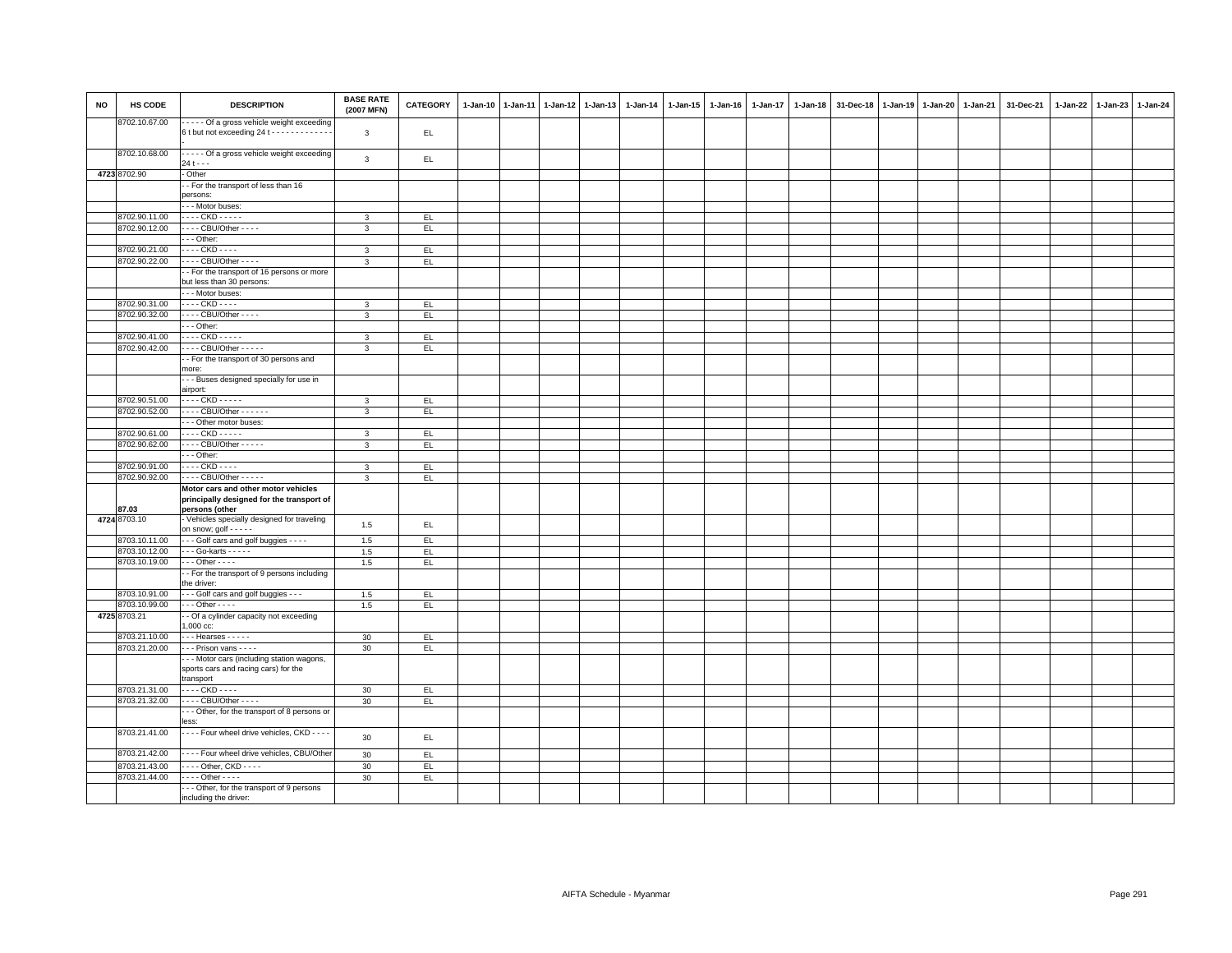| <b>NO</b> | HS CODE       | <b>DESCRIPTION</b>                                                                             | <b>BASE RATE</b><br>(2007 MFN) | <b>CATEGORY</b> | 1-Jan-10 | $1-Jan-11$ | 1-Jan-12 | $1-Jan-13$ | 1-Jan-14 | 1-Jan-15 | $1 - Jan-16$ | 1-Jan-17 | $1-Jan-18$ | 31-Dec-18 | 1-Jan-19 | 1-Jan-20 | 1-Jan-21 | 31-Dec-21 | 1-Jan-22 | $1-Jan-23$ | 1-Jan-24 |
|-----------|---------------|------------------------------------------------------------------------------------------------|--------------------------------|-----------------|----------|------------|----------|------------|----------|----------|--------------|----------|------------|-----------|----------|----------|----------|-----------|----------|------------|----------|
|           | 8703.21.51.00 | - - - Four wheel drive vehicles, CKD - - - -                                                   | 30                             | EL.             |          |            |          |            |          |          |              |          |            |           |          |          |          |           |          |            |          |
|           | 8703.21.52.00 | ---- Four wheel drive vehicles, CBU/Other                                                      | 30 <sup>°</sup>                | EL              |          |            |          |            |          |          |              |          |            |           |          |          |          |           |          |            |          |
|           | 8703.21.53.00 | - - - - Motor cars(including station wagons,<br>sports cars and racing cars), CKD - - - -      | 30                             | EL              |          |            |          |            |          |          |              |          |            |           |          |          |          |           |          |            |          |
|           | 8703.21.54.00 | Motor cars (including station wagons,<br>sports cars and racing cars), CBU/Other -             | 30                             | EL.             |          |            |          |            |          |          |              |          |            |           |          |          |          |           |          |            |          |
|           | 8703.21.55.00 | $\cdots$ Other, CKD $\cdots$                                                                   | 30                             | E               |          |            |          |            |          |          |              |          |            |           |          |          |          |           |          |            |          |
|           | 8703.21.56.00 | $\cdots$ Other - - - -                                                                         | 30                             | EL.             |          |            |          |            |          |          |              |          |            |           |          |          |          |           |          |            |          |
|           | 4726 8703.22  | - Of a cylinder capacity exceeding 1,000<br>$cc$ but not exceeding - - - - -                   |                                |                 |          |            |          |            |          |          |              |          |            |           |          |          |          |           |          |            |          |
|           | 8703.22.10.00 | Ambulances - - - -                                                                             | 30                             | EL.             |          |            |          |            |          |          |              |          |            |           |          |          |          |           |          |            |          |
|           | 8703.22.20.00 | - - - Motor-homes - - - -                                                                      | 30 <sup>°</sup>                | EL              |          |            |          |            |          |          |              |          |            |           |          |          |          |           |          |            |          |
|           | 8703.22.30.00 | $\cdots$ Hearses $\cdots$                                                                      | 30                             | EL              |          |            |          |            |          |          |              |          |            |           |          |          |          |           |          |            |          |
|           | 8703.22.40.00 | Prison vans                                                                                    | 30                             | EL              |          |            |          |            |          |          |              |          |            |           |          |          |          |           |          |            |          |
|           |               | - - Motor cars (including station wagons,<br>sports cars and racing cars) for the<br>transport |                                |                 |          |            |          |            |          |          |              |          |            |           |          |          |          |           |          |            |          |
|           |               | of 8 persons or less including the driver:                                                     |                                |                 |          |            |          |            |          |          |              |          |            |           |          |          |          |           |          |            |          |
|           | 8703.22.51.00 | . CKD -                                                                                        | 30                             | EL              |          |            |          |            |          |          |              |          |            |           |          |          |          |           |          |            |          |
|           | 8703.22.52.00 | CBU/Other - - - - -                                                                            | 30                             | EL.             |          |            |          |            |          |          |              |          |            |           |          |          |          |           |          |            |          |
|           |               | --- Other, for the transport of 8 persons or<br>less:                                          |                                |                 |          |            |          |            |          |          |              |          |            |           |          |          |          |           |          |            |          |
|           | 8703.22.61.00 | - - - Four wheel drive vehicles, CKD - - - -                                                   | 30                             | EL              |          |            |          |            |          |          |              |          |            |           |          |          |          |           |          |            |          |
|           | 8703.22.62.00 | ---- Four wheel drive vehicles, CBU/Other                                                      | 30                             | EL              |          |            |          |            |          |          |              |          |            |           |          |          |          |           |          |            |          |
|           | 8703.22.63.00 | - - - - Other, CKD - - - - -                                                                   | 30 <sup>°</sup>                | EL              |          |            |          |            |          |          |              |          |            |           |          |          |          |           |          |            |          |
|           | 8703.22.64.00 | $\cdots$ Other - - - -                                                                         | 30                             | EL              |          |            |          |            |          |          |              |          |            |           |          |          |          |           |          |            |          |
|           |               | - - Other, for the transport of 9 persons                                                      |                                |                 |          |            |          |            |          |          |              |          |            |           |          |          |          |           |          |            |          |
|           |               | including the driver:                                                                          |                                |                 |          |            |          |            |          |          |              |          |            |           |          |          |          |           |          |            |          |
|           | 8703.22.71.00 | - - - - Four wheel drive vehicles, CKD - - - -                                                 | 30                             | EL              |          |            |          |            |          |          |              |          |            |           |          |          |          |           |          |            |          |
|           | 8703.22.72.00 | Four wheel drive vehicles, CBU/Other                                                           | 30                             | EL              |          |            |          |            |          |          |              |          |            |           |          |          |          |           |          |            |          |
|           | 8703.22.73.00 | - - - - Motor cars(including station<br>wagons, sports cars and racing cars), CKD .            | 30                             | EL              |          |            |          |            |          |          |              |          |            |           |          |          |          |           |          |            |          |
|           | 8703.22.74.00 | - - - - Motor cars (including station wagons,<br>sports cars and racing cars), CBU/Other -     | 30                             | EL.             |          |            |          |            |          |          |              |          |            |           |          |          |          |           |          |            |          |
|           | 8703.22.75.00 | - - - - Other, CKD - - - -                                                                     | 30                             | EL              |          |            |          |            |          |          |              |          |            |           |          |          |          |           |          |            |          |
|           | 8703.22.76.00 | $\cdots$ Other - - - - -                                                                       | 30                             | EL              |          |            |          |            |          |          |              |          |            |           |          |          |          |           |          |            |          |
|           | 4727 8703.23  | - Of a cylinder capacity exceeding 1,500<br>cc but not exceeding 3,000 cc:                     |                                |                 |          |            |          |            |          |          |              |          |            |           |          |          |          |           |          |            |          |
|           | 8703.23.11.00 | - - - Ambulances - - - - -                                                                     | $\overline{1}$                 | EL.             |          |            |          |            |          |          |              |          |            |           |          |          |          |           |          |            |          |
|           | 8703.23.12.00 | - - - Motor-homes - - - -                                                                      | 40                             | EL              |          |            |          |            |          |          |              |          |            |           |          |          |          |           |          |            |          |
|           | 8703.23.13.00 | $\cdots$ Hearses $\cdots$                                                                      | 40                             | E               |          |            |          |            |          |          |              |          |            |           |          |          |          |           |          |            |          |
|           | 8703.23.14.00 | --- Prison vans ----                                                                           | 40                             | EL.             |          |            |          |            |          |          |              |          |            |           |          |          |          |           |          |            |          |
|           |               | - - Motor cars (including station wagons,<br>sports cars and racing cars) for the<br>transport |                                |                 |          |            |          |            |          |          |              |          |            |           |          |          |          |           |          |            |          |
|           |               | - - - - CKD:                                                                                   |                                |                 |          |            |          |            |          |          |              |          |            |           |          |          |          |           |          |            |          |
|           | 8703.23.15.00 | Of a cylinder capacity less than                                                               | 30 <sup>°</sup>                | EL              |          |            |          |            |          |          |              |          |            |           |          |          |          |           |          |            |          |
|           | 8703.23.16.00 | Of a cylinder capacity 2,000 cc and<br>above but less than 2,500 cc - - - - - - - - - -        | 40                             | EL.             |          |            |          |            |          |          |              |          |            |           |          |          |          |           |          |            |          |
|           | 8703.23.17.00 | - - - - - Of a cylinder capacity 2,500 cc and                                                  |                                |                 |          |            |          |            |          |          |              |          |            |           |          |          |          |           |          |            |          |
|           |               |                                                                                                | 40                             | EL.             |          |            |          |            |          |          |              |          |            |           |          |          |          |           |          |            |          |
|           |               | ---- CBU/Other:                                                                                |                                |                 |          |            |          |            |          |          |              |          |            |           |          |          |          |           |          |            |          |
|           | 8703.23.21.00 | ----- Of a cylinder capacity less than                                                         | 30                             | EL.             |          |            |          |            |          |          |              |          |            |           |          |          |          |           |          |            |          |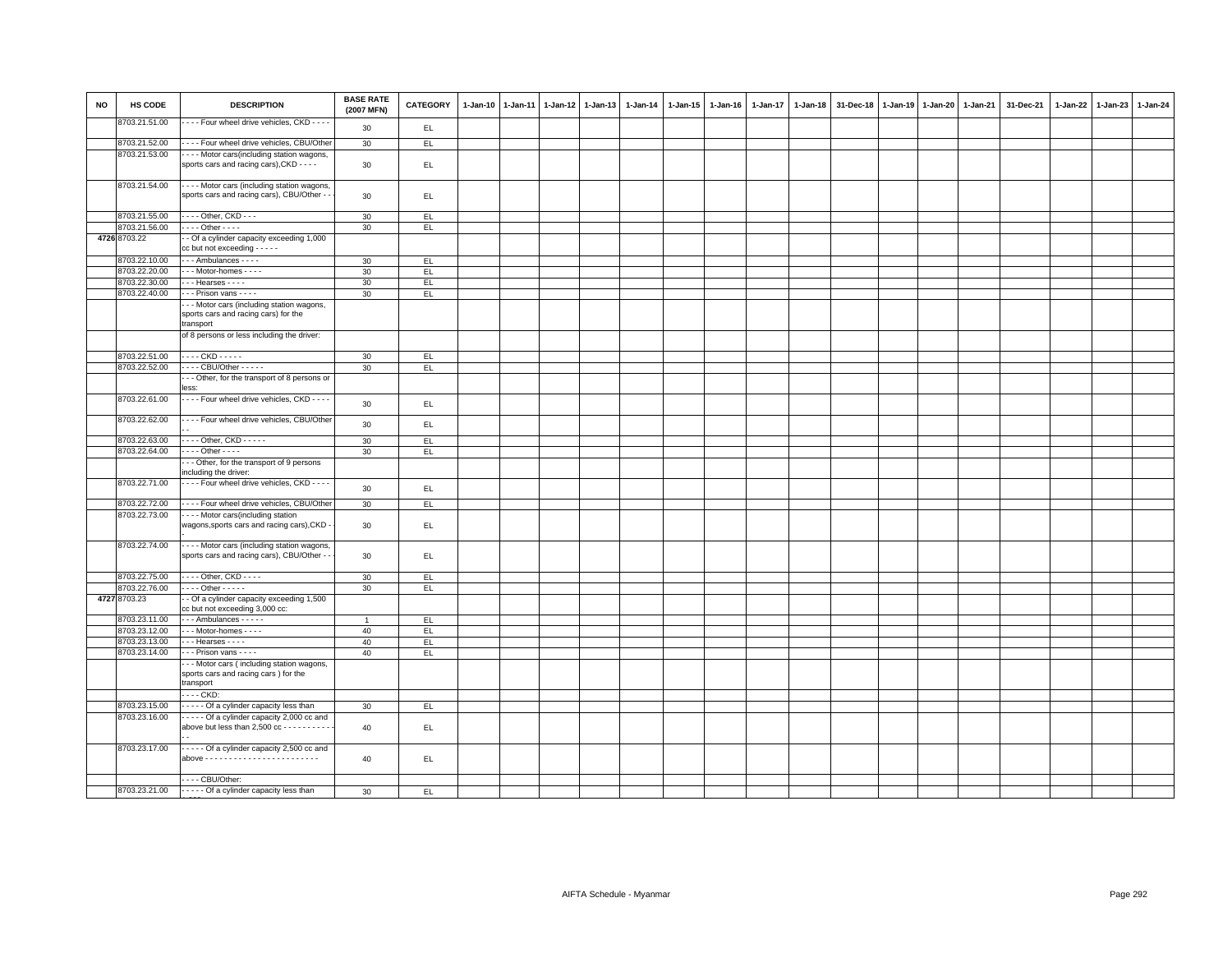| <b>NO</b> | HS CODE                        | <b>DESCRIPTION</b>                                                                                  | <b>BASE RATE</b><br>(2007 MFN) | CATEGORY | $1 - Jan-10$ | $1 - Jan-11$ | $1 - Jan-12$ | $1 - Jan-13$ | 1-Jan-14 | 1-Jan-15 | $1 - Jan-16$ | $1 - Jan-17$ | 1-Jan-18 | 31-Dec-18 | $1-Jan-19$ | $1 - Jan-20$ | 1-Jan-21 | 31-Dec-21 | 1-Jan-22 1-Jan-23 | 1-Jan-24 |
|-----------|--------------------------------|-----------------------------------------------------------------------------------------------------|--------------------------------|----------|--------------|--------------|--------------|--------------|----------|----------|--------------|--------------|----------|-----------|------------|--------------|----------|-----------|-------------------|----------|
|           | 8703.23.22.00                  | - - - - - Of a cylinder capacity 1,800 cc and<br>above but less than 2,000 cc - - - - - - - - - -   | 30                             | EL.      |              |              |              |              |          |          |              |              |          |           |            |              |          |           |                   |          |
|           | 8703.23.23.00                  | - - - - - Of a cylinder capacity 2,000 cc and<br>above but less than $2,500$ cc - - - - - - - - - - | 40                             | EL.      |              |              |              |              |          |          |              |              |          |           |            |              |          |           |                   |          |
|           | 8703.23.24.00                  | - - - - - Of a cylinder capacity 2,500 cc and                                                       | 40                             | EL.      |              |              |              |              |          |          |              |              |          |           |            |              |          |           |                   |          |
|           |                                | --- Other, for the transport of 8 persons or<br>less:                                               |                                |          |              |              |              |              |          |          |              |              |          |           |            |              |          |           |                   |          |
|           |                                | ---- Four wheel drive vehicles, CKD:                                                                |                                |          |              |              |              |              |          |          |              |              |          |           |            |              |          |           |                   |          |
|           | 8703.23.25.00                  | - - - - - of a cylinder capacity less than                                                          | 30                             | EL.      |              |              |              |              |          |          |              |              |          |           |            |              |          |           |                   |          |
|           | 8703.23.26.00                  | - - - - - Of a cylinder capacity 1,800 cc and<br>above but less than 2,000 cc - - - - - - - - - -   | 30                             | EL.      |              |              |              |              |          |          |              |              |          |           |            |              |          |           |                   |          |
|           | 8703.23.27.00                  | Of a cylinder capacity 2,000 cc and<br>above but less than $2,500$ cc - - - - - - - - - -           | 40                             | EL       |              |              |              |              |          |          |              |              |          |           |            |              |          |           |                   |          |
|           | 8703.23.28.00                  | Of a cylinder capacity 2,500 cc and                                                                 | 40                             | EL.      |              |              |              |              |          |          |              |              |          |           |            |              |          |           |                   |          |
|           |                                | - - - - Four wheel drive vehicles,<br>CBU/Other:                                                    |                                |          |              |              |              |              |          |          |              |              |          |           |            |              |          |           |                   |          |
|           | 8703.23.31.00                  | Of a cylinder capacity less than                                                                    | 30                             | EL.      |              |              |              |              |          |          |              |              |          |           |            |              |          |           |                   |          |
|           | 8703.23.32.00                  | Of a cylinder capacity 1,800 cc and<br>above but less than 2,000 cc - - - - - - - - - -             | 30                             | EL.      |              |              |              |              |          |          |              |              |          |           |            |              |          |           |                   |          |
|           | 8703.23.33.00                  | - - - - - Of a cylinder capacity 2,000 cc and<br>above but less than $2,500$ cc - - - - - - - - - - | 40                             | EL.      |              |              |              |              |          |          |              |              |          |           |            |              |          |           |                   |          |
|           | 8703.23.34.00                  | - - - - - Of a cylinder capacity 2,500 cc and                                                       | 40                             | EL.      |              |              |              |              |          |          |              |              |          |           |            |              |          |           |                   |          |
|           |                                | - - - - Other, CKD:                                                                                 |                                |          |              |              |              |              |          |          |              |              |          |           |            |              |          |           |                   |          |
|           | 8703.23.35.00                  | Of a cylinder capacity less than                                                                    | 30                             | EL       |              |              |              |              |          |          |              |              |          |           |            |              |          |           |                   |          |
|           | 8703.23.36.00                  | Of a cylinder capacity 1,800 cc and<br>above but less than $2,000$ cc - - - - - - - - - -           | 30                             | EL       |              |              |              |              |          |          |              |              |          |           |            |              |          |           |                   |          |
|           | 8703.23.37.00                  | - - - - - Of a cylinder capacity 2,000 cc and<br>above but less than $2,500$ cc - - - - - - - - -   | 40                             | EL       |              |              |              |              |          |          |              |              |          |           |            |              |          |           |                   |          |
|           | 8703.23.38.00                  | - - - - - Of a cylinder capacity 2,500 cc and                                                       | 40                             | EL.      |              |              |              |              |          |          |              |              |          |           |            |              |          |           |                   |          |
|           |                                | $\cdots$ - Other:                                                                                   |                                |          |              |              |              |              |          |          |              |              |          |           |            |              |          |           |                   |          |
|           | 8703.23.41.00                  | Of a cylinder capacity less than                                                                    | 30                             | EL.      |              |              |              |              |          |          |              |              |          |           |            |              |          |           |                   |          |
|           | 8703.23.42.00                  | - - - - Of a cylinder capacity 1,800 cc and<br>above but less than 2,000 cc - - - - - - - - -       | 30                             | EL.      |              |              |              |              |          |          |              |              |          |           |            |              |          |           |                   |          |
|           | 8703.23.43.00                  | Of a cylinder capacity 2,000 cc and<br>above but less than $2,500$ cc - - - - - - - - -             | 40                             | EL.      |              |              |              |              |          |          |              |              |          |           |            |              |          |           |                   |          |
|           | 8703.23.44.00                  | - - - - - Of a cylinder capacity 2,500 cc and                                                       | 40                             | EL.      |              |              |              |              |          |          |              |              |          |           |            |              |          |           |                   |          |
|           |                                | --- Other, for the transport of 9 persons<br>including the driver:                                  |                                |          |              |              |              |              |          |          |              |              |          |           |            |              |          |           |                   |          |
|           |                                | ---- Motor cars (including station wagons,<br>sports cars and racing cars):                         |                                |          |              |              |              |              |          |          |              |              |          |           |            |              |          |           |                   |          |
|           |                                | . CKD:                                                                                              |                                |          |              |              |              |              |          |          |              |              |          |           |            |              |          |           |                   |          |
|           | 8703.23.45.00<br>8703.23.46.00 | ------ Of a cylinder capacity less than<br>Of a cylinder capacity 2,000 cc                          | 30 <sup>°</sup>                | EL.      |              |              |              |              |          |          |              |              |          |           |            |              |          |           |                   |          |
|           |                                | and above but less than 2,500 cc - - - - - -<br>.                                                   | 40                             | EL       |              |              |              |              |          |          |              |              |          |           |            |              |          |           |                   |          |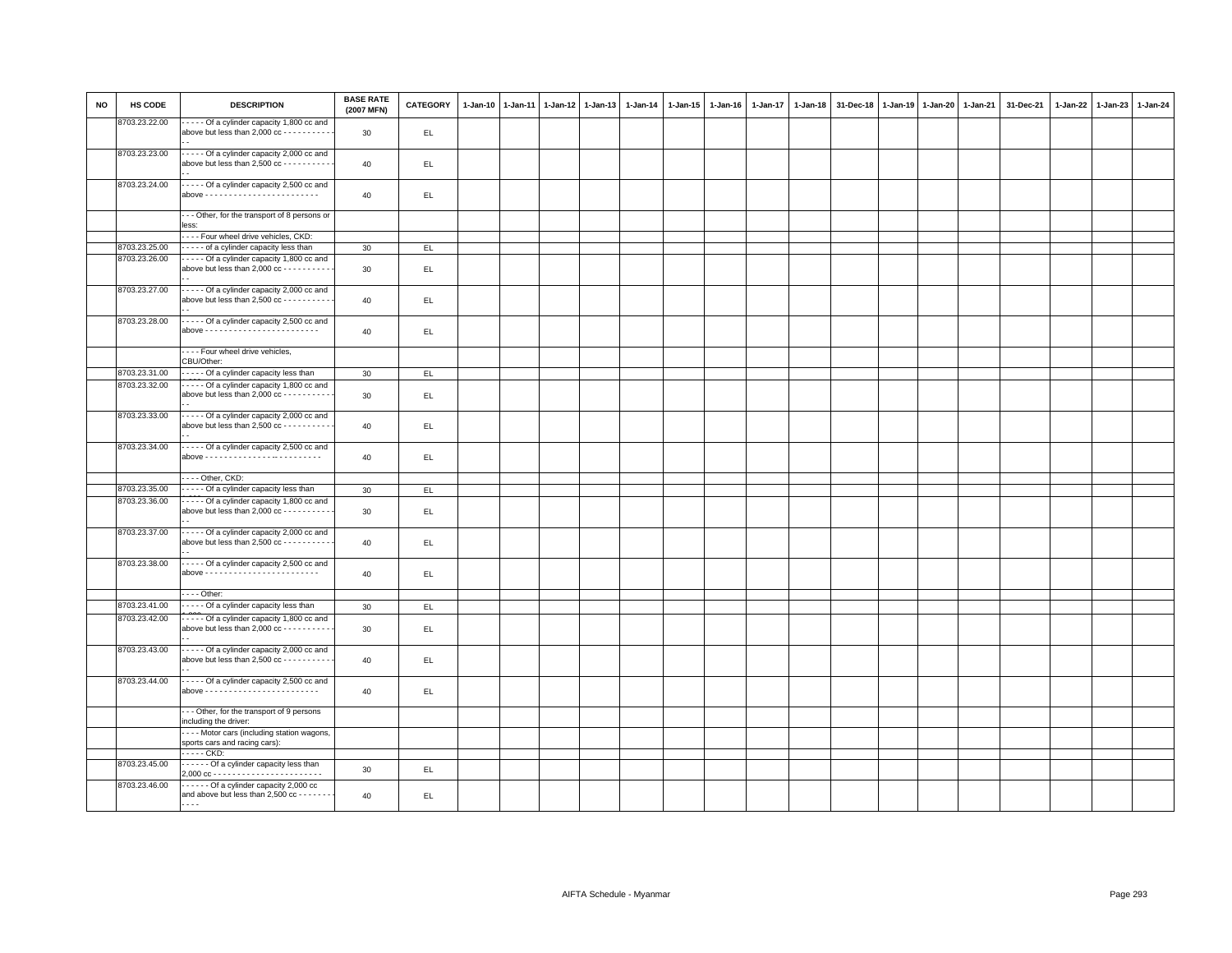| <b>NO</b> | HS CODE       | <b>DESCRIPTION</b>                                                                                  | <b>BASE RATE</b><br>(2007 MFN) | CATEGORY | $1 - Jan-10$ | $1-Jan-11$ | $1 - Jan-12$ | $1-Jan-13$ | 1-Jan-14 | $1 - Jan-15$ | $1 - Jan-16$ | $1 - Jan-17$ | 1-Jan-18 | 31-Dec-18 | $1 - Jan-19$ | $1 - Jan-20$ | 1-Jan-21 | 31-Dec-21 | 1-Jan-22 1-Jan-23 | 1-Jan-24 |
|-----------|---------------|-----------------------------------------------------------------------------------------------------|--------------------------------|----------|--------------|------------|--------------|------------|----------|--------------|--------------|--------------|----------|-----------|--------------|--------------|----------|-----------|-------------------|----------|
|           | 8703.23.47.00 | Of a cylinder capacity 2,500 cc                                                                     | 40                             | EL.      |              |            |              |            |          |              |              |              |          |           |              |              |          |           |                   |          |
|           |               |                                                                                                     |                                |          |              |            |              |            |          |              |              |              |          |           |              |              |          |           |                   |          |
|           |               | CBU/Other:                                                                                          |                                |          |              |            |              |            |          |              |              |              |          |           |              |              |          |           |                   |          |
|           | 8703.23.51.00 | Of a cylinder capacity less than                                                                    | 30                             | EL.      |              |            |              |            |          |              |              |              |          |           |              |              |          |           |                   |          |
|           | 8703.23.52.00 | Of a cylinder capacity 1,800 cc<br>and above but less than 2,000 cc - - - - - -                     | 30                             | EL       |              |            |              |            |          |              |              |              |          |           |              |              |          |           |                   |          |
|           | 8703.23.53.00 | Of a cylinder capacity 2,000 cc<br>and above but less than 2,500 cc ------                          | 40                             | EL       |              |            |              |            |          |              |              |              |          |           |              |              |          |           |                   |          |
|           | 8703.23.54.00 | Of a cylinder capacity 2,500 cc                                                                     |                                |          |              |            |              |            |          |              |              |              |          |           |              |              |          |           |                   |          |
|           |               |                                                                                                     | 40                             | EL.      |              |            |              |            |          |              |              |              |          |           |              |              |          |           |                   |          |
|           | 8703.23.55.00 | - - - - Four wheel drive vehicles, CKD:<br>Of a cylinder capacity less than                         | 30                             | EL.      |              |            |              |            |          |              |              |              |          |           |              |              |          |           |                   |          |
|           | 8703.23.56.00 | Of a cylinder capacity 1,800 cc and                                                                 |                                |          |              |            |              |            |          |              |              |              |          |           |              |              |          |           |                   |          |
|           |               | above but less than 2,000 cc ----------                                                             | 30                             | EL.      |              |            |              |            |          |              |              |              |          |           |              |              |          |           |                   |          |
|           | 8703.23.57.00 | - - - - - Of a cylinder capacity 2,000 cc and<br>above but less than 2,500 cc - - - - - - - - -     | 40                             | EL.      |              |            |              |            |          |              |              |              |          |           |              |              |          |           |                   |          |
|           | 8703.23.58.00 | - - - - - Of a cylinder capacity 2,500 cc and                                                       | 40                             | EL.      |              |            |              |            |          |              |              |              |          |           |              |              |          |           |                   |          |
|           |               | - - - - Four wheel drive vehicles,<br>CBU/Other:                                                    |                                |          |              |            |              |            |          |              |              |              |          |           |              |              |          |           |                   |          |
|           | 8703.23.61.00 | Of a cylinder capacity less than                                                                    | 30 <sup>°</sup>                | EL       |              |            |              |            |          |              |              |              |          |           |              |              |          |           |                   |          |
|           | 8703.23.62.00 | - - - - - Of a cylinder capacity 1,800 cc and<br>above but less than $2,000$ cc - - - - - - - - - - | 30                             | EL.      |              |            |              |            |          |              |              |              |          |           |              |              |          |           |                   |          |
|           | 8703.23.63.00 | - - - - - Of a cylinder capacity 2,000 cc and<br>above but less than 2,500 cc - - - - - - - - - -   | 40                             | EL.      |              |            |              |            |          |              |              |              |          |           |              |              |          |           |                   |          |
|           | 8703.23.64.00 | - - - - - Of a cylinder capacity 2,500 cc and                                                       | 40                             | EL.      |              |            |              |            |          |              |              |              |          |           |              |              |          |           |                   |          |
|           |               | - - - - Other, CKD:                                                                                 |                                |          |              |            |              |            |          |              |              |              |          |           |              |              |          |           |                   |          |
|           | 8703.23.65.00 | Of a cylinder capacity less than                                                                    | 30                             | EL       |              |            |              |            |          |              |              |              |          |           |              |              |          |           |                   |          |
|           | 8703.23.66.00 | Of a cylinder capacity 1,800 cc and<br>above but less than $2,000$ cc - - - - - - - - - -           | 30                             | EL.      |              |            |              |            |          |              |              |              |          |           |              |              |          |           |                   |          |
|           | 8703.23.67.00 | - - - - - Of a cylinder capacity 2,000 cc and<br>above but less than $2,500$ cc - - - - - - - - - - | 40                             | EL.      |              |            |              |            |          |              |              |              |          |           |              |              |          |           |                   |          |
|           | 8703.23.68.00 | - - - - - Of a cylinder capacity 2,500 cc and                                                       | 40                             | EL.      |              |            |              |            |          |              |              |              |          |           |              |              |          |           |                   |          |
|           |               | $---$ Other:                                                                                        |                                |          |              |            |              |            |          |              |              |              |          |           |              |              |          |           |                   |          |
|           | 8703.23.71.00 | Of a cylinder capacity less than<br>1,800 cc                                                        | 30                             | EL       |              |            |              |            |          |              |              |              |          |           |              |              |          |           |                   |          |
|           | 8703.23.72.00 | - - - - - Of a cylinder capacity 1,800 cc and<br>above but less than 2,000 cc - - - - - - - - - -   | 30                             | EL.      |              |            |              |            |          |              |              |              |          |           |              |              |          |           |                   |          |
|           | 8703.23.73.00 | Of a cylinder capacity 2,000 cc and<br>above but less than $2,500$ cc - - - - - - - - -             | 40                             | EL.      |              |            |              |            |          |              |              |              |          |           |              |              |          |           |                   |          |
|           | 8703.23.74.00 | - - - - - Of a cylinder capacity 2,500 cc and                                                       | 40                             | EL.      |              |            |              |            |          |              |              |              |          |           |              |              |          |           |                   |          |
|           | 4728 8703.24  | - Of a cylinder capacity exceeding 3,000<br>r.c.                                                    |                                |          |              |            |              |            |          |              |              |              |          |           |              |              |          |           |                   |          |
|           |               | - - Of a cylinder capacity exceeding 3,000<br>cc but not exceeding 4,000 cc:                        |                                |          |              |            |              |            |          |              |              |              |          |           |              |              |          |           |                   |          |
|           | 8703.24.11.00 | $---$ Ambulances $---$                                                                              | $\overline{1}$                 | EL.      |              |            |              |            |          |              |              |              |          |           |              |              |          |           |                   |          |
|           |               | 8703.24.12.00 ---- Motor-homes ----                                                                 | 40                             | EL.      |              |            |              |            |          |              |              |              |          |           |              |              |          |           |                   |          |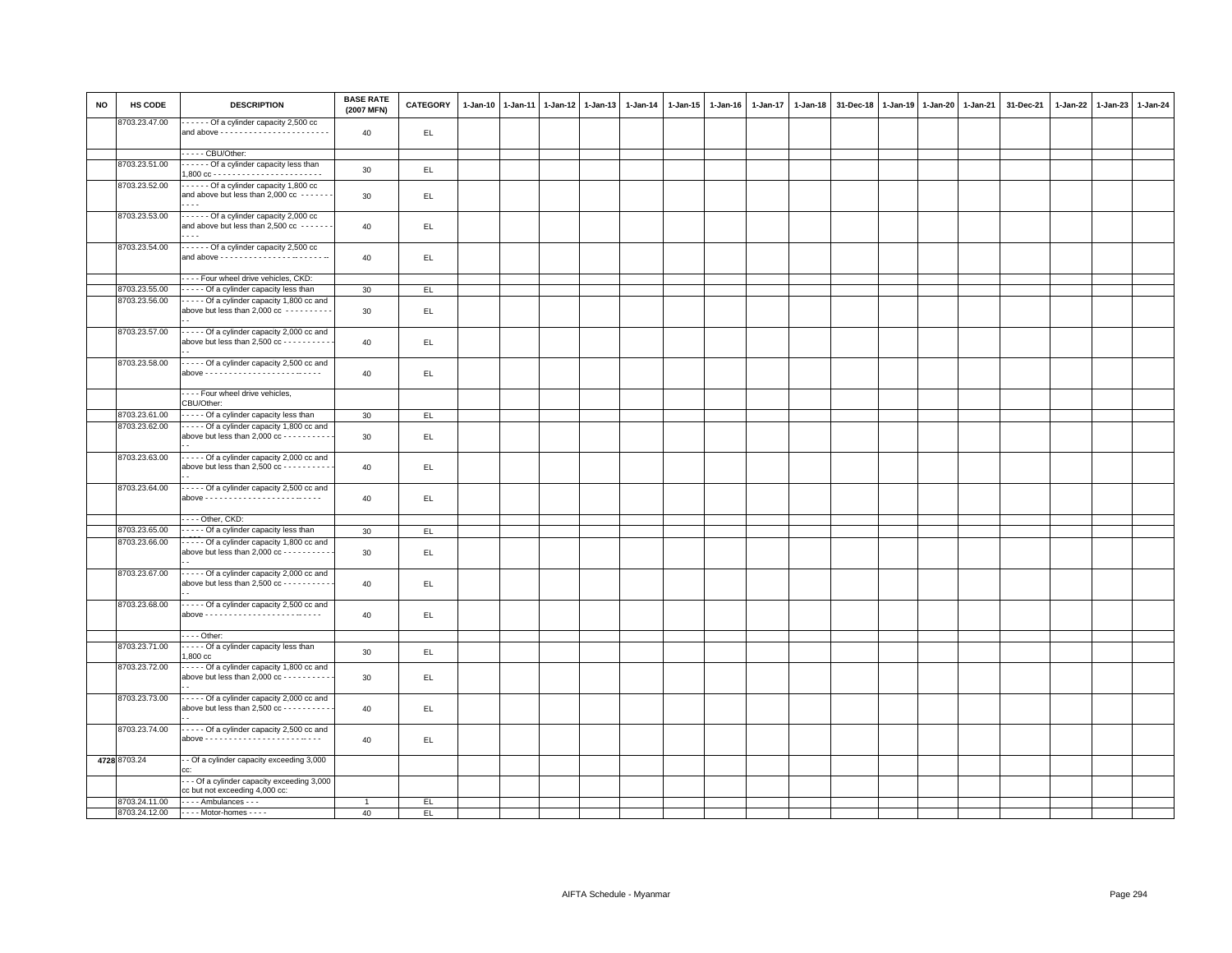| <b>NO</b> | HS CODE       | <b>DESCRIPTION</b>                                                                                  | <b>BASE RATE</b><br>(2007 MFN) | <b>CATEGORY</b> | $1 - Jan-10$ | $1-Jan-11$ | $1-Jan-12$ | $1-Jan-13$ | $1 - Jan-14$ | $1 - Jan-15$ | $1 - Jan-16$ | 1-Jan-17 | $1-Jan-18$ | 31-Dec-18 | 1-Jan-19 | $1-Jan-20$ | 1-Jan-21 | 31-Dec-21 | $1-Jan-22$ | $1-Jan-23$ | $1 - Jan-24$ |
|-----------|---------------|-----------------------------------------------------------------------------------------------------|--------------------------------|-----------------|--------------|------------|------------|------------|--------------|--------------|--------------|----------|------------|-----------|----------|------------|----------|-----------|------------|------------|--------------|
|           | 8703.24.13.00 | $\cdots$ Hearses $\cdots$                                                                           | 40                             | EL.             |              |            |            |            |              |              |              |          |            |           |          |            |          |           |            |            |              |
|           | 8703.24.14.00 | - - - - Prison vans - - -                                                                           | 40                             | EL              |              |            |            |            |              |              |              |          |            |           |          |            |          |           |            |            |              |
|           |               | ---- Motor cars (including station wagons,<br>sports cars and racing cars) for the<br>transport     |                                |                 |              |            |            |            |              |              |              |          |            |           |          |            |          |           |            |            |              |
|           |               | of 8 persons or less including the driver:                                                          |                                |                 |              |            |            |            |              |              |              |          |            |           |          |            |          |           |            |            |              |
|           | 8703.24.21.00 | - - - - - CKD - - - -                                                                               | 40                             | EL.             |              |            |            |            |              |              |              |          |            |           |          |            |          |           |            |            |              |
|           | 8703.24.22.00 | - - - - - CBU/Other - - - -                                                                         | 40                             | EL              |              |            |            |            |              |              |              |          |            |           |          |            |          |           |            |            |              |
|           |               | Other, for the transport of 8 persons                                                               |                                |                 |              |            |            |            |              |              |              |          |            |           |          |            |          |           |            |            |              |
|           |               | or less:                                                                                            |                                |                 |              |            |            |            |              |              |              |          |            |           |          |            |          |           |            |            |              |
|           | 8703.24.31.00 | - - - - - Four wheel drive vehicles, CKD - - -                                                      | 40                             | EL.             |              |            |            |            |              |              |              |          |            |           |          |            |          |           |            |            |              |
|           | 8703.24.32.00 | - - - - - Four wheel drive vehicles,                                                                | 40                             | EL.             |              |            |            |            |              |              |              |          |            |           |          |            |          |           |            |            |              |
|           | 8703.24.33.00 | - - - - - Other, CKD - - -                                                                          | 40                             | EL              |              |            |            |            |              |              |              |          |            |           |          |            |          |           |            |            |              |
|           | 8703.24.34.00 | - - - - - Other - - - - -                                                                           | 40                             | EL              |              |            |            |            |              |              |              |          |            |           |          |            |          |           |            |            |              |
|           |               | --- Other, for the transport of 9 persons                                                           |                                |                 |              |            |            |            |              |              |              |          |            |           |          |            |          |           |            |            |              |
|           |               | including the driver:                                                                               |                                |                 |              |            |            |            |              |              |              |          |            |           |          |            |          |           |            |            |              |
|           | 8703.24.41.00 | - - - - - Four wheel drive vehicles, CKD - - -                                                      | 40                             | EL              |              |            |            |            |              |              |              |          |            |           |          |            |          |           |            |            |              |
|           | 8703.24.42.00 | - - - - - Four wheel drive vehicles,                                                                | 40                             | EL              |              |            |            |            |              |              |              |          |            |           |          |            |          |           |            |            |              |
|           | 8703.24.43.00 | - - - - - Motor cars (including station                                                             |                                |                 |              |            |            |            |              |              |              |          |            |           |          |            |          |           |            |            |              |
|           |               | wagons, sports cars and racing cars), CKD                                                           | 40                             | EL.             |              |            |            |            |              |              |              |          |            |           |          |            |          |           |            |            |              |
|           | 8703.24.44.00 | - - - - - Motor cars (including station<br>wagons, sports cars and racing cars),<br>CBU/Other - - - | 40                             | EL.             |              |            |            |            |              |              |              |          |            |           |          |            |          |           |            |            |              |
|           | 8703.24.45.00 | - - - - - Other, CKD - - - -                                                                        | 40                             | E               |              |            |            |            |              |              |              |          |            |           |          |            |          |           |            |            |              |
|           | 8703.24.46.00 | $\cdots$ Other $\cdots$                                                                             | 40                             | EL              |              |            |            |            |              |              |              |          |            |           |          |            |          |           |            |            |              |
|           |               | - - Of a cylinder capacity exceeding 4,000                                                          |                                |                 |              |            |            |            |              |              |              |          |            |           |          |            |          |           |            |            |              |
|           |               | CC.                                                                                                 |                                |                 |              |            |            |            |              |              |              |          |            |           |          |            |          |           |            |            |              |
|           | 8703.24.51.00 | - - - - Ambulances - - - -                                                                          |                                | EL.             |              |            |            |            |              |              |              |          |            |           |          |            |          |           |            |            |              |
|           | 8703.24.52.00 | - - - - Motor-homes - - - -                                                                         | 40                             | E               |              |            |            |            |              |              |              |          |            |           |          |            |          |           |            |            |              |
|           | 8703.24.53.00 | $\cdots$ Hearses $\cdots$                                                                           | 40                             | EL.             |              |            |            |            |              |              |              |          |            |           |          |            |          |           |            |            |              |
|           | 8703.24.54.00 | - - - - Prison vans - - -                                                                           | 40                             | EL              |              |            |            |            |              |              |              |          |            |           |          |            |          |           |            |            |              |
|           |               | ---- Motor cars (including station wagons<br>sports cars and racing cars) for the<br>transport      |                                |                 |              |            |            |            |              |              |              |          |            |           |          |            |          |           |            |            |              |
|           |               | of 8 persons or less including the driver:                                                          |                                |                 |              |            |            |            |              |              |              |          |            |           |          |            |          |           |            |            |              |
|           | 8703.24.61.00 | - - - - - CKD - - - -                                                                               | 40                             | E               |              |            |            |            |              |              |              |          |            |           |          |            |          |           |            |            |              |
|           | 8703.24.62.00 | - - - - - CBU/Other - - - -                                                                         | 40                             | EL              |              |            |            |            |              |              |              |          |            |           |          |            |          |           |            |            |              |
|           |               | Other, for the transport of 8 persons<br>or less:                                                   |                                |                 |              |            |            |            |              |              |              |          |            |           |          |            |          |           |            |            |              |
|           | 8703.24.71.00 | - - - - - Four wheel drive vehicles, CKD - - -                                                      | 40                             | EL.             |              |            |            |            |              |              |              |          |            |           |          |            |          |           |            |            |              |
|           | 8703.24.72.00 | ----- Four wheel drive vehicles,<br>CBU/Other                                                       | 40                             | EL.             |              |            |            |            |              |              |              |          |            |           |          |            |          |           |            |            |              |
|           | 8703.24.73.00 | - - - - - Other, CKD - - - -                                                                        | 40                             | EL.             |              |            |            |            |              |              |              |          |            |           |          |            |          |           |            |            |              |
|           | 8703.24.74.00 | . Other - - - - - - - -                                                                             | 40                             | E               |              |            |            |            |              |              |              |          |            |           |          |            |          |           |            |            |              |
|           |               | --- Other, for the transport of 9 persons                                                           |                                |                 |              |            |            |            |              |              |              |          |            |           |          |            |          |           |            |            |              |
|           |               | including the driver:                                                                               |                                |                 |              |            |            |            |              |              |              |          |            |           |          |            |          |           |            |            |              |
|           | 8703.24.81.00 | Four wheel drive vehicles, CKD - -                                                                  | 40                             | EL.             |              |            |            |            |              |              |              |          |            |           |          |            |          |           |            |            |              |
|           | 8703.24.82.00 | - - - - - Four wheel drive vehicles,                                                                | 40                             | EL              |              |            |            |            |              |              |              |          |            |           |          |            |          |           |            |            |              |
|           | 8703.24.83.00 | - - - - - Motor cars (including station                                                             |                                |                 |              |            |            |            |              |              |              |          |            |           |          |            |          |           |            |            |              |
|           |               | wagons, sports cars and racing cars), CKD                                                           | 40                             | EL.             |              |            |            |            |              |              |              |          |            |           |          |            |          |           |            |            |              |
|           | 8703.24.84.00 | Motor cars (including station<br>wagons, sports cars and racing cars),<br>CBU/Other - - -           | 40                             | EL.             |              |            |            |            |              |              |              |          |            |           |          |            |          |           |            |            |              |
|           | 8703.24.85.00 | - - - - - Other, CKD - - - -                                                                        | 40                             | EL              |              |            |            |            |              |              |              |          |            |           |          |            |          |           |            |            |              |
|           | 8703.24.86.00 | . Other -                                                                                           | 40                             | EL              |              |            |            |            |              |              |              |          |            |           |          |            |          |           |            |            |              |
|           | 4729 8703.31  | - Of a cylinder capacity not exceeding                                                              |                                |                 |              |            |            |            |              |              |              |          |            |           |          |            |          |           |            |            |              |
|           |               | 1,500 cc:                                                                                           |                                |                 |              |            |            |            |              |              |              |          |            |           |          |            |          |           |            |            |              |
|           | 8703.31.10.00 | $--$ Ambulances $--$                                                                                | 30                             | EL.             |              |            |            |            |              |              |              |          |            |           |          |            |          |           |            |            |              |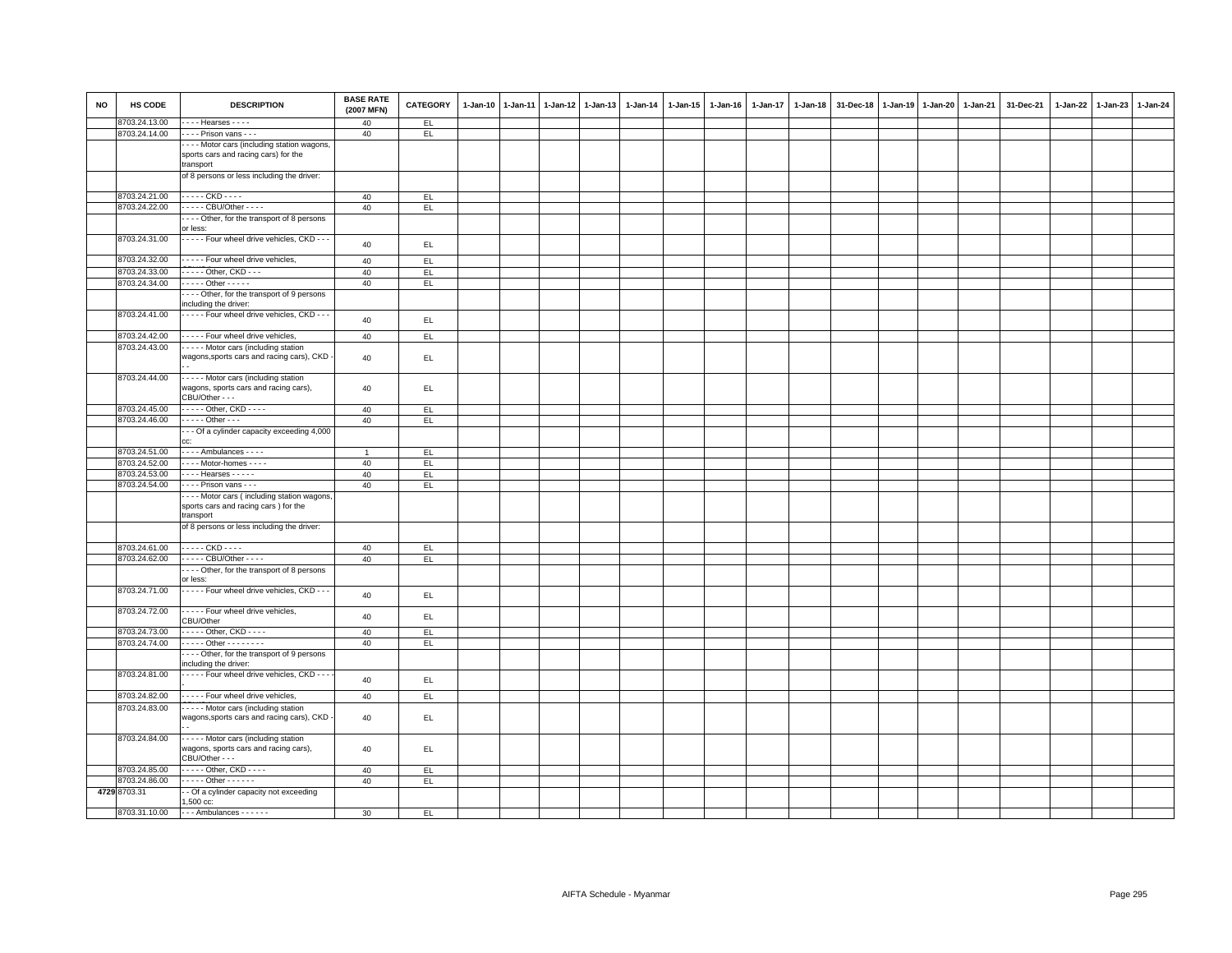| <b>NO</b> | HS CODE       | <b>DESCRIPTION</b>                                    | <b>BASE RATE</b><br>(2007 MFN) | <b>CATEGORY</b> | 1-Jan-10 | $1 - Jan-11$ | 1-Jan-12 | $1-Jan-13$ | 1-Jan-14 | 1-Jan-15 | $1 - Jan-16$ | $1 - Jan-17$ | $1 - Jan-18$ | 31-Dec-18 | $1-Jan-19$ | 1-Jan-20 1-Jan-21 | 31-Dec-21 | 1-Jan-22 | $1-Jan-23$ | 1-Jan-24 |
|-----------|---------------|-------------------------------------------------------|--------------------------------|-----------------|----------|--------------|----------|------------|----------|----------|--------------|--------------|--------------|-----------|------------|-------------------|-----------|----------|------------|----------|
|           | 8703.31.20.00 | - - Motor-homes - - -                                 | 30                             | EL              |          |              |          |            |          |          |              |              |              |           |            |                   |           |          |            |          |
|           | 8703.31.30.00 | $-$ - Hearses $-$ - $-$ -                             | 30                             | EL.             |          |              |          |            |          |          |              |              |              |           |            |                   |           |          |            |          |
|           | 8703.31.40.00 | --- Prison vans -----                                 | 30                             | EL.             |          |              |          |            |          |          |              |              |              |           |            |                   |           |          |            |          |
|           |               | - - Motor cars (including station wagons,             |                                |                 |          |              |          |            |          |          |              |              |              |           |            |                   |           |          |            |          |
|           |               | sports cars and racing cars ) for the                 |                                |                 |          |              |          |            |          |          |              |              |              |           |            |                   |           |          |            |          |
|           |               | transport                                             |                                |                 |          |              |          |            |          |          |              |              |              |           |            |                   |           |          |            |          |
|           | 8703.31.51.00 | . CKD                                                 | 30                             | EL.             |          |              |          |            |          |          |              |              |              |           |            |                   |           |          |            |          |
|           |               | CBU/Other:                                            |                                |                 |          |              |          |            |          |          |              |              |              |           |            |                   |           |          |            |          |
|           | 8703.31.52.00 | $- - - -$ New $- - - - - -$                           | 30                             | EL.             |          |              |          |            |          |          |              |              |              |           |            |                   |           |          |            |          |
|           | 8703.31.53.00 | . Used -                                              | 30                             | EL              |          |              |          |            |          |          |              |              |              |           |            |                   |           |          |            |          |
|           |               | - - Other, for the transport of 8 persons or          |                                |                 |          |              |          |            |          |          |              |              |              |           |            |                   |           |          |            |          |
|           |               | ess:                                                  |                                |                 |          |              |          |            |          |          |              |              |              |           |            |                   |           |          |            |          |
|           | 8703.31.61.00 | - - - - Four wheel drive vehicles, CKD - - -          |                                |                 |          |              |          |            |          |          |              |              |              |           |            |                   |           |          |            |          |
|           |               |                                                       | 30                             | EL.             |          |              |          |            |          |          |              |              |              |           |            |                   |           |          |            |          |
|           | 8703.31.62.00 | Four wheel drive vehicles, CBU/Other                  |                                |                 |          |              |          |            |          |          |              |              |              |           |            |                   |           |          |            |          |
|           |               |                                                       | 30                             | EL              |          |              |          |            |          |          |              |              |              |           |            |                   |           |          |            |          |
|           | 8703.31.63.00 | Other, CKD - - -                                      | 30                             | EL.             |          |              |          |            |          |          |              |              |              |           |            |                   |           |          |            |          |
|           | 8703.31.64.00 | $\cdots$ Other - - - -                                | 30                             | EL.             |          |              |          |            |          |          |              |              |              |           |            |                   |           |          |            |          |
|           |               | - - Other, for the transport of 9 persons             |                                |                 |          |              |          |            |          |          |              |              |              |           |            |                   |           |          |            |          |
|           |               | including the driver:                                 |                                |                 |          |              |          |            |          |          |              |              |              |           |            |                   |           |          |            |          |
|           | 8703.31.71.00 | Four wheel drive vehicles, CKD - - - -                |                                |                 |          |              |          |            |          |          |              |              |              |           |            |                   |           |          |            |          |
|           |               |                                                       | 30                             | EL              |          |              |          |            |          |          |              |              |              |           |            |                   |           |          |            |          |
|           | 8703.31.72.00 | --- Four wheel drive vehicles, CBU/Other              |                                |                 |          |              |          |            |          |          |              |              |              |           |            |                   |           |          |            |          |
|           |               |                                                       | 30                             | EL              |          |              |          |            |          |          |              |              |              |           |            |                   |           |          |            |          |
|           | 8703.31.73.00 | Motor cars (including station                         |                                |                 |          |              |          |            |          |          |              |              |              |           |            |                   |           |          |            |          |
|           |               | wagons, sports cars and racing cars), CKD             | 30                             | EL.             |          |              |          |            |          |          |              |              |              |           |            |                   |           |          |            |          |
|           |               |                                                       |                                |                 |          |              |          |            |          |          |              |              |              |           |            |                   |           |          |            |          |
|           | 8703.31.74.00 | - - - - New motor cars (including station             |                                |                 |          |              |          |            |          |          |              |              |              |           |            |                   |           |          |            |          |
|           |               | wagons, sports cars and racing cars),                 | 30                             | EL.             |          |              |          |            |          |          |              |              |              |           |            |                   |           |          |            |          |
|           | 8703.31.75.00 | Used motor cars (including station                    |                                |                 |          |              |          |            |          |          |              |              |              |           |            |                   |           |          |            |          |
|           |               | wagons, sports cars and racing cars),                 | 30                             | EL.             |          |              |          |            |          |          |              |              |              |           |            |                   |           |          |            |          |
|           | 8703.31.76.00 | $\cdots$ Other, CKD $\cdots$                          | 30                             | EL              |          |              |          |            |          |          |              |              |              |           |            |                   |           |          |            |          |
|           | 8703.31.77.00 | $\cdots$ Other - - - - - - - - - - - -                | 30                             | EL              |          |              |          |            |          |          |              |              |              |           |            |                   |           |          |            |          |
|           | 4730 8703.32  | - Of a cylinder capacity exceeding 1,500              |                                |                 |          |              |          |            |          |          |              |              |              |           |            |                   |           |          |            |          |
|           |               | cc but not                                            |                                |                 |          |              |          |            |          |          |              |              |              |           |            |                   |           |          |            |          |
|           | 8703.32.11.00 | -- Ambulances --------                                | $\overline{1}$                 | EL              |          |              |          |            |          |          |              |              |              |           |            |                   |           |          |            |          |
|           | 8703.32.12.00 | Motor-homes                                           | 40                             | EL.             |          |              |          |            |          |          |              |              |              |           |            |                   |           |          |            |          |
|           | 8703.32.13.00 | $\cdots$ Hearses $\cdots$                             | 40                             | EL              |          |              |          |            |          |          |              |              |              |           |            |                   |           |          |            |          |
|           | 8703.32.14.00 | --- Prison vans -----                                 | 40                             | EL.             |          |              |          |            |          |          |              |              |              |           |            |                   |           |          |            |          |
|           |               | --- Motor cars (including station wagons,             |                                |                 |          |              |          |            |          |          |              |              |              |           |            |                   |           |          |            |          |
|           |               | sports cars and racing cars) for the                  |                                |                 |          |              |          |            |          |          |              |              |              |           |            |                   |           |          |            |          |
|           |               | of 8 persons or less including the driver:            |                                |                 |          |              |          |            |          |          |              |              |              |           |            |                   |           |          |            |          |
|           |               |                                                       |                                |                 |          |              |          |            |          |          |              |              |              |           |            |                   |           |          |            |          |
|           |               | $\cdots$ CKD:                                         |                                |                 |          |              |          |            |          |          |              |              |              |           |            |                   |           |          |            |          |
|           | 8703.32.21.00 | - - - - Of a cylinder capacity less than              |                                | EL.             |          |              |          |            |          |          |              |              |              |           |            |                   |           |          |            |          |
|           |               |                                                       | 30                             |                 |          |              |          |            |          |          |              |              |              |           |            |                   |           |          |            |          |
|           | 8703.32.22.00 | Of a cylinder capacity 2,000 cc and                   | 40                             | EL              |          |              |          |            |          |          |              |              |              |           |            |                   |           |          |            |          |
|           |               | -CBU/Other:                                           |                                |                 |          |              |          |            |          |          |              |              |              |           |            |                   |           |          |            |          |
|           | 8703.32.23.00 | ---- New -----------                                  | 40                             | EL.             |          |              |          |            |          |          |              |              |              |           |            |                   |           |          |            |          |
|           | 8703.32.24.00 | Used, of a cylinder capacity less                     |                                |                 |          |              |          |            |          |          |              |              |              |           |            |                   |           |          |            |          |
|           |               |                                                       | 30                             | EL.             |          |              |          |            |          |          |              |              |              |           |            |                   |           |          |            |          |
|           |               |                                                       |                                |                 |          |              |          |            |          |          |              |              |              |           |            |                   |           |          |            |          |
|           | 8703.32.25.00 | Used, of a cylinder capacity 1,800                    |                                |                 |          |              |          |            |          |          |              |              |              |           |            |                   |           |          |            |          |
|           |               | cc and above but less than 2,000 cc - - - -<br>$\sim$ | 30                             | EL.             |          |              |          |            |          |          |              |              |              |           |            |                   |           |          |            |          |
|           |               |                                                       |                                |                 |          |              |          |            |          |          |              |              |              |           |            |                   |           |          |            |          |
|           | 8703.32.26.00 | Used, of a cylinder capacity 2,000<br>cc and above    |                                |                 |          |              |          |            |          |          |              |              |              |           |            |                   |           |          |            |          |
|           |               |                                                       | 40                             | EL.             |          |              |          |            |          |          |              |              |              |           |            |                   |           |          |            |          |
|           |               | -- Other, for the transport of 8 persons or           |                                |                 |          |              |          |            |          |          |              |              |              |           |            |                   |           |          |            |          |
|           |               |                                                       |                                |                 |          |              |          |            |          |          |              |              |              |           |            |                   |           |          |            |          |
|           |               | - - - Four wheel drive vehicles, CKD:                 |                                |                 |          |              |          |            |          |          |              |              |              |           |            |                   |           |          |            |          |
|           | 8703.32.31.00 | Of a cylinder capacity less than                      | 30                             | EL              |          |              |          |            |          |          |              |              |              |           |            |                   |           |          |            |          |
|           | 8703.32.32.00 | Of a cylinder capacity 1,800 cc and                   |                                |                 |          |              |          |            |          |          |              |              |              |           |            |                   |           |          |            |          |
|           |               | above but less than $2,000$ cc - - - - - - - - -      | 30                             | EL              |          |              |          |            |          |          |              |              |              |           |            |                   |           |          |            |          |
|           |               |                                                       |                                |                 |          |              |          |            |          |          |              |              |              |           |            |                   |           |          |            |          |
|           | 8703.32.33.00 | - - - - - Of a cylinder capacity 2,000 cc and         | 40                             | EL.             |          |              |          |            |          |          |              |              |              |           |            |                   |           |          |            |          |
|           |               |                                                       |                                |                 |          |              |          |            |          |          |              |              |              |           |            |                   |           |          |            |          |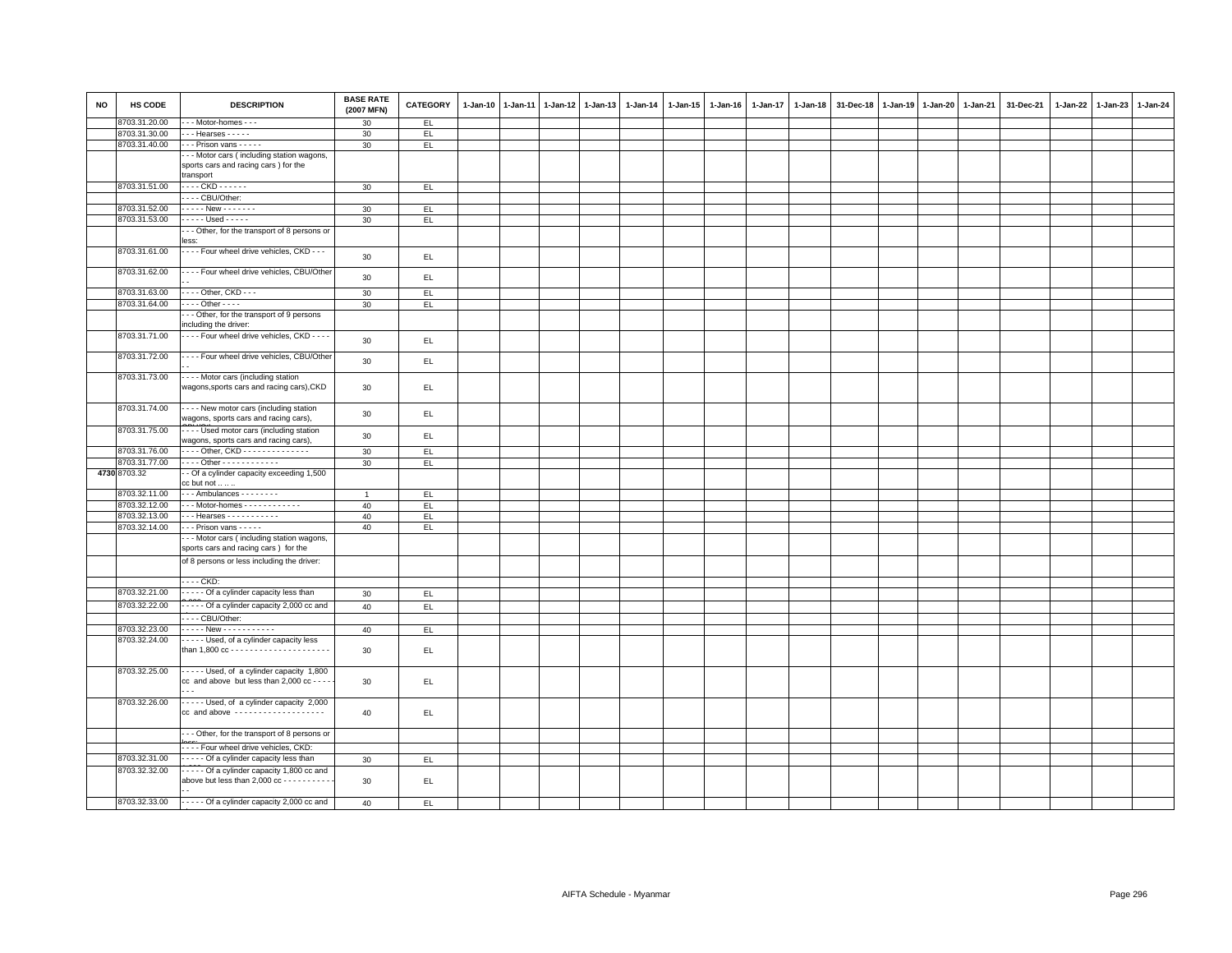| <b>NO</b> | HS CODE       | <b>DESCRIPTION</b>                                                                                               | <b>BASE RATE</b><br>(2007 MFN) | <b>CATEGORY</b> | $1-Jan-10$ | 1-Jan-11 | $1-Jan-12$ | 1-Jan-13 | 1-Jan-14 | $1-Jan-15$ | 1-Jan-16 | 1-Jan-17 | 1-Jan-18 | 31-Dec-18 | $1 - Jan-19$ | 1-Jan-20 | 1-Jan-21 | 31-Dec-21 | 1-Jan-22 1-Jan-23 | 1-Jan-24 |
|-----------|---------------|------------------------------------------------------------------------------------------------------------------|--------------------------------|-----------------|------------|----------|------------|----------|----------|------------|----------|----------|----------|-----------|--------------|----------|----------|-----------|-------------------|----------|
|           |               | - - - - Four wheel drive vehicles,<br>CBU/Other:                                                                 |                                |                 |            |          |            |          |          |            |          |          |          |           |              |          |          |           |                   |          |
|           | 8703.32.34.00 | - - - - - Of a cylinder capacity less than                                                                       | 30                             | EL              |            |          |            |          |          |            |          |          |          |           |              |          |          |           |                   |          |
|           | 8703.32.35.00 | ---- Of a cylinder capacity 1,800 cc and<br>above but less than 2,000 cc ---------                               | 30                             | EL              |            |          |            |          |          |            |          |          |          |           |              |          |          |           |                   |          |
|           | 8703.32.36.00 | - - - - - Of a cylinder capacity 2,000 cc and                                                                    | 40                             | EL.             |            |          |            |          |          |            |          |          |          |           |              |          |          |           |                   |          |
|           |               | Other, CKD:                                                                                                      |                                |                 |            |          |            |          |          |            |          |          |          |           |              |          |          |           |                   |          |
|           | 8703.32.41.00 | - - - - - Of a cylinder capacity less than                                                                       | 30                             | EL              |            |          |            |          |          |            |          |          |          |           |              |          |          |           |                   |          |
|           | 8703.32.42.00 | ----- Of a cylinder capacity 1,800 cc and<br>above but less than 2,000 cc - - - - - - - - - -                    | 30                             | EL.             |            |          |            |          |          |            |          |          |          |           |              |          |          |           |                   |          |
|           | 8703.32.43.00 | - - - - - Of a cylinder capacity 2,000 cc and                                                                    | 40                             | EL.             |            |          |            |          |          |            |          |          |          |           |              |          |          |           |                   |          |
|           | 8703.32.44.00 | $---$ Other:<br>- - - - - Of a cylinder capacity less than                                                       | 30                             | E               |            |          |            |          |          |            |          |          |          |           |              |          |          |           |                   |          |
|           | 8703.32.45.00 | - - - - - Of a cylinder capacity 1,800 cc and -                                                                  |                                |                 |            |          |            |          |          |            |          |          |          |           |              |          |          |           |                   |          |
|           |               | .                                                                                                                | 30                             | EL.             |            |          |            |          |          |            |          |          |          |           |              |          |          |           |                   |          |
|           | 8703.32.46.00 | ----- Of a cylinder capacity 2,000 cc and                                                                        | 40                             | EL              |            |          |            |          |          |            |          |          |          |           |              |          |          |           |                   |          |
|           |               | -- Other, for the transport of 9 persons                                                                         |                                |                 |            |          |            |          |          |            |          |          |          |           |              |          |          |           |                   |          |
|           |               | including the driver:<br>---- Motor cars (including station wagons,                                              |                                |                 |            |          |            |          |          |            |          |          |          |           |              |          |          |           |                   |          |
|           |               | sports cars and racing cars):                                                                                    |                                |                 |            |          |            |          |          |            |          |          |          |           |              |          |          |           |                   |          |
|           |               | . CKD:                                                                                                           |                                |                 |            |          |            |          |          |            |          |          |          |           |              |          |          |           |                   |          |
|           | 8703.32.51.00 | ------ Of a cylinder capacity less than                                                                          | 30                             | EL              |            |          |            |          |          |            |          |          |          |           |              |          |          |           |                   |          |
|           | 8703.32.52.00 | ------ Of a cylinder capacity 2,000 cc<br>and above -----------------------                                      | 40                             | EL.             |            |          |            |          |          |            |          |          |          |           |              |          |          |           |                   |          |
|           |               | - - - - - CBU/Other:                                                                                             |                                |                 |            |          |            |          |          |            |          |          |          |           |              |          |          |           |                   |          |
|           | 8703.32.53.00 |                                                                                                                  | 40                             | EL.             |            |          |            |          |          |            |          |          |          |           |              |          |          |           |                   |          |
|           | 8703.32.54.00 | - - - - - - Used, of a cylinder capacity less                                                                    | 30                             | EL.             |            |          |            |          |          |            |          |          |          |           |              |          |          |           |                   |          |
|           | 8703.32.55.00 | ------ Used, of a cylinder capacity 1,800<br>cc and above but less than 2,000 cc - - - - -<br>.                  | 30                             | EL.             |            |          |            |          |          |            |          |          |          |           |              |          |          |           |                   |          |
|           | 8703.32.56.00 | - - - - - - Used, of a cylinder capacity 2,000<br>cc and above --------------------                              | 40                             | EL.             |            |          |            |          |          |            |          |          |          |           |              |          |          |           |                   |          |
|           |               | - - - - Other:                                                                                                   |                                |                 |            |          |            |          |          |            |          |          |          |           |              |          |          |           |                   |          |
|           |               | ----- Four wheel drive vehicles, CKD:                                                                            |                                |                 |            |          |            |          |          |            |          |          |          |           |              |          |          |           |                   |          |
|           | 8703.32.61.00 | - - - - - - Of a cylinder capacity less than                                                                     | 30                             | EL              |            |          |            |          |          |            |          |          |          |           |              |          |          |           |                   |          |
|           | 8703.32.62.00 | ------ Of a cylinder capacity 1,800 cc<br>and above but less than 2,000 cc - - - - - - -<br>$\sim$ $\sim$ $\sim$ | 30                             | EL              |            |          |            |          |          |            |          |          |          |           |              |          |          |           |                   |          |
|           | 8703.32.63.00 | ------ Of a cylinder capacity 2,000 cc<br>and above -----------------------                                      | 40                             | EL              |            |          |            |          |          |            |          |          |          |           |              |          |          |           |                   |          |
|           |               | Four wheel drive vehicles,<br>CBU/Other:                                                                         |                                |                 |            |          |            |          |          |            |          |          |          |           |              |          |          |           |                   |          |
|           | 8703.32.64.00 | - - - - - - Of a cylinder capacity less than<br>$1,800$ cc - - -                                                 | 30                             | EL.             |            |          |            |          |          |            |          |          |          |           |              |          |          |           |                   |          |
|           | 8703.32.65.00 | Of a cylinder capacity 1,800 cc<br>and above but less than 2,000 cc - - - - - - -<br>.                           | 30                             | EL.             |            |          |            |          |          |            |          |          |          |           |              |          |          |           |                   |          |
|           | 8703.32.66.00 | ------ Of a cylinder capacity 2,000 cc                                                                           | 40                             | EL              |            |          |            |          |          |            |          |          |          |           |              |          |          |           |                   |          |
|           |               | $\cdots$ - Other, CKD:                                                                                           |                                |                 |            |          |            |          |          |            |          |          |          |           |              |          |          |           |                   |          |
|           | 8703.32.71.00 | - - - - - - Of a cylinder capacity less than<br>$1.800 \text{ cc} - -$                                           | 30                             | EL.             |            |          |            |          |          |            |          |          |          |           |              |          |          |           |                   |          |
|           | 8703.32.72.00 | - - - - - - Of a cylinder capacity 1,800 cc<br>and above but less than 2,000 cc - - - - - - -<br>.               | 30                             | EL.             |            |          |            |          |          |            |          |          |          |           |              |          |          |           |                   |          |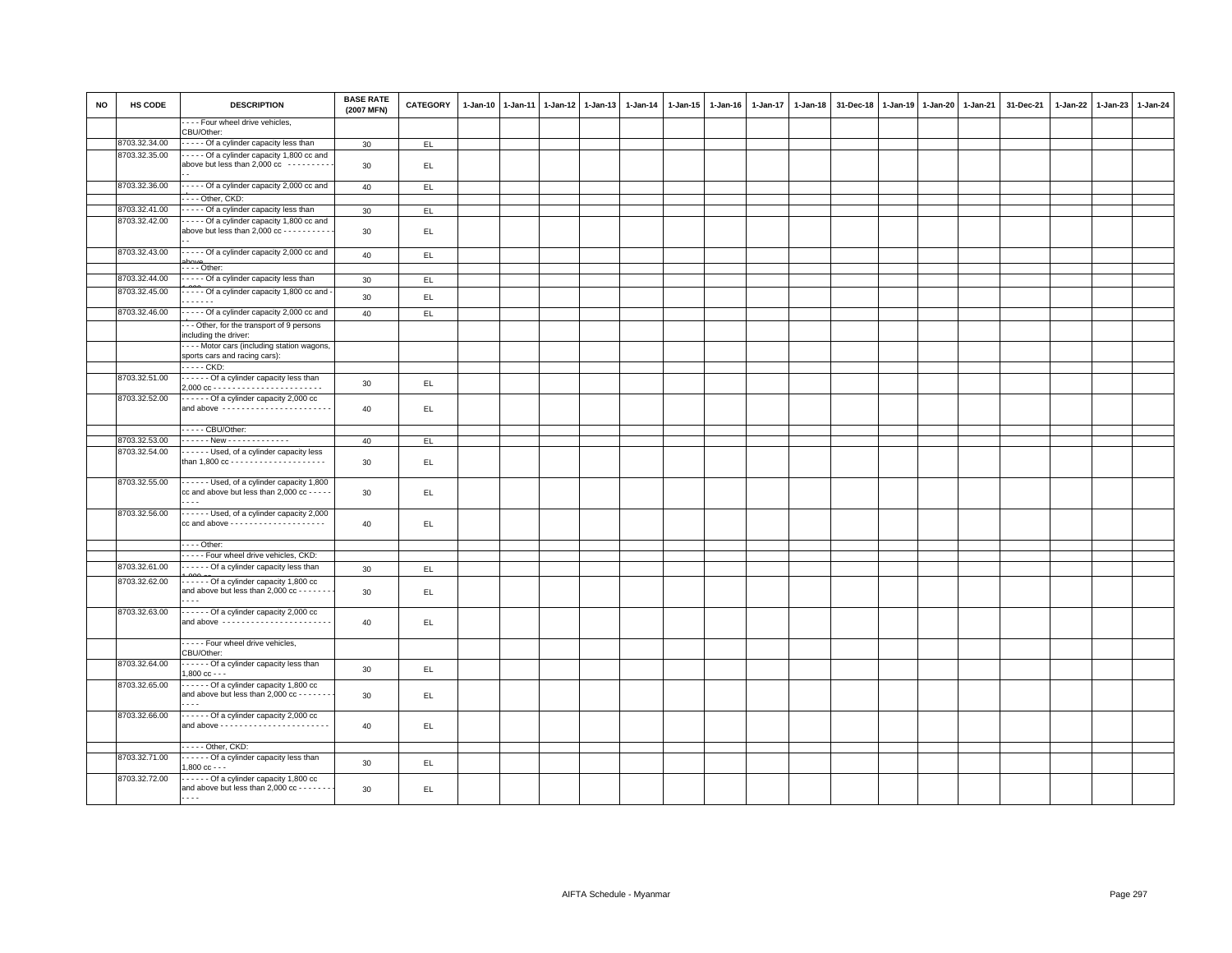| <b>NO</b> | HS CODE       | <b>DESCRIPTION</b>                                                                                 | <b>BASE RATE</b><br>(2007 MFN) | CATEGORY   | $1 - Jan-10$ | $1 - Jan-11$ | $1$ -Jan-12 | $1 - Jan-13$ | 1-Jan-14 | 1-Jan-15 | $1 - Jan-16$ | 1-Jan-17 | $1 - Jan-18$ | 31-Dec-18 | $1 - Jan-19$ | $1 - Jan-20$ | 1-Jan-21 | 31-Dec-21 | 1-Jan-22 | $1-Jan-23$ | 1-Jan-24 |
|-----------|---------------|----------------------------------------------------------------------------------------------------|--------------------------------|------------|--------------|--------------|-------------|--------------|----------|----------|--------------|----------|--------------|-----------|--------------|--------------|----------|-----------|----------|------------|----------|
|           | 8703.32.73.00 | - - - - - - Of a cylinder capacity 2,000 cc                                                        | 40                             | EL.        |              |              |             |              |          |          |              |          |              |           |              |              |          |           |          |            |          |
|           |               | $\cdots$ - Other:                                                                                  |                                |            |              |              |             |              |          |          |              |          |              |           |              |              |          |           |          |            |          |
|           | 8703.32.74.00 | Of a cylinder capacity less than                                                                   | 30                             | EL.        |              |              |             |              |          |          |              |          |              |           |              |              |          |           |          |            |          |
|           | 8703.32.75.00 | $1.800 \text{ cc} -$<br>Of a cylinder capacity 1,800 cc                                            |                                |            |              |              |             |              |          |          |              |          |              |           |              |              |          |           |          |            |          |
|           |               | and above but less than 2,000 cc - - - - - -                                                       | 30                             | EL.        |              |              |             |              |          |          |              |          |              |           |              |              |          |           |          |            |          |
|           | 8703.32.76.00 | - - - - - - Of a cylinder capacity 2,000 cc<br>and above -----------------------                   | 40                             | EL.        |              |              |             |              |          |          |              |          |              |           |              |              |          |           |          |            |          |
|           | 4731 8703.33  | - - Of a cylinder capacity exceeding 2,500<br>cc.                                                  |                                |            |              |              |             |              |          |          |              |          |              |           |              |              |          |           |          |            |          |
|           |               | --- Of a cylinder capacity exceeding 2,500<br>cc but not exceeding 3,000 cc:                       |                                |            |              |              |             |              |          |          |              |          |              |           |              |              |          |           |          |            |          |
|           | 8703.33.11.00 | - - - - Ambulances - - - - - - - - - - - -                                                         | $\overline{1}$                 | EL.        |              |              |             |              |          |          |              |          |              |           |              |              |          |           |          |            |          |
|           | 8703.33.12.00 | - - - - Motor-homes - - - - - - - - - - - -                                                        | 40                             | EL         |              |              |             |              |          |          |              |          |              |           |              |              |          |           |          |            |          |
|           | 8703.33.13.00 | $\cdots$ Hearses - - - - - - - - - - -                                                             | 40                             | EL         |              |              |             |              |          |          |              |          |              |           |              |              |          |           |          |            |          |
|           | 8703.33.14.00 | Prison vans                                                                                        | 40                             | EL         |              |              |             |              |          |          |              |          |              |           |              |              |          |           |          |            |          |
|           |               | ---- Motor cars (including station wagons                                                          |                                |            |              |              |             |              |          |          |              |          |              |           |              |              |          |           |          |            |          |
|           |               | sports cars and racing cars) for the                                                               |                                |            |              |              |             |              |          |          |              |          |              |           |              |              |          |           |          |            |          |
|           |               | transport                                                                                          |                                |            |              |              |             |              |          |          |              |          |              |           |              |              |          |           |          |            |          |
|           |               | of 8 persons or less including the driver:                                                         |                                |            |              |              |             |              |          |          |              |          |              |           |              |              |          |           |          |            |          |
|           | 8703.33.21.00 | . CKD - - - - - - - - - -                                                                          | 40                             |            |              |              |             |              |          |          |              |          |              |           |              |              |          |           |          |            |          |
|           | 8703.33.22.00 | - - - - - CBU/Other, new - - - -                                                                   |                                | EL.<br>EL. |              |              |             |              |          |          |              |          |              |           |              |              |          |           |          |            |          |
|           | 8703.33.23.00 | $\cdots$ CBU/Other, used $\cdots$                                                                  | 40<br>40                       | EL         |              |              |             |              |          |          |              |          |              |           |              |              |          |           |          |            |          |
|           |               | --- Other, for the transport of 8 persons                                                          |                                |            |              |              |             |              |          |          |              |          |              |           |              |              |          |           |          |            |          |
|           |               | or less:                                                                                           |                                |            |              |              |             |              |          |          |              |          |              |           |              |              |          |           |          |            |          |
|           | 8703.33.24.00 | Four wheel drive vehicles, CKD - - -                                                               |                                |            |              |              |             |              |          |          |              |          |              |           |              |              |          |           |          |            |          |
|           |               |                                                                                                    | 40                             | EL         |              |              |             |              |          |          |              |          |              |           |              |              |          |           |          |            |          |
|           | 8703.33.25.00 | - - - - - Four wheel drive vehicles,<br>CBU/Other - -                                              | 40                             | EL.        |              |              |             |              |          |          |              |          |              |           |              |              |          |           |          |            |          |
|           | 8703.33.26.00 | $\cdots$ Other, CKD $\cdots$                                                                       | 40                             | E          |              |              |             |              |          |          |              |          |              |           |              |              |          |           |          |            |          |
|           | 8703.33.27.00 | . Other                                                                                            | 40                             | EL         |              |              |             |              |          |          |              |          |              |           |              |              |          |           |          |            |          |
|           |               | ---- Other, for the transport of 9 persons<br>including the driver:                                |                                |            |              |              |             |              |          |          |              |          |              |           |              |              |          |           |          |            |          |
|           | 8703.33.28.00 | Four wheel drive vehicles, CKD - - -                                                               | 40                             | EL         |              |              |             |              |          |          |              |          |              |           |              |              |          |           |          |            |          |
|           | 8703.33.29.00 | - - - - - Four wheel drive vehicles,<br>CBU/Other - -                                              | 40                             | EL         |              |              |             |              |          |          |              |          |              |           |              |              |          |           |          |            |          |
|           | 8703.33.30.00 | - - - - - Motor cars(including station<br>wagons, sports cars and racing car), CKD -               | 40                             | EL.        |              |              |             |              |          |          |              |          |              |           |              |              |          |           |          |            |          |
|           | 8703.33.31.00 | ----- New motor cars (including station<br>wagons, sports cars and racing cars), - -               | 40                             | EL         |              |              |             |              |          |          |              |          |              |           |              |              |          |           |          |            |          |
|           | 8703.33.32.00 | ----- Used motor cars (including station<br>wagons, sports cars and racing cars),--                | 40                             | EL         |              |              |             |              |          |          |              |          |              |           |              |              |          |           |          |            |          |
|           | 8703.33.33.00 | ----- Other, CKD ----------                                                                        | 40                             | E          |              |              |             |              |          |          |              |          |              |           |              |              |          |           |          |            |          |
|           | 8703.33.34.00 | - - - - - Other - - - - - - - - - - - -                                                            | 40                             | EL.        |              |              |             |              |          |          |              |          |              |           |              |              |          |           |          |            |          |
|           |               | - - Of a cylinder capacity exceeding 3,000                                                         |                                |            |              |              |             |              |          |          |              |          |              |           |              |              |          |           |          |            |          |
|           |               | cc but not exceeding 4,000 cc:                                                                     |                                |            |              |              |             |              |          |          |              |          |              |           |              |              |          |           |          |            |          |
|           | 8703.33.41.00 | Ambulances                                                                                         | $\overline{1}$                 | EL.        |              |              |             |              |          |          |              |          |              |           |              |              |          |           |          |            |          |
|           | 8703.33.42.00 | - - - - Motor-homes - - - - - - - - - - -                                                          | 40                             | EL         |              |              |             |              |          |          |              |          |              |           |              |              |          |           |          |            |          |
|           | 8703.33.43.00 | - - - - Hearses - - - - - - - - - - - - - - - -                                                    | 40                             | EL.        |              |              |             |              |          |          |              |          |              |           |              |              |          |           |          |            |          |
|           | 8703.33.44.00 | - - - - Prison vans - - - - - - - - - - - - - - - - - -                                            | 40                             | EL         |              |              |             |              |          |          |              |          |              |           |              |              |          |           |          |            |          |
|           |               | - - - - Motor cars (including station wagons,<br>sports cars and racing cars) for the<br>transport |                                |            |              |              |             |              |          |          |              |          |              |           |              |              |          |           |          |            |          |
|           | 8703.33.51.00 | . CKD                                                                                              | 40                             | EL.        |              |              |             |              |          |          |              |          |              |           |              |              |          |           |          |            |          |
|           | 8703.33.52.00 | - - - - - CBU/Other, new - - - - - - -                                                             | 40                             | EL         |              |              |             |              |          |          |              |          |              |           |              |              |          |           |          |            |          |
|           |               | 8703.33.53.00 ----- CBU/Other, used ---------                                                      | 40                             | EL.        |              |              |             |              |          |          |              |          |              |           |              |              |          |           |          |            |          |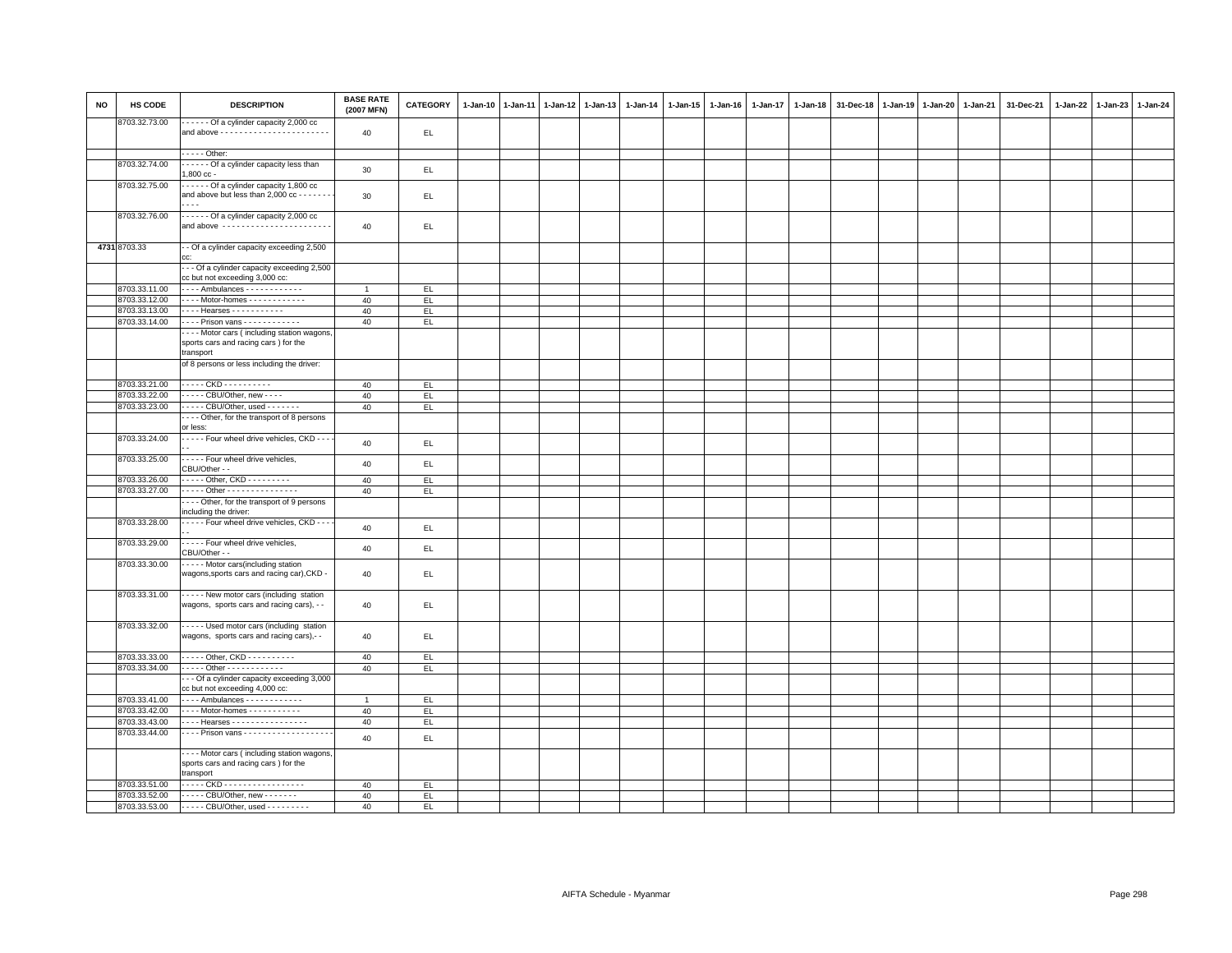| <b>NO</b> | HS CODE                        | <b>DESCRIPTION</b>                                                                             | <b>BASE RATE</b><br>(2007 MFN) | <b>CATEGORY</b> | 1-Jan-10 1-Jan-11 | 1-Jan-12 1-Jan-13 | $1 - Jan-14$ | $1-Jan-15$ | $1 - Jan-16$ | $1-Jan-17$ | $1 - Jan-18$ | 31-Dec-18 | $1 - Jan-19$ | 1-Jan-20 1-Jan-21 | 31-Dec-21 | 1-Jan-22 | 1-Jan-23 | 1-Jan-24 |
|-----------|--------------------------------|------------------------------------------------------------------------------------------------|--------------------------------|-----------------|-------------------|-------------------|--------------|------------|--------------|------------|--------------|-----------|--------------|-------------------|-----------|----------|----------|----------|
|           |                                | --- Other, for the transport of 8 persons<br>or less:                                          |                                |                 |                   |                   |              |            |              |            |              |           |              |                   |           |          |          |          |
|           | 8703.33.54.00                  | - - - - - Four wheel drive vehicles, CKD - - -                                                 | 40                             | EL.             |                   |                   |              |            |              |            |              |           |              |                   |           |          |          |          |
|           | 8703.33.55.00                  | - - - - - Four wheel drive vehicles,                                                           | 40                             | EL              |                   |                   |              |            |              |            |              |           |              |                   |           |          |          |          |
|           | 8703.33.56.00                  | CBU/Other -<br>Other, CKD - - - - - - - - - - - - - - - -                                      | 40                             | EL.             |                   |                   |              |            |              |            |              |           |              |                   |           |          |          |          |
|           | 8703.33.57.00                  | . Other                                                                                        | 40                             | EL              |                   |                   |              |            |              |            |              |           |              |                   |           |          |          |          |
|           |                                | --- Other, for the transport of 9 persons                                                      |                                |                 |                   |                   |              |            |              |            |              |           |              |                   |           |          |          |          |
|           |                                | ncluding the driver:                                                                           |                                |                 |                   |                   |              |            |              |            |              |           |              |                   |           |          |          |          |
|           | 8703.33.58.00                  | - - - - - Four wheel drive vehicles, CKD - - -                                                 | 40                             | EL              |                   |                   |              |            |              |            |              |           |              |                   |           |          |          |          |
|           | 8703.33.59.00<br>8703.33.61.00 | Four wheel drive vehicles,                                                                     | 40                             | EL.             |                   |                   |              |            |              |            |              |           |              |                   |           |          |          |          |
|           |                                | Motor cars(including station<br>wagons, sports cars and racing cars), CKD                      | 40                             | EL.             |                   |                   |              |            |              |            |              |           |              |                   |           |          |          |          |
|           | 8703.33.62.00                  | - - - - - New motor cars (including station<br>wagons, sports cars and racing cars),           | 40                             | EL.             |                   |                   |              |            |              |            |              |           |              |                   |           |          |          |          |
|           | 8703.33.63.00                  | ----- Used motor cars (including station<br>wagons, sports cars and racing                     | 40                             | EL.             |                   |                   |              |            |              |            |              |           |              |                   |           |          |          |          |
|           | 8703.33.64.00                  | Other, CKD -                                                                                   | 40                             | EL.             |                   |                   |              |            |              |            |              |           |              |                   |           |          |          |          |
|           | 8703.33.65.00                  | - - - - - Other - - - - - - - - - - - - - - - - -                                              | 40                             | EL.             |                   |                   |              |            |              |            |              |           |              |                   |           |          |          |          |
|           |                                | -- Of a cylinder capacity exceeding 4,000<br>CC:                                               |                                |                 |                   |                   |              |            |              |            |              |           |              |                   |           |          |          |          |
|           | 8703.33.71.00                  | Ambulances                                                                                     | $\overline{1}$                 | EL              |                   |                   |              |            |              |            |              |           |              |                   |           |          |          |          |
|           | 8703.33.72.00                  | - - - - Motor-homes - - - - - - - - - - - - -                                                  | 40                             | EL.             |                   |                   |              |            |              |            |              |           |              |                   |           |          |          |          |
|           | 8703.33.73.00                  | Hearses                                                                                        | 40                             | EL              |                   |                   |              |            |              |            |              |           |              |                   |           |          |          |          |
|           | 8703.33.74.00                  | ---- Prison vans ----------                                                                    | 40                             | EL.             |                   |                   |              |            |              |            |              |           |              |                   |           |          |          |          |
|           |                                | --- Motor cars (including station wagons,<br>sports cars and racing cars) for the<br>transport |                                |                 |                   |                   |              |            |              |            |              |           |              |                   |           |          |          |          |
|           | 8703.33.81.00                  | - - - - - CKD - - - - - - - -                                                                  | 40                             | EL.             |                   |                   |              |            |              |            |              |           |              |                   |           |          |          |          |
|           | 8703.33.82.00                  | ----- CBU/Other, new ----------                                                                | 40                             | EL.             |                   |                   |              |            |              |            |              |           |              |                   |           |          |          |          |
|           | 8703.33.83.00                  | - - - - - CBU/Other, used - - - -                                                              | 40                             | EL              |                   |                   |              |            |              |            |              |           |              |                   |           |          |          |          |
|           |                                | ---- Other, for the transport of 8 persons<br>or less:                                         |                                |                 |                   |                   |              |            |              |            |              |           |              |                   |           |          |          |          |
|           | 8703.33.84.00<br>8703.33.85.00 | - - - - - Four wheel drive vehicles, CKD - - -<br>- - - - - Four wheel drive vehicles,         | 40                             | EL.             |                   |                   |              |            |              |            |              |           |              |                   |           |          |          |          |
|           |                                | CBU/Other - -<br>- - - - - Other, CKD - - - - - - - - -                                        | 40                             | EL.             |                   |                   |              |            |              |            |              |           |              |                   |           |          |          |          |
|           | 8703.33.86.00<br>8703.33.87.00 | . Other - - - - - - - - - - -                                                                  | 40<br>40                       | EL.<br>EL.      |                   |                   |              |            |              |            |              |           |              |                   |           |          |          |          |
|           |                                | --- Other, for the transport of 9 persons                                                      |                                |                 |                   |                   |              |            |              |            |              |           |              |                   |           |          |          |          |
|           |                                | including the driver:                                                                          |                                |                 |                   |                   |              |            |              |            |              |           |              |                   |           |          |          |          |
|           | 8703.33.88.00                  | - - - - - Four wheel drive vehicles, CKD - -                                                   | 40                             | EL.             |                   |                   |              |            |              |            |              |           |              |                   |           |          |          |          |
|           | 8703.33.89.00                  | - - - - - Four wheel drive vehicles,<br>CBU/Other - -                                          | 40                             | EL.             |                   |                   |              |            |              |            |              |           |              |                   |           |          |          |          |
|           | 8703.33.91.00                  | ---- Motor cars (including station<br>wagons, sports cars and racing cars), CKD<br>.           | 40                             | EL.             |                   |                   |              |            |              |            |              |           |              |                   |           |          |          |          |
|           | 8703.33.92.00                  | - - - - - New motor cars (including station<br>wagons, sports cars and racing cars),           | 40                             | EL.             |                   |                   |              |            |              |            |              |           |              |                   |           |          |          |          |
|           | 8703.33.93.00                  | - - - - - Used motor cars (including station<br>wagons, sports cars and racing cars),          | 40                             | EL.             |                   |                   |              |            |              |            |              |           |              |                   |           |          |          |          |
|           | 8703.33.94.00                  | $\cdots$ Other, new/CKD $\cdots$                                                               | 40                             | EL.             |                   |                   |              |            |              |            |              |           |              |                   |           |          |          |          |
|           | 8703.33.99.00                  | - - - - - Other, used - - - - - - - - - - -                                                    | 40                             | EL.             |                   |                   |              |            |              |            |              |           |              |                   |           |          |          |          |
|           | 4732 8703.90<br>3703.90.11.00  | Other:<br>- Ambulances - - - - - - -                                                           | 30                             | EL.             |                   |                   |              |            |              |            |              |           |              |                   |           |          |          |          |
|           | 8703.90.12.00                  | - Motor-homes - - - - - -                                                                      | 30                             | EL              |                   |                   |              |            |              |            |              |           |              |                   |           |          |          |          |
|           | 8703.90.13.00                  | - - Hearses - - - - -                                                                          | 30                             | EL.             |                   |                   |              |            |              |            |              |           |              |                   |           |          |          |          |
|           | 8703.90.14.00                  | - - Prison vans - - - - -                                                                      | 30                             | EL              |                   |                   |              |            |              |            |              |           |              |                   |           |          |          |          |
|           |                                | - Motor cars (including station wagons,                                                        |                                |                 |                   |                   |              |            |              |            |              |           |              |                   |           |          |          |          |
|           | 8703.90.21.00                  | --- Electric-powered ------                                                                    | 30                             | EL.             |                   |                   |              |            |              |            |              |           |              |                   |           |          |          |          |
|           |                                | - - - Other:                                                                                   |                                |                 |                   |                   |              |            |              |            |              |           |              |                   |           |          |          |          |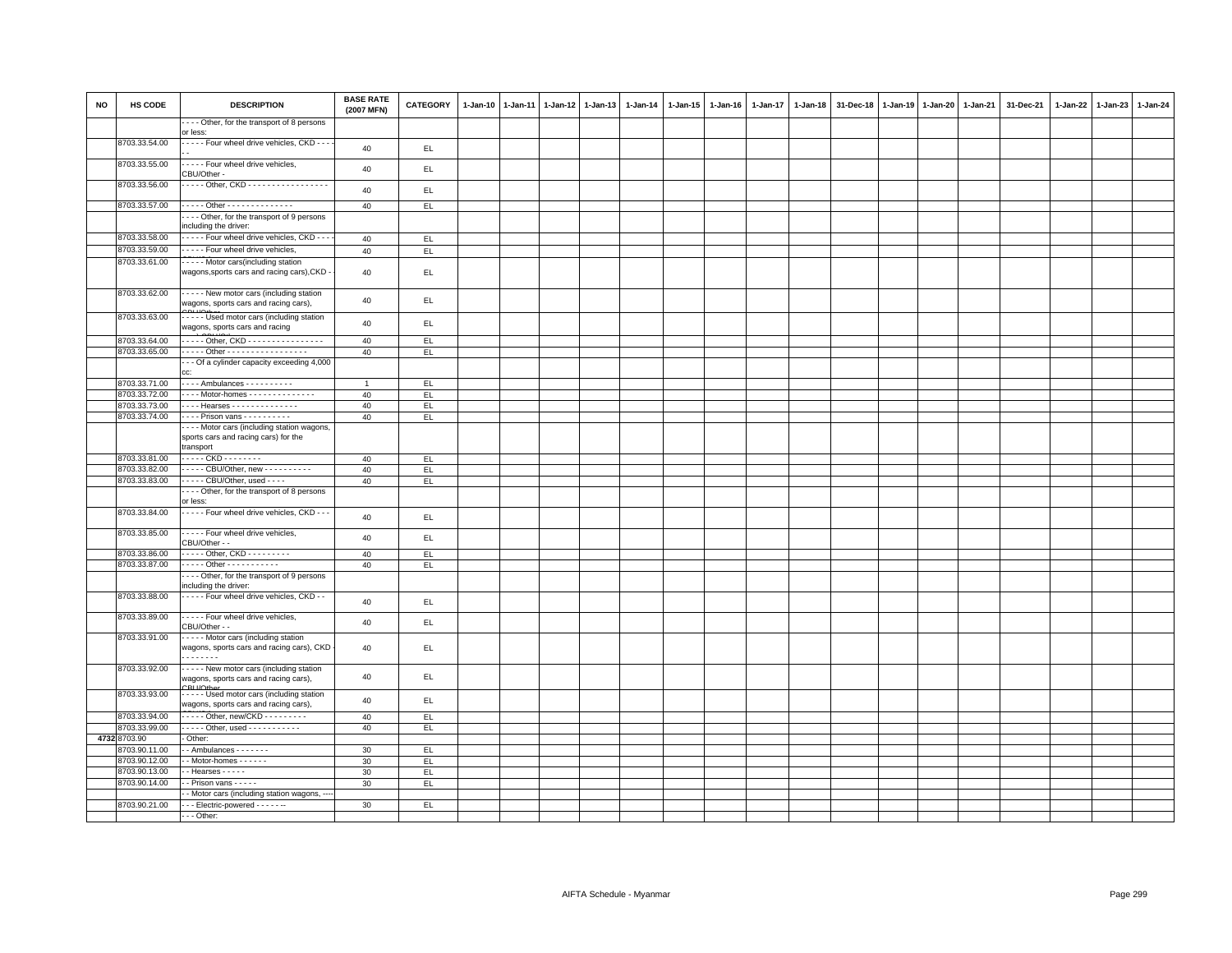| <b>NO</b> | HS CODE       | <b>DESCRIPTION</b>                                      | <b>BASE RATE</b><br>(2007 MFN) | <b>CATEGORY</b> | $1-Jan-10$ | $1-Jan-11$ | $1-Jan-12$ | $1 - Jan-13$ | 1-Jan-14 | 1-Jan-15 | 1-Jan-16 | 1-Jan-17 | 1-Jan-18 31-Dec-18 | $1 - Jan-19$ | 1-Jan-20 1-Jan-21 | 31-Dec-21 | 1-Jan-22 | 1-Jan-23 | 1-Jan-24 |
|-----------|---------------|---------------------------------------------------------|--------------------------------|-----------------|------------|------------|------------|--------------|----------|----------|----------|----------|--------------------|--------------|-------------------|-----------|----------|----------|----------|
|           |               | $--$ CKD:                                               |                                |                 |            |            |            |              |          |          |          |          |                    |              |                   |           |          |          |          |
|           | 8703.90.22.00 | Of a cylinder capacity less than 2,00                   | 30                             | EL.             |            |            |            |              |          |          |          |          |                    |              |                   |           |          |          |          |
|           | 8703.90.23.00 | - - - - - Of a cylinder capacity 2,000 cc and           | 30                             | EL.             |            |            |            |              |          |          |          |          |                    |              |                   |           |          |          |          |
|           | 8703.90.24.00 | $\cdots$ - Of a cylinder capacity 2,500 cc - - -        | 30                             | EL              |            |            |            |              |          |          |          |          |                    |              |                   |           |          |          |          |
|           | 8703.90.25.00 | $\cdots$ Of a cylinder capacity 3,000 cc and $\cdots$   | 30                             | EL.             |            |            |            |              |          |          |          |          |                    |              |                   |           |          |          |          |
|           |               | --- CBU/Other:                                          |                                |                 |            |            |            |              |          |          |          |          |                    |              |                   |           |          |          |          |
|           | 8703.90.26.00 | Of a cylinder capacity less than 1,80                   | 30                             | EL.             |            |            |            |              |          |          |          |          |                    |              |                   |           |          |          |          |
|           | 8703.90.27.00 | Of a cylinder capacity 1,800 cc and                     | 30                             | EL              |            |            |            |              |          |          |          |          |                    |              |                   |           |          |          |          |
|           | 8703.90.28.00 | - - - - Of a cylinder capacity 2,000 cc and -           | 30                             | EL              |            |            |            |              |          |          |          |          |                    |              |                   |           |          |          |          |
|           | 8703.90.31.00 | Of a cylinder capacity 2,500 cc and                     | 30                             | EL.             |            |            |            |              |          |          |          |          |                    |              |                   |           |          |          |          |
|           | 8703.90.32.00 | - - - - Of a cylinder capacity 3,000 cc -               | 30                             | EL.             |            |            |            |              |          |          |          |          |                    |              |                   |           |          |          |          |
|           |               | - Other, for the transport of 8 persons or less:        |                                |                 |            |            |            |              |          |          |          |          |                    |              |                   |           |          |          |          |
|           |               | - - Four wheel drive vehicles, CKD:                     |                                |                 |            |            |            |              |          |          |          |          |                    |              |                   |           |          |          |          |
|           | 8703.90.33.00 | Of a cylinder capacity less than 1,800                  | 30                             | EL.             |            |            |            |              |          |          |          |          |                    |              |                   |           |          |          |          |
|           | 8703.90.34.00 | - - - Of a cylinder capacity 1,800 cc and at            | 30                             | EL              |            |            |            |              |          |          |          |          |                    |              |                   |           |          |          |          |
|           | 8703.90.35.00 | Of a cylinder capacity 2,000 cc and ab                  | 30                             | EL.             |            |            |            |              |          |          |          |          |                    |              |                   |           |          |          |          |
|           | 8703.90.36.00 | ---- Of a cylinder capacity 2,500 cc and at             | 30                             | EL              |            |            |            |              |          |          |          |          |                    |              |                   |           |          |          |          |
|           |               | - - Four wheel drive vehicles, CBU/Other:               |                                |                 |            |            |            |              |          |          |          |          |                    |              |                   |           |          |          |          |
|           | 8703.90.37.00 | ---- Of a cylinder capacity less than 1,800             | 30                             | EL.             |            |            |            |              |          |          |          |          |                    |              |                   |           |          |          |          |
|           | 8703.90.38.00 | ---- Of a cylinder capacity 1,800 cc and ab             | 30                             | EL              |            |            |            |              |          |          |          |          |                    |              |                   |           |          |          |          |
|           | 8703.90.41.00 | Of a cylinder capacity 2,000 cc and at                  | 30                             | EL.             |            |            |            |              |          |          |          |          |                    |              |                   |           |          |          |          |
|           | 8703.90.42.00 | - - - Of a cylinder capacity 2,500 cc but les           | 30                             | EL.             |            |            |            |              |          |          |          |          |                    |              |                   |           |          |          |          |
|           | 8703.90.43.00 | ---- Of a cylinder capacity 3,000 cc and ab             | 30                             | EL.             |            |            |            |              |          |          |          |          |                    |              |                   |           |          |          |          |
|           |               | - - Other, CKD:                                         |                                |                 |            |            |            |              |          |          |          |          |                    |              |                   |           |          |          |          |
|           | 8703.90.44.00 | ---- Of a cylinder capacity less than 1,800             | 30                             | EL.             |            |            |            |              |          |          |          |          |                    |              |                   |           |          |          |          |
|           | 8703.90.45.00 | ---- Of a cylinder capacity 1,800 cc and at             | 30                             | EL              |            |            |            |              |          |          |          |          |                    |              |                   |           |          |          |          |
|           | 8703.90.46.00 | - - - Of a cylinder capacity 2,000 cc and ab            | 30                             | EL.             |            |            |            |              |          |          |          |          |                    |              |                   |           |          |          |          |
|           | 8703.90.47.00 | ---- Of a cylinder capacity 2,500 cc and ab             | 30                             | EL              |            |            |            |              |          |          |          |          |                    |              |                   |           |          |          |          |
|           |               | - - Other:                                              |                                |                 |            |            |            |              |          |          |          |          |                    |              |                   |           |          |          |          |
|           | 8703.90.48.00 | Of a cylinder capacity less than 1,800                  | 30                             | EL.             |            |            |            |              |          |          |          |          |                    |              |                   |           |          |          |          |
|           | 8703.90.51.00 | --- Of a cylinder capacity 1,800 cc and ab              | 30                             | EL              |            |            |            |              |          |          |          |          |                    |              |                   |           |          |          |          |
|           | 8703.90.52.00 | Of a cylinder capacity 2,000 cc and ab                  | 30                             | EL.             |            |            |            |              |          |          |          |          |                    |              |                   |           |          |          |          |
|           | 8703.90.53.00 | ---- Of a cylinder capacity 2,500 cc and at             | 30                             | EL.             |            |            |            |              |          |          |          |          |                    |              |                   |           |          |          |          |
|           | 8703.90.54.00 | ---- Of a cylinder capacity 3,000 cc and ab             | 30                             | EL.             |            |            |            |              |          |          |          |          |                    |              |                   |           |          |          |          |
|           |               | - Other, for the transport of 9 persons:                |                                |                 |            |            |            |              |          |          |          |          |                    |              |                   |           |          |          |          |
|           |               | - - Motor cars (including station wagons,---            |                                |                 |            |            |            |              |          |          |          |          |                    |              |                   |           |          |          |          |
|           | 8703.90.61.00 | ---- Electric-powered ----------                        | 30                             | EL.             |            |            |            |              |          |          |          |          |                    |              |                   |           |          |          |          |
|           |               | $\cdots$ - Other:                                       |                                |                 |            |            |            |              |          |          |          |          |                    |              |                   |           |          |          |          |
|           |               | $---$ CKD:                                              |                                |                 |            |            |            |              |          |          |          |          |                    |              |                   |           |          |          |          |
|           | 8703.90.62.00 | - - - - - Of a cylinder capacity less than 2,0          | 30                             | EL.             |            |            |            |              |          |          |          |          |                    |              |                   |           |          |          |          |
|           | 8703.90.63.00 | Of a cylinder capacity 2,000 cc and                     | 30                             | EL.             |            |            |            |              |          |          |          |          |                    |              |                   |           |          |          |          |
|           | 8703.90.64.00 | Of a cylinder capacity 2,500 cc and                     | 30                             | EL              |            |            |            |              |          |          |          |          |                    |              |                   |           |          |          |          |
|           | 8703.90.65.00 | Of a cylinder capacity 3,000 cc and                     | 30                             | EL.             |            |            |            |              |          |          |          |          |                    |              |                   |           |          |          |          |
|           |               | - - - - CBU/Other:                                      |                                |                 |            |            |            |              |          |          |          |          |                    |              |                   |           |          |          |          |
|           | 8703.90.66.00 | Of a cylinder capacity less than 1,8                    | 30                             | EL.             |            |            |            |              |          |          |          |          |                    |              |                   |           |          |          |          |
|           | 8703.90.67.00 | ------ Of a cylinder capacity 1,800 cc and              | 30                             | EL              |            |            |            |              |          |          |          |          |                    |              |                   |           |          |          |          |
|           | 8703.90.68.00 | Of a cylinder capacity 2,000 cc and                     | 30                             | EL.             |            |            |            |              |          |          |          |          |                    |              |                   |           |          |          |          |
|           | 8703.90.71.00 | Of a cylinder capacity 2,500 cc and                     | 30                             | EL.             |            |            |            |              |          |          |          |          |                    |              |                   |           |          |          |          |
|           | 8703.90.72.00 | $\cdots$ $\cdots$ - Of a cylinder capacity 3,000 cc and | 30                             | EL.             |            |            |            |              |          |          |          |          |                    |              |                   |           |          |          |          |
|           |               | - - Other four wheel drive vehicles, CKD:               |                                |                 |            |            |            |              |          |          |          |          |                    |              |                   |           |          |          |          |
|           | 8703.90.73.00 | - - - - Of a cylinder capacity less than 1,800          | 30                             | EL              |            |            |            |              |          |          |          |          |                    |              |                   |           |          |          |          |
|           | 8703.90.74.00 | Of a cylinder capacity 1,800 cc and ab                  | 30                             | EL.             |            |            |            |              |          |          |          |          |                    |              |                   |           |          |          |          |
|           | 8703.90.75.00 | - - - - Of a cylinder capacity 2,000 cc and ab          | 30                             | EL              |            |            |            |              |          |          |          |          |                    |              |                   |           |          |          |          |
|           | 8703.90.76.00 | Of a cylinder capacity 2,500 cc and ab                  | 30                             | EL.             |            |            |            |              |          |          |          |          |                    |              |                   |           |          |          |          |
|           |               | - - Other four wheel drive vehicles, CBU/Other:         |                                |                 |            |            |            |              |          |          |          |          |                    |              |                   |           |          |          |          |
|           | 8703.90.77.00 | --- Of a cylinder capacity less than 1,800              | 30                             | EL              |            |            |            |              |          |          |          |          |                    |              |                   |           |          |          |          |
|           | 8703.90.78.00 | ---- Of a cylinder capacity 1,800 cc and at             | 30                             | EL.             |            |            |            |              |          |          |          |          |                    |              |                   |           |          |          |          |
|           | 8703.90.81.00 | --- Of a cylinder capacity 2,000 cc and ab              | 30                             | EL.             |            |            |            |              |          |          |          |          |                    |              |                   |           |          |          |          |
|           | 8703.90.82.00 | ---- Of a cylinder capacity 2,500 cc but les            | 30                             | EL.             |            |            |            |              |          |          |          |          |                    |              |                   |           |          |          |          |
|           | 8703.90.83.00 | - - - - Of a cylinder capacity 3,000 cc and ab          | 30                             | EL              |            |            |            |              |          |          |          |          |                    |              |                   |           |          |          |          |
|           |               | - - Other, CKD:                                         |                                |                 |            |            |            |              |          |          |          |          |                    |              |                   |           |          |          |          |
|           | 8703.90.84.00 | - - - - Of a cylinder capacity less than 1,800          | 30                             | EL.             |            |            |            |              |          |          |          |          |                    |              |                   |           |          |          |          |
|           | 8703.90.85.00 | $- - -$ Of a cylinder capacity 1,800 cc and ab          | 30                             | EL.             |            |            |            |              |          |          |          |          |                    |              |                   |           |          |          |          |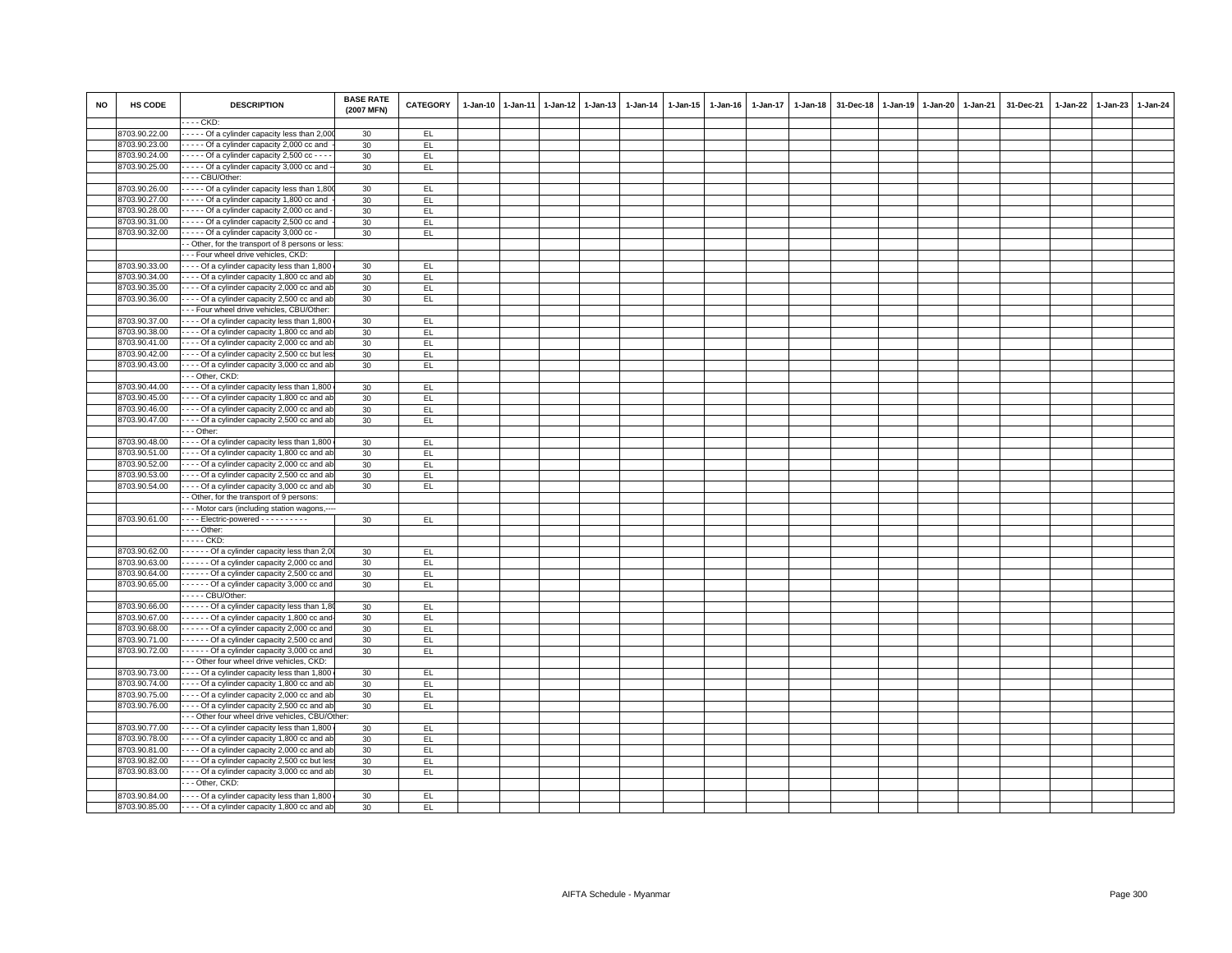| <b>NO</b> | HS CODE       | <b>DESCRIPTION</b>                                                                                    | <b>BASE RATE</b><br>(2007 MFN) | CATEGORY    | $1 - Jan-10$ | 1-Jan-11     | 1-Jan-12 | $1-Jan-13$   | 1-Jan-14                | 1-Jan-15       | 1-Jan-16       | 1-Jan-17       | 1-Jan-18       | 31-Dec-18    | 1-Jan-19    | 1-Jan-20            | 1-Jan-21     | 31-Dec-21    | 1-Jan-22            | 1-Jan-23     | $1 - Jan-24$   |
|-----------|---------------|-------------------------------------------------------------------------------------------------------|--------------------------------|-------------|--------------|--------------|----------|--------------|-------------------------|----------------|----------------|----------------|----------------|--------------|-------------|---------------------|--------------|--------------|---------------------|--------------|----------------|
|           | 8703.90.86.00 | --- Of a cylinder capacity 2,000 cc and al                                                            | 30                             | EL.         |              |              |          |              |                         |                |                |                |                |              |             |                     |              |              |                     |              |                |
|           | 8703.90.87.00 | - - - - Of a cylinder capacity 2,500 cc and ab                                                        | 30                             | EL.         |              |              |          |              |                         |                |                |                |                |              |             |                     |              |              |                     |              |                |
|           |               | - - Other:                                                                                            |                                |             |              |              |          |              |                         |                |                |                |                |              |             |                     |              |              |                     |              |                |
|           | 8703.90.88.00 | - - - - Of a cylinder capacity less than 1,800                                                        |                                |             |              |              |          |              |                         |                |                |                |                |              |             |                     |              |              |                     |              |                |
|           |               |                                                                                                       | 30                             | EL.         |              |              |          |              |                         |                |                |                |                |              |             |                     |              |              |                     |              |                |
|           | 8703.90.91.00 | - - - Of a cylinder capacity 1,800 cc and -                                                           | 30                             | EL.         |              |              |          |              |                         |                |                |                |                |              |             |                     |              |              |                     |              |                |
|           | 8703.90.92.00 | - - - - Of a cylinder capacity 2,000 cc and                                                           | 30                             | EL.         |              |              |          |              |                         |                |                |                |                |              |             |                     |              |              |                     |              |                |
|           | 8703.90.93.00 | --- Of a cylinder capacity 2,500 cc and ab                                                            | 30                             | EL          |              |              |          |              |                         |                |                |                |                |              |             |                     |              |              |                     |              |                |
|           | 8703.90.94.00 | - - - - Of a cylinder capacity 3,000 cc and ab                                                        | 30                             | EL.         |              |              |          |              |                         |                |                |                |                |              |             |                     |              |              |                     |              |                |
|           |               | Motor vehicles for the transport of                                                                   |                                |             |              |              |          |              |                         |                |                |                |                |              |             |                     |              |              |                     |              |                |
|           | 87.04         | goods.                                                                                                |                                |             |              |              |          |              |                         |                |                |                |                |              |             |                     |              |              |                     |              |                |
|           | 4733 8704.10  | - Dumpers designed for off-highway use:                                                               |                                |             |              |              |          |              |                         |                |                |                |                |              |             |                     |              |              |                     |              |                |
|           |               |                                                                                                       |                                |             |              |              |          |              |                         |                |                |                |                |              |             |                     |              |              |                     |              |                |
|           | 8704.10.11.00 | $- - g.v.w$ exceeding 24 t $- - - -$                                                                  | 3                              | $NT-1$      | 3            | 3            | 3        | 3            | 3                       | 3              | $\overline{2}$ | $\overline{2}$ |                | $\mathbf 0$  | $\mathbf 0$ | $\mathbf 0$         | $\mathbf 0$  | $\mathsf 0$  | $\mathbf 0$         | $\mathsf 0$  | $\mathbf 0$    |
|           | 8704.10.12.00 | $- - q.v.w$ not exceeding 24 t $- -$                                                                  | $\mathcal{R}$                  | $NT-1$      | 3            | 3            | 3        | 3            | 3                       | 3              | 2              | 2              | $\overline{1}$ | $\mathbf{0}$ | $\mathbf 0$ | $\mathbf{0}$        | $\mathbf{0}$ | $\mathbf{0}$ | $\mathbf{0}$        | $\mathbf 0$  | $\circ$        |
|           |               | - Completely Built Up (CBU)/Other:                                                                    |                                |             |              |              |          |              |                         |                |                |                |                |              |             |                     |              |              |                     |              |                |
|           | 8704.10.21.00 | - - g.v.w exceeding 24 t - - -                                                                        | 3                              | $NT-1$      | 3            | 3            | 3        | 3            | 3                       | 3              | $\overline{2}$ | $\overline{2}$ |                | $\Omega$     | $\mathbf 0$ | $\mathbf 0$         | $\Omega$     | $^{\circ}$   | $\Omega$            | $\Omega$     | $\mathbf 0$    |
|           | 8704.10.22.00 | $\cdot$ - - g.y.w not exceeding 24 t - - -                                                            | 3                              | $NT-1$      | 3            | 3            | 3        | $\mathbf{3}$ | 3                       | 3              | $\overline{2}$ | 2              | $\overline{1}$ | 0            | $\mathbf 0$ | $\Omega$            | $\mathbf 0$  | $\circ$      | $\circ$             | $\Omega$     | $\mathbf 0$    |
| 4734      | 8704.21       | - g.v.w not exceeding 5 t:                                                                            |                                |             |              |              |          |              |                         |                |                |                |                |              |             |                     |              |              |                     |              |                |
|           |               |                                                                                                       |                                |             |              |              |          |              |                         |                |                |                |                |              |             |                     |              |              |                     |              |                |
|           |               | - - Completely Knocked Down (CKD):                                                                    |                                |             |              |              |          |              |                         |                |                |                |                |              |             |                     |              |              |                     |              |                |
|           |               | Refrigerated vans                                                                                     |                                |             |              |              |          |              |                         |                |                |                |                |              |             |                     |              |              |                     |              |                |
|           | 8704.21.11.10 | $\cdots$ - $\cdots$ g.v.w not exceeding 3 t - $\cdots$                                                | 3                              | $NT-1$      | 3            | 3            | 3        | 3            | 3                       | 3              | 2              | 2              |                | $\Omega$     | $\Omega$    | $\Omega$            | $\mathbf 0$  | $\mathbf 0$  | $\mathbf{0}$        | $\mathbf 0$  | $\mathbf 0$    |
|           | 8704.21.11.20 | $\cdots$ g.v.w exceeding 3 t -                                                                        | 3                              | $NT-1$      | $\mathbf{3}$ | 3            | 3        | $\mathbf{3}$ | $\overline{\mathbf{3}}$ | $\overline{3}$ | $\overline{2}$ | $\overline{2}$ | $\overline{1}$ | $\mathbf 0$  | $\mathsf 0$ | $\mathsf{O}\xspace$ | $\mathsf 0$  | $\mathsf 0$  | $\mathsf 0$         | $\mathsf 0$  | $\overline{0}$ |
|           | 8704.21.12    | ---- Refuse collection vehicles having                                                                |                                |             |              |              |          |              |                         |                |                |                |                |              |             |                     |              |              |                     |              |                |
|           |               | refuse compressing device - - - - - - - - - - -                                                       |                                |             |              |              |          |              |                         |                |                |                |                |              |             |                     |              |              |                     |              |                |
|           |               | $\overline{\phantom{a}}$                                                                              |                                |             |              |              |          |              |                         |                |                |                |                |              |             |                     |              |              |                     |              |                |
|           | 8704.21.12.10 |                                                                                                       | 3                              | $NT-1$      | 3            | 3            | 3        | $\mathbf{3}$ | 3                       | 3              | $\overline{2}$ | 2              | $\overline{1}$ | 0            | 0           | $\mathbf 0$         | $\mathbf 0$  | 0            | $\circ$             | $\Omega$     | $\mathbf 0$    |
|           | 8704.21.12.20 | $\cdots$ $\cdots$ - g.v.w exceeding 3 t - - - -                                                       | 3                              | $NT-1$      | $\mathbf{3}$ | 3            | 3        | 3            | $\mathbf{3}$            | 3              | $\overline{2}$ | $\overline{2}$ | $\overline{1}$ | $\mathbf 0$  | $\mathbf 0$ | $\mathbf 0$         | $\mathbf 0$  | $\mathsf 0$  | $\mathbf 0$         | 0            | $\,0\,$        |
|           | 8704.21.13    | - - - - Tanker vehicles - - - - - - - -                                                               |                                |             |              |              |          |              |                         |                |                |                |                |              |             |                     |              |              |                     |              |                |
|           | 8704.21.13.10 | $---g.v.w$ not exceeding 3 t $---$                                                                    | 3                              | $NT-1$      | 3            | 3            | 3        | 3            | 3                       | 3              | $\overline{2}$ | $\overline{2}$ | 1              | 0            | 0           | 0                   | 0            | $\circ$      | $\circ$             | 0            | $\mathbf{0}$   |
|           | 8704.21.13.20 | $---g.v.w$ exceeding 3 t $---$                                                                        | 3                              |             |              |              |          | 3            |                         |                |                |                | $\overline{1}$ |              | $\mathbf 0$ |                     |              | $\mathbf 0$  | $\mathbf{0}$        |              | $\mathsf 0$    |
|           |               |                                                                                                       |                                | $NT-1$      | 3            | 3            | 3        |              | $\mathbf{3}$            | 3              | $\overline{2}$ | $\overline{2}$ |                | $\mathbf 0$  |             | 0                   | $\mathbf 0$  |              |                     | $\mathsf 0$  |                |
|           | 8704.21.14    | ---- Designed for the transport of concrete                                                           |                                |             |              |              |          |              |                         |                |                |                |                |              |             |                     |              |              |                     |              |                |
|           |               | or cement in bulk - - - - - - - - - - - - - - - - -                                                   |                                |             |              |              |          |              |                         |                |                |                |                |              |             |                     |              |              |                     |              |                |
|           |               |                                                                                                       |                                |             |              |              |          |              |                         |                |                |                |                |              |             |                     |              |              |                     |              |                |
|           | 8704.21.14.10 | $---g.v.w$ not exceeding 3 t - - - -                                                                  | 3                              | $NT-1$      | 3            | 3            | 3        | 3            | 3                       | 3              | $\overline{2}$ | $\overline{2}$ | $\overline{1}$ | $\mathbf 0$  | 0           | $\mathbf 0$         | $\mathbf{0}$ | $\mathsf 0$  | $\mathbf 0$         | $\mathbf 0$  | $\overline{0}$ |
|           | 8704.21.14.20 | $\cdots$ $\cdots$ q.v.w exceeding 3 t $\cdots$                                                        | 3                              | $NT-1$      | $\mathbf{3}$ | 3            | 3        | 3            | 3                       | 3              | $\overline{2}$ | 2              | $\overline{1}$ | $\mathbf{0}$ | $\mathbf 0$ | $\mathbf{O}$        | $\mathbf{0}$ | $\mathbf 0$  | $\mathbf{0}$        | $\mathbf 0$  | $\circ$        |
|           | 8704.21.15    | --- Other vans, pick-up trucks and similar                                                            |                                |             |              |              |          |              |                         |                |                |                |                |              |             |                     |              |              |                     |              |                |
|           |               |                                                                                                       |                                |             |              |              |          |              |                         |                |                |                |                |              |             |                     |              |              |                     |              |                |
|           |               |                                                                                                       |                                |             |              |              |          |              |                         |                |                |                |                |              |             |                     |              |              |                     |              |                |
|           | 8704.21.15.10 | $----9.$ V.w not exceeding 3 t $---$                                                                  | 3                              | $NT-1$      | 3            | 3            | 3        | 3            | 3                       | 3              | $\overline{2}$ | 2              | $\overline{1}$ | $\mathbf 0$  | 0           | $\mathbf 0$         | $\mathbf 0$  | 0            | $\mathbf 0$         | $\mathbf{0}$ | $\mathsf 0$    |
|           | 8704.21.15.20 | $\cdots$ g.v.w exceeding 3 t                                                                          | 3                              | $NT-1$      | $\mathbf{3}$ | 3            | 3        | 3            | $\mathbf{3}$            | 3              | $\overline{2}$ | 2              | $\overline{1}$ | $\mathbf{0}$ | $\mathbf 0$ | $\mathbf{0}$        | $\mathbf{0}$ | $\mathbf{0}$ | $\mathbf{0}$        | $\mathbf 0$  | $\mathbf{0}$   |
|           | 8704.21.16    | ---- Ordinary lorries (trucks) ----                                                                   |                                |             |              |              |          |              |                         |                |                |                |                |              |             |                     |              |              |                     |              |                |
|           | 8704.21.16.10 | $\cdots$ $\cdots$ g.v.w not exceeding 3 t $\cdots$                                                    |                                |             |              |              |          |              |                         |                |                |                |                |              |             |                     |              |              |                     |              |                |
|           |               |                                                                                                       | 3                              | $NT-1$      | 3            | 3            | 3        | 3            | $\mathbf{3}$            | 3              | $\overline{2}$ | 2              | $\overline{1}$ | $\mathbf{0}$ | $\mathbf 0$ | $\mathbf{0}$        | $\mathbf{0}$ | $\mathbf{0}$ | $\mathbf{0}$        | $\mathbf 0$  | $\mathbf 0$    |
|           | 8704.21.16.20 | - - - - - - - g.v.w exceeding 3 t - - - - - - -                                                       | 3                              | $NT-1$      | 3            | 3            | 3        | 3            | $\mathbf{3}$            | 3              | $\overline{2}$ | $\overline{2}$ | -1             | 0            | 0           | $\mathbf 0$         | $\mathbf{0}$ | $\circ$      | $\circ$             | $\mathbf 0$  | $\mathbf{0}$   |
|           | 8704.21.19    | Other - - - - - - - - - - -                                                                           |                                |             |              |              |          |              |                         |                |                |                |                |              |             |                     |              |              |                     |              |                |
|           | 8704.21.19.10 | $----g.v.w$ not exceeding 3 t - - - - -                                                               | 3                              | $NT-1$      | 3            | 3            | 3        | 3            | 3                       | 3              | $\overline{2}$ | $\overline{2}$ | $\overline{1}$ | $\mathbf 0$  | $\mathbf 0$ | $\mathbf 0$         | $\mathbf 0$  | $\mathsf 0$  | $\circ$             | $\mathsf 0$  | $\mathbf 0$    |
|           | 8704.21.19.20 | $- - - - - -$ g.v.w exceeding 3 t - - - - - - -                                                       | 3                              | $NT-1$      | 3            | 3            | 3        | $\mathbf{3}$ | 3                       | 3              | $\overline{2}$ | $\overline{2}$ | $\overline{1}$ | $\mathbf 0$  | $\mathbf 0$ | $\mathbf{0}$        | $\mathbf{0}$ | $\circ$      | $\circ$             | $\mathbf 0$  | $\mathbf 0$    |
|           |               | -- Completely Built Up (CBU):                                                                         |                                |             |              |              |          |              |                         |                |                |                |                |              |             |                     |              |              |                     |              |                |
|           | 8704.21.21    | Refrigerated vans - - - - -                                                                           |                                |             |              |              |          |              |                         |                |                |                |                |              |             |                     |              |              |                     |              |                |
|           | 8704.21.21.10 | $---g.v.w$ not exceeding 3 t $---$                                                                    |                                | $NT-1$      |              |              |          |              | 3                       |                |                |                | 1              | 0            |             | 0                   |              |              |                     |              | $\mathbf 0$    |
|           |               |                                                                                                       | 3                              |             | 3            | 3            | 3        | 3            |                         | 3              | $\overline{2}$ | 2              |                |              | 0           |                     | 0            | 0            | $\circ$             | $\mathbf 0$  |                |
|           | 8704.21.21.20 | $\cdots$ g.v.w exceeding 3 t -                                                                        | 3                              | $NT-1$      | $\mathbf{3}$ | $\mathbf{3}$ | 3        | $\mathbf{3}$ | $\overline{3}$          | $\mathbf{3}$   | $\overline{2}$ | $\overline{2}$ | $\overline{1}$ | $\mathbf 0$  | $\mathsf 0$ | $\mathbf 0$         | $\mathbf 0$  | $\mathbf 0$  | $\mathsf{O}\xspace$ | $\mathbf 0$  | $\overline{0}$ |
|           | 8704.21.22    | - - - - Refuse collection vehicles having                                                             |                                |             |              |              |          |              |                         |                |                |                |                |              |             |                     |              |              |                     |              |                |
|           |               | refuse compressing device - - - - - - - - -                                                           |                                |             |              |              |          |              |                         |                |                |                |                |              |             |                     |              |              |                     |              |                |
|           | 8704.21.22.10 | $\cdots$ $\cdots$ - $\cdots$ g.v.w not exceeding 3 t $\cdots$                                         | 3                              | $NT-1$      | $\mathbf{3}$ |              | 3        | 3            | $\mathbf{3}$            | 3              | $\overline{2}$ | $\overline{2}$ |                | $\mathbf 0$  |             | $\mathbf 0$         | $\mathbf 0$  | $\mathbf 0$  | $\mathbf 0$         | $\mathsf 0$  | $\mathbf 0$    |
|           |               |                                                                                                       |                                |             |              | 3            |          |              |                         |                |                |                | $\overline{1}$ |              | $\mathbf 0$ |                     |              |              |                     |              |                |
|           | 8704.21.22.20 | $---g.v.w$ exceeding 3 t - - - - -                                                                    | 3                              | <b>NT-1</b> | 3            | 3            | 3        | 3            | 3                       | 3              | $\overline{2}$ | 2              | $\overline{1}$ | $\mathbf 0$  | $\mathbf 0$ | $\mathbf 0$         | $\mathbf 0$  | $\mathsf 0$  | $\mathbf 0$         | $\mathbf 0$  | $\mathbf 0$    |
|           | 8704.21.23    | Tanker vehicles - - - - - - - - -                                                                     |                                |             |              |              |          |              |                         |                |                |                |                |              |             |                     |              |              |                     |              |                |
|           | 8704.21.23.10 | $\cdots$ $\cdots$ - g.v.w not exceeding $3 + \cdots$                                                  | 3                              | $NT-1$      | 3            | 3            | 3        | 3            | 3                       | 3              | $\overline{2}$ | $\overline{2}$ | 1              | 0            | 0           | $\mathbf 0$         | 0            | $^{\circ}$   | $\circ$             | $^{\circ}$   | $\overline{0}$ |
|           | 8704.21.23.20 | $---g.v.w$ exceeding 3 t - - - -                                                                      | 3                              | $NT-1$      | $\mathbf{3}$ | 3            | 3        | 3            | 3                       | 3              | $\overline{2}$ | $\overline{2}$ | $\overline{1}$ | $\mathbf 0$  | $\mathbf 0$ | $\mathbf 0$         | $\mathbf 0$  | $\circ$      | $\circ$             | $\mathbf 0$  | $\mathbf{0}$   |
|           |               |                                                                                                       |                                |             |              |              |          |              |                         |                |                |                |                |              |             |                     |              |              |                     |              |                |
|           | 8704.21.24    | - - - - Designed for the transport of concrete<br>or cement in bulk - - - - - - - - - - - - - - - - - |                                |             |              |              |          |              |                         |                |                |                |                |              |             |                     |              |              |                     |              |                |
|           |               |                                                                                                       |                                |             |              |              |          |              |                         |                |                |                |                |              |             |                     |              |              |                     |              |                |
|           | 8704.21.24.10 | $- - - - - -$ g.v.w not exceeding $3 + -$                                                             | 3                              | $NT-1$      | 3            | 3            | 3        | 3            | 3                       | 3              | $\overline{2}$ | $\overline{2}$ |                | $\mathbf 0$  | 0           | $\mathbf 0$         | $\mathbf 0$  | $\mathbf 0$  | $\mathbf 0$         | $\mathsf 0$  | $\mathsf 0$    |
|           | 8704.21.24.20 | $- - - - - -$ g.v.w exceeding 3 t $- -$                                                               | 3                              | $NT-1$      | 3            | 3            | 3        | 3            | 3                       | 3              | $\overline{2}$ | 2              | $\overline{1}$ | $\mathbf 0$  | $\mathbf 0$ | 0                   | $\mathbf{0}$ | $\Omega$     | $\mathbf{0}$        | $\mathbf 0$  | $\mathbf 0$    |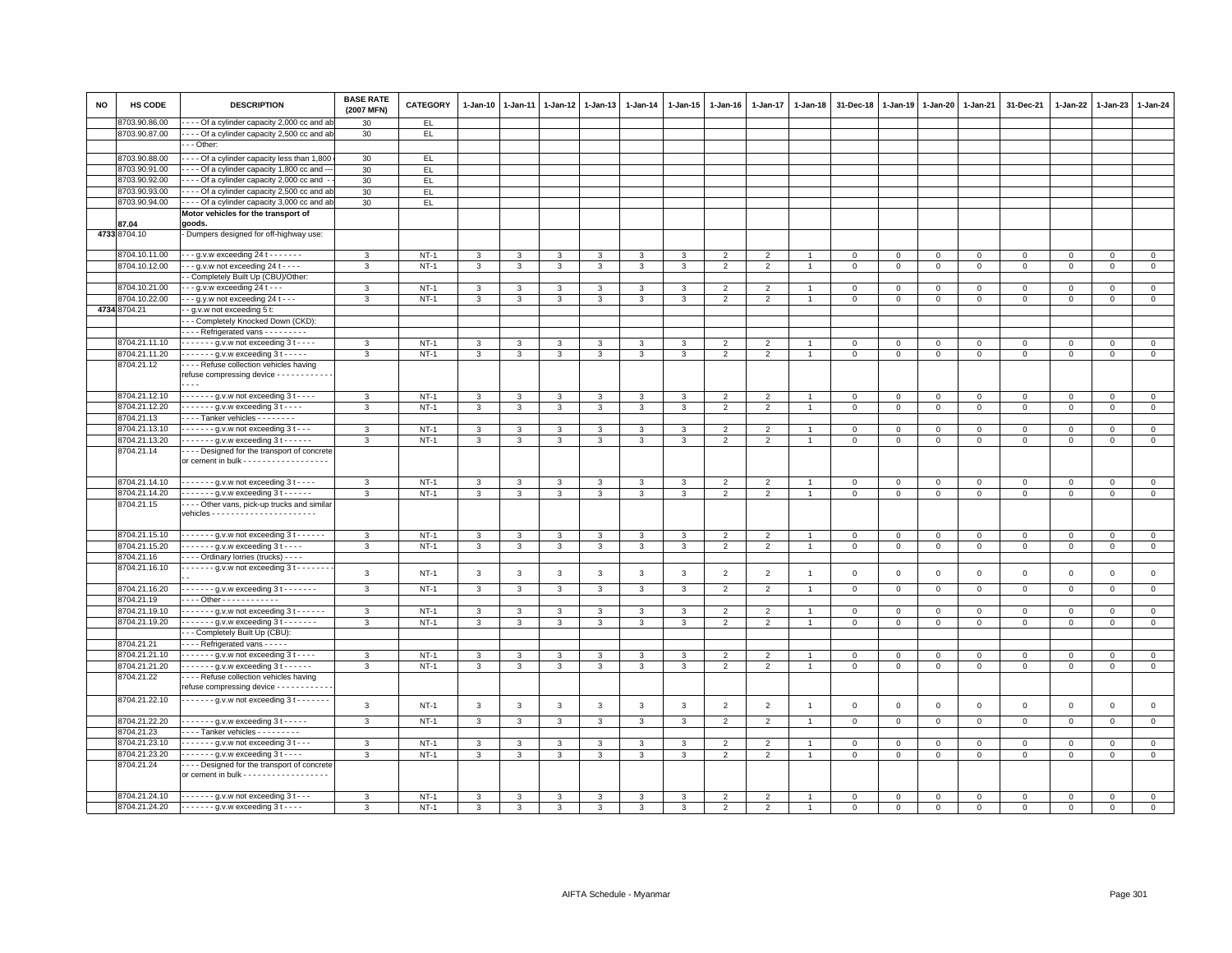| 8704.21.25<br>--- Other vans, pick-up trucks and simila<br>8704.21.25.10<br>$\cdots$ $\cdots$ g.v.w not exceeding 3 t $\cdots$<br>$NT-1$<br>$\mathbf{0}$<br>3<br>$\overline{2}$<br>$\overline{2}$<br>$\mathbf 0$<br>$\mathbf{0}$<br>$\mathbf 0$<br>3<br>$\mathbf{3}$<br>3<br>3<br>3<br>3<br>$\Omega$<br>$\Omega$<br>0<br>$\Omega$<br>8704.21.25.20<br>$\cdots$ $\cdots$ q.v.w exceeding 3 t $\cdots$<br>$NT-1$<br>$\mathbf{3}$<br>$\mathbf{3}$<br>$\mathbf{3}$<br>2<br>2<br>$\mathbf{0}$<br>$\mathbf{3}$<br>3<br>3<br>$\mathbf{3}$<br>$\overline{1}$<br>$\mathbf{0}$<br>$\mathbf{0}$<br>$\mathbf{0}$<br>$\mathbf{0}$<br>$\mathbf{0}$<br>$\mathbf 0$<br>$\mathbf{0}$<br>8704.21.26<br>---- Ordinary lorries (trucks) -------<br>8704.21.26.10<br>$\cdots$ $\cdots$ - g.v.w not exceeding 3 t - - - - - - -<br>$\mathbf{3}$<br>$\mathsf 0$<br>$NT-1$<br>3<br>3<br>3<br>$\mathbf{3}$<br>$\mathbf{3}$<br>3<br>$\overline{2}$<br>$\overline{2}$<br>$\mathbf 0$<br>$\mathbf{0}$<br>$\mathbf 0$<br>$\mathbf{0}$<br>$\mathbf 0$<br>$\Omega$<br>$\mathbf{0}$<br>$\overline{1}$<br>8704.21.26.20<br>$\cdots$ $\cdots$ g.v.w exceeding 3 t - - - - - - -<br>$\overline{0}$<br>$\mathbf{3}$<br>$NT-1$<br>$\mathbf{3}$<br>$\overline{2}$<br>$\mathsf 0$<br>$\mathbf 0$<br>$\mathbf{3}$<br>$\mathcal{R}$<br>-3<br>3<br>3<br>$\overline{2}$<br>$\Omega$<br>$\Omega$<br>0<br>$\Omega$<br>$\Omega$<br>8704.21.29<br>Other - - - - - - - - - - -<br>8704.21.29.10<br>$\cdots$ $\cdots$ - $\cdots$ g.v.w not exceeding 3 t - - - - -<br>3<br>$NT-1$<br>3<br>$\overline{2}$<br>$\mathbf 0$<br>3<br>3<br>3<br>$\mathfrak{p}$<br>$\mathbf 0$<br>$\mathbf 0$<br>$\Omega$<br>0<br>0<br>$\Omega$<br>3<br>$\Omega$<br>8704.21.29.20<br>$\cdots$ $\cdots$ $\cdots$ g.v.w exceeding 3 t - - - -<br>$NT-1$<br>$\overline{0}$<br>3<br>$\mathbf{3}$<br>3<br>3<br>3<br>$\mathbf{3}$<br>$\overline{2}$<br>2<br>$\mathbf 0$<br>$\mathbf{0}$<br>$\mathbf{0}$<br>$\mathsf 0$<br>$\mathbf 0$<br>3<br>$\mathbf 0$<br>$\Omega$<br>-1<br>4735 8704.22<br>- g.v.w exceeding 5 t but not exceeding<br>20 t:<br>--- Completely Knocked Down (CKD):<br>g.v.w not exceeding 6 t:<br>3704.22.11.00<br>---- Refrigerated vans ----------<br>$NT-1$<br>$\mathsf 0$<br>3<br>3<br>3<br>$\mathfrak{p}$<br>$\mathbf 0$<br>$\mathsf 0$<br>$\mathbf 0$<br>$\mathsf 0$<br>$\Omega$<br>3<br>$\Omega$<br>$\mathbf 0$<br>-3<br>8704.22.12.00<br>- - - - Refuse collection vehicles having<br>$\mathbf{3}$<br>$\mathbf{3}$<br>$\mathbf{3}$<br>$\mathbf{3}$<br>$\mathsf 0$<br>$NT-1$<br>3<br>3<br>3<br>$\overline{2}$<br>$\overline{2}$<br>$\mathbf 0$<br>$\mathbf 0$<br>$\mathbf 0$<br>$\mathbf 0$<br>$\mathsf 0$<br>$\mathbf 0$<br>$\mathsf 0$<br>$\overline{1}$<br>refuse compressing device - - - - - - - - - -<br>8704.22.13.00<br>$\cdots$ Tanker vehicles $\cdots$<br>$NT-1$<br>$\overline{0}$<br>$\mathbf{3}$<br>$\mathbf{3}$<br>$\mathbf{3}$<br>$\overline{2}$<br>$\overline{2}$<br>0<br>$\mathbf 0$<br>$\mathbf 0$<br>$\mathbf 0$<br>3<br>3<br>3<br>3<br>0<br>$\mathbf{0}$<br>$\circ$<br>$\overline{1}$<br>8704.22.14.00<br>Designed for the transport of<br>concrete or cement in bulk - - - - - - - - - - - -<br>$\mathsf 0$<br>$\mathbf{3}$<br>$NT-1$<br>3<br>$\mathbf{3}$<br>$\mathbf{3}$<br>$\overline{2}$<br>$\overline{2}$<br>$\Omega$<br>$\mathbf 0$<br>$\mathbf 0$<br>$\mathbf 0$<br>$\mathbf 0$<br>$\mathbf{3}$<br>3<br>3<br>$\Omega$<br>$\Omega$<br>$\overline{1}$<br>.<br>8704.22.15.00<br>Other vans, pick-up trucks and<br>$\mathsf 0$<br>3<br>$NT-1$<br>3<br>3<br>3<br>3<br>3<br>$\overline{2}$<br>$\mathfrak{p}$<br>$\Omega$<br>$\Omega$<br>$\mathbf 0$<br>$\mathbf 0$<br>$\Omega$<br>3<br>$\mathbf{1}$<br>$\mathbf 0$<br>$\mathbf 0$<br>8704.22.16.00<br>- - - - - Ordinary lorries (trucks) - - - - - -<br>$NT-1$<br>$\mathsf 0$<br>$\mathbf{3}$<br>$\mathbf{3}$<br>$\Omega$<br>$\mathbf 0$<br>$\mathbf 0$<br>$\Omega$<br>3<br>$\mathbf{B}$<br>3<br>3<br>3<br>$\overline{2}$<br>$\overline{2}$<br>$\mathbf 0$<br>$\Omega$<br>$\Omega$<br>8704.22.19.00<br>- - - - - Other - - - - - - - - - - -<br>$\mathbf{3}$<br>$NT-1$<br>$\mathbf{3}$<br>$\mathbf{3}$<br>$\overline{2}$<br>$\overline{2}$<br>$\mathsf 0$<br>$\mathbf{0}$<br>3<br>3<br>3<br>3<br>$\overline{1}$<br>$\mathbf 0$<br>$\mathbf 0$<br>$\mathbf 0$<br>$\mathsf 0$<br>$\mathbf 0$<br>$\mathbf 0$<br>- - - g.v.w exceeding 6 t but not exceeding<br>8704.22.21.00<br>- - - - - Refrigerated vans - - - - - - - - -<br>$\mathbf{3}$<br>$\mathbf{3}$<br>$\overline{2}$<br>$\circ$<br>$NT-1$<br>3<br>3<br>3<br>$\mathbf{3}$<br>3<br>$\overline{2}$<br>$\overline{1}$<br>$\mathbf 0$<br>$\Omega$<br>$\mathbf 0$<br>$\mathbf 0$<br>$\mathbf 0$<br>$\mathbf 0$<br>$\mathbf 0$<br>8704.22.22.00<br>---- Refuse collection vehicles having<br>$\mathsf 0$<br>3<br>$NT-1$<br>$\mathbf{3}$<br>3<br>$\mathbf{3}$<br>$\mathbf{3}$<br>$\mathbf{3}$<br>$\overline{2}$<br>$\overline{2}$<br>$\mathbf 0$<br>$\mathsf 0$<br>$\mathsf 0$<br>$\mathbf 0$<br>3<br>$\mathbf 0$<br>$\mathsf 0$<br>$\mathbf 0$<br>$\mathbf{1}$<br>refuse compressing device - - - - - - - - - -<br>8704.22.23.00<br>Tanker vehicles - - - - - - - - -<br>$\mathbf{3}$<br>$NT-1$<br>$\mathbf{3}$<br>$\mathbf{3}$<br>$\overline{2}$<br>$\overline{2}$<br>$\mathbf 0$<br>$\mathsf 0$<br>$\mathsf 0$<br>$\mathbf{0}$<br>3<br>3<br>3<br>3<br>$\overline{1}$<br>0<br>$\circ$<br>0<br>0<br>8704.22.24.00<br>---- Designed for the transport of<br>concrete or cement in bulk - - - - - - - - - - -<br>$\mathsf 0$<br>3<br>$NT-1$<br>3<br>3<br>$\mathbf{3}$<br>$\mathbf{3}$<br>3<br>$\overline{2}$<br>$\overline{2}$<br>$\mathbf 0$<br>$\mathbf 0$<br>$\mathbf 0$<br>$\mathsf 0$<br>$\mathsf 0$<br>3<br>$\overline{1}$<br>0<br>0<br>$- - -$<br>8704.22.25.00<br>Other vans, pick-up trucks and<br>3<br>$NT-1$<br>$\mathbf{3}$<br>$\mathbf{3}$<br>$\mathbf{3}$<br>$\overline{2}$<br>$\mathsf 0$<br>$\mathsf 0$<br>$\mathbf 0$<br>$\mathbf 0$<br>$\mathsf 0$<br>$\mathsf 0$<br>3<br>3<br>3<br>$\overline{2}$<br>$\Omega$<br>$\Omega$<br>$\mathbf{1}$<br>8704.22.26.00<br>- - - - - Ordinary lorries (trucks) - - - - -<br>$\mathbf{3}$<br>$NT-1$<br>3<br>$\mathbf 0$<br>$\mathbf 0$<br>$\mathbf 0$<br>$\mathbf{3}$<br>3<br>3<br>3<br>3<br>$\overline{2}$<br>$\mathfrak{p}$<br>0<br>$\Omega$<br>$\Omega$<br>$\Omega$<br>$\Omega$<br>8704.22.29.00<br>. Other - - - - - - - - - - - - -<br>$\mathbf{3}$<br>$NT-1$<br>$\overline{2}$<br>2<br>$\mathbf{0}$<br>3<br>3<br>$\mathbf{3}$<br>$\mathbf{3}$<br>$\mathbf{3}$<br>3<br>$\overline{1}$<br>$\mathbf 0$<br>$\mathbf 0$<br>$\mathbf 0$<br>$\mathbf{0}$<br>$\mathbf 0$<br>$\mathbf{0}$<br>0<br>--- g.v.w exceeding 10 t but not<br>8704.22.31.00<br>Refrigerated vans<br>$\mathbf{3}$<br>$NT-1$<br>3<br>3<br>$\mathbf{3}$<br>$\overline{3}$<br>3<br>3<br>2<br>2<br>$\Omega$<br>$\Omega$<br>$\mathbf 0$<br>$\mathbf 0$<br>$\mathbf 0$<br>$\mathbf 0$<br>$\mathbf{0}$<br>$\Omega$<br>8704.22.32.00<br>---- Refuse collection vehicles having<br>$\mathsf 0$<br>$\mathbf{3}$<br>$\mathbf{3}$<br>$\overline{2}$<br>$NT-1$<br>3<br>3<br>3<br>$\mathbf{3}$<br>3<br>$\overline{2}$<br>$\mathbf 0$<br>$\mathbf 0$<br>$\mathbf 0$<br>$\mathsf 0$<br>$\overline{1}$<br>$\mathbf 0$<br>$\mathbf 0$<br>$\mathbf 0$<br>refuse compressing device -<br>8704.22.33.00<br>---- Tanker vehicles ----------<br>$\mathsf 0$<br>3<br>$NT-1$<br>3<br>3<br>3<br>3<br>3<br>3<br>$\overline{2}$<br>$\overline{2}$<br>$\mathbf{0}$<br>$\mathbf{0}$<br>$\mathbf 0$<br>$\mathbf 0$<br>$\mathsf 0$<br>$\mathbf 0$<br>$\mathbf 0$<br>$\overline{1}$<br>8704.22.34.00<br>- - - - Designed for the transport of<br>$\mathsf 0$<br>$\mathbf{3}$<br>concrete or cement in bulk - - - - - - - - - - -<br>$NT-1$<br>3<br>3<br>3<br>3<br>3<br>3<br>$\overline{2}$<br>$\overline{2}$<br>$\mathbf 0$<br>$\mathbf 0$<br>$\mathbf 0$<br>$\mathbf 0$<br>$\mathsf 0$<br>$\mathbf 0$<br>$\mathsf 0$<br>$\mathbf{1}$<br>$- - - -$<br>8704.22.35.00<br>Other vans, pick-up trucks and<br>$\mathsf 0$<br>3<br>$NT-1$<br>3<br>3<br>3<br>3<br>$\overline{2}$<br>$\overline{2}$<br>$\mathsf 0$<br>$\mathbf 0$<br>3<br>3<br>0<br>$^{\circ}$<br>$\Omega$<br>$\mathbf 0$<br>0<br>$\overline{1}$<br>8704.22.36.00<br>----- Ordinary lorries (trucks) --------<br>$\overline{3}$<br>$NT-1$<br>3<br>$\mathbf{3}$<br>$\mathbf{3}$<br>3<br>3<br>$\overline{2}$<br>$\overline{2}$<br>$\Omega$<br>$\Omega$<br>$\mathsf 0$<br>$\mathbf 0$<br>$\mathbf 0$<br>$\Omega$<br>$\mathbf{0}$<br>$\mathbf 0$<br>3<br>$\mathbf{1}$<br>8704.22.39.00<br>---- Other --------------<br>$\mathbf{0}$<br>$NT-1$<br>3<br>3<br>3<br>3<br>3<br>3<br>3<br>$\overline{2}$<br>$\overline{2}$<br>0<br>0<br>0<br>0<br>0<br>$\Omega$<br>0<br>- - Completely Built-up (CBU)<br>- - - g.v.w not exceeding 6 t:<br>8704.22.41.00<br>----- Refrigerated vans ------------<br>$\mathsf 0$<br>$\mathbf{3}$<br>$NT-1$<br>3<br>3<br>3<br>$\mathbf{3}$<br>$\mathbf{3}$<br>3<br>$\overline{2}$<br>$\overline{2}$<br>$\mathbf 0$<br>$\mathbf 0$<br>$\mathsf 0$<br>$\mathbf{0}$<br>$\mathbf 0$<br>$\mathbf 0$<br>$\mathbf 0$<br>$\overline{1}$<br>8704.22.42.00<br>---- Refuse collection vehicles having<br>$\mathsf 0$<br>$\mathbf{3}$<br>$\mathbf{3}$<br>$\mathbf{3}$<br>$\mathbf{3}$<br>$\mathbf{3}$<br>$\overline{2}$<br>$\overline{2}$<br>$\mathsf 0$<br>$\mathsf 0$<br>$\mathbf 0$<br>$NT-1$<br>3<br>3<br>$\mathbf 0$<br>$\mathbf 0$<br>$\mathsf 0$<br>$\mathbf 0$<br>$\overline{1}$<br>refuse compressing device - - - - - - - - - - -<br>8704.22.43.00<br>- - - - Tanker vehicles - - - - - - - - - -<br>$\mathbf{3}$<br>$NT-1$<br>3<br>3<br>$\overline{2}$<br>$\mathfrak{p}$<br>$\mathbf 0$<br>$\mathbf 0$<br>$\mathsf 0$<br>$\mathsf 0$<br>$\mathbf{0}$<br>3<br>3<br>3<br>3<br>$\mathsf 0$<br>$\mathbf 0$<br>$\mathbf 0$<br>8704.22.44.00<br>- - - - Designed for the transport of<br>concrete or cement in bulk - - - - - - - - - - - -<br>$\mathbf 0$<br>$\mathbf{3}$<br>$NT-1$<br>3<br>$\overline{2}$<br>$\Omega$<br>3<br>3<br>3<br>3<br>$\mathbf{B}$<br>$\mathfrak{p}$<br>$\Omega$<br>$\Omega$<br>$\Omega$<br>$\Omega$<br>$\Omega$<br>$\Omega$<br>. | <b>NO</b> | HS CODE | <b>DESCRIPTION</b> | <b>BASE RATE</b><br>(2007 MFN) | CATEGORY | $1 - Jan-10$ | $1-Jan-11$ | 1-Jan-12 | $1 - Jan-13$ | $1 - Jan-14$ | $1 - Jan-15$ | $1 - Jan-16$ | 1-Jan-17 | $1 - Jan-18$ | 31-Dec-18 | $1 - Jan-19$ | $1-Jan-20$ | 1-Jan-21 | 31-Dec-21 | 1-Jan-22 | $1-Jan-23$ | $1 - Jan-24$ |
|-------------------------------------------------------------------------------------------------------------------------------------------------------------------------------------------------------------------------------------------------------------------------------------------------------------------------------------------------------------------------------------------------------------------------------------------------------------------------------------------------------------------------------------------------------------------------------------------------------------------------------------------------------------------------------------------------------------------------------------------------------------------------------------------------------------------------------------------------------------------------------------------------------------------------------------------------------------------------------------------------------------------------------------------------------------------------------------------------------------------------------------------------------------------------------------------------------------------------------------------------------------------------------------------------------------------------------------------------------------------------------------------------------------------------------------------------------------------------------------------------------------------------------------------------------------------------------------------------------------------------------------------------------------------------------------------------------------------------------------------------------------------------------------------------------------------------------------------------------------------------------------------------------------------------------------------------------------------------------------------------------------------------------------------------------------------------------------------------------------------------------------------------------------------------------------------------------------------------------------------------------------------------------------------------------------------------------------------------------------------------------------------------------------------------------------------------------------------------------------------------------------------------------------------------------------------------------------------------------------------------------------------------------------------------------------------------------------------------------------------------------------------------------------------------------------------------------------------------------------------------------------------------------------------------------------------------------------------------------------------------------------------------------------------------------------------------------------------------------------------------------------------------------------------------------------------------------------------------------------------------------------------------------------------------------------------------------------------------------------------------------------------------------------------------------------------------------------------------------------------------------------------------------------------------------------------------------------------------------------------------------------------------------------------------------------------------------------------------------------------------------------------------------------------------------------------------------------------------------------------------------------------------------------------------------------------------------------------------------------------------------------------------------------------------------------------------------------------------------------------------------------------------------------------------------------------------------------------------------------------------------------------------------------------------------------------------------------------------------------------------------------------------------------------------------------------------------------------------------------------------------------------------------------------------------------------------------------------------------------------------------------------------------------------------------------------------------------------------------------------------------------------------------------------------------------------------------------------------------------------------------------------------------------------------------------------------------------------------------------------------------------------------------------------------------------------------------------------------------------------------------------------------------------------------------------------------------------------------------------------------------------------------------------------------------------------------------------------------------------------------------------------------------------------------------------------------------------------------------------------------------------------------------------------------------------------------------------------------------------------------------------------------------------------------------------------------------------------------------------------------------------------------------------------------------------------------------------------------------------------------------------------------------------------------------------------------------------------------------------------------------------------------------------------------------------------------------------------------------------------------------------------------------------------------------------------------------------------------------------------------------------------------------------------------------------------------------------------------------------------------------------------------------------------------------------------------------------------------------------------------------------------------------------------------------------------------------------------------------------------------------------------------------------------------------------------------------------------------------------------------------------------------------------------------------------------------------------------------------------------------------------------------------------------------------------------------------------------------------------------------------------------------------------------------------------------------------------------------------------------------------------------------------------------------------------------------------------------------------------------------------------------------------------------------------------------------------------------------------------------------------------------------------------------------------------------------------------------------------------------------------------------------------------------------------------------------------------------------------------------------------------------------------------------------------------------------------------------------------------------------------------------------------------------------------------------------------------------------------------------------------------------------------------------------------------------------------------------------------------------------------------------------------------------------------------------------------------------------------------------------------------------------------------------------------------------------------------------------------------------------------------------------------------------------------------------------------------------------------------------------------------------------------------------------------------------------------------------------------------------------------------------------------------------------------------------------------------------------------------------------------------------------------------------------------------------------------------------------------------------------------------------------------------------------------------------------------------------------------------------------------------------------------------------------------------------------------------------------------------------------------------------------------------------------------------------------------------------------------------------------------------------------------------------------------------------------------------------------------------------------------------------------------------------------------------------------------------------------------------------------------------------------------------------------------------------------------------------------------------------------------------------------------------------------------------------------------------------------------------------------------------------------------------------------------------------------------------------------------------------------------------------------------------------------------------------------------------------------------------------------------------------------------------------------------------------------------------------------------------------------------------------------------------------------------------------------------------------|-----------|---------|--------------------|--------------------------------|----------|--------------|------------|----------|--------------|--------------|--------------|--------------|----------|--------------|-----------|--------------|------------|----------|-----------|----------|------------|--------------|
|                                                                                                                                                                                                                                                                                                                                                                                                                                                                                                                                                                                                                                                                                                                                                                                                                                                                                                                                                                                                                                                                                                                                                                                                                                                                                                                                                                                                                                                                                                                                                                                                                                                                                                                                                                                                                                                                                                                                                                                                                                                                                                                                                                                                                                                                                                                                                                                                                                                                                                                                                                                                                                                                                                                                                                                                                                                                                                                                                                                                                                                                                                                                                                                                                                                                                                                                                                                                                                                                                                                                                                                                                                                                                                                                                                                                                                                                                                                                                                                                                                                                                                                                                                                                                                                                                                                                                                                                                                                                                                                                                                                                                                                                                                                                                                                                                                                                                                                                                                                                                                                                                                                                                                                                                                                                                                                                                                                                                                                                                                                                                                                                                                                                                                                                                                                                                                                                                                                                                                                                                                                                                                                                                                                                                                                                                                                                                                                                                                                                                                                                                                                                                                                                                                                                                                                                                                                                                                                                                                                                                                                                                                                                                                                                                                                                                                                                                                                                                                                                                                                                                                                                                                                                                                                                                                                                                                                                                                                                                                                                                                                                                                                                                                                                                                                                                                                                                                                                                                                                                                                                                                                                                                                                                                                                                                                                                                                                                                                                                                                                                                                                                                                                                                                                                                                                                                                                                                                                                                                                                                                                                                                                                                                                                                                                                                                                                                                                                                                                                                                                                                                                                           |           |         |                    |                                |          |              |            |          |              |              |              |              |          |              |           |              |            |          |           |          |            |              |
|                                                                                                                                                                                                                                                                                                                                                                                                                                                                                                                                                                                                                                                                                                                                                                                                                                                                                                                                                                                                                                                                                                                                                                                                                                                                                                                                                                                                                                                                                                                                                                                                                                                                                                                                                                                                                                                                                                                                                                                                                                                                                                                                                                                                                                                                                                                                                                                                                                                                                                                                                                                                                                                                                                                                                                                                                                                                                                                                                                                                                                                                                                                                                                                                                                                                                                                                                                                                                                                                                                                                                                                                                                                                                                                                                                                                                                                                                                                                                                                                                                                                                                                                                                                                                                                                                                                                                                                                                                                                                                                                                                                                                                                                                                                                                                                                                                                                                                                                                                                                                                                                                                                                                                                                                                                                                                                                                                                                                                                                                                                                                                                                                                                                                                                                                                                                                                                                                                                                                                                                                                                                                                                                                                                                                                                                                                                                                                                                                                                                                                                                                                                                                                                                                                                                                                                                                                                                                                                                                                                                                                                                                                                                                                                                                                                                                                                                                                                                                                                                                                                                                                                                                                                                                                                                                                                                                                                                                                                                                                                                                                                                                                                                                                                                                                                                                                                                                                                                                                                                                                                                                                                                                                                                                                                                                                                                                                                                                                                                                                                                                                                                                                                                                                                                                                                                                                                                                                                                                                                                                                                                                                                                                                                                                                                                                                                                                                                                                                                                                                                                                                                                                           |           |         |                    |                                |          |              |            |          |              |              |              |              |          |              |           |              |            |          |           |          |            |              |
|                                                                                                                                                                                                                                                                                                                                                                                                                                                                                                                                                                                                                                                                                                                                                                                                                                                                                                                                                                                                                                                                                                                                                                                                                                                                                                                                                                                                                                                                                                                                                                                                                                                                                                                                                                                                                                                                                                                                                                                                                                                                                                                                                                                                                                                                                                                                                                                                                                                                                                                                                                                                                                                                                                                                                                                                                                                                                                                                                                                                                                                                                                                                                                                                                                                                                                                                                                                                                                                                                                                                                                                                                                                                                                                                                                                                                                                                                                                                                                                                                                                                                                                                                                                                                                                                                                                                                                                                                                                                                                                                                                                                                                                                                                                                                                                                                                                                                                                                                                                                                                                                                                                                                                                                                                                                                                                                                                                                                                                                                                                                                                                                                                                                                                                                                                                                                                                                                                                                                                                                                                                                                                                                                                                                                                                                                                                                                                                                                                                                                                                                                                                                                                                                                                                                                                                                                                                                                                                                                                                                                                                                                                                                                                                                                                                                                                                                                                                                                                                                                                                                                                                                                                                                                                                                                                                                                                                                                                                                                                                                                                                                                                                                                                                                                                                                                                                                                                                                                                                                                                                                                                                                                                                                                                                                                                                                                                                                                                                                                                                                                                                                                                                                                                                                                                                                                                                                                                                                                                                                                                                                                                                                                                                                                                                                                                                                                                                                                                                                                                                                                                                                                           |           |         |                    |                                |          |              |            |          |              |              |              |              |          |              |           |              |            |          |           |          |            |              |
|                                                                                                                                                                                                                                                                                                                                                                                                                                                                                                                                                                                                                                                                                                                                                                                                                                                                                                                                                                                                                                                                                                                                                                                                                                                                                                                                                                                                                                                                                                                                                                                                                                                                                                                                                                                                                                                                                                                                                                                                                                                                                                                                                                                                                                                                                                                                                                                                                                                                                                                                                                                                                                                                                                                                                                                                                                                                                                                                                                                                                                                                                                                                                                                                                                                                                                                                                                                                                                                                                                                                                                                                                                                                                                                                                                                                                                                                                                                                                                                                                                                                                                                                                                                                                                                                                                                                                                                                                                                                                                                                                                                                                                                                                                                                                                                                                                                                                                                                                                                                                                                                                                                                                                                                                                                                                                                                                                                                                                                                                                                                                                                                                                                                                                                                                                                                                                                                                                                                                                                                                                                                                                                                                                                                                                                                                                                                                                                                                                                                                                                                                                                                                                                                                                                                                                                                                                                                                                                                                                                                                                                                                                                                                                                                                                                                                                                                                                                                                                                                                                                                                                                                                                                                                                                                                                                                                                                                                                                                                                                                                                                                                                                                                                                                                                                                                                                                                                                                                                                                                                                                                                                                                                                                                                                                                                                                                                                                                                                                                                                                                                                                                                                                                                                                                                                                                                                                                                                                                                                                                                                                                                                                                                                                                                                                                                                                                                                                                                                                                                                                                                                                                           |           |         |                    |                                |          |              |            |          |              |              |              |              |          |              |           |              |            |          |           |          |            |              |
|                                                                                                                                                                                                                                                                                                                                                                                                                                                                                                                                                                                                                                                                                                                                                                                                                                                                                                                                                                                                                                                                                                                                                                                                                                                                                                                                                                                                                                                                                                                                                                                                                                                                                                                                                                                                                                                                                                                                                                                                                                                                                                                                                                                                                                                                                                                                                                                                                                                                                                                                                                                                                                                                                                                                                                                                                                                                                                                                                                                                                                                                                                                                                                                                                                                                                                                                                                                                                                                                                                                                                                                                                                                                                                                                                                                                                                                                                                                                                                                                                                                                                                                                                                                                                                                                                                                                                                                                                                                                                                                                                                                                                                                                                                                                                                                                                                                                                                                                                                                                                                                                                                                                                                                                                                                                                                                                                                                                                                                                                                                                                                                                                                                                                                                                                                                                                                                                                                                                                                                                                                                                                                                                                                                                                                                                                                                                                                                                                                                                                                                                                                                                                                                                                                                                                                                                                                                                                                                                                                                                                                                                                                                                                                                                                                                                                                                                                                                                                                                                                                                                                                                                                                                                                                                                                                                                                                                                                                                                                                                                                                                                                                                                                                                                                                                                                                                                                                                                                                                                                                                                                                                                                                                                                                                                                                                                                                                                                                                                                                                                                                                                                                                                                                                                                                                                                                                                                                                                                                                                                                                                                                                                                                                                                                                                                                                                                                                                                                                                                                                                                                                                                           |           |         |                    |                                |          |              |            |          |              |              |              |              |          |              |           |              |            |          |           |          |            |              |
|                                                                                                                                                                                                                                                                                                                                                                                                                                                                                                                                                                                                                                                                                                                                                                                                                                                                                                                                                                                                                                                                                                                                                                                                                                                                                                                                                                                                                                                                                                                                                                                                                                                                                                                                                                                                                                                                                                                                                                                                                                                                                                                                                                                                                                                                                                                                                                                                                                                                                                                                                                                                                                                                                                                                                                                                                                                                                                                                                                                                                                                                                                                                                                                                                                                                                                                                                                                                                                                                                                                                                                                                                                                                                                                                                                                                                                                                                                                                                                                                                                                                                                                                                                                                                                                                                                                                                                                                                                                                                                                                                                                                                                                                                                                                                                                                                                                                                                                                                                                                                                                                                                                                                                                                                                                                                                                                                                                                                                                                                                                                                                                                                                                                                                                                                                                                                                                                                                                                                                                                                                                                                                                                                                                                                                                                                                                                                                                                                                                                                                                                                                                                                                                                                                                                                                                                                                                                                                                                                                                                                                                                                                                                                                                                                                                                                                                                                                                                                                                                                                                                                                                                                                                                                                                                                                                                                                                                                                                                                                                                                                                                                                                                                                                                                                                                                                                                                                                                                                                                                                                                                                                                                                                                                                                                                                                                                                                                                                                                                                                                                                                                                                                                                                                                                                                                                                                                                                                                                                                                                                                                                                                                                                                                                                                                                                                                                                                                                                                                                                                                                                                                                           |           |         |                    |                                |          |              |            |          |              |              |              |              |          |              |           |              |            |          |           |          |            |              |
|                                                                                                                                                                                                                                                                                                                                                                                                                                                                                                                                                                                                                                                                                                                                                                                                                                                                                                                                                                                                                                                                                                                                                                                                                                                                                                                                                                                                                                                                                                                                                                                                                                                                                                                                                                                                                                                                                                                                                                                                                                                                                                                                                                                                                                                                                                                                                                                                                                                                                                                                                                                                                                                                                                                                                                                                                                                                                                                                                                                                                                                                                                                                                                                                                                                                                                                                                                                                                                                                                                                                                                                                                                                                                                                                                                                                                                                                                                                                                                                                                                                                                                                                                                                                                                                                                                                                                                                                                                                                                                                                                                                                                                                                                                                                                                                                                                                                                                                                                                                                                                                                                                                                                                                                                                                                                                                                                                                                                                                                                                                                                                                                                                                                                                                                                                                                                                                                                                                                                                                                                                                                                                                                                                                                                                                                                                                                                                                                                                                                                                                                                                                                                                                                                                                                                                                                                                                                                                                                                                                                                                                                                                                                                                                                                                                                                                                                                                                                                                                                                                                                                                                                                                                                                                                                                                                                                                                                                                                                                                                                                                                                                                                                                                                                                                                                                                                                                                                                                                                                                                                                                                                                                                                                                                                                                                                                                                                                                                                                                                                                                                                                                                                                                                                                                                                                                                                                                                                                                                                                                                                                                                                                                                                                                                                                                                                                                                                                                                                                                                                                                                                                                           |           |         |                    |                                |          |              |            |          |              |              |              |              |          |              |           |              |            |          |           |          |            |              |
|                                                                                                                                                                                                                                                                                                                                                                                                                                                                                                                                                                                                                                                                                                                                                                                                                                                                                                                                                                                                                                                                                                                                                                                                                                                                                                                                                                                                                                                                                                                                                                                                                                                                                                                                                                                                                                                                                                                                                                                                                                                                                                                                                                                                                                                                                                                                                                                                                                                                                                                                                                                                                                                                                                                                                                                                                                                                                                                                                                                                                                                                                                                                                                                                                                                                                                                                                                                                                                                                                                                                                                                                                                                                                                                                                                                                                                                                                                                                                                                                                                                                                                                                                                                                                                                                                                                                                                                                                                                                                                                                                                                                                                                                                                                                                                                                                                                                                                                                                                                                                                                                                                                                                                                                                                                                                                                                                                                                                                                                                                                                                                                                                                                                                                                                                                                                                                                                                                                                                                                                                                                                                                                                                                                                                                                                                                                                                                                                                                                                                                                                                                                                                                                                                                                                                                                                                                                                                                                                                                                                                                                                                                                                                                                                                                                                                                                                                                                                                                                                                                                                                                                                                                                                                                                                                                                                                                                                                                                                                                                                                                                                                                                                                                                                                                                                                                                                                                                                                                                                                                                                                                                                                                                                                                                                                                                                                                                                                                                                                                                                                                                                                                                                                                                                                                                                                                                                                                                                                                                                                                                                                                                                                                                                                                                                                                                                                                                                                                                                                                                                                                                                                           |           |         |                    |                                |          |              |            |          |              |              |              |              |          |              |           |              |            |          |           |          |            |              |
|                                                                                                                                                                                                                                                                                                                                                                                                                                                                                                                                                                                                                                                                                                                                                                                                                                                                                                                                                                                                                                                                                                                                                                                                                                                                                                                                                                                                                                                                                                                                                                                                                                                                                                                                                                                                                                                                                                                                                                                                                                                                                                                                                                                                                                                                                                                                                                                                                                                                                                                                                                                                                                                                                                                                                                                                                                                                                                                                                                                                                                                                                                                                                                                                                                                                                                                                                                                                                                                                                                                                                                                                                                                                                                                                                                                                                                                                                                                                                                                                                                                                                                                                                                                                                                                                                                                                                                                                                                                                                                                                                                                                                                                                                                                                                                                                                                                                                                                                                                                                                                                                                                                                                                                                                                                                                                                                                                                                                                                                                                                                                                                                                                                                                                                                                                                                                                                                                                                                                                                                                                                                                                                                                                                                                                                                                                                                                                                                                                                                                                                                                                                                                                                                                                                                                                                                                                                                                                                                                                                                                                                                                                                                                                                                                                                                                                                                                                                                                                                                                                                                                                                                                                                                                                                                                                                                                                                                                                                                                                                                                                                                                                                                                                                                                                                                                                                                                                                                                                                                                                                                                                                                                                                                                                                                                                                                                                                                                                                                                                                                                                                                                                                                                                                                                                                                                                                                                                                                                                                                                                                                                                                                                                                                                                                                                                                                                                                                                                                                                                                                                                                                                           |           |         |                    |                                |          |              |            |          |              |              |              |              |          |              |           |              |            |          |           |          |            |              |
|                                                                                                                                                                                                                                                                                                                                                                                                                                                                                                                                                                                                                                                                                                                                                                                                                                                                                                                                                                                                                                                                                                                                                                                                                                                                                                                                                                                                                                                                                                                                                                                                                                                                                                                                                                                                                                                                                                                                                                                                                                                                                                                                                                                                                                                                                                                                                                                                                                                                                                                                                                                                                                                                                                                                                                                                                                                                                                                                                                                                                                                                                                                                                                                                                                                                                                                                                                                                                                                                                                                                                                                                                                                                                                                                                                                                                                                                                                                                                                                                                                                                                                                                                                                                                                                                                                                                                                                                                                                                                                                                                                                                                                                                                                                                                                                                                                                                                                                                                                                                                                                                                                                                                                                                                                                                                                                                                                                                                                                                                                                                                                                                                                                                                                                                                                                                                                                                                                                                                                                                                                                                                                                                                                                                                                                                                                                                                                                                                                                                                                                                                                                                                                                                                                                                                                                                                                                                                                                                                                                                                                                                                                                                                                                                                                                                                                                                                                                                                                                                                                                                                                                                                                                                                                                                                                                                                                                                                                                                                                                                                                                                                                                                                                                                                                                                                                                                                                                                                                                                                                                                                                                                                                                                                                                                                                                                                                                                                                                                                                                                                                                                                                                                                                                                                                                                                                                                                                                                                                                                                                                                                                                                                                                                                                                                                                                                                                                                                                                                                                                                                                                                                           |           |         |                    |                                |          |              |            |          |              |              |              |              |          |              |           |              |            |          |           |          |            |              |
|                                                                                                                                                                                                                                                                                                                                                                                                                                                                                                                                                                                                                                                                                                                                                                                                                                                                                                                                                                                                                                                                                                                                                                                                                                                                                                                                                                                                                                                                                                                                                                                                                                                                                                                                                                                                                                                                                                                                                                                                                                                                                                                                                                                                                                                                                                                                                                                                                                                                                                                                                                                                                                                                                                                                                                                                                                                                                                                                                                                                                                                                                                                                                                                                                                                                                                                                                                                                                                                                                                                                                                                                                                                                                                                                                                                                                                                                                                                                                                                                                                                                                                                                                                                                                                                                                                                                                                                                                                                                                                                                                                                                                                                                                                                                                                                                                                                                                                                                                                                                                                                                                                                                                                                                                                                                                                                                                                                                                                                                                                                                                                                                                                                                                                                                                                                                                                                                                                                                                                                                                                                                                                                                                                                                                                                                                                                                                                                                                                                                                                                                                                                                                                                                                                                                                                                                                                                                                                                                                                                                                                                                                                                                                                                                                                                                                                                                                                                                                                                                                                                                                                                                                                                                                                                                                                                                                                                                                                                                                                                                                                                                                                                                                                                                                                                                                                                                                                                                                                                                                                                                                                                                                                                                                                                                                                                                                                                                                                                                                                                                                                                                                                                                                                                                                                                                                                                                                                                                                                                                                                                                                                                                                                                                                                                                                                                                                                                                                                                                                                                                                                                                                           |           |         |                    |                                |          |              |            |          |              |              |              |              |          |              |           |              |            |          |           |          |            |              |
|                                                                                                                                                                                                                                                                                                                                                                                                                                                                                                                                                                                                                                                                                                                                                                                                                                                                                                                                                                                                                                                                                                                                                                                                                                                                                                                                                                                                                                                                                                                                                                                                                                                                                                                                                                                                                                                                                                                                                                                                                                                                                                                                                                                                                                                                                                                                                                                                                                                                                                                                                                                                                                                                                                                                                                                                                                                                                                                                                                                                                                                                                                                                                                                                                                                                                                                                                                                                                                                                                                                                                                                                                                                                                                                                                                                                                                                                                                                                                                                                                                                                                                                                                                                                                                                                                                                                                                                                                                                                                                                                                                                                                                                                                                                                                                                                                                                                                                                                                                                                                                                                                                                                                                                                                                                                                                                                                                                                                                                                                                                                                                                                                                                                                                                                                                                                                                                                                                                                                                                                                                                                                                                                                                                                                                                                                                                                                                                                                                                                                                                                                                                                                                                                                                                                                                                                                                                                                                                                                                                                                                                                                                                                                                                                                                                                                                                                                                                                                                                                                                                                                                                                                                                                                                                                                                                                                                                                                                                                                                                                                                                                                                                                                                                                                                                                                                                                                                                                                                                                                                                                                                                                                                                                                                                                                                                                                                                                                                                                                                                                                                                                                                                                                                                                                                                                                                                                                                                                                                                                                                                                                                                                                                                                                                                                                                                                                                                                                                                                                                                                                                                                                           |           |         |                    |                                |          |              |            |          |              |              |              |              |          |              |           |              |            |          |           |          |            |              |
|                                                                                                                                                                                                                                                                                                                                                                                                                                                                                                                                                                                                                                                                                                                                                                                                                                                                                                                                                                                                                                                                                                                                                                                                                                                                                                                                                                                                                                                                                                                                                                                                                                                                                                                                                                                                                                                                                                                                                                                                                                                                                                                                                                                                                                                                                                                                                                                                                                                                                                                                                                                                                                                                                                                                                                                                                                                                                                                                                                                                                                                                                                                                                                                                                                                                                                                                                                                                                                                                                                                                                                                                                                                                                                                                                                                                                                                                                                                                                                                                                                                                                                                                                                                                                                                                                                                                                                                                                                                                                                                                                                                                                                                                                                                                                                                                                                                                                                                                                                                                                                                                                                                                                                                                                                                                                                                                                                                                                                                                                                                                                                                                                                                                                                                                                                                                                                                                                                                                                                                                                                                                                                                                                                                                                                                                                                                                                                                                                                                                                                                                                                                                                                                                                                                                                                                                                                                                                                                                                                                                                                                                                                                                                                                                                                                                                                                                                                                                                                                                                                                                                                                                                                                                                                                                                                                                                                                                                                                                                                                                                                                                                                                                                                                                                                                                                                                                                                                                                                                                                                                                                                                                                                                                                                                                                                                                                                                                                                                                                                                                                                                                                                                                                                                                                                                                                                                                                                                                                                                                                                                                                                                                                                                                                                                                                                                                                                                                                                                                                                                                                                                                                           |           |         |                    |                                |          |              |            |          |              |              |              |              |          |              |           |              |            |          |           |          |            |              |
|                                                                                                                                                                                                                                                                                                                                                                                                                                                                                                                                                                                                                                                                                                                                                                                                                                                                                                                                                                                                                                                                                                                                                                                                                                                                                                                                                                                                                                                                                                                                                                                                                                                                                                                                                                                                                                                                                                                                                                                                                                                                                                                                                                                                                                                                                                                                                                                                                                                                                                                                                                                                                                                                                                                                                                                                                                                                                                                                                                                                                                                                                                                                                                                                                                                                                                                                                                                                                                                                                                                                                                                                                                                                                                                                                                                                                                                                                                                                                                                                                                                                                                                                                                                                                                                                                                                                                                                                                                                                                                                                                                                                                                                                                                                                                                                                                                                                                                                                                                                                                                                                                                                                                                                                                                                                                                                                                                                                                                                                                                                                                                                                                                                                                                                                                                                                                                                                                                                                                                                                                                                                                                                                                                                                                                                                                                                                                                                                                                                                                                                                                                                                                                                                                                                                                                                                                                                                                                                                                                                                                                                                                                                                                                                                                                                                                                                                                                                                                                                                                                                                                                                                                                                                                                                                                                                                                                                                                                                                                                                                                                                                                                                                                                                                                                                                                                                                                                                                                                                                                                                                                                                                                                                                                                                                                                                                                                                                                                                                                                                                                                                                                                                                                                                                                                                                                                                                                                                                                                                                                                                                                                                                                                                                                                                                                                                                                                                                                                                                                                                                                                                                                           |           |         |                    |                                |          |              |            |          |              |              |              |              |          |              |           |              |            |          |           |          |            |              |
|                                                                                                                                                                                                                                                                                                                                                                                                                                                                                                                                                                                                                                                                                                                                                                                                                                                                                                                                                                                                                                                                                                                                                                                                                                                                                                                                                                                                                                                                                                                                                                                                                                                                                                                                                                                                                                                                                                                                                                                                                                                                                                                                                                                                                                                                                                                                                                                                                                                                                                                                                                                                                                                                                                                                                                                                                                                                                                                                                                                                                                                                                                                                                                                                                                                                                                                                                                                                                                                                                                                                                                                                                                                                                                                                                                                                                                                                                                                                                                                                                                                                                                                                                                                                                                                                                                                                                                                                                                                                                                                                                                                                                                                                                                                                                                                                                                                                                                                                                                                                                                                                                                                                                                                                                                                                                                                                                                                                                                                                                                                                                                                                                                                                                                                                                                                                                                                                                                                                                                                                                                                                                                                                                                                                                                                                                                                                                                                                                                                                                                                                                                                                                                                                                                                                                                                                                                                                                                                                                                                                                                                                                                                                                                                                                                                                                                                                                                                                                                                                                                                                                                                                                                                                                                                                                                                                                                                                                                                                                                                                                                                                                                                                                                                                                                                                                                                                                                                                                                                                                                                                                                                                                                                                                                                                                                                                                                                                                                                                                                                                                                                                                                                                                                                                                                                                                                                                                                                                                                                                                                                                                                                                                                                                                                                                                                                                                                                                                                                                                                                                                                                                                           |           |         |                    |                                |          |              |            |          |              |              |              |              |          |              |           |              |            |          |           |          |            |              |
|                                                                                                                                                                                                                                                                                                                                                                                                                                                                                                                                                                                                                                                                                                                                                                                                                                                                                                                                                                                                                                                                                                                                                                                                                                                                                                                                                                                                                                                                                                                                                                                                                                                                                                                                                                                                                                                                                                                                                                                                                                                                                                                                                                                                                                                                                                                                                                                                                                                                                                                                                                                                                                                                                                                                                                                                                                                                                                                                                                                                                                                                                                                                                                                                                                                                                                                                                                                                                                                                                                                                                                                                                                                                                                                                                                                                                                                                                                                                                                                                                                                                                                                                                                                                                                                                                                                                                                                                                                                                                                                                                                                                                                                                                                                                                                                                                                                                                                                                                                                                                                                                                                                                                                                                                                                                                                                                                                                                                                                                                                                                                                                                                                                                                                                                                                                                                                                                                                                                                                                                                                                                                                                                                                                                                                                                                                                                                                                                                                                                                                                                                                                                                                                                                                                                                                                                                                                                                                                                                                                                                                                                                                                                                                                                                                                                                                                                                                                                                                                                                                                                                                                                                                                                                                                                                                                                                                                                                                                                                                                                                                                                                                                                                                                                                                                                                                                                                                                                                                                                                                                                                                                                                                                                                                                                                                                                                                                                                                                                                                                                                                                                                                                                                                                                                                                                                                                                                                                                                                                                                                                                                                                                                                                                                                                                                                                                                                                                                                                                                                                                                                                                                           |           |         |                    |                                |          |              |            |          |              |              |              |              |          |              |           |              |            |          |           |          |            |              |
|                                                                                                                                                                                                                                                                                                                                                                                                                                                                                                                                                                                                                                                                                                                                                                                                                                                                                                                                                                                                                                                                                                                                                                                                                                                                                                                                                                                                                                                                                                                                                                                                                                                                                                                                                                                                                                                                                                                                                                                                                                                                                                                                                                                                                                                                                                                                                                                                                                                                                                                                                                                                                                                                                                                                                                                                                                                                                                                                                                                                                                                                                                                                                                                                                                                                                                                                                                                                                                                                                                                                                                                                                                                                                                                                                                                                                                                                                                                                                                                                                                                                                                                                                                                                                                                                                                                                                                                                                                                                                                                                                                                                                                                                                                                                                                                                                                                                                                                                                                                                                                                                                                                                                                                                                                                                                                                                                                                                                                                                                                                                                                                                                                                                                                                                                                                                                                                                                                                                                                                                                                                                                                                                                                                                                                                                                                                                                                                                                                                                                                                                                                                                                                                                                                                                                                                                                                                                                                                                                                                                                                                                                                                                                                                                                                                                                                                                                                                                                                                                                                                                                                                                                                                                                                                                                                                                                                                                                                                                                                                                                                                                                                                                                                                                                                                                                                                                                                                                                                                                                                                                                                                                                                                                                                                                                                                                                                                                                                                                                                                                                                                                                                                                                                                                                                                                                                                                                                                                                                                                                                                                                                                                                                                                                                                                                                                                                                                                                                                                                                                                                                                                                           |           |         |                    |                                |          |              |            |          |              |              |              |              |          |              |           |              |            |          |           |          |            |              |
|                                                                                                                                                                                                                                                                                                                                                                                                                                                                                                                                                                                                                                                                                                                                                                                                                                                                                                                                                                                                                                                                                                                                                                                                                                                                                                                                                                                                                                                                                                                                                                                                                                                                                                                                                                                                                                                                                                                                                                                                                                                                                                                                                                                                                                                                                                                                                                                                                                                                                                                                                                                                                                                                                                                                                                                                                                                                                                                                                                                                                                                                                                                                                                                                                                                                                                                                                                                                                                                                                                                                                                                                                                                                                                                                                                                                                                                                                                                                                                                                                                                                                                                                                                                                                                                                                                                                                                                                                                                                                                                                                                                                                                                                                                                                                                                                                                                                                                                                                                                                                                                                                                                                                                                                                                                                                                                                                                                                                                                                                                                                                                                                                                                                                                                                                                                                                                                                                                                                                                                                                                                                                                                                                                                                                                                                                                                                                                                                                                                                                                                                                                                                                                                                                                                                                                                                                                                                                                                                                                                                                                                                                                                                                                                                                                                                                                                                                                                                                                                                                                                                                                                                                                                                                                                                                                                                                                                                                                                                                                                                                                                                                                                                                                                                                                                                                                                                                                                                                                                                                                                                                                                                                                                                                                                                                                                                                                                                                                                                                                                                                                                                                                                                                                                                                                                                                                                                                                                                                                                                                                                                                                                                                                                                                                                                                                                                                                                                                                                                                                                                                                                                                           |           |         |                    |                                |          |              |            |          |              |              |              |              |          |              |           |              |            |          |           |          |            |              |
|                                                                                                                                                                                                                                                                                                                                                                                                                                                                                                                                                                                                                                                                                                                                                                                                                                                                                                                                                                                                                                                                                                                                                                                                                                                                                                                                                                                                                                                                                                                                                                                                                                                                                                                                                                                                                                                                                                                                                                                                                                                                                                                                                                                                                                                                                                                                                                                                                                                                                                                                                                                                                                                                                                                                                                                                                                                                                                                                                                                                                                                                                                                                                                                                                                                                                                                                                                                                                                                                                                                                                                                                                                                                                                                                                                                                                                                                                                                                                                                                                                                                                                                                                                                                                                                                                                                                                                                                                                                                                                                                                                                                                                                                                                                                                                                                                                                                                                                                                                                                                                                                                                                                                                                                                                                                                                                                                                                                                                                                                                                                                                                                                                                                                                                                                                                                                                                                                                                                                                                                                                                                                                                                                                                                                                                                                                                                                                                                                                                                                                                                                                                                                                                                                                                                                                                                                                                                                                                                                                                                                                                                                                                                                                                                                                                                                                                                                                                                                                                                                                                                                                                                                                                                                                                                                                                                                                                                                                                                                                                                                                                                                                                                                                                                                                                                                                                                                                                                                                                                                                                                                                                                                                                                                                                                                                                                                                                                                                                                                                                                                                                                                                                                                                                                                                                                                                                                                                                                                                                                                                                                                                                                                                                                                                                                                                                                                                                                                                                                                                                                                                                                                           |           |         |                    |                                |          |              |            |          |              |              |              |              |          |              |           |              |            |          |           |          |            |              |
|                                                                                                                                                                                                                                                                                                                                                                                                                                                                                                                                                                                                                                                                                                                                                                                                                                                                                                                                                                                                                                                                                                                                                                                                                                                                                                                                                                                                                                                                                                                                                                                                                                                                                                                                                                                                                                                                                                                                                                                                                                                                                                                                                                                                                                                                                                                                                                                                                                                                                                                                                                                                                                                                                                                                                                                                                                                                                                                                                                                                                                                                                                                                                                                                                                                                                                                                                                                                                                                                                                                                                                                                                                                                                                                                                                                                                                                                                                                                                                                                                                                                                                                                                                                                                                                                                                                                                                                                                                                                                                                                                                                                                                                                                                                                                                                                                                                                                                                                                                                                                                                                                                                                                                                                                                                                                                                                                                                                                                                                                                                                                                                                                                                                                                                                                                                                                                                                                                                                                                                                                                                                                                                                                                                                                                                                                                                                                                                                                                                                                                                                                                                                                                                                                                                                                                                                                                                                                                                                                                                                                                                                                                                                                                                                                                                                                                                                                                                                                                                                                                                                                                                                                                                                                                                                                                                                                                                                                                                                                                                                                                                                                                                                                                                                                                                                                                                                                                                                                                                                                                                                                                                                                                                                                                                                                                                                                                                                                                                                                                                                                                                                                                                                                                                                                                                                                                                                                                                                                                                                                                                                                                                                                                                                                                                                                                                                                                                                                                                                                                                                                                                                                           |           |         |                    |                                |          |              |            |          |              |              |              |              |          |              |           |              |            |          |           |          |            |              |
|                                                                                                                                                                                                                                                                                                                                                                                                                                                                                                                                                                                                                                                                                                                                                                                                                                                                                                                                                                                                                                                                                                                                                                                                                                                                                                                                                                                                                                                                                                                                                                                                                                                                                                                                                                                                                                                                                                                                                                                                                                                                                                                                                                                                                                                                                                                                                                                                                                                                                                                                                                                                                                                                                                                                                                                                                                                                                                                                                                                                                                                                                                                                                                                                                                                                                                                                                                                                                                                                                                                                                                                                                                                                                                                                                                                                                                                                                                                                                                                                                                                                                                                                                                                                                                                                                                                                                                                                                                                                                                                                                                                                                                                                                                                                                                                                                                                                                                                                                                                                                                                                                                                                                                                                                                                                                                                                                                                                                                                                                                                                                                                                                                                                                                                                                                                                                                                                                                                                                                                                                                                                                                                                                                                                                                                                                                                                                                                                                                                                                                                                                                                                                                                                                                                                                                                                                                                                                                                                                                                                                                                                                                                                                                                                                                                                                                                                                                                                                                                                                                                                                                                                                                                                                                                                                                                                                                                                                                                                                                                                                                                                                                                                                                                                                                                                                                                                                                                                                                                                                                                                                                                                                                                                                                                                                                                                                                                                                                                                                                                                                                                                                                                                                                                                                                                                                                                                                                                                                                                                                                                                                                                                                                                                                                                                                                                                                                                                                                                                                                                                                                                                                           |           |         |                    |                                |          |              |            |          |              |              |              |              |          |              |           |              |            |          |           |          |            |              |
|                                                                                                                                                                                                                                                                                                                                                                                                                                                                                                                                                                                                                                                                                                                                                                                                                                                                                                                                                                                                                                                                                                                                                                                                                                                                                                                                                                                                                                                                                                                                                                                                                                                                                                                                                                                                                                                                                                                                                                                                                                                                                                                                                                                                                                                                                                                                                                                                                                                                                                                                                                                                                                                                                                                                                                                                                                                                                                                                                                                                                                                                                                                                                                                                                                                                                                                                                                                                                                                                                                                                                                                                                                                                                                                                                                                                                                                                                                                                                                                                                                                                                                                                                                                                                                                                                                                                                                                                                                                                                                                                                                                                                                                                                                                                                                                                                                                                                                                                                                                                                                                                                                                                                                                                                                                                                                                                                                                                                                                                                                                                                                                                                                                                                                                                                                                                                                                                                                                                                                                                                                                                                                                                                                                                                                                                                                                                                                                                                                                                                                                                                                                                                                                                                                                                                                                                                                                                                                                                                                                                                                                                                                                                                                                                                                                                                                                                                                                                                                                                                                                                                                                                                                                                                                                                                                                                                                                                                                                                                                                                                                                                                                                                                                                                                                                                                                                                                                                                                                                                                                                                                                                                                                                                                                                                                                                                                                                                                                                                                                                                                                                                                                                                                                                                                                                                                                                                                                                                                                                                                                                                                                                                                                                                                                                                                                                                                                                                                                                                                                                                                                                                                           |           |         |                    |                                |          |              |            |          |              |              |              |              |          |              |           |              |            |          |           |          |            |              |
|                                                                                                                                                                                                                                                                                                                                                                                                                                                                                                                                                                                                                                                                                                                                                                                                                                                                                                                                                                                                                                                                                                                                                                                                                                                                                                                                                                                                                                                                                                                                                                                                                                                                                                                                                                                                                                                                                                                                                                                                                                                                                                                                                                                                                                                                                                                                                                                                                                                                                                                                                                                                                                                                                                                                                                                                                                                                                                                                                                                                                                                                                                                                                                                                                                                                                                                                                                                                                                                                                                                                                                                                                                                                                                                                                                                                                                                                                                                                                                                                                                                                                                                                                                                                                                                                                                                                                                                                                                                                                                                                                                                                                                                                                                                                                                                                                                                                                                                                                                                                                                                                                                                                                                                                                                                                                                                                                                                                                                                                                                                                                                                                                                                                                                                                                                                                                                                                                                                                                                                                                                                                                                                                                                                                                                                                                                                                                                                                                                                                                                                                                                                                                                                                                                                                                                                                                                                                                                                                                                                                                                                                                                                                                                                                                                                                                                                                                                                                                                                                                                                                                                                                                                                                                                                                                                                                                                                                                                                                                                                                                                                                                                                                                                                                                                                                                                                                                                                                                                                                                                                                                                                                                                                                                                                                                                                                                                                                                                                                                                                                                                                                                                                                                                                                                                                                                                                                                                                                                                                                                                                                                                                                                                                                                                                                                                                                                                                                                                                                                                                                                                                                                           |           |         |                    |                                |          |              |            |          |              |              |              |              |          |              |           |              |            |          |           |          |            |              |
|                                                                                                                                                                                                                                                                                                                                                                                                                                                                                                                                                                                                                                                                                                                                                                                                                                                                                                                                                                                                                                                                                                                                                                                                                                                                                                                                                                                                                                                                                                                                                                                                                                                                                                                                                                                                                                                                                                                                                                                                                                                                                                                                                                                                                                                                                                                                                                                                                                                                                                                                                                                                                                                                                                                                                                                                                                                                                                                                                                                                                                                                                                                                                                                                                                                                                                                                                                                                                                                                                                                                                                                                                                                                                                                                                                                                                                                                                                                                                                                                                                                                                                                                                                                                                                                                                                                                                                                                                                                                                                                                                                                                                                                                                                                                                                                                                                                                                                                                                                                                                                                                                                                                                                                                                                                                                                                                                                                                                                                                                                                                                                                                                                                                                                                                                                                                                                                                                                                                                                                                                                                                                                                                                                                                                                                                                                                                                                                                                                                                                                                                                                                                                                                                                                                                                                                                                                                                                                                                                                                                                                                                                                                                                                                                                                                                                                                                                                                                                                                                                                                                                                                                                                                                                                                                                                                                                                                                                                                                                                                                                                                                                                                                                                                                                                                                                                                                                                                                                                                                                                                                                                                                                                                                                                                                                                                                                                                                                                                                                                                                                                                                                                                                                                                                                                                                                                                                                                                                                                                                                                                                                                                                                                                                                                                                                                                                                                                                                                                                                                                                                                                                                           |           |         |                    |                                |          |              |            |          |              |              |              |              |          |              |           |              |            |          |           |          |            |              |
|                                                                                                                                                                                                                                                                                                                                                                                                                                                                                                                                                                                                                                                                                                                                                                                                                                                                                                                                                                                                                                                                                                                                                                                                                                                                                                                                                                                                                                                                                                                                                                                                                                                                                                                                                                                                                                                                                                                                                                                                                                                                                                                                                                                                                                                                                                                                                                                                                                                                                                                                                                                                                                                                                                                                                                                                                                                                                                                                                                                                                                                                                                                                                                                                                                                                                                                                                                                                                                                                                                                                                                                                                                                                                                                                                                                                                                                                                                                                                                                                                                                                                                                                                                                                                                                                                                                                                                                                                                                                                                                                                                                                                                                                                                                                                                                                                                                                                                                                                                                                                                                                                                                                                                                                                                                                                                                                                                                                                                                                                                                                                                                                                                                                                                                                                                                                                                                                                                                                                                                                                                                                                                                                                                                                                                                                                                                                                                                                                                                                                                                                                                                                                                                                                                                                                                                                                                                                                                                                                                                                                                                                                                                                                                                                                                                                                                                                                                                                                                                                                                                                                                                                                                                                                                                                                                                                                                                                                                                                                                                                                                                                                                                                                                                                                                                                                                                                                                                                                                                                                                                                                                                                                                                                                                                                                                                                                                                                                                                                                                                                                                                                                                                                                                                                                                                                                                                                                                                                                                                                                                                                                                                                                                                                                                                                                                                                                                                                                                                                                                                                                                                                                           |           |         |                    |                                |          |              |            |          |              |              |              |              |          |              |           |              |            |          |           |          |            |              |
|                                                                                                                                                                                                                                                                                                                                                                                                                                                                                                                                                                                                                                                                                                                                                                                                                                                                                                                                                                                                                                                                                                                                                                                                                                                                                                                                                                                                                                                                                                                                                                                                                                                                                                                                                                                                                                                                                                                                                                                                                                                                                                                                                                                                                                                                                                                                                                                                                                                                                                                                                                                                                                                                                                                                                                                                                                                                                                                                                                                                                                                                                                                                                                                                                                                                                                                                                                                                                                                                                                                                                                                                                                                                                                                                                                                                                                                                                                                                                                                                                                                                                                                                                                                                                                                                                                                                                                                                                                                                                                                                                                                                                                                                                                                                                                                                                                                                                                                                                                                                                                                                                                                                                                                                                                                                                                                                                                                                                                                                                                                                                                                                                                                                                                                                                                                                                                                                                                                                                                                                                                                                                                                                                                                                                                                                                                                                                                                                                                                                                                                                                                                                                                                                                                                                                                                                                                                                                                                                                                                                                                                                                                                                                                                                                                                                                                                                                                                                                                                                                                                                                                                                                                                                                                                                                                                                                                                                                                                                                                                                                                                                                                                                                                                                                                                                                                                                                                                                                                                                                                                                                                                                                                                                                                                                                                                                                                                                                                                                                                                                                                                                                                                                                                                                                                                                                                                                                                                                                                                                                                                                                                                                                                                                                                                                                                                                                                                                                                                                                                                                                                                                                           |           |         |                    |                                |          |              |            |          |              |              |              |              |          |              |           |              |            |          |           |          |            |              |
|                                                                                                                                                                                                                                                                                                                                                                                                                                                                                                                                                                                                                                                                                                                                                                                                                                                                                                                                                                                                                                                                                                                                                                                                                                                                                                                                                                                                                                                                                                                                                                                                                                                                                                                                                                                                                                                                                                                                                                                                                                                                                                                                                                                                                                                                                                                                                                                                                                                                                                                                                                                                                                                                                                                                                                                                                                                                                                                                                                                                                                                                                                                                                                                                                                                                                                                                                                                                                                                                                                                                                                                                                                                                                                                                                                                                                                                                                                                                                                                                                                                                                                                                                                                                                                                                                                                                                                                                                                                                                                                                                                                                                                                                                                                                                                                                                                                                                                                                                                                                                                                                                                                                                                                                                                                                                                                                                                                                                                                                                                                                                                                                                                                                                                                                                                                                                                                                                                                                                                                                                                                                                                                                                                                                                                                                                                                                                                                                                                                                                                                                                                                                                                                                                                                                                                                                                                                                                                                                                                                                                                                                                                                                                                                                                                                                                                                                                                                                                                                                                                                                                                                                                                                                                                                                                                                                                                                                                                                                                                                                                                                                                                                                                                                                                                                                                                                                                                                                                                                                                                                                                                                                                                                                                                                                                                                                                                                                                                                                                                                                                                                                                                                                                                                                                                                                                                                                                                                                                                                                                                                                                                                                                                                                                                                                                                                                                                                                                                                                                                                                                                                                                           |           |         |                    |                                |          |              |            |          |              |              |              |              |          |              |           |              |            |          |           |          |            |              |
|                                                                                                                                                                                                                                                                                                                                                                                                                                                                                                                                                                                                                                                                                                                                                                                                                                                                                                                                                                                                                                                                                                                                                                                                                                                                                                                                                                                                                                                                                                                                                                                                                                                                                                                                                                                                                                                                                                                                                                                                                                                                                                                                                                                                                                                                                                                                                                                                                                                                                                                                                                                                                                                                                                                                                                                                                                                                                                                                                                                                                                                                                                                                                                                                                                                                                                                                                                                                                                                                                                                                                                                                                                                                                                                                                                                                                                                                                                                                                                                                                                                                                                                                                                                                                                                                                                                                                                                                                                                                                                                                                                                                                                                                                                                                                                                                                                                                                                                                                                                                                                                                                                                                                                                                                                                                                                                                                                                                                                                                                                                                                                                                                                                                                                                                                                                                                                                                                                                                                                                                                                                                                                                                                                                                                                                                                                                                                                                                                                                                                                                                                                                                                                                                                                                                                                                                                                                                                                                                                                                                                                                                                                                                                                                                                                                                                                                                                                                                                                                                                                                                                                                                                                                                                                                                                                                                                                                                                                                                                                                                                                                                                                                                                                                                                                                                                                                                                                                                                                                                                                                                                                                                                                                                                                                                                                                                                                                                                                                                                                                                                                                                                                                                                                                                                                                                                                                                                                                                                                                                                                                                                                                                                                                                                                                                                                                                                                                                                                                                                                                                                                                                                           |           |         |                    |                                |          |              |            |          |              |              |              |              |          |              |           |              |            |          |           |          |            |              |
|                                                                                                                                                                                                                                                                                                                                                                                                                                                                                                                                                                                                                                                                                                                                                                                                                                                                                                                                                                                                                                                                                                                                                                                                                                                                                                                                                                                                                                                                                                                                                                                                                                                                                                                                                                                                                                                                                                                                                                                                                                                                                                                                                                                                                                                                                                                                                                                                                                                                                                                                                                                                                                                                                                                                                                                                                                                                                                                                                                                                                                                                                                                                                                                                                                                                                                                                                                                                                                                                                                                                                                                                                                                                                                                                                                                                                                                                                                                                                                                                                                                                                                                                                                                                                                                                                                                                                                                                                                                                                                                                                                                                                                                                                                                                                                                                                                                                                                                                                                                                                                                                                                                                                                                                                                                                                                                                                                                                                                                                                                                                                                                                                                                                                                                                                                                                                                                                                                                                                                                                                                                                                                                                                                                                                                                                                                                                                                                                                                                                                                                                                                                                                                                                                                                                                                                                                                                                                                                                                                                                                                                                                                                                                                                                                                                                                                                                                                                                                                                                                                                                                                                                                                                                                                                                                                                                                                                                                                                                                                                                                                                                                                                                                                                                                                                                                                                                                                                                                                                                                                                                                                                                                                                                                                                                                                                                                                                                                                                                                                                                                                                                                                                                                                                                                                                                                                                                                                                                                                                                                                                                                                                                                                                                                                                                                                                                                                                                                                                                                                                                                                                                                           |           |         |                    |                                |          |              |            |          |              |              |              |              |          |              |           |              |            |          |           |          |            |              |
|                                                                                                                                                                                                                                                                                                                                                                                                                                                                                                                                                                                                                                                                                                                                                                                                                                                                                                                                                                                                                                                                                                                                                                                                                                                                                                                                                                                                                                                                                                                                                                                                                                                                                                                                                                                                                                                                                                                                                                                                                                                                                                                                                                                                                                                                                                                                                                                                                                                                                                                                                                                                                                                                                                                                                                                                                                                                                                                                                                                                                                                                                                                                                                                                                                                                                                                                                                                                                                                                                                                                                                                                                                                                                                                                                                                                                                                                                                                                                                                                                                                                                                                                                                                                                                                                                                                                                                                                                                                                                                                                                                                                                                                                                                                                                                                                                                                                                                                                                                                                                                                                                                                                                                                                                                                                                                                                                                                                                                                                                                                                                                                                                                                                                                                                                                                                                                                                                                                                                                                                                                                                                                                                                                                                                                                                                                                                                                                                                                                                                                                                                                                                                                                                                                                                                                                                                                                                                                                                                                                                                                                                                                                                                                                                                                                                                                                                                                                                                                                                                                                                                                                                                                                                                                                                                                                                                                                                                                                                                                                                                                                                                                                                                                                                                                                                                                                                                                                                                                                                                                                                                                                                                                                                                                                                                                                                                                                                                                                                                                                                                                                                                                                                                                                                                                                                                                                                                                                                                                                                                                                                                                                                                                                                                                                                                                                                                                                                                                                                                                                                                                                                                           |           |         |                    |                                |          |              |            |          |              |              |              |              |          |              |           |              |            |          |           |          |            |              |
|                                                                                                                                                                                                                                                                                                                                                                                                                                                                                                                                                                                                                                                                                                                                                                                                                                                                                                                                                                                                                                                                                                                                                                                                                                                                                                                                                                                                                                                                                                                                                                                                                                                                                                                                                                                                                                                                                                                                                                                                                                                                                                                                                                                                                                                                                                                                                                                                                                                                                                                                                                                                                                                                                                                                                                                                                                                                                                                                                                                                                                                                                                                                                                                                                                                                                                                                                                                                                                                                                                                                                                                                                                                                                                                                                                                                                                                                                                                                                                                                                                                                                                                                                                                                                                                                                                                                                                                                                                                                                                                                                                                                                                                                                                                                                                                                                                                                                                                                                                                                                                                                                                                                                                                                                                                                                                                                                                                                                                                                                                                                                                                                                                                                                                                                                                                                                                                                                                                                                                                                                                                                                                                                                                                                                                                                                                                                                                                                                                                                                                                                                                                                                                                                                                                                                                                                                                                                                                                                                                                                                                                                                                                                                                                                                                                                                                                                                                                                                                                                                                                                                                                                                                                                                                                                                                                                                                                                                                                                                                                                                                                                                                                                                                                                                                                                                                                                                                                                                                                                                                                                                                                                                                                                                                                                                                                                                                                                                                                                                                                                                                                                                                                                                                                                                                                                                                                                                                                                                                                                                                                                                                                                                                                                                                                                                                                                                                                                                                                                                                                                                                                                                           |           |         |                    |                                |          |              |            |          |              |              |              |              |          |              |           |              |            |          |           |          |            |              |
|                                                                                                                                                                                                                                                                                                                                                                                                                                                                                                                                                                                                                                                                                                                                                                                                                                                                                                                                                                                                                                                                                                                                                                                                                                                                                                                                                                                                                                                                                                                                                                                                                                                                                                                                                                                                                                                                                                                                                                                                                                                                                                                                                                                                                                                                                                                                                                                                                                                                                                                                                                                                                                                                                                                                                                                                                                                                                                                                                                                                                                                                                                                                                                                                                                                                                                                                                                                                                                                                                                                                                                                                                                                                                                                                                                                                                                                                                                                                                                                                                                                                                                                                                                                                                                                                                                                                                                                                                                                                                                                                                                                                                                                                                                                                                                                                                                                                                                                                                                                                                                                                                                                                                                                                                                                                                                                                                                                                                                                                                                                                                                                                                                                                                                                                                                                                                                                                                                                                                                                                                                                                                                                                                                                                                                                                                                                                                                                                                                                                                                                                                                                                                                                                                                                                                                                                                                                                                                                                                                                                                                                                                                                                                                                                                                                                                                                                                                                                                                                                                                                                                                                                                                                                                                                                                                                                                                                                                                                                                                                                                                                                                                                                                                                                                                                                                                                                                                                                                                                                                                                                                                                                                                                                                                                                                                                                                                                                                                                                                                                                                                                                                                                                                                                                                                                                                                                                                                                                                                                                                                                                                                                                                                                                                                                                                                                                                                                                                                                                                                                                                                                                                           |           |         |                    |                                |          |              |            |          |              |              |              |              |          |              |           |              |            |          |           |          |            |              |
|                                                                                                                                                                                                                                                                                                                                                                                                                                                                                                                                                                                                                                                                                                                                                                                                                                                                                                                                                                                                                                                                                                                                                                                                                                                                                                                                                                                                                                                                                                                                                                                                                                                                                                                                                                                                                                                                                                                                                                                                                                                                                                                                                                                                                                                                                                                                                                                                                                                                                                                                                                                                                                                                                                                                                                                                                                                                                                                                                                                                                                                                                                                                                                                                                                                                                                                                                                                                                                                                                                                                                                                                                                                                                                                                                                                                                                                                                                                                                                                                                                                                                                                                                                                                                                                                                                                                                                                                                                                                                                                                                                                                                                                                                                                                                                                                                                                                                                                                                                                                                                                                                                                                                                                                                                                                                                                                                                                                                                                                                                                                                                                                                                                                                                                                                                                                                                                                                                                                                                                                                                                                                                                                                                                                                                                                                                                                                                                                                                                                                                                                                                                                                                                                                                                                                                                                                                                                                                                                                                                                                                                                                                                                                                                                                                                                                                                                                                                                                                                                                                                                                                                                                                                                                                                                                                                                                                                                                                                                                                                                                                                                                                                                                                                                                                                                                                                                                                                                                                                                                                                                                                                                                                                                                                                                                                                                                                                                                                                                                                                                                                                                                                                                                                                                                                                                                                                                                                                                                                                                                                                                                                                                                                                                                                                                                                                                                                                                                                                                                                                                                                                                                           |           |         |                    |                                |          |              |            |          |              |              |              |              |          |              |           |              |            |          |           |          |            |              |
|                                                                                                                                                                                                                                                                                                                                                                                                                                                                                                                                                                                                                                                                                                                                                                                                                                                                                                                                                                                                                                                                                                                                                                                                                                                                                                                                                                                                                                                                                                                                                                                                                                                                                                                                                                                                                                                                                                                                                                                                                                                                                                                                                                                                                                                                                                                                                                                                                                                                                                                                                                                                                                                                                                                                                                                                                                                                                                                                                                                                                                                                                                                                                                                                                                                                                                                                                                                                                                                                                                                                                                                                                                                                                                                                                                                                                                                                                                                                                                                                                                                                                                                                                                                                                                                                                                                                                                                                                                                                                                                                                                                                                                                                                                                                                                                                                                                                                                                                                                                                                                                                                                                                                                                                                                                                                                                                                                                                                                                                                                                                                                                                                                                                                                                                                                                                                                                                                                                                                                                                                                                                                                                                                                                                                                                                                                                                                                                                                                                                                                                                                                                                                                                                                                                                                                                                                                                                                                                                                                                                                                                                                                                                                                                                                                                                                                                                                                                                                                                                                                                                                                                                                                                                                                                                                                                                                                                                                                                                                                                                                                                                                                                                                                                                                                                                                                                                                                                                                                                                                                                                                                                                                                                                                                                                                                                                                                                                                                                                                                                                                                                                                                                                                                                                                                                                                                                                                                                                                                                                                                                                                                                                                                                                                                                                                                                                                                                                                                                                                                                                                                                                                           |           |         |                    |                                |          |              |            |          |              |              |              |              |          |              |           |              |            |          |           |          |            |              |
|                                                                                                                                                                                                                                                                                                                                                                                                                                                                                                                                                                                                                                                                                                                                                                                                                                                                                                                                                                                                                                                                                                                                                                                                                                                                                                                                                                                                                                                                                                                                                                                                                                                                                                                                                                                                                                                                                                                                                                                                                                                                                                                                                                                                                                                                                                                                                                                                                                                                                                                                                                                                                                                                                                                                                                                                                                                                                                                                                                                                                                                                                                                                                                                                                                                                                                                                                                                                                                                                                                                                                                                                                                                                                                                                                                                                                                                                                                                                                                                                                                                                                                                                                                                                                                                                                                                                                                                                                                                                                                                                                                                                                                                                                                                                                                                                                                                                                                                                                                                                                                                                                                                                                                                                                                                                                                                                                                                                                                                                                                                                                                                                                                                                                                                                                                                                                                                                                                                                                                                                                                                                                                                                                                                                                                                                                                                                                                                                                                                                                                                                                                                                                                                                                                                                                                                                                                                                                                                                                                                                                                                                                                                                                                                                                                                                                                                                                                                                                                                                                                                                                                                                                                                                                                                                                                                                                                                                                                                                                                                                                                                                                                                                                                                                                                                                                                                                                                                                                                                                                                                                                                                                                                                                                                                                                                                                                                                                                                                                                                                                                                                                                                                                                                                                                                                                                                                                                                                                                                                                                                                                                                                                                                                                                                                                                                                                                                                                                                                                                                                                                                                                                           |           |         |                    |                                |          |              |            |          |              |              |              |              |          |              |           |              |            |          |           |          |            |              |
|                                                                                                                                                                                                                                                                                                                                                                                                                                                                                                                                                                                                                                                                                                                                                                                                                                                                                                                                                                                                                                                                                                                                                                                                                                                                                                                                                                                                                                                                                                                                                                                                                                                                                                                                                                                                                                                                                                                                                                                                                                                                                                                                                                                                                                                                                                                                                                                                                                                                                                                                                                                                                                                                                                                                                                                                                                                                                                                                                                                                                                                                                                                                                                                                                                                                                                                                                                                                                                                                                                                                                                                                                                                                                                                                                                                                                                                                                                                                                                                                                                                                                                                                                                                                                                                                                                                                                                                                                                                                                                                                                                                                                                                                                                                                                                                                                                                                                                                                                                                                                                                                                                                                                                                                                                                                                                                                                                                                                                                                                                                                                                                                                                                                                                                                                                                                                                                                                                                                                                                                                                                                                                                                                                                                                                                                                                                                                                                                                                                                                                                                                                                                                                                                                                                                                                                                                                                                                                                                                                                                                                                                                                                                                                                                                                                                                                                                                                                                                                                                                                                                                                                                                                                                                                                                                                                                                                                                                                                                                                                                                                                                                                                                                                                                                                                                                                                                                                                                                                                                                                                                                                                                                                                                                                                                                                                                                                                                                                                                                                                                                                                                                                                                                                                                                                                                                                                                                                                                                                                                                                                                                                                                                                                                                                                                                                                                                                                                                                                                                                                                                                                                                           |           |         |                    |                                |          |              |            |          |              |              |              |              |          |              |           |              |            |          |           |          |            |              |
|                                                                                                                                                                                                                                                                                                                                                                                                                                                                                                                                                                                                                                                                                                                                                                                                                                                                                                                                                                                                                                                                                                                                                                                                                                                                                                                                                                                                                                                                                                                                                                                                                                                                                                                                                                                                                                                                                                                                                                                                                                                                                                                                                                                                                                                                                                                                                                                                                                                                                                                                                                                                                                                                                                                                                                                                                                                                                                                                                                                                                                                                                                                                                                                                                                                                                                                                                                                                                                                                                                                                                                                                                                                                                                                                                                                                                                                                                                                                                                                                                                                                                                                                                                                                                                                                                                                                                                                                                                                                                                                                                                                                                                                                                                                                                                                                                                                                                                                                                                                                                                                                                                                                                                                                                                                                                                                                                                                                                                                                                                                                                                                                                                                                                                                                                                                                                                                                                                                                                                                                                                                                                                                                                                                                                                                                                                                                                                                                                                                                                                                                                                                                                                                                                                                                                                                                                                                                                                                                                                                                                                                                                                                                                                                                                                                                                                                                                                                                                                                                                                                                                                                                                                                                                                                                                                                                                                                                                                                                                                                                                                                                                                                                                                                                                                                                                                                                                                                                                                                                                                                                                                                                                                                                                                                                                                                                                                                                                                                                                                                                                                                                                                                                                                                                                                                                                                                                                                                                                                                                                                                                                                                                                                                                                                                                                                                                                                                                                                                                                                                                                                                                                           |           |         |                    |                                |          |              |            |          |              |              |              |              |          |              |           |              |            |          |           |          |            |              |
|                                                                                                                                                                                                                                                                                                                                                                                                                                                                                                                                                                                                                                                                                                                                                                                                                                                                                                                                                                                                                                                                                                                                                                                                                                                                                                                                                                                                                                                                                                                                                                                                                                                                                                                                                                                                                                                                                                                                                                                                                                                                                                                                                                                                                                                                                                                                                                                                                                                                                                                                                                                                                                                                                                                                                                                                                                                                                                                                                                                                                                                                                                                                                                                                                                                                                                                                                                                                                                                                                                                                                                                                                                                                                                                                                                                                                                                                                                                                                                                                                                                                                                                                                                                                                                                                                                                                                                                                                                                                                                                                                                                                                                                                                                                                                                                                                                                                                                                                                                                                                                                                                                                                                                                                                                                                                                                                                                                                                                                                                                                                                                                                                                                                                                                                                                                                                                                                                                                                                                                                                                                                                                                                                                                                                                                                                                                                                                                                                                                                                                                                                                                                                                                                                                                                                                                                                                                                                                                                                                                                                                                                                                                                                                                                                                                                                                                                                                                                                                                                                                                                                                                                                                                                                                                                                                                                                                                                                                                                                                                                                                                                                                                                                                                                                                                                                                                                                                                                                                                                                                                                                                                                                                                                                                                                                                                                                                                                                                                                                                                                                                                                                                                                                                                                                                                                                                                                                                                                                                                                                                                                                                                                                                                                                                                                                                                                                                                                                                                                                                                                                                                                                           |           |         |                    |                                |          |              |            |          |              |              |              |              |          |              |           |              |            |          |           |          |            |              |
|                                                                                                                                                                                                                                                                                                                                                                                                                                                                                                                                                                                                                                                                                                                                                                                                                                                                                                                                                                                                                                                                                                                                                                                                                                                                                                                                                                                                                                                                                                                                                                                                                                                                                                                                                                                                                                                                                                                                                                                                                                                                                                                                                                                                                                                                                                                                                                                                                                                                                                                                                                                                                                                                                                                                                                                                                                                                                                                                                                                                                                                                                                                                                                                                                                                                                                                                                                                                                                                                                                                                                                                                                                                                                                                                                                                                                                                                                                                                                                                                                                                                                                                                                                                                                                                                                                                                                                                                                                                                                                                                                                                                                                                                                                                                                                                                                                                                                                                                                                                                                                                                                                                                                                                                                                                                                                                                                                                                                                                                                                                                                                                                                                                                                                                                                                                                                                                                                                                                                                                                                                                                                                                                                                                                                                                                                                                                                                                                                                                                                                                                                                                                                                                                                                                                                                                                                                                                                                                                                                                                                                                                                                                                                                                                                                                                                                                                                                                                                                                                                                                                                                                                                                                                                                                                                                                                                                                                                                                                                                                                                                                                                                                                                                                                                                                                                                                                                                                                                                                                                                                                                                                                                                                                                                                                                                                                                                                                                                                                                                                                                                                                                                                                                                                                                                                                                                                                                                                                                                                                                                                                                                                                                                                                                                                                                                                                                                                                                                                                                                                                                                                                                           |           |         |                    |                                |          |              |            |          |              |              |              |              |          |              |           |              |            |          |           |          |            |              |
|                                                                                                                                                                                                                                                                                                                                                                                                                                                                                                                                                                                                                                                                                                                                                                                                                                                                                                                                                                                                                                                                                                                                                                                                                                                                                                                                                                                                                                                                                                                                                                                                                                                                                                                                                                                                                                                                                                                                                                                                                                                                                                                                                                                                                                                                                                                                                                                                                                                                                                                                                                                                                                                                                                                                                                                                                                                                                                                                                                                                                                                                                                                                                                                                                                                                                                                                                                                                                                                                                                                                                                                                                                                                                                                                                                                                                                                                                                                                                                                                                                                                                                                                                                                                                                                                                                                                                                                                                                                                                                                                                                                                                                                                                                                                                                                                                                                                                                                                                                                                                                                                                                                                                                                                                                                                                                                                                                                                                                                                                                                                                                                                                                                                                                                                                                                                                                                                                                                                                                                                                                                                                                                                                                                                                                                                                                                                                                                                                                                                                                                                                                                                                                                                                                                                                                                                                                                                                                                                                                                                                                                                                                                                                                                                                                                                                                                                                                                                                                                                                                                                                                                                                                                                                                                                                                                                                                                                                                                                                                                                                                                                                                                                                                                                                                                                                                                                                                                                                                                                                                                                                                                                                                                                                                                                                                                                                                                                                                                                                                                                                                                                                                                                                                                                                                                                                                                                                                                                                                                                                                                                                                                                                                                                                                                                                                                                                                                                                                                                                                                                                                                                                           |           |         |                    |                                |          |              |            |          |              |              |              |              |          |              |           |              |            |          |           |          |            |              |
|                                                                                                                                                                                                                                                                                                                                                                                                                                                                                                                                                                                                                                                                                                                                                                                                                                                                                                                                                                                                                                                                                                                                                                                                                                                                                                                                                                                                                                                                                                                                                                                                                                                                                                                                                                                                                                                                                                                                                                                                                                                                                                                                                                                                                                                                                                                                                                                                                                                                                                                                                                                                                                                                                                                                                                                                                                                                                                                                                                                                                                                                                                                                                                                                                                                                                                                                                                                                                                                                                                                                                                                                                                                                                                                                                                                                                                                                                                                                                                                                                                                                                                                                                                                                                                                                                                                                                                                                                                                                                                                                                                                                                                                                                                                                                                                                                                                                                                                                                                                                                                                                                                                                                                                                                                                                                                                                                                                                                                                                                                                                                                                                                                                                                                                                                                                                                                                                                                                                                                                                                                                                                                                                                                                                                                                                                                                                                                                                                                                                                                                                                                                                                                                                                                                                                                                                                                                                                                                                                                                                                                                                                                                                                                                                                                                                                                                                                                                                                                                                                                                                                                                                                                                                                                                                                                                                                                                                                                                                                                                                                                                                                                                                                                                                                                                                                                                                                                                                                                                                                                                                                                                                                                                                                                                                                                                                                                                                                                                                                                                                                                                                                                                                                                                                                                                                                                                                                                                                                                                                                                                                                                                                                                                                                                                                                                                                                                                                                                                                                                                                                                                                                           |           |         |                    |                                |          |              |            |          |              |              |              |              |          |              |           |              |            |          |           |          |            |              |
|                                                                                                                                                                                                                                                                                                                                                                                                                                                                                                                                                                                                                                                                                                                                                                                                                                                                                                                                                                                                                                                                                                                                                                                                                                                                                                                                                                                                                                                                                                                                                                                                                                                                                                                                                                                                                                                                                                                                                                                                                                                                                                                                                                                                                                                                                                                                                                                                                                                                                                                                                                                                                                                                                                                                                                                                                                                                                                                                                                                                                                                                                                                                                                                                                                                                                                                                                                                                                                                                                                                                                                                                                                                                                                                                                                                                                                                                                                                                                                                                                                                                                                                                                                                                                                                                                                                                                                                                                                                                                                                                                                                                                                                                                                                                                                                                                                                                                                                                                                                                                                                                                                                                                                                                                                                                                                                                                                                                                                                                                                                                                                                                                                                                                                                                                                                                                                                                                                                                                                                                                                                                                                                                                                                                                                                                                                                                                                                                                                                                                                                                                                                                                                                                                                                                                                                                                                                                                                                                                                                                                                                                                                                                                                                                                                                                                                                                                                                                                                                                                                                                                                                                                                                                                                                                                                                                                                                                                                                                                                                                                                                                                                                                                                                                                                                                                                                                                                                                                                                                                                                                                                                                                                                                                                                                                                                                                                                                                                                                                                                                                                                                                                                                                                                                                                                                                                                                                                                                                                                                                                                                                                                                                                                                                                                                                                                                                                                                                                                                                                                                                                                                                           |           |         |                    |                                |          |              |            |          |              |              |              |              |          |              |           |              |            |          |           |          |            |              |
|                                                                                                                                                                                                                                                                                                                                                                                                                                                                                                                                                                                                                                                                                                                                                                                                                                                                                                                                                                                                                                                                                                                                                                                                                                                                                                                                                                                                                                                                                                                                                                                                                                                                                                                                                                                                                                                                                                                                                                                                                                                                                                                                                                                                                                                                                                                                                                                                                                                                                                                                                                                                                                                                                                                                                                                                                                                                                                                                                                                                                                                                                                                                                                                                                                                                                                                                                                                                                                                                                                                                                                                                                                                                                                                                                                                                                                                                                                                                                                                                                                                                                                                                                                                                                                                                                                                                                                                                                                                                                                                                                                                                                                                                                                                                                                                                                                                                                                                                                                                                                                                                                                                                                                                                                                                                                                                                                                                                                                                                                                                                                                                                                                                                                                                                                                                                                                                                                                                                                                                                                                                                                                                                                                                                                                                                                                                                                                                                                                                                                                                                                                                                                                                                                                                                                                                                                                                                                                                                                                                                                                                                                                                                                                                                                                                                                                                                                                                                                                                                                                                                                                                                                                                                                                                                                                                                                                                                                                                                                                                                                                                                                                                                                                                                                                                                                                                                                                                                                                                                                                                                                                                                                                                                                                                                                                                                                                                                                                                                                                                                                                                                                                                                                                                                                                                                                                                                                                                                                                                                                                                                                                                                                                                                                                                                                                                                                                                                                                                                                                                                                                                                                           |           |         |                    |                                |          |              |            |          |              |              |              |              |          |              |           |              |            |          |           |          |            |              |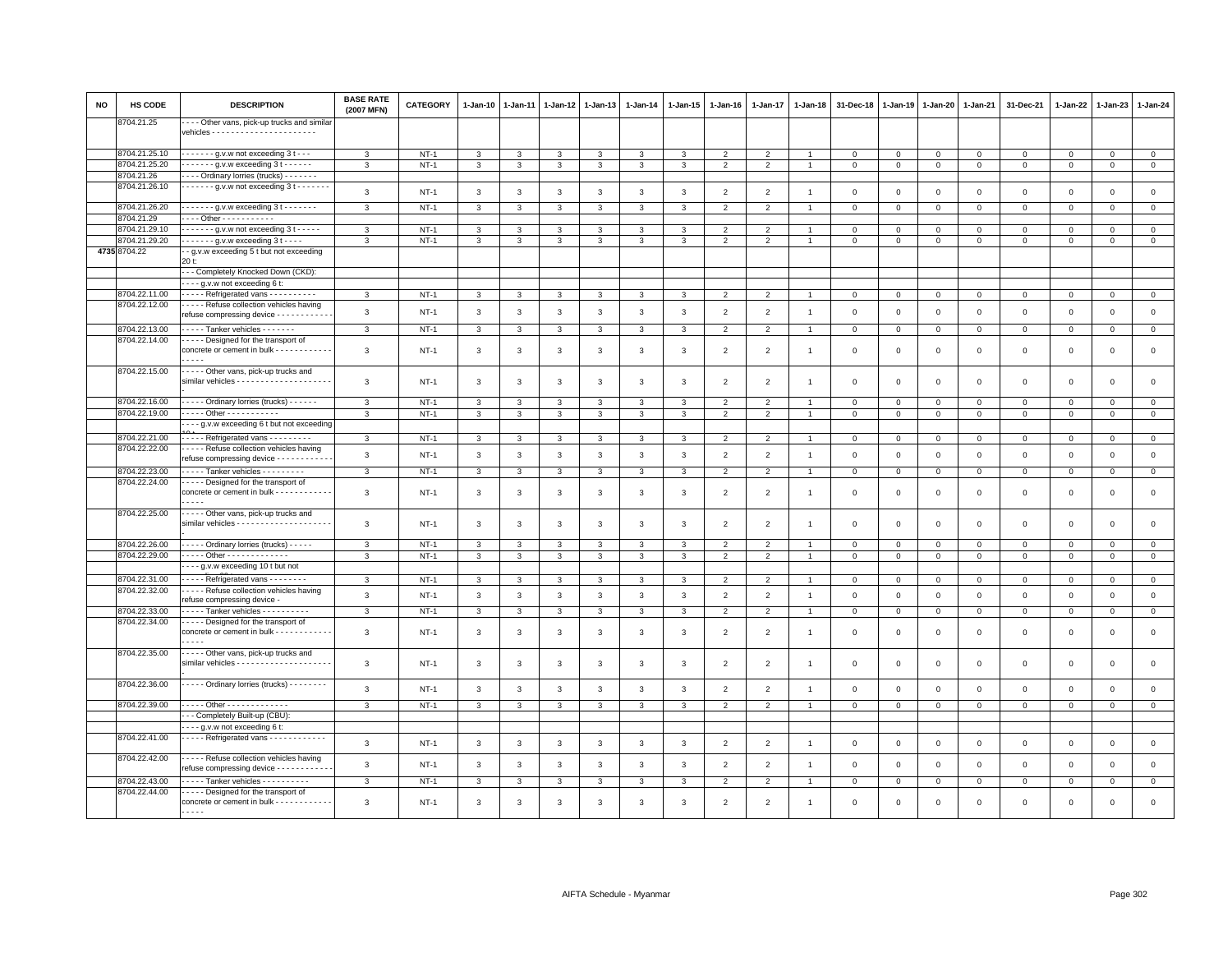| <b>NO</b> | <b>HS CODE</b> | <b>DESCRIPTION</b>                                                                                 | <b>BASE RATE</b><br>(2007 MFN) | CATEGORY    | 1-Jan-10     | $1-Jan-11$   | $1-Jan-12$   | $1-Jan-13$    | $1-Jan-14$     | $1-Jan-15$   | $1 - Jan-16$   | 1-Jan-17       | $1-Jan-18$     | 31-Dec-18   | $1-Jan-19$     | $1-Jan-20$     | 1-Jan-21     | 31-Dec-21    | 1-Jan-22     | 1-Jan-23     | $1-Jan-24$                    |
|-----------|----------------|----------------------------------------------------------------------------------------------------|--------------------------------|-------------|--------------|--------------|--------------|---------------|----------------|--------------|----------------|----------------|----------------|-------------|----------------|----------------|--------------|--------------|--------------|--------------|-------------------------------|
|           | 8704.22.45.00  | - - - - Other vans, pick-up trucks and                                                             | $\mathbf{3}$                   | $NT-1$      | 3            | 3            | $\mathbf{3}$ | 3             | $\mathbf{3}$   | $\mathbf{3}$ | $\overline{2}$ | $\overline{2}$ | $\overline{1}$ | $\mathbf 0$ | $\mathbf 0$    | $\,0\,$        | $\mathsf 0$  | $\mathsf 0$  | $\mathsf 0$  | $\mathbf 0$  | $\mathsf 0$                   |
|           | 8704.22.46.00  | - - - - - Ordinary lorries (trucks) - - - - -                                                      |                                | $NT-1$      |              | 3            | 3            | 3             |                |              |                | $\overline{2}$ |                | $\Omega$    | $\mathbf 0$    |                | $\Omega$     | $\Omega$     | $\Omega$     | $\Omega$     |                               |
|           | 8704.22.49.00  | - - - - - Other - - - - - - - - - - -                                                              | 3                              |             | 3            |              |              |               | 3              | 3            | $\overline{2}$ | $\overline{2}$ | $\overline{1}$ |             | $\mathbf{0}$   | $\mathbf 0$    |              |              |              |              | $\mathsf 0$<br>$\overline{0}$ |
|           |                |                                                                                                    | 3                              | $NT-1$      | 3            | 3            | 3            | 3             | 3              | 3            | $\overline{2}$ |                |                | $\mathbf 0$ |                | $\mathbf 0$    | $\mathbf 0$  | $\mathbf 0$  | $\mathbf 0$  | $\mathsf 0$  |                               |
|           |                | --- g.v.w exceeding 6 t but not exceeding<br>10 t:                                                 |                                |             |              |              |              |               |                |              |                |                |                |             |                |                |              |              |              |              |                               |
|           | 8704.22.51.00  | - - - - - Refrigerated vans - - - - - - - - - -                                                    | 3                              | $NT-1$      | 3            |              | 3            | 3             | 3              | 3            | $\overline{2}$ | $\overline{2}$ |                | $\mathbf 0$ | 0              | $\mathbf{0}$   | 0            | $^{\circ}$   | $^{\circ}$   | 0            | $\mathbf 0$                   |
|           | 8704.22.52.00  | Refuse collection vehicles having                                                                  |                                |             |              |              |              |               |                |              |                |                |                |             |                |                |              |              |              |              |                               |
|           |                | refuse compressing device - - - - - - - - - - -                                                    | $\mathbf{3}$                   | $NT-1$      | $\mathbf{3}$ | $\mathbf{3}$ | $\mathbf{3}$ | $\mathbf{3}$  | $\mathbf{3}$   | $\mathbf{3}$ | $\overline{2}$ | $\overline{2}$ | $\overline{1}$ | $\mathsf 0$ | $\mathsf 0$    | $\mathbf 0$    | $\mathsf 0$  | $\mathsf 0$  | $\mathsf 0$  | $\mathbf 0$  | $\mathsf{o}$                  |
|           | 8704.22.53.00  | - - - - - Tanker vehicles - - - - - -                                                              |                                |             |              |              |              |               |                |              |                |                |                |             |                |                |              |              |              |              |                               |
|           | 8704.22.54.00  |                                                                                                    | $\mathbf{3}$                   | $NT-1$      | 3            | 3            | 3            | 3             | $\mathbf{3}$   | 3            | $\overline{2}$ | $\overline{2}$ | $\mathbf{1}$   | 0           | $\mathbf{0}$   | $\overline{0}$ | $\mathbf{0}$ | $\mathbf{0}$ | $\circ$      | $\mathbf 0$  | $\mathbf{0}$                  |
|           |                | Designed for the transport of<br>concrete or cement in bulk - - - - - - - - - - -                  | 3                              | $NT-1$      | 3            | 3            | 3            | 3             | 3              | 3            | $\overline{2}$ | $\overline{2}$ | $\overline{1}$ | $\mathbf 0$ | $\mathbf{0}$   | $\mathbf 0$    | $\mathbf{0}$ | $\mathbf 0$  | $\Omega$     | $\mathsf 0$  | $\mathsf 0$                   |
|           | 8704.22.55.00  | Other vans, pick-up trucks and                                                                     |                                |             |              |              |              |               |                |              |                |                |                |             |                |                |              |              |              |              |                               |
|           |                |                                                                                                    | $\mathbf{3}$                   | $NT-1$      | 3            | 3            | 3            | 3             | 3              | 3            | $\overline{2}$ | $\overline{2}$ | $\overline{1}$ | $\mathbf 0$ | $\Omega$       | $\mathbf{0}$   | $\mathbf{0}$ | $\mathbf{0}$ | $\Omega$     | $\mathbf 0$  | $\mathsf 0$                   |
|           |                |                                                                                                    |                                |             |              |              |              |               |                |              |                |                |                |             |                |                |              |              |              |              |                               |
|           | 8704.22.56.00  | - - - - - Ordinary lorries (trucks) - - - - - - - -                                                | $\mathbf{3}$                   | $NT-1$      | $\mathbf{3}$ | $\mathbf{3}$ | $\mathbf{3}$ | $\mathbf{3}$  | $\mathbf{3}$   | $\mathbf{3}$ | $\overline{2}$ | $\overline{2}$ | $\overline{1}$ | $\mathsf 0$ | $\mathbf{0}$   | $\mathbf 0$    | $\mathsf 0$  | $\mathsf 0$  | $\mathsf 0$  | $\mathsf 0$  | $\mathsf 0$                   |
|           |                |                                                                                                    |                                |             |              |              |              |               |                |              |                |                |                |             |                |                |              |              |              |              |                               |
|           | 8704.22.59.00  | - - - - - Other - - - - - - - - - - - - - - - -                                                    | $\mathbf{3}$                   | $NT-1$      | 3            | 3            | 3            | 3             | 3              | 3            | $\overline{2}$ | $\overline{2}$ |                | $\mathbf 0$ | $\mathbf 0$    | $\mathbf 0$    | $\mathbf{0}$ | $\mathbf 0$  | $\Omega$     | $\mathbf{0}$ | $\mathsf 0$                   |
|           |                | --- g.v.w exceeding 10 t but not                                                                   |                                |             |              |              |              |               |                |              |                |                |                |             |                |                |              |              |              |              |                               |
|           | 8704.22.61.00  | Refrigerated vans                                                                                  | $\mathsf 3$                    | $NT-1$      | 3            | $\mathbf{3}$ | $\mathbf{3}$ | $\mathbf{3}$  | $\mathbf{3}$   | $_{\rm 3}$   | $\overline{2}$ | $\overline{2}$ | $\overline{1}$ | $\mathbf 0$ | $\,$ 0         | $\,0\,$        | $\mathsf 0$  | $\mathsf 0$  | $\mathbf 0$  | $\mathsf 0$  | $\mathsf 0$                   |
|           | 8704.22.62.00  | Refuse collection vehicles having<br>refuse compressing device - - - - - - - - - - -               | 3                              | $NT-1$      | 3            | 3            | 3            | 3             | $\mathbf{3}$   | 3            | $\overline{2}$ | $\overline{2}$ | $\overline{1}$ | $\mathbf 0$ | $\mathbf 0$    | $\mathbf 0$    | $\mathbf{0}$ | $\mathbf 0$  | $\Omega$     | $\mathbf 0$  | $\mathsf 0$                   |
|           |                |                                                                                                    |                                |             |              |              |              |               |                |              |                |                |                |             |                |                |              |              |              |              |                               |
|           | 8704.22.63.00  | ----- Tanker vehicles ------------                                                                 | $\mathbf{3}$                   | $NT-1$      | 3            | 3            | 3            | 3             | 3              | 3            | $\overline{2}$ | $\overline{2}$ | $\overline{1}$ | $\mathbf 0$ | $\mathbf{0}$   | $\overline{0}$ | $\mathbf{O}$ | $\circ$      | $\mathbf 0$  | $\mathbf 0$  | $\mathbf 0$                   |
|           | 8704.22.64.00  | Designed for the transport of<br>concrete or cement in bulk - - - - - - - - - - -<br>$\frac{1}{2}$ | $\mathbf{3}$                   | $NT-1$      | $\mathbf{3}$ | 3            | 3            | 3             | 3              | 3            | $\overline{2}$ | $\overline{2}$ | $\overline{1}$ | $\mathbf 0$ | $\mathbf 0$    | $\mathbf 0$    | 0            | $\mathsf 0$  | $\mathbf 0$  | $\mathsf 0$  | $\mathsf 0$                   |
|           | 8704.22.65.00  | Other vans, pick-up trucks and                                                                     | $\mathbf{3}$                   | $NT-1$      | 3            | 3            | 3            | 3             | $\mathbf{3}$   | $\mathbf{3}$ | $\overline{2}$ | $\overline{2}$ | $\overline{1}$ | $\mathbf 0$ | $\mathbf 0$    | $\mathbf 0$    | $\mathbf 0$  | $\mathsf 0$  | $\mathbf 0$  | $\mathbf 0$  | $\mathsf 0$                   |
|           | 8704.22.66.00  | - - - - - Ordinary lorries (trucks) - - - - - - - -                                                | $\mathbf{3}$                   | $NT-1$      | 3            | 3            | 3            | $\mathbf{3}$  | $\mathbf{3}$   | 3            | $\overline{2}$ | $\overline{2}$ | $\overline{1}$ | $\Omega$    | $\Omega$       | $\mathbf{0}$   | $\mathbf{0}$ | $\mathbf 0$  | $\Omega$     | $\circ$      | $\mathsf{O}\xspace$           |
|           | 8704.22.69.00  | . Other - - - - - - - - - - - - - -                                                                | 3                              | $NT-1$      | 3            | $\mathbf{3}$ | 3            | $\mathbf{3}$  | 3              | 3            | $\overline{2}$ | $\overline{2}$ |                | $\Omega$    | $\Omega$       | $\mathbf 0$    | 0            | $\mathbf 0$  | $\Omega$     | $\Omega$     | $\overline{0}$                |
|           | 4736 8704.23   | - g.v.w exceeding 20 t:                                                                            |                                |             |              |              |              |               |                |              |                |                |                |             |                |                |              |              |              |              |                               |
|           |                | --- Completely Knocked Down (CKD):                                                                 |                                |             |              |              |              |               |                |              |                |                |                |             |                |                |              |              |              |              |                               |
|           |                | ---- g.v.w not exceeding 24 t:                                                                     |                                |             |              |              |              |               |                |              |                |                |                |             |                |                |              |              |              |              |                               |
|           | 8704.23.11.00  | Refrigerated vans                                                                                  | $\mathbf{3}$                   | $NT-1$      | 3            | 3            | 3            | 3             | 3              | 3            | $\overline{2}$ | 2              |                | $\Omega$    | $\mathbf{0}$   | $\mathbf 0$    | $\mathbf{O}$ | $\mathbf 0$  | $\mathbf{0}$ | $\mathbf{0}$ | $\circ$                       |
|           | 8704.23.12.00  | Refuse collection vehicles having                                                                  |                                |             |              |              |              |               |                |              |                |                |                |             |                |                |              |              |              |              |                               |
|           |                | refuse compressing device - - - - - - - - -                                                        | 3                              | $NT-1$      | 3            | 3            | $\mathbf{3}$ | 3             | $\overline{3}$ | 3            | $\overline{2}$ | $\overline{2}$ | $\overline{1}$ | $\mathbf 0$ | $\overline{0}$ | $\mathbf 0$    | $\mathsf 0$  | $\mathbf 0$  | $\mathbf 0$  | $\mathsf 0$  | $\mathsf 0$                   |
|           | 8704.23.13.00  | Tanker vehicles                                                                                    | 3                              | $NT-1$      | 3            | 3            | 3            | $\mathbf{3}$  | 3              | 3            | $\overline{2}$ | 2              |                | $\Omega$    | $\mathbf 0$    | $\mathbf 0$    | $\mathbf 0$  | $\mathbf 0$  | $\Omega$     | $\circ$      | $\mathsf{O}\xspace$           |
|           | 8704.23.14.00  | Designed for the transport of                                                                      |                                |             |              |              |              |               |                |              |                |                |                |             |                |                |              |              |              |              |                               |
|           |                | concrete or cement in bulk - - - - - - - - - - -<br>$\frac{1}{2}$                                  | 3                              | $NT-1$      | 3            | 3            | $\mathbf{3}$ | $\mathbf{3}$  | 3              | 3            | $\overline{2}$ | $\overline{2}$ | $\overline{1}$ | $\mathbf 0$ | $\mathbf{0}$   | $\mathbf 0$    | $\mathsf 0$  | $\mathsf 0$  | $\mathbf 0$  | $\mathbf 0$  | $\mathsf 0$                   |
|           | 8704.23.15.00  | - - - - - Other vans, pick-up trucks and                                                           |                                |             |              |              |              |               |                |              |                |                |                |             |                |                |              |              |              |              |                               |
|           |                |                                                                                                    | 3                              | $NT-1$      | 3            | 3            | 3            | $\mathbf{3}$  | 3              | 3            | $\overline{2}$ | $\overline{2}$ | $\overline{1}$ | $\mathbf 0$ | $\mathbf 0$    | $\mathbf 0$    | $\mathbf 0$  | $\mathsf 0$  | $\mathbf 0$  | $\mathbf 0$  | $\mathsf 0$                   |
|           | 8704.23.16.00  | - - - - - Ordinary lorries (trucks) - - - - - - - - -                                              | $\mathbf{3}$                   | <b>NT-1</b> | 3            | 3            | 3            | 3             | $\mathbf{3}$   | $\mathbf{3}$ | $\overline{2}$ | $\overline{2}$ |                | $\mathbf 0$ | $\mathbf{0}$   | $\mathbf 0$    | $\mathsf 0$  | $\mathbf 0$  | $\mathbf 0$  | $\mathsf 0$  | $\mathsf 0$                   |
|           | 8704.23.19.00  | - - - - - Other - - - - - - - - - - - -                                                            | $\overline{3}$                 | $NT-1$      | 3            | 3            | 3            | 3             | 3              | 3            | $\overline{2}$ | $\overline{2}$ |                | $\mathbf 0$ | $\overline{0}$ | $\mathbf 0$    | $\mathbf 0$  | $\mathsf 0$  | $\Omega$     | $\mathbf 0$  | $\overline{0}$                |
|           |                | $\cdots$ g.v.w exceeding 24 t:                                                                     |                                |             |              |              |              |               |                |              |                |                |                |             |                |                |              |              |              |              |                               |
|           | 8704.23.21.00  | Refrigerated vans - - - - - - - - - - - -                                                          | 3                              | $NT-1$      | $\mathbf{3}$ | 3            | 3            | 3             | 3              | 3            | $\overline{2}$ | $\overline{2}$ | $\overline{1}$ | $\mathbf 0$ | $\mathbb O$    | $\mathbf 0$    | $\mathbf{O}$ | $\mathsf 0$  | $\mathbf 0$  | $\mathsf 0$  | $\mathsf 0$                   |
|           | 8704.23.22.00  | - - - - - Refuse collection vehicles having<br>refuse compressing device - - - - - - - - - - -     | $\mathbf{3}$                   | $NT-1$      | 3            | 3            | $\mathbf{3}$ | $\mathbf{3}$  | $\mathbf{3}$   | 3            | $\overline{2}$ | $\overline{2}$ | $\overline{1}$ | $\mathbf 0$ | $\,0\,$        | $\,0\,$        | $\mathsf 0$  | $\mathsf 0$  | $\mathbf 0$  | $\mathbf 0$  | $\mathsf 0$                   |
|           | 8704.23.23.00  | Tanker vehicles - - - - - - - - - - -                                                              | $\mathbf{3}$                   | $NT-1$      | 3            | 3            | 3            | 3             | $\mathbf{3}$   | 3            | $\overline{2}$ | $\overline{2}$ | $\overline{1}$ | $\mathbf 0$ | $\mathbf 0$    | $\overline{0}$ | $\mathsf 0$  | $\mathbf 0$  | $\mathsf 0$  | $\mathbf 0$  | $\overline{0}$                |
|           | 8704.23.24.00  | Designed for the transport of<br>concrete or cement in bulk - - - -<br>.                           | 3                              | $NT-1$      | 3            | 3            | 3            | 3             | 3              | 3            | $\overline{2}$ | $\overline{2}$ | $\overline{1}$ | $\Omega$    | $\mathbf 0$    | $\overline{0}$ | $\mathbf{0}$ | $\mathbf{0}$ | $\Omega$     | $\mathbf 0$  | $\mathsf 0$                   |
|           | 8704.23.25.00  | - - - - - Other vans, pick-up trucks and<br>similar vehicles - - - - - - - - - - - - - - - - - -   | 3                              | $NT-1$      | 3            | 3            | 3            | 3             | 3              | 3            | $\overline{2}$ | $\mathfrak{p}$ |                | $\Omega$    | $\mathbf 0$    | $\mathbf 0$    | $\mathbf 0$  | $\Omega$     | $\Omega$     | $\Omega$     | $\mathbf 0$                   |
|           | 8704.23.26.00  |                                                                                                    |                                |             |              |              |              |               |                |              |                |                |                |             |                |                |              |              |              |              |                               |
|           |                | ----- Ordinary lorries (trucks) -------                                                            | 3                              | $NT-1$      | 3            |              | $\mathbf{R}$ |               | 3              | ર            | $\overline{2}$ | $\mathcal{P}$  |                | $\Omega$    | 0              | $\mathbf 0$    | $\Omega$     | $\mathbf 0$  | $\Omega$     | $\mathbf 0$  | $\mathsf 0$                   |
|           |                | 8704.23.29.00 ----- Other -----------                                                              | 3                              | $NT-1$      | 3            | 3            | 3            | $\mathcal{R}$ | 3              | 3            | $\overline{2}$ | 2              |                | $\Omega$    | $\Omega$       | $\mathbf{0}$   | $\Omega$     | $\Omega$     | $\Omega$     | $\Omega$     | $\mathbf 0$                   |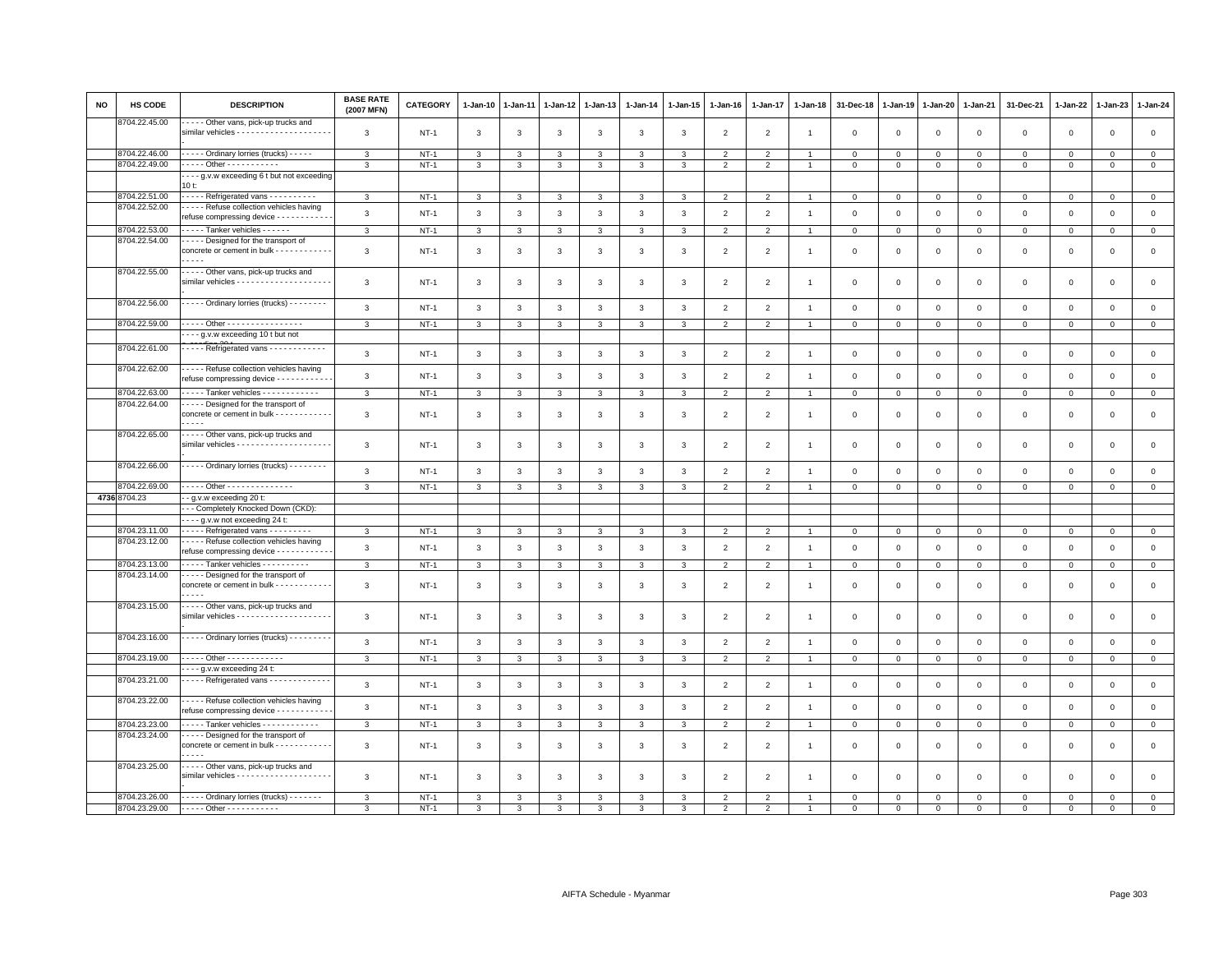| NO | HS CODE       | <b>DESCRIPTION</b>                                                                                | <b>BASE RATE</b><br>(2007 MFN) | <b>CATEGORY</b> | 1-Jan-10     | 1-Jan-11     | 1-Jan-12       | $1 - Jan-13$   | $1-Jan-14$     | 1-Jan-15       | 1-Jan-16       | 1-Jan-17       | 1-Jan-18       | 31-Dec-18      | 1-Jan-19       | 1-Jan-20     | 1-Jan-21     | 31-Dec-21    | 1-Jan-22     | 1-Jan-23     | 1-Jan-24     |
|----|---------------|---------------------------------------------------------------------------------------------------|--------------------------------|-----------------|--------------|--------------|----------------|----------------|----------------|----------------|----------------|----------------|----------------|----------------|----------------|--------------|--------------|--------------|--------------|--------------|--------------|
|    |               | - - Completely Built-up (CBU):                                                                    |                                |                 |              |              |                |                |                |                |                |                |                |                |                |              |              |              |              |              |              |
|    |               | $\cdots$ g.v.w not exceeding 24 t:                                                                |                                |                 |              |              |                |                |                |                |                |                |                |                |                |              |              |              |              |              |              |
|    | 8704.23.31.00 | - - - - - Refrigerated vans - - - - - - -                                                         | 3                              | $NT-1$          | $\mathbf{3}$ | 3            | 3              | 3              | $\mathbf{3}$   | $\mathbf{3}$   | $\overline{2}$ | $\overline{2}$ |                | $\mathbf 0$    | $\overline{0}$ | $\mathbf{0}$ | $\mathbf{0}$ | $\mathbf{0}$ | $\mathbf 0$  | $\mathbf{0}$ | $\mathbf 0$  |
|    | 8704.23.32.00 | - - - - - Refuse collection vehicles having<br>refuse compressing device - - - - - - - -          | $\mathbf{3}$                   | $NT-1$          | $\mathbf{3}$ | 3            | 3              | 3              | 3              | $\mathbf{3}$   | $\overline{2}$ | $\overline{2}$ | $\overline{1}$ | $\mathbf 0$    | $\mathbf 0$    | $\mathsf 0$  | $\mathbf 0$  | $\mathsf 0$  | $\mathbf 0$  | $\mathsf 0$  | $\mathsf 0$  |
|    | 8704.23.33.00 | - - - - - Tanker vehicles - - - - - - - - -                                                       | 3                              | $NT-1$          | 3            | 3            | 3              | 3              | 3              | 3              | $\overline{2}$ | $\overline{2}$ |                | $\mathbf 0$    | $\mathbf 0$    | $\mathbf 0$  | $\mathbf 0$  | $\mathsf 0$  | $\mathbf 0$  | $\mathsf 0$  | $\mathsf 0$  |
|    | 8704.23.34.00 | Designed for the transport of                                                                     |                                |                 |              |              |                |                |                |                |                |                |                |                |                |              |              |              |              |              |              |
|    |               | concrete or cement in bulk - - - - - - - - - -<br>.                                               | 3                              | <b>NT-1</b>     | 3            | 3            | 3              | 3              | 3              | 3              | $\overline{2}$ | $\overline{2}$ | $\overline{1}$ | $\mathbf 0$    | $\mathbf 0$    | $\mathsf 0$  | $\mathsf 0$  | $\mathsf 0$  | 0            | $\mathsf 0$  | $\mathbf 0$  |
|    | 8704.23.35.00 | - - - - - Other vans, pick-up trucks and                                                          | 3                              | $NT-1$          | $\mathbf{3}$ | 3            | 3              | 3              | 3              | 3              | $\overline{2}$ | $\overline{2}$ | $\overline{1}$ | $\mathsf 0$    | $\mathbf{0}$   | $\mathbf 0$  | $\mathsf 0$  | $\mathsf 0$  | $\mathsf 0$  | $\mathsf 0$  | $\mathsf 0$  |
|    | 8704.23.36.00 | ---- Ordinary lorries (trucks) ---                                                                | 3                              | $NT-1$          | 3            | 3            | 3              | 3              | 3              | 3              | $\overline{2}$ | $\overline{2}$ |                | $\mathbf 0$    | $\mathbf 0$    | $\mathbf 0$  | $\mathbf 0$  | $\mathsf 0$  | $^{\circ}$   | $^{\circ}$   | $\mathbf 0$  |
|    | 8704.23.39.00 | - - - - - Other - - - - - - - - -                                                                 | 3                              | $NT-1$          | $\mathbf{3}$ | 3            | 3              | 3              | 3              | 3              | $\overline{2}$ | $\overline{2}$ | $\overline{1}$ | $\mathbf 0$    | $\mathbf 0$    | $\mathbf 0$  | $\mathbf 0$  | $\mathbf 0$  | $\mathbf 0$  | $\mathsf 0$  | $\mathsf 0$  |
|    |               | $- - - g.v.w$ exceeding 24 t:                                                                     |                                |                 |              |              |                |                |                |                |                |                |                |                |                |              |              |              |              |              |              |
|    | 8704.23.41.00 | ----- Refrigerated vans ------                                                                    | 3                              | $NT-1$          | $\mathbf{3}$ | 3            | 3              | 3              | 3              | 3              | $\overline{2}$ | $\overline{2}$ |                | $\mathbf 0$    | $\mathbf 0$    | $\mathbf 0$  | $\mathbf{0}$ | $\mathsf 0$  | $\mathbf{0}$ | $\mathbf{0}$ | $\mathbf 0$  |
|    | 8704.23.42.00 | Refuse collection vehicles having                                                                 |                                |                 |              |              |                |                |                |                |                |                |                |                |                |              |              |              |              |              |              |
|    |               | refuse compressing device - - - - - - - - - -                                                     | 3                              | $NT-1$          | 3            | 3            | $\mathbf{3}$   | 3              | 3              | 3              | $\overline{2}$ | $\overline{2}$ | $\overline{1}$ | $\mathbf 0$    | $\circ$        | $\mathbf 0$  | $\mathbf 0$  | $\mathsf 0$  | $\mathbf 0$  | $\mathsf 0$  | $\mathsf 0$  |
|    | 8704.23.43.00 | - - - - - Tanker vehicles - - - -                                                                 | $\mathbf{3}$                   | $NT-1$          | 3            | 3            | $\mathbf{3}$   | 3              | $\mathbf{3}$   | 3              | $\overline{2}$ | $\overline{2}$ | $\overline{1}$ | $\mathsf 0$    | $\mathbf 0$    | $\mathbf{O}$ | $\mathbf{0}$ | $\mathsf 0$  | $\mathbf 0$  | $\mathbf{O}$ | $\mathbf 0$  |
|    | 8704.23.44.00 | - - - - - Designed for the transport of                                                           |                                |                 |              |              |                |                |                |                |                |                |                |                |                |              |              |              |              |              |              |
|    |               | concrete or cement in bulk - - - - - - - - - - -<br>$\cdots$                                      | 3                              | <b>NT-1</b>     | 3            | 3            | 3              | 3              | 3              | $\mathbf{3}$   | $\overline{2}$ | $\overline{2}$ | $\overline{1}$ | $\mathbf 0$    | $\mathbf 0$    | $\,0\,$      | $\mathsf 0$  | $\mathsf 0$  | $\mathsf 0$  | $\mathsf 0$  | $\mathsf 0$  |
|    | 8704.23.45.00 | D Other vans, pick-up trucks and                                                                  | 3                              | $NT-1$          | $\mathbf{3}$ | 3            | $\mathbf{3}$   | $\mathbf{3}$   | 3              | 3              | $\overline{2}$ | 2              | $\overline{1}$ | $\mathbf 0$    | $\overline{0}$ | $\mathbf{0}$ | $\mathbf{0}$ | $\mathbf 0$  | $\mathbf 0$  | $\mathbf 0$  | $\mathsf 0$  |
|    | 8704.23.46.00 | - - - - - Ordinary lorries (trucks) - - - -                                                       | 3                              | $NT-1$          | 3            | 3            | 3              | 3              | 3              | 3              | $\overline{2}$ | $\overline{2}$ |                | $\mathbf 0$    | $\mathbf 0$    | $\mathbf 0$  | $\mathbf 0$  | $\mathsf 0$  | $^{\circ}$   | $^{\circ}$   | $\mathsf 0$  |
|    | 8704.23.49.00 | $- - - -$ Other $- - - - -$                                                                       | 3                              | $NT-1$          | 3            | 3            | 3              | 3              | 3              | 3              | $\overline{2}$ | $\overline{2}$ | -1             | $\mathbf 0$    | $\mathbf 0$    | $\mathbf{0}$ | $\mathsf 0$  | $\mathbf{0}$ | 0            | $^{\circ}$   | $\mathsf 0$  |
|    | 4737 8704.31  | $\overline{-g.v.w}$ not exceeding 5 t                                                             |                                |                 |              |              |                |                |                |                |                |                |                |                |                |              |              |              |              |              |              |
|    |               | -- Completely Knocked Down (CKD):                                                                 |                                |                 |              |              |                |                |                |                |                |                |                |                |                |              |              |              |              |              |              |
|    | 8704.31.11    | - - - - Refrigerated vans - - - - - -                                                             |                                |                 |              |              |                |                |                |                |                |                |                |                |                |              |              |              |              |              |              |
|    | 8704.31.11.10 | $- - - - -$ g.v.w not exceeding 3 t - - - -                                                       | 3                              | $NT-1$          | 3            | 3            | 3              | 3              | 3              | 3              | $\overline{2}$ | $\overline{2}$ |                | $\mathbf{0}$   | $\mathbf 0$    | $\circ$      | $\mathbf 0$  | 0            | $\Omega$     | $\Omega$     | $\mathbf 0$  |
|    | 8704.31.11.20 | $---g.v.w$ exceeding 3 t $---$                                                                    | 3                              | $NT-1$          | 3            | 3            | 3              | 3              | 3              | 3              | $\overline{2}$ | $\overline{2}$ |                | $\mathbf 0$    | $\mathbf 0$    | $\mathbf 0$  | $\mathbf 0$  | $\mathbf 0$  | $\mathbf 0$  | $^{\circ}$   | $\mathbf{0}$ |
|    | 8704.31.12    | ---- Refuse collection vehicles having<br>refuse compressing device - - - - - - - - -             |                                |                 |              |              |                |                |                |                |                |                |                |                |                |              |              |              |              |              |              |
|    |               |                                                                                                   |                                |                 |              |              |                |                |                |                |                |                |                |                |                |              |              |              |              |              |              |
|    | 8704.31.12.10 | $\cdots$ $\cdots$ - g.v.w not exceeding 3 t $\cdots$ -                                            | 3                              | $NT-1$          | 3            | 3            | 3              | 3              | 3              | 3              | $\overline{2}$ | $\overline{2}$ |                | 0              | 0              | $\circ$      | $\mathbf 0$  | $\mathbf 0$  | 0            | $^{\circ}$   | $\mathbf 0$  |
|    | 8704.31.12.20 | - - - - - - - g.v.w exceeding 3 t - - - - - -                                                     | $\mathbf{3}$                   | $NT-1$          | $\mathbf{3}$ | 3            | 3              | $\mathbf{3}$   | 3              | $\mathbf{3}$   | $\overline{2}$ | $\overline{2}$ |                | $\mathbf 0$    | $\,0\,$        | $\mathbf 0$  | $\mathbf 0$  | $\mathsf 0$  | $\mathbf 0$  | $\mathsf 0$  | $\,0\,$      |
|    | 3704.31.13    | Tanker vehicles - - - - - -                                                                       |                                |                 |              |              |                |                |                |                |                |                |                |                |                |              |              |              |              |              |              |
|    | 8704.31.13.10 | $\cdots$ $\cdots$ - $\cdots$ g.v.w not exceeding 3 t - - - - -                                    | 3                              | $NT-1$          | 3            | 3            | 3              | 3              | 3              | 3              | $\overline{2}$ | 2              | -1             | $\mathbf{0}$   | $\mathbf 0$    | $\mathbf 0$  | $\Omega$     | 0            | $\Omega$     | $\Omega$     | $\mathbf{0}$ |
|    | 8704.31.13.20 | - - - - - - - g.v.w exceeding 3 t - - -                                                           | 3                              | $NT-1$          | 3            | 3            | 3              | 3              | 3              | 3              | 2              | 2              | $\overline{1}$ | $\mathbf 0$    | $\mathbf 0$    | 0            | $\mathbf 0$  | 0            | $\mathbf 0$  | $\Omega$     | $\mathbf 0$  |
|    | 8704.31.14    | --- Designed for the transport of concrete<br>or cement in bulk - - - - - - - - - - - - - - - - - |                                |                 |              |              |                |                |                |                |                |                |                |                |                |              |              |              |              |              |              |
|    | 8704.31.14.10 | $\cdots$ $\cdots$ q.v.w not exceeding 3 t $\cdots$                                                | 3                              | $NT-1$          | 3            | 3            | 3              | 3              | $\mathbf{3}$   | 3              | 2              | 2              | $\overline{1}$ | $\mathbf{0}$   | $\mathbf{0}$   | $\mathbf{0}$ | $\mathbf{0}$ | $\mathbf{0}$ | $\mathbf 0$  | $\mathbf{0}$ | $\mathbf{0}$ |
|    | 8704.31.14.20 | $---g.v.w$ exceeding 3 t $---$                                                                    | 3                              | $NT-1$          | $\mathbf{3}$ | 3            | 3              | 3              | $\mathbf{3}$   | 3              | $\overline{2}$ | $\overline{2}$ | $\overline{1}$ | $\overline{0}$ | $\mathbf 0$    | $\mathbf 0$  | $\mathbf{0}$ | $\mathbf 0$  | $\circ$      | $\mathbf{0}$ | $\mathbf{0}$ |
|    | 8704.31.15    | ---- Other vans, pick-up trucks and similar                                                       |                                |                 |              |              |                |                |                |                |                |                |                |                |                |              |              |              |              |              |              |
|    | 8704.31.15.10 | $\cdots$ $\cdots$ - g.v.w not exceeding 3 t - - - -                                               | 3                              | $NT-1$          | 3            | 3            | 3              | 3              | 3              | 3              | $\overline{2}$ | $\overline{2}$ |                | $\mathbf 0$    | $\mathbf 0$    | $\mathbf 0$  | $\mathsf 0$  | $\mathsf 0$  | $\mathbf 0$  | $^{\circ}$   | $\,0\,$      |
|    | 8704.31.15.20 | $\cdots$ g.v.w exceeding 3 t                                                                      | 3                              | $NT-1$          | 3            | 3            | 3              | 3              | $\mathbf{3}$   | $\mathbf{3}$   | $\overline{2}$ | $\overline{2}$ | $\overline{1}$ | $\mathbf 0$    | $\,0\,$        | $\mathbf 0$  | $\mathbf{0}$ | $\mathsf 0$  | $\mathbf 0$  | $\circ$      | $\mathsf 0$  |
|    | 8704.31.16    | ---- Ordinary lorries (trucks) ----                                                               |                                |                 |              |              |                |                |                |                |                |                |                |                |                |              |              |              |              |              |              |
|    | 8704.31.16.10 | $- - - - -$ g.v.w not exceeding 3 t $-$                                                           | 3                              | $NT-1$          | $\mathbf{3}$ | 3            | 3              | 3              | $\mathbf{3}$   | 3              | $\overline{2}$ | 2              | $\overline{1}$ | $\mathbf 0$    | $\mathbf 0$    | $\mathbf{0}$ | $\mathbf{0}$ | $\mathbf 0$  | $\mathbf 0$  | $\mathbf 0$  | $\mathbf 0$  |
|    | 8704.31.16.20 | - - - - - - - g.v.w exceeding 3 t - - -                                                           | 3                              | <b>NT-1</b>     | 3            | 3            | 3              | 3              | 3              | $\mathbf{3}$   | $\overline{2}$ | $\overline{2}$ | $\overline{1}$ | $\mathbf 0$    | $\mathbf 0$    | $\mathbf{0}$ | $\mathbf 0$  | 0            | 0            | $\mathbf 0$  | $\mathbf 0$  |
|    | 8704.31.17.00 | --- Three-wheeled light trucks of a                                                               |                                |                 |              |              |                |                |                |                |                |                |                |                |                |              |              |              |              |              |              |
|    |               | cylinder capacity not exceeding 356 cc and<br>a payload                                           | $\overline{1}$                 | $NT-1$          | -1           | $\mathbf{1}$ | $\overline{1}$ | $\overline{1}$ | $\overline{1}$ | $\overline{1}$ | $\overline{1}$ | 1              | -1             | $\mathbf 0$    | $\mathbf 0$    | $\mathbf 0$  | $\mathbf 0$  | $\mathsf 0$  | $\mathbf 0$  | $\mathsf 0$  | $\mathsf 0$  |
|    | 8704.31.19    | $\cdots$ Other - - - - - - - - - - -                                                              |                                |                 |              |              |                |                |                |                |                |                |                |                |                |              |              |              |              |              |              |
|    | 8704.31.19.10 | $\cdots$ $\cdots$ g.v.w not exceeding 3 t $\cdots$                                                | $\mathcal{R}$                  | $NT-1$          | 3            | 3            | 3              | 3              | 3              | 3              | $\overline{2}$ | $\overline{2}$ |                | $\mathbf 0$    | $^{\circ}$     | $\mathbf{0}$ | $\Omega$     | $\Omega$     | $\Omega$     | $\Omega$     | $\mathsf 0$  |
|    | 8704.31.19.20 | $---g.v.w$ exceeding 3 t $---$                                                                    | 3                              | $NT-1$          | 3            | 3            | 3              | 3              | 3              | 3              | $\overline{2}$ | 2              |                | $\mathbf 0$    | $\mathbf 0$    | $\mathbf 0$  | $\mathbf 0$  | $\mathsf 0$  | 0            | $\mathbf 0$  | $\mathbf 0$  |
|    |               | -- Completely Built Up (CBU):                                                                     |                                |                 |              |              |                |                |                |                |                |                |                |                |                |              |              |              |              |              |              |
|    | 8704.31.21    | - Refrigerated vans - - - -                                                                       |                                |                 |              |              |                |                |                |                |                |                |                |                |                |              |              |              |              |              |              |
|    | 8704.31.21.10 | - - - - - - - g.v.w not exceeding 3 t - - - -                                                     | 3                              | $NT-1$          | 3            | 3            | 3              | $\mathbf{3}$   | 3              | 3              | $\overline{2}$ | $\overline{2}$ |                | $\overline{0}$ | $\mathbf{0}$   | $\mathbf 0$  | $\mathbf{0}$ | $\mathsf 0$  | $\mathbf 0$  | $\Omega$     | $\,0\,$      |
|    | 8704.31.21.20 | - - - - - - g.v.w exceeding 3 t - - - -                                                           | 3                              | $NT-1$          | 3            | 3            | 3              | 3              | 3              | 3              | $\overline{2}$ | $\overline{2}$ |                | $\mathbf 0$    | $\mathbf 0$    | $\mathsf 0$  | $\mathbf 0$  | $\mathsf 0$  | $\mathsf 0$  | $^{\circ}$   | $\mathsf 0$  |
|    | 8704.31.22    | --- Refuse collection vehicles having                                                             |                                |                 |              |              |                |                |                |                |                |                |                |                |                |              |              |              |              |              |              |
|    |               | refuse compressing device - - - - - - - - - -                                                     |                                |                 |              |              |                |                |                |                |                |                |                |                |                |              |              |              |              |              |              |
|    | 8704.31.22.10 | $- - - - - -$ g.v.w not exceeding 3 t - - -                                                       | 3                              | $NT-1$          | 3            | $\mathbf{3}$ | 3              | 3              | 3              | 3              | $\overline{2}$ | $\overline{2}$ | $\overline{1}$ | $\Omega$       | $\Omega$       | $\Omega$     | $\Omega$     | $\Omega$     | $\Omega$     | $\mathbf 0$  | $\mathbf{0}$ |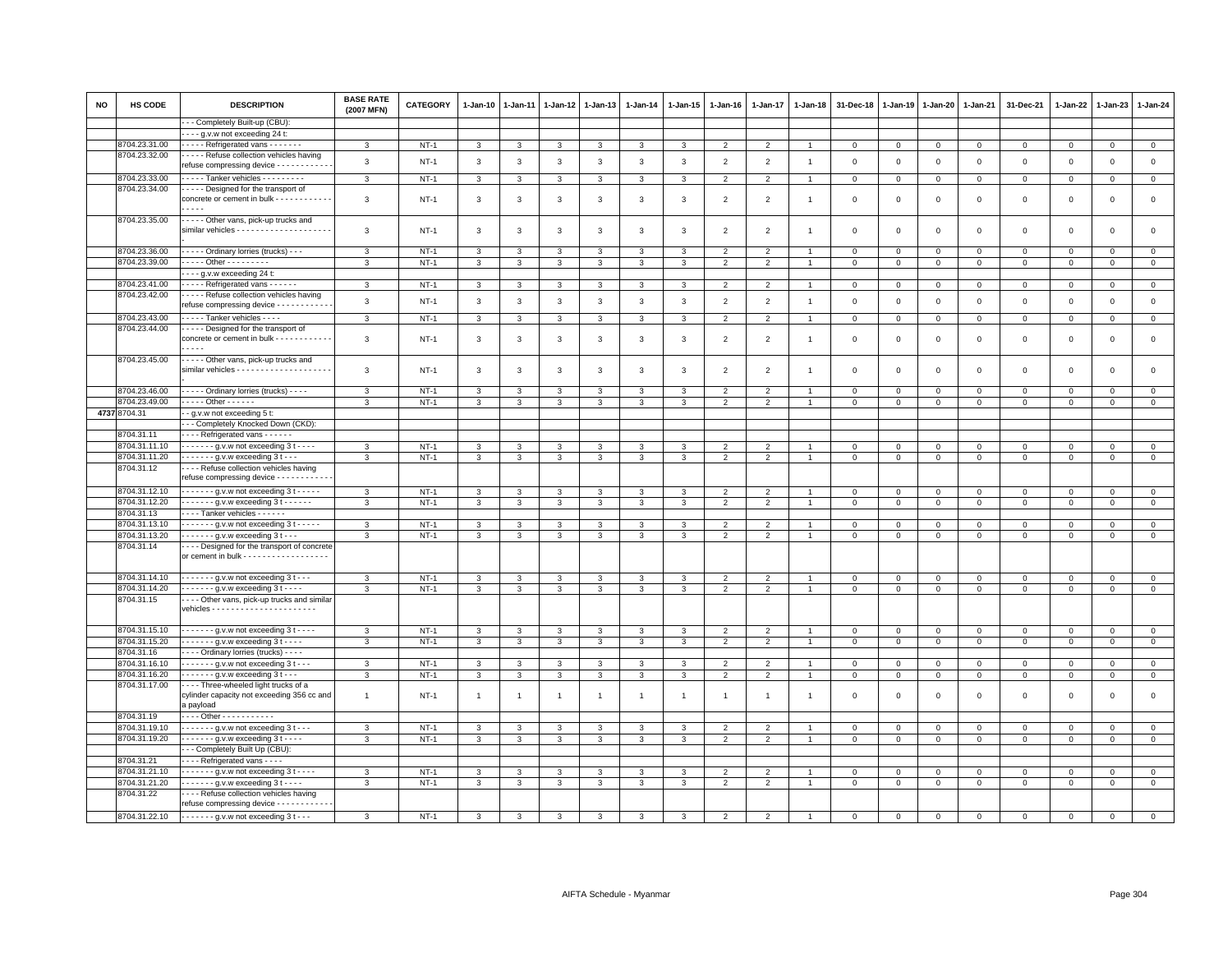| NO | HS CODE       | <b>DESCRIPTION</b>                                                                                     | <b>BASE RATE</b><br>(2007 MFN) | <b>CATEGORY</b> | 1-Jan-10       | 1-Jan-11     | 1-Jan-12     | 1-Jan-13       | 1-Jan-14       | 1-Jan-15       | 1-Jan-16       | 1-Jan-17                 | 1-Jan-18       | 31-Dec-18               | 1-Jan-19     | 1-Jan-20       | 1-Jan-21       | 31-Dec-21    | 1-Jan-22       | 1-Jan-23     | 1-Jan-24       |
|----|---------------|--------------------------------------------------------------------------------------------------------|--------------------------------|-----------------|----------------|--------------|--------------|----------------|----------------|----------------|----------------|--------------------------|----------------|-------------------------|--------------|----------------|----------------|--------------|----------------|--------------|----------------|
|    | 8704.31.22.20 | $---g.v.w$ exceeding 3 t $---$                                                                         | 3                              | $NT-1$          | 3              | 3            | 3            | 3              | 3              | 3              | $\overline{2}$ | $\overline{2}$           | $\overline{1}$ | $\mathbf 0$             | $\mathbf 0$  | $\mathbf 0$    | $\mathbf 0$    | $\mathbf 0$  | $\overline{0}$ | $\mathbf{0}$ | $\mathbf{0}$   |
|    | 8704.31.23    | Tanker vehicles - - -                                                                                  |                                |                 |                |              |              |                |                |                |                |                          |                |                         |              |                |                |              |                |              |                |
|    | 8704.31.23.10 | $- - - - - -$ g.v.w not exceeding 3 t - - -                                                            | 3                              | $NT-1$          | $\mathbf{3}$   | 3            | 3            | 3              | $\mathbf{3}$   | 3              | 2              | 2                        | $\overline{1}$ | $\overline{0}$          | $\mathbf 0$  | $\mathbf{0}$   | $\overline{0}$ | $\mathbf{0}$ | $\mathbf 0$    | $\mathbf{0}$ | $\mathbf{0}$   |
|    | 8704.31.23.20 | . g.v.w exceeding 3 t - - .                                                                            | 3                              | $NT-1$          | 3              | 3            | 3            | 3              | 3              | 3              | $\overline{2}$ | $\overline{2}$           | $\overline{1}$ | $\mathbf 0$             | $\mathbf 0$  | $\mathbf 0$    | $\mathbf 0$    | $\mathbf 0$  | $\mathbf 0$    | $\mathbf 0$  | $\mathsf 0$    |
|    | 8704.31.24    | --- Designed for the transport of concrete                                                             |                                |                 |                |              |              |                |                |                |                |                          |                |                         |              |                |                |              |                |              |                |
|    |               | or cement in bulk - - - - - - - - - - - - - - - - -                                                    |                                |                 |                |              |              |                |                |                |                |                          |                |                         |              |                |                |              |                |              |                |
|    |               |                                                                                                        |                                |                 |                |              |              |                |                |                |                |                          |                |                         |              |                |                |              |                |              |                |
|    | 8704.31.24.10 | $---g.v.w$ not exceeding 3 t $---$                                                                     | 3                              | $NT-1$          | 3              |              | 3            | 3              | 3              | 3              | 2              | 2                        |                | $^{\circ}$              | $\mathbf 0$  | $^{\circ}$     | $\mathbf 0$    | $\mathbf 0$  | 0              | $^{\circ}$   | $\mathbf{0}$   |
|    | 8704.31.24.20 | $\cdots$ g.v.w exceeding 3 t -                                                                         | 3                              | $NT-1$          | $\mathbf{3}$   | $\mathbf{3}$ | 3            | 3              | 3              | $\mathbf{3}$   | 2              | $\overline{2}$           | $\overline{1}$ | $\overline{0}$          | $\mathbf{0}$ | $\Omega$       | $\mathbf{0}$   | $\Omega$     | $\Omega$       | $\Omega$     | $\circ$        |
|    | 8704.31.25    | ---- Other vans, pick-up trucks and similar                                                            |                                |                 |                |              |              |                |                |                |                |                          |                |                         |              |                |                |              |                |              |                |
|    | 8704.31.25.10 | $\cdots$ $\cdots$ g.v.w not exceeding 3 t - - - -                                                      | 3                              | $NT-1$          | 3              | 3            | 3            | 3              | 3              | 3              | $\overline{2}$ | $\overline{2}$           | $\mathbf{1}$   | $\mathbf 0$             | $\mathbf 0$  | $\mathsf 0$    | $\mathbf 0$    | $\mathbf 0$  | $\Omega$       | $\Omega$     | $\mathsf 0$    |
|    | 8704.31.25.20 | . - g.v.w exceeding 3 t - - -                                                                          | 3                              | $NT-1$          | 3              | 3            | 3            | 3              | 3              | 3              | $\overline{2}$ | $\overline{2}$           | $\overline{1}$ | $\mathbf 0$             | $\mathbf 0$  | $\mathbf{0}$   | $\overline{0}$ | $\mathbf 0$  | $\mathbf 0$    | $\mathbf{0}$ | $\circ$        |
|    | 8704.31.26    | ---- Ordinary lorries (trucks) ----                                                                    |                                |                 |                |              |              |                |                |                |                |                          |                |                         |              |                |                |              |                |              |                |
|    | 8704.31.26.10 |                                                                                                        | 3                              | <b>NT-1</b>     | 3              | 3            | 3            | 3              | 3              | 3              | $\overline{2}$ | $\overline{\phantom{0}}$ |                | $\,0\,$                 | $\mathsf 0$  | $\Omega$       | $\mathbf 0$    | $\mathbf 0$  | $\Omega$       | $\Omega$     | $\mathbf 0$    |
|    | 8704.31.26.20 | $\cdots$ g.v.w exceeding 3 t $\cdots$                                                                  | 3                              | $NT-1$          | 3              | 3            | 3            | 3              | 3              | 3              | $\overline{2}$ | $\overline{2}$           | $\overline{1}$ | $\overline{0}$          | $\mathbf 0$  | $\overline{0}$ | $\mathbf 0$    | $\mathbf 0$  | $\mathbf 0$    | $\mathbf{0}$ | $\circ$        |
|    | 8704.31.27.00 | Three-wheeled light trucks of a                                                                        |                                |                 |                |              |              |                |                |                |                |                          |                |                         |              |                |                |              |                |              |                |
|    |               | cylinder capacity not exceeding 356 cc and                                                             | $\overline{1}$                 | $NT-1$          | $\overline{1}$ | -1           | - 1          | $\overline{1}$ | $\overline{1}$ | $\overline{1}$ | -1             | $\overline{1}$           | $\overline{1}$ | $^{\circ}$              | $\mathbf 0$  | $\mathbf 0$    | $\mathbf{0}$   | $\mathbf 0$  | $\mathbf 0$    | $\mathbf 0$  | $\mathsf 0$    |
|    |               | a payload                                                                                              |                                |                 |                |              |              |                |                |                |                |                          |                |                         |              |                |                |              |                |              |                |
|    | 8704.31.29    | . Other - - - - - - - - -                                                                              |                                |                 |                |              |              |                |                |                |                |                          |                |                         |              |                |                |              |                |              |                |
|    | 8704.31.29.10 | $\cdots$ $\cdots$ g.v.w not exceeding 3 t $\cdots$                                                     | 3                              | $NT-1$          | 3              | 3            | 3            | 3              | 3              | 3              | $\overline{2}$ | $\overline{2}$           |                | $\mathbf 0$             | $\mathsf 0$  | $\mathbf 0$    | $\mathbf 0$    | $\mathbf 0$  | $\mathbf 0$    | $\mathsf 0$  | $\circ$        |
|    | 8704.31.29.20 | . - g.v.w exceeding 3 t -                                                                              | 3                              | $NT-1$          | 3              | 3            | 3            | 3              | 3              | $\mathbf{3}$   | $\overline{2}$ | $\overline{2}$           | $\overline{1}$ | $\mathbf{0}$            | $\mathsf 0$  | $\overline{0}$ | $\overline{0}$ | $\mathsf 0$  | $\mathbf 0$    | $\mathbf 0$  | $\overline{0}$ |
|    | 4738 8704.32  | - - g.v.w exceeding 5 t:                                                                               |                                |                 |                |              |              |                |                |                |                |                          |                |                         |              |                |                |              |                |              |                |
|    |               | - - Completely Knocked Down (CKD):                                                                     |                                |                 |                |              |              |                |                |                |                |                          |                |                         |              |                |                |              |                |              |                |
|    |               | - - - g.v.w not exceeding 6 t:                                                                         |                                |                 |                |              |              |                |                |                |                |                          |                |                         |              |                |                |              |                |              |                |
|    | 8704.32.11.00 | Refrigerated vans - - - -                                                                              | -3                             | $NT-1$          | 3              | 3            | 3            | 3              | 3              | 3              | $\overline{2}$ | $\overline{2}$           | $\overline{1}$ | $\overline{0}$          | $\mathbf{0}$ | $\overline{0}$ | $\mathbf 0$    | $^{\circ}$   | $\mathbf 0$    | $^{\circ}$   | $\overline{0}$ |
|    | 8704.32.12.00 | Refuse collection vehicles having                                                                      | 3                              | $NT-1$          | $\mathbf{3}$   | 3            | 3            | 3              | $\mathbf{3}$   | 3              | $\overline{2}$ | $\overline{2}$           | $\overline{1}$ | $\overline{0}$          | $\mathsf 0$  | $\mathsf 0$    | $\mathbf 0$    | $\mathsf 0$  | $\mathsf 0$    | $\mathbf 0$  | $\mathsf 0$    |
|    |               | refuse compressing device - - - - - - - - - - -                                                        |                                |                 |                |              |              |                |                |                |                |                          |                |                         |              |                |                |              |                |              |                |
|    | 8704.32.13.00 | Tanker vehicles - - -                                                                                  | $\mathbf{3}$                   | $NT-1$          | 3              | 3            | 3            | 3              | $\mathbf{3}$   | 3              | $\overline{2}$ | $\overline{2}$           | $\mathbf{1}$   | $\mathbf 0$             | $\mathsf 0$  | $\mathbf 0$    | $\overline{0}$ | $\mathsf 0$  | $\mathbf 0$    | $\mathbf{O}$ | $\overline{0}$ |
|    | 8704.32.14.00 | Designed for the transport of<br>concrete or cement in bulk - - - - - - - - - - -<br>$\cdots$          | 3                              | $NT-1$          | 3              | 3            | 3            | 3              | 3              | 3              | $\overline{2}$ | $\mathfrak{p}$           | $\overline{1}$ | $\overline{0}$          | $\Omega$     | $\mathbf 0$    | $\mathbf 0$    | $\mathbf 0$  | $\Omega$       | $\mathbf 0$  | $\mathbf 0$    |
|    | 8704.32.15.00 | Other vans, pick-up trucks and<br>similar vehicles - - - - - - - - - - - - - - - - - -                 | 3                              | $NT-1$          | 3              | 3            | 3            | 3              | 3              | $\mathbf{3}$   | $\overline{2}$ | $\overline{2}$           | $\overline{1}$ | $\mathbf 0$             | $\mathbf 0$  | $\mathsf 0$    | $\mathbf 0$    | $\mathsf 0$  | $\mathbf 0$    | $\mathsf 0$  | $\mathsf 0$    |
|    | 8704.32.16.00 | - - - - - Ordinary lorries (trucks) - - -                                                              | 3                              | $NT-1$          | 3              | 3            | 3            | 3              | 3              | 3              | $\overline{2}$ | $\overline{2}$           |                | $\mathbf 0$             | $\mathbf 0$  | $\mathsf 0$    | $\mathsf 0$    | $\mathsf 0$  | $\mathbf 0$    | $\mathsf 0$  | $\mathsf 0$    |
|    | 8704.32.17.00 | . Other - - - - - - - -                                                                                | 3                              | $NT-1$          | 3              | 3            | 3            | 3              | 3              | 3              | $\overline{2}$ | $\overline{2}$           | $\mathbf{1}$   | $\overline{0}$          | $\,0\,$      | $\mathbf{0}$   | $\mathbf 0$    | $\mathbf 0$  | 0              | $\mathbf 0$  | $\mathsf 0$    |
|    |               | - - - - g.v.w exceeding 6 t but not exceeding                                                          |                                |                 |                |              |              |                |                |                |                |                          |                |                         |              |                |                |              |                |              |                |
|    | 8704.32.18.00 | Refrigerated vans - - - - -                                                                            | 3                              | $NT-1$          | 3              | 3            | 3            | 3              | 3              | 3              | $\overline{2}$ | $\overline{2}$           | $\overline{1}$ | $\overline{\mathbf{0}}$ | $\mathbf 0$  | $\mathbf 0$    | $\mathbf 0$    | 0            | $\Omega$       | $\mathbf 0$  | $\mathbf{0}$   |
|    | 8704.32.21.00 | Refuse collection vehicles having<br>refuse compressing device - - - - - - - - - - -                   | 3                              | <b>NT-1</b>     | 3              | 3            | 3            | 3              | $\mathbf{3}$   | $\mathbf{3}$   | $\overline{2}$ | $\overline{2}$           | $\overline{1}$ | $\,0\,$                 | $\,0\,$      | $\mathsf 0$    | $\mathbf 0$    | $\mathsf 0$  | $\Omega$       | $\mathsf 0$  | $\mathsf 0$    |
|    | 8704.32.22.00 | Tanker vehicles                                                                                        | $\mathbf{3}$                   | $NT-1$          | 3              | 3            | $\mathbf{3}$ | 3              | 3              | 3              | $\overline{2}$ | 2                        | $\overline{1}$ | $\overline{0}$          | $\mathbf 0$  | $\mathbf{0}$   | $\overline{0}$ | $\mathsf 0$  | $\mathbf 0$    | $\mathbf{O}$ | $\mathbf{0}$   |
|    | 8704.32.23.00 | - - - - Designed for the transport of<br>concrete or cement in bulk - - - - - - - - - - -<br>$- - -$   | 3                              | $NT-1$          | 3              | 3            | 3            | 3              | 3              | 3              | $\overline{2}$ | $\overline{2}$           | $\overline{1}$ | $\mathbf 0$             | $\mathbf 0$  | $\mathsf 0$    | $\mathbf 0$    | $\mathsf 0$  | $\mathbf 0$    | $\mathsf 0$  | $\mathsf 0$    |
|    | 8704.32.24.00 | Other vans, pick-up trucks and                                                                         | 3                              | $NT-1$          | 3              | 3            | 3            | 3              | $\mathbf{3}$   | 3              | $\overline{2}$ | $\overline{2}$           | $\overline{1}$ | $\mathbf 0$             | $\mathbf 0$  | $^{\circ}$     | $\mathbf 0$    | $\mathsf 0$  | 0              | $\mathsf 0$  | $\mathsf 0$    |
|    | 8704.32.25.00 | Ordinary lorries (trucks)                                                                              | 3                              | $NT-1$          | 3              | 3            | 3            | 3              | 3              | 3              | $\overline{2}$ | $\overline{2}$           |                | $\mathbf 0$             | $\mathsf 0$  | $\overline{0}$ | $\mathsf 0$    | $\mathbf 0$  | $^{\circ}$     | $^{\circ}$   | $\mathbf 0$    |
|    | 8704.32.26.00 | . Other - - - - - - - - - -                                                                            | 3                              | $NT-1$          | $\mathbf{3}$   | 3            | 3            | 3              | $\mathbf{3}$   | $\mathbf{3}$   | $\overline{2}$ | $\overline{2}$           | $\overline{1}$ | $\mathbf 0$             | $\mathbf 0$  | $\mathbf 0$    | $\mathbf 0$    | $\mathbf 0$  | $\mathbf 0$    | $\mathsf 0$  | $\circ$        |
|    |               | - - - - g.v.w exceeding 10 t but not                                                                   |                                |                 |                |              |              |                |                |                |                |                          |                |                         |              |                |                |              |                |              |                |
|    | 8704.32.27.00 | Refrigerated vans - - - - - -                                                                          | 3                              | $NT-1$          | 3              | 3            | 3            | 3              | $\mathbf{3}$   | 3              | $\overline{2}$ | $\overline{2}$           | $\mathbf{1}$   | $\mathbf{0}$            | $\circ$      | $\mathbf 0$    | $\overline{0}$ | $\circ$      | $\mathbf 0$    | $\mathbf 0$  | $\overline{0}$ |
|    | 8704.32.28.00 | Refuse collection vehicles having                                                                      |                                |                 |                |              |              |                |                |                |                |                          |                |                         |              |                |                |              |                |              |                |
|    |               | refuse compressing device - - - - - - - - - -                                                          | $\mathbf{3}$                   | $NT-1$          | $\mathbf{3}$   | 3            | $\mathbf{3}$ | 3              | $\mathbf{3}$   | $\mathbf{3}$   | $\overline{2}$ | $\overline{2}$           | $\overline{1}$ | $\mathbf 0$             | $\mathsf 0$  | $\mathsf 0$    | $\mathbf 0$    | $\mathsf 0$  | $\mathsf 0$    | $\mathsf 0$  | $\mathsf 0$    |
|    | 8704.32.31.00 | Tanker vehicles - - - - -                                                                              | $\mathbf{3}$                   | $NT-1$          | 3              | 3            | 3            | 3              | 3              | 3              | $\overline{2}$ | $\overline{2}$           | $\mathbf{1}$   | $\overline{0}$          | $\mathbf 0$  | $\mathbf 0$    | $\overline{0}$ | $\mathbf 0$  | $\mathbf 0$    | $\mathbf{0}$ | $\circ$        |
|    | 8704.32.32.00 | - - - - Designed for the transport of<br>concrete or cement in bulk - - - - - - - - - - -<br>$- - - -$ | 3                              | $NT-1$          | 3              | 3            | 3            | 3              | 3              | 3              | $\overline{2}$ | 2                        | $\overline{1}$ | $\mathbf 0$             | $\mathbf 0$  | $\mathsf 0$    | $\mathbf 0$    | $\mathsf 0$  | $\mathbf 0$    | $\mathsf 0$  | $\mathsf 0$    |
|    | 8704.32.33.00 | Other vans pick-up trucks and                                                                          | 3                              | <b>NT-1</b>     | 3              | 3            | 3            | 3              | 3              | 3              | $\overline{2}$ | $\overline{2}$           | $\mathbf{1}$   | $^{\circ}$              | $^{\circ}$   | $\mathbf 0$    | $\mathsf 0$    | 0            | $\mathbf 0$    | $\mathsf 0$  | $\mathbf 0$    |
|    | 8704.32.34.00 | - - - - - Ordinary lorries (trucks) - - -                                                              | 3                              | $NT-1$          | 3              | 3            | 3            | 3              | 3              | 3              | $\overline{2}$ | $\overline{2}$           |                | $\mathbf 0$             | $\mathbf 0$  | $\mathbf 0$    | 0              | $\Omega$     | $\Omega$       | $\Omega$     | $\mathbf 0$    |
|    | 8704.32.35.00 | - - - - - Other - - - - - - - - - -                                                                    | 3                              | $NT-1$          | $\mathbf{3}$   | 3            | 3            | 3              | 3              | 3              | $\overline{2}$ | $\overline{2}$           | $\mathbf{1}$   | $\mathsf 0$             | $\mathbf 0$  | $\mathbf{O}$   | $\circ$        | $\mathbf 0$  | 0              | $\mathbf{0}$ | $\overline{0}$ |
|    |               | ---- g.v.w exceeding 20 t but not                                                                      |                                |                 |                |              |              |                |                |                |                |                          |                |                         |              |                |                |              |                |              |                |
|    |               |                                                                                                        |                                |                 |                |              |              |                |                |                |                |                          |                |                         |              |                |                |              |                |              |                |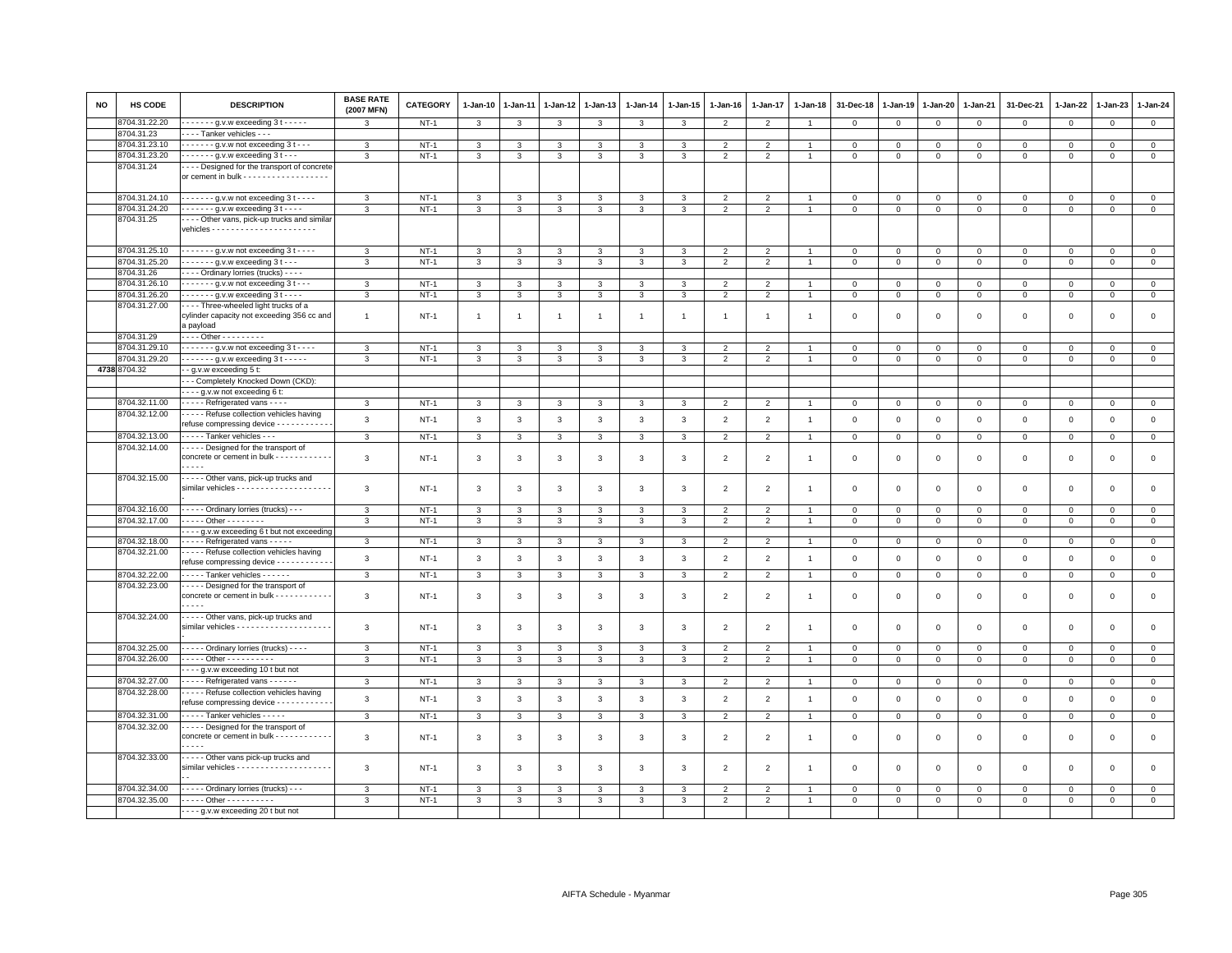| NO | <b>HS CODE</b> | <b>DESCRIPTION</b>                                                                                   | <b>BASE RATE</b><br>(2007 MFN) | CATEGORY         | 1-Jan-10           | $1-Jan-11$   | 1-Jan-12                     | $1-Jan-13$         | $1-Jan-14$     | $1 - Jan-15$      | $1-Jan-16$                      | $1-Jan-17$                      | $1 - Jan-18$   | 31-Dec-18               | 1-Jan-19                | 1-Jan-20      | 1-Jan-21                | 31-Dec-21               | $1-Jan-22$              | $1-Jan-23$                 | 1-Jan-24                    |
|----|----------------|------------------------------------------------------------------------------------------------------|--------------------------------|------------------|--------------------|--------------|------------------------------|--------------------|----------------|-------------------|---------------------------------|---------------------------------|----------------|-------------------------|-------------------------|---------------|-------------------------|-------------------------|-------------------------|----------------------------|-----------------------------|
|    | 8704.32.36.00  | - - - - Refrigerated vans - - - - - -                                                                | 3                              | $NT-1$           | 3                  | 3            | 3                            | 3                  | $\mathbf{3}$   | 3                 | $\overline{2}$                  | $\overline{2}$                  | -1             | $\circ$                 | $\mathbf 0$             | $\mathbf{0}$  | $\mathbf{0}$            | $\mathbf 0$             | $\mathbf{0}$            | $\mathbf{0}$               | $\overline{0}$              |
|    | 8704.32.37.00  | - - - - Refuse collection vehicles having<br>refuse compressing device - - - - - - - - - -           | $\mathbf{3}$                   | $NT-1$           | $\mathbf{3}$       | $\mathbf{3}$ | $\mathbf{3}$                 | $\mathbf{3}$       | $\mathbf{3}$   | $\mathbf{3}$      | $\overline{2}$                  | $\overline{2}$                  | $\overline{1}$ | $\mathsf 0$             | $\mathbf 0$             | $\mathsf 0$   | $\mathsf 0$             | $\mathsf 0$             | $\mathsf 0$             | $\mathsf 0$                | $\mathsf 0$                 |
|    | 8704.32.38.00  | Tanker vehicles - - - - - - - - -                                                                    | 3                              | $NT-1$           | 3                  | 3            | 3                            | 3                  | $\mathbf{3}$   | 3                 | 2                               | $\overline{2}$                  |                | $\Omega$                | $\Omega$                | $\mathbf{0}$  | $\mathbf 0$             | $\mathbf 0$             | $\circ$                 | $\mathbf{0}$               | $\mathbf{0}$                |
|    | 8704.32.41.00  | ---- Designed for the transport of                                                                   |                                |                  |                    |              |                              |                    |                |                   |                                 |                                 |                |                         |                         |               |                         |                         |                         |                            |                             |
|    |                | concrete or cement in bulk - - - - - - - - -<br>$- - - -$                                            | $\mathbf{3}$                   | $NT-1$           | $\mathbf{3}$       | 3            | 3                            | 3                  | 3              | 3                 | $\overline{2}$                  | $\overline{2}$                  | $\overline{1}$ | $\mathbf 0$             | $\mathbf 0$             | $\mathbf 0$   | $\mathbf 0$             | $\mathsf 0$             | $\mathbf 0$             | $\mathsf 0$                | $\mathsf 0$                 |
|    | 8704.32.42.00  | - - - - - Other vans, pick-up trucks and                                                             | 3                              | $NT-1$           | 3                  | 3            | 3                            | 3                  | 3              | 3                 | $\overline{2}$                  | $\overline{2}$                  | $\mathbf{1}$   | $\mathbf{0}$            | 0                       | 0             | 0                       | $\mathbf 0$             | $\circ$                 | $\mathsf 0$                | $\mathsf 0$                 |
|    | 8704.32.43.00  | Ordinary lorries (trucks)                                                                            | $\mathbf{3}$                   | $NT-1$           | 3                  | 3            | 3                            | 3                  | 3              | 3                 | $\overline{2}$                  | $\mathfrak{p}$                  |                | $\Omega$                | $\Omega$                | $\Omega$      | $\Omega$                | $\mathbf 0$             | $\Omega$                | $\Omega$                   | $\mathsf 0$                 |
|    | 8704.32.44.00  | - - - - - Other - - - - - - - - -                                                                    | 3                              | $NT-1$           | 3                  | 3            | 3                            | 3                  | 3              | 3                 | $\overline{2}$                  | $\overline{2}$                  |                | $\mathbf 0$             | 0                       | 0             | $\mathbf 0$             | $\mathbf 0$             | $\mathbf 0$             | $\mathsf 0$                | $\overline{0}$              |
|    |                | - - - - g.v.w exceeding 24 t:                                                                        |                                | $NT-1$           | 3                  | 3            | $\mathbf{3}$                 | 3                  | $\mathbf{3}$   | $\mathbf{3}$      | $\overline{2}$                  | $\overline{2}$                  | $\overline{1}$ | $\mathsf 0$             | $\mathbf 0$             | $\Omega$      | $\circ$                 | $\mathsf 0$             | $\mathbf 0$             | $\Omega$                   | $\mathsf 0$                 |
|    | 8704.32.45.00  | ----- Refrigerated vans ------                                                                       | 3                              | $NT-1$           | 3                  | 3            | 3                            | 3                  | $\mathbf{3}$   | 3                 | 2                               | 2                               | $\mathbf{1}$   | $\mathbf 0$             | $\mathbf 0$             | $\Omega$      | $\mathbf{0}$            | $\mathbf 0$             | $\mathbf{0}$            | $\mathbf 0$                | $\mathbf{0}$                |
|    | 8704.32.46.00  | - - - - Refuse collection vehicles having<br>refuse compressing device - - - - - - - - -             | $\mathbf{3}$                   | $NT-1$           | $\mathbf{3}$       | 3            | $\mathbf{3}$                 | $\mathbf{3}$       | $\mathbf{3}$   | $\mathbf{3}$      | $\overline{2}$                  | $\overline{2}$                  | $\mathbf{1}$   | $\mathbf 0$             | $\mathbf 0$             | $\mathbf 0$   | $\mathbf 0$             | $\mathsf 0$             | $\mathbf 0$             | $\mathsf 0$                | $\mathsf 0$                 |
|    | 8704.32.47.00  | ---- Tanker vehicles ----------                                                                      | $\overline{3}$                 | $NT-1$           | 3                  | $\mathbf{B}$ | $\mathbf{3}$                 | 3                  | $\overline{3}$ | 3                 | $\overline{2}$                  | $\overline{2}$                  |                | $\mathbf 0$             | $\Omega$                | $\Omega$      | $\mathbf 0$             | $\mathsf 0$             | $\mathbf 0$             | $\mathsf 0$                | $\overline{0}$              |
|    | 8704.32.48.00  | - - - - Designed for the transport of<br>concrete or cement in bulk - - - - - - - - - - -<br>$- - -$ | $\mathbf{3}$                   | $NT-1$           | $\mathbf{3}$       | 3            | 3                            | $\mathbf{3}$       | 3              | 3                 | $\overline{2}$                  | $\overline{2}$                  | $\mathbf{1}$   | $\mathbf 0$             | $\mathbf 0$             | $\mathbf 0$   | $\mathsf 0$             | $\mathsf 0$             | $\mathbf 0$             | $\mathsf 0$                | $\mathsf 0$                 |
|    | 8704.32.51.00  | ---- Other vans, pick-up trucks and                                                                  | 3                              | $NT-1$           | 3                  | 3            | 3                            | 3                  | 3              | 3                 | $\overline{2}$                  | $\overline{2}$                  | $\overline{1}$ | $\mathbf 0$             | $\Omega$                | $\Omega$      | $\mathbf 0$             | $\mathbf 0$             | $\mathbf 0$             | $\Omega$                   | $\mathbf 0$                 |
|    |                |                                                                                                      |                                |                  |                    |              |                              |                    |                |                   |                                 |                                 |                |                         |                         |               |                         |                         |                         |                            |                             |
|    | 8704.32.52.00  | Ordinary lorries (trucks) -                                                                          | $\mathbf{3}$                   | $NT-1$           | 3                  |              |                              | 3                  | 3              | 3                 | $\overline{2}$                  | $\overline{2}$                  |                | $\Omega$                | $\Omega$                | $\Omega$      | $\Omega$                | $\Omega$                | $\Omega$                | $\Omega$                   | $\mathbf 0$                 |
|    | 8704.32.53.00  | $- - - -$ Other - - - - - -                                                                          | 3                              | $NT-1$           | 3                  | 3            | $\mathbf{B}$                 | 3                  | 3              | 3                 | $\overline{2}$                  | $\mathfrak{p}$                  |                | $\mathbf 0$             | $\Omega$                | $\Omega$      | $\mathbf 0$             | $\mathbf 0$             | $\Omega$                | $\mathsf 0$                | $\mathsf 0$                 |
|    |                | - - Completely Built-up (CBU):                                                                       |                                |                  |                    |              |                              |                    |                |                   |                                 |                                 |                |                         |                         |               |                         |                         |                         |                            |                             |
|    |                | --- g.v.w not exceeding 6 t:                                                                         |                                |                  |                    |              |                              |                    |                |                   |                                 |                                 |                |                         |                         |               |                         |                         |                         |                            |                             |
|    | 8704.32.54.00  | Refrigerated vans - - - - - -                                                                        | 3                              | $NT-1$           | 3                  | 3            | $\mathbf{R}$                 | $\mathcal{R}$      | 3              | $\mathbf{R}$      | $\overline{2}$                  | 2                               |                | $\Omega$                | $\Omega$                | $\Omega$      | $\Omega$                | $\circ$                 | $\Omega$                | $\Omega$                   | $\mathbf 0$                 |
|    | 8704.32.55.00  | Refuse collection vehicles having<br>refuse compressing device - - - - - - - - - -                   | 3                              | $NT-1$           | 3                  | 3            | $\mathbf{3}$                 | $\mathbf{3}$       | $\mathbf{3}$   | $\mathbf{3}$      | $\overline{2}$                  | 2                               | $\overline{1}$ | $\mathbf{0}$            | $\Omega$                | $\Omega$      | $\mathbf 0$             | $\mathbf 0$             | $\Omega$                | $\mathbf 0$                | $\mathbf{0}$                |
|    | 8704.32.56.00  | Tanker vehicles                                                                                      | $\mathbf{3}$                   | $NT-1$           | $\mathbf{3}$       | 3            | 3                            | $\mathbf{3}$       | $\mathbf{3}$   | $\mathbf{3}$      | $\overline{2}$                  | $\overline{2}$                  | $\overline{1}$ | $\mathsf 0$             | $\mathbf{0}$            | $\mathsf 0$   | $\mathsf 0$             | $\mathbf 0$             | $\mathbf 0$             | $\mathsf 0$                | $\mathbf{0}$                |
|    | 8704.32.57.00  | Designed for the transport of<br>concrete or cement in bulk - - - - - - - - - - -                    | 3                              | $NT-1$           | 3                  | 3            | 3                            | 3                  | 3              | 3                 | $\overline{2}$                  | $\mathfrak{p}$                  | $\overline{1}$ | $\mathbf 0$             | $\Omega$                | $\Omega$      | $\mathbf 0$             | $\mathbf 0$             | $\Omega$                | $\mathbf 0$                | $\mathsf 0$                 |
|    | 8704.32.58.00  | ---- Other vans, pick-up trucks and                                                                  |                                |                  |                    |              |                              |                    |                |                   |                                 |                                 |                |                         |                         |               |                         |                         |                         |                            |                             |
|    | 8704.32.61.00  | ----- Ordinary lorries (trucks) ------                                                               | 3<br>$\mathbf{3}$              | $NT-1$<br>$NT-1$ | 3<br>$\mathcal{R}$ | 3            | $\mathbf{3}$<br>$\mathbf{R}$ | 3<br>$\mathcal{R}$ | 3<br>3         | 3<br>$\mathbf{R}$ | $\overline{2}$<br>$\mathcal{P}$ | $\overline{2}$<br>$\mathcal{P}$ | $\mathbf{1}$   | $\mathbf 0$<br>$\Omega$ | $\mathbf 0$<br>$\Omega$ | 0<br>$\Omega$ | $\mathbf 0$<br>$\Omega$ | $\mathbf 0$<br>$\Omega$ | $\mathbf 0$<br>$\Omega$ | $\mathsf 0$<br>$\mathbf 0$ | $\mathsf 0$<br>$\mathbf{0}$ |
|    | 8704.32.62.00  | . Other - - - - - - - - -                                                                            | 3                              | $NT-1$           | 3                  | 3            | $\mathbf{R}$                 | $\mathcal{R}$      | 3              | $\mathbf{3}$      | $\overline{2}$                  | 2                               | $\overline{1}$ | $\mathbf{0}$            | $\Omega$                | $\Omega$      | $\mathbf 0$             | $\mathbf 0$             | $\mathbf{0}$            | $\mathbf 0$                | $\mathsf 0$                 |
|    |                | ---g.v.w exceeding 6 t but not exceeding                                                             |                                |                  |                    |              |                              |                    |                |                   |                                 |                                 |                |                         |                         |               |                         |                         |                         |                            |                             |
|    |                | 10 t:                                                                                                |                                |                  |                    |              |                              |                    |                |                   |                                 |                                 |                |                         |                         |               |                         |                         |                         |                            |                             |
|    | 8704.32.63.00  | ----- Refrigerated vans ---------                                                                    | $\mathbf{3}$                   | $NT-1$           | $\mathbf{3}$       | 3            | 3                            | 3                  | $\mathbf{3}$   | 3                 | $\overline{2}$                  | $\overline{2}$                  | $\overline{1}$ | $\mathbf 0$             | 0                       | $\mathsf 0$   | $\mathbf 0$             | $\circ$                 | $\mathbf 0$             | $\mathbf 0$                | $\overline{0}$              |
|    | 8704.32.64.00  | Refuse collection vehicles having<br>refuse compressing device - - - - - - - -                       | 3                              | $NT-1$           | 3                  | 3            | 3                            | 3                  | 3              | 3                 | $\overline{2}$                  | $\overline{2}$                  | $\mathbf{1}$   | $\mathbf 0$             | $\Omega$                | $\mathbf 0$   | $\mathbf 0$             | $\mathbf 0$             | $\mathbf 0$             | $\mathsf 0$                | $\mathbf 0$                 |
|    | 8704.32.65.00  | ----- Tanker vehicles ---------                                                                      | $\mathbf{3}$                   | $NT-1$           | 3                  | $\mathbf{R}$ | $\mathbf{3}$                 | $\mathbf{3}$       | $\mathbf{3}$   | 3                 | 2                               | 2                               | $\overline{1}$ | $\mathbf{0}$            | $\Omega$                | $\mathbf{0}$  | $\mathbf 0$             | $\mathbf{0}$            | $\mathbf{0}$            | $\mathbf 0$                | $\circ$                     |
|    | 8704.32.66.00  | - - - - - Designed for the transport of<br>concrete or cement in bulk - - - - - - - - - - - -        | 3                              | NT-1             | 3                  | 3            | 3                            | 3                  | 3              | 3                 | $\overline{2}$                  | $\overline{2}$                  | $\mathbf{1}$   | $\mathbf{0}$            | 0                       | 0             | 0                       | $\mathbf 0$             | $\circ$                 | 0                          | $\mathsf 0$                 |
|    | 8704.32.67.00  | - - - - Other vans, pick-up trucks and                                                               | 3                              | $NT-1$           | 3                  | 3            | 3                            | $\mathbf{3}$       | 3              | 3                 | $\overline{2}$                  | $\overline{2}$                  | -1             | $\mathbf 0$             | $\Omega$                | $\Omega$      | $\mathbf 0$             | $\,0\,$                 | $\mathsf 0$             | $\mathsf 0$                | $\mathsf 0$                 |
|    | 8704.32.68.00  | Ordinary lorries (trucks) - - - - - - - -                                                            | $\mathbf{3}$                   | $NT-1$           | 3                  | 3            | 3                            | 3                  | $\mathbf{3}$   | 3                 | $\overline{2}$                  | $\overline{2}$                  | $\overline{1}$ | $\mathbf 0$             | $\Omega$                | $\mathbf{O}$  | $\mathbf 0$             | $\mathbf 0$             | $\mathbf 0$             | $\mathsf 0$                | $\mathsf 0$                 |
|    | 8704.32.69.00  | - - - - - Other - - - - - - - -                                                                      | $\overline{3}$                 | $NT-1$           | $\overline{3}$     | 3            | $\overline{3}$               | $\overline{3}$     | $\overline{3}$ | $\overline{3}$    | $\overline{2}$                  | $\overline{2}$                  | $\overline{1}$ | $\mathsf 0$             | $\mathsf 0$             | $\mathsf 0$   | $\overline{0}$          | $\mathbf 0$             | $\mathsf 0$             | $\mathsf 0$                | $\overline{0}$              |
|    |                | --- g.v.w exceeding 10 t but not                                                                     |                                |                  |                    |              |                              |                    |                |                   |                                 |                                 |                |                         |                         |               |                         |                         |                         |                            |                             |
|    |                |                                                                                                      |                                |                  |                    |              |                              |                    |                |                   |                                 |                                 |                |                         |                         |               |                         |                         |                         |                            |                             |
|    | 8704.32.71.00  | Refrigerated vans                                                                                    | $\mathbf{3}$                   | $NT-1$           | $\mathbf{3}$       | 3            | 3                            | 3                  | $\mathbf{3}$   | 3                 | $\overline{2}$                  | $\overline{2}$                  |                | $\mathbf 0$             | 0                       | 0             | $\mathbf 0$             | $\mathbf 0$             | $\mathbf 0$             | $\mathbf{O}$               | $\mathbf{0}$                |
|    | 8704.32.72.00  | ----- Refuse collection vehicles having<br>refuse compressing device - - - - - - - - - -             | 3                              | $NT-1$           | $\mathbf{3}$       | 3            | 3                            | 3                  | $\mathbf{3}$   | $\mathbf{3}$      | $\overline{2}$                  | $\overline{2}$                  | $\overline{1}$ | $\mathbf 0$             | $\mathbf 0$             | $\mathbf 0$   | $\mathbf 0$             | $\mathbf 0$             | $\mathbf 0$             | $\mathsf 0$                | $\mathsf 0$                 |
|    | 8704.32.73.00  | - - - - Tanker vehicles - - - - - -                                                                  | $\mathbf{3}$                   | $NT-1$           | 3                  | 3            | 3                            | 3                  | $\mathbf{3}$   | 3                 | 2                               | 2                               | $\overline{1}$ | $\circ$                 | $\mathbf 0$             | $\circ$       | $\mathbf 0$             | $\mathbf{0}$            | $\mathbf{0}$            | $\circ$                    | $\mathbf{0}$                |
|    | 8704.32.74.00  | - - - - Designed for the transport of<br>concrete or cement in bulk - - - - - - - - - - - -          | 3                              | $NT-1$           | 3                  | 3            | 3                            | 3                  | 3              | 3                 | $\overline{2}$                  | $\overline{2}$                  | $\mathbf{1}$   | $\mathbf{0}$            | 0                       | 0             | 0                       | $\circ$                 | $\circ$                 | $\mathbf 0$                | $\mathsf 0$                 |
|    | 8704.32.75.00  | ---- Other vans, pick-up trucks and                                                                  | 3                              | $NT-1$           | $\mathcal{R}$      | 3            | 3                            | $\mathbf{B}$       | $\mathcal{R}$  | $\mathbf{B}$      | $\overline{2}$                  | $\overline{2}$                  |                | $\Omega$                | $\Omega$                | $\Omega$      | $\Omega$                | $\Omega$                | $\Omega$                | $\mathsf 0$                | $\Omega$                    |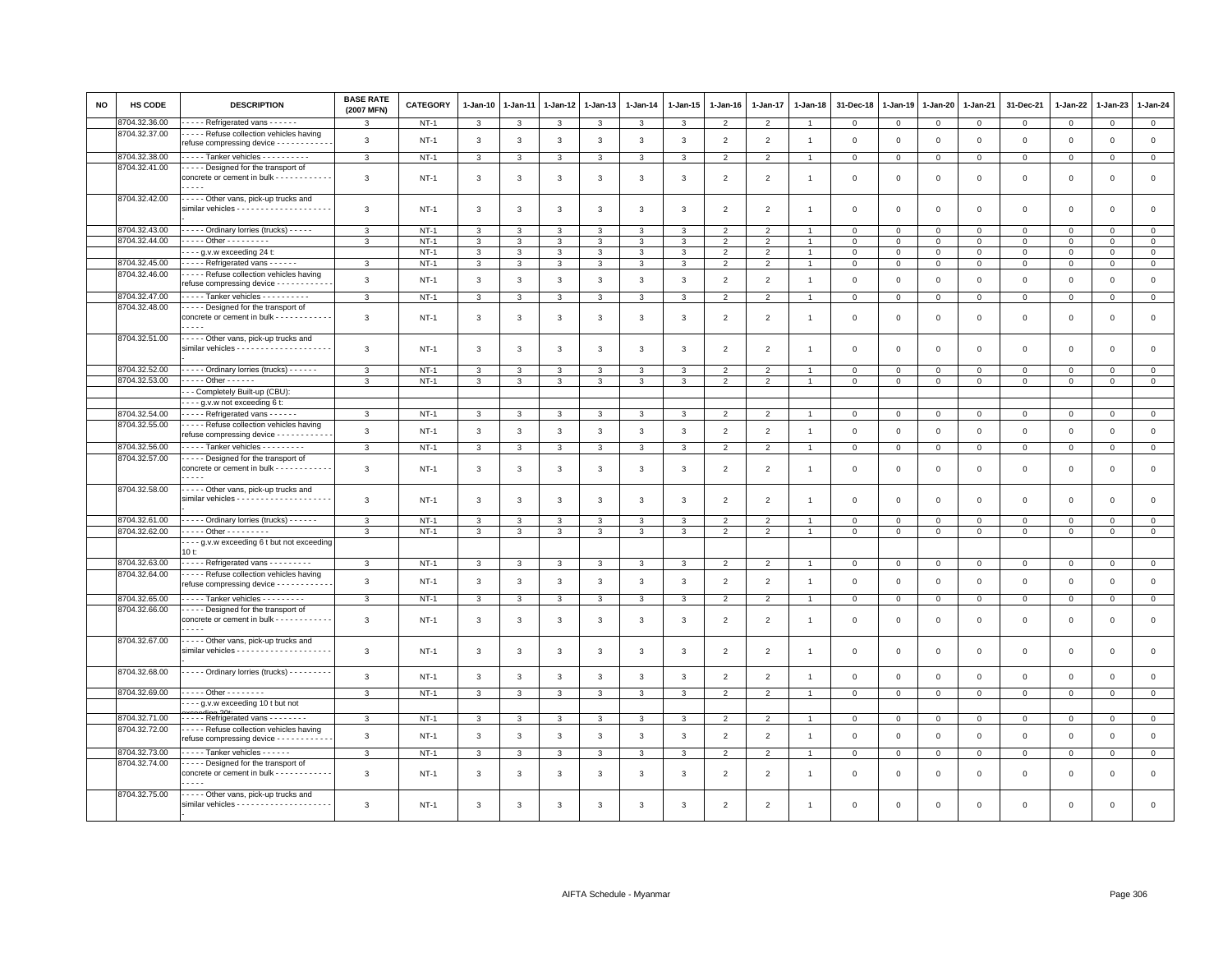| $NT-1$<br>3<br>$\mathbf 0$<br>3<br>3<br>3<br>$\mathfrak{p}$<br>$\mathfrak{p}$<br>$\Omega$<br>$\Omega$<br>$\Omega$<br>$\Omega$<br>$\Omega$<br>$\mathbf 0$<br>3<br>3<br>3<br>$\Omega$<br>8704.32.77.00<br>. Other - - - - - - - -<br>$NT-1$<br>$\overline{0}$<br>$\mathbf{3}$<br>3<br>3<br>3<br>3<br>$\mathbf{3}$<br>3<br>$\overline{2}$<br>$\overline{2}$<br>$\mathbf 0$<br>0<br>$\mathsf 0$<br>$\mathbf 0$<br>$\mathbf 0$<br>$\mathsf 0$<br>$\mathbf 0$<br>$\overline{1}$<br>- - - - g.v.w exceeding 20t but not<br>----- Refrigerated vans ------<br>8704.32.78.00<br>$NT-1$<br>$\mathbf{3}$<br>3<br>3<br>3<br>3<br>3<br>3<br>$\overline{2}$<br>$\overline{2}$<br>$\mathbf 0$<br>$\mathbf 0$<br>$\mathbf 0$<br>$\mathbf 0$<br>$\mathbf{1}$<br>$^{\circ}$<br>$^{\circ}$<br>0<br>$^{\circ}$<br>8704.32.81.00<br>- - - - Refuse collection vehicles having<br>$\mathbf{3}$<br>$NT-1$<br>3<br>3<br>3<br>3<br>3<br>3<br>$\overline{2}$<br>$\overline{2}$<br>$\mathbf 0$<br>$\mathsf 0$<br>$\mathsf 0$<br>$\Omega$<br>$\mathbf 0$<br>$\Omega$<br>$\mathbf 0$<br>0<br>$\overline{1}$<br>refuse compressing device - - - - - - - -<br>8704.32.82.00<br>Tanker vehicles - - -<br>$\mathbf{3}$<br>$NT-1$<br>$\mathbf{3}$<br>$\mathbf{3}$<br>$\mathbf{3}$<br>$\overline{a}$<br>$\mathsf 0$<br>$\overline{0}$<br>$\mathbf{0}$<br>3<br>3<br>3<br>$\overline{2}$<br>$\mathbf 0$<br>$\mathbf 0$<br>$\mathbf 0$<br>$\mathbf 0$<br>$\mathsf 0$<br>$\overline{1}$<br>8704.32.83.00<br>- - - - - Designed for the transport of<br>concrete or cement in bulk - - - - - - - - - - -<br>3<br>$NT-1$<br>3<br>3<br>3<br>3<br>3<br>3<br>2<br>$\overline{2}$<br>$\Omega$<br>$\mathbf 0$<br>$\Omega$<br>$\Omega$<br>$\Omega$<br>$\Omega$<br>$\Omega$<br>0<br>$\mathbf{1}$<br>$- - - -$<br>8704.32.84.00<br>- - - - Other vans, pick-up trucks and<br>$\mathbf{3}$<br>$\mathbf{3}$<br>$\mathsf 0$<br>$\mathsf 0$<br>$NT-1$<br>3<br>3<br>3<br>3<br>$\overline{2}$<br>$\overline{2}$<br>$\mathbf 0$<br>$\mathbf 0$<br>$\Omega$<br>$\mathbf 0$<br>3<br>$\overline{1}$<br>$\Omega$<br>$\Omega$<br>8704.32.85.00<br>- - - - - Ordinary lorries (trucks) - - -<br>3<br>$NT-1$<br>$\mathsf 0$<br>3<br>3<br>3<br>3<br>3<br>3<br>$\overline{2}$<br>$\overline{2}$<br>$\mathbf 0$<br>$\mathsf 0$<br>$\mathsf 0$<br>$\Omega$<br>$\mathbf 0$<br>$\mathsf 0$<br>$\mathbf 0$<br>8704.32.86.00<br>. Other -<br>$NT-1$<br>$\mathsf 0$<br>$\mathbf{0}$<br>$\mathbf{3}$<br>3<br>$\mathbf{3}$<br>3<br>3<br>3<br>$\overline{2}$<br>$\overline{2}$<br>$\Omega$<br>$\mathbf{O}$<br>$\mathbf{O}$<br>$\mathsf 0$<br>$\overline{0}$<br>3<br>$\overline{1}$<br>$\Omega$<br>$\cdots$ g.v.w exceeding 24 t:<br>8704.32.87.00<br>- - - - Refrigerated vans - - - - - - - - -<br>3<br>$NT-1$<br>$\mathcal{R}$<br>3<br>3<br>3<br>3<br>$\mathfrak{p}$<br>2<br>$\Omega$<br>$\mathbf 0$<br>$\mathbf 0$<br>$\mathsf 0$<br>$\mathsf 0$<br>$\mathbf{3}$<br>$\Omega$<br>$\Omega$<br>$\Omega$<br>8704.32.88.00<br>- - - - Refuse collection vehicles having<br>$\mathbf{3}$<br>$\mathbf{3}$<br>$\mathbf{3}$<br>$\mathbf{3}$<br>$\overline{2}$<br>2<br>$\mathsf 0$<br>$\mathsf 0$<br>$NT-1$<br>3<br>3<br>3<br>$\mathbf 0$<br>$\mathbf 0$<br>$\mathbf 0$<br>$\Omega$<br>$\Omega$<br>$\Omega$<br>$\overline{1}$<br>refuse compressing device - - - - - - - - - -<br>Tanker vehicles<br>8704.32.91.00<br>$\mathbf{3}$<br>$NT-1$<br>$\mathbf{3}$<br>$\mathbf{3}$<br>$\mathbf{3}$<br>$\mathbf{3}$<br>$\mathbf{3}$<br>$\mathbf{3}$<br>$\overline{2}$<br>$\overline{2}$<br>$\overline{1}$<br>$\mathbf{0}$<br>$\mathbf 0$<br>$\mathsf 0$<br>$\mathsf 0$<br>$\mathsf 0$<br>$\mathbf 0$<br>$\circ$<br>$\Omega$<br>8704.32.92.00<br>Designed for the transport of<br>concrete or cement in bulk - - - - - - - - - - -<br>3<br>3<br>3<br>2<br>$\mathbf{0}$<br>$NT-1$<br>3<br>3<br>3<br>3<br>$\overline{2}$<br>$\mathbf 0$<br>$\mathbf 0$<br>$\mathbf 0$<br>$\Omega$<br>$\Omega$<br>$\Omega$<br>$\Omega$<br>$\overline{1}$<br>8704.32.93.00<br>- - - - Other vans, pick-up trucks and<br>3<br>$\overline{2}$<br>0<br>NT-1<br>3<br>3<br>3<br>3<br>3<br>3<br>$\overline{2}$<br>$\mathbf 0$<br>0<br>$\mathbf 0$<br>$^{\circ}$<br>0<br>$\Omega$<br>$^{\circ}$<br>$\mathbf{1}$<br>8704.32.94.00<br>Ordinary lorries (trucks)<br>$\mathbf{3}$<br>$NT-1$<br>3<br>3<br>3<br>3<br>3<br>3<br>$\overline{2}$<br>2<br>$\Omega$<br>$\mathbf 0$<br>$\mathbf 0$<br>$\Omega$<br>$\Omega$<br>$\mathbf 0$<br>$\mathbf{0}$<br>$\overline{1}$<br>$\Omega$<br>8704.32.95.00<br>---- Other --------<br>$NT-1$<br>3<br>3<br>$\mathbf{3}$<br>3<br>3<br>3<br>$\overline{2}$<br>2<br>$\mathbf 0$<br>$\mathbf 0$<br>$\mathsf 0$<br>$\mathbf{0}$<br>3<br>$\Omega$<br>$\Omega$<br>$\Omega$<br>$\overline{1}$<br>$^{\circ}$<br>4739 8704.90<br>Other:<br>- Completely Knocked Down (CKD):<br>- - g.v.w not exceeding 5 t:<br>8704.90.11.00<br>- - - Vans, pick-up trucks and similar<br>3<br>$NT-1$<br>$\mathbf{3}$<br>3<br>$\mathbf{3}$<br>$\mathbf{3}$<br>$\overline{2}$<br>$\overline{2}$<br>$\mathsf 0$<br>$\mathbf 0$<br>$\mathbf{0}$<br>3<br>3<br>$\mathsf 0$<br>$\mathsf 0$<br>$\mathbf 0$<br>$\mathbf 0$<br>$\mathbf 0$<br>$\overline{1}$<br>8704.90.12.00<br>---- Ordinary lorries (trucks) -----<br>3<br>$NT-1$<br>3<br>3<br>3<br>3<br>3<br>3<br>$\overline{2}$<br>$\overline{2}$<br>$\mathbf 0$<br>$\mathsf 0$<br>$\mathsf 0$<br>$\mathbf 0$<br>$\mathsf 0$<br>$\mathbf 0$<br>$\mathbf 0$<br>$^{\circ}$<br>8704.90.19.00<br>. Other - - - - - - -<br>$\mathbf{3}$<br>$NT-1$<br>$\mathbf{3}$<br>$\mathbf{3}$<br>$\mathbf{3}$<br>3<br>$\mathbf{3}$<br>$\mathbf{3}$<br>$\overline{2}$<br>$\overline{2}$<br>$\mathbf{0}$<br>$\mathsf 0$<br>$\mathbf 0$<br>$\mathbf 0$<br>$\mathsf 0$<br>$\mathsf 0$<br>$\mathbf 0$<br>$\mathbf{1}$<br>$\mathsf 0$<br>- - g.v.w exceeding 5 t but not exceeding<br>8704.90.21.00<br>- - - Vans, pick-up trucks and similar<br>$\mathbf{3}$<br>$\mathbf{3}$<br>$\overline{2}$<br>$NT-1$<br>3<br>$\mathbf{3}$<br>$\mathbf{3}$<br>$\overline{2}$<br>$\mathbf{0}$<br>3<br>3<br>$\overline{1}$<br>$\mathbf 0$<br>$\mathsf 0$<br>$\mathbf 0$<br>$\mathbf 0$<br>$\mathbf 0$<br>$\mathbf 0$<br>$\mathbf 0$<br>8704.90.22.00<br>--- Ordinary lorries (trucks) --------<br>$NT-1$<br>$\mathbf{3}$<br>3<br>$\overline{2}$<br>$\overline{2}$<br>$\Omega$<br>$\Omega$<br>$\mathbf 0$<br>3<br>3<br>3<br>3<br>$\overline{1}$<br>$\Omega$<br>$\mathbf 0$<br>$\mathbf 0$<br>$\mathbf 0$<br>3<br>$^{\circ}$<br>8704.90.29.00<br>--- Other ------------<br>$\mathbf{3}$<br>$NT-1$<br>3<br>$\mathbf{3}$<br>3<br>3<br>$\mathbf{3}$<br>3<br>$\overline{2}$<br>$\overline{2}$<br>$\mathbf 0$<br>$\mathbf 0$<br>$\mathsf 0$<br>$\mathbf 0$<br>$\mathbf 0$<br>$\mathsf 0$<br>$\mathbf 0$<br>$\mathbf 0$<br>$\overline{1}$<br>- - g.v.w exceeding 24 t:<br>8704.90.31.00<br>- - - Vans, pick-up trucks and similar<br>3<br>$NT-1$<br>$\mathbf{3}$<br>$\mathbf{3}$<br>3<br>$\mathbf{3}$<br>$\mathbf{3}$<br>$\overline{2}$<br>$\overline{2}$<br>$\mathbf 0$<br>3<br>$\mathbf{1}$<br>$\mathbf 0$<br>$\mathbf 0$<br>$\mathsf 0$<br>$\mathbf 0$<br>$\mathbf 0$<br>$\mathsf 0$<br>$\mathbf 0$<br>---- Ordinary lorries (trucks) -------<br>8704.90.32.00<br>3<br>$NT-1$<br>3<br>$\mathbf{3}$<br>3<br>$\mathbf{3}$<br>$\overline{2}$<br>$\mathbf 0$<br>$\mathbf{3}$<br>3<br>$\overline{2}$<br>$\Omega$<br>$\Omega$<br>$\Omega$<br>$\Omega$<br>$\Omega$<br>$\Omega$<br>$\Omega$<br>8704.90.39.00<br>$\cdots$ Other - - - - - -<br>$\overline{2}$<br>$\mathsf 0$<br>3<br>$NT-1$<br>3<br>$\mathbf{3}$<br>3<br>3<br>3<br>3<br>2<br>$\overline{1}$<br>$\Omega$<br>$\mathsf 0$<br>$\mathbf 0$<br>$\mathbf 0$<br>$\Omega$<br>$\Omega$<br>$\mathbf 0$<br>- Completely Built-up (CBU):<br>- - g.v.w not exceeding 5 t:<br>- - - Vans, pick-up trucks and similar<br>8704.90.41.00<br>$NT-1$<br>$\mathbf 0$<br>$\mathbf{3}$<br>3<br>3<br>3<br>3<br>3<br>3<br>$\overline{2}$<br>$\overline{2}$<br>$\mathbf 0$<br>$\mathsf 0$<br>$\mathbf 0$<br>$\mathbf 0$<br>$\overline{1}$<br>$\mathbf 0$<br>$^{\circ}$<br>$^{\circ}$<br>8704.90.42.00<br>---- Ordinary lorries (trucks) -----<br>$\mathbf{3}$<br>$NT-1$<br>$\mathbf{3}$<br>$\mathbf{3}$<br>$\mathbf{3}$<br>$\overline{2}$<br>$\overline{2}$<br>$\mathsf 0$<br>$\mathbf 0$<br>$\mathbf{3}$<br>3<br>3<br>$\mathbf 0$<br>$\mathbf 0$<br>$\mathbf{O}$<br>$\mathbf 0$<br>$\mathsf 0$<br>$\mathbf{0}$<br>$\mathbf{1}$<br>8704.90.49.00<br>Other - - - - - - - - - - -<br>$NT-1$<br>$\mathbf{3}$<br>$\mathbf{3}$<br>$\mathbf{3}$<br>$\mathbf{3}$<br>$\overline{2}$<br>$\overline{2}$<br>$\circ$<br>$\mathbf{3}$<br>3<br>3<br>$\mathbf{1}$<br>$\mathbf 0$<br>$\mathbf 0$<br>$\mathbf{O}$<br>$\mathbf 0$<br>$\mathbf{O}$<br>$\mathsf 0$<br>$\mathbf 0$<br>- - g.v.w exceeding 5 t but not exceeding<br>- - - Vans, pick-up trucks and similar<br>8704.90.51.00<br>$\mathbf{3}$<br>$NT-1$<br>3<br>$\mathbf{3}$<br>$\overline{2}$<br>$\mathsf 0$<br>3<br>3<br>3<br>3<br>$\overline{2}$<br>$\mathbf 0$<br>$\mathsf 0$<br>$\mathsf 0$<br>$\Omega$<br>$\mathbf 0$<br>$\mathbf 0$<br>$\mathbf 0$<br>8704.90.52.00<br>- - - Ordinary lorries (trucks) - - -<br>$\mathbf{3}$<br>$NT-1$<br>$\mathbf{3}$<br>$\mathbf{3}$<br>$\mathbf{3}$<br>$\mathbf{3}$<br>$\mathbf{3}$<br>$\overline{2}$<br>$\overline{2}$<br>$\mathsf 0$<br>$\mathsf 0$<br>$\mathsf 0$<br>3<br>$\overline{1}$<br>$\mathbf 0$<br>$\mathsf 0$<br>$\Omega$<br>$\Omega$<br>$^{\circ}$<br>8704.90.59.00<br>--- Other ----------<br>$NT-1$<br>$\mathbf{3}$<br>$\mathbf{3}$<br>$\mathbf{3}$<br>$\mathbf{3}$<br>$\overline{2}$<br>$\overline{2}$<br>$\mathbf 0$<br>3<br>3<br>3<br>$\mathbf{1}$<br>$\mathbf 0$<br>$\mathbf 0$<br>$\mathbf 0$<br>$\mathbf 0$<br>$\mathbf 0$<br>$\mathsf 0$<br>$\mathbf 0$<br>- - g.v.w exceeding 24 t:<br>8704.90.61.00<br>- - - Vans, pick-up trucks and similar<br>$\mathbf{3}$<br>$NT-1$<br>3<br>$\mathbf{3}$<br>3<br>$\mathbf{3}$<br>$\overline{2}$<br>$\overline{2}$<br>$\mathbf 0$<br>$\mathbf{0}$<br>3<br>3<br>$\mathbf 0$<br>$\mathsf 0$<br>$\mathbf 0$<br>$\mathbf 0$<br>$\mathbf 0$<br>$^{\circ}$<br>8704.90.62.00<br>---- Ordinary lorries (trucks) ------<br>$\mathbf{3}$<br>$NT-1$<br>$\mathbf{3}$<br>$\mathbf{3}$<br>$\mathbf{3}$<br>3<br>$\mathbf{3}$<br>$\mathbf{3}$<br>$\overline{2}$<br>$\overline{2}$<br>$\mathsf 0$<br>$\mathsf 0$<br>$\mathsf 0$<br>$\mathbf{0}$<br>$\Omega$<br>$\mathsf 0$<br>$\Omega$<br>$\Omega$<br>8704.90.69.00<br>--- Other ---------------<br>$NT-1$<br>$\overline{3}$<br>$\overline{2}$<br>$\overline{0}$<br>3<br>3<br>$\mathbf{3}$<br>3<br>$\mathbf{3}$<br>$\mathbf{3}$<br>$\overline{2}$<br>$\mathbf 0$<br>$\mathsf 0$<br>$\mathbf 0$<br>$\mathsf 0$<br>$\Omega$<br>$\Omega$<br>$\mathbf 0$<br>Special purpose motor vehicles, other<br>than those principally designed for the<br>87.05<br>transport of<br>4740 8705.10<br>Crane lorries - - - - - - - -<br>$NT-1$<br>$\mathbf{0}$<br>$\Omega$<br>0<br>$\mathbf{0}$<br>$\Omega$<br>0<br>0<br>$\mathbf 0$<br>$\mathbf{1}$<br>$\mathbf{1}$<br>4741 8705.20<br>Mobile drilling derricks - - - - - - - -<br>$NT-1$<br>$\mathbf{0}$<br>$\overline{1}$<br>$\overline{1}$<br>$\overline{1}$<br>$\overline{1}$<br>$\mathbf{0}$<br>$\mathbf{0}$<br>$\mathbf 0$<br>$\mathbf{0}$<br>$\mathbf 0$<br>$\mathbf 0$<br>$\mathbf{0}$<br>$\mathbf{1}$<br>$\overline{1}$<br>4742<br>8705.30<br>Fire fighting vehicles - - - - - - -<br>$NT-1$<br>$\circ$<br>$\mathsf 0$<br>$\mathbf 0$<br>$\mathbf 0$<br>$\overline{1}$<br>$\overline{1}$<br>$\overline{1}$<br>$\overline{1}$<br>$\mathbf 0$<br>0<br>$\Omega$<br>0<br>-1<br>$\mathbf{1}$<br>4743 8705.40<br>Concrete-mixer lorries - - - - - - - -<br>$NT-1$<br>$\mathbf{0}$<br>$\Omega$<br>$\Omega$<br>$\mathbf 0$<br>$\mathbf{0}$<br>$\mathbf 0$<br>$\mathbf 0$<br>$\mathbf 0$<br>$\mathbf{1}$<br>4744 8705.90<br>- Other: | NO | <b>HS CODE</b> | <b>DESCRIPTION</b>                      | <b>BASE RATE</b><br>(2007 MFN) | <b>CATEGORY</b> | $1-Jan-10$ | $1-Jan-11$ | $1-Jan-12$ | 1-Jan-13 | $1-Jan-14$ | $1 - Jan-15$ | $1-Jan-16$ | $1-Jan-17$ | $1-Jan-18$ | 31-Dec-18 | $1-Jan-19$ | 1-Jan-20 | 1-Jan-21 | 31-Dec-21 | 1-Jan-22 | 1-Jan-23 | 1-Jan-24 |
|-----------------------------------------------------------------------------------------------------------------------------------------------------------------------------------------------------------------------------------------------------------------------------------------------------------------------------------------------------------------------------------------------------------------------------------------------------------------------------------------------------------------------------------------------------------------------------------------------------------------------------------------------------------------------------------------------------------------------------------------------------------------------------------------------------------------------------------------------------------------------------------------------------------------------------------------------------------------------------------------------------------------------------------------------------------------------------------------------------------------------------------------------------------------------------------------------------------------------------------------------------------------------------------------------------------------------------------------------------------------------------------------------------------------------------------------------------------------------------------------------------------------------------------------------------------------------------------------------------------------------------------------------------------------------------------------------------------------------------------------------------------------------------------------------------------------------------------------------------------------------------------------------------------------------------------------------------------------------------------------------------------------------------------------------------------------------------------------------------------------------------------------------------------------------------------------------------------------------------------------------------------------------------------------------------------------------------------------------------------------------------------------------------------------------------------------------------------------------------------------------------------------------------------------------------------------------------------------------------------------------------------------------------------------------------------------------------------------------------------------------------------------------------------------------------------------------------------------------------------------------------------------------------------------------------------------------------------------------------------------------------------------------------------------------------------------------------------------------------------------------------------------------------------------------------------------------------------------------------------------------------------------------------------------------------------------------------------------------------------------------------------------------------------------------------------------------------------------------------------------------------------------------------------------------------------------------------------------------------------------------------------------------------------------------------------------------------------------------------------------------------------------------------------------------------------------------------------------------------------------------------------------------------------------------------------------------------------------------------------------------------------------------------------------------------------------------------------------------------------------------------------------------------------------------------------------------------------------------------------------------------------------------------------------------------------------------------------------------------------------------------------------------------------------------------------------------------------------------------------------------------------------------------------------------------------------------------------------------------------------------------------------------------------------------------------------------------------------------------------------------------------------------------------------------------------------------------------------------------------------------------------------------------------------------------------------------------------------------------------------------------------------------------------------------------------------------------------------------------------------------------------------------------------------------------------------------------------------------------------------------------------------------------------------------------------------------------------------------------------------------------------------------------------------------------------------------------------------------------------------------------------------------------------------------------------------------------------------------------------------------------------------------------------------------------------------------------------------------------------------------------------------------------------------------------------------------------------------------------------------------------------------------------------------------------------------------------------------------------------------------------------------------------------------------------------------------------------------------------------------------------------------------------------------------------------------------------------------------------------------------------------------------------------------------------------------------------------------------------------------------------------------------------------------------------------------------------------------------------------------------------------------------------------------------------------------------------------------------------------------------------------------------------------------------------------------------------------------------------------------------------------------------------------------------------------------------------------------------------------------------------------------------------------------------------------------------------------------------------------------------------------------------------------------------------------------------------------------------------------------------------------------------------------------------------------------------------------------------------------------------------------------------------------------------------------------------------------------------------------------------------------------------------------------------------------------------------------------------------------------------------------------------------------------------------------------------------------------------------------------------------------------------------------------------------------------------------------------------------------------------------------------------------------------------------------------------------------------------------------------------------------------------------------------------------------------------------------------------------------------------------------------------------------------------------------------------------------------------------------------------------------------------------------------------------------------------------------------------------------------------------------------------------------------------------------------------------------------------------------------------------------------------------------------------------------------------------------------------------------------------------------------------------------------------------------------------------------------------------------------------------------------------------------------------------------------------------------------------------------------------------------------------------------------------------------------------------------------------------------------------------------------------------------------------------------------------------------------------------------------------------------------------------------------------------------------------------------------------------------------------------------------------------------------------------------------------------------------------------------------------------------------------------------------------------------------------------------------------------------------------------------------------------------------------------------------------------------------------------------------------------------------------------------------------------------------------------------------------------------------------------------------------------------------------------------------------------------------------------------------------------------------------------------------------------------------------------------------------------------------------------------------------------------------------------------------------------------------------------------------------------------------------------------------------------------------------------------------------------------------------------------------------------------------------------------------------------------------------------------------------------------------------------------------------------------------------------------------------------------------------------------------------------------------------------------------------------------------------------------------------------------------------------------------------------------------------------------------------------------------------------------------------------------------------------------------------------------------------------------------------------------------------------------------------------------------------------------------------------------------------------------------------------------------------------------------------------------------------------------------------------------------------------------------------------------------------------------------------------------------------------------------------------------------------------------------------------------------------------------------------------------------------------------------------------------------------------------------------------------------------------------------------------------------------------------------------------------------------------------------------------------------------------------------------------------------------------------------------------------------------------------------------------------------------------------------------------------------------------------------------------------------|----|----------------|-----------------------------------------|--------------------------------|-----------------|------------|------------|------------|----------|------------|--------------|------------|------------|------------|-----------|------------|----------|----------|-----------|----------|----------|----------|
|                                                                                                                                                                                                                                                                                                                                                                                                                                                                                                                                                                                                                                                                                                                                                                                                                                                                                                                                                                                                                                                                                                                                                                                                                                                                                                                                                                                                                                                                                                                                                                                                                                                                                                                                                                                                                                                                                                                                                                                                                                                                                                                                                                                                                                                                                                                                                                                                                                                                                                                                                                                                                                                                                                                                                                                                                                                                                                                                                                                                                                                                                                                                                                                                                                                                                                                                                                                                                                                                                                                                                                                                                                                                                                                                                                                                                                                                                                                                                                                                                                                                                                                                                                                                                                                                                                                                                                                                                                                                                                                                                                                                                                                                                                                                                                                                                                                                                                                                                                                                                                                                                                                                                                                                                                                                                                                                                                                                                                                                                                                                                                                                                                                                                                                                                                                                                                                                                                                                                                                                                                                                                                                                                                                                                                                                                                                                                                                                                                                                                                                                                                                                                                                                                                                                                                                                                                                                                                                                                                                                                                                                                                                                                                                                                                                                                                                                                                                                                                                                                                                                                                                                                                                                                                                                                                                                                                                                                                                                                                                                                                                                                                                                                                                                                                                                                                                                                                                                                                                                                                                                                                                                                                                                                                                                                                                                                                                                                                                                                                                                                                                                                                                                                                                                                                                                                                                                                                                                                                                                                                                                                                                                                                                                                                                                                                                                                                                                                                                                                                                                                                                                                                                                                                                                                                                                                                                                                                                                                                                                                                                                                                                                                                                                                                                                                                                                                                                                                                                                                                                                                                                                                                                                                                                                                                                                                                                                                                                                                                                                                                                                                                                                                                                                                                                                                                 |    | 8704.32.76.00  | - - - - Ordinary lorries (trucks) - - - |                                |                 |            |            |            |          |            |              |            |            |            |           |            |          |          |           |          |          |          |
|                                                                                                                                                                                                                                                                                                                                                                                                                                                                                                                                                                                                                                                                                                                                                                                                                                                                                                                                                                                                                                                                                                                                                                                                                                                                                                                                                                                                                                                                                                                                                                                                                                                                                                                                                                                                                                                                                                                                                                                                                                                                                                                                                                                                                                                                                                                                                                                                                                                                                                                                                                                                                                                                                                                                                                                                                                                                                                                                                                                                                                                                                                                                                                                                                                                                                                                                                                                                                                                                                                                                                                                                                                                                                                                                                                                                                                                                                                                                                                                                                                                                                                                                                                                                                                                                                                                                                                                                                                                                                                                                                                                                                                                                                                                                                                                                                                                                                                                                                                                                                                                                                                                                                                                                                                                                                                                                                                                                                                                                                                                                                                                                                                                                                                                                                                                                                                                                                                                                                                                                                                                                                                                                                                                                                                                                                                                                                                                                                                                                                                                                                                                                                                                                                                                                                                                                                                                                                                                                                                                                                                                                                                                                                                                                                                                                                                                                                                                                                                                                                                                                                                                                                                                                                                                                                                                                                                                                                                                                                                                                                                                                                                                                                                                                                                                                                                                                                                                                                                                                                                                                                                                                                                                                                                                                                                                                                                                                                                                                                                                                                                                                                                                                                                                                                                                                                                                                                                                                                                                                                                                                                                                                                                                                                                                                                                                                                                                                                                                                                                                                                                                                                                                                                                                                                                                                                                                                                                                                                                                                                                                                                                                                                                                                                                                                                                                                                                                                                                                                                                                                                                                                                                                                                                                                                                                                                                                                                                                                                                                                                                                                                                                                                                                                                                                                                                 |    |                |                                         |                                |                 |            |            |            |          |            |              |            |            |            |           |            |          |          |           |          |          |          |
|                                                                                                                                                                                                                                                                                                                                                                                                                                                                                                                                                                                                                                                                                                                                                                                                                                                                                                                                                                                                                                                                                                                                                                                                                                                                                                                                                                                                                                                                                                                                                                                                                                                                                                                                                                                                                                                                                                                                                                                                                                                                                                                                                                                                                                                                                                                                                                                                                                                                                                                                                                                                                                                                                                                                                                                                                                                                                                                                                                                                                                                                                                                                                                                                                                                                                                                                                                                                                                                                                                                                                                                                                                                                                                                                                                                                                                                                                                                                                                                                                                                                                                                                                                                                                                                                                                                                                                                                                                                                                                                                                                                                                                                                                                                                                                                                                                                                                                                                                                                                                                                                                                                                                                                                                                                                                                                                                                                                                                                                                                                                                                                                                                                                                                                                                                                                                                                                                                                                                                                                                                                                                                                                                                                                                                                                                                                                                                                                                                                                                                                                                                                                                                                                                                                                                                                                                                                                                                                                                                                                                                                                                                                                                                                                                                                                                                                                                                                                                                                                                                                                                                                                                                                                                                                                                                                                                                                                                                                                                                                                                                                                                                                                                                                                                                                                                                                                                                                                                                                                                                                                                                                                                                                                                                                                                                                                                                                                                                                                                                                                                                                                                                                                                                                                                                                                                                                                                                                                                                                                                                                                                                                                                                                                                                                                                                                                                                                                                                                                                                                                                                                                                                                                                                                                                                                                                                                                                                                                                                                                                                                                                                                                                                                                                                                                                                                                                                                                                                                                                                                                                                                                                                                                                                                                                                                                                                                                                                                                                                                                                                                                                                                                                                                                                                                                                                 |    |                |                                         |                                |                 |            |            |            |          |            |              |            |            |            |           |            |          |          |           |          |          |          |
|                                                                                                                                                                                                                                                                                                                                                                                                                                                                                                                                                                                                                                                                                                                                                                                                                                                                                                                                                                                                                                                                                                                                                                                                                                                                                                                                                                                                                                                                                                                                                                                                                                                                                                                                                                                                                                                                                                                                                                                                                                                                                                                                                                                                                                                                                                                                                                                                                                                                                                                                                                                                                                                                                                                                                                                                                                                                                                                                                                                                                                                                                                                                                                                                                                                                                                                                                                                                                                                                                                                                                                                                                                                                                                                                                                                                                                                                                                                                                                                                                                                                                                                                                                                                                                                                                                                                                                                                                                                                                                                                                                                                                                                                                                                                                                                                                                                                                                                                                                                                                                                                                                                                                                                                                                                                                                                                                                                                                                                                                                                                                                                                                                                                                                                                                                                                                                                                                                                                                                                                                                                                                                                                                                                                                                                                                                                                                                                                                                                                                                                                                                                                                                                                                                                                                                                                                                                                                                                                                                                                                                                                                                                                                                                                                                                                                                                                                                                                                                                                                                                                                                                                                                                                                                                                                                                                                                                                                                                                                                                                                                                                                                                                                                                                                                                                                                                                                                                                                                                                                                                                                                                                                                                                                                                                                                                                                                                                                                                                                                                                                                                                                                                                                                                                                                                                                                                                                                                                                                                                                                                                                                                                                                                                                                                                                                                                                                                                                                                                                                                                                                                                                                                                                                                                                                                                                                                                                                                                                                                                                                                                                                                                                                                                                                                                                                                                                                                                                                                                                                                                                                                                                                                                                                                                                                                                                                                                                                                                                                                                                                                                                                                                                                                                                                                                                                 |    |                |                                         |                                |                 |            |            |            |          |            |              |            |            |            |           |            |          |          |           |          |          |          |
|                                                                                                                                                                                                                                                                                                                                                                                                                                                                                                                                                                                                                                                                                                                                                                                                                                                                                                                                                                                                                                                                                                                                                                                                                                                                                                                                                                                                                                                                                                                                                                                                                                                                                                                                                                                                                                                                                                                                                                                                                                                                                                                                                                                                                                                                                                                                                                                                                                                                                                                                                                                                                                                                                                                                                                                                                                                                                                                                                                                                                                                                                                                                                                                                                                                                                                                                                                                                                                                                                                                                                                                                                                                                                                                                                                                                                                                                                                                                                                                                                                                                                                                                                                                                                                                                                                                                                                                                                                                                                                                                                                                                                                                                                                                                                                                                                                                                                                                                                                                                                                                                                                                                                                                                                                                                                                                                                                                                                                                                                                                                                                                                                                                                                                                                                                                                                                                                                                                                                                                                                                                                                                                                                                                                                                                                                                                                                                                                                                                                                                                                                                                                                                                                                                                                                                                                                                                                                                                                                                                                                                                                                                                                                                                                                                                                                                                                                                                                                                                                                                                                                                                                                                                                                                                                                                                                                                                                                                                                                                                                                                                                                                                                                                                                                                                                                                                                                                                                                                                                                                                                                                                                                                                                                                                                                                                                                                                                                                                                                                                                                                                                                                                                                                                                                                                                                                                                                                                                                                                                                                                                                                                                                                                                                                                                                                                                                                                                                                                                                                                                                                                                                                                                                                                                                                                                                                                                                                                                                                                                                                                                                                                                                                                                                                                                                                                                                                                                                                                                                                                                                                                                                                                                                                                                                                                                                                                                                                                                                                                                                                                                                                                                                                                                                                                                                                 |    |                |                                         |                                |                 |            |            |            |          |            |              |            |            |            |           |            |          |          |           |          |          |          |
|                                                                                                                                                                                                                                                                                                                                                                                                                                                                                                                                                                                                                                                                                                                                                                                                                                                                                                                                                                                                                                                                                                                                                                                                                                                                                                                                                                                                                                                                                                                                                                                                                                                                                                                                                                                                                                                                                                                                                                                                                                                                                                                                                                                                                                                                                                                                                                                                                                                                                                                                                                                                                                                                                                                                                                                                                                                                                                                                                                                                                                                                                                                                                                                                                                                                                                                                                                                                                                                                                                                                                                                                                                                                                                                                                                                                                                                                                                                                                                                                                                                                                                                                                                                                                                                                                                                                                                                                                                                                                                                                                                                                                                                                                                                                                                                                                                                                                                                                                                                                                                                                                                                                                                                                                                                                                                                                                                                                                                                                                                                                                                                                                                                                                                                                                                                                                                                                                                                                                                                                                                                                                                                                                                                                                                                                                                                                                                                                                                                                                                                                                                                                                                                                                                                                                                                                                                                                                                                                                                                                                                                                                                                                                                                                                                                                                                                                                                                                                                                                                                                                                                                                                                                                                                                                                                                                                                                                                                                                                                                                                                                                                                                                                                                                                                                                                                                                                                                                                                                                                                                                                                                                                                                                                                                                                                                                                                                                                                                                                                                                                                                                                                                                                                                                                                                                                                                                                                                                                                                                                                                                                                                                                                                                                                                                                                                                                                                                                                                                                                                                                                                                                                                                                                                                                                                                                                                                                                                                                                                                                                                                                                                                                                                                                                                                                                                                                                                                                                                                                                                                                                                                                                                                                                                                                                                                                                                                                                                                                                                                                                                                                                                                                                                                                                                                                                 |    |                |                                         |                                |                 |            |            |            |          |            |              |            |            |            |           |            |          |          |           |          |          |          |
|                                                                                                                                                                                                                                                                                                                                                                                                                                                                                                                                                                                                                                                                                                                                                                                                                                                                                                                                                                                                                                                                                                                                                                                                                                                                                                                                                                                                                                                                                                                                                                                                                                                                                                                                                                                                                                                                                                                                                                                                                                                                                                                                                                                                                                                                                                                                                                                                                                                                                                                                                                                                                                                                                                                                                                                                                                                                                                                                                                                                                                                                                                                                                                                                                                                                                                                                                                                                                                                                                                                                                                                                                                                                                                                                                                                                                                                                                                                                                                                                                                                                                                                                                                                                                                                                                                                                                                                                                                                                                                                                                                                                                                                                                                                                                                                                                                                                                                                                                                                                                                                                                                                                                                                                                                                                                                                                                                                                                                                                                                                                                                                                                                                                                                                                                                                                                                                                                                                                                                                                                                                                                                                                                                                                                                                                                                                                                                                                                                                                                                                                                                                                                                                                                                                                                                                                                                                                                                                                                                                                                                                                                                                                                                                                                                                                                                                                                                                                                                                                                                                                                                                                                                                                                                                                                                                                                                                                                                                                                                                                                                                                                                                                                                                                                                                                                                                                                                                                                                                                                                                                                                                                                                                                                                                                                                                                                                                                                                                                                                                                                                                                                                                                                                                                                                                                                                                                                                                                                                                                                                                                                                                                                                                                                                                                                                                                                                                                                                                                                                                                                                                                                                                                                                                                                                                                                                                                                                                                                                                                                                                                                                                                                                                                                                                                                                                                                                                                                                                                                                                                                                                                                                                                                                                                                                                                                                                                                                                                                                                                                                                                                                                                                                                                                                                                                                 |    |                |                                         |                                |                 |            |            |            |          |            |              |            |            |            |           |            |          |          |           |          |          |          |
|                                                                                                                                                                                                                                                                                                                                                                                                                                                                                                                                                                                                                                                                                                                                                                                                                                                                                                                                                                                                                                                                                                                                                                                                                                                                                                                                                                                                                                                                                                                                                                                                                                                                                                                                                                                                                                                                                                                                                                                                                                                                                                                                                                                                                                                                                                                                                                                                                                                                                                                                                                                                                                                                                                                                                                                                                                                                                                                                                                                                                                                                                                                                                                                                                                                                                                                                                                                                                                                                                                                                                                                                                                                                                                                                                                                                                                                                                                                                                                                                                                                                                                                                                                                                                                                                                                                                                                                                                                                                                                                                                                                                                                                                                                                                                                                                                                                                                                                                                                                                                                                                                                                                                                                                                                                                                                                                                                                                                                                                                                                                                                                                                                                                                                                                                                                                                                                                                                                                                                                                                                                                                                                                                                                                                                                                                                                                                                                                                                                                                                                                                                                                                                                                                                                                                                                                                                                                                                                                                                                                                                                                                                                                                                                                                                                                                                                                                                                                                                                                                                                                                                                                                                                                                                                                                                                                                                                                                                                                                                                                                                                                                                                                                                                                                                                                                                                                                                                                                                                                                                                                                                                                                                                                                                                                                                                                                                                                                                                                                                                                                                                                                                                                                                                                                                                                                                                                                                                                                                                                                                                                                                                                                                                                                                                                                                                                                                                                                                                                                                                                                                                                                                                                                                                                                                                                                                                                                                                                                                                                                                                                                                                                                                                                                                                                                                                                                                                                                                                                                                                                                                                                                                                                                                                                                                                                                                                                                                                                                                                                                                                                                                                                                                                                                                                                                                 |    |                |                                         |                                |                 |            |            |            |          |            |              |            |            |            |           |            |          |          |           |          |          |          |
|                                                                                                                                                                                                                                                                                                                                                                                                                                                                                                                                                                                                                                                                                                                                                                                                                                                                                                                                                                                                                                                                                                                                                                                                                                                                                                                                                                                                                                                                                                                                                                                                                                                                                                                                                                                                                                                                                                                                                                                                                                                                                                                                                                                                                                                                                                                                                                                                                                                                                                                                                                                                                                                                                                                                                                                                                                                                                                                                                                                                                                                                                                                                                                                                                                                                                                                                                                                                                                                                                                                                                                                                                                                                                                                                                                                                                                                                                                                                                                                                                                                                                                                                                                                                                                                                                                                                                                                                                                                                                                                                                                                                                                                                                                                                                                                                                                                                                                                                                                                                                                                                                                                                                                                                                                                                                                                                                                                                                                                                                                                                                                                                                                                                                                                                                                                                                                                                                                                                                                                                                                                                                                                                                                                                                                                                                                                                                                                                                                                                                                                                                                                                                                                                                                                                                                                                                                                                                                                                                                                                                                                                                                                                                                                                                                                                                                                                                                                                                                                                                                                                                                                                                                                                                                                                                                                                                                                                                                                                                                                                                                                                                                                                                                                                                                                                                                                                                                                                                                                                                                                                                                                                                                                                                                                                                                                                                                                                                                                                                                                                                                                                                                                                                                                                                                                                                                                                                                                                                                                                                                                                                                                                                                                                                                                                                                                                                                                                                                                                                                                                                                                                                                                                                                                                                                                                                                                                                                                                                                                                                                                                                                                                                                                                                                                                                                                                                                                                                                                                                                                                                                                                                                                                                                                                                                                                                                                                                                                                                                                                                                                                                                                                                                                                                                                                                                 |    |                |                                         |                                |                 |            |            |            |          |            |              |            |            |            |           |            |          |          |           |          |          |          |
|                                                                                                                                                                                                                                                                                                                                                                                                                                                                                                                                                                                                                                                                                                                                                                                                                                                                                                                                                                                                                                                                                                                                                                                                                                                                                                                                                                                                                                                                                                                                                                                                                                                                                                                                                                                                                                                                                                                                                                                                                                                                                                                                                                                                                                                                                                                                                                                                                                                                                                                                                                                                                                                                                                                                                                                                                                                                                                                                                                                                                                                                                                                                                                                                                                                                                                                                                                                                                                                                                                                                                                                                                                                                                                                                                                                                                                                                                                                                                                                                                                                                                                                                                                                                                                                                                                                                                                                                                                                                                                                                                                                                                                                                                                                                                                                                                                                                                                                                                                                                                                                                                                                                                                                                                                                                                                                                                                                                                                                                                                                                                                                                                                                                                                                                                                                                                                                                                                                                                                                                                                                                                                                                                                                                                                                                                                                                                                                                                                                                                                                                                                                                                                                                                                                                                                                                                                                                                                                                                                                                                                                                                                                                                                                                                                                                                                                                                                                                                                                                                                                                                                                                                                                                                                                                                                                                                                                                                                                                                                                                                                                                                                                                                                                                                                                                                                                                                                                                                                                                                                                                                                                                                                                                                                                                                                                                                                                                                                                                                                                                                                                                                                                                                                                                                                                                                                                                                                                                                                                                                                                                                                                                                                                                                                                                                                                                                                                                                                                                                                                                                                                                                                                                                                                                                                                                                                                                                                                                                                                                                                                                                                                                                                                                                                                                                                                                                                                                                                                                                                                                                                                                                                                                                                                                                                                                                                                                                                                                                                                                                                                                                                                                                                                                                                                                                                 |    |                |                                         |                                |                 |            |            |            |          |            |              |            |            |            |           |            |          |          |           |          |          |          |
|                                                                                                                                                                                                                                                                                                                                                                                                                                                                                                                                                                                                                                                                                                                                                                                                                                                                                                                                                                                                                                                                                                                                                                                                                                                                                                                                                                                                                                                                                                                                                                                                                                                                                                                                                                                                                                                                                                                                                                                                                                                                                                                                                                                                                                                                                                                                                                                                                                                                                                                                                                                                                                                                                                                                                                                                                                                                                                                                                                                                                                                                                                                                                                                                                                                                                                                                                                                                                                                                                                                                                                                                                                                                                                                                                                                                                                                                                                                                                                                                                                                                                                                                                                                                                                                                                                                                                                                                                                                                                                                                                                                                                                                                                                                                                                                                                                                                                                                                                                                                                                                                                                                                                                                                                                                                                                                                                                                                                                                                                                                                                                                                                                                                                                                                                                                                                                                                                                                                                                                                                                                                                                                                                                                                                                                                                                                                                                                                                                                                                                                                                                                                                                                                                                                                                                                                                                                                                                                                                                                                                                                                                                                                                                                                                                                                                                                                                                                                                                                                                                                                                                                                                                                                                                                                                                                                                                                                                                                                                                                                                                                                                                                                                                                                                                                                                                                                                                                                                                                                                                                                                                                                                                                                                                                                                                                                                                                                                                                                                                                                                                                                                                                                                                                                                                                                                                                                                                                                                                                                                                                                                                                                                                                                                                                                                                                                                                                                                                                                                                                                                                                                                                                                                                                                                                                                                                                                                                                                                                                                                                                                                                                                                                                                                                                                                                                                                                                                                                                                                                                                                                                                                                                                                                                                                                                                                                                                                                                                                                                                                                                                                                                                                                                                                                                                                                 |    |                |                                         |                                |                 |            |            |            |          |            |              |            |            |            |           |            |          |          |           |          |          |          |
|                                                                                                                                                                                                                                                                                                                                                                                                                                                                                                                                                                                                                                                                                                                                                                                                                                                                                                                                                                                                                                                                                                                                                                                                                                                                                                                                                                                                                                                                                                                                                                                                                                                                                                                                                                                                                                                                                                                                                                                                                                                                                                                                                                                                                                                                                                                                                                                                                                                                                                                                                                                                                                                                                                                                                                                                                                                                                                                                                                                                                                                                                                                                                                                                                                                                                                                                                                                                                                                                                                                                                                                                                                                                                                                                                                                                                                                                                                                                                                                                                                                                                                                                                                                                                                                                                                                                                                                                                                                                                                                                                                                                                                                                                                                                                                                                                                                                                                                                                                                                                                                                                                                                                                                                                                                                                                                                                                                                                                                                                                                                                                                                                                                                                                                                                                                                                                                                                                                                                                                                                                                                                                                                                                                                                                                                                                                                                                                                                                                                                                                                                                                                                                                                                                                                                                                                                                                                                                                                                                                                                                                                                                                                                                                                                                                                                                                                                                                                                                                                                                                                                                                                                                                                                                                                                                                                                                                                                                                                                                                                                                                                                                                                                                                                                                                                                                                                                                                                                                                                                                                                                                                                                                                                                                                                                                                                                                                                                                                                                                                                                                                                                                                                                                                                                                                                                                                                                                                                                                                                                                                                                                                                                                                                                                                                                                                                                                                                                                                                                                                                                                                                                                                                                                                                                                                                                                                                                                                                                                                                                                                                                                                                                                                                                                                                                                                                                                                                                                                                                                                                                                                                                                                                                                                                                                                                                                                                                                                                                                                                                                                                                                                                                                                                                                                                                                 |    |                |                                         |                                |                 |            |            |            |          |            |              |            |            |            |           |            |          |          |           |          |          |          |
|                                                                                                                                                                                                                                                                                                                                                                                                                                                                                                                                                                                                                                                                                                                                                                                                                                                                                                                                                                                                                                                                                                                                                                                                                                                                                                                                                                                                                                                                                                                                                                                                                                                                                                                                                                                                                                                                                                                                                                                                                                                                                                                                                                                                                                                                                                                                                                                                                                                                                                                                                                                                                                                                                                                                                                                                                                                                                                                                                                                                                                                                                                                                                                                                                                                                                                                                                                                                                                                                                                                                                                                                                                                                                                                                                                                                                                                                                                                                                                                                                                                                                                                                                                                                                                                                                                                                                                                                                                                                                                                                                                                                                                                                                                                                                                                                                                                                                                                                                                                                                                                                                                                                                                                                                                                                                                                                                                                                                                                                                                                                                                                                                                                                                                                                                                                                                                                                                                                                                                                                                                                                                                                                                                                                                                                                                                                                                                                                                                                                                                                                                                                                                                                                                                                                                                                                                                                                                                                                                                                                                                                                                                                                                                                                                                                                                                                                                                                                                                                                                                                                                                                                                                                                                                                                                                                                                                                                                                                                                                                                                                                                                                                                                                                                                                                                                                                                                                                                                                                                                                                                                                                                                                                                                                                                                                                                                                                                                                                                                                                                                                                                                                                                                                                                                                                                                                                                                                                                                                                                                                                                                                                                                                                                                                                                                                                                                                                                                                                                                                                                                                                                                                                                                                                                                                                                                                                                                                                                                                                                                                                                                                                                                                                                                                                                                                                                                                                                                                                                                                                                                                                                                                                                                                                                                                                                                                                                                                                                                                                                                                                                                                                                                                                                                                                                                                 |    |                |                                         |                                |                 |            |            |            |          |            |              |            |            |            |           |            |          |          |           |          |          |          |
|                                                                                                                                                                                                                                                                                                                                                                                                                                                                                                                                                                                                                                                                                                                                                                                                                                                                                                                                                                                                                                                                                                                                                                                                                                                                                                                                                                                                                                                                                                                                                                                                                                                                                                                                                                                                                                                                                                                                                                                                                                                                                                                                                                                                                                                                                                                                                                                                                                                                                                                                                                                                                                                                                                                                                                                                                                                                                                                                                                                                                                                                                                                                                                                                                                                                                                                                                                                                                                                                                                                                                                                                                                                                                                                                                                                                                                                                                                                                                                                                                                                                                                                                                                                                                                                                                                                                                                                                                                                                                                                                                                                                                                                                                                                                                                                                                                                                                                                                                                                                                                                                                                                                                                                                                                                                                                                                                                                                                                                                                                                                                                                                                                                                                                                                                                                                                                                                                                                                                                                                                                                                                                                                                                                                                                                                                                                                                                                                                                                                                                                                                                                                                                                                                                                                                                                                                                                                                                                                                                                                                                                                                                                                                                                                                                                                                                                                                                                                                                                                                                                                                                                                                                                                                                                                                                                                                                                                                                                                                                                                                                                                                                                                                                                                                                                                                                                                                                                                                                                                                                                                                                                                                                                                                                                                                                                                                                                                                                                                                                                                                                                                                                                                                                                                                                                                                                                                                                                                                                                                                                                                                                                                                                                                                                                                                                                                                                                                                                                                                                                                                                                                                                                                                                                                                                                                                                                                                                                                                                                                                                                                                                                                                                                                                                                                                                                                                                                                                                                                                                                                                                                                                                                                                                                                                                                                                                                                                                                                                                                                                                                                                                                                                                                                                                                                                                 |    |                |                                         |                                |                 |            |            |            |          |            |              |            |            |            |           |            |          |          |           |          |          |          |
|                                                                                                                                                                                                                                                                                                                                                                                                                                                                                                                                                                                                                                                                                                                                                                                                                                                                                                                                                                                                                                                                                                                                                                                                                                                                                                                                                                                                                                                                                                                                                                                                                                                                                                                                                                                                                                                                                                                                                                                                                                                                                                                                                                                                                                                                                                                                                                                                                                                                                                                                                                                                                                                                                                                                                                                                                                                                                                                                                                                                                                                                                                                                                                                                                                                                                                                                                                                                                                                                                                                                                                                                                                                                                                                                                                                                                                                                                                                                                                                                                                                                                                                                                                                                                                                                                                                                                                                                                                                                                                                                                                                                                                                                                                                                                                                                                                                                                                                                                                                                                                                                                                                                                                                                                                                                                                                                                                                                                                                                                                                                                                                                                                                                                                                                                                                                                                                                                                                                                                                                                                                                                                                                                                                                                                                                                                                                                                                                                                                                                                                                                                                                                                                                                                                                                                                                                                                                                                                                                                                                                                                                                                                                                                                                                                                                                                                                                                                                                                                                                                                                                                                                                                                                                                                                                                                                                                                                                                                                                                                                                                                                                                                                                                                                                                                                                                                                                                                                                                                                                                                                                                                                                                                                                                                                                                                                                                                                                                                                                                                                                                                                                                                                                                                                                                                                                                                                                                                                                                                                                                                                                                                                                                                                                                                                                                                                                                                                                                                                                                                                                                                                                                                                                                                                                                                                                                                                                                                                                                                                                                                                                                                                                                                                                                                                                                                                                                                                                                                                                                                                                                                                                                                                                                                                                                                                                                                                                                                                                                                                                                                                                                                                                                                                                                                                                                 |    |                |                                         |                                |                 |            |            |            |          |            |              |            |            |            |           |            |          |          |           |          |          |          |
|                                                                                                                                                                                                                                                                                                                                                                                                                                                                                                                                                                                                                                                                                                                                                                                                                                                                                                                                                                                                                                                                                                                                                                                                                                                                                                                                                                                                                                                                                                                                                                                                                                                                                                                                                                                                                                                                                                                                                                                                                                                                                                                                                                                                                                                                                                                                                                                                                                                                                                                                                                                                                                                                                                                                                                                                                                                                                                                                                                                                                                                                                                                                                                                                                                                                                                                                                                                                                                                                                                                                                                                                                                                                                                                                                                                                                                                                                                                                                                                                                                                                                                                                                                                                                                                                                                                                                                                                                                                                                                                                                                                                                                                                                                                                                                                                                                                                                                                                                                                                                                                                                                                                                                                                                                                                                                                                                                                                                                                                                                                                                                                                                                                                                                                                                                                                                                                                                                                                                                                                                                                                                                                                                                                                                                                                                                                                                                                                                                                                                                                                                                                                                                                                                                                                                                                                                                                                                                                                                                                                                                                                                                                                                                                                                                                                                                                                                                                                                                                                                                                                                                                                                                                                                                                                                                                                                                                                                                                                                                                                                                                                                                                                                                                                                                                                                                                                                                                                                                                                                                                                                                                                                                                                                                                                                                                                                                                                                                                                                                                                                                                                                                                                                                                                                                                                                                                                                                                                                                                                                                                                                                                                                                                                                                                                                                                                                                                                                                                                                                                                                                                                                                                                                                                                                                                                                                                                                                                                                                                                                                                                                                                                                                                                                                                                                                                                                                                                                                                                                                                                                                                                                                                                                                                                                                                                                                                                                                                                                                                                                                                                                                                                                                                                                                                                                                 |    |                |                                         |                                |                 |            |            |            |          |            |              |            |            |            |           |            |          |          |           |          |          |          |
|                                                                                                                                                                                                                                                                                                                                                                                                                                                                                                                                                                                                                                                                                                                                                                                                                                                                                                                                                                                                                                                                                                                                                                                                                                                                                                                                                                                                                                                                                                                                                                                                                                                                                                                                                                                                                                                                                                                                                                                                                                                                                                                                                                                                                                                                                                                                                                                                                                                                                                                                                                                                                                                                                                                                                                                                                                                                                                                                                                                                                                                                                                                                                                                                                                                                                                                                                                                                                                                                                                                                                                                                                                                                                                                                                                                                                                                                                                                                                                                                                                                                                                                                                                                                                                                                                                                                                                                                                                                                                                                                                                                                                                                                                                                                                                                                                                                                                                                                                                                                                                                                                                                                                                                                                                                                                                                                                                                                                                                                                                                                                                                                                                                                                                                                                                                                                                                                                                                                                                                                                                                                                                                                                                                                                                                                                                                                                                                                                                                                                                                                                                                                                                                                                                                                                                                                                                                                                                                                                                                                                                                                                                                                                                                                                                                                                                                                                                                                                                                                                                                                                                                                                                                                                                                                                                                                                                                                                                                                                                                                                                                                                                                                                                                                                                                                                                                                                                                                                                                                                                                                                                                                                                                                                                                                                                                                                                                                                                                                                                                                                                                                                                                                                                                                                                                                                                                                                                                                                                                                                                                                                                                                                                                                                                                                                                                                                                                                                                                                                                                                                                                                                                                                                                                                                                                                                                                                                                                                                                                                                                                                                                                                                                                                                                                                                                                                                                                                                                                                                                                                                                                                                                                                                                                                                                                                                                                                                                                                                                                                                                                                                                                                                                                                                                                                                                 |    |                |                                         |                                |                 |            |            |            |          |            |              |            |            |            |           |            |          |          |           |          |          |          |
|                                                                                                                                                                                                                                                                                                                                                                                                                                                                                                                                                                                                                                                                                                                                                                                                                                                                                                                                                                                                                                                                                                                                                                                                                                                                                                                                                                                                                                                                                                                                                                                                                                                                                                                                                                                                                                                                                                                                                                                                                                                                                                                                                                                                                                                                                                                                                                                                                                                                                                                                                                                                                                                                                                                                                                                                                                                                                                                                                                                                                                                                                                                                                                                                                                                                                                                                                                                                                                                                                                                                                                                                                                                                                                                                                                                                                                                                                                                                                                                                                                                                                                                                                                                                                                                                                                                                                                                                                                                                                                                                                                                                                                                                                                                                                                                                                                                                                                                                                                                                                                                                                                                                                                                                                                                                                                                                                                                                                                                                                                                                                                                                                                                                                                                                                                                                                                                                                                                                                                                                                                                                                                                                                                                                                                                                                                                                                                                                                                                                                                                                                                                                                                                                                                                                                                                                                                                                                                                                                                                                                                                                                                                                                                                                                                                                                                                                                                                                                                                                                                                                                                                                                                                                                                                                                                                                                                                                                                                                                                                                                                                                                                                                                                                                                                                                                                                                                                                                                                                                                                                                                                                                                                                                                                                                                                                                                                                                                                                                                                                                                                                                                                                                                                                                                                                                                                                                                                                                                                                                                                                                                                                                                                                                                                                                                                                                                                                                                                                                                                                                                                                                                                                                                                                                                                                                                                                                                                                                                                                                                                                                                                                                                                                                                                                                                                                                                                                                                                                                                                                                                                                                                                                                                                                                                                                                                                                                                                                                                                                                                                                                                                                                                                                                                                                                                                 |    |                |                                         |                                |                 |            |            |            |          |            |              |            |            |            |           |            |          |          |           |          |          |          |
|                                                                                                                                                                                                                                                                                                                                                                                                                                                                                                                                                                                                                                                                                                                                                                                                                                                                                                                                                                                                                                                                                                                                                                                                                                                                                                                                                                                                                                                                                                                                                                                                                                                                                                                                                                                                                                                                                                                                                                                                                                                                                                                                                                                                                                                                                                                                                                                                                                                                                                                                                                                                                                                                                                                                                                                                                                                                                                                                                                                                                                                                                                                                                                                                                                                                                                                                                                                                                                                                                                                                                                                                                                                                                                                                                                                                                                                                                                                                                                                                                                                                                                                                                                                                                                                                                                                                                                                                                                                                                                                                                                                                                                                                                                                                                                                                                                                                                                                                                                                                                                                                                                                                                                                                                                                                                                                                                                                                                                                                                                                                                                                                                                                                                                                                                                                                                                                                                                                                                                                                                                                                                                                                                                                                                                                                                                                                                                                                                                                                                                                                                                                                                                                                                                                                                                                                                                                                                                                                                                                                                                                                                                                                                                                                                                                                                                                                                                                                                                                                                                                                                                                                                                                                                                                                                                                                                                                                                                                                                                                                                                                                                                                                                                                                                                                                                                                                                                                                                                                                                                                                                                                                                                                                                                                                                                                                                                                                                                                                                                                                                                                                                                                                                                                                                                                                                                                                                                                                                                                                                                                                                                                                                                                                                                                                                                                                                                                                                                                                                                                                                                                                                                                                                                                                                                                                                                                                                                                                                                                                                                                                                                                                                                                                                                                                                                                                                                                                                                                                                                                                                                                                                                                                                                                                                                                                                                                                                                                                                                                                                                                                                                                                                                                                                                                                                                 |    |                |                                         |                                |                 |            |            |            |          |            |              |            |            |            |           |            |          |          |           |          |          |          |
|                                                                                                                                                                                                                                                                                                                                                                                                                                                                                                                                                                                                                                                                                                                                                                                                                                                                                                                                                                                                                                                                                                                                                                                                                                                                                                                                                                                                                                                                                                                                                                                                                                                                                                                                                                                                                                                                                                                                                                                                                                                                                                                                                                                                                                                                                                                                                                                                                                                                                                                                                                                                                                                                                                                                                                                                                                                                                                                                                                                                                                                                                                                                                                                                                                                                                                                                                                                                                                                                                                                                                                                                                                                                                                                                                                                                                                                                                                                                                                                                                                                                                                                                                                                                                                                                                                                                                                                                                                                                                                                                                                                                                                                                                                                                                                                                                                                                                                                                                                                                                                                                                                                                                                                                                                                                                                                                                                                                                                                                                                                                                                                                                                                                                                                                                                                                                                                                                                                                                                                                                                                                                                                                                                                                                                                                                                                                                                                                                                                                                                                                                                                                                                                                                                                                                                                                                                                                                                                                                                                                                                                                                                                                                                                                                                                                                                                                                                                                                                                                                                                                                                                                                                                                                                                                                                                                                                                                                                                                                                                                                                                                                                                                                                                                                                                                                                                                                                                                                                                                                                                                                                                                                                                                                                                                                                                                                                                                                                                                                                                                                                                                                                                                                                                                                                                                                                                                                                                                                                                                                                                                                                                                                                                                                                                                                                                                                                                                                                                                                                                                                                                                                                                                                                                                                                                                                                                                                                                                                                                                                                                                                                                                                                                                                                                                                                                                                                                                                                                                                                                                                                                                                                                                                                                                                                                                                                                                                                                                                                                                                                                                                                                                                                                                                                                                                                 |    |                |                                         |                                |                 |            |            |            |          |            |              |            |            |            |           |            |          |          |           |          |          |          |
|                                                                                                                                                                                                                                                                                                                                                                                                                                                                                                                                                                                                                                                                                                                                                                                                                                                                                                                                                                                                                                                                                                                                                                                                                                                                                                                                                                                                                                                                                                                                                                                                                                                                                                                                                                                                                                                                                                                                                                                                                                                                                                                                                                                                                                                                                                                                                                                                                                                                                                                                                                                                                                                                                                                                                                                                                                                                                                                                                                                                                                                                                                                                                                                                                                                                                                                                                                                                                                                                                                                                                                                                                                                                                                                                                                                                                                                                                                                                                                                                                                                                                                                                                                                                                                                                                                                                                                                                                                                                                                                                                                                                                                                                                                                                                                                                                                                                                                                                                                                                                                                                                                                                                                                                                                                                                                                                                                                                                                                                                                                                                                                                                                                                                                                                                                                                                                                                                                                                                                                                                                                                                                                                                                                                                                                                                                                                                                                                                                                                                                                                                                                                                                                                                                                                                                                                                                                                                                                                                                                                                                                                                                                                                                                                                                                                                                                                                                                                                                                                                                                                                                                                                                                                                                                                                                                                                                                                                                                                                                                                                                                                                                                                                                                                                                                                                                                                                                                                                                                                                                                                                                                                                                                                                                                                                                                                                                                                                                                                                                                                                                                                                                                                                                                                                                                                                                                                                                                                                                                                                                                                                                                                                                                                                                                                                                                                                                                                                                                                                                                                                                                                                                                                                                                                                                                                                                                                                                                                                                                                                                                                                                                                                                                                                                                                                                                                                                                                                                                                                                                                                                                                                                                                                                                                                                                                                                                                                                                                                                                                                                                                                                                                                                                                                                                                                                 |    |                |                                         |                                |                 |            |            |            |          |            |              |            |            |            |           |            |          |          |           |          |          |          |
|                                                                                                                                                                                                                                                                                                                                                                                                                                                                                                                                                                                                                                                                                                                                                                                                                                                                                                                                                                                                                                                                                                                                                                                                                                                                                                                                                                                                                                                                                                                                                                                                                                                                                                                                                                                                                                                                                                                                                                                                                                                                                                                                                                                                                                                                                                                                                                                                                                                                                                                                                                                                                                                                                                                                                                                                                                                                                                                                                                                                                                                                                                                                                                                                                                                                                                                                                                                                                                                                                                                                                                                                                                                                                                                                                                                                                                                                                                                                                                                                                                                                                                                                                                                                                                                                                                                                                                                                                                                                                                                                                                                                                                                                                                                                                                                                                                                                                                                                                                                                                                                                                                                                                                                                                                                                                                                                                                                                                                                                                                                                                                                                                                                                                                                                                                                                                                                                                                                                                                                                                                                                                                                                                                                                                                                                                                                                                                                                                                                                                                                                                                                                                                                                                                                                                                                                                                                                                                                                                                                                                                                                                                                                                                                                                                                                                                                                                                                                                                                                                                                                                                                                                                                                                                                                                                                                                                                                                                                                                                                                                                                                                                                                                                                                                                                                                                                                                                                                                                                                                                                                                                                                                                                                                                                                                                                                                                                                                                                                                                                                                                                                                                                                                                                                                                                                                                                                                                                                                                                                                                                                                                                                                                                                                                                                                                                                                                                                                                                                                                                                                                                                                                                                                                                                                                                                                                                                                                                                                                                                                                                                                                                                                                                                                                                                                                                                                                                                                                                                                                                                                                                                                                                                                                                                                                                                                                                                                                                                                                                                                                                                                                                                                                                                                                                                                                 |    |                |                                         |                                |                 |            |            |            |          |            |              |            |            |            |           |            |          |          |           |          |          |          |
|                                                                                                                                                                                                                                                                                                                                                                                                                                                                                                                                                                                                                                                                                                                                                                                                                                                                                                                                                                                                                                                                                                                                                                                                                                                                                                                                                                                                                                                                                                                                                                                                                                                                                                                                                                                                                                                                                                                                                                                                                                                                                                                                                                                                                                                                                                                                                                                                                                                                                                                                                                                                                                                                                                                                                                                                                                                                                                                                                                                                                                                                                                                                                                                                                                                                                                                                                                                                                                                                                                                                                                                                                                                                                                                                                                                                                                                                                                                                                                                                                                                                                                                                                                                                                                                                                                                                                                                                                                                                                                                                                                                                                                                                                                                                                                                                                                                                                                                                                                                                                                                                                                                                                                                                                                                                                                                                                                                                                                                                                                                                                                                                                                                                                                                                                                                                                                                                                                                                                                                                                                                                                                                                                                                                                                                                                                                                                                                                                                                                                                                                                                                                                                                                                                                                                                                                                                                                                                                                                                                                                                                                                                                                                                                                                                                                                                                                                                                                                                                                                                                                                                                                                                                                                                                                                                                                                                                                                                                                                                                                                                                                                                                                                                                                                                                                                                                                                                                                                                                                                                                                                                                                                                                                                                                                                                                                                                                                                                                                                                                                                                                                                                                                                                                                                                                                                                                                                                                                                                                                                                                                                                                                                                                                                                                                                                                                                                                                                                                                                                                                                                                                                                                                                                                                                                                                                                                                                                                                                                                                                                                                                                                                                                                                                                                                                                                                                                                                                                                                                                                                                                                                                                                                                                                                                                                                                                                                                                                                                                                                                                                                                                                                                                                                                                                                                                 |    |                |                                         |                                |                 |            |            |            |          |            |              |            |            |            |           |            |          |          |           |          |          |          |
|                                                                                                                                                                                                                                                                                                                                                                                                                                                                                                                                                                                                                                                                                                                                                                                                                                                                                                                                                                                                                                                                                                                                                                                                                                                                                                                                                                                                                                                                                                                                                                                                                                                                                                                                                                                                                                                                                                                                                                                                                                                                                                                                                                                                                                                                                                                                                                                                                                                                                                                                                                                                                                                                                                                                                                                                                                                                                                                                                                                                                                                                                                                                                                                                                                                                                                                                                                                                                                                                                                                                                                                                                                                                                                                                                                                                                                                                                                                                                                                                                                                                                                                                                                                                                                                                                                                                                                                                                                                                                                                                                                                                                                                                                                                                                                                                                                                                                                                                                                                                                                                                                                                                                                                                                                                                                                                                                                                                                                                                                                                                                                                                                                                                                                                                                                                                                                                                                                                                                                                                                                                                                                                                                                                                                                                                                                                                                                                                                                                                                                                                                                                                                                                                                                                                                                                                                                                                                                                                                                                                                                                                                                                                                                                                                                                                                                                                                                                                                                                                                                                                                                                                                                                                                                                                                                                                                                                                                                                                                                                                                                                                                                                                                                                                                                                                                                                                                                                                                                                                                                                                                                                                                                                                                                                                                                                                                                                                                                                                                                                                                                                                                                                                                                                                                                                                                                                                                                                                                                                                                                                                                                                                                                                                                                                                                                                                                                                                                                                                                                                                                                                                                                                                                                                                                                                                                                                                                                                                                                                                                                                                                                                                                                                                                                                                                                                                                                                                                                                                                                                                                                                                                                                                                                                                                                                                                                                                                                                                                                                                                                                                                                                                                                                                                                                                                                 |    |                |                                         |                                |                 |            |            |            |          |            |              |            |            |            |           |            |          |          |           |          |          |          |
|                                                                                                                                                                                                                                                                                                                                                                                                                                                                                                                                                                                                                                                                                                                                                                                                                                                                                                                                                                                                                                                                                                                                                                                                                                                                                                                                                                                                                                                                                                                                                                                                                                                                                                                                                                                                                                                                                                                                                                                                                                                                                                                                                                                                                                                                                                                                                                                                                                                                                                                                                                                                                                                                                                                                                                                                                                                                                                                                                                                                                                                                                                                                                                                                                                                                                                                                                                                                                                                                                                                                                                                                                                                                                                                                                                                                                                                                                                                                                                                                                                                                                                                                                                                                                                                                                                                                                                                                                                                                                                                                                                                                                                                                                                                                                                                                                                                                                                                                                                                                                                                                                                                                                                                                                                                                                                                                                                                                                                                                                                                                                                                                                                                                                                                                                                                                                                                                                                                                                                                                                                                                                                                                                                                                                                                                                                                                                                                                                                                                                                                                                                                                                                                                                                                                                                                                                                                                                                                                                                                                                                                                                                                                                                                                                                                                                                                                                                                                                                                                                                                                                                                                                                                                                                                                                                                                                                                                                                                                                                                                                                                                                                                                                                                                                                                                                                                                                                                                                                                                                                                                                                                                                                                                                                                                                                                                                                                                                                                                                                                                                                                                                                                                                                                                                                                                                                                                                                                                                                                                                                                                                                                                                                                                                                                                                                                                                                                                                                                                                                                                                                                                                                                                                                                                                                                                                                                                                                                                                                                                                                                                                                                                                                                                                                                                                                                                                                                                                                                                                                                                                                                                                                                                                                                                                                                                                                                                                                                                                                                                                                                                                                                                                                                                                                                                                                 |    |                |                                         |                                |                 |            |            |            |          |            |              |            |            |            |           |            |          |          |           |          |          |          |
|                                                                                                                                                                                                                                                                                                                                                                                                                                                                                                                                                                                                                                                                                                                                                                                                                                                                                                                                                                                                                                                                                                                                                                                                                                                                                                                                                                                                                                                                                                                                                                                                                                                                                                                                                                                                                                                                                                                                                                                                                                                                                                                                                                                                                                                                                                                                                                                                                                                                                                                                                                                                                                                                                                                                                                                                                                                                                                                                                                                                                                                                                                                                                                                                                                                                                                                                                                                                                                                                                                                                                                                                                                                                                                                                                                                                                                                                                                                                                                                                                                                                                                                                                                                                                                                                                                                                                                                                                                                                                                                                                                                                                                                                                                                                                                                                                                                                                                                                                                                                                                                                                                                                                                                                                                                                                                                                                                                                                                                                                                                                                                                                                                                                                                                                                                                                                                                                                                                                                                                                                                                                                                                                                                                                                                                                                                                                                                                                                                                                                                                                                                                                                                                                                                                                                                                                                                                                                                                                                                                                                                                                                                                                                                                                                                                                                                                                                                                                                                                                                                                                                                                                                                                                                                                                                                                                                                                                                                                                                                                                                                                                                                                                                                                                                                                                                                                                                                                                                                                                                                                                                                                                                                                                                                                                                                                                                                                                                                                                                                                                                                                                                                                                                                                                                                                                                                                                                                                                                                                                                                                                                                                                                                                                                                                                                                                                                                                                                                                                                                                                                                                                                                                                                                                                                                                                                                                                                                                                                                                                                                                                                                                                                                                                                                                                                                                                                                                                                                                                                                                                                                                                                                                                                                                                                                                                                                                                                                                                                                                                                                                                                                                                                                                                                                                                                                 |    |                |                                         |                                |                 |            |            |            |          |            |              |            |            |            |           |            |          |          |           |          |          |          |
|                                                                                                                                                                                                                                                                                                                                                                                                                                                                                                                                                                                                                                                                                                                                                                                                                                                                                                                                                                                                                                                                                                                                                                                                                                                                                                                                                                                                                                                                                                                                                                                                                                                                                                                                                                                                                                                                                                                                                                                                                                                                                                                                                                                                                                                                                                                                                                                                                                                                                                                                                                                                                                                                                                                                                                                                                                                                                                                                                                                                                                                                                                                                                                                                                                                                                                                                                                                                                                                                                                                                                                                                                                                                                                                                                                                                                                                                                                                                                                                                                                                                                                                                                                                                                                                                                                                                                                                                                                                                                                                                                                                                                                                                                                                                                                                                                                                                                                                                                                                                                                                                                                                                                                                                                                                                                                                                                                                                                                                                                                                                                                                                                                                                                                                                                                                                                                                                                                                                                                                                                                                                                                                                                                                                                                                                                                                                                                                                                                                                                                                                                                                                                                                                                                                                                                                                                                                                                                                                                                                                                                                                                                                                                                                                                                                                                                                                                                                                                                                                                                                                                                                                                                                                                                                                                                                                                                                                                                                                                                                                                                                                                                                                                                                                                                                                                                                                                                                                                                                                                                                                                                                                                                                                                                                                                                                                                                                                                                                                                                                                                                                                                                                                                                                                                                                                                                                                                                                                                                                                                                                                                                                                                                                                                                                                                                                                                                                                                                                                                                                                                                                                                                                                                                                                                                                                                                                                                                                                                                                                                                                                                                                                                                                                                                                                                                                                                                                                                                                                                                                                                                                                                                                                                                                                                                                                                                                                                                                                                                                                                                                                                                                                                                                                                                                                                                 |    |                |                                         |                                |                 |            |            |            |          |            |              |            |            |            |           |            |          |          |           |          |          |          |
|                                                                                                                                                                                                                                                                                                                                                                                                                                                                                                                                                                                                                                                                                                                                                                                                                                                                                                                                                                                                                                                                                                                                                                                                                                                                                                                                                                                                                                                                                                                                                                                                                                                                                                                                                                                                                                                                                                                                                                                                                                                                                                                                                                                                                                                                                                                                                                                                                                                                                                                                                                                                                                                                                                                                                                                                                                                                                                                                                                                                                                                                                                                                                                                                                                                                                                                                                                                                                                                                                                                                                                                                                                                                                                                                                                                                                                                                                                                                                                                                                                                                                                                                                                                                                                                                                                                                                                                                                                                                                                                                                                                                                                                                                                                                                                                                                                                                                                                                                                                                                                                                                                                                                                                                                                                                                                                                                                                                                                                                                                                                                                                                                                                                                                                                                                                                                                                                                                                                                                                                                                                                                                                                                                                                                                                                                                                                                                                                                                                                                                                                                                                                                                                                                                                                                                                                                                                                                                                                                                                                                                                                                                                                                                                                                                                                                                                                                                                                                                                                                                                                                                                                                                                                                                                                                                                                                                                                                                                                                                                                                                                                                                                                                                                                                                                                                                                                                                                                                                                                                                                                                                                                                                                                                                                                                                                                                                                                                                                                                                                                                                                                                                                                                                                                                                                                                                                                                                                                                                                                                                                                                                                                                                                                                                                                                                                                                                                                                                                                                                                                                                                                                                                                                                                                                                                                                                                                                                                                                                                                                                                                                                                                                                                                                                                                                                                                                                                                                                                                                                                                                                                                                                                                                                                                                                                                                                                                                                                                                                                                                                                                                                                                                                                                                                                                                                 |    |                |                                         |                                |                 |            |            |            |          |            |              |            |            |            |           |            |          |          |           |          |          |          |
|                                                                                                                                                                                                                                                                                                                                                                                                                                                                                                                                                                                                                                                                                                                                                                                                                                                                                                                                                                                                                                                                                                                                                                                                                                                                                                                                                                                                                                                                                                                                                                                                                                                                                                                                                                                                                                                                                                                                                                                                                                                                                                                                                                                                                                                                                                                                                                                                                                                                                                                                                                                                                                                                                                                                                                                                                                                                                                                                                                                                                                                                                                                                                                                                                                                                                                                                                                                                                                                                                                                                                                                                                                                                                                                                                                                                                                                                                                                                                                                                                                                                                                                                                                                                                                                                                                                                                                                                                                                                                                                                                                                                                                                                                                                                                                                                                                                                                                                                                                                                                                                                                                                                                                                                                                                                                                                                                                                                                                                                                                                                                                                                                                                                                                                                                                                                                                                                                                                                                                                                                                                                                                                                                                                                                                                                                                                                                                                                                                                                                                                                                                                                                                                                                                                                                                                                                                                                                                                                                                                                                                                                                                                                                                                                                                                                                                                                                                                                                                                                                                                                                                                                                                                                                                                                                                                                                                                                                                                                                                                                                                                                                                                                                                                                                                                                                                                                                                                                                                                                                                                                                                                                                                                                                                                                                                                                                                                                                                                                                                                                                                                                                                                                                                                                                                                                                                                                                                                                                                                                                                                                                                                                                                                                                                                                                                                                                                                                                                                                                                                                                                                                                                                                                                                                                                                                                                                                                                                                                                                                                                                                                                                                                                                                                                                                                                                                                                                                                                                                                                                                                                                                                                                                                                                                                                                                                                                                                                                                                                                                                                                                                                                                                                                                                                                                                                 |    |                |                                         |                                |                 |            |            |            |          |            |              |            |            |            |           |            |          |          |           |          |          |          |
|                                                                                                                                                                                                                                                                                                                                                                                                                                                                                                                                                                                                                                                                                                                                                                                                                                                                                                                                                                                                                                                                                                                                                                                                                                                                                                                                                                                                                                                                                                                                                                                                                                                                                                                                                                                                                                                                                                                                                                                                                                                                                                                                                                                                                                                                                                                                                                                                                                                                                                                                                                                                                                                                                                                                                                                                                                                                                                                                                                                                                                                                                                                                                                                                                                                                                                                                                                                                                                                                                                                                                                                                                                                                                                                                                                                                                                                                                                                                                                                                                                                                                                                                                                                                                                                                                                                                                                                                                                                                                                                                                                                                                                                                                                                                                                                                                                                                                                                                                                                                                                                                                                                                                                                                                                                                                                                                                                                                                                                                                                                                                                                                                                                                                                                                                                                                                                                                                                                                                                                                                                                                                                                                                                                                                                                                                                                                                                                                                                                                                                                                                                                                                                                                                                                                                                                                                                                                                                                                                                                                                                                                                                                                                                                                                                                                                                                                                                                                                                                                                                                                                                                                                                                                                                                                                                                                                                                                                                                                                                                                                                                                                                                                                                                                                                                                                                                                                                                                                                                                                                                                                                                                                                                                                                                                                                                                                                                                                                                                                                                                                                                                                                                                                                                                                                                                                                                                                                                                                                                                                                                                                                                                                                                                                                                                                                                                                                                                                                                                                                                                                                                                                                                                                                                                                                                                                                                                                                                                                                                                                                                                                                                                                                                                                                                                                                                                                                                                                                                                                                                                                                                                                                                                                                                                                                                                                                                                                                                                                                                                                                                                                                                                                                                                                                                                                                 |    |                |                                         |                                |                 |            |            |            |          |            |              |            |            |            |           |            |          |          |           |          |          |          |
|                                                                                                                                                                                                                                                                                                                                                                                                                                                                                                                                                                                                                                                                                                                                                                                                                                                                                                                                                                                                                                                                                                                                                                                                                                                                                                                                                                                                                                                                                                                                                                                                                                                                                                                                                                                                                                                                                                                                                                                                                                                                                                                                                                                                                                                                                                                                                                                                                                                                                                                                                                                                                                                                                                                                                                                                                                                                                                                                                                                                                                                                                                                                                                                                                                                                                                                                                                                                                                                                                                                                                                                                                                                                                                                                                                                                                                                                                                                                                                                                                                                                                                                                                                                                                                                                                                                                                                                                                                                                                                                                                                                                                                                                                                                                                                                                                                                                                                                                                                                                                                                                                                                                                                                                                                                                                                                                                                                                                                                                                                                                                                                                                                                                                                                                                                                                                                                                                                                                                                                                                                                                                                                                                                                                                                                                                                                                                                                                                                                                                                                                                                                                                                                                                                                                                                                                                                                                                                                                                                                                                                                                                                                                                                                                                                                                                                                                                                                                                                                                                                                                                                                                                                                                                                                                                                                                                                                                                                                                                                                                                                                                                                                                                                                                                                                                                                                                                                                                                                                                                                                                                                                                                                                                                                                                                                                                                                                                                                                                                                                                                                                                                                                                                                                                                                                                                                                                                                                                                                                                                                                                                                                                                                                                                                                                                                                                                                                                                                                                                                                                                                                                                                                                                                                                                                                                                                                                                                                                                                                                                                                                                                                                                                                                                                                                                                                                                                                                                                                                                                                                                                                                                                                                                                                                                                                                                                                                                                                                                                                                                                                                                                                                                                                                                                                                                                 |    |                |                                         |                                |                 |            |            |            |          |            |              |            |            |            |           |            |          |          |           |          |          |          |
|                                                                                                                                                                                                                                                                                                                                                                                                                                                                                                                                                                                                                                                                                                                                                                                                                                                                                                                                                                                                                                                                                                                                                                                                                                                                                                                                                                                                                                                                                                                                                                                                                                                                                                                                                                                                                                                                                                                                                                                                                                                                                                                                                                                                                                                                                                                                                                                                                                                                                                                                                                                                                                                                                                                                                                                                                                                                                                                                                                                                                                                                                                                                                                                                                                                                                                                                                                                                                                                                                                                                                                                                                                                                                                                                                                                                                                                                                                                                                                                                                                                                                                                                                                                                                                                                                                                                                                                                                                                                                                                                                                                                                                                                                                                                                                                                                                                                                                                                                                                                                                                                                                                                                                                                                                                                                                                                                                                                                                                                                                                                                                                                                                                                                                                                                                                                                                                                                                                                                                                                                                                                                                                                                                                                                                                                                                                                                                                                                                                                                                                                                                                                                                                                                                                                                                                                                                                                                                                                                                                                                                                                                                                                                                                                                                                                                                                                                                                                                                                                                                                                                                                                                                                                                                                                                                                                                                                                                                                                                                                                                                                                                                                                                                                                                                                                                                                                                                                                                                                                                                                                                                                                                                                                                                                                                                                                                                                                                                                                                                                                                                                                                                                                                                                                                                                                                                                                                                                                                                                                                                                                                                                                                                                                                                                                                                                                                                                                                                                                                                                                                                                                                                                                                                                                                                                                                                                                                                                                                                                                                                                                                                                                                                                                                                                                                                                                                                                                                                                                                                                                                                                                                                                                                                                                                                                                                                                                                                                                                                                                                                                                                                                                                                                                                                                                                                 |    |                |                                         |                                |                 |            |            |            |          |            |              |            |            |            |           |            |          |          |           |          |          |          |
|                                                                                                                                                                                                                                                                                                                                                                                                                                                                                                                                                                                                                                                                                                                                                                                                                                                                                                                                                                                                                                                                                                                                                                                                                                                                                                                                                                                                                                                                                                                                                                                                                                                                                                                                                                                                                                                                                                                                                                                                                                                                                                                                                                                                                                                                                                                                                                                                                                                                                                                                                                                                                                                                                                                                                                                                                                                                                                                                                                                                                                                                                                                                                                                                                                                                                                                                                                                                                                                                                                                                                                                                                                                                                                                                                                                                                                                                                                                                                                                                                                                                                                                                                                                                                                                                                                                                                                                                                                                                                                                                                                                                                                                                                                                                                                                                                                                                                                                                                                                                                                                                                                                                                                                                                                                                                                                                                                                                                                                                                                                                                                                                                                                                                                                                                                                                                                                                                                                                                                                                                                                                                                                                                                                                                                                                                                                                                                                                                                                                                                                                                                                                                                                                                                                                                                                                                                                                                                                                                                                                                                                                                                                                                                                                                                                                                                                                                                                                                                                                                                                                                                                                                                                                                                                                                                                                                                                                                                                                                                                                                                                                                                                                                                                                                                                                                                                                                                                                                                                                                                                                                                                                                                                                                                                                                                                                                                                                                                                                                                                                                                                                                                                                                                                                                                                                                                                                                                                                                                                                                                                                                                                                                                                                                                                                                                                                                                                                                                                                                                                                                                                                                                                                                                                                                                                                                                                                                                                                                                                                                                                                                                                                                                                                                                                                                                                                                                                                                                                                                                                                                                                                                                                                                                                                                                                                                                                                                                                                                                                                                                                                                                                                                                                                                                                                                                 |    |                |                                         |                                |                 |            |            |            |          |            |              |            |            |            |           |            |          |          |           |          |          |          |
|                                                                                                                                                                                                                                                                                                                                                                                                                                                                                                                                                                                                                                                                                                                                                                                                                                                                                                                                                                                                                                                                                                                                                                                                                                                                                                                                                                                                                                                                                                                                                                                                                                                                                                                                                                                                                                                                                                                                                                                                                                                                                                                                                                                                                                                                                                                                                                                                                                                                                                                                                                                                                                                                                                                                                                                                                                                                                                                                                                                                                                                                                                                                                                                                                                                                                                                                                                                                                                                                                                                                                                                                                                                                                                                                                                                                                                                                                                                                                                                                                                                                                                                                                                                                                                                                                                                                                                                                                                                                                                                                                                                                                                                                                                                                                                                                                                                                                                                                                                                                                                                                                                                                                                                                                                                                                                                                                                                                                                                                                                                                                                                                                                                                                                                                                                                                                                                                                                                                                                                                                                                                                                                                                                                                                                                                                                                                                                                                                                                                                                                                                                                                                                                                                                                                                                                                                                                                                                                                                                                                                                                                                                                                                                                                                                                                                                                                                                                                                                                                                                                                                                                                                                                                                                                                                                                                                                                                                                                                                                                                                                                                                                                                                                                                                                                                                                                                                                                                                                                                                                                                                                                                                                                                                                                                                                                                                                                                                                                                                                                                                                                                                                                                                                                                                                                                                                                                                                                                                                                                                                                                                                                                                                                                                                                                                                                                                                                                                                                                                                                                                                                                                                                                                                                                                                                                                                                                                                                                                                                                                                                                                                                                                                                                                                                                                                                                                                                                                                                                                                                                                                                                                                                                                                                                                                                                                                                                                                                                                                                                                                                                                                                                                                                                                                                                                                 |    |                |                                         |                                |                 |            |            |            |          |            |              |            |            |            |           |            |          |          |           |          |          |          |
|                                                                                                                                                                                                                                                                                                                                                                                                                                                                                                                                                                                                                                                                                                                                                                                                                                                                                                                                                                                                                                                                                                                                                                                                                                                                                                                                                                                                                                                                                                                                                                                                                                                                                                                                                                                                                                                                                                                                                                                                                                                                                                                                                                                                                                                                                                                                                                                                                                                                                                                                                                                                                                                                                                                                                                                                                                                                                                                                                                                                                                                                                                                                                                                                                                                                                                                                                                                                                                                                                                                                                                                                                                                                                                                                                                                                                                                                                                                                                                                                                                                                                                                                                                                                                                                                                                                                                                                                                                                                                                                                                                                                                                                                                                                                                                                                                                                                                                                                                                                                                                                                                                                                                                                                                                                                                                                                                                                                                                                                                                                                                                                                                                                                                                                                                                                                                                                                                                                                                                                                                                                                                                                                                                                                                                                                                                                                                                                                                                                                                                                                                                                                                                                                                                                                                                                                                                                                                                                                                                                                                                                                                                                                                                                                                                                                                                                                                                                                                                                                                                                                                                                                                                                                                                                                                                                                                                                                                                                                                                                                                                                                                                                                                                                                                                                                                                                                                                                                                                                                                                                                                                                                                                                                                                                                                                                                                                                                                                                                                                                                                                                                                                                                                                                                                                                                                                                                                                                                                                                                                                                                                                                                                                                                                                                                                                                                                                                                                                                                                                                                                                                                                                                                                                                                                                                                                                                                                                                                                                                                                                                                                                                                                                                                                                                                                                                                                                                                                                                                                                                                                                                                                                                                                                                                                                                                                                                                                                                                                                                                                                                                                                                                                                                                                                                                                                 |    |                |                                         |                                |                 |            |            |            |          |            |              |            |            |            |           |            |          |          |           |          |          |          |
|                                                                                                                                                                                                                                                                                                                                                                                                                                                                                                                                                                                                                                                                                                                                                                                                                                                                                                                                                                                                                                                                                                                                                                                                                                                                                                                                                                                                                                                                                                                                                                                                                                                                                                                                                                                                                                                                                                                                                                                                                                                                                                                                                                                                                                                                                                                                                                                                                                                                                                                                                                                                                                                                                                                                                                                                                                                                                                                                                                                                                                                                                                                                                                                                                                                                                                                                                                                                                                                                                                                                                                                                                                                                                                                                                                                                                                                                                                                                                                                                                                                                                                                                                                                                                                                                                                                                                                                                                                                                                                                                                                                                                                                                                                                                                                                                                                                                                                                                                                                                                                                                                                                                                                                                                                                                                                                                                                                                                                                                                                                                                                                                                                                                                                                                                                                                                                                                                                                                                                                                                                                                                                                                                                                                                                                                                                                                                                                                                                                                                                                                                                                                                                                                                                                                                                                                                                                                                                                                                                                                                                                                                                                                                                                                                                                                                                                                                                                                                                                                                                                                                                                                                                                                                                                                                                                                                                                                                                                                                                                                                                                                                                                                                                                                                                                                                                                                                                                                                                                                                                                                                                                                                                                                                                                                                                                                                                                                                                                                                                                                                                                                                                                                                                                                                                                                                                                                                                                                                                                                                                                                                                                                                                                                                                                                                                                                                                                                                                                                                                                                                                                                                                                                                                                                                                                                                                                                                                                                                                                                                                                                                                                                                                                                                                                                                                                                                                                                                                                                                                                                                                                                                                                                                                                                                                                                                                                                                                                                                                                                                                                                                                                                                                                                                                                                                                 |    |                |                                         |                                |                 |            |            |            |          |            |              |            |            |            |           |            |          |          |           |          |          |          |
|                                                                                                                                                                                                                                                                                                                                                                                                                                                                                                                                                                                                                                                                                                                                                                                                                                                                                                                                                                                                                                                                                                                                                                                                                                                                                                                                                                                                                                                                                                                                                                                                                                                                                                                                                                                                                                                                                                                                                                                                                                                                                                                                                                                                                                                                                                                                                                                                                                                                                                                                                                                                                                                                                                                                                                                                                                                                                                                                                                                                                                                                                                                                                                                                                                                                                                                                                                                                                                                                                                                                                                                                                                                                                                                                                                                                                                                                                                                                                                                                                                                                                                                                                                                                                                                                                                                                                                                                                                                                                                                                                                                                                                                                                                                                                                                                                                                                                                                                                                                                                                                                                                                                                                                                                                                                                                                                                                                                                                                                                                                                                                                                                                                                                                                                                                                                                                                                                                                                                                                                                                                                                                                                                                                                                                                                                                                                                                                                                                                                                                                                                                                                                                                                                                                                                                                                                                                                                                                                                                                                                                                                                                                                                                                                                                                                                                                                                                                                                                                                                                                                                                                                                                                                                                                                                                                                                                                                                                                                                                                                                                                                                                                                                                                                                                                                                                                                                                                                                                                                                                                                                                                                                                                                                                                                                                                                                                                                                                                                                                                                                                                                                                                                                                                                                                                                                                                                                                                                                                                                                                                                                                                                                                                                                                                                                                                                                                                                                                                                                                                                                                                                                                                                                                                                                                                                                                                                                                                                                                                                                                                                                                                                                                                                                                                                                                                                                                                                                                                                                                                                                                                                                                                                                                                                                                                                                                                                                                                                                                                                                                                                                                                                                                                                                                                                                                 |    |                |                                         |                                |                 |            |            |            |          |            |              |            |            |            |           |            |          |          |           |          |          |          |
|                                                                                                                                                                                                                                                                                                                                                                                                                                                                                                                                                                                                                                                                                                                                                                                                                                                                                                                                                                                                                                                                                                                                                                                                                                                                                                                                                                                                                                                                                                                                                                                                                                                                                                                                                                                                                                                                                                                                                                                                                                                                                                                                                                                                                                                                                                                                                                                                                                                                                                                                                                                                                                                                                                                                                                                                                                                                                                                                                                                                                                                                                                                                                                                                                                                                                                                                                                                                                                                                                                                                                                                                                                                                                                                                                                                                                                                                                                                                                                                                                                                                                                                                                                                                                                                                                                                                                                                                                                                                                                                                                                                                                                                                                                                                                                                                                                                                                                                                                                                                                                                                                                                                                                                                                                                                                                                                                                                                                                                                                                                                                                                                                                                                                                                                                                                                                                                                                                                                                                                                                                                                                                                                                                                                                                                                                                                                                                                                                                                                                                                                                                                                                                                                                                                                                                                                                                                                                                                                                                                                                                                                                                                                                                                                                                                                                                                                                                                                                                                                                                                                                                                                                                                                                                                                                                                                                                                                                                                                                                                                                                                                                                                                                                                                                                                                                                                                                                                                                                                                                                                                                                                                                                                                                                                                                                                                                                                                                                                                                                                                                                                                                                                                                                                                                                                                                                                                                                                                                                                                                                                                                                                                                                                                                                                                                                                                                                                                                                                                                                                                                                                                                                                                                                                                                                                                                                                                                                                                                                                                                                                                                                                                                                                                                                                                                                                                                                                                                                                                                                                                                                                                                                                                                                                                                                                                                                                                                                                                                                                                                                                                                                                                                                                                                                                                                                 |    |                |                                         |                                |                 |            |            |            |          |            |              |            |            |            |           |            |          |          |           |          |          |          |
|                                                                                                                                                                                                                                                                                                                                                                                                                                                                                                                                                                                                                                                                                                                                                                                                                                                                                                                                                                                                                                                                                                                                                                                                                                                                                                                                                                                                                                                                                                                                                                                                                                                                                                                                                                                                                                                                                                                                                                                                                                                                                                                                                                                                                                                                                                                                                                                                                                                                                                                                                                                                                                                                                                                                                                                                                                                                                                                                                                                                                                                                                                                                                                                                                                                                                                                                                                                                                                                                                                                                                                                                                                                                                                                                                                                                                                                                                                                                                                                                                                                                                                                                                                                                                                                                                                                                                                                                                                                                                                                                                                                                                                                                                                                                                                                                                                                                                                                                                                                                                                                                                                                                                                                                                                                                                                                                                                                                                                                                                                                                                                                                                                                                                                                                                                                                                                                                                                                                                                                                                                                                                                                                                                                                                                                                                                                                                                                                                                                                                                                                                                                                                                                                                                                                                                                                                                                                                                                                                                                                                                                                                                                                                                                                                                                                                                                                                                                                                                                                                                                                                                                                                                                                                                                                                                                                                                                                                                                                                                                                                                                                                                                                                                                                                                                                                                                                                                                                                                                                                                                                                                                                                                                                                                                                                                                                                                                                                                                                                                                                                                                                                                                                                                                                                                                                                                                                                                                                                                                                                                                                                                                                                                                                                                                                                                                                                                                                                                                                                                                                                                                                                                                                                                                                                                                                                                                                                                                                                                                                                                                                                                                                                                                                                                                                                                                                                                                                                                                                                                                                                                                                                                                                                                                                                                                                                                                                                                                                                                                                                                                                                                                                                                                                                                                                                                 |    |                |                                         |                                |                 |            |            |            |          |            |              |            |            |            |           |            |          |          |           |          |          |          |
|                                                                                                                                                                                                                                                                                                                                                                                                                                                                                                                                                                                                                                                                                                                                                                                                                                                                                                                                                                                                                                                                                                                                                                                                                                                                                                                                                                                                                                                                                                                                                                                                                                                                                                                                                                                                                                                                                                                                                                                                                                                                                                                                                                                                                                                                                                                                                                                                                                                                                                                                                                                                                                                                                                                                                                                                                                                                                                                                                                                                                                                                                                                                                                                                                                                                                                                                                                                                                                                                                                                                                                                                                                                                                                                                                                                                                                                                                                                                                                                                                                                                                                                                                                                                                                                                                                                                                                                                                                                                                                                                                                                                                                                                                                                                                                                                                                                                                                                                                                                                                                                                                                                                                                                                                                                                                                                                                                                                                                                                                                                                                                                                                                                                                                                                                                                                                                                                                                                                                                                                                                                                                                                                                                                                                                                                                                                                                                                                                                                                                                                                                                                                                                                                                                                                                                                                                                                                                                                                                                                                                                                                                                                                                                                                                                                                                                                                                                                                                                                                                                                                                                                                                                                                                                                                                                                                                                                                                                                                                                                                                                                                                                                                                                                                                                                                                                                                                                                                                                                                                                                                                                                                                                                                                                                                                                                                                                                                                                                                                                                                                                                                                                                                                                                                                                                                                                                                                                                                                                                                                                                                                                                                                                                                                                                                                                                                                                                                                                                                                                                                                                                                                                                                                                                                                                                                                                                                                                                                                                                                                                                                                                                                                                                                                                                                                                                                                                                                                                                                                                                                                                                                                                                                                                                                                                                                                                                                                                                                                                                                                                                                                                                                                                                                                                                                                                 |    |                |                                         |                                |                 |            |            |            |          |            |              |            |            |            |           |            |          |          |           |          |          |          |
|                                                                                                                                                                                                                                                                                                                                                                                                                                                                                                                                                                                                                                                                                                                                                                                                                                                                                                                                                                                                                                                                                                                                                                                                                                                                                                                                                                                                                                                                                                                                                                                                                                                                                                                                                                                                                                                                                                                                                                                                                                                                                                                                                                                                                                                                                                                                                                                                                                                                                                                                                                                                                                                                                                                                                                                                                                                                                                                                                                                                                                                                                                                                                                                                                                                                                                                                                                                                                                                                                                                                                                                                                                                                                                                                                                                                                                                                                                                                                                                                                                                                                                                                                                                                                                                                                                                                                                                                                                                                                                                                                                                                                                                                                                                                                                                                                                                                                                                                                                                                                                                                                                                                                                                                                                                                                                                                                                                                                                                                                                                                                                                                                                                                                                                                                                                                                                                                                                                                                                                                                                                                                                                                                                                                                                                                                                                                                                                                                                                                                                                                                                                                                                                                                                                                                                                                                                                                                                                                                                                                                                                                                                                                                                                                                                                                                                                                                                                                                                                                                                                                                                                                                                                                                                                                                                                                                                                                                                                                                                                                                                                                                                                                                                                                                                                                                                                                                                                                                                                                                                                                                                                                                                                                                                                                                                                                                                                                                                                                                                                                                                                                                                                                                                                                                                                                                                                                                                                                                                                                                                                                                                                                                                                                                                                                                                                                                                                                                                                                                                                                                                                                                                                                                                                                                                                                                                                                                                                                                                                                                                                                                                                                                                                                                                                                                                                                                                                                                                                                                                                                                                                                                                                                                                                                                                                                                                                                                                                                                                                                                                                                                                                                                                                                                                                                                                 |    |                |                                         |                                |                 |            |            |            |          |            |              |            |            |            |           |            |          |          |           |          |          |          |
|                                                                                                                                                                                                                                                                                                                                                                                                                                                                                                                                                                                                                                                                                                                                                                                                                                                                                                                                                                                                                                                                                                                                                                                                                                                                                                                                                                                                                                                                                                                                                                                                                                                                                                                                                                                                                                                                                                                                                                                                                                                                                                                                                                                                                                                                                                                                                                                                                                                                                                                                                                                                                                                                                                                                                                                                                                                                                                                                                                                                                                                                                                                                                                                                                                                                                                                                                                                                                                                                                                                                                                                                                                                                                                                                                                                                                                                                                                                                                                                                                                                                                                                                                                                                                                                                                                                                                                                                                                                                                                                                                                                                                                                                                                                                                                                                                                                                                                                                                                                                                                                                                                                                                                                                                                                                                                                                                                                                                                                                                                                                                                                                                                                                                                                                                                                                                                                                                                                                                                                                                                                                                                                                                                                                                                                                                                                                                                                                                                                                                                                                                                                                                                                                                                                                                                                                                                                                                                                                                                                                                                                                                                                                                                                                                                                                                                                                                                                                                                                                                                                                                                                                                                                                                                                                                                                                                                                                                                                                                                                                                                                                                                                                                                                                                                                                                                                                                                                                                                                                                                                                                                                                                                                                                                                                                                                                                                                                                                                                                                                                                                                                                                                                                                                                                                                                                                                                                                                                                                                                                                                                                                                                                                                                                                                                                                                                                                                                                                                                                                                                                                                                                                                                                                                                                                                                                                                                                                                                                                                                                                                                                                                                                                                                                                                                                                                                                                                                                                                                                                                                                                                                                                                                                                                                                                                                                                                                                                                                                                                                                                                                                                                                                                                                                                                                                                 |    |                |                                         |                                |                 |            |            |            |          |            |              |            |            |            |           |            |          |          |           |          |          |          |
|                                                                                                                                                                                                                                                                                                                                                                                                                                                                                                                                                                                                                                                                                                                                                                                                                                                                                                                                                                                                                                                                                                                                                                                                                                                                                                                                                                                                                                                                                                                                                                                                                                                                                                                                                                                                                                                                                                                                                                                                                                                                                                                                                                                                                                                                                                                                                                                                                                                                                                                                                                                                                                                                                                                                                                                                                                                                                                                                                                                                                                                                                                                                                                                                                                                                                                                                                                                                                                                                                                                                                                                                                                                                                                                                                                                                                                                                                                                                                                                                                                                                                                                                                                                                                                                                                                                                                                                                                                                                                                                                                                                                                                                                                                                                                                                                                                                                                                                                                                                                                                                                                                                                                                                                                                                                                                                                                                                                                                                                                                                                                                                                                                                                                                                                                                                                                                                                                                                                                                                                                                                                                                                                                                                                                                                                                                                                                                                                                                                                                                                                                                                                                                                                                                                                                                                                                                                                                                                                                                                                                                                                                                                                                                                                                                                                                                                                                                                                                                                                                                                                                                                                                                                                                                                                                                                                                                                                                                                                                                                                                                                                                                                                                                                                                                                                                                                                                                                                                                                                                                                                                                                                                                                                                                                                                                                                                                                                                                                                                                                                                                                                                                                                                                                                                                                                                                                                                                                                                                                                                                                                                                                                                                                                                                                                                                                                                                                                                                                                                                                                                                                                                                                                                                                                                                                                                                                                                                                                                                                                                                                                                                                                                                                                                                                                                                                                                                                                                                                                                                                                                                                                                                                                                                                                                                                                                                                                                                                                                                                                                                                                                                                                                                                                                                                                                                 |    |                |                                         |                                |                 |            |            |            |          |            |              |            |            |            |           |            |          |          |           |          |          |          |
|                                                                                                                                                                                                                                                                                                                                                                                                                                                                                                                                                                                                                                                                                                                                                                                                                                                                                                                                                                                                                                                                                                                                                                                                                                                                                                                                                                                                                                                                                                                                                                                                                                                                                                                                                                                                                                                                                                                                                                                                                                                                                                                                                                                                                                                                                                                                                                                                                                                                                                                                                                                                                                                                                                                                                                                                                                                                                                                                                                                                                                                                                                                                                                                                                                                                                                                                                                                                                                                                                                                                                                                                                                                                                                                                                                                                                                                                                                                                                                                                                                                                                                                                                                                                                                                                                                                                                                                                                                                                                                                                                                                                                                                                                                                                                                                                                                                                                                                                                                                                                                                                                                                                                                                                                                                                                                                                                                                                                                                                                                                                                                                                                                                                                                                                                                                                                                                                                                                                                                                                                                                                                                                                                                                                                                                                                                                                                                                                                                                                                                                                                                                                                                                                                                                                                                                                                                                                                                                                                                                                                                                                                                                                                                                                                                                                                                                                                                                                                                                                                                                                                                                                                                                                                                                                                                                                                                                                                                                                                                                                                                                                                                                                                                                                                                                                                                                                                                                                                                                                                                                                                                                                                                                                                                                                                                                                                                                                                                                                                                                                                                                                                                                                                                                                                                                                                                                                                                                                                                                                                                                                                                                                                                                                                                                                                                                                                                                                                                                                                                                                                                                                                                                                                                                                                                                                                                                                                                                                                                                                                                                                                                                                                                                                                                                                                                                                                                                                                                                                                                                                                                                                                                                                                                                                                                                                                                                                                                                                                                                                                                                                                                                                                                                                                                                                                                 |    |                |                                         |                                |                 |            |            |            |          |            |              |            |            |            |           |            |          |          |           |          |          |          |
|                                                                                                                                                                                                                                                                                                                                                                                                                                                                                                                                                                                                                                                                                                                                                                                                                                                                                                                                                                                                                                                                                                                                                                                                                                                                                                                                                                                                                                                                                                                                                                                                                                                                                                                                                                                                                                                                                                                                                                                                                                                                                                                                                                                                                                                                                                                                                                                                                                                                                                                                                                                                                                                                                                                                                                                                                                                                                                                                                                                                                                                                                                                                                                                                                                                                                                                                                                                                                                                                                                                                                                                                                                                                                                                                                                                                                                                                                                                                                                                                                                                                                                                                                                                                                                                                                                                                                                                                                                                                                                                                                                                                                                                                                                                                                                                                                                                                                                                                                                                                                                                                                                                                                                                                                                                                                                                                                                                                                                                                                                                                                                                                                                                                                                                                                                                                                                                                                                                                                                                                                                                                                                                                                                                                                                                                                                                                                                                                                                                                                                                                                                                                                                                                                                                                                                                                                                                                                                                                                                                                                                                                                                                                                                                                                                                                                                                                                                                                                                                                                                                                                                                                                                                                                                                                                                                                                                                                                                                                                                                                                                                                                                                                                                                                                                                                                                                                                                                                                                                                                                                                                                                                                                                                                                                                                                                                                                                                                                                                                                                                                                                                                                                                                                                                                                                                                                                                                                                                                                                                                                                                                                                                                                                                                                                                                                                                                                                                                                                                                                                                                                                                                                                                                                                                                                                                                                                                                                                                                                                                                                                                                                                                                                                                                                                                                                                                                                                                                                                                                                                                                                                                                                                                                                                                                                                                                                                                                                                                                                                                                                                                                                                                                                                                                                                                                                 |    |                |                                         |                                |                 |            |            |            |          |            |              |            |            |            |           |            |          |          |           |          |          |          |
|                                                                                                                                                                                                                                                                                                                                                                                                                                                                                                                                                                                                                                                                                                                                                                                                                                                                                                                                                                                                                                                                                                                                                                                                                                                                                                                                                                                                                                                                                                                                                                                                                                                                                                                                                                                                                                                                                                                                                                                                                                                                                                                                                                                                                                                                                                                                                                                                                                                                                                                                                                                                                                                                                                                                                                                                                                                                                                                                                                                                                                                                                                                                                                                                                                                                                                                                                                                                                                                                                                                                                                                                                                                                                                                                                                                                                                                                                                                                                                                                                                                                                                                                                                                                                                                                                                                                                                                                                                                                                                                                                                                                                                                                                                                                                                                                                                                                                                                                                                                                                                                                                                                                                                                                                                                                                                                                                                                                                                                                                                                                                                                                                                                                                                                                                                                                                                                                                                                                                                                                                                                                                                                                                                                                                                                                                                                                                                                                                                                                                                                                                                                                                                                                                                                                                                                                                                                                                                                                                                                                                                                                                                                                                                                                                                                                                                                                                                                                                                                                                                                                                                                                                                                                                                                                                                                                                                                                                                                                                                                                                                                                                                                                                                                                                                                                                                                                                                                                                                                                                                                                                                                                                                                                                                                                                                                                                                                                                                                                                                                                                                                                                                                                                                                                                                                                                                                                                                                                                                                                                                                                                                                                                                                                                                                                                                                                                                                                                                                                                                                                                                                                                                                                                                                                                                                                                                                                                                                                                                                                                                                                                                                                                                                                                                                                                                                                                                                                                                                                                                                                                                                                                                                                                                                                                                                                                                                                                                                                                                                                                                                                                                                                                                                                                                                                                                 |    |                |                                         |                                |                 |            |            |            |          |            |              |            |            |            |           |            |          |          |           |          |          |          |
|                                                                                                                                                                                                                                                                                                                                                                                                                                                                                                                                                                                                                                                                                                                                                                                                                                                                                                                                                                                                                                                                                                                                                                                                                                                                                                                                                                                                                                                                                                                                                                                                                                                                                                                                                                                                                                                                                                                                                                                                                                                                                                                                                                                                                                                                                                                                                                                                                                                                                                                                                                                                                                                                                                                                                                                                                                                                                                                                                                                                                                                                                                                                                                                                                                                                                                                                                                                                                                                                                                                                                                                                                                                                                                                                                                                                                                                                                                                                                                                                                                                                                                                                                                                                                                                                                                                                                                                                                                                                                                                                                                                                                                                                                                                                                                                                                                                                                                                                                                                                                                                                                                                                                                                                                                                                                                                                                                                                                                                                                                                                                                                                                                                                                                                                                                                                                                                                                                                                                                                                                                                                                                                                                                                                                                                                                                                                                                                                                                                                                                                                                                                                                                                                                                                                                                                                                                                                                                                                                                                                                                                                                                                                                                                                                                                                                                                                                                                                                                                                                                                                                                                                                                                                                                                                                                                                                                                                                                                                                                                                                                                                                                                                                                                                                                                                                                                                                                                                                                                                                                                                                                                                                                                                                                                                                                                                                                                                                                                                                                                                                                                                                                                                                                                                                                                                                                                                                                                                                                                                                                                                                                                                                                                                                                                                                                                                                                                                                                                                                                                                                                                                                                                                                                                                                                                                                                                                                                                                                                                                                                                                                                                                                                                                                                                                                                                                                                                                                                                                                                                                                                                                                                                                                                                                                                                                                                                                                                                                                                                                                                                                                                                                                                                                                                                                                                 |    |                |                                         |                                |                 |            |            |            |          |            |              |            |            |            |           |            |          |          |           |          |          |          |
|                                                                                                                                                                                                                                                                                                                                                                                                                                                                                                                                                                                                                                                                                                                                                                                                                                                                                                                                                                                                                                                                                                                                                                                                                                                                                                                                                                                                                                                                                                                                                                                                                                                                                                                                                                                                                                                                                                                                                                                                                                                                                                                                                                                                                                                                                                                                                                                                                                                                                                                                                                                                                                                                                                                                                                                                                                                                                                                                                                                                                                                                                                                                                                                                                                                                                                                                                                                                                                                                                                                                                                                                                                                                                                                                                                                                                                                                                                                                                                                                                                                                                                                                                                                                                                                                                                                                                                                                                                                                                                                                                                                                                                                                                                                                                                                                                                                                                                                                                                                                                                                                                                                                                                                                                                                                                                                                                                                                                                                                                                                                                                                                                                                                                                                                                                                                                                                                                                                                                                                                                                                                                                                                                                                                                                                                                                                                                                                                                                                                                                                                                                                                                                                                                                                                                                                                                                                                                                                                                                                                                                                                                                                                                                                                                                                                                                                                                                                                                                                                                                                                                                                                                                                                                                                                                                                                                                                                                                                                                                                                                                                                                                                                                                                                                                                                                                                                                                                                                                                                                                                                                                                                                                                                                                                                                                                                                                                                                                                                                                                                                                                                                                                                                                                                                                                                                                                                                                                                                                                                                                                                                                                                                                                                                                                                                                                                                                                                                                                                                                                                                                                                                                                                                                                                                                                                                                                                                                                                                                                                                                                                                                                                                                                                                                                                                                                                                                                                                                                                                                                                                                                                                                                                                                                                                                                                                                                                                                                                                                                                                                                                                                                                                                                                                                                                                                 |    |                |                                         |                                |                 |            |            |            |          |            |              |            |            |            |           |            |          |          |           |          |          |          |
|                                                                                                                                                                                                                                                                                                                                                                                                                                                                                                                                                                                                                                                                                                                                                                                                                                                                                                                                                                                                                                                                                                                                                                                                                                                                                                                                                                                                                                                                                                                                                                                                                                                                                                                                                                                                                                                                                                                                                                                                                                                                                                                                                                                                                                                                                                                                                                                                                                                                                                                                                                                                                                                                                                                                                                                                                                                                                                                                                                                                                                                                                                                                                                                                                                                                                                                                                                                                                                                                                                                                                                                                                                                                                                                                                                                                                                                                                                                                                                                                                                                                                                                                                                                                                                                                                                                                                                                                                                                                                                                                                                                                                                                                                                                                                                                                                                                                                                                                                                                                                                                                                                                                                                                                                                                                                                                                                                                                                                                                                                                                                                                                                                                                                                                                                                                                                                                                                                                                                                                                                                                                                                                                                                                                                                                                                                                                                                                                                                                                                                                                                                                                                                                                                                                                                                                                                                                                                                                                                                                                                                                                                                                                                                                                                                                                                                                                                                                                                                                                                                                                                                                                                                                                                                                                                                                                                                                                                                                                                                                                                                                                                                                                                                                                                                                                                                                                                                                                                                                                                                                                                                                                                                                                                                                                                                                                                                                                                                                                                                                                                                                                                                                                                                                                                                                                                                                                                                                                                                                                                                                                                                                                                                                                                                                                                                                                                                                                                                                                                                                                                                                                                                                                                                                                                                                                                                                                                                                                                                                                                                                                                                                                                                                                                                                                                                                                                                                                                                                                                                                                                                                                                                                                                                                                                                                                                                                                                                                                                                                                                                                                                                                                                                                                                                                                                                 |    |                |                                         |                                |                 |            |            |            |          |            |              |            |            |            |           |            |          |          |           |          |          |          |
|                                                                                                                                                                                                                                                                                                                                                                                                                                                                                                                                                                                                                                                                                                                                                                                                                                                                                                                                                                                                                                                                                                                                                                                                                                                                                                                                                                                                                                                                                                                                                                                                                                                                                                                                                                                                                                                                                                                                                                                                                                                                                                                                                                                                                                                                                                                                                                                                                                                                                                                                                                                                                                                                                                                                                                                                                                                                                                                                                                                                                                                                                                                                                                                                                                                                                                                                                                                                                                                                                                                                                                                                                                                                                                                                                                                                                                                                                                                                                                                                                                                                                                                                                                                                                                                                                                                                                                                                                                                                                                                                                                                                                                                                                                                                                                                                                                                                                                                                                                                                                                                                                                                                                                                                                                                                                                                                                                                                                                                                                                                                                                                                                                                                                                                                                                                                                                                                                                                                                                                                                                                                                                                                                                                                                                                                                                                                                                                                                                                                                                                                                                                                                                                                                                                                                                                                                                                                                                                                                                                                                                                                                                                                                                                                                                                                                                                                                                                                                                                                                                                                                                                                                                                                                                                                                                                                                                                                                                                                                                                                                                                                                                                                                                                                                                                                                                                                                                                                                                                                                                                                                                                                                                                                                                                                                                                                                                                                                                                                                                                                                                                                                                                                                                                                                                                                                                                                                                                                                                                                                                                                                                                                                                                                                                                                                                                                                                                                                                                                                                                                                                                                                                                                                                                                                                                                                                                                                                                                                                                                                                                                                                                                                                                                                                                                                                                                                                                                                                                                                                                                                                                                                                                                                                                                                                                                                                                                                                                                                                                                                                                                                                                                                                                                                                                                                                 |    |                |                                         |                                |                 |            |            |            |          |            |              |            |            |            |           |            |          |          |           |          |          |          |
|                                                                                                                                                                                                                                                                                                                                                                                                                                                                                                                                                                                                                                                                                                                                                                                                                                                                                                                                                                                                                                                                                                                                                                                                                                                                                                                                                                                                                                                                                                                                                                                                                                                                                                                                                                                                                                                                                                                                                                                                                                                                                                                                                                                                                                                                                                                                                                                                                                                                                                                                                                                                                                                                                                                                                                                                                                                                                                                                                                                                                                                                                                                                                                                                                                                                                                                                                                                                                                                                                                                                                                                                                                                                                                                                                                                                                                                                                                                                                                                                                                                                                                                                                                                                                                                                                                                                                                                                                                                                                                                                                                                                                                                                                                                                                                                                                                                                                                                                                                                                                                                                                                                                                                                                                                                                                                                                                                                                                                                                                                                                                                                                                                                                                                                                                                                                                                                                                                                                                                                                                                                                                                                                                                                                                                                                                                                                                                                                                                                                                                                                                                                                                                                                                                                                                                                                                                                                                                                                                                                                                                                                                                                                                                                                                                                                                                                                                                                                                                                                                                                                                                                                                                                                                                                                                                                                                                                                                                                                                                                                                                                                                                                                                                                                                                                                                                                                                                                                                                                                                                                                                                                                                                                                                                                                                                                                                                                                                                                                                                                                                                                                                                                                                                                                                                                                                                                                                                                                                                                                                                                                                                                                                                                                                                                                                                                                                                                                                                                                                                                                                                                                                                                                                                                                                                                                                                                                                                                                                                                                                                                                                                                                                                                                                                                                                                                                                                                                                                                                                                                                                                                                                                                                                                                                                                                                                                                                                                                                                                                                                                                                                                                                                                                                                                                                                                 |    |                |                                         |                                |                 |            |            |            |          |            |              |            |            |            |           |            |          |          |           |          |          |          |
|                                                                                                                                                                                                                                                                                                                                                                                                                                                                                                                                                                                                                                                                                                                                                                                                                                                                                                                                                                                                                                                                                                                                                                                                                                                                                                                                                                                                                                                                                                                                                                                                                                                                                                                                                                                                                                                                                                                                                                                                                                                                                                                                                                                                                                                                                                                                                                                                                                                                                                                                                                                                                                                                                                                                                                                                                                                                                                                                                                                                                                                                                                                                                                                                                                                                                                                                                                                                                                                                                                                                                                                                                                                                                                                                                                                                                                                                                                                                                                                                                                                                                                                                                                                                                                                                                                                                                                                                                                                                                                                                                                                                                                                                                                                                                                                                                                                                                                                                                                                                                                                                                                                                                                                                                                                                                                                                                                                                                                                                                                                                                                                                                                                                                                                                                                                                                                                                                                                                                                                                                                                                                                                                                                                                                                                                                                                                                                                                                                                                                                                                                                                                                                                                                                                                                                                                                                                                                                                                                                                                                                                                                                                                                                                                                                                                                                                                                                                                                                                                                                                                                                                                                                                                                                                                                                                                                                                                                                                                                                                                                                                                                                                                                                                                                                                                                                                                                                                                                                                                                                                                                                                                                                                                                                                                                                                                                                                                                                                                                                                                                                                                                                                                                                                                                                                                                                                                                                                                                                                                                                                                                                                                                                                                                                                                                                                                                                                                                                                                                                                                                                                                                                                                                                                                                                                                                                                                                                                                                                                                                                                                                                                                                                                                                                                                                                                                                                                                                                                                                                                                                                                                                                                                                                                                                                                                                                                                                                                                                                                                                                                                                                                                                                                                                                                                                                 |    |                |                                         |                                |                 |            |            |            |          |            |              |            |            |            |           |            |          |          |           |          |          |          |
|                                                                                                                                                                                                                                                                                                                                                                                                                                                                                                                                                                                                                                                                                                                                                                                                                                                                                                                                                                                                                                                                                                                                                                                                                                                                                                                                                                                                                                                                                                                                                                                                                                                                                                                                                                                                                                                                                                                                                                                                                                                                                                                                                                                                                                                                                                                                                                                                                                                                                                                                                                                                                                                                                                                                                                                                                                                                                                                                                                                                                                                                                                                                                                                                                                                                                                                                                                                                                                                                                                                                                                                                                                                                                                                                                                                                                                                                                                                                                                                                                                                                                                                                                                                                                                                                                                                                                                                                                                                                                                                                                                                                                                                                                                                                                                                                                                                                                                                                                                                                                                                                                                                                                                                                                                                                                                                                                                                                                                                                                                                                                                                                                                                                                                                                                                                                                                                                                                                                                                                                                                                                                                                                                                                                                                                                                                                                                                                                                                                                                                                                                                                                                                                                                                                                                                                                                                                                                                                                                                                                                                                                                                                                                                                                                                                                                                                                                                                                                                                                                                                                                                                                                                                                                                                                                                                                                                                                                                                                                                                                                                                                                                                                                                                                                                                                                                                                                                                                                                                                                                                                                                                                                                                                                                                                                                                                                                                                                                                                                                                                                                                                                                                                                                                                                                                                                                                                                                                                                                                                                                                                                                                                                                                                                                                                                                                                                                                                                                                                                                                                                                                                                                                                                                                                                                                                                                                                                                                                                                                                                                                                                                                                                                                                                                                                                                                                                                                                                                                                                                                                                                                                                                                                                                                                                                                                                                                                                                                                                                                                                                                                                                                                                                                                                                                                                                 |    |                |                                         |                                |                 |            |            |            |          |            |              |            |            |            |           |            |          |          |           |          |          |          |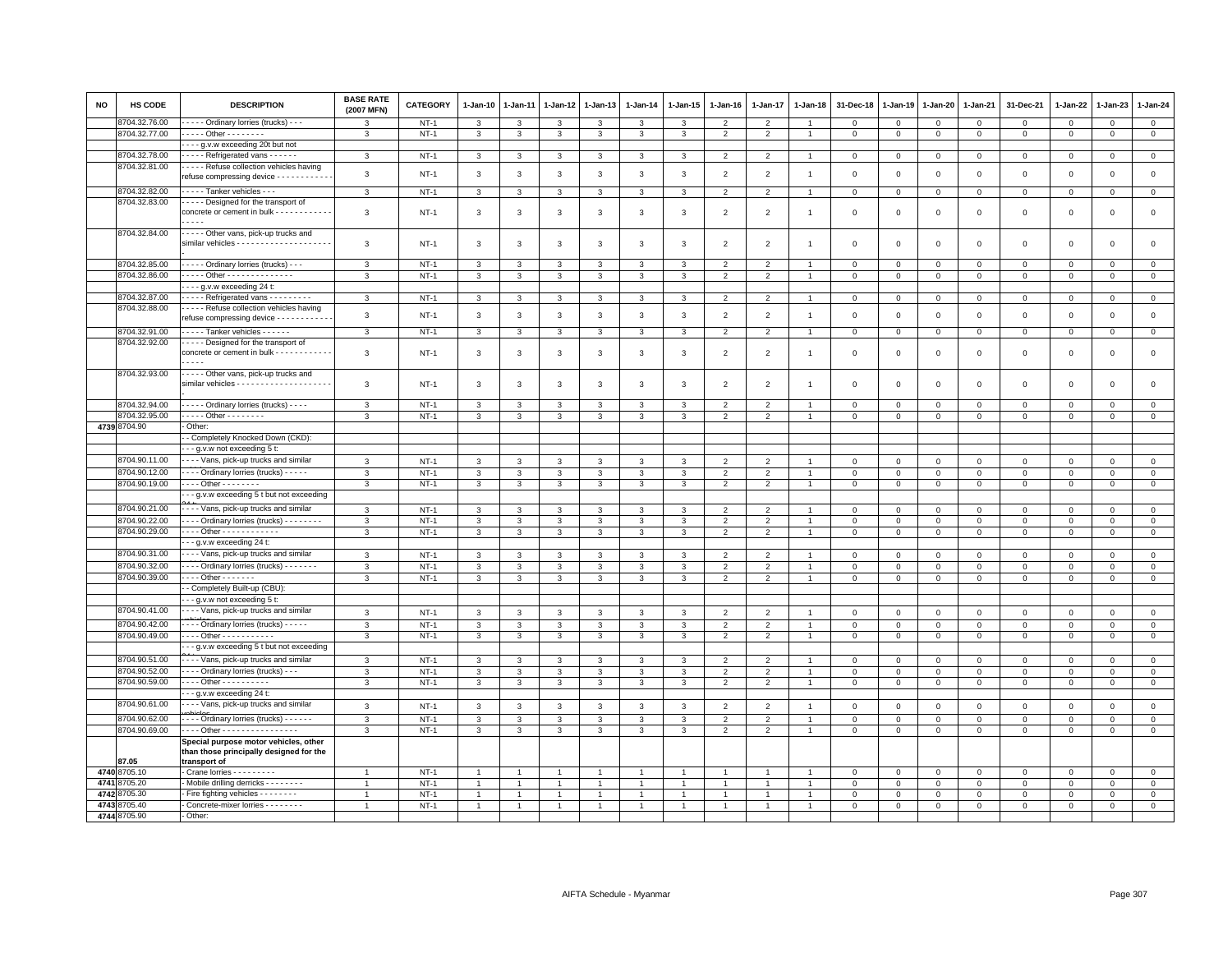| <b>NO</b> | <b>HS CODE</b>                | <b>DESCRIPTION</b>                                                                        | <b>BASE RATE</b><br>(2007 MFN) | <b>CATEGORY</b> | 1-Jan-10        | $1 - Jan-11$    |                 | 1-Jan-12 1-Jan-13 | $1 - Jan-14$    | $1 - Jan-15$         | $1-Jan-16$     | 1-Jan-17        | $1-Jan-18$      | 31-Dec-18      | 1-Jan-19        | 1-Jan-20        | 1-Jan-21        | 31-Dec-21       | 1-Jan-22        | $1-Jan-23$      | 1-Jan-24        |
|-----------|-------------------------------|-------------------------------------------------------------------------------------------|--------------------------------|-----------------|-----------------|-----------------|-----------------|-------------------|-----------------|----------------------|----------------|-----------------|-----------------|----------------|-----------------|-----------------|-----------------|-----------------|-----------------|-----------------|-----------------|
|           | 8705.90.10.00                 | - Street cleansing vehicles, including                                                    | $\overline{1}$                 | $NT-1$          | $\overline{1}$  | $\overline{1}$  | $\overline{1}$  | $\overline{1}$    | $\overline{1}$  | $\overline{1}$       | $\overline{1}$ | $\overline{1}$  | $\overline{1}$  | $\mathbf 0$    | $\mathbf{0}$    | $\mathbf 0$     | $\mathbf 0$     | $\mathsf 0$     | $\mathbf 0$     | $\mathbf 0$     | $\mathbf 0$     |
|           | 8705.90.20.00                 | - Mobile clinics; spraying lorries of all                                                 | $\mathbf{1}$                   | $NT-1$          | $\overline{1}$  | $\overline{1}$  | $\overline{1}$  | $\overline{1}$    | $\overline{1}$  | $\mathbf{1}$         | $\mathbf{1}$   | $\overline{1}$  | $\mathbf{1}$    | $\overline{0}$ | $\mathbf{0}$    | $\mathbf{0}$    | $\mathbf{0}$    | $\mathbf{0}$    | $\mathbf{0}$    | $\mathbf{0}$    | $\mathbf{0}$    |
|           | 8705.90.30.00                 | - Mobile radiological units - - - - -                                                     | $\overline{1}$                 | $NT-1$          | $\overline{1}$  | $\overline{1}$  | $\overline{1}$  | $\overline{1}$    | $\overline{1}$  | $\ddot{\phantom{1}}$ |                | $\overline{1}$  |                 | $\mathbf 0$    | $\overline{0}$  | $\,0\,$         | $\,$ 0          | $\mathsf 0$     | $\Omega$        | $\mathbf 0$     | $\mathsf 0$     |
|           | 8705.90.40.00                 | - Mobile manufacture units for explosives                                                 |                                |                 |                 |                 |                 |                   |                 |                      |                |                 |                 |                |                 |                 |                 |                 |                 |                 |                 |
|           |                               |                                                                                           | $\overline{1}$                 | $NT-1$          | $\overline{1}$  | $\overline{1}$  | $\overline{1}$  | $\overline{1}$    | $\overline{1}$  | $\overline{1}$       | $\overline{1}$ | $\overline{1}$  | $\overline{1}$  | $\mathbf{0}$   | $\mathbf{0}$    | $\mathbf 0$     | $\mathbf 0$     | $\mathbf{0}$    | $\mathbf 0$     | $\mathbf{0}$    | $\mathsf 0$     |
|           | 8705.90.90                    | $-$ Other - - - - - - - - - - - - -                                                       |                                |                 |                 |                 |                 |                   |                 |                      |                |                 |                 |                |                 |                 |                 |                 |                 |                 |                 |
|           | 8705.90.90.10                 | ------- Breakdown lorries (wreckers) ---                                                  | $\mathbf{1}$                   | $NT-1$          | $\overline{1}$  | $\overline{1}$  | $\overline{1}$  | $\overline{1}$    | $\mathbf{1}$    | $\overline{1}$       | $\mathbf{1}$   | $\overline{1}$  | $\overline{1}$  | $\mathbf 0$    | $\mathbf 0$     | $\mathbf 0$     | $\mathbf 0$     | $\mathsf 0$     | $\mathbf{0}$    | $\mathbf{0}$    | $\mathsf 0$     |
|           |                               |                                                                                           |                                |                 |                 |                 |                 |                   |                 |                      |                |                 |                 |                |                 |                 |                 |                 |                 |                 |                 |
|           | 8705.90.90.90                 | . Other                                                                                   | $\overline{1}$                 | $NT-1$          | $\overline{1}$  | $\overline{1}$  | 1               | $\overline{1}$    | $\overline{1}$  | $\mathbf{1}$         | $\overline{1}$ | $\mathbf{1}$    |                 | $\mathbf 0$    | $\mathbf 0$     | $\mathbf 0$     | $\circ$         | $\mathbf{0}$    | $\mathbf 0$     | $\mathbf{0}$    | $\mathsf 0$     |
|           | 87.06                         | Chassis fitted with engines, for the<br>motor vehicles of headings 87.01 to<br>87.05.     |                                |                 |                 |                 |                 |                   |                 |                      |                |                 |                 |                |                 |                 |                 |                 |                 |                 |                 |
|           | 4745 8706.00                  | Chassis fitted with engines, for the motor                                                |                                |                 |                 |                 |                 |                   |                 |                      |                |                 |                 |                |                 |                 |                 |                 |                 |                 |                 |
|           |                               | vehicles-----------                                                                       |                                |                 |                 |                 |                 |                   |                 |                      |                |                 |                 |                |                 |                 |                 |                 |                 |                 |                 |
|           |                               | - For vehicles of heading 87.01:                                                          |                                |                 |                 |                 |                 |                   |                 |                      |                |                 |                 |                |                 |                 |                 |                 |                 |                 |                 |
|           | 8706.00.11.00                 | - For vehicles of subheadings 8701.10                                                     |                                |                 |                 |                 |                 |                   |                 |                      |                |                 |                 |                |                 |                 |                 |                 |                 |                 |                 |
|           |                               | and 8701.90 (agricultural tractors only) - -                                              | $\mathbf{1}$                   | EL.             |                 |                 |                 |                   |                 |                      |                |                 |                 |                |                 |                 |                 |                 |                 |                 |                 |
|           | 8706.00.19.00                 | . - Other - - - - - - - - - - - - - - - - -                                               | $\mathbf{3}$                   | EL.             |                 |                 |                 |                   |                 |                      |                |                 |                 |                |                 |                 |                 |                 |                 |                 |                 |
|           |                               | For vehicles of headings 87.02:                                                           |                                |                 |                 |                 |                 |                   |                 |                      |                |                 |                 |                |                 |                 |                 |                 |                 |                 |                 |
|           | 8706.00.21.00                 | - For vehicles of subheading 8702.10 - - -                                                |                                |                 |                 |                 |                 |                   |                 |                      |                |                 |                 |                |                 |                 |                 |                 |                 |                 |                 |
|           |                               |                                                                                           | 3                              | EL.             |                 |                 |                 |                   |                 |                      |                |                 |                 |                |                 |                 |                 |                 |                 |                 |                 |
|           | 8706.00.22.00                 | - For vehicles of subheading 8702.90 - -                                                  | 3                              | EL.             |                 |                 |                 |                   |                 |                      |                |                 |                 |                |                 |                 |                 |                 |                 |                 |                 |
|           |                               | - For vehicles of heading 87.03:                                                          |                                |                 |                 |                 |                 |                   |                 |                      |                |                 |                 |                |                 |                 |                 |                 |                 |                 |                 |
|           | 8706.00.31.00                 | $-For$ ambulances $-For$                                                                  | 30                             | EL.             |                 |                 |                 |                   |                 |                      |                |                 |                 |                |                 |                 |                 |                 |                 |                 |                 |
|           | 8706.00.39.00                 | $-$ Other $- - - - - - - - - - -$                                                         | 30                             | EL.             |                 |                 |                 |                   |                 |                      |                |                 |                 |                |                 |                 |                 |                 |                 |                 |                 |
|           |                               | For vehicles of heading 87.04:<br>- For vehicles of subheading 8704.10 - -                |                                |                 |                 |                 |                 |                   |                 |                      |                |                 |                 |                |                 |                 |                 |                 |                 |                 |                 |
|           | 8706.00.41.00                 |                                                                                           | 3                              | EL.             |                 |                 |                 |                   |                 |                      |                |                 |                 |                |                 |                 |                 |                 |                 |                 |                 |
|           | 8706.00.49.00                 | - - Other - - - - - - - - - - -                                                           | 3                              | EL              |                 |                 |                 |                   |                 |                      |                |                 |                 |                |                 |                 |                 |                 |                 |                 |                 |
|           | 8706.00.50.00                 | - For vehicles of heading 87.05 - - - -                                                   | 3                              | EL.             |                 |                 |                 |                   |                 |                      |                |                 |                 |                |                 |                 |                 |                 |                 |                 |                 |
|           |                               | Bodies(including cabs), for the motor                                                     |                                |                 |                 |                 |                 |                   |                 |                      |                |                 |                 |                |                 |                 |                 |                 |                 |                 |                 |
|           | 87.07                         | vehicles of headings 87.01 to 87.05.                                                      |                                |                 |                 |                 |                 |                   |                 |                      |                |                 |                 |                |                 |                 |                 |                 |                 |                 |                 |
|           | 4746 8707.10                  | - For the vehicles of heading 87.03:                                                      |                                |                 |                 |                 |                 |                   |                 |                      |                |                 |                 |                |                 |                 |                 |                 |                 |                 |                 |
|           | 3707.10.10.00                 | - - For ambulances - - - - - - - -                                                        | 5                              | <b>ST</b>       | 5               | 5               | 5               | 5                 | 5               | 5                    | 5              | 5               | $5\overline{5}$ | 5              | $5\overline{5}$ | $\overline{5}$  | $5\overline{5}$ | 5               | 5               | 5               | 5               |
|           | 8707.10.90.00<br>4747 8707.90 | - - Other - - - - - - - -<br>$-$ Other - - - - - - - - - -                                | 5                              | ST              | $5\phantom{.0}$ | $5\overline{5}$ | 5               | 5                 | 5               | $5\overline{5}$      | 5              | $5\overline{5}$ | 5               | 5              | 5               | 5               | $5\overline{5}$ | 5               | $5\overline{5}$ | $5\overline{5}$ | 5 <sup>5</sup>  |
|           |                               | - For vehicles of heading 87.01:                                                          |                                |                 |                 |                 |                 |                   |                 |                      |                |                 |                 |                |                 |                 |                 |                 |                 |                 |                 |
|           | 8707.90.11.00                 | -- For vehicles of subheadings 8701.10                                                    |                                |                 |                 |                 |                 |                   |                 |                      |                |                 |                 |                |                 |                 |                 |                 |                 |                 |                 |
|           |                               | and 8701.90 (agricultural tractors only)- - -                                             | $\overline{1}$                 | $NT-1$          | $\overline{1}$  | $\overline{1}$  | $\overline{1}$  | $\overline{1}$    | $\mathbf{1}$    | $\overline{1}$       | $\overline{1}$ | $\mathbf{1}$    | $\overline{1}$  | $\overline{0}$ | $\mathbf{0}$    | $\mathbf{0}$    | $\mathbf{0}$    | $\mathbf 0$     | $\Omega$        | $\mathbf 0$     | $\mathbf 0$     |
|           |                               | .                                                                                         |                                |                 |                 |                 |                 |                   |                 |                      |                |                 |                 |                |                 |                 |                 |                 |                 |                 |                 |
|           | 8707.90.19.00                 | - - - Other - - - - - - - - - - - - - -                                                   | $\mathbf{1}$                   | $NT-1$          | $\overline{1}$  | $\overline{1}$  | $\overline{1}$  | $\overline{1}$    | $\overline{1}$  | $\overline{1}$       | $\overline{1}$ | $\overline{1}$  |                 | $\mathbf 0$    | $\mathbf 0$     | $\overline{0}$  | $\mathsf 0$     | $\mathbf 0$     | $\mathbf 0$     | $\mathbf 0$     | $\mathbf 0$     |
|           |                               | - For vehicles of heading 87.04:                                                          |                                |                 |                 |                 |                 |                   |                 |                      |                |                 |                 |                |                 |                 |                 |                 |                 |                 |                 |
|           | 8707.90.21.00                 | - - For vehicles of subheading 8704.10 - -                                                | 5                              | $NT-1$          | $5\phantom{.0}$ | $\,$ 5 $\,$     | $\sqrt{5}$      | $\overline{4}$    | $\overline{4}$  | $\overline{4}$       | 3              | $\overline{3}$  | $\overline{2}$  | $\mathbf 0$    | $\mathsf 0$     | $\mathsf 0$     | $\mathbf 0$     | $\mathsf 0$     | $\mathbb O$     | $\mathbf 0$     | $\mathsf 0$     |
|           | 8707.90.29.00                 | $-$ - Other - - - - - - - - - - - - -                                                     | 5                              | $NT-1$          | $\overline{5}$  | 5               | $5\overline{5}$ | $\overline{4}$    | $\overline{4}$  | $\overline{4}$       | 3              | $\mathbf{3}$    | $\overline{2}$  | $\mathbf 0$    | $\mathbf 0$     | $\mathbf 0$     | $\mathbf 0$     | $\mathsf 0$     | $\mathbf 0$     | $\mathbf{0}$    | $\mathsf 0$     |
|           | 8707.90.30.00                 | - For vehicles of heading 87.05 - - - - - -                                               | 5                              | $NT-1$          | 5               | $\sqrt{5}$      | 5               | $\overline{4}$    | $\overline{4}$  | $\overline{4}$       | 3              | $\overline{3}$  | $\overline{2}$  | $\mathbf 0$    | $\mathbf 0$     | $\mathsf 0$     | $\mathsf 0$     | $\mathsf 0$     | $\mathsf 0$     | $\mathbf 0$     | $\mathsf 0$     |
|           |                               |                                                                                           |                                |                 |                 |                 |                 |                   |                 |                      |                |                 |                 |                |                 |                 |                 |                 |                 |                 |                 |
|           | 8707.90.90.00                 | $\cdot$ - Other - - - - - - - - - - -                                                     | 5                              | $NT-1$          | $5\overline{5}$ | $\overline{5}$  | $5\phantom{.0}$ | $\overline{4}$    | $\overline{4}$  | $\overline{4}$       | $\mathbf{3}$   | $\mathbf{3}$    | $\overline{2}$  | $\mathbf 0$    | $\mathbf 0$     | $\mathsf 0$     | $\mathbf 0$     | $\mathbf{0}$    | $\circ$         | $\circ$         | $\circ$         |
|           | 87.08<br>4748 8708.10         | Parts and accessories of the motor<br>vehicles of headings 87.01 to 87.05.                |                                |                 |                 |                 |                 |                   |                 |                      |                |                 |                 |                |                 |                 |                 |                 |                 |                 |                 |
|           | 8708.10.10.00                 | - Bumpers and parts thereof:<br>- For vehicles of heading 87.01 - - - - -                 | 5                              | ST              | $\overline{5}$  | $\,$ 5 $\,$     | $\sqrt{5}$      | $5\phantom{.0}$   | $\,$ 5 $\,$     | $\,$ 5 $\,$          | 5              | 5               | 5               | $\overline{5}$ | 5               | 5               | $5\phantom{.0}$ | $\overline{5}$  | $\,$ 5          | $\overline{5}$  | $\,$ 5 $\,$     |
|           | 8708.10.20.00                 | - For vehicles of subheadings 87.02 and                                                   |                                |                 |                 |                 |                 |                   |                 |                      |                |                 |                 |                |                 |                 |                 |                 |                 |                 |                 |
|           |                               | 87.04 (except subheading 8704.10) - - - -                                                 | 5                              | ST              | 5               | 5               | 5               | 5                 | 5               | 5                    | 5              | 5               | 5               | 5              | 5               | $\overline{5}$  | 5               | $\overline{5}$  | 5               | 5               | $5\phantom{.0}$ |
|           | 8708.10.30.00                 | - For ambulances - - - - -                                                                | 5                              | ST              | 5               | $\overline{5}$  | 5               | 5                 | 5               | 5                    | 5              | $5\phantom{.0}$ | 5               | $\overline{5}$ | 5               | $5\overline{5}$ | $5\overline{5}$ | $5\phantom{.0}$ | 5               | $5\phantom{.0}$ | $5\overline{5}$ |
|           | 8708.10.40.00                 | - For vehicles of subheadings 8703.21 to<br>8703.23, 8703.31 or 8703.32 (except           | 5                              | <b>ST</b>       | 5               | 5               | 5               | 5                 | $5\phantom{.0}$ | 5                    | 5              | 5               | 5               | 5              | 5               | 5               | 5               | $\overline{5}$  | 5               | 5               | $\,$ 5 $\,$     |
|           | 8708.10.50.00                 | -- For vehicles of subheading 8703.24 or<br>8703.33 (except ambulances) - - - - - - - - - | 5                              | <b>ST</b>       | 5               | 5               | 5               | $\,$ 5 $\,$       | $\overline{5}$  | 5                    | 5              | 5               | 5               | 5              | 5               | $\overline{5}$  | 5               | $\overline{5}$  | 5               | 5               | 5               |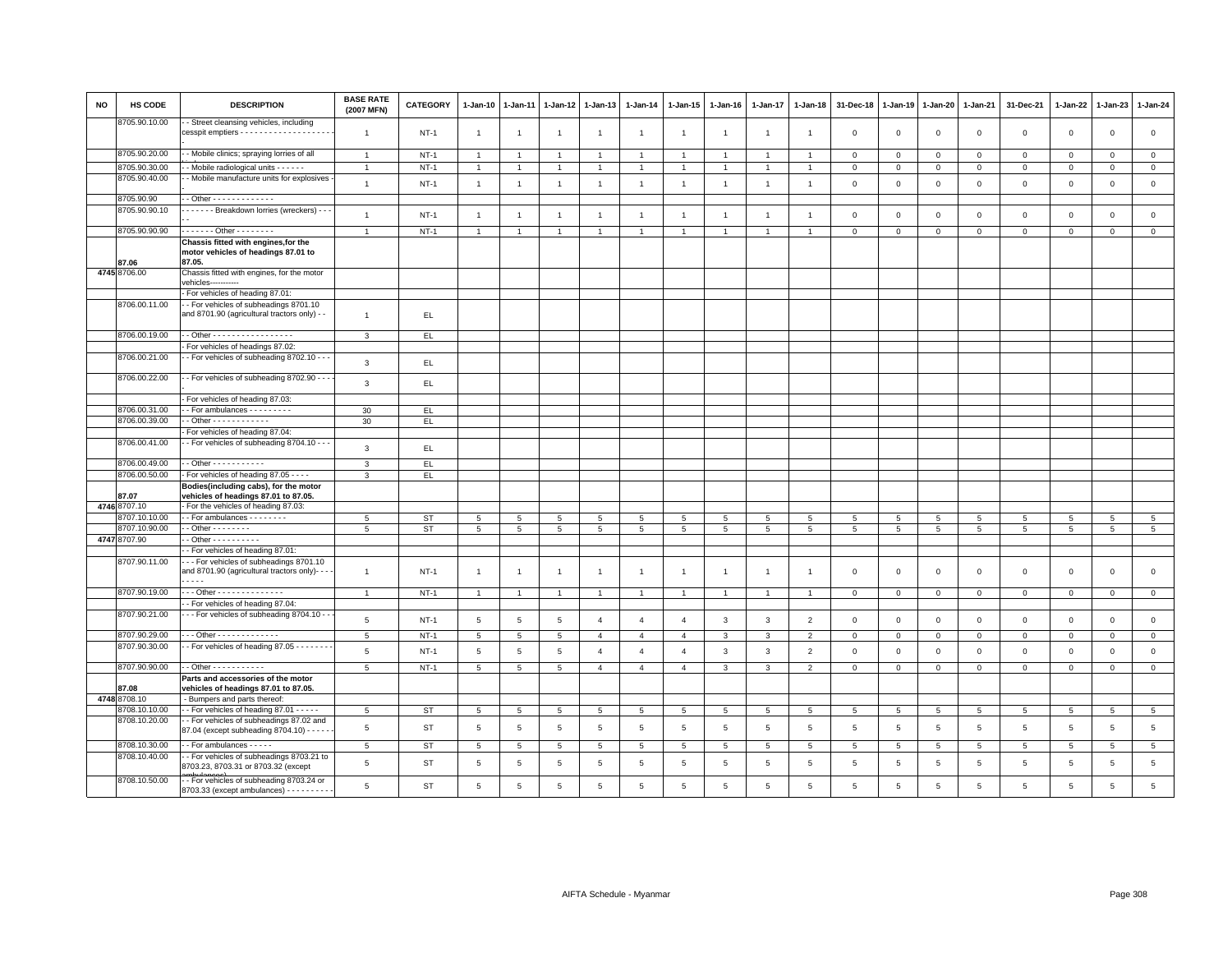| <b>NO</b> | <b>HS CODE</b> | <b>DESCRIPTION</b>                                                                                       | <b>BASE RATE</b><br>(2007 MFN) | <b>CATEGORY</b> | $1-Jan-10$      | $1-Jan-11$      | 1-Jan-12        | $1-Jan-13$     | 1-Jan-14       | 1-Jan-15        | $1-Jan-16$      | 1-Jan-17                | 1-Jan-18       | 31-Dec-18       | $1 - Jan-19$   | 1-Jan-20       | 1-Jan-21        | 31-Dec-21           | 1-Jan-22        | $1-Jan-23$     | 1-Jan-24        |
|-----------|----------------|----------------------------------------------------------------------------------------------------------|--------------------------------|-----------------|-----------------|-----------------|-----------------|----------------|----------------|-----------------|-----------------|-------------------------|----------------|-----------------|----------------|----------------|-----------------|---------------------|-----------------|----------------|-----------------|
|           | 8708.10.60.00  | - For vehicles of subheading 8704.10 or                                                                  | 5                              | ST              | 5               | 5               | $\overline{5}$  | 5              | 5              | 5               | 5               | 5                       | 5              | 5               | 5              | 5              | 5               | 5                   | 5               | 5              | 5               |
|           | 8708.10.90.00  | - Other - - - - - - - - - - - - - - - - -                                                                | 5                              | <b>ST</b>       | $5\overline{)}$ | $5\phantom{.0}$ | 5               | 5              | 5              | 5               | 5               | $5\phantom{.0}$         | 5              | $\overline{5}$  | 5              | 5              | 5               | 5                   | $\overline{5}$  | $\overline{5}$ | 5               |
|           | 4749 8708.21   | - Safety seat belts:                                                                                     |                                |                 |                 |                 |                 |                |                |                 |                 |                         |                |                 |                |                |                 |                     |                 |                |                 |
|           | 8708.21.10.00  | -- For vehicles of heading 87.01 ------                                                                  |                                |                 |                 |                 |                 |                |                |                 |                 |                         |                |                 |                |                |                 |                     |                 |                |                 |
|           |                |                                                                                                          | 5                              | $NT-1$          | $5\phantom{.0}$ | 5               | 5               | $\overline{4}$ | $\overline{4}$ | $\overline{4}$  | 3               | $\mathbf{3}$            | $\overline{2}$ | $\mathbf 0$     | $\mathbf 0$    | $\mathbf 0$    | $\mathbf 0$     | $\mathbf 0$         | $\mathbf 0$     | $\circ$        | $\circ$         |
|           | 8708.21.20.00  | --- For vehicles of subheadigs 87.02 and<br>87.04 (except 8704.10) - - - - - - - - - - - - - -           | 5                              | $NT-1$          | 5               | 5               | 5               | $\overline{4}$ | $\overline{4}$ | $\overline{4}$  | 3               | 3                       | $\overline{2}$ | $\mathbf 0$     | $\mathbf{0}$   | $\mathsf 0$    | $\mathbf{0}$    | $\mathsf 0$         | $\mathsf 0$     | $\circ$        | $\circ$         |
|           | 8708.21.30.00  | --- For ambulances -------                                                                               | $5\phantom{.0}$                | $NT-1$          | $5\overline{5}$ | 5               | $5\overline{5}$ | $\overline{4}$ | $\overline{4}$ | $\overline{4}$  | $\mathbf{3}$    | $\mathbf{3}$            | $\overline{2}$ | $\mathbf 0$     | $\mathbf 0$    | $\mathbf{0}$   | $\overline{0}$  | $\mathbf{0}$        | $\mathbf 0$     | $\overline{0}$ | $\mathbf{0}$    |
|           | 8708.21.40.00  | --- For vehicles of subheadings 8703.21 to<br>8703.23, 8703.31 or 8703.32 (except                        | 5                              | $NT-1$          | $5\phantom{.0}$ | 5               | 5               | $\overline{4}$ | $\overline{4}$ | $\overline{4}$  | 3               | 3                       | $\overline{2}$ | $\mathbf 0$     | $\mathbf 0$    | $\mathbf{0}$   | $\mathbf 0$     | $\mathbf 0$         | $\mathbf 0$     | $\mathbf{O}$   | $\mathsf 0$     |
|           | 8708.21.50.00  | --- For vehicles of subheading 8703.24 or<br>8703.33 (except ambulances) - - - - - - - - -               | 5                              | $NT-1$          | $5\phantom{.0}$ | 5               | 5               | $\overline{4}$ | $\overline{4}$ | $\overline{4}$  | 3               | 3                       | $\overline{2}$ | $\mathbf 0$     | $\mathbf{0}$   | $\circ$        | $\mathbf{0}$    | $\mathsf 0$         | $\circ$         | $\circ$        | $\circ$         |
|           | 8708.21.60.00  | --- For vehicles of subheading 8704.10 or                                                                | $\,$ 5 $\,$                    | $NT-1$          | $5\phantom{.0}$ | $\overline{5}$  | $\overline{5}$  | $\overline{4}$ | $\overline{4}$ | $\overline{4}$  | 3               | $\overline{\mathbf{3}}$ | $\overline{2}$ | $\,0\,$         | $\mathsf 0$    | $\mathbf 0$    | $\mathbb O$     | $\mathsf{O}\xspace$ | $\mathbf 0$     | $\mathbf 0$    | $\,0\,$         |
|           | 8708.21.90.00  | --- Other - - - - - - - - - - -                                                                          | 5                              | $NT-1$          | $5\overline{5}$ | $5\phantom{.0}$ | 5               | $\overline{4}$ | $\overline{4}$ | $\overline{4}$  | 3               | $\mathbf{3}$            | $\overline{2}$ | $\mathbf 0$     | $\mathbf 0$    | $\mathbf{0}$   | $\mathbf 0$     | $\mathbf 0$         | $\mathbf{0}$    | $\circ$        | $\circ$         |
|           | 4750 8708.29   | - - Other:                                                                                               |                                |                 |                 |                 |                 |                |                |                 |                 |                         |                |                 |                |                |                 |                     |                 |                |                 |
|           | 8708.29.11.00  | - - Components of door trim assembly:<br>---- For vehicles of heading 8701.10 or                         |                                |                 |                 |                 |                 |                |                |                 |                 |                         |                |                 |                |                |                 |                     |                 |                |                 |
|           | 8708.29.12.00  | 8701.90 (agricultural tractors only) - - - - -<br>- - - - For vehicles of heading 87.01 (except          | $\mathbf{1}$                   | <b>ST</b>       | $\overline{1}$  | -1              | $\overline{1}$  | $\overline{1}$ | $\overline{1}$ | $\mathbf{1}$    | $\mathbf{1}$    | $\overline{1}$          | $\mathbf{1}$   | $\overline{1}$  | $\overline{1}$ | $\overline{1}$ | $\overline{1}$  | $\mathbf{1}$        | $\overline{1}$  | $\overline{1}$ | $\mathbf{1}$    |
|           |                | subheading 8701.10 or 8701.90 agricultural                                                               | $\overline{5}$                 | ST              | 5               | 5               | 5               | 5              | 5              | 5               | 5               | 5                       | 5              | 5               | 5              | 5              | 5               | 5                   | $5\overline{5}$ | 5              | 5 <sup>5</sup>  |
|           | 8708.29.13.00  | - - - - For vehicles of headings 87.02 and<br>87.04 (except subheading 8704.10) - - - - -<br>$- - - - -$ | 5                              | ST              | $5\phantom{.0}$ | 5               | 5               | 5              | 5              | 5               | 5               | 5                       | 5              | 5               | 5              | 5              | 5               | 5                   | 5               | 5              | 5               |
|           | 8708.29.14.00  | - - - - For ambulances - - - - - - - -                                                                   | $5\overline{5}$                | <b>ST</b>       | $5\overline{5}$ | 5               | 5               | 5              | 5              | $5\overline{5}$ | 5               | 5                       | 5              | 5               | 5              | 5              | 5               | 5                   | 5               | 5              | $5\phantom{.0}$ |
|           | 8708.29.15.00  | - - - - For vehicles of subheadings 8703.21<br>to 8703.23, 8703.31 or 8703.32 (except                    | 5                              | <b>ST</b>       | $5\overline{5}$ | 5               | 5               | 5              | 5              | 5               | 5               | 5                       | 5              | $\sqrt{5}$      | 5              | 5              | 5               | 5                   | $5\overline{5}$ | 5              | $\overline{5}$  |
|           | 8708.29.16.00  | - - - - For vehicles of subheading 8703.24<br>or 8703.33 (except ambulances) - - - - - - - -             | 5                              | ST              | $5\phantom{.0}$ | 5               | $\overline{5}$  | 5              | 5              | 5               | 5               | 5                       | 5              | 5               | 5              | 5              | 5               | 5                   | $\overline{5}$  | 5              | 5               |
|           | 8708.29.17.00  | ---- For vehicles of subheading 8704.10                                                                  | 5                              | ST              | 5               | 5               | 5               | 5              | 5              | 5               | 5               | 5                       | 5              | 5               | 5              | 5              | 5               | 5                   | 5               | 5              | 5               |
|           | 8708.29.19.00  | - - - - Other - - - - - - - - - - - -                                                                    | 5                              | <b>ST</b>       | $5\overline{5}$ | $\sqrt{5}$      | $\overline{5}$  | $\overline{5}$ | 5              | $\overline{5}$  | 5               | 5                       | $\overline{5}$ | $\sqrt{5}$      | 5              | 5              | 5               | 5                   | $\overline{5}$  | 5              | 5               |
|           |                | - - Other                                                                                                |                                |                 |                 |                 |                 |                |                |                 |                 |                         |                |                 |                |                |                 |                     |                 |                |                 |
|           | 8708.29.91.00  | ---- For vehicles of subheading 8701.10<br>or 8701.90 (agricultural tractors only) - - - -               | $\mathbf{1}$                   | ST              | $\overline{1}$  | -1              | $\overline{1}$  | $\overline{1}$ | $\overline{1}$ | $\mathbf{1}$    | $\mathbf{1}$    | $\mathbf{1}$            | $\overline{1}$ | $\overline{1}$  | $\overline{1}$ | $\overline{1}$ | $\overline{1}$  | $\mathbf{1}$        | $\overline{1}$  | $\overline{1}$ | $\mathbf{1}$    |
|           | 8708.29.92.00  | - - - - For vehicles of heading 87.01 (except<br>subheading 8701.10 or 8701.90 agricultural              | 5                              | <b>ST</b>       | 5               | 5               | 5               | 5              | 5              | 5               | 5               | 5                       | 5              | 5               | 5              | 5              | $\overline{5}$  | 5                   | 5               | 5              | $\overline{5}$  |
|           | 8708.29.93.00  | - - - - For vehicles of headings 87.02 and<br>87.04 (except subheading 8704.10) - -                      | 5                              | <b>ST</b>       | $5\phantom{.0}$ | 5               | 5               | 5              | 5              | 5               | 5               | 5                       | 5              | $5\phantom{.0}$ | 5              | 5              | $5\phantom{.0}$ | 5                   | 5               | 5              | 5               |
|           | 8708.29.94.00  | For ambulances - - - - - - - - - - -                                                                     | 5                              | <b>ST</b>       | 5               | 5               | 5               | 5              | 5              | 5               | 5               | 5                       | $\overline{5}$ | $5\phantom{.0}$ | $\overline{5}$ | 5              | $5\phantom{.0}$ | 5                   | 5               | 5              | $5\phantom{.0}$ |
|           | 8708.29.95.00  | For vehicles of subheadings 8703.21<br>to 8703.23, 8703.31 or 8703.32 (except                            | 5                              | <b>ST</b>       | $5\phantom{.0}$ | 5               | $\overline{5}$  | 5              | 5              | 5               | 5               | 5                       | 5              | $\overline{5}$  | 5              | 5              | $5\phantom{.0}$ | 5                   | 5               | 5              | $5\overline{5}$ |
|           | 8708.29.96.00  | - - - - For vehicles of subheading 8703.24<br>or 8703.33 (except ambulances) - - - - - - -               | 5                              | <b>ST</b>       | 5               | 5               | 5               | 5              | 5              | 5               | $5\overline{5}$ | 5                       | 5              | 5               | 5              | 5              | $\overline{5}$  | 5                   | 5               | 5              | 5               |
|           | 8708.29.97.00  | - - - - For vehicles of subheading 8704.10                                                               | 5                              | <b>ST</b>       | 5               | $\overline{5}$  | $\overline{5}$  | 5              | 5              | 5               | 5               | 5                       | 5              | 5               | 5              | 5              | 5               | 5                   | 5               | 5              | 5               |
|           | 8708.29.98.00  | ---- Parts of safety belts ---------                                                                     | 5                              | ST              | 5               | $\overline{5}$  | 5               | 5              | 5              | 5               | 5               | $5\overline{5}$         | 5              | 5               | 5              | 5              | 5               | $5\overline{5}$     | $5\overline{5}$ | 5              | 5               |
|           | 8708.29.99.00  | - - - - Other - - - - - - - -                                                                            | 5                              | <b>ST</b>       | 5               | 5               | 5               | 5              | 5              | 5               | 5               | 5                       | 5              | 5               | 5              | 5              | 5               | 5                   | 5               | 5              | $5\overline{5}$ |
|           | 4751 8708.31   | - - Mounted brake linings:                                                                               |                                |                 |                 |                 |                 |                |                |                 |                 |                         |                |                 |                |                |                 |                     |                 |                |                 |
|           | 8708.31.10.00  | --- For vehicles of subheading 8701.10 or<br>8701.90 (agricultural tractors only) - - - - - -            | $\overline{1}$                 | $NT-1$          |                 | -1              | -1              | -1             |                |                 | -1              |                         |                | $\Omega$        | $\mathbf{0}$   | $\mathbf 0$    | $\mathbf 0$     | $\Omega$            | $\Omega$        | $\mathbf 0$    | $\mathbf 0$     |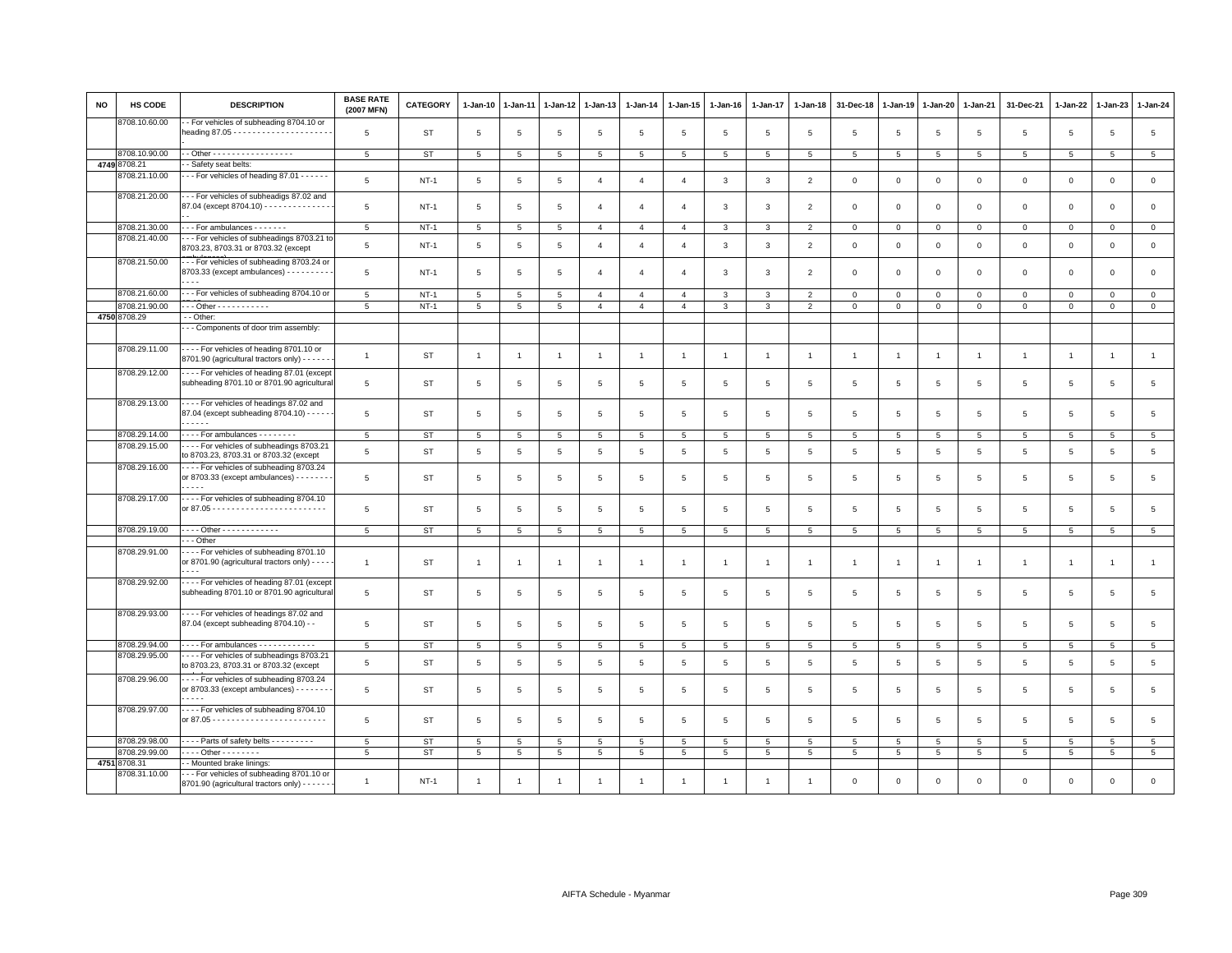| <b>NO</b> | <b>HS CODE</b> | <b>DESCRIPTION</b>                                                                              | <b>BASE RATE</b><br>(2007 MFN) | <b>CATEGORY</b> | 1-Jan-10       | 1-Jan-11       | $1-Jan-12$      | 1-Jan-13       | $1-Jan-14$      | $1 - Jan-15$   | $1-Jan-16$      | 1-Jan-17        | $1-Jan-18$      | 31-Dec-18       | $1-Jan-19$      | 1-Jan-20        | 1-Jan-21            | 31-Dec-21       | 1-Jan-22        | 1-Jan-23       | $1-Jan-24$          |
|-----------|----------------|-------------------------------------------------------------------------------------------------|--------------------------------|-----------------|----------------|----------------|-----------------|----------------|-----------------|----------------|-----------------|-----------------|-----------------|-----------------|-----------------|-----------------|---------------------|-----------------|-----------------|----------------|---------------------|
|           | 8708.31.20.00  | - - For vehicles of heading 87.01 (except<br>subheading 8701.10 or 8701.90 agricultural         | $\,$ 5 $\,$                    | $NT-1$          | 5              | 5              | 5               | $\overline{4}$ | $\overline{4}$  | 4              | 3               | 3               | $\overline{2}$  | 0               | $\mathbf 0$     | $\,0\,$         | $\mathsf{O}\xspace$ | $\mathsf 0$     | $\mathbf 0$     | $\mathbf 0$    | $\mathsf{O}\xspace$ |
|           | 8708.31.30.00  | - - For vehicles of headings 87.02 and<br>87.04 (except subheading 8704.10) - - - -             | 5                              | $NT-1$          | 5              | 5              | 5               | $\overline{4}$ | $\overline{4}$  | $\mathbf{A}$   | 3               | 3               | $\overline{2}$  | $\mathbf 0$     | $\overline{0}$  | $\mathbf 0$     | $\circ$             | $\mathbf 0$     | $\circ$         | $\mathbf 0$    | $\mathsf 0$         |
|           | 8708.31.40.00  | For ambulances - - - - - - - -                                                                  | 5                              | $NT-1$          | 5              | 5              | 5               | $\overline{4}$ | $\overline{4}$  | $\overline{4}$ | 3               | 3               | $\overline{2}$  | $\mathbf 0$     | $\mathbf 0$     | $\mathbf 0$     | $\mathbf{0}$        | $\mathbf{0}$    | $\Omega$        | $\mathbf{0}$   | $\mathbf 0$         |
|           | 8708.31.50.00  | - - For vehicles of subheadings 8703.21 to                                                      |                                |                 |                |                |                 |                |                 |                |                 |                 |                 |                 |                 |                 |                     |                 |                 |                |                     |
|           | 8708.31.60.00  | 8703.23, 8703.31 or 8703.32 (except<br>--- For vehicles of subheading 8703.24 or                | 5                              | $NT-1$          | 5              | 5              | 5               | $\overline{4}$ | $\overline{4}$  | $\overline{4}$ | 3               | 3               | $\overline{2}$  | $\mathbf 0$     | $\overline{0}$  | $\mathbf{0}$    | $\mathbf{O}$        | $\mathbf{0}$    | $\mathbf 0$     | $\mathbf 0$    | $\mathsf{o}$        |
|           |                | 8703.33 (except ambulances) - -                                                                 | $\overline{5}$                 | <b>NT-1</b>     | 5              | 5              | 5               | $\overline{4}$ | $\overline{4}$  | $\overline{4}$ | 3               | 3               | $\overline{2}$  | $\mathbf 0$     | $\mathbf 0$     | $\mathbf 0$     | $\mathbf{O}$        | $\mathbf 0$     | $\mathbf 0$     | $\mathsf 0$    | $\mathsf 0$         |
|           | 8708.31.70.00  | --- For vehicles of subheading 8704.10 or                                                       | $5\phantom{.0}$                | <b>NT-1</b>     | 5              | 5              | 5               | $\overline{4}$ | $\overline{4}$  | $\overline{4}$ | 3               | $\mathbf{3}$    | $\overline{2}$  | $\mathbf 0$     | $\mathbb O$     | $\mathbf 0$     | $\mathbf{0}$        | $\mathbf 0$     | $\mathbf 0$     | $\mathbf 0$    | $\circ$             |
|           | 8708.31.90.00  | - - - Other - - - - - - - - - - -                                                               | 5                              | $NT-1$          | 5              | 5              | 5               | $\overline{4}$ | $\overline{4}$  | $\overline{4}$ | $\mathbf{3}$    | $\mathbf{3}$    | $\overline{2}$  | $\mathbf{O}$    | $\mathbf 0$     | $\mathbf 0$     | $\mathbf{O}$        | $\mathbf 0$     | $\mathbf 0$     | $\mathbf 0$    | $\mathbf 0$         |
|           | 4752 8708.39   | - Other:                                                                                        |                                |                 |                |                |                 |                |                 |                |                 |                 |                 |                 |                 |                 |                     |                 |                 |                |                     |
|           | 8708.39.10.00  | -- For vehicles of subheading 8701.10 or<br>8701.90 (agricultural tractors only) - - -          | $\mathbf{1}$                   | ST              | $\overline{1}$ | $\overline{1}$ | $\overline{1}$  | $\overline{1}$ | $\overline{1}$  | $\mathbf{1}$   | $\overline{1}$  | $\overline{1}$  | $\overline{1}$  | $\overline{1}$  | 1               | $\overline{1}$  | $\overline{1}$      | $\overline{1}$  | $\overline{1}$  | $\overline{1}$ | $\mathbf{1}$        |
|           | 8708.39.20.00  | --- For vehicles of heading 87.01 (except<br>subheading 8701.10 or 8701.90 agricultural         | 5                              | <b>ST</b>       | 5              | 5              | 5               | 5              | 5               | 5              | 5               | 5               | 5               | 5               | 5               | $\overline{5}$  | 5                   | 5               | $5\overline{5}$ | 5              | $\overline{5}$      |
|           | 8708.39.30.00  | --- For vehicles of subheadings 87.02 and<br>87.04 (except subheading 8704.10) - - -            | 5                              | <b>ST</b>       | 5              | 5              | 5               | 5              | 5               | $\,$ 5 $\,$    | 5               | 5               | 5               | 5               | 5               | 5               | $5\phantom{.0}$     | 5               | 5               | 5              | $\,$ 5 $\,$         |
|           | 8708.39.40.00  | For ambulances - - - - -                                                                        | 5                              | ST              | 5              | $\overline{5}$ | $\overline{5}$  | 5              | 5               | 5              | 5               | 5               | 5               | 5               | 5               | 5               | $5\overline{5}$     | $\overline{5}$  | $\overline{5}$  | 5              | $5\overline{)}$     |
|           | 8708.39.50.00  | --- For vehicles of subheadings 8703.21 to<br>8703.23, 8703.31 or 8703.32 (except               | 5                              | ST              | 5              | 5              | $\overline{5}$  | 5              | 5               | 5              | 5               | 5               | 5               | 5               | 5               | 5               | $5\overline{5}$     | $5\phantom{.0}$ | 5               | 5              | $\overline{5}$      |
|           | 8708.39.60.00  | --- For vehicles of subheading 8703.24 or<br>8703.33 (except ambulances) - -                    | 5                              | ST              | 5              | 5              | 5               | 5              | 5               | 5              | 5               | 5               | 5               | 5               | 5               | 5               | $5\overline{5}$     | 5               | 5               | 5              | $\,$ 5 $\,$         |
|           | 8708.39.70.00  | --- For vehicles of subheading 8704.10 or                                                       | $5\overline{5}$                | ST              | 5              | 5              | 5               | 5              | 5               | 5              | $5\phantom{.0}$ | 5               | $5\overline{5}$ | $5\phantom{.0}$ | $5\phantom{.0}$ | $5\overline{5}$ | 5                   | 5               | 5               | 5              | $5\overline{5}$     |
|           | 8708.39.90.00  | - - - Other - - - - - - - - - - - - -                                                           | 5                              | ST              | 5              | 5              | 5               | 5              | 5               | 5              | $5\overline{5}$ | $5\overline{5}$ | 5               | $5\overline{5}$ | 5               | $5\overline{5}$ | 5                   | 5               | $5\overline{5}$ | 5              | $5\overline{)}$     |
|           | 4753 8708.40   | - Other                                                                                         |                                |                 |                |                |                 |                |                 |                |                 |                 |                 |                 |                 |                 |                     |                 |                 |                |                     |
|           |                | - Not fully assembled:                                                                          |                                |                 |                |                |                 |                |                 |                |                 |                 |                 |                 |                 |                 |                     |                 |                 |                |                     |
|           | 8708.40.11.00  | --- For vehicles of subheading 8701.10 or<br>8701.90 (agricultural tractors only) - - - - -     | $\overline{1}$                 | <b>ST</b>       | $\overline{1}$ | $\overline{1}$ |                 | $\overline{1}$ | $\overline{1}$  | $\overline{1}$ | $\overline{1}$  | $\overline{1}$  | $\overline{1}$  | $\overline{1}$  | $\overline{1}$  | $\overline{1}$  | $\overline{1}$      | $\overline{1}$  | $\mathbf{1}$    | $\overline{1}$ | $\mathbf{1}$        |
|           | 8708.40.12.00  | --- For vehicles of heading 87.01 (except<br>subheading 8701.10 or 8701.90 agricultural         | $\,$ 5 $\,$                    | ST              | 5              | $\overline{5}$ | $5\phantom{.0}$ | 5              | $\,$ 5          | $\overline{5}$ | 5               | 5               | 5               | $\overline{5}$  | 5               | 5               | 5                   | 5               | 5               | 5              | $\,$ 5 $\,$         |
|           | 8708.40.13.00  | --- For vehicles of headings 87.02 and<br>87.04 (except subheding 8704.10) - - - - - -<br>----- | 5                              | ST              | 5              | -5             | -5              | 5              | 5               | 5              | 5               | 5               | 5               | 5               | 5               | 5               | $5\overline{5}$     | 5               | $5\overline{5}$ | 5              | $\overline{5}$      |
|           | 8708.40.14.00  | $\cdots$ For ambulance - - - - - - - - -                                                        | 5                              | ST              | 5              | 5              | 5               | -5             | 5               | 5              | 5               | 5               | 5               | 5               | 5               | 5               | 5                   | 5               | 5               | 5              | $5\overline{5}$     |
|           | 8708.40.15.00  | - - For vehicles of subheadings 8703.21 to<br>8703.23, 8703.31 or 8703.32 (except               | 5                              | ST              | 5              | 5              | -5              | 5              | 5               | 5              | 5               | 5               | 5               | 5               | 5               | -5              | 5                   | 5               | $5\overline{5}$ | 5              | $\overline{5}$      |
|           | 8708.40.16.00  | --- For vehicles of subheading 8703.24 or<br>8703.33 (except ambulances) - - - - - - - - -      | 5                              | ST              | 5              | 5              | 5               | 5              | 5               | 5              | 5               | 5               | 5               | 5               | 5               | 5               | $5\overline{5}$     | 5               | 5               | 5              | 5                   |
|           | 8708.40.17.00  | --- For vehicles of subheading 8704.10 or                                                       | 5                              | <b>ST</b>       | 5              | 5              | 5               | 5              | 5               | 5              | 5               | $5\overline{5}$ | 5               | $\overline{5}$  | 5               | 5               | 5                   | 5               | $5\overline{5}$ | 5              | 5                   |
|           | 8708.40.19.00  | $\cdots$ Other - - - - - - - -                                                                  | 5                              | <b>ST</b>       | 5              | 5              | 5               | 5              | 5               | 5              | 5               | $5\overline{5}$ | 5               | $\overline{5}$  | 5               | 5               | 5                   | -5              | $5\overline{5}$ | 5              | 5                   |
|           |                | - Fully assembled:                                                                              |                                |                 |                |                |                 |                |                 |                |                 |                 |                 |                 |                 |                 |                     |                 |                 |                |                     |
|           | 8708.40.21.00  | -- For vehicles of subheading 8701.10 or<br>8701.90 (agricultural tractors only)-               | $\overline{1}$                 | ST              | $\overline{1}$ | $\overline{1}$ | $\overline{1}$  | $\overline{1}$ | $\overline{1}$  | $\mathbf{1}$   | $\overline{1}$  | $\overline{1}$  | $\overline{1}$  | $\overline{1}$  | -1              | $\overline{1}$  | $\overline{1}$      | $\overline{1}$  | 1               | $\overline{1}$ | $\mathbf{1}$        |
|           | 8708.40.22.00  | --- For vehicles of heading 87.01 (except<br>subheading 8701.10 or 8701.90 agricultural         | 5                              | <b>ST</b>       | 5              | 5              | 5               | 5              | 5               | 5              | 5               | $5\overline{5}$ | 5               | 5               | 5               | 5               | 5                   | 5               | 5               | 5              | $\,$ 5 $\,$         |
|           | 8708.40.23.00  | - - For vehicles of headings 87.02 and<br>87.04 (except subheading 8704.10) - - - - -<br>.      | 5                              | ST              | 5              | 5              | 5               | 5              | 5               | 5              | 5               | 5               | 5               | 5               | 5               | 5               | 5                   | 5               | 5               | $\overline{5}$ | 5                   |
|           | 8708.40.24.00  | - - - For ambulances - - - - - - - - - -                                                        | 5                              | <b>ST</b>       | 5              | 5              | 5               | 5              | $5\phantom{.0}$ | 5              | 5               | 5               | 5               | 5               | 5               | 5               | 5                   | 5               | 5               | 5              | 5                   |
|           | 8708.40.25.00  | -- For vehicles of subheadings 8703.21 to<br>8703.23,8703.31 or 8703.32 (except                 | 5                              | <b>ST</b>       | 5              | 5              | $\overline{5}$  | $\overline{5}$ | 5               | 5              | 5               | 5               | 5               | 5               | 5               | 5               | 5                   | $5\overline{5}$ | $\overline{5}$  | $\overline{5}$ | $5^{\circ}$         |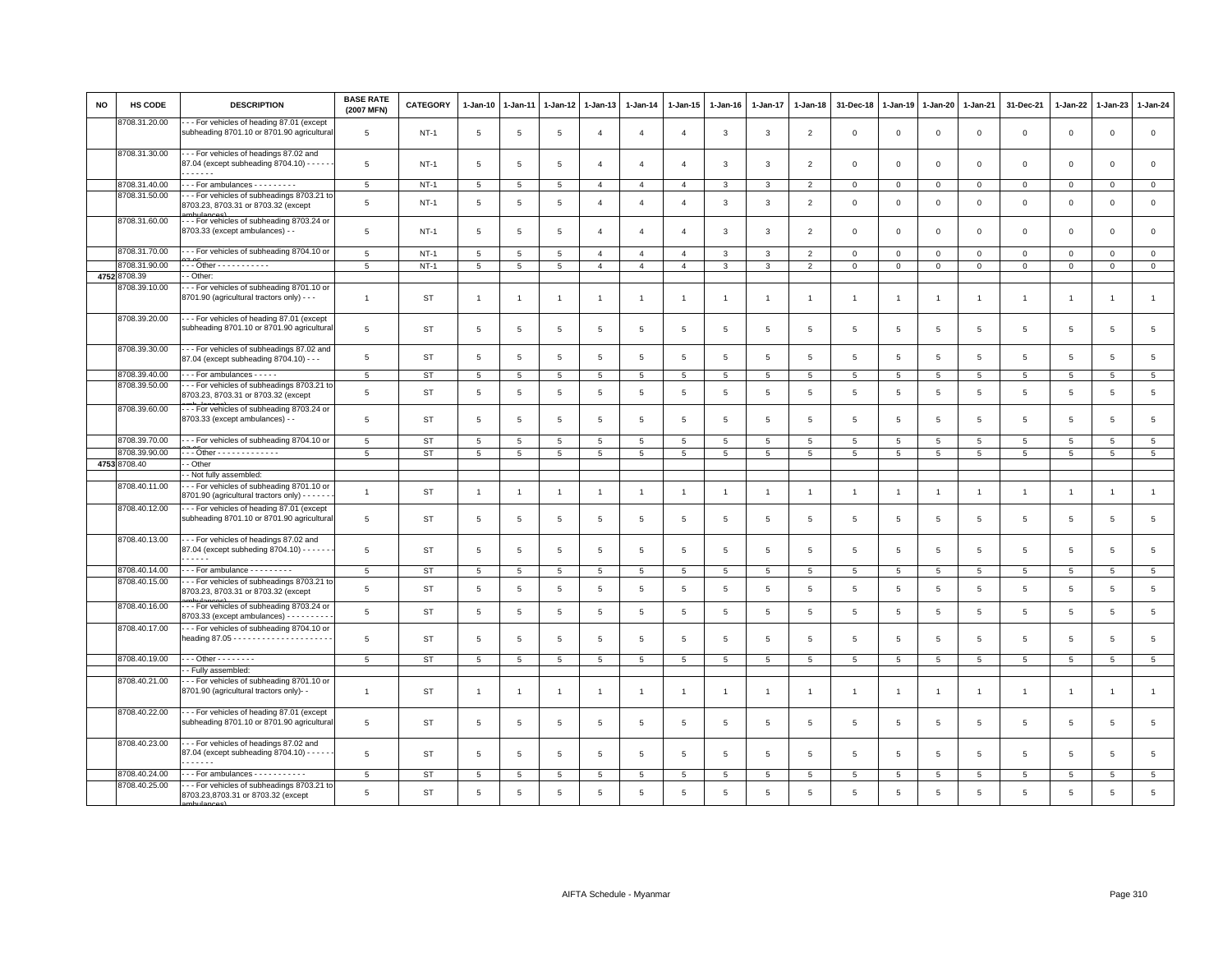| NO | HS CODE                        | <b>DESCRIPTION</b>                                                                              | <b>BASE RATE</b><br>(2007 MFN) | <b>CATEGORY</b> | 1-Jan-10        | 1-Jan-11        | 1-Jan-12        | 1-Jan-13       | 1-Jan-14       | 1-Jan-15       | 1-Jan-16       | $1-Jan-17$     | 1-Jan-18       | 31-Dec-18               | 1-Jan-19     | 1-Jan-20     | 1-Jan-21       | 31-Dec-21   | 1-Jan-22     | 1-Jan-23     | 1-Jan-24     |
|----|--------------------------------|-------------------------------------------------------------------------------------------------|--------------------------------|-----------------|-----------------|-----------------|-----------------|----------------|----------------|----------------|----------------|----------------|----------------|-------------------------|--------------|--------------|----------------|-------------|--------------|--------------|--------------|
|    | 8708.40.26.00                  | -- For vehicles of subheading 8703.24 or<br>$8703.33$ (except ambulances) - - - - - - - - -     | 5                              | ST              | 5               | 5               | 5               | 5              | $\overline{5}$ | 5              | 5              | 5              | 5              | 5                       | 5            | 5            | 5              | 5           | 5            | 5            | 5            |
|    | 8708.40.27.00                  | --- For vehicles of subheading 8704.10 or                                                       | 5                              | ST              | 5               | 5               | 5               | 5              | 5              | 5              | -5             | 5              | -5             | 5                       | -5           | -5           | 5              | 5           | 5            | 5            | 5            |
|    | 8708.40.29.00                  | Other - - - - - - - - - - - -                                                                   | 5                              | ST              | 5               | 5               | 5               | 5              | 5              | 5              | 5              | 5              | 5              | 5                       | 5            | 5            | 5              | 5           | 5            | 5            | 5            |
|    | 4754 8708.50                   | - Drive-axles with differential, whether or<br>not provided with other transmission             |                                |                 |                 |                 |                 |                |                |                |                |                |                |                         |              |              |                |             |              |              |              |
|    |                                | - - Not fully assembled:                                                                        |                                |                 |                 |                 |                 |                |                |                |                |                |                |                         |              |              |                |             |              |              |              |
|    | 8708.50.11.00                  | --- For vehicles of subheading 8701.10 or<br>8701.90 (agricultural tractors only)- - -          | $\overline{1}$                 | $NT-1$          | $\overline{1}$  | $\overline{1}$  | $\overline{1}$  | $\mathbf{1}$   | $\overline{1}$ | $\overline{1}$ | $\overline{1}$ | $\overline{1}$ | $\overline{1}$ | $\mathbf 0$             | $\mathbf{0}$ | $\mathsf 0$  | $\mathbf{0}$   | $\mathbf 0$ | $\Omega$     | $\circ$      | $\mathsf 0$  |
|    | 8708.50.12.00                  | --- For vehicles of heading 87.01 (except<br>subheading 8701.10 or 8701.90<br>agricultural      | 5                              | $NT-1$          | 5               | 5               | 5               | $\overline{4}$ | $\overline{4}$ | $\overline{4}$ | 3              | 3              | $\overline{2}$ | $\overline{\mathbf{0}}$ | $\mathbf 0$  | $\mathbf 0$  | $\mathbf 0$    | $\mathsf 0$ | $\mathbf 0$  | $\mathsf 0$  | $\mathsf 0$  |
|    | 8708.50.13.00                  | --- For vehicles of headings 87.02 and<br>87.04 (except subheading 8704.10) - - - -<br>.        | 5                              | $NT-1$          | 5               | 5               | 5               | $\overline{4}$ | $\overline{4}$ | $\overline{4}$ | 3              | 3              | $\overline{2}$ | $\mathbf 0$             | $\mathbf 0$  | $\mathsf 0$  | $\mathbf 0$    | $\mathsf 0$ | $\mathbf 0$  | $\mathsf 0$  | $\mathsf 0$  |
|    |                                |                                                                                                 |                                |                 |                 |                 |                 |                |                |                |                |                |                |                         |              |              |                |             |              |              |              |
|    | 8708.50.14.00<br>8708.50.15.00 | For ambulances - - - - - - - - - - - -<br>- - For vehicles of subheadings 8703.21 to            | 5                              | $NT-1$          | $5\overline{5}$ | 5               | 5               | $\overline{4}$ | $\overline{4}$ | $\overline{4}$ | 3              | 3              | $\overline{2}$ | $\overline{0}$          | $\mathsf 0$  | $\mathbf{0}$ | $\mathbf{0}$   | $\mathbf 0$ | $\circ$      | $\mathbf{O}$ | $\mathbf{0}$ |
|    |                                | 8703.23,8703.31 or 8703.32 (except                                                              | 5                              | $NT-1$          | 5               | 5               | $\overline{5}$  | $\overline{4}$ | $\overline{4}$ | $\overline{4}$ | 3              | $\mathbf{3}$   | $\overline{2}$ | $\overline{0}$          | $\mathbf 0$  | $\mathsf 0$  | $\mathbf 0$    | $\mathsf 0$ | $\mathbf 0$  | $\mathsf 0$  | $\mathsf 0$  |
|    | 8708.50.16.00                  | --- For vehicles of subheading 8703.24 or<br>8703.33 (except ambulances) - - - - - - - - -      | $\,$ 5 $\,$                    | $NT-1$          | $\,$ 5 $\,$     | $\overline{5}$  | $\overline{5}$  | $\overline{4}$ | $\overline{4}$ | $\overline{4}$ | $\mathbf{3}$   | $\mathbf{3}$   | $\overline{2}$ | $\,0\,$                 | $\,0\,$      | $\mathsf 0$  | $\mathbf 0$    | $\mathsf 0$ | $\mathbf 0$  | $\mathsf 0$  | $\mathsf 0$  |
|    | 8708.50.17.00                  | - - For vehicles of subheading 8704.10 or                                                       | $\,$ 5 $\,$                    | $NT-1$          | 5               | $\overline{5}$  | $\,$ 5 $\,$     | $\overline{4}$ | $\overline{4}$ | $\overline{4}$ | 3              | 3              | $\overline{2}$ | $\overline{0}$          | $\mathsf 0$  | $\mathbf 0$  | $\mathbf 0$    | $\mathsf 0$ | $\,0\,$      | $\mathsf 0$  | $\mathsf 0$  |
|    | 8708.50.19.00                  | . Other - - - - - - - - - - - - - -                                                             | 5                              | $NT-1$          | $5\overline{5}$ | 5               | $5\overline{5}$ | $\overline{4}$ | $\overline{4}$ | $\overline{4}$ | 3              | $\mathbf{3}$   | $\overline{2}$ | $\mathbf 0$             | $\mathbf 0$  | $\mathbf{0}$ | $\overline{0}$ | $\mathbf 0$ | $\mathbf 0$  | $\mathbf{0}$ | $\mathbf{0}$ |
|    |                                | - Fully assembled:                                                                              |                                |                 |                 |                 |                 |                |                |                |                |                |                |                         |              |              |                |             |              |              |              |
|    | 8708.50.21.00                  | -- For vehicles of subheading 8701.10 or<br>8701.90 (agricultural tractors only) - - - - -      | $\overline{1}$                 | $NT-1$          | $\overline{1}$  | $\overline{1}$  | $\overline{1}$  | $\overline{1}$ | $\overline{1}$ | $\overline{1}$ | $\mathbf{1}$   | $\overline{1}$ | $\overline{1}$ | $\mathbf 0$             | $\mathsf 0$  | $\mathsf 0$  | $\mathbf 0$    | $\mathsf 0$ | $\mathsf 0$  | $\mathsf 0$  | $\mathbf 0$  |
|    | 8708.50.22.00                  | --- For vehicles of heading 87.01 (except<br>subheading 8701.10 or 8701.90 agricultura          | 5                              | $NT-1$          | 5               | $\overline{5}$  | $\overline{5}$  | $\overline{4}$ | $\overline{4}$ | $\overline{4}$ | 3              | 3              | $\overline{2}$ | $\,0\,$                 | $\mathbf 0$  | $\mathbf 0$  | $\mathbf 0$    | $\mathsf 0$ | $\mathbf 0$  | $\mathsf 0$  | $\mathsf 0$  |
|    | 8708.50.23.00                  | --- For vehicles of headings 87.02 and<br>87.04 (except subheading 8704.10) - - - -<br><b>.</b> | 5                              | $NT-1$          | 5               | 5               | 5               | $\overline{4}$ | $\overline{4}$ | $\overline{4}$ | $\mathbf{3}$   | 3              | $\overline{2}$ | $\mathbf 0$             | $\mathbf 0$  | $\mathbf{0}$ | $\mathbf{0}$   | $\mathbf 0$ | $\mathbf{0}$ | $\mathbf 0$  | $\mathbf 0$  |
|    | 8708.50.24.00                  | $\cdots$ For ambulances $\cdots$                                                                | 5                              | $NT-1$          | $5\overline{5}$ | 5               | 5               | $\overline{4}$ | $\overline{4}$ | $\overline{4}$ | 3              | 3              | $\overline{2}$ | $\mathbf 0$             | $\mathbf 0$  | $\mathbf{0}$ | $\overline{0}$ | $\mathbf 0$ | $\mathbf 0$  | $\mathbf{O}$ | $\mathbf{0}$ |
|    | 8708.50.25.00                  | - - For vehicles of subheadings 8703.21 to                                                      |                                |                 |                 |                 |                 |                |                |                |                |                |                |                         |              |              |                |             |              |              |              |
|    | 8708.50.26.00                  | 8703.23, 8703.31 or 8703.32 (except<br>--- For vehicles of subheading 8703.24 or                | 5                              | $NT-1$          | 5               | 5               | $5\overline{5}$ | $\overline{4}$ | $\overline{4}$ | $\overline{4}$ | 3              | 3              | $\overline{2}$ | $\mathbf 0$             | $\mathbf 0$  | $\mathbf 0$  | $\mathbf 0$    | $\mathsf 0$ | $\mathbf 0$  | $\mathsf 0$  | $\mathsf 0$  |
|    | 8708.50.27.00                  | $8703.33$ (except ambulances) - - - - - - - - -<br>--- For vehicles of subheading 8704.10 or    | $\,$ 5 $\,$                    | $NT-1$          | 5               | 5               | 5               | $\overline{4}$ | $\overline{4}$ | $\overline{4}$ | 3              | $\mathbf{3}$   | $\overline{2}$ | $\mathbf 0$             | $\mathsf 0$  | $\mathsf 0$  | $\mathbf 0$    | $\mathsf 0$ | $\mathsf 0$  | $\mathsf 0$  | $\mathsf 0$  |
|    |                                |                                                                                                 | 5                              | $NT-1$          | 5               | 5               | 5               | $\overline{4}$ | $\overline{4}$ | $\overline{4}$ | 3              | 3              | $\overline{2}$ | $\mathbf 0$             | $\mathbf 0$  | $\mathbf 0$  | $\mathbf 0$    | $\mathsf 0$ | $\mathbf 0$  | $\mathsf 0$  | $\mathsf 0$  |
|    | 8708.50.29.00                  | Other - - - - - - - - - - - - - - - - -                                                         | 5                              | $NT-1$          | $5\phantom{.0}$ | $5\phantom{.0}$ | $5\phantom{.0}$ | $\overline{4}$ | $\overline{4}$ | $\overline{4}$ | 3              | 3              | $\overline{2}$ | $\mathbf 0$             | $\,0\,$      | $\mathbf 0$  | $\circ$        | $\mathsf 0$ | $\mathbf 0$  | $\mathbf{O}$ | $\mathbf 0$  |
|    | 4755 8708.60                   | - Non-driving axles and parts thereof:                                                          |                                |                 |                 |                 |                 |                |                |                |                |                |                |                         |              |              |                |             |              |              |              |
|    |                                | - Not fully assembled:                                                                          |                                |                 |                 |                 |                 |                |                |                |                |                |                |                         |              |              |                |             |              |              |              |
|    | 8708.60.11.00                  | --- For vehicles of subheading 8701.10 or<br>8701.90 (agricultural tractors only) - - -         | $\overline{1}$                 | $NT-1$          | $\overline{1}$  | $\overline{1}$  | $\overline{1}$  | $\overline{1}$ | $\overline{1}$ | $\overline{1}$ |                | 1              |                | $\overline{\mathbf{0}}$ | $\mathbf 0$  | $\mathsf 0$  | $\mathbf 0$    | $\mathsf 0$ | $\mathbf 0$  | $\mathsf 0$  | $\mathbf 0$  |
|    | 8708.60.12.00                  | - - For vehicles of heading 87.01 (except<br>subheading 8701.10 or 8701.90 agricultura          | $\overline{5}$                 | <b>NT-1</b>     | 5               | 5               | $\overline{5}$  | $\overline{4}$ | $\overline{4}$ | $\overline{4}$ | 3              | 3              | $\overline{2}$ | $\overline{0}$          | $\mathsf 0$  | $\Omega$     | $\mathbf 0$    | $\mathsf 0$ | 0            | $\mathsf 0$  | $\mathsf 0$  |
|    | 8708.60.13.00                  | --- For vehicles of headings 87.02 and<br>87.04 (except subheading 8704.10) - - - -<br>.        | $\overline{5}$                 | $NT-1$          | 5               | 5               | $\overline{5}$  | $\overline{a}$ | $\overline{4}$ | $\overline{4}$ | 3              | 3              | $\overline{2}$ | $\overline{0}$          | $\mathsf 0$  | $\mathsf 0$  | $\mathbf 0$    | $\mathsf 0$ | $\mathbf 0$  | $\mathbf 0$  | $\mathsf 0$  |
|    | 8708.60.14.00                  | --- For ambulances --------------                                                               | 5                              | $NT-1$          | 5               | 5               | $\overline{5}$  | $\overline{4}$ | $\overline{4}$ | $\overline{4}$ | 3              | 3              | $\overline{2}$ | $\mathbf 0$             | $\mathbf 0$  | $\mathbf 0$  | $\mathbf 0$    | $\mathsf 0$ | $\mathbf 0$  | $\mathbf{0}$ | $\mathbf 0$  |
|    | 8708.60.15.00                  | - - For vehicles of subheadings 8703.21 to<br>8703.23, 8703.31 or 8703.32 (except               | 5                              | $NT-1$          | 5               | 5               | 5               | $\overline{4}$ | $\overline{4}$ | $\overline{4}$ | 3              | 3              | $\overline{2}$ | $\mathbf 0$             | $\mathbf 0$  | $\mathbf 0$  | $\mathbf 0$    | $\mathbf 0$ | $\mathbf 0$  | $\mathsf 0$  | $\mathsf 0$  |
|    | 8708.60.16.00                  | --- For vehicles of subheading 8703.24 or<br>$8703.33$ (except ambulances) - - - - - - - - -    | 5                              | NT-1            | 5               | 5               | 5               | $\mathbf{A}$   | $\overline{4}$ | $\overline{a}$ | 3              | 3              | $\overline{2}$ | $\mathbf 0$             | $\mathbf 0$  | $\mathbf 0$  | $\mathbf 0$    | $\mathbf 0$ | $\mathbf 0$  | $\mathbf 0$  | $\mathbf 0$  |
|    | 8708.60.17.00                  | --- For vehicles of subheading 8704.10 or                                                       | 5                              | $NT-1$          | 5               | 5               | 5               | $\overline{4}$ | $\overline{4}$ | $\overline{4}$ | 3              | 3              | $\overline{2}$ | $\mathbf 0$             | $\mathbf 0$  | $\mathbf 0$  | $\mathbf 0$    | $\mathbf 0$ | $\mathbf 0$  | $\mathsf 0$  | $\mathsf 0$  |
|    | 8708.60.19.00                  | --- Other --------------                                                                        | 5                              | $NT-1$          | $5^{\circ}$     | $\overline{5}$  | $\overline{5}$  | $\overline{4}$ | $\overline{4}$ | $\mathbf{A}$   | $\mathcal{R}$  | $\mathcal{R}$  | $\mathcal{P}$  | $\Omega$                | $\Omega$     | $\mathbf 0$  | $\Omega$       | $\Omega$    | $\Omega$     | $\Omega$     | $\Omega$     |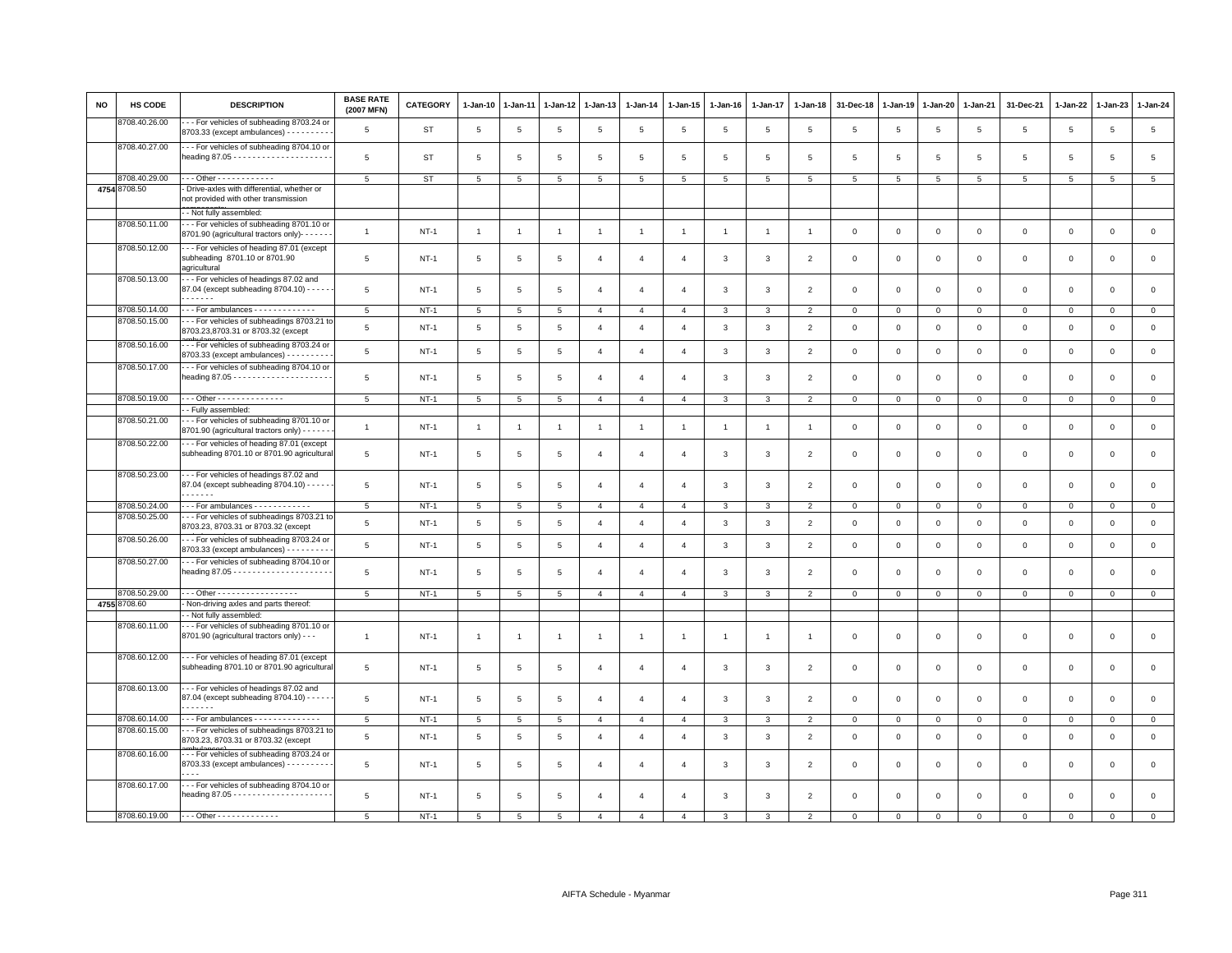| <b>NO</b> | <b>HS CODE</b>                 | <b>DESCRIPTION</b>                                                                           | <b>BASE RATE</b><br>(2007 MFN) | <b>CATEGORY</b> | 1-Jan-10        | 1-Jan-11        | $1-Jan-12$      | $1-Jan-13$     | $1-Jan-14$     | $1 - Jan-15$   | $1 - Jan-16$   | 1-Jan-17       | $1 - Jan-18$             | 31-Dec-18    | $1-Jan-19$  | $1-Jan-20$   | $1-Jan-21$   | 31-Dec-21      | 1-Jan-22     | $1-Jan-23$     | $1-Jan-24$     |
|-----------|--------------------------------|----------------------------------------------------------------------------------------------|--------------------------------|-----------------|-----------------|-----------------|-----------------|----------------|----------------|----------------|----------------|----------------|--------------------------|--------------|-------------|--------------|--------------|----------------|--------------|----------------|----------------|
|           |                                | - Fully assembled:                                                                           |                                |                 |                 |                 |                 |                |                |                |                |                |                          |              |             |              |              |                |              |                |                |
|           | 8708.60.21.00                  | -- For vehicles of subheading 8701.10 or<br>8701.90 (agricultural tractors only) - - -       | $\overline{1}$                 | $NT-1$          | $\mathbf{1}$    | $\overline{1}$  | $\mathbf{1}$    | $\mathbf{1}$   | $\mathbf{1}$   | $\mathbf{1}$   | $\overline{1}$ | $\mathbf{1}$   | $\overline{1}$           | $\mathbf 0$  | $\mathbf 0$ | $\mathbf 0$  | $\mathsf 0$  | $\mathsf 0$    | $\mathsf 0$  | $\mathbf 0$    | $\mathsf 0$    |
|           | 8708.60.22.00                  | -- For vehicles of heading 87.01 (except<br>subheading 8701.10 or 8701.90 agricultural       | 5                              | $NT-1$          | 5               | 5               | 5               | $\overline{4}$ | $\overline{4}$ | $\overline{4}$ | 3              | 3              | $\overline{2}$           | $\Omega$     | $\Omega$    | $\Omega$     | $\mathbf 0$  | $\mathsf 0$    | $\mathbf 0$  | $\Omega$       | $\mathbf 0$    |
|           | 8708.60.23.00                  | -- For vehicles of headings 87.02 and<br>87.04 (except subheading 8704.10) - - - - -<br>.    | 5                              | $NT-1$          | 5               | 5               | 5               | $\overline{4}$ | $\overline{4}$ | 4              | 3              | 3              | $\overline{2}$           | $\mathbf 0$  | $\mathbf 0$ | $\mathbf 0$  | $\mathbf 0$  | $\mathsf 0$    | $\mathbf 0$  | $\mathbf 0$    | $\mathsf 0$    |
|           |                                |                                                                                              |                                |                 |                 |                 |                 |                |                |                |                |                |                          |              |             |              |              |                |              |                |                |
|           | 8708.60.24.00<br>8708.60.25.00 | -- For ambulances - - - - - - - -                                                            | 5                              | $NT-1$          | 5               | 5               | $\,$ 5 $\,$     | $\overline{4}$ | $\overline{4}$ | $\overline{4}$ | $\mathbf{3}$   | 3              | $\overline{2}$           | $\mathbf 0$  | $\mathsf 0$ | $\mathsf 0$  | $\circ$      | $\mathsf 0$    | $\mathsf 0$  | $\mathsf 0$    | $\mathsf 0$    |
|           |                                | - - For vehicles of subheadings 8703.21 to<br>8703.23, 8703.31 or 8703.32 (except            | 5                              | $NT-1$          | 5               | 5               | 5               | $\overline{4}$ | $\overline{4}$ | $\overline{4}$ | 3              | 3              | $\overline{2}$           | 0            | $\mathbf 0$ | $\mathbf 0$  | $\mathbf 0$  | $\mathsf 0$    | $\mathbf 0$  | $\mathsf 0$    | $\mathbf 0$    |
|           | 8708.60.26.00                  | --- For vehicles of subheading 8703.24 or<br>8703.33 (except ambulances) - - - - - - - - -   | $\,$ 5 $\,$                    | $NT-1$          | 5               | $\overline{5}$  | $\overline{5}$  | $\overline{4}$ | $\overline{4}$ | $\overline{4}$ | $\mathbf{3}$   | $\mathbf{3}$   | $\overline{2}$           | $\mathbf 0$  | $\mathbf 0$ | $\mathbf 0$  | $\mathsf 0$  | $\mathsf 0$    | $\mathsf 0$  | $\mathsf 0$    | $\mathsf 0$    |
|           | 8708.60.27.00                  | --- For vehicles of subheading 8704.10 or                                                    | 5                              | $NT-1$          | 5               | 5               | 5               | $\overline{4}$ | $\overline{4}$ | $\overline{4}$ | 3              | 3              | $\overline{\phantom{0}}$ | $\Omega$     | $\Omega$    | $\Omega$     | $\mathbf 0$  | $\mathbf 0$    | $\mathbf{0}$ | $\mathbf 0$    | $\circ$        |
|           | 8708.60.29.00                  | --- Other --------------                                                                     | 5                              | $NT-1$          | 5               | 5               | 5               | $\overline{4}$ | $\overline{4}$ | $\overline{4}$ | $\mathbf{3}$   | 3              | $\overline{2}$           | $\mathbf 0$  | 0           | $\mathbf{O}$ | $\mathbf{0}$ | $\mathbf{0}$   | $\mathbf 0$  | $\mathsf 0$    | $\overline{0}$ |
|           | 4756 8708.70                   | - Road wheels and parts and accessories<br>thereof:                                          |                                |                 |                 |                 |                 |                |                |                |                |                |                          |              |             |              |              |                |              |                |                |
|           | 8708.70.11.00                  | - Wheel centre discs, center caps whether<br>or not incorporating logos:                     |                                |                 |                 |                 |                 |                |                |                |                |                |                          |              |             |              |              |                |              |                |                |
|           |                                | --- For vehicles of subheading 8701.10 or<br>8701.90 (agricultural tractors only)- - - - - - | $\overline{1}$                 | $NT-1$          | $\mathbf{1}$    | -1              | $\overline{1}$  | $\overline{1}$ | $\mathbf{1}$   | $\overline{1}$ | $\mathbf{1}$   | $\overline{1}$ | -1                       | 0            | $\mathbf 0$ | $\mathbf 0$  | $\mathbf 0$  | $\mathsf 0$    | $\mathbf 0$  | $\mathbf 0$    | $\mathbf 0$    |
|           | 8708.70.12.00                  | --- For vehicles of heading 87.01 (except<br>subheaidng 8701.10 or 8701.90 agricultural      | 5                              | $NT-1$          | 5               | 5               | 5               | $\overline{4}$ | $\overline{4}$ | $\overline{4}$ | 3              | 3              | $\overline{2}$           | $\Omega$     | $\Omega$    | $\mathbf 0$  | $\mathbf 0$  | $\mathbf 0$    | $\mathbf{0}$ | $\mathbf 0$    | $\mathsf 0$    |
|           | 8708.70.13.00                  | --- For vehicles of headings 87.02 and<br>87.04 (except subheading 8704.10) - - - - -<br>.   | 5                              | $NT-1$          | 5               | 5               | 5               | $\overline{4}$ | $\overline{4}$ | $\overline{4}$ | 3              | 3              | $\overline{2}$           | $\Omega$     | $\Omega$    | $\Omega$     | $\mathbf 0$  | $\mathbf 0$    | $\mathbf{0}$ | $\mathbf 0$    | $\mathbf{0}$   |
|           | 8708.70.14.00                  | -- For ambulances - - - - - - - -                                                            | $\overline{5}$                 | $NT-1$          | 5               | $5\phantom{.0}$ | $5\phantom{.0}$ | $\overline{4}$ | $\overline{4}$ | $\overline{4}$ | $\mathbf{3}$   | 3              | $\overline{2}$           | $\mathbf{0}$ | 0           | $\mathsf 0$  | $\circ$      | $\overline{0}$ | $\mathbf 0$  | $\overline{0}$ | $\overline{0}$ |
|           | 8708.70.15.00                  | -- For vehicles of subheadings 8703.21 to<br>8703.23, 8703.31 or 8703.32 (except             | 5                              | $NT-1$          | $5\phantom{.0}$ | 5               | 5               | $\overline{4}$ | $\overline{4}$ | $\overline{4}$ | 3              | 3              | $\overline{2}$           | $\mathsf 0$  | $\mathbf 0$ | $\mathbf 0$  | $\mathbf 0$  | $\mathsf 0$    | $\mathbf 0$  | $\mathsf 0$    | $\mathsf 0$    |
|           | 8708.70.16.00                  | -- For vehicles of subheading 8703.24 or<br>8703.33 (except ambulances) - - - - - - - - -    | 5                              | $NT-1$          | 5               | 5               | 5               | $\overline{4}$ | $\overline{4}$ | $\overline{4}$ | 3              | 3              | $\overline{2}$           | $\mathbf 0$  | $\Omega$    | $\mathbf 0$  | $\Omega$     | $\mathsf 0$    | $\Omega$     | $\Omega$       | $\mathbf 0$    |
|           | 8708.70.17.00                  | -- For vehicles of subheading 8704.10 or                                                     | 5                              | $NT-1$          | 5               | 5               | 5               | $\overline{4}$ | $\overline{4}$ | $\overline{4}$ | $\mathbf{3}$   | 3              | $\overline{2}$           | $\mathbf 0$  | $\mathbf 0$ | $\mathbf 0$  | $\mathsf 0$  | $\mathsf 0$    | $\mathbf 0$  | $\Omega$       | $\mathsf 0$    |
|           | 8708.70.19.00                  | . Other - - - - - - - - - - - -                                                              | 5                              | $NT-1$          | 5               | 5               | 5               | $\overline{4}$ | $\overline{4}$ | $\overline{4}$ | 3              | 3              | $\overline{2}$           | $\mathbf 0$  | $\mathbf 0$ | $\mathbf 0$  | $\mathbf 0$  | $\mathbf 0$    | $\mathbf{0}$ | $\mathsf 0$    | $\overline{0}$ |
|           |                                | - Other:                                                                                     |                                |                 |                 |                 |                 |                |                |                |                |                |                          |              |             |              |              |                |              |                |                |
|           | 8708.70.91.00                  | --- For vehicles of subheading 8701.10 or<br>8701.90 (agricultural tractors only) - - -      | $\overline{1}$                 | $NT-1$          | $\overline{1}$  | $\overline{1}$  | $\overline{1}$  | $\overline{1}$ | $\overline{1}$ | $\mathbf{1}$   | $\overline{1}$ | $\overline{1}$ | $\overline{1}$           | $\mathbf 0$  | $\mathbf 0$ | $\mathbf 0$  | $\mathbf 0$  | $\mathsf 0$    | $\mathbf 0$  | $\mathsf 0$    | $\mathsf 0$    |
|           | 8708.70.92.00                  | -- For vehicles of heading 87.01 (except<br>subheading 8701.10 or 8701.90 agricultural       | 5                              | $NT-1$          | 5               | 5               | 5               | $\overline{4}$ | $\overline{4}$ | $\overline{4}$ | 3              | 3              | $\overline{2}$           | $\Omega$     | $\Omega$    | $\mathbf 0$  | $\mathbf 0$  | $\mathbf 0$    | $\mathbf{0}$ | $\mathbf 0$    | $\mathbf{0}$   |
|           | 8708.70.93.00                  | -- For vehicles of headings 87.02 and<br>87.04 (except subheading 8704.10) - - - - -<br>.    | 5                              | $NT-1$          | 5               | 5               | 5               | $\overline{4}$ | $\overline{4}$ | $\overline{4}$ | 3              | 3              | $\overline{\phantom{0}}$ | $\Omega$     | $\Omega$    | $\mathbf 0$  | $\mathbf 0$  | $\mathbf 0$    | $\mathbf{0}$ | $\mathbf 0$    | $\mathbf 0$    |
|           | 8708.70.94.00                  | For ambulances - - - - - - -                                                                 | $\,$ 5 $\,$                    | $NT-1$          | 5               | 5               | $\,$ 5 $\,$     | $\overline{4}$ | $\overline{4}$ | $\overline{4}$ | 3              | 3              | $\overline{2}$           | $\mathbf 0$  | $\mathbf 0$ | $\mathsf 0$  | $\mathbf 0$  | $\mathsf 0$    | $\mathsf 0$  | $\mathsf 0$    | $\mathsf 0$    |
|           | 8708.70.95.00                  | --- For vehicles of subheadings 8703.21 to<br>8703.23, 8703.31 or 8703.32 (except            | 5                              | $NT-1$          | 5               | 5               | 5               | $\overline{4}$ | $\overline{4}$ | $\overline{4}$ | 3              | 3              | $\overline{2}$           | 0            | 0           | $\mathbf 0$  | $\mathbf 0$  | 0              | $\circ$      | $\mathbf 0$    | $\mathbf 0$    |
|           | 8708.70.96.00                  | --- For vehicles of subheading 8703.24 or<br>8703.33 (except ambulances) - - - - - - - - -   | $\,$ 5 $\,$                    | $NT-1$          | 5               | $\overline{5}$  | $\overline{5}$  | $\overline{4}$ | $\overline{4}$ | $\overline{4}$ | $\mathbf{3}$   | 3              | $\overline{2}$           | $\mathbf 0$  | $\mathbf 0$ | $\mathsf 0$  | $\mathbf 0$  | $\mathsf 0$    | $\mathbf 0$  | $\mathsf 0$    | $\mathsf 0$    |
|           | 8708.70.97.00                  | -- For vehicles of subheading 8704.10 or                                                     | 5                              | $NT-1$          | 5               | -5              | -5              | $\mathbf{A}$   | $\overline{4}$ | $\mathbf{A}$   | 3              | 3              | $\overline{2}$           | $\Omega$     | $\Omega$    | $\mathbf 0$  | $\mathbf 0$  | $\mathbf 0$    | $\mathbf{0}$ | $\mathbf 0$    | $\circ$        |
|           | 8708.70.99.00                  | Other - - - - - - - - - - - - - - -                                                          | 5                              | $NT-1$          | 5               | 5               | 5               | $\overline{4}$ | $\overline{4}$ | $\overline{4}$ | 3              | 3              | $\overline{2}$           | $\mathbf 0$  | $\mathbf 0$ | $\mathbf 0$  | $\mathbf 0$  | $\mathsf 0$    | $\mathbf 0$  | $\mathsf 0$    | $\mathbf 0$    |
|           | 4757 8708.80                   | - Suspension shock-absorbers:                                                                |                                |                 |                 |                 |                 |                |                |                |                |                |                          |              |             |              |              |                |              |                |                |
|           | 8708.80.10.00                  | - For vehicles of subheading 8701.10 or<br>8701.90 (agricultural tractors only) - - - - -    | $\overline{1}$                 | EL.             |                 |                 |                 |                |                |                |                |                |                          |              |             |              |              |                |              |                |                |
|           | 8708.80.20.00                  | -- For vehicles of heading 87.01 (except<br>subheading 8701.10 or 8701.90 agricultural       | 5                              | EL              |                 |                 |                 |                |                |                |                |                |                          |              |             |              |              |                |              |                |                |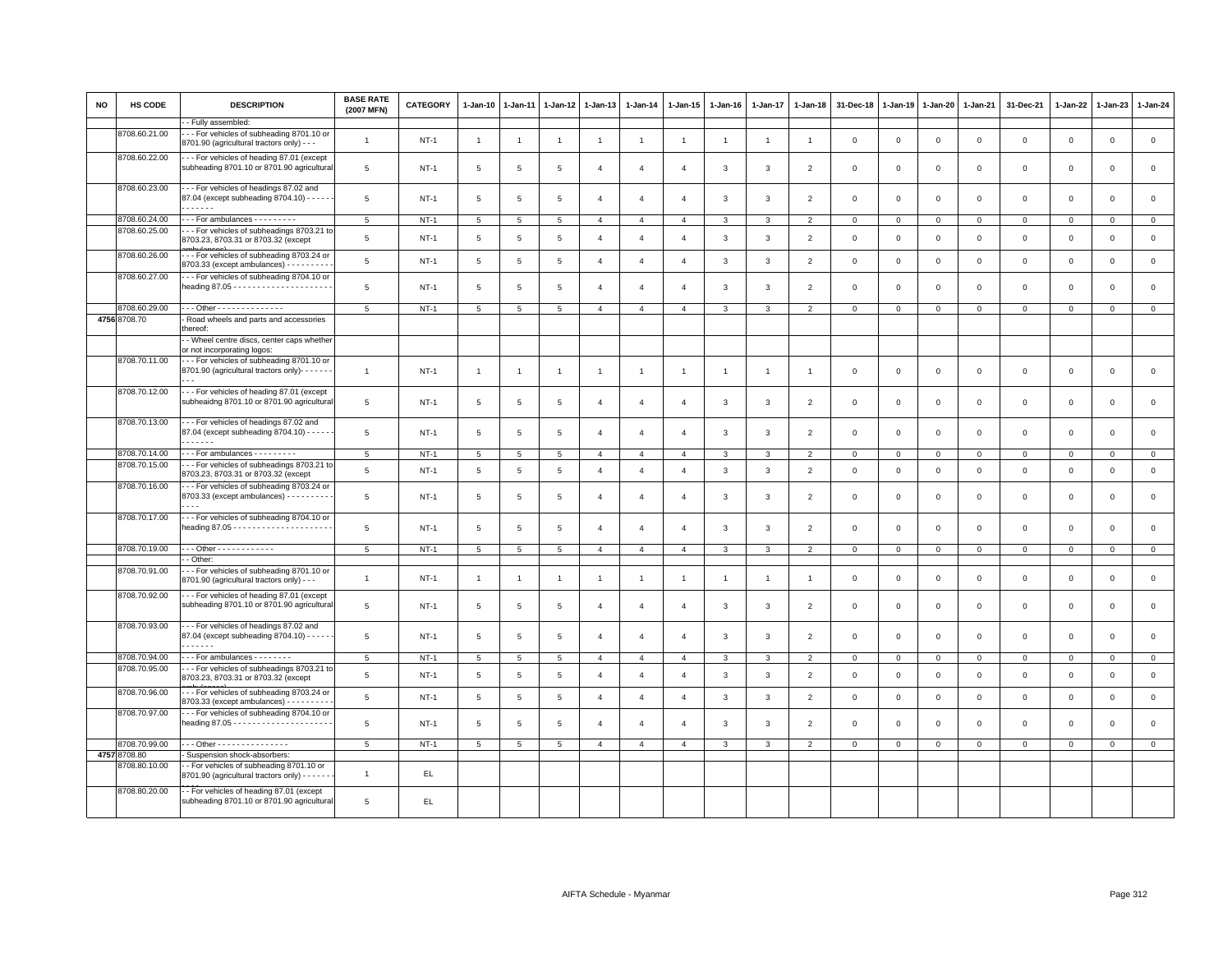| <b>NO</b> | HS CODE       | <b>DESCRIPTION</b>                                                                          | <b>BASE RATE</b><br>(2007 MFN) | <b>CATEGORY</b> | $1-Jan-10$      | $1-Jan-11$      | $1 - Jan-12$    | $1 - Jan-13$   | $1 - Jan-14$           | 1-Jan-15       | $1 - Jan-16$   | $1 - Jan-17$   | $1 - Jan-18$   | 31-Dec-18      | $1 - Jan-19$ | $1 - Jan-20$ | 1-Jan-21       | 31-Dec-21           | $1 - Jan-22$ | $1-Jan-23$   | 1-Jan-24     |
|-----------|---------------|---------------------------------------------------------------------------------------------|--------------------------------|-----------------|-----------------|-----------------|-----------------|----------------|------------------------|----------------|----------------|----------------|----------------|----------------|--------------|--------------|----------------|---------------------|--------------|--------------|--------------|
|           | 8708.80.30.00 | - For vehicles of headings 87.02 and<br>87.04 (except subheading 8704.10) - - - - -         | 5                              | EL.             |                 |                 |                 |                |                        |                |                |                |                |                |              |              |                |                     |              |              |              |
|           | 8708.80.40.00 | - - For ambulances - - -                                                                    | 5                              | EL.             |                 |                 |                 |                |                        |                |                |                |                |                |              |              |                |                     |              |              |              |
|           | 8708.80.50.00 | -- For vehicles of subheadings 8703.21 to<br>8703.23, 8703.31 or 8703.32 (except            | $\overline{5}$                 | EL.             |                 |                 |                 |                |                        |                |                |                |                |                |              |              |                |                     |              |              |              |
|           | 8708.80.60.00 | - For vehicles of subheading 8703.24 or<br>8703.33 (except ambulances) - - - -              | 5                              | EL              |                 |                 |                 |                |                        |                |                |                |                |                |              |              |                |                     |              |              |              |
|           | 8708.80.70.00 | - For vehicles of subheading 8704.10 or                                                     | 5                              | EL              |                 |                 |                 |                |                        |                |                |                |                |                |              |              |                |                     |              |              |              |
|           | 8708.80.90.00 | - - Other - - - - - - - - - - - - - - -                                                     | 5                              | EL.             |                 |                 |                 |                |                        |                |                |                |                |                |              |              |                |                     |              |              |              |
|           | 4758 8708.91  | - Radiators:                                                                                |                                |                 |                 |                 |                 |                |                        |                |                |                |                |                |              |              |                |                     |              |              |              |
|           | 8708.91.10.00 | --- For vehicles of subheading 8701.10 or<br>8701.90 (agricultural tractors only) - - - - - | $\overline{1}$                 | EL.             |                 |                 |                 |                |                        |                |                |                |                |                |              |              |                |                     |              |              |              |
|           | 8708.91.20.00 | --- For vehicles of heading 87.01 (except<br>subheading 8701.10 or 8701.90 agricultural     | $\overline{5}$                 | EL.             |                 |                 |                 |                |                        |                |                |                |                |                |              |              |                |                     |              |              |              |
|           | 8708.91.30.00 | --- For vehicles of headings 87.02 and<br>87.04 (except subheading 8704.10) - - - - -<br>.  | 5                              | EL.             |                 |                 |                 |                |                        |                |                |                |                |                |              |              |                |                     |              |              |              |
|           | 8708.91.40.00 | --- For ambulances --------                                                                 | 5                              | EL              |                 |                 |                 |                |                        |                |                |                |                |                |              |              |                |                     |              |              |              |
|           | 8708.91.50.00 | - - For vehicles of subheadings 8703.21 to<br>8703.23, 8703.31 or 8703.32 (except           | 5                              | EL              |                 |                 |                 |                |                        |                |                |                |                |                |              |              |                |                     |              |              |              |
|           | 8708.91.60.00 | --- For vehicles of subheading 8703.24 or<br>8703.33 (except ambulances) - - - - - - - - -  | 5                              | EL              |                 |                 |                 |                |                        |                |                |                |                |                |              |              |                |                     |              |              |              |
|           | 8708.91.70.00 | --- For vehicles of subheading 8704.10 or                                                   | 5                              | EL.             |                 |                 |                 |                |                        |                |                |                |                |                |              |              |                |                     |              |              |              |
|           | 8708.91.90.00 | $- - -$ Other - - - - - - - - - - -                                                         | $5\overline{5}$                | EL.             |                 |                 |                 |                |                        |                |                |                |                |                |              |              |                |                     |              |              |              |
|           | 4759 8708.92  | - Silencers and exhaust pipes:                                                              |                                |                 |                 |                 |                 |                |                        |                |                |                |                |                |              |              |                |                     |              |              |              |
|           |               | -- Straight-through silencers:                                                              |                                |                 |                 |                 |                 |                |                        |                |                |                |                |                |              |              |                |                     |              |              |              |
|           | 8708.92.11.00 | ---- For vehicles of subheading 8701.10                                                     |                                |                 |                 |                 |                 |                |                        |                |                |                |                |                |              |              |                |                     |              |              |              |
|           |               | or 8701.90 (agricultural tractors only) - - - -<br>$\sim$ $\sim$                            | $\mathbf{1}$                   | $NT-1$          | $\overline{1}$  | $\overline{1}$  | $\overline{1}$  | $\overline{1}$ | $\overline{1}$         | $\mathbf{1}$   | $\overline{1}$ | $\overline{1}$ | $\overline{1}$ | $\mathbf 0$    | $\mathbf 0$  | $\mathsf 0$  | $\mathbf 0$    | $\mathsf 0$         | $\mathbf 0$  | $\mathsf 0$  | $\mathsf 0$  |
|           | 8708.92.12.00 | - - - - For vehicles of heading 87.01 (except<br>subheading 8701.10 or 8701.90 agricultural | 5                              | $NT-1$          | 5               | 5               | 5               | $\overline{4}$ | $\overline{a}$         | $\overline{4}$ | 3              | 3              | $\overline{2}$ | $\mathbf 0$    | $\mathbf 0$  | $\mathsf 0$  | $\mathbf 0$    | $\mathsf 0$         | $\mathbf 0$  | $\mathsf 0$  | $\mathsf 0$  |
|           | 8708.92.13.00 | ---- For vehicles of headings 87.02 and<br>87.04 (except subheading 8704.10) - - - -        | 5                              | $NT-1$          | 5               | $5\phantom{.0}$ | $5\phantom{.0}$ | $\overline{4}$ | $\overline{4}$         | $\overline{4}$ | 3              | $\mathbf{3}$   | $\overline{2}$ | $\mathbf 0$    | $\mathsf 0$  | $\mathbf{0}$ | $\mathbf{0}$   | $\mathbf{0}$        | $\mathbf{0}$ | $\mathbf{O}$ | $\mathsf 0$  |
|           | 8708.92.14.00 | - - - - For ambulances - - - - - - - - - - - -                                              | 5                              | $NT-1$          | 5               | 5               | 5               | $\overline{4}$ | $\overline{4}$         | $\overline{4}$ | 3              | 3              | $\overline{2}$ | $\mathbf 0$    | $\mathbf 0$  | $\mathbf 0$  | $\mathbf 0$    | $\mathbf 0$         | 0            | $\mathbf{0}$ | $\mathbf{0}$ |
|           | 8708.92.15.00 | - - - - For vehicles of subheadings 8703.21<br>to 8703.23, 8703.31 or 8703.32 (except       | 5                              | $NT-1$          | $5\phantom{.0}$ | $\overline{5}$  | $\overline{5}$  | $\overline{4}$ | $\overline{4}$         | $\overline{4}$ | 3              | 3              | $\overline{2}$ | $\mathbf 0$    | $\mathbf 0$  | $\mathsf 0$  | $\mathbf 0$    | $\mathsf 0$         | $\Omega$     | $\mathsf 0$  | $\mathsf 0$  |
|           | 8708.92.16.00 | ---- For vehicles of subheading 8703.24<br>or 8703.33 (except ambulances) - - - - - - -     | 5                              | $NT-1$          | $5\phantom{.0}$ | 5               | 5               | $\overline{4}$ | $\overline{4}$         | $\overline{4}$ | 3              | 3              | $\overline{2}$ | $\mathbf 0$    | $\mathbf 0$  | $\mathsf 0$  | $\mathbf 0$    | $\mathsf 0$         | $\mathbf 0$  | $\mathsf 0$  | $\mathsf 0$  |
|           | 8708.92.17.00 | - - - - For vehicles of subheading 8704.10                                                  | 5                              | NT-1            | $5\phantom{.0}$ | 5               | 5               | $\overline{a}$ | $\overline{a}$         | $\overline{4}$ | 3              | 3              | $\overline{2}$ | $\mathbf 0$    | $\mathbf 0$  | $\mathbf 0$  | $\mathbf 0$    | $\mathbf 0$         | $\mathbf 0$  | $\mathbf{O}$ | $\mathbf 0$  |
|           | 8708.92.19.00 | - - - - Other - - - - - - - - - - -                                                         | 5                              | $NT-1$          | $5\overline{5}$ | 5               | $5\phantom{.0}$ | $\overline{4}$ | $\overline{4}$         | $\overline{4}$ | 3              | 3              | $\overline{2}$ | $\mathbf 0$    | $\mathsf 0$  | $\mathbf 0$  | $\mathbf 0$    | $\mathsf 0$         | $\mathsf 0$  | $\mathsf 0$  | $\circ$      |
|           |               | - - Other:                                                                                  |                                |                 |                 |                 |                 |                |                        |                |                |                |                |                |              |              |                |                     |              |              |              |
|           | 8708.92.91.00 | ---- For vehicles of subheading 8701.10<br>or 8701.90 (agricultural tractors only) - - - -  | $\mathbf{1}$                   | $NT-1$          | $\overline{1}$  | -1              | -1              | $\overline{1}$ | $\mathbf{1}$           | $\overline{1}$ | -1             | -1             |                | $\overline{0}$ | $\mathbf 0$  | $\mathbf 0$  | $\overline{0}$ | $\mathbf 0$         | $\mathbf 0$  | $\mathbf 0$  | $\mathbf{0}$ |
|           | 8708.92.92.00 | ---- For vehicles of heading 87.01 (except<br>subheading 8701.10 or 8701.90 agricultural    | 5                              | $NT-1$          | $5\phantom{.0}$ | 5               | $\overline{5}$  | $\overline{4}$ | $\overline{4}$         | $\overline{4}$ | 3              | 3              | 2              | $\overline{0}$ | $\Omega$     | $\mathbf 0$  | $\overline{0}$ | $\mathbf 0$         | $\Omega$     | $\mathbf 0$  | $\mathbf 0$  |
|           | 8708.92.93.00 | - - - - For vehicles of headings 87.02 and<br>87.04 (except subheading 8704.10) - - - - -   | $\,$ 5 $\,$                    | $NT-1$          | $5\phantom{.0}$ | 5               | $\,$ 5 $\,$     | $\overline{4}$ | $\overline{4}$         | $\overline{4}$ | 3              | $\mathbf{3}$   | $\overline{2}$ | $\,0\,$        | $\,0\,$      | $\mathbf 0$  | $\,0\,$        | $\mathsf{O}\xspace$ | $\,0\,$      | $\mathbf 0$  | $\mathbf 0$  |
|           | 8708.92.94.00 | For ambulances - - - - - - -                                                                | $\,$ 5 $\,$                    | $NT-1$          | $5\phantom{.0}$ | 5               | $\,$ 5 $\,$     | $\overline{4}$ | $\overline{4}$         | $\overline{4}$ | 3              | 3              | $\overline{2}$ | $\,0\,$        | $\,0\,$      | $\mathbf 0$  | $\mathbb O$    | $\mathsf{O}\xspace$ | $\circ$      | $\mathsf 0$  | $\mathbf 0$  |
|           | 8708.92.95.00 | ---- For vehicles of subheadings 8703.21<br>to 8703.23, 8703.31 or 8703.32 (except          | 5                              | $NT-1$          | $5\phantom{.0}$ | 5               | $\overline{5}$  | $\overline{4}$ | $\overline{4}$         | $\overline{4}$ | 3              | 3              | $\overline{2}$ | $\mathbf 0$    | $\mathbf 0$  | $\mathbf 0$  | $\mathbf 0$    | $\mathsf 0$         | $\mathbf 0$  | $\mathsf 0$  | $\mathsf 0$  |
|           | 8708.92.96.00 | For vehicles of subheading 8703.24<br>or 8703.33 (except ambulances) - - - - - - -          | 5                              | $NT-1$          | 5               | 5               | 5               | $\overline{a}$ | $\overline{4}$         | $\overline{4}$ | 3              | 3              | $\overline{2}$ | $\mathbf 0$    | $\mathbf 0$  | $\mathbf 0$  | $\mathbf 0$    | $\mathbf 0$         | $\mathbf 0$  | $\Omega$     | $\mathsf 0$  |
|           | 8708.92.97.00 | ---- For vehicles of subheading 8704.10                                                     | $\overline{5}$                 | $NT-1$          | 5               | 5               | $\overline{5}$  | $\overline{A}$ | $\boldsymbol{\Lambda}$ | $\overline{a}$ | $\mathbf{B}$   | 3              | $\overline{2}$ | $\Omega$       | $\mathbf 0$  | $\Omega$     | $\Omega$       | $\Omega$            | $\Omega$     | $\Omega$     | $\Omega$     |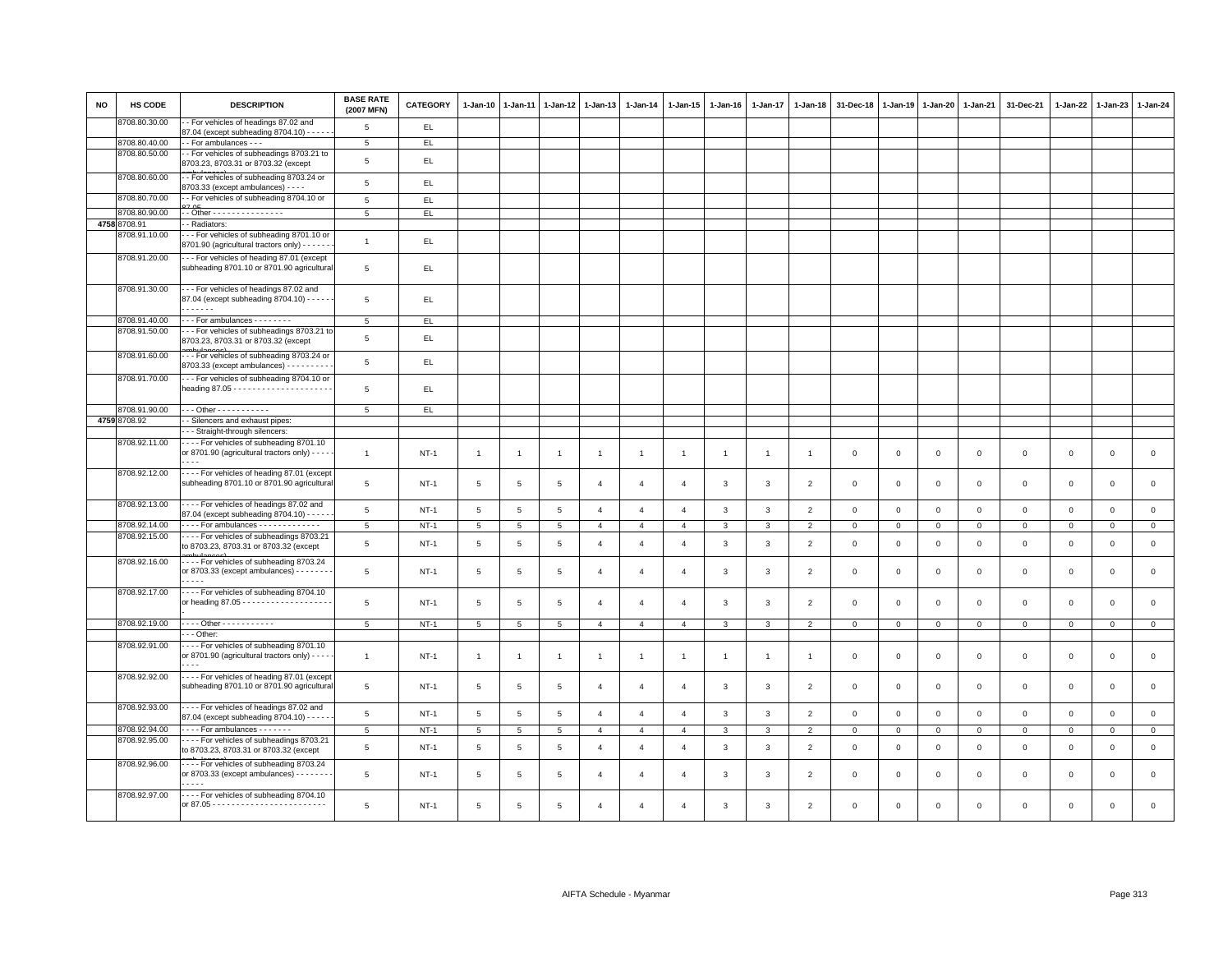| <b>NO</b> | <b>HS CODE</b> | <b>DESCRIPTION</b>                                                                                                  | <b>BASE RATE</b><br>(2007 MFN) | <b>CATEGORY</b> | 1-Jan-10        | $1-Jan-11$      | 1-Jan-12        | $1-Jan-13$     | $1-Jan-14$     | 1-Jan-15       | 1-Jan-16                | 1-Jan-17       | $1-Jan-18$     | 31-Dec-18    | 1-Jan-19       | 1-Jan-20            | 1-Jan-21            | 31-Dec-21    | 1-Jan-22     | $1-Jan-23$   | $1-Jan-24$          |
|-----------|----------------|---------------------------------------------------------------------------------------------------------------------|--------------------------------|-----------------|-----------------|-----------------|-----------------|----------------|----------------|----------------|-------------------------|----------------|----------------|--------------|----------------|---------------------|---------------------|--------------|--------------|--------------|---------------------|
|           | 8708.92.99.00  | $$ Other $$                                                                                                         | $5\overline{5}$                | $NT-1$          | $5\overline{5}$ | 5               | 5               | $\overline{4}$ | $\overline{4}$ | $\overline{4}$ | $\mathbf{3}$            | 3              | 2              | $\mathbf{0}$ | $\mathbf 0$    | $\overline{0}$      | $\overline{0}$      | $\mathbf{0}$ | $\mathbf 0$  | $\mathbf{0}$ | $\mathbf{0}$        |
|           | 4760 8708.93   | - Clutches and parts thereof:                                                                                       |                                |                 |                 |                 |                 |                |                |                |                         |                |                |              |                |                     |                     |              |              |              |                     |
|           | 3708.93.10.00  | -- For vehicles of subheading 8701.10 or<br>8701.90 (agricultural tractors only) - - - - - -                        | $\overline{1}$                 | EL.             |                 |                 |                 |                |                |                |                         |                |                |              |                |                     |                     |              |              |              |                     |
|           | 8708.93.20.00  | -- For vehicles of heading 87.01 (except<br>subheading 8701.10 or 8701.90 agricultural                              | 5                              | EL.             |                 |                 |                 |                |                |                |                         |                |                |              |                |                     |                     |              |              |              |                     |
|           | 8708.93.30.00  | -- For vehicles of headings 87.02 and<br>87.04 (except subheading 8704.10) - - - -<br>. <b>.</b>                    | 5                              | EL.             |                 |                 |                 |                |                |                |                         |                |                |              |                |                     |                     |              |              |              |                     |
|           | 8708.93.40.00  | $\cdots$ For ambulances $\cdots$                                                                                    | 5                              | EL              |                 |                 |                 |                |                |                |                         |                |                |              |                |                     |                     |              |              |              |                     |
|           | 8708.93.50.00  | -- For vehicles of subheadings 8703.21 to<br>8703.23, 8703.31 or 8703.32 (except                                    | 5                              | EL.             |                 |                 |                 |                |                |                |                         |                |                |              |                |                     |                     |              |              |              |                     |
|           | 8708.93.60.00  | --- For vehicles of subheading 8703.24 or<br>8703.33 (except ambulances) - - - - - - - - -                          | $5\phantom{.0}$                | EL.             |                 |                 |                 |                |                |                |                         |                |                |              |                |                     |                     |              |              |              |                     |
|           | 8708.93.70.00  | -- For vehicles of subheading 8704.10 or<br>heading $87.05 - \cdots - \cdots - \cdots - \cdots$                     | 5                              | EL.             |                 |                 |                 |                |                |                |                         |                |                |              |                |                     |                     |              |              |              |                     |
|           | 8708.93.90.00  |                                                                                                                     | 5                              | EL              |                 |                 |                 |                |                |                |                         |                |                |              |                |                     |                     |              |              |              |                     |
|           | 4761 8708.94   | - Steering wheels, steering columns and<br>steering boxes:                                                          |                                |                 |                 |                 |                 |                |                |                |                         |                |                |              |                |                     |                     |              |              |              |                     |
|           |                | -- Steering wheels:                                                                                                 |                                |                 |                 |                 |                 |                |                |                |                         |                |                |              |                |                     |                     |              |              |              |                     |
|           | 8708.94.11.00  | ---- For vehicles of subheading 8701.10<br>or 8701.90 (agricultural tractors only)- - - -                           | $\overline{1}$                 | $NT-1$          | $\mathbf{1}$    | $\overline{1}$  | $\overline{1}$  | $\overline{1}$ | $\mathbf{1}$   | $\overline{1}$ | $\overline{1}$          | $\overline{1}$ | $\overline{1}$ | $\mathsf 0$  | $\overline{0}$ | $\mathbf 0$         | $\circ$             | $\mathsf 0$  | $\mathsf 0$  | $\mathsf 0$  | $\mathsf 0$         |
|           | 8708.94.12.00  | ---- For vehicles of heading 87.01 (except<br>subheading 8701.10 or 8701.90 agricultural                            | 5                              | $NT-1$          | 5               | -5              | 5               | $\mathbf{A}$   | $\overline{4}$ | $\mathbf{A}$   | 3                       | 3              | $\overline{2}$ | $\mathbf{0}$ | $\Omega$       | $\mathsf 0$         | $\mathbf 0$         | $\mathsf 0$  | $\Omega$     | $\mathbf 0$  | $\mathsf 0$         |
|           |                |                                                                                                                     |                                |                 |                 |                 |                 |                |                |                |                         |                |                |              |                |                     |                     |              |              |              |                     |
|           | 8708.94.19.00  | Other - - - - - - - - - - - -<br>- - steering columns and steering boxes:                                           | $5\overline{5}$                | $NT-1$          | 5               | 5               | $5\phantom{.0}$ | $\overline{4}$ | $\overline{4}$ | $\overline{4}$ | $\mathbf{3}$            | $\mathbf{3}$   | $\overline{2}$ | $\mathsf 0$  | $\mathsf 0$    | $\mathbf 0$         | $\mathbf 0$         | $\mathsf 0$  | $\mathsf 0$  | $\mathsf 0$  | $\circ$             |
|           | 8708.94.21.00  | ---- For vehicles of subheading 8701.10<br>or 8701.90 (agricultural tractors only)- - - -                           | $\overline{1}$                 | $NT-1$          | $\overline{1}$  | $\overline{1}$  | $\overline{1}$  | $\overline{1}$ | $\overline{1}$ | $\overline{1}$ | $\overline{1}$          | $\overline{1}$ | $\overline{1}$ | $\mathbf 0$  | $\mathbf 0$    | $\mathbf 0$         | $\mathsf{O}\xspace$ | $\mathsf 0$  | $\mathsf 0$  | $\mathbf 0$  | $\mathsf 0$         |
|           | 8708.94.22.00  | --- For vehicles of heading 87.01 (except<br>subheading 8701.10 or 8701.90 agricultural                             | 5                              | $NT-1$          | 5               | 5               | 5               | $\overline{a}$ | $\overline{4}$ | $\overline{4}$ | $\mathbf{3}$            | $\mathbf{3}$   | $\overline{2}$ | $\mathbf 0$  | $\mathsf 0$    | $\mathsf 0$         | $\mathsf 0$         | $\mathsf 0$  | 0            | $\mathbf 0$  | $\mathsf 0$         |
|           | 8708.94.29.00  | - - - - Other - - - - - - - - -                                                                                     | $5\phantom{.0}$                | $NT-1$          | $\,$ 5 $\,$     | 5               | $\sqrt{5}$      | $\overline{4}$ | $\overline{4}$ | $\overline{4}$ | $\mathbf{3}$            | 3              | $\overline{2}$ | $\mathbf 0$  | $\mathsf 0$    | $\mathsf 0$         | $\mathsf 0$         | $\mathsf 0$  | $\mathsf 0$  | $\mathsf 0$  | $\mathsf 0$         |
|           | 4762 8708.99   | - Other:                                                                                                            |                                |                 |                 |                 |                 |                |                |                |                         |                |                |              |                |                     |                     |              |              |              |                     |
|           |                | - - Unassembled fuel tanks; engine<br>brackets; parts and accessories of                                            |                                |                 |                 |                 |                 |                |                |                |                         |                |                |              |                |                     |                     |              |              |              |                     |
|           | 8708.99.11.00  | $- - -$ For vehicles of heading 87.01 - - - -                                                                       | 5                              | $NT-1$          | 5               | 5               | $\overline{5}$  | $\overline{4}$ | $\overline{4}$ | $\overline{4}$ | $\mathbf{3}$            | $\mathbf{3}$   | $\overline{2}$ | $\mathbf 0$  | $\mathsf 0$    | $\mathsf 0$         | $\mathsf 0$         | $\mathsf 0$  | $\mathsf 0$  | $\mathsf 0$  | $\mathsf 0$         |
|           | 8708.99.19.00  | . Other - - - - - - - - - - - -<br>- - Other parts and accessories for                                              | $\overline{5}$                 | $NT-1$          | $\overline{5}$  | $\overline{5}$  | $\overline{5}$  | $\overline{4}$ | $\overline{4}$ | $\overline{4}$ | $\overline{\mathbf{3}}$ | $\overline{3}$ | $\overline{2}$ | $\mathbf 0$  | $\mathsf 0$    | $\overline{0}$      | $\overline{0}$      | $\mathsf 0$  | $\circ$      | $\circ$      | $\overline{0}$      |
|           |                | vehicles of subheading 8701.10 or 8701.90                                                                           |                                |                 |                 |                 |                 |                |                |                |                         |                |                |              |                |                     |                     |              |              |              |                     |
|           | 8708.99.21.00  | Crown wheels and pinions - - -                                                                                      | $\mathbf{1}$                   | $NT-1$          | $\mathbf{1}$    |                 |                 | $\overline{1}$ | $\overline{1}$ | $\overline{1}$ | $\mathbf{1}$            |                | -1             | $\mathbf{0}$ | $\mathbf{0}$   | $\mathbf{0}$        | $\mathbf{0}$        | $\mathbf 0$  | $\mathbf 0$  | $\mathbf{0}$ | $\mathbf 0$         |
|           | 8708.99.29.00  | $\cdots$ Other - - - - - - -<br>-- Other parts and accessories for<br>vehicles of subheading 8701.20 or<br>8701.30: | $\overline{1}$                 | $NT-1$          | $\mathbf{1}$    | $\overline{1}$  | $\overline{1}$  | $\overline{1}$ | $\overline{1}$ | $\mathbf{1}$   | $\mathbf{1}$            | $\overline{1}$ | $\overline{1}$ | $\mathbf 0$  | $\circ$        | $\mathbf{0}$        | $\overline{0}$      | $\mathbf 0$  | $\mathbf{O}$ | $\mathbf 0$  | $\mathbf{0}$        |
|           | 8708.99.31.00  | Crown wheels and pinions                                                                                            | 5                              | $NT-1$          | 5               | 5               | 5               | $\overline{a}$ | $\overline{4}$ | $\overline{4}$ | $\mathbf{3}$            | $\mathbf{3}$   | $\overline{2}$ | $\mathbf{0}$ | $\mathbf{0}$   | $\overline{0}$      | $\mathbf{0}$        | $\mathbf 0$  | $\Omega$     | $\mathbf{0}$ | $\mathbf 0$         |
|           | 8708.99.39.00  | $\cdots$ Other - - - - - - -                                                                                        | $5\overline{5}$                | $NT-1$          | 5               | $5\overline{5}$ | $5\phantom{.0}$ | $\overline{4}$ | $\overline{4}$ | $\overline{4}$ | $\mathbf{3}$            | $\mathbf{3}$   | $\overline{2}$ | $\mathbf{0}$ | $\mathbf 0$    | $\mathbf 0$         | $\circ$             | $\mathsf 0$  | $\mathsf 0$  | $\mathsf 0$  | $\mathbf{0}$        |
|           | 8708.99.40.00  | - - Other parts and accessories for<br>vehicles of subheaidng 8701.90 (except<br>agricultural                       | 5                              | $NT-1$          | 5               | 5               | 5               | $\overline{4}$ | $\overline{4}$ | $\overline{4}$ | $\mathbf{3}$            | 3              | 2              | $\mathbf{0}$ | $\mathbf{0}$   | $\mathbf{0}$        | $\mathbf 0$         | $\mathbf 0$  | $\mathbf 0$  | $\mathbf{0}$ | $\mathbf 0$         |
|           |                | $-$ - Other:                                                                                                        |                                |                 |                 |                 |                 |                |                |                |                         |                |                |              |                |                     |                     |              |              |              |                     |
|           | 8708.99.91.00  | - - - Crown wheels and pinions - -                                                                                  | $5\overline{5}$                | $NT-1$          | $5\phantom{.0}$ | $5\phantom{.0}$ | $5\phantom{.0}$ | $\overline{4}$ | $\overline{4}$ | $\overline{4}$ | $\mathbf{3}$            | $\mathbf{3}$   | $\overline{2}$ | $\mathbf{0}$ | $\mathbf{0}$   | $\mathbf 0$         | $\overline{0}$      | $\mathbf{0}$ | $\circ$      | $\circ$      | $\circ$             |
|           | 8708.99.92.00  | - - - Automotive liquefied petroleum gas                                                                            | 5                              | $NT-1$          | 5               | 5               | 5               | $\overline{4}$ | $\overline{4}$ | $\overline{4}$ | $\mathbf{3}$            | 3              | $\overline{2}$ | $\mathbf 0$  | $\mathbf 0$    | $\mathbf 0$         | $\mathsf 0$         | $\mathsf 0$  | $\mathbf 0$  | $\mathbf 0$  | $\mathsf 0$         |
|           | 8708.99.93.00  | - - - - Parts of suspension shock-absorbers                                                                         | $5\phantom{.0}$                | $NT-1$          | $5\phantom{.0}$ | 5               | 5               | $\overline{4}$ | $\overline{4}$ | $\overline{4}$ | $\mathbf{3}$            | $\mathbf{3}$   | $\overline{2}$ | $\mathbf 0$  | $\mathsf 0$    | $\mathsf{O}\xspace$ | $\mathsf{O}\xspace$ | $\mathsf 0$  | $\mathsf 0$  | $\mathsf 0$  | $\mathsf{O}\xspace$ |
|           | 8708.99.99     | - - - - Other - - - - - - - - - - - - -                                                                             |                                |                 |                 |                 |                 |                |                |                |                         |                |                |              |                |                     |                     |              |              |              |                     |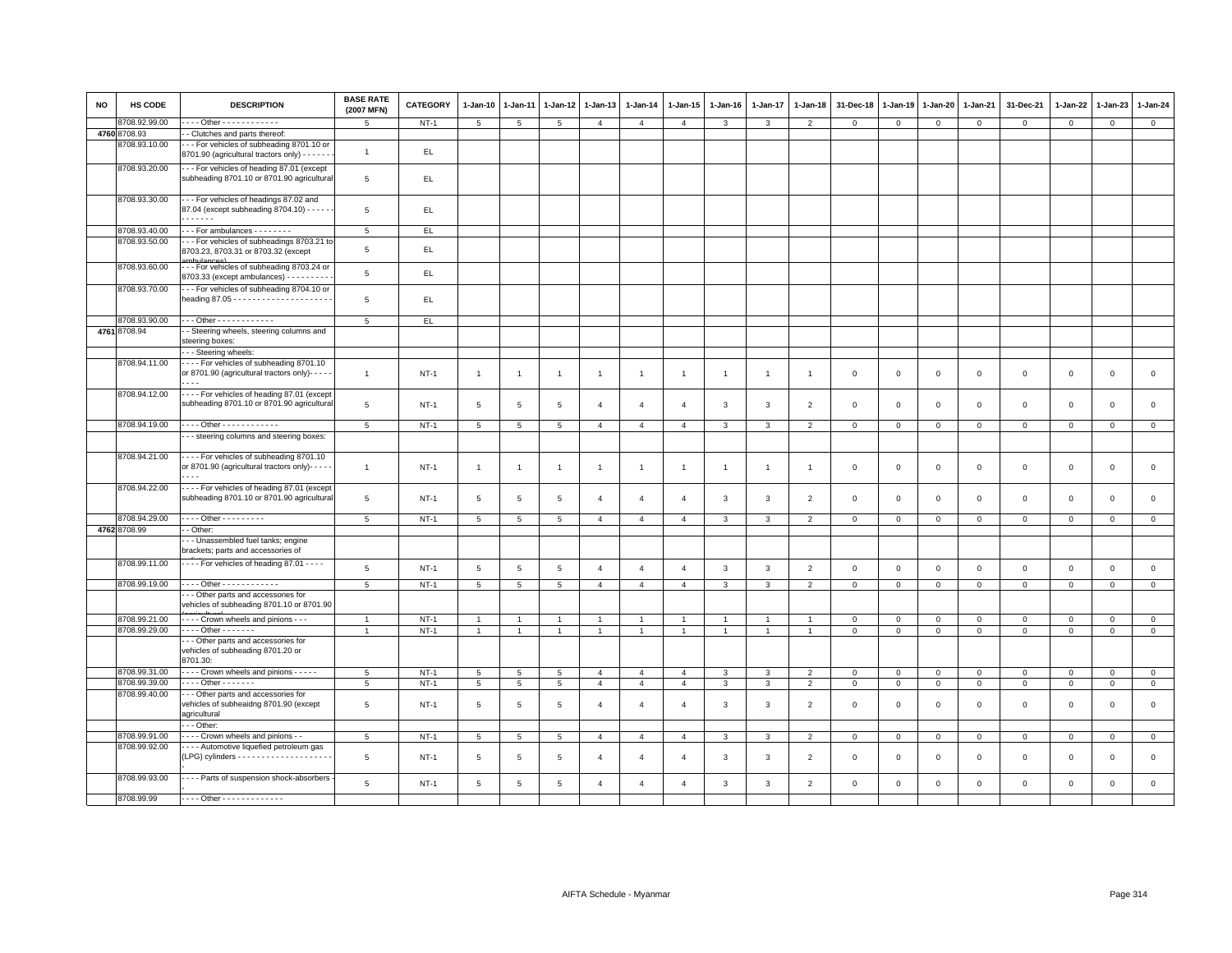| <b>NO</b> | HS CODE               | <b>DESCRIPTION</b>                                                                              | <b>BASE RATE</b><br>(2007 MFN) | CATEGORY    | $1-Jan-10$      | $1 - Jan-11$   | $1-Jan-12$      | $1-Jan-13$     | 1-Jan-14       | 1-Jan-15       | $1 - Jan-16$   | $1 - Jan-17$   | $1 - Jan-18$   | 31-Dec-18    | $1 - Jan-19$ | $1 - Jan-20$ | 1-Jan-21       | 31-Dec-21    | $1 - Jan-22$ | $1-Jan-23$     | 1-Jan-24       |
|-----------|-----------------------|-------------------------------------------------------------------------------------------------|--------------------------------|-------------|-----------------|----------------|-----------------|----------------|----------------|----------------|----------------|----------------|----------------|--------------|--------------|--------------|----------------|--------------|--------------|----------------|----------------|
|           | 8708.99.99.10         | Half-shafts and drive shafts and                                                                | 5                              | $NT-1$      | $5\phantom{.0}$ | 5              | 5               | $\overline{4}$ | $\overline{4}$ | $\overline{4}$ | 3              | 3              | $\overline{2}$ | $\mathbf 0$  | $\mathbf 0$  | $\mathsf 0$  | $\mathbf 0$    | $\mathsf 0$  | $\mathbf 0$  | $\mathbf 0$    | $\mathbf 0$    |
|           |                       |                                                                                                 |                                |             |                 |                |                 |                |                |                |                |                |                |              |              |              |                |              |              |                |                |
|           | 8708.99.99.90         | . Other- - - - - - - -                                                                          | 5                              | $NT-1$      | $5\overline{5}$ | 5              | 5               | $\overline{4}$ | $\overline{4}$ | $\overline{4}$ | 3              | 3              | $\overline{2}$ | $\mathbf 0$  | $\mathbf 0$  | $\mathbf 0$  | $\mathbf 0$    | $\mathbf 0$  | $\mathbf 0$  | $\mathbf 0$    | $\mathbf 0$    |
|           |                       | Works trucks, self-propelled, not fitted<br>with lifting or handling equipment, of              |                                |             |                 |                |                 |                |                |                |                |                |                |              |              |              |                |              |              |                |                |
|           | 87.09<br>4763 8709.11 | the types<br>- - Electrical - - - - - - - - - - - -                                             | $\mathbf{1}$                   | $NT-1$      | $\mathbf{1}$    |                | $\overline{1}$  | $\overline{1}$ |                | $\overline{1}$ |                |                |                | $\Omega$     | $\Omega$     | $\mathbf{0}$ | $\mathbf{0}$   | $\mathbf{0}$ | $\Omega$     | $\mathbf 0$    | $\mathbf{0}$   |
|           | 4764 8709.19          | - - Other - - - - - - - - - - - - - -                                                           | $\overline{1}$                 | $NT-1$      | $\mathbf{1}$    | $\overline{1}$ | $\mathbf{1}$    | $\overline{1}$ | $\mathbf{1}$   | $\mathbf{1}$   | $\overline{1}$ | $\overline{1}$ | $\overline{1}$ | $\mathbf 0$  | $\mathbf 0$  | $\mathbf 0$  | $\mathbf 0$    | $\mathbf 0$  | $\mathbf 0$  | $\mathbf{0}$   | $\mathbf 0$    |
| 4765      | 8709.90               | $-$ Parts - - - - - - - - - -                                                                   | 5                              | $NT-1$      | 5               | 5              | 5               | $\overline{4}$ | $\overline{4}$ | $\overline{4}$ | 3              | $\overline{3}$ | $\overline{2}$ | $\mathbf 0$  | $\mathsf 0$  | $\mathbf 0$  | $\mathbf 0$    | $\mathbf 0$  | $\mathsf 0$  | $\mathbf 0$    | $\mathsf 0$    |
|           | 4766 8710.00          | Tanks and other armoured                                                                        |                                |             |                 |                |                 |                |                |                |                |                |                |              |              |              |                |              |              |                |                |
|           | 8710.00.00.10         | . - Tanks                                                                                       | 5                              | EL.         |                 |                |                 |                |                |                |                |                |                |              |              |              |                |              |              |                |                |
|           | 8710.00.00.20         | Other armoured fighting vehicles                                                                | 5                              | EL          |                 |                |                 |                |                |                |                |                |                |              |              |              |                |              |              |                |                |
|           |                       |                                                                                                 |                                |             |                 |                |                 |                |                |                |                |                |                |              |              |              |                |              |              |                |                |
|           | 8710.00.00.90         | $- - - - - -$ Parts - - - - - -                                                                 | $5\phantom{.0}$                | EL          |                 |                |                 |                |                |                |                |                |                |              |              |              |                |              |              |                |                |
|           | 87.11                 | Motorcycles (including mopeds) and<br>cycles fitted with an auxiliary motor,<br>with or without |                                |             |                 |                |                 |                |                |                |                |                |                |              |              |              |                |              |              |                |                |
|           | 4767 8711.10          | - With reciprocating internal combustion                                                        |                                |             |                 |                |                 |                |                |                |                |                |                |              |              |              |                |              |              |                |                |
|           |                       | piston engine of a cylinder capacity not                                                        |                                |             |                 |                |                 |                |                |                |                |                |                |              |              |              |                |              |              |                |                |
|           | 8711.10.10.00         | - - Mopeds - - - - - - - - - - - - - -                                                          | 5                              | $NT-1$      | $5\overline{5}$ | 5              | 5               | $\overline{4}$ | $\overline{4}$ | $\overline{4}$ | 3              | 3              | $\overline{2}$ | $\mathbf 0$  | $\mathbf 0$  | $\mathbf 0$  | $\mathbf 0$    | $\mathbf 0$  | $\mathbf 0$  | $\overline{0}$ | $\mathbf 0$    |
|           |                       | - Other, CKD:                                                                                   |                                |             |                 |                |                 |                |                |                |                |                |                |              |              |              |                |              |              |                |                |
|           | 8711.10.21.00         | -- Motor scooters - - - - - - - - - - -                                                         | $5\overline{5}$                | $NT-1$      | 5               | 5              | $5\overline{5}$ | $\overline{4}$ | $\overline{4}$ | $\overline{4}$ | 3              | $\mathbf{3}$   | $\overline{2}$ | $\mathbf{0}$ | $\mathbf 0$  | $\mathbf 0$  | $\overline{0}$ | $\mathbf{0}$ | $\mathbf 0$  | $\overline{0}$ | $\circ$        |
|           | 8711.10.22.00         | - - - Other motor cycles, with or without                                                       | 5                              | $NT-1$      | 5               | 5              | 5               | $\overline{4}$ | $\overline{4}$ | $\overline{4}$ | 3              | 3              | $\overline{2}$ | $\mathbf 0$  | $\mathbf 0$  | $\mathsf 0$  | $\mathbf{0}$   | $\mathbf 0$  | $\mathbf 0$  | $\mathbf 0$    | $\mathsf 0$    |
|           | 8711.10.29.00         |                                                                                                 | 5                              | $NT-1$      | $5\overline{5}$ | 5              | $5\overline{5}$ | $\overline{4}$ | $\overline{4}$ | $\overline{4}$ | 3              | 3              | 2              | $\mathbf{0}$ | $\mathbf 0$  | $\mathbf 0$  | $\mathbf{0}$   | $\mathbf{0}$ | $\mathbf 0$  | $\mathbf 0$    | $\mathbf{0}$   |
|           |                       | - Other, CBU/Other:                                                                             |                                |             |                 |                |                 |                |                |                |                |                |                |              |              |              |                |              |              |                |                |
|           | 8711.10.31.00         | $\cdot$ - Motor scooters - - - - - - - - - - - - - - - - -                                      | 5                              | $NT-1$      | $5\overline{5}$ | 5              | 5               | $\overline{4}$ | $\overline{4}$ | $\overline{4}$ | $\mathbf{3}$   | $\mathbf{3}$   | $\overline{2}$ | $\mathbf 0$  | $\mathsf 0$  | $\mathsf 0$  | $\mathbf 0$    | $\mathsf 0$  | $\circ$      | $\mathsf 0$    | $\mathsf 0$    |
|           | 8711.10.32.00         | - - Other motor cycles, with or without                                                         | 5                              | $NT-1$      | 5               | 5              | 5               | $\overline{4}$ | $\overline{4}$ | $\overline{4}$ | 3              | 3              | $\overline{2}$ | $\mathbf 0$  | $\mathbf 0$  | $\mathsf 0$  | $\mathbf 0$    | $\mathsf 0$  | $\mathbf 0$  | $\mathsf 0$    | $\mathsf 0$    |
|           | 8711.10.39.00         | --- Other -----------------                                                                     | 5                              | $NT-1$      | 5               | 5              | 5               | $\overline{4}$ | $\overline{4}$ | $\overline{4}$ | 3              | 3              | $\overline{2}$ | $\mathbf 0$  | $\mathbf 0$  | $\mathbf{0}$ | $\mathbf 0$    | $\mathbf 0$  | $\mathbf 0$  | $\mathbf{O}$   | $\circ$        |
|           | 4768 8711.20          | - With reciprocating internal combustion<br>piston engine of a cylinder capacity                |                                |             |                 |                |                 |                |                |                |                |                |                |              |              |              |                |              |              |                |                |
|           | 8711.20.10.00         | - - Mopeds - - - - - - - - - - -                                                                | 5                              | $NT-1$      | $5\overline{5}$ | 5              | 5               | $\overline{4}$ | $\overline{4}$ | $\overline{4}$ | 3              | 3              | $\overline{2}$ | $\mathbf 0$  | $\mathsf 0$  | $\mathbf{0}$ | $\circ$        | $\mathsf 0$  | $\mathbf 0$  | $\mathsf 0$    | $\overline{0}$ |
|           | 8711.20.20.00         | - Motorcycles motorcross - - - - - - - - - - -                                                  | 5                              | $NT-1$      | $5\overline{5}$ | 5              | 5               | $\overline{4}$ | $\overline{4}$ | $\overline{4}$ | $\mathbf{3}$   | $\mathbf{3}$   | $\overline{2}$ | $\mathbf 0$  | $\mathbf{0}$ | $\mathsf 0$  | $\mathbf 0$    | $\mathsf 0$  | $\mathsf 0$  | $\mathsf 0$    | $\mathsf 0$    |
|           |                       | - Other, CKD, of a cylinder capacity not<br>exceeding 125 cc:                                   |                                |             |                 |                |                 |                |                |                |                |                |                |              |              |              |                |              |              |                |                |
|           | 8711.20.31.00         | $-$ - Motor scooters $-$ - - - - - - - - - - - - -                                              | 5                              | <b>NT-1</b> | 5               | 5              | 5               | $\overline{4}$ | $\overline{4}$ | $\overline{4}$ | 3              | 3              | $\overline{2}$ | $\mathbf 0$  | $\mathbf 0$  | $\mathbf 0$  | $\mathbf 0$    | $\mathbf 0$  | $\mathbf{0}$ | $\mathbf{0}$   | $\mathbf 0$    |
|           | 8711.20.32.00         | - - Other motor cycles, with or without                                                         | 5                              | $NT-1$      | $5\overline{5}$ | 5              | 5               | $\overline{4}$ | $\overline{4}$ | $\overline{4}$ | 3              | 3              | $\overline{2}$ | $\mathbf 0$  | $\mathbf 0$  | $\mathsf 0$  | $\mathbf 0$    | $\mathsf 0$  | $\mathbf 0$  | $\mathsf 0$    | $\mathbf 0$    |
|           | 8711.20.33.00         | - - - Other - - - - - - - - - - - - -                                                           | 5                              | $NT-1$      | 5               | 5              | 5               | $\overline{4}$ | $\overline{4}$ | $\overline{4}$ | 3              | 3              | $\overline{2}$ | $\mathbf{0}$ | $\mathbf 0$  | $\mathbf{0}$ | $\overline{0}$ | $\mathbf{0}$ | $\mathbf{0}$ | $\mathbf{0}$   | $\mathbf{0}$   |
|           |                       | - Other, CKD, of a cylinder capacity<br>exceeding 125 cc but not exceeding 150                  |                                |             |                 |                |                 |                |                |                |                |                |                |              |              |              |                |              |              |                |                |
|           | 8711.20.34.00         | Motor scooters - - - - - - - - - -                                                              | 5                              | $NT-1$      | 5               | 5              | 5               | $\overline{4}$ | $\overline{4}$ | $\overline{4}$ | 3              | 3              | $\overline{2}$ | $\mathbf 0$  | $\mathbf 0$  | $\mathbf{0}$ | $\mathbf 0$    | $\mathbf 0$  | $\mathbf{0}$ | $\mathbf{0}$   | $\mathbf 0$    |
|           | 8711.20.35.00         | - - Other motor cycles, with or without                                                         |                                |             |                 |                |                 |                |                |                |                |                |                |              |              |              |                |              |              |                |                |
|           |                       |                                                                                                 | $\overline{5}$                 | $NT-1$      | $5\overline{5}$ | 5              | 5               | $\overline{4}$ | $\overline{4}$ | $\overline{4}$ | 3              | 3              | $\overline{2}$ | $\mathbf 0$  | $\mathbf 0$  | $\mathsf 0$  | $\mathbf 0$    | $\mathsf 0$  | $\mathbf 0$  | $\mathsf 0$    | $\mathbf 0$    |
|           | 8711.20.36.00         | - - - Other - - - - - - - - - - - - -                                                           | 5                              | $NT-1$      | $5\overline{5}$ | 5              | 5               | $\overline{4}$ | $\overline{4}$ | $\overline{4}$ | $\mathbf{3}$   | 3              | $\overline{2}$ | $\mathbf 0$  | $\mathbf 0$  | $\mathbf{0}$ | $\overline{0}$ | $\mathbf 0$  | $\mathbf{0}$ | $\mathbf{0}$   | $\mathbf{0}$   |
|           |                       | - Other, CKD, of a cylinder capacity<br>exceeding 150 cc but not exceeding 200                  |                                |             |                 |                |                 |                |                |                |                |                |                |              |              |              |                |              |              |                |                |
|           | 8711.20.37.00         | . Motor scooters - - - - - - - - - - -                                                          | 5                              | $NT-1$      | 5               | 5              | 5               | $\overline{4}$ | $\overline{4}$ | $\overline{4}$ | 3              | 3              | $\overline{2}$ | $\mathbf 0$  | $\mathbf 0$  | $\mathbf 0$  | $\mathbf 0$    | $\mathbf{0}$ | $\mathbf 0$  | $\mathsf 0$    | $\mathbf 0$    |
|           | 8711.20.38.00         | - - Other motor cycles, with or without                                                         | $\overline{5}$                 | $NT-1$      | 5               | 5              | 5               | $\overline{4}$ | $\overline{4}$ | $\overline{4}$ | 3              | 3              | $\overline{2}$ | $\mathbf 0$  | $\mathbf 0$  | $\mathsf 0$  | $\mathbf{0}$   | $\mathbf 0$  | $\mathbf 0$  | $\mathbf 0$    | $\mathbf 0$    |
|           | 8711.20.39.00         | $- -$ Other - - - - - - - - - - - - - -                                                         | 5                              | $NT-1$      | 5.              | 5              | 5               | $\mathbf{A}$   | $\mathbf{A}$   | $\mathbf{A}$   |                | 3              | $\mathcal{P}$  | $\Omega$     | $\Omega$     | $\Omega$     | $\Omega$       | $\Omega$     | $\Omega$     | $\Omega$       | $\Omega$       |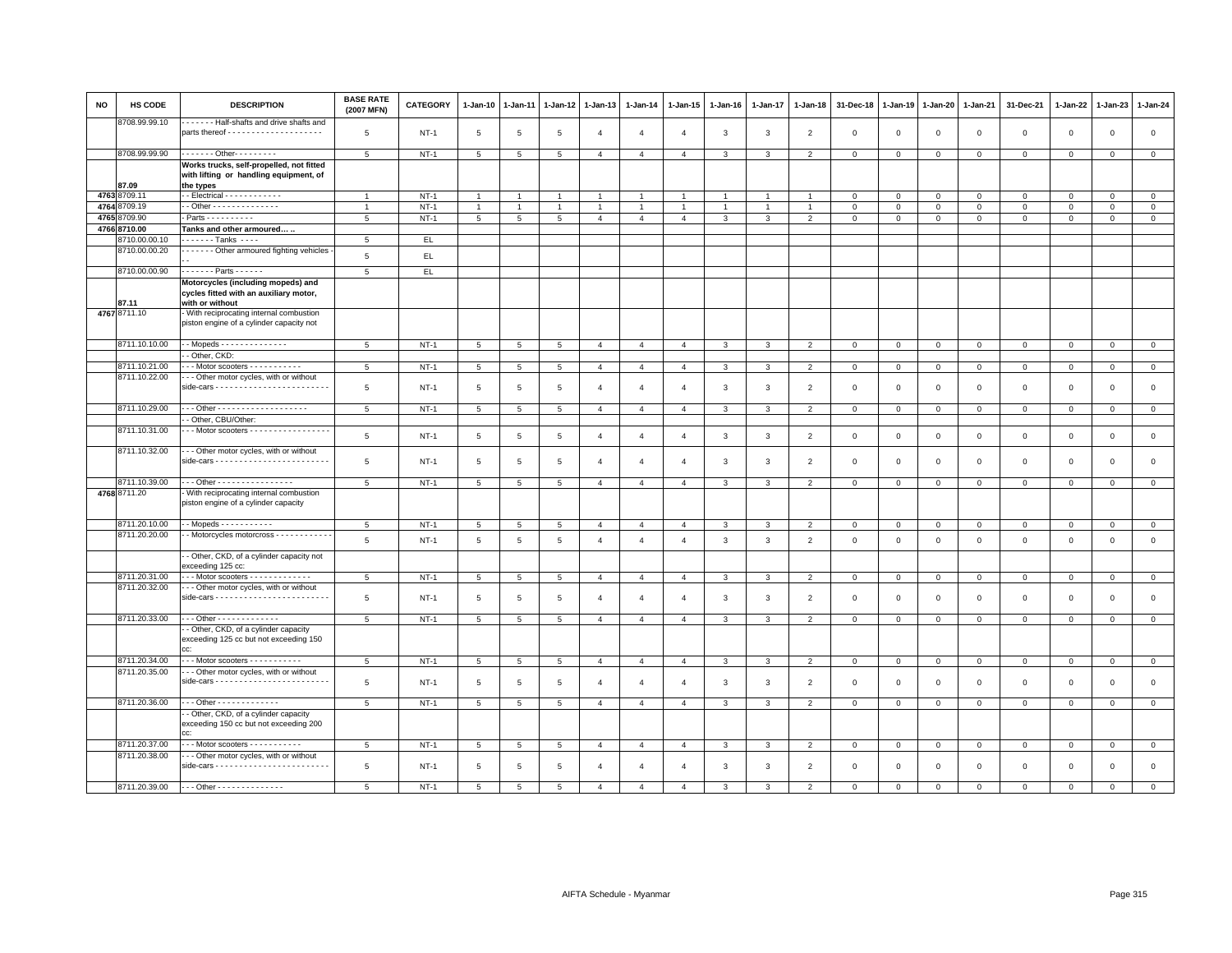| NO | HS CODE                        | <b>DESCRIPTION</b>                                                                            | <b>BASE RATE</b><br>(2007 MFN) | CATEGORY         | 1-Jan-10 | 1-Jan-11        | 1-Jan-12            | 1-Jan-13                         | 1-Jan-14                         | 1-Jan-15                         | 1-Jan-16          | 1-Jan-17     | 1-Jan-18                         | 31-Dec-18               | 1-Jan-19                    | 1-Jan-20                   | 1-Jan-21                   | 31-Dec-21                  | 1-Jan-22                | 1-Jan-23                | 1-Jan-24               |
|----|--------------------------------|-----------------------------------------------------------------------------------------------|--------------------------------|------------------|----------|-----------------|---------------------|----------------------------------|----------------------------------|----------------------------------|-------------------|--------------|----------------------------------|-------------------------|-----------------------------|----------------------------|----------------------------|----------------------------|-------------------------|-------------------------|------------------------|
|    |                                | - Other, CKD, of a cylinder capacity<br>exceeding 200 cc but not exceeding 250                |                                |                  |          |                 |                     |                                  |                                  |                                  |                   |              |                                  |                         |                             |                            |                            |                            |                         |                         |                        |
|    | 8711.20.41.00                  | $\cdots$ Motor scooters $\cdots$                                                              | 5                              | $NT-1$           | 5        | 5               | $5\phantom{.0}$     | $\overline{4}$                   | $\overline{4}$                   | $\overline{4}$                   | $\mathbf{3}$      | 3            | $\overline{2}$                   | $\mathbf{O}$            | $\mathbf 0$                 | $\overline{0}$             | $\mathbf{0}$               | $\mathbf 0$                | $\mathbf 0$             | $\mathbf 0$             | $\overline{0}$         |
|    | 8711.20.42.00                  | - - Other motor cycles, with or without                                                       | 5                              | $NT-1$           | 5        | 5               | 5                   | $\overline{4}$                   | $\overline{4}$                   | $\overline{a}$                   | 3                 | 3            | $\overline{2}$                   | $\mathbf 0$             | $\overline{0}$              | $\mathbf 0$                | $\mathbf{O}$               | $\mathbf 0$                | $\mathbf 0$             | $\mathbf 0$             | $\mathsf 0$            |
|    | 8711.20.43.00                  | Other - - - - - - - - - - - - - - - - - -                                                     | 5                              | $NT-1$           | 5        | 5               | 5                   | $\overline{4}$                   | $\overline{4}$                   | $\overline{4}$                   | 3                 | 3            | $\overline{2}$                   | $\mathbf 0$             | $\mathbf 0$                 | $\mathbf 0$                | $\mathsf 0$                | $\mathbf 0$                | $\mathbf 0$             | $\mathbf 0$             | $\mathbf{0}$           |
|    |                                | - Other, CBU/Other, of a cylinder capacity                                                    |                                |                  |          |                 |                     |                                  |                                  |                                  |                   |              |                                  |                         |                             |                            |                            |                            |                         |                         |                        |
|    |                                | not exceeding 125 cc:                                                                         |                                |                  |          |                 |                     |                                  |                                  |                                  |                   |              |                                  |                         |                             |                            |                            |                            |                         |                         |                        |
|    | 8711.20.44.00<br>8711.20.45.00 | - - Motor scooters - - - - - - - - - - - - - - - -<br>- - Other motor cycles, with or without | 5                              | $NT-1$           | 5        | 5               | 5                   | $\overline{4}$                   | $\overline{4}$                   | $\overline{4}$                   | 3                 | 3            | $\overline{2}$                   | $\mathbf 0$             | $\mathbf 0$                 | $\mathbf 0$                | $\mathsf 0$                | $\mathbf 0$                | $\mathbf 0$             | $\mathsf 0$             | $\mathbf{0}$           |
|    |                                | $side-cars - - - - - - - - - - - - - - - - - - - -$                                           | 5                              | <b>NT-1</b>      | 5        | 5               | $\overline{5}$      | $\overline{4}$                   | $\overline{4}$                   | $\overline{4}$                   | 3                 | 3            | $\overline{2}$                   | $\mathbf 0$             | $\overline{0}$              | $\mathsf 0$                | $\mathbf 0$                | $\mathsf 0$                | $\mathbf 0$             | $\,0\,$                 | $\mathsf 0$            |
|    | 8711.20.46.00                  | - - - Other - - - - - - - - - - - - - - - - - -                                               | 5                              | $NT-1$           | 5        | 5               | 5                   | $\overline{4}$                   | $\overline{4}$                   | $\overline{4}$                   | $\mathbf{3}$      | 3            | $\overline{2}$                   | $\mathbf{0}$            | $\mathbf{0}$                | $\mathbf{0}$               | $\circ$                    | $\mathbf{0}$               | $\mathbf{0}$            | $\mathbf{0}$            | $\circ$                |
|    |                                | - Other, CBU/Other, of a cylinder capacity<br>exceeding 125 cc but not exceeding 150<br>היה ב |                                |                  |          |                 |                     |                                  |                                  |                                  |                   |              |                                  |                         |                             |                            |                            |                            |                         |                         |                        |
|    | 8711.20.47.00                  | --- Motor scooters --------                                                                   | 5                              | $NT-1$           | 5        | 5               | 5                   | $\overline{4}$                   | $\overline{4}$                   | $\overline{4}$                   | $\mathbf{3}$      | $\mathbf{3}$ | $\overline{2}$                   | $\mathbf 0$             | $\mathsf 0$                 | $\overline{0}$             | $\mathbf{0}$               | $\mathsf 0$                | $\mathbf{0}$            | $\circ$                 | $\mathbf{0}$           |
|    | 8711.20.48.00                  | - - Other motor cycles, with or without                                                       | 5                              | $NT-1$           | 5        | 5               | 5                   | $\overline{4}$                   | $\overline{4}$                   | $\overline{4}$                   | 3                 | 3            | $\overline{2}$                   | $\mathbf 0$             | $\mathbf 0$                 | $\overline{0}$             | 0                          | $\mathbf 0$                | $^{\circ}$              | $\mathsf 0$             | $\mathsf 0$            |
|    | 8711.20.49.00                  | $-$ - Other - - - - - - - - - - -                                                             | 5                              | $NT-1$           | 5        | $\overline{5}$  | $\overline{5}$      | $\overline{4}$                   | $\overline{4}$                   | $\overline{4}$                   | 3                 | 3            | $\overline{2}$                   | $\mathbf 0$             | $\mathbf 0$                 | $\overline{0}$             | $\mathbf 0$                | $\mathbf 0$                | $\mathbf 0$             | $\mathbf 0$             | $\mathbf{0}$           |
|    |                                | - Other, CBU/Other, of a cylinder capacity<br>exceeding 150 cc but not exceeding 200<br>CC:   |                                |                  |          |                 |                     |                                  |                                  |                                  |                   |              |                                  |                         |                             |                            |                            |                            |                         |                         |                        |
|    | 8711.20.51.00                  | $\cdots$ Motor scooters $\cdots$                                                              | $5\phantom{.0}$                | $NT-1$           | 5        | 5               | 5                   | $\overline{4}$                   | $\overline{4}$                   | $\overline{4}$                   | 3                 | 3            | $\overline{2}$                   | $\mathbf 0$             | $\mathbf 0$                 | $\mathbf 0$                | $\mathbf{O}$               | $\mathbf 0$                | $\circ$                 | $\mathbf 0$             | $\mathbf 0$            |
|    | 8711.20.52.00                  | - - Other motor cycles, with or without                                                       | 5                              | $NT-1$           | 5        | $\overline{5}$  | $\overline{5}$      | $\overline{4}$                   | $\overline{4}$                   | $\overline{4}$                   | $\mathbf{3}$      | 3            | $\overline{2}$                   | $\mathsf 0$             | $\overline{0}$              | $\,0\,$                    | $\mathsf 0$                | $\mathsf 0$                | $\mathbf 0$             | $\mathsf 0$             | $\,0\,$                |
|    | 8711.20.53.00                  | Other - - - - - - - - - - - - - -                                                             | 5                              | $NT-1$           | 5        | 5               | 5                   | $\overline{4}$                   | $\overline{4}$                   | $\overline{4}$                   | $\mathbf{3}$      | 3            | $\overline{2}$                   | $\mathbf{O}$            | $\mathbf 0$                 | $\overline{0}$             | $\mathbf{O}$               | $\mathbf 0$                | $\mathbf 0$             | $\mathbf 0$             | $\mathbf{0}$           |
|    |                                | - Other, CBU/Other, of a cylinder capacity<br>exceeding 200 cc but not exceeding 250<br>cc:   |                                |                  |          |                 |                     |                                  |                                  |                                  |                   |              |                                  |                         |                             |                            |                            |                            |                         |                         |                        |
|    | 8711.20.54.00                  | $\cdots$ Motor scooters - - - - - - -                                                         | 5                              | $NT-1$           | 5        | 5               | 5                   | $\overline{4}$                   | $\overline{4}$                   | $\overline{4}$                   | $\mathbf{3}$      | $\mathbf{3}$ | $\overline{2}$                   | $\circ$                 | $\mathbf 0$                 | $\circ$                    | $\circ$                    | $\mathbf 0$                | $\mathbf 0$             | $\mathsf 0$             | $\mathbf{0}$           |
|    | 8711.20.55.00                  | - - Other motor cycles, with or without                                                       | 5                              | $NT-1$           | 5        | 5               | 5                   | $\overline{4}$                   | $\overline{4}$                   | $\overline{a}$                   | 3                 | 3            | $\overline{2}$                   | $^{\circ}$              | $^{\circ}$                  | $\overline{0}$             | 0                          | $\mathbf 0$                | $\mathbf 0$             | $\mathbf 0$             | $\mathsf 0$            |
|    | 8711.20.56.00                  | - - - Other - - - - - - - - - - - - - - -                                                     | 5                              | $NT-1$           | 5        | $5\overline{5}$ | 5                   | $\overline{4}$                   | $\overline{4}$                   | $\overline{4}$                   | $\mathbf{3}$      | 3            | $\overline{2}$                   | $\mathsf 0$             | $\mathbf 0$                 | $\mathbf 0$                | $\mathsf 0$                | $\circ$                    | $\mathbf 0$             | $\circ$                 | $\mathbf 0$            |
|    | 4769 8711.30                   | With reciprocating internal combustion<br>piston engine of a cylinder capacity                |                                |                  |          |                 |                     |                                  |                                  |                                  |                   |              |                                  |                         |                             |                            |                            |                            |                         |                         |                        |
|    | 8711.30.10.00                  | - Motorcycles motorcross - - - - - - - - - - -                                                | 5                              | $NT-1$           | 5        | 5               | $\overline{5}$      | $\overline{4}$                   | $\overline{4}$                   | $\overline{4}$                   | 3                 | 3            | $\overline{2}$                   | $\mathbf 0$             | $\overline{0}$              | $\mathbf 0$                | $\mathbf{0}$               | $\mathbf 0$                | $\mathbf 0$             | $\mathsf 0$             | $\mathbb O$            |
|    | 8711.30.20.00                  | - Other, $CKD$ - - - - - - - - - - -                                                          | 5                              | $NT-1$           | 5        | 5               | 5                   | $\overline{4}$                   | $\overline{4}$                   | $\overline{4}$                   | $\mathbf{3}$      | 3            | $\overline{2}$                   | $\mathbf 0$             | $\mathbf 0$                 | $\mathbf 0$                | $\mathbf{0}$               | $\mathbf 0$                | $\mathbf 0$             | $\mathbf{0}$            | $\mathbf{0}$           |
|    | 8711.30.30.00                  | - Other, CBU/Other - - - - - - - - - - - - - - -                                              | 5                              | $NT-1$           | 5        | 5               | 5                   | $\overline{4}$                   | $\overline{4}$                   | $\overline{4}$                   | 3                 | 3            | $\overline{2}$                   | $\mathbf 0$             | $\circ$                     | $\overline{0}$             | $\mathbf{0}$               | $\mathbf 0$                | $\circ$                 | $\mathbf{0}$            | $\mathbf{0}$           |
|    | 4770 8711.40                   | With reciprocating internal combustion<br>piston engine of a cylinder capacity                |                                |                  |          |                 |                     |                                  |                                  |                                  |                   |              |                                  |                         |                             |                            |                            |                            |                         |                         |                        |
|    | 8711.40.10.00<br>8711.40.20.00 | - Motorcycles motorcross - - - - -<br>- Other, $CKD - - - - - - - - - -$                      | 5                              | $NT-1$           | 5        | -5              | -5                  | $\overline{4}$<br>$\overline{4}$ | $\overline{4}$                   | $\overline{a}$                   | 3                 | 3            | $\overline{2}$                   | $\Omega$<br>$\mathbf 0$ | $\circ$                     | $\circ$                    | $\mathbf{0}$               | $\mathbf{0}$               | $\Omega$                | $\Omega$                | $\overline{0}$         |
|    | 8711.40.30.00                  | - Other, CBU/Other - - - - -                                                                  | 5<br>5                         | $NT-1$<br>$NT-1$ | 5<br>5   | 5<br>5          | $\overline{5}$<br>5 | $\overline{4}$                   | $\overline{4}$<br>$\overline{4}$ | $\overline{4}$<br>$\overline{4}$ | 3<br>$\mathbf{3}$ | 3<br>3       | $\overline{2}$<br>$\overline{2}$ | $\mathbf 0$             | $\mathsf 0$<br>$\mathbf{0}$ | $\mathsf 0$<br>$\mathbf 0$ | $\mathsf 0$<br>$\mathsf 0$ | $\mathsf 0$<br>$\mathbf 0$ | $\mathsf 0$<br>$\Omega$ | $\mathsf 0$<br>$\Omega$ | $\circ$<br>$\mathsf 0$ |
|    | 4771 8711.50                   | With reciprocating internal combustion<br>oiston engine of a                                  |                                |                  |          |                 |                     |                                  |                                  |                                  |                   |              |                                  |                         |                             |                            |                            |                            |                         |                         |                        |
|    | 8711.50.10.00                  | - Motorcycles motorcross - - - - - - - - - - -                                                | 5                              | EL               |          |                 |                     |                                  |                                  |                                  |                   |              |                                  |                         |                             |                            |                            |                            |                         |                         |                        |
|    | 8711.50.20.00                  | $\cdot$ - Other, CKD - - - - - - - - - - - - -                                                | 5                              | EL.              |          |                 |                     |                                  |                                  |                                  |                   |              |                                  |                         |                             |                            |                            |                            |                         |                         |                        |
|    | 8711.50.30.00                  | - Other, CBU/Other - - - - - - - - - - -                                                      | 5                              | EL               |          |                 |                     |                                  |                                  |                                  |                   |              |                                  |                         |                             |                            |                            |                            |                         |                         |                        |
|    | 4772 8711.90                   | Other:                                                                                        |                                |                  |          |                 |                     |                                  |                                  |                                  |                   |              |                                  |                         |                             |                            |                            |                            |                         |                         |                        |
|    | 8711.90.10.00                  | $-M$ opeds $- - - - - - - - - - - -$                                                          | 5                              | EL               |          |                 |                     |                                  |                                  |                                  |                   |              |                                  |                         |                             |                            |                            |                            |                         |                         |                        |
|    | 8711.90.20.00                  |                                                                                               | 5                              | EL.              |          |                 |                     |                                  |                                  |                                  |                   |              |                                  |                         |                             |                            |                            |                            |                         |                         |                        |
|    | 8711.90.30.00                  | - Other cycles fitted with an auxiliary<br>motor with or without side-cars - - - - - -        | 5                              | EL               |          |                 |                     |                                  |                                  |                                  |                   |              |                                  |                         |                             |                            |                            |                            |                         |                         |                        |
|    | 8711.90.40.00                  | - Side cars - - - - - - - - - - - - - - - - -                                                 | 5                              | EL.              |          |                 |                     |                                  |                                  |                                  |                   |              |                                  |                         |                             |                            |                            |                            |                         |                         |                        |
|    |                                | - Other:<br>$-CKD$                                                                            |                                |                  |          |                 |                     |                                  |                                  |                                  |                   |              |                                  |                         |                             |                            |                            |                            |                         |                         |                        |
|    | 8711.90.91.00                  | - - - - Not exceeding 200 cc - - -                                                            | 5                              | EL.              |          |                 |                     |                                  |                                  |                                  |                   |              |                                  |                         |                             |                            |                            |                            |                         |                         |                        |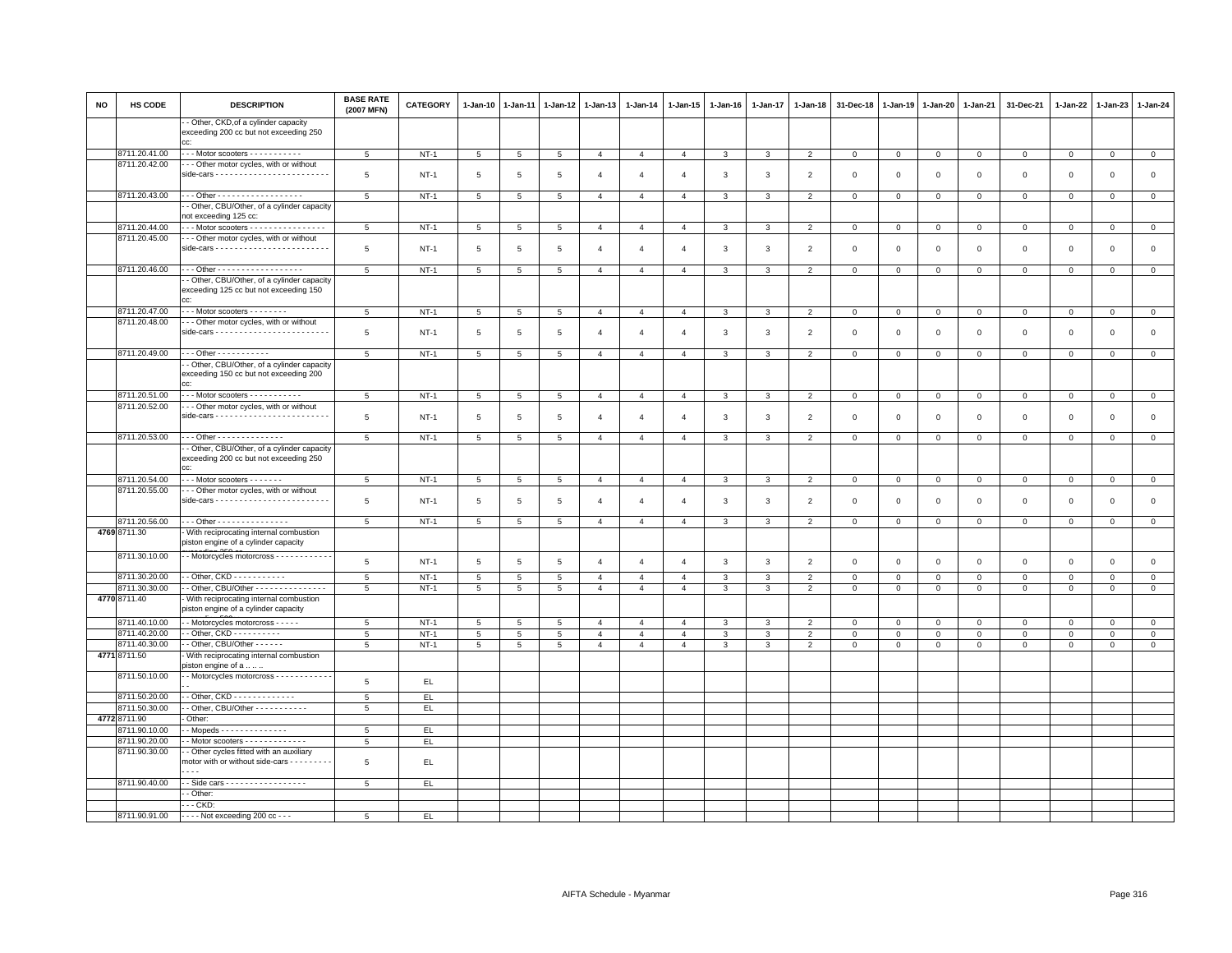| <b>NO</b> | HS CODE                        | <b>DESCRIPTION</b>                                                                                  | <b>BASE RATE</b><br>(2007 MFN) | CATEGORY         | $1 - Jan-10$         | 1-Jan-11         | $1 - Jan-12$        | $1-Jan-13$                       | 1-Jan-14                         | $1 - Jan-15$                     | $1 - Jan-16$ | 1-Jan-17 | $1 - Jan-18$                     | 31-Dec-18               | $1 - Jan-19$                  | $1-Jan-20$                  | 1-Jan-21                    | 31-Dec-21                  | $1 - Jan-22$                | 1-Jan-23                   | $1 - Jan-24$                  |
|-----------|--------------------------------|-----------------------------------------------------------------------------------------------------|--------------------------------|------------------|----------------------|------------------|---------------------|----------------------------------|----------------------------------|----------------------------------|--------------|----------|----------------------------------|-------------------------|-------------------------------|-----------------------------|-----------------------------|----------------------------|-----------------------------|----------------------------|-------------------------------|
|           | 8711.90.92.00                  | --- Exceeding 200 cc but not exceeding                                                              | 5                              | EL.              |                      |                  |                     |                                  |                                  |                                  |              |          |                                  |                         |                               |                             |                             |                            |                             |                            |                               |
|           | 8711.90.93.00                  | --- Exceeding 500 cc but not exceeding                                                              | $\,$ 5 $\,$                    | EL               |                      |                  |                     |                                  |                                  |                                  |              |          |                                  |                         |                               |                             |                             |                            |                             |                            |                               |
|           | 8711.90.94.00                  | $---$ Exceeding 800 cc - - - - - - - - - - - - -                                                    | 5                              | EL               |                      |                  |                     |                                  |                                  |                                  |              |          |                                  |                         |                               |                             |                             |                            |                             |                            |                               |
|           |                                | -- CBU/Other:                                                                                       |                                |                  |                      |                  |                     |                                  |                                  |                                  |              |          |                                  |                         |                               |                             |                             |                            |                             |                            |                               |
|           | 8711.90.95.00                  | $- - -$ Not exceeding 200 cc - - - -                                                                | 5                              | EL.              |                      |                  |                     |                                  |                                  |                                  |              |          |                                  |                         |                               |                             |                             |                            |                             |                            |                               |
|           | 8711.90.96.00                  | --- Exceeding 200 cc but not exceeding                                                              | $\overline{5}$                 | EL               |                      |                  |                     |                                  |                                  |                                  |              |          |                                  |                         |                               |                             |                             |                            |                             |                            |                               |
|           | 8711.90.97.00                  | - - - - Exceeding 500 cc but not exceeding                                                          | 5                              | EL.              |                      |                  |                     |                                  |                                  |                                  |              |          |                                  |                         |                               |                             |                             |                            |                             |                            |                               |
|           | 8711.90.98.00                  | Exceeding 800 cc - - - - - - - - - - - - -                                                          |                                |                  |                      |                  |                     |                                  |                                  |                                  |              |          |                                  |                         |                               |                             |                             |                            |                             |                            |                               |
|           |                                |                                                                                                     | $\,$ 5 $\,$                    | EL               |                      |                  |                     |                                  |                                  |                                  |              |          |                                  |                         |                               |                             |                             |                            |                             |                            |                               |
|           | 87.12                          | Bicycles and other cycles (including<br>delivery tricycles), not motorised.                         |                                |                  |                      |                  |                     |                                  |                                  |                                  |              |          |                                  |                         |                               |                             |                             |                            |                             |                            |                               |
|           | 4773 8712.00                   | Bicycles and other cyicles(incluuding<br>delivery tricycles) not motorised                          |                                |                  |                      |                  |                     |                                  |                                  |                                  |              |          |                                  |                         |                               |                             |                             |                            |                             |                            |                               |
|           | 8712.00.10.00                  | Racing bicycles - - - - - -                                                                         | 1.5                            | $NT-1$           | 1.5                  | 1.5              | 1.5                 | 1.5                              | $1.5\,$                          | 1.5                              | 1.5          | 1.5      | $\overline{1}$                   | $\mathbf{0}$            | $\mathsf 0$                   | $\mathbf 0$                 | $\mathbf{O}$                | $\mathbf{0}$               | $\mathbf 0$                 | $\circ$                    | $\overline{0}$                |
|           | 8712.00.20.00                  | - Other bicycles (including children's<br>bicycles in the normal form of adult                      | 1.5                            | $NT-1$           | 1.5                  | 1.5              | 1.5                 | 1.5                              | 1.5                              | 1.5                              | 1.5          | 1.5      | $\overline{1}$                   | $\mathbf 0$             | $\mathbf 0$                   | $\overline{0}$              | $\mathbf 0$                 | $\mathsf 0$                | $\mathbf 0$                 | $\mathbf 0$                | $\mathsf 0$                   |
|           | 8712.00.30.00                  | Bicycles designed to be ridden by children<br>but not in the normal form of adult bicycles          | 1.5                            | $NT-1$           | 1.5                  | 1.5              | 1.5                 | 1.5                              | 1.5                              | 1.5                              | 1.5          | 1.5      | $\overline{1}$                   | $\mathbf 0$             | $\mathbf 0$                   | $\mathsf 0$                 | $\mathsf 0$                 | $\mathsf 0$                | $\mathsf 0$                 | $\mathsf 0$                | $\mathsf 0$                   |
|           | 8712.00.90.00                  | $-$ Other $- - - -$                                                                                 | 1.5                            | $NT-1$           | 1.5                  | 1.5              | 1.5                 | 1.5                              | 1.5                              | 1.5                              | 1.5          | 1.5      | $\overline{1}$                   | $\mathbf{0}$            | $\mathbf 0$                   | $\mathbf{O}$                | $\circ$                     | $\mathbf 0$                | $\Omega$                    | $\mathbf 0$                | $\mathbf{0}$                  |
|           | 87.13                          | Carriages for disabled persons, whether<br>or not motorised or otherwise<br>mechanically propelled. |                                |                  |                      |                  |                     |                                  |                                  |                                  |              |          |                                  |                         |                               |                             |                             |                            |                             |                            |                               |
|           | 4774 8713.10                   | Not mechanically propelled - - - - - - - - - -                                                      | 1.5                            | $NT-1$           | 1.5                  | 1.5              | 1.5                 | 1.5                              | 1.5                              | 1.5                              | 1.5          | 1.5      | $\overline{1}$                   | $\mathbf{0}$            | $\mathbf 0$                   | $\mathbf{0}$                | $\mathbf{0}$                | $\mathbf{0}$               | $\mathbf{0}$                | $\mathbf 0$                | $\mathsf 0$                   |
|           | 4775 8713.90                   | - Other - - - - - - - - - - - - - - - - -                                                           | 1.5                            | $NT-1$           | 1.5                  | 1.5              | 1.5                 | 1.5                              | 1.5                              | 1.5                              | 1.5          | 1.5      | $\overline{1}$                   | $\mathbf{0}$            | $\circ$                       | $\mathbf 0$                 | $\mathbf{0}$                | $\mathbf{0}$               | $\circ$                     | $\mathbf 0$                | $\mathbf{0}$                  |
|           |                                | Parts and accessories of vehicles of                                                                |                                |                  |                      |                  |                     |                                  |                                  |                                  |              |          |                                  |                         |                               |                             |                             |                            |                             |                            |                               |
|           | 87.14                          | headings 87.11 to 87.13.                                                                            |                                |                  |                      |                  |                     |                                  |                                  |                                  |              |          |                                  |                         |                               |                             |                             |                            |                             |                            |                               |
|           | 4776 8714.11                   | - Saddles:                                                                                          |                                |                  |                      |                  |                     |                                  |                                  |                                  |              |          |                                  |                         |                               |                             |                             |                            |                             |                            |                               |
|           | 8714.11.10.00                  | --- For motorcycles of subheadings<br>8711.10, 8711.20 or 8711.90 - - - - - - - - - -<br>.          | 5                              | <b>NT-1</b>      | 5                    | $\overline{5}$   | 5                   | $\overline{4}$                   | $\overline{4}$                   | $\overline{4}$                   | 3            | 3        | $\overline{2}$                   | 0                       | $\Omega$                      | $\mathbf{0}$                | $\mathbf 0$                 | $\mathsf 0$                | $\mathsf 0$                 | 0                          | $\mathsf 0$                   |
|           | 8714.11.20.00                  | --- For motorcycles of subheadings<br>8711.30, 8711.40 or 8711.50 - - - - - - - - -<br>.            | 5                              | $NT-1$           | 5                    | 5                | 5                   | $\mathbf{A}$                     | $\overline{4}$                   | $\Delta$                         | 3            | 3        | $\overline{2}$                   | $\mathbf 0$             | $\mathbf 0$                   | $\mathsf 0$                 | $\mathsf 0$                 | $\mathsf 0$                | $\mathbf 0$                 | $\mathsf 0$                | $\mathsf 0$                   |
|           | 4777 8714.19                   | - Other:                                                                                            |                                |                  |                      |                  |                     |                                  |                                  |                                  |              |          |                                  |                         |                               |                             |                             |                            |                             |                            |                               |
|           | 8714.19.10.00                  | - - Carburettor assembly - - - - - - - - - - -                                                      | 5                              | $NT-1$           |                      |                  |                     | $\mathbf{A}$                     |                                  | $\overline{4}$                   |              |          |                                  |                         |                               |                             | $\mathbf{0}$                |                            |                             |                            | $\mathsf 0$                   |
|           | 8714.19.20.00                  | $\cdot$ - Clutch assembly - - - - - - - - - - - - - - -                                             | 5                              | $NT-1$           | 5<br>$5\overline{5}$ | 5<br>5           | 5<br>5              | $\overline{4}$                   | $\overline{4}$<br>$\overline{4}$ | $\overline{4}$                   | 3<br>3       | 3<br>3   | $\overline{2}$<br>$\overline{2}$ | $\mathbf 0$<br>$\Omega$ | $\mathbf 0$<br>$\mathbf 0$    | $\mathbf 0$<br>$\mathbf{0}$ | $\mathbf{0}$                | $\mathsf 0$<br>$\mathbf 0$ | $\mathbf 0$<br>$\mathbf{0}$ | $\mathsf 0$<br>$\mathbf 0$ | $\mathbf 0$                   |
|           |                                |                                                                                                     |                                |                  |                      |                  |                     |                                  |                                  |                                  |              |          |                                  |                         |                               |                             |                             |                            |                             |                            |                               |
|           | 8714.19.30.00                  | -- Gear assembly ----------------                                                                   | $\,$ 5 $\,$                    | $NT-1$           | $\,$ 5 $\,$          | $\,$ 5 $\,$      | $\,$ 5 $\,$         | $\overline{4}$                   | $\overline{4}$                   | $\overline{4}$                   | $\mathbf{3}$ | 3        | $\overline{2}$                   | $\mathbf 0$             | $\mathsf 0$                   | $\mathbf 0$                 | $\mathbf 0$                 | $\mathsf 0$                | $\mathsf 0$                 | $\,0\,$                    | $\mathsf 0$                   |
|           | 8714.19.40.00<br>8714.19.50.00 | $-$ - Starter system $-$ - - - - - - - - - - -<br>- - Spokes or nipples - - - - - - - - - -         | 5                              | $NT-1$           | 5                    | 5                | 5                   | $\overline{4}$                   | $\overline{4}$                   | $\overline{4}$                   | $\mathbf{3}$ | 3        | $\overline{2}$                   | $\mathsf 0$             | $\mathbf 0$                   | $\mathsf 0$                 | $\mathsf 0$                 | $\mathsf 0$                | $\mathbf 0$                 | $\mathsf 0$                | $\mathsf 0$                   |
|           | 8714.19.60.00                  | - - Other, for motorcycles of subheadings<br>8711.10, 8711.20 or 8711.90 - - - - - - - - -          | $\overline{5}$<br>5            | $NT-1$<br>$NT-1$ | 5<br>5               | $\,$ 5 $\,$<br>5 | $\overline{5}$<br>5 | $\overline{4}$<br>$\overline{4}$ | $\overline{4}$<br>$\overline{4}$ | $\overline{4}$<br>$\overline{4}$ | 3<br>3       | 3<br>3   | $\overline{2}$<br>$\overline{2}$ | 0<br>$\mathbf 0$        | $\overline{0}$<br>$\mathbf 0$ | $\mathbf 0$<br>$\mathbf 0$  | $\mathbf{0}$<br>$\mathbf 0$ | $\mathsf 0$<br>$\mathsf 0$ | $\mathsf 0$<br>$\mathsf 0$  | $\mathbf 0$<br>$\mathbf 0$ | $\overline{0}$<br>$\mathsf 0$ |
|           | 8714.19.70.00                  | - - - Other, for motorcycles of subheadings<br>8711.30, 8711.40 or 8711.50 - - - - - - - - -        | 5                              | $NT-1$           | 5                    | 5                | 5                   | $\overline{4}$                   | $\overline{4}$                   | $\overline{4}$                   | 3            | 3        | $\overline{2}$                   | $\mathbf 0$             | $\mathbf 0$                   | $\mathbf 0$                 | $\mathsf 0$                 | $\mathsf 0$                | $\mathsf 0$                 | $\mathsf 0$                | $\mathsf 0$                   |
|           | 4778 8714.20                   | -Gear boxes:                                                                                        |                                |                  |                      |                  |                     |                                  |                                  |                                  |              |          |                                  |                         |                               |                             |                             |                            |                             |                            |                               |
|           |                                | - Castors:                                                                                          |                                |                  |                      |                  |                     |                                  |                                  |                                  |              |          |                                  |                         |                               |                             |                             |                            |                             |                            |                               |
|           | 8714.20.11.00                  | - - - Of a diameter (including tyres)<br>exceeding 75 mm but not exceeding 100                      | 1.5                            | $NT-1$           | 1.5                  | 1.5              | 1.5                 | 1.5                              | 1.5                              | 1.5                              | 1.5          | 1.5      | $\overline{1}$                   | $\Omega$                | $\Omega$                      | $\mathbf 0$                 | $\mathbf 0$                 | $\mathsf 0$                | $\mathbf{0}$                | $\mathbf 0$                | $\mathbf 0$                   |
|           | 8714.20.12.00                  | - - Of a diameter (including tyres)<br>exceeding 100 mm but not exceeding 250                       | 1.5                            | $NT-1$           | 1.5                  | 1.5              | 1.5                 | 1.5                              | 1.5                              | 1.5                              | 1.5          | 1.5      | $\overline{1}$                   | $\mathsf 0$             | $\mathbf 0$                   | $\mathbf 0$                 | $\mathsf 0$                 | $\mathsf 0$                | $\mathsf 0$                 | $\mathsf 0$                | $\mathsf 0$                   |
|           | 8714.20.19.00                  | Other - - - - - - - - - - - - - - - - - -                                                           | 1.5                            | $NT-1$           | 1.5                  | 1.5              | 1.5                 | 1.5                              | 1.5                              | 1.5                              | 1.5          | 1.5      | $\overline{1}$                   | $\mathbf 0$             | $\mathbf 0$                   | $\mathbf 0$                 | $\mathbf{O}$                | $\mathbf 0$                | $\mathbf 0$                 | $\mathsf 0$                | $\circ$                       |
|           | 8714.20.20.00                  | $-$ Spokes - - - - - - - - - - - - - - - - - -                                                      | 1.5                            | $NT-1$           | 1.5                  | 1.5              | 1.5                 | 1.5                              | 1.5                              | 1.5                              | 1.5          | 1.5      | $\overline{1}$                   | $\mathbf{0}$            | $\mathbf 0$                   | $\mathbf{0}$                | $\mathbf{0}$                | $\mathbf{0}$               | $\mathbf{0}$                | $\mathbf 0$                | $\circ$                       |
|           | 8714.20.30.00                  | $\cdot$ - Nipples - - - - - - - - - - - - - - - - - -                                               | 1.5                            | $NT-1$           | 1.5                  | 1.5              | 1.5                 | 1.5                              | 1.5                              | 1.5                              | 1.5          | 1.5      | $\overline{1}$                   | $\mathbf 0$             | $\mathbf 0$                   | $\mathbf 0$                 | $\mathbf 0$                 | $\mathsf 0$                | $\circ$                     | $\mathbf 0$                | $\mathsf 0$                   |
|           | 8714.20.90.00                  | - Other -----------------                                                                           | 1.5                            | $NT-1$           | 1.5                  | 1.5              | 1.5                 | 1.5                              | 1.5                              | 1.5                              | 1.5          | 1.5      | 1                                | $\mathsf 0$             | $\mathsf 0$                   | $\mathsf 0$                 | $\circ$                     | 0                          | $\mathsf 0$                 | $\mathbf 0$                | $\circ$                       |
|           | 4779 8714.91                   | - Frames and forks, and parts thereof:                                                              |                                |                  |                      |                  |                     |                                  |                                  |                                  |              |          |                                  |                         |                               |                             |                             |                            |                             |                            |                               |
|           | 8714.91.10.00                  | - - - Frames and forks for cycle of<br>subheading 8712.00.30                                        | 1.5                            | $NT-1$           | 1.5                  | 1.5              | 1.5                 | 1.5                              | 1.5                              | 1.5                              | 1.5          | 1.5      | $\overline{1}$                   | $\mathsf 0$             | $\mathsf 0$                   | $\mathsf 0$                 | $\circ$                     | $\mathsf 0$                | $\mathsf 0$                 | $\mathbf 0$                | $\mathsf 0$                   |
|           | 8714.91.20.00                  | $\cdots$ Other frames $\cdots$                                                                      | 1.5                            | $NT-1$           | 1.5                  | 1.5              | 1.5                 | 1.5                              | 1.5                              | 1.5                              | 1.5          | 1.5      | $\overline{1}$                   | $\mathbf{0}$            | $\mathbf{0}$                  | $\circ$                     | $\mathbf{0}$                | $\mathbf{0}$               | $\mathbf{0}$                | $\mathbf{0}$               | $\mathbf 0$                   |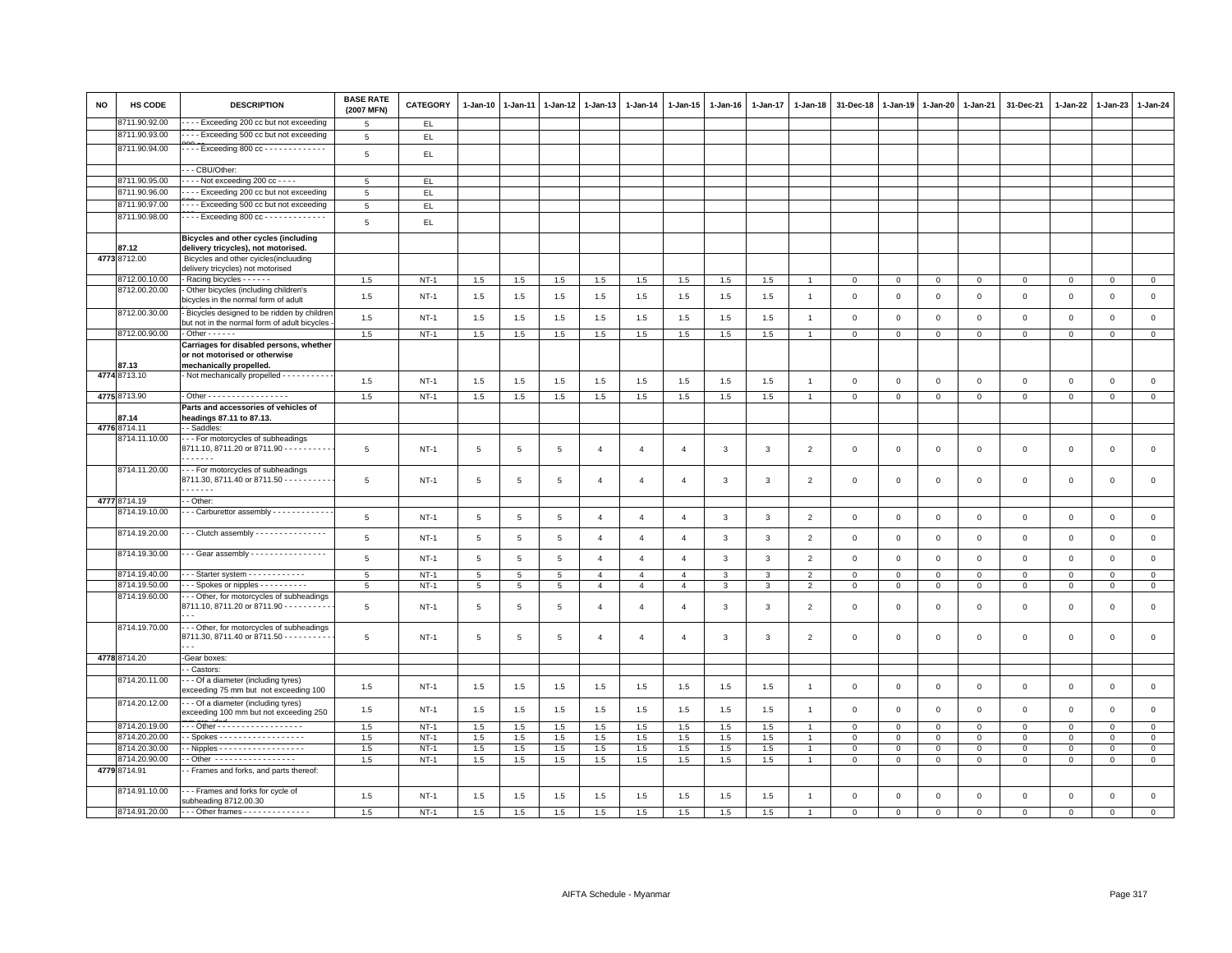| <b>NO</b> | HS CODE                  | <b>DESCRIPTION</b>                                                                             | <b>BASE RATE</b><br>(2007 MFN) | CATEGORY    | 1-Jan-10     | 1-Jan-11    | 1-Jan-12     | 1-Jan-13     | $1 - Jan-14$ | 1-Jan-15     | 1-Jan-16       | 1-Jan-17       | 1-Jan-18       | 31-Dec-18    | 1-Jan-19    | 1-Jan-20     | 1-Jan-21     | 31-Dec-21    | 1-Jan-22    | 1-Jan-23     | $1 - Jan-24$        |
|-----------|--------------------------|------------------------------------------------------------------------------------------------|--------------------------------|-------------|--------------|-------------|--------------|--------------|--------------|--------------|----------------|----------------|----------------|--------------|-------------|--------------|--------------|--------------|-------------|--------------|---------------------|
|           | 8714.91.30.00            | $-$ - Other forks $-$ - - - - - - - -                                                          | 1.5                            | $NT-1$      | 1.5          | 1.5         | 1.5          | 1.5          | 1.5          | 1.5          | 1.5            | 1.5            |                | $\Omega$     | $\Omega$    | $\Omega$     | $\Omega$     | $\Omega$     | $\Omega$    | $\Omega$     | $\mathbf{0}$        |
|           | 8714.91.40.00            | -- Other parts of frames - - - - -                                                             | 1.5                            | $NT-1$      | 1.5          | 1.5         | 1.5          | 1.5          | 1.5          | 1.5          | 1.5            | 1.5            | 1              | $\mathbf 0$  | $\mathbf 0$ | $\mathbf 0$  | $\mathbf 0$  | $\mathbf 0$  | $\mathsf 0$ | $\mathbf 0$  | $\circ$             |
|           | 8714.91.90.00            | - - Other parts of forks - - - - - -                                                           | 1.5                            | $NT-1$      | 1.5          | 1.5         | 1.5          | 1.5          | 1.5          | 1.5          | 1.5            | 1.5            |                | $\mathbf 0$  | $\Omega$    | $\Omega$     | $\mathbf 0$  | $\mathbf 0$  | $\Omega$    | $\mathbf 0$  | $\mathbf{0}$        |
|           | 4780 8714.92             | - Wheel rims and spokes:                                                                       |                                |             |              |             |              |              |              |              |                |                |                |              |             |              |              |              |             |              |                     |
|           | 3714.92.10.00            | - - Wheel rims or spokes for cycles of<br>subheading 8712.00.30 - - -                          | 1.5                            | $NT-1$      | 1.5          | 1.5         | 1.5          | 1.5          | 1.5          | 1.5          | 1.5            | 1.5            | $\overline{1}$ | $\mathbf 0$  | $\mathbf 0$ | $\mathbf 0$  | $\mathbf 0$  | $\,0\,$      | $\mathbf 0$ | $\mathbf 0$  | $\mathbf{0}$        |
|           | 8714.92.90.00            | - - - Other wheel rims or spokes - - - - -                                                     | 1.5                            | $NT-1$      | 1.5          | 1.5         | 1.5          | 1.5          | 1.5          | 1.5          | 1.5            | 1.5            | $\overline{1}$ | $\mathbf 0$  | $\mathbf 0$ | $\mathbf{0}$ | $\mathbf 0$  | $\mathbf{0}$ | $\Omega$    | $\mathbf{0}$ | $\mathbf{0}$        |
|           | 4781 8714.93             | - Hubs, other than coaster braking hubs<br>and hub .                                           |                                |             |              |             |              |              |              |              |                |                |                |              |             |              |              |              |             |              |                     |
|           | 8714.93.10.00            | --- For cycles of subheading 8712.00.30 -                                                      | 1.5                            | $NT-1$      | 1.5          | 1.5         | 1.5          | 1.5          | 1.5          | 1.5          | 1.5            | 1.5            |                | $\mathbf 0$  | 0           | $\mathbf 0$  | $\Omega$     | $\mathbf 0$  | $^{\circ}$  | $\mathbf 0$  | $\mathsf 0$         |
|           | 8714.93.90.00            | - - - Other - - - - - - - - -                                                                  | 1.5                            | $NT-1$      | 1.5          | 1.5         | 1.5          | 1.5          | 1.5          | 1.5          | 1.5            | 1.5            | $\overline{1}$ | $\mathbf 0$  | $\mathbf 0$ | $\mathbf{0}$ | $\mathsf 0$  | $\circ$      | $\mathbf 0$ | $\mathbf 0$  | $\circ$             |
|           | 4782 8714.94             | - Brakes, including coaster braking hubs<br>and hub                                            |                                |             |              |             |              |              |              |              |                |                |                |              |             |              |              |              |             |              |                     |
|           | 8714.94.10.00            | - - For cycles of subheading 8712.00.30 -                                                      | 1.5                            | <b>ST</b>   | 1.5          | 1.5         | 1.5          | 1.5          | 1.5          | 1.5          | 1.5            | 1.5            | 1.5            | 1.5          | 1.5         | 1.5          | 1.5          | 1.5          | 1.5         | 1.5          | 1.5                 |
|           | 8714.94.90.00            | . Other - - - - - - - - - - - - - - - -                                                        | 1.5                            | ST          | 1.5          | 1.5         | 1.5          | 1.5          | 1.5          | 1.5          | 1.5            | 1.5            | 1.5            | 1.5          | 1.5         | 1.5          | 1.5          | 1.5          | 1.5         | 1.5          | 1.5                 |
|           | 4783 8714.95             | - Saddles:                                                                                     |                                |             |              |             |              |              |              |              |                |                |                |              |             |              |              |              |             |              |                     |
|           | 8714.95.10.00            | - - For cycles of subheading 8712.00.30 -                                                      | 1.5                            | <b>ST</b>   | 1.5          | 1.5         | 1.5          | 1.5          | 1.5          | 1.5          | 1.5            | 1.5            | 1.5            | 1.5          | 1.5         | 1.5          | 1.5          | 1.5          | 1.5         | 1.5          | 1.5                 |
|           | 8714.95.90.00            | Other - - - - - - - - - - - - - - -                                                            | 1.5                            | ST          | 1.5          | 1.5         | 1.5          | 1.5          | 1.5          | 1.5          | 1.5            | 1.5            | 1.5            | 1.5          | 1.5         | 1.5          | 1.5          | 1.5          | 1.5         | 1.5          | 1.5                 |
|           | 4784 8714.96             | - Pedals and crank-gear, and parts<br>hereof:                                                  |                                |             |              |             |              |              |              |              |                |                |                |              |             |              |              |              |             |              |                     |
|           | 8714.96.10.00            | - - - For cycles of subheading 8712.00.30 -                                                    | 1.5                            | ST          | 1.5          | 1.5         | 1.5          | 1.5          | 1.5          | 1.5          | 1.5            | 1.5            | 1.5            | 1.5          | 1.5         | 1.5          | 1.5          | 1.5          | 1.5         | 1.5          | 1.5                 |
|           | 8714.96.20.00            | Chain wheels or cranks                                                                         | 1.5                            | <b>ST</b>   | 1.5          | 1.5         | 1.5          | 1.5          | 1.5          | 1.5          | 1.5            | 1.5            | 1.5            | 1.5          | 1.5         | 1.5          | 1.5          | 1.5          | 1.5         | 1.5          | 1.5                 |
|           | 8714.96.90.00            |                                                                                                | 1.5                            | <b>ST</b>   | 1.5          | 1.5         | 1.5          | 1.5          | 1.5          | 1.5          | 1.5            | 1.5            | 1.5            | 1.5          | 1.5         | 1.5          | 1.5          | 1.5          | 1.5         | $1.5\,$      | 1.5                 |
|           | 4785 8714.99             | -Of carriges for disabled persons:                                                             |                                |             |              |             |              |              |              |              |                |                |                |              |             |              |              |              |             |              |                     |
|           |                          | -- For cycles of subheading 8712.00.30:                                                        |                                |             |              |             |              |              |              |              |                |                |                |              |             |              |              |              |             |              |                     |
|           | 8714.99.11.00            | - - - - Nipples - - - - - - - - - - - - - - -                                                  | 1.5                            | $NT-1$      | 1.5          | 1.5         | 1.5          | 1.5          | 1.5          | 1.5          | 1.5            | 1.5            | $\overline{1}$ | $\mathbf{0}$ | $\mathbf 0$ | $\mathbf{0}$ | $\mathbf{0}$ | $\mathbf{0}$ | $\mathbf 0$ | $\mathbf{0}$ | $\mathbf{0}$        |
|           | 8714.99.19.00            | . Other -                                                                                      | 1.5                            | $NT-1$      | 1.5          | 1.5         | 1.5          | 1.5          | 1.5          | 1.5          | 1.5            | 1.5            | $\overline{1}$ | $\mathbf 0$  | $\mathbf 0$ | $\mathbf 0$  | $\mathbf 0$  | $\mathbf 0$  | $\mathsf 0$ | $\mathbf 0$  | $\mathbf{0}$        |
|           | 8714.99.20.00            | - - Other handle bars, seat pillars,<br>carriers, control cables, reflectors, lamp<br>bracket  | 1.5                            | <b>NT-1</b> | 1.5          | 1.5         | 1.5          | 1.5          | 1.5          | 1.5          | 1.5            | 1.5            | $\mathbf{1}$   | $\mathbf 0$  | $\mathbf 0$ | $\mathbf 0$  | $\mathsf 0$  | $\mathbf 0$  | $\mathbf 0$ | $\mathbf 0$  | $\mathbf 0$         |
|           | 8714.99.30.00            | - - Other nipples or spokes - - - - - - - - - -                                                | 1.5                            | $NT-1$      | 1.5          | 1.5         | 1.5          | 1.5          | 1.5          | 1.5          | 1.5            | 1.5            | $\overline{1}$ | $\mathbf 0$  | 0           | $\mathbf 0$  | $\mathsf 0$  | $\mathbf 0$  | $^{\circ}$  | $\mathbf 0$  | $\circ$             |
|           | 8714.99.90.00            | $\cdots$ Other parts $\cdots$                                                                  | 1.5                            | $NT-1$      | 1.5          | 1.5         | 1.5          | 1.5          | 1.5          | 1.5          | 1.5            | 1.5            |                | $\mathbf 0$  | $\mathbf 0$ | $\mathbf 0$  | $\mathbf 0$  | $\mathsf 0$  | $\mathsf 0$ | $\mathbf 0$  | $\mathbf 0$         |
|           | 87.15                    | Baby carriages and parts thereof.                                                              |                                |             |              |             |              |              |              |              |                |                |                |              |             |              |              |              |             |              |                     |
|           | 4786 8715.00             | Baby carriages and parts thereof.                                                              |                                |             |              |             |              |              |              |              |                |                |                |              |             |              |              |              |             |              |                     |
|           | 8715.00.10.00            | - Baby carriages - - - - - - - - - - - - - - - -                                               | 1.5                            | $NT-1$      | 1.5          | 1.5         | 1.5          | 1.5          | 1.5          | 1.5          | 1.5            | 1.5            |                | $\mathbf 0$  | $\mathbf 0$ | $\Omega$     | $\mathbf{0}$ | $\mathbf{0}$ | $\Omega$    | $\mathbf 0$  | $\mathbf{0}$        |
|           | 8715.00.20.00            |                                                                                                | 1.5                            | $NT-1$      | 1.5          | $1.5\,$     | 1.5          | 1.5          | 1.5          | 1.5          | 1.5            | 1.5            |                | 0            | $\mathbf 0$ | $\mathbf 0$  | 0            | 0            | 0           | 0            | $\mathbf 0$         |
|           | 87.16                    | Trailers and semi-trailers; other<br>vehicles, not mechanically propelled;<br>parts thereof.   |                                |             |              |             |              |              |              |              |                |                |                |              |             |              |              |              |             |              |                     |
|           | 4787 8716.10             | - Trailers and semi-trailers of the caravan<br>type, for housing or camping - -                | 3                              | $NT-1$      | 3            | 3           | 3            | 3            | $\mathbf{3}$ | 3            | 2              | $\overline{2}$ | $\mathbf{1}$   | $\mathbf{0}$ | $\mathbf 0$ | $\mathbf{0}$ | $\mathbf{0}$ | $\mathbf 0$  | $\mathbf 0$ | $\mathbf 0$  | $\mathsf 0$         |
|           | 4788 8716.20             | - Self-loading or self-unloading trailers and<br>semi-trailers for agricultural purposes - - - | $\mathbf 0$                    | <b>NT-1</b> | $\mathsf 0$  | $\mathbf 0$ | $\mathbf 0$  | $\mathsf 0$  | $\,0\,$      | $\mathbf 0$  | $\mathbf 0$    | $\mathbf 0$    | $\mathbf 0$    | $\mathbf 0$  | $\mathbf 0$ | $\mathbf 0$  | $\mathsf 0$  | $\mathsf 0$  | $\mathsf 0$ | $\mathsf 0$  | $\mathbf 0$         |
|           | 4789 8716.31             | - - Tanker trailers and tanker semi-trailers -                                                 | $\mathbf{3}$                   | <b>NT-1</b> | $\mathbf{3}$ | 3           | 3            | 3            | $\mathbf{3}$ | 3            | $\overline{2}$ | $\overline{2}$ | $\mathbf{1}$   | $\mathbf 0$  | $\mathbf 0$ | $\mathbf 0$  | $\mathsf 0$  | $\,0\,$      | $\mathbf 0$ | $\mathbf 0$  | $\mathsf{O}\xspace$ |
|           | 4790 8716.39             | - Other:                                                                                       |                                |             |              |             |              |              |              |              |                |                |                |              |             |              |              |              |             |              |                     |
|           | 8716.39.10.00            | - - Refrigerated trailers - - - -                                                              | 3                              | $NT-1$      | 3            |             |              | $\mathbf{B}$ | 3            | $\mathbf{3}$ | $\overline{a}$ | $\mathcal{P}$  |                | $\Omega$     | $\Omega$    | $\Omega$     | $\Omega$     | $\Omega$     |             | $\Omega$     | $\mathbf{0}$        |
|           | 8716.39.20.00            | - - Other, of a weight exceeding 200 t - -                                                     | $\mathbf{3}$                   | $NT-1$      | $\mathbf{3}$ | 3           | $\mathbf{3}$ | 3            | $\mathbf{3}$ | 3            | $\overline{2}$ | $\overline{2}$ |                | $\mathbf 0$  | $\mathbf 0$ | $\mathbf 0$  | $\mathsf 0$  | $\mathsf 0$  | $\mathbf 0$ | $\mathbf 0$  | $\mathsf 0$         |
|           | 8716.39.30.00            | $-$ - Other, agricultural trailers $-$ - $-$ -                                                 | 3                              | $NT-1$      | 3            | 3           | 3            | 3            | $\mathbf{3}$ | 3            | $\overline{2}$ | 2              |                | $\Omega$     | $\Omega$    | $\Omega$     | $\Omega$     | $\mathbf{0}$ | $\Omega$    | $\mathbf 0$  | $\mathbf{0}$        |
|           | 8716.39.90.00            |                                                                                                | $\mathbf{3}$                   | $NT-1$      | $\mathbf{3}$ | 3           | 3            | 3            | $\mathbf{3}$ | $\mathbf{3}$ | $\overline{2}$ | $\overline{2}$ | $\overline{1}$ | $\mathbf{0}$ | $\circ$     | $\mathbf 0$  | $\mathbf 0$  | $\mathbf 0$  | 0           | $\mathbf 0$  | $\circ$             |
| 4791      | 8716.40<br>8716.40.10.00 | - Other trailers and semi-trailers:<br>- Of a weight exceeding 200 t - - - - - - - -           |                                |             |              |             |              |              |              |              |                |                |                |              |             |              |              |              |             |              |                     |
|           |                          |                                                                                                | 3                              | $NT-1$      | 3            | 3           | 3            | 3            | 3            | 3            | $\overline{2}$ | 2              | $\overline{1}$ | $\Omega$     | $\mathbf 0$ | $\mathbf 0$  | $\Omega$     | $\mathbf 0$  | $^{\circ}$  | $\mathsf 0$  | $\mathbf{0}$        |
|           | 8716.40.90.00            |                                                                                                | 3                              | $NT-1$      | 3            |             | 3            | 3            | 3            | 3            | $\overline{2}$ | $\overline{2}$ |                | $\Omega$     | $^{\circ}$  | $\mathbf 0$  | $\Omega$     | 0            | 0           | $\mathbf 0$  | $\mathbf{0}$        |
|           | 4792 8716.80             | - Other vehicles:                                                                              |                                |             |              |             |              |              |              |              |                |                |                |              |             |              |              |              |             |              |                     |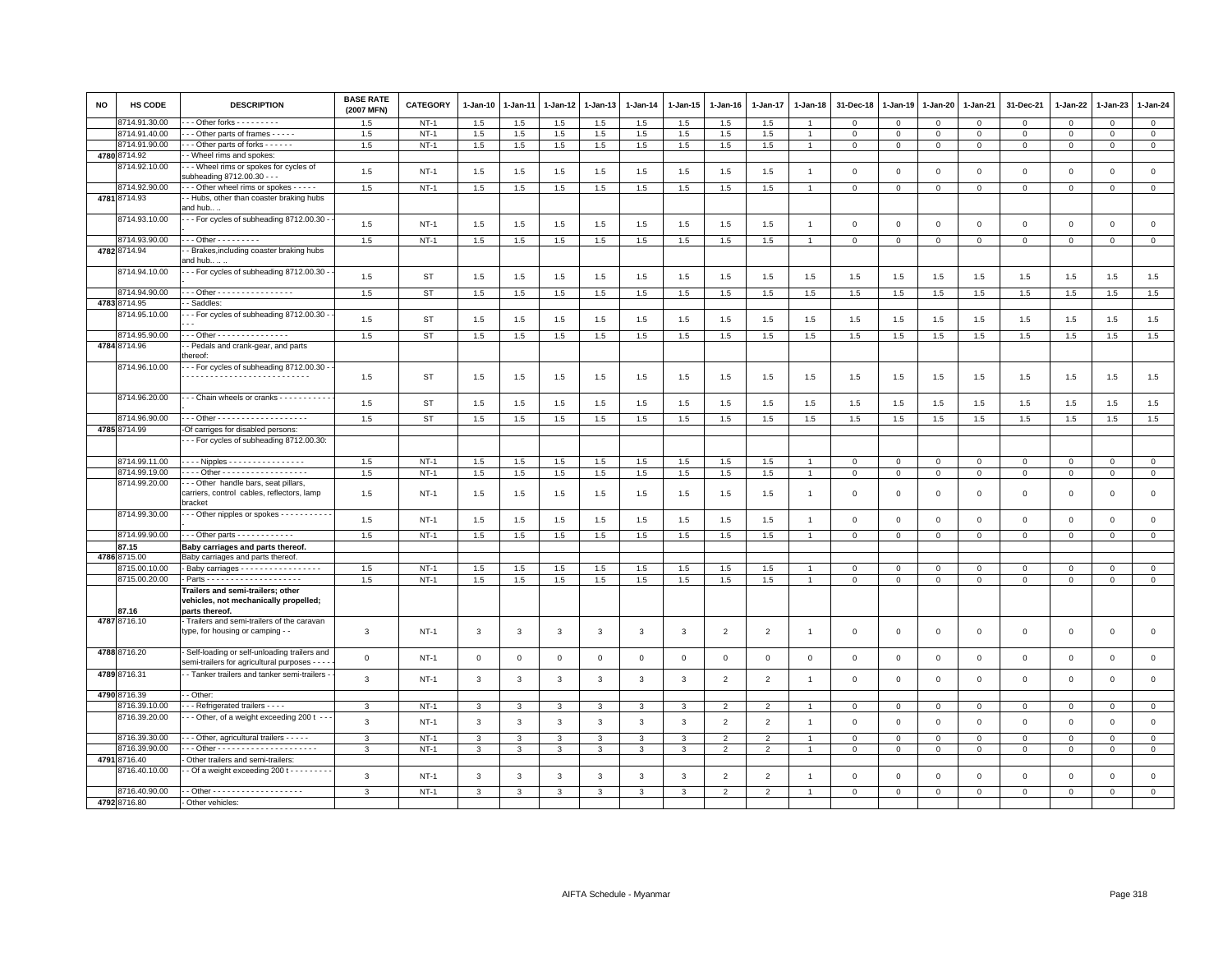| <b>NO</b> | HS CODE       | <b>DESCRIPTION</b>                                                                                 | <b>BASE RATE</b><br>(2007 MFN) | <b>CATEGORY</b> | $1-Jan-10$ | $1-Jan-11$ | $1-Jan-12$ | $1-Jan-13$ | $1-Jan-14$ | 1-Jan-15 | $1-Jan-16$ | 1-Jan-17 | $1-Jan-18$ | 31-Dec-18      | $1-Jan-19$     | $1 - Jan-20$   | 1-Jan-21       | 31-Dec-21           | $1-Jan-22$   | $1-Jan-23$          | 1-Jan-24       |
|-----------|---------------|----------------------------------------------------------------------------------------------------|--------------------------------|-----------------|------------|------------|------------|------------|------------|----------|------------|----------|------------|----------------|----------------|----------------|----------------|---------------------|--------------|---------------------|----------------|
|           | 8716.80.10.00 | - Carts and wagons, sack trucks, hand<br>trolleys and similar hand - propelled                     | 1.5                            | EL.             |            |            |            |            |            |          |            |          |            |                |                |                |                |                     |              |                     |                |
|           | 8716.80.20.00 | - Wheelbarrows - - - - - - - - - - - - - - - - - -                                                 | 1.5                            | EL              |            |            |            |            |            |          |            |          |            |                |                |                |                |                     |              |                     |                |
|           | 8716.80.90.00 | - - Other - - - - - - - - - - - -                                                                  | 1.5                            | EL.             |            |            |            |            |            |          |            |          |            |                |                |                |                |                     |              |                     |                |
|           | 4793 8716.90  | - Parts:                                                                                           |                                |                 |            |            |            |            |            |          |            |          |            |                |                |                |                |                     |              |                     |                |
|           |               | - For trailers and semi-trailers:                                                                  |                                |                 |            |            |            |            |            |          |            |          |            |                |                |                |                |                     |              |                     |                |
|           | 8716.90.11.00 |                                                                                                    | 5                              | EL.             |            |            |            |            |            |          |            |          |            |                |                |                |                |                     |              |                     |                |
|           | 8716.90.12.00 | - - Other, for goods of subheadings                                                                |                                |                 |            |            |            |            |            |          |            |          |            |                |                |                |                |                     |              |                     |                |
|           |               | 8716.10, 8716.31, 8716.39 or 8716.40 - -<br>.                                                      | $\overline{5}$                 | EL.             |            |            |            |            |            |          |            |          |            |                |                |                |                |                     |              |                     |                |
|           | 8716.90.13.00 | --- Other, for goods of subheading                                                                 | $\mathbf{1}$                   | EL.             |            |            |            |            |            |          |            |          |            |                |                |                |                |                     |              |                     |                |
|           |               | - - For other vehicles:                                                                            |                                |                 |            |            |            |            |            |          |            |          |            |                |                |                |                |                     |              |                     |                |
|           | 8716.90.20.00 | - - For goods of subheading 8716.80.10 -                                                           | 1.5                            | EL.             |            |            |            |            |            |          |            |          |            |                |                |                |                |                     |              |                     |                |
|           |               | -- For goods of subheading 8716.80.20:                                                             |                                |                 |            |            |            |            |            |          |            |          |            |                |                |                |                |                     |              |                     |                |
|           | 8716.90.31.00 | Castors of a diameter (including<br>tyres) exceeding 75 mm but not<br>exceeding 100 mm             | 1.5                            | EL.             |            |            |            |            |            |          |            |          |            |                |                |                |                |                     |              |                     |                |
|           | 8716.90.32.00 | - - - - Castors of a diameter (including<br>tyres) exceeding 100 mm but not                        | 1.5                            | EL.             |            |            |            |            |            |          |            |          |            |                |                |                |                |                     |              |                     |                |
|           |               | exceeding 250 mm                                                                                   |                                |                 |            |            |            |            |            |          |            |          |            |                |                |                |                |                     |              |                     |                |
|           | 8716.90.33.00 | - - - - Other castors - - - - - - - - -                                                            | 1.5                            | EL.             |            |            |            |            |            |          |            |          |            |                |                |                |                |                     |              |                     |                |
|           | 8716.90.39.00 | - - - - Other - - - - - - - - - - - - - - - - -                                                    | 1.5                            | EL              |            |            |            |            |            |          |            |          |            |                |                |                |                |                     |              |                     |                |
|           |               | $- -$ Other:                                                                                       |                                |                 |            |            |            |            |            |          |            |          |            |                |                |                |                |                     |              |                     |                |
|           | 8716.90.91.00 | --- Castors of a diameter (including<br>tyres) exceeding 75 mm but not<br>exceeding 100 mm         | 1.5                            | EL.             |            |            |            |            |            |          |            |          |            |                |                |                |                |                     |              |                     |                |
|           | 8716.90.92.00 | ---- Castors of a diameter (including<br>tyres) exceeding 100 mm but not<br>exceeding 250 mm       | 1.5                            | EL.             |            |            |            |            |            |          |            |          |            |                |                |                |                |                     |              |                     |                |
|           | 8716.90.93.00 | - - - - Other castors - - - - - - - - - - - - - - - -                                              | 1.5                            | EL.             |            |            |            |            |            |          |            |          |            |                |                |                |                |                     |              |                     |                |
|           | 8716.90.94.00 | Spokes                                                                                             | 1.5                            | EL              |            |            |            |            |            |          |            |          |            |                |                |                |                |                     |              |                     |                |
|           | 8716.90.95.00 |                                                                                                    | 1.5                            | EL.             |            |            |            |            |            |          |            |          |            |                |                |                |                |                     |              |                     |                |
|           | 8716.90.99.00 | - - - - Other - - - - - - - - - - - -                                                              | 1.5                            | EL.             |            |            |            |            |            |          |            |          |            |                |                |                |                |                     |              |                     |                |
|           | 88.01         | Balloons and dirigibles; gliders, hang<br>gliders and other non-powered aircraft.                  |                                |                 |            |            |            |            |            |          |            |          |            |                |                |                |                |                     |              |                     |                |
|           | 4794 8801.10  | - Gliders and hang gliders - - - - - - - -                                                         | 0.5                            | $NT-1$          | 0.5        | 0.5        | 0.5        | 0.5        | 0.5        | 0.5      | 0.5        | 0.5      | 0.5        | $\mathbf 0$    | $\mathbf 0$    | $\mathbf 0$    | $\mathbf 0$    | $\mathbf 0$         | $\mathbf 0$  | 0                   | $\mathbf 0$    |
|           | 4795 8801.90  | - Other - - - - - - - - - - - - - - - -                                                            | 0.5                            | $NT-1$          | 0.5        | 0.5        | 0.5        | 0.5        | 0.5        | 0.5      | 0.5        | 0.5      | 0.5        | $\overline{0}$ | $\overline{0}$ | $\mathbf 0$    | $\overline{0}$ | $\mathbf 0$         | $\Omega$     | $\mathbf 0$         | $\overline{0}$ |
|           | 88.02         | Other aircraft (for example, helicopters,<br>aeroplanes); spacecraft (including<br>satellites) and |                                |                 |            |            |            |            |            |          |            |          |            |                |                |                |                |                     |              |                     |                |
|           | 4796 8802.11  | - Of an unladen weight not exceeding                                                               | 0.5                            | $NT-1$          | 0.5        | 0.5        | 0.5        | 0.5        | 0.5        | 0.5      | 0.5        | 0.5      | 0.5        | $\mathbf 0$    | $\mathsf 0$    | $\mathbf 0$    | $\mathbf 0$    | $\mathbf{0}$        | $\mathbf{0}$ | $\mathbf{0}$        | $\mathsf 0$    |
|           | 4797 8802.12  | - Of an unladen weight exceeding 2,000<br>ka - -                                                   | 0.5                            | $NT-1$          | 0.5        | 0.5        | 0.5        | 0.5        | 0.5        | 0.5      | 0.5        | 0.5      | 0.5        | $\mathbf{0}$   | $\mathbf 0$    | $\mathbf{0}$   | $\mathbf{0}$   | $\mathbf{0}$        | $\mathbf 0$  | $\mathbf 0$         | $\mathbf 0$    |
|           | 4798 8802.20  | - Aeroplanes and other aircraft, of an<br>unladen weight not exceeding 2,000 kg:                   |                                |                 |            |            |            |            |            |          |            |          |            |                |                |                |                |                     |              |                     |                |
|           | 8802.20.10.00 |                                                                                                    | 0.5                            | $NT-1$          | 0.5        | 0.5        | 0.5        | 0.5        | 0.5        | 0.5      | 0.5        | 0.5      | 0.5        | $\mathsf 0$    | $\mathsf 0$    | $\mathbf 0$    | $\mathbf 0$    | $\mathsf{O}\xspace$ | $\mathsf 0$  | $\mathsf{O}\xspace$ | $\mathsf 0$    |
|           | 8802.20.90.00 | $-$ Other $    -$                                                                                  | 0.5                            | $NT-1$          | 0.5        | 0.5        | 0.5        | 0.5        | 0.5        | 0.5      | 0.5        | 0.5      | 0.5        | $\mathbf 0$    | $\mathsf 0$    | $\mathsf 0$    | $\mathbf 0$    | $\mathsf 0$         | $\mathsf 0$  | $\mathsf 0$         | $\circ$        |
|           | 4799 8802.30  | - Aeroplanes and other aircraft, of an<br>unladen weight exceeding 2,000 kg but no                 |                                |                 |            |            |            |            |            |          |            |          |            |                |                |                |                |                     |              |                     |                |
|           | 8802.30.10.00 | -- Aeroplanes - - - - - -                                                                          | 0.5                            | $NT-1$          | 0.5        | 0.5        | 0.5        | 0.5        | 0.5        | 0.5      | 0.5        | 0.5      | 0.5        | $\mathbf 0$    | $\mathbf 0$    | $\mathbf 0$    | $\overline{0}$ | $\mathbf{0}$        | $\mathbf{0}$ | $\mathbf{0}$        | $\mathbf{0}$   |
|           | 8802.30.90.00 | $-$ Other $     -$                                                                                 | 0.5                            | $NT-1$          | 0.5        | 0.5        | 0.5        | 0.5        | 0.5        | 0.5      | 0.5        | 0.5      | 0.5        | $\mathbf 0$    | $\mathbf 0$    | $\mathbf 0$    | $\mathbf 0$    | $\mathbf 0$         | $\mathbf{O}$ | $\mathbf 0$         | $\mathbf{0}$   |
|           | 4800 8802.40  | Aeroplanes and other aircraft, of an<br>unladen weight exceeding 15,000 kg:                        |                                |                 |            |            |            |            |            |          |            |          |            |                |                |                |                |                     |              |                     |                |
|           | 8802.40.10.00 | - - Aeroplanes - - - - - - - -                                                                     | 0.5                            | $NT-1$          | 0.5        | 0.5        | 0.5        | 0.5        | 0.5        | 0.5      | 0.5        | 0.5      | 0.5        | $\mathbf 0$    | $\mathbf 0$    | $\mathsf 0$    | $\mathbf 0$    | $\mathsf 0$         | $\Omega$     | $\mathsf 0$         | $\mathbf 0$    |
|           | 8802.40.90.00 | $-$ Other $     -$                                                                                 | 0.5                            | $NT-1$          | 0.5        | 0.5        | 0.5        | 0.5        | 0.5        | 0.5      | 0.5        | 0.5      | 0.5        | $\overline{0}$ | $\mathsf 0$    | $\overline{0}$ | $\overline{0}$ | $\mathsf 0$         | $\mathbf{0}$ | $\mathbf{O}$        | $\overline{0}$ |
|           | 4801 8802.60  | Spacecraft (including satellites) and<br>suborbital and spacecraft launch vehicles                 | 0.5                            | $NT-1$          | 0.5        | 0.5        | 0.5        | 0.5        | 0.5        | 0.5      | 0.5        | 0.5      | 0.5        | $\mathbf 0$    | $\mathbf 0$    | $\mathbf 0$    | $\mathbf 0$    | $\mathsf 0$         | $\mathbf 0$  | $\mathsf 0$         | $\mathsf 0$    |
|           | 88.03         | Parts of goods of heading 88.01 or<br>88.02.                                                       |                                |                 |            |            |            |            |            |          |            |          |            |                |                |                |                |                     |              |                     |                |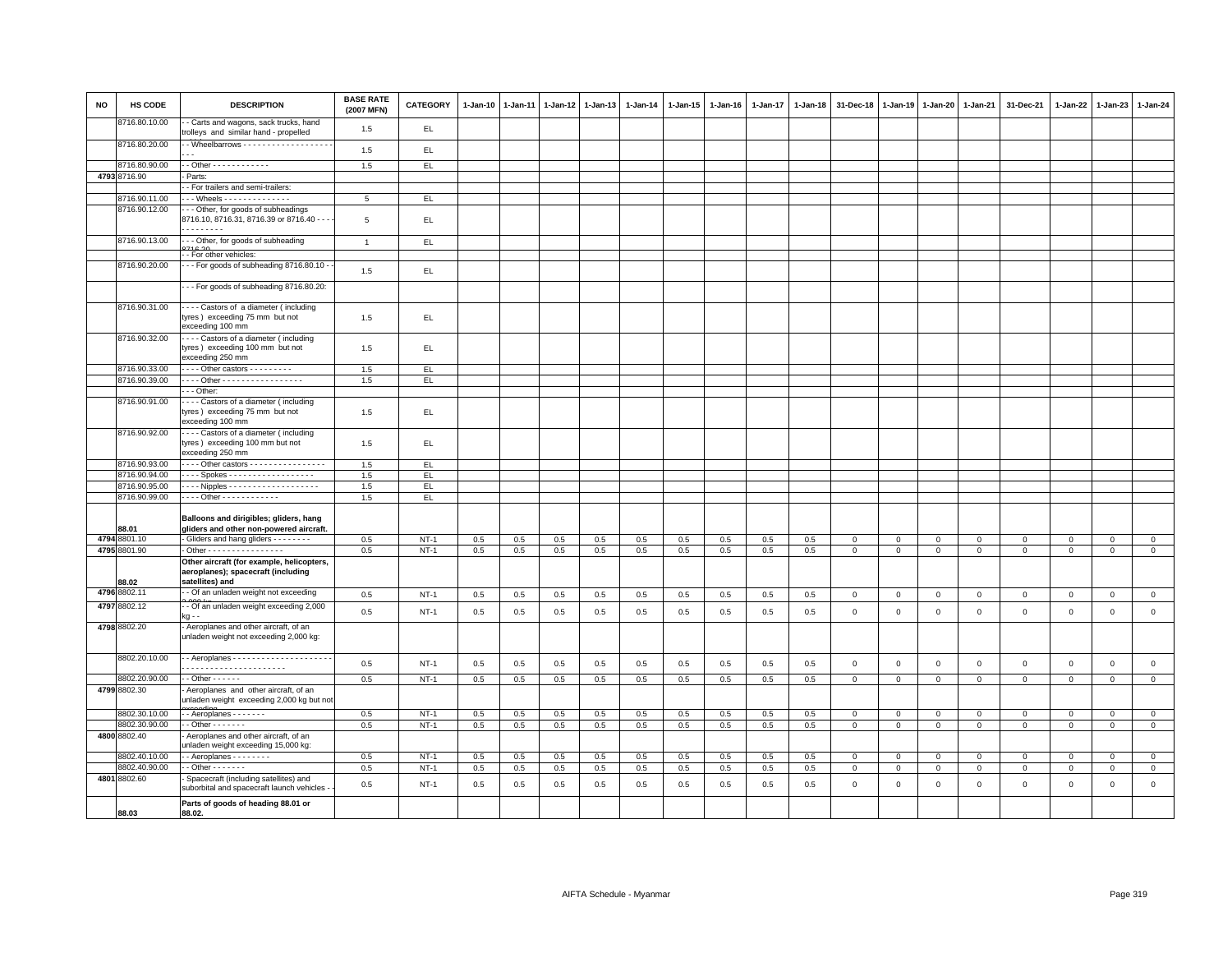| NO | HS CODE                       | <b>DESCRIPTION</b>                                                                                                      | <b>BASE RATE</b><br>(2007 MFN) | CATEGORY    | $1 - Jan-10$ | $1-Jan-11$ | $1 - Jan-12$ | 1-Jan-13 | $1 - Jan-14$ | $1 - Jan-15$ | $1 - Jan-16$ | $1 - Jan-17$ | $1 - Jan-18$   | 31-Dec-18    | $1 - Jan-19$ | $1-Jan-20$     | 1-Jan-21     | 31-Dec-21    | 1-Jan-22    | 1-Jan-23     | $1 - Jan-24$        |
|----|-------------------------------|-------------------------------------------------------------------------------------------------------------------------|--------------------------------|-------------|--------------|------------|--------------|----------|--------------|--------------|--------------|--------------|----------------|--------------|--------------|----------------|--------------|--------------|-------------|--------------|---------------------|
|    | 4802 8803.10                  | Propellers and rotors and parts thereof:                                                                                |                                |             |              |            |              |          |              |              |              |              |                |              |              |                |              |              |             |              |                     |
|    | 8803.10.10.00                 | - Of helicopters or aeroplanes - - - -                                                                                  | 0.5                            | $NT-1$      | 0.5          | 0.5        | 0.5          | 0.5      | 0.5          | 0.5          | 0.5          | 0.5          | 0.5            | $\mathbf 0$  | $\mathbf 0$  | $\mathbf 0$    | $\mathsf 0$  | $\mathsf 0$  | $\mathbf 0$ | $\Omega$     | $\mathbf{0}$        |
|    | 8803.10.90.00<br>4803 8803.20 | $-$ Other $      -$<br>Under-carriage and parts thereof:                                                                | 0.5                            | $NT-1$      | 0.5          | 0.5        | 0.5          | 0.5      | 0.5          | 0.5          | 0.5          | 0.5          | 0.5            | $\mathbf 0$  | $\mathbf 0$  | $\mathbf{0}$   | $\mathbf{0}$ | $\mathbf{0}$ | $\mathbf 0$ | $\Omega$     | $\mathbf{0}$        |
|    | 8803.20.10.00                 | - Of helicopters, aeroplanes, balloons,                                                                                 |                                |             |              |            |              |          |              |              |              |              |                |              |              |                |              |              |             |              |                     |
|    |                               |                                                                                                                         | 0.5                            | NT-1        | 0.5          | 0.5        | 0.5          | 0.5      | 0.5          | 0.5          | 0.5          | 0.5          | 0.5            | 0            | $^{\circ}$   | $\mathbf 0$    | 0            | $\mathsf 0$  | 0           | $\mathbf 0$  | $\mathsf 0$         |
|    | 8803.20.90.00                 | $-$ Other $- - -$                                                                                                       | 0.5                            | $NT-1$      | 0.5          | 0.5        | 0.5          | 0.5      | 0.5          | 0.5          | 0.5          | 0.5          | 0.5            | $\mathbf 0$  | $\Omega$     | $\overline{0}$ | $\mathbf{0}$ | $\mathbf 0$  | $\Omega$    | $\Omega$     | $\mathsf 0$         |
|    | 4804 8803.30                  | Other parts of aeroplanes or helicopters -                                                                              | 0.5                            | $NT-1$      | 0.5          | 0.5        | 0.5          | 0.5      | 0.5          | 0.5          | 0.5          | 0.5          | 0.5            | $\mathbf 0$  | $\mathbf 0$  | $\Omega$       | $\mathbf 0$  | $\mathbf 0$  | $\mathbf 0$ | $\mathbf 0$  | $\mathsf 0$         |
|    | 4805 8803.90                  | Other:                                                                                                                  |                                |             |              |            |              |          |              |              |              |              |                |              |              |                |              |              |             |              |                     |
|    | 8803.90.10.00                 | - Parts of telecommunication satellites                                                                                 | 0.5                            | $NT-1$      | 0.5          | 0.5        | 0.5          | 0.5      | 0.5          | 0.5          | 0.5          | 0.5          | 0.5            | $\mathbf{0}$ | $\mathbf 0$  | $\overline{0}$ | $\mathbf{0}$ | $\mathbf 0$  | $\mathbf 0$ | $\mathbf 0$  | $\mathsf 0$         |
|    | 8803.90.20.00                 | - Of ballons, gliders or kites - - - -                                                                                  | 0.5                            | $NT-1$      | 0.5          | 0.5        | 0.5          | 0.5      | 0.5          | 0.5          | 0.5          | 0.5          | 0.5            | $\mathbf{0}$ | $\mathbf{0}$ | $\mathbf 0$    | $\mathbf{0}$ | $\mathbf 0$  | $\mathbf 0$ | $\mathbf{0}$ | $\mathbf{0}$        |
|    | 8803.90.90.00                 | $\cdot$ Other $\cdots$                                                                                                  | 0.5                            | $NT-1$      | 0.5          | 0.5        | 0.5          | 0.5      | 0.5          | 0.5          | 0.5          | 0.5          | 0.5            | $\mathbf{0}$ | $\mathbf 0$  | $\mathbf 0$    | $\mathbf{0}$ | $\mathbf 0$  | 0           | $\mathbf 0$  | $\circ$             |
|    | 88.04                         | Parachutes (including dirigible<br>parachutes and paragliders) and<br>rotochutes; parts thereof                         |                                |             |              |            |              |          |              |              |              |              |                |              |              |                |              |              |             |              |                     |
|    | 4806 8804.00                  | Parachutes(including dirigible                                                                                          |                                |             |              |            |              |          |              |              |              |              |                |              |              |                |              |              |             |              |                     |
|    | 8804.00.10.00                 | - Parachutes; parts and accessories of                                                                                  |                                |             |              |            |              |          |              |              |              |              |                |              |              |                |              |              |             |              |                     |
|    |                               | parachutes and parts of rotochutes - -                                                                                  | 0.5                            | $NT-1$      | 0.5          | 0.5        | 0.5          | 0.5      | 0.5          | 0.5          | 0.5          | 0.5          | 0.5            | $\mathbf 0$  | $\mathbf 0$  | $\mathbf 0$    | $\mathbf 0$  | $\mathsf 0$  | $\mathbf 0$ | $\mathsf 0$  | $\mathsf 0$         |
|    | 8804.00.90.00                 | Other - - - - - - - - - -                                                                                               | 0.5                            | $NT-1$      | 0.5          | 0.5        | 0.5          | 0.5      | $0.5\,$      | 0.5          | 0.5          | 0.5          | 0.5            | $\mathbf 0$  | $\mathbf 0$  | $\mathsf 0$    | $\mathsf 0$  | $\mathsf 0$  | $\mathbf 0$ | $\Omega$     | $\overline{0}$      |
|    | 88.05                         | Aircraft launching gear; deck-arrestor or<br>similar gear; ground flying trainers;<br>parts of any                      |                                |             |              |            |              |          |              |              |              |              |                |              |              |                |              |              |             |              |                     |
|    | 4807 8805.10                  | Aircraft launching gear and parts thereof;<br>deck-arrestor or similar gear and parts                                   |                                |             |              |            |              |          |              |              |              |              |                |              |              |                |              |              |             |              |                     |
|    | 8805.10.10.00                 | - Aircraft launching gear and parts thereof                                                                             | 0.5                            | $NT-1$      | 0.5          | 0.5        | 0.5          | 0.5      | 0.5          | 0.5          | 0.5          | 0.5          | 0.5            | $\mathsf 0$  | $\,0\,$      | $\mathsf 0$    | $\mathsf 0$  | $\mathsf 0$  | $\mathsf 0$ | $\mathsf 0$  | $\mathbf 0$         |
|    | 8805.10.90.00                 | $-$ Other $      -$                                                                                                     | 0.5                            | $NT-1$      | 0.5          | 0.5        | 0.5          | 0.5      | 0.5          | 0.5          | 0.5          | 0.5          | 0.5            | $\mathbf{0}$ | $\mathbf 0$  | $\mathbf{0}$   | $\mathbf{0}$ | $\mathbf{0}$ | $\mathbf 0$ | $\circ$      | $\mathbf{0}$        |
|    | 4808 8805.21                  | - Air combat simulators and parts thereof                                                                               | 0.5                            | $NT-1$      | 0.5          | 0.5        | 0.5          | 0.5      | 0.5          | 0.5          | 0.5          | 0.5          | 0.5            | $\mathbf 0$  | $\mathbf 0$  | $\overline{0}$ | $\mathbf 0$  | $\mathsf 0$  | $\mathbf 0$ | $\mathsf 0$  | $\mathsf{O}\xspace$ |
|    | 4809 8805.29                  | - Other:                                                                                                                |                                |             |              |            |              |          |              |              |              |              |                |              |              |                |              |              |             |              |                     |
|    | 8805.29.10.00                 | - - Ground flying trainers - - -                                                                                        | 0.5                            | $NT-1$      | 0.5          | 0.5        | 0.5          | 0.5      | 0.5          | 0.5          | 0.5          | 0.5          | 0.5            | 0            | $\mathbf 0$  | 0              | $\mathbf 0$  | $\mathsf 0$  | $\mathbf 0$ | $\mathbf 0$  | $\mathbf 0$         |
|    | 8805.29.90.00                 | - - Other - - - - - - - - -                                                                                             | 0.5                            | $NT-1$      | 0.5          | 0.5        | 0.5          | 0.5      | 0.5          | 0.5          | 0.5          | 0.5          | 0.5            | $\mathbf{0}$ | $\mathbf 0$  | $\mathsf 0$    | $\mathbf 0$  | $\mathbf 0$  | $\mathbf 0$ | $\Omega$     | $\mathsf 0$         |
|    | 89.01                         | Cruise ships, excursion boats, ferry-<br>boats, cargo ships, barges and similar<br>vessels for the                      |                                |             |              |            |              |          |              |              |              |              |                |              |              |                |              |              |             |              |                     |
|    | 4810 8901.10                  | Cruise ships, excursion boats and similar<br>vessels principally designed for the<br>transport                          |                                |             |              |            |              |          |              |              |              |              |                |              |              |                |              |              |             |              |                     |
|    | 8901.10.10.00                 | - Of gross tonnage not exceeding 26 - - -                                                                               | 1.5                            | $NT-1$      | 1.5          | 1.5        | 1.5          | 1.5      | 1.5          | 1.5          | 1.5          | 1.5          | $\overline{1}$ | $\,0\,$      | $\mathsf 0$  | $\mathbf 0$    | $\mathbf 0$  | $\mathsf 0$  | $\mathbf 0$ | $\mathsf 0$  | $\mathbf 0$         |
|    | 8901.10.20.00                 | - Of gross tonnage exceeding 26 but not<br>$exceeding 250 - - - - - - - - - - - - - - - - - - -$                        | 1.5                            | $NT-1$      | 1.5          | 1.5        | 1.5          | 1.5      | 1.5          | 1.5          | 1.5          | 1.5          | -1             | $\mathbf 0$  | $^{\circ}$   | $\mathbf 0$    | $\mathbf 0$  | $\mathsf 0$  | $\mathbf 0$ | $\mathsf 0$  | $\mathsf 0$         |
|    | 8901.10.30.00                 | - Of gross tonnage exceeding 250 but not<br>$exceeding 500 - - - - - - - - - - - - - - - - - - -$                       | 1.5                            | $NT-1$      | 1.5          | 1.5        | 1.5          | 1.5      | 1.5          | 1.5          | 1.5          | 1.5          | $\mathbf{1}$   | $\mathbf 0$  | $\mathbf 0$  | $\mathbf 0$    | $\mathsf 0$  | $\mathsf 0$  | $\mathsf 0$ | $\mathbf 0$  | $\mathsf 0$         |
|    | 8901.10.40.00                 | - Of gross tonnage exceeding 500 but not<br>$exceeding 4000 - - - - - - - - - - - - - - - - - -$                        | 1.5                            | <b>NT-1</b> | 1.5          | 1.5        | 1.5          | 1.5      | 1.5          | 1.5          | 1.5          | 1.5          | $\overline{1}$ | $\Omega$     | $\Omega$     | $\Omega$       | $\mathsf 0$  | $\mathsf 0$  | $\Omega$    | $\mathbf 0$  | $\mathsf 0$         |
|    | 8901.10.50.00                 | - Of gross tonnage exceeding 4000 but<br>not exceeding 5000 - - - - - - - - - - - - - - - -<br>$\overline{\phantom{a}}$ | 1.5                            | $NT-1$      | 1.5          | 1.5        | 1.5          | 1.5      | 1.5          | 1.5          | 1.5          | 1.5          | $\overline{1}$ | $\Omega$     | $\Omega$     | $\mathbf 0$    | $\mathbf{0}$ | $\mathbf 0$  | $\mathbf 0$ | $\mathbf 0$  | $\mathsf 0$         |
|    | 8901.10.60.00                 | - Of gross tonnage exceeding 5000 - - - -                                                                               | 1.5                            | $NT-1$      | 1.5          | 1.5        | 1.5          | 1.5      | $1.5\,$      | 1.5          | 1.5          | 1.5          | $\overline{1}$ | $\mathbf 0$  | $\mathbf 0$  | $\mathbf 0$    | $\mathsf 0$  | $\mathsf 0$  | $\mathbf 0$ | $\mathsf 0$  | $\mathsf{O}\xspace$ |
|    | 4811 8901.20                  | Tankers:                                                                                                                |                                |             |              |            |              |          |              |              |              |              |                |              |              |                |              |              |             |              |                     |
|    | 8901.20.10.00                 | Of gross tonnage not exceeding 26 - - -                                                                                 | 1.5                            | EL          |              |            |              |          |              |              |              |              |                |              |              |                |              |              |             |              |                     |
|    | 8901.20.20.00                 | Of gross tonnage exceeding 26 but not                                                                                   | 1.5                            | EL.         |              |            |              |          |              |              |              |              |                |              |              |                |              |              |             |              |                     |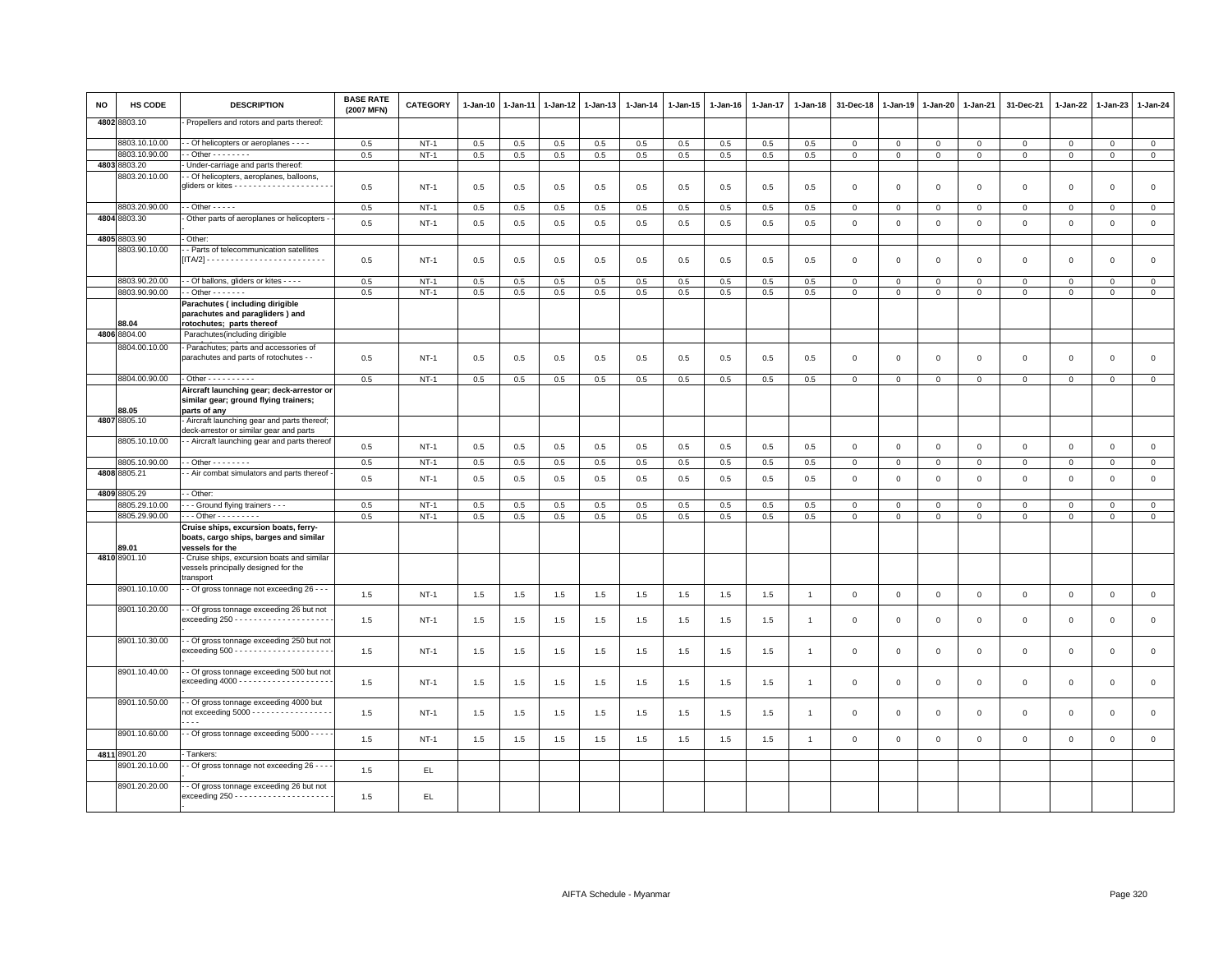| <b>NO</b> | HS CODE               | <b>DESCRIPTION</b>                                                                                  | <b>BASE RATE</b><br>(2007 MFN) | <b>CATEGORY</b> | 1-Jan-10 | $1-Jan-11$ | $1 - Jan-12$ | $1-Jan-13$ | $1-Jan-14$ | 1-Jan-15 | $1 - Jan-16$ | $1 - Jan-17$ | $1-Jan-18$     | 31-Dec-18   | $1-Jan-19$   | $1 - Jan-20$ | 1-Jan-21       | 31-Dec-21   | 1-Jan-22    | $1-Jan-23$  | 1-Jan-24       |
|-----------|-----------------------|-----------------------------------------------------------------------------------------------------|--------------------------------|-----------------|----------|------------|--------------|------------|------------|----------|--------------|--------------|----------------|-------------|--------------|--------------|----------------|-------------|-------------|-------------|----------------|
|           | 8901.20.30.00         | - Of gross tonnage exceeding 250 but not<br>$exceeding 500 - - - - - - - - - - - - - - - - - - -$   | 1.5                            | EL              |          |            |              |            |            |          |              |              |                |             |              |              |                |             |             |             |                |
|           | 8901.20.40.00         | - Of gross tonnage exceeding 500 but not<br>$exceeding 4000 - - - - - - - - - - - - - - - - - -$    | 1.5                            | EL.             |          |            |              |            |            |          |              |              |                |             |              |              |                |             |             |             |                |
|           | 8901.20.50.00         | - Of gross tonnage exceeding 4000 but<br>not exceeding $5000$ - - - - - - - - - - - - - - - -       | 1.5                            | EL.             |          |            |              |            |            |          |              |              |                |             |              |              |                |             |             |             |                |
|           | 8901.20.60.00         | - - Of gross tonnage exceeding 5000 - - - -                                                         | 1.5                            | EL.             |          |            |              |            |            |          |              |              |                |             |              |              |                |             |             |             |                |
|           | 4812 8901.30          | Refrigerated vessels, other than those of<br>subheading                                             |                                |                 |          |            |              |            |            |          |              |              |                |             |              |              |                |             |             |             |                |
|           | 8901.30.10.00         | - Of gross tonnage not exceeding 26 - - -                                                           | 1.5                            | EL              |          |            |              |            |            |          |              |              |                |             |              |              |                |             |             |             |                |
|           | 8901.30.20.00         | - Of gross tonnage exceeding 26 but not<br>$exceeding 250 - - - - - - - - - - - - - - - - - - -$    | 1.5                            | EL              |          |            |              |            |            |          |              |              |                |             |              |              |                |             |             |             |                |
|           | 8901.30.30.00         | - Of gross tonnage exceeding 250 but not<br>$exceeding 500 - - - - - - - - - - - - - - - - - - -$   | 1.5                            | EL.             |          |            |              |            |            |          |              |              |                |             |              |              |                |             |             |             |                |
|           | 8901.30.40.00         | - Of gross tonnage exceeding 500 but not<br>$exceeding 4000 - - - - - - - - - - - - - - - - - - -$  | 1.5                            | EL.             |          |            |              |            |            |          |              |              |                |             |              |              |                |             |             |             |                |
|           | 8901.30.50.00         | - Of gross tonnage exceeding 4000 but<br>not exceeding $5000$ - - - - - - - - - - - - - - - -       | 1.5                            | EL.             |          |            |              |            |            |          |              |              |                |             |              |              |                |             |             |             |                |
|           | 8901.30.60.00         | - Of gross tonnage exceeding 5000 - - -                                                             | 1.5                            | EL              |          |            |              |            |            |          |              |              |                |             |              |              |                |             |             |             |                |
|           | 4813 8901.90          | Other vessels for the transport of goods<br>and other                                               |                                |                 |          |            |              |            |            |          |              |              |                |             |              |              |                |             |             |             |                |
|           |                       | - Not motorised:                                                                                    |                                |                 |          |            |              |            |            |          |              |              |                |             |              |              |                |             |             |             |                |
|           | 8901.90.11.00         | - - Of gross tonnage not exceeding 26 - -                                                           | 1.5                            | EL.             |          |            |              |            |            |          |              |              |                |             |              |              |                |             |             |             |                |
|           | 8901.90.12.00         | -- Of gross tonnage exceeding 26 but not<br>$exceeding 250 - - -$                                   | 1.5                            | EL              |          |            |              |            |            |          |              |              |                |             |              |              |                |             |             |             |                |
|           | 8901.90.13.00         | -- Of gross tonnage exceeding 250 but<br>not exceeding 500 - - - - - - - - - - - - - - - - -        | 1.5                            | EL.             |          |            |              |            |            |          |              |              |                |             |              |              |                |             |             |             |                |
|           | 8901.90.14.00         | - - - Of gross tonnage exceeding 500 - - - -                                                        | 1.5                            | EL              |          |            |              |            |            |          |              |              |                |             |              |              |                |             |             |             |                |
|           |                       | - Motorised:                                                                                        |                                | EL              |          |            |              |            |            |          |              |              |                |             |              |              |                |             |             |             |                |
|           | 8901.90.21.00         | - - Of gross tonnage not exceeding 26 - -                                                           | 1.5                            | EL              |          |            |              |            |            |          |              |              |                |             |              |              |                |             |             |             |                |
|           | 8901.90.22.00         | -- Of gross tonnage exceeding 26 but not<br>$exceeding 250 - - - - - - - - - - - - - - - - - - - -$ | 1.5                            | EL.             |          |            |              |            |            |          |              |              |                |             |              |              |                |             |             |             |                |
|           | 8901.90.23.00         | - - Of gross tonnage exceeding 250 but<br>not exceeding $500$ $\cdots$ $\cdots$ $\cdots$ $\cdots$   | 1.5                            | EL              |          |            |              |            |            |          |              |              |                |             |              |              |                |             |             |             |                |
|           | 8901.90.24.00         | -- Of gross tonnage exceeding 500 but<br>not exceeding $4000 \cdots \cdots \cdots \cdots \cdots$    | 1.5                            | EL.             |          |            |              |            |            |          |              |              |                |             |              |              |                |             |             |             |                |
|           | 8901.90.25.00         | - - Of gross tonnage exceeding 4000 but<br>not exceeding $5000$ - - - - - - - - - - - - - - - - -   | 1.5                            | EL.             |          |            |              |            |            |          |              |              |                |             |              |              |                |             |             |             |                |
|           | 8901.90.26.00         | - - Of gross tonnage exceeding 5000 - - -                                                           | 1.5                            | EL.             |          |            |              |            |            |          |              |              |                |             |              |              |                |             |             |             |                |
|           |                       | Fishing vessels; factory ships and other<br>vessels for processing or preserving                    |                                |                 |          |            |              |            |            |          |              |              |                |             |              |              |                |             |             |             |                |
|           | 89.02<br>4814 8902.00 | fishery products.<br>Fishing vessels; factory ship and other                                        |                                |                 |          |            |              |            |            |          |              |              |                |             |              |              |                |             |             |             |                |
|           |                       | - Of gross tonnage not exceeding 26:                                                                |                                |                 |          |            |              |            |            |          |              |              |                |             |              |              |                |             |             |             |                |
|           | 8902.00.11.00         | - Fishing vessels - - - - -                                                                         | 1.5                            | $NT-1$          | 1.5      | 1.5        | 1.5          | 1.5        | 1.5        | 1.5      | 1.5          | 1.5          | $\overline{1}$ | $\mathbf 0$ | $\mathbf{0}$ | $\mathbf 0$  | $\overline{0}$ | $\mathbf 0$ | 0           | $\mathbf 0$ | $\mathbf 0$    |
|           | 8902.00.12.00         |                                                                                                     | 1.5                            | $NT-1$          | 1.5      | 1.5        | 1.5          | 1.5        | 1.5        | 1.5      | 1.5          | 1.5          | $\mathbf{1}$   | $\mathsf 0$ | $\mathsf 0$  | $\mathbf 0$  | $\mathsf 0$    | $\mathsf 0$ | $\mathsf 0$ | $\mathsf 0$ | $\overline{0}$ |
|           |                       | - Of gross tonnage exceeding 26 but not<br>exceeding 40:                                            |                                |                 |          |            |              |            |            |          |              |              |                |             |              |              |                |             |             |             |                |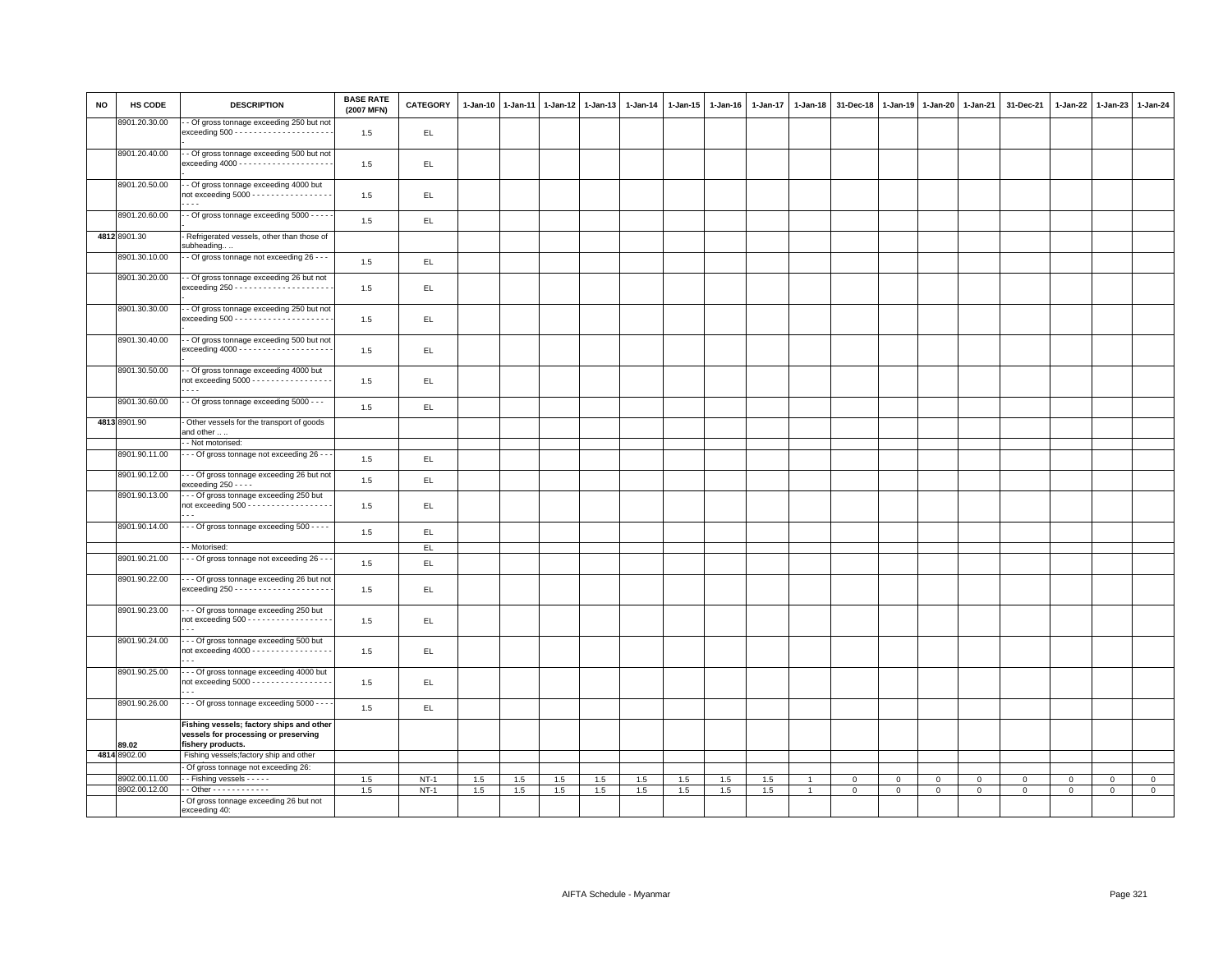| <b>NO</b> | HS CODE       | <b>DESCRIPTION</b>                                                              | <b>BASE RATE</b><br>(2007 MFN) | <b>CATEGORY</b> | $1-Jan-10$   | 1-Jan-11    | 1-Jan-12       | 1-Jan-13     | $1 - Jan-14$ | 1-Jan-15     | $1-Jan-16$   | $1 - Jan-17$ | $1 - Jan-18$   | 31-Dec-18   | 1-Jan-19     | 1-Jan-20     | 1-Jan-21       | 31-Dec-21           | 1-Jan-22     | $1-Jan-23$   | 1-Jan-24     |
|-----------|---------------|---------------------------------------------------------------------------------|--------------------------------|-----------------|--------------|-------------|----------------|--------------|--------------|--------------|--------------|--------------|----------------|-------------|--------------|--------------|----------------|---------------------|--------------|--------------|--------------|
|           | 8902.00.21.00 | - Fishing vessels - - - - - -                                                   | 1.5                            | $NT-1$          | 1.5          | 1.5         | $1.5\,$        | 1.5          | 1.5          | 1.5          | 1.5          | 1.5          |                | $\,0\,$     | $\mathsf 0$  | $\mathsf 0$  | $\mathbf 0$    | $\mathsf 0$         | $\mathsf 0$  | $\mathsf 0$  | $\mathsf 0$  |
|           | 8902.00.22.00 | - Other - - - - - - - - - - - - - - -                                           | 1.5                            | $NT-1$          | 1.5          | 1.5         | 1.5            | 1.5          | 1.5          | 1.5          | 1.5          | 1.5          | $\overline{1}$ | $\mathbf 0$ | $\mathbf 0$  | $\mathbf 0$  | $\mathbf 0$    | $\mathbf 0$         | $\mathbf{O}$ | $\mathbf{0}$ | $\mathsf 0$  |
|           |               | - Of gross tonnage exceeding 40 but not<br>exceeding 100:                       |                                |                 |              |             |                |              |              |              |              |              |                |             |              |              |                |                     |              |              |              |
|           | 8902.00.31.00 | - Fishing vessels - - - - -                                                     | 1.5                            | $NT-1$          | 1.5          | 1.5         | 1.5            | 1.5          | 1.5          | 1.5          | 1.5          | 1.5          |                | $\mathbf 0$ | $\mathbf 0$  | $\mathsf 0$  | $\mathbf 0$    | $\mathsf 0$         | $\mathbf 0$  | $\mathbf 0$  | $\mathbf 0$  |
|           | 8902.00.32.00 | - Other - - - - - - - - - - - - - -                                             | 1.5                            | $NT-1$          | 1.5          | 1.5         | 1.5            | 1.5          | 1.5          | 1.5          | 1.5          | 1.5          | $\overline{1}$ | $\mathbf 0$ | $\mathbf 0$  | $\mathbf 0$  | $\mathbf 0$    | $\mathbf 0$         | $\mathbf 0$  | $\mathsf 0$  | $\mathbf 0$  |
|           |               | - Of gross tonnage exceeding 100 but not<br>exceeding 250:                      |                                |                 |              |             |                |              |              |              |              |              |                |             |              |              |                |                     |              |              |              |
|           | 8902.00.41.00 | - Fishing vessels - -                                                           | 1.5                            | $NT-1$          | 1.5          | 1.5         | 1.5            | 1.5          | 1.5          | 1.5          | 1.5          | 1.5          |                | $\mathbf 0$ | $\mathsf 0$  | $\mathbf{0}$ | $\mathbf 0$    | $\mathsf 0$         | $\mathbf 0$  | $\mathbf 0$  | $\mathsf 0$  |
|           | 8902.00.42.00 | $-$ Other $    -$                                                               | 1.5                            | $NT-1$          | 1.5          | 1.5         | 1.5            | 1.5          | 1.5          | 1.5          | 1.5          | 1.5          | $\overline{1}$ | $\mathbf 0$ | $\mathbf 0$  | $\mathbf 0$  | $\mathbf 0$    | $\mathbf 0$         | $\mathbf 0$  | $\mathbf{0}$ | $\mathsf 0$  |
|           |               | - Of gross tonnage exceeding 250 but not<br>exceeding 4000:                     |                                |                 |              |             |                |              |              |              |              |              |                |             |              |              |                |                     |              |              |              |
|           | 8902.00.51.00 | - Fishing vessels - - - - - - - - - -                                           | 1.5                            | $NT-1$          | 1.5          | 1.5         | 1.5            | 1.5          | $1.5\,$      | 1.5          | 1.5          | 1.5          |                | $\mathbf 0$ | $\mathbf 0$  | $\Omega$     | $\mathbf 0$    | $\Omega$            | $\Omega$     | $\mathbf 0$  | $\mathsf 0$  |
|           | 8902.00.52.00 | $-$ Other - - - - - - - - - - - - - - -                                         | 1.5                            | $NT-1$          | 1.5          | 1.5         | 1.5            | 1.5          | 1.5          | 1.5          | 1.5          | 1.5          | $\overline{1}$ | $\mathbf 0$ | $\mathbf{0}$ | $\mathbf{0}$ | $\mathbf{0}$   | $\mathbf{0}$        | $\mathbf 0$  | $\mathbf 0$  | $\circ$      |
|           |               | - Of gross tonnage exceeding 4000:                                              |                                |                 |              |             |                |              |              |              |              |              |                |             |              |              |                |                     |              |              |              |
|           | 8902.00.91.00 | - Fishing vessels - - - - - - - - - -                                           | 1.5                            | $NT-1$          | 1.5          | 1.5         | 1.5            | 1.5          | 1.5          | 1.5          | 1.5          | 1.5          |                | $\mathbf 0$ | $\Omega$     | $\mathbf{0}$ | $\mathbf{0}$   | $\mathbf{0}$        | $\Omega$     | $\mathbf 0$  | $\circ$      |
|           | 8902.00.92.00 | $-$ Other - - - - - - - - - - - - - -                                           | 1.5                            | $NT-1$          | 1.5          | 1.5         | 1.5            | 1.5          | 1.5          | 1.5          | 1.5          | 1.5          | $\overline{1}$ | $\mathbf 0$ | $\mathbf 0$  | $\mathbf 0$  | $\mathbf 0$    | $\mathbf{0}$        | $\Omega$     | $\mathbf 0$  | $\mathsf 0$  |
|           | 89.03         | Yachts and other vessels for pleasure or<br>sports; rowing boats and canoes.    |                                |                 |              |             |                |              |              |              |              |              |                |             |              |              |                |                     |              |              |              |
|           | 4815 8903.10  | $\cdot$ Inflatable $\cdots$                                                     | 1.5                            | $NT-1$          | 1.5          | 1.5         | 1.5            | 1.5          | 1.5          | 1.5          | 1.5          | 1.5          |                | $\,0\,$     | $\mathbf 0$  | $\mathbf 0$  | $\mathbf 0$    | $\mathbf 0$         | $\mathbf 0$  | $\mathbf{O}$ | $\mathsf 0$  |
|           | 4816 8903.91  | - Sailboats, with or without auxiliary motor                                    | 1.5                            | EL              |              |             |                |              |              |              |              |              |                |             |              |              |                |                     |              |              |              |
|           | 4817 8903.92  | - Motorboats, other than outboard ------                                        | 1.5                            | EL              |              |             |                |              |              |              |              |              |                |             |              |              |                |                     |              |              |              |
|           | 4818 8903.99  | $-$ Other $       -$                                                            | 1.5                            | $NT-1$          | 1.5          | 1.5         | 1.5            | 1.5          | 1.5          | 1.5          | 1.5          | 1.5          | $\overline{1}$ | $\mathbf 0$ | $\mathbf 0$  | $\mathbf{0}$ | $\overline{0}$ | $\mathbf 0$         | $\mathbf{O}$ | $\mathbf{O}$ | $\mathbf{0}$ |
|           | 89.04         | Tugs or pusher craft.                                                           |                                |                 |              |             |                |              |              |              |              |              |                |             |              |              |                |                     |              |              |              |
|           | 4819 8904.00  | Tugs or pusher craft.                                                           |                                |                 |              |             |                |              |              |              |              |              |                |             |              |              |                |                     |              |              |              |
|           |               | - Tugs:                                                                         |                                |                 |              |             |                |              |              |              |              |              |                |             |              |              |                |                     |              |              |              |
|           | 8904.00.10.00 | - Of gross tonnage not exceeding 26 - - -                                       | 1.5                            | EL              |              |             |                |              |              |              |              |              |                |             |              |              |                |                     |              |              |              |
|           |               | - Of gross tonnage exceeding 26:                                                |                                |                 |              |             |                |              |              |              |              |              |                |             |              |              |                |                     |              |              |              |
|           | 8904.00.21.00 | - - Of a power not exceeding 4,000 HP                                           | 1.5                            | EL              |              |             |                |              |              |              |              |              |                |             |              |              |                |                     |              |              |              |
|           | 8904.00.29.00 | - - Of a power exceeding 4,000 HP - -                                           | 1.5                            | EL.             |              |             |                |              |              |              |              |              |                |             |              |              |                |                     |              |              |              |
|           |               | Pusher craft:                                                                   |                                |                 |              |             |                |              |              |              |              |              |                |             |              |              |                |                     |              |              |              |
|           | 8904.00.30.00 | - Of gross tonnage not exceeding 26 - - -                                       | 1.5                            | EL              |              |             |                |              |              |              |              |              |                |             |              |              |                |                     |              |              |              |
|           |               | - Of gross tonnage exceeding 26:                                                |                                |                 |              |             |                |              |              |              |              |              |                |             |              |              |                |                     |              |              |              |
|           | 8904.00.41.00 | - - Of a power not exceeding 4,000 HP - -                                       | 1.5                            | EL.             |              |             |                |              |              |              |              |              |                |             |              |              |                |                     |              |              |              |
|           | 8904.00.49.00 | $-$ - Of a power exceeding 4,000 HP - - - -                                     | 1.5                            | EL              |              |             |                |              |              |              |              |              |                |             |              |              |                |                     |              |              |              |
|           |               | Light-vessels, fire-floats, dredgers,<br>floating cranes, and other vessels the |                                |                 |              |             |                |              |              |              |              |              |                |             |              |              |                |                     |              |              |              |
|           | 89.05         | navigability of                                                                 |                                |                 |              |             |                |              |              |              |              |              |                |             |              |              |                |                     |              |              |              |
| 4820      | 3905.10       | $-$ Dredgers $    -$                                                            | $\overline{1}$                 | $NT-1$          |              |             | $\overline{1}$ | -1           |              | $\mathbf{1}$ |              |              |                | $\mathbf 0$ | $\mathbf 0$  | $\mathbf{0}$ | $\mathbf 0$    | $\mathbf 0$         | 0            | $\mathbf{0}$ | $\circ$      |
| 4821      | 8905.20       | - Floating or submersible drilling or<br>production platforms - - - -           | 1.5                            | $NT-1$          | 1.5          | 1.5         | 1.5            | 1.5          | 1.5          | 1.5          | 1.5          | 1.5          | $\overline{1}$ | $\,0\,$     | $\mathbf 0$  | $\mathbf 0$  | $\mathbf 0$    | $\mathsf{O}\xspace$ | $\mathbf 0$  | $\mathsf 0$  | $\mathsf 0$  |
|           | 4822 8905.90  | - Other:                                                                        |                                |                 |              |             |                |              |              |              |              |              |                |             |              |              |                |                     |              |              |              |
|           | 8905.90.10.00 | -- Floating docks of a gross tonnage                                            | 1.5                            | $NT-1$          | 1.5          | 1.5         | 1.5            | 1.5          | 1.5          | 1.5          | 1.5          | 1.5          | $\overline{1}$ | $\mathbf 0$ | $\mathbf 0$  | $\mathsf 0$  | $\mathbf 0$    | $\mathsf 0$         | $\mathbf 0$  | $\mathsf 0$  | $\mathbf 0$  |
|           |               |                                                                                 |                                |                 |              |             |                |              |              |              |              |              |                |             |              |              |                |                     |              |              |              |
|           | 8905.90.20.00 | - Other floating docks - - - - -                                                | 1.5                            | $NT-1$          | 1.5          | 1.5         | 1.5            | 1.5          | 1.5          | 1.5          | 1.5          | 1.5          |                | $\mathbf 0$ | $\mathsf 0$  | $\mathbf 0$  | $\mathbf 0$    | $\mathsf 0$         | $\Omega$     | $\mathbf 0$  | $\mathsf 0$  |
|           | 8905.90.30.00 | - Fire-floats or light vessels - - -                                            | 1.5                            | $NT-1$          | 1.5          | 1.5         | 1.5            | 1.5          | 1.5          | 1.5          | 1.5          | 1.5          |                | $\,0\,$     | $\mathsf 0$  | $\mathbf 0$  | $\mathbf 0$    | $\mathsf 0$         | $\mathsf 0$  | $\mathbf 0$  | $\mathsf 0$  |
|           | 8905.90.90.00 | - Other - - - - - - - - - - - - - - -                                           | 1.5                            | $NT-1$          | 1.5          | 1.5         | 1.5            | 1.5          | 1.5          | 1.5          | 1.5          | 1.5          | $\overline{1}$ | $\mathbf 0$ | $\mathbf 0$  | $\mathbf 0$  | $\mathbf 0$    | $\mathbf 0$         | $\mathbf 0$  | $\mathsf 0$  | $\mathbf 0$  |
|           | 89.06         | Other vessels, including warships and<br>lifeboats other than rowing boats.     |                                |                 |              |             |                |              |              |              |              |              |                |             |              |              |                |                     |              |              |              |
|           | 4823 8906.10  | - Warships ----------------                                                     | $\mathbf 0$                    | $NT-1$          | $\mathbf{0}$ | $\mathbf 0$ | $\mathbf{O}$   | $\mathbf{0}$ | $\mathbf{0}$ | $\mathbf{0}$ | $\mathbf{O}$ | $\mathbf 0$  | $\mathbf 0$    | $\mathbf 0$ | $\mathbf 0$  | $\mathbf{0}$ | $\overline{0}$ | $\mathbf 0$         | $\mathbf{O}$ | $\mathbf{O}$ | $\mathbf{0}$ |
| 4824      | 8906.90       | $-$ Other $      -$                                                             |                                |                 |              |             |                |              |              |              |              |              |                |             |              |              |                |                     |              |              |              |
|           | 8906.90.10.00 | - - Of displacement not exceeding 300 t -                                       | 1.5                            | $NT-1$          | 1.5          | 1.5         | 1.5            | 1.5          | 1.5          | 1.5          | 1.5          | 1.5          | $\overline{1}$ | $\mathbf 0$ | $\mathbf 0$  | $\mathsf 0$  | $\mathbf 0$    | $\mathsf 0$         | $\mathbf 0$  | $\mathsf 0$  | $\mathsf 0$  |
|           | 8906.90.90.00 | $-$ - Other $-$ - $-$ - $-$                                                     | 1.5                            | $NT-1$          | 1.5          | 1.5         | 1.5            | 1.5          | 1.5          | 1.5          | 1.5          | 1.5          |                | $\mathsf 0$ | $\mathsf 0$  | $\mathsf 0$  | $\Omega$       | $\Omega$            | $\mathbf 0$  | $\mathbf 0$  | $\mathbf 0$  |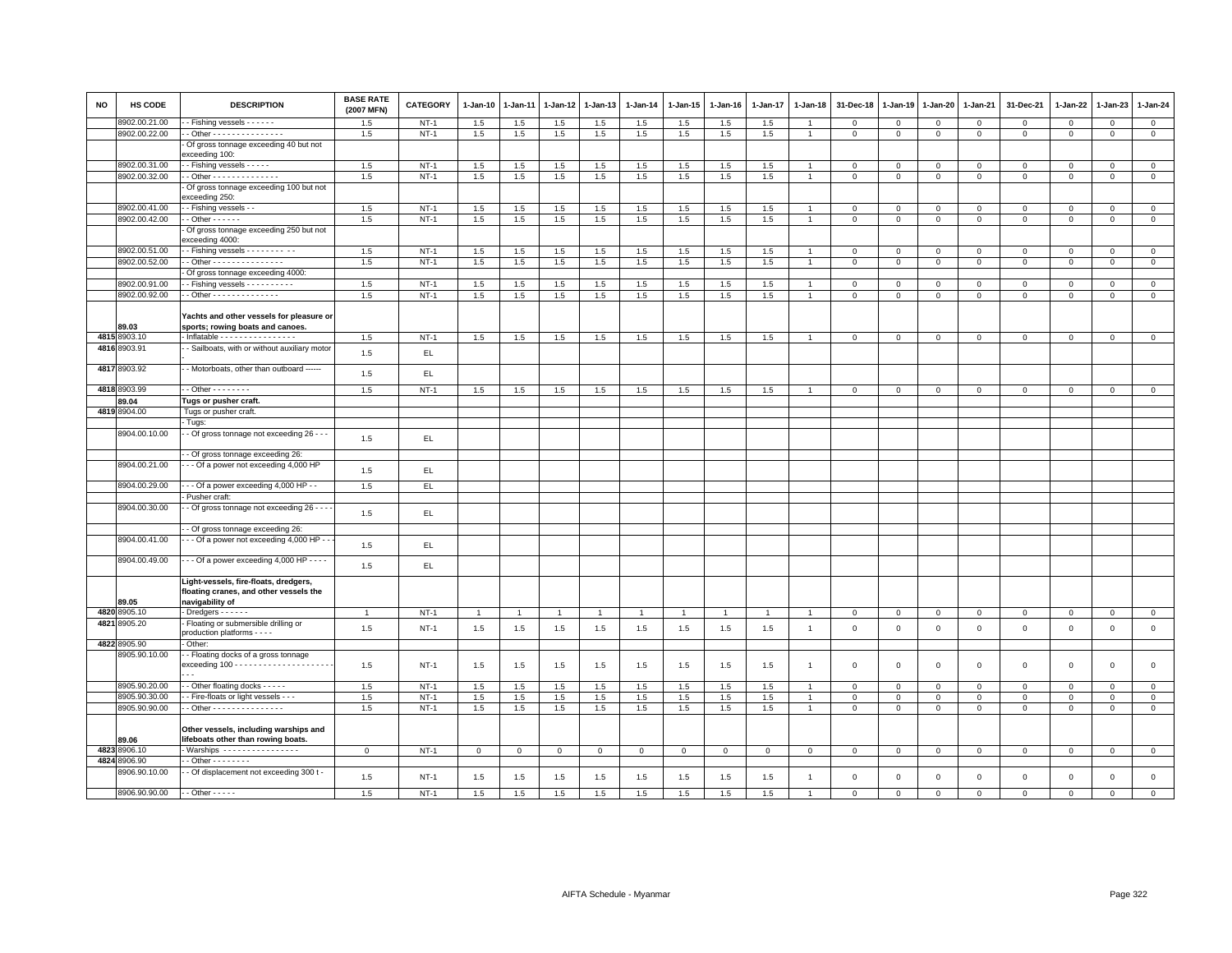| NO   | HS CODE                        | <b>DESCRIPTION</b>                                                                                       | <b>BASE RATE</b><br>(2007 MFN) | <b>CATEGORY</b> | 1-Jan-10       | 1-Jan-11       | 1-Jan-12       | $1 - Jan-13$   | 1-Jan-14       | 1-Jan-15       | 1-Jan-16       | 1-Jan-17       | 1-Jan-18       | 31-Dec-18               | 1-Jan-19       | 1-Jan-20       | 1-Jan-21     | 31-Dec-21      | 1-Jan-22     | 1-Jan-23     | 1-Jan-24       |
|------|--------------------------------|----------------------------------------------------------------------------------------------------------|--------------------------------|-----------------|----------------|----------------|----------------|----------------|----------------|----------------|----------------|----------------|----------------|-------------------------|----------------|----------------|--------------|----------------|--------------|--------------|----------------|
|      |                                | Other floating structures (for example,<br>rafts, tanks, coffer - dams, landing -                        |                                |                 |                |                |                |                |                |                |                |                |                |                         |                |                |              |                |              |              |                |
|      | 89.07                          | stages, buoys                                                                                            |                                |                 |                |                |                |                |                |                |                |                |                |                         |                |                |              |                |              |              |                |
| 4825 | 8907.10                        | Inflatable rafts - - - - - - -                                                                           | 1.5                            | $NT-1$          | 1.5            | 1.5            | 1.5            | 1.5            | 1.5            | 1.5            | 1.5            | 1.5            |                | $\overline{0}$          | $\mathbf 0$    | $\mathbf 0$    | $\mathbf 0$  | $\mathsf 0$    | $\mathbf 0$  | $\mathbf 0$  | $\mathbf 0$    |
|      | 4826 8907.90                   | Other:                                                                                                   |                                |                 |                |                |                |                |                |                |                |                |                |                         |                |                |              |                |              |              |                |
|      | 8907.90.10.00<br>8907.90.90.00 | $-$ Buoys - - - - - - - -<br>$-$ Other $      -$                                                         | 7.5<br>1.5                     | $NT-1$          | $7.5\,$        | 7.5            | 7.5            | 6              | 6              | 5<br>1.5       | 5              | 5              | 3              | $\Omega$<br>$\mathbf 0$ | $\Omega$       | $\mathbf{0}$   | $\Omega$     | $\mathbf 0$    | $\Omega$     | $\Omega$     | $\mathbf{0}$   |
|      |                                | Vessels and other floating structures for                                                                |                                | $NT-1$          | 1.5            | 1.5            | 1.5            | 1.5            | 1.5            |                | 1.5            | 1.5            |                |                         | $\mathbf 0$    | $\mathbf 0$    | $\mathbf 0$  | $\mathsf 0$    | 0            | $\mathbf 0$  | $\mathbf 0$    |
|      | 89.08                          | breaking up.                                                                                             |                                |                 |                |                |                |                |                |                |                |                |                |                         |                |                |              |                |              |              |                |
|      | 4827 8908.00                   | Vessels and other floating structures for<br>breaking up.                                                |                                |                 |                |                |                |                |                |                |                |                |                |                         |                |                |              |                |              |              |                |
|      | 8908.00.10.00                  | - Articles of headings 89.01 to 89.06<br>imported for breaking up - - - - - - - - - - - - -<br>$- - - -$ | 5                              | $NT-1$          | 5              | 5              | 5              | 4              | $\overline{4}$ | $\overline{4}$ | 3              | 3              | $\overline{2}$ | $\mathbf 0$             | $\overline{0}$ | $\mathbf 0$    | 0            | $\mathsf 0$    | 0            | $\mathbf 0$  | $\mathsf 0$    |
|      | 8908.00.90.00                  | - Other - - - - - - - - - - - - -                                                                        |                                |                 |                |                |                |                |                |                |                |                |                |                         |                |                |              |                |              |              |                |
|      |                                | Optical fibres and optical fibre bundles;                                                                | $5\overline{5}$                | $NT-1$          | 5              | 5              | 5              | $\overline{4}$ | $\overline{4}$ | $\overline{4}$ | 3              | 3              | $\overline{2}$ | $\mathbf 0$             | $\mathbf 0$    | $\mathbf 0$    | $\mathbf 0$  | $\mathsf 0$    | 0            | $\mathsf 0$  | $\mathbf 0$    |
|      | 90.01                          | optical fibre cables other than those of<br>heading                                                      |                                |                 |                |                |                |                |                |                |                |                |                |                         |                |                |              |                |              |              |                |
| 4828 | 9001.10                        | -Optical fibres, optical fibre bundles and                                                               |                                |                 |                |                |                |                |                |                |                |                |                |                         |                |                |              |                |              |              |                |
|      | 9001.10.10.00                  | - For telecommunications and other -- - -                                                                | 3                              | $NT-1$          | 3              | 3              | 3              | 3              | 3              | 3              | $\overline{2}$ | $\overline{2}$ | $\overline{1}$ | $\mathsf 0$             | $\overline{0}$ | $\mathbf 0$    | $\mathbf 0$  | $\mathsf 0$    | $\mathbf 0$  | $\mathsf 0$  | $\mathsf 0$    |
|      | 9001.10.90.00                  | $-$ Other $     -$                                                                                       | 3                              | <b>NT-1</b>     | 3              | 3              | $\mathbf{3}$   | 3              | 3              | 3              | $\overline{2}$ | $\overline{2}$ | $\overline{1}$ | $\mathsf 0$             | $\,0\,$        | $\mathbf 0$    | $\mathbf 0$  | $\overline{0}$ | 0            | $\mathbf 0$  | $\mathbf 0$    |
|      | 4829 9001.20                   | Sheets and plates of polarising material -                                                               | 3                              | $NT-1$          | 3              | 3              | 3              | 3              | 3              | 3              | $\overline{2}$ | $\overline{2}$ | $\overline{1}$ | $\mathbf 0$             | $\mathbf 0$    | $\mathbf 0$    | $\mathbf 0$  | $\mathsf 0$    | 0            | $\mathsf 0$  | $\mathsf 0$    |
|      | 4830 9001.30                   | - Contact lenses                                                                                         | 3                              | EL.             |                |                |                |                |                |                |                |                |                |                         |                |                |              |                |              |              |                |
|      | 4831 9001.40                   | Spectacle lenses of glass - - -                                                                          | 3                              | $NT-1$          | 3              | 3              | 3              | 3              | 3              | 3              | $\overline{2}$ | $\overline{2}$ |                | $\mathbf 0$             | $\mathbf 0$    | $\mathbf 0$    | $\mathbf 0$  | $\mathsf 0$    | $\Omega$     | 0            | $\mathsf 0$    |
|      | 4832 9001.50                   | Spectacle lenses of other materials - - -                                                                | 3                              | $NT-1$          | 3              | 3              | 3              | 3              | 3              | 3              | $\overline{2}$ | $\overline{2}$ | $\overline{1}$ | $\mathbf 0$             | $\mathbf 0$    | $\mathbf 0$    | $\mathbf 0$  | $\mathsf 0$    | $\mathbf 0$  | $\mathsf 0$  | $\mathsf 0$    |
|      | 4833 9001.90                   | Other:                                                                                                   |                                |                 |                |                |                |                |                |                |                |                |                |                         |                |                |              |                |              |              |                |
|      | 9001.90.10.00                  | - For photographic or cinematographic -                                                                  | 3                              | $NT-1$          | $\mathbf{3}$   | 3              | 3              | 3              | $\mathbf{3}$   | $\mathbf{3}$   | $\overline{2}$ | $\overline{2}$ | $\overline{1}$ | $\,0\,$                 | $\,0\,$        | $\,0\,$        | $\mathbf 0$  | $\mathsf 0$    | $\mathbf 0$  | $\mathsf 0$  | $\mathbf 0$    |
|      | 9001.90.20.00                  | - Lenses and prisms for lighthouses or                                                                   | 3                              | $NT-1$          | 3              | 3              | 3              | 3              | 3              | 3              | $\overline{2}$ | $\overline{2}$ | $\overline{1}$ | $\mathbf 0$             | $^{\circ}$     | $\overline{0}$ | $\mathbf 0$  | $\mathsf 0$    | 0            | $\Omega$     | $\mathsf 0$    |
|      | 9001.90.90.00                  | - - Other - - - - - - - - - - - - - - - - -                                                              | 3                              | $NT-1$          | 3              | 3              | 3              | 3              | 3              | 3              | $\overline{2}$ | 2              | $\overline{1}$ | $\mathbf 0$             | $\mathbf 0$    | $\circ$        | $\mathbf{0}$ | $\mathsf 0$    | $\mathbf 0$  | $\mathbf 0$  | $\overline{0}$ |
|      | 90.02                          | Lenses, prisms, mirrors and other<br>optical elements, of any material,<br>mounted, being parts          |                                |                 |                |                |                |                |                |                |                |                |                |                         |                |                |              |                |              |              |                |
|      | 4834 9002.11                   | - For cameras, projectors or photographic<br>enlargers or reducers:                                      |                                |                 |                |                |                |                |                |                |                |                |                |                         |                |                |              |                |              |              |                |
|      | 9002.11.10.00                  | - - - Cinematographic projector - - -                                                                    | $\overline{1}$                 | $NT-1$          | $\overline{1}$ |                | $\mathbf{1}$   | $\overline{1}$ |                | $\overline{1}$ |                | $\overline{1}$ |                | $\mathbf 0$             | $\mathsf 0$    | $\mathbf 0$    | $\mathbf 0$  | $\mathsf 0$    | $\mathbf 0$  | $\mathbf{0}$ | $\mathbf 0$    |
|      |                                | $-$ - Other - - - - - - - - - - - - -                                                                    |                                |                 |                |                |                |                |                |                |                |                |                |                         |                |                |              |                |              |              |                |
|      | 9002.11.90.10                  | - - - - - - - For cameras - - -                                                                          | 15                             | <b>NT-1</b>     | 15             | 12.5           | 12.5           | 10             | 10             | 7.5            | 7.5            | 5              | 5              | 0                       | $\mathbf 0$    | $\mathbf 0$    | $\mathbf 0$  | 0              | 0            | 0            | $\mathbf{0}$   |
|      | 9002.11.90.20                  | - - - - - - For projectors (other than<br>cinematographic), photographic enlargers<br>or reducers        | 15                             | <b>NT-1</b>     | 15             | 12.5           | 12.5           | 10             | 10             | 7.5            | 7.5            | 5              | 5              | $^{\circ}$              | $^{\circ}$     | $\mathbf 0$    | 0            | 0              | 0            | $\mathsf 0$  | $\mathsf 0$    |
|      | 4835 9002.19                   | - - Other - - - - - - - - - - - - - - - -                                                                | 3                              | <b>NT-1</b>     | 3              | 3              | 3              | 3              | 3              | 3              | $\overline{2}$ | $\overline{2}$ | $\overline{1}$ | $\mathbf 0$             | $\mathbf 0$    | $\overline{0}$ | $\mathbf{0}$ | $\overline{0}$ | 0            | $\mathbf 0$  | $\overline{0}$ |
|      | 4836 9002.20                   | Filters:                                                                                                 |                                |                 |                |                |                |                |                |                |                |                |                |                         |                |                |              |                |              |              |                |
|      | 9002.20.10.00                  | - For cinematographic projectors - - -                                                                   | $\overline{1}$                 | $NT-1$          | $\overline{1}$ | $\overline{1}$ | $\mathbf{1}$   | $\mathbf{1}$   | $\overline{1}$ | $\overline{1}$ | $\overline{1}$ | $\mathbf{1}$   | $\overline{1}$ | $\mathbf 0$             | $\mathbf{0}$   | $\mathbf 0$    | $\mathbf{0}$ | $\mathbf 0$    | $\mathbf{0}$ | $\mathbf{0}$ | $\mathbf{0}$   |
|      | 9002.20.20.00                  | - For cinematographic cameras,<br>photographic cameras and other projectors                              | 15                             | $NT-1$          | 15             | 12.5           | 12.5           | 10             | 10             | 7.5            | 7.5            | 5              | 5              | $\mathbf 0$             | $\mathbf 0$    | $\mathbf 0$    | $\mathbf 0$  | $\mathsf 0$    | $\mathbf 0$  | $\mathbf 0$  | $\mathsf 0$    |
|      | 9002.20.30.00                  | - - For telescopes or microscopes - - -                                                                  | 3                              | $NT-1$          | $\mathbf{3}$   | 3              | 3              | 3              | 3              | 3              | $\overline{2}$ | $\overline{2}$ | $\overline{1}$ | $\mathbf 0$             | $\mathbf{0}$   | $\mathbf 0$    | $\mathbf 0$  | $\mathsf 0$    | $\mathbf 0$  | $\mathsf 0$  | $\mathbf 0$    |
|      | 9002.20.90.00                  | $-$ Other $ -$                                                                                           | 15                             | $NT-1$          | 15             | 12.5           | 12.5           | 10             | 10             | 7.5            | 7.5            | $\overline{5}$ | 5              | $\mathbf 0$             | $\mathbf 0$    | $\mathsf 0$    | $\mathbf 0$  | $\mathsf 0$    | $\mathbf 0$  | $\mathsf 0$  | $\mathsf 0$    |
|      | 4837 9002.90                   | Other:                                                                                                   |                                |                 |                |                |                |                |                |                |                |                |                |                         |                |                |              |                |              |              |                |
|      | 9002.90.10.00                  | - Lenses and prisms for lighthouses or                                                                   | 3                              | $NT-1$          | 3              | 3              | 3              | 3              | $\mathbf{3}$   | $\mathbf{3}$   | $\overline{2}$ | 2              | $\overline{1}$ | $\overline{0}$          | $\overline{0}$ | $\mathsf 0$    | $\mathsf 0$  | $\mathsf 0$    | $\mathbf 0$  | $\mathsf 0$  | $\mathsf 0$    |
|      | 9002.90.20.00                  | - For cinematographic projectors - - -                                                                   | $\overline{1}$                 | $NT-1$          | $\mathbf{1}$   |                | $\overline{1}$ | $\overline{1}$ |                | $\mathbf{1}$   |                | $\mathbf{1}$   |                | $\mathbf 0$             | $\mathsf 0$    | $\mathbf 0$    | $\mathsf 0$  | $\mathsf 0$    | $\mathbf 0$  | $\mathsf 0$  | $\mathbf 0$    |
|      | 9002.90.30.00                  | - For cinematographic cameras,<br>photographic cameras and other projectors                              | 3                              | $NT-1$          | 3              | 3              | 3              | 3              | $\mathbf{3}$   | 3              | $\overline{2}$ | 2              | $\overline{1}$ | $\Omega$                | $\Omega$       | $\mathbf 0$    | $\mathbf 0$  | $\mathbf 0$    | $\mathbf 0$  | $\mathbf 0$  | $\mathbf 0$    |
|      | 9002.90.40.00                  | - For medical and surgical instruments - -                                                               | 1.5                            | $NT-1$          | 1.5            | 1.5            | 1.5            | 1.5            | 1.5            | 1.5            | 1.5            | 1.5            | $\overline{1}$ | $\mathbf 0$             | $\mathbf{0}$   | $\mathsf 0$    | $\mathbf 0$  | $\mathbf 0$    | $\mathbf 0$  | $\mathbf 0$  | $\mathbf{0}$   |
|      | 9002.90.90.00                  | $-$ - Other - - - - - - - - - -                                                                          | 3                              | $NT-1$          | 3              |                | 3              |                |                |                |                | 2              |                | $\Omega$                | $\Omega$       | $\Omega$       | $\Omega$     | $\Omega$       | $\Omega$     | $\Omega$     | $\Omega$       |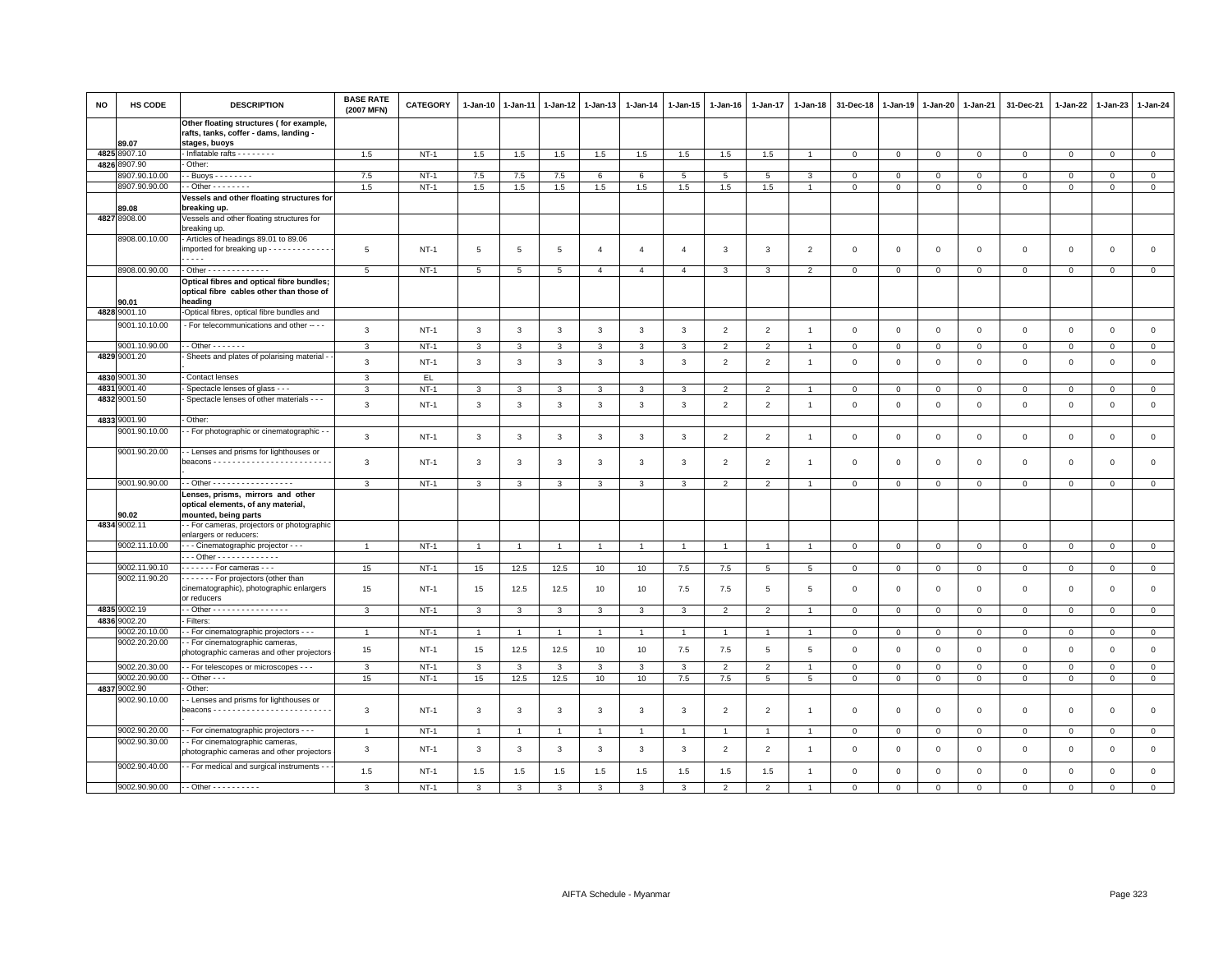| <b>NO</b> | HS CODE                       | <b>DESCRIPTION</b>                                                                                                | <b>BASE RATE</b><br>(2007 MFN) | <b>CATEGORY</b> | $1 - Jan-10$            | 1-Jan-11     | 1-Jan-12     | $1 - Jan-13$ | 1-Jan-14     | 1-Jan-15       | 1-Jan-16       | 1-Jan-17        | 1-Jan-18       | 31-Dec-18      | 1-Jan-19     | 1-Jan-20     | 1-Jan-21       | 31-Dec-21           | 1-Jan-22        | $1-Jan-23$   | 1-Jan-24        |
|-----------|-------------------------------|-------------------------------------------------------------------------------------------------------------------|--------------------------------|-----------------|-------------------------|--------------|--------------|--------------|--------------|----------------|----------------|-----------------|----------------|----------------|--------------|--------------|----------------|---------------------|-----------------|--------------|-----------------|
|           | 90.03                         | Frames and mountings for spectacles,<br>goggles and the like, and parts thereof.                                  |                                |                 |                         |              |              |              |              |                |                |                 |                |                |              |              |                |                     |                 |              |                 |
| 4838      | 9003.11                       |                                                                                                                   | 3                              | $NT-1$          | 3                       | 3            | 3            | 3            | 3            | 3              | $\mathcal{P}$  | $\mathcal{P}$   |                | $\mathbf 0$    | $\mathbf 0$  | $\Omega$     | $\overline{0}$ | $\Omega$            | $\Omega$        | $\Omega$     | $\mathbf{0}$    |
| 4839      | 9003.19                       | - - Of other materials - - - - - - - - - - - -                                                                    | $\mathbf{3}$                   | $NT-1$          | $\mathbf{3}$            | 3            | 3            | $\mathbf{3}$ | $\mathbf{3}$ | $\mathbf{3}$   | $\overline{2}$ | $\overline{2}$  | $\overline{1}$ | $\mathbf 0$    | $\mathsf 0$  | $\mathbf 0$  | $\mathbf 0$    | $\mathsf 0$         | 0               | $\mathsf 0$  | $\circ$         |
|           | 4840 9003.90                  |                                                                                                                   | $\mathcal{R}$                  | $NT-1$          | $\overline{\mathbf{3}}$ | 3            | 3            | $\mathbf{3}$ | $\mathbf{3}$ | $\overline{3}$ | $\overline{2}$ | $\overline{2}$  | $\overline{1}$ | $\,0\,$        | $\,0\,$      | $\mathsf 0$  | $\,0\,$        | $\mathsf 0$         | $\mathsf 0$     | $\mathbf 0$  | $\overline{0}$  |
|           |                               | Spectacles, goggles and the like,                                                                                 |                                |                 |                         |              |              |              |              |                |                |                 |                |                |              |              |                |                     |                 |              |                 |
|           | 90.04                         | corrective, protective or other.                                                                                  |                                |                 |                         |              |              |              |              |                |                |                 |                |                |              |              |                |                     |                 |              |                 |
| 4841      | 9004.10                       | - Sunglasses $- - - - - - - - - - - - - -$                                                                        | 3                              | $NT-1$          | 3                       | 3            | 3            | 3            | 3            | 3              | $\overline{2}$ | $\overline{2}$  |                | $\mathbf 0$    | $\mathbf{0}$ | $\circ$      | $\mathbf 0$    | $\mathbf 0$         | $\mathbf{0}$    | $\mathbf{O}$ | $\mathsf 0$     |
| 4842      | 9004.90<br>9004.90.10.00      | - Other:                                                                                                          | $\mathcal{R}$                  | EL.             |                         |              |              |              |              |                |                |                 |                |                |              |              |                |                     |                 |              |                 |
|           | 9004.90.20.00                 | - Corrective spectacles - - - -                                                                                   | 3                              |                 |                         |              |              |              |              |                |                |                 |                |                |              |              |                |                     |                 |              |                 |
|           | 9004.90.30.00                 | Corrective goggles - - - - - -<br>- Goggles for swimmers - - -                                                    | $\overline{2}$                 | EL.<br>EL.      |                         |              |              |              |              |                |                |                 |                |                |              |              |                |                     |                 |              |                 |
|           | 9004.90.40.00                 | - Other protective goggles - - - - - -                                                                            | 7.5                            | EL.             |                         |              |              |              |              |                |                |                 |                |                |              |              |                |                     |                 |              |                 |
|           | 9004.90.90.00                 | - Other - - - - - - - - - - - - -                                                                                 | $\mathcal{R}$                  | EL              |                         |              |              |              |              |                |                |                 |                |                |              |              |                |                     |                 |              |                 |
|           | 90.05                         | Binoculars, monoculars, other optical<br>telescopes, and mountings therefor;<br>other astronomical                |                                |                 |                         |              |              |              |              |                |                |                 |                |                |              |              |                |                     |                 |              |                 |
| 4843      | 9005.10                       | Binoculars - - - - - - - - - -                                                                                    | 20                             | <b>NT-1</b>     | 20                      | 17.5         | 15           | 15           | 12.5         | 11             | 9              | $7.5\,$         | 5              | $\mathbf 0$    | $\mathbf{0}$ | $\mathbf{0}$ | $\mathbf 0$    | $\mathsf 0$         | $^{\circ}$      | $\mathbf{0}$ | $\mathsf 0$     |
| 4844      | 9005.80                       | - Other instruments:                                                                                              |                                |                 |                         |              |              |              |              |                |                |                 |                |                |              |              |                |                     |                 |              |                 |
|           | 9005.80.10.00                 | - Astronomical instruments, excluding -                                                                           | $\mathbf{3}$                   | $NT-1$          | $\mathbf{3}$            | $\mathbf{3}$ | $\mathbf{3}$ | $\mathbf{3}$ | $\mathbf{3}$ | $\mathbf{3}$   | $\overline{2}$ | $\overline{2}$  | $\overline{1}$ | $\mathsf 0$    | $\,0\,$      | $\,0\,$      | $\mathbf 0$    | $\mathsf{O}\xspace$ | $\mathsf 0$     | $\mathsf 0$  | $\mathsf 0$     |
|           |                               |                                                                                                                   |                                |                 |                         |              |              |              |              |                |                |                 |                |                |              |              |                |                     |                 |              |                 |
|           | 9005.80.90.00                 | $-$ Other $     -$                                                                                                | 3                              | $NT-1$          | 3                       | 3            | 3            | 3            | 3            | 3              | $\overline{2}$ | $\overline{2}$  | $\overline{1}$ | $\mathbf 0$    | $\mathbf 0$  | $\mathbf 0$  | $\mathbf 0$    | $\mathbf 0$         | $\mathbf 0$     | $\mathbf{O}$ | $\mathbf{0}$    |
|           | 4845 9005.90                  | Parts and accessories (including<br>nountings):                                                                   |                                |                 |                         |              |              |              |              |                |                |                 |                |                |              |              |                |                     |                 |              |                 |
|           | 9005.90.10.00                 | - - For astronomical instruments, excluding-                                                                      |                                |                 |                         |              |              |              |              |                |                |                 |                |                |              |              |                |                     |                 |              |                 |
|           |                               |                                                                                                                   | 3                              | $NT-1$          | 3                       | 3            | 3            | 3            | 3            | 3              | $\overline{2}$ | $\overline{2}$  |                | $\overline{0}$ | $\Omega$     | $\mathsf 0$  | $\overline{0}$ | $\Omega$            | $\Omega$        | $\mathsf 0$  | $\mathbf 0$     |
|           | 9005.90.90.00                 | $-$ - Other - - - - - - - - -                                                                                     | $\mathbf{3}$                   | $NT-1$          | $\mathbf{3}$            | $\mathbf{3}$ | $\mathbf{3}$ | $\mathbf{3}$ | 3            | $\mathbf{3}$   | $\overline{2}$ | 2               | $\overline{1}$ | $\,0\,$        | $\,0\,$      | $\,0\,$      | $\mathbf 0$    | $\mathbf{0}$        | $\circ$         | $\mathbf{0}$ | $\circ$         |
|           | 90.06<br>4846 9006.10         | Photographic (other than<br>cinematographic) cameras;<br>photographic flashlight apparatus and                    |                                |                 |                         |              |              |              |              |                |                |                 |                |                |              |              |                |                     |                 |              |                 |
|           |                               | - Cameras of a kind used for preparing<br>printing plates or cylinders:                                           |                                |                 |                         |              |              |              |              |                |                |                 |                |                |              |              |                |                     |                 |              |                 |
|           | 9006.10.10.00                 | - Laser photo plotters [ITA/2 (AS2)] - - - -                                                                      |                                |                 |                         |              |              |              |              |                |                |                 |                |                |              |              |                |                     |                 |              |                 |
|           |                               |                                                                                                                   | 15                             | <b>ST</b>       | 15                      | 14           | 13           | 13           | 12           | 12             | 11             | 10              | $\mathsf g$    | 8              | 8            | 7.5          | 7.5            | $\overline{5}$      | $\overline{5}$  | 5            | $\,$ 5 $\,$     |
|           | 9006.10.90.00                 | - - Other - - - - - - - - - - -                                                                                   | 15                             | <b>ST</b>       | 15                      | 14           | 13           | 13           | 12           | 12             | 11             | 10              | 9              | 8              | 8            | 7.5          | 7.5            | 5                   | 5               | 5            | $\overline{5}$  |
|           | 4847 9006.20                  | Cameras of a kind used for recording                                                                              | 15                             | <b>ST</b>       | 15                      | 14           | 13           | 13           | 12           | 12             | 11             | 10              | 9              | 8              | 8            | 7.5          | 7.5            | 5                   | 5               | 5            | $\,$ 5 $\,$     |
|           |                               | documents on microfilm- - -                                                                                       |                                |                 |                         |              |              |              |              |                |                |                 |                |                |              |              |                |                     |                 |              |                 |
|           | 4848 9006.30                  | - Cameras specially designed for                                                                                  | 15                             | <b>ST</b>       | 15                      | 14           | 13           | 13           | 12           | 12             | 11             | 10              | 9              | 8              | 8            | 7.5          | 7.5            | 5                   | $5\phantom{.0}$ | 5            | $5\overline{5}$ |
|           | 4849 9006.40                  | Instant print cameras - - - -                                                                                     | 15                             | <b>ST</b>       | 15                      | 14           | 13           | 13           | 12           | 12             | 11             | 10              | 9              | 8              | 8            | 7.5          | 7.5            | 5                   | 5               | 5            | $5\phantom{.0}$ |
| 4850      | 9006.51                       | - With a through-the-lens viewfinder<br>(single lens reflex (SLR)), for roll film of a<br>width                   | 15                             | ST              | 15                      | 14           | 13           | 13           | 12           | 12             | 11             | 10              | 9              | 8              | 8            | 7.5          | 7.5            | 5                   | 5               | 5            | $5\phantom{.0}$ |
|           | 4851 9006.52                  | - Other, for roll film of a width less than 35                                                                    | 15                             | $NT-1$          | 15                      | 12.5         | 12.5         | 10           | 10           | 7.5            | 7.5            | 5               | $\overline{5}$ | $\mathbf 0$    | $\mathbf 0$  | $\mathbf 0$  | $\mathbf 0$    | $\mathsf 0$         | $\mathbf 0$     | $\mathbf{O}$ | $\mathsf 0$     |
|           | 4852 9006.53                  | - Other, for roll film of a width of 35 mm - -                                                                    | 15                             | $NT-1$          | 15                      | 12.5         | 12.5         | 10           | 10           | 7.5            | 7.5            | 5               | 5              | $\mathbf 0$    | $\mathbf 0$  | $\mathbf 0$  | $\mathbf 0$    | $\mathsf 0$         | $\mathbf 0$     | $\mathsf 0$  | $\mathsf 0$     |
|           | 4853 9006.59<br>9006.59.10.00 | - Other:                                                                                                          |                                |                 |                         |              |              |              |              |                |                |                 |                |                |              |              |                |                     |                 |              |                 |
|           |                               | - - - Laser photo plotters or image setters<br>with raster image processor - - - - - - - - - - -<br>$\sim$ $\sim$ | 15                             | $NT-1$          | 15                      | 12.5         | 12.5         | 10           | 10           | 7.5            | 7.5            | 5               | $\overline{5}$ | $\mathbf 0$    | $\Omega$     | $\mathsf 0$  | $\mathbf 0$    | $\mathbf 0$         | $\Omega$        | $\mathbf 0$  | $\mathbf 0$     |
|           | 9006.59.90.00                 | - - - Other - - - - - - - - - -                                                                                   | 15                             | $NT-1$          | 15                      | 12.5         | 12.5         | 10           | 10           | $7.5\,$        | 7.5            | 5               | $\overline{5}$ | $\mathbf 0$    | $\mathsf 0$  | $\mathbf 0$  | $\mathsf 0$    | $\Omega$            | $\Omega$        | $\mathbf 0$  | $\mathsf 0$     |
|           |                               | - Photographic flashlight apparatus and                                                                           |                                |                 |                         |              |              |              |              |                |                |                 |                |                |              |              |                |                     |                 |              |                 |
|           |                               | flashbulbs:                                                                                                       |                                |                 |                         |              |              |              |              |                |                |                 |                |                |              |              |                |                     |                 |              |                 |
|           | 4854 9006.61                  | - Discharge lamp (?electronic?) flashlight                                                                        | 15                             | $NT-1$          | 15                      | 12.5         | 12.5         | 10           | 10           | 7.5            | 7.5            | $5\phantom{.0}$ | 5              | $\,0\,$        | $\mathsf 0$  | $\,0\,$      | $\mathsf 0$    | $\mathsf 0$         | $\mathbf 0$     | $\mathsf 0$  | $\mathbf 0$     |
|           | 4855 9006.62                  | - - Flashbulbs, flashcubes and the like - - -                                                                     | 15                             | <b>NT-1</b>     | 15                      | 12.5         | 12.5         | 10           | 10           | 7.5            | 7.5            | 5               | 5              | $\mathbf 0$    | $\mathbf 0$  | $\mathsf 0$  | $\mathbf 0$    | $\mathbf 0$         | $\mathbf 0$     | $\mathsf 0$  | $\mathsf 0$     |
|           | 4856 9006.69                  | - Other - - - - - - - - - - - - - - - - -                                                                         | 15                             | $NT-1$          | 15                      | 12.5         | 12.5         | 10           | 10           | $7.5\,$        | $7.5\,$        | $\overline{5}$  | 5              | $\mathsf 0$    | $\,0\,$      | $\mathsf 0$  | $\mathsf 0$    | $\mathbf{0}$        | $\Omega$        | $\mathbf 0$  | $\mathbf{0}$    |
|           | 4857 9006.91                  | - For cameras:                                                                                                    |                                |                 |                         |              |              |              |              |                |                |                 |                |                |              |              |                |                     |                 |              |                 |
|           | 9006.91.10.00                 | - - For laser photo plotters of 9006.10.10                                                                        | 15                             | $NT-1$          | 15                      | 12.5         | 12.5         | 10           | 10           | 7.5            | 7.5            | 5               | 5              | $\mathbf 0$    | $\mathbf 0$  | $\mathbf 0$  | $\mathbf 0$    | 0                   | 0               | $^{\circ}$   | $\mathbf 0$     |
|           | 9006.91.20.00                 | - - - Other, for cameras of subheadings - -                                                                       | 15                             | $NT-1$          | 15                      | 12.5         | 12.5         | 10           | 10           | 7.5            | 7.5            | 5               | 5              | $\Omega$       | $\mathbf 0$  | $\mathbf 0$  | $\Omega$       | $\Omega$            | $\mathbf 0$     | $\mathsf 0$  | $\mathbf 0$     |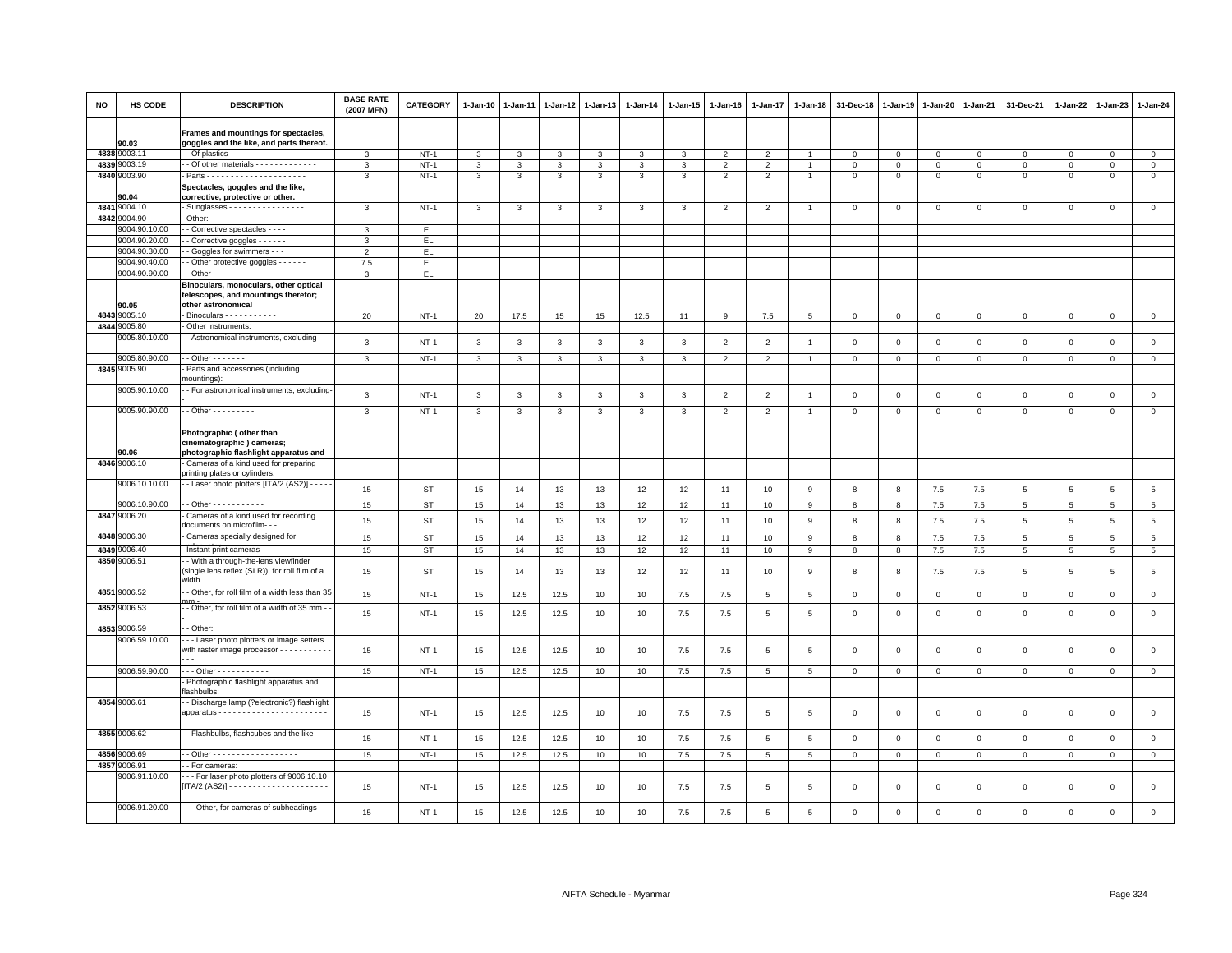| <b>NO</b> | <b>HS CODE</b>                | <b>DESCRIPTION</b>                                                                                                                     | <b>BASE RATE</b><br>(2007 MFN) | <b>CATEGORY</b> | $1 - Jan-10$   | 1-Jan-11       | 1-Jan-12       | 1-Jan-13       | $1 - Jan-14$   | $1 - Jan-15$   | $1 - Jan-16$   | 1-Jan-17        | $1 - Jan-18$    | 31-Dec-18      | $1 - Jan-19$   | $1 - Jan-20$   | $1 - Jan-21$   | 31-Dec-21      | 1-Jan-22     | 1-Jan-23       | $1-Jan-24$     |
|-----------|-------------------------------|----------------------------------------------------------------------------------------------------------------------------------------|--------------------------------|-----------------|----------------|----------------|----------------|----------------|----------------|----------------|----------------|-----------------|-----------------|----------------|----------------|----------------|----------------|----------------|--------------|----------------|----------------|
|           | 9006.91.30.00                 | - Other, for cameras of subheadings                                                                                                    | 15                             | $NT-1$          | 15             | 12.5           | 12.5           | 10             | 10             | 7.5            | 7.5            | $\overline{5}$  | 5               | $\mathbf 0$    | $\overline{0}$ | $\mathbf{0}$   | $\mathbf 0$    | $\mathbf 0$    | $\mathbf 0$  | $\mathbf 0$    | $\mathbf 0$    |
|           | 9006.91.90.00                 | - - - Other - - - - - - - - -                                                                                                          | 15                             | $NT-1$          | 15             | 12.5           | 12.5           | 10             | 10             | 7.5            | 7.5            | 5               | 5               | $\mathbf 0$    | $\mathbf{0}$   | $\overline{0}$ | $\overline{0}$ | $\mathbf{0}$   | $\mathbf{0}$ | $\mathbf 0$    | $\mathbf{0}$   |
| 4858      | 9006.99                       | - Other:                                                                                                                               |                                |                 |                |                |                |                |                |                |                |                 |                 |                |                |                |                |                |              |                |                |
|           | 9006.99.10.00                 | - - For photographic flashlight apparatus                                                                                              | 15                             | $NT-1$          | 15             | 12.5           | 12.5           | 10             | 10             | 7.5            | 7.5            | 5               | $\,$ 5          | $\,0\,$        | $\mathsf 0$    | $\,0\,$        | $\mathsf 0$    | $\mathsf 0$    | $\mathsf 0$  | $\mathsf 0$    | $\mathsf 0$    |
|           | 9006.99.90.00                 | $-$ - Other - - - - - - - - - - - -                                                                                                    | 15                             | $NT-1$          | 15             | 12.5           | 12.5           | 10             | 10             | 7.5            | 7.5            | 5               | 5               | $\mathbf{0}$   | $\mathbf{0}$   | $\mathbf 0$    | $\mathbf{0}$   | $\mathbf 0$    | $\mathbf 0$  | $\mathbf 0$    | $\mathbf 0$    |
|           |                               | Cinematographic cameras and<br>projectors, whether or not                                                                              |                                |                 |                |                |                |                |                |                |                |                 |                 |                |                |                |                |                |              |                |                |
|           | 90.07<br>4859 9007.11         | incorporating sound recording or<br>- For film of less than 16 mm width or for<br>double-8 mm film - - - - - - - - - - - - - - - - - - | 15                             | $NT-1$          | 15             | 12.5           | 12.5           | 10             | 10             | 7.5            | 7.5            | 5               | 5               | $\mathbf 0$    | $\Omega$       | $\mathbf 0$    | $\mathsf 0$    | $\mathbf 0$    | $\mathbf 0$  | $\mathbf 0$    | $\mathsf 0$    |
|           | 4860 9007.19                  | - - Other - - - - - - - - - - - - - - -                                                                                                | 15                             | $NT-1$          | 15             | 12.5           | 12.5           | 10             | 10             | 7.5            | 7.5            | 5               | 5               | $\overline{0}$ | $\mathsf 0$    | $\overline{0}$ | $\circ$        | $\circ$        | $\mathbf 0$  | $\circ$        | $\mathbf{0}$   |
|           | 4861 9007.20                  | Projectors:                                                                                                                            |                                |                 |                |                |                |                |                |                |                |                 |                 |                |                |                |                |                |              |                |                |
|           | 9007.20.10.00                 | - For film of less than 16 mm in width - -                                                                                             | $\overline{1}$                 | $NT-1$          | $\overline{1}$ | $\overline{1}$ | $\overline{1}$ | $\mathbf{1}$   | $\mathbf{1}$   | $\overline{1}$ | $\overline{1}$ | $\overline{1}$  | $\overline{1}$  | $\mathbf 0$    | $\mathbf 0$    | $\mathbf 0$    | $\mathbf 0$    | $\mathsf 0$    | $\mathbf 0$  | $\mathbf 0$    | $\mathbf 0$    |
|           | 9007.20.90.00                 | $-$ - Other - - - - - - - - -                                                                                                          | $\overline{1}$                 | $NT-1$          | -1             |                |                | $\overline{1}$ |                | $\mathbf{1}$   |                |                 |                 | 0              | $^{\circ}$     | $\mathbf 0$    | 0              | 0              | 0            | 0              | $\mathbf{0}$   |
|           |                               | - Parts and accessories:                                                                                                               |                                |                 |                |                |                |                |                |                |                |                 |                 |                |                |                |                |                |              |                |                |
|           | 4862 9007.91                  |                                                                                                                                        | 15                             | $NT-1$          | 15             | 12.5           | 12.5           | 10             | 10             | 7.5            | 7.5            | 5               | 5               | $\mathbf 0$    | $\mathbf 0$    | $\mathbf 0$    | $\mathbf 0$    | $\mathsf 0$    | 0            | $\mathsf 0$    | $\mathbf{0}$   |
|           | 4863 9007.92                  | - For projectors - - - - - - - - - - - - - - - - - -                                                                                   | $\overline{1}$                 | $NT-1$          | $\overline{1}$ | $\overline{1}$ | $\overline{1}$ | $\overline{1}$ | $\overline{1}$ | $\overline{1}$ | $\overline{1}$ | $\mathbf{1}$    | $\overline{1}$  | $\mathbf 0$    | $\mathbb O$    | $\mathbf 0$    | $\mathbf 0$    | $\mathsf 0$    | $\mathbf 0$  | $\mathbf 0$    | $\mathsf 0$    |
|           | 90.08                         | Image projectors, other than<br>cinematographic; photographic (other<br>than cinematographic)                                          |                                |                 |                |                |                |                |                |                |                |                 |                 |                |                |                |                |                |              |                |                |
|           | 4864 9008.10                  | Slide projectors - - - - - - - - - -                                                                                                   | 15                             | $NT-1$          | 15             | 12.5           | 12.5           | 10             | 10             | $7.5$          | 7.5            | 5               | 5               | $\overline{0}$ | $\overline{0}$ | $\overline{0}$ | $\overline{0}$ | $\mathbf{0}$   | $\mathbf 0$  | $\mathbf 0$    | $\overline{0}$ |
|           | 4865 9008.20                  | Microfilm, microfiche or other microform<br>readers, whether or not capable of - - -                                                   | 3                              | $NT-1$          | 3              | 3              | 3              | 3              | 3              | 3              | $\overline{2}$ | $\overline{2}$  | $\mathbf{1}$    | $\mathbf 0$    | $\overline{0}$ | $\mathbf 0$    | 0              | 0              | 0            | $\mathbf 0$    | $\mathsf 0$    |
|           | 4866 9008.30                  | Other image projectors ------------                                                                                                    | 15                             | $NT-1$          | 15             | 12.5           | 12.5           | 10             | 10             | 7.5            | 7.5            | $\overline{5}$  | $\,$ 5          | $\,0\,$        | $\,$ 0         | $\,0\,$        | $\mathsf 0$    | $\mathsf 0$    | $\mathsf 0$  | $\mathsf 0$    | $\mathsf 0$    |
|           | 4867 9008.40                  | Photographic (other than<br>cinematographic) enlargers and reducers:                                                                   |                                |                 |                |                |                |                |                |                |                |                 |                 |                |                |                |                |                |              |                |                |
|           | 9008.40.10.00                 | - Specialised equipment for use in the                                                                                                 | 15                             | <b>NT-1</b>     | 15             | 12.5           | 12.5           | 10             | 10             | 7.5            | 7.5            | 5               | 5               | $\mathbf 0$    | $\mathbf 0$    | $\mathbf 0$    | $\mathbf 0$    | $\mathsf 0$    | $\mathbf 0$  | $\mathsf 0$    | $\mathsf 0$    |
|           | 9008.40.90.00                 | $-$ Other - - - - - - - -                                                                                                              | 15                             | $NT-1$          | 15             | 12.5           | 12.5           | 10             | 10             | 7.5            | 7.5            | 5               | 5               | $\mathbf 0$    | $\mathsf 0$    | $\circ$        | $\mathbf{0}$   | $\mathbf{0}$   | $\circ$      | $\mathbf{0}$   | $\mathsf 0$    |
|           | 4868 9008.90                  | Parts and accessories:                                                                                                                 |                                |                 |                |                |                |                |                |                |                |                 |                 |                |                |                |                |                |              |                |                |
|           | 9008.90.10.00                 | - Of the goods of subheading 9008.20.00                                                                                                | $\mathbf{3}$                   | $NT-1$          | $\mathbf{3}$   | 3              | $\mathbf{3}$   | $\mathsf 3$    | $\mathbf{3}$   | $_{\rm 3}$     | $\overline{2}$ | $\overline{2}$  | $\overline{1}$  | $\mathbf 0$    | $\overline{0}$ | $\mathsf 0$    | $\mathsf 0$    | $\mathsf 0$    | $\mathsf 0$  | $\mathbf 0$    | $\mathsf 0$    |
|           | 9008.90.90.00                 | - - Other - - - - - -                                                                                                                  | 15                             | $NT-1$          | 15             | 12.5           | 12.5           | 10             | 10             | $7.5\,$        | 7.5            | 5               | 5               | $\mathbf 0$    | $\overline{0}$ | $\mathbf 0$    | $\mathbf 0$    | $\mathbf 0$    | $\mathbf 0$  | $\mathbf{0}$   | $\mathsf 0$    |
|           | 90.09                         | Photocopying apparatus incorporating<br>an optical system or of the contact type<br>and thermo- copying                                |                                |                 |                |                |                |                |                |                |                |                 |                 |                |                |                |                |                |              |                |                |
|           | 4869 9009.11                  | - Operating by reproducing the original<br>image directly onto the copy (direct<br>process):                                           |                                |                 |                |                |                |                |                |                |                |                 |                 |                |                |                |                |                |              |                |                |
|           | 9009.11.10.00                 | - - - Colour - - - -                                                                                                                   | 15                             | $NT-1$          | 15             | 12.5           | 12.5           | 10             | 10             | 7.5            | 7.5            | 5               | $\overline{5}$  | $\mathbf 0$    | $\mathsf 0$    | $\mathbf 0$    | $\mathbf 0$    | $\mathsf 0$    | $\mathbf{0}$ | $\mathbf{0}$   | $\mathsf 0$    |
|           | 9009.11.90.00<br>4870 9009.12 | $\cdots$ Other - - - - - - - -<br>- Operating by reproducing the original<br>image via an intermediate onto the copy                   | 15                             | $NT-1$          | 15             | 12.5           | 12.5           | 10             | 10             | 7.5            | 7.5            | 5               | 5               | $\mathbf 0$    | $\mathbf 0$    | $\mathbf{O}$   | $\circ$        | $\mathsf 0$    | $\mathsf 0$  | $\mathsf 0$    | $\mathbf 0$    |
|           |                               | - - Colour:                                                                                                                            |                                |                 |                |                |                |                |                |                |                |                 |                 |                |                |                |                |                |              |                |                |
|           | 9009.12.11.00                 | ---- Electrostatic photocopying                                                                                                        |                                |                 |                |                |                |                |                |                |                |                 |                 |                |                |                |                |                |              |                |                |
|           |                               | apparatus, operating by reproducing the<br>original image                                                                              | 15                             | $NT-1$          | 15             | 12.5           | 12.5           | 10             | 10             | 7.5            | 7.5            | $\overline{5}$  | 5               | $\Omega$       | $\Omega$       | $\mathbf 0$    | $\mathbf{0}$   | $\mathbf 0$    | $\mathbf 0$  | $\mathbf{0}$   | $\mathsf 0$    |
|           | 9009.12.19.00                 | . Other<br>- - Other                                                                                                                   | 15                             | $NT-1$          | 15             | 12.5           | 12.5           | 10             | 10             | 7.5            | 7.5            | $5\phantom{.0}$ | $5\phantom{.0}$ | $\mathbf{0}$   | $\mathbf 0$    | $\overline{0}$ | $\mathbf 0$    | $\overline{0}$ | $\mathbf{0}$ | $\overline{0}$ | $\overline{0}$ |
|           | 9009.12.91.00                 | - - - - Electrostatic photocopying<br>apparatus, operating by reproducing the<br>original image                                        | 15                             | $NT-1$          | 15             | 12.5           | 12.5           | 10             | 10             | 7.5            | 7.5            | 5               | 5               | $\Omega$       | $\Omega$       | $\Omega$       | $\mathbf 0$    | $\mathbf 0$    | $\mathbf 0$  | $\mathbf 0$    | $\circ$        |
|           | 9009.12.99.00                 | - - - - Other - - - - - - - -                                                                                                          | 15                             | $NT-1$          | 15             | 12.5           | 12.5           | 10             | 10             | 7.5            | 7.5            | 5               | $5\phantom{.0}$ | $\mathbf{O}$   | $\mathbf 0$    | $\overline{0}$ | $\mathbf{0}$   | $\mathsf 0$    | $\mathbf 0$  | $\mathbf 0$    | $\overline{0}$ |
|           |                               | - Other photocopying apparatus:                                                                                                        |                                |                 |                |                |                |                |                |                |                |                 |                 |                |                |                |                |                |              |                |                |
|           | 4871 9009.21                  | - Incorporating an optical system: [ITA1/A-<br>101]                                                                                    |                                |                 |                |                |                |                |                |                |                |                 |                 |                |                |                |                |                |              |                |                |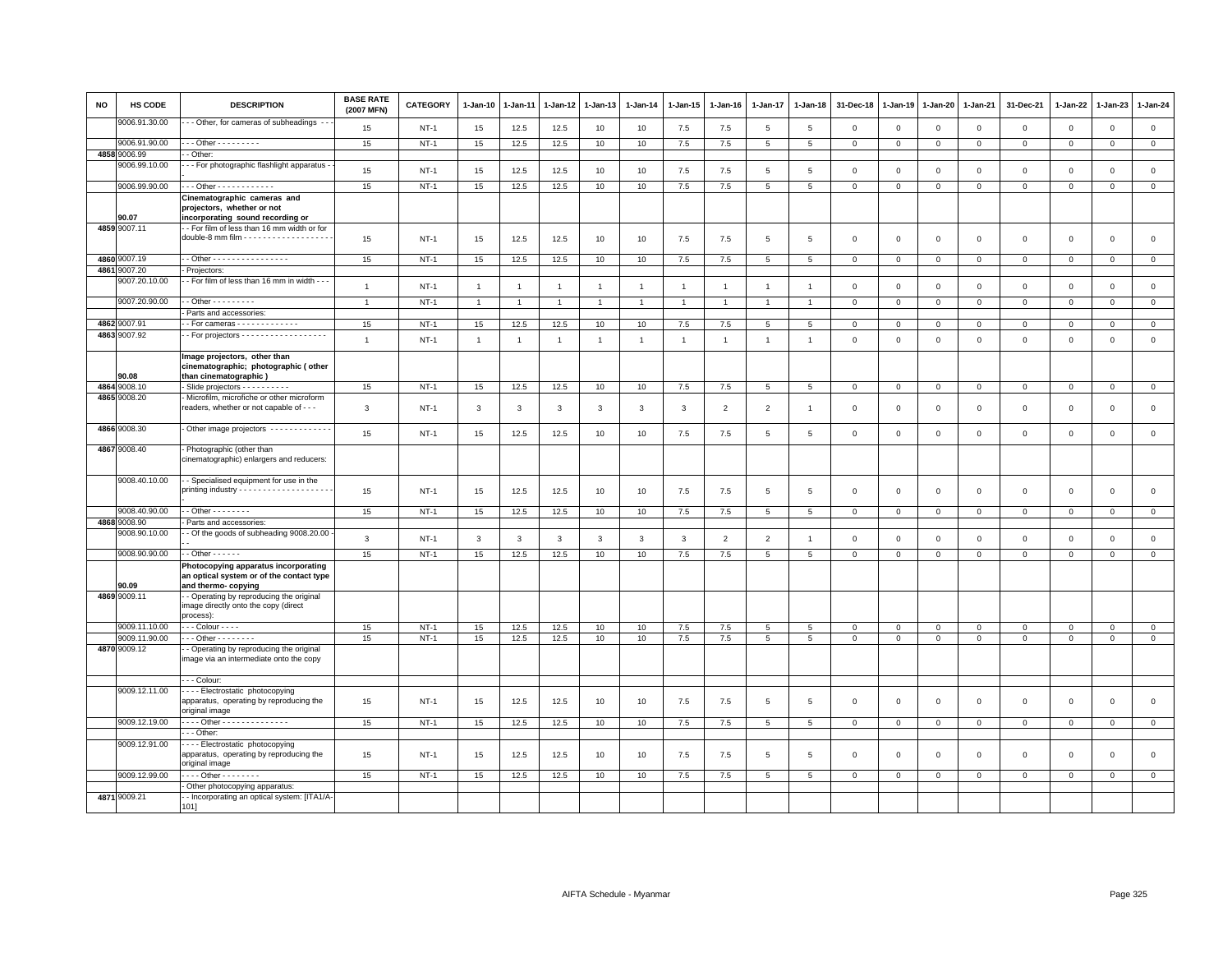| <b>NO</b> | HS CODE                        | <b>DESCRIPTION</b>                                                                                                           | <b>BASE RATE</b><br>(2007 MFN) | <b>CATEGORY</b> | 1-Jan-10     | 1-Jan-11     | 1-Jan-12     | 1-Jan-13     | $1-Jan-14$   | $1 - Jan-15$ | 1-Jan-16       | $1 - Jan-17$    | 1-Jan-18        | 31-Dec-18    | $1 - Jan-19$ | 1-Jan-20       | 1-Jan-21     | 31-Dec-21      | 1-Jan-22    | 1-Jan-23       | 1-Jan-24       |
|-----------|--------------------------------|------------------------------------------------------------------------------------------------------------------------------|--------------------------------|-----------------|--------------|--------------|--------------|--------------|--------------|--------------|----------------|-----------------|-----------------|--------------|--------------|----------------|--------------|----------------|-------------|----------------|----------------|
|           | 9009.21.10.00                  | - - Colour - - - - - - - -                                                                                                   | 15                             | $NT-1$          | 15           | 12.5         | 12.5         | 10           | 10           | 7.5          | 7.5            | 5               | 5               | $\mathbf 0$  | $\mathbf 0$  | $\mathsf 0$    | $\mathbf 0$  | $\mathbf 0$    | $\mathsf 0$ | $\mathbf 0$    | $\mathbf{0}$   |
|           | 9009.21.90.00                  | $-$ - Other - - - - - - - - -                                                                                                | 15                             | $NT-1$          | 15           | 12.5         | 12.5         | 10           | 10           | 7.5          | 7.5            | $5\overline{5}$ | 5               | $\mathbf{0}$ | $\mathbf 0$  | $\mathbf{O}$   | $\mathbf 0$  | $\mathbf{0}$   | $\mathsf 0$ | $\mathbf 0$    | $\circ$        |
|           | 4872 9009.22                   | - Of the contact type:                                                                                                       |                                |                 |              |              |              |              |              |              |                |                 |                 |              |              |                |              |                |             |                |                |
|           | 9009.22.10.00                  | - - Colour - - - - -                                                                                                         | 15                             | $NT-1$          | 15           | 12.5         | 12.5         | 10           | 10           | 7.5          | 7.5            | 5               | 5               | $\mathbf 0$  | $\mathbf 0$  | 0              | $\Omega$     | $\Omega$       | $^{\circ}$  | $\Omega$       | $\mathsf 0$    |
|           | 9009.22.90.00                  | $-$ Other $    -$                                                                                                            | 15                             | $NT-1$          | 15           | 12.5         | 12.5         | 10           | 10           | 7.5          | 7.5            | 5               | 5               | $\mathbf{0}$ | $\mathbf 0$  | $\mathsf 0$    | $\mathbf{0}$ | $\mathbf{0}$   | $\mathsf 0$ | $\mathbf 0$    | $\mathbf 0$    |
|           | 4873 9009.30                   | Thermo-copying apparatus:<br>Colour - - - - - -                                                                              |                                |                 |              |              |              |              |              |              |                |                 | $5\overline{5}$ | $\Omega$     | $\Omega$     | $\Omega$       | $\Omega$     | $\Omega$       | $\Omega$    | $\Omega$       | $\Omega$       |
|           | 9009.30.10.00<br>9009.30.90.00 |                                                                                                                              | 15                             | $NT-1$          | 15           | 12.5         | 12.5         | 10           | 10           | 7.5          | 7.5            | 5               |                 | $\Omega$     |              |                |              |                |             |                |                |
|           | 4874 9009.91                   | Parts and accessories: [ITA1/A-102]<br>- Automatic document feeders [ITA1/A-                                                 | 15                             | $NT-1$          | 15           | 12.5         | 12.5         | 10           | 10           | 7.5          | 7.5            | 5               | 5               |              | $\mathbf 0$  | 0              | $\Omega$     | $\mathbf 0$    | $\Omega$    | $\Omega$       | $\mathbf 0$    |
|           |                                |                                                                                                                              | 15                             | $NT-1$          | 15           | 12.5         | 12.5         | 10           | 10           | 7.5          | $7.5\,$        | $\,$ 5 $\,$     | $\,$ 5 $\,$     | $\mathsf 0$  | $\mathsf 0$  | $\mathsf 0$    | $\mathbf 0$  | $\mathbf 0$    | $\mathbf 0$ | $\mathbf 0$    | $\mathbf 0$    |
|           | 4875 9009.92                   | - Paper feeders [ITA1/A-102] - - - - - - - -                                                                                 | 15                             | $NT-1$          | 15           | 12.5         | 12.5         | 10           | 10           | 7.5          | 7.5            | 5               | 5               | $\mathbf 0$  | $\mathsf 0$  | $\mathsf 0$    | $\Omega$     | $\mathbf 0$    | $\Omega$    | $\mathbf 0$    | $\mathbf{0}$   |
|           | 4876 9009.93                   | - Sorters [ITA1/A-102] - - - - - - - - - - -                                                                                 | 15                             | $NT-1$          | 15           | 12.5         | 12.5         | 10           | 10           | 7.5          | 7.5            | $\overline{5}$  | $\overline{5}$  | $\mathbf 0$  | $\mathbf 0$  | $\overline{0}$ | $\Omega$     | $\overline{0}$ | $\mathbf 0$ | $\overline{0}$ | $\overline{0}$ |
|           | 4877 9009.99                   | - Other [ITA1/A-102] - - - - - - - - - - - - - -                                                                             | 15                             | $NT-1$          | 15           | 12.5         | 12.5         | 10           | 10           | 7.5          | 7.5            | $5\phantom{.0}$ | 5               | $\mathsf 0$  | $\mathsf 0$  | $\mathsf 0$    | $\mathbf 0$  | 0              | $\mathsf 0$ | $\Omega$       | $\mathbf 0$    |
|           | 90.10                          | Apparatus and equipment for<br>photographic (including<br>cinematographic) laboratories                                      |                                |                 |              |              |              |              |              |              |                |                 |                 |              |              |                |              |                |             |                |                |
|           | 4878 9010.10                   | - Other - - - - - - - - - - - - - - - - - -                                                                                  |                                |                 |              |              |              |              |              |              |                |                 |                 |              |              |                |              |                |             |                |                |
|           | 9010.10.10.00                  | - Apparatus and equipment for<br>automatically developing x-ray film - - - - - -                                             | 15                             | $NT-1$          | 15           | 12.5         | 12.5         | 10           | 10           | 7.5          | $7.5\,$        | $\overline{5}$  | 5               | $\mathsf 0$  | $\mathsf 0$  | $\mathsf 0$    | $\mathsf 0$  | $\mathsf 0$    | $\Omega$    | $\mathbf 0$    | $\mathbf 0$    |
|           | 9010.10.90.00                  | $-$ Other $    -$                                                                                                            | 15                             | $NT-1$          | 15           | 12.5         | 12.5         | 10           | 10           | 7.5          | 7.5            | $\overline{5}$  | 5               | $\mathbf 0$  | $\mathbf 0$  | $\mathbf 0$    | $\circ$      | $\mathsf 0$    | $\mathbf 0$ | $\mathbf{0}$   | $\mathsf 0$    |
|           | 4879 9010.41                   | Direct write-on-wafer apparatus [ITA1/A                                                                                      | 15                             | $NT-1$          | 15           | 12.5         | 12.5         | 10           | 10           | 7.5          | 7.5            | 5               | 5               | $\mathbf 0$  | $\mathsf 0$  | $\mathsf 0$    | $\mathbf 0$  | $\mathbf 0$    | $\Omega$    | $\mathbf 0$    | 0              |
|           | 4880 9010.42                   | - Step and repeat aligners [ITA1/A-172] -                                                                                    | 15                             | $NT-1$          | 15           | 12.5         | 12.5         | 10           | 10           | 7.5          | 7.5            | $\overline{5}$  | 5               | $\mathsf 0$  | $\mathsf 0$  | $\mathsf 0$    | $\mathbf 0$  | $\mathsf 0$    | $\Omega$    | $\mathbf 0$    | $\mathbf{0}$   |
|           | 4881 9010.49                   | - Other [ITA1/A-173] - - - - - - - - - - - - - -                                                                             | 15                             | $NT-1$          | 15           | 12.5         | 12.5         | 10           | 10           | 7.5          | 7.5            | 5 <sup>5</sup>  | $5\overline{5}$ | $\mathbf{0}$ | $\mathbf{0}$ | $\circ$        | $\mathbf{0}$ | $\mathbf{0}$   | $\mathbf 0$ | $\mathbf{0}$   | $\circ$        |
|           | 4882 9010.50                   | Other apparatus and equipment for<br>photographic (including cinematographic)-                                               |                                |                 |              |              |              |              |              |              |                |                 |                 |              |              |                |              |                |             |                |                |
|           | 9010.50.10.00                  | - Apparatus for the projection or drawing<br>of circuit patterns on sensitized substrates                                    | 15                             | NT-1            | 15           | 12.5         | 12.5         | 10           | 10           | 7.5          | 7.5            | $\overline{5}$  | 5               | $\mathbf 0$  | $\mathsf 0$  | $\mathsf 0$    | $\Omega$     | $\mathbf{O}$   | $\Omega$    | $\mathbf 0$    | $\mathsf{O}$   |
|           | 9010.50.90.00                  | $-$ Other $   -$                                                                                                             | 15                             | $NT-1$          | 15           | 12.5         | 12.5         | 10           | 10           | 7.5          | 7.5            | 5               | 5               | $\Omega$     | $\mathbf 0$  | $\mathbf 0$    | $\Omega$     | $\mathsf 0$    | $\Omega$    | $\mathbf{0}$   | $\mathbf{0}$   |
|           | 4883 9010.60                   | Projection screens:                                                                                                          |                                |                 |              |              |              |              |              |              |                |                 |                 |              |              |                |              |                |             |                |                |
|           | 9010.60.10.00                  | - Of 300 inches or more - - - -                                                                                              | 15                             | $NT-1$          | 15           | 12.5         | 12.5         | 10           | 10           | 7.5          | 7.5            | 5               | 5               | $\mathbf{0}$ | $\mathbf 0$  | $\mathbf 0$    | $\Omega$     | $\mathbf{0}$   | 0           | $\mathbf 0$    | $\overline{0}$ |
|           | 9010.60.90.00                  | $-$ Other $    -$                                                                                                            | 15                             | $NT-1$          | 15           | 12.5         | 12.5         | 10           | 10           | 7.5          | 7.5            | $5\overline{5}$ | $5\overline{5}$ | $\mathbf 0$  | $\mathbf 0$  | $\mathsf 0$    | $\mathbf 0$  | $\circ$        | $\mathsf 0$ | $\circ$        | $\mathbf{0}$   |
| 4884      | 9010.90<br>9010.90.10.00       | Parts and accessories:<br>- For projection screens, or for articles of<br>subheading $9010.10 - - - - - - - - - - - - - - -$ | 15                             | NT-1            | 15           | 12.5         | 12.5         | 10           | 10           | 7.5          | $7.5\,$        | $\overline{5}$  | $\overline{5}$  | $\mathsf 0$  | $\mathsf 0$  | $\mathsf 0$    | $\mathsf 0$  | $\mathsf 0$    | $\Omega$    | $\,$ 0         | $\mathsf 0$    |
|           | 9010.90.20.00                  | - Parts and accessories of the apparatus<br>of subheadings 9010.41.00, 9010.42.00<br>and                                     | 15                             | $NT-1$          | 15           | 12.5         | 12.5         | 10           | 10           | 7.5          | 7.5            | 5               | 5               | $\Omega$     | $\mathbf 0$  | $\mathbf 0$    | $\Omega$     | $\mathbf 0$    | $\Omega$    | $\overline{0}$ | $\mathbf{0}$   |
|           | 9010.90.30.00                  | - Parts and accessories of apparatus for<br>the projection or drawing of circuit patterns                                    | 15                             | $NT-1$          | 15           | 12.5         | 12.5         | 10           | 10           | 7.5          | 7.5            | 5               | 5               | $\Omega$     | $\mathbf 0$  | $\mathbf 0$    | $\mathbf 0$  | $\mathbf 0$    | $\Omega$    | $\mathbf 0$    | 0              |
|           | 9010.90.90.00                  | $\cdot$ - Other - - - - - - -                                                                                                | 15                             | $NT-1$          | 15           | 12.5         | 12.5         | 10           | 10           | 7.5          | 7.5            | $5\overline{5}$ | 5               | $\mathbf 0$  | $\mathbf 0$  | $\mathbf{O}$   | $\mathbf 0$  | $\mathbf{0}$   | $\mathbf 0$ | $\overline{0}$ | $\mathbf{0}$   |
|           | 90.11                          | Compound optical microscopes,<br>including those for photomicrography,<br>cinephotomicrography or                            |                                |                 |              |              |              |              |              |              |                |                 |                 |              |              |                |              |                |             |                |                |
|           | 4885 9011.10                   | Stereoscopic microscopes                                                                                                     |                                |                 |              |              |              |              |              |              |                |                 |                 |              |              |                |              |                |             |                |                |
|           | 9011.10.10.00                  | - Optical stereoscopic microscopes fitted<br>with equipment specifically designed for<br>the                                 | 3                              | $NT-1$          | 3            | 3            | 3            | 3            | 3            | $\mathbf{3}$ | $\overline{2}$ | $\overline{2}$  | $\overline{1}$  | $\mathbf 0$  | $\mathsf 0$  | $\mathsf 0$    | $\mathbf 0$  | $\mathbf 0$    | $\mathbf 0$ | $\mathbf 0$    | $\mathbf 0$    |
|           | 9011.10.90.00                  | $-$ Other $     -$                                                                                                           | $\mathbf{3}$                   | $NT-1$          | 3            | 3            | $\mathbf{3}$ | $\mathbf{3}$ | $\mathbf{3}$ | $\mathbf{3}$ | $\overline{2}$ | $\overline{2}$  | $\overline{1}$  | $\mathbf 0$  | $\mathbf 0$  | $\mathsf 0$    | $\mathbf 0$  | $\mathsf 0$    | $\mathsf 0$ | $\mathsf 0$    | $\circ$        |
|           | 4886 9011.20                   | Other microscopes, for<br>photomicrography,cinephotomicrography ·                                                            |                                |                 |              |              |              |              |              |              |                |                 |                 |              |              |                |              |                |             |                |                |
|           | 9011.20.10.00                  | - Photomicrographic microscopes fitted<br>with equipment specifically designed for                                           | $\mathbf{3}$                   | $NT-1$          | $\mathbf{3}$ | $\mathbf{3}$ | 3            | 3            | $\mathbf{3}$ | $\mathbf{3}$ | $\overline{2}$ | $\overline{2}$  | $\overline{1}$  | $\mathsf 0$  | $\Omega$     | $\mathbf 0$    | $\mathbf 0$  | $\mathsf 0$    | $\mathsf 0$ | $\mathbf{0}$   | $\mathsf 0$    |
|           | 9011.20.90.00                  | $-$ Other $     -$                                                                                                           | 3                              | $NT-1$          | 3            | 3            | 3            | 3            | 3            | 3            | $\overline{2}$ | $\overline{2}$  |                 | $\Omega$     | 0            | $\mathbf 0$    | $\mathbf 0$  | $\mathbf 0$    | 0           | $\mathbf 0$    | $\mathbf 0$    |
|           | 4887 9011.80                   | Other microscopes - - - - - -                                                                                                | 3                              | ST              | 3            | 3            | 3            | 3            | 3            | 3            | 3              | 3               | 3               | 3            | $\mathbf{3}$ | 3              | 3            | 3              | 3           | 3              | $\mathbf{3}$   |
|           | 4888 9011.90                   | Parts and accessories:                                                                                                       |                                |                 |              |              |              |              |              |              |                |                 |                 |              |              |                |              |                |             |                |                |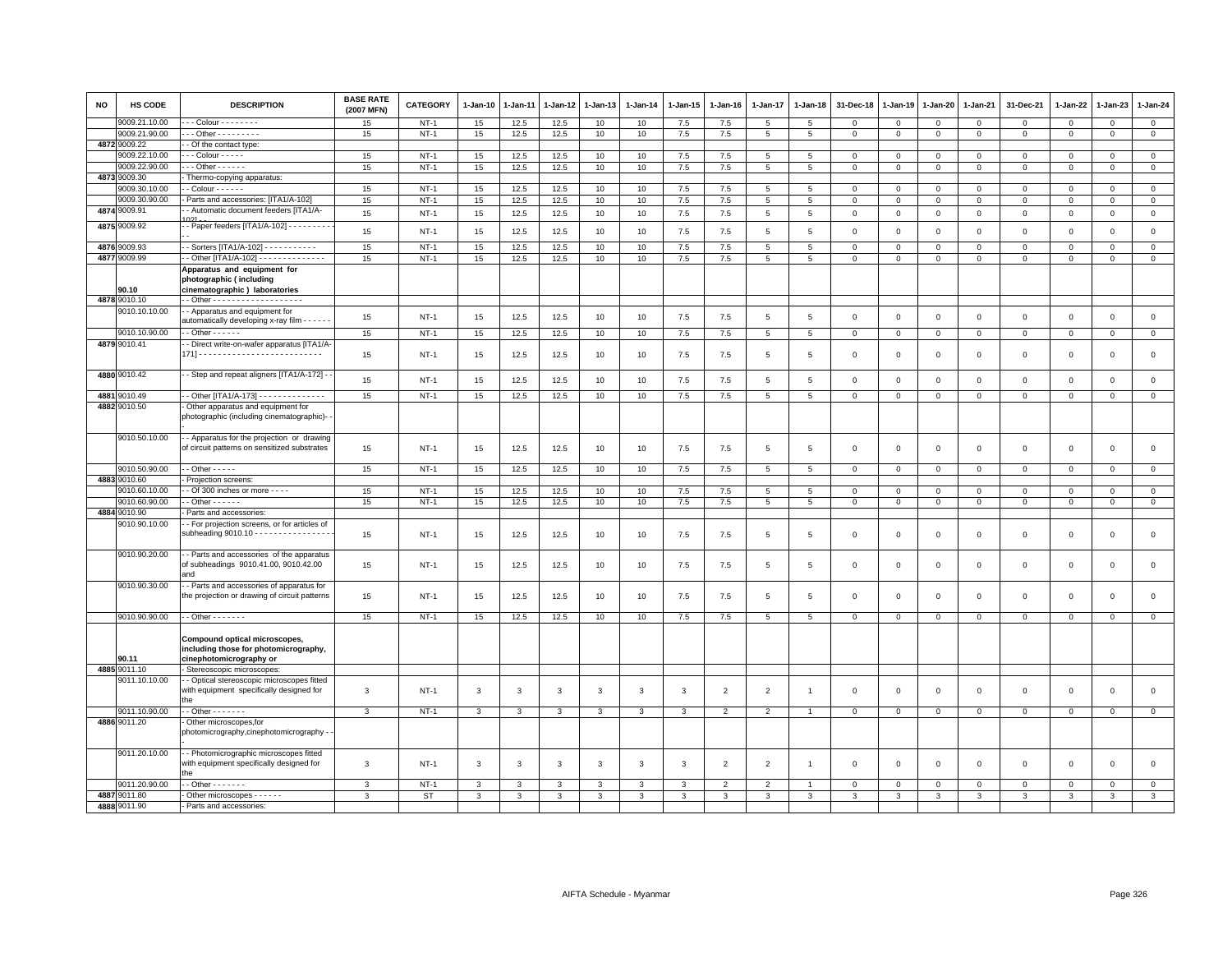| <b>NO</b> | <b>HS CODE</b> | <b>DESCRIPTION</b>                                                                                            | <b>BASE RATE</b><br>(2007 MFN) | <b>CATEGORY</b> | $1 - Jan-10$ | 1-Jan-11 | 1-Jan-12     | 1-Jan-13     | $1-Jan-14$   | $1 - Jan-15$ | $1 - Jan-16$   | $1 - Jan-17$             | $1 - Jan-18$   | 31-Dec-18      | $1 - Jan-19$   | 1-Jan-20       | $1 - Jan-21$        | 31-Dec-21    | 1-Jan-22     | 1-Jan-23       | 1-Jan-24       |
|-----------|----------------|---------------------------------------------------------------------------------------------------------------|--------------------------------|-----------------|--------------|----------|--------------|--------------|--------------|--------------|----------------|--------------------------|----------------|----------------|----------------|----------------|---------------------|--------------|--------------|----------------|----------------|
|           | 9011.90.10.00  | - Parts and accessories of optical<br>stereoscopic and photomicrographic<br>nicroscopes fitted                | 3                              | $NT-1$          | 3            | 3        | $\mathbf{3}$ | 3            | 3            | 3            | $\overline{2}$ | $\overline{2}$           | $\mathbf{1}$   | $\mathbf 0$    | $\mathsf 0$    | $\mathbf 0$    | $\mathbf 0$         | $\mathsf 0$  | $\mathsf 0$  | $\mathbf{0}$   | $\mathsf 0$    |
|           | 9011.90.90.00  | $-$ Other $    -$                                                                                             | 3                              | $NT-1$          | 3            | 3        | 3            | 3            | 3            | 3            | $\overline{2}$ | $\overline{2}$           |                | $\mathbf 0$    | $\mathbf 0$    | 0              | $\mathbf 0$         | $\mathbf 0$  | 0            | $\mathbf 0$    | $\mathbf{0}$   |
|           | 90.12          | Microscopes other than optical<br>microscopes; diffraction apparatus.                                         |                                |                 |              |          |              |              |              |              |                |                          |                |                |                |                |                     |              |              |                |                |
|           | 4889 9012.10   | Microscopes other than optical<br>nicroscopes; diffraction apparatus:                                         |                                |                 |              |          |              |              |              |              |                |                          |                |                |                |                |                     |              |              |                |                |
|           | 9012.10.10.00  | - Electron beam microscopes fitted with<br>equipment specifically designed for the<br>handling                | 3                              | <b>NT-1</b>     | 3            | 3        | 3            | 3            | 3            | 3            | $\overline{2}$ | $\overline{2}$           | $\mathbf{1}$   | $\mathbf 0$    | $\mathbf{0}$   | $\mathsf 0$    | $\mathbf 0$         | $\mathsf 0$  | $\mathbf 0$  | $\mathbf 0$    | $\mathsf 0$    |
|           | 9012.10.90.00  | $-$ Other $    -$                                                                                             | 3                              | $NT-1$          | 3            | 3        | 3            | 3            | 3            | 3            | $\overline{2}$ | $\overline{2}$           |                | $\overline{0}$ | $\mathbf 0$    | $\mathbf 0$    | $\mathbf{0}$        | $\mathbf{0}$ | $\mathbf 0$  | $\mathbf{0}$   | $\mathbf{0}$   |
| 4890      | 9012.90        | Parts and accessories:                                                                                        |                                |                 |              |          |              |              |              |              |                |                          |                |                |                |                |                     |              |              |                |                |
|           | 9012.90.10.00  | - Parts and accessories of electron--                                                                         | 3                              | $NT-1$          | 3            | 3        | 3            | 3            | 3            | 3            | $\mathfrak{p}$ | $\overline{2}$           |                | $\mathbf 0$    | $\mathbf 0$    | $\mathbf 0$    | $\mathsf{O}\xspace$ | $\mathsf 0$  | $\mathbf 0$  | $\Omega$       | $\mathsf 0$    |
|           | 9012.90.90.00  | $-$ Other $     -$                                                                                            | 3                              | <b>NT-1</b>     | 3            | 3        | 3            | 3            | 3            | 3            | $\overline{2}$ | $\overline{2}$           | $\overline{1}$ | $\overline{0}$ | $\mathsf 0$    | $\mathbf 0$    | $\mathbf 0$         | $\mathbf{0}$ | $\Omega$     | $\mathbf{0}$   | $\mathbf{0}$   |
|           | 90.13          | Liquid crystal devices not constituting<br>articles provided for more specifically<br>in other                |                                |                 |              |          |              |              |              |              |                |                          |                |                |                |                |                     |              |              |                |                |
|           | 4891 9013.10   | Telescopic sights for fitting to arms;<br>periscopes; telescopes designed - - -                               | 3                              | $NT-1$          | 3            | 3        | 3            | $\mathbf{3}$ | 3            | 3            | $\overline{2}$ | $\overline{2}$           | $\overline{1}$ | $\mathbf 0$    | $\mathbf 0$    | $\mathsf 0$    | $\mathbf 0$         | $\mathsf 0$  | $\mathbf 0$  | $\mathbf 0$    | $\mathsf 0$    |
|           | 4892 9013.20   | Lasers, other than laser diodes - - - -                                                                       | 1.5                            | $NT-1$          | 1.5          | 1.5      | 1.5          | 1.5          | 1.5          | 1.5          | 1.5            | 1.5                      |                | $\mathbf 0$    | $\mathbf 0$    | $\mathbf 0$    | $\mathbb O$         | $\mathbf 0$  | $\mathbf{0}$ | $\mathbf{O}$   | $\circ$        |
|           | 4893 9013.80   | Other devices, appliances and<br>instruments:                                                                 |                                |                 |              |          |              |              |              |              |                |                          |                |                |                |                |                     |              |              |                |                |
|           | 9013.80.10.00  | - Optical error verification and repair<br>apparatus for PCB/PWBs and PCAs [ITA/2<br>(AS2)] - - - - - -       | 3                              | $NT-1$          | 3            | 3        | 3            | 3            | 3            | 3            | $\overline{2}$ | $\overline{2}$           |                | $\mathbf 0$    | $\mathbf 0$    | $\mathsf 0$    | $\mathbf 0$         | $\mathsf 0$  | $\mathbf 0$  | $\mathbf 0$    | $\mathsf 0$    |
|           | 9013.80.20.00  | - Liquid crystal devices [ITA1/B-193] - -                                                                     | 3                              | $NT-1$          | 3            | 3        | 3            | 3            | 3            | 3            | $\overline{2}$ | $\overline{2}$           |                | $\mathbf 0$    | $^{\circ}$     | $^{\circ}$     | $\mathbf 0$         | $^{\circ}$   | $\Omega$     | $\Omega$       | $\mathbf{0}$   |
|           | 9013.80.90.00  | $-$ Other $    -$                                                                                             | 3                              | $NT-1$          | $\mathbf{3}$ | 3        | 3            | $\mathbf{3}$ | 3            | $\mathbf{3}$ | $\overline{2}$ | $\overline{2}$           | $\overline{1}$ | $\mathbf 0$    | $\mathbf 0$    | $\mathbf 0$    | $\mathbf 0$         | $\mathbf 0$  | $\mathbf 0$  | $\mathbf{0}$   | $\mathbf{0}$   |
| 4894      | 9013.90        | Parts and accessories:                                                                                        |                                |                 |              |          |              |              |              |              |                |                          |                |                |                |                |                     |              |              |                |                |
|           | 9013.90.10.00  | - Parts and accessories of goods of<br>subheading ---                                                         | 1.5                            | $NT-1$          | 1.5          | 1.5      | 1.5          | 1.5          | 1.5          | 1.5          | 1.5            | 1.5                      | $\overline{1}$ | $\mathbf 0$    | $\mathsf 0$    | $\mathbf 0$    | $\mathbf 0$         | $\mathsf 0$  | $\mathbf 0$  | $\mathsf 0$    | $\mathsf 0$    |
|           | 9013.90.20.00  | - Other, of goods of subheading<br>$9013.80.20 - -$                                                           | $\mathbf{3}$                   | $NT-1$          | $\mathbf{3}$ | 3        | $\mathbf{3}$ | $\mathbf{3}$ | $\mathbf{3}$ | $\mathbf{3}$ | $\overline{2}$ | $\overline{2}$           | $\overline{1}$ | $\mathbf 0$    | $\mathbf 0$    | $\mathsf 0$    | $\mathbf 0$         | $\mathsf 0$  | $\mathbf 0$  | $\mathsf 0$    | $\mathsf 0$    |
|           | 9013.90.30.00  | - Other, of goods of subheading<br>9013.10.00 or 9013.80.00 [ITA1/B-193] - -<br>.                             | 3                              | $NT-1$          | 3            | 3        | 3            | 3            | 3            | 3            | $\overline{2}$ | $\overline{2}$           | -1             | $\mathbf 0$    | $\mathbf 0$    | $\mathsf 0$    | $\mathbf 0$         | $\mathbf 0$  | $\mathbf 0$  | $\mathbf{0}$   | $\mathbf 0$    |
|           | 9013.90.40.00  | - Parts and accessories of optical error<br>verification and repair apparatus for<br>PCB/PWBs                 | 3                              | $NT-1$          | 3            | 3        | 3            | 3            | 3            | 3            | $\mathfrak{p}$ | $\overline{\phantom{0}}$ |                | $\mathbf 0$    | $\mathbf 0$    | $\mathsf 0$    | $\mathbf 0$         | $\mathsf 0$  | $\mathbf 0$  | $\mathbf{0}$   | $\mathbf 0$    |
|           | 9013.90.90.00  | - - Other - - - - - - - - - -                                                                                 | $\mathbf{3}$                   | $NT-1$          | $\mathbf{3}$ | 3        | $\mathbf{3}$ | $\mathbf{3}$ | $\mathbf{3}$ | $\mathbf{3}$ | $\overline{2}$ | $\overline{2}$           | $\overline{1}$ | $\mathbf{0}$   | $\overline{0}$ | $\overline{0}$ | $\overline{0}$      | $\mathsf 0$  | $\mathsf 0$  | $\mathbf 0$    | $\overline{0}$ |
|           | 90.14          | Direction finding compasses; other<br>navigational instruments and<br>appliances.                             |                                |                 |              |          |              |              |              |              |                |                          |                |                |                |                |                     |              |              |                |                |
|           | 4895 9014.10   | - Direction finding compasses - - - -                                                                         | 1.5                            | <b>NT-1</b>     | 1.5          | 1.5      | 1.5          | 1.5          | 1.5          | 1.5          | 1.5            | 1.5                      |                | $\mathbf 0$    | $\mathbf 0$    | $\mathbf 0$    | $\mathsf 0$         | $\mathsf 0$  | $\mathbf 0$  | $\overline{0}$ | $\mathbf 0$    |
|           | 4896 9014.20   | Instruments and appliances for<br>aeronautical or space navigation (other                                     | 1.5                            | $NT-1$          | 1.5          | 1.5      | 1.5          | 1.5          | 1.5          | 1.5          | 1.5            | 1.5                      | $\overline{1}$ | $\mathbf 0$    | $\mathsf 0$    | $\mathbf 0$    | $\mathbf 0$         | $\mathsf 0$  | $\mathsf 0$  | $\mathsf 0$    | $\mathsf 0$    |
|           | 4897 9014.80   | Other instruments and appliances                                                                              |                                |                 |              |          |              |              |              |              |                |                          |                |                |                |                |                     |              |              |                |                |
|           | 9014.80.10.00  | - Of a kind used on ships, incorporating<br>or working in conjunction with an automatic<br>data               | 1.5                            | $NT-1$          | 1.5          | 1.5      | 1.5          | 1.5          | 1.5          | 1.5          | 1.5            | 1.5                      | -1             | $\Omega$       | $\mathbf 0$    | $\,0\,$        | $\,0\,$             | $\mathsf 0$  | $\mathbf 0$  | $\mathsf 0$    | $\mathbf 0$    |
|           | 9014.80.20.00  | - Other apparatus for detecting shoals - -                                                                    | 1.5                            | $NT-1$          | 1.5          | 1.5      | 1.5          | 1.5          | 1.5          | 1.5          | 1.5            | 1.5                      |                | $\overline{0}$ | $\mathbf 0$    | $\mathsf 0$    | $\mathbf 0$         | $\mathbf 0$  | $\mathbf{0}$ | $\mathbf{0}$   | $\mathbf 0$    |
|           | 9014.80.90.00  | $-$ Other $- - - -$                                                                                           | $1.5\,$                        | $NT-1$          | 1.5          | $1.5$    | $1.5\,$      | 1.5          | $1.5\,$      | $1.5\,$      | $1.5$          | $1.5\,$                  |                | $\mathbf 0$    | $\mathbf 0$    | $\mathsf 0$    | $\mathbf 0$         | $\mathbf{0}$ | $\circ$      | $\mathbf{0}$   | $\circ$        |
|           | 4898 9014.90   | Parts and accessories:                                                                                        |                                |                 |              |          |              |              |              |              |                |                          |                |                |                |                |                     |              |              |                |                |
|           | 9014.90.10.00  | - Of instruments and apparatus<br>incorporating or working in conjunction with                                | 1.5                            | $NT-1$          | 1.5          | 1.5      | 1.5          | 1.5          | 1.5          | 1.5          | 1.5            | 1.5                      |                | $\mathbf 0$    | $\mathbf 0$    | $\mathsf 0$    | $\mathbf 0$         | $\mathsf 0$  | $\mathbf 0$  | $\mathbf{0}$   | $\mathsf 0$    |
|           | 9014.90.90.00  | $\cdot$ - Other - - - - - - - -                                                                               | 1.5                            | $NT-1$          | 1.5          | 1.5      | 1.5          | 1.5          | 1.5          | 1.5          | 1.5            | 1.5                      |                | $\mathsf 0$    | $\mathsf 0$    | $\mathsf 0$    | $\mathbf 0$         | $\mathsf 0$  | $\mathsf 0$  | $\mathbf 0$    | $\circ$        |
|           | 90.15          | <b>Surveying (including</b><br>photogrammetrical surveying),<br>hydrographic, oceanographic,<br>hydrological, |                                |                 |              |          |              |              |              |              |                |                          |                |                |                |                |                     |              |              |                |                |
|           | 4899 9015.10   | Rangefinders:                                                                                                 |                                |                 |              |          |              |              |              |              |                |                          |                |                |                |                |                     |              |              |                |                |
|           | 9015.10.10.00  | - Used in photography and                                                                                     | 1.5                            | $NT-1$          | 1.5          | 1.5      | 1.5          | 1.5          | 1.5          | 1.5          | 1.5            | 1.5                      |                | $\mathbf 0$    | $\mathbf 0$    | $\mathbf 0$    | $\mathbf 0$         | 0            | $\mathbf 0$  | $\mathbf 0$    | $\mathbf 0$    |
|           | 9015.10.90.00  | - Other - - - - - - - -                                                                                       | 1.5                            | $NT-1$          | 1.5          | 1.5      | 1.5          | 1.5          | 1.5          | 1.5          | 1.5            | 1.5                      |                | $\mathbf 0$    | $\mathbf 0$    | $\mathbf 0$    | $\mathsf 0$         | $\mathsf 0$  | 0            | $\mathbf 0$    | $\mathbf 0$    |
|           | 4900 9015.20   | Theodolites and tacheometers                                                                                  | 1.5                            | $NT-1$          | 1.5          | 1.5      | 1.5          | 1.5          | 1.5          | 1.5          | 1.5            | 1.5                      | $\overline{1}$ | $\mathbf 0$    | $\mathsf 0$    | $\mathbf 0$    | $\mathbf 0$         | $\mathbf 0$  | $\mathsf 0$  | $\mathbf{0}$   | $\mathbf 0$    |
|           |                |                                                                                                               |                                |                 |              |          |              |              |              |              |                |                          |                |                |                |                |                     |              |              |                |                |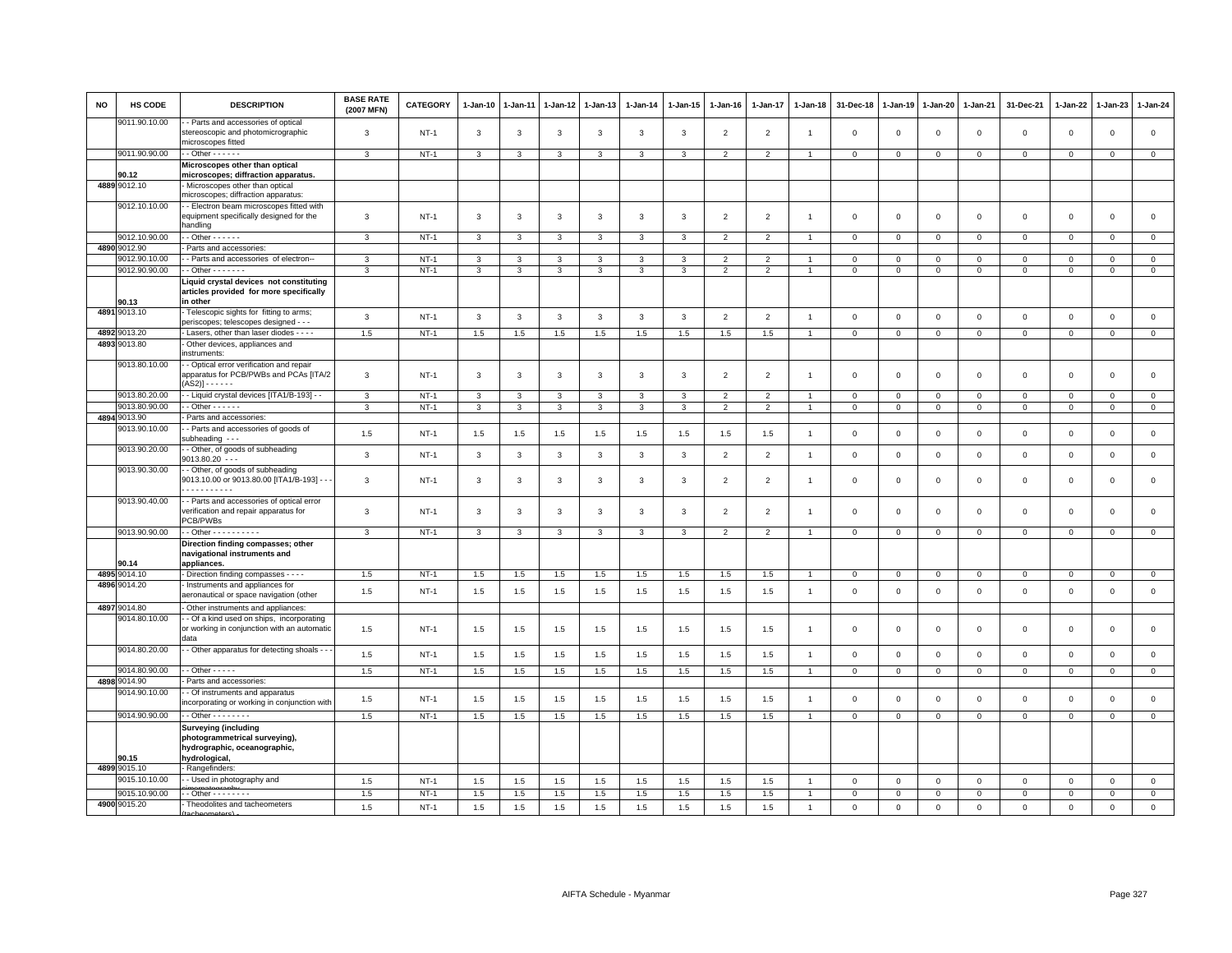| <b>NO</b> | HS CODE                        | <b>DESCRIPTION</b>                                                                                  | <b>BASE RATE</b><br>(2007 MFN) | CATEGORY         | 1-Jan-10   | 1-Jan-11   | 1-Jan-12   | 1-Jan-13   | $1-Jan-14$ | 1-Jan-15   | 1-Jan-16   | 1-Jan-17   | 1-Jan-18       | 31-Dec-18                  | 1-Jan-19                   | 1-Jan-20                   | 1-Jan-21         | 31-Dec-21              | 1-Jan-22               | 1-Jan-23                | $1 - Jan-24$        |
|-----------|--------------------------------|-----------------------------------------------------------------------------------------------------|--------------------------------|------------------|------------|------------|------------|------------|------------|------------|------------|------------|----------------|----------------------------|----------------------------|----------------------------|------------------|------------------------|------------------------|-------------------------|---------------------|
| 4901      | 9015.30                        | Levels - - - - - - - - - - - - - - - - -                                                            | 1.5                            | $NT-1$           | $1.5\,$    | 1.5        | 1.5        | 1.5        | 1.5        | 1.5        | 1.5        | 1.5        | $\overline{1}$ | $\mathbf 0$                | $\mathsf 0$                | $\mathbf 0$                | $\mathbf{O}$     | $\mathbf 0$            | $\mathbf 0$            | $\mathsf 0$             | $\mathbf 0$         |
|           | 4902 9015.40                   | Photogrammetrical surveying instruments                                                             | 1.5                            | $NT-1$           | 1.5        | 1.5        | 1.5        | 1.5        | 1.5        | 1.5        | 1.5        | 1.5        | $\overline{1}$ | $\mathbf 0$                | $\mathbf 0$                | $\mathbf 0$                | 0                | $\mathbf 0$            | $\mathbf 0$            | $\mathsf 0$             | $\mathsf 0$         |
|           | 4903 9015.80                   | - Other instruments and appliances:                                                                 |                                |                  |            |            |            |            |            |            |            |            |                |                            |                            |                            |                  |                        |                        |                         |                     |
|           | 9015.80.10.00                  | - Radio-sonde and radio wind apparatus                                                              | 1.5                            | <b>NT-1</b>      | 1.5        | 1.5        | 1.5        | 1.5        | $1.5\,$    | 1.5        | 1.5        | 1.5        | $\overline{1}$ | $\mathbf 0$                | $\Omega$                   | $\mathbf 0$                | $\mathbf{O}$     | $\mathbf 0$            | $\Omega$               | $\mathbf 0$             | $\mathsf 0$         |
|           |                                |                                                                                                     |                                |                  |            |            |            |            |            |            |            |            |                |                            |                            |                            |                  |                        |                        |                         |                     |
|           | 9015.80.90.00                  | $-$ Other $    -$                                                                                   | 1.5                            | $NT-1$           | 1.5        | 1.5        | 1.5        | 1.5        | 1.5        | 1.5        | 1.5        | 1.5        |                | $\Omega$                   | $\Omega$                   | $\mathsf 0$                | $\Omega$         | $\mathbf 0$            | $\Omega$               | $\Omega$                | $\mathsf 0$         |
|           | 4904 9015.90                   | Parts and accessories - - - - - - -                                                                 | 1.5                            | $NT-1$           | 1.5        | 1.5        | 1.5        | 1.5        | 1.5        | 1.5        | 1.5        | 1.5        | $\mathbf{1}$   | $\mathbf 0$                | $\mathbf 0$                | $\mathbf 0$                | $\mathbf{O}$     | $\Omega$               | $\circ$                | $\Omega$                | $\mathbf 0$         |
|           |                                | Balances of a sensitivity of 5cg or                                                                 |                                |                  |            |            |            |            |            |            |            |            |                |                            |                            |                            |                  |                        |                        |                         |                     |
|           | 90.16                          | better, with or without their weights                                                               |                                |                  |            |            |            |            |            |            |            |            |                |                            |                            |                            |                  |                        |                        |                         |                     |
|           | 4905 9016.00<br>9016.00.10.00  | Balances of a sensitivity of - - - -<br>- Electronic - - - - - -                                    |                                |                  |            |            |            |            | 1.5        |            |            |            |                |                            |                            |                            |                  |                        |                        |                         | $\circ$             |
|           | 9016.00.90.00                  | $-$ Other $      -$                                                                                 | 1.5<br>1.5                     | $NT-1$<br>$NT-1$ | 1.5<br>1.5 | 1.5<br>1.5 | 1.5<br>1.5 | 1.5<br>1.5 | 1.5        | 1.5<br>1.5 | 1.5<br>1.5 | 1.5<br>1.5 | $\overline{1}$ | $\mathbf 0$<br>$\mathbf 0$ | $\mathbf 0$<br>$\mathsf 0$ | $\mathbf 0$<br>$\mathbf 0$ | 0<br>$\mathsf 0$ | $\circ$<br>$\mathbf 0$ | $\circ$<br>$\mathsf 0$ | $\Omega$<br>$\mathbf 0$ | $\mathbf{0}$        |
|           |                                |                                                                                                     |                                |                  |            |            |            |            |            |            |            |            |                |                            |                            |                            |                  |                        |                        |                         |                     |
|           | 90.17                          | Drawing, marking - out or<br>mathematical calculating instruments, (<br>for example, drafting       |                                |                  |            |            |            |            |            |            |            |            |                |                            |                            |                            |                  |                        |                        |                         |                     |
|           | 4906 9017.10                   | Drafting tables and machines, whether or                                                            |                                |                  |            |            |            |            |            |            |            |            |                |                            |                            |                            |                  |                        |                        |                         |                     |
|           |                                | not automatic:                                                                                      |                                |                  |            |            |            |            |            |            |            |            |                |                            |                            |                            |                  |                        |                        |                         |                     |
|           | 9017.10.10.00                  | - Plotters whether input or output units of<br>heading 84.71 or drawing or drafting<br>machines     | 1.5                            | $NT-1$           | 1.5        | 1.5        | 1.5        | 1.5        | 1.5        | 1.5        | 1.5        | 1.5        | $\overline{1}$ | $\Omega$                   | $\Omega$                   | $\overline{0}$             | $\Omega$         | $\mathbf{0}$           | $\Omega$               | $\mathbf 0$             | $\mathbf 0$         |
|           | 9017.10.90.00                  | $\cdot$ - Other - - - - - - -                                                                       | 1.5                            | $NT-1$           | 1.5        | 1.5        | 1.5        | 1.5        | 1.5        | 1.5        | 1.5        | 1.5        | $\overline{1}$ | $\mathbf 0$                | $\mathbf 0$                | $\overline{0}$             | $\mathbf{0}$     | $\mathbf 0$            | $\mathbf 0$            | $\mathbf 0$             | $\mathbf{0}$        |
|           | 4907 9017.20                   | Other drawing, marking-out or                                                                       |                                |                  |            |            |            |            |            |            |            |            |                |                            |                            |                            |                  |                        |                        |                         |                     |
|           |                                | mathematical calculating instruments:                                                               |                                |                  |            |            |            |            |            |            |            |            |                |                            |                            |                            |                  |                        |                        |                         |                     |
|           | 9017.20.10.00<br>9017.20.20.00 | $-$ Rulers $- - -$<br>- Pattern generating apparatus of a kind                                      | 1.5                            | $NT-1$           | 1.5        | 1.5        | 1.5        | 1.5        | $1.5\,$    | 1.5        | 1.5        | 1.5        |                | $\mathbf 0$                | $\mathbf 0$                | $\mathbf 0$                | $\mathbf{0}$     | $\mathbf 0$            | $\mathbf 0$            | $\mathbf 0$             | $\mathbf 0$         |
|           |                                | used for producing masks or reticles from                                                           | 1.5                            | $NT-1$           | 1.5        | 1.5        | 1.5        | 1.5        | 1.5        | 1.5        | 1.5        | 1.5        | $\overline{1}$ | 0                          | $^{\circ}$                 | $\mathbf 0$                | $\mathbf 0$      | $\mathsf 0$            | $\mathbf 0$            | $\mathbf 0$             | $\mathsf 0$         |
|           | 9017.20.30.00                  | - Apparatus for the projection or drawing<br>of circuit patterns on sensitized substrates<br>f∩r    | 1.5                            | $NT-1$           | 1.5        | 1.5        | 1.5        | 1.5        | 1.5        | 1.5        | 1.5        | 1.5        | -1             | $\mathbf 0$                | $\mathbf 0$                | $\mathbf 0$                | 0                | $\mathbf 0$            | $\mathbf 0$            | $\mathbf 0$             | $\mathsf 0$         |
|           | 9017.20.40.00                  | - - Photo plotters for the manufacture of - -<br>.                                                  | 1.5                            | $NT-1$           | 1.5        | 1.5        | 1.5        | 1.5        | 1.5        | 1.5        | 1.5        | 1.5        | $\overline{1}$ | $\mathbf 0$                | $\,$ 0                     | $\mathbf{0}$               | $\circ$          | $\mathbf{0}$           | $\Omega$               | $\mathbf 0$             | $\mathsf{O}\xspace$ |
|           | 9017.20.50.00                  | - Plotters whether input or output units of<br>heading 84.71 or drawing or drafting                 | 1.5                            | $NT-1$           | 1.5        | 1.5        | 1.5        | 1.5        | 1.5        | 1.5        | 1.5        | 1.5        | $\overline{1}$ | $\mathbf 0$                | $\mathbf 0$                | $\mathbf{0}$               | $\circ$          | $\mathbf 0$            | $\Omega$               | $\mathbf 0$             | $\mathsf 0$         |
|           | 9017.20.90.00                  | $-$ - Other $-$ - $-$ - $-$                                                                         | 1.5                            | $NT-1$           | 1.5        | 1.5        | 1.5        | 1.5        | 1.5        | 1.5        | 1.5        | 1.5        | $\overline{1}$ | $\mathbf{0}$               | $\overline{0}$             | $\mathbf{0}$               | $\mathbf{0}$     | $\mathbf{0}$           | $\mathbf{0}$           | $\mathbf{0}$            | $\overline{0}$      |
|           | 4908 9017.30<br>4909 9017.80   | - Micrometers, callipers and gauges- - -<br>Other instruments:                                      | 1.5                            | <b>ST</b>        | 1.5        | 1.5        | 1.5        | 1.5        | 1.5        | 1.5        | 1.5        | 1.5        | 1.5            | 1.5                        | 1.5                        | 1.5                        | 1.5              | 1.5                    | 1.5                    | 1.5                     | 1.5                 |
|           | 9017.80.10.00                  | - Measuring tapes - - - -                                                                           | 1.5                            | <b>ST</b>        | 1.5        | 1.5        | 1.5        | 1.5        | 1.5        | 1.5        | 1.5        | 1.5        | 1.5            | 1.5                        | 1.5                        | 1.5                        | 1.5              | 1.5                    | 1.5                    | 1.5                     | 1.5                 |
|           | 9017.80.90.00                  | $-$ Other $      -$                                                                                 | 1.5                            | <b>ST</b>        | 1.5        | 1.5        | 1.5        | 1.5        | 1.5        | 1.5        | 1.5        | 1.5        | 1.5            | 1.5                        | 1.5                        | 1.5                        | 1.5              | 1.5                    | 1.5                    | 1.5                     | 1.5                 |
|           | 4910 9017.90                   | Parts and accessories:                                                                              |                                |                  |            |            |            |            |            |            |            |            |                |                            |                            |                            |                  |                        |                        |                         |                     |
|           | 9017.90.10.00                  | - Parts and accessories including printed<br>circuit assemblies for pattern generating              | 1.5                            | ST               | 1.5        | 1.5        | 1.5        | 1.5        | 1.5        | 1.5        | 1.5        | 1.5        | 1.5            | 1.5                        | 1.5                        | 1.5                        | 1.5              | 1.5                    | 1.5                    | 1.5                     | 1.5                 |
|           | 9017.90.20.00                  | - Parts and accessories of apparatus for<br>the projection or drawing of circuit patterns<br>on     | 1.5                            | ST               | 1.5        | 1.5        | 1.5        | 1.5        | 1.5        | 1.5        | 1.5        | 1.5        | 1.5            | 1.5                        | 1.5                        | 1.5                        | 1.5              | 1.5                    | 1.5                    | 1.5                     | 1.5                 |
|           | 9017.90.30.00                  | - Parts and accessories of Photo plotters<br>for the manufacture of PCB/PWBs [ITA/2<br>$(AS2)$ ]    | 1.5                            | <b>ST</b>        | 1.5        | 1.5        | 1.5        | 1.5        | 1.5        | 1.5        | 1.5        | 1.5        | 1.5            | 1.5                        | 1.5                        | 1.5                        | 1.5              | 1.5                    | 1.5                    | 1.5                     | 1.5                 |
|           | 9017.90.40.00                  | - Parts and accessories including printed<br>circuit assemblies ----                                | 1.5                            | <b>ST</b>        | 1.5        | 1.5        | 1.5        | 1.5        | 1.5        | 1.5        | 1.5        | 1.5        | 1.5            | 1.5                        | 1.5                        | 1.5                        | 1.5              | 1.5                    | 1.5                    | 1.5                     | 1.5                 |
|           | 9017.90.90.00                  | $-$ Other $      -$                                                                                 | 1.5                            | ST               | 1.5        | 1.5        | 1.5        | 1.5        | 1.5        | 1.5        | 1.5        | 1.5        | 1.5            | 1.5                        | 1.5                        | 1.5                        | 1.5              | 1.5                    | 1.5                    | 1.5                     | 1.5                 |
|           | 90.18                          | Instruments and appliances used in<br>medical, surgical, dental or veterinary<br>science, including |                                |                  |            |            |            |            |            |            |            |            |                |                            |                            |                            |                  |                        |                        |                         |                     |
|           | 4911 9018.1                    | - - Electro-cardiographs - - - - - - - -                                                            | 1.5                            | $NT-1$           | 1.5        | 1.5        | 1.5        | 1.5        | 1.5        | 1.5        | 1.5        | 1.5        |                | $\mathbf 0$                | $\mathbf 0$                | $\mathbf 0$                | $\mathbf{O}$     | $\mathbf 0$            | $\mathbf 0$            | $\mathbf 0$             | $\overline{0}$      |
|           | 4912 9018.12                   | - Ultrasonic scanning apparatus - - - -                                                             | 1.5                            | $NT-1$           | 1.5        | 1.5        | 1.5        | 1.5        | 1.5        | 1.5        | 1.5        | 1.5        | $\overline{1}$ | $\Omega$                   | $\mathbf{0}$               | $\mathbf{0}$               | $\mathbf{0}$     | $\mathbf 0$            | $\mathbf 0$            | $\Omega$                | $\mathbb O$         |
|           | 4913 9018.13                   | - Magnetic resonance imaging apparatus                                                              | 1.5                            | $NT-1$           | 1.5        | 1.5        | 1.5        | 1.5        | 1.5        | 1.5        | 1.5        | 1.5        | $\overline{1}$ | $\mathbf 0$                | $\overline{0}$             | $\mathbf 0$                | $\mathbf{O}$     | $\mathbf{0}$           | $\Omega$               | $\mathbf 0$             | $\mathsf 0$         |
|           | 4914 9018.14                   | - Scintigraphic apparatus - - - - - - -                                                             | 1.5                            | $NT-1$           | 1.5        | 1.5        | 1.5        | 1.5        | 1.5        | 1.5        | 1.5        | 1.5        |                | $\Omega$                   | $\mathbf{0}$               | $\mathbf 0$                | $\Omega$         | $\Omega$               | $\Omega$               | $\Omega$                | $\mathbf{0}$        |
|           | 4915 9018.19                   |                                                                                                     | 1.5                            | $NT-1$           | 1.5        | 1.5        | 1.5        | 1.5        | 1.5        | 1.5        | 1.5        | 1.5        | $\overline{1}$ | $\mathbf 0$                | $\mathbf{0}$               | $\mathbf 0$                | $\mathbf{O}$     | $\circ$                | $\circ$                | $\mathbf 0$             | $\mathbf 0$         |
|           | 4916 9018.20                   | - Ultra-violet or infra-red ray apparatus - - -                                                     | 1.5                            | <b>ST</b>        | $1.5\,$    | 1.5        | 1.5        | 1.5        | 1.5        | 1.5        | 1.5        | 1.5        | 1.5            | 1.5                        | 1.5                        | 1.5                        | 1.5              | 1.5                    | 1.5                    | 1.5                     | 1.5                 |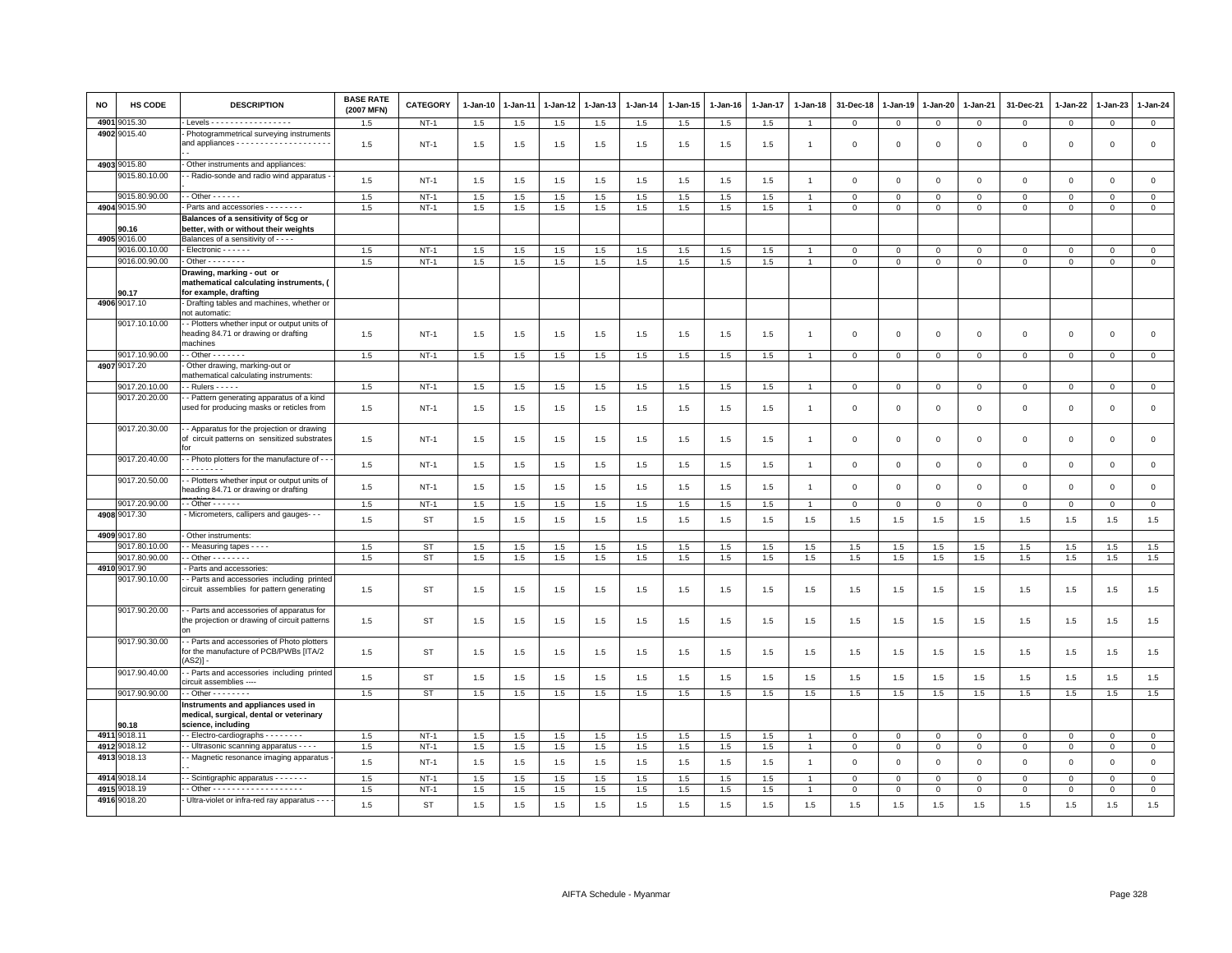| <b>NO</b> | HS CODE                 | <b>DESCRIPTION</b>                                                                                    | <b>BASE RATE</b><br>(2007 MFN) | <b>CATEGORY</b> | 1-Jan-10       | 1-Jan-11   | 1-Jan-12   | 1-Jan-13   | 1-Jan-14   | 1-Jan-15   | 1-Jan-16   | 1-Jan-17   | 1-Jan-18                         | 31-Dec-18    | $1 - Jan-19$   | 1-Jan-20     | 1-Jan-21     | 31-Dec-21      | 1-Jan-22       | 1-Jan-23       | 1-Jan-24       |
|-----------|-------------------------|-------------------------------------------------------------------------------------------------------|--------------------------------|-----------------|----------------|------------|------------|------------|------------|------------|------------|------------|----------------------------------|--------------|----------------|--------------|--------------|----------------|----------------|----------------|----------------|
|           | 4917 9018.31            | - Syringes, with or without needles:                                                                  |                                |                 |                |            |            |            |            |            |            |            |                                  |              |                |              |              |                |                |                |                |
|           | 9018.31.10.00           | - - Disposable syringes - - - - -                                                                     | 1.5                            | EL.             |                |            |            |            |            |            |            |            |                                  |              |                |              |              |                |                |                |                |
|           | 9018.31.90.00           | $-$ - Other - - - - -                                                                                 | 1.5                            | EL.             |                |            |            |            |            |            |            |            |                                  |              |                |              |              |                |                |                |                |
|           | 4918 9018.32            | - Tubular metal needles and needles for                                                               | 1.5                            | $NT-1$          | 1.5            | 1.5        | 1.5        | 1.5        | 1.5        | 1.5        | 1.5        | 1.5        | 1                                | $\mathbf 0$  | $\mathbf 0$    | $\mathbf 0$  | $\mathbf 0$  | $\mathbf 0$    | $\mathbf 0$    | $\mathbf 0$    | $\mathsf 0$    |
|           | 4919 9018.39            | - Other:                                                                                              |                                |                 |                |            |            |            |            |            |            |            |                                  |              |                |              |              |                |                |                |                |
|           | 9018.39.10.00           | - - Catheters - - -                                                                                   | 1.5                            | ST              | 1.5            | 1.5        | 1.5        | 1.5        | 1.5        | 1.5        | 1.5        | 1.5        | 1.5                              | 1.5          | 1.5            | 1.5          | 1.5          | 1.5            | 1.5            | 1.5            | 1.5            |
|           | 9018.39.20.00           | - - Disposable tubes for intravenous fluids                                                           | 1.5                            | ST              | 1.5            | 1.5        | 1.5        | 1.5        | 1.5        | 1.5        | 1.5        | 1.5        | 1.5                              | 1.5          | 1.5            | 1.5          | 1.5          | 1.5            | 1.5            | 1.5            | 1.5            |
|           | 9018.39.90.00           | $-$ - Other - - - - -                                                                                 | 1.5                            | <b>ST</b>       | 1.5            | 1.5        | 1.5        | 1.5        | 1.5        | 1.5        | 1.5        | 1.5        | 1.5                              | 1.5          | 1.5            | 1.5          | $1.5\,$      | 1.5            | 1.5            | 1.5            | 1.5            |
|           | 4920 9018.41            | - Dental drill engines, whether or not<br>combined on                                                 | 1.5                            | ST              | 1.5            | 1.5        | 1.5        | 1.5        | 1.5        | 1.5        | 1.5        | 1.5        | 1.5                              | 1.5          | 1.5            | 1.5          | 1.5          | 1.5            | 1.5            | 1.5            | 1.5            |
|           | 4921 9018.49            | $\overline{\cdot}$ Other $\dots \dots \dots \dots$                                                    | 1.5                            | $NT-1$          | $1.5\,$        | 1.5        | 1.5        | 1.5        | 1.5        | 1.5        | 1.5        | 1.5        | $\overline{1}$                   | $\mathbf 0$  | $\mathbf 0$    | $\mathbf{O}$ | $\mathbf 0$  | $\mathbf{O}$   | $\mathsf 0$    | $\mathbf 0$    | $\mathbf 0$    |
|           | 4922 9018.50            | Other ophthalmic instruments and                                                                      | 1.5                            | $NT-1$          | 1.5            | 1.5        | 1.5        | 1.5        | 1.5        | 1.5        | 1.5        | 1.5        | $\overline{1}$                   | $\Omega$     | $\mathsf 0$    | $\mathsf 0$  | $\mathbf 0$  | $\mathbf 0$    | $\mathsf 0$    | $\mathbf 0$    | $\mathbf 0$    |
|           | 4923 9018.90            | - Other instruments and appliances:                                                                   |                                |                 |                |            |            |            |            |            |            |            |                                  |              |                |              |              |                |                |                |                |
|           | 9018.90.10.00           | Surgical blades - - - - -                                                                             | 1.5                            | $NT-1$          | 1.5            | 1.5        | 1.5        | 1.5        | 1.5        | 1.5        | 1.5        | 1.5        | $\overline{1}$                   | $\mathbf 0$  | $\mathbf 0$    | $\mathsf 0$  | $\mathbf 0$  | $\mathbf 0$    | 0              | $\mathbf 0$    | $\mathbf 0$    |
|           | 9018.90.20.00           | - Intravenous administration set (adult) -                                                            |                                |                 |                |            |            |            |            |            |            |            |                                  |              |                |              |              |                |                |                |                |
|           | 9018.90.30.00           | - Electronic instruments and appliances -                                                             | 1.5                            | $NT-1$          | 1.5            | 1.5        | 1.5        | 1.5        | 1.5        | 1.5        | 1.5        | 1.5        | $\overline{1}$                   | $\mathbf 0$  | $\mathbf 0$    | $\mathbf 0$  | $\Omega$     | $\mathbf 0$    | $\Omega$       | $\Omega$       | $\mathbf 0$    |
|           |                         |                                                                                                       | 1.5                            | $NT-1$          | 1.5            | 1.5        | 1.5        | 1.5        | 1.5        | 1.5        | 1.5        | 1.5        | $\overline{1}$                   | $\mathbf 0$  | $\mathsf 0$    | $\mathsf 0$  | $\mathbf 0$  | $\mathbf 0$    | $\mathbf 0$    | $\mathbf 0$    | $\mathsf 0$    |
|           | 9018.90.90.00           | $-$ Other $   -$                                                                                      | 1.5                            | $NT-1$          | 1.5            | 1.5        | 1.5        | 1.5        | 1.5        | 1.5        | 1.5        | 1.5        | $\overline{1}$                   | $\mathbf{0}$ | $\mathbf{0}$   | $\mathbf 0$  | $\circ$      | $\mathsf 0$    | $\Omega$       | $\mathbf 0$    | $\mathbf{0}$   |
|           | 90.19                   | Mechano-therapy appliances; massage<br>apparatus; psychological aptitude-<br>testing apparatus; ozone |                                |                 |                |            |            |            |            |            |            |            |                                  |              |                |              |              |                |                |                |                |
|           | 4924 9019.10            | Mechano-therapy appliances; massage<br>apparatus; psychological aptitude-testing                      |                                |                 |                |            |            |            |            |            |            |            |                                  |              |                |              |              |                |                |                |                |
|           | 9019.10.10.00           | - Electronic - - - -                                                                                  | 1.5                            | $NT-1$          | 1.5            | 1.5        | 1.5        | 1.5        | 1.5        | 1.5        | 1.5        | 1.5        | $\overline{1}$                   | $\Omega$     | 0              | $\Omega$     | $\Omega$     | $\Omega$       | 0              | $\mathbf{0}$   | $\mathbf{0}$   |
|           | 9019.10.90.00           | $-$ Other $   -$                                                                                      | 1.5                            | $NT-1$          | 1.5            | 1.5        | 1.5        | 1.5        | 1.5        | 1.5        | 1.5        | 1.5        | $\overline{1}$                   | $\Omega$     | $\overline{0}$ | $\mathbf 0$  | $\Omega$     | $\overline{0}$ | $\mathbf 0$    | $\overline{0}$ | $\overline{0}$ |
|           | 4925 9019.20            | Ozone therapy, oxygen therapy, aerosol<br>$h$ erapy- $  -$                                            |                                |                 |                |            |            |            |            |            |            |            |                                  |              |                |              |              |                |                |                |                |
|           | 9019.20.10.00           | - Artificial respiration apparatus - - - - -                                                          | 1.5                            | $NT-1$          | 1.5            | 1.5        | 1.5        | 1.5        | 1.5        | 1.5        | 1.5        | 1.5        |                                  | $\Omega$     | $\Omega$       | $\Omega$     | $\Omega$     | 0              | $\Omega$       | $\mathbf 0$    | $\Omega$       |
|           | 9019.20.90.00           | $-$ Other $     -$                                                                                    | 1.5                            | $NT-1$          | 1.5            | 1.5        | 1.5        | 1.5        | 1.5        | 1.5        | 1.5        | 1.5        | $\mathbf{1}$                     | $\mathsf 0$  | $\mathsf 0$    | $\mathsf 0$  | $\mathbf 0$  | $\mathbf 0$    | $\mathsf 0$    | $\mathbf 0$    | $\circ$        |
|           | 90.20                   | Other breathing appliances and gas<br>masks, excluding protective masks<br>having neither mechanical  |                                |                 |                |            |            |            |            |            |            |            |                                  |              |                |              |              |                |                |                |                |
|           | 4926 9020.00            | Other breathing appliances and gas masks                                                              |                                |                 |                |            |            |            |            |            |            |            |                                  |              |                |              |              |                |                |                |                |
|           | 9020.00.10.00           | - Breathing appliances - - - -                                                                        | 1.5                            | ST              | 1.5            | 1.5        | 1.5        | 1.5        | 1.5        | 1.5        | 1.5        | 1.5        | 1.5                              | 1.5          | 1.5            | 1.5          | 1.5          | 1.5            | 1.5            | 1.5            | 1.5            |
|           | 9020.00.20.00           | - Diver's headgear with breathing                                                                     | 1.5                            | <b>ST</b>       | 1.5            | 1.5        | 1.5        | 1.5        | 1.5        | 1.5        | 1.5        | 1.5        | 1.5                              | 1.5          | 1.5            | 1.5          | 1.5          | 1.5            | 1.5            | 1.5            | 1.5            |
|           | 9020.00.90.00           | $-$ Other $- - - - -$                                                                                 | 1.5                            | ST              | 1.5            |            | 1.5        | 1.5        | 1.5        | 1.5        | 1.5        | 1.5        | 1.5                              | 1.5          |                | 1.5          | 1.5          |                | $1.5\,$        |                | 1.5            |
|           |                         | Orthopaedic appliances, including<br>crutches, surgical belts and trusses;                            |                                |                 |                | 1.5        |            |            |            |            |            |            |                                  |              | 1.5            |              |              | 1.5            |                | 1.5            |                |
|           | 90.21<br>4927 9021.10   | splints and other<br>Orthopaedic or fracture appliances - - -                                         |                                |                 |                |            |            |            |            |            |            |            |                                  |              |                |              |              |                |                |                |                |
|           |                         |                                                                                                       | 1.5                            | $NT-1$          | 1.5            | 1.5        | 1.5        | 1.5        | 1.5        | 1.5        | 1.5        | 1.5        | $\overline{1}$                   | $\mathbf 0$  | $\mathbf 0$    | $\mathbf 0$  | $\mathbf{0}$ | $\mathbf 0$    | $\Omega$       | $\overline{0}$ | $\circ$        |
| 4929      | 4928 9021.21            | -- Artificial teeth - - - - - - - - - -<br>- Other - - - - - - - - - - - - - -                        | 1.5                            | $NT-1$          | 1.5            | 1.5        | 1.5        | 1.5        | 1.5        | 1.5        | 1.5        | 1.5        | $\overline{1}$<br>$\overline{1}$ | $\mathbf 0$  | $\mathbf 0$    | $\mathbf 0$  | $\mathbf{0}$ | $\mathsf 0$    | 0              | $\mathbf 0$    | $\mathbf{0}$   |
|           | 9021.29<br>4930 9021.31 |                                                                                                       | 1.5                            | $NT-1$          | 1.5            | 1.5        | 1.5<br>1.5 | 1.5        | 1.5        | 1.5        | 1.5        | 1.5        |                                  | $\mathbf 0$  | $\mathbf 0$    | $\mathbf 0$  | $\mathbf{0}$ | $\mathbf{0}$   | $\mathbf 0$    | $\mathbf{0}$   | $\mathbf{0}$   |
| 4931      | 9021.39                 | - Artificial joints<br>- Other - - - - - - - - - - - - - -                                            | 1.5<br>1.5                     | ST<br><b>ST</b> | $1.5\,$<br>1.5 | 1.5<br>1.5 | 1.5        | 1.5<br>1.5 | 1.5<br>1.5 | 1.5<br>1.5 | 1.5<br>1.5 | 1.5<br>1.5 | 1.5<br>1.5                       | 1.5<br>1.5   | 1.5<br>1.5     | 1.5<br>1.5   | 1.5<br>1.5   | 1.5<br>1.5     | $1.5\,$<br>1.5 | 1.5<br>1.5     | 1.5<br>1.5     |
| 4932      | 9021.40                 | Hearing aids, excluding parts and                                                                     |                                |                 |                |            |            |            |            |            |            |            |                                  |              |                |              |              |                |                |                |                |
|           |                         |                                                                                                       | 1.5                            | $NT-1$          | 1.5            | 1.5        | 1.5        | 1.5        | 1.5        | 1.5        | 1.5        | 1.5        | $\mathbf{1}$                     | $\mathbf{0}$ | $\mathbf 0$    | $\mathbf 0$  | $\mathbf{0}$ | $\mathbf 0$    | $\Omega$       | $\mathbf{0}$   | $\mathbf{0}$   |
|           | 4933 9021.50            | Pacemakers for stimulating heart<br>muscles, excluding parts and accessories                          | 1.5                            | NT-1            | 1.5            | 1.5        | 1.5        | 1.5        | 1.5        | 1.5        | 1.5        | 1.5        | $\mathbf{1}$                     | $^{\circ}$   | $\Omega$       | $\Omega$     | $\Omega$     | $\mathbf 0$    | $\Omega$       | $^{\circ}$     | 0              |
|           | 4934 9021.90            | $-$ Other $    -$                                                                                     | 1.5                            | $NT-1$          | 1.5            | 1.5        | 1.5        | 1.5        | 1.5        | 1.5        | 1.5        | 1.5        | $\overline{1}$                   | $\Omega$     | $\mathbf 0$    | $\mathbf 0$  | $\mathbf 0$  | $\mathbf 0$    | $\Omega$       | $\mathbf{0}$   | $\mathbf{0}$   |
|           | 90.22                   | Apparatus based on the use of X - rays<br>or of alpha, beta or gamma radiations,<br>whether or not    |                                |                 |                |            |            |            |            |            |            |            |                                  |              |                |              |              |                |                |                |                |
|           | 4935 9022.12            | - Computed tomography apparatus - - -                                                                 | 1.5                            | $NT-1$          | 1.5            | 1.5        | 1.5        | 1.5        | 1.5        | 1.5        | 1.5        | 1.5        | $\overline{1}$                   | $\mathsf 0$  | $\mathsf 0$    | $\mathsf 0$  | $\circ$      | $\mathsf 0$    | $\mathsf 0$    | $\mathbf 0$    | $\mathbf 0$    |
|           | 4936 9022.13            | - Other, for dental use - - - -                                                                       | 1.5                            | $NT-1$          | 1.5            | 1.5        | 1.5        | 1.5        | 1.5        | 1.5        | 1.5        | 1.5        | $\overline{1}$                   | $\mathbf 0$  | $\mathsf 0$    | $\mathsf 0$  | $\mathbf 0$  | $\mathbf 0$    | $\mathsf 0$    | $\mathbf 0$    | $\mathbf{0}$   |
| 4937      | 9022.14                 | - Other, for medical, surgical, or                                                                    | 1.5                            | $NT-1$          | 1.5            | 1.5        | 1.5        | 1.5        | 1.5        | 1.5        | 1.5        | 1.5        | $\overline{1}$                   | $\Omega$     | $\mathbf 0$    | $\Omega$     | $\Omega$     | $\Omega$       | $\Omega$       | $\mathbf 0$    | $\mathbf{0}$   |
|           | 4938 9022.19            | - For other uses:                                                                                     |                                |                 |                |            |            |            |            |            |            |            |                                  |              |                |              |              |                |                |                |                |
|           | 9022.19.10.00           | - - X-ray apparatus for the physical<br>inspection of solder joints on PCB/PWB<br>assemblies          | 1.5                            | $NT-1$          | 1.5            | 1.5        | 1.5        | 1.5        | 1.5        | 1.5        | 1.5        | 1.5        | -1                               | $\Omega$     | $\Omega$       | $\Omega$     | $\Omega$     | $\Omega$       | $\Omega$       | $\mathbf 0$    | $\Omega$       |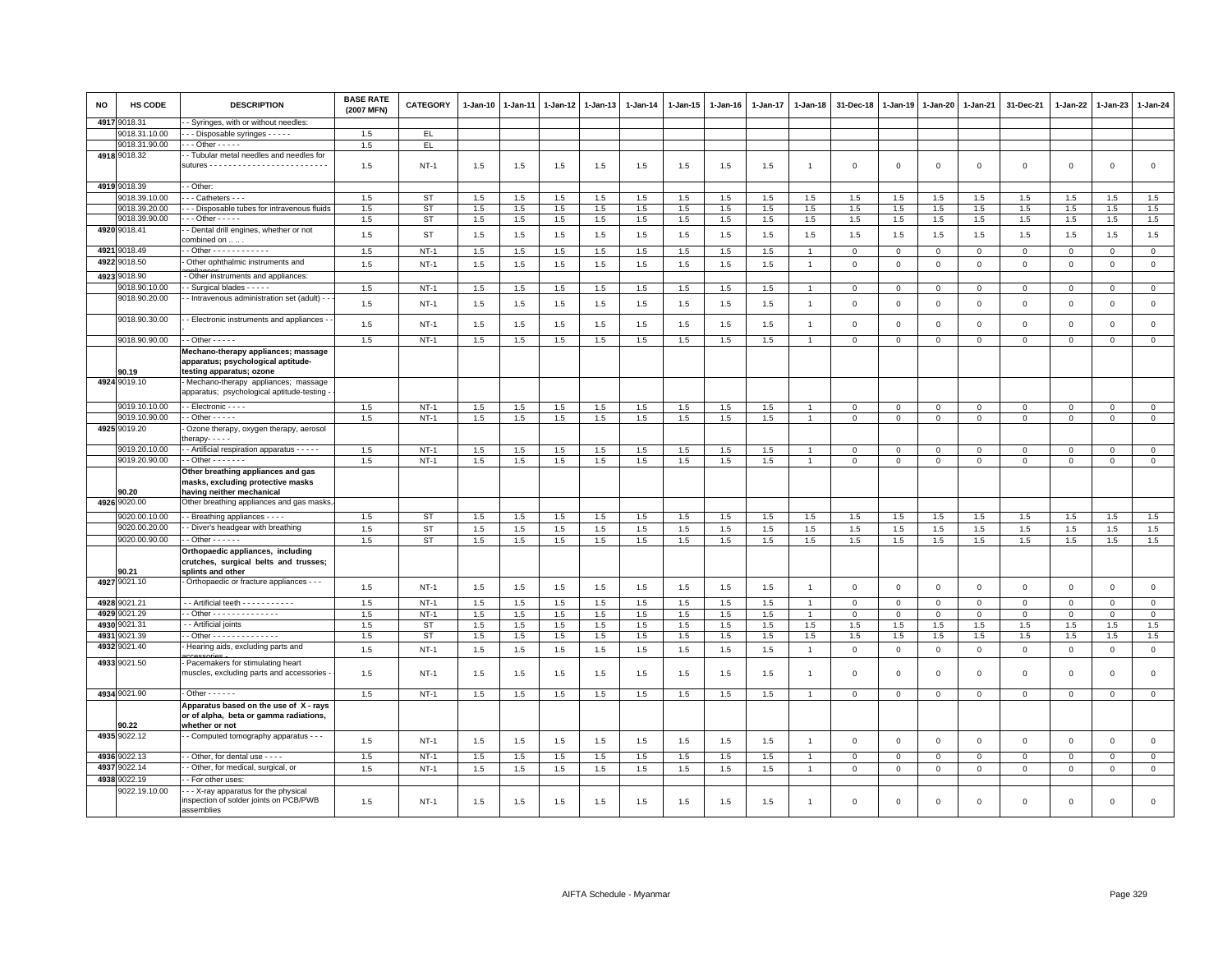| <b>NO</b> | <b>HS CODE</b>                | <b>DESCRIPTION</b>                                                                                          | <b>BASE RATE</b><br>(2007 MFN) | <b>CATEGORY</b> | $1 - Jan-10$ | 1-Jan-11 | $1 - Jan-12$ | 1-Jan-13 | $1-Jan-14$ | 1-Jan-15 | $1 - Jan-16$ | 1-Jan-17 | $1-Jan-18$     | 31-Dec-18      | 1-Jan-19       | 1-Jan-20     | 1-Jan-21       | 31-Dec-21    | $1 - Jan-22$   | 1-Jan-23     | $1 - Jan-24$   |
|-----------|-------------------------------|-------------------------------------------------------------------------------------------------------------|--------------------------------|-----------------|--------------|----------|--------------|----------|------------|----------|--------------|----------|----------------|----------------|----------------|--------------|----------------|--------------|----------------|--------------|----------------|
|           | 9022.19.90.00                 | $-$ - Other - - - - - - - -                                                                                 | 1.5                            | $NT-1$          | 1.5          | 1.5      | 1.5          | 1.5      | 1.5        | 1.5      | 1.5          | 1.5      | -1             | $\mathbf 0$    | $\mathbf 0$    | $\mathbf 0$  | $\mathbf{0}$   | $\mathbf{0}$ | $\mathbf{0}$   | $\mathbf{0}$ | $\mathbf{0}$   |
|           |                               | Apparatus based on the use of alpha,                                                                        |                                |                 |              |          |              |          |            |          |              |          |                |                |                |              |                |              |                |              |                |
|           |                               | beta or gamma radiations, whether or not                                                                    |                                |                 |              |          |              |          |            |          |              |          |                |                |                |              |                |              |                |              |                |
|           | 4939 9022.21                  | - For medical, surgical, dental or                                                                          | 1.5                            | $NT-1$          | 1.5          | 1.5      | 1.5          | 1.5      | 1.5        | 1.5      | 1.5          | 1.5      |                | $\overline{0}$ | $\mathbf{0}$   | $\mathbf{0}$ | $\mathbf{0}$   | $\mathbf 0$  | $\Omega$       | $\mathbf{0}$ | $\circ$        |
| 4940      | 022.29                        | - For other uses - - - - - - - - -                                                                          | 1.5                            | $NT-1$          | 1.5          | 1.5      | 1.5          | 1.5      | 1.5        | 1.5      | 1.5          | 1.5      |                | $\mathbf 0$    | $\mathbf 0$    | $\mathbf 0$  | $\mathbf 0$    | $\mathbf{0}$ | $\Omega$       | $\mathbf 0$  | $\mathbf 0$    |
| 4941      | 9022.30                       | X-ray tubes:                                                                                                |                                |                 |              |          |              |          |            |          |              |          |                |                |                |              |                |              |                |              |                |
|           | 9022.30.10.00                 | - - For medical, surgical, dental or                                                                        | 1.5                            | $NT-1$          | 1.5          | 1.5      | 1.5          | 1.5      | 1.5        | 1.5      | 1.5          | 1.5      | $\mathbf{1}$   | $\overline{0}$ | $\mathbf{0}$   | $\mathbf{0}$ | $\mathbf{0}$   | $\mathbf 0$  | $\Omega$       | $\mathbf 0$  | $\mathbf 0$    |
|           | 9022.30.90.00                 | $-$ - Other $-$ - $-$ - $-$ -                                                                               | 1.5                            | $NT-1$          | 1.5          | 1.5      | 1.5          | 1.5      | 1.5        | 1.5      | 1.5          | 1.5      |                | $\mathbf 0$    | $\mathbf 0$    | $\mathbf 0$  | $\mathbf{0}$   | $\mathbf 0$  | $\mathbf 0$    | $\mathbf 0$  | $\mathbf 0$    |
|           | 4942 9022.90                  | Other, including parts and accessories:                                                                     |                                |                 |              |          |              |          |            |          |              |          |                |                |                |              |                |              |                |              |                |
|           | 9022.90.10.00                 | - - Parts and accessories of X-ray<br>apparatus for the physical inspection of                              | 1.5                            | $NT-1$          | 1.5          | 1.5      | 1.5          | 1.5      | 1.5        | 1.5      | 1.5          | 1.5      | $\overline{1}$ | $\mathbf{0}$   | $\mathbf{0}$   | $\mathbf{0}$ | $\mathbf{0}$   | $\mathbf 0$  | $\Omega$       | $\mathbf 0$  | $\circ$        |
|           | 9022.90.20.00                 | - For medical, surgical, dental or<br>$- - -$                                                               | 1.5                            | $NT-1$          | 1.5          | 1.5      | 1.5          | 1.5      | 1.5        | 1.5      | 1.5          | 1.5      | $\mathbf{1}$   | $\overline{0}$ | $\mathbf{0}$   | $\mathbf{0}$ | $\overline{0}$ | $\mathbf 0$  | $\Omega$       | $\mathbf{0}$ | $\mathbf 0$    |
|           | 4943 9023.00                  | Instruments, apparatus and models, - - -                                                                    | 5                              | EL.             |              |          |              |          |            |          |              |          |                |                |                |              |                |              |                |              |                |
|           | 4944 9024.10                  | Machines and appliances for testing<br>netals:                                                              |                                |                 |              |          |              |          |            |          |              |          |                |                |                |              |                |              |                |              |                |
|           | 9024.10.10.00                 | - Electrically operated - - - -                                                                             | 1.5                            | $NT-1$          | 1.5          | 1.5      | 1.5          | 1.5      | 1.5        | 1.5      | 1.5          | 1.5      |                | $\mathbf 0$    | $\mathbf 0$    | $\mathbf 0$  | $\mathbf 0$    | $\mathbf 0$  | $\mathbf 0$    | $\mathbf 0$  | $\mathbf 0$    |
|           | 9024.10.90.00                 | $-$ Other $- - - -$                                                                                         | 1.5                            | $NT-1$          | 1.5          | 1.5      | 1.5          | 1.5      | 1.5        | 1.5      | 1.5          | 1.5      |                | $\mathbf 0$    | $\Omega$       | $\mathbf{0}$ | $\mathbf 0$    | $\mathbf{0}$ | $\Omega$       | $\circ$      | $\circ$        |
|           | 4945 9024.80<br>9024.80.10.00 | Other machines and appliances:<br>- Electrically operated - - - - -                                         | 1.5                            | $NT-1$          | 1.5          | 1.5      | 1.5          | 1.5      | 1.5        | 1.5      | 1.5          | 1.5      |                | $\mathbf 0$    | $\mathbf 0$    | $\mathbf{0}$ | $\mathbf 0$    | $\mathsf 0$  | $\mathbf 0$    | $\Omega$     | $\mathsf 0$    |
|           | 9024.80.90.00                 | $-$ Other $  -$                                                                                             | 1.5                            | $NT-1$          | 1.5          | 1.5      | 1.5          | 1.5      | 1.5        | 1.5      | 1.5          | 1.5      |                | $\mathbf 0$    | $\mathbf 0$    | $\mathbf 0$  | $\mathbf 0$    | $\mathbf 0$  | $\mathbf 0$    | $\mathbf 0$  | $\mathbf 0$    |
|           | 4946 9024.90                  | Parts and accessories:                                                                                      |                                |                 |              |          |              |          |            |          |              |          |                |                |                |              |                |              |                |              |                |
|           | 9024.90.10.00                 | - For electrically operated machines and                                                                    | 1.5                            | $NT-1$          | 1.5          | 1.5      | 1.5          | 1.5      | 1.5        | 1.5      | 1.5          | 1.5      | $\mathbf{1}$   | $\mathbf 0$    | $\mathbf 0$    | $\mathbf 0$  | $\mathsf 0$    | $\mathsf 0$  | $\mathbf 0$    | $\mathsf 0$  | $\mathsf 0$    |
|           | 9024.90.20.00                 | - For non-electrically operated machines                                                                    | 1.5                            | $NT-1$          | 1.5          | 1.5      | 1.5          | 1.5      | 1.5        | 1.5      | 1.5          | 1.5      | $\mathbf{1}$   | $\mathbf 0$    | $\overline{0}$ | $\mathsf 0$  | $\mathbf 0$    | $\mathsf 0$  | $\overline{0}$ | $\mathsf 0$  | $\mathsf 0$    |
|           | 90.25                         | <b>Hydrometers and similar floating</b><br>instruments, thermometers, pyrometers<br>barometers, hygrometers |                                |                 |              |          |              |          |            |          |              |          |                |                |                |              |                |              |                |              |                |
|           | 4947 9025.11                  | - Liquid-filled, for direct reading - - - - -                                                               | 1.5                            | $NT-1$          | 1.5          | 1.5      | 1.5          | 1.5      | 1.5        | 1.5      | 1.5          | 1.5      |                | $\mathbf 0$    | $\circ$        | $\mathbf 0$  | $\mathbf{0}$   | $\mathbf 0$  | $\mathbf 0$    | $\mathbf{O}$ | $\circ$        |
|           | 4948 9025.19                  | - Other:                                                                                                    |                                |                 |              |          |              |          |            |          |              |          |                |                |                |              |                |              |                |              |                |
|           | 9025.19.10.00                 | - - Electrical - - - - -                                                                                    | 1.5                            | $NT-1$          | 1.5          | 1.5      | 1.5          | 1.5      | 1.5        | 1.5      | 1.5          | 1.5      |                | $\mathbf 0$    | $\mathbf 0$    | $\mathbf 0$  | $\mathbf 0$    | $\Omega$     | $\Omega$       | $\Omega$     | $\mathbf 0$    |
|           | 9025.19.20.00                 | --- Non-electrical - - - - -                                                                                | 1.5                            | $NT-1$          | 1.5          | 1.5      | 1.5          | 1.5      | 1.5        | 1.5      | 1.5          | 1.5      |                | $\overline{0}$ | $\mathbf{0}$   | $\mathbf 0$  | $\circ$        | $\mathbf{0}$ | $\mathbf{0}$   | $\mathbf{0}$ | $\mathbf{0}$   |
|           | 4949 9025.80                  | Other instruments:                                                                                          |                                |                 |              |          |              |          |            |          |              |          |                |                |                |              |                |              |                |              |                |
|           | 9025.80.10.00                 | - Temperature gauges for motor vehicles                                                                     | 1.5                            | $NT-1$          | 1.5          | 1.5      | 1.5          | 1.5      | 1.5        | 1.5      | 1.5          | 1.5      | $\overline{1}$ | $\mathbf 0$    | $\mathbf{0}$   | $\mathbf 0$  | $\mathbf{0}$   | $\mathbf 0$  | $\mathbf{0}$   | $\mathbf{0}$ | $\mathsf 0$    |
|           | 9025.80.20.00                 | - Other, electrical - - - - - -                                                                             | 1.5                            | $NT-1$          | 1.5          | 1.5      | 1.5          | 1.5      | 1.5        | 1.5      | 1.5          | 1.5      |                | $\mathbf 0$    | $\circ$        | $\mathbf 0$  | $\mathbf 0$    | $\mathbf 0$  | $\mathbf 0$    | $\mathbf 0$  | $\overline{0}$ |
|           | 9025.80.30.00<br>4950 9025.90 | - Other, non-electrical - - - - -<br>Parts and accessories:                                                 | 1.5                            | $NT-1$          | 1.5          | 1.5      | 1.5          | 1.5      | 1.5        | 1.5      | 1.5          | 1.5      |                | $\mathbf 0$    | $\mathbf 0$    | $\mathbf 0$  | $\mathbf 0$    | $\mathsf 0$  | $\mathbf 0$    | $\mathbf{0}$ | $\mathbf 0$    |
|           | 9025.90.10.00                 | - For electrically operated instruments - -                                                                 | 1.5                            | $NT-1$          | 1.5          | 1.5      | 1.5          | 1.5      | 1.5        | 1.5      | 1.5          | 1.5      | $\mathbf{1}$   | $\mathbf 0$    | $\mathsf 0$    | $\mathsf 0$  | $\mathbf 0$    | $\mathsf 0$  | $\mathbb O$    | $\mathsf 0$  | $\mathsf 0$    |
|           | 9025.90.20.00                 | - For non-electrically operated                                                                             | 1.5                            | $NT-1$          | 1.5          | 1.5      | 1.5          | 1.5      | 1.5        | 1.5      | 1.5          | 1.5      | $\overline{1}$ | $\overline{0}$ | $\mathbf{0}$   | $\mathbf{0}$ | $\circ$        | $\mathbf{0}$ | $\mathbf{0}$   | $\mathbf{0}$ | $\mathbf{0}$   |
|           | 90.26                         | measuring or checking the flow, level,                                                                      |                                |                 |              |          |              |          |            |          |              |          |                |                |                |              |                |              |                |              |                |
|           | 4951 9026.10                  | - For measuring or checking the flow or<br>level of liquids: [ITA/A-103]                                    |                                |                 |              |          |              |          |            |          |              |          |                |                |                |              |                |              |                |              |                |
|           | 9026.10.10.00                 | - Level gauges for motor vehicles,<br>electrically operated - - - - - - - - - - - - - -                     | 1.5                            | $NT-1$          | 1.5          | 1.5      | 1.5          | 1.5      | 1.5        | 1.5      | 1.5          | 1.5      | $\overline{1}$ | $\mathbf 0$    | $\mathsf 0$    | $\mathsf 0$  | $\mathbf 0$    | $\mathsf 0$  | $\mathsf 0$    | $\mathsf 0$  | $\mathsf 0$    |
|           | 9026.10.20.00                 | - Level gauges for motor vehicles, not<br>electrically operated - - - - - - - - - - - - - - - -             | 1.5                            | $NT-1$          | 1.5          | 1.5      | 1.5          | 1.5      | 1.5        | 1.5      | 1.5          | 1.5      | $\overline{1}$ | $\mathbf 0$    | $\mathbf 0$    | $\mathbf 0$  | $\mathbf 0$    | $\mathsf 0$  | $\overline{0}$ | $\mathsf 0$  | $\mathbf 0$    |
|           | 9026.10.30.00                 | - - Other, electrically operated - - - -                                                                    | 1.5                            | $NT-1$          | 1.5          | 1.5      | 1.5          | 1.5      | 1.5        | 1.5      | 1.5          | 1.5      |                | $\mathbf 0$    | $\circ$        | $\mathbf 0$  | $\mathbf 0$    | 0            | $\circ$        | $\mathbf 0$  | $\mathbf 0$    |
|           | 9026.10.90.00                 | - Other, not electrically operated - - - -                                                                  | 1.5                            | $NT-1$          | 1.5          | 1.5      | 1.5          | 1.5      | 1.5        | 1.5      | 1.5          | 1.5      |                | $\mathbf 0$    | $\mathsf 0$    | $\mathsf 0$  | $\mathbf 0$    | $\mathsf 0$  | $\mathsf 0$    | $\mathsf 0$  | $\mathsf 0$    |
|           | 4952 9026.20                  | For measuring or checking pressure:<br><b>ITA1/A-104]</b>                                                   |                                |                 |              |          |              |          |            |          |              |          |                |                |                |              |                |              |                |              |                |
|           | 9026.20.10.00                 | - Pressure gauges for motor vehicles,<br>electrically operated - - - - - - - - - - - - - - - - -            | 1.5                            | $NT-1$          | 1.5          | 1.5      | 1.5          | 1.5      | 1.5        | 1.5      | 1.5          | 1.5      |                | $\Omega$       | $\Omega$       | $\Omega$     | $\mathbf 0$    | $\Omega$     | $\mathbf 0$    | $\mathbf 0$  | $\Omega$       |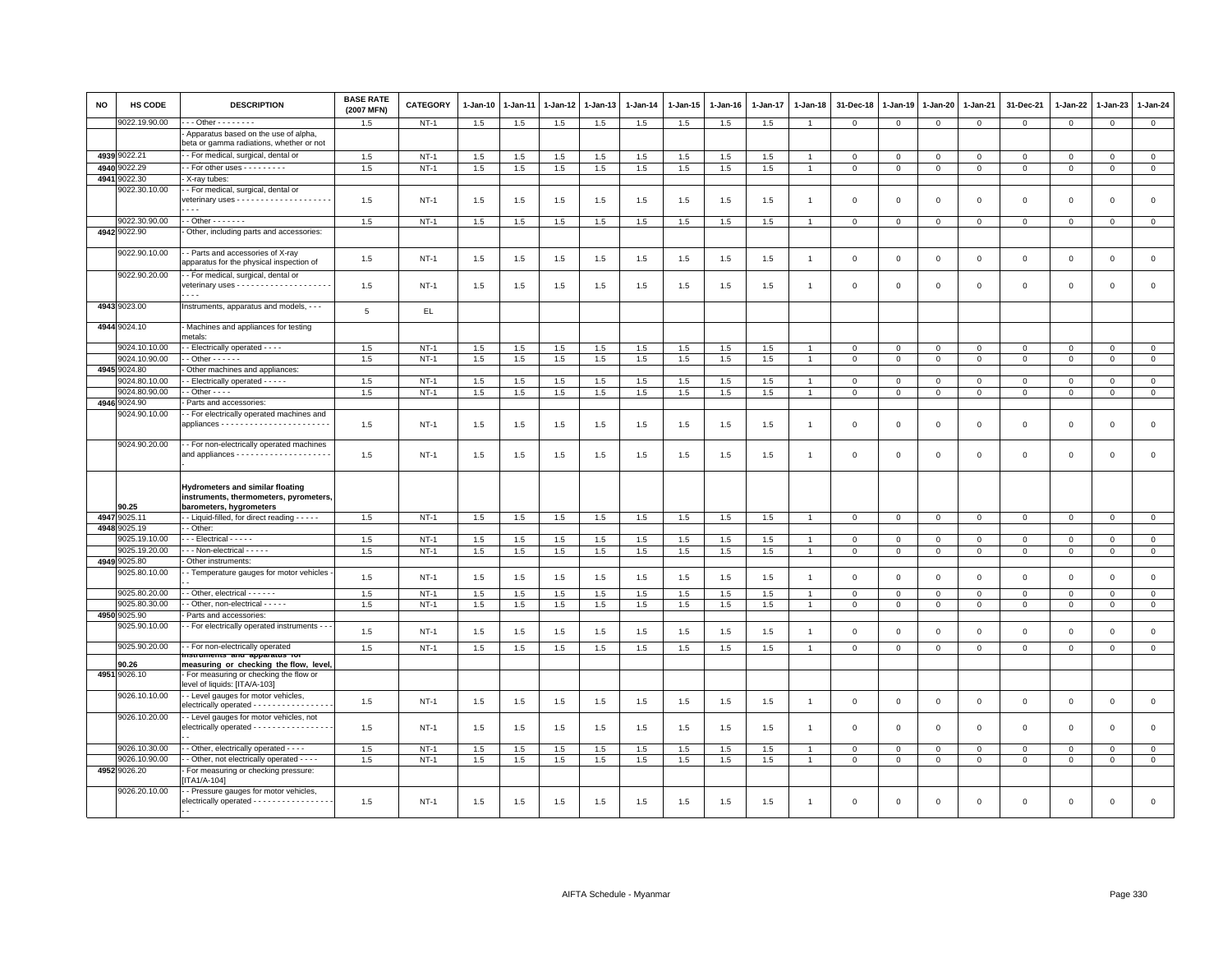| NO   | <b>HS CODE</b>                | <b>DESCRIPTION</b>                                                                                   | <b>BASE RATE</b><br>(2007 MFN) | CATEGORY    | $1 - Jan-10$ | 1-Jan-11   | 1-Jan-12 | 1-Jan-13 | $1-Jan-14$ | $1-Jan-15$ | $1 - Jan-16$ | $1 - Jan-17$ | $1 - Jan-18$   | 31-Dec-18                  | $1 - Jan-19$               | 1-Jan-20               | $1 - Jan-21$   | 31-Dec-21    | $1 - Jan-22$               | 1-Jan-23                   | $1 - Jan-24$                 |
|------|-------------------------------|------------------------------------------------------------------------------------------------------|--------------------------------|-------------|--------------|------------|----------|----------|------------|------------|--------------|--------------|----------------|----------------------------|----------------------------|------------------------|----------------|--------------|----------------------------|----------------------------|------------------------------|
|      | 9026.20.20.00                 | - Pressure gauges for motor vehicles, not<br>electrically operated - - - - - - - - - - - - - - - -   | 1.5                            | $NT-1$      | 1.5          | 1.5        | 1.5      | 1.5      | 1.5        | 1.5        | 1.5          | 1.5          | -1             | $\mathbf 0$                | $\mathbf 0$                | $\,0\,$                | $\,0\,$        | $\mathsf 0$  | $\,0\,$                    | $\mathsf 0$                | $\mathsf 0$                  |
|      | 9026.20.30.00                 | - Other, electrically operated - - -                                                                 | 1.5                            | $NT-1$      | 1.5          |            | 1.5      | 1.5      | 1.5        | 1.5        |              | 1.5          |                |                            |                            |                        | $\mathbf 0$    | $\mathsf 0$  |                            |                            | $\mathsf 0$                  |
|      | 9026.20.40.00                 | - Other, not electrically operated - - - - -                                                         | 1.5                            | $NT-1$      | 1.5          | 1.5<br>1.5 | 1.5      | 1.5      | 1.5        | 1.5        | 1.5<br>1.5   | 1.5          |                | $\mathbf 0$<br>$\mathbf 0$ | $\mathbf 0$<br>$\mathsf 0$ | $\mathbf 0$<br>$\,0\,$ | $\,$ 0         | $\mathsf 0$  | $\mathbf 0$<br>$\mathbf 0$ | $\mathbf 0$<br>$\mathbf 0$ | $\mathsf 0$                  |
| 4953 | 9026.80                       | Other instruments or apparatus: [ITA1/A-                                                             |                                |             |              |            |          |          |            |            |              |              |                |                            |                            |                        |                |              |                            |                            |                              |
|      | 0026.80.10.00                 | - Electrically operated - - - - -                                                                    | 1.5                            | $NT-1$      |              |            |          |          |            |            |              |              |                | $\Omega$                   |                            |                        |                |              |                            |                            |                              |
|      | 9026.80.20.00                 | - Not electrically operated - - - -                                                                  | 1.5                            | $NT-1$      | 1.5          | 1.5        | 1.5      | 1.5      | 1.5        | 1.5        | 1.5          | 1.5          |                |                            | $\mathbf 0$                | $\mathbf 0$            | $\mathbf{0}$   | $\mathbf{0}$ | $\mathbf 0$                | $\mathbf{0}$               | $\mathbf{0}$<br>$\mathbf{0}$ |
| 4954 | 9026.90                       | Parts and accessories: [ITA1/A-106]                                                                  |                                |             | 1.5          | 1.5        | 1.5      | 1.5      | 1.5        | 1.5        | 1.5          | 1.5          |                | $\mathbf 0$                | $\mathbf 0$                | $\mathbf 0$            | $\mathbf 0$    | $\mathbf 0$  | 0                          | $\mathbf 0$                |                              |
|      | 9026.90.10.00                 | - For electrically operated instruments                                                              |                                |             |              |            |          |          |            |            |              |              |                |                            |                            |                        |                |              |                            |                            |                              |
|      |                               |                                                                                                      | 1.5                            | $NT-1$      | 1.5          | 1.5        | 1.5      | 1.5      | 1.5        | 1.5        | 1.5          | 1.5          |                | $\mathbf 0$                | $\mathbf 0$                | $\mathbf 0$            | $\mathbf 0$    | $\mathsf 0$  | $\mathbf 0$                | $\mathbf{0}$               | $\mathbf 0$                  |
|      | 9026.90.20.00                 | - For non-electrically operated<br>instruments and apparatus - - - - - - - - - - -<br>.              | 1.5                            | <b>NT-1</b> | 1.5          | 1.5        | 1.5      | 1.5      | 1.5        | 1.5        | 1.5          | 1.5          |                | $\mathbf 0$                | $\mathbf 0$                | $\mathbf 0$            | $\mathbf 0$    | 0            | $\mathbf 0$                | $\mathbf 0$                | $\mathbf 0$                  |
|      | 90.27                         | Instruments and apparatus for<br>physical or chemical analysis (for<br>example, polarimeters,        |                                |             |              |            |          |          |            |            |              |              |                |                            |                            |                        |                |              |                            |                            |                              |
|      | 4955 9027.10                  | Gas or smoke analysis apparatus:                                                                     |                                |             |              |            |          |          |            |            |              |              |                |                            |                            |                        |                |              |                            |                            |                              |
|      | 9027.10.10.00                 | - Electrically operated - - - -                                                                      | 1.5                            | <b>NT-1</b> | 1.5          | 1.5        | 1.5      | 1.5      | 1.5        | 1.5        | 1.5          | 1.5          |                | $^{\circ}$                 | $\mathbf 0$                | $\mathbf 0$            | $\circ$        | 0            | 0                          | $\mathbf 0$                | 0                            |
|      | 9027.10.20.00                 | - Not electrically operated - - - - -                                                                | 1.5                            | $NT-1$      | 1.5          | 1.5        | $1.5\,$  | 1.5      | $1.5\,$    | 1.5        | 1.5          | 1.5          |                | $\mathbf 0$                | $\mathsf 0$                | $\mathbf 0$            | $\mathbf 0$    | $\mathbf{0}$ | $\mathbf 0$                | $\mathbf 0$                | $\mathsf 0$                  |
|      | 4956 9027.20                  | Chromatographs and electrophoresis<br>instruments: [ITA1/A-107]                                      |                                |             |              |            |          |          |            |            |              |              |                |                            |                            |                        |                |              |                            |                            |                              |
|      | 9027.20.10.00                 | - Electrically operated - - - -                                                                      | 1.5                            | $NT-1$      | 1.5          | 1.5        | 1.5      | 1.5      | 1.5        | 1.5        | 1.5          | 1.5          |                | $\mathbf 0$                | $\mathbf 0$                | $\mathbf 0$            | $\mathbf 0$    | $\mathbf 0$  | $\mathbf 0$                | $\mathbf 0$                | $\circ$                      |
|      | 9027.20.20.00                 | - Not electrically operated - - -                                                                    | 1.5                            | $NT-1$      | 1.5          | 1.5        | 1.5      | 1.5      | 1.5        | 1.5        | 1.5          | 1.5          | $\overline{1}$ | $\mathbf{0}$               | $\mathbf 0$                | $\mathbf{0}$           | $\mathbf{0}$   | $\mathbf{0}$ | $\mathbf 0$                | $\mathbf{0}$               | $\mathbf{0}$                 |
|      | 4957 9027.30                  | Spectrometers, spectrophotometers and<br>spectrographs using optical radiations                      |                                |             |              |            |          |          |            |            |              |              |                |                            |                            |                        |                |              |                            |                            |                              |
|      | 9027.30.10.00                 | - Electrically operated - - - - -                                                                    | 1.5                            | $NT-1$      | 1.5          | 1.5        | 1.5      | 1.5      | 1.5        | 1.5        | 1.5          | 1.5          |                | $\mathbf 0$                | $\mathbf 0$                | $\mathbf 0$            | $\overline{0}$ | $\mathbf 0$  | $\mathbf 0$                | $\Omega$                   | $\mathbf{0}$                 |
|      | 9027.30.20.00                 | - - Not electrically operated - - - -                                                                | 1.5                            | $NT-1$      | 1.5          | 1.5        | 1.5      | 1.5      | 1.5        | 1.5        | 1.5          | 1.5          | $\overline{1}$ | $\mathsf 0$                | $\mathsf 0$                | $\mathbf{0}$           | $\mathbf 0$    | $\mathsf 0$  | $\Omega$                   | $\mathbf 0$                | $\circ$                      |
| 4958 | 9027.40                       | Exposure meters - - - - - - - - - - -                                                                | 15                             | <b>NT-1</b> | 15           | 12.5       | 12.5     | 10       | 10         | $7.5\,$    | 7.5          | 5            | 5              | $\mathbf 0$                | 0                          | $\mathbf 0$            | $\mathsf 0$    | $\mathbf 0$  | $\Omega$                   | $\mathbf{0}$               | $\circ$                      |
|      | 4959 9027.50<br>9027.50.10.00 | Other instruments and apparatus using<br>optical radiations - - -                                    |                                |             |              |            |          |          |            |            |              |              |                |                            |                            |                        |                |              |                            |                            |                              |
|      | 9027.50.20.00                 | - Electrically operated - - - -<br>- Not electrically operated - - - -                               | 1.5<br>1.5                     | $NT-1$      | 1.5          | 1.5        | 1.5      | 1.5      | 1.5        | 1.5        | 1.5          | 1.5          | $\overline{1}$ | $\mathbf 0$                | $\Omega$                   | $\mathbf 0$            | 0              | $\Omega$     | $\Omega$                   | $\Omega$                   | $\mathbf 0$<br>$\circ$       |
|      | 4960 9027.80                  | Other instruments and apparatus: [ITAI/A-                                                            |                                | $NT-1$      | 1.5          | 1.5        | 1.5      | 1.5      | 1.5        | 1.5        | 1.5          | 1.5          |                | $\overline{0}$             | $\mathbf 0$                | $\mathbf 0$            | $\mathbf{0}$   | $\mathbf{0}$ | $\mathbf 0$                | $\mathbf{0}$               |                              |
|      | 9027.80.10.00                 | 101<br>- Smoke detectors, electrically operated -                                                    |                                |             |              |            |          |          |            |            |              |              |                |                            |                            |                        |                |              |                            |                            |                              |
|      |                               |                                                                                                      | 1.5                            | $NT-1$      | 1.5          | 1.5        | 1.5      | 1.5      | 1.5        | 1.5        | 1.5          | 1.5          | $\mathbf{1}$   | $\mathbf 0$                | $\mathbf 0$                | $\mathsf 0$            | $\mathbf 0$    | $\mathbf 0$  | $\mathsf 0$                | $\Omega$                   | $\mathsf 0$                  |
|      | 9027.80.20.00                 | - Other, electrically operated - - - -                                                               | 1.5                            | $NT-1$      | 1.5          | 1.5        | 1.5      | 1.5      | 1.5        | 1.5        | 1.5          | 1.5          |                | $\mathbf 0$                | $\mathbf 0$                | $\mathsf 0$            | $\mathbf 0$    | $\mathbf 0$  | $\mathbf 0$                | $\mathbf 0$                | $\mathbf 0$                  |
|      | 9027.80.30.00                 | - Other, not electrically operated - - -                                                             | 1.5                            | $NT-1$      | 1.5          | 1.5        | 1.5      | 1.5      | 1.5        | 1.5        | 1.5          | 1.5          |                | $\mathbf 0$                | $\mathbf 0$                | $\mathsf 0$            | $\mathbf{0}$   | $\Omega$     | $\mathbf 0$                | $\Omega$                   | $\circ$                      |
| 4961 | 9027.90                       | Microtomes; parts and accessories:                                                                   |                                |             |              |            |          |          |            |            |              |              |                |                            |                            |                        |                |              |                            |                            |                              |
|      | 9027.90.10.00                 | - Parts and accessories including printed<br>circuit assemblies of products of heading<br>90.27,     | 1.5                            | <b>NT-1</b> | 1.5          | 1.5        | 1.5      | 1.5      | 1.5        | 1.5        | 1.5          | 1.5          |                | $\mathbf 0$                | $\Omega$                   | $\mathbf 0$            | $\mathbf 0$    | $\mathsf 0$  | $\mathbf 0$                | $\mathbf 0$                | $\mathbf 0$                  |
|      | 9027.90.91.00                 | - - Electrically operated - - - - - -                                                                | 1.5                            | $NT-1$      | 1.5          | 1.5        | 1.5      | 1.5      | 1.5        | 1.5        | 1.5          | 1.5          |                | $\mathbf{0}$               | $\mathbf{0}$               | $\mathbf 0$            | $\mathbf{0}$   | $\mathbf 0$  | $\Omega$                   | $\mathbf{0}$               | $\mathsf 0$                  |
|      | 9027.90.99.00                 | $\cdots$ Other - - - - -                                                                             | 1.5                            | $NT-1$      | 1.5          | 1.5        | 1.5      | 1.5      | 1.5        | 1.5        | 1.5          | 1.5          |                | $\mathbf 0$                | $\mathbf 0$                | $\mathsf 0$            | $\mathbf 0$    | $\mathsf 0$  | $\mathbf 0$                | $\mathbf{0}$               | $\mathsf 0$                  |
|      | 90.28                         | Gas, liquid or electricity supply or<br>production meters, including calibrating<br>meters therefor. |                                |             |              |            |          |          |            |            |              |              |                |                            |                            |                        |                |              |                            |                            |                              |
|      | 4962 9028.10                  | Gas meters:                                                                                          |                                |             |              |            |          |          |            |            |              |              |                |                            |                            |                        |                |              |                            |                            |                              |
|      | 9028.10.10.00                 | - Gas meters of a kind mounted in gas                                                                |                                |             |              |            |          |          |            |            |              |              |                |                            |                            |                        |                |              |                            |                            |                              |
|      |                               |                                                                                                      | 1.5                            | <b>NT-1</b> | 1.5          | 1.5        | 1.5      | 1.5      | 1.5        | 1.5        | 1.5          | 1.5          |                | $\mathbf 0$                | $\overline{0}$             | $\mathsf 0$            | $\mathbf 0$    | $\mathsf 0$  | $\mathbf 0$                | $\mathbf 0$                | $\mathsf 0$                  |
|      | 9028.10.90.00                 | $-$ Other $   -$                                                                                     | 1.5                            | $NT-1$      | 1.5          | 1.5        | $1.5\,$  | 1.5      | 1.5        | 1.5        | 1.5          | 1.5          |                | $\mathbf 0$                | $\mathbf 0$                | $\mathsf 0$            | $\mathbf 0$    | $\mathbf{0}$ | $\mathbf 0$                | $\circ$                    | $\mathsf 0$                  |
|      | 4963 9028.20                  | Liquid meters:                                                                                       |                                |             |              |            |          |          |            |            |              |              |                |                            |                            |                        |                |              |                            |                            |                              |
|      | 9028.20.10.00                 | - Totalizing water meters - - - - - - - - -                                                          | 1.5                            | $NT-1$      | 1.5          | 1.5        | 1.5      | 1.5      | $1.5\,$    | 1.5        | 1.5          | 1.5          |                | $\mathbf{0}$               | $\mathbf 0$                | $\mathbf 0$            | $\mathbf{0}$   | $\Omega$     | $\Omega$                   | $\Omega$                   | $\circ$                      |
|      | 9028.20.90.00<br>4964 9028.30 | - Other - - - - - - - -<br>Electricity meters:                                                       | 1.5                            | $NT-1$      | 1.5          | 1.5        | 1.5      | 1.5      | 1.5        | 1.5        | 1.5          | 1.5          |                | $\mathbf 0$                | $\mathbf 0$                | $\mathbf 0$            | $\mathbf 0$    | $\mathsf 0$  | $\mathbf 0$                | $\mathbf 0$                | $\mathbf 0$                  |
|      | 9028.30.10.00                 | - Kilowatt hour meters - - - - - - - -                                                               | 1.5                            | $NT-1$      | 1.5          | 1.5        | 1.5      | 1.5      | 1.5        | 1.5        | 1.5          | 1.5          |                | $\overline{0}$             | $\mathbf 0$                | $\mathbf 0$            | $\mathbf{0}$   | $\mathbf{0}$ | $\mathbf 0$                | $\mathbf{0}$               | $\circ$                      |
|      | 9028.30.90.00                 | $-$ Other $       -$                                                                                 | 1.5                            | $NT-1$      | 1.5          | 1.5        | 1.5      | 1.5      | 1.5        | 1.5        | 1.5          | 1.5          |                | $\mathbf 0$                | $\mathbf 0$                | $\mathbf 0$            | $\mathbf 0$    | 0            | 0                          | $\mathbf 0$                | $\mathbf 0$                  |
|      | 4965 9028.90                  | Parts and accessories:                                                                               |                                |             |              |            |          |          |            |            |              |              |                |                            |                            |                        |                |              |                            |                            |                              |
|      | 9028.90.10.00                 | - Water meter housings or bodies - - - - -                                                           | 1.5                            | $NT-1$      | 1.5          | 1.5        | 1.5      | 1.5      | 1.5        | 1.5        | 1.5          | 1.5          |                | $\Omega$                   | $\mathsf 0$                | $\mathbf 0$            | $\Omega$       | $\mathbf 0$  | $\mathbf 0$                | $\mathsf 0$                | $\mathbf 0$                  |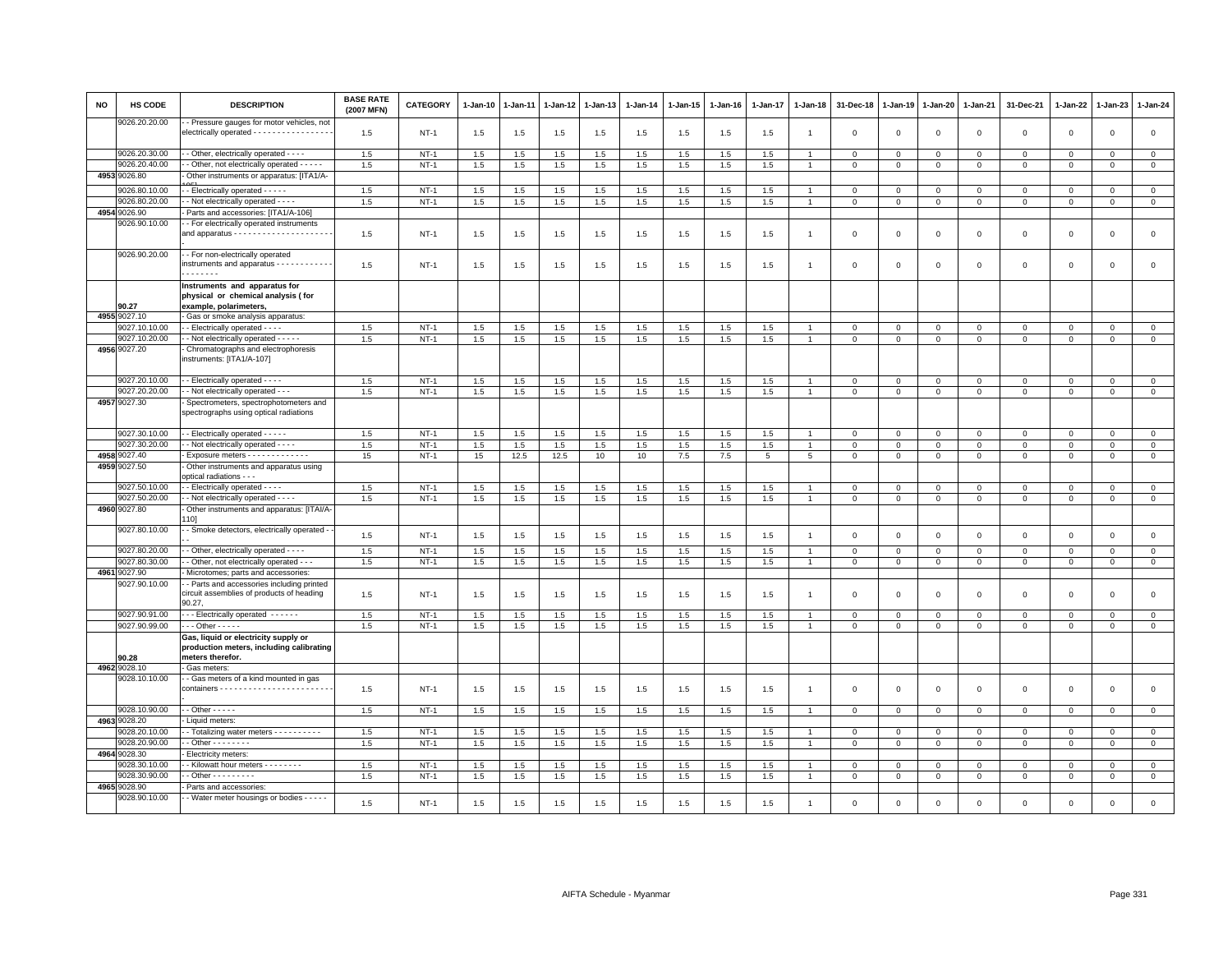| <b>NO</b> | HS CODE       | <b>DESCRIPTION</b>                                                                                 | <b>BASE RATE</b><br>(2007 MFN) | <b>CATEGORY</b> | 1-Jan-10        | 1-Jan-11       | 1-Jan-12    | 1-Jan-13              | 1-Jan-14       | 1-Jan-15       | 1-Jan-16 | 1-Jan-17     | 1-Jan-18       | 31-Dec-18      | 1-Jan-19       | 1-Jan-20       | 1-Jan-21       | 31-Dec-21           | 1-Jan-22     | 1-Jan-23            | 1-Jan-24       |
|-----------|---------------|----------------------------------------------------------------------------------------------------|--------------------------------|-----------------|-----------------|----------------|-------------|-----------------------|----------------|----------------|----------|--------------|----------------|----------------|----------------|----------------|----------------|---------------------|--------------|---------------------|----------------|
|           | 9028.90.90.00 | $-$ Other $     -$                                                                                 | 1.5                            | $NT-1$          | 1.5             | 1.5            | 1.5         | 1.5                   | 1.5            | 1.5            | 1.5      | 1.5          | $\overline{1}$ | $\mathbf 0$    | $\mathbf 0$    | $\mathbf 0$    | $\mathbf 0$    | $\mathbf 0$         | $\mathbf 0$  | $\mathbf 0$         | $\mathbf{0}$   |
|           | 90.29         | Revolution counters, production<br>counters, taximeters, mileometers,<br>pedometers and the like;  |                                |                 |                 |                |             |                       |                |                |          |              |                |                |                |                |                |                     |              |                     |                |
|           | 4966 9029.10  | - Revolution counters, production counters,<br>taximeters, mileometers, - - -                      |                                |                 |                 |                |             |                       |                |                |          |              |                |                |                |                |                |                     |              |                     |                |
|           | 9029.10.10.00 | - Revolution counters, production                                                                  | 1.5                            | $NT-1$          | 1.5             | 1.5            | 1.5         | 1.5                   | 1.5            | 1.5            | 1.5      | 1.5          |                | $\mathbf 0$    | $\mathbf 0$    | $\mathsf 0$    | $\mathbf 0$    | $\mathsf 0$         | $\mathbf 0$  | $\mathsf 0$         | $\mathbf 0$    |
|           | 9029.10.20.00 | - Taximeters - - - - -                                                                             | 1.5                            | $NT-1$          | 1.5             | 1.5            | 1.5         | 1.5                   | 1.5            | 1.5            | 1.5      | 1.5          |                | $\mathbf 0$    | $\mathbf 0$    | $\mathbf 0$    | $\mathbf 0$    | $\mathbf 0$         | $\Omega$     | $\mathbf 0$         | $\mathbf 0$    |
|           | 9029.10.90.00 | $-$ Other - - - - - - - - - -                                                                      | 1.5                            | $NT-1$          | 1.5             | 1.5            | 1.5         | 1.5                   | 1.5            | 1.5            | 1.5      | 1.5          | $\overline{1}$ | $\overline{0}$ | $\overline{0}$ | $\overline{0}$ | $\overline{0}$ | $\mathsf 0$         | $\mathbf{0}$ | $\mathsf 0$         | $\overline{0}$ |
|           | 4967 9029.20  | Speed indicators and tachometers;                                                                  |                                |                 |                 |                |             |                       |                |                |          |              |                |                |                |                |                |                     |              |                     |                |
|           | 9029.20.10.00 | stroboscopes:<br>- Speedometers for motor vehicles - - - -                                         | 5                              | $NT-1$          | $5\phantom{.0}$ | $\mathbf 5$    | $\,$ 5 $\,$ | $\overline{4}$        | $\overline{4}$ | $\overline{4}$ | 3        | $\mathbf{3}$ | $\overline{2}$ | $\,0\,$        | $\,0\,$        | $\mathbf 0$    | $\mathbf 0$    | $\mathsf 0$         | $\mathbf 0$  | $\mathsf{O}\xspace$ | $\mathsf 0$    |
|           | 9029.20.20.00 | - Other speed indicators and tachometers<br>for motor vehicles - - - - - - - - - - - - - - - - - - | 5                              | NT-1            | 5               | 5              | 5           | $\overline{4}$        | $\overline{4}$ | $\overline{4}$ | 3        | 3            | $\overline{2}$ | $\mathbf 0$    | $^{\circ}$     | $\mathbf 0$    | $\overline{0}$ | 0                   | $\mathbf 0$  | 0                   | 0              |
|           | 9029.20.30.00 | - Speed indicators and tachometers for                                                             | $\overline{5}$                 | $NT-1$          | $5\overline{5}$ | $\overline{5}$ | 5           | $\boldsymbol{\Delta}$ | $\mathbf{A}$   | $\overline{4}$ | 3        | 3            | 2              | $\mathbf 0$    | $\mathbf 0$    | $\mathbf 0$    | $\mathbf{0}$   | $\mathbf 0$         | $\mathbf 0$  | $\mathbf 0$         | $\mathbf 0$    |
|           | 9029.20.90.00 | $-$ Other $     -$                                                                                 | 1.5                            | $NT-1$          | 1.5             | 1.5            | 1.5         | 1.5                   | 1.5            | 1.5            | 1.5      | 1.5          | $\overline{1}$ | $\mathbf{0}$   | $\mathbf 0$    | $\mathbf 0$    | $\mathbf{0}$   | $\mathbf{0}$        | $\mathbf{0}$ | $\mathbf{0}$        | $\mathbf{0}$   |
|           | 4968 9029.90  | Parts and accessories:                                                                             |                                |                 |                 |                |             |                       |                |                |          |              |                |                |                |                |                |                     |              |                     |                |
|           | 9029.90.10.00 | - Of goods of subheading 9029.10 or ----                                                           | 1.5                            | $NT-1$          | $1.5\,$         | 1.5            | $1.5$       | 1.5                   | 1.5            | 1.5            | 1.5      | $1.5\,$      | $\overline{1}$ | $\mathbf 0$    | $\,0\,$        | $\mathbf 0$    | $\,0\,$        | $\mathsf{O}\xspace$ | $\mathbf 0$  | $\mathbf 0$         | $\mathsf 0$    |
|           | 9029.90.20.00 | - Of other goods of subheading 9029.20                                                             | 5                              | $NT-1$          | 5               | 5              | 5           | $\overline{4}$        | $\overline{4}$ | $\overline{4}$ | 3        | 3            | $\overline{2}$ | $\mathbf 0$    | $\mathbf 0$    | $\mathbf 0$    | $\mathsf 0$    | $\mathsf 0$         | $\mathbf 0$  | $\mathsf 0$         | $\mathsf 0$    |
|           |               | Oscilloscopes, spectrum analysers<br>and other instruments and apparatus                           |                                |                 |                 |                |             |                       |                |                |          |              |                |                |                |                |                |                     |              |                     |                |
|           | 90.30         | for measuring or                                                                                   |                                |                 |                 |                |             |                       |                |                |          |              |                |                |                |                |                |                     |              |                     |                |
|           | 4969 9030.10  | - Instruments and apparatus for measuring<br>or detecting ionising radiation - - - - - - - - -     | 1.5                            | <b>NT-1</b>     | 1.5             | 1.5            | 1.5         | 1.5                   | 1.5            | 1.5            | 1.5      | 1.5          | $\overline{1}$ | $\mathbf 0$    | $\mathsf 0$    | $\,0\,$        | $\,0\,$        | $\mathsf 0$         | $\mathbf 0$  | $\mathsf 0$         | $\mathbf 0$    |
|           | 4970 9030.20  | Cathode-ray oscilloscopes and cathode-<br>ray oscillographs - - - - - - - - - - - - - - - - - -    | 1.5                            | $NT-1$          | 1.5             | 1.5            | 1.5         | 1.5                   | 1.5            | 1.5            | 1.5      | 1.5          | -1             | $\mathbf 0$    | $\mathbf 0$    | $\mathsf 0$    | $\mathbf 0$    | $\mathsf 0$         | $\mathbf 0$  | $\mathsf 0$         | $\mathbf 0$    |
|           | 4971 9030.31  | - - Multimeters - - - - - - - - - - - - - - -                                                      | 1.5                            | <b>NT-1</b>     | 1.5             | 1.5            | 1.5         | 1.5                   | 1.5            | 1.5            | 1.5      | 1.5          | $\overline{1}$ | $\mathbf{0}$   | $\mathbf 0$    | $\mathbf{0}$   | $\mathbf{0}$   | $\mathbf{0}$        | $\mathbf{0}$ | $\mathbf{0}$        | $\mathbf{0}$   |
|           | 4972 9030.39  | - Other:                                                                                           |                                |                 |                 |                |             |                       |                |                |          |              |                |                |                |                |                |                     |              |                     |                |
|           | 9030.39.10.00 | - - Ammeters and voltmeters for motor                                                              | 1.5                            | NT-1            | 1.5             | 1.5            | 1.5         | 1.5                   | 1.5            | 1.5            | 1.5      | 1.5          | -1             | 0              | $\mathbf 0$    | $\mathbf 0$    | $\mathbf 0$    | $\mathbf{0}$        | $\mathbf{0}$ | $\mathbf 0$         | $\mathbf 0$    |
|           | 9030.39.20.00 | - - - Instruments and apparatus for<br>measuring or checking voltage, current,<br>resistance or    | 1.5                            | $NT-1$          | 1.5             | 1.5            | 1.5         | 1.5                   | 1.5            | 1.5            | 1.5      | 1.5          | $\mathbf{1}$   | $\mathbf 0$    | $\mathbf 0$    | $\mathsf 0$    | $\mathbf 0$    | $\mathsf 0$         | $\mathbf 0$  | $\mathbf 0$         | $\mathbf 0$    |
|           | 9030.39.30.00 | --- Impedance - measuring instruments<br>and apparatus designed to provide visual<br>and/or        | 1.5                            | $NT-1$          | 1.5             | 1.5            | 1.5         | 1.5                   | 1.5            | 1.5            | 1.5      | 1.5          | $\overline{1}$ | $\mathbf 0$    | $\mathbf 0$    | $\mathbf 0$    | $\mathbf 0$    | $\mathbf 0$         | $\mathbf 0$  | $\mathbf 0$         | $\mathbf 0$    |
|           | 9030.39.90.00 | $\cdots$ Other - - - - - -                                                                         | 1.5                            | <b>NT-1</b>     | 1.5             | 1.5            | 1.5         | 1.5                   | 1.5            | 1.5            | 1.5      | 1.5          | $\overline{1}$ | $\mathbf 0$    | $\mathbf 0$    | $\mathbf 0$    | $\mathbf 0$    | $\mathbf 0$         | $\mathbf 0$  | $\mathbf 0$         | $\mathbf{0}$   |
|           | 4973 9030.40  | - Other instruments and apparatus,<br>specially designed for telecommunications                    | 1.5                            | $NT-1$          | 1.5             | 1.5            | 1.5         | $1.5\,$               | 1.5            | 1.5            | 1.5      | 1.5          | $\mathbf{1}$   | $\mathbf 0$    | $\mathsf 0$    | $\,0\,$        | $\mathbf 0$    | $\mathsf 0$         | $\mathbf 0$  | $\mathsf 0$         | $\mathsf 0$    |
|           | 4974 9030.82  | - - For measuring or checking<br>semiconductor wafers or devices: [ITA1/A-<br>184]                 |                                |                 |                 |                |             |                       |                |                |          |              |                |                |                |                |                |                     |              |                     |                |
|           | 9030.82.10.00 | - - - Wafer probers [ITA1/B-166] - - - - -                                                         | 1.5                            | $NT-1$          | 1.5             | 1.5            | 1.5         | 1.5                   | 1.5            | 1.5            | 1.5      | 1.5          | $\overline{1}$ | $\mathbf 0$    | $\mathbf 0$    | $\mathbf 0$    | $\mathbf 0$    | $\mathbf 0$         | $\mathbf 0$  | $\mathbf 0$         | $\mathbf 0$    |
|           | 9030.82.90.00 | $-$ - Other - - - -                                                                                | 1.5                            | $NT-1$          | 1.5             | 1.5            | 1.5         | 1.5                   | 1.5            | 1.5            | 1.5      | 1.5          | $\mathbf{1}$   | $\mathbf 0$    | $\mathbf 0$    | $\mathbf 0$    | $\overline{0}$ | $\mathsf{O}\xspace$ | $\mathsf 0$  | $\mathsf 0$         | $\overline{0}$ |
|           | 4975 9030.83  | - Other, with a recording device:                                                                  |                                |                 |                 |                |             |                       |                |                |          |              |                |                |                |                |                |                     |              |                     |                |
|           | 9030.83.10.00 | - - Instruments and apparatus, with a<br>recording device, for measuring or<br>checking            | 1.5                            | $NT-1$          | 1.5             | 1.5            | 1.5         | 1.5                   | 1.5            | 1.5            | 1.5      | 1.5          |                | $\mathbf 0$    | $\mathbf 0$    | $\Omega$       | $\mathbf 0$    | $\mathsf 0$         | $\mathbf 0$  | $\mathbf 0$         | $\mathsf 0$    |
|           | 9030.83.90.00 | $-$ - Other - - - - - - - -                                                                        | 1.5                            | $NT-1$          | 1.5             | 1.5            | 1.5         | 1.5                   | $1.5\,$        | 1.5            | 1.5      | 1.5          |                | $\mathbf 0$    | $\mathbf 0$    | $\mathbf 0$    | $\mathbf 0$    | $\mathbf 0$         | $\Omega$     | $\mathbf 0$         | $\mathbf{0}$   |
| 4976      | 9030.89       | - Other:                                                                                           | 1.5                            | $NT-1$          | 1.5             | 1.5            | 1.5         | 1.5                   | 1.5            | 1.5            | 1.5      | 1.5          | $\overline{1}$ | $\mathbf 0$    | $\mathbf 0$    | $\mathbf 0$    | $\mathbf 0$    | $\mathbf{0}$        | $\Omega$     | $\mathbf 0$         | $\mathbf{0}$   |
| 4977      | 9030.90       | Parts and accessories:                                                                             |                                |                 |                 |                |             |                       |                |                |          |              |                |                |                |                |                |                     |              |                     |                |
|           | 9030.90.10.00 | - - Parts and accessories including printed<br>circuit assemblies of goods of subheadings          | 1.5                            | $NT-1$          | 1.5             | 1.5            | 1.5         | 1.5                   | 1.5            | 1.5            | 1.5      | 1.5          | -1             | $\mathbf 0$    | $\mathsf 0$    | $\mathsf 0$    | $\,0\,$        | $\mathsf{O}\xspace$ | $\mathbf 0$  | $\mathsf{O}\xspace$ | $\mathbf 0$    |
|           | 9030.90.20.00 | - - Parts and accessories of instruments<br>and apparatus for measuring or checking                | 1.5                            | $NT-1$          | 1.5             | 1.5            | 1.5         | 1.5                   | 1.5            | 1.5            | 1.5      | 1.5          |                | $\Omega$       | $\mathbf 0$    | $\mathbf 0$    | $\mathbf{0}$   | $\Omega$            | $\mathbf 0$  | $\mathsf 0$         | $\mathsf 0$    |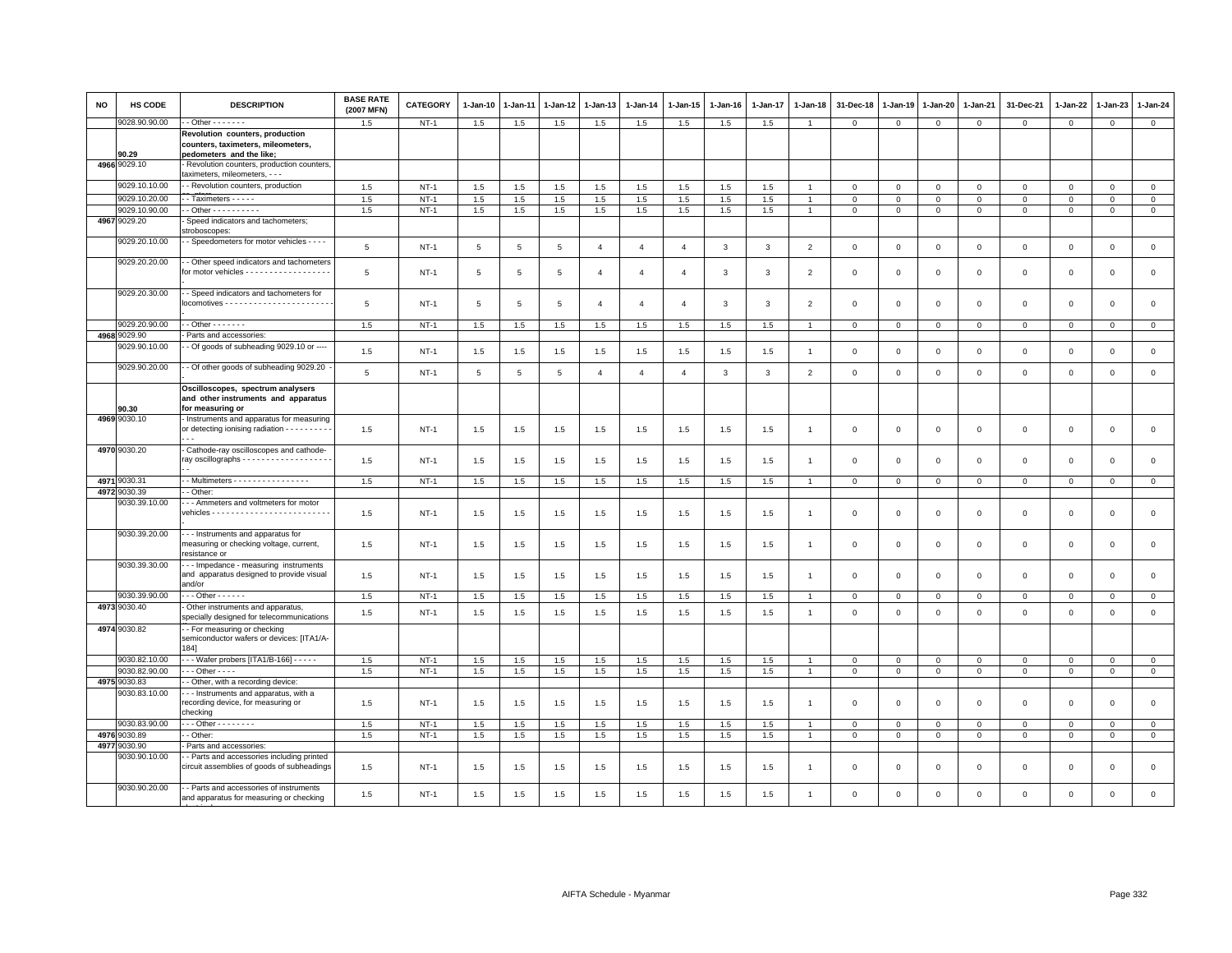| NO   | <b>HS CODE</b>                | <b>DESCRIPTION</b>                                                                                                     | <b>BASE RATE</b><br>(2007 MFN) | CATEGORY    | 1-Jan-10       | 1-Jan-11 | 1-Jan-12       | 1-Jan-13      | $1 - Jan-14$   | $1 - Jan-15$   | $1 - Jan-16$   | $1 - Jan-17$   | $1-Jan-18$     | 31-Dec-18    | $1 - Jan-19$ | 1-Jan-20     | 1-Jan-21     | 31-Dec-21    | $1 - Jan-22$ | 1-Jan-23     | $1 - Jan-24$   |
|------|-------------------------------|------------------------------------------------------------------------------------------------------------------------|--------------------------------|-------------|----------------|----------|----------------|---------------|----------------|----------------|----------------|----------------|----------------|--------------|--------------|--------------|--------------|--------------|--------------|--------------|----------------|
|      | 9030.90.30.00                 | - Parts and accessories of optical<br>nstruments and appliances for measuring                                          | 1.5                            | $NT-1$      | 1.5            | 1.5      | 1.5            | 1.5           | 1.5            | 1.5            | 1.5            | 1.5            | $\overline{1}$ | $\mathbf 0$  | $\circ$      | $\mathbf 0$  | 0            | $\circ$      | $\circ$      | $\mathsf 0$  | $\mathbf 0$    |
|      | 9030.90.40.00                 | - Printed circuit assemblies for products<br>falling within the Information Technology                                 | 1.5                            | $NT-1$      | 1.5            | 1.5      | 1.5            | 1.5           | 1.5            | 1.5            | 1.5            | 1.5            |                | $\mathbf 0$  | $\Omega$     | $\Omega$     | $\Omega$     | $\mathsf 0$  | $\Omega$     | $\Omega$     | $\mathsf 0$    |
|      | 9030.90.90.00                 | - - Other - - - - - - - - - - -                                                                                        | 1.5                            | $NT-1$      | 1.5            | 1.5      | 1.5            | 1.5           | 1.5            | 1.5            | 1.5            | 1.5            | $\overline{1}$ | $\mathbf 0$  | $\circ$      | $\mathbf{0}$ | $\mathbf 0$  | $\mathbf 0$  | $\circ$      | $\mathbf{0}$ | $\mathbf 0$    |
|      | 90.31                         | Measuring or checking instruments,<br>appliances and machines, not specified<br>or included                            |                                |             |                |          |                |               |                |                |                |                |                |              |              |              |              |              |              |              |                |
|      | 4978 9031.10                  | Machines for balancing mechanical parts:                                                                               |                                |             |                |          |                |               |                |                |                |                |                |              |              |              |              |              |              |              |                |
|      | 9031.10.10.00                 | - Electrically operated - - - -                                                                                        | 1.5                            | $NT-1$      | 1.5            | 1.5      | 1.5            | 1.5           | 1.5            | 1.5            | 1.5            | 1.5            |                | $\mathbf 0$  | $\mathbf 0$  | $\mathbf 0$  | $\mathbf 0$  | $\mathbf 0$  | $\mathbf 0$  | $\mathbf{0}$ | $\overline{0}$ |
|      | 9031.10.20.00                 | - Not electrically operated - - - - - -                                                                                | 1.5                            | $NT-1$      | 1.5            | 1.5      | 1.5            | 1.5           | 1.5            | 1.5            | 1.5            | 1.5            | $\overline{1}$ | 0            | $\mathbf 0$  | $\mathbf{0}$ | $\mathbf{0}$ | $\mathbf 0$  | $\circ$      | $\mathbf{0}$ | $\mathbf{0}$   |
|      | 4979 9031.20                  | Test benches:                                                                                                          |                                |             |                |          |                |               |                |                |                |                |                |              |              |              |              |              |              |              |                |
|      | 9031.20.10.00                 | - Electrically operated - - - -                                                                                        | 1.5                            | $NT-1$      | 1.5            | 1.5      | 1.5            | 1.5           | 1.5            | 1.5            | 1.5            | 1.5            | $\overline{1}$ | $\mathbf 0$  | $\mathbf 0$  | $\Omega$     | $\Omega$     | $\mathbf 0$  | $\Omega$     | $\Omega$     | $\overline{0}$ |
|      | 9031.20.20.00<br>4980 9031.30 | - Not electrically operated - - - -                                                                                    | 1.5                            | $NT-1$      | 1.5            | 1.5      | 1.5            | 1.5           | 1.5            | 1.5            | 1.5            | 1.5            | $\overline{1}$ | $\Omega$     | $\Omega$     | $\Omega$     | $\mathbf 0$  | $\mathbf{0}$ | $\mathbf{0}$ | $\mathbf 0$  | $\circ$        |
| 4981 | 9031.41                       | Profile projectors - - - - - - - -<br>- For inspecting semiconductor wafers or                                         | 1.5                            | $NT-1$      | 1.5            | 1.5      | 1.5            | 1.5           | 1.5            | 1.5            | 1.5            | 1.5            | $\overline{1}$ | $\mathbf 0$  | 0            | $\mathbf{0}$ | $\mathbf{0}$ | $\mathbf 0$  | $\mathbf 0$  | $\mathbf 0$  | $\mathbf{0}$   |
|      |                               | devices or for inspecting photomasks - - -                                                                             | 1.5                            | $NT-1$      | 1.5            | 1.5      | 1.5            | 1.5           | 1.5            | 1.5            | 1.5            | 1.5            | -1             | $\Omega$     | $\Omega$     | $\Omega$     | $\mathbf 0$  | $\mathbf 0$  | $\mathbf{0}$ | $\mathbf 0$  | $\mathsf 0$    |
|      | 4982 9031.49                  | - Other:                                                                                                               |                                |             |                |          |                |               |                |                |                |                |                |              |              |              |              |              |              |              |                |
|      | 9031.49.10.00                 | - Optical instruments and appliances for<br>measuring surface particulate<br>contamination                             | 1.5                            | NT-1        | 1.5            | 1.5      | 1.5            | 1.5           | 1.5            | 1.5            | 1.5            | 1.5            | $\mathbf{1}$   | 0            | $\mathbf 0$  | $\mathbf 0$  | 0            | $\mathbf 0$  | $\circ$      | $\mathbf 0$  | $\mathsf 0$    |
|      | 9031.49.20.00                 | - - Optical error verification and repair<br>apparatus for PCB/PWBs and PCAs [ITA/2<br>$(AS2)$ ] - - - - -             | 1.5                            | <b>NT-1</b> | 1.5            | 1.5      | 1.5            | 1.5           | 1.5            | 1.5            | 1.5            | 1.5            | $\overline{1}$ | $\mathbf 0$  | $\mathbf 0$  | $\mathsf 0$  | $\mathbf 0$  | $\,0\,$      | $\mathbf 0$  | $\mathsf 0$  | $\mathsf 0$    |
|      | 9031.49.30.00                 | - - Optical instruments and appliances for<br>measuring or checking PCB/PWBs and<br>PCAs                               | 1.5                            | $NT-1$      | 1.5            | 1.5      | 1.5            | 1.5           | 1.5            | 1.5            | 1.5            | 1.5            | $\mathbf{1}$   | $\mathbf 0$  | $\Omega$     | $\Omega$     | $\Omega$     | $\mathbf 0$  | $\Omega$     | $\Omega$     | $\mathsf 0$    |
|      | 9013.49.90.00                 | . - - Other - - - - - - - - - - -                                                                                      | 1.5                            | $NT-1$      | 1.5            | 1.5      | 1.5            | 1.5           | 1.5            | 1.5            | 1.5            | 1.5            | $\overline{1}$ | 0            | 0            | 0            | 0            | $\circ$      | $\circ$      | 0            | $\mathbf 0$    |
|      | 4983 9031.80                  | Other instruments, appliances and                                                                                      |                                |             |                |          |                |               |                |                |                |                |                |              |              |              |              |              |              |              |                |
|      |                               | - Cable test equipment:                                                                                                |                                |             |                |          |                |               |                |                |                |                |                |              |              |              |              |              |              |              |                |
|      | 9031.80.11.00                 | - - - Electrically operated - - - - -                                                                                  | 1.5                            | <b>NT-1</b> | 1.5            | 1.5      | 1.5            | 1.5           | 1.5            | 1.5            | 1.5            | 1.5            |                | $\mathbf 0$  | $^{\circ}$   | $^{\circ}$   | $\mathbf 0$  | $\circ$      | $\circ$      | 0            | $\overline{0}$ |
|      | 9031.80.19.00                 | - - - Not electrically operated - - - - -                                                                              | 1.5                            | $NT-1$      | 1.5            | 1.5      | 1.5            | 1.5           | $1.5\,$        | 1.5            | 1.5            | 1.5            | $\mathbf{1}$   | $\mathsf 0$  | $\mathbf 0$  | $\mathbf 0$  | $\mathbf 0$  | $\mathbf 0$  | $\mathbf 0$  | $\mathsf 0$  | $\mathbf 0$    |
|      |                               | - Other                                                                                                                |                                |             |                |          |                |               |                |                |                |                |                |              |              |              |              |              |              |              |                |
|      | 9031.80.91.00                 | - - Electron beam microscopes fitted with<br>equipment specifically designed for the<br>handling                       | 1.5                            | $NT-1$      | 1.5            | 1.5      | 1.5            | 1.5           | 1.5            | 1.5            | 1.5            | 1.5            | $\overline{1}$ | $^{\circ}$   | $^{\circ}$   | $\mathsf 0$  | $\mathbf 0$  | $\mathbf 0$  | $\mathbf 0$  | $\mathsf 0$  | $\mathsf 0$    |
|      | 9031.80.92.00                 | - - - Other, electrically operated - - - - - -                                                                         | 1.5                            | $NT-1$      | 1.5            | 1.5      | 1.5            | 1.5           | 1.5            | 1.5            | 1.5            | 1.5            |                | $\mathbf{0}$ | $\mathbf 0$  | $\mathbf 0$  | $\mathbf 0$  | $\mathbf{0}$ | $\Omega$     | $\Omega$     | $\mathbf{0}$   |
|      | 9031.80.99.00                 | - - - Not electrically operated - - -                                                                                  | 1.5                            | $NT-1$      | 1.5            | 1.5      | 1.5            | 1.5           | 1.5            | 1.5            | 1.5            | 1.5            | $\overline{1}$ | $\mathbf 0$  | 0            | 0            | $\mathbf{0}$ | $\mathbf{0}$ | $\mathbf 0$  | $\mathbf{O}$ | $\circ$        |
|      | 4984 9031.90                  | Parts and accessories                                                                                                  |                                |             |                |          |                |               |                |                |                |                |                |              |              |              |              |              |              |              |                |
|      | 9031.90.11.00                 | - For electrically operated equipment:<br>- - Parts and accessories including<br>printed circuit assemblies of optical | 1.5                            | $NT-1$      | 1.5            | 1.5      | 1.5            | 1.5           | 1.5            | 1.5            | 1.5            | 1.5            | -1             | 0            | $\mathbf 0$  | 0            | 0            | $\mathbf 0$  | $\circ$      | 0            | $\mathsf 0$    |
|      | 9031.90.12.00                 | nstruments and<br>- - Parts and accessories of optical error                                                           |                                |             |                |          |                |               |                |                |                |                |                |              |              |              |              |              |              |              |                |
|      |                               | verification and repair apparatus for<br>PCB/PWBs                                                                      | 1.5                            | NT-1        | 1.5            | 1.5      | 1.5            | 1.5           | 1.5            | 1.5            | 1.5            | 1.5            | -1             | 0            | $\mathbf 0$  | $^{\circ}$   | $\mathbf 0$  | $\mathbf 0$  | $\circ$      | $\mathsf 0$  | $\mathbf 0$    |
|      | 9031.90.13.00                 | --- Parts and accessories of optical<br>nstruments and appliances for measuring<br>or checking                         | 1.5                            | $NT-1$      | 1.5            | 1.5      | 1.5            | 1.5           | 1.5            | 1.5            | 1.5            | 1.5            | -1             | $\mathbf{0}$ | $\Omega$     | $\mathbf 0$  | $\mathbf 0$  | $\mathbf 0$  | $\mathbf{0}$ | $\mathsf 0$  | $\mathbf 0$    |
|      | 9031.90.14.00                 | - - Parts and accessories of electron<br>beam microscopes fitted with equipment<br>specially                           | 1.5                            | $NT-1$      | 1.5            | 1.5      | 1.5            | 1.5           | 1.5            | 1.5            | 1.5            | 1.5            | $\overline{1}$ | $\mathbf 0$  | $\mathbf 0$  | $\Omega$     | $\mathbf 0$  | $\mathbf 0$  | $\mathbf 0$  | $\mathsf 0$  | $\mathbf 0$    |
|      | 9031.90.19.00                 | Other - - - - - - - - -                                                                                                | 1.5                            | $NT-1$      | 1.5            | 1.5      | 1.5            | 1.5           | 1.5            | 1.5            | 1.5            | 1.5            |                | $\mathbf 0$  | $\Omega$     | $\Omega$     | $\mathbf 0$  | $\circ$      | $\Omega$     | $\Omega$     | $\overline{0}$ |
|      | 9031.90.20.00                 | - For non-electrically operated equipment                                                                              | 1.5                            | $NT-1$      | 1.5            | 1.5      | 1.5            | 1.5           | $1.5\,$        | 1.5            | 1.5            | 1.5            | $\mathbf{1}$   | 0            | 0            | 0            | 0            | $\circ$      | $\circ$      | 0            | $\mathsf 0$    |
|      | 90.32                         | instruments and apparatus.                                                                                             |                                |             |                |          |                |               |                |                |                |                |                |              |              |              |              |              |              |              |                |
|      | 4985 9032.10                  | - Thermostats:                                                                                                         |                                |             |                |          |                |               |                |                |                |                |                |              |              |              |              |              |              |              |                |
|      | 9032.10.10.00                 | - Electrically operated - - - -                                                                                        | 3                              | $NT-1$      | 3              | 3        | $\mathbf{3}$   | $\mathcal{R}$ | $\mathbf{3}$   | 3              | $\overline{2}$ | 2              |                | $\mathbf 0$  | $\mathbf 0$  | $\Omega$     | $\mathbf 0$  | $\mathbf{0}$ | $\Omega$     | $\mathbf 0$  | $\mathsf 0$    |
|      | 9032.10.20.00                 | - Not Electrically operated - - -                                                                                      | 3                              | $NT-1$      | 3              | 3        | 3              | 3             | $\mathbf{3}$   | 3              | $\overline{2}$ | $\overline{2}$ |                | $\mathbf 0$  | $\mathbf 0$  | $\mathbf 0$  | $\mathbf 0$  | $\mathbf 0$  | $\mathbf 0$  | $\mathsf 0$  | $\mathsf 0$    |
|      | 4986 9032.20                  | Manostats:                                                                                                             |                                |             |                |          |                |               |                |                |                |                |                |              |              |              |              |              |              |              |                |
|      | 9032.20.10.00                 | - Electrically operated - - - - -                                                                                      |                                | $NT-1$      |                |          |                |               |                |                |                |                |                | $\Omega$     | $\mathbf 0$  | $\Omega$     | 0            | $\Omega$     | $\circ$      | $\Omega$     | $\mathbf 0$    |
|      | 9032.20.20.00                 | - Not electrically operated - - -                                                                                      | $\overline{1}$                 | $NT-1$      | $\overline{1}$ |          | $\overline{1}$ |               | $\overline{1}$ | $\overline{1}$ |                |                |                | $\mathbf 0$  | $\mathbf 0$  | $\mathbf 0$  | $\mathbf 0$  | $\mathbf 0$  | $\Omega$     | $\mathbf 0$  | $\overline{0}$ |
|      | 4987 9032.81                  | - Hydraulic or pneumatic - - - - -                                                                                     |                                | $NT-1$      | $\overline{1}$ |          |                |               |                |                |                |                |                | $\Omega$     | $\Omega$     | $\Omega$     | $\mathbf 0$  | $\Omega$     | $\Omega$     | $\Omega$     | $\mathbf 0$    |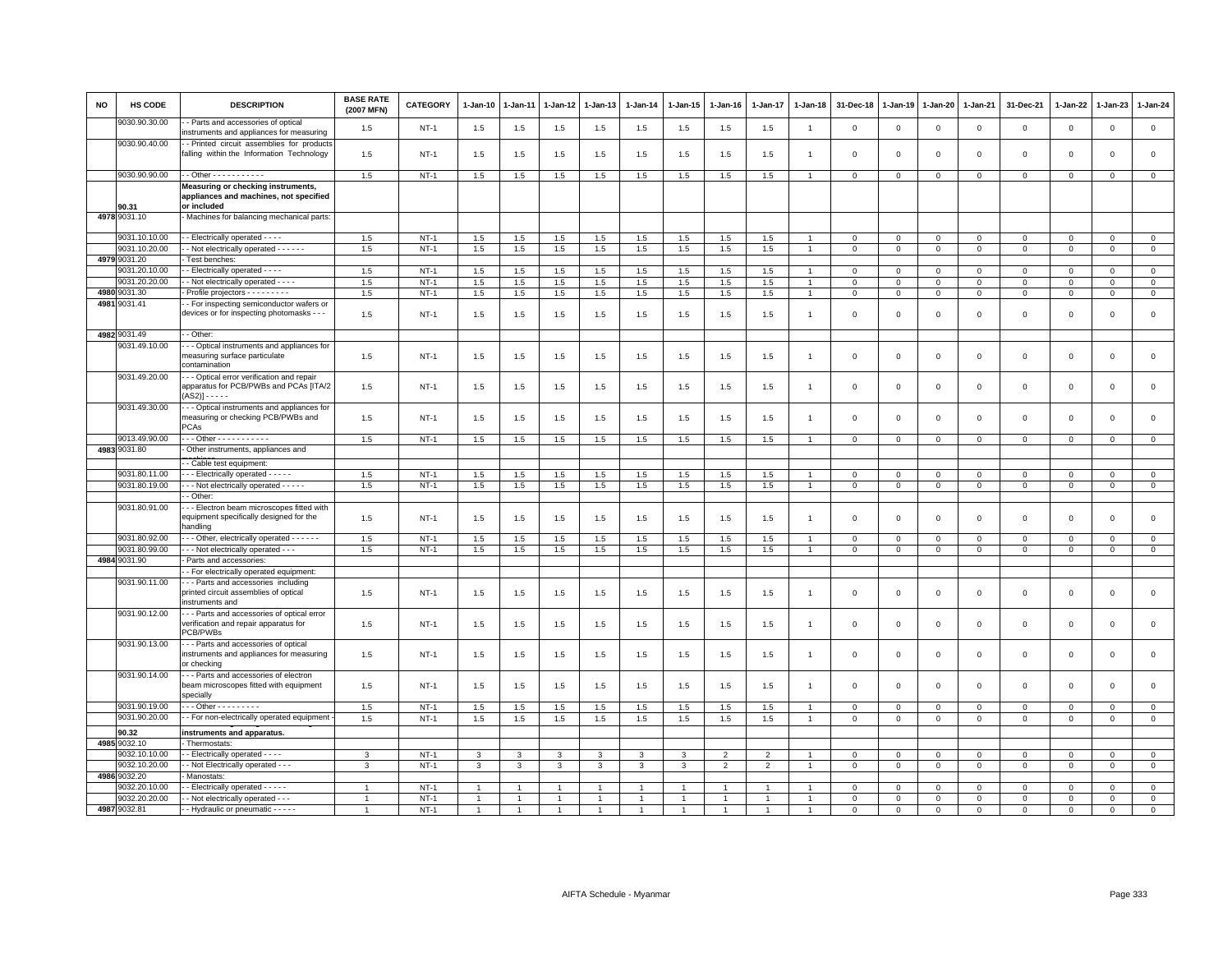| <b>NO</b>    | HS CODE                        | <b>DESCRIPTION</b>                                                                                   | <b>BASE RATE</b><br>(2007 MFN) | CATEGORY         | 1-Jan-10       | 1-Jan-11       | 1-Jan-12       | $1 - Jan-13$          | 1-Jan-14       | $1 - Jan-15$    | 1-Jan-16        | 1-Jan-17        | 1-Jan-18            | 31-Dec-18            | $1-Jan-19$                 | 1-Jan-20                    | $1 - Jan-21$         | 31-Dec-21            | $1 - Jan-22$            | 1-Jan-23             | $1-Jan-24$                  |
|--------------|--------------------------------|------------------------------------------------------------------------------------------------------|--------------------------------|------------------|----------------|----------------|----------------|-----------------------|----------------|-----------------|-----------------|-----------------|---------------------|----------------------|----------------------------|-----------------------------|----------------------|----------------------|-------------------------|----------------------|-----------------------------|
| 4988         | 9032.89                        | - Other:                                                                                             |                                |                  |                |                |                |                       |                |                 |                 |                 |                     |                      |                            |                             |                      |                      |                         |                      |                             |
|              | 9032.89.10.00                  | - - Instruments and apparatus<br>incorporating or working in conjunction<br>with an automatic        | $\overline{1}$                 | $NT-1$           | $\overline{1}$ | $\overline{1}$ | $\overline{1}$ | $\overline{1}$        | $\overline{1}$ | $\overline{1}$  |                 | $\overline{1}$  | $\overline{1}$      | $\mathbf 0$          | $\mathbf 0$                | $\mathbf 0$                 | $\mathbf 0$          | $\mathsf 0$          | $\mathbf 0$             | $\mathsf 0$          | $\mathsf 0$                 |
|              | 9032.89.20.00                  | - - Automatic instruments and apparatus<br>for regulating or controlling chemical or                 | $\overline{1}$                 | $NT-1$           | $\overline{1}$ | -1             | $\overline{1}$ | $\overline{1}$        | $\overline{1}$ | $\overline{1}$  | $\mathbf{1}$    | $\overline{1}$  | $\overline{1}$      | $\mathbf 0$          | $\Omega$                   | $\mathbf 0$                 | $\mathbf 0$          | $\mathsf 0$          | $\mathbf 0$             | $\mathsf 0$          | $\mathbf 0$                 |
|              |                                | - - Other, electrically operated:                                                                    |                                |                  |                |                |                |                       |                |                 |                 |                 |                     |                      |                            |                             |                      |                      |                         |                      |                             |
|              | 9032.89.31.00                  | - - - Automatic regulating voltage units                                                             | $\overline{1}$                 | $NT-1$           | $\overline{1}$ | -1             | $\overline{1}$ | $\overline{1}$        | $\overline{1}$ | $\overline{1}$  | $\overline{1}$  | $\overline{1}$  | $\overline{1}$      | 0                    | $\mathbf 0$                | $\mathbf 0$                 | 0                    | $\mathsf 0$          | 0                       | 0                    | $\mathsf 0$                 |
|              | 9032.89.39.00                  | Other - - - - - - - - -                                                                              | $\overline{1}$                 | $NT-1$           | $\overline{1}$ |                | $\overline{1}$ | $\overline{1}$        |                | $\mathbf{1}$    |                 | 1               |                     | $\Omega$             | $\overline{0}$             | $\mathbf 0$                 | $\Omega$             | $\mathbf 0$          | $\Omega$                | $\mathbf 0$          | $\mathsf 0$                 |
|              | 9032.89.90.00                  | $-$ - Other - - - - - - - - -                                                                        | $\overline{1}$                 | $NT-1$           | $\overline{1}$ | $\overline{1}$ | $\overline{1}$ | $\overline{1}$        | $\overline{1}$ | $\overline{1}$  | $\mathbf{1}$    | $\overline{1}$  | $\overline{1}$      | $\Omega$             | $\Omega$                   | $\mathsf 0$                 | $\mathbf 0$          | $\mathsf 0$          | $\mathsf 0$             | $\mathsf 0$          | $\mathbf 0$                 |
|              | 4989 9032.90                   | Parts and accessories:                                                                               |                                |                  |                |                |                |                       |                |                 |                 |                 |                     |                      |                            |                             |                      |                      |                         |                      |                             |
|              | 9032.90.10.00                  | - Of goods of subheading 9032.89.10                                                                  | $\overline{1}$                 | $NT-1$           | $\overline{1}$ | $\overline{1}$ | $\overline{1}$ | $\overline{1}$        | $\overline{1}$ | $\overline{1}$  | $\overline{1}$  | $\overline{1}$  | $\overline{1}$      | $\mathbf 0$          | $\mathbf 0$                | $\mathbf 0$                 | $\mathbf 0$          | $\mathbf{0}$         | 0                       | $\mathbf 0$          | $\mathsf 0$                 |
|              | 9032.90.20.00                  | - Of goods of subheading 9032.89.20                                                                  | $\overline{1}$                 | $NT-1$           | $\overline{1}$ |                | $\overline{1}$ | $\overline{1}$        | $\overline{1}$ | $\mathbf{1}$    |                 | $\mathbf{1}$    |                     | $\mathbf 0$          | $\mathbf 0$                | $\mathbf 0$                 | $\mathbf 0$          | $\mathsf 0$          | $\mathbf 0$             | $\mathsf 0$          | $\mathsf 0$                 |
|              | 9032.90.30.00                  | - Of other electrically operated goods - - -                                                         | $\overline{1}$                 | $NT-1$           | $\overline{1}$ | $\overline{1}$ | $\overline{1}$ | $\overline{1}$        | $\overline{1}$ | $\overline{1}$  | $\overline{1}$  | $\mathbf{1}$    | $\overline{1}$      | $\mathbf 0$          | $\mathbf 0$                | $\mathbf 0$                 | $\mathbf 0$          | $\mathsf 0$          | $\mathbf 0$             | $\mathsf 0$          | $\mathsf 0$                 |
|              | 9032.90.90.00                  | $-$ Other $      -$                                                                                  | $\mathbf{1}$                   | $NT-1$           | $\overline{1}$ | $\overline{1}$ | $\overline{1}$ | $\mathbf{1}$          | $\overline{1}$ | $\mathbf{1}$    | $\overline{1}$  | $\mathbf{1}$    | $\overline{1}$      | $\mathbf{0}$         | $\circ$                    | $\circ$                     | $\mathbf{0}$         | $\mathbf 0$          | $\mathbf 0$             | $\mathbf{0}$         | $\mathbf{0}$                |
|              | 90.33                          | Parts and accessories (not specified or<br>included elsewhere in this Chapter) for<br>machines,      |                                |                  |                |                |                |                       |                |                 |                 |                 |                     |                      |                            |                             |                      |                      |                         |                      |                             |
|              | 4990 9033.00                   | Parts and accessories(not specified or<br>included-------                                            |                                |                  |                |                |                |                       |                |                 |                 |                 |                     |                      |                            |                             |                      |                      |                         |                      |                             |
|              | 9033.00.10.00                  | - For electrically operated equipment - - -                                                          | $\overline{1}$                 | $NT-1$           | $\overline{1}$ | $\overline{1}$ | $\overline{1}$ | $\overline{1}$        | $\overline{1}$ | $\overline{1}$  |                 | $\overline{1}$  | $\overline{1}$      | $\mathbf 0$          | $\mathbf 0$                | $\mathbf 0$                 | $\mathsf 0$          | $\mathsf 0$          | $\mathbf 0$             | $\mathsf 0$          | $\mathsf 0$                 |
|              | 9033.00.20.00                  | - For non-electrically operated equipment -                                                          | $\overline{1}$                 | $NT-1$           | $\overline{1}$ | $\overline{1}$ | $\overline{1}$ | $\overline{1}$        | $\overline{1}$ | $\overline{1}$  | $\overline{1}$  | $\overline{1}$  | $\overline{1}$      | $\mathbf 0$          | $\mathsf 0$                | $\mathbf 0$                 | $\mathsf 0$          | $\mathsf 0$          | $\mathbf 0$             | $\mathsf 0$          | $\mathsf 0$                 |
|              | 91.01                          | Wrist-watches, pocket-watches and<br>other watches, including stop-watches,<br>with case of precious |                                |                  |                |                |                |                       |                |                 |                 |                 |                     |                      |                            |                             |                      |                      |                         |                      |                             |
|              | 4991 9101.11                   | - With mechanical display only - -                                                                   | 10                             | $NT-1$           | 10             | 10             | 8              | 8                     | $7.5\,$        | $\overline{5}$  | $\overline{5}$  | 5               | 3                   | $\mathbf 0$          | $\overline{0}$             | $\mathbf{0}$                | $\mathbf 0$          | $\mathsf 0$          | $\mathbf 0$             | $\mathbf 0$          | $\mathsf 0$                 |
|              | 4992 9101.12                   | - With opto-electronic display only - --                                                             | 10                             | $NT-1$           | 10             | 10             | 8              | 8                     | 7.5            | $5\phantom{.0}$ | 5               | 5               | 3                   | 0                    | $\mathbf 0$                | $\mathbf 0$                 | $\Omega$             | 0                    | 0                       | $\Omega$             | $\mathbf 0$                 |
| 4993         | 9101.19                        | - Other - - - - - - - - - - - -                                                                      | 10                             | $NT-1$           | 10             | 10             | 8              | 8                     | 7.5            | $5^{\circ}$     | 5               | 5               | $\mathbf{3}$        | $\Omega$             | $\mathbf 0$                | $\mathbf{0}$                | $\mathbf{0}$         | $\mathbf 0$          | $\mathbf 0$             | $\mathbf 0$          | $\mathsf 0$                 |
| 4994         | 9101.21                        | - With automatic winding - - - - - - - -                                                             | 10                             | $NT-1$           | 10             | 10             | 8              | 8                     | 7.5            | $5\phantom{.0}$ | $5\phantom{.0}$ | $\overline{5}$  | $\mathbf{3}$        | $\mathsf 0$          | $\mathbf 0$                | $\mathbf 0$                 | $\mathbf 0$          | $\mathsf 0$          | $\mathbf 0$             | $\mathsf 0$          | $\mathsf 0$                 |
| 4995         | 101.29                         | $-$ Other $        -$                                                                                | 10                             | $NT-1$           | 10             | 10             | 8              | 8                     | 7.5            | $5\phantom{.0}$ | 5               | 5               | $\mathbf{3}$        | $\mathbf 0$          | $\mathsf 0$                | $\mathbf 0$                 | $\mathbf 0$          | $\mathsf 0$          | $\mathbf 0$             | $\mathsf 0$          | $\mathsf 0$                 |
| 4996         | 101.91                         | - Electrically operated - - - - - - -                                                                | 10                             | $NT-1$           | 10             | 10             | 8              | 8                     | 7.5            | $5\overline{5}$ | 5               | 5               | $\mathbf{3}$        | $\mathbf 0$          | $\mathbf 0$                | $\mathbf 0$                 | $\mathbf 0$          | $\mathsf 0$          | $\mathbf 0$             | $\mathsf 0$          | $\mathbf 0$                 |
| 4997         | 9101.99                        | $-$ Other $- - - - -$                                                                                | 10                             | $NT-1$           | 10             | $10$           | 8              | 8                     | 7.5            | 5               | $\overline{5}$  | $\overline{5}$  | $\mathbf{3}$        | $\mathbf 0$          | $\mathbf 0$                | $\mathbf 0$                 | $\mathbf 0$          | $\mathsf 0$          | $\Omega$                | $\mathbf 0$          | $\mathsf 0$                 |
|              | 91.02                          | Wrist-watches, pocket-watches and<br>other watches, including stop-watches,<br>other than those of   |                                |                  |                |                |                |                       |                |                 |                 |                 |                     |                      |                            |                             |                      |                      |                         |                      |                             |
|              | 4998 9102.11                   | - With mechanical display only - - -                                                                 | 10                             | $NT-1$           | 10             | 10             | 8              | 8                     | 7.5            | $5\overline{5}$ | 5               | 5               | $\mathbf{3}$        | $\mathbf 0$          | $\mathbf 0$                | $\mathbf 0$                 | $\mathbf 0$          | $\mathsf 0$          | $\mathbf 0$             | $\mathsf 0$          | $\mathbf{0}$                |
| 4999         | 3102.12                        | - With opto-electronic display only - - -                                                            | 10                             | $NT-1$           | 10             | $10$           | 8              | 8                     | 7.5            | $\,$ 5 $\,$     | $\,$ 5 $\,$     | 5               | $\mathbf{3}$        | $\mathbf 0$          | $\mathbf 0$                | $\mathbf 0$                 | $\mathsf 0$          | $\mathsf 0$          | $\Omega$                | $\Omega$             | $\,0\,$                     |
| 5000         | 9102.19                        | $-$ Other $     -$                                                                                   | 10                             | $NT-1$           | 10             | 10             | 8              | 8                     | 7.5            | 5               | $5\overline{5}$ | 5               | 3                   | $\Omega$             | $\Omega$                   | $\mathbf 0$                 | $\mathbf 0$          | $\mathbf 0$          | $\mathbf 0$             | $\mathbf 0$          | $\circ$                     |
| 5001         | 102.21                         | - With automatic winding - - - - - -                                                                 | 10                             | $NT-1$           | 10             | 10             | 8              | 8                     | 7.5            | 5               | 5               | 5               | 3                   | 0                    | $\mathbf 0$                | $\mathbf 0$                 | $\mathbf 0$          | 0                    | 0                       | 0                    | $\mathbf{0}$                |
| 5002<br>5003 | 9102.29<br>9102.91             | - Other - - - - - - - - -<br>- Electrically operated:                                                | 10                             | $NT-1$           | 10             | 10             | 8              | 8                     | 7.5            | $5\phantom{.0}$ | $5\overline{5}$ | $5\overline{5}$ | $\mathbf{3}$        | $\mathbf 0$          | $\mathsf 0$                | $\circ$                     | $\mathsf 0$          | $\mathsf 0$          | $\mathbf 0$             | $\mathsf 0$          | $\mathbf{0}$                |
|              | 9102.91.10.00                  | $-$ - Stop-watches $-$ - $-$ - $-$                                                                   | 1.5                            | $NT-1$           | 1.5            | 1.5            | 1.5            | 1.5                   | 1.5            | 1.5             | 1.5             | 1.5             |                     | $\Omega$             | $\Omega$                   | $\Omega$                    | $\mathbf 0$          | $\mathbf 0$          | $\mathbf 0$             | $\mathbf 0$          | $\mathbf 0$                 |
|              | 9102.91.90.00                  | $-$ Other $       -$                                                                                 | 10                             | $NT-1$           | 10             | 10             | 8              | 8                     | 7.5            | $5\overline{5}$ | $5\overline{5}$ | $5\overline{5}$ | 3                   | 0                    | $\mathbf 0$                | $\mathbf 0$                 | $\mathbf{0}$         | $\mathbf 0$          | 0                       | 0                    | $\overline{0}$              |
|              | 5004 9102.99                   | $-0$ ther $-0$                                                                                       |                                |                  |                |                |                |                       |                |                 |                 |                 |                     |                      |                            |                             |                      |                      |                         |                      |                             |
|              | 9102.99.10.00                  | - - Stop-watches - - -                                                                               | 1.5                            | $NT-1$           | 1.5            | 1.5            | 1.5            | 1.5                   | 1.5            | 1.5             | 1.5             | 1.5             |                     | $\mathbf 0$          | $\mathbf 0$                | $\mathbf 0$                 | $\mathsf 0$          | $\mathsf 0$          | $^{\circ}$              | $\mathsf 0$          | $\mathsf 0$                 |
|              | 9102.99.90.00                  | $-$ - Other - - -                                                                                    | 10                             | $NT-1$           | 10             | 10             | 8              | 8                     | 7.5            | 5               | 5               | 5               | 3                   | 0                    | $\mathbf 0$                | $\overline{0}$              | $\mathbf 0$          | $\mathbf 0$          | $\circ$                 | $^{\circ}$           | $\mathbf 0$                 |
|              | 1.03                           | Clocks with watch movements,<br>excluding clocks of heading 91.04.                                   |                                |                  |                |                |                |                       |                |                 |                 |                 |                     |                      |                            |                             |                      |                      |                         |                      |                             |
|              | 5005 9103.10                   | Electrically operated - - - - - - -                                                                  | 10                             | $NT-1$           | 10             | 10             | 8              | 8                     | 7.5            | 5               | 5               | $\overline{5}$  | $\overline{3}$      | $\Omega$             | $\overline{0}$             | $\mathbf 0$                 | $\Omega$             | $\mathbf 0$          | $\Omega$                | $\Omega$             | $\mathsf 0$                 |
|              | 5006 9103.90                   | - Other - - - - - - - - - -                                                                          | 10                             | $NT-1$           | 10             | 10             | 8              | 8                     | 7.5            | 5               | 5               | 5               | $\mathbf{3}$        | $\mathbf 0$          | $\mathbf 0$                | $\mathbf 0$                 | $\mathbf 0$          | $\mathsf 0$          | $\mathbf 0$             | $\mathsf 0$          | $\mathbf 0$                 |
|              | 04.D4                          | Instrument panel clocks and clocks of a<br>similar type for vehicles, aircraft,<br>spacecraft        |                                |                  |                |                |                |                       |                |                 |                 |                 |                     |                      |                            |                             |                      |                      |                         |                      |                             |
|              | 5007 9104.00                   | Instrument panel clock----                                                                           |                                |                  |                |                |                |                       |                |                 |                 |                 |                     |                      |                            |                             |                      |                      |                         |                      |                             |
|              | 9104.00.10.00<br>9104.00.20.00 | For vehicles - - - - -<br>For aircraft - - - -                                                       | 5<br>0.5                       | $NT-1$<br>$NT-1$ | 5              | 5              | 5              | $\overline{4}$<br>0.5 | $\overline{4}$ | $\overline{4}$  | 3               | 3               | $\overline{2}$      | $\mathbf 0$          | $\overline{0}$<br>$\Omega$ | $\mathsf 0$                 | $\mathsf 0$          | $\mathsf 0$          | $\mathbf 0$             | $\mathsf 0$          | $\overline{0}$              |
|              | 9104.00.30.00                  | - For vessels - - - - -                                                                              | 1.5                            | $NT-1$           | 0.5<br>1.5     | 0.5<br>1.5     | 0.5<br>1.5     | 1.5                   | 0.5<br>1.5     | 0.5<br>1.5      | 0.5<br>1.5      | 0.5<br>1.5      | 0.5<br>$\mathbf{1}$ | $\Omega$<br>$\Omega$ | $\Omega$                   | $\mathbf{0}$<br>$\mathbf 0$ | $\Omega$<br>$\Omega$ | $\Omega$<br>$\Omega$ | $\Omega$<br>$\mathbf 0$ | $\Omega$<br>$\Omega$ | $\mathbf 0$<br>$\mathbf{0}$ |
|              |                                |                                                                                                      |                                |                  |                |                |                |                       |                |                 |                 |                 |                     |                      |                            |                             |                      |                      |                         |                      |                             |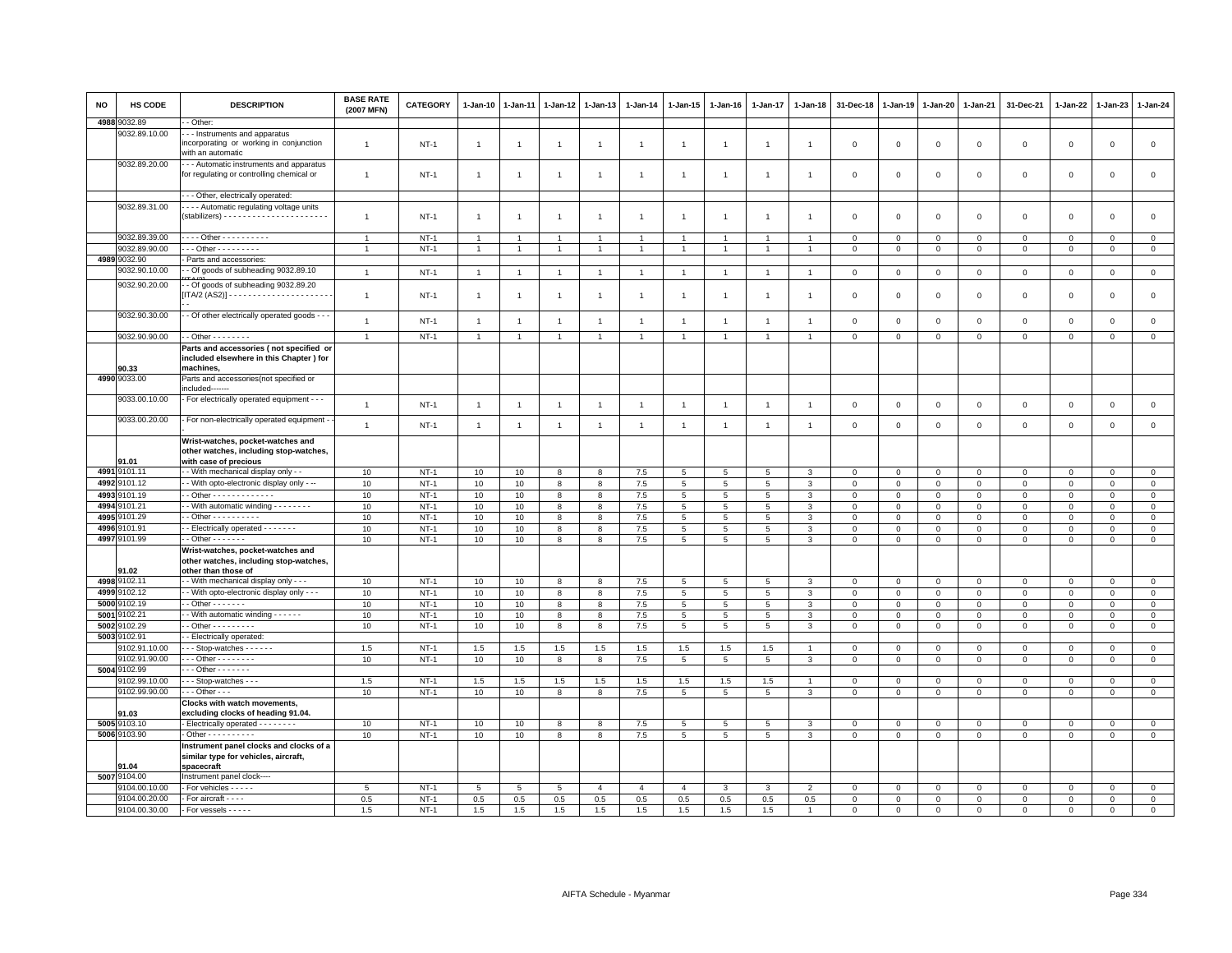| NO           | <b>HS CODE</b>  | <b>DESCRIPTION</b>                                                                           | <b>BASE RATE</b><br>(2007 MFN) | <b>CATEGORY</b>  | 1-Jan-10 | 1-Jan-11       | 1-Jan-12 | 1-Jan-13               | 1-Jan-14       | 1-Jan-15        | 1-Jan-16        | 1-Jan-17        | 1-Jan-18                 | 31-Dec-18      | 1-Jan-19       | 1-Jan-20       | 1-Jan-21                | 31-Dec-21    | 1-Jan-22      | 1-Jan-23     | $1-Jan-24$                    |
|--------------|-----------------|----------------------------------------------------------------------------------------------|--------------------------------|------------------|----------|----------------|----------|------------------------|----------------|-----------------|-----------------|-----------------|--------------------------|----------------|----------------|----------------|-------------------------|--------------|---------------|--------------|-------------------------------|
|              | 9104.00.90.00   | $-$ Other $- -$                                                                              | 1.5                            | $NT-1$           | 1.5      | 1.5            | 1.5      | 1.5                    | 1.5            | 1.5             | 1.5             | 1.5             | $\overline{1}$           | $\mathbf{0}$   | $\mathbf{0}$   | $\mathbf{0}$   | $\mathbf{0}$            | $\mathbf 0$  | $\mathbf{0}$  | $\mathbf{0}$ | $\circ$                       |
|              | 91.05           | Other clocks.                                                                                |                                |                  |          |                |          |                        |                |                 |                 |                 |                          |                |                |                |                         |              |               |              |                               |
|              | 5008 9105.11    | - Electrically operated - - - - - - - - -                                                    | 10                             | $NT-1$           | 10       | 10             | 8        | 8                      | 7.5            | 5               | 5               | 5               | 3                        | $\Omega$       | $\Omega$       | $\mathbf{0}$   | $\mathbf 0$             | $\mathbf 0$  | $\Omega$      | $\mathbf 0$  | $\mathsf 0$                   |
|              | 5009 9105.19    | $-$ Other $      -$                                                                          | 10                             | $NT-1$           | 10       | 10             | 8        | 8                      | 7.5            | 5               | 5               | 5               | 3                        | $\Omega$       | $\Omega$       | $\Omega$       | $\Omega$                | $\Omega$     | $\Omega$      | $\Omega$     | $\mathsf 0$                   |
| 5010         | 105.21          | - Electrically operated - - - - - - - - - -                                                  | 10                             | $NT-1$           | 10       | 10             | 8        | 8                      | 7.5            | 5               | 5               | 5               | 3                        | $\Omega$       | $\mathbf 0$    | $\mathbf 0$    | $\Omega$                | $\Omega$     | $\Omega$      | $\Omega$     | $\mathsf 0$                   |
| 5011         | 105.29          | $-$ Other $        -$                                                                        | 10                             | $NT-1$           | 10       | 10             | 8        | 8                      | 7.5            | $5\phantom{.0}$ | 5               | 5               | 3                        | $\mathbf 0$    | $\mathbf 0$    | $\overline{0}$ | $\mathbf 0$             | $\mathbf{0}$ | 0             | 0            | $\overline{0}$                |
| 5012         | 105.91          | - Electrically operated:                                                                     |                                |                  |          |                |          |                        |                |                 |                 |                 |                          |                |                |                |                         |              |               |              |                               |
|              | 105.91.10.00    | --- Marine and similar chronometers<br>(other than clocks of heading 91.04) - - -            | 10                             | <b>NT-1</b>      | 10       | 10             | 8        | 8                      | 7.5            | $\overline{5}$  | 5               | $5\overline{5}$ | 3                        | $\mathbf 0$    | $\overline{0}$ | $\mathbf 0$    | $\Omega$                | $\mathsf 0$  | $\Omega$      | $\mathsf 0$  | $\mathsf 0$                   |
|              | 9105.91.20.00   | -- Public clocks for buildings; clocks for<br>centralised electric clock systems - - - - - - | 10                             | $NT-1$           | 10       | 10             | 8        | 8                      | 7.5            | 5               | 5               | 5               | 3                        | $\mathbf 0$    | $\mathbf 0$    | $\mathbf 0$    | $\mathbf 0$             | $\mathsf 0$  | $\Omega$      | $\mathbf 0$  | $\mathsf 0$                   |
|              | 9105.91.90.00   | $\overline{\cdots}$ Other - - - -                                                            | 10                             | $NT-1$           | 10       | 10             | 8        | 8                      | 7.5            | 5               | 5               | 5               | 3                        | $\mathbf 0$    | $\mathbf{0}$   | $\mathbf 0$    | $\mathbf 0$             | $\mathbf 0$  | $\mathbf{0}$  | $\mathbf 0$  | $\overline{0}$                |
|              | 5013 9105.99    | - Other                                                                                      |                                |                  |          |                |          |                        |                |                 |                 |                 |                          |                |                |                |                         |              |               |              |                               |
|              | 9105.99.10.00   | - - Marine and similar chronometers<br>(other than clocks of heading 91.04) - - - -<br>.     | 10                             | $NT-1$           | 10       | 10             | 8        | 8                      | 7.5            | 5               | 5               | 5               | 3                        | $\mathbf 0$    | $\mathbf 0$    | $\mathbf 0$    | $\mathbf 0$             | $\mathsf 0$  | $\mathbf 0$   | $\mathsf 0$  | $\mathsf 0$                   |
|              | 9105.99.20.00   | -- Public clocks for buildings; clocks for<br>centralised electric clock systems - - -       | 10                             | $NT-1$           | 10       | 10             | 8        | 8                      | 7.5            | 5               | 5               | 5               | $\mathbf{3}$             | $\mathbf 0$    | $\Omega$       | $\Omega$       | $\mathbf 0$             | $\mathbf 0$  | $\Omega$      | $\mathbf 0$  | $\mathsf 0$                   |
|              | 9105.99.90.00   | $\cdots$ Other - - - - -                                                                     | 10                             | $NT-1$           | 10       | 10             | 8        | 8                      | 7.5            | 5               | 5               | 5               | 3                        | $\mathbf 0$    | $\overline{0}$ | $\mathbf 0$    | $\mathbf 0$             | 0            | 0             | $\mathbf 0$  | $\overline{0}$                |
|              |                 | Time of day recording apparatus and                                                          |                                |                  |          |                |          |                        |                |                 |                 |                 |                          |                |                |                |                         |              |               |              |                               |
|              |                 | apparatus for measuring, recording or                                                        |                                |                  |          |                |          |                        |                |                 |                 |                 |                          |                |                |                |                         |              |               |              |                               |
|              | 91.06           | otherwise indicating                                                                         |                                |                  |          |                |          |                        |                |                 |                 |                 |                          |                |                |                |                         |              |               |              |                               |
|              | 5014 9106.10    | - Time-registers; time-recorders - - - --                                                    | 1.5                            | $NT-1$           | 1.5      | 1.5            | 1.5      | 1.5                    | 1.5            | 1.5             | 1.5             | 1.5             |                          | $\Omega$       | $\Omega$       | $\Omega$       | $\Omega$                | $\Omega$     | $\Omega$      | $\Omega$     | $\mathbf{0}$                  |
| 5015         | 106.20          | - Parking meters - - - - - - - - - -                                                         | 1.5                            | $NT-1$           | 1.5      | 1.5            | 1.5      | 1.5                    | 1.5            | 1.5             | 1.5             | 1.5             | $\overline{1}$           | $\Omega$       | $\mathbf{0}$   | $\mathbf{0}$   | $\Omega$                | $\mathbf 0$  | $\Omega$      | $\Omega$     | $\mathbf 0$                   |
| 5016         | 106.90          | - Other - - - - - - - - - -                                                                  | 1.5                            | $NT-1$           | 1.5      | 1.5            | 1.5      | 1.5                    | 1.5            | 1.5             | 1.5             | 1.5             |                          | $\mathbf 0$    | $\mathbf 0$    | $\mathbf 0$    | $\mathbf 0$             | $\mathsf 0$  | 0             | $\mathbf 0$  | $\mathbf 0$                   |
|              | 5017 9107.00    | Time switches with - - - - -                                                                 | 1.5                            | $NT-1$           | 1.5      | 1.5            | 1.5      | 1.5                    | 1.5            | 1.5             | 1.5             | 1.5             | $\overline{1}$           | $\overline{0}$ | $\overline{0}$ | $\overline{0}$ | $\mathbf 0$             | $\mathbf 0$  | $\mathsf 0$   | $\mathbf{O}$ | $\overline{0}$                |
|              |                 | Watch movements, complete and                                                                |                                |                  |          |                |          |                        |                |                 |                 |                 |                          |                |                |                |                         |              |               |              |                               |
|              | 1.08<br>9108.11 | assembled                                                                                    | 10                             | $NT-1$           | 10       |                | 8        | 8                      | 7.5            | 5               | 5               | 5               | 3                        | $\Omega$       | $\Omega$       | $\Omega$       | $\Omega$                | $\Omega$     | $\Omega$      | $\Omega$     | $\mathbf 0$                   |
| 5018         | 5019 9108.12    | - - With mechanical display only or--                                                        |                                |                  |          | 10             |          |                        |                |                 |                 |                 |                          | $\mathbf 0$    | $\mathbf 0$    |                |                         |              |               |              |                               |
|              | 108.19          | - With opto-electronic display only - -<br>$\cdot$ - Other - - - - - -                       | 10                             | $NT-1$<br>$NT-1$ | 10       | 10             | 8        | 8                      | 7.5            | 5               | $5\overline{5}$ | 5               | 3                        | $\mathbf{0}$   |                | $\mathbf 0$    | $\mathbf 0$<br>$\Omega$ | 0            | 0<br>$\Omega$ | $\mathbf 0$  | $\mathbf 0$<br>$\overline{0}$ |
| 5020<br>5021 |                 |                                                                                              | 10                             |                  | 10       | 10             | 8        | 8                      | 7.5            | $5\phantom{.0}$ | 5               | 5               | 3                        |                | $\circ$        | $\overline{0}$ |                         | $\mathbf 0$  |               | $\Omega$     |                               |
| 5022         | 108.20          | - Automatic winding - - - - - - - -                                                          | 10                             | $NT-1$           | 10       | 10             | 8        | 8                      | 7.5            | $5\phantom{.0}$ | $5\overline{5}$ | $5\overline{5}$ | $\mathbf{3}$             | $\mathbf 0$    | $\mathsf 0$    | $\mathbf 0$    | $\mathbf 0$             | $\mathsf 0$  | $\mathbf 0$   | $\mathsf 0$  | $\mathbf 0$                   |
|              | 9108.90         | Other - - - - - - - - -                                                                      | 10                             | $NT-1$           | 10       | 10             | 8        | 8                      | 7.5            | $\overline{5}$  | $5\phantom{.0}$ | 5               | $\mathbf{3}$             | $\mathbf 0$    | $\circ$        | $\mathsf 0$    | $\mathsf 0$             | $\mathsf 0$  | $\Omega$      | $\mathsf 0$  | $\overline{0}$                |
|              | 91.09           | Clock movements, complete and<br>assembled.                                                  |                                |                  |          |                |          |                        |                |                 |                 |                 |                          |                |                |                |                         |              |               |              |                               |
| 5023         | 9109.11         | - Of alarm clocks - - - - - -                                                                | 10                             | $NT-1$           | 10       | 10             | 8        | 8                      | 7.5            | 5               | -5              | 5               | 3                        | $\Omega$       | $^{\circ}$     | $\mathbf 0$    | $\Omega$                | $^{\circ}$   | $\Omega$      | $\Omega$     | $\overline{0}$                |
|              | 5024 9109.19    | - - Other - - - - - - - - - - - -                                                            | 10                             | $NT-1$           | 10       | 10             | 8        | 8                      | 7.5            | $5\phantom{.0}$ | 5               | 5               | $\mathbf{3}$             | $\mathsf 0$    | $\mathsf 0$    | $\mathbf 0$    | $\mathsf 0$             | $\mathsf 0$  | $\mathbf 0$   | $\mathsf 0$  | $\mathbf{0}$                  |
|              | 5025 9109.90    | - Other - - - - - - - - - - - - - -                                                          | 10                             | $NT-1$           | 10       | 10             | 8        | 8                      | 7.5            | $\overline{5}$  | $5\phantom{.0}$ | $\overline{5}$  | 3                        | $\mathbf 0$    | $\,0\,$        | $\mathbf 0$    | $\mathbf 0$             | $\mathsf 0$  | $\mathbf 0$   | $\mathsf 0$  | $\overline{0}$                |
|              | 91.10           | Complete watch or clock movements,<br>unassembled or partly assembled (<br>movement sets);   |                                |                  |          |                |          |                        |                |                 |                 |                 |                          |                |                |                |                         |              |               |              |                               |
|              | 5026 9110.1     | - Complete movements, unassembled or<br>partly assembled (movement sets) - -                 | 10                             | $NT-1$           | 10       | 10             | 8        | 8                      | 7.5            | $\overline{5}$  | 5               | 5               | 3                        | $\mathbf 0$    | $\mathbf 0$    | $\mathbf 0$    | $\mathbf 0$             | $\mathsf 0$  | $\mathbf 0$   | $\mathsf 0$  | $\mathbf 0$                   |
|              | 5027 9110.12    | - - Incomplete movements, --------                                                           | 10                             | $NT-1$           | 10       | 10             | 8        | 8                      | 7.5            | 5               | 5               | $5\overline{5}$ | -3                       | $\Omega$       | $^{\circ}$     | $\mathbf{0}$   | $\Omega$                | $\Omega$     | $\Omega$      | $\Omega$     | $\mathbf 0$                   |
|              | 5028 9110.19    | - Rough movements - - - - - -                                                                | 10                             | $NT-1$           | 10       | 10             | 8        | 8                      | 7.5            | 5               | 5               | 5               | 3                        | 0              | $^{\circ}$     | $\mathbf 0$    | 0                       | 0            | 0             | 0            | $\mathbf 0$                   |
| 5029         | 9110.90         | $\cdot$ Other - - - - - - - - - -                                                            | 10                             | $NT-1$           | 10       | 10             | 8        | 8                      | 7.5            | $5\phantom{.0}$ | $5\phantom{.0}$ | 5               | $\mathbf{3}$             | $\mathbf 0$    | $\circ$        | $\overline{0}$ | $\mathbf 0$             | $\mathbf 0$  | $\mathbf 0$   | $\mathbf{O}$ | $\overline{0}$                |
|              | 91.11           | Watch cases and parts thereof.                                                               |                                |                  |          |                |          |                        |                |                 |                 |                 |                          |                |                |                |                         |              |               |              |                               |
| 5030         | 9111.10         | - Cases of precious metal or -                                                               | 5                              | $NT-1$           | 5        | 5              | 5        | $\mathbf{A}$           | $\overline{4}$ | $\overline{4}$  | 3               | 3               | $\overline{2}$           | $\Omega$       | $\mathbf 0$    | $\mathbf{0}$   | $\mathbf 0$             | $\Omega$     | $\Omega$      | $\Omega$     | $\overline{0}$                |
| 5031         | 111.20          | Cases of base metal, whether or ---                                                          | 5                              | $NT-1$           | 5        | $\overline{5}$ | 5        | $\overline{4}$         | $\overline{4}$ | $\overline{4}$  | 3               | 3               | $\overline{\phantom{0}}$ | $\Omega$       | $\Omega$       | $\mathbf 0$    | $\Omega$                | $\mathbf 0$  | $\mathbf 0$   | $\mathbf 0$  | $\circ$                       |
| 5032         | 111.80          | Other cases - - - - - - -                                                                    | 5                              | $NT-1$           | 5        | 5              | 5        | 4                      | $\overline{4}$ | $\overline{4}$  | 3               | 3               | $\overline{2}$           | $\mathbf{O}$   | $\mathsf 0$    | $\mathbf 0$    | 0                       | 0            | 0             | 0            | $\mathbf 0$                   |
|              | 5033 9111.90    | Parts - - - - - - - - - - - - - - -                                                          | 5                              | $NT-1$           | 5        | 5              | 5        | $\overline{4}$         | $\overline{4}$ | $\overline{4}$  | $\mathbf{3}$    | $\mathbf{3}$    | $\overline{2}$           | $\mathsf 0$    | $\mathsf 0$    | $\mathbf 0$    | $\mathsf 0$             | $\mathsf 0$  | $\mathbf 0$   | $\mathsf 0$  | $\mathbf 0$                   |
|              | 91.12           | Clock cases and cases of a similar type<br>for other goods of this Chapter, and              |                                |                  |          |                |          |                        |                |                 |                 |                 |                          |                |                |                |                         |              |               |              |                               |
|              | 5034 9112.20    | parts thereof.<br>. Cases - - - - - - - - - - - - - - - - -                                  | 5                              | $NT-1$           | 5        | 5              | 5        | $\overline{4}$         | $\overline{4}$ | $\overline{4}$  | 3               | 3               | $\overline{2}$           | $\Omega$       | $\mathbf 0$    | $\Omega$       | $\Omega$                | $\mathbf 0$  | $\mathbf 0$   | $\Omega$     | $\mathbf 0$                   |
|              | 5035 9112.90    | Parts - - - - - - - - - - - - - -                                                            | 5                              | $NT-1$           | 5        | 5              | 5        | $\overline{4}$         | $\overline{4}$ | $\overline{4}$  | 3               | $\mathbf{3}$    | $\overline{2}$           | $\mathbf 0$    | $\mathsf 0$    | $\overline{0}$ | $\overline{0}$          | $\mathbf 0$  | $\mathbf 0$   | $\mathsf 0$  | $\overline{0}$                |
|              |                 | Watch straps, watch bands and watch                                                          |                                |                  |          |                |          |                        |                |                 |                 |                 |                          |                |                |                |                         |              |               |              |                               |
|              | 91 13           | bracelets, and parts thereof.                                                                |                                |                  |          |                |          |                        |                |                 |                 |                 |                          |                |                |                |                         |              |               |              |                               |
|              | 5036 9113.10    | Of precious metal or of metal clad with                                                      | 5                              | <b>NT-1</b>      | 5        | 5              | 5        | $\overline{4}$         | $\overline{4}$ | $\overline{4}$  | 3               | 3               | $\overline{2}$           | 0              | $^{\circ}$     | $\mathbf 0$    | $\mathbf 0$             | 0            | $\mathbf 0$   | $\Omega$     | $\mathsf 0$                   |
|              | 5037 9113.20    | Of base metal, whether or not gold- or                                                       | 5                              | <b>NT-1</b>      | 5        | 5              | 5        | $\boldsymbol{\Lambda}$ | $\Lambda$      | $\Delta$        | 3               | 3               | $\overline{2}$           | $\Omega$       | $\Omega$       | $\Omega$       | $\Omega$                | $\Omega$     | $\Omega$      | $\Omega$     | $\Omega$                      |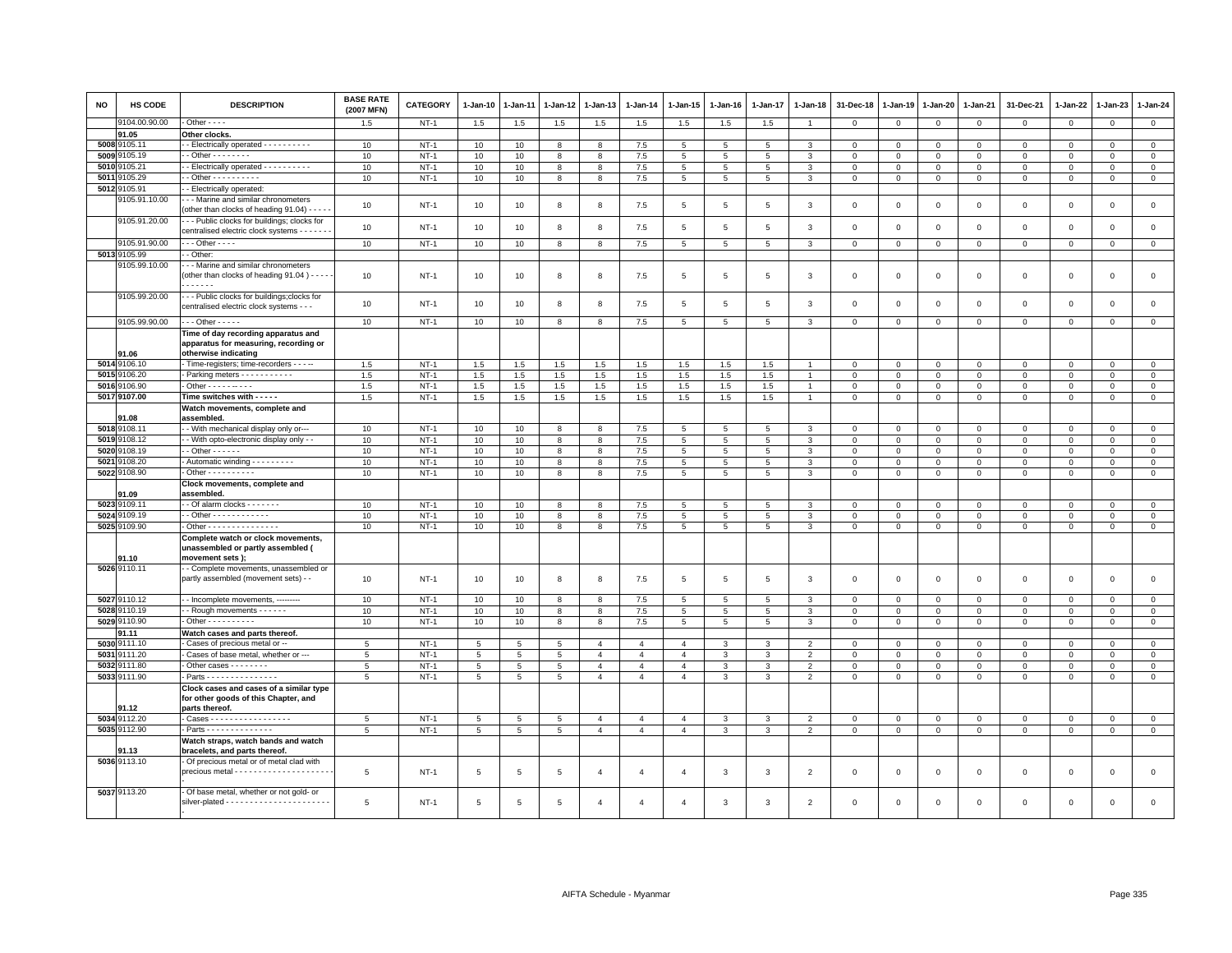| NO   | HS CODE       | <b>DESCRIPTION</b>                                                                                  | <b>BASE RATE</b><br>(2007 MFN) | CATEGORY | $1 - Jan-10$    | $1-Jan-11$      | 1-Jan-12        | 1-Jan-13       | $1 - Jan-14$   | $1 - Jan-15$    | $1 - Jan-16$    | $1 - Jan-17$    | 1-Jan-18       | 31-Dec-18      | 1-Jan-19       | 1-Jan-20       | 1-Jan-21     | 31-Dec-21           | $1 - Jan-22$ | 1-Jan-23     | $1 - Jan-24$   |
|------|---------------|-----------------------------------------------------------------------------------------------------|--------------------------------|----------|-----------------|-----------------|-----------------|----------------|----------------|-----------------|-----------------|-----------------|----------------|----------------|----------------|----------------|--------------|---------------------|--------------|--------------|----------------|
| 5038 | 9113.90       |                                                                                                     | $5\overline{5}$                | $NT-1$   | $5\phantom{.0}$ | 5               | 5               | $\overline{4}$ | $\overline{4}$ | $\overline{4}$  | $\mathbf{3}$    | $\mathbf{3}$    | $\overline{2}$ | $\circ$        | $\mathbf 0$    | $\overline{0}$ | $\mathbf 0$  | $\mathbf 0$         | $\mathsf 0$  | $\circ$      | $\overline{0}$ |
|      | 91.14         | Other clock or watch parts.                                                                         |                                |          |                 |                 |                 |                |                |                 |                 |                 |                |                |                |                |              |                     |              |              |                |
|      | 5039 9114.10  | Springs, including hair-springs - - - - - - -                                                       | 5                              | $NT-1$   | 5               | 5               | $5\overline{5}$ | $\overline{4}$ | $\overline{4}$ | $\overline{4}$  | 3               | $\mathbf{3}$    | $\overline{2}$ | $\mathbf{0}$   | $\mathbb O$    | $\mathbf 0$    | $\mathbf{0}$ | $\mathbf 0$         | $\mathbf 0$  | $\mathbf{0}$ | $\circ$        |
|      | 5040 9114.20  | - Jewels - - - - - - - - - - - - - - - - -                                                          | 5                              | $NT-1$   | 5               | 5               | 5               | $\overline{4}$ | $\overline{4}$ | $\overline{4}$  | 3               | $\mathbf{3}$    | $\overline{2}$ | $\mathbf{0}$   | $\overline{0}$ | $\mathbf{0}$   | $\mathbf{0}$ | $\mathbf 0$         | $\Omega$     | $\mathbf 0$  | $\mathsf 0$    |
| 5041 | 9114.30       | - Dials - - - - - - - - - - - - - - -                                                               | 5                              | $NT-1$   | 5               | 5               | 5               | 4              | $\overline{4}$ | $\overline{4}$  | 3               | 3               | $\overline{2}$ | $\mathbf{O}$   | $\mathbf 0$    | $\mathbf 0$    | $\Omega$     | 0                   | $\Omega$     | $\Omega$     | $\mathbf 0$    |
| 5042 | 9114.40       | - Plates and bridges - - - - - - - - - - - -                                                        | 5                              | $NT-1$   | 5               | $5\phantom{.0}$ | 5               | $\overline{4}$ | $\overline{4}$ | $\overline{4}$  | $\mathbf{3}$    | $\mathbf{3}$    | $\overline{2}$ | $\circ$        | $\mathsf 0$    | $\mathbf 0$    | $\mathsf 0$  | $\mathsf 0$         | $\mathbf 0$  | $\mathsf 0$  | $\mathbf 0$    |
|      | 5043 9114.90  | $\cdot$ Other - - - - - - - - - -                                                                   | 5                              | $NT-1$   | $\overline{5}$  | $\overline{5}$  | $\overline{5}$  | $\overline{4}$ | $\overline{4}$ | $\overline{4}$  | $\overline{3}$  | 3               | $\overline{2}$ | $\mathsf 0$    | $\mathsf 0$    | $\mathsf 0$    | $\mathsf 0$  | $\mathsf 0$         | $\mathbf 0$  | $\mathsf 0$  | $\overline{0}$ |
|      | 92.01         | Pianos, including automatic pianos;<br>harpsichords and other keyboard<br>stringed instruments.     |                                |          |                 |                 |                 |                |                |                 |                 |                 |                |                |                |                |              |                     |              |              |                |
|      | 5044 9201.10  | - Upright pianos - - - - - - - - - - - - -                                                          | 10                             | $NT-1$   | 10              | 10              | 8               | 8              | 7.5            | $5\overline{5}$ | 5               | 5               | 3              | $\mathbf 0$    | $\circ$        | $\mathbf 0$    | $\mathbf 0$  | $\mathbf 0$         | 0            | 0            | $\mathbf{0}$   |
|      | 5045 9201.20  | - Grand pianos - - - - - - - - -                                                                    | 10                             | $NT-1$   | 10              | 10              | 8               | 8              | 7.5            | $\overline{5}$  | $5\phantom{.0}$ | $\overline{5}$  | $\mathbf{3}$   | $\,0\,$        | $\,0\,$        | $\mathbf 0$    | $\mathsf 0$  | $\mathsf{O}\xspace$ | $\mathsf 0$  | $\mathsf 0$  | $\overline{0}$ |
|      | 5046 9201.90  | - Other - - - - - - - - - - - - - - -                                                               | 10                             | $NT-1$   | 10              | 10              | 8               | 8              | 7.5            | $5^{\circ}$     | 5 <sup>5</sup>  | 5 <sup>5</sup>  | 3              | $\mathbf{0}$   | $\circ$        | $\mathbf{0}$   | $\mathbf{0}$ | $\mathbf{0}$        | $\mathbf 0$  | $\mathbf 0$  | $\mathbf{0}$   |
|      | 92.02         | Other stringed musical instruments (for<br>example, guitars, violins, harps).                       |                                |          |                 |                 |                 |                |                |                 |                 |                 |                |                |                |                |              |                     |              |              |                |
|      | 5047 9202.10  | Played with a bow - - - - - - - - - - - - - - - -                                                   |                                |          |                 |                 |                 |                |                |                 |                 |                 |                |                |                |                |              |                     |              |              |                |
|      | 9202.10.00.10 | - - - - - - - Violins - - - - - - - - -                                                             | 10                             | $NT-1$   | 10              | 10              | 8               | 8              | 7.5            | $\overline{5}$  | 5               | $5\overline{5}$ | 3              | $\Omega$       | $\Omega$       | $\mathbf{0}$   | $\Omega$     | $\mathbf 0$         | $\Omega$     | $\mathbf 0$  | $\mathsf 0$    |
|      | 9202.10.00.90 | $- - - - - -$ Other - - - - - -                                                                     | 10                             | $NT-1$   | 10              | 10              | 8               | 8              | 7.5            | 5               | $5\phantom{.0}$ | 5               | 3              | $\mathbf 0$    | $\mathbf 0$    | $\mathbf{0}$   | $\mathbf 0$  | $\mathsf 0$         | $\mathbf 0$  | $\mathbf 0$  | $\mathbf{0}$   |
|      | 5048 9202.90  |                                                                                                     |                                |          |                 |                 |                 |                |                |                 |                 |                 |                |                |                |                |              |                     |              |              |                |
|      | 9202.90.00.10 | $- - - - -$ Guitars $- - -$                                                                         | 10                             | $NT-1$   | 10              | 10              | 8               | $\mathbf{g}$   | 7.5            | 5               | 5               | 5               | 3              | $\mathbf 0$    | $\Omega$       | $\mathbf{0}$   | $\Omega$     | $\mathbf 0$         | $\Omega$     | $\Omega$     | $\circ$        |
|      | 9202.90.00.90 | - - - - - - - Other - - - -- -                                                                      | 10                             | $NT-1$   | 10              | 10              | 8               | 8              | 7.5            | 5               | 5               | 5               | 3              | $\mathbf 0$    | $\mathbf 0$    | 0              | $\mathbf 0$  | 0                   | 0            | 0            | $\mathbf 0$    |
|      | 5049 9203.00  | Keyboard pipe organs; harmoniums and<br>similar keyboard instruments with free                      |                                |          |                 |                 |                 |                |                |                 |                 |                 |                |                |                |                |              |                     |              |              |                |
|      | 9203.00.00.10 | ------- Keyboard pipe organs -------                                                                | 10                             | $NT-1$   | 10              | 10              | 8               | 8              | 7.5            | 5               | 5               | 5               | 3              | $\overline{0}$ | $\circ$        | $\mathbf{0}$   | $\mathbf{0}$ | $\mathbf 0$         | $\mathbf 0$  | $\mathbf 0$  | $\mathsf 0$    |
|      | 9203.00.00.90 | . Other - - - - - - -                                                                               | 10                             | $NT-1$   | 10              | 10              | 8               | 8              | 7.5            | $5\phantom{.0}$ | 5               | $5\overline{5}$ | $\mathbf{3}$   | $\mathbf{0}$   | $\circ$        | $\circ$        | $\mathbf{0}$ | $\mathbf{0}$        | $\mathsf 0$  | $\circ$      | $\overline{0}$ |
|      | 92.04         | Accordions and similar instruments;<br>mouth organs.                                                |                                |          |                 |                 |                 |                |                |                 |                 |                 |                |                |                |                |              |                     |              |              |                |
|      | 5050 9204.10  | Accordions and similar instruments - - -                                                            |                                |          |                 |                 |                 |                |                |                 |                 |                 |                |                |                |                |              |                     |              |              |                |
|      | 9204.10.00.10 | $\cdots$ Accordions                                                                                 | 10                             | $NT-1$   | 10              | 10              | 8               | 8              | 7.5            | 5               | 5               | 5               | 3              | $\mathbf 0$    | $\mathbf 0$    | $\mathbf 0$    | $\mathsf 0$  | $\mathsf 0$         | $\mathbf 0$  | $\mathbf 0$  | $\mathsf 0$    |
|      | 9204.10.00.20 | Concertinas                                                                                         | 10                             | $NT-1$   | 10              | 10              | 8               | 8              | 7.5            | 5               | 5               | $5\overline{5}$ | 3              | $\mathbf 0$    | $\mathbf 0$    | $\mathbf 0$    | $\mathbf 0$  | $\mathbf 0$         | 0            | 0            | $\mathbf 0$    |
|      | 9204.10.00.90 | Other - - - - - - - - -                                                                             | 10                             | $NT-1$   | 10              | 10              | 8               | 8              | 7.5            | $5\overline{)}$ | $5\overline{5}$ | 5 <sup>5</sup>  | 3              | $\mathbf 0$    | $\mathbf{0}$   | $\mathbf 0$    | $\mathbf{0}$ | $\mathsf 0$         | $\mathbf 0$  | $\mathbf 0$  | $\overline{0}$ |
|      | 5051 9204.20  | - Mouth organs - - - - - - - - - - - - - - -                                                        | 10                             | $NT-1$   | 10              | 10              | 8               | 8              | 7.5            | $\overline{5}$  | $5\overline{5}$ | $5\overline{5}$ | $\mathbf{3}$   | $\overline{0}$ | $\,0\,$        | $\mathbf{0}$   | $\mathbf 0$  | $\mathsf 0$         | $\mathsf 0$  | $\mathsf 0$  | $\mathbf{0}$   |
|      | 92.05         | Other wind musical instruments (for<br>example, clarinets, trumpets, bagpipes).                     |                                |          |                 |                 |                 |                |                |                 |                 |                 |                |                |                |                |              |                     |              |              |                |
|      | 5052 9205.10  | - Brass-wind instruments - - - - - -                                                                | 10                             | $NT-1$   | 10              | 10              | 8               | 8              | 7.5            | $5\overline{5}$ | 5               | 5               | 3              | $\mathbf{0}$   | $\overline{0}$ | $\mathbf{0}$   | $\mathbf{0}$ | $\mathbf 0$         | $\mathbf 0$  | $\mathbf{0}$ | $\mathbf 0$    |
|      | 5053 9205.90  | - Other - - - - - - - - - - - - - - - - - -                                                         | 10                             | $NT-1$   | 10              | 10              | 8               | 8              | 7.5            | $\overline{5}$  | $\overline{5}$  | $\overline{5}$  | 3              | $\mathbf 0$    | $\overline{0}$ | $\mathbf 0$    | $\mathbf 0$  | $\mathsf 0$         | $\mathbf 0$  | $\mathsf 0$  | $\overline{0}$ |
|      | 5054 9206.00  | Percussion musical instruments (for<br>example, drums, xylophones, cymbals,                         | 10                             | $NT-1$   | 10              | 10              | 8               | 8              | 7.5            | 5               | 5               | 5               | 3              | $\mathbf 0$    | $\mathbf 0$    | $\mathbf 0$    | $\mathbf 0$  | $\mathsf 0$         | 0            | $\mathbf 0$  | $\mathbf 0$    |
|      | 92.07         | Musical instruments, the sound of<br>which is produced, or must be<br>amplified, electrically       |                                |          |                 |                 |                 |                |                |                 |                 |                 |                |                |                |                |              |                     |              |              |                |
|      | 5055 9207.10  | Keyboard instruments, other than                                                                    |                                |          |                 |                 |                 |                |                |                 |                 |                 |                |                |                |                |              |                     |              |              |                |
|      | 9207.10.00.10 | $\cdots$ $\cdots$ - Electric pianos - - - -                                                         | 10                             | $NT-1$   | 10              | 10              | 8               | 8              | 7.5            | $5\phantom{.0}$ | 5               | 5               | 3              | $\mathbf 0$    | $\mathbf{0}$   | $\mathbf 0$    | $\mathbf{0}$ | $\mathbf{0}$        | $\mathbf{0}$ | $\Omega$     | $\mathbf 0$    |
|      | 9207.10.00.20 | $- - - - -$ Electric organs $- - -$                                                                 | 10                             | $NT-1$   | 10              | 10              | 8               | 8              | 7.5            | 5               | 5 <sub>5</sub>  | 5               | 3              | $\mathbf 0$    | $\mathsf 0$    | $\mathbf 0$    | $\mathsf 0$  | $\mathsf 0$         | $\mathbf 0$  | $\mathsf 0$  | $\mathbf 0$    |
|      | 9207.10.00.90 | - - - - - - - Other - - - -                                                                         | 10                             | $NT-1$   | 10              | 10              | 8               | 8              | 7.5            | $5\phantom{.0}$ | 5 <sub>5</sub>  | 5               | $\mathbf{3}$   | $\mathbf{0}$   | $\mathsf 0$    | $\overline{0}$ | $\mathbf{0}$ | $\mathbf{0}$        | $\mathbf 0$  | $\mathbf{O}$ | $\overline{0}$ |
|      | 5056 9207.90  |                                                                                                     |                                |          |                 |                 |                 |                |                |                 |                 |                 |                |                |                |                |              |                     |              |              |                |
|      | 9207.90.00.10 | - - - - - - - Electric guitars - - - -                                                              | 10                             | $NT-1$   | 10              | 10              | 8               | 8              | 7.5            | 5               | 5               | $\overline{5}$  | 3              | $\overline{0}$ | $\mathbf{0}$   | $\mathsf 0$    | $\mathsf 0$  | $\mathsf 0$         | $\mathbf 0$  | $\mathbf 0$  | $\overline{0}$ |
|      | 9207.90.00.90 | $- - - - - - 0$ ther $- - - - - - - -$                                                              | 10                             | $NT-1$   | 10              | 10              | 8               | 8              | 7.5            | $5^{\circ}$     | 5               | 5               | 3              | $\circ$        | $\circ$        | $\mathbf{O}$   | $\mathbf{0}$ | $\mathbf 0$         | $\mathbf 0$  | $\mathbf 0$  | $\mathbf{0}$   |
|      | 92.08         | Musical boxes, fairground organs,<br>mechanical street organs, mechanical<br>singing birds, musical |                                |          |                 |                 |                 |                |                |                 |                 |                 |                |                |                |                |              |                     |              |              |                |
|      | 5057 9208.10  | - Musical boxes - - - - - - - - - - - - -                                                           | 10                             | $NT-1$   | 10              | 10              | 8               | 8              | 7.5            | $5\overline{5}$ | $5\overline{5}$ | 5               | $\mathbf{3}$   | $\mathbf 0$    | $\mathbb O$    | $\circ$        | $\mathbf 0$  | $\mathbf 0$         | $\mathbf 0$  | $\mathbf 0$  | $\overline{0}$ |
|      | 5058 9208.90  | Other:                                                                                              |                                |          |                 |                 |                 |                |                |                 |                 |                 |                |                |                |                |              |                     |              |              |                |
|      | 9208.90.10.00 | - Decoy calls, call horns and other mouth<br>blown sound -----                                      | 10                             | $NT-1$   | 10              | 10              | 8               | 8              | 7.5            | $5\phantom{.0}$ | 5               | $\overline{5}$  | $\mathbf{3}$   | $\mathbf 0$    | $\mathbf 0$    | $\mathbf 0$    | $\mathsf 0$  | $\mathsf 0$         | $\mathsf 0$  | $\mathsf 0$  | $\mathsf 0$    |
|      | 9208.90.90.00 | $-$ Other $     -$                                                                                  | 10                             | $NT-1$   | 10              | 10              | 8               | 8              | $7.5$          | 5               | 5               | 5               | $\mathbf{3}$   | $\mathbf 0$    | $\,0\,$        | $\mathbf 0$    | $\mathsf 0$  | $\mathsf 0$         | $\mathsf 0$  | $\mathsf 0$  | $\mathbf 0$    |
|      | 92.09         | Parts (for example, mechanisms for<br>musical boxes) and accessories (for<br>example, cards, discs  |                                |          |                 |                 |                 |                |                |                 |                 |                 |                |                |                |                |              |                     |              |              |                |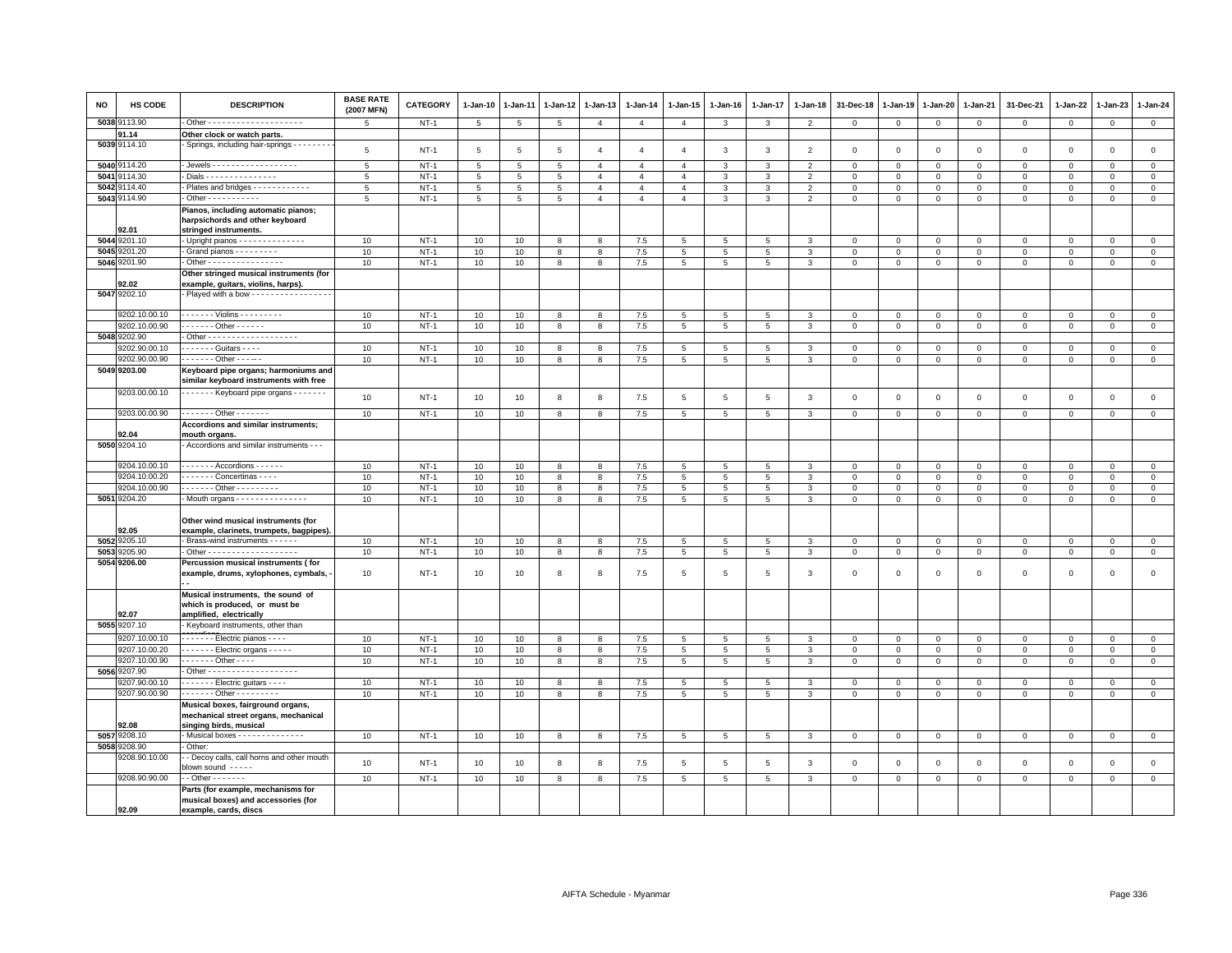| <b>NO</b> | HS CODE                        | <b>DESCRIPTION</b>                                                                                 | <b>BASE RATE</b><br>(2007 MFN) | <b>CATEGORY</b> | $1 - Jan-10$ | $1-Jan-11$ | $1-Jan-12$ | $1-Jan-13$ | $1 - Jan-14$ | $1 - Jan-15$    | $1 - Jan-16$    | $1 - Jan-17$    | $1 - Jan-18$ | 31-Dec-18    | $1-Jan-19$     | $1 - Jan-20$   | 1-Jan-21       | 31-Dec-21      | 1-Jan-22    | $1-Jan-23$   | $1 - Jan-24$   |
|-----------|--------------------------------|----------------------------------------------------------------------------------------------------|--------------------------------|-----------------|--------------|------------|------------|------------|--------------|-----------------|-----------------|-----------------|--------------|--------------|----------------|----------------|----------------|----------------|-------------|--------------|----------------|
|           | 5059 9209.10                   | Metronomes, tuning forks and pitch pipes                                                           | 10                             | $NT-1$          | 10           | 10         | 8          | 8          | 7.5          | 5               | 5               | 5               | $\mathbf{3}$ | $\mathbf 0$  | $\overline{0}$ | $\mathbf 0$    | $\circ$        | $\mathsf 0$    | $\mathsf 0$ | $\mathsf 0$  | $\mathsf 0$    |
|           | 5060 9209.20                   | Mechanisms for musical boxes - - - - - - -                                                         | 10                             | $NT-1$          | 10           | 10         | 8          | 8          | 7.5          | 5               | 5               | $\overline{5}$  | $\mathbf{3}$ | $\mathbf 0$  | $\overline{0}$ | $\mathbf 0$    | $\circ$        | $\mathbf 0$    | $\mathbf 0$ | $\mathbf 0$  | $\mathbf 0$    |
|           | 5061 9209.30                   | - Musical instrument strings - - - - - - - - - -                                                   | 10                             | $NT-1$          | 10           | 10         | 8          | 8          | $7.5$        | $5\phantom{.0}$ | $\overline{5}$  | $5\phantom{.0}$ | $\mathbf{3}$ | $\,0\,$      | $\,0\,$        | $\mathbf 0$    | $\mathsf 0$    | $\,0\,$        | $\mathsf 0$ | $\,0\,$      | $\mathsf 0$    |
|           | 5062 9209.91                   | - Parts and accessories for pianos:                                                                |                                |                 |              |            |            |            |              |                 |                 |                 |              |              |                |                |                |                |             |              |                |
|           | 9209.91.10.00                  | - - Strung backs, keyboards and metal                                                              | 10                             | $NT-1$          | 10           | 10         | 8          | 8          | $7.5$        | $5\phantom{.0}$ | $\overline{5}$  | $5\phantom{.0}$ | $\mathbf{3}$ | $\,0\,$      | $\,$ 0         | $\mathbf 0$    | $\overline{0}$ | $\mathsf 0$    | $\mathsf 0$ | $\,0\,$      | $\mathsf 0$    |
|           |                                | frames for upright pianos - - - - - - - - - - - -                                                  |                                |                 |              |            |            |            |              |                 |                 |                 |              |              |                |                |                |                |             |              |                |
|           | 9209.91.90.00                  | Other - - - - - - - - - - - - -                                                                    | 10                             | $NT-1$          | 10           | 10         | 8          | 8          | 7.5          | $5\phantom{.0}$ | $5\phantom{.0}$ | $5\phantom{.0}$ | 3            | $\mathbf{0}$ | $\mathbf{0}$   | $\overline{0}$ | $\overline{0}$ | $\overline{0}$ | $\mathsf 0$ | $\mathbf{0}$ | $\overline{0}$ |
|           | 5063 9209.92                   | - Parts and accessories for the musical<br>instruments of heading 92.02 - - -                      | 10                             | $NT-1$          | 10           | 10         | 8          | 8          | 7.5          | 5               | 5               | $\overline{5}$  | 3            | $\,0\,$      | $\overline{0}$ | $\,0\,$        | $\mathsf 0$    | $\mathsf 0$    | $\mathsf 0$ | $\mathbf 0$  | $\mathsf 0$    |
|           | 5064 9209.93                   | - - Parts and accessories for the musical<br>instruments of heading 92.03 - - -                    | 10                             | $NT-1$          | 10           | 10         | 8          | 8          | 7.5          | 5               | $\overline{5}$  | $\overline{5}$  | 3            | $\mathbf 0$  | $\overline{0}$ | $\mathbf 0$    | $\mathbf 0$    | $\mathsf 0$    | $\mathsf 0$ | $\mathbf 0$  | $\mathsf 0$    |
|           | 5065 9209.94                   | - Parts and accessories for the musical<br>instruments of heading 92.07 - - -                      | 10                             | $NT-1$          | 10           | 10         | 8          | 8          | 7.5          | 5               | 5               | 5               | 3            | $\mathsf 0$  | $\overline{0}$ | $\mathbf 0$    | $\mathbf 0$    | $\mathsf 0$    | $\mathsf 0$ | $\mathsf 0$  | $\mathsf 0$    |
|           | 5066 9209.99                   | -- Other -------------------                                                                       | 10                             | $NT-1$          | 10           | 10         | 8          | 8          | 7.5          | 5               | 5               | 5               | 3            | $\mathbf 0$  | $\mathbf{0}$   | $\circ$        | $\circ$        | $\mathbf{0}$   | $\mathbf 0$ | $\mathbf 0$  | $\overline{0}$ |
|           | 93.01                          | Military weapons, other than revolvers,<br>pistols and the arms of heading 93.07.                  |                                |                 |              |            |            |            |              |                 |                 |                 |              |              |                |                |                |                |             |              |                |
|           | 5067 9301.11<br>5068 9301.19   | - - Self-propelled                                                                                 | 10                             | EL.             |              |            |            |            |              |                 |                 |                 |              |              |                |                |                |                |             |              |                |
|           | 5069 9301.20                   | - - Other<br>- Rocket launchers; flame-throwers                                                    | 10<br>10                       | EL.<br>EL.      |              |            |            |            |              |                 |                 |                 |              |              |                |                |                |                |             |              |                |
|           | 5070 9301.90                   | - Other                                                                                            | 10                             | EL.             |              |            |            |            |              |                 |                 |                 |              |              |                |                |                |                |             |              |                |
|           | 5071 9302.00                   | Revolvers and Pistols,                                                                             | 10                             | EL.             |              |            |            |            |              |                 |                 |                 |              |              |                |                |                |                |             |              |                |
|           |                                | Other firearms and similar devices<br>which operate by the firing of an                            |                                |                 |              |            |            |            |              |                 |                 |                 |              |              |                |                |                |                |             |              |                |
|           | 93.03                          | explosive charge                                                                                   |                                |                 |              |            |            |            |              |                 |                 |                 |              |              |                |                |                |                |             |              |                |
|           | 5072 9303.10                   | Muzzle - loading firearms                                                                          | 10                             | EL              |              |            |            |            |              |                 |                 |                 |              |              |                |                |                |                |             |              |                |
|           | 5073 9303.20                   | Other sporting, hunting or target-shooting<br>shotguns,                                            |                                |                 |              |            |            |            |              |                 |                 |                 |              |              |                |                |                |                |             |              |                |
|           | 9303.20.10.00                  | - - Hunting shotguns - - - - - -                                                                   | 10                             | EL.             |              |            |            |            |              |                 |                 |                 |              |              |                |                |                |                |             |              |                |
|           | 9303.20.90.00                  | - - Other - - - - - - - - -                                                                        | 10                             | EL.             |              |            |            |            |              |                 |                 |                 |              |              |                |                |                |                |             |              |                |
|           | 5074 9303.30                   | Other sporting, hunting or or target-<br>shooting rifles:                                          |                                |                 |              |            |            |            |              |                 |                 |                 |              |              |                |                |                |                |             |              |                |
|           | 9303.30.10.00                  | -- Hunting rifles - - - - - - - - - - -                                                            | 10                             | EL.             |              |            |            |            |              |                 |                 |                 |              |              |                |                |                |                |             |              |                |
|           | 9303.30.90.00                  | $\cdot$ - Other - - - - - - - - - - - - - -                                                        | 10                             | EL.             |              |            |            |            |              |                 |                 |                 |              |              |                |                |                |                |             |              |                |
|           | 5075 9303.90                   | - Other                                                                                            | 10                             | EL              |              |            |            |            |              |                 |                 |                 |              |              |                |                |                |                |             |              |                |
|           | 93.04                          | Other arms (for example, spring, air or<br>gas guns and pistols, truncheons),<br>excluding those   |                                |                 |              |            |            |            |              |                 |                 |                 |              |              |                |                |                |                |             |              |                |
|           | 5076 9304.00                   | Other arms                                                                                         |                                |                 |              |            |            |            |              |                 |                 |                 |              |              |                |                |                |                |             |              |                |
|           | 9304.00.10.00<br>9304.00.90.00 | - Air guns, not exceeding 7 kg - - - - -<br>- Other - - - - - - - - - -                            | 10                             | EL              |              |            |            |            |              |                 |                 |                 |              |              |                |                |                |                |             |              |                |
|           |                                | Parts and accessories of articles of                                                               | 5                              | EL              |              |            |            |            |              |                 |                 |                 |              |              |                |                |                |                |             |              |                |
|           | 93.05                          | headings 93.01. to 93.04.                                                                          |                                |                 |              |            |            |            |              |                 |                 |                 |              |              |                |                |                |                |             |              |                |
|           | 5077 9305.10                   | - Of revolvers or pistols                                                                          | 10                             | EL.             |              |            |            |            |              |                 |                 |                 |              |              |                |                |                |                |             |              |                |
|           | 5078 9305.21                   | -- Shotgun barrels                                                                                 |                                |                 |              |            |            |            |              |                 |                 |                 |              |              |                |                |                |                |             |              |                |
|           | 9305.21.10.00                  | - - - Of hunting shotguns, not exceeding 7                                                         | 10                             | EL              |              |            |            |            |              |                 |                 |                 |              |              |                |                |                |                |             |              |                |
|           | 9305.21.90.00                  | - - - Other - - - - - - - - - -                                                                    | 10                             | EL              |              |            |            |            |              |                 |                 |                 |              |              |                |                |                |                |             |              |                |
|           | 5079 9305.29                   | - Others                                                                                           |                                |                 |              |            |            |            |              |                 |                 |                 |              |              |                |                |                |                |             |              |                |
|           | 9305.29.10.00<br>9305.29.90.00 | -- Of hunting shotguns, not exceeding 7<br>Other - - - - - - - - - -                               | 10                             | EL.             |              |            |            |            |              |                 |                 |                 |              |              |                |                |                |                |             |              |                |
|           | 5080 9305.91                   | - Of military weapons of heading 93.01                                                             | 10                             | EL              |              |            |            |            |              |                 |                 |                 |              |              |                |                |                |                |             |              |                |
|           |                                |                                                                                                    | 10                             | EL              |              |            |            |            |              |                 |                 |                 |              |              |                |                |                |                |             |              |                |
| 5081      | 9305.99<br>9305.99.10.00       | - Other<br>- - Of goods of subheading 9304.00.90 - -                                               |                                |                 |              |            |            |            |              |                 |                 |                 |              |              |                |                |                |                |             |              |                |
|           |                                |                                                                                                    | 5                              | EL.             |              |            |            |            |              |                 |                 |                 |              |              |                |                |                |                |             |              |                |
|           | 9305.99.90.00                  | . - - Other - - - - - - - - - - -                                                                  | 10                             | EL              |              |            |            |            |              |                 |                 |                 |              |              |                |                |                |                |             |              |                |
|           | 93.06                          | Bombs, grenades, torpedoes, mines,<br>missiles, and similar munitions of war<br>and parts thereof; |                                |                 |              |            |            |            |              |                 |                 |                 |              |              |                |                |                |                |             |              |                |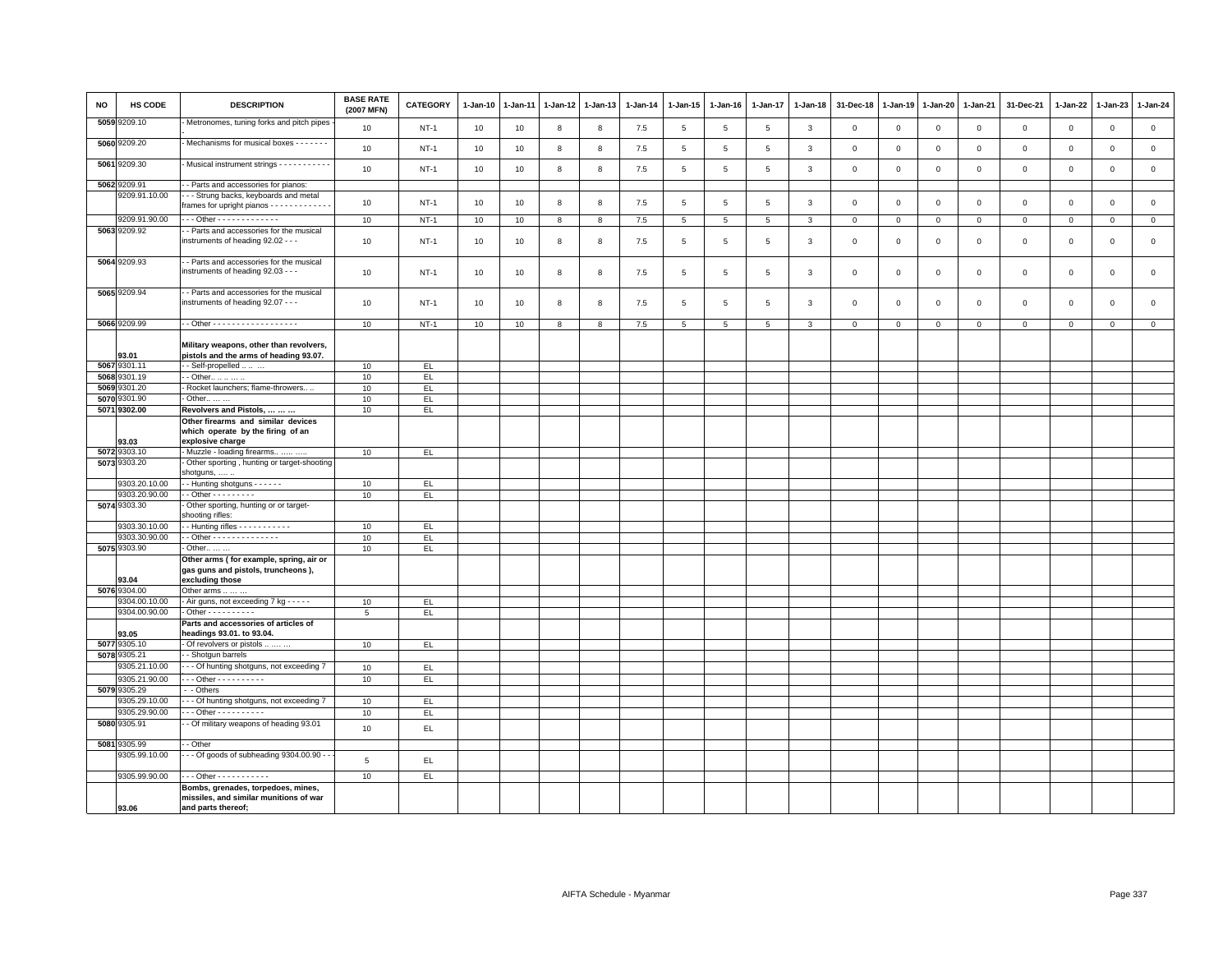| <b>NO</b> | HS CODE       | <b>DESCRIPTION</b>                                      | <b>BASE RATE</b><br>(2007 MFN) | <b>CATEGORY</b>  | 1-Jan-10    | 1-Jan-11        | 1-Jan-12   | $1 - Jan-13$   | 1-Jan-14         | 1-Jan-15       | 1-Jan-16   | 1-Jan-17        | 1-Jan-18        | 31-Dec-18                   | 1-Jan-19                    | 1-Jan-20                   | 1-Jan-21                    | 31-Dec-21               | 1-Jan-22      | $1-Jan-23$     | 1-Jan-24                   |
|-----------|---------------|---------------------------------------------------------|--------------------------------|------------------|-------------|-----------------|------------|----------------|------------------|----------------|------------|-----------------|-----------------|-----------------------------|-----------------------------|----------------------------|-----------------------------|-------------------------|---------------|----------------|----------------------------|
| 5082      | 9306.10       | Cartridges for riveting or                              | 10                             | EL.              |             |                 |            |                |                  |                |            |                 |                 |                             |                             |                            |                             |                         |               |                |                            |
| 5083      | 3306.21       | - Cartridges                                            | 10                             | EL.              |             |                 |            |                |                  |                |            |                 |                 |                             |                             |                            |                             |                         |               |                |                            |
| 5084      | 9306.29       | - Other                                                 |                                |                  |             |                 |            |                |                  |                |            |                 |                 |                             |                             |                            |                             |                         |               |                |                            |
|           | 9305.29.10.00 | - - Of hunting shotguns, not exceeding 7                | 10                             | EL.              |             |                 |            |                |                  |                |            |                 |                 |                             |                             |                            |                             |                         |               |                |                            |
|           | 9305.29.90.00 | $- -$ Other - - - - - - - - - -                         | 10                             | EL.              |             |                 |            |                |                  |                |            |                 |                 |                             |                             |                            |                             |                         |               |                |                            |
|           | 5085 9306.30  | Other cartridges and parts thereof - - -                |                                |                  |             |                 |            |                |                  |                |            |                 |                 |                             |                             |                            |                             |                         |               |                |                            |
|           | 9306.30.10.00 | - Use for revolvers and pistols of heading              |                                |                  |             |                 |            |                |                  |                |            |                 |                 |                             |                             |                            |                             |                         |               |                |                            |
|           |               |                                                         | 10                             | EL.              |             |                 |            |                |                  |                |            |                 |                 |                             |                             |                            |                             |                         |               |                |                            |
|           | 9306.30.90.00 | - - Other - - - - - - - - - - -                         | 10                             | EL.              |             |                 |            |                |                  |                |            |                 |                 |                             |                             |                            |                             |                         |               |                |                            |
|           | 5086 9306.90  |                                                         | 10                             | EL.              |             |                 |            |                |                  |                |            |                 |                 |                             |                             |                            |                             |                         |               |                |                            |
|           | 5087 9307.00  | Other<br>Swords, cutlasses, bayonets,- - - -            | 10                             | EL.              |             |                 |            |                |                  |                |            |                 |                 |                             |                             |                            |                             |                         |               |                |                            |
|           |               | Seats (other than those of heading                      |                                |                  |             |                 |            |                |                  |                |            |                 |                 |                             |                             |                            |                             |                         |               |                |                            |
|           |               | 94.02), whether or not convertible into                 |                                |                  |             |                 |            |                |                  |                |            |                 |                 |                             |                             |                            |                             |                         |               |                |                            |
|           | 34.01         | beds, and parts                                         |                                |                  |             |                 |            |                |                  |                |            |                 |                 |                             |                             |                            |                             |                         |               |                |                            |
| 5088      | 9401.10       | Seats of a kind used for aircraft - - -                 | 0.5                            | $NT-1$           | 0.5         | 0.5             | 0.5        | 0.5            | 0.5              | 0.5            | 0.5        | 0.5             | 0.5             | $\mathbf 0$                 | $\mathsf 0$                 | $\,0\,$                    | $\,0\,$                     | $\mathsf 0$             | $\mathbf 0$   | $\mathsf 0$    | $\mathsf 0$                |
|           | 5089 9401.20  | Seats of a kind used for motor vehicles -               | 5                              | $NT-1$           | $\,$ 5 $\,$ | $5\phantom{.0}$ | 5          | $\overline{4}$ | $\overline{4}$   | $\overline{4}$ | 3          | $\mathbf{3}$    | $\overline{2}$  | $\,0\,$                     | $\mathsf 0$                 | $\mathbf 0$                | $\mathbf 0$                 | $\mathsf 0$             | $\mathbf 0$   | $\mathbf 0$    | $\mathsf 0$                |
|           |               |                                                         |                                |                  |             |                 |            |                |                  |                |            |                 |                 |                             |                             |                            |                             |                         |               |                |                            |
|           | 5090 9401.30  | Swivel seats with variable height                       | 5                              | $NT-1$           | 5           | 5               | 5          | $\overline{4}$ | $\overline{4}$   | $\overline{4}$ | 3          | $\mathbf{3}$    | $\overline{2}$  | $\mathbf 0$                 | $\mathbf 0$                 | $\mathbf 0$                | $\mathbf 0$                 | $\mathbf{0}$            | $\mathbf{0}$  | $\overline{0}$ | $\circ$                    |
|           | 5091 9401.40  | Seats other than garden seats or camping                |                                |                  |             |                 |            |                |                  |                |            |                 |                 |                             |                             |                            |                             |                         |               |                |                            |
|           |               | equipment, convertible into beds - -                    | 15                             | $NT-1$           | 15          | 12.5            | 12.5       | 10             | 10               | 7.5            | 7.5        | 5               | 5               | $\Omega$                    | $\mathbf 0$                 | $\mathsf 0$                | $\mathbf 0$                 | $\mathsf 0$             | $\Omega$      | $\mathsf 0$    | $\mathsf 0$                |
|           | 5092 9401.50  | Seats of cane, osier, bamboo or similar                 |                                |                  |             |                 |            |                |                  |                |            |                 |                 |                             |                             |                            |                             |                         |               |                |                            |
|           |               | materials:                                              |                                |                  |             |                 |            |                |                  |                |            |                 |                 |                             |                             |                            |                             |                         |               |                |                            |
|           | 9401.50.10.00 | - Of rattan - - - - - - - - -                           | 15                             | $NT-1$           | 15          | 12.5            | 12.5       | 10             | $10$             | $7.5\,$        | 7.5        | 5               | 5               | $\mathbf 0$                 | $\overline{0}$              | $\mathbf 0$                | $\mathbf 0$                 | $\mathbf 0$             | $\Omega$      | $\mathbf 0$    | $\mathbf{0}$               |
|           | 9401.50.90.00 | - Other - - - - - - - - - - - -                         | 15                             | $NT-1$           | 15          | 12.5            | 12.5       | 10             | 10               | 7.5            | 7.5        | 5               | 5               | $\mathbf 0$                 | $\mathbf 0$                 | $\mathsf 0$                | $\mathbf 0$                 | $\mathsf 0$             | $\mathbf 0$   | $\mathbf 0$    | $\mathbf 0$                |
|           | 5093 9401.61  | - Upholstered:                                          |                                |                  |             |                 |            |                |                  |                |            |                 |                 |                             |                             |                            |                             |                         |               |                |                            |
|           | 9401.61.10    | - - Assembled - - - - - - - - - - - - -                 |                                |                  |             |                 |            |                |                  |                |            |                 |                 |                             |                             |                            |                             |                         |               |                |                            |
|           | 9401.61.10.10 | With teak frames -------                                | 15                             | $NT-1$           | 15          | 12.5            | 12.5       | 10             | 10               | 7.5            | 7.5        | 5               | 5               | $\mathbf 0$                 | $\mathbf 0$                 | $\mathbf 0$                | $\mathbf 0$                 | $\mathbf 0$             | $\mathbf 0$   | $\overline{0}$ | $\mathbf 0$                |
|           | 9401.61.10.90 | $- - - - - -$ Other - - - - - - - - - - -               | 15                             | $NT-1$           | 15          | 12.5            | 12.5       | 10             | 10               | 7.5            | 7.5        | $5\phantom{.0}$ | $5\phantom{.0}$ | $\mathbf 0$                 | $\mathbf 0$                 | $\mathbf 0$                | $\mathbf 0$                 | $\mathsf 0$             | $\mathbf{0}$  | $\circ$        | $\mathsf 0$                |
|           | 9401.61.20    | $-$ - Not assembled $-$ - - - - - - - - - - - - -       |                                |                  |             |                 |            |                |                  |                |            |                 |                 |                             |                             |                            |                             |                         |               |                |                            |
|           | 9401.61.20.10 | - - - - - - With teak frames - - -                      | 15                             | $NT-1$           | 15          | 12.5            | 12.5       | 10             | 10               | 7.5            | 7.5        | 5               | 5               | $\mathbf 0$                 | $\mathbf 0$                 | $\mathbf 0$                | $\overline{0}$              | $\mathsf 0$             | $\Omega$      | $\mathbf 0$    | $\overline{0}$             |
|           | 9401.61.20.90 | $---$ Other - - - - - -                                 | 15                             | $NT-1$           | 15          | 12.5            | 12.5       | 10             | 10 <sup>10</sup> | 7.5            | 7.5        | 5               | 5               | $\mathbf 0$                 | $\mathbf 0$                 | $\mathbf{0}$               | $\mathbf{0}$                | $\mathbf{0}$            | $\mathbf 0$   | $\mathbf{0}$   | $\mathbf{0}$               |
|           | 5094 9401.69  | - Other:                                                |                                |                  |             |                 |            |                |                  |                |            |                 |                 |                             |                             |                            |                             |                         |               |                |                            |
|           | 9401.69.10    | $-$ - Assembled $-$ - $-$ - $-$ - $-$                   |                                |                  |             |                 |            |                |                  |                |            |                 |                 |                             |                             |                            |                             |                         |               |                |                            |
|           | 9401.69.10.10 | ------ With teak frames ---------                       | 15                             | $NT-1$           | 15          | 12.5            | 12.5       | 10             | 10               | 7.5            | 7.5        | $5\phantom{.0}$ | 5               | $\mathbf 0$                 | $\mathbf 0$                 | $\mathbf 0$                | $\mathbf 0$                 | $\mathbf 0$             | $\mathbf 0$   | $\overline{0}$ | $\overline{0}$             |
|           | 9401.69.10.90 | . Other -                                               | 15                             | $NT-1$           | 15          | 12.5            | 12.5       | 10             | 10               | 7.5            | 7.5        | 5               | 5               | $\mathbf 0$                 | $\mathbf 0$                 | $\mathbf 0$                | $\mathbf 0$                 | $\mathsf 0$             | $\mathbf 0$   | $\mathbf{0}$   | $\mathsf 0$                |
|           | 9401.69.20    | $-$ - Not assembled $-$ - - - - - - - - - - - - - - - - |                                |                  |             |                 |            |                |                  |                |            |                 |                 |                             |                             |                            |                             |                         |               |                |                            |
|           | 9401.69.20.10 | With teak frames - - - - - - - -                        | 15                             | $NT-1$           | 15          | 12.5            | 12.5       | 10             | 10               | 7.5            | 7.5        | 5               | 5               | $\mathbf 0$                 | $\mathbf 0$                 | $\mathsf 0$                | $\mathbf 0$                 | $\mathbf{0}$            | $\mathbf{0}$  | $\mathbf{0}$   | $\mathsf 0$                |
|           | 9401.69.20.90 | . - Other - - - - - - - - - - - -                       | 15                             | $NT-1$           | 15          | 12.5            | 12.5       | 10             | 10               | 7.5            | 7.5        | 5               | 5               | $\mathsf 0$                 | $\mathbf 0$                 | $\mathbf 0$                | $\mathbf 0$                 | $\mathsf 0$             | $\mathbf 0$   | $\mathbf 0$    | $\circ$                    |
| 5095      | 9401.71       | - Upholstered - - - - - - - - - - - - -                 | 15                             | $NT-1$           | 15          | 12.5            | 12.5       | 10             | 10               | 7.5            | 7.5        | 5               | 5               | $\mathbf{0}$                | $\mathbf{0}$                | $\mathbf 0$                | $\overline{0}$              | $\mathbf 0$             | 0             | $\mathbf 0$    | $\mathbf{0}$               |
| 5096      | 9401.79       | - Other - - - - - - - - - - - - - - -                   | 15                             | $NT-1$           | 15          | 12.5            | 12.5       | 10             | 10               | 7.5            | 7.5        | 5               | 5               | $\mathbf 0$                 | $\mathsf 0$                 | $\mathbf 0$                | $\mathbf 0$                 | $\mathsf 0$             | $\Omega$      | $\mathbf 0$    | $\mathsf 0$                |
| 5097      | 9401.80       | Other seats:                                            |                                |                  |             |                 |            |                |                  |                |            |                 |                 |                             |                             |                            |                             |                         |               |                |                            |
|           | 9401.80.10.00 | - Baby walkers - - - - - - - - - - - - -                | 15                             | $NT-1$           | 15          | 12.5            | 12.5       | 10             | 10               | 7.5            | 7.5        | 5               | 5               | $\mathbf 0$                 | $\mathbf 0$                 | $\mathbf 0$                | $\mathbf 0$                 | $\mathbf 0$             | 0             | $\mathbf 0$    | $\overline{0}$             |
|           | 9401.80.90.00 |                                                         | 15                             | $NT-1$           | 15          | 12.5            | 12.5       | 10             | 10 <sup>10</sup> | 7.5            | 7.5        | 5               | 5               | $\mathbf{0}$                | $\mathbf 0$                 | $\mathbf 0$                | $\mathbf{0}$                | $\mathbf{0}$            | $\mathbf 0$   | $\mathbf 0$    | $\circ$                    |
|           | 5098 9401.90  | Parts:                                                  |                                |                  |             |                 |            |                |                  |                |            |                 |                 |                             |                             |                            |                             |                         |               |                |                            |
|           |               | - Of aircraft seats:                                    |                                |                  |             |                 |            |                |                  |                |            |                 |                 |                             |                             |                            |                             |                         |               |                |                            |
|           | 9401.90.11.00 | $-$ - Of plastics $-$ - $-$ - $-$                       | 0.5                            | $NT-1$           | 0.5         | 0.5             | 0.5        | 0.5            | 0.5              | 0.5            | 0.5        | 0.5             |                 | 0                           | $\mathbf 0$                 | $\mathbf 0$                | $\mathbf 0$                 | $\mathbf 0$             | 0             | $\mathbf 0$    | $\mathbf{0}$               |
|           | 9401.90.19.00 | - - Other - - - - - - - - -                             | 0.5                            | $NT-1$           | 0.5         | 0.5             | 0.5        | 0.5            | 0.5              | 0.5            | 0.5        | 0.5             |                 | $\mathbf 0$                 | $\mathsf 0$                 | $\mathbf 0$                | $\mathbf 0$                 | $\mathbf 0$             | $\Omega$      | $\mathbf 0$    | $\mathsf 0$                |
|           | 9401.90.20.00 | - Of baby walkers - - - - - - -                         | 15                             | $NT-1$           | 15          | 12.5            | 12.5       | 10             | 10               | 7.5            | 7.5        | 5               | 5               | $\mathbf 0$                 | $\mathbf 0$                 | $\mathbf 0$                | $\mathbf 0$                 | $\mathbf 0$             | $\mathbf 0$   | $\mathbf 0$    | $\mathbf 0$                |
|           | 9401.90.91.00 | - Other:<br>- - Of the goods of subheading              |                                |                  |             |                 |            |                |                  |                |            |                 |                 |                             |                             |                            |                             |                         |               |                |                            |
|           |               | 9401.20.00 or 9401.30.00 - - - - - - - - - - - -        | 5                              | $NT-1$           | 5           | 5               | 5          | $\overline{4}$ | $\overline{4}$   | $\overline{4}$ | 3          | $\mathbf{3}$    | $\overline{2}$  | $\mathbf 0$                 | $\mathbf 0$                 | $\mathsf 0$                | $\mathbf 0$                 | $\mathsf 0$             | $\mathbf 0$   | $\mathbf{0}$   | $\mathbf{0}$               |
|           |               | . <b>.</b>                                              |                                |                  |             |                 |            |                |                  |                |            |                 |                 |                             |                             |                            |                             |                         |               |                |                            |
|           | 9401.90.92.00 | $\cdots$ Other, of plastics $\cdots$                    | 15                             | $NT-1$           | 15          | 12.5            | 12.5       | 10             | 10               | 7.5            | 7.5        | 5               | 5               | 0                           | $\mathbf 0$                 | $\mathbf 0$                | $\mathbf 0$                 | $\mathbf 0$             | 0             | $\mathbf 0$    | $\mathbf 0$                |
|           | 9401.90.99.00 | $\cdots$ Other - - - - - - - - - -                      | 15                             | $NT-1$           | 15          | 12.5            | 12.5       | 10             | 10               | 7.5            | 7.5        | $5\phantom{.0}$ | 5               | $\overline{0}$              | $\overline{0}$              | $\overline{0}$             | $\overline{0}$              | $\mathsf{O}\xspace$     | $\mathbf 0$   | $\mathsf 0$    | $\overline{0}$             |
|           |               | Medical, surgical, dental or veterinary                 |                                |                  |             |                 |            |                |                  |                |            |                 |                 |                             |                             |                            |                             |                         |               |                |                            |
|           |               | furniture(for example, operating tables,                |                                |                  |             |                 |            |                |                  |                |            |                 |                 |                             |                             |                            |                             |                         |               |                |                            |
|           | 94.02         | examination                                             |                                |                  |             |                 |            |                |                  |                |            |                 |                 |                             |                             |                            |                             |                         |               |                |                            |
|           | 5099 9402.10  | Dentists' barbers' or similar chairs and                |                                |                  |             |                 |            |                |                  |                |            |                 |                 |                             |                             |                            |                             |                         |               |                |                            |
|           | 9402.10.10.00 | arts thereof:<br>- Dentists' chairs - - - - - - -       |                                |                  |             |                 |            |                |                  |                |            |                 |                 |                             |                             |                            |                             |                         |               | $\Omega$       |                            |
|           | 9402.10.20.00 | - - Parts of dentists' chairs - - - - - - -             | 1.5<br>1.5                     | $NT-1$<br>$NT-1$ | 1.5<br>1.5  | 1.5<br>1.5      | 1.5<br>1.5 | 1.5<br>1.5     | 1.5<br>1.5       | 1.5<br>1.5     | 1.5<br>1.5 | 1.5<br>1.5      | $\overline{1}$  | $\mathbf 0$<br>$\mathbf{0}$ | $\mathbf 0$<br>$\mathbf{0}$ | $\mathbf 0$<br>$\mathbf 0$ | $\mathbf 0$<br>$\mathbf{0}$ | $\Omega$<br>$\mathbf 0$ | 0<br>$\Omega$ | $\mathbf{0}$   | $\mathsf 0$<br>$\mathbf 0$ |
|           |               |                                                         |                                |                  |             |                 |            |                |                  |                |            |                 |                 |                             |                             |                            |                             |                         |               |                |                            |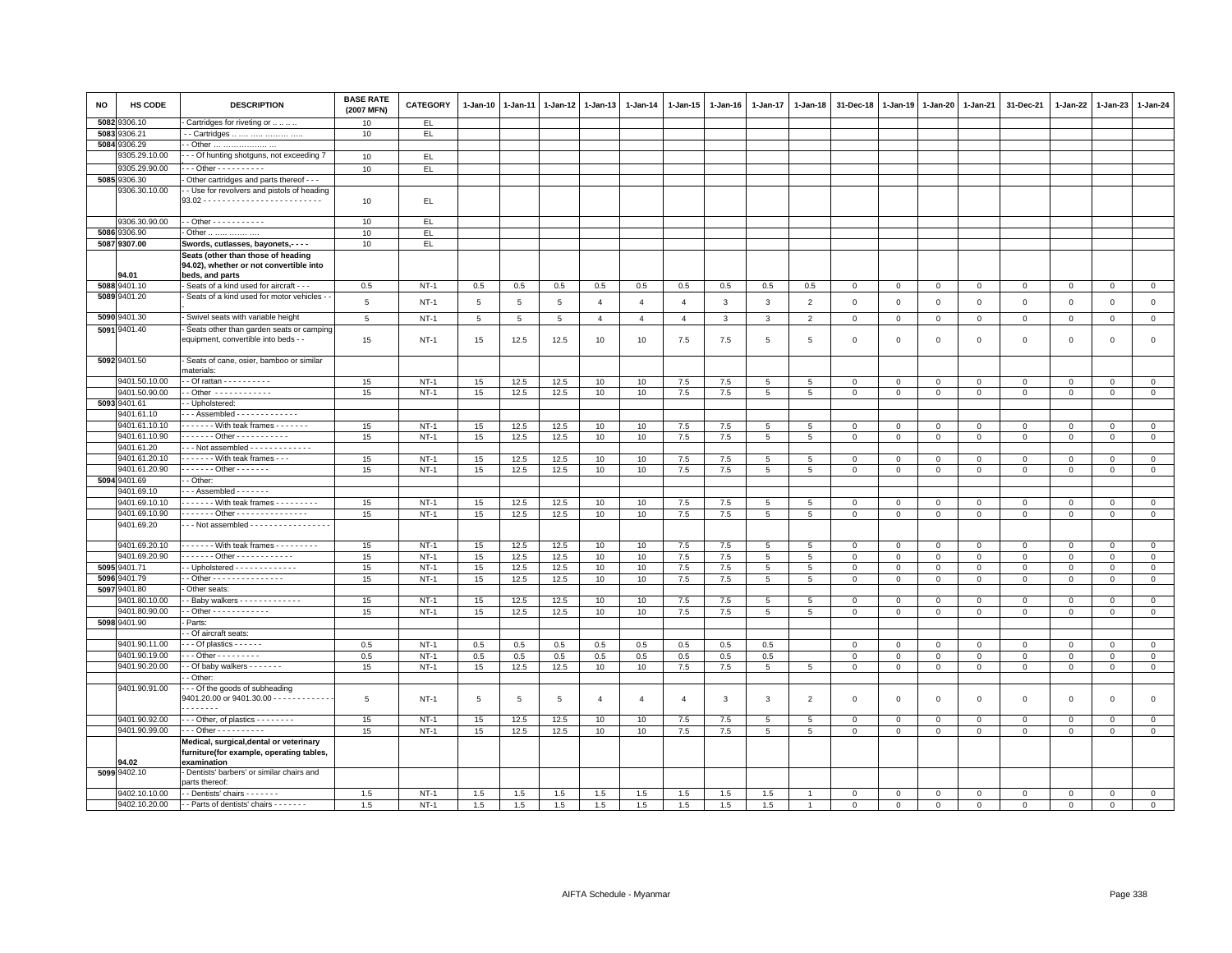| NO | <b>HS CODE</b>                 | <b>DESCRIPTION</b>                                                                             | <b>BASE RATE</b><br>(2007 MFN) | <b>CATEGORY</b> | 1-Jan-10 | 1-Jan-11 | 1-Jan-12 | 1-Jan-13 | 1-Jan-14 | 1-Jan-15        | 1-Jan-16 | 1-Jan-17        | 1-Jan-18        | 31-Dec-18      | 1-Jan-19     | 1-Jan-20     | 1-Jan-21       | 31-Dec-21           | 1-Jan-22       | 1-Jan-23               | 1-Jan-24       |
|----|--------------------------------|------------------------------------------------------------------------------------------------|--------------------------------|-----------------|----------|----------|----------|----------|----------|-----------------|----------|-----------------|-----------------|----------------|--------------|--------------|----------------|---------------------|----------------|------------------------|----------------|
|    | 9402.10.30.00                  | - Barbers' and hairdressers' chairs and                                                        | 7.5                            | $NT-1$          | 7.5      | 7.5      | 7.5      | 6        | 6        | 5               | -5       | 5               | $\mathbf{3}$    | $\mathbf 0$    | $\mathbf 0$  | $\mathsf 0$  | $\mathbf 0$    | $\mathbf{0}$        | $\mathbf 0$    | $\mathbf 0$            | $\mathbf{0}$   |
|    | 9402.10.90.00                  | - - Other - - - - - - - - - -                                                                  | 7.5                            | $NT-1$          | 7.5      | 7.5      | 7.5      | 6        | 6        | $5\overline{5}$ | 5        | 5               | 3               | $\mathbf 0$    | $\mathbf 0$  | $\mathbf 0$  | $\mathbf 0$    | $\mathbf 0$         | 0              | $\mathsf 0$            | $\mathbf{0}$   |
|    | 5100 9402.90                   | - Other:                                                                                       |                                |                 |          |          |          |          |          |                 |          |                 |                 |                |              |              |                |                     |                |                        |                |
|    | 9402.90.10.00                  | - - Furniture specially designed for medical,                                                  |                                |                 |          |          |          |          |          |                 |          |                 |                 |                |              |              |                |                     |                |                        |                |
|    |                                | surgical or veterinary surgical purposes and                                                   | 1.5                            | EL.             |          |          |          |          |          |                 |          |                 |                 |                |              |              |                |                     |                |                        |                |
|    | 9402.90.90.00                  | - Other - - - - - - - - - - - - - - - - -                                                      | 1.5                            | EL.             |          |          |          |          |          |                 |          |                 |                 |                |              |              |                |                     |                |                        |                |
|    | 94.03                          | Other furniture and parts thereof.                                                             |                                |                 |          |          |          |          |          |                 |          |                 |                 |                |              |              |                |                     |                |                        |                |
|    | 5101 9403.10                   | - Metal furniture of a kind used in offices - -                                                | 15                             | $NT-1$          | 15       | 12.5     | 12.5     | 10       | 10       | $7.5$           | 7.5      | $5\phantom{.0}$ | $\,$ 5 $\,$     | $\,0\,$        | $\mathsf 0$  | $\mathsf 0$  | $\mathbf 0$    | $\mathsf{O}\xspace$ | $\mathbf 0$    | $\mathsf 0$            | $\mathsf 0$    |
|    | 5102 9403.20                   | Other metal furniture:                                                                         |                                |                 |          |          |          |          |          |                 |          |                 |                 |                |              |              |                |                     |                |                        |                |
|    | 9403.20.10.00                  | - Board used for checking-in at airport and                                                    | 15                             | NT-1            | 15       | 12.5     | 12.5     | 10       | 10       | 7.5             | 7.5      | 5               | 5               | $\mathbf 0$    | $\Omega$     | $\mathsf 0$  | $\mathbf 0$    | $\mathsf 0$         | $\mathbf 0$    | $\mathbf 0$            | $\mathbf 0$    |
|    | 9403.20.90.00                  | - - Other - - - - - - - - - - - -                                                              | 15                             | $NT-1$          | 15       | 12.5     | 12.5     | 10       | 10       | 7.5             | 7.5      | $5\phantom{.0}$ | 5               | $\mathbf{0}$   | $\mathsf 0$  | $\mathbf 0$  | $\mathbf 0$    | $\mathbf{0}$        | $\circ$        | $\mathbf 0$            | $\overline{0}$ |
|    | 5103 9403.30                   | - Wooden furniture of a kind used in                                                           |                                |                 |          |          |          |          |          |                 |          |                 |                 |                |              |              |                |                     |                |                        |                |
|    |                                | offices:                                                                                       |                                |                 |          |          |          |          |          |                 |          |                 |                 |                |              |              |                |                     |                |                        |                |
|    | 9403.30.10.00                  | $-$ Assembled $        -$                                                                      | 15                             | $NT-1$          | 15       | 12.5     | 12.5     | 10       | 10       | 7.5             | 7.5      | 5               | 5               | $\mathbf{0}$   | $\mathbf 0$  | $\mathbf{0}$ | $\mathbf{0}$   | $\Omega$            | $\mathbf{0}$   | $\Omega$               | $\mathbf{0}$   |
|    | 9403.30.20.00<br>5104 9403.40  | $\cdot$ - Not assembled - - - - - - - - - - -                                                  | 15                             | $NT-1$          | 15       | 12.5     | 12.5     | 10       | 10       | 7.5             | 7.5      | 5               | 5               | $\mathbf 0$    | $\mathbf 0$  | $\mathbf 0$  | $\mathbf 0$    | $\mathbf{0}$        | $\mathbf 0$    | $\mathbf 0$            | $\mathbf{0}$   |
|    |                                | Wooden furniture of a kind used in the<br>kitchen:                                             |                                |                 |          |          |          |          |          |                 |          |                 |                 |                |              |              |                |                     |                |                        |                |
|    | 9403.40.10.00<br>9403.40.20.00 | - - Assembled - - - - - - - - - - -<br>- - Not assembled - - - - - - - - -                     | 15                             | <b>NT-1</b>     | 15       | 12.5     | 12.5     | 10       | 10       | 7.5             | 7.5      | 5               | 5               | $\mathsf 0$    | $\mathsf 0$  | $\mathbf 0$  | $\mathbf 0$    | $\mathbf 0$         | $\mathbf 0$    | $\mathbf 0$<br>$\circ$ | $\mathbf{0}$   |
|    | 5105 9403.50                   | - Wooden furniture of a kind used in the                                                       | 15                             | $NT-1$          | 15       | 12.5     | 12.5     | 10       | 10       | 7.5             | 7.5      | $\overline{5}$  | $5\phantom{.0}$ | $\mathbf{0}$   | $\mathsf 0$  | $\mathbf 0$  | $\overline{0}$ | $\mathsf{O}\xspace$ | $\mathbf{0}$   |                        | $\overline{0}$ |
|    |                                | bedroom<br>- Bedroom sets:                                                                     |                                |                 |          |          |          |          |          |                 |          |                 |                 |                |              |              |                |                     |                |                        |                |
|    | 9403.50.11.00                  | - - - Assembled - - - - - - - - - - -                                                          | 15                             | $NT-1$          | 15       | 12.5     | 12.5     | 10       | 10       | 7.5             | $7.5$    | 5               | 5               | $\mathbf 0$    | $\mathbf 0$  | $\mathbf 0$  | $\mathbf 0$    | $\mathbf 0$         | $\mathbf 0$    | $\mathbf 0$            | $\mathsf 0$    |
|    | 9403.50.19.00                  | $\cdots$ Not assembled $\cdots$                                                                | 15                             | $NT-1$          | 15       |          |          | 10       | 10       | 7.5             | 7.5      |                 |                 | $\overline{0}$ | $\mathbf 0$  |              | $\overline{0}$ | $\mathsf 0$         |                | $\Omega$               | $\overline{0}$ |
|    |                                | - Other:                                                                                       |                                |                 |          | 12.5     | 12.5     |          |          |                 |          | 5               | 5               |                |              | $\mathbf{0}$ |                |                     | $\overline{0}$ |                        |                |
|    | 9403.50.91.00                  | $-$ - Assembled $-$ - - - - - - - - -                                                          | 15                             | $NT-1$          | 15       | 12.5     | 12.5     | 10       | 10       | 7.5             | 7.5      | 5               | 5               | $\mathbf 0$    | $\mathbf 0$  | $\mathbf 0$  | $\mathbf 0$    | $\mathbf{0}$        | $\Omega$       | $\mathbf{0}$           | $\mathbf{0}$   |
|    | 9403.50.99.00                  | --- Not assembled --------                                                                     | 15                             | $NT-1$          | 15       | 12.5     | 12.5     | 10       | 10       | 7.5             | 7.5      | 5               | $\overline{5}$  | $\mathbf 0$    | $\mathsf 0$  | $\mathbf 0$  | $\mathbf 0$    | $\mathsf 0$         | $\mathbf{0}$   | $\mathsf 0$            | $\circ$        |
|    | 5106 9403.60                   | Other wooden furniture:                                                                        |                                |                 |          |          |          |          |          |                 |          |                 |                 |                |              |              |                |                     |                |                        |                |
|    |                                | - Dining and living room sets:                                                                 |                                |                 |          |          |          |          |          |                 |          |                 |                 |                |              |              |                |                     |                |                        |                |
|    | 9403.60.11.00                  | $\cdot$ - - Assembled - - - - - - - - -                                                        | 15                             | $NT-1$          | 15       | 12.5     | 12.5     | 10       | 10       | 7.5             | 7.5      | 5               | 5               | $\mathbf{0}$   | $\mathbf 0$  | $\mathbf 0$  | $\mathbf{0}$   | $\Omega$            | $\mathbf{0}$   | $\Omega$               | $\mathbf{0}$   |
|    | 9403.60.19.00                  | --- Not assembled -----------                                                                  | 15                             | $NT-1$          | 15       | 12.5     | 12.5     | 10       | 10       | 7.5             | 7.5      | 5               | 5               | $\mathbf 0$    | $\mathbf 0$  | $\mathbf 0$  | $\mathbf 0$    | $\mathbf 0$         | 0              | $\mathsf 0$            | $\mathbf 0$    |
|    |                                | - Fume cupboards for use in medical<br>aboratories:                                            |                                |                 |          |          |          |          |          |                 |          |                 |                 |                |              |              |                |                     |                |                        |                |
|    | 9403.60.21.00                  | - - - Assembled - - - - - - - -                                                                | 15                             | $NT-1$          | 15       | 12.5     | 12.5     | 10       | 10       | 7.5             | 7.5      | $5\overline{5}$ | 5               | $\mathbf 0$    | $\mathbf 0$  | $\mathsf 0$  | $\mathbf 0$    | $\mathsf 0$         | $\Omega$       | $\Omega$               | $\mathsf 0$    |
|    | 9403.60.29.00                  | $\cdot$ - Not assembled - - - - - - - - - -                                                    | 15                             | $NT-1$          | 15       | 12.5     | 12.5     | 10       | 10       | $7.5$           | 7.5      | 5               | 5               | $\mathbf 0$    | $\mathbf{0}$ | $\mathbf 0$  | $\mathbf{0}$   | $\Omega$            | $\Omega$       | $\mathbf 0$            | $\circ$        |
|    |                                | - Board used for checking-in at airport and<br>stations:                                       |                                |                 |          |          |          |          |          |                 |          |                 |                 |                |              |              |                |                     |                |                        |                |
|    | 9403.60.31.00                  | - - - Assembled - - - - - - - -                                                                | 15                             | $NT-1$          | 15       | 12.5     | 12.5     | 10       | 10       | 7.5             | $7.5$    | 5               | 5               | $\mathbf 0$    | $\mathbf 0$  | $\mathbf{0}$ | $\mathbf 0$    | $\mathsf 0$         | $\mathbf{O}$   | $\Omega$               | $\mathbf{0}$   |
|    | 9403.60.39.00                  | --- Not assembled -------                                                                      | 15                             | $NT-1$          | 15       | 12.5     | 12.5     | 10       | 10       | 7.5             | 7.5      | $5\overline{5}$ | 5               | $\mathbf 0$    | $\mathsf 0$  | $\mathbf{0}$ | $\mathbf 0$    | $\mathsf 0$         | $\mathbf{0}$   | $\mathbf 0$            | $\mathbf{0}$   |
|    |                                | - Other:                                                                                       |                                |                 |          |          |          |          |          |                 |          |                 |                 |                |              |              |                |                     |                |                        |                |
|    | 9403.60.91.00                  | $-$ - Assembled $-$ - $-$ - $-$ - $-$ -                                                        | 15                             | $NT-1$          | 15       | 12.5     | 12.5     | 10       | 10       | 7.5             | 7.5      | 5               | 5               | $\mathbf 0$    | $\mathbf 0$  | $\mathsf 0$  | $\mathbf 0$    | $\mathbf 0$         | $\Omega$       | $\mathbf{0}$           | $\mathbf 0$    |
|    | 9403.60.99.00                  | $-$ - Not assembled $-$ - - - - - - - - - - -                                                  | 15                             | $NT-1$          | 15       | 12.5     | 12.5     | 10       | 10       | 7.5             | 7.5      | 5               | 5               | $\mathbf{0}$   | $\mathbf 0$  | $\mathbf 0$  | $\mathbf 0$    | $\mathbf 0$         | $\mathbf 0$    | $\mathbf{0}$           | $\circ$        |
|    | 5107 9403.70<br>9403.70.10.00  | Furniture of plastics:<br>-- Furniture of a kind used in offices -----                         | 15                             | $NT-1$          | 15       | 12.5     | 12.5     | 10       | 10       | 7.5             | 7.5      | 5               | 5               | $\,0\,$        | $\mathbf 0$  | $\mathbf 0$  | $\mathbf 0$    | $\mathsf 0$         | $\mathbf 0$    | $\mathsf 0$            | $\mathsf 0$    |
|    | 9403.70.20.00                  | -- Fume cupboards for use in medical                                                           | 15                             | $NT-1$          | 15       | 12.5     | 12.5     | 10       | 10       | 7.5             | 7.5      | 5               | 5               | $\mathbf{0}$   | $\mathbf 0$  | $\mathbf{0}$ | $\mathbf{0}$   | $\mathbf{0}$        | $\mathbf 0$    | $\mathbf 0$            | $\mathbf{0}$   |
|    | 9403.70.90.00                  | - - Other - - - - - - - - - - -                                                                | 15                             | $NT-1$          | 15       | 12.5     | 12.5     | 10       | 10       | 7.5             | 7.5      | 5               | 5               | $\mathbf{0}$   | $\mathbf 0$  | $\mathbf{0}$ | $\overline{0}$ | $\mathbf 0$         | $\mathbf 0$    | $\mathbf{0}$           | $\mathbf{0}$   |
|    | 5108 9403.80                   | - Furniture of other materials, including<br>cane, osier, bamboo or similar materials:         |                                |                 |          |          |          |          |          |                 |          |                 |                 |                |              |              |                |                     |                |                        |                |
|    | 9403.80.10.00                  | - - Bedroom, dining room or living room                                                        |                                |                 |          |          |          |          |          |                 |          |                 |                 |                |              |              |                |                     |                |                        |                |
|    |                                |                                                                                                | 15                             | $NT-1$          | 15       | 12.5     | 12.5     | 10       | 10       | 7.5             | 7.5      | 5               | 5               | $\mathbf 0$    | $\mathbf 0$  | $\mathsf 0$  | $\mathbf 0$    | $\mathbf 0$         | $\mathbf 0$    | $\mathsf 0$            | $\mathsf 0$    |
|    | 9403.80.20.00                  | - Bedroom, dining room or living room<br>sets of other materials - - - - - - - - - - - - - - - | 15                             | $NT-1$          | 15       | 12.5     | 12.5     | 10       | 10       | 7.5             | 7.5      | 5               | 5               | $\mathbf 0$    | $\mathbf 0$  | $\mathsf 0$  | $\mathbf 0$    | $\mathbf 0$         | $\mathbf 0$    | $\mathsf 0$            | $\mathsf 0$    |
|    |                                | - Of a kind used in parks, gardens or<br>vestibules:                                           |                                |                 |          |          |          |          |          |                 |          |                 |                 |                |              |              |                |                     |                |                        |                |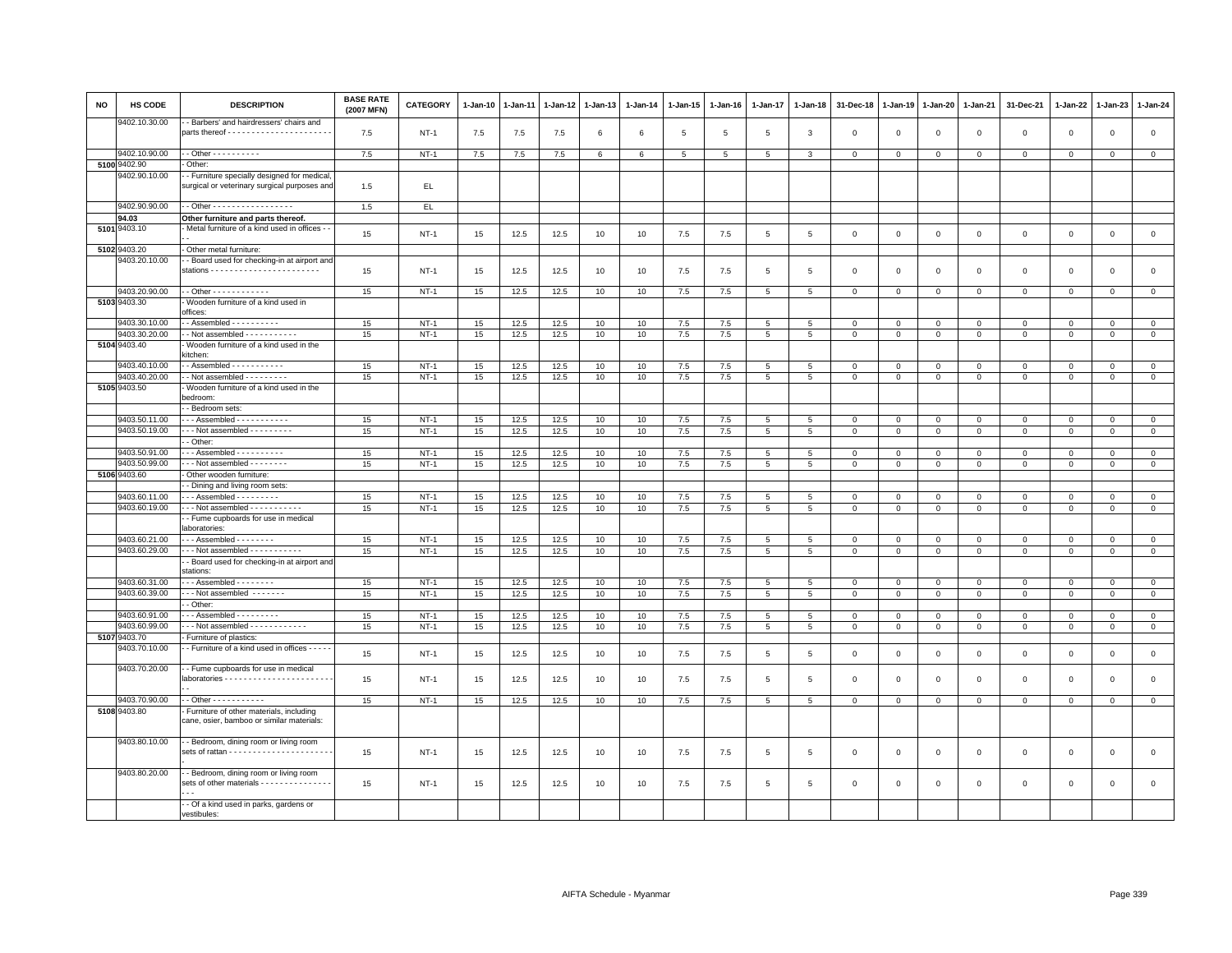| NO   | <b>HS CODE</b>                | <b>DESCRIPTION</b>                                                                                  | <b>BASE RATE</b><br>(2007 MFN) | <b>CATEGORY</b> | $1-Jan-10$     | 1-Jan-11       | 1-Jan-12       | 1-Jan-13                       | $1-Jan-14$                       | $1-Jan-15$        | $1 - Jan-16$   | $1 - Jan-17$   | $1 - Jan-18$   | 31-Dec-18      | $1 - Jan-19$ | 1-Jan-20     | 1-Jan-21       | 31-Dec-21           | $1 - Jan-22$   | 1-Jan-23     | $1 - Jan-24$   |
|------|-------------------------------|-----------------------------------------------------------------------------------------------------|--------------------------------|-----------------|----------------|----------------|----------------|--------------------------------|----------------------------------|-------------------|----------------|----------------|----------------|----------------|--------------|--------------|----------------|---------------------|----------------|--------------|----------------|
|      | 9403.80.31.00                 | - Of worked monumental or building                                                                  | 15                             | <b>NT-1</b>     | 15             | 12.5           | 12.5           | 10                             | 10                               | 7.5               | 7.5            | 5              | 5              | 0              | 0            | $\mathbf 0$  | $\mathbf 0$    | 0                   | 0              | $^{\circ}$   | $\mathsf 0$    |
|      | 9403.80.32.00                 | - - Of cement, of concrete or artificial                                                            | 15                             | $NT-1$          | 15             | 12.5           | 12.5           | 10                             | 10                               | 7.5               | 7.5            | 5              | 5              | $\mathbf 0$    | $\mathsf 0$  | $\,0\,$      | $\,$ 0         | $\mathsf 0$         | $\,0\,$        | $\mathbf 0$  | $\mathsf 0$    |
|      | 9403.80.33.00                 | - - Of asbestos-cement, of cellulose fibre-<br>cement or the like - - - - - - - - - - - - - - - - - | 15                             | $NT-1$          | 15             | 12.5           | 12.5           | 10                             | 10                               | 7.5               | 7.5            | 5              | 5              | $\mathbf 0$    | $\mathbf 0$  | $\mathbf{0}$ | $\mathbf 0$    | $\mathsf 0$         | $\mathbf 0$    | $\Omega$     | $\mathsf 0$    |
|      | 9403.80.34.00                 | $-$ - Of ceramic $-$ - $-$ - $-$ - $-$ - $-$ - $-$                                                  | 15                             | $NT-1$          | 15             | 12.5           | 12.5           | 10                             | 10                               | 7.5               | 7.5            | 5              | 5              | $\mathbf 0$    | $\mathbf 0$  | $\mathbf 0$  | $\overline{0}$ | $\mathsf 0$         | $\Omega$       | $\mathbf 0$  | $\mathbf 0$    |
|      | 9403.80.39.00                 | - - Other - - - - - - - - - - - - - - -                                                             | 15                             | $NT-1$          | 15             | 12.5           | 12.5           | 10                             | 10                               | 7.5               | 7.5            | 5              | 5              | $\mathbf 0$    | $\,0\,$      | $\,0\,$      | $\,0\,$        | $\mathsf 0$         | $\mathbf 0$    | $\mathsf 0$  | $\overline{0}$ |
|      | 9403.80.40.00                 | - Fume cupboards for use in medical                                                                 | 15                             | $NT-1$          | 15             | 12.5           | 12.5           | 10                             | 10                               | 7.5               | 7.5            | 5              | 5              | $\mathbf 0$    | $\mathbf{0}$ | $\mathbf 0$  | $\mathbf 0$    | $\mathsf 0$         | $\mathsf 0$    | $\mathbf 0$  | $\mathsf 0$    |
|      | 9403.80.90.00                 | $-$ Other - - - - - - - - - - - - -                                                                 | 15                             | $NT-1$          | 15             | 12.5           | 12.5           | 10                             | 10                               | 7.5               | 7.5            | 5              | 5              | $\mathbf 0$    | $\mathbf 0$  | $\mathbf 0$  | $\mathbf 0$    | $\mathbf 0$         | $\mathbf 0$    | $\mathbf 0$  | $\mathbf{0}$   |
|      | 5109 9403.90                  |                                                                                                     |                                |                 |                |                |                |                                |                                  |                   |                |                |                |                |              |              |                |                     |                |              |                |
|      | 9403.90.00.10                 | $--- Of wood---$                                                                                    | 15                             | $NT-1$          | 15             | 12.5           | 12.5           | 10                             | 10                               | 7.5               | 7.5            | 5              | 5              | $\mathbf 0$    | $\mathbf 0$  | $\mathbf 0$  | $\mathbf 0$    | $\mathsf 0$         | $\mathbf 0$    | $\mathbf 0$  | $\mathbf 0$    |
|      | 9403.90.00.20                 | Of metal                                                                                            | 15                             | $NT-1$          | 15             | 12.5           | 12.5           | 10                             | 10                               | $7.5\,$           | 7.5            | 5              | $\overline{5}$ | $\,0\,$        | $\mathsf 0$  | $\mathbf 0$  | $\,0\,$        | $\mathbf 0$         | $\mathbf 0$    | $\Omega$     | $\mathsf 0$    |
|      | 9403.90.00.90                 | ------ Other ---------                                                                              | 15                             | $NT-1$          | 15             | 12.5           | 12.5           | 10                             | 10                               | 7.5               | 7.5            | 5              | 5              | $\mathbf{0}$   | $\mathbf 0$  | $\mathbf 0$  | $\mathbf{0}$   | $\mathbf{0}$        | $\mathbf 0$    | $\mathbf{0}$ | $\circ$        |
|      | <b>04.04</b>                  | Mattress supports; articles of bedding<br>and similar furnishings (for example,<br>mattresses.      |                                |                 |                |                |                |                                |                                  |                   |                |                |                |                |              |              |                |                     |                |              |                |
|      | 5110 9404.10                  | Mattress supports - - - - - - - - - - -                                                             | 15                             | $NT-1$          | 15             | 12.5           | 12.5           | 10                             | 10                               | 7.5               | 7.5            | 5              | 5              | $\,0\,$        | $\,0\,$      | $\mathsf 0$  | $\mathbb O$    | $\mathsf{O}\xspace$ | $\mathbf 0$    | $\mathsf 0$  | $\overline{0}$ |
|      | 5111 9404.21                  | - Of cellular rubber or plastics, whether or                                                        | 15                             | $NT-1$          | 15             | 12.5           | 12.5           | 10                             | 10                               | 7.5               | 7.5            | 5              | -5             | $\mathbf 0$    | $\mathbf 0$  | $\mathbf 0$  | $\mathbf 0$    | $\mathsf 0$         | $\mathbf 0$    | $\mathbf{0}$ | $\mathbf 0$    |
|      | 5112 9404.29                  | - Of other materials:                                                                               |                                |                 |                |                |                |                                |                                  |                   |                |                |                |                |              |              |                |                     |                |              |                |
|      | 9404.29.10.00                 | - - Mattress springs - - - - - - -                                                                  | 15                             | $NT-1$          | 15             | 12.5           | 12.5           | 10                             | 10                               | 7.5               | 7.5            | 5              | -5             | $\mathbf 0$    | $\mathbf 0$  | $\mathbf 0$  | $\circ$        | $\Omega$            | 0              | $\Omega$     | $\mathbf 0$    |
|      | 9404.29.20.00                 | - - Other, hyperthermia / hypothermia                                                               | 15                             | $NT-1$          | 15             | 12.5           | 12.5           | 10                             | 10                               | $7.5\,$           | 7.5            | $\overline{5}$ | 5              | $\mathbf 0$    | $\mathsf 0$  | $\mathbf 0$  | $\mathbf 0$    | $\mathbf{0}$        | $\Omega$       | $\mathbf 0$  | $\mathsf 0$    |
|      | 9404.29.90.00                 | $-$ - Other - - - - - - - - -                                                                       | 15                             | $NT-1$          | 15             | 12.5           | 12.5           | 10                             | 10                               | 7.5               | 7.5            | 5              | 5              | $\Omega$       | $\mathbf 0$  | $\mathbf 0$  | $\mathbf{0}$   | $\mathbf{0}$        | $\Omega$       | $\mathbf{0}$ | $\circ$        |
| 5113 | 9404.30                       | Sleeping bags - - - - - - - - - - - - - - -                                                         | 15                             | $NT-1$          | 15             | 12.5           | 12.5           | 10                             | 10                               | 7.5               | 7.5            | 5              | 5              | $\mathbf 0$    | $\mathbf 0$  | $\mathbf 0$  | $\mathbf 0$    | $\mathbf 0$         | 0              | $\mathbf 0$  | $\mathbf{0}$   |
| 5114 | 3404.90                       | Other:                                                                                              |                                |                 |                |                |                |                                |                                  |                   |                |                |                |                |              |              |                |                     |                |              |                |
|      | 9404.90.10.00                 | - Quilts, bedspreads and mattress                                                                   | 15                             | $NT-1$          | 15             | 12.5           | 12.5           | 10                             | 10                               | 7.5               | 7.5            | 5              | 5              | $\overline{0}$ | $\mathbf 0$  | $\mathbf{0}$ | $\mathbf{0}$   | $\mathbf{0}$        | $\mathbf{0}$   | $\mathbf{0}$ | $\circ$        |
|      | 9404.90.20.00                 | - Foam rubber bolsters, pillows, cushions                                                           | 15                             | $NT-1$          | 15             | 12.5           | 12.5           | 10                             | 10                               | 7.5               | 7.5            | 5              | 5              | $\mathbf 0$    | $\mathbf 0$  | $\mathsf 0$  | $\mathbf 0$    | $\mathsf 0$         | $\overline{0}$ | $\mathsf 0$  | $\mathsf 0$    |
|      | 9404.90.90.00                 | - Other - - - - - - - - - - -                                                                       | 15                             | $NT-1$          | 15             | 12.5           | 12.5           | 10                             | 10                               | 7.5               | 7.5            | 5              | 5              | $\mathbf 0$    | $\mathbf 0$  | $\mathbf 0$  | $\mathbf 0$    | $\mathbf 0$         | $\mathbf 0$    | $\mathbf 0$  | $\mathbf 0$    |
|      | <b>14.05</b>                  | Lamps and lighting fittings including<br>searchlights and spotlights and parts<br>thereof, not      |                                |                 |                |                |                |                                |                                  |                   |                |                |                |                |              |              |                |                     |                |              |                |
|      | 5115 9405.10                  | Chandeliers and other electric ceiling or<br>wall lighting fittings, excluding those of a<br>kind   |                                |                 |                |                |                |                                |                                  |                   |                |                |                |                |              |              |                |                     |                |              |                |
|      |                               | - Fluorescent lighting fittings:                                                                    |                                |                 |                |                |                |                                |                                  |                   |                |                |                |                |              |              |                |                     |                |              |                |
|      | 9405.10.11.00                 | - - Of a capacity not exceeding 40 W - - -                                                          | $\mathbf{1}$                   | $NT-1$          | $\overline{1}$ | $\overline{1}$ | $\overline{1}$ | $\mathbf{1}$                   | $\overline{1}$                   | $\overline{1}$    | $\overline{1}$ | $\overline{1}$ | $\overline{1}$ | $\mathbf 0$    | $\mathbf 0$  | $\mathbf 0$  | $\mathbf 0$    | $\mathbf 0$         | $\mathbf 0$    | $\mathbf{O}$ | $\mathsf 0$    |
|      | 9405.10.19.00                 | - - Of a capacity exceeding 40 W - - - - -                                                          | $\mathbf{1}$                   | $NT-1$          | $\overline{1}$ | $\overline{1}$ | $\overline{1}$ | $\overline{1}$                 | $\overline{1}$                   | $\overline{1}$    | $\overline{1}$ | $\overline{1}$ |                | $\mathbf 0$    | $\mathbf 0$  | $\mathbf 0$  | $\mathbf{0}$   | $\mathsf 0$         | $\mathbf{0}$   | $\mathbf 0$  | $\circ$        |
|      | 9405.10.20.00                 | Surgical lamps - - - - - - -                                                                        | $\overline{1}$                 | $NT-1$          | $\overline{1}$ |                |                | $\overline{1}$                 | $\overline{1}$                   |                   |                | $\overline{1}$ |                | $\mathbf 0$    | $\mathbf 0$  | $\mathsf 0$  | $\mathbf 0$    | $\mathbf 0$         | $\Omega$       | $\mathbf 0$  | $\mathbf 0$    |
|      | 9405.10.30.00                 | - Spotlights - - - - - - - - - -<br>$-$ Other $        -$                                           | $\overline{1}$                 | $NT-1$          | -1             |                |                | $\overline{1}$<br>$\mathbf{1}$ | $\overline{1}$<br>$\overline{1}$ | 1<br>$\mathbf{1}$ |                | $\overline{1}$ |                | $\mathbf 0$    | $\mathbf 0$  | $\mathbf 0$  | $\mathbf 0$    | $\mathbf 0$         | $\Omega$       | $\Omega$     | $\circ$        |
|      | 9405.10.90.00<br>5116 9405.20 | Electric table, desk, bedside or floor-<br>standing lamps:                                          |                                | $NT-1$          | $\mathbf{1}$   |                |                |                                |                                  |                   |                |                |                | $\mathbf 0$    | $\mathbf 0$  | $\mathbf 0$  | $\mathbf 0$    | $\mathbf 0$         | $\mathbf 0$    | $\mathbf 0$  | $\circ$        |
|      | 9405.20.10.00                 | - Surgical lamps - - - - - - - - -                                                                  | $\overline{1}$                 | $NT-1$          | $\mathbf{1}$   |                |                | 1                              | $\overline{1}$                   |                   |                |                |                | $\mathbf 0$    | $\mathbf 0$  | $\mathsf 0$  | $\mathbf 0$    | $\mathsf 0$         | $\mathbf 0$    | $\mathbf 0$  | $\mathbf 0$    |
|      | 9405.20.20.00                 | - Spotlights - - - - - - - - - - -                                                                  | $\overline{1}$                 | $NT-1$          | $\overline{1}$ | $\mathbf{1}$   | $\mathbf{1}$   | $\mathbf{1}$                   | $\mathbf{1}$                     | $\mathbf{1}$      | $\overline{1}$ | $\overline{1}$ | $\overline{1}$ | $\mathbf 0$    | $\mathbf 0$  | $\mathbf 0$  | $\mathbf 0$    | $\mathbf 0$         | 0              | $\mathbf 0$  | $\mathbf{0}$   |
|      | 9405.20.90.00                 | - Other - - - - - - - - - - -                                                                       |                                | $NT-1$          | $\overline{1}$ |                | $\mathbf{1}$   | $\overline{1}$                 | $\mathbf{1}$                     | $\mathbf{1}$      |                | $\overline{1}$ |                | $\mathbf 0$    | $\mathsf 0$  | $\mathbf 0$  | $\mathbf 0$    | $\mathbf 0$         | $\Omega$       | $\mathbf 0$  | $\mathsf 0$    |
|      | 5117 9405.30                  | Lighting sets of a kind used for Christmas                                                          |                                |                 |                |                |                |                                |                                  |                   |                |                |                |                |              |              |                |                     |                |              |                |
|      |                               |                                                                                                     | 3                              | $NT-1$          | 3              | 3              | 3              | 3                              | 3                                | 3                 | $\mathfrak{p}$ | $\overline{2}$ |                | $\mathbf 0$    | $\mathbf 0$  | $\mathsf 0$  | $\mathbf 0$    | $\mathsf 0$         | $\mathbf 0$    | $\mathbf 0$  | $\mathbf 0$    |
|      | 5118 9405.40                  | Other electric lamps and lighting fittings:                                                         |                                |                 |                |                |                |                                |                                  |                   |                |                |                |                |              |              |                |                     |                |              |                |
|      | 9405.40.10.00                 | - Surgical lamps, including specialised<br>operating lights; pilot lamp assemblies for              | $\mathbf{1}$                   | $NT-1$          | $\overline{1}$ | $\overline{1}$ | $\overline{1}$ | $\overline{1}$                 | $\overline{1}$                   | $\mathbf{1}$      | $\overline{1}$ | $\overline{1}$ |                | $\mathbf 0$    | $\mathbf 0$  | $\mathsf 0$  | $\mathbf 0$    | $\mathsf 0$         | $\mathbf 0$    | $\mathbf{0}$ | $\mathbf 0$    |
|      | 9405.40.20.00                 | - Searchlights - - - - - - - - - -                                                                  | $\overline{1}$                 | $NT-1$          | $\overline{1}$ |                |                | $\overline{1}$                 |                                  |                   |                |                |                | $\mathbf 0$    | $\mathbf 0$  | $\mathsf 0$  | $\mathbf 0$    | $\mathsf 0$         | $\mathbf 0$    | $\mathbf 0$  | $\mathbf 0$    |
|      | 9405.40.30.00                 | - Fibreoptic operation headlight - - - - - - -                                                      | $\mathbf{1}$                   | $NT-1$          | $\overline{1}$ | $\overline{1}$ | $\overline{1}$ | $\mathbf{1}$                   | $\overline{1}$                   | $\overline{1}$    | $\overline{1}$ | $\overline{1}$ |                | $\mathbf{0}$   | $\mathbf 0$  | $\mathsf 0$  | $\mathbf 0$    | $\mathsf 0$         | $\mathbf 0$    | $\mathbf 0$  | $\mathbf 0$    |
|      | 9405.40.40.00                 | $-$ - Spotlights - - - - - - - - - - -                                                              | $\overline{1}$                 | $NT-1$          | $\overline{1}$ |                |                |                                |                                  |                   |                |                |                | $\Omega$       | $\Omega$     | $\Omega$     | $\Omega$       | $\Omega$            | $\mathbf 0$    | $\mathbf{0}$ | $\Omega$       |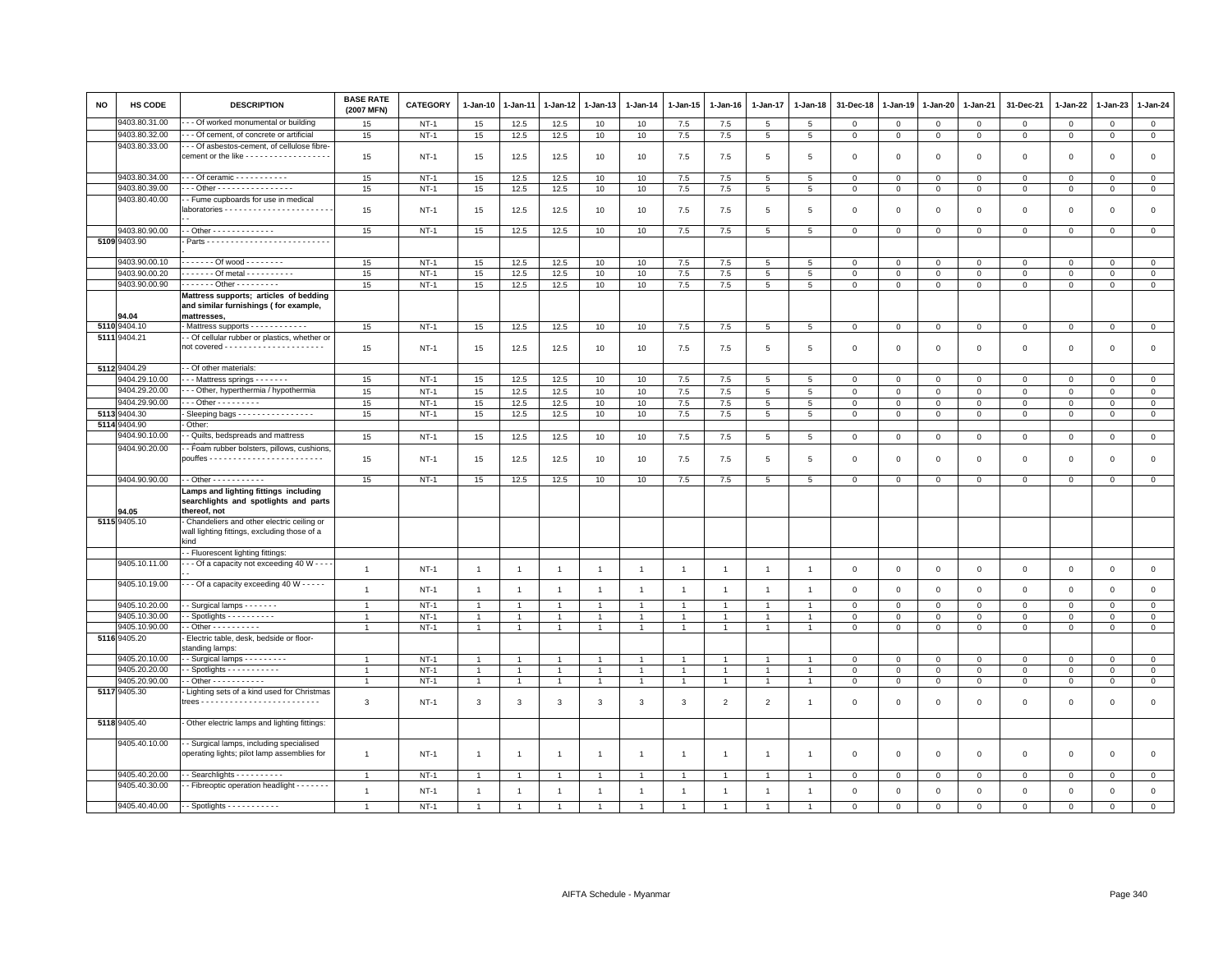| <b>NO</b> | <b>HS CODE</b>                 | <b>DESCRIPTION</b>                                                                                  | <b>BASE RATE</b><br>(2007 MFN)   | <b>CATEGORY</b>  | 1-Jan-10                       | $1-Jan-11$                       | 1-Jan-12                         | 1-Jan-13                         | $1-Jan-14$                       | $1 - Jan-15$                   | 1-Jan-16                         | 1-Jan-17                       | $1 - Jan-18$                     | 31-Dec-18                  | $1-Jan-19$                    | 1-Jan-20                      | 1-Jan-21                    | 31-Dec-21                     | 1-Jan-22                   | $1-Jan-23$                  | 1-Jan-24                      |
|-----------|--------------------------------|-----------------------------------------------------------------------------------------------------|----------------------------------|------------------|--------------------------------|----------------------------------|----------------------------------|----------------------------------|----------------------------------|--------------------------------|----------------------------------|--------------------------------|----------------------------------|----------------------------|-------------------------------|-------------------------------|-----------------------------|-------------------------------|----------------------------|-----------------------------|-------------------------------|
|           | 9405.40.50.00                  | Street lamps or lanterns - - - - - -                                                                |                                  | $NT-1$           | $\overline{1}$                 |                                  |                                  | $\mathbf{1}$                     |                                  | $\mathbf{1}$                   |                                  |                                |                                  | $\mathbf 0$                | $\mathbf 0$                   | $\mathbf{O}$                  | $\mathbf{0}$                | $\mathbf{0}$                  | $\mathbf 0$                | $\mathsf 0$                 | $\overline{0}$                |
|           | 9405.40.60.00                  | Other exterior lighting, other than street<br>lamps or lanterns - - - - - - - - - - - - - - - - - - | $\overline{1}$                   | $NT-1$           | $\overline{1}$                 | $\overline{1}$                   | $\overline{1}$                   | $\overline{1}$                   | $\overline{1}$                   | $\overline{1}$                 |                                  | $\overline{1}$                 |                                  | $\mathbf 0$                | $\mathbf 0$                   | $\mathbf 0$                   | $\mathbf 0$                 | $\mathbf 0$                   | $\mathbf 0$                | $\mathsf 0$                 | $\mathsf 0$                   |
|           | 9405.40.70.00                  | - Non-flashing aerodrome beacons; lamps<br>for railway rolling stock, locomotives, - - -            | $\overline{1}$                   | $NT-1$           | $\overline{1}$                 | $\overline{1}$                   | $\overline{1}$                   | $\overline{1}$                   | $\overline{1}$                   | $\overline{1}$                 | $\overline{1}$                   | $\overline{1}$                 | $\overline{1}$                   | $\mathbf 0$                | $\mathbf 0$                   | $\mathsf 0$                   | $\mathbf{O}$                | $\mathsf 0$                   | $\mathbf 0$                | $\mathsf 0$                 | $\mathsf 0$                   |
|           | 9405.40.90.00                  | - Other, including other electric lamps and<br>lighting fittings, of wood - - - - - - - - - - - - - | $\mathbf{1}$                     | NT-1             | $\overline{1}$                 | $\overline{1}$                   | $\overline{1}$                   | $\overline{1}$                   | $\overline{1}$                   | $\mathbf{1}$                   | $\overline{1}$                   | $\mathbf{1}$                   | $\mathbf{1}$                     | 0                          | 0                             | 0                             | 0                           | $\mathsf 0$                   | $\circ$                    | 0                           | $\mathsf 0$                   |
|           | 5119 9405.50                   | Non-electrical lamps and lighting fittings:                                                         |                                  |                  |                                |                                  |                                  |                                  |                                  |                                |                                  |                                |                                  |                            |                               |                               |                             |                               |                            |                             |                               |
|           | 9405.50.10.00                  | - Of oil-burning type other than oil lamps<br>- Oil lamps:                                          | 7.5                              | $NT-1$           | 7.5                            | 7.5                              | 7.5                              | 6                                | 6                                | $5\phantom{.0}$                | $5\phantom{.0}$                  | 5                              | 3                                | 0                          | 0                             | $\mathsf 0$                   | $\mathbf 0$                 | $\mathbf 0$                   | $\mathbf 0$                | $\mathsf 0$                 | $\mathbf 0$                   |
|           | 9405.50.21.00                  | - - Of brass, used for religious rites - - - - -                                                    | 7.5                              | $NT-1$           | 7.5                            | 7.5                              | 7.5                              | 6                                | $6\phantom{.}6$                  | 5                              | $\overline{5}$                   | 5                              | 3                                | $\mathbf 0$                | $\mathbf 0$                   | $\mathsf 0$                   | $\mathsf 0$                 | $\mathsf 0$                   | $\mathbf 0$                | $\mathsf 0$                 | $\mathsf 0$                   |
|           | 9405.50.22.00                  | - - Of other base metal, or of wood - - - -                                                         | 7.5                              | $NT-1$           | 7.5                            | 7.5                              | 7.5                              | 6                                | 6                                | $5\phantom{.0}$                | $\overline{5}$                   | $\overline{5}$                 | 3                                | $\mathsf 0$                | $\mathbf 0$                   | $\mathbf 0$                   | $\mathbf 0$                 | $\mathbf 0$                   | $\mathbf 0$                | $\mathsf 0$                 | $\mathsf 0$                   |
|           | 9405.50.23.00                  | - - Of plastics, stone, ceramic or glass - -                                                        | 7.5                              | $NT-1$           | 7.5                            | 7.5                              | 7.5                              | 6                                | 6                                | 5                              | 5                                | 5                              | 3                                | $\mathbf 0$                | $\Omega$                      | $\mathbf 0$                   | $\mathbf{0}$                | $\mathbf 0$                   | $\mathbf{0}$               | $\mathbf 0$                 | $\mathbf 0$                   |
|           | 9405.50.29.00                  | - - Other - - - - - - - - - -                                                                       | 7.5                              | $NT-1$           | 7.5                            | 7.5                              | 7.5                              | 6                                | $\,6\,$                          | $\overline{5}$                 | $5\phantom{.0}$                  | $\overline{5}$                 | 3                                | $\mathsf 0$                | $\mathbf 0$                   | $\mathsf 0$                   | $\mathsf 0$                 | $\,0\,$                       | $\mathsf 0$                | $\mathsf 0$                 | $\mathsf 0$                   |
|           | 9405.50.30.00                  | - Miners' lamps and quarrymen's lamps<br>Hurricane lamps - - - - - - - - - - - - - - - - - -        | 7.5                              | $NT-1$           | 7.5                            | 7.5                              | 7.5                              | 6                                | 6                                | 5                              | 5                                | 5                              | 3                                | 0                          | $\mathbf 0$                   | $\Omega$                      | $\mathbf 0$                 | $\mathbf 0$                   | $^{\circ}$                 | $\mathbf 0$                 | $\mathsf 0$                   |
|           |                                | - Hurricane lamps:                                                                                  |                                  |                  |                                |                                  |                                  |                                  |                                  |                                |                                  |                                |                                  |                            |                               |                               |                             |                               |                            |                             |                               |
|           | 9405.50.41.00                  | $-$ - Of base metal $-$ - - - - - - - - - -                                                         | 7.5                              | $NT-1$           | 7.5                            | 7.5                              | 7.5                              | 6                                | 6                                | 5                              | 5                                | 5                              | 3                                | $\mathbf 0$                | $\mathbf 0$                   | $\mathsf 0$                   | $\mathbf 0$                 | $\mathbf 0$                   | $\mathbf 0$                | $\mathsf 0$                 | $\mathbf 0$                   |
|           | 9405.50.49.00                  | - - Other - - - - - - - - - -                                                                       | 7.5                              | $NT-1$           | 7.5                            | 7.5                              | 7.5                              | $\epsilon$                       | 6                                | $\sqrt{5}$                     | 5                                | 5                              | 3                                | $\mathbf 0$                | $\Omega$                      | $\Omega$                      | $\Omega$                    | $\mathbf 0$                   | $\Omega$                   | $\Omega$                    | $\overline{0}$                |
|           | 9405.50.90.00                  | - Other - - - - - - - - - - -                                                                       | 7.5                              | $NT-1$           | 7.5                            | 7.5                              | 7.5                              | 6                                | 6                                | 5                              | 5                                | 5                              | 3                                | $\mathbf 0$                | $\mathbf 0$                   | $\mathsf 0$                   | $\mathsf 0$                 | $\mathbf 0$                   | $\mathbf 0$                | $\mathsf 0$                 | $\mathsf 0$                   |
|           | 5120 9405.60                   | Illuminated signs, illuminated name-plates<br>and the like:                                         |                                  |                  |                                |                                  |                                  |                                  |                                  |                                |                                  |                                |                                  |                            |                               |                               |                             |                               |                            |                             |                               |
|           | 9405.60.10.00                  | - Property protection warning signs, street<br>name plates,road and traffic signs - -               | $\overline{1}$                   | $NT-1$           | $\overline{1}$                 | $\overline{1}$                   | $\overline{1}$                   | $\overline{1}$                   | $\overline{1}$                   | $\overline{1}$                 | $\overline{1}$                   | $\overline{1}$                 | $\overline{1}$                   | 0                          | $\Omega$                      | $\Omega$                      | $\mathbf 0$                 | $\mathbf 0$                   | $\circ$                    | $\mathbf 0$                 | $\circ$                       |
|           | 9405.60.20.00                  | - Other, of stone or ceramic - - - - - -                                                            | $\overline{1}$                   | $NT-1$           | $\overline{1}$                 | $\mathbf{1}$                     | $\overline{1}$                   | $\mathbf{1}$                     | $\overline{1}$                   | $\overline{1}$                 | $\overline{1}$                   | -1                             | $\mathbf{1}$                     | $\Omega$                   | $\mathbf 0$                   | $\Omega$                      | $\Omega$                    | $\mathbf 0$                   | $\Omega$                   | $\Omega$                    | $\overline{0}$                |
|           | 9405.60.90.00                  | $-$ Other - - - - - - - - - - - - - -                                                               | $\mathbf{1}$                     | $NT-1$           | $\mathbf{1}$                   | $\mathbf{1}$                     | $\overline{1}$                   | $\mathbf{1}$                     | $\overline{1}$                   | $\mathbf{1}$                   | $\mathbf{1}$                     | $\mathbf{1}$                   | $\mathbf{1}$                     | $\mathbf 0$                | 0                             | $\mathbf 0$                   | $\mathbf 0$                 | $\mathbf 0$                   | $\mathbf 0$                | $\mathbf{O}$                | $\mathbf 0$                   |
| 5121      | 9405.91                        | - Of glass:                                                                                         |                                  |                  |                                |                                  |                                  |                                  |                                  |                                |                                  |                                |                                  |                            |                               |                               |                             |                               |                            |                             |                               |
|           | 9405.91.10.00                  | For surgical lamps                                                                                  | 7.5                              | $NT-1$           | 7.5                            | 7.5                              | 7.5                              | 6                                | 6                                | 5                              | 5                                | 5                              | 3                                | $\mathbf 0$                | $\mathbf 0$                   | $\mathsf 0$                   | $\mathbf 0$                 | $\mathbf 0$                   | $\mathbf 0$                | $\mathsf 0$                 | $\mathbf 0$                   |
|           | 9405.91.20.00                  | For spotlights                                                                                      | 7.5                              | $NT-1$           | 7.5                            | $7.5$                            | $7.5$                            | 6                                | $\,6\,$                          | 5                              | $\,$ 5 $\,$                      | 5                              | 3                                | $\,0\,$                    | $\mathbf 0$                   | $\mathbf 0$                   | $\mathsf 0$                 | $\,0\,$                       | $\Omega$                   | $\mathbf{0}$                | $\overline{0}$                |
|           | 9405.91.30.00                  | --- For miners' lamps and the like ------                                                           | 7.5                              | $NT-1$           | 7.5                            | 7.5                              | 7.5                              | 6                                | $6\phantom{.}6$                  | 5                              | $\overline{5}$                   | 5                              | 3                                | $\mathbf 0$                | $\mathbf 0$                   | $\mathsf 0$                   | $\mathsf 0$                 | $\mathbf 0$                   | $\mathbf 0$                | $\mathsf 0$                 | $\mathsf 0$                   |
|           | 9405.91.40.00                  | - - Glass globes and chimneys for other<br>lamps or lanterns - - - - - - - - - - - - - - - - - -    | 1.5                              | $NT-1$           | 1.5                            | 1.5                              | 1.5                              | 1.5                              | 1.5                              | 1.5                            | 1.5                              | 1.5                            | $\mathbf{1}$                     | 0                          | $\Omega$                      | 0                             | $\Omega$                    | $\circ$                       | $\circ$                    | $\mathbf 0$                 | $\mathsf 0$                   |
|           | 9405.91.90.00                  | Other - - - - - - - - - - - -                                                                       | 7.5                              | $NT-1$           | 7.5                            | 7.5                              | 7.5                              | 6                                | 6                                | 5                              | 5                                | 5                              | 3                                | $\mathbf 0$                | $\mathbf 0$                   | $\mathbf 0$                   | $\mathbf 0$                 | $\mathbf 0$                   | $\mathbf 0$                | $\mathsf 0$                 | $\mathbf 0$                   |
|           | 5122 9405.92                   | - Of plastics:                                                                                      |                                  |                  |                                |                                  |                                  |                                  |                                  |                                |                                  |                                |                                  |                            |                               |                               |                             |                               |                            |                             |                               |
|           | 9405.92.10.00                  | For surgical lamps                                                                                  | $\overline{1}$                   | $NT-1$           | $\mathbf{1}$                   |                                  |                                  |                                  | $\mathbf{1}$                     | $\mathbf{1}$                   | $\mathbf{1}$                     |                                |                                  | $\mathbf 0$                | 0                             | $\mathbf 0$                   | $\mathbf 0$                 | $\mathbf 0$                   | $\mathbf 0$                | $\mathsf 0$                 | $\mathbf 0$                   |
|           | 9405.92.20.00<br>9405.92.30.00 | $- -$ For spotlights $- - - - - - - - -$<br>- - For miners' lamps and the like - - - - -            | $\overline{1}$<br>$\overline{1}$ | $NT-1$<br>$NT-1$ | $\mathbf{1}$<br>$\overline{1}$ | $\overline{1}$<br>$\overline{1}$ | $\overline{1}$<br>$\overline{1}$ | $\overline{1}$<br>$\overline{1}$ | $\overline{1}$<br>$\overline{1}$ | $\overline{1}$<br>$\mathbf{1}$ | $\overline{1}$<br>$\overline{1}$ | $\overline{1}$<br>$\mathbf{1}$ | $\overline{1}$<br>$\overline{1}$ | $\mathbf 0$<br>$\mathbf 0$ | $\overline{0}$<br>$\mathbf 0$ | $\overline{0}$<br>$\mathbf 0$ | $\mathbf{0}$<br>$\mathsf 0$ | $\overline{0}$<br>$\mathsf 0$ | $\mathsf 0$<br>$\mathbf 0$ | $\mathbf{0}$<br>$\mathsf 0$ | $\overline{0}$<br>$\mathsf 0$ |
|           | 9405.92.90.00                  | $-$ - Other - - - - - - - - - - - - - -                                                             | $\overline{1}$                   | $NT-1$           | $\overline{1}$                 | $\overline{1}$                   | $\mathbf{1}$                     | $\overline{1}$                   | $\overline{1}$                   | $\overline{1}$                 | $\overline{1}$                   | $\overline{1}$                 | $\overline{1}$                   | $\mathbf{0}$               | $\Omega$                      | $\Omega$                      | $\mathbf{0}$                | $\mathbf 0$                   | $\mathbf{0}$               | $\mathbf{0}$                | $\mathbf 0$                   |
|           | 5123 9405.99                   | - Other:                                                                                            |                                  |                  |                                |                                  |                                  |                                  |                                  |                                |                                  |                                |                                  |                            |                               |                               |                             |                               |                            |                             |                               |
|           | 9405.99.10.00                  | - - Lampshades of textile materials - - - -                                                         | $\overline{1}$                   | $NT-1$           | $\overline{1}$                 | $\overline{1}$                   | $\overline{1}$                   | $\overline{1}$                   | $\overline{1}$                   | $\overline{1}$                 | $\overline{1}$                   | $\overline{1}$                 | $\overline{1}$                   | $\mathbf{0}$               | $\mathbf{0}$                  | $\mathbf 0$                   | $\mathbf{0}$                | $\mathsf 0$                   | $\mathbf{0}$               | $\mathbf 0$                 | $\mathsf 0$                   |
|           | 9405.99.20.00                  | - - Frames for miners' or quarrymen's                                                               | $\overline{1}$                   | $NT-1$           | $\overline{1}$                 | $\overline{1}$                   | $\overline{1}$                   | $\overline{1}$                   | $\overline{1}$                   | $\overline{1}$                 | $\overline{1}$                   | $\overline{1}$                 | $\overline{1}$                   | $\Omega$                   | $\Omega$                      | $\mathbf 0$                   | $\circ$                     | $\mathsf 0$                   | $\Omega$                   | $\Omega$                    | $\mathsf 0$                   |
|           | 9405.99.30.00                  | - - Other, for the miners' lamps, surgical                                                          | $\overline{1}$                   | $NT-1$           | $\mathbf{1}$                   | $\mathbf{1}$                     | $\overline{1}$                   | $\overline{1}$                   | $\overline{1}$                   | $\mathbf{1}$                   | $\overline{1}$                   | $\mathbf{1}$                   | $\mathbf{1}$                     | $\mathbf 0$                | 0                             | $\mathbf 0$                   | $\mathbf 0$                 | $\mathbf 0$                   | $\mathbf 0$                | $\mathsf 0$                 | $\mathsf 0$                   |
|           | 9405.99.90.00                  | $\overline{\cdots}$ Other - - - - - - - - - -                                                       | $\mathbf{1}$                     | $NT-1$           | $\mathbf{1}$                   | $\mathbf{1}$                     | $\overline{1}$                   | $\overline{1}$                   | $\overline{1}$                   | $\mathbf{1}$                   | $\overline{1}$                   | $\overline{1}$                 | $\overline{1}$                   | $\mathbf 0$                | $\mathbf 0$                   | $\mathbf 0$                   | $\mathbf 0$                 | $\mathbf 0$                   | $\mathbf 0$                | $\mathsf 0$                 | $\overline{0}$                |
|           |                                |                                                                                                     |                                  |                  |                                |                                  |                                  |                                  |                                  |                                |                                  |                                |                                  |                            |                               |                               |                             |                               |                            |                             |                               |
|           | 94.06<br>5124 9406.00          | <b>Prefabricated buildings.</b><br>Prefabricated bulldings:                                         |                                  |                  |                                |                                  |                                  |                                  |                                  |                                |                                  |                                |                                  |                            |                               |                               |                             |                               |                            |                             |                               |
|           | 9406.00.10.00                  | Greenhouses fitted with mechanical or<br>thermal equipment - - - - - - - - - - - - - - - -          | 3                                | $NT-1$           | 3                              | 3                                | 3                                | 3                                | $\mathbf{3}$                     | 3                              | $\overline{2}$                   | $\overline{2}$                 | $\overline{1}$                   | $\mathbf 0$                | $\mathbf 0$                   | $\mathsf 0$                   | $\mathbf 0$                 | $\mathbf 0$                   | $\mathsf 0$                | $\mathsf 0$                 | $\,0\,$                       |
|           | 9406.00.20.00                  | Steam bathrooms - - - - - - - -                                                                     | 3                                | $NT-1$           | 3                              | 3                                | 3                                | 3                                | 3                                | 3                              | $\overline{2}$                   | $\mathfrak{p}$                 |                                  | 0                          | 0                             | 0                             | 0                           | $\circ$                       | $\circ$                    | $\mathbf 0$                 | $\circ$                       |
|           |                                | Other prefabricated buildings:                                                                      |                                  |                  |                                |                                  |                                  |                                  |                                  |                                |                                  |                                |                                  |                            |                               |                               |                             |                               |                            |                             |                               |
|           | 9406.00.91.00                  | $\cdot$ - Of plastics - - - - - - - - - - -                                                         | 3                                | <b>NT-1</b>      | 3                              | 3                                | 3                                | 3                                | $\mathbf{3}$                     | 3                              | $\overline{2}$                   | $\overline{2}$                 |                                  | 0                          | 0                             | $\Omega$                      | $\mathbf{0}$                | $\circ$                       | $\Omega$                   | $\mathbf 0$                 | $\circ$                       |
|           | 9406.00.92.00                  | - Of wood - - - - - - - - - - -                                                                     | $\mathbf{3}$                     | $NT-1$           | 3                              | $\mathbf{3}$                     | $\mathbf{3}$                     | $\mathbf{a}$                     | 3                                | 3                              | $\overline{2}$                   | $\mathfrak{p}$                 |                                  | $\Omega$                   | $\Omega$                      | $\Omega$                      | $\Omega$                    | $\Omega$                      | $\Omega$                   | $\mathbf 0$                 | $\overline{0}$                |
|           | 9406.00.93.00                  | - - Of cement, of concrete or of artificial                                                         | 3                                | $NT-1$           | 3                              |                                  |                                  |                                  | 3                                |                                | $\overline{2}$                   | $\mathfrak{p}$                 |                                  | $\Omega$                   | $\mathbf 0$                   | 0                             | $\mathbf 0$                 | $\mathbf 0$                   | $\mathbf 0$                | $\mathsf 0$                 | $\overline{0}$                |
|           |                                |                                                                                                     |                                  |                  |                                |                                  |                                  |                                  |                                  |                                |                                  |                                |                                  |                            |                               |                               |                             |                               |                            |                             |                               |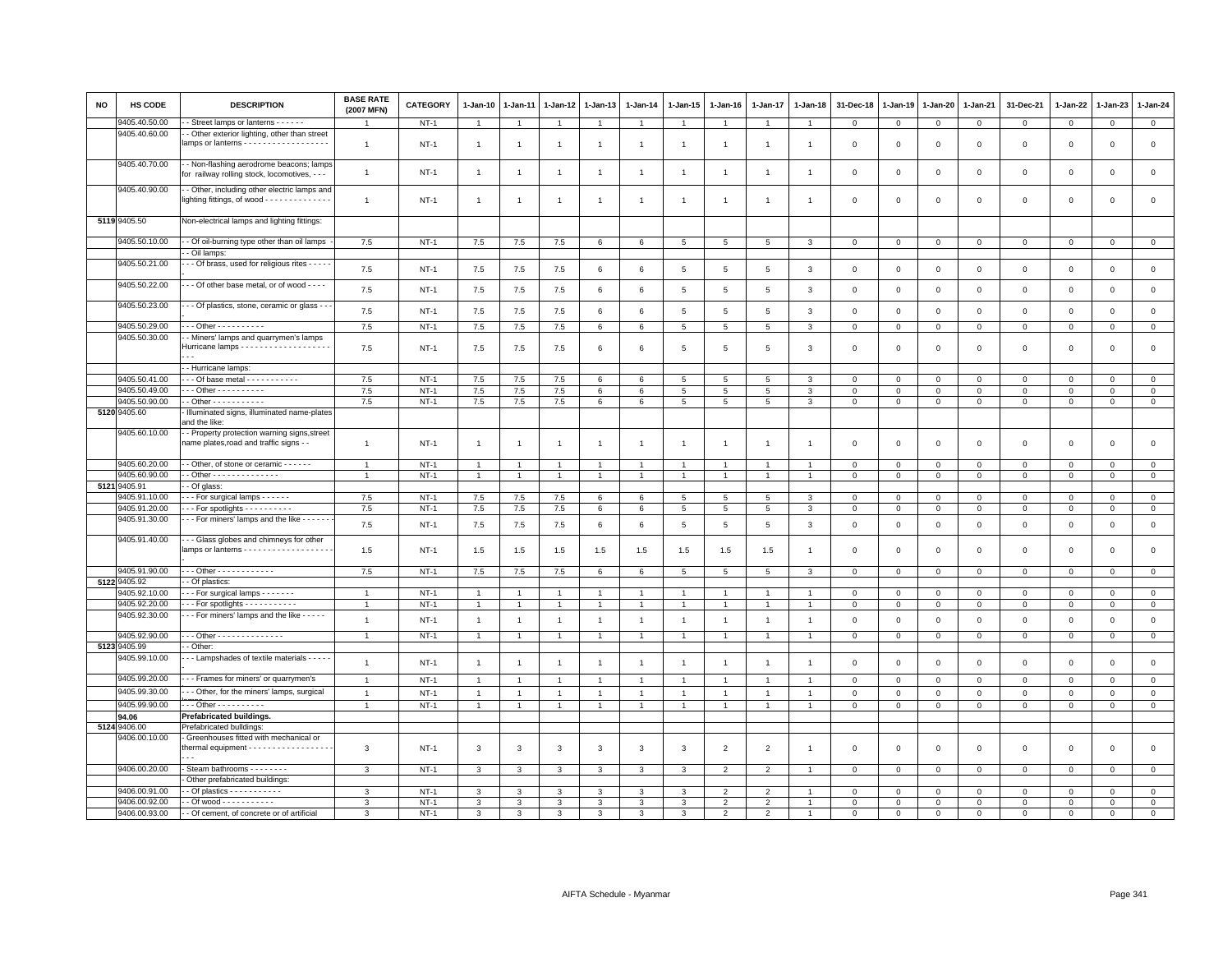| <b>NO</b> | HS CODE       | <b>DESCRIPTION</b>                                                                                   | <b>BASE RATE</b><br>(2007 MFN) | CATEGORY | 1-Jan-10     | 1-Jan-11 | 1-Jan-12     | 1-Jan-13        | $1-Jan-14$   | 1-Jan-15        | $1 - Jan-16$   | $1 - Jan-17$    | 1-Jan-18       | 31-Dec-18      | 1-Jan-19    | 1-Jan-20     | 1-Jan-21       | 31-Dec-21           | $1-Jan-22$   | 1-Jan-23       | $1 - Jan-24$   |
|-----------|---------------|------------------------------------------------------------------------------------------------------|--------------------------------|----------|--------------|----------|--------------|-----------------|--------------|-----------------|----------------|-----------------|----------------|----------------|-------------|--------------|----------------|---------------------|--------------|----------------|----------------|
|           | 9406.00.94.00 | - Of iron or steel - - - - - - - - -                                                                 | 1.5                            | $NT-1$   | 1.5          | 1.5      | 1.5          | 1.5             | 1.5          | 1.5             | 1.5            | 1.5             |                | $^{\circ}$     | $\mathbf 0$ | $\mathbf 0$  | $\mathbf 0$    | 0                   | $\mathbf 0$  | $\mathbf 0$    | $\mathbf 0$    |
|           | 9406.00.95.00 | - Of aluminium - - - - - - - - -                                                                     | 3                              | $NT-1$   | 3            | 3        | 3            | 3               | 3            | 3               | $\overline{2}$ | $\overline{2}$  |                | $\,0\,$        | $\,0\,$     | $\mathbf 0$  | $\mathbf 0$    | $\mathsf 0$         | $\mathbf 0$  | $\mathsf 0$    | $\overline{0}$ |
|           | 9406.00.99.00 | $-$ Other $        -$                                                                                | 3                              | $NT-1$   | $\mathbf{3}$ | 3        | $\mathbf{3}$ | $\mathbf{3}$    | $\mathbf{3}$ | $\mathbf{3}$    | 2              | 2               | $\overline{1}$ | $\mathbf{0}$   | $\mathbf 0$ | $\mathbf{0}$ | $\mathbf{0}$   | $\mathbf{0}$        | $\mathbf 0$  | $\mathbf{0}$   | $\mathbf{0}$   |
|           | 95.01         | Wheeled toys designed to be ridden by<br>children (for example, tricycles,<br>scooters, pedal cars); |                                |          |              |          |              |                 |              |                 |                |                 |                |                |             |              |                |                     |              |                |                |
|           | 5125 9501.00  | Tricycles - - - - - - - - - - - - - - -                                                              |                                |          |              |          |              |                 |              |                 |                |                 |                |                |             |              |                |                     |              |                |                |
|           | 9501.00.10.00 | Tricycles - - - - - - - - - - -                                                                      | 7.5                            | $NT-1$   | 7.5          | 7.5      | 7.5          | 6               | 6            | 5               |                |                 |                | $\Omega$       | $\Omega$    | $\Omega$     | $\Omega$       | $\Omega$            | $\Omega$     | $\Omega$       | $\mathbf 0$    |
|           | 9501.00.20.00 | Other wheeled toys - - - - - -                                                                       | 7.5                            | $NT-1$   | 7.5          | 7.5      | 7.5          | $\,6\,$         | $\,6\,$      | $\,$ 5 $\,$     | 5              | $\overline{5}$  | 3              | $\mathbf 0$    | $\,0\,$     | $\mathsf 0$  | $\,$ 0         | $\mathsf 0$         | $\Omega$     | $\mathsf 0$    | $\mathsf 0$    |
|           | 9501.00.30.00 | Dolls' carriages - - - - - - - - - - - -                                                             | 7.5                            | $NT-1$   | 7.5          | 7.5      | 7.5          | 6               | 6            | 5               | 5              | 5               | 3              | $\mathbf 0$    | $\mathbf 0$ | $\mathbf 0$  | $\mathbf 0$    | $\mathbf 0$         | $\mathbf 0$  | $\mathbf 0$    | $\circ$        |
|           |               | Parts:                                                                                               |                                |          |              |          |              |                 |              |                 |                |                 |                |                |             |              |                |                     |              |                |                |
|           | 9501.00.91.00 | - Spokes, for subheading 9501.00.10 - -                                                              | 7.5                            | $NT-1$   | 7.5          | 7.5      | 7.5          | 6               | 6            | 5               | 5              | 5               | 3              | $\mathbf 0$    | $\mathbf 0$ | $\mathsf 0$  | $\mathbf 0$    | $\mathsf 0$         | $\mathbf 0$  | $\mathbf 0$    | $\mathbf 0$    |
|           | 9501.00.92.00 | - Nipples, for subheading 9501.00.10 - -                                                             | 7.5                            | $NT-1$   | $7.5\,$      | 7.5      | 7.5          | $\,6\,$         | $\,6\,$      | 5               | 5              | 5               | $\mathbf{3}$   | $\mathbf 0$    | $\mathsf 0$ | $\,0\,$      | $\,0\,$        | $\mathsf 0$         | $\mathbf 0$  | $\mathsf 0$    | $\mathbf 0$    |
|           | 9501.00.93.00 | - Other, for subheading 9501.00.10 - - - -                                                           | 7.5                            | $NT-1$   | $7.5\,$      | 7.5      | $7.5\,$      | 6               | $\,6\,$      | 5               | 5              | 5               | 3              | $\mathbf 0$    | $\mathsf 0$ | $\mathbf 0$  | $\mathbf 0$    | $\mathsf 0$         | $\mathbf 0$  | $\mathsf 0$    | $\mathsf 0$    |
|           | 9501.00.94.00 | - Spokes, other than for goods of<br>subheading 9501.00.10 - - - - - - - - - - - -                   | 7.5                            | $NT-1$   | 7.5          | 7.5      | 7.5          | 6               | 6            | 5               | 5              | 5               | 3              | $\mathbf 0$    | $\mathbf 0$ | $\mathsf 0$  | $\mathbf 0$    | $\mathsf 0$         | $\mathbf 0$  | $\mathbf 0$    | $\mathsf 0$    |
|           | 9501.00.95.00 | - Nipples, other than for goods of<br>subheading 9501.00.10 - - -                                    | 7.5                            | $NT-1$   | 7.5          | 7.5      | 7.5          | 6               | 6            | $\,$ 5 $\,$     | 5              | $\sqrt{5}$      | 3              | $\mathbf 0$    | $\mathsf 0$ | $\mathbf 0$  | $\mathsf 0$    | $\mathsf 0$         | $\mathsf 0$  | $\mathsf 0$    | $\mathsf 0$    |
|           | 9501.00.99.00 | - Other, other than for goods of<br>subheading 9501.00.10 - - - - - - - - - - - - - -<br>.           | 7.5                            | $NT-1$   | 7.5          | 7.5      | 7.5          | 6               | 6            | 5               | 5              | 5               | 3              | $\mathbf 0$    | $\mathbf 0$ | $\mathsf 0$  | $\mathbf 0$    | $\mathsf 0$         | $\mathbf 0$  | $\mathsf 0$    | $\mathsf 0$    |
|           | 95.02         | Dolls representing only human beings.                                                                |                                |          |              |          |              |                 |              |                 |                |                 |                |                |             |              |                |                     |              |                |                |
|           | 5126 9502.10  | - Dolls, whether or not dressed - -                                                                  | 7.5                            | $NT-1$   | 7.5          | 7.5      | 7.5          | 6               | 6            | 5               | 5              | $5\phantom{.0}$ | 3              | $\mathsf 0$    | $\mathbf 0$ | $\mathbf{0}$ | $\overline{0}$ | $\mathbf{0}$        | $\mathbf 0$  | $\overline{0}$ | $\mathsf 0$    |
|           | 5127 9502.91  | - Garments and accessories therefor,<br>footwear and headgear - - - - - -                            | 7.5                            | $NT-1$   | 7.5          | 7.5      | $7.5\,$      | 6               | 6            | 5               | 5              | 5               | 3              | $\mathbf 0$    | $\mathbf 0$ | $\mathsf 0$  | $\mathbf 0$    | $\mathsf 0$         | $\mathbf 0$  | $\mathbf 0$    | $\mathsf 0$    |
|           | 5128 9502.99  | - Other - - - - - - - - - - - - - - - - -                                                            | 7.5                            | $NT-1$   | 7.5          | 7.5      | 7.5          | $6\phantom{.0}$ | 6            | 5               | 5              | 5               | 3              | $\mathsf 0$    | $\mathsf 0$ | $\mathbf 0$  | $\mathbf 0$    | $\mathbf{0}$        | $\Omega$     | $\mathsf 0$    | $\mathbf{0}$   |
|           | 95.03         | Other toys; reduced-size ( ?scale? )<br>models and similar recreational models,<br>working or not;   |                                |          |              |          |              |                 |              |                 |                |                 |                |                |             |              |                |                     |              |                |                |
|           | 5129 9503.10  | Electric trains, including tracks, signals                                                           |                                |          |              |          |              |                 |              |                 |                |                 |                |                |             |              |                |                     |              |                |                |
|           |               | and other accessories thereof - - - - - - - - -                                                      | 7.5                            | $NT-1$   | 7.5          | 7.5      | 7.5          | 6               | 6            | 5               | 5              | 5               | 3              | $\mathbf 0$    | $\mathbf 0$ | $\mathsf 0$  | $\mathbf 0$    | $\mathsf 0$         | $\mathbf 0$  | $\mathbf 0$    | $\mathsf 0$    |
|           | 5130 9503.20  | Reduced-size ("scale") model assembly<br>kits, whether or not working models,                        |                                |          |              |          |              |                 |              |                 |                |                 |                |                |             |              |                |                     |              |                |                |
|           | 9503.20.10.00 | - Model aircraft assembly kits - - -                                                                 | 1.5                            | $NT-1$   | 1.5          | 1.5      | 1.5          | 1.5             | 1.5          | 1.5             | 1.5            | 1.5             |                | $\mathbf 0$    | $\mathbf 0$ | $\mathsf 0$  | $\mathbf 0$    | $\mathbf 0$         | $\mathbf{0}$ | $\mathbf 0$    | $\mathbf 0$    |
|           | 9503.20.90.00 | $-$ Other $     -$                                                                                   | 7.5                            | $NT-1$   | $7.5\,$      | 7.5      | $7.5\,$      | 6               | 6            | 5               | 5              | $\overline{5}$  | $\mathcal{R}$  | $\mathbf 0$    | $\mathsf 0$ | $\mathbf 0$  | $\mathbf 0$    | $\mathbf{0}$        | $\mathbf 0$  | $\mathbf 0$    | $\circ$        |
|           | 5131 9503.30  | Other construction sets and constructiona<br>OVS:                                                    |                                |          |              |          |              |                 |              |                 |                |                 |                |                |             |              |                |                     |              |                |                |
|           | 9503.30.10.00 |                                                                                                      | 1.5                            | $NT-1$   | 1.5          | 1.5      | 1.5          | 1.5             | 1.5          | 1.5             | 1.5            | 1.5             |                | $\mathbf 0$    | $\mathbf 0$ | $\mathbf 0$  | $\mathbf 0$    | $\mathbf 0$         | $\mathbf{0}$ | $\Omega$       | $\mathbf{0}$   |
|           | 9503.30.90.00 | - Other -----------                                                                                  | 1.5                            | $NT-1$   | 1.5          | 1.5      | 1.5          | 1.5             | 1.5          | 1.5             | 1.5            | 1.5             | $\overline{1}$ | $\mathbf 0$    | $\mathsf 0$ | $\mathbf 0$  | $\mathbf 0$    | $\mathsf 0$         | $\mathbf{0}$ | $\mathbf 0$    | $\circ$        |
| 5132      | 9503.41       | - Stuffed - - - - - - - - - - - - - - - - -                                                          | 7.5                            | $NT-1$   | 7.5          | $7.5\,$  | $7.5\,$      | 6               | 6            | $\,$ 5 $\,$     | 5              | $\overline{5}$  | 3              | $\mathbf 0$    | $\mathsf 0$ | $\mathbf 0$  | $\,0\,$        | $\mathsf{O}\xspace$ | $\mathbf 0$  | $\mathbf 0$    | $\mathbf 0$    |
| 5133      | 3503.49       | - Other - - - - - - - - - - - - - - - - -                                                            | 7.5                            | $NT-1$   | 7.5          | 7.5      | 7.5          | 6               | 6            | 5               | 5              | 5               | 3              | $\mathbf 0$    | $\mathbf 0$ | $\mathbf{0}$ | $\mathbf{0}$   | $\mathbf{0}$        | $\Omega$     | $\mathbf{0}$   | $\mathbf{0}$   |
|           | 5134 9503.50  | Toy musical instruments and apparatus -                                                              | 7.5                            | $NT-1$   | 7.5          | 7.5      | 7.5          | 6               | $\,6\,$      | $5\phantom{.0}$ | 5              | 5               | 3              | $\mathbf 0$    | $\mathbf 0$ | $\mathbf 0$  | $\mathbf 0$    | $\mathsf 0$         | $\mathsf 0$  | $\mathsf 0$    | $\mathsf 0$    |
|           | 5135 9503.60  | - Puzzles:                                                                                           |                                |          |              |          |              |                 |              |                 |                |                 |                |                |             |              |                |                     |              |                |                |
|           | 9503.60.10.00 | - Of a toy variety $- - - - - - - - -$                                                               | 7.5                            | $NT-1$   | 7.5          | 7.5      | 7.5          | 6               | 6            | 5               | 5              | 5               | 3              | $\mathbf 0$    | $\mathbf 0$ | $\mathbf 0$  | $\mathbf 0$    | $\mathbf 0$         | $\mathbf 0$  | $\mathbf 0$    | $\mathbf 0$    |
|           | 9503.60.20.00 | - Other, jigsaw or picture puzzle - - - - - -                                                        | 1.5                            | $NT-1$   | 1.5          | 1.5      | 1.5          | 1.5             | 1.5          | 1.5             | 1.5            | 1.5             | $\overline{1}$ | $\mathbf 0$    | $\mathbf 0$ | $\mathbf 0$  | $\mathbf 0$    | $\mathbf{0}$        | $\mathbf 0$  | $\mathbf{0}$   | $\mathsf 0$    |
|           | 9503.60.90.00 | $-$ Other - - - - - - - - - - - - -                                                                  | 7.5                            | $NT-1$   | 7.5          | 7.5      | 7.5          | 6               | 6            | $5\overline{5}$ | 5              | 5               | 3              | $\mathbf 0$    | $\mathbf 0$ | $\mathbf{0}$ | $\overline{0}$ | $\mathbf 0$         | $\mathbf{0}$ | $\mathbf 0$    | $\overline{0}$ |
|           | 5136 9503.70  | Other toys, put up in sets or outfits:                                                               |                                |          |              |          |              |                 |              |                 |                |                 |                |                |             |              |                |                     |              |                |                |
|           | 9503.70.10.00 | - Numerical, alphabetical or animal<br>blocks or cut - outs; word builder sets; word<br>making       | 1.5                            | $NT-1$   | 1.5          | 1.5      | 1.5          | 1.5             | 1.5          | 1.5             | 1.5            | 1.5             |                | $\mathbf 0$    | $\Omega$    | $\Omega$     | $\mathbf 0$    | $\Omega$            | $\mathbf 0$  | $\mathbf{0}$   | $\mathbf 0$    |
|           | 9503.70.90    |                                                                                                      |                                |          |              |          |              |                 |              |                 |                |                 |                |                |             |              |                |                     |              |                |                |
|           | 9503.70.90.10 | ------ Chemistry sets -----                                                                          | 7.5                            | $NT-1$   | 7.5          | 7.5      | 7.5          | 6               | 6            | 5               | 5              | $5\overline{5}$ | $\mathbf{3}$   | $\overline{0}$ | $\mathbf 0$ | $\mathbf 0$  | $\overline{0}$ | $\mathbf 0$         | $\mathbf 0$  | $\mathbf{0}$   | $\mathbf{0}$   |
|           | 9503.70.90.90 | $---$ Other - - - - - -                                                                              | 7.5                            | $NT-1$   | 7.5          | 7.5      | $7.5\,$      | 6               | 6            | 5               | 5              | 5               | 3              | $\mathbf 0$    | $\mathbf 0$ | $\mathbf 0$  | $\mathbf 0$    | $\mathsf 0$         | $\mathbf 0$  | $\mathbf 0$    | $\mathsf 0$    |
|           | 5137 9503.80  | Other toys and models, incorporating a                                                               |                                |          |              |          |              |                 |              |                 |                |                 |                |                |             |              |                |                     |              |                |                |
|           | 9503.80.10.00 | . - Toy guns incorporating a motor - - - - - -                                                       | 7.5                            | $NT-1$   | 7.5          | 7.5      | 7.5          | 6               | 6            | 5               | $\overline{5}$ | 5               | 3              | $\Omega$       | $\mathbf 0$ | $\mathbf 0$  | $\Omega$       | $\mathbf 0$         | $\Omega$     | $\mathbf{0}$   | $\mathbf 0$    |
|           |               | 9503.80.90.00 - - Other - - - - - - - - - - -                                                        | 7.5                            | $NT-1$   | 7.5          | 7.5      | 7.5          | 6               | 6            | $5^{\circ}$     | $5^{\circ}$    | $\overline{5}$  | $\mathcal{R}$  | $\Omega$       | $\Omega$    | $\mathbf 0$  | $\Omega$       | $\Omega$            | $\Omega$     | $\Omega$       | $\Omega$       |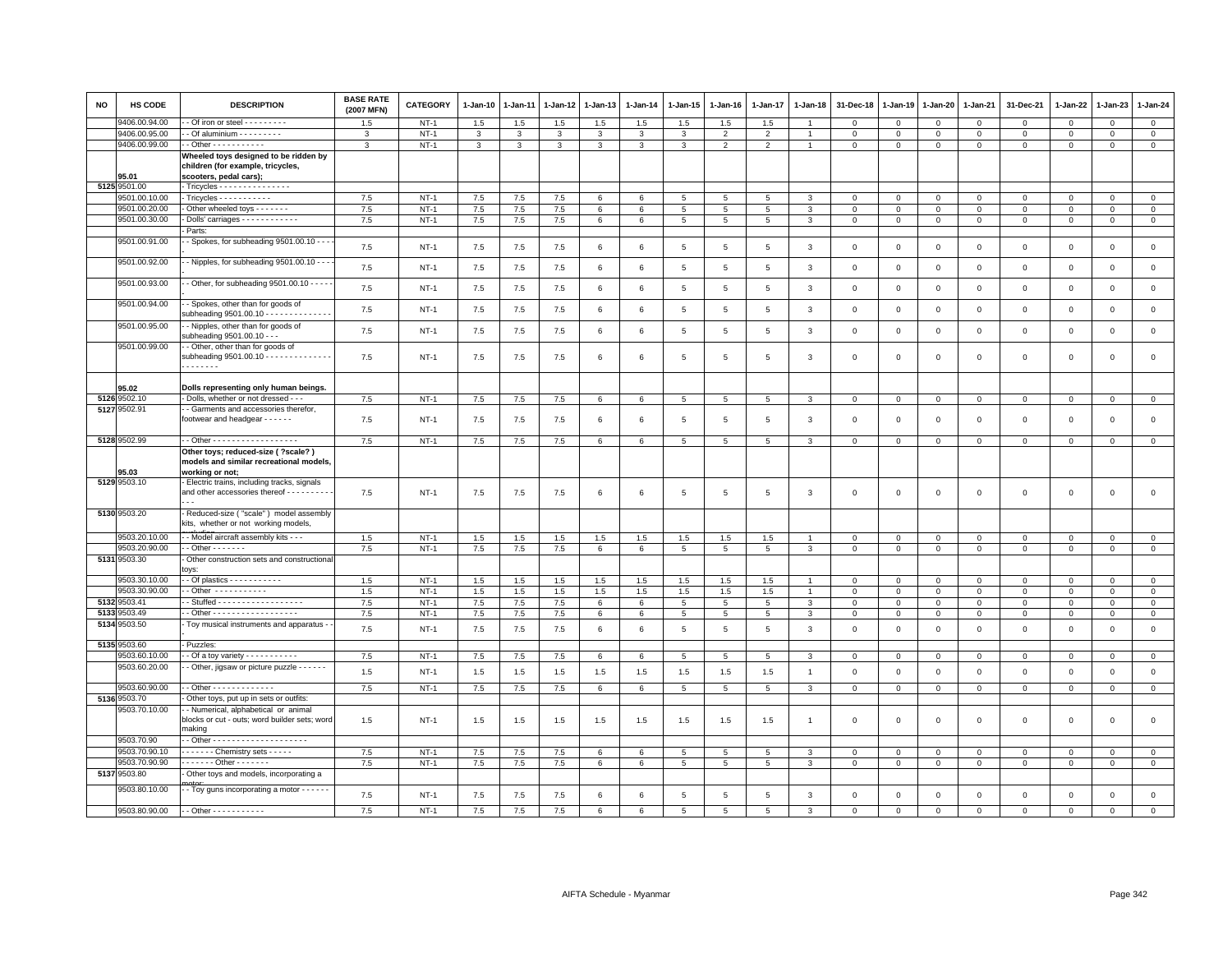| <b>NO</b> | <b>HS CODE</b>        | <b>DESCRIPTION</b>                                                                                                                             | <b>BASE RATE</b><br>(2007 MFN) | <b>CATEGORY</b> | 1-Jan-10       | 1-Jan-11       | 1-Jan-12       | 1-Jan-13       | 1-Jan-14       | 1-Jan-15        | 1-Jan-16        | 1-Jan-17       | 1-Jan-18       | 31-Dec-18    | 1-Jan-19     | 1-Jan-20       | 1-Jan-21     | 31-Dec-21    | 1-Jan-22     | 1-Jan-23     | 1-Jan-24       |
|-----------|-----------------------|------------------------------------------------------------------------------------------------------------------------------------------------|--------------------------------|-----------------|----------------|----------------|----------------|----------------|----------------|-----------------|-----------------|----------------|----------------|--------------|--------------|----------------|--------------|--------------|--------------|--------------|----------------|
| 5138      | 3503.90               | Other                                                                                                                                          | 10                             | $NT-1$          | 10             | 10             | 8              | 8              | 7.5            | 5               | 5               | 5              | 3              | $\mathbf 0$  | $\mathbf 0$  | $\mathbf 0$    | $\mathbf 0$  | $\mathsf 0$  | $\mathbf 0$  | $\mathsf 0$  | $\mathbf 0$    |
|           | 9503.90.10.00         | - Toy currencies - - - - - - - -                                                                                                               | 7.5                            | $NT-1$          | 7.5            | 7.5            | 7.5            | 6              | $\,6\,$        | $5\phantom{.0}$ | $5\phantom{.0}$ | 5              | $\mathbf{3}$   | 0            | $\mathbf 0$  | $\mathbf{0}$   | $^{\circ}$   | $\mathbf 0$  | $\mathbf 0$  | $\mathbf{0}$ | $\overline{0}$ |
|           | 9503.90.20.00         | - Toy walkie-talkies - - - - - - -                                                                                                             | 7.5                            | $NT-1$          | 7.5            | 7.5            | 7.5            | 6              | 6              | 5               | $5\phantom{.0}$ | 5              | $\mathbf{3}$   | $\mathbf 0$  | $\mathbf 0$  | $\mathbf{0}$   | $\mathbf 0$  | $\mathbf 0$  | $\mathbf 0$  | $\mathsf 0$  | $\mathbf 0$    |
|           | 9503.90.30.00         | - Toy guns, pistols or revolvers - - - - - - -                                                                                                 | 7.5                            | $NT-1$          | 7.5            | 7.5            | 7.5            | 6              | $\,6\,$        | $\,$ 5 $\,$     | $\,$ 5 $\,$     | 5              | $\mathbf{3}$   | $\mathsf 0$  | $\mathbf 0$  | $\mathbf 0$    | $\mathbf 0$  | $\mathsf 0$  | $\mathbf 0$  | $\mathsf 0$  | $\mathsf 0$    |
|           | 9503.90.40.00         | - Toy counting frames (abaci); toy sewing<br>machines; toy typewriters - - - - - - - - - - -                                                   | 1.5                            | $NT-1$          | 1.5            | 1.5            | 1.5            | 1.5            | 1.5            | 1.5             | 1.5             | 1.5            | -1             | $\mathbf 0$  | $\mathbf 0$  | $\mathbf 0$    | $\mathbf 0$  | $\mathsf 0$  | 0            | $^{\circ}$   | $\mathsf 0$    |
|           | 9503.90.50.00         | - Skipping ropes - - - - - - -                                                                                                                 | 3                              | $NT-1$          | 3              | 3              | 3              | $\mathbf{3}$   | 3              | 3               | $\overline{2}$  | $\overline{2}$ |                | $\mathbf 0$  | $\mathbf 0$  | $\mathbf 0$    | $\Omega$     | $\mathsf 0$  | $\Omega$     | $^{\circ}$   | $\mathbf 0$    |
|           | 9503.90.60.00         | $-Marbles - - -$                                                                                                                               | 10                             | $NT-1$          | 10             | 10             | 8              | 8              | 7.5            | 5               | 5               | 5              | 3              | $\mathbf 0$  | $\mathbf 0$  | $\mathbf 0$    | $\mathbf 0$  | $\mathsf 0$  | $\mathbf 0$  | $\mathsf 0$  | $\mathbf 0$    |
|           | 9503.90.90            | - Other - - - - - - - - - - - - - - - - -                                                                                                      |                                |                 |                |                |                |                |                |                 |                 |                |                |              |              |                |              |              |              |              |                |
|           | 9503.90.90.10         | ------ Balloons -----------                                                                                                                    | 7.5                            | $NT-1$          | 7.5            | 7.5            | 7.5            | 6              | 6              | 5               | 5               | 5              | 3              | $\mathbf 0$  | $\mathbf 0$  | $\mathbf 0$    | $\mathbf 0$  | $\mathsf 0$  | $\mathbf 0$  | $\mathsf 0$  | $\mathbf 0$    |
|           | 9503.90.90.20         | Rubber balls - - - - - - - -                                                                                                                   | 7.5                            | $NT-1$          | 7.5            | 7.5            | 7.5            | 6              | 6              | $\overline{5}$  | $5\phantom{.0}$ | 5              | 3              | $\mathbf{0}$ | $\mathbf 0$  | $\mathbf{0}$   | $\mathbf{0}$ | $\mathbf 0$  | $\mathbf 0$  | 0            | $\overline{0}$ |
|           | 9503.90.90.30         | $\cdots$ $\cdots$ Toy furnitures $\cdots$                                                                                                      | 7.5                            | $NT-1$          | 7.5            | 7.5            | 7.5            | $\epsilon$     | 6              | 5               | 5               | $5^{\circ}$    | $\mathcal{R}$  | $\mathbf{0}$ | $\Omega$     | $\Omega$       | $\mathbf 0$  | $\mathbf 0$  | $\Omega$     | $\mathbf 0$  | $\mathbf{0}$   |
|           | 9503.90.90.90         | . - Other - - - - - - - .                                                                                                                      | 7.5                            | $NT-1$          | 7.5            | 7.5            | 7.5            | 6              | 6              | 5               | $5\phantom{.0}$ | 5              | 3              | $\mathbf 0$  | $\mathbf 0$  | $\mathbf 0$    | $\mathbf 0$  | $\mathsf 0$  | $\mathbf{0}$ | $\mathsf 0$  | $\mathsf 0$    |
|           | 95.04<br>5139 9504.10 | Articles for funfair, table or parlour<br>games, including pin - tables, billiards,<br>special<br>- Video games of a kind used with a          |                                |                 |                |                |                |                |                |                 |                 |                |                |              |              |                |              |              |              |              |                |
|           |                       | television receiver - - - - - -                                                                                                                | 10                             | $NT-1$          | 10             | 10             | 8              | 8              | 7.5            | 5               | 5               | 5              | 3              | $\mathbf 0$  | $\mathbf 0$  | $\mathbf 0$    | $\mathbf 0$  | $\mathsf 0$  | $\mathbf 0$  | $\mathsf 0$  | $\mathsf 0$    |
|           | 5140 9504.20          | - Articles and accessories for billiards:                                                                                                      |                                |                 |                |                |                |                |                |                 |                 |                |                |              |              |                |              |              |              |              |                |
|           | 9504.20.10.00         | $\cdot$ - Billiard - - - - - - - - - - - - -                                                                                                   | 10                             | $NT-1$          | 10             | 10             | 8              | 8              | $7.5\,$        | 5               | 5               | 5              | 3              | $\mathbf 0$  | $\mathbf 0$  | $\mathbf 0$    | $\mathbf 0$  | $\mathsf 0$  | $\Omega$     | $^{\circ}$   | $\mathbf 0$    |
|           | 9504.20.90.00         | - Other - - - - - - - - - -                                                                                                                    | 10                             | $NT-1$          | 10             | 10             | 8              | 8              | $7.5\,$        | $\,$ 5 $\,$     | $5\phantom{.0}$ | 5              | 3              | $\mathbf 0$  | $\mathbf 0$  | $\mathbf{O}$   | $\mathbf{0}$ | $\mathbf 0$  | $\mathbf 0$  | $\mathsf 0$  | $\mathbf 0$    |
|           | 5141 9504.30          | Other games, operated by coins,<br>banknotes (paper currency), discs or<br>other similar                                                       |                                |                 |                |                |                |                |                |                 |                 |                |                |              |              |                |              |              |              |              |                |
|           | 9504.30.10.00         | - Fruit machines or jackpot machines - -                                                                                                       | 10                             | $NT-1$          | 10             | 10             | 8              | 8              | 7.5            | $5\phantom{.0}$ | $\,$ 5          | 5              | 3              | $\mathsf 0$  | $\mathbf{0}$ | $\overline{0}$ | $\mathbf{0}$ | $\mathbf{0}$ | $\mathbf{0}$ | $\mathbf{0}$ | $\mathsf 0$    |
|           | 9504.30.20.00         | - Pin tables, slot machines and the likes -                                                                                                    | 10                             | $NT-1$          | 10             | 10             | 8              | 8              | 7.5            | 5               | 5               | 5              | 3              | $\mathbf 0$  | $\mathbf 0$  | $\mathbf 0$    | $\mathbf 0$  | $\mathsf 0$  | $\mathbf 0$  | $\mathsf 0$  | $\mathsf 0$    |
|           | 9504.30.90.00         | $-$ Other $      -$                                                                                                                            | 10                             | $NT-1$          | 10             | 10             | 8              | 8              | $7.5\,$        | 5               | 5               | 5              | 3              | $\mathbf 0$  | $\mathbf 0$  | $\mathbf 0$    | $\mathbf 0$  | $\mathsf 0$  | $\mathbf 0$  | $\mathsf 0$  | $\mathbf 0$    |
| 5142      | 9504.40               | - Playing cards - - - - - - - - - - - - - - -                                                                                                  | 30                             | $NT-2$          | 30             | 28             | 26             | 24             | 22             | 20              | 18              | 16             | 14             | 11           | 11           | 9              | 8            | $\mathbf{0}$ | $\mathbf{0}$ | $\mathbf{0}$ | $\overline{0}$ |
| 5143      | 3504.90               | Other:                                                                                                                                         |                                |                 |                |                |                |                |                |                 |                 |                |                |              |              |                |              |              |              |              |                |
|           | 9504.90.10.00         | - Bowling requisites of all kinds - - - - - -                                                                                                  | 10                             | $NT-1$          | 10             | 10             | 8              | 8              | 7.5            | $\,$ 5 $\,$     | $\,$ 5          | 5              | $\mathbf{3}$   | $\,0\,$      | $\mathbf 0$  | $\mathbf 0$    | $\mathbf 0$  | $\mathsf 0$  | $\mathsf 0$  | $\mathsf 0$  | $\mathsf 0$    |
|           | 9504.90.20.00         | - Darts and parts and accessories of darts                                                                                                     | 10                             | $NT-1$          | 10             | 10             | 8              | 8              | 7.5            | 5               | 5               | 5              | $\mathbf{3}$   | $\mathbf 0$  | $\mathbf 0$  | $\overline{0}$ | $\mathbf{0}$ | $\mathbf 0$  | $\mathbf{0}$ | $\mathbf{0}$ | $\mathbf{0}$   |
|           | 9504.90.30.00         | - Gambling equipment and paraphernalia                                                                                                         | 30                             | $NT-1$          | 30             | 25             | 22.5           | 20             | 17.5           | 15              | 12.5            | 10             | 7.5            | 0            | $\mathbf 0$  | $\mathbf 0$    | $\mathbf 0$  | $\mathsf 0$  | $\mathbf{0}$ | 0            | $\mathbf 0$    |
|           | 9504.90.90.00         | - - Other - - - - - - - -                                                                                                                      | 10                             | $NT-1$          | 10             | 10             | 8              | 8              | 7.5            | 5               | $5\phantom{.0}$ | 5              | $\mathbf{3}$   | $\mathbf{0}$ | $\mathsf 0$  | $\mathbf{0}$   | $\mathsf 0$  | $\mathbf 0$  | $\mathbf 0$  | $\mathsf 0$  | $\mathbf 0$    |
|           | 15.05                 | Festive, carnival of other<br>entertainment articles, including<br>conjuring tricks and novelty                                                |                                |                 |                |                |                |                |                |                 |                 |                |                |              |              |                |              |              |              |              |                |
| 5144      | 9505.10               | Articles for Christmas festivities:                                                                                                            |                                |                 |                |                |                |                |                |                 |                 |                |                |              |              |                |              |              |              |              |                |
|           | 9505.10.10.00         | - - Christmas crackers and sparklers - - - -                                                                                                   | 5                              | $NT-1$          | 5              | 5              | $\overline{5}$ | $\overline{4}$ | $\overline{4}$ | $\overline{4}$  | 3               | 3              | $\overline{2}$ | $\mathbf 0$  | $\mathbf 0$  | $\mathbf 0$    | $\mathbf 0$  | $\mathsf 0$  | $\mathbf 0$  | $\mathsf 0$  | $\mathsf 0$    |
|           | 9505.10.90.00         | - - Other - - - - - - - - - - -                                                                                                                | 5                              | $NT-1$          | 5              | 5              | 5              | $\overline{4}$ | $\overline{4}$ | $\overline{4}$  | 3               | 3              | $\mathfrak{p}$ | $\Omega$     | $\Omega$     | $\Omega$       | $\Omega$     | $\mathbf 0$  | $\Omega$     | $\Omega$     | $\mathbf 0$    |
|           | 5145 9505.90<br>95.06 | - Other - - - - - - - - - - - - - - - - - -<br>Articles and equipment for general<br>physical exercise, gymnastics,<br>athletics, other sports | 5                              | $NT-1$          | $\overline{5}$ | 5              | 5              | $\overline{4}$ | $\overline{4}$ | $\overline{4}$  | $\mathbf{3}$    | 3              | $\overline{2}$ | $\mathbf 0$  | $\mathbf 0$  | $\mathbf 0$    | $\mathsf 0$  | $\mathsf 0$  | $\mathbf 0$  | $\mathsf 0$  | $\overline{0}$ |
|           | 5146 9506.11          | - - Skis - - - - - - - - - - - - - - -                                                                                                         | 10                             | $NT-1$          | 10             | 10             | 8              | 8              | 7.5            | $5\phantom{.0}$ | 5 <sup>5</sup>  | 5              | $\mathbf{3}$   | $\mathbf{0}$ | $\mathbf{0}$ | $\mathbf{0}$   | $\mathbf{0}$ | $\mathbf{0}$ | $\mathbf{0}$ | $\mathbf{0}$ | $\mathbf{0}$   |
|           | 5147 9506.12          | - Ski-fastenings (ski-bindings) - - - - - - -                                                                                                  | 10                             | $NT-1$          | 10             | 10             | 8              | 8              | 7.5            | $\,$ 5 $\,$     | $\,$ 5 $\,$     | $\overline{5}$ | 3              | $\mathsf 0$  | $\mathbf 0$  | $\mathbf 0$    | $\mathbf 0$  | $\mathsf 0$  | $\mathsf 0$  | $\mathbf 0$  | $\mathsf 0$    |
|           | 5148 9506.19          | - - Other - - - - - - - - - - - - - - - - -                                                                                                    | 10                             | $NT-1$          | 10             | 10             | 8              | 8              | 7.5            | 5               | 5               | 5              | 3              | $\mathbf 0$  | $\mathbf 0$  | $\mathbf 0$    | $\mathbf 0$  | $\mathsf 0$  | $\circ$      | $\mathbf 0$  | $\mathsf 0$    |
| 5149      | 9506.21               |                                                                                                                                                | $\overline{2}$                 | $NT-1$          | $\overline{2}$ | $\overline{2}$ | $\overline{2}$ | $\overline{2}$ | 2              | 2               | $\overline{2}$  | $\overline{2}$ | 1              | $\mathbf 0$  | $\mathbf 0$  | $\Omega$       | $\circ$      | $\Omega$     | $\Omega$     | $\Omega$     | $\mathbf{0}$   |
| 5150      | 9506.29               |                                                                                                                                                | $\overline{2}$                 | $NT-1$          | $\overline{2}$ | $\overline{2}$ | $\overline{2}$ | $\overline{2}$ | $\overline{2}$ | $\overline{2}$  | $\overline{2}$  | 2              | $\overline{1}$ | $\mathbf 0$  | $\mathbf 0$  | $\mathbf 0$    | $\mathbf 0$  | $\mathbf 0$  | $\mathbf 0$  | $\mathsf 0$  | $\mathbf 0$    |
| 5151      | 9506.31               | - Clubs, complete - - - - - - - - - - - - - -                                                                                                  |                                | $NT-1$          | $\overline{1}$ |                |                |                | $\overline{1}$ | $\overline{1}$  | $\overline{1}$  | $\overline{1}$ |                | $\mathbf 0$  | $\Omega$     | $\mathbf 0$    | $\Omega$     | $\mathsf 0$  | $\Omega$     | $\Omega$     | $\mathbf 0$    |
|           | 5152 9506.32          |                                                                                                                                                |                                | $NT-1$          | $\mathbf{1}$   |                | $\overline{1}$ | $\overline{1}$ | $\overline{1}$ | $\mathbf{1}$    | $\mathbf{1}$    | $\overline{1}$ |                | $\mathbf 0$  | $\mathbf 0$  | $\mathbf 0$    | $\mathbf 0$  | $\mathsf 0$  | $\mathbf 0$  | $\mathbf 0$  | $\overline{0}$ |
| 5153      | 3506.39               |                                                                                                                                                | $\overline{1}$                 | $NT-1$          | $\mathbf{1}$   |                | $\overline{1}$ | $\mathbf{1}$   | $\overline{1}$ | $\mathbf{1}$    | $\mathbf{1}$    | $\mathbf{1}$   | $\overline{1}$ | $\mathbf 0$  | $\mathbf 0$  | $\mathbf 0$    | $\mathbf 0$  | $\mathsf 0$  | $\mathbf 0$  | $\mathsf 0$  | $\mathbf 0$    |
| 5154      | 3506.40               | Articles and equipment for table-tennis -                                                                                                      | $\overline{1}$                 | $NT-1$          | $\overline{1}$ | $\overline{1}$ | $\overline{1}$ | $\overline{1}$ | $\overline{1}$ | $\overline{1}$  | $\overline{1}$  | $\overline{1}$ | $\overline{1}$ | 0            | $\mathbf 0$  | $\mathsf 0$    | $\mathbf 0$  | $\mathsf 0$  | $\circ$      | $\mathsf 0$  | $\mathsf 0$    |
| 5155      | 3506.51               | - Lawn-tennis rackets, whether or not                                                                                                          | 0.5                            | $NT-1$          | 0.5            | 0.5            | 0.5            | 0.5            | 0.5            | 0.5             | 0.5             | 0.5            | 0.5            | $\mathbf 0$  | $\mathbf 0$  | $\mathsf 0$    | $\mathsf 0$  | $\mathsf 0$  | $\mathsf 0$  | $\mathsf 0$  | $\mathbf 0$    |
|           | 5156 9506.59          | - Other:                                                                                                                                       |                                |                 |                |                |                |                |                |                 |                 |                |                |              |              |                |              |              |              |              |                |
|           | 9506.59.10.00         | - - Badminton rackets and racket frames                                                                                                        | 0.5                            | $NT-1$          | 0.5            | 0.5            | 0.5            | 0.5            | 0.5            | 0.5             | 0.5             | 0.5            | 0.5            | $\mathbf 0$  | $\mathbf 0$  | $\mathbf 0$    | $\mathsf 0$  | $\mathsf 0$  | $\mathsf 0$  | $\mathsf 0$  | $\mathsf 0$    |
|           | 9506.59.90.00         | --- Other ---------                                                                                                                            | 0.5                            | $NT-1$          | 0.5            | 0.5            | 0.5            | 0.5            | 0.5            | 0.5             | 0.5             | 0.5            | 0.5            | $\Omega$     | $\Omega$     | $\Omega$       | $\Omega$     | $\Omega$     | $\Omega$     | $\Omega$     | $\mathbf{0}$   |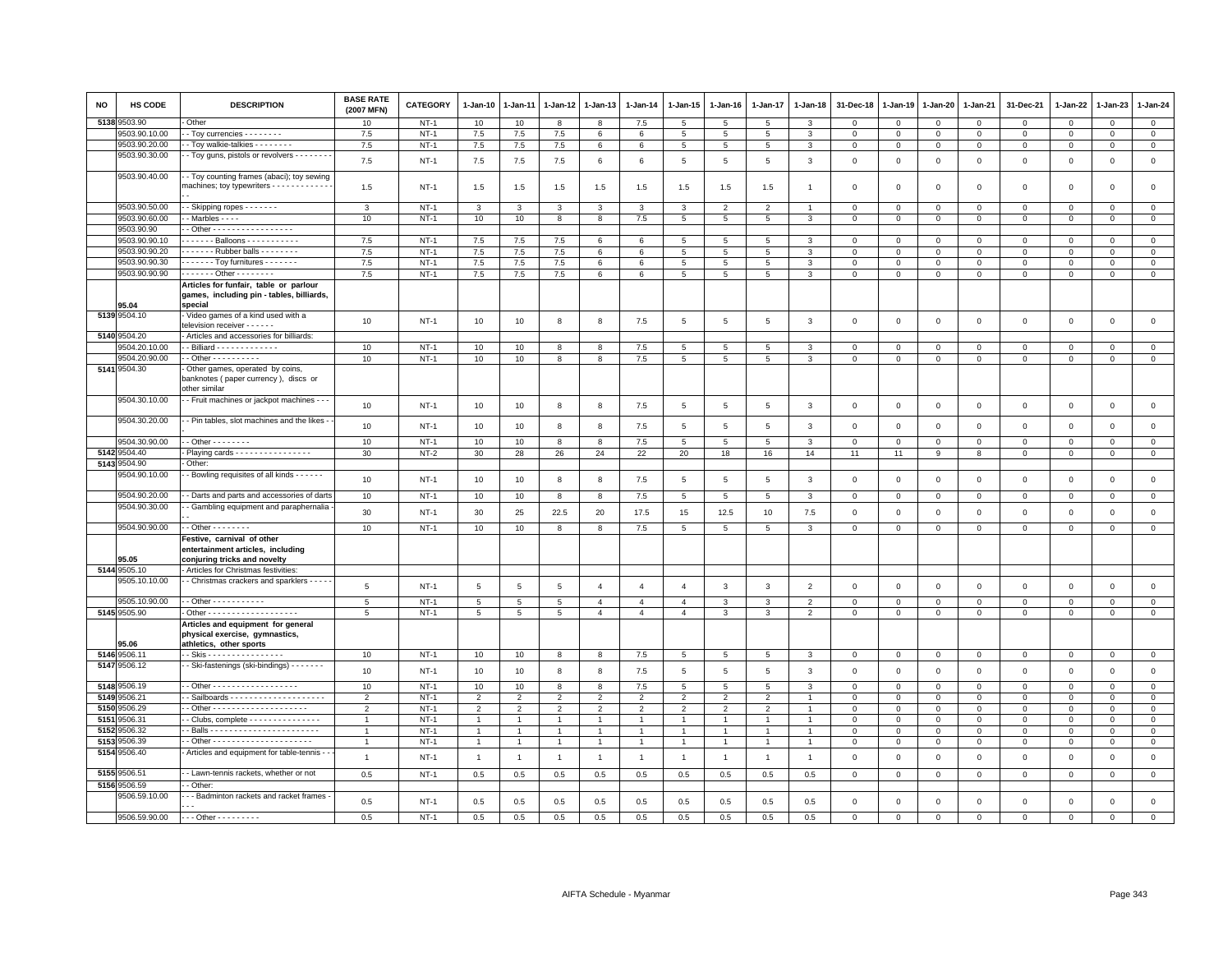| NO   | HS CODE                     | <b>DESCRIPTION</b>                                                                                                              | <b>BASE RATE</b><br>(2007 MFN) | CATEGORY    | $1 - Jan-10$   | 1-Jan-11                 | 1-Jan-12       | 1-Jan-13       | $1 - Jan-14$   | $1 - Jan-15$    | $1-Jan-16$      | 1-Jan-17        | 1-Jan-18       | 31-Dec-18      | 1-Jan-19       | 1-Jan-20       | 1-Jan-21     | 31-Dec-21    | $1 - Jan-22$ | 1-Jan-23    | $1 - Jan-24$   |
|------|-----------------------------|---------------------------------------------------------------------------------------------------------------------------------|--------------------------------|-------------|----------------|--------------------------|----------------|----------------|----------------|-----------------|-----------------|-----------------|----------------|----------------|----------------|----------------|--------------|--------------|--------------|-------------|----------------|
| 5157 | 9506.61                     | - Lawn-tennis balls - - - - - - - - - - - - - - -                                                                               | 0.5                            | $NT-1$      | 0.5            | 0.5                      | 0.5            | 0.5            | 0.5            | 0.5             | 0.5             | 0.5             | 0.5            | $\mathbf{0}$   | $\overline{0}$ | $\mathbf{0}$   | $\mathbf{0}$ | $\mathbf 0$  | $\mathbf 0$  | $\mathbf 0$ | $\circ$        |
|      | 5158 9506.62                |                                                                                                                                 | 0.5                            | $NT-1$      | $0.5\,$        | 0.5                      | 0.5            | 0.5            | 0.5            | 0.5             | 0.5             | 0.5             | 0.5            | $\mathbf 0$    | $\mathbf{0}$   | $\mathbf{0}$   | $\mathbf 0$  | $\mathbf 0$  | $\mathbf 0$  | $\mathbf 0$ | $\circ$        |
|      | 5159 9506.69                | . - Other - - - - - - - - - - - - - - - -                                                                                       | 0.5                            | $NT-1$      | 0.5            | 0.5                      | 0.5            | 0.5            | 0.5            | 0.5             | 0.5             | 0.5             | 0.5            | $\mathbf 0$    | $\mathbf{0}$   | $\mathbf{0}$   | $\mathbf{0}$ | $\mathbf{0}$ | $\mathbf 0$  | $\mathbf 0$ | $\mathbf 0$    |
|      | 5160 9506.70                | - Ice skates and roller skates, including<br>skating boots with skates attached - - -                                           | $\overline{2}$                 | $NT-1$      | $\overline{2}$ | $\overline{2}$           | $\overline{2}$ | $\overline{2}$ | $\overline{2}$ | $\overline{2}$  | $\overline{2}$  | $\overline{2}$  | $\overline{1}$ | $\mathbf 0$    | $\mathbf{0}$   | $\mathbf 0$    | $\mathbf 0$  | $\mathsf 0$  | $\mathbf 0$  | $\mathsf 0$ | $\mathsf 0$    |
|      | 5161 9506.91                | - Articles and equipment for general<br>physical exercise, gymnastics or athletics                                              |                                |             |                |                          |                |                |                |                 |                 |                 |                |                |                |                |              |              |              |             |                |
|      | 9506.91.00.10               | $\cdots$ . For boxing $\cdots$                                                                                                  | $\overline{2}$                 | $NT-1$      | $\overline{2}$ | $\overline{\phantom{a}}$ | $\overline{2}$ | $\overline{2}$ | $\overline{2}$ | $\overline{2}$  | $\overline{2}$  | $\overline{2}$  |                | $\Omega$       | $\mathbf 0$    | $\mathbf 0$    | $\mathbf 0$  | $\mathbf 0$  | $\Omega$     | $\Omega$    | $\overline{0}$ |
|      | 9506.91.00.20               | $\cdots$ - - - - For weightlifting - - - - -                                                                                    | $\overline{2}$                 | $NT-1$      | $\overline{2}$ | $\overline{2}$           | $\overline{2}$ | $\overline{2}$ | $\overline{2}$ | $\overline{2}$  | $\overline{2}$  | $\overline{2}$  |                | $\mathbf 0$    | $\mathbf 0$    | $\mathbf 0$    | $\mathbf 0$  | $\mathsf 0$  | $\Omega$     | $\mathsf 0$ | $\mathbf 0$    |
|      | 9506.91.00.90               | Other - - - - - - - - -                                                                                                         | $\overline{2}$                 | $NT-1$      | $\overline{2}$ | $\overline{2}$           | $\overline{2}$ | 2              | $\overline{2}$ | 2               | $\overline{2}$  | 2               | $\overline{1}$ | $\mathbf 0$    | $\mathbb O$    | $\mathbf{0}$   | $\mathbf 0$  | $\mathbf{0}$ | $\mathbf 0$  | $\mathbf 0$ | $\mathbf 0$    |
|      | 5162 9506.99                | - Other:                                                                                                                        |                                |             |                |                          |                |                |                |                 |                 |                 |                |                |                |                |              |              |              |             |                |
|      | 9506.99.10.00               | $-$ Shuttlecocks $- - - - -$                                                                                                    | $\overline{1}$                 | $NT-1$      | -1             |                          |                | -1             |                | -1              |                 |                 |                | $\mathbf 0$    | $\mathbf 0$    | $\mathbf 0$    | $\Omega$     | $^{\circ}$   | $^{\circ}$   | $\mathsf 0$ | $\overline{0}$ |
|      | 9506.99.20.00               | - - Bows and arrows for archery;                                                                                                | $\overline{2}$                 | $NT-1$      | $\overline{2}$ | $\overline{2}$           | $\overline{2}$ | $\overline{2}$ | $\overline{2}$ | $\overline{2}$  | $\overline{2}$  | $\overline{2}$  | $\overline{1}$ | $\,0\,$        | $\,$ 0         | $\,0\,$        | $\mathsf 0$  | $\mathsf 0$  | $\mathsf 0$  | $\mathsf 0$ | $\mathsf 0$    |
|      | 9506.99.30.00               | - - Nets, cricket pads, shin guards and                                                                                         | $\overline{1}$                 | $NT-1$      | $\overline{1}$ | $\overline{1}$           | $\overline{1}$ | $\overline{1}$ | $\overline{1}$ | $\mathbf{1}$    | $\overline{1}$  | -1              | -1             | $\mathbf 0$    | $\mathbf 0$    | $\mathbf 0$    | 0            | $\mathsf 0$  | $\mathbf 0$  | 0           | $\mathsf 0$    |
|      |                             |                                                                                                                                 |                                |             |                |                          |                |                |                |                 |                 |                 |                |                |                |                |              |              |              |             |                |
|      | 9506.99.40.00<br>9506.99.50 | $- -$ - Flippers - - - - - - - - -<br>-- Other articles and equipment for<br>football, field hockey, tennis, badminton,<br>deck | $\overline{2}$                 | $NT-1$      | 2              | $\overline{2}$           | $\overline{2}$ | $\overline{2}$ | $\overline{2}$ | $\overline{2}$  | $\overline{2}$  | $\overline{2}$  | $\overline{1}$ | $\mathbf 0$    | $\mathbb O$    | $\mathbf 0$    | $\mathsf 0$  | $\mathbf 0$  | $\mathbf 0$  | $\mathsf 0$ | $\mathbf{0}$   |
|      | 9506.99.50.10               | $\cdots$ For football $\cdots$                                                                                                  | $\overline{1}$                 | $NT-1$      | -1             |                          | $\mathbf{1}$   | $\mathbf{1}$   |                | $\overline{1}$  |                 |                 |                | $\mathbf 0$    | $\mathbf 0$    | $\mathbf 0$    | $\mathbf{0}$ | 0            | $\Omega$     | $\Omega$    | $\mathbf 0$    |
|      | 9506.99.50.20               | . For field hockey                                                                                                              | $\overline{1}$                 | $NT-1$      | $\overline{1}$ |                          | $\overline{1}$ | $\overline{1}$ | $\overline{1}$ | $\mathbf{1}$    |                 | $\overline{1}$  | $\overline{1}$ | $\mathbf 0$    | $\mathbf{0}$   | $\mathbf 0$    | $\mathbf 0$  | 0            | 0            | $\mathbf 0$ | $\mathbf 0$    |
|      | 9506.99.50.30               | For tennis, including deck tennis                                                                                               | $\mathbf{1}$                   | $NT-1$      | $\overline{1}$ | $\mathbf{1}$             | $\mathbf{1}$   | $\mathbf{1}$   | $\overline{1}$ | $\mathbf{1}$    | $\overline{1}$  | $\mathbf{1}$    | $\overline{1}$ | $\mathbf 0$    | $\mathbb O$    | $\mathbf 0$    | $\mathsf 0$  | $\mathsf 0$  | $\mathsf 0$  | $\mathbf 0$ | $\mathsf 0$    |
|      | 9506.99.50.40               | ------- For badminton ------                                                                                                    | $\overline{1}$                 | $NT-1$      | $\overline{1}$ |                          | $\overline{1}$ | $\mathbf{1}$   |                | $\mathbf{1}$    |                 |                 |                | $\Omega$       | $\Omega$       | $\mathbf{0}$   | $\mathbf 0$  | $\mathbf 0$  | $\mathbf 0$  | $\mathbf 0$ | $\mathbf{0}$   |
|      | 9506.99.50.50               | $\cdots$ For volleyball $\cdots$                                                                                                | $\overline{1}$                 | $NT-1$      | $\mathbf{1}$   |                          | $\overline{1}$ | $\overline{1}$ |                | $\mathbf{1}$    |                 | -1              |                | $\mathbf 0$    | $\mathsf 0$    | $\mathbf 0$    | $\mathbf 0$  | 0            | $\Omega$     | $\mathbf 0$ | $\mathbf{0}$   |
|      | 9506.99.50.60               | $\cdots$ For basketball $\cdots$                                                                                                | $\overline{1}$                 | $NT-1$      | $\overline{1}$ | $\mathbf{1}$             | $\overline{1}$ | $\overline{1}$ | $\overline{1}$ | $\mathbf{1}$    | $\overline{1}$  | $\overline{1}$  | $\overline{1}$ | $\mathbf 0$    | $\mathbf 0$    | $\mathbf 0$    | $\mathbf 0$  | $\mathsf 0$  | $\mathbf 0$  | $\mathsf 0$ | $\mathbf 0$    |
|      | 9506.99.50.70               | For cricket - - - - - - -                                                                                                       | $\overline{1}$                 | $NT-1$      | $\overline{1}$ | 1                        |                | $\overline{1}$ |                | $\overline{1}$  |                 | 1               | $\overline{1}$ | $\mathbf 0$    | $\mathbf 0$    | $\mathsf 0$    | $\mathsf 0$  | $\mathsf 0$  | $\Omega$     | 0           | $\overline{0}$ |
|      | 9506.99.90                  | -- Other - - - - - - - - - - - - - - - -                                                                                        |                                |             |                |                          |                |                |                |                 |                 |                 |                |                |                |                |              |              |              |             |                |
|      | 9506.99.90.10               | $\cdots$ For archery - - - - - - - - - -                                                                                        | $\overline{2}$                 | $NT-1$      | 2              | $\overline{2}$           | $\overline{2}$ | 2              | $\overline{2}$ | $\overline{2}$  | $\overline{2}$  | $\overline{2}$  |                | 0              | $^{\circ}$     | $\mathbf 0$    | 0            | 0            | $^{\circ}$   | 0           | $\mathbf 0$    |
|      | 9506.99.90.20               | ------ For baseball ----------                                                                                                  | $\overline{2}$                 | $NT-1$      | $\overline{2}$ | $\overline{2}$           | $\overline{2}$ | $\overline{2}$ | $\overline{2}$ | $\overline{2}$  | $\overline{2}$  | $\overline{2}$  |                | $\overline{0}$ | $\mathbf{0}$   | $\mathsf 0$    | $\mathbf 0$  | $\mathsf 0$  | $\Omega$     | $\Omega$    | $\,0\,$        |
|      | 9506.99.90.30               | Playground equipment                                                                                                            | $\overline{2}$                 | $NT-1$      | $\overline{2}$ | $\overline{2}$           | $\overline{2}$ | $\overline{2}$ | $\overline{2}$ | $\overline{2}$  | $\overline{2}$  | $\overline{2}$  | $\overline{1}$ | $\mathbf 0$    | $\overline{0}$ | $\mathbf 0$    | $\mathsf 0$  | $\mathsf 0$  | $\mathbf 0$  | $\mathsf 0$ | $\mathsf 0$    |
|      | 9506.99.90.90               | Other - - - - - - - - - -                                                                                                       | $\overline{2}$                 | $NT-1$      | $\overline{2}$ | $\overline{2}$           | $\overline{2}$ | $\overline{2}$ | $\overline{2}$ | $\overline{2}$  | $\overline{2}$  | $\overline{2}$  | -1             | $\mathsf 0$    | $\mathsf 0$    | $\mathbf 0$    | $\mathsf 0$  | $\mathsf 0$  | $\mathsf 0$  | $\mathsf 0$ | $\overline{0}$ |
|      | 95.07                       | Fishing rods, fish-hooks and other line<br>fishing tackle; fish landing nets,<br>butterfly nets and                             |                                |             |                |                          |                |                |                |                 |                 |                 |                |                |                |                |              |              |              |             |                |
| 5163 | 9507.10                     | - Fishing rods - - - - - - - - - - - - - - - - -                                                                                | 10                             | $NT-1$      | 10             | 10                       | 8              | 8              | 7.5            | $5\phantom{.0}$ | $5\phantom{.0}$ | $5\phantom{.0}$ | 3              | $\,0\,$        | $\,0\,$        | $\mathbf 0$    | $\mathbf 0$  | $\,0\,$      | $\mathbf 0$  | $\mathbf 0$ | $\overline{0}$ |
|      | 5164 9507.20                | Fish-hooks, whether or not snelled - - - - -                                                                                    | 1.5                            | $NT-1$      | 1.5            | 1.5                      | 1.5            | 1.5            | 1.5            | 1.5             | 1.5             | 1.5             | $\overline{1}$ | $\mathbf 0$    | $\mathbf{0}$   | $\mathbf 0$    | $\mathsf 0$  | $\mathsf 0$  | $\mathbf 0$  | $\mathsf 0$ | $\mathsf 0$    |
|      | 5165 9507.30                | - Fishing reels - - - - - - - - - - -                                                                                           | 10                             | $NT-1$      | 10             | 10                       | 8              | 8              | 7.5            | $5\overline{5}$ | 5               | 5               | 3              | $\mathbf 0$    | $\mathbf 0$    | $\overline{0}$ | $\mathbf{0}$ | $\mathbf 0$  | $\mathbf 0$  | $\mathsf 0$ | $\mathbf{0}$   |
|      | 5166 9507.90                | Other:                                                                                                                          |                                |             |                |                          |                |                |                |                 |                 |                 |                |                |                |                |              |              |              |             |                |
|      | 9507.90.10.00               | -- Fish landing nets --------                                                                                                   | 10                             | $NT-1$      | 10             | 10                       | 8              | 8              | $7.5$          | 5               | 5               | 5               | 3              | $\mathbf 0$    | $\mathbf 0$    | $\mathbf 0$    | $\mathbf 0$  | 0            | $\Omega$     | 0           | $\mathsf 0$    |
|      | 9507.90.90.00               | - - Other - - - - - - - - - - - - - -                                                                                           | 10                             | $NT-1$      | 10             | 10                       | 8              | 8              | 7.5            | $5\phantom{.0}$ | 5               | 5               | 3              | $\mathbf{O}$   | $\mathbf 0$    | $\mathbf 0$    | $\mathbf{0}$ | $\mathsf 0$  | $\mathbf 0$  | $\mathsf 0$ | $\mathbf 0$    |
|      | 95.08                       | Roundabouts, swings, shooting<br>galleries and other fairground<br>amusements; travelling circuses                              |                                |             |                |                          |                |                |                |                 |                 |                 |                |                |                |                |              |              |              |             |                |
| 5167 | 9508.10                     | -Travelling circuses and travelling                                                                                             | 10                             | $NT-1$      | 10             | 10                       | 8              | 8              | 7.5            | 5               | 5               | $\overline{5}$  | $\mathbf{3}$   | $\mathsf 0$    | $\mathbf{0}$   | $\mathbf 0$    | $\mathsf 0$  | $\mathsf 0$  | 0            | $\mathbf 0$ | $\mathsf 0$    |
|      | 5168 9508.90                |                                                                                                                                 | 10                             | $NT-1$      | 10             | 10                       | 8              | 8              | 7.5            | $5\phantom{.0}$ | $5\overline{5}$ | $5\overline{5}$ | 3              | $\mathbf{O}$   | $\mathbf 0$    | $\mathbf{0}$   | $\mathbf 0$  | $\mathsf 0$  | $\mathbf 0$  | $\mathsf 0$ | $\mathsf 0$    |
|      | 96.01                       | Worked ivory, bone, tortoise-shell, horn,<br>antlers, coral, mother-of-pearl, and<br>other animal                               |                                |             |                |                          |                |                |                |                 |                 |                 |                |                |                |                |              |              |              |             |                |
|      | 5169 9601.10                | Worked ivory and articles of ivory:                                                                                             |                                |             |                |                          |                |                |                |                 |                 |                 |                |                |                |                |              |              |              |             |                |
|      | 9601.10.10.00               | - - Worked rhinoceros horn - - - - - - - - -                                                                                    | 15                             | $NT-1$      | 15             | 12.5                     | 12.5           | 10             | 10             | 7.5             | 7.5             | 5               | 5              | 0              | $\mathbf 0$    | $\mathbf 0$    | 0            | $\mathbf 0$  | 0            | $\mathbf 0$ | $\circ$        |
|      | 9601.10.90.00               | - - Other - - - - - - - - - - - - -                                                                                             | 15                             | <b>NT-1</b> | 15             | 12.5                     | 12.5           | 10             | 10             | 7.5             | 7.5             | $5\overline{5}$ | 5              | $\mathbf 0$    | $\mathbf 0$    | $\mathbf 0$    | $\mathbf{0}$ | $\mathbf 0$  | $\mathbf 0$  | $\mathbf 0$ | $\mathsf 0$    |
|      | 5170 9601.90                | Other:                                                                                                                          |                                |             |                |                          |                |                |                |                 |                 |                 |                |                |                |                |              |              |              |             |                |
|      | 9601.90.10                  | - Worked mother-of-pearl or tortoise-shell<br>and articles of the foregoing - - -                                               |                                |             |                |                          |                |                |                |                 |                 |                 |                |                |                |                |              |              |              |             |                |
|      | 9601.90.10.10               | Worked mother-of-pearl and<br>articles of mother-of-pearl - - - - - - - - - - - -                                               | 1.5                            | $NT-1$      | 1.5            | 1.5                      | 1.5            | 1.5            | 1.5            | 1.5             | 1.5             | 1.5             | $\overline{1}$ | $\mathbf 0$    | $\mathbf 0$    | $\mathbf 0$    | $\mathbf 0$  | $\mathsf 0$  | $\mathbf 0$  | $\mathsf 0$ | $\mathsf 0$    |
|      | 9601.90.10.20               | - - - - - - - Worked tortoise-shell and articles<br>of tortoise-shell - - - - - - - - - - - - - - - - -                         | 1.5                            | $NT-1$      | 1.5            | 1.5                      | 1.5            | 1.5            | 1.5            | 1.5             | 1.5             | 1.5             | $\overline{1}$ | $\mathbf 0$    | $\mathbf 0$    | $\mathbf 0$    | $\mathbf 0$  | $\mathbf 0$  | $\mathbf 0$  | $\mathbf 0$ | $\mathbf 0$    |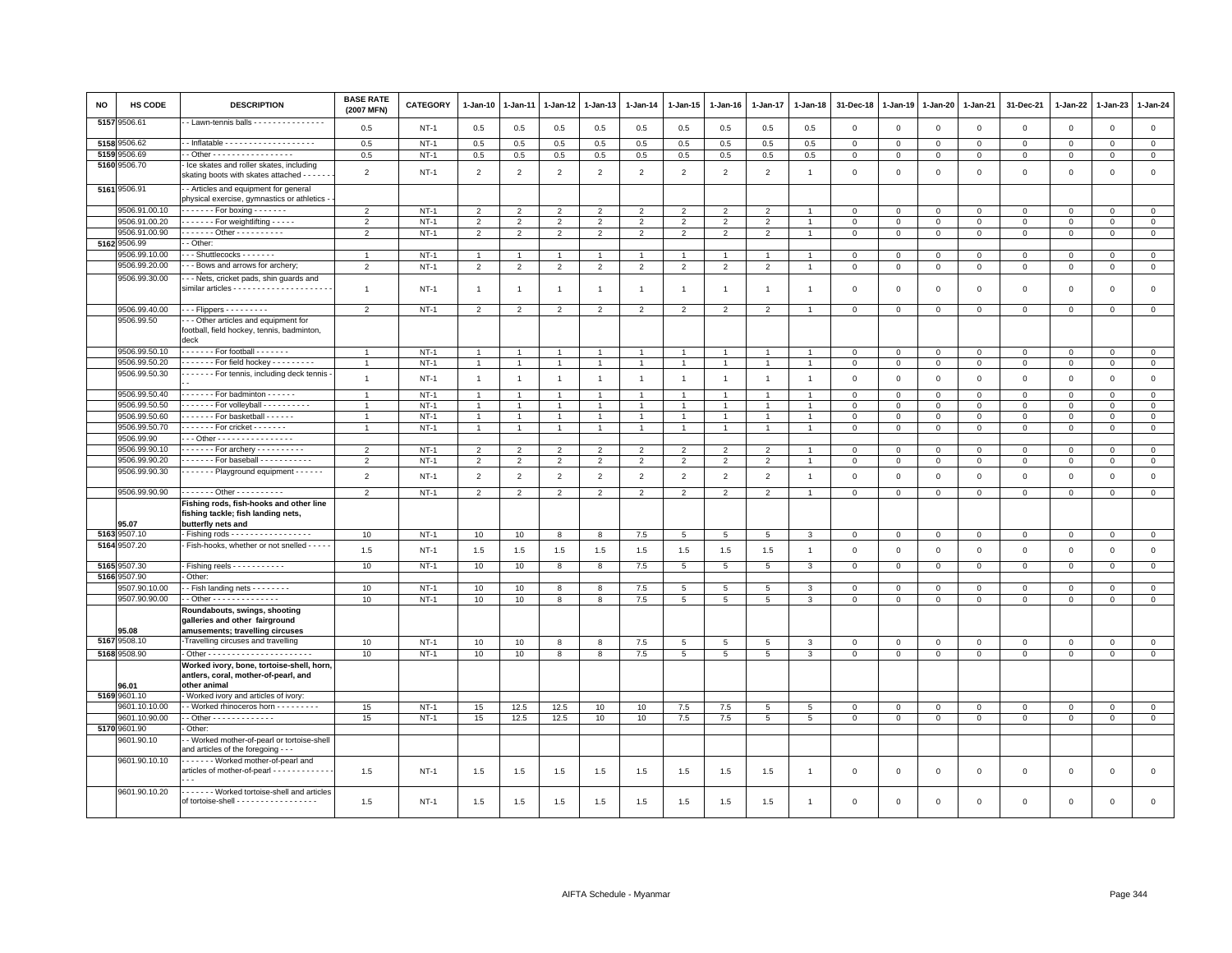| <b>NO</b> | <b>HS CODE</b>        | <b>DESCRIPTION</b>                                                                                                                                                                | <b>BASE RATE</b><br>(2007 MFN) | <b>CATEGORY</b> | 1-Jan-10        | 1-Jan-11        | 1-Jan-12        | 1-Jan-13       | 1-Jan-14        | 1-Jan-15        | 1-Jan-16       | 1-Jan-17                | 1-Jan-18       | 31-Dec-18              | 1-Jan-19     | 1-Jan-20     | 1-Jan-21     | 31-Dec-21    | 1-Jan-22     | 1-Jan-23       | $1 - Jan-24$        |
|-----------|-----------------------|-----------------------------------------------------------------------------------------------------------------------------------------------------------------------------------|--------------------------------|-----------------|-----------------|-----------------|-----------------|----------------|-----------------|-----------------|----------------|-------------------------|----------------|------------------------|--------------|--------------|--------------|--------------|--------------|----------------|---------------------|
|           | 0601.90.20            |                                                                                                                                                                                   |                                |                 |                 |                 |                 |                |                 |                 |                |                         |                |                        |              |              |              |              |              |                |                     |
|           | 9601.90.20.10         | - - - - - - Worked bone and articles of                                                                                                                                           | 5                              | $NT-1$          | 5               | 5               | 5               | $\overline{4}$ | $\overline{4}$  | $\overline{4}$  | 3              | 3                       | $\overline{2}$ | $\mathbf 0$            | $\mathsf 0$  | 0            | $\mathsf 0$  | $\mathbf 0$  | $\Omega$     | $\mathbf 0$    | $\mathbf 0$         |
|           | 9601.90.20.90         | ------ Other ---------                                                                                                                                                            | 5                              | $NT-1$          | $\overline{5}$  | 5               | 5               | $\overline{4}$ | $\overline{4}$  | $\overline{4}$  | 3              | 3                       | $\overline{2}$ | $\mathbf 0$            | $\mathbf 0$  | $\mathbf 0$  | $\,0\,$      | $\mathbf 0$  | $\mathbf 0$  | $\mathbf 0$    | $\overline{0}$      |
|           | 96.02                 | Worked vegetable or mineral carving<br>material and articles of these materials;<br>moulded or                                                                                    |                                |                 |                 |                 |                 |                |                 |                 |                |                         |                |                        |              |              |              |              |              |                |                     |
|           | 5171 9602.00          | Gelatin capsules for pharmaceutical                                                                                                                                               |                                |                 |                 |                 |                 |                |                 |                 |                |                         |                |                        |              |              |              |              |              |                |                     |
|           | 9602.00.10.00         | Gelatin capsules for pharmaceutical                                                                                                                                               | $5\phantom{.0}$                | $NT-1$          | $5\phantom{.0}$ | $\sqrt{5}$      | $5\phantom{.0}$ | $\overline{4}$ | $\overline{4}$  | $\overline{4}$  | $\mathbf{3}$   | $\mathbf{3}$            | $\overline{2}$ | $\mathbf 0$            | $\mathsf 0$  | $\mathsf 0$  | $\mathsf 0$  | $\mathsf 0$  | $\,0\,$      | $\mathsf 0$    | $\mathsf 0$         |
|           | 9602.00.90            |                                                                                                                                                                                   |                                |                 |                 |                 |                 |                |                 |                 |                |                         |                |                        |              |              |              |              |              |                |                     |
|           | 9602.00.90.10         | - - - - - - Worked vegetable carving<br>material and articles there of - - - - - - - - -<br>$\cdots$                                                                              | 5                              | <b>NT-1</b>     | $\overline{5}$  | 5               | 5               | $\overline{4}$ | $\overline{4}$  | $\overline{4}$  | 3              | 3                       | 2              | $\,0\,$                | $^{\circ}$   | 0            | $\mathbf 0$  | $\mathsf 0$  | $^{\circ}$   | $\mathbf 0$    | $\mathbf 0$         |
|           | 9602.00.90.20         | ------ Worked mineral carving material<br>and articles there of                                                                                                                   | 5                              | $NT-1$          | $5\phantom{.0}$ | $\overline{5}$  | $5\phantom{.0}$ | $\overline{4}$ | $\overline{4}$  | $\overline{4}$  | 3              | $\overline{\mathbf{3}}$ | $\overline{2}$ | $\,0\,$                | $\mathsf 0$  | $\mathbf 0$  | $\,0\,$      | $\mathsf 0$  | $\,0\,$      | $\mathbf 0$    | $\mathsf 0$         |
|           | 9602.00.90.30         | Moulded or curved articles of<br>wax, of natural gums or of natural resins                                                                                                        | 5                              | $NT-1$          | $\overline{5}$  | 5               | 5               | $\overline{4}$ | $\overline{4}$  | $\overline{4}$  | 3              | 3                       | $\overline{2}$ | $\mathsf 0$            | $\mathbf 0$  | $\mathsf 0$  | $\mathsf 0$  | $\mathsf 0$  | $\mathbf 0$  | $\mathsf 0$    | $\mathsf 0$         |
|           |                       |                                                                                                                                                                                   |                                |                 |                 |                 |                 |                |                 |                 |                |                         |                |                        |              |              |              |              |              |                |                     |
|           | 9602.00.90.90         | . - Other                                                                                                                                                                         | 5                              | $NT-1$          | $5\phantom{.0}$ | 5               | $5\phantom{.0}$ | $\overline{4}$ | $\overline{4}$  | $\overline{4}$  | $\mathcal{R}$  | $\mathbf{3}$            | $\overline{2}$ | $\mathsf 0$            | $\mathsf 0$  | $\mathsf 0$  | $\mathsf 0$  | $\circ$      | $\mathbf 0$  | $\mathsf 0$    | $\mathsf 0$         |
|           | 96.03<br>5172 9603.10 | Brooms, brushes (including brushes<br>constituting parts of machines,<br>appliances or vehicles)<br>Brooms and brushes, consisting of twigs<br>or other vegetable materials bound |                                |                 |                 |                 |                 |                |                 |                 |                |                         |                |                        |              |              |              |              |              |                |                     |
|           | 9603.10.10.00         | - Brushes                                                                                                                                                                         | 5                              | $NT-1$          | 5               | 5               | 5               | $\overline{4}$ | $\overline{4}$  | $\overline{4}$  | 3              | 3                       | $\mathcal{P}$  |                        | $^{\circ}$   | $\mathsf 0$  | $\mathsf 0$  | $\mathbf 0$  | $\Omega$     | $\mathbf 0$    | $\mathsf 0$         |
|           | 9603.10.20.00         | - Brooms                                                                                                                                                                          | 7.5                            | $NT-1$          | 7.5             | 7.5             | 7.5             | 6              | $\,6\,$         | 5               | 5              | 5                       | 3              | $\,0\,$<br>$\mathbf 0$ | $\mathsf 0$  | $\mathbf{O}$ | $\mathbf 0$  | $\mathbf 0$  | $\mathbf 0$  | $\mathbf 0$    | $\mathsf 0$         |
|           | 5173 9603.21          | - Tooth brushes, including dental-plate<br>brushes                                                                                                                                | 5                              | $NT-1$          | 5               | 5               | 5               | $\overline{4}$ | $\overline{4}$  | $\overline{4}$  | 3              | $\overline{3}$          | $\overline{2}$ | $\mathbf 0$            | 0            | $\mathbf 0$  | $\mathsf 0$  | 0            | $^{\circ}$   | $\mathbf 0$    | $\mathbf 0$         |
|           | 5174 9603.29          | - Other                                                                                                                                                                           | 5                              | $NT-1$          | $5\phantom{.0}$ | $5\phantom{.0}$ | $5\phantom{.0}$ | $\overline{4}$ | $\overline{4}$  | $\overline{4}$  | 3              | $\overline{3}$          | $\overline{2}$ | $\mathsf 0$            | $\mathbf 0$  | $\mathbf{0}$ | $\mathbf 0$  | $\circ$      | $\mathbf 0$  | $\mathbf 0$    | $\overline{0}$      |
|           | 5175 9603.30          | Artists' brushes, writing brushes and<br>similar brushes for the application of<br>cosmetics - -                                                                                  |                                |                 |                 |                 |                 |                |                 |                 |                |                         |                |                        |              |              |              |              |              |                |                     |
|           | 9603.30.00.10         | . - Artists, brushes                                                                                                                                                              | 5                              | $NT-1$          | $5\overline{5}$ | 5               | 5               | $\overline{4}$ | $\overline{4}$  | $\overline{4}$  | 3              | 3                       | $\overline{2}$ | $\mathbf 0$            | 0            | $\mathbf 0$  | $\mathbf 0$  | $\mathbf 0$  | $^{\circ}$   | $\mathbf 0$    | $\mathbf 0$         |
|           | 9603.30.00.90         | $\cdots$ Other                                                                                                                                                                    | 5                              | $NT-1$          | 5               | 5               | 5               | $\overline{4}$ | $\overline{4}$  | $\overline{4}$  | $\mathbf{3}$   | $\mathbf{3}$            | $\overline{2}$ | $\mathbf 0$            | $\mathsf 0$  | $\mathsf 0$  | $\mathbf 0$  | $\mathbf 0$  | $\mathsf 0$  | $\mathsf 0$    | $\overline{0}$      |
|           | 5176 9603.40          | Paint, distemper, varnish or similar<br>brushes (other than brushes of subheading<br>9603.30                                                                                      |                                |                 |                 |                 |                 |                |                 |                 |                |                         |                |                        |              |              |              |              |              |                |                     |
|           | 9603.40.00.10         | - - - - - - Paint, distemper, varnish or<br>similar brushes                                                                                                                       | 5                              | $NT-1$          | $\,$ 5 $\,$     | $5\phantom{.0}$ | $\overline{5}$  | $\overline{4}$ | $\overline{4}$  | $\overline{4}$  | 3              | $\mathbf{3}$            | $\overline{2}$ | $\mathbf 0$            | $\mathbf{0}$ | $\,0\,$      | $\mathsf 0$  | $\mathsf 0$  | $\mathbf 0$  | $\mathbf 0$    | $\mathsf{O}\xspace$ |
|           | 9603.40.00.20         | Paint pads and rollers                                                                                                                                                            | 5                              | $NT-1$          | $5\phantom{.0}$ | $5\overline{5}$ | $5\phantom{.0}$ | $\overline{4}$ | $\overline{4}$  | $\overline{4}$  | 3              | $\mathbf{3}$            | $\overline{2}$ | $\mathbf 0$            | $\mathbf{0}$ | $\mathbf{0}$ | $\mathbf 0$  | $\mathbf{0}$ | $\mathbf 0$  | $\overline{0}$ | $\mathsf 0$         |
|           | 5177 9603.50          | Other brushes constituting parts of                                                                                                                                               |                                |                 |                 |                 |                 |                |                 |                 |                |                         |                |                        |              |              |              |              |              |                |                     |
|           |                       | machines, appliances or vehicles                                                                                                                                                  | $\overline{1}$                 | $NT-1$          | $\overline{1}$  | $\overline{1}$  | $\overline{1}$  | $\overline{1}$ | $\mathbf{1}$    | $\overline{1}$  | $\overline{1}$ | $\overline{1}$          | $\overline{1}$ | $\mathsf 0$            | $\mathsf 0$  | $\mathsf 0$  | $\mathsf 0$  | $\mathbf{O}$ | $\mathbf 0$  | $\mathsf 0$    | $\mathsf{O}\xspace$ |
|           | 5178 9603.90          | Other:                                                                                                                                                                            |                                |                 |                 |                 |                 |                |                 |                 |                |                         |                |                        |              |              |              |              |              |                |                     |
|           | 9603.90.10.00         | - Prepared knots and tufts for broom or<br>orush making                                                                                                                           | 7.5                            | $NT-1$          | 7.5             | 7.5             | 7.5             | 6              | 6               | 5               | 5              | 5                       | 3              | $\mathsf 0$            | $\Omega$     | $\mathbf 0$  | $\mathbf 0$  | $\mathbf 0$  | $\Omega$     | $\mathbf 0$    | $\mathsf 0$         |
|           | 9603.90.20.00         | - Hand-operated mechanical floor<br>sweepers, not motorised                                                                                                                       | 7.5                            | $NT-1$          | 7.5             | 7.5             | 7.5             | 6              | 6               | 5               | 5              | 5                       | 3              | $\mathsf 0$            | $\mathsf 0$  | $\mathsf 0$  | $\mathbf 0$  | $\mathsf 0$  | $\mathbf 0$  | $\mathsf 0$    | $\mathsf 0$         |
|           | 9603.90.30.00         | - Lavatory brushes                                                                                                                                                                | 7.5                            | $NT-1$          | 7.5             | 7.5             | 7.5             | 6              | $6\phantom{.0}$ | $5\phantom{.0}$ | 5              | $\overline{5}$          | 3              | $\mathsf 0$            | $\Omega$     | $\mathbf 0$  | $\mathbf 0$  | $\mathbf 0$  | $\Omega$     | $\mathbf 0$    | $\overline{0}$      |
|           | 9603.90.40.00         | - Other brushes                                                                                                                                                                   | 5                              | $NT-1$          | $5\overline{5}$ | 5               | 5               | $\overline{4}$ | $\overline{4}$  | $\overline{4}$  | 3              | 3                       | $\overline{2}$ | $\mathbf 0$            | 0            | $\mathbf 0$  | $\mathsf 0$  | $\mathbf 0$  | 0            | $\mathbf 0$    | $\mathbf 0$         |
|           |                       | - Other:                                                                                                                                                                          |                                |                 |                 |                 |                 |                |                 |                 |                |                         |                |                        |              |              |              |              |              |                |                     |
|           | 9603.90.91.00         | -- Parts for heading 9603.90.10                                                                                                                                                   | 7.5                            | $NT-1$          | 7.5             | 7.5             | 7.5             | 6              | 6               | $5\overline{5}$ | 5              | 5                       | 3              | $\mathbf 0$            | $\mathbf 0$  | $\mathbf{0}$ | $\mathbf 0$  | $\mathbf{0}$ | $\Omega$     | $\mathbf{0}$   | $\mathbf{0}$        |
|           | 9603.90.99.10         | - - Other - - - - - - - - - - - -<br>$\cdots$ - - - Brooms                                                                                                                        | 7.5                            | $NT-1$          | 7.5             | 7.5             | $7.5\,$         | 6              |                 | 5               | 5              | 5                       | 3              | $\mathsf 0$            | $\mathsf 0$  | $\mathsf 0$  | $\mathbf 0$  | $\mathsf 0$  | $\mathbf 0$  | $\mathsf 0$    | $\mathsf 0$         |
|           | 9603.90.99.20         | $---$ Mops                                                                                                                                                                        | 7.5                            | $NT-1$          | 7.5             | 7.5             | 7.5             | 6              | 6<br>6          | $5\overline{5}$ | 5              | 5                       | 3              | $\mathbf 0$            | $\mathsf 0$  | 0            | $\mathsf 0$  | $\mathbf 0$  | 0            | $\mathbf 0$    | $\mathbf 0$         |
|           | 9603.90.99.30         | ------ Feather dusters                                                                                                                                                            | 7.5                            | $NT-1$          | 7.5             | 7.5             | 7.5             | 6              | $6\phantom{.0}$ | 5               | 5              | $\overline{5}$          | 3              | $\mathbf 0$            | $\mathsf 0$  | $\mathbf 0$  | $\mathsf 0$  | $\mathbf 0$  | $\Omega$     | $\mathbf 0$    | $\mathsf 0$         |
|           | 9603.90.99.90         | $- - - - -$ Other                                                                                                                                                                 | 7.5                            | $NT-1$          | 7.5             | 7.5             | 7.5             | 6              | 6               | $5\overline{5}$ | 5              | 5                       | 3              | $\mathbf 0$            | $\mathsf 0$  | $\mathsf 0$  | $\mathsf 0$  | $\mathbf 0$  | $\mathbf 0$  | $\mathbf 0$    | $\mathbf 0$         |
|           | 96.04                 | Hand sieves and hand riddles.                                                                                                                                                     |                                |                 |                 |                 |                 |                |                 |                 |                |                         |                |                        |              |              |              |              |              |                |                     |
| 5179      | 9604.00               | Hand sieves and hand riddles                                                                                                                                                      |                                |                 |                 |                 |                 |                |                 |                 |                |                         |                |                        |              |              |              |              |              |                |                     |
|           | 9604.00.10.00         | - Of metal                                                                                                                                                                        | 7.5                            | $NT-1$          | 7.5             | 7.5             | 7.5             | 6              | 6               | 5               | 5              | 5                       | 3              | $\mathbf 0$            | $\mathsf 0$  | $\mathbf 0$  | $\mathsf 0$  | $\mathbf 0$  | $\Omega$     | $\mathbf 0$    | $\mathsf 0$         |
|           | 9604.00.90.00         | - Other                                                                                                                                                                           | 5                              | $NT-1$          | $5\overline{5}$ | $5^{\circ}$     | $5^{\circ}$     | $\overline{4}$ | $\overline{4}$  | $\overline{4}$  | 3              | 3                       | 2              | $\mathbf{0}$           | $\mathbf 0$  | $\mathbf 0$  | $\mathbf{0}$ | $\mathbf{0}$ | $\mathbf{0}$ | $\mathbf{0}$   | $\mathbf{0}$        |
|           | 96.05                 | Travel sets for personal toilet, sewing or<br>shoe or clothes cleaning.                                                                                                           |                                |                 |                 |                 |                 |                |                 |                 |                |                         |                |                        |              |              |              |              |              |                |                     |
|           | 5180 9605.00          | Travel sets for personal toilet,------                                                                                                                                            |                                |                 |                 |                 |                 |                |                 |                 |                |                         |                |                        |              |              |              |              |              |                |                     |
|           | 9605.00.10.00         | - For personal toilet                                                                                                                                                             | 10                             | $NT-1$          | 10              | 10              | 8               | 8              | 7.5             | 5               | 5              | 5                       |                | $^{\circ}$             | 0            | 0            | $^{\circ}$   | $\Omega$     | 0            | 0              | $\mathbf 0$         |
|           | 9605.00.90.00         | $-$ Other - - - - - - - - - - - - - -                                                                                                                                             | $\overline{5}$                 | $NT-1$          | 5               | $\overline{5}$  | $5^{\circ}$     | $\overline{a}$ | $\Delta$        | $\overline{a}$  | $\mathbf{a}$   | $\mathbf{a}$            | $\mathcal{L}$  | $\Omega$               | $\Omega$     | $\Omega$     | $\Omega$     | $\Omega$     | $\Omega$     | $\Omega$       | $\Omega$            |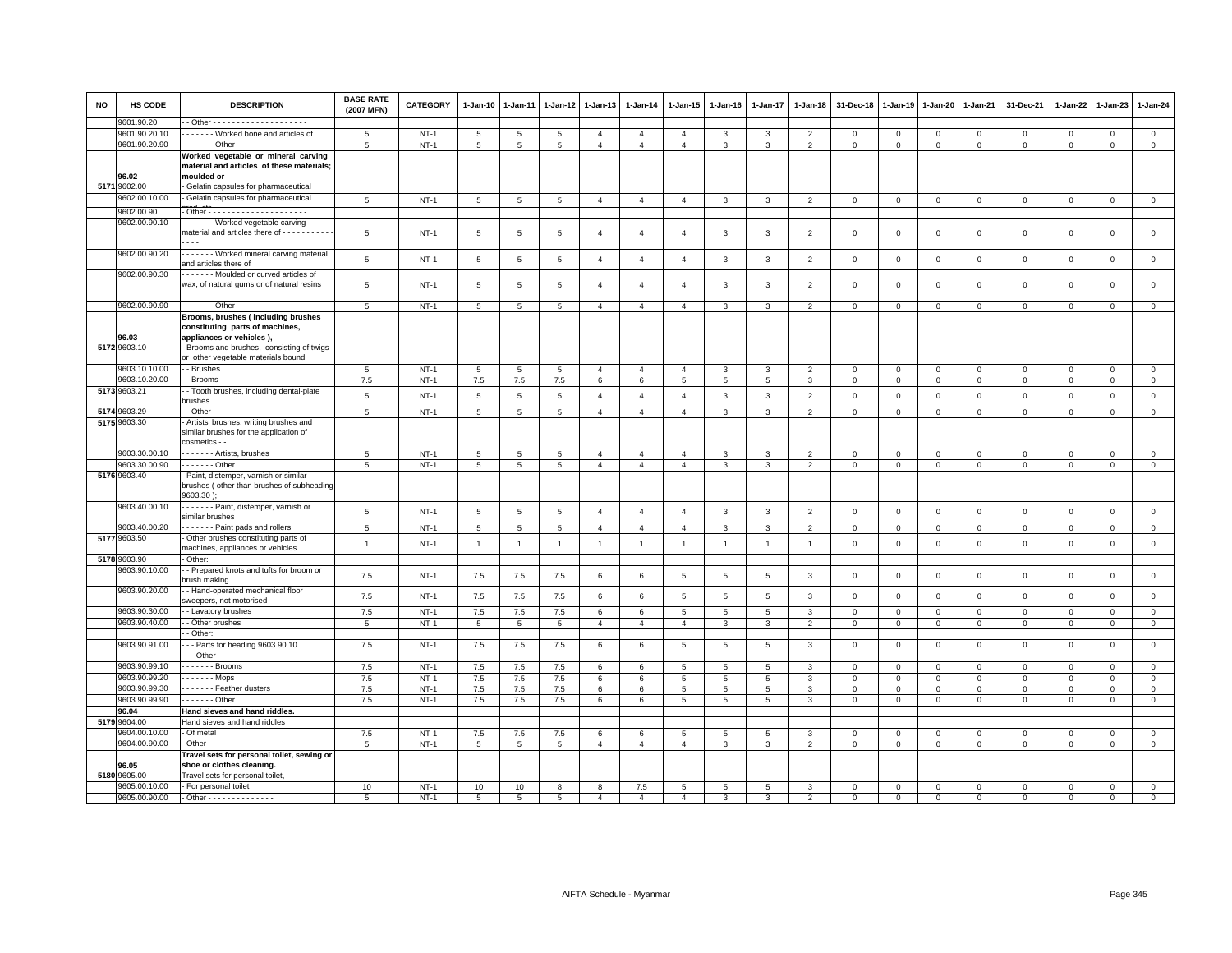| <b>NO</b>    | HS CODE                        | <b>DESCRIPTION</b>                                                                            | <b>BASE RATE</b><br>(2007 MFN) | CATEGORY         | 1-Jan-10                     | $1 - Jan-11$            | 1-Jan-12            | 1-Jan-13            | 1-Jan-14          | 1-Jan-15          | 1-Jan-16                         | $1 - Jan-17$                     | 1-Jan-18            | 31-Dec-18                               | 1-Jan-19                   | 1-Jan-20                    | 1-Jan-21                    | 31-Dec-21               | 1-Jan-22                   | 1-Jan-23                   | $1 - Jan-24$                   |
|--------------|--------------------------------|-----------------------------------------------------------------------------------------------|--------------------------------|------------------|------------------------------|-------------------------|---------------------|---------------------|-------------------|-------------------|----------------------------------|----------------------------------|---------------------|-----------------------------------------|----------------------------|-----------------------------|-----------------------------|-------------------------|----------------------------|----------------------------|--------------------------------|
|              |                                | Buttons, press - fasteners, snap -<br>fasteners and press - studs, button                     |                                |                  |                              |                         |                     |                     |                   |                   |                                  |                                  |                     |                                         |                            |                             |                             |                         |                            |                            |                                |
|              | 96.06<br>5181 9606.10          | moulds and other parts of<br>- Press-fasteners, snap-fasteners and press                      | $\mathbf{3}$                   | $NT-1$           | $\mathbf{3}$                 | $\overline{\mathbf{3}}$ | $\mathbf{3}$        | $\mathbf{3}$        | 3                 | $\mathbf{3}$      | $\overline{2}$                   | $\overline{2}$                   | $\overline{1}$      | $\mathbf 0$                             | $\mathbf 0$                | $\mathbf 0$                 | $\mathbf 0$                 | $\mathbf 0$             | 0                          | $\mathbf 0$                | $\mathsf 0$                    |
| 5182         | 9606.21                        | studs and parts therefor -<br>- Of plastics, not covered with textile                         | 3                              | $NT-1$           | $\mathbf{3}$                 | $\mathbf{3}$            | $\mathbf{3}$        | $\mathbf{3}$        | 3                 | $\mathbf{3}$      | 2                                | 2                                | $\overline{1}$      | $\mathbf{0}$                            | $\mathbf 0$                | $\mathbf{0}$                | $\mathbf{0}$                | $\mathbf{0}$            | $\Omega$                   | $\circ$                    | $\mathbf{0}$                   |
|              | 5183 9606.22                   | - - Of base metal, not covered with textile                                                   | 3                              | $NT-1$           | $\mathbf{3}$                 | $\mathbf{3}$            | $\mathbf{3}$        | $\mathbf{3}$        | $\mathbf{3}$      | $\mathbf{3}$      | $\overline{2}$                   | $\overline{2}$                   | $\overline{1}$      | $\mathbf 0$                             | $\mathsf 0$                | $\mathsf 0$                 | $\mathbf 0$                 | $\mathbf 0$             | $\Omega$                   | $\mathbf{0}$               | $\mathsf 0$                    |
|              | 5184 9606.29                   | material<br>- Other                                                                           | 3                              | $NT-1$           | $\mathbf{3}$                 | 3                       | $\mathbf{3}$        | $\mathbf{3}$        | $\mathbf{3}$      | 3                 | $\overline{2}$                   | $\overline{2}$                   |                     | $\mathbf 0$                             | $\mathsf 0$                | $\mathsf 0$                 | $\mathbf 0$                 | $\mathsf 0$             | $\mathbf 0$                | $\mathsf 0$                | $\mathsf 0$                    |
|              | 5185 9606.30                   | Button moulds and other parts of buttons;<br>button blanks                                    | 3                              | $NT-1$           | $\mathbf{3}$                 | $\overline{\mathbf{3}}$ | $\mathbf{3}$        | $\mathbf{3}$        | $\mathbf{3}$      | $\mathbf{3}$      | $\overline{2}$                   | $\overline{2}$                   | $\overline{1}$      | $\mathbf 0$                             | $\mathbf 0$                | $\mathbf 0$                 | $\mathbf{0}$                | $\mathbf{0}$            | $\Omega$                   | $\mathbf{0}$               | $\mathsf 0$                    |
|              | 96.07                          | Slide fasteners and parts thereof.                                                            |                                |                  |                              |                         |                     |                     |                   |                   |                                  |                                  |                     |                                         |                            |                             |                             |                         |                            |                            |                                |
|              | 5186 9607.11                   | - Fitted with chain scoops of base metal -                                                    | $\overline{2}$                 | $NT-1$           | $\overline{2}$               | $\overline{2}$          | $\overline{2}$      | $\overline{2}$      | $\overline{2}$    | $\overline{2}$    | $\overline{2}$                   | $\overline{2}$                   | $\overline{1}$      | $\mathbf 0$                             | $\mathsf 0$                | $\mathsf 0$                 | $\mathbf 0$                 | $\mathsf 0$             | $\Omega$                   | $\mathsf 0$                | $\mathbf 0$                    |
|              | 5187 9607.19                   | - - Other                                                                                     | $\mathfrak{p}$                 | $NT-1$           | $\overline{2}$               | $\overline{2}$          | $\overline{2}$      | $\overline{2}$      | $\overline{2}$    | $\overline{2}$    | $\overline{2}$                   | $\overline{2}$                   |                     | $\mathbf 0$                             | $\mathbf 0$                | $\mathsf 0$                 | $\mathbf 0$                 | $\mathbf 0$             | $\Omega$                   | $\mathbf{0}$               | $\mathbb O$                    |
|              | 5188 9607.20                   | - Parts                                                                                       | 2                              | $NT-1$           | 2                            | $\overline{2}$          | $\overline{2}$      | $\overline{2}$      | $\overline{2}$    | $\overline{2}$    | $\overline{2}$                   | 2                                |                     | $\mathbf 0$                             | $\mathbf 0$                | $\mathbf{0}$                | $\mathbf{0}$                | $\mathbf 0$             | $\circ$                    | $\mathbf 0$                | $\mathbf{0}$                   |
|              | 96.08                          | Ball point pens; felt tipped and other<br>porous - tipped pens and markers;<br>fountain pens, |                                |                  |                              |                         |                     |                     |                   |                   |                                  |                                  |                     |                                         |                            |                             |                             |                         |                            |                            |                                |
|              | 5189 9608.10                   | - - Other:                                                                                    | 3                              | <b>ST</b>        | $\mathbf{3}$                 | 3                       | 3                   | $\mathbf{3}$        | 3                 | 3                 | 3                                | 3                                | 3                   | $\mathbf{3}$                            | 3                          | 3                           | 3                           | 3                       | 3                          | 3                          | $\mathbf{3}$                   |
|              | 5190 9608.20                   | - Felt tipped and other porous-tipped pens                                                    | $\mathbf{3}$                   | <b>ST</b>        | $\mathbf{3}$                 | $\overline{\mathbf{3}}$ | $\mathbf{3}$        | $\mathbf{3}$        | $\mathbf{3}$      | $\mathbf{3}$      | $\mathbf{3}$                     | $\mathbf{3}$                     | $\mathbf{3}$        | 3                                       | 3                          | 3                           | $\mathbf{3}$                | $\mathbf{3}$            | $\mathbf{3}$               | $\mathbf{3}$               | $\mathbf{3}$                   |
| 5191         | 9608.31                        | -- Indian ink drawing pens                                                                    | 3                              | $NT-1$           | 3                            | 3                       | $\mathbf{3}$        | 3                   | $\mathbf{3}$      | 3                 | $\overline{2}$                   | $\overline{2}$                   |                     | $\mathbf 0$                             | $\mathbf 0$                | $\mathsf 0$                 | $\mathbf 0$                 | $\mathsf 0$             | $\Omega$                   | $\mathsf 0$                | $\mathbf{0}$                   |
| 5192<br>5193 | 9608.39<br>9608.40             | - Other<br>- Propelling or sliding pencils                                                    | 3<br>3                         | $NT-1$<br>$NT-1$ | $\mathbf{3}$<br>$\mathbf{3}$ | 3<br>3                  | 3<br>3              | 3<br>3              | 3<br>3            | 3<br>3            | $\overline{2}$<br>$\overline{2}$ | $\overline{2}$<br>$\overline{2}$ |                     | $\mathbf 0$<br>$\mathbf 0$              | $\mathbf 0$<br>$\mathbf 0$ | $\mathbf 0$<br>$\mathbf 0$  | $\mathbf{0}$<br>$\mathbf 0$ | $\Omega$<br>$\mathbf 0$ | $\Omega$<br>0              | $\Omega$<br>$\mathbf 0$    | $\mathsf 0$<br>$\mathsf 0$     |
| 5194         | 9608.50                        | Sets of articles from two or more of the                                                      |                                |                  |                              |                         |                     |                     |                   |                   |                                  |                                  |                     |                                         |                            |                             |                             |                         |                            |                            |                                |
|              | 5195 9608.60                   | foregoing subheadings<br>- Refills for ball point pens, comprising the                        | $\mathbf{3}$                   | $NT-1$           | $\mathbf{3}$                 | $\overline{\mathbf{3}}$ | $\mathbf{3}$        | $\mathbf{3}$        | $\mathbf{3}$      | $\mathbf{3}$      | $\overline{2}$                   | $\overline{2}$                   | $\overline{1}$      | $\mathbf 0$                             | $\mathbf 0$                | $\mathsf 0$                 | $\mathbf 0$                 | $\mathsf 0$             | $\mathbf 0$                | $\mathsf 0$                | $\mathsf 0$                    |
|              |                                | ball point and ink-reservoir                                                                  | 3                              | $NT-1$           | $\mathbf{3}$                 | 3                       | 3                   | $\mathbf{3}$        | $\mathbf{3}$      | 3                 | $\overline{2}$                   | $\overline{2}$                   | $\mathbf{1}$        | $\mathbf 0$                             | $\mathsf 0$                | $\mathbf 0$                 | $\mathbf 0$                 | $\mathsf 0$             | $\mathbf 0$                | $\mathsf 0$                | $\mathsf 0$                    |
|              | 5196 9608.91                   | - Pen nibs and nib points                                                                     |                                |                  |                              |                         |                     |                     |                   |                   |                                  |                                  |                     |                                         |                            |                             |                             |                         |                            |                            |                                |
|              | 9608.91.10.00<br>9608.91.90.00 | --- Of gold or gold-plated<br>--- Other                                                       | 7.5<br>$\mathbf{3}$            | $NT-1$<br>$NT-1$ | 7.5<br>$\mathbf{3}$          | 7.5<br>$\mathbf{3}$     | 7.5<br>$\mathbf{3}$ | 6<br>$\mathbf{3}$   | 6<br>$\mathbf{3}$ | 5<br>$\mathbf{3}$ | 5<br>2                           | 5<br>$\overline{2}$              | 3<br>$\overline{1}$ | $\overline{0}$<br>$\mathbf{0}$          | $\mathbf 0$<br>$\circ$     | $\mathbf 0$<br>$\mathbf{0}$ | $\overline{0}$<br>$\circ$   | $^{\circ}$<br>$\circ$   | $\mathbf 0$<br>$\mathbf 0$ | $^{\circ}$<br>$\mathbf{0}$ | $\overline{0}$<br>$\mathbf{0}$ |
|              | 5197 9608.99                   | - Other                                                                                       |                                |                  |                              |                         |                     |                     |                   |                   |                                  |                                  |                     |                                         |                            |                             |                             |                         |                            |                            |                                |
|              | 9608.99.10.00                  | - - Duplicating styles                                                                        | 3                              | <b>ST</b>        | $\mathbf{3}$                 | 3                       | 3                   | 3                   | 3                 | 3                 | 3                                | 3                                | 3                   | $\mathbf{3}$                            | 3                          | 3                           | 3                           | 3                       | 3                          | 3                          | $\mathbf{3}$                   |
|              | 9608.99.90.00                  | $- -$ Other<br>Pencils (other than pencils of heading                                         | 3                              | ST               | $\mathbf{3}$                 | 3                       | 3                   | 3                   | 3                 | 3                 | 3                                | 3                                | 3                   | $\mathbf{3}$                            | 3                          | 3                           | 3                           | 3                       | 3                          | 3                          | $\mathbf{3}$                   |
|              | 96.09                          | 96.08), crayons, pencil leads, pastels,<br>drawing                                            |                                |                  |                              |                         |                     |                     |                   |                   |                                  |                                  |                     |                                         |                            |                             |                             |                         |                            |                            |                                |
|              | 5198 9609.10                   | - Pencils and crayons, with leads encased<br>in a rigid sheath:                               |                                |                  |                              |                         |                     |                     |                   |                   |                                  |                                  |                     |                                         |                            |                             |                             |                         |                            |                            |                                |
|              | 9609.10.10.00<br>9609.10.90.00 | - - Black pencils<br>- - Other                                                                | 3<br>3                         | ST<br><b>ST</b>  | $\mathbf{3}$<br>$\mathbf{3}$ | 3<br>3                  | 3<br>3              | $\overline{3}$<br>3 | 3<br>3            | 3<br>$\mathbf{3}$ | 3<br>3                           | 3<br>3                           | 3<br>3              | $\overline{\mathbf{3}}$<br>$\mathbf{3}$ | 3<br>3                     | 3<br>3                      | 3<br>3                      | 3<br>3                  | 3<br>3                     | $\mathcal{R}$<br>3         | $\mathbf{3}$<br>$\mathbf{3}$   |
| 5199         | 9609.20                        | Pencil leads, black or coloured                                                               | 3                              | $NT-1$           | $\mathbf{3}$                 | 3                       | 3                   | 3                   | $\mathbf{3}$      | 3                 | $\overline{2}$                   | $\overline{\phantom{a}}$         |                     | $\mathbf 0$                             | $\mathbf 0$                | $\mathsf 0$                 | $\mathsf 0$                 | $\mathbf 0$             | $\mathbf 0$                | $\mathbf 0$                | $\mathsf{O}\xspace$            |
|              | 5200 9609.90                   | Other:                                                                                        |                                |                  |                              |                         |                     |                     |                   |                   |                                  |                                  |                     |                                         |                            |                             |                             |                         |                            |                            |                                |
|              | 9609.90.10.00                  | - Slate pencils for school slates                                                             | $\overline{1}$                 | $NT-1$           | 1                            |                         | -1                  | -1                  | $\mathbf{1}$      |                   |                                  |                                  |                     | $\mathbf 0$                             | $\mathbf 0$                | $\mathbf 0$                 | $\mathbf 0$                 | 0                       | 0                          | $\mathbf 0$                | $\mathbf 0$                    |
|              | 9609.90.20.00<br>9609.90.30.00 | - Writing and drawing chalks<br>- Pencils and crayons other than those of                     | 3                              | $NT-1$           | $\mathbf{3}$                 | 3                       | 3                   | 3                   | 3                 | 3                 | $\overline{2}$                   | $\overline{\phantom{0}}$         |                     | $\mathbf 0$                             | $\mathbf 0$                | $\Omega$                    | $\overline{0}$              | $\mathbf{0}$            | $\Omega$                   | $\mathbf{0}$               | $\mathsf 0$                    |
|              |                                | subheading 9609.10.00                                                                         | $\mathbf{3}$                   | $NT-1$           | $\mathbf{3}$                 | $\overline{\mathbf{3}}$ | 3                   | $\mathbf{3}$        | 3                 | $\mathbf{3}$      | $\overline{2}$                   | $\overline{2}$                   | $\overline{1}$      | $\mathbf 0$                             | $\mathbf 0$                | $\mathbf 0$                 | $\mathbf 0$                 | $\mathbf 0$             | 0                          | $\mathbf 0$                | $\mathsf 0$                    |
|              | 9609.90.90.00                  | - Other                                                                                       | 3                              | $NT-1$           | $\mathbf{3}$                 | 3                       | 3                   | 3                   | 3                 | 3                 | $\overline{2}$                   | $\overline{2}$                   | $\mathbf{1}$        | $\mathbf 0$                             | $\mathbf 0$                | $\mathbf 0$                 | $\mathbf{0}$                | $\mathbf 0$             | 0                          | $\mathbf 0$                | $\mathbf{0}$                   |
|              | 96.10                          | Slates and boards, with writing or<br>drawing surfaces, whether or not<br>framed.             |                                |                  |                              |                         |                     |                     |                   |                   |                                  |                                  |                     |                                         |                            |                             |                             |                         |                            |                            |                                |
| 5201         | 9610.00                        | Other                                                                                         |                                |                  |                              |                         |                     |                     |                   |                   |                                  |                                  |                     |                                         |                            |                             |                             |                         |                            |                            |                                |
|              | 9610.00.10.00<br>9610.00.90.00 | - School slates<br>Other                                                                      | $\mathbf{1}$                   | $NT-1$<br>$NT-1$ | $\overline{1}$               | $\overline{1}$<br>3     | $\mathbf{1}$        | $\overline{1}$      | $\overline{1}$    | $\overline{1}$    |                                  | $\overline{1}$<br>$\overline{2}$ |                     | $\overline{0}$                          | $\mathbf 0$                | $\mathbf 0$                 | $\mathbf 0$                 | $\mathbf{0}$            | $\Omega$                   | $\mathbf{0}$               | $\mathbf{0}$<br>$\mathbf{0}$   |
|              | 5202 9611.00                   | Date, sealing or numbering stamps<br>and the like (including devices for<br>printing or       | 3                              |                  | $\mathbf{3}$                 |                         | 3                   | 3                   | 3                 | 3                 | $\overline{2}$                   |                                  |                     | $\mathbf 0$                             | $\mathbf 0$                | $\mathbf 0$                 | $\mathbf 0$                 | 0                       | 0                          | $\mathbf 0$                |                                |
|              | 9611.00.00.10                  | ------- Date or numbering stamps                                                              | 7.5                            | $NT-1$           | $7.5\,$                      | 7.5                     | 7.5                 | 6                   | 6                 | 5                 | 5                                | 5                                | 3                   | $\mathbf 0$                             | $\mathbf 0$                | $\mathbf 0$                 | $\mathsf 0$                 | $\mathbf 0$             | $\mathbf 0$                | $\mathbf 0$                | $\mathsf 0$                    |
|              | 9611.00.00.20                  | $\cdots$ $\cdots$ - Sealing stamps                                                            | 7.5                            | $NT-1$           | $7.5\,$                      | $7.5\,$                 | 7.5                 | 6                   | 6                 | $5\overline{5}$   | 5                                | 5                                | 3                   | $\mathbf 0$                             | $\mathbf 0$                | $\mathbf 0$                 | $\mathbf{0}$                | $\mathbf 0$             | 0                          | $\mathbf 0$                | $\overline{0}$                 |
|              | 9611.00.00.90<br>5203 9612.10  | $- - - - -$ Other<br>Ribbons:                                                                 | 7.5                            | $NT-1$           | 7.5                          | $7.5\,$                 | 7.5                 | 6                   | 6                 | 5                 | 5                                | 5                                | 3                   | $\mathbf 0$                             | $\mathbf 0$                | $\mathbf 0$                 | $\mathbf 0$                 | $\mathbf 0$             | $\mathbf 0$                | $\mathbf{0}$               | $\mathbf{0}$                   |
|              | 9612.10.10.00                  | - Of textile fabric                                                                           | 1.5                            | $NT-1$           | 1.5                          | 1.5                     | 1.5                 | 1.5                 | 1.5               | 1.5               | 1.5                              | 1.5                              |                     | $\mathbf 0$                             | $\mathbf 0$                | $\mathbf 0$                 | $\mathbf 0$                 | $\Omega$                | 0                          | $\Omega$                   | $\mathsf 0$                    |
|              | 9612.10.90.00                  | - - Other                                                                                     | 1.5                            | $NT-1$           | 1.5                          | 1.5                     | 1.5                 | 1.5                 | 1.5               | 1.5               | 1.5                              | 1.5                              |                     | $\mathbf 0$                             | $\mathbf 0$                | $\Omega$                    | $\mathbf 0$                 | $\Omega$                | $\Omega$                   | $\Omega$                   | $\mathsf 0$                    |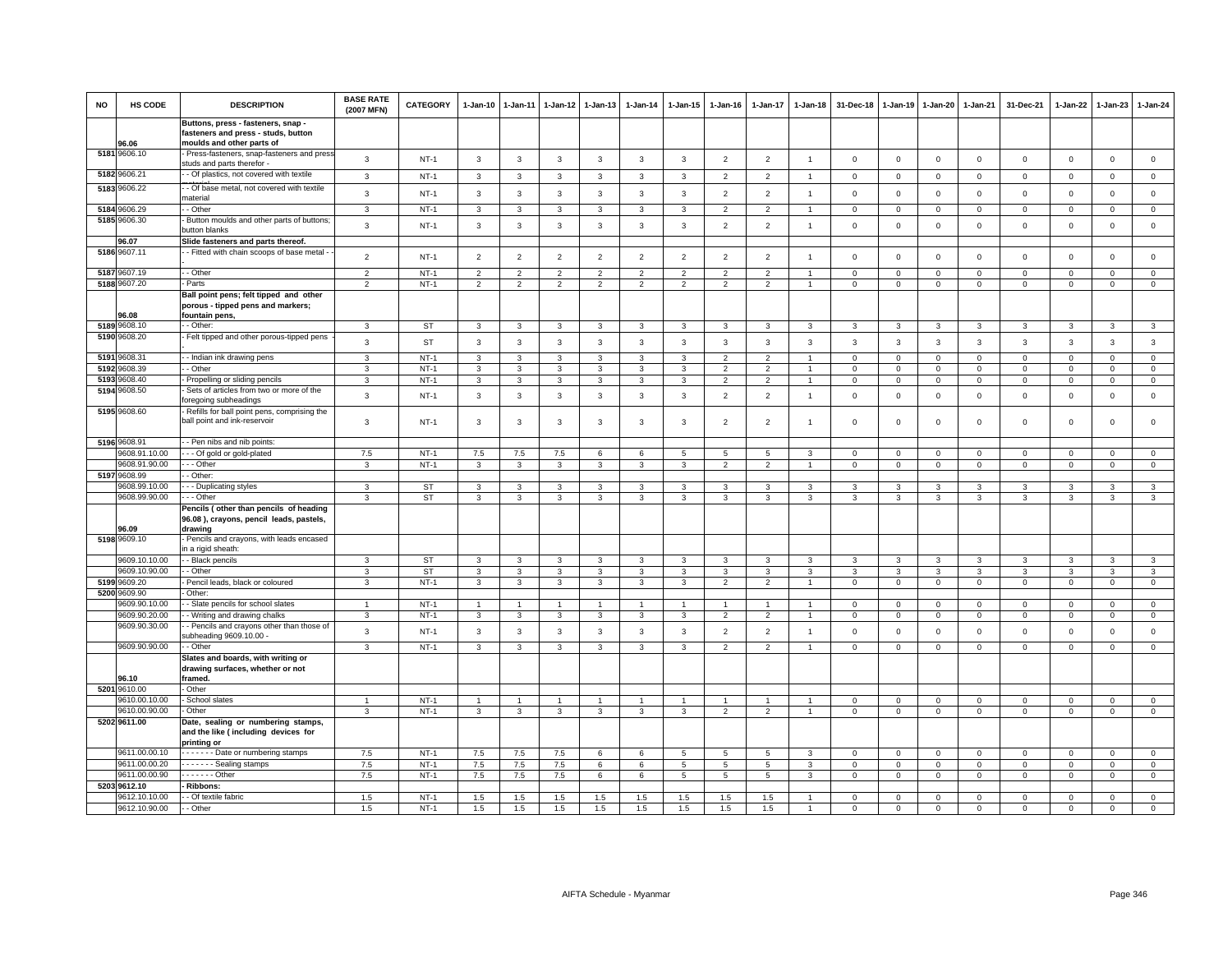| <b>NO</b> | <b>HS CODE</b> | <b>DESCRIPTION</b>                                                                              | <b>BASE RATE</b><br>(2007 MFN) | <b>CATEGORY</b> | 1-Jan-10       | 1-Jan-11     | 1-Jan-12 | 1-Jan-13     | 1-Jan-14     | 1-Jan-15     | 1-Jan-16       | 1-Jan-17                 | 1-Jan-18       | 31-Dec-18    | 1-Jan-19     | 1-Jan-20       | 1-Jan-21       | 31-Dec-21      | 1-Jan-22        | 1-Jan-23        | 1-Jan-24        |
|-----------|----------------|-------------------------------------------------------------------------------------------------|--------------------------------|-----------------|----------------|--------------|----------|--------------|--------------|--------------|----------------|--------------------------|----------------|--------------|--------------|----------------|----------------|----------------|-----------------|-----------------|-----------------|
|           | 5204 9612.20   | - Ink-pads                                                                                      | $\mathcal{R}$                  | $NT-1$          | $\mathbf{3}$   | 3            | 3        | 3            | 3            | 3            | $\overline{2}$ | $\overline{2}$           | $\overline{1}$ | $\mathbf 0$  | $\mathsf 0$  | $\mathbf{0}$   | $\circ$        | $\mathbf 0$    | $\circ$         | $\mathbf{0}$    | $\overline{0}$  |
|           | 96.13          | Cigarette lighters and other lighters,<br>whether or not mechanical or electrical,<br>and parts |                                |                 |                |              |          |              |              |              |                |                          |                |              |              |                |                |                |                 |                 |                 |
|           | 5205 9613.10   | - Pocket lighters, gas fuelled, non-refillable:                                                 |                                |                 |                |              |          |              |              |              |                |                          |                |              |              |                |                |                |                 |                 |                 |
|           | 9613.10.11.00  | - - Of plastics                                                                                 | 20                             | <b>ST</b>       | 20             | 19           | 18       | 17           | 16           | 15           | 12             | 10                       | 9              | 8            | 8            | 7.5            | 7.5            | 5              | 5               | 5               | 5               |
|           | 9613.10.19.00  | - - Other                                                                                       | 20                             | ST              | 20             | 19           | 18       | 17           | 16           | 15           | 12             | 10                       | 9              | 8            | 8            | $7.5$          | $7.5\,$        | 5              | 5               | 5               | $\,$ 5 $\,$     |
|           |                | - Other                                                                                         |                                |                 |                |              |          |              |              |              |                |                          |                |              |              |                |                |                |                 |                 |                 |
|           | 9613.10.91.00  | - - Of plastics                                                                                 | 20                             | ST              | 20             | 19           | 18       | 17           | 16           | 15           | 12             | 10                       | 9              | 8            | 8            | 7.5            | 7.5            | 5              | 5               | 5               | 5               |
|           | 9613.10.99.00  | - - - Other                                                                                     | 20                             | <b>ST</b>       | 20             | 19           | 18       | 17           | 16           | 15           | 12             | 10                       | 9              | 8            | 8            | 7.5            | 7.5            | 5              | 5               | 5               | $\overline{5}$  |
|           | 5206 9613.20   | Pocket lighters, gas fuelled, refillable:                                                       |                                |                 |                |              |          |              |              |              |                |                          |                |              |              |                |                |                |                 |                 |                 |
|           | 9613.20.11.00  | - Pistol shaped or revolver shaped:<br>- - Of plastics                                          |                                |                 |                |              |          |              |              |              |                |                          |                |              |              |                |                |                |                 |                 |                 |
|           | 9613.20.19.00  | - - Other                                                                                       | 20                             | <b>ST</b>       | 20             | 19           | 18       | 17           | 16           | 15           | 12             | 10                       | 9              | 8            | 8            | $7.5$          | $7.5\,$<br>7.5 | 5              | 5               | 5               | 5               |
|           |                | - Other:                                                                                        | 20                             | <b>ST</b>       | 20             | 19           | 18       | 17           | 16           | 15           | 12             | 10                       | $\mathsf g$    | 8            | 8            | 7.5            |                | $\overline{5}$ | 5               | 5               | $5\phantom{.0}$ |
|           | 9613.20.91.00  | - - Of plastics                                                                                 | 20                             | <b>ST</b>       | 20             | 19           | 18       | 17           | 16           | 15           | 12             | 10                       |                | 8            |              | 7.5            | 7.5            | 5              | 5               | 5               | $5\phantom{.0}$ |
|           | 9613.20.99.00  | - - - Other                                                                                     | 20                             | <b>ST</b>       | 20             |              |          | 17           | 16           | 15           | 12             | 10                       | 9              |              | 8            |                |                |                |                 |                 |                 |
|           | 5207 9613.80   | Other lighters:                                                                                 |                                |                 |                | 19           | 18       |              |              |              |                |                          | 9              | 8            | 8            | 7.5            | 7.5            | 5              | 5               | 5               | $5\overline{5}$ |
|           |                | - Pistol shaped or revolver shaped:                                                             |                                |                 |                |              |          |              |              |              |                |                          |                |              |              |                |                |                |                 |                 |                 |
|           | 9613.80.11.00  | - - Piezo-electric lighters for stoves and                                                      |                                |                 |                |              |          |              |              |              |                |                          |                |              |              |                |                |                |                 |                 |                 |
|           |                | ranges                                                                                          | 20                             | <b>ST</b>       | 20             | 19           | 18       | 17           | 16           | 15           | 12             | 10                       | 9              | 8            | 8            | 7.5            | 7.5            | $\overline{5}$ | 5               | $5\phantom{.0}$ | $\,$ 5 $\,$     |
|           | 9613.80.12.00  | - - Cigarette lighters, of plastics                                                             | 20                             | <b>ST</b>       | 20             | 19           | 18       | 17           | 16           | 15           | 12             | 10                       | 9              | 8            | 8            | 7.5            | 7.5            | 5              | $5\overline{5}$ | 5               | $5\phantom{.0}$ |
|           | 9613.80.13.00  | - - Cigarette lighters, other than of plastics                                                  |                                |                 |                |              |          |              |              |              |                |                          |                |              |              |                |                |                |                 |                 |                 |
|           |                |                                                                                                 | 20                             | <b>ST</b>       | 20             | 19           | 18       | 17           | 16           | 15           | 12             | 10                       | 9              | 8            | 8            | 7.5            | 7.5            | $\overline{5}$ | 5               | 5               | 5               |
|           | 9613.80.19.00  | - - - Other                                                                                     | 20                             | <b>ST</b>       | 20             | 19           | 18       | 17           | 16           | 15           | 12             | 10                       | 9              | 8            | 8            | 7.5            | 7.5            | 5              | 5               | 5               | $5\overline{5}$ |
|           |                | - Other:                                                                                        |                                |                 |                |              |          |              |              |              |                |                          |                |              |              |                |                |                |                 |                 |                 |
|           | 9613.80.91.00  | - - - Piezo-electric lighters for stoves and<br>ranges                                          | 20                             | <b>ST</b>       | 20             | 19           | 18       | 17           | 16           | 15           | 12             | 10                       | 9              | 8            | 8            | 7.5            | 7.5            | 5              | 5               | 5               | 5               |
|           | 9613.80.92.00  | - - - Cigarette lighters, of plastics                                                           | 20                             | <b>ST</b>       | 20             | 19           | 18       | 17           | 16           | 15           | 12             | 10                       | 9              | 8            | 8            | 7.5            | 7.5            | $\overline{5}$ | 5               | 5               | $5\overline{5}$ |
|           | 9613.80.93.00  | - - Cigarette lighters, other than of plastics                                                  | 20                             | ST              | 20             | 19           | 18       | 17           | 16           | 15           | 12             | 10                       | $\mathsf g$    | 8            | 8            | $7.5$          | $7.5\,$        | 5              | 5               | $\,$ 5 $\,$     | 5               |
|           | 9613.80.99.00  | - - - Other                                                                                     | 20                             | ST              | 20             | 19           | 18       | 17           | 16           | 15           | 12             | 10                       | 9              | 8            | 8            | 7.5            | 7.5            | 5              | 5               | 5               | 5               |
|           | 5208 9613.90   | - Parts:                                                                                        |                                |                 |                |              |          |              |              |              |                |                          |                |              |              |                |                |                |                 |                 |                 |
|           |                | - Refilled cartridges or other receptacles                                                      |                                |                 |                |              |          |              |              |              |                |                          |                |              |              |                |                |                |                 |                 |                 |
|           | 9613.90.11.00  | - - Liquid fuel                                                                                 | 20                             | <b>ST</b>       | 20             | 19           | 18       | 17           | 16           | 15           | 12             | 10                       | 9              | 8            | 8            | 7.5            | $7.5\,$        | 5              | 5               | 5               | 5               |
|           | 9613.90.12.00  | - - - Liquefied gases                                                                           | 20                             | <b>ST</b>       | 20             | 19           | 18       | 17           | 16           | 15           | 12             | 10                       | 9              | 8            | 8            | 7.5            | 7.5            | 5              | 5               | 5               | $5\overline{)}$ |
|           | 9613.90.90.00  | - Other                                                                                         | 20                             | <b>ST</b>       | 20             | 19           | 18       | 17           | 16           | 15           | 12             | 10                       | 9              | 8            | 8            | 7.5            | 7.5            | 5              | $5\overline{5}$ | $5\overline{5}$ | $5\overline{)}$ |
|           | 96.14          | Smoking pipes (including pipe bowls)<br>and cigar or cigarette holders, and parts<br>thereof.   |                                |                 |                |              |          |              |              |              |                |                          |                |              |              |                |                |                |                 |                 |                 |
|           | 5209 9614.20   | Pipes and pipe bowls:                                                                           |                                |                 |                |              |          |              |              |              |                |                          |                |              |              |                |                |                |                 |                 |                 |
|           | 9614.20.10.00  | - Roughly shaped blocks of wood or root<br>for the manufacture of pipes                         | 20                             | <b>ST</b>       | 20             | 19           | 18       | 17           | 16           | 15           | 12             | 10                       | 9              | 8            | 8            | 7.5            | 7.5            | $\overline{5}$ | 5               | 5               | $5\phantom{.0}$ |
|           | 9614.20.90.00  | - - Other                                                                                       | 20                             | <b>ST</b>       | 20             | 19           | 18       | 17           | 16           | 15           | 12             | 10                       | 9              | 8            | 8            | 7.5            | $7.5\,$        | $\overline{5}$ | 5               | 5               | $\overline{5}$  |
|           | 5210 9614.90   | - Other                                                                                         | 20                             | <b>ST</b>       | 20             | 19           | 18       | 17           | 16           | 15           | 12             | 10                       | 9              | 8            | 8            | 7.5            | $7.5\,$        | 5              | 5               | 5               | $5\phantom{.0}$ |
|           |                | Combs, hair ? slides and the like;                                                              |                                |                 |                |              |          |              |              |              |                |                          |                |              |              |                |                |                |                 |                 |                 |
|           |                | hairpins, curling pins, curling grips, hair                                                     |                                |                 |                |              |          |              |              |              |                |                          |                |              |              |                |                |                |                 |                 |                 |
|           | 96.15          | curlers and the                                                                                 |                                |                 |                |              |          |              |              |              |                |                          |                |              |              |                |                |                |                 |                 |                 |
|           | 5211 9615.11   | - Of hard rubber or plastics:                                                                   |                                |                 |                |              |          |              |              |              |                |                          |                |              |              |                |                |                |                 |                 |                 |
|           | 9615.11.10.00  | --- Hair slides and the like                                                                    | 3                              | $NT-1$          | $\mathbf{3}$   | 3            | 3        | 3            | 3            | 3            | $\overline{2}$ | $\overline{2}$           |                | $\mathbf 0$  | $\mathbf 0$  | $\mathsf 0$    | $\mathbf{0}$   | $\mathbf 0$    | $\mathbf 0$     | $\mathbf 0$     | $\mathbf{0}$    |
|           | 9615.11.90.00  | - - Other                                                                                       | 3                              | $NT-1$          | $\overline{3}$ | 3            | 3        | 3            | 3            | 3            | $\overline{2}$ | $\overline{\phantom{a}}$ |                | $\mathbf 0$  | $\mathbf 0$  | $\mathbf 0$    | $\mathbf 0$    | $\mathbf 0$    | $\Omega$        | $\mathbf 0$     | $\mathsf 0$     |
|           | 5212 9615.19   | - Other                                                                                         |                                |                 |                |              |          |              |              |              |                |                          |                |              |              |                |                |                |                 |                 |                 |
|           | 9615.19.10.00  | - - - Hair slides and the like                                                                  | 3                              | $NT-1$          | $\mathbf{3}$   | 3            | 3        | $\mathbf{3}$ | $\mathbf{3}$ | $\mathbf{3}$ | 2              | 2                        | $\overline{1}$ | $\mathbf 0$  | $\mathbf 0$  | $\mathbf{0}$   | $\mathbf{0}$   | $\mathbf{0}$   | $\mathbf{0}$    | $\mathbf{0}$    | $\mathbf{0}$    |
|           | 9615.19.90.00  | - - - Other                                                                                     | 3                              | <b>NT-1</b>     | $\mathbf{3}$   | 3            | 3        | 3            | 3            | $\mathbf{3}$ | $\overline{2}$ | $\overline{2}$           | $\overline{1}$ | $\mathbf 0$  | $\mathbf 0$  | $\mathbf 0$    | $\mathbf 0$    | 0              | $\mathbf 0$     | $\mathbf 0$     | $\mathbf 0$     |
|           | 5213 9615.90   | Other:                                                                                          |                                |                 |                |              |          |              |              |              |                |                          |                |              |              |                |                |                |                 |                 |                 |
|           |                | - Decorative hair pins:                                                                         |                                |                 |                |              |          |              |              |              |                |                          |                |              |              |                |                |                |                 |                 |                 |
|           | 9615.90.11.00  | - - Of aluminium                                                                                |                                | $NT-1$          | 3              | 3            | 3        | 3            | 3            | 3            |                | $\overline{\phantom{0}}$ |                | $\mathbf 0$  | $\mathbf 0$  | $\mathsf 0$    | $\mathbf 0$    | $\mathsf 0$    | $\Omega$        | $\mathsf 0$     | $\mathbf 0$     |
|           | 9615.90.19.00  | $-$ - Other                                                                                     | 3                              | $NT-1$          | $\mathbf{3}$   | 3            | 3        | 3            | 3            | 3            | $\overline{2}$ | $\overline{2}$           | $\mathbf{1}$   | $\mathbf 0$  | $\mathbf 0$  | $\overline{0}$ | $\mathbf 0$    | $\mathsf 0$    | $\mathbf 0$     | $\mathbf{O}$    | $\mathbf 0$     |
|           | 9615.90.20.00  | - Parts                                                                                         | $\mathcal{R}$                  | $NT-1$          | $\mathbf{3}$   | 3            | 3        | 3            | 3            | $\mathbf{3}$ | $\overline{2}$ | 2                        | $\overline{1}$ | $\mathbf 0$  | $\mathbf 0$  | $\mathsf 0$    | $\mathbf 0$    | $\mathbf{0}$   | $\mathbf 0$     | $\mathbf{0}$    | $\mathsf 0$     |
|           |                | - Other:                                                                                        |                                |                 |                |              |          |              |              |              |                |                          |                |              |              |                |                |                |                 |                 |                 |
|           | 9615.90.91.00  | - - Of aluminium                                                                                |                                | $NT-1$          | 3              | 3            | 3        | 3            | 3            | 3            | $\mathcal{P}$  | $\overline{\phantom{0}}$ |                | $\mathbf 0$  | $\Omega$     | $\Omega$       | $\Omega$       | $\Omega$       | $\Omega$        | $\mathbf 0$     | $\mathbf 0$     |
|           | 9615.90.99.00  | --- Other                                                                                       | 3                              | $NT-1$          | $\mathbf{3}$   | $\mathbf{3}$ | 3        | 3            | 3            | $\mathbf{3}$ | $\overline{2}$ | $\overline{2}$           | $\overline{1}$ | $\mathbf{0}$ | $\mathbf{0}$ | $\Omega$       | $\mathbf{0}$   | $\mathbf 0$    | $\mathbf 0$     | $\mathbf 0$     | $\mathbf 0$     |